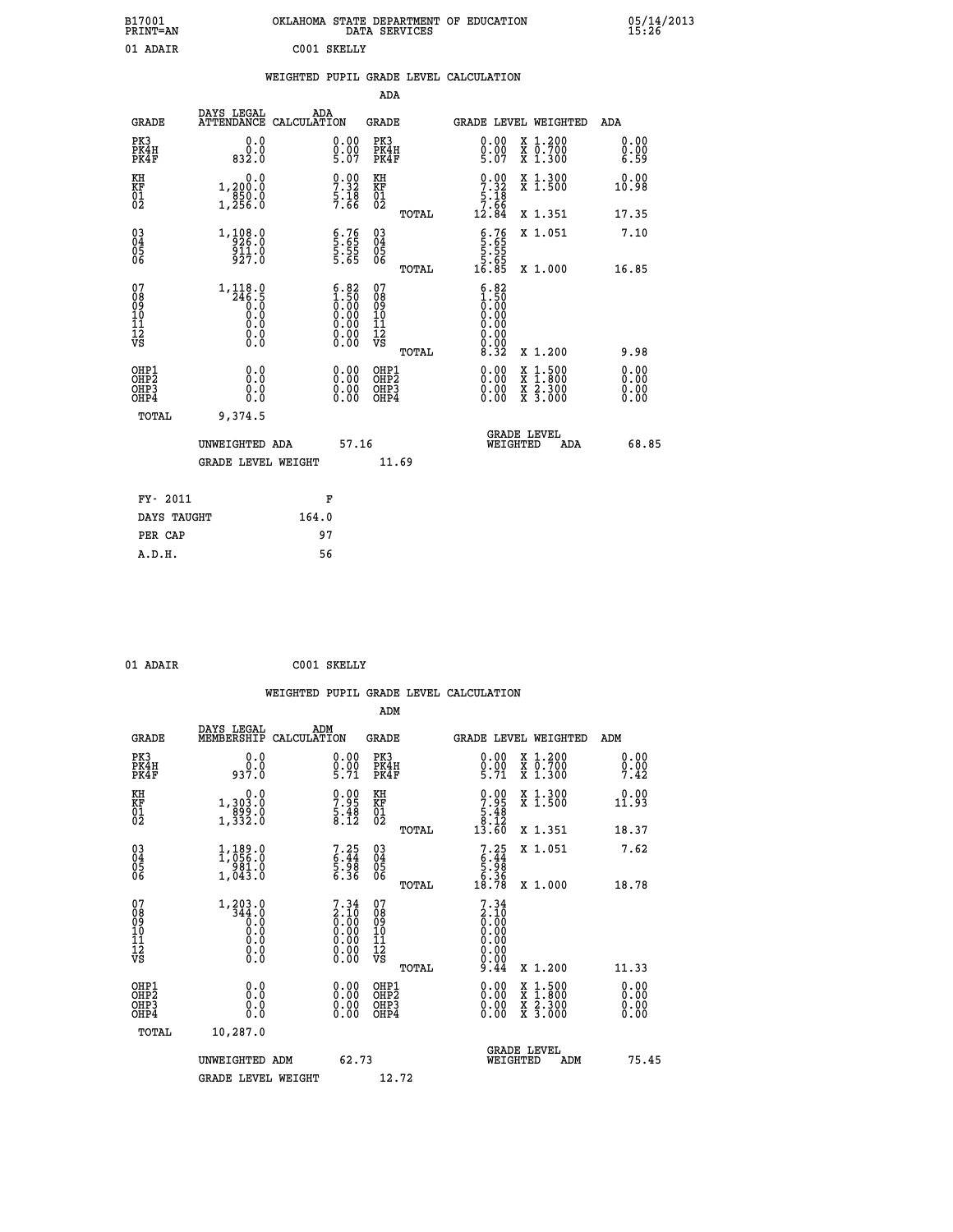| B17001<br><b>PRINT=AN</b> | OKLAHOMA STATE DEPARTMENT OF EDUCATION<br>DATA SERVICES | 05/14/2013<br>15:26 |
|---------------------------|---------------------------------------------------------|---------------------|
| 01 ADAIR                  | C019 PEAVINE                                            |                     |

|  |  | WEIGHTED PUPIL GRADE LEVEL CALCULATION |
|--|--|----------------------------------------|
|  |  |                                        |

|                                                                    |                                                                                                         |                                                                                                                        | ADA                                      |       |                                                                                                    |                                                                                                  |                              |
|--------------------------------------------------------------------|---------------------------------------------------------------------------------------------------------|------------------------------------------------------------------------------------------------------------------------|------------------------------------------|-------|----------------------------------------------------------------------------------------------------|--------------------------------------------------------------------------------------------------|------------------------------|
| <b>GRADE</b>                                                       | DAYS LEGAL<br>ATTENDANCE CALCULATION                                                                    | ADA                                                                                                                    | <b>GRADE</b>                             |       | <b>GRADE LEVEL WEIGHTED</b>                                                                        |                                                                                                  | ADA                          |
| PK3<br>PK4H<br>PK4F                                                | 538.0<br>0.0<br>2,157.0                                                                                 | 3.16<br>$\frac{0.00}{12.69}$                                                                                           | PK3<br>PK4H<br>PK4F                      |       | 3.16<br>$\begin{smallmatrix} \v{0} \ 12.69 \end{smallmatrix}$                                      | X 1.200<br>X 0.700<br>X 1.300                                                                    | 3.79<br>0.00<br>16.50        |
| KH<br><b>KF</b><br>01<br>02                                        | 0.0<br>2,992:0<br>2,776:0<br>2,257:0                                                                    | 17.60<br>$\frac{16}{13}$ $\frac{33}{28}$                                                                               | KH<br><b>KF</b><br>01<br>02              |       | 17.60<br>$\frac{16}{13}$ $\cdot\frac{33}{28}$<br>$\frac{29}{51}$                                   | X 1.300<br>X 1.500                                                                               | 0.00<br>26.40                |
|                                                                    |                                                                                                         |                                                                                                                        |                                          | TOTAL |                                                                                                    | X 1.351                                                                                          | 40.00                        |
| $\begin{smallmatrix} 03 \\[-4pt] 04 \end{smallmatrix}$<br>Ŏ5<br>06 | $2,841.0$<br>$2,762.0$<br>$2,762.0$<br>$2,474.0$                                                        | $\begin{smallmatrix} 16.71\ 12.93\ 16.25\ 14.55 \end{smallmatrix}$                                                     | $\substack{03 \\ 04}$<br>05<br>06        | TOTAL | $16.71$<br>$12.93$<br>$16.25$<br>$14.55$<br>$43.73$                                                | X 1.051<br>X 1.000                                                                               | 17.56<br>43.73               |
| 07<br>08<br>09<br>11<br>11<br>12<br>VS                             | 3,839.0<br>3,195.0<br>0.0<br>0.0<br>$\begin{smallmatrix} 0.0 & 0 \ 0.0 & 0 \ 0.0 & 0 \end{smallmatrix}$ | $22.56$<br>$18.79$<br>$0.00$<br>$0.00$<br>$0.00$<br>$\begin{smallmatrix} 0.00 & 0.00 \\ 0.00 & 0.00 \end{smallmatrix}$ | 07<br>08<br>09<br>11<br>11<br>12<br>VS   | TOTAL | $22.66$<br>$18.79$<br>0.00<br>0.00<br>0.00<br>$\begin{array}{c} 0.00 \\ 0.00 \\ 41.45 \end{array}$ | X 1.200                                                                                          | 49.74                        |
| OHP1<br>OH <sub>P2</sub><br>OH <sub>P3</sub><br>OH <sub>P4</sub>   | 0.0<br>0.0<br>0.0                                                                                       | 0.00<br>$\begin{smallmatrix} 0.00 \ 0.00 \end{smallmatrix}$                                                            | OHP1<br>OHP <sub>2</sub><br>OHP3<br>OHP4 |       | 0.00<br>0.00<br>0.00                                                                               | $\begin{smallmatrix} x & 1 & 500 \\ x & 1 & 800 \\ x & 2 & 300 \\ x & 3 & 000 \end{smallmatrix}$ | 0.00<br>0.00<br>0.00<br>0.00 |
| TOTAL                                                              | 28,029.0<br>UNWEIGHTED ADA                                                                              | 164.95                                                                                                                 |                                          |       | GRADE LEVEL<br>WEIGHTED                                                                            | ADA                                                                                              | 197.72                       |
|                                                                    | <b>GRADE LEVEL WEIGHT</b>                                                                               |                                                                                                                        | 32.77                                    |       |                                                                                                    |                                                                                                  |                              |
| FY- 2011                                                           |                                                                                                         | F                                                                                                                      |                                          |       |                                                                                                    |                                                                                                  |                              |
| DAYS TAUGHT                                                        |                                                                                                         | 170.0                                                                                                                  |                                          |       |                                                                                                    |                                                                                                  |                              |
| PER CAP                                                            |                                                                                                         | 55                                                                                                                     |                                          |       |                                                                                                    |                                                                                                  |                              |

| $^{\circ}$ | $\lambda$ |  |
|------------|-----------|--|

 **ADM**

 **01 ADAIR C019 PEAVINE**

| <b>GRADE</b>                                       | DAYS LEGAL<br>MEMBERSHIP CALCULATION          | ADM                                                                                     | <b>GRADE</b>                                       |       |                                                                               |          | GRADE LEVEL WEIGHTED                     | ADM                   |
|----------------------------------------------------|-----------------------------------------------|-----------------------------------------------------------------------------------------|----------------------------------------------------|-------|-------------------------------------------------------------------------------|----------|------------------------------------------|-----------------------|
| PK3<br>PK4H<br>PK4F                                | 538.0<br>0.0<br>2,450.0                       | 3.16<br>$\begin{array}{c} 0.00 \\ 14.41 \end{array}$                                    | PK3<br>PK4H<br>PK4F                                |       | 3.16<br>0.00<br>14.41                                                         |          | X 1.200<br>X 0.700<br>X 1.300            | 3.79<br>0.00<br>18.73 |
| KH<br>KF<br>01<br>02                               | 0.0<br>3,191.0<br>2,903.0<br>2,414.0          | $\begin{smallmatrix} 0.00\\18.77\\17.08\\14.20 \end{smallmatrix}$                       | KH<br>KF<br>01<br>02                               |       | $\begin{smallmatrix} 0.00\\18.77\\17.08\\14.20 \end{smallmatrix}$             |          | X 1.300<br>X 1.500                       | 0.00<br>28.16         |
|                                                    |                                               |                                                                                         |                                                    | TOTAL | $\overline{31.28}$                                                            |          | X 1.351                                  | 42.26                 |
| $\begin{matrix} 03 \\ 04 \\ 05 \\ 06 \end{matrix}$ | 2,975.0<br>2,325.0<br>2,841.0<br>2,560.0      | $\begin{smallmatrix} 17.50\\ 13.68\\ 16.71\\ 15.06 \end{smallmatrix}$                   | $\begin{matrix} 03 \\ 04 \\ 05 \\ 06 \end{matrix}$ |       | $17.50$<br>$13.68$<br>$16.71$<br>$15.06$<br>$45.45$                           |          | X 1.051                                  | 18.39                 |
|                                                    |                                               |                                                                                         |                                                    | TOTAL |                                                                               |          | X 1.000                                  | 45.45                 |
| 07<br>08<br>09<br>101<br>11<br>12<br>VS            | $3, 289.0\n3, 289.0\n0.0\n0.0\n0.0\n0.0\n0.0$ | $\begin{smallmatrix} 23.47\\19.35\\0.00\\0.00\\0.00\\0.00\\0.00\\0.00\end{smallmatrix}$ | 07<br>08<br>09<br>001<br>11<br>11<br>12<br>VS      | TOTAL | $23.47$<br>$19.35$<br>$0.00$<br>$0.00$<br>$0.00$<br>$0.00$<br>$0.00$<br>42.82 |          | X 1.200                                  | 51.38                 |
| OHP1<br>OHP2<br>OHP3<br>OHP4                       | 0.0<br>0.0<br>Ŏ.Ŏ                             | $0.00$<br>$0.00$<br>0.00                                                                | OHP1<br>OHP2<br>OHP3<br>OHP4                       |       | $0.00$<br>$0.00$<br>0.00                                                      |          | X 1:500<br>X 1:800<br>X 2:300<br>X 3:000 | 0.00<br>0.00<br>0.00  |
| TOTAL                                              | 29,462.0                                      |                                                                                         |                                                    |       |                                                                               |          |                                          |                       |
|                                                    | UNWEIGHTED<br>ADM                             | 173.39                                                                                  |                                                    |       |                                                                               | WEIGHTED | <b>GRADE LEVEL</b><br>ADM                | 208.16                |
|                                                    | <b>GRADE LEVEL WEIGHT</b>                     |                                                                                         | 34.77                                              |       |                                                                               |          |                                          |                       |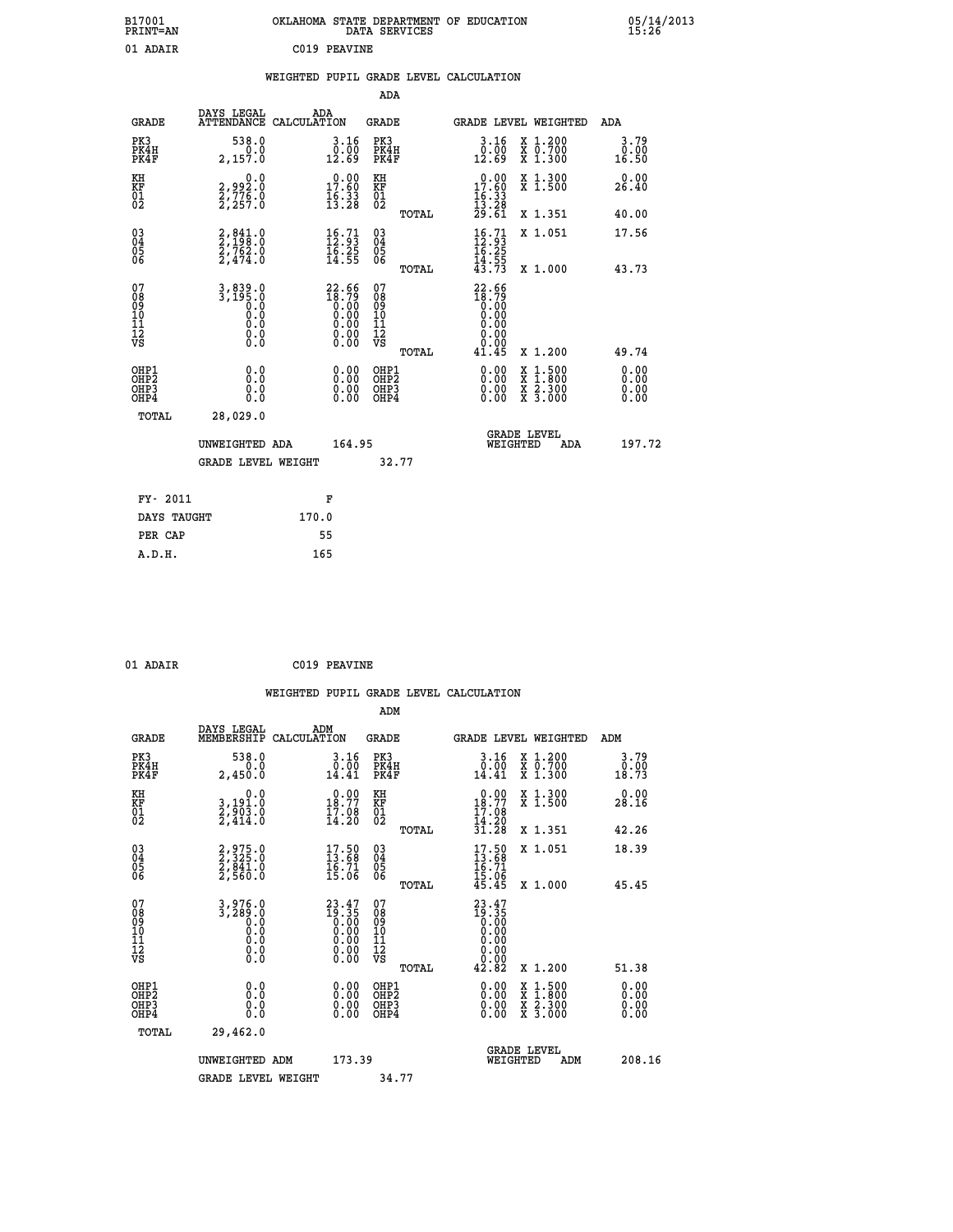| B17001<br><b>PRINT=AN</b> | OKLAHOMA STATE DEPARTMENT OF EDUCATION<br>DATA SERVICES | 05/14/2013<br>15:26 |
|---------------------------|---------------------------------------------------------|---------------------|
| 01 ADAIR                  | C022 MARYETTA                                           |                     |

|  |  | WEIGHTED PUPIL GRADE LEVEL CALCULATION |
|--|--|----------------------------------------|
|  |  |                                        |

|                                                       |                                                                                                  |                                                                                                 | ADA                                       |       |                                                                                          |                                          |                               |
|-------------------------------------------------------|--------------------------------------------------------------------------------------------------|-------------------------------------------------------------------------------------------------|-------------------------------------------|-------|------------------------------------------------------------------------------------------|------------------------------------------|-------------------------------|
| <b>GRADE</b>                                          | DAYS LEGAL                                                                                       | ADA<br>ATTENDANCE CALCULATION                                                                   | <b>GRADE</b>                              |       | <b>GRADE LEVEL WEIGHTED</b>                                                              |                                          | ADA                           |
| PK3<br>PK4H<br>PK4F                                   | 3,456.0<br>0.0<br>8,930.0                                                                        | $\substack{21.07 \\ 0.00 \\ 54.45}$                                                             | PK3<br>PK4H<br>PK4F                       |       | 21.07<br>-ō:ŏġ<br>54.45                                                                  | X 1.200<br>X 0.700<br>X 1.300            | 25.28<br>$\frac{0.00}{70.79}$ |
| KH<br>KF<br>01<br>02                                  | 0.0<br>11,274.0<br>13,515.0<br>10,727.0                                                          | $\begin{smallmatrix} 0.00\\ 68.74\\ 82.41\\ 65.41 \end{smallmatrix}$                            | KH<br>KF<br>01<br>02                      |       | $\begin{smallmatrix} &0.00\\ 68.74\\ 82.41\\ 65.41\\ 147.82\end{smallmatrix}$            | X 1.300<br>X 1.500                       | 0.00<br>103.11                |
|                                                       |                                                                                                  |                                                                                                 |                                           | TOTAL |                                                                                          | X 1.351                                  | 199.70                        |
| 03<br>04<br>05<br>06                                  | 10,570.0<br>8,783.0<br>$\frac{8}{9}, \frac{650}{386}.5$                                          | $53.55$<br>$53.74$<br>$52.74$<br>$57.23$                                                        | 03<br>04<br>05<br>06                      | TOTAL | $53.55$<br>53.55<br>52.74<br>57.23<br>163.52                                             | X 1.051<br>X 1.000                       | 67.74<br>163.52               |
| 07<br>08<br>09<br>11<br>11<br>12<br>VS                | 10,419.0<br>5,830.0<br>0.0<br>$\begin{smallmatrix} 0.5 & 0 \ 0.0 & 0 \end{smallmatrix}$<br>0.000 | $\begin{smallmatrix} 63.53\ 35.55\ 0.00\ 0.00\ 0.00\ 0.00\ 0.00\ 0.00\ 0.00\ \end{smallmatrix}$ | 07<br>08<br>09<br>11<br>11<br>12<br>VS    | TOTAL | $\begin{smallmatrix} 63.53\ 35.55\ 0.00\ 0.00\ 0.00\ \end{smallmatrix}$<br>0.00<br>99.08 | X 1.200                                  | 118.90                        |
| OHP1<br>OH <sub>P</sub> 2<br>OH <sub>P3</sub><br>OHP4 | 0.0<br>0.0<br>0.0                                                                                | 0.00<br>$\begin{smallmatrix} 0.00 \ 0.00 \end{smallmatrix}$                                     | OHP1<br>OH <sub>P</sub> 2<br>OHP3<br>OHP4 |       | 0.00<br>0.00<br>0.00                                                                     | X 1:500<br>X 1:800<br>X 2:300<br>X 3:000 | 0.00<br>0.00<br>0.00<br>0.00  |
| TOTAL                                                 | 101,540.5<br>UNWEIGHTED ADA                                                                      | 619.13                                                                                          |                                           |       | WEIGHTED                                                                                 | <b>GRADE LEVEL</b><br>ADA                | 749.04                        |
|                                                       | <b>GRADE LEVEL WEIGHT</b>                                                                        |                                                                                                 | 129.91                                    |       |                                                                                          |                                          |                               |
| FY- 2011                                              |                                                                                                  | F                                                                                               |                                           |       |                                                                                          |                                          |                               |
| DAYS TAUGHT                                           |                                                                                                  | 164.0                                                                                           |                                           |       |                                                                                          |                                          |                               |
| PER CAP                                               |                                                                                                  | 44                                                                                              |                                           |       |                                                                                          |                                          |                               |
| A.D.H.                                                |                                                                                                  | 178                                                                                             |                                           |       |                                                                                          |                                          |                               |
|                                                       |                                                                                                  |                                                                                                 |                                           |       |                                                                                          |                                          |                               |

| . Р |
|-----|
|     |

 **01 ADAIR C022 MARYETTA**

|                                          |                                                                                                     |                                                                                                 | ADM                                                 |       |                                                                                |                                          |                              |        |
|------------------------------------------|-----------------------------------------------------------------------------------------------------|-------------------------------------------------------------------------------------------------|-----------------------------------------------------|-------|--------------------------------------------------------------------------------|------------------------------------------|------------------------------|--------|
| <b>GRADE</b>                             | DAYS LEGAL<br>MEMBERSHIP                                                                            | ADM<br>CALCULATION                                                                              | <b>GRADE</b>                                        |       | GRADE LEVEL WEIGHTED                                                           |                                          | ADM                          |        |
| PK3<br>PK4H<br>PK4F                      | 3,955.0<br>0.0<br>10,111.0                                                                          | 24.12<br>0.00<br>61.65                                                                          | PK3<br>PK4H<br>PK4F                                 |       | 24.12<br>0.00<br>61.65                                                         | X 1.200<br>X 0.700<br>X 1.300            | 28.94<br>0.00<br>80.15       |        |
| KH<br>KF<br>01<br>02                     | 0.0<br>12,060:0<br>14,242:0<br>11,131:0                                                             | $7^{0.00}_{3.54}$<br>$\frac{85.84}{67.87}$                                                      | KH<br>KF<br>01<br>02                                |       | $73.54\n86.84\n67.87\n154.71$                                                  | X 1.300<br>X 1.500                       | 0.00<br>110.31               |        |
|                                          |                                                                                                     |                                                                                                 |                                                     | TOTAL |                                                                                | X 1.351                                  | 209.01                       |        |
| 03<br>04<br>05<br>06                     | $\begin{smallmatrix} 11,005.0\\ 9,134.0\\ 9,045.0\\ 9,846.0 \end{smallmatrix}$                      | $\begin{smallmatrix} 67.10\\ 55.70\\ 55.15\\ 60.04 \end{smallmatrix}$                           | $\begin{array}{c} 03 \\ 04 \\ 05 \\ 06 \end{array}$ |       | $\begin{smallmatrix} 67.10\\ 55.70\\ 55.15\\ 60.04\\ 170.89 \end{smallmatrix}$ | X 1.051                                  | 70.52                        |        |
|                                          |                                                                                                     |                                                                                                 |                                                     | TOTAL |                                                                                | X 1.000                                  | 170.89                       |        |
| 07<br>08<br>09<br>101<br>112<br>VS       | 10,898.0<br>6,177.0<br>$\begin{smallmatrix} 0.0 & 0 \ 0.0 & 0 \ 0.0 & 0 \end{smallmatrix}$<br>$\S.$ | $\begin{smallmatrix} 66.45\ 37.66\ 0.00\ 0.00\ 0.00\ 0.00\ 0.00\ 0.00\ 0.00\ \end{smallmatrix}$ | 07<br>08<br>09<br>101<br>11<br>12<br>VS             |       | $\frac{66.45}{37.66}$<br>0.00<br>0.00                                          |                                          |                              |        |
|                                          |                                                                                                     |                                                                                                 |                                                     | TOTAL | 104.11                                                                         | X 1.200                                  | 124.93                       |        |
| OHP1<br>OHP2<br>OH <sub>P3</sub><br>OHP4 | 0.0<br>0.000                                                                                        | $0.00$<br>$0.00$<br>0.00                                                                        | OHP1<br>OHP2<br>OHP <sub>3</sub>                    |       | $0.00$<br>$0.00$<br>0.00                                                       | X 1:500<br>X 1:800<br>X 2:300<br>X 3:000 | 0.00<br>0.00<br>0.00<br>0.00 |        |
| TOTAL                                    | 107,604.0                                                                                           |                                                                                                 |                                                     |       |                                                                                |                                          |                              |        |
|                                          | UNWEIGHTED ADM                                                                                      | 656.12                                                                                          |                                                     |       | WEIGHTED                                                                       | <b>GRADE LEVEL</b><br>ADM                |                              | 794.75 |
|                                          | <b>GRADE LEVEL WEIGHT</b>                                                                           |                                                                                                 | 138.63                                              |       |                                                                                |                                          |                              |        |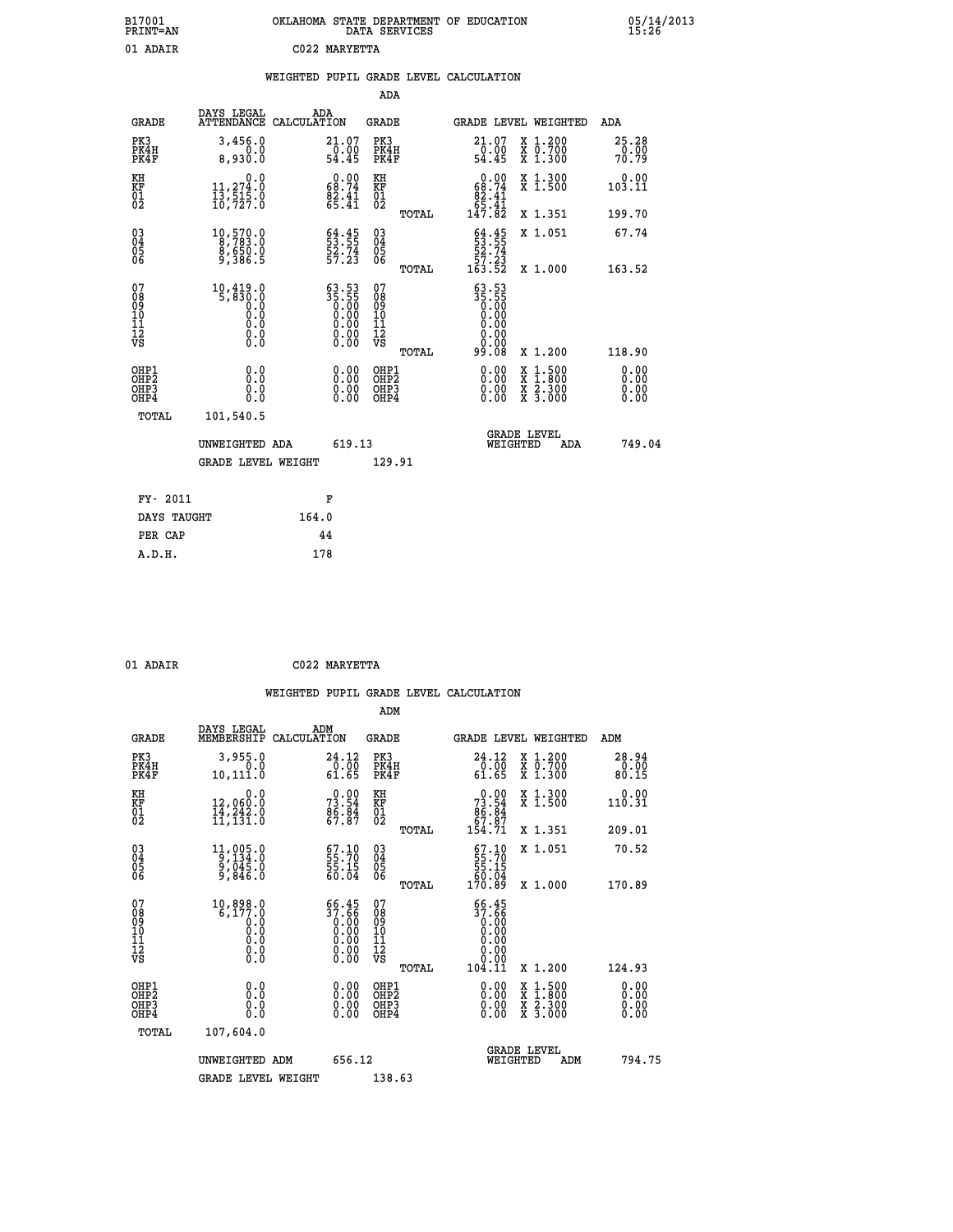# **B17001 OKLAHOMA STATE DEPARTMENT OF EDUCATION 05/14/2013 PRINT=AN DATA SERVICES 15:26 01 ADAIR C024 ROCKY MOUNTAIN**

|       |                                      | WEIGHTED PUPIL GRADE LEVEL CALCULATION |     |       |  |                 |  |
|-------|--------------------------------------|----------------------------------------|-----|-------|--|-----------------|--|
|       |                                      |                                        |     | ADA   |  |                 |  |
| GRADE | DAYS LEGAL<br>ATTENDANCE CALCULATION |                                        | ADA | GRADE |  | GRADE LEVEL WEI |  |

| <b>GRADE</b>                                       | DAIS TEGAT<br><b>ATTENDANCE</b>                                                                  | ADA<br>CALCULATION                                                                      | GRADE                                    |       | <b>GRADE LEVEL WEIGHTED</b>                                                  |                                                                                                                                           | ADA                          |
|----------------------------------------------------|--------------------------------------------------------------------------------------------------|-----------------------------------------------------------------------------------------|------------------------------------------|-------|------------------------------------------------------------------------------|-------------------------------------------------------------------------------------------------------------------------------------------|------------------------------|
| PK3<br>PK4H<br>PK4F                                | 572.0<br>0.0<br>2,475.5                                                                          | 3.53<br>$0.00$<br>15.28                                                                 | PK3<br>PK4H<br>PK4F                      |       | $\begin{smallmatrix} 3.53\ 0.00\ 15.28 \end{smallmatrix}$                    | X 1.200<br>X 0.700<br>X 1.300                                                                                                             | 4.24<br>0.00<br>19.86        |
| KH<br>KF<br>01<br>02                               | 0.0<br>3,666:5<br>2,686:0<br>2,772:0                                                             | $\begin{smallmatrix} 0.00\\ 22.63\\ 16.58\\ 17.11 \end{smallmatrix}$                    | KH<br>KF<br>01<br>02                     |       | $\begin{smallmatrix} 0.00\\ 22.63\\ 16.58\\ 17.11\\ 33.69 \end{smallmatrix}$ | X 1.300<br>X 1.500                                                                                                                        | 0.00<br>33.95                |
|                                                    |                                                                                                  |                                                                                         |                                          | TOTAL |                                                                              | X 1.351                                                                                                                                   | 45.52                        |
| $\begin{matrix} 03 \\ 04 \\ 05 \\ 06 \end{matrix}$ | 3,980.0<br>2,764.0<br>2,192.0<br>2,296.0                                                         | $24.57$<br>$17.06$<br>$13.53$<br>$14.17$                                                | $\substack{03 \\ 04}$<br>$\frac{05}{06}$ | TOTAL | $24.57$<br>$17.06$<br>$13.53$<br>$14.17$<br>$44.76$                          | X 1.051<br>X 1.000                                                                                                                        | 25.82<br>44.76               |
| 07<br>08<br>09<br>11<br>11<br>12<br>VS             | 3,097.5<br>3,513.0<br>0.9<br>$\begin{smallmatrix} 0.1 & 0 \ 0.0 & 0 \ 0.0 & 0 \end{smallmatrix}$ | $\begin{smallmatrix} 19.12\\21.69\\0.00\\0.00\\0.00\\0.00\\0.00\\0.00\end{smallmatrix}$ | 07<br>08<br>09<br>11<br>11<br>12<br>VS   | TOTAL | 19.12<br>$\frac{21.69}{0.00}$<br>40.81                                       | X 1.200                                                                                                                                   | 48.97                        |
| OHP1<br>OHP2<br>OHP3<br>OHP4                       | 0.0<br>0.0<br>Ō.Ō                                                                                | $\begin{smallmatrix} 0.00 \ 0.00 \ 0.00 \ 0.00 \end{smallmatrix}$                       | OHP1<br>OHP2<br>OHP3<br>OHP4             |       |                                                                              | $\begin{smallmatrix} \mathtt{X} & 1\cdot500\\ \mathtt{X} & 1\cdot800\\ \mathtt{X} & 2\cdot300\\ \mathtt{X} & 3\cdot000 \end{smallmatrix}$ | 0.00<br>0.00<br>0.00<br>0.00 |
| TOTAL                                              | 30,014.5<br>UNWEIGHTED ADA<br><b>GRADE LEVEL WEIGHT</b>                                          | 185.27                                                                                  |                                          | 37.85 | WEIGHTED                                                                     | <b>GRADE LEVEL</b><br>ADA                                                                                                                 | 223.12                       |
| FY- 2011                                           |                                                                                                  | F                                                                                       |                                          |       |                                                                              |                                                                                                                                           |                              |
| DAYS TAUGHT                                        |                                                                                                  | 162.0                                                                                   |                                          |       |                                                                              |                                                                                                                                           |                              |

| ADA.<br>R |
|-----------|

**PER CAP 40 A.D.H. 175**

**C024 ROCKY MOUNTAIN** 

|                                          |                                                                                   |                                                                                                       | ADM                                                 |       |                                                                                                                            |                                          |                              |
|------------------------------------------|-----------------------------------------------------------------------------------|-------------------------------------------------------------------------------------------------------|-----------------------------------------------------|-------|----------------------------------------------------------------------------------------------------------------------------|------------------------------------------|------------------------------|
| <b>GRADE</b>                             | DAYS LEGAL<br>MEMBERSHIP                                                          | ADM<br>CALCULATION                                                                                    | <b>GRADE</b>                                        |       |                                                                                                                            | <b>GRADE LEVEL WEIGHTED</b>              | ADM                          |
| PK3<br>PK4H<br>PK4F                      | 680.0<br>0.0<br>2,666.0                                                           | 4.20<br>ة:ة<br>16.46                                                                                  | PK3<br>PK4H<br>PK4F                                 |       | $\begin{smallmatrix} 4.20\\ 0.00\\ 16.46 \end{smallmatrix}$                                                                | X 1.200<br>X 0.700<br>X 1.300            | 5.04<br>0.00<br>21.40        |
| KH<br>KF<br>01<br>02                     | 0.0<br>3,741:0<br>2,937:0<br>2,913:0                                              | $\begin{smallmatrix} 0.00\\ 23.09\\ 18.13\\ 17.98 \end{smallmatrix}$                                  | KH<br>KF<br>01<br>02                                |       | $\begin{smallmatrix} 0.00\\ 23.09\\ 18.13\\ 17.98\\ 36.11 \end{smallmatrix}$                                               | X 1.300<br>X 1.500                       | 0.00<br>34.64                |
|                                          |                                                                                   |                                                                                                       |                                                     | TOTAL |                                                                                                                            | X 1.351                                  | 48.78                        |
| 03<br>04<br>05<br>06                     | $\frac{4}{2}, \frac{113}{881}.0$<br>$2, \frac{249}{327}.0$<br>$2, \frac{327}{30}$ | $25.39$<br>$17.78$<br>$\frac{13.88}{14.36}$                                                           | $\begin{array}{c} 03 \\ 04 \\ 05 \\ 06 \end{array}$ |       | $25.39$<br>$17.78$<br>$13.88$<br>$14.36$<br>$46.02$                                                                        | X 1.051                                  | 26.68                        |
|                                          |                                                                                   |                                                                                                       |                                                     | TOTAL |                                                                                                                            | X 1.000                                  | 46.02                        |
| 07<br>08<br>09<br>101<br>112<br>VS       | $3,164.0$<br>$3,682.0$<br>$0.0$<br>$0.0$<br>$0.0$<br>$\S.$                        | $\begin{smallmatrix} 19.53\ 22.73\ 0.00\ 0.00\ 0.00\ 0.00\ 0.00\ 0.00\ 0.00\ 0.00\ \end{smallmatrix}$ | 07<br>08<br>09<br>101<br>11<br>12<br>VS             | TOTAL | 19.53<br>$\begin{smallmatrix} 22.73 \\ 0.00 \\ 0.00 \\ 0.00 \\ 0.00 \\ 0.00 \\ 0.00 \\ 0.00 \\ \end{smallmatrix}$<br>42.26 | X 1.200                                  | 50.71                        |
|                                          |                                                                                   |                                                                                                       |                                                     |       |                                                                                                                            |                                          |                              |
| OHP1<br>OHP2<br>OH <sub>P3</sub><br>OHP4 | 0.0<br>0.000                                                                      | $0.00$<br>$0.00$<br>0.00                                                                              | OHP1<br>OHP2<br>OHP <sub>3</sub>                    |       | $0.00$<br>$0.00$<br>0.00                                                                                                   | X 1:500<br>X 1:800<br>X 2:300<br>X 3:000 | 0.00<br>0.00<br>0.00<br>0.00 |
| TOTAL                                    | 31, 353.0                                                                         |                                                                                                       |                                                     |       |                                                                                                                            |                                          |                              |
|                                          | UNWEIGHTED ADM                                                                    | 193.53                                                                                                |                                                     |       | WEIGHTED                                                                                                                   | <b>GRADE LEVEL</b><br>ADM                | 233.27                       |
|                                          | <b>GRADE LEVEL WEIGHT</b>                                                         |                                                                                                       | 39.74                                               |       |                                                                                                                            |                                          |                              |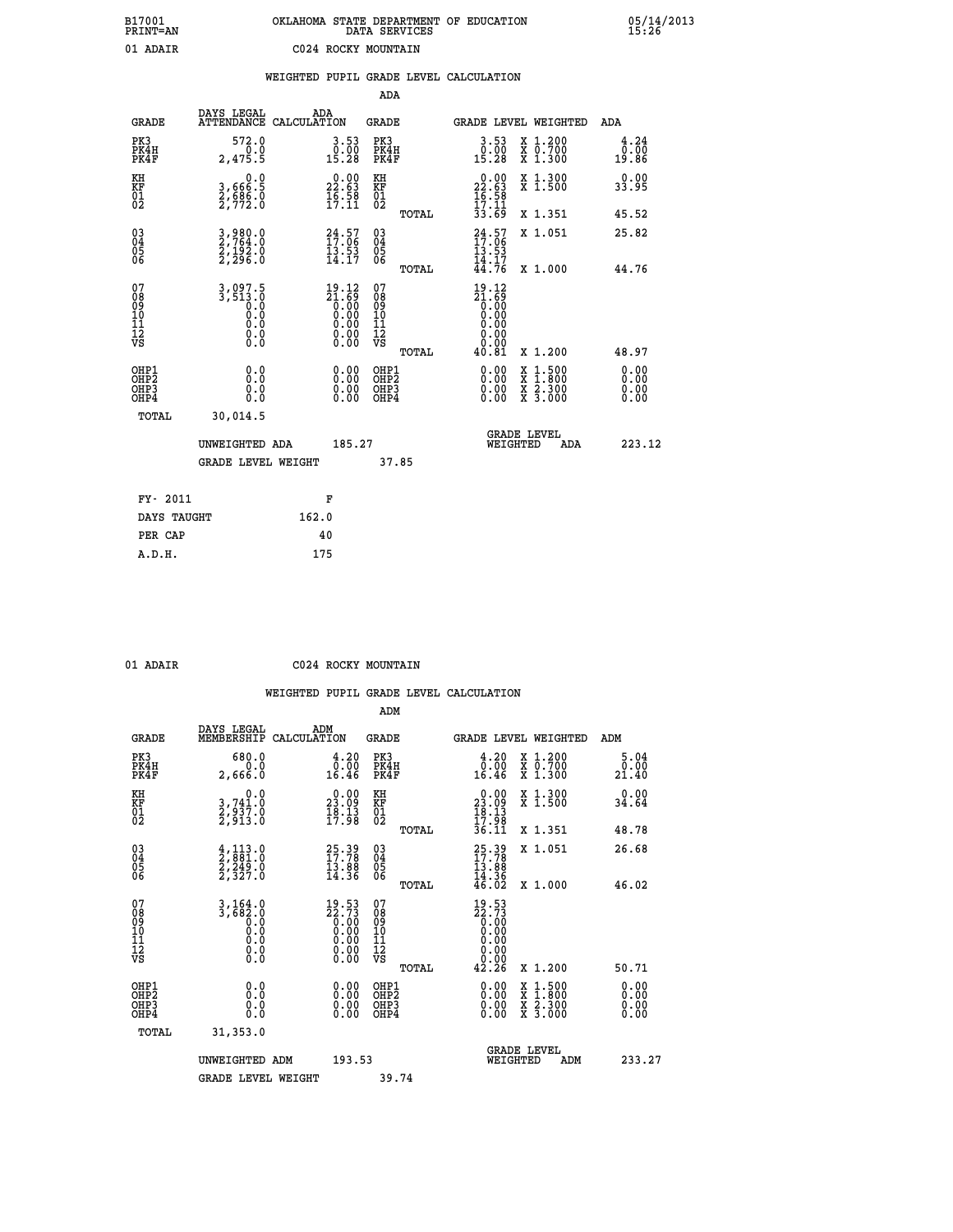| B17001<br><b>PRINT=AN</b> | OKLAHOMA STATE DEPARTMENT OF EDUCATION<br>DATA SERVICES | 05/14/2013<br>15:26 |
|---------------------------|---------------------------------------------------------|---------------------|
| 01 ADAIR                  | C028 ZION                                               |                     |

|  |  | WEIGHTED PUPIL GRADE LEVEL CALCULATION |
|--|--|----------------------------------------|
|  |  |                                        |

|                                                    |                                                          |                                                                                                 | ADA                                    |       |                                                             |   |                                                           |                              |
|----------------------------------------------------|----------------------------------------------------------|-------------------------------------------------------------------------------------------------|----------------------------------------|-------|-------------------------------------------------------------|---|-----------------------------------------------------------|------------------------------|
| <b>GRADE</b>                                       | DAYS LEGAL<br><b>ATTENDANCE</b>                          | ADA<br>CALCULATION                                                                              | GRADE                                  |       | GRADE LEVEL WEIGHTED                                        |   |                                                           | <b>ADA</b>                   |
| PK3<br>PK4H<br>PK4F                                | 495.0<br>0.0<br>4,812.0                                  | 3.00<br>_0.00<br>29.16                                                                          | PK3<br>PK4H<br>PK4F                    |       | $3.00$<br>$0.00$<br>29.Ič                                   |   | X 1.200<br>X 0.700<br>X 1.300                             | $3.60$<br>$0.00$<br>37.91    |
| KH<br><b>KF</b><br>01<br>02                        | 0.0<br>5,552:0<br>8,430:5<br>5,844:0                     | $0.00$<br>33.65<br>$\frac{51}{35}.09$                                                           | KH<br>KF<br>01<br>02                   |       | $0.00$<br>$33.65$<br>$51.09$<br>$35.42$<br>$86.51$          |   | X 1.300<br>X 1.500                                        | 0.00<br>50.48                |
|                                                    |                                                          |                                                                                                 |                                        | TOTAL |                                                             |   | X 1.351                                                   | 116.88                       |
| $\begin{matrix} 03 \\ 04 \\ 05 \\ 06 \end{matrix}$ | 5,535.5<br>4,153.5<br>5,129.0<br>3,691.0                 | 33.55<br>25.17<br>31.08<br>22.37                                                                | 03<br>04<br>05<br>06                   |       | 33.55<br>25.17<br>31.08<br>22.37<br>78.62                   |   | X 1.051                                                   | 35.26                        |
|                                                    |                                                          |                                                                                                 |                                        | TOTAL |                                                             |   | X 1.000                                                   | 78.62                        |
| 07<br>08<br>09<br>101<br>11<br>12<br>VS            | $6, 283.0$<br>$4, 280.0$<br>$0.0$<br>0.0<br>0.0<br>$\S.$ | $\begin{smallmatrix} 38.08\\ 25.94\\ 0.00\\ 0.00\\ 0.00\\ 0.00\\ 0.00\\ 0.00 \end{smallmatrix}$ | 07<br>08<br>09<br>11<br>11<br>12<br>VS | TOTAL | 38.08<br>25.94<br>0.000<br>0.000<br>0.000<br>0.000<br>64.02 |   | X 1.200                                                   | 76.82                        |
| OHP1<br>OHP2<br>OHP3<br>OHP4                       | 0.0<br>0.0<br>0.0                                        | 0.00<br>$0.00$<br>0.00                                                                          | OHP1<br>OHP2<br>OHP3<br>OHP4           |       | $0.00$<br>$0.00$<br>0.00                                    | X | $1.500$<br>$1.800$<br>$\frac{x}{x}$ $\frac{5.300}{3.000}$ | 0.00<br>0.00<br>0.00<br>0.00 |
| TOTAL                                              | 54,205.5                                                 |                                                                                                 |                                        |       |                                                             |   |                                                           |                              |
|                                                    | UNWEIGHTED ADA                                           | 328.51                                                                                          |                                        |       | WEIGHTED                                                    |   | <b>GRADE LEVEL</b><br>ADA                                 | 399.57                       |
|                                                    | <b>GRADE LEVEL WEIGHT</b>                                |                                                                                                 |                                        | 71.06 |                                                             |   |                                                           |                              |
| FY- 2011                                           |                                                          | F                                                                                               |                                        |       |                                                             |   |                                                           |                              |
| DAYS TAUGHT                                        |                                                          | 165.0                                                                                           |                                        |       |                                                             |   |                                                           |                              |
|                                                    |                                                          |                                                                                                 |                                        |       |                                                             |   |                                                           |                              |

| 01 ADAIR | C028 ZION |  |
|----------|-----------|--|
|          |           |  |

 **PER CAP 33 A.D.H. 326**

|                                                      |                                                                                               |                                                                                                                           | WEIGHTED PUPIL GRADE LEVEL CALCULATION |                                                             |                                          |                                    |
|------------------------------------------------------|-----------------------------------------------------------------------------------------------|---------------------------------------------------------------------------------------------------------------------------|----------------------------------------|-------------------------------------------------------------|------------------------------------------|------------------------------------|
|                                                      |                                                                                               |                                                                                                                           | ADM                                    |                                                             |                                          |                                    |
| <b>GRADE</b>                                         | DAYS LEGAL<br>MEMBERSHIP                                                                      | ADM<br>CALCULATION                                                                                                        | <b>GRADE</b>                           | <b>GRADE LEVEL WEIGHTED</b>                                 |                                          | ADM                                |
| PK3<br>PK4H<br>PK4F                                  | 495.0<br>0.0<br>5,206.0                                                                       | $\begin{smallmatrix} 3.00\\ 0.00\\ 31.55 \end{smallmatrix}$                                                               | PK3<br>PK4H<br>PK4F                    | $\begin{smallmatrix} 3.00\\ 0.00\\ 31.55 \end{smallmatrix}$ | X 1.200<br>X 0.700<br>X 1.300            | 3.60<br>$\substack{0.00 \\ 41.02}$ |
| KH<br>KF<br>01<br>02                                 | $\begin{smallmatrix}&&&0.0\5.735.0\8.796.0\0.015.0\end{smallmatrix}$                          | $\begin{array}{r} 0.00 \\ 34.76 \\ 53.31 \\ 36.45 \end{array}$                                                            | KH<br>KF<br>01<br>02                   | $0.0034.7653.3136.4589.76$                                  | X 1.300<br>X 1.500                       | 0.00<br>52.14                      |
|                                                      |                                                                                               |                                                                                                                           | TOTAL                                  |                                                             | X 1.351                                  | 121.27                             |
| $\begin{matrix} 03 \\ 04 \\ 05 \\ 06 \end{matrix}$   | 5,730.0<br>4,275.0<br>5,266.0<br>3,795.0                                                      | 34.73<br>25.91<br>31.92<br>23.00                                                                                          | 03<br>04<br>05<br>06                   | $34.73$<br>$25.91$<br>$31.92$<br>$23.00$<br>$80.83$         | X 1.051                                  | 36.50                              |
| 07                                                   |                                                                                               | 39.42<br>26.44                                                                                                            | TOTAL<br>07                            |                                                             | X 1.000                                  | 80.83                              |
| 0890112<br>1112<br>VS                                | $6,504.0$<br>4,362.0<br>0.0<br>0.0<br>$\begin{smallmatrix} 0.10\ 0.0 \ 0.0 \end{smallmatrix}$ | $\begin{array}{c} 0.00 \\ 0.00 \\ 0.00 \end{array}$<br>$\begin{smallmatrix} 0.00 & 0.00 \\ 0.00 & 0.00 \end{smallmatrix}$ | 08901112<br>1112<br>VS                 | $39.42$<br>$26.44$<br>$0.00$<br>$0.00$<br>0.00<br>0.00      |                                          |                                    |
|                                                      |                                                                                               |                                                                                                                           | TOTAL                                  | 65.86                                                       | X 1.200                                  | 79.03                              |
| OHP1<br>OHP <sub>2</sub><br>OH <sub>P3</sub><br>OHP4 | 0.0<br>0.000                                                                                  | $0.00$<br>$0.00$<br>0.00                                                                                                  | OHP1<br>OHP2<br>OHP <sub>3</sub>       | 0.00<br>0.00<br>0.00                                        | X 1:500<br>X 1:800<br>X 2:300<br>X 3:000 | 0.00<br>0.00<br>0.00               |
| TOTAL                                                | 56,179.0                                                                                      |                                                                                                                           |                                        |                                                             |                                          |                                    |
|                                                      | UNWEIGHTED ADM                                                                                | 340.49                                                                                                                    |                                        | <b>GRADE LEVEL</b><br>WEIGHTED                              | ADM                                      | 414.39                             |
|                                                      | <b>GRADE LEVEL WEIGHT</b>                                                                     |                                                                                                                           | 73.90                                  |                                                             |                                          |                                    |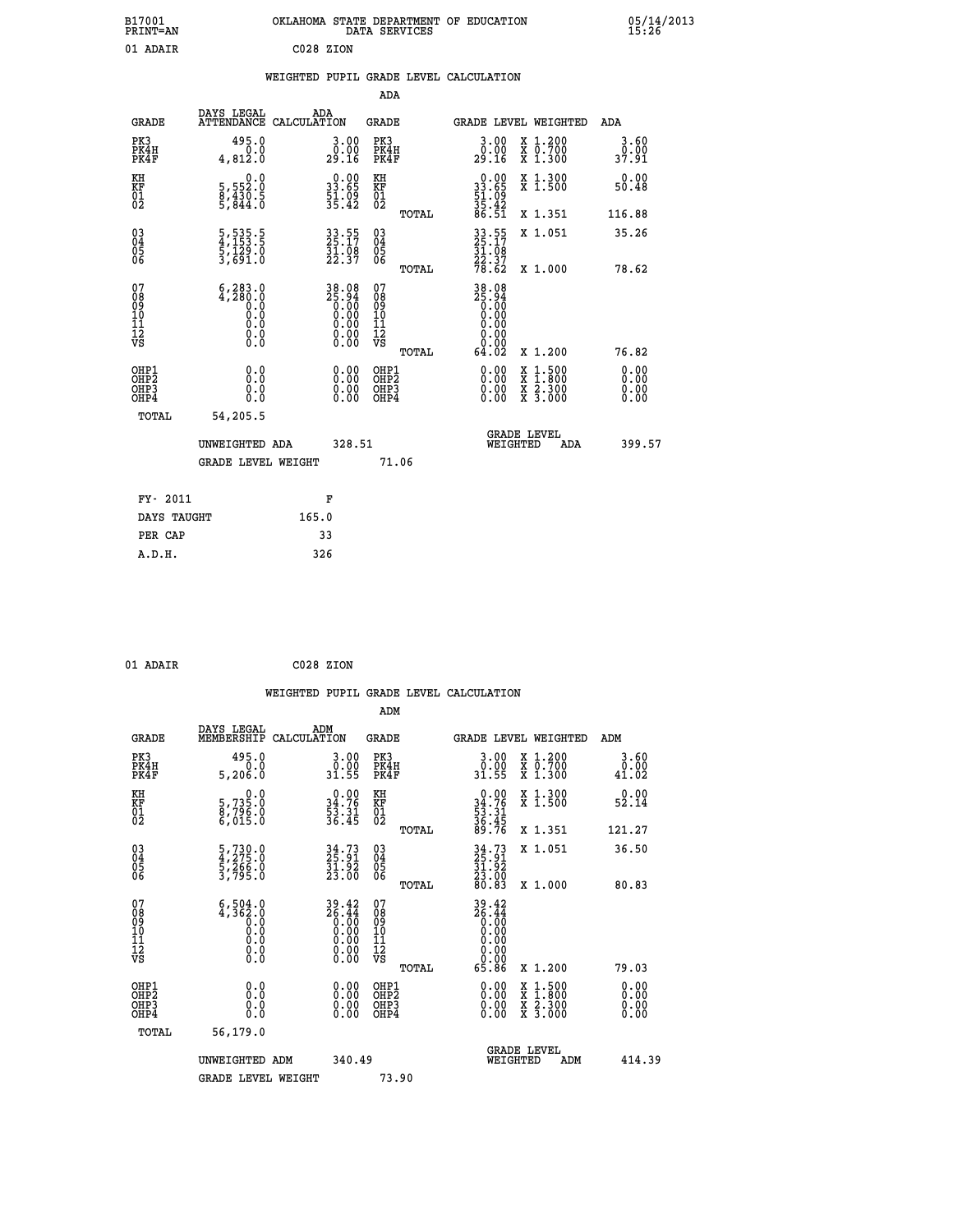| B17001<br>PRINT=AN                                 |                                                       |                                                                                                                      | DATA SERVICES                             | OKLAHOMA STATE DEPARTMENT OF EDUCATION                                                                                                       | 05/14/2013<br>15:26          |
|----------------------------------------------------|-------------------------------------------------------|----------------------------------------------------------------------------------------------------------------------|-------------------------------------------|----------------------------------------------------------------------------------------------------------------------------------------------|------------------------------|
| 01 ADAIR                                           |                                                       | C029 DAHLONEGAH                                                                                                      |                                           |                                                                                                                                              |                              |
|                                                    |                                                       | WEIGHTED PUPIL GRADE LEVEL CALCULATION                                                                               |                                           |                                                                                                                                              |                              |
|                                                    |                                                       |                                                                                                                      | ADA                                       |                                                                                                                                              |                              |
| <b>GRADE</b>                                       | DAYS LEGAL<br>ATTENDANCE CALCULATION                  | ADA                                                                                                                  | GRADE                                     | <b>GRADE LEVEL WEIGHTED</b>                                                                                                                  | ADA                          |
| PK3<br>PK4H<br>PK4F                                | 1,633.5<br>0.0<br>2,367.0                             | 9.67<br>0.00<br>14.01                                                                                                | PK3<br>PK4H<br>PK4F                       | X 1.200<br>X 0.700<br>X 1.300<br>9.67<br>$\overline{0.00}$<br>14.01                                                                          | 11.60<br>0.00<br>18.21       |
| KH<br>KF<br>$\overline{01}$                        | 0.0<br>2,403.5<br>1,794.5<br>2,078.0                  | $\begin{smallmatrix} 0.00\\14.22\\10.62\\12.30 \end{smallmatrix}$                                                    | KН<br>KF<br>01<br>02                      | $\begin{array}{c} 0.00 \\ 14.22 \\ 10.62 \\ 12.30 \end{array}$<br>X 1.300<br>X 1.500                                                         | 0.00<br>21.33                |
|                                                    |                                                       |                                                                                                                      | TOTAL                                     | 22.92<br>X 1.351                                                                                                                             | 30.96                        |
| $\begin{matrix} 03 \\ 04 \\ 05 \\ 06 \end{matrix}$ | 2,038.0<br>1,912.0<br>$\frac{5}{1}, \frac{0}{8}$ 52.0 | $12.96$<br>$11.31$<br>$12.42$<br>10.96                                                                               | 030404<br>ŎĞ                              | $12.06$<br>$11.31$<br>X 1.051<br>12.42<br>10.96                                                                                              | 12.68                        |
|                                                    |                                                       |                                                                                                                      | TOTAL                                     | 34.69<br>X 1.000                                                                                                                             | 34.69                        |
| 07<br>08901112<br>1112<br>VS                       | $2,222.0$<br>1,846.0<br>Ŏ.Ŏ<br>0.0<br>0.00            | $13.15$<br>$10.92$<br>$0.00$<br>$0.00$<br>0.00<br>$\begin{smallmatrix} 0.00 & 0.00 \\ 0.00 & 0.00 \end{smallmatrix}$ | 07<br>08<br>09<br>11<br>11<br>VS<br>TOTAL | 13.15<br>$\begin{smallmatrix} 1 & 0 & 0 & 0 \\ 0 & 0 & 0 & 0 \\ 0 & 0 & 0 & 0 \end{smallmatrix}$<br>0.00<br>0.00<br>0.00<br>24.07<br>X 1.200 | 28.88                        |
| OHP1<br>OHP2<br>OH <sub>P3</sub><br>OHP4           | 0.0<br>0.0<br>0.0                                     | 0.00<br>0.00<br>0.00                                                                                                 | OHP1<br>OHP <sub>2</sub><br>OHP3<br>OHP4  | 0.00<br>$\begin{smallmatrix} x & 1 & 500 \\ x & 1 & 800 \\ x & 2 & 300 \\ x & 3 & 000 \end{smallmatrix}$<br>0.00<br>0.00                     | 0.00<br>0.00<br>0.00<br>0.00 |
| TOTAL                                              | 22, 245.5                                             |                                                                                                                      |                                           |                                                                                                                                              |                              |
|                                                    | UNWEIGHTED ADA                                        | 131.64                                                                                                               |                                           | <b>GRADE LEVEL</b><br>WEIGHTED                                                                                                               | 158.35<br>ADA                |
|                                                    | GRADE LEVEL WEIGHT                                    |                                                                                                                      | 26.71                                     |                                                                                                                                              |                              |
| FY- 2011                                           |                                                       | F                                                                                                                    |                                           |                                                                                                                                              |                              |
| DAYS TAUGHT                                        |                                                       | 169.0                                                                                                                |                                           |                                                                                                                                              |                              |
| PER CAP                                            |                                                       | 33                                                                                                                   |                                           |                                                                                                                                              |                              |
| A.D.H.                                             |                                                       | 124                                                                                                                  |                                           |                                                                                                                                              |                              |

| 01 ADAIR | C029 DAHLONEGAH |
|----------|-----------------|
|          |                 |

 **ADM**

| <b>GRADE</b>                                       | DAYS LEGAL<br>MEMBERSHIP CALCULATION                                                                | ADM                                                                                                                     | <b>GRADE</b>                                        |       | GRADE LEVEL WEIGHTED                                                           |          |                                                                                                                     |     | ADM                    |        |
|----------------------------------------------------|-----------------------------------------------------------------------------------------------------|-------------------------------------------------------------------------------------------------------------------------|-----------------------------------------------------|-------|--------------------------------------------------------------------------------|----------|---------------------------------------------------------------------------------------------------------------------|-----|------------------------|--------|
| PK3<br>PK4H<br>PK4F                                | 1,761.0<br>0.0<br>2,600.0                                                                           | 10.42<br>0.00<br>15.38                                                                                                  | PK3<br>PK4H<br>PK4F                                 |       | 10.42<br>$\frac{0}{15}. \frac{0}{38}$                                          |          | X 1.200<br>X 0.700<br>X 1.300                                                                                       |     | 12.50<br>0.00<br>19.99 |        |
| KH<br>KF<br>01<br>02                               | 0.0<br>2,535:0<br>1,882:0<br>2,185:0                                                                | $\begin{smallmatrix} 0.00\\ 15.00\\ 11.14\\ 12.93 \end{smallmatrix}$                                                    | KH<br>KF<br>01<br>02                                |       | $\begin{array}{r} 0.00 \\ 15.00 \\ 11.14 \\ 12.93 \\ 24.07 \end{array}$        |          | X 1.300<br>X 1.500                                                                                                  |     | 0.00<br>22.50          |        |
|                                                    |                                                                                                     |                                                                                                                         |                                                     | TOTAL |                                                                                |          | X 1.351                                                                                                             |     | 32.52                  |        |
| $\begin{matrix} 03 \\ 04 \\ 05 \\ 06 \end{matrix}$ | $2,124.0$<br>$2,005.0$<br>$2,178.0$<br>$1,970.0$                                                    | $\begin{smallmatrix} 12.57\ 11.86\ 12.89\ 11.66 \end{smallmatrix}$                                                      | $\begin{array}{c} 03 \\ 04 \\ 05 \\ 06 \end{array}$ |       | $12.57$<br>$11.86$<br>$12.89$<br>$11.66$<br>$36.41$                            |          | X 1.051                                                                                                             |     | 13.21                  |        |
|                                                    |                                                                                                     |                                                                                                                         |                                                     | TOTAL |                                                                                |          | X 1.000                                                                                                             |     | 36.41                  |        |
| 07<br>08<br>09<br>101<br>11<br>12<br>VS            | 2,300.0<br>1,947.0<br>$\begin{smallmatrix} 0.0 & 0 \ 0.0 & 0 \ 0.0 & 0 \ 0.0 & 0 \end{smallmatrix}$ | $\begin{smallmatrix} 13 & 61\\ 11 & 52\\ 0 & 00\\ 0 & 00\\ 0 & 00\\ 0 & 00\\ 0 & 00\\ 0 & 00\\ 0 & 00\end{smallmatrix}$ | 07<br>08<br>09<br>001<br>11<br>11<br>12<br>VS       |       | $13.61$<br>$11.52$<br>$0.00$<br>$0.00$<br>$0.00$<br>$0.00$<br>$0.00$<br>$0.00$ |          |                                                                                                                     |     |                        |        |
|                                                    |                                                                                                     |                                                                                                                         |                                                     | TOTAL | 25.13                                                                          |          | X 1.200                                                                                                             |     | 30.16                  |        |
| OHP1<br>OHP2<br>OHP3<br>OHP4                       | 0.0<br>0.000                                                                                        |                                                                                                                         | OHP1<br>OHP2<br>OHP3<br>OHP4                        |       | $0.00$<br>$0.00$<br>0.00                                                       |          | $\begin{array}{l} \mathtt{X} & 1.500 \\ \mathtt{X} & 1.800 \\ \mathtt{X} & 2.300 \\ \mathtt{X} & 3.000 \end{array}$ |     | 0.00<br>0.00<br>0.00   |        |
| TOTAL                                              | 23,487.0                                                                                            |                                                                                                                         |                                                     |       |                                                                                |          |                                                                                                                     |     |                        |        |
|                                                    | UNWEIGHTED                                                                                          | 138.98<br>ADM                                                                                                           |                                                     |       |                                                                                | WEIGHTED | <b>GRADE LEVEL</b>                                                                                                  | ADM |                        | 167.29 |
|                                                    | <b>GRADE LEVEL WEIGHT</b>                                                                           |                                                                                                                         | 28.31                                               |       |                                                                                |          |                                                                                                                     |     |                        |        |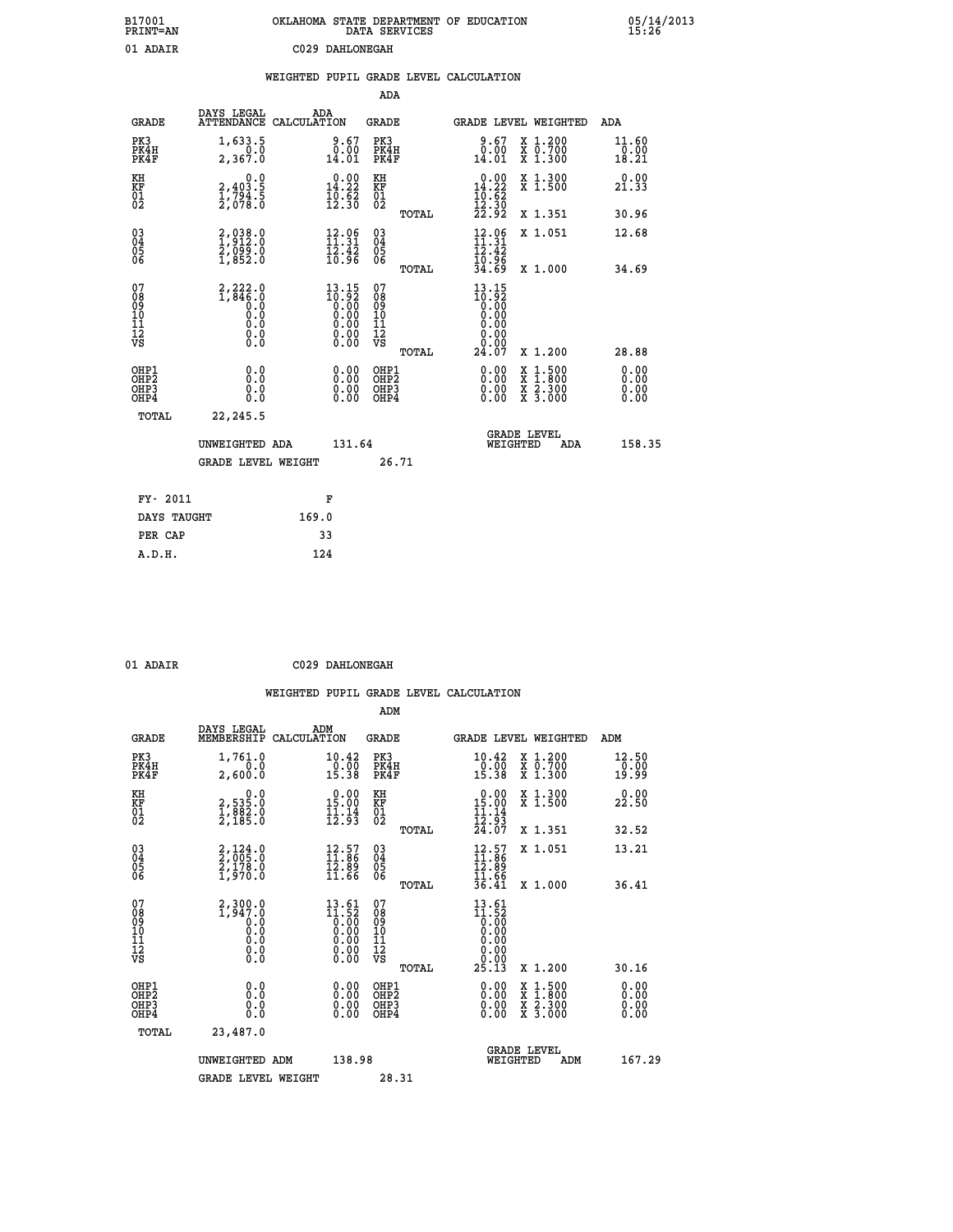| B17001<br><b>PRINT=AN</b> | OKLAHOMA STATE DEPARTMENT OF EDUCATION<br>DATA SERVICES | 05/14/2013<br>15:26 |
|---------------------------|---------------------------------------------------------|---------------------|
| 01 ADAIR                  | C032 GREASY                                             |                     |

|                                                       |                                                                                                |                                                                |                                        | ADA                                      |                                                                                                      |                              |
|-------------------------------------------------------|------------------------------------------------------------------------------------------------|----------------------------------------------------------------|----------------------------------------|------------------------------------------|------------------------------------------------------------------------------------------------------|------------------------------|
| <b>GRADE</b>                                          | DAYS LEGAL                                                                                     | ADA<br>ATTENDANCE CALCULATION                                  |                                        | <b>GRADE</b>                             | <b>GRADE LEVEL WEIGHTED</b>                                                                          | ADA                          |
| PK3<br>PK4H<br>PK4F                                   | 0.0<br>ة:ة<br>557.5                                                                            | $\begin{smallmatrix} 0.00\\ 0.00\\ 3.40 \end{smallmatrix}$     |                                        | PK3<br>PK4H<br>PK4F                      | 0.00<br>X 1.200<br>X 0.700<br>X 1.300<br>$\frac{0}{3}.00$<br>3.40                                    | 0.00<br>0.00<br>4.42         |
| KH<br>KF<br>01<br>02                                  | $602.5$<br>658.5<br>915.5                                                                      | $\begin{smallmatrix} 0.00\ 3.67\ 4.02\ 5.58 \end{smallmatrix}$ | KH<br>KF<br>01<br>02                   |                                          | $\begin{smallmatrix} 0.00\ 3.67\ 4.02\ 5.58\ 9.60 \end{smallmatrix}$<br>X 1.300<br>X 1.500           | 0.00<br>5.51                 |
|                                                       |                                                                                                |                                                                |                                        | TOTAL                                    | X 1.351                                                                                              | 12.97                        |
| $\begin{matrix} 03 \\ 04 \\ 05 \\ 06 \end{matrix}$    | $\frac{1}{3}, \frac{334}{041}$ : 5<br>$\frac{1,174.5}{927.0}$                                  | $8:35$<br>$7:16$<br>$7:16$<br>5.65                             | 03<br>04<br>05<br>06                   |                                          | $8.35$<br>$7.16$<br>$5.65$<br>$19.16$<br>X 1.051                                                     | 8.56                         |
|                                                       |                                                                                                |                                                                |                                        | TOTAL                                    | X 1.000                                                                                              | 19.16                        |
| 07<br>08<br>09<br>11<br>11<br>12<br>VS                | $1, 151.5$<br>$1, 588.0$<br>$\begin{smallmatrix} 0.0 & 0 \ 0.0 & 0 \end{smallmatrix}$<br>$\S.$ | $7.02 \ 9.68 \ 0.00 \ 0.00 \ 0.00 \ 0.00 \ 0.00 \ 0.00 \ 0.00$ | 07<br>08<br>09<br>11<br>11<br>12<br>VS | TOTAL                                    | $\begin{smallmatrix} 7.02\ 9.68\ 0.00 \end{smallmatrix}$<br>0.00<br>0.00<br>0.00<br>16.70<br>X 1.200 | 20.04                        |
| OHP1<br>OH <sub>P</sub> 2<br>OH <sub>P3</sub><br>OHP4 | 0.0<br>0.0<br>0.0                                                                              | 0.00<br>0.00                                                   |                                        | OHP1<br>OHP <sub>2</sub><br>OHP3<br>OHP4 | 0.00<br>X 1:500<br>X 1:800<br>X 2:300<br>X 3:000<br>0.00<br>0.00                                     | 0.00<br>0.00<br>0.00<br>0.00 |
| TOTAL                                                 | 9,951.0                                                                                        |                                                                |                                        |                                          |                                                                                                      |                              |
|                                                       | UNWEIGHTED ADA                                                                                 |                                                                | 60.67                                  |                                          | <b>GRADE LEVEL</b><br>WEIGHTED<br>ADA                                                                | 70.66                        |
|                                                       | <b>GRADE LEVEL WEIGHT</b>                                                                      |                                                                |                                        | 9.99                                     |                                                                                                      |                              |
| FY- 2011                                              |                                                                                                | F                                                              |                                        |                                          |                                                                                                      |                              |
| DAYS TAUGHT                                           |                                                                                                | 164.0                                                          |                                        |                                          |                                                                                                      |                              |
| PER CAP                                               |                                                                                                | 90                                                             |                                        |                                          |                                                                                                      |                              |
| A.D.H.                                                |                                                                                                | 52                                                             |                                        |                                          |                                                                                                      |                              |

|  | 01 ADAIR |
|--|----------|
|  |          |

C032 GREASY

|                                                      |                                                                                                       |     |                                                                                 |                                                    |       | WEIGHTED PUPIL GRADE LEVEL CALCULATION                                                             |                                                                            |                             |
|------------------------------------------------------|-------------------------------------------------------------------------------------------------------|-----|---------------------------------------------------------------------------------|----------------------------------------------------|-------|----------------------------------------------------------------------------------------------------|----------------------------------------------------------------------------|-----------------------------|
|                                                      |                                                                                                       |     |                                                                                 | ADM                                                |       |                                                                                                    |                                                                            |                             |
| <b>GRADE</b>                                         | DAYS LEGAL<br>MEMBERSHIP CALCULATION                                                                  | ADM |                                                                                 | <b>GRADE</b>                                       |       |                                                                                                    | GRADE LEVEL WEIGHTED                                                       | ADM                         |
| PK3<br>PK4H<br>PK4F                                  | 0.0<br>$0.0$<br>$0.06$                                                                                |     | $\begin{smallmatrix} 0.00\\ 0.00\\ 3.84 \end{smallmatrix}$                      | PK3<br>PK4H<br>PK4F                                |       | $\begin{smallmatrix} 0.00 \ 0.00 \ 3.84 \end{smallmatrix}$                                         | X 1.200<br>X 0.700<br>X 1.300                                              | 0.00<br>$\frac{0.00}{4.99}$ |
| KH<br>KF<br>01<br>02                                 | $646.0$<br>$710.0$<br>$976.0$                                                                         |     | $\begin{smallmatrix} 0.00\\ 3.94\\ 4.33\\ 5.95 \end{smallmatrix}$               | KH<br>KF<br>01<br>02                               |       | $\begin{smallmatrix} 0.00\\ 3.94\\ -4.33\\ 5.95\\ 10.28 \end{smallmatrix}$                         | X 1.300<br>X 1.500                                                         | $\frac{0.00}{5.91}$         |
|                                                      |                                                                                                       |     |                                                                                 |                                                    | TOTAL |                                                                                                    | X 1.351                                                                    | 13.89                       |
| $\begin{matrix} 03 \\ 04 \\ 05 \\ 06 \end{matrix}$   | $1, 423.0$<br>$1, 164.0$<br>$1, 285.0$<br>$997.0$                                                     |     | $\begin{array}{c} 8.68 \\ 7.10 \\ 7.84 \\ 6.08 \end{array}$                     | $\begin{matrix} 03 \\ 04 \\ 05 \\ 06 \end{matrix}$ |       | $\begin{array}{r} 8 \cdot 68 \\ 7 \cdot 10 \\ 7 \cdot 84 \\ 6 \cdot 08 \\ 21 \cdot 02 \end{array}$ | X 1.051                                                                    | 9.12                        |
|                                                      |                                                                                                       |     |                                                                                 |                                                    | TOTAL |                                                                                                    | X 1.000                                                                    | 21.02                       |
| 07<br>08<br>09<br>01<br>11<br>11<br>12<br>VS         | $\begin{smallmatrix} 1,247.0\\ 1,743.0\\ 0.0\\ 0.0\\ 0.0\\ 0.0\\ 0.0\\ 0.0\\ 0.0\\ \end{smallmatrix}$ |     | $\begin{smallmatrix}7.60\\10.63\\0.00\\0.00\\0.00\\0.00\\0.00\end{smallmatrix}$ | 07<br>08<br>09<br>11<br>11<br>12<br>VS             | TOTAL | 7.60<br>$10.63$<br>0.000<br>0.000<br>0.000<br>0.000<br>18.23                                       | X 1.200                                                                    | 21.88                       |
| OHP1<br>OHP2<br>OH <sub>P3</sub><br>OH <sub>P4</sub> | 0.0<br>$\begin{smallmatrix} 0.0 & 0 \ 0.0 & 0 \end{smallmatrix}$                                      |     | $\begin{smallmatrix} 0.00 \ 0.00 \ 0.00 \ 0.00 \end{smallmatrix}$               | OHP1<br>OHP2<br>OHP3<br>OHP4                       |       |                                                                                                    | $\frac{x}{x}$ $\frac{1.500}{1.800}$<br>$\frac{x}{x}$ $\frac{5:300}{3:000}$ | 0.00<br>0.0000              |
| TOTAL                                                | 10,821.0                                                                                              |     |                                                                                 |                                                    |       |                                                                                                    |                                                                            |                             |
|                                                      | UNWEIGHTED ADM<br><b>GRADE LEVEL WEIGHT</b>                                                           |     | 65.99                                                                           | 10.82                                              |       |                                                                                                    | GRADE LEVEL<br>WEIGHTED<br>ADM                                             | 76.81                       |
|                                                      |                                                                                                       |     |                                                                                 |                                                    |       |                                                                                                    |                                                                            |                             |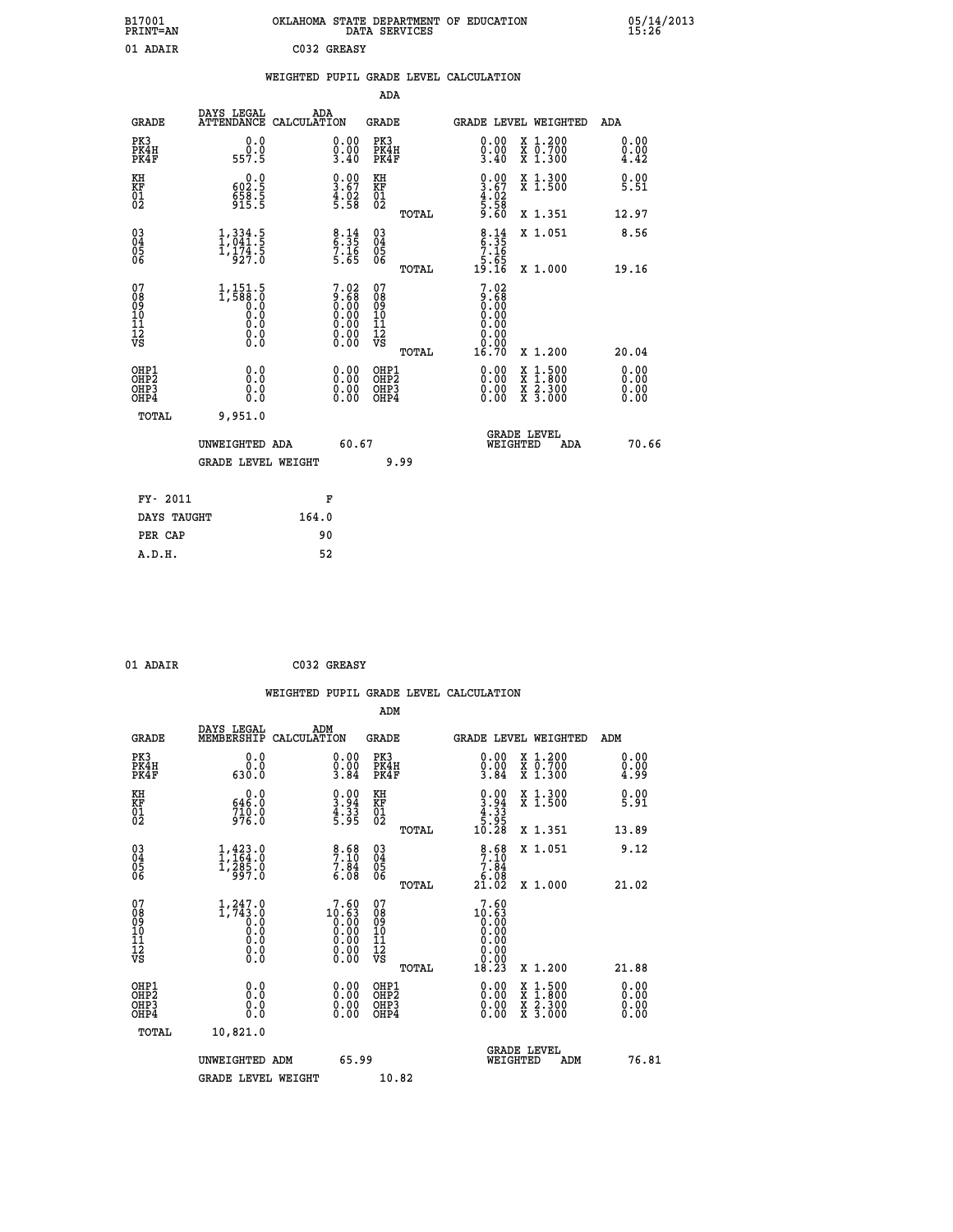| B17001<br>PRINT=AN | OKLAHOMA STATE DEPARTMENT OF EDUCATION<br>DATA SERVICES | 05/14/2013<br>15:26 |
|--------------------|---------------------------------------------------------|---------------------|
| 01 ADAIR           | I004 WATTS                                              |                     |
|                    | WEIGHTED PUPIL GRADE LEVEL CALCULATION                  |                     |

| <b>GRADE</b>                             | DAYS LEGAL<br><b>ATTENDANCE</b>                                       | ADA<br>CALCULATION |                                                                          | <b>GRADE</b>                                       |       |                                                                                                                                                                                                                                                                                | GRADE LEVEL WEIGHTED                     | ADA                   |
|------------------------------------------|-----------------------------------------------------------------------|--------------------|--------------------------------------------------------------------------|----------------------------------------------------|-------|--------------------------------------------------------------------------------------------------------------------------------------------------------------------------------------------------------------------------------------------------------------------------------|------------------------------------------|-----------------------|
| PK3<br>PK4H<br>PK4F                      | 627.0<br>0.0<br>3,571.5                                               |                    | 3.85<br>$\begin{smallmatrix} 0.00 \ 21.91 \end{smallmatrix}$             | PK3<br>PK4H<br>PK4F                                |       | 3.85<br>0.00<br>21.91                                                                                                                                                                                                                                                          | X 1.200<br>X 0.700<br>X 1.300            | 4.62<br>0.00<br>28.48 |
| KH<br>KF<br>01<br>02                     | 0.0<br>$\frac{4}{2}, \frac{159}{679}$ .0<br>4,938.0                   |                    | $\begin{smallmatrix} 0.00\\ 25.52\\ 16.44\\ 30.29 \end{smallmatrix}$     | KH<br>KF<br>01<br>02                               |       | $\begin{smallmatrix} 0.00\\ 25.52\\ 16.44\\ 30.29\\ 46.73 \end{smallmatrix}$                                                                                                                                                                                                   | X 1.300<br>X 1.500                       | 0.00<br>38.28         |
|                                          |                                                                       |                    |                                                                          |                                                    | TOTAL |                                                                                                                                                                                                                                                                                | X 1.351                                  | 63.13                 |
| 030404<br>06                             | 3,218.5<br>4,807.0<br>3,692.0<br>3,791.0                              |                    | $\begin{smallmatrix} 19.75\ 29.49\ 22.65\ 23.26 \end{smallmatrix}$       | $\begin{matrix} 03 \\ 04 \\ 05 \\ 06 \end{matrix}$ |       | $\begin{smallmatrix} 19.75\\29.49\\22.65\\23.26\\75.40 \end{smallmatrix}$                                                                                                                                                                                                      | X 1.051                                  | 20.76                 |
|                                          |                                                                       |                    |                                                                          |                                                    | TOTAL |                                                                                                                                                                                                                                                                                | X 1.000                                  | 75.40                 |
| 07<br>08<br>09<br>101<br>11<br>12<br>VS  | 3,364.5<br>4,945.0<br>4,444.0<br>4,824.0<br>6,031.5<br>5,098.5<br>0.0 |                    | $20.64$<br>$30.34$<br>$27.26$<br>$29.60$<br>$37.00$<br>$31.28$<br>$0.00$ | 07<br>08<br>09<br>001<br>11<br>11<br>12<br>VS      |       | $\begin{array}{r} 20.64 \\ 30.34 \\ 27.26 \\ 29.60 \\ 37.00 \\ 31.28 \\ 0.00 \\ 176.12 \end{array}$                                                                                                                                                                            |                                          |                       |
|                                          |                                                                       |                    |                                                                          |                                                    | TOTAL |                                                                                                                                                                                                                                                                                | X 1.200                                  | 211.34                |
| OHP1<br>OHP2<br>OH <sub>P3</sub><br>OHP4 | 0.0<br>0.000                                                          |                    | 0.00<br>$\begin{smallmatrix} 0.00 \ 0.00 \end{smallmatrix}$              | OHP1<br>OHP2<br>OHP3<br>OHP4                       |       | $\begin{smallmatrix} 0.00 & 0.00 & 0.00 & 0.00 & 0.00 & 0.00 & 0.00 & 0.00 & 0.00 & 0.00 & 0.00 & 0.00 & 0.00 & 0.00 & 0.00 & 0.00 & 0.00 & 0.00 & 0.00 & 0.00 & 0.00 & 0.00 & 0.00 & 0.00 & 0.00 & 0.00 & 0.00 & 0.00 & 0.00 & 0.00 & 0.00 & 0.00 & 0.00 & 0.00 & 0.00 & 0.0$ | X 1:500<br>X 1:800<br>X 2:300<br>X 3:000 | 0.00<br>0.00<br>0.00  |
| TOTAL                                    | 60,190.5                                                              |                    |                                                                          |                                                    |       |                                                                                                                                                                                                                                                                                |                                          |                       |
|                                          | UNWEIGHTED ADA                                                        |                    | 369.28                                                                   |                                                    |       | WEIGHTED                                                                                                                                                                                                                                                                       | <b>GRADE LEVEL</b><br>ADA                | 442.01                |
|                                          | <b>GRADE LEVEL WEIGHT</b>                                             |                    |                                                                          | 72.73                                              |       |                                                                                                                                                                                                                                                                                |                                          |                       |
| FY- 2011                                 |                                                                       | F                  |                                                                          |                                                    |       |                                                                                                                                                                                                                                                                                |                                          |                       |
| DAYS TAUGHT                              |                                                                       | 163.0              |                                                                          |                                                    |       |                                                                                                                                                                                                                                                                                |                                          |                       |
|                                          |                                                                       |                    |                                                                          |                                                    |       |                                                                                                                                                                                                                                                                                |                                          |                       |

| 01 ADAIR | I004 WATTS |
|----------|------------|
|          |            |

**PER CAP** 57  **A.D.H. 285**

 **ADA**

 **WEIGHTED PUPIL GRADE LEVEL CALCULATION ADM DAYS LEGAL ADM GRADE MEMBERSHIP CALCULATION GRADE GRADE LEVEL WEIGHTED ADM PK3 627.0 3.85 PK3 3.85 X 1.200 4.62 PK4H 0.0 0.00 PK4H 0.00 X 0.700 0.00 PK4F 3,937.0 24.15 PK4F 24.15 X 1.300 31.40 KH 0.0 0.00 KH 0.00 X 1.300 0.00 KF 4,582.0 28.11 KF 28.11 X 1.500 42.17 01 2,814.0 17.26 01 17.26**  $02$  5,272.0  $32.34$   $02$   $2.34$   $32.34$  **TOTAL 49.60 X 1.351 67.01 03 3,440.0 21.10 03 21.10 X 1.051 22.18 04 5,069.0 31.10 04 31.10 05 3,875.0 23.77 05 23.77 06 4,008.0 24.59 06 24.59 TOTAL 79.46 X 1.000 79.46**  $\begin{array}{cccc} 07 & 3\, , 5237.0 & 21.70 & 07 & 21.70 \ 08 & 5\, , 221.0 & 32.03 & 08 & 32.03 \ 10 & 5\, , 140.0 & 31.53 & 10 & 31.53 \ 11 & 6\, , 337.0 & 39.22 & 11 & 39.22 \ 12 & 5\, , 377.0 & 32.96 & 12 & 39.22 \ 13 & 53 & 0.0 & 39.2 & 12 & 39.29 \ 16 & 5\, , 37$  $\begin{array}{cccc} 21.70 & 07 & 21.70 & 12.170 & 12.170 & 12.170 & 12.170 & 12.170 & 12.170 & 12.170 & 12.170 & 12.170 & 12.170 & 12.170 & 12.170 & 12.170 & 12.170 & 12.170 & 12.170 & 12.170 & 12.173 & 12.173 & 12.172 & 12.172 & 12.172 & 12.172 & 12.170 & 12$  **OHP1 0.0 0.00 OHP1 0.00 X 1.500 0.00 OHP2 0.0 0.00 OHP2 0.00 X 1.800 0.00 OHP3 0.0 0.00 OHP3 0.00 X 2.300 0.00 OHP4 0.0 0.00 OHP4 0.00 X 3.000 0.00 TOTAL 64,012.0 GRADE LEVEL UNWEIGHTED ADM 392.70 WEIGHTED ADM 470.56** GRADE LEVEL WEIGHT 77.86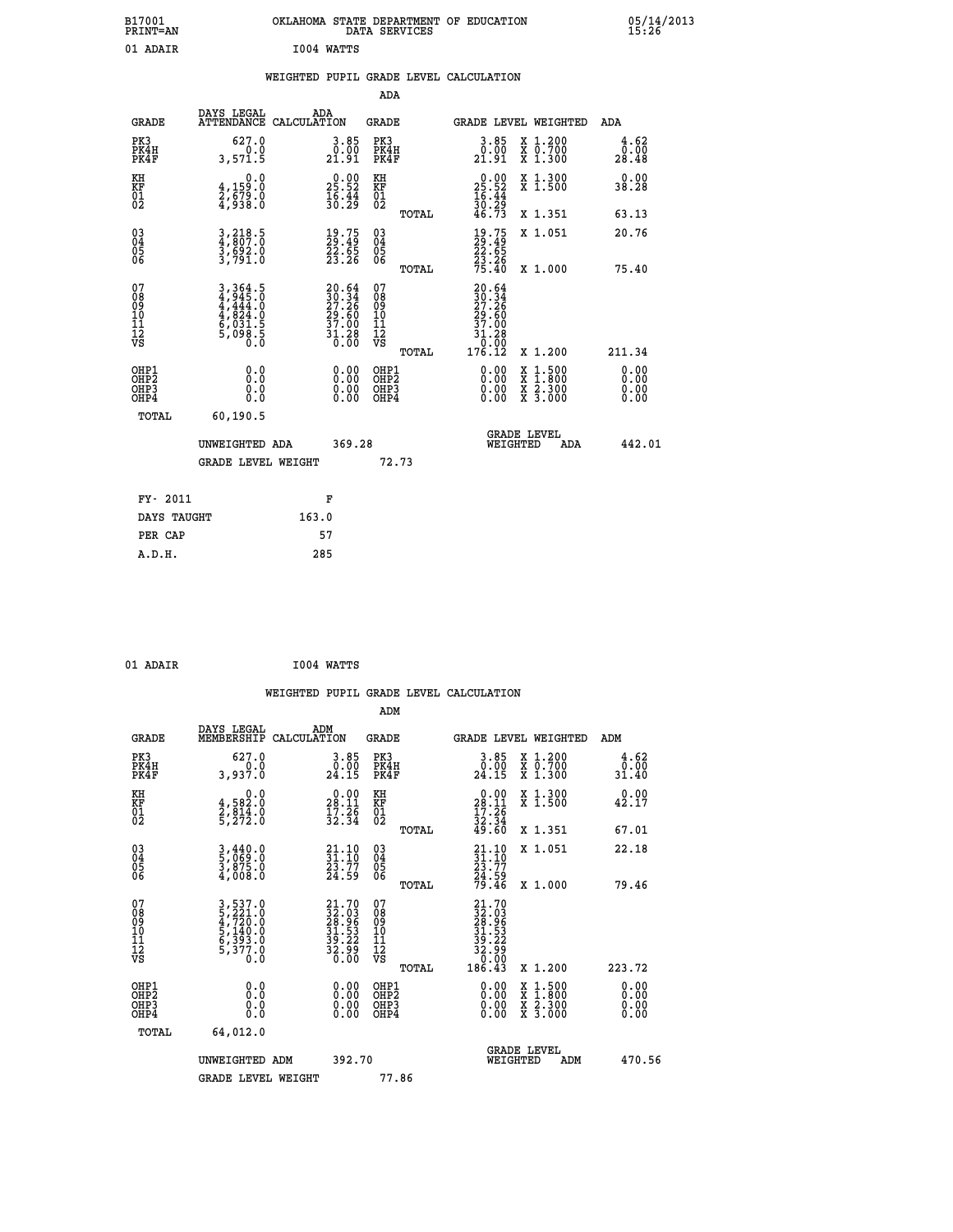| B17001<br><b>PRINT=AN</b> | OKLAHOMA STATE DEPARTMENT OF EDUCATION<br>DATA SERVICES | 05/14/2013<br>15:26 |
|---------------------------|---------------------------------------------------------|---------------------|
| 01<br>ADAIR               | <b>I011 WESTVILLE</b>                                   |                     |

|  |  | WEIGHTED PUPIL GRADE LEVEL CALCULATION |
|--|--|----------------------------------------|
|  |  |                                        |

|                                        |                                                                           |                                                                                                                                                                                          |                                                                          | ADA                                                |       |                                                                           |                                                                                                                                           |                              |
|----------------------------------------|---------------------------------------------------------------------------|------------------------------------------------------------------------------------------------------------------------------------------------------------------------------------------|--------------------------------------------------------------------------|----------------------------------------------------|-------|---------------------------------------------------------------------------|-------------------------------------------------------------------------------------------------------------------------------------------|------------------------------|
|                                        | <b>GRADE</b>                                                              | DAYS LEGAL                                                                                                                                                                               | ADA<br>ATTENDANCE CALCULATION                                            | GRADE                                              |       |                                                                           | <b>GRADE LEVEL WEIGHTED</b>                                                                                                               | ADA                          |
|                                        | PK3<br>PK4H<br>PK4F                                                       | 3.0<br>0.0<br>9,500.5                                                                                                                                                                    | $0.02$<br>$0.00$<br>58.65                                                | PK3<br>PK4H<br>PK4F                                |       | 0.02<br>0.00<br>58.65                                                     | X 1.200<br>X 0.700<br>X 1.300                                                                                                             | 0.02<br>0.00<br>76.25        |
| KH<br>KF<br>01<br>02                   |                                                                           | 0.0<br>13,814.5<br>13,271.5<br>12,111.5                                                                                                                                                  | $85.27$<br>$81.92$<br>$74.76$                                            | KH<br>KF<br>01<br>02                               |       | $0.00\n85.27\n81.92\n74.76\n156.68$                                       | X 1.300<br>X 1.500                                                                                                                        | 0.00<br>127.91               |
|                                        |                                                                           |                                                                                                                                                                                          |                                                                          |                                                    | TOTAL |                                                                           | X 1.351                                                                                                                                   | 211.67                       |
| $^{03}_{04}$<br>Ŏ5<br>06               |                                                                           | $\begin{smallmatrix} 14\,,\,536\,.5\\ 12\,,\,411\,.5\\ 14\,,\,337\,.0\\ 12\,,\,350\,.0 \end{smallmatrix}$                                                                                | 89.73<br>76.61<br>88.50<br>76.23                                         | $\begin{matrix} 03 \\ 04 \\ 05 \\ 06 \end{matrix}$ | TOTAL | 89.73<br>76.61<br>88.50<br>76.23<br>241.34                                | X 1.051<br>X 1.000                                                                                                                        | 94.31<br>241.34              |
| 07<br>08<br>09<br>11<br>11<br>12<br>VS |                                                                           | $\begin{smallmatrix} 12\,, & 290\,, & 5\\ 12\,, & 113\,, & 5\\ 15\,, & 175\,, & 5\\ 13\,, & 543\,, & 0\\ 11\,, & 060\,, & 0\\ 12\,, & 028\,, & 5\\ 0\,. & 0\,. & 0\,. \end{smallmatrix}$ | $75.87$<br>$74.77$<br>$93.68$<br>$83.60$<br>$68.27$<br>$74.25$<br>$0.00$ | 07<br>08<br>09<br>11<br>11<br>12<br>VS             | TOTAL | $75.87$<br>$74.77$<br>$93.68$<br>$83.60$<br>$68.27$<br>$74.25$<br>$0.004$ | X 1.200                                                                                                                                   | 564.53                       |
|                                        | OHP1<br>OHP <sub>2</sub><br>OH <sub>P3</sub><br>OH <sub>P4</sub><br>TOTAL | 0.0<br>Ō.Ō<br>0.0<br>0.0<br>178,547.0                                                                                                                                                    | 0.00<br>0.00<br>0.00                                                     | OHP1<br>OHP2<br>OHP3<br>OHP4                       |       | 0.00<br>0.00<br>0.00                                                      | $\begin{smallmatrix} \mathtt{X} & 1\cdot500\\ \mathtt{X} & 1\cdot800\\ \mathtt{X} & 2\cdot300\\ \mathtt{X} & 3\cdot000 \end{smallmatrix}$ | 0.00<br>0.00<br>0.00<br>0.00 |
|                                        |                                                                           | UNWEIGHTED ADA<br><b>GRADE LEVEL WEIGHT</b>                                                                                                                                              | 1,102.13                                                                 | 213.90                                             |       | WEIGHTED                                                                  | <b>GRADE LEVEL</b><br>ADA                                                                                                                 | 1,316.03                     |
|                                        | FY- 2011                                                                  |                                                                                                                                                                                          | F                                                                        |                                                    |       |                                                                           |                                                                                                                                           |                              |
|                                        | DAYS TAUGHT                                                               |                                                                                                                                                                                          | 162.0                                                                    |                                                    |       |                                                                           |                                                                                                                                           |                              |
|                                        | PER CAP                                                                   |                                                                                                                                                                                          | 64                                                                       |                                                    |       |                                                                           |                                                                                                                                           |                              |
|                                        | A.D.H.                                                                    |                                                                                                                                                                                          | 887                                                                      |                                                    |       |                                                                           |                                                                                                                                           |                              |

|   | ٦Δ |  |
|---|----|--|
| ٠ |    |  |

**I011 WESTVILLE** 

|                                          |                                                                                                                                                                                          |                                                                             | ADM                                                 |                                                                                                      |                                          |                              |
|------------------------------------------|------------------------------------------------------------------------------------------------------------------------------------------------------------------------------------------|-----------------------------------------------------------------------------|-----------------------------------------------------|------------------------------------------------------------------------------------------------------|------------------------------------------|------------------------------|
| <b>GRADE</b>                             | DAYS LEGAL<br>MEMBERSHIP                                                                                                                                                                 | ADM<br>CALCULATION                                                          | <b>GRADE</b>                                        | <b>GRADE LEVEL WEIGHTED</b>                                                                          |                                          | ADM                          |
| PK3<br>PK4H<br>PK4F                      | 3.0<br>0.0<br>10,400.0                                                                                                                                                                   | 0.02<br>_0.00<br>64.20                                                      | PK3<br>PK4H<br>PK4F                                 | $\begin{smallmatrix} 0.02\ 0.00\ 64.20 \end{smallmatrix}$                                            | X 1.200<br>X 0.700<br>X 1.300            | 0.02<br>0.00<br>83.46        |
| KH<br>KF<br>01<br>02                     | 0.0<br>14,887.0<br>13,921.0<br>12,749.0                                                                                                                                                  | $91.90$<br>$91.90$<br>$85.93$<br>$78.70$                                    | KH<br>KF<br>01<br>02                                | $\begin{smallmatrix} &0.00\ 91.90\ 85.93\ 78.70\ 164.63\end{smallmatrix}$                            | X 1.300<br>X 1.500                       | 0.00<br>137.85               |
|                                          |                                                                                                                                                                                          |                                                                             | TOTAL                                               |                                                                                                      | X 1.351                                  | 222.42                       |
| 03<br>04<br>05<br>06                     | $\begin{smallmatrix} 15 \, , \, 218 \, . \, 0 \\ 12 \, , \, 997 \, . \, 0 \\ 15 \, , \, 017 \, . \, 0 \\ 13 \, , \, 026 \, . \, 0 \end{smallmatrix}$                                     | 93.94<br>80.23<br>92.70<br>80.41                                            | $\begin{array}{c} 03 \\ 04 \\ 05 \\ 06 \end{array}$ | $\begin{smallmatrix} 93.94 \\ 80.23 \\ 92.70 \\ 80.41 \\ 253.34 \end{smallmatrix}$                   | X 1.051                                  | 98.73                        |
|                                          |                                                                                                                                                                                          |                                                                             | TOTAL                                               |                                                                                                      | X 1.000                                  | 253.34                       |
| 07<br>08<br>09<br>101<br>112<br>VS       | $\begin{smallmatrix} 13\,, & 025\,. & 0\\ 12\,, & 923\,. & 0\\ 16\,, & 468\,. & 0\\ 14\,, & 529\,. & 0\\ 12\,, & 020\,. & 0\\ 13\,, & 188\,. & 0\\ 0\,. & 0\,. & 0\,. \end{smallmatrix}$ | $79.77$<br>101.65<br>$\frac{85.69}{74.20}$<br>$\frac{1}{6}$ , $\frac{1}{6}$ | 07<br>08<br>09<br>101<br>11<br>12<br>VS<br>TOTAL    | $\begin{array}{r} 80.40 \\ 79.77 \\ 101.65 \\ 89.69 \\ 74.20 \\ 81.41 \\ 0.00 \end{array}$<br>507.12 | X 1.200                                  | 608.54                       |
| OHP1<br>OHP2<br>OH <sub>P3</sub><br>OHP4 | 0.0<br>0.000                                                                                                                                                                             | $0.00$<br>$0.00$<br>0.00                                                    | OHP1<br>OHP2<br>OHP <sub>3</sub>                    | $0.00$<br>$0.00$<br>0.00                                                                             | X 1:500<br>X 1:800<br>X 2:300<br>X 3:000 | 0.00<br>0.00<br>0.00<br>0.00 |
|                                          | TOTAL<br>190,371.0                                                                                                                                                                       |                                                                             |                                                     |                                                                                                      |                                          |                              |
|                                          | UNWEIGHTED                                                                                                                                                                               | 1,175.15<br>ADM                                                             |                                                     | <b>GRADE LEVEL</b><br>WEIGHTED                                                                       | ADM                                      | 1,404.36                     |
|                                          | GRADE LEVEL WEIGHT                                                                                                                                                                       |                                                                             | 229.21                                              |                                                                                                      |                                          |                              |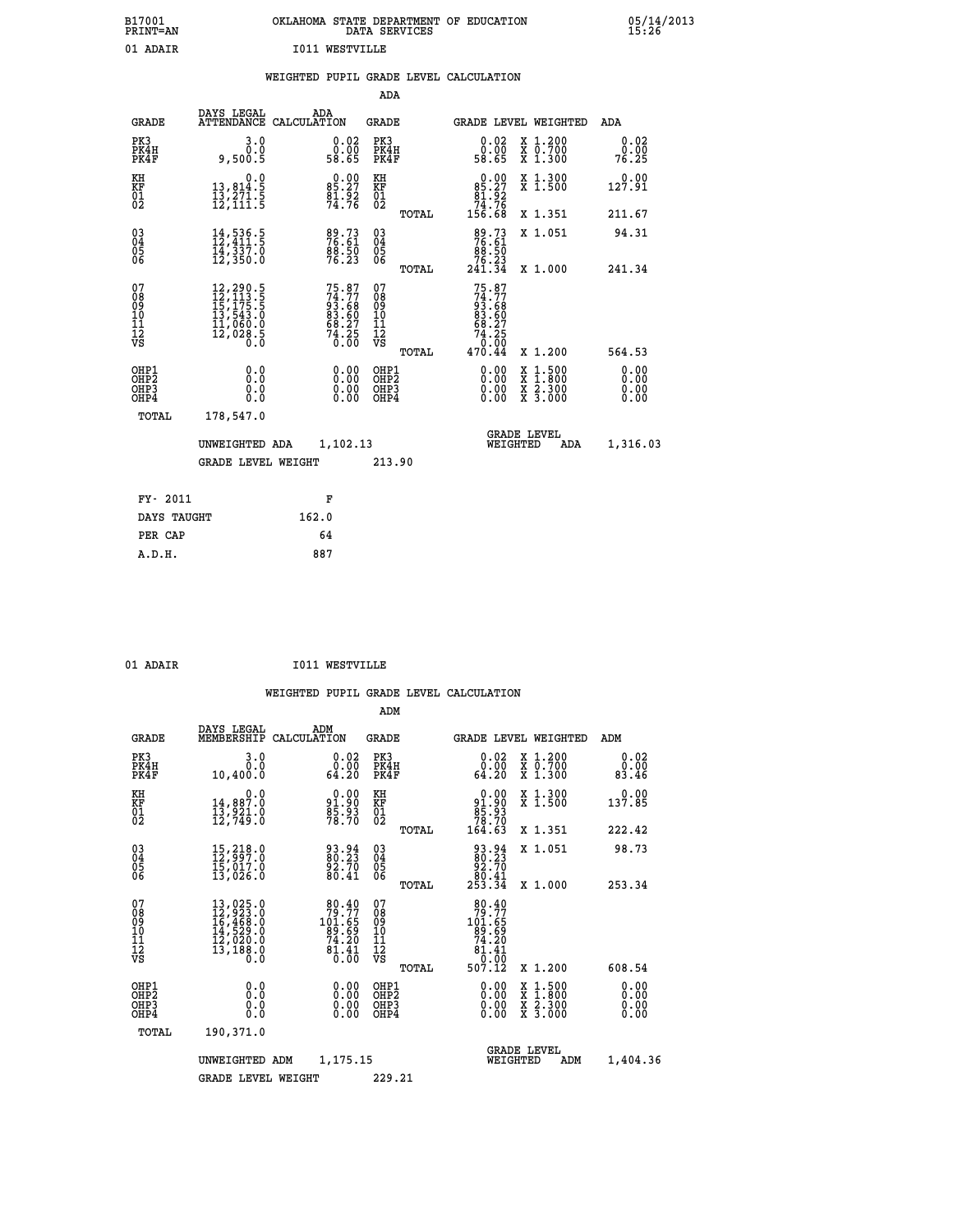| B17001<br><b>PRINT=AN</b> | OKLAHOMA STATE DEPARTMENT OF EDUCATION<br>DATA SERVICES | 05/14/2013<br>15:26 |
|---------------------------|---------------------------------------------------------|---------------------|
| 01<br>ADAIR               | 1025 STILWELL                                           |                     |

|  |  | WEIGHTED PUPIL GRADE LEVEL CALCULATION |
|--|--|----------------------------------------|
|  |  |                                        |

|                                                                  |                                                                                                                                                                               |                                                                                                   | ADA                                                 |       |                                                                                                             |                                          |                              |
|------------------------------------------------------------------|-------------------------------------------------------------------------------------------------------------------------------------------------------------------------------|---------------------------------------------------------------------------------------------------|-----------------------------------------------------|-------|-------------------------------------------------------------------------------------------------------------|------------------------------------------|------------------------------|
| <b>GRADE</b>                                                     | DAYS LEGAL                                                                                                                                                                    | ADA<br>ATTENDANCE CALCULATION                                                                     | GRADE                                               |       |                                                                                                             | <b>GRADE LEVEL WEIGHTED</b>              | ADA                          |
| PK3<br>PK4H<br>PK4F                                              | 2,516.0<br>9,523.0                                                                                                                                                            | 15.16<br>$\frac{5}{57.37}$                                                                        | PK3<br>PK4H<br>PK4F                                 |       | 15.16<br>$\frac{5}{57.37}$                                                                                  | X 1.200<br>X 0.700<br>X 1.300            | 18.19<br>0.00<br>74.58       |
| KH<br>KF<br>01<br>02                                             | 0.0<br>10,520.5<br>13,984.0<br>9,635.5                                                                                                                                        | $\begin{smallmatrix} 0.00\\ 63.38\\ 84.24\\ 58.05 \end{smallmatrix}$                              | KH<br>KF<br>01<br>02                                |       | $\begin{smallmatrix} &0.00\ 63.38\ 84.24\ 58.05\ 142.29\ \end{smallmatrix}$                                 | X 1.300<br>X 1.500                       | 0.00<br>95.07                |
|                                                                  |                                                                                                                                                                               |                                                                                                   |                                                     | TOTAL |                                                                                                             | X 1.351                                  | 192.23                       |
| $^{03}_{04}$<br>Ŏ5<br>06                                         | 11,640.0<br>10,594.0<br>8,805.0                                                                                                                                               | $70.12$<br>$68.89$<br>$63.82$<br>53.07                                                            | $\begin{array}{c} 03 \\ 04 \\ 05 \\ 06 \end{array}$ |       | $70.12$<br>68.89<br>$\begin{array}{r} 63.82 \\ 53.07 \\ 185.78 \end{array}$                                 | X 1.051                                  | 73.70                        |
|                                                                  |                                                                                                                                                                               |                                                                                                   |                                                     | TOTAL |                                                                                                             | X 1.000                                  | 185.78                       |
| 07<br>08<br>09<br>11<br>11<br>12<br>VS                           | $\begin{smallmatrix} 11\,, & 462\,. & 0\\ 12\,, & 591\,. & 0\\ 25\,, & 605\,. & 0\\ 21\,, & 485\,. & 5\\ 20\,, & 817\,. & 0\\ 22\,, & 554\,. & 5\\ 0\,. & 0\end{smallmatrix}$ | $\begin{smallmatrix}69.18\\76.14\\154.62\\154.625\\130.25\\127.28\\138.92\\0.00\end{smallmatrix}$ | 07<br>08<br>09<br>11<br>11<br>12<br>VS              | TOTAL | $\begin{smallmatrix}69.18\\76.14\\154.62\\154.625\\130.25\\127.28\\138.920\\0.009\\696.39\end{smallmatrix}$ | X 1.200                                  | 835.67                       |
| OHP1<br>OHP <sub>2</sub><br>OH <sub>P3</sub><br>OH <sub>P4</sub> | 294.5<br>0.0<br>0.0                                                                                                                                                           | $1.77$<br>$0.00$<br>0.00<br>0.00                                                                  | OHP1<br>OHP2<br>OHP3<br>OHP4                        |       | $1.77$<br>$0.00$<br>0.00<br>0.00                                                                            | X 1:500<br>X 1:800<br>X 2:300<br>X 3:000 | 2.66<br>0.00<br>0.00<br>0.00 |
| TOTAL                                                            | 203,462.5                                                                                                                                                                     |                                                                                                   |                                                     |       |                                                                                                             |                                          |                              |
|                                                                  | UNWEIGHTED ADA                                                                                                                                                                | 1,232.26                                                                                          |                                                     |       | WEIGHTED                                                                                                    | <b>GRADE LEVEL</b><br>ADA                | 1,477.88                     |
|                                                                  | <b>GRADE LEVEL WEIGHT</b>                                                                                                                                                     |                                                                                                   | 245.62                                              |       |                                                                                                             |                                          |                              |
|                                                                  |                                                                                                                                                                               |                                                                                                   |                                                     |       |                                                                                                             |                                          |                              |
| FY- 2011                                                         |                                                                                                                                                                               | F                                                                                                 |                                                     |       |                                                                                                             |                                          |                              |
| DAYS TAUGHT                                                      |                                                                                                                                                                               | 166.0                                                                                             |                                                     |       |                                                                                                             |                                          |                              |
| PER CAP                                                          |                                                                                                                                                                               | 68                                                                                                |                                                     |       |                                                                                                             |                                          |                              |
| A.D.H.                                                           |                                                                                                                                                                               | 782                                                                                               |                                                     |       |                                                                                                             |                                          |                              |

01 ADAIR 1025 STILWELL

|                                    |                                                                                                                                                                                          |                                                                                               | ADM                                                 |       |                                                                                                       |                                          |                                                        |
|------------------------------------|------------------------------------------------------------------------------------------------------------------------------------------------------------------------------------------|-----------------------------------------------------------------------------------------------|-----------------------------------------------------|-------|-------------------------------------------------------------------------------------------------------|------------------------------------------|--------------------------------------------------------|
| <b>GRADE</b>                       | DAYS LEGAL<br>MEMBERSHIP                                                                                                                                                                 | ADM<br>CALCULATION                                                                            | <b>GRADE</b>                                        |       |                                                                                                       | <b>GRADE LEVEL WEIGHTED</b>              | ADM                                                    |
| PK3<br>PK4H<br>PK4F                | 2,894.0<br>0.0<br>10,753.Ŏ                                                                                                                                                               | 17.43<br>$\frac{6.00}{64.78}$                                                                 | PK3<br>PK4H<br>PK4F                                 |       | 17.43<br>$\begin{array}{c} \text{-}0.00 \\ \text{64.78} \end{array}$                                  | X 1.200<br>X 0.700<br>X 1.300            | 20.92<br>0.00<br>84.21                                 |
| KH<br>KF<br>01<br>02               | 0.0<br>11,485.0<br>14,785.0<br>10,158.0                                                                                                                                                  | $\begin{smallmatrix} 0.00\\ 69.19\\ 89.07\\ 61.19\\ \end{smallmatrix}$                        | KH<br>KF<br>01<br>02                                |       | 0.00<br>69:19<br>07.08<br>01:19<br>150:26                                                             | X 1.300<br>X 1.500                       | 0.00<br>103.79                                         |
|                                    |                                                                                                                                                                                          |                                                                                               |                                                     | TOTAL |                                                                                                       | X 1.351                                  | 203.00                                                 |
| 03<br>04<br>05<br>06               | 12,204.0<br>12,035.0<br>11,095.0<br>9,348.0                                                                                                                                              | $73.52$<br>$72.50$<br>$66.84$<br>$56.35$                                                      | $\begin{array}{c} 03 \\ 04 \\ 05 \\ 06 \end{array}$ |       | $73.52\n72.50\n66.84\n56.35\n195.69$                                                                  | X 1.051                                  | 77.27                                                  |
|                                    |                                                                                                                                                                                          |                                                                                               |                                                     | TOTAL |                                                                                                       | X 1.000                                  | 195.69                                                 |
| 07<br>08<br>09<br>101<br>112<br>VS | $\begin{smallmatrix} 12\,, & 225\,. & 0\\ 13\,, & 248\,. & 0\\ 27\,, & 479\,. & 0\\ 23\,, & 337\,. & 0\\ 22\,, & 542\,. & 0\\ 24\,, & 357\,. & 0\\ 0\,. & 0\,. & 0\,. \end{smallmatrix}$ | $\begin{array}{r} 73.82 \\ 80.17 \\ 165.98 \\ 141.52 \\ 137.87 \end{array}$<br>150.13<br>ŏ:ōŏ | 07<br>08<br>09<br>11<br>11<br>12<br>VS              | TOTAL | $\begin{smallmatrix}73.82\\80.17\\165.98\\141.52\\137.87\\150.13\\0.00\end{smallmatrix}$<br>749.49    | X 1.200                                  | 899.39                                                 |
| OHP1<br>OHP2<br>OH <sub>P3</sub>   | 310.0                                                                                                                                                                                    | $\overset{1}{\underset{0}{0}}\,\overset{87}{\,\overset{00}{\,\overset{00}{0}}}$               | OHP1<br>OHP2<br>OHP3                                |       | $\overset{1}{\underset{0}{0}}\overset{8}{\ldots}\overset{7}{\underset{0}{0}}\overset{1}{\phantom{0}}$ | X 1:500<br>X 1:800<br>X 2:300<br>X 3:000 | $\begin{smallmatrix} 2.81\0.00\0.00 \end{smallmatrix}$ |
| OHP4                               | 0.000                                                                                                                                                                                    | 0.00                                                                                          | OHP4                                                |       | 0.00                                                                                                  |                                          | 0.00                                                   |
| TOTAL                              | 218,255.0                                                                                                                                                                                |                                                                                               |                                                     |       |                                                                                                       |                                          |                                                        |
|                                    | UNWEIGHTED                                                                                                                                                                               | 1,322.23<br>ADM                                                                               |                                                     |       | WEIGHTED                                                                                              | <b>GRADE LEVEL</b><br>ADM                | 1,587.08                                               |
|                                    | GRADE LEVEL WEIGHT                                                                                                                                                                       |                                                                                               | 264.85                                              |       |                                                                                                       |                                          |                                                        |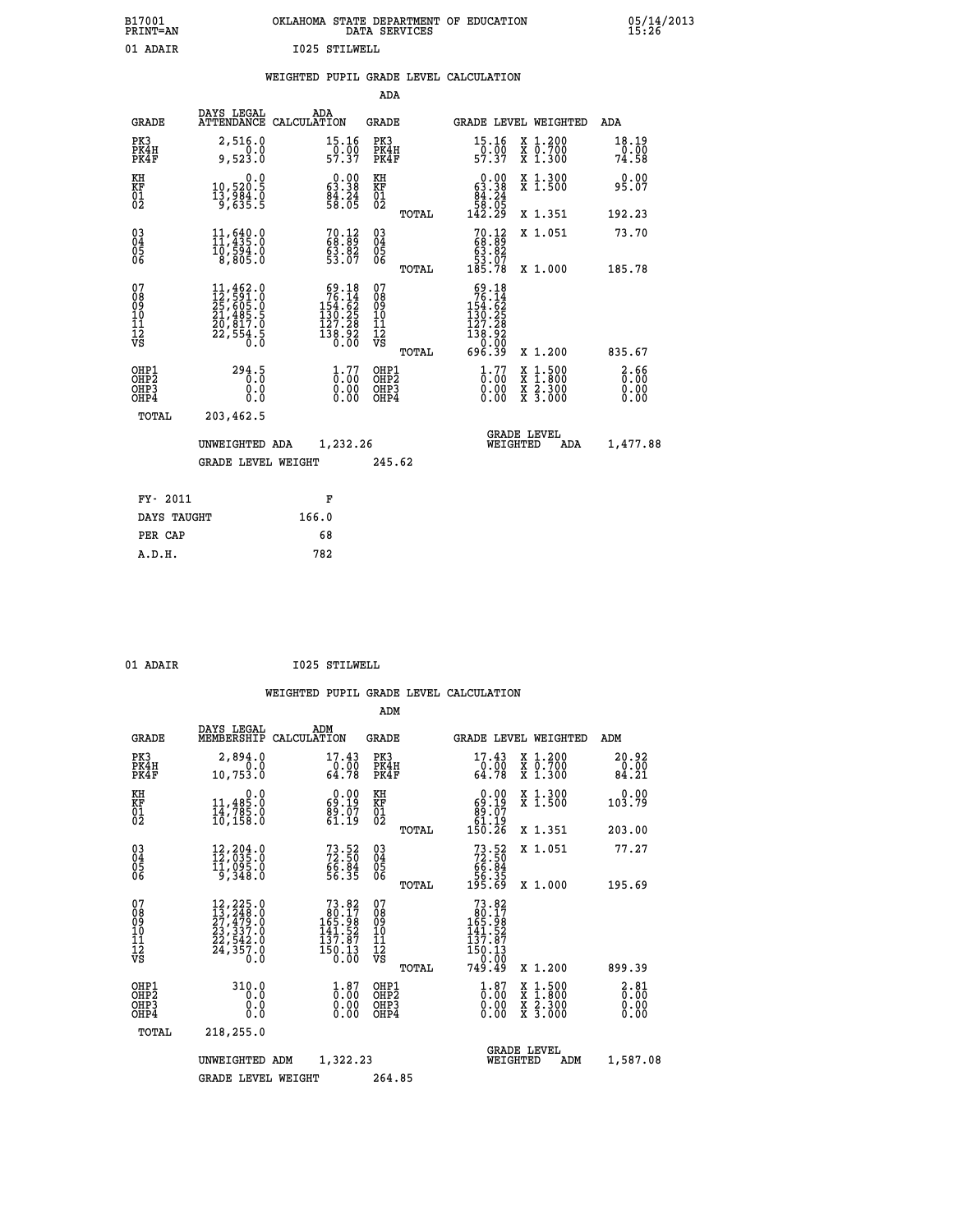## **B17001 OKLAHOMA STATE DEPARTMENT OF EDUCATION 05/14/2013 PRINT=AN DATA SERVICES 15:26 01 ADAIR I030 CAVE SPRINGS**

|                                                                    |                                                                                                                             |                                                                                            |                                                                |                                                    |       | WEIGHTED PUPIL GRADE LEVEL CALCULATION                                                                             |                                                                                                                                           |                              |
|--------------------------------------------------------------------|-----------------------------------------------------------------------------------------------------------------------------|--------------------------------------------------------------------------------------------|----------------------------------------------------------------|----------------------------------------------------|-------|--------------------------------------------------------------------------------------------------------------------|-------------------------------------------------------------------------------------------------------------------------------------------|------------------------------|
|                                                                    |                                                                                                                             |                                                                                            |                                                                | <b>ADA</b>                                         |       |                                                                                                                    |                                                                                                                                           |                              |
| <b>GRADE</b>                                                       | DAYS LEGAL<br>ATTENDANCE CALCULATION                                                                                        | ADA                                                                                        |                                                                | <b>GRADE</b>                                       |       |                                                                                                                    | GRADE LEVEL WEIGHTED                                                                                                                      | ADA                          |
| PK3<br>PK4H<br>PK4F                                                | 0.0<br>ة:ة<br>770:0                                                                                                         |                                                                                            | $\substack{0.00\\0.00\\4.87}$                                  | PK3<br>PK4H<br>PK4F                                |       | 0.00<br>$\begin{smallmatrix} 0.00 \\ -4.87 \end{smallmatrix}$                                                      | X 1.200<br>X 0.700<br>X 1.300                                                                                                             | 0.00<br>$0.00$<br>6.33       |
| KH<br>KF<br>01<br>02                                               | 0.0<br>1,022.0<br>$\frac{562}{1,504}$                                                                                       |                                                                                            | $\begin{smallmatrix} 0.00\ 6.47\ 6.09\ 9.52 \end{smallmatrix}$ | KH<br>KF<br>01<br>02                               |       | $\begin{smallmatrix} 0.00\\ 6.47\\ 6.99\\ 9.52\\ 15.61 \end{smallmatrix}$                                          | X 1.300<br>X 1.500                                                                                                                        | 0.00<br>9.71                 |
|                                                                    |                                                                                                                             |                                                                                            |                                                                |                                                    | TOTAL |                                                                                                                    | X 1.351                                                                                                                                   | 21.09                        |
| $\begin{smallmatrix} 03 \\[-4pt] 04 \end{smallmatrix}$<br>Ŏ5<br>06 | $1, \substack{442.0\\ 71.0\\ 1,282.0\\ 1,064.0$                                                                             | $\begin{smallmatrix} 2\cdot 80\\10\cdot 58\\8\cdot 11\\6\cdot 73\end{smallmatrix}$         |                                                                | $\begin{matrix} 03 \\ 04 \\ 05 \\ 06 \end{matrix}$ |       | $\begin{array}{r} \textbf{2.80} \\ \textbf{10.58} \\ \textbf{8.11} \\ \textbf{6.73} \\ \textbf{25.42} \end{array}$ | X 1.051                                                                                                                                   | 2.94                         |
|                                                                    |                                                                                                                             |                                                                                            |                                                                |                                                    | TOTAL |                                                                                                                    | X 1.000                                                                                                                                   | 25.42                        |
| 07<br>08<br>09<br>11<br>11<br>12<br>VS                             | 1,077.0<br>$\begin{smallmatrix} 1.799 & 0.0 \\ 2.330 & 0 \\ 3.270 & 0 \\ 3.427 & 0 \\ 3.641 & 0 \\ 0 & 0 \end{smallmatrix}$ | $\begin{smallmatrix} 6.82\\ 5.06\\ 14.75\\ 20.70\\ 21.65\\ 19.16\\ 0.00 \end{smallmatrix}$ |                                                                | 07<br>08<br>09<br>11<br>11<br>12<br>VS             | TOTAL | $6.82$<br>$5.06$<br>14:75<br>20.70<br>$21.65$<br>$19.16$<br>$0.00$<br>$88.14$                                      | X 1.200                                                                                                                                   | 105.77                       |
| OHP1<br>OHP2<br>OH <sub>P3</sub><br>OH <sub>P4</sub>               | 0.0<br>Ō.Ō<br>0.0<br>0.0                                                                                                    |                                                                                            | 0.00<br>$0.00$<br>0.00                                         | OHP1<br>OHP2<br>OHP3<br>OHP4                       |       | 0.00<br>0.00<br>0.00                                                                                               | $\begin{smallmatrix} \mathtt{X} & 1\cdot500\\ \mathtt{X} & 1\cdot800\\ \mathtt{X} & 2\cdot300\\ \mathtt{X} & 3\cdot000 \end{smallmatrix}$ | 0.00<br>0.00<br>0.00<br>0.00 |
| TOTAL                                                              | 22,661.0                                                                                                                    |                                                                                            |                                                                |                                                    |       |                                                                                                                    |                                                                                                                                           |                              |
|                                                                    | UNWEIGHTED ADA                                                                                                              |                                                                                            | 143.31                                                         |                                                    |       | WEIGHTED                                                                                                           | <b>GRADE LEVEL</b><br>ADA                                                                                                                 | 171.26                       |
|                                                                    | <b>GRADE LEVEL WEIGHT</b>                                                                                                   |                                                                                            |                                                                | 27.95                                              |       |                                                                                                                    |                                                                                                                                           |                              |
| FY- 2011                                                           |                                                                                                                             | F                                                                                          |                                                                |                                                    |       |                                                                                                                    |                                                                                                                                           |                              |
| DAYS TAUGHT                                                        |                                                                                                                             | 158.0                                                                                      |                                                                |                                                    |       |                                                                                                                    |                                                                                                                                           |                              |
| PER CAP                                                            |                                                                                                                             | 95                                                                                         |                                                                |                                                    |       |                                                                                                                    |                                                                                                                                           |                              |

| ۰      |
|--------|
| ٠<br>ш |
|        |

 **A.D.H. 126**

 **ADM**

 **01 ADAIR I030 CAVE SPRINGS**

| <b>GRADE</b>                                       | DAYS LEGAL<br>MEMBERSHIP                                                                                           | ADM<br>CALCULATION                                                                                                        | <b>GRADE</b>                           |       | GRADE LEVEL WEIGHTED                                                                                                                                                                                                                                                           |                                                                                        | ADM                  |  |
|----------------------------------------------------|--------------------------------------------------------------------------------------------------------------------|---------------------------------------------------------------------------------------------------------------------------|----------------------------------------|-------|--------------------------------------------------------------------------------------------------------------------------------------------------------------------------------------------------------------------------------------------------------------------------------|----------------------------------------------------------------------------------------|----------------------|--|
| PK3<br>PK4H<br>PK4F                                | 0.0<br>0.0<br>817.0                                                                                                | $\begin{smallmatrix} 0.00\ 0.00\ 5.17 \end{smallmatrix}$                                                                  | PK3<br>PK4H<br>PK4F                    |       | $\begin{smallmatrix} 0.00\\ 0.00\\ 5.17 \end{smallmatrix}$                                                                                                                                                                                                                     | $\begin{smallmatrix} x & 1.200 \\ x & 0.700 \end{smallmatrix}$<br>$\overline{x}$ 1.300 | 0.00<br>0.00<br>6.72 |  |
| KH<br>KF<br>01<br>02                               | 0.0<br>1,151.0<br>1,037.0<br>1,639.0                                                                               | $\begin{smallmatrix} 0.00\\ 7.28\\ 6.56\\ 10.37 \end{smallmatrix}$                                                        | KH<br>KF<br>01<br>02                   |       | $0.00$<br>$7.28$<br>$6.56$<br>$10.37$<br>$16.93$                                                                                                                                                                                                                               | X 1.300<br>X 1.500                                                                     | 0.00<br>10.92        |  |
|                                                    |                                                                                                                    |                                                                                                                           |                                        | TOTAL |                                                                                                                                                                                                                                                                                | X 1.351                                                                                | 22.87                |  |
| $\begin{matrix} 03 \\ 04 \\ 05 \\ 06 \end{matrix}$ | $\begin{smallmatrix} & 474 \\ 1,738 \\ 1,345 \\ 1,130.0 \end{smallmatrix}$                                         | $3.00$<br>$11.00$<br>$\frac{8.51}{7.15}$                                                                                  | 03<br>04<br>05<br>06                   |       | $11.00$<br>$8.51$<br>$7.15$                                                                                                                                                                                                                                                    | X 1.051                                                                                | 3.15                 |  |
|                                                    |                                                                                                                    |                                                                                                                           |                                        | TOTAL | 26.66                                                                                                                                                                                                                                                                          | X 1.000                                                                                | 26.66                |  |
| 07<br>08<br>09<br>101<br>11<br>12<br>VS            | $\begin{smallmatrix} 1,124\ .0\\ 878\ .0\\ 2,728\ .0\\ 3,696\ .0\\ 3,888\ .0\\ 3,398\ .0\\ 0\ .0\end{smallmatrix}$ | $\begin{smallmatrix}7\cdot11\\5\cdot56\\17\cdot27\\23\cdot39\\24\cdot56\\24\cdot39\\21\cdot39\\0\cdot00\end{smallmatrix}$ | 07<br>08<br>09<br>11<br>11<br>12<br>VS | TOTAL | $\begin{array}{c} 7\cdot 11 \\ 5\cdot 56 \\ 17\cdot 27 \\ 23\cdot 39 \\ 24\cdot 56 \\ 21\cdot 39 \\ 0\cdot 00 \\ 99\cdot 28 \end{array}$                                                                                                                                       | X 1.200                                                                                | 119.14               |  |
| OHP1<br>OHP2<br>OH <sub>P3</sub><br>OHP4           | 0.0<br>0.000                                                                                                       | $0.00$<br>$0.00$<br>0.00                                                                                                  | OHP1<br>OHP2<br>OHP3<br>OHP4           |       | $\begin{smallmatrix} 0.00 & 0.00 & 0.00 & 0.00 & 0.00 & 0.00 & 0.00 & 0.00 & 0.00 & 0.00 & 0.00 & 0.00 & 0.00 & 0.00 & 0.00 & 0.00 & 0.00 & 0.00 & 0.00 & 0.00 & 0.00 & 0.00 & 0.00 & 0.00 & 0.00 & 0.00 & 0.00 & 0.00 & 0.00 & 0.00 & 0.00 & 0.00 & 0.00 & 0.00 & 0.00 & 0.0$ | X 1:500<br>X 1:800<br>X 2:300<br>X 3:000                                               | 0.00<br>0.00<br>0.00 |  |
| TOTAL                                              | 25,043.0                                                                                                           |                                                                                                                           |                                        |       |                                                                                                                                                                                                                                                                                |                                                                                        |                      |  |
|                                                    | UNWEIGHTED                                                                                                         | 158.32<br>ADM                                                                                                             |                                        |       | WEIGHTED                                                                                                                                                                                                                                                                       | <b>GRADE LEVEL</b><br>ADM                                                              | 189.46               |  |
|                                                    | <b>GRADE LEVEL WEIGHT</b>                                                                                          |                                                                                                                           | 31.14                                  |       |                                                                                                                                                                                                                                                                                |                                                                                        |                      |  |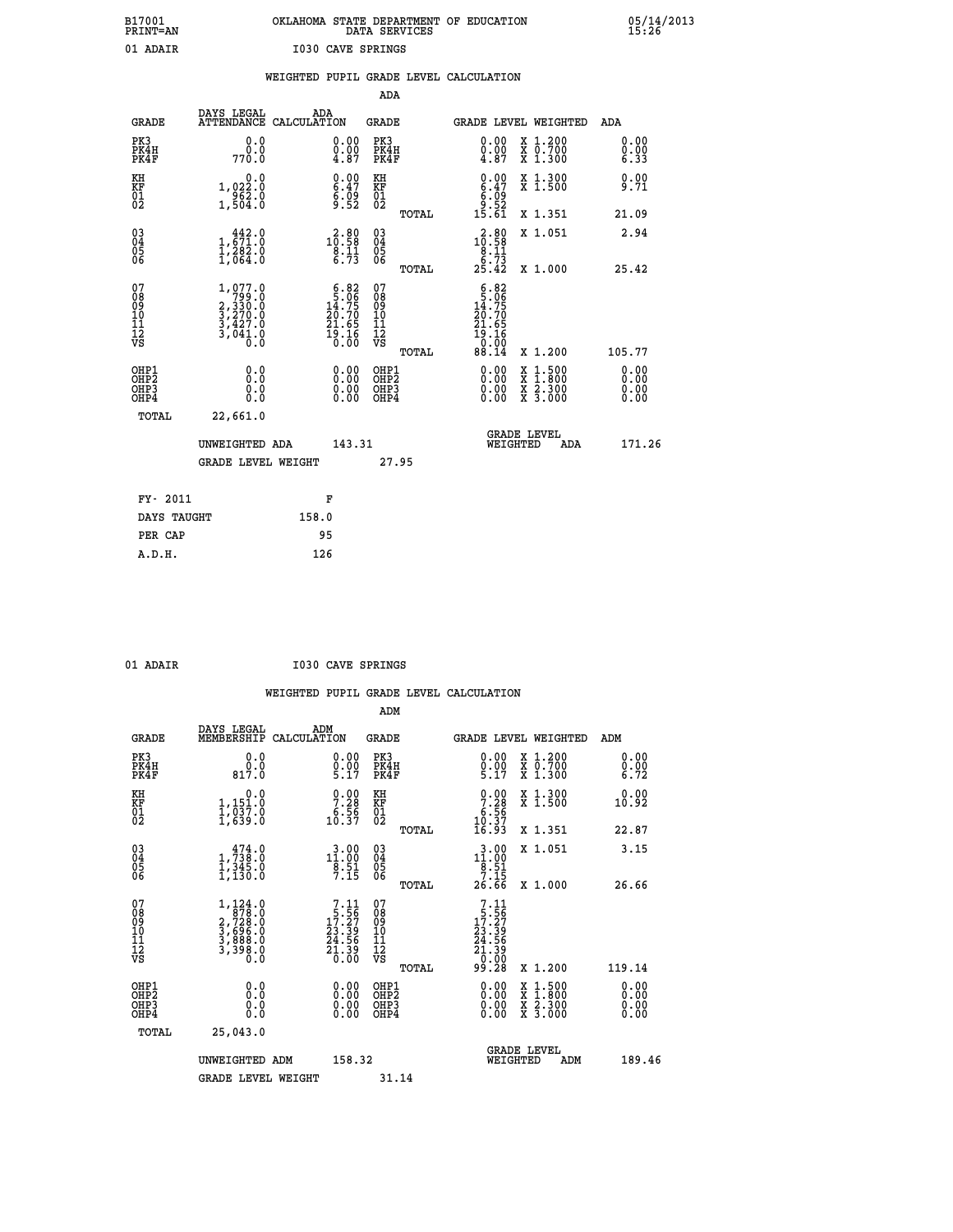| 7001<br>INT=AN | OKLAHOMA STATE DEPARTMENT OF EDUCATION<br>DATA SERVICES |  |
|----------------|---------------------------------------------------------|--|
| ADAIR          | COUNTY TOTALS                                           |  |

|                                                                    |                                                                                    |                                                                                                 |                                                             | ADA                                    |       |                                                                     |                                          |                              |
|--------------------------------------------------------------------|------------------------------------------------------------------------------------|-------------------------------------------------------------------------------------------------|-------------------------------------------------------------|----------------------------------------|-------|---------------------------------------------------------------------|------------------------------------------|------------------------------|
| <b>GRADE</b>                                                       | DAYS LEGAL                                                                         | ADA<br>ATTENDANCE CALCULATION                                                                   |                                                             | <b>GRADE</b>                           |       | GRADE LEVEL WEIGHTED                                                |                                          | <b>ADA</b>                   |
| PK3<br>PK4H<br>PK4F                                                | 9,840.5<br>0.0<br>45, 496.0                                                        | 59.46<br>0.00<br>276.86                                                                         |                                                             | PK3<br>PK4H<br>PK4F                    |       | 59.46<br>0.00<br>276.86                                             | X 1.200<br>X 0.700<br>X 1.300            | 71.34<br>0.00<br>359.92      |
| KH<br>KF<br>01<br>02                                               | 0.0<br>57,206:5<br>61,607:0<br>54,038:5                                            | 0.00<br>348.47<br>374.92<br>329.38                                                              |                                                             | KH<br>KF<br>01<br>02                   |       | 0.00<br>348.47<br>$\frac{374}{329}$ $\cdot \frac{32}{38}$<br>704.30 | X 1.300<br>X 1.500                       | 0.00<br>522.73               |
|                                                                    |                                                                                    |                                                                                                 |                                                             |                                        | TOTAL |                                                                     | X 1.351                                  | 951.50                       |
| $\begin{smallmatrix} 03 \\[-4pt] 04 \end{smallmatrix}$<br>Ŏ5<br>06 | 57, 244.0<br>52, 102.5<br>52, 822.5<br>47, 563.5                                   | 348.64<br>317.59<br>$\frac{3\bar{2}1.\bar{8}1}{289.87}$                                         |                                                             | $\substack{03 \\ 04}$<br>Ŏ5<br>06      |       | 348.64<br>317.59<br>321.81<br>289.87<br>929.27                      | X 1.051                                  | 1,295.70                     |
|                                                                    |                                                                                    |                                                                                                 |                                                             |                                        | TOTAL |                                                                     | X 1.000                                  | 929.27                       |
| 07<br>08<br>09<br>101<br>11<br>12<br>VS                            | 56, 324.0<br>50, 947.0<br>47, 554.5<br>43, 122.5<br>41, 335.5<br>42, 722.5<br>60.0 | 342.89<br>310.38<br>290.31<br>$\begin{array}{r} 264.15 \\ 254.20 \\ 263.61 \\ 0.00 \end{array}$ |                                                             | 07<br>08<br>09<br>11<br>11<br>12<br>VS |       | 342.89<br>310.38<br>290.31<br>264.15<br>254.20<br>263.61<br>0.00    |                                          |                              |
|                                                                    |                                                                                    |                                                                                                 |                                                             |                                        | TOTAL | 1,725.54                                                            | X 1.200                                  | 2,070.64                     |
| OHP1<br>OHP <sub>2</sub><br>OH <sub>P3</sub><br>OHP4               | 294.5<br>0.0<br>$0.\overline{0}$                                                   |                                                                                                 | 1.77<br>$\begin{smallmatrix} 0.00 \ 0.00 \end{smallmatrix}$ | OHP1<br>OHP2<br>OHP3<br>OHP4           |       | $1.77$<br>$0.00$<br>0.00                                            | X 1:500<br>X 1:800<br>X 2:300<br>X 3:000 | 2.66<br>0.00<br>0.00<br>0.00 |
| TOTAL                                                              | 720,221.5                                                                          |                                                                                                 |                                                             |                                        |       |                                                                     |                                          |                              |
|                                                                    | UNWEIGHTED ADA                                                                     | 4,394.31                                                                                        |                                                             |                                        |       | WEIGHTED                                                            | <b>GRADE LEVEL</b><br>ADA                | 5,274.49                     |
|                                                                    | <b>GRADE LEVEL WEIGHT</b>                                                          |                                                                                                 |                                                             | 880.18                                 |       |                                                                     |                                          |                              |
| FY- 2011                                                           |                                                                                    | F                                                                                               |                                                             |                                        |       |                                                                     |                                          |                              |
| DAYS TAUGHT                                                        |                                                                                    | 1,807.0                                                                                         |                                                             |                                        |       |                                                                     |                                          |                              |
| PER CAP                                                            |                                                                                    | 676                                                                                             |                                                             |                                        |       |                                                                     |                                          |                              |

| גהג |  |  |  |
|-----|--|--|--|

 **A.D.H. 3,156**

 **B17001<br>PRINT=AN** 

 **ADAIR COUNTY TOTALS**

|                                                       |                                                                                   |                                                                                         | ADM                                             |                                                                                                                                      |                                                                                                  |                              |  |
|-------------------------------------------------------|-----------------------------------------------------------------------------------|-----------------------------------------------------------------------------------------|-------------------------------------------------|--------------------------------------------------------------------------------------------------------------------------------------|--------------------------------------------------------------------------------------------------|------------------------------|--|
| <b>GRADE</b>                                          | DAYS LEGAL<br>MEMBERSHIP                                                          | ADM<br>CALCULATION                                                                      | <b>GRADE</b>                                    | <b>GRADE LEVEL WEIGHTED</b>                                                                                                          |                                                                                                  | ADM                          |  |
| PK3<br>PK4H<br>PK4F                                   | 10,953.0<br>0.0<br>50,507.0                                                       | 66.20<br>0.00<br>307.30                                                                 | PK3<br>PK4H<br>PK4F                             | 66.20<br>ة<br>307.30                                                                                                                 | X 1.200<br>X 0.700<br>X 1.300                                                                    | 71.34<br>0.00<br>399.49      |  |
| KH<br>KF<br>01<br>02                                  | 0.0<br>61,316:0<br>64,926.0<br>56,784:0                                           | $373.53$<br>$395.13$<br>$346.10$                                                        | KH<br>KF<br>01<br>02                            | $\begin{smallmatrix} &0.00\\ 373.53\\ 395.13\\ 346.10\\ 741.23\end{smallmatrix}$                                                     | X 1.300<br>X 1.500                                                                               | 0.00<br>560.32               |  |
|                                                       |                                                                                   |                                                                                         | TOTAL                                           |                                                                                                                                      | X 1.351                                                                                          | 1,001.40                     |  |
| 03<br>04<br>05<br>06                                  | 59,895.0<br>54,679.0<br>55,177.0<br>50,050.0                                      | 364.78<br>333.30<br>336.19<br>305.06                                                    | $\substack{03 \\ 04}$<br>0500                   | 364.78<br>333.30<br>336.19<br>305.06<br>974.55                                                                                       | X 1.051                                                                                          | 383.37                       |  |
|                                                       |                                                                                   |                                                                                         | TOTAL                                           |                                                                                                                                      | X 1.000                                                                                          | 974.55                       |  |
| 07<br>08<br>09<br>101<br>112<br>VS                    | 59, 203.0<br>53, 814.0<br>51, 395.0<br>46, 702.0<br>44, 843.0<br>46, 320.0<br>0.0 | 360.45<br>327.96<br>313.86<br>286:13<br>275:85<br>285:92<br>0.00                        | 07<br>08<br>09<br>11<br>11<br>12<br>VS<br>TOTAL | 360.45<br>327.96<br>$\begin{array}{l} 313.86 \\ 286.13 \\ 275.85 \\ 285.92 \\ \circ \\ -9.00 \end{array}$<br>1,850.17                | X 1.200                                                                                          | 2,220.21                     |  |
| OHP1<br>OH <sub>P</sub> 2<br>OH <sub>P3</sub><br>OHP4 | 310.0<br>0.0<br>0.000                                                             | $\overset{1}{\underset{0}{0}}\,\overset{87}{\,\overset{00}{\,\overset{00}{0}}}$<br>0.00 | OHP1<br>OHP2<br>OHP3<br>OHP4                    | $\overset{1}{\underset{0}{0}}\,\overset{87}{\,\overset{1}{0}}\,\overset{1}{\underset{0}{0}}\,\overset{87}{\,\overset{0}{0}}$<br>0.00 | $\begin{smallmatrix} x & 1 & 500 \\ x & 1 & 800 \\ x & 2 & 300 \\ x & 3 & 000 \end{smallmatrix}$ | 2.81<br>0.00<br>0.00<br>0.00 |  |
| TOTAL                                                 | 766,874.0                                                                         |                                                                                         |                                                 |                                                                                                                                      |                                                                                                  |                              |  |
|                                                       |                                                                                   | 4,679.63<br>UNWEIGHTED ADM                                                              |                                                 | WEIGHTED                                                                                                                             | <b>GRADE LEVEL</b><br>ADM                                                                        | 5,621.58                     |  |
|                                                       | <b>GRADE LEVEL WEIGHT</b>                                                         |                                                                                         | 941.95                                          |                                                                                                                                      |                                                                                                  |                              |  |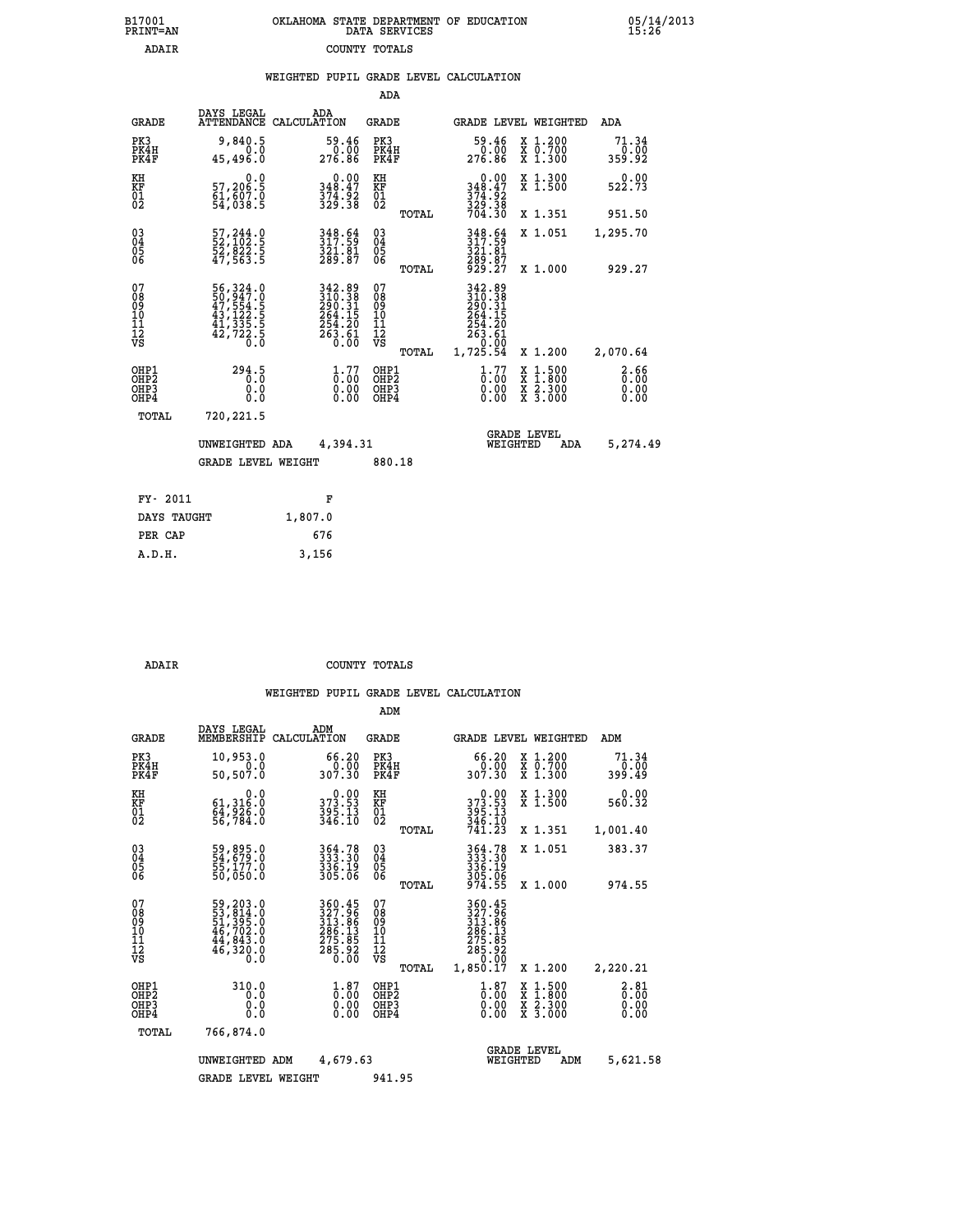| B17001          | OKLAHOMA STATE DEPARTMENT OF EDUCATION |
|-----------------|----------------------------------------|
| <b>PRINT=AN</b> | DATA SERVICES                          |
| 02 ALFALFA      | <b>I001 BURLINGTON</b>                 |

|                                                       |                                                                                                         | WEIGHTED PUPIL GRADE LEVEL CALCULATION                                             |                                                    |                                                                                                                                                      |                              |
|-------------------------------------------------------|---------------------------------------------------------------------------------------------------------|------------------------------------------------------------------------------------|----------------------------------------------------|------------------------------------------------------------------------------------------------------------------------------------------------------|------------------------------|
|                                                       |                                                                                                         |                                                                                    | ADA                                                |                                                                                                                                                      |                              |
| <b>GRADE</b>                                          | DAYS LEGAL                                                                                              | ADA<br>ATTENDANCE CALCULATION                                                      | <b>GRADE</b>                                       | GRADE LEVEL WEIGHTED                                                                                                                                 | ADA                          |
| PK3<br>PK4H<br>PK4F                                   | 0.0<br>1,717.0<br>0.0                                                                                   | $\substack{0.00\\9.98\\0.00}$                                                      | PK3<br>PK4H<br>PK4F                                | 0.00<br>X 1.200<br>X 0.700<br>X 1.300<br>$\begin{smallmatrix} 8 & 8 & 8 \ 8 & 0 & 0 \ 0 & 0 & 0 \end{smallmatrix}$                                   | 0.00<br>6.99<br>0.00         |
| KH<br>KF<br>01<br>02                                  | 1,883.5<br>$\frac{3}{2}, \frac{252}{402}$ .0                                                            | $\begin{smallmatrix} 10.95\\ 0.00\\ 18.91\\ 8.15 \end{smallmatrix}$                | KH<br>KF<br>01<br>02                               | $\begin{smallmatrix} 10.95\\ 0.00\\ 18.91\\ 8.15\\ 27.06 \end{smallmatrix}$<br>X 1.300<br>X 1.500                                                    | 14.24<br>0.00                |
|                                                       |                                                                                                         |                                                                                    | TOTAL                                              | X 1.351                                                                                                                                              | 36.56                        |
| $\begin{matrix} 03 \\ 04 \\ 05 \\ 06 \end{matrix}$    | $\frac{1}{2}, \frac{176}{236}.\frac{0}{5}$<br>$\frac{1}{1}, \frac{594}{380}.\frac{0}{0}$                | $\begin{smallmatrix} & 6 & 84\\ 13 & 00\\ 9 & 27\\ 8 & 02 \end{smallmatrix}$       | $\begin{matrix} 03 \\ 04 \\ 05 \\ 06 \end{matrix}$ | $\begin{smallmatrix} & 6 & 84\\ 13 & 00\\ 9 & 27\\ 8 & 02\\ 30 & 29 \end{smallmatrix}$<br>X 1.051                                                    | 7.19                         |
|                                                       |                                                                                                         |                                                                                    | TOTAL                                              | X 1.000                                                                                                                                              | 30.29                        |
| 07<br>08901112<br>1112<br>VS                          | $\begin{smallmatrix} 1,528.0\\ 1,978.5\\ 1,147.0\\ 2,316.5\\ 2,581.5\\ 2,456.0\\ 0.0 \end{smallmatrix}$ | $\begin{smallmatrix}8.88\\11.50\\6.67\\13.47\\15.01\\14.28\\0.00\end{smallmatrix}$ | 07<br>08<br>09<br>11<br>11<br>12<br>VS             | $\begin{smallmatrix} 8.88\\ 11.50\\ 6.67\\ 13.47\\ 15.01\\ 14.28\\ 0.00\\ 69.81 \end{smallmatrix}$                                                   |                              |
|                                                       |                                                                                                         |                                                                                    | TOTAL                                              | X 1.200                                                                                                                                              | 83.77                        |
| OH <sub>P1</sub><br>OH <sub>P</sub> 2<br>OHP3<br>OHP4 | 0.0<br>0.0<br>0.0                                                                                       | $\begin{smallmatrix} 0.00 \ 0.00 \ 0.00 \ 0.00 \end{smallmatrix}$                  | OHP1<br>OH <sub>P</sub> 2<br>OHP3<br>OHP4          | 0.00<br>$\begin{smallmatrix} \texttt{X} & 1 & 500 \\ \texttt{X} & 1 & 800 \\ \texttt{X} & 2 & 300 \\ \texttt{X} & 3 & 000 \end{smallmatrix}$<br>0.00 | 0.00<br>0.00<br>0.00<br>0.00 |
| TOTAL                                                 | 26,648.5                                                                                                |                                                                                    |                                                    |                                                                                                                                                      |                              |
|                                                       | UNWEIGHTED ADA                                                                                          | 154.93                                                                             |                                                    | <b>GRADE LEVEL</b><br>WEIGHTED<br>ADA                                                                                                                | 179.04                       |
|                                                       | <b>GRADE LEVEL WEIGHT</b>                                                                               |                                                                                    | 24.11                                              |                                                                                                                                                      |                              |
| FY- 2011                                              |                                                                                                         | F                                                                                  |                                                    |                                                                                                                                                      |                              |
| DAYS TAUGHT                                           |                                                                                                         | 172.0                                                                              |                                                    |                                                                                                                                                      |                              |
| PER CAP                                               |                                                                                                         | 147                                                                                |                                                    |                                                                                                                                                      |                              |
| A.D.H.                                                |                                                                                                         | 118                                                                                |                                                    |                                                                                                                                                      |                              |

 **ADM**

02 ALFALFA **I001 BURLINGTON** 

| <b>GRADE</b>                             | DAYS LEGAL<br>MEMBERSHIP                                                                                | ADM<br>CALCULATION                                                                      | <b>GRADE</b>                                       |       | GRADE LEVEL WEIGHTED                                                                                |                                          | ADM                  |  |
|------------------------------------------|---------------------------------------------------------------------------------------------------------|-----------------------------------------------------------------------------------------|----------------------------------------------------|-------|-----------------------------------------------------------------------------------------------------|------------------------------------------|----------------------|--|
| PK3<br>PK4H<br>PK4F                      | 0.0<br>1,745.0<br>0.0                                                                                   | $0.00$<br>10.15<br>0.00                                                                 | PK3<br>PK4H<br>PK4F                                |       | $0.00$<br>10.15<br>0.00                                                                             | X 1.200<br>X 0.700<br>X 1.300            | 0.00<br>7.ĭĭ<br>0.00 |  |
| KH<br>KF<br>01<br>02                     | 1,931.0<br>$\frac{1}{3}, \frac{3}{459}.0$                                                               | 11.23<br>$\frac{1}{19}$ : $\frac{50}{58}$<br>8.48                                       | KH<br>KF<br>01<br>02                               |       | $\begin{array}{l} 11\cdot 23 \\ 0\cdot 00 \\ 19\cdot 58 \\ 8\cdot 48 \\ 28\cdot 06 \end{array}$     | X 1.300<br>X 1.500                       | 14.60<br>0.00        |  |
|                                          |                                                                                                         |                                                                                         |                                                    | TOTAL |                                                                                                     | X 1.351                                  | 37.91                |  |
| 03<br>04<br>05<br>06                     | $\frac{1}{2}$ , $\frac{230}{335}$ .0<br>$\frac{1}{640}$ .0<br>$\frac{1}{1}$ , $\frac{422}{30}$          | $\begin{smallmatrix} 7\cdot 15\\13\cdot 58\\9\cdot 53\\8\cdot 27\end{smallmatrix}$      | $\begin{matrix} 03 \\ 04 \\ 05 \\ 06 \end{matrix}$ |       | $\begin{array}{r} 7 \cdot 15 \\ 13 \cdot 58 \\ 9 \cdot 53 \\ 8 \cdot 27 \\ 31 \cdot 38 \end{array}$ | X 1.051                                  | 7.51                 |  |
|                                          |                                                                                                         |                                                                                         |                                                    | TOTAL |                                                                                                     | X 1.000                                  | 31.38                |  |
| 07<br>08<br>09<br>101<br>11<br>12<br>VS  | $\begin{smallmatrix} 1,600.0\\ 2,064.0\\ 1,204.0\\ 2,408.0\\ 2,679.0\\ 2,545.0\\ 0.0 \end{smallmatrix}$ | $\begin{array}{r} 9.30 \\ 12.00 \\ 7.00 \\ 14.00 \\ 15.58 \\ 14.80 \\ 0.00 \end{array}$ | 07<br>08<br>09<br>01<br>11<br>11<br>12<br>VS       | TOTAL | $\begin{array}{r} 9.30 \\ 12.00 \\ 7.00 \\ 14.00 \\ 15.58 \\ 14.80 \\ 0.00 \\ 72.68 \end{array}$    | X 1.200                                  | 87.22                |  |
| OHP1<br>OHP2<br>OH <sub>P3</sub><br>OHP4 | 0.0<br>0.000                                                                                            | $\begin{smallmatrix} 0.00 \ 0.00 \ 0.00 \ 0.00 \end{smallmatrix}$                       | OHP1<br>OHP2<br>OHP3<br>OHP4                       |       | 0.00<br>$0.00$<br>0.00                                                                              | X 1:500<br>X 1:800<br>X 2:300<br>X 3:000 | 0.00<br>0.00<br>0.00 |  |
| TOTAL                                    | 27,630.0                                                                                                |                                                                                         |                                                    |       |                                                                                                     |                                          |                      |  |
|                                          | UNWEIGHTED<br>ADM                                                                                       | 160.65                                                                                  |                                                    |       | <b>GRADE LEVEL</b><br>WEIGHTED                                                                      | ADM                                      | 185.73               |  |
|                                          | <b>GRADE LEVEL WEIGHT</b>                                                                               |                                                                                         | 25.08                                              |       |                                                                                                     |                                          |                      |  |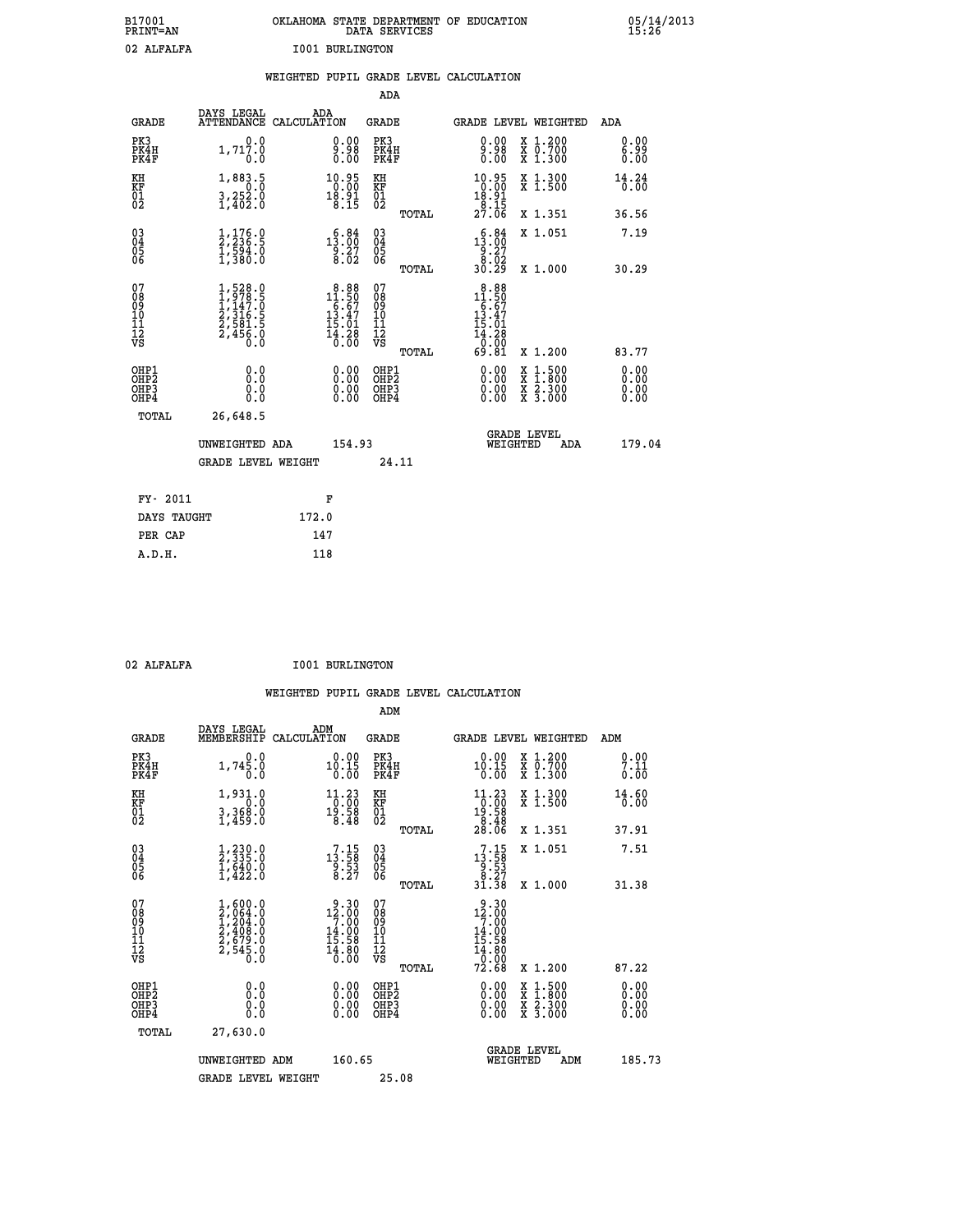| B17001<br>PRINT=AN                                 |                                                                                     |       |                                                                          |                                          | DATA SERVICES | OKLAHOMA STATE DEPARTMENT OF EDUCATION                                                     |                                                                             | 05/14/2013<br>15:26          |  |
|----------------------------------------------------|-------------------------------------------------------------------------------------|-------|--------------------------------------------------------------------------|------------------------------------------|---------------|--------------------------------------------------------------------------------------------|-----------------------------------------------------------------------------|------------------------------|--|
| 02 ALFALFA                                         |                                                                                     |       | 1046 CHEROKEE                                                            |                                          |               |                                                                                            |                                                                             |                              |  |
|                                                    |                                                                                     |       |                                                                          |                                          |               | WEIGHTED PUPIL GRADE LEVEL CALCULATION                                                     |                                                                             |                              |  |
|                                                    |                                                                                     |       |                                                                          | ADA                                      |               |                                                                                            |                                                                             |                              |  |
| <b>GRADE</b>                                       | DAYS LEGAL<br>ATTENDANCE CALCULATION                                                | ADA   |                                                                          | GRADE                                    |               |                                                                                            | <b>GRADE LEVEL WEIGHTED</b>                                                 | ADA                          |  |
| PK3<br>PK4H<br>PK4F                                | 700.0<br>0.0<br>3,590.0                                                             |       | 4.00<br>$\frac{0.00}{20.51}$                                             | PK3<br>PK4H<br>PK4F                      |               | $\begin{smallmatrix} 4.00\\ 0.00\\ 20.51 \end{smallmatrix}$                                | X 1.200<br>X 0.700<br>X 1.300                                               | 4.80<br>0.00<br>26.66        |  |
| KH<br>KF<br>01<br>02                               | 0.0<br>3,066.5<br>3,ĕ10:0<br>3,577.0                                                |       | $\begin{smallmatrix} 0.00\\ 17.52\\ 20.63\\ 20.44 \end{smallmatrix}$     | KH<br>KF<br>01<br>02                     |               | 17.52<br>$\frac{20.63}{20.44}$<br>41.07                                                    | X 1.300<br>X 1.500                                                          | 0.00<br>26.28                |  |
|                                                    |                                                                                     |       |                                                                          |                                          | TOTAL         |                                                                                            | X 1.351                                                                     | 55.49                        |  |
| $\begin{matrix} 03 \\ 04 \\ 05 \\ 06 \end{matrix}$ | $\frac{3}{2}, \frac{314}{96}$ :0<br>2,570.5<br>4,334.0                              |       | $18.94$<br>$17.03$<br>$\frac{14.69}{24.77}$                              | 030404<br>ŌĞ                             |               | $\frac{18.94}{17.03}$<br>14.69<br>24.77                                                    | X 1.051                                                                     | 19.91                        |  |
|                                                    |                                                                                     |       |                                                                          |                                          | TOTAL         | 56.49                                                                                      | X 1.000                                                                     | 56.49                        |  |
| 07<br>08<br>09<br>10<br>11<br>12<br>VS             | 2,965.0<br>3,526.5<br>2,921.0<br>2,849.5<br>3,769.5<br>4,591.0<br>$\overline{0}$ .0 |       | $16.94$<br>$20.15$<br>$16.69$<br>$16.28$<br>$21.54$<br>$26.23$<br>$0.00$ | 07<br>08<br>09<br>10<br>11<br>12<br>VS   | TOTAL         | 16.94<br>$\frac{20.15}{16.62}$<br>16.28<br>21.54<br>$\bar{26}.23$<br>$\frac{0.00}{117.83}$ | X 1.200                                                                     | 141.40                       |  |
| OHP1<br>OHP2<br>OHP3<br>OHP4                       | 0.0<br>Ō.Ō<br>0.0<br>0.0                                                            |       | 0.00<br>0.00<br>0.00                                                     | OHP1<br>OHP <sub>2</sub><br>OHP3<br>OHP4 |               | 0.00<br>0.00<br>0.00                                                                       | $\begin{array}{l} x\,+\,500\\ x\,+\,300\\ x\,+\,2\\ x\,+\,3000 \end{array}$ | 0.00<br>0.00<br>0.00<br>0.00 |  |
| TOTAL                                              | 48,364.5                                                                            |       |                                                                          |                                          |               |                                                                                            |                                                                             |                              |  |
|                                                    | UNWEIGHTED ADA<br><b>GRADE LEVEL WEIGHT</b>                                         |       | 276.36                                                                   |                                          | 54.67         |                                                                                            | <b>GRADE LEVEL</b><br>WEIGHTED<br>ADA                                       | 331.03                       |  |
|                                                    |                                                                                     |       |                                                                          |                                          |               |                                                                                            |                                                                             |                              |  |
| FY- 2011                                           |                                                                                     |       | F                                                                        |                                          |               |                                                                                            |                                                                             |                              |  |
| DAYS TAUGHT                                        |                                                                                     | 175.0 |                                                                          |                                          |               |                                                                                            |                                                                             |                              |  |
| PER CAP                                            |                                                                                     | 167   |                                                                          |                                          |               |                                                                                            |                                                                             |                              |  |

| 0.25 |  |  |  |
|------|--|--|--|

02 ALFALFA **I046 CHEROKEE** 

|                                                    |                                                                         |                                                                                                  |                          |                                                     |       | WEIGHTED PUPIL GRADE LEVEL CALCULATION                                                              |                                          |                       |        |
|----------------------------------------------------|-------------------------------------------------------------------------|--------------------------------------------------------------------------------------------------|--------------------------|-----------------------------------------------------|-------|-----------------------------------------------------------------------------------------------------|------------------------------------------|-----------------------|--------|
|                                                    |                                                                         |                                                                                                  |                          | ADM                                                 |       |                                                                                                     |                                          |                       |        |
| <b>GRADE</b>                                       | DAYS LEGAL<br>MEMBERSHIP                                                | ADM<br>CALCULATION                                                                               |                          | <b>GRADE</b>                                        |       | <b>GRADE LEVEL WEIGHTED</b>                                                                         |                                          | ADM                   |        |
| PK3<br>PK4H<br>PK4F                                | 700.0<br>0.0<br>3,892.0                                                 | $\begin{smallmatrix} 4.00\\ 0.00\\ 22.24 \end{smallmatrix}$                                      |                          | PK3<br>PK4H<br>PK4F                                 |       | $\begin{smallmatrix} 4.00\\ 0.00\\ 22.24 \end{smallmatrix}$                                         | X 1.200<br>X 0.700<br>X 1.300            | 4.80<br>0.00<br>28.91 |        |
| KH<br>KF<br>01<br>02                               | $\begin{smallmatrix}&&&0.0\\3,315.0\\3,789.0\\3,731.0\end{smallmatrix}$ | $\begin{smallmatrix} 0.00\\18.94\\21.65\\21.32 \end{smallmatrix}$                                |                          | KH<br>KF<br>01<br>02                                |       | $\begin{smallmatrix} 0.00\\18.94\\21.65\\21.32\\42.97 \end{smallmatrix}$                            | X 1.300<br>X 1.500                       | 0.00<br>28.41         |        |
|                                                    |                                                                         |                                                                                                  |                          |                                                     | TOTAL |                                                                                                     | X 1.351                                  | 58.05                 |        |
| $\begin{matrix} 03 \\ 04 \\ 05 \\ 06 \end{matrix}$ | $3,468.0$<br>$3,693.0$<br>$2,641.0$<br>$4,534.0$                        | $19.82$<br>$17.67$<br>$15.09$<br>$25.91$                                                         |                          | $\begin{array}{c} 03 \\ 04 \\ 05 \\ 06 \end{array}$ |       | $19.82$<br>$17.67$<br>$15.09$<br>$25.91$<br>$58.67$                                                 | X 1.051                                  | 20.83                 |        |
|                                                    |                                                                         |                                                                                                  |                          |                                                     | TOTAL |                                                                                                     | $X_1.000$                                | 58.67                 |        |
| 07<br>08<br>09<br>101<br>11<br>12<br>VS            | 3,039.0<br>3,601.0<br>3,006.0<br>3,015.0<br>3,960.0<br>4,725.0<br>0.0   | $\frac{17.37}{20.58}$<br>$\begin{smallmatrix} 17.23 \\ 22.63 \\ 27.00 \\ 0.00 \end{smallmatrix}$ |                          | 07<br>08<br>09<br>11<br>11<br>12<br>VS              |       | $\frac{17.37}{20.58}$<br>$\begin{smallmatrix} 17.123\ 22.63\ 27.00\ 0.00\ 121.99 \end{smallmatrix}$ |                                          |                       |        |
|                                                    |                                                                         |                                                                                                  |                          |                                                     | TOTAL |                                                                                                     | X 1.200                                  | 146.39                |        |
| OHP1<br>OHP2<br>OHP3<br>OHP4                       | 0.0<br>0.000                                                            |                                                                                                  | $0.00$<br>$0.00$<br>0.00 | OHP1<br>OHP2<br>OHP <sub>3</sub>                    |       | 0.00<br>0.00<br>0.00                                                                                | X 1:500<br>X 1:800<br>X 2:300<br>X 3:000 | 0.00<br>0.00<br>0.00  |        |
| TOTAL                                              | 50,509.0                                                                |                                                                                                  |                          |                                                     |       |                                                                                                     |                                          |                       |        |
|                                                    | UNWEIGHTED ADM                                                          |                                                                                                  | 288.63                   |                                                     |       | WEIGHTED                                                                                            | <b>GRADE LEVEL</b><br>ADM                |                       | 346.06 |
|                                                    | <b>GRADE LEVEL WEIGHT</b>                                               |                                                                                                  |                          | 57.43                                               |       |                                                                                                     |                                          |                       |        |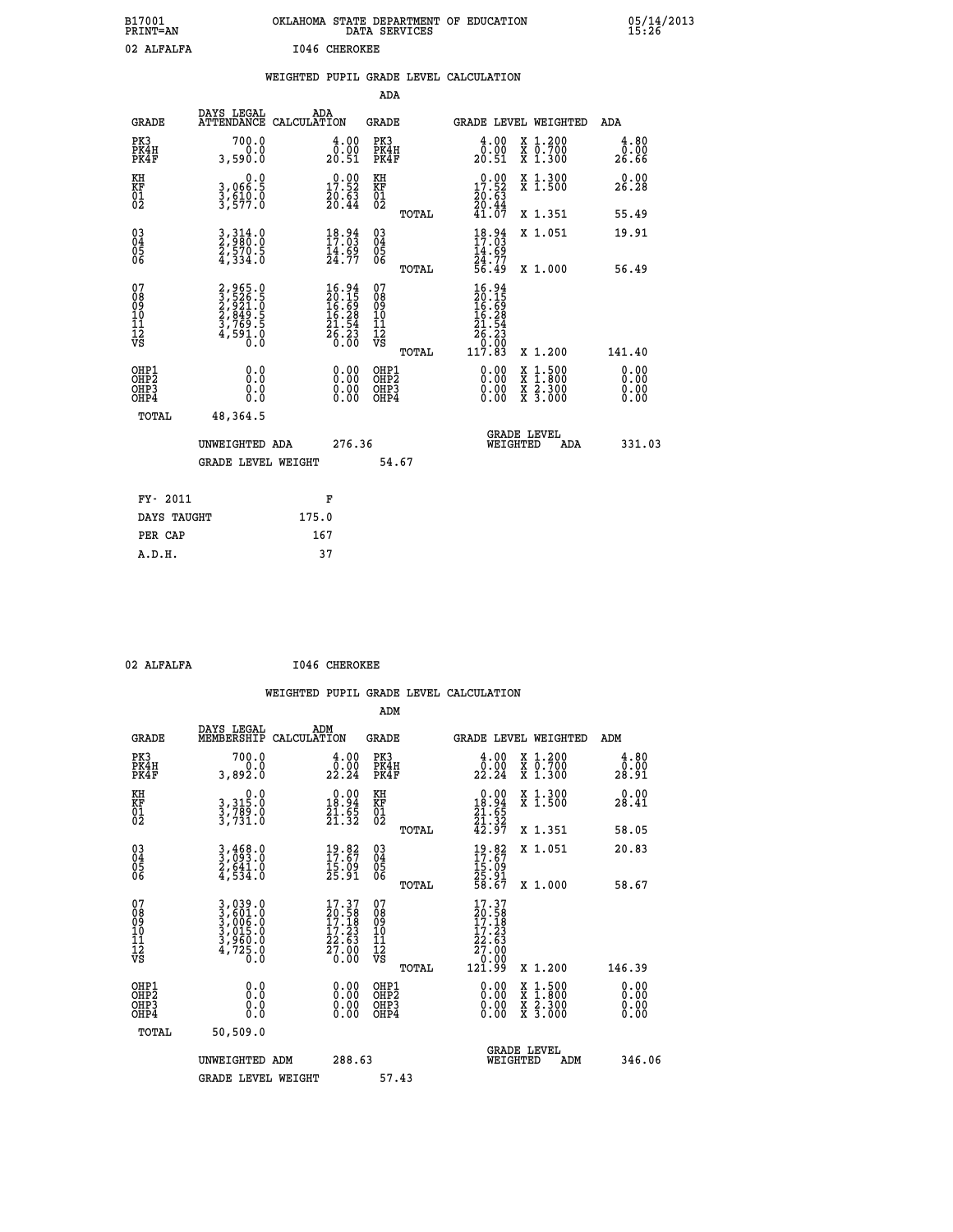| B17001<br>PRINT=AN | OKLAHOMA STATE DEPARTMENT OF EDUCATION<br>DATA SERVICES | 05/14/2013<br>15:26 |
|--------------------|---------------------------------------------------------|---------------------|
| 02 ALFALFA         | 1093 TIMBERLAKE                                         |                     |

|                                                                    |                                                                                                                                                                                                       |       |                                                                                     |                                                     |       | WEIGHTED PUPIL GRADE LEVEL CALCULATION                                            |                                                                                                                                           |     |                                  |
|--------------------------------------------------------------------|-------------------------------------------------------------------------------------------------------------------------------------------------------------------------------------------------------|-------|-------------------------------------------------------------------------------------|-----------------------------------------------------|-------|-----------------------------------------------------------------------------------|-------------------------------------------------------------------------------------------------------------------------------------------|-----|----------------------------------|
|                                                                    |                                                                                                                                                                                                       |       |                                                                                     | <b>ADA</b>                                          |       |                                                                                   |                                                                                                                                           |     |                                  |
| <b>GRADE</b>                                                       | DAYS LEGAL<br>ATTENDANCE CALCULATION                                                                                                                                                                  | ADA   |                                                                                     | GRADE                                               |       | GRADE LEVEL WEIGHTED                                                              |                                                                                                                                           |     | ADA                              |
| PK3<br>PK4H<br>PK4F                                                | 334.0<br>2,459.0                                                                                                                                                                                      |       | $\begin{smallmatrix} 2.00\\ 0.00\\ 14.72 \end{smallmatrix}$                         | PK3<br>PK4H<br>PK4F                                 |       | $\begin{smallmatrix} 2.00\\ 0.00\\ 14.72 \end{smallmatrix}$                       | X 1.200<br>X 0.700<br>X 1.300                                                                                                             |     | 2.40<br>0.00<br>19.14            |
| KH<br>KF<br>01<br>02                                               | 0.0<br>2,504:5<br>2,199:5<br>2,146:5                                                                                                                                                                  |       | $\begin{smallmatrix} 0.00\\ 15.00\\ 13.17\\ 12.85 \end{smallmatrix}$                | KH<br>KF<br>01<br>02                                |       | $\begin{array}{r} 0.00 \\ 15.00 \\ 13.17 \\ 12.85 \\ 26.02 \end{array}$           | X 1.300<br>X 1.500                                                                                                                        |     | 0.00<br>22.50                    |
|                                                                    |                                                                                                                                                                                                       |       |                                                                                     |                                                     | TOTAL |                                                                                   | X 1.351                                                                                                                                   |     | 35.15                            |
| $\begin{smallmatrix} 03 \\[-4pt] 04 \end{smallmatrix}$<br>Ŏ5<br>06 | 2,689.0<br>2,629.5<br>3,577.0<br>2,498.5                                                                                                                                                              |       | $\begin{array}{c} 16\cdot 10 \\ 15\cdot 75 \\ 21\cdot 42 \\ 14\cdot 96 \end{array}$ | $\begin{array}{c} 03 \\ 04 \\ 05 \\ 06 \end{array}$ |       | $\frac{16}{15}$ : 75<br>21.42                                                     | X 1.051                                                                                                                                   |     | 16.92                            |
|                                                                    |                                                                                                                                                                                                       |       |                                                                                     |                                                     | TOTAL | $\frac{1}{4}$ .96<br>52.13                                                        | X 1.000                                                                                                                                   |     | 52.13                            |
| 07<br>08<br>09<br>01<br>11<br>11<br>12<br>VS                       | $\begin{smallmatrix} 4\,,\,817\,. \ 2\,,\,642\,. \ 5\, \\ 2\,,\,690\,. \ 0\, \\ 2\,,\,890\,. \ 0\, \\ 2\,,\,418\,. \ 5\, \\ 2\,,\,623\,. \ 5\, \\ 2\,,\,240\,. \ 5\, \\ 0\,. \ 0\, \end{smallmatrix}$ |       | $28.84$<br>$15.82$<br>$17.31$<br>$14.48$<br>$15.71$<br>$13.42$<br>$0.00$            | 07<br>08<br>09<br>11<br>11<br>12<br>VS              | TOTAL | $28.84$<br>$15.82$<br>$17.31$<br>$14.48$<br>$15.71$<br>$13.42$<br>00:07<br>105.58 | X 1.200                                                                                                                                   |     | 126.70                           |
| OHP1<br>OHP2<br>OHP3<br>OHP4                                       | 0.0<br>0.0<br>0.0                                                                                                                                                                                     |       | $\begin{smallmatrix} 0.00 \ 0.00 \ 0.00 \ 0.00 \end{smallmatrix}$                   | OHP1<br>OHP2<br>OHP3<br>OHP4                        |       |                                                                                   | $\begin{smallmatrix} \mathtt{X} & 1\cdot500\\ \mathtt{X} & 1\cdot800\\ \mathtt{X} & 2\cdot300\\ \mathtt{X} & 3\cdot000 \end{smallmatrix}$ |     | 0.00<br>0.00<br>$0.00$<br>$0.00$ |
| TOTAL                                                              | 38,669.5                                                                                                                                                                                              |       |                                                                                     |                                                     |       |                                                                                   |                                                                                                                                           |     |                                  |
|                                                                    | UNWEIGHTED ADA                                                                                                                                                                                        |       | 231.55                                                                              |                                                     |       | WEIGHTED                                                                          | <b>GRADE LEVEL</b>                                                                                                                        | ADA | 274.94                           |
|                                                                    | <b>GRADE LEVEL WEIGHT</b>                                                                                                                                                                             |       |                                                                                     |                                                     | 43.39 |                                                                                   |                                                                                                                                           |     |                                  |
| FY- 2011                                                           |                                                                                                                                                                                                       |       | F                                                                                   |                                                     |       |                                                                                   |                                                                                                                                           |     |                                  |
| DAYS TAUGHT                                                        |                                                                                                                                                                                                       | 167.0 |                                                                                     |                                                     |       |                                                                                   |                                                                                                                                           |     |                                  |
| PER CAP                                                            |                                                                                                                                                                                                       | 147   |                                                                                     |                                                     |       |                                                                                   |                                                                                                                                           |     |                                  |

02 ALFALFA **I093 TIMBERLAKE** 

| <b>GRADE</b>                                       | DAYS LEGAL<br>MEMBERSHIP                                                                                                                                  | ADM<br>CALCULATION                                                                                 | <b>GRADE</b>                                       |          | GRADE LEVEL WEIGHTED                                                                                                                                                                                                                                                           |                                          | ADM                      |  |
|----------------------------------------------------|-----------------------------------------------------------------------------------------------------------------------------------------------------------|----------------------------------------------------------------------------------------------------|----------------------------------------------------|----------|--------------------------------------------------------------------------------------------------------------------------------------------------------------------------------------------------------------------------------------------------------------------------------|------------------------------------------|--------------------------|--|
| PK3<br>PK4H<br>PK4F                                | 334.0<br>2,668.0                                                                                                                                          | $\begin{smallmatrix} 2.00\\ 0.00\\ 15.98 \end{smallmatrix}$                                        | PK3<br>PK4H<br>PK4F                                |          | $\begin{smallmatrix} 2.00\\ 0.00\\ 15.98 \end{smallmatrix}$                                                                                                                                                                                                                    | X 1.200<br>X 0.700<br>X 1.300            | 2.40<br>$20.00$<br>20.77 |  |
| KH<br>KF<br>01<br>02                               | $\begin{smallmatrix}&&&0.0\2.726.0\2.346.0\2.268.0\end{smallmatrix}$                                                                                      | $\begin{smallmatrix} 0.00\\16.32\\14.95\\13.58 \end{smallmatrix}$                                  | KH<br>KF<br>01<br>02                               |          | $\begin{array}{r} 0.00 \\ 16.32 \\ 14.05 \\ 13.58 \\ 27.63 \end{array}$                                                                                                                                                                                                        | X 1.300<br>X 1.500                       | 0.00<br>24.48            |  |
|                                                    |                                                                                                                                                           |                                                                                                    |                                                    | TOTAL    |                                                                                                                                                                                                                                                                                | X 1.351                                  | 37.33                    |  |
| $\begin{matrix} 03 \\ 04 \\ 05 \\ 06 \end{matrix}$ | 2,768.0<br>2,738.0<br>3,805.0<br>2,623.0                                                                                                                  | $\begin{smallmatrix} 16.57\ 16.40\ 22.78\ 15.71 \end{smallmatrix}$                                 | $\begin{matrix} 03 \\ 04 \\ 05 \\ 06 \end{matrix}$ |          | $16.57$<br>$16.40$<br>$22.78$<br>$15.71$<br>$54.89$                                                                                                                                                                                                                            | X 1.051                                  | 17.42                    |  |
|                                                    |                                                                                                                                                           |                                                                                                    |                                                    | TOTAL    |                                                                                                                                                                                                                                                                                | X 1.000                                  | 54.89                    |  |
| 07<br>089<br>090<br>1112<br>VS                     | $\begin{smallmatrix}5\,,\,040\,.\,0\\2\,,\,774\,. \,0\\3\,,\,069\,. \,0\\2\,,\,499\,. \,0\\2\,,\,743\,. \,0\\2\,,\,340\,. \,0\\0\,. \,0\end{smallmatrix}$ | $\begin{array}{r} 30.18 \\ 16.51 \\ 18.38 \\ 14.96 \\ 16.43 \\ 14.01 \\ 14.01 \\ 0.00 \end{array}$ | 07<br>08<br>09<br>001<br>11<br>11<br>12<br>VS      | TOTAL    | $\begin{array}{r} 30\cdot 18 \\ 16\cdot 61 \\ 18\cdot 38 \\ 14\cdot 96 \\ 16\cdot 43 \\ 16\cdot 01 \\ 0\cdot 00 \\ 110\cdot 57 \end{array}$                                                                                                                                    | X 1.200                                  | 132.68                   |  |
| OHP1<br>OHP2<br>OH <sub>P3</sub><br>OHP4           | 0.0<br>0.000                                                                                                                                              | $\begin{smallmatrix} 0.00 \ 0.00 \ 0.00 \ 0.00 \end{smallmatrix}$                                  | OHP1<br>OHP2<br>OHP3<br>OHP4                       |          | $\begin{smallmatrix} 0.00 & 0.00 & 0.00 & 0.00 & 0.00 & 0.00 & 0.00 & 0.00 & 0.00 & 0.00 & 0.00 & 0.00 & 0.00 & 0.00 & 0.00 & 0.00 & 0.00 & 0.00 & 0.00 & 0.00 & 0.00 & 0.00 & 0.00 & 0.00 & 0.00 & 0.00 & 0.00 & 0.00 & 0.00 & 0.00 & 0.00 & 0.00 & 0.00 & 0.00 & 0.00 & 0.0$ | X 1:500<br>X 1:800<br>X 2:300<br>X 3:000 | 0.00<br>0.00<br>0.00     |  |
| TOTAL                                              | 40,741.0                                                                                                                                                  |                                                                                                    |                                                    |          |                                                                                                                                                                                                                                                                                |                                          |                          |  |
| UNWEIGHTED<br>ADM                                  |                                                                                                                                                           | 243.96                                                                                             |                                                    | WEIGHTED | <b>GRADE LEVEL</b><br>ADM                                                                                                                                                                                                                                                      | 289.97                                   |                          |  |
|                                                    | <b>GRADE LEVEL WEIGHT</b>                                                                                                                                 |                                                                                                    | 46.01                                              |          |                                                                                                                                                                                                                                                                                |                                          |                          |  |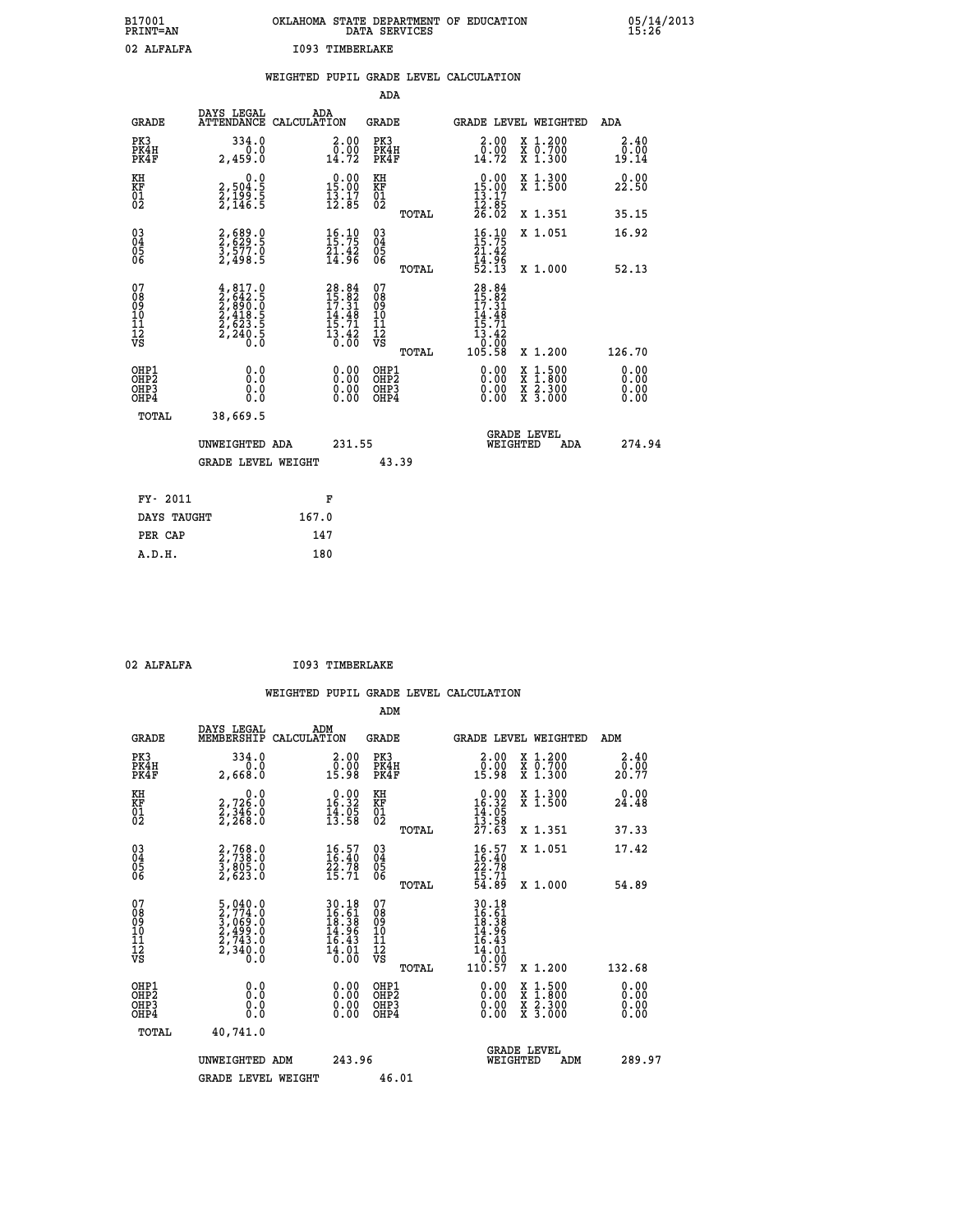| 7001<br>INT=AN | OKLAHOMA STATE DEPARTMENT OF EDUCATION<br>DATA SERVICES |  |
|----------------|---------------------------------------------------------|--|
| ALFALFA        | COUNTY TOTALS                                           |  |

|                                                                    |                                                                           |       |                                                                          |                                                     |       | WEIGHTED PUPIL GRADE LEVEL CALCULATION                                                                                                                                                                                                                                         |                                                                                                                                           |                                  |
|--------------------------------------------------------------------|---------------------------------------------------------------------------|-------|--------------------------------------------------------------------------|-----------------------------------------------------|-------|--------------------------------------------------------------------------------------------------------------------------------------------------------------------------------------------------------------------------------------------------------------------------------|-------------------------------------------------------------------------------------------------------------------------------------------|----------------------------------|
|                                                                    |                                                                           |       |                                                                          | <b>ADA</b>                                          |       |                                                                                                                                                                                                                                                                                |                                                                                                                                           |                                  |
| <b>GRADE</b>                                                       | DAYS LEGAL<br>ATTENDANCE CALCULATION                                      | ADA   |                                                                          | GRADE                                               |       | GRADE LEVEL WEIGHTED                                                                                                                                                                                                                                                           |                                                                                                                                           | ADA                              |
| PK3<br>PK4H<br>PK4F                                                | 1,034.0<br>$\frac{1}{6}$ , $\frac{7}{17}$ . $\frac{0}{0}$                 |       | $\begin{smallmatrix} 6.00\\ 9.98\\ 35.23 \end{smallmatrix}$              | PK3<br>PK4H<br>PK4F                                 |       | $\begin{smallmatrix} 6.00\\ 9.98\\ 35.23 \end{smallmatrix}$                                                                                                                                                                                                                    | X 1.200<br>X 0.700<br>X 1.300                                                                                                             | 7.20<br>6.99<br>45.80            |
| KH<br>KF<br>01<br>02                                               | 1,883.5<br>5,571.0<br>9,061.5<br>7,125.5                                  |       | $\frac{10.95}{32.52}$<br>$\frac{52}{41.44}$                              | KH<br>KF<br>01<br>02                                |       | $10.95$<br>$32.52$<br>$52.71$<br>$41.44$<br>$94.15$                                                                                                                                                                                                                            | X 1.300<br>X 1.500                                                                                                                        | 14.24<br>48.78                   |
|                                                                    |                                                                           |       |                                                                          |                                                     | TOTAL |                                                                                                                                                                                                                                                                                | X 1.351                                                                                                                                   | 127.20                           |
| $\begin{smallmatrix} 03 \\[-4pt] 04 \end{smallmatrix}$<br>Ŏ5<br>06 | $7,179.0$<br>$7,741.5$<br>$8,212.5$                                       |       | $41.88$<br>$45.78$<br>$45.38$<br>$47.75$                                 | $\begin{array}{c} 03 \\ 04 \\ 05 \\ 06 \end{array}$ |       | $41.88$<br>$45.78$<br>$45.38$<br>$47.75$<br>$138.91$                                                                                                                                                                                                                           | X 1.051                                                                                                                                   | 182.93                           |
|                                                                    |                                                                           |       |                                                                          |                                                     | TOTAL |                                                                                                                                                                                                                                                                                | X 1.000                                                                                                                                   | 138.91                           |
| 07<br>08<br>09<br>10<br>11<br>11<br>12<br>VS                       | 9,310.0<br>8,147.5<br>6,958.0<br>6,958.5<br>7,584.5<br>8,974.5<br>9,287.5 |       | $54.66$<br>$47.47$<br>$40.67$<br>$44.23$<br>$52.26$<br>$53.93$<br>$0.00$ | 07<br>08<br>09<br>11<br>11<br>12<br>VS              | TOTAL | $54.66$<br>$47.47$<br>$40.67$<br>$44.23$<br>$52.26$<br>$53.93$<br>$293.22$                                                                                                                                                                                                     | X 1.200                                                                                                                                   | 351.87                           |
| OHP1<br>OHP2<br>OHP3<br>OHP4                                       | 0.0<br>0.0<br>0.0                                                         |       | $\begin{smallmatrix} 0.00 \ 0.00 \ 0.00 \ 0.00 \end{smallmatrix}$        | OHP1<br>OHP2<br>OHP3<br>OHP4                        |       | $\begin{smallmatrix} 0.00 & 0.00 & 0.00 & 0.00 & 0.00 & 0.00 & 0.00 & 0.00 & 0.00 & 0.00 & 0.00 & 0.00 & 0.00 & 0.00 & 0.00 & 0.00 & 0.00 & 0.00 & 0.00 & 0.00 & 0.00 & 0.00 & 0.00 & 0.00 & 0.00 & 0.00 & 0.00 & 0.00 & 0.00 & 0.00 & 0.00 & 0.00 & 0.00 & 0.00 & 0.00 & 0.0$ | $\begin{smallmatrix} \mathtt{X} & 1\cdot500\\ \mathtt{X} & 1\cdot800\\ \mathtt{X} & 2\cdot300\\ \mathtt{X} & 3\cdot000 \end{smallmatrix}$ | 0.00<br>0.00<br>$0.00$<br>$0.00$ |
| TOTAL                                                              | 113,682.5                                                                 |       |                                                                          |                                                     |       |                                                                                                                                                                                                                                                                                |                                                                                                                                           |                                  |
|                                                                    | UNWEIGHTED ADA                                                            |       | 662.84                                                                   |                                                     |       | WEIGHTED                                                                                                                                                                                                                                                                       | <b>GRADE LEVEL</b><br>ADA                                                                                                                 | 785.01                           |
|                                                                    | <b>GRADE LEVEL WEIGHT</b>                                                 |       |                                                                          | 122.17                                              |       |                                                                                                                                                                                                                                                                                |                                                                                                                                           |                                  |
| FY- 2011                                                           |                                                                           |       | F                                                                        |                                                     |       |                                                                                                                                                                                                                                                                                |                                                                                                                                           |                                  |
| DAYS TAUGHT                                                        |                                                                           | 514.0 |                                                                          |                                                     |       |                                                                                                                                                                                                                                                                                |                                                                                                                                           |                                  |
| PER CAP                                                            |                                                                           | 461   |                                                                          |                                                     |       |                                                                                                                                                                                                                                                                                |                                                                                                                                           |                                  |

 **A.D.H. 335**

 **B17001<br>PRINT=AN** 

 **ALFALFA COUNTY TOTALS**

|                                          |                                                                        |                                                                                     | ADM                                                 |       |                                                                       |                                          |                              |
|------------------------------------------|------------------------------------------------------------------------|-------------------------------------------------------------------------------------|-----------------------------------------------------|-------|-----------------------------------------------------------------------|------------------------------------------|------------------------------|
| <b>GRADE</b>                             | DAYS LEGAL<br>MEMBERSHIP                                               | ADM<br>CALCULATION                                                                  | <b>GRADE</b>                                        |       |                                                                       | <b>GRADE LEVEL WEIGHTED</b>              | ADM                          |
| PK3<br>PK4H<br>PK4F                      | 1,034.0<br>1,745.0<br>6,560.0                                          | $\begin{smallmatrix} 6.00\\ 10.15\\ 38.22 \end{smallmatrix}$                        | PK3<br>PK4H<br>PK4F                                 |       | $\begin{smallmatrix} 6.00\\ 10.15\\ 38.22 \end{smallmatrix}$          | X 1.200<br>X 0.700<br>X 1.300            | 7.20<br>7.11<br>49.68        |
| KH<br>KF<br>01<br>02                     | 1,931.0<br>6,041.0<br>9,503.0<br>7,458.0                               | $\begin{array}{l} 11\cdot 23 \\ 35\cdot 26 \\ 55\cdot 28 \\ 43\cdot 38 \end{array}$ | KH<br>KF<br>01<br>02                                |       | $11.2335.2655.2843.3898.66$                                           | X 1.300<br>X 1.500                       | 14.60<br>52.89               |
|                                          |                                                                        |                                                                                     |                                                     | TOTAL |                                                                       | X 1.351                                  | 133.29                       |
| 03<br>04<br>05<br>06                     | 7,466.0<br>8,166.0<br>8,086.0<br>8,579.0                               | $43.54$<br>$47.65$<br>$\frac{47.40}{49.89}$                                         | $\begin{array}{c} 03 \\ 04 \\ 05 \\ 06 \end{array}$ |       | $43.54$<br>$47.65$<br>$47.40$<br>$49.89$<br>$144.94$                  | X 1.051                                  | 45.76                        |
|                                          |                                                                        |                                                                                     |                                                     | TOTAL |                                                                       | X 1.000                                  | 144.94                       |
| 07<br>08<br>09<br>101<br>112<br>VS       | $9,679.0$<br>$7,279.0$<br>$7,922.0$<br>$9,382.0$<br>$9,610.0$<br>$0.0$ | 56.85<br>49.19<br>42.56<br>46.19<br>46.19<br>54.64<br>55.81<br>50.00                | 07<br>08<br>09<br>11<br>11<br>12<br>VS              | TOTAL | 56.85<br>42.56<br>42.56<br>46.19<br>55.81<br>55.81<br>55.80<br>305.24 | X 1.200                                  | 366.29                       |
| OHP1<br>OHP2<br>OH <sub>P3</sub><br>OHP4 | 0.0<br>0.000                                                           |                                                                                     | OHP1<br>OHP2<br>OHP <sub>3</sub>                    |       | $0.00$<br>$0.00$<br>0.00                                              | X 1:500<br>X 1:800<br>X 2:300<br>X 3:000 | 0.00<br>0.00<br>0.00<br>0.00 |
| TOTAL                                    | 118,880.0                                                              |                                                                                     |                                                     |       |                                                                       |                                          |                              |
|                                          | UNWEIGHTED ADM                                                         | 693.24                                                                              |                                                     |       |                                                                       | <b>GRADE LEVEL</b><br>WEIGHTED<br>ADM    | 821.76                       |
|                                          | <b>GRADE LEVEL WEIGHT</b>                                              |                                                                                     | 128.52                                              |       |                                                                       |                                          |                              |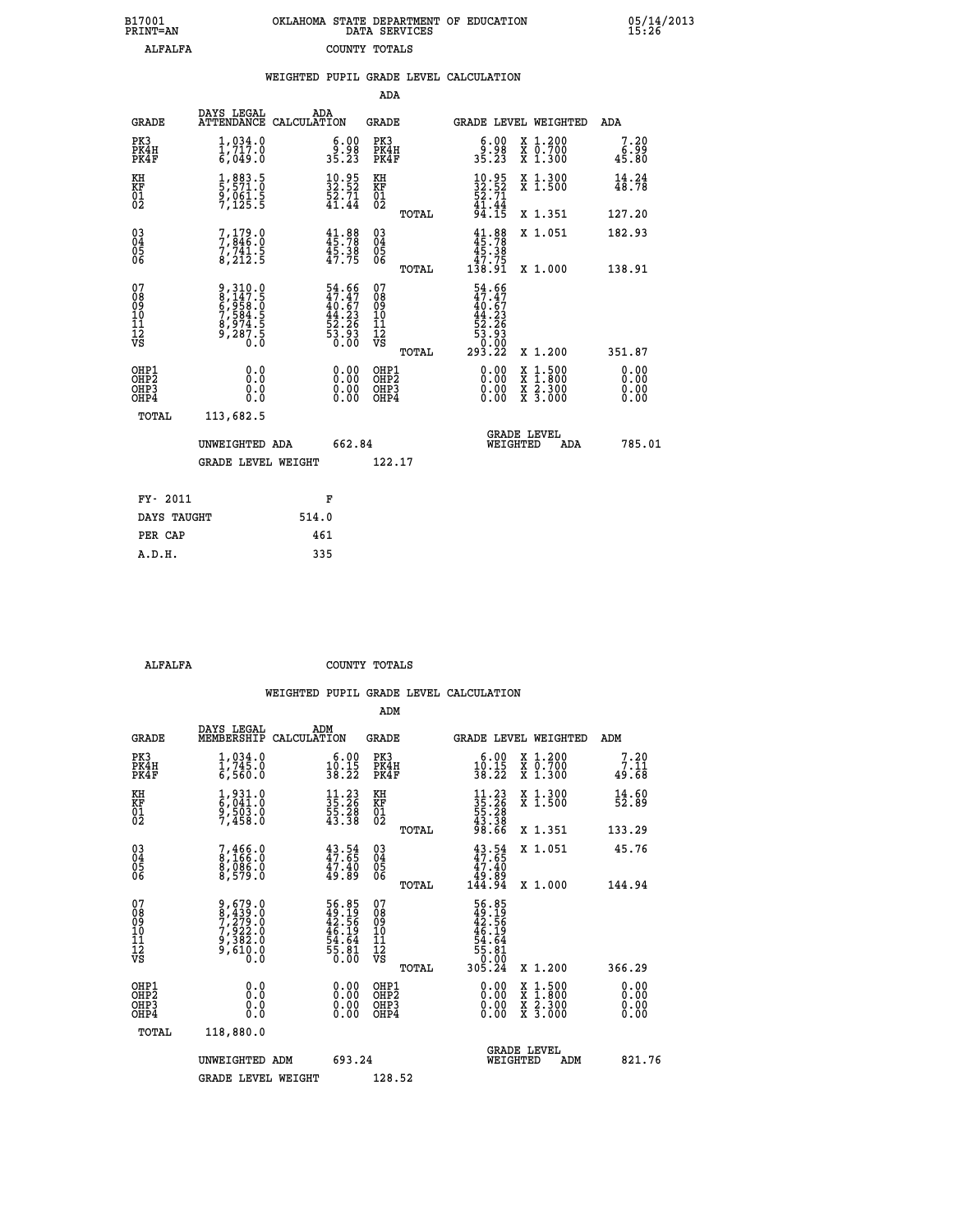| B17001<br>PRINT=AN                                |                                                                | OKLAHOMA STATE DEPARTMENT OF EDUCATION                                                                   | DATA SERVICES                                                   |                                                                          |                                                                                          | $05/14/2013$<br>15:26              |
|---------------------------------------------------|----------------------------------------------------------------|----------------------------------------------------------------------------------------------------------|-----------------------------------------------------------------|--------------------------------------------------------------------------|------------------------------------------------------------------------------------------|------------------------------------|
| 03 ATOKA                                          |                                                                | C021 HARMONY                                                                                             |                                                                 |                                                                          |                                                                                          |                                    |
|                                                   |                                                                | WEIGHTED PUPIL GRADE LEVEL CALCULATION                                                                   |                                                                 |                                                                          |                                                                                          |                                    |
|                                                   |                                                                |                                                                                                          | <b>ADA</b>                                                      |                                                                          |                                                                                          |                                    |
| <b>GRADE</b>                                      | DAYS LEGAL                                                     | ADA<br>ATTENDANCE CALCULATION                                                                            | <b>GRADE</b>                                                    |                                                                          | GRADE LEVEL WEIGHTED                                                                     | ADA                                |
| PK3<br>PK4H<br>PK4F                               | 75.0<br>0.0<br>3,032.0                                         | $\substack{0.45 \\ 0.00 \\ 18.16}$                                                                       | PK3<br>PK4H<br>PK4F                                             | $\substack{0.45 \\ 0.00 \\ 18.16}$                                       | X 1.200<br>X 0.700<br>X 1.300                                                            | 0.54<br>0.00<br>23.61              |
| KH<br>KF<br>$\begin{matrix} 01 \ 02 \end{matrix}$ | 0.0<br>3,162:0<br>4,654:0<br>3,583:0                           | $\begin{smallmatrix} 0.00\\18.93\\27.87\\21.46 \end{smallmatrix}$                                        | KH<br><b>KF</b><br>01<br>02                                     | $\begin{smallmatrix} 0.00\\18.93\\27.87\\21.46\\49.33 \end{smallmatrix}$ | X 1.300<br>X 1.500                                                                       | 0.00<br>28.40                      |
|                                                   |                                                                |                                                                                                          | TOTAL                                                           |                                                                          | X 1.351                                                                                  | 66.64                              |
| 03<br>04<br>05<br>06                              | $\frac{4}{3}, \frac{135}{553}$ . 0<br>3, 749. 5<br>2, 777. 0   | $24.76$<br>$21.28$<br>$22.45$<br>$16.63$                                                                 | $\begin{matrix} 03 \\ 04 \\ 05 \\ 06 \end{matrix}$              | $24.76$<br>$21.28$<br>$\frac{22.45}{16.63}$<br>60.36                     | X 1.051                                                                                  | 26.02                              |
|                                                   |                                                                |                                                                                                          | TOTAL                                                           |                                                                          | X 1.000                                                                                  | 60.36                              |
| 07<br>08<br>09<br>11<br>11<br>12<br>VS            | $\frac{3}{4}, \frac{114}{018}$ . 5<br>0.0<br>0.0<br>$\S.$ $\S$ | $18.65$<br>$24.06$<br>$0.00$<br>$0.00$<br>$0.00$<br>$\begin{smallmatrix} 0.00 \\ 0.00 \end{smallmatrix}$ | 07<br>$\frac{0.8}{0.9}$<br>ίÒ<br>īi<br>ĪŽ<br>VŠ<br><b>TOTAL</b> | 18.65<br>$\frac{54.06}{0.00}$<br>0.00<br>0.00<br>0.00<br>Ŏ.ŎŎ<br>42.71   | X 1.200                                                                                  | 51.25                              |
| OHP1                                              |                                                                |                                                                                                          | OHP1                                                            |                                                                          |                                                                                          |                                    |
| OHP <sub>2</sub><br>OH <sub>P3</sub><br>OHP4      | 207.5<br>0.0<br>0.0                                            | $\frac{1}{0}$ : $\frac{24}{00}$<br>$\begin{smallmatrix} 0.00 \ 0.00 \end{smallmatrix}$                   | OHP <sub>2</sub><br>OHP3<br>OHP4                                | $1.24$<br>$0.00$<br>0.00<br>0.00                                         | $\begin{smallmatrix} x & 1.500 \\ x & 1.800 \\ x & 2.300 \\ x & 3.000 \end{smallmatrix}$ | $\frac{1}{0}$ : 86<br>0.00<br>0.00 |
| <b>TOTAL</b>                                      | 36,061.0                                                       |                                                                                                          |                                                                 |                                                                          |                                                                                          |                                    |
|                                                   | UNWEIGHTED ADA                                                 | 215.94                                                                                                   |                                                                 | WEIGHTED                                                                 | <b>GRADE LEVEL</b><br>ADA                                                                | 258.68                             |
|                                                   | <b>GRADE LEVEL WEIGHT</b>                                      |                                                                                                          | 42.74                                                           |                                                                          |                                                                                          |                                    |
| FY- 2011                                          |                                                                | F                                                                                                        |                                                                 |                                                                          |                                                                                          |                                    |
| DAYS TAUGHT                                       |                                                                | 167.0                                                                                                    |                                                                 |                                                                          |                                                                                          |                                    |
| PER CAP                                           |                                                                | 81                                                                                                       |                                                                 |                                                                          |                                                                                          |                                    |
| A.D.H.                                            |                                                                | 212                                                                                                      |                                                                 |                                                                          |                                                                                          |                                    |

| 03 ATOKA | C021 HARMONY |
|----------|--------------|
|          |              |

|                                                      |                                                                                                     |                                                                                                        |                                        | WEIGHTED PUPIL GRADE LEVEL CALCULATION                                   |                                                                                                                                           |                                                 |
|------------------------------------------------------|-----------------------------------------------------------------------------------------------------|--------------------------------------------------------------------------------------------------------|----------------------------------------|--------------------------------------------------------------------------|-------------------------------------------------------------------------------------------------------------------------------------------|-------------------------------------------------|
|                                                      |                                                                                                     |                                                                                                        | ADM                                    |                                                                          |                                                                                                                                           |                                                 |
| <b>GRADE</b>                                         | DAYS LEGAL<br>MEMBERSHIP                                                                            | ADM<br>CALCULATION                                                                                     | <b>GRADE</b>                           | <b>GRADE LEVEL WEIGHTED</b>                                              |                                                                                                                                           | ADM                                             |
| PK3<br>PK4H<br>PK4F                                  | 75.0<br>0.0<br>3,331.0                                                                              | $\begin{smallmatrix} 0.45\ 0.00 \ 19.95 \end{smallmatrix}$                                             | PK3<br>PK4H<br>PK4F                    | $\begin{smallmatrix} 0.45\ 0.00\\ -0.00\\ 19.95 \end{smallmatrix}$       | X 1.200<br>X 0.700<br>X 1.300                                                                                                             | 0.54<br>0.00<br>25.94                           |
| KH<br>KF<br>01<br>02                                 | 0.0<br>3,370:0<br>4,898:0<br>3,748:0                                                                | $\begin{smallmatrix} 0.00\\ 20.18\\ 29.33\\ 22.44 \end{smallmatrix}$                                   | KH<br>KF<br>01<br>02                   | $\begin{smallmatrix} 0.00\\20.18\\29.33\\22.44\\51.77 \end{smallmatrix}$ | X 1.300<br>X 1.500                                                                                                                        | 0.00<br>30.27                                   |
|                                                      |                                                                                                     |                                                                                                        | TOTAL                                  |                                                                          | X 1.351                                                                                                                                   | 69.94                                           |
| $\begin{matrix} 03 \\ 04 \\ 05 \\ 06 \end{matrix}$   | $\frac{4}{3}, \frac{330}{751}.0$<br>$\frac{3}{964}.0$<br>$\frac{2}{923}.0$                          | 25.93<br>22.46<br>23.74<br>17.50                                                                       | 03<br>04<br>05<br>06                   | $25.93$<br>$22.46$<br>$23.74$<br>$17.50$                                 | X 1.051                                                                                                                                   | 27.25                                           |
|                                                      |                                                                                                     |                                                                                                        | TOTAL                                  | 63.70                                                                    | X 1.000                                                                                                                                   | 63.70                                           |
| 07<br>08<br>09<br>11<br>11<br>12<br>VS               | 3,253.0<br>4,297.0<br>$\begin{smallmatrix} 0.1 & 0 \ 0.0 & 0 \ 0.0 & 0 \ 0.0 & 0 \end{smallmatrix}$ | $\begin{smallmatrix} 19.48\\ 25.73\\ 0.00\\ 0.00\\ 0.00\\ 0.00\\ 0.00\\ 0.00\\ 0.00 \end{smallmatrix}$ | 07<br>08<br>09<br>11<br>11<br>12<br>VS | $19.48$<br>$25.73$<br>$0.00$<br>$0.00$                                   |                                                                                                                                           |                                                 |
|                                                      |                                                                                                     |                                                                                                        | TOTAL                                  | 45.21                                                                    | X 1.200                                                                                                                                   | 54.25                                           |
| OHP1<br>OHP2<br>OH <sub>P3</sub><br>OH <sub>P4</sub> | 213.0<br>0.0<br>0.0<br>0.0                                                                          | $\begin{smallmatrix} 1.28\ 0.00\ 0.00 \end{smallmatrix}$                                               | OHP1<br>OHP2<br>OHP3<br>OHP4           | $\begin{smallmatrix} 1.28\ 0.00\ 0.00 \end{smallmatrix}$                 | $\begin{smallmatrix} \mathtt{X} & 1\cdot500\\ \mathtt{X} & 1\cdot800\\ \mathtt{X} & 2\cdot300\\ \mathtt{X} & 3\cdot000 \end{smallmatrix}$ | $\frac{1}{0}$ : $\frac{92}{00}$<br>0.00<br>0.00 |
| TOTAL                                                | 38,153.0                                                                                            |                                                                                                        |                                        |                                                                          |                                                                                                                                           |                                                 |
|                                                      | UNWEIGHTED ADM                                                                                      | 228.47                                                                                                 |                                        | <b>GRADE LEVEL</b><br>WEIGHTED                                           | ADM                                                                                                                                       | 273.81                                          |
|                                                      | <b>GRADE LEVEL WEIGHT</b>                                                                           |                                                                                                        | 45.34                                  |                                                                          |                                                                                                                                           |                                                 |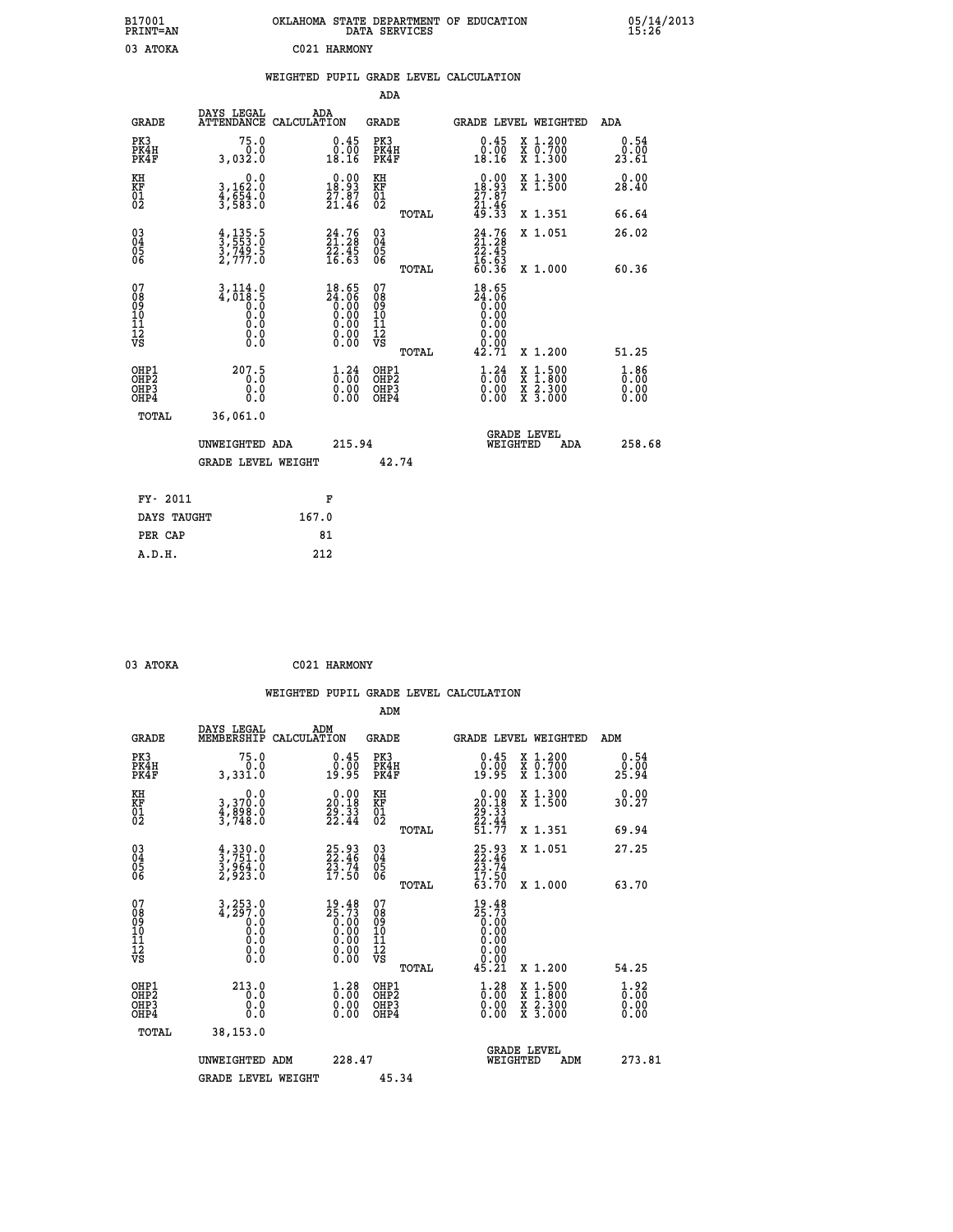| B17001<br>PRINT=AN                                   |                                                | OKLAHOMA STATE DEPARTMENT OF EDUCATION                                                                                         | DATA SERVICES                                      |                                                                                        |                                                                                          | $05/14/2013$<br>$15:26$      |
|------------------------------------------------------|------------------------------------------------|--------------------------------------------------------------------------------------------------------------------------------|----------------------------------------------------|----------------------------------------------------------------------------------------|------------------------------------------------------------------------------------------|------------------------------|
| 03 ATOKA                                             |                                                | C022 LANE                                                                                                                      |                                                    |                                                                                        |                                                                                          |                              |
|                                                      |                                                | WEIGHTED PUPIL GRADE LEVEL CALCULATION                                                                                         |                                                    |                                                                                        |                                                                                          |                              |
|                                                      |                                                |                                                                                                                                | <b>ADA</b>                                         |                                                                                        |                                                                                          |                              |
| <b>GRADE</b>                                         | DAYS LEGAL<br>ATTENDANCE CALCULATION           | ADA                                                                                                                            | GRADE                                              | GRADE LEVEL WEIGHTED                                                                   |                                                                                          | ADA                          |
| PK3<br>PK4H<br>PK4F                                  | 0.0<br>0.0<br>3,414.0                          | 0.00<br>0.00<br>20.82                                                                                                          | PK3<br>PK4H<br>PK4F                                | $\begin{smallmatrix} 0.00\\ 0.00\\ 20.82 \end{smallmatrix}$                            | X 1.200<br>X 0.700<br>X 1.300                                                            | 0.00<br>0.00<br>27.07        |
| KH<br>KF<br>$\begin{matrix} 01 \ 02 \end{matrix}$    | 0.0<br>2,954:0<br>3,129:0<br>2,744:0           | $\begin{smallmatrix} 0.00\\18.01\\19.08\\16.73 \end{smallmatrix}$                                                              | KH<br><b>KF</b><br>01<br>02                        | $18.00$<br>18.01<br>$\frac{18}{16}$ $\frac{08}{73}$                                    | X 1.300<br>X 1.500                                                                       | 0.00<br>27.02                |
|                                                      |                                                |                                                                                                                                | TOTAL                                              | 35.81                                                                                  | X 1.351                                                                                  | 48.38                        |
| $\substack{03 \ 04}$<br>Ŏ5<br>ŌĞ                     | 3,667.0<br>3,155.0<br>3,184.0<br>2,406.0       | $22.36$<br>$19.24$<br>19.41<br>14.67                                                                                           | $\begin{matrix} 03 \\ 04 \\ 05 \\ 06 \end{matrix}$ | $22.36$<br>$19.24$<br>19.41<br>$\frac{1}{4}$ $\frac{1}{3}$ $\frac{1}{3}$ $\frac{1}{2}$ | X 1.051                                                                                  | 23.50                        |
|                                                      |                                                |                                                                                                                                | TOTAL                                              |                                                                                        | X 1.000                                                                                  | 53.32                        |
| 07<br>08<br>09<br>10<br>11<br>12<br>VS               | 3,459.5<br>2,286.0<br>Ō.Ō<br>0.0<br>0.0<br>0.0 | $21.09$<br>$13.94$<br>$0.00$<br>$0.00$<br>$0.00$<br>0.00<br>$\begin{smallmatrix} 0.00 & 0.00 \\ 0.00 & 0.00 \end{smallmatrix}$ | 07<br>08<br>09<br>101<br>11<br>12<br>VS<br>TOTAL   | 21.09<br>$\frac{13.94}{0.00}$<br>0.00<br>0.00<br>0.00<br>0.00<br>35.03                 | X 1.200                                                                                  | 42.04                        |
| OHP1<br>OHP <sub>2</sub><br>OH <sub>P3</sub><br>OHP4 | 783.0<br>0.0<br>0.0                            | $\frac{4}{0}$ : $\frac{77}{00}$<br>0.00<br>0.00                                                                                | OHP1<br>OHP <sub>2</sub><br>OHP3<br>OHP4           | $\frac{4}{0}$ : $\frac{77}{00}$<br>0.00<br>0.00                                        | $\begin{smallmatrix} x & 1.500 \\ x & 1.800 \\ x & 2.300 \\ x & 3.000 \end{smallmatrix}$ | 7.16<br>0.00<br>0.00<br>0.00 |
| TOTAL                                                | 31,181.5                                       |                                                                                                                                |                                                    |                                                                                        |                                                                                          |                              |
|                                                      | UNWEIGHTED ADA                                 | 190.12                                                                                                                         |                                                    | <b>GRADE LEVEL</b><br>WEIGHTED                                                         | ADA                                                                                      | 228.49                       |
|                                                      | <b>GRADE LEVEL WEIGHT</b>                      |                                                                                                                                | 38.37                                              |                                                                                        |                                                                                          |                              |
| FY- 2011                                             |                                                | F                                                                                                                              |                                                    |                                                                                        |                                                                                          |                              |
| DAYS TAUGHT                                          |                                                | 164.0                                                                                                                          |                                                    |                                                                                        |                                                                                          |                              |
| PER CAP                                              |                                                | 88                                                                                                                             |                                                    |                                                                                        |                                                                                          |                              |
| A.D.H.                                               |                                                | 153                                                                                                                            |                                                    |                                                                                        |                                                                                          |                              |

|                                                    |                                                        |                    |                                                                                               |                                              |       | WEIGHTED PUPIL GRADE LEVEL CALCULATION                                   |          |                                                                                                  |                                  |  |
|----------------------------------------------------|--------------------------------------------------------|--------------------|-----------------------------------------------------------------------------------------------|----------------------------------------------|-------|--------------------------------------------------------------------------|----------|--------------------------------------------------------------------------------------------------|----------------------------------|--|
|                                                    |                                                        |                    |                                                                                               | ADM                                          |       |                                                                          |          |                                                                                                  |                                  |  |
| <b>GRADE</b>                                       | DAYS LEGAL<br>MEMBERSHIP                               | ADM<br>CALCULATION |                                                                                               | <b>GRADE</b>                                 |       |                                                                          |          | <b>GRADE LEVEL WEIGHTED</b>                                                                      | ADM                              |  |
| PK3<br>PK4H<br>PK4F                                | 0.0<br>Ŏ.Ŏ<br>3,414.0                                  |                    | $\begin{smallmatrix} 0.00\\ 0.00\\ 20.82 \end{smallmatrix}$                                   | PK3<br>PK4H<br>PK4F                          |       | $\begin{smallmatrix} 0.00\\ 0.00\\ 20.82 \end{smallmatrix}$              |          | X 1.200<br>X 0.700<br>X 1.300                                                                    | 0.00<br>0.00<br>27.07            |  |
| KH<br>KF<br>01<br>02                               | 0.0<br>3,034:0<br>3,244:0<br>2,826:0                   |                    | $\begin{smallmatrix} 0.00\\18.50\\19.78\\17.23 \end{smallmatrix}$                             | KH<br>KF<br>01<br>02                         |       | $\begin{smallmatrix} 0.00\\18.50\\19.78\\17.23\\37.01 \end{smallmatrix}$ |          | X 1.300<br>X 1.500                                                                               | 27.75                            |  |
|                                                    |                                                        |                    |                                                                                               |                                              | TOTAL |                                                                          |          | X 1.351                                                                                          | 50.00                            |  |
| $\begin{matrix} 03 \\ 04 \\ 05 \\ 06 \end{matrix}$ | $3, 736.0$<br>$3, 251.0$<br>$3, 260.0$<br>$2, 460.0$   |                    | $\begin{smallmatrix} 22.78\\19.82\\19.88\\15.00 \end{smallmatrix}$                            | 03<br>04<br>05<br>06                         |       | $22.78$<br>$19.82$<br>$19.88$<br>$15.00$<br>$54.70$                      |          | X 1.051<br>X 1.000                                                                               | 23.94<br>54.70                   |  |
| 07<br>0890112<br>1112<br>VS                        | $3,548.0$<br>$2,362.0$<br>$0.0$<br>0.0<br>0.0<br>$\S.$ |                    | ${\footnotesize\begin{matrix} 21.63\\14.40\\0.00\\0.00\\0.00\\0.00\\0.00\\0.00 \end{matrix}}$ | 07<br>08<br>09<br>09<br>10<br>11<br>12<br>VS | TOTAL | $21.63$<br>$14.40$<br>$0.00$<br>0.00<br>0.00<br>0.00                     |          |                                                                                                  |                                  |  |
|                                                    |                                                        |                    |                                                                                               |                                              | TOTAL | 36.03                                                                    |          | X 1.200                                                                                          | 43.24                            |  |
| OHP1<br>OHP2<br>OH <sub>P3</sub><br>OHP4           | 797.0<br>0.0<br>0.0<br>Ŏ.Ŏ                             |                    | $\begin{smallmatrix} 4.86\ 0.00\ 0.00 \end{smallmatrix}$                                      | OHP1<br>OHP2<br>OHP <sub>3</sub>             |       | $\begin{smallmatrix} 4.86\ 0.00\ 0.00 \end{smallmatrix}$                 |          | $\begin{smallmatrix} x & 1 & 500 \\ x & 1 & 800 \\ x & 2 & 300 \\ x & 3 & 000 \end{smallmatrix}$ | $7.29$<br>$0.00$<br>0.00<br>0.00 |  |
| TOTAL                                              | 31,932.0                                               |                    |                                                                                               |                                              |       |                                                                          |          |                                                                                                  |                                  |  |
|                                                    | UNWEIGHTED ADM                                         |                    | 194.70                                                                                        |                                              |       |                                                                          | WEIGHTED | <b>GRADE LEVEL</b><br>ADM                                                                        | 233.99                           |  |
|                                                    | <b>GRADE LEVEL WEIGHT</b>                              |                    |                                                                                               | 39.29                                        |       |                                                                          |          |                                                                                                  |                                  |  |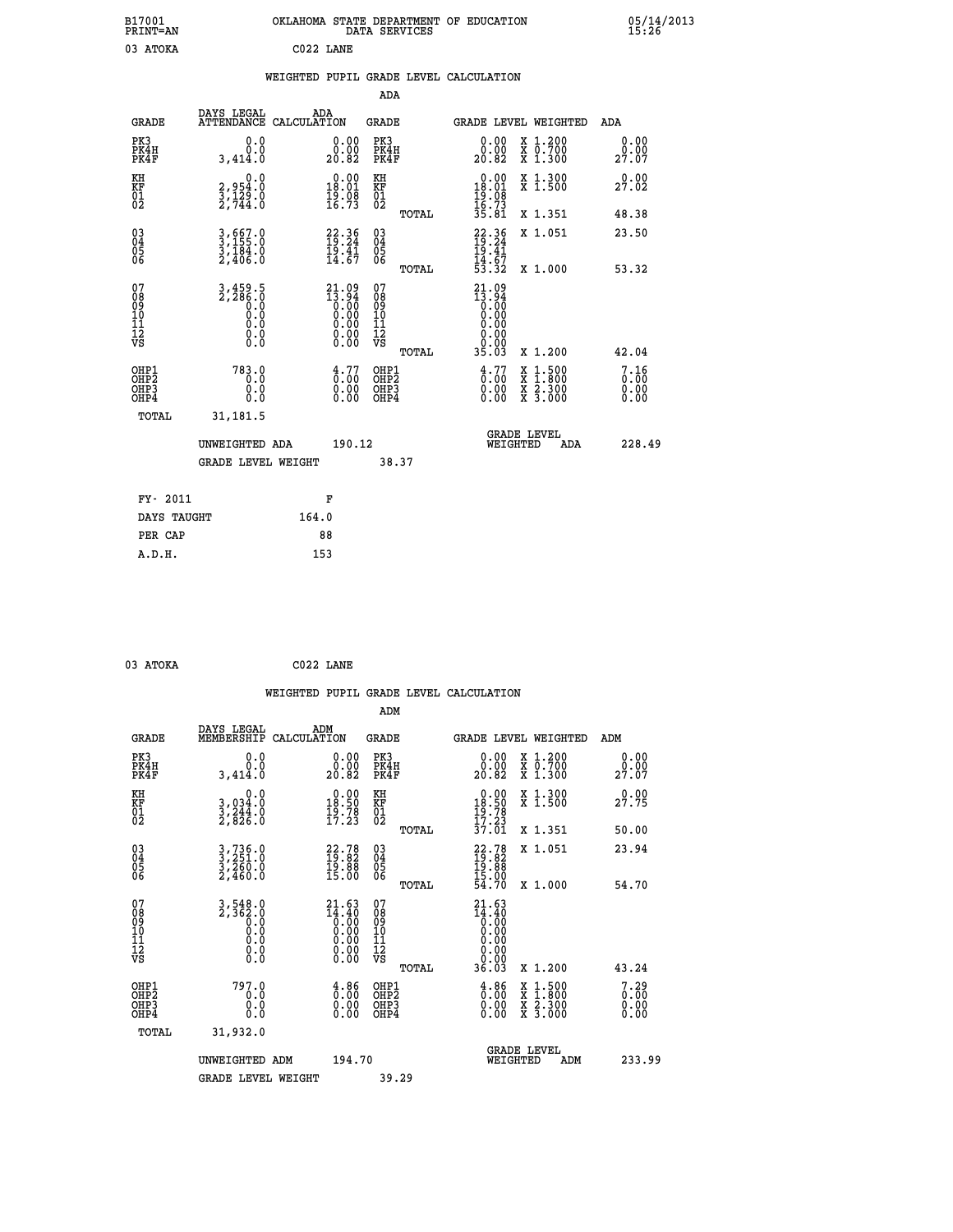|             | OKLAHOMA STATE DEPARTMENT OF EDUCATION<br>DATA SERVICES |  |
|-------------|---------------------------------------------------------|--|
| C023 FARRIS |                                                         |  |

**P100**  $\frac{05}{15.26}$ 

|  |  | WEIGHTED PUPIL GRADE LEVEL CALCULATION |
|--|--|----------------------------------------|
|  |  |                                        |

|                                                      |                                                                                                           |                                                                                                                              | ADA                                                 |       |                                                                                                                                                                                                                                                                                |                                                                                                                                      |                        |
|------------------------------------------------------|-----------------------------------------------------------------------------------------------------------|------------------------------------------------------------------------------------------------------------------------------|-----------------------------------------------------|-------|--------------------------------------------------------------------------------------------------------------------------------------------------------------------------------------------------------------------------------------------------------------------------------|--------------------------------------------------------------------------------------------------------------------------------------|------------------------|
| <b>GRADE</b>                                         | DAYS LEGAL<br><b>ATTENDANCE</b>                                                                           | ADA<br>CALCULATION                                                                                                           | <b>GRADE</b>                                        |       |                                                                                                                                                                                                                                                                                | GRADE LEVEL WEIGHTED                                                                                                                 | ADA                    |
| PK3<br>PK4H<br>PK4F                                  | 3,093.0<br>0.0<br>1,644.0                                                                                 | 18.09<br>0.00<br>9.61                                                                                                        | PK3<br>PK4H<br>PK4F                                 |       | 18.09<br>$9.00$<br>9.61                                                                                                                                                                                                                                                        | X 1.200<br>X 0.700<br>X 1.300                                                                                                        | 21.71<br>0.00<br>12.49 |
| KH<br>KF<br>01<br>02                                 | 0.0<br>$1,530.0$<br>$1,672.0$<br>$1,484.0$                                                                | $\begin{smallmatrix} 0.00\\ 8.95\\ 9.78\\ 8.68 \end{smallmatrix}$                                                            | KH<br>KF<br>01<br>02                                |       | $\begin{smallmatrix} 0.00\\8.95\\9.78\\8.68\\18.46\end{smallmatrix}$                                                                                                                                                                                                           | X 1.300<br>X 1.500                                                                                                                   | 0.00<br>13.43          |
|                                                      |                                                                                                           |                                                                                                                              |                                                     | TOTAL |                                                                                                                                                                                                                                                                                | X 1.351                                                                                                                              | 24.94                  |
| $\begin{matrix} 03 \\ 04 \\ 05 \\ 06 \end{matrix}$   | $1, 823.0$<br>$1, 505.0$<br>$531.0$<br>$806.0$                                                            | $\begin{array}{r} 10.66 \\ 8.80 \\ 3.11 \\ 4.71 \end{array}$                                                                 | $\begin{array}{c} 03 \\ 04 \\ 05 \\ 06 \end{array}$ |       | $\begin{smallmatrix} 10.66 \\ 8.80 \\ 3.11 \\ 4.71 \\ 16.62 \end{smallmatrix}$                                                                                                                                                                                                 | X 1.051                                                                                                                              | 11.20                  |
|                                                      |                                                                                                           |                                                                                                                              |                                                     | TOTAL |                                                                                                                                                                                                                                                                                | X 1.000                                                                                                                              | 16.62                  |
| 07<br>0890112<br>1112<br>VS                          | $1,659.0$<br>1,025.5<br>0.0<br>0.0<br>$\begin{smallmatrix} 0.0 & 0 \ 0.0 & 0 \ 0.0 & 0 \end{smallmatrix}$ | $\begin{smallmatrix} 9.70\ 6.00\ 0.00\ 0.00\ 0.00 \end{smallmatrix}$<br>$\begin{smallmatrix} 0.00 \\ 0.00 \end{smallmatrix}$ | 07<br>08<br>09<br>11<br>11<br>12<br>VS              | TOTAL | $\begin{smallmatrix} 9.70\ 6.00\ 0.00 \end{smallmatrix}$<br>0.00<br>0.00<br>0.00<br>15.70                                                                                                                                                                                      | X 1.200                                                                                                                              | 18.84                  |
| OHP1<br>OHP2<br>OH <sub>P3</sub><br>OH <sub>P4</sub> | 0.0<br>0.0<br>Ŏ.Ŏ                                                                                         | $0.00$<br>$0.00$<br>0.00                                                                                                     | OHP1<br>OHP2<br>OHP3<br>OHP4                        |       | $\begin{smallmatrix} 0.00 & 0.00 & 0.00 & 0.00 & 0.00 & 0.00 & 0.00 & 0.00 & 0.00 & 0.00 & 0.00 & 0.00 & 0.00 & 0.00 & 0.00 & 0.00 & 0.00 & 0.00 & 0.00 & 0.00 & 0.00 & 0.00 & 0.00 & 0.00 & 0.00 & 0.00 & 0.00 & 0.00 & 0.00 & 0.00 & 0.00 & 0.00 & 0.00 & 0.00 & 0.00 & 0.0$ | $\begin{smallmatrix} \mathtt{X} & 1 & 500 \\ \mathtt{X} & 1 & 800 \\ \mathtt{X} & 2 & 300 \\ \mathtt{X} & 3 & 000 \end{smallmatrix}$ | 0.00<br>0.00<br>0.00   |
| TOTAL                                                | 16,772.5                                                                                                  |                                                                                                                              |                                                     |       |                                                                                                                                                                                                                                                                                |                                                                                                                                      |                        |
|                                                      | UNWEIGHTED ADA                                                                                            | 98.09                                                                                                                        |                                                     |       |                                                                                                                                                                                                                                                                                | <b>GRADE LEVEL</b><br>WEIGHTED<br>ADA                                                                                                | 119.23                 |
|                                                      | <b>GRADE LEVEL WEIGHT</b>                                                                                 |                                                                                                                              | 21.14                                               |       |                                                                                                                                                                                                                                                                                |                                                                                                                                      |                        |
| FY- 2011                                             |                                                                                                           | F                                                                                                                            |                                                     |       |                                                                                                                                                                                                                                                                                |                                                                                                                                      |                        |
| DAYS TAUGHT                                          |                                                                                                           | 171.0                                                                                                                        |                                                     |       |                                                                                                                                                                                                                                                                                |                                                                                                                                      |                        |
|                                                      |                                                                                                           |                                                                                                                              |                                                     |       |                                                                                                                                                                                                                                                                                |                                                                                                                                      |                        |

| ጦሰጀ |
|-----|
|     |

 **PER CAP 103**

 **A.D.H. 96**

 **B17001<br>PRINT=AN<br>03 ATOKA** 

 **03 ATOKA C023 FARRIS**

 **WEIGHTED PUPIL GRADE LEVEL CALCULATION ADM DAYS LEGAL ADM**

| <b>GRADE</b>                                       | nure mpann<br>MEMBERSHIP                                                | שעם<br>CALCULATION                                                                            | GRADE                                               |       |                                                                                                                                                                                                                                                                                |          | GRADE LEVEL WEIGHTED                                                                                                                      | ADM                                 |
|----------------------------------------------------|-------------------------------------------------------------------------|-----------------------------------------------------------------------------------------------|-----------------------------------------------------|-------|--------------------------------------------------------------------------------------------------------------------------------------------------------------------------------------------------------------------------------------------------------------------------------|----------|-------------------------------------------------------------------------------------------------------------------------------------------|-------------------------------------|
| PK3<br>PK4H<br>PK4F                                | 3,093.0<br>0.0<br>1,646.0                                               | 18.09<br>0.00<br>9.63                                                                         | PK3<br>PK4H<br>PK4F                                 |       | $\begin{smallmatrix} 18.09\ 0.00 \ 9.63 \end{smallmatrix}$                                                                                                                                                                                                                     |          | X 1.200<br>X 0.700<br>X 1.300                                                                                                             | $\substack{21.71 \\ 0.00 \\ 12.52}$ |
| KH<br>KF<br>01<br>02                               | $\begin{smallmatrix}&&&0.0\\1,547.0\\1,690.0\\1,499.0\end{smallmatrix}$ | $0.00$<br>$9.05$<br>$9.88$<br>$8.77$                                                          | KH<br>KF<br>01<br>02                                |       | $\begin{smallmatrix} 0.00\\ 9.05\\ 9.88\\ 8.77\\ 18.65 \end{smallmatrix}$                                                                                                                                                                                                      |          | X 1.300<br>X 1.500                                                                                                                        | 0.00<br>13.58                       |
|                                                    |                                                                         |                                                                                               |                                                     | TOTAL |                                                                                                                                                                                                                                                                                |          | X 1.351                                                                                                                                   | 25.20                               |
| $\begin{matrix} 03 \\ 04 \\ 05 \\ 06 \end{matrix}$ | $1, 847.0$<br>$543.0$<br>$543.0$<br>$813.0$                             | $\begin{array}{r} 10.80 \\ 8.84 \\ 3.18 \\ 4.75 \end{array}$                                  | $\begin{array}{c} 03 \\ 04 \\ 05 \\ 06 \end{array}$ |       | $\begin{array}{r} 10.80 \\ 8.84 \\ 3.18 \\ 4.75 \\ 16.77 \end{array}$                                                                                                                                                                                                          |          | X 1.051                                                                                                                                   | 11.35                               |
|                                                    |                                                                         |                                                                                               |                                                     | TOTAL |                                                                                                                                                                                                                                                                                |          | $X_1.000$                                                                                                                                 | 16.77                               |
| 07<br>08<br>09<br>101<br>11<br>12<br>VS            | $1,670.0\\ 1,030.0\\ 0.0\\ 0.0\\ 0.0\\0.0\\0.0$                         | $\begin{smallmatrix} 9.77\ 6.02\ 0.00\ 0.00\ 0.00\ 0.00\ 0.00\ 0.00\ 0.00\ \end{smallmatrix}$ | 07<br>08<br>09<br>11<br>11<br>12<br>VS              |       | $\begin{array}{c} 9.77 \\ 6.02 \\ 0.00 \\ 0.00 \\ 0.00 \\ 0.00 \\ 0.00 \\ 0.00 \\ 0.00 \\ \end{array}$                                                                                                                                                                         |          |                                                                                                                                           |                                     |
|                                                    |                                                                         |                                                                                               |                                                     | TOTAL | 15.79                                                                                                                                                                                                                                                                          |          | X 1.200                                                                                                                                   | 18.95                               |
| OHP1<br>OHP2<br>OHP <sub>3</sub><br>OHP4           | 0.0<br>0.000                                                            | $\begin{smallmatrix} 0.00 \ 0.00 \ 0.00 \ 0.00 \end{smallmatrix}$                             | OHP1<br>OHP2<br>OHP3<br>OHP4                        |       | $\begin{smallmatrix} 0.00 & 0.00 & 0.00 & 0.00 & 0.00 & 0.00 & 0.00 & 0.00 & 0.00 & 0.00 & 0.00 & 0.00 & 0.00 & 0.00 & 0.00 & 0.00 & 0.00 & 0.00 & 0.00 & 0.00 & 0.00 & 0.00 & 0.00 & 0.00 & 0.00 & 0.00 & 0.00 & 0.00 & 0.00 & 0.00 & 0.00 & 0.00 & 0.00 & 0.00 & 0.00 & 0.0$ |          | $\begin{smallmatrix} \mathtt{X} & 1\cdot500\\ \mathtt{X} & 1\cdot800\\ \mathtt{X} & 2\cdot300\\ \mathtt{X} & 3\cdot000 \end{smallmatrix}$ | $0.00$<br>$0.00$<br>0.00            |
| TOTAL                                              | 16,890.0                                                                |                                                                                               |                                                     |       |                                                                                                                                                                                                                                                                                |          |                                                                                                                                           |                                     |
|                                                    | UNWEIGHTED ADM                                                          | 98.78                                                                                         |                                                     |       |                                                                                                                                                                                                                                                                                | WEIGHTED | <b>GRADE LEVEL</b><br>ADM                                                                                                                 | 120.08                              |
|                                                    | <b>GRADE LEVEL WEIGHT</b>                                               |                                                                                               | 21.30                                               |       |                                                                                                                                                                                                                                                                                |          |                                                                                                                                           |                                     |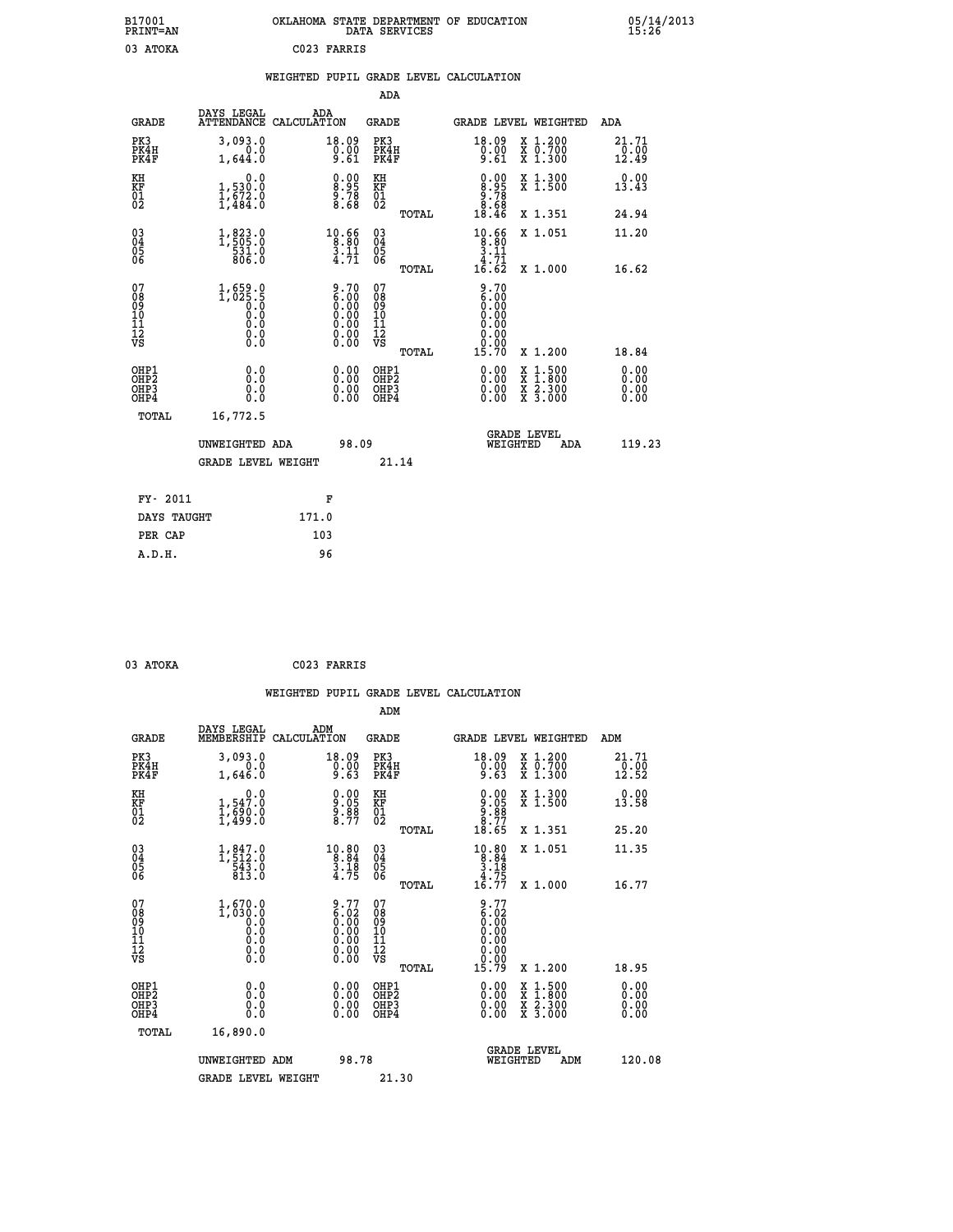| OKLAHOMA STATE DEPARTMENT OF EDUCATION<br>DATA SERVICES |  |
|---------------------------------------------------------|--|
| I007 STRINGTOWN                                         |  |

|                                                      |                                                                                     |       |                                                                                                                 |                                                    |       | WEIGHTED PUPIL GRADE LEVEL CALCULATION                                                                                                                                    |                                                                                                                                      |                                                 |
|------------------------------------------------------|-------------------------------------------------------------------------------------|-------|-----------------------------------------------------------------------------------------------------------------|----------------------------------------------------|-------|---------------------------------------------------------------------------------------------------------------------------------------------------------------------------|--------------------------------------------------------------------------------------------------------------------------------------|-------------------------------------------------|
|                                                      |                                                                                     |       |                                                                                                                 | ADA                                                |       |                                                                                                                                                                           |                                                                                                                                      |                                                 |
| <b>GRADE</b>                                         | DAYS LEGAL<br>ATTENDANCE CALCULATION                                                |       | ADA                                                                                                             | GRADE                                              |       |                                                                                                                                                                           | GRADE LEVEL WEIGHTED                                                                                                                 | ADA                                             |
| PK3<br>PK4H<br>PK4F                                  | 0.0<br>0.0<br>1,759.5                                                               |       | 0.00<br>10.41                                                                                                   | PK3<br>PK4H<br>PK4F                                |       | 0.00<br>$\begin{smallmatrix} 0.00 \ 10.41 \end{smallmatrix}$                                                                                                              | X 1.200<br>X 0.700<br>X 1.300                                                                                                        | 0.00<br>0.00<br>13.53                           |
| KH<br>KF<br>01<br>02                                 | 0.0<br>1,749:0<br>1,822:0<br>1,255:5                                                |       | $\begin{smallmatrix} 0.00\\ 10.35\\ 10.78\\ 7.43 \end{smallmatrix}$                                             | KH<br><b>KF</b><br>01<br>02                        |       | $\begin{smallmatrix} 0.00\\ 10.35\\ 10.78\\ 7.43\\ 18.21 \end{smallmatrix}$                                                                                               | X 1.300<br>X 1.500                                                                                                                   | 0.00<br>15.53                                   |
|                                                      |                                                                                     |       |                                                                                                                 |                                                    | TOTAL |                                                                                                                                                                           | X 1.351                                                                                                                              | 24.60                                           |
| 030404<br>ŎĞ                                         | 1,953.5<br>2,381.5<br>1,687.0<br>2,991.0                                            |       | $\begin{smallmatrix} 11.56\\14.09\\9.98\\17.70 \end{smallmatrix}$                                               | $\begin{matrix} 03 \\ 04 \\ 05 \\ 06 \end{matrix}$ |       | $11.56$<br>$14.09$<br>$9.98$<br>$17.70$                                                                                                                                   | X 1.051                                                                                                                              | 12.15                                           |
|                                                      |                                                                                     |       |                                                                                                                 |                                                    | TOTAL | 41.77                                                                                                                                                                     | X 1.000                                                                                                                              | 41.77                                           |
| 07<br>0890112<br>1112<br>VS                          | $1,309.0$<br>$2,001.5$<br>$3,909.0$<br>$3,779.0$<br>$4,766.5$<br>$2,890.0$<br>$0.0$ |       | $\begin{smallmatrix}7\cdot75\\11\cdot84\\23\cdot13\\22\cdot36\\28\cdot20\\17\cdot10\\0\cdot00\end{smallmatrix}$ | 07<br>08<br>09<br>11<br>11<br>12<br>VS             |       | 7.75<br>$: 84 \over .13$<br>11<br>$\frac{1}{2}$ ; $\frac{1}{3}$ ; $\frac{2}{3}$ ; $\frac{2}{3}$<br>$\frac{2}{3}$ ; $\frac{2}{3}$<br>$\frac{2}{3}$ ; $\frac{2}{3}$<br>0.00 |                                                                                                                                      |                                                 |
|                                                      |                                                                                     |       |                                                                                                                 |                                                    | TOTAL | 110.38                                                                                                                                                                    | X 1.200                                                                                                                              | 132.46                                          |
| OHP1<br>OHP <sub>2</sub><br>OH <sub>P3</sub><br>OHP4 | 161.0<br>0.0<br>0.0<br>0.0                                                          |       | 0.95<br>0.00<br>0.00                                                                                            | OHP1<br>OHP <sub>2</sub><br>OHP3<br>OHP4           |       | $0.95$<br>$0.00$<br>$0.00$<br>0.00                                                                                                                                        | $\begin{smallmatrix} \mathtt{X} & 1 & 500 \\ \mathtt{X} & 1 & 800 \\ \mathtt{X} & 2 & 300 \\ \mathtt{X} & 3 & 000 \end{smallmatrix}$ | $\frac{1}{0}$ : $\frac{43}{00}$<br>0.00<br>0.00 |
| TOTAL                                                | 34,415.0                                                                            |       |                                                                                                                 |                                                    |       |                                                                                                                                                                           |                                                                                                                                      |                                                 |
|                                                      | UNWEIGHTED ADA                                                                      |       | 203.63                                                                                                          |                                                    |       |                                                                                                                                                                           | <b>GRADE LEVEL</b><br>WEIGHTED<br>ADA                                                                                                | 241.47                                          |
|                                                      | <b>GRADE LEVEL WEIGHT</b>                                                           |       |                                                                                                                 |                                                    | 37.84 |                                                                                                                                                                           |                                                                                                                                      |                                                 |
| FY- 2011                                             |                                                                                     |       | F                                                                                                               |                                                    |       |                                                                                                                                                                           |                                                                                                                                      |                                                 |
| DAYS TAUGHT                                          |                                                                                     | 169.0 |                                                                                                                 |                                                    |       |                                                                                                                                                                           |                                                                                                                                      |                                                 |
| PER CAP                                              |                                                                                     |       | 110                                                                                                             |                                                    |       |                                                                                                                                                                           |                                                                                                                                      |                                                 |
| A.D.H.                                               |                                                                                     |       | 142                                                                                                             |                                                    |       |                                                                                                                                                                           |                                                                                                                                      |                                                 |

 **ADM**

 **B17001<br>PRINT=AN<br>03 ATOKA** 

03 ATOKA 1007 STRINGTOWN

|  |  | WEIGHTED PUPIL GRADE LEVEL CALCULATION |
|--|--|----------------------------------------|
|  |  |                                        |

| <b>GRADE</b>                                       | DAYS LEGAL<br>MEMBERSHIP                                                            | ADM<br>CALCULATION                                                                                                  | <b>GRADE</b>                                       |       | <b>GRADE LEVEL WEIGHTED</b>                                                                        |                                                                                                  | ADM                              |        |
|----------------------------------------------------|-------------------------------------------------------------------------------------|---------------------------------------------------------------------------------------------------------------------|----------------------------------------------------|-------|----------------------------------------------------------------------------------------------------|--------------------------------------------------------------------------------------------------|----------------------------------|--------|
| PK3<br>PK4H<br>PK4F                                | 0.0<br>0.001, 0.01                                                                  | $\begin{smallmatrix} 0.00\\ 0.00\\ 11.25 \end{smallmatrix}$                                                         | PK3<br>PK4H<br>PK4F                                |       | 0.00<br>$\begin{smallmatrix} 0.00 \ 11.25 \end{smallmatrix}$                                       | X 1.200<br>X 0.700<br>X 1.300                                                                    | 0.00<br>0.00<br>14.63            |        |
| KH<br>KF<br>01<br>02                               | 0.0<br>$\frac{1}{1}, \frac{844}{97}$ .0<br>1, 332.0                                 | $\begin{smallmatrix} 0.00\\ 10.91\\ 11.22\\ 7.88 \end{smallmatrix}$                                                 | KH<br>KF<br>01<br>02                               |       | $\begin{smallmatrix} 0.00\\ 10.91\\ 11.22\\ 7.88 \end{smallmatrix}$                                | X 1.300<br>X 1.500                                                                               | 0.00<br>16.37                    |        |
|                                                    |                                                                                     |                                                                                                                     |                                                    | TOTAL | 19.10                                                                                              | X 1.351                                                                                          | 25.80                            |        |
| $\begin{matrix} 03 \\ 04 \\ 05 \\ 06 \end{matrix}$ | $2,063.0$<br>$2,464.0$<br>$1,725.0$<br>$3,050.0$                                    | $\begin{array}{c} 12\cdot 21\\ 14\cdot 58\\ 10\cdot 21\\ 18\cdot 05 \end{array}$                                    | $\begin{matrix} 03 \\ 04 \\ 05 \\ 06 \end{matrix}$ |       | $12.21$<br>$14.58$<br>$10.21$<br>$18.05$<br>$42.84$                                                | X 1.051                                                                                          | 12.83                            |        |
|                                                    |                                                                                     |                                                                                                                     |                                                    | TOTAL |                                                                                                    | X 1.000                                                                                          | 42.84                            |        |
| 07<br>08<br>09<br>101<br>112<br>VS                 | $1,340.0$<br>$2,031.0$<br>$4,020.0$<br>$3,872.0$<br>$4,785.0$<br>$2,916.0$<br>$0.0$ | $\begin{array}{c} 7.93 \\ 12.02 \\ 23.78 \\ 22.92 \\ 28.31 \\ 17.25 \end{array}$<br>0.00                            | 07<br>08<br>09<br>11<br>11<br>12<br>VS             | TOTAL | $\begin{array}{r} 7.93 \\ 12.02 \\ 23.78 \\ 22.92 \\ 28.31 \\ 17.25 \\ 0.00 \\ 112.21 \end{array}$ | X 1.200                                                                                          | 134.65                           |        |
| OHP1<br>OHP2<br>OH <sub>P3</sub><br>OHP4           | 169.0<br>0.0<br>0.0<br>Ŏ.Ŏ                                                          | $\overset{1}{\underset{0}{0}}\,\overset{0}{\cdots}\,\overset{0}{\underset{0}{0}}\,\overset{0}{\phantom{0}}$<br>0.00 | OHP1<br>OHP <sub>2</sub><br>OHP3<br>OHP4           |       | $\frac{1}{0}$ :00<br>0.00<br>0.00                                                                  | $\begin{smallmatrix} x & 1 & 500 \\ x & 1 & 800 \\ x & 2 & 300 \\ x & 3 & 000 \end{smallmatrix}$ | $1.50$<br>$0.00$<br>0.00<br>0.00 |        |
| TOTAL                                              | 35,410.0                                                                            |                                                                                                                     |                                                    |       |                                                                                                    |                                                                                                  |                                  |        |
|                                                    | UNWEIGHTED ADM                                                                      | 209.52                                                                                                              |                                                    |       | WEIGHTED                                                                                           | <b>GRADE LEVEL</b><br>ADM                                                                        |                                  | 248.62 |
|                                                    | <b>GRADE LEVEL WEIGHT</b>                                                           |                                                                                                                     | 39.10                                              |       |                                                                                                    |                                                                                                  |                                  |        |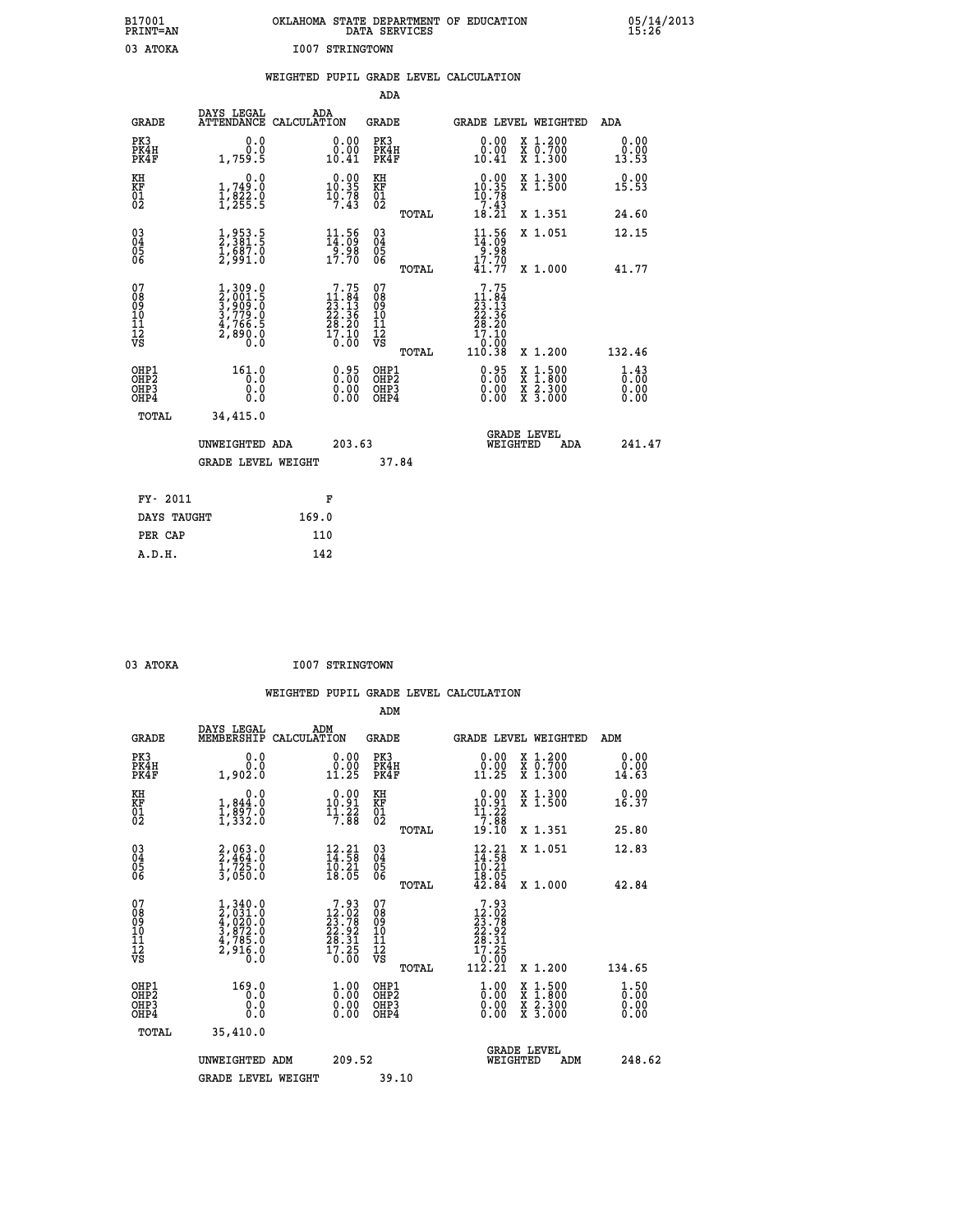| B17001<br><b>PRINT=AN</b> | OKLAHOMA STATE DEPARTMENT OF EDUCATION<br>DATA SERVICES | 05/14/2013<br>15:26 |
|---------------------------|---------------------------------------------------------|---------------------|
| 03<br><b>ATOKA</b>        | I015 ATOKA                                              |                     |

|  |  | WEIGHTED PUPIL GRADE LEVEL CALCULATION |
|--|--|----------------------------------------|
|  |  |                                        |

|                                                                    |                                                                                                |                                                                         | ADA                                    |       |                                                                                    |                                                                                                                                           |                                     |
|--------------------------------------------------------------------|------------------------------------------------------------------------------------------------|-------------------------------------------------------------------------|----------------------------------------|-------|------------------------------------------------------------------------------------|-------------------------------------------------------------------------------------------------------------------------------------------|-------------------------------------|
| <b>GRADE</b>                                                       | DAYS LEGAL<br>ATTENDANCE CALCULATION                                                           | ADA                                                                     | <b>GRADE</b>                           |       |                                                                                    | <b>GRADE LEVEL WEIGHTED</b>                                                                                                               | ADA                                 |
| PK3<br>PK4H<br>PK4F                                                | 338.0<br>0.0<br>9,418.5                                                                        | $\begin{smallmatrix} 1.99 \\[-4pt] 0.00\\[-4pt] 55.40\end{smallmatrix}$ | PK3<br>PK4H<br>PK4F                    |       | 1.99<br>0.00<br>55.40                                                              | X 1.200<br>X 0.700<br>X 1.300                                                                                                             | 2.39<br>0.00<br>72.02               |
| KH<br>KF<br>$\begin{matrix} 0 \\ 2 \end{matrix}$                   | 0.0<br>10,079.0<br>$\frac{11}{8}$ , $\frac{5}{7}$ $\frac{5}{2}$ .0                             | $0.00$<br>59.29<br>$57.59$<br>51.25                                     | KH<br>KF<br>01<br>02                   |       | $\begin{smallmatrix} &0.00\ 59.29\ 67.69\ 51.25\ 118.94\end{smallmatrix}$          | X 1.300<br>X 1.500                                                                                                                        | 0.00<br>88.94                       |
|                                                                    |                                                                                                |                                                                         |                                        | TOTAL |                                                                                    | X 1.351                                                                                                                                   | 160.69                              |
| $\begin{smallmatrix} 03 \\[-4pt] 04 \end{smallmatrix}$<br>Ŏ5<br>06 | 9,569.0<br>9,694.5<br>9,167.0<br>8,403.0                                                       | 56.29<br>57.03<br>53.92<br>49.43                                        | 03<br>04<br>05<br>06                   |       | $\begin{smallmatrix} 56.29 \\ 57.03 \\ 53.92 \\ 49.43 \\ 160.38 \end{smallmatrix}$ | X 1.051                                                                                                                                   | 59.16                               |
|                                                                    |                                                                                                |                                                                         |                                        | TOTAL |                                                                                    | X 1.000                                                                                                                                   | 160.38                              |
| 07<br>08<br>09<br>11<br>11<br>12<br>VS                             | $\begin{smallmatrix}8,892.5\\8,022.5\\10,653.0\\11,820.5\\12,276.5\\14,795.5\end{smallmatrix}$ | 52.31<br>47.19<br>62.66<br>69.53<br>69.53<br>72.21<br>87.03<br>87.03    | 07<br>08<br>09<br>11<br>11<br>12<br>VS | TOTAL | 52.31<br>47.19<br>62.66<br>69.53<br>69.221<br>72.03<br>87.03<br>390.93             | X 1.200                                                                                                                                   | 469.12                              |
|                                                                    |                                                                                                |                                                                         |                                        |       |                                                                                    |                                                                                                                                           |                                     |
| OHP1<br>OHP2<br>OH <sub>P3</sub><br>OHP4                           | 276.0<br>0.0<br>0.0<br>0.0                                                                     | $\frac{1}{0}$ : 00<br>0.00<br>0.00                                      | OHP1<br>OHP2<br>OHP3<br>OHP4           |       | $\begin{smallmatrix} 1.62\ 0.00\ 0.00 \end{smallmatrix}$                           | $\begin{smallmatrix} \mathtt{X} & 1\cdot500\\ \mathtt{X} & 1\cdot800\\ \mathtt{X} & 2\cdot300\\ \mathtt{X} & 3\cdot000 \end{smallmatrix}$ | $\frac{2.43}{0.00}$<br>0.00<br>0.00 |
| TOTAL                                                              | 143,624.5                                                                                      |                                                                         |                                        |       |                                                                                    |                                                                                                                                           |                                     |
|                                                                    | UNWEIGHTED ADA                                                                                 | 844.84                                                                  |                                        |       |                                                                                    | <b>GRADE LEVEL</b><br>WEIGHTED<br>ADA                                                                                                     | 1,015.13                            |
|                                                                    | <b>GRADE LEVEL WEIGHT</b>                                                                      |                                                                         | 170.29                                 |       |                                                                                    |                                                                                                                                           |                                     |
| FY- 2011                                                           |                                                                                                | F                                                                       |                                        |       |                                                                                    |                                                                                                                                           |                                     |
| DAYS TAUGHT                                                        |                                                                                                | 170.0                                                                   |                                        |       |                                                                                    |                                                                                                                                           |                                     |
| PER CAP                                                            |                                                                                                | 88                                                                      |                                        |       |                                                                                    |                                                                                                                                           |                                     |

| 03 ATOKA | I015 ATOKA |
|----------|------------|
|          |            |

 **WEIGHTED PUPIL GRADE LEVEL CALCULATION ADM DAYS LEGAL ADM GRADE MEMBERSHIP CALCULATION GRADE GRADE LEVEL WEIGHTED ADM PK3 339.0 1.99 PK3 1.99 X 1.200 2.39 PK4H 0.0 0.00 PK4H 0.00 X 0.700 0.00 PK4F 9,876.0 58.09 PK4F 58.09 X 1.300 75.52 KH 0.0 0.00 KH 0.00 X 1.300 0.00 KF 11,022.0 64.84 KF 64.84 X 1.500 97.26 01 12,294.0 72.32 01 72.32 02 9,205.0 54.15 02 54.15 TOTAL 126.47 X 1.351 170.86 03 10,192.0 59.95 03 59.95 X 1.051 63.01 04 10,300.0 60.59 04 60.59 05 9,883.0 58.14 05 58.14 06 8,928.0 52.52 06 52.52 TOTAL 171.25 X 1.000 171.25**  $\begin{array}{cccc} 07 & 9, 369.0 & 55.11 & 07 & 55.11 \ 08 & 8 & 12, 635.0 & 50.79 & 08 & 50.79 \ 09 & 11, 580.0 & 68.12 & 09 & 68.12 \ 10 & 13, 077.0 & 76.92 & 10 & 76.92 \ 11 & 13, 800.0 & 81.22 & 11 & 81.22 \ 12 & 16, 093.0 & 94.66 & 12 & 94.66 \ 08 & 0.0 & 0 &$  **TOTAL 426.82 X 1.200 512.18 OHP1 317.0 1.86 OHP1 1.86 X 1.500 2.79 OHP2 0.0 0.00 OHP2 0.00 X 1.800 0.00 OHP3 0.0 0.00 OHP3 0.00 X 2.300 0.00 OHP4 0.0 0.00 OHP4 0.00 X 3.000 0.00 TOTAL 154,918.0 GRADE LEVEL UNWEIGHTED ADM 911.27 WEIGHTED ADM 1,095.26 GRADE LEVEL WEIGHT 183.99**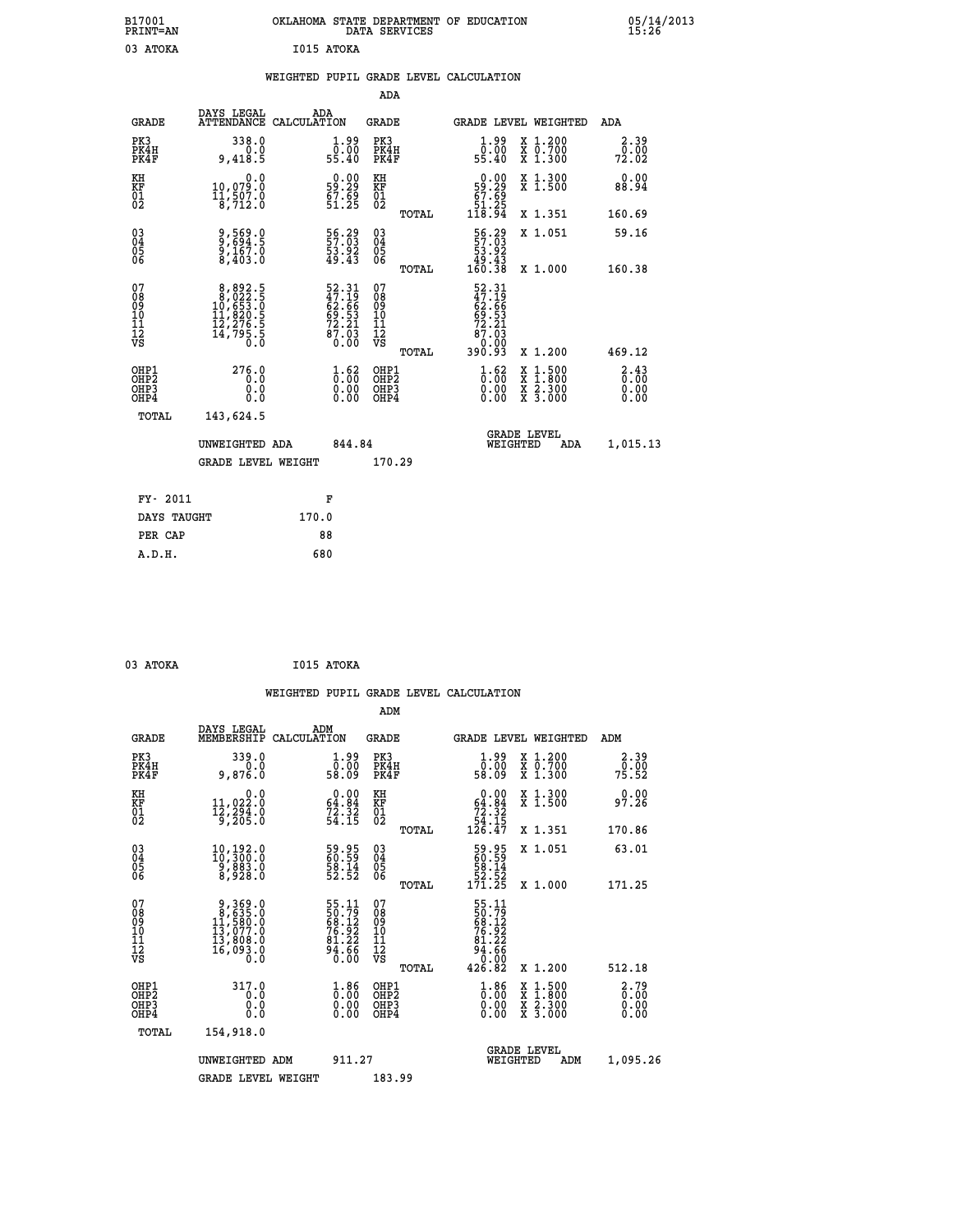| B17001<br><b>PRINT=AN</b> | OKLAHOMA STATE DEPARTMENT OF EDUCATION<br>DATA SERVICES | 05/14/2013<br>15:26 |
|---------------------------|---------------------------------------------------------|---------------------|
| 03<br><b>ATOKA</b>        | I019 TUSHKA                                             |                     |

## **WEIGHTED PUPIL GRADE LEVEL CALCULATION**

|                                                    |                                                                       |                                                                            | ADA                                      |       |                                                                                                       |                                                                                                                                           |                              |
|----------------------------------------------------|-----------------------------------------------------------------------|----------------------------------------------------------------------------|------------------------------------------|-------|-------------------------------------------------------------------------------------------------------|-------------------------------------------------------------------------------------------------------------------------------------------|------------------------------|
| <b>GRADE</b>                                       | DAYS LEGAL<br>ATTENDANCE CALCULATION                                  | ADA                                                                        | <b>GRADE</b>                             |       |                                                                                                       | GRADE LEVEL WEIGHTED                                                                                                                      | ADA                          |
| PK3<br>PK4H<br>PK4F                                | 163.0<br>0.0<br>3,520.0                                               | $\begin{smallmatrix} 1.00\\[-1.2mm] 0.00\\[-1.5mm] 21.60\end{smallmatrix}$ | PK3<br>PK4H<br>PK4F                      |       | $\begin{smallmatrix} 1.00\\ 0.00\\ 21.60 \end{smallmatrix}$                                           | X 1.200<br>X 0.700<br>X 1.300                                                                                                             | 1.20<br>0.00<br>28.08        |
| KH<br>KF<br>01<br>02                               | 0.0<br>3,966:0<br>4,223.0<br>4,399:5                                  | $\begin{smallmatrix} 0.00\\24.33\\25.91\\26.99 \end{smallmatrix}$          | KH<br>KF<br>01<br>02                     |       | $\begin{smallmatrix} 0.00\\24.33\\25.91\\26.99\\52.90 \end{smallmatrix}$                              | X 1.300<br>X 1.500                                                                                                                        | 0.00<br>36.50                |
|                                                    |                                                                       |                                                                            |                                          | TOTAL |                                                                                                       | X 1.351                                                                                                                                   | 71.47                        |
| $\begin{matrix} 03 \\ 04 \\ 05 \\ 06 \end{matrix}$ | $\frac{3}{4}, \frac{193}{025}$ : 5<br>6,578.0<br>6,405.5              | $\frac{19.59}{24.70}$<br>40.36<br>39.30                                    | $\substack{03 \\ 04}$<br>Ŏ5<br>06        |       | $\frac{19}{24}$ : 70<br>$\begin{array}{c} 4\overline{0}.3\overline{6} \\ 39.30 \\ 104.36 \end{array}$ | X 1.051                                                                                                                                   | 20.59                        |
| 07                                                 |                                                                       |                                                                            | 07                                       | TOTAL |                                                                                                       | X 1.000                                                                                                                                   | 104.36                       |
| 08<br>09<br>11<br>11<br>12<br>VS                   | 3,737.0<br>5,912.5<br>8,098.0<br>7,224.0<br>6,346.0<br>6,288.0<br>0.0 | $22.93$<br>$36.27$<br>$49.68$<br>$44.32$<br>$38.93$<br>$38.58$<br>$0.00$   | 08<br>09<br>11<br>11<br>12<br>VS         |       | $\begin{smallmatrix} 22.93\ 36.27\ 49.68\ 49.582\ 43.933\ 38.580\ 230.71\ \end{smallmatrix}$          |                                                                                                                                           |                              |
|                                                    |                                                                       |                                                                            |                                          | TOTAL |                                                                                                       | X 1.200                                                                                                                                   | 276.85                       |
| OHP1<br>OHP2<br>OH <sub>P3</sub><br>OHP4           | 0.0<br>0.0<br>0.0                                                     | $\begin{smallmatrix} 0.00 \ 0.00 \ 0.00 \ 0.00 \end{smallmatrix}$          | OHP1<br>OHP <sub>2</sub><br>OHP3<br>OHP4 |       | $0.00$<br>$0.00$<br>0.00                                                                              | $\begin{smallmatrix} \mathtt{X} & 1\cdot500\\ \mathtt{X} & 1\cdot800\\ \mathtt{X} & 2\cdot300\\ \mathtt{X} & 3\cdot000 \end{smallmatrix}$ | 0.00<br>0.00<br>0.00<br>0.00 |
| <b>TOTAL</b>                                       | 74,079.0                                                              |                                                                            |                                          |       |                                                                                                       |                                                                                                                                           |                              |
|                                                    | UNWEIGHTED ADA                                                        | 454.49                                                                     |                                          |       |                                                                                                       | <b>GRADE LEVEL</b><br>WEIGHTED<br>ADA                                                                                                     | 539.05                       |
|                                                    | <b>GRADE LEVEL WEIGHT</b>                                             |                                                                            | 84.56                                    |       |                                                                                                       |                                                                                                                                           |                              |
|                                                    |                                                                       |                                                                            |                                          |       |                                                                                                       |                                                                                                                                           |                              |
| FY- 2011                                           |                                                                       | F                                                                          |                                          |       |                                                                                                       |                                                                                                                                           |                              |
| DAYS TAUGHT                                        |                                                                       | 163.0                                                                      |                                          |       |                                                                                                       |                                                                                                                                           |                              |
| PER CAP                                            |                                                                       | 53                                                                         |                                          |       |                                                                                                       |                                                                                                                                           |                              |

 **03 ATOKA I019 TUSHKA**

 **A.D.H. 409**

| <b>GRADE</b>                                       | DAYS LEGAL<br>MEMBERSHIP                                              | ADM<br>CALCULATION                                                       | <b>GRADE</b>                                        |       | GRADE LEVEL WEIGHTED                                                           |                                          | ADM                   |  |
|----------------------------------------------------|-----------------------------------------------------------------------|--------------------------------------------------------------------------|-----------------------------------------------------|-------|--------------------------------------------------------------------------------|------------------------------------------|-----------------------|--|
| PK3<br>PK4H<br>PK4F                                | 163.0<br>3,719.0                                                      | $\begin{smallmatrix} 1.00\\ 0.00\\ 22.82 \end{smallmatrix}$              | PK3<br>PK4H<br>PK4F                                 |       | $\frac{1}{0}$ : 00<br>22.82                                                    | X 1.200<br>X 0.700<br>X 1.300            | 1.20<br>0.00<br>29.67 |  |
| KH<br>KF<br>01<br>02                               | 0.0<br>$4,113.0$<br>$4,405.0$<br>$4,532.0$                            | $\begin{smallmatrix} 0.00\\ 25.23\\ 27.02\\ 27.80 \end{smallmatrix}$     | KH<br>KF<br>01<br>02                                |       | $\begin{smallmatrix} 0.00\\ 25.23\\ 27.02\\ 27.80\\ 54.82 \end{smallmatrix}$   | X 1.300<br>X 1.500                       | 0.00<br>37.85         |  |
|                                                    |                                                                       |                                                                          |                                                     | TOTAL |                                                                                | X 1.351                                  | 74.06                 |  |
| $\begin{matrix} 03 \\ 04 \\ 05 \\ 06 \end{matrix}$ | 3, 305.0<br>4, 212.0<br>6, 755.0                                      | $29.28$<br>25.84<br>$\frac{41.44}{40.18}$                                | $\begin{array}{c} 03 \\ 04 \\ 05 \\ 06 \end{array}$ |       | $\begin{smallmatrix} 20.28\\ 25.84\\ 41.44\\ 40.18\\ 107.46 \end{smallmatrix}$ | X 1.051                                  | 21.31                 |  |
|                                                    | 6,550.0                                                               |                                                                          |                                                     | TOTAL |                                                                                | X 1.000                                  | 107.46                |  |
| 07<br>08901112<br>1112<br>VS                       | 3,876.0<br>6,181.0<br>6,528.0<br>7,562.0<br>6,751.0<br>6,676.0<br>0.0 | $23.78$<br>$37.92$<br>$52.32$<br>$46.39$<br>$41.42$<br>$40.96$<br>$0.00$ | 07<br>08<br>09<br>001<br>11<br>11<br>12<br>VS       | TOTAL | $23.78$<br>$37.92$<br>$52.32$<br>$46.39$<br>$41.42$<br>$40.96$<br>$242.79$     | X 1.200                                  | 291.35                |  |
| OHP1<br>OHP2<br>OHP3<br>OHP4                       | 0.0<br>$\begin{smallmatrix} 0.0 & 0 \ 0.0 & 0 \end{smallmatrix}$      |                                                                          | OHP1<br>OHP2<br>OHP3<br>OHP4                        |       |                                                                                | X 1:500<br>X 1:800<br>X 2:300<br>X 3:000 | 0.00<br>0.00<br>0.00  |  |
| TOTAL                                              | 77,328.0                                                              |                                                                          |                                                     |       |                                                                                |                                          |                       |  |
|                                                    | UNWEIGHTED<br>ADM                                                     | 474.40                                                                   |                                                     |       | WEIGHTED                                                                       | <b>GRADE LEVEL</b><br>ADM                | 562.90                |  |
|                                                    | <b>GRADE LEVEL WEIGHT</b>                                             |                                                                          | 88.50                                               |       |                                                                                |                                          |                       |  |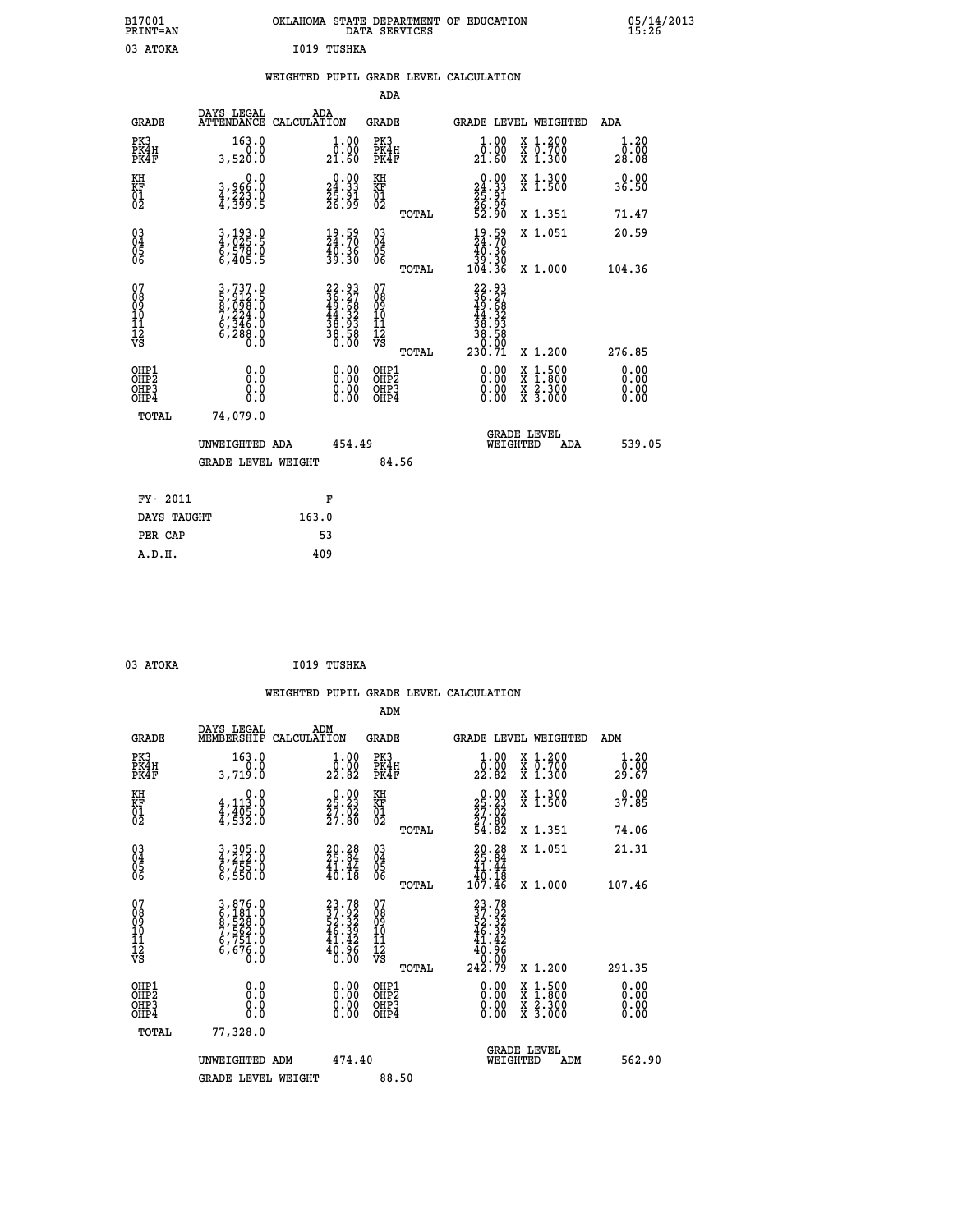| B17001<br><b>PRINT=AN</b>                          |                                                                       | OKLAHOMA STATE DEPARTMENT OF EDUCATION                                   | DATA SERVICES                                   |                                                                            |                                                                             | 05/14/2013<br>15:26          |  |
|----------------------------------------------------|-----------------------------------------------------------------------|--------------------------------------------------------------------------|-------------------------------------------------|----------------------------------------------------------------------------|-----------------------------------------------------------------------------|------------------------------|--|
| 03 ATOKA                                           |                                                                       | I026 CANEY                                                               |                                                 |                                                                            |                                                                             |                              |  |
|                                                    |                                                                       | WEIGHTED PUPIL GRADE LEVEL CALCULATION                                   |                                                 |                                                                            |                                                                             |                              |  |
|                                                    |                                                                       |                                                                          | ADA                                             |                                                                            |                                                                             |                              |  |
| <b>GRADE</b>                                       | DAYS LEGAL                                                            | ADA<br>ATTENDANCE CALCULATION                                            | GRADE                                           | <b>GRADE LEVEL WEIGHTED</b>                                                |                                                                             | ADA                          |  |
| PK3<br>PK4H<br>PK4F                                | 0.0<br>0.0<br>2,968.0                                                 | 0.00<br>$\begin{smallmatrix} 0.00 \\ 1.67 \end{smallmatrix}$             | PK3<br>PK4H<br>PK4F                             | $\begin{smallmatrix} 0.00\\ 0.00\\ 17.67 \end{smallmatrix}$                | X 1.200<br>X 0.700<br>X 1.300                                               | 0.00<br>0.00<br>22.97        |  |
| KH<br>KF<br>01<br>02                               | 0.0<br>1,711:0<br>3,210:0<br>1,126:5                                  | $\begin{smallmatrix} 0.00\\ 10.18\\ 19.11\\ 6.71 \end{smallmatrix}$      | KH<br>KF<br>01<br>02                            | 0.00<br>10.18<br>$\frac{18}{6}$ $\frac{11}{71}$<br>$25.82$                 | X 1.300<br>X 1.500                                                          | 0.00<br>15.27                |  |
|                                                    |                                                                       |                                                                          | TOTAL                                           |                                                                            | X 1.351                                                                     | 34.88                        |  |
| $\begin{matrix} 03 \\ 04 \\ 05 \\ 06 \end{matrix}$ | 2,795.5<br>3,101.5<br>2,943.0<br>2,995.0                              | $16.64$<br>$18.46$<br>$17.52$<br>$17.83$                                 | 03<br>04<br>05<br>06                            | $\frac{16.64}{18.46}$<br>17.83                                             | X 1.051                                                                     | 17.49                        |  |
|                                                    |                                                                       |                                                                          | TOTAL                                           | 53.81                                                                      | X 1.000                                                                     | 53.81                        |  |
| 07<br>08<br>09<br>10<br>11<br>12<br>VS             | 3,668.5<br>2,572.5<br>2,303.0<br>2,688.0<br>3,463.5<br>3,694.5<br>Ō.Ŏ | $21.84$<br>$15.31$<br>$13.71$<br>$16.00$<br>$20.62$<br>$21.99$<br>$0.00$ | 07<br>08<br>09<br>10<br>11<br>12<br>VS<br>TOTAL | $21.84$<br>$15.31$<br>$13.71$<br>16.00<br>20.62<br>21.99<br>0.00<br>109.47 | X 1.200                                                                     | 131.36                       |  |
| OHP1<br>OHP2<br>OHP3<br>OHP4                       | 0.0<br>Ō.Ō<br>0.0<br>0.0                                              | $0.00$<br>$0.00$<br>0.00                                                 | OHP1<br>OHP <sub>2</sub><br>OHP3<br>OHP4        | 0.00<br>0.00<br>0.00                                                       | $\begin{array}{l} x\,+\,500\\ x\,+\,300\\ x\,+\,2\\ x\,+\,3000 \end{array}$ | 0.00<br>0.00<br>0.00<br>0.00 |  |
| TOTAL                                              | 39,240.5                                                              |                                                                          |                                                 |                                                                            |                                                                             |                              |  |
|                                                    | UNWEIGHTED ADA<br><b>GRADE LEVEL WEIGHT</b>                           | 233.59                                                                   | 42.19                                           | <b>GRADE LEVEL</b><br>WEIGHTED                                             | ADA                                                                         | 275.78                       |  |
|                                                    |                                                                       |                                                                          |                                                 |                                                                            |                                                                             |                              |  |
| FY- 2011                                           |                                                                       | F                                                                        |                                                 |                                                                            |                                                                             |                              |  |
| DAYS TAUGHT                                        |                                                                       | 168.0                                                                    |                                                 |                                                                            |                                                                             |                              |  |
| PER CAP                                            |                                                                       | 81                                                                       |                                                 |                                                                            |                                                                             |                              |  |

| 03 ATOKA | I026 CANEY |
|----------|------------|
|          |            |

|                                                      |                                                                       |                                                                          |                                                     | WEIGHTED PUPIL GRADE LEVEL CALCULATION                                                                                                                                                                                                                                         |                                          |                              |
|------------------------------------------------------|-----------------------------------------------------------------------|--------------------------------------------------------------------------|-----------------------------------------------------|--------------------------------------------------------------------------------------------------------------------------------------------------------------------------------------------------------------------------------------------------------------------------------|------------------------------------------|------------------------------|
|                                                      |                                                                       |                                                                          | ADM                                                 |                                                                                                                                                                                                                                                                                |                                          |                              |
| <b>GRADE</b>                                         | DAYS LEGAL<br>MEMBERSHIP                                              | ADM<br>CALCULATION                                                       | <b>GRADE</b>                                        | <b>GRADE LEVEL WEIGHTED</b>                                                                                                                                                                                                                                                    |                                          | ADM                          |
| PK3<br>PK4H<br>PK4F                                  | 0.0<br>0.0<br>3,265.0                                                 | 0.00<br>19.43                                                            | PK3<br>PK4H<br>PK4F                                 | $\begin{smallmatrix} 0.00\\ 0.00\\ 19.43 \end{smallmatrix}$                                                                                                                                                                                                                    | X 1.200<br>X 0.700<br>X 1.300            | 0.00<br>0.00<br>25.26        |
| KH<br>KF<br>01<br>02                                 | 0.0<br>1,788:0<br>3,414:0<br>1,180:0                                  | $\begin{smallmatrix} 0.00\\ 10.64\\ 20.32\\ 7.02 \end{smallmatrix}$      | KH<br>KF<br>01<br>02                                | $\begin{smallmatrix} 0.00\\10.64\\20.32\\7.02\\27.34 \end{smallmatrix}$                                                                                                                                                                                                        | X 1.300<br>X 1.500                       | 0.00<br>15.96                |
|                                                      |                                                                       |                                                                          | TOTAL                                               |                                                                                                                                                                                                                                                                                | X 1.351                                  | 36.94                        |
| $\begin{matrix} 03 \\ 04 \\ 05 \\ 06 \end{matrix}$   | 2,902.0<br>3,275.0<br>3,107.0<br>3,149.0                              | $17.27$<br>$19.49$<br>$\bar{18}\cdot\bar{49}\atop18\cdot74$              | $\begin{array}{c} 03 \\ 04 \\ 05 \\ 06 \end{array}$ | $17.27$<br>$19.49$<br>$18.49$<br>$18.74$<br>$56.72$                                                                                                                                                                                                                            | X 1.051                                  | 18.15                        |
|                                                      |                                                                       |                                                                          | TOTAL                                               |                                                                                                                                                                                                                                                                                | X 1.000                                  | 56.72                        |
| 07<br>08<br>09<br>101<br>112<br>VS                   | 3,894.0<br>2,779.0<br>2,397.0<br>2,845.0<br>3,636.0<br>3,925.0<br>0.0 | $23.18$<br>$16.54$<br>$14.27$<br>$16.93$<br>$21.64$<br>$23.36$<br>$0.00$ | 07<br>08<br>09<br>11<br>11<br>12<br>VS<br>TOTAL     | $\begin{smallmatrix} 23 & 18 \\ 16 & 54 \\ 14 & 27 \\ 16 & 93 \\ 21 & 64 \\ 23 & 36 \\ 23 & 36 \\ 0 & 00 \\ 115 & 92 \\ \end{smallmatrix}$                                                                                                                                     | X 1.200                                  | 139.10                       |
| OHP1<br>OHP2<br>OH <sub>P3</sub><br>OH <sub>P4</sub> | 0.0<br>0.000                                                          | $\begin{smallmatrix} 0.00 \ 0.00 \ 0.00 \ 0.00 \end{smallmatrix}$        | OHP1<br>OHP2<br>OHP3<br>OHP4                        | $\begin{smallmatrix} 0.00 & 0.00 & 0.00 & 0.00 & 0.00 & 0.00 & 0.00 & 0.00 & 0.00 & 0.00 & 0.00 & 0.00 & 0.00 & 0.00 & 0.00 & 0.00 & 0.00 & 0.00 & 0.00 & 0.00 & 0.00 & 0.00 & 0.00 & 0.00 & 0.00 & 0.00 & 0.00 & 0.00 & 0.00 & 0.00 & 0.00 & 0.00 & 0.00 & 0.00 & 0.00 & 0.0$ | X 1:500<br>X 1:800<br>X 2:300<br>X 3:000 | 0.00<br>0.00<br>0.00<br>0.00 |
| TOTAL                                                | 41,556.0                                                              |                                                                          |                                                     |                                                                                                                                                                                                                                                                                |                                          |                              |
|                                                      | UNWEIGHTED ADM                                                        | 247.32                                                                   |                                                     | GRADE LEVEL<br>WEIGHTED                                                                                                                                                                                                                                                        | ADM                                      | 292.13                       |
|                                                      | <b>GRADE LEVEL WEIGHT</b>                                             |                                                                          | 44.81                                               |                                                                                                                                                                                                                                                                                |                                          |                              |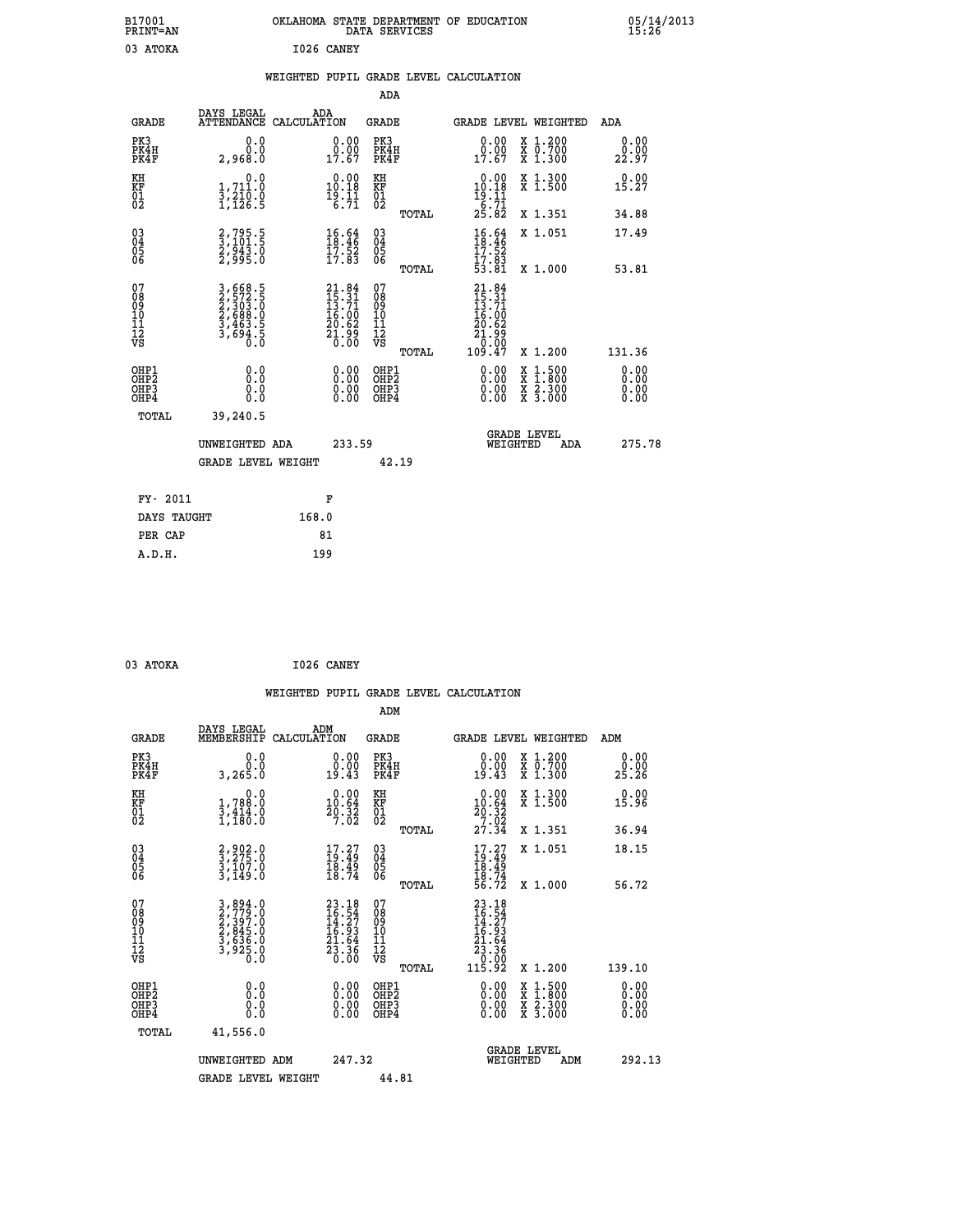| B17001          | OKLAHOMA STATE DEPARTMENT OF EDUCATION |
|-----------------|----------------------------------------|
| <b>PRINT=AN</b> | DATA SERVICES                          |
| <b>ATOKA</b>    | COUNTY TOTALS                          |

05/14/2013<br>15:26

|  |  | WEIGHTED PUPIL GRADE LEVEL CALCULATION |
|--|--|----------------------------------------|
|  |  |                                        |

|                                           |                                                                      |                                                                                                                                     | ADA                                      |       |                                                                                  |                                          |                               |
|-------------------------------------------|----------------------------------------------------------------------|-------------------------------------------------------------------------------------------------------------------------------------|------------------------------------------|-------|----------------------------------------------------------------------------------|------------------------------------------|-------------------------------|
| <b>GRADE</b>                              | DAYS LEGAL                                                           | ADA<br>ATTENDANCE CALCULATION                                                                                                       | <b>GRADE</b>                             |       | <b>GRADE LEVEL WEIGHTED</b>                                                      |                                          | ADA                           |
| PK3<br>PK4H<br>PK4F                       | 3,669.0<br>0.0<br>25,756.0                                           | $\begin{smallmatrix} 21.53\ 0.00 \ 153.67 \end{smallmatrix}$                                                                        | PK3<br>PK4H<br>PK4F                      |       | 21.53<br>$\frac{0.00}{153.67}$                                                   | X 1.200<br>X 0.700<br>X 1.300            | 25.84<br>$0.00$<br>199.77     |
| KH<br>KF<br>01<br>02                      | 0.0<br>25,151.0<br>30,217.0<br>23,304.5                              | $\begin{smallmatrix} &0.00\\ 150.04\\ 180.22\\ 139.25 \end{smallmatrix}$                                                            | KH<br>KF<br>01<br>02                     |       | $\begin{smallmatrix} &0.00\\ 150.04\\ 180.22\\ 139.25\\ 319.47\end{smallmatrix}$ | X 1.300<br>X 1.500                       | 0.00<br>225.09                |
|                                           |                                                                      |                                                                                                                                     |                                          | TOTAL |                                                                                  | X 1.351                                  | 431.60                        |
| 03<br>04<br>05<br>06                      | 27,136.5<br>27,416.0<br>27,839.5<br>26,783.5                         | $\begin{smallmatrix} 161.86 \\ 163.60 \\ 166.75 \\ 160.27 \end{smallmatrix}$                                                        | 03<br>04<br>05<br>06                     |       | 161.86<br>163.60<br>166.75                                                       | X 1.051                                  | 660.73                        |
|                                           |                                                                      |                                                                                                                                     |                                          | TOTAL | $\frac{160.27}{490.62}$                                                          | X 1.000                                  | 490.62                        |
| 07<br>08<br>09<br>11<br>11<br>12<br>VS    | 25,839.5<br>25,839.0<br>24,963.0<br>25,511.5<br>26,852.5<br>27,668.0 | $\begin{smallmatrix} 154\cdot27\\154\cdot61\\149\cdot18\\152\cdot21\\152\cdot26\\159\cdot96\\164\cdot70\\0\cdot00\end{smallmatrix}$ | 07<br>08<br>09<br>11<br>11<br>12<br>VS   | TOTAL | 154.27<br>154.61<br>149.181<br>152.21<br>159.96<br>164.70<br>0.00<br>934.93      | X 1.200                                  | 1,121.92                      |
| OHP1<br>OH <sub>P</sub> 2<br>OHP3<br>OHP4 | 1,427.5<br>0.0<br>0.0                                                | 8.58<br>0.00                                                                                                                        | OHP1<br>OHP <sub>2</sub><br>OHP3<br>OHP4 |       | $8.58$<br>$0.00$<br>0.00<br>0.00                                                 | X 1:500<br>X 1:800<br>X 2:300<br>X 3:000 | 12.88<br>0.00<br>0.00<br>0.00 |
| TOTAL                                     | 375,374.0                                                            |                                                                                                                                     |                                          |       |                                                                                  |                                          |                               |
|                                           | UNWEIGHTED ADA                                                       | 2,240.70                                                                                                                            |                                          |       | WEIGHTED                                                                         | <b>GRADE LEVEL</b><br>ADA                | 2,677.83                      |
|                                           | <b>GRADE LEVEL WEIGHT</b>                                            |                                                                                                                                     | 437.13                                   |       |                                                                                  |                                          |                               |
| FY- 2011                                  |                                                                      | F                                                                                                                                   |                                          |       |                                                                                  |                                          |                               |
| DAYS TAUGHT                               |                                                                      | 1,172.0                                                                                                                             |                                          |       |                                                                                  |                                          |                               |
| PER CAP                                   |                                                                      | 604                                                                                                                                 |                                          |       |                                                                                  |                                          |                               |
|                                           |                                                                      |                                                                                                                                     |                                          |       |                                                                                  |                                          |                               |
| A.D.H.                                    |                                                                      | 1,891                                                                                                                               |                                          |       |                                                                                  |                                          |                               |

B17001<br>PRINT=AN<br>ATOKA

 **ATOKA COUNTY TOTALS**

|                                                       |                                                                      |                                                                                                                 | ADM                                                |                                                                                          |                                          |                               |
|-------------------------------------------------------|----------------------------------------------------------------------|-----------------------------------------------------------------------------------------------------------------|----------------------------------------------------|------------------------------------------------------------------------------------------|------------------------------------------|-------------------------------|
| <b>GRADE</b>                                          | DAYS LEGAL<br>MEMBERSHIP                                             | ADM<br>CALCULATION                                                                                              | <b>GRADE</b>                                       | GRADE LEVEL WEIGHTED                                                                     |                                          | ADM                           |
| PK3<br>PK4H<br>PK4F                                   | 3,670.0<br>0.0<br>27,153.0                                           | 21.53<br>0.00<br>161.99                                                                                         | PK3<br>PK4H<br>PK4F                                | 21.53<br>0.00<br>161.99                                                                  | X 1.200<br>X 0.700<br>X 1.300            | 25.84<br>0.00<br>210.61       |
| KH<br>KF<br>01<br>02                                  | 0.0<br>26,718.0<br>31,842.0<br>24,322.0                              |                                                                                                                 | KH<br>KF<br>01<br>02                               | 0.00<br>159:35<br>189:87<br>145:29<br>335:16                                             | X 1.300<br>X 1.500                       | 0.00<br>239.04                |
|                                                       |                                                                      |                                                                                                                 | TOTAL                                              |                                                                                          | X 1.351                                  | 452.80                        |
| 03<br>04<br>05<br>06                                  | 28, 375.0<br>28, 765.0<br>29, 237.0<br>27,873.0                      | $\frac{169}{171}$ : 62<br>175: 08<br>166: 74                                                                    | $\begin{matrix} 03 \\ 04 \\ 05 \\ 06 \end{matrix}$ | $169.22$<br>$171.62$<br>$175.08$<br>$166.74$<br>$513.44$                                 | X 1.051                                  | 177.84                        |
|                                                       |                                                                      |                                                                                                                 | TOTAL                                              |                                                                                          | X 1.000                                  | 513.44                        |
| 07<br>08<br>09<br>101<br>112<br>VS                    | 26,950.0<br>27,315.0<br>26,525.0<br>27,356.0<br>28,980.0<br>28,610.0 | $160.88$<br>$163.42$<br>$158.49$<br>$\frac{163}{172}$ $\frac{16}{59}$<br>$\frac{176}{176}$ $\cdot\frac{23}{60}$ | 07<br>08<br>09<br>101<br>11<br>12<br>VS<br>TOTAL   | 160.88<br>163.42<br>158.49<br>158.169<br>162.159<br>176.23<br>176.23<br>00.000<br>994.77 | X 1.200                                  | 1,193.72                      |
| OHP1<br>OH <sub>P</sub> 2<br>OH <sub>P3</sub><br>OHP4 | 1,496.0<br>0.0<br>0.000                                              | $0.00$<br>$0.00$<br>0.00                                                                                        | OHP1<br>OHP2<br>OHP3<br>OHP4                       | $0.00$<br>0.00<br>0.00                                                                   | X 1:500<br>X 1:800<br>X 2:300<br>X 3:000 | 13.50<br>0.00<br>0.00<br>0.00 |
| TOTAL                                                 | 396,187.0                                                            |                                                                                                                 |                                                    |                                                                                          |                                          |                               |
|                                                       | UNWEIGHTED ADM                                                       | 2,364.46                                                                                                        |                                                    | WEIGHTED                                                                                 | <b>GRADE LEVEL</b><br>ADM                | 2,826.79                      |
|                                                       | <b>GRADE LEVEL WEIGHT</b>                                            |                                                                                                                 | 462.33                                             |                                                                                          |                                          |                               |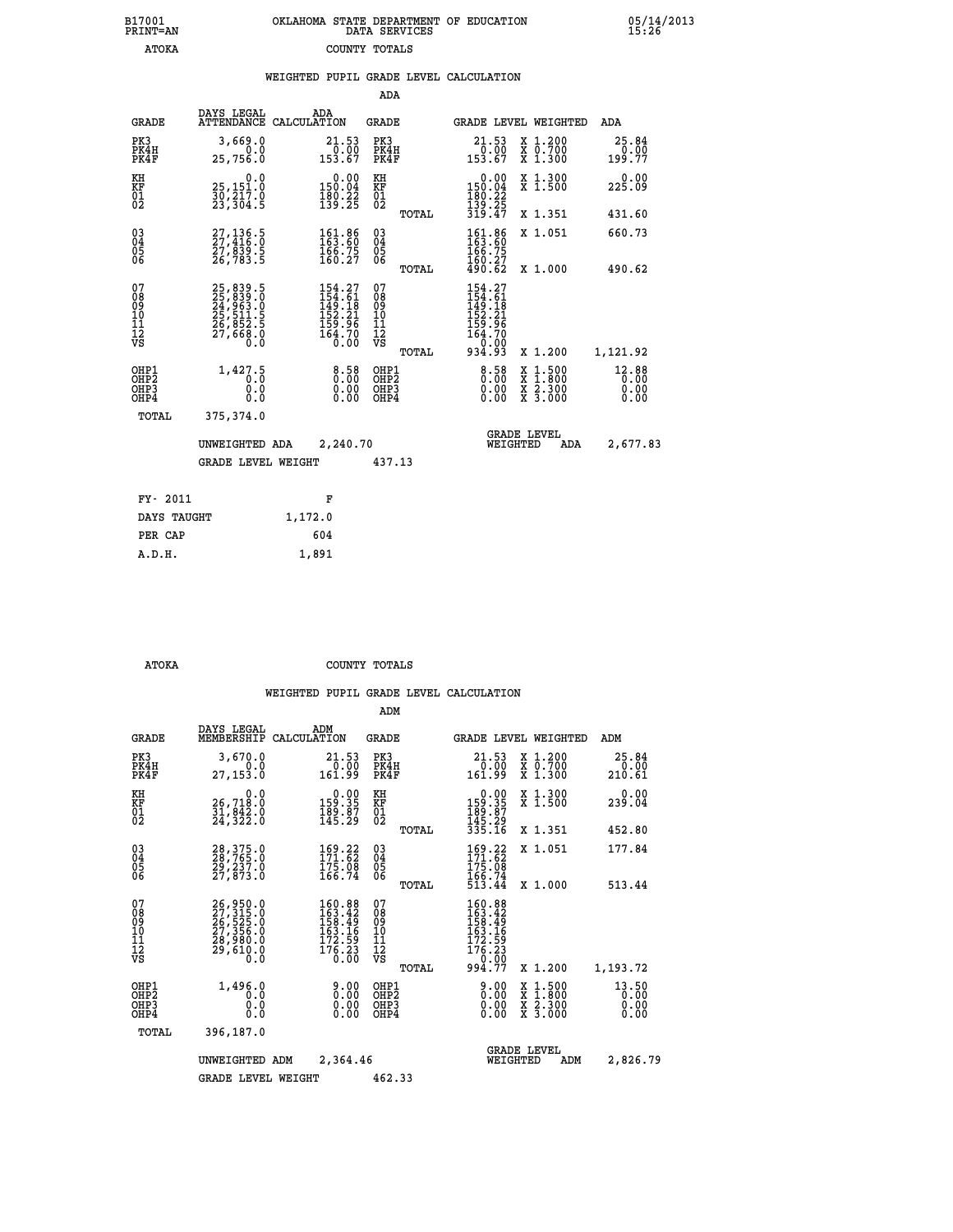| B17001<br><b>PRINT=AN</b> | OKLAHOMA STATE DEPARTMENT OF EDUCATION<br>SERVICES<br>DATA | 05/14/2013<br>15:26 |
|---------------------------|------------------------------------------------------------|---------------------|
| 04<br>BEAVER              | <b>I022 BEAVER</b>                                         |                     |

|  |  | WEIGHTED PUPIL GRADE LEVEL CALCULATION |
|--|--|----------------------------------------|
|  |  |                                        |

|                                                                    |                                                                           |                                                                          | ADA                                          |       |                                                                        |                                                                                                                                           |                              |
|--------------------------------------------------------------------|---------------------------------------------------------------------------|--------------------------------------------------------------------------|----------------------------------------------|-------|------------------------------------------------------------------------|-------------------------------------------------------------------------------------------------------------------------------------------|------------------------------|
| <b>GRADE</b>                                                       | DAYS LEGAL                                                                | ADA<br>ATTENDANCE CALCULATION                                            | <b>GRADE</b>                                 |       |                                                                        | GRADE LEVEL WEIGHTED                                                                                                                      | ADA                          |
| PK3<br>PK4H<br>PK4F                                                | 0.0<br>3,215.0<br>0.0                                                     | $0.00$<br>18.37<br>0.00                                                  | PK3<br>PK4H<br>PK4F                          |       | 0.00<br>$\frac{18.37}{0.00}$                                           | X 1.200<br>X 0.700<br>X 1.300                                                                                                             | 0.00<br>12.86<br>0.00        |
| KH<br>KF<br>01<br>02                                               | 5,017.0<br>0.0<br>$\frac{4}{6}, \frac{636}{059}$ .0                       | 28.67<br>$\frac{20.00}{36.49}$<br>34.62                                  | KH<br>KF<br>01<br>02                         |       | $28.67$<br>0.00<br>$26.49$<br>34.62<br>34.62<br>61.11                  | X 1.300<br>X 1.500                                                                                                                        | 37.27<br>0.00                |
|                                                                    |                                                                           |                                                                          |                                              | TOTAL |                                                                        | X 1.351                                                                                                                                   | 82.56                        |
| $\begin{smallmatrix} 03 \\[-4pt] 04 \end{smallmatrix}$<br>Ŏ5<br>06 | $\frac{4}{3}, \frac{366}{280}.0 \ \frac{4}{4}, \frac{813}{759}.5$         | $24.95$<br>$18.74$<br>$\frac{27.51}{27.20}$                              | $\substack{03 \\ 04}$<br>Ŏ5<br>06            | TOTAL | $\frac{24}{18} : 95$<br>$\frac{27.51}{27.20}$<br>73.45                 | X 1.051<br>X 1.000                                                                                                                        | 26.22<br>73.45               |
| 07<br>08<br>09<br>101<br>11<br>12<br>VS                            | 3,772.5<br>3,935.0<br>5,197.0<br>5,197.0<br>4,236.0<br>4,696.5<br>4,610.0 | $21.56$<br>$22.49$<br>$29.70$<br>$24.21$<br>$26.84$<br>$26.34$<br>$0.00$ | 07<br>08<br>09<br>11<br>11<br>12<br>VS       |       | $21.56$<br>$22.49$<br>$29.70$<br>$24.21$<br>$26.84$<br>$26.34$<br>0.00 |                                                                                                                                           |                              |
|                                                                    |                                                                           |                                                                          |                                              | TOTAL | 151.14                                                                 | X 1.200                                                                                                                                   | 181.37                       |
| OHP1<br>OHP <sub>2</sub><br>OH <sub>P3</sub><br>OHP4               | 0.0<br>0.0<br>0.0                                                         | 0.00<br>$\begin{smallmatrix} 0.00 \ 0.00 \end{smallmatrix}$              | OHP1<br>OHP <sub>2</sub><br>OHP <sub>3</sub> |       | 0.00<br>0.00                                                           | $\begin{smallmatrix} \mathtt{X} & 1\cdot500\\ \mathtt{X} & 1\cdot800\\ \mathtt{X} & 2\cdot300\\ \mathtt{X} & 3\cdot000 \end{smallmatrix}$ | 0.00<br>0.00<br>0.00<br>0.00 |
| TOTAL                                                              | 62,594.0                                                                  |                                                                          |                                              |       |                                                                        |                                                                                                                                           |                              |
|                                                                    | UNWEIGHTED ADA                                                            | 357.69                                                                   |                                              |       |                                                                        | <b>GRADE LEVEL</b><br>WEIGHTED<br>ADA                                                                                                     | 413.73                       |
|                                                                    | <b>GRADE LEVEL WEIGHT</b>                                                 |                                                                          |                                              | 56.04 |                                                                        |                                                                                                                                           |                              |
| FY- 2011                                                           |                                                                           | F                                                                        |                                              |       |                                                                        |                                                                                                                                           |                              |
| DAYS TAUGHT                                                        |                                                                           | 175.0                                                                    |                                              |       |                                                                        |                                                                                                                                           |                              |
| PER CAP                                                            |                                                                           | 167                                                                      |                                              |       |                                                                        |                                                                                                                                           |                              |

04 BEAVER 1022 BEAVER

 **A.D.H. 65**

 **WEIGHTED PUPIL GRADE LEVEL CALCULATION ADM DAYS LEGAL ADM GRADE MEMBERSHIP CALCULATION GRADE GRADE LEVEL WEIGHTED ADM PK3 0.0 0.00 PK3 0.00 X 1.200 0.00 PK4H 3,456.0 19.75 PK4H 19.75 X 0.700 13.83 PK4F 0.0 0.00 PK4F 0.00 X 1.300 0.00 KH 5,268.0 30.10 KH 30.10 X 1.300 39.13 KF 0.0 0.00 KF 0.00 X 1.500 0.00 01 4,846.0 27.69 01 27.69 02 6,348.0 36.27 02 36.27 TOTAL 63.96 X 1.351 86.41 03 4,583.0 26.19 03 26.19 X 1.051 27.53 04 3,421.0 19.55 04 19.55 05 4,969.0 28.39 05 28.39 06 4,911.0 28.06 06 28.06 TOTAL 76.00 X 1.000 76.00**  $\begin{array}{cccc} 07 & 3,953.0 & 22.59 & 07 & 22.59 \ 08 & 4,161.0 & 23.178 & 08 & 23.78 \ 09 & 5,432.0 & 31.04 & 09 & 31.04 \ 10 & 4,482.0 & 25.61 & 10 & 25.61 \ 11 & 4,901.0 & 28.01 & 11 & 28.01 \ \sqrt{5} & 4,820.0 & 26.01 & 11 & 28.01 \ \end{array}$  **TOTAL 158.57 X 1.200 190.28 OHP1 0.0 0.00 OHP1 0.00 X 1.500 0.00 OHP2 0.0 0.00 OHP2 0.00 X 1.800 0.00 OHP3 0.0 0.00 OHP3 0.00 X 2.300 0.00**  $\begin{array}{cccccccc} \text{OHP1} & & & 0.0 & & & 0.00 & & \text{OHP1} & & & 0.00 & & \text{X} & 1.500 & & & 0.00 \\ \text{OHP2} & & & & 0.0 & & & 0.00 & & \text{OHP2} & & & 0.00 & & \text{X} & 1.500 & & & 0.00 \\ \text{OHP3} & & & & 0.0 & & & 0.00 & & \text{OHP3} & & & 0.00 & & \text{X} & 2.300 & & 0.00 \\ \text{OHP4} & & & & 0.0 & & 0.0 & & \text{$  **TOTAL 65,551.0 GRADE LEVEL UNWEIGHTED ADM 374.57 WEIGHTED ADM 433.18** GRADE LEVEL WEIGHT 58.61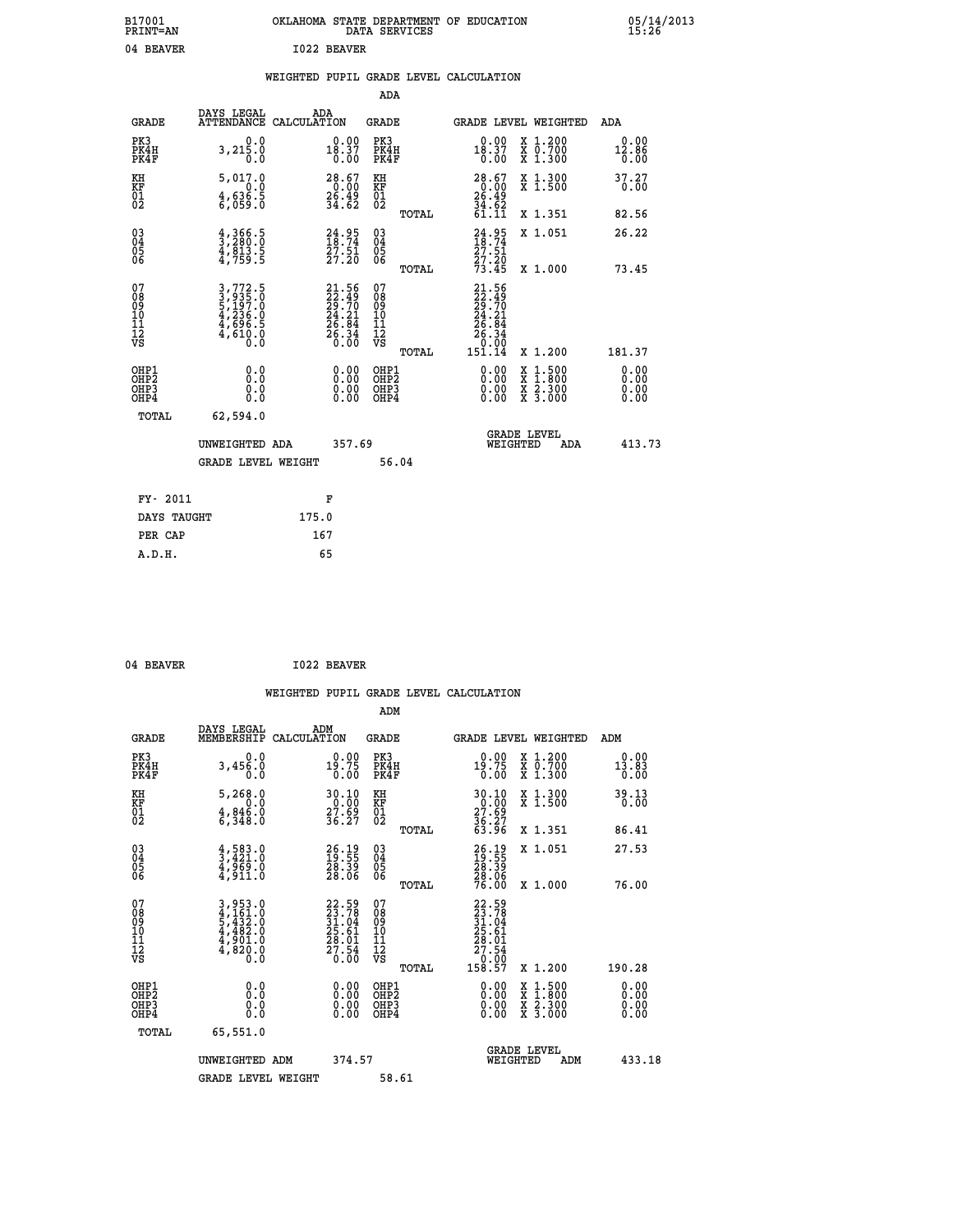| B17001<br>PRINT=AN  | OKLAHOMA<br>. STATE DEPARTMENT OF EDUCATION<br>SERVICES<br>DATA | 05/14/2013<br>15:26 |
|---------------------|-----------------------------------------------------------------|---------------------|
| 04<br><b>BEAVER</b> | I075 BALKO                                                      |                     |

|  |  | WEIGHTED PUPIL GRADE LEVEL CALCULATION |
|--|--|----------------------------------------|
|  |  |                                        |

|                                                                    |                                                                                                                   |                                                                                    | ADA                                                 |       |                                                                                |                                          |                              |
|--------------------------------------------------------------------|-------------------------------------------------------------------------------------------------------------------|------------------------------------------------------------------------------------|-----------------------------------------------------|-------|--------------------------------------------------------------------------------|------------------------------------------|------------------------------|
| <b>GRADE</b>                                                       | DAYS LEGAL<br>ATTENDANCE CALCULATION                                                                              | ADA                                                                                | <b>GRADE</b>                                        |       |                                                                                | GRADE LEVEL WEIGHTED                     | ADA                          |
| PK3<br>PK4H<br>PK4F                                                | 0.0<br>0.0<br>2,592.0                                                                                             | $\begin{smallmatrix} 0.00\\ 0.00\\ 15.25 \end{smallmatrix}$                        | PK3<br>PK4H<br>PK4F                                 |       | $\begin{smallmatrix} 0.00\\ 0.00\\ 15.25 \end{smallmatrix}$                    | X 1.200<br>X 0.700<br>X 1.300            | 0.00<br>0.00<br>19.83        |
| KH<br>KF<br>01<br>02                                               | 0.0<br>2,096:5<br>1,646:5<br>1,857:0                                                                              | $\begin{smallmatrix} 0.00\\ 12.33\\ 9.69\\ 10.92 \end{smallmatrix}$                | KH<br>KF<br>01<br>02                                |       | $\begin{smallmatrix} 0.00\\ 12.33\\ 9.69\\ 10.92\\ 20.61 \end{smallmatrix}$    | X 1.300<br>X 1.500                       | 0.00<br>18.50                |
|                                                                    |                                                                                                                   |                                                                                    |                                                     | TOTAL |                                                                                | X 1.351                                  | 27.84                        |
| $\begin{smallmatrix} 03 \\[-4pt] 04 \end{smallmatrix}$<br>Ŏ5<br>06 | 2,857.5<br>$1, \frac{5}{800}$ .<br>1,800.5                                                                        | $\begin{array}{r} 16.81 \\ 4.81 \\ 9.34 \\ 10.59 \end{array}$                      | $\begin{array}{c} 03 \\ 04 \\ 05 \\ 06 \end{array}$ |       | $\begin{array}{r} 16.81 \\ 4.81 \\ 9.34 \\ 10.59 \\ 24.74 \end{array}$         | X 1.051                                  | 17.67                        |
|                                                                    |                                                                                                                   |                                                                                    |                                                     | TOTAL |                                                                                | X 1.000                                  | 24.74                        |
| 07<br>08<br>09<br>101<br>11<br>12<br>VS                            | $\begin{smallmatrix} & 938.0\\ 1,456.5\\ 2,248.5\\ 2,244.5\\ 1,744.5\\ 1,639.5\\ 1,889.0\\ 0.0 \end{smallmatrix}$ | $\begin{smallmatrix}5.52\\18.57\\13.23\\10.26\\9.64\\11.11\\0.00\end{smallmatrix}$ | 07<br>08<br>09<br>001<br>11<br>11<br>12<br>VS       |       | $\begin{array}{r} 5.52 \\ 13.23 \\ 10.26 \\ 9.64 \\ 11.11 \\ 0.93 \end{array}$ |                                          |                              |
|                                                                    |                                                                                                                   |                                                                                    |                                                     | TOTAL | 58.33                                                                          | X 1.200                                  | 70.00                        |
| OHP1<br>OHP <sub>2</sub><br>OH <sub>P3</sub><br>OHP4               | 0.0<br>0.000                                                                                                      | 0.00<br>$\begin{smallmatrix} 0.00 \ 0.00 \end{smallmatrix}$                        | OHP1<br>OHP2<br>OHP <sub>3</sub>                    |       | 0.00<br>0.00                                                                   | X 1:500<br>X 1:800<br>X 2:300<br>X 3:000 | 0.00<br>0.00<br>0.00<br>0.00 |
| TOTAL                                                              | 25,171.0                                                                                                          |                                                                                    |                                                     |       |                                                                                |                                          |                              |
|                                                                    | UNWEIGHTED ADA                                                                                                    | 148.07                                                                             |                                                     |       |                                                                                | <b>GRADE LEVEL</b><br>WEIGHTED<br>ADA    | 178.58                       |
|                                                                    | <b>GRADE LEVEL WEIGHT</b>                                                                                         |                                                                                    |                                                     | 30.51 |                                                                                |                                          |                              |
| FY- 2011                                                           |                                                                                                                   | F                                                                                  |                                                     |       |                                                                                |                                          |                              |
| DAYS TAUGHT                                                        |                                                                                                                   | 170.0                                                                              |                                                     |       |                                                                                |                                          |                              |
| PER CAP                                                            |                                                                                                                   | 167                                                                                |                                                     |       |                                                                                |                                          |                              |

| 04 BEAVER | I075 BALKO<br>the contract of the contract of the contract of the contract of the contract of |
|-----------|-----------------------------------------------------------------------------------------------|
|           |                                                                                               |

 **WEIGHTED PUPIL GRADE LEVEL CALCULATION ADM DAYS LEGAL ADM GRADE MEMBERSHIP CALCULATION GRADE GRADE LEVEL WEIGHTED ADM PK3 0.0 0.00 PK3 0.00 X 1.200 0.00 PK4H 0.0 0.00 PK4H 0.00 X 0.700 0.00 PK4F 2,766.0 16.27 PK4F 16.27 X 1.300 21.15 KH 0.0 0.00 KH 0.00 X 1.300 0.00 KF 2,210.0 13.00 KF 13.00 X 1.500 19.50 01 1,717.0 10.10 01 10.10 02 1,918.0 11.28 02 11.28 TOTAL 21.38 X 1.351 28.88 03 2,913.0 17.14 03 17.14 X 1.051 18.01 04 864.0 5.08 04 5.08 05 1,636.0 9.62 05 9.62** 06 1,897.0 11.16 06 <sub>mome</sub> 11.16  **TOTAL 25.86 X 1.000 25.86 07 969.0 5.70 07 5.70 08 1,500.0 8.82 08 8.82 09 2,296.0 13.51 09 13.51 10 1,810.0 10.65 10 10.65 11 1,711.0 10.06 11 10.06 12 1,952.0 11.48 12 11.48 VS 0.0 0.00 VS 0.00 TOTAL 60.22 X 1.200 72.26 OHP1 0.0 0.00 OHP1 0.00 X 1.500 0.00 OHP2 0.0 0.00 OHP2 0.00 X 1.800 0.00 OHP3 0.0 0.00 OHP3 0.00 X 2.300 0.00 OHP4 0.0 0.00 OHP4 0.00 X 3.000 0.00 TOTAL 26,159.0 GRADE LEVEL UNWEIGHTED ADM 153.87 WEIGHTED ADM 185.66** GRADE LEVEL WEIGHT 31.79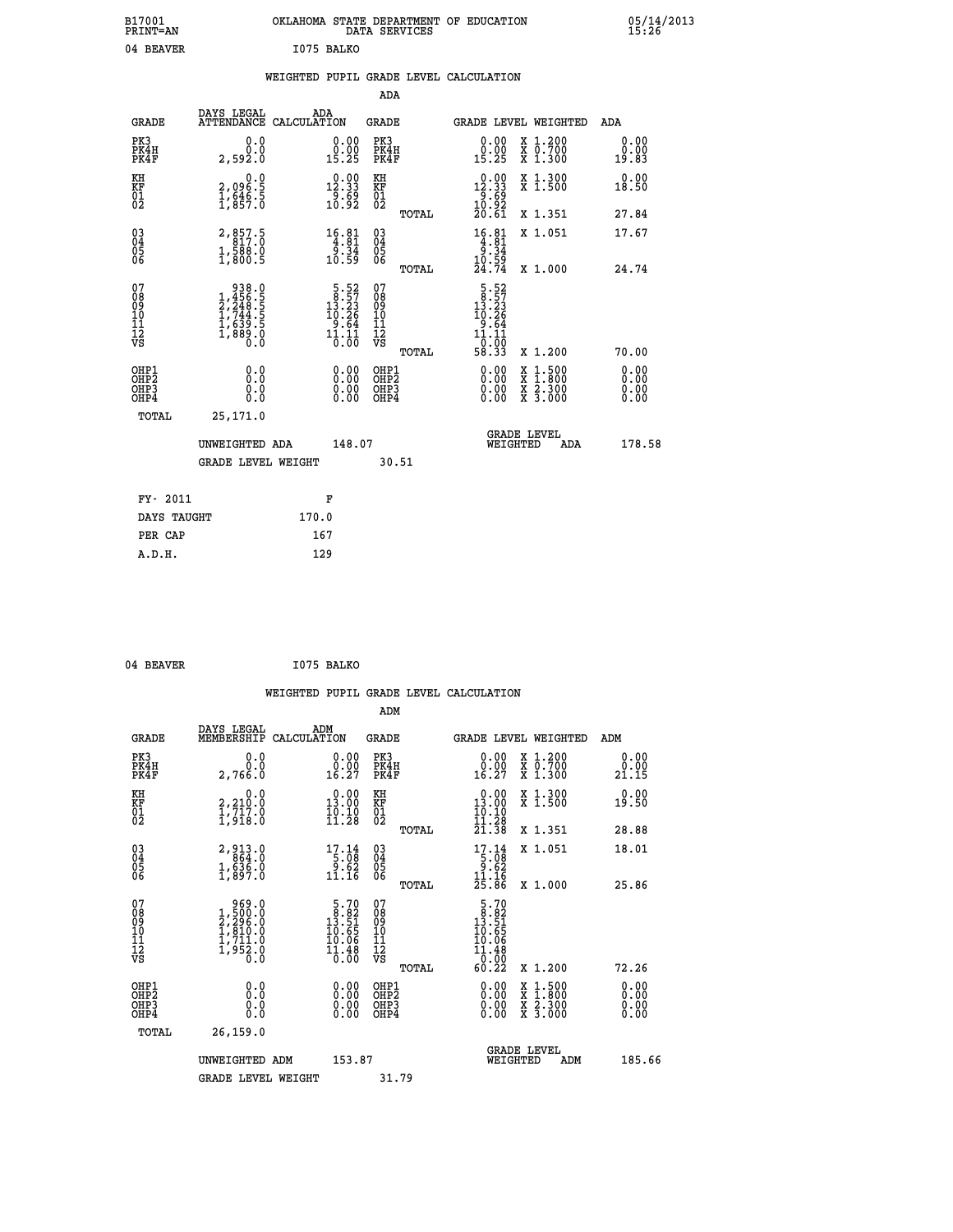| OKLAHOMA STATE DEPARTMENT OF EDUCATION | DATA SERVICES |  |
|----------------------------------------|---------------|--|
| T123 FORGAN                            |               |  |

**1001 B17001 B170013 B170013** 

## **WEIGHTED PUPIL GRADE LEVEL CALCULATION**

|                                                                    |                                                                                                  |                                                                                          | ADA                                       |       |                                                                                                       |                                          |                              |
|--------------------------------------------------------------------|--------------------------------------------------------------------------------------------------|------------------------------------------------------------------------------------------|-------------------------------------------|-------|-------------------------------------------------------------------------------------------------------|------------------------------------------|------------------------------|
| <b>GRADE</b>                                                       | DAYS LEGAL<br>ATTENDANCE CALCULATION                                                             | ADA                                                                                      | <b>GRADE</b>                              |       |                                                                                                       | GRADE LEVEL WEIGHTED                     | ADA                          |
| PK3<br>PK4H<br>PK4F                                                | 0.0<br>2,656.0<br>0.0                                                                            | $15.26$<br>0.00                                                                          | PK3<br>PK4H<br>PK4F                       |       | 0.00<br>15.26<br>0.00                                                                                 | X 1.200<br>X 0.700<br>X 1.300            | 0.00<br>10.68<br>0.00        |
| KH<br>KF<br>01<br>02                                               | 1,820.0<br>0.0<br>$\frac{2}{3}, \frac{6}{3}$ $\frac{24}{5}$ $\cdot \frac{6}{5}$                  | 10.46<br>0.00<br>$1\overline{5}\cdot\overline{0}\overline{8}$<br>13.54                   | KH<br>KF<br>01<br>02                      |       | $10.46$<br>$0.00$                                                                                     | X 1.300<br>X 1.500                       | 13.60<br>0.00                |
|                                                                    |                                                                                                  |                                                                                          |                                           | TOTAL | $\frac{15.08}{13.54}$<br>$28.62$                                                                      | X 1.351                                  | 38.67                        |
| $\begin{smallmatrix} 03 \\[-4pt] 04 \end{smallmatrix}$<br>Ŏ5<br>06 | $\begin{smallmatrix} 2,697.0\\ 1,206.0\\ 2,671.5\\ 1,806.5 \end{smallmatrix}$                    | $\begin{array}{r} 15\cdot 50 \\ 6\cdot 93 \\ 15\cdot 35 \\ 10\cdot 38 \end{array}$       | $\substack{03 \\ 04}$<br>Ŏ5<br>06         |       | $\begin{array}{r} 15 \cdot 50 \\ 6 \cdot 93 \\ 15 \cdot 35 \\ 10 \cdot 38 \\ 32 \cdot 66 \end{array}$ | X 1.051                                  | 16.29                        |
| 07                                                                 |                                                                                                  |                                                                                          | 07                                        | TOTAL | 7.81                                                                                                  | X 1.000                                  | 32.66                        |
| 08901112<br>1112<br>VS                                             | $\begin{smallmatrix} 1,358.5\\2,026.5\\1,831.5\\2,149.5\\2,492.5\\2,169.0\\0.0\end{smallmatrix}$ | $\begin{array}{r} 7.81 \\ 11.65 \\ 10.53 \\ 12.35 \\ 14.32 \\ 13.47 \\ 0.00 \end{array}$ | 08901112<br>1112<br>VS                    |       | $11.65$<br>$10.53$<br>$12.35$<br>$14.32$<br>$12.47$<br>$0.003$<br>$69.13$                             |                                          |                              |
|                                                                    |                                                                                                  |                                                                                          |                                           | TOTAL |                                                                                                       | X 1.200                                  | 82.96                        |
| OHP1<br>OH <sub>P</sub> 2<br>OH <sub>P3</sub><br>OH <sub>P4</sub>  | 0.0<br>0.000                                                                                     | $\begin{smallmatrix} 0.00 \ 0.00 \ 0.00 \ 0.00 \end{smallmatrix}$                        | OHP1<br>OH <sub>P</sub> 2<br>OHP3<br>OHP4 |       | 0.00<br>0.00<br>0.00                                                                                  | X 1:500<br>X 1:800<br>X 2:300<br>X 3:000 | 0.00<br>0.00<br>0.00<br>0.00 |
| TOTAL                                                              | 29,864.0                                                                                         |                                                                                          |                                           |       |                                                                                                       |                                          |                              |
|                                                                    | UNWEIGHTED ADA                                                                                   | 171.63                                                                                   |                                           |       |                                                                                                       | GRADE LEVEL<br>WEIGHTED<br>ADA           | 194.86                       |
|                                                                    | <b>GRADE LEVEL WEIGHT</b>                                                                        |                                                                                          |                                           | 23.23 |                                                                                                       |                                          |                              |
| FY- 2011                                                           |                                                                                                  | F                                                                                        |                                           |       |                                                                                                       |                                          |                              |
| DAYS TAUGHT                                                        |                                                                                                  | 174.0                                                                                    |                                           |       |                                                                                                       |                                          |                              |
| PER CAP                                                            |                                                                                                  | 167                                                                                      |                                           |       |                                                                                                       |                                          |                              |

04 BEAVER 1123 FORGAN

 **A.D.H. 38**

 **ADM**

 **B17001<br>PRINT=AN** 04 BEAVER

| <b>GRADE</b>                                       | DAYS LEGAL<br>MEMBERSHIP                                                                                              | ADM<br>CALCULATION                                                                       | <b>GRADE</b>                                       |       | GRADE LEVEL WEIGHTED                                                                                                                                                                                                                                                           |                                          | ADM                   |  |
|----------------------------------------------------|-----------------------------------------------------------------------------------------------------------------------|------------------------------------------------------------------------------------------|----------------------------------------------------|-------|--------------------------------------------------------------------------------------------------------------------------------------------------------------------------------------------------------------------------------------------------------------------------------|------------------------------------------|-----------------------|--|
| PK3<br>PK4H<br>PK4F                                | 0.0<br>2,850.0<br>0.0                                                                                                 | $0.00$<br>16.38<br>0.00                                                                  | PK3<br>PK4H<br>PK4F                                |       | $0.00$<br>16.38<br>0.00                                                                                                                                                                                                                                                        | X 1.200<br>X 0.700<br>X 1.300            | 0.00<br>11.47<br>0.00 |  |
| KH<br>KF<br>01<br>02                               | 1,936.0<br>$2,784.0$<br>$2,482.0$                                                                                     | 11.13<br>$\frac{1}{16}$ :00<br>14:26                                                     | KH<br>KF<br>01<br>02                               |       | $\begin{array}{r} 11 \cdot 13 \\ 0 \cdot 00 \\ 16 \cdot 00 \\ 14 \cdot 26 \\ 30 \cdot 26 \end{array}$                                                                                                                                                                          | X 1.300<br>X 1.500                       | 14.47<br>0.00         |  |
|                                                    |                                                                                                                       |                                                                                          |                                                    | TOTAL |                                                                                                                                                                                                                                                                                | X 1.351                                  | 40.88                 |  |
| $\begin{matrix} 03 \\ 04 \\ 05 \\ 06 \end{matrix}$ | $\begin{smallmatrix} 2, 814.0\\ 1, 218.0\\ 2, 859.0\\ 2, 031.0 \end{smallmatrix}$                                     | 16.17<br>$\frac{16.43}{11.67}$                                                           | $\begin{matrix} 03 \\ 04 \\ 05 \\ 06 \end{matrix}$ |       | 16.17<br>$16.43$<br>$11.67$<br>$35.10$                                                                                                                                                                                                                                         | X 1.051                                  | 16.99                 |  |
|                                                    |                                                                                                                       |                                                                                          |                                                    | TOTAL |                                                                                                                                                                                                                                                                                | X 1.000                                  | 35.10                 |  |
| 07<br>089<br>090<br>1112<br>VS                     | $\begin{smallmatrix} 1,424\ .0\\ 2,107\ .0\\ 2,000\ .0\\ 2,254\ .0\\ 2,649\ .0\\ 2,389\ .0\\ 0\ .0 \end{smallmatrix}$ | $\begin{array}{r} 8.18 \\ 12.11 \\ 11.49 \\ 12.95 \\ 15.22 \\ 13.73 \end{array}$<br>0.00 | 07<br>08901112<br>1112<br>VS                       | TOTAL | $\begin{array}{r} 8\cdot 18 \\ 12\cdot 11 \\ 11\cdot 49 \\ 12\cdot 95 \\ 15\cdot 22 \\ 13\cdot 73 \\ 0\cdot 00 \\ 73\cdot 68 \end{array}$                                                                                                                                      | X 1.200                                  | 88.42                 |  |
| OHP1<br>OHP2<br>OH <sub>P3</sub><br>OHP4           | 0.0<br>0.000                                                                                                          | $\begin{smallmatrix} 0.00 \ 0.00 \ 0.00 \ 0.00 \end{smallmatrix}$                        | OHP1<br>OHP <sub>2</sub><br>OHP3<br>OHP4           |       | $\begin{smallmatrix} 0.00 & 0.00 & 0.00 & 0.00 & 0.00 & 0.00 & 0.00 & 0.00 & 0.00 & 0.00 & 0.00 & 0.00 & 0.00 & 0.00 & 0.00 & 0.00 & 0.00 & 0.00 & 0.00 & 0.00 & 0.00 & 0.00 & 0.00 & 0.00 & 0.00 & 0.00 & 0.00 & 0.00 & 0.00 & 0.00 & 0.00 & 0.00 & 0.00 & 0.00 & 0.00 & 0.0$ | X 1:500<br>X 1:800<br>X 2:300<br>X 3:000 | 0.00<br>0.00<br>0.00  |  |
| TOTAL                                              | 31,797.0                                                                                                              |                                                                                          |                                                    |       |                                                                                                                                                                                                                                                                                |                                          |                       |  |
|                                                    | UNWEIGHTED<br>ADM                                                                                                     | 182.72                                                                                   |                                                    |       | <b>GRADE LEVEL</b><br>WEIGHTED                                                                                                                                                                                                                                                 | ADM                                      | 207.33                |  |
|                                                    | <b>GRADE LEVEL WEIGHT</b>                                                                                             |                                                                                          | 24.61                                              |       |                                                                                                                                                                                                                                                                                |                                          |                       |  |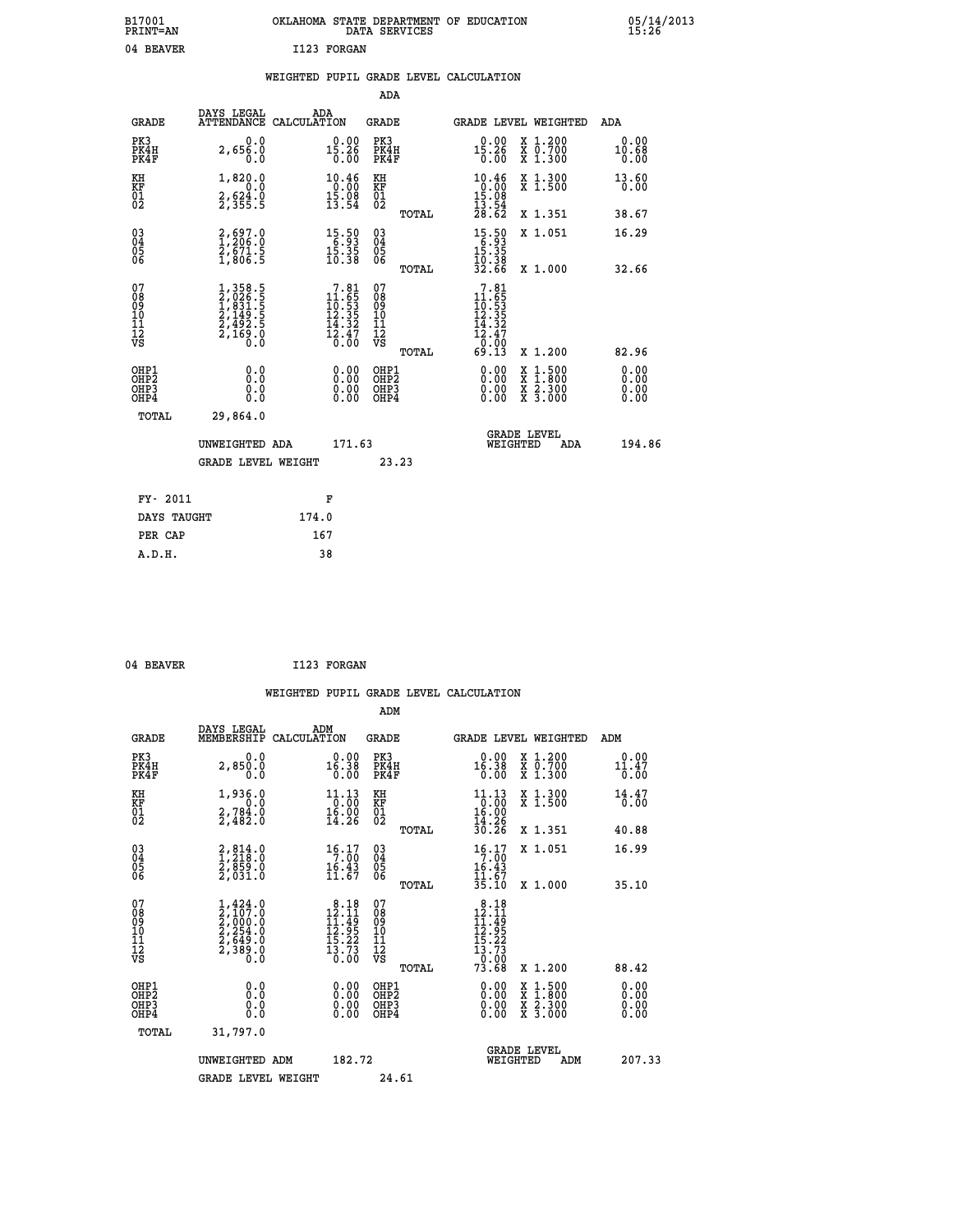|             | OKLAHOMA STATE DEPARTMENT OF EDUCATION<br>DATA SERVICES |  |
|-------------|---------------------------------------------------------|--|
| I128 TURPIN |                                                         |  |

#### **WEIGHTED PUPIL GRADE LEVEL CALCULATION**

|                                                                  |                                                                                                        |                                                                          | ADA                                      |       |                                                                                                   |                                                                                                                                           |                                                      |
|------------------------------------------------------------------|--------------------------------------------------------------------------------------------------------|--------------------------------------------------------------------------|------------------------------------------|-------|---------------------------------------------------------------------------------------------------|-------------------------------------------------------------------------------------------------------------------------------------------|------------------------------------------------------|
| <b>GRADE</b>                                                     | DAYS LEGAL<br>ATTENDANCE CALCULATION                                                                   | ADA                                                                      | <b>GRADE</b>                             |       | GRADE LEVEL WEIGHTED                                                                              |                                                                                                                                           | ADA                                                  |
| PK3<br>PK4H<br>PK4F                                              | 0.0<br>3,879.0<br>0.0                                                                                  | 22.04<br>0.04<br>0.00                                                    | PK3<br>PK4H<br>PK4F                      |       | 22.04<br>0.04<br>0.00                                                                             | X 1.200<br>X 0.700<br>X 1.300                                                                                                             | 0.00<br>$1\overline{5}\cdot 4\overline{3}\over 0.00$ |
| KH<br>KF<br>01<br>02                                             | 4,836.0<br>$4,873.5$<br>$5,451.0$                                                                      | $\begin{smallmatrix} 27.48\ 0.00\ 27.69\ 30.97 \end{smallmatrix}$        | KH<br>KF<br>01<br>02                     |       | $27.48\n0.00\n27.69\n30.97\n58.66$                                                                | X 1.300<br>X 1.500                                                                                                                        | 35.72<br>0.00                                        |
|                                                                  |                                                                                                        |                                                                          |                                          | TOTAL |                                                                                                   | X 1.351                                                                                                                                   | 79.25                                                |
| $\begin{matrix} 03 \\ 04 \\ 05 \\ 06 \end{matrix}$               | $\frac{5}{4}, \frac{437}{943}.0$<br>$\frac{5}{9}, \frac{416}{161}.5$<br>$\frac{5}{4}, \frac{161.5}{9}$ | 30.89<br>28.09<br>$\frac{50.78}{23.64}$                                  | $\substack{03 \\ 04}$<br>Ŏ5<br>06        | TOTAL | 30.89<br>28.09<br>$\frac{30.78}{23.64}$<br>82.51                                                  | X 1.051<br>X 1.000                                                                                                                        | 32.47<br>82.51                                       |
| 07<br>08<br>09<br>11<br>11<br>12<br>VS                           | 5,151.0<br>3,697.5<br>4,575.0<br>6,336.0<br>6,336.0<br>4,275.5<br>3,527.5                              | $29.27$<br>$21.01$<br>$25.99$<br>$36.00$<br>$24.29$<br>$20.04$<br>$0.00$ | 07<br>08<br>09<br>11<br>11<br>12<br>VS   |       | $\begin{smallmatrix} 29.27\ 21.01\ 25.99\ 26.000\ 24.29\ 20.04\ 0.000\ 156.60\ \end{smallmatrix}$ |                                                                                                                                           |                                                      |
|                                                                  |                                                                                                        |                                                                          |                                          | TOTAL |                                                                                                   | X 1.200                                                                                                                                   | 187.92                                               |
| OHP1<br>OH <sub>P</sub> <sub>2</sub><br>OH <sub>P3</sub><br>OHP4 | 0.0<br>0.0<br>0.0                                                                                      | $\begin{smallmatrix} 0.00 \ 0.00 \ 0.00 \ 0.00 \end{smallmatrix}$        | OHP1<br>OHP <sub>2</sub><br>OHP3<br>OHP4 |       | $0.00$<br>$0.00$<br>0.00                                                                          | $\begin{smallmatrix} \mathtt{X} & 1\cdot500\\ \mathtt{X} & 1\cdot800\\ \mathtt{X} & 2\cdot300\\ \mathtt{X} & 3\cdot000 \end{smallmatrix}$ | 0.00<br>0.00<br>0.00<br>0.00                         |
| <b>TOTAL</b>                                                     | 66,560.0                                                                                               |                                                                          |                                          |       |                                                                                                   |                                                                                                                                           |                                                      |
|                                                                  | UNWEIGHTED ADA                                                                                         | 378.18                                                                   |                                          |       | WEIGHTED                                                                                          | <b>GRADE LEVEL</b><br>ADA                                                                                                                 | 433.30                                               |
|                                                                  | <b>GRADE LEVEL WEIGHT</b>                                                                              |                                                                          | 55.12                                    |       |                                                                                                   |                                                                                                                                           |                                                      |
| FY- 2011                                                         |                                                                                                        | F                                                                        |                                          |       |                                                                                                   |                                                                                                                                           |                                                      |
| DAYS TAUGHT                                                      |                                                                                                        | 176.0                                                                    |                                          |       |                                                                                                   |                                                                                                                                           |                                                      |
| PER CAP                                                          |                                                                                                        | 117                                                                      |                                          |       |                                                                                                   |                                                                                                                                           |                                                      |
|                                                                  |                                                                                                        |                                                                          |                                          |       |                                                                                                   |                                                                                                                                           |                                                      |

 **A.D.H. 264**

 **ADM**

B17001<br>PRINT=AN<br>04 BEAVER

04 BEAVER 1128 TURPIN

| <b>GRADE</b>                                         | DAYS LEGAL<br>MEMBERSHIP CALCULATION                                        | ADM                                                               | <b>GRADE</b>                                           |                                                                               |                                | <b>GRADE LEVEL WEIGHTED</b>              | ADM                   |
|------------------------------------------------------|-----------------------------------------------------------------------------|-------------------------------------------------------------------|--------------------------------------------------------|-------------------------------------------------------------------------------|--------------------------------|------------------------------------------|-----------------------|
| PK3<br>PK4H<br>PK4F                                  | 0.0<br>4,210.0<br>0.0                                                       | $2\frac{0.00}{2}$<br>0.00                                         | PK3<br>PK4H<br>PK4F                                    | 0.00<br>$2\overline{3}\cdot \overline{9}\overline{2}$<br>0.00                 |                                | X 1.200<br>X 0.700<br>X 1.300            | 0.00<br>16.74<br>0.00 |
| KH<br>KF<br>01<br>02                                 | 5,057.0<br>0.0<br>$\frac{5}{5}$ , $\frac{170}{684}$ .0                      | 28.73<br>$\frac{20.00}{32.38}$                                    | KH<br><b>KF</b><br>01<br>02                            | $28.73\n0.00\n29.38\n32.30\n61.68$                                            |                                | X 1.300<br>X 1.500                       | 37.35<br>0.00         |
|                                                      |                                                                             |                                                                   | TOTAL                                                  |                                                                               |                                | X 1.351                                  | 83.33                 |
| 03<br>04<br>05<br>06                                 | $\frac{5}{5}, \frac{689}{108}.0$<br>$\frac{5}{4}, \frac{597}{316}.0$        | 32.32<br>29.02<br>31.80<br>24.52                                  | $\begin{array}{c} 03 \\ 04 \\ 05 \\ 06 \end{array}$    | 32.32<br>29.02<br>31.80<br>24.52<br>85.34                                     |                                | X 1.051                                  | 33.97                 |
|                                                      |                                                                             |                                                                   | TOTAL                                                  |                                                                               |                                | X 1.000                                  | 85.34                 |
| 07<br>08<br>09<br>101<br>11<br>12<br>VS              | 5, 333.0<br>3, 810.0<br>4, 869.0<br>6, 584.0<br>4, 517.0<br>3, 746.0<br>0.0 | 30.30<br>21.65<br>27.66<br>37.41<br>25.66<br>21.28<br>21.28       | 07<br>08<br>09<br>001<br>11<br>11<br>12<br>VS<br>TOTAL | 30.30<br>21.65<br>27.66<br>27.41<br>37.41<br>25.66<br>21.28<br>0.00<br>163.96 |                                | X 1.200                                  | 196.75                |
| OHP1<br>OHP <sub>2</sub><br>OH <sub>P3</sub><br>OHP4 | 0.0<br>0.000                                                                | $\begin{smallmatrix} 0.00 \ 0.00 \ 0.00 \ 0.00 \end{smallmatrix}$ | OHP1<br>OHP <sub>2</sub><br>OHP3<br>OHP4               | 0.00<br>$0.00$<br>0.00                                                        |                                | X 1:500<br>X 1:800<br>X 2:300<br>X 3:000 | 0.00<br>0.00<br>0.00  |
| TOTAL                                                | 69,690.0                                                                    |                                                                   |                                                        |                                                                               |                                |                                          |                       |
|                                                      | UNWEIGHTED<br>ADM                                                           | 395.95                                                            |                                                        |                                                                               | <b>GRADE LEVEL</b><br>WEIGHTED | ADM                                      | 453.48                |
|                                                      | <b>GRADE LEVEL WEIGHT</b>                                                   |                                                                   | 57.53                                                  |                                                                               |                                |                                          |                       |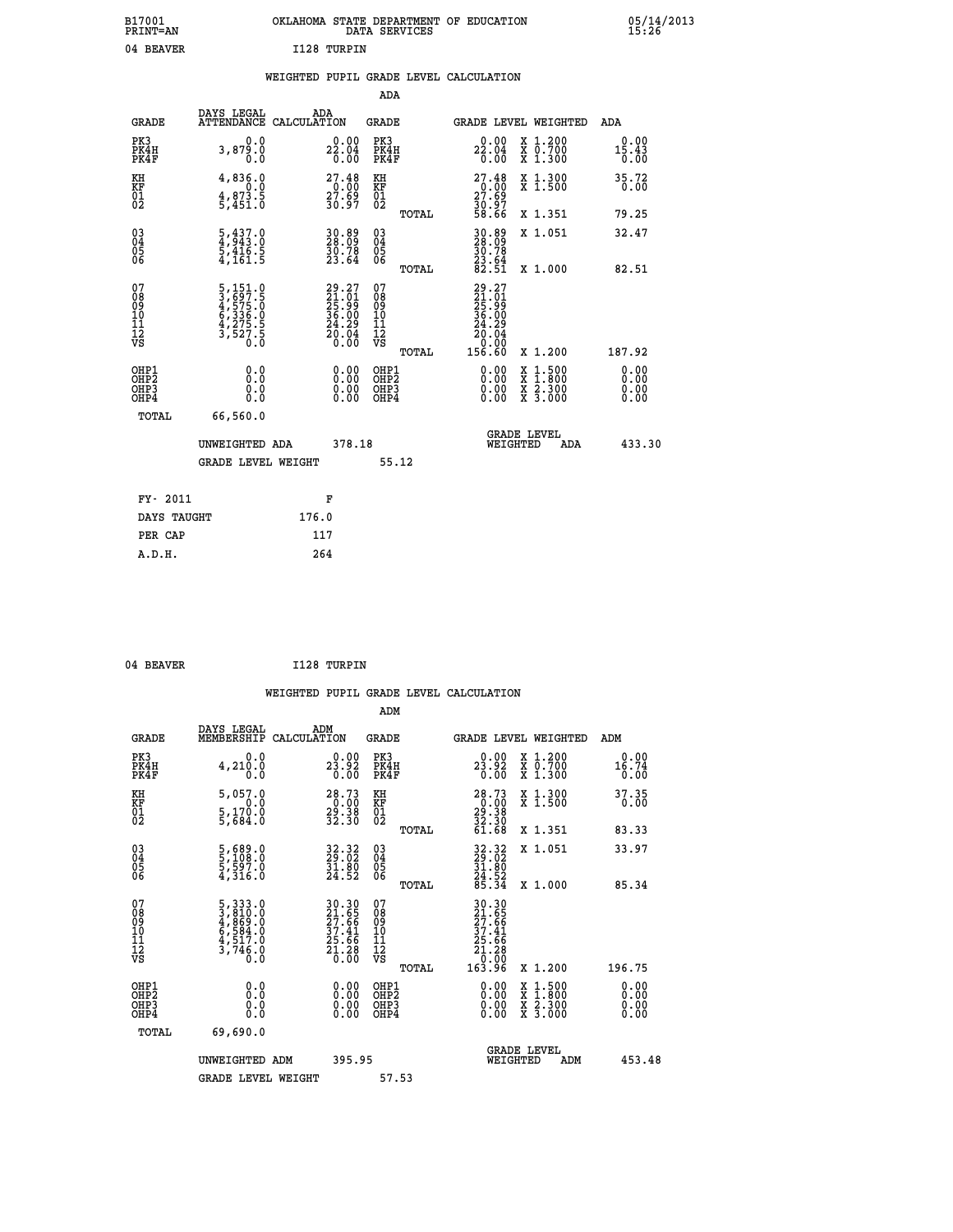|  | OKLAHOMA STATE DEPARTMENT OF EDUCATION<br>DATA SERVICES |  |
|--|---------------------------------------------------------|--|
|  | COUNTY TOTALS                                           |  |

| <b>GRADE</b> | ADA                                                          | GRADE                                                                                                                                                                                                                                                                                                                                                                                                                                                                                                                                                                                                                                                                                       | <b>GRADE LEVEL WEIGHTED</b>                                                                                                                                          | ADA                                                                                                                                                                                                         |
|--------------|--------------------------------------------------------------|---------------------------------------------------------------------------------------------------------------------------------------------------------------------------------------------------------------------------------------------------------------------------------------------------------------------------------------------------------------------------------------------------------------------------------------------------------------------------------------------------------------------------------------------------------------------------------------------------------------------------------------------------------------------------------------------|----------------------------------------------------------------------------------------------------------------------------------------------------------------------|-------------------------------------------------------------------------------------------------------------------------------------------------------------------------------------------------------------|
| PK4H         | $\begin{smallmatrix} 0.00\\ 55.67\\ 15.25 \end{smallmatrix}$ | PK3<br>PK4H<br>PK4F                                                                                                                                                                                                                                                                                                                                                                                                                                                                                                                                                                                                                                                                         | X 1.200<br>X 0.700<br>X 1.300<br>0.00<br>$\frac{55.67}{15.25}$                                                                                                       | 0.00<br>38.97<br>19.83                                                                                                                                                                                      |
|              |                                                              |                                                                                                                                                                                                                                                                                                                                                                                                                                                                                                                                                                                                                                                                                             | X 1.300<br>X 1.500                                                                                                                                                   | 86.59<br>18.50                                                                                                                                                                                              |
|              |                                                              | TOTAL                                                                                                                                                                                                                                                                                                                                                                                                                                                                                                                                                                                                                                                                                       | X 1.351                                                                                                                                                              | 228.32                                                                                                                                                                                                      |
|              | 88.15<br>58.57<br>82.98<br>71.81                             | $\begin{matrix} 03 \\ 04 \\ 05 \\ 06 \end{matrix}$                                                                                                                                                                                                                                                                                                                                                                                                                                                                                                                                                                                                                                          | 88.15<br>58.57<br>82.98<br>X 1.051                                                                                                                                   | 306.01<br>213.36                                                                                                                                                                                            |
|              |                                                              |                                                                                                                                                                                                                                                                                                                                                                                                                                                                                                                                                                                                                                                                                             |                                                                                                                                                                      |                                                                                                                                                                                                             |
|              |                                                              | 08<br>09<br>11<br>11<br>12<br>VS<br>TOTAL                                                                                                                                                                                                                                                                                                                                                                                                                                                                                                                                                                                                                                                   | X 1.200                                                                                                                                                              | 522.25                                                                                                                                                                                                      |
|              | 0.00<br>0.00<br>0.00                                         | OHP1<br>OHP2<br>OHP3<br>OHP4                                                                                                                                                                                                                                                                                                                                                                                                                                                                                                                                                                                                                                                                | 0.00<br>$\begin{smallmatrix} \mathtt{X} & 1\cdot500 \\ \mathtt{X} & 1\cdot800 \\ \mathtt{X} & 2\cdot300 \\ \mathtt{X} & 3\cdot000 \end{smallmatrix}$<br>0.00<br>0.00 | 0.00<br>0.00<br>0.00<br>0.00                                                                                                                                                                                |
| TOTAL        |                                                              |                                                                                                                                                                                                                                                                                                                                                                                                                                                                                                                                                                                                                                                                                             |                                                                                                                                                                      |                                                                                                                                                                                                             |
|              |                                                              |                                                                                                                                                                                                                                                                                                                                                                                                                                                                                                                                                                                                                                                                                             | <b>GRADE LEVEL</b><br>WEIGHTED<br>ADA                                                                                                                                | 1,220.47                                                                                                                                                                                                    |
|              |                                                              | 164.90                                                                                                                                                                                                                                                                                                                                                                                                                                                                                                                                                                                                                                                                                      |                                                                                                                                                                      |                                                                                                                                                                                                             |
| FY- 2011     | F                                                            |                                                                                                                                                                                                                                                                                                                                                                                                                                                                                                                                                                                                                                                                                             |                                                                                                                                                                      |                                                                                                                                                                                                             |
| DAYS TAUGHT  | 695.0                                                        |                                                                                                                                                                                                                                                                                                                                                                                                                                                                                                                                                                                                                                                                                             |                                                                                                                                                                      |                                                                                                                                                                                                             |
| PER CAP      | 618                                                          |                                                                                                                                                                                                                                                                                                                                                                                                                                                                                                                                                                                                                                                                                             |                                                                                                                                                                      |                                                                                                                                                                                                             |
| A.D.H.       | 496                                                          |                                                                                                                                                                                                                                                                                                                                                                                                                                                                                                                                                                                                                                                                                             |                                                                                                                                                                      |                                                                                                                                                                                                             |
|              | 0.0<br>184,189.0                                             | DAYS LEGAL<br>ATTENDANCE CALCULATION<br>9,750.0<br>2,592.0<br>$\begin{smallmatrix} 11, 673 & 0 \\ 2, 096 & 5 \\ 13, 780 & 5 \\ 15, 722 & 5 \end{smallmatrix}$<br>$\begin{array}{l} 66.61 \\ 12.33 \\ 78.95 \\ 90.05 \end{array}$<br>$\begin{smallmatrix} 15\,,\,358\cdot 0\\ 10\,,\,246\cdot 0\\ 14\,,\,489\cdot 5\\ 12\,,\,528\cdot 0 \end{smallmatrix}$<br>$64.16$<br>$63.72$<br>$79.45$<br>$82.82$<br>$75.09$<br>$69.96$<br>$0.00$<br>$\begin{smallmatrix} 11\,,\,220\cdot 0\\ 11\,,\,115\cdot 5\\ 13\,,\,852\cdot 0\\ 14\,,\,466\cdot 0\\ 13\,,\,104\cdot 0\\ 12\,,\,195\cdot 5\\ 0\cdot 0\end{smallmatrix}$<br>0.0<br>Ō.Ō<br>0.0<br>0.0<br>UNWEIGHTED ADA<br><b>GRADE LEVEL WEIGHT</b> | ADA<br>KH<br>KF<br>01<br>02<br>TOTAL<br>07<br>1,055.57                                                                                                               | $\begin{smallmatrix} 66.61\\12.33\\78.95\\90.05\\169.00 \end{smallmatrix}$<br>71.01<br>213.36<br>X 1.000<br>$64.16$<br>$63.72$<br>$79.45$<br>$79.82$<br>$82.82$<br>$75.09$<br>$69.06$<br>$0.00$<br>$435.20$ |

| ססמומי |  |  |  |
|--------|--|--|--|

 **A.D.H. 496**

B17001<br>PRINT=AN<br>BEAVER

**BEAVER** COUNTY TOTALS

|                                          |                                                                                                                                  |                                                                             | ADM                                                 |                                                                                                      |                                          |                              |
|------------------------------------------|----------------------------------------------------------------------------------------------------------------------------------|-----------------------------------------------------------------------------|-----------------------------------------------------|------------------------------------------------------------------------------------------------------|------------------------------------------|------------------------------|
| <b>GRADE</b>                             | DAYS LEGAL<br>MEMBERSHIP                                                                                                         | ADM<br>CALCULATION                                                          | <b>GRADE</b>                                        |                                                                                                      | <b>GRADE LEVEL WEIGHTED</b>              | ADM                          |
| PK3<br>PK4H<br>PK4F                      | 0.0<br>10,516.0<br>2,766.0                                                                                                       | 0.00<br>$\frac{60.05}{16.27}$                                               | PK3<br>PK4H<br>PK4F                                 | 0.00<br>60.05<br>16.27                                                                               | X 1.200<br>X 0.700<br>X 1.300            | 0.00<br>42.04<br>21.15       |
| KH<br>KF<br>01<br>02                     | $\begin{smallmatrix} 12,261.0\\ 2,210.0\\ 14,517.0\\ 16,432.0 \end{smallmatrix}$                                                 | $\begin{smallmatrix} 69.96\\13.00\\83.17\\94.11 \end{smallmatrix}$          | KH<br>KF<br>01<br>02                                | $\begin{smallmatrix} 69.96\\13.00\\83.17\\94.11\\177.28 \end{smallmatrix}$                           | X 1.300<br>X 1.500                       | 90.95<br>19.50               |
|                                          |                                                                                                                                  |                                                                             | TOTAL                                               |                                                                                                      | X 1.351                                  | 239.50                       |
| 03<br>04<br>05<br>06                     | 15,999.0<br>10,611.0<br>15,061.0<br>13, 155.0                                                                                    | 91.82<br>60.65<br>86.24<br>75.41                                            | $\begin{array}{c} 03 \\ 04 \\ 05 \\ 06 \end{array}$ | $\begin{smallmatrix} 91.82\ 60.65\ 86.24\ 75.41\ 222.30 \end{smallmatrix}$                           | X 1.051                                  | 96.50                        |
|                                          |                                                                                                                                  |                                                                             | TOTAL                                               |                                                                                                      | X 1.000                                  | 222.30                       |
| 07<br>08<br>09<br>101<br>112<br>VS       | $\begin{smallmatrix} 11, 679 & 0\\ 11, 578 & 0\\ 14, 597 & 0\\ 15, 130 & 0\\ 13, 778 & 0\\ 12, 907 & 0\\ 0 & 0\end{smallmatrix}$ | 66.77<br>66.36<br>83.70<br>86.62<br>78.95<br>$7\frac{3}{0}\cdot\frac{5}{0}$ | 07<br>08<br>09<br>101<br>11<br>12<br>VS<br>TOTAL    | 66.77<br>$\begin{array}{c} 663.36 \\ 83.70 \\ 86.62 \\ 78.95 \\ 74.03 \\ 0.00 \end{array}$<br>456.43 | X 1.200                                  | 547.71                       |
| OHP1<br>OHP2<br>OH <sub>P3</sub><br>OHP4 | 0.0<br>0.000                                                                                                                     | $0.00$<br>$0.00$<br>0.00                                                    | OHP1<br>OHP2<br>OHP <sub>3</sub>                    | $0.00$<br>$0.00$<br>0.00                                                                             | X 1:500<br>X 1:800<br>X 2:300<br>X 3:000 | 0.00<br>0.00<br>0.00<br>0.00 |
| TOTAL                                    | 193,197.0                                                                                                                        |                                                                             |                                                     |                                                                                                      |                                          |                              |
|                                          | UNWEIGHTED ADM                                                                                                                   | 1,107.11                                                                    |                                                     | WEIGHTED                                                                                             | <b>GRADE LEVEL</b><br>ADM                | 1,279.65                     |
|                                          | <b>GRADE LEVEL WEIGHT</b>                                                                                                        |                                                                             | 172.54                                              |                                                                                                      |                                          |                              |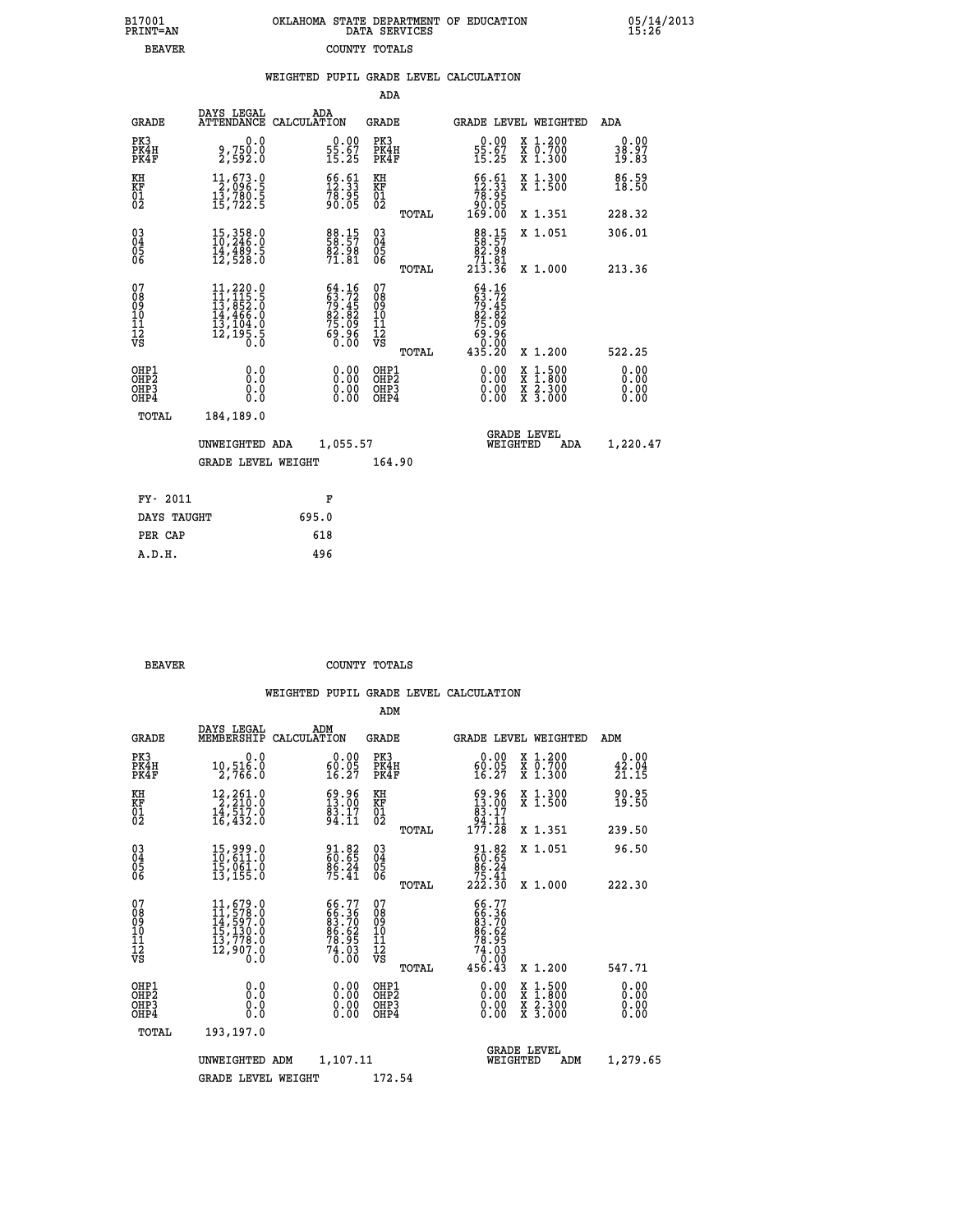| B17001<br><b>PRINT=AN</b> | OKLAHOMA STATE DEPARTMENT OF EDUCATION<br>DATA SERVICES |  |
|---------------------------|---------------------------------------------------------|--|
| 05 BECKHAM                | T002 MERRTTT                                            |  |

|  |  | WEIGHTED PUPIL GRADE LEVEL CALCULATION |
|--|--|----------------------------------------|
|  |  |                                        |

|                                                    |                                                                                                        |                                                                                              | ADA                                                |       |                                                                                       |        |                                                                      |                                        |
|----------------------------------------------------|--------------------------------------------------------------------------------------------------------|----------------------------------------------------------------------------------------------|----------------------------------------------------|-------|---------------------------------------------------------------------------------------|--------|----------------------------------------------------------------------|----------------------------------------|
| <b>GRADE</b>                                       | DAYS LEGAL<br><b>ATTENDANCE</b>                                                                        | ADA<br>CALCULATION                                                                           | <b>GRADE</b>                                       |       | GRADE LEVEL WEIGHTED                                                                  |        |                                                                      | <b>ADA</b>                             |
| PK3<br>PK4H<br>PK4F                                | 0.0<br>6,065.5                                                                                         | $35.06$<br>0.00                                                                              | PK3<br>PK4H<br>PK4F                                |       | $35.06$<br>0.00                                                                       |        | X 1.200<br>X 0.700<br>X 1.300                                        | 0.00<br>$24.54$<br>$0.00$              |
| KH<br>KF<br>01<br>02                               | 0.0<br>7,630:0<br>7,243.5<br>7,755:5                                                                   | $0.00$<br>44.10<br>$\frac{1}{4}\overline{1}\cdot\overline{8}\overline{7}$<br>$44.83$         | KH<br>KF<br>01<br>02                               |       | $0.00\n44.10\n41.87\n44.83\n86.70$                                                    |        | X 1.300<br>X 1.500                                                   | 0.00<br>66.15                          |
|                                                    |                                                                                                        |                                                                                              |                                                    | TOTAL |                                                                                       |        | X 1.351                                                              | 117.13                                 |
| $\begin{matrix} 03 \\ 04 \\ 05 \\ 06 \end{matrix}$ | $\begin{smallmatrix} 6 & 4 & 69 & 0 \\ 6 & 2 & 50 & 0 \\ 7 & 535 & 0 \\ 6 & 252 & 0 \end{smallmatrix}$ | 37.39<br>36.13<br>43.55<br>36.14                                                             | $\begin{matrix} 03 \\ 04 \\ 05 \\ 06 \end{matrix}$ | TOTAL | $37.39$<br>$36.13$<br>$43.55$<br>$36.14$<br>$115.82$                                  |        | X 1.051<br>X 1.000                                                   | 39.30<br>115.82                        |
| 07<br>08<br>09<br>11<br>11<br>12<br>VS             | $7, 222.0$<br>$6, 083.5$<br>$5, 665.5$<br>$6, 108.0$<br>$4, 560.5$<br>$4, 868.0$<br>$0.0$              | $\begin{smallmatrix} 41.75\\ 35.16\\ 32.75\\ 35.31\\ 26.36\\ 28.14\\ 0.00 \end{smallmatrix}$ | 07<br>08<br>09<br>11<br>11<br>12<br>VS             |       | $41.75$<br>$32.75$<br>$32.751$<br>$35.31$<br>$26.36$<br>$28.14$<br>$0.00$<br>$199.47$ |        |                                                                      |                                        |
| OHP1<br>OHP <sub>2</sub><br>OHP3<br>OHP4           | 0.0<br>0.0<br>0.0                                                                                      | 0.00<br>$\begin{smallmatrix} 0.00 \ 0.00 \end{smallmatrix}$                                  | OHP1<br>OH <sub>P</sub> 2<br>OHP3<br>OHP4          | TOTAL | $0.00$<br>$0.00$<br>0.00                                                              | X<br>X | X 1.200<br>$1:500$<br>$1:800$<br>$\frac{x}{x}$ $\frac{5:300}{3:000}$ | 239.36<br>0.00<br>0.00<br>0.00<br>0.00 |
| TOTAL                                              | 89,708.0<br>UNWEIGHTED ADA                                                                             | 518.54                                                                                       |                                                    |       | WEIGHTED                                                                              |        | <b>GRADE LEVEL</b><br>ADA                                            | 602.30                                 |
|                                                    | <b>GRADE LEVEL WEIGHT</b>                                                                              |                                                                                              |                                                    | 83.76 |                                                                                       |        |                                                                      |                                        |
| FY- 2011                                           |                                                                                                        | F                                                                                            |                                                    |       |                                                                                       |        |                                                                      |                                        |
| DAYS TAUGHT                                        |                                                                                                        | 173.0                                                                                        |                                                    |       |                                                                                       |        |                                                                      |                                        |
| PER CAP                                            |                                                                                                        | 86                                                                                           |                                                    |       |                                                                                       |        |                                                                      |                                        |

 **A.D.H. 474**

 **ADM**

05 BECKHAM **I002 MERRITT** 

| <b>GRADE</b>                                       | DAYS LEGAL<br>MEMBERSHIP CALCULATION                                                | ADM                                                                      | <b>GRADE</b>                                           |                                                                                      | GRADE LEVEL WEIGHTED                     | ADM                   |
|----------------------------------------------------|-------------------------------------------------------------------------------------|--------------------------------------------------------------------------|--------------------------------------------------------|--------------------------------------------------------------------------------------|------------------------------------------|-----------------------|
| PK3<br>PK4H<br>PK4F                                | 0.0<br>6,567.0<br>0.0                                                               | 0.00<br>37.96<br>0.00                                                    | PK3<br>PK4H<br>PK4F                                    | 0.00<br>37.96<br>0.00                                                                | X 1.200<br>X 0.700<br>X 1.300            | 0.00<br>26.57<br>0.00 |
| KH<br>KF<br>01<br>02                               | 0.0<br>8,251.0<br>7,661.0<br>8,177.0                                                | $\begin{smallmatrix} 0.00\\ 47.69\\ 44.28\\ 47.27 \end{smallmatrix}$     | KH<br>KF<br>01<br>02                                   | $0.00$<br>$47.69$<br>$44.28$<br>$47.27$<br>$91.55$                                   | X 1.300<br>X 1.500                       | 0.00<br>71.54         |
|                                                    |                                                                                     |                                                                          | TOTAL                                                  |                                                                                      | X 1.351                                  | 123.68                |
| $\begin{matrix} 03 \\ 04 \\ 05 \\ 06 \end{matrix}$ | 6,783.0<br>6,554.0<br>8,063.0<br>6,555.0                                            | 39.21<br>37.88<br>$\frac{46.61}{37.89}$                                  | $\begin{matrix} 03 \\ 04 \\ 05 \\ 06 \end{matrix}$     | $\begin{array}{r} 39.21 \\ 37.88 \\ 46.61 \\ 37.89 \\ 122.38 \end{array}$            | X 1.051                                  | 41.21                 |
|                                                    |                                                                                     |                                                                          | TOTAL                                                  |                                                                                      | X 1.000                                  | 122.38                |
| 07<br>08<br>09<br>101<br>11<br>12<br>VS            | $7,724.0$<br>$6,429.0$<br>$5,975.0$<br>$6,396.0$<br>$4,777.0$<br>$5,235.0$<br>$0.0$ | $44.65$<br>$37.16$<br>$34.54$<br>$36.97$<br>$27.61$<br>$30.26$<br>$0.00$ | 07<br>08<br>09<br>001<br>11<br>11<br>12<br>VS<br>TOTAL | $44.65$<br>$37.16$<br>$34.54$<br>$36.97$<br>$27.61$<br>$30.26$<br>$0.00$<br>$211.19$ | X 1.200                                  | 253.43                |
| OHP1<br>OHP2<br>OHP3<br>OHP4                       | 0.0<br>0.000                                                                        |                                                                          | OHP1<br>OHP2<br>OHP3<br>OHP4                           | $0.00$<br>$0.00$<br>0.00                                                             | X 1:500<br>X 1:800<br>X 2:300<br>X 3:000 | 0.00<br>0.00<br>0.00  |
| TOTAL                                              | 95,147.0                                                                            |                                                                          |                                                        |                                                                                      |                                          |                       |
|                                                    | UNWEIGHTED<br>ADM                                                                   | 549.98                                                                   |                                                        | WEIGHTED                                                                             | <b>GRADE LEVEL</b><br>ADM                | 638.81                |
|                                                    | <b>GRADE LEVEL WEIGHT</b>                                                           |                                                                          | 88.83                                                  |                                                                                      |                                          |                       |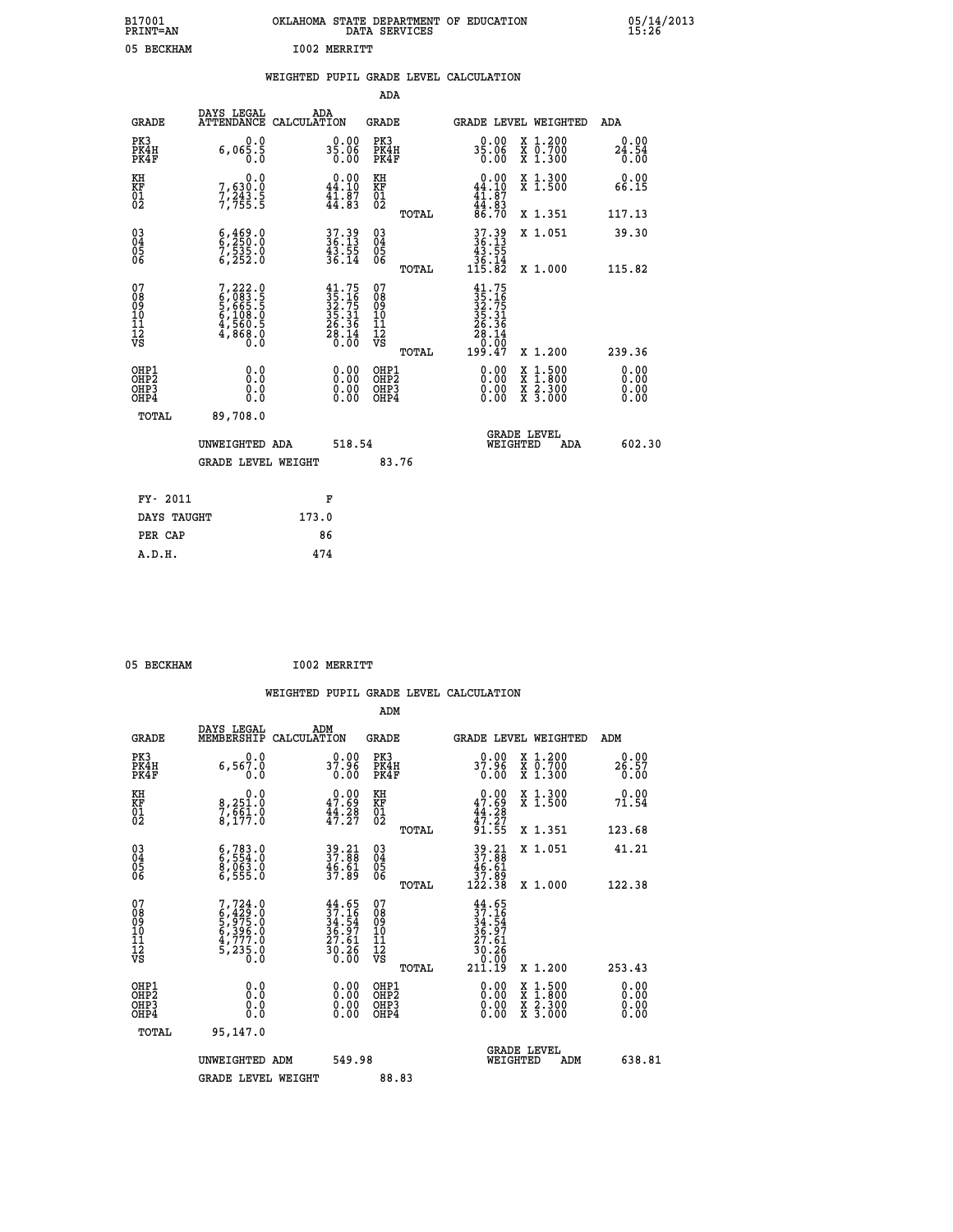|               | OKLAHOMA STATE DEPARTMENT OF EDUCATION<br>DATA SERVICES |  |
|---------------|---------------------------------------------------------|--|
| 1006 ELK CITY |                                                         |  |

|  |  | WEIGHTED PUPIL GRADE LEVEL CALCULATION |
|--|--|----------------------------------------|
|  |  |                                        |

|                                                                    |                                                                                           |                                                                                                                    | ADA                                       |       |                                                                                                                  |                                                                            |                               |
|--------------------------------------------------------------------|-------------------------------------------------------------------------------------------|--------------------------------------------------------------------------------------------------------------------|-------------------------------------------|-------|------------------------------------------------------------------------------------------------------------------|----------------------------------------------------------------------------|-------------------------------|
| <b>GRADE</b>                                                       | DAYS LEGAL                                                                                | ADA<br>ATTENDANCE CALCULATION                                                                                      | <b>GRADE</b>                              |       |                                                                                                                  | GRADE LEVEL WEIGHTED                                                       | ADA                           |
| PK3<br>PK4H<br>PK4F                                                | 425.0<br>24,631.0<br>3,299.0                                                              | $142.38$<br>$142.38$<br>$19.07$                                                                                    | PK3<br>PK4H<br>PK4F                       |       | $142.38$<br>$142.38$<br>$19.07$                                                                                  | X 1.200<br>X 0.700<br>X 1.300                                              | 2.95<br>99.67<br>24.79        |
| KH<br>KF<br>01<br>02                                               | 0.0<br>40,560:5<br>35,954.0<br>26,355.0                                                   | $0.00$<br>234.45<br>$\frac{707.83}{152.34}$                                                                        | KH<br>KF<br>01<br>02                      |       | 0.00<br>234.45<br>207.83<br>152.34<br>360.17                                                                     | X 1.300<br>X 1.500                                                         | 0.00<br>351.68                |
|                                                                    |                                                                                           |                                                                                                                    |                                           | TOTAL |                                                                                                                  | X 1.351                                                                    | 486.59                        |
| $\begin{smallmatrix} 03 \\[-4pt] 04 \end{smallmatrix}$<br>05<br>ŌĞ | 29,047.0<br>24,992.5<br>26,440.5<br>28,308.0                                              | 167.90<br>$\frac{152}{163}$ . $\frac{84}{63}$                                                                      | $\substack{03 \\ 04}$<br>05               |       | 167.90<br>$\frac{1\overline{5}\overline{2}\cdot\overline{6}4}{163.63}$<br>460.94                                 | X 1.051                                                                    | 176.46                        |
|                                                                    |                                                                                           |                                                                                                                    |                                           | TOTAL |                                                                                                                  | X 1.000                                                                    | 460.94                        |
| 07<br>08<br>09<br>11<br>11<br>12<br>VS                             | $23,011.0$<br>$25,626.0$<br>$23,034.0$<br>$22,028.0$<br>$18,922.5$<br>$16,251.0$<br>$0.0$ | 133.01<br>$\frac{148}{133}$ . $\frac{13}{28}$<br>127. 44<br>$\begin{array}{r} 110.41 \\ 95.58 \\ 0.00 \end{array}$ | 07<br>08<br>09<br>11<br>11<br>12<br>VS    |       | $133.01$<br>$148.13$<br>$133.28$<br>$127.44$<br>$\begin{array}{r} 110.41 \\ 95.58 \\ 9.00 \\ 747.85 \end{array}$ |                                                                            |                               |
|                                                                    |                                                                                           |                                                                                                                    |                                           | TOTAL |                                                                                                                  | X 1.200                                                                    | 897.42                        |
| OHP1<br>OHP <sub>2</sub><br>OHP3<br>OHP4                           | 0.0<br>Ō.Ō<br>0.0<br>885.0                                                                | 0.00<br>$0.00$<br>5.12                                                                                             | OHP1<br>OH <sub>P</sub> 2<br>OHP3<br>OHP4 |       | 0.00<br>$0.00$<br>5.12                                                                                           | $1:500$<br>$1:800$<br>X<br>X<br>$\frac{\ddot{x}}{x}$ $\frac{2.300}{3.000}$ | 0.00<br>0.00<br>0.00<br>15.36 |
| TOTAL                                                              | 369,770.0                                                                                 |                                                                                                                    |                                           |       |                                                                                                                  |                                                                            |                               |
|                                                                    | UNWEIGHTED ADA                                                                            | 2,140.34                                                                                                           |                                           |       |                                                                                                                  | <b>GRADE LEVEL</b><br>WEIGHTED<br>ADA                                      | 2,515.86                      |
|                                                                    | <b>GRADE LEVEL WEIGHT</b>                                                                 |                                                                                                                    | 375.52                                    |       |                                                                                                                  |                                                                            |                               |
| FY- 2011                                                           |                                                                                           | F                                                                                                                  |                                           |       |                                                                                                                  |                                                                            |                               |
| DAYS TAUGHT                                                        |                                                                                           | 173.0                                                                                                              |                                           |       |                                                                                                                  |                                                                            |                               |
| PER CAP                                                            |                                                                                           | 33                                                                                                                 |                                           |       |                                                                                                                  |                                                                            |                               |
|                                                                    |                                                                                           |                                                                                                                    |                                           |       |                                                                                                                  |                                                                            |                               |

 **A.D.H. 1,298**

B17001<br>PRINT=AN<br>05 BECKHAM

 **05 BECKHAM I006 ELK CITY**

|                                    |                                                       |                                                                                        |                    |                                                                                                                         | ADM                                     |       |                                                                                |          |                                                                                                  |                               |  |
|------------------------------------|-------------------------------------------------------|----------------------------------------------------------------------------------------|--------------------|-------------------------------------------------------------------------------------------------------------------------|-----------------------------------------|-------|--------------------------------------------------------------------------------|----------|--------------------------------------------------------------------------------------------------|-------------------------------|--|
|                                    | <b>GRADE</b>                                          | DAYS LEGAL<br>MEMBERSHIP                                                               | ADM<br>CALCULATION |                                                                                                                         | <b>GRADE</b>                            |       |                                                                                |          | <b>GRADE LEVEL WEIGHTED</b>                                                                      | ADM                           |  |
|                                    | PK3<br>PK4H<br>PK4F                                   | 461.0<br>27,402.0<br>3,633.0                                                           |                    | 2.66<br>158.39<br>21.00                                                                                                 | PK3<br>PK4H<br>PK4F                     |       | 2.66<br>158.39<br>21.00                                                        |          | X 1.200<br>X 0.700<br>X 1.300                                                                    | 3.19<br>110.87<br>27.30       |  |
| KH<br>KF<br>01<br>02               |                                                       | 0.0<br>$\frac{43}{38}, \frac{473}{404}$ .0<br>27,855.0                                 |                    | $\begin{smallmatrix} 0.00\\ 251.29\\ 221.99\\ 161.01 \end{smallmatrix}$                                                 | KH<br>KF<br>01<br>02                    |       | $\begin{smallmatrix} &0.00\ 251.29\ 221.99\ 161.01\ 383.00\ \end{smallmatrix}$ |          | X 1.300<br>X 1.500                                                                               | 0.00<br>376.94                |  |
|                                    |                                                       |                                                                                        |                    |                                                                                                                         |                                         | TOTAL |                                                                                |          | X 1.351                                                                                          | 517.43                        |  |
| 03<br>04<br>05<br>06               |                                                       | 30,644.0<br>26,361.0<br>27,762.0<br>30,196.0                                           |                    | 177.13<br>152.38<br>160.47<br>174.54                                                                                    | $^{03}_{04}$<br>0500                    |       | $177.13$<br>$152.38$<br>$160.47$                                               |          | X 1.051                                                                                          | 186.16                        |  |
|                                    |                                                       |                                                                                        |                    |                                                                                                                         |                                         | TOTAL | $\frac{174}{487.39}$                                                           |          | X 1.000                                                                                          | 487.39                        |  |
| 07<br>08<br>09<br>101<br>112<br>VS |                                                       | $24, 437.0$<br>$27, 321.0$<br>$24, 602.0$<br>$23, 183.0$<br>$20, 035.0$<br>$17, 508.0$ |                    | $141.25$<br>$157.92$<br>$142.36$<br>134.18<br>117.23<br>$\frac{1}{0}$ $\frac{3}{0}$ $\cdot$ $\frac{4}{0}$ $\frac{5}{0}$ | 07<br>08<br>09<br>101<br>11<br>12<br>VS |       | 141.25<br>157.92<br>142.36<br>134.18<br>117.23<br>103.42<br>0.00               |          |                                                                                                  |                               |  |
|                                    |                                                       |                                                                                        |                    |                                                                                                                         |                                         | TOTAL | 796.36                                                                         |          | X 1.200                                                                                          | 955.63                        |  |
|                                    | OHP1<br>OH <sub>P</sub> 2<br>OH <sub>P3</sub><br>OHP4 | 0.0<br>$0.0$<br>$0.288$                                                                |                    | $\begin{smallmatrix} 0.00\ 0.00\ 0.00\ 5.12 \end{smallmatrix}$                                                          | OHP1<br>OHP2<br>OHP3<br>OHP4            |       | $\begin{smallmatrix} 0.00\\ 0.00\\ 0.00\\ 5.12 \end{smallmatrix}$              |          | $\begin{smallmatrix} x & 1 & 500 \\ x & 1 & 800 \\ x & 2 & 300 \\ x & 3 & 000 \end{smallmatrix}$ | 0.00<br>0.00<br>0.00<br>15.36 |  |
|                                    | TOTAL                                                 | 394,162.0                                                                              |                    |                                                                                                                         |                                         |       |                                                                                |          |                                                                                                  |                               |  |
|                                    |                                                       | UNWEIGHTED ADM                                                                         |                    | 2,282.34                                                                                                                |                                         |       |                                                                                | WEIGHTED | <b>GRADE LEVEL</b><br>ADM                                                                        | 2,680.27                      |  |
|                                    |                                                       | <b>GRADE LEVEL WEIGHT</b>                                                              |                    |                                                                                                                         | 397.93                                  |       |                                                                                |          |                                                                                                  |                               |  |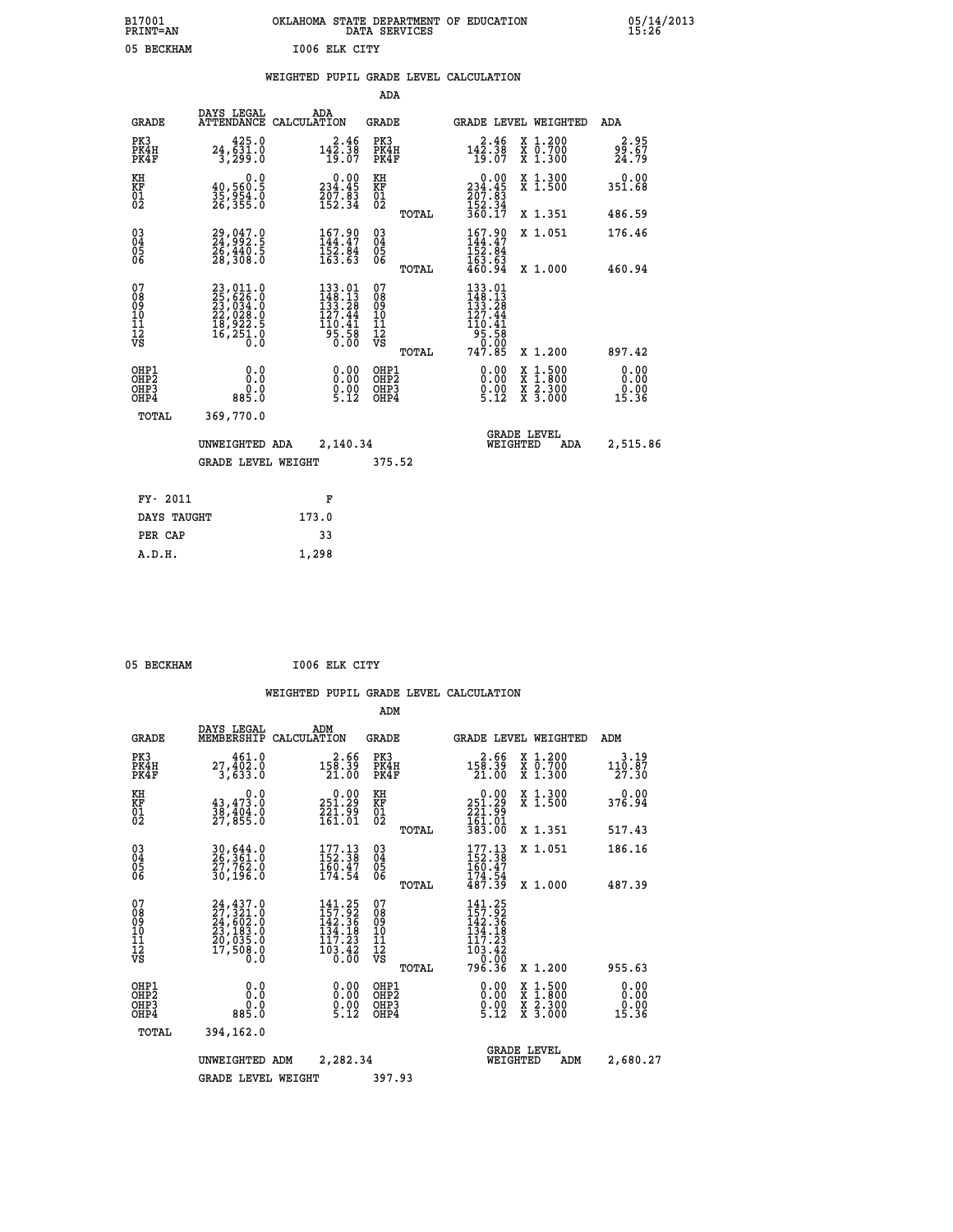| B17001          | OKLAHOMA STATE DEPARTMENT OF EDUCATION |
|-----------------|----------------------------------------|
| <b>PRINT=AN</b> | DATA SERVICES                          |
| 05 BECKHAM      | I031 SAYRE                             |

|  |  | WEIGHTED PUPIL GRADE LEVEL CALCULATION |
|--|--|----------------------------------------|
|  |  |                                        |

|                                                       |                                                                           |                                                                             | ADA                                       |       |                                                                                   |                                          |                              |
|-------------------------------------------------------|---------------------------------------------------------------------------|-----------------------------------------------------------------------------|-------------------------------------------|-------|-----------------------------------------------------------------------------------|------------------------------------------|------------------------------|
| <b>GRADE</b>                                          | DAYS LEGAL                                                                | ADA<br>ATTENDANCE CALCULATION                                               | <b>GRADE</b>                              |       | <b>GRADE LEVEL WEIGHTED</b>                                                       |                                          | ADA                          |
| PK3<br>PK4H<br>PK4F                                   | 481.0<br>0.0<br>5,514.5                                                   | 2.78<br>0.00<br>31.88                                                       | PK3<br>PK4H<br>PK4F                       |       | $2.78$<br>$0.00$<br>31.88                                                         | X 1.200<br>X 0.700<br>X 1.300            | 3.34<br>0.00<br>41.44        |
| KH<br>KF<br>01<br>02                                  | $\begin{smallmatrix}&&&0.0\\7,377.0\\13,074.5\\8,435.0\end{smallmatrix}$  | $\begin{smallmatrix} 0.00\\ 42.64\\ 75.58\\ 48.76 \end{smallmatrix}$        | KH<br>KF<br>01<br>02                      |       | $\begin{smallmatrix}&&0.00\\42.64\\75.58\\48.76\\124.34\end{smallmatrix}$         | X 1.300<br>X 1.500                       | 0.00<br>63.96                |
|                                                       |                                                                           |                                                                             |                                           | TOTAL |                                                                                   | X 1.351                                  | 167.98                       |
| 03<br>04<br>05<br>06                                  | 8,094.5<br>9,571.0<br>8,778.5<br>8,805.5                                  | $\frac{46}{55}$ . 32<br>55. 32<br>50. 74<br>50. 90                          | 03<br>04<br>05<br>06                      |       | $\begin{smallmatrix} 46.79\\ 55.32\\ 50.74\\ 50.90\\ 156.96 \end{smallmatrix}$    | X 1.051                                  | 49.18                        |
|                                                       |                                                                           |                                                                             |                                           | TOTAL |                                                                                   | X 1.000                                  | 156.96                       |
| 07<br>08<br>09<br>11<br>11<br>12<br>VS                | 8,335.5<br>6,809.0<br>6,588.5<br>6,588.5<br>8,148.0<br>5,960.0<br>7,164.5 | $38.18$<br>$39.36$<br>$38.08$<br>$47.10$<br>$34.45$<br>$\frac{41.41}{0.00}$ | 07<br>08<br>09<br>11<br>11<br>12<br>VS    | TOTAL | $48.18$<br>$39.36$<br>$38.08$<br>$47.10$<br>$34.45$<br>$41.41$<br>10:00<br>248.58 | X 1.200                                  | 298.30                       |
| OHP1<br>OH <sub>P</sub> 2<br>OH <sub>P3</sub><br>OHP4 | 0.0<br>0.0<br>0.0                                                         | 0.00<br>$\begin{smallmatrix} 0.00 \ 0.00 \end{smallmatrix}$                 | OHP1<br>OH <sub>P</sub> 2<br>OHP3<br>OHP4 |       | 0.00<br>0.00<br>0.00                                                              | X 1:500<br>X 1:800<br>X 2:300<br>X 3:000 | 0.00<br>0.00<br>0.00<br>0.00 |
| TOTAL                                                 | 113,137.0                                                                 |                                                                             |                                           |       |                                                                                   |                                          |                              |
|                                                       | UNWEIGHTED ADA                                                            | 653.97                                                                      |                                           |       | WEIGHTED                                                                          | <b>GRADE LEVEL</b><br>ADA                | 781.16                       |
|                                                       | GRADE LEVEL WEIGHT                                                        |                                                                             | 127.19                                    |       |                                                                                   |                                          |                              |
|                                                       |                                                                           |                                                                             |                                           |       |                                                                                   |                                          |                              |
| FY- 2011                                              |                                                                           | F                                                                           |                                           |       |                                                                                   |                                          |                              |
| DAYS TAUGHT                                           |                                                                           | 173.0                                                                       |                                           |       |                                                                                   |                                          |                              |
| PER CAP                                               |                                                                           | 88                                                                          |                                           |       |                                                                                   |                                          |                              |
| A.D.H.                                                |                                                                           | 428                                                                         |                                           |       |                                                                                   |                                          |                              |

| I031 SAYRE<br>05 BECKHAM |  |
|--------------------------|--|
|--------------------------|--|

|                                                      |                                                                          |                                                                                           | WEIGHTED PUPIL GRADE LEVEL CALCULATION              |                                                                                                     |                        |
|------------------------------------------------------|--------------------------------------------------------------------------|-------------------------------------------------------------------------------------------|-----------------------------------------------------|-----------------------------------------------------------------------------------------------------|------------------------|
|                                                      |                                                                          |                                                                                           | ADM                                                 |                                                                                                     |                        |
| <b>GRADE</b>                                         | DAYS LEGAL<br>MEMBERSHIP<br>CALCULATION                                  | ADM                                                                                       | GRADE                                               | <b>GRADE LEVEL WEIGHTED</b>                                                                         | ADM                    |
| PK3<br>PK4H<br>PK4F                                  | 498.0<br>0.0<br>6,087.0                                                  | $\begin{smallmatrix} 2.88\ 0.00\\ 0.00\\ 35.18 \end{smallmatrix}$                         | PK3<br>PK4H<br>PK4F                                 | X 1.200<br>X 0.700<br>X 1.300                                                                       | 3.46<br>ăi.ŏŏ<br>45.73 |
| KH<br>KF<br>01<br>02                                 | $\begin{smallmatrix}&&&0.0\\7,795.0\\13,644.0\\8,797.0\end{smallmatrix}$ | $\begin{smallmatrix} 0.00\\ 45.06\\ 78.87\\ 50.85 \end{smallmatrix}$                      | KH<br>KF<br>01<br>02                                | $\begin{smallmatrix} &0.00\ 45.06\ 78.87\ 50.85\ 129.72\ \end{smallmatrix}$<br>X 1.300<br>X 1.500   | 0.00<br>67.59          |
|                                                      |                                                                          |                                                                                           | TOTAL                                               | X 1.351                                                                                             | 175.25                 |
| $\begin{matrix} 03 \\ 04 \\ 05 \\ 06 \end{matrix}$   | 8,522.0<br>9,995.0<br>9,099.0<br>9,275.0                                 | $\begin{smallmatrix} 49.26\ 57.77\ 52.60\ 53.61\ \end{smallmatrix}$                       | $\begin{array}{c} 03 \\ 04 \\ 05 \\ 06 \end{array}$ | X 1.051<br>$49.26$<br>57.77<br>52.60<br>53.61<br>53.98                                              | 51.77                  |
|                                                      |                                                                          |                                                                                           | TOTAL                                               | X 1.000                                                                                             | 163.98                 |
| 07<br>08<br>09<br>01<br>11<br>11<br>12<br>VS         | 8,699.0<br>7,121.0<br>6,842.0<br>6,551.0<br>6,187.0<br>7,306.0<br>0.0    | $\begin{array}{r} 50.28 \\ 41.16 \\ 39.55 \\ 49.43 \\ 35.76 \\ 42.23 \\ 0.00 \end{array}$ | 07<br>08<br>09<br>11<br>11<br>12<br>VS              | $\begin{array}{r} 50.28 \\ 41.16 \\ 39.55 \\ 49.43 \\ 42.23 \\ 42.23 \\ 0.00 \\ 258.41 \end{array}$ |                        |
|                                                      |                                                                          |                                                                                           | TOTAL                                               | X 1.200                                                                                             | 310.09                 |
| OHP1<br>OHP2<br>OH <sub>P3</sub><br>OH <sub>P4</sub> | 0.0<br>0.000                                                             | 0.00<br>$\begin{smallmatrix} 0.00 \ 0.00 \end{smallmatrix}$                               | OHP1<br>OHP2<br>OHP3<br>OHP4                        | $0.00$<br>$0.00$<br>X 1:500<br>X 1:800<br>X 2:300<br>X 3:000<br>0.00                                | 0.00<br>0.00<br>0.00   |
| TOTAL                                                | 118,418.0                                                                |                                                                                           |                                                     |                                                                                                     |                        |
|                                                      | UNWEIGHTED ADM                                                           | 684.49                                                                                    |                                                     | <b>GRADE LEVEL</b><br>WEIGHTED                                                                      | 817.87<br>ADM          |
|                                                      | <b>GRADE LEVEL WEIGHT</b>                                                |                                                                                           | 133.38                                              |                                                                                                     |                        |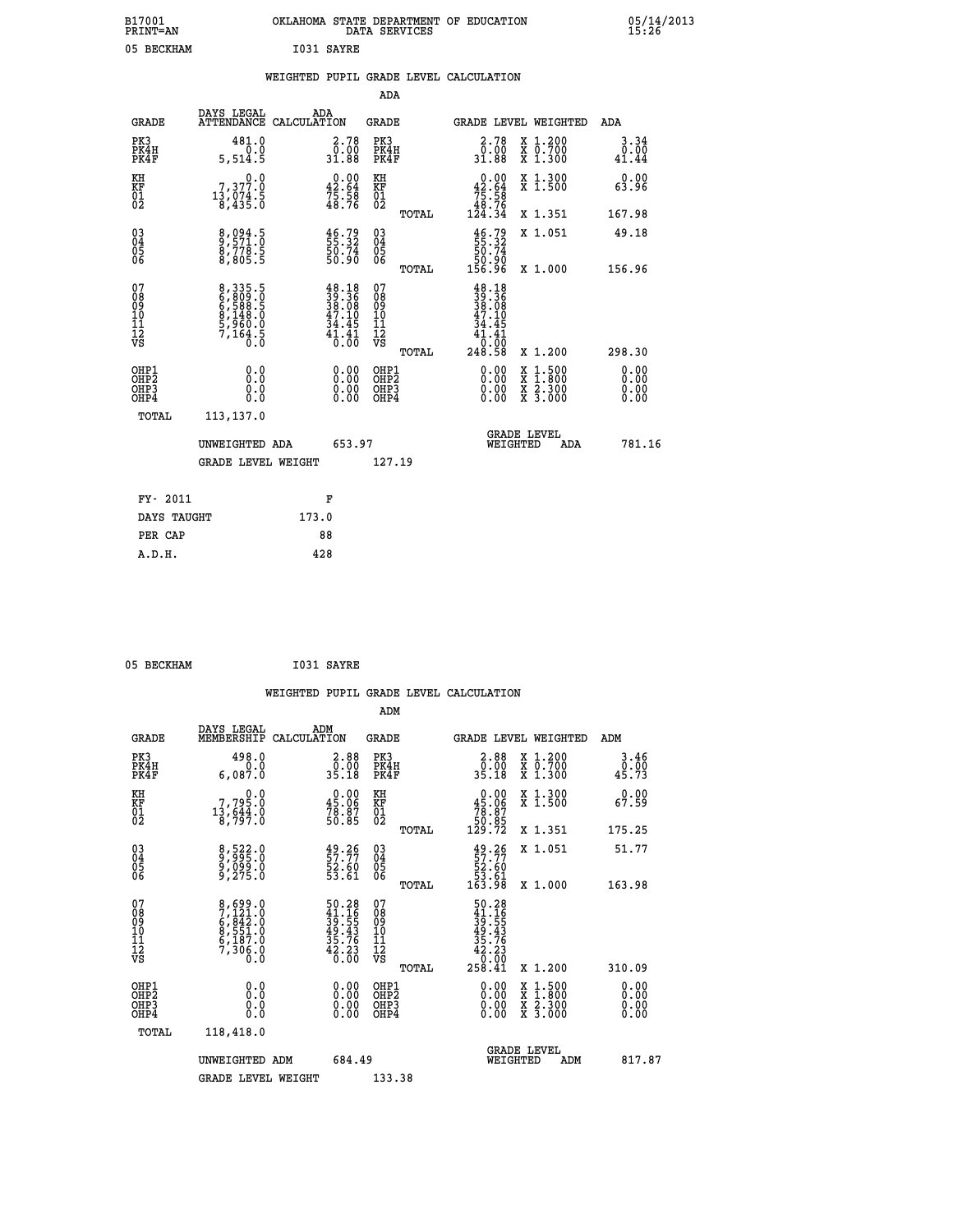| B17001<br><b>PRINT=AN</b> | OKLAHOMA STATE DEPARTMENT OF EDUCATION<br>DATA SERVICES |  |
|---------------------------|---------------------------------------------------------|--|
| 05 BECKHAM                | 1051 ERICK                                              |  |

|                                                                    |                                                                                                 | WEIGHTED PUPIL GRADE LEVEL CALCULATION                             |                                                 |                                                                              |                                                       |                              |
|--------------------------------------------------------------------|-------------------------------------------------------------------------------------------------|--------------------------------------------------------------------|-------------------------------------------------|------------------------------------------------------------------------------|-------------------------------------------------------|------------------------------|
|                                                                    |                                                                                                 |                                                                    | <b>ADA</b>                                      |                                                                              |                                                       |                              |
| <b>GRADE</b>                                                       | DAYS LEGAL                                                                                      | ADA<br>ATTENDANCE CALCULATION                                      | <b>GRADE</b>                                    | GRADE LEVEL WEIGHTED                                                         |                                                       | ADA                          |
| PK3<br>PK4H<br>PK4F                                                | 153.0<br>0.0<br>2,973.0                                                                         | $\begin{smallmatrix} 0.89\ 0.00\\ -0.00\\ 17.39 \end{smallmatrix}$ | PK3<br>PK4H<br>PK4F                             | 0.89<br>0.00<br>17.39                                                        | X 1.200<br>X 0.700<br>X 1.300                         | 1.07<br>0.00<br>22.61        |
| KH<br>KF<br>01<br>02                                               | 0.0<br>2,498.5<br>3,211.5<br>3,300.5                                                            | $\begin{smallmatrix} 0.00\\14.61\\18.78\\19.30 \end{smallmatrix}$  | KH<br>KF<br>01<br>02                            | $\begin{array}{r} 0.00 \\ 14.61 \\ 18.78 \\ 19.30 \\ 38.08 \end{array}$      | X 1.300<br>X 1.500                                    | 0.00<br>21.92                |
|                                                                    |                                                                                                 |                                                                    | TOTAL                                           |                                                                              | X 1.351                                               | 51.45                        |
| $\begin{smallmatrix} 03 \\[-4pt] 04 \end{smallmatrix}$<br>Ŏ5<br>06 | $\frac{2}{3}, \frac{619}{490}$ :0<br>$\frac{3}{1}, \frac{0}{8} \frac{7}{1}$ $\cdot \frac{8}{0}$ | $\frac{15.32}{20.41}$<br>$\frac{17.96}{10.71}$                     | $\substack{03 \\ 04}$<br>05<br>06               | $\frac{15.32}{20.41}$<br>$\frac{17.96}{10.71}$<br>$49.08$                    | X 1.051                                               | 16.10                        |
|                                                                    |                                                                                                 |                                                                    | TOTAL                                           |                                                                              | X 1.000                                               | 49.08                        |
| 07<br>08<br>09<br>101<br>112<br>VS                                 | 2,844.0<br>3,955.5<br>3,024.0<br>3,024.5<br>2,547.5<br>2,252.0<br>1,943.5                       | 16.63<br>17.28<br>17.68<br>14.90<br>13.17<br>$\frac{11.37}{0.00}$  | 07<br>08<br>09<br>11<br>11<br>12<br>VS<br>TOTAL | $\frac{16.63}{17.28}$<br>14.90<br>īā<br>$\cdot$ 17<br>11.37<br>0.00<br>91.03 | X 1.200                                               | 109.24                       |
| OHP1<br>OHP2<br>OHP3<br>OHP4                                       | 0.0<br>$0.\overline{0}$<br>0.0                                                                  | 0.00<br>$\begin{smallmatrix} 0.00 \ 0.00 \end{smallmatrix}$        | OHP1<br>OHP2<br>OHP3<br>OHP4                    | 0.00<br>0.00<br>0.00                                                         | X 1:500<br>$\frac{\ddot{x}}{x}$ $\frac{2.300}{3.000}$ | 0.00<br>0.00<br>0.00<br>0.00 |
| <b>TOTAL</b>                                                       | 38,714.5                                                                                        |                                                                    |                                                 |                                                                              |                                                       |                              |
|                                                                    | UNWEIGHTED ADA                                                                                  | 226.40                                                             |                                                 | GRADE LEVEL<br>WEIGHTED                                                      | ADA                                                   | 271.47                       |
|                                                                    | <b>GRADE LEVEL WEIGHT</b>                                                                       |                                                                    | 45.07                                           |                                                                              |                                                       |                              |
| FY- 2011                                                           |                                                                                                 | F                                                                  |                                                 |                                                                              |                                                       |                              |
|                                                                    | DAYS TAUGHT                                                                                     | 171.0                                                              |                                                 |                                                                              |                                                       |                              |
| PER CAP                                                            |                                                                                                 | 167                                                                |                                                 |                                                                              |                                                       |                              |

05 BECKHAM 1051 ERICK

 **A.D.H. 56**

|                                                      |                                                                               |                                                                      |                                                              | WEIGHTED PUPIL GRADE LEVEL CALCULATION                                                                                                                                                                                                                                                                                     |                            |
|------------------------------------------------------|-------------------------------------------------------------------------------|----------------------------------------------------------------------|--------------------------------------------------------------|----------------------------------------------------------------------------------------------------------------------------------------------------------------------------------------------------------------------------------------------------------------------------------------------------------------------------|----------------------------|
|                                                      |                                                                               |                                                                      | ADM                                                          |                                                                                                                                                                                                                                                                                                                            |                            |
| <b>GRADE</b>                                         | DAYS LEGAL<br>MEMBERSHIP<br>CALCULATION                                       | ADM                                                                  | <b>GRADE</b>                                                 | <b>GRADE LEVEL WEIGHTED</b>                                                                                                                                                                                                                                                                                                | ADM                        |
| PK3<br>PK4H<br>PK4F                                  | 155.0<br>0.0<br>3,095.0                                                       | $\begin{smallmatrix} 0.91\ 0.00\\ 18.10 \end{smallmatrix}$           | PK3<br>PK4H<br>PK4F                                          | $\begin{smallmatrix} 0.91\ 0.00\\ 18.10 \end{smallmatrix}$<br>X 1.200<br>X 0.700<br>X 1.300                                                                                                                                                                                                                                | 1.09<br>$2\overline{3.53}$ |
| KH<br>KF<br>01<br>02                                 | 0.0<br>2,658:0<br>3,381:0<br>3,464:0                                          | $\begin{smallmatrix} 0.00\\ 15.54\\ 19.77\\ 20.26 \end{smallmatrix}$ | KH<br>KF<br>01<br>02                                         | $\begin{smallmatrix} 0.00\\ 15.54\\ 19.77\\ 20.26\\ 40.03 \end{smallmatrix}$<br>X 1.300<br>X 1.500                                                                                                                                                                                                                         | 0.00<br>23.31              |
|                                                      |                                                                               |                                                                      | TOTAL                                                        | X 1.351                                                                                                                                                                                                                                                                                                                    | 54.08                      |
| $\begin{matrix} 03 \\ 04 \\ 05 \\ 06 \end{matrix}$   | $\begin{smallmatrix} 2,724.0\\ 3,644.0\\ 3,214.0\\ 1,888.0 \end{smallmatrix}$ | $\begin{smallmatrix} 15.93\ 21.31\ 18.80\ 11.04 \end{smallmatrix}$   | $\begin{array}{c} 03 \\ 04 \\ 05 \\ 06 \end{array}$<br>TOTAL | X 1.051<br>$\begin{smallmatrix} 15.93\ 21.31\ 18.80\ 11.04 \end{smallmatrix}$<br>51.15<br>X 1.000                                                                                                                                                                                                                          | 16.74<br>51.15             |
| 07<br>08<br>09<br>101<br>112<br>VS                   | 2,932.0<br>3,093.0<br>3,175.0<br>2,569.0<br>2,357.0<br>2,024.0<br>0.0         | 17.15<br>18.09<br>18.57<br>15.61<br>13.78<br>$\frac{11.84}{0.00}$    | 07<br>08<br>09<br>11<br>11<br>12<br>VS                       | 17.15<br>$\begin{array}{c} 18.09 \\ 18.57 \\ 15.61 \\ 13.78 \end{array}$<br>$\frac{11.84}{0.00}$<br>95.04                                                                                                                                                                                                                  |                            |
|                                                      |                                                                               |                                                                      | TOTAL                                                        | X 1.200                                                                                                                                                                                                                                                                                                                    | 114.05                     |
| OHP1<br>OHP2<br>OH <sub>P3</sub><br>OH <sub>P4</sub> | 0.0<br>0.000                                                                  | $\begin{smallmatrix} 0.00 \ 0.00 \ 0.00 \ 0.00 \end{smallmatrix}$    | OHP1<br>OHP2<br>OHP3<br>OHP4                                 | $\begin{smallmatrix} 0.00 & 0.00 & 0.00 & 0.00 & 0.00 & 0.00 & 0.00 & 0.00 & 0.00 & 0.00 & 0.00 & 0.00 & 0.00 & 0.00 & 0.00 & 0.00 & 0.00 & 0.00 & 0.00 & 0.00 & 0.00 & 0.00 & 0.00 & 0.00 & 0.00 & 0.00 & 0.00 & 0.00 & 0.00 & 0.00 & 0.00 & 0.00 & 0.00 & 0.00 & 0.00 & 0.0$<br>X 1:500<br>X 1:800<br>X 2:300<br>X 3:000 | 0.00<br>0.00<br>0.00       |
| TOTAL                                                | 40,473.0                                                                      |                                                                      |                                                              |                                                                                                                                                                                                                                                                                                                            |                            |
|                                                      | UNWEIGHTED ADM                                                                | 236.70                                                               |                                                              | GRADE LEVEL<br>WEIGHTED<br>ADM                                                                                                                                                                                                                                                                                             | 283.95                     |
|                                                      | <b>GRADE LEVEL WEIGHT</b>                                                     |                                                                      | 47.25                                                        |                                                                                                                                                                                                                                                                                                                            |                            |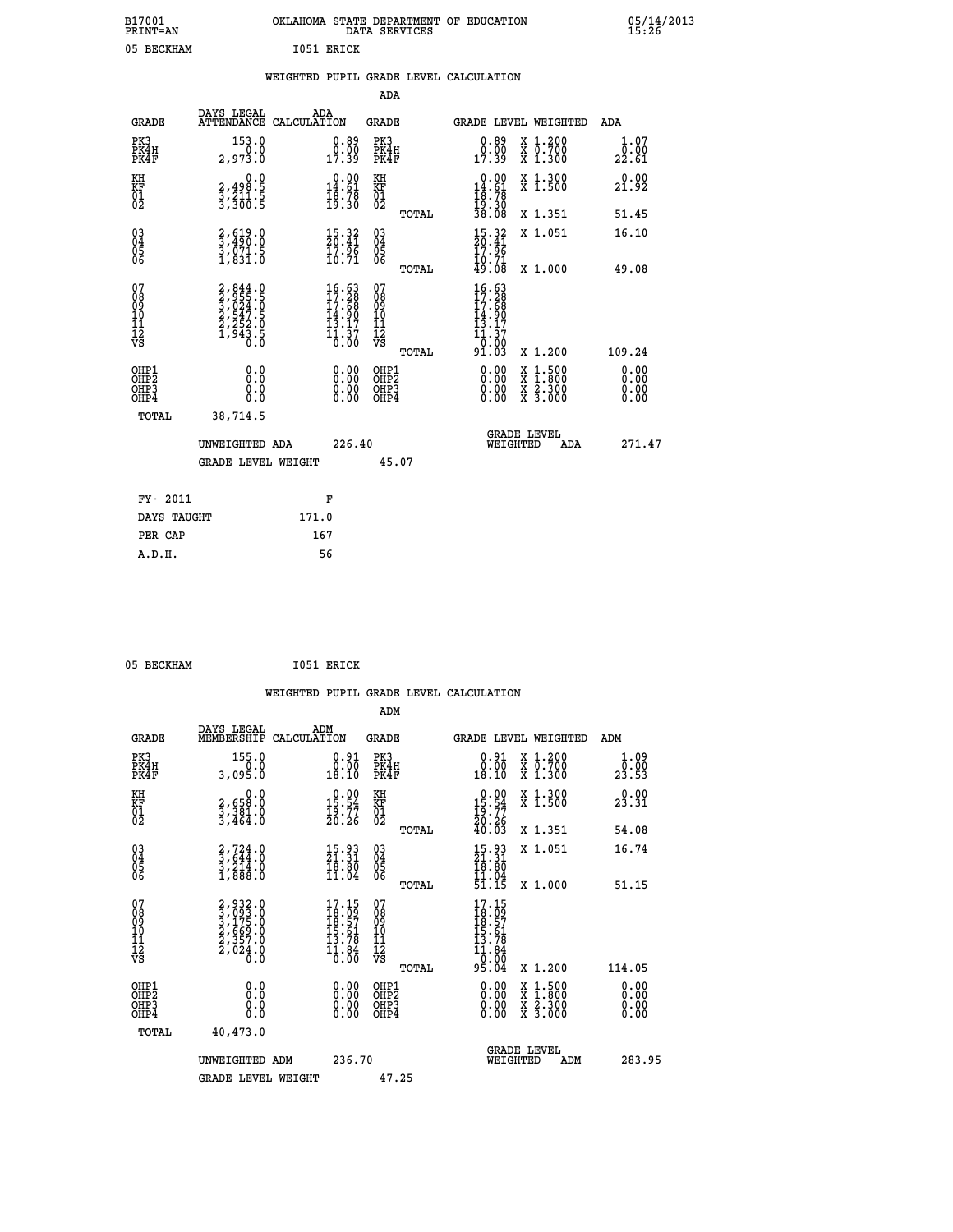|  | OKLAHOMA STATE DEPARTMENT OF EDUCATION<br>DATA SERVICES |  |
|--|---------------------------------------------------------|--|
|  | COUNTY TOTALS                                           |  |

05/14/2013<br>15:26

|  |  | WEIGHTED PUPIL GRADE LEVEL CALCULATION |
|--|--|----------------------------------------|
|  |  |                                        |

|                                                                    |                                                                                                                                                 |                                                                  | ADA                                               |       |                                                          |                                                    |                               |
|--------------------------------------------------------------------|-------------------------------------------------------------------------------------------------------------------------------------------------|------------------------------------------------------------------|---------------------------------------------------|-------|----------------------------------------------------------|----------------------------------------------------|-------------------------------|
| <b>GRADE</b>                                                       | DAYS LEGAL                                                                                                                                      | ADA<br>ATTENDANCE CALCULATION                                    | <b>GRADE</b>                                      |       |                                                          | GRADE LEVEL WEIGHTED                               | <b>ADA</b>                    |
| PK3<br>PK4H<br>PK4F                                                | 1,059.0<br>30,696.5<br>11,786.5                                                                                                                 | 6.13<br>$177.44$<br>68.34                                        | PK3<br>PK4H<br>PK4F                               |       | 6.13<br>177.44<br>68.34                                  | X 1.200<br>X 0.700<br>X 1.300                      | 7.36<br>124.21<br>88.84       |
| KH<br>KF<br>01<br>02                                               | 0.0<br>58,066:0<br>59,483.5<br>45,846:0                                                                                                         | 0.00<br>08.255<br>$\frac{344}{265}$ . $\frac{25}{23}$            | KH<br>KF<br>$\begin{matrix} 01 \ 02 \end{matrix}$ |       | $0.00335.80344.06265.23609.29$                           | X 1.300<br>X 1.500                                 | 0.00<br>503.71                |
|                                                                    |                                                                                                                                                 |                                                                  |                                                   | TOTAL |                                                          | X 1.351                                            | 823.15                        |
| $\begin{smallmatrix} 03 \\[-4pt] 04 \end{smallmatrix}$<br>05<br>ŎĞ | $46, 229.5$<br>$44, 303.5$<br>45,025.5<br>45,196.5                                                                                              | 267.40<br>256.33<br>265.09<br>261.38                             | $\substack{03 \\ 04}$<br>05                       |       | 267.40<br>256.33<br>265.09<br>261.38<br>782.80           | X 1.051                                            | 1,063.84                      |
|                                                                    |                                                                                                                                                 |                                                                  |                                                   | TOTAL |                                                          | X 1.000                                            | 782.80                        |
| 07<br>08<br>09<br>11<br>11<br>12<br>VS                             | $\begin{smallmatrix} 41,412\cdot 5\\ 41,474\cdot 0\\ 38,312\cdot 0\\ 38,831\cdot 5\\ 31,695\cdot 0\\ 30,227\cdot 0\\ 0\cdot 0\end{smallmatrix}$ | 239.57<br>239.93<br>221.79<br>224.75<br>184.39<br>176.50<br>0.00 | 07<br>08<br>09<br>11<br>11<br>12<br>VS            |       | 239.57<br>239.93<br>221.79<br>224.75<br>184.39<br>176.50 |                                                    |                               |
|                                                                    |                                                                                                                                                 |                                                                  |                                                   | TOTAL | 0:00<br>1,286.93                                         | X 1.200                                            | 1,544.32                      |
| OHP1<br>OH <sub>P</sub> 2<br>OHP3<br>OHP4                          | 0.0<br>Ō.Ō<br>0.0<br>885.0                                                                                                                      | 0.00<br>$\frac{0}{5}. \frac{0}{12}$                              | OHP1<br>OH <sub>P</sub> 2<br>OHP3<br>OHP4         |       | 0.00<br>$0.00$<br>5.12                                   | $1:500$<br>$1:800$<br>X<br>X<br>X 2.300<br>X 3.000 | 0.00<br>0.00<br>0.00<br>15.36 |
| TOTAL                                                              | 611,329.5                                                                                                                                       |                                                                  |                                                   |       |                                                          |                                                    |                               |
|                                                                    | UNWEIGHTED ADA                                                                                                                                  | 3,539.25                                                         |                                                   |       |                                                          | <b>GRADE LEVEL</b><br>WEIGHTED<br><b>ADA</b>       | 4,170.79                      |
|                                                                    | <b>GRADE LEVEL WEIGHT</b>                                                                                                                       |                                                                  | 631.54                                            |       |                                                          |                                                    |                               |
| FY- 2011                                                           |                                                                                                                                                 | F                                                                |                                                   |       |                                                          |                                                    |                               |
| DAYS TAUGHT                                                        |                                                                                                                                                 | 690.0                                                            |                                                   |       |                                                          |                                                    |                               |
| PER CAP                                                            |                                                                                                                                                 | 374                                                              |                                                   |       |                                                          |                                                    |                               |
|                                                                    |                                                                                                                                                 |                                                                  |                                                   |       |                                                          |                                                    |                               |

 **BECKHAM COUNTY TOTALS**

 **A.D.H. 2,256**

B17001<br>PRINT=AN<br>BECKHAM

|                                                      |                                                                                                                                         |                                                                                           | ADM                                                 |                                                                              |                                          |                               |
|------------------------------------------------------|-----------------------------------------------------------------------------------------------------------------------------------------|-------------------------------------------------------------------------------------------|-----------------------------------------------------|------------------------------------------------------------------------------|------------------------------------------|-------------------------------|
| <b>GRADE</b>                                         | DAYS LEGAL<br>MEMBERSHIP                                                                                                                | ADM<br>CALCULATION                                                                        | <b>GRADE</b>                                        |                                                                              | <b>GRADE LEVEL WEIGHTED</b>              | ADM                           |
| PK3<br>PK4H<br>PK4F                                  | 1,114.0<br>33,969.0<br>12,815.0                                                                                                         | 6.45<br>$\frac{196.35}{74.28}$                                                            | PK3<br>PK4H<br>PK4F                                 | $5.45$<br>196.35<br>74.28                                                    | X 1.200<br>X 0.700<br>X 1.300            | 7.36<br>137.44<br>96.56       |
| KH<br>KF<br>01<br>02                                 | 0.0<br>62,177.0<br>63,090.0<br>48,293.0                                                                                                 | 359.58<br>354.91<br>279.39                                                                | KH<br>KF<br>01<br>02                                | $0.00$<br>$359.58$<br>$364.91$<br>$279.39$<br>$644.30$                       | X 1.300<br>X 1.500                       | 0.00<br>539.38                |
|                                                      |                                                                                                                                         |                                                                                           | TOTAL                                               |                                                                              | X 1.351                                  | 870.44                        |
| 03<br>04<br>05<br>06                                 | 48,673.0<br>46,554.0<br>48,139.0<br>47,914.0                                                                                            | $\begin{smallmatrix} 281\cdot53\\ 269\cdot34\\ 278\cdot48\\ 277\cdot08 \end{smallmatrix}$ | $\begin{array}{c} 03 \\ 04 \\ 05 \\ 06 \end{array}$ | 281.53<br>269.34<br>278.48<br>277.08                                         | X 1.051                                  | 295.88                        |
|                                                      |                                                                                                                                         |                                                                                           | TOTAL                                               | 824.90                                                                       | X 1.000                                  | 824.90                        |
| 07<br>08<br>09<br>101<br>112<br>VS                   | $\begin{smallmatrix} 43\,,792\,.0\\ 43\,,964\,.0\\ 40\,,594\,.0\\ 40\,,799\,.0\\ 33\,,356\,.0\\ 32\,,073\,.0\\ 0\,.0 \end{smallmatrix}$ | 253.33<br>254.33<br>235.02<br>236.19<br>236.19<br>194.38<br>187.75<br>0.00                | 07<br>08<br>09<br>11<br>11<br>12<br>VS<br>TOTAL     | 253.33<br>254.33<br>235.02<br>236.19<br>194.38<br>187.75<br>0.00<br>1,361.00 | X 1.200                                  | 1,633.20                      |
| OHP1<br>OHP <sub>2</sub><br>OH <sub>P3</sub><br>OHP4 | 0.0<br>$0.0$<br>$0.288$                                                                                                                 | $\begin{smallmatrix} 0.00\ 0.00\ 0.00\ 5.12 \end{smallmatrix}$                            | OHP1<br>OHP2<br>OHP3<br>OHP4                        | $\begin{smallmatrix} 0.00\\ 0.00\\ 0.00\\ 5.12 \end{smallmatrix}$            | X 1:500<br>X 1:800<br>X 2:300<br>X 3:000 | 0.00<br>0.00<br>0.00<br>15.36 |
| TOTAL                                                | 648,200.0                                                                                                                               |                                                                                           |                                                     |                                                                              |                                          |                               |
|                                                      | UNWEIGHTED<br>ADM                                                                                                                       | 3,753.51                                                                                  |                                                     | WEIGHTED                                                                     | <b>GRADE LEVEL</b><br>ADM                | 4,420.90                      |
|                                                      | <b>GRADE LEVEL WEIGHT</b>                                                                                                               |                                                                                           | 667.39                                              |                                                                              |                                          |                               |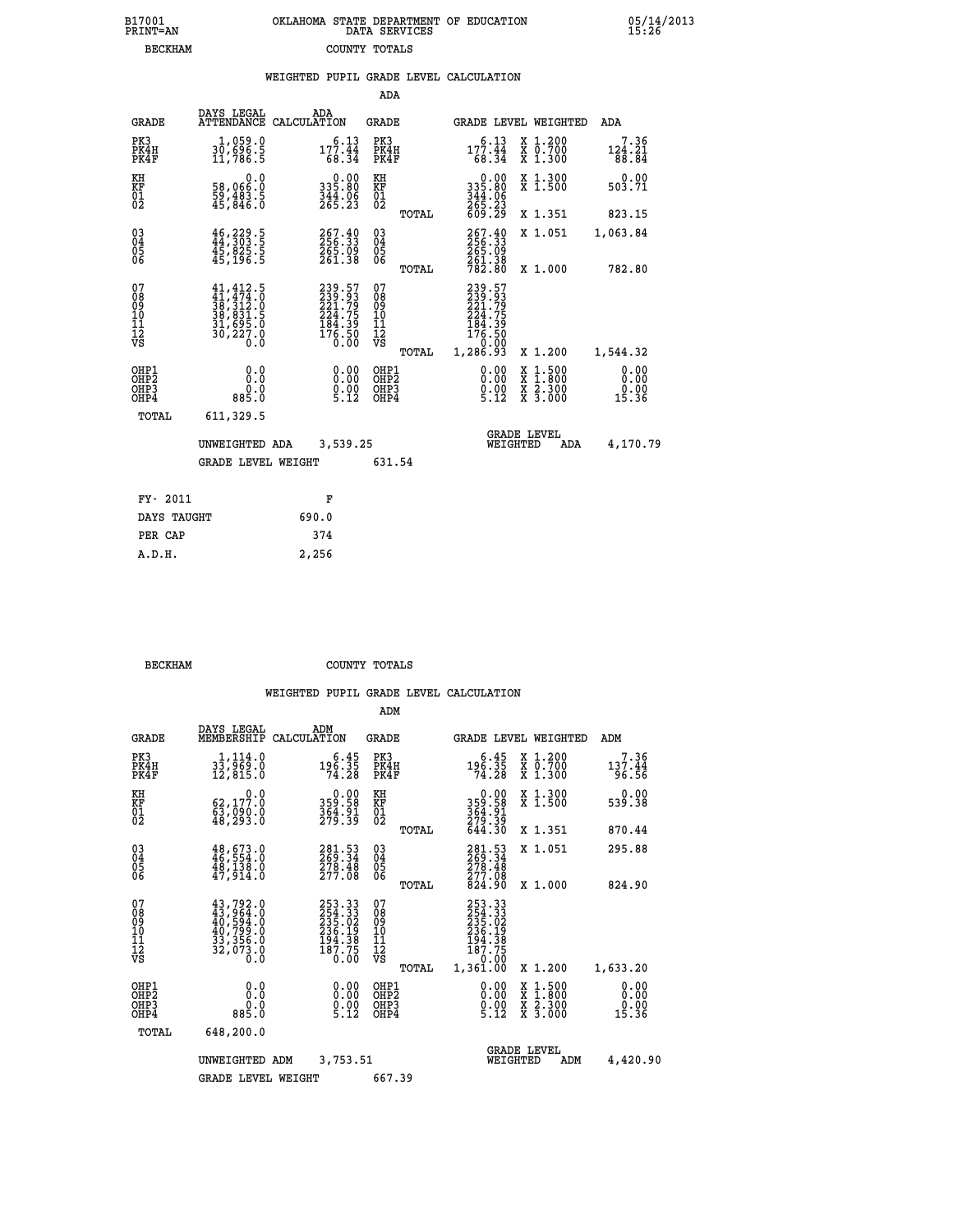| B17001<br><b>PRINT=AN</b> | OKLAHOMA STATE DEPARTMENT OF EDUCATION<br>DATA SERVICES | 05/14/2013<br>15:26 |
|---------------------------|---------------------------------------------------------|---------------------|
| 06 BLAINE                 | I009 OKEENE                                             |                     |

|  |  | WEIGHTED PUPIL GRADE LEVEL CALCULATION |
|--|--|----------------------------------------|
|  |  |                                        |

|                                                                    |                                                                                           |                                                                          | ADA                                                |       |                                                                                                        |   |                                                           |                                               |
|--------------------------------------------------------------------|-------------------------------------------------------------------------------------------|--------------------------------------------------------------------------|----------------------------------------------------|-------|--------------------------------------------------------------------------------------------------------|---|-----------------------------------------------------------|-----------------------------------------------|
| <b>GRADE</b>                                                       | DAYS LEGAL<br>ATTENDANCE CALCULATION                                                      | ADA                                                                      | <b>GRADE</b>                                       |       | GRADE LEVEL WEIGHTED                                                                                   |   |                                                           | <b>ADA</b>                                    |
| PK3<br>PK4H<br>PK4F                                                | 72.0<br>3,519.0<br>0.0                                                                    | ${\substack{ \text{0.43} \\ \text{21.20} \\ \text{0.00} }}$              | PK3<br>PK4H<br>PK4F                                |       | 0.43<br>$2\overline{1}\cdot 2\overline{0}\over 0\cdot 00$                                              |   | X 1.200<br>X 0.700<br>X 1.300                             | 0.52<br>$\frac{1\bar{4}\cdot 8\bar{4}}{0.00}$ |
| KH<br>KF<br>01<br>02                                               | 0.0<br>$\frac{4}{3}, \frac{318}{614}$ . 5<br>$\frac{3}{610}$ . 5                          | $26.02$<br>$26.02$<br>$21.77$<br>$18.13$                                 | KH<br>KF<br>01<br>02                               |       | $\begin{smallmatrix} 0.00\\ 26.02\\ 21.77\\ 18.13\\ 39.90 \end{smallmatrix}$                           |   | X 1.300<br>X 1.500                                        | 0.00<br>39.03                                 |
|                                                                    |                                                                                           |                                                                          |                                                    | TOTAL |                                                                                                        |   | X 1.351                                                   | 53.90                                         |
| $\begin{smallmatrix} 03 \\[-4pt] 04 \end{smallmatrix}$<br>Ŏ5<br>06 | $\frac{2}{3}, \frac{640}{540}.0$<br>$\frac{3}{3}, \frac{921}{21}.0$<br>$\frac{4}{3216}.0$ | $15.90$<br>21.33<br>$\frac{23.62}{25.40}$                                | $\begin{matrix} 03 \\ 04 \\ 05 \\ 06 \end{matrix}$ |       | $\begin{smallmatrix} 15.90\\21.33\\23.62\\25.40\\70.35 \end{smallmatrix}$                              |   | X 1.051                                                   | 16.71                                         |
|                                                                    |                                                                                           |                                                                          |                                                    | TOTAL |                                                                                                        |   | X 1.000                                                   | 70.35                                         |
| 07<br>08<br>09<br>11<br>11<br>12<br>VS                             | 3,036.5<br>4,052.0<br>5,205.0<br>3,341.0<br>4,398.0<br>5,006.5                            | $18.29$<br>$24.41$<br>$19.31$<br>$20.13$<br>$26.49$<br>$30.16$<br>$0.00$ | 07<br>08<br>09<br>11<br>11<br>12<br>VS             |       | $\begin{smallmatrix} 18.29\\24.41\\19.31\\10.13\\20.13\\26.49\\30.16\\30.00\\138.79 \end{smallmatrix}$ |   |                                                           |                                               |
|                                                                    |                                                                                           |                                                                          |                                                    | TOTAL |                                                                                                        |   | X 1.200                                                   | 166.55                                        |
| OHP1<br>OHP <sub>2</sub><br>OHP3<br>OHP4                           | 0.0<br>0.0<br>0.0                                                                         | 0.00<br>$\begin{smallmatrix} 0.00 \ 0.00 \end{smallmatrix}$              | OHP1<br>OH <sub>P</sub> 2<br>OHP3<br>OHP4          |       | 0.00<br>0.00<br>0.00                                                                                   | X | $1:500$<br>$1:800$<br>$\frac{x}{x}$ $\frac{5:300}{3:000}$ | 0.00<br>0.00<br>0.00<br>0.00                  |
| TOTAL                                                              | 51,890.0                                                                                  |                                                                          |                                                    |       |                                                                                                        |   |                                                           |                                               |
|                                                                    | UNWEIGHTED ADA                                                                            | 312.59                                                                   |                                                    |       | WEIGHTED                                                                                               |   | <b>GRADE LEVEL</b><br>ADA                                 | 361.90                                        |
|                                                                    | <b>GRADE LEVEL WEIGHT</b>                                                                 |                                                                          | 49.31                                              |       |                                                                                                        |   |                                                           |                                               |
| FY- 2011                                                           |                                                                                           | F                                                                        |                                                    |       |                                                                                                        |   |                                                           |                                               |
| DAYS TAUGHT                                                        |                                                                                           | 166.0                                                                    |                                                    |       |                                                                                                        |   |                                                           |                                               |
| PER CAP                                                            |                                                                                           | 150                                                                      |                                                    |       |                                                                                                        |   |                                                           |                                               |
|                                                                    |                                                                                           |                                                                          |                                                    |       |                                                                                                        |   |                                                           |                                               |

| 06 BLAINE | I009 OKEENE |
|-----------|-------------|

|                              |                                                                               |                                                                                       | ADM                                                |       |                                                                                                |                                          |                              |
|------------------------------|-------------------------------------------------------------------------------|---------------------------------------------------------------------------------------|----------------------------------------------------|-------|------------------------------------------------------------------------------------------------|------------------------------------------|------------------------------|
| <b>GRADE</b>                 | DAYS LEGAL<br>MEMBERSHIP                                                      | ADM<br>CALCULATION                                                                    | <b>GRADE</b>                                       |       |                                                                                                | <b>GRADE LEVEL WEIGHTED</b>              | ADM                          |
| PK3<br>PK4H<br>PK4F          | 73.0<br>3,754.0<br>0.0                                                        | $22.61$<br>0.00                                                                       | PK3<br>PK4H<br>PK4F                                |       | $22.44$<br>$22.61$<br>0.00                                                                     | X 1.200<br>X 0.700<br>X 1.300            | $0.53$<br>$15.83$<br>0.00    |
| KH<br>KF<br>01<br>02         | 0.0<br>$\frac{4}{3}, \frac{523}{898}$ .0<br>3,172.0                           | $\begin{smallmatrix} 0.00\\ 27.25\\ 23.48\\ 19.11 \end{smallmatrix}$                  | KH<br>KF<br>01<br>02                               |       | $\begin{smallmatrix} 0.00\\ 27.25\\ 23.48\\ 19.11\\ 42.59 \end{smallmatrix}$                   | X 1.300<br>X 1.500                       | 0.00<br>40.88                |
|                              |                                                                               |                                                                                       |                                                    | TOTAL |                                                                                                | X 1.351                                  | 57.54                        |
| 03<br>04<br>05<br>06         | $\begin{smallmatrix} 2,729.0\\ 3,660.0\\ 4,061.0\\ 4,410.0 \end{smallmatrix}$ | $\begin{smallmatrix} 16.44\ 22.05\ 24.46\ 26.57 \end{smallmatrix}$                    | $\begin{matrix} 03 \\ 04 \\ 05 \\ 06 \end{matrix}$ |       | $\frac{16}{22}$ : $\frac{44}{05}$<br>$\frac{24}{26}$ : $\frac{46}{27}$<br>$\frac{73}{29}$ : 08 | X 1.051                                  | 17.28                        |
|                              |                                                                               |                                                                                       |                                                    | TOTAL |                                                                                                | X 1.000                                  | 73.08                        |
| 07<br>08901112<br>1112<br>VS | 3,182.0<br>4,166.0<br>5,319.0<br>3,493.0<br>4,533.0<br>5,270.0<br>0.0         | $\begin{smallmatrix} 19.17\\25.10\\19.99\\21.04\\27.31\\31.75\\0.00\end{smallmatrix}$ | 07<br>08<br>09<br>01<br>11<br>11<br>12<br>VS       |       | $\begin{array}{l} 19.17 \\ 25.10 \\ 19.99 \\ 21.04 \\ 27.31 \\ 31.75 \\ 9.99 \\ \end{array}$   |                                          |                              |
|                              |                                                                               |                                                                                       |                                                    | TOTAL | 144.36                                                                                         | X 1.200                                  | 173.23                       |
| OHP1<br>OHP2<br>OHP3<br>OHP4 |                                                                               |                                                                                       | OHP1<br>OHP2<br>OHP <sub>3</sub>                   |       | $0.00$<br>$0.00$<br>0.00                                                                       | X 1:500<br>X 1:800<br>X 2:300<br>X 3:000 | 0.00<br>Ŏ.ŎŎ<br>Q.QQ<br>0.00 |
| TOTAL                        | 54,243.0                                                                      |                                                                                       |                                                    |       |                                                                                                |                                          |                              |
|                              | UNWEIGHTED ADM                                                                | 326.77                                                                                |                                                    |       |                                                                                                | GRADE LEVEL<br>WEIGHTED<br>ADM           | 378.37                       |
|                              | <b>GRADE LEVEL WEIGHT</b>                                                     |                                                                                       | 51.60                                              |       |                                                                                                |                                          |                              |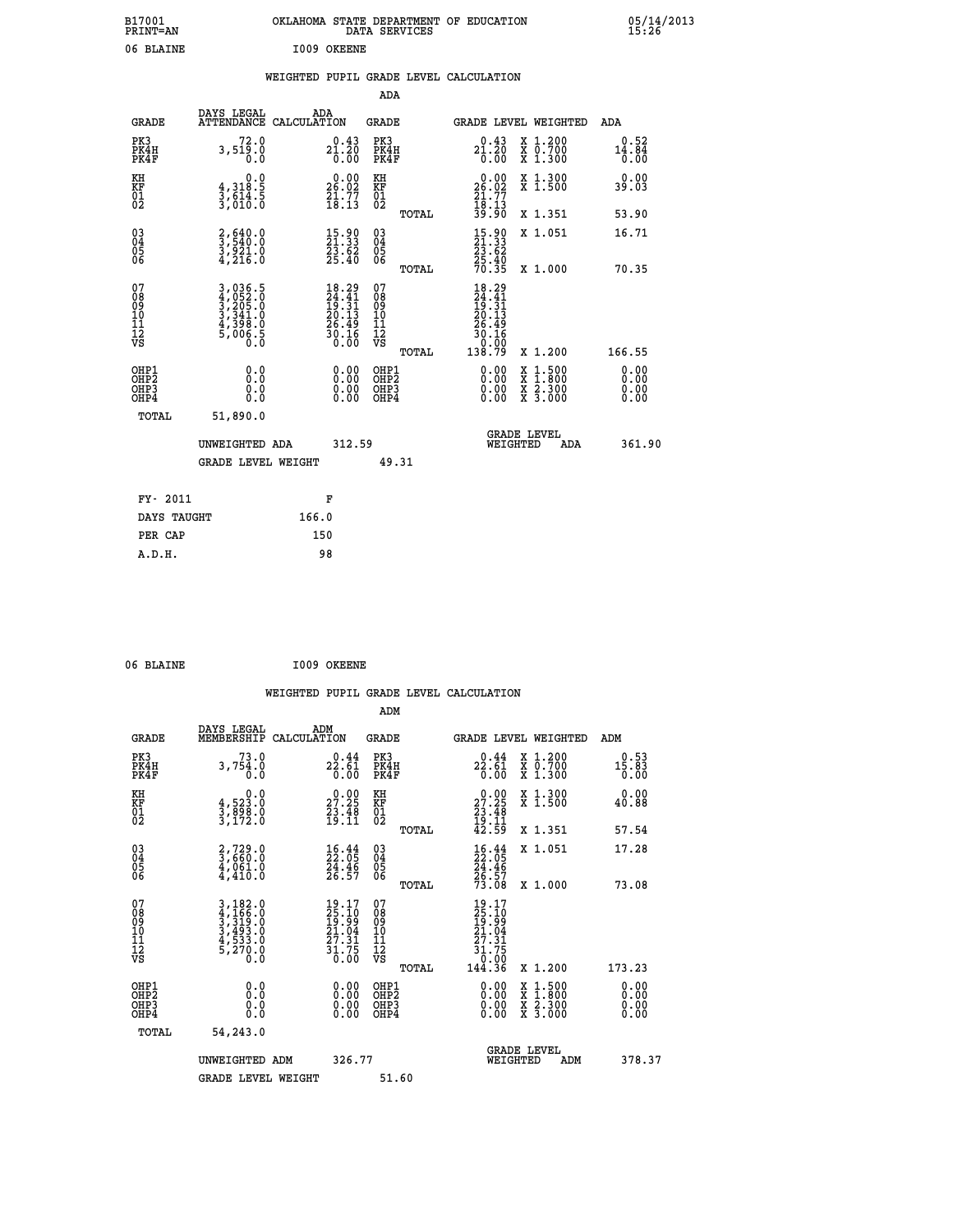| B17001<br><b>PRINT=AN</b> | OKLAHOMA STATE DEPARTMENT OF EDUCATION<br>DATA SERVICES | 05/14/2013<br>15:26 |
|---------------------------|---------------------------------------------------------|---------------------|
| 06 BLAINE                 | 1042 WATONGA                                            |                     |

|  |  | WEIGHTED PUPIL GRADE LEVEL CALCULATION |
|--|--|----------------------------------------|
|  |  |                                        |

|                                                                    |                                                                                |                                                                          | ADA                                                |       |                                                                                                                                             |                                                                |                              |
|--------------------------------------------------------------------|--------------------------------------------------------------------------------|--------------------------------------------------------------------------|----------------------------------------------------|-------|---------------------------------------------------------------------------------------------------------------------------------------------|----------------------------------------------------------------|------------------------------|
| <b>GRADE</b>                                                       | DAYS LEGAL<br>ATTENDANCE CALCULATION                                           | ADA                                                                      | <b>GRADE</b>                                       |       |                                                                                                                                             | GRADE LEVEL WEIGHTED                                           | <b>ADA</b>                   |
| PK3<br>PK4H<br>PK4F                                                | $\frac{490.0}{5,627.0}$<br>2,857.0                                             | $34.31$<br>$17.42$                                                       | PK3<br>PK4H<br>PK4F                                |       | $34.31$<br>$17.42$                                                                                                                          | X 1.200<br>X 0.700<br>X 1.300                                  | $3.59$<br>$24.02$<br>$22.65$ |
| KH<br>KF<br>01<br>02                                               | 0.0<br>12,149:5<br>10,101:0<br>8,733:5                                         | $74.08$<br>$51.59$<br>$53.25$                                            | KH<br>KF<br>01<br>02                               |       | $\begin{smallmatrix} &0.00\\ 74.08\\ 61.59\\ 53.25\\ 114.84\end{smallmatrix}$                                                               | X 1.300<br>X 1.500                                             | 0.00<br>111.12               |
|                                                                    |                                                                                |                                                                          |                                                    | TOTAL |                                                                                                                                             | X 1.351                                                        | 155.15                       |
| $\begin{smallmatrix} 03 \\[-4pt] 04 \end{smallmatrix}$<br>Ŏ5<br>ŎĞ | $\begin{smallmatrix} 8,247.0\\ 8,729.5\\ 8,252.0\\ 10,153.0 \end{smallmatrix}$ | 50.29<br>53.23<br>$\frac{50.52}{61.91}$                                  | $\begin{matrix} 03 \\ 04 \\ 05 \\ 06 \end{matrix}$ | TOTAL | $\begin{smallmatrix} 50.29\\53.23\\50.32\\61.91\\165.46\end{smallmatrix}$                                                                   | X 1.051<br>X 1.000                                             | 52.85<br>165.46              |
| 07<br>08<br>09<br>11<br>11<br>12<br>VS                             | 5,768.5<br>7,513.5<br>6,760.5<br>6,988.5<br>6,988.5<br>5,247.5                 | $35.17$<br>$45.81$<br>$41.22$<br>$48.45$<br>$42.61$<br>$32.00$<br>$0.00$ | 07<br>08<br>09<br>11<br>11<br>12<br>VS             |       | $\begin{array}{r} 35\cdot 17 \\ 45\cdot 81 \\ 41\cdot 22 \\ 48\cdot 45 \\ 42\cdot 61 \\ 32\cdot 00 \\ 0\cdot 00 \\ 245\cdot 26 \end{array}$ |                                                                |                              |
|                                                                    |                                                                                |                                                                          |                                                    | TOTAL |                                                                                                                                             | X 1.200                                                        | 294.31                       |
| OHP1<br>OHP <sub>2</sub><br>OHP3<br>OHP4                           | 0.0<br>0.0<br>0.0                                                              | 0.00<br>$\begin{smallmatrix} 0.00 \ 0.00 \end{smallmatrix}$              | OHP1<br>OH <sub>P</sub> 2<br>OHP3<br>OHP4          |       | $0.00$<br>$0.00$<br>0.00                                                                                                                    | $1:500$<br>$1:800$<br>X<br>$\frac{x}{x}$ $\frac{5:300}{3:000}$ | 0.00<br>0.00<br>0.00<br>0.00 |
| TOTAL                                                              | 115,563.0                                                                      |                                                                          |                                                    |       |                                                                                                                                             |                                                                |                              |
|                                                                    | UNWEIGHTED ADA                                                                 | 704.65                                                                   |                                                    |       |                                                                                                                                             | <b>GRADE LEVEL</b><br>WEIGHTED<br>ADA                          | 829.15                       |
|                                                                    | <b>GRADE LEVEL WEIGHT</b>                                                      |                                                                          | 124.50                                             |       |                                                                                                                                             |                                                                |                              |
| FY- 2011                                                           |                                                                                | F                                                                        |                                                    |       |                                                                                                                                             |                                                                |                              |
| DAYS TAUGHT                                                        |                                                                                | 164.0                                                                    |                                                    |       |                                                                                                                                             |                                                                |                              |
| PER CAP                                                            |                                                                                | 90                                                                       |                                                    |       |                                                                                                                                             |                                                                |                              |
|                                                                    |                                                                                |                                                                          |                                                    |       |                                                                                                                                             |                                                                |                              |

| 06 BLAINE | I042 WATONGA |
|-----------|--------------|

|  |     | WEIGHTED PUPIL GRADE LEVEL CALCULATION |
|--|-----|----------------------------------------|
|  | ADM |                                        |

| <b>GRADE</b>                                         | DAYS LEGAL<br>MEMBERSHIP                                                                                                                                                                  | ADM<br>CALCULATION                                                        | <b>GRADE</b>                                        |       |                                                                                                  | GRADE LEVEL WEIGHTED                                                                                                | ADM                                      |  |
|------------------------------------------------------|-------------------------------------------------------------------------------------------------------------------------------------------------------------------------------------------|---------------------------------------------------------------------------|-----------------------------------------------------|-------|--------------------------------------------------------------------------------------------------|---------------------------------------------------------------------------------------------------------------------|------------------------------------------|--|
| PK3<br>PK4H<br>PK4F                                  | 532.0<br>$\frac{6}{3}, \frac{162}{204}.0$                                                                                                                                                 | $37.57$<br>$19.54$                                                        | PK3<br>PK4H<br>PK4F                                 |       | $37.57$<br>$19.54$                                                                               | X 1.200<br>X 0.700<br>X 1.300                                                                                       | 3.89<br>$2\overline{5}\cdot 30$<br>25.40 |  |
| KH<br>KF<br>01<br>02                                 | 0.0<br>12,910.0<br>10,561.0<br>9,086.0                                                                                                                                                    | $78.72$<br>$54.40$<br>$55.40$                                             | KH<br>KF<br>01<br>02                                |       | 0.00<br>$78.72$<br>$64.40$<br>$55.40$<br>$119.80$                                                | X 1.300<br>X 1.500                                                                                                  | 0.00<br>118.08                           |  |
|                                                      |                                                                                                                                                                                           |                                                                           |                                                     | TOTAL |                                                                                                  | X 1.351                                                                                                             | 161.85                                   |  |
| 03<br>04<br>05<br>06                                 | $\begin{smallmatrix} 8,564.0\\ 9,096.0\\ 8,702.0\\ 10,844.0 \end{smallmatrix}$                                                                                                            | 52.22<br>55.46<br>53.06<br>66.12                                          | $\begin{array}{c} 03 \\ 04 \\ 05 \\ 06 \end{array}$ |       | $\begin{array}{r} 52.22 \\ 55.46 \\ 53.06 \\ 66.12 \\ 174.64 \end{array}$                        | X 1.051                                                                                                             | 54.88                                    |  |
|                                                      |                                                                                                                                                                                           |                                                                           |                                                     | TOTAL |                                                                                                  | X 1.000                                                                                                             | 174.64                                   |  |
| 07<br>08<br>09<br>11<br>11<br>12<br>VS               | $\begin{smallmatrix} 6\,,\,2\,0\,3\,. \ 0\\ 8\,,\,3\,7\,0\,. \ 0\\ 7\,,\,2\,7\,5\,. \ 0\\ 8\,,\,7\,0\,3\,. \ 0\\ 7\,,\,9\,8\,2\,. \ 0\\ 5\,,\,7\,1\,7\,. \ 0\\ 0\,. \ 0\end{smallmatrix}$ | $37.82$<br>$51.04$<br>$44.36$<br>$53.07$<br>$48.67$<br>$34.86$<br>$36.00$ | 07<br>08<br>09<br>01<br>11<br>11<br>12<br>VS        | TOTAL | $37.82$<br>$51.04$<br>$44.36$<br>$53.07$<br>$58.67$<br>$48.67$<br>$34.86$<br>$0.000$<br>$269.82$ | X 1.200                                                                                                             | 323.78                                   |  |
| OHP1<br>OH <sub>P</sub> <sub>2</sub><br>OHP3<br>OHP4 | 0.0<br>0.0<br>0.0                                                                                                                                                                         | $0.00$<br>$0.00$<br>0.00                                                  | OHP1<br>OHP <sub>2</sub><br>OHP3<br>OHP4            |       | $0.00$<br>$0.00$<br>0.00                                                                         | $\begin{array}{l} \mathtt{X} & 1.500 \\ \mathtt{X} & 1.800 \\ \mathtt{X} & 2.300 \\ \mathtt{X} & 3.000 \end{array}$ | 0.00<br>0.00<br>0.00<br>0.00             |  |
| TOTAL                                                | 123,911.0                                                                                                                                                                                 |                                                                           |                                                     |       |                                                                                                  |                                                                                                                     |                                          |  |
|                                                      | UNWEIGHTED ADM                                                                                                                                                                            | 755.55                                                                    |                                                     |       | WEIGHTED                                                                                         | <b>GRADE LEVEL</b><br>ADM                                                                                           | 888.82                                   |  |
|                                                      | <b>GRADE LEVEL WEIGHT</b>                                                                                                                                                                 |                                                                           | 133.27                                              |       |                                                                                                  |                                                                                                                     |                                          |  |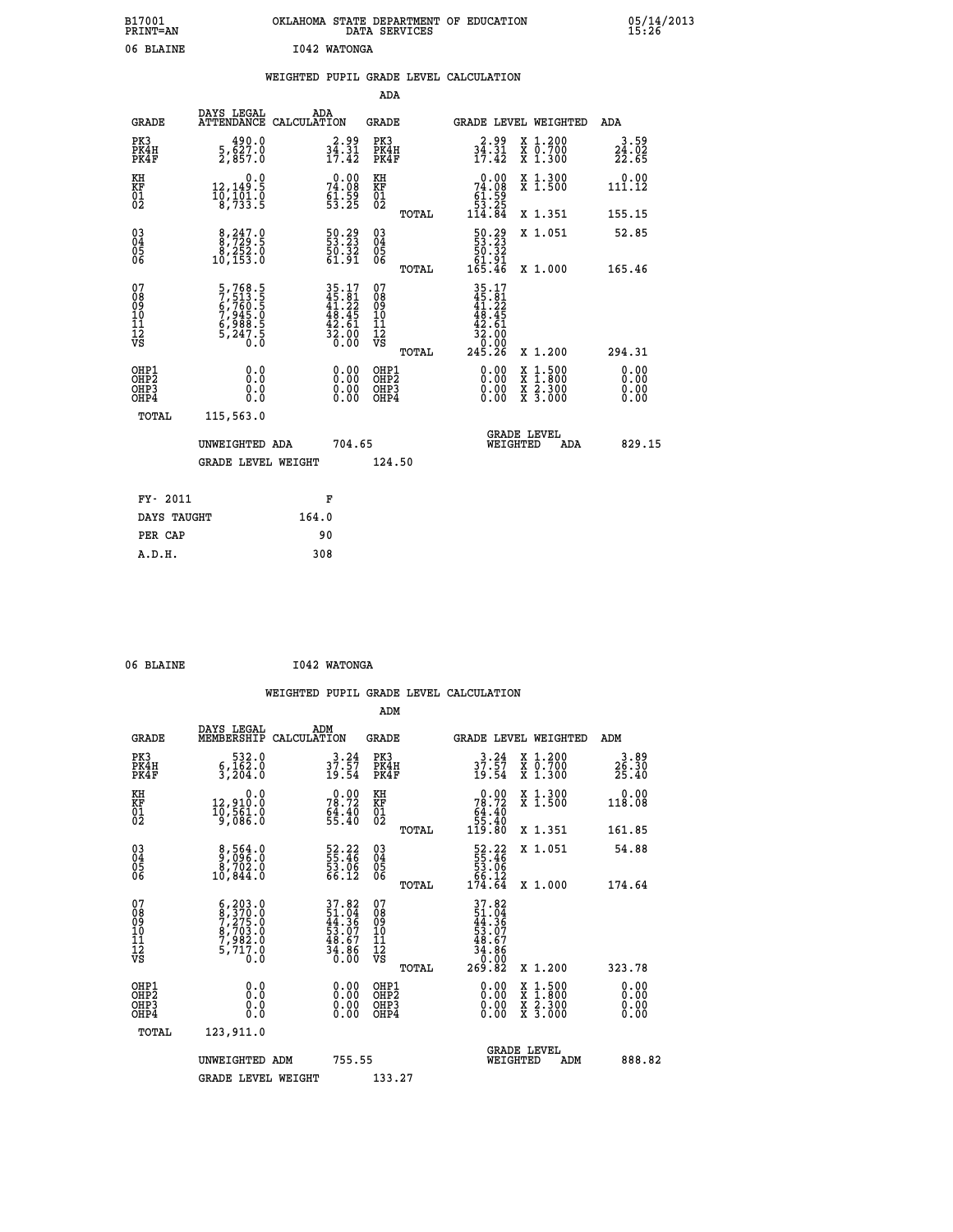| B17001<br>PRINT=AN                                   |                                                                       | OKLAHOMA STATE DEPARTMENT OF EDUCATION                                                       | DATA SERVICES                                      |                                                                                        |                                                                                          | 05/14/2013<br>15:26          |  |
|------------------------------------------------------|-----------------------------------------------------------------------|----------------------------------------------------------------------------------------------|----------------------------------------------------|----------------------------------------------------------------------------------------|------------------------------------------------------------------------------------------|------------------------------|--|
| 06 BLAINE                                            |                                                                       | I080 GEARY                                                                                   |                                                    |                                                                                        |                                                                                          |                              |  |
|                                                      |                                                                       | WEIGHTED PUPIL GRADE LEVEL CALCULATION                                                       |                                                    |                                                                                        |                                                                                          |                              |  |
|                                                      |                                                                       |                                                                                              | ADA                                                |                                                                                        |                                                                                          |                              |  |
| <b>GRADE</b>                                         | DAYS LEGAL                                                            | ADA<br>ATTENDANCE CALCULATION                                                                | GRADE                                              | GRADE LEVEL WEIGHTED                                                                   |                                                                                          | ADA                          |  |
| PK3<br>PK4H<br>PK4F                                  | 557.5<br>0.0<br>4,328.0                                               | $\begin{smallmatrix} 3.53\ 0.00\ 27.39 \end{smallmatrix}$                                    | PK3<br>PK4H<br>PK4F                                | $\begin{smallmatrix} 3.53\ 0.00\ 27.39 \end{smallmatrix}$                              | X 1.200<br>X 0.700<br>X 1.300                                                            | 4.24<br>0.00<br>35.61        |  |
| KH<br>KF<br>$^{01}_{02}$                             | 0.0<br>5,461.5<br>3,694.0<br>6,059.5                                  | $\begin{smallmatrix} 0.00\\ 34.57\\ 23.38\\ 38.35 \end{smallmatrix}$                         | KH<br>KF<br>01<br>02                               | $\begin{smallmatrix} 0.00\\ 34.57\\ 23.38\\ 38.35\\ 61.73 \end{smallmatrix}$           | X 1.300<br>X 1.500                                                                       | 0.00<br>51.86                |  |
|                                                      |                                                                       |                                                                                              | TOTAL                                              |                                                                                        | X 1.351                                                                                  | 83.40                        |  |
| $\substack{03 \\ 04}$<br>$\frac{05}{06}$             | 3,940.0<br>3,553.5<br>3,947.5<br>4,013.5                              | $24.94$<br>$22.49$<br>$\frac{24.98}{25.40}$                                                  | $\begin{matrix} 03 \\ 04 \\ 05 \\ 06 \end{matrix}$ | $24.94$<br>$22.49$<br>24.98                                                            | X 1.051                                                                                  | 26.21                        |  |
|                                                      |                                                                       |                                                                                              | TOTAL                                              | $\frac{25.40}{72.87}$                                                                  | X 1.000                                                                                  | 72.87                        |  |
| 07<br>08<br>09<br>11<br>11<br>12<br>VS               | 3,105.5<br>3,506.0<br>4,682.5<br>4,259.5<br>4,885.5<br>4,189.5<br>0.0 | $\begin{smallmatrix} 19.66\\ 22.19\\ 29.64\\ 26.96\\ 30.92\\ 26.52\\ 0.00 \end{smallmatrix}$ | 07<br>08<br>09<br>11<br>11<br>VS<br><b>TOTAL</b>   | $19.66$<br>$22.19$<br>$29.64$<br>$26.96$<br>$30.92$<br>$26.520$<br>$0.009$<br>$155.89$ | X 1.200                                                                                  | 187.07                       |  |
| OHP1<br>OHP <sub>2</sub><br>OH <sub>P3</sub><br>OHP4 | 0.0<br>0.0<br>0.0<br>0.0                                              | 0.00<br>0.00<br>0.00                                                                         | OHP1<br>OH <sub>P</sub> 2<br>OHP3<br>OHP4          | 0.00<br>0.00<br>0.00                                                                   | $\begin{smallmatrix} x & 1.500 \\ x & 1.800 \\ x & 2.300 \\ x & 3.000 \end{smallmatrix}$ | 0.00<br>0.00<br>0.00<br>0.00 |  |
| TOTAL                                                | 60, 183.5                                                             |                                                                                              |                                                    |                                                                                        |                                                                                          |                              |  |
|                                                      | UNWEIGHTED ADA                                                        | 380.92                                                                                       |                                                    | <b>GRADE LEVEL</b><br>WEIGHTED                                                         | ADA                                                                                      | 461.26                       |  |
|                                                      | <b>GRADE LEVEL WEIGHT</b>                                             |                                                                                              | 80.34                                              |                                                                                        |                                                                                          |                              |  |
| FY- 2011                                             |                                                                       | F                                                                                            |                                                    |                                                                                        |                                                                                          |                              |  |
| DAYS TAUGHT                                          |                                                                       | 158.0                                                                                        |                                                    |                                                                                        |                                                                                          |                              |  |
| PER CAP                                              |                                                                       | 154                                                                                          |                                                    |                                                                                        |                                                                                          |                              |  |

| 06 BLAINE | I080 GEARY |
|-----------|------------|
|           |            |

|                                                      |                                                                                                                                                             |                                                                      |                                              | WEIGHTED PUPIL GRADE LEVEL CALCULATION                                       |                                                           |                              |
|------------------------------------------------------|-------------------------------------------------------------------------------------------------------------------------------------------------------------|----------------------------------------------------------------------|----------------------------------------------|------------------------------------------------------------------------------|-----------------------------------------------------------|------------------------------|
|                                                      |                                                                                                                                                             |                                                                      | ADM                                          |                                                                              |                                                           |                              |
| <b>GRADE</b>                                         | DAYS LEGAL<br>MEMBERSHIP<br>CALCULATION                                                                                                                     | ADM                                                                  | <b>GRADE</b>                                 | <b>GRADE LEVEL WEIGHTED</b>                                                  |                                                           | ADM                          |
| PK3<br>PK4H<br>PK4F                                  | 570.0<br>0.0<br>4,595.0                                                                                                                                     | 3.61<br>_0.00<br>29.08                                               | PK3<br>PK4H<br>PK4F                          | $3.61$<br>$0.00$<br>29.08                                                    | X 1.200<br>X 0.700<br>X 1.300                             | 4.33<br>0.00<br>37.80        |
| KH<br>KF<br>01<br>02                                 | $\begin{smallmatrix}&&&0.0\\5,817.0\\3,925.0\\6,465.0\end{smallmatrix}$                                                                                     | $\begin{smallmatrix} 0.00\\ 36.82\\ 24.84\\ 40.92 \end{smallmatrix}$ | KH<br>KF<br>01<br>02                         | $\begin{smallmatrix} 0.00\\ 36.82\\ 24.84\\ 40.92\\ 65.76 \end{smallmatrix}$ | X 1.300<br>X 1.500                                        | 0.00<br>55.23                |
|                                                      |                                                                                                                                                             |                                                                      | TOTAL                                        |                                                                              | X 1.351                                                   | 88.84                        |
| $\begin{matrix} 03 \\ 04 \\ 05 \\ 06 \end{matrix}$   | $\frac{4}{3}, \frac{123}{721}.0$<br>$\frac{4}{186}.0$<br>$\frac{4}{183}.0$                                                                                  | 26.09<br>23.55<br>26.49<br>26.47                                     | 03<br>04<br>05<br>06                         | 26.09<br>23.55<br>26.49<br>26.47<br>76.51                                    | X 1.051                                                   | 27.42                        |
|                                                      |                                                                                                                                                             |                                                                      | TOTAL                                        |                                                                              | X 1.000                                                   | 76.51                        |
| 07<br>08<br>09<br>01<br>11<br>11<br>12<br>VS         | $\begin{smallmatrix} 3\,,\,188\,.\,0\\ 3\,,\,610\,.\,0\\ 4\,,\,877\,.\,0\\ 4\,,\,391\,.\,0\\ 5\,,\,120\,.\,0\\ 4\,,\,377\,.\,0\\ 0\,.\,0 \end{smallmatrix}$ | $20.1822.8530.8727.7932.4127.700.00$                                 | 07<br>08<br>09<br>01<br>11<br>11<br>12<br>VS | 20.185<br>22.85<br>30.87<br>27.79<br>32.41<br>27.70                          |                                                           |                              |
|                                                      |                                                                                                                                                             |                                                                      | TOTAL                                        | 0:00<br>161:80                                                               | X 1.200                                                   | 194.16                       |
| OHP1<br>OHP2<br>OH <sub>P3</sub><br>OH <sub>P4</sub> | 0.0<br>$\begin{smallmatrix} 0.0 & 0 \ 0.0 & 0 \end{smallmatrix}$                                                                                            | 0.00<br>$\begin{smallmatrix} 0.00 \ 0.00 \end{smallmatrix}$          | OHP1<br>OHP2<br>OHP3<br>OHP4                 | $0.00$<br>$0.00$<br>X<br>X<br>0.00                                           | $1.500$<br>$1.800$<br>$\frac{x}{x}$ $\frac{5:300}{3:000}$ | 0.00<br>0.00<br>0.00<br>0.00 |
| TOTAL                                                | 63,148.0                                                                                                                                                    |                                                                      |                                              |                                                                              |                                                           |                              |
|                                                      | UNWEIGHTED<br>ADM                                                                                                                                           | 399.67                                                               |                                              | <b>GRADE LEVEL</b><br>WEIGHTED                                               | ADM                                                       | 484.29                       |
|                                                      | <b>GRADE LEVEL WEIGHT</b>                                                                                                                                   |                                                                      | 84.62                                        |                                                                              |                                                           |                              |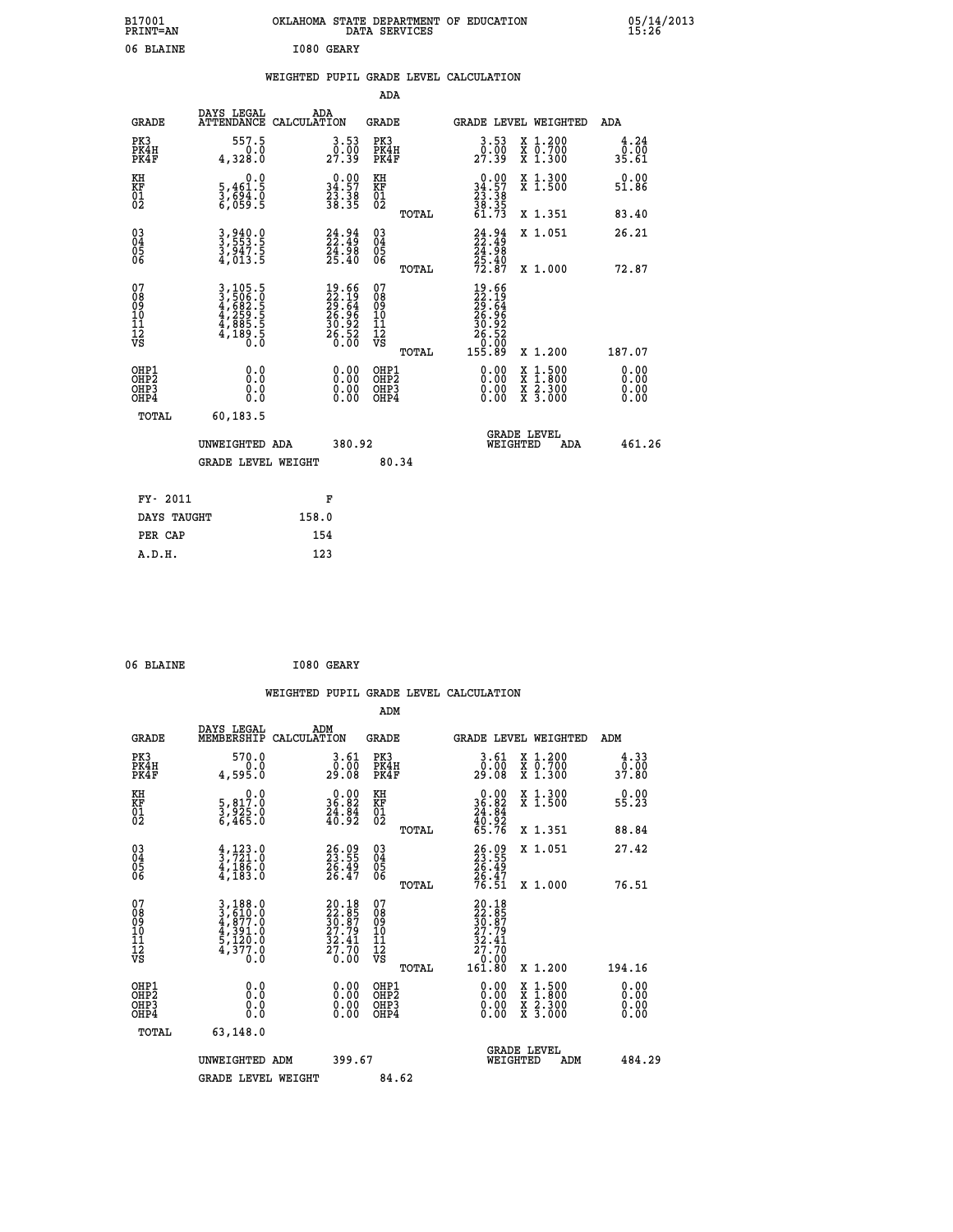| B17001<br>PRINT=AN                                 |                                                                                                      | OKLAHOMA STATE DEPARTMENT OF EDUCATION                                                    | DATA SERVICES                                      |                                                                        |                                                                                          | 05/14/2013<br>15:26                               |
|----------------------------------------------------|------------------------------------------------------------------------------------------------------|-------------------------------------------------------------------------------------------|----------------------------------------------------|------------------------------------------------------------------------|------------------------------------------------------------------------------------------|---------------------------------------------------|
| 06 BLAINE                                          |                                                                                                      | I105 CANTON                                                                               |                                                    |                                                                        |                                                                                          |                                                   |
|                                                    |                                                                                                      | WEIGHTED PUPIL GRADE LEVEL CALCULATION                                                    |                                                    |                                                                        |                                                                                          |                                                   |
|                                                    |                                                                                                      |                                                                                           | ADA                                                |                                                                        |                                                                                          |                                                   |
| <b>GRADE</b>                                       | DAYS LEGAL                                                                                           | ADA<br>ATTENDANCE CALCULATION                                                             | GRADE                                              | <b>GRADE LEVEL WEIGHTED</b>                                            | ADA                                                                                      |                                                   |
| PK3<br>PK4H<br>PK4F                                | 643.0<br>0.0<br>3,550.5                                                                              | 3.72<br>0.00<br>20.52                                                                     | PK3<br>PK4H<br>PK4F                                | 3.72<br>$\frac{0.00}{20.52}$                                           | X 1.200<br>X 0.700<br>X 1.300                                                            | 4.46<br>$\overline{0}$ . $\overline{0}0$<br>26.68 |
| KH<br>KF<br>$\overline{01}$                        | 0.0<br>4,858:0<br>4,822:0<br>4,598:5                                                                 | $\begin{smallmatrix} 0.00\\ 28.08\\ 27.87\\ 26.58 \end{smallmatrix}$                      | KH<br>KF<br>01<br>02                               | 28.08<br>$\frac{27.87}{26.58}$<br>54.45                                | X 1.300<br>X 1.500                                                                       | 0.00<br>42.12                                     |
|                                                    |                                                                                                      |                                                                                           | TOTAL                                              |                                                                        | X 1.351                                                                                  | 73.56                                             |
| $\begin{matrix} 03 \\ 04 \\ 05 \\ 06 \end{matrix}$ | $\frac{4}{3}, \frac{175}{737}$ :<br>$\frac{5}{5}, \frac{822}{622}$ :<br>$\frac{5}{4}, \frac{602}{5}$ | 24.13<br>21.60<br>33.66<br>26.60                                                          | $\begin{matrix} 03 \\ 04 \\ 05 \\ 06 \end{matrix}$ | $24.13$<br>$21.60$<br>33.66                                            | X 1.051                                                                                  | 25.36                                             |
|                                                    |                                                                                                      |                                                                                           | TOTAL                                              | $\frac{26}{81}.\overline{\frac{60}{86}}$                               | X 1.000                                                                                  | 81.86                                             |
| 07<br>08<br>09<br>10<br>11<br>12<br>VS             | $6,427.0$<br>$3,118.0$<br>$3,118.0$<br>$4,051.0$<br>$4,860.5$<br>$3,725.0$<br>$0.0$                  | $\begin{array}{c} 37.15 \\ 28.18 \\ 18.02 \\ 23.42 \\ 28.10 \\ 21.53 \\ 0.00 \end{array}$ | 07<br>08<br>09<br>10<br>11<br>12<br>VS<br>TOTAL    | 37.15<br>28.18<br>18.02<br>23.42<br>28.10<br>24.53<br>21.530<br>156.40 | X 1.200                                                                                  | 187.68                                            |
| OHP1<br>OHP2<br>OH <sub>P3</sub><br>OHP4           | 0.0<br>Ō.Ō<br>0.0<br>0.0                                                                             | 0.00<br>0.00<br>0.00                                                                      | OHP1<br>OHP <sub>2</sub><br>OHP3<br>OHP4           | 0.00<br>0.00<br>0.00                                                   | $\begin{smallmatrix} x & 1.500 \\ x & 1.800 \\ x & 2.300 \\ x & 3.000 \end{smallmatrix}$ | 0.00<br>0.00<br>0.00                              |
| TOTAL                                              | 63,865.5                                                                                             |                                                                                           |                                                    |                                                                        |                                                                                          |                                                   |
|                                                    | UNWEIGHTED ADA                                                                                       | 369.16                                                                                    |                                                    | <b>GRADE LEVEL</b><br>WEIGHTED                                         | ADA                                                                                      | 441.72                                            |
|                                                    | <b>GRADE LEVEL WEIGHT</b>                                                                            |                                                                                           | 72.56                                              |                                                                        |                                                                                          |                                                   |
| FY- 2011                                           |                                                                                                      | F                                                                                         |                                                    |                                                                        |                                                                                          |                                                   |
| DAYS TAUGHT                                        |                                                                                                      | 173.0                                                                                     |                                                    |                                                                        |                                                                                          |                                                   |
| PER CAP                                            |                                                                                                      | 90                                                                                        |                                                    |                                                                        |                                                                                          |                                                   |

06 BLAINE **I105 CANTON** 

|                                                      |                                                                                                                                                             |                                                                          | WEIGHTED PUPIL GRADE LEVEL CALCULATION             |                                                                                                                                                                            |                              |
|------------------------------------------------------|-------------------------------------------------------------------------------------------------------------------------------------------------------------|--------------------------------------------------------------------------|----------------------------------------------------|----------------------------------------------------------------------------------------------------------------------------------------------------------------------------|------------------------------|
|                                                      |                                                                                                                                                             |                                                                          | ADM                                                |                                                                                                                                                                            |                              |
| <b>GRADE</b>                                         | DAYS LEGAL<br>MEMBERSHIP<br>CALCULATION                                                                                                                     | ADM                                                                      | <b>GRADE</b>                                       | <b>GRADE LEVEL WEIGHTED</b>                                                                                                                                                | ADM                          |
| PK3<br>PK4H<br>PK4F                                  | 729.0<br>0.0<br>3,877.0                                                                                                                                     | $\frac{4.21}{0.00}$<br>22.41                                             | PK3<br>PK4H<br>PK4F                                | $\begin{smallmatrix} 4 & 21 \\ 0 & 00 \\ 22 & 41 \end{smallmatrix}$<br>X 1.200<br>X 0.700<br>X 1.300                                                                       | 5.05<br>0.00<br>29.13        |
| KH<br>KF<br>01<br>02                                 | $\begin{smallmatrix}&&&0.0\\5,205.0\\4,946.0\\4,685.0\end{smallmatrix}$                                                                                     | $\begin{smallmatrix} 0.00\\ 30.09\\ 28.59\\ 27.08 \end{smallmatrix}$     | KH<br>KF<br>01<br>02                               | 0.00<br>X 1.300<br>X 1.500<br>$\frac{30.09}{28.59}$<br>$\frac{27.08}{55.67}$                                                                                               | 0.00<br>45.14                |
|                                                      |                                                                                                                                                             |                                                                          | TOTAL                                              | X 1.351                                                                                                                                                                    | 75.21                        |
| $\begin{matrix} 03 \\ 04 \\ 05 \\ 06 \end{matrix}$   | $\begin{smallmatrix} 4 & 253 & 0 \\ 3 & 804 & 0 \\ 5 & 934 & 0 \\ 4 & 657 & 0 \end{smallmatrix}$                                                            | $\begin{smallmatrix} 24.58\ 21.99\ 34.30\ 26.92 \end{smallmatrix}$       | $\begin{matrix} 03 \\ 04 \\ 05 \\ 06 \end{matrix}$ | $24.58$<br>$24.30$<br>$34.30$<br>$26.92$<br>$83.21$<br>X 1.051                                                                                                             | 25.83                        |
|                                                      |                                                                                                                                                             |                                                                          | TOTAL                                              | X 1.000                                                                                                                                                                    | 83.21                        |
| 07<br>08<br>09<br>01<br>11<br>11<br>12<br>VS         | $\begin{smallmatrix} 6\,,\,572\,.\,0\\ 5\,,\,006\,.\,0\\ 3\,,\,475\,.\,0\\ 4\,,\,237\,.\,0\\ 5\,,\,228\,.\,0\\ 4\,,\,321\,.\,0\\ 0\,.\,0 \end{smallmatrix}$ | $37.99$<br>$28.94$<br>$20.09$<br>$24.49$<br>$30.22$<br>$24.98$<br>$0.00$ | 07<br>08<br>09<br>001<br>11<br>11<br>12<br>VS      | 37.99<br>$\begin{smallmatrix} 23 & 3 & 4 & 5 & 6 \ 20 & 20 & 0 & 9 & 9 \ 24 & 4 & 9 & 2 \ 3 & 24 & 9 & 8 & 2 \ 24 & 9 & 8 & 0 & 0 \ 16 & 6 & 71 & 0 & 0 \end{smallmatrix}$ |                              |
|                                                      |                                                                                                                                                             |                                                                          | TOTAL                                              | X 1.200                                                                                                                                                                    | 200.05                       |
| OHP1<br>OHP2<br>OH <sub>P3</sub><br>OH <sub>P4</sub> | 0.0<br>$\begin{smallmatrix} 0.0 & 0 \ 0.0 & 0 \end{smallmatrix}$                                                                                            | 0.00<br>$\begin{smallmatrix} 0.00 \ 0.00 \end{smallmatrix}$              | OHP1<br>OHP2<br>OHP3<br>OHP4                       | $0.00$<br>$0.00$<br>$\frac{x}{x}$ $\frac{1.500}{x}$<br>$\frac{x}{x}$ $\frac{5:300}{3:000}$<br>0.00                                                                         | 0.00<br>0.00<br>0.00<br>0.00 |
| TOTAL                                                | 66,929.0                                                                                                                                                    |                                                                          |                                                    |                                                                                                                                                                            |                              |
|                                                      | UNWEIGHTED<br>ADM                                                                                                                                           | 386.88                                                                   |                                                    | <b>GRADE LEVEL</b><br>WEIGHTED<br>ADM                                                                                                                                      | 463.62                       |
|                                                      | <b>GRADE LEVEL WEIGHT</b>                                                                                                                                   |                                                                          | 76.74                                              |                                                                                                                                                                            |                              |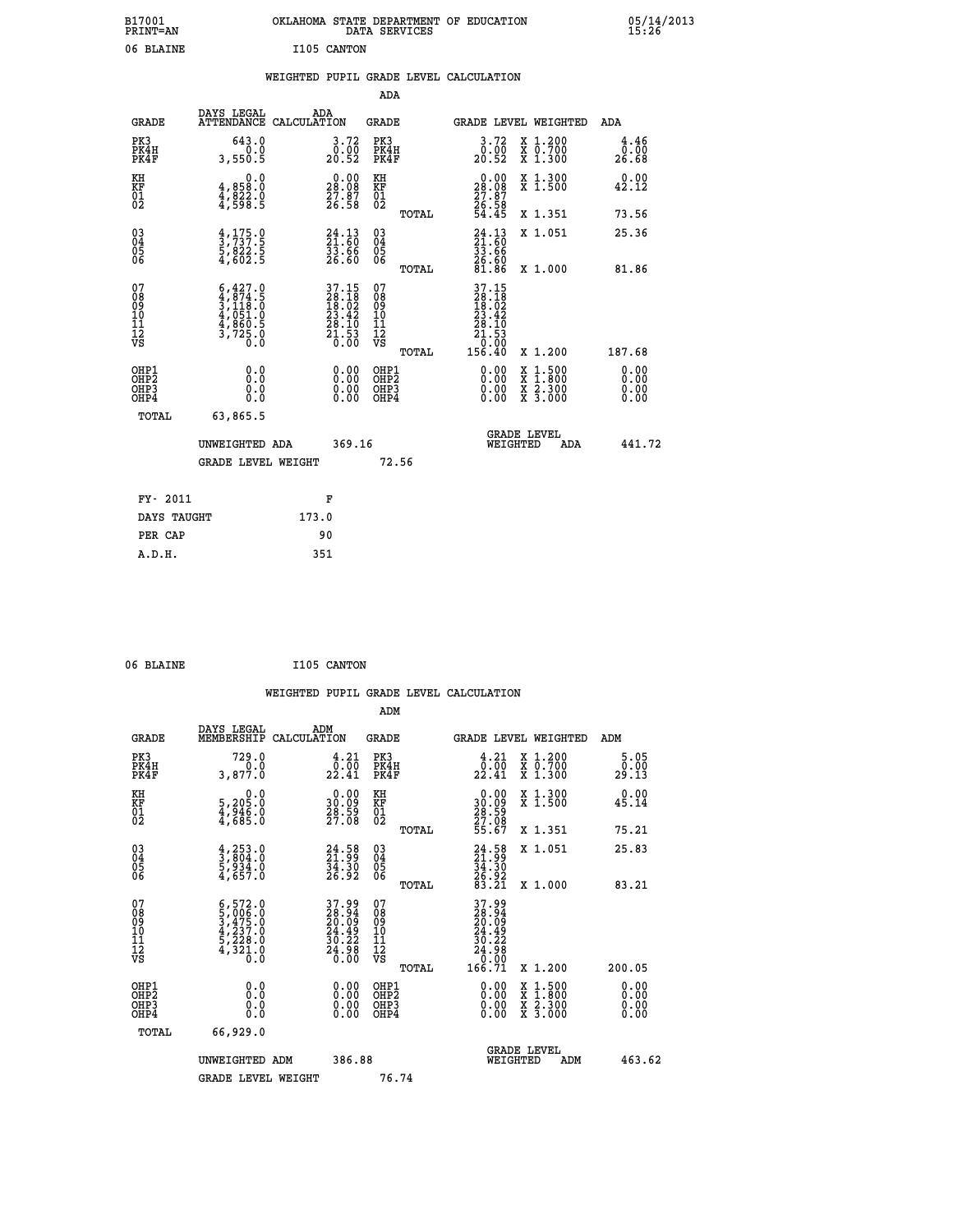| 7001<br>INT=AN | OKLAHOMA STATE DEPARTMENT OF EDUCATION<br>DATA SERVICES |  |
|----------------|---------------------------------------------------------|--|
| BLAINE         | COUNTY TOTALS                                           |  |

05/14/2013<br>15:26

|                                                              |                                                                                                                                                                               | WEIGHTED PUPIL GRADE LEVEL CALCULATION                                                               |                                                  |                                                                                                                                                                                                                                                                                                                                                                                                                                |                         |
|--------------------------------------------------------------|-------------------------------------------------------------------------------------------------------------------------------------------------------------------------------|------------------------------------------------------------------------------------------------------|--------------------------------------------------|--------------------------------------------------------------------------------------------------------------------------------------------------------------------------------------------------------------------------------------------------------------------------------------------------------------------------------------------------------------------------------------------------------------------------------|-------------------------|
|                                                              |                                                                                                                                                                               |                                                                                                      | ADA                                              |                                                                                                                                                                                                                                                                                                                                                                                                                                |                         |
| <b>GRADE</b>                                                 | DAYS LEGAL                                                                                                                                                                    | ADA<br>ATTENDANCE CALCULATION                                                                        | <b>GRADE</b>                                     | GRADE LEVEL WEIGHTED                                                                                                                                                                                                                                                                                                                                                                                                           | ADA                     |
| PK3<br>PK4H<br>PK4F                                          | $\frac{1}{9}, \frac{762}{146}.0$<br>10,735.5                                                                                                                                  | 10.67<br>55:51<br>65:33                                                                              | PK3<br>PK4H<br>PK4F                              | $\frac{10.67}{55.51}$<br>65.33<br>X 1.200<br>X 0.700<br>X 1.300                                                                                                                                                                                                                                                                                                                                                                | 12.81<br>38.86<br>84.94 |
| KH<br>KF<br>01<br>02                                         | 0.0<br>26,787.5<br>22,231.5<br>22,401.5                                                                                                                                       | $0.00$<br>162.75<br>$\frac{134}{136}$ : $\frac{61}{31}$                                              | KH<br>KF<br>01<br>02                             | $0.00$<br>$162.75$<br>$134.61$<br>$136.31$<br>$270.92$<br>X 1.300<br>X 1.500                                                                                                                                                                                                                                                                                                                                                   | $0.00$<br>244.13        |
|                                                              |                                                                                                                                                                               |                                                                                                      | TOTAL                                            | X 1.351                                                                                                                                                                                                                                                                                                                                                                                                                        | 366.01                  |
| $\begin{smallmatrix} 03 \\[-4pt] 04 \end{smallmatrix}$<br>05 | 19,002.0<br>19,560.5<br>21,943.0<br>22,985.0                                                                                                                                  | $\begin{array}{c} 115\cdot 26\\ 118\cdot 65\\ 132\cdot 58\\ 139\cdot 31 \end{array}$                 | $^{03}_{04}$<br>05                               | $\begin{array}{c} 115\cdot 26\\ 118\cdot 65\\ 132\cdot 58\\ 139\cdot 31\\ 390\cdot 54 \end{array}$<br>X 1.051                                                                                                                                                                                                                                                                                                                  | 511.67                  |
| 06                                                           |                                                                                                                                                                               |                                                                                                      | 06<br>TOTAL                                      | X 1.000                                                                                                                                                                                                                                                                                                                                                                                                                        | 390.54                  |
| 07<br>08<br>09<br>10<br>11<br>11<br>12<br>νs                 | $\begin{smallmatrix} 18\,, & 337\,, & 5\\ 19\,, & 946\,, & 0\\ 17\,, & 766\,, & 0\\ 19\,, & 596\,, & 5\\ 21\,, & 132\,, & 5\\ 18\,, & 168\,, & 5\\ 0\,. & 0\end{smallmatrix}$ | $\begin{smallmatrix} 110.27\\120.59\\108.19\\118.96\\118.96\\128.12\\110.21\\0.00 \end{smallmatrix}$ | 07<br>08<br>09<br>101<br>11<br>12<br>VS<br>TOTAL | $\begin{smallmatrix} 110.27\\ 120.59\\ 108.19\\ 118.96 \end{smallmatrix}$<br>$\begin{array}{r} 128.12 \\ 110.21 \\ 696.34 \end{array}$<br>X 1.200                                                                                                                                                                                                                                                                              | 835.61                  |
| OHP1<br>OHP2<br>OHP3<br>OHP4                                 | 0.0<br>0.0<br>0.0                                                                                                                                                             | $\begin{smallmatrix} 0.00 \ 0.00 \ 0.00 \ 0.00 \end{smallmatrix}$                                    | OHP1<br>OHP2<br>OHP <sub>3</sub>                 | $\begin{smallmatrix} 0.00 & 0.00 & 0.00 & 0.00 & 0.00 & 0.00 & 0.00 & 0.00 & 0.00 & 0.00 & 0.00 & 0.00 & 0.00 & 0.00 & 0.00 & 0.00 & 0.00 & 0.00 & 0.00 & 0.00 & 0.00 & 0.00 & 0.00 & 0.00 & 0.00 & 0.00 & 0.00 & 0.00 & 0.00 & 0.00 & 0.00 & 0.00 & 0.00 & 0.00 & 0.00 & 0.0$<br>$\begin{smallmatrix} \mathtt{X} & 1\cdot500 \\ \mathtt{X} & 1\cdot800 \\ \mathtt{X} & 2\cdot300 \\ \mathtt{X} & 3\cdot000 \end{smallmatrix}$ | 0.00<br>0.00<br>0.00    |
| TOTAL                                                        | 291,502.0                                                                                                                                                                     |                                                                                                      |                                                  |                                                                                                                                                                                                                                                                                                                                                                                                                                |                         |
|                                                              | UNWEIGHTED ADA                                                                                                                                                                | 1,767.32                                                                                             |                                                  | <b>GRADE LEVEL</b><br>WEIGHTED<br>ADA                                                                                                                                                                                                                                                                                                                                                                                          | 2,094.03                |
|                                                              | <b>GRADE LEVEL WEIGHT</b>                                                                                                                                                     |                                                                                                      | 326.71                                           |                                                                                                                                                                                                                                                                                                                                                                                                                                |                         |
| FY- 2011                                                     |                                                                                                                                                                               | F                                                                                                    |                                                  |                                                                                                                                                                                                                                                                                                                                                                                                                                |                         |
| DAYS TAUGHT                                                  |                                                                                                                                                                               | 661.0                                                                                                |                                                  |                                                                                                                                                                                                                                                                                                                                                                                                                                |                         |
| PER CAP                                                      |                                                                                                                                                                               | 484                                                                                                  |                                                  |                                                                                                                                                                                                                                                                                                                                                                                                                                |                         |

 **A.D.H. 880**

 **B17001<br>PRINT=AN** 

 **BLAINE COUNTY TOTALS**

|                                                       |                                                                                                                                                                  |                                                                                                | ADM                                    |       |                                                                                                        |                                          |                              |
|-------------------------------------------------------|------------------------------------------------------------------------------------------------------------------------------------------------------------------|------------------------------------------------------------------------------------------------|----------------------------------------|-------|--------------------------------------------------------------------------------------------------------|------------------------------------------|------------------------------|
| <b>GRADE</b>                                          | DAYS LEGAL<br>MEMBERSHIP                                                                                                                                         | ADM<br>CALCULATION                                                                             | <b>GRADE</b>                           |       |                                                                                                        | <b>GRADE LEVEL WEIGHTED</b>              | ADM                          |
| PK3<br>PK4H<br>PK4F                                   | 1,904.0<br>9.916.0<br>11,676.0                                                                                                                                   | 11.50<br>60.18<br>71.03                                                                        | PK3<br>PK4H<br>PK4F                    |       | 11.50<br>60.18<br>71.03                                                                                | X 1.200<br>X 0.700<br>X 1.300            | 12.81<br>42.13<br>92.33      |
| KH<br>KF<br>01<br>02                                  | 0.0<br>28,455.0<br>23,330.0<br>23,408.0                                                                                                                          | $\begin{smallmatrix} &0.00\\ 172.88\\ 141.31\\ 142.51\end{smallmatrix}$                        | KH<br>KF<br>01<br>02                   |       | $\begin{array}{c} 0.00 \\ 172.88 \\ 141.31 \\ 142.51 \\ 283.82 \end{array}$                            | X 1.300<br>X 1.500                       | 0.00<br>259.33               |
|                                                       |                                                                                                                                                                  |                                                                                                |                                        | TOTAL |                                                                                                        | X 1.351                                  | 383.44                       |
| 03<br>04<br>05<br>06                                  | 19,669.0<br>20,281.0<br>22,883.0<br>24,094.0                                                                                                                     | $\begin{smallmatrix} 119.33 \\[-4pt] 123.05 \\[-4pt] 138.31 \\[-4pt] 146.08 \end{smallmatrix}$ | $\substack{03 \\ 04}$<br>0500          |       | $\begin{array}{c} 119\cdot 33 \\ 123\cdot 05 \\ 138\cdot 31 \\ 146\cdot 08 \\ 407\cdot 44 \end{array}$ | X 1.051                                  | 125.41                       |
|                                                       |                                                                                                                                                                  |                                                                                                |                                        | TOTAL |                                                                                                        | X 1.000                                  | 407.44                       |
| 07<br>08<br>09<br>101<br>112<br>VS                    | $\begin{smallmatrix} 19\,,\,145\,. \ 11\,,\,152\,. \ 0\\ 18\,,\,946\,. \ 0\\ 20\,,\,824\,. \ 0\\ 22\,,\,863\,. \ 0\\ 19\,,\,685\,. \ 0\\ 0\,. \end{smallmatrix}$ | $115.16$<br>$127.93$<br>$115.31$<br>$126.39$<br>$\frac{138.61}{119.29}$                        | 07<br>08<br>09<br>11<br>11<br>12<br>VS |       | 115.16<br>127.93<br>115.31<br>116.39<br>138.61<br>119.290<br>10.000                                    |                                          |                              |
|                                                       |                                                                                                                                                                  |                                                                                                |                                        | TOTAL | 742.69                                                                                                 | X 1.200                                  | 891.22                       |
| OHP1<br>OH <sub>P</sub> 2<br>OH <sub>P3</sub><br>OHP4 | 0.0<br>0.000                                                                                                                                                     | $0.00$<br>$0.00$<br>0.00                                                                       | OHP1<br>OHP2<br>OHP3<br>OHP4           |       | $0.00$<br>$0.00$<br>0.00                                                                               | X 1:500<br>X 1:800<br>X 2:300<br>X 3:000 | 0.00<br>0.00<br>0.00<br>0.00 |
| TOTAL                                                 | 308,231.0                                                                                                                                                        |                                                                                                |                                        |       |                                                                                                        |                                          |                              |
|                                                       | UNWEIGHTED ADM                                                                                                                                                   | 1,868.87                                                                                       |                                        |       | WEIGHTED                                                                                               | <b>GRADE LEVEL</b><br>ADM                | 2,215.10                     |
|                                                       | <b>GRADE LEVEL WEIGHT</b>                                                                                                                                        |                                                                                                | 346.23                                 |       |                                                                                                        |                                          |                              |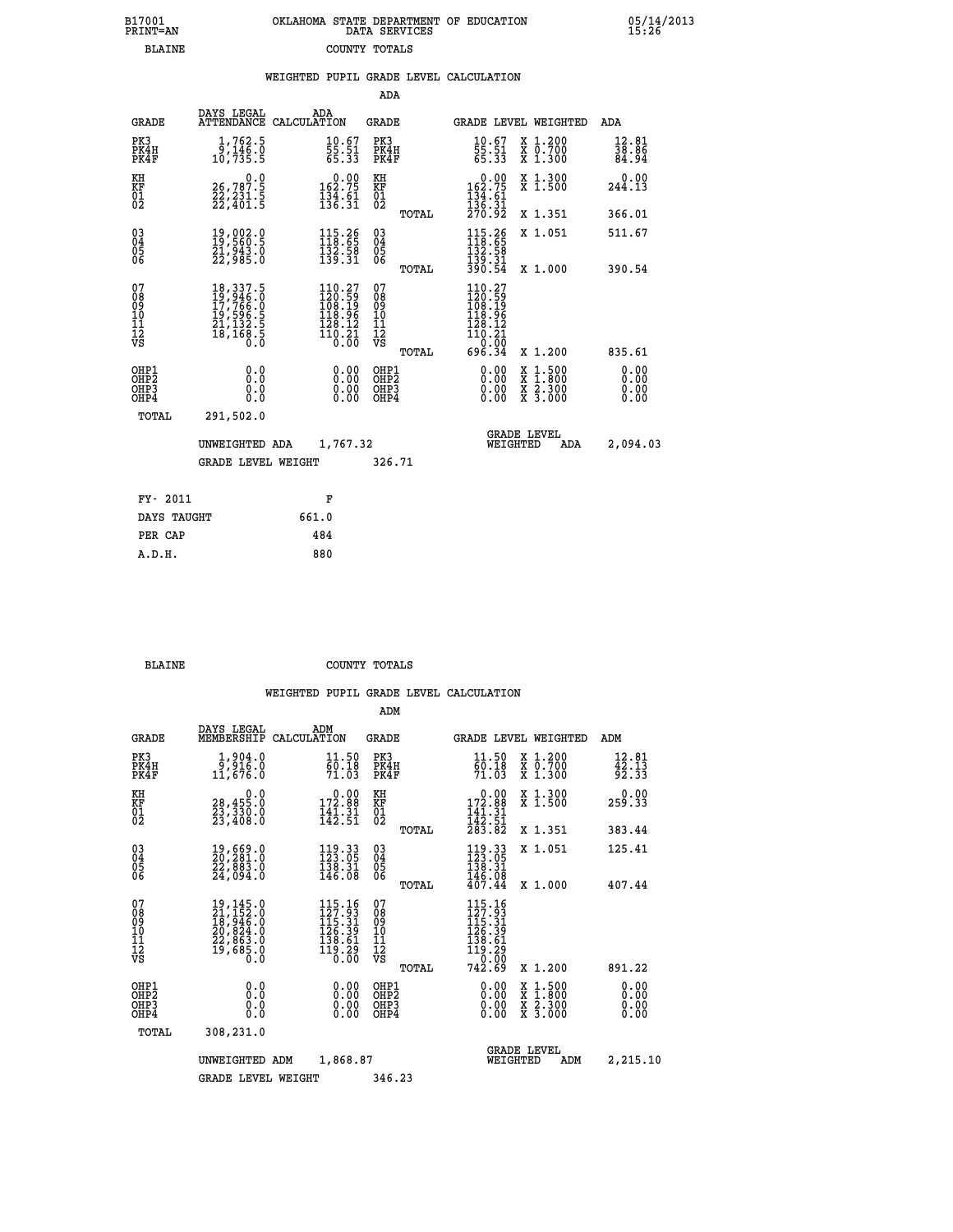| B17001<br><b>PRINT=AN</b> | OKLAHOMA STATE DEPARTMENT OF EDUCATION<br>SERVICES<br>DATA | 05/14/2013<br>15:26 |
|---------------------------|------------------------------------------------------------|---------------------|
| 07<br>BRYAN               | I001 SILO                                                  |                     |

|  |  | WEIGHTED PUPIL GRADE LEVEL CALCULATION |
|--|--|----------------------------------------|
|  |  |                                        |

|                                                                    |                                                                |                                                                          | ADA                                                 |       |                                                                                                                                                                                                                                                                                |                                                                                                                                              |                                   |
|--------------------------------------------------------------------|----------------------------------------------------------------|--------------------------------------------------------------------------|-----------------------------------------------------|-------|--------------------------------------------------------------------------------------------------------------------------------------------------------------------------------------------------------------------------------------------------------------------------------|----------------------------------------------------------------------------------------------------------------------------------------------|-----------------------------------|
| <b>GRADE</b>                                                       | DAYS LEGAL<br>ATTENDANCE CALCULATION                           | ADA                                                                      | <b>GRADE</b>                                        |       |                                                                                                                                                                                                                                                                                | GRADE LEVEL WEIGHTED                                                                                                                         | ADA                               |
| PK3<br>PK4H<br>PK4F                                                | 243.0<br>0.0<br>8,075.5                                        | $\begin{smallmatrix} 1.43\ 0.00\ 47.50 \end{smallmatrix}$                | PK3<br>PK4H<br>PK4F                                 |       | $\begin{smallmatrix} 1.43\ 0.00\ 47.50 \end{smallmatrix}$                                                                                                                                                                                                                      | X 1.200<br>X 0.700<br>X 1.300                                                                                                                | 1.72<br>0.00<br>61.75             |
| KH<br>KF<br>01<br>02                                               | 0.0<br>10,435.5<br>7,763.0<br>8,929.0                          | $\begin{smallmatrix} 0.00\\ 61.39\\ 45.86\\ 52.52 \end{smallmatrix}$     | KH<br>KF<br>01<br>02                                |       | $\begin{smallmatrix} 0.00\\ 61.39\\ 45.66\\ 52.52\\ 98.18 \end{smallmatrix}$                                                                                                                                                                                                   | X 1.300<br>X 1.500                                                                                                                           | 0.00<br>92.09                     |
|                                                                    |                                                                |                                                                          |                                                     | TOTAL |                                                                                                                                                                                                                                                                                | X 1.351                                                                                                                                      | 132.64                            |
| $\begin{smallmatrix} 03 \\[-4pt] 04 \end{smallmatrix}$<br>Ŏ5<br>06 | 7,691.5<br>6,962.5<br>9,705.5<br>9,482.5                       | $45.24$<br>$40.96$<br>$57.09$<br>$55.78$                                 | $\begin{array}{c} 03 \\ 04 \\ 05 \\ 06 \end{array}$ |       | $45.24\n40.96\n57.09\n55.78\n153.83$                                                                                                                                                                                                                                           | X 1.051                                                                                                                                      | 47.55                             |
|                                                                    |                                                                |                                                                          |                                                     | TOTAL |                                                                                                                                                                                                                                                                                | X 1.000                                                                                                                                      | 153.83                            |
| 07<br>08<br>09<br>01<br>11<br>11<br>12<br>VS                       | 8,371.0<br>9,037.5<br>9,046.0<br>9,069.0<br>9,029.0<br>7,931.5 | $49.24$<br>$58.46$<br>$53.21$<br>$53.35$<br>$53.11$<br>$46.66$<br>$0.00$ | 07<br>08<br>09<br>001<br>11<br>11<br>12<br>VS       |       | $49.24$<br>$53.21$<br>$53.35$<br>$53.11$<br>$54.66$<br>$46.66$                                                                                                                                                                                                                 |                                                                                                                                              |                                   |
|                                                                    |                                                                |                                                                          |                                                     | TOTAL | 314.03                                                                                                                                                                                                                                                                         | X 1.200                                                                                                                                      | 376.84                            |
| OHP1<br>OHP <sub>2</sub><br>OH <sub>P3</sub><br>OHP4               | 0.0<br>0.000                                                   | 0.00<br>$\begin{smallmatrix} 0.00 \ 0.00 \end{smallmatrix}$              | OHP1<br>OHP2<br>OHP <sub>3</sub>                    |       | $\begin{smallmatrix} 0.00 & 0.00 & 0.00 & 0.00 & 0.00 & 0.00 & 0.00 & 0.00 & 0.00 & 0.00 & 0.00 & 0.00 & 0.00 & 0.00 & 0.00 & 0.00 & 0.00 & 0.00 & 0.00 & 0.00 & 0.00 & 0.00 & 0.00 & 0.00 & 0.00 & 0.00 & 0.00 & 0.00 & 0.00 & 0.00 & 0.00 & 0.00 & 0.00 & 0.00 & 0.00 & 0.0$ | $\begin{smallmatrix} \mathtt{X} & 1\cdot500 \\ \mathtt{X} & 1\cdot800 \\ \mathtt{X} & 2\cdot300 \\ \mathtt{X} & 3\cdot000 \end{smallmatrix}$ | 0.00<br>Ō. ŌŌ<br>$0.00$<br>$0.00$ |
| TOTAL                                                              | 122,672.0                                                      |                                                                          |                                                     |       |                                                                                                                                                                                                                                                                                |                                                                                                                                              |                                   |
|                                                                    | UNWEIGHTED ADA                                                 | 721.60                                                                   |                                                     |       |                                                                                                                                                                                                                                                                                | <b>GRADE LEVEL</b><br>WEIGHTED<br>ADA                                                                                                        | 866.42                            |
|                                                                    | <b>GRADE LEVEL WEIGHT</b>                                      |                                                                          | 144.82                                              |       |                                                                                                                                                                                                                                                                                |                                                                                                                                              |                                   |
| FY- 2011                                                           |                                                                | F                                                                        |                                                     |       |                                                                                                                                                                                                                                                                                |                                                                                                                                              |                                   |
| DAYS TAUGHT                                                        |                                                                | 170.0                                                                    |                                                     |       |                                                                                                                                                                                                                                                                                |                                                                                                                                              |                                   |
| PER CAP                                                            |                                                                | 57                                                                       |                                                     |       |                                                                                                                                                                                                                                                                                |                                                                                                                                              |                                   |

```
 07 BRYAN I001 SILO
```
 **WEIGHTED PUPIL GRADE LEVEL CALCULATION ADM DAYS LEGAL ADM GRADE MEMBERSHIP CALCULATION GRADE GRADE LEVEL WEIGHTED ADM PK3 243.0 1.43 PK3 1.43 X 1.200 1.72 PK4H 0.0 0.00 PK4H 0.00 X 0.700 0.00 PK4F 8,526.0 50.15 PK4F 50.15 X 1.300 65.20 KH 0.0 0.00 KH 0.00 X 1.300 0.00 KF 11,256.0 66.21 KF 66.21 X 1.500 99.32 01 8,273.0 48.66 01 48.66 02 9,331.0 54.89 02 54.89 TOTAL 103.55 X 1.351 139.90 03 8,133.0 47.84 03 47.84 X 1.051 50.28 04 7,282.0 42.84 04 42.84 05 9,891.0 58.18 05 58.18 06 9,664.0 56.85 06 56.85 TOTAL 157.87 X 1.000 157.87**  $\begin{array}{cccc} 07 & 8,819.0 & 51.88 & 07 & 51.88 \ 08 & 10,540.0 & 62.00 & 08 & 62.00 \ 09 & 9,552.0 & 56.19 & 08 & 66.19 \ 10 & 9,630.0 & 56.65 & 10 & 56.65 \ 11 & 9,512.0 & 56.65 & 11 & 56.65 \ 12 & 8,246.0 & 48.62 & 11 & 56.12 \ \hline\end{array}$  **TOTAL 331.46 X 1.200 397.75 OHP1 0.0 0.00 OHP1 0.00 X 1.500 0.00 OHP2 0.0 0.00 OHP2 0.00 X 1.800 0.00 OHP3 0.0 0.00 OHP3 0.00 X 2.300 0.00 OHP4 0.0 0.00 OHP4 0.00 X 3.000 0.00 TOTAL 128,947.0 GRADE LEVEL UNWEIGHTED ADM 758.51 WEIGHTED ADM 912.04** GRADE LEVEL WEIGHT 153.53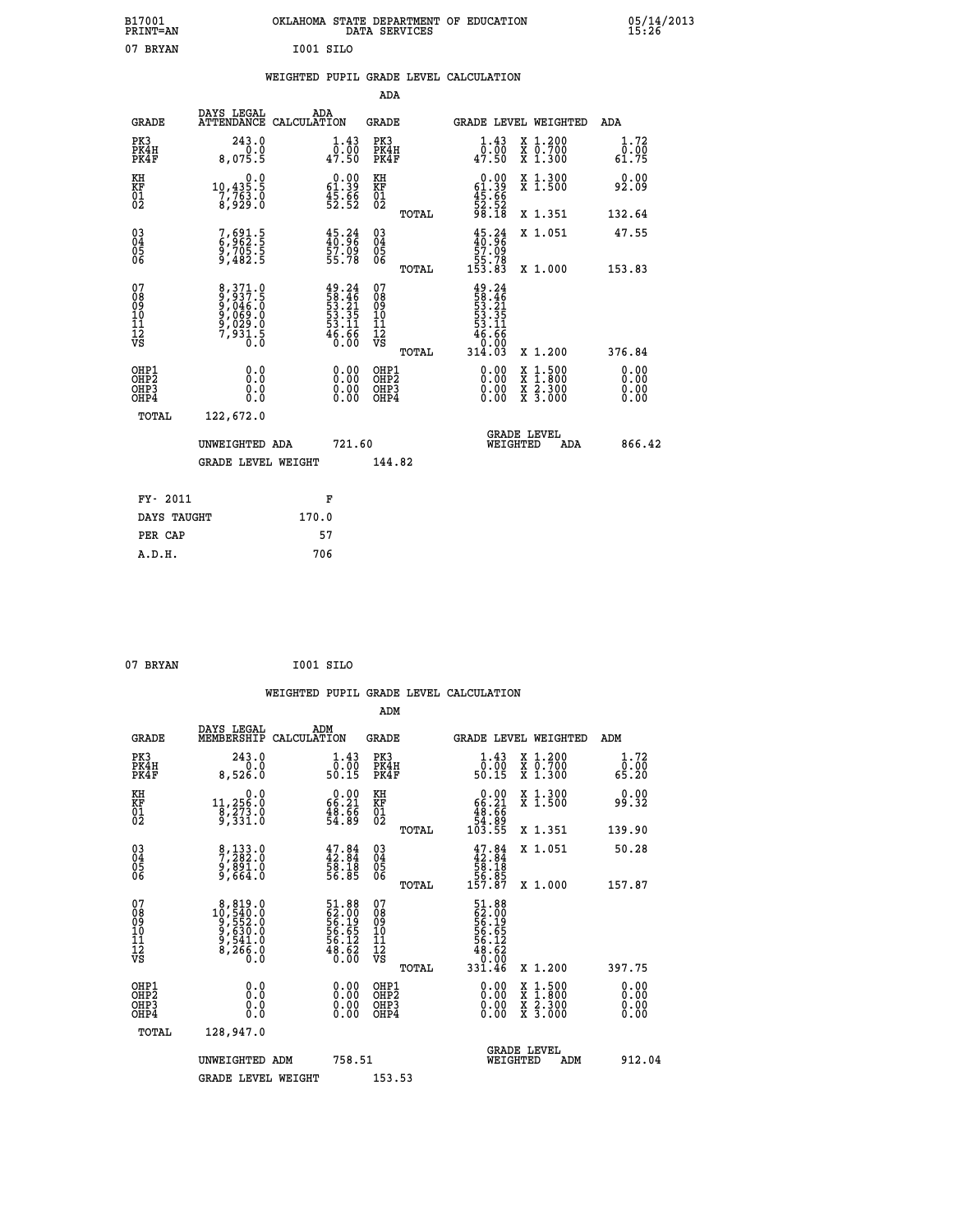| B17001          | OKLAHOMA STATE DEPARTMENT OF EDUCATION |
|-----------------|----------------------------------------|
| <b>PRINT=AN</b> | DATA SERVICES                          |
| 07 BRYAN        | 1002 ROCK CREEK                        |

05/14/2013<br>15:26

|                                          |                                                                                                                                                               | ADA                                                                                                                                                                                                                                           |                                                                                              |                                                                                                                                                                                                                                                      |
|------------------------------------------|---------------------------------------------------------------------------------------------------------------------------------------------------------------|-----------------------------------------------------------------------------------------------------------------------------------------------------------------------------------------------------------------------------------------------|----------------------------------------------------------------------------------------------|------------------------------------------------------------------------------------------------------------------------------------------------------------------------------------------------------------------------------------------------------|
| DAYS LEGAL                               | ADA<br>CALCULATION                                                                                                                                            | <b>GRADE</b>                                                                                                                                                                                                                                  | GRADE LEVEL WEIGHTED                                                                         | <b>ADA</b>                                                                                                                                                                                                                                           |
| 0.0<br>0.0<br>3,011.0                    | $\begin{smallmatrix} 0.00\\ 0.00\\ 18.47 \end{smallmatrix}$                                                                                                   | PK3<br>PK4H<br>PK4F                                                                                                                                                                                                                           | $\begin{smallmatrix} 0.00\\ 0.00\\ 18.47 \end{smallmatrix}$<br>X 1.200<br>X 0.700<br>X 1.300 | 0.00<br>0.00<br>24.01                                                                                                                                                                                                                                |
| 0.0                                      |                                                                                                                                                               | KH                                                                                                                                                                                                                                            | X 1.300<br>X 1.500                                                                           | 0.00<br>43.38                                                                                                                                                                                                                                        |
|                                          |                                                                                                                                                               | TOTAL                                                                                                                                                                                                                                         | X 1.351                                                                                      | 83.07                                                                                                                                                                                                                                                |
| 5,784.5<br>6,796.0<br>7,780.5<br>4,837.0 | $35.49$<br>$41.69$<br>$\frac{47.73}{29.67}$                                                                                                                   | 03<br>04<br>05<br>06                                                                                                                                                                                                                          | X 1.051                                                                                      | 37.30<br>119.09                                                                                                                                                                                                                                      |
|                                          |                                                                                                                                                               | 07                                                                                                                                                                                                                                            |                                                                                              |                                                                                                                                                                                                                                                      |
|                                          |                                                                                                                                                               | TOTAL                                                                                                                                                                                                                                         | X 1.200                                                                                      | 221.66                                                                                                                                                                                                                                               |
| 0.0<br>0.0<br>0.0                        | 0.00<br>$\begin{smallmatrix} 0.00 \ 0.00 \end{smallmatrix}$                                                                                                   | OHP1<br>OH <sub>P</sub> 2<br>OHP3<br>OHP4                                                                                                                                                                                                     | 0.00<br>$1:500$<br>$1:800$<br>X<br>X<br>0.00<br>X 2.300<br>X 3.000<br>0.00                   | 0.00<br>0.00<br>0.00<br>0.00                                                                                                                                                                                                                         |
| 73,057.0                                 |                                                                                                                                                               |                                                                                                                                                                                                                                               |                                                                                              |                                                                                                                                                                                                                                                      |
|                                          |                                                                                                                                                               |                                                                                                                                                                                                                                               | <b>GRADE LEVEL</b><br>WEIGHTED<br>ADA                                                        | 528.51                                                                                                                                                                                                                                               |
|                                          |                                                                                                                                                               | 80.33                                                                                                                                                                                                                                         |                                                                                              |                                                                                                                                                                                                                                                      |
| FY- 2011                                 |                                                                                                                                                               |                                                                                                                                                                                                                                               |                                                                                              |                                                                                                                                                                                                                                                      |
| DAYS TAUGHT                              | 163.0                                                                                                                                                         |                                                                                                                                                                                                                                               |                                                                                              |                                                                                                                                                                                                                                                      |
| PER CAP                                  | 86                                                                                                                                                            |                                                                                                                                                                                                                                               |                                                                                              |                                                                                                                                                                                                                                                      |
|                                          | $\frac{4}{5}, \frac{714}{343}$ . 5<br>$\frac{4}{3}, \frac{343}{5}$ . 5<br>$4,735.5$<br>$4,892.0$<br>$5,312.5$<br>$4,349.5$<br>$5,360.5$<br>$5,460.5$<br>$0.0$ | <b>ATTENDANCE</b><br>$\begin{smallmatrix} 0.00\\ 28.92\\ 32.78\\ 28.71 \end{smallmatrix}$<br>$\begin{smallmatrix} 29.05\\ 30.01\\ 32.59\\ 26.68\\ 32.89\\ 33.50\\ 0.00 \end{smallmatrix}$<br>UNWEIGHTED ADA<br><b>GRADE LEVEL WEIGHT</b><br>F | KF<br>01<br>02<br>TOTAL<br>08<br>09<br>11<br>11<br>12<br>VS<br>448.18                        | $\begin{smallmatrix} 0.00\\28.92\\32.78\\28.71\\61.49\end{smallmatrix}$<br>$35.49$<br>$41.69$<br>$47.73$<br>$29.67$<br>$119.09$<br>X 1.000<br>$\begin{smallmatrix} 29.05\ 30.01\ 32.59\ 32.59\ 36.68\ 33.50\ 33.50\ 0.00\ 184.72\ \end{smallmatrix}$ |

| 07 RRYAN |  |
|----------|--|
|          |  |

 **A.D.H. 423**

07 BRYAN **I002 ROCK CREEK** 

| <b>GRADE</b>                                       | DAYS LEGAL<br>MEMBERSHIP                                                      | ADM<br>CALCULATION                                                                                 | <b>GRADE</b>                                        |       | GRADE LEVEL WEIGHTED                                                                                                                                                                                                                                                           |                                          | ADM                |                      |
|----------------------------------------------------|-------------------------------------------------------------------------------|----------------------------------------------------------------------------------------------------|-----------------------------------------------------|-------|--------------------------------------------------------------------------------------------------------------------------------------------------------------------------------------------------------------------------------------------------------------------------------|------------------------------------------|--------------------|----------------------|
| PK3<br>PK4H<br>PK4F                                | 0.0<br>0.0<br>0.00s, 3                                                        | $\begin{smallmatrix} 0.00\\ 0.00\\ 19.67 \end{smallmatrix}$                                        | PK3<br>PK4H<br>PK4F                                 |       | $\begin{smallmatrix} 0.00\\ 0.00\\ 19.67 \end{smallmatrix}$                                                                                                                                                                                                                    | X 1.200<br>X 0.700<br>X 1.300            | $2\overline{5.57}$ | 0.00                 |
| KH<br>KF<br>01<br>02                               | 0.0<br>4,904:0<br>5,599:0<br>4,809:0                                          | $\begin{smallmatrix} 0.00\\ 30.09\\ 34.35\\ 29.50 \end{smallmatrix}$                               | KH<br>KF<br>01<br>02                                |       | $\begin{smallmatrix} 0.00\\ 30.09\\ 34.35\\ 29.50\\ 63.85 \end{smallmatrix}$                                                                                                                                                                                                   | X 1.300<br>X 1.500                       | 45.14              | 0.00                 |
|                                                    |                                                                               |                                                                                                    |                                                     | TOTAL |                                                                                                                                                                                                                                                                                | X 1.351                                  | 86.26              |                      |
| $\begin{matrix} 03 \\ 04 \\ 05 \\ 06 \end{matrix}$ | $\frac{5}{7}, \frac{895}{146}$ .0<br>$\frac{7}{920}$ .0<br>$\frac{4}{961}$ .0 | $36.17$<br>$43.84$<br>$48.59$<br>$30.44$                                                           | $\begin{array}{c} 03 \\ 04 \\ 05 \\ 06 \end{array}$ |       | $36.17$<br>$43.84$<br>$48.59$<br>$30.44$<br>$122.87$                                                                                                                                                                                                                           | X 1.051                                  | 38.01              |                      |
|                                                    |                                                                               |                                                                                                    |                                                     | TOTAL |                                                                                                                                                                                                                                                                                | X 1.000                                  | 122.87             |                      |
| 07<br>08<br>09<br>101<br>112<br>VS                 | $4,924.0$<br>5,084.0<br>5,629.0<br>5,647.0<br>5,647.0<br>5,761.0              | $\begin{array}{l} 30.21 \\ 31.19 \\ 34.53 \\ 28.25 \\ 34.64 \\ 35.34 \\ 35.34 \\ 0.00 \end{array}$ | 07<br>08<br>09<br>11<br>11<br>12<br>VS              | TOTAL | $\begin{array}{r} 30\cdot21 \\ 31\cdot19 \\ 34\cdot53 \\ 28\cdot25 \\ 28\cdot25 \\ 35\cdot36 \\ 35\cdot36 \\ 0\cdot00 \\ 194\cdot16 \end{array}$                                                                                                                               | X 1.200                                  | 232.99             |                      |
| OHP1<br>OHP2<br>OHP3<br>OHP4                       | 0.0<br>0.0<br>Ŏ.Ŏ                                                             |                                                                                                    | OHP1<br>OHP2<br>OHP3<br>OHP4                        |       | $\begin{smallmatrix} 0.00 & 0.00 & 0.00 & 0.00 & 0.00 & 0.00 & 0.00 & 0.00 & 0.00 & 0.00 & 0.00 & 0.00 & 0.00 & 0.00 & 0.00 & 0.00 & 0.00 & 0.00 & 0.00 & 0.00 & 0.00 & 0.00 & 0.00 & 0.00 & 0.00 & 0.00 & 0.00 & 0.00 & 0.00 & 0.00 & 0.00 & 0.00 & 0.00 & 0.00 & 0.00 & 0.0$ | X 1:500<br>X 1:800<br>X 2:300<br>X 3:000 |                    | 0.00<br>0.00<br>0.00 |
| TOTAL                                              | 76,089.0                                                                      |                                                                                                    |                                                     |       |                                                                                                                                                                                                                                                                                |                                          |                    |                      |
|                                                    | UNWEIGHTED ADM                                                                | 466.81                                                                                             |                                                     |       | <b>GRADE LEVEL</b><br>WEIGHTED                                                                                                                                                                                                                                                 | ADM                                      |                    | 550.84               |
|                                                    | <b>GRADE LEVEL WEIGHT</b>                                                     |                                                                                                    | 84.03                                               |       |                                                                                                                                                                                                                                                                                |                                          |                    |                      |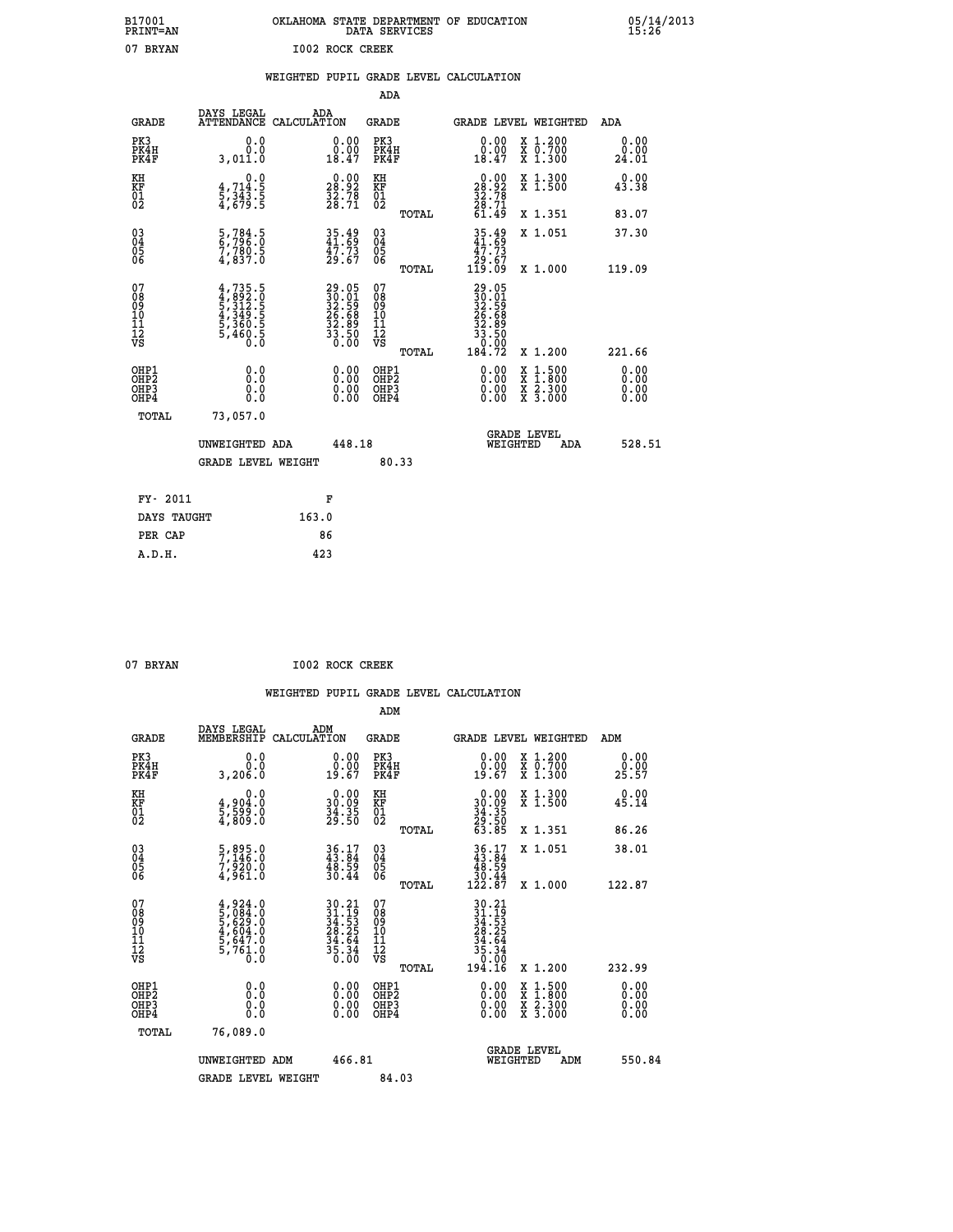| B17001<br><b>PRINT=AN</b> | OKLAHOMA STATE DEPARTMENT OF EDUCATION<br>DATA SERVICES | 05/14/2013<br>15:26 |
|---------------------------|---------------------------------------------------------|---------------------|
| 07<br><b>BRYAN</b>        | I003 ACHILLE                                            |                     |

|  |  | WEIGHTED PUPIL GRADE LEVEL CALCULATION |
|--|--|----------------------------------------|
|  |  |                                        |

|                                                                    |                                                                                     |       |                                                                           | ADA                                       |       |                                                                |          |                                                                  |                              |
|--------------------------------------------------------------------|-------------------------------------------------------------------------------------|-------|---------------------------------------------------------------------------|-------------------------------------------|-------|----------------------------------------------------------------|----------|------------------------------------------------------------------|------------------------------|
| <b>GRADE</b>                                                       | DAYS LEGAL<br>ATTENDANCE CALCULATION                                                | ADA   |                                                                           | <b>GRADE</b>                              |       |                                                                |          | GRADE LEVEL WEIGHTED                                             | <b>ADA</b>                   |
| PK3<br>PK4H<br>PK4F                                                | 484.0<br>0.0<br>2,410.0                                                             |       | $\begin{smallmatrix} 2.92\ 0.00\ 14.52 \end{smallmatrix}$                 | PK3<br>PK4H<br>PK4F                       |       | $\begin{smallmatrix} 2.92\ 0.00\ 14.52 \end{smallmatrix}$      |          | X 1.200<br>X 0.700<br>X 1.300                                    | 3.50<br>0.00<br>18.88        |
| KH<br>KF<br>01<br>02                                               | 0.0<br>$\frac{4}{3}, \frac{522}{904}$ .0<br>4,503.0                                 |       | 27.24<br>$\frac{23.52}{27.13}$                                            | KH<br>KF<br>01<br>02                      |       | 27.24<br>$\frac{23}{27}$ : $\frac{52}{3}$<br>50.65             |          | X 1.300<br>X 1.500                                               | 0.00<br>40.86                |
|                                                                    |                                                                                     |       |                                                                           |                                           | TOTAL |                                                                |          | X 1.351                                                          | 68.43                        |
| $\begin{smallmatrix} 03 \\[-4pt] 04 \end{smallmatrix}$<br>Ŏ5<br>ŌĞ | $\frac{4}{3}, \frac{530}{455}$ .0<br>3,614.0<br>3,642.0                             |       | $27.29$<br>$20.81$<br>$\frac{21.77}{21.94}$                               | $\substack{03 \\ 04}$<br>05<br>06         | TOTAL | $27.29$<br>$20.81$<br>$21.77$<br>$21.94$<br>$64.52$            |          | X 1.051<br>X 1.000                                               | 28.68<br>64.52               |
| 07<br>08<br>09<br>11<br>11<br>12<br>VS                             | $4,481.0$<br>$4,010.0$<br>$4,557.5$<br>$4,720.0$<br>$5,169.0$<br>$5,217.0$<br>$0.0$ |       | $26.99$<br>$24.16$<br>$27.45$<br>$28.43$<br>31.14<br>$\frac{31.43}{0.00}$ | 07<br>08<br>09<br>11<br>11<br>12<br>VS    |       | $26.99$<br>$24.16$<br>$27.45$<br>$28.43$<br>$31.14$<br>$31.43$ |          |                                                                  |                              |
|                                                                    |                                                                                     |       |                                                                           |                                           | TOTAL | ŏō:ōŏ<br>169.60                                                |          | X 1.200                                                          | 203.52                       |
| OHP1<br>OH <sub>P</sub> 2<br>OHP3<br>OHP4                          | 0.0<br>Ō.Ō<br>0.0<br>0.0                                                            |       | 0.00<br>$\begin{smallmatrix} 0.00 \ 0.00 \end{smallmatrix}$               | OHP1<br>OH <sub>P</sub> 2<br>OHP3<br>OHP4 |       | 0.00<br>0.00<br>0.00                                           | X<br>X   | $1:500$<br>$1:800$<br>$\frac{\ddot{x}}{x}$ $\frac{2.300}{3.000}$ | 0.00<br>0.00<br>0.00<br>0.00 |
| TOTAL                                                              | 59,218.5                                                                            |       |                                                                           |                                           |       |                                                                |          |                                                                  |                              |
|                                                                    | UNWEIGHTED ADA                                                                      |       | 356.74                                                                    |                                           |       |                                                                | WEIGHTED | <b>GRADE LEVEL</b><br>ADA                                        | 428.39                       |
|                                                                    | <b>GRADE LEVEL WEIGHT</b>                                                           |       |                                                                           | 71.65                                     |       |                                                                |          |                                                                  |                              |
| FY- 2011                                                           |                                                                                     | F     |                                                                           |                                           |       |                                                                |          |                                                                  |                              |
| DAYS TAUGHT                                                        |                                                                                     | 166.0 |                                                                           |                                           |       |                                                                |          |                                                                  |                              |
| PER CAP                                                            |                                                                                     | 84    |                                                                           |                                           |       |                                                                |          |                                                                  |                              |

07 BRYAN **I003 ACHILLE** 

| <b>GRADE</b>                                         | DAYS LEGAL<br>MEMBERSHIP                                                                               | ADM<br>CALCULATION                                                                                  | <b>GRADE</b>                                 |       |                                                                                                  |          | GRADE LEVEL WEIGHTED                                                                                                                      | ADM                                                                                                                                           |  |
|------------------------------------------------------|--------------------------------------------------------------------------------------------------------|-----------------------------------------------------------------------------------------------------|----------------------------------------------|-------|--------------------------------------------------------------------------------------------------|----------|-------------------------------------------------------------------------------------------------------------------------------------------|-----------------------------------------------------------------------------------------------------------------------------------------------|--|
| PK3<br>PK4H<br>PK4F                                  | 604.0<br>2,713.0                                                                                       | 3.64<br>0.00<br>16.34                                                                               | PK3<br>PK4H<br>PK4F                          |       | 3.64<br>$0.00$<br>16.34                                                                          |          | X 1.200<br>X 0.700<br>X 1.300                                                                                                             | 4.37<br>$\overset{\textcolor{red}{\mathbf{0}}\,\textcolor{red}{\mathbf{.00}}\,\textcolor{red}{\mathbf{0}}\,21\,\textcolor{red}{\mathbf{.24}}$ |  |
| KH<br>KF<br>01<br>02                                 | 0.0<br>$4,852.0$<br>$4,155.0$<br>$4,795.0$                                                             | $\begin{smallmatrix} 0.00\\29.23\\25.03\\28.89 \end{smallmatrix}$                                   | KH<br>KF<br>01<br>02                         |       | $\begin{smallmatrix} 0.00\\29.23\\25.03\\28.89\\53.92 \end{smallmatrix}$                         |          | X 1.300<br>X 1.500                                                                                                                        | 0.00<br>43.85                                                                                                                                 |  |
|                                                      |                                                                                                        |                                                                                                     |                                              | TOTAL |                                                                                                  |          | X 1.351                                                                                                                                   | 72.85                                                                                                                                         |  |
| $\begin{matrix} 03 \\ 04 \\ 05 \\ 06 \end{matrix}$   | $\begin{smallmatrix} 4\ 3\ 3\ 6\ 14\ 0\ 3\ 6\ 9\ 5\ 0\ 3\ 6\ 9\ 5\ 0\ 3\ 6\ 8\ 4\ 0 \end{smallmatrix}$ | $28.84$<br>$21.77$<br>$22.26$<br>$22.19$                                                            | $\substack{03 \\ 04}$<br>Ŏ5<br>06            |       | $28.84$<br>$21.77$<br>$22.26$<br>$22.19$                                                         |          | X 1.051                                                                                                                                   | 30.31                                                                                                                                         |  |
|                                                      |                                                                                                        |                                                                                                     |                                              | TOTAL | $\overline{6}\overline{6}\cdot\overline{2}\overline{2}$                                          |          | X 1.000                                                                                                                                   | 66.22                                                                                                                                         |  |
| 07<br>08<br>09<br>101<br>112<br>VS                   | $4,537.0$<br>$4,129.0$<br>$4,815.0$<br>$5,080.0$<br>$5,411.0$<br>$5,533.0$<br>$0.0$                    | $\begin{smallmatrix} 27.33 \\ 24.87 \\ 29.01 \\ 30.60 \\ 32.60 \\ 33.33 \\ 33.30 \end{smallmatrix}$ | 07<br>08<br>09<br>01<br>11<br>11<br>12<br>VS |       | $\begin{smallmatrix} 27.33\ 24.87\ 29.01\ 32.60\ 32.60\ 33.33\ 33.33\ 177.74\ \end{smallmatrix}$ |          |                                                                                                                                           |                                                                                                                                               |  |
|                                                      |                                                                                                        |                                                                                                     |                                              | TOTAL |                                                                                                  |          | X 1.200                                                                                                                                   | 213.29                                                                                                                                        |  |
| OHP1<br>OHP <sub>2</sub><br>OH <sub>P3</sub><br>OHP4 | 0.0<br>0.0<br>0.0                                                                                      | $0.00$<br>$0.00$<br>0.00                                                                            | OHP1<br>OHP <sub>2</sub><br>OHP3<br>OHP4     |       |                                                                                                  |          | $\begin{smallmatrix} \mathtt{X} & 1\cdot500\\ \mathtt{X} & 1\cdot800\\ \mathtt{X} & 2\cdot300\\ \mathtt{X} & 3\cdot000 \end{smallmatrix}$ | 0.00<br>0.00<br>0.00<br>0.00                                                                                                                  |  |
| TOTAL                                                | 62,404.0                                                                                               |                                                                                                     |                                              |       |                                                                                                  |          |                                                                                                                                           |                                                                                                                                               |  |
|                                                      | UNWEIGHTED ADM                                                                                         | 375.93                                                                                              |                                              |       |                                                                                                  | WEIGHTED | <b>GRADE LEVEL</b><br>ADM                                                                                                                 | 452.13                                                                                                                                        |  |
|                                                      | <b>GRADE LEVEL WEIGHT</b>                                                                              |                                                                                                     | 76.20                                        |       |                                                                                                  |          |                                                                                                                                           |                                                                                                                                               |  |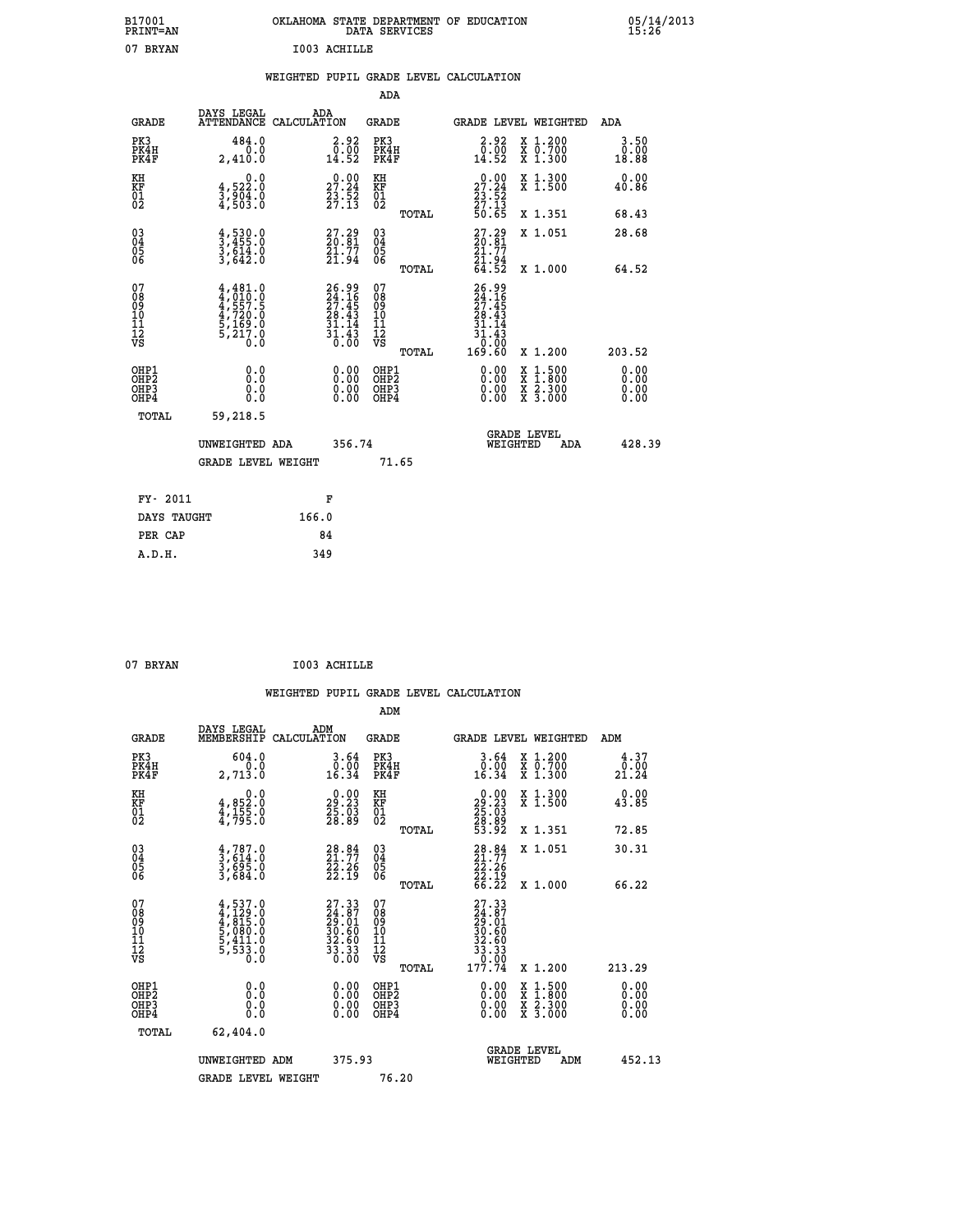| B17001<br><b>PRINT=AN</b> | OKLAHOMA STATE DEPARTMENT OF EDUCATION<br>DATA SERVICES | 05/14/2013<br>15:26 |
|---------------------------|---------------------------------------------------------|---------------------|
| 07<br>BRYAN               | I004 COLBERT                                            |                     |

### **WEIGHTED PUPIL GRADE LEVEL CALCULATION**

|                                                    |                                          |                                                                       |                    |                                                             | ADA                                                 |       |                                                                                                     |          |                                          |                                |
|----------------------------------------------------|------------------------------------------|-----------------------------------------------------------------------|--------------------|-------------------------------------------------------------|-----------------------------------------------------|-------|-----------------------------------------------------------------------------------------------------|----------|------------------------------------------|--------------------------------|
|                                                    | <b>GRADE</b>                             | DAYS LEGAL<br><b>ATTENDANCE</b>                                       | ADA<br>CALCULATION |                                                             | <b>GRADE</b>                                        |       |                                                                                                     |          | GRADE LEVEL WEIGHTED                     | <b>ADA</b>                     |
|                                                    | PK3<br>PK4H<br>PK4F                      | 2,748.5<br>20,632.5                                                   |                    | $\begin{array}{c} 16.86 \\ 0.00 \\ 126.58 \end{array}$      | PK3<br>PK4H<br>PK4F                                 |       | $\begin{smallmatrix} 16.86\ 0.00 \ 126.58 \end{smallmatrix}$                                        |          | X 1.200<br>X 0.700<br>X 1.300            | 20.23<br>$\frac{0.00}{164.55}$ |
| KH<br>KF<br>01<br>02                               |                                          | 0.0<br>8,434:0<br>9,574.0<br>8,660:5                                  |                    | $51.74$<br>$58.74$<br>$53.13$                               | KH<br>KF<br>01<br>02                                |       | $0.00$<br>51.74<br>$\frac{5}{3}$<br>$\frac{5}{3}$ : $\frac{7}{3}$<br>111.87                         |          | X 1.300<br>X 1.500                       | 0.00<br>77.61                  |
|                                                    |                                          |                                                                       |                    |                                                             |                                                     | TOTAL |                                                                                                     |          | X 1.351                                  | 151.14                         |
| $\begin{matrix} 03 \\ 04 \\ 05 \\ 06 \end{matrix}$ |                                          | 9, 322.5<br>9, 353.0<br>9, 636.0<br>9, 685.0                          |                    | $\frac{57.19}{57.38}$<br>$\frac{59.12}{59.42}$              | $\begin{array}{c} 03 \\ 04 \\ 05 \\ 06 \end{array}$ | TOTAL | $\begin{smallmatrix} 57.19\\57.38\\59.12\\59.42\\175.92 \end{smallmatrix}$                          |          | X 1.051<br>X 1.000                       | 60.11<br>175.92                |
| 07<br>08<br>09<br>11<br>11<br>12<br>VS             |                                          | 9,220.0<br>7,749.0<br>9,430.5<br>6,374.5<br>6,591.5<br>8,368.0<br>0.0 |                    | 56.56<br>47.54<br>57.86<br>39.11<br>39.44<br>51.34<br>50.00 | 07<br>08<br>09<br>11<br>11<br>12<br>VS              |       | 56.56<br>47.54<br>57.86<br>39.11<br>$\begin{array}{r} 40.44 \\ 51.34 \\ 0.00 \\ 292.85 \end{array}$ |          |                                          |                                |
|                                                    |                                          |                                                                       |                    |                                                             |                                                     | TOTAL |                                                                                                     |          | X 1.200                                  | 351.42                         |
|                                                    | OHP1<br>OHP <sub>2</sub><br>OHP3<br>OHP4 | 0.0<br>0.0<br>Ŏ.Ŏ                                                     |                    | 0.00<br>$\begin{smallmatrix} 0.00 \ 0.00 \end{smallmatrix}$ | OHP1<br>OH <sub>P</sub> 2<br>OHP3<br>OHP4           |       | 0.00<br>0.00<br>0.00                                                                                | X<br>X   | $1:500$<br>$1:800$<br>X 2.300<br>X 3.000 | 0.00<br>0.00<br>0.00<br>0.00   |
|                                                    | TOTAL                                    | 135,779.5                                                             |                    |                                                             |                                                     |       |                                                                                                     |          |                                          |                                |
|                                                    |                                          | UNWEIGHTED ADA                                                        |                    | 833.01                                                      |                                                     |       |                                                                                                     | WEIGHTED | <b>GRADE LEVEL</b><br>ADA                | 1,000.98                       |
|                                                    |                                          | <b>GRADE LEVEL WEIGHT</b>                                             |                    |                                                             | 167.97                                              |       |                                                                                                     |          |                                          |                                |
|                                                    | FY- 2011                                 |                                                                       | F                  |                                                             |                                                     |       |                                                                                                     |          |                                          |                                |
|                                                    | DAYS TAUGHT                              |                                                                       | 163.0              |                                                             |                                                     |       |                                                                                                     |          |                                          |                                |
|                                                    | PER CAP                                  |                                                                       | 35                 |                                                             |                                                     |       |                                                                                                     |          |                                          |                                |

| 07 BRYAN | I004 COLBERT |
|----------|--------------|

 **A.D.H. 633**

|                                          |                                                                                                          |                                                                        | ADM                                                 |                                                                                                 |                                          |                              |
|------------------------------------------|----------------------------------------------------------------------------------------------------------|------------------------------------------------------------------------|-----------------------------------------------------|-------------------------------------------------------------------------------------------------|------------------------------------------|------------------------------|
| <b>GRADE</b>                             | DAYS LEGAL<br>MEMBERSHIP                                                                                 | ADM<br>CALCULATION                                                     | <b>GRADE</b>                                        |                                                                                                 | GRADE LEVEL WEIGHTED                     | ADM                          |
| PK3<br>PK4H<br>PK4F                      | 3,017.0<br>0.0<br>22, 195.0                                                                              | 18.51<br>0.00<br>136.17                                                | PK3<br>PK4H<br>PK4F                                 | $18.51$<br>$0.00$<br>$136.17$                                                                   | X 1.200<br>X 0.700<br>X 1.300            | 22.21<br>$\frac{1}{177.02}$  |
| KH<br>KF<br>01<br>02                     | 0.0<br>0,059.0<br>10,303.0<br>9,193.0                                                                    | $\begin{smallmatrix} 0.00\\ 55.58\\ 63.21\\ 56.40 \end{smallmatrix}$   | KH<br>KF<br>01<br>02                                | $\begin{smallmatrix} &0.00\ 55.58\ 63.21\ 56.40\ 119.61\end{smallmatrix}$                       | X 1.300<br>X 1.500                       | 0.00<br>83.37                |
|                                          |                                                                                                          |                                                                        | TOTAL                                               |                                                                                                 | X 1.351                                  | 161.59                       |
| 03<br>04<br>05<br>06                     | 10,058.0<br>9,723.0<br>10,128.0<br>10,248.0                                                              | $\begin{smallmatrix} 61.71\ 59.65\ 62.13\ 62.87 \end{smallmatrix}$     | $\begin{array}{c} 03 \\ 04 \\ 05 \\ 06 \end{array}$ | $\begin{smallmatrix} 61.71 \\ 59.65 \\ 62.13 \\ 62.87 \\ 184.65 \end{smallmatrix}$              | X 1.051                                  | 64.86                        |
|                                          |                                                                                                          |                                                                        | TOTAL                                               |                                                                                                 | X 1.000                                  | 184.65                       |
| 07<br>08<br>09<br>101<br>11<br>12<br>VS  | $\begin{smallmatrix} 9,867.0\\ 8,279.0\\ 10,230.0\\ 6,779.0\\ 7,196.0\\ 9,021.0\\ 0.0 \end{smallmatrix}$ | $60.53$<br>50.79<br>62.76<br>62.76<br>41.59<br>44.15<br>55.34<br>55.34 | 07<br>08<br>09<br>11<br>11<br>12<br>VS<br>TOTAL     | $60.53$<br>$50.79$<br>$62.76$<br>$41.59$<br>$44.15$<br>$55.34$<br>$55.34$<br>$0.00$<br>$315.16$ | X 1.200                                  | 378.19                       |
| OHP1<br>OHP2<br>OH <sub>P3</sub><br>OHP4 | 0.0<br>0.000                                                                                             | $0.00$<br>$0.00$<br>0.00                                               | OHP1<br>OHP2<br>OHP <sub>3</sub>                    | $0.00$<br>$0.00$<br>0.00                                                                        | X 1:500<br>X 1:800<br>X 2:300<br>X 3:000 | 0.00<br>0.00<br>0.00<br>0.00 |
| TOTAL                                    | 145,296.0                                                                                                |                                                                        |                                                     |                                                                                                 |                                          |                              |
|                                          | UNWEIGHTED ADM                                                                                           | 891.39                                                                 |                                                     | WEIGHTED                                                                                        | <b>GRADE LEVEL</b><br>ADM                | 1,071.89                     |
|                                          | <b>GRADE LEVEL WEIGHT</b>                                                                                |                                                                        | 180.50                                              |                                                                                                 |                                          |                              |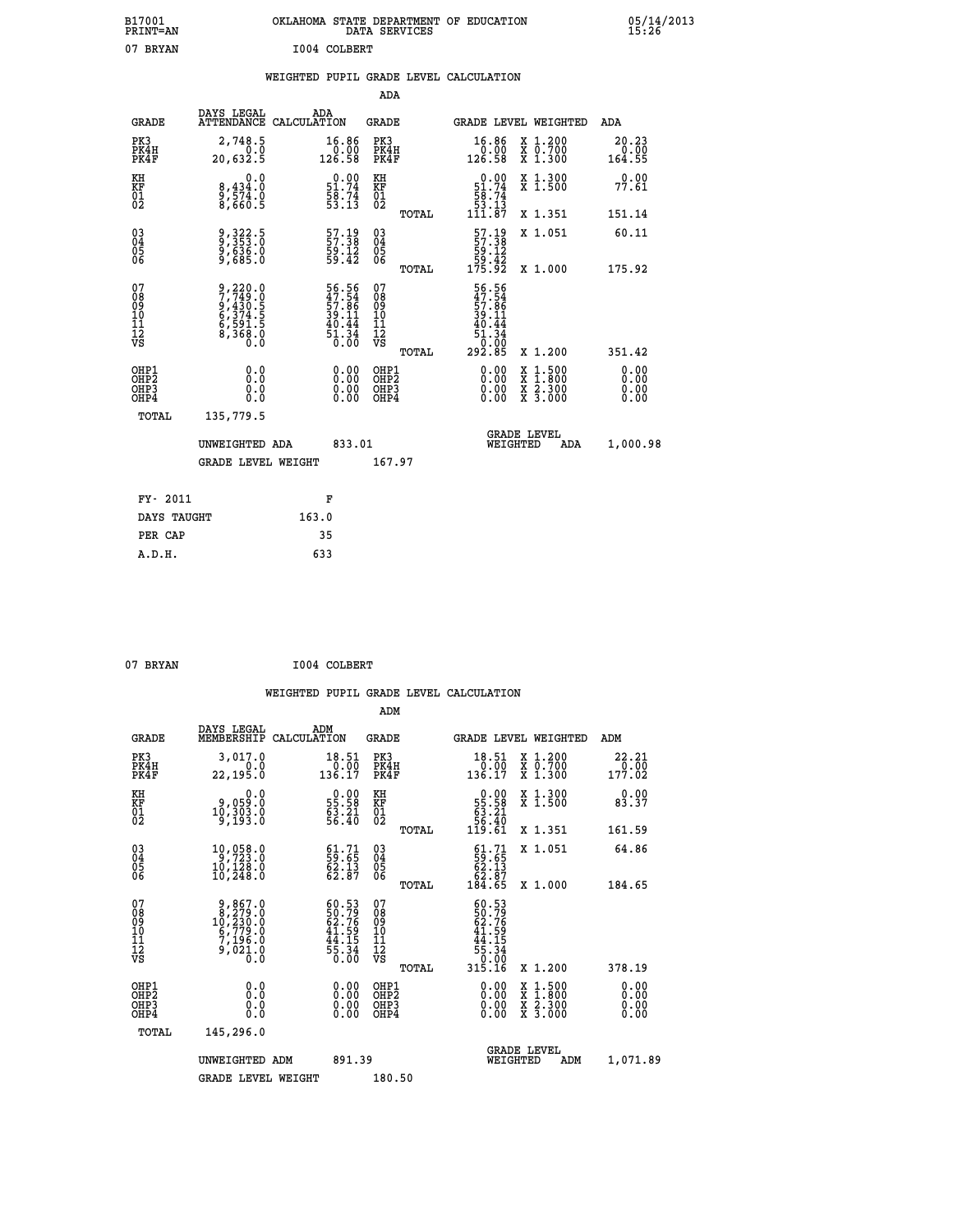| B17001<br>PRINT=AN                             |                                                                                                                                                                     | OKLAHOMA STATE DEPARTMENT OF EDUCATION   | DATA SERVICES                                      |                                                                      |                                                                                                  | 05/14/2013            |
|------------------------------------------------|---------------------------------------------------------------------------------------------------------------------------------------------------------------------|------------------------------------------|----------------------------------------------------|----------------------------------------------------------------------|--------------------------------------------------------------------------------------------------|-----------------------|
| 07 BRYAN                                       |                                                                                                                                                                     | I005 CADDO                               |                                                    |                                                                      |                                                                                                  |                       |
|                                                |                                                                                                                                                                     | WEIGHTED PUPIL GRADE LEVEL CALCULATION   |                                                    |                                                                      |                                                                                                  |                       |
|                                                |                                                                                                                                                                     |                                          | ADA                                                |                                                                      |                                                                                                  |                       |
| <b>GRADE</b>                                   | DAYS LEGAL                                                                                                                                                          | ADA<br>ATTENDANCE CALCULATION            | GRADE                                              |                                                                      | GRADE LEVEL WEIGHTED                                                                             | ADA                   |
| PK3<br>PK4H<br>PK4F                            | 0.0<br>0.0<br>4,061.0                                                                                                                                               | 0.00<br>0.00<br>23.89                    | PK3<br>PK4H<br>PK4F                                | 0.00<br>0.00<br>23.89                                                | X 1.200<br>X 0.700<br>X 1.300                                                                    | 0.00<br>0.00<br>31.06 |
| KH<br>KF<br>$\frac{01}{02}$                    | 0.0<br>6,052:0<br>5,996:0<br>5,304:0                                                                                                                                | $35.80$<br>$35.27$<br>$31.20$            | KH<br>KF<br>$\overline{01}$                        | $\begin{smallmatrix} 0.00\\ 35.60\\ 35.27\\ 31.20 \end{smallmatrix}$ | X 1.300<br>X 1.500                                                                               | 0.00<br>53.40         |
|                                                |                                                                                                                                                                     |                                          | TOTAL                                              | 66.47                                                                | X 1.351                                                                                          | 89.80                 |
| $\substack{03 \\ 04}$<br>$\substack{05 \\ 06}$ | 5,930.0<br>6,225.0<br>6,501.0<br>6,482.0                                                                                                                            | $34.88$<br>$36.62$<br>$38.24$<br>$38.13$ | $\begin{matrix} 03 \\ 04 \\ 05 \\ 06 \end{matrix}$ | $34.88$<br>$36.62$<br>$38.24$<br>$38.13$<br>$112.99$                 | X 1.051                                                                                          | 36.66                 |
|                                                |                                                                                                                                                                     |                                          | TOTAL                                              |                                                                      | X 1.000                                                                                          | 112.99                |
| 07<br>08<br>09<br>11<br>11<br>12<br>VS         | $\begin{smallmatrix} 6\,,\,728\,.\,0\\ 5\,,\,661\,. \,5\\ 5\,,\,507\,. \,5\\ 4\,,\,837\,. \,5\\ 5\,,\,001\,. \,5\\ 6\,,\,734\,. \,5\\ 0\,. \,0\\ \end{smallmatrix}$ | $39.5833.3032.4028.4629.4239.6130.00$    | 07<br>08<br>09<br>101<br>11<br>12<br>VS            | 39.58<br>33.30<br>32.40<br>28.46<br>29.42<br>39.61<br>Ō.ŎŌ           |                                                                                                  |                       |
|                                                |                                                                                                                                                                     |                                          | TOTAL                                              | 202.77                                                               | X 1.200                                                                                          | 243.32                |
| OHP1<br>OH <sub>P</sub> 2<br>OHP3<br>OHP4      | 0.0<br>0.0<br>0.0                                                                                                                                                   |                                          | OHP1<br>OHP2<br>OHP3<br>OHP4                       | 0.00<br>0.00<br>0.00                                                 | $\begin{smallmatrix} x & 1 & 500 \\ x & 1 & 800 \\ x & 2 & 300 \\ x & 3 & 000 \end{smallmatrix}$ | 0.00<br>0.00<br>0.00  |
| TOTAL                                          | 81,021.5                                                                                                                                                            |                                          |                                                    |                                                                      |                                                                                                  |                       |
|                                                | UNWEIGHTED ADA                                                                                                                                                      | 476.60                                   |                                                    | WEIGHTED                                                             | <b>GRADE LEVEL</b><br>ADA                                                                        | 567.23                |
|                                                | <b>GRADE LEVEL WEIGHT</b>                                                                                                                                           |                                          | 90.63                                              |                                                                      |                                                                                                  |                       |
| FY- 2011                                       |                                                                                                                                                                     | F                                        |                                                    |                                                                      |                                                                                                  |                       |
| DAYS TAUGHT                                    |                                                                                                                                                                     | 170.0                                    |                                                    |                                                                      |                                                                                                  |                       |
| PER CAP                                        |                                                                                                                                                                     | 77                                       |                                                    |                                                                      |                                                                                                  |                       |

| 07 BRYAN | I005 CADDO |
|----------|------------|
|          |            |

 **WEIGHTED PUPIL GRADE LEVEL CALCULATION ADM DAYS LEGAL ADM GRADE MEMBERSHIP CALCULATION GRADE GRADE LEVEL WEIGHTED ADM PK3 0.0 0.00 PK3 0.00 X 1.200 0.00 PK4H 0.0 0.00 PK4H 0.00 X 0.700 0.00 PK4F 4,273.0 25.14 PK4F 25.14 X 1.300 32.68 KH 0.0 0.00 KH 0.00 X 1.300 0.00 KF 6,392.0 37.60 KF 37.60 X 1.500 56.40 01 6,301.0 37.06 01 37.06 02 5,513.0 32.43 02 32.43 TOTAL 69.49 X 1.351 93.88 03 6,158.0 36.22 03 36.22 X 1.051 38.07 04 6,497.0 38.22 04 38.22 05 6,769.0 39.82 05 39.82 06 6,648.0 39.11 06 39.11 TOTAL 117.15 X 1.000 117.15**  $\begin{array}{cccc} 07 & 6 \,,\,919\,,0 & 40\,.70 & 07 & 40\,.70 \ 08 & 5 \,,\,923\,.0 & 34\,.84 & 08 & 34\,.84 \ 10 & 5 \,,\,007\,.0 & 29\,.45 & 10 & 29\,.45 \ 11 & 5 \,,\,007\,.0 & 31\,.72 & 09 & 33\,.72 \ 12 & 7 \,,\,039\,.0 & 31\,.1 & 1 & 31\,.10 \ 12 & 7 \,,\,039\,.0 & 4 \ 0\,.0 & 4 \$  **TOTAL 211.22 X 1.200 253.46 OHP1 0.0 0.00 OHP1 0.00 X 1.500 0.00 OHP2 0.0 0.00 OHP2 0.00 X 1.800 0.00 OHP3 0.0 0.00 OHP3 0.00 X 2.300 0.00 OHP4 0.0 0.00 OHP4 0.00 X 3.000 0.00 TOTAL 84,459.0 GRADE LEVEL UNWEIGHTED ADM 496.82 WEIGHTED ADM 591.64** GRADE LEVEL WEIGHT 94.82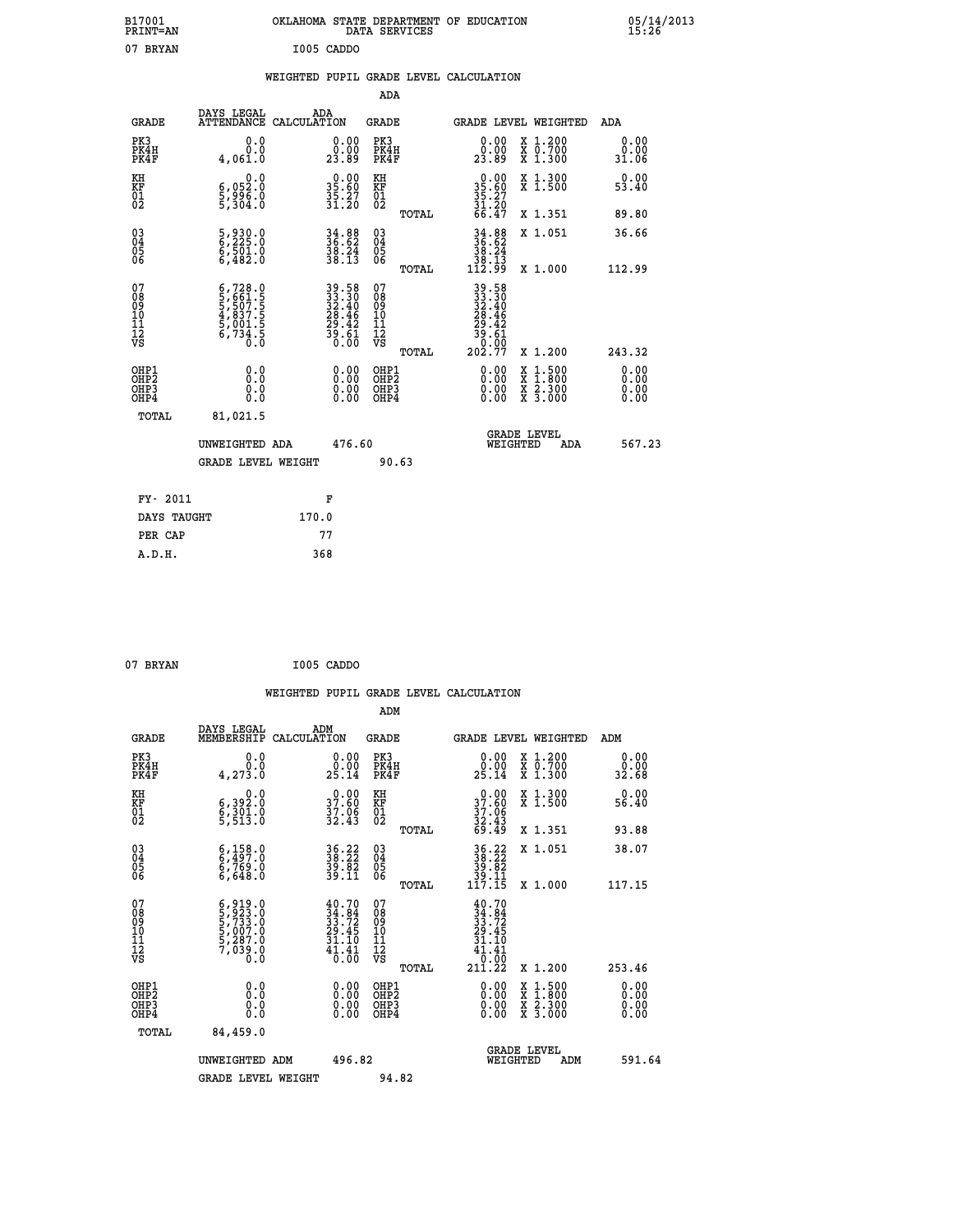| B17001<br>PRINT=AN<br>07 BRYAN                    |                                                                                     | OKLAHOMA STATE DEPARTMENT OF EDUCATION<br>1040 BENNINGTON                                                                                                         | DATA SERVICES                                               |                                                                                                                                                                                                                                                     |                                          | 05/14/2013            |
|---------------------------------------------------|-------------------------------------------------------------------------------------|-------------------------------------------------------------------------------------------------------------------------------------------------------------------|-------------------------------------------------------------|-----------------------------------------------------------------------------------------------------------------------------------------------------------------------------------------------------------------------------------------------------|------------------------------------------|-----------------------|
|                                                   |                                                                                     | WEIGHTED PUPIL GRADE LEVEL CALCULATION                                                                                                                            | ADA                                                         |                                                                                                                                                                                                                                                     |                                          |                       |
|                                                   | DAYS LEGAL                                                                          | ADA                                                                                                                                                               |                                                             |                                                                                                                                                                                                                                                     |                                          |                       |
| <b>GRADE</b>                                      | ATTENDANCE CALCULATION                                                              |                                                                                                                                                                   | <b>GRADE</b>                                                |                                                                                                                                                                                                                                                     | GRADE LEVEL WEIGHTED                     | ADA                   |
| PK3<br>PK4H<br>PK4F                               | 902.0<br>0.0<br>2,561.0                                                             | 5.47<br>$\begin{smallmatrix} \textcolor{red}{0} \textbf{.} \textcolor{red}{\textbf{0}} \textbf{.} \ \textbf{15} \textbf{.} \textcolor{red}{52} \end{smallmatrix}$ | PK3<br>PK4H<br>PK4F                                         | 5.47<br>$\begin{smallmatrix} 0.100 1.001 0.001 0.001 0.001 0.001 0.001 0.001 0.001 0.001 0.001 0.001 0.001 0.001 0.001 0.001 0.001 0.001 0.001 0.001 0.001 0.001 0.001 0.001 0.001 0.001 0.001 0.001 0.001 0.001 0.001 0.001 0.001 0.001 0.001 0.0$ | X 1.200<br>X 0.700<br>X 1.300            | 6.56<br>0.00<br>20.18 |
| KH<br>KF<br>$\begin{matrix} 01 \ 02 \end{matrix}$ | 0.0<br>3,415:5<br>2,014:0<br>3,155:5                                                | 20.00<br>$\frac{1}{2}$ $\frac{2}{3}$ $\cdot \frac{2}{12}$                                                                                                         | KH<br><b>KF</b><br>01<br>02                                 | 20.90                                                                                                                                                                                                                                               | X 1.300<br>X 1.500                       | 0.00<br>31.05         |
|                                                   |                                                                                     |                                                                                                                                                                   | TOTAL                                                       | $\frac{12}{19}$ : $\frac{21}{12}$<br>$\frac{31}{31}$ : $\frac{33}{3}$                                                                                                                                                                               | X 1.351                                  | 42.33                 |
| 03<br>04<br>05<br>06                              | $3, 016.0$<br>$4, 203.5$<br>$3, 546.5$<br>$2, 241.5$                                | $\begin{smallmatrix} 18.28\ 25.48\ 21.49\ 13.58 \end{smallmatrix}$                                                                                                | $^{03}_{04}$<br>$\frac{05}{06}$                             | $18.28$<br>$25.48$<br>$21.49$<br>$13.58$<br>$60.55$                                                                                                                                                                                                 | X 1.051                                  | 19.21                 |
|                                                   |                                                                                     |                                                                                                                                                                   | TOTAL                                                       |                                                                                                                                                                                                                                                     | X 1.000                                  | 60.55                 |
| 07<br>08<br>09<br>11<br>11<br>12<br>VS            | $2,079.0$<br>$2,397.0$<br>$2,397.0$<br>$3,382.0$<br>$2,257.5$<br>$3,243.5$<br>$0.0$ | $12.60$<br>$18.90$<br>$14.53$<br>$20.50$<br>$13.68$<br>$19.66$<br>$0.00$                                                                                          | 07<br>08<br>09<br>10<br>11<br>$\frac{1}{\sqrt{2}}$<br>TOTAL | $12.60$<br>$18.90$<br>$14.53$<br>$20.50$<br>$13.68$<br>$\frac{19.66}{0.00}$<br>99.87                                                                                                                                                                | X 1.200                                  | 119.84                |
| OHP1<br>OHP2                                      | 0.000                                                                               | $0.00$<br>$0.00$                                                                                                                                                  | OHP1<br>OHP2                                                | $0.00$<br>$0.00$                                                                                                                                                                                                                                    |                                          | 0.00                  |
| OHP3<br>OHP4                                      | 0.0<br>0.0                                                                          | 0.00                                                                                                                                                              | OHP3<br>OHP4                                                | 0.00                                                                                                                                                                                                                                                | X 1:500<br>X 1:800<br>X 2:300<br>X 3:000 | 0.00<br>0.00          |
| TOTAL                                             | 41,532.5                                                                            |                                                                                                                                                                   |                                                             |                                                                                                                                                                                                                                                     |                                          |                       |
|                                                   | UNWEIGHTED ADA                                                                      | 251.72                                                                                                                                                            |                                                             | WEIGHTED                                                                                                                                                                                                                                            | <b>GRADE LEVEL</b><br>ADA                | 299.72                |
|                                                   | <b>GRADE LEVEL WEIGHT</b>                                                           |                                                                                                                                                                   | 48.00                                                       |                                                                                                                                                                                                                                                     |                                          |                       |
| FY- 2011                                          |                                                                                     | F                                                                                                                                                                 |                                                             |                                                                                                                                                                                                                                                     |                                          |                       |
| DAYS TAUGHT                                       |                                                                                     | 165.0                                                                                                                                                             |                                                             |                                                                                                                                                                                                                                                     |                                          |                       |
| PER CAP                                           |                                                                                     | 90                                                                                                                                                                |                                                             |                                                                                                                                                                                                                                                     |                                          |                       |

| 07 BRYAN | 1040 BENNINGTON |
|----------|-----------------|

|                                           |                                                                                           |                                                                          | ADM                                                 |                                                                                                                        |                                          |                       |
|-------------------------------------------|-------------------------------------------------------------------------------------------|--------------------------------------------------------------------------|-----------------------------------------------------|------------------------------------------------------------------------------------------------------------------------|------------------------------------------|-----------------------|
| <b>GRADE</b>                              | DAYS LEGAL<br>MEMBERSHIP                                                                  | ADM<br>CALCULATION                                                       | <b>GRADE</b>                                        | <b>GRADE LEVEL WEIGHTED</b>                                                                                            |                                          | ADM                   |
| PK3<br>PK4H<br>PK4F                       | 902.0<br>0.0<br>2,744.0                                                                   | $5.47$<br>$0.00$<br>16.63                                                | PK3<br>PK4H<br>PK4F                                 | $\begin{smallmatrix}5.47\0.00\\16.63\end{smallmatrix}$                                                                 | X 1.200<br>X 0.700<br>X 1.300            | 6.56<br>ŏ:ŏŏ<br>21.62 |
| KH<br>KF<br>01<br>02                      | 0.0<br>3,531.0<br>2,080.0<br>3,245.0                                                      | $\begin{smallmatrix} 0.00\\ 21.40\\ 12.61\\ 19.67 \end{smallmatrix}$     | KH<br>KF<br>01<br>02                                | $0.00$<br>$21.40$<br>$12.61$<br>$19.67$<br>$32.28$                                                                     | X 1.300<br>X 1.500                       | 0.00<br>32.10         |
|                                           |                                                                                           |                                                                          | TOTAL                                               |                                                                                                                        | X 1.351                                  | 43.61                 |
| 03<br>04<br>05<br>06                      | $3,178.0$<br>$4,328.0$<br>$3,670.0$<br>$2,396.0$                                          | $\begin{smallmatrix} 19.26\ 26.23\ 22.24\ 14.52 \end{smallmatrix}$       | $\begin{array}{c} 03 \\ 04 \\ 05 \\ 06 \end{array}$ | $\begin{smallmatrix} 19.26\ 26.23\ 22.24\ 14.52\ 62.99 \end{smallmatrix}$                                              | X 1.051                                  | 20.24                 |
|                                           |                                                                                           |                                                                          | TOTAL                                               |                                                                                                                        | X 1.000                                  | 62.99                 |
| 07<br>08<br>09<br>101<br>112<br>VS        | $2, 179.0$<br>$3, 218.0$<br>$2, 565.0$<br>$3, 582.0$<br>$2, 382.0$<br>$3, 434.0$<br>$0.0$ | $13.21$<br>$19.50$<br>$15.55$<br>$21.71$<br>$14.44$<br>$20.81$<br>$0.00$ | 07<br>08<br>09<br>11<br>11<br>12<br>VS<br>TOTAL     | $\begin{smallmatrix} 13 & .21\ 19 & .50\ 15 & .55\ 11 & .71\ 24 & .44\ 20 & 81\ 0 & .00\ 105 & .22\ \end{smallmatrix}$ | X 1.200                                  | 126.26                |
| OHP1<br>OHP2<br>OH <sub>P</sub> 3<br>OHP4 | 0.0<br>$\begin{smallmatrix} 0.16 \ 0.0 \end{smallmatrix}$                                 |                                                                          | OHP1<br>OHP2<br>OHP <sub>3</sub>                    | $0.00$<br>$0.00$<br>0.00                                                                                               | X 1:500<br>X 1:800<br>X 2:300<br>X 3:000 | 0.00<br>0.00<br>0.00  |
| TOTAL                                     | 43,434.0                                                                                  |                                                                          |                                                     |                                                                                                                        |                                          |                       |
|                                           | UNWEIGHTED ADM                                                                            | 263.25                                                                   |                                                     |                                                                                                                        | GRADE LEVEL<br>WEIGHTED<br>ADM           | 313.38                |
|                                           | <b>GRADE LEVEL WEIGHT</b>                                                                 |                                                                          | 50.13                                               |                                                                                                                        |                                          |                       |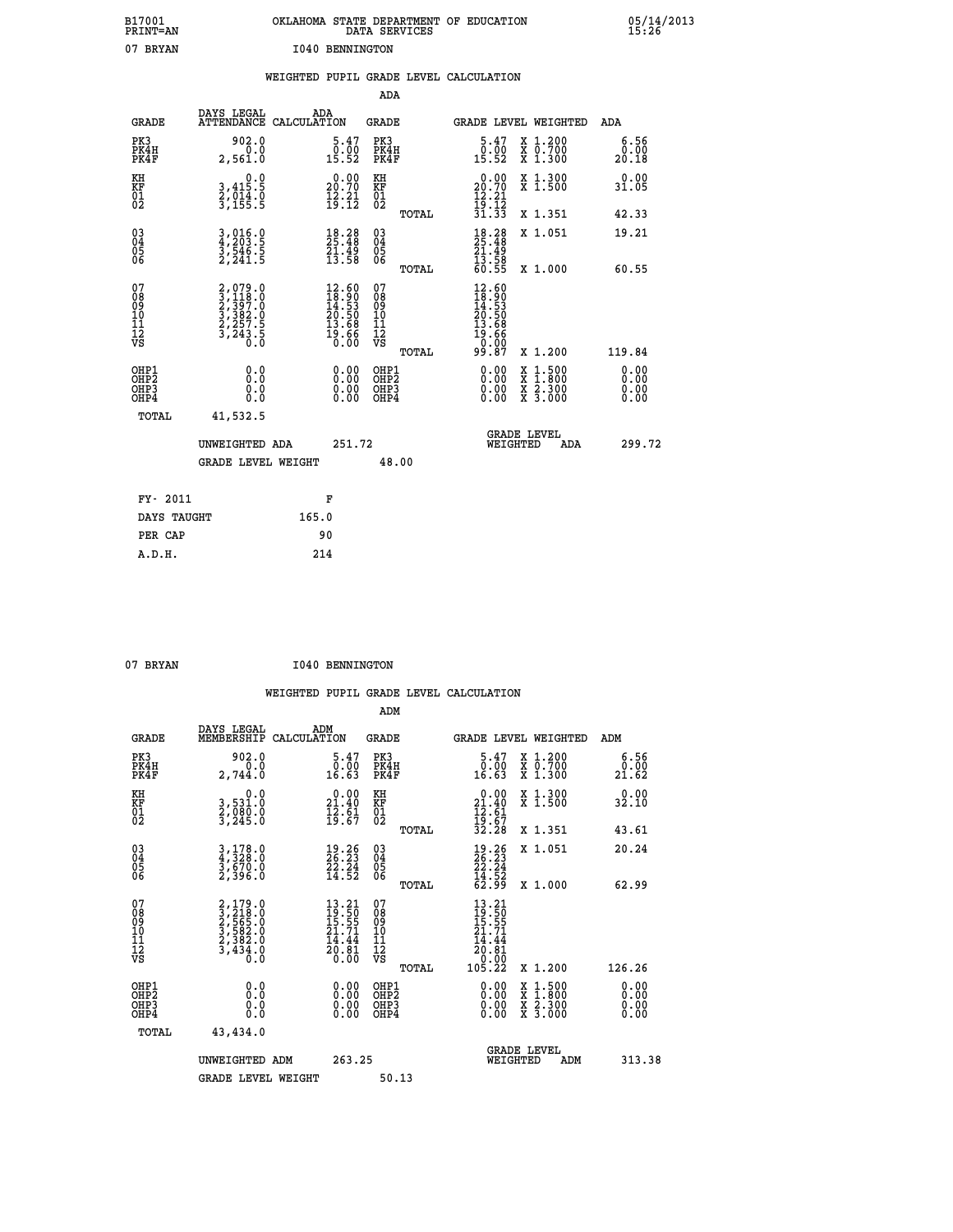| B17001<br>PRINT=AN | OKLAHOMA STATE DEPARTMENT OF EDUCATION<br>DATA SERVICES | 05/14/2013<br>15:26 |
|--------------------|---------------------------------------------------------|---------------------|
| 07<br>BRYAN        | I048 CALERA                                             |                     |

|  |  | WEIGHTED PUPIL GRADE LEVEL CALCULATION |
|--|--|----------------------------------------|
|  |  |                                        |

|                                                                    |                                                                                                                                                                  |                                                                          | ADA                                                 |       |                                                                                                                                          |                                          |                       |
|--------------------------------------------------------------------|------------------------------------------------------------------------------------------------------------------------------------------------------------------|--------------------------------------------------------------------------|-----------------------------------------------------|-------|------------------------------------------------------------------------------------------------------------------------------------------|------------------------------------------|-----------------------|
| <b>GRADE</b>                                                       | DAYS LEGAL<br>ATTENDANCE CALCULATION                                                                                                                             | ADA                                                                      | <b>GRADE</b>                                        |       |                                                                                                                                          | GRADE LEVEL WEIGHTED                     | ADA                   |
| PK3<br>PK4H<br>PK4F                                                | 0.0<br>0.0<br>5,857.0                                                                                                                                            | 0.00<br>0.00<br>35.07                                                    | PK3<br>PK4H<br>PK4F                                 |       | 0.00<br>35.00                                                                                                                            | X 1.200<br>X 0.700<br>X 1.300            | 0.00<br>0.00<br>45.59 |
| KH<br>KF<br>01<br>02                                               | 0.0<br>7,016:0<br>8,333.0<br>7,511:0                                                                                                                             | $0.00$<br>42.01<br>$\frac{45.80}{44.98}$                                 | KH<br>KF<br>$\overline{01}$                         |       | 0.00<br>42.01<br>$\frac{46}{44}$ . 90<br>$94.88$                                                                                         | X 1.300<br>X 1.500                       | 0.00<br>63.02         |
|                                                                    |                                                                                                                                                                  |                                                                          |                                                     | TOTAL |                                                                                                                                          | X 1.351                                  | 128.18                |
| $\begin{smallmatrix} 03 \\[-4pt] 04 \end{smallmatrix}$<br>Ŏ5<br>06 | 8,014.5<br>6,328.0<br>7,617.0<br>7,816.5                                                                                                                         | $\begin{smallmatrix} 47.99 \\ 37.89 \\ 45.61 \\ 46.81 \end{smallmatrix}$ | $\begin{array}{c} 03 \\ 04 \\ 05 \\ 06 \end{array}$ |       | $47.99$<br>$37.89$<br>$45.61$<br>$46.81$<br>$130.31$                                                                                     | X 1.051                                  | 50.44                 |
|                                                                    |                                                                                                                                                                  |                                                                          |                                                     | TOTAL |                                                                                                                                          | X 1.000                                  | 130.31                |
| 07<br>08<br>09<br>01<br>11<br>11<br>12<br>VS                       | $\begin{smallmatrix} 6\,,\,754\,.\,0\\ 7\,,\,212\,. \,0\\ 7\,,\,979\,. \,5\\ 6\,,\,280\,. \,0\\ 6\,,\,639\,. \,0\\ 6\,,\,491\,. \,5\\ 0\,. \,0\end{smallmatrix}$ | 40.44<br>$43.19$<br>$47.78$<br>$37.60$<br>$39.75$<br>$38.87$<br>$0.00$   | 07<br>08<br>09<br>11<br>11<br>12<br>VS              |       | 40.44<br>$\frac{1}{4}\frac{3}{7}\cdot\frac{1}{7}\frac{5}{8}$<br>$\begin{array}{r} 37.60 \\ 39.75 \\ 38.87 \\ 0.00 \\ 247.63 \end{array}$ |                                          |                       |
|                                                                    |                                                                                                                                                                  |                                                                          |                                                     | TOTAL |                                                                                                                                          | X 1.200                                  | 297.16                |
| OHP1<br><b>OHP2</b><br>OH <sub>P3</sub><br>OHP4                    | 0.0<br>0.0<br>0.0                                                                                                                                                | $0.00$<br>$0.00$<br>0.00                                                 | OHP1<br>OHP2<br>OHP3<br>OHP4                        |       |                                                                                                                                          | X 1:500<br>X 1:800<br>X 2:300<br>X 3:000 | 0.00<br>0.00<br>0.00  |
| TOTAL                                                              | 99,849.0                                                                                                                                                         |                                                                          |                                                     |       |                                                                                                                                          |                                          |                       |
|                                                                    | UNWEIGHTED ADA                                                                                                                                                   | 597.89                                                                   |                                                     |       |                                                                                                                                          | <b>GRADE LEVEL</b><br>WEIGHTED<br>ADA    | 714.70                |
|                                                                    | <b>GRADE LEVEL WEIGHT</b>                                                                                                                                        |                                                                          | 116.81                                              |       |                                                                                                                                          |                                          |                       |
| FY- 2011                                                           |                                                                                                                                                                  | F                                                                        |                                                     |       |                                                                                                                                          |                                          |                       |
| DAYS TAUGHT                                                        |                                                                                                                                                                  | 167.0                                                                    |                                                     |       |                                                                                                                                          |                                          |                       |
| PER CAP                                                            |                                                                                                                                                                  | 33                                                                       |                                                     |       |                                                                                                                                          |                                          |                       |

| 07 BRYAN | I048 CALERA |
|----------|-------------|
|          |             |

 **WEIGHTED PUPIL GRADE LEVEL CALCULATION ADM DAYS LEGAL ADM GRADE MEMBERSHIP CALCULATION GRADE GRADE LEVEL WEIGHTED ADM PK3 0.0 0.00 PK3 0.00 X 1.200 0.00 PK4H 0.0 0.00 PK4H 0.00 X 0.700 0.00 PK4F 6,263.0 37.50 PK4F 37.50 X 1.300 48.75 KH 0.0 0.00 KH 0.00 X 1.300 0.00 KF 7,410.0 44.37 KF 44.37 X 1.500 66.56 01 8,832.0 52.89 01 52.89 02 7,827.0 46.87 02 46.87 TOTAL 99.76 X 1.351 134.78 03 8,364.0 50.08 03 50.08 X 1.051 52.63 04 6,590.0 39.46 04 39.46 05 7,987.0 47.83 05 47.83 06 8,224.0 49.25 06 49.25 TOTAL 136.54 X 1.000 136.54**  $\begin{array}{cccc} 07 & 7,081.0 & 42.40 & 07 & 42.40 \cr 08 & 7,515.0 & 50.99 & 09 & 51.29 \cr 09 & 6,515.0 & 50.99 & 09 & 50.99 \cr 10 & 6,632.0 & 39.71 & 10 & 39.71 \cr 11 & 7,125.0 & 42.66 & 11 & 42.66 \cr 12 & 7,564.0 & 45.26 & 12 & 45.29 \cr \nabla S & 0.0 & 0 & 0 & 0 &$  $\begin{array}{cccccccc} 07 & 7,081.0 & 42.40 & 07 & 42.40 & 0.5003 & 0.0000000 & 0.0000000 & 0.0000000 & 0.0000000 & 0.000000 & 0.000000 & 0.000000 & 0.000000 & 0.000000 & 0.000000 & 0.000000 & 0.000000 & 0.000000 & 0.000000 & 0.000000 & 0.000000 & 0.000000$  **OHP1 0.0 0.00 OHP1 0.00 X 1.500 0.00 OHP2 0.0 0.00 OHP2 0.00 X 1.800 0.00 OHP3 0.0 0.00 OHP3 0.00 X 2.300 0.00 OHP4 0.0 0.00 OHP4 0.00 X 3.000 0.00**

| TOTAL | 105,949.0          |        |                                       |        |
|-------|--------------------|--------|---------------------------------------|--------|
|       | UNWEIGHTED ADM     | 634.42 | <b>GRADE LEVEL</b><br>WEIGHTED<br>ADM | 758.66 |
|       | GRADE LEVEL WEIGHT | 124.24 |                                       |        |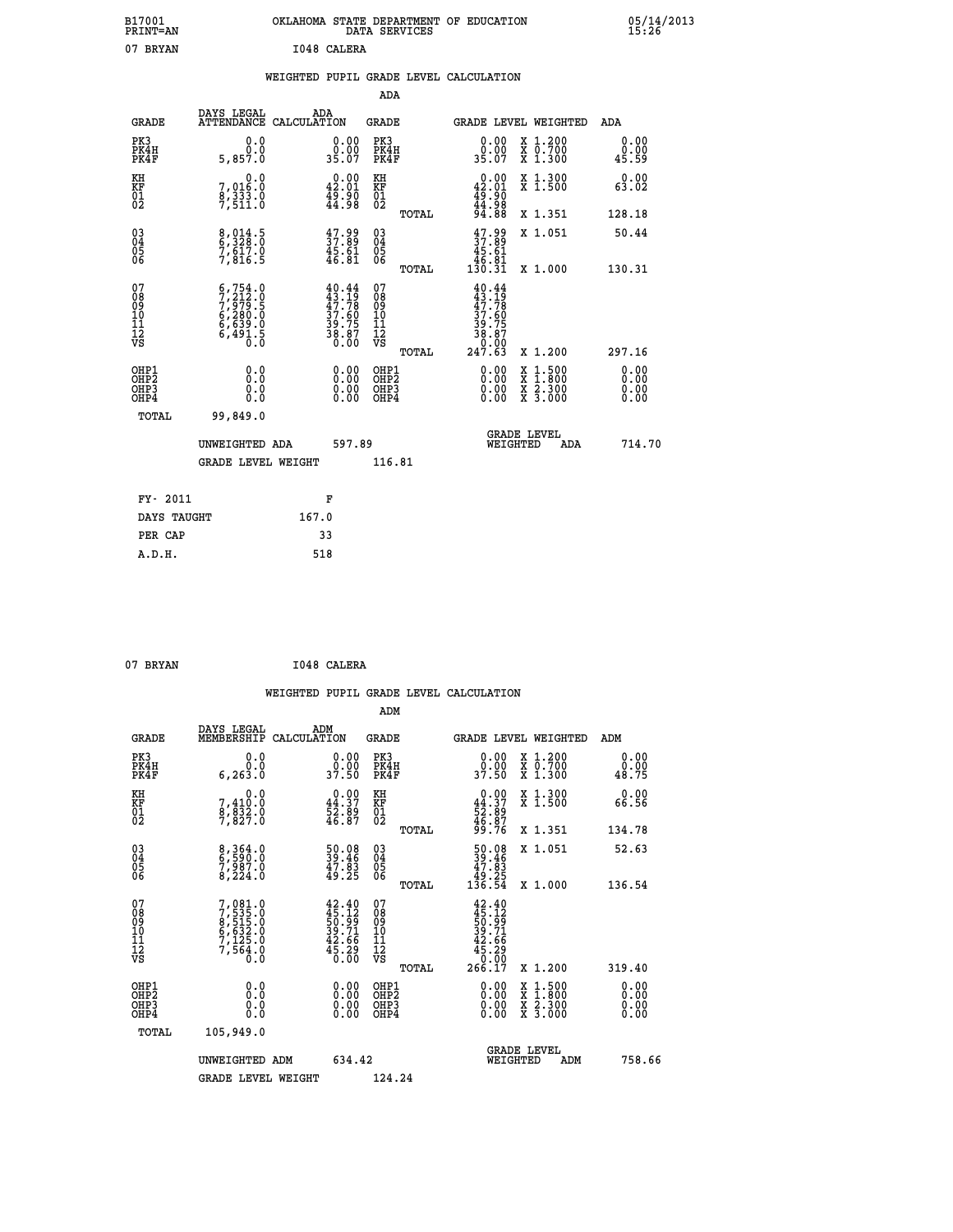| B17001<br><b>PRINT=AN</b> | OKLAHOMA<br>. STATE DEPARTMENT OF EDUCATION<br>DATA SERVICES | 05/14/2013<br>15:26 |
|---------------------------|--------------------------------------------------------------|---------------------|
| 07<br><b>BRYAN</b>        | 1072 DURANT                                                  |                     |

### **WEIGHTED PUPIL GRADE LEVEL CALCULATION**

|                                                                    |                                                                                           |                                                                         | ADA                                     |       |                                                                                  |                                          |                         |
|--------------------------------------------------------------------|-------------------------------------------------------------------------------------------|-------------------------------------------------------------------------|-----------------------------------------|-------|----------------------------------------------------------------------------------|------------------------------------------|-------------------------|
| <b>GRADE</b>                                                       | DAYS LEGAL                                                                                | ADA<br>ATTENDANCE CALCULATION                                           | GRADE                                   |       | GRADE LEVEL WEIGHTED                                                             |                                          | ADA                     |
| PK3<br>PK4H<br>PK4F                                                | 1,938.5<br>0.0<br>41,121.5                                                                | 11.21<br>0.00<br>237.70                                                 | PK3<br>PK4H<br>PK4F                     |       | 11.21<br>237.70                                                                  | X 1.200<br>X 0.700<br>X 1.300            | 13.45<br>0.00<br>309.01 |
| KH<br>KF<br>01<br>02                                               | 0.0<br>$49,743.0$<br>$44,446.5$<br>$42,422.5$                                             | $\begin{smallmatrix} 0.00\\ 287.53\\ 256.92\\ 245.22 \end{smallmatrix}$ | KH<br>KF<br>01<br>02                    |       | $\begin{smallmatrix} &0.00\\ 287.53\\ 256.92\\ 245.22\\ 502.14\end{smallmatrix}$ | X 1.300<br>X 1.500                       | 0.00<br>431.30          |
|                                                                    |                                                                                           |                                                                         |                                         | TOTAL |                                                                                  | X 1.351                                  | 678.39                  |
| $\begin{smallmatrix} 03 \\[-4pt] 04 \end{smallmatrix}$<br>Ŏ5<br>06 | $\begin{smallmatrix} 45,407.0\\ 41,131.0\\ 38,410.0\\ 39,294.5 \end{smallmatrix}$         | $262.47$<br>$237.75$<br>$222.02$<br>$227.14$                            | $\substack{03 \\ 04}$<br>Ŏ5<br>06       |       | 262.47<br>237.75<br>222.02<br>227.14<br>686.91                                   | X 1.051                                  | 275.86<br>686.91        |
|                                                                    |                                                                                           |                                                                         |                                         | TOTAL |                                                                                  | X 1.000                                  |                         |
| 07<br>08<br>09<br>11<br>11<br>12<br>VS                             | 39,478.0<br>38,392.0<br>37,557.0<br>34,192.5<br>30,622.5<br>32,301.0<br>$\overline{0}$ .0 | 228.20<br>221.92<br>217.09<br>197.64<br>$\frac{177.01}{186.71}$         | 07<br>08<br>09<br>101<br>11<br>12<br>VS | TOTAL | 228.20<br>221.92<br>217.09<br>197.64<br>177.01<br>186.71<br>0.00<br>1,228.57     | X 1.200                                  | 1,474.28                |
| OHP1<br>OHP2<br>OH <sub>P3</sub><br>OH <sub>P4</sub>               | 0.0<br>$0.0$<br>547.0                                                                     | 0.00<br>$\frac{0}{3}$ . 00<br>3.16                                      | OHP1<br>OHP2<br>OHP3<br>OHP4            |       | 0.00<br>0.00<br>3.16                                                             | X 1:500<br>X 1:800<br>X 2:300<br>X 3:000 | 0.00<br>0.00<br>9.48    |
| TOTAL                                                              | 557,004.5                                                                                 |                                                                         |                                         |       |                                                                                  |                                          |                         |
|                                                                    | UNWEIGHTED ADA                                                                            | 3,219.69                                                                |                                         |       | WEIGHTED                                                                         | <b>GRADE LEVEL</b><br>ADA                | 3,878.68                |
|                                                                    | <b>GRADE LEVEL WEIGHT</b>                                                                 |                                                                         | 658.99                                  |       |                                                                                  |                                          |                         |
| FY- 2011                                                           |                                                                                           | F                                                                       |                                         |       |                                                                                  |                                          |                         |
| DAYS TAUGHT                                                        |                                                                                           | 173.0                                                                   |                                         |       |                                                                                  |                                          |                         |
| PER CAP                                                            |                                                                                           | 33                                                                      |                                         |       |                                                                                  |                                          |                         |
| A.D.H.                                                             |                                                                                           | 1,791                                                                   |                                         |       |                                                                                  |                                          |                         |

| 07 BRYAN |  |
|----------|--|
|          |  |

 **A.D.H. 1,791**

**I072 DURANT** 

|                                                       |                                                                           |                                                                         | ADM                                                |                                                                                      |                                                                   |                                          |                              |
|-------------------------------------------------------|---------------------------------------------------------------------------|-------------------------------------------------------------------------|----------------------------------------------------|--------------------------------------------------------------------------------------|-------------------------------------------------------------------|------------------------------------------|------------------------------|
| <b>GRADE</b>                                          | DAYS LEGAL<br>MEMBERSHIP                                                  | ADM<br>CALCULATION                                                      | <b>GRADE</b>                                       |                                                                                      |                                                                   | <b>GRADE LEVEL WEIGHTED</b>              | ADM                          |
| PK3<br>PK4H<br>PK4F                                   | 1,959.0<br>0.0<br>44,099.0                                                | 11.32<br>254.91                                                         | PK3<br>PK4H<br>PK4F                                | 11.32<br>254.91                                                                      | 0.00                                                              | X 1.200<br>X 0.700<br>X 1.300            | 13.58<br>0.00<br>331.38      |
| KH<br>KF<br>01<br>02                                  | 0.0<br>52,764:0<br>46,656:0<br>44,535:0                                   | $\begin{smallmatrix} 0.00\\ 304.99\\ 269.69\\ 257.43 \end{smallmatrix}$ | KH<br>KF<br>01<br>02                               | 304:99<br>269.69<br>257:43<br>527:12                                                 | 0.00                                                              | X 1.300<br>X 1.500                       | 0.00<br>457.49               |
|                                                       |                                                                           |                                                                         |                                                    | TOTAL                                                                                |                                                                   | X 1.351                                  | 712.14                       |
| 03<br>04<br>05<br>06                                  | $47,113.0$<br>$43,012.0$<br>$39,979.0$<br>40,923.0                        | 272.33<br>248.62<br>231.09<br>236.55                                    | $\begin{matrix} 03 \\ 04 \\ 05 \\ 06 \end{matrix}$ | 272.33<br>248.62<br>$\frac{231.09}{236.55}$<br>$\frac{236.55}{716.26}$               |                                                                   | X 1.051                                  | 286.22                       |
|                                                       |                                                                           |                                                                         |                                                    | TOTAL                                                                                |                                                                   | X 1.000                                  | 716.26                       |
| 07<br>08<br>09<br>101<br>112<br>VS                    | 41, 357.0<br>40, 603.0<br>40, 173.0<br>36, 252.0<br>32, 354.0<br>34,000.0 | 239.06<br>234.70<br>232.21<br>209:55<br>187:02<br>196:53<br>0:00        | 07<br>08<br>09<br>101<br>11<br>12<br>VS            | 239.06<br>234.70<br>232.21<br>209.55<br>$\frac{187.02}{196.53}$<br>1,299.07<br>TOTAL |                                                                   | X 1.200                                  | 1,558.88                     |
| OHP1<br>OH <sub>P</sub> 2<br>OH <sub>P3</sub><br>OHP4 | 0.0<br>$0.0$<br>547.0                                                     | $\begin{smallmatrix} 0.00\ 0.00\ 0.00\ 3.16 \end{smallmatrix}$          | OHP1<br>OHP2<br>OHP3<br>OHP4                       |                                                                                      | $\begin{smallmatrix} 0.00\\ 0.00\\ 0.00\\ 3.16 \end{smallmatrix}$ | X 1:500<br>X 1:800<br>X 2:300<br>X 3:000 | 0.00<br>0.00<br>0.00<br>9.48 |
| TOTAL                                                 | 586,326.0                                                                 |                                                                         |                                                    |                                                                                      |                                                                   |                                          |                              |
|                                                       | UNWEIGHTED                                                                | 3,389.16<br>ADM                                                         |                                                    |                                                                                      | <b>GRADE LEVEL</b><br>WEIGHTED                                    | ADM                                      | 4,085.43                     |
|                                                       | <b>GRADE LEVEL WEIGHT</b>                                                 |                                                                         | 696.27                                             |                                                                                      |                                                                   |                                          |                              |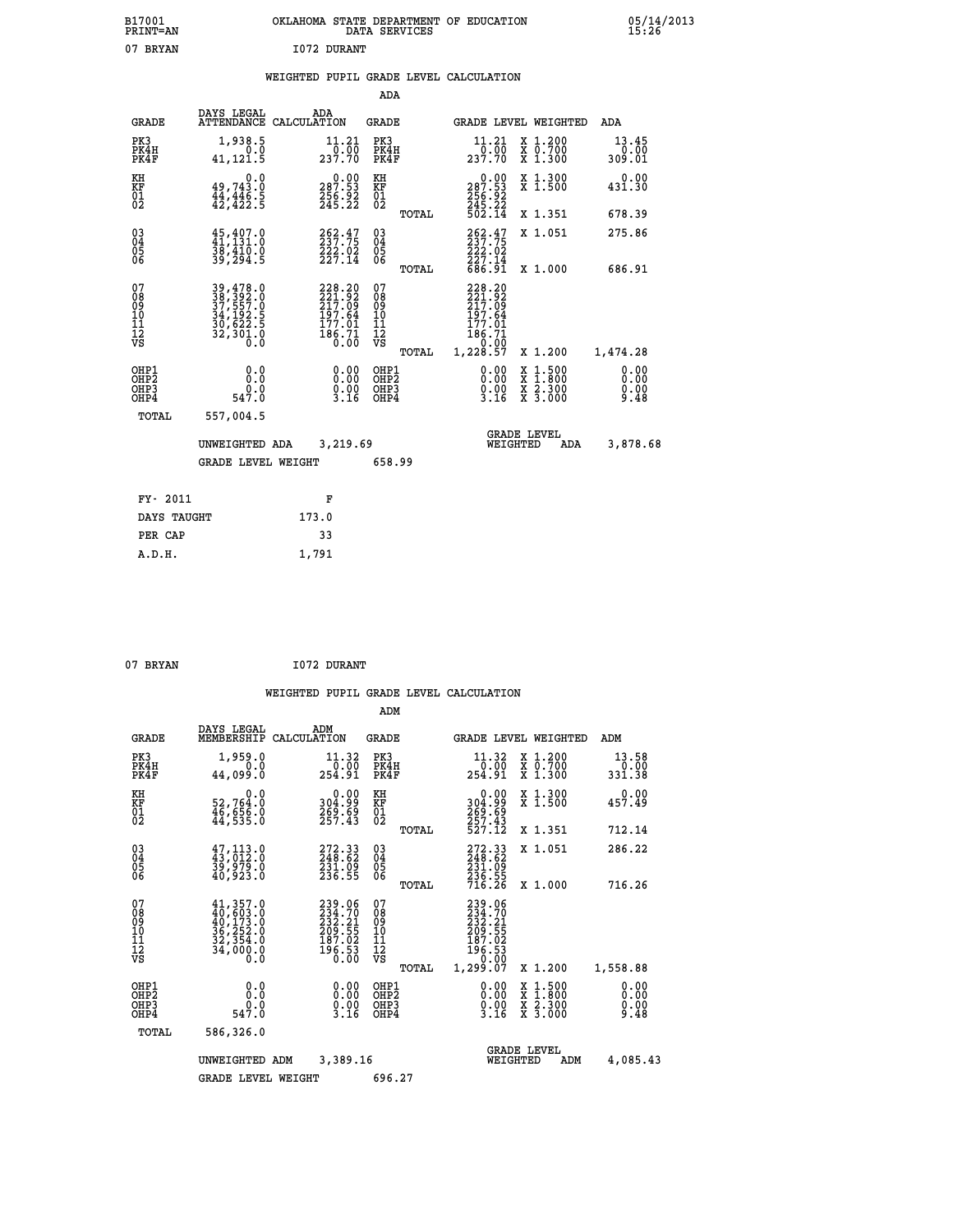| B17001          | OKLAHOMA STATE DEPARTMENT OF EDUCATION |
|-----------------|----------------------------------------|
| <b>PRINT=AN</b> | DATA SERVICES                          |
| <b>BRYAN</b>    | COUNTY TOTALS                          |

|  |  | WEIGHTED PUPIL GRADE LEVEL CALCULATION |
|--|--|----------------------------------------|
|  |  |                                        |

|                                                                    |                                                                      |             |                                                                      | ADA                                       |       |                                                                                   |                                  |                                          |                              |
|--------------------------------------------------------------------|----------------------------------------------------------------------|-------------|----------------------------------------------------------------------|-------------------------------------------|-------|-----------------------------------------------------------------------------------|----------------------------------|------------------------------------------|------------------------------|
| <b>GRADE</b>                                                       | DAYS LEGAL<br><b>ATTENDANCE</b>                                      | CALCULATION | ADA                                                                  | <b>GRADE</b>                              |       |                                                                                   |                                  | <b>GRADE LEVEL WEIGHTED</b>              | <b>ADA</b>                   |
| PK3<br>PK4H<br>PK4F                                                | 6,316.0<br>0.0<br>87,729.5                                           |             | 37.89<br>$\begin{array}{c} 0.00 \\ 519.25 \end{array}$               | PK3<br>PK4H<br>PK4F                       |       | 37.89<br>$\begin{smallmatrix} 0.00\\ 519.25 \end{smallmatrix}$                    |                                  | X 1.200<br>X 0.700<br>X 1.300            | 45.46<br>0.00<br>675.03      |
| KH<br>KF<br>01<br>02                                               | 0.0<br>94,332.5<br>87,374.0<br>85,165.0                              |             | $\begin{smallmatrix} &0.00\,555.13\,515.00\,502.01\end{smallmatrix}$ | KH<br>KF<br>01<br>02                      |       | $\begin{smallmatrix} &0.00\,555.13\,51.3\,51.00\,502.01\,501.01\end{smallmatrix}$ |                                  | X 1.300<br>X 1.500                       | 0.00<br>832.71               |
|                                                                    |                                                                      |             |                                                                      |                                           | TOTAL |                                                                                   |                                  | X 1.351                                  | 1,373.98                     |
| $\begin{smallmatrix} 03 \\[-4pt] 04 \end{smallmatrix}$<br>Ŏ5<br>06 | 89,696.0<br>84,454.0<br>86,810.5<br>83,481.0                         |             | 528.83<br>498.58<br>513.07<br>492.47                                 | 03<br>04<br>05<br>06                      |       | 528.83<br>498.58<br>513.07<br>513.07<br>492.47<br>1,504.12                        |                                  | X 1.051                                  | 2,059.93                     |
|                                                                    |                                                                      |             |                                                                      |                                           | TOTAL |                                                                                   |                                  | X 1.000                                  | 1,504.12                     |
| 07<br>08<br>09<br>11<br>11<br>12<br>VS                             | 81,846.5<br>80,972.0<br>81,787.5<br>73,205.0<br>70,670.5<br>75,747.5 |             | 482.66<br>477.48<br>482.91<br>431.77<br>417.44<br>447.78<br>0.00     | 07<br>08<br>09<br>11<br>11<br>12<br>VS    |       | 482.66<br>477.48<br>482.91<br>431.77<br>417.44<br>447.78                          | 0.00                             |                                          |                              |
|                                                                    |                                                                      |             |                                                                      |                                           | TOTAL | 2,740.04                                                                          |                                  | X 1.200                                  | 3,288.04                     |
| OHP1<br>OHP2<br>OH <sub>P3</sub><br>OHP4                           | 0.0<br>0.0<br>$0.0$<br>547.0                                         |             | 0.00<br>$\frac{0.00}{3.16}$                                          | OHP1<br>OH <sub>P</sub> 2<br>OHP3<br>OHP4 |       |                                                                                   | 0.00<br>$\frac{0}{3}.00$<br>3.16 | X 1:500<br>X 1:800<br>X 2:300<br>X 3:000 | 0.00<br>0.00<br>0.00<br>9.48 |
| <b>TOTAL</b>                                                       | 1,170,134.5                                                          |             |                                                                      |                                           |       |                                                                                   |                                  |                                          |                              |
|                                                                    | UNWEIGHTED ADA                                                       |             | 6,905.43                                                             |                                           |       |                                                                                   | <b>GRADE LEVEL</b><br>WEIGHTED   | ADA                                      | 8,284.63                     |
|                                                                    | <b>GRADE LEVEL WEIGHT</b>                                            |             |                                                                      | 1,379.20                                  |       |                                                                                   |                                  |                                          |                              |
|                                                                    |                                                                      |             |                                                                      |                                           |       |                                                                                   |                                  |                                          |                              |
| FY- 2011                                                           |                                                                      |             | F                                                                    |                                           |       |                                                                                   |                                  |                                          |                              |
| DAYS TAUGHT                                                        |                                                                      | 1,337.0     |                                                                      |                                           |       |                                                                                   |                                  |                                          |                              |

**PER CAP** 495<br> **A.D.H.** 5,002

 **A.D.H. 5,002**

B17001<br>PRINT=AN<br>BRYAN

 **BRYAN COUNTY TOTALS**

|                                                       |                                                                                  |                                                                        | ADM                                                                             |                                                                                     |                                                                  |                              |
|-------------------------------------------------------|----------------------------------------------------------------------------------|------------------------------------------------------------------------|---------------------------------------------------------------------------------|-------------------------------------------------------------------------------------|------------------------------------------------------------------|------------------------------|
| <b>GRADE</b>                                          | DAYS LEGAL<br>MEMBERSHIP                                                         | ADM<br>CALCULATION                                                     | <b>GRADE</b>                                                                    | GRADE LEVEL WEIGHTED                                                                |                                                                  | ADM                          |
| PK3<br>PK4H<br>PK4F                                   | 6,725.0<br>0.0<br>94,019.0                                                       | 40.37<br>0.00<br>556.51                                                | PK3<br>PK4H<br>PK4F                                                             | 40.37<br>0.00<br>556.51                                                             | $\begin{array}{c} x & 1.200 \\ x & 0.700 \end{array}$<br>X 1.300 | 45.46<br>0.00<br>723.46      |
| KH<br>KF<br>01<br>02                                  | 0.0<br>100,168.0<br>$\frac{32}{89}, \frac{199}{248}.0$                           | $\begin{smallmatrix} &0.00\ 589.47\ 543.50\ 526.08\ \end{smallmatrix}$ | KH<br>KF<br>01<br>02                                                            | $\begin{smallmatrix} &0.00\ 589.47\ 543.50\ 526.08\ 1,069.58 \end{smallmatrix}$     | X 1.300<br>X 1.500                                               | 0.00<br>884.23               |
|                                                       |                                                                                  |                                                                        | TOTAL                                                                           |                                                                                     | X 1.351                                                          | 1,445.01                     |
| 03<br>04<br>05<br>06                                  | 93,686.0<br>88,192.0<br>90,039.0<br>86,748.0                                     | 552.45<br>520:63<br>532.14<br>511.78                                   | $\substack{03 \\ 04}$<br>$\begin{smallmatrix} 0 & 5 \\ 0 & 6 \end{smallmatrix}$ | 552.45<br>520.63<br>532.14                                                          | X 1.051                                                          | 580.62                       |
|                                                       |                                                                                  |                                                                        | TOTAL                                                                           | 511.78<br>1,564.55                                                                  | X 1.000                                                          | 1,564.55                     |
| 07<br>08<br>09<br>101<br>112<br>VS                    | 85,683.0<br>85,311.0<br>87,212.0<br>77,566.0<br>74,943.0<br>80,618.0<br>80,618.0 | 505.32<br>503.01<br>514.96<br>457.51<br>$\frac{442.73}{476.67}$        | 07<br>08<br>09<br>101<br>11<br>12<br>VS<br>TOTAL                                | 505.32<br>503.01<br>514.96<br>457.51<br>$\frac{442.73}{476.67}$<br>0.00<br>2,900.20 | X 1.200                                                          | 3,480.22                     |
| OHP1<br>OH <sub>P</sub> 2<br>OH <sub>P3</sub><br>OHP4 | 0.0<br>$0.0$<br>547.0                                                            | $\begin{smallmatrix} 0.00\ 0.00\ 0.00\ 3.16 \end{smallmatrix}$         | OHP1<br>OHP2<br>OHP3<br>OHP4                                                    | $\begin{smallmatrix} 0.00\\ 0.00\\ 0.00\\ 3.16 \end{smallmatrix}$                   | X 1:500<br>X 1:800<br>X 2:300<br>X 3:000                         | 0.00<br>0.00<br>0.00<br>9.48 |
| TOTAL                                                 | 1,232,904.0                                                                      |                                                                        |                                                                                 |                                                                                     |                                                                  |                              |
|                                                       | UNWEIGHTED                                                                       | 7,276.29<br>ADM                                                        |                                                                                 | WEIGHTED                                                                            | <b>GRADE LEVEL</b><br>ADM                                        | 8,736.01                     |
|                                                       | <b>GRADE LEVEL WEIGHT</b>                                                        |                                                                        | 1,459.72                                                                        |                                                                                     |                                                                  |                              |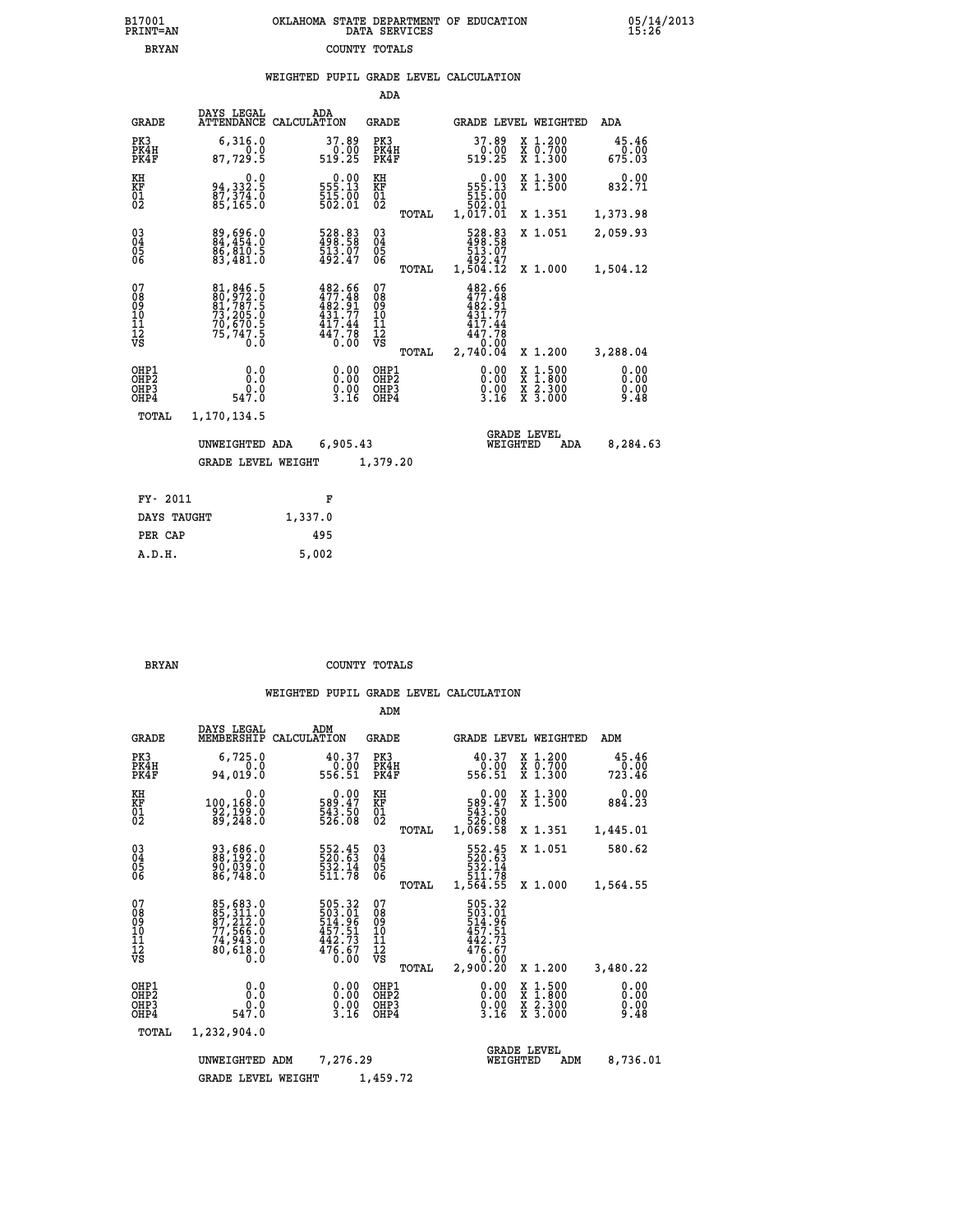|  |                  | OKLAHOMA STATE DEPARTMENT OF EDUCATION<br>DATA SERVICES |  |  |
|--|------------------|---------------------------------------------------------|--|--|
|  | T011 HVDRO-RAKLV |                                                         |  |  |

05/14/2013<br>15**:**26

|                                                    |                                                                                                                          | WEIGHTED PUPIL GRADE LEVEL CALCULATION |                                                             |                          |       |                                                |                                 |                 |
|----------------------------------------------------|--------------------------------------------------------------------------------------------------------------------------|----------------------------------------|-------------------------------------------------------------|--------------------------|-------|------------------------------------------------|---------------------------------|-----------------|
|                                                    |                                                                                                                          |                                        |                                                             | ADA                      |       |                                                |                                 |                 |
| <b>GRADE</b>                                       | DAYS LEGAL<br>ATTENDANCE CALCULATION                                                                                     | ADA                                    |                                                             | GRADE                    |       |                                                | GRADE LEVEL WEIGHTED            | ADA             |
| PK3<br>PK4H<br>PK4F                                | 0.000<br>5,724.0                                                                                                         |                                        | $\begin{smallmatrix} 0.00\\ 0.00\\ 33.87 \end{smallmatrix}$ | PK3<br>PK4H<br>PK4F      |       | 0.0000<br>33.87                                | X 1.200<br>X 0.700<br>$X$ 1.300 | 0.0000<br>44.03 |
| KH<br>KF<br>01<br>02                               | 0.0<br>7,312.0<br>$\frac{6}{5}$ , $\frac{3}{2}$ $\frac{15}{8}$ . $\frac{8}{8}$                                           |                                        | 0.00<br>43.27<br>$\frac{37.39}{31.24}$                      | KH<br>ΚF<br>$^{01}_{02}$ |       | 0.00<br>$\frac{43.27}{37.39}$<br>$31.24$       | X 1.300<br>X <sub>1.500</sub>   | 0.00<br>64.91   |
|                                                    |                                                                                                                          |                                        |                                                             |                          | TOTAL | 68.63                                          | X 1.351                         | 92.72           |
| $\begin{matrix} 03 \\ 04 \\ 05 \\ 06 \end{matrix}$ | $\begin{smallmatrix} 6 & 8 & 8 & 8 & 5 \\ 4 & 5 & 2 & 7 & 5 \\ 6 & 0 & 6 & 0 & 0 \\ 5 & 0 & 8 & 4 & 0 \end{smallmatrix}$ |                                        | $\frac{40.76}{26.79}$<br>35.86<br>30.08                     | 030404<br>06             |       | $\frac{40.76}{26.79}$<br>$\frac{35.86}{30.08}$ | X 1.051                         | 42.84           |
|                                                    |                                                                                                                          |                                        |                                                             |                          | TOTAL | 92.73                                          | X 1.000                         | 92.73           |
|                                                    |                                                                                                                          |                                        |                                                             |                          |       |                                                |                                 |                 |

| 078<br>089<br>0910<br>111<br>12<br>VS                | $\frac{4}{5}, \frac{391}{246}, \frac{5}{9}$<br>5,530.5<br>5,718.5<br>$\frac{4}{5}$ , $\frac{348}{211}$ , $\frac{5}{5}$<br>0.0 | $25.99$<br>$31.04$<br>$32.72$<br>$33.84$<br>$25.73$<br>$30.84$<br>$0.00$ | 078901112<br>11112<br>VS<br>TOTAL        | $25.99$<br>$32.72$<br>$33.84$<br>$25.73$<br>$30.84$<br>$0.99$<br>180.16 | X 1.200                                  | 216.19                                                                                                                                                                                                                                                                         |
|------------------------------------------------------|-------------------------------------------------------------------------------------------------------------------------------|--------------------------------------------------------------------------|------------------------------------------|-------------------------------------------------------------------------|------------------------------------------|--------------------------------------------------------------------------------------------------------------------------------------------------------------------------------------------------------------------------------------------------------------------------------|
| OHP1<br>OHP <sub>2</sub><br>OH <sub>P3</sub><br>OHP4 | 0.0<br>0.000                                                                                                                  |                                                                          | OHP1<br>OHP <sub>2</sub><br>OHP3<br>OHP4 |                                                                         | X 1:500<br>X 1:800<br>X 2:300<br>X 3:000 | $\begin{smallmatrix} 0.00 & 0.00 & 0.00 & 0.00 & 0.00 & 0.00 & 0.00 & 0.00 & 0.00 & 0.00 & 0.00 & 0.00 & 0.00 & 0.00 & 0.00 & 0.00 & 0.00 & 0.00 & 0.00 & 0.00 & 0.00 & 0.00 & 0.00 & 0.00 & 0.00 & 0.00 & 0.00 & 0.00 & 0.00 & 0.00 & 0.00 & 0.00 & 0.00 & 0.00 & 0.00 & 0.0$ |
| TOTAL                                                | 77,641.0<br>UNWEIGHTED ADA                                                                                                    | 459.42                                                                   |                                          | WEIGHTED                                                                | <b>GRADE LEVEL</b><br>ADA                | 553.42                                                                                                                                                                                                                                                                         |
|                                                      | <b>GRADE LEVEL WEIGHT</b>                                                                                                     |                                                                          | 94.00                                    |                                                                         |                                          |                                                                                                                                                                                                                                                                                |
| FY- 2011                                             |                                                                                                                               | F                                                                        |                                          |                                                                         |                                          |                                                                                                                                                                                                                                                                                |
| DAVS MANCHM                                          | 169 N                                                                                                                         |                                                                          |                                          |                                                                         |                                          |                                                                                                                                                                                                                                                                                |

| - -<br>---- |       |
|-------------|-------|
| DAYS TAUGHT | 169.0 |
| PER CAP     | 88    |
| A.D.H.      | 306   |
|             |       |

 **ADM**

| 08 CADDO | I011 HYDRO-EAKLY |
|----------|------------------|
|          |                  |

 **B17001<br>PRINT=AN** 08 CADDO

| <b>GRADE</b>                                       | DAYS LEGAL<br>MEMBERSHIP                                         | ADM<br>CALCULATION                                                       | <b>GRADE</b>                                        |       | GRADE LEVEL WEIGHTED                                                                                                                                                                                                                                                           |          |                                          |     | ADM                   |  |
|----------------------------------------------------|------------------------------------------------------------------|--------------------------------------------------------------------------|-----------------------------------------------------|-------|--------------------------------------------------------------------------------------------------------------------------------------------------------------------------------------------------------------------------------------------------------------------------------|----------|------------------------------------------|-----|-----------------------|--|
| PK3<br>PK4H<br>PK4F                                | 0.0<br>0.0<br>6, 231.0                                           | $\begin{smallmatrix} 0.00\\ 0.00\\ 36.87 \end{smallmatrix}$              | PK3<br>PK4H<br>PK4F                                 |       | $\begin{smallmatrix} 0.00\\ 0.00\\ 36.87 \end{smallmatrix}$                                                                                                                                                                                                                    |          | X 1.200<br>X 0.700<br>X 1.300            |     | 0.00<br>0.00<br>47.93 |  |
| KH<br>KF<br>01<br>02                               | 0.0<br>7,784:0<br>6,657:0<br>5,625:0                             | $\begin{smallmatrix} 0.00\\ 46.06\\ 39.39\\ 33.28 \end{smallmatrix}$     | KH<br>KF<br>01<br>02                                |       | $0.00\n46.06\n39.39\n33.28\n72.67$                                                                                                                                                                                                                                             |          | X 1.300<br>X 1.500                       |     | 0.00<br>69.09         |  |
|                                                    |                                                                  |                                                                          |                                                     | TOTAL |                                                                                                                                                                                                                                                                                |          | X 1.351                                  |     | 98.18                 |  |
| $\begin{matrix} 03 \\ 04 \\ 05 \\ 06 \end{matrix}$ | 7,266.0<br>4,768.0<br>6,404.0<br>5,306.0                         | $\frac{42.99}{28.21}$<br>$\frac{37.89}{31.40}$                           | $\begin{array}{c} 03 \\ 04 \\ 05 \\ 06 \end{array}$ |       | $\begin{smallmatrix} 42.99\\28.21\\37.89\\31.40\\97.50 \end{smallmatrix}$                                                                                                                                                                                                      |          | X 1.051                                  |     | 45.18                 |  |
|                                                    |                                                                  |                                                                          |                                                     | TOTAL |                                                                                                                                                                                                                                                                                |          | X 1.000                                  |     | 97.50                 |  |
| 07<br>08<br>09<br>101<br>11<br>12<br>VS            | $4,565.0$<br>5,464.0<br>5,867.0<br>5,832.0<br>4,626.0<br>5,583.0 | $27.01$<br>$32.33$<br>$34.72$<br>$35.69$<br>$27.37$<br>$33.04$<br>$0.00$ | 07<br>08<br>09<br>001<br>11<br>11<br>12<br>VS       | TOTAL | $27.01$<br>$32.33$<br>$34.72$<br>$35.69$<br>$27.37$<br>$33.04$<br>$0.99$<br>190.16                                                                                                                                                                                             |          | X 1.200                                  |     | 228.19                |  |
| OHP1<br>OHP2<br>OHP3<br>OHP4                       |                                                                  |                                                                          | OHP1<br>OHP2<br>OHP3<br>OHP4                        |       | $\begin{smallmatrix} 0.00 & 0.00 & 0.00 & 0.00 & 0.00 & 0.00 & 0.00 & 0.00 & 0.00 & 0.00 & 0.00 & 0.00 & 0.00 & 0.00 & 0.00 & 0.00 & 0.00 & 0.00 & 0.00 & 0.00 & 0.00 & 0.00 & 0.00 & 0.00 & 0.00 & 0.00 & 0.00 & 0.00 & 0.00 & 0.00 & 0.00 & 0.00 & 0.00 & 0.00 & 0.00 & 0.0$ |          | X 1:500<br>X 1:800<br>X 2:300<br>X 3:000 |     | 0.00<br>0.00<br>0.00  |  |
| TOTAL                                              | 82,178.0                                                         |                                                                          |                                                     |       |                                                                                                                                                                                                                                                                                |          |                                          |     |                       |  |
|                                                    | UNWEIGHTED<br>ADM                                                | 486.25                                                                   |                                                     |       |                                                                                                                                                                                                                                                                                | WEIGHTED | <b>GRADE LEVEL</b>                       | ADM | 586.07                |  |
|                                                    | <b>GRADE LEVEL WEIGHT</b>                                        |                                                                          | 99.82                                               |       |                                                                                                                                                                                                                                                                                |          |                                          |     |                       |  |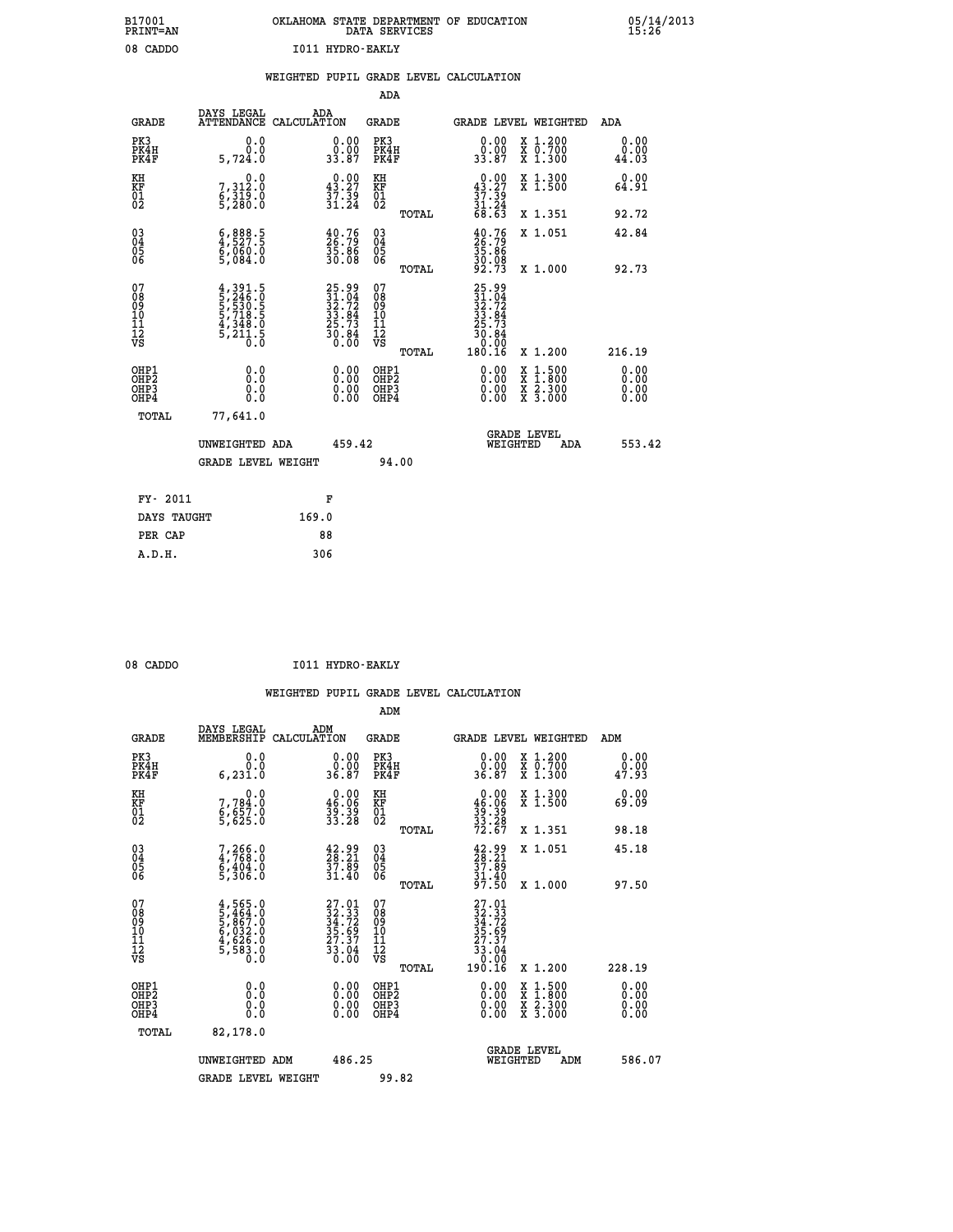## **B17001 OKLAHOMA STATE DEPARTMENT OF EDUCATION 05/14/2013 PRINT=AN DATA SERVICES 15:26 08 CADDO I012 LOOKEBA SICKLES**

|  |  | WEIGHTED PUPIL GRADE LEVEL CALCULATION |
|--|--|----------------------------------------|
|  |  |                                        |

|                                          |                                                                                                                     | ADA                                                                                                                                                                                                                 |                                                                                              |                                                                                                                                                                                                                                            |
|------------------------------------------|---------------------------------------------------------------------------------------------------------------------|---------------------------------------------------------------------------------------------------------------------------------------------------------------------------------------------------------------------|----------------------------------------------------------------------------------------------|--------------------------------------------------------------------------------------------------------------------------------------------------------------------------------------------------------------------------------------------|
| DAYS LEGAL<br><b>ATTENDANCE</b>          | ADA                                                                                                                 | <b>GRADE</b>                                                                                                                                                                                                        | GRADE LEVEL WEIGHTED                                                                         | <b>ADA</b>                                                                                                                                                                                                                                 |
| 0.0<br>0.0<br>2,844.0                    | $\begin{smallmatrix} 0.00\\ 0.00\\ 16.73 \end{smallmatrix}$                                                         | PK3<br>PK4H<br>PK4F                                                                                                                                                                                                 | $\begin{smallmatrix} 0.00\\ 0.00\\ 16.73 \end{smallmatrix}$<br>X 1.200<br>X 0.700<br>X 1.300 | 0.00<br>0.00<br>21.75                                                                                                                                                                                                                      |
| 0.0                                      |                                                                                                                     | KH                                                                                                                                                                                                                  | X 1.300<br>X 1.500                                                                           | 0.00<br>27.47                                                                                                                                                                                                                              |
|                                          |                                                                                                                     | TOTAL                                                                                                                                                                                                               | X 1.351                                                                                      | 48.49                                                                                                                                                                                                                                      |
| 2,058.0<br>2,863.5<br>3,368.0<br>3,398.0 | $\begin{smallmatrix} 12.11\ 16.84\ 19.81\ 19.99 \end{smallmatrix}$                                                  | $\begin{array}{c} 03 \\ 04 \\ 05 \\ 06 \end{array}$                                                                                                                                                                 | X 1.051                                                                                      | 12.73<br>56.64                                                                                                                                                                                                                             |
|                                          |                                                                                                                     | 07<br>08<br>09<br>11<br>11<br>12<br>VS                                                                                                                                                                              | $18.41$<br>$14.85$<br>$16.74$<br>$12.02$<br>$20.39$<br>$17.96$                               |                                                                                                                                                                                                                                            |
|                                          |                                                                                                                     |                                                                                                                                                                                                                     |                                                                                              | 120.44                                                                                                                                                                                                                                     |
| 0.0<br>0.0                               | $\begin{smallmatrix} 0.00 \ 0.00 \end{smallmatrix}$                                                                 | OH <sub>P</sub> 2<br>OHP3<br>OHP4                                                                                                                                                                                   | X<br>X<br>0.00<br>$\frac{x}{x}$ $\frac{5:300}{3:000}$<br>0.00                                | 0.00<br>0.00<br>0.00<br>0.00                                                                                                                                                                                                               |
| 40,808.0                                 |                                                                                                                     |                                                                                                                                                                                                                     |                                                                                              |                                                                                                                                                                                                                                            |
|                                          |                                                                                                                     |                                                                                                                                                                                                                     | <b>GRADE LEVEL</b><br>WEIGHTED<br>ADA                                                        | 287.52                                                                                                                                                                                                                                     |
|                                          |                                                                                                                     | 47.47                                                                                                                                                                                                               |                                                                                              |                                                                                                                                                                                                                                            |
| FY- 2011                                 | F                                                                                                                   |                                                                                                                                                                                                                     |                                                                                              |                                                                                                                                                                                                                                            |
| DAYS TAUGHT                              | 170.0                                                                                                               |                                                                                                                                                                                                                     |                                                                                              |                                                                                                                                                                                                                                            |
| PER CAP                                  | 84                                                                                                                  |                                                                                                                                                                                                                     |                                                                                              |                                                                                                                                                                                                                                            |
|                                          | 3,113.0<br>2,610.0<br>3,491.0<br>3, 129.5<br>2, 524.5<br>2, 845.0<br>2, 043.5<br>3, 466.5<br>3, 053.5<br>0.0<br>0.0 | CALCULATION<br>$\begin{smallmatrix} 0.00\\18.31\\15.35\\20.54 \end{smallmatrix}$<br>$18.41$<br>$14.85$<br>$16.74$<br>$12.02$<br>$20.39$<br>$17.96$<br>$0.00$<br>0.00<br>UNWEIGHTED ADA<br><b>GRADE LEVEL WEIGHT</b> | KF<br>01<br>02<br>TOTAL<br>TOTAL<br>OHP1<br>240.05                                           | $\begin{smallmatrix} &0.00\\[-1.2mm] 18.31\\[-1.2mm] 15.35\\[-1.2mm] 20.54\\[-1.2mm] 35.89\end{smallmatrix}$<br>$12.11$<br>$16.84$<br>$19.81$<br>$19.99$<br>$56.64$<br>X 1.000<br>10.00<br>100.37<br>X 1.200<br>0.00<br>$1:500$<br>$1:800$ |

 **A.D.H. 220**

08 CADDO **I012 LOOKEBA SICKLES** 

|                                           |                                                                                                                                                           |                                                                                              | ADM                                                 |                                                                           |                                          |                        |
|-------------------------------------------|-----------------------------------------------------------------------------------------------------------------------------------------------------------|----------------------------------------------------------------------------------------------|-----------------------------------------------------|---------------------------------------------------------------------------|------------------------------------------|------------------------|
| <b>GRADE</b>                              | DAYS LEGAL<br>MEMBERSHIP                                                                                                                                  | ADM<br>CALCULATION                                                                           | <b>GRADE</b>                                        | <b>GRADE LEVEL WEIGHTED</b>                                               |                                          | ADM                    |
| PK3<br>PK4H<br>PK4F                       | 0.0<br>0.0<br>2,998.Ŏ                                                                                                                                     | $\begin{smallmatrix} 0.00\\ 0.00\\ 17.64 \end{smallmatrix}$                                  | PK3<br>PK4H<br>PK4F                                 | $\begin{smallmatrix} 0.00\\ 0.00\\ 17.64 \end{smallmatrix}$               | X 1.200<br>X 0.700<br>X 1.300            | 0.00<br>22.93<br>22.93 |
| KH<br>KF<br>01<br>02                      | 0.0<br>3,293.0<br>2,742.0<br>3,632.0                                                                                                                      | $\begin{array}{c} 0.00 \\ 19.37 \\ 16.13 \\ 21.36 \end{array}$                               | KH<br>KF<br>01<br>02                                | $0.00\n19.37\n16.13\n21.36\n37.49$                                        | X 1.300<br>X 1.500                       | 0.00<br>29.06          |
|                                           |                                                                                                                                                           |                                                                                              | TOTAL                                               |                                                                           | X 1.351                                  | 50.65                  |
| 03<br>04<br>05<br>06                      | $\frac{2}{3}, \frac{144}{028} . 0 \\ 3, \frac{529}{549} . 0 \\ 3, 549 . 0$                                                                                | $\begin{smallmatrix} 12.61\ 17.81\ 20.76\ 20.88 \end{smallmatrix}$                           | $\begin{array}{c} 03 \\ 04 \\ 05 \\ 06 \end{array}$ | $\begin{smallmatrix} 12.61\ 17.81\ 20.76\ 20.88\ 59.45 \end{smallmatrix}$ | X 1.051                                  | 13.25                  |
|                                           |                                                                                                                                                           |                                                                                              | TOTAL                                               |                                                                           | X 1.000                                  | 59.45                  |
| 07<br>08<br>09<br>101<br>11<br>12<br>VS   | $\begin{smallmatrix} 3\,,\,272\,.\,0\\ 2\,,\,596\,.\,0\\ 2\,,\,940\,.\,0\\ 2\,,\,105\,.\,0\\ 3\,,\,626\,.\,0\\ 3\,,\,154\,.\,0\\ 0\,.0 \end{smallmatrix}$ | $\begin{smallmatrix} 19.25\\15.27\\17.29\\12.38\\21.33\\21.33\\18.55\\0.00\end{smallmatrix}$ | 07<br>08<br>09<br>11<br>11<br>12<br>VS              |                                                                           |                                          |                        |
|                                           |                                                                                                                                                           |                                                                                              | TOTAL                                               | 104.07                                                                    | X 1.200                                  | 124.88                 |
| OHP1<br>OHP2<br>OH <sub>P</sub> 3<br>OHP4 |                                                                                                                                                           |                                                                                              | OHP1<br>OHP2<br>OHP <sub>3</sub>                    | $0.00$<br>$0.00$<br>0.00                                                  | X 1:500<br>X 1:800<br>X 2:300<br>X 3:000 | 0.00<br>0.00<br>0.00   |
| TOTAL                                     | 42,608.0                                                                                                                                                  |                                                                                              |                                                     |                                                                           |                                          |                        |
|                                           | UNWEIGHTED ADM                                                                                                                                            | 250.63                                                                                       |                                                     | GRADE LEVEL<br>WEIGHTED                                                   | ADM                                      | 300.22                 |
|                                           | <b>GRADE LEVEL WEIGHT</b>                                                                                                                                 |                                                                                              | 49.59                                               |                                                                           |                                          |                        |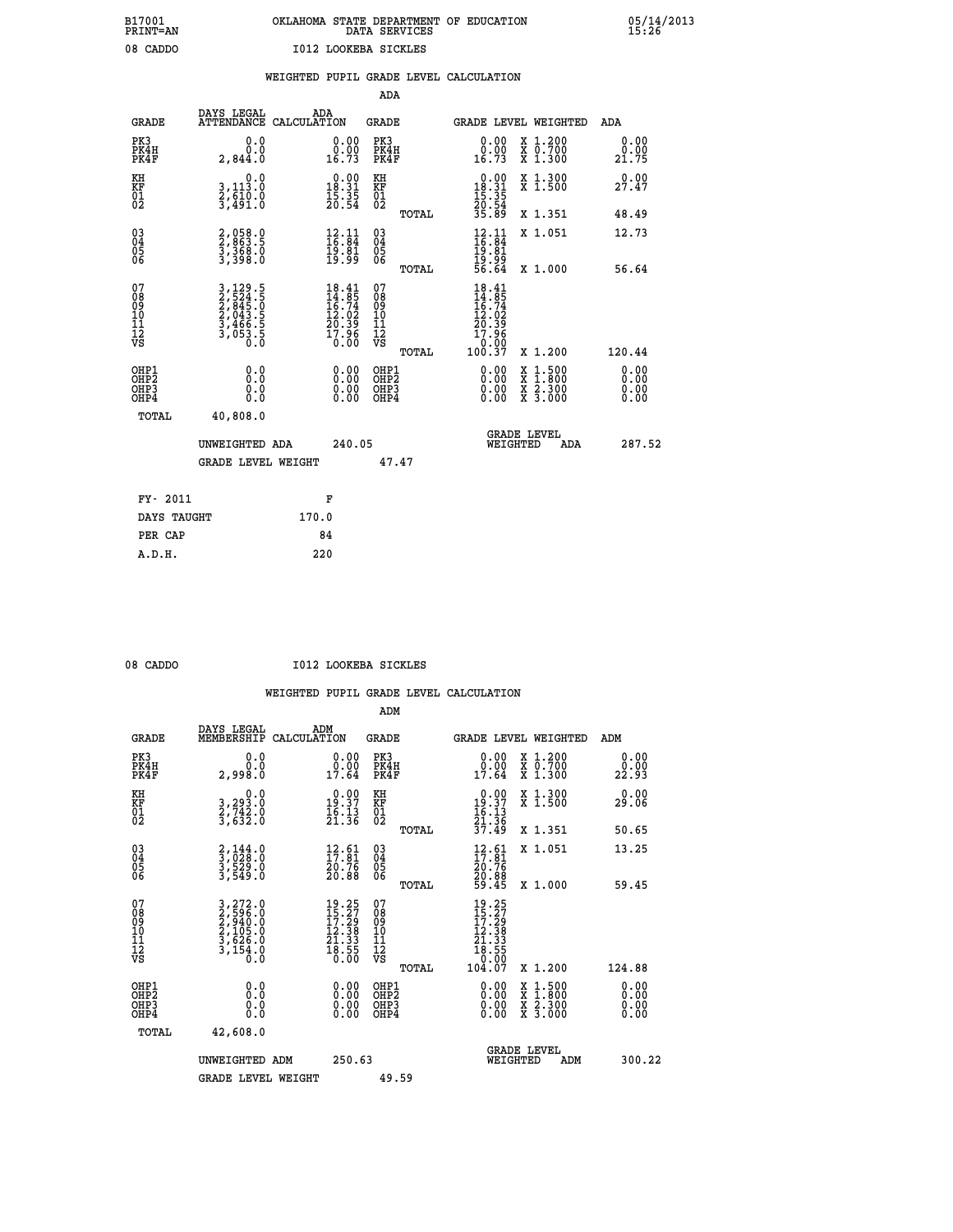|               | OKLAHOMA STATE DEPARTMENT OF EDUCATION<br>DATA SERVICES |  |
|---------------|---------------------------------------------------------|--|
| I020 ANADARKO |                                                         |  |

### **WEIGHTED PUPIL GRADE LEVEL CALCULATION**

|                                                                    |                                                                                           |                                                                         |                                                                   | ADA    |                                                                                                                                              |                                                                            |                              |
|--------------------------------------------------------------------|-------------------------------------------------------------------------------------------|-------------------------------------------------------------------------|-------------------------------------------------------------------|--------|----------------------------------------------------------------------------------------------------------------------------------------------|----------------------------------------------------------------------------|------------------------------|
| <b>GRADE</b>                                                       | DAYS LEGAL                                                                                | ADA<br>ATTENDANCE CALCULATION                                           | <b>GRADE</b>                                                      |        |                                                                                                                                              | <b>GRADE LEVEL WEIGHTED</b>                                                | <b>ADA</b>                   |
| PK3<br>PK4H<br>PK4F                                                | 58.0<br>209.0<br>17,499.5                                                                 | $\begin{smallmatrix} 0.33\ 1.19\ 100.00 \end{smallmatrix}$              | PK3<br>PK4H<br>PK4F                                               |        | $\begin{smallmatrix} 0.33\ 1.19\ 100.00 \end{smallmatrix}$                                                                                   | X 1.200<br>X 0.700<br>X 1.300                                              | 0.40<br>0.83<br>130.00       |
| KH<br>KF<br>01<br>02                                               | 141.0<br>22,111:5<br>23,862:5<br>25,755:5                                                 | $\begin{smallmatrix} 0.81\\126.35\\136.36\\147.17\end{smallmatrix}$     | KH<br>KF<br>01<br>02                                              |        | $\begin{array}{r} 0.81 \\ 126.35 \\ 136.36 \\ 147.17 \\ 283.53 \end{array}$                                                                  | X 1.300<br>X 1.500                                                         | 1.05<br>189.53               |
|                                                                    |                                                                                           |                                                                         |                                                                   | TOTAL  |                                                                                                                                              | X 1.351                                                                    | 383.05                       |
| $\begin{smallmatrix} 03 \\[-4pt] 04 \end{smallmatrix}$<br>05<br>ŌĞ | 28, 249.5<br>21, 621.5<br>24,048.5<br>23,845.5                                            | $161.43$<br>$123.55$<br>$\frac{157.42}{136.26}$                         | $\substack{03 \\ 04}$<br>$\begin{matrix} 0.5 \\ 0.6 \end{matrix}$ |        | 151.43<br>$\frac{137.42}{136.26}$<br>397.23                                                                                                  | X 1.051                                                                    | 169.66                       |
|                                                                    |                                                                                           |                                                                         |                                                                   | TOTAL  |                                                                                                                                              | X 1.000                                                                    | 397.23                       |
| 07<br>08<br>09<br>11<br>11<br>12<br>VS                             | $20,629.0$<br>$20,460.5$<br>$20,692.0$<br>$22,945.0$<br>$19,465.0$<br>$17,432.0$<br>$0.0$ | $117.88$<br>$116.92$<br>$118.48$<br>$131.93$<br>$\frac{112.47}{103.13}$ | 07<br>08<br>09<br>11<br>11<br>12<br>VS                            |        | 117.88<br>$\frac{116}{118}\cdot\frac{92}{48}\n_{131}\cdot\frac{92}{93}$<br>$\begin{array}{r} 112.47 \\ 103.13 \\ 0.00 \\ 700.71 \end{array}$ |                                                                            |                              |
|                                                                    |                                                                                           |                                                                         |                                                                   | TOTAL  |                                                                                                                                              | X 1.200                                                                    | 840.85                       |
| OHP1<br>OHP <sub>2</sub><br>OHP3<br>OHP4                           | 0.0<br>Ō.Ō<br>0.0<br>Ō.Ō                                                                  | 0.00<br>$\begin{smallmatrix} 0.00 \ 0.00 \end{smallmatrix}$             | OHP1<br>OH <sub>P</sub> 2<br>OHP3<br>OHP4                         |        | 0.00<br>0.00<br>0.00                                                                                                                         | $1:500$<br>$1:800$<br>X<br>X<br>$\frac{\ddot{x}}{x}$ $\frac{2.300}{3.000}$ | 0.00<br>0.00<br>0.00<br>0.00 |
| TOTAL                                                              | 309,025.5                                                                                 |                                                                         |                                                                   |        |                                                                                                                                              |                                                                            |                              |
|                                                                    | UNWEIGHTED ADA                                                                            | 1,771.58                                                                |                                                                   |        |                                                                                                                                              | <b>GRADE LEVEL</b><br>WEIGHTED<br>ADA                                      | 2,112.60                     |
|                                                                    | <b>GRADE LEVEL WEIGHT</b>                                                                 |                                                                         |                                                                   | 341.02 |                                                                                                                                              |                                                                            |                              |
| FY- 2011                                                           |                                                                                           | F                                                                       |                                                                   |        |                                                                                                                                              |                                                                            |                              |
| DAYS TAUGHT                                                        |                                                                                           | 175.0                                                                   |                                                                   |        |                                                                                                                                              |                                                                            |                              |
|                                                                    |                                                                                           |                                                                         |                                                                   |        |                                                                                                                                              |                                                                            |                              |
| PER CAP                                                            |                                                                                           | 33                                                                      |                                                                   |        |                                                                                                                                              |                                                                            |                              |

| 08 CADDO | I020 ANADARKO |
|----------|---------------|

 **A.D.H. 1,334**

 **B17001<br>PRINT=AN** 08 CADDO

|                                    |                                               |                                                                                                                                                                          |             |                                                                                                                                      | ADM                                    |       |                                                                                    |          |                                          |                      |
|------------------------------------|-----------------------------------------------|--------------------------------------------------------------------------------------------------------------------------------------------------------------------------|-------------|--------------------------------------------------------------------------------------------------------------------------------------|----------------------------------------|-------|------------------------------------------------------------------------------------|----------|------------------------------------------|----------------------|
|                                    | <b>GRADE</b>                                  | DAYS LEGAL<br>MEMBERSHIP                                                                                                                                                 | CALCULATION | ADM                                                                                                                                  | <b>GRADE</b>                           |       |                                                                                    |          | <b>GRADE LEVEL WEIGHTED</b>              | ADM                  |
|                                    | PK3<br>PK4H<br>PK4F                           | 339.0<br>20,024.0                                                                                                                                                        |             | $0.39$<br>1.94<br>114.42                                                                                                             | PK3<br>PK4H<br>PK4F                    |       | $0.39$<br>1.94<br>114.42                                                           |          | X 1.200<br>X 0.700<br>X 1.300            | 0.47<br>148.75       |
| KH<br>KF<br>01<br>02               |                                               | $\substack{ 304.0\\ 24,625.0\\ 26,356.0\\ 27,102.0}$                                                                                                                     |             | 140.71<br>$\frac{150}{154}$ : $\frac{61}{87}$                                                                                        | KH<br>KF<br>01<br>02                   |       | 1.74<br>$140.71$<br>$150.61$<br>$154.87$<br>$305.48$                               |          | X 1.300<br>X 1.500                       | 211.07               |
|                                    |                                               |                                                                                                                                                                          |             |                                                                                                                                      |                                        | TOTAL |                                                                                    |          | X 1.351                                  | 412.70               |
| 03<br>04<br>05<br>06               |                                               | 29,679.0<br>23,527.0<br>26,147.0<br>26, 258.0                                                                                                                            |             | 169.59<br>134.44<br>$\frac{149.41}{150.05}$                                                                                          | $\substack{03 \\ 04}$<br>05<br>06      |       | 169.59<br>134.44<br>$\frac{145}{150}$ . $\frac{17}{05}$<br>$433.90$                |          | X 1.051                                  | 178.24               |
|                                    |                                               |                                                                                                                                                                          |             |                                                                                                                                      |                                        | TOTAL |                                                                                    |          | X 1.000                                  | 433.90               |
| 07<br>08<br>09<br>101<br>112<br>VS |                                               | $\begin{smallmatrix} 22\,, & 968\ .0 \\ 23\,, & 095\ . \ 0 \\ 23\,, & 229\ . \ 0 \\ 25\,, & 528\ . \ 0 \\ 22\,, & 083\ . \ 0 \\ 19\,, & 790\ . \ 0 \\ \end{smallmatrix}$ |             | $131.25$<br>$131.97$<br>$133.09$<br>$146.78$<br>128.01<br>$\bar{1}\bar{1}\bar{7}\cdot\bar{3}\bar{7}$<br>$\bar{0}\cdot\bar{0}\bar{0}$ | 07<br>08<br>09<br>11<br>11<br>12<br>VS | TOTAL | $131.25$<br>$131.97$<br>$133.09$<br>$146.79$<br>ĪŽŠ.01<br>117.37<br>0.00<br>788.47 |          | X 1.200                                  | 946.16               |
|                                    | OHP1                                          |                                                                                                                                                                          |             |                                                                                                                                      |                                        |       |                                                                                    |          |                                          | 0.00                 |
|                                    | OH <sub>P</sub> 2<br>OH <sub>P3</sub><br>OHP4 | 0.0<br>0.000                                                                                                                                                             |             | $0.00$<br>$0.00$<br>0.00                                                                                                             | OHP1<br>OHP2<br>OHP3<br>OHP4           |       | $0.00$<br>$0.00$<br>0.00                                                           |          | X 1:500<br>X 1:800<br>X 2:300<br>X 3:000 | 0.00<br>0.00<br>0.00 |
|                                    | TOTAL                                         | 341,123.0                                                                                                                                                                |             |                                                                                                                                      |                                        |       |                                                                                    |          |                                          |                      |
|                                    |                                               | UNWEIGHTED                                                                                                                                                               | ADM         | 1,956.64                                                                                                                             |                                        |       |                                                                                    | WEIGHTED | <b>GRADE LEVEL</b><br>ADM                | 2,334.91             |
|                                    |                                               | <b>GRADE LEVEL WEIGHT</b>                                                                                                                                                |             |                                                                                                                                      | 378.27                                 |       |                                                                                    |          |                                          |                      |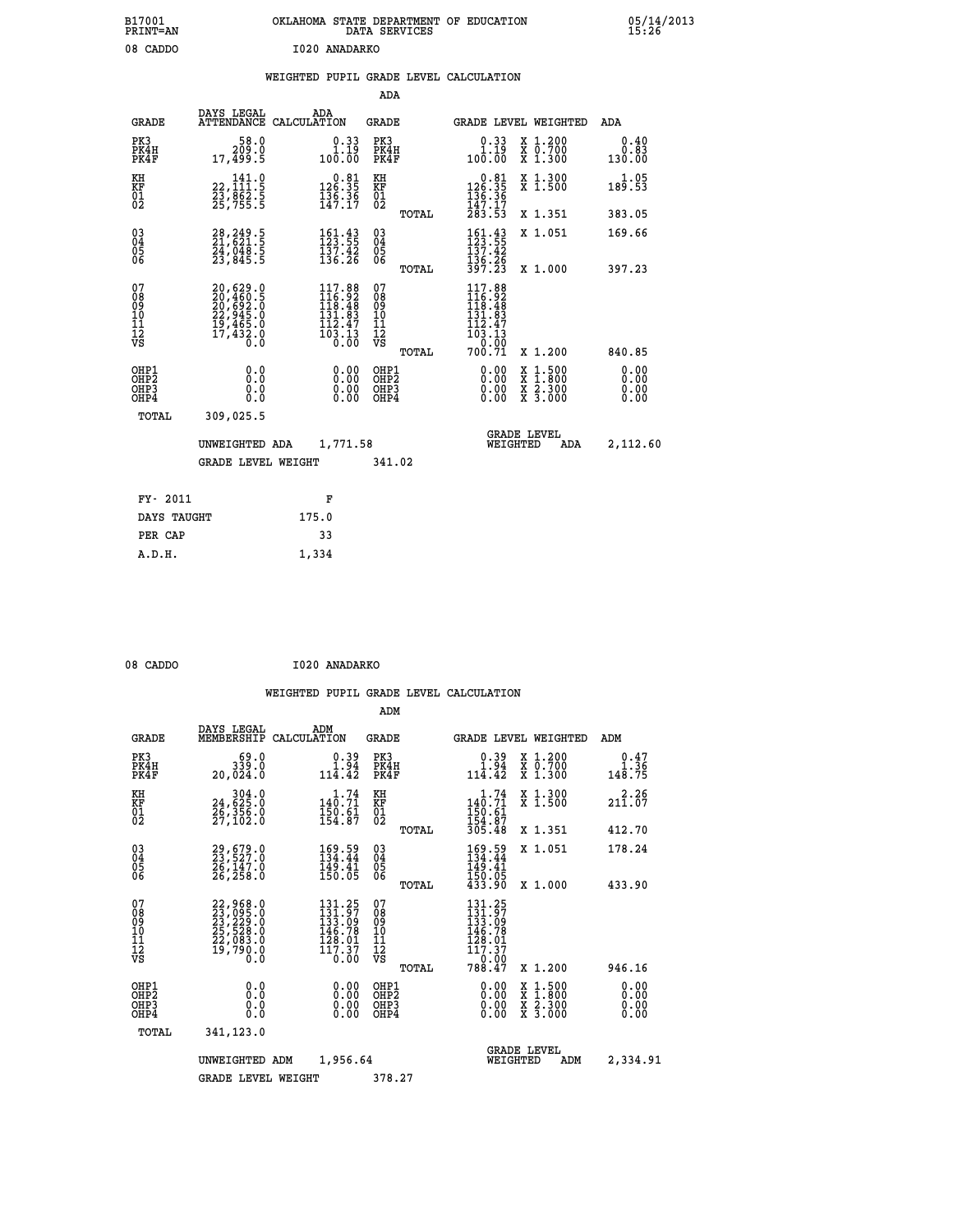| OKLAHOMA STATE DEPARTMENT OF EDUCATION<br>DATA SERVICES |  |
|---------------------------------------------------------|--|
| I033 CARNEGIE                                           |  |

 **B17001<br>PRINT=AN** 08 CADDO  **B17001 OKLAHOMA STATE DEPARTMENT OF EDUCATION 05/14/2013**

### **WEIGHTED PUPIL GRADE LEVEL CALCULATION**

|                                                    |                                                                       |                                                                                              | ADA                                       |       |                                                                                                                                      |   |                                                           |                              |
|----------------------------------------------------|-----------------------------------------------------------------------|----------------------------------------------------------------------------------------------|-------------------------------------------|-------|--------------------------------------------------------------------------------------------------------------------------------------|---|-----------------------------------------------------------|------------------------------|
| <b>GRADE</b>                                       | DAYS LEGAL<br><b>ATTENDANCE</b>                                       | ADA<br>CALCULATION                                                                           | <b>GRADE</b>                              |       | GRADE LEVEL WEIGHTED                                                                                                                 |   |                                                           | <b>ADA</b>                   |
| PK3<br>PK4H<br>PK4F                                | 0.0<br>5,343.0                                                        | $31.25$<br>0.00                                                                              | PK3<br>PK4H<br>PK4F                       |       | $31.25$<br>0.00                                                                                                                      |   | X 1.200<br>X 0.700<br>X 1.300                             | 0.00<br>$21.88$<br>$0.00$    |
| KH<br>KF<br>01<br>02                               | 0.0<br>$10, 470.5$<br>$10, 164.0$<br>$8, 377.0$                       | 37.84<br>$\frac{59.44}{48.99}$                                                               | KH<br>KF<br>01<br>02                      |       | 37.84<br>$\begin{smallmatrix} 59.44 \\ 48.99 \\ 108.43 \end{smallmatrix}$                                                            |   | X 1.300<br>X 1.500                                        | 0.00<br>56.76                |
|                                                    |                                                                       |                                                                                              |                                           | TOTAL |                                                                                                                                      |   | X 1.351                                                   | 146.49                       |
| $\begin{matrix} 03 \\ 04 \\ 05 \\ 06 \end{matrix}$ | 7,367.9<br>$\frac{67296.5}{8,671.0}$                                  | 43.67<br>43.08<br>36.82<br>50.71                                                             | 03<br>04<br>05<br>06                      | TOTAL | $\begin{smallmatrix} 43.67\ 43.08\ 36.82\ 50.71\ 130.61\ \end{smallmatrix}$                                                          |   | X 1.051<br>X 1.000                                        | 45.90<br>130.61              |
| 07<br>08<br>09<br>11<br>11<br>12<br>VS             | 7,545.0<br>6,201.0<br>6,925.0<br>5,226.0<br>5,452.0<br>6,595.0<br>0.0 | $\begin{smallmatrix} 44.12\\ 36.26\\ 40.50\\ 30.56\\ 37.73\\ 38.57\\ 0.00 \end{smallmatrix}$ | 07<br>08<br>09<br>11<br>11<br>12<br>VS    |       | $\begin{array}{r} 44\cdot 12\\ 36\cdot 26\\ 40\cdot 50\\ 30\cdot 56\\ 37\cdot 73\\ 38\cdot 57\\ 0\cdot 00\\ 227\cdot 74 \end{array}$ |   |                                                           |                              |
|                                                    |                                                                       |                                                                                              |                                           | TOTAL |                                                                                                                                      |   | X 1.200                                                   | 273.29                       |
| OHP1<br>OHP <sub>2</sub><br>OHP3<br>OHP4           | 0.0<br>0.0<br>0.0                                                     | 0.00<br>$\begin{smallmatrix} 0.00 \ 0.00 \end{smallmatrix}$                                  | OHP1<br>OH <sub>P</sub> 2<br>OHP3<br>OHP4 |       | 0.00<br>0.00<br>0.00                                                                                                                 | X | $1:500$<br>$1:800$<br>$\frac{x}{x}$ $\frac{5:300}{3:000}$ | 0.00<br>0.00<br>0.00<br>0.00 |
| TOTAL                                              | 99,100.5                                                              |                                                                                              |                                           |       |                                                                                                                                      |   |                                                           |                              |
|                                                    | UNWEIGHTED ADA                                                        | 579.54                                                                                       |                                           |       | WEIGHTED                                                                                                                             |   | <b>GRADE LEVEL</b><br>ADA                                 | 674.93                       |
|                                                    | <b>GRADE LEVEL WEIGHT</b>                                             |                                                                                              | 95.39                                     |       |                                                                                                                                      |   |                                                           |                              |
| FY- 2011                                           |                                                                       | F                                                                                            |                                           |       |                                                                                                                                      |   |                                                           |                              |
| DAYS TAUGHT                                        |                                                                       | 171.0                                                                                        |                                           |       |                                                                                                                                      |   |                                                           |                              |
| PER CAP                                            |                                                                       | 86                                                                                           |                                           |       |                                                                                                                                      |   |                                                           |                              |
|                                                    |                                                                       |                                                                                              |                                           |       |                                                                                                                                      |   |                                                           |                              |

| 08 CADDO | I033 CARNEGIE |
|----------|---------------|
|          |               |

 **A.D.H. 357**

|                                          |                                                                                     |                                                                                              | ADM                                                 |       |                                                                                           |                                          |                       |
|------------------------------------------|-------------------------------------------------------------------------------------|----------------------------------------------------------------------------------------------|-----------------------------------------------------|-------|-------------------------------------------------------------------------------------------|------------------------------------------|-----------------------|
| <b>GRADE</b>                             | DAYS LEGAL<br>MEMBERSHIP                                                            | ADM<br>CALCULATION                                                                           | <b>GRADE</b>                                        |       |                                                                                           | <b>GRADE LEVEL WEIGHTED</b>              | ADM                   |
| PK3<br>PK4H<br>PK4F                      | 0.0<br>$5,59\overline{4}\overline{.0}$                                              | 0.00<br>$32.71$<br>$0.00$                                                                    | PK3<br>PK4H<br>PK4F                                 |       | 32.71<br>0.00                                                                             | X 1.200<br>X 0.700<br>X 1.300            | 0.00<br>22.90<br>0.00 |
| KH<br>KF<br>01<br>02                     | $\begin{smallmatrix}&&&0.0\\6,922.0\\10,703.0\\8,728.0\end{smallmatrix}$            | $\begin{smallmatrix} 0.00\\ 40.48\\ 62.59\\ 51.04 \end{smallmatrix}$                         | KH<br>KF<br>01<br>02                                |       | $\begin{smallmatrix}&&0.00\\40.48\\62.59\\51.04\\113.63\end{smallmatrix}$                 | X 1.300<br>X 1.500                       | 0.00<br>60.72         |
|                                          |                                                                                     |                                                                                              |                                                     | TOTAL |                                                                                           | X 1.351                                  | 153.51                |
| 03<br>04<br>05<br>06                     | 7,755.0<br>7,701.0<br>6,575.0<br>8,977.0                                            | $45.35$<br>$45.04$<br>$38.45$<br>$52.50$                                                     | $\begin{array}{c} 03 \\ 04 \\ 05 \\ 06 \end{array}$ |       | $45.35\n45.04\n38.45\n52.50\n135.99$                                                      | X 1.051                                  | 47.66                 |
|                                          |                                                                                     |                                                                                              |                                                     | TOTAL |                                                                                           | X 1.000                                  | 135.99                |
| 07<br>08<br>09<br>101<br>11<br>12<br>VS  | $7,923.0$<br>$6,427.0$<br>$7,185.0$<br>$5,493.0$<br>$6,864.0$<br>$6,900.0$<br>$0.0$ | $\begin{smallmatrix} 46.33\\ 37.58\\ 42.02\\ 32.12\\ 40.14\\ 40.35\\ 0.00 \end{smallmatrix}$ | 07<br>08<br>09<br>11<br>11<br>12<br>VS              | TOTAL | $\begin{smallmatrix} 46.33\ 37.58\ 42.02\ 32.12\ 40.14\ 40.35\ 238.54\ \end{smallmatrix}$ | X 1.200                                  | 286.25                |
| OHP1<br>OHP2<br>OH <sub>P3</sub><br>OHP4 | 0.0<br>$\begin{smallmatrix} 0.16 \ 0.0 \end{smallmatrix}$                           |                                                                                              | OHP1<br>OHP2<br>OHP <sub>3</sub>                    |       | $0.00$<br>$0.00$<br>0.00                                                                  | X 1:500<br>X 1:800<br>X 2:300<br>X 3:000 | 0.00<br>0.00<br>0.00  |
| TOTAL                                    | 103,747.0                                                                           |                                                                                              |                                                     |       |                                                                                           |                                          |                       |
|                                          | UNWEIGHTED ADM                                                                      | 606.70                                                                                       |                                                     |       | WEIGHTED                                                                                  | <b>GRADE LEVEL</b><br>ADM                | 707.03                |
|                                          | <b>GRADE LEVEL WEIGHT</b>                                                           |                                                                                              | 100.33                                              |       |                                                                                           |                                          |                       |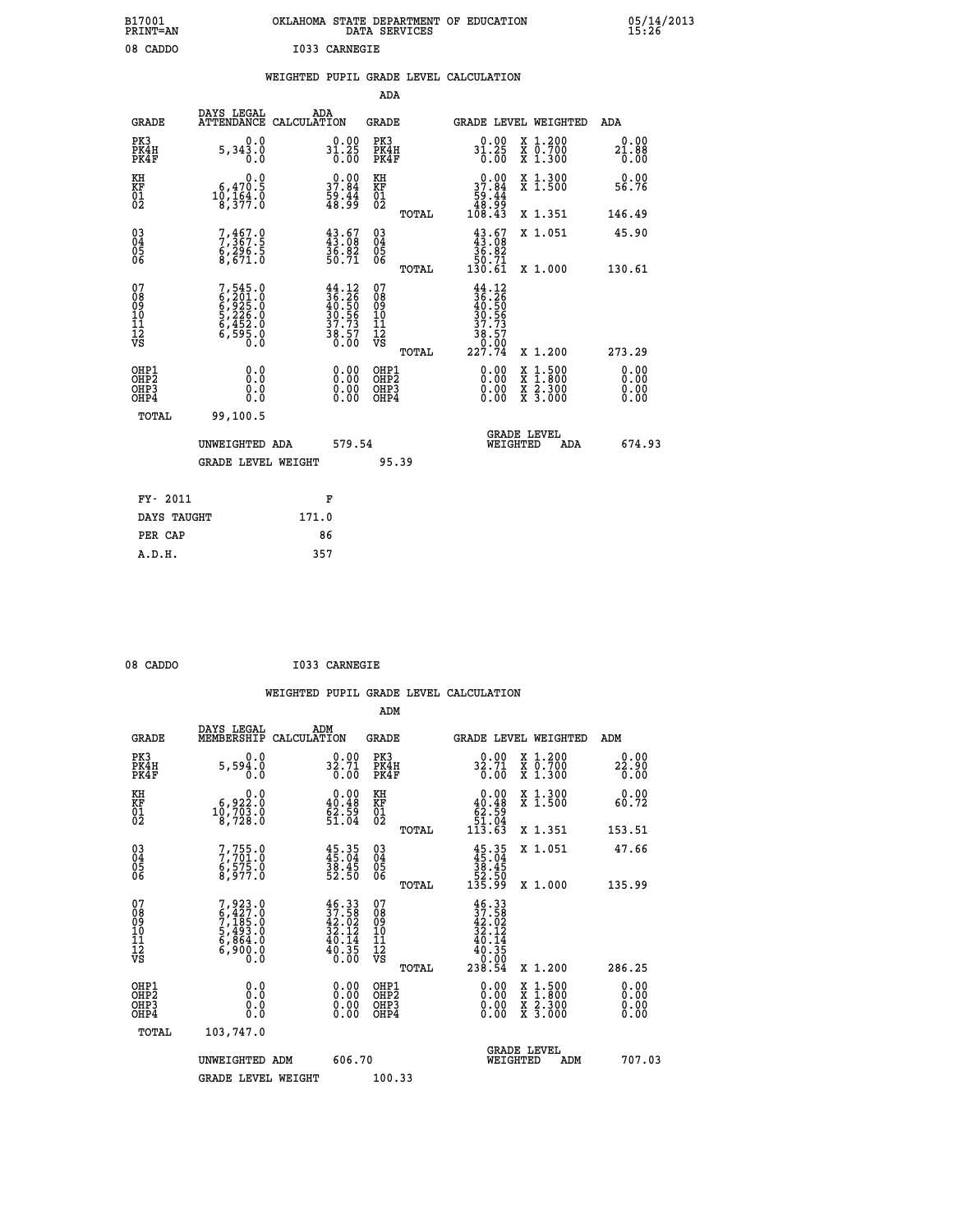## **B17001 OKLAHOMA STATE DEPARTMENT OF EDUCATION 05/14/2013 PRINT=AN DATA SERVICES 15:26** 08 CADDO **I056 BOONE-APACHE**

|  |  | WEIGHTED PUPIL GRADE LEVEL CALCULATION |
|--|--|----------------------------------------|
|  |  |                                        |

|                                                                    |                                                                                  |                                                                          | ADA                                    |       |                                                                              |                                          |                               |
|--------------------------------------------------------------------|----------------------------------------------------------------------------------|--------------------------------------------------------------------------|----------------------------------------|-------|------------------------------------------------------------------------------|------------------------------------------|-------------------------------|
| <b>GRADE</b>                                                       | DAYS LEGAL                                                                       | ADA<br>ATTENDANCE CALCULATION                                            | <b>GRADE</b>                           |       |                                                                              | GRADE LEVEL WEIGHTED                     | ADA                           |
| PK3<br>PK4H<br>PK4F                                                | 2,378.5<br>2,428.0<br>1,201.0                                                    | $14.07$<br>$14.37$<br>7.11                                               | PK3<br>PK4H<br>PK4F                    |       | $\frac{14}{14}$ $\frac{07}{7}$                                               | X 1.200<br>X 0.700<br>X 1.300            | 16.88<br>10.06<br>9.24        |
| KH<br>KF<br>01<br>02                                               | 0.0<br>7,918:0<br>8,264:5<br>7,446:0                                             | $0.00$<br>46.85<br>48.90<br>44.06                                        | KH<br>KF<br>01<br>02                   |       | $\begin{smallmatrix} 0.00\\ 46.85\\ 48.90\\ 44.06\\ 92.96 \end{smallmatrix}$ | X 1.300<br>X 1.500                       | 0.00<br>70.28                 |
|                                                                    |                                                                                  |                                                                          |                                        | TOTAL |                                                                              | X 1.351                                  | 125.59                        |
| $\begin{smallmatrix} 03 \\[-4pt] 04 \end{smallmatrix}$<br>Ŏ5<br>06 | $7,122.5$<br>6,992.0<br>6,221.0<br>6,074.5                                       | $42.14$<br>$41.37$<br>$36.81$<br>$35.94$                                 | $\substack{03 \\ 04}$<br>Ŏ5<br>06      |       | $\begin{array}{r} 42.14 \\ 41.37 \\ 36.81 \\ 35.94 \\ 114.12 \end{array}$    | X 1.051                                  | 44.29                         |
|                                                                    |                                                                                  |                                                                          |                                        | TOTAL |                                                                              | X 1.000                                  | 114.12                        |
| 07<br>08<br>09<br>01<br>11<br>11<br>12<br>VS                       | $6, 208.5$<br>$6, 569.5$<br>$6, 301.0$<br>$5, 824.5$<br>$5, 279.0$<br>$7, 758.0$ | $36.74$<br>$38.87$<br>$37.36$<br>$34.75$<br>$31.58$<br>$46.65$<br>$0.00$ | 07<br>08<br>09<br>11<br>11<br>12<br>VS |       | 36.74<br>38.87<br>37.36<br>34.75<br>34.585<br>46.650                         |                                          |                               |
|                                                                    |                                                                                  |                                                                          |                                        | TOTAL | 225.95                                                                       | X 1.200                                  | 271.14                        |
| OHP1<br>OHP <sub>2</sub><br>OH <sub>P3</sub><br>OHP4               | 0.0<br>0.000                                                                     | 0.00<br>$\begin{smallmatrix} 0.00 \ 0.00 \end{smallmatrix}$              | OHP1<br>OHP2<br>OHP <sub>3</sub>       |       | 0.00<br>0.00                                                                 | X 1:500<br>X 1:800<br>X 2:300<br>X 3:000 | 0.00<br>Ō. ŌŌ<br>0.00<br>0.00 |
| TOTAL                                                              | 93,986.5                                                                         |                                                                          |                                        |       |                                                                              |                                          |                               |
|                                                                    | UNWEIGHTED ADA                                                                   | 557.57                                                                   |                                        |       |                                                                              | <b>GRADE LEVEL</b><br>WEIGHTED<br>ADA    | 661.60                        |
|                                                                    | <b>GRADE LEVEL WEIGHT</b>                                                        |                                                                          | 104.03                                 |       |                                                                              |                                          |                               |
| FY- 2011                                                           |                                                                                  | F                                                                        |                                        |       |                                                                              |                                          |                               |
| DAYS TAUGHT                                                        |                                                                                  | 169.0                                                                    |                                        |       |                                                                              |                                          |                               |
| PER CAP                                                            |                                                                                  | 79                                                                       |                                        |       |                                                                              |                                          |                               |

| ١Г<br>Т<br>10 |
|---------------|
|               |

 **A.D.H. 339**

**1056 BOONE-APACHE** 

|                                           |                                                                        |                                                                                           | ADM                                                 |       |                                                                                       |                                          |                               |
|-------------------------------------------|------------------------------------------------------------------------|-------------------------------------------------------------------------------------------|-----------------------------------------------------|-------|---------------------------------------------------------------------------------------|------------------------------------------|-------------------------------|
| <b>GRADE</b>                              | DAYS LEGAL<br>MEMBERSHIP                                               | ADM<br>CALCULATION                                                                        | <b>GRADE</b>                                        |       |                                                                                       | GRADE LEVEL WEIGHTED                     | ADM                           |
| PK3<br>PK4H<br>PK4F                       | 2,479.0<br>2,561.0<br>1,202.0                                          | $14.67$<br>$15.15$<br>7.11                                                                | PK3<br>PK4H<br>PK4F                                 |       | $14.67$<br>$15.15$<br>$7.11$                                                          | X 1.200<br>X 0.700<br>X 1.300            | 17.60<br>$\frac{10.61}{9.24}$ |
| KH<br>KF<br>01<br>02                      | 0.0<br>8,630:0<br>8,770:0<br>7,858:0                                   | $\begin{smallmatrix} 0.00\\ 51.07\\ 51.89\\ 46.50 \end{smallmatrix}$                      | KH<br>KF<br>01<br>02                                |       | $0.00$<br>51.07<br>51.89<br>546.50<br>46.50<br>98.39                                  | X 1.300<br>X 1.500                       | 0.00<br>76.61                 |
|                                           |                                                                        |                                                                                           |                                                     | TOTAL |                                                                                       | X 1.351                                  | 132.92                        |
| 03<br>04<br>05<br>06                      | $7,495.0$<br>$7,420.0$<br>$6,623.0$<br>6,363.0                         | $44.35$<br>$43.91$<br>$39.19$<br>$37.65$                                                  | $\begin{array}{c} 03 \\ 04 \\ 05 \\ 06 \end{array}$ |       | $\begin{array}{c} 44.35 \\ 43.91 \\ 39.19 \\ 37.65 \\ 120.75 \end{array}$             | X 1.051                                  | 46.61                         |
|                                           |                                                                        |                                                                                           |                                                     | TOTAL |                                                                                       | X 1.000                                  | 120.75                        |
| 07<br>08<br>09<br>101<br>11<br>12<br>VS   | $6,986.0$<br>$6,787.0$<br>$6,345.0$<br>$5,662.0$<br>$8,429.0$<br>$0.0$ | $\begin{array}{l} 39.40 \\ 41.34 \\ 40.27 \\ 37.98 \\ 33.95 \\ 50.89 \\ 0.00 \end{array}$ | 07<br>08<br>09<br>11<br>11<br>12<br>VS              | TOTAL | $39.40$<br>$41.34$<br>$40.27$<br>$37.98$<br>$33.95$<br>$50.89$<br>$50.00$<br>$243.83$ | X 1.200                                  | 292.60                        |
|                                           |                                                                        |                                                                                           |                                                     |       |                                                                                       |                                          | 0.00                          |
| OHP1<br>OHP2<br>OH <sub>P</sub> 3<br>OHP4 |                                                                        |                                                                                           | OHP1<br>OHP2<br>OHP <sub>3</sub>                    |       | $0.00$<br>$0.00$<br>0.00                                                              | X 1:500<br>X 1:800<br>X 2:300<br>X 3:000 | 0.00<br>0.00<br>0.00          |
| TOTAL                                     | 100,269.0                                                              |                                                                                           |                                                     |       |                                                                                       |                                          |                               |
|                                           | UNWEIGHTED ADM                                                         | 595.32                                                                                    |                                                     |       |                                                                                       | <b>GRADE LEVEL</b><br>WEIGHTED<br>ADM    | 706.94                        |
|                                           | <b>GRADE LEVEL WEIGHT</b>                                              |                                                                                           | 111.62                                              |       |                                                                                       |                                          |                               |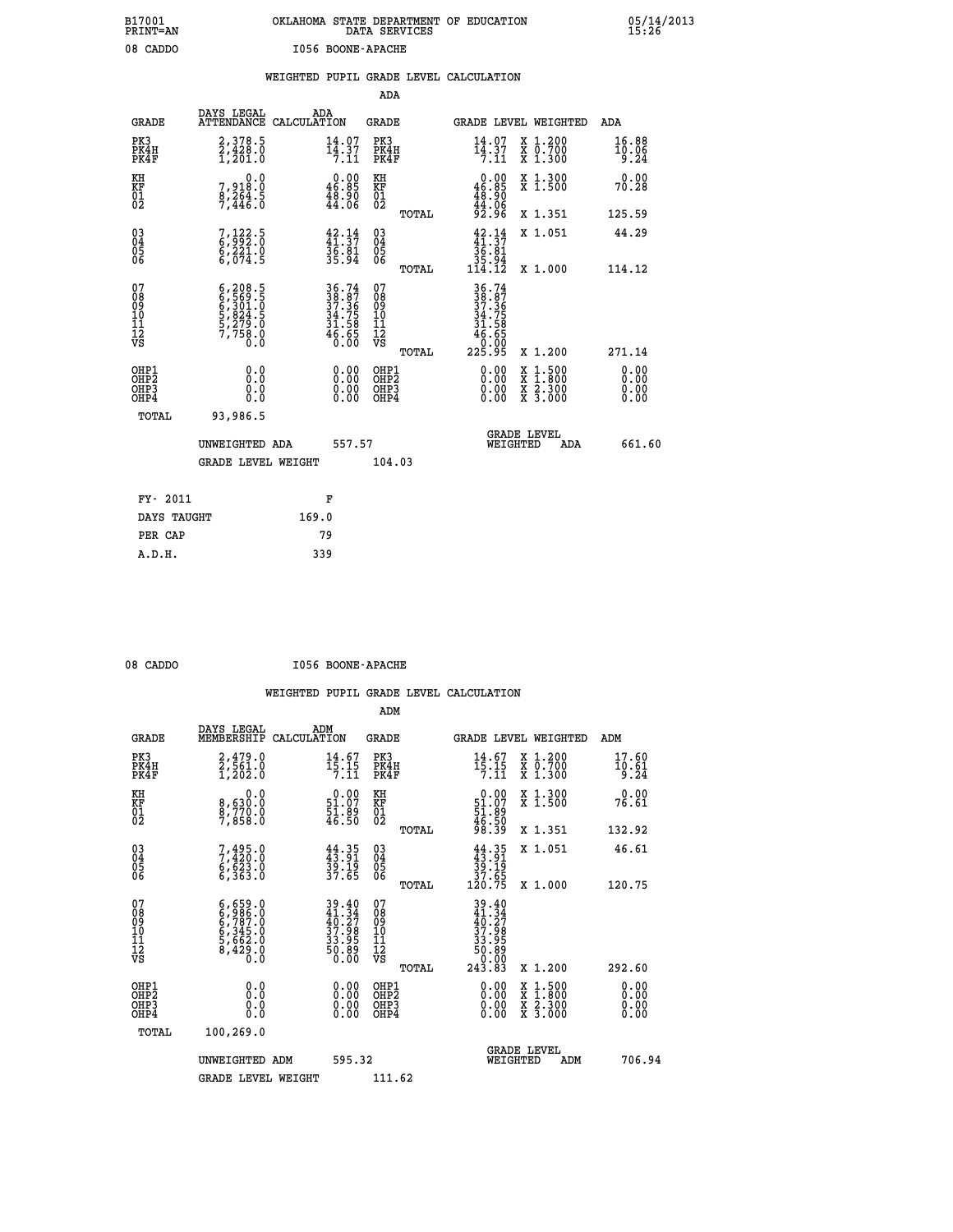| B17001<br>PRINT=AN | OKLAHOMA STATE DEPARTMENT OF EDUCATION<br>DATA SERVICES | 05/14/2013<br>15:26 |
|--------------------|---------------------------------------------------------|---------------------|
| 08 CADDO           | 1064 CYRIL                                              |                     |
|                    | WEIGHTED PUPIL GRADE LEVEL CALCULATION                  |                     |
|                    | ADA                                                     |                     |

| <b>GRADE</b>                              | DAYS LEGAL                                                           | ADA                                                                                                                                                                                                                  | <b>GRADE</b>                                                                                                                                                                                                                                                                              |                                                                             |                                                                                                                                                                                                                                                           | ADA                                                                                                                                                                                                    |
|-------------------------------------------|----------------------------------------------------------------------|----------------------------------------------------------------------------------------------------------------------------------------------------------------------------------------------------------------------|-------------------------------------------------------------------------------------------------------------------------------------------------------------------------------------------------------------------------------------------------------------------------------------------|-----------------------------------------------------------------------------|-----------------------------------------------------------------------------------------------------------------------------------------------------------------------------------------------------------------------------------------------------------|--------------------------------------------------------------------------------------------------------------------------------------------------------------------------------------------------------|
| PK3<br>PK4H<br>PK4F                       | 0.0<br>0.0<br>3,342.5                                                | 0.00<br>20.01                                                                                                                                                                                                        | PK3<br>PK4H<br>PK4F                                                                                                                                                                                                                                                                       | $\begin{smallmatrix} 0.00\\ 0.00\\ 20.01 \end{smallmatrix}$                 |                                                                                                                                                                                                                                                           | 0.00<br>0.00<br>26.01                                                                                                                                                                                  |
| KH                                        | 0.0                                                                  |                                                                                                                                                                                                                      | KH                                                                                                                                                                                                                                                                                        | 0.00                                                                        | X 1.300<br>X 1.500                                                                                                                                                                                                                                        | 0.00<br>36.12                                                                                                                                                                                          |
|                                           |                                                                      |                                                                                                                                                                                                                      | TOTAL                                                                                                                                                                                                                                                                                     |                                                                             | X 1.351                                                                                                                                                                                                                                                   | 62.38                                                                                                                                                                                                  |
| $\substack{03 \\ 04}$<br>Ŏ5<br>06         |                                                                      |                                                                                                                                                                                                                      | $\substack{03 \\ 04}$<br>05<br>ŌĞ                                                                                                                                                                                                                                                         |                                                                             | X 1.051                                                                                                                                                                                                                                                   | 24.18                                                                                                                                                                                                  |
|                                           |                                                                      |                                                                                                                                                                                                                      |                                                                                                                                                                                                                                                                                           |                                                                             |                                                                                                                                                                                                                                                           | 77.25                                                                                                                                                                                                  |
|                                           |                                                                      |                                                                                                                                                                                                                      |                                                                                                                                                                                                                                                                                           |                                                                             |                                                                                                                                                                                                                                                           |                                                                                                                                                                                                        |
|                                           |                                                                      |                                                                                                                                                                                                                      | TOTAL                                                                                                                                                                                                                                                                                     |                                                                             | X 1.200                                                                                                                                                                                                                                                   | 167.78                                                                                                                                                                                                 |
| OHP1<br>OH <sub>P</sub> 2<br>OHP3<br>OHP4 | 0.0<br>Ŏ.Ŏ<br>0.0<br>0.0                                             | $0.00$<br>$0.00$<br>0.00                                                                                                                                                                                             | OHP1<br>OHP <sub>2</sub><br>OHP3<br>OHP4                                                                                                                                                                                                                                                  | $0.00$<br>$0.00$<br>0.00                                                    |                                                                                                                                                                                                                                                           | 0.00<br>0.00<br>0.00<br>0.00                                                                                                                                                                           |
| TOTAL                                     | 55,168.0                                                             |                                                                                                                                                                                                                      |                                                                                                                                                                                                                                                                                           |                                                                             |                                                                                                                                                                                                                                                           |                                                                                                                                                                                                        |
|                                           |                                                                      |                                                                                                                                                                                                                      |                                                                                                                                                                                                                                                                                           |                                                                             | ADA                                                                                                                                                                                                                                                       | 393.72                                                                                                                                                                                                 |
|                                           |                                                                      |                                                                                                                                                                                                                      | 63.38                                                                                                                                                                                                                                                                                     |                                                                             |                                                                                                                                                                                                                                                           |                                                                                                                                                                                                        |
|                                           |                                                                      |                                                                                                                                                                                                                      |                                                                                                                                                                                                                                                                                           |                                                                             |                                                                                                                                                                                                                                                           |                                                                                                                                                                                                        |
|                                           |                                                                      | 167.0                                                                                                                                                                                                                |                                                                                                                                                                                                                                                                                           |                                                                             |                                                                                                                                                                                                                                                           |                                                                                                                                                                                                        |
| PER CAP                                   |                                                                      | 81                                                                                                                                                                                                                   |                                                                                                                                                                                                                                                                                           |                                                                             |                                                                                                                                                                                                                                                           |                                                                                                                                                                                                        |
|                                           | KF<br>01<br>02<br>07<br>08<br>09<br>11<br>11<br>12<br>VS<br>FY- 2011 | $\frac{4}{3}, \frac{0}{704}$<br>$\frac{2}{3}, \frac{704}{006}$<br>$\frac{6}{5}$<br>$3,843.5$<br>$4,146.0$<br>$4,616.5$<br>$4,137.5$<br>3,455.0<br>4,473.5<br>4,435.0<br>3,043.0<br>3,749.5<br>4,193.5<br>DAYS TAUGHT | ATTENDANCE CALCULATION<br>$\begin{smallmatrix} 0.00\\ 24.08\\ 28.17\\ 18.00 \end{smallmatrix}$<br>$\begin{smallmatrix} 23.01\\ 24.83\\ 27.64\\ 24.78 \end{smallmatrix}$<br>20.69<br>26.79<br>26.56<br>26.22<br>22.45<br>25.11<br>0.00<br>UNWEIGHTED ADA<br><b>GRADE LEVEL WEIGHT</b><br>F | KF<br>01<br>02<br>TOTAL<br>07<br>08<br>09<br>10<br>11<br>12<br>VS<br>330.34 | $24.08$<br>$28.17$<br>$18.00$<br>$46.17$<br>$23.01$<br>$24.83$<br>$27.64$<br>$24.78$<br>$77.25$<br>20.69<br>$\begin{smallmatrix} 20 & 0 & 0 & 0 \\ 26 & 0 & 0 & 0 \\ 26 & 0 & 0 & 0 \\ 22 & 0 & 0 & 0 \\ 25 & 0 & 0 & 0 \\ 13 & 0 & 82 \end{smallmatrix}$ | GRADE LEVEL WEIGHTED<br>X 1.200<br>X 0.700<br>X 1.300<br>X 1.000<br>$\begin{smallmatrix} x & 1 & 500 \\ x & 1 & 800 \\ x & 2 & 300 \\ x & 3 & 000 \end{smallmatrix}$<br><b>GRADE LEVEL</b><br>WEIGHTED |

| 08 CADDO | 1064 CYRIL |
|----------|------------|
|          |            |

 **WEIGHTED PUPIL GRADE LEVEL CALCULATION ADM DAYS LEGAL ADM GRADE MEMBERSHIP CALCULATION GRADE GRADE LEVEL WEIGHTED ADM PK3 0.0 0.00 PK3 0.00 X 1.200 0.00 PK4H 0.0 0.00 PK4H 0.00 X 0.700 0.00 PK4F 3,593.0 21.51 PK4F 21.51 X 1.300 27.96 KH 0.0 0.00 KH 0.00 X 1.300 0.00 KF 4,308.0 25.80 KF 25.80 X 1.500 38.70 01 5,028.0 30.11 01 30.11 02 3,181.0 19.05 02 19.05 TOTAL 49.16 X 1.351 66.42 03 4,030.0 24.13 03 24.13 X 1.051 25.36 04 4,429.0 26.52 04 26.52 05 4,864.0 29.13 05 29.13**  $06 \qquad 4,381.0 \qquad 26.23 \quad 06 \qquad 26.23$  **TOTAL 81.88 X 1.000 81.88**  $\begin{array}{cccc} 07 & 3\, ,\, 509\, . \ 09 & 4\, ,\, 571\, . \ 0 \ 09 & 4\, ,\, 571\, . \ 0 \ 0 \ 0 \end{array} \hspace{1.5cm} , \quad \begin{array}{cccc} 21\, . \, 01 & 07 \ 27\, . \, 37 & 08 \ 27\, . \, 37 & 09 \ 27\, . \, 37 \ 0 \ 0 \end{array} \hspace{1.5cm} , \quad \begin{array}{cccc} 21\, . \, 01 & 07 \ 27\, . \, 37 \ 27\$  $\begin{array}{cccc} 21.01 & 07 & 21.01 & 17.01 \\ 27.37 & 08 & 27.337 \\ 18.74 & 10 & 27.337 \\ 18.74 & 10 & 18.74 \\ 25.75 & 11 & 22.98 \\ 25.75 & 12 & 25.75 \\ 0.00 & 081 \text{p1} \\ 0.00 & 081 \text{p2} \\ 0.00 & 081 \text{p3} \\ 0.00 & 081 \text{p4} \\ 0.00 & 0.00 & 0.00 \\ 0.00 & 0.0$  **OHP1 0.0 0.00 OHP1 0.00 X 1.500 0.00 OHP2 0.0 0.00 OHP2 0.00 X 1.800 0.00 OHP3 0.0 0.00 OHP3 0.00 X 2.300 0.00 OHP4 0.0 0.00 OHP4 0.00 X 3.000 0.00 TOTAL 57,725.0 UNWEIGHTED ADM** 345.66 GRADE LEVEL<br>WEIGHTED ADM 412.14  **GRADE LEVEL WEIGHT 66.48**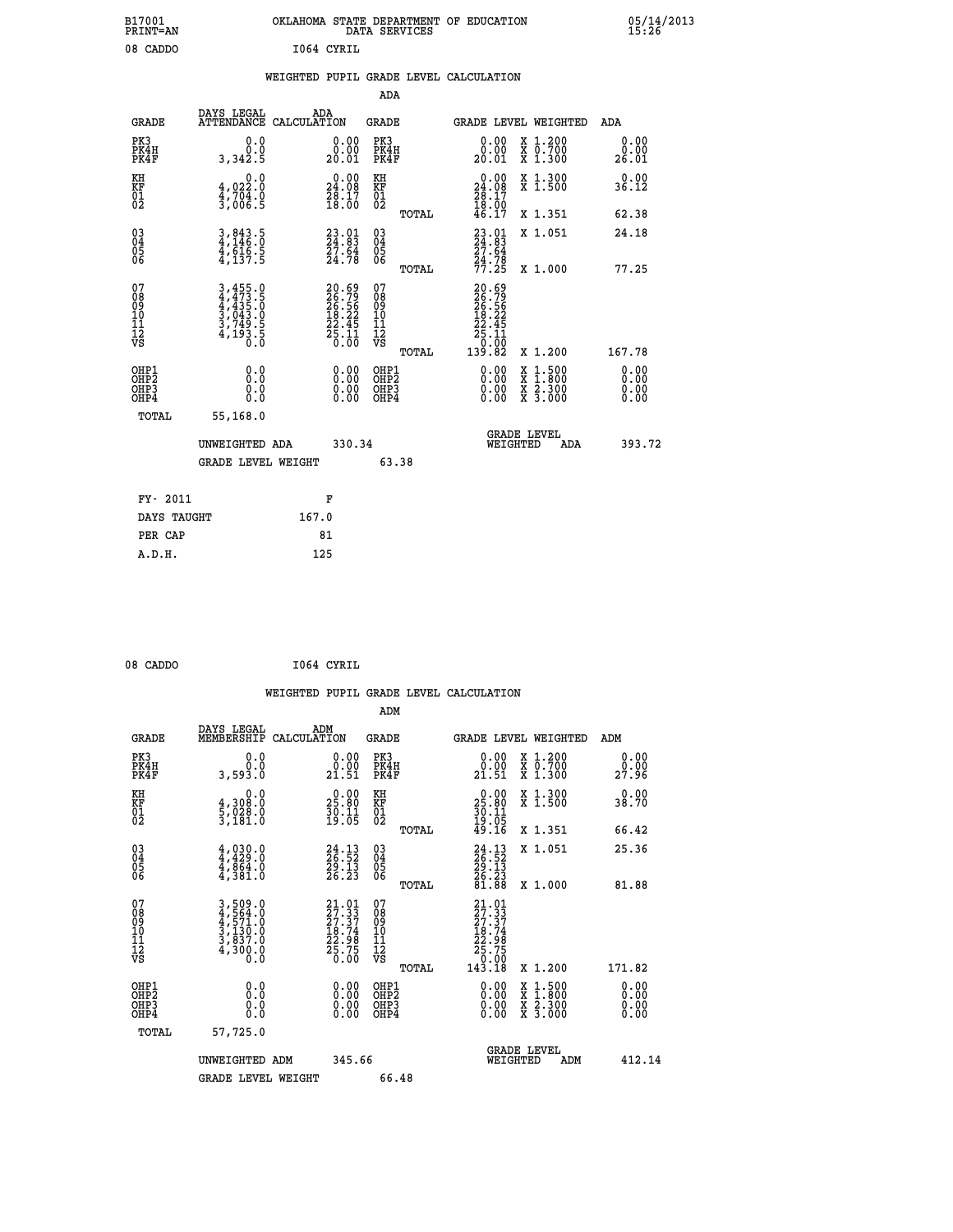| B17001<br>PRINT=AN                                 |                                                                                            |                                                                                                  | OKLAHOMA STATE DEPARTMENT OF EDUCATION<br>DATA SERVICES     |                                                                                                                                      |                                                                                                  | 05/14/2013                   |  |
|----------------------------------------------------|--------------------------------------------------------------------------------------------|--------------------------------------------------------------------------------------------------|-------------------------------------------------------------|--------------------------------------------------------------------------------------------------------------------------------------|--------------------------------------------------------------------------------------------------|------------------------------|--|
| 08 CADDO                                           |                                                                                            | <b>I086 GRACEMONT</b>                                                                            |                                                             |                                                                                                                                      |                                                                                                  |                              |  |
|                                                    |                                                                                            |                                                                                                  | WEIGHTED PUPIL GRADE LEVEL CALCULATION                      |                                                                                                                                      |                                                                                                  |                              |  |
|                                                    |                                                                                            |                                                                                                  | ADA                                                         |                                                                                                                                      |                                                                                                  |                              |  |
| <b>GRADE</b>                                       | DAYS LEGAL<br>ATTENDANCE CALCULATION                                                       | ADA                                                                                              | GRADE                                                       | <b>GRADE LEVEL WEIGHTED</b>                                                                                                          |                                                                                                  | ADA                          |  |
| PK3<br>PK4H<br>PK4F                                | 0.0<br>0.0<br>2,293.0                                                                      | $\begin{smallmatrix} 0.00\\ 0.00\\ 13.90 \end{smallmatrix}$                                      | PK3<br>PK4H<br>PK4F                                         | 0.00<br>$0.00$<br>13.90                                                                                                              | X 1.200<br>X 0.700<br>X 1.300                                                                    | 0.00<br>0.00<br>18.07        |  |
| KH<br>KF<br>01<br>02                               | 0.0<br>2,070.0<br>$\frac{1}{3}, \frac{5}{9}, \frac{5}{8}, \frac{5}{9}$                     | $\begin{smallmatrix} 0.00\\ 12.55\\ 9.21\\ 12.00 \end{smallmatrix}$                              | KH<br>KF<br>01<br>02                                        | $\begin{smallmatrix} 0.00\\ 12.55\\ 9.21\\ 12.00\\ 21.21 \end{smallmatrix}$                                                          | X 1.300<br>X 1.500                                                                               | 0.00<br>18.83                |  |
|                                                    |                                                                                            |                                                                                                  | TOTAL                                                       |                                                                                                                                      | X 1.351                                                                                          | 28.65                        |  |
| $\begin{matrix} 03 \\ 04 \\ 05 \\ 06 \end{matrix}$ | $\frac{1}{2}, \frac{681}{247}$ .0<br>$\frac{2}{43}$ .0<br>$\frac{2}{2}, \frac{043}{24}$ .0 | $\begin{array}{c} 10 \cdot 19 \\ 7 \cdot 56 \\ 12 \cdot 38 \\ 13 \cdot 42 \end{array}$           | $\begin{matrix} 03 \\ 04 \\ 05 \\ 06 \end{matrix}$<br>TOTAL | 10:19<br>7:56<br>12:38<br>$\frac{15}{33}$ $\frac{12}{36}$                                                                            | X 1.051                                                                                          | 10.71<br>33.36               |  |
| 07<br>08<br>09<br>11<br>11<br>12<br>VS             | $1,481.5$<br>$2,775.5$<br>$1,675.5$<br>$1,68.0$<br>$1,168.0$<br>$1,044.0$<br>0.0           | $\begin{smallmatrix}8&.98\\13&.39\\16&.82\\16&.15\\10&.15\\7&.08\\6&.33\\0&.00\end{smallmatrix}$ | 07<br>08901112<br>1112<br>VS                                | $\begin{smallmatrix} 8.98\\ 13.39\\ 16.82\\ 10.15 \end{smallmatrix}$<br>7.08<br>$\begin{array}{c} 6.33 \\ 0.00 \\ 62.75 \end{array}$ | X 1.000                                                                                          |                              |  |
|                                                    |                                                                                            |                                                                                                  | TOTAL                                                       |                                                                                                                                      | X 1.200                                                                                          | 75.30                        |  |
| OHP1<br>OHP2<br>OHP3<br>OHP4                       | 0.0<br>0.0<br>0.0<br>0.0                                                                   | 0.00<br>0.0000                                                                                   | OHP1<br>OHP <sub>2</sub><br>OHP3<br>OHP4                    | 0.00<br>0.00<br>0.00                                                                                                                 | $\begin{smallmatrix} x & 1 & 500 \\ x & 1 & 800 \\ x & 2 & 300 \\ x & 3 & 000 \end{smallmatrix}$ | 0.00<br>0.00<br>0.00<br>0.00 |  |
| TOTAL                                              | 25,402.0                                                                                   |                                                                                                  |                                                             |                                                                                                                                      |                                                                                                  |                              |  |
|                                                    | UNWEIGHTED ADA                                                                             | 153.96                                                                                           |                                                             | WEIGHTED                                                                                                                             | <b>GRADE LEVEL</b><br>ADA                                                                        | 184.92                       |  |
|                                                    | <b>GRADE LEVEL WEIGHT</b>                                                                  |                                                                                                  | 30.96                                                       |                                                                                                                                      |                                                                                                  |                              |  |
| FY- 2011                                           |                                                                                            | F                                                                                                |                                                             |                                                                                                                                      |                                                                                                  |                              |  |
| DAYS TAUGHT                                        |                                                                                            | 165.0                                                                                            |                                                             |                                                                                                                                      |                                                                                                  |                              |  |
| PER CAP                                            |                                                                                            | 92                                                                                               |                                                             |                                                                                                                                      |                                                                                                  |                              |  |

| 08 CADDO | <b>I086 GRACEMONT</b> |
|----------|-----------------------|
|          |                       |

 **WEIGHTED PUPIL GRADE LEVEL CALCULATION ADM DAYS LEGAL ADM GRADE MEMBERSHIP CALCULATION GRADE GRADE LEVEL WEIGHTED ADM PK3 0.0 0.00 PK3 0.00 X 1.200 0.00 PK4H 0.0 0.00 PK4H 0.00 X 0.700 0.00 PK4F 2,374.0 14.39 PK4F 14.39 X 1.300 18.71 KH 0.0 0.00 KH 0.00 X 1.300 0.00 KF 2,108.0 12.78 KF 12.78 X 1.500 19.17 01 1,520.0 9.21 01 9.21 02 1,980.0 12.00 02 12.00 TOTAL 21.21 X 1.351 28.65 03 1,682.0 10.19 03 10.19 X 1.051 10.71 04 1,256.0 7.61 04 7.61 05 2,043.0 12.38 05 12.38** 06 2,220.0 13.45 06 <sub>mome</sub> 13.45  **TOTAL 33.44 X 1.000 33.44**  $\begin{array}{cccc} 07 & 1,598.0 & 9.68 & 07 & 9.68 \ 08 & 2,382.0 & 14.44 & 08 & 14.44 \ 09 & 16.21 & 09 & 18.31 \ 10 & 1,829.0 & 11.08 & 10 & 11.08 \ 11 & 1,290.0 & 7.82 & 11 & 0 & 7.82 \ 12 & 09 & 0.01 & 0 & 7.8 & 11.0 \ 13 & 1,150.0 & 0.00 & \n\end{array}$  **TOTAL 68.24 X 1.200 81.89 OHP1 0.0 0.00 OHP1 0.00 X 1.500 0.00 OHP2 0.0 0.00 OHP2 0.00 X 1.800 0.00 OHP3 0.0 0.00 OHP3 0.00 X 2.300 0.00 OHP4 0.0 0.00 OHP4 0.00 X 3.000 0.00 TOTAL 26,443.0 GRADE LEVEL UNWEIGHTED ADM 160.25 WEIGHTED ADM 192.57** GRADE LEVEL WEIGHT 32.32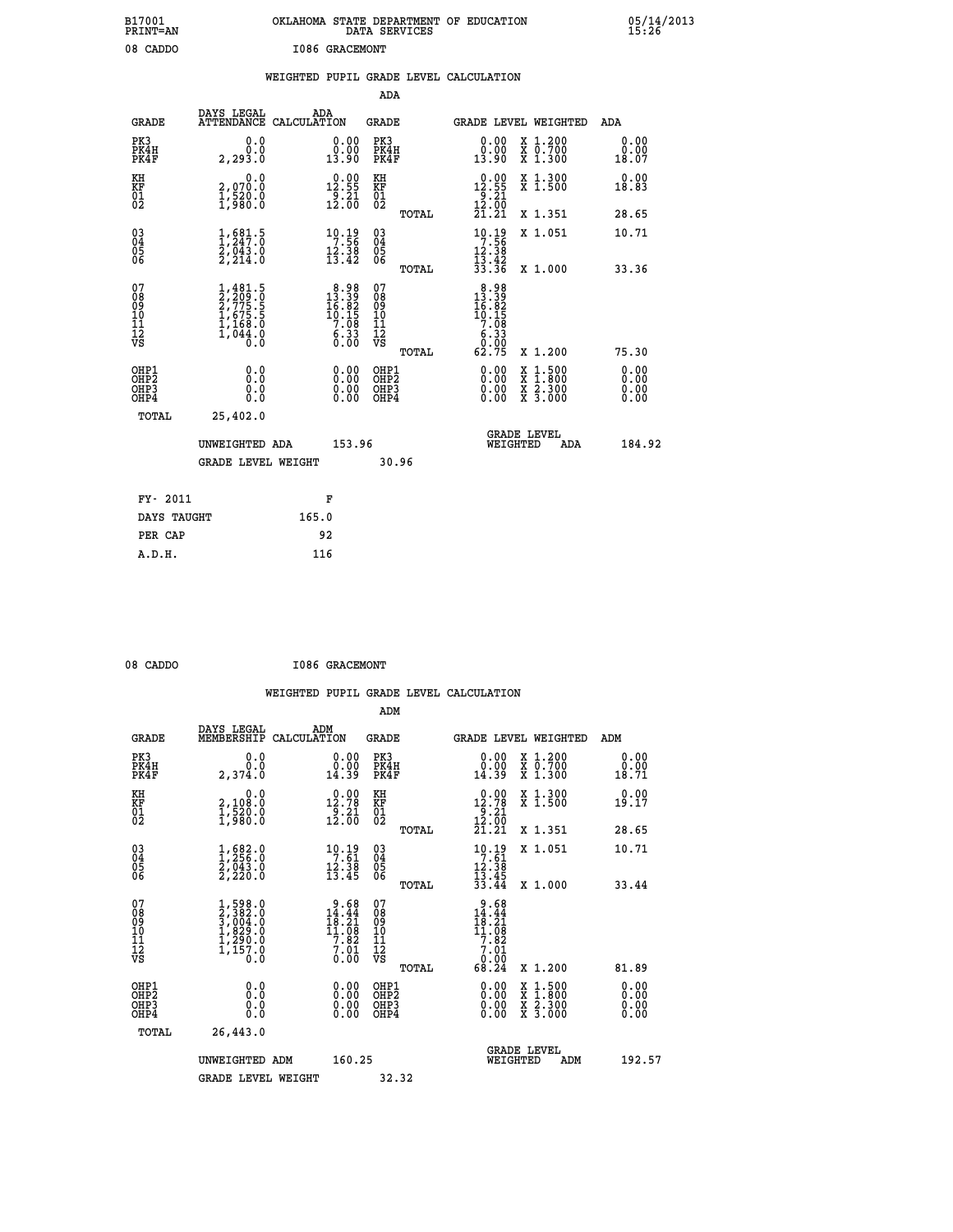| B17001<br><b>PRINT=AN</b>                          |                                                                | OKLAHOMA STATE DEPARTMENT OF EDUCATION                                                                          | DATA SERVICES                                      |                                                                                                              |                                                                                          | 05/14/2013<br>15:26   |  |
|----------------------------------------------------|----------------------------------------------------------------|-----------------------------------------------------------------------------------------------------------------|----------------------------------------------------|--------------------------------------------------------------------------------------------------------------|------------------------------------------------------------------------------------------|-----------------------|--|
| 08 CADDO                                           |                                                                | I160 CEMENT                                                                                                     |                                                    |                                                                                                              |                                                                                          |                       |  |
|                                                    |                                                                | WEIGHTED PUPIL GRADE LEVEL CALCULATION                                                                          |                                                    |                                                                                                              |                                                                                          |                       |  |
|                                                    |                                                                |                                                                                                                 | ADA                                                |                                                                                                              |                                                                                          |                       |  |
| GRADE                                              | DAYS LEGAL<br>ATTENDANCE CALCULATION                           | ADA                                                                                                             | GRADE                                              | GRADE LEVEL WEIGHTED                                                                                         |                                                                                          | ADA                   |  |
| PK3<br>PK4H<br>PK4F                                | 0.0<br>0.0<br>2,145.0                                          | 0.00<br>0.00<br>13.41                                                                                           | PK3<br>PK4H<br>PK4F                                | 0.00<br>0.00<br>13.41                                                                                        | X 1.200<br>X 0.700<br>X 1.300                                                            | 0.00<br>0.00<br>17.43 |  |
| KH<br>KF<br>01<br>02                               | 0.0<br>2,940.5<br>2,141.0<br>3,415.5                           | $\begin{smallmatrix} &0.00\\[-1mm] 18.38\\[-1mm] 13.38\\[-1mm] 21.35\end{smallmatrix}$                          | KH<br>KF<br>01<br>02                               | $\begin{smallmatrix} &0.00\\ 18.38\\ 13.38\\ 13.38\\ 21.35\\ 34.73 \end{smallmatrix}$                        | X 1.300<br>X 1.500                                                                       | 0.00<br>27.57         |  |
|                                                    |                                                                |                                                                                                                 | TOTAL                                              |                                                                                                              | X 1.351                                                                                  | 46.92                 |  |
| $\begin{matrix} 03 \\ 04 \\ 05 \\ 06 \end{matrix}$ | $\frac{3}{1}$ , $\frac{634}{704}$ : 0<br>2,469.5<br>1,981.0    | $\begin{smallmatrix} 22.72\ 10.65\ 15.43\ 12.38 \end{smallmatrix}$                                              | $\begin{matrix} 03 \\ 04 \\ 05 \\ 06 \end{matrix}$ | $22.72$<br>$10.65$<br>15.43                                                                                  | X 1.051                                                                                  | 23.88                 |  |
|                                                    |                                                                |                                                                                                                 | <b>TOTAL</b>                                       | $\frac{12.38}{38.46}$                                                                                        | X 1.000                                                                                  | 38.46                 |  |
| 07<br>08<br>09<br>10<br>11<br>Ī2<br>VS             | 2,910.5<br>2,946.5<br>2,333.0<br>2,524.0<br>3,575.5<br>3,575.5 | $\begin{array}{l} 18\cdot 19\\18\cdot 42\\14\cdot 58\\25\cdot 54\\15\cdot 78\\22\cdot 35\\0\cdot 00\end{array}$ | 07<br>08<br>09<br>10<br>11<br>ĪŽ<br>VŠ             | $18.19$<br>$18.42$<br>$14.58$<br>$25.54$<br>15.78<br>22.35<br>$\begin{array}{c} 70.00 \\ 114.86 \end{array}$ |                                                                                          |                       |  |
|                                                    |                                                                |                                                                                                                 | TOTAL<br>OHP1                                      |                                                                                                              | X 1.200                                                                                  | 137.83<br>0.00        |  |
| OHP1<br>OHP2<br>OH <sub>P3</sub><br>OHP4           | 0.0<br>0.0<br>0.0                                              | 0.00<br>0.00<br>0.00                                                                                            | OH <sub>P</sub> 2<br>OHP3<br>OHP4                  | 0.00<br>0.00<br>0.00                                                                                         | $\begin{smallmatrix} x & 1.500 \\ x & 1.800 \\ x & 2.300 \\ x & 3.000 \end{smallmatrix}$ | 0.00<br>0.00<br>0.00  |  |
| TOTAL                                              | 38,806.5                                                       |                                                                                                                 |                                                    |                                                                                                              |                                                                                          |                       |  |
|                                                    | UNWEIGHTED ADA                                                 | 242.56                                                                                                          |                                                    | <b>GRADE LEVEL</b><br>WEIGHTED                                                                               | ADA                                                                                      | 292.09                |  |
|                                                    | GRADE LEVEL WEIGHT                                             |                                                                                                                 | 49.53                                              |                                                                                                              |                                                                                          |                       |  |
| FY- 2011                                           |                                                                | F                                                                                                               |                                                    |                                                                                                              |                                                                                          |                       |  |
| DAYS TAUGHT                                        |                                                                | 160.0                                                                                                           |                                                    |                                                                                                              |                                                                                          |                       |  |
| PER CAP                                            |                                                                | 84                                                                                                              |                                                    |                                                                                                              |                                                                                          |                       |  |
| A.D.H.                                             |                                                                | 137                                                                                                             |                                                    |                                                                                                              |                                                                                          |                       |  |

| 08 CADDO | I160 CEMENT |
|----------|-------------|
|          |             |

|                                          |                                                                                                                                               | WEIGHTED PUPIL GRADE LEVEL CALCULATION                                                |                                          |                                                                                                                                                                                                                                                                                |                                          |                       |
|------------------------------------------|-----------------------------------------------------------------------------------------------------------------------------------------------|---------------------------------------------------------------------------------------|------------------------------------------|--------------------------------------------------------------------------------------------------------------------------------------------------------------------------------------------------------------------------------------------------------------------------------|------------------------------------------|-----------------------|
|                                          |                                                                                                                                               |                                                                                       | ADM                                      |                                                                                                                                                                                                                                                                                |                                          |                       |
| <b>GRADE</b>                             | DAYS LEGAL<br>MEMBERSHIP                                                                                                                      | ADM<br>CALCULATION                                                                    | GRADE                                    | <b>GRADE LEVEL WEIGHTED</b>                                                                                                                                                                                                                                                    |                                          | ADM                   |
| PK3<br>PK4H<br>PK4F                      | 0.0<br>0.0<br>2,367.0                                                                                                                         | $\begin{smallmatrix} 0.00\\ 0.00\\ 14.79 \end{smallmatrix}$                           | PK3<br>PK4H<br>PK4F                      | $\begin{smallmatrix} 0.00\\ 0.00\\ 14.79 \end{smallmatrix}$                                                                                                                                                                                                                    | X 1.200<br>X 0.700<br>X 1.300            | 0.00<br>0.00<br>19.23 |
| KH<br>KF<br>01<br>02                     | 0.0<br>3,111:0<br>2,264:0<br>3,553:0                                                                                                          | $0.00$<br>19.44<br>$\frac{1}{2}\cdot\frac{1}{2}\cdot\frac{5}{21}$                     | KH<br>KF<br>01<br>02                     | $\begin{array}{r} 0.00 \\ 19.44 \\ 14.15 \\ 22.21 \\ 36.36 \end{array}$                                                                                                                                                                                                        | X 1.300<br>X 1.500                       | 0.00<br>29.16         |
|                                          |                                                                                                                                               |                                                                                       | TOTAL                                    |                                                                                                                                                                                                                                                                                | X 1.351                                  | 49.12                 |
| 03<br>04<br>05<br>06                     | 3,840.0<br>1,757.0<br>2,634.0<br>2,182.0                                                                                                      | $\begin{smallmatrix} 24.00\\ 10.98\\ 16.46\\ 13.64 \end{smallmatrix}$                 | 03<br>04<br>05<br>06                     | $24.98$<br>$16.46$<br>$15.46$<br>$13.64$<br>$41.08$                                                                                                                                                                                                                            | X 1.051                                  | 25.22                 |
|                                          |                                                                                                                                               |                                                                                       | TOTAL                                    |                                                                                                                                                                                                                                                                                | X 1.000                                  | 41.08                 |
| 07<br>08<br>09<br>101<br>112<br>VS       | $\begin{smallmatrix} 3\,,\,065\,.0\\ 3\,,\,038\,.0\\ 2\,,\,451\,.0\\ 4\,,\,340\,.0\\ 2\,,\,676\,.0\\ 3\,,\,689\,.0\\ 0\,.0 \end{smallmatrix}$ | $\begin{smallmatrix} 19.16\\18.99\\15.32\\27.13\\16.73\\23.06\\0.00\end{smallmatrix}$ | 07<br>08<br>09<br>11<br>11<br>12<br>VS   | $\begin{smallmatrix} 19.16\ 18.99\ 15.32\ 17.13\ 27.13\ 28.06\ 23.06\ 120.39\ \end{smallmatrix}$                                                                                                                                                                               | X 1.200                                  | 144.47                |
|                                          |                                                                                                                                               |                                                                                       | TOTAL                                    |                                                                                                                                                                                                                                                                                |                                          |                       |
| OHP1<br>OHP2<br>OH <sub>P3</sub><br>OHP4 | 0.0<br>0.000                                                                                                                                  | $0.00$<br>$0.00$<br>0.00                                                              | OHP1<br>OHP <sub>2</sub><br>OHP3<br>OHP4 | $\begin{smallmatrix} 0.00 & 0.00 & 0.00 & 0.00 & 0.00 & 0.00 & 0.00 & 0.00 & 0.00 & 0.00 & 0.00 & 0.00 & 0.00 & 0.00 & 0.00 & 0.00 & 0.00 & 0.00 & 0.00 & 0.00 & 0.00 & 0.00 & 0.00 & 0.00 & 0.00 & 0.00 & 0.00 & 0.00 & 0.00 & 0.00 & 0.00 & 0.00 & 0.00 & 0.00 & 0.00 & 0.0$ | X 1:500<br>X 1:800<br>X 2:300<br>X 3:000 | 0.00<br>0.00<br>0.00  |
| TOTAL                                    | 40,967.0                                                                                                                                      |                                                                                       |                                          |                                                                                                                                                                                                                                                                                |                                          |                       |
|                                          | UNWEIGHTED ADM                                                                                                                                | 256.06                                                                                |                                          | <b>GRADE LEVEL</b><br>WEIGHTED                                                                                                                                                                                                                                                 | ADM                                      | 308.28                |
|                                          | <b>GRADE LEVEL WEIGHT</b>                                                                                                                     |                                                                                       | 52.22                                    |                                                                                                                                                                                                                                                                                |                                          |                       |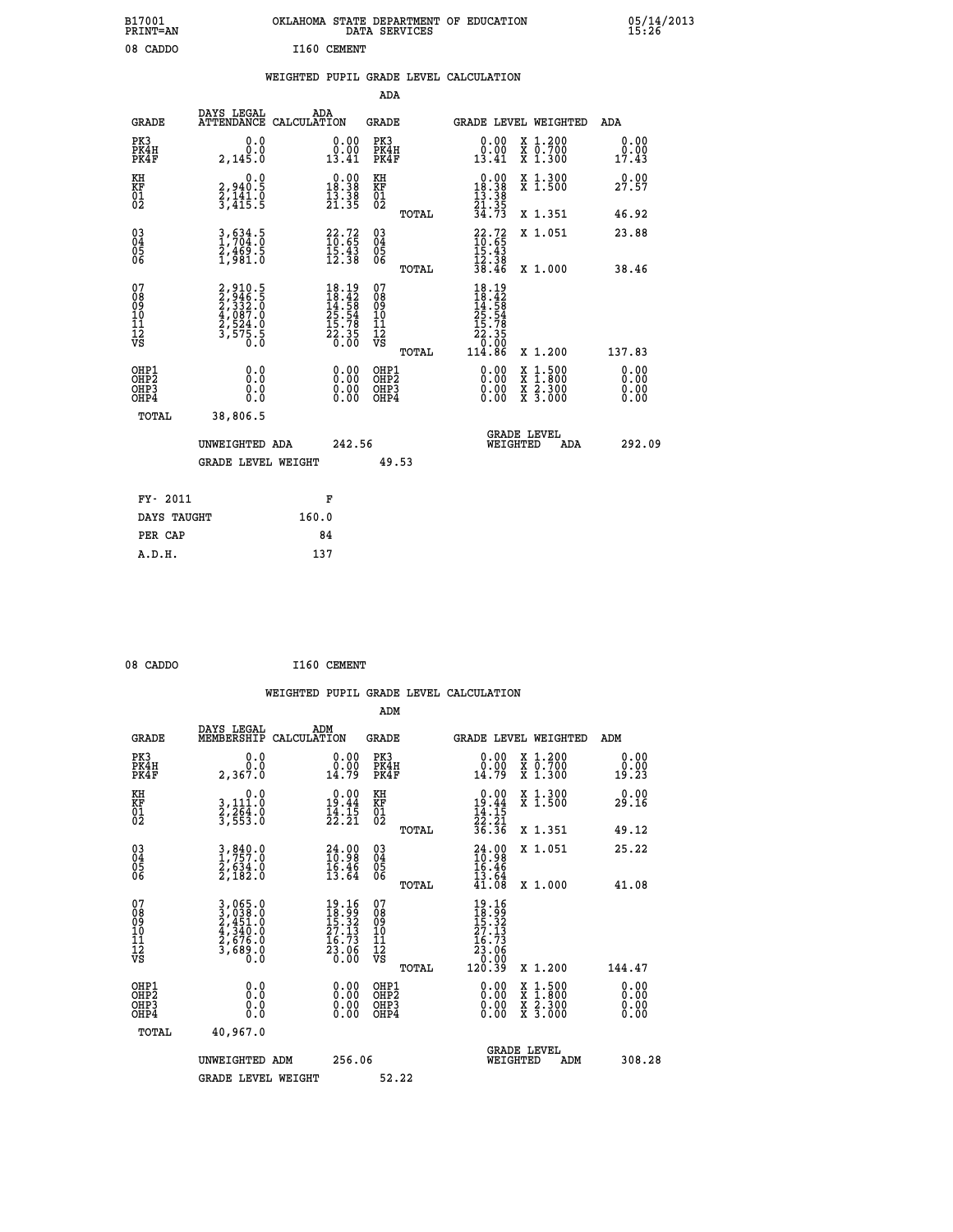| B17001<br><b>PRINT=AN</b> | OKLAHOMA STATE DEPARTMENT OF EDUCATION<br>DATA SERVICES | 05/14/2013<br>15:26 |
|---------------------------|---------------------------------------------------------|---------------------|
| 08 CADDO                  | I161 HINTON                                             |                     |

|  |  | WEIGHTED PUPIL GRADE LEVEL CALCULATION |
|--|--|----------------------------------------|
|  |  |                                        |

|                                                                    |                                                                           |                                                                          | ADA                                    |        |                                                                                        |                                                                                                                                           |                               |
|--------------------------------------------------------------------|---------------------------------------------------------------------------|--------------------------------------------------------------------------|----------------------------------------|--------|----------------------------------------------------------------------------------------|-------------------------------------------------------------------------------------------------------------------------------------------|-------------------------------|
| <b>GRADE</b>                                                       | DAYS LEGAL<br>ATTENDANCE CALCULATION                                      | ADA                                                                      | <b>GRADE</b>                           |        |                                                                                        | GRADE LEVEL WEIGHTED                                                                                                                      | ADA                           |
| PK3<br>PK4H<br>PK4F                                                | 0.0<br>0.0<br>8,435.5                                                     | $\begin{smallmatrix} 0.00\\ 0.00\\ 49.91 \end{smallmatrix}$              | PK3<br>PK4H<br>PK4F                    |        | 0.00<br>0.00<br>49.91                                                                  | X 1.200<br>X 0.700<br>X 1.300                                                                                                             | 0.00<br>0.00<br>64.88         |
| KH<br>KF<br>01<br>02                                               | 0.0<br>9, 339:5<br>11, 457:0<br>7, 368:0                                  | $\begin{smallmatrix} 0.00\\ 55.26\\ 67.79\\ 43.60 \end{smallmatrix}$     | KH<br>KF<br>01<br>02                   |        | $\begin{smallmatrix} &0.00\\ 55.26\\ 67.79\\ 43.60\\ 111.39\end{smallmatrix}$          | X 1.300<br>X 1.500                                                                                                                        | 0.00<br>82.89                 |
|                                                                    |                                                                           |                                                                          |                                        | TOTAL  |                                                                                        | X 1.351                                                                                                                                   | 150.49                        |
| $\begin{smallmatrix} 03 \\[-4pt] 04 \end{smallmatrix}$<br>Ŏ5<br>06 | 8,750.0<br>7,265.0<br>7,187.0<br>7,249.0                                  | $\begin{smallmatrix} 51.78\\ 42.99\\ 42.53\\ 42.89 \end{smallmatrix}$    | 03<br>04<br>05<br>06                   |        | $\begin{smallmatrix} 51.78\\ 42.99\\ 42.53\\ 42.89\\ 42.89\\ 128.41 \end{smallmatrix}$ | X 1.051                                                                                                                                   | 54.42                         |
|                                                                    |                                                                           |                                                                          |                                        | TOTAL  |                                                                                        | X 1.000                                                                                                                                   | 128.41                        |
| 07<br>08<br>09<br>101<br>11<br>12<br>VS                            | 7,576.5<br>8,652.0<br>7,330.5<br>7,370.5<br>8,309.5<br>8,309.5<br>7,497.0 | $44.83$<br>$51.20$<br>$43.38$<br>$43.61$<br>$49.17$<br>$44.36$<br>$0.00$ | 07<br>08<br>09<br>11<br>11<br>12<br>VS |        | $44.83$<br>$51.20$<br>$43.38$<br>$43.61$<br>$49.17$<br>$44.36$<br>0.00                 |                                                                                                                                           |                               |
|                                                                    |                                                                           |                                                                          |                                        | TOTAL  | 276.55                                                                                 | X 1.200                                                                                                                                   | 331.86                        |
| OHP1<br>OHP <sub>2</sub><br>OH <sub>P3</sub><br>OHP4               | 0.0<br>0.0<br>0.0                                                         | 0.00<br>$\begin{smallmatrix} 0.00 \ 0.00 \end{smallmatrix}$              | OHP1<br>OHP2<br>OHP <sub>3</sub>       |        | 0.00<br>0.00                                                                           | $\begin{smallmatrix} \mathtt{X} & 1\cdot500\\ \mathtt{X} & 1\cdot800\\ \mathtt{X} & 2\cdot300\\ \mathtt{X} & 3\cdot000 \end{smallmatrix}$ | 0.00<br>Ō. ŌŌ<br>0.00<br>0.00 |
| TOTAL                                                              | 113,787.0                                                                 |                                                                          |                                        |        |                                                                                        |                                                                                                                                           |                               |
|                                                                    | UNWEIGHTED ADA                                                            |                                                                          | 673.30                                 |        |                                                                                        | <b>GRADE LEVEL</b><br>WEIGHTED<br>ADA                                                                                                     | 812.95                        |
|                                                                    | <b>GRADE LEVEL WEIGHT</b>                                                 |                                                                          |                                        | 139.65 |                                                                                        |                                                                                                                                           |                               |
| FY- 2011                                                           |                                                                           | F                                                                        |                                        |        |                                                                                        |                                                                                                                                           |                               |
| DAYS TAUGHT                                                        |                                                                           | 169.0                                                                    |                                        |        |                                                                                        |                                                                                                                                           |                               |
| PER CAP                                                            |                                                                           | 88                                                                       |                                        |        |                                                                                        |                                                                                                                                           |                               |

| 08 CADDO | I161 HINTON<br>the contract of the contract of the |
|----------|----------------------------------------------------|
|          |                                                    |

 **WEIGHTED PUPIL GRADE LEVEL CALCULATION ADM DAYS LEGAL ADM GRADE MEMBERSHIP CALCULATION GRADE GRADE LEVEL WEIGHTED ADM PK3 0.0 0.00 PK3 0.00 X 1.200 0.00 PK4H 0.0 0.00 PK4H 0.00 X 0.700 0.00 PK4F 8,770.0 51.89 PK4F 51.89 X 1.300 67.46**

| KH<br>KF<br>01<br>02                     | 0.0<br>9,839:0<br>11,930:0<br>7,656:0                                               | $\begin{smallmatrix} 0.00\\ 58.22\\ 70.59\\ 45.30 \end{smallmatrix}$    | KH<br>KF<br>01<br>02                               |       | $\begin{smallmatrix} &0.00\ 58.22\ 70.59\ 45.30\ 115.89\ \end{smallmatrix}$           | X 1.300<br>X 1.500                                                                               | 0.00<br>87.33            |        |
|------------------------------------------|-------------------------------------------------------------------------------------|-------------------------------------------------------------------------|----------------------------------------------------|-------|---------------------------------------------------------------------------------------|--------------------------------------------------------------------------------------------------|--------------------------|--------|
|                                          |                                                                                     |                                                                         |                                                    | TOTAL |                                                                                       | X 1.351                                                                                          | 156.57                   |        |
| 03<br>04<br>05<br>06                     | 9,043.0<br>7,550.0<br>7,465.0<br>7,483.0                                            | $\frac{53.51}{44.67}$<br>$\frac{41.17}{44.28}$                          | $\begin{matrix} 03 \\ 04 \\ 05 \\ 06 \end{matrix}$ |       | $\begin{smallmatrix}53.51\44.67\44.17\44.28\133.12\end{smallmatrix}$                  | X 1.051                                                                                          | 56.24                    |        |
|                                          |                                                                                     |                                                                         |                                                    | TOTAL |                                                                                       | X 1.000                                                                                          | 133.12                   |        |
| 07<br>08<br>09<br>101<br>11<br>12<br>VS  | 7,867.0<br>9,093.0<br>7,687.0<br>7,710.0<br>8,666.0<br>7,751.0<br>$\overline{0}$ .0 | $46.55$<br>$53.80$<br>$45.49$<br>$45.62$<br>$51.28$<br>$5.86$<br>$0.00$ | 07<br>08<br>09<br>11<br>11<br>12<br>VS             | TOTAL | $46.55$<br>$53.80$<br>$45.49$<br>$45.62$<br>$51.28$<br>$45.86$<br>$0.000$<br>$288.60$ | X 1.200                                                                                          | 346.32                   |        |
| OHP1<br>OHP2<br>OH <sub>P3</sub><br>OHP4 | 0.0<br>0.0<br>0.0                                                                   | $0.00$<br>$0.00$<br>0.00                                                | OHP1<br>OHP2<br>OHP3<br>OHP4                       |       | $0.00$<br>$0.00$<br>0.00                                                              | $\begin{smallmatrix} x & 1 & 500 \\ x & 1 & 800 \\ x & 2 & 300 \\ x & 3 & 000 \end{smallmatrix}$ | $0.00$<br>$0.00$<br>0.00 |        |
| TOTAL                                    | 118,510.0                                                                           |                                                                         |                                                    |       |                                                                                       |                                                                                                  |                          |        |
|                                          | UNWEIGHTED ADM                                                                      | 701.23                                                                  |                                                    |       | WEIGHTED                                                                              | <b>GRADE LEVEL</b><br>ADM                                                                        |                          | 847.04 |
|                                          | GRADE LEVEL WEIGHT                                                                  |                                                                         | 145.81                                             |       |                                                                                       |                                                                                                  |                          |        |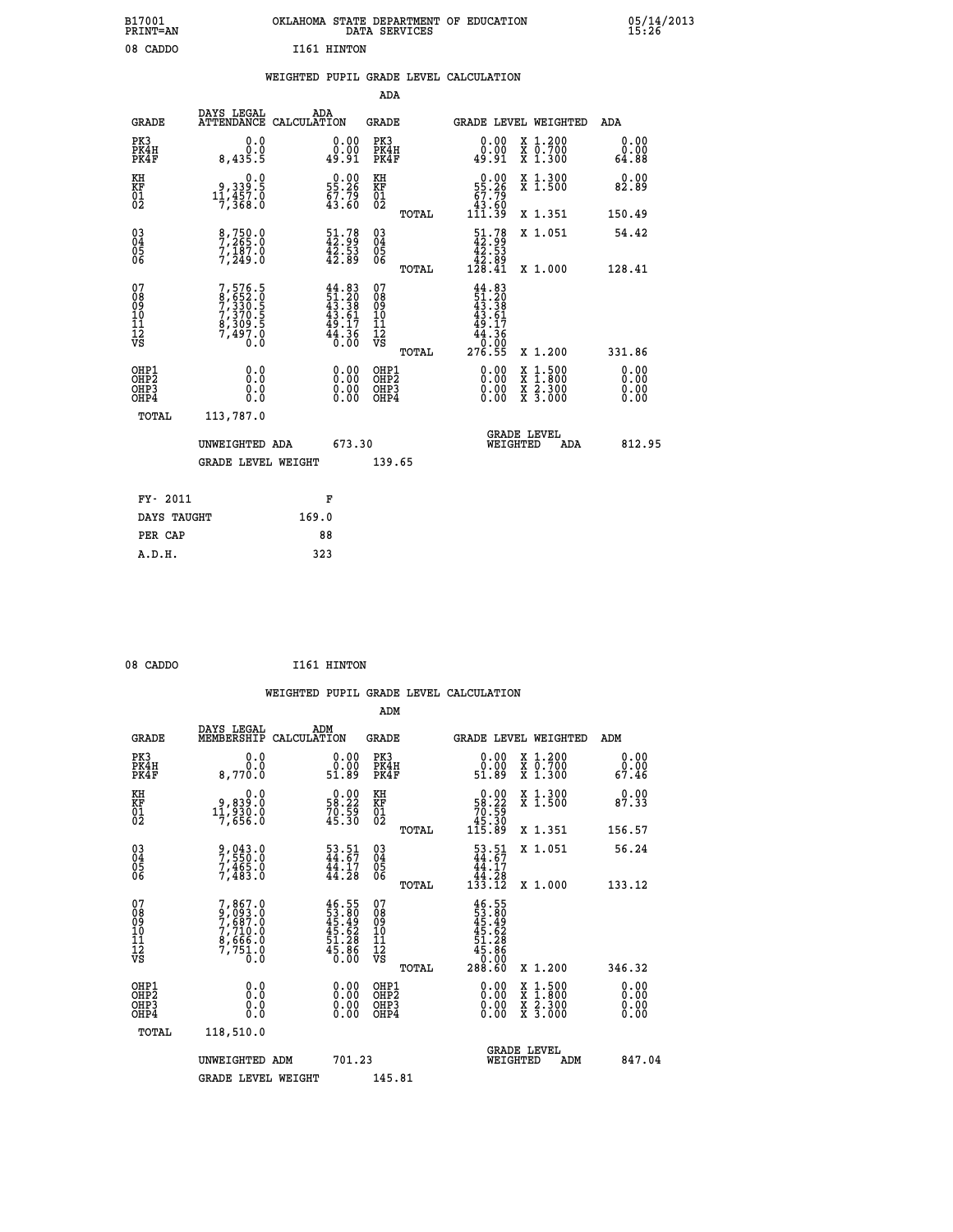## **B17001 OKLAHOMA STATE DEPARTMENT OF EDUCATION 05/14/2013 PRINT=AN DATA SERVICES 15:26** 08 CADDO **I167 FORT COBB-BROXTON**

### **WEIGHTED PUPIL GRADE LEVEL CALCULATION**

|                                                                    |                                                                                    |                                                                          | ADA                                                 |       |                                                                                                                                                                                                                                                                                |                                                                                                                                           |                               |
|--------------------------------------------------------------------|------------------------------------------------------------------------------------|--------------------------------------------------------------------------|-----------------------------------------------------|-------|--------------------------------------------------------------------------------------------------------------------------------------------------------------------------------------------------------------------------------------------------------------------------------|-------------------------------------------------------------------------------------------------------------------------------------------|-------------------------------|
| <b>GRADE</b>                                                       | DAYS LEGAL                                                                         | ADA<br>ATTENDANCE CALCULATION                                            | <b>GRADE</b>                                        |       |                                                                                                                                                                                                                                                                                | GRADE LEVEL WEIGHTED                                                                                                                      | ADA                           |
| PK3<br>PK4H<br>PK4F                                                | 342.0<br>4,487.0<br>0.0                                                            | $2\overset{2}{6}\overset{.00}{.}2\overset{.00}{4}$<br>0.00               | PK3<br>PK4H<br>PK4F                                 |       | 2.00<br>$2\overline{6}\cdot 2\overline{4}\over 0.00$                                                                                                                                                                                                                           | X 1.200<br>X 0.700<br>X 1.300                                                                                                             | 2.40<br>18.37<br>0.00         |
| KH<br>KF<br>01<br>02                                               | 0.0<br>3,651.0<br>3,712.5<br>3,771.0                                               | $0.00$<br>21.35<br>$\frac{21.71}{22.05}$                                 | KH<br>KF<br>01<br>02                                |       | $\begin{smallmatrix} 0.00\\21.35\\21.71\\22.05\\43.76 \end{smallmatrix}$                                                                                                                                                                                                       | X 1.300<br>X 1.500                                                                                                                        | 0.00<br>32.03                 |
|                                                                    |                                                                                    |                                                                          |                                                     | TOTAL |                                                                                                                                                                                                                                                                                | X 1.351                                                                                                                                   | 59.12                         |
| $\begin{smallmatrix} 03 \\[-4pt] 04 \end{smallmatrix}$<br>Ŏ5<br>06 | $\frac{4}{5}, \frac{227}{683}$ $\frac{5}{4}, \frac{037}{037}$ $\frac{0}{5}, 096.0$ | $24.72$<br>$33.24$<br>$23.61$<br>$29.80$                                 | $\begin{array}{c} 03 \\ 04 \\ 05 \\ 06 \end{array}$ |       | $24.72$<br>$33.24$<br>$23.61$<br>$29.80$<br>$86.65$                                                                                                                                                                                                                            | X 1.051                                                                                                                                   | 25.98                         |
|                                                                    |                                                                                    |                                                                          |                                                     | TOTAL |                                                                                                                                                                                                                                                                                | X 1.000                                                                                                                                   | 86.65                         |
| 07<br>08<br>09<br>101<br>11<br>12<br>VS                            | 3,397.0<br>2,571.0<br>2,682.5<br>4,830.0<br>4,087.5<br>3,133.5                     | $19.87$<br>$20.88$<br>$15.69$<br>$28.25$<br>$23.90$<br>$18.32$<br>$0.00$ | 07<br>08<br>09<br>11<br>11<br>12<br>VS              |       | $\begin{smallmatrix} 19.87\\ 20.88\\ 15.69\\ 28.25\\ 23.90\\ 23.90\\ 18.30\\ 0\\ \end{smallmatrix}$                                                                                                                                                                            |                                                                                                                                           |                               |
|                                                                    |                                                                                    |                                                                          |                                                     | TOTAL | 126.91                                                                                                                                                                                                                                                                         | X 1.200                                                                                                                                   | 152.29                        |
| OHP1<br>OHP <sub>2</sub><br>OH <sub>P3</sub><br>OHP4               | 0.0<br>0.000                                                                       | 0.00<br>$\begin{smallmatrix} 0.00 \ 0.00 \end{smallmatrix}$              | OHP1<br>OHP2<br>OHP <sub>3</sub>                    |       | $\begin{smallmatrix} 0.00 & 0.00 & 0.00 & 0.00 & 0.00 & 0.00 & 0.00 & 0.00 & 0.00 & 0.00 & 0.00 & 0.00 & 0.00 & 0.00 & 0.00 & 0.00 & 0.00 & 0.00 & 0.00 & 0.00 & 0.00 & 0.00 & 0.00 & 0.00 & 0.00 & 0.00 & 0.00 & 0.00 & 0.00 & 0.00 & 0.00 & 0.00 & 0.00 & 0.00 & 0.00 & 0.0$ | $\begin{smallmatrix} \mathtt{X} & 1\cdot500\\ \mathtt{X} & 1\cdot800\\ \mathtt{X} & 2\cdot300\\ \mathtt{X} & 3\cdot000 \end{smallmatrix}$ | 0.00<br>Ō. ŌŌ<br>0.00<br>0.00 |
| TOTAL                                                              | 56,708.5                                                                           |                                                                          |                                                     |       |                                                                                                                                                                                                                                                                                |                                                                                                                                           |                               |
|                                                                    | UNWEIGHTED ADA                                                                     | 331.63                                                                   |                                                     |       |                                                                                                                                                                                                                                                                                | <b>GRADE LEVEL</b><br>WEIGHTED<br>ADA                                                                                                     | 376.84                        |
|                                                                    | <b>GRADE LEVEL WEIGHT</b>                                                          |                                                                          |                                                     | 45.21 |                                                                                                                                                                                                                                                                                |                                                                                                                                           |                               |
| FY- 2011                                                           |                                                                                    | F                                                                        |                                                     |       |                                                                                                                                                                                                                                                                                |                                                                                                                                           |                               |
| DAYS TAUGHT                                                        |                                                                                    | 171.0                                                                    |                                                     |       |                                                                                                                                                                                                                                                                                |                                                                                                                                           |                               |
| PER CAP                                                            |                                                                                    | 90                                                                       |                                                     |       |                                                                                                                                                                                                                                                                                |                                                                                                                                           |                               |

 **A.D.H. 205**

08 CADDO **I167 FORT COBB-BROXTON** 

|                                                      |                                                                                                                                                             |                                                                          | ADM                                                 |                                                                                                  |                                          |                       |
|------------------------------------------------------|-------------------------------------------------------------------------------------------------------------------------------------------------------------|--------------------------------------------------------------------------|-----------------------------------------------------|--------------------------------------------------------------------------------------------------|------------------------------------------|-----------------------|
| <b>GRADE</b>                                         | DAYS LEGAL<br>MEMBERSHIP                                                                                                                                    | ADM<br>CALCULATION                                                       | <b>GRADE</b>                                        |                                                                                                  | <b>GRADE LEVEL WEIGHTED</b>              | ADM                   |
| PK3<br>PK4H<br>PK4F                                  | 342.0<br>4,720.0<br>0.0                                                                                                                                     | 2.00<br>27.60<br>0.00                                                    | PK3<br>PK4H<br>PK4F                                 | $2^{2.00}_{7.60}$<br>0.00                                                                        | X 1.200<br>X 0.700<br>X 1.300            | 2.40<br>19.32<br>0.00 |
| KH<br>KF<br>01<br>02                                 | 0.0<br>3,908:0<br>3,908:0<br>3,928:0                                                                                                                        | $\begin{smallmatrix} 0.00\\ 22.85\\ 22.85\\ 22.97 \end{smallmatrix}$     | KH<br>KF<br>01<br>02                                | $\begin{smallmatrix} 0.00\\ 22.85\\ 22.85\\ 22.97\\ 45.82 \end{smallmatrix}$                     | X 1.300<br>X 1.500                       | 0.00<br>34.28         |
|                                                      |                                                                                                                                                             |                                                                          | TOTAL                                               |                                                                                                  | X 1.351                                  | 61.90                 |
| 03<br>04<br>05<br>06                                 | $\frac{4}{5}$ , 398.0<br>5, 901.0<br>4, 239.0<br>5, 264.0                                                                                                   | 25.72<br>34.51<br>24.79<br>30.78                                         | $\begin{array}{c} 03 \\ 04 \\ 05 \\ 06 \end{array}$ | 25.72<br>34.51<br>24.79<br>30.78<br>90.08                                                        | X 1.051                                  | 27.03                 |
|                                                      |                                                                                                                                                             |                                                                          | TOTAL                                               |                                                                                                  | X 1.000                                  | 90.08                 |
| 07<br>08<br>09<br>101<br>11<br>12<br>VS              | $\begin{smallmatrix} 3\,,\,544\,.\,0\\ 2\,,\,699\,.\,0\\ 2\,,\,778\,.\,0\\ 5\,,\,044\,.\,0\\ 4\,,\,219\,.\,0\\ 3\,,\,287\,.\,0\\ 0\,.\,0 \end{smallmatrix}$ | $20.73$<br>$21.63$<br>$16.25$<br>$29.50$<br>$24.67$<br>$19.22$<br>$0.00$ | 07<br>08<br>09<br>11<br>11<br>12<br>VS<br>TOTAL     | $\begin{smallmatrix} 20.73\ 21.63\ 16.25\ 19.50\ 24.67\ 19.22\ 0.000\ 132.00\ \end{smallmatrix}$ | X 1.200                                  | 158.40                |
|                                                      |                                                                                                                                                             |                                                                          |                                                     |                                                                                                  |                                          | 0.00                  |
| OHP1<br>OHP2<br>OH <sub>P3</sub><br>OH <sub>P4</sub> | 0.0<br>0.000                                                                                                                                                |                                                                          | OHP1<br>OHP2<br>OHP <sub>3</sub>                    | $0.00$<br>$0.00$<br>0.00                                                                         | X 1:500<br>X 1:800<br>X 2:300<br>X 3:000 | 0.00<br>0.00          |
| TOTAL                                                | 59,179.0                                                                                                                                                    |                                                                          |                                                     |                                                                                                  |                                          |                       |
|                                                      | UNWEIGHTED ADM                                                                                                                                              | 346.07                                                                   |                                                     |                                                                                                  | GRADE LEVEL<br>WEIGHTED<br>ADM           | 393.41                |
|                                                      | <b>GRADE LEVEL WEIGHT</b>                                                                                                                                   |                                                                          | 47.34                                               |                                                                                                  |                                          |                       |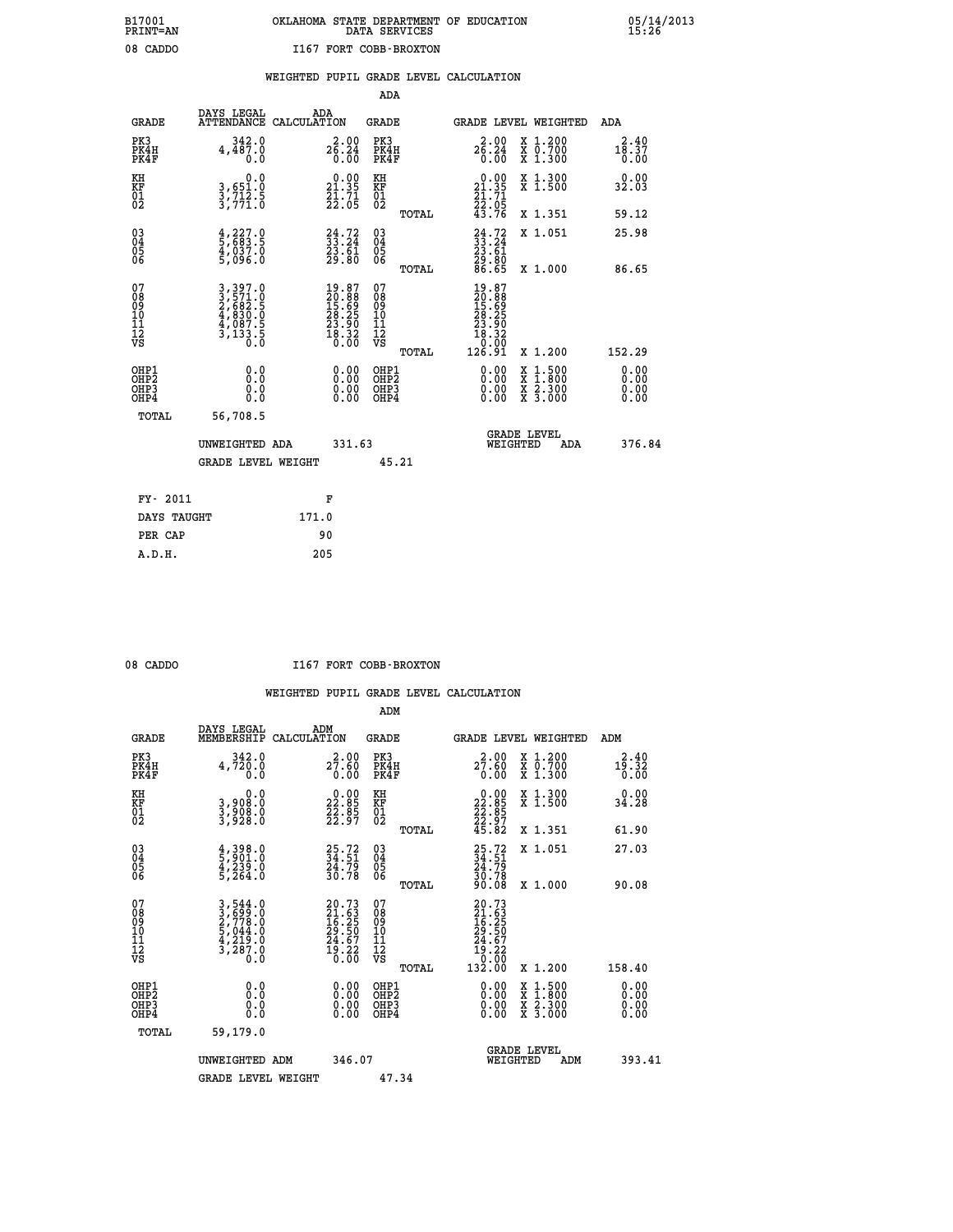| B17001          | OKLAHOMA STATE DEPARTMENT OF EDUCATION |
|-----------------|----------------------------------------|
| <b>PRINT=AN</b> | DATA SERVICES                          |
| 08 CADDO        | I168 BINGER-ONEY                       |

|                                                       |                                                                                                                                                 | WEIGHTED PUPIL GRADE LEVEL CALCULATION                                                       |                                                    |                                                                                                                  |                              |
|-------------------------------------------------------|-------------------------------------------------------------------------------------------------------------------------------------------------|----------------------------------------------------------------------------------------------|----------------------------------------------------|------------------------------------------------------------------------------------------------------------------|------------------------------|
|                                                       |                                                                                                                                                 |                                                                                              | ADA                                                |                                                                                                                  |                              |
| <b>GRADE</b>                                          | DAYS LEGAL                                                                                                                                      | ADA<br>ATTENDANCE CALCULATION                                                                | <b>GRADE</b>                                       | GRADE LEVEL WEIGHTED                                                                                             | ADA                          |
| PK3<br>PK4H<br>PK4F                                   | 268.0<br>2,693.5                                                                                                                                | $\begin{smallmatrix} 1.60\\[-1mm] 0.00\\[-1mm] 16.03\end{smallmatrix}$                       | PK3<br>PK4H<br>PK4F                                | 1.60<br>X 1.200<br>X 0.700<br>X 1.300<br>ŏ:ŏŏ<br>16:03                                                           | $1.92$<br>$0.00$<br>20.84    |
| KH<br>KF<br>01<br>02                                  | 0.0<br>3,964:5<br>3,951:0<br>3,942:0                                                                                                            | $\begin{smallmatrix} 0.00\\ 23.60\\ 23.52\\ 23.46 \end{smallmatrix}$                         | KH<br>KF<br>01<br>02                               | X 1.300<br>X 1.500<br>$\begin{smallmatrix} 0.00\\ 23.60\\ 23.52\\ 23.46\\ 46.98 \end{smallmatrix}$               | 0.00<br>35.40                |
|                                                       |                                                                                                                                                 |                                                                                              | TOTAL                                              | X 1.351                                                                                                          | 63.47                        |
| $\begin{matrix} 03 \\ 04 \\ 05 \\ 06 \end{matrix}$    | $\frac{4}{3}, \frac{394}{388}$ . 0<br>$\frac{4}{3}, \frac{256}{562}$ . 0<br>3, 562. 5                                                           | $26.16$<br>$26.17$<br>$25.33$<br>$21.21$                                                     | $\begin{matrix} 03 \\ 04 \\ 05 \\ 06 \end{matrix}$ | $\frac{26}{20}:\frac{16}{17}$<br>25.33<br>X 1.051                                                                | 27.49                        |
|                                                       |                                                                                                                                                 |                                                                                              | TOTAL                                              | $\frac{21}{66}$ $\frac{21}{71}$<br>X 1.000                                                                       | 66.71                        |
| 07<br>08901112<br>1112<br>VS                          | $\begin{smallmatrix} 4\,,\,868\,.\,0\\ 3\,,\,005\,.5\\ 3\,,\,717\,.0\\ 3\,,\,831\,.0\\ 4\,,\,667\,.0\\ 3\,,\,170\,.0\\ 0\,.0 \end{smallmatrix}$ | $\begin{smallmatrix} 28.98\\ 17.89\\ 22.13\\ 22.80\\ 27.78\\ 18.87\\ 0.00 \end{smallmatrix}$ | 07<br>08<br>09<br>11<br>11<br>12<br>VS             | 28.98<br>17.89<br>22.13<br>22.80<br>27.78<br>27.78<br>0.00                                                       |                              |
|                                                       |                                                                                                                                                 |                                                                                              | TOTAL                                              | 138.45<br>X 1.200                                                                                                | 166.14                       |
| OH <sub>P1</sub><br>OH <sub>P</sub> 2<br>OHP3<br>OHP4 | 0.0<br>0.0<br>0.0                                                                                                                               | $\begin{smallmatrix} 0.00 \ 0.00 \ 0.00 \ 0.00 \end{smallmatrix}$                            | OHP1<br>OH <sub>P</sub> 2<br>OHP3<br>OHP4          | 0.00<br>$\begin{smallmatrix} x & 1 & 500 \\ x & 1 & 800 \\ x & 2 & 300 \\ x & 3 & 000 \end{smallmatrix}$<br>0.00 | 0.00<br>0.00<br>0.00<br>0.00 |
| TOTAL                                                 | 53,678.5                                                                                                                                        |                                                                                              |                                                    |                                                                                                                  |                              |
|                                                       | UNWEIGHTED ADA                                                                                                                                  | 319.53                                                                                       |                                                    | <b>GRADE LEVEL</b><br>WEIGHTED<br>ADA                                                                            | 381.97                       |
|                                                       | <b>GRADE LEVEL WEIGHT</b>                                                                                                                       |                                                                                              | 62.44                                              |                                                                                                                  |                              |
| FY- 2011                                              |                                                                                                                                                 | F                                                                                            |                                                    |                                                                                                                  |                              |
| DAYS TAUGHT                                           |                                                                                                                                                 | 168.0                                                                                        |                                                    |                                                                                                                  |                              |
| PER CAP                                               |                                                                                                                                                 | 92                                                                                           |                                                    |                                                                                                                  |                              |
| A.D.H.                                                |                                                                                                                                                 | 195                                                                                          |                                                    |                                                                                                                  |                              |

08 CADDO **I168 BINGER-ONEY** 

|                                          |                                                                                                 |                                                                                           | ADM                                                 |                                                                                                                                             |                                          |                                            |
|------------------------------------------|-------------------------------------------------------------------------------------------------|-------------------------------------------------------------------------------------------|-----------------------------------------------------|---------------------------------------------------------------------------------------------------------------------------------------------|------------------------------------------|--------------------------------------------|
| <b>GRADE</b>                             | DAYS LEGAL<br>MEMBERSHIP                                                                        | ADM<br>CALCULATION                                                                        | <b>GRADE</b>                                        | <b>GRADE LEVEL WEIGHTED</b>                                                                                                                 |                                          | ADM                                        |
| PK3<br>PK4H<br>PK4F                      | 268.0<br>0.0<br>2,999.0                                                                         | $\begin{smallmatrix} 1.60\ 0.00\ 17.85 \end{smallmatrix}$                                 | PK3<br>PK4H<br>PK4F                                 | $\begin{smallmatrix} 1.60\ 0.00\\ 17.85 \end{smallmatrix}$                                                                                  | X 1.200<br>X 0.700<br>X 1.300            | 1.92<br>$2\overline{3}\cdot 2\overline{1}$ |
| KH<br>KF<br>01<br>02                     | 0.0<br>$\frac{4}{4}, \frac{328}{149}$ .0<br>$\frac{4}{4}, \frac{149}{169}$ .0                   | $\begin{smallmatrix} 0.00\\ 25.76\\ 24.70\\ 24.82 \end{smallmatrix}$                      | KH<br>KF<br>01<br>02                                | $\begin{smallmatrix} 0.00\\ 25.76\\ 24.70\\ 24.82\\ 49.52 \end{smallmatrix}$                                                                | X 1.300<br>X 1.500                       | 0.00<br>38.64                              |
|                                          |                                                                                                 |                                                                                           | TOTAL                                               |                                                                                                                                             | X 1.351                                  | 66.90                                      |
| 03<br>04<br>05<br>06                     | $\frac{4}{3}, \frac{514}{528}.0$<br>$\frac{4}{3}, \frac{404}{722}.0$                            | $26.87$<br>$21.00$<br>$26.21$<br>$22.15$                                                  | $\begin{array}{c} 03 \\ 04 \\ 05 \\ 06 \end{array}$ | $26.87$<br>$21.00$<br>$26.21$<br>$22.15$<br>$69.36$                                                                                         | X 1.051                                  | 28.24                                      |
|                                          |                                                                                                 |                                                                                           | TOTAL                                               |                                                                                                                                             | X 1.000                                  | 69.36                                      |
| 07<br>08<br>09<br>101<br>112<br>VS       | $\begin{smallmatrix}5,104.0\\3,124.0\\3,910.0\\4,050.0\\4,888.0\\3,333.0\\0.0\end{smallmatrix}$ | $\begin{array}{r} 30.38 \\ 18.60 \\ 23.27 \\ 24.11 \\ 29.10 \\ 19.84 \\ 0.00 \end{array}$ | 07<br>08<br>09<br>11<br>11<br>12<br>VS<br>TOTAL     | $\begin{array}{r} 30\cdot 38 \\ 18\cdot 67 \\ 23\cdot 27 \\ 24\cdot 11 \\ 29\cdot 10 \\ 19\cdot 84 \\ 0\cdot 00 \\ 145\cdot 30 \end{array}$ | X 1.200                                  | 174.36                                     |
| OHP1<br>OHP2<br>OH <sub>P3</sub><br>OHP4 | 0.0<br>0.000                                                                                    | $0.00$<br>$0.00$<br>0.00                                                                  | OHP1<br>OHP2<br>OHP <sub>3</sub>                    | $0.00$<br>$0.00$<br>0.00                                                                                                                    | X 1:500<br>X 1:800<br>X 2:300<br>X 3:000 | 0.00<br>0.00<br>0.00<br>0.00               |
| TOTAL                                    | 56,490.0                                                                                        |                                                                                           |                                                     |                                                                                                                                             |                                          |                                            |
|                                          | UNWEIGHTED ADM                                                                                  | 336.26                                                                                    |                                                     | WEIGHTED                                                                                                                                    | <b>GRADE LEVEL</b><br>ADM                | 402.63                                     |
|                                          | <b>GRADE LEVEL WEIGHT</b>                                                                       |                                                                                           | 66.37                                               |                                                                                                                                             |                                          |                                            |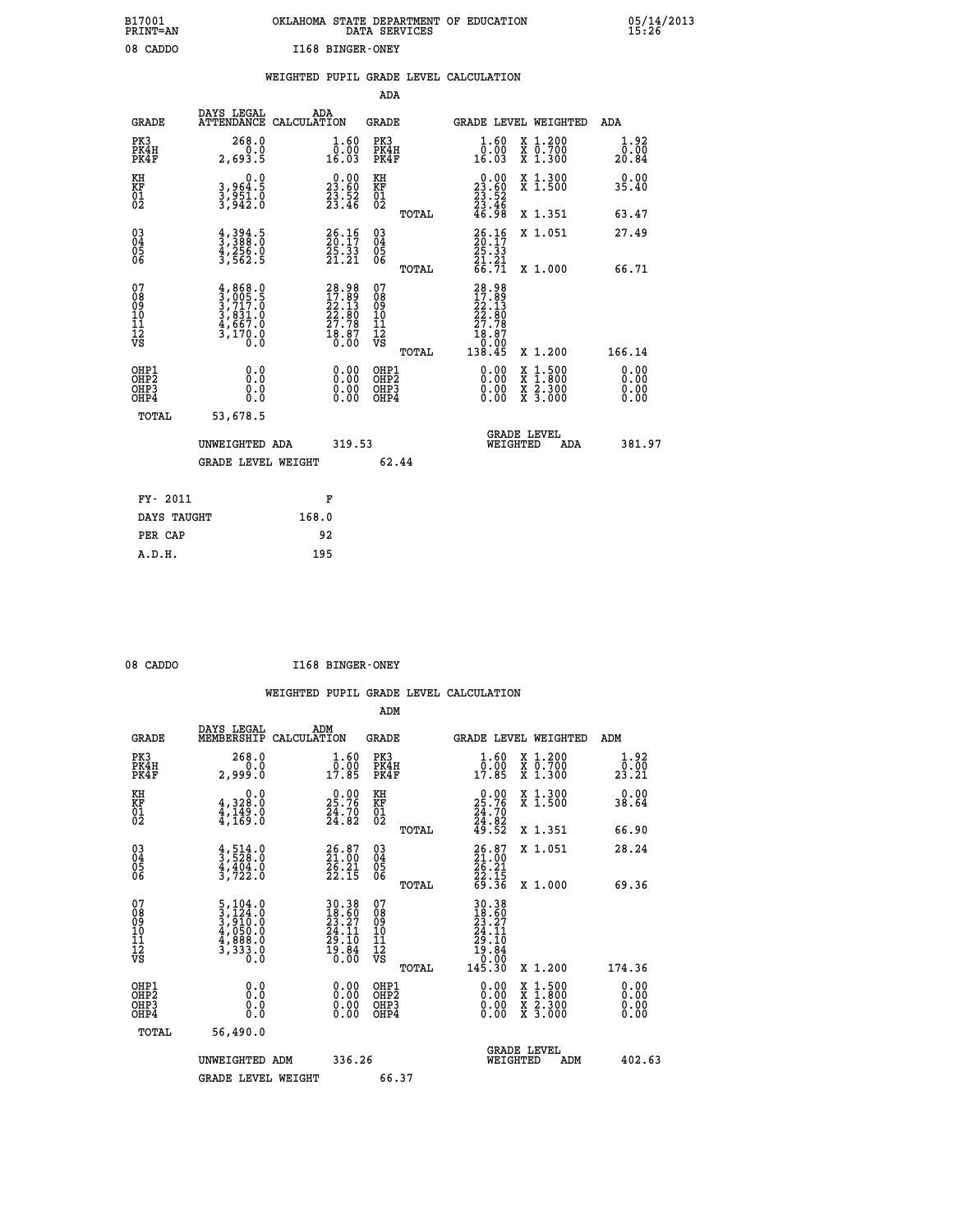|  | OKLAHOMA STATE DEPARTMENT OF EDUCATION<br>DATA SERVICES |  |
|--|---------------------------------------------------------|--|
|  | COUNTY TOTALS                                           |  |

05/14/2013<br>15:26

|  |  | WEIGHTED PUPIL GRADE LEVEL CALCULATION |
|--|--|----------------------------------------|
|  |  |                                        |

|                                                                    |                                                                      |                                                                                                         | ADA                                     |       |                                                                  |                                                                                                  |                                 |
|--------------------------------------------------------------------|----------------------------------------------------------------------|---------------------------------------------------------------------------------------------------------|-----------------------------------------|-------|------------------------------------------------------------------|--------------------------------------------------------------------------------------------------|---------------------------------|
| <b>GRADE</b>                                                       | DAYS LEGAL                                                           | ADA<br>ATTENDANCE CALCULATION                                                                           | <b>GRADE</b>                            |       |                                                                  | GRADE LEVEL WEIGHTED                                                                             | ADA                             |
| PK3<br>PK4H<br>PK4F                                                | 3,046.5<br>12,467.0<br>46,178.0                                      | 18.00<br>73.05<br>270.97                                                                                | PK3<br>PK4H<br>PK4F                     |       | 18.00<br>73.05<br>270.97                                         | X 1.200<br>X 0.700<br>X 1.300                                                                    | 21.60<br>$\frac{51.14}{352.25}$ |
| KH<br>KF<br>01<br>02                                               | $\substack{72,912.5\\78,705.5\\73,832.5}$                            | $0.81$<br>427.84<br>$\frac{1}{4}$ $\frac{5}{3}$ $\frac{1}{4}$ $\frac{2}{3}$ $\frac{2}{4}$ $\frac{5}{6}$ | KH<br>KF<br>01<br>02                    |       | $0.81$<br>427.84<br>$451.22$<br>$432.46$<br>$893.68$             | X 1.300<br>X 1.500                                                                               | 1.05<br>641.79                  |
|                                                                    |                                                                      |                                                                                                         |                                         | TOTAL |                                                                  | X 1.351                                                                                          | 1,207.37                        |
| $\begin{smallmatrix} 03 \\[-4pt] 04 \end{smallmatrix}$<br>Ŏ5<br>06 | 78,316.5<br>66,805.5<br>70,603.0<br>71,313.0                         | $458.69$<br>$391.07$<br>$413.64$<br>$417.46$                                                            | $\substack{03 \\ 04}$<br>05<br>06       |       | $458.69$<br>$413.64$<br>$417.46$                                 | X 1.051                                                                                          | 1,704.25                        |
|                                                                    |                                                                      |                                                                                                         |                                         | TOTAL | $1,2\overline{2}2.1\overline{7}$                                 | X 1.000                                                                                          | 1,222.17                        |
| 07<br>08<br>09<br>101<br>11<br>12<br>VS                            | 65,592.0<br>65,859.0<br>65,566.0<br>66,594.5<br>63,516.0<br>62,663.5 | 384.68<br>386.51<br>384.967<br>391.57<br>374.06<br>372.49<br>0.00                                       | 07<br>08<br>09<br>101<br>11<br>12<br>VS |       | 384.68<br>386.51<br>384.96<br>391.57<br>374.06<br>372.49<br>0.00 |                                                                                                  |                                 |
|                                                                    |                                                                      |                                                                                                         |                                         | TOTAL | 2,294.27                                                         | X 1.200                                                                                          | 2,753.11                        |
| OHP1<br>OHP <sub>2</sub><br>OH <sub>P3</sub><br>OH <sub>P4</sub>   | 0.0<br>0.0<br>$0.\overline{0}$                                       | 0.00<br>$\begin{smallmatrix} 0.00 \ 0.00 \end{smallmatrix}$                                             | OHP1<br>OHP2<br>OHP3<br>OHP4            |       | 0.00<br>0.00                                                     | $\begin{smallmatrix} x & 1 & 500 \\ x & 1 & 800 \\ x & 2 & 300 \\ x & 3 & 000 \end{smallmatrix}$ | 0.00<br>0.00<br>0.00<br>0.00    |
| TOTAL                                                              | 964,112.0                                                            |                                                                                                         |                                         |       |                                                                  |                                                                                                  |                                 |
|                                                                    | UNWEIGHTED ADA                                                       | 5,659.48                                                                                                |                                         |       |                                                                  | <b>GRADE LEVEL</b><br>WEIGHTED<br>ADA                                                            | 6,732.56                        |
|                                                                    | <b>GRADE LEVEL WEIGHT</b>                                            |                                                                                                         | 1,073.08                                |       |                                                                  |                                                                                                  |                                 |
| FY- 2011                                                           |                                                                      | F                                                                                                       |                                         |       |                                                                  |                                                                                                  |                                 |
| DAYS TAUGHT                                                        |                                                                      | 1,854.0                                                                                                 |                                         |       |                                                                  |                                                                                                  |                                 |
| PER CAP                                                            |                                                                      | 897                                                                                                     |                                         |       |                                                                  |                                                                                                  |                                 |

 **A.D.H. 3,657**

B17001<br>PRINT=AN<br>CADDO

 **CADDO COUNTY TOTALS**

|                                                    |                                                                                          |                                                                                 | ADM                                             |                                                                                      |                                                                                            |                              |
|----------------------------------------------------|------------------------------------------------------------------------------------------|---------------------------------------------------------------------------------|-------------------------------------------------|--------------------------------------------------------------------------------------|--------------------------------------------------------------------------------------------|------------------------------|
| <b>GRADE</b>                                       | DAYS LEGAL<br>MEMBERSHIP                                                                 | ADM<br>CALCULATION                                                              | <b>GRADE</b>                                    | <b>GRADE LEVEL WEIGHTED</b>                                                          |                                                                                            | ADM                          |
| PK3<br>PK4H<br>PK4F                                | 3,158.0<br>13, 214.0<br>50,558.0                                                         | 18.66<br>77.40<br>296.47                                                        | PK3<br>PK4H<br>PK4F                             | 18.66<br>77.40<br>296.47                                                             | X 1.200<br>X 0.700<br>X 1.300                                                              | 21.60<br>54.19<br>385.42     |
| KH<br>KF<br>01<br>02                               | 304.0<br>78,856.0<br><u>g4, õ27.ŏ</u><br>77,412.0                                        | 462.74<br>$492.22$<br>$453.40$                                                  | KH<br>KF<br>01<br>02                            | 462.74<br>$492.22$<br>$453.40$<br>$945.62$                                           | X 1.300<br>X 1.500                                                                         | 2.26<br>693.83               |
|                                                    |                                                                                          |                                                                                 | TOTAL                                           |                                                                                      | X 1.351                                                                                    | 1,277.52                     |
| $\begin{matrix} 03 \\ 04 \\ 05 \\ 06 \end{matrix}$ | 81,846.0<br>70,865.0<br>74,927.0<br>75,705.0                                             | 479.31<br>414.70<br>438.84<br>443.01                                            | $\substack{03 \\ 04}$<br>05                     | $479.31$<br>$434.70$<br>$438.84$<br>$443.01$                                         | X 1.051                                                                                    | 503.74                       |
|                                                    |                                                                                          |                                                                                 | TOTAL                                           | 1,296.55                                                                             | X 1.000                                                                                    | 1,296.55                     |
| 07<br>08<br>09<br>001<br>11<br>11<br>12<br>VS      | 70,074.0<br>70,468.0<br>70,409.0<br>71,606.0<br>68,437.0<br>67,373.0<br>$0.\overline{0}$ | $410.75$<br>$413.28$<br>$413.30$<br>$\frac{421.13}{403.38}$<br>$400.94$<br>0.00 | 07<br>08<br>09<br>11<br>11<br>12<br>VS<br>TOTAL | 410.75<br>$413.28$<br>$413.30$<br>$421.13$<br>$403.38$<br>400.94<br>0.00<br>2,462.78 | X 1.200                                                                                    | 2,955.34                     |
| OHP1<br>OHP2<br>OHP3<br>OHP4                       | 0.0<br>0.0<br>Ŏ.Ŏ                                                                        | 0.00<br>0.00<br>0.00                                                            | OHP1<br>OHP2<br>OHP3<br>OHP4                    | 0.00<br>0.00<br>0.00                                                                 | $\begin{array}{c} x & 1.500 \\ x & 1.800 \\ x & 2.300 \end{array}$<br>$\overline{x}$ 3.000 | 0.00<br>0.00<br>0.00<br>0.00 |
| TOTAL                                              | 1,029,239.0                                                                              |                                                                                 |                                                 |                                                                                      |                                                                                            |                              |
|                                                    | UNWEIGHTED ADM<br><b>GRADE LEVEL WEIGHT</b>                                              | 6,041.07                                                                        | 1,150.17                                        | WEIGHTED                                                                             | <b>GRADE LEVEL</b><br>ADM                                                                  | 7,191.24                     |
|                                                    |                                                                                          |                                                                                 |                                                 |                                                                                      |                                                                                            |                              |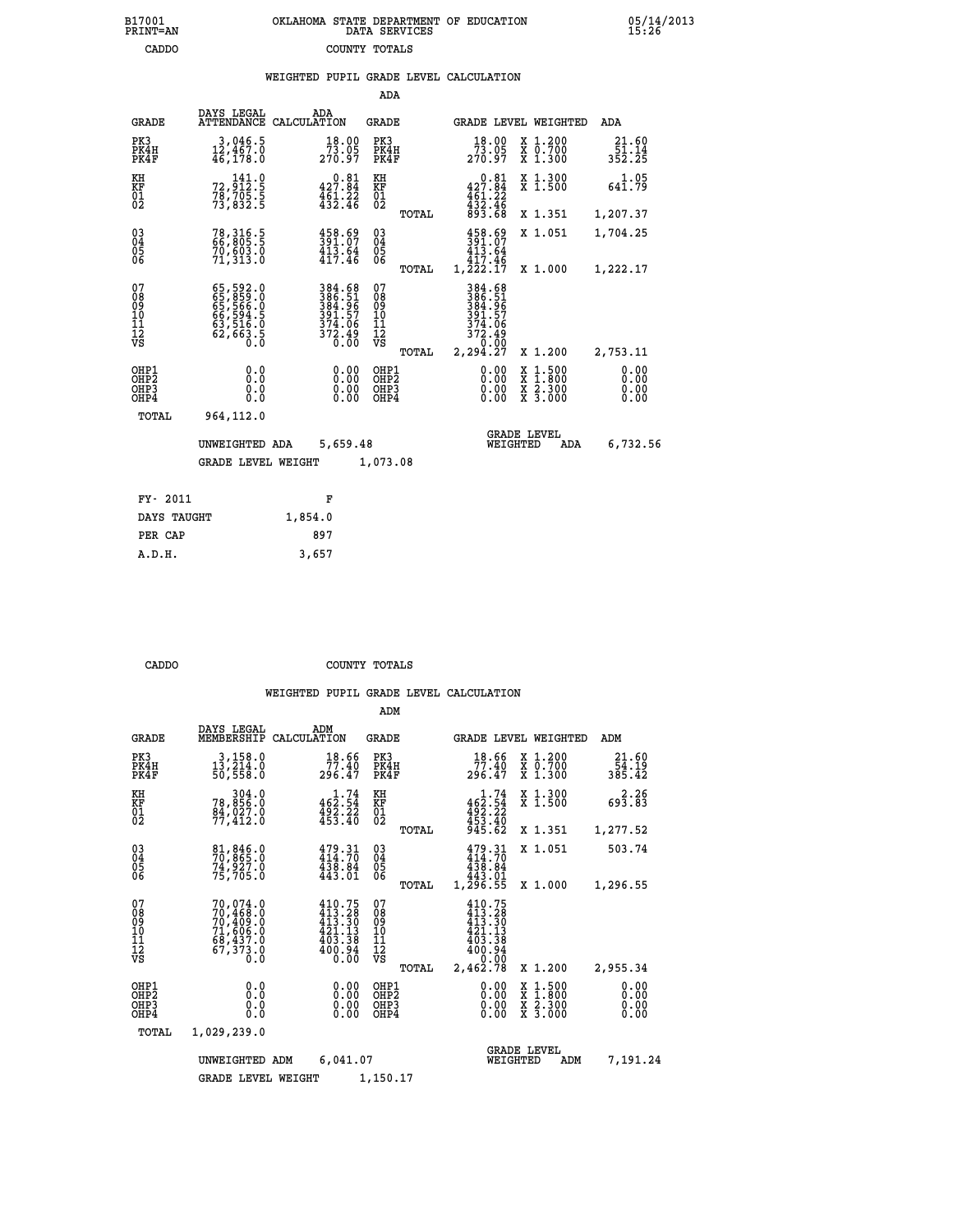| B17001<br><b>PRINT=AN</b> | OKLAHOMA STATE DEPARTMENT OF EDUCATION<br>DATA SERVICES | 05/14/2013<br>15:26 |
|---------------------------|---------------------------------------------------------|---------------------|
| 09<br>CANADIAN            | C029 RIVERSIDE                                          |                     |

|                                                                    |                                                                                                      |       |                                                                                     |                                        |       | WEIGHTED PUPIL GRADE LEVEL CALCULATION                                                                                                                                                                                                                                         |                                                                                                                                           |         |                                  |
|--------------------------------------------------------------------|------------------------------------------------------------------------------------------------------|-------|-------------------------------------------------------------------------------------|----------------------------------------|-------|--------------------------------------------------------------------------------------------------------------------------------------------------------------------------------------------------------------------------------------------------------------------------------|-------------------------------------------------------------------------------------------------------------------------------------------|---------|----------------------------------|
|                                                                    |                                                                                                      |       |                                                                                     | <b>ADA</b>                             |       |                                                                                                                                                                                                                                                                                |                                                                                                                                           |         |                                  |
| <b>GRADE</b>                                                       | DAYS LEGAL<br>ATTENDANCE CALCULATION                                                                 | ADA   |                                                                                     | GRADE                                  |       | GRADE LEVEL WEIGHTED                                                                                                                                                                                                                                                           |                                                                                                                                           |         | ADA                              |
| PK3<br>PK4H<br>PK4F                                                | 329.0<br>2,543.5                                                                                     |       | $\begin{smallmatrix} 1.95\ 0.00\ 15.05 \end{smallmatrix}$                           | PK3<br>PK4H<br>PK4F                    |       | $1.95$<br>$0.00$<br>15.05                                                                                                                                                                                                                                                      | X 1.200<br>X 0.700<br>X 1.300                                                                                                             |         | 2.34<br>0.00<br>19.57            |
| KH<br>KF<br>01<br>02                                               | $\begin{smallmatrix} 0.0\\2,538.0\\2,685.0\\3,549.0 \end{smallmatrix}$                               |       | 15.00<br>$\frac{15.89}{21.00}$                                                      | KH<br>KF<br>01<br>02                   |       | $\begin{smallmatrix} 0.00\\ 15.02\\ 15.89\\ 21.00\\ 36.89 \end{smallmatrix}$                                                                                                                                                                                                   | X 1.300<br>X 1.500                                                                                                                        |         | 0.00<br>22.53                    |
|                                                                    |                                                                                                      |       |                                                                                     |                                        | TOTAL |                                                                                                                                                                                                                                                                                | X 1.351                                                                                                                                   |         | 49.84                            |
| $\begin{smallmatrix} 03 \\[-4pt] 04 \end{smallmatrix}$<br>Ŏ5<br>06 | $\frac{1}{2}, \frac{915}{754}.0\\ \frac{4}{2}, \frac{257}{140}.5$                                    |       | $\begin{smallmatrix} 11\cdot 33\16\cdot 30\25\cdot 19\12\cdot 67 \end{smallmatrix}$ | $\substack{03 \\ 04}$<br>Ŏ5<br>06      |       | $\frac{11}{16}$ : 33                                                                                                                                                                                                                                                           | X 1.051                                                                                                                                   |         | 11.91                            |
|                                                                    |                                                                                                      |       |                                                                                     |                                        | TOTAL | $\frac{25.19}{12.67}$<br>54.16                                                                                                                                                                                                                                                 |                                                                                                                                           | X 1.000 | 54.16                            |
| 07<br>08<br>09<br>01<br>11<br>11<br>12<br>VS                       | $1,648.5$<br>$2,366.5$<br>$0.0$<br>$0.0$<br>$\begin{smallmatrix} 0.16 \ 0.0 \ 0.0 \end{smallmatrix}$ |       | $14.75$<br>$0.00$<br>$0.00$<br>$0.00$<br>$0.00$<br>$0.00$<br>0.00                   | 07<br>08<br>09<br>11<br>11<br>12<br>VS | TOTAL | 9.75<br>$14.00$<br>0.00<br>0.00<br>0.00<br>0.00<br>23.75                                                                                                                                                                                                                       | X 1.200                                                                                                                                   |         | 28.50                            |
| OHP1<br>OHP2<br>OHP3<br>OHP4                                       | 0.0<br>0.0<br>$0.\overline{0}$                                                                       |       | $\begin{smallmatrix} 0.00 \ 0.00 \ 0.00 \ 0.00 \end{smallmatrix}$                   | OHP1<br>OHP2<br>OHP3<br>OHP4           |       | $\begin{smallmatrix} 0.00 & 0.00 & 0.00 & 0.00 & 0.00 & 0.00 & 0.00 & 0.00 & 0.00 & 0.00 & 0.00 & 0.00 & 0.00 & 0.00 & 0.00 & 0.00 & 0.00 & 0.00 & 0.00 & 0.00 & 0.00 & 0.00 & 0.00 & 0.00 & 0.00 & 0.00 & 0.00 & 0.00 & 0.00 & 0.00 & 0.00 & 0.00 & 0.00 & 0.00 & 0.00 & 0.0$ | $\begin{smallmatrix} \mathtt{X} & 1\cdot500\\ \mathtt{X} & 1\cdot800\\ \mathtt{X} & 2\cdot300\\ \mathtt{X} & 3\cdot000 \end{smallmatrix}$ |         | 0.00<br>0.00<br>$0.00$<br>$0.00$ |
| TOTAL                                                              | 26,726.0                                                                                             |       |                                                                                     |                                        |       |                                                                                                                                                                                                                                                                                |                                                                                                                                           |         |                                  |
|                                                                    | UNWEIGHTED ADA                                                                                       |       | 158.15                                                                              |                                        |       | <b>GRADE LEVEL</b><br>WEIGHTED                                                                                                                                                                                                                                                 |                                                                                                                                           | ADA     | 188.85                           |
|                                                                    | <b>GRADE LEVEL WEIGHT</b>                                                                            |       |                                                                                     |                                        | 30.70 |                                                                                                                                                                                                                                                                                |                                                                                                                                           |         |                                  |
| FY- 2011                                                           |                                                                                                      |       | F                                                                                   |                                        |       |                                                                                                                                                                                                                                                                                |                                                                                                                                           |         |                                  |
| DAYS TAUGHT                                                        |                                                                                                      | 169.0 |                                                                                     |                                        |       |                                                                                                                                                                                                                                                                                |                                                                                                                                           |         |                                  |
| PER CAP                                                            |                                                                                                      |       | 75                                                                                  |                                        |       |                                                                                                                                                                                                                                                                                |                                                                                                                                           |         |                                  |

 **ADM**

 **09 CANADIAN C029 RIVERSIDE**

| <b>GRADE</b>                                       | DAYS LEGAL<br>MEMBERSHIP                                            | ADM<br>CALCULATION                                                                                                                       | <b>GRADE</b>                                       |       |                                                                                                                                                                                                                                                                                |          | GRADE LEVEL WEIGHTED                     | ADM                                            |
|----------------------------------------------------|---------------------------------------------------------------------|------------------------------------------------------------------------------------------------------------------------------------------|----------------------------------------------------|-------|--------------------------------------------------------------------------------------------------------------------------------------------------------------------------------------------------------------------------------------------------------------------------------|----------|------------------------------------------|------------------------------------------------|
| PK3<br>PK4H<br>PK4F                                | 329.0<br>2,815.0                                                    | $\begin{smallmatrix} 1.95\ 0.00\ 16.66 \end{smallmatrix}$                                                                                | PK3<br>PK4H<br>PK4F                                |       | $\begin{smallmatrix} 1.95\ 0.00\ 16.66 \end{smallmatrix}$                                                                                                                                                                                                                      |          | X 1.200<br>X 0.700<br>X 1.300            | 2.34<br>$\frac{\bar{0}.\bar{0}\bar{0}}{21.66}$ |
| KH<br>KF<br>01<br>02                               | 0.0<br>2,704.0<br>2,866.0<br>3,772.0                                | $\begin{smallmatrix} 0.00\\ 16.00\\ 16.90\\ 22.32 \end{smallmatrix}$                                                                     | KH<br>KF<br>01<br>02                               |       | $\begin{array}{r} 0.00 \\ 16.00 \\ 16.96 \\ 22.32 \\ 39.28 \end{array}$                                                                                                                                                                                                        |          | X 1.300<br>X 1.500                       | 0.00<br>24.00                                  |
|                                                    |                                                                     |                                                                                                                                          |                                                    | TOTAL |                                                                                                                                                                                                                                                                                |          | X 1.351                                  | 53.07                                          |
| $\begin{matrix} 03 \\ 04 \\ 05 \\ 06 \end{matrix}$ | $2,863.0$<br>$4,474.0$<br>$2,254.0$                                 | $\begin{smallmatrix} 11.93 \\ 16.94 \\ 26.47 \\ 13.34 \end{smallmatrix}$                                                                 | $\begin{matrix} 03 \\ 04 \\ 05 \\ 06 \end{matrix}$ |       | $11.93$<br>$16.94$<br>$26.47$<br>$13.34$<br>$56.75$                                                                                                                                                                                                                            |          | X 1.051                                  | 12.54                                          |
|                                                    |                                                                     |                                                                                                                                          |                                                    | TOTAL |                                                                                                                                                                                                                                                                                |          | X 1.000                                  | 56.75                                          |
| 07<br>08<br>09<br>101<br>112<br>VS                 | $1,745.0$<br>$2,486.0$<br>$0.0$<br>$0.0$<br>$0.0$<br>$0.0$<br>$0.0$ | $\begin{smallmatrix} 10.33\\[-4pt] 14.71\\[-4pt] 0.00\\[-4pt] 0.00\\[-4pt] 0.00\\[-4pt] 0.00\\[-4pt] 0.00\\[-4pt] 0.00\end{smallmatrix}$ | 07<br>08<br>09<br>11<br>11<br>12<br>VS             | TOTAL | 10.33<br>$14.71$<br>$0.00$<br>$0.00$<br>$0.00$<br>$0.00$<br>$0.00$<br>$25.04$                                                                                                                                                                                                  |          | X 1.200                                  | 30.05                                          |
| OHP1                                               |                                                                     |                                                                                                                                          |                                                    |       |                                                                                                                                                                                                                                                                                |          |                                          |                                                |
| OHP <sub>2</sub><br>OH <sub>P3</sub><br>OHP4       | 0.0<br>0.000                                                        | $\begin{smallmatrix} 0.00 \ 0.00 \ 0.00 \ 0.00 \end{smallmatrix}$                                                                        | OHP1<br>OHP2<br>OHP3<br>OHP4                       |       | $\begin{smallmatrix} 0.00 & 0.00 & 0.00 & 0.00 & 0.00 & 0.00 & 0.00 & 0.00 & 0.00 & 0.00 & 0.00 & 0.00 & 0.00 & 0.00 & 0.00 & 0.00 & 0.00 & 0.00 & 0.00 & 0.00 & 0.00 & 0.00 & 0.00 & 0.00 & 0.00 & 0.00 & 0.00 & 0.00 & 0.00 & 0.00 & 0.00 & 0.00 & 0.00 & 0.00 & 0.00 & 0.0$ |          | X 1:500<br>X 1:800<br>X 2:300<br>X 3:000 | 0.00<br>0.00<br>0.00                           |
| TOTAL                                              | 28,325.0                                                            |                                                                                                                                          |                                                    |       |                                                                                                                                                                                                                                                                                |          |                                          |                                                |
|                                                    | UNWEIGHTED                                                          | 167.61<br>ADM                                                                                                                            |                                                    |       |                                                                                                                                                                                                                                                                                | WEIGHTED | <b>GRADE LEVEL</b><br>ADM                | 200.41                                         |
|                                                    | <b>GRADE LEVEL WEIGHT</b>                                           |                                                                                                                                          | 32.80                                              |       |                                                                                                                                                                                                                                                                                |          |                                          |                                                |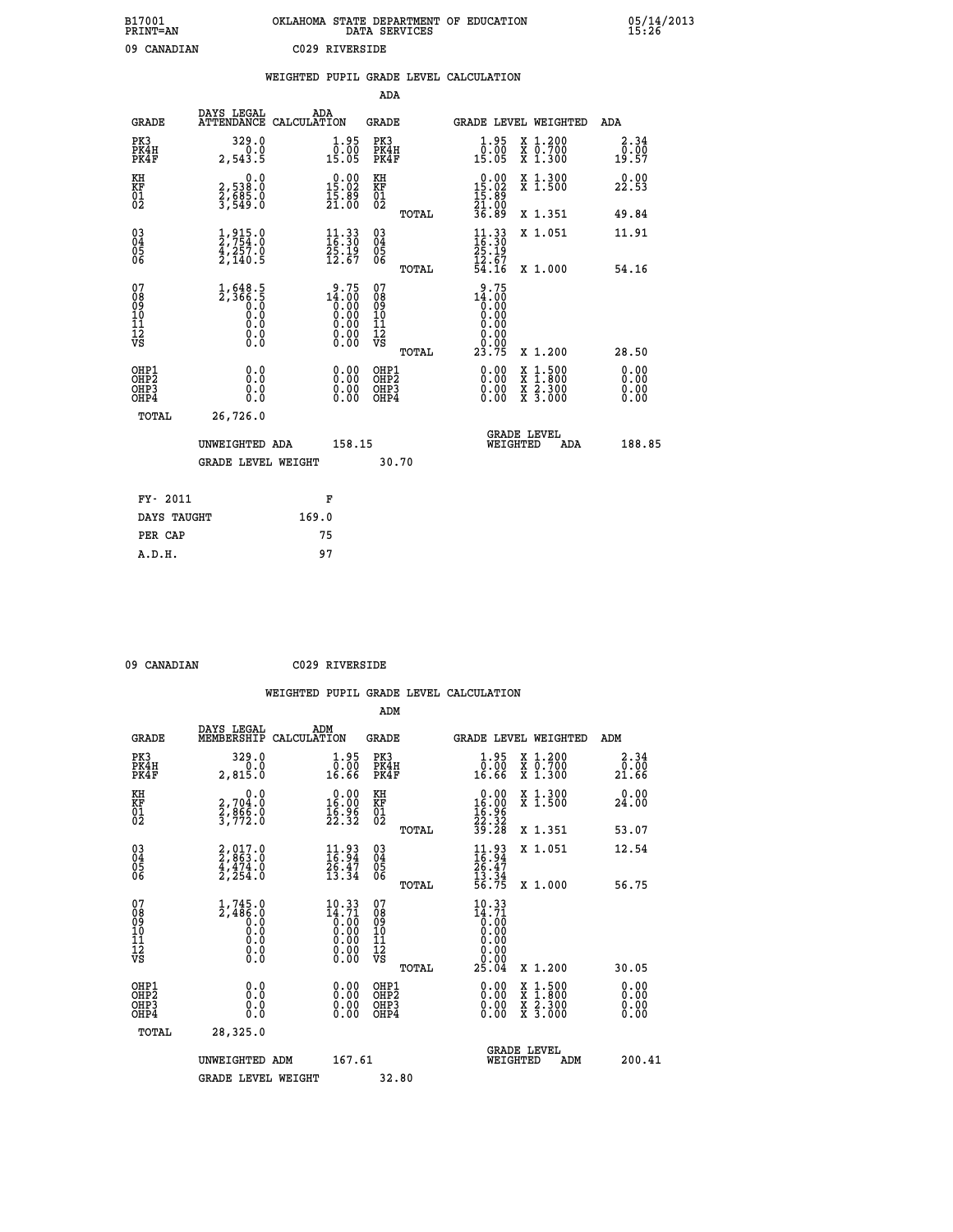| B17001<br>PRINT=AN |                   | OKLAHOMA STATE DEPARTMENT OF EDUCATION<br>DATA SERVICES | $05/14/2013$<br>$15:26$ |
|--------------------|-------------------|---------------------------------------------------------|-------------------------|
| 09 CANADIAN        |                   | C031 BANNER                                             |                         |
|                    |                   | WEIGHTED PUPIL GRADE LEVEL CALCULATION                  |                         |
|                    |                   | ADA                                                     |                         |
|                    | DAYS LEGAL<br>ADA |                                                         |                         |

| <b>GRADE</b>                                         | DAIS PEGAL<br>ATTENDANCE CALCULATION                                                | ADA                                                                          | <b>GRADE</b>                             |       | <b>GRADE LEVEL WEIGHTED</b>                                                                                                          |                                                                                                  | ADA                          |
|------------------------------------------------------|-------------------------------------------------------------------------------------|------------------------------------------------------------------------------|------------------------------------------|-------|--------------------------------------------------------------------------------------------------------------------------------------|--------------------------------------------------------------------------------------------------|------------------------------|
| PK3<br>PK4H<br>PK4F                                  | 170.0<br>0.0<br>2,987.0                                                             | 1.00<br>$\frac{0.00}{17.57}$                                                 | PK3<br>PK4H<br>PK4F                      |       | 1.00<br>$\frac{0.00}{17.57}$                                                                                                         | X 1.200<br>X 0.700<br>X 1.300                                                                    | 1.20<br>0.00<br>22.84        |
| KH<br>KF<br>01<br>02                                 | 0.0<br>3,447.5<br>3,727.5<br>4,377.0                                                | $\begin{smallmatrix} 0.00\\ 20.28\\ 21.93\\ 25.75 \end{smallmatrix}$         | KH<br>KF<br>01<br>02                     |       | $\begin{smallmatrix} 0.00\\ 20.28\\ 21.93\\ 25.75\\ 47.68 \end{smallmatrix}$                                                         | X 1.300<br>X 1.500                                                                               | 0.00<br>30.42                |
|                                                      |                                                                                     |                                                                              |                                          | TOTAL |                                                                                                                                      | X 1.351                                                                                          | 64.42                        |
| $\begin{matrix} 03 \\ 04 \\ 05 \\ 06 \end{matrix}$   | $\frac{3}{4}, \frac{222}{483}$ .<br>$\frac{2}{5}$ , $\frac{662}{663}$ .<br>2, 006.5 | $\begin{smallmatrix} 18.95\ 26.37\ 15.66\ 11.80 \end{smallmatrix}$           | $\substack{03 \\ 04}$<br>$\frac{05}{06}$ | TOTAL | $18.95$<br>$26.37$<br>$15.66$<br>$11.80$<br>$53.83$                                                                                  | X 1.051<br>X 1.000                                                                               | 19.92<br>53.83               |
| 07<br>08<br>09<br>101<br>112<br>VS                   | $1,914.5$<br>$2,630.5$<br>$0.0$<br>$0.0$<br>0.0<br>$\S.$                            | 11.26<br>$\bar{1}\bar{5}\cdot\bar{4}\bar{7}$<br>Ŏ.ŎŎ<br>Q.QQ<br>Ŏ.ŎŎ<br>O.OO | 07<br>08<br>09<br>11<br>11<br>12<br>VS   | TOTAL | 11.26<br>$\begin{smallmatrix} 15.47 \ 15.30 \ 0.00 \ 0.00 \end{smallmatrix}$<br>$\begin{array}{c} 0.00 \\ 0.00 \\ 26.73 \end{array}$ | X 1.200                                                                                          | 32.08                        |
| OHP1<br>OH <sub>P2</sub><br>OH <sub>P3</sub><br>OHP4 | 0.0<br>0.0<br>0.0                                                                   | $\begin{smallmatrix} 0.00 \ 0.00 \ 0.00 \ 0.00 \end{smallmatrix}$            | OHP1<br>OHP <sub>2</sub><br>OHP3<br>OHP4 |       | 0.00<br>$\begin{smallmatrix} 0.00 & 0 \ 0.00 & 0 \end{smallmatrix}$                                                                  | $\begin{smallmatrix} x & 1 & 500 \\ x & 1 & 800 \\ x & 2 & 300 \\ x & 3 & 000 \end{smallmatrix}$ | 0.00<br>0.00<br>0.00<br>0.00 |
| TOTAL                                                | 31,628.5<br>UNWEIGHTED ADA<br><b>GRADE LEVEL WEIGHT</b>                             | 186.04                                                                       |                                          | 38.67 | WEIGHTED                                                                                                                             | <b>GRADE LEVEL</b><br>ADA                                                                        | 224.71                       |
| FY- 2011                                             |                                                                                     | F                                                                            |                                          |       |                                                                                                                                      |                                                                                                  |                              |
| DAVG MAHOUM                                          |                                                                                     | 170 Q                                                                        |                                          |       |                                                                                                                                      |                                                                                                  |                              |

| FY- ZUIT    | r     |
|-------------|-------|
| DAYS TAUGHT | 170.0 |
| PER CAP     | 68    |
| A.D.H.      | 159   |
|             |       |

| 09 CANADIAN | C031 BANNER |
|-------------|-------------|

|                                                    |                                                                                                                               | WEIGHTED PUPIL GRADE LEVEL CALCULATION                                                          |                                                     |       |                                                                          |                                                                                                                                           |                       |
|----------------------------------------------------|-------------------------------------------------------------------------------------------------------------------------------|-------------------------------------------------------------------------------------------------|-----------------------------------------------------|-------|--------------------------------------------------------------------------|-------------------------------------------------------------------------------------------------------------------------------------------|-----------------------|
|                                                    |                                                                                                                               |                                                                                                 | ADM                                                 |       |                                                                          |                                                                                                                                           |                       |
| <b>GRADE</b>                                       | DAYS LEGAL<br>MEMBERSHIP                                                                                                      | ADM<br>CALCULATION                                                                              | <b>GRADE</b>                                        |       |                                                                          | GRADE LEVEL WEIGHTED                                                                                                                      | ADM                   |
| PK3<br>PK4H<br>PK4F                                | 170.0<br>0.0<br>3,139.0                                                                                                       | $\begin{smallmatrix} 1.00\\ 0.00\\ 18.46 \end{smallmatrix}$                                     | PK3<br>PK4H<br>PK4F                                 |       | 1.00<br>$\overline{0}$ .00<br>18.46                                      | X 1.200<br>X 0.700<br>X 1.300                                                                                                             | 1.20<br>0.00<br>24.00 |
| KH<br>KF<br>01<br>02                               | 0.0<br>3,610:0<br>3,860:0<br>4,529:0                                                                                          | $\begin{smallmatrix} 0.00\\ 21.24\\ 22.71\\ 26.64 \end{smallmatrix}$                            | KH<br>KF<br>01<br>02                                |       | $\begin{smallmatrix} 0.00\\21.24\\22.71\\26.64\\49.35 \end{smallmatrix}$ | X 1.300<br>X 1.500                                                                                                                        | 0.00<br>31.86         |
|                                                    |                                                                                                                               |                                                                                                 |                                                     | TOTAL |                                                                          | X 1.351                                                                                                                                   | 66.67                 |
| $\begin{matrix} 03 \\ 04 \\ 05 \\ 06 \end{matrix}$ | $\begin{smallmatrix} 3\  \, ,\, 3\,19\ .\,0\\ 4\ ,\, 6\,34\ .\,0\\ 2\ ,\, 74\,1\ .\,0\\ 2\ ,\, 0\,77\ .\,0 \end{smallmatrix}$ | $\begin{smallmatrix} 19.52\ 27.26\ 16.12\ 12.22 \end{smallmatrix}$                              | $\begin{array}{c} 03 \\ 04 \\ 05 \\ 06 \end{array}$ |       | $\frac{19.52}{27.26}$<br>$\frac{16.12}{12.22}$<br>$\frac{12.22}{55.60}$  | X 1.051                                                                                                                                   | 20.52                 |
|                                                    |                                                                                                                               |                                                                                                 |                                                     | TOTAL |                                                                          | X 1.000                                                                                                                                   | 55.60                 |
| 07<br>08<br>09<br>01<br>11<br>11<br>12<br>VS       | $1,968.0$<br>$2,720.0$<br>$0.0$<br>$0.0$<br>$0.0$<br>$0.0$<br>$0.0$                                                           | $\begin{smallmatrix} 11.58\\ 16.00\\ 0.00\\ 0.00\\ 0.00\\ 0.00\\ 0.00\\ 0.00 \end{smallmatrix}$ | 07<br>08<br>09<br>01<br>11<br>11<br>12<br>VS        |       | 11.58<br>16:000<br>0.000<br>0.000<br>0.000<br>0.000                      |                                                                                                                                           |                       |
|                                                    |                                                                                                                               |                                                                                                 |                                                     | TOTAL | 27.58                                                                    | X 1.200                                                                                                                                   | 33.10                 |
| OHP1<br>OHP2<br>OH <sub>P3</sub><br>OHP4           | 0.0<br>$\begin{smallmatrix} 0.0 & 0 \ 0.0 & 0 \end{smallmatrix}$                                                              | $\begin{smallmatrix} 0.00 \ 0.00 \ 0.00 \ 0.00 \end{smallmatrix}$                               | OHP1<br>OHP2<br>OHP3<br>OHP4                        |       |                                                                          | $\begin{smallmatrix} \mathtt{X} & 1\cdot500\\ \mathtt{X} & 1\cdot800\\ \mathtt{X} & 2\cdot300\\ \mathtt{X} & 3\cdot000 \end{smallmatrix}$ | 0.00<br>0.00<br>0.00  |
| TOTAL                                              | 32,767.0                                                                                                                      |                                                                                                 |                                                     |       |                                                                          |                                                                                                                                           |                       |
|                                                    | UNWEIGHTED ADM<br><b>GRADE LEVEL WEIGHT</b>                                                                                   | 192.75                                                                                          | 40.20                                               |       |                                                                          | GRADE LEVEL<br>WEIGHTED<br>ADM                                                                                                            | 232.95                |
|                                                    |                                                                                                                               |                                                                                                 |                                                     |       |                                                                          |                                                                                                                                           |                       |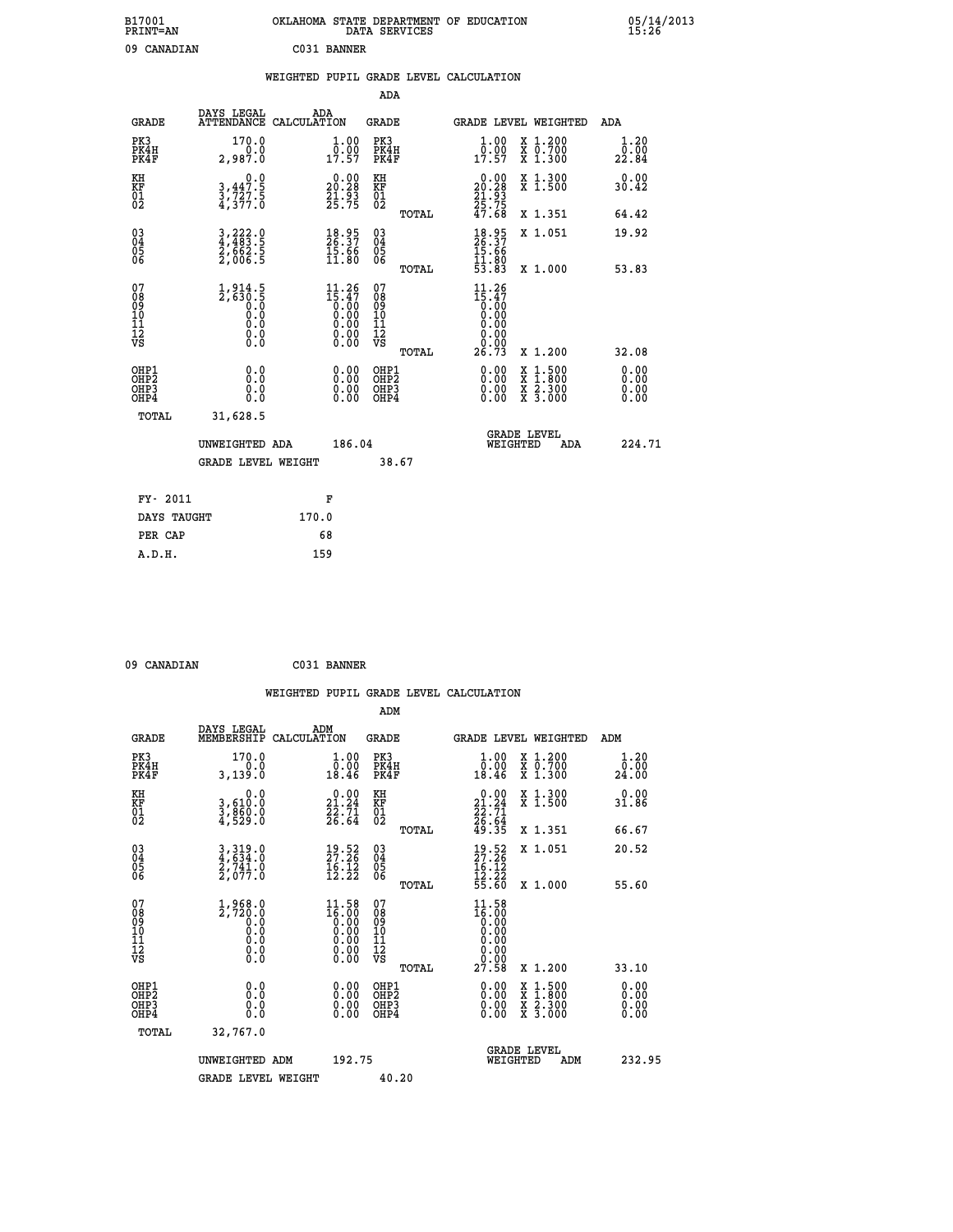| B17001<br><b>PRINT=AN</b> | OKLAHOMA STATE DEPARTMENT OF EDUCATION<br>DATA SERVICES | 05/14/2013<br>15:26 |
|---------------------------|---------------------------------------------------------|---------------------|
| 09<br>CANADIAN            | C070 DARLINGTON                                         |                     |

|                                              |                                                                                                               | WEIGHTED PUPIL GRADE LEVEL CALCULATION                                                          |                                                     |       |                                                                                                                                                                                                                                                                                |                                                                                                                                           |                       |
|----------------------------------------------|---------------------------------------------------------------------------------------------------------------|-------------------------------------------------------------------------------------------------|-----------------------------------------------------|-------|--------------------------------------------------------------------------------------------------------------------------------------------------------------------------------------------------------------------------------------------------------------------------------|-------------------------------------------------------------------------------------------------------------------------------------------|-----------------------|
|                                              |                                                                                                               |                                                                                                 | ADA                                                 |       |                                                                                                                                                                                                                                                                                |                                                                                                                                           |                       |
| <b>GRADE</b>                                 | DAYS LEGAL<br><b>ATTENDANCE</b>                                                                               | ADA<br>CALCULATION                                                                              | <b>GRADE</b>                                        |       |                                                                                                                                                                                                                                                                                | <b>GRADE LEVEL WEIGHTED</b>                                                                                                               | ADA                   |
| PK3<br>PK4H<br>PK4F                          | 0.0<br>0.0<br>3,931.5                                                                                         | $\begin{smallmatrix} 0.00\\ 0.00\\ 23.54 \end{smallmatrix}$                                     | PK3<br>PK4H<br>PK4F                                 |       | $\begin{smallmatrix} 0.00\\ 0.00\\ 23.54 \end{smallmatrix}$                                                                                                                                                                                                                    | X 1.200<br>X 0.700<br>X 1.300                                                                                                             | 0.00<br>0.00<br>30.60 |
| KH<br>KF<br>01<br>02                         | 0.0<br>3,940:5<br>5,395:0<br>4,139:5                                                                          | 23.60<br>$\frac{32.31}{24.79}$                                                                  | KH<br>KF<br>01<br>02                                |       | $\begin{smallmatrix} 0.00\\ 23.60\\ 32.31\\ 24.79\\ 57.10 \end{smallmatrix}$                                                                                                                                                                                                   | X 1.300<br>X 1.500                                                                                                                        | 0.00<br>35.40         |
|                                              |                                                                                                               |                                                                                                 |                                                     | TOTAL |                                                                                                                                                                                                                                                                                | X 1.351                                                                                                                                   | 77.14                 |
| 03<br>04<br>05<br>06                         | 3,561.0<br>3,570.0<br>3,196.5<br>3,834.5                                                                      | $21.32$<br>$21.38$<br>$19.14$<br>$22.96$                                                        | $\begin{array}{c} 03 \\ 04 \\ 05 \\ 06 \end{array}$ |       | $21.32$<br>$21.38$<br>$19.14$<br>$22.96$<br>$63.48$                                                                                                                                                                                                                            | X 1.051                                                                                                                                   | 22.41                 |
|                                              |                                                                                                               |                                                                                                 |                                                     | TOTAL |                                                                                                                                                                                                                                                                                | X 1.000                                                                                                                                   | 63.48                 |
| 07<br>08<br>09<br>01<br>11<br>11<br>12<br>VS | $2,817.5$<br>$2,817.0$<br>$0.0$<br>0.0<br>$\begin{smallmatrix} 0.0 & 0 \ 0.0 & 0 \ 0.0 & 0 \end{smallmatrix}$ | $\begin{smallmatrix} 13\cdot24\\16\cdot87\\0.00\\0.00\\0.00\\0.00\\0.00\\0.00\end{smallmatrix}$ | 07<br>08<br>09<br>101<br>11<br>12<br>VS             | TOTAL | $13.24$<br>$16.87$<br>0.00<br>0.00<br>0.00<br>0.00<br>30.11                                                                                                                                                                                                                    | X 1.200                                                                                                                                   | 36.13                 |
| OHP1                                         |                                                                                                               |                                                                                                 | OHP1                                                |       |                                                                                                                                                                                                                                                                                |                                                                                                                                           | 0.00                  |
| OHP <sub>2</sub><br>OHP3<br>OHP4             | 0.0<br>0.0<br>0.0                                                                                             | $\begin{smallmatrix} 0.00 \ 0.00 \ 0.00 \ 0.00 \end{smallmatrix}$                               | OHP <sub>2</sub><br>OHP <sub>3</sub>                |       | $\begin{smallmatrix} 0.00 & 0.00 & 0.00 & 0.00 & 0.00 & 0.00 & 0.00 & 0.00 & 0.00 & 0.00 & 0.00 & 0.00 & 0.00 & 0.00 & 0.00 & 0.00 & 0.00 & 0.00 & 0.00 & 0.00 & 0.00 & 0.00 & 0.00 & 0.00 & 0.00 & 0.00 & 0.00 & 0.00 & 0.00 & 0.00 & 0.00 & 0.00 & 0.00 & 0.00 & 0.00 & 0.0$ | $\begin{smallmatrix} \mathtt{X} & 1\cdot500\\ \mathtt{X} & 1\cdot800\\ \mathtt{X} & 2\cdot300\\ \mathtt{X} & 3\cdot000 \end{smallmatrix}$ | 0.00<br>0.00          |
| TOTAL                                        | 36,597.0                                                                                                      |                                                                                                 |                                                     |       |                                                                                                                                                                                                                                                                                |                                                                                                                                           |                       |
|                                              | UNWEIGHTED ADA                                                                                                | 219.15                                                                                          |                                                     |       | WEIGHTED                                                                                                                                                                                                                                                                       | <b>GRADE LEVEL</b><br>ADA                                                                                                                 | 265.16                |
|                                              | <b>GRADE LEVEL WEIGHT</b>                                                                                     |                                                                                                 |                                                     | 46.01 |                                                                                                                                                                                                                                                                                |                                                                                                                                           |                       |
| FY- 2011                                     |                                                                                                               | F                                                                                               |                                                     |       |                                                                                                                                                                                                                                                                                |                                                                                                                                           |                       |
| DAYS TAUGHT                                  |                                                                                                               | 167.0                                                                                           |                                                     |       |                                                                                                                                                                                                                                                                                |                                                                                                                                           |                       |
| PER CAP                                      |                                                                                                               | 70                                                                                              |                                                     |       |                                                                                                                                                                                                                                                                                |                                                                                                                                           |                       |

 **09 CANADIAN C070 DARLINGTON**

 **WEIGHTED PUPIL GRADE LEVEL CALCULATION ADM DAYS LEGAL ADM GRADE MEMBERSHIP CALCULATION GRADE GRADE LEVEL WEIGHTED ADM PK3 0.0 0.00 PK3 0.00 X 1.200 0.00 PK4H 0.0 0.00 PK4H 0.00 X 0.700 0.00 PK4F 4,305.0 25.78 PK4F 25.78 X 1.300 33.51**

| PK4H<br>PK4F                                       | 4,305.0                                                                | 25.78                                                                                                                                                                                                                                                                                                                                          | PK4H<br>PK4F                                       | 0.00<br>X 0.700<br>25.78<br>X 1.300                                                                                 | 33.51                    |
|----------------------------------------------------|------------------------------------------------------------------------|------------------------------------------------------------------------------------------------------------------------------------------------------------------------------------------------------------------------------------------------------------------------------------------------------------------------------------------------|----------------------------------------------------|---------------------------------------------------------------------------------------------------------------------|--------------------------|
| KH<br>KF<br>01<br>02                               | 0.0<br>$\frac{4}{5}, \frac{291}{842}$<br>$\frac{6}{4}, \frac{421}{10}$ | $\begin{smallmatrix} 0.00\\ 25.69\\ 34.98\\ 26.47 \end{smallmatrix}$                                                                                                                                                                                                                                                                           | KH<br>KF<br>01<br>02                               | $\begin{smallmatrix} 0.00\\ 25.69\\ 34.98\\ 26.47\\ 61.45 \end{smallmatrix}$<br>X 1.300<br>X 1.500                  | 0.00<br>38.54            |
|                                                    |                                                                        |                                                                                                                                                                                                                                                                                                                                                | TOTAL                                              | X 1.351                                                                                                             | 83.02                    |
| $\begin{matrix} 03 \\ 04 \\ 05 \\ 06 \end{matrix}$ | $3,734.0$<br>$3,347.0$<br>$3,347.0$<br>$4,086.0$                       | $\begin{smallmatrix} 22.36\\ 22.69\\ 20.04\\ 24.47 \end{smallmatrix}$                                                                                                                                                                                                                                                                          | $\begin{matrix} 03 \\ 04 \\ 05 \\ 06 \end{matrix}$ | $\begin{smallmatrix} 22.36\\ 22.69\\ 20.04\\ 24.47\\ 67.20 \end{smallmatrix}$<br>X 1.051                            | 23.50                    |
|                                                    |                                                                        |                                                                                                                                                                                                                                                                                                                                                | TOTAL                                              | X 1.000                                                                                                             | 67.20                    |
| 07<br>089<br>090<br>1112<br>VS                     | 2,369.0<br>$3,056.0$<br>0.0<br>0.0<br>0.0<br>0.0                       | $\begin{smallmatrix} 14 & 19 \\ 18 & 30 \\ 0 & 00 \\ 0 & 00 \\ 0 & 00 \\ 0 & 00 \\ 0 & 00 \\ 0 & 00 \\ 0 & 00 \\ 0 & 00 \\ 0 & 00 \\ 0 & 00 \\ 0 & 0 \\ 0 & 0 \\ 0 & 0 \\ 0 & 0 \\ 0 & 0 \\ 0 & 0 \\ 0 & 0 \\ 0 & 0 \\ 0 & 0 \\ 0 & 0 \\ 0 & 0 \\ 0 & 0 \\ 0 & 0 \\ 0 & 0 \\ 0 & 0 \\ 0 & 0 \\ 0 & 0 \\ 0 & 0 \\ 0 & 0 \\ 0 & 0 \\ 0 & 0 \\ 0$ | 07<br>08<br>09<br>11<br>11<br>12<br>VS<br>TOTAL    | $14.19\n18.30\n0.00\n0.00\n0.00\n0.00\n0.00$<br>32.49<br>X 1.200                                                    | 38.99                    |
| OHP1<br>OHP2<br>OHP3<br>OHP4                       | 0.0<br>$\begin{smallmatrix} 0.0 & 0 \ 0.0 & 0 \end{smallmatrix}$       | $\begin{smallmatrix} 0.00 \ 0.00 \ 0.00 \ 0.00 \end{smallmatrix}$                                                                                                                                                                                                                                                                              | OHP1<br>OHP <sub>2</sub><br>OHP3<br>OHP4           | $\begin{array}{l} \mathtt{X} & 1.500 \\ \mathtt{X} & 1.800 \\ \mathtt{X} & 2.300 \\ \mathtt{X} & 3.000 \end{array}$ | $0.00$<br>$0.00$<br>0.00 |
| TOTAL                                              | 39,241.0                                                               |                                                                                                                                                                                                                                                                                                                                                |                                                    |                                                                                                                     |                          |
|                                                    | UNWEIGHTED ADM                                                         | 234.97                                                                                                                                                                                                                                                                                                                                         |                                                    | <b>GRADE LEVEL</b><br>WEIGHTED<br>ADM                                                                               | 284.76                   |
|                                                    | <b>GRADE LEVEL WEIGHT</b>                                              |                                                                                                                                                                                                                                                                                                                                                | 49.79                                              |                                                                                                                     |                          |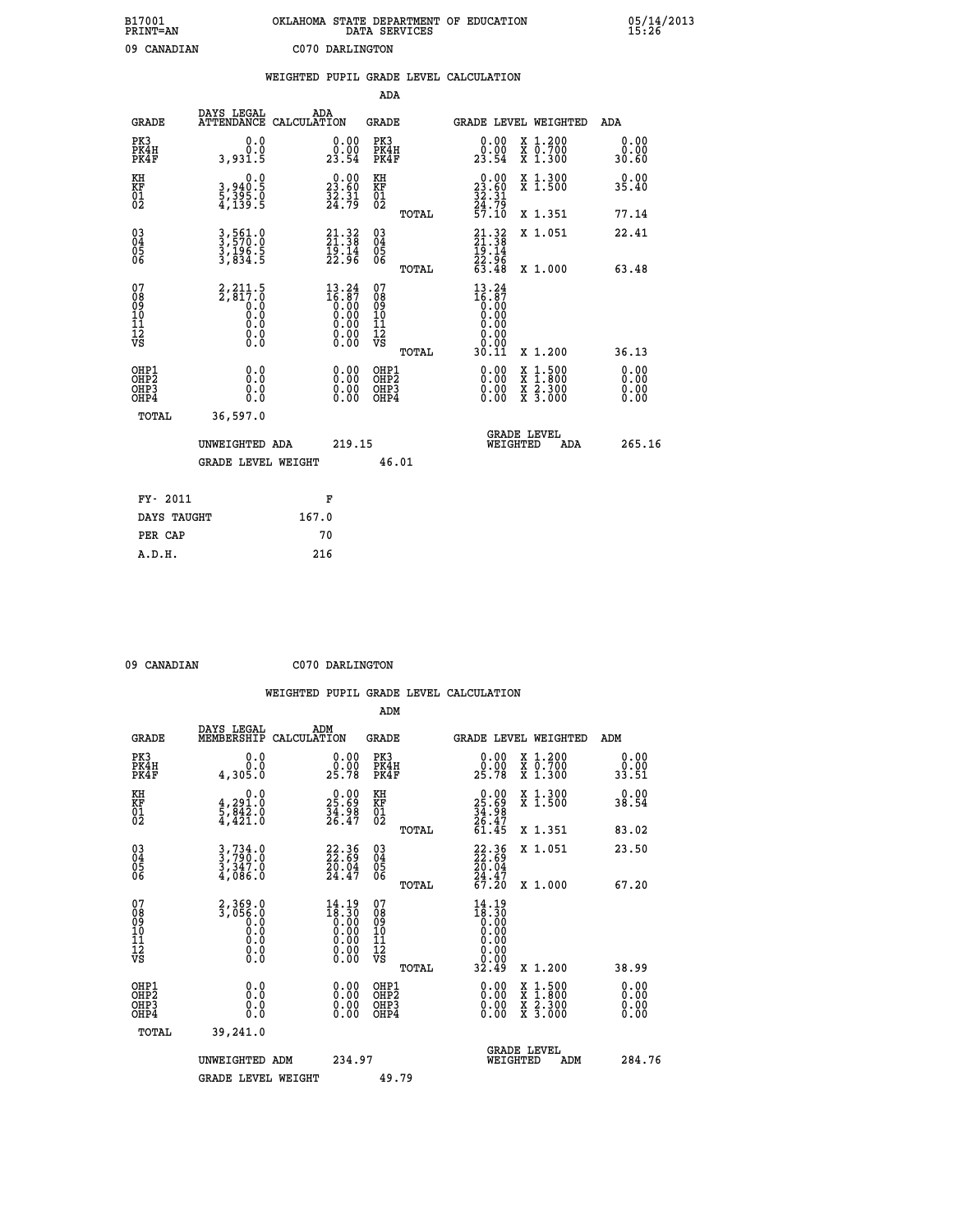|    | OKLAHOMA STATE DEPARTMENT OF EDUCATION<br>DATA SERVICES |  |
|----|---------------------------------------------------------|--|
| ΔN | $C162$ MADIR                                            |  |

| B17001<br>PRINT=AN                                               |                                                                                          | OKLAHOMA STATE DEPARTMENT OF EDUCATION |                                                                                                        |                                                     | DATA SERVICES |                                                                                                    |          |                                                                                                                                           | 15.26                         |  |
|------------------------------------------------------------------|------------------------------------------------------------------------------------------|----------------------------------------|--------------------------------------------------------------------------------------------------------|-----------------------------------------------------|---------------|----------------------------------------------------------------------------------------------------|----------|-------------------------------------------------------------------------------------------------------------------------------------------|-------------------------------|--|
| 09 CANADIAN                                                      |                                                                                          | C162 MAPLE                             |                                                                                                        |                                                     |               |                                                                                                    |          |                                                                                                                                           |                               |  |
|                                                                  |                                                                                          | WEIGHTED PUPIL GRADE LEVEL CALCULATION |                                                                                                        |                                                     |               |                                                                                                    |          |                                                                                                                                           |                               |  |
|                                                                  |                                                                                          |                                        |                                                                                                        | <b>ADA</b>                                          |               |                                                                                                    |          |                                                                                                                                           |                               |  |
| <b>GRADE</b>                                                     | DAYS LEGAL ADA ATTENDANCE CALCULATION                                                    |                                        |                                                                                                        | <b>GRADE</b>                                        |               |                                                                                                    |          | GRADE LEVEL WEIGHTED                                                                                                                      | ADA                           |  |
| PK3<br>PK4H<br>PK4F                                              | 0.0<br>0.0<br>1,617.0                                                                    |                                        | $\substack{0.00\\0.00\\9.57}$                                                                          | PK3<br>PK4H<br>PK4F                                 |               | 0.00<br>$0.00$<br>9.57                                                                             |          | X 1.200<br>X 0.700<br>X 1.300                                                                                                             | 0.00<br>0.00<br>12.44         |  |
| KH<br>KF<br>01<br>02                                             | 0.0<br>2,782:0<br>2,960:5<br>1,942:5                                                     |                                        | $0.00$<br>16.46<br>$\frac{1}{11}$ $\frac{5}{49}$                                                       | KH<br>KF<br>01<br>02                                |               | 0.00<br>$16.46$<br>$17.52$<br>$11.49$<br>$29.01$                                                   |          | X 1.300<br>X 1.500                                                                                                                        | 0.00<br>24.69                 |  |
|                                                                  |                                                                                          |                                        |                                                                                                        |                                                     | TOTAL         |                                                                                                    |          | X 1.351                                                                                                                                   | 39.19                         |  |
| $\begin{matrix} 03 \\ 04 \\ 05 \\ 06 \end{matrix}$               | $\frac{3}{2}, \frac{184}{140}.\frac{5}{0}$<br>$\frac{3}{3}, \frac{137}{098}.\frac{5}{5}$ |                                        | $18.84$<br>$12.66$<br>$18.57$<br>$18.33$                                                               | $\begin{array}{c} 03 \\ 04 \\ 05 \\ 06 \end{array}$ | TOTAL         | $18.84$<br>$12.66$<br>$18.57$<br>$18.33$<br>$49.56$                                                |          | X 1.051<br>X 1.000                                                                                                                        | 19.80<br>49.56                |  |
| 07<br>08901112<br>1112<br>VS                                     | $2,579.0$<br>1,867.5<br>0.0<br>0.0<br>0.0<br>$\S.$                                       |                                        | $\begin{smallmatrix} 15.26 \\ 11.05 \\ 0.00 \\ 0.00 \\ 0.00 \\ 0.00 \\ 0.00 \\ 0.00 \end{smallmatrix}$ | 07<br>08<br>09<br>01<br>11<br>11<br>12<br>VS        | TOTAL         | $15.26$<br>$11.05$<br>0.00<br>0.00<br>0.00<br>$\begin{array}{c} 0.00 \\ 0.00 \\ 26.31 \end{array}$ |          | X 1.200                                                                                                                                   | 31.57                         |  |
| OHP1<br>OH <sub>P</sub> <sub>2</sub><br>OH <sub>P3</sub><br>OHP4 | 0.0<br>0.0<br>Ō.Ō                                                                        |                                        | $0.00$<br>$0.00$<br>0.00                                                                               | OHP1<br><b>OHP2</b><br>OHP3<br>OHP4                 |               | 0.00<br>0.00<br>0.00                                                                               |          | $\begin{smallmatrix} \mathtt{X} & 1\cdot500\\ \mathtt{X} & 1\cdot800\\ \mathtt{X} & 2\cdot300\\ \mathtt{X} & 3\cdot000 \end{smallmatrix}$ | 0.00<br>Ō. ŌŌ<br>0.00<br>0.00 |  |
| <b>TOTAL</b>                                                     | 25,309.0                                                                                 |                                        |                                                                                                        |                                                     |               |                                                                                                    |          |                                                                                                                                           |                               |  |
|                                                                  | UNWEIGHTED ADA<br><b>GRADE LEVEL WEIGHT</b>                                              |                                        | 149.75                                                                                                 | 27.50                                               |               |                                                                                                    | WEIGHTED | <b>GRADE LEVEL</b><br>ADA                                                                                                                 | 177.25                        |  |
|                                                                  |                                                                                          |                                        |                                                                                                        |                                                     |               |                                                                                                    |          |                                                                                                                                           |                               |  |

| FY- 2011    | F     |
|-------------|-------|
| DAYS TAUGHT | 169.0 |
| PER CAP     | 90    |
| A.D.H.      | 141   |
|             |       |

```
 09 CANADIAN C162 MAPLE
```

|                                                    |                                                                        |                                                                                                        |                                                    | WEIGHTED PUPIL GRADE LEVEL CALCULATION                                                           |                                                                                                  |                          |
|----------------------------------------------------|------------------------------------------------------------------------|--------------------------------------------------------------------------------------------------------|----------------------------------------------------|--------------------------------------------------------------------------------------------------|--------------------------------------------------------------------------------------------------|--------------------------|
|                                                    |                                                                        |                                                                                                        | ADM                                                |                                                                                                  |                                                                                                  |                          |
| <b>GRADE</b>                                       | DAYS LEGAL<br>MEMBERSHIP                                               | ADM<br>CALCULATION                                                                                     | <b>GRADE</b>                                       |                                                                                                  | <b>GRADE LEVEL WEIGHTED</b>                                                                      | ADM                      |
| PK3<br>PK4H<br>PK4F                                | 0.0<br>0.0<br>1,802.0                                                  | 0.00<br>0.00<br>10.66                                                                                  | PK3<br>PK4H<br>PK4F                                | 0.00<br>0.00<br>10.66                                                                            | X 1.200<br>X 0.700<br>X 1.300                                                                    | 0.00<br>0.00<br>13.86    |
| KH<br>KF<br>01<br>02                               | $\begin{smallmatrix} 0.0\\2.926.0\\3.076.0\\2.028.0 \end{smallmatrix}$ | 17.31<br>$\frac{18.20}{12.00}$                                                                         | KH<br>KF<br>01<br>02                               | $\begin{smallmatrix} 0.00\\ 17.31\\ 18.20\\ 12.00\\ 30.20 \end{smallmatrix}$                     | X 1.300<br>X 1.500                                                                               | 0.00<br>25.97            |
|                                                    |                                                                        |                                                                                                        | TOTAL                                              |                                                                                                  | X 1.351                                                                                          | 40.80                    |
| $\begin{matrix} 03 \\ 04 \\ 05 \\ 06 \end{matrix}$ | 3,380.0<br>2,229.0<br>3,251.0<br>3,251.0                               | $\begin{smallmatrix} 20.00\\ 13.19\\ 19.24\\ 19.24 \end{smallmatrix}$                                  | $\begin{matrix} 03 \\ 04 \\ 05 \\ 06 \end{matrix}$ | $20.00$<br>$13.19$<br>$19.24$<br>$19.24$<br>$51.67$                                              | X 1.051                                                                                          | 21.02                    |
|                                                    |                                                                        |                                                                                                        | TOTAL                                              |                                                                                                  | X 1.000                                                                                          | 51.67                    |
| 07<br>08<br>09<br>101<br>11<br>12<br>VS            | $2,696.0$<br>1,937.0<br>0.0<br>0.0<br>0.0<br>0.0<br>0.0                | $\begin{smallmatrix} 15.95\\ 11.46\\ 0.00\\ 0.00\\ 0.00\\ 0.00\\ 0.00\\ 0.00\\ 0.00 \end{smallmatrix}$ | 07<br>08<br>09<br>01<br>11<br>11<br>12<br>VS       | $\begin{smallmatrix} 15.95\\ 11.46\\ 0.00\\ 0.00\\ 0.00\\ 0.00\\ 0.00\\ 27.41 \end{smallmatrix}$ |                                                                                                  |                          |
|                                                    |                                                                        |                                                                                                        | TOTAL                                              |                                                                                                  | X 1.200                                                                                          | 32.89                    |
| OHP1<br>OHP2<br>OH <sub>P3</sub><br>OHP4           | 0.0<br>0.000                                                           | $\begin{smallmatrix} 0.00 \ 0.00 \ 0.00 \ 0.00 \end{smallmatrix}$                                      | OHP1<br>OHP2<br>OHP3<br>OHP4                       |                                                                                                  | $\begin{smallmatrix} x & 1 & 500 \\ x & 1 & 800 \\ x & 2 & 300 \\ x & 3 & 000 \end{smallmatrix}$ | $0.00$<br>$0.00$<br>0.00 |
| TOTAL                                              | 26,576.0                                                               |                                                                                                        |                                                    |                                                                                                  |                                                                                                  |                          |
|                                                    | UNWEIGHTED ADM<br><b>GRADE LEVEL WEIGHT</b>                            | 157.25                                                                                                 | 28.96                                              | WEIGHTED                                                                                         | <b>GRADE LEVEL</b><br>ADM                                                                        | 186.21                   |
|                                                    |                                                                        |                                                                                                        |                                                    |                                                                                                  |                                                                                                  |                          |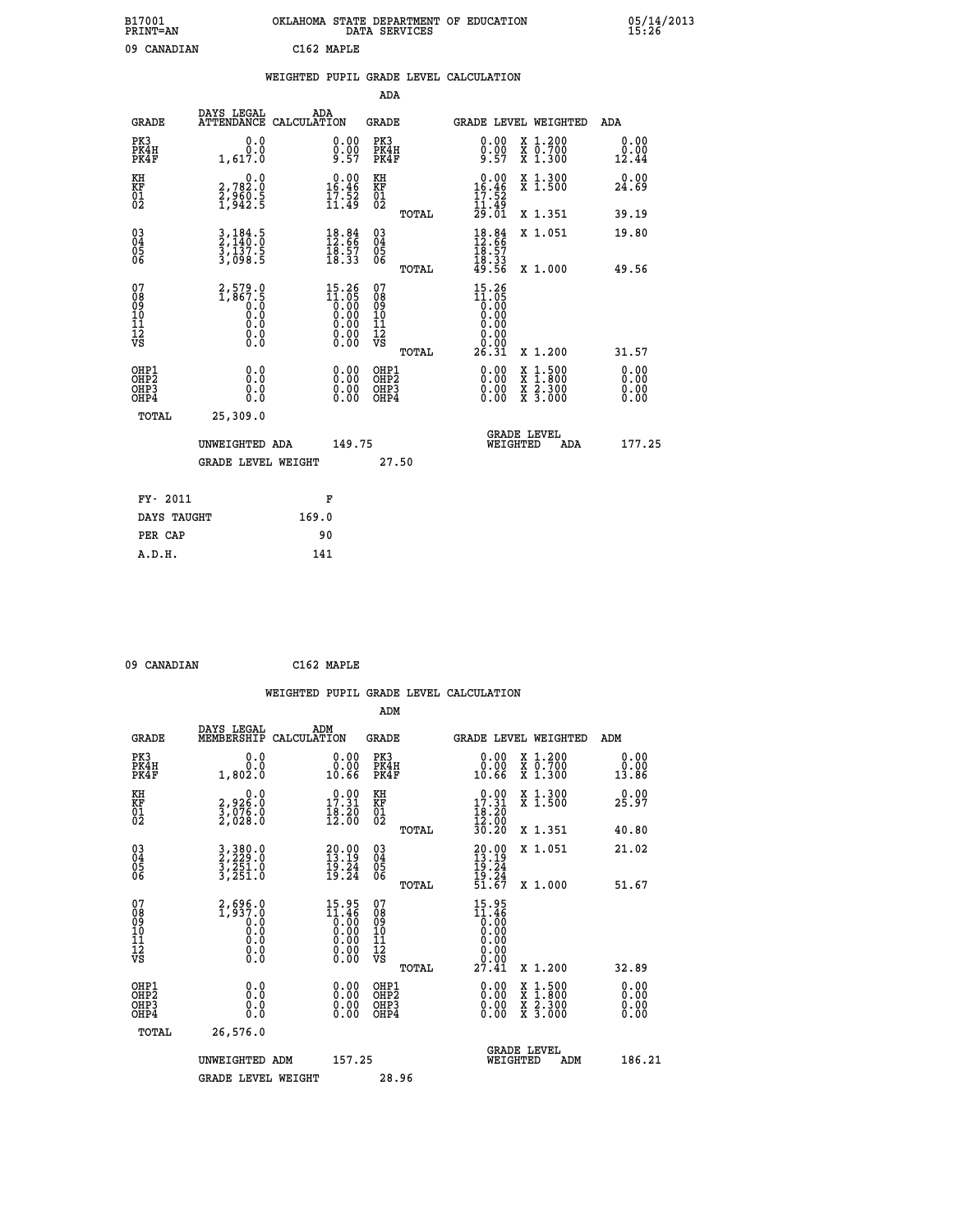| B17001<br><b>PRINT=AN</b> | OKLAHOMA STATE DEPARTMENT OF EDUCATION<br>DATA SERVICES |  |
|---------------------------|---------------------------------------------------------|--|
| 09 CANADIAN               | I022 PIEDMONT                                           |  |

|  |  | WEIGHTED PUPIL GRADE LEVEL CALCULATION |
|--|--|----------------------------------------|
|  |  |                                        |

|                                                            |                  | ADA                                                                                                                                                                                                                                                                                                                        |                                                                                                                                                                                                                                                                                                  |                                                                                                                                                                                                                                                                                              |
|------------------------------------------------------------|------------------|----------------------------------------------------------------------------------------------------------------------------------------------------------------------------------------------------------------------------------------------------------------------------------------------------------------------------|--------------------------------------------------------------------------------------------------------------------------------------------------------------------------------------------------------------------------------------------------------------------------------------------------|----------------------------------------------------------------------------------------------------------------------------------------------------------------------------------------------------------------------------------------------------------------------------------------------|
| <b>GRADE</b>                                               | ADA              | <b>GRADE</b>                                                                                                                                                                                                                                                                                                               | GRADE LEVEL WEIGHTED                                                                                                                                                                                                                                                                             | <b>ADA</b>                                                                                                                                                                                                                                                                                   |
| PK4H<br>PK4F<br>21,568.5                                   |                  | PK3<br>PK4H<br>PK4F                                                                                                                                                                                                                                                                                                        | $\begin{smallmatrix} 10.92\ 33.67\ 128.38 \end{smallmatrix}$<br>X 1.200<br>X 0.700<br>X 1.300                                                                                                                                                                                                    | 13.10<br>23.57<br>166.89                                                                                                                                                                                                                                                                     |
| 0.0<br>34,040.5                                            |                  | KH                                                                                                                                                                                                                                                                                                                         | 0.00<br>X 1.300<br>X 1.500                                                                                                                                                                                                                                                                       | 0.00<br>303.93                                                                                                                                                                                                                                                                               |
|                                                            |                  | TOTAL                                                                                                                                                                                                                                                                                                                      | X 1.351                                                                                                                                                                                                                                                                                          | 549.40                                                                                                                                                                                                                                                                                       |
|                                                            | 199.18<br>203.43 | $\substack{03 \\ 04}$                                                                                                                                                                                                                                                                                                      | 199.18<br>203.43<br>X 1.051                                                                                                                                                                                                                                                                      | 209.34                                                                                                                                                                                                                                                                                       |
|                                                            |                  | TOTAL                                                                                                                                                                                                                                                                                                                      | X 1.000                                                                                                                                                                                                                                                                                          | 621.65                                                                                                                                                                                                                                                                                       |
|                                                            |                  | 07<br>08<br>09<br>11<br>11<br>12<br>VS                                                                                                                                                                                                                                                                                     |                                                                                                                                                                                                                                                                                                  |                                                                                                                                                                                                                                                                                              |
|                                                            |                  | TOTAL                                                                                                                                                                                                                                                                                                                      | X 1.200                                                                                                                                                                                                                                                                                          | 1,193.82                                                                                                                                                                                                                                                                                     |
| OHP1<br>2,895.0<br>OHP <sub>2</sub><br>0.0<br>OHP3<br>OHP4 |                  | OHP1<br>OH <sub>P</sub> 2<br>OHP3<br>OHP4                                                                                                                                                                                                                                                                                  | X<br>X<br>0.00<br>X 2.300<br>X 3.000<br>0.00                                                                                                                                                                                                                                                     | $25.85$<br>0.00<br>0.00<br>0.00                                                                                                                                                                                                                                                              |
| TOTAL<br>439,349.0                                         |                  |                                                                                                                                                                                                                                                                                                                            |                                                                                                                                                                                                                                                                                                  |                                                                                                                                                                                                                                                                                              |
|                                                            |                  |                                                                                                                                                                                                                                                                                                                            | <b>GRADE LEVEL</b><br>WEIGHTED<br>ADA                                                                                                                                                                                                                                                            | 3,107.55                                                                                                                                                                                                                                                                                     |
|                                                            |                  | 492.39                                                                                                                                                                                                                                                                                                                     |                                                                                                                                                                                                                                                                                                  |                                                                                                                                                                                                                                                                                              |
| FY- 2011                                                   | F                |                                                                                                                                                                                                                                                                                                                            |                                                                                                                                                                                                                                                                                                  |                                                                                                                                                                                                                                                                                              |
| DAYS TAUGHT                                                | 168.0            |                                                                                                                                                                                                                                                                                                                            |                                                                                                                                                                                                                                                                                                  |                                                                                                                                                                                                                                                                                              |
| PER CAP                                                    | 33               |                                                                                                                                                                                                                                                                                                                            |                                                                                                                                                                                                                                                                                                  |                                                                                                                                                                                                                                                                                              |
|                                                            |                  | DAYS LEGAL<br>ATTENDANCE CALCULATION<br>$\frac{1}{5}$ , $\frac{834}{657}$ .0<br>34,199.5<br>34,119.0<br>33,462.5<br>34,177.0<br>39,969.5<br>30,291.5<br>$\frac{237.91}{180.31}$<br>32, 269.5<br>30, 893.0<br>27, 583.0<br>28, 195.0<br>24, 084.5<br>24, 110.0<br>0.0<br>0.0<br>UNWEIGHTED ADA<br><b>GRADE LEVEL WEIGHT</b> | $\frac{10.92}{33.67}$<br>128.38<br>$\begin{smallmatrix} 0.00\\ 202.62\\ 203.57\\ 203.09 \end{smallmatrix}$<br>KF<br>01<br>02<br>05<br>06<br>192.08<br>183.89<br>164.18<br>$167.83$<br>$143.36$<br>$143.51$<br>$0.00$<br>17.23<br>$\begin{smallmatrix} 0.00 \ 0.00 \end{smallmatrix}$<br>2,615.16 | 202:62<br>203:57<br>203:09<br>406:66<br>$\begin{array}{c} 237.51 \\ 180.31 \\ 621.65 \end{array}$<br>$\begin{smallmatrix} 192\cdot 08\\183\cdot 89\\164\cdot 18\\167\cdot 83\\143\cdot 36\\143\cdot 51\\0\cdot 00\\994\cdot 85 \end{smallmatrix}$<br>$17.23$<br>$0.00$<br>$1:500$<br>$1:800$ |

 **A.D.H. 1,833**

09 CANADIAN 1022 PIEDMONT

|                                                       |                                                                      |                                                                                                                | ADM                                     |       |                                                                              |                                          |                               |
|-------------------------------------------------------|----------------------------------------------------------------------|----------------------------------------------------------------------------------------------------------------|-----------------------------------------|-------|------------------------------------------------------------------------------|------------------------------------------|-------------------------------|
| <b>GRADE</b>                                          | DAYS LEGAL<br>MEMBERSHIP                                             | ADM<br>CALCULATION                                                                                             | <b>GRADE</b>                            |       |                                                                              | <b>GRADE LEVEL WEIGHTED</b>              | ADM                           |
| PK3<br>PK4H<br>PK4F                                   | 1,871.0<br>6,054.0<br>22,825.0                                       | 11.14<br>$\begin{array}{r} \bar{3}\bar{6}\cdot\bar{0}\bar{4} \\ 135\cdot 86 \end{array}$                       | PK3<br>PK4H<br>PK4F                     |       | 11.14<br>136.04<br>135.86                                                    | X 1.200<br>X 0.700<br>X 1.300            | 13.37<br>25.23<br>176.62      |
| KH<br>KF<br>01<br>02                                  | 0.0<br>35,801.0<br>35,746.0<br>35,619.0                              | $\substack{ \textcolor{red}{0} . \, \textcolor{red}{0} \\ 213 \, . \, 10 \\ 212 \, . \, 77 \\ 212 \, . \, 02}$ | KH<br>KF<br>01<br>02                    |       | 0.00<br>213.ĭŎ<br>$\frac{212.77}{212.02}$<br>424.79                          | X 1.300<br>X 1.500                       | 0.00<br>319.65                |
|                                                       |                                                                      |                                                                                                                |                                         | TOTAL |                                                                              | X 1.351                                  | 573.89                        |
| 03<br>04<br>05<br>06                                  | 34,764.0<br>35,648.0<br>41,710.0<br>31,845.0                         | 206.93<br>212.19<br>248.27<br>189.55                                                                           | $\substack{03 \\ 04}$<br>0500           |       | 206.93<br>212.19<br>248.27                                                   | X 1.051                                  | 217.48                        |
|                                                       |                                                                      |                                                                                                                |                                         | TOTAL | 189.55<br>650.01                                                             | X 1.000                                  | 650.01                        |
| 07<br>08<br>09<br>101<br>112<br>VS                    | 33,749.0<br>32,590.0<br>28,906.0<br>29,364.0<br>25,090.0<br>25,356.0 | 200.89<br>193.99<br>172.06<br>174.79<br>149.35<br>$\frac{150.93}{0.00}$                                        | 07<br>08<br>09<br>101<br>11<br>12<br>VS | TOTAL | 200.89<br>193.99<br>172.06<br>174.79<br>149.35<br>150.93<br>0.00<br>1,042.01 | X 1.200                                  | 1,250.41                      |
| OHP1<br>OH <sub>P</sub> 2<br>OH <sub>P3</sub><br>OHP4 | 3,092.0<br>0.0<br>0.000                                              | $18.40$<br>$0.00$<br>0.00<br>0.00                                                                              | OHP1<br>OHP2<br>OHP3<br>OHP4            |       | $18.40$<br>$0.00$<br>$0.00$<br>0.00                                          | X 1:500<br>X 1:800<br>X 2:300<br>X 3:000 | 27.60<br>0.00<br>0.00<br>0.00 |
| TOTAL                                                 | 460,030.0                                                            |                                                                                                                |                                         |       |                                                                              |                                          |                               |
|                                                       | UNWEIGHTED                                                           | 2,738.28<br>ADM                                                                                                |                                         |       | WEIGHTED                                                                     | <b>GRADE LEVEL</b><br>ADM                | 3,254.26                      |
|                                                       | <b>GRADE LEVEL WEIGHT</b>                                            |                                                                                                                | 515.98                                  |       |                                                                              |                                          |                               |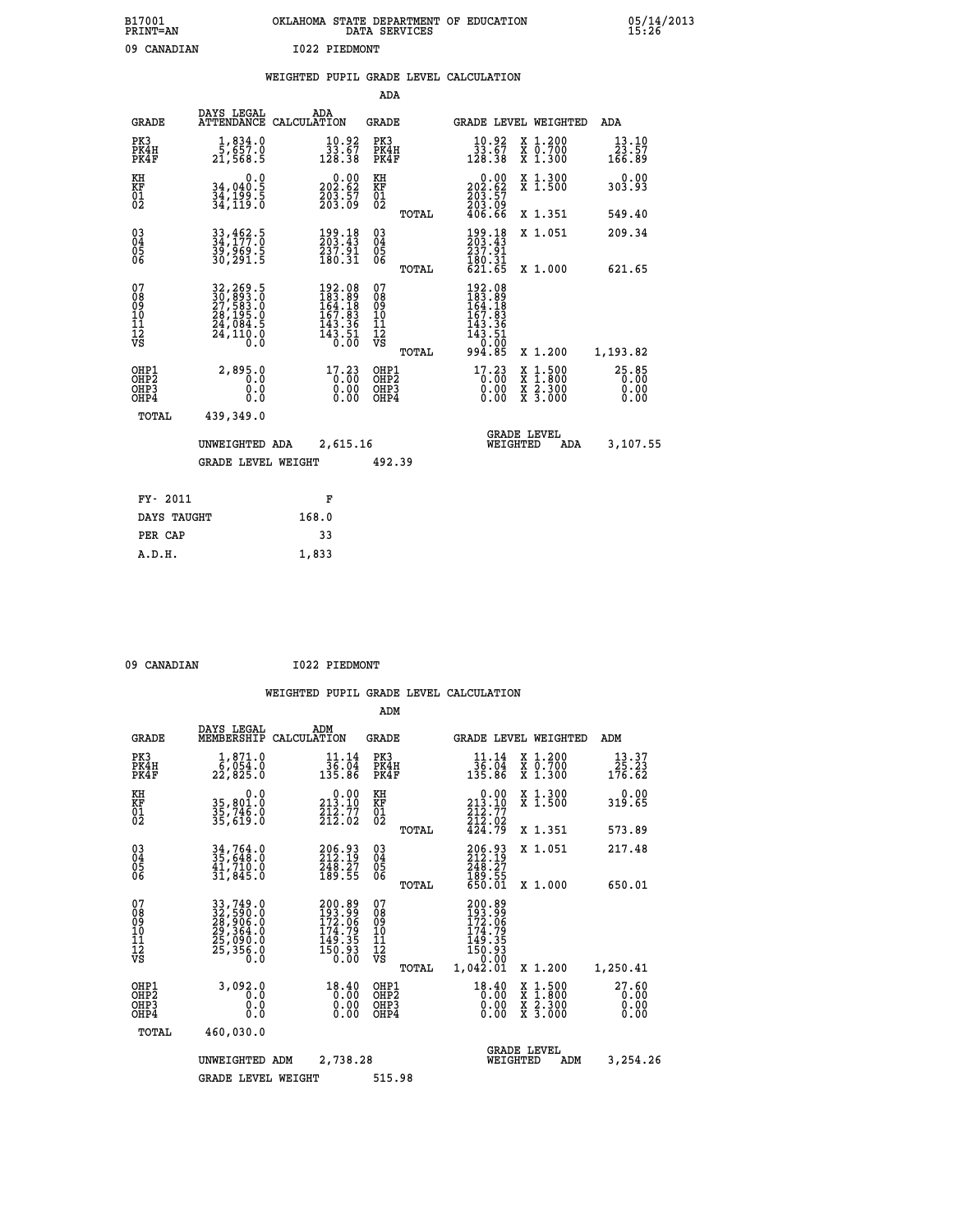| B17001<br><b>PRINT=AN</b> |            | OKLAHOMA STATE DEPARTMENT OF EDUCATION<br>DATA SERVICES |  |
|---------------------------|------------|---------------------------------------------------------|--|
| 09 CANADIAN               | 1027 YUKON |                                                         |  |

### **WEIGHTED PUPIL GRADE LEVEL CALCULATION**

|                                                    |                                                                                   |             |                                                                                                    | ADA                                                 |       |                                                                                      |                                |                                          |                              |
|----------------------------------------------------|-----------------------------------------------------------------------------------|-------------|----------------------------------------------------------------------------------------------------|-----------------------------------------------------|-------|--------------------------------------------------------------------------------------|--------------------------------|------------------------------------------|------------------------------|
| <b>GRADE</b>                                       | DAYS LEGAL<br><b>ATTENDANCE</b>                                                   | CALCULATION | ADA                                                                                                | GRADE                                               |       |                                                                                      |                                | GRADE LEVEL WEIGHTED                     | <b>ADA</b>                   |
| PK3<br>PK4H<br>PK4F                                | 3,062.0<br>62,269.0<br>0.0                                                        |             | 17.80<br>$3\bar{6}2.03$<br>0.00                                                                    | PK3<br>PK4H<br>PK4F                                 |       | 362.03                                                                               | 17.80<br>$\overline{0}$ .00    | X 1.200<br>X 0.700<br>X 1.300            | 21.36<br>253.42<br>0.00      |
| KH<br><b>KF</b><br>01<br>02                        | $\begin{smallmatrix} 41,486.0\\ 48,997.0\\ 91,524.5\\ 94,178.5 \end{smallmatrix}$ |             | 241.20<br>$\bar{284}.\bar{87}$<br>$\frac{532.12}{547.55}$                                          | KH<br>KF<br>01<br>02                                |       | 241.20<br>$\begin{smallmatrix} 2\,84.87\,532.12\,547.55\,1,079.67\end{smallmatrix}$  |                                | X 1.300<br>$\overline{x}$ 1.500          | 313.56<br>427.31             |
|                                                    |                                                                                   |             |                                                                                                    |                                                     | TOTAL |                                                                                      |                                | X 1.351                                  | 1,458.63                     |
| $\begin{matrix} 03 \\ 04 \\ 05 \\ 06 \end{matrix}$ | 90,711.0<br>88,949.5<br>93,761.0<br>88,892.0                                      |             | 527.39<br>$\frac{545}{516}$ , $\frac{75}{81}$                                                      | $\begin{array}{c} 03 \\ 04 \\ 05 \\ 06 \end{array}$ |       | 527.39<br>517.15<br>545.12<br>516.81<br>1,579.08                                     |                                | X 1.051                                  | 554.29                       |
|                                                    |                                                                                   |             |                                                                                                    |                                                     | TOTAL |                                                                                      |                                | X 1.000                                  | 1,579.08                     |
| 07<br>08<br>09<br>11<br>11<br>12<br>VS             | 86, 840.0<br>83, 286.5<br>89, 522.0<br>78, 250.0<br>76, 699.5<br>73, 991.0        |             | $\begin{smallmatrix}504.88\\484.22\\520.48\\555.68\\455.68\\447.94\\434.67\\0.00\end{smallmatrix}$ | 07<br>08<br>09<br>11<br>11<br>12<br>VS              | TOTAL | 504.88<br>$484.22$<br>$520.48$<br>$455.68$<br>$447.94$<br>434:67<br>0.00<br>2,847.87 |                                | X 1.200                                  | 3,417.44                     |
| OHP1<br>OHP2<br>OHP3<br>OHP4                       | 0.0<br>0.0<br>0.0                                                                 |             | 0.00<br>$0.00$<br>$0.00$                                                                           | OHP1<br>OHP2<br>OHP3<br>OHP4                        |       |                                                                                      | 0.00<br>X<br>0.00<br>0.00      | $1.500$<br>$1.800$<br>X 2.300<br>X 3.000 | 0.00<br>0.00<br>0.00<br>0.00 |
| TOTAL                                              | 1,192,419.5                                                                       |             |                                                                                                    |                                                     |       |                                                                                      |                                |                                          |                              |
|                                                    | UNWEIGHTED ADA                                                                    |             | 6,939.91                                                                                           |                                                     |       |                                                                                      | <b>GRADE LEVEL</b><br>WEIGHTED | ADA                                      | 8,025.09                     |
|                                                    | <b>GRADE LEVEL WEIGHT</b>                                                         |             |                                                                                                    | 1,085.18                                            |       |                                                                                      |                                |                                          |                              |
| FY- 2011                                           |                                                                                   |             | F                                                                                                  |                                                     |       |                                                                                      |                                |                                          |                              |
| DAYS TAUGHT                                        |                                                                                   | 172.0       |                                                                                                    |                                                     |       |                                                                                      |                                |                                          |                              |
|                                                    |                                                                                   |             |                                                                                                    |                                                     |       |                                                                                      |                                |                                          |                              |

| 09 CANADIAN | 1027 YUKON |
|-------------|------------|
|             |            |

PER CAP 33

 **A.D.H. 4,351**

|                                                       |                                                                                                               |                                                                  | ADM                                              |                                                                              |                                                                                                  |                              |
|-------------------------------------------------------|---------------------------------------------------------------------------------------------------------------|------------------------------------------------------------------|--------------------------------------------------|------------------------------------------------------------------------------|--------------------------------------------------------------------------------------------------|------------------------------|
| <b>GRADE</b>                                          | DAYS LEGAL<br>MEMBERSHIP                                                                                      | ADM<br>CALCULATION                                               | <b>GRADE</b>                                     | <b>GRADE LEVEL WEIGHTED</b>                                                  |                                                                                                  | ADM                          |
| PK3<br>PK4H<br>PK4F                                   | 3,112.0<br>66,159.0<br>0.0                                                                                    | 18.09<br>384.65<br>0.00                                          | PK3<br>PK4H<br>PK4F                              | 18.09<br>384.65<br>0.00                                                      | X 1.200<br>X 0.700<br>X 1.300                                                                    | 21.71<br>269.26<br>0.00      |
| KH<br>KF<br>01<br>02                                  | 43,302.0<br>51,764.0<br>95,702.0<br>98,524.0                                                                  | 251.76<br>300.95<br>556.41<br>572.81                             | KH<br>KF<br>01<br>02                             | 251.76<br>300.95<br>556.41<br>572.81<br>1,129.22                             | X 1.300<br>X 1.500                                                                               | 327.29<br>451.43             |
|                                                       |                                                                                                               |                                                                  | TOTAL                                            |                                                                              | X 1.351                                                                                          | 1,525.58                     |
| 03<br>04<br>05<br>06                                  | 94, 337.0<br>92, 655.0<br>97, 643.0<br>93,247.0                                                               | 548.47<br>538.69<br>567.69<br>542.13                             | $^{03}_{04}$<br>0500                             | 548.47<br>538.69<br>567.69<br>542.13<br>1,648.51                             | X 1.051                                                                                          | 576.44                       |
|                                                       |                                                                                                               |                                                                  | TOTAL                                            |                                                                              | X 1.000                                                                                          | 1,648.51                     |
| 07<br>08<br>09<br>101<br>112<br>VS                    | $\begin{smallmatrix} 92,120.0\\ 88,186.0\\ 94,710.0\\ 82,809.0\\ 80,496.0\\ 77,692.0\\ 0.0 \end{smallmatrix}$ | 535.58<br>512.71<br>550.64<br>482.24<br>470.15<br>456.43<br>ŏ:ōŏ | 07<br>08<br>09<br>101<br>11<br>12<br>VS<br>TOTAL | 535.58<br>512.71<br>550.64<br>482.24<br>470.15<br>456.43<br>0.00<br>3,007.75 | X 1.200                                                                                          | 3,609.30                     |
| OHP1<br>OH <sub>P</sub> 2<br>OH <sub>P3</sub><br>OHP4 | 0.0<br>0.000                                                                                                  | $0.00$<br>$0.00$<br>0.00                                         | OHP1<br>OHP2<br>OHP3<br>OHP4                     | $0.00$<br>$0.00$<br>0.00                                                     | $\begin{smallmatrix} x & 1 & 500 \\ x & 1 & 800 \\ x & 2 & 300 \\ x & 3 & 000 \end{smallmatrix}$ | 0.00<br>0.00<br>0.00<br>0.00 |
| TOTAL                                                 | 1,252,458.0                                                                                                   |                                                                  |                                                  |                                                                              |                                                                                                  |                              |
| 7,289.40<br>UNWEIGHTED<br>ADM                         |                                                                                                               |                                                                  |                                                  |                                                                              | <b>GRADE LEVEL</b><br>WEIGHTED<br>ADM                                                            | 8,429.52                     |
|                                                       | <b>GRADE LEVEL WEIGHT</b>                                                                                     |                                                                  | 1,140.12                                         |                                                                              |                                                                                                  |                              |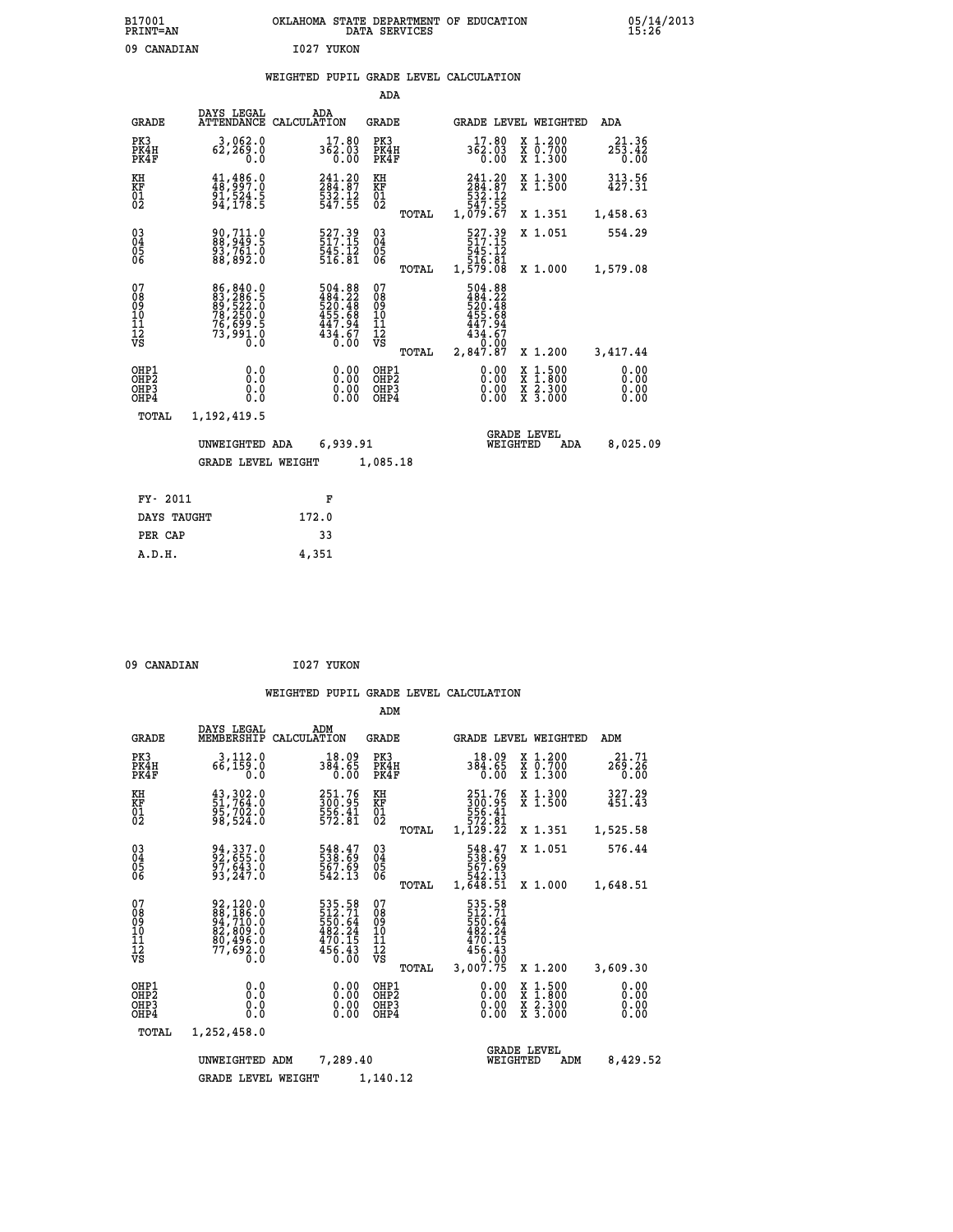| B17001<br><b>PRINT=AN</b> | OKLAHOMA STATE DEPARTMENT OF EDUCATION<br>DATA SERVICES |  |
|---------------------------|---------------------------------------------------------|--|
| 09 CANADIAN               | 1034 EL RENO                                            |  |

|  |  | WEIGHTED PUPIL GRADE LEVEL CALCULATION |
|--|--|----------------------------------------|
|  |  |                                        |

|                                                      |                                                                                   |                                                                   | ADA                                       |       |                                                                               |                                                                                                  |                               |
|------------------------------------------------------|-----------------------------------------------------------------------------------|-------------------------------------------------------------------|-------------------------------------------|-------|-------------------------------------------------------------------------------|--------------------------------------------------------------------------------------------------|-------------------------------|
| <b>GRADE</b>                                         | DAYS LEGAL                                                                        | ADA<br>ATTENDANCE CALCULATION                                     | <b>GRADE</b>                              |       |                                                                               | GRADE LEVEL WEIGHTED                                                                             | ADA                           |
| PK3<br>PK4H<br>PK4F                                  | 827.0<br>0.0<br>27,625.0                                                          | $\frac{4.92}{0.00}$<br>164.43                                     | PK3<br>PK4H<br>PK4F                       |       | $\begin{smallmatrix} 4.92\ 0.00\ 164.43 \end{smallmatrix}$                    | X 1.200<br>X 0.700<br>X 1.300                                                                    | 5.90<br>0.00<br>213.76        |
| KH<br>KF<br>01<br>02                                 | 0.0<br>28,731.0<br>26,880.0<br>28,352.0                                           | 0.00<br>$\frac{171.02}{160.00}$<br>168.76                         | KH<br>KF<br>01<br>02                      |       | 0.00<br>171.02<br>160.00<br>168.76<br>328.76                                  | X 1.300<br>X 1.500                                                                               | 0.00<br>256.53                |
|                                                      |                                                                                   |                                                                   |                                           | TOTAL |                                                                               | X 1.351                                                                                          | 444.15                        |
| $\begin{matrix} 03 \\ 04 \\ 05 \\ 06 \end{matrix}$   | $26,343.0$<br>$23,179.0$<br>26,089.5<br>23,007.5                                  | 156.89<br>$\frac{155}{136}$ $\frac{29}{95}$                       | $\substack{03 \\ 04}$<br>05<br>06         |       | 156.89<br>156:29<br>136:95<br>430:21                                          | X 1.051                                                                                          | 164.80                        |
|                                                      |                                                                                   |                                                                   |                                           | TOTAL |                                                                               | X 1.000                                                                                          | 430.21                        |
| 07<br>08<br>09<br>10<br>11<br>12<br>VS               | 28, 173.0<br>25, 516.5<br>32, 591.0<br>29, 036.5<br>30, 100.5<br>26, 867.0<br>Ó.Ŏ | 167.70<br>151.888<br>196.38<br>172.84<br>179.17<br>159.92<br>0.00 | 07<br>08<br>09<br>11<br>11<br>12<br>VS    |       | 167.70<br>$151.88$<br>$196.38$<br>$172.84$<br>$179.17$<br>$159.92$<br>$0.000$ |                                                                                                  |                               |
|                                                      |                                                                                   |                                                                   |                                           | TOTAL | 1,027.89                                                                      | X 1.200                                                                                          | 1,233.47                      |
| OHP1<br>OH <sub>P</sub> <sub>2</sub><br>OHP3<br>OHP4 | 5,310.0<br>0.0<br>0.0<br>0.0                                                      | 31.61<br>$\overline{0}$ :00<br>0.00                               | OHP1<br>OH <sub>P</sub> 2<br>OHP3<br>OHP4 |       | 31.61<br>$\overline{0}$ .00<br>0.00<br>0.00                                   | $\begin{smallmatrix} x & 1 & 500 \\ x & 1 & 800 \\ x & 2 & 300 \\ x & 3 & 000 \end{smallmatrix}$ | 47.42<br>0.00<br>0.00<br>0.00 |
| <b>TOTAL</b>                                         | 389,028.5                                                                         |                                                                   |                                           |       |                                                                               |                                                                                                  |                               |
|                                                      | UNWEIGHTED ADA                                                                    | 2,315.64                                                          |                                           |       |                                                                               | <b>GRADE LEVEL</b><br>WEIGHTED<br>ADA                                                            | 2,796.24                      |
|                                                      | <b>GRADE LEVEL WEIGHT</b>                                                         |                                                                   | 480.60                                    |       |                                                                               |                                                                                                  |                               |
|                                                      |                                                                                   |                                                                   |                                           |       |                                                                               |                                                                                                  |                               |
| FY- 2011                                             |                                                                                   | F                                                                 |                                           |       |                                                                               |                                                                                                  |                               |
| DAYS TAUGHT                                          |                                                                                   | 168.0                                                             |                                           |       |                                                                               |                                                                                                  |                               |
| PER CAP                                              |                                                                                   | 48                                                                |                                           |       |                                                                               |                                                                                                  |                               |

 **09 CANADIAN I034 EL RENO**

 **A.D.H. 1,530**

|                                                       |                                                                      |                                                                                             | ADM                                             |                                                                                                  |                                          |                               |
|-------------------------------------------------------|----------------------------------------------------------------------|---------------------------------------------------------------------------------------------|-------------------------------------------------|--------------------------------------------------------------------------------------------------|------------------------------------------|-------------------------------|
|                                                       | DAYS LEGAL<br><b>GRADE</b><br>MEMBERSHIP                             | ADM<br>CALCULATION                                                                          | <b>GRADE</b>                                    | <b>GRADE LEVEL WEIGHTED</b>                                                                      |                                          | ADM                           |
| PK3<br>PK4H<br>PK4F                                   | 958.0<br>30,144.0                                                    | 5.70<br>0.00<br>0.0<br>179.43                                                               | PK3<br>PK4H<br>PK4F                             | 5.70<br>0.00<br>179.43                                                                           | X 1.200<br>X 0.700<br>X 1.300            | 6.84<br>0.00<br>233.26        |
| KH<br>KF<br>01<br>02                                  | 31,235.0<br>29,311.0<br>30,553.0                                     | 0.0<br>0.00<br>92.981<br>$\frac{174.47}{181.86}$                                            | KH<br>KF<br>01<br>02                            | $\begin{smallmatrix} &0.00\\ 185.92\\ 174.47\\ 181.86\\ 356.33\end{smallmatrix}$                 | X 1.300<br>X 1.500                       | 0.00<br>278.88                |
|                                                       |                                                                      |                                                                                             | TOTAL                                           |                                                                                                  | X 1.351                                  | 481.40                        |
| 03<br>04<br>05<br>06                                  | 28,047.0<br>24,742.0<br>27,758.0<br>24,388.0                         | 166.95<br>147.27<br>165.23<br>145.17                                                        | $\substack{03 \\ 04}$<br>0500                   | 166.95<br>$\frac{1}{65}$ : $\frac{2}{3}$<br>$\frac{1}{45}$<br>$\frac{1}{57}$ : $\frac{7}{67}$    | X 1.051                                  | 175.46                        |
|                                                       |                                                                      |                                                                                             | TOTAL                                           |                                                                                                  | X 1.000                                  | 457.67                        |
| 07<br>08<br>09<br>101<br>112<br>VS                    | 29,929.0<br>27,415.0<br>35,647.0<br>31,967.0<br>33,055.0<br>29,462.0 | $\frac{178.15}{163.18}$<br>$\frac{212.18}{18}$<br>190.28<br>196.76<br>$\frac{175.37}{0.00}$ | 07<br>08<br>09<br>11<br>11<br>12<br>VS<br>TOTAL | $\frac{178.15}{163.18}$<br>$\frac{212.18}{18}$<br>190.28<br>196.76<br>175.37<br>0.00<br>1,115.92 | X 1.200                                  | 1,339.10                      |
| OHP1<br>OH <sub>P</sub> 2<br>OH <sub>P3</sub><br>OHP4 | 5,310.0                                                              | $31.61$<br>0.00<br>0.00<br>0.0<br>0.000<br>0.00                                             | OHP1<br>OHP2<br>OHP3<br>OHP4                    | $31.61$<br>0.00<br>0.00                                                                          | X 1:500<br>X 1:800<br>X 2:300<br>X 3:000 | 47.42<br>0.00<br>0.00<br>0.00 |
|                                                       | TOTAL<br>419,921.0                                                   |                                                                                             |                                                 |                                                                                                  |                                          |                               |
|                                                       | UNWEIGHTED                                                           | 2,499.53<br>ADM                                                                             |                                                 | <b>GRADE LEVEL</b><br>WEIGHTED                                                                   | ADM                                      | 3,020.03                      |
|                                                       |                                                                      | <b>GRADE LEVEL WEIGHT</b>                                                                   | 520.50                                          |                                                                                                  |                                          |                               |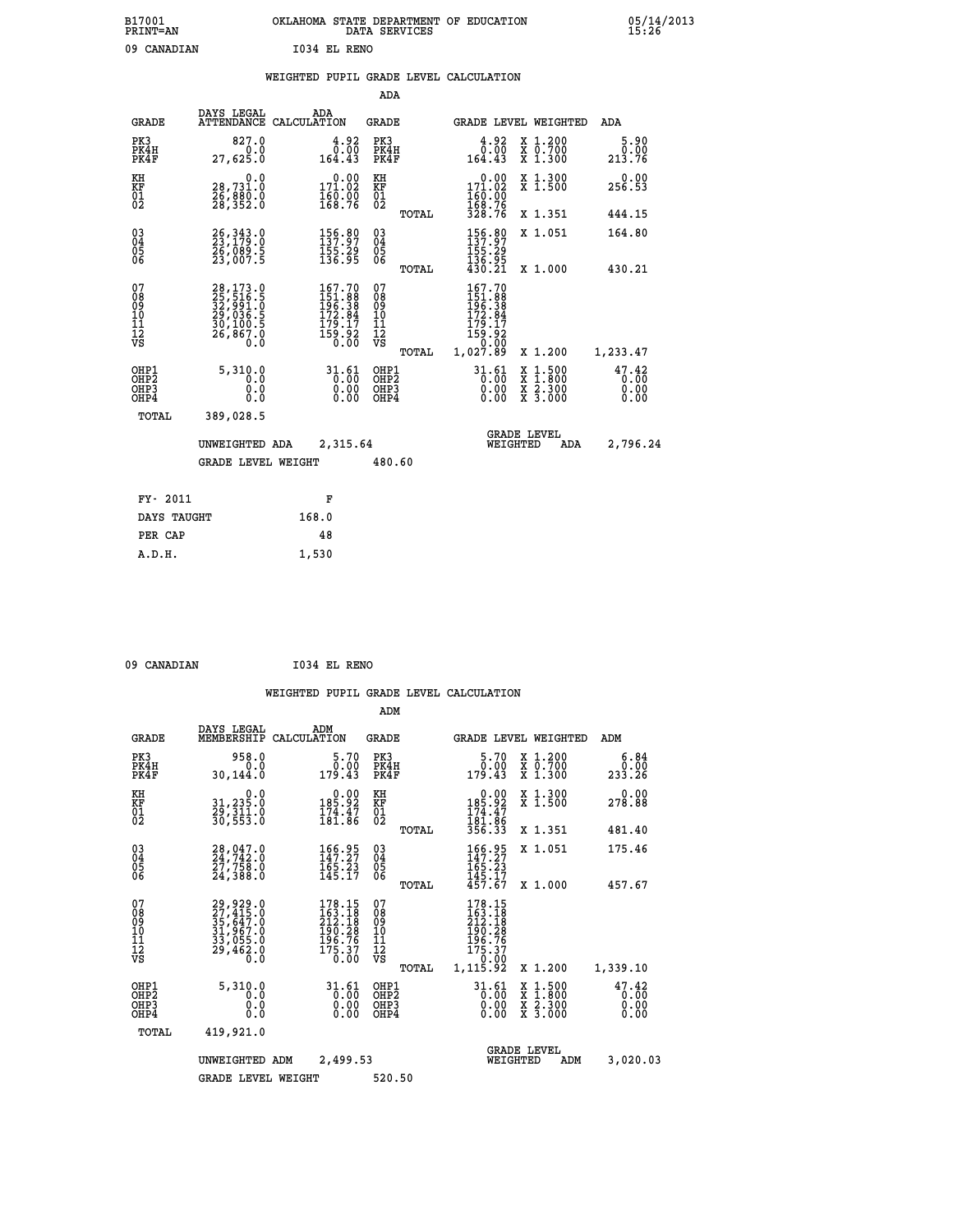| B17001          | OKLAHOMA STATE DEPARTMENT OF EDUCATION |
|-----------------|----------------------------------------|
| <b>PRINT=AN</b> | DATA SERVICES                          |
| 09 CANADIAN     | I057 UNION CITY                        |

|                                         |                                                                | WEIGHTED PUPIL GRADE LEVEL CALCULATION                                   |                                                     |                                                                                                                          |                       |
|-----------------------------------------|----------------------------------------------------------------|--------------------------------------------------------------------------|-----------------------------------------------------|--------------------------------------------------------------------------------------------------------------------------|-----------------------|
|                                         |                                                                |                                                                          | ADA                                                 |                                                                                                                          |                       |
| <b>GRADE</b>                            | DAYS LEGAL                                                     | ADA<br>ATTENDANCE CALCULATION                                            | <b>GRADE</b>                                        | GRADE LEVEL WEIGHTED                                                                                                     | ADA                   |
| PK3<br>PK4H<br>PK4F                     | 0.0<br>0.0<br>3,455.0                                          | 0.00<br>0:00<br>19:74                                                    | PK3<br>PK4H<br>PK4F                                 | 0.00<br>X 1.200<br>X 0.700<br>X 1.300<br>0.00<br>19.74                                                                   | 0.00<br>0.00<br>25.66 |
| KH<br><b>KF</b><br>01<br>02             | $3,355.5$<br>3,355.5<br>3,767.5                                | $\begin{smallmatrix} 0.00\\ 28.26\\ 19.17\\ 21.53 \end{smallmatrix}$     | KH<br>KF<br>01<br>02                                | X 1.300<br>X 1.500<br>$\begin{smallmatrix} 0.00\\ 28.26\\ 19.17\\ 21.53\\ 40.70 \end{smallmatrix}$                       | 0.00<br>42.39         |
|                                         |                                                                |                                                                          | TOTAL                                               | X 1.351                                                                                                                  | 54.99                 |
| 03<br>04<br>05<br>06                    | 3, 195.5<br>3, 375.0<br>2, 937.0<br>4, 740.0                   | 18.26<br>$\frac{16.78}{27.09}$                                           | $\begin{array}{c} 03 \\ 04 \\ 05 \\ 06 \end{array}$ | $18.26$<br>$19.29$<br>$16.78$<br>$27.09$<br>$63.16$<br>X 1.051                                                           | 19.19                 |
|                                         |                                                                |                                                                          | TOTAL                                               | X 1.000                                                                                                                  | 63.16                 |
| 07<br>08<br>09<br>101<br>11<br>12<br>VS | 3,494.5<br>3,405.5<br>3,570.5<br>3,588.0<br>3,154.0<br>3,503.0 | $19.97$<br>$19.46$<br>$20.40$<br>$19.93$<br>$18.02$<br>$20.02$<br>$0.00$ | 07<br>08<br>09<br>101<br>11<br>12<br>VS<br>TOTAL    | $19.97$<br>$19.46$<br>$20.40$<br>$19.93$<br>$18.02$<br>$\begin{array}{r} 20.02 \\ 0.08 \\ 117.80 \end{array}$<br>X 1.200 | 141.36                |
| OHP1<br>OHP2<br>OHP3<br>OHP4            | 0.0<br>0.0<br>Ō.Ō                                              | 0.00<br>$0.00$<br>0.00                                                   | OHP1<br>OHP2<br>OHP3<br>OHP4                        | 0.00<br>$1:500$<br>1:800<br>X<br>X<br>$\frac{x}{x}$ $\frac{5:300}{3:000}$<br>0.00<br>0.00                                | 0.00<br>0.00<br>0.00  |
| <b>TOTAL</b>                            | 50,386.5                                                       |                                                                          |                                                     |                                                                                                                          |                       |
|                                         | UNWEIGHTED ADA                                                 | 287.92                                                                   |                                                     | <b>GRADE LEVEL</b><br>WEIGHTED<br><b>ADA</b>                                                                             | 346.75                |
|                                         | <b>GRADE LEVEL WEIGHT</b>                                      |                                                                          | 58.83                                               |                                                                                                                          |                       |
|                                         | FY- 2011                                                       | F                                                                        |                                                     |                                                                                                                          |                       |
|                                         | DAYS TAUGHT                                                    | 175.0                                                                    |                                                     |                                                                                                                          |                       |
|                                         | PER CAP                                                        | 84                                                                       |                                                     |                                                                                                                          |                       |

 **A.D.H. 176**

09 CANADIAN **I057 UNION CITY** 

| <b>GRADE</b>                             | DAYS LEGAL<br>MEMBERSHIP                                       | ADM<br>CALCULATION                                                                                                              | <b>GRADE</b>                                       |       | GRADE LEVEL WEIGHTED                                                                                                                                                                                                                                                           |                                          | ADM                                                         |  |
|------------------------------------------|----------------------------------------------------------------|---------------------------------------------------------------------------------------------------------------------------------|----------------------------------------------------|-------|--------------------------------------------------------------------------------------------------------------------------------------------------------------------------------------------------------------------------------------------------------------------------------|------------------------------------------|-------------------------------------------------------------|--|
| PK3<br>PK4H<br>PK4F                      | 0.0<br>3,812.0                                                 | $\substack{0.00\\0.00\\21.78}$                                                                                                  | PK3<br>PK4H<br>PK4F                                |       | $\begin{smallmatrix} 0.00\\ 0.00\\ 21.78 \end{smallmatrix}$                                                                                                                                                                                                                    | X 1.200<br>X 0.700<br>X 1.300            | 0.00<br>$\begin{smallmatrix} &0.00\ 28.31\end{smallmatrix}$ |  |
| KH<br>KF<br>01<br>02                     | 0.0<br>5,291.0<br>3,496.0<br>4,000.0                           | $\begin{smallmatrix} 0.00\\ 30.23\\ 19.98\\ 22.86 \end{smallmatrix}$                                                            | KH<br>KF<br>01<br>02                               |       | $\begin{smallmatrix} 0.00\\ 30.23\\ 19.98\\ 22.86\\ 42.84 \end{smallmatrix}$                                                                                                                                                                                                   | X 1.300<br>X 1.500                       | 0.00<br>45.35                                               |  |
|                                          |                                                                |                                                                                                                                 |                                                    | TOTAL |                                                                                                                                                                                                                                                                                | X 1.351                                  | 57.88                                                       |  |
| 03<br>04<br>05<br>06                     | 3,346.0<br>3,614.0<br>3,076.0<br>5,009.0                       | $\begin{smallmatrix} 19.12\ 20.65\ 17.58\ 28.62 \end{smallmatrix}$                                                              | $\begin{matrix} 03 \\ 04 \\ 05 \\ 06 \end{matrix}$ |       | $\begin{smallmatrix} 19.12\ 20.65\ 17.58\ 28.62\ 66.85 \end{smallmatrix}$                                                                                                                                                                                                      | X 1.051                                  | 20.10                                                       |  |
|                                          |                                                                |                                                                                                                                 |                                                    | TOTAL |                                                                                                                                                                                                                                                                                | X 1.000                                  | 66.85                                                       |  |
| 07<br>089<br>090<br>1112<br>VS           | 3,695.0<br>3,564.0<br>3,810.0<br>3,720.0<br>3,733.0<br>3,733.0 | $\begin{smallmatrix} 21\cdot 11\\ 20\cdot 37\\ 21\cdot 77\\ 21\cdot 26\\ 18\cdot 85\\ 21\cdot 33\\ 0\cdot 00 \end{smallmatrix}$ | 07<br>08901112<br>1112<br>VS                       | TOTAL | $\begin{smallmatrix} 21.11\ 20.37\ 21.77\ 21.26\ 18.85\ 21.33\ 0.00\ 124.69 \end{smallmatrix}$                                                                                                                                                                                 | X 1.200                                  | 149.63                                                      |  |
| OHP1<br>OHP2<br>OH <sub>P3</sub><br>OHP4 | 0.0<br>0.000                                                   |                                                                                                                                 | OHP1<br>OHP2<br>OHP3<br>OHP4                       |       | $\begin{smallmatrix} 0.00 & 0.00 & 0.00 & 0.00 & 0.00 & 0.00 & 0.00 & 0.00 & 0.00 & 0.00 & 0.00 & 0.00 & 0.00 & 0.00 & 0.00 & 0.00 & 0.00 & 0.00 & 0.00 & 0.00 & 0.00 & 0.00 & 0.00 & 0.00 & 0.00 & 0.00 & 0.00 & 0.00 & 0.00 & 0.00 & 0.00 & 0.00 & 0.00 & 0.00 & 0.00 & 0.0$ | X 1:500<br>X 1:800<br>X 2:300<br>X 3:000 | 0.00<br>0.00<br>0.00                                        |  |
| TOTAL                                    | 53,465.0                                                       |                                                                                                                                 |                                                    |       |                                                                                                                                                                                                                                                                                |                                          |                                                             |  |
|                                          | UNWEIGHTED<br>ADM                                              | 305.51                                                                                                                          |                                                    |       | WEIGHTED                                                                                                                                                                                                                                                                       | <b>GRADE LEVEL</b><br>ADM                | 368.12                                                      |  |
|                                          | <b>GRADE LEVEL WEIGHT</b>                                      |                                                                                                                                 | 62.61                                              |       |                                                                                                                                                                                                                                                                                |                                          |                                                             |  |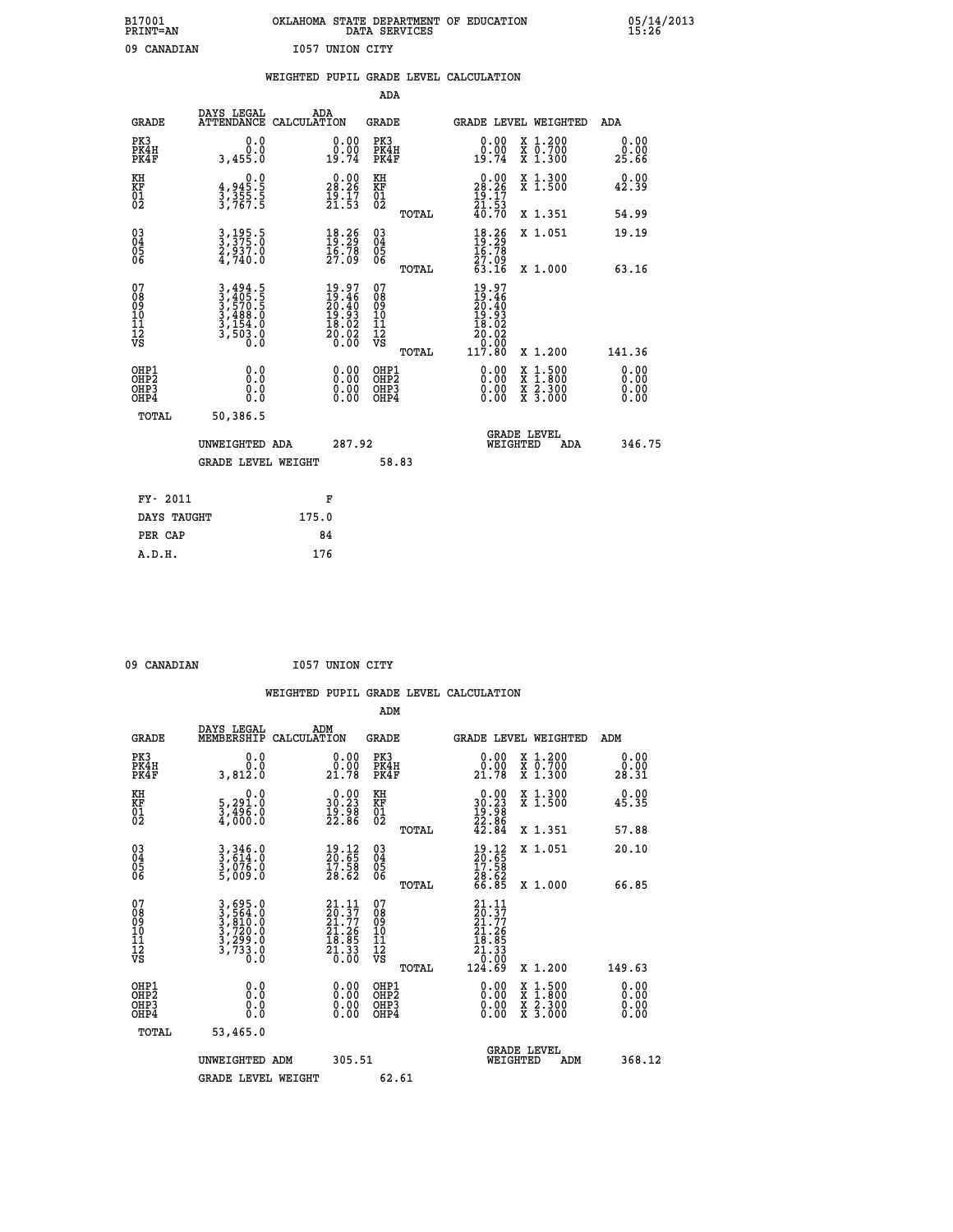# **B17001 OKLAHOMA STATE DEPARTMENT OF EDUCATION 05/14/2013 PRINT=AN DATA SERVICES 15:26** 09 CANADIAN **I069 MUSTANG**

### **WEIGHTED PUPIL GRADE LEVEL CALCULATION**

|                                                    |                                                                                                                                                           |                    |                                                                  | ADA                                    |       |                                                                                                                                         |                                |                                          |                              |
|----------------------------------------------------|-----------------------------------------------------------------------------------------------------------------------------------------------------------|--------------------|------------------------------------------------------------------|----------------------------------------|-------|-----------------------------------------------------------------------------------------------------------------------------------------|--------------------------------|------------------------------------------|------------------------------|
| <b>GRADE</b>                                       | DAYS LEGAL<br><b>ATTENDANCE</b>                                                                                                                           | ADA<br>CALCULATION |                                                                  | GRADE                                  |       |                                                                                                                                         |                                | GRADE LEVEL WEIGHTED                     | <b>ADA</b>                   |
| PK3<br>PK4H<br>PK4F                                | 3,660.0<br>63,899.0<br>0.0                                                                                                                                |                    | 21.40<br>373.68<br>0.00                                          | PK3<br>PK4H<br>PK4F                    |       | 21.40<br>373.68                                                                                                                         | 0.00                           | X 1.200<br>X 0.700<br>X 1.300            | 25.68<br>261.58<br>0.00      |
| KH<br><b>KF</b><br>01<br>02                        | 97,880.0<br>$\frac{122}{114}, \frac{561}{781}.0$                                                                                                          |                    | 572.40<br>$716.70$<br>$716.73$<br>$671.23$                       | KH<br>KF<br>$\overline{01}$            |       | 572.40<br>$\begin{smallmatrix} 2 & 7 & 0 & 0 & 0 \\ 7 & 16 & .73 & 0 & 0 \\ 71 & .23 & 671 & .23 \\ 1 & .387 & .96 & \end{smallmatrix}$ |                                | X 1.300<br>$\overline{x}$ 1.500          | 744.12<br>0.00               |
|                                                    |                                                                                                                                                           |                    |                                                                  |                                        | TOTAL |                                                                                                                                         |                                | X 1.351                                  | 1,875.13                     |
| $\begin{matrix} 03 \\ 04 \\ 05 \\ 06 \end{matrix}$ | 98,871.0<br>110,581.5<br>101,943.0<br>110,210.5                                                                                                           |                    | 578.19<br>646.68<br>596.16<br>644.51                             | $\substack{03 \\ 04}$<br>05<br>06      |       | 578.19<br>646.68<br>596.16<br>644.51<br>1,887.35                                                                                        |                                | X 1.051                                  | 607.68                       |
|                                                    |                                                                                                                                                           |                    |                                                                  |                                        | TOTAL |                                                                                                                                         |                                | X 1.000                                  | 1,887.35                     |
| 07<br>08<br>09<br>11<br>11<br>12<br>VS             | $\begin{smallmatrix} 111, 116\cdot 0\\ 100, 506\cdot 5\\ 107, 679\cdot 5\\ 100, 133\cdot 0\\ 91, 068\cdot 5\\ 76, 148\cdot 0\\ 0\cdot 0\end{smallmatrix}$ |                    | 649.80<br>587.76<br>629.70<br>585.57<br>532.56<br>532.56<br>0.00 | 07<br>08<br>09<br>11<br>11<br>12<br>VS | TOTAL | 649.80<br>587.76<br>629.70<br>585.57<br>532.56<br>445.31<br>40.00<br>3,430.70                                                           |                                | X 1.200                                  | 4,116.84                     |
| OHP1<br>OHP2<br>OHP3<br>OHP4                       | 0.0<br>0.0<br>0.0                                                                                                                                         |                    | 0.00<br>$0.00$<br>0.00                                           | OHP1<br>OHP2<br>OHP3<br>OHP4           |       |                                                                                                                                         | 0.00<br>X<br>X<br>0.00<br>0.00 | $1.500$<br>$1.800$<br>X 2.300<br>X 3.000 | 0.00<br>0.00<br>0.00<br>0.00 |
| TOTAL                                              | 1,411,038.5                                                                                                                                               |                    |                                                                  |                                        |       |                                                                                                                                         |                                |                                          |                              |
|                                                    | UNWEIGHTED ADA                                                                                                                                            |                    | 8,251.68                                                         |                                        |       |                                                                                                                                         | <b>GRADE LEVEL</b><br>WEIGHTED | ADA                                      | 9,518.38                     |
|                                                    | <b>GRADE LEVEL WEIGHT</b>                                                                                                                                 |                    |                                                                  | 1,266.70                               |       |                                                                                                                                         |                                |                                          |                              |
| FY- 2011                                           |                                                                                                                                                           |                    | F                                                                |                                        |       |                                                                                                                                         |                                |                                          |                              |
| DAYS TAUGHT                                        |                                                                                                                                                           | 171.0              |                                                                  |                                        |       |                                                                                                                                         |                                |                                          |                              |
|                                                    |                                                                                                                                                           |                    |                                                                  |                                        |       |                                                                                                                                         |                                |                                          |                              |

| 09 CANADIAN | <b>I069 MUSTANG</b> |
|-------------|---------------------|
|             |                     |

 **PER CAP 33 A.D.H. 4,495**

|                                                       |                                                                          |                                                                   | ADM                                                                             |                                                                              |                                                                                                  |                              |
|-------------------------------------------------------|--------------------------------------------------------------------------|-------------------------------------------------------------------|---------------------------------------------------------------------------------|------------------------------------------------------------------------------|--------------------------------------------------------------------------------------------------|------------------------------|
| <b>GRADE</b>                                          | DAYS LEGAL<br>MEMBERSHIP                                                 | ADM<br>CALCULATION                                                | <b>GRADE</b>                                                                    | <b>GRADE LEVEL WEIGHTED</b>                                                  |                                                                                                  | ADM                          |
| PK3<br>PK4H<br>PK4F                                   | 3,981.0<br>68,297.0<br>0.0                                               | 23.28<br>399.40<br>0.00                                           | PK3<br>PK4H<br>PK4F                                                             | 23.28<br>399.40<br>0.00                                                      | X 1.200<br>X 0.700<br>X 1.300                                                                    | 27.94<br>279.58<br>0.00      |
| KH<br>KF<br>01<br>02                                  | 103,017.0<br>0.0<br>129,427.0<br>120,680.0                               | 602.44<br>0.00<br>756.88<br>705.73                                | KH<br>KF<br>01<br>02                                                            | 602.44<br>$756.88$<br>$705.73$<br>$1,462.61$                                 | X 1.300<br>X 1.500                                                                               | 783.17<br>0.00               |
|                                                       |                                                                          |                                                                   | TOTAL                                                                           |                                                                              | X 1.351                                                                                          | 1,975.99                     |
| 03<br>04<br>05<br>06                                  | 103,676.0<br>115,914.0<br>107,094.0<br>116,635.0                         | 606.29<br>677.86<br>626.28<br>682.08                              | $\substack{03 \\ 04}$<br>$\begin{smallmatrix} 0 & 5 \\ 0 & 6 \end{smallmatrix}$ | 606.29<br>677.86<br>626.28<br>682.08                                         | X 1.051                                                                                          | 637.21                       |
|                                                       |                                                                          |                                                                   | TOTAL                                                                           | 1,986.22                                                                     | X 1.000                                                                                          | 1,986.22                     |
| 07<br>08<br>09<br>11<br>11<br>12<br>VS                | 117,889.0<br>107,676.0<br>ĪĬŚ,734.0<br>109,024.0<br>98,975.0<br>83,222.0 | 689.41<br>629:68<br>676:81<br>6378:57<br>578:80<br>486.68<br>0.00 | 07<br>08<br>09<br>101<br>11<br>12<br>VS<br>TOTAL                                | 689.41<br>629.68<br>676.81<br>637.57<br>578.80<br>486.68<br>0.00<br>3,698.95 | X 1.200                                                                                          | 4,438.74                     |
| OHP1<br>OH <sub>P</sub> 2<br>OH <sub>P3</sub><br>OHP4 | 0.0<br>0.000                                                             | 0.00<br>0.00<br>0.00                                              | OHP1<br>OHP2<br>OHP3<br>OHP4                                                    | $0.00$<br>$0.00$<br>0.00                                                     | $\begin{smallmatrix} x & 1 & 500 \\ x & 1 & 800 \\ x & 2 & 300 \\ x & 3 & 000 \end{smallmatrix}$ | 0.00<br>0.00<br>0.00<br>0.00 |
| TOTAL                                                 | 1,501,241.0                                                              |                                                                   |                                                                                 |                                                                              |                                                                                                  |                              |
|                                                       | UNWEIGHTED ADM                                                           | 8,779.19                                                          |                                                                                 | WEIGHTED                                                                     | <b>GRADE LEVEL</b><br>ADM                                                                        | 10,128.85                    |
|                                                       | <b>GRADE LEVEL WEIGHT</b>                                                |                                                                   | 1,349.66                                                                        |                                                                              |                                                                                                  |                              |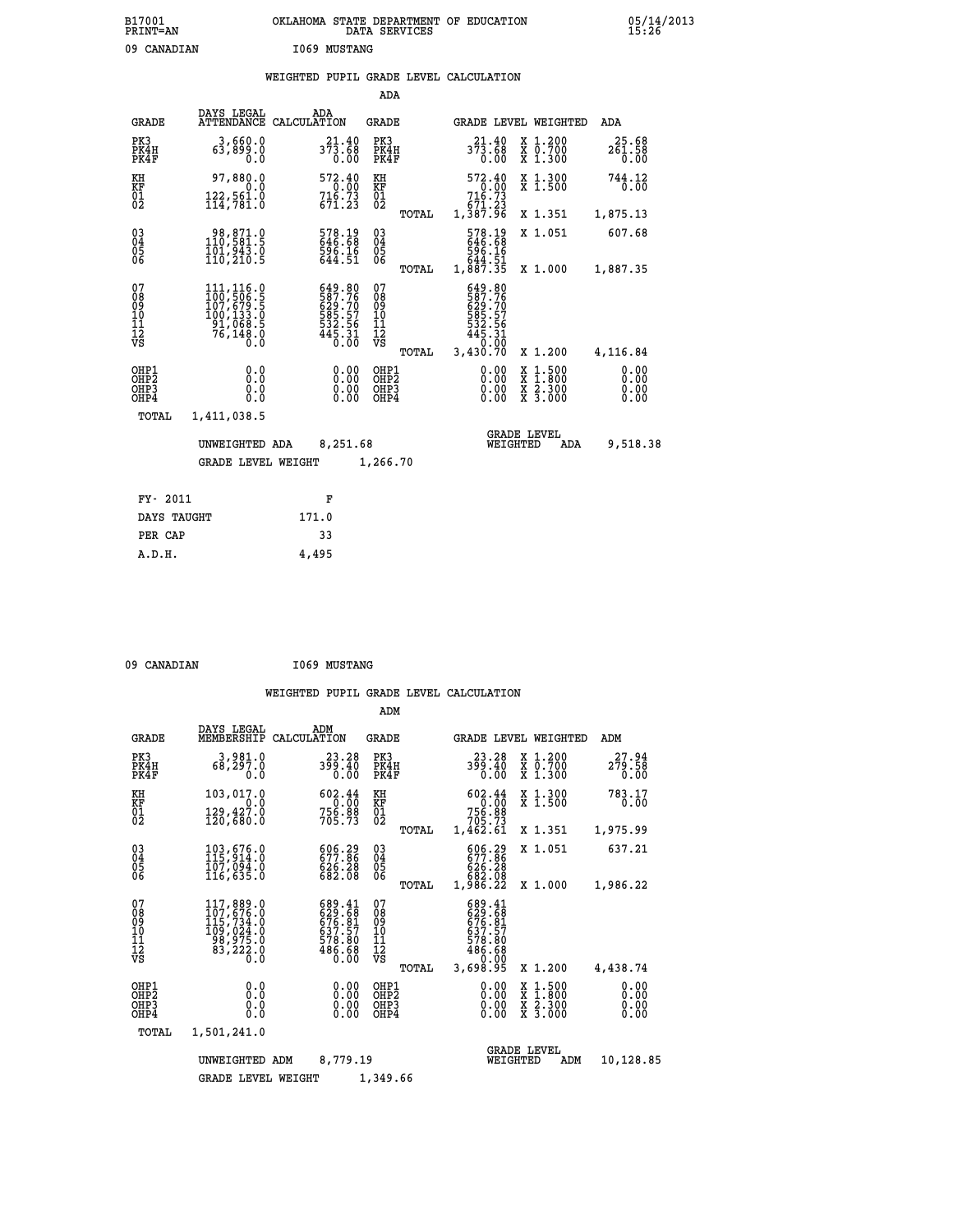| B17001<br><b>PRINT=AN</b> | OKLAHOMA STATE DEPARTMENT OF EDUCATION<br>DATA SERVICES | 05/14/2013<br>15:26 |
|---------------------------|---------------------------------------------------------|---------------------|
| 09<br>CANADIAN            | I076 CALUMET                                            |                     |

|  |  | WEIGHTED PUPIL GRADE LEVEL CALCULATION |
|--|--|----------------------------------------|
|  |  |                                        |

|                                                                  |                                                                                     |                                                                          | ADA                                                 |       |                                                                                                  |                                                                                                                                           |                              |
|------------------------------------------------------------------|-------------------------------------------------------------------------------------|--------------------------------------------------------------------------|-----------------------------------------------------|-------|--------------------------------------------------------------------------------------------------|-------------------------------------------------------------------------------------------------------------------------------------------|------------------------------|
| <b>GRADE</b>                                                     | DAYS LEGAL<br>ATTENDANCE CALCULATION                                                | ADA                                                                      | <b>GRADE</b>                                        |       |                                                                                                  | GRADE LEVEL WEIGHTED                                                                                                                      | ADA                          |
| PK3<br>PK4H<br>PK4F                                              | 0.0<br>0.0<br>2,488.5                                                               | $\begin{smallmatrix} 0.00\\ 0.00\\ 14.55 \end{smallmatrix}$              | PK3<br>PK4H<br>PK4F                                 |       | $\begin{smallmatrix} 0.00\\ 0.00\\ 14.55 \end{smallmatrix}$                                      | X 1.200<br>X 0.700<br>X 1.300                                                                                                             | 0.00<br>0.00<br>18.92        |
| KH<br>KF<br>01<br>02                                             | 0.0<br>2,380.5<br>3,210.0<br>3,249.5                                                | $\begin{smallmatrix} 0.00\\13.92\\18.77\\19.00 \end{smallmatrix}$        | KH<br>KF<br>01<br>02                                |       | $\begin{array}{c} 0.00 \\[-4pt] 13.92 \\[-4pt] 18.77 \\[-4pt] 19.00 \\[-4pt] 37.77 \end{array}$  | X 1.300<br>X 1.500                                                                                                                        | 0.00<br>20.88                |
|                                                                  |                                                                                     |                                                                          |                                                     | TOTAL |                                                                                                  | X 1.351                                                                                                                                   | 51.03                        |
| $\begin{matrix} 03 \\ 04 \\ 05 \\ 06 \end{matrix}$               | 3, 913.0<br>$\frac{2}{2}, \frac{9}{7} \frac{6}{3} \frac{3}{3}$ : 0                  | $22.88$<br>$10.36$<br>16:99<br>15:98                                     | $\begin{array}{c} 03 \\ 04 \\ 05 \\ 06 \end{array}$ |       | $22.88$<br>$10.36$<br>$16.99$<br>$15.98$<br>$15.98$<br>$43.33$                                   | X 1.051                                                                                                                                   | 24.05                        |
|                                                                  |                                                                                     |                                                                          |                                                     | TOTAL |                                                                                                  | X 1.000                                                                                                                                   | 43.33                        |
| 07<br>08<br>09<br>11<br>11<br>12<br>VS                           | $4,122.5$<br>$2,491.5$<br>$6,272.5$<br>$3,780.0$<br>$3,054.5$<br>$3,491.5$<br>$0.0$ | $24.11$<br>$14.57$<br>$36.68$<br>$22.11$<br>$17.86$<br>$20.42$<br>$0.00$ | 07<br>08<br>09<br>11<br>11<br>12<br>VS              |       | $\begin{smallmatrix} 24.11\ 14.57\ 36.68\ 22.11\ 17.86\ 20.42\ 0.005\ 135.75\ \end{smallmatrix}$ |                                                                                                                                           |                              |
|                                                                  |                                                                                     |                                                                          |                                                     | TOTAL |                                                                                                  | X 1.200                                                                                                                                   | 162.90                       |
| OHP1<br>OH <sub>P</sub> <sub>2</sub><br>OH <sub>P3</sub><br>OHP4 | 0.0<br>0.0<br>0.0                                                                   | $\begin{smallmatrix} 0.00 \ 0.00 \ 0.00 \ 0.00 \end{smallmatrix}$        | OHP1<br>OHP <sub>2</sub><br>OHP3<br>OHP4            |       |                                                                                                  | $\begin{smallmatrix} \mathtt{X} & 1\cdot500\\ \mathtt{X} & 1\cdot800\\ \mathtt{X} & 2\cdot300\\ \mathtt{X} & 3\cdot000 \end{smallmatrix}$ | 0.00<br>0.00<br>0.00<br>0.00 |
| <b>TOTAL</b>                                                     | 45,863.0                                                                            |                                                                          |                                                     |       |                                                                                                  |                                                                                                                                           |                              |
|                                                                  | UNWEIGHTED ADA                                                                      | 268.20                                                                   |                                                     |       |                                                                                                  | <b>GRADE LEVEL</b><br>WEIGHTED<br>ADA                                                                                                     | 321.11                       |
|                                                                  | <b>GRADE LEVEL WEIGHT</b>                                                           |                                                                          |                                                     | 52.91 |                                                                                                  |                                                                                                                                           |                              |
|                                                                  |                                                                                     |                                                                          |                                                     |       |                                                                                                  |                                                                                                                                           |                              |
| FY- 2011                                                         |                                                                                     | F                                                                        |                                                     |       |                                                                                                  |                                                                                                                                           |                              |
| DAYS TAUGHT                                                      |                                                                                     | 171.0                                                                    |                                                     |       |                                                                                                  |                                                                                                                                           |                              |
| PER CAP                                                          |                                                                                     | 90                                                                       |                                                     |       |                                                                                                  |                                                                                                                                           |                              |

 **09 CANADIAN I076 CALUMET**

 **A.D.H. 164**

| <b>GRADE</b>                                         | DAYS LEGAL<br>MEMBERSHIP                                                                                              | ADM<br>CALCULATION                                                       | <b>GRADE</b>                                       |       | GRADE LEVEL WEIGHTED                                                                            |                                                                                                                     | ADM                   |  |
|------------------------------------------------------|-----------------------------------------------------------------------------------------------------------------------|--------------------------------------------------------------------------|----------------------------------------------------|-------|-------------------------------------------------------------------------------------------------|---------------------------------------------------------------------------------------------------------------------|-----------------------|--|
| PK3<br>PK4H<br>PK4F                                  | 0.0<br>2,545.0                                                                                                        | $\begin{smallmatrix} 0.00\\ 0.00\\ 14.88 \end{smallmatrix}$              | PK3<br>PK4H<br>PK4F                                |       | $\begin{smallmatrix} 0.00\\ 0.00\\ 14.88 \end{smallmatrix}$                                     | X 1.200<br>X 0.700<br>X 1.300                                                                                       | 0.00<br>0.00<br>19.34 |  |
| KH<br>KF<br>01<br>02                                 | 0.0<br>2,426:0<br>3,380:0<br>3,385:0                                                                                  | $\begin{smallmatrix} 0.00\\14.19\\19.77\\19.80 \end{smallmatrix}$        | KH<br>KF<br>01<br>02                               |       | $\begin{array}{c} 0.00 \\ 14.19 \\ 19.77 \\ 19.80 \\ 39.57 \end{array}$                         | X 1.300<br>X 1.500                                                                                                  | 0.00<br>21.29         |  |
|                                                      |                                                                                                                       |                                                                          |                                                    | TOTAL |                                                                                                 | X 1.351                                                                                                             | 53.46                 |  |
| $\begin{matrix} 03 \\ 04 \\ 05 \\ 06 \end{matrix}$   | $\begin{smallmatrix} 4 \ , \ 091 \ . \ 1 \ , \ 846 \ . \ 0 \ 3 \ , \ 013 \ . \ 0 \ 2 \ , \ 797 \ . \end{smallmatrix}$ | $\begin{smallmatrix} 23.92\ 10.80\ 17.62\ 16.36 \end{smallmatrix}$       | $\begin{matrix} 03 \\ 04 \\ 05 \\ 06 \end{matrix}$ |       | $23.92$<br>$10.80$<br>$17.62$<br>$16.36$<br>$44.78$                                             | X 1.051                                                                                                             | 25.14                 |  |
|                                                      |                                                                                                                       |                                                                          |                                                    | TOTAL |                                                                                                 | X 1.000                                                                                                             | 44.78                 |  |
| 07<br>089<br>090<br>1112<br>VS                       | $4,174.0$<br>$2,494.0$<br>$6,351.0$<br>$3,873.0$<br>$3,116.0$<br>$3,525.0$<br>$0.0$                                   | $24.41$<br>$14.58$<br>$37.14$<br>$22.65$<br>$18.22$<br>$20.61$<br>$0.00$ | 07<br>08<br>09<br>001<br>11<br>11<br>12<br>VS      | TOTAL | $\begin{smallmatrix} 24.41\ 14.58\ 37.14\ 22.65\ 18.22\ 20.61\ 0.00\ 137.61\ \end{smallmatrix}$ | X 1.200                                                                                                             | 165.13                |  |
| OHP1<br>OHP <sub>2</sub><br>OHP3<br>OH <sub>P4</sub> | 0.0<br>0.0<br>0.0                                                                                                     | $0.00$<br>$0.00$<br>0.00                                                 | OHP1<br>OHP <sub>2</sub><br>OHP3<br>OHP4           |       |                                                                                                 | $\begin{array}{l} \mathtt{X} & 1.500 \\ \mathtt{X} & 1.800 \\ \mathtt{X} & 2.300 \\ \mathtt{X} & 3.000 \end{array}$ | 0.00<br>0.00<br>0.00  |  |
| TOTAL                                                | 47,016.0                                                                                                              |                                                                          |                                                    |       |                                                                                                 |                                                                                                                     |                       |  |
|                                                      | UNWEIGHTED ADM                                                                                                        | 274.95                                                                   |                                                    |       | WEIGHTED                                                                                        | <b>GRADE LEVEL</b><br>ADM                                                                                           | 329.14                |  |
|                                                      | <b>GRADE LEVEL WEIGHT</b>                                                                                             |                                                                          | 54.19                                              |       |                                                                                                 |                                                                                                                     |                       |  |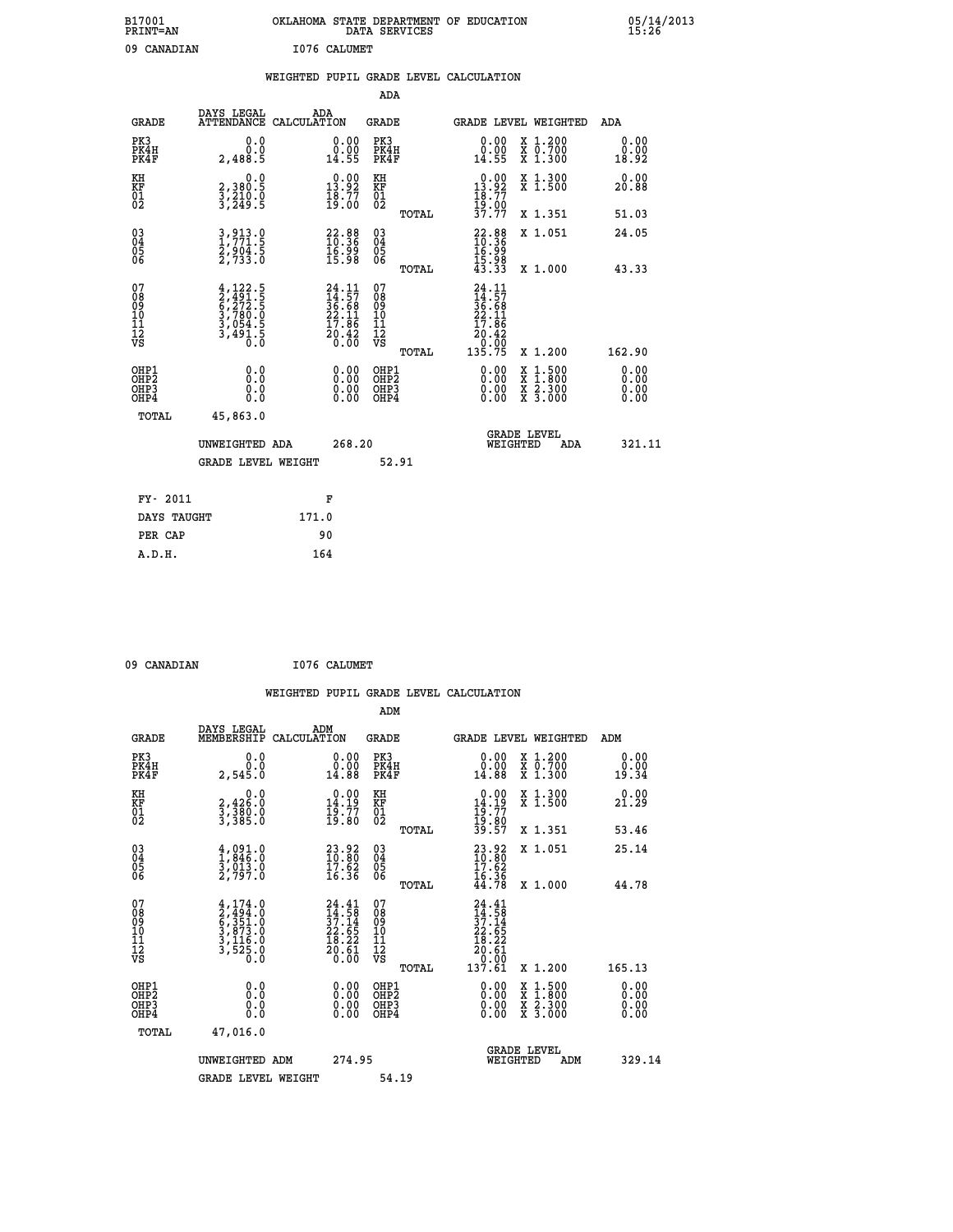## **B17001 OKLAHOMA STATE DEPARTMENT OF EDUCATION 05/14/2013 PRINT=AN DATA SERVICES 15:26 CANADIAN COUNTY TOTALS**

|  |  | WEIGHTED PUPIL GRADE LEVEL CALCULATION |
|--|--|----------------------------------------|
|  |  |                                        |

|                                                                    |                                                    |                                                                                                                 | ADA                                       |       |                                                                                                                                                                          |                                |                                                                                       |                               |
|--------------------------------------------------------------------|----------------------------------------------------|-----------------------------------------------------------------------------------------------------------------|-------------------------------------------|-------|--------------------------------------------------------------------------------------------------------------------------------------------------------------------------|--------------------------------|---------------------------------------------------------------------------------------|-------------------------------|
| <b>GRADE</b>                                                       | DAYS LEGAL<br>ATTENDANCE                           | ADA<br>CALCULATION                                                                                              | GRADE                                     |       |                                                                                                                                                                          |                                | GRADE LEVEL WEIGHTED                                                                  | ADA                           |
| PK3<br>PK4H<br>PK4F                                                | 9,882.0<br>131,825.0<br>66,216.0                   | 57.99<br>769.38<br>392.83                                                                                       | PK3<br>PK4H<br>PK4F                       |       | 57.99<br>769.38<br>392.83                                                                                                                                                |                                | X 1.200<br>X 0.700<br>X 1.300                                                         | 69.58<br>538.57<br>510.68     |
| KH<br>KF<br>$\overline{01}$                                        | 139,366.0<br>131,802.5<br>296,498.5<br>292,455.5   | 813.60<br>776.05<br>$\frac{1}{2}, \frac{738}{714}.$ 19                                                          | KH<br>KF<br>$\overline{01}$               |       | 813.60<br>776.05<br>1,738.01<br>1,714.19<br>3,452.20                                                                                                                     |                                | X 1.300<br>$\overline{x}$ 1.500                                                       | 1,057.68<br>1,164.08          |
|                                                                    |                                                    |                                                                                                                 |                                           | TOTAL |                                                                                                                                                                          |                                | X 1.351                                                                               | 4,663.92                      |
| $\begin{smallmatrix} 03 \\[-4pt] 04 \end{smallmatrix}$<br>05<br>06 | 268, 378.5<br>274, 981.0<br>380,858.0<br>270,954.5 | $1, 573.14$<br>$1, 611.59$<br>$1, 646.81$<br>$1, 587.41$                                                        | $\substack{03 \\ 04}$<br>05<br>06         |       | 1,573.14<br>1,611.59<br>$\frac{1}{6}$ , $\frac{6}{6}$ , $\frac{6}{6}$ , $\frac{8}{6}$<br>$\frac{1}{6}$ , $\frac{5}{6}$<br>$\frac{8}{6}$ , $\frac{8}{6}$<br>$\frac{1}{6}$ |                                | X 1.051                                                                               | 6,499.20                      |
|                                                                    |                                                    |                                                                                                                 |                                           | TOTAL |                                                                                                                                                                          |                                | X 1.000                                                                               | 4,845.81                      |
| 07<br>08<br>09<br>11<br>11<br>12<br>VS                             |                                                    | $\begin{smallmatrix} 1,608.05\\ 1,499.17\\ 1,567.82\\ 1,423.96\\ 1,338.91\\ 1,223.85 \end{smallmatrix}$<br>0.00 | 07<br>089<br>101<br>111<br>VS             |       | 1,608.05<br>$1,499.17$<br>$1,567.82$<br>$1,423.96$<br>$1,338.91$<br>$1,223.85$<br>$0.00$                                                                                 |                                |                                                                                       |                               |
|                                                                    |                                                    |                                                                                                                 |                                           | TOTAL | 8,661.76                                                                                                                                                                 |                                | X 1.200                                                                               | 10,394.11                     |
| OHP1<br>OHP2<br>OHP3<br>OHP4                                       | 8,205.0<br>0.0<br>0.0<br>0.0                       | 48.84<br>0.00<br>0.00<br>0.00                                                                                   | OHP1<br>OH <sub>P</sub> 2<br>OHP3<br>OHP4 |       | 48.84<br>0.00<br>0.00<br>0.00                                                                                                                                            |                                | $\frac{x}{x}$ $\frac{1.500}{1.800}$<br>$\frac{\overline{x}}{x}$ $\frac{2.300}{3.000}$ | 73.27<br>0.00<br>0.00<br>0.00 |
| TOTAL                                                              | 3,648,345.5                                        |                                                                                                                 |                                           |       |                                                                                                                                                                          |                                |                                                                                       |                               |
|                                                                    | UNWEIGHTED ADA                                     | 21,391.60                                                                                                       |                                           |       |                                                                                                                                                                          | <b>GRADE LEVEL</b><br>WEIGHTED | ADA                                                                                   | 24,971.09                     |
|                                                                    | <b>GRADE LEVEL WEIGHT</b>                          |                                                                                                                 | 3,579.49                                  |       |                                                                                                                                                                          |                                |                                                                                       |                               |
|                                                                    |                                                    |                                                                                                                 |                                           |       |                                                                                                                                                                          |                                |                                                                                       |                               |
| FY- 2011                                                           |                                                    | F                                                                                                               |                                           |       |                                                                                                                                                                          |                                |                                                                                       |                               |
| DAYS TAUGHT                                                        |                                                    | 1,700.0                                                                                                         |                                           |       |                                                                                                                                                                          |                                |                                                                                       |                               |

**PER CAP** 624  **A.D.H. 13,162**

 **CANADIAN COUNTY TOTALS**

|                                                    |                                                                                   |                                                                                     | ADM                                           |                                                                                                  |                                          |                               |
|----------------------------------------------------|-----------------------------------------------------------------------------------|-------------------------------------------------------------------------------------|-----------------------------------------------|--------------------------------------------------------------------------------------------------|------------------------------------------|-------------------------------|
| <b>GRADE</b>                                       | DAYS LEGAL<br>MEMBERSHIP                                                          | ADM<br>CALCULATION                                                                  | GRADE                                         | GRADE LEVEL WEIGHTED                                                                             |                                          | ADM                           |
| PK3<br>PK4H<br>PK4F                                | 10,421.0<br>140,510.0<br>71,387.0                                                 | 61.16<br>820.09<br>423.51                                                           | PK3<br>PK4H<br>PK4F                           | 61.16<br>820.09<br>423.51                                                                        | X 1.200<br>X 0.700<br>X 1.300            | 69.58<br>574.07<br>550.56     |
| KH<br>KF<br>01<br>02                               | 146,319.0<br>$\frac{140}{312}$ , 706.0<br>307,511.0                               | 854.20<br>824.63<br>$\frac{1}{2}$ , $\frac{8}{3}$ , $\frac{3}{2}$ , $\frac{13}{51}$ | KH<br>KF<br>$^{01}_{02}$                      | $\begin{smallmatrix}854.20\\824.63\\1,833.13\\1,802.51\end{smallmatrix}$                         | X 1.300<br>X 1.500                       | 1,110.46<br>1,236.97          |
|                                                    |                                                                                   |                                                                                     | TOTAL                                         | 3,635.64                                                                                         | X 1.351                                  | 4,911.76                      |
| $\begin{matrix} 03 \\ 04 \\ 05 \\ 06 \end{matrix}$ | 280, 711.0<br>287, 935.0<br>294,107.0<br>285,589.0                                | $\frac{1}{1}$ , 645.49<br>$\frac{1}{2}, \frac{7}{24}$ : 54<br>1,673.18              | $^{03}_{04}$<br>05                            | 1,645.49<br>1,687.54<br>$\frac{1}{2}, \frac{7}{24}$<br>$\frac{2}{4}$ , 673.18<br>5,085.26        | X 1.051                                  | 1,729.41                      |
|                                                    |                                                                                   |                                                                                     | TOTAL                                         |                                                                                                  | X 1.000                                  | 5,085.26                      |
| 07<br>08<br>09<br>11<br>11<br>12<br>VS             | 290,334.0<br>272,124.0<br>285,158:0<br>260,757.0<br>244,031.0<br>222,990.0<br>0.0 | 1,701.60<br>1,594.98<br>1,670.60<br>1,528.79<br>ī,432.13<br>1,311.35<br>0.00        | 07<br>089<br>101<br>111<br>VS<br><b>TOTAL</b> | 1,701.60<br>1,594.98<br>$1,528.79$<br>$1,528.79$<br>$1,432.13$<br>$1,311.35$<br>0.00<br>9,239.45 | X 1.200                                  | 11,087.34                     |
| OHP1<br>OH <sub>P</sub> 2<br>OHP3<br>OHP4          | 8,402.0<br>0.0<br>0.0<br>0.0                                                      | 50.01<br>0.00<br>0.00<br>0.00                                                       | OHP1<br>OH <sub>P</sub> 2<br>OHP3<br>OHP4     | 50.01<br>0.00<br>0.00<br>0.00                                                                    | X 1:500<br>X 1:800<br>X 2:300<br>X 3:000 | 75.02<br>0.00<br>0.00<br>0.00 |
| TOTAL                                              | 3,861,040.0                                                                       |                                                                                     |                                               |                                                                                                  |                                          |                               |
|                                                    | UNWEIGHTED                                                                        | 22,639.44<br>ADM                                                                    |                                               | WEIGHTED                                                                                         | <b>GRADE LEVEL</b><br>ADM                | 26,434.25                     |
|                                                    | <b>GRADE LEVEL WEIGHT</b>                                                         |                                                                                     | 3,794.81                                      |                                                                                                  |                                          |                               |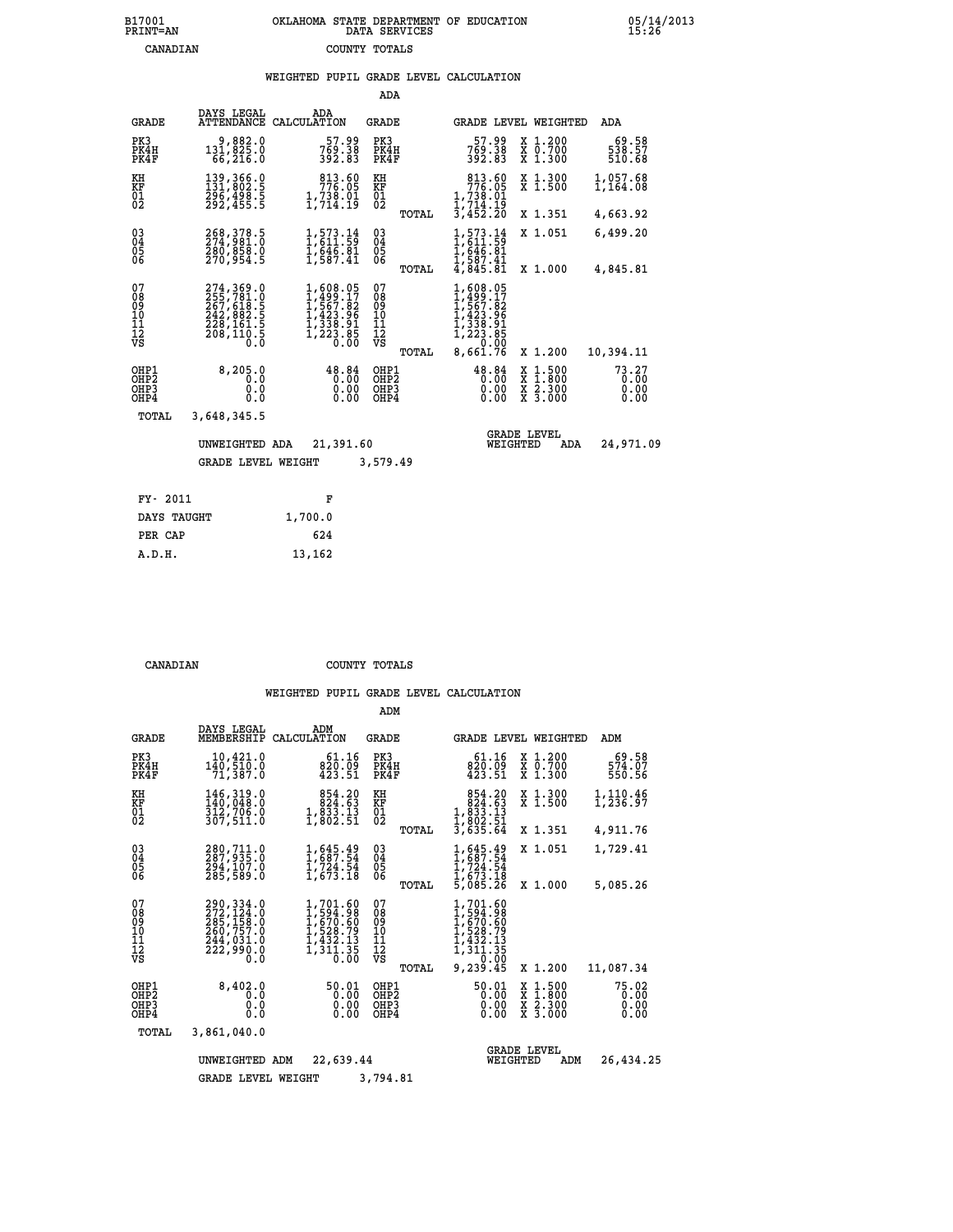| B17001<br><b>PRINT=AN</b> | OKLAHOMA STATE DEPARTMENT OF EDUCATION<br>DATA SERVICES |  |
|---------------------------|---------------------------------------------------------|--|
| 10 CARTER                 | C072 ZANEIS                                             |  |

|                                                                    |                                                                                | WEIGHTED PUPIL GRADE LEVEL CALCULATION                                                                                 |                                           |                                                                               |                                                                                                  |                              |
|--------------------------------------------------------------------|--------------------------------------------------------------------------------|------------------------------------------------------------------------------------------------------------------------|-------------------------------------------|-------------------------------------------------------------------------------|--------------------------------------------------------------------------------------------------|------------------------------|
|                                                                    |                                                                                |                                                                                                                        | ADA                                       |                                                                               |                                                                                                  |                              |
| <b>GRADE</b>                                                       | DAYS LEGAL                                                                     | ADA<br>ATTENDANCE CALCULATION                                                                                          | <b>GRADE</b>                              | GRADE LEVEL WEIGHTED                                                          |                                                                                                  | ADA                          |
| PK3<br>PK4H<br>PK4F                                                | 2,274.0<br>0.0<br>4,469.0                                                      | 13.70<br>$\frac{0.00}{26.92}$                                                                                          | PK3<br>PK4H<br>PK4F                       | 13.70<br>$\frac{70.00}{26.92}$                                                | X 1.200<br>X 0.700<br>X 1.300                                                                    | 16.44<br>0.00<br>35.00       |
| KH<br><b>KF</b><br>01<br>02                                        | 0.0<br>4,190:0<br>6,854.0<br>4,135:5                                           | $25.24$<br>$41.29$<br>$41.39$                                                                                          | KH<br><b>KF</b><br>01<br>02               | $\begin{smallmatrix} 0.00\\ 25.24\\ 41.29\\ 24.91\\ 66.20 \end{smallmatrix}$  | X 1.300<br>X 1.500                                                                               | 0.00<br>37.86                |
|                                                                    |                                                                                |                                                                                                                        | TOTAL                                     |                                                                               | X 1.351                                                                                          | 89.44                        |
| $\begin{smallmatrix} 03 \\[-4pt] 04 \end{smallmatrix}$<br>Ŏ5<br>06 | $\frac{4}{5}$ , $\frac{752}{284}$ : $\frac{5}{0}$<br>$\frac{47771.5}{47199.0}$ | 31.63<br>$\frac{28.74}{25.30}$                                                                                         | $\substack{03 \\ 04}$<br>05               | 28.63<br>31.83<br>28.74<br>25.30<br>85.87                                     | X 1.051                                                                                          | 30.09                        |
|                                                                    |                                                                                |                                                                                                                        | ŌĞ<br>TOTAL                               |                                                                               | X 1.000                                                                                          | 85.87                        |
| 07<br>08<br>09<br>11<br>11<br>12<br>VS                             | 3,554.0<br>4,036.0<br>0:0<br>0:0<br>0:0<br>0:0                                 | $21.41$<br>$24.31$<br>$0.00$<br>$0.00$<br>$0.00$<br>$\begin{smallmatrix} 0.00 & 0.00 \\ 0.00 & 0.00 \end{smallmatrix}$ | 07<br>08<br>09<br>11<br>11<br>12<br>VS    | 21.41<br>$\begin{array}{c} 24.31 \\ 0.00 \\ 0.00 \end{array}$<br>0.00<br>0.00 |                                                                                                  |                              |
|                                                                    |                                                                                |                                                                                                                        | TOTAL                                     | 45.72                                                                         | X 1.200                                                                                          | 54.86                        |
| OHP1<br>OH <sub>P</sub> 2<br>OHP3<br>OHP4                          | 0.0<br>0.0<br>0.0                                                              | 0.00<br>0.00<br>0.00                                                                                                   | OHP1<br>OH <sub>P</sub> 2<br>OHP3<br>OHP4 | 0.00<br>0.00<br>0.00                                                          | $\begin{smallmatrix} x & 1 & 500 \\ x & 1 & 800 \\ x & 2 & 300 \\ x & 3 & 000 \end{smallmatrix}$ | 0.00<br>0.00<br>0.00<br>0.00 |
| TOTAL                                                              | 48,519.5                                                                       |                                                                                                                        |                                           |                                                                               |                                                                                                  |                              |
|                                                                    | 292.28<br>UNWEIGHTED ADA                                                       |                                                                                                                        |                                           | <b>GRADE LEVEL</b><br>WEIGHTED<br>ADA                                         |                                                                                                  | 349.56                       |
|                                                                    | <b>GRADE LEVEL WEIGHT</b>                                                      |                                                                                                                        | 57.28                                     |                                                                               |                                                                                                  |                              |
| FY- 2011                                                           |                                                                                | F                                                                                                                      |                                           |                                                                               |                                                                                                  |                              |
| DAYS TAUGHT                                                        |                                                                                | 166.0                                                                                                                  |                                           |                                                                               |                                                                                                  |                              |
| PER CAP                                                            |                                                                                | 88                                                                                                                     |                                           |                                                                               |                                                                                                  |                              |

 **10 CARTER C072 ZANEIS**

 **A.D.H. 98**

| <b>GRADE</b>                                       | DAYS LEGAL<br>MEMBERSHIP                                                                                                 | ADM<br>CALCULATION                           | <b>GRADE</b>                                        |       |                                                                               | GRADE LEVEL WEIGHTED                     | ADM                     |  |
|----------------------------------------------------|--------------------------------------------------------------------------------------------------------------------------|----------------------------------------------|-----------------------------------------------------|-------|-------------------------------------------------------------------------------|------------------------------------------|-------------------------|--|
| PK3<br>PK4H<br>PK4F                                | 2,279.0<br>4,706.0                                                                                                       | 13.73<br>$\frac{0.00}{28.35}$                | PK3<br>PK4H<br>PK4F                                 |       | 13.73<br>$\frac{0.00}{28.35}$                                                 | X 1.200<br>X 0.700<br>X 1.300            | 16.48<br>-ŏ:ŌŎ<br>36.86 |  |
| KH<br>KF<br>01<br>02                               | 0.0<br>$\frac{4}{7}, \frac{376}{079}$ .0<br>4,262.0                                                                      | $26.36$<br>$42.64$<br>$42.64$<br>$25.67$     | KH<br>KF<br>01<br>02                                |       | $\begin{smallmatrix} 0.00\\ 26.36\\ 42.64\\ 25.67\\ 68.31 \end{smallmatrix}$  | X 1.300<br>X 1.500                       | 0.00<br>39.54           |  |
|                                                    |                                                                                                                          |                                              |                                                     | TOTAL |                                                                               | X 1.351                                  | 92.29                   |  |
| $\begin{matrix} 03 \\ 04 \\ 05 \\ 06 \end{matrix}$ | $\begin{smallmatrix} 4 & 9 & 1 & 2 & 0 \\ 5 & 4 & 6 & 1 & 0 \\ 4 & 8 & 8 & 6 & 0 \\ 4 & 3 & 5 & 7 & 0 \end{smallmatrix}$ | 29.59<br>32.90<br>29.43<br>26.25             | $\begin{array}{c} 03 \\ 04 \\ 05 \\ 06 \end{array}$ |       | $\begin{smallmatrix} 29.59\\ 32.90\\ 29.43\\ 26.25\\ 88.58 \end{smallmatrix}$ | X 1.051                                  | 31.10                   |  |
|                                                    |                                                                                                                          |                                              |                                                     | TOTAL |                                                                               | X 1.000                                  | 88.58                   |  |
| 07<br>089<br>090<br>1112<br>VS                     |                                                                                                                          | $22.32\n25.25\n0.00\n0.00\n0.00\n0.00\n0.00$ | 07<br>08<br>09<br>11<br>11<br>12<br>VS              | TOTAL | $22.325\n25.25\n0.00\n0.00\n0.00\n0.00\n0.00\n47.57$                          | X 1.200                                  | 57.08                   |  |
| OHP1<br>OHP2<br>OHP3<br>OHP4                       | 0.0<br>$\begin{smallmatrix} 0.0 & 0 \ 0.0 & 0 \end{smallmatrix}$                                                         |                                              | OHP1<br>OHP2<br>OHP3<br>OHP4                        |       |                                                                               | X 1:500<br>X 1:800<br>X 2:300<br>X 3:000 | 0.00<br>0.00<br>0.00    |  |
| TOTAL                                              | 50,215.0                                                                                                                 |                                              |                                                     |       |                                                                               |                                          |                         |  |
|                                                    | UNWEIGHTED                                                                                                               | ADM                                          | 302.49                                              |       | WEIGHTED                                                                      | <b>GRADE LEVEL</b><br>ADM                | 361.93                  |  |
|                                                    | <b>GRADE LEVEL WEIGHT</b>                                                                                                |                                              | 59.44                                               |       |                                                                               |                                          |                         |  |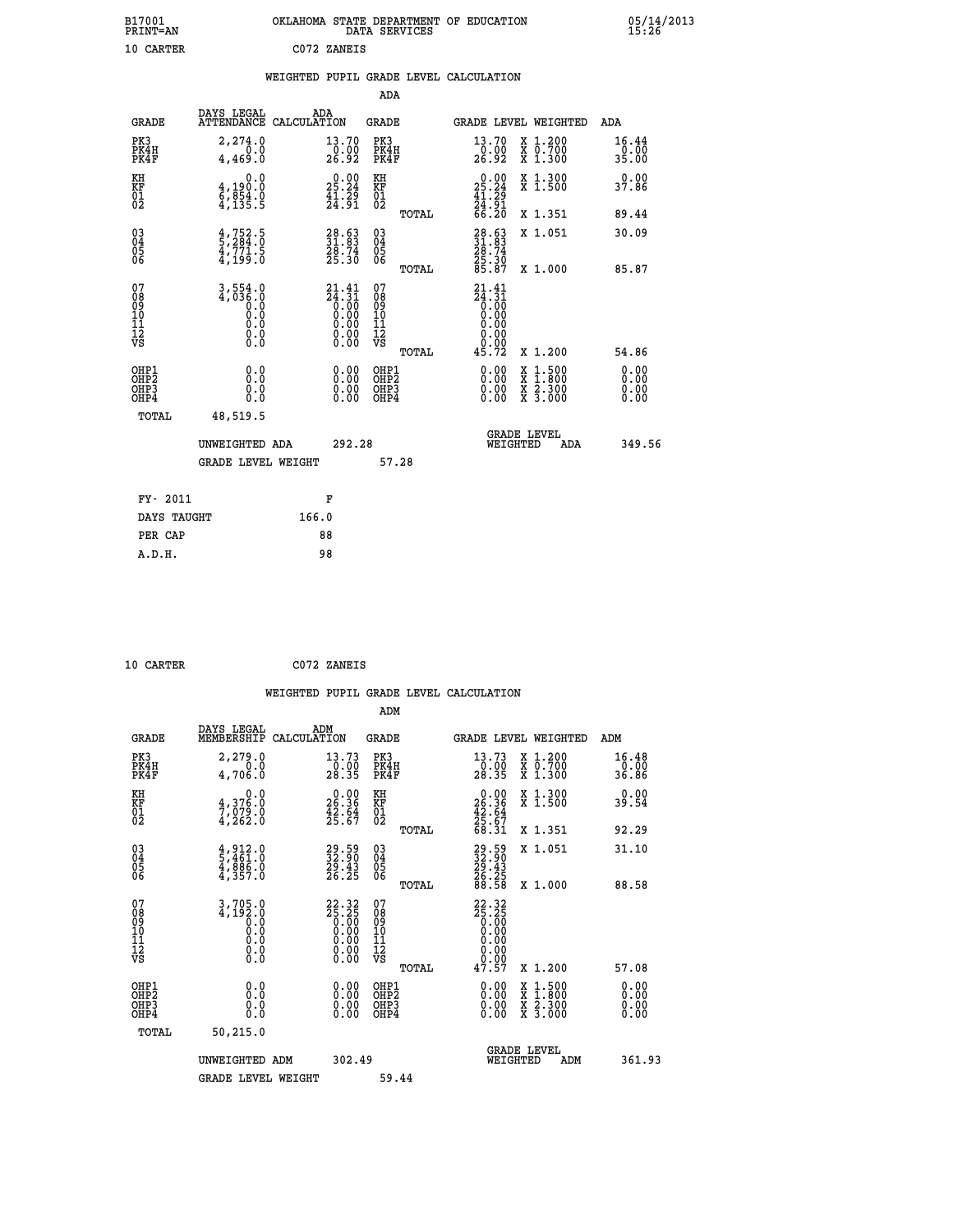| B17001<br><b>PRINT=AN</b> | OKLAHOMA STATE DEPARTMENT OF EDUCATION<br>DATA SERVICES | 05/14/2013<br>15:26 |
|---------------------------|---------------------------------------------------------|---------------------|
| 10 CARTER                 | 1019 ARDMORE                                            |                     |

|  |  | WEIGHTED PUPIL GRADE LEVEL CALCULATION |
|--|--|----------------------------------------|
|  |  |                                        |

|                                           |                                                                                           |                                                                                                    | ADA                                             |                                                                                  |                                                                                                  |                              |
|-------------------------------------------|-------------------------------------------------------------------------------------------|----------------------------------------------------------------------------------------------------|-------------------------------------------------|----------------------------------------------------------------------------------|--------------------------------------------------------------------------------------------------|------------------------------|
| <b>GRADE</b>                              | DAYS LEGAL                                                                                | ADA<br>ATTENDANCE CALCULATION                                                                      | GRADE                                           |                                                                                  | GRADE LEVEL WEIGHTED                                                                             | ADA                          |
| PK3<br>PK4H<br>PK4F                       | 1,712.0<br>0.0<br>33,346.5                                                                | 10.77<br>209.73                                                                                    | PK3<br>PK4H<br>PK4F                             | 10.77<br>0.00<br>73.209                                                          | X 1.200<br>X 0.700<br>X 1.300                                                                    | 12.92<br>272.65              |
| KH<br>KF<br>01<br>02                      | 0.0<br>37,084.5<br>40,191.5<br>40,011.5                                                   | $\begin{smallmatrix} 0.00\\ 233.24\\ 252.78\\ 251.64 \end{smallmatrix}$                            | KH<br>KF<br>01<br>02                            | $\begin{smallmatrix} &0.00\\ 233.24\\ 252.78\\ 251.64\\ 504.42\end{smallmatrix}$ | X 1.300<br>X 1.500                                                                               | 0.00<br>349.86               |
|                                           |                                                                                           |                                                                                                    | TOTAL                                           |                                                                                  | X 1.351                                                                                          | 681.47                       |
| 03<br>04<br>05<br>06                      | 33,078.0<br>34,977.5<br>34,040.0<br>32,178.0                                              | 208.04<br>219.98<br>214.09<br>202.38                                                               | 03<br>04<br>05<br>06                            | 208.04<br>$\frac{214.09}{202.38}$<br>636.45                                      | X 1.051                                                                                          | 218.65                       |
|                                           |                                                                                           |                                                                                                    | TOTAL                                           |                                                                                  | X 1.000                                                                                          | 636.45                       |
| 07<br>08<br>09<br>10<br>11<br>12<br>VS    | $28,407.0$<br>$29,783.0$<br>$26,870.0$<br>$26,936.5$<br>$29,513.0$<br>$24,989.0$<br>$0.0$ | $\begin{smallmatrix} 178.66\\ 187.31\\ 170.06\\ 170.48\\ 186.79\\ 186.16\\ 0.00 \end{smallmatrix}$ | 07<br>08<br>09<br>11<br>11<br>12<br>VS<br>TOTAL | 178.66<br>187.31<br>$170.06$<br>170.48<br>186.79<br>158.16<br>159.00<br>1,051.46 | X 1.200                                                                                          | 1,261.75                     |
| OHP1<br>OH <sub>P</sub> 2<br>OHP3<br>OHP4 | 0.0<br>0.0<br>$0.\overline{0}$                                                            | 0.00<br>0.00                                                                                       | OHP1<br>OHP <sub>2</sub><br>OHP3<br>OHP4        | 0.00<br>0.00<br>0.00                                                             | $\begin{smallmatrix} x & 1 & 500 \\ x & 1 & 800 \\ x & 2 & 300 \\ x & 3 & 000 \end{smallmatrix}$ | 0.00<br>0.00<br>0.00<br>0.00 |
| TOTAL                                     | 453,118.0                                                                                 |                                                                                                    |                                                 |                                                                                  |                                                                                                  |                              |
|                                           | UNWEIGHTED ADA<br><b>GRADE LEVEL WEIGHT</b>                                               | 2,854.11                                                                                           | 579.64                                          | WEIGHTED                                                                         | <b>GRADE LEVEL</b><br>ADA                                                                        | 3,433.75                     |
|                                           |                                                                                           |                                                                                                    |                                                 |                                                                                  |                                                                                                  |                              |
| FY- 2011                                  |                                                                                           | F                                                                                                  |                                                 |                                                                                  |                                                                                                  |                              |
|                                           | DAYS TAUGHT                                                                               | 159.0                                                                                              |                                                 |                                                                                  |                                                                                                  |                              |
| PER CAP                                   |                                                                                           | 33                                                                                                 |                                                 |                                                                                  |                                                                                                  |                              |
| A.D.H.                                    |                                                                                           | 1,481                                                                                              |                                                 |                                                                                  |                                                                                                  |                              |

| 10 CARTER | I019 ARDMORE |
|-----------|--------------|

|                                                       |                                                                                  |                                                                           | ADM                                    |        |                                                                              |                                                                             |                              |
|-------------------------------------------------------|----------------------------------------------------------------------------------|---------------------------------------------------------------------------|----------------------------------------|--------|------------------------------------------------------------------------------|-----------------------------------------------------------------------------|------------------------------|
| <b>GRADE</b>                                          | DAYS LEGAL<br>MEMBERSHIP                                                         | ADM<br>CALCULATION                                                        | <b>GRADE</b>                           |        |                                                                              | GRADE LEVEL WEIGHTED                                                        | ADM                          |
| PK3<br>PK4H<br>PK4F                                   | 1,922.0<br>0.0<br>35,931.0                                                       | 12.09<br>225.98                                                           | PK3<br>PK4H<br>PK4F                    |        | 12.09<br>00.01<br>225.98                                                     | $\begin{smallmatrix} x & 1.200 \\ x & 0.700 \end{smallmatrix}$<br>$X$ 1.300 | 14.51<br>0.00<br>293.77      |
| KH<br>KF<br>01<br>02                                  | 0.0<br>39,164:0<br>41,564.0<br>41,327:0                                          | $0.00$<br>246.31<br>$\frac{261.41}{259.92}$                               | KH<br>KF<br>01<br>02                   |        | 0.00<br>246.31<br>$\frac{261.41}{259.92}$<br>521.33                          | X 1.300<br>X 1.500                                                          | 0.00<br>369.47               |
|                                                       |                                                                                  |                                                                           |                                        | TOTAL  |                                                                              | X 1.351                                                                     | 704.32                       |
| 03<br>04<br>05<br>06                                  | 34, 296.0<br>35, 999.0<br>35, 124.0<br>33,831.0                                  | $\begin{smallmatrix} 215.70\\ 226.41\\ 220.91\\ 212.77 \end{smallmatrix}$ | $\substack{03 \\ 04}$<br>05<br>06      |        | 215.70<br>226.41<br>220.91<br>212.77                                         | X 1.051                                                                     | 226.70                       |
|                                                       |                                                                                  |                                                                           |                                        | TOTAL  | 660.09                                                                       | X 1.000                                                                     | 660.09                       |
| 07<br>08<br>09<br>101<br>112<br>VS                    | 30, 124.0<br>31, 443.0<br>28, 918.0<br>29, 981.0<br>31, 664.0<br>27,954.0<br>0.0 | 189.46<br>197.75<br>183.03<br>189.75<br>200.41<br>$\frac{176.92}{0.00}$   | 07<br>08<br>09<br>11<br>11<br>12<br>VS | TOTAL  | 189.46<br>197.75<br>183.03<br>189.75<br>200.41<br>176.92<br>0.00<br>1,137.32 | X 1.200                                                                     | 1,364.78                     |
| OHP1<br>OH <sub>P</sub> 2<br>OH <sub>P3</sub><br>OHP4 | 0.0<br>0.000                                                                     | $0.00$<br>$0.00$<br>0.00                                                  | OHP1<br>OHP2<br>OHP3<br>OHP4           |        | $0.00$<br>$0.00$<br>0.00                                                     | X 1:500<br>X 1:800<br>X 2:300<br>X 3:000                                    | 0.00<br>0.00<br>0.00<br>0.00 |
| TOTAL                                                 | 479,242.0                                                                        |                                                                           |                                        |        |                                                                              |                                                                             |                              |
|                                                       | UNWEIGHTED ADM                                                                   | 3,018.82                                                                  |                                        |        | WEIGHTED                                                                     | <b>GRADE LEVEL</b><br>ADM                                                   | 3,633.64                     |
|                                                       | <b>GRADE LEVEL WEIGHT</b>                                                        |                                                                           |                                        | 614.82 |                                                                              |                                                                             |                              |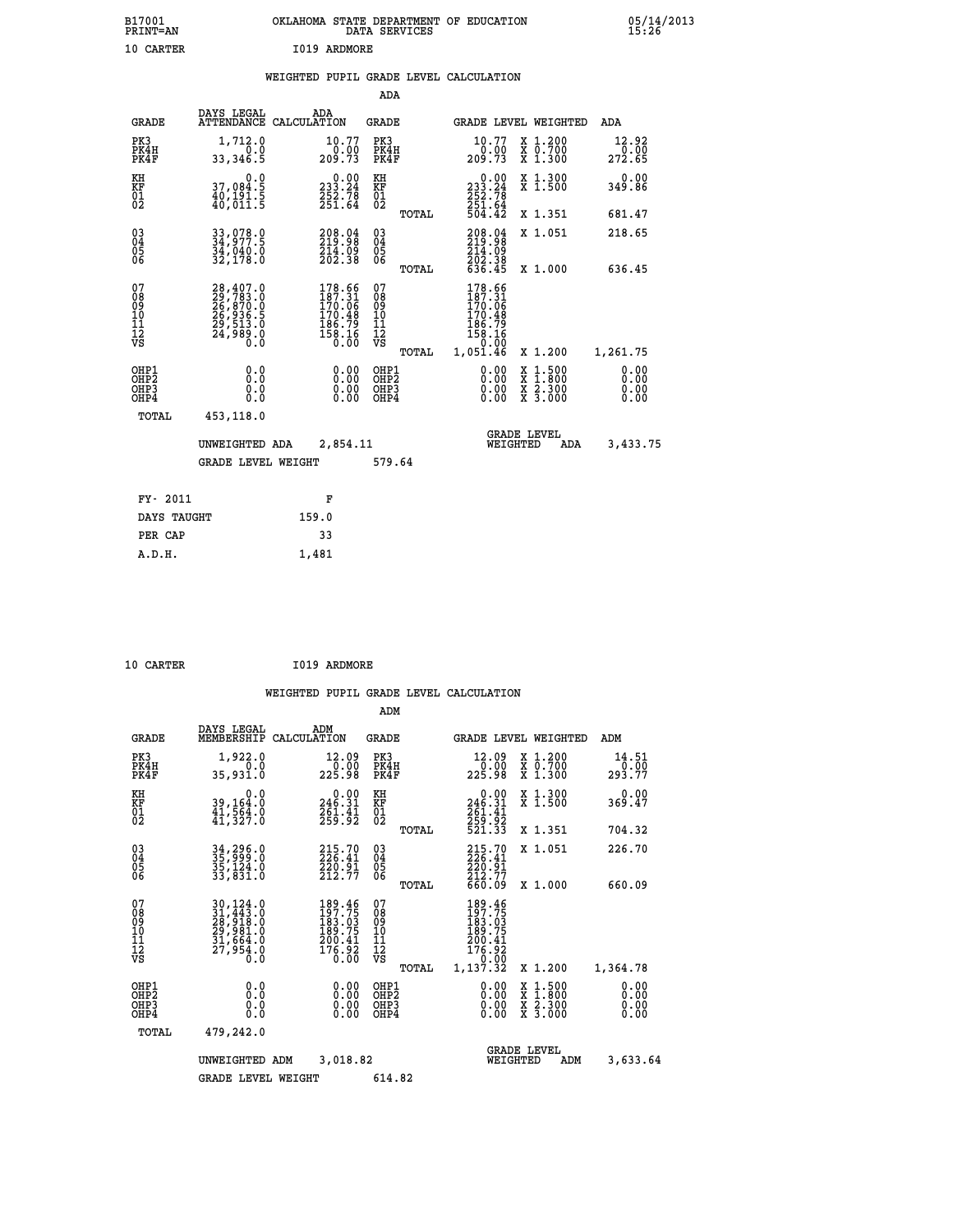| B17001<br><b>PRINT=AN</b> | OKLAHOMA STATE DEPARTMENT OF EDUCATION<br>DATA SERVICES | 05/14/2013<br>15:26 |
|---------------------------|---------------------------------------------------------|---------------------|
| 10 CARTER                 | 1021 SPRINGER                                           |                     |

|                                        |                                                                            | WEIGHTED PUPIL GRADE LEVEL CALCULATION                                             |                                                    |                                                                                                        |                       |
|----------------------------------------|----------------------------------------------------------------------------|------------------------------------------------------------------------------------|----------------------------------------------------|--------------------------------------------------------------------------------------------------------|-----------------------|
|                                        |                                                                            |                                                                                    | <b>ADA</b>                                         |                                                                                                        |                       |
| <b>GRADE</b>                           | DAYS LEGAL                                                                 | ADA<br>ATTENDANCE CALCULATION                                                      | GRADE                                              | GRADE LEVEL WEIGHTED                                                                                   | ADA                   |
| PK3<br>PK4H<br>PK4F                    | 234.0<br>0.0<br>2,747.0                                                    | $\begin{smallmatrix} 1.38 \\[-4pt] 0.00\\[-4pt] 16.25\end{smallmatrix}$            | PK3<br>PK4H<br>PK4F                                | 1.38<br>X 1.200<br>0.00<br><del>Χ</del> Ō:7ŎŎ<br>X 1:300<br>16.25                                      | 1.66<br>0.00<br>21.13 |
| KH<br>KF<br>01<br>02                   | 0.0<br>3,898:5<br>2,842:0<br>3,429:0                                       | $\begin{smallmatrix} 0.00\\ 23.07\\ 16.82\\ 20.29 \end{smallmatrix}$               | KH<br>KF<br>01<br>02                               | $\begin{smallmatrix} 0.00\\ 23.07\\ 16.82\\ 20.29\\ 37.11 \end{smallmatrix}$<br>X 1.300<br>X 1.500     | 0.00<br>34.61         |
|                                        |                                                                            |                                                                                    | TOTAL                                              | X 1.351                                                                                                | 50.14                 |
| $^{03}_{04}$<br>Ŏ5<br>06               | 3,843.0<br>2,654.5<br>2,790.5<br>2,908.5                                   | $22.74$<br>$15.71$<br>$\frac{16.51}{17.21}$                                        | $\begin{matrix} 03 \\ 04 \\ 05 \\ 06 \end{matrix}$ | $^{22}_{15}$ : 71<br>$^{15}_{16}$ : 71<br>X 1.051                                                      | 23.90                 |
|                                        |                                                                            |                                                                                    | TOTAL                                              | $\bar{1}\bar{7}\cdot\bar{2}\bar{1}\over 49\cdot43$<br>X 1.000                                          | 49.43                 |
| 07<br>08<br>09<br>11<br>11<br>12<br>VS | $1,460.0$<br>$2,847.0$<br>$1,846.5$<br>$2,693.5$<br>$2,663.5$<br>$1,646.5$ | $\begin{smallmatrix}8.64\\16.85\\10.93\\15.94\\15.76\\9.74\\0.00\end{smallmatrix}$ | 07<br>08<br>09<br>11<br>11<br>12<br>VS             | 8.64<br>$16.85$<br>$16.93$<br>$15.94$<br>$15.76$<br>$9.74$<br>$9.00$                                   |                       |
|                                        |                                                                            |                                                                                    | TOTAL                                              | 77.86<br>X 1.200                                                                                       | 93.43                 |
| OHP1<br>OHP2<br>OHP3<br>OHP4           | 0.0<br>0.0<br>0.0                                                          | 0.00<br>$\begin{smallmatrix} 0.00 \ 0.00 \end{smallmatrix}$                        | OHP1<br>OHP <sub>2</sub><br>OHP3<br>OHP4           | 0.00<br>$\begin{smallmatrix} 1.500\ 1.800\ 2.300\ 3.000 \end{smallmatrix}$<br><b>XXX</b><br>XX<br>0.00 | 0.00<br>0.00<br>0.00  |
| <b>TOTAL</b>                           | 38,504.0<br>UNWEIGHTED ADA                                                 | 227.84                                                                             |                                                    | <b>GRADE LEVEL</b><br>WEIGHTED<br>ADA                                                                  | 274.30                |
|                                        | <b>GRADE LEVEL WEIGHT</b>                                                  |                                                                                    | 46.46                                              |                                                                                                        |                       |
| FY- 2011                               |                                                                            | F                                                                                  |                                                    |                                                                                                        |                       |
| DAYS TAUGHT                            |                                                                            | 169.0                                                                              |                                                    |                                                                                                        |                       |
| PER CAP                                |                                                                            | 84                                                                                 |                                                    |                                                                                                        |                       |
| A.D.H.                                 |                                                                            | 216                                                                                |                                                    |                                                                                                        |                       |

 **10 CARTER I021 SPRINGER**

| <b>GRADE</b>                                       | DAYS LEGAL<br>MEMBERSHIP                                                                                                      | ADM<br>CALCULATION                                                                  | <b>GRADE</b>                                       |       | GRADE LEVEL WEIGHTED                                                                                                                      |                                          | ADM                  |  |
|----------------------------------------------------|-------------------------------------------------------------------------------------------------------------------------------|-------------------------------------------------------------------------------------|----------------------------------------------------|-------|-------------------------------------------------------------------------------------------------------------------------------------------|------------------------------------------|----------------------|--|
| PK3<br>PK4H<br>PK4F                                | 234.0<br>2,930.0                                                                                                              | 1.38<br>$\frac{0.00}{17.34}$                                                        | PK3<br>PK4H<br>PK4F                                |       | 1.38<br>$\frac{0.00}{17.34}$                                                                                                              | X 1.200<br>X 0.700<br>X 1.300            | 1.66<br>22.54        |  |
| KH<br>KF<br>01<br>02                               | 0.0<br>$\frac{4}{3}, \frac{141}{135}$ .0<br>3,615.0                                                                           | $\begin{smallmatrix} 0.00\\ 24.50\\ 18.55\\ 18.55\\ 21.39 \end{smallmatrix}$        | KH<br>KF<br>01<br>02                               |       | $\begin{smallmatrix} 0.00\\24.50\\18.55\\21.39\\39.94 \end{smallmatrix}$                                                                  | X 1.300<br>X 1.500                       | 0.00<br>36.75        |  |
|                                                    |                                                                                                                               |                                                                                     |                                                    | TOTAL |                                                                                                                                           | X 1.351                                  | 53.96                |  |
| $\begin{matrix} 03 \\ 04 \\ 05 \\ 06 \end{matrix}$ | $\frac{4}{2}, \begin{smallmatrix} 0 & 6 & 3 & 0 \\ 9 & 5 & 5 & 0 \\ 2 & 9 & 3 & 2 & 0 \\ 3 & 0 & 3 & 8 & 0 \end{smallmatrix}$ | $24.04$<br>$16.89$<br>$17.35$<br>$17.98$                                            | $\begin{matrix} 03 \\ 04 \\ 05 \\ 06 \end{matrix}$ |       | $24.04$<br>$16.89$<br>$17.35$<br>$17.98$<br>$52.22$                                                                                       | X 1.051                                  | 25.27                |  |
|                                                    |                                                                                                                               |                                                                                     |                                                    | TOTAL |                                                                                                                                           | X 1.000                                  | 52.22                |  |
| 07<br>08<br>09<br>101<br>112<br>VS                 | $1,518.0$<br>$2,968.0$<br>$1,950.0$<br>$2,861.0$<br>$2,784.0$<br>$1,709.0$<br>$0.0$                                           | $\begin{smallmatrix}8.98\\17.56\\11.54\\16.93\\16.47\\10.11\\0.00\end{smallmatrix}$ | 07<br>08<br>09<br>11<br>11<br>12<br>VS             | TOTAL | $\begin{array}{r} 8\cdot 98 \\ 17\cdot 56 \\ 11\cdot 54 \\ 16\cdot 93 \\ 16\cdot 47 \\ 10\cdot 11 \\ 0\cdot 00 \\ 81\cdot 59 \end{array}$ | X 1.200                                  | 97.91                |  |
| OHP1<br>OHP2<br>OHP3<br>OHP4                       | 0.0<br>0.0<br>Ŏ.Ŏ                                                                                                             |                                                                                     | OHP1<br>OHP2<br>OHP3<br>OHP4                       |       |                                                                                                                                           | X 1:500<br>X 1:800<br>X 2:300<br>X 3:000 | 0.00<br>0.00<br>0.00 |  |
| TOTAL                                              | 40,733.0                                                                                                                      |                                                                                     |                                                    |       |                                                                                                                                           |                                          |                      |  |
|                                                    | UNWEIGHTED<br>ADM                                                                                                             | 241.01                                                                              |                                                    |       | <b>GRADE LEVEL</b><br>WEIGHTED                                                                                                            | ADM                                      | 290.31               |  |
|                                                    | <b>GRADE LEVEL WEIGHT</b>                                                                                                     |                                                                                     | 49.30                                              |       |                                                                                                                                           |                                          |                      |  |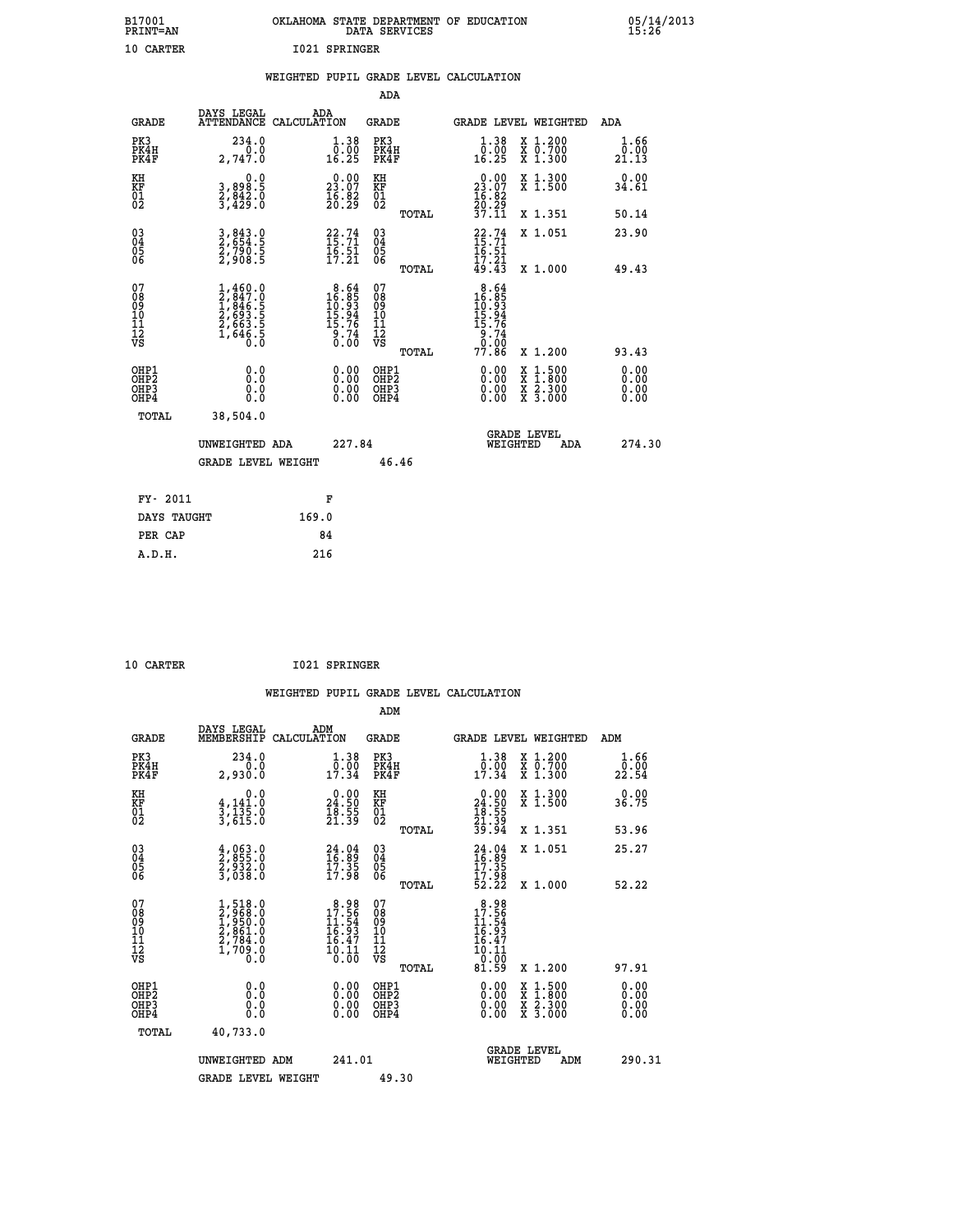| B17001          | OKLAHOMA STATE DEPARTMENT OF EDUCATION |
|-----------------|----------------------------------------|
| <b>PRINT=AN</b> | DATA SERVICES                          |
| 10 CARTER       | <b>I027 PLAINVIEW</b>                  |

|  |  | WEIGHTED PUPIL GRADE LEVEL CALCULATION |
|--|--|----------------------------------------|
|  |  |                                        |

|                                                                    |                                                                                                                               |                                                                                                | ADA                                       |       |                                                                                                   |                                          |                              |
|--------------------------------------------------------------------|-------------------------------------------------------------------------------------------------------------------------------|------------------------------------------------------------------------------------------------|-------------------------------------------|-------|---------------------------------------------------------------------------------------------------|------------------------------------------|------------------------------|
| <b>GRADE</b>                                                       | DAYS LEGAL                                                                                                                    | ADA<br>ATTENDANCE CALCULATION                                                                  | <b>GRADE</b>                              |       |                                                                                                   | GRADE LEVEL WEIGHTED                     | ADA                          |
| PK3<br>PK4H<br>PK4F                                                | 685.5<br>0.0<br>12,701.0                                                                                                      | $\frac{4.06}{0.00}$<br>75.15                                                                   | PK3<br>PK4H<br>PK4F                       |       | 4.06<br>$7\overline{5}\cdot 1\overline{5}$                                                        | X 1.200<br>X 0.700<br>X 1.300            | 4.87<br>0.00<br>97.70        |
| KH<br><b>KF</b><br>01<br>02                                        | 0.0<br>16,589.5<br>19,666.0<br>14,946.5                                                                                       | 98.16<br>$1\overline{1}\,\overline{6}\,\overline{.}\,\overline{3}\,\overline{7}\,$<br>88.44    | KH<br>KF<br>01<br>02                      |       | $\begin{smallmatrix} &0.00\\ &98.16\\ 116.37\\ 188.44\\ 204.81\end{smallmatrix}$                  | X 1.300<br>X 1.500                       | 0.00<br>147.24               |
|                                                                    |                                                                                                                               |                                                                                                |                                           | TOTAL |                                                                                                   | X 1.351                                  | 276.70                       |
| $\begin{smallmatrix} 03 \\[-4pt] 04 \end{smallmatrix}$<br>05<br>06 | $\begin{smallmatrix} 18\,,\,174\,. \ 16\,,\,129\,. \ 18\,,\,056\,. \ 0\\ 18\,,\,056\,. \ 0\\ 21\,,\,705\,. \end{smallmatrix}$ | $\begin{array}{r} 107.54 \\ 95.44 \\ 106.84 \\ 128.43 \end{array}$                             | $\substack{03 \\ 04}$<br>05<br>06         | TOTAL | $107.54$<br>$106.84$<br>$128.43$<br>330.71                                                        | X 1.051<br>X 1.000                       | 113.02<br>330.71             |
| 07<br>08<br>09<br>11<br>11<br>12<br>VS                             | $\begin{smallmatrix}17,998.5\\16,048.0\\17,188.5\\15,156.0\\14,162.5\\12,734.5\\0.0\end{smallmatrix}$                         | $\begin{smallmatrix} 106.50\\ 94.96\\ 101.71\\ 89.68\\ 83.80\\ 75.35\\ 0.00 \end{smallmatrix}$ | 07<br>08<br>09<br>11<br>11<br>12<br>VS    |       | $\begin{smallmatrix} 106.50\\ 94.96\\ 101.71\\ 89.68\\ 83.80\\ 75.350\\ 79.000 \end{smallmatrix}$ |                                          |                              |
|                                                                    |                                                                                                                               |                                                                                                |                                           | TOTAL | 552.00                                                                                            | X 1.200                                  | 662.40                       |
| OHP1<br>OH <sub>P2</sub><br>OH <sub>P3</sub><br>OH <sub>P4</sub>   | 20.5<br>0.0<br>0.0                                                                                                            | 0.12<br>0.00<br>0.00                                                                           | OHP1<br>OH <sub>P</sub> 2<br>OHP3<br>OHP4 |       | 0.12<br>0.00<br>0.00                                                                              | X 1:500<br>X 1:800<br>X 2:300<br>X 3:000 | 0.18<br>0.00<br>0.00<br>0.00 |
| TOTAL                                                              | 231,961.5                                                                                                                     |                                                                                                |                                           |       |                                                                                                   |                                          |                              |
|                                                                    | UNWEIGHTED ADA                                                                                                                | 1,372.55                                                                                       |                                           |       |                                                                                                   | <b>GRADE LEVEL</b><br>WEIGHTED<br>ADA    | 1,632.82                     |
|                                                                    | <b>GRADE LEVEL WEIGHT</b>                                                                                                     |                                                                                                | 260.27                                    |       |                                                                                                   |                                          |                              |
| FY- 2011                                                           |                                                                                                                               | F                                                                                              |                                           |       |                                                                                                   |                                          |                              |
| DAYS TAUGHT                                                        |                                                                                                                               | 169.0                                                                                          |                                           |       |                                                                                                   |                                          |                              |
| PER CAP                                                            |                                                                                                                               | 33                                                                                             |                                           |       |                                                                                                   |                                          |                              |

|  | 10 CARTER |
|--|-----------|
|  |           |

 **A.D.H. 1,280**

 **10 CARTER I027 PLAINVIEW**

|                                    |                                                       |                                                                                                                                                                                      |             |                                                                           | ADM                                                 |       |                                                                                                       |                                          |                              |
|------------------------------------|-------------------------------------------------------|--------------------------------------------------------------------------------------------------------------------------------------------------------------------------------------|-------------|---------------------------------------------------------------------------|-----------------------------------------------------|-------|-------------------------------------------------------------------------------------------------------|------------------------------------------|------------------------------|
|                                    | <b>GRADE</b>                                          | DAYS LEGAL<br>MEMBERSHIP                                                                                                                                                             | CALCULATION | ADM                                                                       | <b>GRADE</b>                                        |       |                                                                                                       | GRADE LEVEL WEIGHTED                     | ADM                          |
|                                    | PK3<br>PK4H<br>PK4F                                   | 691.0<br>0.0<br>13,540.0                                                                                                                                                             |             | 4.09<br>0.00<br>80.12                                                     | PK3<br>PK4H<br>PK4F                                 |       | $\begin{smallmatrix} 4.09\ 0.00\\ 80.12 \end{smallmatrix}$                                            | X 1.200<br>X 0.700<br>X 1.300            | 4.91<br>0.00<br>104.16       |
| KH<br>KF<br>01<br>02               |                                                       | 0.0<br>17,560:0<br>20,512:0<br>15,458:0                                                                                                                                              |             | $\begin{smallmatrix}&&0.00\\103.91\\121.37\\91.47\end{smallmatrix}$       | KH<br>KF<br>01<br>02                                |       | 0.00<br>$\begin{array}{c} 103.91 \\[-4pt] 121.37 \\[-4pt] 212.84 \end{array}$                         | X 1.300<br>X 1.500                       | 0.00<br>155.87               |
|                                    |                                                       |                                                                                                                                                                                      |             |                                                                           |                                                     | TOTAL |                                                                                                       | X 1.351                                  | 287.55                       |
| 03<br>04<br>05<br>06               |                                                       | 18,823.0<br>16,809.0<br>18,644.0<br>22,516.0                                                                                                                                         |             | 111.38<br>$\frac{110}{133}$ $\frac{32}{23}$                               | $\begin{array}{c} 03 \\ 04 \\ 05 \\ 06 \end{array}$ |       | $\begin{array}{c} 111\cdot 38 \\ 99\cdot 46 \\ 110\cdot 32 \\ 133\cdot 23 \\ 343\cdot 01 \end{array}$ | X 1.051                                  | 117.06                       |
|                                    |                                                       |                                                                                                                                                                                      |             |                                                                           |                                                     | TOTAL |                                                                                                       | X 1.000                                  | 343.01                       |
| 07<br>08<br>09<br>101<br>112<br>VS |                                                       | $\begin{smallmatrix} 18\,, & 815\,, & 0\\ 16\,, & 586\,, & 0\\ 17\,, & 784\,, & 0\\ 15\,, & 807\,, & 0\\ 14\,, & 564\,, & 0\\ 12\,, & 966\,, & 0\\ 0\,. & 0\,. & 0\end{smallmatrix}$ |             | 111.33<br>$198.14$<br>$105.23$<br>$93.53$<br>$86.18$<br>$76.72$<br>$0.00$ | 07<br>08<br>09<br>101<br>11<br>12<br>VS             | TOTAL | 111.33<br>$198.14$<br>$105.23$<br>$93.53$<br>$86.18$<br>$76.720$<br>$70.00$<br>571.13                 | X 1.200                                  | 685.36                       |
|                                    | OHP1<br>OH <sub>P</sub> 2<br>OH <sub>P3</sub><br>OHP4 | 22.0<br>0.0<br>0.000                                                                                                                                                                 |             | $\begin{smallmatrix} 0.13\ 0.00 \ 0.00 \end{smallmatrix}$<br>0.00         | OHP1<br>OHP2<br>OHP3<br>OHP4                        |       | $0.13\n0.00\n0.00$<br>0.00                                                                            | X 1:500<br>X 1:800<br>X 2:300<br>X 3:000 | 0.20<br>0.00<br>0.00<br>0.00 |
|                                    | TOTAL                                                 | 241,097.0                                                                                                                                                                            |             |                                                                           |                                                     |       |                                                                                                       |                                          |                              |
|                                    |                                                       | UNWEIGHTED ADM                                                                                                                                                                       |             | 1,426.61                                                                  |                                                     |       | WEIGHTED                                                                                              | <b>GRADE LEVEL</b><br>ADM                | 1,698.12                     |
|                                    |                                                       | <b>GRADE LEVEL WEIGHT</b>                                                                                                                                                            |             |                                                                           | 271.51                                              |       |                                                                                                       |                                          |                              |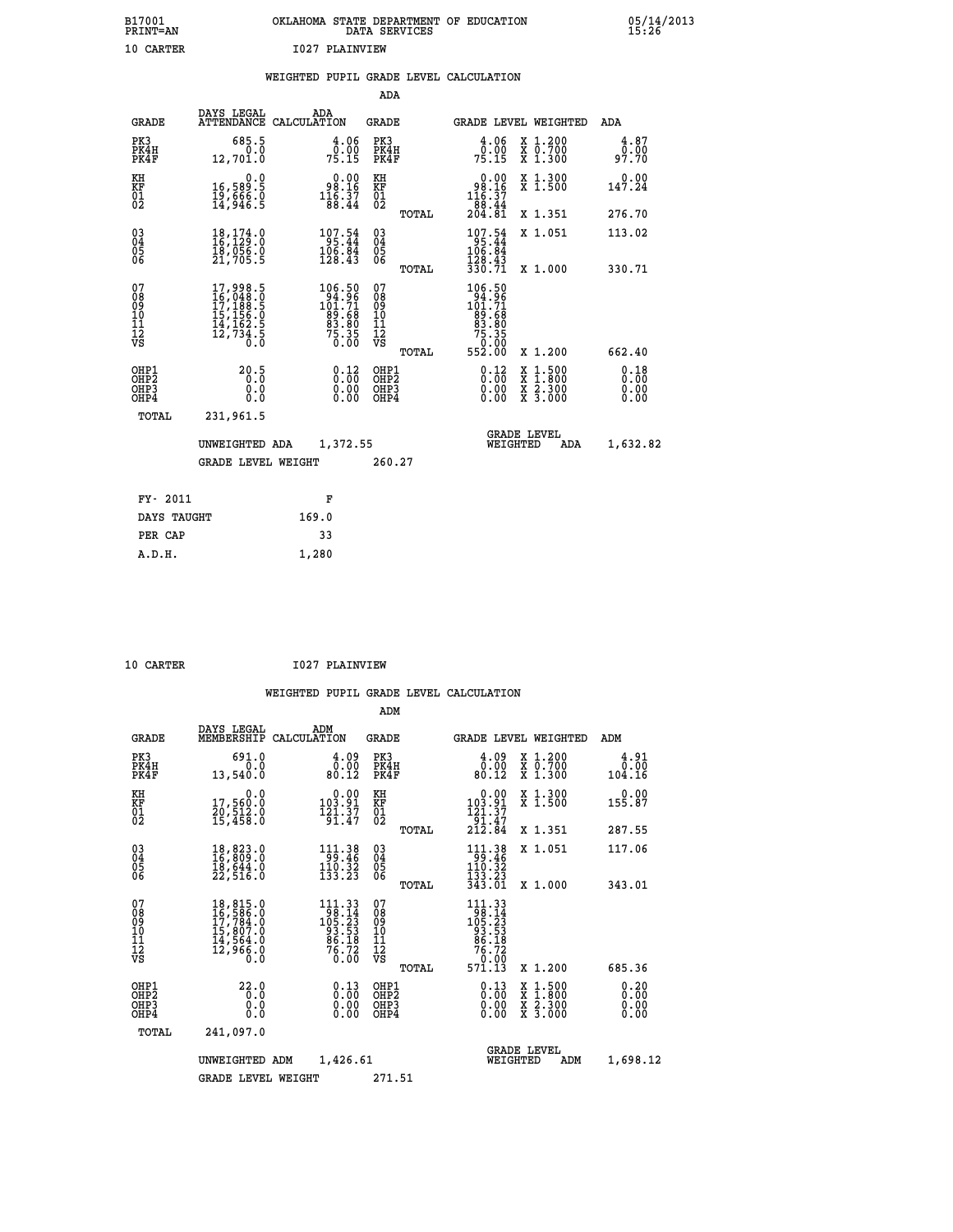| B17001          | OKLAHOMA STATE DEPARTMENT OF EDUCATION |
|-----------------|----------------------------------------|
| <b>PRINT=AN</b> | DATA SERVICES                          |
| 10 CARTER       | <b>I032 LONE GROVE</b>                 |

|  |  | WEIGHTED PUPIL GRADE LEVEL CALCULATION |
|--|--|----------------------------------------|
|  |  |                                        |

|                                                                    |                                                                             |                                                                           | ADA                                    |       |                                                                                                        |                                                                                                                                              |                               |
|--------------------------------------------------------------------|-----------------------------------------------------------------------------|---------------------------------------------------------------------------|----------------------------------------|-------|--------------------------------------------------------------------------------------------------------|----------------------------------------------------------------------------------------------------------------------------------------------|-------------------------------|
| <b>GRADE</b>                                                       | DAYS LEGAL                                                                  | ADA<br>ATTENDANCE CALCULATION                                             | <b>GRADE</b>                           |       |                                                                                                        | <b>GRADE LEVEL WEIGHTED</b>                                                                                                                  | ADA                           |
| PK3<br>PK4H<br>PK4F                                                | 990.0<br>0.0<br>15,739.5                                                    | 5.72<br>00.00<br>80.00                                                    | PK3<br>PK4H<br>PK4F                    |       | 5.72<br>ō:ŏō<br>80:0e                                                                                  | X 1.200<br>X 0.700<br>X 1.300                                                                                                                | 6.86<br>0.00<br>118.27        |
| KH<br>KF<br>01<br>02                                               | 0.0<br>20,728:0<br>22,147:5<br>17,322:0                                     | $0.00$<br>119.82<br>$\frac{128}{100}$ $\frac{02}{13}$                     | KH<br>KF<br>01<br>02                   |       | $\begin{smallmatrix} &0.00\\ 119.82\\ 128.02\\ 100.13\\ 228.15\end{smallmatrix}$                       | X 1.300<br>X 1.500                                                                                                                           | 0.00<br>179.73                |
|                                                                    |                                                                             |                                                                           |                                        | TOTAL |                                                                                                        | X 1.351                                                                                                                                      | 308.23                        |
| $\begin{smallmatrix} 03 \\[-4pt] 04 \end{smallmatrix}$<br>Ŏ5<br>06 | $\substack{17, 489.5 \\ 17, 944.0 \\ 21, 071.5 \\ 19, 416.0}$               | $\frac{101.10}{103.72}$<br>$\frac{121.80}{112.23}$                        | $\substack{03 \\ 04}$<br>Ŏ5<br>06      |       | $\begin{array}{c} 101\cdot 10 \\ 103\cdot 72 \\ 121\cdot 80 \\ 112\cdot 23 \\ 337\cdot 75 \end{array}$ | X 1.051                                                                                                                                      | 106.26                        |
|                                                                    |                                                                             |                                                                           |                                        | TOTAL |                                                                                                        | X 1.000                                                                                                                                      | 337.75                        |
| 07<br>08<br>09<br>101<br>11<br>12<br>VS                            | 20,811.0<br>16,688.0<br>17,179.5<br>16,220.5<br>16,962.5<br>12,691.0<br>0.0 | $120.29$<br>$96.46$<br>$99.30$<br>$93.76$<br>$98.05$<br>$73.36$<br>$0.00$ | 07<br>08<br>09<br>11<br>11<br>12<br>VS |       | 120.29<br>96.46<br>99.306<br>98.056<br>73.360<br>0.000                                                 |                                                                                                                                              |                               |
|                                                                    |                                                                             |                                                                           |                                        | TOTAL | 581.22                                                                                                 | X 1.200                                                                                                                                      | 697.46                        |
| OHP1<br>OHP <sub>2</sub><br>OH <sub>P3</sub><br>OHP4               | 0.0<br>0.0<br>0.0                                                           | 0.00<br>$\begin{smallmatrix} 0.00 \ 0.00 \end{smallmatrix}$               | OHP1<br>OHP2<br>OHP <sub>3</sub>       |       | 0.00<br>0.00                                                                                           | $\begin{smallmatrix} \mathtt{X} & 1\cdot500 \\ \mathtt{X} & 1\cdot800 \\ \mathtt{X} & 2\cdot300 \\ \mathtt{X} & 3\cdot000 \end{smallmatrix}$ | 0.00<br>Ō. ŌŌ<br>0.00<br>0.00 |
| TOTAL                                                              | 253,400.5                                                                   |                                                                           |                                        |       |                                                                                                        |                                                                                                                                              |                               |
|                                                                    | UNWEIGHTED ADA                                                              | 1,464.74                                                                  |                                        |       |                                                                                                        | <b>GRADE LEVEL</b><br>WEIGHTED<br>ADA                                                                                                        | 1,754.56                      |
|                                                                    | <b>GRADE LEVEL WEIGHT</b>                                                   |                                                                           | 289.82                                 |       |                                                                                                        |                                                                                                                                              |                               |
| FY- 2011                                                           |                                                                             | F                                                                         |                                        |       |                                                                                                        |                                                                                                                                              |                               |
| DAYS TAUGHT                                                        |                                                                             | 173.0                                                                     |                                        |       |                                                                                                        |                                                                                                                                              |                               |
| PER CAP                                                            |                                                                             | 44                                                                        |                                        |       |                                                                                                        |                                                                                                                                              |                               |

 **A.D.H. 1,046**

**10 CARTER 1032 LONE GROVE** 

|                                               |                                                                                           |                                                                          | ADM                                                |                                                                                                                                      |                                                                                                  |                        |
|-----------------------------------------------|-------------------------------------------------------------------------------------------|--------------------------------------------------------------------------|----------------------------------------------------|--------------------------------------------------------------------------------------------------------------------------------------|--------------------------------------------------------------------------------------------------|------------------------|
| <b>GRADE</b>                                  | DAYS LEGAL<br>MEMBERSHIP                                                                  | ADM<br>CALCULATION                                                       | <b>GRADE</b>                                       | GRADE LEVEL WEIGHTED                                                                                                                 |                                                                                                  | ADM                    |
| PK3<br>PK4H<br>PK4F                           | 1,061.0<br>0.0<br>17,121.0                                                                | 6.13<br>ŏ:ōŏ<br>98:97                                                    | PK3<br>PK4H<br>PK4F                                | $\begin{smallmatrix} 6.13\ 0.00\ 98.97 \end{smallmatrix}$                                                                            | X 1.200<br>X 0.700<br>X 1.300                                                                    | 7.36<br>0.00<br>128.66 |
| KH<br>KF<br>01<br>02                          | 0.0<br>22,215.0<br>23,324.0<br>18,197.0                                                   | $\begin{smallmatrix} &0.00\\ 128.41\\ 134.82\\ 105.18\end{smallmatrix}$  | KH<br>KF<br>01<br>02                               | $\begin{smallmatrix} &0.00\\ 128.41\\ 134.82\\ 105.18\\ 240.00\end{smallmatrix}$                                                     | X 1.300<br>X 1.500                                                                               | 0.00<br>192.62         |
|                                               |                                                                                           |                                                                          | TOTAL                                              |                                                                                                                                      | X 1.351                                                                                          | 324.24                 |
| 03<br>04<br>05<br>06                          | 18,242.0<br>18,724.0<br>22,020.0<br>20,537.0                                              | 105.45<br>108.23<br>127.28<br>118.71                                     | $\begin{matrix} 03 \\ 04 \\ 05 \\ 06 \end{matrix}$ | 105.45<br>127.28                                                                                                                     | X 1.051                                                                                          | 110.83                 |
|                                               |                                                                                           |                                                                          | TOTAL                                              | $\frac{1}{3}\overline{5}\overline{8}\cdot\overline{7}\overline{1}\overline{8}\overline{3}\overline{5}\overline{4}\cdot2\overline{2}$ | X 1.000                                                                                          | 354.22                 |
| 07<br>08<br>09<br>101<br>112<br>VS            | $21,993.0$<br>$17,680.0$<br>$18,502.0$<br>$17,258.0$<br>$18,001.0$<br>$13,544.0$<br>$0.0$ | 127.13<br>$102.20$<br>$106.95$<br>$99.76$<br>$104.05$<br>$78.29$<br>0.00 | 07<br>08<br>09<br>11<br>11<br>12<br>VS<br>TOTAL    | 127.13<br>$\begin{array}{r} 162.20 \\ 106.95 \\ 99.76 \\ 104.05 \\ 78.29 \\ 0.00 \end{array}$<br>618.38                              | X 1.200                                                                                          | 742.06                 |
| OHP1                                          |                                                                                           |                                                                          |                                                    |                                                                                                                                      |                                                                                                  | 0.00                   |
| OH <sub>P</sub> 2<br>OH <sub>P3</sub><br>OHP4 | 0.0<br>0.000                                                                              | $0.00$<br>$0.00$<br>0.00                                                 | OHP1<br>OHP2<br>OHP3<br>OHP4                       | $0.00$<br>$0.00$<br>0.00                                                                                                             | $\begin{smallmatrix} x & 1 & 500 \\ x & 1 & 800 \\ x & 2 & 300 \\ x & 3 & 000 \end{smallmatrix}$ | 0.00<br>0.00<br>0.00   |
| TOTAL                                         | 268,419.0                                                                                 |                                                                          |                                                    |                                                                                                                                      |                                                                                                  |                        |
|                                               | UNWEIGHTED                                                                                | 1,551.56<br>ADM                                                          |                                                    | <b>GRADE LEVEL</b><br>WEIGHTED                                                                                                       | ADM                                                                                              | 1,859.99               |
|                                               | <b>GRADE LEVEL WEIGHT</b>                                                                 |                                                                          | 308.43                                             |                                                                                                                                      |                                                                                                  |                        |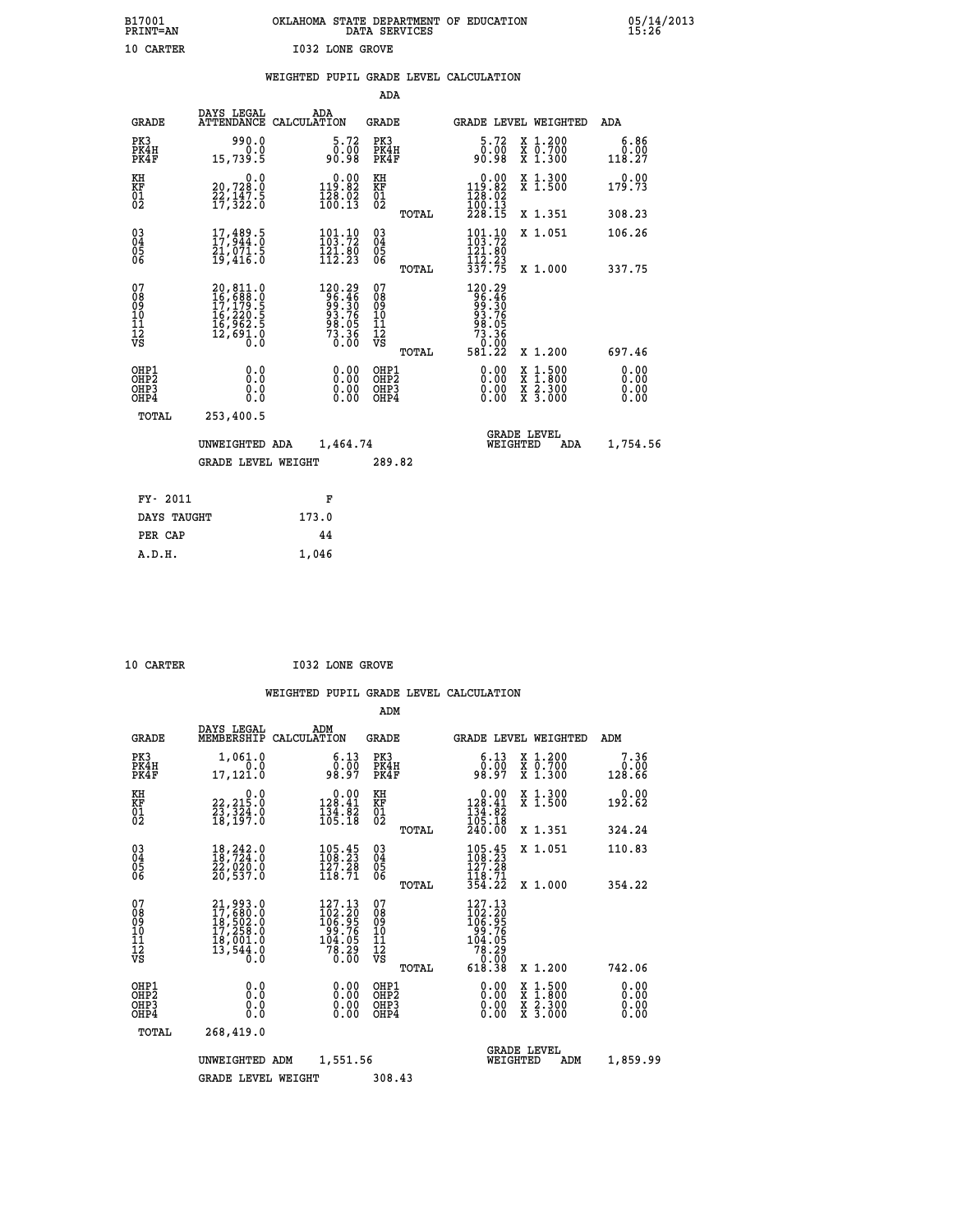| B17001<br>PRINT=AN                                 |                                                                            | OKLAHOMA STATE DEPARTMENT OF EDUCATION                               | DATA SERVICES                                   |                                                                               |                                                                                          | $05/14/2013$<br>15:26 |  |
|----------------------------------------------------|----------------------------------------------------------------------------|----------------------------------------------------------------------|-------------------------------------------------|-------------------------------------------------------------------------------|------------------------------------------------------------------------------------------|-----------------------|--|
| 10 CARTER                                          |                                                                            | I043 WILSON                                                          |                                                 |                                                                               |                                                                                          |                       |  |
|                                                    |                                                                            | WEIGHTED PUPIL GRADE LEVEL CALCULATION                               |                                                 |                                                                               |                                                                                          |                       |  |
|                                                    |                                                                            |                                                                      | <b>ADA</b>                                      |                                                                               |                                                                                          |                       |  |
| <b>GRADE</b>                                       | DAYS LEGAL                                                                 | ADA<br>ATTENDANCE CALCULATION                                        | GRADE                                           | GRADE LEVEL WEIGHTED                                                          |                                                                                          | ADA                   |  |
| PK3<br>PK4H<br>PK4F                                | 896.0<br>0.0<br>2,867.5                                                    | $\begin{smallmatrix} 5.89\ 0.00\ 18.87 \end{smallmatrix}$            | PK3<br>PK4H<br>PK4F                             | $\begin{smallmatrix}5.89\0.00\\18.87\end{smallmatrix}$                        | X 1.200<br>X 0.700<br>X 1.300                                                            | 7.07<br>0.00<br>24.53 |  |
| KH<br>KF<br>01<br>02                               | 0.0<br>3,128:0<br>6,652:0<br>4,937:5                                       | $\begin{smallmatrix} 0.00\\ 20.58\\ 43.76\\ 32.48 \end{smallmatrix}$ | KH<br>KF<br>01<br>02                            | $20.00$<br>20.58<br>$\frac{43.76}{32.48}$<br>76.24                            | X 1.300<br>X 1.500                                                                       | 0.00<br>30.87         |  |
|                                                    |                                                                            |                                                                      | TOTAL                                           |                                                                               | X 1.351                                                                                  | 103.00                |  |
| $\begin{matrix} 03 \\ 04 \\ 05 \\ 06 \end{matrix}$ | $\frac{5}{3}, \frac{439}{004}.0$<br>$\frac{5}{5}, \frac{604}{096}.0$       | 35.78<br>19.76<br>36.87<br>33.53                                     | 03<br>04<br>05<br>06                            | 35.78<br>$\frac{36.87}{33.53}$<br>90.16                                       | X 1.051                                                                                  | 37.60                 |  |
|                                                    |                                                                            |                                                                      | TOTAL                                           |                                                                               | X 1.000                                                                                  | 90.16                 |  |
| 07<br>08<br>09<br>11<br>11<br>12<br>VS             | 5,899.5<br>3,983.5<br>4,1447.5<br>5,391.5<br>5,178.5<br>6,178.5<br>2,925.0 | 38.81<br>26.29<br>27.62<br>35.71<br>35.75<br>40.75<br>19.57<br>0.00  | 07<br>08<br>09<br>10<br>11<br>12<br>VS<br>TOTAL | 38.81<br>26.29<br>27.62<br>35.71<br>35.75<br>19:57<br>-0: <u>00</u><br>188.75 | X 1.200                                                                                  | 226.50                |  |
| OHP1<br>OHP2<br>OHP3<br>OHP4                       | 0.0<br>Ō.Ō<br>0.0<br>0.0                                                   | 0.00<br>0.00<br>0.00                                                 | OHP1<br>OHP <sub>2</sub><br>OHP3<br>OHP4        | 0.00<br>0.00<br>0.00                                                          | $\begin{smallmatrix} x & 1.500 \\ x & 1.800 \\ x & 2.300 \\ x & 3.000 \end{smallmatrix}$ | 0.00<br>0.00<br>0.00  |  |
| TOTAL                                              | 66,150.0                                                                   |                                                                      |                                                 |                                                                               |                                                                                          |                       |  |
|                                                    | UNWEIGHTED ADA                                                             | 436.27                                                               |                                                 | WEIGHTED                                                                      | <b>GRADE LEVEL</b><br>ADA                                                                | 519.73                |  |
|                                                    | <b>GRADE LEVEL WEIGHT</b>                                                  |                                                                      | 83.46                                           |                                                                               |                                                                                          |                       |  |
| FY- 2011                                           |                                                                            | F                                                                    |                                                 |                                                                               |                                                                                          |                       |  |
| DAYS TAUGHT                                        |                                                                            | 152.0                                                                |                                                 |                                                                               |                                                                                          |                       |  |
| PER CAP                                            |                                                                            | 70                                                                   |                                                 |                                                                               |                                                                                          |                       |  |

| 10 CARTER | I043 WILSON |
|-----------|-------------|

|                                                      |                                                                                                                                                                                        |                    |                                                                          |                                  |       | WEIGHTED PUPIL GRADE LEVEL CALCULATION                                                                      |                                          |                        |        |
|------------------------------------------------------|----------------------------------------------------------------------------------------------------------------------------------------------------------------------------------------|--------------------|--------------------------------------------------------------------------|----------------------------------|-------|-------------------------------------------------------------------------------------------------------------|------------------------------------------|------------------------|--------|
|                                                      |                                                                                                                                                                                        |                    |                                                                          | ADM                              |       |                                                                                                             |                                          |                        |        |
| <b>GRADE</b>                                         | DAYS LEGAL<br>MEMBERSHIP                                                                                                                                                               | ADM<br>CALCULATION |                                                                          | <b>GRADE</b>                     |       | GRADE LEVEL WEIGHTED                                                                                        |                                          | ADM                    |        |
| PK3<br>PK4H<br>PK4F                                  | 939.0<br>0.0<br>3,023.0                                                                                                                                                                |                    | $\begin{smallmatrix} 6.18\\ 0.00\\ 19.89 \end{smallmatrix}$              | PK3<br>PK4H<br>PK4F              |       | $\begin{smallmatrix} 6.18\\ 0.00\\ 19.89 \end{smallmatrix}$                                                 | X 1.200<br>X 0.700<br>X 1.300            | 7.42<br>_0.00<br>25.86 |        |
| KH<br>KF<br>01<br>02                                 | 0.0<br>3,230:0<br>6,918.0<br>5,110:0                                                                                                                                                   |                    | $\begin{smallmatrix} 0.00\\ 21.25\\ 45.51\\ 33.62 \end{smallmatrix}$     | KH<br>KF<br>01<br>02             |       | $\begin{smallmatrix} 0.00\\21.25\\45.51\\33.62\\79.13 \end{smallmatrix}$                                    | X 1.300<br>X 1.500                       | 0.00<br>31.88          |        |
|                                                      |                                                                                                                                                                                        |                    |                                                                          |                                  | TOTAL |                                                                                                             | X 1.351                                  | 106.90                 |        |
| $\begin{matrix} 03 \\ 04 \\ 05 \\ 06 \end{matrix}$   | 5,660.0<br>3,172.0<br>5,851.0<br>5,380.0                                                                                                                                               |                    | 37.24<br>20.87<br>38.49<br>35.39                                         | 03<br>04<br>05<br>06             |       | 37.24<br>20.87<br>38.49<br>35.39<br>35.39                                                                   | X 1.051                                  | 39.14                  |        |
|                                                      |                                                                                                                                                                                        |                    |                                                                          |                                  | TOTAL |                                                                                                             | X 1.000                                  | 94.75                  |        |
| 07<br>0890112<br>1112<br>VS                          | $\begin{smallmatrix} 6\,,\,1\,7\,0\,. \ 0\,4\,,\,1\,5\,9\,. \ 0\,4\,,\,3\,5\,6\,. \ 0\,5\,,\,8\,0\,0\,. \ 0\,6\,,\,5\,2\,2\,. \ 0\,6\,,\,7\,0\,. \ 0\,. \ 0\,.\,0\, \end{smallmatrix}$ |                    | $40.59$<br>$27.44$<br>$28.99$<br>$38.40$<br>$43.02$<br>$20.51$<br>$0.00$ | 07<br>08901112<br>1112<br>VS     | TOTAL | $\begin{smallmatrix} 40.59\ 27.44\ 28.99\ 28.490\ 38.402\ 43.021\ 20.510\ 0.005\ 198.95\ \end{smallmatrix}$ | X 1.200                                  | 238.74                 |        |
| OHP1<br>OHP <sub>2</sub><br>OH <sub>P3</sub><br>OHP4 | 0.0<br>0.000                                                                                                                                                                           |                    | $0.00$<br>$0.00$<br>0.00                                                 | OHP1<br>OHP2<br>OHP <sub>3</sub> |       | 0.00<br>0.00<br>0.00                                                                                        | X 1:500<br>X 1:800<br>X 2:300<br>X 3:000 | 0.00<br>0.00<br>0.00   |        |
| TOTAL                                                | 69,357.0                                                                                                                                                                               |                    |                                                                          |                                  |       |                                                                                                             |                                          |                        |        |
|                                                      | UNWEIGHTED ADM                                                                                                                                                                         |                    | 457.39                                                                   |                                  |       | WEIGHTED                                                                                                    | <b>GRADE LEVEL</b><br>ADM                |                        | 544.69 |
|                                                      | <b>GRADE LEVEL WEIGHT</b>                                                                                                                                                              |                    |                                                                          | 87.30                            |       |                                                                                                             |                                          |                        |        |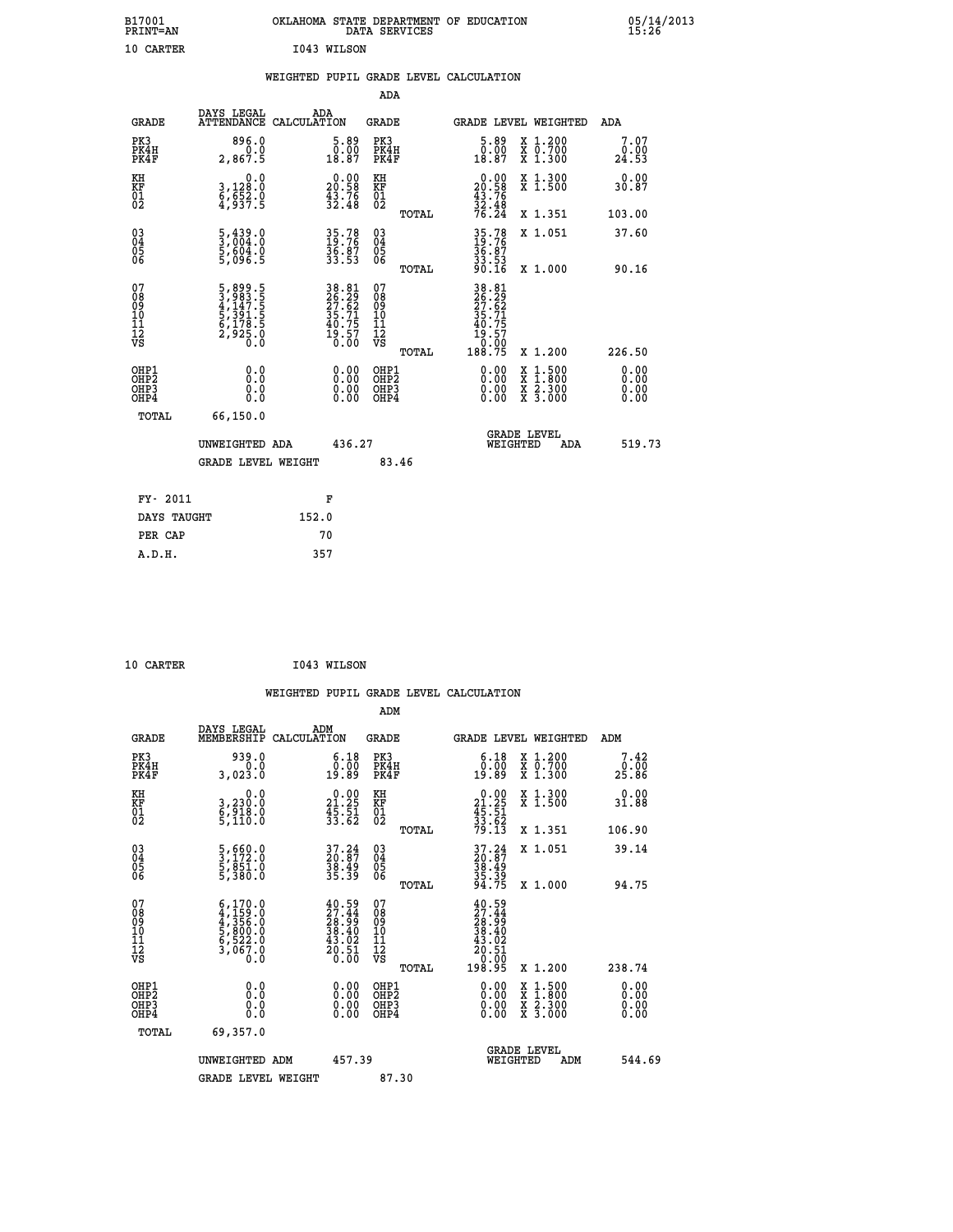| B17001<br>PRINT=AN                     |                                                                           |       |                                                                          |                                                            | DATA SERVICES | OKLAHOMA STATE DEPARTMENT OF EDUCATION                         |                                                                                                                                           |                       | 05/14/2013 |
|----------------------------------------|---------------------------------------------------------------------------|-------|--------------------------------------------------------------------------|------------------------------------------------------------|---------------|----------------------------------------------------------------|-------------------------------------------------------------------------------------------------------------------------------------------|-----------------------|------------|
| 10 CARTER                              |                                                                           |       | <b>I055 HEALDTON</b>                                                     |                                                            |               |                                                                |                                                                                                                                           |                       |            |
|                                        |                                                                           |       |                                                                          |                                                            |               | WEIGHTED PUPIL GRADE LEVEL CALCULATION                         |                                                                                                                                           |                       |            |
|                                        |                                                                           |       |                                                                          | ADA                                                        |               |                                                                |                                                                                                                                           |                       |            |
| <b>GRADE</b>                           | DAYS LEGAL<br>ATTENDANCE CALCULATION                                      | ADA   |                                                                          | <b>GRADE</b>                                               |               | GRADE LEVEL WEIGHTED                                           |                                                                                                                                           | ADA                   |            |
| PK3<br>PK4H<br>PK4F                    | 383.0<br>0.0<br>5,531.0                                                   |       | 2.41<br>_0.00<br>34.79                                                   | PK3<br>PK4H<br>PK4F                                        |               | 2.41                                                           | X 1.200<br>X 0.700<br>X 1.300                                                                                                             | 2.89<br>0.00<br>45.23 |            |
| KH<br>KF<br>01<br>02                   | 0.0<br>4,912:0<br>5,663:5<br>6,754:5                                      |       | $\begin{smallmatrix} 0.00\\ 30.89\\ 35.62\\ 42.48 \end{smallmatrix}$     | KH<br>KF<br>01<br>02                                       |               | $\begin{array}{c} 0.00 \\ 30.89 \\ 35.62 \\ 42.48 \end{array}$ | $\begin{smallmatrix} x & 1.300 \\ x & 1.500 \end{smallmatrix}$                                                                            | 0.00<br>46.34         |            |
|                                        |                                                                           |       |                                                                          |                                                            | TOTAL         | 78.IO                                                          | X 1.351                                                                                                                                   | 105.51                |            |
| 03<br>04<br>05<br>06                   | 5,972.0<br>4,713.5<br>5,516.0<br>6,363.0                                  |       | 37.56<br>29.64<br>34.69<br>40.02                                         | $\begin{matrix} 03 \\ 04 \\ 05 \\ 06 \end{matrix}$         |               | 37.56<br>29.64<br>$\frac{54}{40}$ .02<br>104.35                | X 1.051                                                                                                                                   | 39.48                 |            |
|                                        |                                                                           |       |                                                                          |                                                            | TOTAL         |                                                                | X 1.000                                                                                                                                   | 104.35                |            |
| 07<br>08<br>09<br>11<br>11<br>12<br>VS | 5,983.0<br>5,155.5<br>5,064.0<br>5,069.0<br>4,379.5<br>5,472.0<br>5,633.0 |       | $37.63$<br>$32.42$<br>$31.85$<br>$27.54$<br>$34.42$<br>$35.43$<br>$0.00$ | 07<br>08<br>09<br>10<br>$\frac{11}{12}$<br>$\frac{12}{18}$ |               | $37.63$<br>$32.42$<br>$31.85$<br>$27.54$<br>$34.42$<br>35.43   |                                                                                                                                           |                       |            |
|                                        |                                                                           |       |                                                                          |                                                            | TOTAL         | 199.29                                                         | X 1.200                                                                                                                                   | 239.15                |            |
| OHP1<br>OHP2<br>OHP3<br>OHP4           | 0.000<br>0.0<br>0.0                                                       |       | $0.00$<br>$0.00$<br>0.00                                                 | OHP1<br>OHP2<br>OHP3<br>OHP4                               |               | $0.00$<br>$0.00$<br>0.00                                       | $\begin{smallmatrix} \mathtt{X} & 1\cdot500\\ \mathtt{X} & 1\cdot800\\ \mathtt{X} & 2\cdot300\\ \mathtt{X} & 3\cdot000 \end{smallmatrix}$ | 0.00<br>0.00<br>0.00  |            |
| TOTAL                                  | 77,495.5                                                                  |       |                                                                          |                                                            |               |                                                                |                                                                                                                                           |                       |            |
|                                        | UNWEIGHTED ADA                                                            |       | 487.39                                                                   |                                                            |               | WEIGHTED                                                       | <b>GRADE LEVEL</b><br>ADA                                                                                                                 | 582.95                |            |
|                                        | <b>GRADE LEVEL WEIGHT</b>                                                 |       |                                                                          |                                                            | 95.56         |                                                                |                                                                                                                                           |                       |            |
| FY- 2011                               |                                                                           |       | F                                                                        |                                                            |               |                                                                |                                                                                                                                           |                       |            |
| DAYS TAUGHT                            |                                                                           | 159.0 |                                                                          |                                                            |               |                                                                |                                                                                                                                           |                       |            |
| PER CAP                                |                                                                           |       | 84                                                                       |                                                            |               |                                                                |                                                                                                                                           |                       |            |

| 10 CADMED |
|-----------|

 **10 CARTER I055 HEALDTON**

 **WEIGHTED PUPIL GRADE LEVEL CALCULATION ADM DAYS LEGAL ADM**

| <b>GRADE</b>                                       | DAIS LEGAL<br>MEMBERSHIP                                                                                | ADM<br>CALCULATION                                                                  | <b>GRADE</b>                                 |       | <b>GRADE LEVEL WEIGHTED</b>                                                                                  |                                                                                                                                           | ADM                      |  |
|----------------------------------------------------|---------------------------------------------------------------------------------------------------------|-------------------------------------------------------------------------------------|----------------------------------------------|-------|--------------------------------------------------------------------------------------------------------------|-------------------------------------------------------------------------------------------------------------------------------------------|--------------------------|--|
| PK3<br>PK4H<br>PK4F                                | 384.0<br>0.0<br>5,928.0                                                                                 | $\begin{smallmatrix} 2.42\ 0.00\ 37.28 \end{smallmatrix}$                           | PK3<br>PK4H<br>PK4F                          |       | $\begin{smallmatrix} 2.42\ 0.00\ 37.28 \end{smallmatrix}$                                                    | X 1.200<br>X 0.700<br>X 1.300                                                                                                             | 2.90<br>0.00<br>48.46    |  |
| KH<br>KF<br>01<br>02                               | 0.0<br>5,370:0<br>6,065:0<br>7,068:0                                                                    | $\begin{smallmatrix} 0.00\\ 33.77\\ 38.14\\ 44.45 \end{smallmatrix}$                | KH<br>KF<br>01<br>02                         |       | $\begin{smallmatrix} 0.00\\ 33.77\\ 38.14\\ 44.45\\ 82.59 \end{smallmatrix}$                                 | X 1.300<br>X 1.500                                                                                                                        | 0.00<br>50.66            |  |
|                                                    |                                                                                                         |                                                                                     |                                              | TOTAL |                                                                                                              | X 1.351                                                                                                                                   | 111.58                   |  |
| $\begin{matrix} 03 \\ 04 \\ 05 \\ 06 \end{matrix}$ | $\begin{smallmatrix} 6 & 180 & 0 \\ 4 & 894 & 0 \\ 5 & 793 & 0 \\ 6 & 574 & 0 \end{smallmatrix}$        | 38.87<br>30.78<br>36.43<br>41.35                                                    | 03<br>04<br>05<br>06                         |       | $38.87$<br>$30.78$<br>$36.43$<br>$41.35$<br>$108.56$                                                         | X 1.051                                                                                                                                   | 40.85                    |  |
|                                                    |                                                                                                         |                                                                                     |                                              | TOTAL |                                                                                                              | X 1.000                                                                                                                                   | 108.56                   |  |
| 07<br>08<br>09<br>101<br>11<br>12<br>VS            | $\begin{smallmatrix} 6,296.0\\ 5,482.0\\ 5,364.0\\ 4,652.0\\ 5,682.0\\ 6,120.0\\ 0.0 \end{smallmatrix}$ | $39.60$<br>$34.48$<br>$33.74$<br>$29.26$<br>$35.74$<br>$35.74$<br>$38.49$<br>$0.00$ | 07<br>08<br>09<br>11<br>11<br>12<br>VS       |       | $\begin{array}{r} 39.60 \\ 34.48 \\ 33.74 \\ 29.76 \\ 29.26 \\ 35.74 \\ 36.49 \\ 0.00 \\ 211.31 \end{array}$ |                                                                                                                                           |                          |  |
|                                                    |                                                                                                         |                                                                                     |                                              | TOTAL |                                                                                                              | X 1.200                                                                                                                                   | 253.57                   |  |
| OHP1<br>OHP2<br>OH <sub>P3</sub><br>OHP4           | 0.0<br>0.000                                                                                            | $\begin{smallmatrix} 0.00 \ 0.00 \ 0.00 \ 0.00 \end{smallmatrix}$                   | OHP1<br>OHP <sub>2</sub><br>OHP <sub>3</sub> |       |                                                                                                              | $\begin{smallmatrix} \mathtt{X} & 1\cdot500\\ \mathtt{X} & 1\cdot800\\ \mathtt{X} & 2\cdot300\\ \mathtt{X} & 3\cdot000 \end{smallmatrix}$ | $0.00$<br>$0.00$<br>0.00 |  |
| TOTAL                                              | 81,852.0                                                                                                |                                                                                     |                                              |       |                                                                                                              |                                                                                                                                           |                          |  |
|                                                    | UNWEIGHTED ADM                                                                                          | 514.80                                                                              |                                              |       | WEIGHTED                                                                                                     | <b>GRADE LEVEL</b><br>ADM                                                                                                                 | 616.58                   |  |
|                                                    | <b>GRADE LEVEL WEIGHT</b>                                                                               |                                                                                     | 101.78                                       |       |                                                                                                              |                                                                                                                                           |                          |  |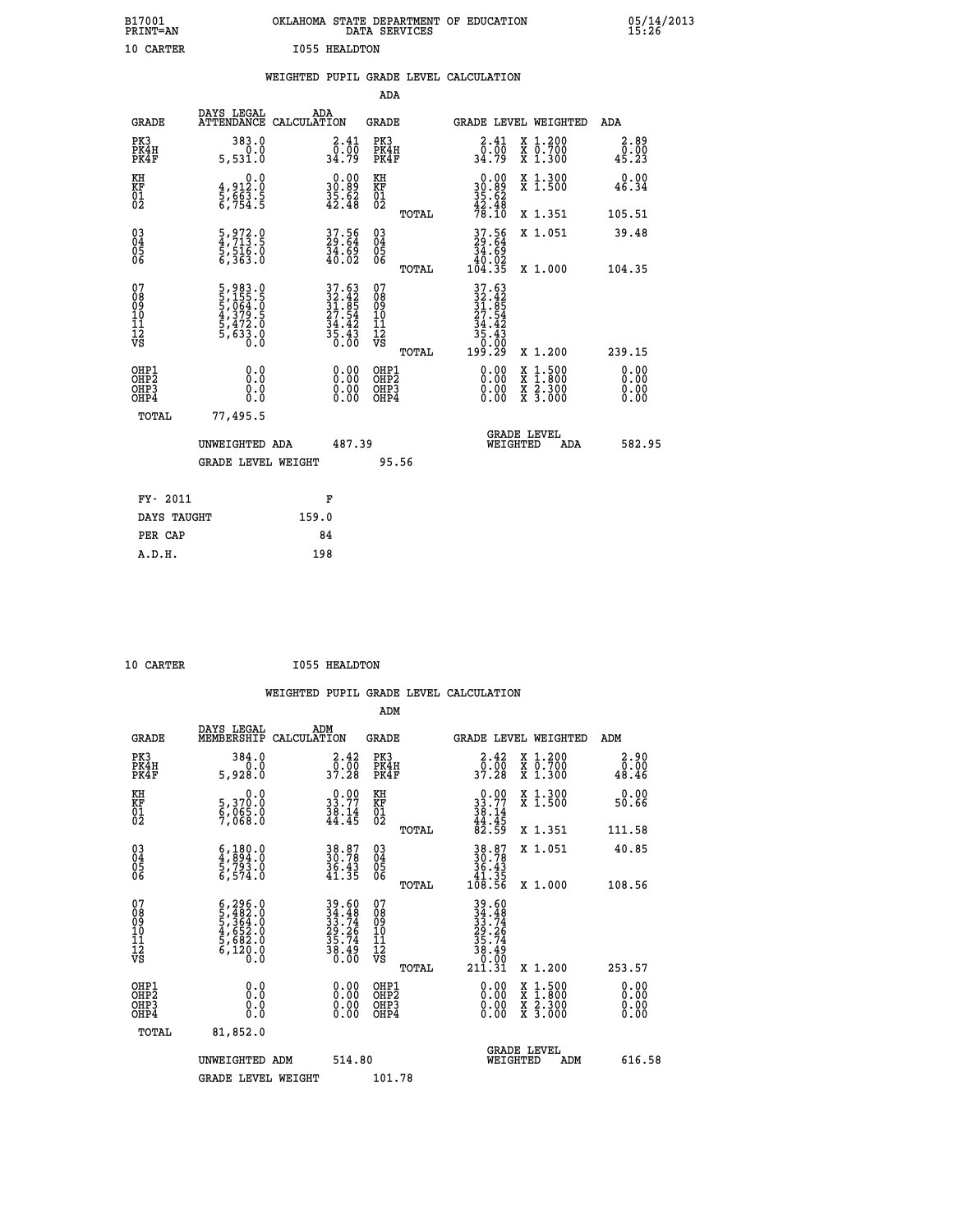| B17001<br>PRINT=AN                     |                                                                             | OKLAHOMA STATE DEPARTMENT OF EDUCATION                               | DATA SERVICES                                      |                                                                                  |                                                                                          | $05/14/2013$<br>15:26 |
|----------------------------------------|-----------------------------------------------------------------------------|----------------------------------------------------------------------|----------------------------------------------------|----------------------------------------------------------------------------------|------------------------------------------------------------------------------------------|-----------------------|
| 10 CARTER                              |                                                                             | 1074 FOX                                                             |                                                    |                                                                                  |                                                                                          |                       |
|                                        |                                                                             | WEIGHTED PUPIL GRADE LEVEL CALCULATION                               |                                                    |                                                                                  |                                                                                          |                       |
|                                        |                                                                             |                                                                      | ADA                                                |                                                                                  |                                                                                          |                       |
| <b>GRADE</b>                           | DAYS LEGAL                                                                  | ADA<br>ATTENDANCE CALCULATION                                        | GRADE                                              |                                                                                  | GRADE LEVEL WEIGHTED                                                                     | ADA                   |
| PK3<br>PK4H<br>PK4F                    | 398.5<br>0.0<br>1,523.5                                                     | 2.62<br>0.00<br>10.02                                                | PK3<br>PK4H<br>PK4F                                | $2.62$<br>$0.00$<br>10.02                                                        | X 1.200<br>X 0.700<br>X 1.300                                                            | 3.14<br>0.00<br>13.03 |
| KH<br>KF<br>01<br>02                   | 0.0<br>2,446:0<br>3,312:5<br>2,715:5                                        | $\begin{smallmatrix} 0.00\\ 16.09\\ 21.79\\ 17.87 \end{smallmatrix}$ | KH<br>KF<br>01<br>02                               | $0.00$<br>$16.09$<br>$21.79$<br>$17.87$<br>$39.66$                               | X 1.300<br>X 1.500                                                                       | 0.00<br>24.14         |
|                                        |                                                                             |                                                                      | TOTAL                                              |                                                                                  | X 1.351                                                                                  | 53.58                 |
| 03<br>04<br>05<br>06                   | 3,173.5<br>2,457.0<br>2,309.0<br>2,665.0                                    | 20.88<br>16.16<br>15.19<br>17.53                                     | $\begin{matrix} 03 \\ 04 \\ 05 \\ 06 \end{matrix}$ | $\frac{20.88}{16.16}$<br>17.53                                                   | X 1.051                                                                                  | 21.94                 |
|                                        |                                                                             |                                                                      | TOTAL                                              | 48.88                                                                            | X 1.000                                                                                  | 48.88                 |
| 07<br>08<br>09<br>10<br>11<br>12<br>VS | 3, 993.5<br>3, 212.5<br>3, 752.5<br>2, 408.5<br>4, 640.5<br>4, 042.5<br>0.0 | $26.27$<br>$21.13$<br>$24.69$<br>$15.85$<br>$30.53$<br>$26.60$       | 07<br>08<br>09<br>101<br>11<br>12<br>VS            | 26.27<br>21.13<br>24.69<br>15.85<br>15.85<br>30.53<br>26<br>$\frac{60}{60}$<br>0 |                                                                                          |                       |
|                                        |                                                                             |                                                                      | TOTAL                                              | 145.07                                                                           | X 1.200                                                                                  | 174.08                |
| OHP1<br>OHP2<br>OHP3<br>OHP4           | 0.0<br>0.0<br>0.0                                                           |                                                                      | OHP1<br>OHP2<br>OHP3<br>OHP4                       | 0.00<br>0.00<br>0.00                                                             | $\begin{smallmatrix} x & 1.500 \\ x & 1.800 \\ x & 2.300 \\ x & 3.000 \end{smallmatrix}$ | 0.00<br>0.00<br>0.00  |
| <b>TOTAL</b>                           | 43,050.5                                                                    |                                                                      |                                                    |                                                                                  |                                                                                          |                       |
|                                        | UNWEIGHTED ADA                                                              | 283.22                                                               |                                                    | WEIGHTED                                                                         | <b>GRADE LEVEL</b><br>ADA                                                                | 338.79                |
|                                        | <b>GRADE LEVEL WEIGHT</b>                                                   |                                                                      | 55.57                                              |                                                                                  |                                                                                          |                       |
| FY- 2011                               |                                                                             | F                                                                    |                                                    |                                                                                  |                                                                                          |                       |
| DAYS TAUGHT                            |                                                                             | 152.0                                                                |                                                    |                                                                                  |                                                                                          |                       |
| PER CAP                                |                                                                             | 84                                                                   |                                                    |                                                                                  |                                                                                          |                       |
| A.D.H.                                 |                                                                             | 274                                                                  |                                                    |                                                                                  |                                                                                          |                       |

| 10 CARTER | 1074 FOX |  |
|-----------|----------|--|
|           |          |  |

|                                                    |                                          |                                                                                     |                    |                                                                      |                                              |       | WEIGHTED PUPIL GRADE LEVEL CALCULATION                                                                                                                                                                                                                                         |          |                                                                                                  |        |                       |
|----------------------------------------------------|------------------------------------------|-------------------------------------------------------------------------------------|--------------------|----------------------------------------------------------------------|----------------------------------------------|-------|--------------------------------------------------------------------------------------------------------------------------------------------------------------------------------------------------------------------------------------------------------------------------------|----------|--------------------------------------------------------------------------------------------------|--------|-----------------------|
|                                                    |                                          |                                                                                     |                    |                                                                      | ADM                                          |       |                                                                                                                                                                                                                                                                                |          |                                                                                                  |        |                       |
|                                                    | <b>GRADE</b>                             | DAYS LEGAL<br>MEMBERSHIP                                                            | ADM<br>CALCULATION |                                                                      | <b>GRADE</b>                                 |       |                                                                                                                                                                                                                                                                                |          | GRADE LEVEL WEIGHTED                                                                             | ADM    |                       |
|                                                    | PK3<br>PK4H<br>PK4F                      | 411.0<br>1,635.0                                                                    |                    | 2.70<br>$\substack{\text{0.00}\ 10.76}$                              | PK3<br>PK4H<br>PK4F                          |       | 2.70<br>$\begin{smallmatrix} \bar{0} \ \bar{0} \ \bar{1} \ \bar{0} \ \bar{1} \ \bar{0} \ \bar{1} \end{smallmatrix}$                                                                                                                                                            |          | X 1.200<br>X 0.700<br>X 1.300                                                                    |        | 3.24<br>0.00<br>13.99 |
| KH<br>KF<br>01<br>02                               |                                          | $\begin{smallmatrix}&&&0.0\2.702.0\3.565.0\2.896.0\end{smallmatrix}$                |                    | $\begin{smallmatrix} 0.00\\ 17.78\\ 23.45\\ 19.05 \end{smallmatrix}$ | KH<br>KF<br>01<br>02                         |       | $\begin{smallmatrix} 0.00\\ 17.78\\ 23.45\\ 19.05\\ 42.50 \end{smallmatrix}$                                                                                                                                                                                                   |          | X 1.300<br>X 1.500                                                                               |        | 0.00<br>26.67         |
|                                                    |                                          |                                                                                     |                    |                                                                      |                                              | TOTAL |                                                                                                                                                                                                                                                                                |          | X 1.351                                                                                          |        | 57.42                 |
| $\begin{matrix} 03 \\ 04 \\ 05 \\ 06 \end{matrix}$ |                                          | 3, 359.0<br>2, 611.0<br>2, 495.0<br>2, 836.0                                        |                    | $22.10$<br>$17.18$<br>$\frac{16.41}{18.66}$                          | $\substack{03 \\ 04}$<br>Ŏ5<br>06            |       | $22.10$<br>$17.18$<br>$16.41$<br>$18.66$<br>$52.25$                                                                                                                                                                                                                            |          | X 1.051                                                                                          |        | 23.23                 |
|                                                    |                                          |                                                                                     |                    |                                                                      |                                              | TOTAL |                                                                                                                                                                                                                                                                                |          | X 1.000                                                                                          |        | 52.25                 |
| 07<br>0890112<br>1112<br>VS                        |                                          | $4,094.0$<br>$3,340.0$<br>$3,868.0$<br>$2,639.0$<br>$4,820.0$<br>$4,193.0$<br>$0.0$ |                    | 26.93<br>21.97<br>25.45<br>17.36<br>17.36<br>31.71<br>27.59<br>0.00  | 07<br>08<br>09<br>09<br>10<br>11<br>12<br>VS | TOTAL | $26.93$<br>$21.97$<br>$25.45$<br>$17.36$<br>$31.71$<br>$27.59$<br>$0.00$<br>$151.01$                                                                                                                                                                                           |          | $X_1.200$                                                                                        | 181.21 |                       |
|                                                    | OHP1<br>OHP2<br>OH <sub>P3</sub><br>OHP4 | 0.0<br>0.000                                                                        |                    | $\begin{smallmatrix} 0.00 \ 0.00 \ 0.00 \ 0.00 \end{smallmatrix}$    | OHP1<br>OHP2<br>OHP <sub>3</sub>             |       | $\begin{smallmatrix} 0.00 & 0.00 & 0.00 & 0.00 & 0.00 & 0.00 & 0.00 & 0.00 & 0.00 & 0.00 & 0.00 & 0.00 & 0.00 & 0.00 & 0.00 & 0.00 & 0.00 & 0.00 & 0.00 & 0.00 & 0.00 & 0.00 & 0.00 & 0.00 & 0.00 & 0.00 & 0.00 & 0.00 & 0.00 & 0.00 & 0.00 & 0.00 & 0.00 & 0.00 & 0.00 & 0.0$ |          | $\begin{smallmatrix} x & 1 & 500 \\ x & 1 & 800 \\ x & 2 & 300 \\ x & 3 & 000 \end{smallmatrix}$ |        | 0.00<br>0.00<br>0.00  |
|                                                    | TOTAL                                    | 45,464.0                                                                            |                    |                                                                      |                                              |       |                                                                                                                                                                                                                                                                                |          |                                                                                                  |        |                       |
|                                                    |                                          | UNWEIGHTED ADM                                                                      |                    | 299.10                                                               |                                              |       |                                                                                                                                                                                                                                                                                | WEIGHTED | <b>GRADE LEVEL</b><br>ADM                                                                        |        | 358.01                |
|                                                    |                                          | <b>GRADE LEVEL WEIGHT</b>                                                           |                    |                                                                      | 58.91                                        |       |                                                                                                                                                                                                                                                                                |          |                                                                                                  |        |                       |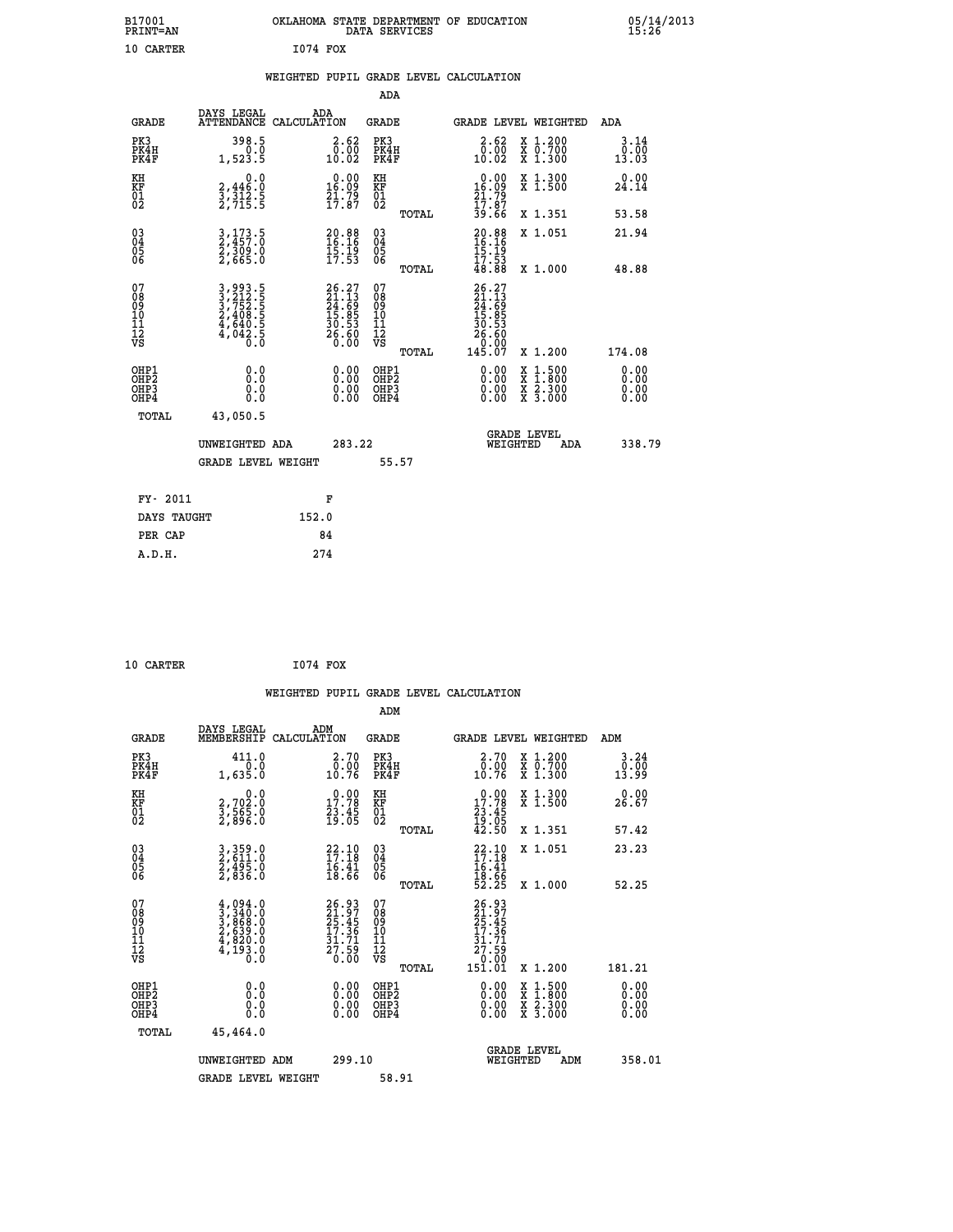| B17001<br><b>PRINT=AN</b> | OKLAHOMA<br>. STATE DEPARTMENT OF EDUCATION<br>DATA SERVICES | 05/14/2013<br>15:26 |
|---------------------------|--------------------------------------------------------------|---------------------|
| 10<br>CARTER              | I077 DICKSON                                                 |                     |

|  |  | WEIGHTED PUPIL GRADE LEVEL CALCULATION |
|--|--|----------------------------------------|
|  |  |                                        |

|                                                       |                                                                                                                                                 |                                                                                             | ADA                                      |       |                                                                                                       |                                                                                                  |                       |
|-------------------------------------------------------|-------------------------------------------------------------------------------------------------------------------------------------------------|---------------------------------------------------------------------------------------------|------------------------------------------|-------|-------------------------------------------------------------------------------------------------------|--------------------------------------------------------------------------------------------------|-----------------------|
| <b>GRADE</b>                                          | DAYS LEGAL                                                                                                                                      | ADA<br>ATTENDANCE CALCULATION                                                               | GRADE                                    |       |                                                                                                       | <b>GRADE LEVEL WEIGHTED</b>                                                                      | ADA                   |
| PK3<br>PK4H<br>PK4F                                   | 378.0<br>0.0<br>10,530.5                                                                                                                        | $\begin{smallmatrix} 2.38\0.00\\66.23\end{smallmatrix}$                                     | PK3<br>PK4H<br>PK4F                      |       | $2.38$<br>0.00<br>66.23                                                                               | X 1.200<br>X 0.700<br>X 1.300                                                                    | 2.86<br>0.00<br>86.10 |
| KH<br>KF<br>01<br>02                                  | 0.0<br>13,663:5<br>16,396:5<br>13,134:0                                                                                                         | $\begin{smallmatrix}&&0.00\\&85.93\\103.12\\82.60\end{smallmatrix}$                         | KH<br>KF<br>01<br>02                     |       | $\begin{smallmatrix} &0.00\\ 85.93\\ 103.12\\ 82.60\\ 84.50\\ 185.72 \end{smallmatrix}$               | X 1.300<br>X 1.500                                                                               | 0.00<br>128.90        |
|                                                       |                                                                                                                                                 |                                                                                             |                                          | TOTAL |                                                                                                       | X 1.351                                                                                          | 250.91                |
| 03<br>04<br>05<br>06                                  | 13,306.0<br>12,467.0<br>13,931:0<br>14,597:0                                                                                                    | 83.69<br>78.41<br>87.62<br>91.81                                                            | 03<br>04<br>05<br>06                     |       | $\frac{83.69}{78.41}$<br>$\frac{87.62}{7}$<br>81.81<br>257.84                                         | X 1.051                                                                                          | 87.96                 |
|                                                       |                                                                                                                                                 |                                                                                             |                                          | TOTAL |                                                                                                       | X 1.000                                                                                          | 257.84                |
| 07<br>08<br>09<br>11<br>11<br>12<br>VS                | $\begin{smallmatrix} 15,455\cdot 0\\ 14,817\cdot 0\\ 16,279\cdot 0\\ 16,123\cdot 5\\ 15,206\cdot 0\\ 14,568\cdot 0\\ 0\cdot 0\end{smallmatrix}$ | $\begin{array}{c} 97.20 \\ 93.19 \\ 102.38 \\ 101.41 \\ 95.64 \\ 91.62 \\ 0.00 \end{array}$ | 07<br>08<br>09<br>11<br>11<br>12<br>VS   | TOTAL | $\begin{array}{r} 97.20 \\ 93.19 \\ 102.38 \\ 101.41 \\ 95.64 \\ 91.62 \\ 0.00 \\ 581.44 \end{array}$ | X 1.200                                                                                          | 697.73                |
| OHP1<br>OH <sub>P</sub> 2<br>OH <sub>P3</sub><br>OHP4 | 891.0<br>0.0<br>0.0<br>0.0                                                                                                                      | 5.60<br>$\begin{smallmatrix} 0.00 \ 0.00 \end{smallmatrix}$                                 | OHP1<br>OHP <sub>2</sub><br>OHP3<br>OHP4 |       | 5.60<br>0.00<br>0.00                                                                                  | $\begin{smallmatrix} x & 1 & 500 \\ x & 1 & 800 \\ x & 2 & 300 \\ x & 3 & 000 \end{smallmatrix}$ | 8.40<br>0.00<br>0.00  |
| TOTAL                                                 | 201,743.0                                                                                                                                       |                                                                                             |                                          |       |                                                                                                       |                                                                                                  |                       |
|                                                       | UNWEIGHTED ADA                                                                                                                                  | 1,268.83                                                                                    |                                          |       | WEIGHTED                                                                                              | <b>GRADE LEVEL</b><br>ADA                                                                        | 1,520.70              |
|                                                       | <b>GRADE LEVEL WEIGHT</b>                                                                                                                       |                                                                                             | 251.87                                   |       |                                                                                                       |                                                                                                  |                       |
|                                                       |                                                                                                                                                 |                                                                                             |                                          |       |                                                                                                       |                                                                                                  |                       |
| FY- 2011                                              |                                                                                                                                                 | F                                                                                           |                                          |       |                                                                                                       |                                                                                                  |                       |
| DAYS TAUGHT                                           |                                                                                                                                                 | 159.0                                                                                       |                                          |       |                                                                                                       |                                                                                                  |                       |
| PER CAP                                               |                                                                                                                                                 | 51                                                                                          |                                          |       |                                                                                                       |                                                                                                  |                       |
| A.D.H.                                                |                                                                                                                                                 | 1,233                                                                                       |                                          |       |                                                                                                       |                                                                                                  |                       |

| <b>10 CARTER</b> |  | I077 DICKSON |
|------------------|--|--------------|
|                  |  |              |

| <b>GRADE</b>                                         | DAYS LEGAL<br>MEMBERSHIP                                                                                                                                                                   | ADM<br>CALCULATION                                                    | <b>GRADE</b>                                        |       | GRADE LEVEL WEIGHTED                                                               |                                          | ADM                                                              |  |
|------------------------------------------------------|--------------------------------------------------------------------------------------------------------------------------------------------------------------------------------------------|-----------------------------------------------------------------------|-----------------------------------------------------|-------|------------------------------------------------------------------------------------|------------------------------------------|------------------------------------------------------------------|--|
| PK3<br>PK4H<br>PK4F                                  | 378.0<br>11, 268.0                                                                                                                                                                         | $\begin{smallmatrix} 2.38\0.00\\70.87\end{smallmatrix}$               | PK3<br>PK4H<br>PK4F                                 |       | $\begin{smallmatrix} 2.38\0.00\\70.87\end{smallmatrix}$                            | X 1.200<br>X 0.700<br>X 1.300            | 2.86<br>$\frac{\bar{0} \cdot \bar{0} \bar{0}}{2 \cdot 13}$       |  |
| KH<br>KF<br>01<br>02                                 | 0.0<br>14,694.0<br>17,195.0<br>13,905.0                                                                                                                                                    | $\begin{smallmatrix} 0.00\\ 92.42\\ 108.14\\ 87.45 \end{smallmatrix}$ | KH<br>KF<br>01<br>02                                |       | $0.00$<br>$92.42$<br>$108.14$<br>$87.45$<br>$195.59$                               | X 1.300<br>X 1.500                       | 0.00<br>138.63                                                   |  |
|                                                      |                                                                                                                                                                                            |                                                                       |                                                     | TOTAL |                                                                                    | X 1.351                                  | 264.24                                                           |  |
| 03<br>04<br>05<br>06                                 | $14, 138.0$<br>$13, 098.0$<br>$14, 597.0$<br>$14, 875.0$                                                                                                                                   | 88.92<br>82.38<br>91.81<br>93.55                                      | $\begin{array}{c} 03 \\ 04 \\ 05 \\ 06 \end{array}$ |       | $\begin{smallmatrix}88.92\\82.38\\91.81\\93.55\\267.74\end{smallmatrix}$           | X 1.051                                  | 93.45                                                            |  |
|                                                      |                                                                                                                                                                                            |                                                                       |                                                     | TOTAL |                                                                                    | X 1.000                                  | 267.74                                                           |  |
| 07<br>08<br>09<br>11<br>11<br>12<br>VS               | $\begin{smallmatrix} 15 \,, & 845 \,, & 0\\ 15 \,, & 162 \,, & 0\\ 16 \,, & 726 \,, & 0\\ 16 \,, & 589 \,, & 0\\ 15 \,, & 583 \,, & 0\\ 14 \,, & 763 \,, & 0\\ 0 \,, & 0\end{smallmatrix}$ | 99.65<br>95.366<br>105.199<br>104.33<br>98.01<br>92.85<br>0.00        | 07<br>08<br>09<br>11<br>11<br>12<br>VS              |       | 99.65<br>95.36<br>105.199<br>104.33<br>98.015<br>98.000<br>595.39                  |                                          |                                                                  |  |
|                                                      |                                                                                                                                                                                            |                                                                       |                                                     | TOTAL |                                                                                    | X 1.200                                  | 714.47                                                           |  |
| OHP1<br>OHP <sub>2</sub><br>OH <sub>P3</sub><br>OHP4 | 923.0<br>0.0<br>0.0<br>0.0                                                                                                                                                                 | 5.81<br>0.00<br>0.00<br>0.00                                          | OHP1<br>OHP <sub>2</sub><br>OHP3<br>OHP4            |       | $\frac{5.81}{0.00}$<br>$\begin{smallmatrix} 0.00 & 0 \ 0.00 & 0 \end{smallmatrix}$ | X 1:500<br>X 1:800<br>X 2:300<br>X 3:000 | $\begin{smallmatrix} 8.72\ 0.00\ 0.00 \end{smallmatrix}$<br>0.00 |  |
| TOTAL                                                | 209,739.0                                                                                                                                                                                  |                                                                       |                                                     |       |                                                                                    |                                          |                                                                  |  |
|                                                      | UNWEIGHTED                                                                                                                                                                                 | 1,319.12<br>ADM                                                       |                                                     |       | WEIGHTED                                                                           | <b>GRADE LEVEL</b><br>ADM                | 1,582.24                                                         |  |
|                                                      | <b>GRADE LEVEL WEIGHT</b>                                                                                                                                                                  |                                                                       | 263.12                                              |       |                                                                                    |                                          |                                                                  |  |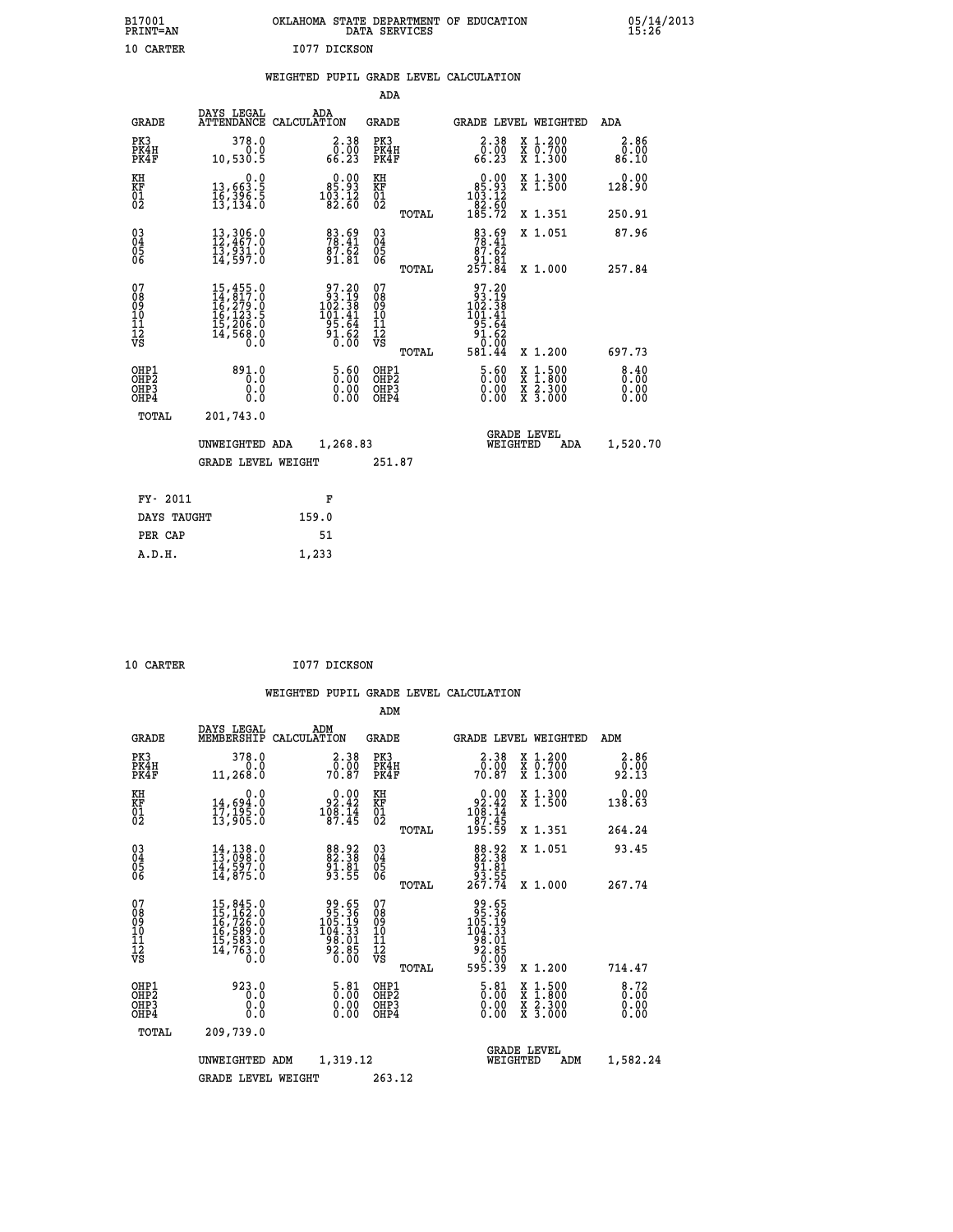|  | OKLAHOMA STATE DEPARTMENT OF EDUCATION<br>DATA SERVICES |  |
|--|---------------------------------------------------------|--|
|  | COUNTY TOTALS                                           |  |

|                                                    |                                                                                                                      |             |                                                                                | ADA                                      |       |                                                                                                             |                                               |                                          |                              |
|----------------------------------------------------|----------------------------------------------------------------------------------------------------------------------|-------------|--------------------------------------------------------------------------------|------------------------------------------|-------|-------------------------------------------------------------------------------------------------------------|-----------------------------------------------|------------------------------------------|------------------------------|
| <b>GRADE</b>                                       | DAYS LEGAL<br>ATTENDANCE                                                                                             | CALCULATION | ADA                                                                            | GRADE                                    |       |                                                                                                             |                                               | GRADE LEVEL WEIGHTED                     | ADA                          |
| PK3<br>PK4H<br>PK4F                                | 7,951.0<br>0.0<br>89,455.5                                                                                           |             | 48.93<br>0.00<br>548.94                                                        | PK3<br>PK4H<br>PK4F                      |       | 48.93<br>548.94                                                                                             | 0.00                                          | X 1.200<br>X 0.700<br>X 1.300            | 58.71<br>0.00<br>713.64      |
| KH<br><b>KF</b><br>01<br>02                        | 0.0<br>106,640:0<br>123,725.5<br>107,386:0                                                                           |             | 0.00<br>653.02<br>759.57<br>660.84                                             | KH<br>KF<br>01<br>02                     |       | $\begin{smallmatrix} &0.00\ 653.02\ 759.57\ 760.84\ 1,420.41\end{smallmatrix}$                              |                                               | X 1.300<br>$\overline{x}$ 1.500          | 0.00<br>979.55               |
|                                                    |                                                                                                                      |             |                                                                                |                                          | TOTAL |                                                                                                             |                                               | X 1.351                                  | 1,918.98                     |
| $\begin{matrix} 03 \\ 04 \\ 05 \\ 06 \end{matrix}$ | $\substack{105,227.5\\99,630.5\\108,089.5\\109,128.5}$                                                               |             | $645.96$<br>$610.65$<br>$662.35$<br>$668.44$                                   | $\substack{03 \\ 04}$<br>$\frac{05}{06}$ |       | $645.96$<br>$610.65$<br>$662.35$<br>$668.44$<br>$1,941.44$                                                  |                                               | X 1.051                                  | 2,620.34                     |
|                                                    |                                                                                                                      |             |                                                                                |                                          | TOTAL |                                                                                                             |                                               | X 1.000                                  | 1,941.44                     |
| 07<br>08<br>09<br>11<br>11<br>12<br>VS             | $\begin{smallmatrix} 103, 561.5\\ 96, 570.5\\ 92, 327.5\\ 89, 309.5\\ 94, 798.5\\ 79, 229.5\\ 0.0 \end{smallmatrix}$ |             | $635.41$<br>$592.92$<br>$568.54$<br>$550.37$<br>$585.74$<br>$489.83$<br>$0.00$ | 07<br>08<br>09<br>11<br>11<br>12<br>VS   | TOTAL | $\begin{array}{r} 635.41 \\ 592.92 \\ 568.54 \\ 550.37 \\ 585.74 \\ 489.83 \\ 0.00 \\ 3,422.81 \end{array}$ |                                               | X 1.200                                  | 4,107.36                     |
| OHP1<br>OHP2<br>OHP3<br>OHP4                       | 911.5<br>0.0<br>0.0                                                                                                  |             | $\frac{5.72}{0.00}$<br>0.00                                                    | OHP1<br>OHP2<br>OHP3<br>OHP4             |       |                                                                                                             | $\frac{5.72}{0.00}$<br>X<br>X<br>0.00<br>0.00 | $1.500$<br>$1.800$<br>X 2.300<br>X 3.000 | 8.58<br>0.00<br>0.00<br>0.00 |
| TOTAL                                              | 1,413,942.5                                                                                                          |             |                                                                                |                                          |       |                                                                                                             |                                               |                                          |                              |
|                                                    | UNWEIGHTED ADA                                                                                                       |             | 8,687.23                                                                       |                                          |       |                                                                                                             | <b>GRADE LEVEL</b><br>WEIGHTED                | ADA                                      | 10,407.16                    |
|                                                    | <b>GRADE LEVEL WEIGHT</b>                                                                                            |             |                                                                                | 1,719.93                                 |       |                                                                                                             |                                               |                                          |                              |
|                                                    |                                                                                                                      |             |                                                                                |                                          |       |                                                                                                             |                                               |                                          |                              |
| FY- 2011                                           |                                                                                                                      |             | F                                                                              |                                          |       |                                                                                                             |                                               |                                          |                              |
| DAYS TAUGHT                                        |                                                                                                                      | 1,458.0     |                                                                                |                                          |       |                                                                                                             |                                               |                                          |                              |

|        | PER CAP | 571   |
|--------|---------|-------|
| A.D.H. |         | 6,183 |
|        |         |       |
|        |         |       |

B17001<br>PRINT=AN<br>CARTER

**CARTER COUNTY TOTALS** 

|                                                    |                                                                                  |                                                                  | ADM                                                |                                                                                |                                          |                              |
|----------------------------------------------------|----------------------------------------------------------------------------------|------------------------------------------------------------------|----------------------------------------------------|--------------------------------------------------------------------------------|------------------------------------------|------------------------------|
| <b>GRADE</b>                                       | DAYS LEGAL<br>MEMBERSHIP                                                         | ADM<br>CALCULATION                                               | GRADE                                              | GRADE LEVEL WEIGHTED                                                           |                                          | ADM                          |
| PK3<br>PK4H<br>PK4F                                | 8,299.0<br>0.0<br>96,082.0                                                       | 51.10<br>0.00<br>589.56                                          | PK3<br>PK4H<br>PK4F                                | 51.10<br>0.00<br>589.56                                                        | X 1.200<br>X 0.700<br>X 1.300            | 58.71<br>0.00<br>766.43      |
| KH<br>KF<br>01<br>02                               | 0.0<br>113,452:0<br>129,357:0<br>111,838:0                                       | $0.00$<br>694.71<br>794.03<br>688.20                             | KH<br>KF<br>$\overline{01}$                        | 0.00<br>694.71<br>794.03<br>688.20<br>1,482.23                                 | X 1.300<br>X 1.500                       | 0.00<br>1,042.09             |
|                                                    |                                                                                  |                                                                  | TOTAL                                              |                                                                                | X 1.351                                  | 2,002.50                     |
| $\begin{matrix} 03 \\ 04 \\ 05 \\ 06 \end{matrix}$ | 109,673.0<br>103,623.0<br>112,342.0<br>113,944.0                                 | 673.29<br>635.10<br>688.43<br>697.89                             | $\begin{matrix} 03 \\ 04 \\ 05 \\ 06 \end{matrix}$ | 673.29<br>635.10<br>688.43<br>697.89                                           | X 1.051                                  | 707.63                       |
|                                                    |                                                                                  |                                                                  | TOTAL                                              | 2,021.42                                                                       | X 1.000                                  | 2,021.42                     |
| 07<br>08<br>09<br>11<br>11<br>12<br>VS             | 108,560.0<br>$101,012.0$<br>$97,468.0$<br>$95,587.0$<br>$99,620.0$<br>$84,316.0$ | 665.99<br>620.15<br>600.12<br>589.32<br>615.59<br>521.48<br>0.00 | 07<br>08<br>09<br>11<br>11<br>12<br>VS<br>TOTAL    | 665.99<br>620.15<br>600.12<br>589:32<br>615:59<br>521:48<br>520:00<br>3,612.65 | X 1.200                                  | 4,335.18                     |
| OHP1<br>OHP2<br>OH <sub>P3</sub><br>OHP4           | 945.0<br>0.0<br>0.0<br>0.0                                                       | $\substack{5.94 \\ 0.00}$<br>0.00                                | OHP1<br>OH <sub>P</sub> 2<br>OHP3<br>OHP4          | $\begin{smallmatrix} 5.94\ 0.00 \ 0.00 \end{smallmatrix}$<br>0.00              | X 1:500<br>X 1:800<br>X 2:300<br>X 3:000 | 8.92<br>0.00<br>0.00<br>0.00 |
| TOTAL                                              | 1,486,118.0                                                                      |                                                                  |                                                    |                                                                                |                                          |                              |
|                                                    | UNWEIGHTED ADM                                                                   | 9,130.90                                                         |                                                    | <b>GRADE LEVEL</b><br>WEIGHTED                                                 | ADM                                      | 10,945.51                    |
|                                                    | <b>GRADE LEVEL WEIGHT</b>                                                        |                                                                  | 1,814.61                                           |                                                                                |                                          |                              |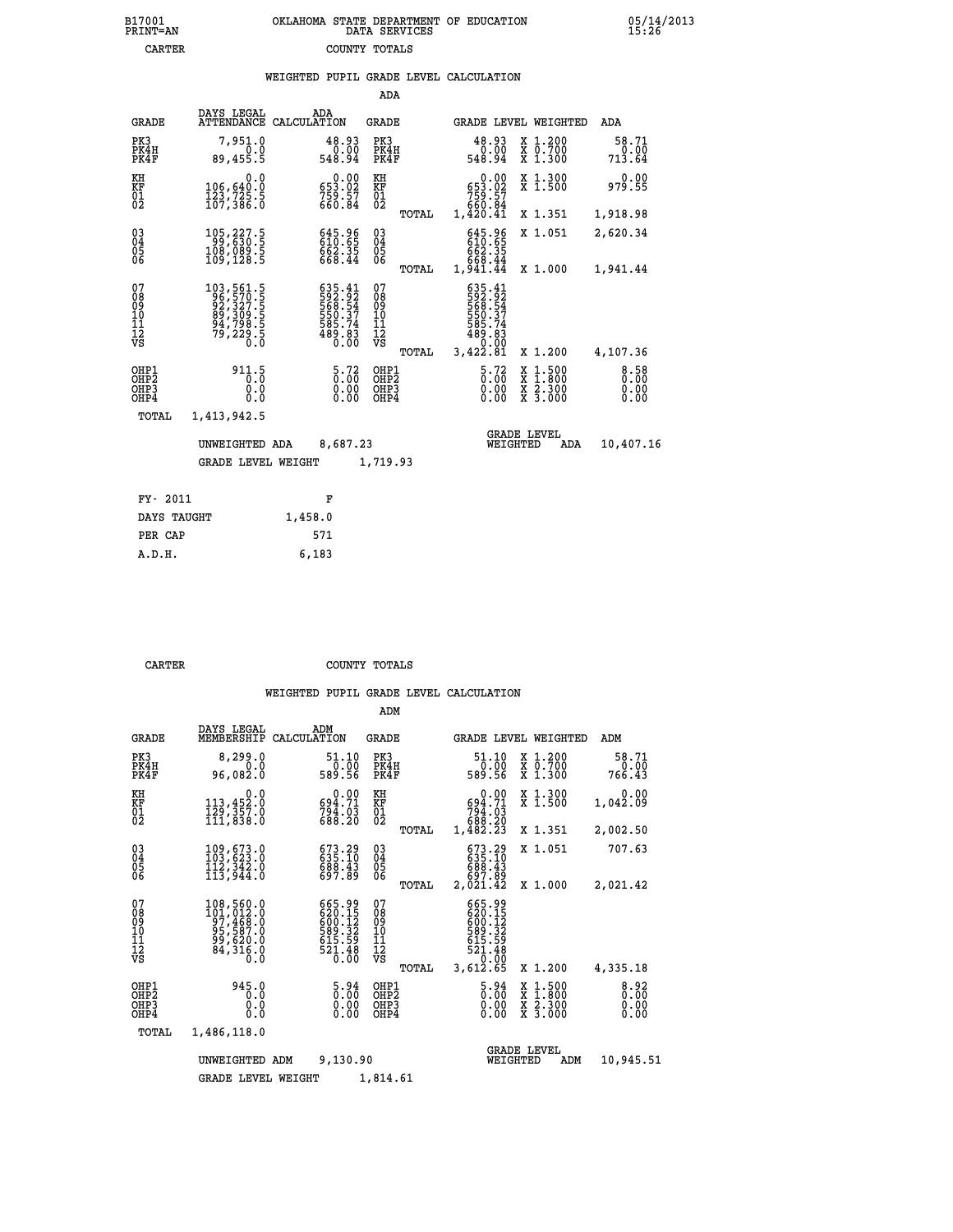|                                  | OKLAHOMA STATE DEPARTMENT OF EDUCATION<br>DATA SERVICES |  |
|----------------------------------|---------------------------------------------------------|--|
| C <sub>0</sub> 10 T <sub>0</sub> |                                                         |  |

| 11 CHEROKEE                                        |                                                                         |                    | C010 LOWREY                                                                                                      |                                           |       |                                                                                                                                                                                                                                                                                |                                                                                                  |                              |
|----------------------------------------------------|-------------------------------------------------------------------------|--------------------|------------------------------------------------------------------------------------------------------------------|-------------------------------------------|-------|--------------------------------------------------------------------------------------------------------------------------------------------------------------------------------------------------------------------------------------------------------------------------------|--------------------------------------------------------------------------------------------------|------------------------------|
|                                                    |                                                                         |                    |                                                                                                                  |                                           |       | WEIGHTED PUPIL GRADE LEVEL CALCULATION                                                                                                                                                                                                                                         |                                                                                                  |                              |
|                                                    |                                                                         |                    |                                                                                                                  | ADA                                       |       |                                                                                                                                                                                                                                                                                |                                                                                                  |                              |
| <b>GRADE</b>                                       | DAYS LEGAL<br><b>ATTENDANCE</b>                                         | ADA<br>CALCULATION |                                                                                                                  | <b>GRADE</b>                              |       |                                                                                                                                                                                                                                                                                | GRADE LEVEL WEIGHTED                                                                             | ADA                          |
| PK3<br>PK4H<br>PK4F                                | 321.0<br>1, 219.0                                                       |                    | $\begin{smallmatrix} 1.83\ 0.00\ 6.97 \end{smallmatrix}$                                                         | PK3<br>PK4H<br>PK4F                       |       | $\begin{smallmatrix} 1.83\ 0.00\ 6.97 \end{smallmatrix}$                                                                                                                                                                                                                       | X 1.200<br>X 0.700<br>X 1.300                                                                    | 2.20<br>0.00<br>9.06         |
| KH<br>KF<br>01<br>02                               | $\begin{smallmatrix}&&&0.0\\3,171.0\\2,426.5\\2,194.5\end{smallmatrix}$ |                    | $\begin{array}{c} 0.00 \\ 18.12 \\ 13.87 \\ 12.54 \end{array}$                                                   | KH<br>KF<br>01<br>02                      |       | $\begin{array}{c} 0.00 \\ 18.12 \\ 13.87 \\ 12.54 \\ 26.41 \end{array}$                                                                                                                                                                                                        | X 1.300<br>X 1.500                                                                               | 0.00<br>27.18                |
|                                                    |                                                                         |                    |                                                                                                                  |                                           | TOTAL |                                                                                                                                                                                                                                                                                | X 1.351                                                                                          | 35.68                        |
| $\begin{matrix} 03 \\ 04 \\ 05 \\ 06 \end{matrix}$ | 2,397.5<br>3,850.0<br>2,294.0<br>2,834.5                                |                    | $\begin{smallmatrix} 13\cdot70\ 22\cdot00\ 13\cdot11\ 16\cdot20 \end{smallmatrix}$                               | 03<br>04<br>05<br>06                      |       | $\begin{smallmatrix} 13\cdot70\ 22\cdot00\ 13\cdot11\ 16\cdot20\ 51\cdot31 \end{smallmatrix}$                                                                                                                                                                                  | X 1.051                                                                                          | 14.40                        |
|                                                    |                                                                         |                    |                                                                                                                  |                                           | TOTAL |                                                                                                                                                                                                                                                                                | X 1.000                                                                                          | 51.31                        |
| 07<br>08<br>09<br>101<br>11<br>12<br>VS            | $2,269.0$<br>$2,056.5$<br>$0.0$<br>$0.0$<br>$0.0$<br>$0.0$<br>$0.0$     |                    | $12.97$<br>$11.75$<br>0.00<br>0.00<br>0.00<br>$\begin{smallmatrix} 0.00 & 0.00 \\ 0.00 & 0.00 \end{smallmatrix}$ | 07<br>08<br>09<br>11<br>11<br>12<br>VS    | TOTAL | $12.97$<br>$11.75$<br>$0.00$<br>$0.00$<br>$0.00$<br>0.00<br>24.72                                                                                                                                                                                                              | X 1.200                                                                                          | 29.66                        |
| OHP1<br>OHP2<br>OH <sub>P3</sub><br>OHP4           | 0.0<br>0.000                                                            |                    | $\begin{smallmatrix} 0.00 \ 0.00 \ 0.00 \ 0.00 \end{smallmatrix}$                                                | OHP1<br>OH <sub>P</sub> 2<br>OHP3<br>OHP4 |       | $\begin{smallmatrix} 0.00 & 0.00 & 0.00 & 0.00 & 0.00 & 0.00 & 0.00 & 0.00 & 0.00 & 0.00 & 0.00 & 0.00 & 0.00 & 0.00 & 0.00 & 0.00 & 0.00 & 0.00 & 0.00 & 0.00 & 0.00 & 0.00 & 0.00 & 0.00 & 0.00 & 0.00 & 0.00 & 0.00 & 0.00 & 0.00 & 0.00 & 0.00 & 0.00 & 0.00 & 0.00 & 0.0$ | $\begin{smallmatrix} x & 1 & 500 \\ x & 1 & 800 \\ x & 2 & 300 \\ x & 3 & 000 \end{smallmatrix}$ | 0.00<br>0.00<br>0.00<br>0.00 |
| TOTAL                                              | 25,033.5<br>UNWEIGHTED ADA                                              |                    | 143.06                                                                                                           |                                           |       | WEIGHTED                                                                                                                                                                                                                                                                       | <b>GRADE LEVEL</b><br>ADA                                                                        | 169.49                       |

| FY- 2011    | F     |
|-------------|-------|
| DAYS TAUGHT | 175.0 |
| PER CAP     | 77    |
| A.D.H.      | 138   |
|             |       |

 **GRADE LEVEL WEIGHT 26.43**

 **11 CHEROKEE C010 LOWREY**

 **B17001<br>PRINT=AN** 

| <b>GRADE</b>                                       | DAYS LEGAL<br>MEMBERSHIP                                              | ADM<br>CALCULATION                                                                                                                                                                                                                                                                                                                       | <b>GRADE</b>                                       |       |                                                                                          | GRADE LEVEL WEIGHTED                     | ADM                  |  |
|----------------------------------------------------|-----------------------------------------------------------------------|------------------------------------------------------------------------------------------------------------------------------------------------------------------------------------------------------------------------------------------------------------------------------------------------------------------------------------------|----------------------------------------------------|-------|------------------------------------------------------------------------------------------|------------------------------------------|----------------------|--|
| PK3<br>PK4H<br>PK4F                                | 336.0<br>1,335.0                                                      | $\begin{smallmatrix} 1.92\ 0.00\ 7.63 \end{smallmatrix}$                                                                                                                                                                                                                                                                                 | PK3<br>PK4H<br>PK4F                                |       | $\begin{smallmatrix} 1.92\ 0.00\ 7.63 \end{smallmatrix}$                                 | X 1.200<br>X 0.700<br>X 1.300            | 2.30<br>Ō.ŎŎ<br>9.92 |  |
| KH<br>KF<br>01<br>02                               | 0.0<br>3,371.0<br>2,511.0<br>2,301.0                                  | $\begin{smallmatrix} 0.00\\19.26\\14.35\\13.15 \end{smallmatrix}$                                                                                                                                                                                                                                                                        | KH<br>KF<br>01<br>02                               |       | $\begin{array}{r} 0.00 \\ 19.26 \\ 14.35 \\ 13.15 \\ 27.50 \end{array}$                  | X 1.300<br>X 1.500                       | 0.00<br>28.89        |  |
|                                                    |                                                                       |                                                                                                                                                                                                                                                                                                                                          |                                                    | TOTAL |                                                                                          | X 1.351                                  | 37.15                |  |
| $\begin{matrix} 03 \\ 04 \\ 05 \\ 06 \end{matrix}$ | $2,483.0$<br>$2,343.0$<br>$2,343.0$<br>$2,996.0$                      | $\begin{smallmatrix} 14\cdot 19\\ 23\cdot 33\\ 13\cdot 39\\ 17\cdot 12 \end{smallmatrix}$                                                                                                                                                                                                                                                | $\begin{matrix} 03 \\ 04 \\ 05 \\ 06 \end{matrix}$ |       | $14.19$<br>$13.33$<br>$13.39$<br>$17.12$<br>$53.84$                                      | X 1.051                                  | 14.91                |  |
|                                                    |                                                                       |                                                                                                                                                                                                                                                                                                                                          |                                                    | TOTAL |                                                                                          | X 1.000                                  | 53.84                |  |
| 07<br>089<br>090<br>1112<br>VS                     | $2, 450.0$<br>$2, 241.0$<br>$0.0$<br>$0.0$<br>$0.0$<br>$0.0$<br>$0.0$ | $\begin{smallmatrix} 14 & 0 & 0 \\ 12 & 8 & 1 \\ 0 & 0 & 0 \\ 0 & 0 & 0 \\ 0 & 0 & 0 \\ 0 & 0 & 0 \\ 0 & 0 & 0 \\ 0 & 0 & 0 \\ 0 & 0 & 0 \\ 0 & 0 & 0 \\ 0 & 0 & 0 \\ 0 & 0 & 0 \\ 0 & 0 & 0 \\ 0 & 0 & 0 \\ 0 & 0 & 0 \\ 0 & 0 & 0 \\ 0 & 0 & 0 \\ 0 & 0 & 0 \\ 0 & 0 & 0 \\ 0 & 0 & 0 \\ 0 & 0 & 0 \\ 0 & 0 & 0 \\ 0 & 0 & 0 \\ 0 & 0$ | 07<br>08<br>09<br>01<br>11<br>11<br>12<br>VS       | TOTAL | $\begin{smallmatrix} 14.00\\12.81\\0.00\\0.00\\0.00\\0.00\\0.00\\26.81\end{smallmatrix}$ | X 1.200                                  | 32.17                |  |
| OHP1<br>OHP2<br>OHP3<br>OHP4                       | 0.0<br>$\begin{smallmatrix} 0.0 & 0 \ 0.0 & 0 \end{smallmatrix}$      |                                                                                                                                                                                                                                                                                                                                          | OHP1<br>OHP2<br>OHP3<br>OHP4                       |       |                                                                                          | X 1:500<br>X 1:800<br>X 2:300<br>X 3:000 | 0.00<br>0.00<br>0.00 |  |
| TOTAL                                              | 26,449.0                                                              |                                                                                                                                                                                                                                                                                                                                          |                                                    |       |                                                                                          |                                          |                      |  |
|                                                    | UNWEIGHTED ADM                                                        | 151.15                                                                                                                                                                                                                                                                                                                                   |                                                    |       | WEIGHTED                                                                                 | <b>GRADE LEVEL</b><br>ADM                | 179.18               |  |
|                                                    | <b>GRADE LEVEL WEIGHT</b>                                             |                                                                                                                                                                                                                                                                                                                                          | 28.03                                              |       |                                                                                          |                                          |                      |  |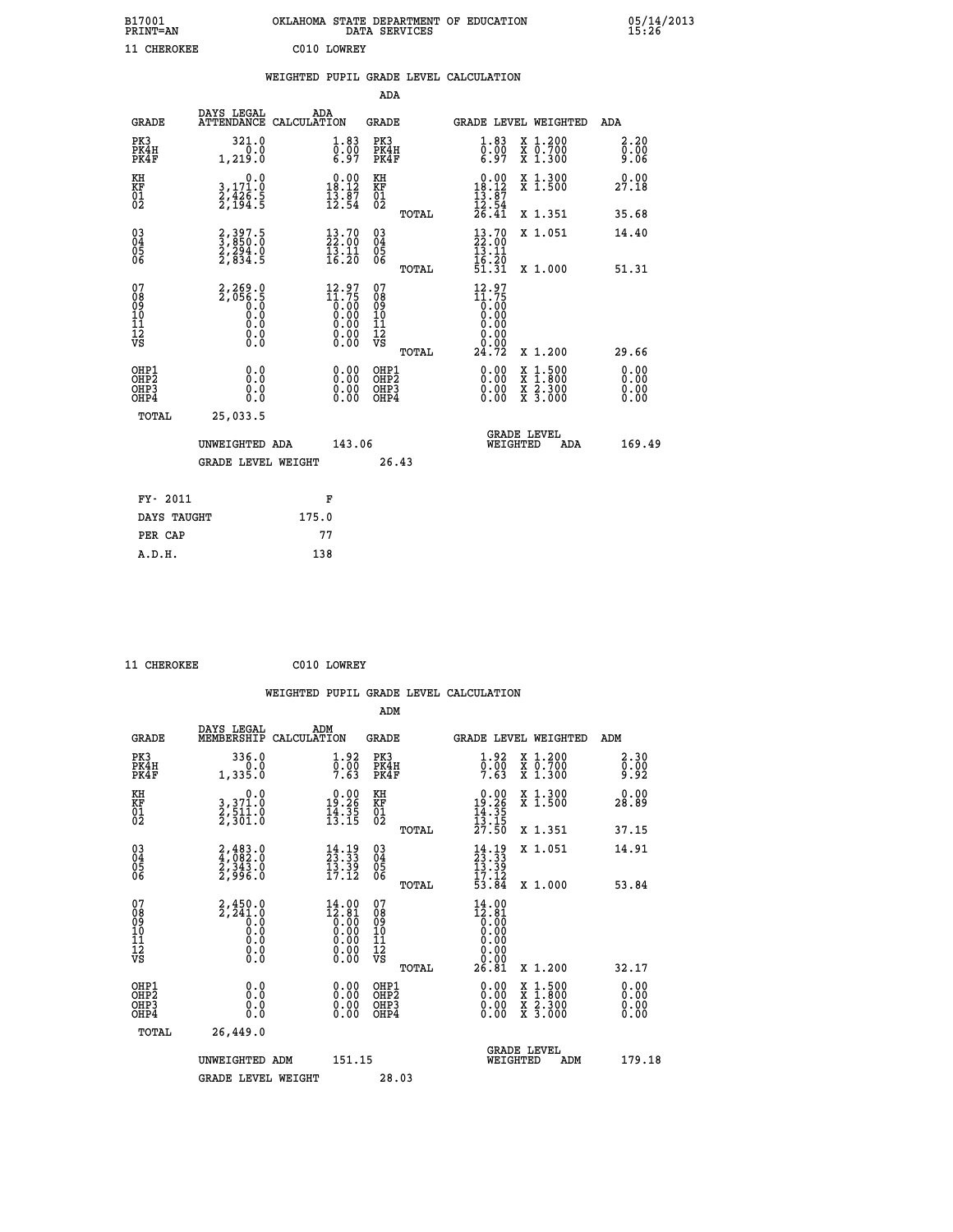| B17001<br><b>PRINT=AN</b> | OKLAHOMA STATE DEPARTMENT OF EDUCATION<br>DATA SERVICES | 05/14/2013<br>15:26 |
|---------------------------|---------------------------------------------------------|---------------------|
| 11 CHEROKEE               | C014 NORWOOD                                            |                     |

|                                                    |                                                      |                                                                                            |       |                                                                   |                                        |       | WEIGHTED PUPIL GRADE LEVEL CALCULATION                          |                                                                                                                                                          |                              |
|----------------------------------------------------|------------------------------------------------------|--------------------------------------------------------------------------------------------|-------|-------------------------------------------------------------------|----------------------------------------|-------|-----------------------------------------------------------------|----------------------------------------------------------------------------------------------------------------------------------------------------------|------------------------------|
|                                                    |                                                      |                                                                                            |       |                                                                   | ADA                                    |       |                                                                 |                                                                                                                                                          |                              |
|                                                    | <b>GRADE</b>                                         | DAYS LEGAL<br>ATTENDANCE CALCULATION                                                       | ADA   |                                                                   | <b>GRADE</b>                           |       |                                                                 | GRADE LEVEL WEIGHTED                                                                                                                                     | ADA                          |
| PK3                                                | PK4H<br>PK4F                                         | 148.0<br>0.0<br>4,194.0                                                                    |       | $\begin{smallmatrix} 0.85\ 0.00\\ 23.97 \end{smallmatrix}$        | PK3<br>PK4H<br>PK4F                    |       | 0.85<br>0.00<br>23.97                                           | X 1.200<br>X 0.700<br>X 1.300                                                                                                                            | 1.02<br>0.00<br>31.16        |
| KH<br>KF<br>01<br>02                               |                                                      | 0.0<br>3,409:0<br>3,928:0<br>3,483:0                                                       |       | $\begin{smallmatrix} 0.00\\19.48\\22.45\\19.90 \end{smallmatrix}$ | KH<br>KF<br>01<br>02                   |       | $0.00\n19.48\n22.45\n19.90\n42.35$                              | X 1.300<br>X 1.500                                                                                                                                       | 0.00<br>29.22                |
|                                                    |                                                      |                                                                                            |       |                                                                   |                                        | TOTAL |                                                                 | X 1.351                                                                                                                                                  | 57.21                        |
| $\begin{matrix} 03 \\ 04 \\ 05 \\ 06 \end{matrix}$ |                                                      | 3,109.0<br>2,610.0<br>2,309.0<br>1,777.0                                                   |       | 17.77<br>$\frac{13.19}{10.15}$                                    | 03<br>04<br>05<br>06                   |       | $17.77$<br>$14.91$<br>$13.19$<br>$10.15$<br>$38.25$             | X 1.051                                                                                                                                                  | 18.68                        |
|                                                    |                                                      |                                                                                            |       |                                                                   |                                        | TOTAL |                                                                 | X 1.000                                                                                                                                                  | 38.25                        |
| 07<br>08<br>09<br>11<br>11<br>12<br>VS             |                                                      | $1,893.0$<br>3,418.0<br>$\begin{smallmatrix} 0.5 & 0 \ 0.0 & 0 \end{smallmatrix}$<br>$\S.$ |       | $10.82$<br>$19.53$<br>$0.00$<br>$0.00$<br>$0.00$<br>ŏ:ŏŏ<br>O.OO  | 07<br>08<br>09<br>11<br>11<br>12<br>VS | TOTAL | $10.82$<br>$19.53$<br>$0.00$<br>$0.00$<br>0.00<br>0.00<br>30.35 | X 1.200                                                                                                                                                  | 36.42                        |
|                                                    | OHP1<br>OHP <sub>2</sub><br>OH <sub>P3</sub><br>OHP4 | 0.0<br>0.0<br>Ō.Ō                                                                          |       | 0.0000<br>$\begin{smallmatrix} 0.00 \ 0.00 \end{smallmatrix}$     | OHP1<br>OHP2<br>OHP3<br>OHP4           |       | 0.00<br>0.00<br>0.00                                            | $1:500$<br>1:800<br>$\begin{smallmatrix} \mathtt{X} & 1 & 500 \\ \mathtt{X} & 1 & 800 \\ \mathtt{X} & 2 & 300 \\ \mathtt{X} & 3 & 000 \end{smallmatrix}$ | 0.00<br>0.00<br>0.00<br>0.00 |
|                                                    | <b>TOTAL</b>                                         | 30,278.0                                                                                   |       |                                                                   |                                        |       |                                                                 |                                                                                                                                                          |                              |
|                                                    |                                                      | UNWEIGHTED ADA                                                                             |       | 173.02                                                            |                                        |       | WEIGHTED                                                        | <b>GRADE LEVEL</b><br>ADA                                                                                                                                | 211.96                       |
|                                                    |                                                      | <b>GRADE LEVEL WEIGHT</b>                                                                  |       |                                                                   | 38.94                                  |       |                                                                 |                                                                                                                                                          |                              |
|                                                    | FY- 2011                                             |                                                                                            |       | F                                                                 |                                        |       |                                                                 |                                                                                                                                                          |                              |
|                                                    | DAYS TAUGHT                                          |                                                                                            | 175.0 |                                                                   |                                        |       |                                                                 |                                                                                                                                                          |                              |
|                                                    | PER CAP                                              |                                                                                            |       | 57                                                                |                                        |       |                                                                 |                                                                                                                                                          |                              |

| CHEROKEE |
|----------|

CHEROKEE C014 NORWOOD

| <b>GRADE</b>                             | DAYS LEGAL<br>MEMBERSHIP                                            | ADM<br>CALCULATION                                                                              | <b>GRADE</b>                                       |       |                                                                                                                                                                                                                                                                                |          | <b>GRADE LEVEL WEIGHTED</b>              | ADM                         |
|------------------------------------------|---------------------------------------------------------------------|-------------------------------------------------------------------------------------------------|----------------------------------------------------|-------|--------------------------------------------------------------------------------------------------------------------------------------------------------------------------------------------------------------------------------------------------------------------------------|----------|------------------------------------------|-----------------------------|
| PK3<br>PK4H<br>PK4F                      | 148.0<br>0.0<br>4,420.0                                             | $\substack{0.85 \\ 0.00 \\ 25.26}$                                                              | PK3<br>PK4H<br>PK4F                                |       | $\begin{smallmatrix} 0.85\ 0.00\\ 25.26 \end{smallmatrix}$                                                                                                                                                                                                                     |          | X 1.200<br>X 0.700<br>X 1.300            | $\frac{1}{0}$ : 02<br>32.84 |
| KH<br>KF<br>01<br>02                     | 0.0<br>3,580:0<br>4,106:0<br>3,575:0                                | $\begin{smallmatrix} 0.00\\ 20.46\\ 23.46\\ 20.43 \end{smallmatrix}$                            | KH<br>KF<br>01<br>02                               |       | $\begin{smallmatrix} 0.00\\ 20.46\\ 23.46\\ 20.43\\ 43.89 \end{smallmatrix}$                                                                                                                                                                                                   |          | X 1.300<br>X 1.500                       | 0.00<br>30.69               |
|                                          |                                                                     |                                                                                                 |                                                    | TOTAL |                                                                                                                                                                                                                                                                                |          | X 1.351                                  | 59.30                       |
| 03<br>04<br>05<br>06                     | 3,135.0<br>2,653.0<br>2,362.0<br>1,856.0                            | $\begin{smallmatrix} 17.91\ 15.16\ 13.50\ 10.61 \end{smallmatrix}$                              | $\begin{matrix} 03 \\ 04 \\ 05 \\ 06 \end{matrix}$ |       | $17.91$<br>$15.16$<br>$13.50$<br>$10.61$<br>$39.27$                                                                                                                                                                                                                            |          | X 1.051                                  | 18.82                       |
|                                          |                                                                     |                                                                                                 |                                                    | TOTAL |                                                                                                                                                                                                                                                                                |          | X 1.000                                  | 39.27                       |
| 07<br>089<br>090<br>1112<br>VS           | $1,939.0$<br>$3,526.0$<br>$0.0$<br>$0.0$<br>$0.0$<br>$0.0$<br>$0.0$ | $\begin{smallmatrix} 11.08\\ 20.15\\ 0.00\\ 0.00\\ 0.00\\ 0.00\\ 0.00\\ 0.00 \end{smallmatrix}$ | 07<br>08<br>09<br>01<br>11<br>11<br>12<br>VS       |       | 11.08<br>$\begin{array}{c} 20.15 \\ 0.00 \\ 0.00 \\ 0.00 \\ 0.00 \\ 0.00 \\ 1.23 \end{array}$                                                                                                                                                                                  |          |                                          |                             |
|                                          |                                                                     |                                                                                                 |                                                    | TOTAL |                                                                                                                                                                                                                                                                                |          | X 1.200                                  | 37.48                       |
| OHP1<br>OHP2<br>OH <sub>P3</sub><br>OHP4 | 0.0<br>0.000                                                        |                                                                                                 | OHP1<br>OHP2<br>OHP3<br>OHP4                       |       | $\begin{smallmatrix} 0.00 & 0.00 & 0.00 & 0.00 & 0.00 & 0.00 & 0.00 & 0.00 & 0.00 & 0.00 & 0.00 & 0.00 & 0.00 & 0.00 & 0.00 & 0.00 & 0.00 & 0.00 & 0.00 & 0.00 & 0.00 & 0.00 & 0.00 & 0.00 & 0.00 & 0.00 & 0.00 & 0.00 & 0.00 & 0.00 & 0.00 & 0.00 & 0.00 & 0.00 & 0.00 & 0.0$ |          | X 1:500<br>X 1:800<br>X 2:300<br>X 3:000 | 0.00<br>0.00<br>0.00        |
| TOTAL                                    | 31,300.0                                                            |                                                                                                 |                                                    |       |                                                                                                                                                                                                                                                                                |          |                                          |                             |
|                                          | UNWEIGHTED                                                          | 178.87<br>ADM                                                                                   |                                                    |       |                                                                                                                                                                                                                                                                                | WEIGHTED | <b>GRADE LEVEL</b><br>ADM                | 219.42                      |
|                                          | <b>GRADE LEVEL WEIGHT</b>                                           |                                                                                                 | 40.55                                              |       |                                                                                                                                                                                                                                                                                |          |                                          |                             |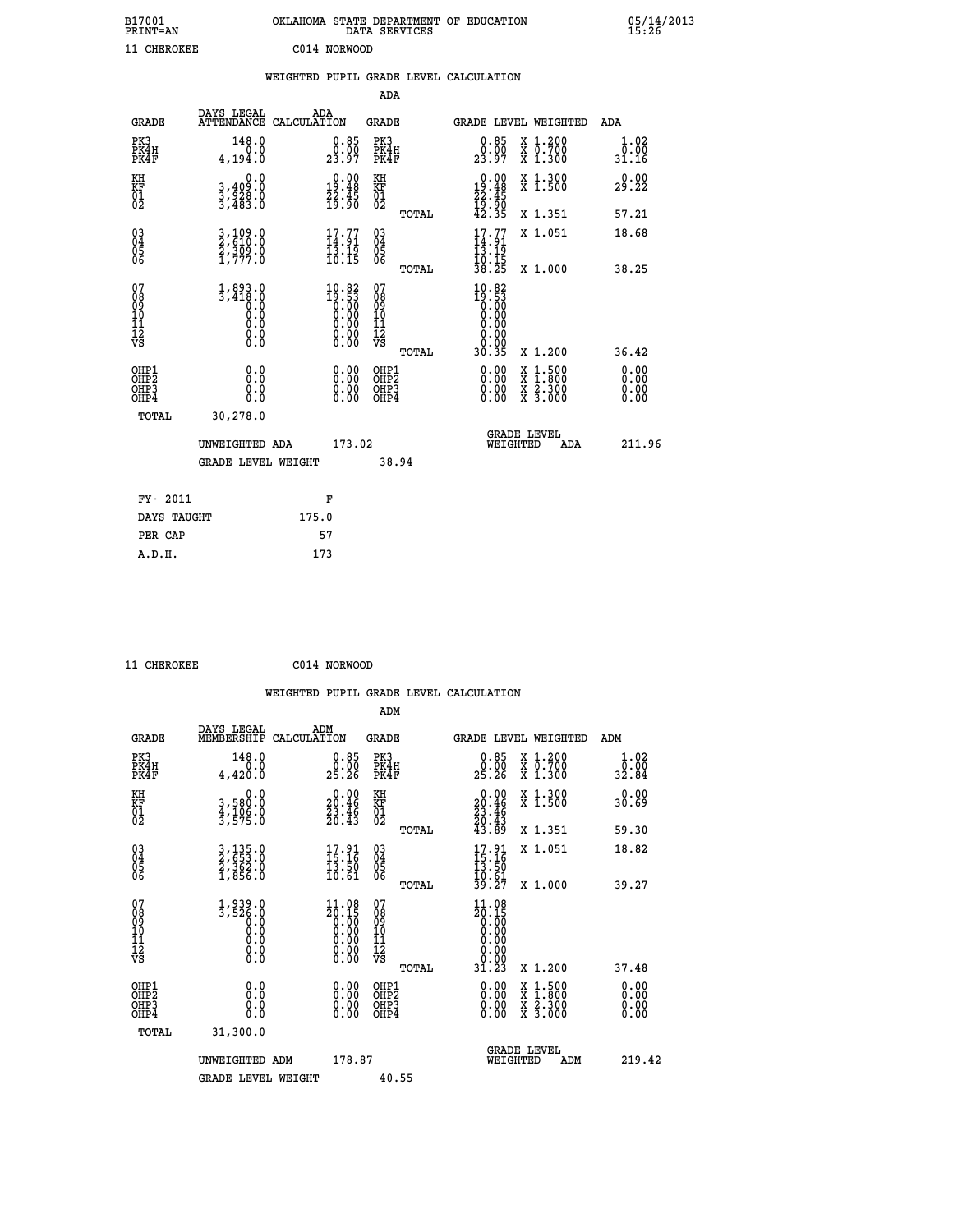| B17001<br><b>PRINT=AN</b> | OKLAHOMA STATE DEPARTMENT OF EDUCATION<br>DATA SERVICES | 05/14/2013<br>15:26 |
|---------------------------|---------------------------------------------------------|---------------------|
| 11 CHEROKEE               | C021 WOODALL                                            |                     |

|  |  | WEIGHTED PUPIL GRADE LEVEL CALCULATION |
|--|--|----------------------------------------|
|  |  |                                        |

|                                                                    |                                                                                           |                                                                                                       | ADA                                                 |       |                                                                                                                                                                                                                                                                                                                                              |                                                                                          |                              |
|--------------------------------------------------------------------|-------------------------------------------------------------------------------------------|-------------------------------------------------------------------------------------------------------|-----------------------------------------------------|-------|----------------------------------------------------------------------------------------------------------------------------------------------------------------------------------------------------------------------------------------------------------------------------------------------------------------------------------------------|------------------------------------------------------------------------------------------|------------------------------|
| <b>GRADE</b>                                                       | DAYS LEGAL<br>ATTENDANCE CALCULATION                                                      | ADA                                                                                                   | <b>GRADE</b>                                        |       |                                                                                                                                                                                                                                                                                                                                              | GRADE LEVEL WEIGHTED                                                                     | ADA                          |
| PK3<br>PK4H<br>PK4F                                                | 0.0<br>0.0<br>6,915.5                                                                     | 0.00<br>40.44                                                                                         | PK3<br>PK4H<br>PK4F                                 |       | 0.00<br>$\begin{smallmatrix} 0.00 \\ 0.44 \end{smallmatrix}$                                                                                                                                                                                                                                                                                 | X 1.200<br>X 0.700<br>X 1.300                                                            | 0.00<br>ة.ة<br>52.57         |
| KH<br>KF<br>01<br>02                                               | 0.0<br>8.594<br>5.330<br>5.68,01<br>5.969                                                 | $\begin{smallmatrix} 0.00\\ 56.11\\ 54.56\\ 64.15 \end{smallmatrix}$                                  | KH<br>KF<br>01<br>02                                |       | $\begin{smallmatrix} &0.00\\ 56.11\\ 54.56\\ 64.15\\ 118.71\end{smallmatrix}$                                                                                                                                                                                                                                                                | X 1.300<br>X 1.500                                                                       | 0.00<br>84.17                |
|                                                                    |                                                                                           |                                                                                                       |                                                     | TOTAL |                                                                                                                                                                                                                                                                                                                                              | X 1.351                                                                                  | 160.38                       |
| $\begin{smallmatrix} 03 \\[-4pt] 04 \end{smallmatrix}$<br>Ŏ5<br>06 | $\begin{smallmatrix}7,032\cdot5\\7,075\cdot0\\10,280\cdot5\\8,230\cdot0\end{smallmatrix}$ | $\begin{smallmatrix} 41\cdot 13\\ 41\cdot 37\\ 60\cdot 12\\ 48\cdot 13 \end{smallmatrix}$             | $\begin{array}{c} 03 \\ 04 \\ 05 \\ 06 \end{array}$ |       | $\begin{smallmatrix} 41\cdot 13\\ 41\cdot 37\\ 60\cdot 12\\ 48\cdot 13\\ 149\cdot 62 \end{smallmatrix}$                                                                                                                                                                                                                                      | X 1.051                                                                                  | 43.23                        |
|                                                                    |                                                                                           |                                                                                                       |                                                     | TOTAL |                                                                                                                                                                                                                                                                                                                                              | X 1.000                                                                                  | 149.62                       |
| 07<br>08<br>09<br>01<br>11<br>11<br>12<br>VS                       | $5,945.5$<br>$7,173.5$<br>$0.0$<br>$0.0$<br>$0.0$<br>$0.0$<br>$0.0$                       | $\begin{smallmatrix} 40.62\ 41.95\ 0.00\ 0.00\ 0.00\ 0.00\ 0.00\ 0.00\ 0.00\ 0.00\ \end{smallmatrix}$ | 07<br>08<br>09<br>11<br>11<br>12<br>VS              |       | 40.62<br>$\begin{smallmatrix} 4 & 0 & 0 & 0 \\ 1 & 0 & 0 & 0 \\ 0 & 0 & 0 & 0 \\ 0 & 0 & 0 & 0 \\ 0 & 0 & 0 & 0 \\ 0 & 0 & 0 & 0 \\ 0 & 0 & 0 & 0 \\ 0 & 0 & 0 & 0 \\ 0 & 0 & 0 & 0 \\ 0 & 0 & 0 & 0 \\ 0 & 0 & 0 & 0 \\ 0 & 0 & 0 & 0 \\ 0 & 0 & 0 & 0 \\ 0 & 0 & 0 & 0 \\ 0 & 0 & 0 & 0 \\ 0 & 0 & 0 & 0 \\ 0 & 0 & 0 & 0 \\ 0 & 0 & 0 & $ |                                                                                          |                              |
|                                                                    |                                                                                           |                                                                                                       |                                                     | TOTAL | 82.57                                                                                                                                                                                                                                                                                                                                        | X 1.200                                                                                  | 99.08                        |
| OHP1<br>OHP <sub>2</sub><br>OH <sub>P3</sub><br>OHP4               | 0.0<br>0.000                                                                              | 0.00<br>$\begin{smallmatrix} 0.00 \ 0.00 \end{smallmatrix}$                                           | OHP1<br>OHP2<br>OHP <sub>3</sub>                    |       | $\begin{smallmatrix} 0.00 & 0.00 & 0.00 & 0.00 & 0.00 & 0.00 & 0.00 & 0.00 & 0.00 & 0.00 & 0.00 & 0.00 & 0.00 & 0.00 & 0.00 & 0.00 & 0.00 & 0.00 & 0.00 & 0.00 & 0.00 & 0.00 & 0.00 & 0.00 & 0.00 & 0.00 & 0.00 & 0.00 & 0.00 & 0.00 & 0.00 & 0.00 & 0.00 & 0.00 & 0.00 & 0.0$                                                               | $\begin{smallmatrix} x & 1.500 \\ x & 1.800 \\ x & 2.300 \\ x & 3.000 \end{smallmatrix}$ | 0.00<br>0.00<br>0.00<br>0.00 |
| TOTAL                                                              | 83,547.0                                                                                  |                                                                                                       |                                                     |       |                                                                                                                                                                                                                                                                                                                                              |                                                                                          |                              |
|                                                                    | UNWEIGHTED ADA                                                                            | 488.58                                                                                                |                                                     |       |                                                                                                                                                                                                                                                                                                                                              | <b>GRADE LEVEL</b><br>WEIGHTED<br>ADA                                                    | 589.05                       |
|                                                                    | <b>GRADE LEVEL WEIGHT</b>                                                                 |                                                                                                       | 100.47                                              |       |                                                                                                                                                                                                                                                                                                                                              |                                                                                          |                              |
| FY- 2011                                                           |                                                                                           | F                                                                                                     |                                                     |       |                                                                                                                                                                                                                                                                                                                                              |                                                                                          |                              |
| DAYS TAUGHT                                                        |                                                                                           | 171.0                                                                                                 |                                                     |       |                                                                                                                                                                                                                                                                                                                                              |                                                                                          |                              |
| PER CAP                                                            |                                                                                           | 33                                                                                                    |                                                     |       |                                                                                                                                                                                                                                                                                                                                              |                                                                                          |                              |

 **11 CHEROKEE C021 WOODALL**

 **A.D.H. 440**

 **ADM DAYS LEGAL ADM GRADE MEMBERSHIP CALCULATION GRADE GRADE LEVEL WEIGHTED ADM PK3 0.0 0.00 PK3 0.00 X 1.200 0.00 PK4H 0.0 0.00 PK4H 0.00 X 0.700 0.00 PK4F 7,553.0 44.17 PK4F 44.17 X 1.300 57.42 KH 0.0 0.00 KH 0.00 X 1.300 0.00 KF 10,170.0 59.47 KF 59.47 X 1.500 89.21**

 **WEIGHTED PUPIL GRADE LEVEL CALCULATION**

|                                                    |                                                                                              |                                                                                                                                                | $\sim$ $\sim$ $\sim$ $\sim$                        |       |                                                                                                                                                                                                                                                                                                                                                        |                                                                                                                     |                                                                                                                                                                                                                                                                                |  |
|----------------------------------------------------|----------------------------------------------------------------------------------------------|------------------------------------------------------------------------------------------------------------------------------------------------|----------------------------------------------------|-------|--------------------------------------------------------------------------------------------------------------------------------------------------------------------------------------------------------------------------------------------------------------------------------------------------------------------------------------------------------|---------------------------------------------------------------------------------------------------------------------|--------------------------------------------------------------------------------------------------------------------------------------------------------------------------------------------------------------------------------------------------------------------------------|--|
|                                                    | UNWEIGHTED<br>ADM                                                                            | 517.81                                                                                                                                         |                                                    |       | <b>GRADE LEVEL</b><br>WEIGHTED                                                                                                                                                                                                                                                                                                                         | ADM                                                                                                                 | 624.51                                                                                                                                                                                                                                                                         |  |
| TOTAL                                              | 88,543.0                                                                                     |                                                                                                                                                |                                                    |       |                                                                                                                                                                                                                                                                                                                                                        |                                                                                                                     |                                                                                                                                                                                                                                                                                |  |
| OHP1<br>OHP <sub>2</sub><br>OHP3<br>OHP4           | 0.000000<br>Ō.Ō                                                                              |                                                                                                                                                | OHP1<br>OHP <sub>2</sub><br>OHP3<br>OHP4           |       | $0.00$<br>$0.00$<br>0.00                                                                                                                                                                                                                                                                                                                               | $\begin{array}{l} \mathtt{X} & 1.500 \\ \mathtt{X} & 1.800 \\ \mathtt{X} & 2.300 \\ \mathtt{X} & 3.000 \end{array}$ | $\begin{smallmatrix} 0.00 & 0.00 & 0.00 & 0.00 & 0.00 & 0.00 & 0.00 & 0.00 & 0.00 & 0.00 & 0.00 & 0.00 & 0.00 & 0.00 & 0.00 & 0.00 & 0.00 & 0.00 & 0.00 & 0.00 & 0.00 & 0.00 & 0.00 & 0.00 & 0.00 & 0.00 & 0.00 & 0.00 & 0.00 & 0.00 & 0.00 & 0.00 & 0.00 & 0.00 & 0.00 & 0.0$ |  |
| 07<br>08<br>09<br>101<br>11<br>12<br>VS            | $\left.\begin{smallmatrix}7,372.0\\7,590.0\\0.0\\0.0\\0.0\\0.0\\0.0\end{smallmatrix}\right.$ | 43.11<br>$\begin{smallmatrix} \bar{4} & 1 & 1 \\ 4 & 0 & 0 \\ 0 & 0 & 0 \\ 0 & 0 & 0 \\ 0 & 0 & 0 \\ 0 & 0 & 0 \\ 0 & 0 & 0 \end{smallmatrix}$ | 07<br>08<br>09<br>101<br>11<br>12<br>VS            | TOTAL | 43.11<br>$\begin{array}{c} 11.11 \\ -12.10 \\ -0.00 \\ -0.00 \\ 0.00 \\ -0.00 \\ 0.00 \\ -0.00 \\ -0.00 \\ 0.00 \\ -0.00 \\ -0.00 \\ -0.00 \\ -0.00 \\ -0.00 \\ -0.00 \\ -0.00 \\ -0.00 \\ -0.00 \\ -0.00 \\ -0.00 \\ -0.00 \\ -0.00 \\ -0.00 \\ -0.00 \\ -0.00 \\ -0.00 \\ -0.00 \\ -0.00 \\ -0.00 \\ -0.00 \\ -0.00 \\ -0.00 \\ -0.00 \\ -0.00 \\ -$ | X 1.200                                                                                                             | 105.00                                                                                                                                                                                                                                                                         |  |
| $\begin{matrix} 03 \\ 04 \\ 05 \\ 06 \end{matrix}$ | $7, 289.0$<br>$7, 476.0$<br>$10, 961.0$<br>$8, 678.0$                                        | 43.93<br>$\frac{64.10}{50.75}$                                                                                                                 | $\begin{matrix} 03 \\ 04 \\ 05 \\ 06 \end{matrix}$ | TOTAL | $42.63$<br>$43.72$<br>$64.10$<br>$50.75$<br>$158.57$                                                                                                                                                                                                                                                                                                   | X 1.051<br>X 1.000                                                                                                  | 44.80<br>158.57                                                                                                                                                                                                                                                                |  |
| $\frac{01}{2}$                                     | $\frac{9}{2}$ , $\frac{9}{2}$ , $\frac{24}{0}$ , $\frac{0}{0}$                               | $\frac{58.04}{67.43}$                                                                                                                          | $\frac{01}{2}$                                     | TOTAL | $\frac{58.04}{67.43}$<br>125.47                                                                                                                                                                                                                                                                                                                        | X 1.351                                                                                                             | 169.51                                                                                                                                                                                                                                                                         |  |

GRADE LEVEL WEIGHT 106.70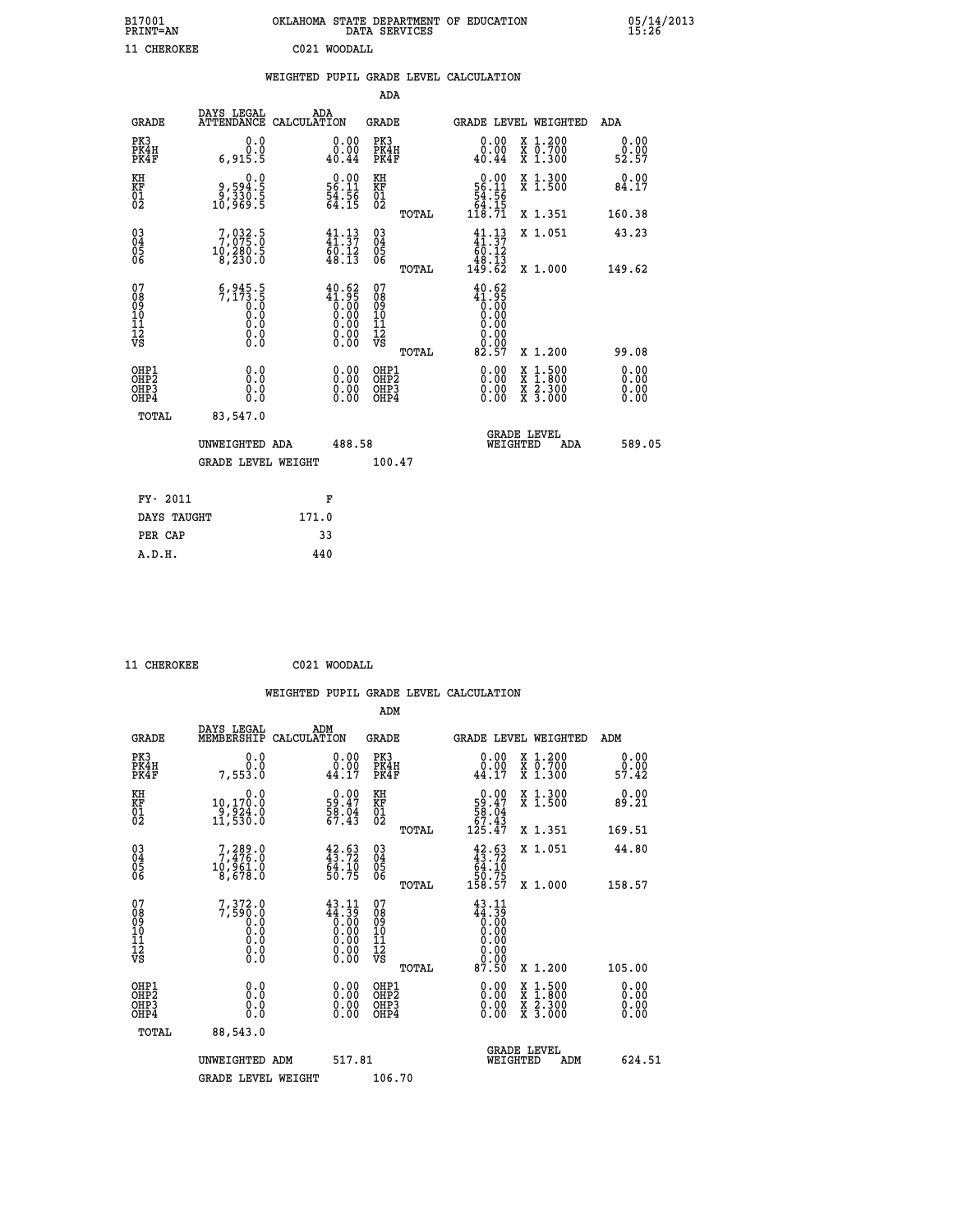| B17001          | OKLAHOMA STATE DEPARTMENT OF EDUCATION |
|-----------------|----------------------------------------|
| <b>PRINT=AN</b> | DATA SERVICES                          |
| 11 CHEROKEE     | C026 SHADY GROVE                       |

|                                                    |                                                      |                                                                                                       |       |                                                                      |                                        |       | WEIGHTED PUPIL GRADE LEVEL CALCULATION                               |          |                                                                                                                                                          |                              |
|----------------------------------------------------|------------------------------------------------------|-------------------------------------------------------------------------------------------------------|-------|----------------------------------------------------------------------|----------------------------------------|-------|----------------------------------------------------------------------|----------|----------------------------------------------------------------------------------------------------------------------------------------------------------|------------------------------|
|                                                    |                                                      |                                                                                                       |       |                                                                      | ADA                                    |       |                                                                      |          |                                                                                                                                                          |                              |
|                                                    | <b>GRADE</b>                                         | DAYS LEGAL<br>ATTENDANCE CALCULATION                                                                  | ADA   |                                                                      | <b>GRADE</b>                           |       |                                                                      |          | GRADE LEVEL WEIGHTED                                                                                                                                     | ADA                          |
| PK3                                                | PK4H<br>PK4F                                         | 286.0<br>0.0<br>2,801.0                                                                               |       | $1.74$<br>$0.00$<br>17.08                                            | PK3<br>PK4H<br>PK4F                    |       | 1.74<br>0.00<br>17.08                                                |          | X 1.200<br>X 0.700<br>X 1.300                                                                                                                            | 2.09<br>0.00<br>22.20        |
| KH<br>KF<br>01<br>02                               |                                                      | 0.0<br>1,983.0<br>$\frac{1}{2}, \frac{6}{9}$ $\frac{63}{2}$ $\frac{6}{9}$                             |       | $\begin{smallmatrix} 0.00\\ 12.09\\ 10.14\\ 17.70 \end{smallmatrix}$ | KH<br>KF<br>01<br>02                   |       | $\begin{smallmatrix} 0.00\\ 12.09\\ 10.14\\ 17.70 \end{smallmatrix}$ |          | X 1.300<br>X 1.500                                                                                                                                       | 0.00<br>18.14                |
|                                                    |                                                      |                                                                                                       |       |                                                                      |                                        | TOTAL | 27.84                                                                |          | X 1.351                                                                                                                                                  | 37.61                        |
| $\begin{matrix} 03 \\ 04 \\ 05 \\ 06 \end{matrix}$ |                                                      | 2,954.0<br>$\frac{2}{3}, \frac{3}{2}, \frac{3}{3}$ .0                                                 |       | $\frac{18.01}{10.72}$<br>$\frac{14.50}{13.55}$                       | 03<br>04<br>05<br>06                   |       | 18.01<br>10:72<br>$\frac{14}{13}$ : 50<br>13 : 55                    |          | X 1.051                                                                                                                                                  | 18.93                        |
|                                                    |                                                      |                                                                                                       |       |                                                                      |                                        | TOTAL | 38.77                                                                |          | X 1.000                                                                                                                                                  | 38.77                        |
| 07<br>08<br>09<br>11<br>11<br>12<br>VS             |                                                      | $2,394.0$<br>$2,231.0$<br>$0.0$<br>$\begin{smallmatrix} 0.5 & 0 \ 0.0 & 0 \end{smallmatrix}$<br>$\S.$ |       | $14.60$<br>$13.60$<br>0.00<br>0.00<br>0.00<br>Ŏ.ŎŎ<br>O.OO           | 07<br>08<br>09<br>11<br>11<br>12<br>VS | TOTAL | $14.60$<br>$13.60$<br>0.00<br>0.00<br>0.00<br>0.00<br>28.20          |          | X 1.200                                                                                                                                                  | 33.84                        |
|                                                    | OHP1<br>OHP <sub>2</sub><br>OH <sub>P3</sub><br>OHP4 | 0.0<br>0.0<br>0.0                                                                                     |       | 0.0000<br>$\begin{smallmatrix} 0.00 \ 0.00 \end{smallmatrix}$        | OHP1<br>OHP2<br>OHP3<br>OHP4           |       | 0.00<br>0.00<br>0.00                                                 |          | $1:500$<br>1:800<br>$\begin{smallmatrix} \mathtt{X} & 1 & 500 \\ \mathtt{X} & 1 & 800 \\ \mathtt{X} & 2 & 300 \\ \mathtt{X} & 3 & 000 \end{smallmatrix}$ | 0.00<br>0.00<br>0.00<br>0.00 |
|                                                    | <b>TOTAL</b>                                         | 23,573.0                                                                                              |       |                                                                      |                                        |       |                                                                      |          |                                                                                                                                                          |                              |
|                                                    |                                                      | UNWEIGHTED ADA                                                                                        |       | 143.73                                                               |                                        |       |                                                                      | WEIGHTED | <b>GRADE LEVEL</b><br>ADA                                                                                                                                | 171.58                       |
|                                                    |                                                      | <b>GRADE LEVEL WEIGHT</b>                                                                             |       |                                                                      | 27.85                                  |       |                                                                      |          |                                                                                                                                                          |                              |
|                                                    | FY- 2011                                             |                                                                                                       |       | F                                                                    |                                        |       |                                                                      |          |                                                                                                                                                          |                              |
|                                                    | DAYS TAUGHT                                          |                                                                                                       | 164.0 |                                                                      |                                        |       |                                                                      |          |                                                                                                                                                          |                              |
|                                                    | PER CAP                                              |                                                                                                       |       | 59                                                                   |                                        |       |                                                                      |          |                                                                                                                                                          |                              |

 **11 CHEROKEE C026 SHADY GROVE**

 **A.D.H. 123**

 **ADM**

| <b>GRADE</b>                                       | DAYS LEGAL<br>MEMBERSHIP                                                                               | ADM<br>CALCULATION                                                    | <b>GRADE</b>                                       |       |                                                                                         | <b>GRADE LEVEL WEIGHTED</b>              | ADM                  |
|----------------------------------------------------|--------------------------------------------------------------------------------------------------------|-----------------------------------------------------------------------|----------------------------------------------------|-------|-----------------------------------------------------------------------------------------|------------------------------------------|----------------------|
| PK3<br>PK4H<br>PK4F                                | 286.0<br>0.0<br>2,846.0                                                                                | $\frac{1}{0}$ : $\frac{74}{00}$<br>17.35                              | PK3<br>PK4H<br>PK4F                                |       | 1.74<br>$\frac{0.00}{17.35}$                                                            | X 1.200<br>X 0.700<br>X 1.300            | 2.09<br>22.56        |
| KH<br>KF<br>01<br>02                               | $\begin{smallmatrix} & & 0.0\ 2.027.0\ 1.694.0\ 2.966.0 \end{smallmatrix}$                             | 12.36<br>$\frac{1}{18}$ $\frac{33}{18}$                               | KH<br>KF<br>01<br>02                               |       | $\begin{smallmatrix} 0.00\\ 12.36\\ 10.33\\ 18.09\\ 28.42 \end{smallmatrix}$            | X 1.300<br>X 1.500                       | 0.00<br>18.54        |
|                                                    |                                                                                                        |                                                                       |                                                    | TOTAL |                                                                                         | X 1.351                                  | 38.40                |
| $\begin{matrix} 03 \\ 04 \\ 05 \\ 06 \end{matrix}$ | $\frac{3}{1}, \frac{015}{781}.0$<br>$\frac{2}{1}, \frac{426}{26}.0$<br>$\frac{2}{2}, \frac{248}{20}.0$ | $\begin{smallmatrix} 18.38\\ 10.86\\ 14.79\\ 13.71 \end{smallmatrix}$ | $\begin{matrix} 03 \\ 04 \\ 05 \\ 06 \end{matrix}$ |       | $18.38$<br>$10.86$<br>$14.79$<br>$13.71$<br>$39.36$                                     | X 1.051                                  | 19.32                |
|                                                    |                                                                                                        |                                                                       |                                                    | TOTAL |                                                                                         | X 1.000                                  | 39.36                |
| 07<br>089<br>090<br>1112<br>VS                     | $2,450.0$<br>$2,314.0$<br>$0.0$<br>$0.0$<br>$0.0$<br>$0.0$<br>$0.0$                                    | 14.94<br>$14.11$<br>$0.00$<br>$0.00$<br>$0.00$<br>$0.00$<br>$0.00$    | 07<br>08<br>09<br>11<br>11<br>12<br>VS             |       | 14.94<br>$14.11$<br>$0.00$<br>$0.00$<br>$0.00$<br>$0.00$<br>$0.00$<br>$0.00$<br>$29.05$ |                                          |                      |
|                                                    |                                                                                                        |                                                                       |                                                    | TOTAL |                                                                                         | X 1.200                                  | 34.86                |
| OHP1<br>OHP2<br>OH <sub>P3</sub><br>OHP4           | 0.0<br>0.000                                                                                           |                                                                       | OHP1<br>OHP2<br>OHP3<br>OHP4                       |       | 0.00<br>$0.00$<br>0.00                                                                  | X 1:500<br>X 1:800<br>X 2:300<br>X 3:000 | 0.00<br>0.00<br>0.00 |
| TOTAL                                              | 24,053.0                                                                                               |                                                                       |                                                    |       |                                                                                         |                                          |                      |
|                                                    | UNWEIGHTED                                                                                             | 146.66<br>ADM                                                         |                                                    |       | WEIGHTED                                                                                | <b>GRADE LEVEL</b><br>ADM                | 175.13               |
|                                                    | <b>GRADE LEVEL WEIGHT</b>                                                                              |                                                                       | 28.47                                              |       |                                                                                         |                                          |                      |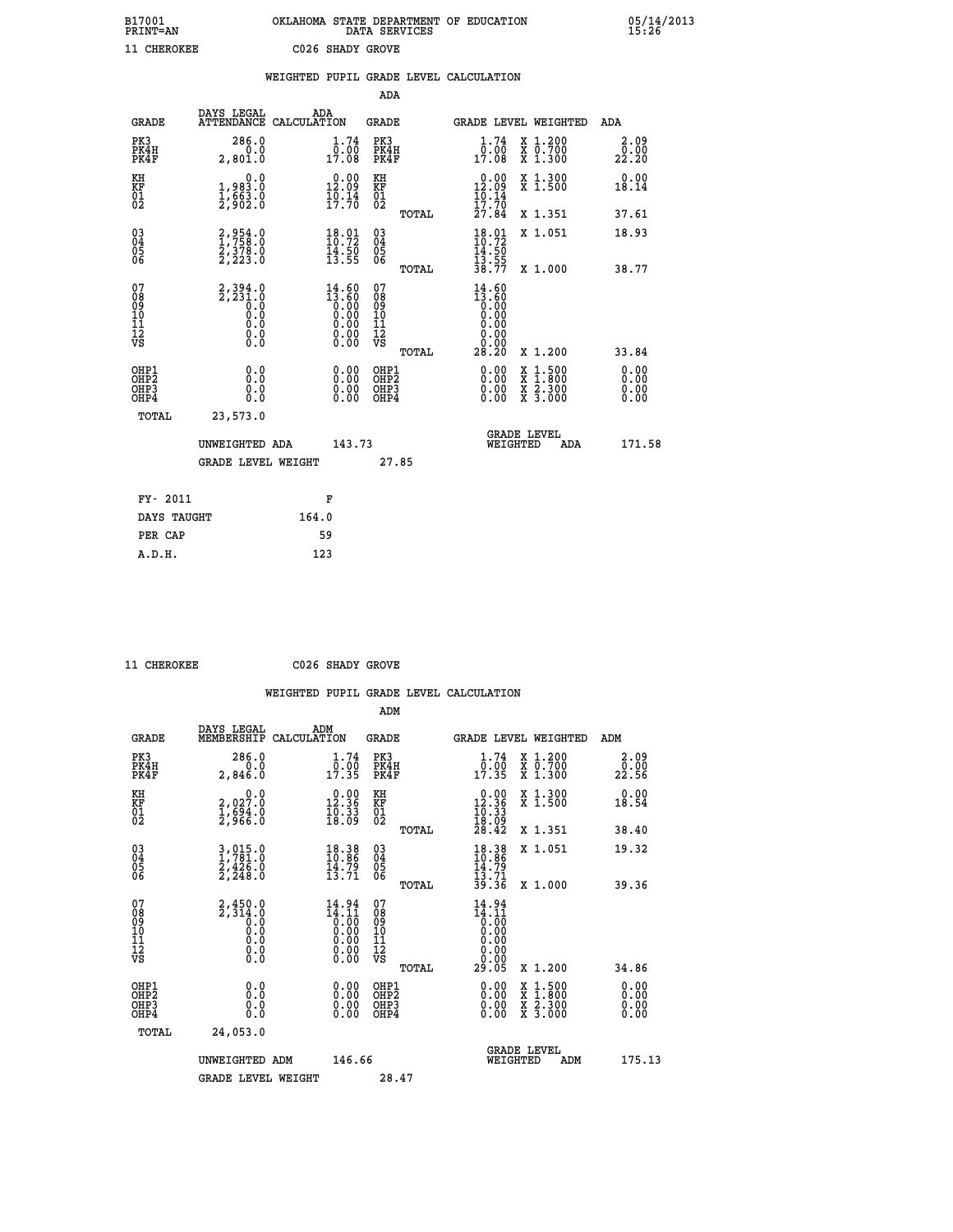| B17001<br><b>PRINT=AN</b> | OKLAHOMA<br>. STATE DEPARTMENT OF EDUCATION<br>DATA SERVICES | 05/14/2013<br>15:26 |
|---------------------------|--------------------------------------------------------------|---------------------|
| 11 CHEROKEE               | C031 PEGGS                                                   |                     |

|  |  | WEIGHTED PUPIL GRADE LEVEL CALCULATION |
|--|--|----------------------------------------|
|  |  |                                        |

|                                           |                                                      |                                                                                                        | ADA                                      |       |                                                                                       |                                          |                               |
|-------------------------------------------|------------------------------------------------------|--------------------------------------------------------------------------------------------------------|------------------------------------------|-------|---------------------------------------------------------------------------------------|------------------------------------------|-------------------------------|
| <b>GRADE</b>                              | DAYS LEGAL                                           | ADA<br>ATTENDANCE CALCULATION                                                                          | GRADE                                    |       |                                                                                       | <b>GRADE LEVEL WEIGHTED</b>              | ADA                           |
| PK3<br>PK4H<br>PK4F                       | 0.0<br>0.0<br>3,096.0                                | 0.00<br>18.65                                                                                          | PK3<br>PK4H<br>PK4F                      |       | 0.00<br>0.00<br>18.65                                                                 | X 1.200<br>X 0.700<br>X 1.300            | 0.00<br>0.00<br>24.25         |
| KH<br>KF<br>01<br>02                      | 0.0<br>3,781.0<br>4,283.0<br>3,002.0                 | $\begin{smallmatrix} 0.00\\ 22.78\\ 25.80\\ 18.08 \end{smallmatrix}$                                   | KH<br>KF<br>01<br>02                     |       | $\begin{smallmatrix} 0.00\\ 22.78\\ 25.80\\ 18.08\\ 43.88 \end{smallmatrix}$          | X 1.300<br>X 1.500                       | 0.00<br>34.17                 |
|                                           |                                                      |                                                                                                        |                                          | TOTAL |                                                                                       | X 1.351                                  | 59.28                         |
| 03<br>04<br>05<br>06                      | $3, 017.5$<br>$3, 744.0$<br>$3, 747.5$<br>$5, 236.0$ | $\begin{smallmatrix} 18.18\\ 22.55\\ 22.58\\ 21.58\\ 31.54 \end{smallmatrix}$                          | 03<br>04<br>05<br>06                     |       | $\begin{smallmatrix} 18.18\\ 22.55\\ 22.58\\ 31.58\\ 31.54\\ 76.67 \end{smallmatrix}$ | X 1.051                                  | 19.11                         |
|                                           |                                                      |                                                                                                        |                                          | TOTAL |                                                                                       | X 1.000                                  | 76.67                         |
| 07<br>08<br>09<br>11<br>11<br>12<br>VS    | $\frac{4,366.5}{3,804.5}$<br>0.0<br>Ŏ.Ŏ<br>0.000     | $\begin{smallmatrix} 26.30\\ 22.92\\ 0.00\\ 0.00\\ 0.00\\ 0.00\\ 0.00\\ 0.00\\ 0.00 \end{smallmatrix}$ | 07<br>08<br>09<br>11<br>11<br>12<br>VS   | TOTAL | 26.30<br>22.92<br>0.00<br>0.00<br>0.00<br>0.00<br>49.22                               | X 1.200                                  | 59.06                         |
| OHP1<br>OH <sub>P</sub> 2<br>OHP3<br>OHP4 | 1,243.0<br>0.0<br>0.0<br>0.0                         | $7.49$<br>$0.00$<br>$\begin{smallmatrix} 0.00 \ 0.00 \end{smallmatrix}$                                | OHP1<br>OHP <sub>2</sub><br>OHP3<br>OHP4 |       | $7.49$<br>$0.00$<br>0.00<br>0.00                                                      | X 1:500<br>X 1:800<br>X 2:300<br>X 3:000 | 11.24<br>0.00<br>0.00<br>0.00 |
| TOTAL                                     | 39,321.0                                             |                                                                                                        |                                          |       |                                                                                       |                                          |                               |
|                                           | UNWEIGHTED ADA                                       | 236.87                                                                                                 |                                          |       | WEIGHTED                                                                              | <b>GRADE LEVEL</b><br>ADA                | 283.78                        |
|                                           | <b>GRADE LEVEL WEIGHT</b>                            |                                                                                                        |                                          | 46.91 |                                                                                       |                                          |                               |
| FY- 2011                                  |                                                      | F                                                                                                      |                                          |       |                                                                                       |                                          |                               |
| DAYS TAUGHT                               |                                                      | 166.0                                                                                                  |                                          |       |                                                                                       |                                          |                               |
| PER CAP                                   |                                                      | 73                                                                                                     |                                          |       |                                                                                       |                                          |                               |
| A.D.H.                                    |                                                      | 219                                                                                                    |                                          |       |                                                                                       |                                          |                               |
|                                           |                                                      |                                                                                                        |                                          |       |                                                                                       |                                          |                               |

| 11 CHEROKEE | C031 PEGGS |
|-------------|------------|
|             |            |

|                                                    |                                          |                                                                    |                                        | WEIGHTED PUPIL GRADE LEVEL CALCULATION                                                                                     |                                 |
|----------------------------------------------------|------------------------------------------|--------------------------------------------------------------------|----------------------------------------|----------------------------------------------------------------------------------------------------------------------------|---------------------------------|
|                                                    |                                          |                                                                    | ADM                                    |                                                                                                                            |                                 |
| <b>GRADE</b>                                       | DAYS LEGAL<br>MEMBERSHIP<br>CALCULATION  | ADM                                                                | <b>GRADE</b>                           | <b>GRADE LEVEL WEIGHTED</b>                                                                                                | ADM                             |
| PK3<br>PK4H<br>PK4F                                | 0.0<br>Ŏ.Ŏ<br>3,213.0                    | $\begin{smallmatrix} 0.00\\ 0.00\\ 19.36 \end{smallmatrix}$        | PK3<br>PK4H<br>PK4F                    | X 1.200<br>X 0.700<br>X 1.300<br>$\begin{smallmatrix} 0.00\\ 0.00\\ 19.36 \end{smallmatrix}$                               | 0.00<br>0.00<br>25.17           |
| KH<br>KF<br>01<br>02                               | 0.0<br>3,974:0<br>4,392:0<br>3,090:0     | 23.94<br>$\frac{26.46}{18.61}$                                     | KH<br>KF<br>01<br>02                   | X 1.300<br>X 1.500<br>$\begin{smallmatrix} 0.00\\ 23.94\\ 26.46\\ 18.61\\ 45.07 \end{smallmatrix}$                         | 0.00<br>35.91                   |
|                                                    |                                          |                                                                    | TOTAL                                  | X 1.351                                                                                                                    | 60.89                           |
| $\begin{matrix} 03 \\ 04 \\ 05 \\ 06 \end{matrix}$ | 3,156.0<br>3,876.0<br>3,928.0<br>5,378.0 | $\begin{smallmatrix} 19.01\ 23.35\ 23.66\ 32.40 \end{smallmatrix}$ | 03<br>04<br>05<br>06                   | X 1.051<br>$19.01$<br>$23.35$<br>$23.66$<br>$32.40$<br>$79.41$                                                             | 19.98                           |
|                                                    |                                          |                                                                    | TOTAL                                  | X 1.000                                                                                                                    | 79.41                           |
| 07<br>08<br>09<br>11<br>11<br>12<br>VS             |                                          | 27.58<br>23.70<br>0.00<br>0.00<br>$\substack{\text{0.00}\0.00}$    | 07<br>08<br>09<br>11<br>11<br>12<br>VS | 27.58<br>$\begin{smallmatrix} 23.70 & 0 & 0 \\ 0.00 & 0 & 0 \end{smallmatrix}$<br>0.00<br>0.00                             |                                 |
|                                                    |                                          |                                                                    | TOTAL                                  | 51.28<br>X 1.200                                                                                                           | 61.54                           |
| OHP1<br>OHP2<br>OH <sub>P3</sub><br>OHP4           | 1,288.0<br>0.0<br>0.000                  | $\begin{smallmatrix} 7.76\0.00\0.00 \end{smallmatrix}$             | OHP1<br>OHP2<br>OHP3<br>OHP4           | $\begin{smallmatrix} 7.76\ 0.00\ 0.00 \end{smallmatrix}$<br>$1:500$<br>$1:800$<br>X 1:500<br>X 1:800<br>X 2:300<br>X 3:000 | $11.64$<br>0.00<br>0.00<br>0.00 |
| TOTAL                                              | 40,809.0                                 |                                                                    |                                        |                                                                                                                            |                                 |
|                                                    | UNWEIGHTED<br>ADM                        | 245.83                                                             |                                        | <b>GRADE LEVEL</b><br>WEIGHTED<br>ADM                                                                                      | 294.54                          |
|                                                    | <b>GRADE LEVEL WEIGHT</b>                |                                                                    | 48.71                                  |                                                                                                                            |                                 |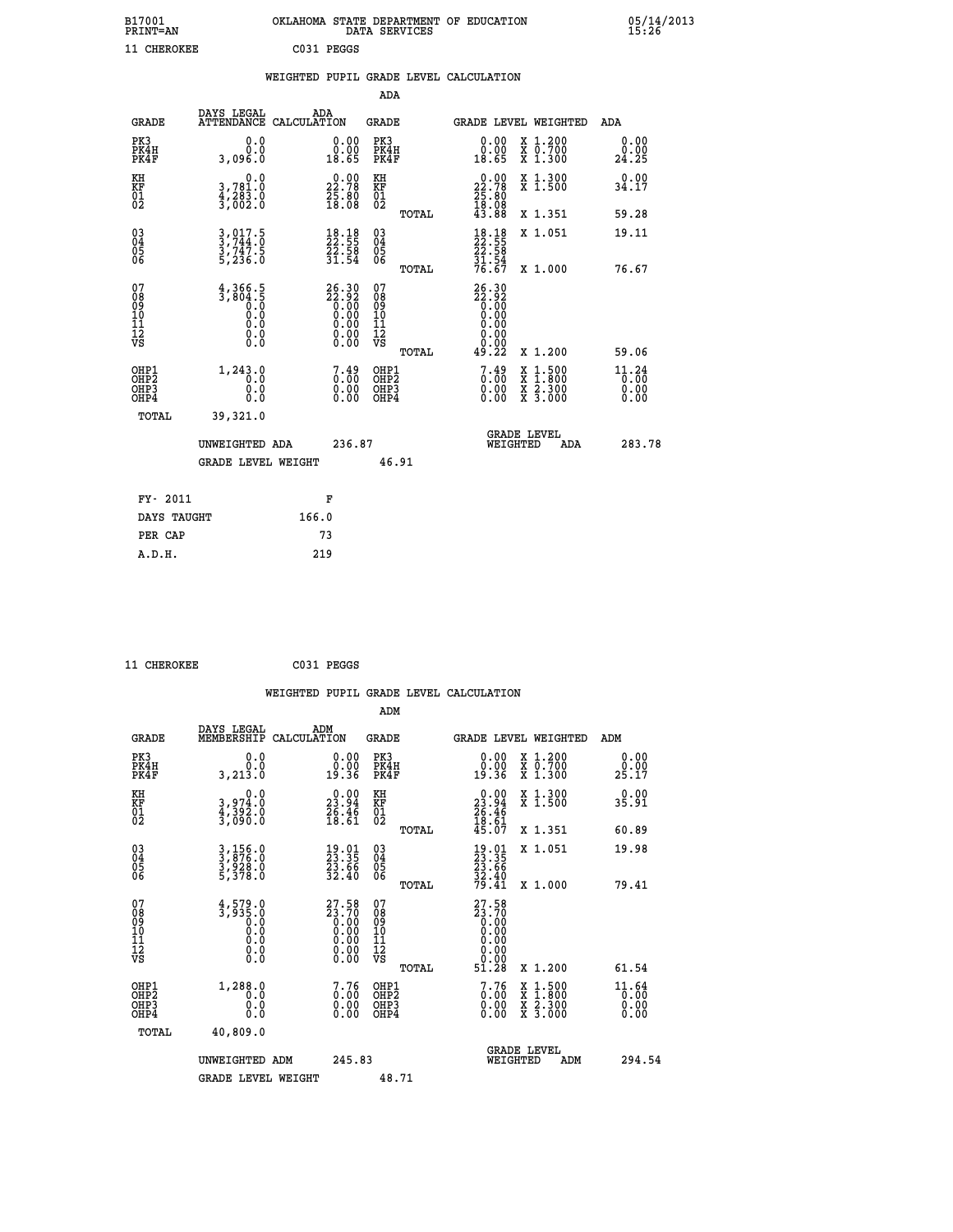| B17001          | OKLAHOMA STATE DEPARTMENT OF EDUCATION |
|-----------------|----------------------------------------|
| <b>PRINT=AN</b> | DATA SERVICES                          |
| 11 CHEROKEE     | C034 GRAND VIEW                        |

|                                         |                                                                                                              | WEIGHTED PUPIL GRADE LEVEL CALCULATION                                         |                                                    |       |                                                                                                                                     |                               |                              |
|-----------------------------------------|--------------------------------------------------------------------------------------------------------------|--------------------------------------------------------------------------------|----------------------------------------------------|-------|-------------------------------------------------------------------------------------------------------------------------------------|-------------------------------|------------------------------|
|                                         |                                                                                                              |                                                                                | ADA                                                |       |                                                                                                                                     |                               |                              |
| <b>GRADE</b>                            | DAYS LEGAL<br><b>ATTENDANCE</b>                                                                              | ADA<br>CALCULATION                                                             | <b>GRADE</b>                                       |       |                                                                                                                                     | GRADE LEVEL WEIGHTED          | ADA                          |
| PK3<br>PK4H<br>PK4F                     | 170.0<br>5,737.5                                                                                             | $\frac{1}{0}$ : 00<br>33.75                                                    | PK3<br>PK4H<br>PK4F                                |       | 1.00<br>_0.00<br>33.75                                                                                                              | X 1.200<br>X 0.700<br>X 1.300 | 1.20<br>0.00<br>43.88        |
| KH<br>KF<br>01<br>02                    | $8,463.0$<br>7,571.5<br>7,409.5                                                                              | $\begin{smallmatrix} 0.00\\ 49.78\\ 44.54\\ 43.59 \end{smallmatrix}$           | KH<br>KF<br>01<br>02                               |       | $0.00$<br>$49.78$<br>$44.54$<br>$43.59$<br>$88.13$                                                                                  | X 1.300<br>X 1.500            | 0.00<br>74.67                |
|                                         |                                                                                                              |                                                                                |                                                    | TOTAL |                                                                                                                                     | X 1.351                       | 119.06                       |
| 03<br>04<br>05<br>06                    | 7,460.5<br>6,428.5<br>5,574.0<br>7,079.0                                                                     | $\begin{smallmatrix} 43.89\\ 37.81\\ 32.79\\ 41.64 \end{smallmatrix}$          | $\begin{matrix} 03 \\ 04 \\ 05 \\ 06 \end{matrix}$ |       | $37.89$<br>$37.81$<br>$32.79$<br>$41.64$<br>$112.24$                                                                                | X 1.051                       | 46.13                        |
|                                         |                                                                                                              |                                                                                |                                                    | TOTAL |                                                                                                                                     | X 1.000                       | 112.24                       |
| 07<br>08<br>09<br>101<br>11<br>12<br>VS | $\frac{5}{6}, \frac{240}{159}$ .0<br>$\begin{smallmatrix} 0.5 & 0 \ 0.0 & 0 \end{smallmatrix}$<br>$\S.$ $\S$ | $30.82$<br>$36.23$<br>$0.00$<br>$0.00$<br>$0.00$<br>$0.00$<br>$0.00$<br>$0.00$ | 07<br>08<br>09<br>11<br>11<br>12<br>VS             | TOTAL | 30.82<br>$\begin{smallmatrix} 2 & 2 & 3 \\ 3 & 6 & 23 \\ 0 & 0 & 0 \\ 0 & 0 & 0 \\ 0 & 0 & 0 \\ \end{smallmatrix}$<br>0.00<br>67.05 | X 1.200                       | 80.46                        |
| OHP1<br>OHP2<br>OHP3<br>OHP4            | 0.0<br>0.0<br>0.0                                                                                            | 0.00<br>$\begin{smallmatrix} 0.00 \ 0.00 \end{smallmatrix}$                    | OHP1<br>OHP2<br>OHP3<br>OHP4                       |       | 0.00<br>0.00<br>0.00                                                                                                                | X 1:500<br>X 2.300<br>X 3.000 | 0.00<br>0.00<br>0.00<br>0.00 |
| TOTAL                                   | 67,292.5                                                                                                     |                                                                                |                                                    |       |                                                                                                                                     |                               |                              |
|                                         | UNWEIGHTED ADA                                                                                               | 395.84                                                                         |                                                    |       | WEIGHTED                                                                                                                            | <b>GRADE LEVEL</b><br>ADA     | 477.64                       |
|                                         | <b>GRADE LEVEL WEIGHT</b>                                                                                    |                                                                                |                                                    | 81.80 |                                                                                                                                     |                               |                              |
| FY- 2011                                |                                                                                                              | F                                                                              |                                                    |       |                                                                                                                                     |                               |                              |
| DAYS TAUGHT                             |                                                                                                              | 170.0                                                                          |                                                    |       |                                                                                                                                     |                               |                              |
| PER CAP                                 |                                                                                                              | 33                                                                             |                                                    |       |                                                                                                                                     |                               |                              |

 **A.D.H. 349**

 **11 CHEROKEE C034 GRAND VIEW**

| <b>GRADE</b>                                                     | DAYS LEGAL<br>MEMBERSHIP                                | ADM<br>CALCULATION                                                         | <b>GRADE</b>                                        |       |                                                                           |          | <b>GRADE LEVEL WEIGHTED</b>              | ADM                   |  |
|------------------------------------------------------------------|---------------------------------------------------------|----------------------------------------------------------------------------|-----------------------------------------------------|-------|---------------------------------------------------------------------------|----------|------------------------------------------|-----------------------|--|
| PK3<br>PK4H<br>PK4F                                              | 170.0<br>6, 108.0                                       | $\begin{smallmatrix} 1.00\\[-1.2mm] 0.00\\[-1.2mm] 35.93\end{smallmatrix}$ | PK3<br>PK4H<br>PK4F                                 |       | 1.00<br>ŏ:ŏŏ<br>35:93                                                     |          | X 1.200<br>X 0.700<br>X 1.300            | 1.20<br>0.00<br>46.71 |  |
| KH<br>KF<br>01<br>02                                             | 0.0<br>9,131.0<br>8,018.0<br>7,799.0                    | $\begin{smallmatrix} 0.00\\ 53.71\\ 47.16\\ 45.88 \end{smallmatrix}$       | KH<br>KF<br>01<br>02                                |       | $0.00$<br>$53.71$<br>$47.16$<br>$45.88$<br>$93.04$                        |          | X 1.300<br>X 1.500                       | 0.00<br>80.57         |  |
|                                                                  |                                                         |                                                                            |                                                     | TOTAL |                                                                           |          | X 1.351                                  | 125.70                |  |
| $\begin{matrix} 03 \\ 04 \\ 05 \\ 06 \end{matrix}$               | 7,895.0<br>6,853.0<br>5,908.0<br>7,524.0                | $\begin{smallmatrix} 46.44\ 40.31\ 34.75\ 44.26 \end{smallmatrix}$         | $\begin{array}{c} 03 \\ 04 \\ 05 \\ 06 \end{array}$ |       | $\begin{array}{c} 46.44 \\ 40.31 \\ 34.75 \\ 44.26 \\ 119.32 \end{array}$ |          | X 1.051                                  | 48.81                 |  |
|                                                                  |                                                         |                                                                            |                                                     | TOTAL |                                                                           |          | X 1.000                                  | 119.32                |  |
| 07<br>08<br>09<br>11<br>11<br>12<br>VS                           | $5,496.0$<br>6,589.0<br>0.0<br>0.0<br>0.0<br>0.0<br>0.0 | $32.3338.760.000.000.000.000.00$                                           | 07<br>08<br>09<br>11<br>11<br>12<br>VS              |       | $32.3338.760.000.000.000.000.0071.09$                                     |          | X 1.200                                  | 85.31                 |  |
|                                                                  |                                                         |                                                                            |                                                     | TOTAL |                                                                           |          |                                          |                       |  |
| OHP1<br>OH <sub>P</sub> <sub>2</sub><br>OH <sub>P3</sub><br>OHP4 | 0.0<br>0.0<br>Ŏ.Ŏ                                       |                                                                            | OHP1<br>OHP <sub>2</sub><br>OHP3<br>OHP4            |       |                                                                           |          | X 1:500<br>X 1:800<br>X 2:300<br>X 3:000 | 0.00<br>0.00<br>0.00  |  |
| TOTAL                                                            | 71,491.0                                                |                                                                            |                                                     |       |                                                                           |          |                                          |                       |  |
|                                                                  | UNWEIGHTED ADM                                          | 420.53                                                                     |                                                     |       |                                                                           | WEIGHTED | <b>GRADE LEVEL</b><br>ADM                | 507.62                |  |
|                                                                  | <b>GRADE LEVEL WEIGHT</b>                               |                                                                            | 87.09                                               |       |                                                                           |          |                                          |                       |  |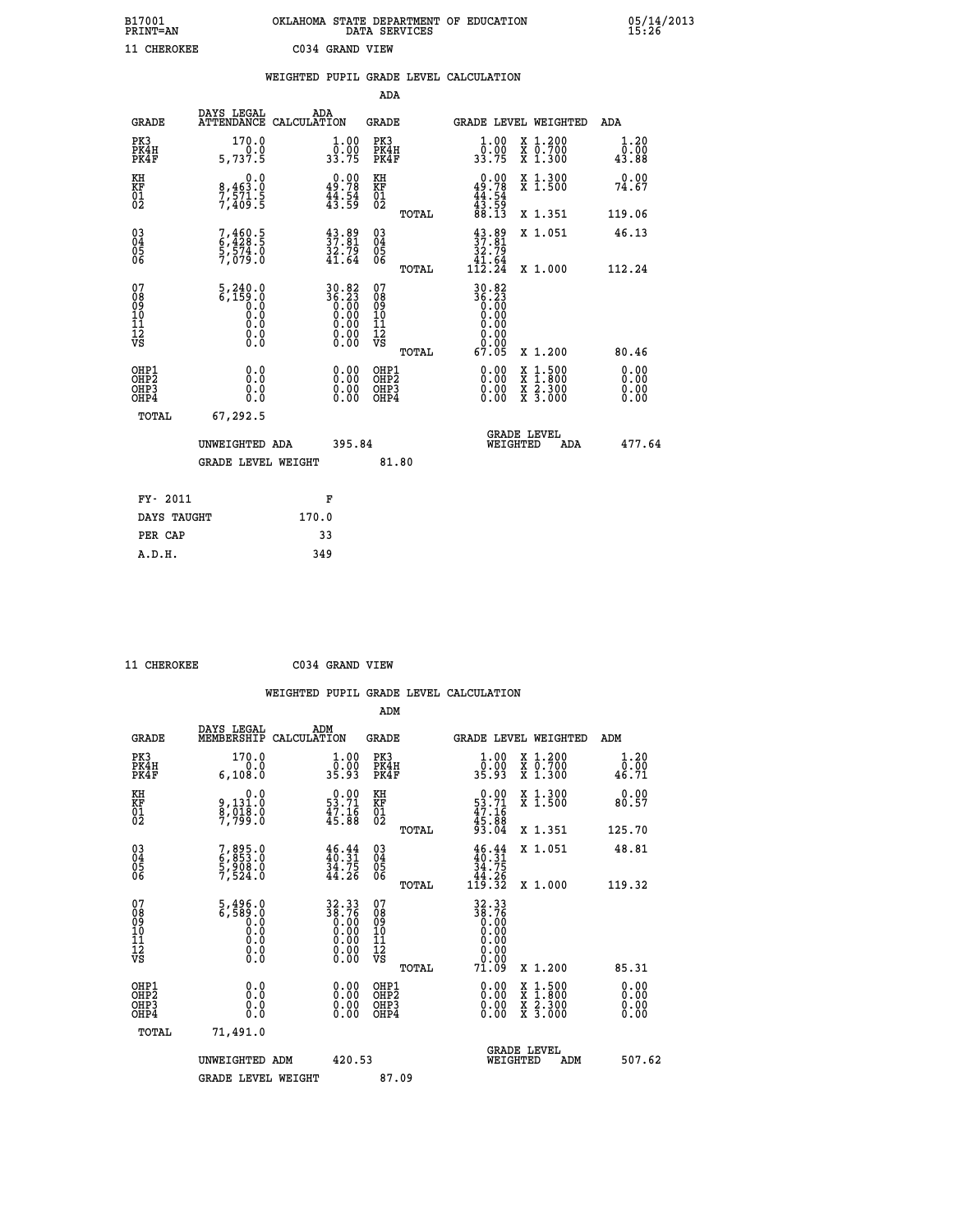| B17001<br><b>PRINT=AN</b> | OKLAHOMA STATE DEPARTMENT OF EDUCATION<br>DATA SERVICES |  |
|---------------------------|---------------------------------------------------------|--|
| 11 CHEROKEE               | C044 BRIGGS                                             |  |

|  |  | WEIGHTED PUPIL GRADE LEVEL CALCULATION |
|--|--|----------------------------------------|
|  |  |                                        |

|                                                                    |                                                                                                   |                                                                                                                        | ADA                                       |       |                                                        |                                                                                                  |                              |
|--------------------------------------------------------------------|---------------------------------------------------------------------------------------------------|------------------------------------------------------------------------------------------------------------------------|-------------------------------------------|-------|--------------------------------------------------------|--------------------------------------------------------------------------------------------------|------------------------------|
| <b>GRADE</b>                                                       | DAYS LEGAL<br>ATTENDANCE CALCULATION                                                              | ADA                                                                                                                    | <b>GRADE</b>                              |       |                                                        | GRADE LEVEL WEIGHTED                                                                             | ADA                          |
| PK3<br>PK4H<br>PK4F                                                | 165.0<br>0.0<br>7,570.0                                                                           | $\begin{smallmatrix} 1.00\\ 0.00\\ 45.88 \end{smallmatrix}$                                                            | PK3<br>PK4H<br>PK4F                       |       | 1.00<br>ŏ:ŏŏ<br>45:88                                  | X 1.200<br>X 0.700<br>X 1.300                                                                    | 1.20<br>0.00<br>59.64        |
| KH<br><b>KF</b><br>01<br>02                                        | 0.0<br>10,243.0<br>9,494.5<br>8,439.0                                                             | $\begin{smallmatrix} 0.00\\ 62.08\\ 57.54\\ 51.15 \end{smallmatrix}$                                                   | KH<br>KF<br>01<br>02                      |       | $0.00$<br>62.08<br>$\frac{57.54}{51.15}$<br>108.69     | X 1.300<br>X 1.500                                                                               | 0.00<br>93.12                |
|                                                                    |                                                                                                   |                                                                                                                        |                                           | TOTAL |                                                        | X 1.351                                                                                          | 146.84                       |
| $\begin{smallmatrix} 03 \\[-4pt] 04 \end{smallmatrix}$<br>Ŏ5<br>06 | 8,162.0<br>8,285.5<br>6,906.5<br>5,621.0                                                          | $\frac{49.47}{50.22}$<br>$\frac{41.86}{34.07}$                                                                         | $\substack{03 \\ 04}$<br>Ŏ5<br>06         | TOTAL | $49.2750.2241.8634.07126.15$                           | X 1.051<br>X 1.000                                                                               | 51.99<br>126.15              |
| 07<br>08901112<br>1112<br>VS                                       | $7,894.5$<br>$7,561.0$<br>$0.0$<br>0.0<br>$\begin{smallmatrix} 0.0 \ 0.0 \ 0.0 \end{smallmatrix}$ | $47.85$<br>$45.82$<br>$0.00$<br>$0.00$<br>$0.00$<br>$\begin{smallmatrix} 0.00 & 0.00 \\ 0.00 & 0.00 \end{smallmatrix}$ | 07<br>08<br>09<br>11<br>11<br>12<br>VS    |       | 47.85<br>88:84<br>0.00<br>0.00<br>0.00<br>0.00<br>0.00 |                                                                                                  |                              |
|                                                                    |                                                                                                   |                                                                                                                        |                                           | TOTAL | 93.67                                                  | X 1.200                                                                                          | 112.40                       |
| OHP1<br>OH <sub>P</sub> 2<br>OH <sub>P3</sub><br>OH <sub>P4</sub>  | 0.0<br>0.0<br>0.0                                                                                 | $\begin{smallmatrix} 0.00 \ 0.00 \ 0.00 \ 0.00 \end{smallmatrix}$                                                      | OHP1<br>OH <sub>P</sub> 2<br>OHP3<br>OHP4 |       | 0.00<br>0.00<br>0.00                                   | $\begin{smallmatrix} x & 1 & 500 \\ x & 1 & 800 \\ x & 2 & 300 \\ x & 3 & 000 \end{smallmatrix}$ | 0.00<br>0.00<br>0.00<br>0.00 |
| TOTAL                                                              | 80,342.0                                                                                          |                                                                                                                        |                                           |       |                                                        |                                                                                                  |                              |
|                                                                    | UNWEIGHTED ADA                                                                                    | 486.94                                                                                                                 |                                           |       |                                                        | GRADE LEVEL<br>WEIGHTED<br>ADA                                                                   | 591.34                       |
|                                                                    | <b>GRADE LEVEL WEIGHT</b>                                                                         |                                                                                                                        | 104.40                                    |       |                                                        |                                                                                                  |                              |
| FY- 2011                                                           |                                                                                                   | F                                                                                                                      |                                           |       |                                                        |                                                                                                  |                              |
| DAYS TAUGHT                                                        |                                                                                                   | 165.0                                                                                                                  |                                           |       |                                                        |                                                                                                  |                              |
| PER CAP                                                            |                                                                                                   | 53                                                                                                                     |                                           |       |                                                        |                                                                                                  |                              |

| 11 CHEROKEE | C044 BRIGGS |
|-------------|-------------|
|             |             |

 **A.D.H. 446**

 **ADM**

| <b>GRADE</b>                                         | DAYS LEGAL<br>MEMBERSHIP                        | ADM<br>CALCULATION                                                                                             | <b>GRADE</b>                                       |       |                                                                                                                |          | GRADE LEVEL WEIGHTED                     | ADM                   |  |
|------------------------------------------------------|-------------------------------------------------|----------------------------------------------------------------------------------------------------------------|----------------------------------------------------|-------|----------------------------------------------------------------------------------------------------------------|----------|------------------------------------------|-----------------------|--|
| PK3<br>PK4H<br>PK4F                                  | 165.0<br>0.0<br>8,586.0                         | $\begin{smallmatrix} 1.00\\ 0.00\\ 52.04 \end{smallmatrix}$                                                    | PK3<br>PK4H<br>PK4F                                |       | $\begin{smallmatrix} 1.00\\ 0.00\\ 52.04 \end{smallmatrix}$                                                    |          | X 1.200<br>X 0.700<br>X 1.300            | 1.20<br>0.00<br>67.65 |  |
| KH<br>KF<br>01<br>02                                 | 0.0<br>11,204.0<br>10,106.0<br>8,897.0          | $\begin{smallmatrix} 0.00\\ 67.90\\ 61.25\\ 53.92 \end{smallmatrix}$                                           | KH<br>KF<br>$\overline{01}$                        |       | $\begin{smallmatrix}&&0.00\\ 67.90\\ 61.25\\ 53.92\\ 115.17\end{smallmatrix}$                                  |          | X 1.300<br>X 1.500                       | 0.00<br>101.85        |  |
|                                                      |                                                 |                                                                                                                |                                                    | TOTAL |                                                                                                                |          | X 1.351                                  | 155.59                |  |
| 03<br>04<br>05<br>06                                 | 8,622.0<br>8,595.0<br>7,410.0<br>5,930.0        | $\begin{smallmatrix} 52.25\\ 52.09\\ 44.91\\ 35.94 \end{smallmatrix}$                                          | $\begin{matrix} 03 \\ 04 \\ 05 \\ 06 \end{matrix}$ |       | $\begin{array}{r} 52.25 \\ 52.09 \\ 44.91 \\ 35.94 \\ 132.94 \end{array}$                                      |          | X 1.051                                  | 54.91                 |  |
|                                                      |                                                 |                                                                                                                |                                                    | TOTAL |                                                                                                                |          | X 1.000                                  | 132.94                |  |
| 07<br>08<br>09<br>101<br>11<br>12<br>VS              | 8,453.0<br>0:000,8<br>0:00<br>0:0<br>0:0<br>0:0 | $\begin{smallmatrix} 51.23 \\ 48.48 \\ 0.00 \\ 0.00 \\ 0.00 \\ 0.00 \\ 0.00 \\ 0.00 \\ 0.00 \end{smallmatrix}$ | 07<br>08<br>09<br>01<br>11<br>11<br>12<br>VS       |       | $\begin{smallmatrix} 51.23 \\ 48.48 \\ 0.00 \\ 0.00 \\ 0.00 \\ 0.00 \\ 0.00 \\ 0.00 \\ 9.71 \end{smallmatrix}$ |          |                                          |                       |  |
|                                                      |                                                 |                                                                                                                |                                                    | TOTAL |                                                                                                                |          | X 1.200                                  | 119.65                |  |
| OHP1<br>OHP <sub>2</sub><br>OH <sub>P3</sub><br>OHP4 | 0.0<br>0.000                                    | $\begin{smallmatrix} 0.00 \ 0.00 \ 0.00 \ 0.00 \end{smallmatrix}$                                              | OHP1<br>OHP2<br>OHP3<br>OHP4                       |       | 0.00<br>0.00                                                                                                   |          | X 1:500<br>X 1:800<br>X 2:300<br>X 3:000 | 0.00<br>0.00<br>0.00  |  |
| TOTAL                                                | 85,968.0                                        |                                                                                                                |                                                    |       |                                                                                                                |          |                                          |                       |  |
|                                                      | UNWEIGHTED                                      | 521.01<br>ADM                                                                                                  |                                                    |       |                                                                                                                | WEIGHTED | <b>GRADE LEVEL</b><br>ADM                | 633.79                |  |
|                                                      | <b>GRADE LEVEL WEIGHT</b>                       |                                                                                                                | 112.78                                             |       |                                                                                                                |          |                                          |                       |  |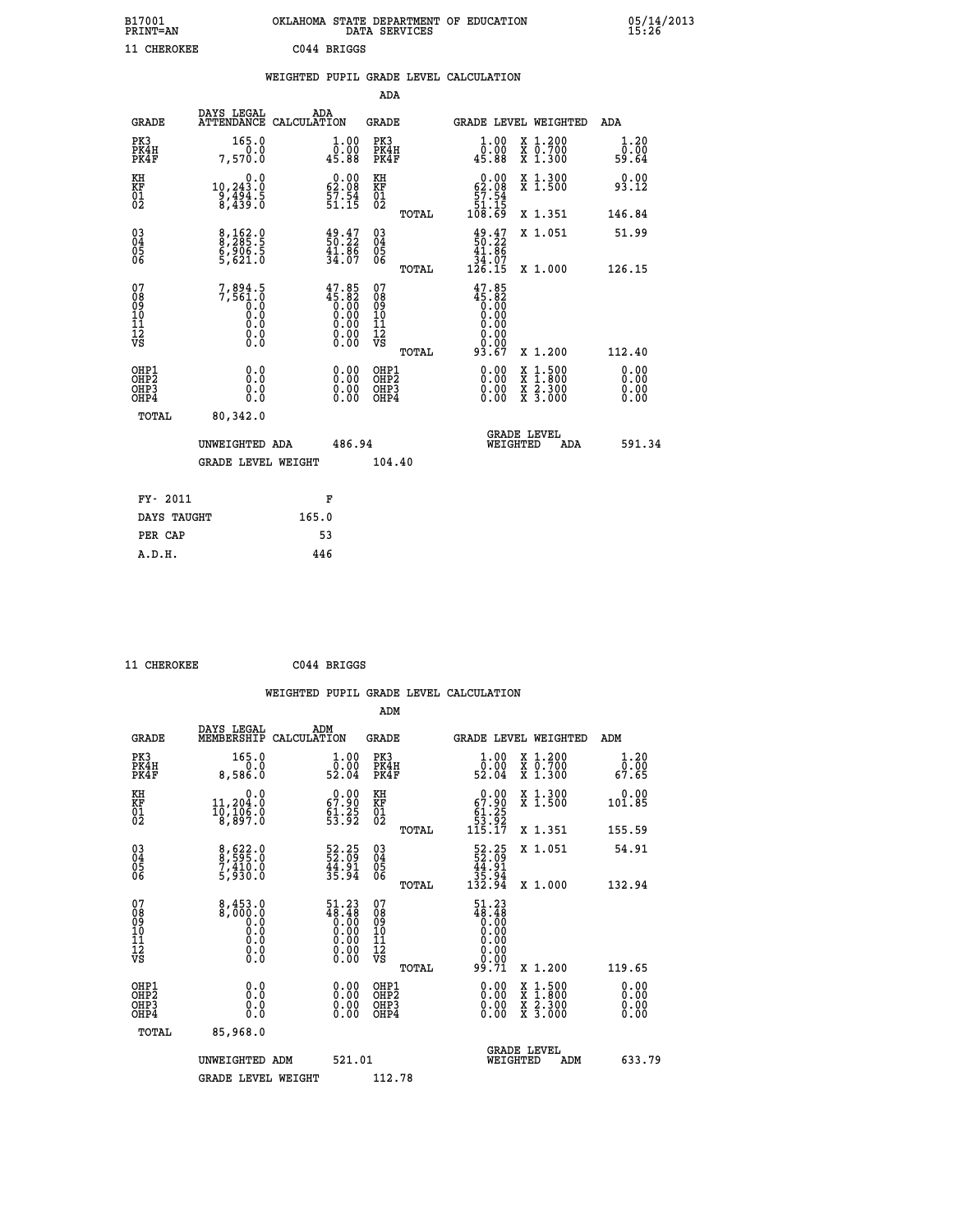| B17001<br><b>PRINT=AN</b> | OKLAHOMA STATE DEPARTMENT OF EDUCATION<br>DATA SERVICES | 05/14/2013<br>15:26 |
|---------------------------|---------------------------------------------------------|---------------------|
| 11 CHEROKEE               | C066 TENKILLER                                          |                     |

|                                              |                                                                                                                                                    |       |                                                                    |                                                     |       | WEIGHTED PUPIL GRADE LEVEL CALCULATION                                   |                                                                                          |                                   |
|----------------------------------------------|----------------------------------------------------------------------------------------------------------------------------------------------------|-------|--------------------------------------------------------------------|-----------------------------------------------------|-------|--------------------------------------------------------------------------|------------------------------------------------------------------------------------------|-----------------------------------|
|                                              |                                                                                                                                                    |       |                                                                    | <b>ADA</b>                                          |       |                                                                          |                                                                                          |                                   |
| <b>GRADE</b>                                 | DAYS LEGAL<br>ATTENDANCE CALCULATION                                                                                                               |       | ADA                                                                | GRADE                                               |       | GRADE LEVEL WEIGHTED                                                     |                                                                                          | ADA                               |
| PK3<br>PK4H<br>PK4F                          | 680.0<br>0.0<br>4,327.0                                                                                                                            |       | $\begin{smallmatrix} 4.00\\ 0.00\\ 25.45 \end{smallmatrix}$        | PK3<br>PK4H<br>PK4F                                 |       | $\begin{smallmatrix} 4.00\\ 0.00\\ 25.45 \end{smallmatrix}$              | X 1.200<br>X 0.700<br>X 1.300                                                            | 4.80<br>0.00<br>33.09             |
| KH<br>KF<br>01<br>02                         | 0.0<br>$\frac{3}{5}, \frac{274}{767}$ .0<br>5,156.0                                                                                                |       | 19.26<br>$\frac{3}{3}\frac{3}{0}\cdot\frac{5}{3}\frac{3}{3}$       | KH<br>KF<br>01<br>02                                |       | $\begin{smallmatrix} 0.00\\19.26\\33.92\\30.33\\64.25 \end{smallmatrix}$ | X 1.300<br>X 1.500                                                                       | 0.00<br>28.89                     |
|                                              |                                                                                                                                                    |       |                                                                    |                                                     | TOTAL |                                                                          | X 1.351                                                                                  | 86.80                             |
| 03<br>04<br>05<br>06                         | $\begin{smallmatrix} 5,478.0\\ 4,496.0\\ 6,112.0\\ 5,811.0 \end{smallmatrix}$                                                                      |       | 32.22<br>26.45<br>35.95<br>34.18                                   | $\begin{array}{c} 03 \\ 04 \\ 05 \\ 06 \end{array}$ |       | 32.22<br>26.45<br>35.95<br>34.18<br>36.58                                | X 1.051                                                                                  | 33.86                             |
|                                              |                                                                                                                                                    |       |                                                                    |                                                     | TOTAL |                                                                          | X 1.000                                                                                  | 96.58                             |
| 07<br>08<br>09<br>01<br>11<br>11<br>12<br>VS | $\begin{smallmatrix} 5,228.0\\ 4,859.0\\ 0.0\\ 0.0\\ 0.0 \end{smallmatrix}$<br>$\begin{smallmatrix} 0.0 & 0 \ 0.0 & 0 \ 0.0 & 0 \end{smallmatrix}$ |       | $30.75$<br>$28.58$<br>$0.00$<br>$0.00$<br>$0.00$<br>$0.00$<br>0.00 | 07<br>08<br>09<br>11<br>11<br>12<br>VS              | TOTAL | 30.75<br>88:58<br>0.00<br>0.00<br>0.00<br>0.00<br>59.33                  | X 1.200                                                                                  | 71.20                             |
| OHP1<br>OHP2<br>OHP3<br>OHP4                 | 0.0<br>0.0<br>$0.\overline{0}$                                                                                                                     |       | $\begin{smallmatrix} 0.00 \ 0.00 \ 0.00 \ 0.00 \end{smallmatrix}$  | OHP1<br>OHP2<br>OHP3<br>OHP4                        |       |                                                                          | $\begin{smallmatrix} x & 1.500 \\ x & 1.800 \\ x & 2.300 \\ x & 3.000 \end{smallmatrix}$ | 0.00<br>Ō. ŌŌ<br>$0.00$<br>$0.00$ |
| TOTAL                                        | 51,188.5                                                                                                                                           |       |                                                                    |                                                     |       |                                                                          |                                                                                          |                                   |
|                                              | UNWEIGHTED ADA                                                                                                                                     |       | 301.09                                                             |                                                     |       | <b>GRADE LEVEL</b><br>WEIGHTED                                           | ADA                                                                                      | 355.22                            |
|                                              | <b>GRADE LEVEL WEIGHT</b>                                                                                                                          |       |                                                                    |                                                     | 54.13 |                                                                          |                                                                                          |                                   |
| FY- 2011                                     |                                                                                                                                                    |       | F                                                                  |                                                     |       |                                                                          |                                                                                          |                                   |
| DAYS TAUGHT                                  |                                                                                                                                                    | 170.0 |                                                                    |                                                     |       |                                                                          |                                                                                          |                                   |
| PER CAP                                      |                                                                                                                                                    |       | 66                                                                 |                                                     |       |                                                                          |                                                                                          |                                   |

 **11 CHEROKEE C066 TENKILLER**

| <b>GRADE</b>                                       | DAYS LEGAL<br>MEMBERSHIP                 | ADM<br>CALCULATION                                                                                    | <b>GRADE</b>                                       |       |                                                                                                                                                                                                                                                                                |          | <b>GRADE LEVEL WEIGHTED</b>              | ADM                   |
|----------------------------------------------------|------------------------------------------|-------------------------------------------------------------------------------------------------------|----------------------------------------------------|-------|--------------------------------------------------------------------------------------------------------------------------------------------------------------------------------------------------------------------------------------------------------------------------------|----------|------------------------------------------|-----------------------|
| PK3<br>PK4H<br>PK4F                                | 680.0<br>4,762.0                         | $\begin{smallmatrix} 4.00\\ 0.00\\ 28.01 \end{smallmatrix}$                                           | PK3<br>PK4H<br>PK4F                                |       | 4.00<br>0.00<br>28.01                                                                                                                                                                                                                                                          |          | X 1.200<br>X 0.700<br>X 1.300            | 4.80<br>0.00<br>36.41 |
| KH<br>KF<br>01<br>02                               | 0.0<br>3,510:0<br>6,172:0<br>5,432:0     | $\begin{smallmatrix} 0.00\\ 20.65\\ 36.31\\ 31.95 \end{smallmatrix}$                                  | KH<br>KF<br>01<br>02                               |       | $\begin{smallmatrix} 0.00\\ 20.65\\ 36.31\\ 31.95\\ 68.26 \end{smallmatrix}$                                                                                                                                                                                                   |          | X 1.300<br>X 1.500                       | 0.00<br>30.98         |
|                                                    |                                          |                                                                                                       |                                                    | TOTAL |                                                                                                                                                                                                                                                                                |          | X 1.351                                  | 92.22                 |
| $\begin{matrix} 03 \\ 04 \\ 05 \\ 06 \end{matrix}$ | 5,649.0<br>4,610.0<br>5,376.0<br>5,973.0 | $\begin{smallmatrix} 33 & 23 \\ 27 & 12 \\ 37 & 51 \\ 35 & 14 \end{smallmatrix}$                      | $\begin{matrix} 03 \\ 04 \\ 05 \\ 06 \end{matrix}$ |       | 33.23<br>27.12<br>37.51<br>35.14<br>35.14                                                                                                                                                                                                                                      |          | X 1.051                                  | 34.92                 |
|                                                    |                                          |                                                                                                       |                                                    | TOTAL |                                                                                                                                                                                                                                                                                |          | X 1.000                                  | 99.77                 |
| 07<br>089<br>090<br>1112<br>VS                     |                                          | $\begin{smallmatrix} 31.72\ 29.86\ 0.00\ 0.00\ 0.00\ 0.00\ 0.00\ 0.00\ 0.00\ 0.00\ \end{smallmatrix}$ | 07<br>08<br>09<br>01<br>11<br>11<br>12<br>VS       |       | $\begin{smallmatrix} 31.72\ 29.86\ 0.00\ 0.00\ 0.00\ 0.00\ 0.00\ 0.00\ 0.00\ 0.00\ 61.58 \end{smallmatrix}$                                                                                                                                                                    |          |                                          |                       |
|                                                    |                                          |                                                                                                       |                                                    | TOTAL |                                                                                                                                                                                                                                                                                |          | X 1.200                                  | 73.90                 |
| OHP1<br>OHP2<br>OH <sub>P3</sub><br>OHP4           | 0.0<br>0.000                             |                                                                                                       | OHP1<br>OHP2<br>OHP3<br>OHP4                       |       | $\begin{smallmatrix} 0.00 & 0.00 & 0.00 & 0.00 & 0.00 & 0.00 & 0.00 & 0.00 & 0.00 & 0.00 & 0.00 & 0.00 & 0.00 & 0.00 & 0.00 & 0.00 & 0.00 & 0.00 & 0.00 & 0.00 & 0.00 & 0.00 & 0.00 & 0.00 & 0.00 & 0.00 & 0.00 & 0.00 & 0.00 & 0.00 & 0.00 & 0.00 & 0.00 & 0.00 & 0.00 & 0.0$ |          | X 1:500<br>X 1:800<br>X 2:300<br>X 3:000 | 0.00<br>0.00<br>0.00  |
| TOTAL                                              | 53,632.0                                 |                                                                                                       |                                                    |       |                                                                                                                                                                                                                                                                                |          |                                          |                       |
|                                                    | UNWEIGHTED                               | 315.50<br>ADM                                                                                         |                                                    |       |                                                                                                                                                                                                                                                                                | WEIGHTED | <b>GRADE LEVEL</b><br>ADM                | 373.00                |
|                                                    | <b>GRADE LEVEL WEIGHT</b>                |                                                                                                       | 57.50                                              |       |                                                                                                                                                                                                                                                                                |          |                                          |                       |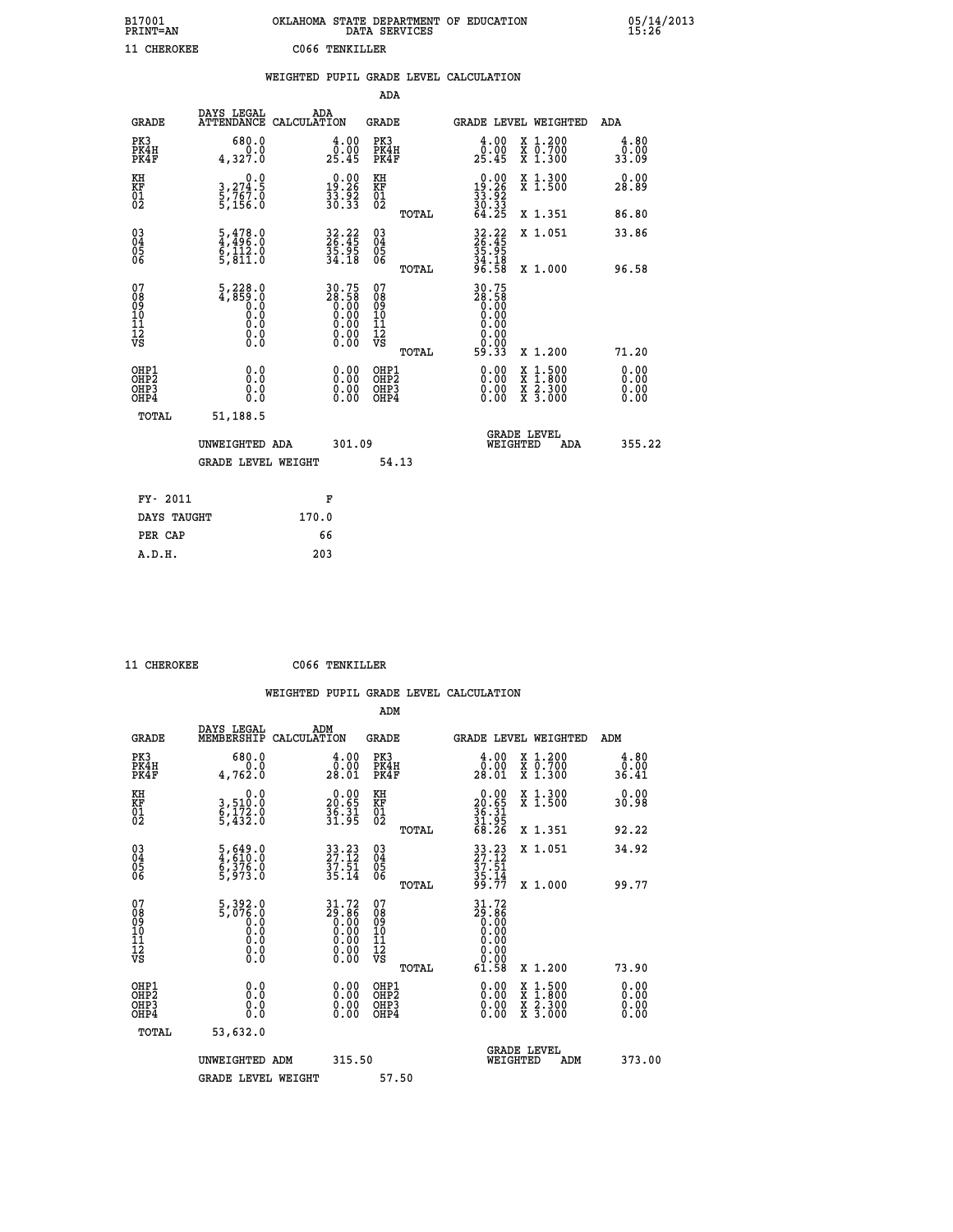| B17001<br>PRINT=AN | OKLAHOMA STATE DEPARTMENT OF EDUCATION<br>DATA SERVICES | 05/14/2013<br>15:26 |
|--------------------|---------------------------------------------------------|---------------------|
| CHEROKEE           | I006 KEYS                                               |                     |

|  |  | WEIGHTED PUPIL GRADE LEVEL CALCULATION |
|--|--|----------------------------------------|
|  |  |                                        |

|                                                                    |                                                                                                             |                                                                           | ADA                                                 |       |                                                                                            |                                          |                               |
|--------------------------------------------------------------------|-------------------------------------------------------------------------------------------------------------|---------------------------------------------------------------------------|-----------------------------------------------------|-------|--------------------------------------------------------------------------------------------|------------------------------------------|-------------------------------|
| <b>GRADE</b>                                                       | DAYS LEGAL<br>ATTENDANCE CALCULATION                                                                        | ADA                                                                       | <b>GRADE</b>                                        |       |                                                                                            | GRADE LEVEL WEIGHTED                     | ADA                           |
| PK3<br>PK4H<br>PK4F                                                | 0.0<br>0.0<br>6,729.0                                                                                       | $\begin{smallmatrix} 0.00\\ 0.00\\ 37.59 \end{smallmatrix}$               | PK3<br>PK4H<br>PK4F                                 |       | $\begin{smallmatrix} 0.00\\ 0.00\\ 37.59 \end{smallmatrix}$                                | X 1.200<br>X 0.700<br>X 1.300            | 0.00<br>0.00<br>48.87         |
| KH<br>KF<br>01<br>02                                               | 0.0<br>8,424:0<br>9,823:0<br>9,779:0                                                                        | $\begin{smallmatrix} 0.00\\ 47.06\\ 54.88\\ 54.63\\ \end{smallmatrix}$    | KH<br>KF<br>01<br>02                                |       | 0.00<br>$\begin{array}{r} 47.06 \\[-4pt] 54.88 \\[-4pt] 54.63 \\[-4pt] 109.51 \end{array}$ | X 1.300<br>X 1.500                       | 0.00<br>70.59                 |
|                                                                    |                                                                                                             |                                                                           |                                                     | TOTAL |                                                                                            | X 1.351                                  | 147.95                        |
| $\begin{smallmatrix} 03 \\[-4pt] 04 \end{smallmatrix}$<br>Ŏ5<br>06 | $\substack{8,129.0\\10,575.5\\8,498.5\\8,332.5}$                                                            | $\begin{smallmatrix} 45.41\ 59.08\ 47.48\ 46.55 \end{smallmatrix}$        | $\begin{array}{c} 03 \\ 04 \\ 05 \\ 06 \end{array}$ |       | $45.41$<br>59.08<br>47.48<br>46.55<br>453.11                                               | X 1.051                                  | 47.73                         |
|                                                                    |                                                                                                             |                                                                           |                                                     | TOTAL |                                                                                            | X 1.000                                  | 153.11                        |
| 07<br>08<br>09<br>01<br>11<br>11<br>12<br>VS                       | $\begin{smallmatrix} 11, 594.0\\7, 928.0\\16, 935.0\\16, 105.5\\14, 845.0\\11, 568.0\\0.0\end{smallmatrix}$ | $64.77$<br>$44.29$<br>$94.61$<br>$89.97$<br>$82.93$<br>$64.63$<br>$66.60$ | 07<br>08<br>09<br>11<br>11<br>12<br>VS              |       | $64.77$<br>$44.29$<br>$94.61$<br>$89.97$<br>$82.93$<br>$64.63$<br>$64.630$                 |                                          |                               |
|                                                                    |                                                                                                             |                                                                           |                                                     | TOTAL | 441.20                                                                                     | X 1.200                                  | 529.44                        |
| OHP1<br>OHP2<br>OH <sub>P3</sub><br>OHP4                           | 0.0<br>0.000                                                                                                | 0.00<br>$\begin{smallmatrix} 0.00 \ 0.00 \end{smallmatrix}$               | OHP1<br>OHP2<br>OHP <sub>3</sub>                    |       | 0.00<br>0.00                                                                               | X 1:500<br>X 1:800<br>X 2:300<br>X 3:000 | 0.00<br>Ō. ŌŌ<br>0.00<br>0.00 |
| TOTAL                                                              | 149,266.5                                                                                                   |                                                                           |                                                     |       |                                                                                            |                                          |                               |
|                                                                    | UNWEIGHTED ADA                                                                                              | 833.88                                                                    |                                                     |       |                                                                                            | <b>GRADE LEVEL</b><br>WEIGHTED<br>ADA    | 997.69                        |
|                                                                    | <b>GRADE LEVEL WEIGHT</b>                                                                                   |                                                                           | 163.81                                              |       |                                                                                            |                                          |                               |
| FY- 2011                                                           |                                                                                                             | F                                                                         |                                                     |       |                                                                                            |                                          |                               |
| DAYS TAUGHT                                                        |                                                                                                             | 179.0                                                                     |                                                     |       |                                                                                            |                                          |                               |
| PER CAP                                                            |                                                                                                             | 57                                                                        |                                                     |       |                                                                                            |                                          |                               |

 **11 CHEROKEE I006 KEYS WEIGHTED PUPIL GRADE LEVEL CALCULATION ADM DAYS LEGAL ADM GRADE MEMBERSHIP CALCULATION GRADE GRADE LEVEL WEIGHTED ADM PK3 0.0 0.00 PK3 0.00 X 1.200 0.00 PK4H 0.0 0.00 PK4H 0.00 X 0.700 0.00 PK4F 7,117.0 39.76 PK4F 39.76 X 1.300 51.69 KH 0.0 0.00 KH 0.00 X 1.300 0.00 KF 8,715.0 48.69 KF 48.69 X 1.500 73.04 01 10,333.0 57.73 01 57.73 02 10,049.0 56.14 02 56.14 TOTAL 113.87 X 1.351 153.84 03 8,377.0 46.80 03 46.80 X 1.051 49.19 04 10,973.0 61.30 04 61.30 05 8,641.0 48.27 05 48.27 06 8,546.0 47.74 06 47.74 TOTAL 157.31 X 1.000 157.31**  $\begin{array}{cccc} 07 & 11,940.0 & 66.70 & 07 & 66.70 \ 08 & 8 & 17,777.0 & 45.35 & 08 & 45.35 \ 09 & 17,777.0 & 99.31 & 09 & 49.31 \ 10 & 16,764.0 & 93.65 & 10 & 93.65 \ 11 & 15,519.0 & 86.70 & 11 & 86.70 \ 12 & 12,025.0 & 67.18 & 12 & 67.18 \ \hline \textrm{vs} & 12,025$  **TOTAL 458.89 X 1.200 550.67 OHP1 0.0 0.00 OHP1 0.00 X 1.500 0.00 OHP2 0.0 0.00 OHP2 0.00 X 1.800 0.00 OHP3 0.0 0.00 OHP3 0.00 X 2.300 0.00 OHP4 0.0 0.00 OHP4 0.00 X 3.000 0.00 TOTAL 154,893.0 GRADE LEVEL UNWEIGHTED ADM 865.32 WEIGHTED ADM 1,035.74** GRADE LEVEL WEIGHT 170.42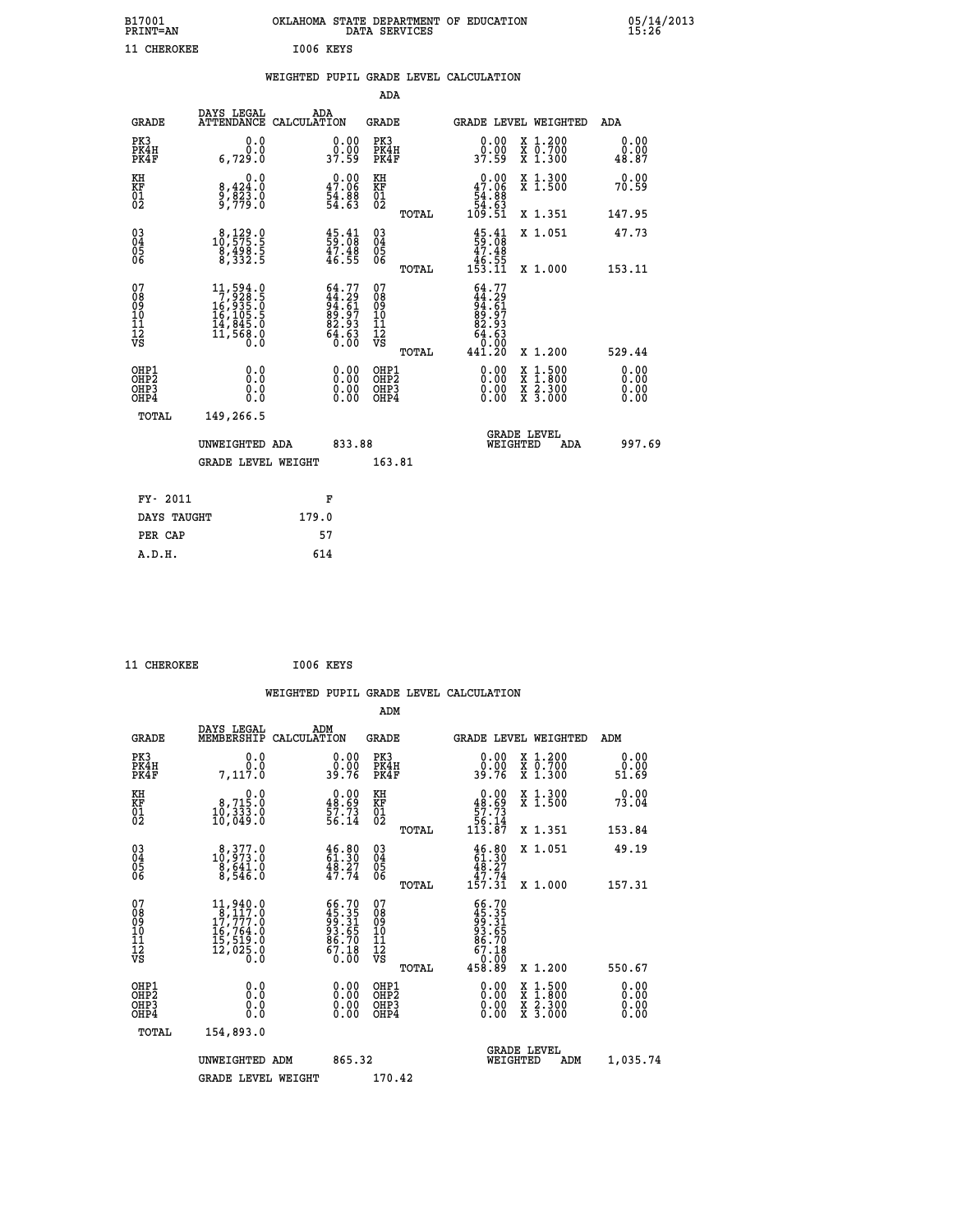| B17001<br><b>PRINT=AN</b> | OKLAHOMA STATE DEPARTMENT OF EDUCATION<br>DATA SERVICES |  |
|---------------------------|---------------------------------------------------------|--|
| 11 CHEROKEE               | 1016 HULBERT                                            |  |

|  |  | WEIGHTED PUPIL GRADE LEVEL CALCULATION |
|--|--|----------------------------------------|
|  |  |                                        |

|                                                                   |              |                                                                                             |                    |                                                                          | ADA                                                 |       |                                                                           |                                          |                              |
|-------------------------------------------------------------------|--------------|---------------------------------------------------------------------------------------------|--------------------|--------------------------------------------------------------------------|-----------------------------------------------------|-------|---------------------------------------------------------------------------|------------------------------------------|------------------------------|
|                                                                   | <b>GRADE</b> | DAYS LEGAL<br><b>ATTENDANCE</b>                                                             | ADA<br>CALCULATION |                                                                          | <b>GRADE</b>                                        |       |                                                                           | <b>GRADE LEVEL WEIGHTED</b>              | ADA                          |
| PK3<br>PK4H<br>PK4F                                               |              | 0.0<br>0.0<br>4,368.0                                                                       |                    | $\begin{smallmatrix} 0.00\\ 0.00\\ 26.00 \end{smallmatrix}$              | PK3<br>PK4H<br>PK4F                                 |       | 0.00<br>ŏ:ŏŏ<br>26:00                                                     | X 1.200<br>X 0.700<br>X 1.300            | 0.00<br>0.00<br>33.80        |
| KH<br><b>KF</b><br>01<br>02                                       |              | 0.0<br>6,951.5<br>4,822.0<br>5,881.0                                                        |                    | $0.00$<br>41.38<br>$\frac{28.70}{35.01}$                                 | KH<br>KF<br>01<br>02                                |       | $0.00$<br>41.38<br>$\frac{78}{35}$ : 70<br>35:01<br>63:71                 | X 1.300<br>X 1.500                       | 0.00<br>62.07                |
|                                                                   |              |                                                                                             |                    |                                                                          |                                                     | TOTAL |                                                                           | X 1.351                                  | 86.07                        |
| $^{03}_{04}$<br>Ŏ5<br>06                                          |              | $\begin{smallmatrix} 6, & 055.0\\ 8, & 547.5\\ 6, & 453.0\\ 6, & 616.0\\ \end{smallmatrix}$ |                    | 36.04<br>50.88<br>38.41<br>39.38                                         | $\begin{array}{c} 03 \\ 04 \\ 05 \\ 06 \end{array}$ | TOTAL | $\begin{array}{r} 36.04 \\ 50.88 \\ 38.41 \\ 39.38 \\ 128.67 \end{array}$ | X 1.051<br>X 1.000                       | 37.88<br>128.67              |
| 07<br>08901112<br>1112<br>VS                                      |              | 7,711.5<br>6,328.0<br>6,576.5<br>8,616.5<br>6,850.0<br>6,850.0<br>8,448.0                   |                    | $45.90$<br>$37.67$<br>$51.05$<br>$51.29$<br>$40.77$<br>$50.29$<br>$0.00$ | 07<br>08<br>09<br>11<br>11<br>12<br>VS              |       | $45.90$<br>$37.67$<br>$51.05$<br>$51.29$<br>$40.77$<br>$50.29$<br>0.00    |                                          |                              |
|                                                                   |              |                                                                                             |                    |                                                                          |                                                     | TOTAL | 276.97                                                                    | X 1.200                                  | 332.36                       |
| OHP1<br>OH <sub>P</sub> 2<br>OH <sub>P3</sub><br>OH <sub>P4</sub> |              | 0.0<br>0.000                                                                                |                    | $\begin{smallmatrix} 0.00 \ 0.00 \ 0.00 \ 0.00 \end{smallmatrix}$        | OHP1<br>OH <sub>P</sub> 2<br>OHP3<br>OHP4           |       | 0.00<br>0.00<br>0.00                                                      | X 1:500<br>X 1:800<br>X 2:300<br>X 3:000 | 0.00<br>0.00<br>0.00<br>0.00 |
|                                                                   | TOTAL        | 96,224.5                                                                                    |                    |                                                                          |                                                     |       |                                                                           |                                          |                              |
|                                                                   |              | UNWEIGHTED ADA                                                                              |                    | 572.77                                                                   |                                                     |       |                                                                           | GRADE LEVEL<br>WEIGHTED<br>ADA           | 680.85                       |
|                                                                   |              | <b>GRADE LEVEL WEIGHT</b>                                                                   |                    |                                                                          | 108.08                                              |       |                                                                           |                                          |                              |
|                                                                   | FY- 2011     |                                                                                             |                    | F                                                                        |                                                     |       |                                                                           |                                          |                              |
|                                                                   | DAYS TAUGHT  |                                                                                             | 168.0              |                                                                          |                                                     |       |                                                                           |                                          |                              |
|                                                                   | PER CAP      |                                                                                             |                    | 68                                                                       |                                                     |       |                                                                           |                                          |                              |

11 CHEROKEE 1016 HULBERT

 **A.D.H. 540**

 **ADM**

| <b>GRADE</b>                             | DAYS LEGAL<br>MEMBERSHIP                                       | ADM<br>CALCULATION                                                       | <b>GRADE</b>                                        |       |                                                                                       | <b>GRADE LEVEL WEIGHTED</b>              | ADM                     |  |
|------------------------------------------|----------------------------------------------------------------|--------------------------------------------------------------------------|-----------------------------------------------------|-------|---------------------------------------------------------------------------------------|------------------------------------------|-------------------------|--|
| PK3<br>PK4H<br>PK4F                      | 0.0<br>0.0<br>4,574.0                                          | $\begin{smallmatrix} 0.00\\ 0.00\\ 27.23 \end{smallmatrix}$              | PK3<br>PK4H<br>PK4F                                 |       | 0.00<br>29.00                                                                         | X 1.200<br>X 0.700<br>X 1.300            | 0.00<br>$0.00$<br>35.40 |  |
| KH<br>KF<br>01<br>02                     | 0.0<br>6,991.0<br>4,948.0<br>6,048.0                           | $\begin{smallmatrix} 0.00\\ 41.61\\ 29.45\\ 36.00 \end{smallmatrix}$     | KH<br>KF<br>01<br>02                                |       | $0.00$<br>$41.61$<br>$29.45$<br>$36.00$<br>$56.45$                                    | X 1.300<br>X 1.500                       | 0.00<br>62.42           |  |
|                                          |                                                                |                                                                          |                                                     | TOTAL |                                                                                       | X 1.351                                  | 88.42                   |  |
| 03<br>04<br>05<br>06                     | 6,253.0<br>8,697.0<br>6,679.0<br>6,852.0                       | $\begin{smallmatrix} 37.22\ 51.77\ 39.76\ 40.79 \end{smallmatrix}$       | $\begin{array}{c} 03 \\ 04 \\ 05 \\ 06 \end{array}$ |       | $37.22$<br>$51.77$<br>$39.76$<br>$40.79$<br>$132.32$                                  | X 1.051                                  | 39.12                   |  |
|                                          |                                                                |                                                                          |                                                     | TOTAL |                                                                                       | X 1.000                                  | 132.32                  |  |
| 07<br>08<br>09<br>101<br>11<br>12<br>VS  | 8,175.0<br>6,630.0<br>9,145.0<br>9,094.0<br>7,224.0<br>8,959.0 | $48.66$<br>$39.46$<br>$54.43$<br>$54.13$<br>$43.00$<br>$53.33$<br>$0.00$ | 07<br>08<br>09<br>001<br>11<br>11<br>12<br>VS       | TOTAL | $48.66$<br>$39.46$<br>$54.43$<br>$54.13$<br>$43.00$<br>$53.33$<br>$53.01$<br>$293.01$ | X 1.200                                  | 351.61                  |  |
| OHP1<br>OHP <sub>2</sub><br>OHP3<br>OHP4 | 0.0<br>0.000                                                   | $\begin{smallmatrix} 0.00 \ 0.00 \ 0.00 \ 0.00 \end{smallmatrix}$        | OHP1<br>OHP2<br>OHP3<br>OHP4                        |       | 0.00<br>0.00                                                                          | X 1:500<br>X 1:800<br>X 2:300<br>X 3:000 | 0.00<br>0.00<br>0.00    |  |
| TOTAL                                    | 100,269.0                                                      |                                                                          |                                                     |       |                                                                                       |                                          |                         |  |
|                                          | UNWEIGHTED<br>ADM                                              | 596.84                                                                   |                                                     |       | WEIGHTED                                                                              | <b>GRADE LEVEL</b><br>ADM                | 709.29                  |  |
|                                          | <b>GRADE LEVEL WEIGHT</b>                                      |                                                                          | 112.45                                              |       |                                                                                       |                                          |                         |  |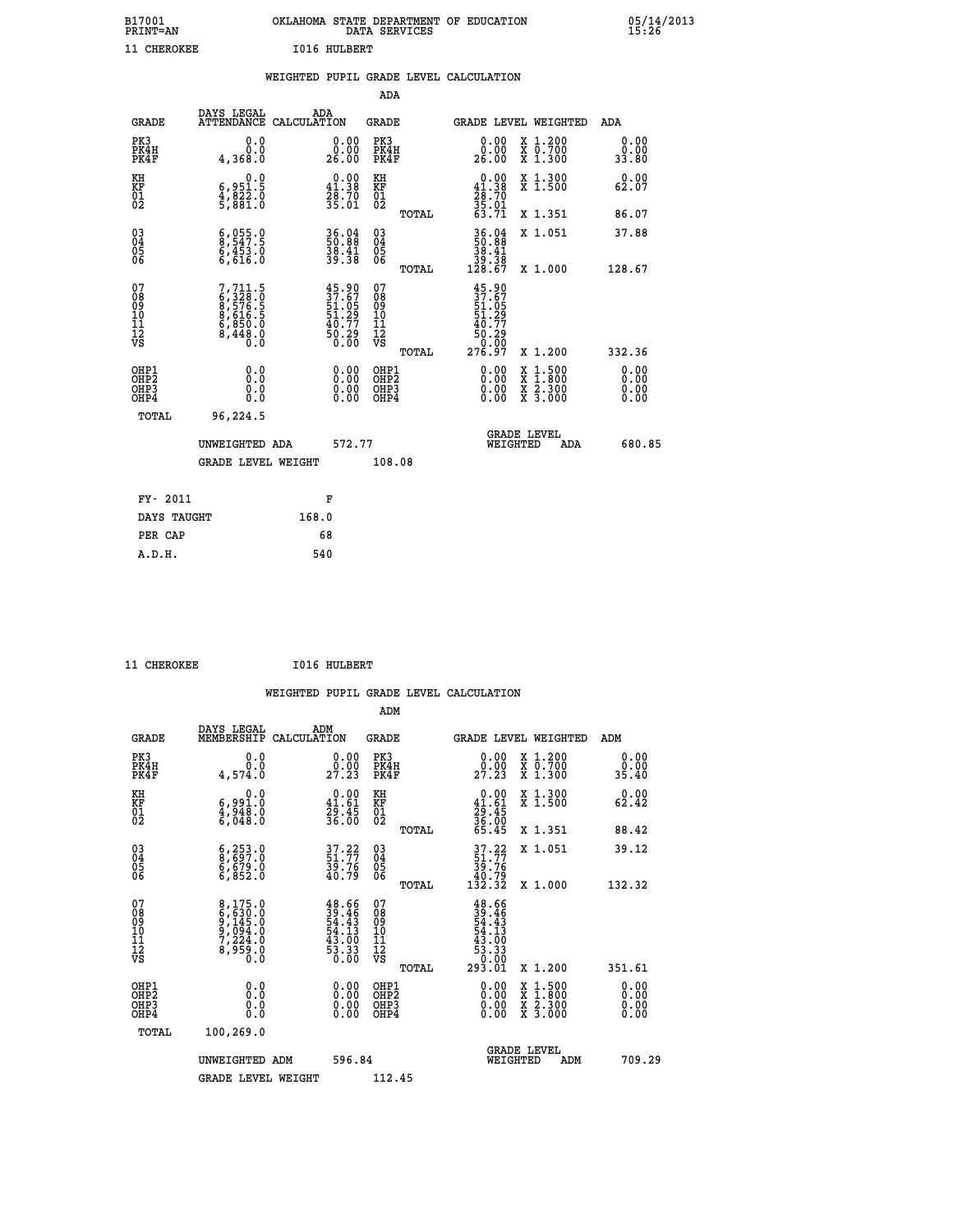| B17001<br><b>PRINT=AN</b> | OKLAHOMA STATE DEPARTMENT OF EDUCATION<br>DATA SERVICES |  |
|---------------------------|---------------------------------------------------------|--|
| 11 CHEROKEE               | I035 TAHLEOUAH                                          |  |

05/14/2013<br>15:26

|                                                                    |                                                                                       | WEIGHTED PUPIL GRADE LEVEL CALCULATION                           |                                        |       |                                                                                                                          |                                                                                          |                               |
|--------------------------------------------------------------------|---------------------------------------------------------------------------------------|------------------------------------------------------------------|----------------------------------------|-------|--------------------------------------------------------------------------------------------------------------------------|------------------------------------------------------------------------------------------|-------------------------------|
|                                                                    |                                                                                       |                                                                  | <b>ADA</b>                             |       |                                                                                                                          |                                                                                          |                               |
| <b>GRADE</b>                                                       | DAYS LEGAL                                                                            | ADA<br>ATTENDANCE CALCULATION                                    | <b>GRADE</b>                           |       | GRADE LEVEL WEIGHTED                                                                                                     |                                                                                          | ADA                           |
| PK3<br>PK4H<br>PK4F                                                | 1,232.0<br>0.0<br>35,636.0                                                            | $7.25$<br>$0.00$<br>209.62                                       | PK3<br>PK4H<br>PK4F                    |       | 7.25<br>0.00<br>209.62                                                                                                   | X 1.200<br>X 0.700<br>X 1.300                                                            | 8.70<br>0.00<br>272.51        |
| KH<br>KF<br>$\overline{01}$                                        | 0.0<br>46,531.5<br>$\frac{1}{3}, \frac{1}{8}, \frac{1}{3}, \frac{1}{6}$               | 273.71<br>$\frac{235.98}{222.78}$                                | KH<br>KF<br>$\overline{01}$            |       | $\begin{smallmatrix} &0.00\\ 273.71\\ 235.98\\ 222.78\\ 458.76 \end{smallmatrix}$                                        | X 1.300<br>X 1.500                                                                       | 0.00<br>410.57                |
|                                                                    |                                                                                       |                                                                  |                                        | TOTAL |                                                                                                                          | X 1.351                                                                                  | 619.78                        |
| $\begin{smallmatrix} 03 \\[-4pt] 04 \end{smallmatrix}$<br>Ŏ5<br>06 | $\begin{smallmatrix} 40, 756.0\\ 34, 733.5\\ 38, 394.0\\ 33, 552.5 \end{smallmatrix}$ | 239.74<br>204.31<br>225.85<br>197.37                             | $\substack{03 \\ 04}$<br>05<br>06      |       | 239.74<br>204.31<br>225.85<br>197.37<br>627.53                                                                           | X 1.051                                                                                  | 251.97                        |
|                                                                    |                                                                                       |                                                                  |                                        | TOTAL |                                                                                                                          | X 1.000                                                                                  | 627.53                        |
| 07<br>08<br>09<br>11<br>11<br>12<br>VS                             | 35, 270.0<br>32, 147.5<br>53, 086.0<br>50, 308.0<br>47, 250.5<br>39, 796.0            | 207.47<br>189.10<br>312.27<br>295.93<br>277.94<br>234.09<br>0.00 | 07<br>08<br>09<br>11<br>11<br>12<br>VS | TOTAL | 207.47<br>$\frac{189}{312}$ . $\frac{16}{27}$<br>$\frac{295}{277}$ . $\frac{93}{4}$<br>$\frac{234.09}{0.00}$<br>1,516.80 | X 1.200                                                                                  | 1,820.16                      |
| OHP1<br>OHP <sub>2</sub><br>OHP3<br>OHP4                           | 2,565.5<br>0.0<br>0.0                                                                 | $\begin{smallmatrix} 15.09\ 0.00\ 0.00\ 0.00 \end{smallmatrix}$  | OHP1<br>OHP2<br>OHP3<br>OHP4           |       | $15.09$<br>$0.00$<br>0.00                                                                                                | $\begin{smallmatrix} x & 1.500 \\ x & 1.800 \\ x & 2.300 \\ x & 3.000 \end{smallmatrix}$ | 22.64<br>0.00<br>0.00<br>0.00 |
| TOTAL                                                              | 569,249.0                                                                             |                                                                  |                                        |       |                                                                                                                          |                                                                                          |                               |
|                                                                    | UNWEIGHTED ADA                                                                        | 3,348.50                                                         |                                        |       | WEIGHTED                                                                                                                 | <b>GRADE LEVEL</b><br>ADA                                                                | 4,033.86                      |
|                                                                    | <b>GRADE LEVEL WEIGHT</b>                                                             |                                                                  | 685.36                                 |       |                                                                                                                          |                                                                                          |                               |
| FY- 2011                                                           |                                                                                       | F                                                                |                                        |       |                                                                                                                          |                                                                                          |                               |
| DAYS TAUGHT                                                        |                                                                                       | 170.0                                                            |                                        |       |                                                                                                                          |                                                                                          |                               |
| PER CAP                                                            |                                                                                       | 48                                                               |                                        |       |                                                                                                                          |                                                                                          |                               |

 **A.D.H. 3,076**

 **11 CHEROKEE I035 TAHLEQUAH**

|                                                       |                                                                             |             |                                                                  | ADM                                    |       |                                                                                                                                                                                                                                                                                        |                                |                                                                  |                        |
|-------------------------------------------------------|-----------------------------------------------------------------------------|-------------|------------------------------------------------------------------|----------------------------------------|-------|----------------------------------------------------------------------------------------------------------------------------------------------------------------------------------------------------------------------------------------------------------------------------------------|--------------------------------|------------------------------------------------------------------|------------------------|
| <b>GRADE</b>                                          | DAYS LEGAL<br>MEMBERSHIP                                                    | CALCULATION | ADM                                                              | <b>GRADE</b>                           |       |                                                                                                                                                                                                                                                                                        |                                | <b>GRADE LEVEL WEIGHTED</b>                                      | ADM                    |
| PK3<br>PK4H<br>PK4F                                   | 1,279.0<br>0.0<br>38,494.0                                                  |             | 7.52<br>0.00<br>226.44                                           | PK3<br>PK4H<br>PK4F                    |       | 7.52<br>0.00<br>226.44                                                                                                                                                                                                                                                                 |                                | $\begin{array}{c} x & 1.200 \\ x & 0.700 \end{array}$<br>X 1.300 | 9.02<br>0.00<br>294.37 |
| KH<br>KF<br>01<br>02                                  | 0.0<br>$49,724.0$<br>$42,535.0$<br>$40,110.0$                               |             | 292.49<br>250.21<br>255.94                                       | KH<br>KF<br>01<br>02                   |       | $\begin{smallmatrix} &0.00\\ 292.49\\ 250.21\\ 235.94\\ 486.15\end{smallmatrix}$                                                                                                                                                                                                       |                                | X 1.300<br>X 1.500                                               | 0.00<br>438.74         |
|                                                       |                                                                             |             |                                                                  |                                        | TOTAL |                                                                                                                                                                                                                                                                                        |                                | X 1.351                                                          | 656.79                 |
| 03<br>04<br>05<br>06                                  | $42,727.0$<br>$36,603.0$<br>40,351.0<br>35,601.0                            |             | 251.34<br>215.31<br>237.36<br>209.42                             | $^{03}_{04}$<br>0500                   |       | $251.34$<br>$215.31$<br>$237.36$                                                                                                                                                                                                                                                       |                                | X 1.051                                                          | 264.16                 |
|                                                       |                                                                             |             |                                                                  |                                        | TOTAL | 209.42<br>662.09                                                                                                                                                                                                                                                                       |                                | X 1.000                                                          | 662.09                 |
| 07<br>08<br>09<br>101<br>112<br>VS                    | 37,660.0<br>34,352.0<br>56,920.0<br>53,864.0<br>51,873.0<br>43,191.0<br>ō.ŏ |             | 221.53<br>202.07<br>334.82<br>316.85<br>305.14<br>254.06<br>0.00 | 07<br>08<br>09<br>11<br>11<br>12<br>VS | TOTAL | 221.53<br>202.07<br>334.82<br>316.95<br>305.14<br>254.06<br>0.00<br>1,634.47                                                                                                                                                                                                           |                                | X 1.200                                                          | 1,961.36               |
| OHP1<br>OH <sub>P</sub> 2<br>OH <sub>P3</sub><br>OHP4 | 2,602.0<br>0.0<br>0.000                                                     |             | $15.31$<br>$0.00$<br>$0.00$<br>0.00                              | OHP1<br>OHP2<br>OHP3<br>OHP4           |       | 15.31<br>$\begin{smallmatrix} 0.00000 & 0.0000 & 0.0000 & 0.0000 & 0.0000 & 0.0000 & 0.0000 & 0.0000 & 0.0000 & 0.0000 & 0.0000 & 0.0000 & 0.0000 & 0.0000 & 0.0000 & 0.0000 & 0.0000 & 0.0000 & 0.0000 & 0.0000 & 0.0000 & 0.0000 & 0.0000 & 0.0000 & 0.0000 & 0.0000 & 0.00$<br>0.00 |                                | X 1:500<br>X 1:800<br>X 2:300<br>X 3:000                         | 22.97<br>0.00<br>0.00  |
| TOTAL                                                 | 607,886.0                                                                   |             |                                                                  |                                        |       |                                                                                                                                                                                                                                                                                        |                                |                                                                  |                        |
|                                                       | UNWEIGHTED                                                                  | ADM         | 3,575.81                                                         |                                        |       |                                                                                                                                                                                                                                                                                        | <b>GRADE LEVEL</b><br>WEIGHTED | ADM                                                              | 4,309.50               |
|                                                       | <b>GRADE LEVEL WEIGHT</b>                                                   |             |                                                                  | 733.69                                 |       |                                                                                                                                                                                                                                                                                        |                                |                                                                  |                        |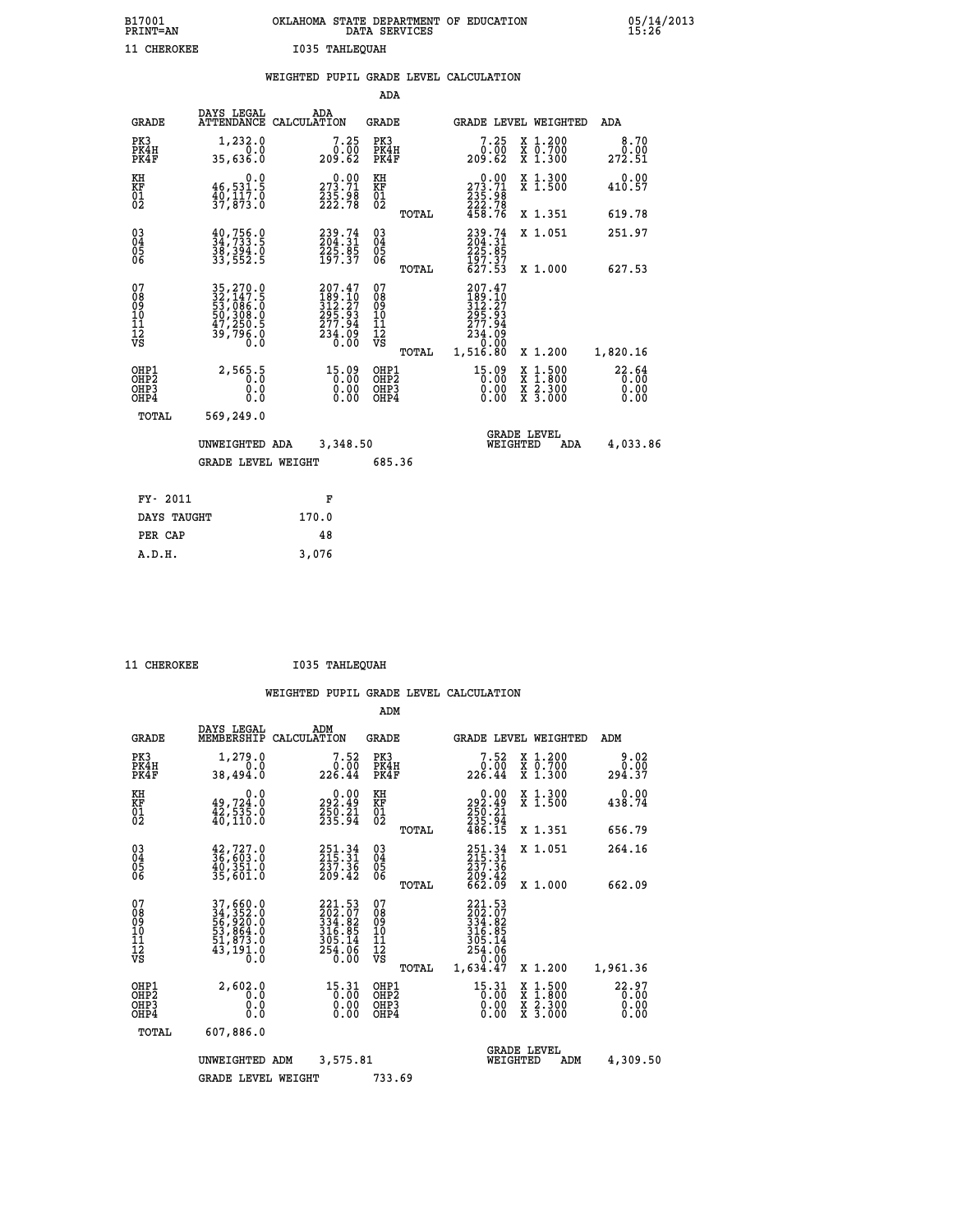## **B17001 OKLAHOMA STATE DEPARTMENT OF EDUCATION 05/14/2013 PRINT=AN DATA SERVICES 15:26 CHEROKEE COUNTY TOTALS**

|                                                    |                                                                                  |                    |                                                                         | ADA                                    |       |                                                                             |                                |                                          |                         |
|----------------------------------------------------|----------------------------------------------------------------------------------|--------------------|-------------------------------------------------------------------------|----------------------------------------|-------|-----------------------------------------------------------------------------|--------------------------------|------------------------------------------|-------------------------|
| <b>GRADE</b>                                       | DAYS LEGAL<br><b>ATTENDANCE</b>                                                  | ADA<br>CALCULATION |                                                                         | GRADE                                  |       |                                                                             |                                | GRADE LEVEL WEIGHTED                     | <b>ADA</b>              |
| PK3<br>PK4H<br>PK4F                                | 3,002.0<br>0.0<br>82,593.0                                                       |                    | 17.67<br>0.00<br>485.40                                                 | PK3<br>PK4H<br>PK4F                    |       | 17.67<br>485.40                                                             | 0.00                           | X 1.200<br>X 0.700<br>X 1.300            | 21.21<br>0.00<br>631.03 |
| KH<br><b>KF</b><br>01<br>02                        | 0.0<br>105,826.0<br>99,226.0<br>97,088.5                                         |                    | $\begin{smallmatrix} &0.00\\ 621.85\\ 582.38\\ 569.86\end{smallmatrix}$ | KH<br>KF<br>01<br>02                   |       | $\begin{smallmatrix} 621.85\ 582.38\ 569.86\ 1,152.24 \end{smallmatrix}$    | 0.00                           | X 1.300<br>$\overline{x}$ 1.500          | 0.00<br>932.79          |
|                                                    |                                                                                  |                    |                                                                         |                                        | TOTAL |                                                                             |                                | X 1.351                                  | 1,556.66                |
| $\begin{matrix} 03 \\ 04 \\ 05 \\ 06 \end{matrix}$ | 94, 551.0<br>92, 103.5<br>92, 947.0<br>87, 312.5                                 |                    | 555.56<br>540.30<br>545.84<br>512.76                                    | $\substack{03 \\ 04}$<br>05<br>06      |       | 555.56<br>540.30<br>545.84<br>512.76<br>1,598.90                            |                                | X 1.051                                  | 2,182.81                |
|                                                    |                                                                                  |                    |                                                                         |                                        | TOTAL |                                                                             |                                | X 1.000                                  | 1,598.90                |
| 07<br>08<br>09<br>11<br>11<br>12<br>VS             | 90,806.0<br>83,666.5<br>78,597.5<br>75,030.0<br>68,945.5<br>68,945.5<br>59,812.0 |                    | 532.87<br>491.44<br>457.93<br>$437.19$<br>$401.64$<br>$349.01$<br>0.00  | 07<br>08<br>09<br>11<br>11<br>12<br>VS | TOTAL | 532.87<br>491.44<br>457.93<br>437.19<br>$\frac{401.64}{349.01}$<br>2,670.08 |                                | X 1.200                                  | 3,204.08                |
|                                                    |                                                                                  |                    |                                                                         |                                        |       |                                                                             |                                |                                          |                         |
| OHP1<br>OHP2<br>OHP3<br>OHP4                       | 3,808.5<br>0.0<br>0.0                                                            |                    | 22.58<br>$0.00$<br>$0.00$                                               | OHP1<br>OHP2<br>OHP3<br>OHP4           |       | 22.58                                                                       | X<br>X<br>0.00<br>0.00         | $1.500$<br>$1.800$<br>X 2.300<br>X 3.000 | 33.88<br>0.00<br>0.00   |
| TOTAL                                              | 1,215,315.5                                                                      |                    |                                                                         |                                        |       |                                                                             |                                |                                          |                         |
|                                                    | UNWEIGHTED ADA                                                                   |                    | 7,124.28                                                                |                                        |       |                                                                             | <b>GRADE LEVEL</b><br>WEIGHTED | ADA                                      | 8,562.46                |
|                                                    | <b>GRADE LEVEL WEIGHT</b>                                                        |                    |                                                                         | 1,438.18                               |       |                                                                             |                                |                                          |                         |
|                                                    |                                                                                  |                    |                                                                         |                                        |       |                                                                             |                                |                                          |                         |
| FY- 2011                                           |                                                                                  |                    | F                                                                       |                                        |       |                                                                             |                                |                                          |                         |
| DAYS TAUGHT                                        |                                                                                  | 1,873.0            |                                                                         |                                        |       |                                                                             |                                |                                          |                         |

| PER CAP | 624   |
|---------|-------|
| A.D.H.  | 6,321 |
|         |       |

 **ADM**

 **CHEROKEE COUNTY TOTALS**

|  |  | WEIGHIED FOFID GRADE DEVED CADCODAIIO |
|--|--|---------------------------------------|
|  |  |                                       |

| <b>GRADE</b>                             | DAYS LEGAL                                                                                                                 | ADM<br>MEMBERSHIP CALCULATION                                                              | <b>GRADE</b>                                           |                                                                             | GRADE LEVEL WEIGHTED                     | ADM                           |
|------------------------------------------|----------------------------------------------------------------------------------------------------------------------------|--------------------------------------------------------------------------------------------|--------------------------------------------------------|-----------------------------------------------------------------------------|------------------------------------------|-------------------------------|
| PK3<br>PK4H<br>PK4F                      | 3,064.0<br>0.0<br>89,008.0                                                                                                 | 18.03<br>0.00<br>523.18                                                                    | PK3<br>PK4H<br>PK4F                                    | 18.03<br>0.00<br>523.18                                                     | X 1.200<br>X 0.700<br>X 1.300            | 21.21<br>0.00<br>680.14       |
| KH<br><b>KF</b><br>01<br>02              | 0.0<br>112,397.0<br>104,739.0<br>101,797.0                                                                                 | 0.00<br>660:54<br>614:75<br>597:54                                                         | KH<br>KF<br>01<br>02                                   | 0.00<br>$660.54$<br>$614.75$<br>$597.54$<br>$1,212.29$                      | X 1.300<br>X 1.500                       | 0.00<br>990.84                |
|                                          |                                                                                                                            |                                                                                            | TOTAL                                                  |                                                                             | X 1.351                                  | 1,637.81                      |
| $^{03}_{04}$<br>Ŏ5<br>06                 | 98,601.0<br>96,199.0<br>97,385.0<br>91,582.0                                                                               | 579.40<br>564.32<br>572.00<br>537.88                                                       | $\substack{03 \\ 04}$<br>05                            | 579.40<br>564.32<br>572.00<br>537.88                                        | X 1.051                                  | 608.94                        |
|                                          |                                                                                                                            |                                                                                            | 06<br>TOTAL                                            | 1,674.20                                                                    | X 1.000                                  | 1,674.20                      |
| 07<br>08<br>09<br>101<br>11<br>12<br>VS  | 95,906.0<br>$\begin{smallmatrix} 88, 370.0 \\ 83, 842.0 \\ 79, 722.0 \\ 74, 616.0 \end{smallmatrix}$<br>$6\bar{4}$ , 175.0 | $\begin{smallmatrix}562.88\\519.14\\488.56\\464.63\\434.84\\374.57\\0.00\end{smallmatrix}$ | 07<br>08<br>09<br>001<br>11<br>11<br>12<br>VS<br>TOTAL | 562.88<br>519.14<br>488.56<br>464.63<br>$\frac{434.84}{374.57}$<br>2,844.62 | X 1.200                                  | 3,413.55                      |
| OHP1<br>OHP <sub>2</sub><br>OHP3<br>OHP4 | 3,890.0<br>0.0<br>0.0<br>$0.\overline{0}$                                                                                  | 23.07<br>0.00<br>0.00<br>0.00                                                              | OHP1<br>OHP <sub>2</sub><br>OHP3<br>OHP4               | $23.07$<br>$0.00$<br>0.00<br>0.00                                           | X 1:500<br>X 1:800<br>X 2:300<br>X 3:000 | 34.61<br>0.00<br>0.00<br>0.00 |
| TOTAL                                    | 1,285,293.0                                                                                                                |                                                                                            |                                                        |                                                                             |                                          |                               |
|                                          | UNWEIGHTED                                                                                                                 | 7,535.33<br>ADM                                                                            |                                                        | WEIGHTED                                                                    | <b>GRADE LEVEL</b><br>ADM                | 9,061.72                      |
|                                          | <b>GRADE LEVEL WEIGHT</b>                                                                                                  |                                                                                            | 1,526.39                                               |                                                                             |                                          |                               |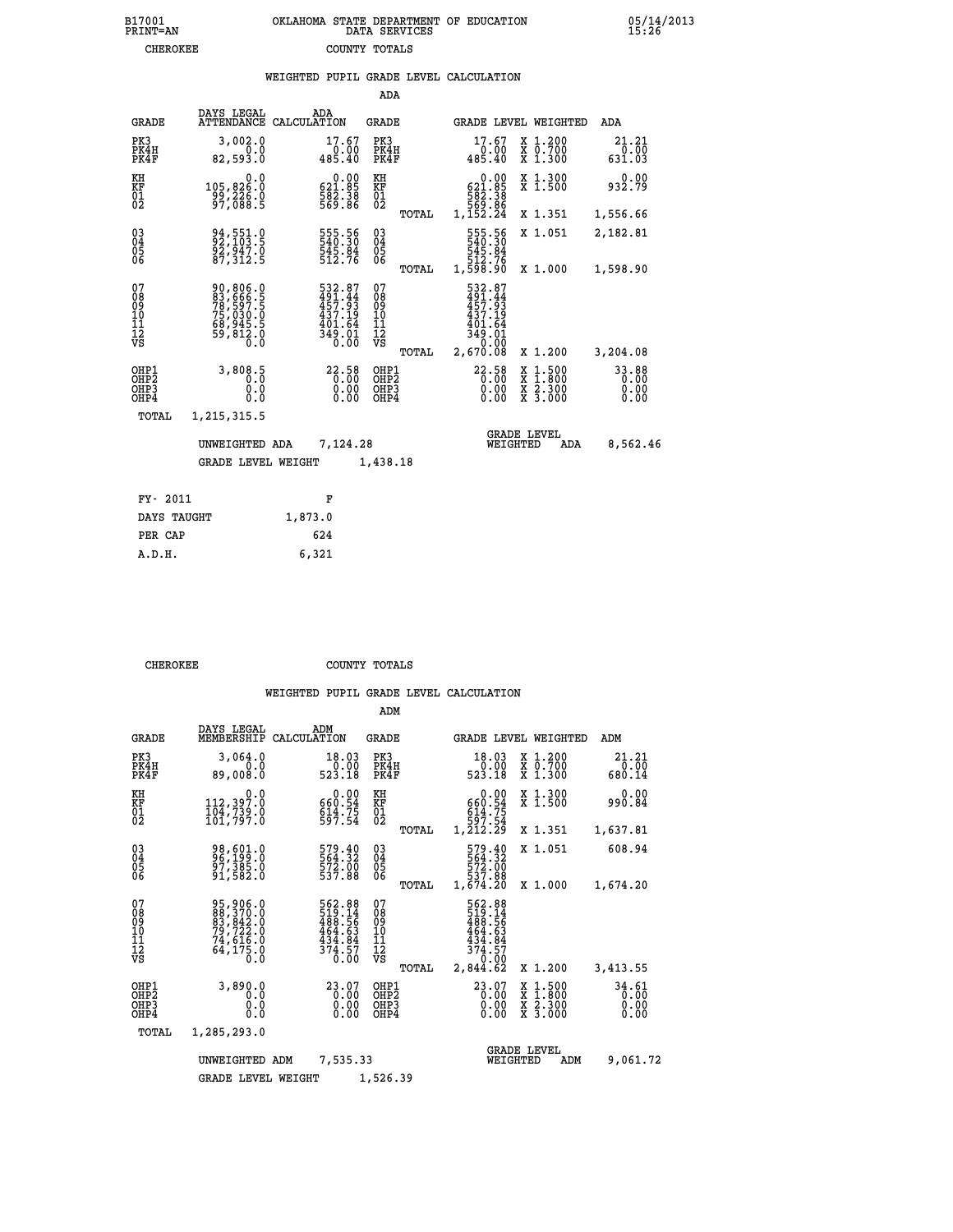| B17001<br><b>PRINT=AN</b>                          |                                                                                                         |                                                                                                        | DATA SERVICES                                      | OKLAHOMA STATE DEPARTMENT OF EDUCATION                                   |                                                                                                  | 05/14/2013<br>15:26          |
|----------------------------------------------------|---------------------------------------------------------------------------------------------------------|--------------------------------------------------------------------------------------------------------|----------------------------------------------------|--------------------------------------------------------------------------|--------------------------------------------------------------------------------------------------|------------------------------|
| 12 CHOCTAW                                         |                                                                                                         | C003 GRANT                                                                                             |                                                    |                                                                          |                                                                                                  |                              |
|                                                    |                                                                                                         |                                                                                                        |                                                    | WEIGHTED PUPIL GRADE LEVEL CALCULATION                                   |                                                                                                  |                              |
|                                                    |                                                                                                         |                                                                                                        | ADA                                                |                                                                          |                                                                                                  |                              |
| GRADE                                              | DAYS LEGAL<br>ATTENDANCE CALCULATION                                                                    | ADA                                                                                                    | GRADE                                              | GRADE LEVEL WEIGHTED                                                     |                                                                                                  | ADA                          |
| PK3<br>PK4H<br>PK4F                                | 4,225.0<br>0.0<br>2,320.0                                                                               | 24.71<br>0.00<br>13.57                                                                                 | PK3<br>PK4H<br>PK4F                                | 24.71<br>$\frac{0.00}{13.57}$                                            | X 1.200<br>X 0.700<br>X 1.300                                                                    | 29.65<br>0.00<br>17.64       |
| KH<br>KF<br>01<br>02                               | 0.0<br>4,171.5<br>$\frac{4}{3}, \frac{6}{6} \frac{6}{2} \cdot \frac{6}{5}$                              | $\begin{smallmatrix} 0.00\\24.39\\27.38\\21.19 \end{smallmatrix}$                                      | KH<br>KF<br>01<br>02                               | $\begin{smallmatrix} 0.00\\24.39\\27.38\\21.19\\48.57 \end{smallmatrix}$ | X 1.300<br>X 1.500                                                                               | 0.00<br>36.59                |
|                                                    |                                                                                                         |                                                                                                        | TOTAL                                              |                                                                          | X 1.351                                                                                          | 65.62                        |
| $\begin{matrix} 03 \\ 04 \\ 05 \\ 06 \end{matrix}$ | $\frac{4}{5}$ , $\frac{393}{30}$<br>$\frac{4}{4}$ , $\frac{109}{20}$<br>$\frac{0}{2}$ , $\frac{512}{0}$ | $\begin{smallmatrix} 23.40\ 31.54\ 24.03\ 14.69 \end{smallmatrix}$                                     | $\begin{matrix} 03 \\ 04 \\ 05 \\ 06 \end{matrix}$ | $33.40$<br>$31.54$<br>24.03                                              | X 1.051                                                                                          | 24.59                        |
|                                                    |                                                                                                         |                                                                                                        | <b>TOTAL</b>                                       | $\frac{1}{70}$ $\frac{25}{26}$                                           | X 1.000                                                                                          | 70.26                        |
| 07<br>08<br>09<br>10<br>11<br>Ī2<br>VS             | $3,190.0$<br>$3,146.0$<br>0.0<br>0.0<br>0.0<br>0.0                                                      | $18.65$<br>$18.40$<br>$0.00$<br>$0.00$<br>0.00<br>$\begin{smallmatrix} 0.00 \\ 0.00 \end{smallmatrix}$ | 07<br>08<br>09<br>10<br>11<br>ĪŽ<br>VŠ<br>TOTAL    | 18.65<br>18.40<br>0:00<br>0.00<br>0.00<br>0.00<br>0.00<br>37.05          | X 1.200                                                                                          | 44.46                        |
| OHP1<br>OHP <sub>2</sub><br>OHP3<br>OHP4           | 0.0<br>0.0<br>0.0                                                                                       | 0.00<br>0.00<br>0.00                                                                                   | OHP1<br>OH <sub>P</sub> 2<br>OHP3<br>OHP4          | 0.00<br>0.00<br>0.00                                                     | $\begin{smallmatrix} x & 1 & 500 \\ x & 1 & 800 \\ x & 2 & 300 \\ x & 3 & 000 \end{smallmatrix}$ | 0.00<br>0.00<br>0.00<br>0.00 |
| TOTAL                                              | 41,373.5                                                                                                |                                                                                                        |                                                    |                                                                          |                                                                                                  |                              |
|                                                    | UNWEIGHTED ADA                                                                                          | 241.95                                                                                                 |                                                    | <b>GRADE LEVEL</b><br>WEIGHTED                                           | ADA                                                                                              | 288.81                       |
|                                                    | GRADE LEVEL WEIGHT                                                                                      |                                                                                                        | 46.86                                              |                                                                          |                                                                                                  |                              |
| FY- 2011                                           |                                                                                                         | F                                                                                                      |                                                    |                                                                          |                                                                                                  |                              |
| DAYS TAUGHT                                        |                                                                                                         | 171.0                                                                                                  |                                                    |                                                                          |                                                                                                  |                              |
| PER CAP                                            |                                                                                                         | 84                                                                                                     |                                                    |                                                                          |                                                                                                  |                              |
| A.D.H.                                             |                                                                                                         | 232                                                                                                    |                                                    |                                                                          |                                                                                                  |                              |

| 12 CHOCTAW | C003 GRANT |
|------------|------------|
|            |            |

|                                                      |                                                                               |                                                                                                          | WEIGHTED PUPIL GRADE LEVEL CALCULATION              |                                                                                                                                             |                               |
|------------------------------------------------------|-------------------------------------------------------------------------------|----------------------------------------------------------------------------------------------------------|-----------------------------------------------------|---------------------------------------------------------------------------------------------------------------------------------------------|-------------------------------|
|                                                      |                                                                               |                                                                                                          | ADM                                                 |                                                                                                                                             |                               |
| <b>GRADE</b>                                         | DAYS LEGAL<br>MEMBERSHIP<br>CALCULATION                                       | ADM                                                                                                      | <b>GRADE</b>                                        | GRADE LEVEL WEIGHTED                                                                                                                        | ADM                           |
| PK3<br>PK4H<br>PK4F                                  | 4,238.0<br>0.0<br>2,325.0                                                     | 24.78<br>$\frac{1}{13.60}$                                                                               | PK3<br>PK4H<br>PK4F                                 | 24.78<br>X 1.200<br>X 0.700<br>X 1.300<br>$\frac{0.00}{13.60}$                                                                              | 29.74<br>$\frac{6.00}{17.68}$ |
| KH<br>KF<br>01<br>02                                 | 0.0<br>$\frac{4}{3}, \frac{216}{709}$ .0<br>3,664.0                           | $\begin{smallmatrix} 0.00\\24.65\\27.54\\21.43 \end{smallmatrix}$                                        | KH<br>KF<br>01<br>02                                | $\begin{smallmatrix} 0.00\\24.65\\27.54\\21.43\\48.97 \end{smallmatrix}$<br>X 1.300<br>X 1.500                                              | 0.00<br>36.98                 |
|                                                      |                                                                               |                                                                                                          | TOTAL                                               | X 1.351                                                                                                                                     | 66.16                         |
| $\begin{matrix} 03 \\ 04 \\ 05 \\ 06 \end{matrix}$   | $\frac{4}{5}, \frac{031}{436}$ .0<br>$\frac{4}{134}$ .0<br>$\frac{2}{532}$ .0 | $23.57$<br>$31.79$<br>$24.18$<br>$14.81$                                                                 | $\begin{array}{c} 03 \\ 04 \\ 05 \\ 06 \end{array}$ | $\frac{23}{31}.79$<br>$\frac{24.18}{34}$<br>X 1.051<br>$\frac{1}{70}$ $\frac{1}{78}$                                                        | 24.77                         |
| 07<br>0890112<br>1112<br>VS                          | $3, 234.0$<br>$3, 174.0$<br>$0.0$<br>$0.0$<br>Ō.Ō<br>$\S.$                    | 18.91<br>18.56<br>$0.00$<br>$0.00$<br>$\begin{smallmatrix} 0.00 & 0.00 \\ 0.00 & 0.00 \end{smallmatrix}$ | TOTAL<br>07<br>08901112<br>1112<br>VS               | X 1.000<br>$18.91$<br>$18.56$<br>$0.00$<br>$0.00$<br>$0.00$<br>0.00                                                                         | 70.78                         |
|                                                      |                                                                               |                                                                                                          | TOTAL                                               | 37.47<br>X 1.200                                                                                                                            | 44.96                         |
| OHP1<br>OHP <sub>2</sub><br>OH <sub>P3</sub><br>OHP4 | 0.0<br>0.000                                                                  | $0.00$<br>$0.00$<br>0.00                                                                                 | OHP1<br>OHP <sub>2</sub><br>OHP <sub>3</sub>        | 0.00<br>$\begin{array}{l} \mathtt{X} & 1.500 \\ \mathtt{X} & 1.800 \\ \mathtt{X} & 2.300 \\ \mathtt{X} & 3.000 \end{array}$<br>0.00<br>0.00 | 0.00<br>0.00<br>0.00<br>0.00  |
| TOTAL                                                | 41,693.0                                                                      |                                                                                                          |                                                     |                                                                                                                                             |                               |
|                                                      | UNWEIGHTED ADM<br><b>GRADE LEVEL WEIGHT</b>                                   | 243.82                                                                                                   | 47.25                                               | <b>GRADE LEVEL</b><br>WEIGHTED<br>ADM                                                                                                       | 291.07                        |
|                                                      |                                                                               |                                                                                                          |                                                     |                                                                                                                                             |                               |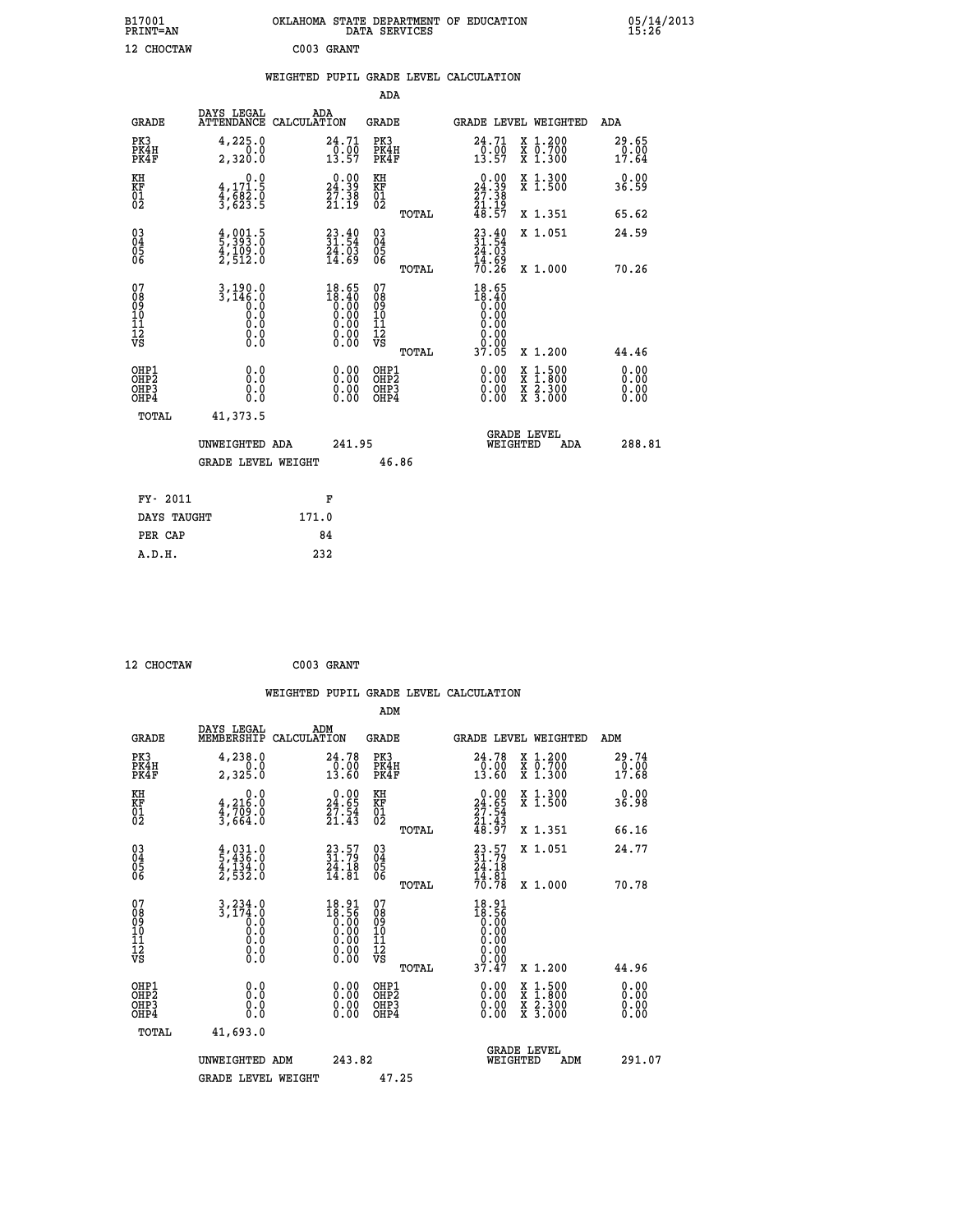| B17001<br>PRINT=AN<br><b>CHOCTAW</b><br>12 |                                                                                                                                                                                                                                                                                                                                                                                        | OKLAHOMA<br>C021 SWINK                                      | STATE DEPARTMENT OF<br>DATA SERVICES<br><b>EDUCATION</b> |       |                                                             |                                                          | 05/14/2013<br>15:26 |  |
|--------------------------------------------|----------------------------------------------------------------------------------------------------------------------------------------------------------------------------------------------------------------------------------------------------------------------------------------------------------------------------------------------------------------------------------------|-------------------------------------------------------------|----------------------------------------------------------|-------|-------------------------------------------------------------|----------------------------------------------------------|---------------------|--|
|                                            |                                                                                                                                                                                                                                                                                                                                                                                        | WEIGHTED                                                    |                                                          |       | PUPIL GRADE LEVEL CALCULATION                               |                                                          |                     |  |
|                                            |                                                                                                                                                                                                                                                                                                                                                                                        |                                                             | ADA                                                      |       |                                                             |                                                          |                     |  |
| <b>GRADE</b>                               | DAYS LEGAL                                                                                                                                                                                                                                                                                                                                                                             | ADA<br>ATTENDANCE CALCULATION                               | GRADE                                                    |       |                                                             | GRADE LEVEL WEIGHTED                                     | ADA                 |  |
| PK3<br>PK4H<br>PK4F                        | ${\overset{0\  \, 0}{\;\stackrel{0\  \, 0}{\;\stackrel{0\  \, 0}{\;\stackrel{0\  \, 0}{\;\stackrel{0\  \, 0}{\;\stackrel{0\  \, 0}{\;\stackrel{0\  \, 0}{\;\stackrel{0\  \, 0}{\;\stackrel{0\  \, 0}{\;\stackrel{0\  \, 0}{\;\stackrel{0\  \, 0}{\;\stackrel{0\  \, 0}{\;\stackrel{0\  \, 0}{\;\stackrel{0\  \, 0}{\;\stackrel{0\  \, 0}{\;\stackrel{0\  \, 0}{\;\stackrel{0\  \, 0}{$ | $\begin{smallmatrix} 0.00\\ 0.00\\ 14.30 \end{smallmatrix}$ | PK3<br>PK4H<br>PK4F                                      |       | $\begin{smallmatrix} 0.00\\ 0.00\\ 14.30 \end{smallmatrix}$ | X 1.200<br>$\overline{x}$ $\overline{0}.700$<br>$X1$ 300 | 0.0000<br>18.59     |  |
| KH<br><b>KF</b><br>01<br>02                | $\begin{smallmatrix}&&&0.0\\1,032.0\\0857.0\\1,063.0\end{smallmatrix}$                                                                                                                                                                                                                                                                                                                 | $\begin{array}{c} 0.00 \\ 7.37 \\ 6.12 \\ 7.59 \end{array}$ | KH<br>KF<br>01<br>02                                     |       | $7.37$<br>$6.12$<br>$7.59$                                  | X 1.300<br>$\overline{x}$ 1.500                          | 0.00<br>11.06       |  |
|                                            |                                                                                                                                                                                                                                                                                                                                                                                        |                                                             |                                                          | TOTAL | 13.71                                                       | X 1.351                                                  | 18.52               |  |
| 03404                                      | 1,184.0<br>1,113.0                                                                                                                                                                                                                                                                                                                                                                     | $\frac{5.60}{7.95}$                                         | 030404                                                   |       | $\frac{5.60}{2.25}$                                         | X 1.051                                                  | 5.89                |  |

| $\begin{matrix} 0 \\ 0 \\ 0 \\ 6 \end{matrix}$       | $\frac{1}{1}$ , 113.0<br>1, 472.0                                                                 | $7.95$<br>10.51                               | 05000<br>TOTAL                                       | $7.95$<br>$10.51$<br>$26.75$                                  | X 1.000                                                                                                             | 26.75                                                                                                                                                                                                                                                                          |
|------------------------------------------------------|---------------------------------------------------------------------------------------------------|-----------------------------------------------|------------------------------------------------------|---------------------------------------------------------------|---------------------------------------------------------------------------------------------------------------------|--------------------------------------------------------------------------------------------------------------------------------------------------------------------------------------------------------------------------------------------------------------------------------|
| 07<br>08<br>09<br>101<br>11<br>12<br>VS              | 428.0<br>1,421.0<br>$\overline{0}$ .0<br>$\begin{smallmatrix} 0.16 \ 0.0 \ 0.0 \end{smallmatrix}$ | 3.06<br>$10.15\n0.00\n0.00\n0.00\n0.00\n0.00$ | 07<br>08<br>09<br>11<br>11<br>12<br>VS<br>TOTAL      | 3.06<br>$10.150$<br>0.000<br>0.000<br>0.000<br>0.000<br>13.21 | X 1.200                                                                                                             | 15.85                                                                                                                                                                                                                                                                          |
| OHP1<br>OHP <sub>2</sub><br>OHP <sub>3</sub><br>OHP4 | 0.0<br>0.000                                                                                      |                                               | OHP1<br>OHP <sub>2</sub><br>OHP <sub>3</sub><br>OHP4 |                                                               | $\begin{array}{l} \mathtt{X} & 1.500 \\ \mathtt{X} & 1.800 \\ \mathtt{X} & 2.300 \\ \mathtt{X} & 3.000 \end{array}$ | $\begin{smallmatrix} 0.00 & 0.00 & 0.00 & 0.00 & 0.00 & 0.00 & 0.00 & 0.00 & 0.00 & 0.00 & 0.00 & 0.00 & 0.00 & 0.00 & 0.00 & 0.00 & 0.00 & 0.00 & 0.00 & 0.00 & 0.00 & 0.00 & 0.00 & 0.00 & 0.00 & 0.00 & 0.00 & 0.00 & 0.00 & 0.00 & 0.00 & 0.00 & 0.00 & 0.00 & 0.00 & 0.0$ |
| TOTAL                                                | 11,332.0<br>UNWEIGHTED ADA<br>GRADE LEVEL WEIGHT                                                  | 80.94                                         | 15.72                                                | WEIGHTED                                                      | <b>GRADE LEVEL</b><br>ADA                                                                                           | 96.66                                                                                                                                                                                                                                                                          |
| FY- 2011                                             |                                                                                                   | F                                             |                                                      |                                                               |                                                                                                                     |                                                                                                                                                                                                                                                                                |

| FI- ZUII    | г     |
|-------------|-------|
| DAYS TAUGHT | 140.0 |
| PER CAP     | 86    |
| A.D.H.      | 75    |
|             |       |

```
 12 CHOCTAW C021 SWINK
```

|                                                    |                                                                                     |                    |                                                                                        |                                              |       | WEIGHTED PUPIL GRADE LEVEL CALCULATION                                    |                                |                                          |                       |
|----------------------------------------------------|-------------------------------------------------------------------------------------|--------------------|----------------------------------------------------------------------------------------|----------------------------------------------|-------|---------------------------------------------------------------------------|--------------------------------|------------------------------------------|-----------------------|
|                                                    |                                                                                     |                    |                                                                                        | ADM                                          |       |                                                                           |                                |                                          |                       |
| <b>GRADE</b>                                       | DAYS LEGAL<br>MEMBERSHIP                                                            | ADM<br>CALCULATION |                                                                                        | <b>GRADE</b>                                 |       | <b>GRADE LEVEL WEIGHTED</b>                                               |                                |                                          | ADM                   |
| PK3<br>PK4H<br>PK4F                                | 0.0<br>0.0<br>2,002.0                                                               |                    | 0.00<br>14.30                                                                          | PK3<br>PK4H<br>PK4F                          |       | $\begin{smallmatrix} 0.00\\ 0.00\\ 14.30 \end{smallmatrix}$               |                                | X 1.200<br>X 0.700<br>X 1.300            | 0.00<br>0.00<br>18.59 |
| KH<br>KF<br>01<br>02                               | 0.0<br>$1, 107.0$<br>$921.0$<br>$1, 119.0$                                          |                    | $7.91$<br>$5.58$<br>$7.58$                                                             | KH<br>KF<br>01<br>02                         |       | $\begin{array}{c} 0.00 \\ 7.91 \\ 6.58 \\ 7.99 \\ 14.57 \end{array}$      |                                | X 1.300<br>X 1.500                       | 0.00<br>11.87         |
|                                                    |                                                                                     |                    |                                                                                        |                                              | TOTAL |                                                                           |                                | X 1.351                                  | 19.68                 |
| $\begin{matrix} 03 \\ 04 \\ 05 \\ 06 \end{matrix}$ | $\begin{smallmatrix} & 813 \\ 1,193 \\ 1,165 \\ 1,165 \\ 1,522.0 \end{smallmatrix}$ |                    | $\begin{smallmatrix}5.81\8.52\8.32\8.32\10.87\end{smallmatrix}$                        | 03<br>04<br>05<br>06                         |       | $\begin{smallmatrix}5.81\8.52\\8.32\\8.32\\10.87\\27.71\end{smallmatrix}$ |                                | X 1.051                                  | 6.11                  |
|                                                    |                                                                                     |                    |                                                                                        |                                              | TOTAL |                                                                           |                                | X 1.000                                  | 27.71                 |
| 07<br>0890112<br>1112<br>VS                        | $1,\substack{458.0\\533.0\\0.0\\0.0\\0.0\\0.0\\0.0$                                 |                    | $\begin{smallmatrix} 3.27\\10.95\\0.00\\0.00\\0.00\\0.00\\0.00\\0.00\end{smallmatrix}$ | 07<br>08<br>09<br>01<br>11<br>11<br>12<br>VS | TOTAL | 3.27<br>$10.55$<br>0.00<br>0.00<br>0.00<br>0.00<br>14.22                  |                                | X 1.200                                  | 17.06                 |
|                                                    |                                                                                     |                    |                                                                                        |                                              |       |                                                                           |                                |                                          |                       |
| OHP1<br>OHP2<br>OH <sub>P3</sub><br>OHP4           | 0.0<br>0.000                                                                        |                    | $0.00$<br>$0.00$<br>0.00                                                               | OHP1<br>OHP2<br>OHP <sub>3</sub>             |       | 0.00<br>0.00<br>0.00                                                      |                                | X 1:500<br>X 1:800<br>X 2:300<br>X 3:000 | 0.00<br>0.00<br>0.00  |
| TOTAL                                              | 11,833.0                                                                            |                    |                                                                                        |                                              |       |                                                                           |                                |                                          |                       |
|                                                    | UNWEIGHTED ADM                                                                      |                    | 84.52                                                                                  |                                              |       |                                                                           | <b>GRADE LEVEL</b><br>WEIGHTED | ADM                                      | 101.02                |
|                                                    | <b>GRADE LEVEL WEIGHT</b>                                                           |                    |                                                                                        | 16.50                                        |       |                                                                           |                                |                                          |                       |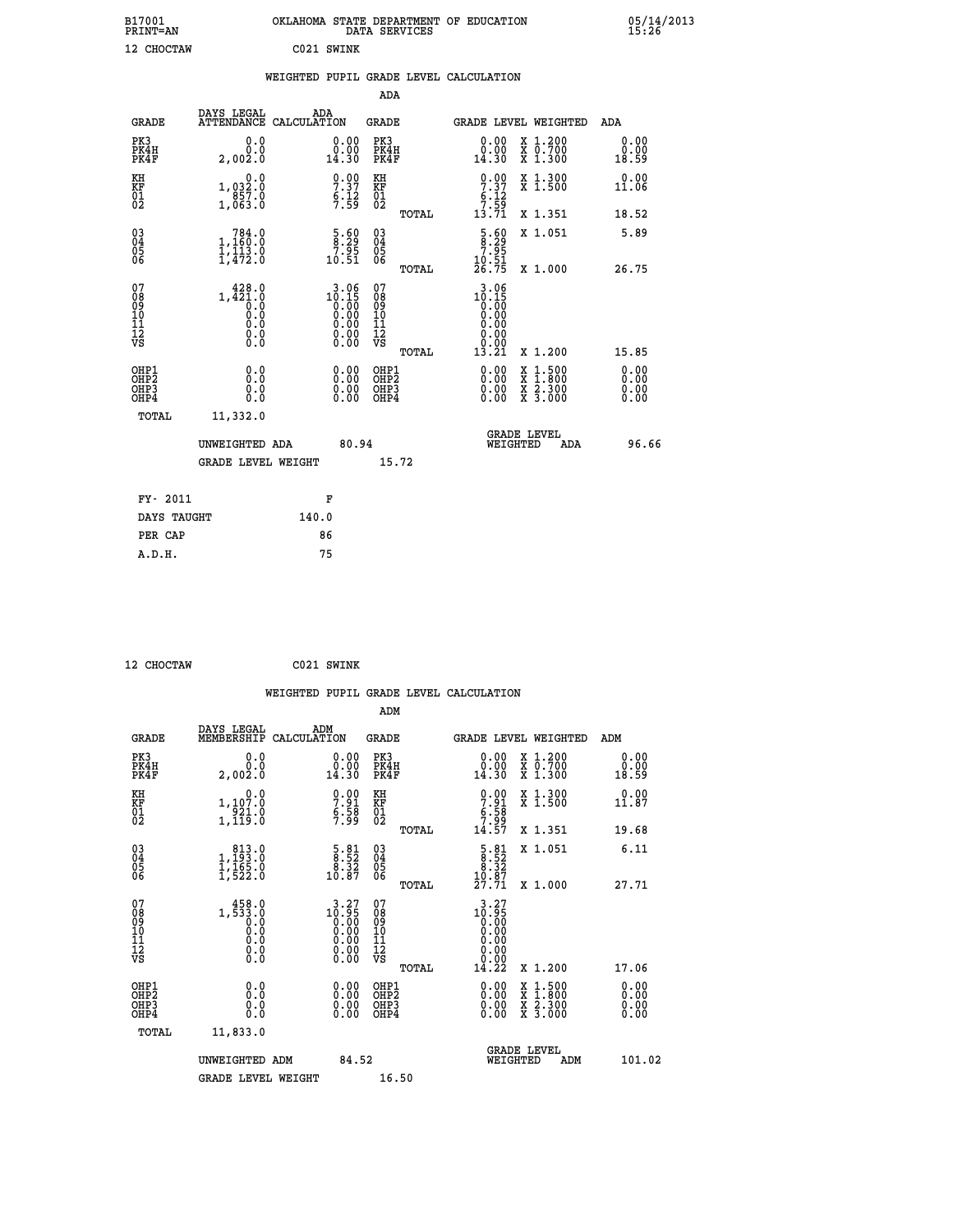| B17001<br><b>PRINT=AN</b> | OKLAHOMA STATE DEPARTMENT OF EDUCATION<br>DATA SERVICES | 05/14/2013<br>15:26 |
|---------------------------|---------------------------------------------------------|---------------------|
| 12 CHOCTAW                | I001 BOSWELL                                            |                     |

|                                                                    |                                                                                                                                               | WEIGHTED PUPIL GRADE LEVEL CALCULATION                                   |                                                     |              |                                                                                                                                      |                                                                                                                                           |                              |
|--------------------------------------------------------------------|-----------------------------------------------------------------------------------------------------------------------------------------------|--------------------------------------------------------------------------|-----------------------------------------------------|--------------|--------------------------------------------------------------------------------------------------------------------------------------|-------------------------------------------------------------------------------------------------------------------------------------------|------------------------------|
|                                                                    |                                                                                                                                               |                                                                          | <b>ADA</b>                                          |              |                                                                                                                                      |                                                                                                                                           |                              |
| <b>GRADE</b>                                                       | DAYS LEGAL                                                                                                                                    | ADA<br>ATTENDANCE CALCULATION                                            | <b>GRADE</b>                                        |              | GRADE LEVEL WEIGHTED                                                                                                                 |                                                                                                                                           | ADA                          |
| PK3<br>PK4H<br>PK4F                                                | 156.0<br>5,762.0                                                                                                                              | $\begin{smallmatrix} 0.92\ 0.00\ 34.09 \end{smallmatrix}$                | PK3<br>PK4H<br>PK4F                                 |              | $\begin{smallmatrix} 0.92\ 0.00\\ 24.09 \end{smallmatrix}$                                                                           | X 1.200<br>X 0.700<br>X 1.300                                                                                                             | 1.10<br>0.00<br>44.32        |
| KH<br>KF<br>01<br>02                                               | 0.0<br>5,427.5<br>4,676.0<br>4,792.5                                                                                                          | $\begin{smallmatrix} 0.00\\ 32.12\\ 27.67\\ 28.36 \end{smallmatrix}$     | KH<br>KF<br>01<br>02                                |              | $\begin{smallmatrix} 0.00\\ 32.12\\ 27.67\\ 28.36\\ 56.03\\ \end{smallmatrix}$                                                       | X 1.300<br>X 1.500                                                                                                                        | 0.00<br>48.18                |
|                                                                    |                                                                                                                                               |                                                                          |                                                     | <b>TOTAL</b> |                                                                                                                                      | X 1.351                                                                                                                                   | 75.70                        |
| $\begin{smallmatrix} 03 \\[-4pt] 04 \end{smallmatrix}$<br>Ŏ5<br>06 | $\frac{5}{4}, \frac{202}{341}.5$<br>$\frac{3}{4230}.0$<br>$\frac{3}{450}.5$                                                                   | 30.78<br>25.69<br>19.11<br>20.42                                         | $\begin{array}{c} 03 \\ 04 \\ 05 \\ 06 \end{array}$ |              | 30.78<br>25.69<br>19.11<br>20.42<br>65.22                                                                                            | X 1.051                                                                                                                                   | 32.35                        |
|                                                                    |                                                                                                                                               |                                                                          |                                                     | TOTAL        |                                                                                                                                      | X 1.000                                                                                                                                   | 65.22                        |
| 07<br>0890112<br>1112<br>VS                                        | $\begin{smallmatrix} 4\,,\,464\,.0\\ 2\,,\,693\,.5\\ 3\,,\,447\,.0\\ 4\,,\,178\,.5\\ 2\,,\,671\,.0\\ 4\,,\,432\,.0\\ 0\,.0 \end{smallmatrix}$ | $26.41$<br>$15.94$<br>$20.40$<br>$24.72$<br>$15.80$<br>$26.22$<br>$0.00$ | 07<br>08901112<br>1112<br>VS                        | TOTAL        | 26.41<br>15.94<br>$\begin{smallmatrix} 1 & 7 & 7 \\ 20 & 4 \\ 24 & 72 \\ 15 & 80 \\ 26 & 22 \\ 0 & 00 \\ 129 & 49 \end{smallmatrix}$ | X 1.200                                                                                                                                   | 155.39                       |
| OHP1<br>OHP2<br>OH <sub>P3</sub><br>OHP4                           | 0.0<br>0.0<br>0.0                                                                                                                             | $\begin{smallmatrix} 0.00 \ 0.00 \ 0.00 \ 0.00 \end{smallmatrix}$        | OHP1<br>OHP2<br>OHP3<br>OHP4                        |              | 0.00<br>0.00<br>0.00                                                                                                                 | $\begin{smallmatrix} \mathtt{X} & 1\cdot500\\ \mathtt{X} & 1\cdot800\\ \mathtt{X} & 2\cdot300\\ \mathtt{X} & 3\cdot000 \end{smallmatrix}$ | 0.00<br>0.00<br>0.00<br>0.00 |
| <b>TOTAL</b>                                                       | 58,924.5                                                                                                                                      |                                                                          |                                                     |              |                                                                                                                                      |                                                                                                                                           |                              |
|                                                                    | UNWEIGHTED ADA                                                                                                                                | 348.65                                                                   |                                                     |              | WEIGHTED                                                                                                                             | <b>GRADE LEVEL</b><br>ADA                                                                                                                 | 422.26                       |
|                                                                    | GRADE LEVEL WEIGHT                                                                                                                            |                                                                          | 73.61                                               |              |                                                                                                                                      |                                                                                                                                           |                              |
| FY- 2011                                                           |                                                                                                                                               | F                                                                        |                                                     |              |                                                                                                                                      |                                                                                                                                           |                              |
| DAYS TAUGHT                                                        |                                                                                                                                               | 169.0                                                                    |                                                     |              |                                                                                                                                      |                                                                                                                                           |                              |
| PER CAP                                                            |                                                                                                                                               | 92                                                                       |                                                     |              |                                                                                                                                      |                                                                                                                                           |                              |

 **12 CHOCTAW I001 BOSWELL**

 **A.D.H. 207**

 **ADM**

| <b>GRADE</b>                             | DAYS LEGAL<br>MEMBERSHIP                                                                 | ADM<br>CALCULATION                                                   | <b>GRADE</b>                                       |       | GRADE LEVEL WEIGHTED                                                                 |                                          | ADM                                |  |
|------------------------------------------|------------------------------------------------------------------------------------------|----------------------------------------------------------------------|----------------------------------------------------|-------|--------------------------------------------------------------------------------------|------------------------------------------|------------------------------------|--|
| PK3<br>PK4H<br>PK4F                      | 156.0<br>5,762.0                                                                         | $\begin{smallmatrix} 0.92\ 0.00\ 34.09 \end{smallmatrix}$            | PK3<br>PK4H<br>PK4F                                |       | $\begin{smallmatrix} 0.92\ 0.00\ 34.09 \end{smallmatrix}$                            | X 1.200<br>X 0.700<br>X 1.300            | 1.10<br>$\overline{0.00}$<br>44.32 |  |
| KH<br>KF<br>01<br>02                     | 5.747.0<br>$\frac{5}{4}$ , $\frac{004}{93}$ : 0                                          | $\begin{smallmatrix} 0.00\\ 34.01\\ 29.61\\ 29.43 \end{smallmatrix}$ | KH<br>KF<br>01<br>02                               |       | $\begin{smallmatrix} 0.00\\ 34.01\\ 29.61\\ 29.43\\ 59.04 \end{smallmatrix}$         | X 1.300<br>X 1.500                       | 0.00<br>51.02                      |  |
|                                          |                                                                                          |                                                                      |                                                    | TOTAL |                                                                                      | X 1.351                                  | 79.76                              |  |
| 03<br>04<br>05<br>06                     | $\frac{5}{4}, \frac{240}{589}.0$<br>$\frac{3}{3}, \frac{345}{34}.0$<br>$\frac{3}{634}.0$ | 31.01<br>27.15<br>19.79<br>21.50                                     | $\begin{matrix} 03 \\ 04 \\ 05 \\ 06 \end{matrix}$ |       | $31.01$<br>$27.15$<br>$\frac{19}{21}$ . 50<br>$\frac{21}{68}$ . 44                   | X 1.051                                  | 32.59                              |  |
|                                          |                                                                                          |                                                                      |                                                    | TOTAL |                                                                                      | X 1.000                                  | 68.44                              |  |
| 07<br>089<br>090<br>1112<br>VS           | $4,578.0$<br>$2,867.0$<br>$3,711.0$<br>$4,390.0$<br>$2,896.0$<br>$4,729.0$<br>$0.0$      | 27.09<br>16.96<br>21.96<br>25.98<br>17.14<br>17.98<br>0.00           | 07<br>08901112<br>1112<br>VS                       | TOTAL | $27.09$<br>$16.96$<br>$21.96$<br>$25.98$<br>$17.14$<br>$27.98$<br>$0.00$<br>$137.11$ | X 1.200                                  | 164.53                             |  |
| OHP1<br>OHP2<br>OH <sub>P3</sub><br>OHP4 | 0.0<br>0.000                                                                             | $\begin{smallmatrix} 0.00 \ 0.00 \ 0.00 \ 0.00 \end{smallmatrix}$    | OHP1<br>OHP2<br>OHP3<br>OHP4                       |       |                                                                                      | X 1:500<br>X 1:800<br>X 2:300<br>X 3:000 | 0.00<br>0.00<br>0.00               |  |
| TOTAL                                    | 61,621.0                                                                                 |                                                                      |                                                    |       |                                                                                      |                                          |                                    |  |
|                                          | UNWEIGHTED<br>ADM                                                                        | 364.62                                                               |                                                    |       | <b>GRADE LEVEL</b><br>WEIGHTED                                                       | ADM                                      | 441.76                             |  |
|                                          | <b>GRADE LEVEL WEIGHT</b>                                                                |                                                                      | 77.14                                              |       |                                                                                      |                                          |                                    |  |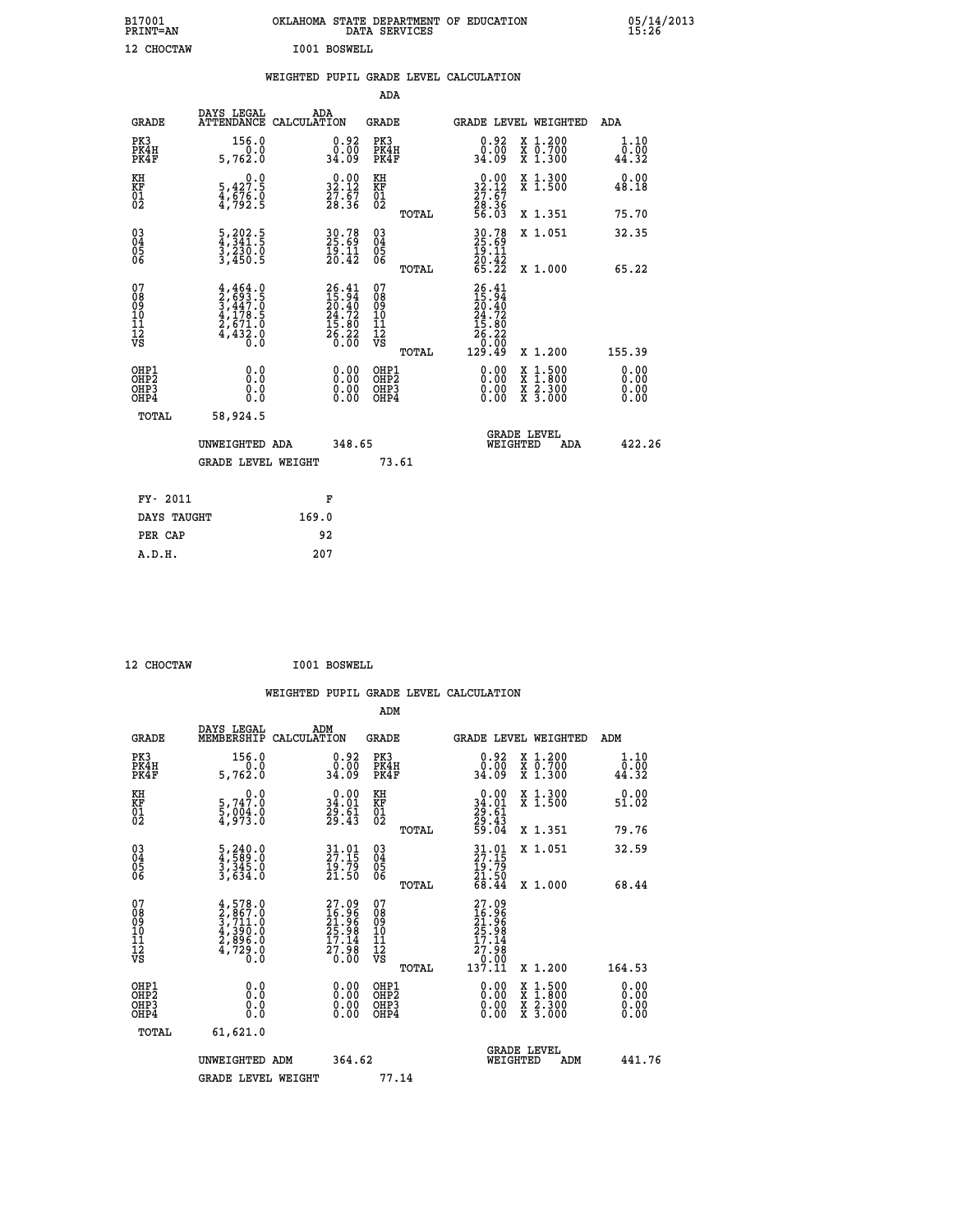| B17001          | OKLAHOMA STATE DEPARTMENT OF EDUCATION |
|-----------------|----------------------------------------|
| <b>PRINT=AN</b> | DATA SERVICES                          |
| 12 CHOCTAW      | <b>I002 FORT TOWSON</b>                |

05/14/2013<br>15:26

|                                           |                                                                                                                                                           | WEIGHTED PUPIL GRADE LEVEL CALCULATION                               |                                                     |                                                                              |                                                                     |                       |
|-------------------------------------------|-----------------------------------------------------------------------------------------------------------------------------------------------------------|----------------------------------------------------------------------|-----------------------------------------------------|------------------------------------------------------------------------------|---------------------------------------------------------------------|-----------------------|
|                                           |                                                                                                                                                           |                                                                      | ADA                                                 |                                                                              |                                                                     |                       |
| <b>GRADE</b>                              | DAYS LEGAL                                                                                                                                                | ADA<br>ATTENDANCE CALCULATION                                        | <b>GRADE</b>                                        |                                                                              | GRADE LEVEL WEIGHTED                                                | ADA                   |
| PK3<br>PK4H<br>PK4F                       | 198.0<br>0.0<br>2,674.0                                                                                                                                   | 1.37<br>0.00<br>18.44                                                | PK3<br>PK4H<br>PK4F                                 | 1.37<br>0.00<br>18.44                                                        | X 1.200<br>X 0.700<br>X 1.300                                       | 1.64<br>0.00<br>23.97 |
| KH<br><b>KF</b><br>01<br>02               | $4,526.5$<br>$4,667.5$<br>$4,413.0$                                                                                                                       | $\begin{smallmatrix} 0.00\\ 31.22\\ 32.19\\ 36.43 \end{smallmatrix}$ | KH<br>KF<br>01<br>02                                | $\begin{smallmatrix} 0.00\\ 31.22\\ 32.19\\ 36.43\\ 62.62 \end{smallmatrix}$ | X 1.300<br>X 1.500                                                  | 0.00<br>46.83         |
|                                           |                                                                                                                                                           |                                                                      | TOTAL                                               |                                                                              | X 1.351                                                             | 84.60                 |
| 03<br>04<br>05<br>06                      | $4,315.5$<br>$3,043.5$<br>$3,043.5$<br>$4,777.0$                                                                                                          | 31:76<br>20:99<br>32:94                                              | $\begin{array}{c} 03 \\ 04 \\ 05 \\ 06 \end{array}$ | $29.76$<br>$31.07$<br>$20.99$<br>$32.94$<br>$85.00$                          | X 1.051                                                             | 31.28                 |
|                                           |                                                                                                                                                           |                                                                      | TOTAL                                               |                                                                              | X 1.000                                                             | 85.00                 |
| 07<br>08<br>09<br>101<br>11<br>12<br>VS   | $\begin{smallmatrix}5\,,\,087\,.\,5\\3\,,\,309\,. \,5\\5\,,\,141\,. \,0\\4\,,\,537\,. \,0\\4\,,\,723\,. \,0\\3\,,\,969\,. \,0\\0\,. \,0\end{smallmatrix}$ | 35.09<br>22.82<br>35.46<br>31.30<br>32.57<br>27.37<br>27.37          | 07<br>08<br>09<br>101<br>11<br>12<br>VS<br>TOTAL    | 35.09<br>22.82<br>35.46<br>31.30<br>32.57<br>27.37<br>0.00<br>184.61         | X 1.200                                                             | 221.53                |
| OHP1<br>OH <sub>P</sub> 2<br>OHP3<br>OHP4 | 0.0<br>0.0<br>0.0                                                                                                                                         | 0.00<br>$0.00$<br>0.00                                               | OHP1<br>OHP2<br>OHP3<br>OHP4                        | 0.00<br>0.00<br>0.00                                                         | $1:500$<br>$1:800$<br>X<br>X<br>$\frac{x}{x}$ $\frac{5:300}{3:000}$ | 0.00<br>0.00<br>0.00  |
| <b>TOTAL</b>                              | 59,886.5                                                                                                                                                  |                                                                      |                                                     |                                                                              |                                                                     |                       |
|                                           | UNWEIGHTED ADA                                                                                                                                            | 413.02                                                               |                                                     |                                                                              | <b>GRADE LEVEL</b><br>WEIGHTED<br><b>ADA</b>                        | 494.85                |
|                                           | GRADE LEVEL WEIGHT                                                                                                                                        |                                                                      | 81.83                                               |                                                                              |                                                                     |                       |
| FY- 2011                                  |                                                                                                                                                           | F                                                                    |                                                     |                                                                              |                                                                     |                       |
|                                           | DAYS TAUGHT                                                                                                                                               | 145.0                                                                |                                                     |                                                                              |                                                                     |                       |
| PER CAP                                   |                                                                                                                                                           | 86                                                                   |                                                     |                                                                              |                                                                     |                       |

 **A.D.H. 352**

 **12 CHOCTAW I002 FORT TOWSON**

| <b>GRADE</b>                 | DAYS LEGAL<br>MEMBERSHIP                                                                        | ADM<br>CALCULATION                                                       | <b>GRADE</b>                                       |       |                                                                                                       | <b>GRADE LEVEL WEIGHTED</b>              | ADM                                      |
|------------------------------|-------------------------------------------------------------------------------------------------|--------------------------------------------------------------------------|----------------------------------------------------|-------|-------------------------------------------------------------------------------------------------------|------------------------------------------|------------------------------------------|
| PK3<br>PK4H<br>PK4F          | 198.0<br>0.0<br>2,876.0                                                                         | $\begin{smallmatrix} 1.37\ 0.00\\ 19.83 \end{smallmatrix}$               | PK3<br>PK4H<br>PK4F                                |       | $\begin{smallmatrix} 1.37\ 0.00\\ 19.83 \end{smallmatrix}$                                            | X 1.200<br>X 0.700<br>X 1.300            | $\frac{1}{0}$ : $\frac{64}{00}$<br>25.78 |
| KH<br>KF<br>01<br>02         | 4,787.0<br>$\frac{1}{4}, \frac{883}{680}$ :0                                                    | $\begin{smallmatrix} 0.00\\ 33.01\\ 33.68\\ 32.28 \end{smallmatrix}$     | KH<br>KF<br>01<br>02                               |       | $\begin{smallmatrix} 0.00\\ 33.01\\ 33.68\\ 32.28\\ 65.96 \end{smallmatrix}$                          | X 1.300<br>X 1.500                       | 0.00<br>49.52                            |
|                              |                                                                                                 |                                                                          |                                                    | TOTAL |                                                                                                       | X 1.351                                  | 89.11                                    |
| 03<br>04<br>05<br>06         | $4,493.0$<br>$3,213.0$<br>$3,213.0$<br>$5,110.0$                                                | 30.99<br>32.41<br>22.16<br>35.24                                         | $\begin{matrix} 03 \\ 04 \\ 05 \\ 06 \end{matrix}$ |       | 30.99<br>32.41<br>22.16<br>35.24<br>39.81                                                             | X 1.051                                  | 32.57                                    |
|                              |                                                                                                 |                                                                          |                                                    | TOTAL |                                                                                                       | X 1.000                                  | 89.81                                    |
| 07<br>08901112<br>1112<br>VS | $\begin{smallmatrix}5,441.0\\3,449.0\\5,544.0\\4,862.0\\4,980.0\\4,245.0\\0.0\end{smallmatrix}$ | $37.52$<br>$33.79$<br>$38.23$<br>$33.55$<br>$34.34$<br>$29.28$<br>$0.00$ | 07<br>08<br>09<br>01<br>11<br>11<br>12<br>VS       | TOTAL | $\begin{smallmatrix} 37.52\ 23.799\ 38.231\ 38.235\ 34.554\ 29.28\ 20.001\ 196.71\ \end{smallmatrix}$ | X 1.200                                  | 236.05                                   |
| OHP1<br>OHP2<br>OHP3<br>OHP4 | 0.0<br>$\begin{smallmatrix} 0.0 & 0 \ 0.0 & 0 \end{smallmatrix}$                                |                                                                          | OHP1<br>OHP2<br>OHP3<br>OHP4                       |       |                                                                                                       | X 1:500<br>X 1:800<br>X 2:300<br>X 3:000 | 0.00<br>0.00<br>0.00                     |
| TOTAL                        | 63,461.0                                                                                        |                                                                          |                                                    |       |                                                                                                       |                                          |                                          |
|                              | UNWEIGHTED ADM                                                                                  | 437.68                                                                   |                                                    |       | WEIGHTED                                                                                              | <b>GRADE LEVEL</b><br>ADM                | 524.48                                   |
|                              | <b>GRADE LEVEL WEIGHT</b>                                                                       |                                                                          | 86.80                                              |       |                                                                                                       |                                          |                                          |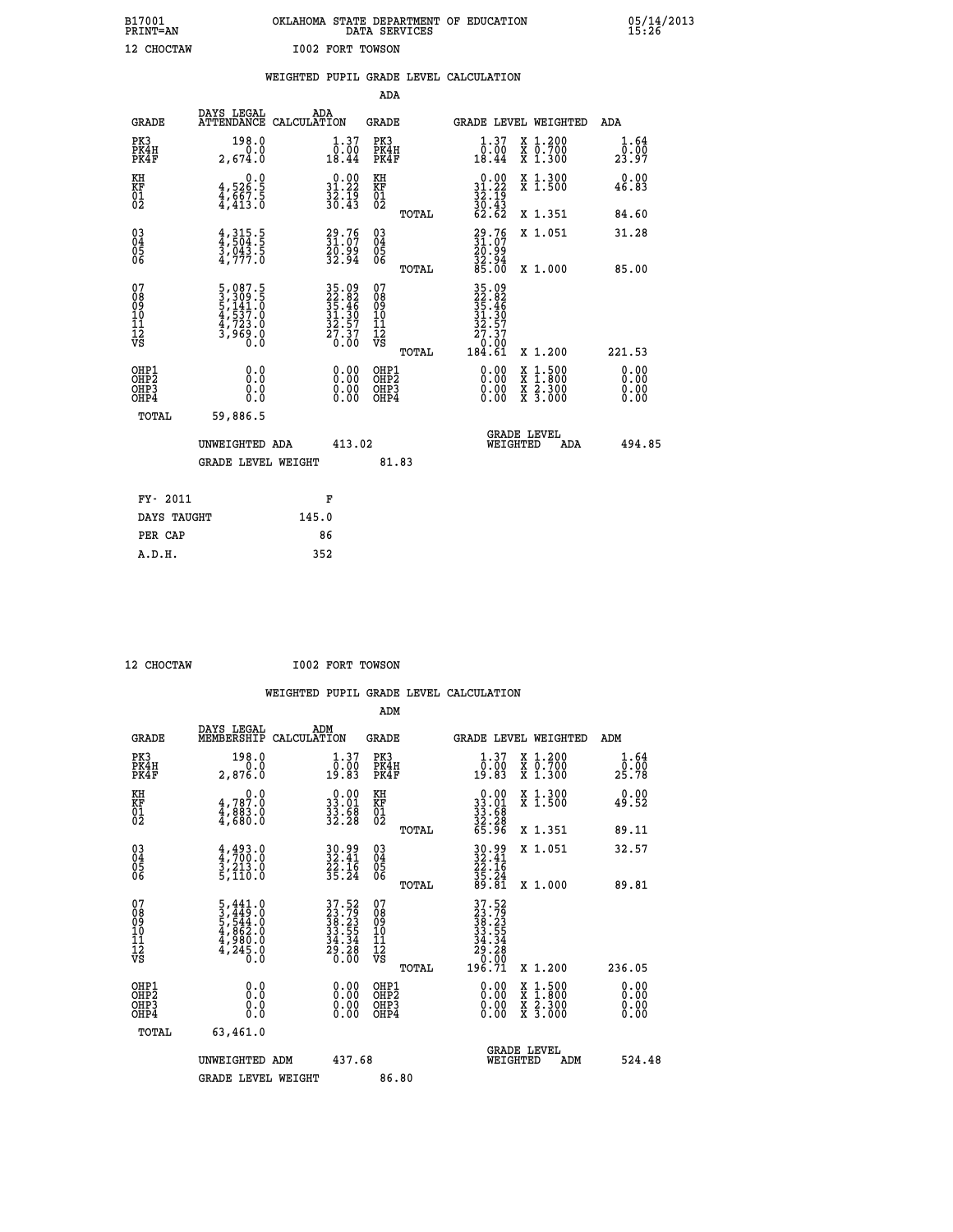| B17001<br>PRINT=AN                    |                                                                                                     | OKLAHOMA STATE DEPARTMENT OF EDUCATION<br>DATA SERVICES                  |                                                        |                                                                                       |                                                                                                                                           | $05/14/2013$<br>15:26        |  |
|---------------------------------------|-----------------------------------------------------------------------------------------------------|--------------------------------------------------------------------------|--------------------------------------------------------|---------------------------------------------------------------------------------------|-------------------------------------------------------------------------------------------------------------------------------------------|------------------------------|--|
| 12 CHOCTAW                            |                                                                                                     | I004 SOPER                                                               |                                                        |                                                                                       |                                                                                                                                           |                              |  |
|                                       |                                                                                                     | WEIGHTED PUPIL GRADE LEVEL CALCULATION                                   |                                                        |                                                                                       |                                                                                                                                           |                              |  |
|                                       |                                                                                                     |                                                                          | <b>ADA</b>                                             |                                                                                       |                                                                                                                                           |                              |  |
| <b>GRADE</b>                          | DAYS LEGAL                                                                                          | ADA<br>ATTENDANCE CALCULATION                                            | <b>GRADE</b>                                           | <b>GRADE LEVEL WEIGHTED</b>                                                           |                                                                                                                                           | ADA                          |  |
| PK3<br>PK4H<br>PK4F                   | 0.0<br>0.689.1                                                                                      | $\begin{smallmatrix} 0.00\\ 0.00\\ 10.17 \end{smallmatrix}$              | PK3<br>PK4H<br>PK4F                                    | 0.00<br>0.00<br>10.17                                                                 | X 1.200<br>X 0.700<br>X 1.300                                                                                                             | 0.00<br>0.00<br>13.22        |  |
| KH<br>KF<br>01<br>02                  | $\begin{smallmatrix}&&&0\cdot0\\3\,,\,547\cdot0\\3\,,\,371\cdot5\\3\,,\,628\cdot0\end{smallmatrix}$ | $\begin{smallmatrix} 0.00\\21.37\\20.31\\21.86 \end{smallmatrix}$        | KH<br>KF<br>01<br>02                                   | 21.37                                                                                 | X 1.300<br>X 1.500                                                                                                                        | 0.00<br>32.06                |  |
|                                       |                                                                                                     |                                                                          | TOTAL                                                  | $\frac{20.31}{21.86}$<br>42.17                                                        | X 1.351                                                                                                                                   | 56.97                        |  |
| 03<br>04<br>05<br>06                  | 3,450.0<br>4,125.5<br>6,309.5<br>5,742.5                                                            | 20.78<br>24.85<br>38.01<br>34.59                                         | $\begin{matrix} 03 \\ 04 \\ 05 \\ 06 \end{matrix}$     | 20.78<br>24.85<br>38.01<br>34.59<br>37.45                                             | X 1.051                                                                                                                                   | 21.84                        |  |
|                                       |                                                                                                     |                                                                          | TOTAL                                                  |                                                                                       | X 1.000                                                                                                                                   | 97.45                        |  |
| 078901112<br>0001112<br>VS            | 2,922.0<br>5,270.5<br>5,588.0<br>5,523.5<br>5,523.5<br>3,879.5<br>2,635.5                           | $17.60$<br>$31.75$<br>$27.64$<br>$33.27$<br>$23.37$<br>$15.88$<br>$0.00$ | 07<br>08<br>09<br>001<br>11<br>11<br>12<br>VS<br>TOTAL | $17.60$<br>$27.64$<br>$27.64$<br>$33.27$<br>$23.37$<br>$15.88$<br>$0.000$<br>$149.51$ | X 1.200                                                                                                                                   | 179.41                       |  |
| OHP1<br>OHP2<br>OHP3<br>OHP4<br>TOTAL | 0.0<br>0.000<br>56,682.0                                                                            |                                                                          | OHP1<br>OHP2<br>OHP3<br>OHP4                           | 0.00<br>0.00<br>0.00                                                                  | $\begin{smallmatrix} \mathtt{X} & 1\cdot500\\ \mathtt{X} & 1\cdot800\\ \mathtt{X} & 2\cdot300\\ \mathtt{X} & 3\cdot000 \end{smallmatrix}$ | 0.00<br>0.00<br>0.00<br>0.00 |  |
|                                       |                                                                                                     |                                                                          |                                                        | <b>GRADE LEVEL</b>                                                                    |                                                                                                                                           |                              |  |

|             | UNWEIGHTED ADA            |       | 341.45 |       |  | WEIGHTED | ADA | 400.95 |
|-------------|---------------------------|-------|--------|-------|--|----------|-----|--------|
|             | <b>GRADE LEVEL WEIGHT</b> |       |        | 59.50 |  |          |     |        |
| FY- 2011    |                           |       | F      |       |  |          |     |        |
| DAYS TAUGHT |                           | 166.0 |        |       |  |          |     |        |
| PER CAP     |                           |       | 81     |       |  |          |     |        |
| A.D.H.      |                           | 310   |        |       |  |          |     |        |

| 12 CHOCTAW |  |
|------------|--|
|            |  |

 **12 CHOCTAW I004 SOPER**

|                                                    |                                                                         |                    |                                                                                                    |                                               |       | WEIGHTED PUPIL GRADE LEVEL CALCULATION                                                                                                                                                                                                                                         |                                                                                                  |     |                       |  |
|----------------------------------------------------|-------------------------------------------------------------------------|--------------------|----------------------------------------------------------------------------------------------------|-----------------------------------------------|-------|--------------------------------------------------------------------------------------------------------------------------------------------------------------------------------------------------------------------------------------------------------------------------------|--------------------------------------------------------------------------------------------------|-----|-----------------------|--|
|                                                    |                                                                         |                    |                                                                                                    | ADM                                           |       |                                                                                                                                                                                                                                                                                |                                                                                                  |     |                       |  |
| <b>GRADE</b>                                       | DAYS LEGAL<br>MEMBERSHIP                                                | ADM<br>CALCULATION |                                                                                                    | <b>GRADE</b>                                  |       | <b>GRADE LEVEL WEIGHTED</b>                                                                                                                                                                                                                                                    |                                                                                                  |     | ADM                   |  |
| PK3<br>PK4H<br>PK4F                                | 0.0<br>0.0<br>1,917.0                                                   |                    | $\begin{smallmatrix} 0.00\\ 0.00\\ 11.55 \end{smallmatrix}$                                        | PK3<br>PK4H<br>PK4F                           |       | $\begin{smallmatrix} 0.00\\ 0.00\\ 11.55 \end{smallmatrix}$                                                                                                                                                                                                                    | X 1.200<br>X 0.700<br>X 1.300                                                                    |     | 0.00<br>0.00<br>15.02 |  |
| KH<br>KF<br>01<br>02                               | $\begin{smallmatrix}&&&0.0\\3,645.0\\3,444.0\\3,902.0\end{smallmatrix}$ |                    | $\begin{smallmatrix} 0.00\\ 21.96\\ 20.75\\ 23.51 \end{smallmatrix}$                               | KH<br>KF<br>01<br>02                          |       | $\begin{smallmatrix} 0.00\\ 21.96\\ 20.75\\ 23.51\\ 44.26 \end{smallmatrix}$                                                                                                                                                                                                   | X 1.300<br>X 1.500                                                                               |     | 32.94                 |  |
|                                                    |                                                                         |                    |                                                                                                    |                                               | TOTAL |                                                                                                                                                                                                                                                                                | X 1.351                                                                                          |     | 59.80                 |  |
| $\begin{matrix} 03 \\ 04 \\ 05 \\ 06 \end{matrix}$ | 3,667.0<br>4,327.0<br>6,502.0<br>5,916.0                                |                    | 22.09<br>26.07<br>39.17<br>35.64                                                                   | 03<br>04<br>05<br>06                          |       | $22.09$<br>$26.07$<br>$39.17$<br>$35.64$<br>$100.88$                                                                                                                                                                                                                           | X 1.051                                                                                          |     | 23.22                 |  |
|                                                    |                                                                         |                    |                                                                                                    |                                               | TOTAL |                                                                                                                                                                                                                                                                                | X 1.000                                                                                          |     | 100.88                |  |
| 07<br>0890112<br>1112<br>VS                        | 2,982.0<br>5,348.0<br>4,775.0<br>5,596.0<br>5,5984.0<br>2,701.0<br>0.0  |                    | $\begin{smallmatrix} 17.96 \\ 32.22 \\ 28.77 \\ 33.71 \\ 24.00 \\ 16.27 \\ 0.00 \end{smallmatrix}$ | 07<br>08<br>09<br>001<br>11<br>11<br>12<br>VS | TOTAL | $\begin{smallmatrix} 17.96\\ 32.22\\ 28.77\\ 23.71\\ 33.71\\ 24.00\\ 16.27\\ 0.00\\ 152.93 \end{smallmatrix}$                                                                                                                                                                  | $X_1.200$                                                                                        |     | 183.52                |  |
|                                                    |                                                                         |                    |                                                                                                    |                                               |       |                                                                                                                                                                                                                                                                                |                                                                                                  |     |                       |  |
| OHP1<br>OHP2<br>OH <sub>P3</sub><br>OHP4           | 0.0<br>0.000                                                            |                    | $\begin{smallmatrix} 0.00 \ 0.00 \ 0.00 \ 0.00 \end{smallmatrix}$                                  | OHP1<br>OHP2<br>OHP3<br>OHP4                  |       | $\begin{smallmatrix} 0.00 & 0.00 & 0.00 & 0.00 & 0.00 & 0.00 & 0.00 & 0.00 & 0.00 & 0.00 & 0.00 & 0.00 & 0.00 & 0.00 & 0.00 & 0.00 & 0.00 & 0.00 & 0.00 & 0.00 & 0.00 & 0.00 & 0.00 & 0.00 & 0.00 & 0.00 & 0.00 & 0.00 & 0.00 & 0.00 & 0.00 & 0.00 & 0.00 & 0.00 & 0.00 & 0.0$ | $\begin{smallmatrix} x & 1 & 500 \\ x & 1 & 800 \\ x & 2 & 300 \\ x & 3 & 000 \end{smallmatrix}$ |     | 0.00<br>0.00<br>0.00  |  |
| TOTAL                                              | 58,706.0                                                                |                    |                                                                                                    |                                               |       |                                                                                                                                                                                                                                                                                |                                                                                                  |     |                       |  |
|                                                    | UNWEIGHTED ADM                                                          |                    | 353.67                                                                                             |                                               |       | WEIGHTED                                                                                                                                                                                                                                                                       | <b>GRADE LEVEL</b>                                                                               | ADM | 415.38                |  |
|                                                    | <b>GRADE LEVEL WEIGHT</b>                                               |                    |                                                                                                    | 61.71                                         |       |                                                                                                                                                                                                                                                                                |                                                                                                  |     |                       |  |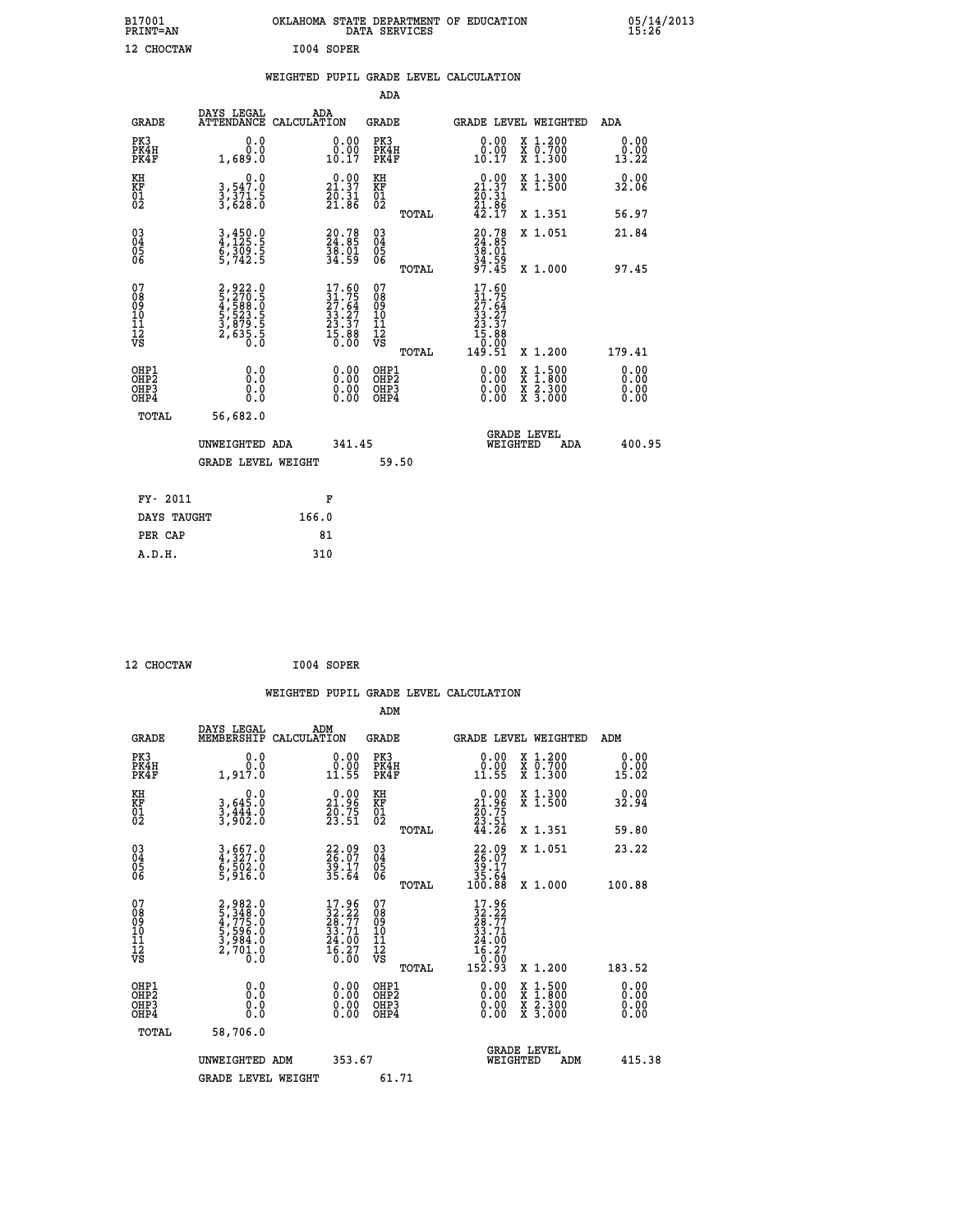| B17001<br>PRINT=AN               |                                                                                                                                                                                          | OKLAHOMA STATE DEPARTMENT OF EDUCATION                      | DATA SERVICES                                      |                                                                                             |                                                                                                  | 05/14/2013                   |  |
|----------------------------------|------------------------------------------------------------------------------------------------------------------------------------------------------------------------------------------|-------------------------------------------------------------|----------------------------------------------------|---------------------------------------------------------------------------------------------|--------------------------------------------------------------------------------------------------|------------------------------|--|
| 12 CHOCTAW                       |                                                                                                                                                                                          | I039 HUGO                                                   |                                                    |                                                                                             |                                                                                                  |                              |  |
|                                  |                                                                                                                                                                                          | WEIGHTED PUPIL GRADE LEVEL CALCULATION                      |                                                    |                                                                                             |                                                                                                  |                              |  |
|                                  |                                                                                                                                                                                          |                                                             | <b>ADA</b>                                         |                                                                                             |                                                                                                  |                              |  |
| GRADE                            | DAYS LEGAL                                                                                                                                                                               | ADA<br>ATTENDANCE CALCULATION                               | GRADE                                              | GRADE LEVEL WEIGHTED                                                                        |                                                                                                  | ADA                          |  |
| PK3<br>PK4H<br>PK4F              | 609.0<br>0.0<br>11,034.0                                                                                                                                                                 | 3.60<br>ةة:ة<br>65.29                                       | PK3<br>PK4H<br>PK4F                                | 3.60<br>ةة:ة<br>65.29                                                                       | X 1.200<br>X 0.700<br>X 1.300                                                                    | 4.32<br>0.00<br>84.88        |  |
| KH<br>KF<br>01<br>02             | 0.0<br>18,324:0<br>15,838:5<br>15,500:0                                                                                                                                                  | $0.00$<br>108.43<br>$\frac{93.72}{91.72}$                   | KH<br>KF<br>01<br>02                               | $0.00$<br>108.43<br>$\begin{array}{r} -\frac{3}{2} & 72 \\ 91 & 72 \\ 185 & 44 \end{array}$ | X 1.300<br>X 1.500                                                                               | 0.00<br>162.65               |  |
|                                  |                                                                                                                                                                                          |                                                             | TOTAL                                              |                                                                                             | X 1.351                                                                                          | 250.53                       |  |
| $03\overline{4}$<br>Ŏ5<br>06     | 12, 374.0<br>14, 419.5<br>11, 508.5<br>12,213.5                                                                                                                                          | $73.22$<br>85.32<br>68.10<br>72.27                          | $\begin{matrix} 03 \\ 04 \\ 05 \\ 06 \end{matrix}$ | $73.22$<br>85.32<br>68.10<br>72.27<br>225.69                                                | X 1.051                                                                                          | 76.95                        |  |
| 07                               |                                                                                                                                                                                          |                                                             | TOTAL<br>07                                        |                                                                                             | X 1,000                                                                                          | 225.69                       |  |
| 08<br>09<br>11<br>11<br>12<br>VS | $\begin{smallmatrix} 16\,, & 346\,, & 5\\ 11\,, & 422\,, & 0\\ 13\,, & 742\,, & 0\\ 12\,, & 230\,, & 5\\ 10\,, & 282\,, & 5\\ 12\,, & 947\,, & 0\\ 0\,. & 0\,. & 0\,. \end{smallmatrix}$ | 96.72<br>67.59<br>81.31<br>72.37<br>76.84<br>66.61<br>76.61 | 08901112<br>1112<br>VS                             | 96.72<br>67.59<br>81.31<br>72.37<br>60.84                                                   |                                                                                                  |                              |  |
|                                  |                                                                                                                                                                                          |                                                             | TOTAL                                              | $76.61$<br>0.00<br>455.44                                                                   | X 1.200                                                                                          | 546.53                       |  |
| OHP1<br>OHP2<br>OHP3<br>OHP4     | 0.0<br>0.0<br>0.0<br>0.0                                                                                                                                                                 | 0.00<br>$\begin{smallmatrix} 0.00 \ 0.00 \end{smallmatrix}$ | OHP1<br>OHP <sub>2</sub><br>OHP3<br>OHP4           | 0.00<br>0.00<br>0.00                                                                        | $\begin{smallmatrix} x & 1 & 500 \\ x & 1 & 800 \\ x & 2 & 300 \\ x & 3 & 000 \end{smallmatrix}$ | 0.00<br>0.00<br>0.00<br>0.00 |  |
| TOTAL                            | 188,791.5                                                                                                                                                                                |                                                             |                                                    |                                                                                             |                                                                                                  |                              |  |
|                                  | UNWEIGHTED ADA                                                                                                                                                                           | 1,117.11                                                    |                                                    | WEIGHTED                                                                                    | <b>GRADE LEVEL</b><br>ADA                                                                        | 1,351.55                     |  |
|                                  | <b>GRADE LEVEL WEIGHT</b>                                                                                                                                                                |                                                             | 234.44                                             |                                                                                             |                                                                                                  |                              |  |
| FY- 2011                         |                                                                                                                                                                                          | F                                                           |                                                    |                                                                                             |                                                                                                  |                              |  |
| DAYS TAUGHT                      |                                                                                                                                                                                          | 169.0                                                       |                                                    |                                                                                             |                                                                                                  |                              |  |
| PER CAP                          |                                                                                                                                                                                          | 68                                                          |                                                    |                                                                                             |                                                                                                  |                              |  |

 **12 CHOCTAW I039 HUGO**

 **WEIGHTED PUPIL GRADE LEVEL CALCULATION ADM DAYS LEGAL ADM GRADE MEMBERSHIP CALCULATION GRADE GRADE LEVEL WEIGHTED ADM PK3 609.0 3.60 PK3 3.60 X 1.200 4.32 PK4H 0.0 0.00 PK4H 0.00 X 0.700 0.00 PK4F 12,219.0 72.30 PK4F 72.30 X 1.300 93.99 KH 0.0 0.00 KH 0.00 X 1.300 0.00 KF 19,794.0 117.12 KF 117.12 X 1.500 175.68 01 16,787.0 99.33 01 99.33 02 16,538.0 97.86 02 97.86 TOTAL 197.19 X 1.351 266.40 03 13,104.0 77.54 03 77.54 X 1.051 81.49 04 15,318.0 90.64 04 90.64 05 12,142.0 71.85 05 71.85 06 12,772.0 75.57 06 75.57 TOTAL 238.06 X 1.000 238.06**  $\begin{array}{cccc} 07 & 17, 299.0 & 102.36 & 07 & 102.36 \ 08 & 12, 121.0 & 71.72 & 08 & 71.72 \ 09 & 14, 572.0 & 86.22 & 09 & 86.22 \ 10 & 13, 003.0 & 76.94 & 10 & 76.94 \ 11 & 10, 957.0 & 64.83 & 11 & 64.83 \ 12 & 13, 505.0 & 79.91 & 12 & 79.91 \ \hline\hline\hline\hline\$  $\begin{array}{cccc} 102.36 & 07 & 102.36 \ 71.72 & 08 & 971.72 \ 86.22 & 09 & 86.22 \ 76.94 & 10 & 76.94 \ 64.83 & 11 & 64.83 \ 79.30 & \textrm{vs} & 79.00 \ 0.00 & \textrm{to} & 0.00 \ 0.00 & \textrm{to} & 481.98 & \textrm{X} & 1.200 \end{array}$  **OHP1 0.0 0.00 OHP1 0.00 X 1.500 0.00 OHP2 0.0 0.00 OHP2 0.00 X 1.800 0.00 OHP3 0.0 0.00 OHP3 0.00 X 2.300 0.00 OHP4 0.0 0.00 OHP4 0.00 X 3.000 0.00 TOTAL 200,740.0 GRADE LEVEL UNWEIGHTED ADM 1,187.79 WEIGHTED ADM 1,438.32 GRADE LEVEL WEIGHT 250.53**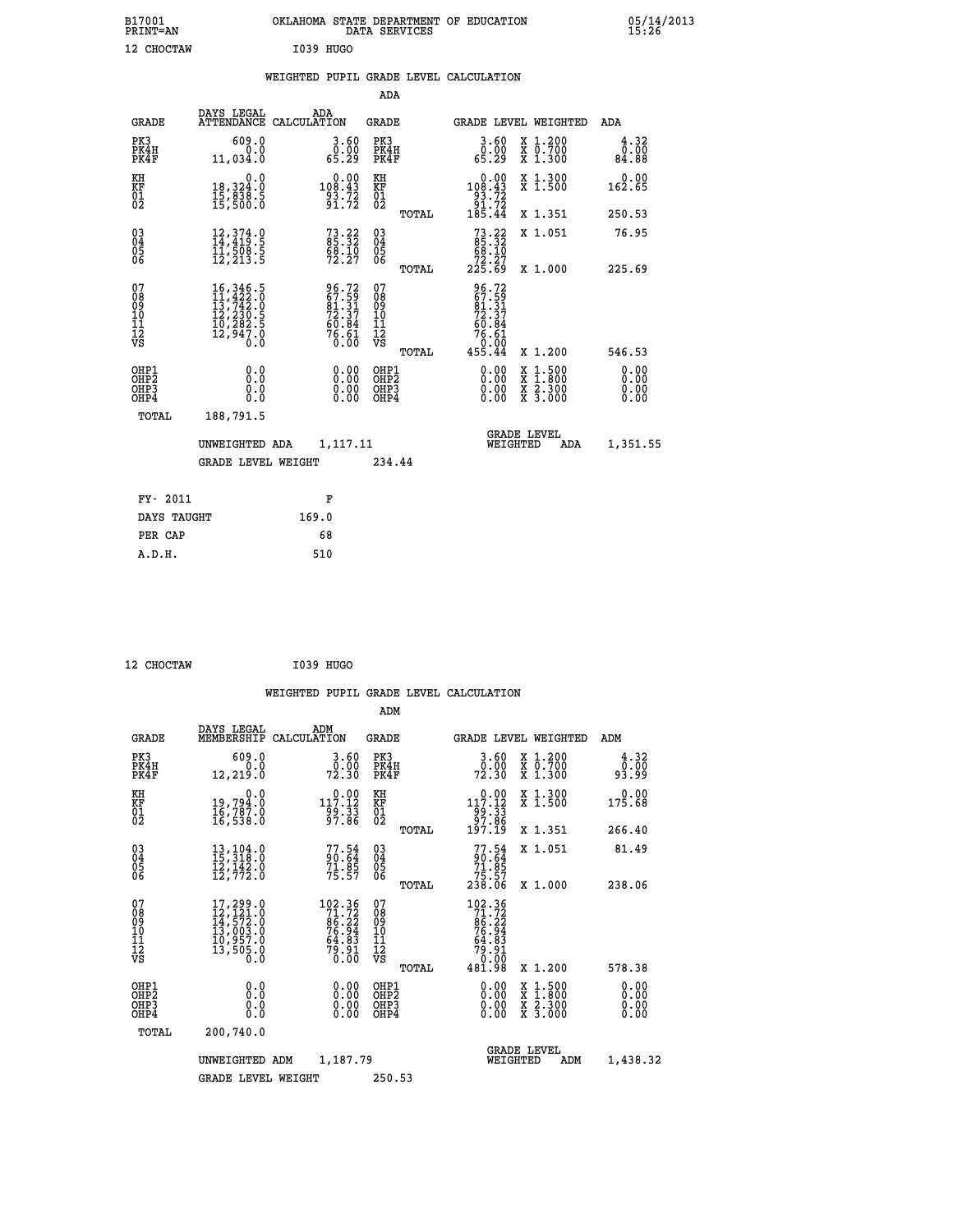| 7001<br>INT=AN |  | OKLAHOMA STATE DEPARTMENT OF EDUCATION<br>DATA SERVICES |  |
|----------------|--|---------------------------------------------------------|--|
| CHOCTAW        |  | COUNTY TOTALS                                           |  |

|                                                                    |                                                                                                                                                             | WEIGHTED PUPIL GRADE LEVEL CALCULATION                                                             |                                               |                                                                                          |                                                                                                                                           |                         |
|--------------------------------------------------------------------|-------------------------------------------------------------------------------------------------------------------------------------------------------------|----------------------------------------------------------------------------------------------------|-----------------------------------------------|------------------------------------------------------------------------------------------|-------------------------------------------------------------------------------------------------------------------------------------------|-------------------------|
|                                                                    |                                                                                                                                                             |                                                                                                    | <b>ADA</b>                                    |                                                                                          |                                                                                                                                           |                         |
| <b>GRADE</b>                                                       | DAYS LEGAL                                                                                                                                                  | ADA<br>ATTENDANCE CALCULATION                                                                      | <b>GRADE</b>                                  | <b>GRADE LEVEL WEIGHTED</b>                                                              |                                                                                                                                           | ADA                     |
| PK3<br>PK4H<br>PK4F                                                | 5,188.0<br>0.0<br>25,481.0                                                                                                                                  | 30.60<br>0.00<br>155.86                                                                            | PK3<br>PK4H<br>PK4F                           | 30.60<br>0.00<br>155.86                                                                  | X 1.200<br>X 0.700<br>X 1.300                                                                                                             | 36.71<br>0.00<br>202.62 |
| KH<br>KF<br>01<br>02                                               | 0.0<br>37,020.5<br>34, 092.5<br>33, 020.0                                                                                                                   | $0.00$<br>224.90<br>$\frac{207.39}{201.15}$                                                        | KH<br>KF<br>01<br>02                          | 224.90<br>$\frac{267.39}{201.15}$<br>408.54                                              | X 1.300<br>X 1.500                                                                                                                        | 0.00<br>337.37          |
|                                                                    |                                                                                                                                                             |                                                                                                    | TOTAL                                         |                                                                                          | X 1.351                                                                                                                                   | 551.94                  |
| $\begin{smallmatrix} 03 \\[-4pt] 04 \end{smallmatrix}$<br>05<br>06 | 30, 127.5<br>33, 944.0<br>29, 313.5<br>30, 167.5                                                                                                            | $\frac{183\cdot 54}{206\cdot 76}$<br>178.19<br>185.42                                              | $^{03}_{04}$<br>0500                          | 183.54<br>206.76<br>178.19                                                               | X 1.051                                                                                                                                   | 763.27                  |
|                                                                    |                                                                                                                                                             |                                                                                                    | TOTAL                                         | 185.42<br>570.37                                                                         | X 1.000                                                                                                                                   | 570.37                  |
| 07<br>08<br>09<br>10<br>11<br>11<br>12<br>VS                       | $\begin{smallmatrix} 32\,,438\cdot 0\\ 27\,,262\cdot 5\\ 26\,,918\cdot 0\\ 26\,,469\cdot 5\\ 21\,,556\cdot 0\\ 23\,,983\cdot 5\\ 0\cdot 0\end{smallmatrix}$ | $\begin{smallmatrix} 197.53\\ 166.55\\ 164.81\\ 161.66\\ 132.58\\ 146.08\\ 0.00 \end{smallmatrix}$ | 078<br>089<br>0011<br>11<br>12<br>VS<br>TOTAL | 197.53<br>$166.651$<br>$164.81$<br>$161.66$<br>$132.588$<br>$146.08$<br>$0.00$<br>969.31 | X 1.200                                                                                                                                   | 1,163.17                |
| OHP1<br>OHP2<br>OH <sub>P</sub> 3<br>OH <sub>P4</sub>              | 0.0<br>0.0<br>0.0                                                                                                                                           | 0.00<br>$\begin{smallmatrix} 0.00 \ 0.00 \end{smallmatrix}$                                        | OHP1<br>OHP2<br>OHP3<br>OHP4                  | 0.00<br>0.00                                                                             | $\begin{smallmatrix} \mathtt{X} & 1\cdot500\\ \mathtt{X} & 1\cdot800\\ \mathtt{X} & 2\cdot300\\ \mathtt{X} & 3\cdot000 \end{smallmatrix}$ | 0.00<br>0.00<br>0.00    |
| TOTAL                                                              | 416,990.0                                                                                                                                                   |                                                                                                    |                                               |                                                                                          |                                                                                                                                           |                         |
|                                                                    | UNWEIGHTED ADA                                                                                                                                              | 2,543.12                                                                                           |                                               | <b>GRADE LEVEL</b><br>WEIGHTED                                                           | ADA                                                                                                                                       | 3,055.08                |
|                                                                    | <b>GRADE LEVEL WEIGHT</b>                                                                                                                                   |                                                                                                    | 511.96                                        |                                                                                          |                                                                                                                                           |                         |
| FY- 2011                                                           |                                                                                                                                                             | F                                                                                                  |                                               |                                                                                          |                                                                                                                                           |                         |
| DAYS TAUGHT                                                        |                                                                                                                                                             | 960.0                                                                                              |                                               |                                                                                          |                                                                                                                                           |                         |
| PER CAP                                                            |                                                                                                                                                             | 497                                                                                                |                                               |                                                                                          |                                                                                                                                           |                         |

 **CHOCTAW COUNTY TOTALS**

 **A.D.H. 1,686**

 **B17001<br>PRINT=AN** 

|                                          |                                                                                  |                                                                          | ADM                                                |       |                                                                                                                             |                                |                                          |                              |  |
|------------------------------------------|----------------------------------------------------------------------------------|--------------------------------------------------------------------------|----------------------------------------------------|-------|-----------------------------------------------------------------------------------------------------------------------------|--------------------------------|------------------------------------------|------------------------------|--|
| <b>GRADE</b>                             | DAYS LEGAL<br>MEMBERSHIP                                                         | ADM<br>CALCULATION                                                       | <b>GRADE</b>                                       |       | <b>GRADE LEVEL WEIGHTED</b>                                                                                                 |                                |                                          | ADM                          |  |
| PK3<br>PK4H<br>PK4F                      | 5,201.0<br>0.0<br>27,101.0                                                       | 30.67<br>0.00<br>165.67                                                  | PK3<br>PK4H<br>PK4F                                |       | 30.67<br>0.00<br>165.67                                                                                                     |                                | X 1.200<br>X 0.700<br>X 1.300            | 36.71<br>0.00<br>215.38      |  |
| KH<br>KF<br>01<br>02                     | 0.0<br>39,296.0<br>35,748.0<br>34,876.0                                          | $\begin{smallmatrix} &0.00\\ 238.66\\ 217.49\\ 212.50 \end{smallmatrix}$ | KH<br>KF<br>01<br>02                               |       | 0.00<br>238:66<br>217:49<br>212:50<br>429:99                                                                                |                                | X 1.300<br>X 1.500                       | 0.00<br>358.01               |  |
|                                          |                                                                                  |                                                                          |                                                    | TOTAL |                                                                                                                             |                                | X 1.351                                  | 580.91                       |  |
| 03<br>04<br>05<br>06                     | 31, 348.0<br>35, 563.0<br>30, 501.0<br>31, 486.0                                 | 191.01<br>216.58<br>$\frac{185.47}{193.63}$                              | $\begin{matrix} 03 \\ 04 \\ 05 \\ 06 \end{matrix}$ |       | 191.01<br>216.58<br>$\begin{array}{c} 185.47 \\ 193.63 \\ 595.68 \end{array}$                                               | X 1.051                        |                                          | 200.75                       |  |
|                                          |                                                                                  |                                                                          |                                                    | TOTAL |                                                                                                                             |                                | X 1.000                                  | 595.68                       |  |
| 07<br>08<br>09<br>101<br>112<br>VS       | 33,992.0<br>28,492.0<br>28,602.0<br>27,851.0<br>27,817.0<br>22,817.0<br>25,180.0 | 207.11<br>174.20<br>175.18<br>170.18<br>$\frac{140.31}{153.44}$          | 07<br>08<br>09<br>11<br>11<br>12<br>VS             | TOTAL | 207.11<br>$\frac{174}{175}$ : $\frac{10}{18}$<br>$\frac{170}{170}$ : $\frac{18}{18}$<br>$\frac{140.31}{153.44}$<br>1,020.42 |                                | X 1.200                                  | 1,224.50                     |  |
| OHP1<br>OHP2<br>OH <sub>P3</sub><br>OHP4 | 0.0<br>0.000                                                                     | $0.00$<br>$0.00$<br>0.00                                                 | OHP1<br>OHP2<br>OHP3<br>OHP4                       |       | $0.00$<br>$0.00$<br>0.00                                                                                                    |                                | X 1:500<br>X 1:800<br>X 2:300<br>X 3:000 | 0.00<br>0.00<br>0.00<br>0.00 |  |
| TOTAL                                    | 438,054.0                                                                        |                                                                          |                                                    |       |                                                                                                                             |                                |                                          |                              |  |
|                                          | 2,672.10<br>UNWEIGHTED<br>ADM                                                    |                                                                          |                                                    |       |                                                                                                                             | <b>GRADE LEVEL</b><br>WEIGHTED | ADM                                      | 3,212.03                     |  |
|                                          | <b>GRADE LEVEL WEIGHT</b>                                                        |                                                                          | 539.93                                             |       |                                                                                                                             |                                |                                          |                              |  |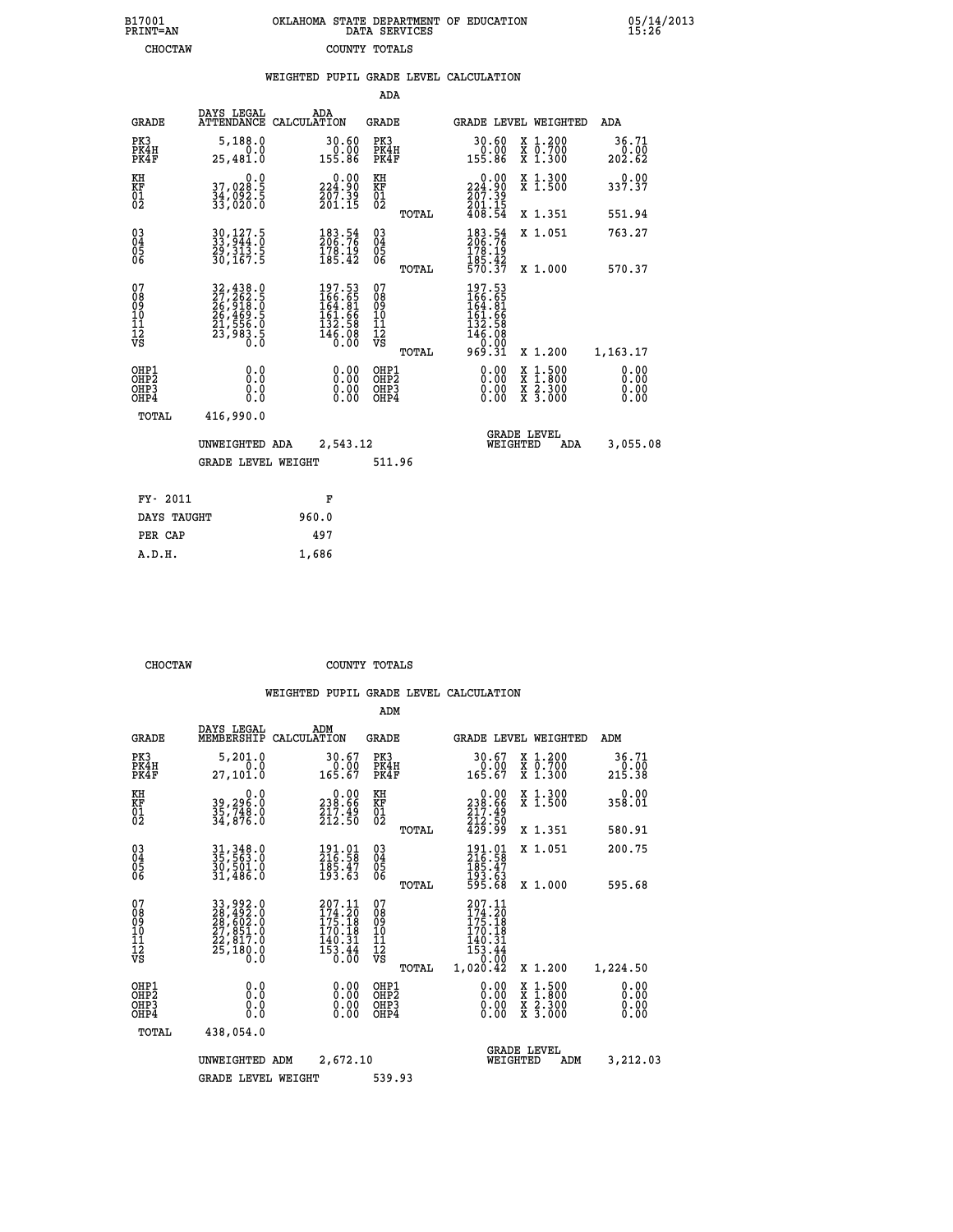# **B17001 OKLAHOMA STATE DEPARTMENT OF EDUCATION 05/14/2013 PRINT=AN DATA SERVICES 15:26**

| <b>FRINT-AN</b>                          |                                                                                     |       |                                                                          |                                        | DATA SEKVICES |                                                                                   |                                                                                                           | 19:40                 |
|------------------------------------------|-------------------------------------------------------------------------------------|-------|--------------------------------------------------------------------------|----------------------------------------|---------------|-----------------------------------------------------------------------------------|-----------------------------------------------------------------------------------------------------------|-----------------------|
| 13 CIMARRON                              |                                                                                     |       | I002 BOISE CITY                                                          |                                        |               |                                                                                   |                                                                                                           |                       |
|                                          |                                                                                     |       |                                                                          |                                        |               | WEIGHTED PUPIL GRADE LEVEL CALCULATION                                            |                                                                                                           |                       |
|                                          |                                                                                     |       |                                                                          | <b>ADA</b>                             |               |                                                                                   |                                                                                                           |                       |
| <b>GRADE</b>                             | DAYS LEGAL<br>ATTENDANCE CALCULATION                                                |       | ADA                                                                      | GRADE                                  |               |                                                                                   | GRADE LEVEL WEIGHTED                                                                                      | ADA                   |
| PK3<br>PK4H<br>PK4F                      | 421.0<br>$2, \frac{1}{3}$ $\frac{5}{3}$ $\frac{5}{3}$ $\frac{0}{3}$                 |       | $14.52$<br>$14.96$<br>2.04                                               | PK3<br>PK4H<br>PK4F                    |               | $14.52$<br>$14.96$<br>$2.04$                                                      | X 1.200<br>X 0.700<br>X 1.300                                                                             | 3.02<br>10.47<br>2.65 |
| KH<br>KF<br>01<br>02                     | 0.0<br>3,601.9<br>3,248.1<br>3,771.9                                                |       | $\begin{smallmatrix} 0.00\\ 21.57\\ 19.43\\ 22.57 \end{smallmatrix}$     | KH<br>KF<br>01<br>02                   |               | $\begin{smallmatrix} 0.00\\ 21.57\\ 19.43\\ 22.57\\ 42.00 \end{smallmatrix}$      | X 1.300<br>X 1.500                                                                                        | 0.00<br>32.36         |
|                                          |                                                                                     |       |                                                                          |                                        | TOTAL         |                                                                                   | X 1.351                                                                                                   | 56.74                 |
| 03<br>04<br>05<br>06                     | 3,753.7<br>3,031.2<br>3,643.0<br>2,604.0                                            |       | $\begin{smallmatrix} 22.47\ 18.15\ 21.80\ 15.58 \end{smallmatrix}$       | 03<br>04<br>05<br>06                   |               | $22.47$<br>$18.15$<br>$21.80$<br>$15.58$<br>$55.53$                               | X 1.051                                                                                                   | 23.62                 |
|                                          |                                                                                     |       |                                                                          |                                        | TOTAL         |                                                                                   | X 1.000                                                                                                   | 55.53                 |
| 07<br>08<br>09<br>10<br>11<br>12<br>VS   | $4,417.0$<br>$3,949.5$<br>$2,544.5$<br>$3,285.0$<br>$3,129.5$<br>$2,154.0$<br>$0.0$ |       | $26.45$<br>$23.65$<br>$15.24$<br>$19.67$<br>$18.74$<br>$12.90$<br>$0.00$ | 07<br>08<br>09<br>11<br>11<br>12<br>VS | TOTAL         | 26.45<br>23.65<br>15.24<br>19.67<br>18.74<br>12.90<br>00.0 <sup>1</sup><br>116.65 | X 1.200                                                                                                   | 139.98                |
| OHP1<br>OHP2<br>OH <sub>P3</sub><br>OHP4 | 0.0<br>0.0<br>0.0                                                                   |       | 0.00<br>$\begin{smallmatrix} 0.00 \ 0.00 \end{smallmatrix}$              | OHP1<br>OHP2<br>OHP3<br>OHP4           |               | 0.00<br>0.00                                                                      | 1:500<br>$\begin{smallmatrix} x & 1 & 500 \\ x & 1 & 800 \\ x & 2 & 300 \\ x & 3 & 000 \end{smallmatrix}$ | 0.00<br>0.00<br>0.00  |
| TOTAL                                    | 46,397.1                                                                            |       |                                                                          |                                        |               |                                                                                   |                                                                                                           |                       |
|                                          | UNWEIGHTED ADA                                                                      |       | 277.74                                                                   |                                        |               |                                                                                   | <b>GRADE LEVEL</b><br>WEIGHTED<br>ADA                                                                     | 324.37                |
|                                          | <b>GRADE LEVEL WEIGHT</b>                                                           |       |                                                                          | 46.63                                  |               |                                                                                   |                                                                                                           |                       |
| FY- 2011                                 |                                                                                     |       | F                                                                        |                                        |               |                                                                                   |                                                                                                           |                       |
| DAYS TAUGHT                              |                                                                                     | 167.0 |                                                                          |                                        |               |                                                                                   |                                                                                                           |                       |

 **PER CAP 167 A.D.H. 57**

 **ADM**

 **13 CIMARRON I002 BOISE CITY**

| <b>GRADE</b>                                       | DAYS LEGAL<br>MEMBERSHIP CALCULATION                                                | ADM                                                                      | <b>GRADE</b>                                        |                                                                                                                                                                                                                                                                                | GRADE LEVEL WEIGHTED                     | ADM                          |
|----------------------------------------------------|-------------------------------------------------------------------------------------|--------------------------------------------------------------------------|-----------------------------------------------------|--------------------------------------------------------------------------------------------------------------------------------------------------------------------------------------------------------------------------------------------------------------------------------|------------------------------------------|------------------------------|
| PK3<br>PK4H<br>PK4F                                | 421.0<br>$2, \frac{5}{3}$ $\frac{1}{5}$ $\frac{5}{2}$                               | 2.52<br>$1\overline{6}\cdot 8\overline{7}$<br>2.12                       | PK3<br>PK4H<br>PK4F                                 | $1\overline{6}\cdot 8\overline{7}\ 1\overline{2}\cdot 12$                                                                                                                                                                                                                      | X 1.200<br>X 0.700<br>X 1.300            | 3.02<br>$\frac{11.81}{2.76}$ |
| KH<br>KF<br>01<br>02                               | 0.0<br>3,903.9<br>3,419.0<br>3,965.7                                                | $\begin{smallmatrix} 0.00\\ 23.37\\ 20.45\\ 23.73 \end{smallmatrix}$     | KH<br>KF<br>01<br>02                                | $\begin{smallmatrix} 0.00\\ 23.37\\ 20.45\\ 23.73\\ 44.18 \end{smallmatrix}$                                                                                                                                                                                                   | X 1.300<br>X 1.500                       | 0.00<br>35.06                |
|                                                    |                                                                                     |                                                                          | TOTAL                                               |                                                                                                                                                                                                                                                                                | X 1.351                                  | 59.69                        |
| $\begin{matrix} 03 \\ 04 \\ 05 \\ 06 \end{matrix}$ | $\frac{4}{3}, \frac{013}{203}$ .<br>3, 844.7<br>2, 745.7                            | $24.02$<br>$19.18$<br>$23.01$<br>$16.43$                                 | $\begin{array}{c} 03 \\ 04 \\ 05 \\ 06 \end{array}$ | $24.02$<br>$19.18$<br>$23.01$<br>$16.43$<br>$58.62$                                                                                                                                                                                                                            | X 1.051                                  | 25.25                        |
|                                                    |                                                                                     |                                                                          | TOTAL                                               |                                                                                                                                                                                                                                                                                | X 1.000                                  | 58.62                        |
| 07<br>08<br>09<br>101<br>11<br>12<br>VS            | $4,640.0$<br>$4,182.0$<br>$2,664.0$<br>$3,460.0$<br>$3,355.0$<br>$2,226.0$<br>$0.0$ | $27.78$<br>$25.04$<br>$15.95$<br>$20.72$<br>$20.09$<br>$13.33$<br>$0.00$ | 078<br>089<br>0011<br>11<br>12<br>VS<br>TOTAL       | 27.78<br>$\begin{smallmatrix} 2 & 1 & 0 & 4\ 2 & 5 & 0 & 9\ 1 & 5 & 9 & 7\ 2 & 0 & 7 & 9\ 2 & 0 & 1 & 9\ 1 & 3 & 3 & 3\ 0 & 0 & 0 & 1\ 1 & 2 & 9 & 1\ \end{smallmatrix}$                                                                                                       | X 1.200                                  | 147.49                       |
| OHP1<br>OHP2<br>OHP3<br>OHP4                       | 0.0<br>$\begin{smallmatrix} 0.0 & 0 \ 0.0 & 0 \end{smallmatrix}$                    |                                                                          | OHP1<br>OHP2<br>OHP3<br>OHP4                        | $\begin{smallmatrix} 0.00 & 0.00 & 0.00 & 0.00 & 0.00 & 0.00 & 0.00 & 0.00 & 0.00 & 0.00 & 0.00 & 0.00 & 0.00 & 0.00 & 0.00 & 0.00 & 0.00 & 0.00 & 0.00 & 0.00 & 0.00 & 0.00 & 0.00 & 0.00 & 0.00 & 0.00 & 0.00 & 0.00 & 0.00 & 0.00 & 0.00 & 0.00 & 0.00 & 0.00 & 0.00 & 0.0$ | X 1:500<br>X 1:800<br>X 2:300<br>X 3:000 | 0.00<br>0.00<br>0.00         |
| TOTAL                                              | 49,217.8                                                                            |                                                                          |                                                     |                                                                                                                                                                                                                                                                                |                                          |                              |
|                                                    | UNWEIGHTED<br>ADM                                                                   | 294.61                                                                   |                                                     | WEIGHTED                                                                                                                                                                                                                                                                       | <b>GRADE LEVEL</b><br>ADM                | 343.70                       |
|                                                    | <b>GRADE LEVEL WEIGHT</b>                                                           |                                                                          | 49.09                                               |                                                                                                                                                                                                                                                                                |                                          |                              |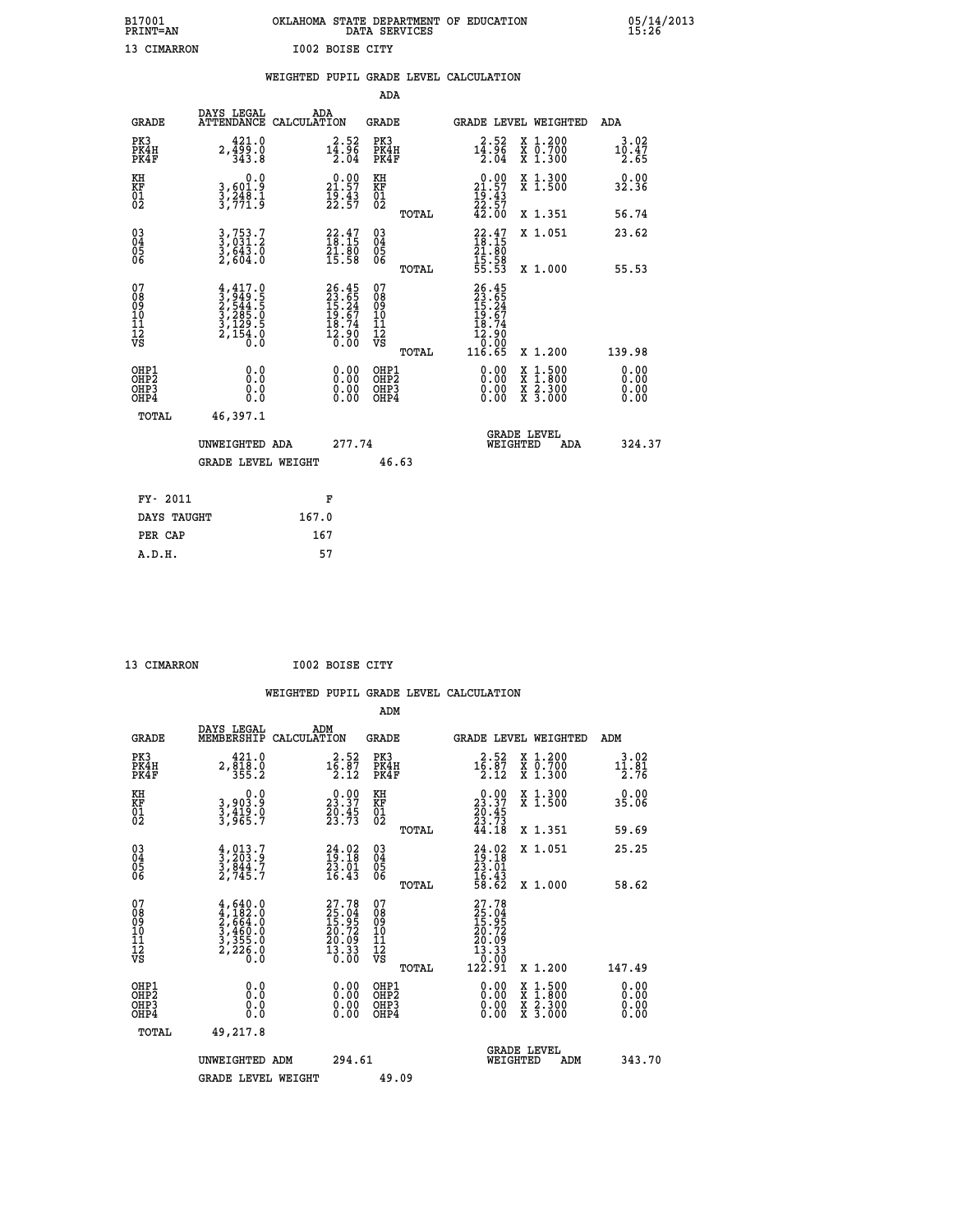| B17001<br><b>PRINT=AN</b> | OKLAHOMA STATE DEPARTMENT OF EDUCATION<br>DATA SERVICES |  |
|---------------------------|---------------------------------------------------------|--|
| 13 CIMARRON               | T010 FRLT                                               |  |

|                                                                    |                                                                                                                                    |                                                                | ADA                                       |       |                                                                                               |        |                                          |                              |
|--------------------------------------------------------------------|------------------------------------------------------------------------------------------------------------------------------------|----------------------------------------------------------------|-------------------------------------------|-------|-----------------------------------------------------------------------------------------------|--------|------------------------------------------|------------------------------|
| <b>GRADE</b>                                                       | DAYS LEGAL<br>ATTENDANCE CALCULATION                                                                                               | ADA                                                            | <b>GRADE</b>                              |       | GRADE LEVEL WEIGHTED                                                                          |        |                                          | <b>ADA</b>                   |
| PK3<br>PK4H<br>PK4F                                                | 0.0<br>1,431.5                                                                                                                     | $\substack{0.00\\8.57\\0.00}$                                  | PK3<br>PK4H<br>PK4F                       |       | $\begin{smallmatrix} 0.00\ 8.57\ 0.00 \end{smallmatrix}$                                      |        | X 1.200<br>X 0.700<br>X 1.300            | 0.00<br>6.00<br>0.00         |
| KH<br>KF<br>01<br>02                                               | 1,004.0<br>0.0<br>$1, \frac{540}{206}$ :0                                                                                          | $\begin{smallmatrix} 6.01\ 0.00\ 3.23\ 7.22 \end{smallmatrix}$ | KH<br>KF<br>01<br>02                      |       | $\begin{array}{c} 6\cdot 01 \\ 0\cdot 00 \\ 3\cdot 23 \\ 7\cdot 22 \\ 10\cdot 45 \end{array}$ |        | X 1.300<br>X 1.500                       | 7.81<br>0.00                 |
|                                                                    |                                                                                                                                    |                                                                |                                           | TOTAL |                                                                                               |        | X 1.351                                  | 14.12                        |
| $\begin{smallmatrix} 03 \\[-4pt] 04 \end{smallmatrix}$<br>Ŏ5<br>06 | $1, \frac{144}{410}$ :0<br>955.0<br>792.0                                                                                          | $5.85$<br>2.46<br>$\frac{5.72}{4.74}$                          | $\substack{03 \\ 04}$<br>Ŏ5<br>06         |       | $5.85$<br>$5.72$<br>$5.72$<br>$4.74$<br>$12.92$                                               |        | X 1.051                                  | 7.20                         |
|                                                                    |                                                                                                                                    |                                                                |                                           | TOTAL |                                                                                               |        | X 1.000                                  | 12.92                        |
| 07<br>08<br>09<br>11<br>11<br>12<br>VS                             | $\begin{smallmatrix} 1,366\cdot 0\\ -925\cdot 5\\ 808\cdot 5\\ 1,119\cdot 0\\ 810\cdot 0\\ 443\cdot 5\\ 0\cdot 0\end{smallmatrix}$ | $8.18\n5.54\n4.84\n6.70\n6.85\n2.66\n0.00$                     | 07<br>08<br>09<br>11<br>11<br>12<br>VS    |       | 8.18<br>5.54<br>4.84<br>4.70<br>6.70<br>5.66<br>2.66<br>32.77                                 |        |                                          |                              |
|                                                                    |                                                                                                                                    |                                                                |                                           | TOTAL |                                                                                               |        | X 1.200                                  | 39.32                        |
| OHP1<br>OHP <sub>2</sub><br>OHP3<br>OHP4                           | 0.0<br>0.0<br>0.0                                                                                                                  | 0.00<br>$\begin{smallmatrix} 0.00 \ 0.00 \end{smallmatrix}$    | OHP1<br>OH <sub>P</sub> 2<br>OHP3<br>OHP4 |       | 0.00<br>0.00<br>0.00                                                                          | X<br>X | $1:500$<br>$1:800$<br>X 2.300<br>X 3.000 | 0.00<br>0.00<br>0.00<br>0.00 |
| TOTAL                                                              | 12,955.0                                                                                                                           |                                                                |                                           |       |                                                                                               |        |                                          |                              |
|                                                                    | UNWEIGHTED ADA                                                                                                                     | 77.57                                                          |                                           |       | <b>GRADE LEVEL</b><br>WEIGHTED                                                                |        | ADA                                      | 87.37                        |
|                                                                    | <b>GRADE LEVEL WEIGHT</b>                                                                                                          |                                                                |                                           | 9.80  |                                                                                               |        |                                          |                              |
| FY- 2011                                                           |                                                                                                                                    | F                                                              |                                           |       |                                                                                               |        |                                          |                              |
| DAYS TAUGHT                                                        |                                                                                                                                    | 167.0                                                          |                                           |       |                                                                                               |        |                                          |                              |
| PER CAP                                                            |                                                                                                                                    | 167                                                            |                                           |       |                                                                                               |        |                                          |                              |

| 13 CIMARRON | I010 FELT |  |
|-------------|-----------|--|
|             |           |  |

 **A.D.H. 65**

 **B17001<br>PRINT=AN** 

|                                                    |                                                                                                          | WEIGHTED PUPIL GRADE LEVEL CALCULATION                            |                                                      |       |                                                                                                                                                                                                                                                                                |                                          |                      |
|----------------------------------------------------|----------------------------------------------------------------------------------------------------------|-------------------------------------------------------------------|------------------------------------------------------|-------|--------------------------------------------------------------------------------------------------------------------------------------------------------------------------------------------------------------------------------------------------------------------------------|------------------------------------------|----------------------|
|                                                    |                                                                                                          |                                                                   | ADM                                                  |       |                                                                                                                                                                                                                                                                                |                                          |                      |
| <b>GRADE</b>                                       | DAYS LEGAL<br>MEMBERSHIP                                                                                 | ADM<br>CALCULATION                                                | <b>GRADE</b>                                         |       |                                                                                                                                                                                                                                                                                | GRADE LEVEL WEIGHTED                     | ADM                  |
| PK3<br>PK4H<br>PK4F                                | 0.0<br>1,457.0<br>0.0                                                                                    | $\frac{0.00}{8.72}$<br>0.00                                       | PK3<br>PK4H<br>PK4F                                  |       | $\begin{smallmatrix} 0.00\\ 8.72\\ 0.00 \end{smallmatrix}$                                                                                                                                                                                                                     | X 1.200<br>X 0.700<br>X 1.300            | 0.00<br>6.10<br>0.00 |
| KH<br>KF<br>01<br>02                               | 1,020.0<br>$1, \frac{540}{208}$<br>1, 208:0                                                              | $\begin{smallmatrix} 6.11\ 0.00\ 3.23\ 7.23 \end{smallmatrix}$    | KH<br>KF<br>01<br>02                                 |       | $\begin{array}{c} 6.11 \\ 0.00 \\ 3.23 \\ 7.23 \end{array}$                                                                                                                                                                                                                    | X 1.300<br>X 1.500                       | 7.94<br>0.00         |
|                                                    |                                                                                                          |                                                                   |                                                      | TOTAL | 10.46                                                                                                                                                                                                                                                                          | X 1.351                                  | 14.13                |
| $\begin{matrix} 03 \\ 04 \\ 05 \\ 06 \end{matrix}$ | $1, 169.0$<br>$413.0$<br>$997.0$<br>831.0                                                                | $7.00$<br>$2.47$<br>$5.97$<br>$4.98$                              | $\begin{matrix} 03 \\ 04 \\ 05 \\ 06 \end{matrix}$   |       | $7.00$<br>$5.97$<br>$4.98$<br>$13.42$                                                                                                                                                                                                                                          | X 1.051                                  | 7.36                 |
|                                                    |                                                                                                          |                                                                   |                                                      | TOTAL |                                                                                                                                                                                                                                                                                | X 1.000                                  | 13.42                |
| 07<br>089<br>090<br>1112<br>VS                     | $\begin{smallmatrix} 1,448.0\\ -958.0\\ 835.0\\ 835.0\\ 1,169.0\\ 850.0\\ 462.0\\ 0.0 \end{smallmatrix}$ | $8.67$<br>5.74<br>5.00<br>7.00<br>7.09<br>5.09<br>2.77<br>0.00    | 07<br>08<br>09<br>11<br>11<br>12<br>VS               |       | $8.67$<br>5.74<br>5.00<br>7.00<br>7.09<br>2.77<br>2.00                                                                                                                                                                                                                         |                                          |                      |
|                                                    |                                                                                                          |                                                                   |                                                      | TOTAL | 34.27                                                                                                                                                                                                                                                                          | X 1.200                                  | 41.12                |
| OHP1<br>OHP2<br>OHP3<br>OHP4                       | 0.0<br>0.000                                                                                             | $\begin{smallmatrix} 0.00 \ 0.00 \ 0.00 \ 0.00 \end{smallmatrix}$ | OHP1<br>OHP2<br>OHP <sub>3</sub><br>OHP <sub>4</sub> |       | $\begin{smallmatrix} 0.00 & 0.00 & 0.00 & 0.00 & 0.00 & 0.00 & 0.00 & 0.00 & 0.00 & 0.00 & 0.00 & 0.00 & 0.00 & 0.00 & 0.00 & 0.00 & 0.00 & 0.00 & 0.00 & 0.00 & 0.00 & 0.00 & 0.00 & 0.00 & 0.00 & 0.00 & 0.00 & 0.00 & 0.00 & 0.00 & 0.00 & 0.00 & 0.00 & 0.00 & 0.00 & 0.0$ | X 1:500<br>X 1:800<br>X 2:300<br>X 3:000 | 0.00<br>0.00         |
| TOTAL                                              | 13,357.0                                                                                                 |                                                                   |                                                      |       |                                                                                                                                                                                                                                                                                |                                          |                      |
|                                                    | UNWEIGHTED ADM<br><b>GRADE LEVEL WEIGHT</b>                                                              | 79.98                                                             | 10.09                                                |       | WEIGHTED                                                                                                                                                                                                                                                                       | <b>GRADE LEVEL</b><br>ADM                | 90.07                |
|                                                    |                                                                                                          |                                                                   |                                                      |       |                                                                                                                                                                                                                                                                                |                                          |                      |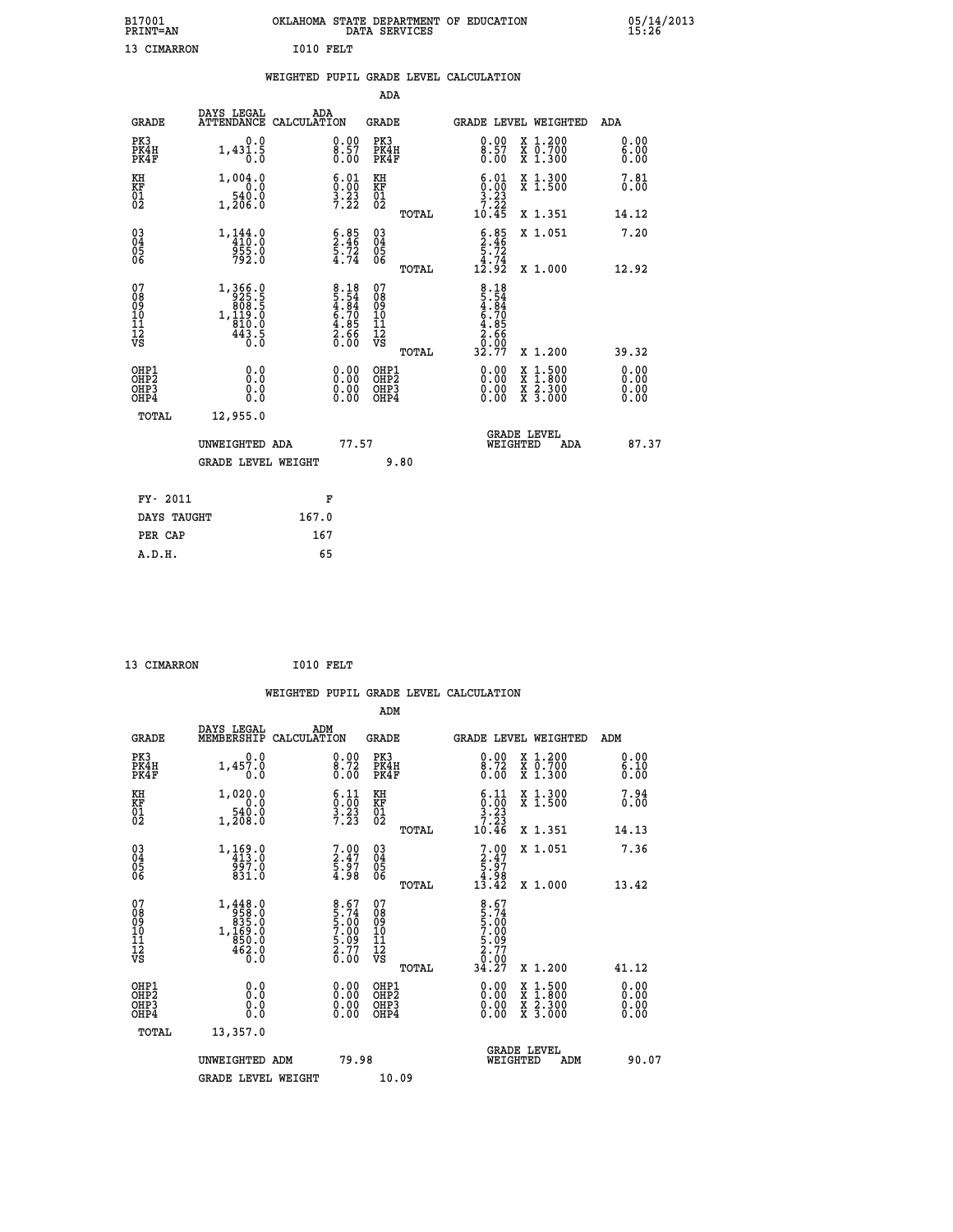| B17001<br><b>PRINT=AN</b> |            |  | OKLAHOMA STATE DEPARTMENT OF EDUCATION<br>DATA SERVICES |  |
|---------------------------|------------|--|---------------------------------------------------------|--|
| 13 CIMARRON               | I011 KEYES |  |                                                         |  |

|                                                                    |                                                                       |                                                                    |                                                    |       | WEIGHTED PUPIL GRADE LEVEL CALCULATION                                                                                                                                                                                                                                         |                                                                                                                                           |                              |
|--------------------------------------------------------------------|-----------------------------------------------------------------------|--------------------------------------------------------------------|----------------------------------------------------|-------|--------------------------------------------------------------------------------------------------------------------------------------------------------------------------------------------------------------------------------------------------------------------------------|-------------------------------------------------------------------------------------------------------------------------------------------|------------------------------|
|                                                                    |                                                                       |                                                                    | <b>ADA</b>                                         |       |                                                                                                                                                                                                                                                                                |                                                                                                                                           |                              |
| <b>GRADE</b>                                                       | DAYS LEGAL<br>ATTENDANCE CALCULATION                                  | ADA                                                                | <b>GRADE</b>                                       |       | GRADE LEVEL WEIGHTED                                                                                                                                                                                                                                                           |                                                                                                                                           | <b>ADA</b>                   |
| PK3<br>PK4H<br>PK4F                                                | 0.0<br>$0.0$<br>1,418.7                                               | $\begin{smallmatrix} 0.00 \ 0.00 \ 8.68 \end{smallmatrix}$         | PK3<br>PK4H<br>PK4F                                |       | $\substack{0.00\\0.00\\8.68}$                                                                                                                                                                                                                                                  | X 1.200<br>X 0.700<br>X 1.300                                                                                                             | 0.00<br>ŏ:ŏŏ<br>11:28        |
| KH<br>KF<br>01<br>02                                               | 0.0<br>840.6<br>870.9<br>878.1                                        | $\begin{array}{c} 0.00 \\ 5.15 \\ 5.31 \\ 5.37 \end{array}$        | KH<br>KF<br>01<br>02                               |       | $\begin{array}{c} 0.00 \\ 5.15 \\ 5.31 \\ 5.37 \\ 10.68 \end{array}$                                                                                                                                                                                                           | X 1.300<br>X 1.500                                                                                                                        | 0.00<br>7.73                 |
|                                                                    |                                                                       |                                                                    |                                                    | TOTAL |                                                                                                                                                                                                                                                                                | X 1.351                                                                                                                                   | 14.43                        |
| $\begin{smallmatrix} 03 \\[-4pt] 04 \end{smallmatrix}$<br>Ŏ5<br>06 | $\begin{array}{r} 1,012.8 \\ 882.8 \\ 578.5 \\ 1,073.5 \end{array}$   | $\begin{array}{c} 6.20 \\ 5.41 \\ 3.53 \\ 6.57 \end{array}$        | $\begin{matrix} 03 \\ 04 \\ 05 \\ 06 \end{matrix}$ |       | $\begin{array}{c} 6.20 \\ 5.41 \\ 3.53 \\ 6.57 \\ 15.51 \end{array}$                                                                                                                                                                                                           | X 1.051                                                                                                                                   | 6.52                         |
|                                                                    |                                                                       |                                                                    |                                                    | TOTAL |                                                                                                                                                                                                                                                                                | X 1.000                                                                                                                                   | 15.51                        |
| 07<br>08<br>09<br>101<br>11<br>12<br>VS                            | 798.5<br>933.0<br>552.0<br>5604.5<br>604.5<br>1,010.0<br>887.0<br>0.0 | $4.90$<br>$5.72$<br>$3.39$<br>$3.71$<br>$6.20$<br>$5.44$<br>$0.00$ | 07<br>08<br>09<br>11<br>11<br>12<br>VS             | TOTAL | $4.90$<br>$5.72$<br>$3.39$<br>$3.71$<br>$6.20$<br>$5.44$<br>$0.90$<br>29.36                                                                                                                                                                                                    | X 1.200                                                                                                                                   | 35.23                        |
| OHP1<br>OHP2<br>OH <sub>P3</sub><br>OH <sub>P4</sub>               | 0.0<br>Ō.Ō<br>0.0<br>0.0                                              | $\begin{smallmatrix} 0.00 \ 0.00 \ 0.00 \ 0.00 \end{smallmatrix}$  | OHP1<br>OHP2<br>OHP3<br>OHP4                       |       | $\begin{smallmatrix} 0.00 & 0.00 & 0.00 & 0.00 & 0.00 & 0.00 & 0.00 & 0.00 & 0.00 & 0.00 & 0.00 & 0.00 & 0.00 & 0.00 & 0.00 & 0.00 & 0.00 & 0.00 & 0.00 & 0.00 & 0.00 & 0.00 & 0.00 & 0.00 & 0.00 & 0.00 & 0.00 & 0.00 & 0.00 & 0.00 & 0.00 & 0.00 & 0.00 & 0.00 & 0.00 & 0.0$ | $\begin{smallmatrix} \mathtt{X} & 1\cdot500\\ \mathtt{X} & 1\cdot800\\ \mathtt{X} & 2\cdot300\\ \mathtt{X} & 3\cdot000 \end{smallmatrix}$ | 0.00<br>0.00<br>0.00<br>0.00 |
| TOTAL                                                              | 12,340.9                                                              |                                                                    |                                                    |       |                                                                                                                                                                                                                                                                                |                                                                                                                                           |                              |
|                                                                    | UNWEIGHTED ADA                                                        |                                                                    | 75.58                                              |       | WEIGHTED                                                                                                                                                                                                                                                                       | <b>GRADE LEVEL</b><br>ADA                                                                                                                 | 90.70                        |
|                                                                    | <b>GRADE LEVEL WEIGHT</b>                                             |                                                                    |                                                    | 15.12 |                                                                                                                                                                                                                                                                                |                                                                                                                                           |                              |
| FY- 2011                                                           |                                                                       | F                                                                  |                                                    |       |                                                                                                                                                                                                                                                                                |                                                                                                                                           |                              |
| DAYS TAUGHT                                                        |                                                                       | 163.0                                                              |                                                    |       |                                                                                                                                                                                                                                                                                |                                                                                                                                           |                              |
| PER CAP                                                            |                                                                       | 167                                                                |                                                    |       |                                                                                                                                                                                                                                                                                |                                                                                                                                           |                              |

| 13 CIMARRON |  | I011 KEYES |
|-------------|--|------------|
|             |  |            |

 **B17001<br>PRINT=AN** 

|                                    |                                                                                                                    |                                                                    |                                                 | WEIGHTED PUPIL GRADE LEVEL CALCULATION                                                                                                                                                                                                                                         |                                          |                       |
|------------------------------------|--------------------------------------------------------------------------------------------------------------------|--------------------------------------------------------------------|-------------------------------------------------|--------------------------------------------------------------------------------------------------------------------------------------------------------------------------------------------------------------------------------------------------------------------------------|------------------------------------------|-----------------------|
|                                    |                                                                                                                    |                                                                    | ADM                                             |                                                                                                                                                                                                                                                                                |                                          |                       |
| <b>GRADE</b>                       | DAYS LEGAL<br>MEMBERSHIP                                                                                           | ADM<br>CALCULATION                                                 | <b>GRADE</b>                                    |                                                                                                                                                                                                                                                                                | <b>GRADE LEVEL WEIGHTED</b>              | ADM                   |
| PK3<br>PK4H<br>PK4F                | 0.0<br>$0.0$<br>1,475.8                                                                                            | $\substack{0.00\\0.00\\9.02}$                                      | PK3<br>PK4H<br>PK4F                             | $\begin{smallmatrix} 0.00\\ 0.00\\ 9.02 \end{smallmatrix}$                                                                                                                                                                                                                     | X 1.200<br>X 0.700<br>X 1.300            | 0.00<br>0.00<br>11.73 |
| KH<br>KF<br>01<br>02               | $875.1$<br>$902.0$<br>$903.3$                                                                                      | $\begin{smallmatrix} 0.00\ 5.36\ 5.50\ 5.53 \end{smallmatrix}$     | KH<br>KF<br>01<br>02                            | $\begin{smallmatrix} 0.00\\ 5.36\\ 5.50\\ 5.53\\ 1.03 \end{smallmatrix}$                                                                                                                                                                                                       | X 1.300<br>X 1.500                       | 0.00<br>8.04          |
|                                    |                                                                                                                    |                                                                    | TOTAL                                           |                                                                                                                                                                                                                                                                                | X 1.351                                  | 14.90                 |
| 03<br>04<br>05<br>06               | $\begin{smallmatrix} 1, & 0 & 6 & 4 & 3 \\ 9 & 3 & 1 & 1 \\ 5 & 8 & 1 & 3 \\ 1, & 0 & 8 & 2 & 3 \end{smallmatrix}$ | $\frac{6}{3}:\frac{52}{70}$<br>3.55<br>6.63                        | 03<br>04<br>05<br>06                            | $\begin{array}{c} 6.52 \\ 5.70 \\ 3.55 \\ 6.63 \\ 15.88 \end{array}$                                                                                                                                                                                                           | X 1.051                                  | 6.85                  |
|                                    |                                                                                                                    |                                                                    | TOTAL                                           |                                                                                                                                                                                                                                                                                | X 1.000                                  | 15.88                 |
| 07<br>08<br>09<br>101<br>112<br>VS | 805.0<br>979.0<br>563.0<br>563.0<br>620.0<br>936.0<br>936.0                                                        | $4.94$<br>$5.01$<br>$3.45$<br>$3.80$<br>$6.36$<br>$5.74$<br>$0.00$ | 07<br>08<br>09<br>11<br>11<br>12<br>VS<br>TOTAL | $4.94$<br>$5.45$<br>$3.45$<br>$3.80$<br>$6.36$<br>$5.74$<br>$0.90$<br>30.30                                                                                                                                                                                                    | X 1.200                                  | 36.36                 |
| OHP1<br>OHP2<br>OHP3<br>OHP4       | 0.0<br>$\begin{smallmatrix} 0.5 & 0 \ 0.0 & 0 \end{smallmatrix}$                                                   | $0.00$<br>$0.00$<br>0.00                                           | OHP1<br>OHP2<br>OHP3<br>OHP4                    | $\begin{smallmatrix} 0.00 & 0.00 & 0.00 & 0.00 & 0.00 & 0.00 & 0.00 & 0.00 & 0.00 & 0.00 & 0.00 & 0.00 & 0.00 & 0.00 & 0.00 & 0.00 & 0.00 & 0.00 & 0.00 & 0.00 & 0.00 & 0.00 & 0.00 & 0.00 & 0.00 & 0.00 & 0.00 & 0.00 & 0.00 & 0.00 & 0.00 & 0.00 & 0.00 & 0.00 & 0.00 & 0.0$ | X 1:500<br>X 1:800<br>X 2:300<br>X 3:000 | 0.00<br>0.00<br>0.00  |
| TOTAL                              | 12,754.2                                                                                                           |                                                                    |                                                 |                                                                                                                                                                                                                                                                                |                                          |                       |
|                                    | UNWEIGHTED ADM                                                                                                     | 78.11                                                              |                                                 | WEIGHTED                                                                                                                                                                                                                                                                       | <b>GRADE LEVEL</b><br>ADM                | 93.76                 |
|                                    | <b>GRADE LEVEL WEIGHT</b>                                                                                          |                                                                    | 15.65                                           |                                                                                                                                                                                                                                                                                |                                          |                       |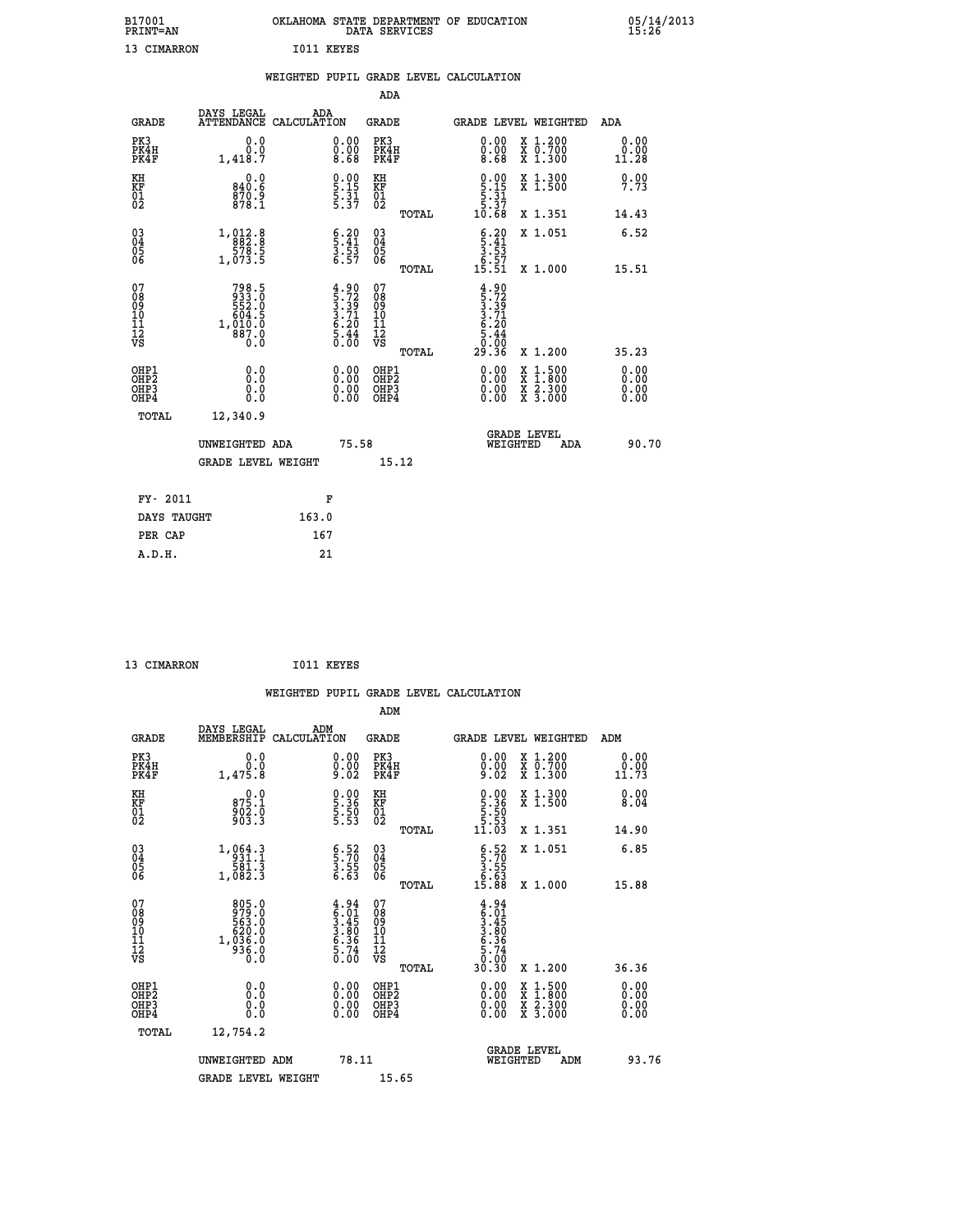| 7001<br>INT=AN | OKLAHOMA STATE DEPARTMENT OF EDUCATION<br>DATA SERVICES |  |  |
|----------------|---------------------------------------------------------|--|--|
| CIMARRON       | COUNTY TOTALS                                           |  |  |

 **B17001<br>PRINT=AN** 

 **B17001 OKLAHOMA STATE DEPARTMENT OF EDUCATION 05/14/2013**

|                                              |                                                                                                                   | WEIGHTED PUPIL GRADE LEVEL CALCULATION                            |                                         |       |                                                                                                                                                                                                                                                                                |                                                                                                                                           |                        |
|----------------------------------------------|-------------------------------------------------------------------------------------------------------------------|-------------------------------------------------------------------|-----------------------------------------|-------|--------------------------------------------------------------------------------------------------------------------------------------------------------------------------------------------------------------------------------------------------------------------------------|-------------------------------------------------------------------------------------------------------------------------------------------|------------------------|
|                                              |                                                                                                                   |                                                                   | ADA                                     |       |                                                                                                                                                                                                                                                                                |                                                                                                                                           |                        |
| <b>GRADE</b>                                 | DAYS LEGAL                                                                                                        | ADA<br>ATTENDANCE CALCULATION                                     | <b>GRADE</b>                            |       |                                                                                                                                                                                                                                                                                | GRADE LEVEL WEIGHTED                                                                                                                      | ADA                    |
| PK3<br>PK4H<br>PK4F                          | 421.0<br>3,930.5<br>1,762.5                                                                                       | $2\frac{2}{3}\cdot\frac{52}{53}$<br>10.72                         | PK3<br>PK4H<br>PK4F                     |       | $23.53$<br>$10.72$                                                                                                                                                                                                                                                             | X 1.200<br>X 0.700<br>X 1.300                                                                                                             | 3.02<br>16.47<br>13.93 |
| KH<br>KF<br>01<br>02                         | $1,004.0$<br>$4,442.5$<br>$\frac{4}{5}$ , $\frac{659}{856}$ . $\frac{8}{5}$                                       | 26:22<br>27.97<br>35.16                                           | KH<br>KF<br>01<br>02                    |       | 26.01<br>$\frac{27.97}{35.16}$<br>63.13                                                                                                                                                                                                                                        | X 1.300<br>X 1.500                                                                                                                        | 7.81<br>40.09          |
|                                              |                                                                                                                   |                                                                   |                                         | TOTAL |                                                                                                                                                                                                                                                                                | X 1.351                                                                                                                                   | 85.29                  |
| $^{03}_{04}$<br>05                           | $\frac{5}{4}, \frac{910}{324}.0$<br>$\frac{5}{5}, \frac{176}{469}.5$                                              | 35.52<br>26.02<br>31.05<br>26.89                                  | $^{03}_{04}$<br>$\frac{05}{06}$         |       | 35.52<br>26.02<br>31.05<br>26.89<br>83.96                                                                                                                                                                                                                                      | X 1.051                                                                                                                                   | 121.30                 |
| 06                                           |                                                                                                                   |                                                                   |                                         | TOTAL |                                                                                                                                                                                                                                                                                | X 1.000                                                                                                                                   | 83.96                  |
| 07<br>08<br>09<br>01<br>11<br>11<br>12<br>VS | $\begin{smallmatrix} 6,581.5\\ 5,808.0\\ 3,905.0\\ 5,008.5\\ 5,008.5\\ 4,949.5\\ 3,484.5\\ 0.0 \end{smallmatrix}$ | 39.53<br>34.91<br>23.47<br>30.08<br>29.79<br>21.00<br>21.00       | 07<br>08<br>09<br>101<br>11<br>12<br>VS | TOTAL | $\begin{array}{r} 39\cdot 53 \\ 34\cdot 91 \\ 23\cdot 47 \\ 30\cdot 08 \\ 29\cdot 79 \\ 21\cdot 00 \\ 0\cdot 00 \\ 178\cdot 78 \end{array}$                                                                                                                                    | X 1.200                                                                                                                                   | 214.53                 |
| OHP1<br>OHP2<br>OHP3<br>OHP4                 | 0.0<br>0.0<br>Ŏ.Ŏ                                                                                                 | $\begin{smallmatrix} 0.00 \ 0.00 \ 0.00 \ 0.00 \end{smallmatrix}$ | OHP1<br>OHP2<br>OHP <sub>3</sub>        |       | $\begin{smallmatrix} 0.00 & 0.00 & 0.00 & 0.00 & 0.00 & 0.00 & 0.00 & 0.00 & 0.00 & 0.00 & 0.00 & 0.00 & 0.00 & 0.00 & 0.00 & 0.00 & 0.00 & 0.00 & 0.00 & 0.00 & 0.00 & 0.00 & 0.00 & 0.00 & 0.00 & 0.00 & 0.00 & 0.00 & 0.00 & 0.00 & 0.00 & 0.00 & 0.00 & 0.00 & 0.00 & 0.0$ | $\begin{smallmatrix} \mathtt{X} & 1\cdot500\\ \mathtt{X} & 1\cdot800\\ \mathtt{X} & 2\cdot300\\ \mathtt{X} & 3\cdot000 \end{smallmatrix}$ | 0.00<br>0.00           |
| TOTAL                                        | 71,693.0                                                                                                          |                                                                   |                                         |       |                                                                                                                                                                                                                                                                                |                                                                                                                                           |                        |
|                                              | UNWEIGHTED ADA                                                                                                    | 430.89                                                            |                                         |       | WEIGHTED                                                                                                                                                                                                                                                                       | <b>GRADE LEVEL</b><br>ADA                                                                                                                 | 502.44                 |
|                                              | <b>GRADE LEVEL WEIGHT</b>                                                                                         |                                                                   | 71.55                                   |       |                                                                                                                                                                                                                                                                                |                                                                                                                                           |                        |
| FY- 2011                                     |                                                                                                                   | F                                                                 |                                         |       |                                                                                                                                                                                                                                                                                |                                                                                                                                           |                        |
| DAYS TAUGHT                                  |                                                                                                                   | 497.0                                                             |                                         |       |                                                                                                                                                                                                                                                                                |                                                                                                                                           |                        |
| PER CAP                                      |                                                                                                                   | 501                                                               |                                         |       |                                                                                                                                                                                                                                                                                |                                                                                                                                           |                        |

 **CIMARRON COUNTY TOTALS**

 **A.D.H. 143**

|                                          |                                                                                     |                                                                                              | ADM                                                |                                                                                                      |                                          |                              |
|------------------------------------------|-------------------------------------------------------------------------------------|----------------------------------------------------------------------------------------------|----------------------------------------------------|------------------------------------------------------------------------------------------------------|------------------------------------------|------------------------------|
| <b>GRADE</b>                             | DAYS LEGAL<br>MEMBERSHIP                                                            | ADM<br>CALCULATION                                                                           | <b>GRADE</b>                                       |                                                                                                      | <b>GRADE LEVEL WEIGHTED</b>              | ADM                          |
| PK3<br>PK4H<br>PK4F                      | 421.0<br>4,275.0<br>1,831.0                                                         | $2\frac{2}{5}\cdot\frac{52}{59}$<br>11.14                                                    | PK3<br>PK4H<br>PK4F                                | $2\frac{2}{5}\cdot\frac{52}{59}$<br>11.14                                                            | X 1.200<br>X 0.700<br>X 1.300            | 3.02<br>17.91<br>14.49       |
| KH<br>KF<br>01<br>02                     | $1,020.0$<br>$4,779.0$<br>$4,861.0$<br>$6,077.0$                                    | $\begin{smallmatrix} 6.11 \\ 28.73 \\ 29.18 \\ 36.49 \end{smallmatrix}$                      | KH<br>KF<br>01<br>02                               | $\begin{smallmatrix} 6.11 \\ 28.73 \\ 29.18 \\ 36.49 \\ 65.67 \end{smallmatrix}$                     | X 1.300<br>X 1.500                       | 7.94<br>43.10                |
|                                          |                                                                                     |                                                                                              | TOTAL                                              |                                                                                                      | X 1.351                                  | 88.72                        |
| 03<br>04<br>05<br>06                     | $\begin{smallmatrix} 6,247.0\\ 4,548.0\\ 5,423.0\\ 4,659.0 \end{smallmatrix}$       | $\begin{smallmatrix} 37.54\ 27.35\ 32.53\ 28.04 \end{smallmatrix}$                           | $\begin{matrix} 03 \\ 04 \\ 05 \\ 06 \end{matrix}$ | 37.54<br>27.35<br>32.53<br>28.04<br>28.92                                                            | X 1.051                                  | 39.46                        |
|                                          |                                                                                     |                                                                                              | TOTAL                                              |                                                                                                      | X 1.000                                  | 87.92                        |
| 07<br>08<br>09<br>101<br>112<br>VS       | $6,893.0$<br>$6,119.0$<br>$4,062.0$<br>$5,249.0$<br>$5,241.0$<br>$3,624.0$<br>$0.0$ | $\begin{smallmatrix} 41.39\\ 36.79\\ 24.40\\ 31.52\\ 31.54\\ 21.84\\ 0.00 \end{smallmatrix}$ | 07<br>08<br>09<br>11<br>11<br>12<br>VS             | $\begin{smallmatrix} 41.39\\ 36.79\\ 24.40\\ 31.52\\ 31.54\\ 21.84\\ 0.00\\ 87.48 \end{smallmatrix}$ |                                          |                              |
|                                          |                                                                                     |                                                                                              | TOTAL                                              |                                                                                                      | X 1.200                                  | 224.97                       |
| OHP1<br>OHP2<br>OH <sub>P3</sub><br>OHP4 | 0.0<br>0.000                                                                        | $0.00$<br>$0.00$<br>0.00                                                                     | OHP1<br>OHP2<br>OHP <sub>3</sub>                   | $0.00$<br>$0.00$<br>0.00                                                                             | X 1:500<br>X 1:800<br>X 2:300<br>X 3:000 | 0.00<br>0.00<br>0.00<br>0.00 |
| TOTAL                                    | 75,329.0                                                                            |                                                                                              |                                                    |                                                                                                      |                                          |                              |
|                                          | UNWEIGHTED ADM                                                                      | 452.70                                                                                       |                                                    |                                                                                                      | GRADE LEVEL<br>WEIGHTED<br>ADM           | 527.53                       |
|                                          | <b>GRADE LEVEL WEIGHT</b>                                                           |                                                                                              | 74.83                                              |                                                                                                      |                                          |                              |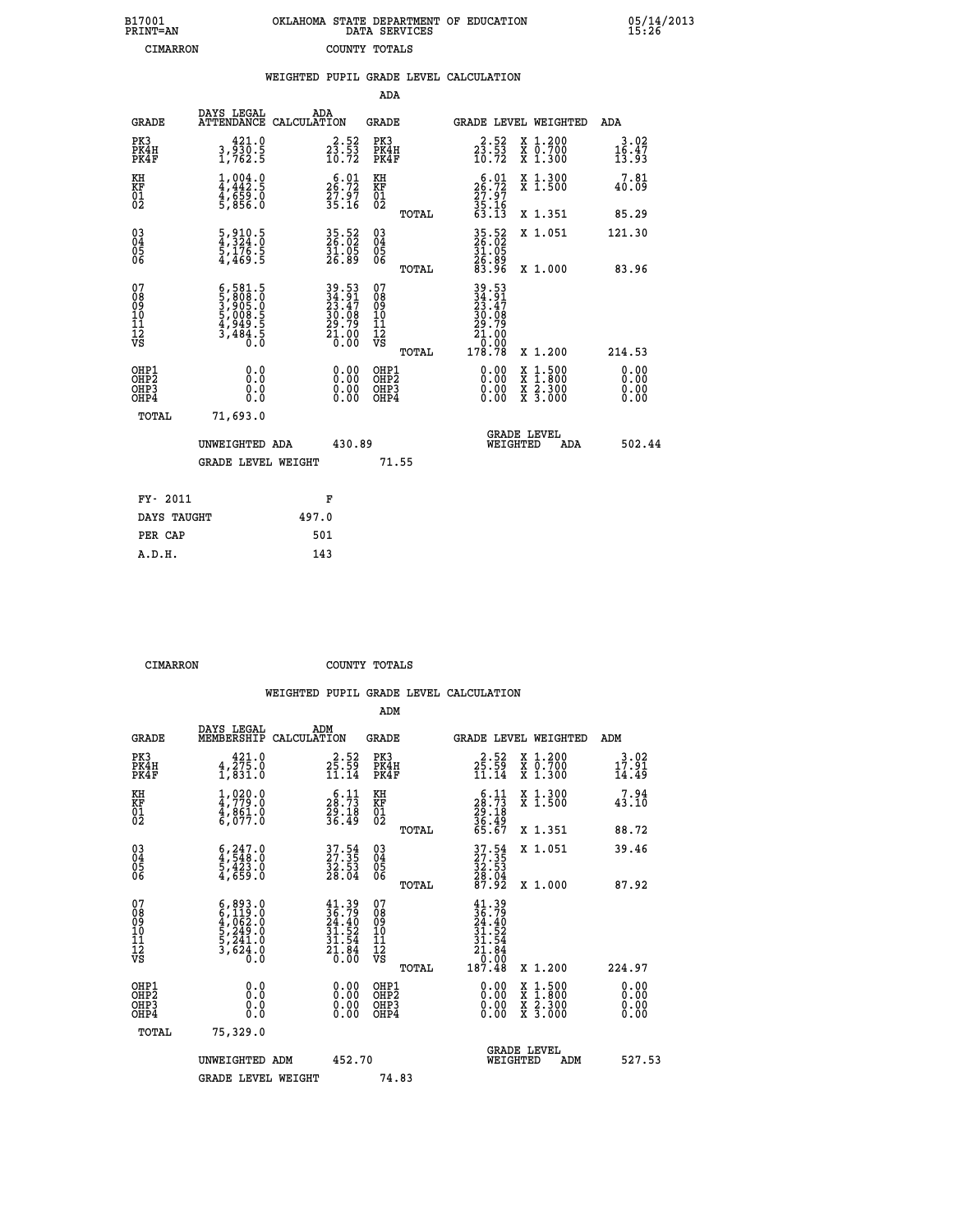| B17001<br><b>PRINT=AN</b> |              |                 | OKLAHOMA STATE DEPARTMENT OF EDUCATION<br>DATA SERVICES |  |
|---------------------------|--------------|-----------------|---------------------------------------------------------|--|
|                           | 14 CLEVELAND | C016 ROBIN HILL |                                                         |  |

| DAYS LEGAL        |                                                                                                                                                                                                |                                                             |                                                                                                                                                                                                                                                                                                                                                                                           |                                                                                      |                                                                                                                                              |                                                                                                                                                           | ADA                                                                                              |
|-------------------|------------------------------------------------------------------------------------------------------------------------------------------------------------------------------------------------|-------------------------------------------------------------|-------------------------------------------------------------------------------------------------------------------------------------------------------------------------------------------------------------------------------------------------------------------------------------------------------------------------------------------------------------------------------------------|--------------------------------------------------------------------------------------|----------------------------------------------------------------------------------------------------------------------------------------------|-----------------------------------------------------------------------------------------------------------------------------------------------------------|--------------------------------------------------------------------------------------------------|
| 331.0<br>6, 170.5 |                                                                                                                                                                                                |                                                             | PK3                                                                                                                                                                                                                                                                                                                                                                                       |                                                                                      | $\frac{1 \cdot 95}{0 \cdot 00}$<br>36.30                                                                                                     | X 1.200<br>X 0.700<br>X 1.300                                                                                                                             | 2.34<br>0.00<br>47.19                                                                            |
|                   |                                                                                                                                                                                                |                                                             |                                                                                                                                                                                                                                                                                                                                                                                           |                                                                                      |                                                                                                                                              | X 1.300<br>X 1.500                                                                                                                                        | 0.00<br>44.78                                                                                    |
|                   |                                                                                                                                                                                                |                                                             |                                                                                                                                                                                                                                                                                                                                                                                           | TOTAL                                                                                |                                                                                                                                              | X 1.351                                                                                                                                                   | 64.83                                                                                            |
|                   |                                                                                                                                                                                                |                                                             |                                                                                                                                                                                                                                                                                                                                                                                           |                                                                                      |                                                                                                                                              | X 1.051                                                                                                                                                   | 20.76                                                                                            |
|                   |                                                                                                                                                                                                |                                                             |                                                                                                                                                                                                                                                                                                                                                                                           | TOTAL                                                                                |                                                                                                                                              | X 1.000                                                                                                                                                   | 50.55                                                                                            |
|                   |                                                                                                                                                                                                |                                                             | 07<br>08<br>09<br>11<br>11<br>12<br>VS                                                                                                                                                                                                                                                                                                                                                    | TOTAL                                                                                | $\begin{smallmatrix} 8 & 8 & 1 \\ 12 & 28 \\ 0 & 0 & 0 \\ 0 & 0 & 0 \\ 0 & 0 & 0 \\ 0 & 0 & 0 \\ \end{smallmatrix}$<br>0.00<br>0.00<br>21.09 | X 1.200                                                                                                                                                   | 25.31                                                                                            |
| 0.0<br>0.0<br>0.0 |                                                                                                                                                                                                | 0.00<br>$\begin{smallmatrix} 0.00 \ 0.00 \end{smallmatrix}$ |                                                                                                                                                                                                                                                                                                                                                                                           |                                                                                      |                                                                                                                                              | $\begin{smallmatrix} x & 1.500 \\ x & 1.800 \\ x & 2.300 \\ x & 3.000 \end{smallmatrix}$                                                                  | 0.00<br>ŏ:ŏŏ<br>0.00<br>0.00                                                                     |
| 35,272.5          |                                                                                                                                                                                                |                                                             |                                                                                                                                                                                                                                                                                                                                                                                           |                                                                                      |                                                                                                                                              |                                                                                                                                                           |                                                                                                  |
|                   |                                                                                                                                                                                                |                                                             |                                                                                                                                                                                                                                                                                                                                                                                           |                                                                                      |                                                                                                                                              |                                                                                                                                                           | 255.76<br>ADA                                                                                    |
|                   |                                                                                                                                                                                                |                                                             |                                                                                                                                                                                                                                                                                                                                                                                           |                                                                                      |                                                                                                                                              |                                                                                                                                                           |                                                                                                  |
|                   |                                                                                                                                                                                                |                                                             |                                                                                                                                                                                                                                                                                                                                                                                           |                                                                                      |                                                                                                                                              |                                                                                                                                                           |                                                                                                  |
| DAYS TAUGHT       |                                                                                                                                                                                                |                                                             |                                                                                                                                                                                                                                                                                                                                                                                           |                                                                                      |                                                                                                                                              |                                                                                                                                                           |                                                                                                  |
|                   |                                                                                                                                                                                                |                                                             |                                                                                                                                                                                                                                                                                                                                                                                           |                                                                                      |                                                                                                                                              |                                                                                                                                                           |                                                                                                  |
|                   | $\begin{smallmatrix}&&&0.0\\5,075.0\\4,446.5\\3,711.5\end{smallmatrix}$<br>3, 357.5<br>3, 552.0<br>1, 763.5<br>3, 279.0<br>$1,498.5$<br>$2,087.5$<br>$0.0$<br>$0.0$<br>$0.0$<br>$0.0$<br>$0.0$ | UNWEIGHTED ADA<br><b>GRADE LEVEL WEIGHT</b>                 | ADA<br>ATTENDANCE CALCULATION<br>$\frac{1 \cdot 95}{0 \cdot 00}$<br>36.30<br>$\begin{smallmatrix} 0.00\\ 29.85\\ 26.16\\ 21.83\\ \end{smallmatrix}$<br>$\begin{smallmatrix} 19.75\\ 20.89\\ 10.37\\ 19.29 \end{smallmatrix}$<br>$\begin{smallmatrix} 8 & 8 & 1\\ 12 & 2 & 8\\ 0 & 0 & 0\\ 0 & 0 & 0\\ 0 & 0 & 0\\ 0 & 0 & 0\\ 0 & 0 & 0\\ 0 & 0 & 0\end{smallmatrix}$<br>F<br>170.0<br>62 | KH<br>KF<br>01<br>02<br>$\begin{matrix} 03 \\ 04 \\ 05 \\ 06 \end{matrix}$<br>207.48 | <b>ADA</b><br><b>GRADE</b><br>PK4H<br>PK4F<br>OHP1<br>OHP2<br>OHP3<br>OHP4<br>48.28                                                          | $\begin{smallmatrix} 0.00\\29.85\\26.16\\21.83\\47.99 \end{smallmatrix}$<br>$\begin{smallmatrix} 19.75\\ 20.89\\ 10.37\\ 19.29\\ 50.55 \end{smallmatrix}$ | WEIGHTED PUPIL GRADE LEVEL CALCULATION<br>GRADE LEVEL WEIGHTED<br><b>GRADE LEVEL</b><br>WEIGHTED |

 **A.D.H. 82**

 **ADM**

 **14 CLEVELAND C016 ROBIN HILL**

| <b>GRADE</b>                                       | DAYS LEGAL<br>MEMBERSHIP                         | ADM<br>CALCULATION                                                                                                                                                                                                                                                                                                                              | <b>GRADE</b>                                       |          | <b>GRADE LEVEL WEIGHTED</b>                                                                                                                                                                                                                                                    |                                          | ADM                          |  |
|----------------------------------------------------|--------------------------------------------------|-------------------------------------------------------------------------------------------------------------------------------------------------------------------------------------------------------------------------------------------------------------------------------------------------------------------------------------------------|----------------------------------------------------|----------|--------------------------------------------------------------------------------------------------------------------------------------------------------------------------------------------------------------------------------------------------------------------------------|------------------------------------------|------------------------------|--|
| PK3<br>PK4H<br>PK4F                                | 340.0<br>0.0<br>6,660.0                          | $\begin{smallmatrix} 2.00\\ 0.00\\ 39.18 \end{smallmatrix}$                                                                                                                                                                                                                                                                                     | PK3<br>PK4H<br>PK4F                                |          | $\begin{smallmatrix} 2.00\\ 0.00\\ 39.18 \end{smallmatrix}$                                                                                                                                                                                                                    | X 1.200<br>X 0.700<br>X 1.300            | $\frac{2.40}{0.00}$<br>50.93 |  |
| KH<br>KF<br>01<br>02                               | 0.0<br>5,382:0<br>4,650:0<br>3,868:0             | $\begin{smallmatrix} 0.00\\ 31.66\\ 27.35\\ 22.75 \end{smallmatrix}$                                                                                                                                                                                                                                                                            | KH<br>KF<br>01<br>02                               |          | $\begin{smallmatrix} 0.00\\ 31.66\\ 27.35\\ 22.75\\ 50.10 \end{smallmatrix}$                                                                                                                                                                                                   | X 1.300<br>X 1.500                       | 0.00<br>47.49                |  |
|                                                    |                                                  |                                                                                                                                                                                                                                                                                                                                                 |                                                    | TOTAL    |                                                                                                                                                                                                                                                                                | X 1.351                                  | 67.69                        |  |
| $\begin{matrix} 03 \\ 04 \\ 05 \\ 06 \end{matrix}$ | $3,476.0$<br>$3,657.0$<br>$1,849.0$<br>$3,412.0$ | $20.45$<br>$21.51$<br>$10.88$<br>$20.07$                                                                                                                                                                                                                                                                                                        | $\begin{matrix} 03 \\ 04 \\ 05 \\ 06 \end{matrix}$ |          | $20.45$<br>$21.51$<br>$10.88$<br>$20.07$<br>$52.46$                                                                                                                                                                                                                            | X 1.051                                  | 21.49                        |  |
|                                                    |                                                  |                                                                                                                                                                                                                                                                                                                                                 |                                                    | TOTAL    |                                                                                                                                                                                                                                                                                | X 1.000                                  | 52.46                        |  |
| 07<br>089<br>090<br>1112<br>VS                     |                                                  | $\begin{smallmatrix} 9 & 28 \\ 13 & 18 \\ 0 & 00 \\ 0 & 00 \\ 0 & 00 \\ 0 & 00 \\ 0 & 00 \\ 0 & 00 \\ 0 & 00 \\ 0 & 00 \\ 0 & 00 \\ 0 & 00 \\ 0 & 0 \\ 0 & 0 \\ 0 & 0 \\ 0 & 0 \\ 0 & 0 \\ 0 & 0 \\ 0 & 0 \\ 0 & 0 \\ 0 & 0 \\ 0 & 0 \\ 0 & 0 \\ 0 & 0 \\ 0 & 0 \\ 0 & 0 \\ 0 & 0 \\ 0 & 0 \\ 0 & 0 \\ 0 & 0 \\ 0 & 0 \\ 0 & 0 \\ 0 & 0 \\ 0 &$ | 07<br>08901112<br>1112<br>VS                       |          | $\begin{smallmatrix} 9 & .28 \\ 13 & .18 \\ 0 & .00 \\ 0 & .00 \\ 0 & .00 \\ 0 & .00 \\ 2 & .46 \end{smallmatrix}$                                                                                                                                                             |                                          |                              |  |
|                                                    |                                                  |                                                                                                                                                                                                                                                                                                                                                 |                                                    | TOTAL    |                                                                                                                                                                                                                                                                                | X 1.200                                  | 26.95                        |  |
| OHP1<br>OHP2<br>OH <sub>P3</sub><br>OHP4           | 0.0<br>0.000                                     |                                                                                                                                                                                                                                                                                                                                                 | OHP1<br>OHP2<br>OHP3<br>OHP4                       |          | $\begin{smallmatrix} 0.00 & 0.00 & 0.00 & 0.00 & 0.00 & 0.00 & 0.00 & 0.00 & 0.00 & 0.00 & 0.00 & 0.00 & 0.00 & 0.00 & 0.00 & 0.00 & 0.00 & 0.00 & 0.00 & 0.00 & 0.00 & 0.00 & 0.00 & 0.00 & 0.00 & 0.00 & 0.00 & 0.00 & 0.00 & 0.00 & 0.00 & 0.00 & 0.00 & 0.00 & 0.00 & 0.0$ | X 1:500<br>X 1:800<br>X 2:300<br>X 3:000 | 0.00<br>0.00<br>0.00         |  |
| TOTAL                                              | 37,113.0                                         |                                                                                                                                                                                                                                                                                                                                                 |                                                    |          |                                                                                                                                                                                                                                                                                |                                          |                              |  |
|                                                    | UNWEIGHTED<br>ADM                                | 218.31                                                                                                                                                                                                                                                                                                                                          |                                                    | WEIGHTED | <b>GRADE LEVEL</b><br>ADM                                                                                                                                                                                                                                                      | 269.41                                   |                              |  |
|                                                    | <b>GRADE LEVEL WEIGHT</b>                        |                                                                                                                                                                                                                                                                                                                                                 | 51.10                                              |          |                                                                                                                                                                                                                                                                                |                                          |                              |  |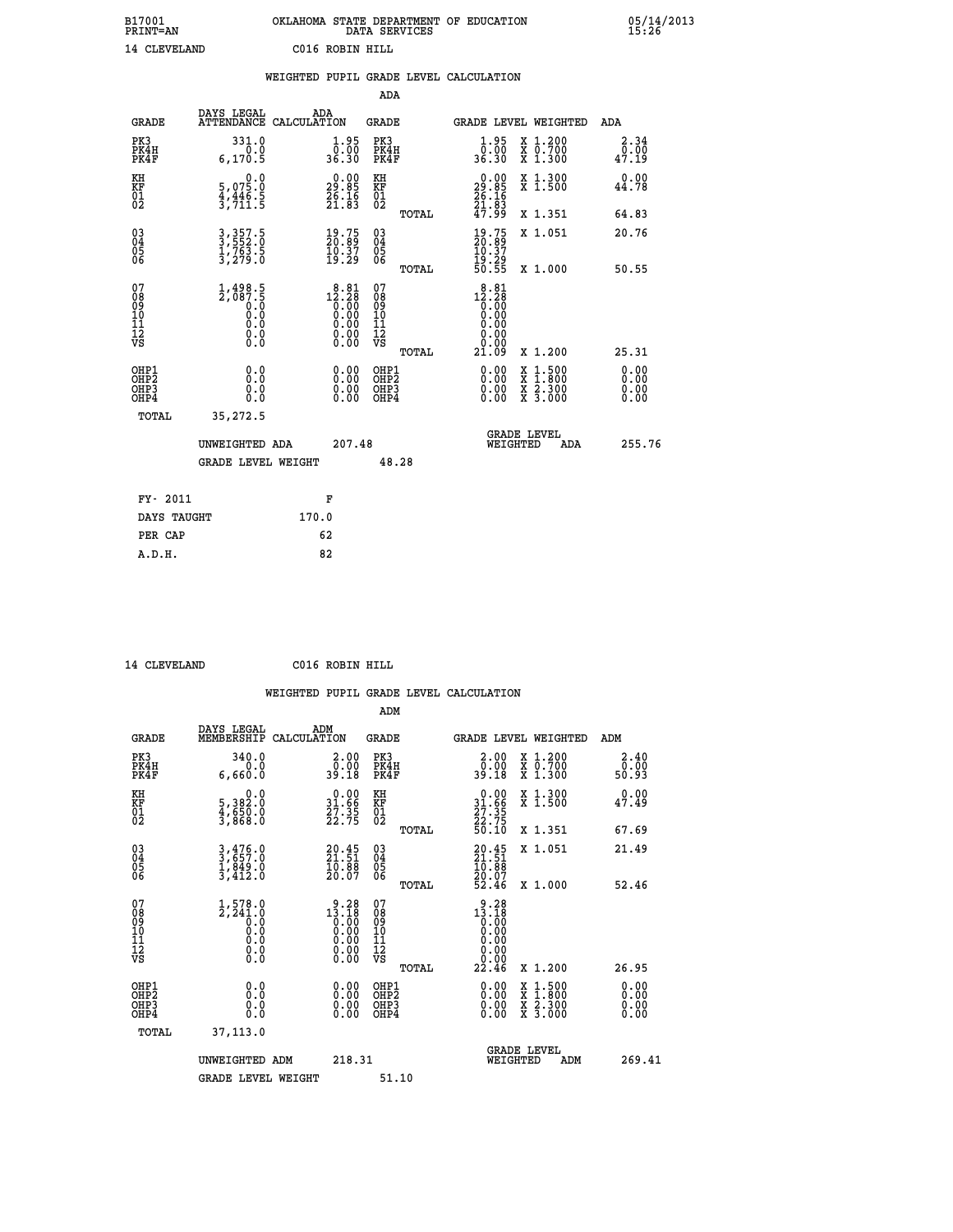#### **WEIGHTED PUPIL GRADE LEVEL CALCULATION**

|                                        |                                                                                                                           |                                                                                                                       | ADA                                      |       |                                                                                             |                                |                                          |                              |
|----------------------------------------|---------------------------------------------------------------------------------------------------------------------------|-----------------------------------------------------------------------------------------------------------------------|------------------------------------------|-------|---------------------------------------------------------------------------------------------|--------------------------------|------------------------------------------|------------------------------|
| <b>GRADE</b>                           | DAYS LEGAL<br>ATTENDANCE                                                                                                  | ADA<br>CALCULATION                                                                                                    | GRADE                                    |       |                                                                                             |                                | GRADE LEVEL WEIGHTED                     | ADA                          |
| PK3<br>PK4H<br>PK4F                    | 23,783.0<br>143,255.0<br>0.0                                                                                              | 138.27<br>832.88<br>0.00                                                                                              | PK3<br>PK4H<br>PK4F                      |       | 138.27<br>832.88<br>0.00                                                                    |                                | X 1.200<br>X 0.700<br>X 1.300            | 165.92<br>583.02<br>0.00     |
| KH<br><b>KF</b><br>01<br>02            | 193,967.0<br>-55,930:0<br>290,829.0<br>282,536.5                                                                          | 1,127.72<br>325.17<br>$1, \frac{550}{642}. \frac{87}{65}$                                                             | KH<br>KF<br>$\overline{01}$              |       | 1,127.72<br>325.17<br>1, 690: 87<br>1, 642: 65<br>3, 333: 52                                |                                | X 1.300<br>$\overline{x}$ 1.500          | 1,466.04<br>487.76           |
|                                        |                                                                                                                           |                                                                                                                       |                                          | TOTAL |                                                                                             |                                | X 1.351                                  | 4,503.59                     |
| $^{03}_{04}$<br>05<br>06               | 286,037.5<br>272,139.0<br>283,266.0<br>268,340.0                                                                          | 1,663.01<br>1,582.20<br>$\frac{1}{1}, \frac{646}{560}. \frac{50}{12}$                                                 | $\substack{03 \\ 04}$<br>$\frac{05}{06}$ |       | 1,663.01<br>1,582.20<br>$\frac{1}{1}, \frac{646}{560}. \frac{50}{12}$<br>4,789.22           |                                | X 1.051                                  | 1,747.82                     |
|                                        |                                                                                                                           |                                                                                                                       |                                          | TOTAL |                                                                                             |                                | X 1.000                                  | 4,789.22                     |
| 07<br>08<br>09<br>11<br>11<br>12<br>VS | $\begin{smallmatrix} 282, 351.0\\ 270, 014.5\\ 273, 197.5\\ 246, 787.5\\ 234, 999.0\\ 209, 328.5\\ 0.0 \end{smallmatrix}$ | $\begin{smallmatrix} 1, 641.58\\ 1, 569.85\\ 1, 590.08\\ 1, 436.08\\ 1, 368.40\\ 1, 219.20 \end{smallmatrix}$<br>0.ŌŎ | 07<br>089<br>101<br>111<br>VS            | TOTAL | 1,641.58<br>1,569.85<br>1,590.08<br>1,436.08<br>1,368.40<br>1,219.20<br>0,00.00<br>8,825.19 |                                | X 1.200                                  | 10,590.23                    |
| OHP1<br>OHP2<br>OHP3<br>OHP4           | 294.0<br>0.0<br>0.0<br>0.0                                                                                                | $\frac{1}{0}$ : $\frac{71}{00}$<br>$0.00$<br>0.00                                                                     | OHP1<br>OHP2<br>OHP3<br>OHP4             |       | $\frac{1}{0}$ : $\frac{71}{00}$<br>0.00<br>0.00                                             | X<br>X                         | $1.500$<br>$1.800$<br>X 2.300<br>X 3.000 | 2.57<br>0.00<br>0.00<br>0.00 |
| TOTAL                                  | 3,617,055.0                                                                                                               |                                                                                                                       |                                          |       |                                                                                             |                                |                                          |                              |
|                                        | UNWEIGHTED ADA                                                                                                            | 21,036.69                                                                                                             |                                          |       |                                                                                             | <b>GRADE LEVEL</b><br>WEIGHTED | ADA                                      | 24,336.17                    |
|                                        | <b>GRADE LEVEL WEIGHT</b>                                                                                                 |                                                                                                                       | 3,299.48                                 |       |                                                                                             |                                |                                          |                              |
| FY- 2011                               |                                                                                                                           |                                                                                                                       |                                          |       |                                                                                             |                                |                                          |                              |
|                                        |                                                                                                                           | F                                                                                                                     |                                          |       |                                                                                             |                                |                                          |                              |
| DAYS TAUGHT                            |                                                                                                                           | 172.0                                                                                                                 |                                          |       |                                                                                             |                                |                                          |                              |

| 14 CLEVELAND | I002 MOORE |
|--------------|------------|
|              |            |

 **PER CAP 33 A.D.H. 8,797**

|                                                      |                                                                                    |                                                                                        | ADM                                                |                                                                                                                                                                     |                                                                                                                     |                              |
|------------------------------------------------------|------------------------------------------------------------------------------------|----------------------------------------------------------------------------------------|----------------------------------------------------|---------------------------------------------------------------------------------------------------------------------------------------------------------------------|---------------------------------------------------------------------------------------------------------------------|------------------------------|
| <b>GRADE</b>                                         | DAYS LEGAL<br>MEMBERSHIP                                                           | ADM<br>CALCULATION                                                                     | <b>GRADE</b>                                       | <b>GRADE LEVEL WEIGHTED</b>                                                                                                                                         |                                                                                                                     | ADM                          |
| PK3<br>PK4H<br>PK4F                                  | 25,416.0<br>151,609.0<br>0.0                                                       | 147.77<br>881.45<br>0.00                                                               | PK3<br>PK4H<br>PK4F                                | 147.77<br>881.45<br>$\overline{0}$ .00                                                                                                                              | X 1.200<br>X 0.700<br>X 1.300                                                                                       | 177.32<br>617.02<br>0.00     |
| KH<br>KF<br>01<br>02                                 | 204,159.0<br>58,367.0<br>304,710.0<br>295,214.0                                    | 1,186.97<br>339.34<br>$\frac{1}{1}$ , 771.57<br>1, 716.36                              | KH<br>KF<br>01<br>02                               | 1,186.97<br>339.34<br>1,771.57<br>1,716.36                                                                                                                          | X 1.300<br>X <sub>1.500</sub>                                                                                       | 1,543.06<br>509.01           |
|                                                      |                                                                                    |                                                                                        | TOTAL                                              | 3,487.93                                                                                                                                                            | X 1.351                                                                                                             | 4,712.19                     |
| $\begin{matrix} 03 \\ 04 \\ 05 \\ 06 \end{matrix}$   | 298,850.0<br>283,909.0<br>295,268.0                                                | $\begin{smallmatrix} 1, 737.50\ 1, 650.63\ 1, 716.67\ 1, 631.19 \end{smallmatrix}$     | $\begin{matrix} 03 \\ 04 \\ 05 \\ 06 \end{matrix}$ | $1,737.50$<br>$1,650.63$<br>$1,716.67$<br>$1,631.19$<br>$4,998.49$                                                                                                  | X 1.051                                                                                                             | 1,826.11                     |
|                                                      | 280,564.0                                                                          |                                                                                        | TOTAL                                              |                                                                                                                                                                     | X 1.000                                                                                                             | 4,998.49                     |
| 07<br>08<br>09<br>101<br>11<br>12<br>VS              | 295,569.0<br>283,270.0<br>288,447.0<br>261,003.0<br>250,579.0<br>225, 217.0<br>0.0 | 1,718.42<br>1,646.92<br>1,678.74<br>1,518.73<br>1,459.99<br>ī, šīj. 57<br>0. 00        | 07<br>08<br>09<br>11<br>11<br>12<br>VS<br>TOTAL    | 1,718.42<br>$1,646.92$<br>$1,678.74$<br>$1,518.73$<br>$1,458.98$<br>$\frac{1}{3}$ $\frac{1}{3}$ $\frac{1}{3}$ $\frac{5}{3}$ $\frac{7}{3}$ $\frac{8}{3}$<br>9,333.36 | X 1.200                                                                                                             | 11,200.03                    |
| OHP1<br>OH <sub>P</sub> <sub>2</sub><br>OHP3<br>OHP4 | 297.0<br>0.0<br>0.0<br>0.0                                                         | $\frac{1}{0}$ : $\frac{73}{00}$<br>$\begin{smallmatrix} 0.00 \ 0.00 \end{smallmatrix}$ | OHP1<br>OH <sub>P</sub> 2<br>OHP3<br>OHP4          | $\frac{1}{0}$ : $\frac{73}{00}$<br>0.00<br>0.00                                                                                                                     | $\begin{array}{l} \mathtt{X} & 1.500 \\ \mathtt{X} & 1.800 \\ \mathtt{X} & 2.300 \\ \mathtt{X} & 3.000 \end{array}$ | 2.60<br>0.00<br>0.00<br>0.00 |
| TOTAL                                                | 3,802,448.0                                                                        |                                                                                        |                                                    |                                                                                                                                                                     |                                                                                                                     |                              |
|                                                      | UNWEIGHTED<br><b>GRADE LEVEL WEIGHT</b>                                            | 22, 114, 54<br>ADM                                                                     | 3,471.29                                           | WEIGHTED                                                                                                                                                            | <b>GRADE LEVEL</b><br>ADM                                                                                           | 25,585.83                    |
|                                                      |                                                                                    |                                                                                        |                                                    |                                                                                                                                                                     |                                                                                                                     |                              |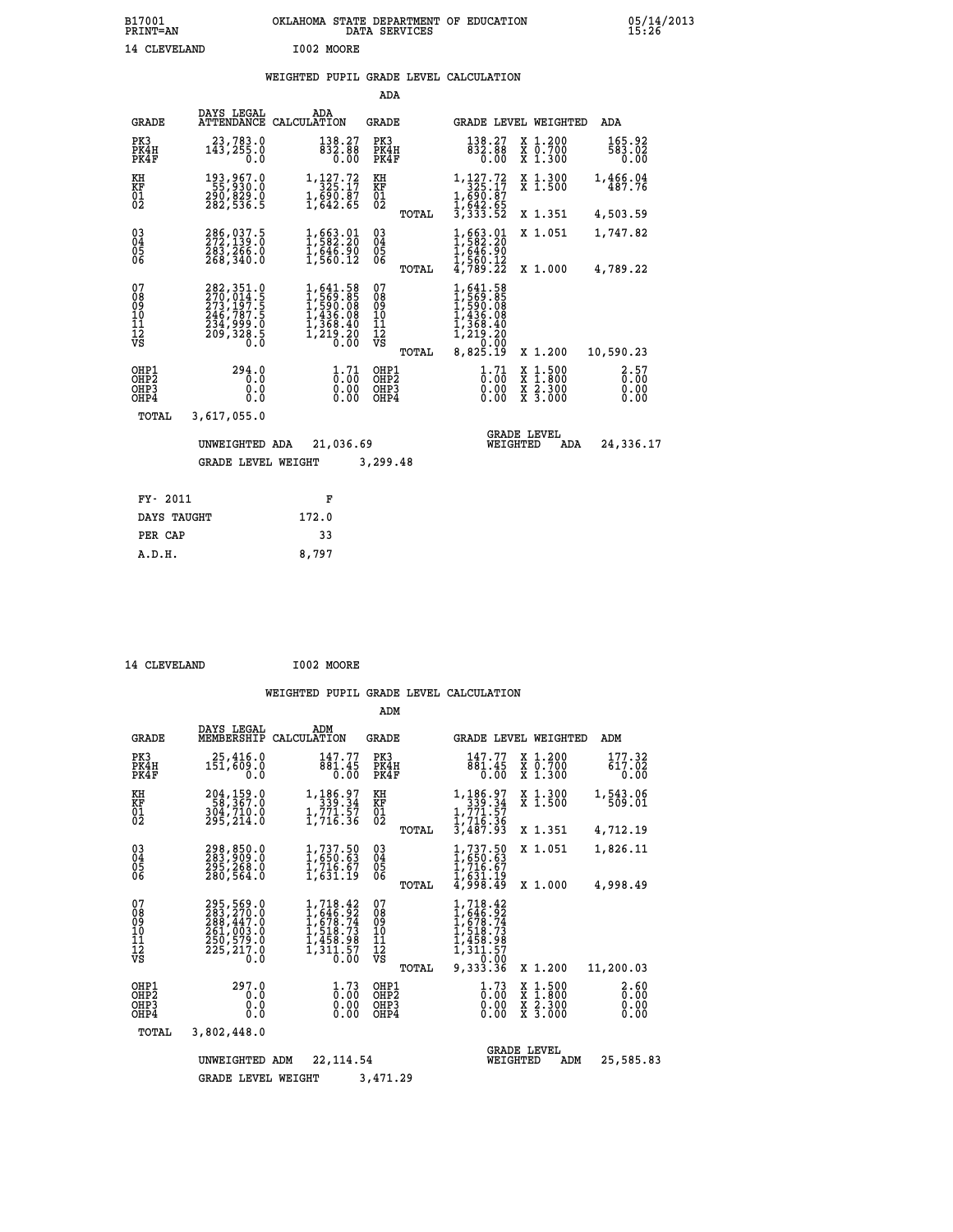## **B17001 OKLAHOMA STATE DEPARTMENT OF EDUCATION 05/14/2013 PRINT=AN DATA SERVICES 15:26** 14 CLEVELAND 1029 NORMAN

### **WEIGHTED PUPIL GRADE LEVEL CALCULATION**

|                                                                    |                                                                                                                                                       |                                                                              | ADA                                       |                                                                    |                                                       |                                                     |
|--------------------------------------------------------------------|-------------------------------------------------------------------------------------------------------------------------------------------------------|------------------------------------------------------------------------------|-------------------------------------------|--------------------------------------------------------------------|-------------------------------------------------------|-----------------------------------------------------|
| <b>GRADE</b>                                                       | DAYS LEGAL<br><b>ATTENDANCE</b>                                                                                                                       | ADA<br>CALCULATION                                                           | GRADE                                     |                                                                    | GRADE LEVEL WEIGHTED                                  | <b>ADA</b>                                          |
| PK3<br>PK4H<br>PK4F                                                | 7,453.0<br>116,001.5<br>281.5                                                                                                                         | $678.37$<br>$1.65$                                                           | PK3<br>PK4H<br>PK4F                       | 43.58<br>678.37<br>1.65                                            | X 1.200<br>X 0.700<br>X 1.300                         | 52.30<br>$47\overline{4}\cdot\overline{86}$<br>2.15 |
| KH<br>KF<br>$\overline{01}$                                        | 2,686.5<br>187,343.5<br>189,073.0<br>178,479.5                                                                                                        | $\begin{smallmatrix}&&15.71\1,095.58\1,105.69\1,043.74\end{smallmatrix}$     | KH<br>KF<br>$\overline{01}$               | $1,095.58$<br>$1,095.58$<br>$1,105.69$<br>$1,043.74$<br>$2,149.43$ | X 1.300<br>X 1.500                                    | 20.42<br>1,643.37                                   |
|                                                                    |                                                                                                                                                       |                                                                              | TOTAL                                     |                                                                    | X 1.351                                               | 2,903.88                                            |
| $\begin{smallmatrix} 03 \\[-4pt] 04 \end{smallmatrix}$<br>05<br>06 | 179,020.5<br>178,287.5<br>169,715.0<br>170,391.0                                                                                                      | 1,046.90<br>1,042.62<br>892.49<br>996.44                                     | $03\overline{4}$<br>05<br>ŎĞ              | 1,046.90<br>1,042.62<br>992.49<br>996.44                           | X 1.051                                               | 1,100.29                                            |
|                                                                    |                                                                                                                                                       |                                                                              | TOTAL                                     | 3,031.55                                                           | X 1.000                                               | 3,031.55                                            |
| 07<br>08<br>09<br>11<br>11<br>12<br>VS                             | $\begin{smallmatrix} 158,945\cdot 5\\ 169,826\cdot 5\\ 174,908\cdot 0\\ 161,688\cdot 0\\ 138,288\cdot 5\\ 135,830\cdot 5\\ 0\cdot 0\end{smallmatrix}$ | 929.51<br>993.14<br>1,022.85<br>945.54<br>808.70<br>808.70<br>794.33<br>0.00 | 07<br>08<br>09<br>11<br>11<br>12<br>VS    | 929.51<br>993.14<br>1,022.85<br>945.54<br>908.70<br>794.33<br>0.00 |                                                       |                                                     |
|                                                                    |                                                                                                                                                       |                                                                              | TOTAL                                     | 5,494.07                                                           | X 1.200                                               | 6,592.88                                            |
| OHP1<br>OH <sub>P</sub> 2<br>OHP3<br>OHP4                          | 40,485.5<br>0.0<br>0.0<br>0.0                                                                                                                         | 236.76<br>0.00<br>0.00<br>0.00                                               | OHP1<br>OH <sub>P</sub> 2<br>OHP3<br>OHP4 | 236.76<br>0.00<br>0.00<br>0.00                                     | X 1:500<br>$\frac{\ddot{x}}{x}$ $\frac{2.300}{3.000}$ | 355.14<br>0.00<br>0.00<br>0.00                      |
| TOTAL                                                              | 2,358,705.0                                                                                                                                           |                                                                              |                                           |                                                                    |                                                       |                                                     |
|                                                                    | UNWEIGHTED ADA                                                                                                                                        | 13,793.60                                                                    |                                           | WEIGHTED                                                           | <b>GRADE LEVEL</b><br>ADA                             | 16,176.84                                           |
|                                                                    | <b>GRADE LEVEL WEIGHT</b>                                                                                                                             |                                                                              | 2,383.24                                  |                                                                    |                                                       |                                                     |
| FY- 2011                                                           |                                                                                                                                                       | F                                                                            |                                           |                                                                    |                                                       |                                                     |
| DAYS TAUGHT                                                        |                                                                                                                                                       | 171.0                                                                        |                                           |                                                                    |                                                       |                                                     |
|                                                                    |                                                                                                                                                       |                                                                              |                                           |                                                                    |                                                       |                                                     |
| PER CAP                                                            |                                                                                                                                                       | 33                                                                           |                                           |                                                                    |                                                       |                                                     |

| 14 CLEVELAND | I029 NORMAN |
|--------------|-------------|
|              |             |

 **A.D.H. 8,699**

|                                           |                                                                                   |                                                                        | ADM                                             |                                                                                            |                                                                                                  |                                |
|-------------------------------------------|-----------------------------------------------------------------------------------|------------------------------------------------------------------------|-------------------------------------------------|--------------------------------------------------------------------------------------------|--------------------------------------------------------------------------------------------------|--------------------------------|
| <b>GRADE</b>                              | DAYS LEGAL<br>MEMBERSHIP                                                          | ADM<br>CALCULATION                                                     | <b>GRADE</b>                                    | <b>GRADE LEVEL WEIGHTED</b>                                                                |                                                                                                  | ADM                            |
| PK3<br>PK4H<br>PK4F                       | 8,146.0<br>126,309.0<br>311.0                                                     | 47.64<br>738.65<br>1.82                                                | PK3<br>PK4H<br>PK4F                             | 47.64<br>738.65<br>1.82                                                                    | X 1.200<br>X 0.700<br>X 1.300                                                                    | 57.17<br>517.06<br>2.37        |
| KH<br>KF<br>01<br>02                      | 2,930.0<br>199,250.0<br>199,634.0<br>187,461.0                                    | 17.13<br>1,165.20<br>1,167.45<br>1,096.26                              | KH<br>KF<br>01<br>02                            | 17.13<br>1,165.20<br>1,167.45                                                              | X 1.300<br>X 1.500                                                                               | 22.27<br>1,747.80              |
|                                           |                                                                                   |                                                                        | TOTAL                                           | Ī,ŌЎ6:26<br>2,263.71                                                                       | X 1.351                                                                                          | 3,058.27                       |
| 03<br>04<br>05<br>06                      | 187,593.0<br>186,800.0<br>177,614.0<br>179,424.0                                  | 1,097.04<br>1,092.40<br>1,038.68<br>1,049.26                           | $\substack{03 \\ 04}$<br>05                     | 1,097.04<br>1,092.40<br>1,038.68<br>1,049.26                                               | X 1.051                                                                                          | 1,152.99                       |
|                                           |                                                                                   |                                                                        | TOTAL                                           | 3,180.34                                                                                   | X 1.000                                                                                          | 3,180.34                       |
| 07<br>08<br>09<br>11<br>11<br>12<br>VS    | 168,467.0<br>180,167.0<br>186,700:0<br>172,615.0<br>148,541.0<br>145,590.0<br>Ō.Ō | 985.19<br>1,053:61<br>1,091:81<br>1,009:44<br>868.66<br>851.40<br>0.00 | 07<br>08<br>09<br>11<br>11<br>12<br>VS<br>TOTAL | 985.19<br>$1,053.61$<br>$1,091.81$<br>$1,009.44$<br>$869.66$<br>851.40<br>0.00<br>5,860.11 | X 1.200                                                                                          | 7,032.13                       |
| OHP1<br>OH <sub>P</sub> 2<br>OHP3<br>OHP4 | 40,895.0<br>0.0<br>0.0<br>Ŏ.Ŏ                                                     | 239.15<br>0.00<br>0.00<br>0.00                                         | OHP1<br>OH <sub>P</sub> 2<br>OHP3<br>OHP4       | 239.15<br>0.00<br>0.00<br>0.00                                                             | $\begin{smallmatrix} x & 1 & 500 \\ x & 1 & 800 \\ x & 2 & 300 \\ x & 3 & 000 \end{smallmatrix}$ | 358.73<br>0.00<br>0.00<br>0.00 |
| TOTAL                                     | 2,498,447.0                                                                       |                                                                        |                                                 |                                                                                            |                                                                                                  |                                |
|                                           | UNWEIGHTED                                                                        | 14,610.79<br>ADM                                                       |                                                 | WEIGHTED                                                                                   | <b>GRADE LEVEL</b><br>ADM                                                                        | 17,129.13                      |
|                                           | <b>GRADE LEVEL WEIGHT</b>                                                         |                                                                        | 2,518.34                                        |                                                                                            |                                                                                                  |                                |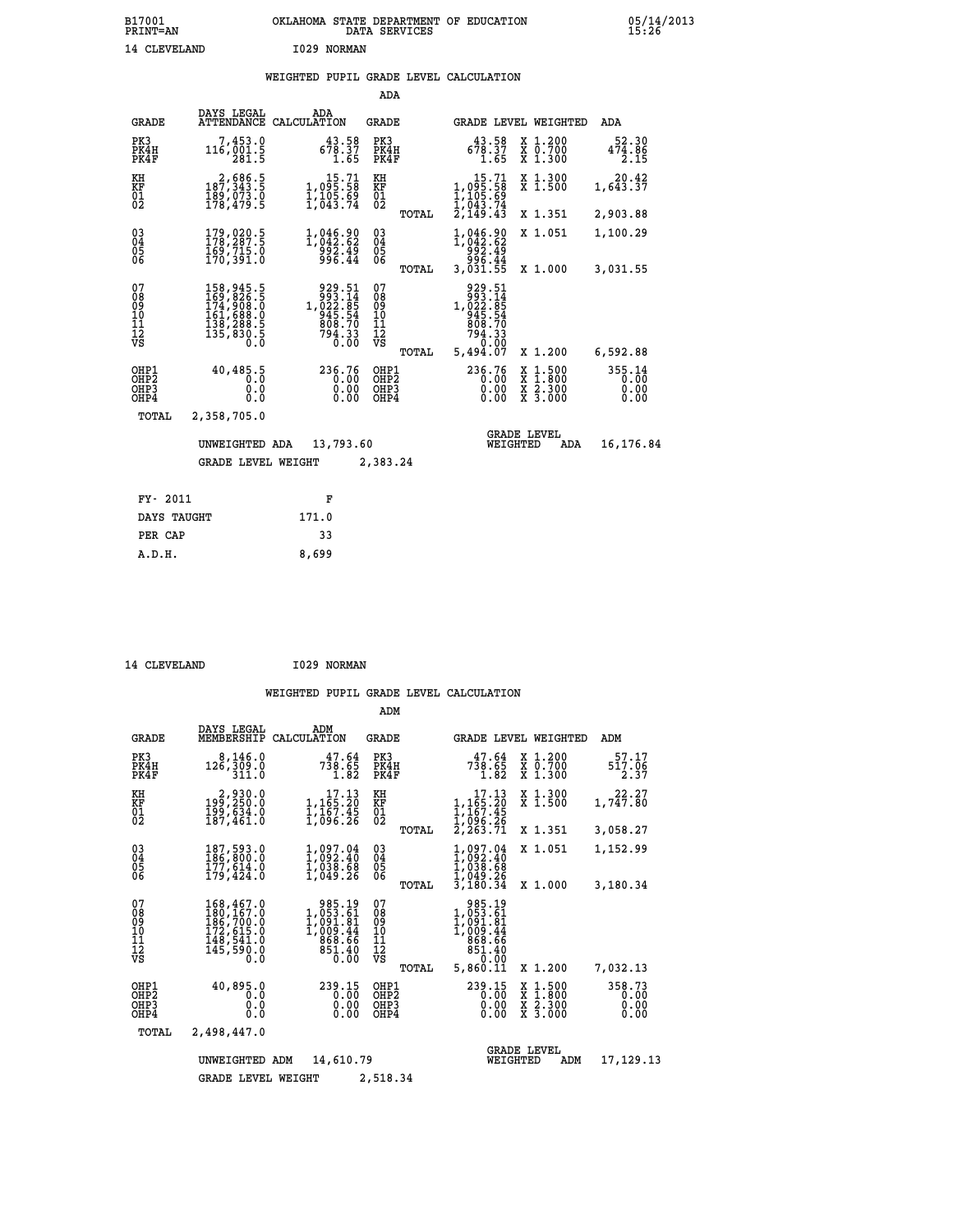| B17001<br><b>PRINT=AN</b> | OKLAHOMA STATE DEPARTMENT OF EDUCATION<br>DATA SERVICES | 05/14/2013<br>15:26 |
|---------------------------|---------------------------------------------------------|---------------------|
| 14 CLEVELAND              | I040 NOBLE                                              |                     |

#### **WEIGHTED PUPIL GRADE LEVEL CALCULATION**

|                                                                  |                                                                                                                                                                                               |                                                                       | ADA                                      |       |                                                                                       |                                                                                                  |                              |
|------------------------------------------------------------------|-----------------------------------------------------------------------------------------------------------------------------------------------------------------------------------------------|-----------------------------------------------------------------------|------------------------------------------|-------|---------------------------------------------------------------------------------------|--------------------------------------------------------------------------------------------------|------------------------------|
| <b>GRADE</b>                                                     | DAYS LEGAL                                                                                                                                                                                    | ADA<br>ATTENDANCE CALCULATION                                         | <b>GRADE</b>                             |       |                                                                                       | GRADE LEVEL WEIGHTED                                                                             | ADA                          |
| PK3<br>PK4H<br>PK4F                                              | 959.0<br>21,809.0<br>0.0                                                                                                                                                                      | 5.64<br>$12\overline{8}\cdot 2\overline{9}\over 0.00$                 | PK3<br>PK4H<br>PK4F                      |       | 5.64<br>128.29<br>0.00                                                                | X 1.200<br>X 0.700<br>X 1.300                                                                    | 6.77<br>89.80<br>0.00        |
| KH<br>KF<br>01<br>02                                             | 4,697.0<br>29,450.5<br>37,107.5<br>36,037.5                                                                                                                                                   | $\begin{smallmatrix} 27.63\\173.24\\218.28\\211.99 \end{smallmatrix}$ | KH<br>KF<br>01<br>02                     |       | $\begin{smallmatrix} 27.63 \\ 173.24 \\ 218.28 \\ 211.99 \\ 430.27 \end{smallmatrix}$ | X 1.300<br>X 1.500                                                                               | 35.92<br>259.86              |
|                                                                  |                                                                                                                                                                                               |                                                                       |                                          | TOTAL |                                                                                       | X 1.351                                                                                          | 581.29                       |
| $\begin{matrix} 03 \\ 04 \\ 05 \\ 06 \end{matrix}$               | 32, 384.5<br>34, 062.5<br>37,715.5<br>36,258.0                                                                                                                                                | 190.50<br>200.37<br>221.06<br>213.28                                  | $\substack{03 \\ 04}$<br>Ŏ5<br>06        |       | 190.50<br>200.37<br>221.86<br>213.28<br>635.51                                        | X 1.051                                                                                          | 200.22                       |
|                                                                  |                                                                                                                                                                                               |                                                                       |                                          | TOTAL |                                                                                       | X 1.000                                                                                          | 635.51                       |
| 07<br>08<br>09<br>11<br>11<br>12<br>VS                           | $\begin{smallmatrix} 33\, ,\, 237\, .\, 0\\ 35\, ,\, 817\, .\, 0\\ 33\, ,\, 139\, .\, 0\\ 32\, ,\, 138\, .\, 5\\ 27\, ,\, 975\, .\, 0\\ 26\, ,\, 803\, .\, 0\\ 0\, .\, 0\, \end{smallmatrix}$ | 195.51<br>210.69<br>194.94<br>189.05<br>164.56<br>157.66<br>0.00      | 07<br>08<br>09<br>101<br>112<br>VS       |       | 195.51<br>210.69<br>194.94<br>189.05<br>164.56<br>157.66                              |                                                                                                  |                              |
|                                                                  |                                                                                                                                                                                               |                                                                       |                                          | TOTAL | 0:00<br>1,112.41                                                                      | X 1.200                                                                                          | 1,334.89                     |
| OHP1<br>OH <sub>P</sub> <sub>2</sub><br>OH <sub>P3</sub><br>OHP4 | 0.0<br>0.0<br>0.0                                                                                                                                                                             | $0.00$<br>$0.00$<br>0.00                                              | OHP1<br>OHP <sub>2</sub><br>OHP3<br>OHP4 |       | $0.00$<br>$0.00$<br>0.00                                                              | $\begin{smallmatrix} x & 1 & 500 \\ x & 1 & 800 \\ x & 2 & 300 \\ x & 3 & 000 \end{smallmatrix}$ | 0.00<br>0.00<br>0.00<br>0.00 |
| <b>TOTAL</b>                                                     | 459,590.5                                                                                                                                                                                     |                                                                       |                                          |       |                                                                                       |                                                                                                  |                              |
|                                                                  | UNWEIGHTED ADA                                                                                                                                                                                | 2,703.49                                                              |                                          |       |                                                                                       | <b>GRADE LEVEL</b><br>WEIGHTED<br>ADA                                                            | 3,144.26                     |
|                                                                  | <b>GRADE LEVEL WEIGHT</b>                                                                                                                                                                     |                                                                       | 440.77                                   |       |                                                                                       |                                                                                                  |                              |
|                                                                  |                                                                                                                                                                                               |                                                                       |                                          |       |                                                                                       |                                                                                                  |                              |
| FY- 2011                                                         |                                                                                                                                                                                               | F                                                                     |                                          |       |                                                                                       |                                                                                                  |                              |
| DAYS TAUGHT                                                      |                                                                                                                                                                                               | 170.0                                                                 |                                          |       |                                                                                       |                                                                                                  |                              |
| PER CAP                                                          |                                                                                                                                                                                               | 33                                                                    |                                          |       |                                                                                       |                                                                                                  |                              |

14 CLEVELAND 1040 NOBLE

 **A.D.H. 2,192**

|                                                       |                                                                                   |                                                                               | ADM                                    |                                                                                   |                                |                                                                                                  |                              |
|-------------------------------------------------------|-----------------------------------------------------------------------------------|-------------------------------------------------------------------------------|----------------------------------------|-----------------------------------------------------------------------------------|--------------------------------|--------------------------------------------------------------------------------------------------|------------------------------|
| <b>GRADE</b>                                          | DAYS LEGAL<br>MEMBERSHIP                                                          | ADM<br>CALCULATION                                                            | <b>GRADE</b>                           |                                                                                   |                                | <b>GRADE LEVEL WEIGHTED</b>                                                                      | ADM                          |
| PK3<br>PK4H<br>PK4F                                   | 1,128.0<br>23,658.0<br>0.0                                                        | 6.64<br>139.16<br>0.00                                                        | PK3<br>PK4H<br>PK4F                    | 139.16                                                                            | 6.64<br>0.00                   | $\begin{smallmatrix} x & 1.200 \\ x & 0.700 \end{smallmatrix}$<br>$X$ 1.300                      | 7.97<br>97.41<br>0.00        |
| KH<br>KF<br>01<br>02                                  | $\begin{smallmatrix}5,146.0\\31,635.0\\39,702.0\\38,242.0\end{smallmatrix}$       | $\begin{smallmatrix} 30.27\\186.09\\233.54\\224.95 \end{smallmatrix}$         | KH<br>KF<br>01<br>02                   | $\begin{smallmatrix} 30.27\\ 186.09\\ 233.54\\ 224.95\\ 458.49 \end{smallmatrix}$ |                                | X 1.300<br>X 1.500                                                                               | 39.35<br>279.14              |
|                                                       |                                                                                   |                                                                               |                                        | TOTAL                                                                             |                                | X 1.351                                                                                          | 619.42                       |
| 03<br>04<br>05<br>06                                  | 34,207.0<br>36,085.0<br>40,421.0<br>38,595.0                                      | $201.22$<br>$212.26$<br>$237.77$<br>$227.03$                                  | $\substack{03 \\ 04}$<br>0500          | $201.22$<br>$212.26$<br>237.77                                                    |                                | X 1.051                                                                                          | 211.48                       |
|                                                       |                                                                                   |                                                                               |                                        | $\frac{227.03}{677.06}$<br>TOTAL                                                  |                                | X 1.000                                                                                          | 677.06                       |
| 07<br>08<br>09<br>101<br>112<br>VS                    | 35, 395.0<br>38, 397.0<br>36, 110.0<br>35, 443.0<br>30, 848.0<br>30, 754.0<br>0.0 | $208.21$<br>$225.86$<br>$212.41$<br>208.49<br>181.46<br>$\frac{180.91}{0.00}$ | 07<br>08<br>09<br>11<br>11<br>12<br>VS | 208.21<br>225.86<br>212.41<br>208.49<br>181.46<br>180.91<br>1,217.34<br>TOTAL     | 0.00                           | X 1.200                                                                                          | 1,460.81                     |
| OHP1<br>OH <sub>P</sub> 2<br>OH <sub>P3</sub><br>OHP4 | 0.0<br>0.000                                                                      | $0.00$<br>$0.00$<br>0.00                                                      | OHP1<br>OHP2<br>OHP3<br>OHP4           |                                                                                   | $0.00$<br>$0.00$<br>0.00       | $\begin{smallmatrix} x & 1 & 500 \\ x & 1 & 800 \\ x & 2 & 300 \\ x & 3 & 000 \end{smallmatrix}$ | 0.00<br>0.00<br>0.00<br>0.00 |
| TOTAL                                                 | 495,766.0                                                                         |                                                                               |                                        |                                                                                   |                                |                                                                                                  |                              |
|                                                       | UNWEIGHTED                                                                        | 2,916.27<br>ADM                                                               |                                        |                                                                                   | <b>GRADE LEVEL</b><br>WEIGHTED | ADM                                                                                              | 3,392.64                     |
|                                                       | <b>GRADE LEVEL WEIGHT</b>                                                         |                                                                               | 476.37                                 |                                                                                   |                                |                                                                                                  |                              |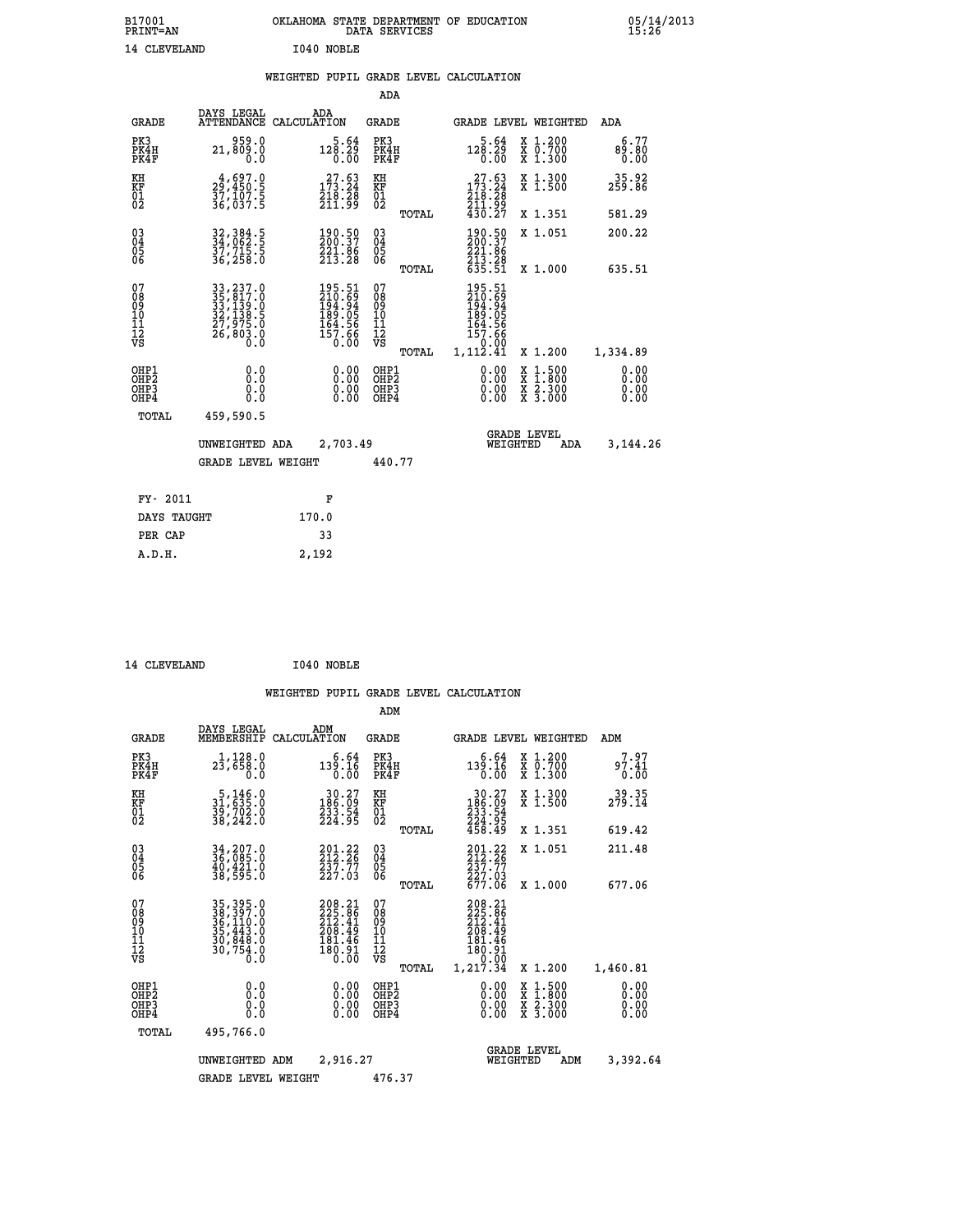| B17001<br><b>PRINT=AN</b> |              |                | OKLAHOMA STATE DEPARTMENT OF EDUCATION<br>DATA SERVICES |  |
|---------------------------|--------------|----------------|---------------------------------------------------------|--|
|                           | 14 CLEVELAND | 1057 LEXINGTON |                                                         |  |

 **B17001 OKLAHOMA STATE DEPARTMENT OF EDUCATION 05/14/2013**

|                                                              |                                                                                                                                                   | WEIGHTED PUPIL GRADE LEVEL CALCULATION                     |                                                 |                                                                                                                                                         |                               |
|--------------------------------------------------------------|---------------------------------------------------------------------------------------------------------------------------------------------------|------------------------------------------------------------|-------------------------------------------------|---------------------------------------------------------------------------------------------------------------------------------------------------------|-------------------------------|
|                                                              |                                                                                                                                                   |                                                            | <b>ADA</b>                                      |                                                                                                                                                         |                               |
| <b>GRADE</b>                                                 | DAYS LEGAL                                                                                                                                        | ADA<br>ATTENDANCE CALCULATION                              | GRADE                                           | GRADE LEVEL WEIGHTED                                                                                                                                    | ADA                           |
| PK3<br>PK4H<br>PK4F                                          | 339.0<br>0.0<br>11,263.5                                                                                                                          | $\begin{smallmatrix} 1.98\ 0.00\\ 65.87 \end{smallmatrix}$ | PK3<br>PK4H<br>PK4F                             | $1.98$<br>0.00<br>X 1.200<br>X 0.700<br>X 1.300<br>65.87                                                                                                | 2.38<br>0.00<br>85.63         |
| KH<br>KF<br>01<br>02                                         | 0.0<br>11, 219.0<br>$\frac{1}{13}$ , $\frac{1}{4}$ , $\frac{1}{8}$                                                                                | $0.00$<br>65.61<br>$70.53$<br>$78.53$                      | KH<br>KF<br>01<br>02                            | $\begin{smallmatrix} &0.00\ 65.61\ 70.53\ 78.53\ 149.06\ \end{smallmatrix}$<br>X 1.300<br>X 1.500                                                       | 0.00<br>98.42                 |
|                                                              |                                                                                                                                                   |                                                            | TOTAL                                           | X 1.351                                                                                                                                                 | 201.38                        |
| $\begin{smallmatrix} 03 \\[-4pt] 04 \end{smallmatrix}$<br>Ŏ5 | $\begin{smallmatrix} 16,296.0\\ 11,477.0\\ 14,987.5\\ 12,311.0 \end{smallmatrix}$                                                                 | 95.30<br>67.12<br>$\frac{87.65}{71.99}$                    | $\substack{03 \\ 04}$<br>Ŏ5<br>06               | 95.30<br>67.12<br>X 1.051<br>87.65                                                                                                                      | 100.16                        |
| ŌĞ                                                           |                                                                                                                                                   |                                                            | TOTAL                                           | 88.17<br>226.76<br>X 1.000                                                                                                                              | 226.76                        |
| 07<br>08<br>09<br>11<br>11<br>12<br>VS                       | $\begin{smallmatrix} 14\,,\,000\,.5\\ 11\,,\,820\,.0\\ 9\,,\,341\,.5\\ 10\,,\,313\,.5\\ 8\,,\,698\,.0\\ 13\,,\,282\,.5\\ 0\,.0 \end{smallmatrix}$ | 81.87<br>69.12<br>54.63<br>56.51<br>60.95<br>50.13<br>0.00 | 07<br>08<br>09<br>11<br>11<br>12<br>VS<br>TOTAL | 81.87<br>69.123<br>54.631<br>50.515<br>60.515<br>50.953<br>78.130<br>395.21<br>X 1.200                                                                  | 474.25                        |
| OHP1<br>OH <sub>P</sub> 2<br>OHP3<br>OHP4                    | 1,338.5<br>0.0<br>0.0                                                                                                                             | $\begin{smallmatrix}7.83\0.00\0.00\0.00\end{smallmatrix}$  | OHP1<br>OHP <sub>2</sub><br>OHP3<br>OHP4        | $\begin{smallmatrix}7.83\0.00\\0.00\\0.00\end{smallmatrix}$<br>$\begin{smallmatrix} x & 1.500 \\ x & 1.800 \\ x & 2.300 \\ x & 3.000 \end{smallmatrix}$ | 11.75<br>0.00<br>0.00<br>0.00 |
| TOTAL                                                        | 172,177.0                                                                                                                                         |                                                            |                                                 |                                                                                                                                                         |                               |
|                                                              | UNWEIGHTED ADA                                                                                                                                    | 1,007.62                                                   |                                                 | <b>GRADE LEVEL</b><br>WEIGHTED<br>ADA                                                                                                                   | 1,200.73                      |
|                                                              | <b>GRADE LEVEL WEIGHT</b>                                                                                                                         |                                                            | 193.11                                          |                                                                                                                                                         |                               |
|                                                              | FY- 2011                                                                                                                                          | F                                                          |                                                 |                                                                                                                                                         |                               |
|                                                              | DAYS TAUGHT                                                                                                                                       | 171.0                                                      |                                                 |                                                                                                                                                         |                               |
| PER CAP                                                      |                                                                                                                                                   | 57                                                         |                                                 |                                                                                                                                                         |                               |

14 CLEVELAND **I057 LEXINGTON** 

 **A.D.H. 616**

|                                                       |                                                                                                        |                                                                      | ADM                                                |                                                                             |                                          |                                          |
|-------------------------------------------------------|--------------------------------------------------------------------------------------------------------|----------------------------------------------------------------------|----------------------------------------------------|-----------------------------------------------------------------------------|------------------------------------------|------------------------------------------|
| <b>GRADE</b>                                          | DAYS LEGAL<br>MEMBERSHIP                                                                               | ADM<br>CALCULATION                                                   | <b>GRADE</b>                                       | <b>GRADE LEVEL WEIGHTED</b>                                                 |                                          | ADM                                      |
| PK3<br>PK4H<br>PK4F                                   | 368.0<br>0.0<br>12,301.0                                                                               | 2.15<br>0:00<br>71:94                                                | PK3<br>PK4H<br>PK4F                                | 2.15<br>$\frac{0.00}{71.94}$                                                | X 1.200<br>X 0.700<br>X 1.300            | 2.58<br>0.00<br>93.52                    |
| KH<br>KF<br>01<br>02                                  | 0.0<br>12,120:0<br>12,788:0<br>14,288:0                                                                | $70.88$<br>$74.78$<br>$83.56$                                        | KH<br>KF<br>01<br>02                               | 0.00<br>$70.88$<br>$74.78$<br>$83.56$<br>$158.34$                           | X 1.300<br>X 1.500                       | 0.00<br>106.32                           |
|                                                       |                                                                                                        |                                                                      | TOTAL                                              |                                                                             | X 1.351                                  | 213.92                                   |
| 03<br>04<br>05<br>06                                  | 17,232.0<br>12,079.0<br>15,718.0<br>12,676.0                                                           | 100.77<br>70.64<br>91.92<br>74.13                                    | $\begin{matrix} 03 \\ 04 \\ 05 \\ 06 \end{matrix}$ | $\begin{smallmatrix} 100.77\\70.64\\91.92\\74.13\\236.69 \end{smallmatrix}$ | X 1.051                                  | 105.91                                   |
|                                                       |                                                                                                        |                                                                      | TOTAL                                              |                                                                             | X 1.000                                  | 236.69                                   |
| 07<br>08<br>09<br>101<br>112<br>VS                    | $\begin{smallmatrix}15,065.0\\12,619.0\\10,137.0\\11,146.0\\9,237.0\\13,881.0\end{smallmatrix}$<br>ō.ŏ | 88.10<br>73.80<br>59.28<br>59.40<br>65.40<br>54.12<br>81.65<br>81.65 | 07<br>08<br>09<br>101<br>11<br>12<br>VS<br>TOTAL   | 88.10<br>73.80<br>59.28<br>59.40<br>65.40<br>54.65<br>81.650<br>422.35      | X 1.200                                  | 506.82                                   |
| OHP1<br>OH <sub>P</sub> 2<br>OH <sub>P3</sub><br>OHP4 | 1,392.0<br>0.0<br>0.000                                                                                | $\begin{smallmatrix} 8.14 \ 0.00 \ 0.00 \end{smallmatrix}$<br>0.00   | OHP1<br>OHP2<br>OHP3<br>OHP4                       | $\begin{smallmatrix} 8.14\ 0.00 \ 0.00 \end{smallmatrix}$<br>0.00           | X 1:500<br>X 1:800<br>X 2:300<br>X 3:000 | $12.21$ <sub>0</sub> :00<br>0.00<br>0.00 |
|                                                       | TOTAL<br>183,047.0                                                                                     |                                                                      |                                                    |                                                                             |                                          |                                          |
|                                                       | UNWEIGHTED ADM                                                                                         | 1,071.26                                                             |                                                    | <b>GRADE LEVEL</b><br>WEIGHTED                                              | ADM                                      | 1,277.97                                 |
|                                                       | <b>GRADE LEVEL WEIGHT</b>                                                                              |                                                                      | 206.71                                             |                                                                             |                                          |                                          |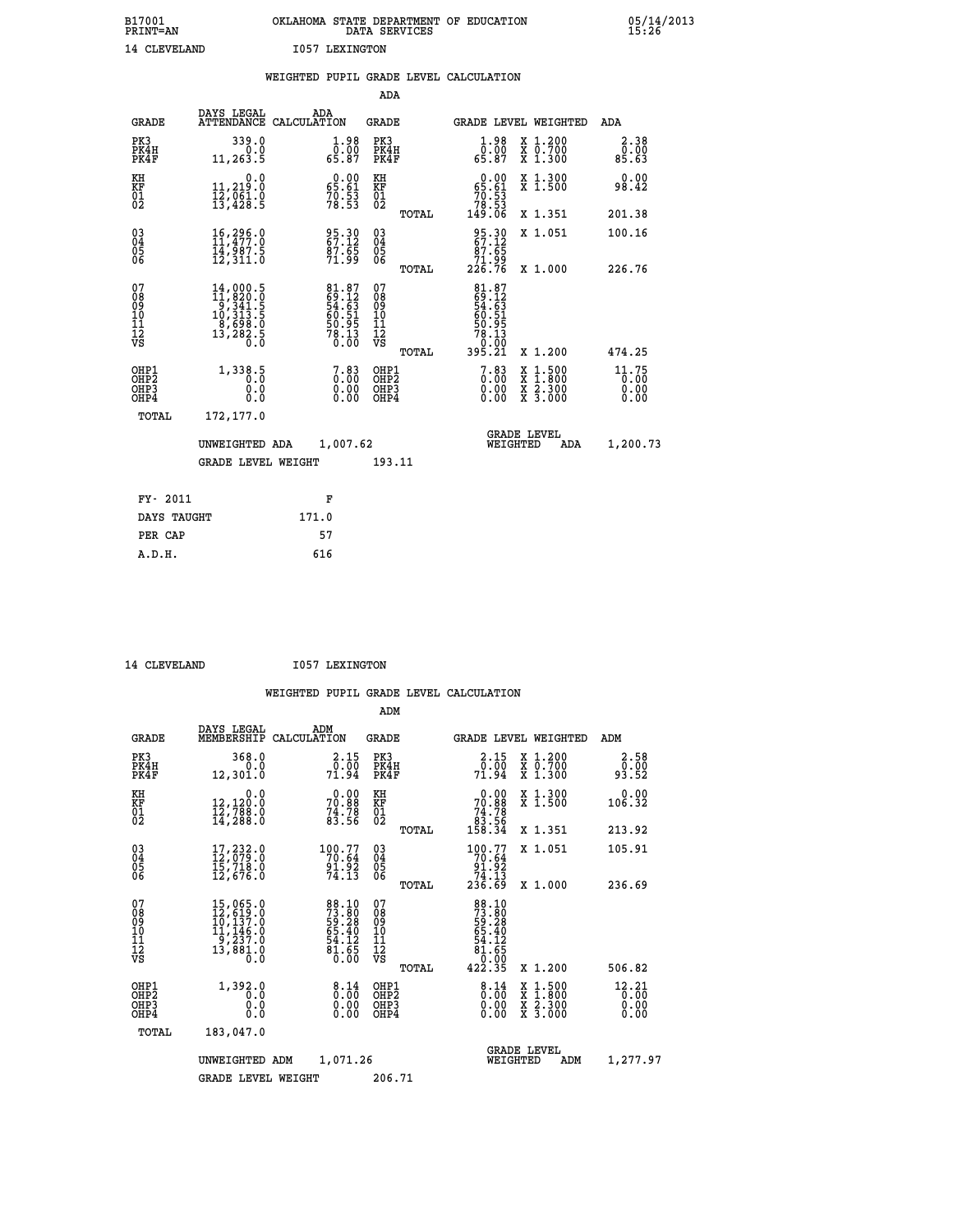# **B17001 OKLAHOMA STATE DEPARTMENT OF EDUCATION 05/14/2013 PRINT=AN DATA SERVICES 15:26 14 CLEVELAND I070 LITTLE AXE**

|                                                                    |                                                                                                                                                                                                   | WEIGHTED PUPIL GRADE LEVEL CALCULATION                                                    |                                                        |                                                                                                                                                                                                                                                                                                                                                                            |                       |
|--------------------------------------------------------------------|---------------------------------------------------------------------------------------------------------------------------------------------------------------------------------------------------|-------------------------------------------------------------------------------------------|--------------------------------------------------------|----------------------------------------------------------------------------------------------------------------------------------------------------------------------------------------------------------------------------------------------------------------------------------------------------------------------------------------------------------------------------|-----------------------|
|                                                                    |                                                                                                                                                                                                   |                                                                                           | ADA                                                    |                                                                                                                                                                                                                                                                                                                                                                            |                       |
| <b>GRADE</b>                                                       |                                                                                                                                                                                                   | DAYS LEGAL ADA ATTENDANCE CALCULATION                                                     | GRADE                                                  | GRADE LEVEL WEIGHTED                                                                                                                                                                                                                                                                                                                                                       | ADA                   |
| PK3<br>PK4H<br>PK4F                                                | 1,289.0<br>10,560.0<br>0.0                                                                                                                                                                        | 7.37<br>60.34<br>0.00                                                                     | PK3<br>PK4H<br>PK4F                                    | 7.37<br>X 1.200<br>X 0.700<br>X 1.300<br>60.34<br>0.00                                                                                                                                                                                                                                                                                                                     | 8.84<br>42.24<br>0.00 |
| KH<br>KF<br>01<br>02                                               | 0.0<br>16,107.5<br>13,597.0<br>14,698.5                                                                                                                                                           | $92.04$<br>$77.70$<br>$83.99$                                                             | KH<br>KF<br>01<br>02                                   | $\begin{smallmatrix} &0.00\ 92.04\ 77.70\ 83.99\ 161.69\end{smallmatrix}$<br>X 1.300<br>X 1.500                                                                                                                                                                                                                                                                            | 0.00<br>138.06        |
|                                                                    |                                                                                                                                                                                                   |                                                                                           | TOTAL                                                  | X 1.351                                                                                                                                                                                                                                                                                                                                                                    | 218.44                |
| $\begin{smallmatrix} 03 \\[-4pt] 04 \end{smallmatrix}$<br>Ŏ5<br>06 | $\begin{smallmatrix} 12 \,,\, 819 \,. \ 15 \,,\, 065 \,. \ 5 \ 14 \,,\, 202 \,. \ 0 \ 15 \,,\, 840 \,. \ 0 \end{smallmatrix}$                                                                     | $73.25$<br>86.09<br>81.15<br>90.51                                                        | $\begin{matrix} 03 \\ 04 \\ 05 \\ 06 \end{matrix}$     | $73.25$<br>$86.09$<br>$81.15$<br>X 1.051                                                                                                                                                                                                                                                                                                                                   | 76.99                 |
|                                                                    |                                                                                                                                                                                                   |                                                                                           | TOTAL                                                  | 30.51<br>257.75<br>X 1.000                                                                                                                                                                                                                                                                                                                                                 | 257.75                |
| 07<br>0890112<br>1112<br>VS                                        | $\begin{smallmatrix} 15 \,, & 662 \,. & 0 \\ 13 \,, & 902 \,. & 0 \\ 15 \,, & 194 \,. & 0 \\ 14 \,, & 734 \,. & 5 \\ 14 \,, & 013 \,. & 0 \\ 13 \,, & 504 \,. & 0 \\ 0 \,. & 0 \end{smallmatrix}$ | $\begin{array}{r} 89.50 \\ 79.44 \\ 86.82 \\ 84.82 \\ 80.23 \\ 78.34 \\ 0.00 \end{array}$ | 07<br>08<br>09<br>001<br>11<br>11<br>12<br>VS<br>TOTAL | $\begin{array}{l} 89.50 \\ 79.44 \\ 86.82 \\ 84.82 \\ 80.23 \\ 78.34 \end{array}$<br>0:00<br>499.15<br>X 1.200                                                                                                                                                                                                                                                             | 598.98                |
| OHP1<br>OHP2<br>OHP3<br>OHP4                                       | 0.0<br>0.0<br>Ŏ.Ŏ                                                                                                                                                                                 | $\begin{smallmatrix} 0.00 \ 0.00 \ 0.00 \ 0.00 \end{smallmatrix}$                         | OHP1<br>OHP2<br>OHP3<br>OHP4                           | $\begin{smallmatrix} 0.00 & 0.00 & 0.00 & 0.00 & 0.00 & 0.00 & 0.00 & 0.00 & 0.00 & 0.00 & 0.00 & 0.00 & 0.00 & 0.00 & 0.00 & 0.00 & 0.00 & 0.00 & 0.00 & 0.00 & 0.00 & 0.00 & 0.00 & 0.00 & 0.00 & 0.00 & 0.00 & 0.00 & 0.00 & 0.00 & 0.00 & 0.00 & 0.00 & 0.00 & 0.00 & 0.0$<br>$\begin{smallmatrix} x & 1.500 \\ x & 1.800 \\ x & 2.300 \\ x & 3.000 \end{smallmatrix}$ | 0.00<br>0.00<br>0.00  |
| TOTAL                                                              | 201,188.0                                                                                                                                                                                         |                                                                                           |                                                        |                                                                                                                                                                                                                                                                                                                                                                            |                       |
|                                                                    | UNWEIGHTED ADA                                                                                                                                                                                    | 1,151.59                                                                                  |                                                        | <b>GRADE LEVEL</b><br>WEIGHTED                                                                                                                                                                                                                                                                                                                                             | 1,341.30<br>ADA       |
|                                                                    | <b>GRADE LEVEL WEIGHT</b>                                                                                                                                                                         |                                                                                           | 189.71                                                 |                                                                                                                                                                                                                                                                                                                                                                            |                       |
| FY- 2011                                                           |                                                                                                                                                                                                   | F                                                                                         |                                                        |                                                                                                                                                                                                                                                                                                                                                                            |                       |
| DAYS TAUGHT                                                        |                                                                                                                                                                                                   | 175.0                                                                                     |                                                        |                                                                                                                                                                                                                                                                                                                                                                            |                       |
| PER CAP                                                            |                                                                                                                                                                                                   | 33                                                                                        |                                                        |                                                                                                                                                                                                                                                                                                                                                                            |                       |

 **A.D.H. 1,043**

 **ADM**

14 CLEVELAND **I070 LITTLE AXE** 

| <b>GRADE</b>                                                       | DAYS LEGAL<br>MEMBERSHIP CALCULATION                                                                          | ADM                                                                  | <b>GRADE</b>                                           |                                                                  |                                                                                                                                                                                                                                                                                | <b>GRADE LEVEL WEIGHTED</b>              | ADM                          |
|--------------------------------------------------------------------|---------------------------------------------------------------------------------------------------------------|----------------------------------------------------------------------|--------------------------------------------------------|------------------------------------------------------------------|--------------------------------------------------------------------------------------------------------------------------------------------------------------------------------------------------------------------------------------------------------------------------------|------------------------------------------|------------------------------|
| PK3<br>PK4H<br>PK4F                                                | $1, 289.0$<br>$11, 531.0$<br>0.0                                                                              | 7.37<br>65.89<br>0.00                                                | PK3<br>PK4H<br>PK4F                                    | 7.37<br>65.89                                                    | 0.00                                                                                                                                                                                                                                                                           | X 1.200<br>X 0.700<br>X 1.300            | 8.84<br>46.12<br>0.00        |
| KH<br><b>KF</b><br>01<br>02                                        | 0.0<br>17,404:0<br>14,513:0<br>15,918:0                                                                       | $\begin{smallmatrix} 0.00\\ 99.45\\ 82.93\\ 90.96 \end{smallmatrix}$ | KH<br>KF<br>01<br>02                                   | $0.00\n99.45\n82.93\n90.96\n173.89$                              |                                                                                                                                                                                                                                                                                | X 1.300<br>X 1.500                       | 0.00<br>149.18               |
|                                                                    |                                                                                                               |                                                                      | TOTAL                                                  |                                                                  |                                                                                                                                                                                                                                                                                | X 1.351                                  | 234.93                       |
| $\begin{smallmatrix} 03 \\[-4pt] 04 \end{smallmatrix}$<br>Ŏ5<br>06 | 13,604.0<br>15,890.0<br>īš,ĭ98.ŏ<br>15,840.O                                                                  | $77.74$<br>$90.80$<br>$86.85$<br>$90.51$                             | $\begin{array}{c} 03 \\ 04 \\ 05 \\ 06 \end{array}$    | $77.74$<br>$90.80$<br>$86.85$<br>$90.51$<br>$268.16$             |                                                                                                                                                                                                                                                                                | X 1.051                                  | 81.70                        |
|                                                                    |                                                                                                               |                                                                      | TOTAL                                                  |                                                                  |                                                                                                                                                                                                                                                                                | X 1.000                                  | 268.16                       |
| 07<br>08<br>09<br>101<br>11<br>12<br>VS                            | $\begin{smallmatrix} 15,662.0\\ 13,902.0\\ 16,351.0\\ 16,101.0\\ 15,379.0\\ 14,659.0\\ 0.0 \end{smallmatrix}$ | 89.50<br>79.443<br>93.43<br>92.77<br>88.09<br>85.12<br>85.12         | 07<br>08<br>09<br>001<br>11<br>11<br>12<br>VS<br>TOTAL | 89.50<br>79.443<br>93.437<br>92.777<br>88.092<br>85.12<br>528.35 |                                                                                                                                                                                                                                                                                | X 1.200                                  | 634.02                       |
| OHP1<br>OHP <sub>2</sub><br>OH <sub>P3</sub><br>OHP4               | 0.0<br>0.000                                                                                                  | $0.00$<br>$0.00$<br>0.00                                             | OHP1<br>OHP <sub>2</sub><br>OHP3<br>OHP4               |                                                                  | $\begin{smallmatrix} 0.00 & 0.00 & 0.00 & 0.00 & 0.00 & 0.00 & 0.00 & 0.00 & 0.00 & 0.00 & 0.00 & 0.00 & 0.00 & 0.00 & 0.00 & 0.00 & 0.00 & 0.00 & 0.00 & 0.00 & 0.00 & 0.00 & 0.00 & 0.00 & 0.00 & 0.00 & 0.00 & 0.00 & 0.00 & 0.00 & 0.00 & 0.00 & 0.00 & 0.00 & 0.00 & 0.0$ | X 1:500<br>X 1:800<br>X 2:300<br>X 3:000 | 0.00<br>0.00<br>0.00<br>0.00 |
| TOTAL                                                              | 213,241.0                                                                                                     |                                                                      |                                                        |                                                                  |                                                                                                                                                                                                                                                                                |                                          |                              |
|                                                                    | UNWEIGHTED                                                                                                    | 1,220.85<br>ADM                                                      |                                                        |                                                                  | <b>GRADE LEVEL</b><br>WEIGHTED                                                                                                                                                                                                                                                 | ADM                                      | 1,422.95                     |
|                                                                    | <b>GRADE LEVEL WEIGHT</b>                                                                                     |                                                                      | 202.10                                                 |                                                                  |                                                                                                                                                                                                                                                                                |                                          |                              |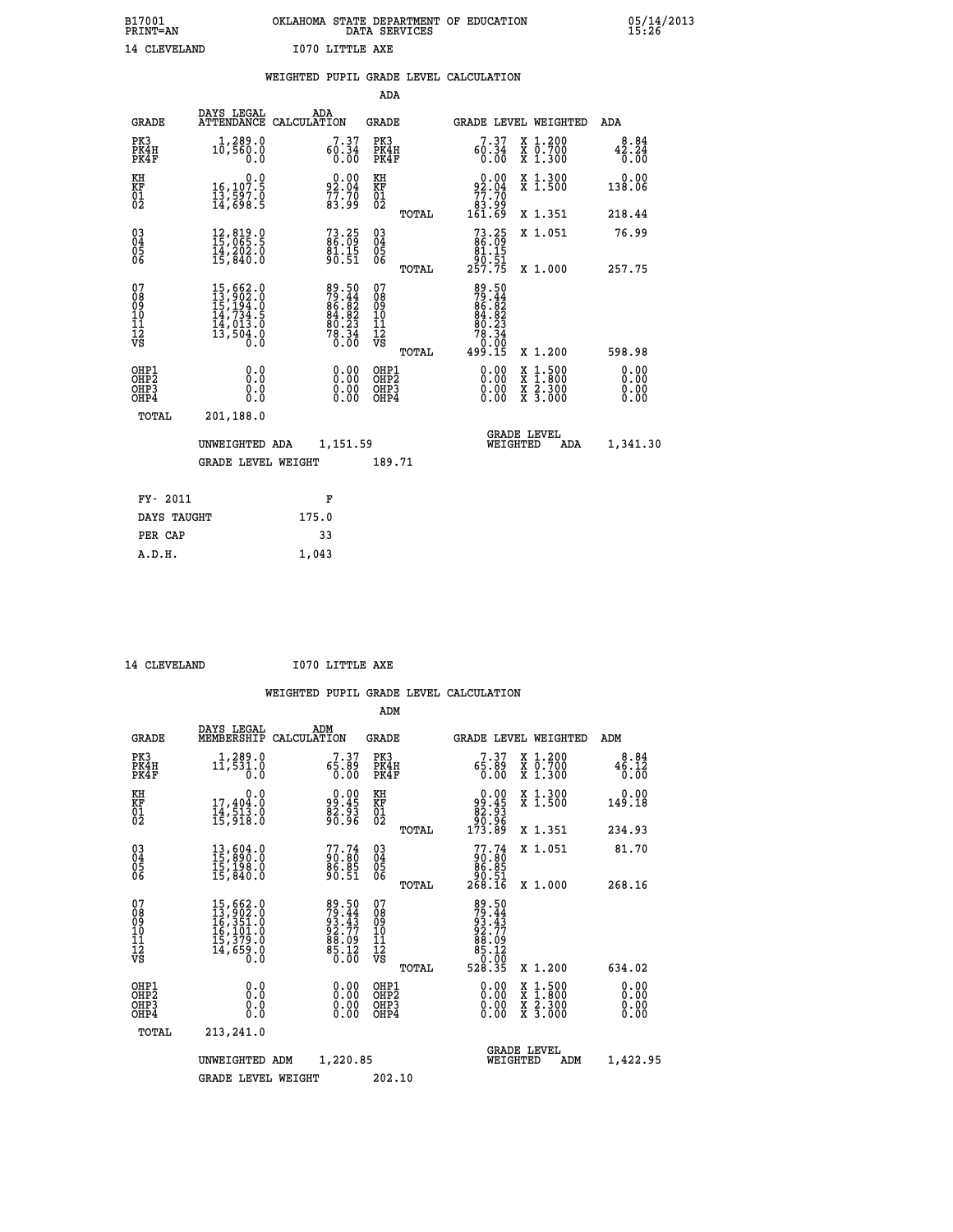#### **WEIGHTED PUPIL GRADE LEVEL CALCULATION**

|                                        |                                                                                                        |                                                                                                                                             | ADA                                      |                                                                                |                                |                                                       |                                |
|----------------------------------------|--------------------------------------------------------------------------------------------------------|---------------------------------------------------------------------------------------------------------------------------------------------|------------------------------------------|--------------------------------------------------------------------------------|--------------------------------|-------------------------------------------------------|--------------------------------|
| <b>GRADE</b>                           | DAYS LEGAL<br><b>ATTENDANCE</b>                                                                        | ADA<br>CALCULATION                                                                                                                          | GRADE                                    |                                                                                |                                | <b>GRADE LEVEL WEIGHTED</b>                           | <b>ADA</b>                     |
| PK3<br>PK4H<br>PK4F                    | 34,154.0<br>291,625.5<br>17,715.5                                                                      | 198.79<br>1,699.88<br>103.82                                                                                                                | PK3<br>PK4H<br>PK4F                      | 198.79<br>1,699.88<br>103.82                                                   |                                | X 1.200<br>X 0.700<br>X 1.300                         | 238.55<br>1,189.92<br>134.97   |
| KH<br><b>KF</b><br>01<br>02            | 201, 350.5<br>305, 125.5<br>$\frac{547}{528}, \overline{892}$ :0                                       | $\frac{1}{1}$ , $\frac{171}{781}$ , $\frac{16}{9}$<br>$\frac{3}{1}$ , $\frac{189}{2}$ , $\frac{23}{23}$<br>$\frac{3}{1}$ , $\frac{082}{73}$ | KH<br><b>KF</b><br>01<br>02              | 1,171.06<br>$\frac{1,761.49}{3,189.23}$<br>$\frac{3,082.73}{6,271.96}$         |                                | X 1.300<br>$\overline{x}$ 1.500                       | 1,522.38<br>2,672.25           |
|                                        |                                                                                                        |                                                                                                                                             |                                          | TOTAL                                                                          |                                | X 1.351                                               | 8,473.41                       |
| $^{03}_{04}$<br>05<br>06               | 529,915.0<br>514,583.5<br>521,649.5<br>506,419.0                                                       | 3,088.71<br>2,999.29<br>3,040.42<br>2,951.63                                                                                                | $\substack{03 \\ 04}$<br>0500            | 3,088.71<br>2,999.29<br>3,040.42<br>2,951.63<br>8,991.34                       |                                | X 1.051                                               | 12,237.58                      |
|                                        |                                                                                                        |                                                                                                                                             |                                          | TOTAL                                                                          |                                | X 1.000                                               | 8,991.34                       |
| 07<br>08<br>09<br>11<br>11<br>12<br>VS | $\begin{smallmatrix}505,694.5\\503,467.5\\505,780.0\\465,662.0\\423,973.5\\398,748.5\end{smallmatrix}$ | $\begin{smallmatrix} 2,946.78\\2,934.52\\2,949.32\\2,716.00\\2,472.84\\2,327.66\\6 \end{smallmatrix}$                                       | 07<br>08<br>09<br>11<br>11<br>12<br>VS   | 2,946.78<br>$2,934.52$<br>$2,949.32$<br>$2,716.00$<br>$2,472.84$<br>$2,327.66$ | 0.00                           |                                                       |                                |
|                                        |                                                                                                        |                                                                                                                                             |                                          | 16,347.12<br>TOTAL                                                             |                                | X 1.200                                               | 19,616.54                      |
| OHP1<br>OHP2<br>OHP3<br>OHP4           | 42,118.0<br>0.0<br>0.0<br>0.0                                                                          | 246.30<br>0.00<br>$0.00$<br>$0.00$                                                                                                          | OHP1<br>OHP <sub>2</sub><br>OHP3<br>OHP4 | 246.30                                                                         | 0.00<br>0.00<br>0.00           | $\frac{x}{x}$ $\frac{1.500}{x}$<br>X 2.300<br>X 3.000 | 369.46<br>0.00<br>0.00<br>0.00 |
| TOTAL                                  | 6,843,988.0                                                                                            |                                                                                                                                             |                                          |                                                                                |                                |                                                       |                                |
|                                        | UNWEIGHTED ADA                                                                                         | 39,900.47                                                                                                                                   |                                          |                                                                                | <b>GRADE LEVEL</b><br>WEIGHTED | ADA                                                   | 46,455.06                      |
|                                        | <b>GRADE LEVEL WEIGHT</b>                                                                              |                                                                                                                                             | 6,554.59                                 |                                                                                |                                |                                                       |                                |
|                                        |                                                                                                        |                                                                                                                                             |                                          |                                                                                |                                |                                                       |                                |
| FY- 2011                               |                                                                                                        | F                                                                                                                                           |                                          |                                                                                |                                |                                                       |                                |
| DAYS TAUGHT                            |                                                                                                        | 1,029.0                                                                                                                                     |                                          |                                                                                |                                |                                                       |                                |

 **ADM**

 **PER CAP 251 A.D.H. 21,429**

 **CLEVELAND COUNTY TOTALS**

| <b>GRADE</b>                             | DAYS LEGAL<br>MEMBERSHIP                                                          | ADM<br>CALCULATION                                                                                                                                     | <b>GRADE</b>                              |                                                                                      | <b>GRADE LEVEL WEIGHTED</b>              | ADM                            |
|------------------------------------------|-----------------------------------------------------------------------------------|--------------------------------------------------------------------------------------------------------------------------------------------------------|-------------------------------------------|--------------------------------------------------------------------------------------|------------------------------------------|--------------------------------|
| PK3<br>PK4H<br>PK4F                      | 36,687.0<br>313,107.0<br>19,272.0                                                 | 213.57<br>1,825.15<br>112.94                                                                                                                           | PK3<br>PK4H<br>PK4F                       | 213.57<br>1,825.15<br>112.94                                                         | X 1.200<br>X 0.700<br>X 1.300            | 238.55<br>1,277.61<br>146.82   |
| KH<br><b>KF</b><br>01<br>02              | 212,235.0<br>324,158.0<br>575,997.0<br>554,991.0                                  | 1,234.37<br>I, 892.62<br>3, 357.62<br>3, 234.84                                                                                                        | KH<br><b>KF</b><br>01<br>02               | 1,234.37<br>$\frac{1}{3}, \frac{892}{357}.62$<br>3, 357.62<br>3, 234.84<br>6, 592.46 | X 1.300<br>X 1.500                       | 1,604.68<br>2,838.94           |
|                                          |                                                                                   |                                                                                                                                                        | TOTAL                                     |                                                                                      | X 1.351                                  | 8,906.42                       |
| $\substack{03 \\ 04}$<br>Ŏ5<br>ŌĞ        | 554,962.0<br>538,420.0<br>546,068.0                                               | 3, 234.72<br>3, 138.24<br>3,182.77<br>3,092.19                                                                                                         | $\substack{03 \\ 04}$<br>05               | 3, 234. 72<br>3, 138. 24<br>3,182.77<br>3,092.19<br>9,413.20                         | X 1.051                                  | 3,399.68                       |
|                                          | 530,511.0                                                                         |                                                                                                                                                        | TOTAL                                     |                                                                                      | X 1.000                                  | 9,413.20                       |
| 07<br>08<br>09<br>101<br>11<br>12<br>VS  | 531,736.0<br>530,596.0<br>537,745.0<br>426,209.0<br>454,584.0<br>430,101.0<br>0.0 | $\begin{smallmatrix} 3\,,\,098\,.70\\ 3\,,\,092\,.81\\ 3\,,\,135\,.67\\ 2\,,\,894\,.83\\ 2\,,\,651\,.31\\ 2\,,\,510\,.65\\ 0\,.00\\ \end{smallmatrix}$ | 07<br>08<br>09<br>11<br>11<br>12<br>VS    | 3,098.70<br>3,092.81<br>3,135.67<br>2,894.83<br>2,651.31<br>2,510.65<br>0.00         |                                          |                                |
|                                          |                                                                                   |                                                                                                                                                        | TOTAL                                     | 17,383.97                                                                            | X 1.200                                  | 20,860.76                      |
| OHP1<br>OHP <sub>2</sub><br>OHP3<br>OHP4 | 42,584.0<br>0.0<br>0.0<br>0.0                                                     | 249.02<br>0.00<br>0.00<br>0.00                                                                                                                         | OHP1<br>OH <sub>P</sub> 2<br>OHP3<br>OHP4 | 249.02<br>0.00<br>0.00<br>0.00                                                       | X 1:500<br>X 1:800<br>X 2:300<br>X 3:000 | 373.54<br>0.00<br>0.00<br>0.00 |
| TOTAL                                    | 7,230,062.0                                                                       |                                                                                                                                                        |                                           |                                                                                      |                                          |                                |
|                                          | UNWEIGHTED                                                                        | 42,152.02<br>ADM                                                                                                                                       |                                           | WEIGHTED                                                                             | <b>GRADE LEVEL</b><br>ADM                | 49,077.93                      |
|                                          | <b>GRADE LEVEL WEIGHT</b>                                                         |                                                                                                                                                        | 6,925.91                                  |                                                                                      |                                          |                                |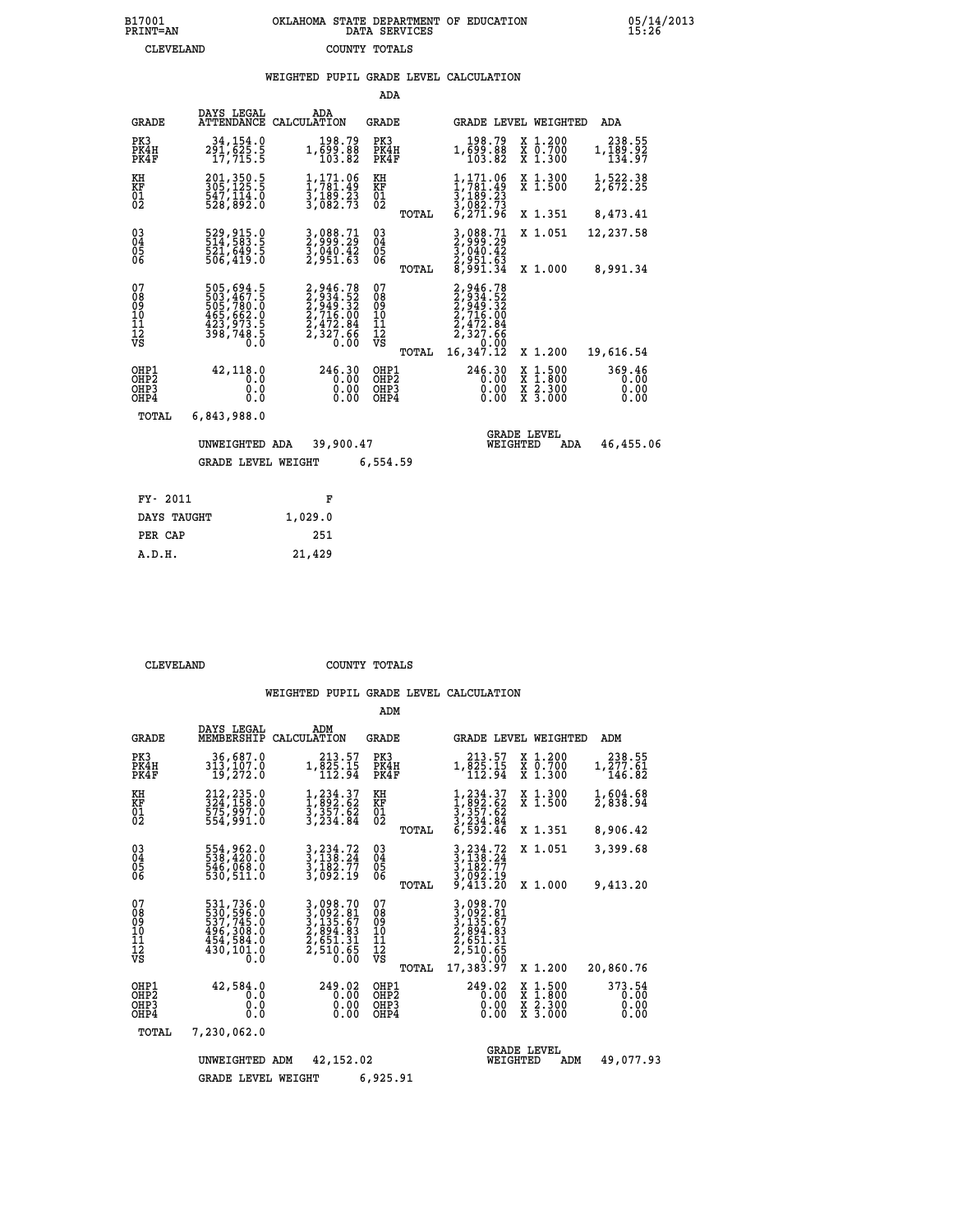| B17001<br>PRINT=AN                       |                                                                                          | OKLAHOMA STATE DEPARTMENT OF EDUCATION                               | DATA SERVICES                                                       |                                                                              |                                                                                                                                           | 05/14/2013<br>15:26   |
|------------------------------------------|------------------------------------------------------------------------------------------|----------------------------------------------------------------------|---------------------------------------------------------------------|------------------------------------------------------------------------------|-------------------------------------------------------------------------------------------------------------------------------------------|-----------------------|
| 15 COAL                                  |                                                                                          | C004 COTTONWOOD                                                      |                                                                     |                                                                              |                                                                                                                                           |                       |
|                                          |                                                                                          | WEIGHTED PUPIL GRADE LEVEL CALCULATION                               |                                                                     |                                                                              |                                                                                                                                           |                       |
|                                          |                                                                                          |                                                                      | ADA                                                                 |                                                                              |                                                                                                                                           |                       |
| <b>GRADE</b>                             | DAYS LEGAL                                                                               | ADA<br>ATTENDANCE CALCULATION                                        | <b>GRADE</b>                                                        |                                                                              | <b>GRADE LEVEL WEIGHTED</b>                                                                                                               | ADA                   |
| PK3<br>PK4H<br>PK4F                      | 947.5<br>0.0<br>3,738.5                                                                  | $\substack{5.57 \ 0.00 \ 21.99}$                                     | PK3<br>PK4H<br>PK4F                                                 | $\substack{5.57\\0.00\\21.99}$                                               | X 1.200<br>X 0.700<br>X 1.300                                                                                                             | 6.68<br>0.00<br>28.59 |
| KH<br>KF<br>01<br>02                     | 0.0<br>5,132:5<br>4,595:5<br>3,517:5                                                     | $\begin{smallmatrix} 0.00\\ 30.19\\ 27.03\\ 20.69 \end{smallmatrix}$ | KH<br><b>KF</b><br>01<br>02                                         | $\begin{smallmatrix} 0.00\\ 30.19\\ 27.03\\ 20.69\\ 47.72 \end{smallmatrix}$ | X 1.300<br>X 1.500                                                                                                                        | 0.00<br>45.29         |
|                                          |                                                                                          |                                                                      | TOTAL                                                               |                                                                              | X 1.351                                                                                                                                   | 64.47                 |
| 03<br>04<br>05<br>06                     | $\frac{5}{3}, \frac{146}{903}.\frac{5}{5}$<br>$\frac{3}{3}, \frac{130}{961}.\frac{0}{5}$ | 30.27<br>22.96<br>$\frac{18.41}{23.30}$                              | $\begin{matrix} 03 \\ 04 \\ 05 \\ 06 \end{matrix}$                  | $30.27$<br>$22.96$<br>$18.41$<br>$23.30$                                     | X 1.051                                                                                                                                   | 31.81                 |
|                                          |                                                                                          |                                                                      | <b>TOTAL</b>                                                        | 64.67                                                                        | X 1.000                                                                                                                                   | 64.67                 |
| 078901112<br>000101112<br>VS             | 2,769.0<br>2,862.0<br>0.9<br>0.0<br>0.0<br>$\S.$ $\S$                                    | $16.29$<br>$16.84$<br>$0.00$<br>$0.00$                               | 07<br>08<br>09<br>10<br>$\frac{11}{12}$<br>$\frac{12}{18}$<br>TOTAL | $16.29$<br>$16.84$<br>$0.00$<br>0.00<br>0.00<br>0.00<br>33.13                | X 1.200                                                                                                                                   | 39.76                 |
|                                          |                                                                                          |                                                                      |                                                                     |                                                                              |                                                                                                                                           | 0.00                  |
| OHP1<br>OHP2<br>OH <sub>P3</sub><br>OHP4 | 0.0<br>0.0<br>0.0                                                                        | 0.00<br>0.00<br>0.00                                                 | OHP1<br>OHP2<br>OHP3<br>OHP4                                        | 0.00<br>0.00<br>0.00                                                         | $\begin{smallmatrix} \mathtt{X} & 1\cdot500\\ \mathtt{X} & 1\cdot800\\ \mathtt{X} & 2\cdot300\\ \mathtt{X} & 3\cdot000 \end{smallmatrix}$ | 0.00<br>0.00<br>0.00  |
| TOTAL                                    | 39,704.0                                                                                 |                                                                      |                                                                     |                                                                              |                                                                                                                                           |                       |
|                                          | UNWEIGHTED ADA                                                                           | 233.54                                                               |                                                                     | WEIGHTED                                                                     | <b>GRADE LEVEL</b><br>ADA                                                                                                                 | 281.27                |
|                                          | <b>GRADE LEVEL WEIGHT</b>                                                                |                                                                      | 47.73                                                               |                                                                              |                                                                                                                                           |                       |
| FY- 2011                                 |                                                                                          | F                                                                    |                                                                     |                                                                              |                                                                                                                                           |                       |
| DAYS TAUGHT                              |                                                                                          | 170.0                                                                |                                                                     |                                                                              |                                                                                                                                           |                       |
| PER CAP                                  |                                                                                          | 55                                                                   |                                                                     |                                                                              |                                                                                                                                           |                       |

| 15 | $\cap$ $\cap$ $\Delta$ T. |  |
|----|---------------------------|--|

15 COAL COO<sub>4</sub> CO<sub>04</sub> CO<sub>05</sub> CO<sub>05</sub> C<sub>004</sub> CO<sub>05</sub> C<sub>004</sub> C<sub>0</sub>

| <b>GRADE</b>                                 | DAYS LEGAL<br>MEMBERSHIP                                                                           | ADM<br>CALCULATION                                                                                             | <b>GRADE</b>                                       |       |                                                                                                | GRADE LEVEL WEIGHTED                                                                                                | ADM                   |  |
|----------------------------------------------|----------------------------------------------------------------------------------------------------|----------------------------------------------------------------------------------------------------------------|----------------------------------------------------|-------|------------------------------------------------------------------------------------------------|---------------------------------------------------------------------------------------------------------------------|-----------------------|--|
| PK3<br>PK4H<br>PK4F                          | 1,071.0<br>0.0<br>4,000.0                                                                          | $\begin{smallmatrix} 6.30\ 0.00\ 23.53 \end{smallmatrix}$                                                      | PK3<br>PK4H<br>PK4F                                |       | $\begin{smallmatrix} 6.30\ 0.00\ 23.53 \end{smallmatrix}$                                      | X 1.200<br>X 0.700<br>X 1.300                                                                                       | 7.56<br>0.00<br>30.59 |  |
| KH<br>KF<br>01<br>02                         | 0.0<br>5, 354:0<br>4, 799:0<br>3, 676:0                                                            | $\begin{array}{c} 0.00 \\ 31.49 \\ 28.23 \\ 21.62 \end{array}$                                                 | KH<br>KF<br>$^{01}_{02}$                           |       | $\begin{smallmatrix} 0.00\\ 31.49\\ 28.23\\ 21.62\\ 49.85 \end{smallmatrix}$                   | X 1.300<br>X 1.500                                                                                                  | 0.00<br>47.24         |  |
|                                              |                                                                                                    |                                                                                                                |                                                    | TOTAL |                                                                                                | X 1.351                                                                                                             | 67.35                 |  |
| 03<br>04<br>05<br>06                         | $\frac{5}{4}, \frac{353}{032}.0\\ \frac{3}{3}, \frac{285}{230}.0\\ \frac{4}{4}, \frac{138}{130}.0$ | $31.49$<br>$23.72$<br>$\frac{15.32}{24.34}$                                                                    | $\begin{matrix} 03 \\ 04 \\ 05 \\ 06 \end{matrix}$ |       | $31.49$<br>$23.72$<br>$19.32$<br>$24.34$<br>$67.38$                                            | X 1.051                                                                                                             | 33.10                 |  |
|                                              |                                                                                                    |                                                                                                                |                                                    | TOTAL |                                                                                                | X 1.000                                                                                                             | 67.38                 |  |
| 07<br>089<br>090<br>1112<br>VS               |                                                                                                    | $\begin{smallmatrix} 17.25 \\ 17.93 \\ 0.00 \\ 0.00 \\ 0.00 \\ 0.00 \\ 0.00 \\ 0.00 \\ 0.00 \end{smallmatrix}$ | 07<br>08<br>09<br>11<br>11<br>12<br>VS             |       | $\begin{smallmatrix} 17.25\\17.93\\0.00\\0.00\\0.00\\0.00\\0.00\\0.00\\35.18\end{smallmatrix}$ |                                                                                                                     |                       |  |
| OHP1                                         |                                                                                                    |                                                                                                                |                                                    | TOTAL |                                                                                                | X 1.200                                                                                                             | 42.22                 |  |
| OHP <sub>2</sub><br>OH <sub>P3</sub><br>OHP4 | 0.0<br>0.000                                                                                       | $\begin{smallmatrix} 0.00 \ 0.00 \ 0.00 \ 0.00 \end{smallmatrix}$                                              | OHP1<br>OHP2<br>OHP3<br>OHP4                       |       | 0.00<br>0.00                                                                                   | $\begin{array}{l} \mathtt{X} & 1.500 \\ \mathtt{X} & 1.800 \\ \mathtt{X} & 2.300 \\ \mathtt{X} & 3.000 \end{array}$ | 0.00<br>0.00<br>0.00  |  |
| TOTAL                                        | 41,688.0                                                                                           |                                                                                                                |                                                    |       |                                                                                                |                                                                                                                     |                       |  |
|                                              | UNWEIGHTED<br>ADM                                                                                  | 245.22                                                                                                         |                                                    |       | WEIGHTED                                                                                       | <b>GRADE LEVEL</b><br>ADM                                                                                           | 295.44                |  |
|                                              | <b>GRADE LEVEL WEIGHT</b>                                                                          |                                                                                                                | 50.22                                              |       |                                                                                                |                                                                                                                     |                       |  |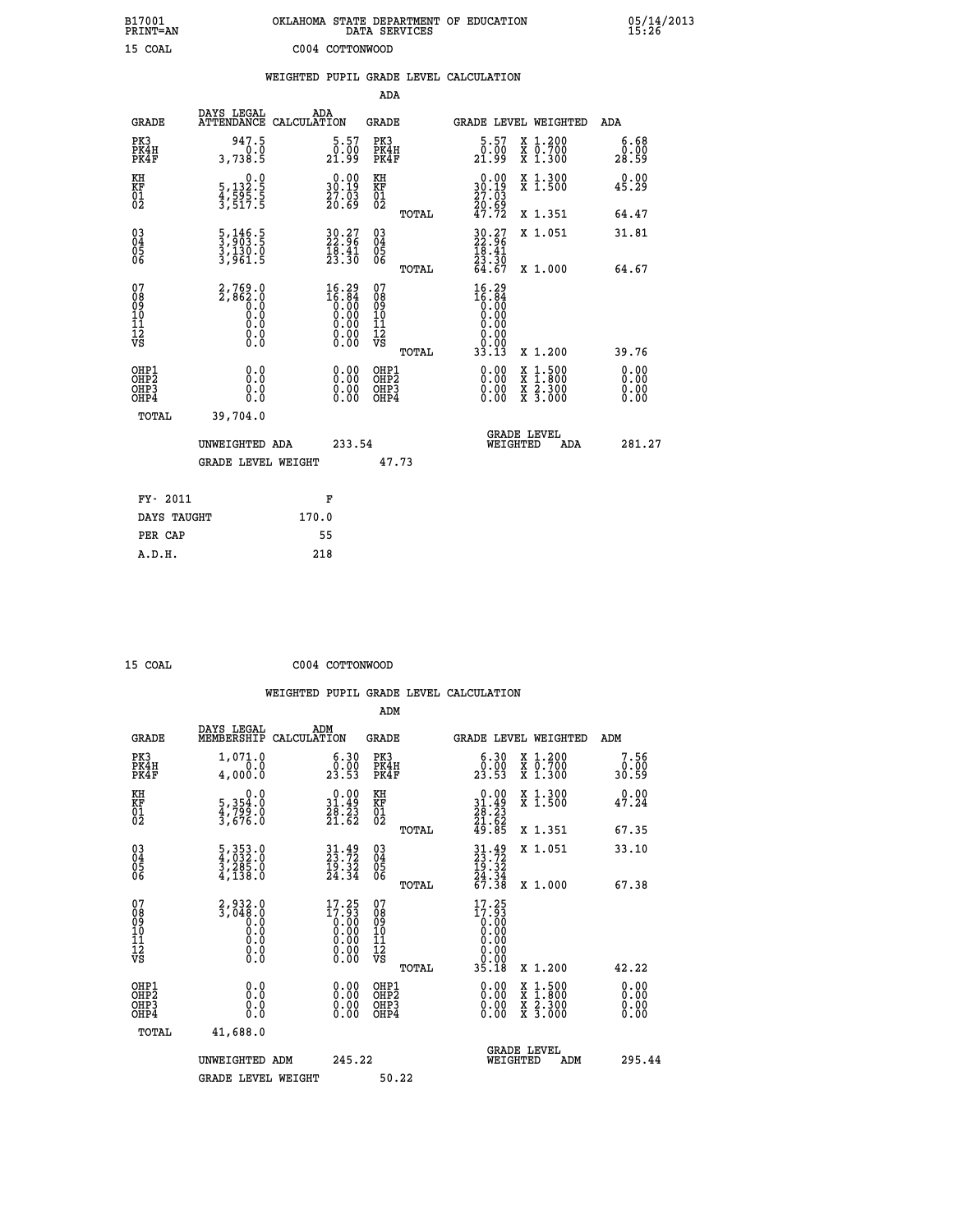| B17001<br>PRINT=AN                |                                                                                                      | OKLAHOMA STATE DEPARTMENT OF EDUCATION                      | DATA SERVICES                                      |                                                       |                                                                                                  | $05/14/2013$<br>15:26         |  |
|-----------------------------------|------------------------------------------------------------------------------------------------------|-------------------------------------------------------------|----------------------------------------------------|-------------------------------------------------------|--------------------------------------------------------------------------------------------------|-------------------------------|--|
| 15 COAL                           |                                                                                                      | I001 COALGATE                                               |                                                    |                                                       |                                                                                                  |                               |  |
|                                   |                                                                                                      | WEIGHTED PUPIL GRADE LEVEL CALCULATION                      |                                                    |                                                       |                                                                                                  |                               |  |
|                                   |                                                                                                      |                                                             | <b>ADA</b>                                         |                                                       |                                                                                                  |                               |  |
| GRADE                             | DAYS LEGAL                                                                                           | ADA<br>ATTENDANCE CALCULATION                               | GRADE                                              |                                                       | GRADE LEVEL WEIGHTED                                                                             | ADA                           |  |
| PK3<br>PK4H<br>PK4F               | 617.0<br>0.0<br>5,207.0                                                                              | $\begin{smallmatrix} 3.67\ 0.00 \ 30.99 \end{smallmatrix}$  | PK3<br>PK4H<br>PK4F                                | 3.67<br>,,,,<br>€€.0ε                                 | X 1.200<br>X 0.700<br>X 1.300                                                                    | 4.40<br>0.00<br>40.29         |  |
| KH<br>KF<br>01<br>02              | 0.0<br>6,400.0<br>$\frac{7}{8}$ , $\frac{15}{9}$ , $\frac{5}{5}$                                     | 38.10<br>$\frac{44}{53}$ : $\frac{54}{16}$                  | KH<br>KF<br>01<br>02                               | 38.10<br>$\frac{44}{53}$ $\cdot\frac{64}{16}$         | X 1.300<br>X 1.500                                                                               | 0.00<br>57.15                 |  |
|                                   |                                                                                                      |                                                             | TOTAL                                              | 97.80                                                 | X 1.351                                                                                          | 132.13                        |  |
| $\substack{03 \\ 04}$<br>Ŏ5<br>06 | 7,276.5<br>7,034.0<br>7,596.0                                                                        | $41.69$<br>$43.31$<br>$41.87$<br>$45.21$                    | $\begin{matrix} 03 \\ 04 \\ 05 \\ 06 \end{matrix}$ | $41.69$<br>$43.31$<br>41.87<br>$\frac{45.21}{130.39}$ | X 1.051                                                                                          | 43.82                         |  |
| 07                                |                                                                                                      |                                                             | TOTAL<br>07                                        |                                                       | X 1.000                                                                                          | 130.39                        |  |
| 08<br>09<br>11<br>11<br>12<br>VS  | $\begin{smallmatrix} 9,183.5\\7,577.0\\10,327.0\\11,642.0\\9,523.5\\10,307.5\\0.0 \end{smallmatrix}$ | 54.66<br>45.10<br>61.47<br>69.30<br>56.69<br>56.35<br>61.35 | 08901112<br>1112<br>VS                             | 54.66<br>45.10<br>61.47<br>69.30<br>56.69<br>61.35    |                                                                                                  |                               |  |
|                                   |                                                                                                      |                                                             | TOTAL                                              | 348.57                                                | X 1.200                                                                                          | 418.28                        |  |
| OHP1<br>OHP2<br>OHP3<br>OHP4      | 1,142.5<br>0.0<br>0.0<br>0.0                                                                         | 6:80<br>$\begin{smallmatrix} 0.00 \ 0.00 \end{smallmatrix}$ | OHP1<br>OHP <sub>2</sub><br>OHP3<br>OHP4           | 6:80<br>0.00<br>0.00                                  | $\begin{smallmatrix} x & 1 & 500 \\ x & 1 & 800 \\ x & 2 & 300 \\ x & 3 & 000 \end{smallmatrix}$ | 10.20<br>0.00<br>0.00<br>0.00 |  |
| TOTAL                             | 117,268.5                                                                                            |                                                             |                                                    |                                                       |                                                                                                  |                               |  |
|                                   | UNWEIGHTED ADA                                                                                       | 698.01                                                      |                                                    | WEIGHTED                                              | <b>GRADE LEVEL</b><br>ADA                                                                        | 836.66                        |  |
|                                   | <b>GRADE LEVEL WEIGHT</b>                                                                            |                                                             | 138.65                                             |                                                       |                                                                                                  |                               |  |
| FY- 2011                          |                                                                                                      | F                                                           |                                                    |                                                       |                                                                                                  |                               |  |
| DAYS TAUGHT                       |                                                                                                      | 168.0                                                       |                                                    |                                                       |                                                                                                  |                               |  |
| PER CAP                           |                                                                                                      | 90                                                          |                                                    |                                                       |                                                                                                  |                               |  |

| 15 COAL | I001 COALGATE |
|---------|---------------|
|         |               |

 **WEIGHTED PUPIL GRADE LEVEL CALCULATION ADM DAYS LEGAL ADM GRADE MEMBERSHIP CALCULATION GRADE GRADE LEVEL WEIGHTED ADM PK3 617.0 3.67 PK3 3.67 X 1.200 4.40 PK4H 0.0 0.00 PK4H 0.00 X 0.700 0.00 PK4F 5,673.0 33.77 PK4F 33.77 X 1.300 43.90 KH 0.0 0.00 KH 0.00 X 1.300 0.00 KF 6,724.0 40.02 KF 40.02 X 1.500 60.03** 01 7,919.0 47.14 01 47.14<br>02 9,501.0 56.55 02 56.55  **TOTAL 103.69 X 1.351 140.09 03 7,312.0 43.52 03 43.52 X 1.051 45.74 04 7,651.0 45.54 04 45.54 05 7,454.0 44.37 05 44.37** 06 7,981.0 47.51 06 <sub>momas</sub> 47.51  **TOTAL 137.42 X 1.000 137.42**  $\begin{array}{cccc} 07 & 9,508.0 & 56.60 & 07 & 56.60 \ 08 & 7,898.0 & 47.01 & 08 & 47.01 \ 09 & 10,819.0 & 64.40 & 09 & 64.40 \ 10 & 12,222.0 & 72.75 & 10 & 72.75 \ 11 & 9,941.0 & 59.17 & 11 & 59.17 \ \hline \textrm{vs} & 10,849.0 & 64.52 & 12 & 64.52 \ 0.8 & 0.0 & 64.5 &$  **TOTAL 364.45 X 1.200 437.34** OHP1 1,176.0 7.00 OHP1 7.00 X 1.500 10.50<br>OHP2 1,176.0 0.00 OHP1 7.00 X 1.500 10.50<br>OHP3 0.00 0.00 OHP3 0.00 X 2.300 0.00  **OHP4 0.0 0.00 OHP4 0.00 X 3.000 0.00 TOTAL 123,236.0 GRADE LEVEL UNWEIGHTED ADM 733.54 WEIGHTED ADM 879.42 GRADE LEVEL WEIGHT 145.88**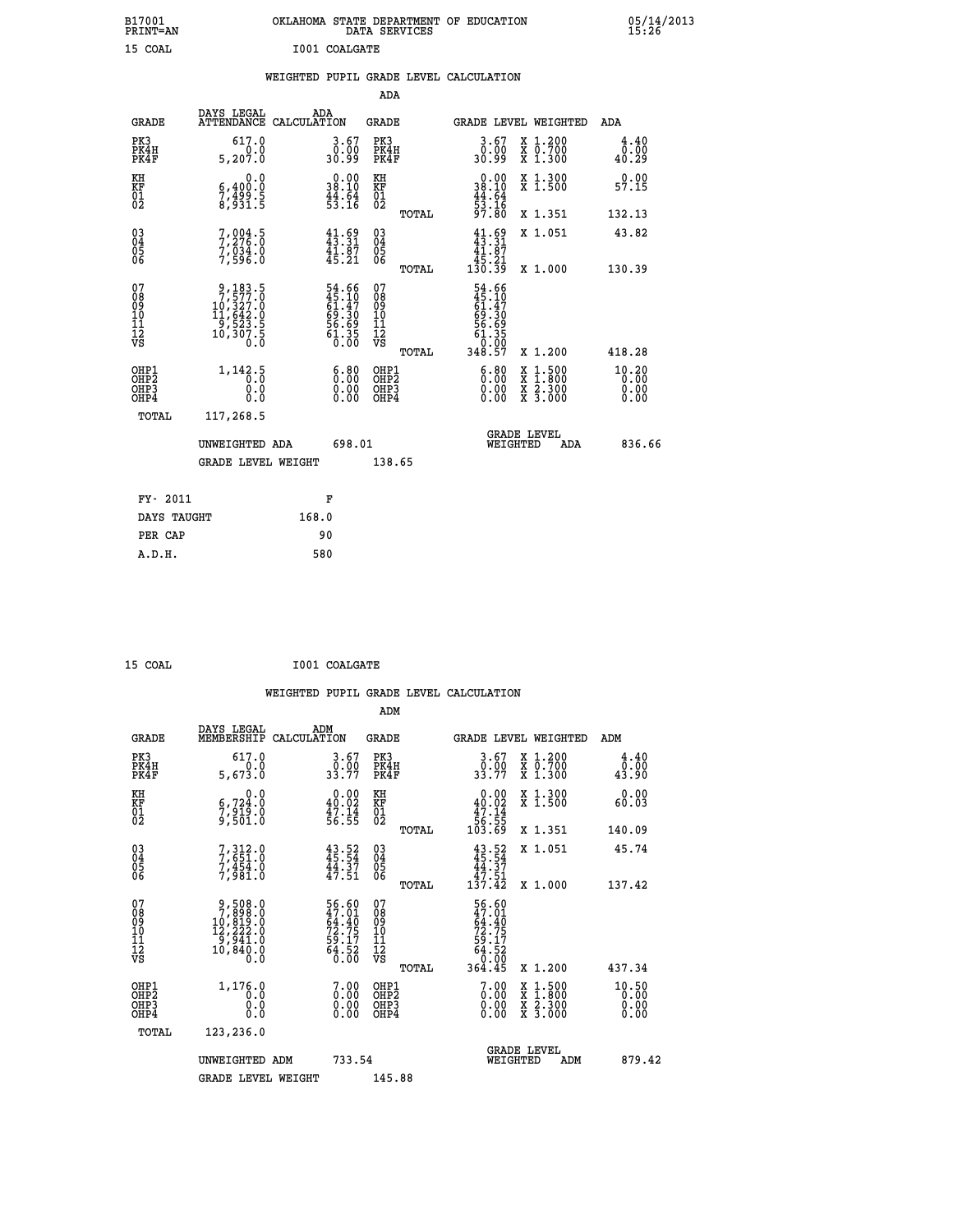| B17001<br>PRINT=AN                                 |                                                                | OKLAHOMA STATE DEPARTMENT OF EDUCATION                                  | DATA SERVICES                                      |                                                       |                                                                                                  | 05/14/2013                   |  |
|----------------------------------------------------|----------------------------------------------------------------|-------------------------------------------------------------------------|----------------------------------------------------|-------------------------------------------------------|--------------------------------------------------------------------------------------------------|------------------------------|--|
| 15 COAL                                            |                                                                | I002 TUPELO                                                             |                                                    |                                                       |                                                                                                  |                              |  |
|                                                    |                                                                | WEIGHTED PUPIL GRADE LEVEL CALCULATION                                  |                                                    |                                                       |                                                                                                  |                              |  |
|                                                    |                                                                |                                                                         | <b>ADA</b>                                         |                                                       |                                                                                                  |                              |  |
| <b>GRADE</b>                                       | DAYS LEGAL                                                     | ADA<br>ATTENDANCE CALCULATION                                           | <b>GRADE</b>                                       | <b>GRADE LEVEL WEIGHTED</b>                           |                                                                                                  | ADA                          |  |
| PK3<br>PK4H<br>PK4F                                | 0.0<br>0.0<br>3,302.0                                          | $\begin{smallmatrix} 0.00\\ 0.00\\ 19.65 \end{smallmatrix}$             | PK3<br>PK4H<br>PK4F                                | 0.00<br>0.00<br>19.65                                 | X 1.200<br>X 0.700<br>X 1.300                                                                    | 0.00<br>0.00<br>25.55        |  |
| KH<br>KF<br>01<br>02                               | 0.0<br>2,770.0<br>2,396.5<br>2,823.5                           | $\begin{smallmatrix} 0.00\\ 16.49\\ 14.26\\ 16.81 \end{smallmatrix}$    | KH<br>KF<br>01<br>02                               | $0.00$<br>$16.49$<br>$14.26$<br>$16.81$<br>$31.07$    | X 1.300<br>X 1.500                                                                               | 0.00<br>24.74                |  |
|                                                    |                                                                |                                                                         | TOTAL                                              |                                                       | X 1.351                                                                                          | 41.98                        |  |
| $\begin{matrix} 03 \\ 04 \\ 05 \\ 06 \end{matrix}$ | 3,249.5<br>3,389.0<br>3,470.0                                  | $\frac{19.34}{20.17}$<br>20.65                                          | $\begin{matrix} 03 \\ 04 \\ 05 \\ 06 \end{matrix}$ | $\frac{19.34}{10.00}$<br>20.17<br>20.65<br>50.82      | X 1.051<br>X 1.000                                                                               | 20.33<br>50.82               |  |
| 07<br>08<br>09<br>11<br>11<br>12<br>VS             | 2,908.5<br>3,805.0<br>1,241.5<br>3,305.5<br>3,626.0<br>4,113.5 | $17.31$<br>$22.65$<br>$7.39$<br>$19.68$<br>$21.58$<br>$24.49$<br>$0.00$ | TOTAL<br>07<br>08<br>09<br>11<br>11<br>12<br>VS    | 17.31<br>22:55<br>7:39<br>19:58<br>21.58<br>24.49     |                                                                                                  |                              |  |
|                                                    |                                                                |                                                                         | TOTAL                                              | $\overline{0}$ . $\overline{0}\overline{0}$<br>113.10 | X 1.200                                                                                          | 135.72                       |  |
| OHP1<br>OHP2<br>OHP3<br>OHP4                       | 0.0<br>0.0<br>0.0<br>0.0                                       | 0.00<br>0.00<br>0.00                                                    | OHP1<br>OHP2<br>OHP3<br>OHP4                       | 0.00<br>0.00<br>0.00                                  | $\begin{smallmatrix} x & 1 & 500 \\ x & 1 & 800 \\ x & 2 & 300 \\ x & 3 & 000 \end{smallmatrix}$ | 0.00<br>0.00<br>0.00<br>0.00 |  |
| TOTAL                                              | 42,080.5                                                       |                                                                         |                                                    |                                                       |                                                                                                  |                              |  |
|                                                    | UNWEIGHTED ADA                                                 | 250.47                                                                  |                                                    | WEIGHTED                                              | <b>GRADE LEVEL</b><br>ADA                                                                        | 299.14                       |  |
|                                                    | <b>GRADE LEVEL WEIGHT</b>                                      |                                                                         | 48.67                                              |                                                       |                                                                                                  |                              |  |
| FY- 2011                                           |                                                                | F                                                                       |                                                    |                                                       |                                                                                                  |                              |  |
| DAYS TAUGHT                                        |                                                                | 168.0                                                                   |                                                    |                                                       |                                                                                                  |                              |  |
| PER CAP                                            |                                                                | 90                                                                      |                                                    |                                                       |                                                                                                  |                              |  |

 **WEIGHTED PUPIL GRADE LEVEL CALCULATION ADM DAYS LEGAL ADM GRADE MEMBERSHIP CALCULATION GRADE GRADE LEVEL WEIGHTED ADM PK3 0.0 0.00 PK3 0.00 X 1.200 0.00 PK4H 0.0 0.00 PK4H 0.00 X 0.700 0.00 PK4F 3,817.0 22.72 PK4F 22.72 X 1.300 29.54 KH 0.0 0.00 KH 0.00 X 1.300 0.00 KF 3,011.0 17.92 KF 17.92 X 1.500 26.88 01 2,587.0 15.40 01 15.40 02 3,004.0 17.88 02 17.88 TOTAL 33.28 X 1.351 44.96 03 3,419.0 20.35 03 20.35 X 1.051 21.39 04 1,798.0 10.70 04 10.70 05 3,708.0 22.07 05 22.07 06 3,678.0 21.89 06 21.89 TOTAL 54.66 X 1.000 54.66**  $\begin{array}{cccc} 07 & 3\,,095.0 & 18.42 & 07 & 18.42 \ 08 & 4\,,051.0 & 24.11 & 08 & 24.11 \ 09 & 1\,,322.0 & 2.118 & 10 & 21.18 \ 10 & 3\,,559.0 & 21.18 & 10 & 21.18 \ 11 & 3\,,922.0 & 233.35 & 11 & 23.35 \ 12 & 4\,,255.0 & 25.36 & 12 & 23.35 \ 13 & 6.00 & 23.35 & 12$  **TOTAL 120.27 X 1.200 144.32 OHP1 0.0 0.00 OHP1 0.00 X 1.500 0.00 OHP2 0.0 0.00 OHP2 0.00 X 1.800 0.00 OHP3 0.0 0.00 OHP3 0.00 X 2.300 0.00 OHP4 0.0 0.00 OHP4 0.00 X 3.000 0.00 TOTAL 45,228.0 GRADE LEVEL UNWEIGHTED ADM 269.20 WEIGHTED ADM 321.75** GRADE LEVEL WEIGHT 52.55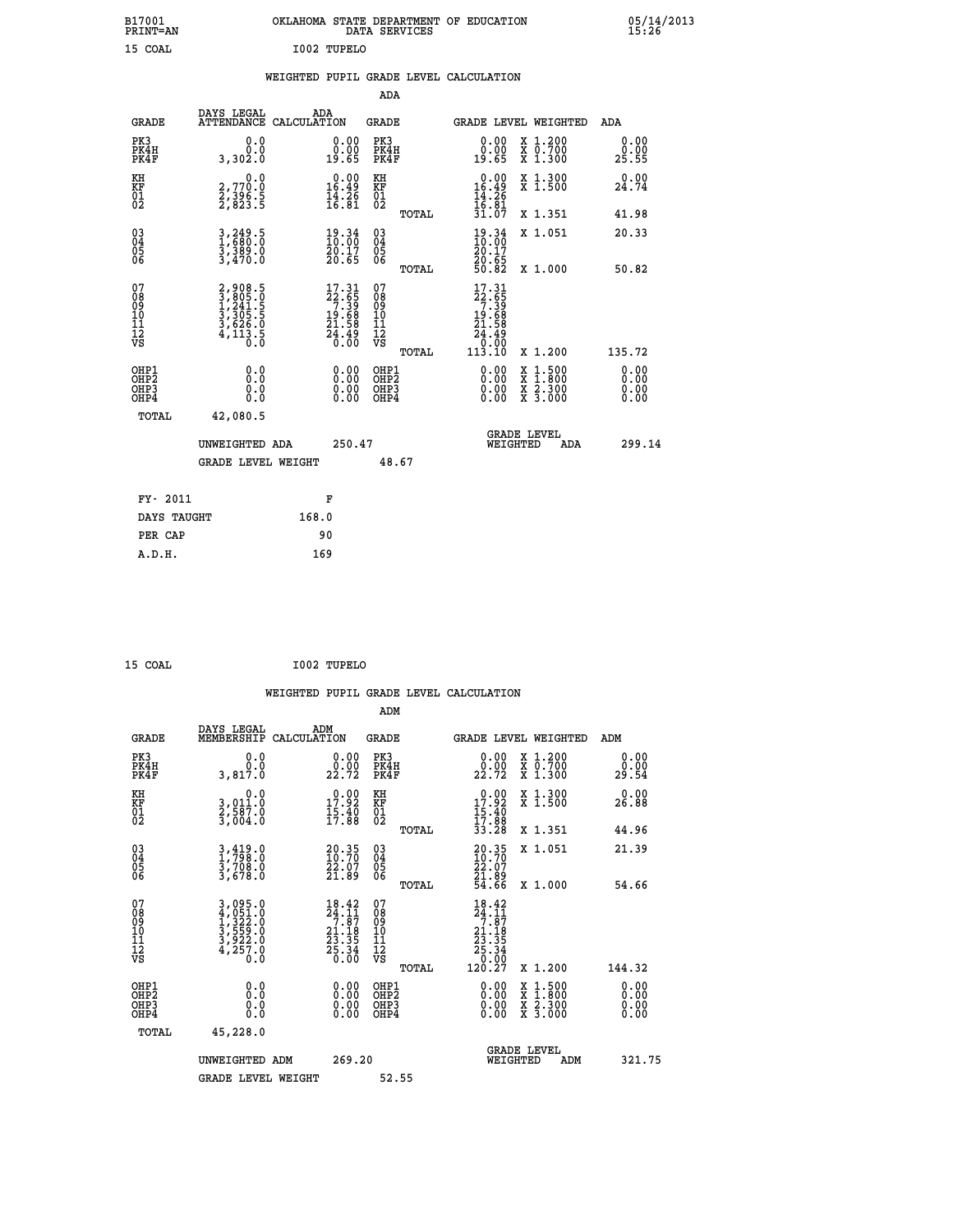| 7001<br>INT=AN | OKLAHOMA STATE DEPARTMENT OF EDUCATION<br>DATA SERVICES |  |
|----------------|---------------------------------------------------------|--|
| COAL           | COUNTY TOTALS                                           |  |

05/14/2013<br>15:26

|                                                              |                                                                                                   | WEIGHTED PUPIL GRADE LEVEL CALCULATION                                   |                                                 |                                                                                                                                                                                                       |                        |
|--------------------------------------------------------------|---------------------------------------------------------------------------------------------------|--------------------------------------------------------------------------|-------------------------------------------------|-------------------------------------------------------------------------------------------------------------------------------------------------------------------------------------------------------|------------------------|
|                                                              |                                                                                                   |                                                                          | ADA                                             |                                                                                                                                                                                                       |                        |
| <b>GRADE</b>                                                 | DAYS LEGAL                                                                                        | ADA<br>ATTENDANCE CALCULATION                                            | <b>GRADE</b>                                    | <b>GRADE LEVEL WEIGHTED</b>                                                                                                                                                                           | ADA                    |
| PK3<br>PK4H<br>PK4F                                          | 1,564.5<br>Ō.O<br>12,247.5                                                                        | 9.24<br>$\frac{0.00}{72.63}$                                             | PK3<br>PK4H<br>PK4F                             | $\begin{smallmatrix} 9.24\ 0.00 \ 72.63 \end{smallmatrix}$<br>X 1.200<br>X 0.700<br>X 1.300                                                                                                           | 11.08<br>0.00<br>94.43 |
| KH<br>KF<br>01<br>02                                         | 0.0<br>14,302.5<br>14,491.5<br>15,272.5                                                           | $0.00$<br>84.78<br>85.93<br>90.66                                        | KH<br>KF<br>01<br>02                            | $0.00$<br>84.78<br>X 1.300<br>X 1.500<br>88:38<br>88:66<br>176:59                                                                                                                                     | 127.18                 |
|                                                              |                                                                                                   |                                                                          | TOTAL                                           | X 1.351                                                                                                                                                                                               | 238.58                 |
| $\begin{smallmatrix} 03 \\[-4pt] 04 \end{smallmatrix}$<br>05 | $\begin{smallmatrix} 15\,,400\,.5\\ 12\,,859\,.5\\ 13\,,553\,.0\\ 15\,,027\,.5 \end{smallmatrix}$ | 91.30<br>76.27<br>80.45<br>89.16                                         | $^{03}_{04}$<br>05<br>06                        | $\begin{smallmatrix} 91.30\\ 76.27\\ 80.45\\ 89.16\\ 245.88 \end{smallmatrix}$<br>X 1.051                                                                                                             | 341.84                 |
| 06                                                           |                                                                                                   |                                                                          | TOTAL                                           | X 1.000                                                                                                                                                                                               | 245.88                 |
| 07<br>08<br>09<br>01<br>11<br>11<br>12<br>VS                 |                                                                                                   | $88.26$<br>$84.59$<br>$68.96$<br>$88.27$<br>$78.27$<br>$85.84$<br>$0.00$ | 07<br>08<br>09<br>10<br>11<br>12<br>VS<br>TOTAL | $\begin{array}{r} 88\cdot 26 \\ 84\cdot 59 \\ 68\cdot 98 \\ 68\cdot 98 \\ 78\cdot 27 \\ 85\cdot 84 \\ 94\cdot 80 \end{array}$<br>X 1.200                                                              | 593.76                 |
| OHP1<br>OHP2<br>OHP3<br>OHP4                                 | 1, 142.5<br>0.0<br>0.0                                                                            | $\begin{smallmatrix} 6.80\ 0.00\ 0.00 \end{smallmatrix}$                 | OHP1<br>OHP2<br>OHP <sub>3</sub>                | $\begin{smallmatrix} 6.80\ 0.00\ 0.00 \end{smallmatrix}$<br>$\begin{smallmatrix} \mathtt{X} & 1\cdot500\\ \mathtt{X} & 1\cdot800\\ \mathtt{X} & 2\cdot300\\ \mathtt{X} & 3\cdot000 \end{smallmatrix}$ | 10.20<br>0.00<br>0.00  |
| TOTAL                                                        | 199,053.0                                                                                         |                                                                          |                                                 |                                                                                                                                                                                                       |                        |
|                                                              | UNWEIGHTED ADA                                                                                    | 1,182.02                                                                 |                                                 | <b>GRADE LEVEL</b><br>WEIGHTED                                                                                                                                                                        | 1,417.07<br>ADA        |
|                                                              | <b>GRADE LEVEL WEIGHT</b>                                                                         |                                                                          | 235.05                                          |                                                                                                                                                                                                       |                        |
| FY- 2011                                                     |                                                                                                   | F                                                                        |                                                 |                                                                                                                                                                                                       |                        |
| DAYS TAUGHT                                                  |                                                                                                   | 506.0                                                                    |                                                 |                                                                                                                                                                                                       |                        |
| PER CAP                                                      |                                                                                                   | 235                                                                      |                                                 |                                                                                                                                                                                                       |                        |

 **A.D.H. 967**

 **B17001<br>PRINT=AN** 

 **COAL COUNTY TOTALS**

|                                                       |                                                                                                                                                                                               |                                                                    | ADM                                                 |                                                                  |                                          |                               |
|-------------------------------------------------------|-----------------------------------------------------------------------------------------------------------------------------------------------------------------------------------------------|--------------------------------------------------------------------|-----------------------------------------------------|------------------------------------------------------------------|------------------------------------------|-------------------------------|
| <b>GRADE</b>                                          | DAYS LEGAL<br>MEMBERSHIP                                                                                                                                                                      | ADM<br>CALCULATION                                                 | <b>GRADE</b>                                        | <b>GRADE LEVEL WEIGHTED</b>                                      |                                          | ADM                           |
| PK3<br>PK4H<br>PK4F                                   | 1,688.0<br>0.0<br>13,490.0                                                                                                                                                                    | 9.97<br>0.00<br>80.02                                              | PK3<br>PK4H<br>PK4F                                 | 0.97<br>80.02                                                    | X 1.200<br>X 0.700<br>X 1.300            | 11.08<br>0.00<br>104.03       |
| KH<br>KF<br>01<br>02                                  | 0.0<br>15,089:0<br>15,305:0<br>16,181:0                                                                                                                                                       | $\begin{smallmatrix} 0.00\\89.43\\90.77\\96.05 \end{smallmatrix}$  | KH<br>KF<br>01<br>02                                | $0.00\n89.43\n90.77\n96.05\n186.82$                              | X 1.300<br>X 1.500                       | 0.00<br>134.15                |
|                                                       |                                                                                                                                                                                               |                                                                    | TOTAL                                               |                                                                  | X 1.351                                  | 252.40                        |
| 03<br>04<br>05<br>06                                  | $16,084.0$<br>$13,481.0$<br>$14,447.0$<br>15,797.0                                                                                                                                            | 95.36<br>79.96<br>85.76<br>93.74                                   | $\begin{array}{c} 03 \\ 04 \\ 05 \\ 06 \end{array}$ | 95.36<br>79.96<br>85.76<br>93.74<br>259.46                       | X 1.051                                  | 100.23                        |
|                                                       |                                                                                                                                                                                               |                                                                    | TOTAL                                               |                                                                  | X 1.000                                  | 259.46                        |
| 07<br>08<br>09<br>101<br>112<br>VS                    | $\begin{smallmatrix} 15 \,,\, 535 \,. \,0 \\ 14 \,,\, 997 \,. \,0 \\ 12 \,,\, 141 \,. \,0 \\ 15 \,,\, 781 \,. \,0 \\ 13 \,,\, 863 \,. \,0 \\ 15 \,,\, 097 \,. \,0 \\ 0 \,. \end{smallmatrix}$ | 92.27<br>89.05<br>72.27<br>93.93<br>82.52<br>89.86<br>80.00        | 07<br>08<br>09<br>101<br>11<br>12<br>VS<br>TOTAL    | 92.27<br>381.057<br>72.27<br>93.93<br>88.586<br>80.000<br>519.90 | X 1.200                                  | 623.88                        |
| OHP1<br>OH <sub>P</sub> 2<br>OH <sub>P3</sub><br>OHP4 | 1,176.0<br>0.0<br>0.000                                                                                                                                                                       | $\begin{smallmatrix} 7.00 \ 0.00 \ 0.00 \end{smallmatrix}$<br>0.00 | OHP1<br>OHP2<br>OHP3<br>OHP4                        | 7.00<br>0.00<br>0.00                                             | X 1:500<br>X 1:800<br>X 2:300<br>X 3:000 | 10.50<br>0.00<br>0.00<br>0.00 |
| TOTAL                                                 | 210,152.0                                                                                                                                                                                     |                                                                    |                                                     |                                                                  |                                          |                               |
|                                                       | UNWEIGHTED                                                                                                                                                                                    | 1,247.96<br>ADM                                                    |                                                     | <b>GRADE LEVEL</b><br>WEIGHTED                                   | ADM                                      | 1,496.61                      |
|                                                       | GRADE LEVEL WEIGHT                                                                                                                                                                            |                                                                    | 248.65                                              |                                                                  |                                          |                               |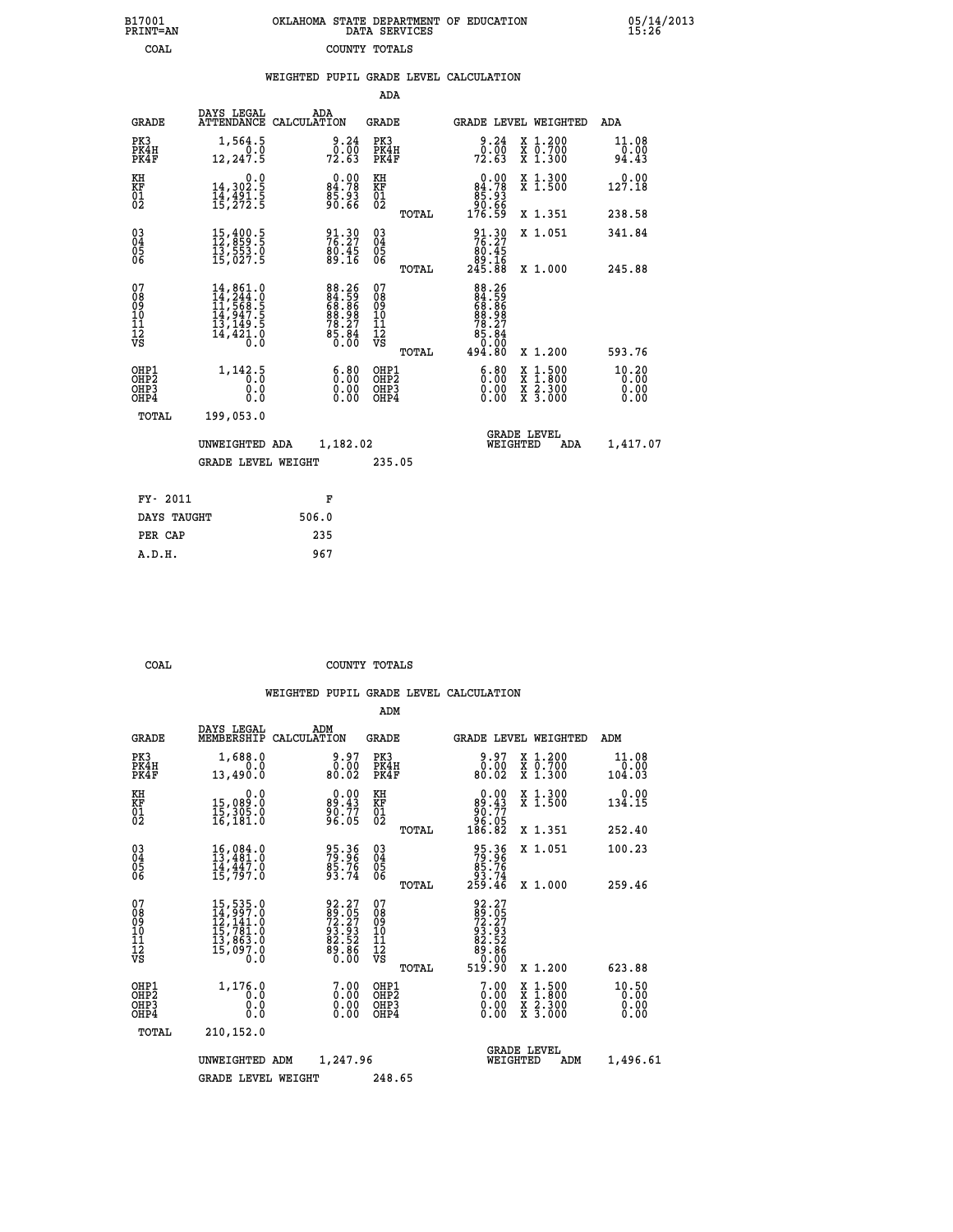| B17001<br><b>PRINT=AN</b> | OKLAHOMA<br>. STATE DEPARTMENT OF EDUCATION<br>DATA SERVICES | 05/14/2013<br>15:26 |
|---------------------------|--------------------------------------------------------------|---------------------|
| 16<br>COMANCHE            | C048 FLOWER MOUND                                            |                     |

|                                                       |                                      | WEIGHTED PUPIL GRADE LEVEL CALCULATION                                                        |                                                    |       |                                                                                                                                                                                                                                                                                |                                                                                                                                           |                       |
|-------------------------------------------------------|--------------------------------------|-----------------------------------------------------------------------------------------------|----------------------------------------------------|-------|--------------------------------------------------------------------------------------------------------------------------------------------------------------------------------------------------------------------------------------------------------------------------------|-------------------------------------------------------------------------------------------------------------------------------------------|-----------------------|
|                                                       |                                      |                                                                                               | ADA                                                |       |                                                                                                                                                                                                                                                                                |                                                                                                                                           |                       |
| <b>GRADE</b>                                          | DAYS LEGAL<br>ATTENDANCE CALCULATION | ADA                                                                                           | <b>GRADE</b>                                       |       |                                                                                                                                                                                                                                                                                | <b>GRADE LEVEL WEIGHTED</b>                                                                                                               | ADA                   |
| PK3<br>PK4H<br>PK4F                                   | 30.0<br>0.0<br>10,134.5              | $\begin{smallmatrix} 0.18\\ 0.00\\ 59.61 \end{smallmatrix}$                                   | PK3<br>PK4H<br>PK4F                                |       | 0.18<br>ŏ:ōŏ<br>59:61                                                                                                                                                                                                                                                          | X 1.200<br>X 0.700<br>X 1.300                                                                                                             | 0.22<br>0.00<br>77.49 |
| KH<br>KF<br>01<br>02                                  | 0.0<br>8,669:5<br>8,128:0<br>8,137:0 | $0.00$<br>51.00<br>$\frac{47.81}{47.86}$                                                      | KH<br>KF<br>01<br>02                               |       | $0.00$<br>51.00<br>47.81<br>47.86<br>5.67                                                                                                                                                                                                                                      | X 1.300<br>X 1.500                                                                                                                        | 0.00<br>76.50         |
|                                                       |                                      |                                                                                               |                                                    | TOTAL |                                                                                                                                                                                                                                                                                | X 1.351                                                                                                                                   | 129.25                |
| $^{03}_{04}$<br>05<br>06                              | 8,394.5<br>6,081.0<br>5,120.0<br>Õ.Ŏ | $\frac{49}{35}.77$<br>30.12<br>0.00                                                           | $\begin{matrix} 03 \\ 04 \\ 05 \\ 06 \end{matrix}$ |       | $\frac{49}{35}$ : 77<br>30.12                                                                                                                                                                                                                                                  | X 1.051                                                                                                                                   | 51.90                 |
|                                                       |                                      |                                                                                               |                                                    | TOTAL | $\begin{smallmatrix} 0.000 0.000 0.000 0.000 0.000 0.000 0.000 0.000 0.000 0.000 0.000 0.000 0.000 0.000 0.000 0.000 0.000 0.000 0.000 0.000 0.000 0.000 0.000 0.000 0.000 0.000 0.000 0.000 0.000 0.000 0.000 0.000 0.000 0.000 0.000 0.0$                                    | X 1.000                                                                                                                                   | 65.89                 |
| 07<br>08<br>09<br>101<br>11<br>12<br>VS               | 0.0                                  | $\begin{smallmatrix} 0.00\ 0.00\ 0.00\ 0.00\ 0.00\ 0.00\ 0.00\ 0.00\ 0.00\ \end{smallmatrix}$ | 078<br>089<br>0011<br>11<br>12<br>VS               | TOTAL | 0.00<br>0.00<br>Ŏ.ŎŎ<br>0.00<br>0.00<br>0.00<br>0.00<br>0.00                                                                                                                                                                                                                   | X 1.200                                                                                                                                   | 0.00                  |
| OHP1<br>OHP2<br>OH <sub>P</sub> 3<br>OH <sub>P4</sub> | 0.0<br>0.0<br>0.0                    | $\begin{smallmatrix} 0.00 \ 0.00 \ 0.00 \ 0.00 \end{smallmatrix}$                             | OHP1<br>OHP2<br>OHP3<br>OHP4                       |       | $\begin{smallmatrix} 0.00 & 0.00 & 0.00 & 0.00 & 0.00 & 0.00 & 0.00 & 0.00 & 0.00 & 0.00 & 0.00 & 0.00 & 0.00 & 0.00 & 0.00 & 0.00 & 0.00 & 0.00 & 0.00 & 0.00 & 0.00 & 0.00 & 0.00 & 0.00 & 0.00 & 0.00 & 0.00 & 0.00 & 0.00 & 0.00 & 0.00 & 0.00 & 0.00 & 0.00 & 0.00 & 0.0$ | $\begin{smallmatrix} \mathtt{X} & 1\cdot500\\ \mathtt{X} & 1\cdot800\\ \mathtt{X} & 2\cdot300\\ \mathtt{X} & 3\cdot000 \end{smallmatrix}$ | 0.00<br>0.00<br>0.00  |
| TOTAL                                                 | 54,694.5                             |                                                                                               |                                                    |       |                                                                                                                                                                                                                                                                                |                                                                                                                                           |                       |
|                                                       | UNWEIGHTED ADA                       | 321.73                                                                                        |                                                    |       | WEIGHTED                                                                                                                                                                                                                                                                       | <b>GRADE LEVEL</b><br>ADA                                                                                                                 | 401.25                |
|                                                       | <b>GRADE LEVEL WEIGHT</b>            |                                                                                               |                                                    | 79.52 |                                                                                                                                                                                                                                                                                |                                                                                                                                           |                       |
| FY- 2011                                              |                                      | F                                                                                             |                                                    |       |                                                                                                                                                                                                                                                                                |                                                                                                                                           |                       |
| DAYS TAUGHT                                           |                                      | 170.0                                                                                         |                                                    |       |                                                                                                                                                                                                                                                                                |                                                                                                                                           |                       |
| PER CAP                                               |                                      | 33                                                                                            |                                                    |       |                                                                                                                                                                                                                                                                                |                                                                                                                                           |                       |

| $16$ COMMUTIVE |  |
|----------------|--|

 **ADM**

 **16 COMANCHE C048 FLOWER MOUND**

| <b>GRADE</b>                                       | DAYS LEGAL<br>MEMBERSHIP CALCULATION                                          | ADM                                                                                           | <b>GRADE</b>                                       |       |                                                                             |          | GRADE LEVEL WEIGHTED                     | ADM                   |  |
|----------------------------------------------------|-------------------------------------------------------------------------------|-----------------------------------------------------------------------------------------------|----------------------------------------------------|-------|-----------------------------------------------------------------------------|----------|------------------------------------------|-----------------------|--|
| PK3<br>PK4H<br>PK4F                                | 30.0<br>0.0<br>10,639.0                                                       | 0.18<br>ŏ:ōŏ<br>62:58                                                                         | PK3<br>PK4H<br>PK4F                                |       | 0.18<br>0.00<br>62.58                                                       |          | X 1.200<br>X 0.700<br>X 1.300            | 0.22<br>0.00<br>81.35 |  |
| KH<br>KF<br>01<br>02                               | 0.0<br>9,040:0<br>8,403:0<br>8,467:0                                          | $\begin{smallmatrix} 0.00\\ 53.18\\ 49.43\\ 49.81 \end{smallmatrix}$                          | KH<br>KF<br>01<br>02                               |       | $\begin{smallmatrix} 0.00\\ 53.18\\ 49.43\\ 49.81\\ 9.24 \end{smallmatrix}$ |          | X 1.300<br>X 1.500                       | 0.00<br>79.77         |  |
|                                                    |                                                                               |                                                                                               |                                                    | TOTAL |                                                                             |          | X 1.351                                  | 134.07                |  |
| $\begin{matrix} 03 \\ 04 \\ 05 \\ 06 \end{matrix}$ | 8,652.0<br>6,347.0<br>5,318.0<br>0.0                                          | $\begin{smallmatrix} 50.89\\ 37.34\\ 31.28\\ 0.00 \end{smallmatrix}$                          | $\begin{matrix} 03 \\ 04 \\ 05 \\ 06 \end{matrix}$ |       | 50.89<br>37.34<br>31.28<br>0.00                                             |          | X 1.051                                  | 53.49                 |  |
|                                                    |                                                                               |                                                                                               |                                                    | TOTAL | 68.62                                                                       |          | X 1.000                                  | 68.62                 |  |
| 07<br>08<br>09<br>101<br>11<br>12<br>VS            | $\begin{array}{c} 0.00000\\ -0.0000\\ -0.0000\\ -0.0000\\ -0.0000\end{array}$ | $\begin{smallmatrix} 0.00\ 0.00\ 0.00\ 0.00\ 0.00\ 0.00\ 0.00\ 0.00\ 0.00\ \end{smallmatrix}$ | 07<br>08<br>09<br>01<br>11<br>11<br>12<br>VS       |       |                                                                             |          |                                          |                       |  |
|                                                    |                                                                               |                                                                                               |                                                    | TOTAL | 0.00                                                                        |          | X 1.200                                  | 0.00                  |  |
| OHP1<br>OHP2<br>OHP3<br>OHP4                       | 0.0<br>0.0<br>Ŏ.Ŏ                                                             | $\begin{smallmatrix} 0.00 \ 0.00 \ 0.00 \ 0.00 \end{smallmatrix}$                             | OHP1<br>OHP2<br>OHP3<br>OHP4                       |       | $0.00$<br>$0.00$<br>0.00                                                    |          | X 1:500<br>X 1:800<br>X 2:300<br>X 3:000 | 0.00<br>0.00<br>0.00  |  |
| TOTAL                                              | 56,896.0                                                                      |                                                                                               |                                                    |       |                                                                             |          |                                          |                       |  |
|                                                    | UNWEIGHTED                                                                    | 334.69<br>ADM                                                                                 |                                                    |       |                                                                             | WEIGHTED | <b>GRADE LEVEL</b><br>ADM                | 417.52                |  |
|                                                    | <b>GRADE LEVEL WEIGHT</b>                                                     |                                                                                               | 82.83                                              |       |                                                                             |          |                                          |                       |  |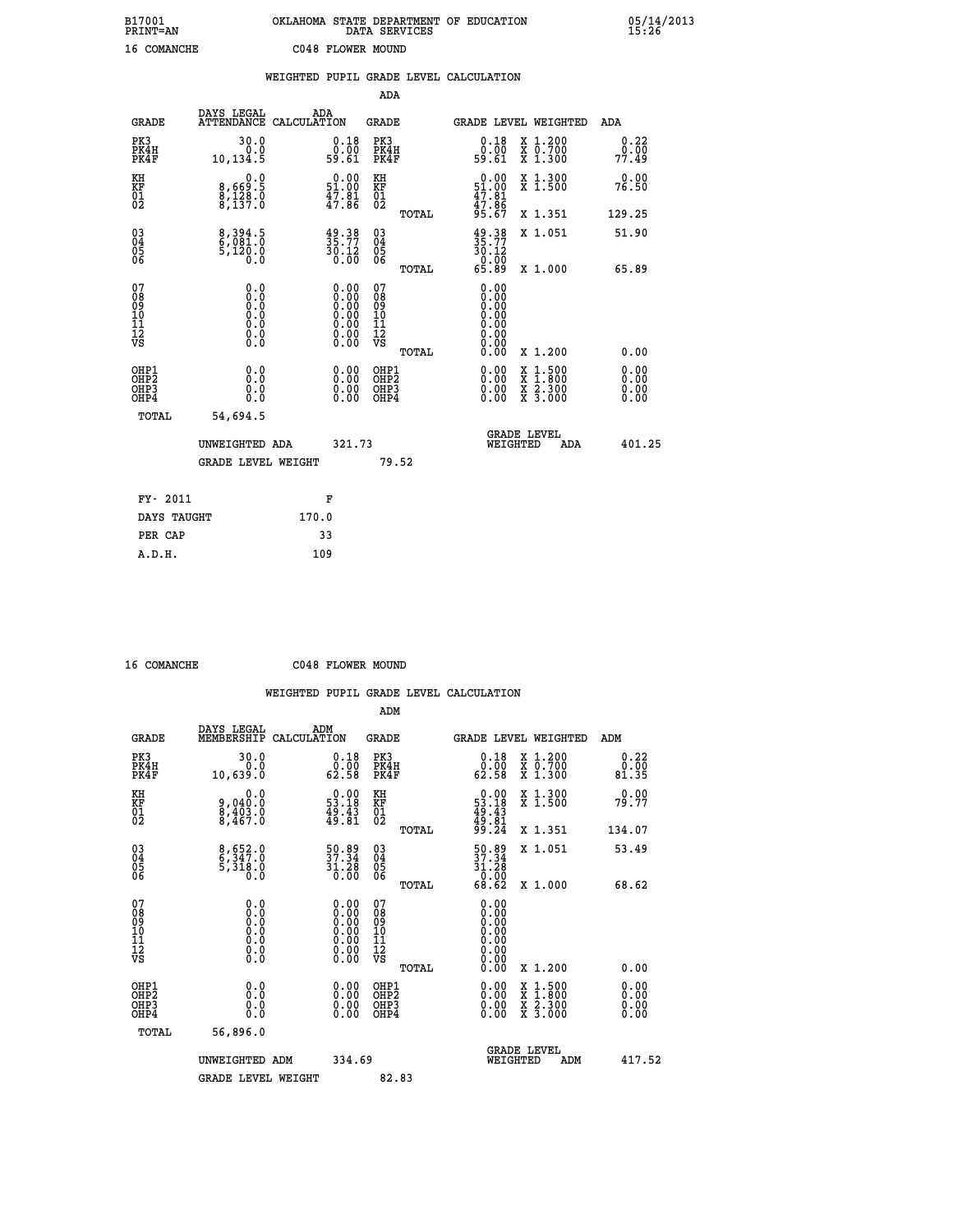| B17001<br>PRINT=AN | OKLAHOMA STATE DEPARTMENT OF EDUCATION<br>DATA SERVICES | 05/14/2013<br>15:26 |
|--------------------|---------------------------------------------------------|---------------------|
| 16<br>COMANCHE     | C049 BISHOP                                             |                     |

|                              |                                                                           | WEIGHTED PUPIL GRADE LEVEL CALCULATION                                                              |                                                    |       |                                                                           |                                                                                          |                          |
|------------------------------|---------------------------------------------------------------------------|-----------------------------------------------------------------------------------------------------|----------------------------------------------------|-------|---------------------------------------------------------------------------|------------------------------------------------------------------------------------------|--------------------------|
|                              |                                                                           |                                                                                                     | ADA                                                |       |                                                                           |                                                                                          |                          |
| <b>GRADE</b>                 | DAYS LEGAL ADA ATTENDANCE CALCULATION                                     |                                                                                                     | GRADE                                              |       |                                                                           | GRADE LEVEL WEIGHTED                                                                     | ADA                      |
| PK3<br>PK4H<br>PK4F          | 118.0<br>0.0<br>10,088.0                                                  | 0.70<br>ةة:ة<br>59:69                                                                               | PK3<br>PK4H<br>PK4F                                |       | 0.70<br>0.00<br>59.69                                                     | X 1.200<br>X 0.700<br>X 1.300                                                            | 0.84<br>0.00<br>77.60    |
| KH<br>KF<br>01<br>02         | $\begin{smallmatrix}&&&0.0\\10,713.0\\13,160.5\\9,640.5\end{smallmatrix}$ | $\begin{smallmatrix} 0.00\\ 63.39\\ 77.87\\ 57.04\\ \end{smallmatrix}$                              | KH<br>KF<br>01<br>02                               |       | $\begin{smallmatrix} &0.00\ 63.39\ 77.87\ 57.04\ 134.91\end{smallmatrix}$ | X 1.300<br>X 1.500                                                                       | 0.00<br>95.09            |
|                              |                                                                           |                                                                                                     |                                                    | TOTAL |                                                                           | X 1.351                                                                                  | 182.26                   |
| 03<br>04<br>05<br>06         | $\substack{8,901.5\\10,395.0\\9,212.0\\6,717.5}$                          | 52.67<br>61.51<br>54.51<br>39.75                                                                    | $\begin{matrix} 03 \\ 04 \\ 05 \\ 06 \end{matrix}$ |       | $52.67$<br>61.51<br>54.51                                                 | X 1.051                                                                                  | 55.36                    |
|                              |                                                                           |                                                                                                     |                                                    | TOTAL | _39.75<br>155.77                                                          | X 1.000                                                                                  | 155.77                   |
| 07<br>0890112<br>1112<br>VS  | 0.0                                                                       | $\begin{smallmatrix} 0.00\ 0.00\ 0.00\ 0.00\ 0.00\ 0.00\ 0.00\ 0.00\ 0.00\ 0.00\ \end{smallmatrix}$ | 07<br>08<br>09<br>001<br>11<br>11<br>12<br>VS      | TOTAL | 0.00<br>0.00<br>0.00<br>0.00<br>0.00<br>0.00<br>0.00<br>0.00              | X 1.200                                                                                  | 0.00                     |
| OHP1<br>OHP2<br>OHP3<br>OHP4 | 0.0<br>0.0<br>Ŏ.Ŏ                                                         | $\begin{smallmatrix} 0.00 \ 0.00 \ 0.00 \ 0.00 \end{smallmatrix}$                                   | OHP1<br>OHP2<br>OHP3<br>OHP4                       |       |                                                                           | $\begin{smallmatrix} x & 1.500 \\ x & 1.800 \\ x & 2.300 \\ x & 3.000 \end{smallmatrix}$ | 0.00<br>$0.00$<br>$0.00$ |
| TOTAL                        | 78,946.0                                                                  |                                                                                                     |                                                    |       |                                                                           |                                                                                          |                          |
|                              | UNWEIGHTED ADA                                                            | 467.13                                                                                              |                                                    |       | WEIGHTED                                                                  | <b>GRADE LEVEL</b><br>ADA                                                                | 566.92                   |
|                              | <b>GRADE LEVEL WEIGHT</b>                                                 |                                                                                                     |                                                    | 99.79 |                                                                           |                                                                                          |                          |
| FY- 2011                     |                                                                           | F                                                                                                   |                                                    |       |                                                                           |                                                                                          |                          |
| DAYS TAUGHT                  |                                                                           | 169.0                                                                                               |                                                    |       |                                                                           |                                                                                          |                          |
| PER CAP                      |                                                                           | 33                                                                                                  |                                                    |       |                                                                           |                                                                                          |                          |

 **16 COMANCHE C049 BISHOP**

 **A.D.H. 421**

 **WEIGHTED PUPIL GRADE LEVEL CALCULATION ADM DAYS LEGAL ADM GRADE MEMBERSHIP CALCULATION GRADE GRADE LEVEL WEIGHTED ADM PK3 118.0 0.70 PK3 0.70 X 1.200 0.84 PK4H 0.0 0.00 PK4H 0.00 X 0.700 0.00 PK4F 10,736.0 63.53 PK4F 63.53 X 1.300 82.59 KH 0.0 0.00 KH 0.00 X 1.300 0.00 KF 11,267.0 66.67 KF 66.67 X 1.500 100.01 01 13,726.0 81.22 01 81.22 02 9,967.0 58.98 02 58.98 TOTAL 140.20 X 1.351 189.41 03 9,189.0 54.37 03 54.37 X 1.051 57.14 04 10,742.0 63.56 04 63.56 05 9,547.0 56.49 05 56.49 06 6,963.0 41.20 06 41.20 TOTAL 161.25 X 1.000 161.25 07 0.0 0.00 07 0.00 08 0.0 0.00 08 0.00 03 0.00 0.00 0.000 0.000 10 0.0 0.00 10 0.00 11 0.0 0.00 11 0.00 12 0.0 0.00 12 0.00 VS** 0.0 0.00 VS 0.00 0.00  **TOTAL 0.00 X 1.200 0.00 OHP1 0.0 0.00 OHP1 0.00 X 1.500 0.00 OHP2 0.0 0.00 OHP2 0.00 X 1.800 0.00 OHP3 0.0 0.00 OHP3 0.00 X 2.300 0.00 OHP4 0.0 0.00 OHP4 0.00 X 3.000 0.00 TOTAL 82,255.0 GRADE LEVEL UNWEIGHTED ADM 486.72 WEIGHTED ADM 591.24** GRADE LEVEL WEIGHT 104.52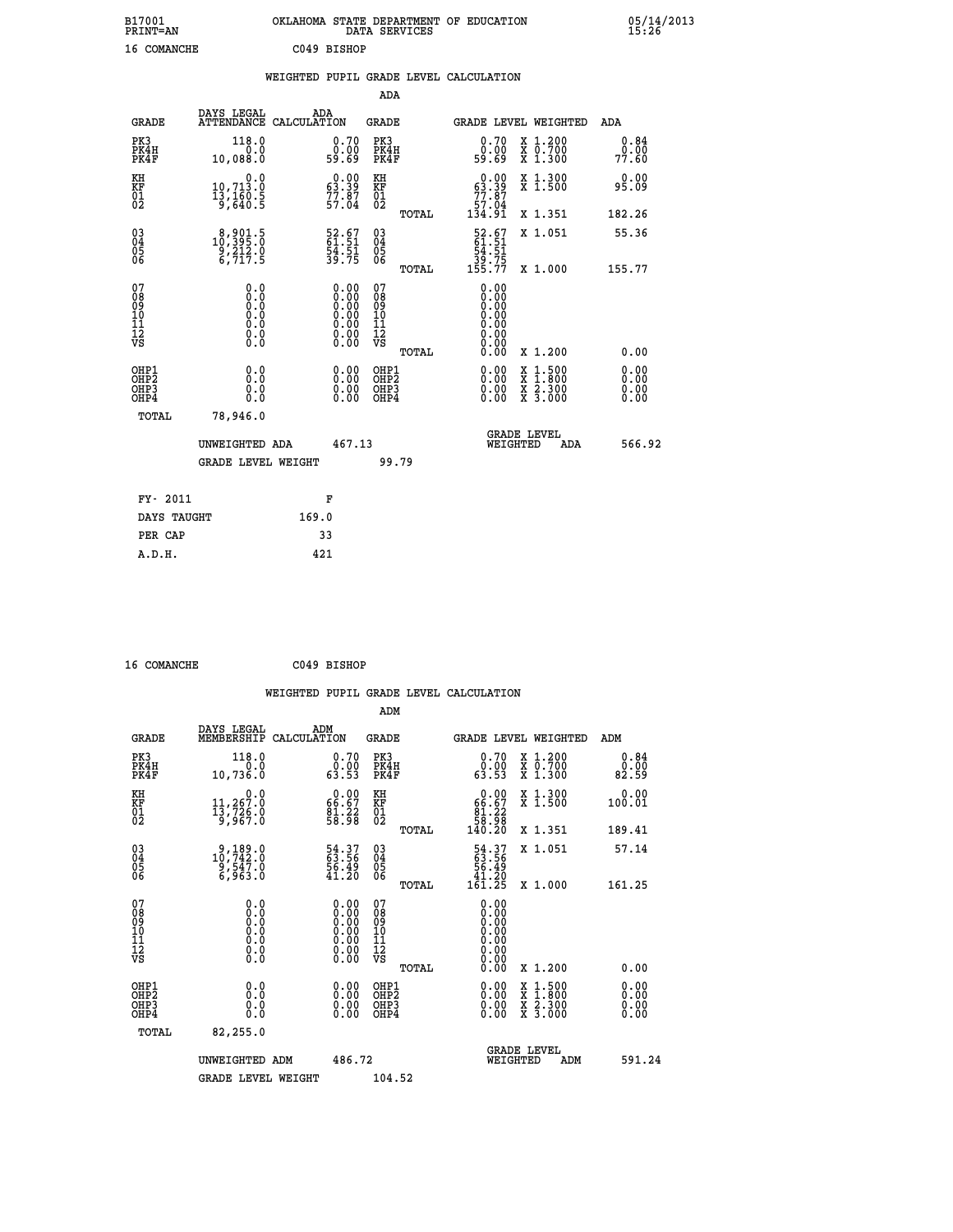| B17001<br><b>PRINT=AN</b> |             |            | OKLAHOMA STATE DEPARTMENT OF EDUCATION<br>DATA SERVICES |  |
|---------------------------|-------------|------------|---------------------------------------------------------|--|
|                           | 16 COMANCHE | I001 CACHE |                                                         |  |

|  |  | WEIGHTED PUPIL GRADE LEVEL CALCULATION |
|--|--|----------------------------------------|
|  |  |                                        |

|                                                                    |                                                                                                                                                 |                                                                                                   | ADA                                      |       |                                                                                                       |                                                                                                  |                                 |
|--------------------------------------------------------------------|-------------------------------------------------------------------------------------------------------------------------------------------------|---------------------------------------------------------------------------------------------------|------------------------------------------|-------|-------------------------------------------------------------------------------------------------------|--------------------------------------------------------------------------------------------------|---------------------------------|
| <b>GRADE</b>                                                       | DAYS LEGAL                                                                                                                                      | ADA<br>ATTENDANCE CALCULATION                                                                     | <b>GRADE</b>                             |       |                                                                                                       | <b>GRADE LEVEL WEIGHTED</b>                                                                      | ADA                             |
| PK3<br>PK4H<br>PK4F                                                | 811.0<br>4,739.0<br>6,931.5                                                                                                                     | $27.88$<br>$40.77$                                                                                | PK3<br>PK4H<br>PK4F                      |       | 4.77<br>27.88<br>40.77                                                                                | X 1.200<br>X 0.700<br>X 1.300                                                                    | 5.72<br>19.52<br>53.00          |
| KH<br><b>KF</b><br>01<br>02                                        | 0.0<br>17,299.0<br>21,698.0<br>18,636.0                                                                                                         | $0.00$<br>101.76<br>$\frac{127.64}{109.62}$                                                       | KH<br>KF<br>01<br>02                     |       | 0.00<br>$101.76$<br>$127.64$<br>$109.62$<br>$237.26$                                                  | X 1.300<br>X 1.500                                                                               | 0.00<br>152.64                  |
|                                                                    |                                                                                                                                                 |                                                                                                   |                                          | TOTAL |                                                                                                       | X 1.351                                                                                          | 320.54                          |
| $\begin{smallmatrix} 03 \\[-4pt] 04 \end{smallmatrix}$<br>05<br>06 | 19,073.5<br>17,980.5<br>ī6, OŠŠ.Š<br>19, 587.0                                                                                                  | $112.29$<br>$105.77$<br>$\begin{array}{c} 24.70 \\ 115.22 \end{array}$                            | $\substack{03 \\ 04}$<br>05<br>06        |       | $\begin{array}{c} 112\cdot 20 \\ 105\cdot 77 \\ 94\cdot 70 \\ 115\cdot 22 \\ 315\cdot 69 \end{array}$ | X 1.051                                                                                          | 117.92                          |
|                                                                    |                                                                                                                                                 |                                                                                                   |                                          | TOTAL |                                                                                                       | X 1.000                                                                                          | 315.69                          |
| 07<br>08<br>09<br>11<br>11<br>12<br>VS                             | $\begin{smallmatrix} 22,155\cdot 0\\ 19,871\cdot 0\\ 23,387\cdot 0\\ 21,562\cdot 0\\ 16,758\cdot 0\\ 22,013\cdot 0\\ 0\cdot 0\end{smallmatrix}$ | $\begin{smallmatrix} 130.32\\ 116.89\\ 137.57\\ 126.84\\ 98.58\\ 129.49\\ 0.00 \end{smallmatrix}$ | 07<br>08<br>09<br>11<br>11<br>12<br>VS   |       | $\begin{smallmatrix} 130.32\\ 116.89\\ 137.57\\ 126.84\\ 98.58\\ 129.490\\ 0\end{smallmatrix}$        |                                                                                                  |                                 |
|                                                                    |                                                                                                                                                 |                                                                                                   |                                          | TOTAL | 739.69                                                                                                | X 1.200                                                                                          | 887.63                          |
| OHP1<br>OH <sub>P2</sub><br>OH <sub>P3</sub><br>OH <sub>P4</sub>   | 6,713.0<br>0.0<br>0.0<br>0.0                                                                                                                    | 39.49<br>0.00<br>0.00                                                                             | OHP1<br>OHP <sub>2</sub><br>OHP3<br>OHP4 |       | 39.49<br>0.00<br>0.00                                                                                 | $\begin{smallmatrix} x & 1 & 500 \\ x & 1 & 800 \\ x & 2 & 300 \\ x & 3 & 000 \end{smallmatrix}$ | $59.24$<br>0.00<br>0.00<br>0.00 |
| TOTAL                                                              | 275,313.0                                                                                                                                       |                                                                                                   |                                          |       |                                                                                                       |                                                                                                  |                                 |
|                                                                    | UNWEIGHTED ADA                                                                                                                                  | 1,619.51                                                                                          |                                          |       |                                                                                                       | <b>GRADE LEVEL</b><br>WEIGHTED<br>ADA                                                            | 1,931.90                        |
|                                                                    | <b>GRADE LEVEL WEIGHT</b>                                                                                                                       |                                                                                                   | 312.39                                   |       |                                                                                                       |                                                                                                  |                                 |
| FY- 2011                                                           |                                                                                                                                                 | F                                                                                                 |                                          |       |                                                                                                       |                                                                                                  |                                 |
| DAYS TAUGHT                                                        |                                                                                                                                                 | 170.0                                                                                             |                                          |       |                                                                                                       |                                                                                                  |                                 |
| PER CAP                                                            |                                                                                                                                                 | 68                                                                                                |                                          |       |                                                                                                       |                                                                                                  |                                 |

| 16 COMANCHE | I001 CACHE |
|-------------|------------|
|             |            |

 **A.D.H. 1,069**

 **B17001<br>PRINT=AN** 

| <b>GRADE</b>                                       | DAYS LEGAL<br>MEMBERSHIP                                                    | ADM<br>CALCULATION                                                           | <b>GRADE</b>                             |       |                                                                                                                      |          | GRADE LEVEL WEIGHTED                     | ADM                           |
|----------------------------------------------------|-----------------------------------------------------------------------------|------------------------------------------------------------------------------|------------------------------------------|-------|----------------------------------------------------------------------------------------------------------------------|----------|------------------------------------------|-------------------------------|
| PK3<br>PK4H<br>PK4F                                | 1,052.0<br>5,156.0<br>7,461.0                                               | 6.19<br>30:33<br>43.89                                                       | PK3<br>PK4H<br>PK4F                      |       | 6.19<br>$30.33$<br>$43.89$                                                                                           |          | X 1.200<br>X 0.700<br>X 1.300            | 7.43<br>21.23<br>57.06        |
| KH<br>KF<br>01<br>02                               | 0.0<br>18,510:0<br>22,763.0<br>19,680:0                                     | $\begin{smallmatrix} &0.00\\ 108.88\\ 133.90\\ 115.76\end{smallmatrix}$      | KH<br>KF<br>01<br>02                     |       | $\begin{smallmatrix}&&0.00\\108.88\\133.90\\115.76\\249.66\end{smallmatrix}$                                         |          | X 1.300<br>X 1.500                       | 0.00<br>163.32                |
|                                                    |                                                                             |                                                                              |                                          | TOTAL |                                                                                                                      |          | X 1.351                                  | 337.29                        |
| $\begin{matrix} 03 \\ 04 \\ 05 \\ 06 \end{matrix}$ | 19,900.0<br>18,731.0<br>16,744.0                                            | $117.06$<br>$110.18$<br>$\frac{1}{121}$ $\frac{3}{25}$                       | $\substack{03 \\ 04}$<br>05<br>06        |       | 117.06<br>$\frac{110:18}{98.49}$<br>$\frac{121:25}{329.92}$                                                          |          | X 1.051                                  | 123.03                        |
|                                                    | 20,612.0                                                                    |                                                                              |                                          | TOTAL |                                                                                                                      |          | X 1.000                                  | 329.92                        |
| 07<br>08<br>09<br>101<br>112<br>VS                 | 23,087.0<br>20,957.0<br>25,090.0<br>22,889.0<br>13,151.0<br>24,414.0<br>0.0 | $135.81$<br>$123.28$<br>$147.59$<br>$134.64$<br>$106.77$<br>$143.61$<br>0.00 | 07<br>08<br>09<br>10<br>11<br>12<br>νs   | TOTAL | $\begin{smallmatrix} 135.81\\ 123.28\\ 147.59\\ 134.64\\ 136.77\\ 106.77\\ 143.61\\ 0.00\\ 791.70 \end{smallmatrix}$ |          | X 1.200                                  | 950.04                        |
| OHP1<br>OH <sub>P</sub> 2<br>OHP3<br>OHP4          | 6,713.0<br>0.0<br>0.0<br>0.0                                                | 39.49<br>0.00<br>0.00<br>0.00                                                | OHP1<br>OHP <sub>2</sub><br>OHP3<br>OHP4 |       | 39.49<br>0.00<br>0.00                                                                                                |          | X 1:500<br>X 1:800<br>X 2:300<br>X 3:000 | 59.24<br>0.00<br>0.00<br>0.00 |
| TOTAL                                              | 291,910.0                                                                   |                                                                              |                                          |       |                                                                                                                      |          |                                          |                               |
|                                                    | UNWEIGHTED                                                                  | 1,717.12<br>ADM                                                              |                                          |       |                                                                                                                      | WEIGHTED | <b>GRADE LEVEL</b><br>ADM                | 2,048.56                      |
|                                                    | <b>GRADE LEVEL WEIGHT</b>                                                   |                                                                              | 331.44                                   |       |                                                                                                                      |          |                                          |                               |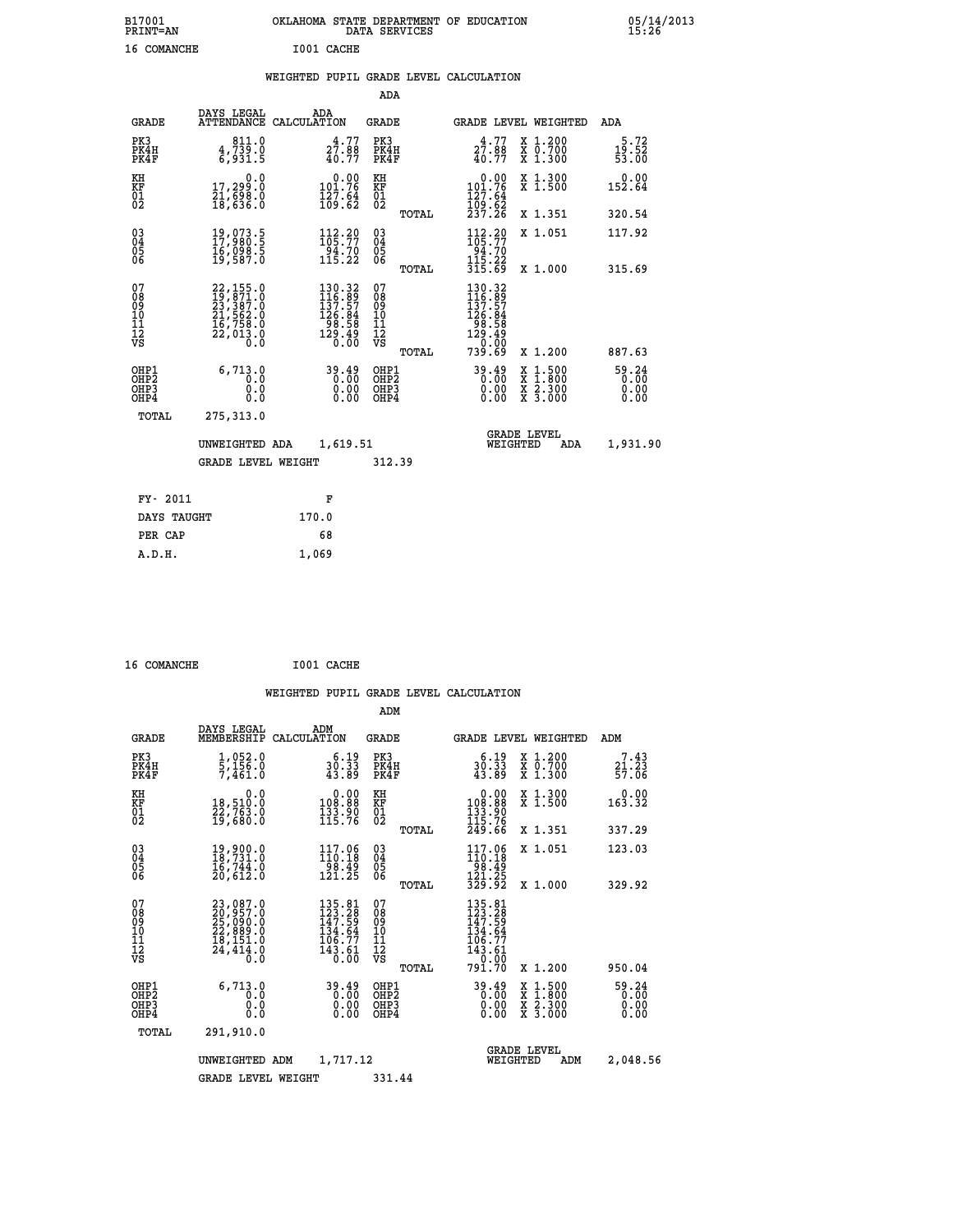| B17001<br><b>PRINT=AN</b> | OKLAHOMA STATE DEPARTMENT OF EDUCATION<br>DATA SERVICES | 05/14/2013<br>15:26 |
|---------------------------|---------------------------------------------------------|---------------------|
| 16<br>COMANCHE            | I002 INDIAHOMA                                          |                     |

|                                           |                                                                                     |       |                                                                   |                                          |       | WEIGHTED PUPIL GRADE LEVEL CALCULATION                                                                                                        |                                                                                                  |                              |
|-------------------------------------------|-------------------------------------------------------------------------------------|-------|-------------------------------------------------------------------|------------------------------------------|-------|-----------------------------------------------------------------------------------------------------------------------------------------------|--------------------------------------------------------------------------------------------------|------------------------------|
|                                           |                                                                                     |       |                                                                   | ADA                                      |       |                                                                                                                                               |                                                                                                  |                              |
| <b>GRADE</b>                              | DAYS LEGAL<br>ATTENDANCE CALCULATION                                                | ADA   |                                                                   | <b>GRADE</b>                             |       |                                                                                                                                               | GRADE LEVEL WEIGHTED                                                                             | ADA                          |
| PK3<br>PK4H<br>PK4F                       | 0.0<br>0.0<br>2,290.5                                                               |       | $\begin{smallmatrix} 0.00\\ 0.00\\ 13.39 \end{smallmatrix}$       | PK3<br>PK4H<br>PK4F                      |       | $\begin{smallmatrix} 0.00\\ 0.00\\ 13.39 \end{smallmatrix}$                                                                                   | X 1.200<br>X 0.700<br>X 1.300                                                                    | 0.00<br>0.00<br>17.41        |
| KH<br>KF<br>01<br>02                      | $\begin{smallmatrix} 0.0\\2,872.5\\1,195.5\\2,147.5 \end{smallmatrix}$              |       | $0.00$<br>$16.80$<br>$\frac{6.99}{12.56}$                         | KH<br>KF<br>01<br>02                     |       | $\begin{array}{r} 0.00 \\ 16.80 \\ 6.99 \\ 12.56 \\ 19.55 \end{array}$                                                                        | X 1.300<br>X 1.500                                                                               | 0.00<br>25.20                |
|                                           |                                                                                     |       |                                                                   |                                          | TOTAL |                                                                                                                                               | X 1.351                                                                                          | 26.41                        |
| 030404<br>06                              | $\frac{1}{1}$ , $\frac{679}{823}$ : 5<br>$\frac{2}{3}, \frac{6}{259}.0$             |       | $\begin{smallmatrix} 9.82\ 10.66\ 15.69\ 19.06 \end{smallmatrix}$ | $\substack{03 \\ 04}$<br>05<br>06        |       | $\begin{smallmatrix} 9.82\ 10.66\ 15.69\ 19.06\ 45.41\ \end{smallmatrix}$                                                                     | X 1.051                                                                                          | 10.32                        |
|                                           |                                                                                     |       |                                                                   |                                          | TOTAL |                                                                                                                                               | X 1.000                                                                                          | 45.41                        |
| 07<br>08<br>09<br>11<br>11<br>12<br>VS    | $1,798.0$<br>$2,738.0$<br>$2,463.5$<br>$3,420.0$<br>$2,452.0$<br>$2,034.0$<br>$0.0$ |       | $\frac{10.51}{16.01}$<br>20.00<br>14.34<br>11:00<br>0.00          | 07<br>08<br>09<br>11<br>11<br>12<br>VS   |       | 10.51<br>$\frac{16}{14}$ $\cdot\frac{01}{41}$<br>20.00<br>14.34<br>$\begin{smallmatrix} 11.89 \\[-4pt] 0.00 \\[-4pt] 87.16 \end{smallmatrix}$ |                                                                                                  |                              |
|                                           |                                                                                     |       |                                                                   |                                          | TOTAL |                                                                                                                                               | X 1.200                                                                                          | 104.59                       |
| OHP1<br>OH <sub>P</sub> 2<br>OHP3<br>OHP4 | 0.0<br>0.0<br>0.0                                                                   |       | $0.00$<br>$0.00$<br>0.00                                          | OHP1<br>OHP <sub>2</sub><br>OHP3<br>OHP4 |       | 0.00<br>0.00<br>0.00                                                                                                                          | $\begin{smallmatrix} x & 1 & 500 \\ x & 1 & 800 \\ x & 2 & 300 \\ x & 3 & 000 \end{smallmatrix}$ | 0.00<br>0.00<br>0.00<br>0.00 |
| <b>TOTAL</b>                              | 32,856.5                                                                            |       |                                                                   |                                          |       |                                                                                                                                               |                                                                                                  |                              |
|                                           | UNWEIGHTED ADA<br>GRADE LEVEL WEIGHT                                                |       | 192.13                                                            |                                          | 37.21 | WEIGHTED                                                                                                                                      | <b>GRADE LEVEL</b><br>ADA                                                                        | 229.34                       |
|                                           |                                                                                     |       |                                                                   |                                          |       |                                                                                                                                               |                                                                                                  |                              |
| FY- 2011                                  |                                                                                     |       | F                                                                 |                                          |       |                                                                                                                                               |                                                                                                  |                              |
| DAYS TAUGHT                               |                                                                                     | 171.0 |                                                                   |                                          |       |                                                                                                                                               |                                                                                                  |                              |
| PER CAP                                   |                                                                                     | 95    |                                                                   |                                          |       |                                                                                                                                               |                                                                                                  |                              |

| $A$ $A$ $A$ $A$ $A$ $B$ $B$ $B$ $B$ $C$ $D$ |  |
|---------------------------------------------|--|

 **16 COMANCHE I002 INDIAHOMA**

 **WEIGHTED PUPIL GRADE LEVEL CALCULATION ADM DAYS LEGAL ADM GRADE MEMBERSHIP CALCULATION GRADE GRADE LEVEL WEIGHTED ADM PK3 0.0 0.00 PK3 0.00 X 1.200 0.00 PK4H 0.0 0.00 PK4H 0.00 X 0.700 0.00 PK4F 2,693.0 15.75 PK4F 15.75 X 1.300 20.48 KH 0.0 0.00 KH 0.00 X 1.300 0.00 KF 3,076.0 17.99 KF 17.99 X 1.500 26.99 EXH**<br> **EXE FOR STAR 1998 PD 17.99 RF**<br>
02 2,207.0 12.91 02  $02$  2,207.0 12.91  $02$  <sub>nems</sub> 12.91  **TOTAL 19.97 X 1.351 26.98 03 1,757.0 10.27 03 10.27 X 1.051 10.79 04 1,929.0 11.28 04 11.28 05 2,734.0 15.99 05 15.99** 06 3,420.0 20.00 06 <sub>momas</sub> 20.00  **TOTAL 47.27 X 1.000 47.27**  $\begin{array}{cccc} 07 & 1,883.0 & 11.01 & 07 & 11.01 \ 08 & 2,828.0 & 16.53 & 0 \ 09 & 2,629.0 & 16.53 & 08 & 16.53 \ 10 & 3,612.0 & 21.12 & 10 & 21.12 \ 11 & 2,794.0 & 16.34 & 11 & 16.34 \ \hline \textrm{vs} & 2,215.0 & 16.34 & 11 & 16.34 \ 12 & 5.37 & 0 & 16.34 & 11 & 16.$  $\begin{array}{cccc} 11.01 & 07 & 11.01 & 11.01 \\ 16.537 & 08 & 16.537 \\ 21.12 & 10 & 12.31 \\ 12.13 & 11 & 16.34 \\ 12.95 & 12 & 12.34 \\ 12.95 & 12 & 12.34 \\ 0.00 & 08 & 16.34 \\ 0.00 & 08 & 16.34 \\ 0.00 & 08 & 16.34 \\ 0.00 & 08 & 16.34 \\ 0.00 & 08 & 16.34 \\ 0.00 & 08 &$  **OHP1 0.0 0.00 OHP1 0.00 X 1.500 0.00 OHP2 0.0 0.00 OHP2 0.00 X 1.800 0.00 OHP3 0.0 0.00 OHP3 0.00 X 2.300 0.00 OHP4 0.0 0.00 OHP4 0.00 X 3.000 0.00 TOTAL 34,982.0 GRADE LEVEL UNWEIGHTED ADM 204.57 WEIGHTED ADM 244.49 GRADE LEVEL WEIGHT 39.92**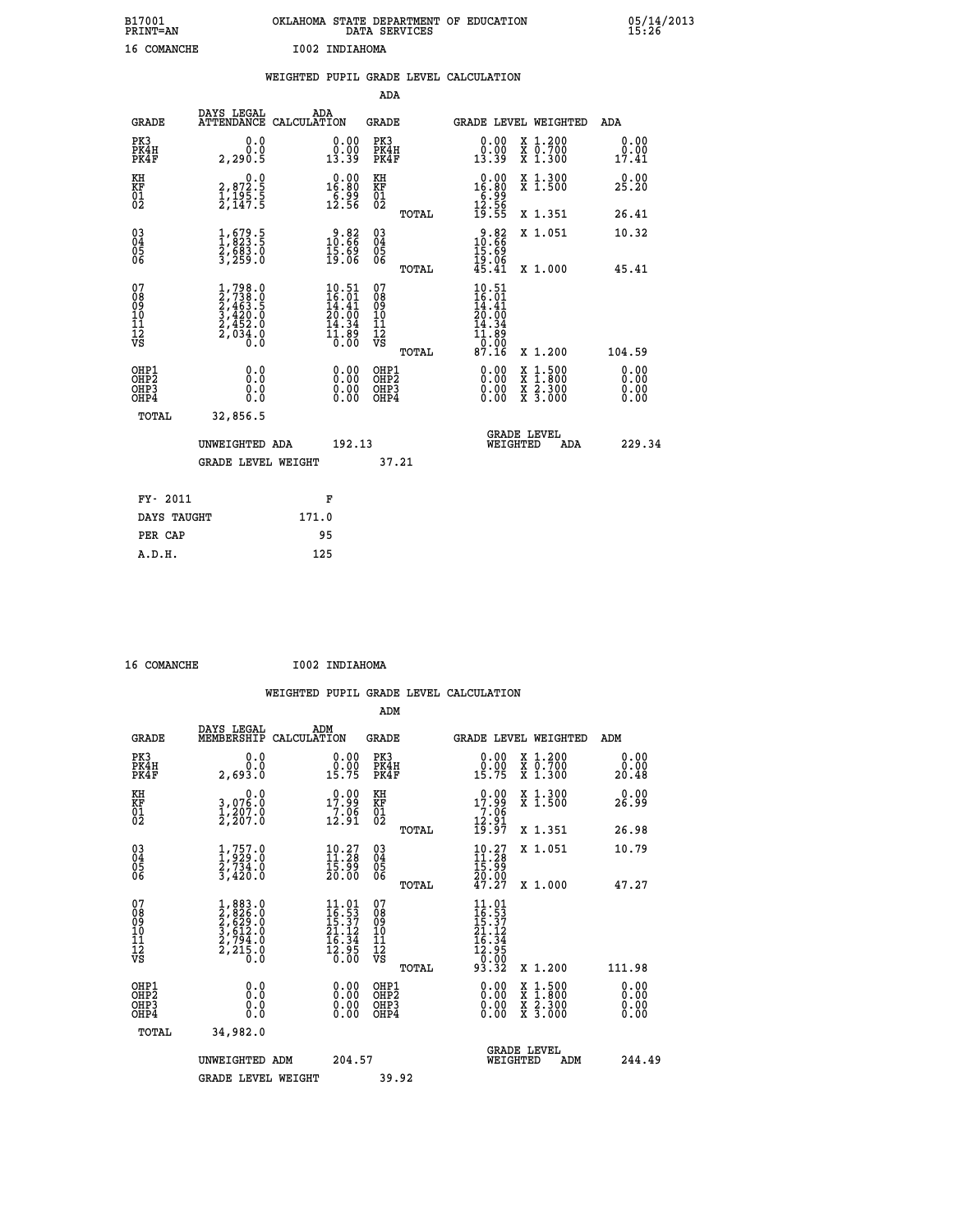| B17001<br>PRINT=AN | OKLAHOMA STATE DEPARTMENT OF EDUCATION<br>DATA SERVICES | 05/14/2013<br>15:26 |
|--------------------|---------------------------------------------------------|---------------------|
| 16<br>COMANCHE     | I003 STERLING                                           |                     |

|                                                    |                                                                | WEIGHTED PUPIL GRADE LEVEL CALCULATION                                                                                         |                                        |       |                                                                                                                                      |                                                                                          |                              |
|----------------------------------------------------|----------------------------------------------------------------|--------------------------------------------------------------------------------------------------------------------------------|----------------------------------------|-------|--------------------------------------------------------------------------------------------------------------------------------------|------------------------------------------------------------------------------------------|------------------------------|
|                                                    |                                                                |                                                                                                                                | ADA                                    |       |                                                                                                                                      |                                                                                          |                              |
| <b>GRADE</b>                                       | DAYS LEGAL                                                     | ADA<br>ATTENDANCE CALCULATION                                                                                                  | <b>GRADE</b>                           |       |                                                                                                                                      | GRADE LEVEL WEIGHTED                                                                     | ADA                          |
| PK3<br>PK4H<br>PK4F                                | 0.0<br>0.0<br>5,146.0                                          | $\begin{smallmatrix} 0.00\\ 0.00\\ 30.27 \end{smallmatrix}$                                                                    | PK3<br>PK4H<br>PK4F                    |       | 0.00<br>30.27                                                                                                                        | X 1.200<br>X 0.700<br>X 1.300                                                            | 0.00<br>0.00<br>39.35        |
| KH<br>KF<br>01<br>02                               | 0.0<br>5,329:0<br>5,721:5<br>3,843:0                           | $\begin{smallmatrix} 0.00\\ 31.35\\ 33.66\\ 22.61 \end{smallmatrix}$                                                           | KH<br>KF<br>01<br>02                   |       | $\begin{smallmatrix} 0.00\\ 31.35\\ 33.66\\ 22.61\\ 56.27 \end{smallmatrix}$                                                         | X 1.300<br>X 1.500                                                                       | 0.00<br>47.03                |
|                                                    |                                                                |                                                                                                                                |                                        | TOTAL |                                                                                                                                      | X 1.351                                                                                  | 76.02                        |
| $\begin{matrix} 03 \\ 04 \\ 05 \\ 06 \end{matrix}$ | 3,862.5<br>5,890.5<br>4,173.5<br>5,992.0                       | $\begin{array}{c} 22.72 \\ 34.65 \\ 24.55 \\ 35.25 \end{array}$                                                                | 03<br>04<br>05<br>06                   |       | $22.72$<br>$34.65$<br>$24.55$<br>$35.25$<br>$35.25$<br>$94.45$                                                                       | X 1.051                                                                                  | 23.88                        |
|                                                    |                                                                |                                                                                                                                |                                        | TOTAL |                                                                                                                                      | X 1.000                                                                                  | 94.45                        |
| 07<br>08<br>09<br>11<br>11<br>12<br>VS             | 5,334.5<br>5,695.5<br>3,912.0<br>4,607.5<br>3,770.5<br>4,212.0 | $\begin{smallmatrix} 31\cdot 38\\ 33\cdot 50\\ 23\cdot 01\\ 27\cdot 10\\ 22\cdot 18\\ 24\cdot 78\\ 0\cdot 00\end{smallmatrix}$ | 07<br>08<br>09<br>11<br>11<br>12<br>VS | TOTAL | $\begin{array}{@{}ll}31 \cdot 38\\ 33 \cdot 50\\ 23 \cdot 01\\ 27 \cdot 10\\ 22 \cdot 18\\ 24 \cdot 78\end{array}$<br>0.00<br>161.95 | X 1.200                                                                                  | 194.34                       |
| OHP1<br>OHP2<br>OH <sub>P3</sub><br>OHP4           | 0.0<br>0.0<br>0.0                                              | $\begin{smallmatrix} 0.00 \ 0.00 \ 0.00 \ 0.00 \end{smallmatrix}$                                                              | OHP1<br>OHP2<br>OHP3<br>OHP4           |       |                                                                                                                                      | $\begin{smallmatrix} x & 1.500 \\ x & 1.800 \\ x & 2.300 \\ x & 3.000 \end{smallmatrix}$ | 0.00<br>Ŏ.ŎŎ<br>O.OO<br>0.00 |
| TOTAL                                              | 67,490.0                                                       |                                                                                                                                |                                        |       |                                                                                                                                      |                                                                                          |                              |
|                                                    | UNWEIGHTED ADA                                                 | 397.01                                                                                                                         |                                        |       | WEIGHTED                                                                                                                             | <b>GRADE LEVEL</b><br>ADA                                                                | 475.07                       |
|                                                    | <b>GRADE LEVEL WEIGHT</b>                                      |                                                                                                                                | 78.06                                  |       |                                                                                                                                      |                                                                                          |                              |
| FY- 2011                                           |                                                                | F                                                                                                                              |                                        |       |                                                                                                                                      |                                                                                          |                              |
| DAYS TAUGHT                                        |                                                                | 170.0                                                                                                                          |                                        |       |                                                                                                                                      |                                                                                          |                              |
| PER CAP                                            |                                                                | 75                                                                                                                             |                                        |       |                                                                                                                                      |                                                                                          |                              |

 **16 COMANCHE I003 STERLING**

 **A.D.H. 274**

 **WEIGHTED PUPIL GRADE LEVEL CALCULATION ADM DAYS LEGAL ADM GRADE MEMBERSHIP CALCULATION GRADE GRADE LEVEL WEIGHTED ADM PK3 0.0 0.00 PK3 0.00 X 1.200 0.00 PK4H 0.0 0.00 PK4H 0.00 X 0.700 0.00 PK4F 5,591.0 32.89 PK4F 32.89 X 1.300 42.76 KH 0.0 0.00 KH 0.00 X 1.300 0.00 KF 5,692.0 33.48 KF 33.48 X 1.500 50.22 KH** 5,692.0 0.0 0.00 KH<br> **KF** 5,692.0 33.48 KF<br>
02 5,967.0 35.54 02<br>
5,002.0 23.54 02  $02 \t 4,002.0 \t 23.54 \t 02 \t 23.54$  **TOTAL 58.64 X 1.351 79.22 03 3,972.0 23.36 03 23.36 X 1.051 24.55 04 6,118.0 35.99 04 35.99 05 4,303.0 25.31 05 25.31 06 6,310.0 37.12 06 37.12 TOTAL 98.42 X 1.000 98.42 07 5,526.0 32.51 07 32.51 08 5,890.0 34.65 08 34.65 09 4,105.0 24.15 09 24.15 10 4,899.0 28.82 10 28.82 11 4,015.0 23.62 11 23.62 12 4,518.0 26.58 12 26.58 VS 0.0 0.00 VS 0.00**  $\begin{array}{cccc} 32.51 & 07 & 32.51 & 17.11 & 22.51 & 23.51 & 24.65 & 28.82 & 10 & 24.65 & 28.82 & 10 & 28.82 & 20.26 & 20.26 & 20.26 & 20.26 & 20.26 & 20.26 & 20.26 & 20.26 & 20.26 & 20.26 & 20.26 & 20.26 & 20.26 & 20.26 & 20.26 & 20.26 & 20.26 & 20.26 & 20.2$  **OHP1 0.0 0.00 OHP1 0.00 X 1.500 0.00 OHP2 0.0 0.00 OHP2 0.00 X 1.800 0.00 OHP3 0.0 0.00 OHP3 0.00 X 2.300 0.00 OHP4 0.0 0.00 OHP4 0.00 X 3.000 0.00 TOTAL 70,908.0 GRADE LEVEL UNWEIGHTED ADM 417.12 WEIGHTED ADM 499.57** GRADE LEVEL WEIGHT 82.45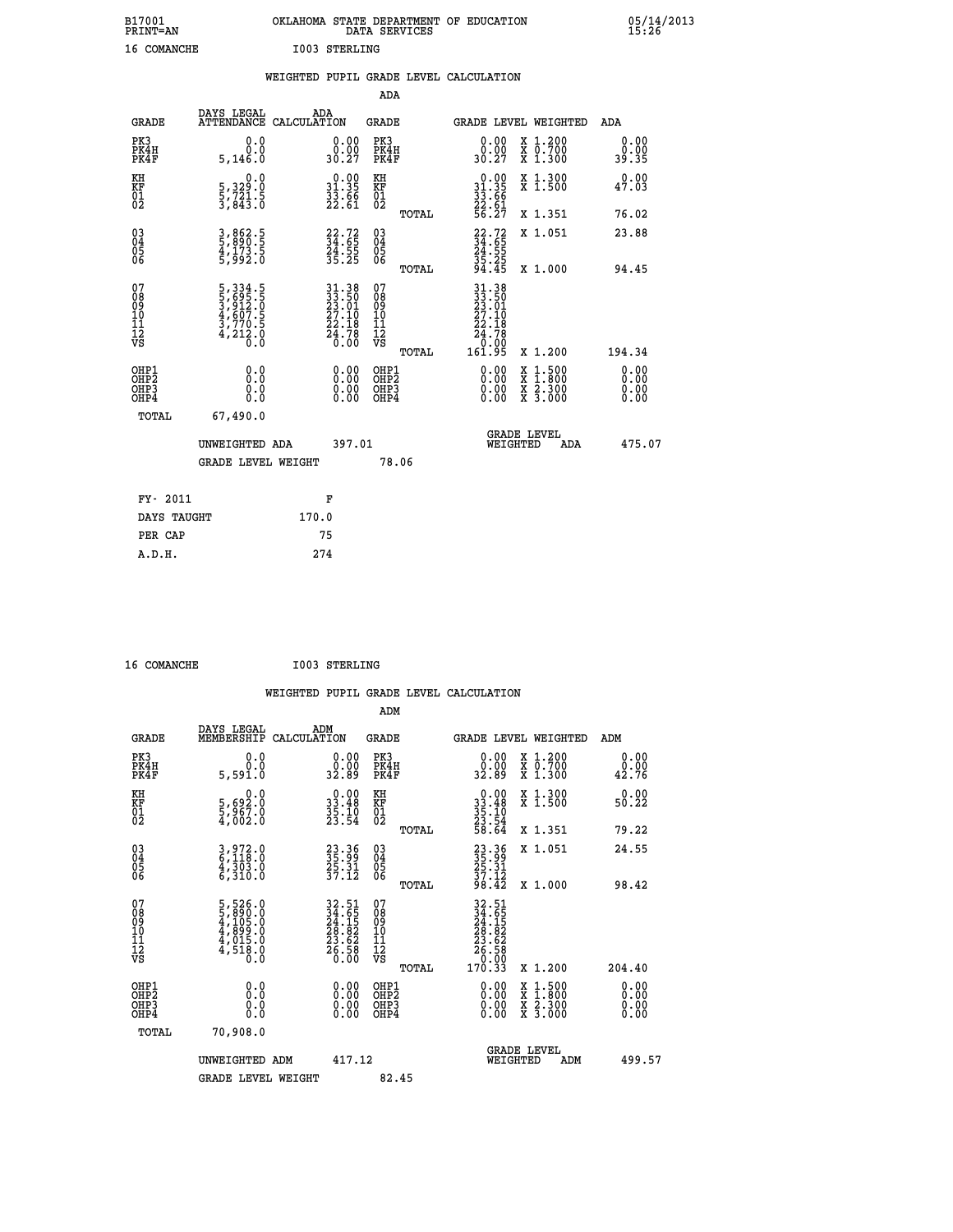| B17001<br><b>PRINT=AN</b> | OKLAHOMA STATE DEPARTMENT OF EDUCATION<br>DATA SERVICES |  | 05/14/2013<br>15:26 |
|---------------------------|---------------------------------------------------------|--|---------------------|
| 16<br>COMANCHE            | I004 GERONIMO                                           |  |                     |

|                                         |                                                                             | WEIGHTED PUPIL GRADE LEVEL CALCULATION                                   |                                                     |                                                                                                                      |                       |
|-----------------------------------------|-----------------------------------------------------------------------------|--------------------------------------------------------------------------|-----------------------------------------------------|----------------------------------------------------------------------------------------------------------------------|-----------------------|
|                                         |                                                                             |                                                                          | ADA                                                 |                                                                                                                      |                       |
| <b>GRADE</b>                            | DAYS LEGAL                                                                  | ADA<br>ATTENDANCE CALCULATION                                            | <b>GRADE</b>                                        | GRADE LEVEL WEIGHTED                                                                                                 | ADA                   |
| PK3<br>PK4H<br>PK4F                     | 155.0<br>5, 236.5                                                           | 0.93<br>0:00<br>31.36                                                    | PK3<br>PK4H<br>PK4F                                 | 0.93<br>X 1.200<br>X 0.700<br>X 1.300<br>0:00<br>31.36                                                               | 1.12<br>0.00<br>40.77 |
| KH<br><b>KF</b><br>01<br>02             | $4,977.0$<br>$4,409.5$<br>$4,698.5$                                         | $\begin{smallmatrix} 0.00\\ 29.80\\ 26.40\\ 28.13 \end{smallmatrix}$     | KH<br>KF<br>01<br>02                                | X 1.300<br>X 1.500<br>$\begin{smallmatrix} 0.00\\29.80\\26.40\\28.13\\54.53 \end{smallmatrix}$                       | 0.00<br>44.70         |
|                                         |                                                                             |                                                                          | TOTAL                                               | X 1.351                                                                                                              | 73.67                 |
| 03<br>04<br>05<br>06                    | 5, 379. 5<br>2, 278. 5<br>4, 446. 0<br>4, 278. 5                            | $32.21$<br>$13.64$<br>$26.62$<br>$25.62$                                 | $\begin{array}{c} 03 \\ 04 \\ 05 \\ 06 \end{array}$ | $32.21$<br>$13.64$<br>$26.62$<br>$25.62$<br>$25.62$<br>$65.88$<br>X 1.051                                            | 33.85                 |
|                                         |                                                                             |                                                                          | TOTAL                                               | X 1.000                                                                                                              | 65.88                 |
| 07<br>08<br>09<br>101<br>11<br>12<br>VS | 5, 195.0<br>3, 266.0<br>3, 946.0<br>3, 622.0<br>2, 020.5<br>3, 327.5<br>0.0 | $31.11$<br>$19.56$<br>$23.63$<br>$21.69$<br>$12.10$<br>$19.93$<br>$0.00$ | 07<br>08<br>09<br>101<br>11<br>12<br>VS<br>TOTAL    | 31.11<br>19.56<br>23.63<br>21.69<br>12.10<br>$\begin{smallmatrix} 15.53\ 10.00\ 128.02 \end{smallmatrix}$<br>X 1.200 | 153.62                |
| OHP1<br>OHP2<br>OHP3<br>OHP4            | 0.0<br>0.0<br>0.0                                                           | 0.00<br>$0.00$<br>0.00                                                   | OHP1<br>OHP2<br>OHP3<br>OHP4                        | 0.00<br>$1:500$<br>1:800<br>X<br>X<br>$\frac{x}{x}$ $\frac{5:300}{3:000}$<br>0.00<br>0.00                            | 0.00<br>0.00<br>0.00  |
|                                         | <b>TOTAL</b><br>57,236.0                                                    |                                                                          |                                                     |                                                                                                                      |                       |
|                                         | UNWEIGHTED ADA                                                              | 342.73                                                                   |                                                     | <b>GRADE LEVEL</b><br>WEIGHTED<br><b>ADA</b>                                                                         | 413.61                |
|                                         | <b>GRADE LEVEL WEIGHT</b>                                                   |                                                                          | 70.88                                               |                                                                                                                      |                       |
|                                         | FY- 2011                                                                    | F                                                                        |                                                     |                                                                                                                      |                       |
|                                         | DAYS TAUGHT                                                                 | 167.0                                                                    |                                                     |                                                                                                                      |                       |
|                                         | PER CAP                                                                     | 92                                                                       |                                                     |                                                                                                                      |                       |

| $A$ $A$ $A$ $A$ $A$ $B$ $B$ $B$ $B$ $C$ $D$ |  |
|---------------------------------------------|--|

 **16 COMANCHE I004 GERONIMO WEIGHTED PUPIL GRADE LEVEL CALCULATION ADM DAYS LEGAL ADM GRADE MEMBERSHIP CALCULATION GRADE GRADE LEVEL WEIGHTED ADM PK3 155.0 0.93 PK3 0.93 X 1.200 1.12 PK4H 0.0 0.00 PK4H 0.00 X 0.700 0.00 PK4F 5,458.0 32.68 PK4F 32.68 X 1.300 42.48 KH 0.0 0.00 KH 0.00 X 1.300 0.00 KF 5,198.0 31.13 KF 31.13 X 1.500 46.70 01 4,507.0 26.99 01 26.99 02 4,784.0 28.65 02 28.65 TOTAL 55.64 X 1.351 75.17 03 5,483.0 32.83 03 32.83 X 1.051 34.50 04 2,329.0 13.95 04 13.95 05 4,548.0 27.23 05 27.23 06 4,379.0 26.22 06 26.22 TOTAL 67.40 X 1.000 67.40**  $\begin{array}{cccc} 07 & 5\,,508\,.0 & 32\,.98 & 07 & 32\,.98 \ 08 & 3\,,5507\,.0 & 21\,.98 & 08 & 21\,.98 \ 09 & 4\,,333\,.0 & 25\,.95 & 09 & 25\,.95 \ 10 & 3\,,899\,.0 & 23\,.35 & 10 & 23\,.35 \ 11 & 2\,,181\,.0 & 13\,.0 & 11 & 13\,.0 \ 12 & 3\,,573\,.0 & 2\,.0 & 0 \ 0 & 0 & 0 & 0 & 0 \$  $\begin{array}{cccc} 32.98 & 07 & 32.98 \ 21.36 & 08 & 21.36 \ 23.35 & 10 & 23.35 \ 23.35 & 10 & 23.35 \ 23.35 & 11 & 13.36 \ 21.46 & 12 & 21.46 \ 0.00 & 08 & 0.00 \ 0.00 & 0.00 & 0.00 & 0.00 \ 0.00 & 0.00 & 0.00 & 0.00 \ 0.00 & 0.00 & 0.00 & 0.00 \ 0.00 & 0.00 & 0.00$  **OHP1 0.0 0.00 OHP1 0.00 X 1.500 0.00 OHP2 0.0 0.00 OHP2 0.00 X 1.800 0.00 OHP3 0.0 0.00 OHP3 0.00 X 2.300 0.00 OHP4 0.0 0.00 OHP4 0.00 X 3.000 0.00 TOTAL 59,902.0 GRADE LEVEL UNWEIGHTED ADM 358.71 WEIGHTED ADM 433.09** GRADE LEVEL WEIGHT 74.38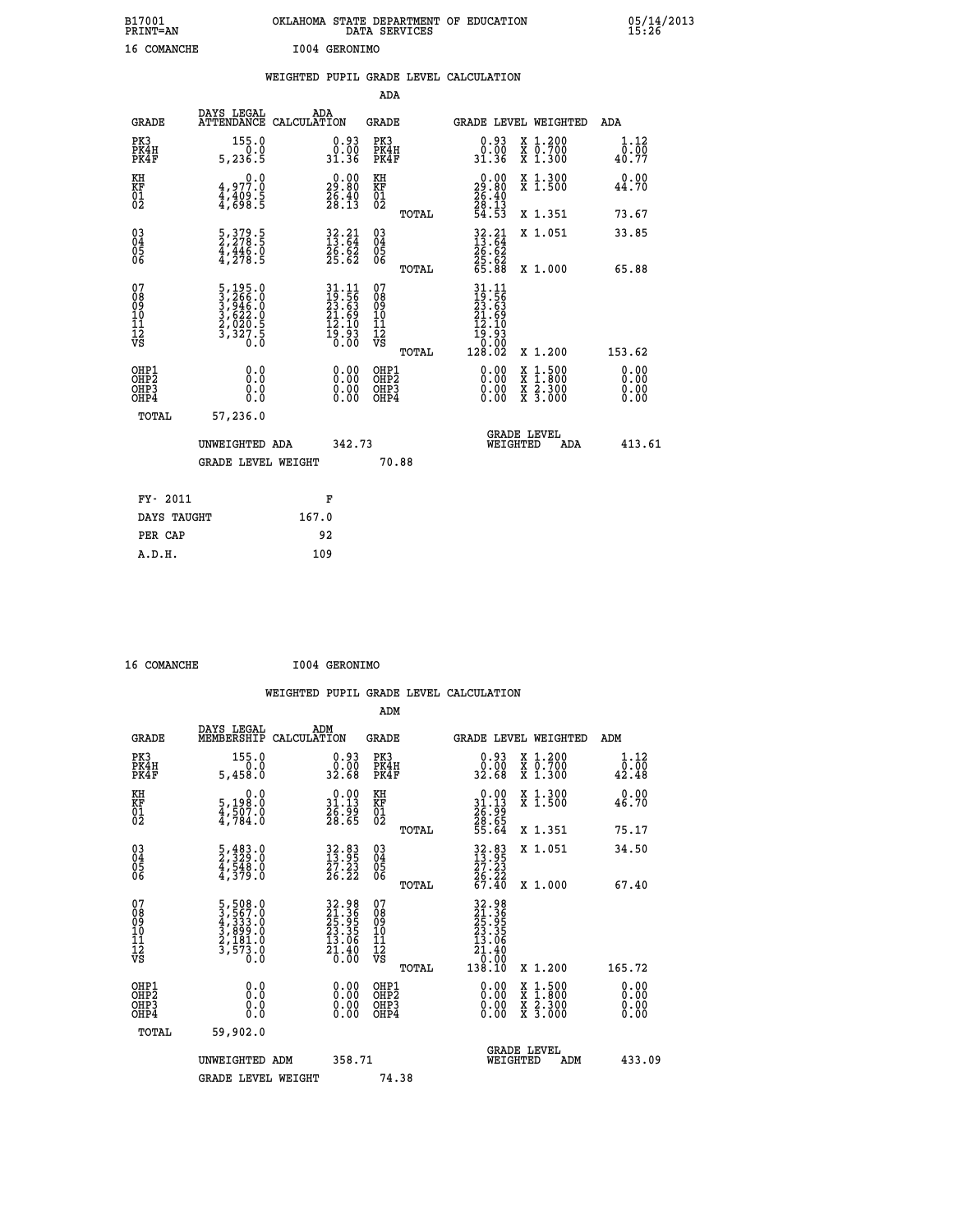### **WEIGHTED PUPIL GRADE LEVEL CALCULATION**

|                                                      |                                                                                   |                                                                                       | ADA                                                               |                                                                                         |                                                                                                  |                               |
|------------------------------------------------------|-----------------------------------------------------------------------------------|---------------------------------------------------------------------------------------|-------------------------------------------------------------------|-----------------------------------------------------------------------------------------|--------------------------------------------------------------------------------------------------|-------------------------------|
| <b>GRADE</b>                                         | DAYS LEGAL                                                                        | ADA<br>ATTENDANCE CALCULATION                                                         | <b>GRADE</b>                                                      |                                                                                         | GRADE LEVEL WEIGHTED                                                                             | ADA                           |
| PK3<br>PK4H<br>PK4F                                  | 8,788.0<br>87,354.0<br>56,090.0                                                   | $\frac{52.00}{516.89}$<br>331.89                                                      | PK3<br>PK4H<br>PK4F                                               | 52.00<br>516.89<br>331.89                                                               | X 1.200<br>X 0.700<br>X 1.300                                                                    | 62.40<br>361.82<br>431.46     |
| KH<br><b>KF</b><br>01<br>02                          | 0.0<br>211,571.5<br>225,707.0<br>193,924.5                                        | $\begin{smallmatrix} & & 0.00\ 1.251.90\ 1.335.54\ 1.147.48 \end{smallmatrix}$        | KH<br>KF<br>01<br>02                                              | 0.00<br>1,251.90<br>1,335.54<br>1,147.48                                                | X 1.300<br>X 1.500                                                                               | 0.00<br>1,877.85              |
|                                                      |                                                                                   |                                                                                       | TOTAL                                                             | $\bar{2}, \bar{4}\bar{8}\bar{3}.\bar{0}\bar{2}$                                         | X 1.351                                                                                          | 3,354.56                      |
| $\substack{03 \\ 04}$<br>Ŏ5<br>06                    | 183,591.0<br>185,430.0<br>188,812.0<br>182,790.0                                  | 1,086.34<br>1,097.22<br>$\frac{1}{1}$ , $\frac{1}{0}$ , $\frac{7}{0}$ , $\frac{2}{5}$ | $\substack{03 \\ 04}$<br>$\begin{matrix} 0.5 \\ 0.6 \end{matrix}$ | 1,086.34<br>1,097.22<br>1,117.23<br>$\frac{1}{3}$ , $\frac{081}{296}$ , $\frac{00}{05}$ | X 1.051                                                                                          | 1,141.74                      |
|                                                      |                                                                                   |                                                                                       | TOTAL                                                             |                                                                                         | X 1.000                                                                                          | 3,296.05                      |
| 07<br>08<br>09<br>101<br>11<br>12<br>VS              | 181,817.5<br>171,960.0<br>179,211.5<br>175,113:0<br>166,490.0<br>155,749.0<br>0.0 | 1,075.84<br>1,017.51<br>1,060.42<br>1,036.17<br>285.15<br>$\frac{55}{0.00}$           | 07<br>08<br>09<br>101<br>11<br>12<br>VS                           | 1,075.84<br>1,017.51<br>1,060.42<br>1,036.17<br>285.15<br>921.59<br>0.00                |                                                                                                  |                               |
|                                                      |                                                                                   |                                                                                       | TOTAL                                                             | 6,096.68                                                                                | X 1.200                                                                                          | 7,316.02                      |
| OHP1<br>OHP <sub>2</sub><br>OHP3<br>OH <sub>P4</sub> | 6,312.0<br>0.0<br>0.0<br>$0.\overline{0}$                                         | 37.35<br>0.00                                                                         | OHP1<br>OHP <sub>2</sub><br>OHP3<br>OHP4                          | $37.35$<br>0.00<br>0.00                                                                 | $\begin{smallmatrix} x & 1 & 500 \\ x & 1 & 800 \\ x & 2 & 300 \\ x & 3 & 000 \end{smallmatrix}$ | 56.03<br>0.00<br>0.00<br>0.00 |
| TOTAL                                                | 2,560,711.0                                                                       |                                                                                       |                                                                   |                                                                                         |                                                                                                  |                               |
|                                                      | UNWEIGHTED ADA                                                                    | 15, 152, 12                                                                           |                                                                   | WEIGHTED                                                                                | <b>GRADE LEVEL</b><br>ADA                                                                        | 17,897.93                     |
|                                                      | <b>GRADE LEVEL WEIGHT</b>                                                         |                                                                                       | 2,745.81                                                          |                                                                                         |                                                                                                  |                               |
| FY- 2011                                             |                                                                                   | F                                                                                     |                                                                   |                                                                                         |                                                                                                  |                               |
| DAYS TAUGHT                                          |                                                                                   | 169.0                                                                                 |                                                                   |                                                                                         |                                                                                                  |                               |
| PER CAP                                              |                                                                                   | 33                                                                                    |                                                                   |                                                                                         |                                                                                                  |                               |

 **16 COMANCHE I008 LAWTON**

 **A.D.H. 8,485**

|                                                    |                                                                                     |                                                                             | ADM                                             |                                                                                                                     |                                                                                                  |                               |
|----------------------------------------------------|-------------------------------------------------------------------------------------|-----------------------------------------------------------------------------|-------------------------------------------------|---------------------------------------------------------------------------------------------------------------------|--------------------------------------------------------------------------------------------------|-------------------------------|
| <b>GRADE</b>                                       | DAYS LEGAL<br>MEMBERSHIP                                                            | ADM<br>CALCULATION                                                          | <b>GRADE</b>                                    |                                                                                                                     | <b>GRADE LEVEL WEIGHTED</b>                                                                      | ADM                           |
| PK3<br>PK4H<br>PK4F                                | 9,407.0<br>94,590.0<br>61,528.0                                                     | 55.66<br>559.70<br>364.07                                                   | PK3<br>PK4H<br>PK4F                             | 55.66<br>559.70<br>364.07                                                                                           | X 1.200<br>X 0.700<br>X 1.300                                                                    | 66.79<br>391.79<br>473.29     |
| KH<br>KF<br>01<br>02                               | 0.0<br>224,262.0<br>237,631.0<br>202,761.0                                          | $\begin{smallmatrix}&&&0.00\\1,326.99\\1,406.10\\1,199.77\end{smallmatrix}$ | KH<br>KF<br>$\overline{01}$                     | 0.00<br>1,326.99<br>$\frac{1}{1}, \frac{4}{199}$ $\frac{6}{17}$<br>$2, 605.87$                                      | X 1.300<br>X 1.500                                                                               | 0.00<br>1,990.49              |
|                                                    |                                                                                     |                                                                             | TOTAL                                           |                                                                                                                     | X 1.351                                                                                          | 3,520.53                      |
| $\begin{matrix} 03 \\ 04 \\ 05 \\ 06 \end{matrix}$ | 191,585.0<br>193,740.0<br>196,612.0<br>191,517.0                                    | 1,133.64<br>1,146.39<br>1,163.38<br>1, 133.24                               | $\substack{03 \\ 04}$<br>05<br>06               | $\frac{1}{1}$ , $\frac{133}{146}$ . $\frac{54}{39}$<br>1,163.38<br>1,133.24                                         | X 1.051                                                                                          | 1,191.46                      |
|                                                    |                                                                                     |                                                                             | TOTAL                                           | $\overline{3,443.01}$                                                                                               | X 1.000                                                                                          | 3,443.01                      |
| 07<br>08<br>09<br>11<br>11<br>12<br>VS             | 190,904.0<br>$181,685.0$<br>190,026.0<br>185,636.0<br>176,550.0<br>165,844.0<br>0.0 | 1,129.61<br>1,075.06<br>I,124.41<br>1,098.44<br>1,044.67<br>981.33<br>0.00  | 07<br>08<br>09<br>11<br>11<br>12<br>VS<br>TOTAL | 1,129.61<br>1,075.06<br>1,124.41<br>$\overline{1}$ , $\overline{0}$ 98.44<br>ī,ŏ44.67<br>981.33<br>0.00<br>6,453.52 | X 1.200                                                                                          | 7,744.22                      |
| OHP1<br>OH <sub>P</sub> 2<br>OHP3<br>OHP4          | 6,550.0<br>0.0<br>0.0<br>0.0                                                        | 38.76<br>0.00<br>0.00<br>0.00                                               | OHP1<br>OH <sub>P</sub> 2<br>OHP3<br>OHP4       | 38.76<br>0.00<br>0.00<br>0.00                                                                                       | $\begin{smallmatrix} x & 1 & 500 \\ x & 1 & 800 \\ x & 2 & 300 \\ x & 3 & 000 \end{smallmatrix}$ | 58.14<br>0.00<br>0.00<br>0.00 |
| TOTAL                                              | 2,700,828.0                                                                         |                                                                             |                                                 |                                                                                                                     |                                                                                                  |                               |
|                                                    | UNWEIGHTED                                                                          | 15,981.22<br>ADM                                                            |                                                 | WEIGHTED                                                                                                            | <b>GRADE LEVEL</b><br>ADM                                                                        | 18,879.72                     |
|                                                    | <b>GRADE LEVEL WEIGHT</b>                                                           |                                                                             | 2,898.50                                        |                                                                                                                     |                                                                                                  |                               |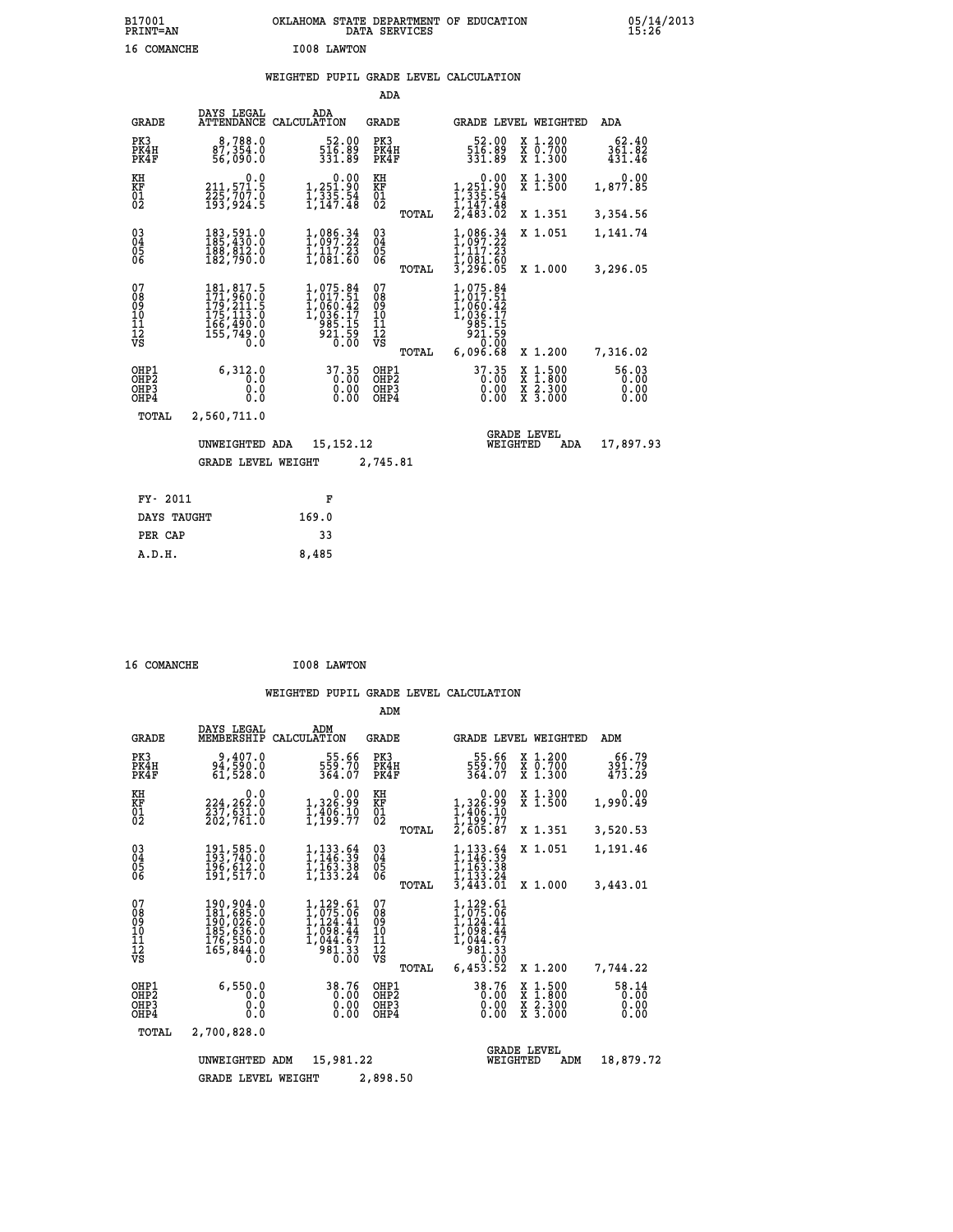| B17001<br><b>PRINT=AN</b> | OKLAHOMA STATE DEPARTMENT OF EDUCATION<br>DATA SERVICES | 05/14/2013<br>15:26 |
|---------------------------|---------------------------------------------------------|---------------------|
| 16<br>COMANCHE            | 1009 FLETCHER                                           |                     |

|  |  | WEIGHTED PUPIL GRADE LEVEL CALCULATION |
|--|--|----------------------------------------|
|  |  |                                        |

|                                                                    |                                                                             |                                                                                           | ADA                                       |       |                                                                                |                                                                     |                              |
|--------------------------------------------------------------------|-----------------------------------------------------------------------------|-------------------------------------------------------------------------------------------|-------------------------------------------|-------|--------------------------------------------------------------------------------|---------------------------------------------------------------------|------------------------------|
| <b>GRADE</b>                                                       | DAYS LEGAL<br>ATTENDANCE CALCULATION                                        | ADA                                                                                       | <b>GRADE</b>                              |       |                                                                                | GRADE LEVEL WEIGHTED                                                | <b>ADA</b>                   |
| PK3<br>PK4H<br>PK4F                                                | 272.0<br>0.0<br>4,917.0                                                     | $\begin{smallmatrix} 1.60\ 0.00\\ 28.92 \end{smallmatrix}$                                | PK3<br>PK4H<br>PK4F                       |       | $\frac{1}{0}$ : $\frac{60}{28}$<br>28.92                                       | X 1.200<br>X 0.700<br>X 1.300                                       | 1.92<br>0.00<br>37.60        |
| KH<br>KF<br>01<br>02                                               | 0.0<br>5,231:0<br>6,333:5<br>5,083:0                                        | $\begin{smallmatrix} 0.00\\ 30.77\\ 37.26\\ 29.90 \end{smallmatrix}$                      | KH<br>KF<br>01<br>02                      |       | 0.00<br>$30.77$<br>$37.26$<br>$29.90$<br>$67.16$                               | X 1.300<br>X 1.500                                                  | 0.00<br>46.16                |
|                                                                    |                                                                             |                                                                                           |                                           | TOTAL |                                                                                | X 1.351                                                             | 90.73                        |
| $\begin{smallmatrix} 03 \\[-4pt] 04 \end{smallmatrix}$<br>Ŏ5<br>06 | $4,940.0$<br>$4,405.5$<br>$6,186.5$<br>$6,682.0$                            | 29.06<br>25.91<br>36.39<br>39.31                                                          | 03<br>04<br>05<br>06                      | TOTAL | $\begin{smallmatrix} 29.06\\ 25.91\\ 36.39\\ 39.31\\ 101.61 \end{smallmatrix}$ | X 1.051<br>X 1.000                                                  | 30.54<br>101.61              |
| 07<br>08<br>09<br>11<br>11<br>12<br>VS                             | 5, 379.0<br>4, 414.5<br>5, 768.0<br>5, 230.5<br>6, 000.5<br>4, 492.0<br>0.0 | $\begin{array}{r} 31.64 \\ 25.97 \\ 33.93 \\ 30.77 \\ 35.30 \\ 26.42 \\ 0.00 \end{array}$ | 07<br>08<br>09<br>11<br>11<br>12<br>VS    |       | $31.64$<br>$25.97$<br>$33.77$<br>$36.30$<br>$26.42$<br>$0.00$<br>$184.03$      |                                                                     |                              |
|                                                                    |                                                                             |                                                                                           |                                           | TOTAL |                                                                                | X 1.200                                                             | 220.84                       |
| OHP1<br>OHP <sub>2</sub><br>OHP3<br>OHP4                           | 0.0<br>0.0<br>0.0                                                           | 0.00<br>$\begin{smallmatrix} 0.00 \ 0.00 \end{smallmatrix}$                               | OHP1<br>OH <sub>P</sub> 2<br>OHP3<br>OHP4 |       | 0.00<br>0.00<br>0.00                                                           | $1:500$<br>$1:800$<br>X<br>X<br>$\frac{x}{x}$ $\frac{5:300}{3:000}$ | 0.00<br>0.00<br>0.00<br>0.00 |
| TOTAL                                                              | 75,335.0                                                                    |                                                                                           |                                           |       |                                                                                |                                                                     |                              |
|                                                                    | UNWEIGHTED ADA                                                              | 443.15                                                                                    |                                           |       |                                                                                | <b>GRADE LEVEL</b><br>WEIGHTED<br>ADA                               | 529.40                       |
|                                                                    | <b>GRADE LEVEL WEIGHT</b>                                                   |                                                                                           |                                           | 86.25 |                                                                                |                                                                     |                              |
| FY- 2011                                                           |                                                                             | F                                                                                         |                                           |       |                                                                                |                                                                     |                              |
| DAYS TAUGHT                                                        |                                                                             | 170.0                                                                                     |                                           |       |                                                                                |                                                                     |                              |
| PER CAP                                                            |                                                                             | 75                                                                                        |                                           |       |                                                                                |                                                                     |                              |
|                                                                    |                                                                             |                                                                                           |                                           |       |                                                                                |                                                                     |                              |

| 16 COMANCHE | <b>I009 FLETCHER</b> |
|-------------|----------------------|
|             |                      |

| <b>GRADE</b>                                       | DAYS LEGAL<br>MEMBERSHIP                                                                                                              | ADM<br>CALCULATION                                                                        | <b>GRADE</b>                                 |       |                                                                                                     |          | GRADE LEVEL WEIGHTED                                                                                                                      | ADM                                                |  |
|----------------------------------------------------|---------------------------------------------------------------------------------------------------------------------------------------|-------------------------------------------------------------------------------------------|----------------------------------------------|-------|-----------------------------------------------------------------------------------------------------|----------|-------------------------------------------------------------------------------------------------------------------------------------------|----------------------------------------------------|--|
| PK3<br>PK4H<br>PK4F                                | 272.0<br>5, 237.0                                                                                                                     | $1.60$<br>$0.00$<br>30.81                                                                 | PK3<br>PK4H<br>PK4F                          |       | $\frac{1}{0}$ : $\frac{60}{30}$<br>30.81                                                            |          | X 1.200<br>X 0.700<br>X 1.300                                                                                                             | 1.92<br>$\frac{\overline{0}.\overline{00}}{40.05}$ |  |
| KH<br>KF<br>01<br>02                               | 0.0<br>5, 517:0<br>6, 711:0<br>5, 374:0                                                                                               | $32.45$<br>$39.48$<br>$31.61$                                                             | KH<br>KF<br>01<br>02                         |       | $0.00$<br>$32.45$<br>$39.48$<br>$31.61$<br>$71.09$                                                  |          | X 1.300<br>X 1.500                                                                                                                        | 0.00<br>48.68                                      |  |
|                                                    |                                                                                                                                       |                                                                                           |                                              | TOTAL |                                                                                                     |          | X 1.351                                                                                                                                   | 96.04                                              |  |
| $\begin{matrix} 03 \\ 04 \\ 05 \\ 06 \end{matrix}$ | $\frac{5}{4}, \frac{186}{587}.0$<br>$\frac{520}{7}, \frac{520}{110}.0$                                                                | 30.51<br>26.98<br>38.35<br>41.82                                                          | 03<br>04<br>05<br>06                         |       | $\begin{array}{r} 30.51 \\ 26.98 \\ 38.35 \\ 41.82 \\ 107.15 \end{array}$                           |          | X 1.051                                                                                                                                   | 32.07                                              |  |
|                                                    |                                                                                                                                       |                                                                                           |                                              | TOTAL |                                                                                                     |          | X 1.000                                                                                                                                   | 107.15                                             |  |
| 07<br>08<br>09<br>101<br>112<br>VS                 | $\begin{smallmatrix}5\,,\,603\,.0\\4\,,\,617\,.0\\5\,,\,989\,.0\\5\,,\,480\,.0\\6\,,\,247\,.0\\4\,,\,730\,.0\\0\,.0\end{smallmatrix}$ | $\begin{array}{r} 32.96 \\ 27.16 \\ 35.23 \\ 32.24 \\ 36.75 \\ 27.82 \\ 0.00 \end{array}$ | 07<br>08<br>09<br>01<br>11<br>11<br>12<br>VS |       | $\begin{array}{r} 32.96 \\ 27.16 \\ 35.23 \\ 32.24 \\ 36.75 \\ 27.82 \\ 0.00 \\ 192.16 \end{array}$ |          |                                                                                                                                           |                                                    |  |
|                                                    |                                                                                                                                       |                                                                                           |                                              | TOTAL |                                                                                                     |          | X 1.200                                                                                                                                   | 230.59                                             |  |
| OHP1<br>OHP2<br>OH <sub>P3</sub><br>OHP4           | 0.0<br>0.0<br>0.0                                                                                                                     |                                                                                           | OHP1<br>OHP <sub>2</sub><br>OHP3<br>OHP4     |       |                                                                                                     |          | $\begin{smallmatrix} \mathtt{X} & 1\cdot500\\ \mathtt{X} & 1\cdot800\\ \mathtt{X} & 2\cdot300\\ \mathtt{X} & 3\cdot000 \end{smallmatrix}$ | 0.00<br>0.00<br>0.00<br>0.00                       |  |
| TOTAL                                              | 79,180.0                                                                                                                              |                                                                                           |                                              |       |                                                                                                     |          |                                                                                                                                           |                                                    |  |
|                                                    | UNWEIGHTED ADM                                                                                                                        | 465.77                                                                                    |                                              |       |                                                                                                     | WEIGHTED | <b>GRADE LEVEL</b><br>ADM                                                                                                                 | 556.50                                             |  |
|                                                    | <b>GRADE LEVEL WEIGHT</b>                                                                                                             |                                                                                           | 90.73                                        |       |                                                                                                     |          |                                                                                                                                           |                                                    |  |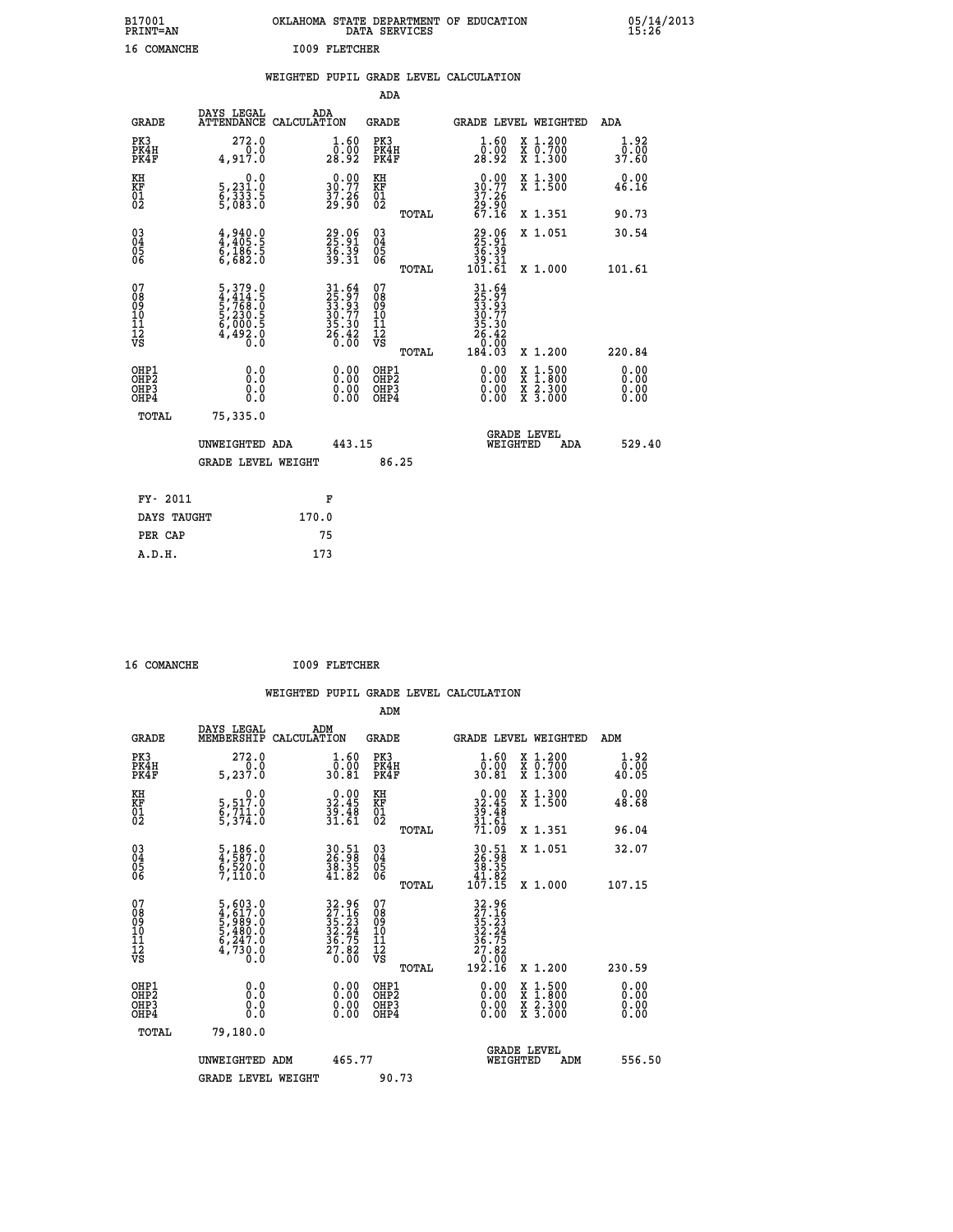# **B17001 OKLAHOMA STATE DEPARTMENT OF EDUCATION 05/14/2013 PRINT=AN DATA SERVICES 15:26 16 COMANCHE I016 ELGIN**

|  |  | WEIGHTED PUPIL GRADE LEVEL CALCULATION |
|--|--|----------------------------------------|
|  |  |                                        |

|                                                                    |                                                                                  |                                                                                                    | ADA                                    |       |                                                                                                    |                                          |                                |
|--------------------------------------------------------------------|----------------------------------------------------------------------------------|----------------------------------------------------------------------------------------------------|----------------------------------------|-------|----------------------------------------------------------------------------------------------------|------------------------------------------|--------------------------------|
| <b>GRADE</b>                                                       | DAYS LEGAL                                                                       | ADA<br>ATTENDANCE CALCULATION                                                                      | <b>GRADE</b>                           |       |                                                                                                    | GRADE LEVEL WEIGHTED                     | ADA                            |
| PK3<br>PK4H<br>PK4F                                                | 1,051.5<br>13,679.0<br>2,391.0                                                   | $80.46$<br>$14.06$                                                                                 | PK3<br>PK4H<br>PK4F                    |       | 6.19<br>$\frac{80.46}{14.06}$                                                                      | X 1.200<br>X 0.700<br>X 1.300            | 7.43<br>56.32<br>18.28         |
| KH<br>KF<br>01<br>02                                               | 0.0<br>20,515.0<br>21,251.0<br>19,249.5                                          | $\begin{smallmatrix} &0.00\\ 120.68\\ 125.01\\ 113.23\end{smallmatrix}$                            | KH<br>KF<br>01<br>02                   |       | 0.00<br>$\begin{smallmatrix} 120.68\\125.01\\113.23\\238.24 \end{smallmatrix}$                     | X 1.300<br>X 1.500                       | 0.00<br>181.02                 |
|                                                                    |                                                                                  |                                                                                                    |                                        | TOTAL |                                                                                                    | X 1.351                                  | 321.86                         |
| $\begin{smallmatrix} 03 \\[-4pt] 04 \end{smallmatrix}$<br>Ŏ5<br>06 | 23,109.0<br>20,570.0<br>23,663.0<br>22,932.5                                     | $\begin{smallmatrix} 135.94\\121.00\\139.19\\134.90 \end{smallmatrix}$                             | $\substack{03 \\ 04}$<br>Ŏ5<br>06      |       | $\begin{array}{c} 135\cdot 94\\ 121\cdot 00\\ 139\cdot 19\\ 134\cdot 90\\ 395\cdot 09 \end{array}$ | X 1.051                                  | 142.87                         |
|                                                                    |                                                                                  |                                                                                                    |                                        | TOTAL |                                                                                                    | X 1.000                                  | 395.09                         |
| 07<br>08<br>09<br>101<br>11<br>12<br>VS                            | $22,598.5$<br>$23,701.0$<br>$21,463.0$<br>$20,689.0$<br>$22,380.5$<br>$18,546.5$ | $\begin{smallmatrix} 132.93\\ 139.42\\ 126.25\\ 121.70\\ 131.65\\ 109.10\\ 0.00 \end{smallmatrix}$ | 07<br>08<br>09<br>11<br>11<br>12<br>VS |       | 132.93<br>139.42<br>126.25<br>121.70<br>$\frac{151.65}{109.10}$                                    |                                          |                                |
|                                                                    |                                                                                  |                                                                                                    |                                        | TOTAL | 761.05                                                                                             | X 1.200                                  | 913.26                         |
| OHP1<br>OHP <sub>2</sub><br>OH <sub>P3</sub><br>OHP4               | 664.5<br>0.000                                                                   | $3.91$<br>$0.00$<br>$\begin{smallmatrix} 0.00 \ 0.00 \end{smallmatrix}$                            | OHP1<br>OHP2<br>OHP <sub>3</sub>       |       | $3.91$<br>$0.00$<br>0.00                                                                           | X 1:500<br>X 1:800<br>X 2:300<br>X 3:000 | $5.87$<br>0.00<br>0.00<br>0.00 |
| TOTAL                                                              | 298,454.5                                                                        |                                                                                                    |                                        |       |                                                                                                    |                                          |                                |
|                                                                    | UNWEIGHTED ADA                                                                   | 1,755.62                                                                                           |                                        |       |                                                                                                    | <b>GRADE LEVEL</b><br>WEIGHTED<br>ADA    | 2,042.00                       |
|                                                                    | <b>GRADE LEVEL WEIGHT</b>                                                        |                                                                                                    | 286.38                                 |       |                                                                                                    |                                          |                                |
| FY- 2011                                                           |                                                                                  | F                                                                                                  |                                        |       |                                                                                                    |                                          |                                |
| DAYS TAUGHT                                                        |                                                                                  | 170.0                                                                                              |                                        |       |                                                                                                    |                                          |                                |
| PER CAP                                                            |                                                                                  | 40                                                                                                 |                                        |       |                                                                                                    |                                          |                                |

 **16 COMANCHE I016 ELGIN**

 **A.D.H. 1,097**

 **ADM**

| <b>GRADE</b>                                                       | DAYS LEGAL                                                                                | ADM<br>MEMBERSHIP CALCULATION                                                 | <b>GRADE</b>                                                              |                                                                                                                                          |                                | GRADE LEVEL WEIGHTED                                                                                                | ADM                          |
|--------------------------------------------------------------------|-------------------------------------------------------------------------------------------|-------------------------------------------------------------------------------|---------------------------------------------------------------------------|------------------------------------------------------------------------------------------------------------------------------------------|--------------------------------|---------------------------------------------------------------------------------------------------------------------|------------------------------|
| PK3<br>PK4H<br>PK4F                                                | 1,107.0<br>$1\bar{4}$ , $277.0$<br>2,692.0                                                | 6.51<br>$\frac{83.98}{15.84}$                                                 | PK3<br>PK4H<br>PK4F                                                       | $83.98$<br>$15.84$                                                                                                                       |                                | X 1.200<br>X 0.700<br>X 1.300                                                                                       | 7.81<br>58.79<br>20.59       |
| KH<br><b>KF</b><br>01<br>02                                        | 0.0<br>21, 974:0<br>22, 514:0<br>20, 248:0                                                | $\begin{smallmatrix} &0.00\\ 129.26\\ 132.44\\ 119.11\end{smallmatrix}$       | KH<br>KF<br>01<br>02                                                      | 0.00<br>$129.26$<br>$132.44$<br>$119.11$<br>$251.55$                                                                                     |                                | X 1.300<br>X 1.500                                                                                                  | 0.00<br>193.89               |
|                                                                    |                                                                                           |                                                                               | TOTAL                                                                     |                                                                                                                                          |                                | X 1.351                                                                                                             | 339.84                       |
| $\begin{smallmatrix} 03 \\[-4pt] 04 \end{smallmatrix}$<br>Ŏ5<br>06 | $24,307.0$<br>$21,692.0$<br>$24,206.0$<br>$23,386.0$                                      | 142.98<br>127.60<br>142.39<br>137.56                                          | $\begin{smallmatrix} 03 \\[-4pt] 04 \end{smallmatrix}$<br>$\frac{05}{06}$ | 142.98<br>127.60<br>142.39<br>137.56                                                                                                     |                                | X 1.051                                                                                                             | 150.27                       |
|                                                                    |                                                                                           |                                                                               | TOTAL                                                                     | 407.55                                                                                                                                   |                                | X 1.000                                                                                                             | 407.55                       |
| 07<br>08<br>09<br>101<br>11<br>12<br>VS                            | $23,660.0$<br>$24,866.0$<br>$22,737.0$<br>$22,080.0$<br>$23,974.0$<br>$19,839.0$<br>$0.0$ | 139.18<br>146.27<br>133.75<br>129.88<br>$\frac{1}{116}$ .02<br>116.70<br>0.00 | 07<br>08<br>09<br>001<br>11<br>11<br>12<br>VS<br>TOTAL                    | $\begin{array}{r} 139\cdot 18\\ 146\cdot 27\\ 133\cdot 75\\ 129\cdot 88\\ 141\cdot 02\\ 116\cdot 70\\ 0\cdot 00\\ \end{array}$<br>806.80 |                                | X 1.200                                                                                                             | 968.16                       |
| OHP1<br>OHP <sub>2</sub><br>OHP3<br>OHP4                           | 680.0<br>0.0<br>0.0<br>0.0                                                                | $\frac{4.00}{0.00}$<br>0.00                                                   | OHP1<br>OH <sub>P</sub> 2<br>OHP3<br>OHP4                                 | $\begin{smallmatrix} 4.00 \ 0.00 \ 0.00 \end{smallmatrix}$<br>0.00                                                                       |                                | $\begin{array}{l} \mathtt{X} & 1.500 \\ \mathtt{X} & 1.800 \\ \mathtt{X} & 2.300 \\ \mathtt{X} & 3.000 \end{array}$ | 6.00<br>0.00<br>0.00<br>0.00 |
| TOTAL                                                              | 314,239.0                                                                                 |                                                                               |                                                                           |                                                                                                                                          |                                |                                                                                                                     |                              |
|                                                                    | UNWEIGHTED                                                                                | 1,848.47<br>ADM                                                               |                                                                           |                                                                                                                                          | <b>GRADE LEVEL</b><br>WEIGHTED | ADM                                                                                                                 | 2,152.90                     |
|                                                                    | <b>GRADE LEVEL WEIGHT</b>                                                                 |                                                                               | 304.43                                                                    |                                                                                                                                          |                                |                                                                                                                     |                              |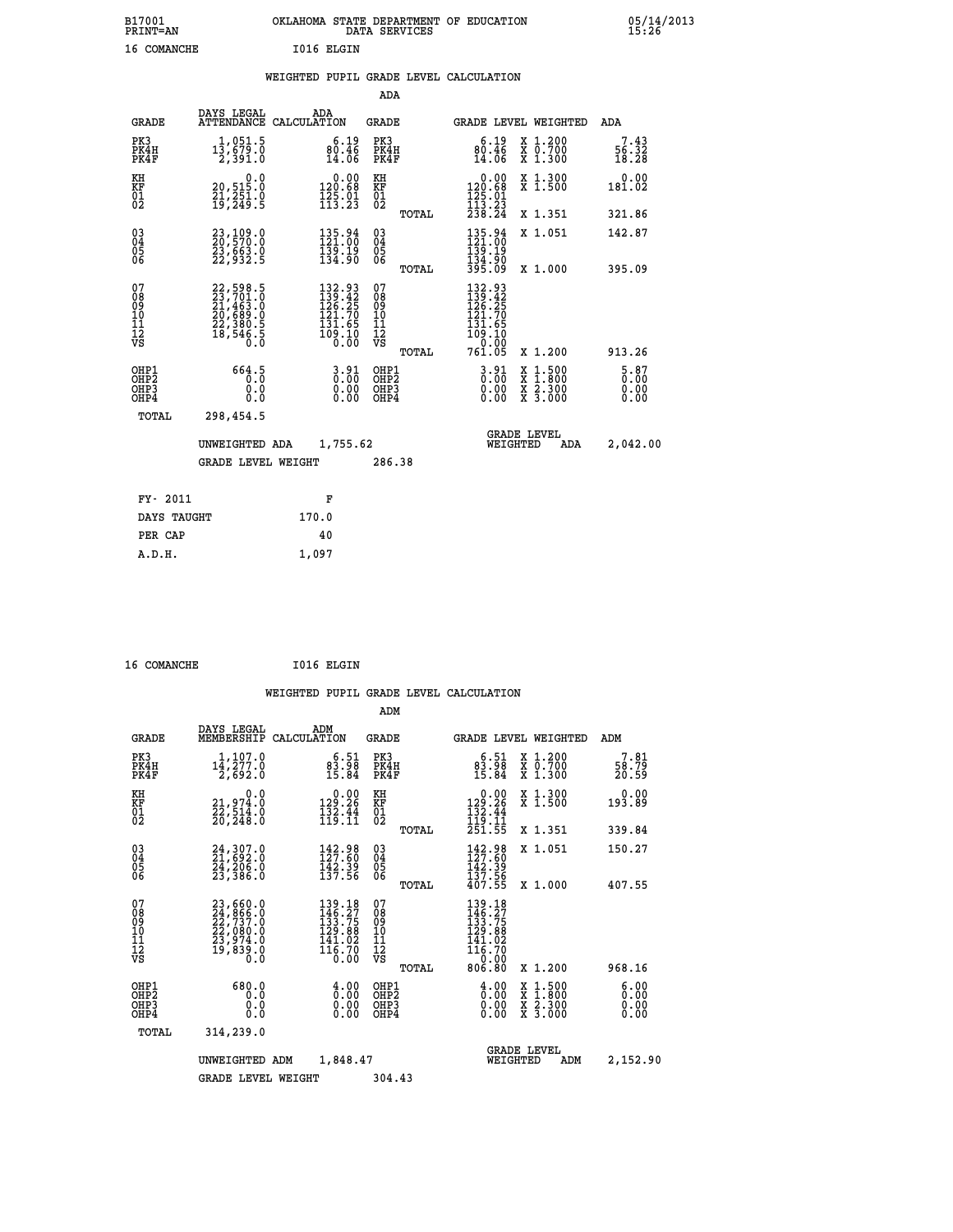## **B17001 OKLAHOMA STATE DEPARTMENT OF EDUCATION 05/14/2013 PRINT=AN DATA SERVICES 15:26 16 COMANCHE I132 CHATTANOOGA**

|                                                                    |                                                                                                                                                                                   | WEIGHTED PUPIL GRADE LEVEL CALCULATION                                   |                                                     |       |                                                                                                               |                                                                                                                                           |                               |
|--------------------------------------------------------------------|-----------------------------------------------------------------------------------------------------------------------------------------------------------------------------------|--------------------------------------------------------------------------|-----------------------------------------------------|-------|---------------------------------------------------------------------------------------------------------------|-------------------------------------------------------------------------------------------------------------------------------------------|-------------------------------|
|                                                                    |                                                                                                                                                                                   |                                                                          | <b>ADA</b>                                          |       |                                                                                                               |                                                                                                                                           |                               |
| <b>GRADE</b>                                                       | DAYS LEGAL<br><b>ATTENDANCE</b>                                                                                                                                                   | ADA<br>CALCULATION                                                       | <b>GRADE</b>                                        |       | GRADE LEVEL WEIGHTED                                                                                          |                                                                                                                                           | ADA                           |
| PK3<br>PK4H<br>PK4F                                                | 0.0<br>0.0<br>2,003.0                                                                                                                                                             | $\begin{smallmatrix} 0.00\\ 0.00\\ 11.65 \end{smallmatrix}$              | PK3<br>PK4H<br>PK4F                                 |       | 0.00<br>ŏ:ŏŏ<br>11:65                                                                                         | X 1.200<br>X 0.700<br>X 1.300                                                                                                             | 0.00<br>0.00<br>15.15         |
| KH<br>KF<br>01<br>02                                               | $\begin{smallmatrix} 0.0\\2.976.0\\2.953.0\\1.549.0 \end{smallmatrix}$                                                                                                            | $\begin{smallmatrix} 0.00\\ 17.30\\ 17.17\\ 9.01 \end{smallmatrix}$      | KH<br>KF<br>01<br>02                                |       | 0.00<br>$17.30$<br>$17.17$<br>$9.01$<br>$26.18$                                                               | X 1.300<br>X 1.500                                                                                                                        | 0.00<br>25.95                 |
|                                                                    |                                                                                                                                                                                   |                                                                          |                                                     | TOTAL |                                                                                                               | X 1.351                                                                                                                                   | 35.37                         |
| $\begin{smallmatrix} 03 \\[-4pt] 04 \end{smallmatrix}$<br>Ŏ5<br>06 | 2,510.5<br>2,734.0<br>3,272.0<br>2,696.5                                                                                                                                          | $\begin{smallmatrix} 14.60\\ 15.90\\ 19.02\\ 15.68 \end{smallmatrix}$    | $\begin{array}{c} 03 \\ 04 \\ 05 \\ 06 \end{array}$ |       | $14.60$<br>$15.90$<br>$19.02$<br>$15.68$<br>$50.60$                                                           | X 1.051                                                                                                                                   | 15.34                         |
|                                                                    |                                                                                                                                                                                   |                                                                          |                                                     | TOTAL |                                                                                                               | X 1.000                                                                                                                                   | 50.60                         |
| 07<br>0890112<br>1112<br>VS                                        | $\begin{smallmatrix} 3\,,\,4\,7\,0\,\cdot\,0\\ 4\,,\,0\,6\,2\,\cdot\,5\\ 4\,,\,3\,7\,5\,\cdot\,5\\ 4\,,\,5\,5\,4\\ 4\,,\,4\,3\,6\\ 3\,,\,1\,5\,3\\ 0\,\cdot\,0 \end{smallmatrix}$ | $20.17$<br>$23.62$<br>$25.44$<br>$26.48$<br>$25.79$<br>$18.33$<br>$0.00$ | 07<br>08901112<br>1112<br>VS                        | TOTAL | $\begin{smallmatrix} 20.17\\ 23.62\\ 25.44\\ 26.44\\ 26.49\\ 25.79\\ 18.33\\ 0.00\\ 139.83 \end{smallmatrix}$ | X 1.200                                                                                                                                   | 167.80                        |
| OHP1<br>OHP2<br>OH <sub>P3</sub><br>OHP4                           | 0.0<br>0.0<br>0.0                                                                                                                                                                 | $\begin{smallmatrix} 0.00 \ 0.00 \ 0.00 \ 0.00 \end{smallmatrix}$        | OHP1<br>OHP2<br>OHP3<br>OHP4                        |       | 0.00<br>0.00<br>0.00                                                                                          | $\begin{smallmatrix} \mathtt{X} & 1\cdot500\\ \mathtt{X} & 1\cdot800\\ \mathtt{X} & 2\cdot300\\ \mathtt{X} & 3\cdot000 \end{smallmatrix}$ | 0.00<br>Ō. ŌŌ<br>0.00<br>0.00 |
| TOTAL                                                              | 44,746.5                                                                                                                                                                          |                                                                          |                                                     |       |                                                                                                               |                                                                                                                                           |                               |
|                                                                    | UNWEIGHTED ADA                                                                                                                                                                    | 260.16                                                                   |                                                     |       | WEIGHTED                                                                                                      | <b>GRADE LEVEL</b><br>ADA                                                                                                                 | 310.21                        |
|                                                                    | <b>GRADE LEVEL WEIGHT</b>                                                                                                                                                         |                                                                          | 50.05                                               |       |                                                                                                               |                                                                                                                                           |                               |
| FY- 2011                                                           |                                                                                                                                                                                   | F                                                                        |                                                     |       |                                                                                                               |                                                                                                                                           |                               |
| DAYS TAUGHT                                                        |                                                                                                                                                                                   | 172.0                                                                    |                                                     |       |                                                                                                               |                                                                                                                                           |                               |
| PER CAP                                                            |                                                                                                                                                                                   | 123                                                                      |                                                     |       |                                                                                                               |                                                                                                                                           |                               |

 **A.D.H. 176**

 **16 COMANCHE I132 CHATTANOOGA**

| <b>GRADE</b>                                 | DAYS LEGAL<br>MEMBERSHIP                                                | ADM<br>CALCULATION                                                       | <b>GRADE</b>                                       |       |                                                                                                                                                                                                                                                                                | GRADE LEVEL WEIGHTED                                                                                                | ADM                     |
|----------------------------------------------|-------------------------------------------------------------------------|--------------------------------------------------------------------------|----------------------------------------------------|-------|--------------------------------------------------------------------------------------------------------------------------------------------------------------------------------------------------------------------------------------------------------------------------------|---------------------------------------------------------------------------------------------------------------------|-------------------------|
| PK3<br>PK4H<br>PK4F                          | 0.0<br>2,259.0                                                          | $\begin{smallmatrix} 0.00\\ 0.00\\ 13.13 \end{smallmatrix}$              | PK3<br>PK4H<br>PK4F                                |       | $\begin{smallmatrix} 0.00\\ 0.00\\ 13.13 \end{smallmatrix}$                                                                                                                                                                                                                    | X 1.200<br>X 0.700<br>X 1.300                                                                                       | 0.00<br>$0.00$<br>17.07 |
| KH<br>KF<br>01<br>02                         | $\begin{smallmatrix}&&&0.0\\3,137.0\\3,096.0\\1,631.0\end{smallmatrix}$ | $\begin{smallmatrix} 0.00\\18.24\\18.00\\9.48 \end{smallmatrix}$         | KH<br>KF<br>01<br>02                               |       | $\begin{smallmatrix} 0.00\\18.24\\18.00\\9.48\\27.48\end{smallmatrix}$                                                                                                                                                                                                         | X 1.300<br>X 1.500                                                                                                  | 0.00<br>27.36           |
|                                              |                                                                         |                                                                          |                                                    | TOTAL |                                                                                                                                                                                                                                                                                | X 1.351                                                                                                             | 37.13                   |
| 03<br>04<br>05<br>06                         | $2,568.0$<br>$2,841.0$<br>$3,404.0$<br>$2,849.0$                        | $\begin{smallmatrix} 14.93\ 16.52\ 19.79\ 16.56 \end{smallmatrix}$       | $\begin{matrix} 03 \\ 04 \\ 05 \\ 06 \end{matrix}$ |       | $14.93$<br>$16.52$<br>$19.79$<br>$16.56$<br>$52.87$                                                                                                                                                                                                                            | X 1.051                                                                                                             | 15.69                   |
|                                              |                                                                         |                                                                          |                                                    | TOTAL |                                                                                                                                                                                                                                                                                | X 1.000                                                                                                             | 52.87                   |
| 07<br>08<br>09<br>11<br>11<br>12<br>VS       | $3,596.0$<br>$4,555.0$<br>$4,753.0$<br>$4,753.0$<br>$3,260.0$<br>$0.0$  | $20.91$<br>$24.42$<br>$26.45$<br>$27.63$<br>$26.66$<br>$18.95$<br>$0.00$ | 07<br>08<br>09<br>11<br>11<br>12<br>VS             | TOTAL | $\begin{smallmatrix} 20.91\ 24.42\ 26.45\ 27.63\ 27.63\ 26.665\ 18.950\ 18.02\ 145.02\ \end{smallmatrix}$                                                                                                                                                                      | X 1.200                                                                                                             | 174.02                  |
| OHP1                                         |                                                                         |                                                                          | OHP1                                               |       |                                                                                                                                                                                                                                                                                |                                                                                                                     | 0.00                    |
| OHP <sub>2</sub><br>OH <sub>P3</sub><br>OHP4 | 0.0<br>0.000                                                            |                                                                          | OHP <sub>2</sub><br>OHP <sub>3</sub>               |       | $\begin{smallmatrix} 0.00 & 0.00 & 0.00 & 0.00 & 0.00 & 0.00 & 0.00 & 0.00 & 0.00 & 0.00 & 0.00 & 0.00 & 0.00 & 0.00 & 0.00 & 0.00 & 0.00 & 0.00 & 0.00 & 0.00 & 0.00 & 0.00 & 0.00 & 0.00 & 0.00 & 0.00 & 0.00 & 0.00 & 0.00 & 0.00 & 0.00 & 0.00 & 0.00 & 0.00 & 0.00 & 0.0$ | $\begin{array}{l} \mathtt{X} & 1.500 \\ \mathtt{X} & 1.800 \\ \mathtt{X} & 2.300 \\ \mathtt{X} & 3.000 \end{array}$ | 0.00<br>0.00<br>0.00    |
| TOTAL                                        | 46,730.0                                                                |                                                                          |                                                    |       |                                                                                                                                                                                                                                                                                |                                                                                                                     |                         |
|                                              | UNWEIGHTED ADM                                                          | 271.67                                                                   |                                                    |       | WEIGHTED                                                                                                                                                                                                                                                                       | <b>GRADE LEVEL</b><br>ADM                                                                                           | 324.14                  |
|                                              | <b>GRADE LEVEL WEIGHT</b>                                               |                                                                          | 52.47                                              |       |                                                                                                                                                                                                                                                                                |                                                                                                                     |                         |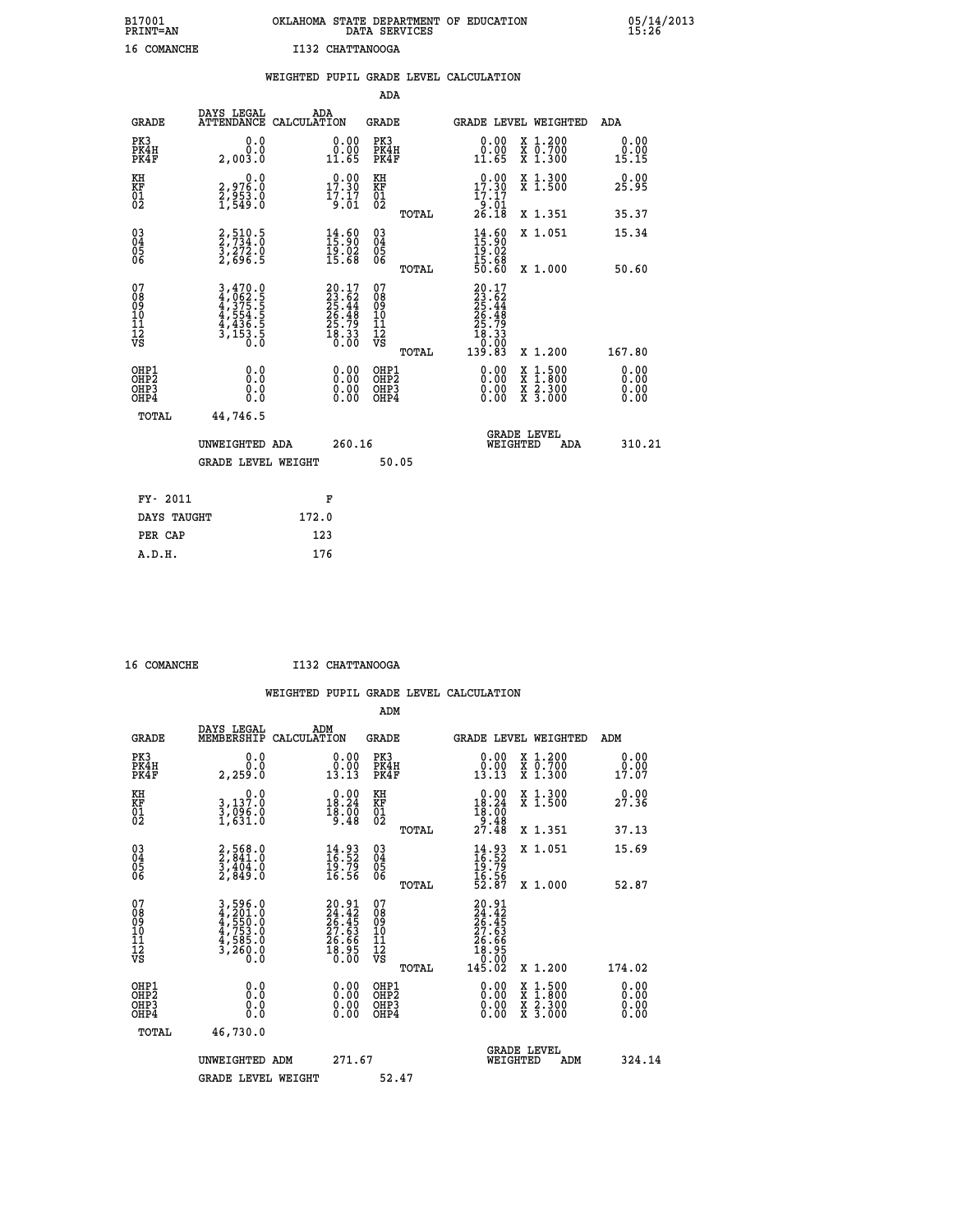## **B17001 OKLAHOMA STATE DEPARTMENT OF EDUCATION 05/14/2013 PRINT=AN DATA SERVICES 15:26 COMANCHE COUNTY TOTALS**

#### **WEIGHTED PUPIL GRADE LEVEL CALCULATION**

|                                                              |                                                                                                                                                                |                                                                                                                | ADA                                       |       |                                                                                                                                                                               |                                                                                          |                                |
|--------------------------------------------------------------|----------------------------------------------------------------------------------------------------------------------------------------------------------------|----------------------------------------------------------------------------------------------------------------|-------------------------------------------|-------|-------------------------------------------------------------------------------------------------------------------------------------------------------------------------------|------------------------------------------------------------------------------------------|--------------------------------|
| <b>GRADE</b>                                                 | DAYS LEGAL                                                                                                                                                     | ADA<br>ATTENDANCE CALCULATION                                                                                  | GRADE                                     |       |                                                                                                                                                                               | GRADE LEVEL WEIGHTED                                                                     | ADA                            |
| PK3<br>PK4H<br>PK4F                                          | 11,225.5<br>105,772.0<br>105,228.0                                                                                                                             | 66.37<br>625.23<br>621.61                                                                                      | PK3<br>PK4H<br>PK4F                       |       | 66.37<br>$625.23$<br>$621.61$                                                                                                                                                 | X 1.200<br>x 0.700<br>x 1.300                                                            | 79.65<br>437.66<br>808.11      |
| KH<br>KF<br>$\overline{01}$                                  | 0.0<br>290,153.5<br>310,557.5<br>266,908.5                                                                                                                     | $\begin{smallmatrix}&&&0.00\\1,714.75\\1,835.35\\1,577.44\end{smallmatrix}$                                    | KH<br>KF<br>$^{01}_{02}$                  |       | 0.00<br>1,714.75<br>1,835.35<br>1,577.44                                                                                                                                      | X 1.300<br>X 1.500                                                                       | 0.00<br>2,572.14               |
|                                                              |                                                                                                                                                                |                                                                                                                |                                           | TOTAL | $\overline{3,412.79}$                                                                                                                                                         | X 1.351                                                                                  | 4,610.67                       |
| $\begin{smallmatrix} 03 \\[-4pt] 04 \end{smallmatrix}$<br>Ŏ5 | 261, 441.5<br>263,666.5<br>254,935.0                                                                                                                           | $\frac{1}{1}, \frac{544}{522}.03 \newline \frac{1}{558}.02 \newline \frac{1}{506}.39$                          | $\substack{03 \\ 04}$<br>05               |       | $1,544.94$<br>$1,522.03$<br>$1,558.02$<br>$1,506.39$<br>$4,586.44$                                                                                                            | X 1.051                                                                                  | 6,210.16                       |
| 06                                                           |                                                                                                                                                                |                                                                                                                | 06                                        | TOTAL |                                                                                                                                                                               | X 1.000                                                                                  | 4,586.44                       |
| 07<br>08<br>09<br>11<br>11<br>12<br>VS                       | $\begin{smallmatrix} 247,747\cdot5\\ 235,708\cdot5\\ 244,526\cdot5\\ 238,798\cdot5\\ 224,308\cdot5\\ 224,308\cdot5\\ 213,527\cdot5\\ 0\cdot0\end{smallmatrix}$ | $\begin{smallmatrix} 1,463.90\\ 1,392.48\\ 1,444.66\\ 1,410.75\\ 1,325.09\\ 1,261.53\\ 0.00 \end{smallmatrix}$ | 07<br>08<br>09<br>101<br>11<br>12<br>VS   |       | 1,463.90<br>I, 392.48<br>1,444.66<br>$\frac{1}{4}$ , $\frac{1}{3}$<br>$\frac{1}{2}$ , $\frac{3}{2}$<br>$\frac{5}{3}$ , $\frac{9}{2}$<br>$\frac{1}{2}$ , $\frac{2}{3}$<br>0.00 |                                                                                          |                                |
|                                                              |                                                                                                                                                                |                                                                                                                |                                           | TOTAL | 8,298.41                                                                                                                                                                      | X 1.200                                                                                  | 9,958.10                       |
| OHP1<br>OH <sub>P</sub> 2<br>OHP3<br>OHP4                    | 13,689.5<br>$0.\overline{0}$<br>0.0<br>0.0                                                                                                                     | 80.75<br>0.00<br>0.00<br>0.00                                                                                  | OHP1<br>OH <sub>P</sub> 2<br>OHP3<br>OHP4 |       | 80.75<br>0.00<br>0.00<br>0.00                                                                                                                                                 | $\begin{smallmatrix} x & 1.500 \\ x & 1.800 \\ x & 2.300 \\ x & 3.000 \end{smallmatrix}$ | 121.14<br>0.00<br>0.00<br>0.00 |
| TOTAL                                                        | 3,545,783.0                                                                                                                                                    |                                                                                                                |                                           |       |                                                                                                                                                                               |                                                                                          |                                |
|                                                              | UNWEIGHTED ADA                                                                                                                                                 | 20,951.29                                                                                                      |                                           |       | WEIGHTED                                                                                                                                                                      | <b>GRADE LEVEL</b><br>ADA                                                                | 24,797.63                      |
|                                                              | <b>GRADE LEVEL WEIGHT</b>                                                                                                                                      |                                                                                                                | 3,846.34                                  |       |                                                                                                                                                                               |                                                                                          |                                |
| FY- 2011                                                     |                                                                                                                                                                | F                                                                                                              |                                           |       |                                                                                                                                                                               |                                                                                          |                                |
| DAYS TAUCHT                                                  |                                                                                                                                                                | 1.698.0                                                                                                        |                                           |       |                                                                                                                                                                               |                                                                                          |                                |
|                                                              |                                                                                                                                                                |                                                                                                                |                                           |       |                                                                                                                                                                               |                                                                                          |                                |

| FY- 2011    | R       |
|-------------|---------|
| DAYS TAUGHT | 1,698.0 |
| PER CAP     | 667     |
| A.D.H.      | 12,038  |
|             |         |

 **COMANCHE COUNTY TOTALS**

|                                                    |                                                                                   |                                                                                          | ADM                                      |                                                                                                                                   |                                                                                            |                                |
|----------------------------------------------------|-----------------------------------------------------------------------------------|------------------------------------------------------------------------------------------|------------------------------------------|-----------------------------------------------------------------------------------------------------------------------------------|--------------------------------------------------------------------------------------------|--------------------------------|
| <b>GRADE</b>                                       | DAYS LEGAL<br>MEMBERSHIP                                                          | ADM<br>CALCULATION                                                                       | <b>GRADE</b>                             | GRADE LEVEL WEIGHTED                                                                                                              |                                                                                            | ADM                            |
| PK3<br>PK4H<br>PK4F                                | 12,141.0<br>114,023.0<br>114,294.0                                                | 71.77<br>$67\overline{4}\cdot01\over 675\cdot17$                                         | PK3<br>PK4H<br>PK4F                      | 71.77<br>$67\overline{4}\cdot01\over 675\cdot17$                                                                                  | X 1.200<br>X 0.700<br>X 1.300                                                              | 79.65<br>471.81<br>877.72      |
| KH<br>KF<br>01<br>02                               | 0.0<br>307,673.0<br>326,525.0<br>279,121.0                                        | 0.00<br>$1,818.27$<br>$1,929.72$<br>$1,649.62$                                           | KH<br>KF<br>01<br>02                     | 0.00<br>1,818.27<br>1,929.72<br>1,649.62<br>3,579.34                                                                              | X 1.300<br>X 1.500                                                                         | 0.00<br>2,727.43               |
|                                                    |                                                                                   |                                                                                          | TOTAL                                    |                                                                                                                                   | X 1.351                                                                                    | 4,835.68                       |
| $\begin{matrix} 03 \\ 04 \\ 05 \\ 06 \end{matrix}$ | 272,599.0<br>269,056.0<br>273,936.0<br>266,546.0                                  | 1,610.84<br>1,589.79<br>1,618.70<br>1,574.97                                             | $\substack{03 \\ 04}$<br>$\frac{05}{06}$ | $1,589.79$<br>$1,589.79$<br>$1,618.70$<br>$1,574.97$<br>$4,783.46$                                                                | X 1.051                                                                                    | 1,692.99                       |
|                                                    |                                                                                   |                                                                                          | TOTAL                                    |                                                                                                                                   | X 1.000                                                                                    | 4,783.46                       |
| 07<br>08<br>09<br>101<br>11<br>12<br>VS            | 259,767.0<br>248,609.0<br>259,459.0<br>253,248.0<br>238,497.0<br>228,393.0<br>0.0 | $1,534.97$<br>$1,468.73$<br>$1,532.90$<br>$1,496.12$<br>$1,408.89$<br>$1,349.34$<br>0.00 | 07<br>089<br>101<br>111<br>VS<br>TOTAL   | $\begin{smallmatrix} 1, 534.97\\ 1, 468.73\\ 1, 532.90\\ 1, 496.12\\ 1, 408.89\\ 1, 349.34 \end{smallmatrix}$<br>0.00<br>8,790.95 | X 1.200                                                                                    | 10,549.13                      |
| OHP1<br>OHP2<br>OHP3<br>OHP4                       | 13,943.0<br>0.0<br>0.0<br>Ŏ.Ŏ                                                     | 82.25<br>0.00<br>0.00<br>0.00                                                            | OHP1<br>OHP2<br>OHP3<br>OHP4             | $82.25$<br>$0.00$<br>0.00<br>0.00                                                                                                 | $\begin{array}{c} x & 1.500 \\ x & 1.800 \\ x & 2.300 \end{array}$<br>$\overline{x}$ 3.000 | 123.38<br>0.00<br>0.00<br>0.00 |
|                                                    | TOTAL<br>3,737,830.0                                                              |                                                                                          |                                          |                                                                                                                                   |                                                                                            |                                |
|                                                    | UNWEIGHTED<br><b>GRADE LEVEL WEIGHT</b>                                           | 22,086.06<br>ADM                                                                         | 4,061.67                                 | <b>GRADE LEVEL</b><br>WEIGHTED                                                                                                    | ADM                                                                                        | 26, 147. 73                    |
|                                                    |                                                                                   |                                                                                          |                                          |                                                                                                                                   |                                                                                            |                                |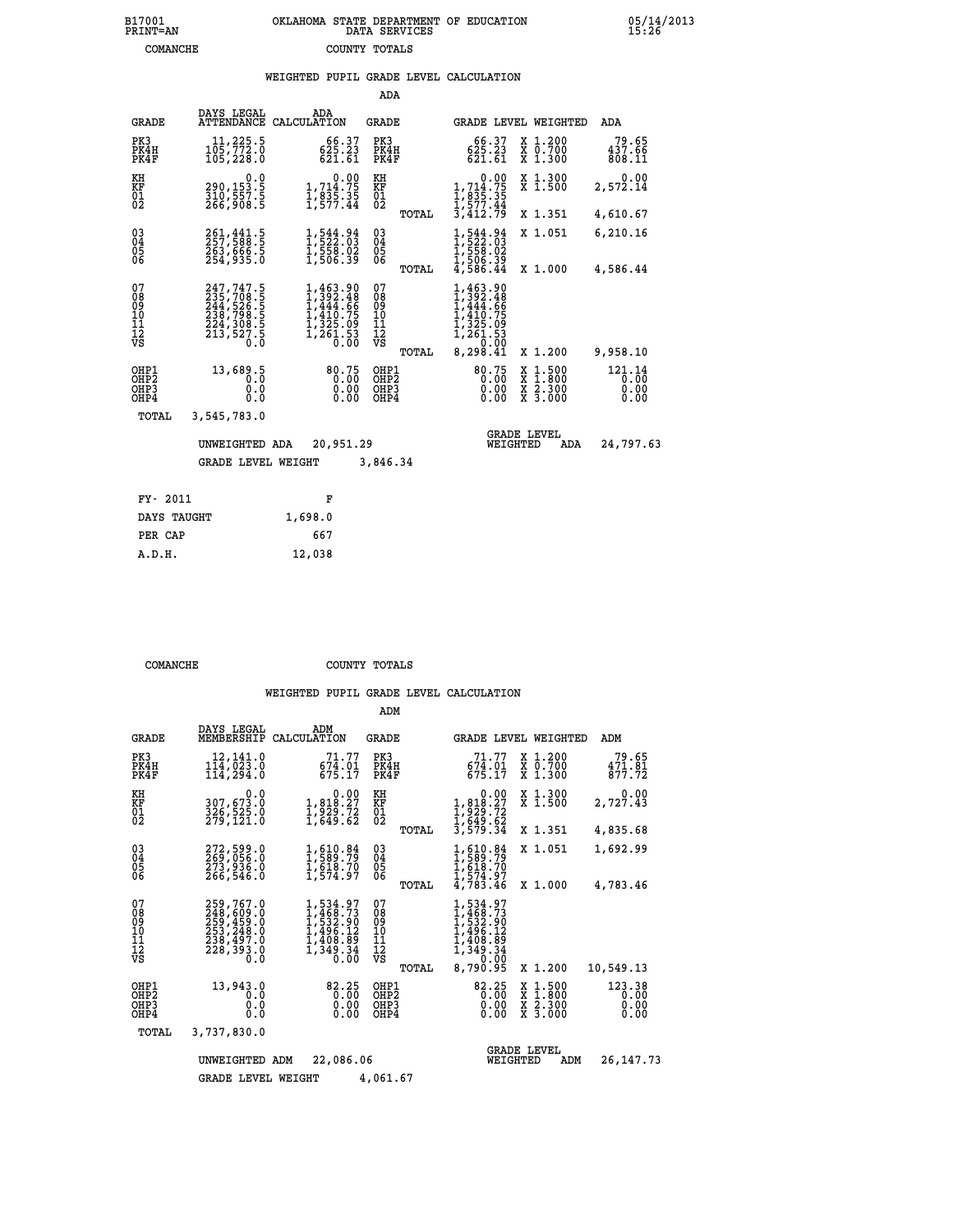| B17001<br>PRINT=AN                             |                                                                                                                                                             |                                                                                        | DATA SERVICES                                   | OKLAHOMA STATE DEPARTMENT OF EDUCATION                                      |                                                                                          | $05/14/2013$<br>15:26 |  |
|------------------------------------------------|-------------------------------------------------------------------------------------------------------------------------------------------------------------|----------------------------------------------------------------------------------------|-------------------------------------------------|-----------------------------------------------------------------------------|------------------------------------------------------------------------------------------|-----------------------|--|
| 17 COTTON                                      |                                                                                                                                                             | <b>IO01 WALTERS</b>                                                                    |                                                 |                                                                             |                                                                                          |                       |  |
|                                                |                                                                                                                                                             | WEIGHTED PUPIL GRADE LEVEL CALCULATION                                                 |                                                 |                                                                             |                                                                                          |                       |  |
|                                                |                                                                                                                                                             |                                                                                        | ADA                                             |                                                                             |                                                                                          |                       |  |
| <b>GRADE</b>                                   | DAYS LEGAL                                                                                                                                                  | ADA<br>ATTENDANCE CALCULATION                                                          | GRADE                                           | GRADE LEVEL WEIGHTED                                                        |                                                                                          | ADA                   |  |
| PK3<br>PK4H<br>PK4F                            | 489.5<br>0.0<br>6,334.0                                                                                                                                     | $\frac{2.86}{0.00}$<br>37.04                                                           | PK3<br>PK4H<br>PK4F                             | $\begin{smallmatrix} 2.86\ 0.00\ 37.04\ \end{smallmatrix}$                  | X 1.200<br>X 0.700<br>X 1.300                                                            | 3.43<br>0.00<br>48.15 |  |
| KH<br>KF<br>01<br>02                           | 0.0<br>$\begin{smallmatrix} 9,485.5\\ 10,127.5\\ 8,671.5 \end{smallmatrix}$                                                                                 | $\begin{smallmatrix} 0.00\\ 55.47\\ 59.23\\ 50.71 \end{smallmatrix}$                   | KH<br>KF<br>01<br>02                            | $\begin{smallmatrix}&&0.00\\55.47\\59.23\\50.71\\109.94\end{smallmatrix}$   | X 1.300<br>X 1.500                                                                       | 0.00<br>83.21         |  |
|                                                |                                                                                                                                                             |                                                                                        | TOTAL                                           |                                                                             | X 1.351                                                                                  | 148.53                |  |
| $\substack{03 \\ 04}$<br>$\substack{05 \\ 06}$ | $\substack{ \substack{ \substack{ 6 \ , \substack{ 3 \ 2 \ 9 \ 8 \ . \ 5} \\ 7 \ , \substack{ 2 \ 4 \ 3 \ . \ 5} \\ 8 \ , \substack{ 0 \ 1 \ 4 \ . \ 5} }}$ | $\begin{smallmatrix} 36.96 \\ 60.23 \\ 42.36 \\ 46.87 \end{smallmatrix}$               | 03<br>04<br>05<br>06                            | 36.96<br>60.23<br>42.36                                                     | X 1.051                                                                                  | 38.84                 |  |
|                                                |                                                                                                                                                             |                                                                                        | TOTAL                                           | 46.87<br>149.46                                                             | X 1.000                                                                                  | 149.46                |  |
| 07<br>08<br>09<br>11<br>11<br>12<br>VS         | $\begin{smallmatrix} 9,027.5\\ 10,251.0\\ 6,968.0\\ 7,441.0\\ 5,439.0\\ 8,488.5\\ 0.0 \end{smallmatrix}$                                                    | 52.79<br>59.95<br>40.75<br>43.51<br>31.81<br>31.84<br>49.64<br>0.00                    | 07<br>08<br>09<br>10<br>11<br>12<br>VS<br>TOTAL | 52.79<br>59.95<br>40.75<br>43.51<br>31.81<br>$\frac{45.64}{0.00}$<br>278.45 | X 1.200                                                                                  | 334.14                |  |
| OHP1<br>OHP <sub>2</sub><br>OHP3<br>OHP4       | 276.0<br>0.0<br>0.0<br>0.0                                                                                                                                  | $\frac{1}{0}$ : $\frac{61}{00}$<br>$\begin{smallmatrix} 0.00 \ 0.00 \end{smallmatrix}$ | OHP1<br>OHP2<br>OHP3<br>OHP4                    | $\frac{1}{0}$ : $\frac{61}{00}$<br>0.00<br>0.00                             | $\begin{smallmatrix} x & 1.500 \\ x & 1.800 \\ x & 2.300 \\ x & 3.000 \end{smallmatrix}$ | 3.42<br>0.00<br>0.00  |  |
| TOTAL                                          | 114,876.5                                                                                                                                                   |                                                                                        |                                                 |                                                                             |                                                                                          |                       |  |
|                                                | UNWEIGHTED ADA                                                                                                                                              | 671.79                                                                                 |                                                 | <b>GRADE LEVEL</b><br>WEIGHTED                                              | ADA                                                                                      | 808.18                |  |
|                                                | GRADE LEVEL WEIGHT                                                                                                                                          |                                                                                        | 136.39                                          |                                                                             |                                                                                          |                       |  |
| FY- 2011                                       |                                                                                                                                                             | F                                                                                      |                                                 |                                                                             |                                                                                          |                       |  |
| DAYS TAUGHT                                    |                                                                                                                                                             | 171.0                                                                                  |                                                 |                                                                             |                                                                                          |                       |  |
| PER CAP                                        |                                                                                                                                                             | 114                                                                                    |                                                 |                                                                             |                                                                                          |                       |  |
| A.D.H.                                         |                                                                                                                                                             | 147                                                                                    |                                                 |                                                                             |                                                                                          |                       |  |

| 17 COTTON | <b>IO01 WALTERS</b> |
|-----------|---------------------|
|           |                     |

|                                                      |                                                                                                  | WEIGHTED PUPIL GRADE LEVEL CALCULATION                                   |                                                    |       |                                                                          |                                                                     |                                     |
|------------------------------------------------------|--------------------------------------------------------------------------------------------------|--------------------------------------------------------------------------|----------------------------------------------------|-------|--------------------------------------------------------------------------|---------------------------------------------------------------------|-------------------------------------|
|                                                      |                                                                                                  |                                                                          | ADM                                                |       |                                                                          |                                                                     |                                     |
| <b>GRADE</b>                                         | DAYS LEGAL<br>MEMBERSHIP                                                                         | ADM<br>CALCULATION                                                       | <b>GRADE</b>                                       |       |                                                                          | <b>GRADE LEVEL WEIGHTED</b>                                         | ADM                                 |
| PK3<br>PK4H<br>PK4F                                  | 490.0<br>0.0<br>6,835.0                                                                          | $\begin{smallmatrix} 2.87\0.00\\0.00\\39.97\end{smallmatrix}$            | PK3<br>PK4H<br>PK4F                                |       | $\begin{smallmatrix} 2.87\0.00\\0.00\\39.97\end{smallmatrix}$            | X 1.200<br>X 0.700<br>X 1.300                                       | 3.44<br>0.00<br>51.96               |
| KH<br>KF<br>01<br>02                                 | 0.0<br>$10, 119.0$<br>$10, 571.0$<br>$9, 044.0$                                                  | $\begin{smallmatrix} 0.00\\ 59.18\\ 61.82\\ 52.89 \end{smallmatrix}$     | KH<br>KF<br>01<br>02                               |       | 0.00<br>$\begin{array}{r} 59.18 \\ 61.82 \\ 52.89 \\ 114.71 \end{array}$ | X 1.300<br>X 1.500                                                  | 0.00<br>88.77                       |
|                                                      |                                                                                                  |                                                                          |                                                    | TOTAL |                                                                          | X 1.351                                                             | 154.97                              |
| $\begin{matrix} 03 \\ 04 \\ 05 \\ 06 \end{matrix}$   | $10, 585.0$<br>$10, 793.0$<br>$\frac{7}{8}, \frac{5}{291}.0$                                     | $38.51$<br>$63.12$<br>$44.27$<br>$48.49$                                 | $\begin{matrix} 03 \\ 04 \\ 05 \\ 06 \end{matrix}$ |       | $38.51$<br>$63.12$<br>$44.27$<br>$48.49$<br>$155.88$                     | X 1.051                                                             | 40.47                               |
|                                                      |                                                                                                  |                                                                          |                                                    | TOTAL |                                                                          | X 1.000                                                             | 155.88                              |
| 07<br>08<br>09<br>01<br>11<br>11<br>12<br>VS         | $\begin{smallmatrix}9,365.0\\10,773.0\\7,300.0\\7,713.0\\5,783.0\\8,824.0\\0.0\end{smallmatrix}$ | $54.77$<br>$63.00$<br>$42.69$<br>$45.11$<br>$33.82$<br>$51.60$<br>$0.00$ | 07<br>08<br>09<br>01<br>11<br>11<br>12<br>VS       |       | $54.77$<br>$63.09$<br>$42.69$<br>$45.11$<br>$33.82$<br>$51.60$<br>$0.90$ |                                                                     |                                     |
|                                                      |                                                                                                  |                                                                          |                                                    | TOTAL | 290.99                                                                   | X 1.200                                                             | 349.19                              |
| OHP1<br>OHP2<br>OH <sub>P3</sub><br>OH <sub>P4</sub> | 289.0<br>0.0<br>0.000                                                                            | $\frac{1}{0}$ : 00<br>0.00<br>0.00                                       | OHP1<br>OHP2<br>OHP3<br>OHP4                       |       | $\begin{smallmatrix} 1.69 \ 0.00 \ 0.00 \end{smallmatrix}$<br>0.00       | $1.500$<br>$1.800$<br>X<br>X<br>$\frac{x}{x}$ $\frac{5:300}{3:000}$ | $\frac{2.54}{0.00}$<br>0.00<br>0.00 |
| TOTAL                                                | 120,346.0                                                                                        |                                                                          |                                                    |       |                                                                          |                                                                     |                                     |
|                                                      | UNWEIGHTED ADM                                                                                   | 703.80                                                                   |                                                    |       | WEIGHTED                                                                 | <b>GRADE LEVEL</b><br>ADM                                           | 847.22                              |
|                                                      | <b>GRADE LEVEL WEIGHT</b>                                                                        |                                                                          | 143.42                                             |       |                                                                          |                                                                     |                                     |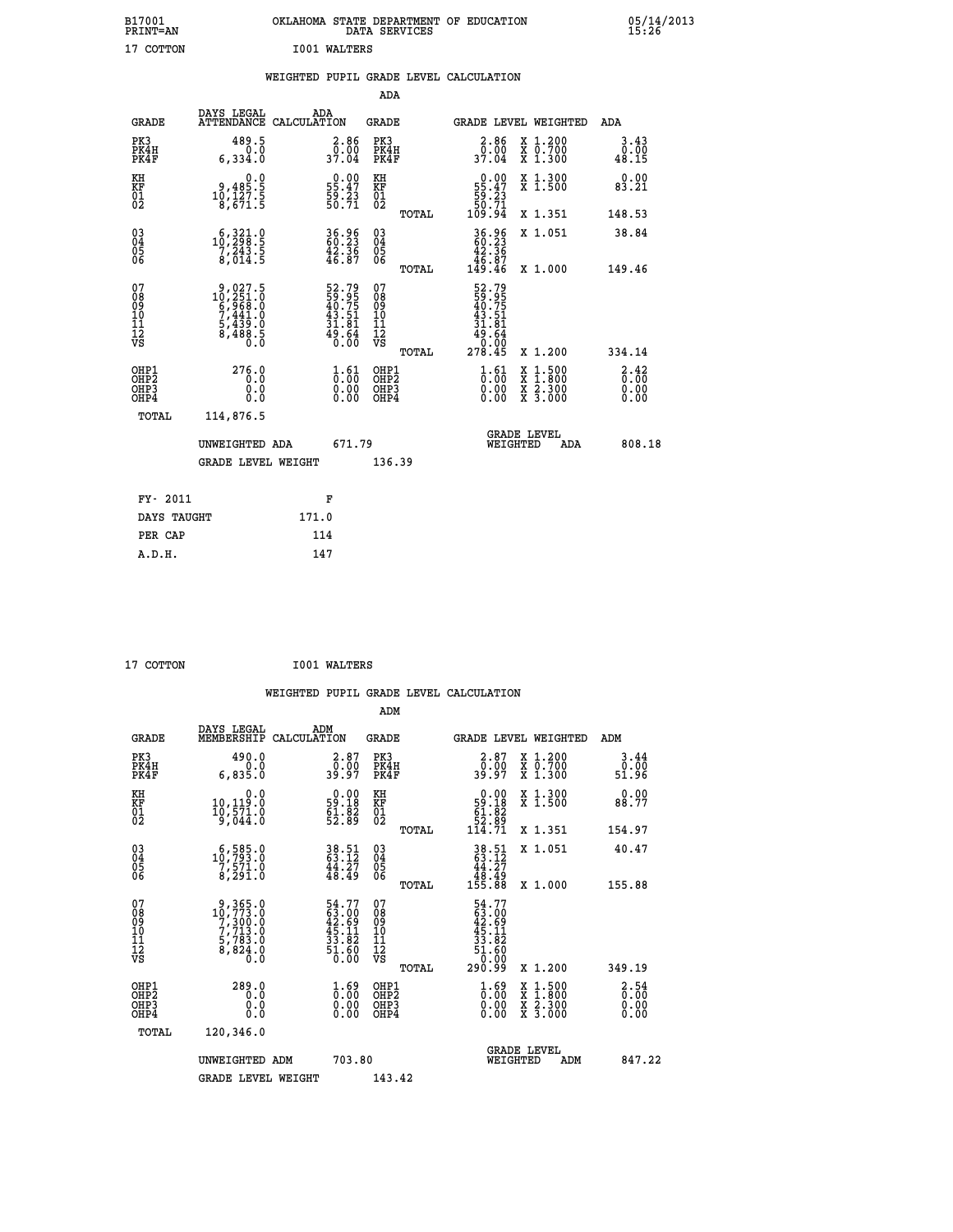| B17001<br>PRINT=AN                                   |                                                                                 | OKLAHOMA STATE DEPARTMENT OF EDUCATION                                                                                      | DATA SERVICES                                      |                                                                 |                                                                                                  | 05/14/2013                   |  |
|------------------------------------------------------|---------------------------------------------------------------------------------|-----------------------------------------------------------------------------------------------------------------------------|----------------------------------------------------|-----------------------------------------------------------------|--------------------------------------------------------------------------------------------------|------------------------------|--|
| 17 COTTON                                            |                                                                                 | I101 TEMPLE                                                                                                                 |                                                    |                                                                 |                                                                                                  |                              |  |
|                                                      |                                                                                 | WEIGHTED PUPIL GRADE LEVEL CALCULATION                                                                                      |                                                    |                                                                 |                                                                                                  |                              |  |
|                                                      |                                                                                 |                                                                                                                             | ADA                                                |                                                                 |                                                                                                  |                              |  |
| <b>GRADE</b>                                         | DAYS LEGAL                                                                      | ADA<br>ATTENDANCE CALCULATION                                                                                               | GRADE                                              |                                                                 | GRADE LEVEL WEIGHTED                                                                             | ADA                          |  |
| PK3<br>PK4H<br>PK4F                                  | 656.0<br>0.0<br>2,983.5                                                         | 4.00<br>$\begin{smallmatrix} 0.00 \ 18.19 \end{smallmatrix}$                                                                | PK3<br>PK4H<br>PK4F                                | 4.00<br>0:00<br>18:19                                           | X 1.200<br>X 0.700<br>X 1.300                                                                    | 4.80<br>0.00<br>23.65        |  |
| KH<br>KF<br>01<br>02                                 | 0.0<br>2,101.5<br>$\frac{1}{2}$ , $\frac{5}{4}$ , $\frac{5}{8}$ , $\frac{5}{8}$ | $0.00$<br>12.81<br>$\frac{11.98}{14.80}$                                                                                    | KH<br>KF<br>01<br>02                               | $0.00$<br>12.81<br>$\frac{11}{14}$ : 98<br>$\frac{14}{26}$ : 78 | X 1.300<br>X 1.500                                                                               | 0.00<br>19.22                |  |
|                                                      |                                                                                 |                                                                                                                             | TOTAL                                              |                                                                 | X 1.351                                                                                          | 36.18                        |  |
| 030404<br>06                                         | 3,017.5<br>1,717.5<br>1,795.5<br>3,155.0                                        | $\begin{smallmatrix} 18.40\\ 10.47\\ 10.95\\ 19.24 \end{smallmatrix}$                                                       | $\begin{matrix} 03 \\ 04 \\ 05 \\ 06 \end{matrix}$ | 18.49<br>10.95<br>$\frac{19.24}{40.66}$                         | X 1.051                                                                                          | 19.34                        |  |
| 07                                                   |                                                                                 |                                                                                                                             | TOTAL<br>07                                        |                                                                 | X 1.000                                                                                          | 40.66                        |  |
| 08<br>09<br>10<br>īĭ<br>Ī2<br>VS                     | 3,437.5<br>2,758.0<br>2,525.0<br>2,321.0<br>2,679.5<br>2,963.0                  | 20.96<br>16.82<br>15.40<br>14.15<br>$\begin{smallmatrix} 1 & 1 & 3 & 4 \\ 1 & 8 & 0 & 7 \\ 0 & 0 & 0 & 0 \end{smallmatrix}$ | 08<br>09<br>10<br>11<br>ĪŻ<br>VŜ                   | 20.96<br>16.82<br>15.40<br>14.15<br>16<br>.34<br>18.07<br>0.00  |                                                                                                  |                              |  |
|                                                      |                                                                                 |                                                                                                                             | TOTAL                                              | 101.74                                                          | X 1.200                                                                                          | 122.09                       |  |
| OHP1<br>OHP <sub>2</sub><br>OH <sub>P3</sub><br>OHP4 | 0.0<br>$0.\check{0}$<br>0.0<br>0.0                                              | 0.00<br>$\begin{smallmatrix} 0.00 & 0 \ 0.00 & 0 \end{smallmatrix}$                                                         | OHP1<br>OHP <sub>2</sub><br>OHP3<br>OHP4           | 0.00<br>0.00<br>0.00                                            | $\begin{smallmatrix} x & 1 & 500 \\ x & 1 & 800 \\ x & 2 & 300 \\ x & 3 & 000 \end{smallmatrix}$ | 0.00<br>0.00<br>0.00<br>0.00 |  |
| TOTAL                                                | 36,502.5                                                                        |                                                                                                                             |                                                    |                                                                 |                                                                                                  |                              |  |
|                                                      | UNWEIGHTED ADA                                                                  | 222.58                                                                                                                      |                                                    | WEIGHTED                                                        | <b>GRADE LEVEL</b><br>ADA                                                                        | 265.94                       |  |
|                                                      | <b>GRADE LEVEL WEIGHT</b>                                                       |                                                                                                                             | 43.36                                              |                                                                 |                                                                                                  |                              |  |
| FY- 2011                                             |                                                                                 | F                                                                                                                           |                                                    |                                                                 |                                                                                                  |                              |  |
| DAYS TAUGHT                                          |                                                                                 | 164.0                                                                                                                       |                                                    |                                                                 |                                                                                                  |                              |  |
| PER CAP                                              |                                                                                 | 167                                                                                                                         |                                                    |                                                                 |                                                                                                  |                              |  |

```
 17 COTTON I101 TEMPLE
```
 **WEIGHTED PUPIL GRADE LEVEL CALCULATION ADM DAYS LEGAL ADM GRADE MEMBERSHIP CALCULATION GRADE GRADE LEVEL WEIGHTED ADM PK3 656.0 4.00 PK3 4.00 X 1.200 4.80 PK4H 0.0 0.00 PK4H 0.00 X 0.700 0.00 PK4F 3,246.0 19.79 PK4F 19.79 X 1.300 25.73 KH 0.0 0.00 KH 0.00 X 1.300 0.00 KF 2,287.0 13.95 KF 13.95 X 1.500 20.93 01 2,035.0 12.41 01 12.41 02 2,562.0 15.62 02 15.62 TOTAL 28.03 X 1.351 37.87 03 3,192.0 19.46 03 19.46 X 1.051 20.45 04 1,766.0 10.77 04 10.77 05 1,929.0 11.76 05 11.76** 06 3,282.0 20.01 06  $\frac{20.01}{20.01}$  **TOTAL 42.54 X 1.000 42.54**  $\begin{array}{cccc} 07 & 3,518.0 & 21.45 & 07 & 21.45 \ 08 & 2,683.0 & 16.36 & 08 & 16.36 \ 10 & 2,456.0 & 14.98 & 10 & 14.98 \ 11 & 2,456.0 & 14.98 & 10 & 14.98 \ 12 & 3,577.0 & 17.42 & 11 & 17.42 \ 12 & 3,173.0 & 19.35 & 12 & 19.35 \ 18 & 10 & 19.35 & 12 & 19.35 \$  $\begin{array}{cccc} 21.45 & 07 & 21.45 \ 17.76 & 08 & 21.45 \ 16.36 & 09 & 16.36 \ 17.42 & 11 & 17.42 \ 19.35 & 12 & 19.32 \ 0.00 & 0 \text{H}\texttt{P1} & 0.00 & \texttt{x} & 1.500 \ 0.00 & 0 \text{H}\texttt{P2} & 0.00 & \texttt{x} & 1.500 & 0.00 \ 0.00 & 0 \text{H}\texttt{P3} & 0.00 & \texttt{x} & 1.300 &$  **OHP1 0.0 0.00 OHP1 0.00 X 1.500 0.00 OHP2 0.0 0.00 OHP2 0.00 X 1.800 0.00 OHP3 0.0 0.00 OHP3 0.00 X 2.300 0.00 OHP4 0.0 0.00 OHP4 0.00 X 3.000 0.00 TOTAL 38,555.0 GRADE LEVEL UNWEIGHTED ADM 235.09 WEIGHTED ADM 281.10** GRADE LEVEL WEIGHT 46.01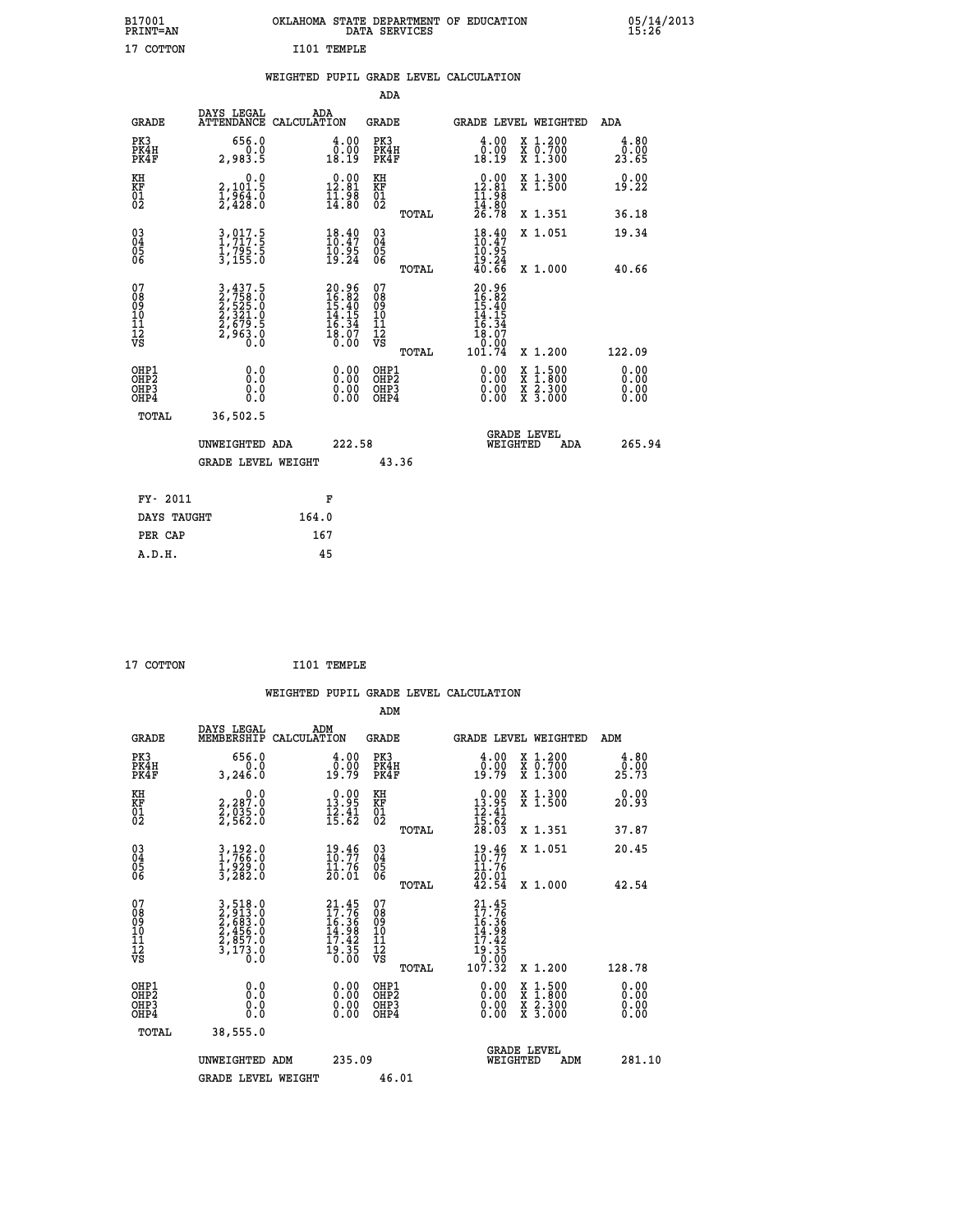## **B17001 OKLAHOMA STATE DEPARTMENT OF EDUCATION 05/14/2013 PRINT=AN DATA SERVICES 15:26 17 COTTON I333 BIG PASTURE**

|                                                                    |                                                                       |       |                                                                          |                                          |       | WEIGHTED PUPIL GRADE LEVEL CALCULATION                                                                                                                                                                                                                                         |                                                                                          |                              |
|--------------------------------------------------------------------|-----------------------------------------------------------------------|-------|--------------------------------------------------------------------------|------------------------------------------|-------|--------------------------------------------------------------------------------------------------------------------------------------------------------------------------------------------------------------------------------------------------------------------------------|------------------------------------------------------------------------------------------|------------------------------|
|                                                                    |                                                                       |       |                                                                          | <b>ADA</b>                               |       |                                                                                                                                                                                                                                                                                |                                                                                          |                              |
| <b>GRADE</b>                                                       | DAYS LEGAL<br>ATTENDANCE CALCULATION                                  | ADA   |                                                                          | GRADE                                    |       | GRADE LEVEL WEIGHTED                                                                                                                                                                                                                                                           |                                                                                          | ADA                          |
| PK3<br>PK4H<br>PK4F                                                | 0.0<br>0.0<br>2,595.5                                                 |       | $\begin{smallmatrix} 0.00\\ 0.00\\ 15.18 \end{smallmatrix}$              | PK3<br>PK4H<br>PK4F                      |       | $\begin{smallmatrix} 0.00\\ 0.00\\ 15.18 \end{smallmatrix}$                                                                                                                                                                                                                    | X 1.200<br>X 0.700<br>X 1.300                                                            | 0.00<br>0.00<br>19.73        |
| KH<br>KF<br>01<br>02                                               | 0.0<br>$2,484.5$<br>$1,695.0$<br>$1,942.5$                            |       | $0.00$<br>14.53<br>$\frac{5}{11}$ .<br>36                                | KH<br>KF<br>01<br>02                     |       | $14.53$<br>$14.53$<br>$11.36$                                                                                                                                                                                                                                                  | X 1.300<br>X 1.500                                                                       | 0.00<br>21.80                |
|                                                                    |                                                                       |       |                                                                          |                                          | TOTAL | 21.27                                                                                                                                                                                                                                                                          | X 1.351                                                                                  | 28.74                        |
| $\begin{smallmatrix} 03 \\[-4pt] 04 \end{smallmatrix}$<br>Ŏ5<br>06 | $2,649.0$<br>$2,396.0$<br>$2,443.5$                                   |       | $15.49$<br>$12.23$<br>$\frac{1}{4}$ $\frac{1}{2}$ $\frac{1}{2}$          | $^{03}_{04}$<br>Ŏ5<br>06                 |       | $15.49$<br>$12.23$<br>14.01                                                                                                                                                                                                                                                    | X 1.051                                                                                  | 16.28                        |
|                                                                    |                                                                       |       |                                                                          |                                          | TOTAL | 14.29<br>40.53                                                                                                                                                                                                                                                                 | X 1.000                                                                                  | 40.53                        |
| 07<br>08<br>09<br>11<br>11<br>12<br>VS                             | 2,284.5<br>2,296.0<br>3,896.0<br>3,756.5<br>3,390.5<br>3,471.5<br>0.0 |       | $13.36$<br>$22.78$<br>$26.12$<br>$16.12$<br>$19.83$<br>$20.30$<br>$0.00$ | 07<br>08<br>09<br>11<br>11<br>12<br>VS   | TOTAL | 13.36<br>$13.43$<br>$22.78$<br>$16.12$<br>$19.83$<br>$20.30$<br>00.07<br>105.82                                                                                                                                                                                                | X 1.200                                                                                  | 126.98                       |
| OHP1<br>OH <sub>P</sub> 2<br>OHP3<br>OH <sub>P4</sub>              | 0.0<br>0.0<br>0.0                                                     |       | $\begin{smallmatrix} 0.00 \ 0.00 \ 0.00 \ 0.00 \end{smallmatrix}$        | OHP1<br>OHP <sub>2</sub><br>OHP3<br>OHP4 |       | $\begin{smallmatrix} 0.00 & 0.00 & 0.00 & 0.00 & 0.00 & 0.00 & 0.00 & 0.00 & 0.00 & 0.00 & 0.00 & 0.00 & 0.00 & 0.00 & 0.00 & 0.00 & 0.00 & 0.00 & 0.00 & 0.00 & 0.00 & 0.00 & 0.00 & 0.00 & 0.00 & 0.00 & 0.00 & 0.00 & 0.00 & 0.00 & 0.00 & 0.00 & 0.00 & 0.00 & 0.00 & 0.0$ | $\begin{smallmatrix} x & 1.500 \\ x & 1.800 \\ x & 2.300 \\ x & 3.000 \end{smallmatrix}$ | 0.00<br>0.00<br>0.00<br>0.00 |
| TOTAL                                                              | 36,392.0                                                              |       |                                                                          |                                          |       |                                                                                                                                                                                                                                                                                |                                                                                          |                              |
|                                                                    | UNWEIGHTED ADA                                                        |       | 212.82                                                                   |                                          |       | WEIGHTED                                                                                                                                                                                                                                                                       | <b>GRADE LEVEL</b><br><b>ADA</b>                                                         | 254.06                       |
|                                                                    | <b>GRADE LEVEL WEIGHT</b>                                             |       |                                                                          |                                          | 41.24 |                                                                                                                                                                                                                                                                                |                                                                                          |                              |
| FY- 2011                                                           |                                                                       |       | F                                                                        |                                          |       |                                                                                                                                                                                                                                                                                |                                                                                          |                              |
| DAYS TAUGHT                                                        |                                                                       | 171.0 |                                                                          |                                          |       |                                                                                                                                                                                                                                                                                |                                                                                          |                              |
| PER CAP                                                            |                                                                       | 121   |                                                                          |                                          |       |                                                                                                                                                                                                                                                                                |                                                                                          |                              |

 **A.D.H. 140**

 **17 COTTON I333 BIG PASTURE**

|                                          |                                                                                     |                                                                                                                         | ADM                                                 |                                                                                                         |                                          |                              |
|------------------------------------------|-------------------------------------------------------------------------------------|-------------------------------------------------------------------------------------------------------------------------|-----------------------------------------------------|---------------------------------------------------------------------------------------------------------|------------------------------------------|------------------------------|
| <b>GRADE</b>                             | DAYS LEGAL<br>MEMBERSHIP                                                            | ADM<br>CALCULATION                                                                                                      | <b>GRADE</b>                                        | <b>GRADE LEVEL WEIGHTED</b>                                                                             |                                          | ADM                          |
| PK3<br>PK4H<br>PK4F                      | 0.0<br>0.0<br>2,831.0                                                               | $\begin{smallmatrix} 0.00\\ 0.00\\ 16.56 \end{smallmatrix}$                                                             | PK3<br>PK4H<br>PK4F                                 | $\begin{smallmatrix} 0.00\\ 0.00\\ 16.56 \end{smallmatrix}$                                             | X 1.200<br>X 0.700<br>X 1.300            | 0.00<br>0.00<br>21.53        |
| KH<br>KF<br>01<br>02                     | 0.0<br>2,596.0<br>1,753.0<br>2,029.0                                                | $\begin{smallmatrix} 0.00\\ 15.18\\ 10.25\\ 11.87 \end{smallmatrix}$                                                    | KH<br>KF<br>01<br>02                                | $\begin{array}{c} 0.00 \\ 15.18 \\ 10.25 \\ 11.87 \\ 22.12 \end{array}$                                 | X 1.300<br>X 1.500                       | 0.00<br>22.77                |
|                                          |                                                                                     |                                                                                                                         | TOTAL                                               |                                                                                                         | X 1.351                                  | 29.88                        |
| 03<br>04<br>05<br>06                     | 2,739.0<br>2,211.0<br>2,511.0<br>2,547.0                                            | $\begin{smallmatrix} 16.02\ 12.93\ 14.68\ 14.89 \end{smallmatrix}$                                                      | $\begin{array}{c} 03 \\ 04 \\ 05 \\ 06 \end{array}$ | $16.0312.9314.6814.8942.50$                                                                             | X 1.051                                  | 16.84                        |
|                                          |                                                                                     |                                                                                                                         | TOTAL                                               |                                                                                                         | X 1.000                                  | 42.50                        |
| 07<br>08<br>09<br>101<br>112<br>VS       | $2,363.0$<br>$2,421.0$<br>$4,045.0$<br>$2,994.0$<br>$3,560.0$<br>$3,591.0$<br>$0.0$ | $\begin{smallmatrix} 13\cdot82\\ 14\cdot16\\ 23\cdot65\\ 17\cdot51\\ 20\cdot82\\ 21\cdot00\\ 0\cdot00\end{smallmatrix}$ | 07<br>08<br>09<br>11<br>11<br>12<br>VS              | $\begin{smallmatrix} 13.82 \\ 14.16 \\ 23.65 \\ 17.51 \\ 20.82 \\ 21.00 \\ 1,0.00 \\ \end{smallmatrix}$ |                                          |                              |
|                                          |                                                                                     |                                                                                                                         | TOTAL                                               | 110.96                                                                                                  | X 1.200                                  | 133.15                       |
| OHP1<br>OHP2<br>OH <sub>P3</sub><br>OHP4 | 0.0<br>0.000                                                                        | $0.00$<br>$0.00$<br>0.00                                                                                                | OHP1<br>OHP2<br>OHP <sub>3</sub>                    | $0.00$<br>$0.00$<br>0.00                                                                                | X 1:500<br>X 1:800<br>X 2:300<br>X 3:000 | 0.00<br>0.00<br>0.00<br>0.00 |
| TOTAL                                    | 38,191.0                                                                            |                                                                                                                         |                                                     |                                                                                                         |                                          |                              |
|                                          | UNWEIGHTED ADM                                                                      | 223.34                                                                                                                  |                                                     | <b>GRADE LEVEL</b><br>WEIGHTED                                                                          | ADM                                      | 266.67                       |
|                                          | <b>GRADE LEVEL WEIGHT</b>                                                           |                                                                                                                         | 43.33                                               |                                                                                                         |                                          |                              |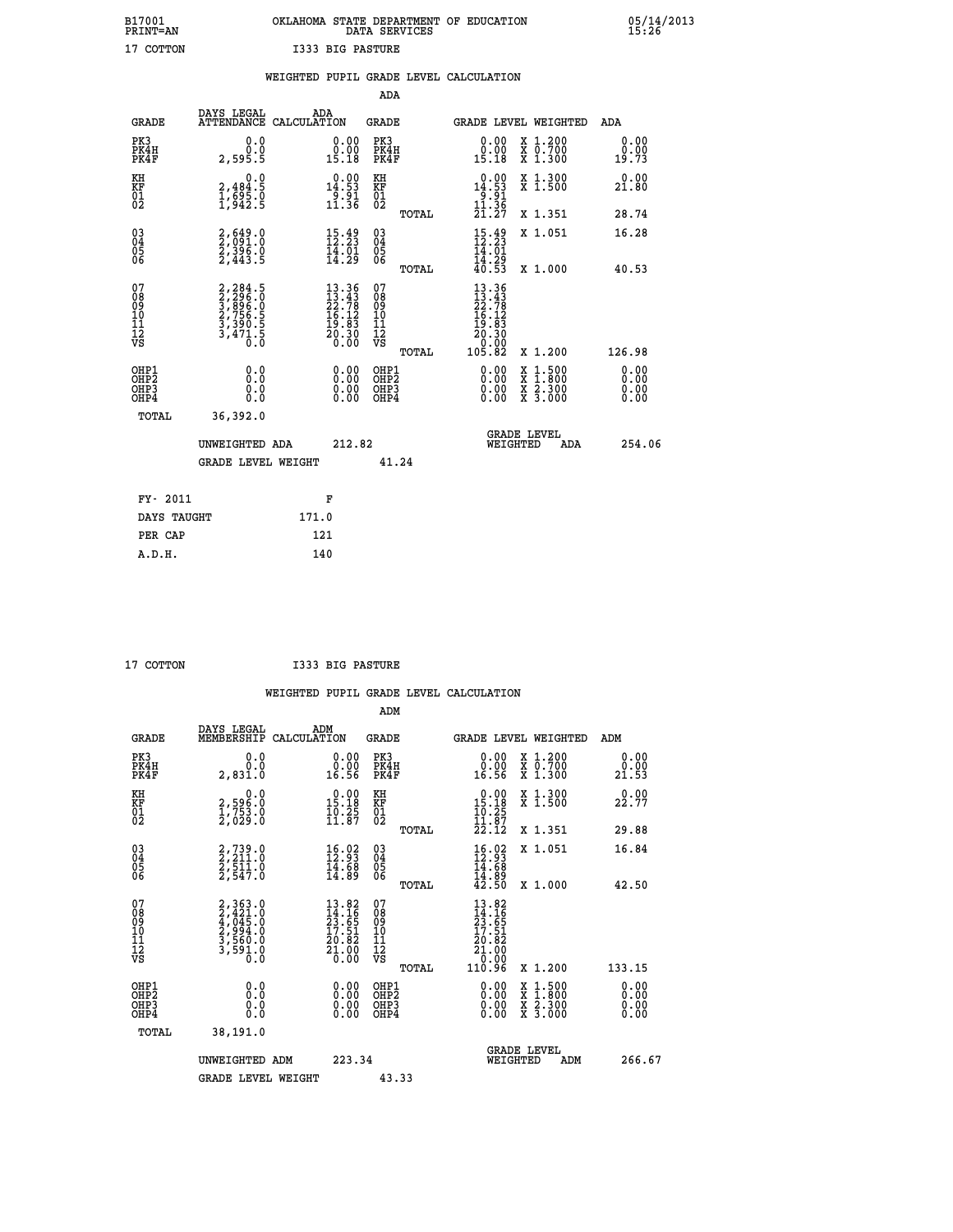| 7001<br>INT=AN | OKLAHOMA STATE DEPARTMENT OF EDUCATION<br>DATA SERVICES |  |  |
|----------------|---------------------------------------------------------|--|--|
| COTTON         | COUNTY TOTALS                                           |  |  |

 **B17001<br>PRINT=AN** 

 **B17001 OKLAHOMA STATE DEPARTMENT OF EDUCATION 05/14/2013**

|                                                              |                                                                                                                                                                    | WEIGHTED PUPIL GRADE LEVEL CALCULATION                                                                      |                                                  |                                                                                             |                                                                                                                                           |                       |
|--------------------------------------------------------------|--------------------------------------------------------------------------------------------------------------------------------------------------------------------|-------------------------------------------------------------------------------------------------------------|--------------------------------------------------|---------------------------------------------------------------------------------------------|-------------------------------------------------------------------------------------------------------------------------------------------|-----------------------|
|                                                              |                                                                                                                                                                    |                                                                                                             | ADA                                              |                                                                                             |                                                                                                                                           |                       |
| <b>GRADE</b>                                                 | DAYS LEGAL                                                                                                                                                         | ADA<br>ATTENDANCE CALCULATION                                                                               | <b>GRADE</b>                                     | GRADE LEVEL WEIGHTED                                                                        |                                                                                                                                           | ADA                   |
| PK3<br>PK4H<br>PK4F                                          | 1,145.5<br>0.0<br>11,913.0                                                                                                                                         | $\begin{smallmatrix} 6.86\ 0.00\ 70.41\ \end{smallmatrix}$                                                  | PK3<br>PK4H<br>PK4F                              | $\begin{smallmatrix} 6.86\ 0.00\ 70.41\ \end{smallmatrix}$                                  | X 1.200<br>X 0.700<br>X 1.300                                                                                                             | 8.23<br>0.00<br>91.53 |
| KH<br>KF<br>01<br>02                                         | 0.0<br>14,071.5<br>13,786.5<br>13,042.0                                                                                                                            | 82.81<br>$\frac{81.12}{76.87}$                                                                              | KH<br>KF<br>01<br>02                             | $\begin{smallmatrix}&&0.00\\82.81\\81.12\\76.87\\157.99\end{smallmatrix}$                   | X 1.300<br>X 1.500                                                                                                                        | $0.00$<br>124.23      |
|                                                              |                                                                                                                                                                    |                                                                                                             | TOTAL                                            |                                                                                             | X 1.351                                                                                                                                   | 213.45                |
| $\begin{smallmatrix} 03 \\[-4pt] 04 \end{smallmatrix}$<br>05 | $11,987.5$<br>$14,107.0$<br>$11,435.0$<br>$13,613.0$                                                                                                               | $70.85$<br>$82.93$<br>$67.32$<br>$80.40$                                                                    | $^{03}_{04}$<br>Ŏ5                               | $\begin{smallmatrix}70.85\82.93\67.32\80.40\230.65\end{smallmatrix}$                        | X 1.051                                                                                                                                   | 305.11                |
| 06                                                           |                                                                                                                                                                    |                                                                                                             | 06<br>TOTAL                                      |                                                                                             | X 1.000                                                                                                                                   | 230.65                |
| 07<br>08<br>09<br>01<br>11<br>11<br>12<br>VS                 | $\begin{smallmatrix} 14\,,\,749\,,\,5\\ 15\,,\,305\,,\,0\\ 13\,,\,389\,,\,0\\ 12\,,\,518\,,\,5\\ 11\,,\,509\,,\,0\\ 14\,,\,923\,,\,0\\ 0\,\,,\,0\end{smallmatrix}$ | $\begin{smallmatrix} 87.11 \\ 90.20 \\ 78.93 \\ 73.78 \\ 67.98 \\ 68.01 \\ 88.01 \\ 0.00 \end{smallmatrix}$ | 07<br>08<br>09<br>101<br>11<br>12<br>VS<br>TOTAL | $\begin{smallmatrix}87.11\90.20\78.93\73.78\73.78\67.98\8.01\0.001\486.01\end{smallmatrix}$ | X 1.200                                                                                                                                   | 583.21                |
| OHP1<br>OHP2<br>OHP3<br>OHP4                                 | 276.0<br>0.0<br>0.0<br>0.0                                                                                                                                         | $\begin{smallmatrix} 1 & 61\0 & 00\0 & 00\0 & 0\0end{smallmatrix}$                                          | OHP1<br>OHP2<br>OHP <sub>3</sub>                 | $\begin{smallmatrix} 1.61\ 0.00\ 0.00 \end{smallmatrix}$                                    | $\begin{smallmatrix} \mathtt{X} & 1\cdot500\\ \mathtt{X} & 1\cdot800\\ \mathtt{X} & 2\cdot300\\ \mathtt{X} & 3\cdot000 \end{smallmatrix}$ | 3:38<br>0.00          |
| TOTAL                                                        | 187,771.0                                                                                                                                                          |                                                                                                             |                                                  |                                                                                             |                                                                                                                                           |                       |
|                                                              | UNWEIGHTED ADA                                                                                                                                                     | 1,107.19                                                                                                    |                                                  | <b>GRADE LEVEL</b><br>WEIGHTED                                                              | ADA                                                                                                                                       | 1,328.18              |
|                                                              | <b>GRADE LEVEL WEIGHT</b>                                                                                                                                          |                                                                                                             | 220.99                                           |                                                                                             |                                                                                                                                           |                       |
| FY- 2011                                                     |                                                                                                                                                                    | F                                                                                                           |                                                  |                                                                                             |                                                                                                                                           |                       |
| DAYS TAUGHT                                                  |                                                                                                                                                                    | 506.0                                                                                                       |                                                  |                                                                                             |                                                                                                                                           |                       |
| PER CAP                                                      |                                                                                                                                                                    | 402                                                                                                         |                                                  |                                                                                             |                                                                                                                                           |                       |

 **COTTON COUNTY TOTALS**

 **A.D.H. 332**

|                                                       |                                                                                                                                                 |                                                                                         | ADM                                                |                                                                                    |                                          |                                |
|-------------------------------------------------------|-------------------------------------------------------------------------------------------------------------------------------------------------|-----------------------------------------------------------------------------------------|----------------------------------------------------|------------------------------------------------------------------------------------|------------------------------------------|--------------------------------|
| <b>GRADE</b>                                          | DAYS LEGAL<br>MEMBERSHIP                                                                                                                        | ADM<br>CALCULATION                                                                      | <b>GRADE</b>                                       |                                                                                    | <b>GRADE LEVEL WEIGHTED</b>              | ADM                            |
| PK3<br>PK4H<br>PK4F                                   | 1,146.0<br>0.0<br>12,912.0                                                                                                                      | $\begin{smallmatrix} 6.87\ 0.00\ 76.32 \end{smallmatrix}$                               | PK3<br>PK4H<br>PK4F                                | $\begin{smallmatrix} 6.87\ 0.00\ 76.32 \end{smallmatrix}$                          | X 1.200<br>X 0.700<br>X 1.300            | 8.23<br>0.00<br>99.22          |
| KH<br>KF<br>01<br>02                                  | 0.0<br>15,002:0<br>14,359:0<br>13,635:0                                                                                                         | $0.00$<br>88.31<br>$\frac{84.48}{80.38}$                                                | KH<br>KF<br>01<br>02                               | 0.00<br>$88.31$<br>$84.48$<br>$80.38$<br>$164.86$                                  | X 1.300<br>X 1.500                       | 0.00<br>132.47                 |
|                                                       |                                                                                                                                                 |                                                                                         | TOTAL                                              |                                                                                    | X 1.351                                  | 222.72                         |
| 03<br>04<br>05<br>06                                  | 12,516.0<br>14,770.0<br>12,011.0<br>14,120.0                                                                                                    | $73.99$<br>$86.82$<br>$70.71$<br>$83.39$                                                | $\begin{matrix} 03 \\ 04 \\ 05 \\ 06 \end{matrix}$ | 73.99<br>86.82<br>$\begin{array}{r} 70.71 \\ 70.39 \\ 83.39 \\ 240.92 \end{array}$ | X 1.051                                  | 77.76                          |
|                                                       |                                                                                                                                                 |                                                                                         | TOTAL                                              |                                                                                    | X 1.000                                  | 240.92                         |
| 07<br>08<br>09<br>101<br>112<br>VS                    | $\begin{smallmatrix} 15,246\cdot 0\\ 16,107\cdot 0\\ 14,028\cdot 0\\ 13,163\cdot 0\\ 12,200\cdot 0\\ 15,588\cdot 0\\ 0\cdot 0\end{smallmatrix}$ | 90.04<br>94.92<br>82.70<br>77.60<br>72.06<br>72.06<br>91.95<br>91.95                    | 07<br>08<br>09<br>101<br>11<br>12<br>VS            | 90.04<br>$\frac{94.92}{82.70}$<br>$\frac{77.60}{72.06}$<br>$\frac{91.95}{0.00}$    |                                          |                                |
|                                                       |                                                                                                                                                 |                                                                                         | TOTAL                                              | 509.27                                                                             | X 1.200                                  | 611.12                         |
| OHP1<br>OH <sub>P</sub> 2<br>OH <sub>P3</sub><br>OHP4 | 289.0<br>0.0<br>0.000                                                                                                                           | $\overset{1}{\underset{0}{0}}\,\overset{69}{\,\overset{00}{\,\overset{00}{0}}}$<br>0.00 | OHP1<br>OHP2<br>OHP3<br>OHP4                       | $\begin{smallmatrix} 1.69 \ 0.00 \ 0.00 \end{smallmatrix}$<br>0.00                 | X 1:500<br>X 1:800<br>X 2:300<br>X 3:000 | 2.54<br>$0.00$<br>0.00<br>0.00 |
| TOTAL                                                 | 197,092.0                                                                                                                                       |                                                                                         |                                                    |                                                                                    |                                          |                                |
|                                                       | UNWEIGHTED ADM                                                                                                                                  | 1,162.23                                                                                |                                                    | WEIGHTED                                                                           | <b>GRADE LEVEL</b><br>ADM                | 1,394.99                       |
|                                                       | <b>GRADE LEVEL WEIGHT</b>                                                                                                                       |                                                                                         | 232.76                                             |                                                                                    |                                          |                                |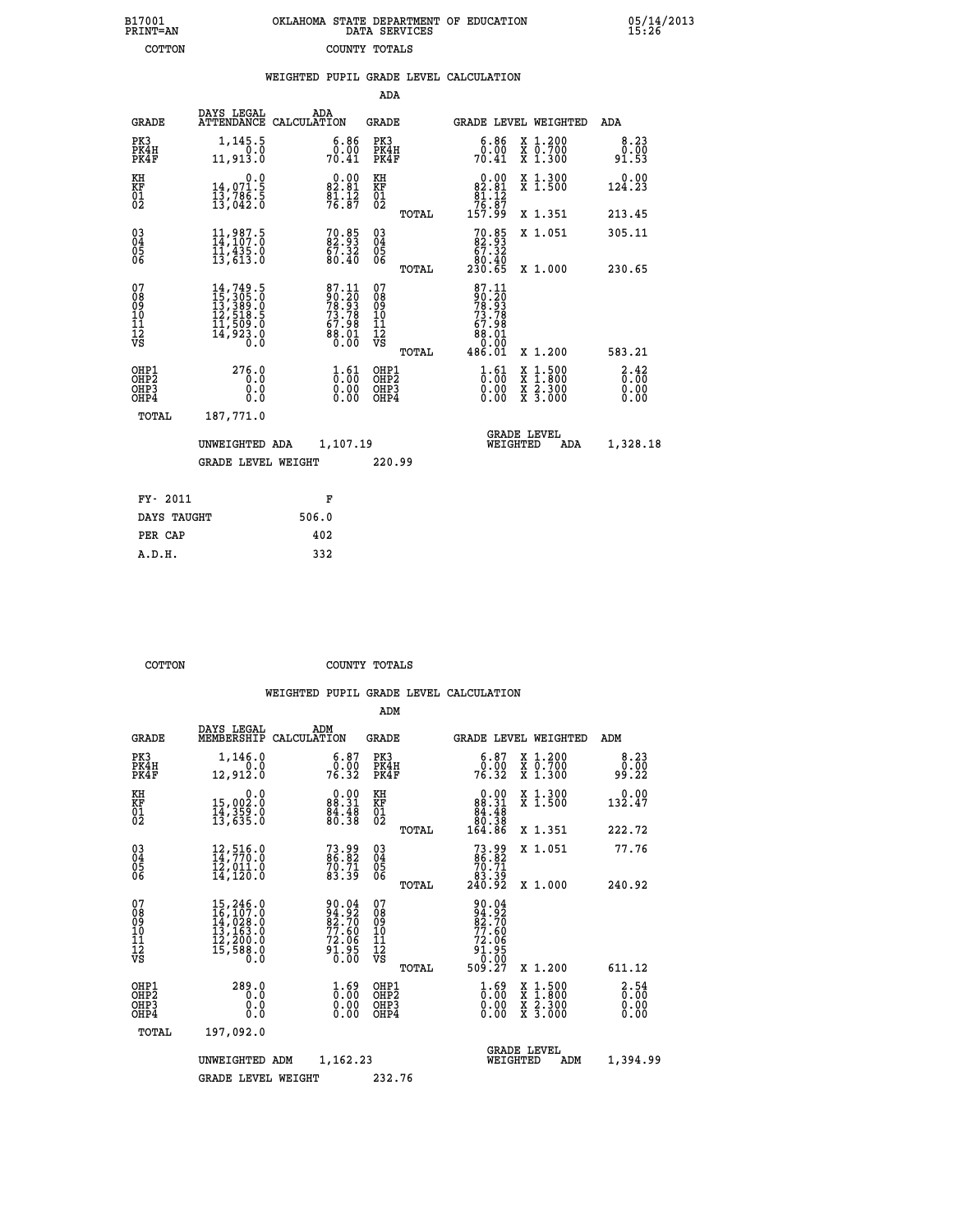| B17001<br>PRINT=AN           |                                                                                                 | OKLAHOMA STATE DEPARTMENT OF EDUCATION                                                                        | DATA SERVICES                                              |                                                                                   |                                                                                          | 05/14/2013<br>15:26  |
|------------------------------|-------------------------------------------------------------------------------------------------|---------------------------------------------------------------------------------------------------------------|------------------------------------------------------------|-----------------------------------------------------------------------------------|------------------------------------------------------------------------------------------|----------------------|
| 18 CRAIG                     |                                                                                                 | C001 WHITE OAK                                                                                                |                                                            |                                                                                   |                                                                                          |                      |
|                              |                                                                                                 | WEIGHTED PUPIL GRADE LEVEL CALCULATION                                                                        |                                                            |                                                                                   |                                                                                          |                      |
|                              |                                                                                                 |                                                                                                               | ADA                                                        |                                                                                   |                                                                                          |                      |
| <b>GRADE</b>                 | DAYS LEGAL                                                                                      | ADA<br>ATTENDANCE CALCULATION                                                                                 | <b>GRADE</b>                                               |                                                                                   | GRADE LEVEL WEIGHTED                                                                     | ADA                  |
| PK3<br>PK4H<br>PK4F          | 665.0<br>0.0<br>799.0                                                                           | 4.18<br>$\frac{0.00}{5.03}$                                                                                   | PK3<br>PK4H<br>PK4F                                        | 4.18<br>$\frac{0.00}{5.03}$                                                       | X 1.200<br>X 0.700<br>X 1.300                                                            | 5.02<br>0.00<br>6.54 |
| KH<br>KF<br>01<br>02         | 0.0<br>892.5<br>$15,881.0$<br>16,674.5                                                          | $\frac{0.00}{5.61}$<br>$8\overline{3}\cdot\overline{8}\overline{2}$                                           | KH<br><b>KF</b><br>01<br>02                                | $\begin{smallmatrix} 0.00\\ 5.61\\ 88.82\\ 93.10\\ 181.92 \end{smallmatrix}$      | X 1.300<br>X 1.500                                                                       | 0.00<br>8.42         |
|                              |                                                                                                 |                                                                                                               | TOTAL                                                      |                                                                                   | X 1.351                                                                                  | 245.77               |
| 03<br>04<br>05<br>06         | $\begin{smallmatrix} 17,414.5\\ 18,993.5\\ 20,500.0\\ 23,150.0 \end{smallmatrix}$               | $\begin{smallmatrix} 97.36 \\ 105.66 \\ 114.36 \\ 129.12 \end{smallmatrix}$                                   | $\begin{matrix} 03 \\ 04 \\ 05 \\ 06 \end{matrix}$         | 97.36<br>105.66<br>114.36<br>$\frac{1}{3}\overline{2}\overline{9}.12$<br>$349.14$ | X 1.051                                                                                  | 102.33               |
| 07                           |                                                                                                 |                                                                                                               | TOTAL                                                      |                                                                                   | X 1.000                                                                                  | 349.14               |
| 08901112<br>1112<br>VS       | 26,880.0<br>25,886.0<br>$\begin{smallmatrix} 0.0 & 0 \ 0.0 & 0 \end{smallmatrix}$<br>0.0<br>0.0 | $\begin{smallmatrix} 149.99\ 144.40\ 0.00\ 0.00\ 0.00\ 0.00\ 0.00\ 0.00\ 0.00\ 0.00\ 0.00\ \end{smallmatrix}$ | 07<br>08<br>09<br>10<br>$\frac{11}{12}$<br>$\frac{12}{18}$ | 149.99<br>144.40<br>Ō.ŌŎ<br>O.OO<br>0.00<br>0.00                                  |                                                                                          |                      |
|                              |                                                                                                 |                                                                                                               | TOTAL                                                      | 0.00<br>294.39                                                                    | X 1.200                                                                                  | 353.27               |
| OHP1<br>OHP2<br>OHP3<br>OHP4 | 0.000<br>0.0<br>0.0                                                                             | $0.00$<br>$0.00$<br>0.00                                                                                      | OHP1<br>OHP2<br>OHP3<br>OHP4                               | $0.00$<br>$0.00$<br>0.00                                                          | $\begin{smallmatrix} x & 1.500 \\ x & 1.800 \\ x & 2.300 \\ x & 3.000 \end{smallmatrix}$ | 0.00<br>0.00<br>0.00 |
| TOTAL                        | 167,736.0                                                                                       |                                                                                                               |                                                            |                                                                                   |                                                                                          |                      |
|                              | UNWEIGHTED ADA                                                                                  | 937.63                                                                                                        |                                                            | WEIGHTED                                                                          | <b>GRADE LEVEL</b><br>ADA                                                                | 1,070.49             |
|                              | <b>GRADE LEVEL WEIGHT</b>                                                                       |                                                                                                               | 132.86                                                     |                                                                                   |                                                                                          |                      |
| FY- 2011                     |                                                                                                 | F                                                                                                             |                                                            |                                                                                   |                                                                                          |                      |
| DAYS TAUGHT                  |                                                                                                 | 159.0                                                                                                         |                                                            |                                                                                   |                                                                                          |                      |
| PER CAP                      |                                                                                                 | 163                                                                                                           |                                                            |                                                                                   |                                                                                          |                      |

 **ADM**

 **18 CRAIG C001 WHITE OAK**

| <b>GRADE</b>                                       | DAYS LEGAL<br>MEMBERSHIP CALCULATION                                  | ADM                                                                                                                                      | <b>GRADE</b>                                       |       | GRADE LEVEL WEIGHTED                                     |                                          | ADM                  |  |
|----------------------------------------------------|-----------------------------------------------------------------------|------------------------------------------------------------------------------------------------------------------------------------------|----------------------------------------------------|-------|----------------------------------------------------------|------------------------------------------|----------------------|--|
| PK3<br>PK4H<br>PK4F                                | 665.0<br>865.0                                                        | 4.18<br>$\frac{0.00}{5.44}$                                                                                                              | PK3<br>PK4H<br>PK4F                                |       | 4.18<br>$\frac{0.00}{5.44}$                              | X 1.200<br>X 0.700<br>X 1.300            | 5.02<br>0.00<br>7.07 |  |
| KH<br>KF<br>01<br>02                               | 0.0<br>1,013:0<br>16,222:0<br>17,154:0                                | $0.00\n6.37\n90.73\n95.80$                                                                                                               | KH<br>KF<br>01<br>02                               |       | $0.00\n6.37\n90.73\n95.80\n186.53$                       | X 1.300<br>X 1.500                       | 0.00<br>9.56         |  |
|                                                    |                                                                       |                                                                                                                                          |                                                    | TOTAL |                                                          | X 1.351                                  | 252.00               |  |
| $\begin{matrix} 03 \\ 04 \\ 05 \\ 06 \end{matrix}$ | $17,886.0$<br>$19,404.0$<br>$20,919.0$<br>$23,540.0$                  | $\begin{smallmatrix} 100.01\\ 107.94\\ 116.72\\ 131.34 \end{smallmatrix}$                                                                | $\begin{matrix} 03 \\ 04 \\ 05 \\ 06 \end{matrix}$ |       | $100.01$<br>$107.94$<br>$116.72$<br>$131.34$<br>$356.00$ | X 1.051                                  | 105.11               |  |
|                                                    |                                                                       |                                                                                                                                          |                                                    | TOTAL |                                                          | X 1.000                                  | 356.00               |  |
| 07<br>08<br>09<br>101<br>11<br>12<br>VS            | $27,485.0$<br>$26,802.0$<br>$0.0$<br>$0.0$<br>$0.0$<br>$0.0$<br>$0.0$ | $\begin{smallmatrix} 153\cdot 38\\ 149\cdot 53\\ 0\cdot 00\\ 0\cdot 00\\ 0\cdot 00\\ 0\cdot 00\\ 0\cdot 00\\ 0\cdot 00\end{smallmatrix}$ | 07<br>08<br>09<br>11<br>11<br>12<br>VS             | TOTAL | $153.38\n149.53\n0.00\n0.00\n0.00\n0.00\n0.00$<br>302.91 | X 1.200                                  | 363.49               |  |
| OHP1<br>OHP2<br>OHP3<br>OHP4                       | 0.0<br>0.000                                                          | $0.00$<br>$0.00$<br>0.00                                                                                                                 | OHP1<br>OHP2<br>OHP3<br>OHP4                       |       | $0.00$<br>$0.00$<br>0.00                                 | X 1:500<br>X 1:800<br>X 2:300<br>X 3:000 | 0.00<br>0.00<br>0.00 |  |
| TOTAL                                              | 171,955.0                                                             |                                                                                                                                          |                                                    |       |                                                          |                                          |                      |  |
|                                                    | UNWEIGHTED                                                            | 961.44<br>ADM                                                                                                                            |                                                    |       | WEIGHTED                                                 | <b>GRADE LEVEL</b><br>ADM                | 1,098.25             |  |
|                                                    | <b>GRADE LEVEL WEIGHT</b>                                             |                                                                                                                                          | 136.81                                             |       |                                                          |                                          |                      |  |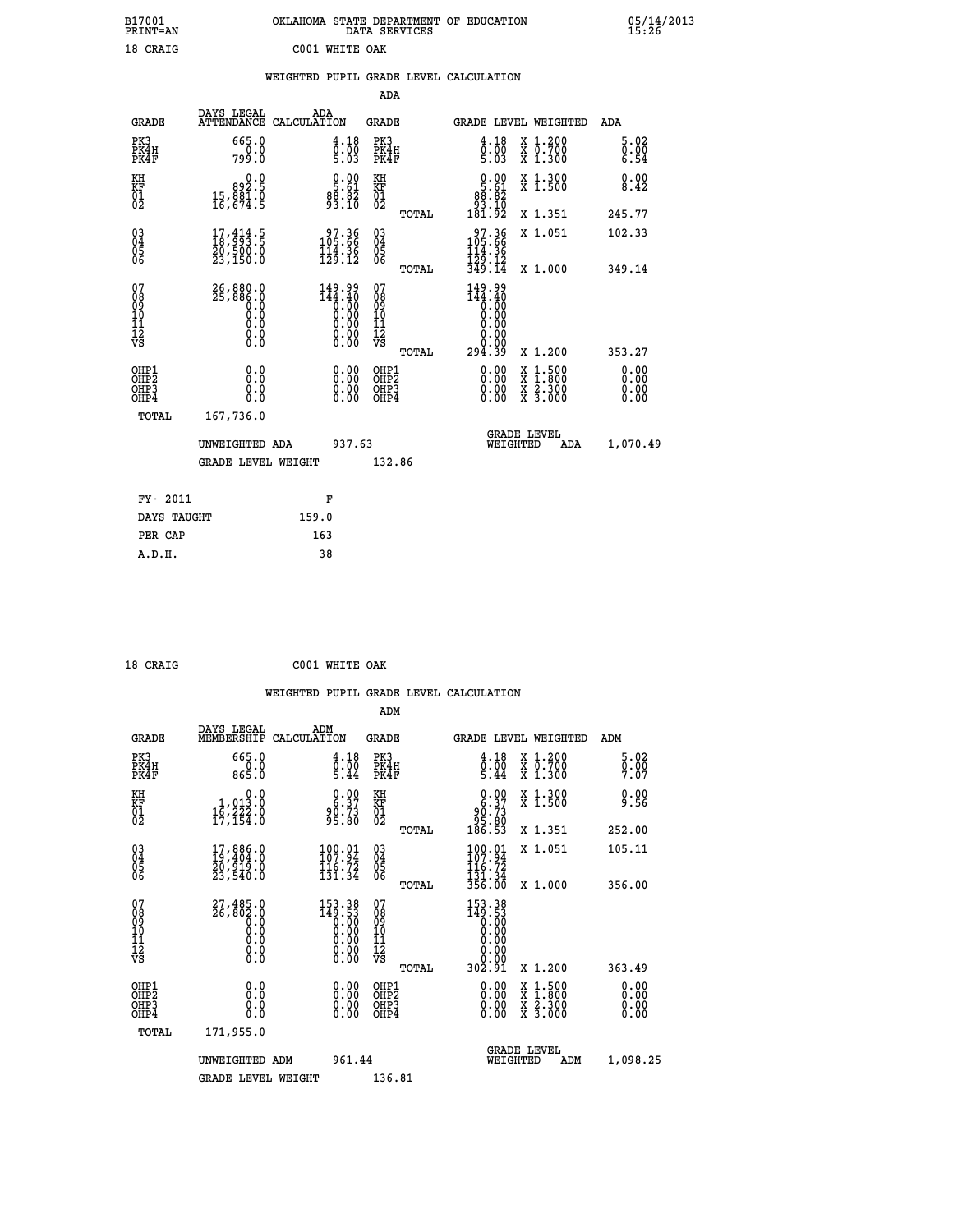| B17001<br>PRINT=AN | <b>OKLAHOMA</b><br>. STATE DEPARTMENT OF EDUCATION<br>DATA SERVICES | 05/14/2013<br>15:26 |
|--------------------|---------------------------------------------------------------------|---------------------|
| 18 CRAIG           | 1006 KETCHUM                                                        |                     |

|  |  | WEIGHTED PUPIL GRADE LEVEL CALCULATION |
|--|--|----------------------------------------|
|  |  |                                        |

|                                                       |                                                                                                                            |                                                                          | ADA                                      |       |                                                                                                         |                                                                                                                                      |                              |
|-------------------------------------------------------|----------------------------------------------------------------------------------------------------------------------------|--------------------------------------------------------------------------|------------------------------------------|-------|---------------------------------------------------------------------------------------------------------|--------------------------------------------------------------------------------------------------------------------------------------|------------------------------|
| <b>GRADE</b>                                          | DAYS LEGAL                                                                                                                 | ADA<br>ATTENDANCE CALCULATION                                            | GRADE                                    |       | GRADE LEVEL WEIGHTED                                                                                    |                                                                                                                                      | ADA                          |
| PK3<br>PK4H<br>PK4F                                   | 0.0<br>0.0<br>6, 273.5                                                                                                     | $\begin{smallmatrix} 0.00\\ 0.00\\ 39.21 \end{smallmatrix}$              | PK3<br>PK4H<br>PK4F                      |       | 0.00<br>0.00<br>39.21                                                                                   | X 1.200<br>X 0.700<br>X 1.300                                                                                                        | 0.00<br>0.00<br>50.97        |
| KH<br>KF<br>01<br>02                                  | 0.0<br>5,380:0<br>4,913.0<br>7,433:0                                                                                       | $\begin{smallmatrix} 0.00\\ 33.63\\ 30.71\\ 46.46 \end{smallmatrix}$     | KH<br>KF<br>01<br>02                     |       | $\begin{smallmatrix} 0.00\\ 33.63\\ 30.71\\ 46.46\\ 77.17 \end{smallmatrix}$                            | X 1.300<br>X 1.500                                                                                                                   | 0.00<br>50.45                |
|                                                       |                                                                                                                            |                                                                          |                                          | TOTAL |                                                                                                         | X 1.351                                                                                                                              | 104.26                       |
| 03<br>04<br>05<br>06                                  | $6, 748.0$<br>$6, 849.5$<br>$6, 611.5$<br>$6, 856.5$                                                                       | 42.18<br>42.81<br>41.32<br>42.85                                         | 03<br>04<br>05<br>06                     |       | $\begin{smallmatrix} 42\cdot 18\\ 42\cdot 81\\ 41\cdot 32\\ 42\cdot 85\\ 126\cdot 98 \end{smallmatrix}$ | X 1.051                                                                                                                              | 44.33                        |
|                                                       |                                                                                                                            |                                                                          |                                          | TOTAL |                                                                                                         | X 1.000                                                                                                                              | 126.98                       |
| 07<br>08<br>09<br>11<br>11<br>12<br>VS                | $\begin{smallmatrix} 6\,,786\,,0\\7\,,682\,.0\\9\,,007\,.5\\5\,,137\,.5\\7\,,896\,.5\\6\,,985\,.0\\0\,.0\end{smallmatrix}$ | $42.41$<br>$48.01$<br>$56.30$<br>$32.11$<br>$49.35$<br>$43.66$<br>$0.00$ | 07<br>08<br>09<br>11<br>11<br>12<br>VS   | TOTAL | $42.41$<br>$48.01$<br>$56.30$<br>$32.11$<br>$49.35$<br>$43.66$<br>$0.00$<br>$271.84$                    | X 1.200                                                                                                                              | 326.21                       |
| OHP1<br>OH <sub>P</sub> 2<br>OH <sub>P3</sub><br>OHP4 | 0.0<br>0.0<br>0.0                                                                                                          | 0.00<br>$\begin{smallmatrix} 0.00 \ 0.00 \end{smallmatrix}$              | OHP1<br>OHP <sub>2</sub><br>OHP3<br>OHP4 |       | 0.00<br>0.00<br>0.00                                                                                    | $\begin{smallmatrix} \mathtt{X} & 1 & 500 \\ \mathtt{X} & 1 & 800 \\ \mathtt{X} & 2 & 300 \\ \mathtt{X} & 3 & 000 \end{smallmatrix}$ | 0.00<br>0.00<br>0.00<br>0.00 |
| TOTAL                                                 | 94,559.5                                                                                                                   |                                                                          |                                          |       |                                                                                                         |                                                                                                                                      |                              |
|                                                       | UNWEIGHTED ADA                                                                                                             | 591.01                                                                   |                                          |       | WEIGHTED                                                                                                | <b>GRADE LEVEL</b><br>ADA                                                                                                            | 703.20                       |
|                                                       | GRADE LEVEL WEIGHT                                                                                                         |                                                                          | 112.19                                   |       |                                                                                                         |                                                                                                                                      |                              |
|                                                       |                                                                                                                            |                                                                          |                                          |       |                                                                                                         |                                                                                                                                      |                              |
| FY- 2011                                              |                                                                                                                            | F                                                                        |                                          |       |                                                                                                         |                                                                                                                                      |                              |
| DAYS TAUGHT                                           |                                                                                                                            | 160.0                                                                    |                                          |       |                                                                                                         |                                                                                                                                      |                              |
| PER CAP                                               |                                                                                                                            | 40                                                                       |                                          |       |                                                                                                         |                                                                                                                                      |                              |
| A.D.H.                                                |                                                                                                                            | 561                                                                      |                                          |       |                                                                                                         |                                                                                                                                      |                              |

| 18 CRAIG | I006 KETCHUM |
|----------|--------------|
|          |              |

|                                          |                                                                                                  |                                                                                              | ADM                                          |       |                                                                                                                                      |                                                                                          |                          |
|------------------------------------------|--------------------------------------------------------------------------------------------------|----------------------------------------------------------------------------------------------|----------------------------------------------|-------|--------------------------------------------------------------------------------------------------------------------------------------|------------------------------------------------------------------------------------------|--------------------------|
| <b>GRADE</b>                             | DAYS LEGAL<br><b>MEMBERSHIP</b>                                                                  | ADM<br>CALCULATION                                                                           | <b>GRADE</b>                                 |       |                                                                                                                                      | GRADE LEVEL WEIGHTED                                                                     | ADM                      |
| PK3<br>PK4H<br>PK4F                      | 0.0<br>ة:ة<br>6.704.0                                                                            | $\begin{smallmatrix} 0.00\\ 0.00\\ 1.90 \end{smallmatrix}$                                   | PK3<br>PK4H<br>PK4F                          |       | $\begin{smallmatrix} 0.00\\ 0.00\\ 1.90 \end{smallmatrix}$                                                                           | X 1.200<br>X 0.700<br>X 1.300                                                            | 0.00<br>ŏ:ŏŏ<br>54.47    |
| KH<br>KF<br>01<br>02                     | 0.0<br>5,740:0<br>5,139:0<br>7,754:0                                                             | $\begin{smallmatrix} 0.00\\ 35.88\\ 32.12\\ 48.46 \end{smallmatrix}$                         | KH<br>KF<br>01<br>02                         |       | $\begin{smallmatrix} 0.00\\ 35.88\\ 32.12\\ 48.46\\ 80.58 \end{smallmatrix}$                                                         | X 1.300<br>X 1.500                                                                       | $0.00$<br>53.82          |
|                                          |                                                                                                  |                                                                                              |                                              | TOTAL |                                                                                                                                      | X 1.351                                                                                  | 108.86                   |
| 03<br>04<br>05<br>06                     | $\begin{smallmatrix} 6 & 992 & 0 \\ 7 & 170 & 0 \\ 6 & 827 & 0 \\ 7 & 118 & 0 \end{smallmatrix}$ | $43.70$<br>$44.81$<br>$42.67$<br>$44.49$                                                     | 03<br>04<br>05<br>06                         |       | $43.70$<br>$44.81$<br>$42.67$<br>$44.49$<br>$131.97$                                                                                 | X 1.051                                                                                  | 45.93                    |
|                                          |                                                                                                  |                                                                                              |                                              | TOTAL |                                                                                                                                      | X 1.000                                                                                  | 131.97                   |
| 07<br>08<br>09<br>101<br>11<br>12<br>VS  | 7,096.0<br>8,013.0<br>9,551.0<br>5,465.0<br>5,465.0<br>8,352.0<br>7,308.0                        | $\begin{smallmatrix} 44.35\\ 50.08\\ 59.69\\ 34.16\\ 52.20\\ 45.68\\ 0.00 \end{smallmatrix}$ | 07<br>08<br>09<br>01<br>11<br>11<br>12<br>VS |       | $\begin{array}{r} 44\cdot 35\\ 50\cdot 08\\ 59\cdot 69\\ 34\cdot 16\\ 52\cdot 20\\ 45\cdot 68\\ 0\cdot 00\\ 286\cdot 16 \end{array}$ |                                                                                          |                          |
|                                          |                                                                                                  |                                                                                              |                                              | TOTAL |                                                                                                                                      | X 1.200                                                                                  | 343.39                   |
| OHP1<br>OHP2<br>OH <sub>P3</sub><br>OHP4 |                                                                                                  | $\begin{smallmatrix} 0.00 \ 0.00 \ 0.00 \ 0.00 \end{smallmatrix}$                            | OHP1<br>OHP2<br>OHP3<br>OHP4                 |       |                                                                                                                                      | $\begin{smallmatrix} x & 1.500 \\ x & 1.800 \\ x & 2.300 \\ x & 3.000 \end{smallmatrix}$ | $0.00$<br>$0.00$<br>0.00 |
| TOTAL                                    | 99,229.0                                                                                         |                                                                                              |                                              |       |                                                                                                                                      |                                                                                          |                          |
|                                          | UNWEIGHTED ADM                                                                                   | 620.19                                                                                       |                                              |       | WEIGHTED                                                                                                                             | <b>GRADE LEVEL</b><br>ADM                                                                | 738.44                   |
|                                          | <b>GRADE LEVEL WEIGHT</b>                                                                        |                                                                                              | 118.25                                       |       |                                                                                                                                      |                                                                                          |                          |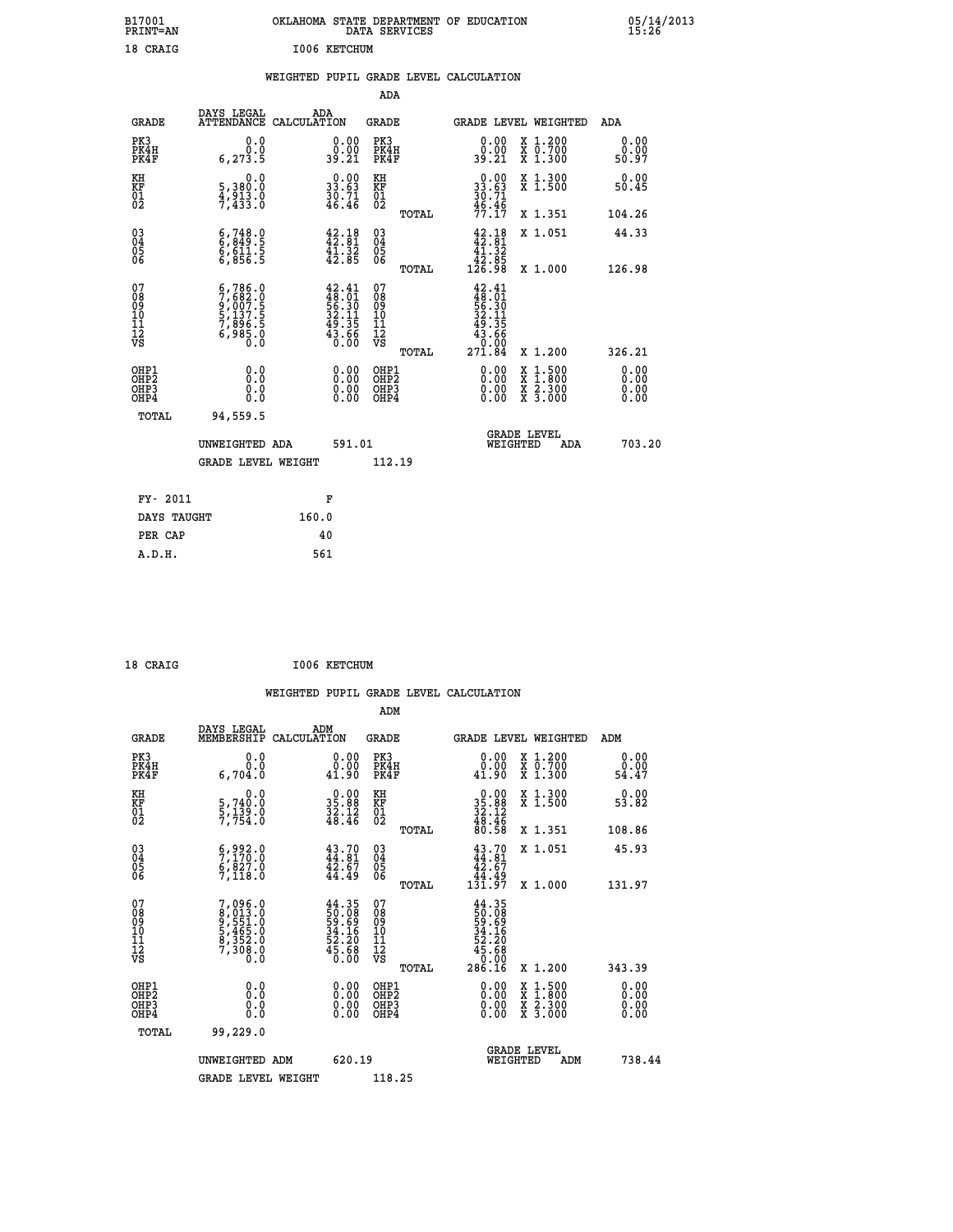| B17001<br>PRINT=AN | OKLAHOMA<br>. STATE DEPARTMENT OF EDUCATION<br>DATA<br>SERVICES | 05/14/2013<br>15:26 |
|--------------------|-----------------------------------------------------------------|---------------------|
| 18 CRAIG           | I017 WELCH                                                      |                     |

|  |  | WEIGHTED PUPIL GRADE LEVEL CALCULATION |
|--|--|----------------------------------------|
|  |  |                                        |

|                                                                    |                                                                       |                                                                            | ADA                                                 |       |                                                                              |                                                                                          |                              |
|--------------------------------------------------------------------|-----------------------------------------------------------------------|----------------------------------------------------------------------------|-----------------------------------------------------|-------|------------------------------------------------------------------------------|------------------------------------------------------------------------------------------|------------------------------|
| <b>GRADE</b>                                                       | DAYS LEGAL                                                            | ADA<br>ATTENDANCE CALCULATION                                              | <b>GRADE</b>                                        |       |                                                                              | GRADE LEVEL WEIGHTED                                                                     | <b>ADA</b>                   |
| PK3<br>PK4H<br>PK4F                                                | 169.0<br>0.0<br>3,556.5                                               | $\begin{smallmatrix} 1.00\\[-1.2mm] 0.00\\[-1.0mm] 21.04\end{smallmatrix}$ | PK3<br>PK4H<br>PK4F                                 |       | 1.00<br>$\frac{0.000}{21.04}$                                                | X 1.200<br>X 0.700<br>X 1.300                                                            | 1.20<br>0.00<br>27.35        |
| KH<br>KF<br>01<br>02                                               | 0.0<br>4,769:5<br>4,863:0<br>3,355:5                                  | $\begin{smallmatrix} 0.00\\ 28.22\\ 28.78\\ 19.86 \end{smallmatrix}$       | KH<br>KF<br>01<br>02                                |       | $\begin{smallmatrix} 0.00\\ 28.22\\ 28.78\\ 19.86\\ 48.64 \end{smallmatrix}$ | X 1.300<br>X 1.500                                                                       | 0.00<br>42.33                |
|                                                                    |                                                                       |                                                                            |                                                     | TOTAL |                                                                              | X 1.351                                                                                  | 65.71                        |
| $\begin{smallmatrix} 03 \\[-4pt] 04 \end{smallmatrix}$<br>Ŏ5<br>06 | 3,163.5<br>4,528.5<br>6,048.0<br>3,752.0                              | $\begin{smallmatrix} 18.72\ 26.80\ 35.79\ 22.20 \end{smallmatrix}$         | $\begin{array}{c} 03 \\ 04 \\ 05 \\ 06 \end{array}$ |       | 18.72<br>26.80<br>35.79<br>22.20<br>24.79                                    | X 1.051                                                                                  | 19.67                        |
|                                                                    |                                                                       |                                                                            |                                                     | TOTAL |                                                                              | X 1.000                                                                                  | 84.79                        |
| 07<br>08<br>09<br>01<br>11<br>11<br>12<br>VS                       | 3,396.0<br>3,936.0<br>5,319.5<br>5,162.0<br>5,166.0<br>4,056.0<br>0.0 | $20.0923.2931.4830.5424.0026.610.00$                                       | 07<br>08<br>09<br>11<br>11<br>12<br>VS              |       | $20.09$<br>$23.29$<br>$31.48$<br>$30.54$<br>$24.00$<br>$26.61$<br>$-0.00$    |                                                                                          |                              |
|                                                                    |                                                                       |                                                                            |                                                     | TOTAL | 156.01                                                                       | X 1.200                                                                                  | 187.21                       |
| OHP1<br>OHP <sub>2</sub><br>OH <sub>P3</sub><br>OHP4               | 0.0<br>0.000                                                          | 0.00<br>$\begin{smallmatrix} 0.00 \ 0.00 \end{smallmatrix}$                | OHP1<br>OHP2<br>OHP <sub>3</sub>                    |       |                                                                              | $\begin{smallmatrix} x & 1.500 \\ x & 1.800 \\ x & 2.300 \\ x & 3.000 \end{smallmatrix}$ | 0.00<br>0.00<br>0.00<br>0.00 |
| TOTAL                                                              | 60,571.5                                                              |                                                                            |                                                     |       |                                                                              |                                                                                          |                              |
|                                                                    | UNWEIGHTED ADA                                                        | 358.42                                                                     |                                                     |       |                                                                              | <b>GRADE LEVEL</b><br>WEIGHTED<br>ADA                                                    | 428.26                       |
|                                                                    | <b>GRADE LEVEL WEIGHT</b>                                             |                                                                            |                                                     | 69.84 |                                                                              |                                                                                          |                              |
| FY- 2011                                                           |                                                                       | F                                                                          |                                                     |       |                                                                              |                                                                                          |                              |
| DAYS TAUGHT                                                        |                                                                       | 169.0                                                                      |                                                     |       |                                                                              |                                                                                          |                              |
| PER CAP                                                            |                                                                       | 119                                                                        |                                                     |       |                                                                              |                                                                                          |                              |

| 18 CRAIG | I017 WELCH |
|----------|------------|
|          |            |

 **WEIGHTED PUPIL GRADE LEVEL CALCULATION ADM DAYS LEGAL ADM GRADE MEMBERSHIP CALCULATION GRADE GRADE LEVEL WEIGHTED ADM PK3 169.0 1.00 PK3 1.00 X 1.200 1.20 PK4H 0.0 0.00 PK4H 0.00 X 0.700 0.00 PK4F 3,781.0 22.37 PK4F 22.37 X 1.300 29.08 KH 0.0 0.00 KH 0.00 X 1.300 0.00 KF 4,989.0 29.52 KF 29.52 X 1.500 44.28 01 5,076.0 30.04 01 30.04 02 3,503.0 20.73 02 20.73 TOTAL 50.77 X 1.351 68.59 03 3,304.0 19.55 03 19.55 X 1.051 20.55 04 4,717.0 27.91 04 27.91 05 6,250.0 36.98 05 36.98 06 3,869.0 22.89 06 22.89 TOTAL 87.78 X 1.000 87.78 07 3,513.0 20.79 07 20.79 08 4,076.0 24.12 08 24.12 09 5,533.0 32.74 09 32.74 10 5,472.0 32.38 10 32.38 11 4,322.0 25.57 11 25.57 12 4,737.0 28.03 12 28.03 VS 0.0 0.00 VS 0.00 TOTAL 163.63 X 1.200 196.36 OHP1 0.0 0.00 OHP1 0.00 X 1.500 0.00 OHP2 0.0 0.00 OHP2 0.00 X 1.800 0.00 OHP3 0.0 0.00 OHP3 0.00 X 2.300 0.00 OHP4 0.0 0.00 OHP4 0.00 X 3.000 0.00 TOTAL 63,311.0**

| UNWEIGHTED ADM     | 374.62 |       | <b>GRADE LEVEL</b><br>WEIGHTED | ADM | 447.84 |
|--------------------|--------|-------|--------------------------------|-----|--------|
| GRADE LEVEL WEIGHT |        | 73.22 |                                |     |        |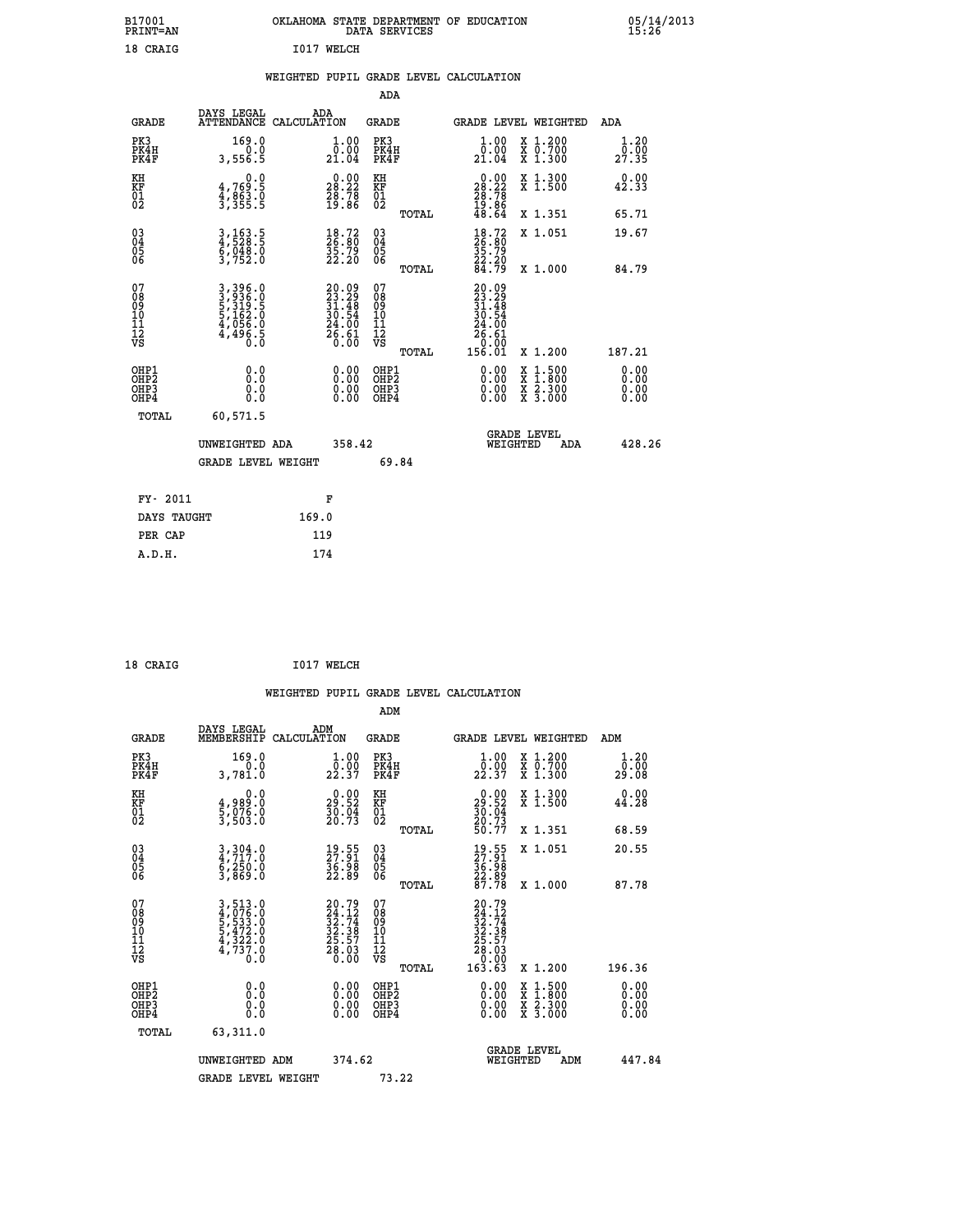| B17001          | OKLAHOMA STATE DEPARTMENT OF EDUCATION |
|-----------------|----------------------------------------|
| <b>PRINT=AN</b> | DATA SERVICES                          |
| 18 CRAIG        | 1020 BLUEJACKET                        |

05/14/2013<br>15:26

|       |                                      | WEIGHTED PUPIL GRADE LEVEL CALCULATION |              |  |                        |  |
|-------|--------------------------------------|----------------------------------------|--------------|--|------------------------|--|
|       |                                      |                                        | ADA          |  |                        |  |
| GRADE | DAYS LEGAL<br>ATTENDANCE CALCULATION | ADA                                    | <b>GRADE</b> |  | <b>GRADE LEVEL WEI</b> |  |

| <b>GRADE</b>                                       | DAYS LEGAL<br><b>ATTENDANCE</b>                                           | ADA<br>CALCULATION |                                                                                              | <b>GRADE</b>                                       |       |                                                                                                    | GRADE LEVEL WEIGHTED                                                                     | ADA                          |
|----------------------------------------------------|---------------------------------------------------------------------------|--------------------|----------------------------------------------------------------------------------------------|----------------------------------------------------|-------|----------------------------------------------------------------------------------------------------|------------------------------------------------------------------------------------------|------------------------------|
| PK3<br>PK4H<br>PK4F                                | 0.0<br>0.0<br>1,122.0                                                     |                    | $\begin{smallmatrix} 0.00 \ 0.00 \ 6.88 \end{smallmatrix}$                                   | PK3<br>PK4H<br>PK4F                                |       | $\begin{smallmatrix} 0.00\\ 0.00\\ 0.00\\ 6.88 \end{smallmatrix}$                                  | X 1.200<br>X 0.700<br>X 1.300                                                            | 0.00<br>0.00<br>8.94         |
| KH<br>KF<br>01<br>02                               | $\begin{smallmatrix}&&&0.0\\1,369.5\\1,527.5\\2,573.5\end{smallmatrix}$   |                    | $\begin{smallmatrix} 0.00\\ 8.40\\ 9.37\\ 15.79 \end{smallmatrix}$                           | KH<br>KF<br>01<br>02                               |       | $0.00$<br>$8.40$<br>$9.37$<br>$15.79$<br>$25.16$                                                   | X 1.300<br>X 1.500                                                                       | 0.00<br>12.60                |
|                                                    |                                                                           |                    |                                                                                              |                                                    | TOTAL |                                                                                                    | X 1.351                                                                                  | 33.99                        |
| $\begin{matrix} 03 \\ 04 \\ 05 \\ 06 \end{matrix}$ | 2,936.0<br>1,912.0<br>2,661.5<br>2,853.0                                  |                    | $\frac{18.01}{11.73}$<br>$\frac{16:33}{17:50}$                                               | $\begin{matrix} 03 \\ 04 \\ 05 \\ 06 \end{matrix}$ | TOTAL | $18.01$<br>$11.73$<br>$16.33$<br>$17.50$<br>$45.56$                                                | X 1.051<br>X 1.000                                                                       | 18.93<br>45.56               |
| 07<br>08<br>09<br>11<br>11<br>12<br>VS             | 3,044.0<br>2,683.5<br>3,096.0<br>3,106.0<br>3,106.0<br>1,979.0<br>1,878.5 |                    | $\begin{smallmatrix} 18.67\\ 16.46\\ 18.99\\ 19.06\\ 12.14\\ 11.52\\ 0.00 \end{smallmatrix}$ | 07<br>08<br>09<br>11<br>11<br>12<br>VS             | TOTAL | $\begin{array}{r} 18.67 \\ 16.46 \\ 18.99 \\ 19.06 \\ 12.14 \\ 11.52 \\ 0.00 \\ 96.84 \end{array}$ | X 1.200                                                                                  | 116.21                       |
| OHP1<br>OHP2<br>OHP3<br>OH <sub>P4</sub>           | 0.0<br>0.0<br>0.0                                                         |                    | $\begin{smallmatrix} 0.00 \ 0.00 \ 0.00 \ 0.00 \end{smallmatrix}$                            | OHP1<br>OHP2<br>OHP3<br>OHP4                       |       | 0.00<br>0.00                                                                                       | $\begin{smallmatrix} x & 1.500 \\ x & 1.800 \\ x & 2.300 \\ x & 3.000 \end{smallmatrix}$ | 0.00<br>0.00<br>0.00<br>0.00 |
| TOTAL                                              | 32,742.0<br>UNWEIGHTED ADA<br><b>GRADE LEVEL WEIGHT</b>                   |                    | 200.85                                                                                       | 35.38                                              |       | WEIGHTED                                                                                           | <b>GRADE LEVEL</b><br>ADA                                                                | 236.23                       |
| FY- 2011                                           |                                                                           |                    | F                                                                                            |                                                    |       |                                                                                                    |                                                                                          |                              |
| DAYS TAUGHT                                        |                                                                           | 163.0              |                                                                                              |                                                    |       |                                                                                                    |                                                                                          |                              |

| ם קי |
|------|
|      |

 **PER CAP 97 A.D.H. 164**

 **ADM**

18 CRAIG **I020 BLUEJACKET** 

| <b>GRADE</b>                                       | DAYS LEGAL<br>MEMBERSHIP CALCULATION                                                                                                                       | ADM                                                                                                              | <b>GRADE</b>                                       |       |                                                                                                                                        | GRADE LEVEL WEIGHTED                     | ADM                  |
|----------------------------------------------------|------------------------------------------------------------------------------------------------------------------------------------------------------------|------------------------------------------------------------------------------------------------------------------|----------------------------------------------------|-------|----------------------------------------------------------------------------------------------------------------------------------------|------------------------------------------|----------------------|
| PK3<br>PK4H<br>PK4F                                | 0.0<br>0.0<br>1,197.0                                                                                                                                      | $0.00$<br>$0.00$<br>$7.34$                                                                                       | PK3<br>PK4H<br>PK4F                                |       | 0.00<br>$\frac{0}{7}$ : $\frac{0}{3}$                                                                                                  | X 1.200<br>X 0.700<br>X 1.300            | 0.00<br>0.00<br>9.54 |
| KH<br>KF<br>01<br>02                               | 0.0<br>$1,489.0$<br>$1,521.0$<br>2,726.0                                                                                                                   | $\begin{array}{c} 0.00 \\ 9.13 \\ 9.94 \\ 16.72 \end{array}$                                                     | KH<br>KF<br>01<br>02                               |       | $0.00$<br>$9.13$<br>$9.94$<br>$16.72$<br>$26.66$                                                                                       | X 1.300<br>X 1.500                       | 0.00<br>13.70        |
|                                                    |                                                                                                                                                            |                                                                                                                  |                                                    | TOTAL |                                                                                                                                        | X 1.351                                  | 36.02                |
| $\begin{matrix} 03 \\ 04 \\ 05 \\ 06 \end{matrix}$ | 3,095.0<br>2,007.0<br>2,791.0<br>2,973.0                                                                                                                   | $\begin{smallmatrix} 18.99\\ 12.31\\ 17.12\\ 18.24 \end{smallmatrix}$                                            | $\begin{matrix} 03 \\ 04 \\ 05 \\ 06 \end{matrix}$ |       | 18.99<br>12.31<br>17.12                                                                                                                | X 1.051                                  | 19.96                |
|                                                    |                                                                                                                                                            |                                                                                                                  |                                                    | TOTAL | $\frac{16:24}{47:67}$                                                                                                                  | X 1.000                                  | 47.67                |
| 07<br>08<br>09<br>101<br>11<br>12<br>VS            | $\begin{smallmatrix} 3\,,\,161\,.\,0\\ 2\,,\,817\,.\,0\\ 3\,,\,242\,.\,0\\ 3\,,\,282\,.\,0\\ 2\,,\,058\,.\,0\\ 1\,,\,956\,.\,0\\ 0\,.\,0\end{smallmatrix}$ | $\begin{smallmatrix} 19 & 39 \\ 17 & 28 \\ 19 & 89 \\ 20 & 13 \\ 12 & 63 \\ 12 & 00 \\ 0 & 00 \end{smallmatrix}$ | 07<br>08<br>09<br>01<br>11<br>11<br>12<br>VS       | TOTAL | $\begin{smallmatrix} 19 & 39 \\ 17 & 28 \\ 19 & 89 \\ 20 & 13 \\ 20 & 13 \\ 12 & 63 \\ 12 & 00 \\ 0 & 00 \\ 10 & 32 \end{smallmatrix}$ | X 1.200                                  | 121.58               |
| OHP1<br>OHP2<br>OHP3<br>OHP4                       | 0.0<br>0.000                                                                                                                                               | $0.00$<br>$0.00$<br>0.00                                                                                         | OHP1<br>OHP2<br>OHP3<br>OHP4                       |       | $0.00$<br>$0.00$<br>0.00                                                                                                               | X 1:500<br>X 1:800<br>X 2:300<br>X 3:000 | 0.00<br>0.00<br>0.00 |
| TOTAL                                              | 34,415.0                                                                                                                                                   |                                                                                                                  |                                                    |       |                                                                                                                                        |                                          |                      |
|                                                    | UNWEIGHTED<br>ADM                                                                                                                                          | 211.11                                                                                                           |                                                    |       | WEIGHTED                                                                                                                               | <b>GRADE LEVEL</b><br>ADM                | 248.47               |
|                                                    | <b>GRADE LEVEL WEIGHT</b>                                                                                                                                  |                                                                                                                  | 37.36                                              |       |                                                                                                                                        |                                          |                      |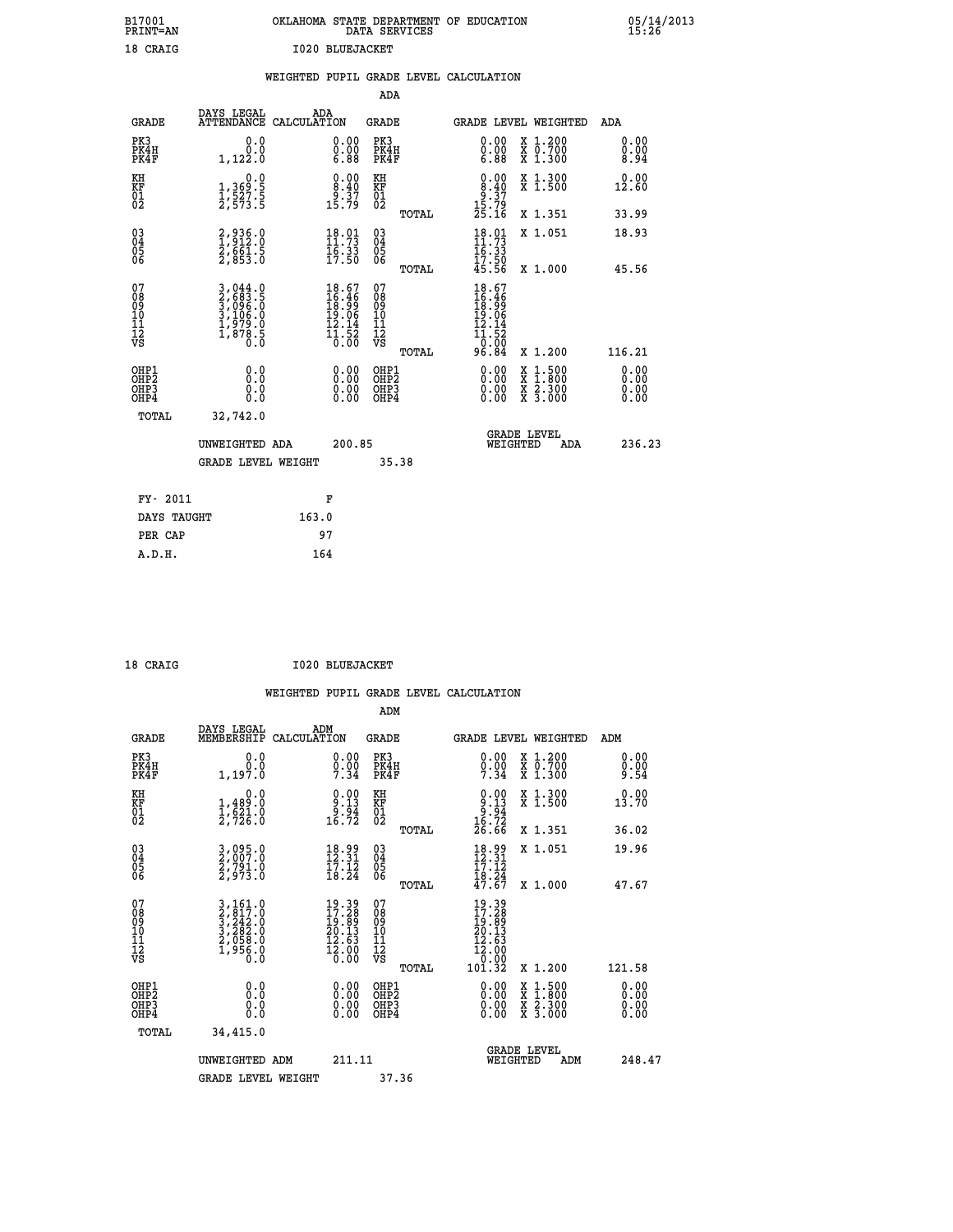| B17001<br><b>PRINT=AN</b> | OKLAHOMA<br>. STATE DEPARTMENT OF EDUCATION<br>DATA SERVICES | 05/14/2013<br>15:26 |
|---------------------------|--------------------------------------------------------------|---------------------|
| 18 CRAIG                  | 1065 VINITA                                                  |                     |

### **WEIGHTED PUPIL GRADE LEVEL CALCULATION**

|                                                                    |                                                                                                                                                                                                                        |                                                                                             | ADA                                      |       |                                                                                                     |                                                                                                  |                               |
|--------------------------------------------------------------------|------------------------------------------------------------------------------------------------------------------------------------------------------------------------------------------------------------------------|---------------------------------------------------------------------------------------------|------------------------------------------|-------|-----------------------------------------------------------------------------------------------------|--------------------------------------------------------------------------------------------------|-------------------------------|
| <b>GRADE</b>                                                       | DAYS LEGAL                                                                                                                                                                                                             | ADA<br>ATTENDANCE CALCULATION                                                               | <b>GRADE</b>                             |       |                                                                                                     | GRADE LEVEL WEIGHTED                                                                             | ADA                           |
| PK3<br>PK4H<br>PK4F                                                | 499.0<br>0.0<br>14,813.5                                                                                                                                                                                               | 3.10<br>0.00<br>92.01                                                                       | PK3<br>PK4H<br>PK4F                      |       | 3.10<br>ōō.ōō<br>92.01                                                                              | X 1.200<br>X 0.700<br>X 1.300                                                                    | 3.72<br>0.00<br>119.61        |
| KH<br><b>KF</b><br>01<br>02                                        | 0.0<br>14,696.0<br>19,487.0<br>17,339.0                                                                                                                                                                                | $0.00$<br>91.28<br>$\frac{121.04}{107.70}$                                                  | KH<br>KF<br>01<br>02                     |       | 0.00<br>$\begin{array}{r} 91.28 \\ 121.04 \\ 107.70 \end{array}$                                    | X 1.300<br>X 1.500                                                                               | 0.00<br>136.92                |
|                                                                    |                                                                                                                                                                                                                        |                                                                                             |                                          | TOTAL | 228.74                                                                                              | X 1.351                                                                                          | 309.03                        |
| $\begin{smallmatrix} 03 \\[-4pt] 04 \end{smallmatrix}$<br>05<br>06 | 18,952.5<br>17,407.5<br>Ī5,233.5<br>17,745.5                                                                                                                                                                           | $\begin{array}{c} 117.72 \\ 108.12 \\ 94.62 \\ 110.22 \end{array}$                          | $\substack{03 \\ 04}$<br>05<br>06        |       | $\begin{array}{c} 117\cdot72\\108\cdot12\\94\cdot62\\110\cdot22\\312\cdot96 \end{array}$            | X 1.051                                                                                          | 123.72                        |
|                                                                    |                                                                                                                                                                                                                        |                                                                                             |                                          | TOTAL |                                                                                                     | X 1.000                                                                                          | 312.96                        |
| 07<br>08<br>09<br>11<br>11<br>12<br>VS                             | $\begin{smallmatrix} 16 \, , \, 675 \, . \, 5 \\ 19 \, , \, 175 \, . \, 5 \\ 23 \, , \, 138 \, . \, 0 \\ 20 \, , \, 728 \, . \, 5 \\ 19 \, , \, 265 \, . \, 5 \\ 18 \, , \, 176 \, . \, 0 \\ 0 \, . \end{smallmatrix}$ | $\begin{smallmatrix} 103.57\\119.10\\143.71\\128.75\\119.66\\112.89\\0.00\end{smallmatrix}$ | 07<br>08<br>09<br>11<br>11<br>12<br>VS   |       | $\begin{smallmatrix} 103.57\\119.10\\143.71\\128.75\\119.66\\112.89\\0.00\\727.68\end{smallmatrix}$ |                                                                                                  |                               |
|                                                                    |                                                                                                                                                                                                                        |                                                                                             |                                          | TOTAL |                                                                                                     | X 1.200                                                                                          | 873.22                        |
| OHP1<br>OH <sub>P2</sub><br>OH <sub>P3</sub><br>OH <sub>P4</sub>   | 1,609.0<br>0.0<br>0.0<br>0.0                                                                                                                                                                                           | 0.00<br>0.00<br>0.00                                                                        | OHP1<br>OHP <sub>2</sub><br>OHP3<br>OHP4 |       | 9.99<br>0.00<br>0.00<br>0.00                                                                        | $\begin{smallmatrix} x & 1 & 500 \\ x & 1 & 800 \\ x & 2 & 300 \\ x & 3 & 000 \end{smallmatrix}$ | 14.99<br>0.00<br>0.00<br>0.00 |
| TOTAL                                                              | 254,941.5                                                                                                                                                                                                              |                                                                                             |                                          |       |                                                                                                     |                                                                                                  |                               |
|                                                                    | UNWEIGHTED ADA                                                                                                                                                                                                         | 1,583.48                                                                                    |                                          |       |                                                                                                     | <b>GRADE LEVEL</b><br>WEIGHTED<br>ADA                                                            | 1,894.17                      |
|                                                                    | <b>GRADE LEVEL WEIGHT</b>                                                                                                                                                                                              |                                                                                             | 310.69                                   |       |                                                                                                     |                                                                                                  |                               |
| FY- 2011                                                           |                                                                                                                                                                                                                        | F                                                                                           |                                          |       |                                                                                                     |                                                                                                  |                               |
| DAYS TAUGHT                                                        |                                                                                                                                                                                                                        | 161.0                                                                                       |                                          |       |                                                                                                     |                                                                                                  |                               |
| PER CAP                                                            |                                                                                                                                                                                                                        | 59                                                                                          |                                          |       |                                                                                                     |                                                                                                  |                               |

 **A.D.H. 916**

 **18 CRAIG I065 VINITA**

|                                                       |                                                                                                  |                                                                        | ADM                                              |                                                                                                           |                                                                  |                               |
|-------------------------------------------------------|--------------------------------------------------------------------------------------------------|------------------------------------------------------------------------|--------------------------------------------------|-----------------------------------------------------------------------------------------------------------|------------------------------------------------------------------|-------------------------------|
| <b>GRADE</b>                                          | DAYS LEGAL<br>MEMBERSHIP                                                                         | ADM<br>CALCULATION                                                     | <b>GRADE</b>                                     | GRADE LEVEL WEIGHTED                                                                                      |                                                                  | ADM                           |
| PK3<br>PK4H<br>PK4F                                   | 570.0<br>0.0<br>16,477.0                                                                         | 3.54<br>0.00<br>102.34                                                 | PK3<br>PK4H<br>PK4F                              | 3.54<br>ةة:ة<br>102.34                                                                                    | $\begin{array}{c} x & 1.200 \\ x & 0.700 \end{array}$<br>X 1.300 | 4.25<br>0.00<br>133.04        |
| KH<br>KF<br>01<br>02                                  | 0.0<br>15,961.0<br>20,999.0<br>18,580.0                                                          | $\begin{smallmatrix} 0.00\\ -9.14\\ 130.43\\ 115.40 \end{smallmatrix}$ | KH<br>KF<br>01<br>02                             | 0.00<br>$\begin{array}{r} 99.14 \\ 130.43 \\ 115.40 \\ 245.83 \end{array}$                                | X 1.300<br>X 1.500                                               | 0.00<br>148.71                |
|                                                       |                                                                                                  |                                                                        | TOTAL                                            |                                                                                                           | X 1.351                                                          | 332.12                        |
| 03<br>04<br>05<br>06                                  | 20,133.0<br>18,324.0<br>16,196.0<br>18,803.0                                                     | $125.05$<br>$113.81$<br>100.60<br>116.79                               | $^{03}_{04}$<br>0500                             | $125.05$<br>$113.81$<br>100.60<br>116.79                                                                  | X 1.051                                                          | 131.43                        |
|                                                       |                                                                                                  |                                                                        | TOTAL                                            | 331.20                                                                                                    | X 1.000                                                          | 331.20                        |
| 07<br>08<br>09<br>101<br>112<br>VS                    | $\begin{smallmatrix}17,679.0\\20,383.0\\24,347.0\\22,170.0\\20,908.0\\19,567.0\end{smallmatrix}$ | 109.81<br>126.60<br>151.22<br>137.70<br>$\frac{129.86}{121.53}$        | 07<br>08<br>09<br>101<br>11<br>12<br>VS<br>TOTAL | $109.81$<br>$126.60$<br>$151.22$<br>$137.70$<br>129:86<br>121:53<br>__0.00<br>776.72                      | X 1.200                                                          | 932.06                        |
| OHP1<br>OH <sub>P</sub> 2<br>OH <sub>P3</sub><br>OHP4 | 1,612.0<br>0.0<br>0.000                                                                          | $10.01$<br>$0.00$<br>0.00<br>0.00                                      | OHP1<br>OHP2<br>OHP3<br>OHP4                     | 10.01<br>$\left[\begin{smallmatrix} 0 & 0 & 0 \\ 0 & 0 & 0 \\ 0 & 0 & 0 \end{smallmatrix}\right]$<br>0.00 | X 1:500<br>X 1:800<br>X 2:300<br>X 3:000                         | 15.02<br>0.00<br>0.00<br>0.00 |
| TOTAL                                                 | 272,709.0                                                                                        |                                                                        |                                                  |                                                                                                           |                                                                  |                               |
|                                                       | UNWEIGHTED ADM                                                                                   | 1,693.83                                                               |                                                  | <b>GRADE LEVEL</b><br>WEIGHTED                                                                            | ADM                                                              | 2,027.83                      |
|                                                       | <b>GRADE LEVEL WEIGHT</b>                                                                        |                                                                        | 334.00                                           |                                                                                                           |                                                                  |                               |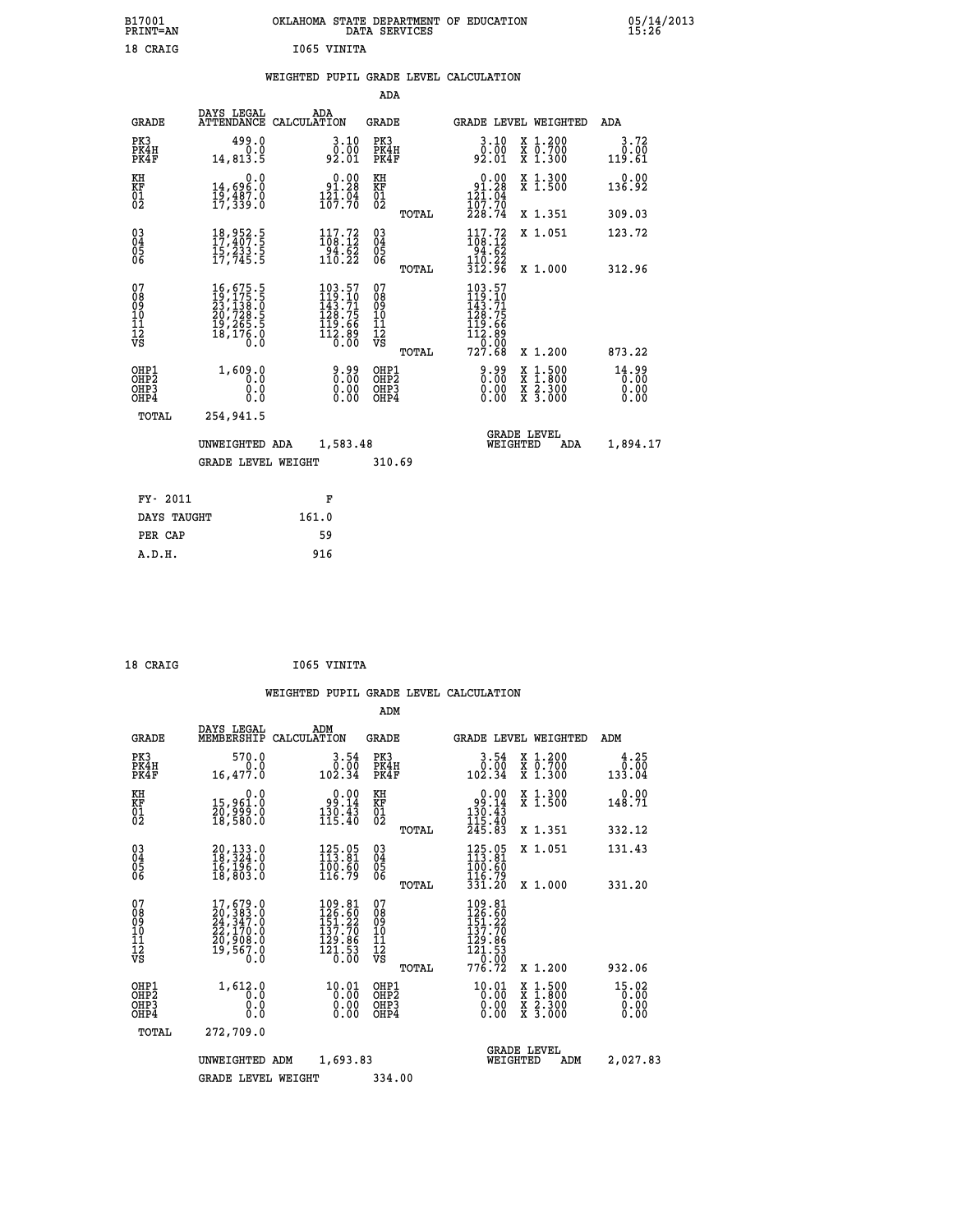| OKLAHOMA STATE DEPARTMENT OF EDUCATION | DATA SERVICES |  |
|----------------------------------------|---------------|--|
|                                        | COUNTY TOTALS |  |

 **B17001 OKLAHOMA STATE DEPARTMENT OF EDUCATION 05/14/2013**

|                                                                    |                                                                                       |                                                                          | ADA                                            |       |                                                                         |                                                                                          |                               |
|--------------------------------------------------------------------|---------------------------------------------------------------------------------------|--------------------------------------------------------------------------|------------------------------------------------|-------|-------------------------------------------------------------------------|------------------------------------------------------------------------------------------|-------------------------------|
| <b>GRADE</b>                                                       | DAYS LEGAL                                                                            | ADA<br>ATTENDANCE CALCULATION                                            | <b>GRADE</b>                                   |       |                                                                         | GRADE LEVEL WEIGHTED                                                                     | ADA                           |
| PK3<br>PK4H<br>PK4F                                                | 1,333.0<br>0.0<br>26,564.5                                                            | $8.28$<br>$0.00$<br>164.17                                               | PK3<br>PK4H<br>PK4F                            |       | 8.28<br>$\begin{array}{c} 0.00 \\ -164.17 \end{array}$                  | X 1.200<br>X 0.700<br>X 1.300                                                            | 9.94<br>0.00<br>213.41        |
| KH<br>KF<br>01<br>02                                               | 0.0<br>27,107.5<br>46,671.5<br>47,375.5                                               | $\substack{0.00\\167.14\\278.72\\282.91}$                                | KH<br>KF<br>01<br>02                           |       | $0.00$<br>167.14<br>278:72<br>282:91<br>561:63                          | X 1.300<br>X 1.500                                                                       | 0.00<br>250.72                |
|                                                                    |                                                                                       |                                                                          |                                                | TOTAL |                                                                         | X 1.351                                                                                  | 758.76                        |
| $\begin{smallmatrix} 03 \\[-4pt] 04 \end{smallmatrix}$<br>Ŏ5<br>06 | $\begin{smallmatrix} 49, 214.5\\ 49, 691.0\\ 51, 054.5\\ 54, 357.0 \end{smallmatrix}$ | 293.99<br>295.12<br>302.42<br>321.89                                     | $\substack{03 \\ 04}$<br>$\substack{05 \\ 06}$ |       | 293.99<br>295.12<br>302.42<br>321.89<br>919.43                          | X 1.051                                                                                  | 1,228.41                      |
|                                                                    |                                                                                       |                                                                          |                                                | TOTAL |                                                                         | X 1.000                                                                                  | 919.43                        |
| 07<br>08<br>09<br>101<br>11<br>12<br>VS                            | 56,781.5<br>59,363.0<br>40,561.0<br>34,134.0<br>33,197.0<br>31,536.0                  | 334.73<br>351.26<br>250.48<br>$210.46$<br>$205.15$<br>$194.68$<br>$0.00$ | 07<br>08<br>09<br>11<br>11<br>12<br>VS         |       | 334.73<br>351.26<br>250.48<br>210.46<br>205.15<br>$\frac{194.68}{0.00}$ |                                                                                          |                               |
|                                                                    |                                                                                       |                                                                          |                                                | TOTAL | 1,546.76                                                                | X 1.200                                                                                  | 1,856.12                      |
| OHP1<br>OHP <sub>2</sub><br>OH <sub>P3</sub><br>OHP4               | 1,609.0<br>0.0<br>0.0<br>0.0                                                          | 0.99<br>$\begin{smallmatrix} 0.00 \ 0.00 \end{smallmatrix}$              | OHP1<br>OHP2<br>OHP <sub>3</sub>               |       | 0.99<br>0.00                                                            | $\begin{smallmatrix} x & 1.500 \\ x & 1.800 \\ x & 2.300 \\ x & 3.000 \end{smallmatrix}$ | 14.99<br>0.00<br>0.00<br>0.00 |
| TOTAL                                                              | 610,550.5                                                                             |                                                                          |                                                |       |                                                                         |                                                                                          |                               |
|                                                                    | UNWEIGHTED ADA                                                                        | 3,671.39                                                                 |                                                |       |                                                                         | <b>GRADE LEVEL</b><br>WEIGHTED<br>ADA                                                    | 4,332.35                      |
|                                                                    | <b>GRADE LEVEL WEIGHT</b>                                                             |                                                                          | 660.96                                         |       |                                                                         |                                                                                          |                               |
| FY- 2011                                                           |                                                                                       | F                                                                        |                                                |       |                                                                         |                                                                                          |                               |
| DAYS TAUGHT                                                        |                                                                                       | 812.0                                                                    |                                                |       |                                                                         |                                                                                          |                               |
| PER CAP                                                            |                                                                                       | 478                                                                      |                                                |       |                                                                         |                                                                                          |                               |

 **A.D.H. 1,853**

B17001<br>PRINT=AN<br>CRAIG

 **CRAIG COUNTY TOTALS**

|                                                       |                                                                      |                                                                              | ADM                                                 |                                                                                                                                                                                                                                                                                        |                                          |                               |
|-------------------------------------------------------|----------------------------------------------------------------------|------------------------------------------------------------------------------|-----------------------------------------------------|----------------------------------------------------------------------------------------------------------------------------------------------------------------------------------------------------------------------------------------------------------------------------------------|------------------------------------------|-------------------------------|
| <b>GRADE</b>                                          | DAYS LEGAL<br>MEMBERSHIP                                             | ADM<br>CALCULATION                                                           | <b>GRADE</b>                                        | GRADE LEVEL WEIGHTED                                                                                                                                                                                                                                                                   |                                          | ADM                           |
| PK3<br>PK4H<br>PK4F                                   | 1,404.0<br>0.0<br>29,024.0                                           | 8.72<br>0.00<br>179.39                                                       | PK3<br>PK4H<br>PK4F                                 | 8.72<br>0:00<br>179:39                                                                                                                                                                                                                                                                 | X 1.200<br>X 0.700<br>X 1.300            | 9.94<br>0.00<br>233.20        |
| KH<br>KF<br>01<br>02                                  | 0.0<br>29,192.0<br>49,057.0<br>49,717.0                              | $\begin{smallmatrix} &0.00\\ 180.04\\ 293.26\\ 297.11\end{smallmatrix}$      | KH<br>KF<br>01<br>02                                | 0.00<br>180:04<br>293:26<br>297:11<br>590:37                                                                                                                                                                                                                                           | X 1.300<br>X 1.500                       | 0.00<br>270.07                |
|                                                       |                                                                      |                                                                              | TOTAL                                               |                                                                                                                                                                                                                                                                                        | X 1.351                                  | 797.59                        |
| 03<br>04<br>05<br>06                                  | 51,410.0<br>51,622.0<br>52,983.0<br>56, 303.0                        | 307.30<br>306.78<br>314.09<br>333.75                                         | $\begin{array}{c} 03 \\ 04 \\ 05 \\ 06 \end{array}$ | 307.30<br>306.78<br>$314.09$<br>$333.75$<br>$954.62$                                                                                                                                                                                                                                   | X 1.051                                  | 322.98                        |
|                                                       |                                                                      |                                                                              | TOTAL                                               |                                                                                                                                                                                                                                                                                        | X 1.000                                  | 954.62                        |
| 07<br>08<br>09<br>101<br>112<br>VS                    | 58,934.0<br>62,091.0<br>42,673.0<br>36,389.0<br>35,640.0<br>33,568.0 | 347.72<br>$367.61$<br>$263.54$<br>$224.37$<br>$220.26$<br>$207.24$<br>$0.00$ | 07<br>08<br>09<br>11<br>11<br>12<br>VS<br>TOTAL     | 347.72<br>367.61<br>263.54<br>224.37<br>220.26<br>207.24<br>0.00<br>1,630.74                                                                                                                                                                                                           | X 1.200                                  | 1,956.88                      |
| OHP1<br>OH <sub>P</sub> 2<br>OH <sub>P3</sub><br>OHP4 | 1,612.0<br>0.0<br>0.000                                              | $^{10.01}_{0.00}$<br>0.00                                                    | OHP1<br>OHP2<br>OHP3<br>OHP4                        | 10.01<br>$\begin{smallmatrix} 0.00000 & 0.0000 & 0.0000 & 0.0000 & 0.0000 & 0.0000 & 0.0000 & 0.0000 & 0.0000 & 0.0000 & 0.0000 & 0.0000 & 0.0000 & 0.0000 & 0.0000 & 0.0000 & 0.0000 & 0.0000 & 0.0000 & 0.0000 & 0.0000 & 0.0000 & 0.0000 & 0.0000 & 0.0000 & 0.0000 & 0.00$<br>0.00 | X 1:500<br>X 1:800<br>X 2:300<br>X 3:000 | 15.02<br>0.00<br>0.00<br>0.00 |
| TOTAL                                                 | 641,619.0                                                            |                                                                              |                                                     |                                                                                                                                                                                                                                                                                        |                                          |                               |
|                                                       | UNWEIGHTED                                                           | 3,861.19<br>ADM                                                              |                                                     | <b>GRADE LEVEL</b><br>WEIGHTED                                                                                                                                                                                                                                                         | ADM                                      | 4,560.83                      |
|                                                       | <b>GRADE LEVEL WEIGHT</b>                                            |                                                                              | 699.64                                              |                                                                                                                                                                                                                                                                                        |                                          |                               |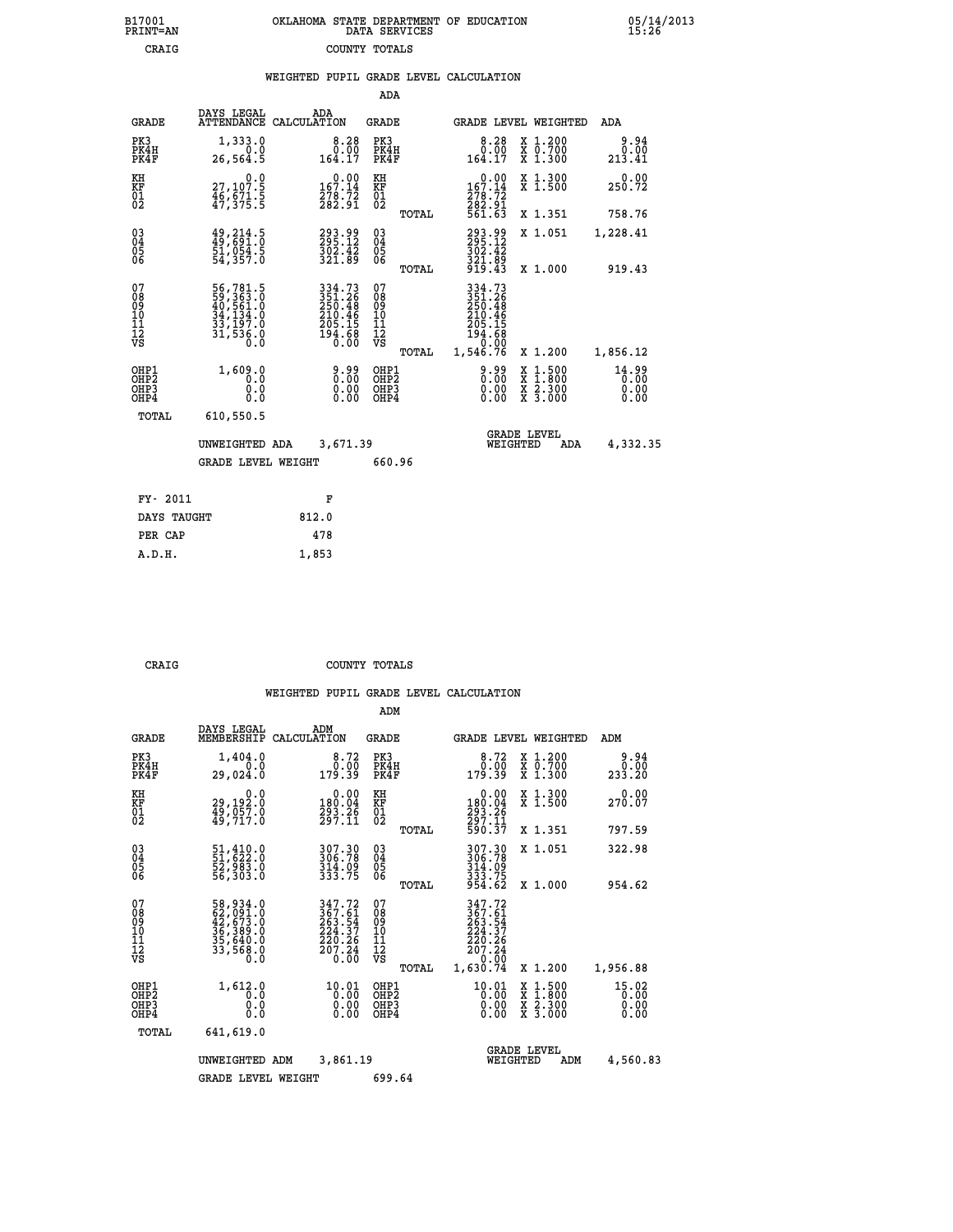| B17001<br>PRINT=AN                                               |                                                                                     | OKLAHOMA STATE DEPARTMENT OF EDUCATION<br>DATA SERVICES        |                                                    |                                                             |                                                                                          | $05/14/2013$<br>15:26        |
|------------------------------------------------------------------|-------------------------------------------------------------------------------------|----------------------------------------------------------------|----------------------------------------------------|-------------------------------------------------------------|------------------------------------------------------------------------------------------|------------------------------|
| 19 CREEK                                                         |                                                                                     | C001 MILFAY                                                    |                                                    |                                                             |                                                                                          |                              |
|                                                                  |                                                                                     | WEIGHTED PUPIL GRADE LEVEL CALCULATION                         |                                                    |                                                             |                                                                                          |                              |
|                                                                  |                                                                                     |                                                                | <b>ADA</b>                                         |                                                             |                                                                                          |                              |
| <b>GRADE</b>                                                     | DAYS LEGAL                                                                          | ADA<br>ATTENDANCE CALCULATION                                  | GRADE                                              | GRADE LEVEL WEIGHTED                                        |                                                                                          | <b>ADA</b>                   |
| PK3<br>PK4H<br>PK4F                                              | 0.0<br>0.0<br>1,263.0                                                               | 0.00<br>$\frac{0}{7}.\overline{00}$                            | PK3<br>PK4H<br>PK4F                                | $0.00$<br>$0.00$<br>$7.52$                                  | X 1.200<br>X 0.700<br>X 1.300                                                            | 0.00<br>0.00<br>9.78         |
| KH<br>KF<br>01<br>02                                             | 0.0<br>1,455:0<br>1,131:0<br>1,672:0                                                | $\begin{smallmatrix} 0.00\ 8.66\ 6.73\ 9.95 \end{smallmatrix}$ | KH<br>KF<br>$\overline{01}$                        | $0.00$<br>$8.66$<br>$5.73$<br>$9.95$                        | X 1.300<br>X 1.500                                                                       | 0.00<br>12.99                |
|                                                                  |                                                                                     |                                                                | TOTAL                                              | 16.68                                                       | X 1.351                                                                                  | 22.53                        |
| $\begin{matrix} 03 \\ 04 \\ 05 \\ 06 \end{matrix}$               | 1,462.0<br>1,400.0<br>1,127.0                                                       | $\begin{smallmatrix} 8.70\ 3.87\ 8.33\ 6.71\end{smallmatrix}$  | $\begin{matrix} 03 \\ 04 \\ 05 \\ 06 \end{matrix}$ | $\begin{array}{c} 8.70 \\ 3.87 \\ 8.33 \\ 6.71 \end{array}$ | X 1.051                                                                                  | 9.14                         |
|                                                                  |                                                                                     |                                                                | TOTAL                                              | 18.91                                                       | X 1.000                                                                                  | 18.91                        |
| 07<br>08<br>09<br>10<br>$\frac{11}{12}$<br>$\frac{12}{18}$       | 0.0<br>0.0<br>Ō.Ō<br>0.0<br>$\begin{smallmatrix} 0.10\ 0.0 \ 0.0 \end{smallmatrix}$ | $0.00$<br>$0.00$                                               | 07<br>08<br>09<br>11<br>11<br>12<br>VS             | 0.00<br>0.00<br>0.00<br>0.00<br>0.00<br>0.00<br>0.00        |                                                                                          |                              |
|                                                                  |                                                                                     |                                                                | TOTAL                                              | 0.00                                                        | X 1.200                                                                                  | 0.00                         |
| OHP1<br>OHP <sub>2</sub><br>OH <sub>P3</sub><br>OH <sub>P4</sub> | 0.000<br>0.0<br>0.0                                                                 | 0.00<br>0.00<br>0.00                                           | OHP1<br>OHP <sub>2</sub><br>OHP3<br>OHP4           | 0.0000<br>0.00<br>0.00                                      | $\begin{smallmatrix} x & 1.500 \\ x & 1.800 \\ x & 2.300 \\ x & 3.000 \end{smallmatrix}$ | 0.00<br>0.00<br>0.00<br>0.00 |
| TOTAL                                                            | 10,160.0                                                                            |                                                                |                                                    |                                                             |                                                                                          |                              |
|                                                                  | UNWEIGHTED ADA                                                                      | 60.47                                                          |                                                    | <b>GRADE LEVEL</b><br>WEIGHTED                              | ADA                                                                                      | 73.35                        |
|                                                                  | <b>GRADE LEVEL WEIGHT</b>                                                           |                                                                | 12.88                                              |                                                             |                                                                                          |                              |
| FY- 2011                                                         |                                                                                     | F                                                              |                                                    |                                                             |                                                                                          |                              |
| DAYS TAUGHT                                                      |                                                                                     | 168.0                                                          |                                                    |                                                             |                                                                                          |                              |
| PER CAP                                                          |                                                                                     | 119                                                            |                                                    |                                                             |                                                                                          |                              |

| 19 CREEK |  | C001 MILFAY |
|----------|--|-------------|
|----------|--|-------------|

 **WEIGHTED PUPIL GRADE LEVEL CALCULATION ADM DAYS LEGAL ADM GRADE MEMBERSHIP CALCULATION GRADE GRADE LEVEL WEIGHTED ADM PK3 0.0 0.00 PK3 0.00 X 1.200 0.00 PK4H 0.0 0.00 PK4H 0.00 X 0.700 0.00 PK4F 1,276.0 7.60 PK4F 7.60 X 1.300 9.88 KH 0.0 0.00 KH 0.00 X 1.300 0.00 KF 1,475.0 8.78 KF 8.78 X 1.500 13.17** 01 1,136.0 6.76 01 **6.76**<br>02 1,690.0 10.06 02 10.06  **TOTAL 16.82 X 1.351 22.72 03 1,472.0 8.76 03 8.76 X 1.051 9.21** 04 657.0 3.91 04 3.91<br>05 1,411.0 8.40 05<br>06 1,144.0 6.81 06 <sub>mamaa</sub> 6.81  **TOTAL 19.12 X 1.000 19.12 07** 0.0 0.00 07<br>
08 0.0 0.00 08 0.00<br>
10 0.0 0.00 10 0.00<br>
11 0.0 0.00 11 0.00<br>
12 0.0 0.00 11 0.00<br>
VS 0.0 0.00 VS 0.00  $\begin{array}{cccc} 0.0 & 0.00 & 07 & 0.00 & 0.00 & 0.00 & 0.00 & 0.00 & 0.00 & 0.00 & 0.00 & 0.00 & 0.00 & 0.00 & 0.00 & 10 & 0.000 & 0.00 & 11 & 0.000 & 0.00 & 0.00 & 12 & 0.00 & 0.00 & 0.00 & 0.00 & 0.00 & 0.00 & 0.00 & 0.00 & 0.00 & 0.00 & 0.00 & 0.00 & 0.00 & 0.0$  **OHP1 0.0 0.00 OHP1 0.00 X 1.500 0.00 OHP2 0.0 0.00 OHP2 0.00 X 1.800 0.00 OHP3 0.0 0.00 OHP3 0.00 X 2.300 0.00 OHP4 0.0 0.00 OHP4 0.00 X 3.000 0.00 TOTAL 10,261.0 UNWEIGHTED ADM** 61.08  **GRADE LEVEL<br>WEIGHTED ADM 74.10** GRADE LEVEL WEIGHT 13.02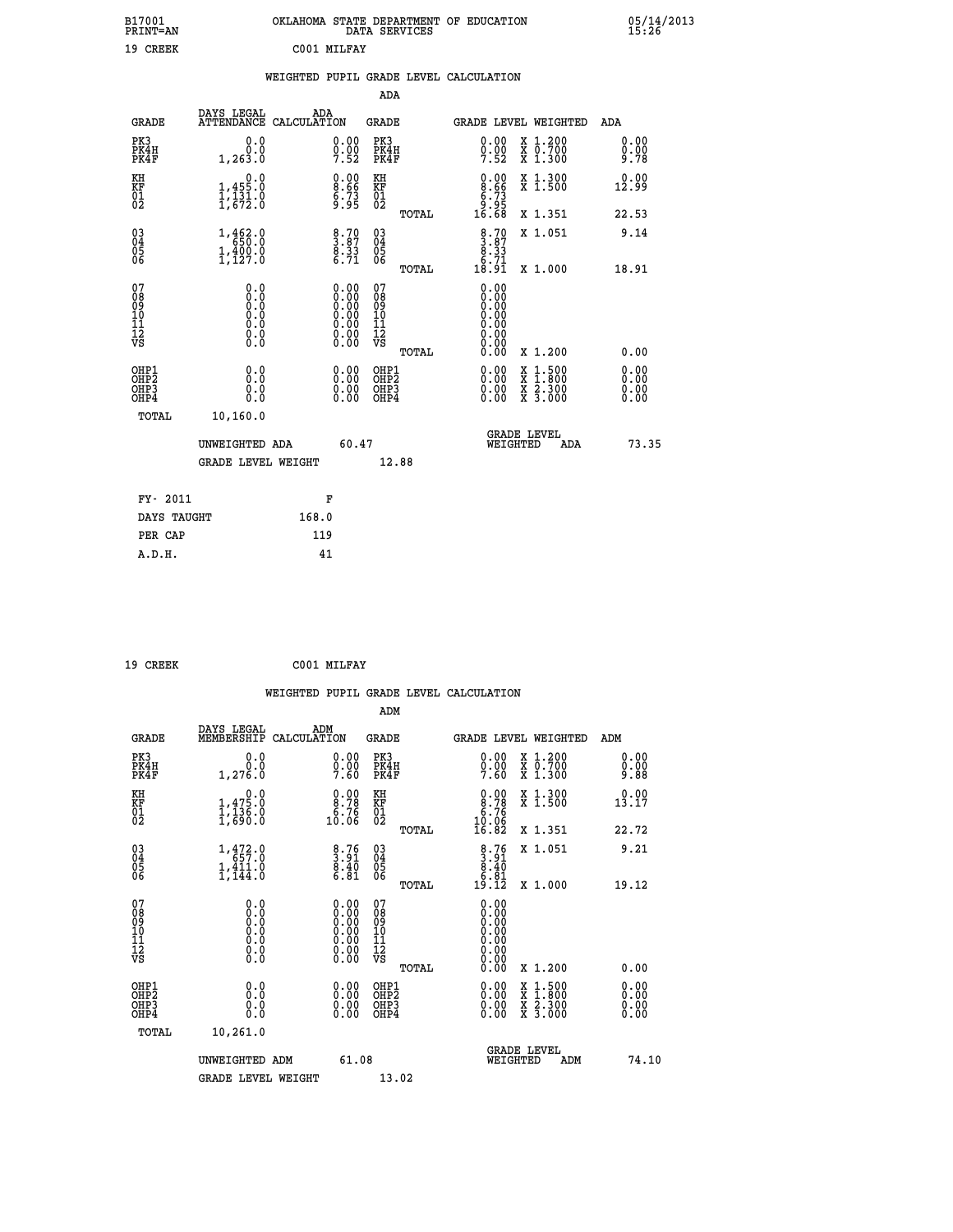| B17001<br>PRINT=AN                       |                                                                                                                                                      |                                                                                                                          | OKLAHOMA STATE DEPARTMENT OF EDUCATION<br>DATA SERVICES |                                                                       |                                                                                                  | 05/14/2013                   |  |
|------------------------------------------|------------------------------------------------------------------------------------------------------------------------------------------------------|--------------------------------------------------------------------------------------------------------------------------|---------------------------------------------------------|-----------------------------------------------------------------------|--------------------------------------------------------------------------------------------------|------------------------------|--|
| 19 CREEK                                 |                                                                                                                                                      | C008 LONE STAR                                                                                                           |                                                         |                                                                       |                                                                                                  |                              |  |
|                                          |                                                                                                                                                      |                                                                                                                          | WEIGHTED PUPIL GRADE LEVEL CALCULATION                  |                                                                       |                                                                                                  |                              |  |
|                                          |                                                                                                                                                      |                                                                                                                          | ADA                                                     |                                                                       |                                                                                                  |                              |  |
| <b>GRADE</b>                             | DAYS LEGAL<br>ATTENDANCE CALCULATION                                                                                                                 | ADA                                                                                                                      | GRADE                                                   |                                                                       | GRADE LEVEL WEIGHTED                                                                             | ADA                          |  |
| PK3<br>PK4H<br>PK4F                      | 0.0<br>637.0<br>11,696.0                                                                                                                             | $\frac{0.00}{3.77}$<br>69.62                                                                                             | PK3<br>PK4H<br>PK4F                                     | $\frac{0.00}{3.77}$<br>69.62                                          | X 1.200<br>X 0.700<br>X 1.300                                                                    | 0.00<br>2.64<br>90.51        |  |
| KH<br>KF<br>01<br>02                     | 0.0<br>16,508:0<br>13,479:0<br>15,121:5                                                                                                              | $\begin{smallmatrix} 0.00\\ 98.25\\ 80.22\\ 90.61 \end{smallmatrix}$                                                     | KH<br>KF<br>01<br>02                                    | 98.25<br>$\frac{80.72}{90.01}$                                        | X 1.300<br>X 1.500                                                                               | 0.00<br>147.38               |  |
|                                          |                                                                                                                                                      |                                                                                                                          | TOTAL                                                   | 170.23                                                                | X 1.351                                                                                          | 229.98                       |  |
| 03<br>04<br>05<br>06                     | $\begin{smallmatrix} 15 \, , \, 819 \, . \, 0 \\ 15 \, , \, 473 \, . \, 5 \\ 14 \, , \, 458 \, . \, 5 \\ 11 \, , \, 529 \, . \, 0 \end{smallmatrix}$ | $\frac{94.16}{2.10}$<br>$\begin{smallmatrix} 8\overline{6}\ 8\overline{6}\ 8\ 6\ 8\ 6\ \end{smallmatrix}$                | $\begin{matrix} 03 \\ 04 \\ 05 \\ 06 \end{matrix}$      | 94.16<br>86.06<br>68.62<br>246.78                                     | X 1.051                                                                                          | 98.96                        |  |
| 07                                       |                                                                                                                                                      |                                                                                                                          | TOTAL<br>07                                             | 78.44                                                                 | X 1.000                                                                                          | 246.78                       |  |
| 08<br>09<br>11<br>11<br>12<br>VS         | $13, 178.5$<br>$13, 185.0$<br>$0.0$<br>0.0<br>0.0<br>0.000                                                                                           | $78.44 \newline 78.48 \newline 0.00 \newline 0.00 \newline 0.00 \newline 0.00 \newline 0.00 \newline 0.00 \newline 0.00$ | 08<br>09<br>11<br>11<br>12<br>VS                        | $\begin{smallmatrix}78.18\0.00\0.00\end{smallmatrix}$<br>0.00<br>0.00 |                                                                                                  |                              |  |
|                                          |                                                                                                                                                      |                                                                                                                          | TOTAL                                                   | 156.92                                                                | X 1.200                                                                                          | 188.30                       |  |
| OHP1<br>OHP2<br>OH <sub>P3</sub><br>OHP4 | 0.0<br>0.0<br>0.0<br>0.0                                                                                                                             | 0.00<br>$\begin{smallmatrix} 0.00 \ 0.00 \end{smallmatrix}$                                                              | OHP1<br>OHP <sub>2</sub><br>OHP3<br>OHP4                | 0.00<br>0.00<br>0.00                                                  | $\begin{smallmatrix} x & 1 & 500 \\ x & 1 & 800 \\ x & 2 & 300 \\ x & 3 & 000 \end{smallmatrix}$ | 0.00<br>0.00<br>0.00<br>0.00 |  |
| TOTAL                                    | 141,085.0                                                                                                                                            |                                                                                                                          |                                                         |                                                                       |                                                                                                  |                              |  |
|                                          | UNWEIGHTED ADA                                                                                                                                       | 839.73                                                                                                                   |                                                         | WEIGHTED                                                              | <b>GRADE LEVEL</b><br>ADA                                                                        | 1,004.55                     |  |
|                                          | <b>GRADE LEVEL WEIGHT</b>                                                                                                                            |                                                                                                                          | 164.82                                                  |                                                                       |                                                                                                  |                              |  |
| FY- 2011                                 |                                                                                                                                                      | F                                                                                                                        |                                                         |                                                                       |                                                                                                  |                              |  |
| DAYS TAUGHT                              |                                                                                                                                                      | 168.0                                                                                                                    |                                                         |                                                                       |                                                                                                  |                              |  |
| PER CAP                                  |                                                                                                                                                      | 33                                                                                                                       |                                                         |                                                                       |                                                                                                  |                              |  |

| 19 CREEK | C008 LONE STAR |  |
|----------|----------------|--|

 **WEIGHTED PUPIL GRADE LEVEL CALCULATION ADM DAYS LEGAL ADM GRADE MEMBERSHIP CALCULATION GRADE GRADE LEVEL WEIGHTED ADM PK3 0.0 0.00 PK3 0.00 X 1.200 0.00 PK4H 767.0 4.54 PK4H 4.54 X 0.700 3.18 PK4F 12,624.0 75.14 PK4F 75.14 X 1.300 97.68 KH 0.0 0.00 KH 0.00 X 1.300 0.00 KF 17,526.0 104.30 KF 104.30 X 1.500 156.45 01 14,221.0 84.64 01 84.64 02 15,956.0 94.98 02 94.98 TOTAL 179.62 X 1.351 242.67 03 16,627.0 98.97 03 98.97 X 1.051 104.02 04 16,308.0 97.07 04 97.07 05 15,253.0 90.79 05 90.79 06 12,233.0 72.81 06 72.81 TOTAL 260.67 X 1.000 260.67** 07 13,883.0 82.64 07 82.64<br>
08 13,918.0 82.85 08 82.65<br>
10 0.0 0.00 10 0.00<br>
11 0.0 0.00 11 0.00<br>
12 0.00 0.00 12<br>
VS 0.0 0.00 VS 0.00  $\begin{array}{cccccc} 13,883.0 & 82.64 & 07 & 82.64 & 82.85 & 08 & 82.685 & 08 & 82.85 & 08 & 82.85 & 08 & 0.00 & 0.00 & 10 & 0.000 & 0.00 & 10 & 0.000 & 0.00 & 12 & 0.000 & 0.00 & 12 & 0.000 & 0.00 & 12 & 0.000 & 0.00 & 0.00 & 0.00 & 0.00 & 0.00 & 0.00 & 0.00 & 0.00 &$  **OHP1 0.0 0.00 OHP1 0.00 X 1.500 0.00 OHP2 0.0 0.00 OHP2 0.00 X 1.800 0.00 OHP3 0.0 0.00 OHP3 0.00 X 2.300 0.00 OHP4 0.0 0.00 OHP4 0.00 X 3.000 0.00 TOTAL 149,316.0 GRADE LEVEL UNWEIGHTED ADM 888.73 WEIGHTED ADM 1,063.26** GRADE LEVEL WEIGHT 174.53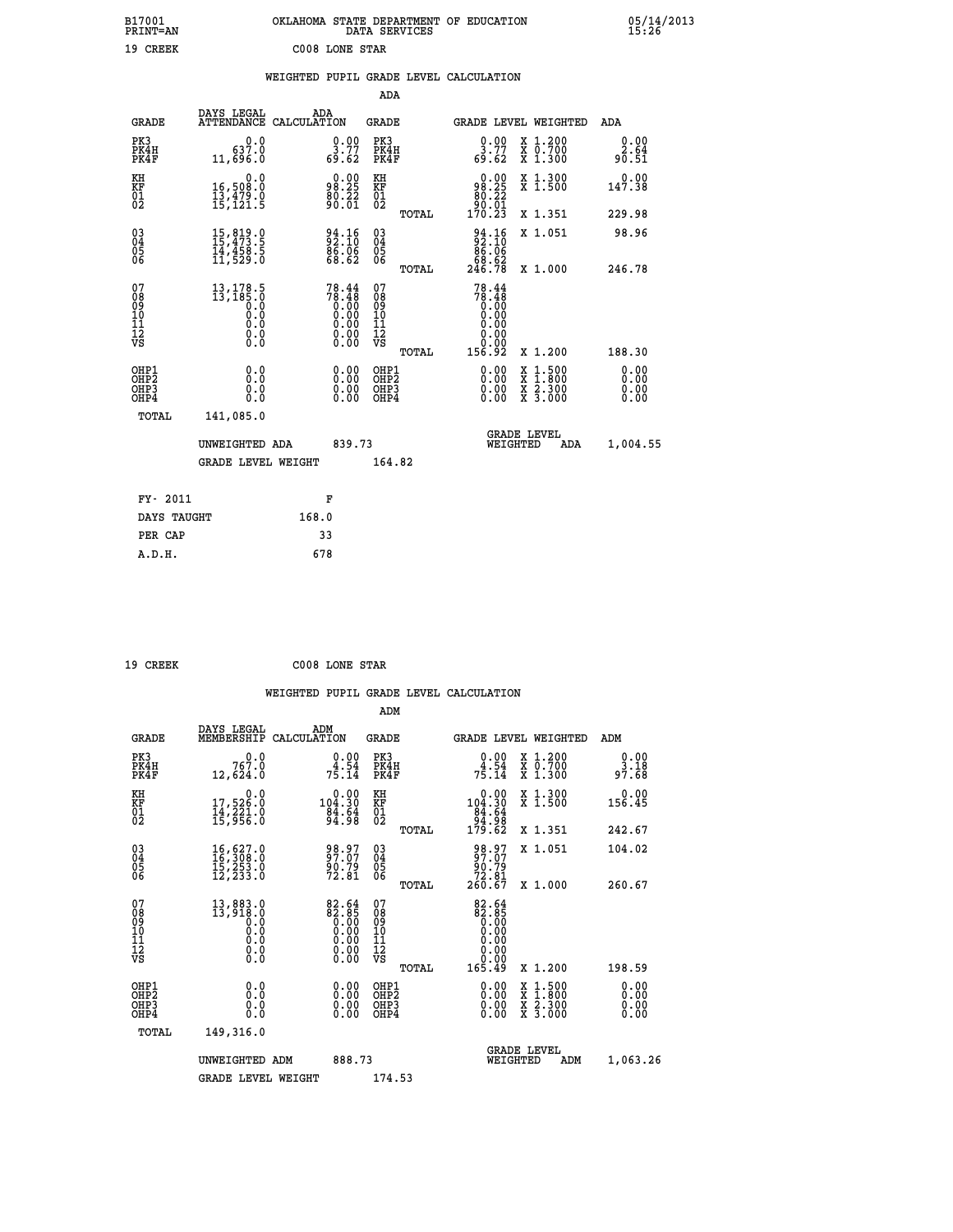| B17001<br>PRINT=AN | OKLAHOMA<br>. STATE DEPARTMENT OF EDUCATION<br>DATA SERVICES | 05/14/2013 |
|--------------------|--------------------------------------------------------------|------------|
| 19<br>CREEK        | C012 GYPSY                                                   |            |

| 05/14/2013<br>15:26 |  |  |  |
|---------------------|--|--|--|
|                     |  |  |  |

|  |  | WEIGHTED PUPIL GRADE LEVEL CALCULATION |
|--|--|----------------------------------------|
|  |  |                                        |

|                                                                    |                                                                                         |                                                                                                                                                                           | ADA                                    |       |                                                                                                     |                                                                                                                                           |                       |
|--------------------------------------------------------------------|-----------------------------------------------------------------------------------------|---------------------------------------------------------------------------------------------------------------------------------------------------------------------------|----------------------------------------|-------|-----------------------------------------------------------------------------------------------------|-------------------------------------------------------------------------------------------------------------------------------------------|-----------------------|
| <b>GRADE</b>                                                       | DAYS LEGAL<br>ATTENDANCE CALCULATION                                                    | ADA                                                                                                                                                                       | <b>GRADE</b>                           |       |                                                                                                     | GRADE LEVEL WEIGHTED                                                                                                                      | ADA                   |
| PK3<br>PK4H<br>PK4F                                                | 0.0<br>0.0<br>3,012.5                                                                   | $\begin{smallmatrix} 0.00\\ 0.00\\ 17.72 \end{smallmatrix}$                                                                                                               | PK3<br>PK4H<br>PK4F                    |       | 0.00<br>$0.00$<br>$17.72$                                                                           | X 1.200<br>X 0.700<br>X 1.300                                                                                                             | 0.00<br>0.00<br>23.04 |
| KH<br>KF<br>01<br>02                                               | 0.0<br>1,730.5<br>2,688.0<br>3,114.5                                                    | $0.00$<br>10.18<br>$\frac{15}{18}$ $\frac{31}{22}$                                                                                                                        | KH<br><b>KF</b><br>01<br>02            |       | $\begin{array}{r} 0.00 \\ 10.18 \\ 15.81 \\ 18.32 \\ 34.13 \end{array}$                             | X 1.300<br>X 1.500                                                                                                                        | 0.00<br>15.27         |
|                                                                    |                                                                                         |                                                                                                                                                                           |                                        | TOTAL |                                                                                                     | X 1.351                                                                                                                                   | 46.11                 |
| $\begin{smallmatrix} 03 \\[-4pt] 04 \end{smallmatrix}$<br>Ŏ5<br>06 | 1,298.0<br>2,031.5<br>2,223.5<br>1,775.5                                                | $\begin{smallmatrix}7.64\11.95\13.08\10.44\end{smallmatrix}$                                                                                                              | 03<br>04<br>05<br>06                   |       | 11:95<br>$\frac{13.08}{10.44}$<br>35.47                                                             | X 1.051                                                                                                                                   | 8.03                  |
|                                                                    |                                                                                         |                                                                                                                                                                           |                                        | TOTAL |                                                                                                     | X 1.000                                                                                                                                   | 35.47                 |
| 07<br>08<br>09<br>11<br>11<br>12<br>VS                             | 867.0<br>$1, \frac{872}{6}.\stackrel{.0}{0}.\stackrel{.0}{0}.\stackrel{.0}{0}$<br>$\S.$ | $\begin{smallmatrix} 5 & 10 \\ 9 & 25 \\ 0 & 00 \\ 0 & 00 \\ 0 & 00 \\ 0 & 00 \\ \end{smallmatrix}$<br>$\begin{smallmatrix} 0.00 & 0.00 \\ 0.00 & 0.00 \end{smallmatrix}$ | 07<br>08<br>09<br>11<br>11<br>12<br>VS |       | $\begin{array}{c} 5 \cdot 10 \\ 9 \cdot 25 \\ 0 \cdot 00 \\ 0 \cdot 00 \end{array}$<br>0.00<br>0.00 |                                                                                                                                           |                       |
|                                                                    |                                                                                         |                                                                                                                                                                           |                                        | TOTAL | 14.35                                                                                               | X 1.200                                                                                                                                   | 17.22                 |
| OHP1<br>OHP2<br>OH <sub>P3</sub><br>OHP4                           | 0.0<br>0.0<br>0.0                                                                       | $0.00$<br>$0.00$<br>0.00                                                                                                                                                  | OHP1<br>OHP2<br>OHP3<br>OHP4           |       |                                                                                                     | $\begin{smallmatrix} \mathtt{X} & 1\cdot500\\ \mathtt{X} & 1\cdot800\\ \mathtt{X} & 2\cdot300\\ \mathtt{X} & 3\cdot000 \end{smallmatrix}$ | 0.00<br>0.00<br>0.00  |
| TOTAL                                                              | 20, 313.0                                                                               |                                                                                                                                                                           |                                        |       |                                                                                                     |                                                                                                                                           |                       |
|                                                                    | UNWEIGHTED ADA                                                                          | 119.49                                                                                                                                                                    |                                        |       |                                                                                                     | <b>GRADE LEVEL</b><br>WEIGHTED<br>ADA                                                                                                     | 145.14                |
|                                                                    | <b>GRADE LEVEL WEIGHT</b>                                                               |                                                                                                                                                                           |                                        | 25.65 |                                                                                                     |                                                                                                                                           |                       |
| FY- 2011                                                           |                                                                                         | F                                                                                                                                                                         |                                        |       |                                                                                                     |                                                                                                                                           |                       |
| DAYS TAUGHT                                                        |                                                                                         | 170.0                                                                                                                                                                     |                                        |       |                                                                                                     |                                                                                                                                           |                       |
| PER CAP                                                            |                                                                                         | 79                                                                                                                                                                        |                                        |       |                                                                                                     |                                                                                                                                           |                       |

| 9 CREEK |  |  |
|---------|--|--|
|         |  |  |

 **19 CREEK C012 GYPSY WEIGHTED PUPIL GRADE LEVEL CALCULATION ADM DAYS LEGAL ADM GRADE MEMBERSHIP CALCULATION GRADE GRADE LEVEL WEIGHTED ADM PK3 0.0 0.00 PK3 0.00 X 1.200 0.00 PK4H 0.0 0.00 PK4H 0.00 X 0.700 0.00 PK4F 3,212.0 18.89 PK4F 18.89 X 1.300 24.56 KH 0.0 0.00 KH 0.00 X 1.300 0.00 KF 1,862.0 10.95 KF 10.95 X 1.500 16.43 01 2,898.0 17.05 01 17.05 02 3,330.0 19.59 02 19.59 TOTAL 36.64 X 1.351 49.50 03 1,340.0 7.88 03 7.88 X 1.051 8.28 04 2,156.0 12.68 04 12.68 05 2,304.0 13.55 05 13.55** 06 1,870.0 11.00 06 <sub>memax</sub> 11.00  **TOTAL 37.23 X 1.000 37.23** 07 911.0 5.36 07 5.36<br>
08 1,640.0 9.00 09 0.00<br>
10 0.0 0.00 10 0.00<br>
11 0.0 0.00 11 0.00<br>
12 0.0 0.00 12<br>
VS 0.0 0.00 VS 0.00  $\begin{array}{cccc} 5.36 & 07 & 5.36 \ 0.00 & 10 & 0.000 \ 0.00 & 11 & 0.000 \ 0.00 & 12 & 0.000 \ 0.00 & \texttt{V}{}& 0.000 \ 0.00 & \texttt{V}{}& 0.000 \ 0.00 & \texttt{V}{}& 0.000 \ 0.00 & \texttt{W}{}& 1.200 & 18.01 \ 0.00 & 0\texttt{HP}{}& 0.00 & \texttt{X} & 1.500 & 0.00 \ 0.00 & 0\texttt{HP$  **OHP1 0.0 0.00 OHP1 0.00 X 1.500 0.00 OHP2 0.0 0.00 OHP2 0.00 X 1.800 0.00 OHP3 0.0 0.00 OHP3 0.00 X 2.300 0.00 OHP4 0.0 0.00 OHP4 0.00 X 3.000 0.00 TOTAL 21,523.0 GRADE LEVEL UNWEIGHTED ADM 126.60 WEIGHTED ADM 154.01** GRADE LEVEL WEIGHT 27.41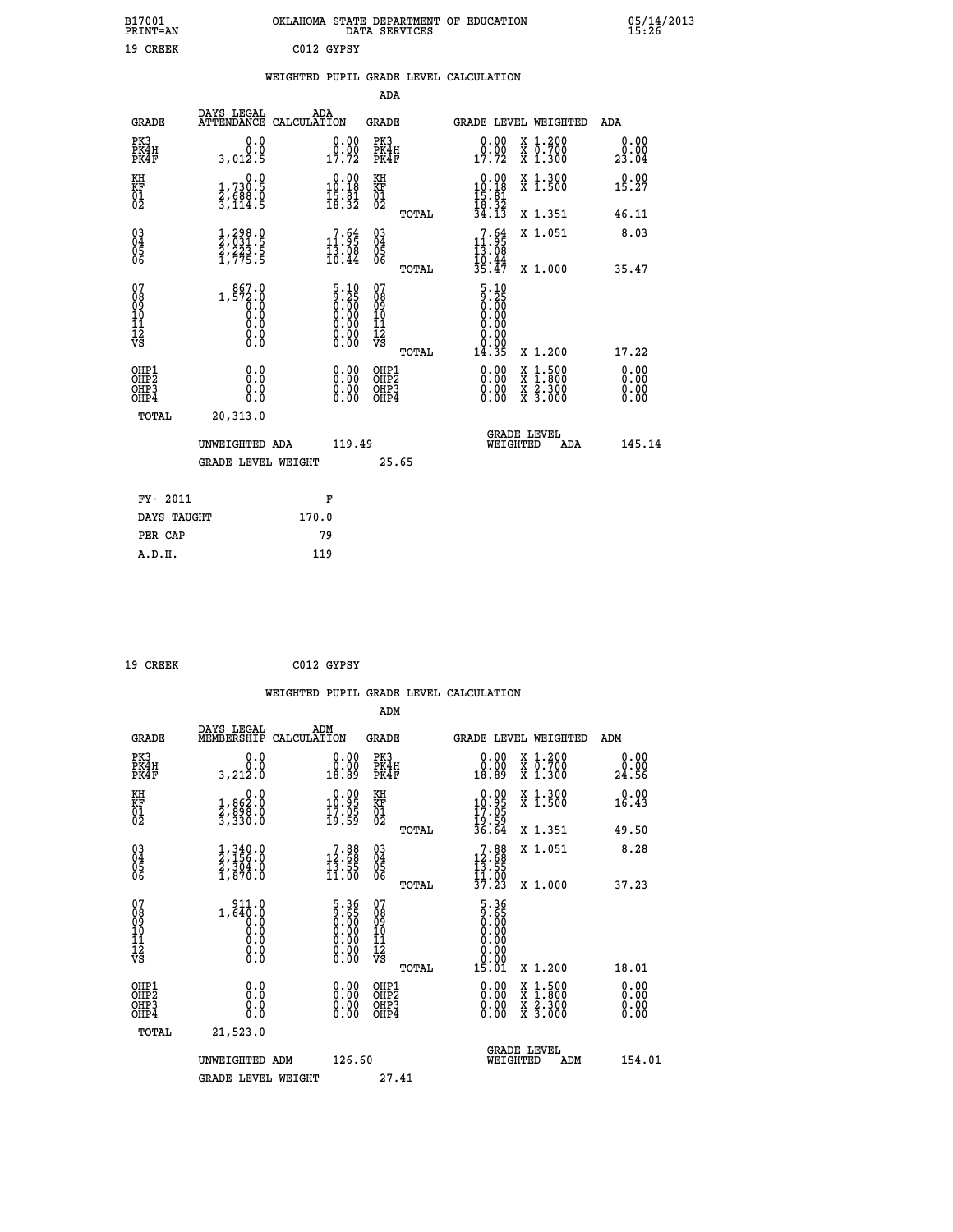| B17001<br><b>PRINT=AN</b> | OKLAHOMA STATE DEPARTMENT OF EDUCATION<br>DATA SERVICES |  |
|---------------------------|---------------------------------------------------------|--|
| 19 CREEK                  | C034 PRETTY WATER                                       |  |

 **B17001 OKLAHOMA STATE DEPARTMENT OF EDUCATION 05/14/2013**

|                                                                    |                                                                           | WEIGHTED PUPIL GRADE LEVEL CALCULATION                                                          |                                          |       |                                                                              |                                                                                                                                           |                              |
|--------------------------------------------------------------------|---------------------------------------------------------------------------|-------------------------------------------------------------------------------------------------|------------------------------------------|-------|------------------------------------------------------------------------------|-------------------------------------------------------------------------------------------------------------------------------------------|------------------------------|
|                                                                    |                                                                           |                                                                                                 | ADA                                      |       |                                                                              |                                                                                                                                           |                              |
| <b>GRADE</b>                                                       | DAYS LEGAL                                                                | ADA<br>ATTENDANCE CALCULATION                                                                   | <b>GRADE</b>                             |       |                                                                              | GRADE LEVEL WEIGHTED                                                                                                                      | ADA                          |
| PK3<br>PK4H<br>PK4F                                                | 0.0<br>0.0<br>3,986.5                                                     | $\substack{0.00\\0.00\\24.61}$                                                                  | PK3<br>PK4H<br>PK4F                      |       | 0.00<br>0.00<br>24.61                                                        | X 1.200<br>X 0.700<br>X 1.300                                                                                                             | 0.00<br>0.00<br>31.99        |
| KH<br>KF<br>01<br>02                                               | $\begin{smallmatrix} 0.0\\ 4,575.5\\ 3,569.5\\ 4,923.5 \end{smallmatrix}$ | 28.24<br>$\frac{22}{30}$ : $\frac{53}{39}$                                                      | KH<br>KF<br>01<br>02                     |       | $\begin{smallmatrix} 0.00\\ 28.24\\ 22.03\\ 30.39\\ 52.42 \end{smallmatrix}$ | X 1.300<br>X 1.500                                                                                                                        | 0.00<br>42.36                |
|                                                                    |                                                                           |                                                                                                 |                                          | TOTAL |                                                                              | X 1.351                                                                                                                                   | 70.82                        |
| $\begin{smallmatrix} 03 \\[-4pt] 04 \end{smallmatrix}$<br>05<br>06 | 2,953.5<br>4,340.0<br>4,859.5<br>3,552.5                                  | $\frac{18}{26}$ : $\frac{23}{79}$<br>3ŏ:00<br>21:93                                             | $\substack{03 \\ 04}$<br>$\frac{05}{06}$ |       | 18.23<br>26.79<br>$\frac{50.00}{21.93}$                                      | X 1.051                                                                                                                                   | 19.16                        |
|                                                                    |                                                                           |                                                                                                 |                                          | TOTAL | 78.72                                                                        | X 1.000                                                                                                                                   | 78.72                        |
| 07<br>08<br>09<br>01<br>11<br>11<br>12<br>VS                       | $2,955.5$<br>$2,915.5$<br>$0.0$<br>$0.0$<br>$0.0$<br>$0.0$<br>$0.0$       | $\begin{smallmatrix} 18\cdot24\\18\cdot00\\0.00\\0.00\\0.00\\0.00\\0.00\\0.00\end{smallmatrix}$ | 07<br>089<br>101<br>111<br>VS            |       | $18.24$<br>$18.00$<br>$0.00$<br>$0.00$<br>0.00<br>0.0000                     |                                                                                                                                           |                              |
|                                                                    |                                                                           |                                                                                                 |                                          | TOTAL | 36.24                                                                        | X 1.200                                                                                                                                   | 43.49                        |
| OHP1<br>OHP <sub>2</sub><br>OHP3<br>OHP4                           | 0.0<br>0.0<br>0.0                                                         | $0.00$<br>$0.00$<br>0.00                                                                        | OHP1<br>OHP2<br>OHP3<br>OHP4             |       | $0.00$<br>$0.00$<br>0.00                                                     | $\begin{smallmatrix} \mathtt{X} & 1\cdot500\\ \mathtt{X} & 1\cdot800\\ \mathtt{X} & 2\cdot300\\ \mathtt{X} & 3\cdot000 \end{smallmatrix}$ | 0.00<br>0.00<br>0.00<br>0.00 |
| TOTAL                                                              | 38,631.5                                                                  |                                                                                                 |                                          |       |                                                                              |                                                                                                                                           |                              |
|                                                                    | UNWEIGHTED ADA                                                            | 238.46                                                                                          |                                          |       | WEIGHTED                                                                     | <b>GRADE LEVEL</b><br>ADA                                                                                                                 | 286.54                       |
|                                                                    | <b>GRADE LEVEL WEIGHT</b>                                                 |                                                                                                 |                                          | 48.08 |                                                                              |                                                                                                                                           |                              |
| FY- 2011                                                           |                                                                           | F                                                                                               |                                          |       |                                                                              |                                                                                                                                           |                              |
| DAYS TAUGHT                                                        |                                                                           | 162.0                                                                                           |                                          |       |                                                                              |                                                                                                                                           |                              |
| PER CAP                                                            |                                                                           | 33                                                                                              |                                          |       |                                                                              |                                                                                                                                           |                              |
| A.D.H.                                                             |                                                                           | 238                                                                                             |                                          |       |                                                                              |                                                                                                                                           |                              |

 **B17001<br>PRINT=AN** 

 **19 CREEK C034 PRETTY WATER**

|                                           |                                                            |                                                                                                        | ADM                                                 |       |                                                                               |                                          |                       |
|-------------------------------------------|------------------------------------------------------------|--------------------------------------------------------------------------------------------------------|-----------------------------------------------------|-------|-------------------------------------------------------------------------------|------------------------------------------|-----------------------|
| <b>GRADE</b>                              | DAYS LEGAL<br>MEMBERSHIP                                   | ADM<br>CALCULATION                                                                                     | <b>GRADE</b>                                        |       |                                                                               | GRADE LEVEL WEIGHTED                     | ADM                   |
| PK3<br>PK4H<br>PK4F                       | 0.0<br>Ō.Ō<br>4, 251.0                                     | $\begin{smallmatrix} 0.00\\ 0.00\\ 26.24 \end{smallmatrix}$                                            | PK3<br>PK4H<br>PK4F                                 |       | $\begin{smallmatrix} 0.00\\ 0.00\\ 26.24 \end{smallmatrix}$                   | X 1.200<br>X 0.700<br>X 1.300            | 0.00<br>0.00<br>34.11 |
| KH<br>KF<br>01<br>02                      | 0.0<br>$\frac{4}{3}, \frac{833}{841}$ .0<br>5,166.0        | $\begin{smallmatrix} 0.00\\29.83\\23.71\\31.89 \end{smallmatrix}$                                      | KH<br>KF<br>01<br>02                                |       | $\begin{smallmatrix} 0.00\\29.83\\23.71\\31.89\\55.60 \end{smallmatrix}$      | X 1.300<br>X 1.500                       | 0.00<br>44.75         |
|                                           |                                                            |                                                                                                        |                                                     | TOTAL |                                                                               | X 1.351                                  | 75.12                 |
| 03<br>04<br>05<br>06                      | 3,107.0<br>4,597.0<br>5,022.0<br>3,704.0                   | $\begin{smallmatrix} 19.18\\ 28.38\\ 31.00\\ 22.86 \end{smallmatrix}$                                  | $\begin{array}{c} 03 \\ 04 \\ 05 \\ 06 \end{array}$ |       | $\begin{smallmatrix} 19.18\\ 28.38\\ 31.00\\ 22.86\\ 82.24 \end{smallmatrix}$ | X 1.051                                  | 20.16                 |
|                                           |                                                            |                                                                                                        |                                                     | TOTAL |                                                                               | X 1.000                                  | 82.24                 |
| 07<br>08<br>09<br>101<br>112<br>VS        | $3,109.0$<br>$3,053.0$<br>$0.0$<br>$0.0$<br>$0.0$<br>$\S.$ | $\begin{smallmatrix} 19.19 \\ 18.85 \\ 0.00 \\ 0.00 \\ 0.00 \\ 0.00 \\ 0.00 \\ 0.00 \end{smallmatrix}$ | 07<br>08<br>09<br>11<br>11<br>12<br>VS              |       | 19.19<br>18:85<br>0.000<br>0.000<br>0.000<br>0.000                            |                                          |                       |
|                                           |                                                            |                                                                                                        |                                                     | TOTAL | 38.04                                                                         | X 1.200                                  | 45.65                 |
| OHP1<br>OHP2<br>OH <sub>P</sub> 3<br>OHP4 | 0.0<br>0.000                                               |                                                                                                        | OHP1<br>OHP2<br>OHP <sub>3</sub>                    |       | $0.00$<br>$0.00$<br>0.00                                                      | X 1:500<br>X 1:800<br>X 2:300<br>X 3:000 | 0.00<br>0.00<br>0.00  |
| TOTAL                                     | 40,683.0                                                   |                                                                                                        |                                                     |       |                                                                               |                                          |                       |
|                                           | UNWEIGHTED<br>ADM                                          | 251.13                                                                                                 |                                                     |       |                                                                               | GRADE LEVEL<br>WEIGHTED<br>ADM           | 302.03                |
|                                           | <b>GRADE LEVEL WEIGHT</b>                                  |                                                                                                        | 50.90                                               |       |                                                                               |                                          |                       |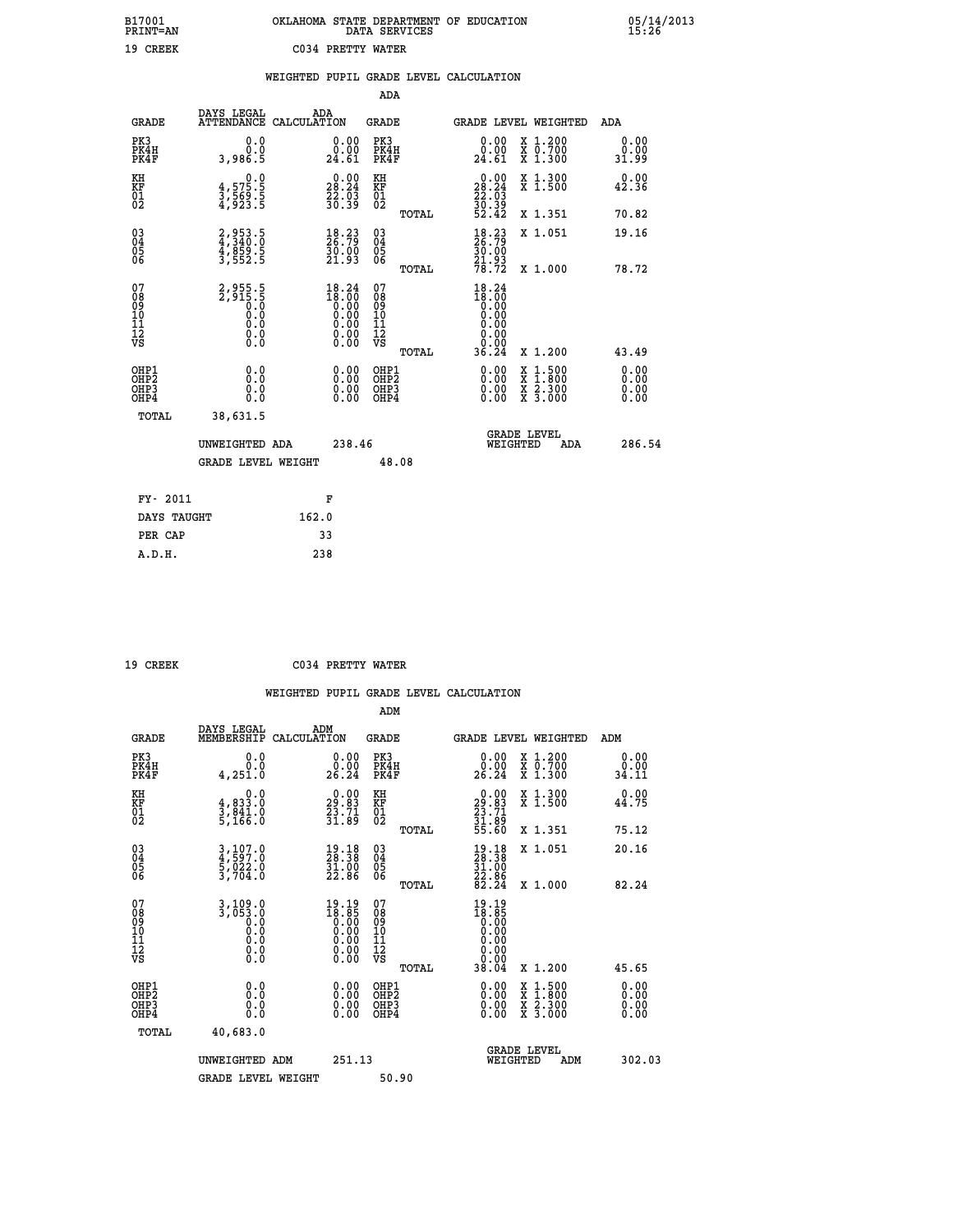| B17001          | OKLAHOMA STATE DEPARTMENT OF EDUCATION |
|-----------------|----------------------------------------|
| <b>PRINT=AN</b> | DATA SERVICES                          |
| 19 CREEK        | C035 ALLEN-BOWDEN                      |

05/14/2013<br>15:26

|                                                       |                                                                                                     | WEIGHTED PUPIL GRADE LEVEL CALCULATION |                                                                                                        |                                               |       |                                                                                                                                                                                                                                                                                |                                                                                                                                              |                       |
|-------------------------------------------------------|-----------------------------------------------------------------------------------------------------|----------------------------------------|--------------------------------------------------------------------------------------------------------|-----------------------------------------------|-------|--------------------------------------------------------------------------------------------------------------------------------------------------------------------------------------------------------------------------------------------------------------------------------|----------------------------------------------------------------------------------------------------------------------------------------------|-----------------------|
|                                                       |                                                                                                     |                                        |                                                                                                        | ADA                                           |       |                                                                                                                                                                                                                                                                                |                                                                                                                                              |                       |
| <b>GRADE</b>                                          | DAYS LEGAL<br>ATTENDANCE CALCULATION                                                                | ADA                                    |                                                                                                        | <b>GRADE</b>                                  |       | GRADE LEVEL WEIGHTED                                                                                                                                                                                                                                                           |                                                                                                                                              | ADA                   |
| PK3<br>PK4H<br>PK4F                                   | 79.0<br>0.0<br>5,077.0                                                                              |                                        | $\begin{smallmatrix} 0.48\ 0.00\\ 0.00\\ 30.96 \end{smallmatrix}$                                      | PK3<br>PK4H<br>PK4F                           |       | $0.48$<br>$0.00$<br>30.96                                                                                                                                                                                                                                                      | X 1.200<br>X 0.700<br>X 1.300                                                                                                                | 0.58<br>0.00<br>40.25 |
| KH<br>KF<br>01<br>02                                  | 0.0<br>6,811.5<br>$\frac{8}{5}$ , $\frac{271}{550}$                                                 | $0.00$<br>41.54                        | $\frac{3}{3}\overline{8}\cdot\overline{8}\overline{4}\overline{4}$                                     | KH<br>KF<br>01<br>02                          |       | $0.00$<br>41.54<br>$\frac{36}{33}$ : $\frac{24}{84}$<br>72.08                                                                                                                                                                                                                  | X 1.300<br>X 1.500                                                                                                                           | 0.00<br>62.31         |
|                                                       |                                                                                                     |                                        |                                                                                                        |                                               | TOTAL |                                                                                                                                                                                                                                                                                | X 1.351                                                                                                                                      | 97.38                 |
| $^{03}_{04}$<br>05<br>06                              | 5,577.0<br>3,953.0<br>5,963.5<br>4,690.5                                                            |                                        | 33.90<br>24.10<br>36.26<br>28.55                                                                       | $^{03}_{04}$<br>0500                          |       | 33.90<br>24.10<br>36.26<br>28.55<br>28.91                                                                                                                                                                                                                                      | X 1.051                                                                                                                                      | 35.63                 |
|                                                       |                                                                                                     |                                        |                                                                                                        |                                               | TOTAL |                                                                                                                                                                                                                                                                                | X 1.000                                                                                                                                      | 88.91                 |
| 07<br>08<br>09<br>001<br>11<br>11<br>12<br>VS         | $\begin{smallmatrix} 6,887.0\\ 4,838.0\\ 0.0\\ 0.0\\ 0.0\\ 0.0\\ 0.0\\ 0.0\\ 0.0 \end{smallmatrix}$ |                                        | $\begin{smallmatrix} 41.96 \\ 29.50 \\ 0.00 \\ 0.00 \\ 0.00 \\ 0.00 \\ 0.00 \\ 0.00 \end{smallmatrix}$ | 07<br>08<br>09<br>001<br>11<br>11<br>12<br>VS | TOTAL | $\begin{smallmatrix} 41.96 \\ 29.50 \\ 0.00 \\ 0.00 \end{smallmatrix}$<br>0.00<br>0.00<br>0.00<br>71.46                                                                                                                                                                        | X 1.200                                                                                                                                      | 85.75                 |
| OHP1<br>OHP2<br>OH <sub>P</sub> 3<br>OH <sub>P4</sub> | 0.0<br>0.0<br>0.0                                                                                   |                                        | 0.00<br>$\begin{smallmatrix} 0.00 \ 0.00 \end{smallmatrix}$                                            | OHP1<br>OHP2<br>OHP3<br>OHP4                  |       | $\begin{smallmatrix} 0.00 & 0.00 & 0.00 & 0.00 & 0.00 & 0.00 & 0.00 & 0.00 & 0.00 & 0.00 & 0.00 & 0.00 & 0.00 & 0.00 & 0.00 & 0.00 & 0.00 & 0.00 & 0.00 & 0.00 & 0.00 & 0.00 & 0.00 & 0.00 & 0.00 & 0.00 & 0.00 & 0.00 & 0.00 & 0.00 & 0.00 & 0.00 & 0.00 & 0.00 & 0.00 & 0.0$ | $\begin{smallmatrix} \mathtt{X} & 1\cdot500 \\ \mathtt{X} & 1\cdot800 \\ \mathtt{X} & 2\cdot300 \\ \mathtt{X} & 3\cdot000 \end{smallmatrix}$ | 0.00<br>0.00<br>0.00  |
| TOTAL                                                 | 55,698.0                                                                                            |                                        |                                                                                                        |                                               |       |                                                                                                                                                                                                                                                                                |                                                                                                                                              |                       |
|                                                       | UNWEIGHTED ADA                                                                                      |                                        | 339.33                                                                                                 |                                               |       | WEIGHTED                                                                                                                                                                                                                                                                       | <b>GRADE LEVEL</b><br>ADA                                                                                                                    | 410.81                |
|                                                       | <b>GRADE LEVEL WEIGHT</b>                                                                           |                                        |                                                                                                        | 71.48                                         |       |                                                                                                                                                                                                                                                                                |                                                                                                                                              |                       |
| FY- 2011                                              |                                                                                                     | F                                      |                                                                                                        |                                               |       |                                                                                                                                                                                                                                                                                |                                                                                                                                              |                       |
| DAYS TAUGHT                                           |                                                                                                     | 164.0                                  |                                                                                                        |                                               |       |                                                                                                                                                                                                                                                                                |                                                                                                                                              |                       |
| PER CAP                                               |                                                                                                     | 33                                     |                                                                                                        |                                               |       |                                                                                                                                                                                                                                                                                |                                                                                                                                              |                       |

| 10.70 |
|-------|

 **A.D.H. 279**

 **19 CREEK C035 ALLEN-BOWDEN**

|                                           |                                                                                                                   |                                                                                                 | ADM                                                 |                                                           |                                          |                       |
|-------------------------------------------|-------------------------------------------------------------------------------------------------------------------|-------------------------------------------------------------------------------------------------|-----------------------------------------------------|-----------------------------------------------------------|------------------------------------------|-----------------------|
| <b>GRADE</b>                              | DAYS LEGAL<br>MEMBERSHIP                                                                                          | ADM<br>CALCULATION                                                                              | <b>GRADE</b>                                        |                                                           | GRADE LEVEL WEIGHTED                     | ADM                   |
| PK3<br>PK4H<br>PK4F                       | 118.0<br>0.0<br>5,346.0                                                                                           | 0.71<br>_0.00<br>32.60                                                                          | PK3<br>PK4H<br>PK4F                                 | $\begin{smallmatrix} 0.71\ 0.00\ 32.60 \end{smallmatrix}$ | X 1.200<br>X 0.700<br>X 1.300            | 0.85<br>0.00<br>42.38 |
| KH<br>KF<br>01<br>02                      | 0.0<br>7,246:0<br>6,440:0<br>5,828:0                                                                              | $0.00$<br>$44.18$<br>$39.27$<br>$35.54$                                                         | KH<br>KF<br>01<br>02                                | $0.00\n44.18\n39.27\n35.54\n74.81$                        | X 1.300<br>X 1.500                       | 0.00<br>66.27         |
|                                           |                                                                                                                   |                                                                                                 | TOTAL                                               |                                                           | X 1.351                                  | 101.07                |
| 03<br>04<br>05<br>06                      | $\begin{smallmatrix} 5 \ , \ 796 \ . \ 4 \ , \ 121 \ . \ 6 \ , \ 143 \ . \ 0 \ 4 \ , \ 893 \ . \end{smallmatrix}$ | 35.22<br>25.12<br>37.35<br>29.78                                                                | $\begin{array}{c} 03 \\ 04 \\ 05 \\ 06 \end{array}$ | 35.22<br>25.12<br>37.35<br>29.78<br>29.25                 | X 1.051                                  | 37.02                 |
|                                           |                                                                                                                   |                                                                                                 | TOTAL                                               |                                                           | X 1.000                                  | 92.25                 |
| 07<br>08<br>09<br>101<br>112<br>VS        | $7,127.0$<br>5,007.0<br>0.0<br>0.0<br>0.0<br>$\S.$                                                                | $\begin{smallmatrix} 43.43\ 30.53\ 0.00\ 0.00\ 0.00\ 0.00\ 0.00\ 0.00\ 0.00\ \end{smallmatrix}$ | 07<br>08<br>09<br>11<br>11<br>12<br>VS              | 43.43<br>130:53<br>0.000<br>0.000<br>0.000<br>0.000       |                                          |                       |
|                                           |                                                                                                                   |                                                                                                 | TOTAL                                               | 73.96                                                     | X 1.200                                  | 88.75                 |
| OHP1<br>OHP2<br>OH <sub>P</sub> 3<br>OHP4 | 0.0<br>0.000                                                                                                      |                                                                                                 | OHP1<br>OHP2<br>OHP <sub>3</sub>                    | $0.00$<br>$0.00$<br>0.00                                  | X 1:500<br>X 1:800<br>X 2:300<br>X 3:000 | 0.00<br>0.00<br>0.00  |
| TOTAL                                     | 58,065.0                                                                                                          |                                                                                                 |                                                     |                                                           |                                          |                       |
|                                           | UNWEIGHTED<br>ADM                                                                                                 | 353.73                                                                                          |                                                     |                                                           | <b>GRADE LEVEL</b><br>WEIGHTED<br>ADM    | 428.59                |
|                                           | <b>GRADE LEVEL WEIGHT</b>                                                                                         |                                                                                                 | 74.86                                               |                                                           |                                          |                       |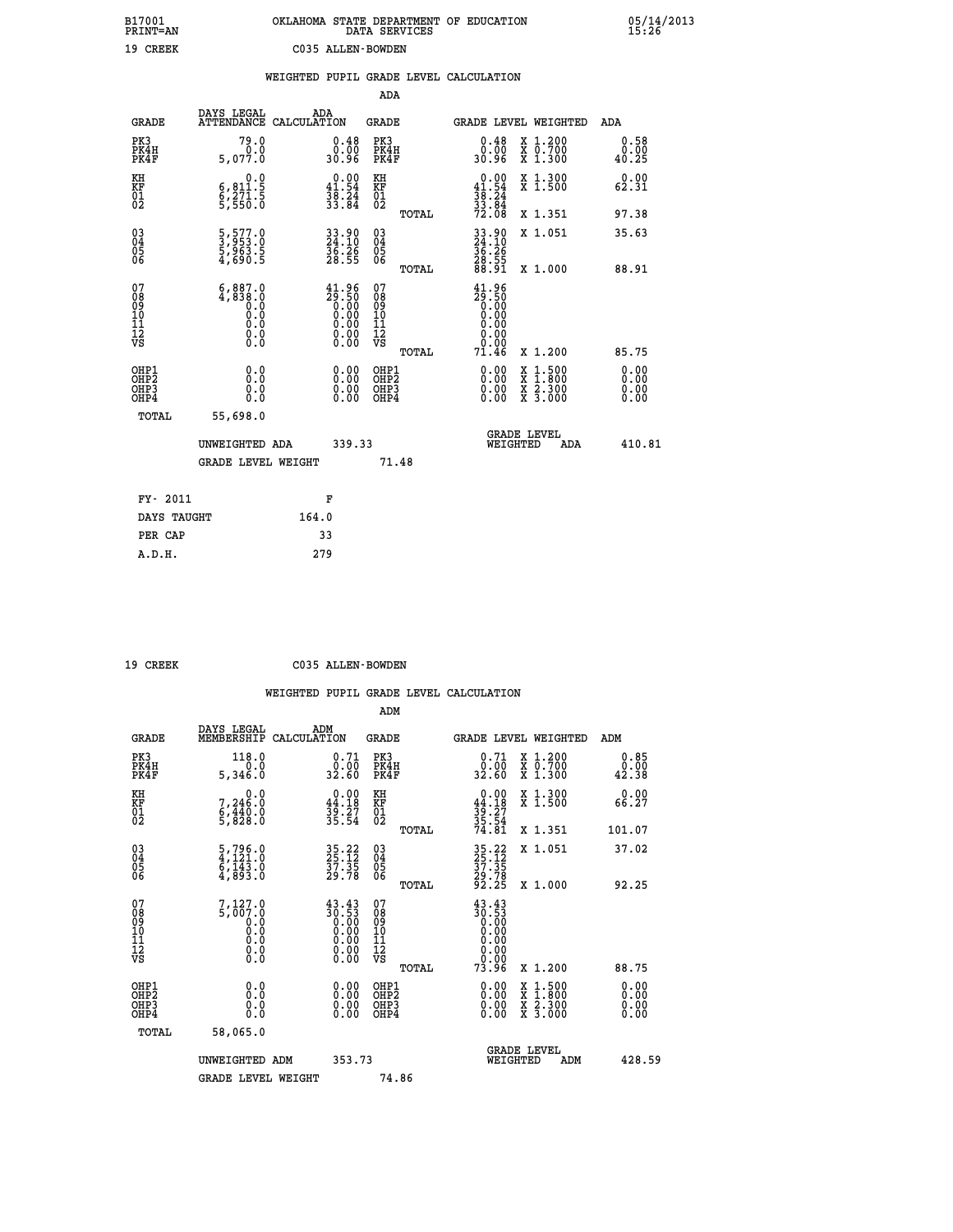| B17001          | OKLAHOMA STATE DEPARTMENT OF EDUCATION |
|-----------------|----------------------------------------|
| <b>PRINT=AN</b> | DATA SERVICES                          |
| 19 CREEK        | I002 BRISTOW                           |

05/14/2013<br>15:26

|  |  | WEIGHTED PUPIL GRADE LEVEL CALCULATION |
|--|--|----------------------------------------|
|  |  |                                        |

|                                                                    |                                                                                                                                                                                                                             |                                                                                                   | ADA                                       |       |                                                                   |                                                                                                  |                                   |
|--------------------------------------------------------------------|-----------------------------------------------------------------------------------------------------------------------------------------------------------------------------------------------------------------------------|---------------------------------------------------------------------------------------------------|-------------------------------------------|-------|-------------------------------------------------------------------|--------------------------------------------------------------------------------------------------|-----------------------------------|
| <b>GRADE</b>                                                       | DAYS LEGAL                                                                                                                                                                                                                  | ADA<br>ATTENDANCE CALCULATION                                                                     | <b>GRADE</b>                              |       |                                                                   | GRADE LEVEL WEIGHTED                                                                             | ADA                               |
| PK3<br>PK4H<br>PK4F                                                | 809.0<br>0.0<br>12,413.0                                                                                                                                                                                                    | 4.73<br>72.99                                                                                     | PK3<br>PK4H<br>PK4F                       |       | 4.73<br>72.99                                                     | X 1.200<br>X 0.700<br>X 1.300                                                                    | 5.68<br>0.00<br>94.37             |
| KH<br><b>KF</b><br>01<br>02                                        | 0.0<br>21, 249.0<br>18,017.0<br>20,512.0                                                                                                                                                                                    | $0.00$<br>124.27<br>$\frac{105}{119}\cdot\frac{37}{96}$                                           | KH<br>KF<br>01<br>02                      |       | 0.00<br>124.27<br>$\frac{165.37}{119.96}$<br>$225.33$             | X 1.300<br>X 1.500                                                                               | 0.00<br>186.41                    |
|                                                                    |                                                                                                                                                                                                                             |                                                                                                   |                                           | TOTAL |                                                                   | X 1.351                                                                                          | 304.42                            |
| $\begin{smallmatrix} 03 \\[-4pt] 04 \end{smallmatrix}$<br>05<br>06 | 21,770.5<br>19,406.5<br>20,484.5<br>19,722.0                                                                                                                                                                                | $127.32$<br>$113.50$<br>$\frac{119.80}{115.34}$                                                   | $\substack{03 \\ 04}$<br>05<br>06         |       | $127.32$<br>$113.50$<br>$119.80$<br>$115.34$<br>$348.64$          | X 1.051                                                                                          | 133.81                            |
|                                                                    |                                                                                                                                                                                                                             |                                                                                                   |                                           | TOTAL |                                                                   | X 1.000                                                                                          | 348.64                            |
| 07<br>08<br>09<br>11<br>11<br>12<br>VS                             | $\begin{smallmatrix} 19 \, , \, 740 \, . \, 5 \\ 19 \, , \, 677 \, . \, 0 \\ 19 \, , \, 915 \, . \, 0 \\ 20 \, , \, 672 \, . \, 0 \\ 15 \, , \, 825 \, . \, 0 \\ 17 \, , \, 962 \, . \, 0 \\ 0 \, . \, 0 \end{smallmatrix}$ | $\begin{smallmatrix} 115.46\\ 115.07\\ 116.46\\ 120.89\\ 92.54\\ 105.04\\ 0.00 \end{smallmatrix}$ | 07<br>08<br>09<br>11<br>11<br>12<br>VS    |       | 115.46<br>115.07<br>116.46<br>120.89<br>92.54<br>105.04<br>105.04 |                                                                                                  |                                   |
|                                                                    |                                                                                                                                                                                                                             |                                                                                                   |                                           | TOTAL | 665.46                                                            | X 1.200                                                                                          | 798.55                            |
| OHP1<br>OH <sub>P2</sub><br>OH <sub>P3</sub><br>OH <sub>P4</sub>   | 2,826.5<br>0.0<br>0.0                                                                                                                                                                                                       | 16.55<br>0.00<br>0.00                                                                             | OHP1<br>OH <sub>P</sub> 2<br>OHP3<br>OHP4 |       | $16.55$<br>0.00<br>0.00<br>0.00                                   | $\begin{smallmatrix} x & 1 & 500 \\ x & 1 & 800 \\ x & 2 & 300 \\ x & 3 & 000 \end{smallmatrix}$ | $24.83$<br>$0.00$<br>0.00<br>0.00 |
| TOTAL                                                              | 271,001.5                                                                                                                                                                                                                   |                                                                                                   |                                           |       |                                                                   |                                                                                                  |                                   |
|                                                                    | UNWEIGHTED ADA                                                                                                                                                                                                              | 1,584.89                                                                                          |                                           |       |                                                                   | <b>GRADE LEVEL</b><br>WEIGHTED<br>ADA                                                            | 1,896.71                          |
|                                                                    | <b>GRADE LEVEL WEIGHT</b>                                                                                                                                                                                                   |                                                                                                   | 311.82                                    |       |                                                                   |                                                                                                  |                                   |
| FY- 2011                                                           |                                                                                                                                                                                                                             | F                                                                                                 |                                           |       |                                                                   |                                                                                                  |                                   |
| DAYS TAUGHT                                                        |                                                                                                                                                                                                                             | 171.0                                                                                             |                                           |       |                                                                   |                                                                                                  |                                   |
| PER CAP                                                            |                                                                                                                                                                                                                             | 59                                                                                                |                                           |       |                                                                   |                                                                                                  |                                   |

| 19 CREEK | I002 BRISTOW |
|----------|--------------|
|          |              |

 **A.D.H. 1,236**

|                                                       |                                                                                                                                          |                                                                              | ADM                                              |                                                                                                                                                                                                                                                                                                                                                                                                                                                                          |                                          |                               |
|-------------------------------------------------------|------------------------------------------------------------------------------------------------------------------------------------------|------------------------------------------------------------------------------|--------------------------------------------------|--------------------------------------------------------------------------------------------------------------------------------------------------------------------------------------------------------------------------------------------------------------------------------------------------------------------------------------------------------------------------------------------------------------------------------------------------------------------------|------------------------------------------|-------------------------------|
|                                                       | DAYS LEGAL<br><b>GRADE</b><br>MEMBERSHIP                                                                                                 | ADM<br>CALCULATION                                                           | <b>GRADE</b>                                     | GRADE LEVEL WEIGHTED                                                                                                                                                                                                                                                                                                                                                                                                                                                     |                                          | ADM                           |
| PK3<br>PK4H<br>PK4F                                   | 809.0<br>0.0<br>14,171.0                                                                                                                 | 4.73<br>0.00<br>82.87                                                        | PK3<br>PK4H<br>PK4F                              | 4.73<br>0:00<br>82:87                                                                                                                                                                                                                                                                                                                                                                                                                                                    | X 1.200<br>x 0.700<br>x 1.300            | 5.68<br>0.00<br>107.73        |
| KH<br>KF<br>01<br>02                                  | 0.0<br>22,573.0<br>18,981.0<br>21,760.0                                                                                                  | $\begin{smallmatrix} &0.00\\ 132.02\\ 111.01\\ 127.26\end{smallmatrix}$      | KH<br>KF<br>01<br>02                             | 0.00<br>$132.02$<br>$111.01$<br>$127.26$<br>$238.27$                                                                                                                                                                                                                                                                                                                                                                                                                     | X 1.300<br>X 1.500                       | 0.00<br>198.03                |
|                                                       |                                                                                                                                          |                                                                              | TOTAL                                            |                                                                                                                                                                                                                                                                                                                                                                                                                                                                          | X 1.351                                  | 321.90                        |
| 03<br>04<br>05<br>06                                  | 22,756.0<br>20,196.0<br>21,630.0<br>20,633.0                                                                                             | 133.08<br>118.12<br>126.50<br>120.67                                         | $^{03}_{04}$<br>0500                             | 133.08<br>118.12<br>126.50<br>120.67<br>365.29                                                                                                                                                                                                                                                                                                                                                                                                                           | X 1.051                                  | 139.87                        |
|                                                       |                                                                                                                                          |                                                                              | TOTAL                                            |                                                                                                                                                                                                                                                                                                                                                                                                                                                                          | X 1.000                                  | 365.29                        |
| 07<br>08<br>09<br>101<br>112<br>VS                    | $\begin{smallmatrix} 21,105\cdot0\\ 20,893\cdot0\\ 21,382\cdot0\\ 22,338\cdot0\\ 16,963\cdot0\\ 19,329\cdot0\\ 0\cdot0\end{smallmatrix}$ | $123.43$<br>$122.18$<br>$125.04$<br>130.63<br>$\frac{55.20}{113.04}$<br>0.00 | 07<br>08<br>09<br>101<br>11<br>12<br>VS<br>TOTAL | $123.43$<br>$122.18$<br>$125.04$<br>$130.63$<br>$\begin{array}{@{}c@{\hspace{1em}}c@{\hspace{1em}}c@{\hspace{1em}}c@{\hspace{1em}}c@{\hspace{1em}}c@{\hspace{1em}}c@{\hspace{1em}}c@{\hspace{1em}}c@{\hspace{1em}}c@{\hspace{1em}}c@{\hspace{1em}}c@{\hspace{1em}}c@{\hspace{1em}}c@{\hspace{1em}}c@{\hspace{1em}}c@{\hspace{1em}}c@{\hspace{1em}}c@{\hspace{1em}}c@{\hspace{1em}}c@{\hspace{1em}}c@{\hspace{1em}}c@{\hspace{1em}}c@{\hspace{1em}}c@{\hspace{$<br>713.52 | X 1.200                                  | 856.22                        |
| OHP1<br>OH <sub>P</sub> 2<br>OH <sub>P3</sub><br>OHP4 | 2,964.0<br>0.0<br>0.0<br>0.0                                                                                                             | 17.34<br>$\begin{smallmatrix}0.00\0.00\end{smallmatrix}$<br>0.00             | OHP1<br>OHP2<br>OHP3<br>OHP4                     | 17.34<br>0:00<br>0.00<br>0.00                                                                                                                                                                                                                                                                                                                                                                                                                                            | X 1:500<br>X 1:800<br>X 2:300<br>X 3:000 | 26.01<br>0.00<br>0.00<br>0.00 |
|                                                       | TOTAL<br>288,483.0                                                                                                                       |                                                                              |                                                  |                                                                                                                                                                                                                                                                                                                                                                                                                                                                          |                                          |                               |
|                                                       | UNWEIGHTED ADM                                                                                                                           | 1,687.12                                                                     |                                                  | <b>GRADE LEVEL</b><br>WEIGHTED                                                                                                                                                                                                                                                                                                                                                                                                                                           | ADM                                      | 2,020.73                      |
|                                                       | <b>GRADE LEVEL WEIGHT</b>                                                                                                                |                                                                              | 333.61                                           |                                                                                                                                                                                                                                                                                                                                                                                                                                                                          |                                          |                               |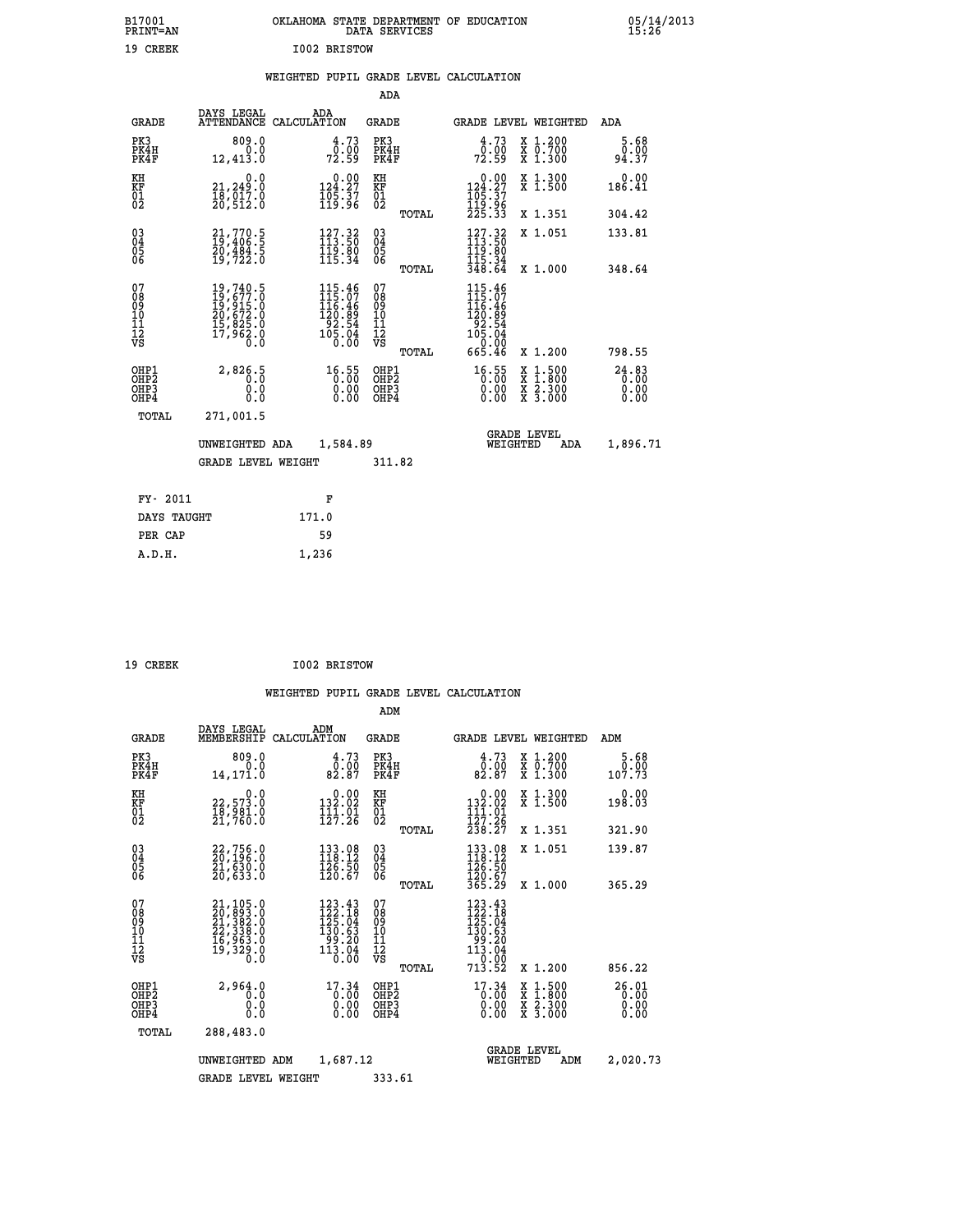| B17001<br>PRINT=AN                                |                                                                                                           |                                                                            | OKLAHOMA STATE DEPARTMENT OF EDUCATION<br>DATA SERVICES |                                                                                          |                                                                                                                                           | $05/14/2013$<br>15:26        |
|---------------------------------------------------|-----------------------------------------------------------------------------------------------------------|----------------------------------------------------------------------------|---------------------------------------------------------|------------------------------------------------------------------------------------------|-------------------------------------------------------------------------------------------------------------------------------------------|------------------------------|
| 19 CREEK                                          |                                                                                                           | I003 MANNFORD                                                              |                                                         |                                                                                          |                                                                                                                                           |                              |
|                                                   |                                                                                                           |                                                                            | WEIGHTED PUPIL GRADE LEVEL CALCULATION<br>ADA           |                                                                                          |                                                                                                                                           |                              |
|                                                   | DAYS LEGAL                                                                                                | ADA                                                                        |                                                         |                                                                                          |                                                                                                                                           |                              |
| <b>GRADE</b>                                      | ATTENDANCE CALCULATION                                                                                    |                                                                            | GRADE                                                   |                                                                                          | GRADE LEVEL WEIGHTED                                                                                                                      | ADA                          |
| PK3<br>PK4H<br>PK4F                               | 1,252.0<br>0.0<br>14,451.0                                                                                | 7.36<br>$\begin{smallmatrix}0.001\0.01\end{smallmatrix}$                   | PK3<br>PK4H<br>PK4F                                     | 7.36<br>0.00<br>85.01                                                                    | X 1.200<br>X 0.700<br>X 1.300                                                                                                             | 8.83<br>0.00<br>110.51       |
| KH<br>KF<br>$\begin{matrix} 01 \ 02 \end{matrix}$ | $\begin{smallmatrix}&&&0.0\\15,747.5\\14,829.0\\17,636.0\end{smallmatrix}$                                | 92.63<br>87.23<br>103.74                                                   | KH<br><b>KF</b><br>01<br>02                             | $92.63$<br>$87.23$<br>$103.74$                                                           | X 1.300<br>X 1.500                                                                                                                        | 0.00<br>138.95               |
|                                                   |                                                                                                           |                                                                            | <b>TOTAL</b>                                            | 190.97                                                                                   | X 1.351                                                                                                                                   | 258.00                       |
| 030404<br>06                                      | $\begin{smallmatrix} 16\,,\,136\,.5\\ 14\,,\,476\,.0\\ 16\,,\,647\,.5\\ 17\,,\,569\,.5 \end{smallmatrix}$ | 94.92<br>85.15<br>97.93<br>103.35                                          | $\begin{matrix} 03 \\ 04 \\ 05 \\ 06 \end{matrix}$      | 94.92<br>85.15<br>97.93                                                                  | X 1.051                                                                                                                                   | 99.76                        |
|                                                   |                                                                                                           |                                                                            | <b>TOTAL</b>                                            | $\frac{103.35}{286.43}$                                                                  | X 1.000                                                                                                                                   | 286.43                       |
| 07<br>08<br>09<br>11<br>11<br>12<br>VS            | $\begin{smallmatrix}17,781.5\\17,765.0\\21,500.0\\20,453.5\\18,146.5\\18,174.5\\0.0\end{smallmatrix}$     | $104.60$<br>$104.50$<br>$126.47$<br>$120.31$<br>$106.74$<br>1ŏĕ:91<br>0.00 | 07<br>08<br>09<br>10<br>īĭ<br>12<br>VS                  | 104.60<br>$\frac{104.50}{126.47}$<br>$\frac{120.31}{120.31}$<br>106.74<br>106.91<br>0.00 |                                                                                                                                           |                              |
|                                                   |                                                                                                           |                                                                            | TOTAL                                                   | 669.53                                                                                   | X 1.200                                                                                                                                   | 803.44                       |
| OHP1<br>OHP2<br>OHP3<br>OHP4                      | 0.0<br>0.0<br>0.0                                                                                         | $0.00$<br>$0.00$<br>0.00                                                   | OHP1<br>OHP2<br>OHP3<br>OHP4                            | $0.00$<br>$0.00$<br>0.00                                                                 | $\begin{smallmatrix} \mathtt{X} & 1\cdot500\\ \mathtt{X} & 1\cdot800\\ \mathtt{X} & 2\cdot300\\ \mathtt{X} & 3\cdot000 \end{smallmatrix}$ | 0.00<br>0.00<br>0.00<br>0.00 |
| TOTAL                                             | 242,566.0                                                                                                 |                                                                            |                                                         |                                                                                          |                                                                                                                                           |                              |
|                                                   | UNWEIGHTED ADA                                                                                            | 1,426.85                                                                   |                                                         | WEIGHTED                                                                                 | <b>GRADE LEVEL</b><br>ADA                                                                                                                 | 1,705.92                     |
|                                                   | <b>GRADE LEVEL WEIGHT</b>                                                                                 |                                                                            | 279.07                                                  |                                                                                          |                                                                                                                                           |                              |
| FY- 2011                                          |                                                                                                           | F                                                                          |                                                         |                                                                                          |                                                                                                                                           |                              |
| DAYS TAUGHT                                       |                                                                                                           | 170.0                                                                      |                                                         |                                                                                          |                                                                                                                                           |                              |
| PER CAP                                           |                                                                                                           | 33                                                                         |                                                         |                                                                                          |                                                                                                                                           |                              |

| 19 CREEK | I003 MANNFORD |
|----------|---------------|

 **A.D.H. 1,093**

|                                                    |                                                                             |                                                                                                                                                                                                                                 | ADM                                                 |                                                                                                                                                               |                        |
|----------------------------------------------------|-----------------------------------------------------------------------------|---------------------------------------------------------------------------------------------------------------------------------------------------------------------------------------------------------------------------------|-----------------------------------------------------|---------------------------------------------------------------------------------------------------------------------------------------------------------------|------------------------|
| <b>GRADE</b>                                       | DAYS LEGAL<br>MEMBERSHIP                                                    | ADM<br>CALCULATION                                                                                                                                                                                                              | <b>GRADE</b>                                        | GRADE LEVEL WEIGHTED                                                                                                                                          | ADM                    |
| PK3<br>PK4H<br>PK4F                                | 1,252.0<br>0.0<br>15,789.0                                                  | 7.36<br>ةة:ف<br>92:88                                                                                                                                                                                                           | PK3<br>PK4H<br>PK4F                                 | 7.36<br>X 1.200<br>X 0.700<br>X 1.300<br>ةة:ف<br>92:88                                                                                                        | 8.83<br>0.00<br>120.74 |
| KH<br>KF<br>01<br>02                               | 0.0<br>17,200:0<br>15,882:0<br>18,505:0                                     | $0.00$<br>101.18<br>$\begin{array}{c} 183.42 \\ 108.85 \end{array}$                                                                                                                                                             | KH<br><b>KF</b><br>01<br>02                         | 0.00<br>X 1.300<br>X 1.500<br>$101.18$<br>$93.42$<br>$108.85$<br>$202.27$                                                                                     | 0.00<br>151.77         |
|                                                    |                                                                             |                                                                                                                                                                                                                                 | TOTAL                                               | X 1.351                                                                                                                                                       | 273.27                 |
| $\begin{matrix} 03 \\ 04 \\ 05 \\ 06 \end{matrix}$ | $17,005.0$<br>$15,421.0$<br>$17,609.0$<br>$18,467.0$                        | 100.03<br>90.71<br>$\frac{103.58}{108.63}$                                                                                                                                                                                      | $\begin{array}{c} 03 \\ 04 \\ 05 \\ 06 \end{array}$ | $\begin{array}{c} 100.03 \\ 90.71 \\ 103.58 \\ 108.63 \\ 302.92 \end{array}$<br>X 1.051                                                                       | 105.13                 |
|                                                    |                                                                             |                                                                                                                                                                                                                                 | TOTAL                                               | X 1.000                                                                                                                                                       | 302.92                 |
| 07<br>08<br>09<br>101<br>11<br>12<br>VS            | 18,768.0<br>19,092.0<br>23,359.0<br>22,337.0<br>19,573.0<br>19,855.0<br>Ŏ.Ŏ | $110.40$<br>$112.31$<br>$137.41$<br>$\frac{131}{115}. \frac{39}{14}$<br>$\begin{array}{c}\n\overline{1}\,\overline{1}\,\overline{6}\cdot\overline{7}\,\overline{9} \\ \overline{0}\cdot\overline{0}\,\overline{0}\n\end{array}$ | 07<br>08901112<br>1112<br>VS<br>TOTAL               | 110.40<br>$\frac{1}{1}\overline{3}\overline{2}\cdot\overline{3}\overline{1}\overline{1}$<br>$131.39$<br>$115.14$<br>$116.79$<br>$0.00$<br>$723.44$<br>X 1.200 | 868.13                 |
| OHP1<br>OHP2<br>OHP3<br>OHP4                       | 0.0<br>$\begin{smallmatrix} 0.0 & 0 \ 0.0 & 0 \end{smallmatrix}$            |                                                                                                                                                                                                                                 | OHP1<br>OHP2<br>OHP3<br>OHP4                        | 0.00<br>X 1:500<br>X 1:800<br>X 2:300<br>X 3:000<br>0.00                                                                                                      | 0.00<br>0.00<br>0.00   |
| TOTAL                                              | 260,114.0                                                                   |                                                                                                                                                                                                                                 |                                                     |                                                                                                                                                               |                        |
|                                                    | UNWEIGHTED                                                                  | 1,530.08<br>ADM                                                                                                                                                                                                                 |                                                     | <b>GRADE LEVEL</b><br>WEIGHTED                                                                                                                                | 1,830.79<br>ADM        |
|                                                    | <b>GRADE LEVEL WEIGHT</b>                                                   |                                                                                                                                                                                                                                 | 300.71                                              |                                                                                                                                                               |                        |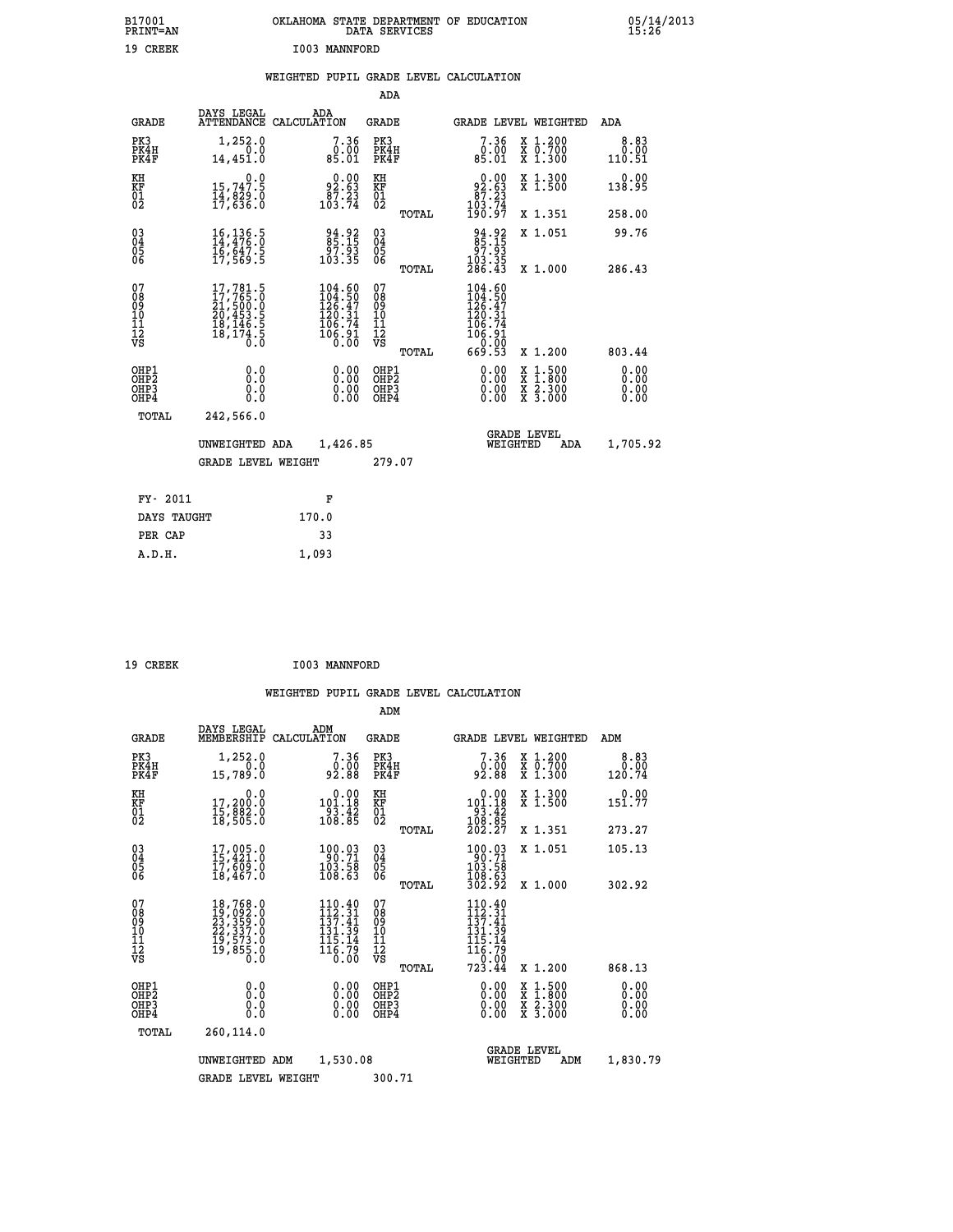| B17001<br>PRINT=AN                                 |                                                                                                                                                                                  | OKLAHOMA STATE DEPARTMENT OF EDUCATION                                              | DATA SERVICES                                      |                                                                                                           |                                                                                                  | 05/14/2013<br>15:26   |  |
|----------------------------------------------------|----------------------------------------------------------------------------------------------------------------------------------------------------------------------------------|-------------------------------------------------------------------------------------|----------------------------------------------------|-----------------------------------------------------------------------------------------------------------|--------------------------------------------------------------------------------------------------|-----------------------|--|
| 19 CREEK                                           |                                                                                                                                                                                  | I005 MOUNDS                                                                         |                                                    |                                                                                                           |                                                                                                  |                       |  |
|                                                    |                                                                                                                                                                                  | WEIGHTED PUPIL GRADE LEVEL CALCULATION                                              |                                                    |                                                                                                           |                                                                                                  |                       |  |
|                                                    |                                                                                                                                                                                  |                                                                                     | <b>ADA</b>                                         |                                                                                                           |                                                                                                  |                       |  |
| GRADE                                              | DAYS LEGAL<br>ATTENDANCE CALCULATION                                                                                                                                             | ADA                                                                                 | GRADE                                              | GRADE LEVEL WEIGHTED                                                                                      |                                                                                                  | ADA                   |  |
| PK3<br>PK4H<br>PK4F                                | 185.0<br>0.0<br>5,553.5                                                                                                                                                          | 1.09<br>0.00<br>32.48                                                               | PK3<br>PK4H<br>PK4F                                | 1.09<br>0.00<br>32.48                                                                                     | X 1.200<br>X 0.700<br>X 1.300                                                                    | 1.31<br>0.00<br>42.22 |  |
| KH<br>KF<br>01<br>02                               | 0.0<br>7,111:0<br>5,996:5<br>6,888:0                                                                                                                                             | $\begin{smallmatrix} 0.00\\ 41.61\\ 35.07\\ 40.28 \end{smallmatrix}$                | KH<br>KF<br>01<br>02                               | $0.00$<br>41.61<br>$\frac{35}{40}$ : $\frac{37}{28}$<br>$\frac{40}{75}$ : $\frac{35}{35}$                 | X 1.300<br>X 1.500                                                                               | 0.00<br>62.42         |  |
|                                                    |                                                                                                                                                                                  |                                                                                     | TOTAL                                              |                                                                                                           | X 1.351                                                                                          | 101.80                |  |
| $\begin{matrix} 03 \\ 04 \\ 05 \\ 06 \end{matrix}$ | 7,696.5<br>7,546.5<br>9,932.0<br>8,314.0                                                                                                                                         | $\begin{smallmatrix} 45.01\ 44.13\ 58.10\ 48.62 \end{smallmatrix}$                  | $\begin{matrix} 03 \\ 04 \\ 05 \\ 06 \end{matrix}$ | $45.01$<br>$44.13$<br>$58.10$                                                                             | X 1.051                                                                                          | 47.31                 |  |
|                                                    |                                                                                                                                                                                  |                                                                                     | <b>TOTAL</b>                                       | $\frac{18}{150}$ $\frac{62}{85}$                                                                          | X 1.000                                                                                          | 150.85                |  |
| 07<br>08<br>09<br>10<br>11<br>Ī2<br>VS             | $\begin{smallmatrix} 6\,, & 965 & .5\,7\,, & 631 & .5\,8\,, & 516 & .0\,9\,, & 038 & .0\,9\,, & 290 & .5\,8\,, & 290 & .5\,7\,, & 692 & .0\,0\,. & 0\,. & 0\, \end{smallmatrix}$ | $40.76$<br>$44.62$<br>$49.80$<br>$52.86$<br>$52.86$<br>$48.50$<br>$45.08$<br>$0.00$ | 07<br>08<br>09<br>10<br>11<br>ĪŽ<br>VŠ             | 40.76<br>$\frac{44}{49}$ : $\frac{62}{90}$<br>$\frac{52}{90}$ : $\frac{80}{90}$<br>48.50<br>45.08<br>0.00 |                                                                                                  |                       |  |
|                                                    |                                                                                                                                                                                  |                                                                                     | TOTAL<br>OHP1                                      | 28ĭ.č2                                                                                                    | X 1.200                                                                                          | 337.94<br>0.00        |  |
| OHP1<br>OHP2<br>OH <sub>P3</sub><br>OHP4           | 0.0<br>0.0<br>0.0                                                                                                                                                                | 0.00<br>0.00<br>0.00                                                                | OH <sub>P</sub> 2<br>OHP3<br>OHP4                  | 0.00<br>0.00<br>0.00                                                                                      | $\begin{smallmatrix} x & 1 & 500 \\ x & 1 & 800 \\ x & 2 & 300 \\ x & 3 & 000 \end{smallmatrix}$ | 0.00<br>0.00<br>0.00  |  |
| TOTAL                                              | 107,356.5                                                                                                                                                                        |                                                                                     |                                                    |                                                                                                           |                                                                                                  |                       |  |
|                                                    | UNWEIGHTED ADA                                                                                                                                                                   | 628.01                                                                              |                                                    | <b>GRADE LEVEL</b><br>WEIGHTED                                                                            | ADA                                                                                              | 743.85                |  |
|                                                    | GRADE LEVEL WEIGHT                                                                                                                                                               |                                                                                     | 115.84                                             |                                                                                                           |                                                                                                  |                       |  |
| FY- 2011                                           |                                                                                                                                                                                  | F                                                                                   |                                                    |                                                                                                           |                                                                                                  |                       |  |
| DAYS TAUGHT                                        |                                                                                                                                                                                  | 171.0                                                                               |                                                    |                                                                                                           |                                                                                                  |                       |  |
| PER CAP                                            |                                                                                                                                                                                  | 33                                                                                  |                                                    |                                                                                                           |                                                                                                  |                       |  |
| A.D.H.                                             |                                                                                                                                                                                  | 488                                                                                 |                                                    |                                                                                                           |                                                                                                  |                       |  |

| 19 CREEK | I005 MOUNDS |
|----------|-------------|

|                                          |                                                                                     |                                                                          | ADM                                                 |       |                                                                                    |                                          |                                                        |              |
|------------------------------------------|-------------------------------------------------------------------------------------|--------------------------------------------------------------------------|-----------------------------------------------------|-------|------------------------------------------------------------------------------------|------------------------------------------|--------------------------------------------------------|--------------|
| <b>GRADE</b>                             | DAYS LEGAL<br>MEMBERSHIP                                                            | ADM<br>CALCULATION                                                       | <b>GRADE</b>                                        |       | GRADE LEVEL WEIGHTED                                                               |                                          | ADM                                                    |              |
| PK3<br>PK4H<br>PK4F                      | 208.0<br>6,228.0                                                                    | $\begin{smallmatrix} 1.23\ 0.00\ 36.42 \end{smallmatrix}$                | PK3<br>PK4H<br>PK4F                                 |       | $\begin{smallmatrix}1.23\0.00\\36.42\end{smallmatrix}$                             | X 1.200<br>X 0.700<br>X 1.300            | $\begin{smallmatrix}1.48\0.00\\47.35\end{smallmatrix}$ |              |
| KH<br>KF<br>01<br>02                     | 0.0<br>7,779:0<br>6,502:0<br>7,323:0                                                | $\begin{smallmatrix} 0.00\\ 45.51\\ 38.02\\ 42.82 \end{smallmatrix}$     | KH<br>KF<br>01<br>02                                |       | $\begin{smallmatrix} 0.00\\ 45.51\\ 38.02\\ 42.82\\ 60.84 \end{smallmatrix}$       | X 1.300<br>X 1.500                       | 0.00<br>68.27                                          |              |
|                                          |                                                                                     |                                                                          |                                                     | TOTAL |                                                                                    | X 1.351                                  | 109.21                                                 |              |
| 03<br>04<br>05<br>06                     | $\begin{smallmatrix}8,149.0\\7,727.0\\10,170.0\\8,721.0\end{smallmatrix}$           | $47.65$<br>$45.19$<br>$59.49$<br>$51.00$                                 | $\begin{array}{c} 03 \\ 04 \\ 05 \\ 06 \end{array}$ |       | $47.65$<br>$45.19$<br>$59.49$<br>$51.00$<br>$155.68$                               | X 1.051                                  | 50.08                                                  |              |
|                                          |                                                                                     |                                                                          |                                                     | TOTAL |                                                                                    | X 1.000                                  | 155.68                                                 |              |
| 07<br>08<br>09<br>101<br>11<br>12<br>VS  | $7,452.0$<br>$7,989.0$<br>$9,275.0$<br>$9,641.0$<br>$8,785.0$<br>$8,328.0$<br>$0.0$ | $43.60$<br>$46.72$<br>$54.24$<br>$56.38$<br>$51.40$<br>$48.83$<br>$0.00$ | 07<br>08<br>09<br>11<br>11<br>12<br>VS              | TOTAL | $43.60$<br>$46.72$<br>$54.24$<br>$56.38$<br>$51.40$<br>$48.83$<br>$9.99$<br>30ĭ.ĭ7 | X 1.200                                  | 361.40                                                 |              |
|                                          |                                                                                     |                                                                          |                                                     |       |                                                                                    |                                          | 0.00                                                   |              |
| OHP1<br>OHP2<br>OH <sub>P3</sub><br>OHP4 |                                                                                     |                                                                          | OHP1<br>OHP2<br>OHP <sub>3</sub>                    |       | $0.00$<br>$0.00$<br>0.00                                                           | X 1:500<br>X 1:800<br>X 2:300<br>X 3:000 | 0.00                                                   | 0.00<br>0.00 |
| TOTAL                                    | 114,277.0                                                                           |                                                                          |                                                     |       |                                                                                    |                                          |                                                        |              |
|                                          | UNWEIGHTED ADM                                                                      | 668.50                                                                   |                                                     |       | WEIGHTED                                                                           | <b>GRADE LEVEL</b><br>ADM                |                                                        | 793.47       |
|                                          | <b>GRADE LEVEL WEIGHT</b>                                                           |                                                                          | 124.97                                              |       |                                                                                    |                                          |                                                        |              |
|                                          |                                                                                     |                                                                          |                                                     |       |                                                                                    |                                          |                                                        |              |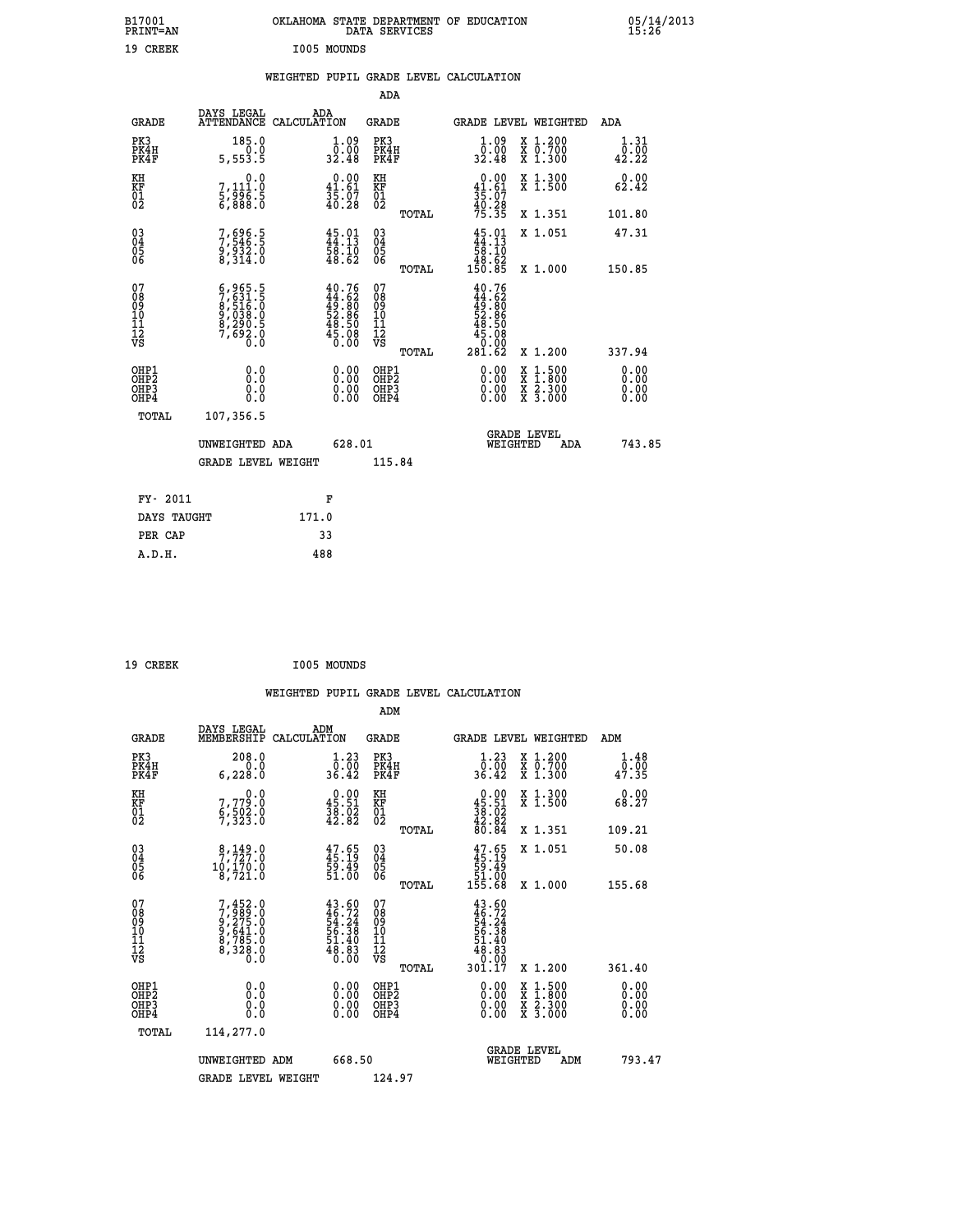| B17001<br><b>PRINT=AN</b> | OKLAHOMA<br>STATE DEPARTMENT OF EDUCATION<br>SERVICES<br>DATA | 05/14/2013<br>15:26 |
|---------------------------|---------------------------------------------------------------|---------------------|
| 19<br><b>CREEK</b>        | I017 OLIVE                                                    |                     |

#### **WEIGHTED PUPIL GRADE LEVEL CALCULATION**

|                                                                    |                                                                       |                                                                          | ADA                                    |       |                                                                            |                                          |                       |
|--------------------------------------------------------------------|-----------------------------------------------------------------------|--------------------------------------------------------------------------|----------------------------------------|-------|----------------------------------------------------------------------------|------------------------------------------|-----------------------|
| <b>GRADE</b>                                                       | DAYS LEGAL<br>ATTENDANCE CALCULATION                                  | ADA                                                                      | <b>GRADE</b>                           |       |                                                                            | <b>GRADE LEVEL WEIGHTED</b>              | ADA                   |
| PK3<br>PK4H<br>PK4F                                                | 0.0<br>0.0<br>3,311.0                                                 | 0.00<br>22.00                                                            | PK3<br>PK4H<br>PK4F                    |       | 0.00<br>22.00                                                              | X 1.200<br>X 0.700<br>X 1.300            | 0.00<br>0.00<br>28.69 |
| KH<br>KF<br>01<br>02                                               | 0.0<br>3,292:5<br>4,950:0<br>4,248:5                                  | 21.95<br>$\frac{5}{28}$ $\frac{5}{32}$                                   | KH<br>KF<br>01<br>02                   |       | $\begin{smallmatrix} 0.00\\21.95\\33.00\\28.32\\61.32 \end{smallmatrix}$   | X 1.300<br>X 1.500                       | 0.00<br>32.93         |
|                                                                    |                                                                       |                                                                          |                                        | TOTAL |                                                                            | X 1.351                                  | 82.84                 |
| $\begin{smallmatrix} 03 \\[-4pt] 04 \end{smallmatrix}$<br>Ŏ5<br>06 | $4,597.0$<br>$4,262.5$<br>$4,025.0$<br>$3,593.0$                      | 30.65<br>28.42<br>26.83<br>23.95                                         | 03<br>04<br>05<br>06                   |       | 30.65<br>28.42<br>26.83<br>23.95<br>79.20                                  | X 1.051                                  | 32.21                 |
|                                                                    |                                                                       |                                                                          |                                        | TOTAL |                                                                            | X 1.000                                  | 79.20                 |
| 07<br>08<br>09<br>11<br>11<br>12<br>VS                             | 3,996.5<br>4,073.5<br>4,595.5<br>3,922.5<br>3,153.5<br>3,064.0<br>0.0 | $26.64$<br>$27.16$<br>$30.64$<br>$26.15$<br>$21.02$<br>$20.43$<br>$0.00$ | 07<br>08<br>09<br>11<br>11<br>12<br>VS |       | $26.64$<br>$27.16$<br>$30.64$<br>$26.15$<br>$21.02$<br>$20.43$<br>$152.04$ |                                          |                       |
|                                                                    |                                                                       |                                                                          |                                        | TOTAL |                                                                            | X 1.200                                  | 182.45                |
| OHP1<br><b>OHP2</b><br>OH <sub>P3</sub><br>OHP4                    | 0.0<br>0.0<br>0.0                                                     | 0.00<br>0.00<br>0.00                                                     | OHP1<br>OHP2<br>OHP3<br>OHP4           |       | 0.00<br>0.00                                                               | X 1:500<br>X 1:800<br>X 2:300<br>X 3:000 | 0.00<br>0.00<br>0.00  |
| TOTAL                                                              | 55,085.0                                                              |                                                                          |                                        |       |                                                                            |                                          |                       |
|                                                                    | UNWEIGHTED ADA                                                        | 367.23                                                                   |                                        |       |                                                                            | <b>GRADE LEVEL</b><br>WEIGHTED<br>ADA    | 438.32                |
|                                                                    | <b>GRADE LEVEL WEIGHT</b>                                             |                                                                          | 71.09                                  |       |                                                                            |                                          |                       |
| FY- 2011                                                           |                                                                       | F                                                                        |                                        |       |                                                                            |                                          |                       |
| DAYS TAUGHT                                                        |                                                                       | 150.0                                                                    |                                        |       |                                                                            |                                          |                       |
| PER CAP                                                            |                                                                       | 70                                                                       |                                        |       |                                                                            |                                          |                       |

| 19 CREEK | I017 OLIVE |
|----------|------------|
|          |            |

 **A.D.H. 341**

 **WEIGHTED PUPIL GRADE LEVEL CALCULATION ADM DAYS LEGAL ADM GRADE MEMBERSHIP CALCULATION GRADE GRADE LEVEL WEIGHTED ADM PK3 0.0 0.00 PK3 0.00 X 1.200 0.00 PK4H 0.0 0.00 PK4H 0.00 X 0.700 0.00 PK4F 3,611.0 24.07 PK4F 24.07 X 1.300 31.29 KH 0.0 0.00 KH 0.00 X 1.300 0.00 KF 3,532.0 23.55 KF 23.55 X 1.500 35.33 01 5,224.0 34.83 01 34.83 02 4,438.0 29.59 02 29.59 TOTAL 64.42 X 1.351 87.03 03 4,859.0 32.39 03 32.39 X 1.051 34.04 04 4,487.0 29.91 04 29.91 05 4,263.0 28.42 05 28.42 06 3,760.0 25.07 06 25.07 TOTAL 83.40 X 1.000 83.40**  $\begin{array}{cccc} 07 & 4,133.0 & 27.82 & 07 & 27.82 \ 08 & 4,358.0 & 29.04 & 08 & 29.04 \ 09 & 4,878.0 & 32.52 & 09 & 32.52 \ 10 & 4,207.0 & 28.05 & 10 & 28.05 \ 11 & 3,225.0 & 22.17 & 11 & 22.17 \ 12 & 3,241.0 & 21.61 & 12 & 21.61 \ \hline\end{array}$  $\begin{array}{cccc} 27.82 & 07 & 27.82 \ 23.94 & 08 & 29.04 \ 28.952 & 09 & 22.04 \ 28.05 & 10 & 28.05 \ 27.17 & 11 & 22.1.51 \ 27.17 & 11 & 27.161 \ 27.161 & 12 & 27.161 \ 28.05 & 0.05 & 0.00 \ 29.00 & 0.00 & 29.00 \ 20.00 & 0.00 & 21.500 & 0.00 \ 20.00 & 0.00 & 2$  **OHP1 0.0 0.00 OHP1 0.00 X 1.500 0.00 OHP2 0.0 0.00 OHP2 0.00 X 1.800 0.00 OHP3 0.0 0.00 OHP3 0.00 X 2.300 0.00 OHP4 0.0 0.00 OHP4 0.00 X 3.000 0.00 TOTAL 58,354.0 GRADE LEVEL UNWEIGHTED ADM 389.04 WEIGHTED ADM 464.54** GRADE LEVEL WEIGHT 75.50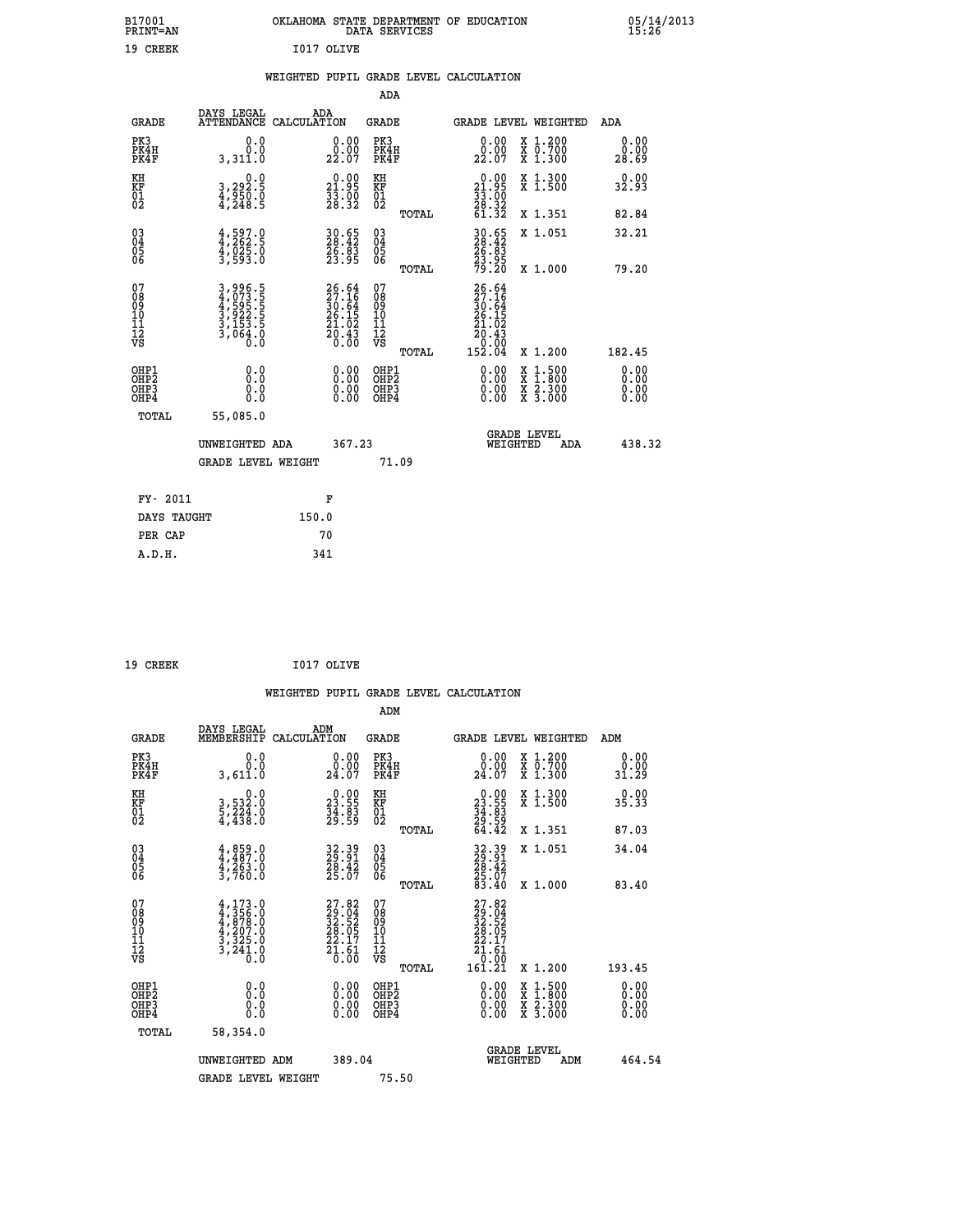| B17001<br><b>PRINT=AN</b> | OKLAHOMA STATE DEPARTMENT OF EDUCATION<br>DATA SERVICES |  |
|---------------------------|---------------------------------------------------------|--|
| 19 CREEK                  | 1018 KIEFER                                             |  |

|  |  | WEIGHTED PUPIL GRADE LEVEL CALCULATION |
|--|--|----------------------------------------|
|  |  |                                        |

|                                                                  |                                                                             |                                                                                           | ADA                                    |       |                                                                                                                                                                              |                                          |                              |
|------------------------------------------------------------------|-----------------------------------------------------------------------------|-------------------------------------------------------------------------------------------|----------------------------------------|-------|------------------------------------------------------------------------------------------------------------------------------------------------------------------------------|------------------------------------------|------------------------------|
| <b>GRADE</b>                                                     | DAYS LEGAL                                                                  | ADA<br>ATTENDANCE CALCULATION                                                             | <b>GRADE</b>                           |       |                                                                                                                                                                              | GRADE LEVEL WEIGHTED                     | ADA                          |
| PK3<br>PK4H<br>PK4F                                              | 0.0<br>0.0<br>6,349.5                                                       | $\begin{smallmatrix} 0.00\\ 0.00\\ 39.68 \end{smallmatrix}$                               | PK3<br>PK4H<br>PK4F                    |       | 0.00<br>0.00<br>39.68                                                                                                                                                        | X 1.200<br>X 0.700<br>X 1.300            | 0.00<br>0.00<br>51.58        |
| KH<br>KF<br>01<br>02                                             | 0.0<br>7,006:5<br>6,378.0<br>6,341:5                                        | $\begin{smallmatrix} 0.00\\ 43.79\\ 39.86\\ 39.63 \end{smallmatrix}$                      | KH<br>KF<br>01<br>02                   |       | $0.00\n43.79\n39.86\n39.63\n79.49$                                                                                                                                           | X 1.300<br>X 1.500                       | 0.00<br>65.69                |
|                                                                  |                                                                             |                                                                                           |                                        | TOTAL |                                                                                                                                                                              | X 1.351                                  | 107.39                       |
| $\begin{matrix} 03 \\ 04 \\ 05 \\ 06 \end{matrix}$               | 5,858.5<br>4,584.5<br>4,585.0<br>5,002.5                                    | 36.62<br>28.65<br>28.66<br>31.27                                                          | 03<br>04<br>05<br>06                   |       | 36.65<br>28.65<br>28.66<br>31.27<br>88.58                                                                                                                                    | X 1.051                                  | 38.49                        |
|                                                                  |                                                                             |                                                                                           |                                        | TOTAL |                                                                                                                                                                              | X 1.000                                  | 88.58                        |
| 07<br>08<br>09<br>11<br>11<br>12<br>VS                           | 5, 501.0<br>4, 875.5<br>6, 371.5<br>6, 564.5<br>4, 898.5<br>4, 842.0<br>0.0 | $\begin{array}{r} 34.38 \\ 30.47 \\ 39.82 \\ 41.03 \\ 30.62 \\ 30.26 \\ 0.00 \end{array}$ | 07<br>08<br>09<br>11<br>11<br>12<br>VS | TOTAL | $\begin{array}{@{}c@{\hspace{1em}}c@{\hspace{1em}}}\n 34.38 \\  30.47 \\  39.82 \\  41.03 \\  30.62\n \end{array}$<br>$\begin{array}{r} 30.26 \\ 0.06 \\ 206.58 \end{array}$ | X 1.200                                  | 247.90                       |
| OHP1<br>OHP <sub>2</sub><br>OH <sub>P3</sub><br>OH <sub>P4</sub> | 0.0<br>0.0<br>0.0                                                           | 0.00<br>$\begin{smallmatrix} 0.00 \ 0.00 \end{smallmatrix}$                               | OHP1<br>OHP2<br>OHP3<br>OHP4           |       | 0.00<br>0.00<br>0.00                                                                                                                                                         | X 1:500<br>X 1:800<br>X 2:300<br>X 3:000 | 0.00<br>0.00<br>0.00<br>0.00 |
| TOTAL                                                            | 79,159.0                                                                    |                                                                                           |                                        |       |                                                                                                                                                                              |                                          |                              |
|                                                                  | UNWEIGHTED ADA                                                              | 494.74                                                                                    |                                        |       | WEIGHTED                                                                                                                                                                     | <b>GRADE LEVEL</b><br>ADA                | 599.63                       |
|                                                                  | <b>GRADE LEVEL WEIGHT</b>                                                   |                                                                                           | 104.89                                 |       |                                                                                                                                                                              |                                          |                              |
| FY- 2011                                                         |                                                                             | F                                                                                         |                                        |       |                                                                                                                                                                              |                                          |                              |
| DAYS TAUGHT                                                      |                                                                             | 160.0                                                                                     |                                        |       |                                                                                                                                                                              |                                          |                              |
| PER CAP                                                          |                                                                             | 33                                                                                        |                                        |       |                                                                                                                                                                              |                                          |                              |
| A.D.H.                                                           |                                                                             | 179                                                                                       |                                        |       |                                                                                                                                                                              |                                          |                              |
|                                                                  |                                                                             |                                                                                           |                                        |       |                                                                                                                                                                              |                                          |                              |

| 19 CREEK | 1018 KIEFER |
|----------|-------------|

 **ADM**

 **A.D.H. 179**

 **B17001<br>PRINT=AN** 

| <b>GRADE</b>                                         | DAYS LEGAL<br>MEMBERSHIP                                                                         | ADM<br>CALCULATION                                          | <b>GRADE</b>                                        |       |                                                                                                                                             | GRADE LEVEL WEIGHTED                     | ADM                   |  |
|------------------------------------------------------|--------------------------------------------------------------------------------------------------|-------------------------------------------------------------|-----------------------------------------------------|-------|---------------------------------------------------------------------------------------------------------------------------------------------|------------------------------------------|-----------------------|--|
| PK3<br>PK4H<br>PK4F                                  | 0.0<br>0.0<br>6,664.0                                                                            | $\begin{smallmatrix} 0.00\\ 0.00\\ 41.65 \end{smallmatrix}$ | PK3<br>PK4H<br>PK4F                                 |       | $\begin{smallmatrix} 0.00\\ 0.00\\ 41.65 \end{smallmatrix}$                                                                                 | X 1.200<br>X 0.700<br>X 1.300            | 0.00<br>ŏ.ŏŏ<br>54.15 |  |
| KH<br>KF<br>01<br>02                                 | $7,428.0$<br>$6,618.0$<br>$6,642.0$                                                              | $0.00$<br>$46.43$<br>$41.36$<br>$41.51$                     | KH<br>KF<br>$^{01}_{02}$                            |       | $0.00$<br>$46.43$<br>$41.36$<br>$41.51$<br>$82.87$                                                                                          | X 1.300<br>X 1.500                       | 0.00<br>69.65         |  |
|                                                      |                                                                                                  |                                                             |                                                     | TOTAL |                                                                                                                                             | X 1.351                                  | 111.96                |  |
| 03<br>04<br>05<br>06                                 | $\begin{smallmatrix} 6 & 109 & 0 \\ 4 & 719 & 0 \\ 4 & 722 & 0 \\ 5 & 205 & 0 \end{smallmatrix}$ | 38.18<br>29.49<br>29.51<br>32.53                            | $\begin{array}{c} 03 \\ 04 \\ 05 \\ 06 \end{array}$ |       | 38.18<br>29.51<br>29.51<br>32.53<br>91.53                                                                                                   | X 1.051                                  | 40.13                 |  |
|                                                      |                                                                                                  |                                                             |                                                     | TOTAL |                                                                                                                                             | X 1.000                                  | 91.53                 |  |
| 07<br>08<br>09<br>101<br>11<br>12<br>VS              | 5,684.0<br>5,166.0<br>6,738.0<br>6,845.0<br>5,206.0<br>5,205.0                                   | 35.53<br>32.29<br>42.11<br>42.78<br>32.54<br>32.53<br>36.00 | 07<br>08<br>09<br>01<br>11<br>11<br>12<br>VS        | TOTAL | $\begin{array}{r} 35\cdot 53 \\ 32\cdot 29 \\ 42\cdot 11 \\ 42\cdot 78 \\ 32\cdot 54 \\ 32\cdot 53 \\ 0\cdot 00 \\ 217\cdot 78 \end{array}$ | X 1.200                                  | 261.34                |  |
| OHP1<br>OHP2<br>OH <sub>P3</sub><br>OH <sub>P4</sub> | 0.0<br>0.000                                                                                     |                                                             | OHP1<br>OHP2<br>OHP3<br>OHP4                        |       | 0.00<br>0.00                                                                                                                                | X 1:500<br>X 1:800<br>X 2:300<br>X 3:000 | 0.00<br>0.00<br>0.00  |  |
| TOTAL                                                | 82,951.0                                                                                         |                                                             |                                                     |       |                                                                                                                                             |                                          |                       |  |
|                                                      | UNWEIGHTED                                                                                       | 518.44<br>ADM                                               |                                                     |       | WEIGHTED                                                                                                                                    | <b>GRADE LEVEL</b><br>ADM                | 628.76                |  |
|                                                      | <b>GRADE LEVEL WEIGHT</b>                                                                        |                                                             | 110.32                                              |       |                                                                                                                                             |                                          |                       |  |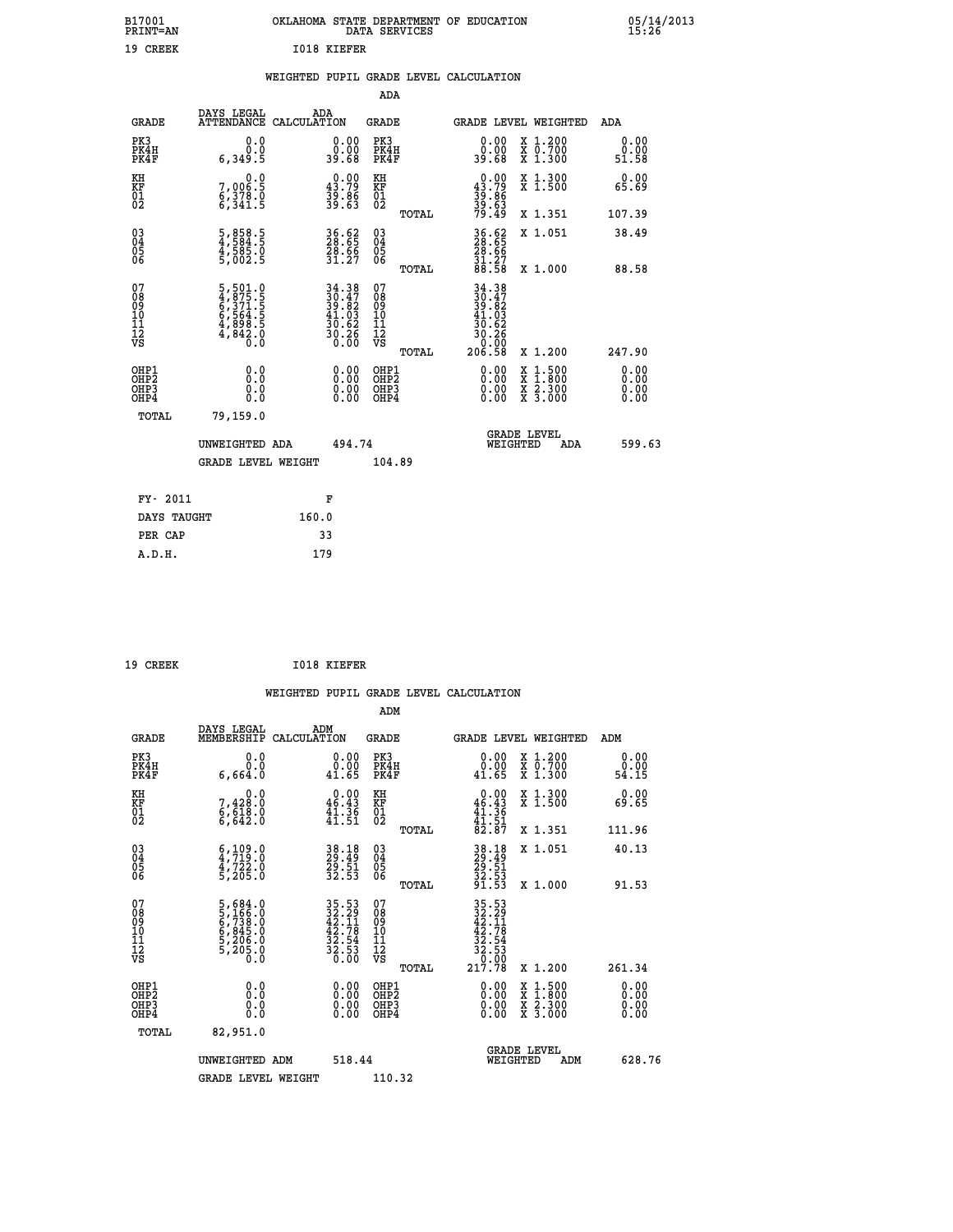| B17001<br>PRINT=AN | OKLAHOMA STATE DEPARTMENT OF EDUCATION<br>DATA SERVICES | 05/14/2013 |
|--------------------|---------------------------------------------------------|------------|
| 19 CREEK           | I020 OILTON                                             |            |
|                    | EURRAIMEN ARAIA ENIRE E ELECTRICALE ARTISTATION         |            |

| 05/14/2013<br>15:26 |  |
|---------------------|--|
|---------------------|--|

|  |  | WEIGHTED PUPIL GRADE LEVEL CALCULATION |
|--|--|----------------------------------------|
|  |  |                                        |

|                                                                    |                                                                                     |                                                                                           | ADA                                       |       |                                                                                                        |                                                    |                              |
|--------------------------------------------------------------------|-------------------------------------------------------------------------------------|-------------------------------------------------------------------------------------------|-------------------------------------------|-------|--------------------------------------------------------------------------------------------------------|----------------------------------------------------|------------------------------|
| <b>GRADE</b>                                                       | DAYS LEGAL<br>ATTENDANCE CALCULATION                                                | ADA                                                                                       | <b>GRADE</b>                              |       |                                                                                                        | GRADE LEVEL WEIGHTED                               | <b>ADA</b>                   |
| PK3<br>PK4H<br>PK4F                                                | 0.0<br>42.0<br>2,104.5                                                              | $\begin{smallmatrix} 0.00\\ 0.26\\ 13.67 \end{smallmatrix}$                               | PK3<br>PK4H<br>PK4F                       |       | $\begin{smallmatrix} 0.00\\ 0.26\\ 13.67 \end{smallmatrix}$                                            | X 1.200<br>X 0.700<br>X 1.300                      | 0.00<br>0.18<br>17.77        |
| KH<br>KF<br>01<br>02                                               | 0.0<br>3,483:0<br>3,248:0<br>2,966:0                                                | $\begin{smallmatrix} 0.00\\ 22.57\\ 21.09\\ 19.26 \end{smallmatrix}$                      | KH<br>KF<br>01<br>02                      |       | $\begin{smallmatrix} 0.00\\ 22.57\\ 21.09\\ 19.26\\ 40.35 \end{smallmatrix}$                           | X 1.300<br>X 1.500                                 | 0.00<br>33.86                |
|                                                                    |                                                                                     |                                                                                           |                                           | TOTAL |                                                                                                        | X 1.351                                            | 54.51                        |
| $\begin{smallmatrix} 03 \\[-4pt] 04 \end{smallmatrix}$<br>Ŏ5<br>06 | 3, 501.0<br>3, 395.5<br>2, 908.0<br>2, 745.5                                        | $\begin{smallmatrix} 23\cdot 38\\ 22\cdot 00\\ 18\cdot 88\\ 17\cdot 83 \end{smallmatrix}$ | $\substack{03 \\ 04}$<br>05<br>06         | TOTAL | $\begin{smallmatrix} 23\cdot 38\\ 22\cdot 00\\ 18\cdot 88\\ 17\cdot 83\\ 58\cdot 71 \end{smallmatrix}$ | X 1.051<br>X 1.000                                 | 24.57<br>58.71               |
| 07<br>08<br>09<br>11<br>11<br>12<br>VS                             | $2,877.0$<br>$2,272.0$<br>$2,272.0$<br>$1,318.5$<br>$3,861.5$<br>$4,243.5$<br>$0.0$ | $18.58$<br>$18.26$<br>$14.65$<br>$8.51$<br>$24.98$<br>$27.49$<br>$0.00$                   | 07<br>08<br>09<br>11<br>11<br>12<br>VS    |       | $\begin{array}{r} 18.58 \\ 18.26 \\ 14.65 \\ 14.51 \\ 24.98 \\ 27.49 \\ 0.00 \\ 112.47 \end{array}$    |                                                    |                              |
|                                                                    |                                                                                     |                                                                                           |                                           | TOTAL |                                                                                                        | X 1.200                                            | 134.96                       |
| OHP1<br>OH <sub>P</sub> 2<br>OHP3<br>OHP4                          | 0.0<br>0.0<br>0.0                                                                   | 0.00<br>$\begin{smallmatrix} 0.00 \ 0.00 \end{smallmatrix}$                               | OHP1<br>OH <sub>P</sub> 2<br>OHP3<br>OHP4 |       | 0.00<br>0.00<br>0.00                                                                                   | $1:500$<br>$1:800$<br>X<br>X<br>X 2.300<br>X 3.000 | 0.00<br>0.00<br>0.00<br>0.00 |
| TOTAL                                                              | 41,878.0                                                                            |                                                                                           |                                           |       |                                                                                                        |                                                    |                              |
|                                                                    | UNWEIGHTED ADA                                                                      | 271.41                                                                                    |                                           |       |                                                                                                        | <b>GRADE LEVEL</b><br>WEIGHTED<br>ADA              | 324.56                       |
|                                                                    | <b>GRADE LEVEL WEIGHT</b>                                                           |                                                                                           | 53.15                                     |       |                                                                                                        |                                                    |                              |
| FY- 2011                                                           |                                                                                     | F                                                                                         |                                           |       |                                                                                                        |                                                    |                              |
| DAYS TAUGHT                                                        |                                                                                     | 154.0                                                                                     |                                           |       |                                                                                                        |                                                    |                              |
| PER CAP                                                            |                                                                                     | 92                                                                                        |                                           |       |                                                                                                        |                                                    |                              |
|                                                                    |                                                                                     |                                                                                           |                                           |       |                                                                                                        |                                                    |                              |

 **A.D.H. 86**

 **ADM**

| <b>GRADE</b>                             | DAYS LEGAL<br>MEMBERSHIP                                                                                                                      | ADM<br>CALCULATION                                                | <b>GRADE</b>                                       |       | <b>GRADE LEVEL WEIGHTED</b>                                                                           |                                          | ADM                                                         |  |
|------------------------------------------|-----------------------------------------------------------------------------------------------------------------------------------------------|-------------------------------------------------------------------|----------------------------------------------------|-------|-------------------------------------------------------------------------------------------------------|------------------------------------------|-------------------------------------------------------------|--|
| PK3<br>PK4H<br>PK4F                      | 0.0<br>48.0<br>$2,3\bar{3}\bar{8}\cdot 0$                                                                                                     | $\begin{smallmatrix} 0.00\\ 0.29\\ 15.18 \end{smallmatrix}$       | PK3<br>PK4H<br>PK4F                                |       | $\begin{smallmatrix} 0.00\\ 0.29\\ 15.18 \end{smallmatrix}$                                           | X 1.200<br>X 0.700<br>X 1.300            | $\begin{smallmatrix} 0.00\\ 0.20\\ 19.73 \end{smallmatrix}$ |  |
| KH<br>KF<br>01<br>02                     | 0.0<br>3,798:0<br>3,506:0<br>3,178:0                                                                                                          | $\begin{smallmatrix} 0.00\\24.62\\22.77\\20.64 \end{smallmatrix}$ | KH<br>KF<br>$^{01}_{02}$                           |       | $\begin{smallmatrix} 0.00\\24.62\\22.77\\20.64\\43.41\end{smallmatrix}$                               | X 1.300<br>X 1.500                       | 0.00<br>36.93                                               |  |
|                                          |                                                                                                                                               |                                                                   |                                                    | TOTAL |                                                                                                       | X 1.351                                  | 58.65                                                       |  |
| 03<br>04<br>05<br>06                     | 3,832.0<br>3,638.0<br>3,121.0<br>2,958.0                                                                                                      | $24.88$<br>$23.56$<br>$\frac{20.27}{19.21}$                       | $\begin{matrix} 03 \\ 04 \\ 05 \\ 06 \end{matrix}$ |       | $24.88$<br>$23.56$<br>$20.27$<br>$19.21$<br>$63.04$                                                   | X 1.051                                  | 26.15                                                       |  |
|                                          |                                                                                                                                               |                                                                   |                                                    | TOTAL |                                                                                                       | X 1.000                                  | 63.04                                                       |  |
| 07<br>089<br>090<br>1112<br>VS           | $\begin{smallmatrix} 3\,,\,105\,.0\\ 3\,,\,028\,.0\\ 2\,,\,458\,.0\\ 1\,,\,394\,.0\\ 4\,,\,092\,.0\\ 4\,,\,474\,.0\\ 0\,.0 \end{smallmatrix}$ | 20.05<br>19.66<br>15.85<br>8.99<br>26.46<br>28.99<br>28.99        | 07<br>08<br>09<br>01<br>11<br>11<br>12<br>VS       | TOTAL | $\begin{smallmatrix} 20.05\\ 19.66\\ 15.86\\ 5.89\\ 26.46\\ 26.46\\ 20.00\\ 120.00 \end{smallmatrix}$ | X 1.200                                  | 144.00                                                      |  |
| OHP1<br>OHP2<br>OH <sub>P3</sub><br>OHP4 | 0.0<br>0.000                                                                                                                                  |                                                                   | OHP1<br>OHP2<br>OHP3<br>OHP4                       |       | 0.00<br>0.00                                                                                          | X 1:500<br>X 1:800<br>X 2:300<br>X 3:000 | 0.00<br>0.00<br>0.00                                        |  |
| TOTAL                                    | 44,968.0                                                                                                                                      |                                                                   |                                                    |       |                                                                                                       |                                          |                                                             |  |
|                                          | UNWEIGHTED<br>ADM                                                                                                                             | 291.42                                                            |                                                    |       | WEIGHTED                                                                                              | <b>GRADE LEVEL</b><br>ADM                | 348.70                                                      |  |
|                                          | <b>GRADE LEVEL WEIGHT</b>                                                                                                                     |                                                                   | 57.28                                              |       |                                                                                                       |                                          |                                                             |  |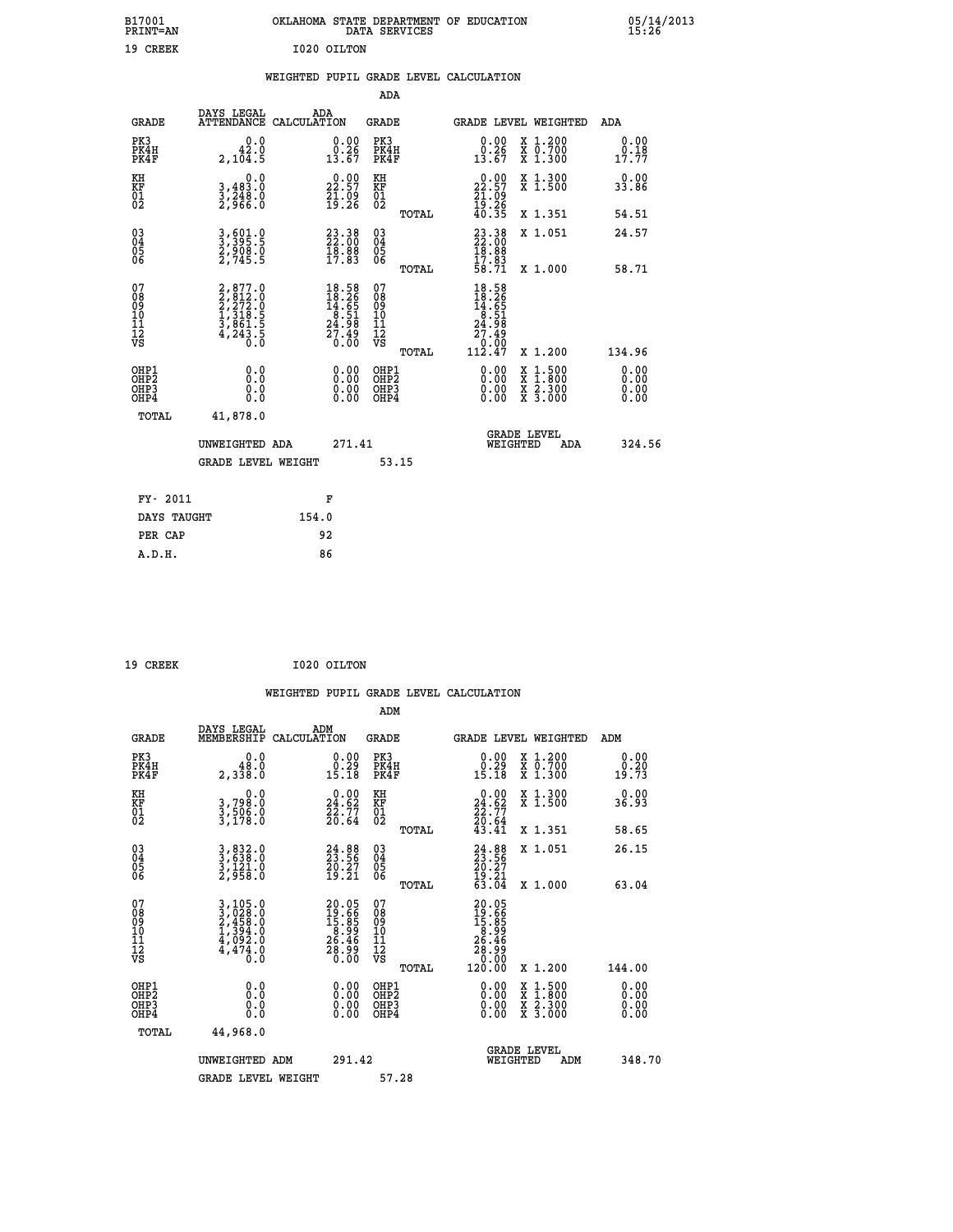| B17001<br>PRINT=AN                             |                                                                | OKLAHOMA STATE DEPARTMENT OF EDUCATION              | DATA SERVICES                                   |                                                                          |                                                                                          | $05/14/2013$<br>15:26 |
|------------------------------------------------|----------------------------------------------------------------|-----------------------------------------------------|-------------------------------------------------|--------------------------------------------------------------------------|------------------------------------------------------------------------------------------|-----------------------|
| 19 CREEK                                       |                                                                | I021 DEPEW                                          |                                                 |                                                                          |                                                                                          |                       |
|                                                |                                                                | WEIGHTED PUPIL GRADE LEVEL CALCULATION              |                                                 |                                                                          |                                                                                          |                       |
|                                                |                                                                |                                                     | ADA                                             |                                                                          |                                                                                          |                       |
| <b>GRADE</b>                                   | DAYS LEGAL                                                     | ADA<br>ATTENDANCE CALCULATION                       | GRADE                                           | GRADE LEVEL WEIGHTED                                                     |                                                                                          | ADA                   |
| PK3<br>PK4H<br>PK4F                            | 0.0<br>0.0<br>1,453.5                                          | 0.00<br>0.00<br>8.97                                | PK3<br>PK4H<br>PK4F                             | 0.00<br>8.97                                                             | X 1.200<br>X 0.700<br>X 1.300                                                            | 0.00<br>0.00<br>11.66 |
| KH<br>KF<br>01<br>02                           | 0.0<br>3,101.5<br>2,204.5<br>2,600.0                           | $19.00$<br>$19.10$<br>$\frac{1}{16}$ $\frac{5}{05}$ | KH<br>KF<br>01<br>02                            | $\frac{0.00}{19.10}$<br>$\frac{19.10}{13.61}$                            | X 1.300<br>X 1.500                                                                       | 0.00<br>28.65         |
|                                                |                                                                |                                                     | TOTAL                                           | 16.05<br>29.66                                                           | X 1.351                                                                                  | 40.07                 |
| $\substack{03 \\ 04}$<br>$\substack{05 \\ 06}$ | 3, 572. 5<br>2, 651. 5<br>3, 113. 5<br>3, 890. 5               | $21.99$<br>$16.37$<br>$19.22$<br>$24.02$            | 03<br>04<br>05<br>06                            | $21.99$<br>$16.37$<br>$19.22$                                            | X 1.051                                                                                  | 23.11                 |
|                                                |                                                                |                                                     | TOTAL                                           | 24.02<br>59.61                                                           | X 1.000                                                                                  | 59.61                 |
| 07<br>08<br>09<br>11<br>11<br>12<br>VS         | 5,489.0<br>3,884.0<br>6,545.5<br>6,560.5<br>5,365.5<br>6,569.5 | 33.85<br>23.94<br>40.39<br>34.85<br>33.15<br>40.64  | 07<br>08<br>09<br>10<br>11<br>12<br>VS<br>TOTAL | 33.85<br>23.94<br>40.39<br>34.05<br>33.15<br>$^{40.64}_{0.00}$<br>206.82 | X 1.200                                                                                  | 248.18                |
| OHP1<br>OHP <sub>2</sub><br>OHP3<br>OHP4       | 0.0<br>Ō.Ō<br>0.0<br>0.0                                       | 0.00<br>0.00                                        | OHP1<br>OHP2<br>OHP3<br>OHP4                    | 0.00<br>0.00<br>0.00                                                     | $\begin{smallmatrix} x & 1.500 \\ x & 1.800 \\ x & 2.300 \\ x & 3.000 \end{smallmatrix}$ | 0.00<br>0.00<br>0.00  |
| TOTAL                                          | 56,101.5                                                       |                                                     |                                                 |                                                                          |                                                                                          |                       |
|                                                | UNWEIGHTED ADA                                                 | 346.15                                              |                                                 | WEIGHTED                                                                 | <b>GRADE LEVEL</b><br>ADA                                                                | 411.28                |
|                                                | <b>GRADE LEVEL WEIGHT</b>                                      |                                                     | 65.13                                           |                                                                          |                                                                                          |                       |
| FY- 2011                                       |                                                                | F                                                   |                                                 |                                                                          |                                                                                          |                       |
| DAYS TAUGHT                                    |                                                                | 162.0                                               |                                                 |                                                                          |                                                                                          |                       |
| PER CAP                                        |                                                                | 84                                                  |                                                 |                                                                          |                                                                                          |                       |
| A.D.H.                                         |                                                                | 235                                                 |                                                 |                                                                          |                                                                                          |                       |

| 19 CREEK | I021 DEPEW |
|----------|------------|
|          |            |

|                                                    |                                                                           |                                                                      | WEIGHTED PUPIL GRADE LEVEL CALCULATION                |                                                                                                                                                                                                                                                                                |                                                                                                  |                       |
|----------------------------------------------------|---------------------------------------------------------------------------|----------------------------------------------------------------------|-------------------------------------------------------|--------------------------------------------------------------------------------------------------------------------------------------------------------------------------------------------------------------------------------------------------------------------------------|--------------------------------------------------------------------------------------------------|-----------------------|
|                                                    |                                                                           |                                                                      | ADM                                                   |                                                                                                                                                                                                                                                                                |                                                                                                  |                       |
| <b>GRADE</b>                                       | DAYS LEGAL<br>MEMBERSHIP                                                  | ADM<br>CALCULATION                                                   | <b>GRADE</b>                                          | GRADE LEVEL WEIGHTED                                                                                                                                                                                                                                                           |                                                                                                  | ADM                   |
| PK3<br>PK4H<br>PK4F                                | 0.0<br>0.0<br>1,623.0                                                     | 0.00<br>10.02                                                        | PK3<br>PK4H<br>PK4F                                   | 0.00<br>10.02                                                                                                                                                                                                                                                                  | X 1.200<br>X 0.700<br>X 1.300                                                                    | 0.00<br>0.00<br>13.03 |
| KH<br>KF<br>01<br>02                               | 0.0<br>3, 331:0<br>2, 332:0<br>2, 738:0                                   | $\begin{smallmatrix} 0.00\\ 20.52\\ 14.40\\ 16.90 \end{smallmatrix}$ | KH<br>KF<br>01<br>02                                  | $\begin{smallmatrix} 0.00\\ 20.52\\ 14.40\\ 16.90\\ 31.30 \end{smallmatrix}$                                                                                                                                                                                                   | X 1.300<br>X 1.500                                                                               | 0.00<br>30.78         |
|                                                    |                                                                           |                                                                      | TOTAL                                                 |                                                                                                                                                                                                                                                                                | X 1.351                                                                                          | 42.29                 |
| $\begin{matrix} 03 \\ 04 \\ 05 \\ 06 \end{matrix}$ | 3,752.0<br>2,752.0<br>3,279.0<br>4,000.0                                  | $\begin{smallmatrix} 23.09\16.99\20.24\24.69 \end{smallmatrix}$      | 03<br>04<br>05<br>06<br>TOTAL                         | $\begin{smallmatrix} 23.09\\ 16.99\\ 20.24\\ 24.69\\ 61.92 \end{smallmatrix}$                                                                                                                                                                                                  | X 1.051<br>X 1.000                                                                               | 24.27<br>61.92        |
| 07<br>0890112<br>1112<br>VS                        | 5,684.0<br>3,966.0<br>6,772.0<br>5,955.0<br>5,561.0<br>5,774.0<br>6,774.0 | 35.05<br>24.44<br>41.77<br>36.66<br>34.35<br>34.35<br>41.93<br>0.00  | 07<br>08<br>09<br>09<br>10<br>11<br>12<br>VS<br>TOTAL | $\begin{array}{r} 35\cdot05 \\ 24\cdot44 \\ 41\cdot77 \\ 36\cdot66 \\ 34\cdot35 \\ 41\cdot9 \\ 0\cdot00 \\ 214\cdot20 \end{array}$                                                                                                                                             | $X_1.200$                                                                                        | 257.04                |
| OHP1<br>OHP2<br>OH <sub>P3</sub><br>OHP4           | 0.0<br>0.000                                                              |                                                                      | OHP1<br>OHP2<br>OHP3<br>OHP4                          | $\begin{smallmatrix} 0.00 & 0.00 & 0.00 & 0.00 & 0.00 & 0.00 & 0.00 & 0.00 & 0.00 & 0.00 & 0.00 & 0.00 & 0.00 & 0.00 & 0.00 & 0.00 & 0.00 & 0.00 & 0.00 & 0.00 & 0.00 & 0.00 & 0.00 & 0.00 & 0.00 & 0.00 & 0.00 & 0.00 & 0.00 & 0.00 & 0.00 & 0.00 & 0.00 & 0.00 & 0.00 & 0.0$ | $\begin{smallmatrix} x & 1 & 500 \\ x & 1 & 800 \\ x & 2 & 300 \\ x & 3 & 000 \end{smallmatrix}$ | 0.00<br>0.00<br>0.00  |
| TOTAL                                              | 58,519.0<br>UNWEIGHTED ADM<br><b>GRADE LEVEL WEIGHT</b>                   | 361.05                                                               | 68.28                                                 | <b>GRADE LEVEL</b><br>WEIGHTED                                                                                                                                                                                                                                                 | ADM                                                                                              | 429.33                |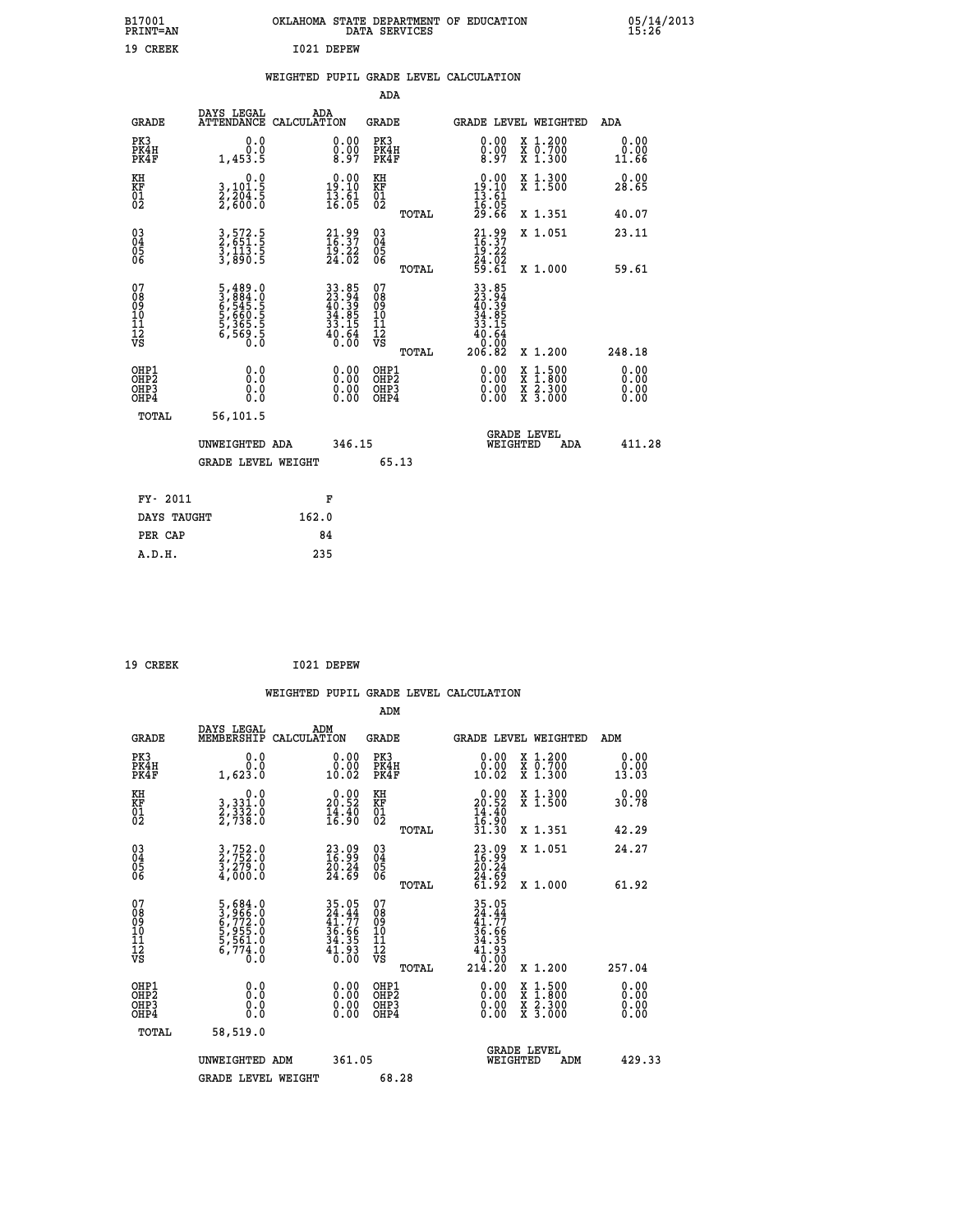|                 |  | OKLAHOMA STATE DEPARTMENT OF EDUCATION<br>DATA SERVICES |  |
|-----------------|--|---------------------------------------------------------|--|
| T031 KELLYVILLE |  |                                                         |  |

#### **WEIGHTED PUPIL GRADE LEVEL CALCULATION**

| <b>GRADE</b>                             | ADA   | <b>GRADE</b>                                                                                                                                                                                                                                                                                                                                                                                                 | GRADE LEVEL WEIGHTED                                                                                                                                                                                                                                                                                                                                           | ADA                                                                                                                                                                                           |
|------------------------------------------|-------|--------------------------------------------------------------------------------------------------------------------------------------------------------------------------------------------------------------------------------------------------------------------------------------------------------------------------------------------------------------------------------------------------------------|----------------------------------------------------------------------------------------------------------------------------------------------------------------------------------------------------------------------------------------------------------------------------------------------------------------------------------------------------------------|-----------------------------------------------------------------------------------------------------------------------------------------------------------------------------------------------|
| PK3<br>PK4H<br>PK4F                      |       | PK3<br>PK4H<br>PK4F                                                                                                                                                                                                                                                                                                                                                                                          | 0.00<br>X 1.200<br>X 0.700<br>X 1.300<br>ă{:ăã<br>0.00                                                                                                                                                                                                                                                                                                         | 0.00<br>38.47<br>0.00                                                                                                                                                                         |
|                                          |       | KH                                                                                                                                                                                                                                                                                                                                                                                                           | 0.00<br>X 1.300<br>X 1.500                                                                                                                                                                                                                                                                                                                                     | 0.00<br>99.00                                                                                                                                                                                 |
|                                          |       | TOTAL                                                                                                                                                                                                                                                                                                                                                                                                        | X 1.351                                                                                                                                                                                                                                                                                                                                                        | 237.67                                                                                                                                                                                        |
|                                          |       | $\substack{03 \\ 04}$<br>05<br>06                                                                                                                                                                                                                                                                                                                                                                            | 71.53<br>X 1.051                                                                                                                                                                                                                                                                                                                                               | 75.18<br>250.37                                                                                                                                                                               |
|                                          |       |                                                                                                                                                                                                                                                                                                                                                                                                              |                                                                                                                                                                                                                                                                                                                                                                |                                                                                                                                                                                               |
|                                          |       |                                                                                                                                                                                                                                                                                                                                                                                                              |                                                                                                                                                                                                                                                                                                                                                                |                                                                                                                                                                                               |
|                                          |       | TOTAL                                                                                                                                                                                                                                                                                                                                                                                                        | X 1.200                                                                                                                                                                                                                                                                                                                                                        | 581.33                                                                                                                                                                                        |
| OHP1<br>OHP <sub>2</sub><br>OHP3<br>OHP4 |       | OHP1<br>OH <sub>P</sub> 2<br>OHP3<br>OHP4                                                                                                                                                                                                                                                                                                                                                                    | 0.00<br>$1:500$<br>$1:800$<br>X<br>X<br>0.00<br>$\frac{\ddot{x}}{x}$ $\frac{2.300}{3.000}$<br>0.00                                                                                                                                                                                                                                                             | 0.00<br>0.00<br>0.00<br>0.00                                                                                                                                                                  |
| TOTAL                                    |       |                                                                                                                                                                                                                                                                                                                                                                                                              |                                                                                                                                                                                                                                                                                                                                                                |                                                                                                                                                                                               |
|                                          |       |                                                                                                                                                                                                                                                                                                                                                                                                              | <b>GRADE LEVEL</b><br>WEIGHTED<br>ADA                                                                                                                                                                                                                                                                                                                          | 1,282.02                                                                                                                                                                                      |
|                                          |       | 178.80                                                                                                                                                                                                                                                                                                                                                                                                       |                                                                                                                                                                                                                                                                                                                                                                |                                                                                                                                                                                               |
| FY- 2011                                 |       |                                                                                                                                                                                                                                                                                                                                                                                                              |                                                                                                                                                                                                                                                                                                                                                                |                                                                                                                                                                                               |
| DAYS TAUGHT                              | 169.0 |                                                                                                                                                                                                                                                                                                                                                                                                              |                                                                                                                                                                                                                                                                                                                                                                |                                                                                                                                                                                               |
| PER CAP                                  | 57    |                                                                                                                                                                                                                                                                                                                                                                                                              |                                                                                                                                                                                                                                                                                                                                                                |                                                                                                                                                                                               |
|                                          |       | DAYS LEGAL<br>ATTENDANCE CALCULATION<br>0.0<br>9,288.0<br>0.0<br>0.0<br>11,154.5<br>14,678.0<br>15,053.5<br>12,088.5<br>14,728.5<br>ī4,731.0<br>12,856.0<br>$\begin{smallmatrix} 13\,,\,644\,.0\\ 12\,,\,593\,.0\\ 15\,,\,507\,.0\\ 14\,,\,690\,.0\\ 13\,,\,737\,.0\\ 10\,,\,974\,.0\\ 0\ .0 \end{smallmatrix}$<br>0.0<br>Ō.Ō<br>0.0<br>0.0<br>185,723.0<br>UNWEIGHTED ADA<br><b>GRADE LEVEL WEIGHT</b><br>F | $54.96$<br>$54.96$<br>0.00<br>$\begin{smallmatrix} 0.00\\ 66.00\\ 86.85\\ 89.07 \end{smallmatrix}$<br>KF<br>01<br>02<br>$71.53$<br>87:15<br>$\frac{87.17}{76.05}$<br>TOTAL<br>07<br>80.73<br>74.49<br>92.04<br>87.35<br>82.62<br>67.21<br>67.21<br>08<br>09<br>11<br>11<br>12<br>VS<br>0.00<br>$\begin{smallmatrix} 0.00 \ 0.00 \end{smallmatrix}$<br>1,103.22 | ADA<br>66:00<br>86:85<br>89:07<br>175:92<br>$\begin{array}{r} 87.17 \\ 76.05 \\ 250.37 \end{array}$<br>X 1.000<br>80.73<br>$74.494$<br>$92.352$<br>$87.352$<br>$67.21$<br>$0.000$<br>$484.44$ |

 **A.D.H. 787**

 **B17001<br>PRINT=AN<br>19 CREEK** 

19 CREEK 1031 KELLYVILLE

|                                          |                                                                                                                                                                        |                                                                     | ADM                                                |                                                                           |                                          |                              |
|------------------------------------------|------------------------------------------------------------------------------------------------------------------------------------------------------------------------|---------------------------------------------------------------------|----------------------------------------------------|---------------------------------------------------------------------------|------------------------------------------|------------------------------|
| <b>GRADE</b>                             | DAYS LEGAL<br>MEMBERSHIP                                                                                                                                               | ADM<br>CALCULATION                                                  | <b>GRADE</b>                                       | GRADE LEVEL WEIGHTED                                                      |                                          | ADM                          |
| PK3<br>PK4H<br>PK4F                      | 0.0<br>10,307.0<br>0.0                                                                                                                                                 | 0.00<br>60.99<br>0.00                                               | PK3<br>PK4H<br>PK4F                                | 0.00<br>60.99<br>0.00                                                     | X 1.200<br>X 0.700<br>X 1.300            | 0.00<br>42.69<br>0.00        |
| KH<br>KF<br>01<br>02                     | 0.0<br>12,187:0<br>15,792:0<br>15,936:0                                                                                                                                | $72.11$<br>$93.44$<br>$94.30$                                       | KH<br>KF<br>01<br>02                               | $\begin{smallmatrix} &0.00\\72.11\\93.44\\94.30\\187.74\end{smallmatrix}$ | X 1.300<br>X 1.500                       | 0.00<br>108.17               |
|                                          |                                                                                                                                                                        |                                                                     | TOTAL                                              |                                                                           | X 1.351                                  | 253.64                       |
| 03<br>04<br>05<br>06                     | 12,993.0<br>15,579.0<br>15,600.0<br>13,601.0                                                                                                                           | 76.88<br>92.18<br>92.31<br>80.44                                    | $\begin{matrix} 03 \\ 04 \\ 05 \\ 06 \end{matrix}$ | $76.88\n92.18\n92.31\n80.44\n264.93$                                      | X 1.051                                  | 80.80                        |
|                                          |                                                                                                                                                                        |                                                                     | TOTAL                                              |                                                                           | X 1.000                                  | 264.93                       |
| 07<br>08<br>09<br>101<br>112<br>VS       | $\begin{smallmatrix} 14\,,\,588\,.\,0\\ 13\,,\,763\,. \,0\\ 16\,,\,658\,. \,0\\ 15\,,\,666\,. \,0\\ 14\,,\,798\,. \,0\\ 11\,,\,867\,. \,0\\ 0\,. \,0\end{smallmatrix}$ | 86.32<br>81.41<br>98.87<br>93.16<br>93.05<br>89.05<br>72.70<br>0.00 | 07<br>08<br>09<br>11<br>11<br>12<br>VS             | 86.32<br>81.41<br>98.87<br>93.16<br>89.05<br>72.70<br>72.90<br>521.51     |                                          |                              |
|                                          |                                                                                                                                                                        |                                                                     | TOTAL                                              |                                                                           | X 1.200                                  | 625.81                       |
| OHP1<br>OHP2<br>OH <sub>P3</sub><br>OHP4 | 0.0<br>0.000                                                                                                                                                           | $0.00$<br>$0.00$<br>0.00                                            | OHP1<br>OHP2<br>OHP <sub>3</sub>                   | $0.00$<br>$0.00$<br>0.00                                                  | X 1:500<br>X 1:800<br>X 2:300<br>X 3:000 | 0.00<br>0.00<br>0.00<br>0.00 |
| TOTAL                                    | 199,335.0                                                                                                                                                              |                                                                     |                                                    |                                                                           |                                          |                              |
|                                          | UNWEIGHTED                                                                                                                                                             | 1,184.16<br>ADM                                                     |                                                    | <b>GRADE LEVEL</b><br>WEIGHTED                                            | ADM                                      | 1,376.04                     |
|                                          | <b>GRADE LEVEL WEIGHT</b>                                                                                                                                              |                                                                     | 191.88                                             |                                                                           |                                          |                              |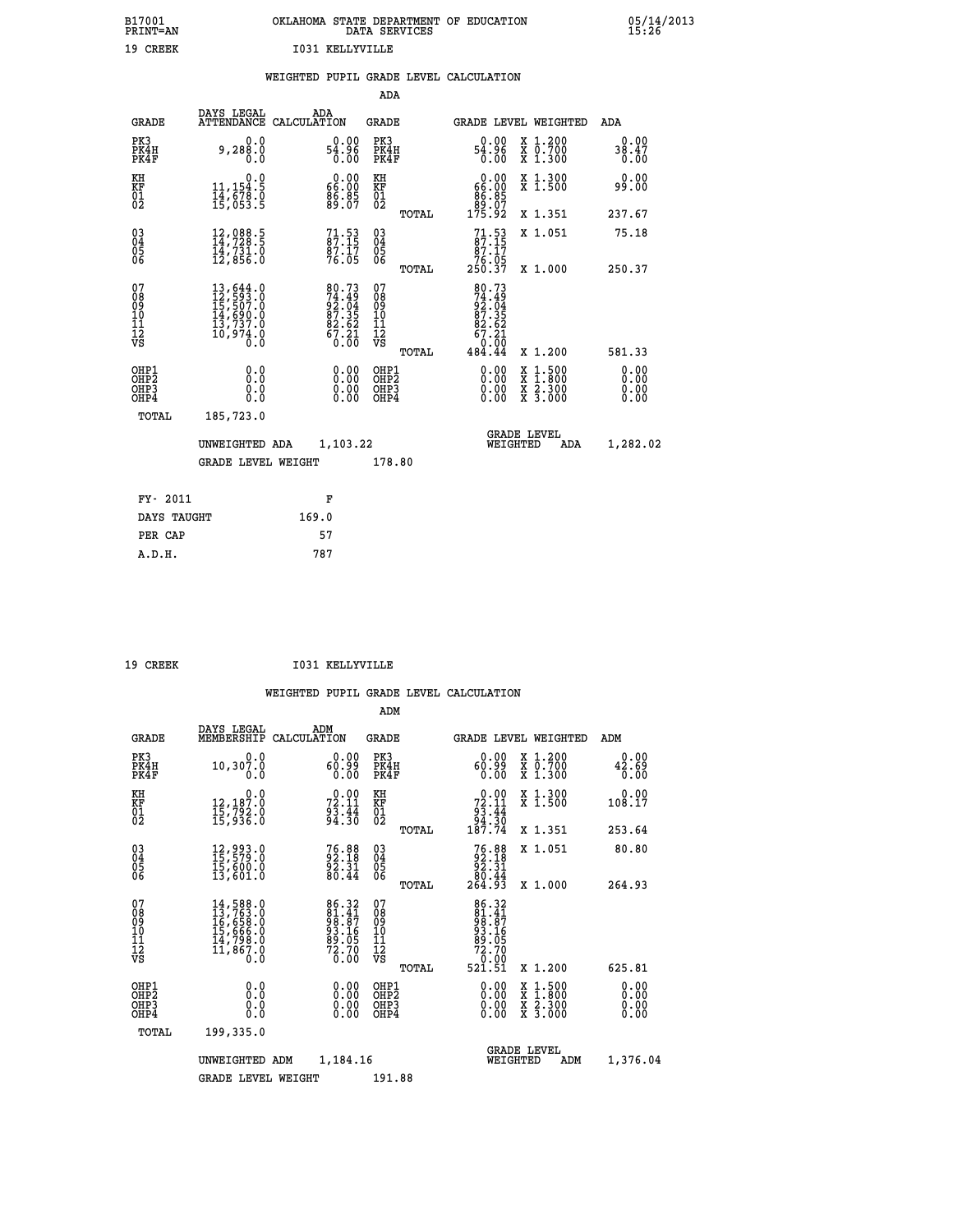|              | OKLAHOMA STATE DEPARTMENT OF EDUCATION<br>DATA SERVICES |  |
|--------------|---------------------------------------------------------|--|
| I033 SAPULPA |                                                         |  |

#### **WEIGHTED PUPIL GRADE LEVEL CALCULATION**

|                                                         |                           |                                                           |          |                      |                                                                                            |       | ADA                                       |                                                                                |                                                                                                                                                 |                                                                    |  |
|---------------------------------------------------------|---------------------------|-----------------------------------------------------------|----------|----------------------|--------------------------------------------------------------------------------------------|-------|-------------------------------------------|--------------------------------------------------------------------------------|-------------------------------------------------------------------------------------------------------------------------------------------------|--------------------------------------------------------------------|--|
|                                                         | ADA                       | <b>GRADE LEVEL WEIGHTED</b>                               |          |                      |                                                                                            |       | GRADE                                     | ADA<br>ATTENDANCE CALCULATION                                                  | DAYS LEGAL                                                                                                                                      | <b>GRADE</b>                                                       |  |
|                                                         | 16.79<br>$0.00$<br>17.953 | X 1.200<br>X 0.700<br>X 1.300                             |          |                      | $\substack{13.99 \\ 0.00 \\ 199.36}$                                                       |       | PK3<br>PK4H<br>PK4F                       | $\substack{13.99 \\ 0.00 \\ 199.36}$                                           | 2,377.5<br>33,891.0                                                                                                                             | PK3<br>PK4H<br>PK4F                                                |  |
| 0.00                                                    | 394.86                    | X 1.300<br>X 1.500                                        |          |                      | $\begin{smallmatrix} &0.00\\ 263.24\\ 259.55\\ 269.65\\ 269.65\\ 529.20 \end{smallmatrix}$ |       | KH<br>KF<br>01<br>02                      | $\begin{smallmatrix} &0.00\ 263.24\ 259.55\ 269.65 \end{smallmatrix}$          | $\begin{smallmatrix} & & 0.0\ 44,751.0\ 44,123.5\ 45,841.0 \end{smallmatrix}$                                                                   | KH<br>KF<br>01<br>02                                               |  |
|                                                         | 714.95                    | X 1.351                                                   |          |                      |                                                                                            | TOTAL |                                           |                                                                                |                                                                                                                                                 |                                                                    |  |
|                                                         | 252.36                    | X 1.051                                                   |          |                      | 240.11<br>249.61<br>269:18<br>226:93<br>745.72                                             |       | $\substack{03 \\ 04}$<br>05<br>06         | 240.11<br>249.61<br>269:18<br>226.93                                           | $40,819.5$<br>$42,434.0$<br>45,761.0<br>38,578.0                                                                                                | $\begin{smallmatrix} 03 \\[-4pt] 04 \end{smallmatrix}$<br>Ŏ5<br>06 |  |
|                                                         | 745.72                    | X 1.000                                                   |          |                      |                                                                                            | TOTAL |                                           |                                                                                |                                                                                                                                                 |                                                                    |  |
|                                                         | 2,180.62                  | X 1.200                                                   |          | 0.00                 | 276.68<br>295.94<br>313.28<br>326.89<br>318.25<br>286.14<br>1,817.18                       | TOTAL | 07<br>08<br>09<br>11<br>11<br>12<br>VS    | $276.68$<br>$295.94$<br>$313.28$<br>$326.89$<br>$318.25$<br>$286.14$<br>$0.00$ | $\begin{smallmatrix} 47,036\cdot 0\\ 50,310\cdot 0\\ 53,258\cdot 0\\ 55,570\cdot 5\\ 54,103\cdot 0\\ 48,643\cdot 0\\ 0\cdot 0\end{smallmatrix}$ | 07<br>08<br>09<br>11<br>11<br>12<br>VS                             |  |
| 3.12<br>$\overline{0}$ . $\overline{0}$<br>0.00<br>0.00 |                           | $1.500$<br>$1.800$<br>$\frac{x}{x}$ $\frac{5.300}{3.000}$ | X<br>X   | 2.08<br>0.00<br>0.00 |                                                                                            |       | OHP1<br>OH <sub>P</sub> 2<br>OHP3<br>OHP4 | 2.08<br>0.00<br>0.00                                                           | 353.0<br>0.0<br>0.0<br>0.0                                                                                                                      | OHP1<br>OH <sub>P</sub> 2<br>OHP3<br>OHP4                          |  |
|                                                         |                           |                                                           |          |                      |                                                                                            |       |                                           |                                                                                | 647,850.0                                                                                                                                       | TOTAL                                                              |  |
| 4,567.59                                                |                           | <b>GRADE LEVEL</b><br>ADA                                 | WEIGHTED |                      |                                                                                            |       |                                           | 3,810.88                                                                       | UNWEIGHTED ADA                                                                                                                                  |                                                                    |  |
|                                                         |                           |                                                           |          |                      |                                                                                            |       |                                           |                                                                                |                                                                                                                                                 |                                                                    |  |
|                                                         |                           |                                                           |          |                      |                                                                                            |       |                                           | F                                                                              |                                                                                                                                                 | FY- 2011                                                           |  |
|                                                         |                           |                                                           |          |                      |                                                                                            |       |                                           | 170.0                                                                          |                                                                                                                                                 | DAYS TAUGHT                                                        |  |
|                                                         |                           |                                                           |          |                      |                                                                                            |       |                                           | 33                                                                             |                                                                                                                                                 | PER CAP                                                            |  |
|                                                         |                           |                                                           |          |                      |                                                                                            |       |                                           | 2,261                                                                          |                                                                                                                                                 | A.D.H.                                                             |  |
|                                                         |                           |                                                           |          |                      |                                                                                            |       | 756.71                                    |                                                                                | <b>GRADE LEVEL WEIGHT</b>                                                                                                                       |                                                                    |  |

19 CREEK 1033 SAPULPA

 **B17001<br>PRINT=AN<br>19 CREEK** 

|                                                       |                                                                                   |                                                                                | ADM                                             |                                                                                          |                                                                                                  |                                  |
|-------------------------------------------------------|-----------------------------------------------------------------------------------|--------------------------------------------------------------------------------|-------------------------------------------------|------------------------------------------------------------------------------------------|--------------------------------------------------------------------------------------------------|----------------------------------|
| <b>GRADE</b>                                          | DAYS LEGAL<br>MEMBERSHIP                                                          | ADM<br>CALCULATION                                                             | <b>GRADE</b>                                    |                                                                                          | GRADE LEVEL WEIGHTED                                                                             | ADM                              |
| PK3<br>PK4H<br>PK4F                                   | 2,560.0<br>0.0<br>36, 150.0                                                       | 15.06<br>$\frac{0.00}{212.65}$                                                 | PK3<br>PK4H<br>PK4F                             | 15.06<br>$\frac{0.00}{212.65}$                                                           | X 1.200<br>X 0.700<br>X 1.300                                                                    | 18.07<br>0.00<br>276.45          |
| KH<br>KF<br>01<br>02                                  | 0.0<br>$\frac{47}{46}, \frac{368}{475}$ .0<br>$\frac{46}{48}, \frac{475}{167}$ .0 | $\begin{smallmatrix} &0.00\\ 278.64\\ 273.38\\ 283.34\end{smallmatrix}$        | KH<br>KF<br>01<br>02                            | $\begin{smallmatrix} &0.00\\ 278.64\\ 273.38\\ 283.34\\ 556.72 \end{smallmatrix}$        | X 1.300<br>X 1.500                                                                               | 0.00<br>417.96                   |
|                                                       |                                                                                   |                                                                                | TOTAL                                           |                                                                                          | X 1.351                                                                                          | 752.13                           |
| 03<br>04<br>05<br>06                                  | $42,900.0$<br>$44,465.0$<br>$47,976.0$<br>40,844.0                                | 252.35<br>261.56<br>282.21<br>240.26                                           | $\substack{03 \\ 04}$<br>0500                   | 252.35<br>261.56<br>282.21                                                               | X 1.051                                                                                          | 265.22                           |
|                                                       |                                                                                   |                                                                                | TOTAL                                           | 240.26<br>784.03                                                                         | X 1.000                                                                                          | 784.03                           |
| 07<br>08<br>09<br>101<br>112<br>VS                    | 50,005.0<br>52,901.0<br>56,228.0<br>59,328.0<br>57,259.0<br>57,259.0<br>52,452.0  | $294.15$<br>$311.18$<br>$330.75$<br>$348.99$<br>$336.82$<br>$308.54$<br>$0.00$ | 07<br>08<br>09<br>11<br>11<br>12<br>VS<br>TOTAL | $294.15$<br>$311.18$<br>$330.75$<br>$348.99$<br>$336.82$<br>$308.54$<br>0.00<br>1,930.43 | X 1.200                                                                                          | 2,316.52                         |
| OHP1<br>OH <sub>P</sub> 2<br>OH <sub>P3</sub><br>OHP4 | 353.0<br>0.0<br>0.000                                                             | $\begin{smallmatrix} 2.08\ 0.00 \ 0.00 \end{smallmatrix}$<br>0.00              | OHP1<br>OHP2<br>OHP3<br>OHP4                    | $\begin{smallmatrix} 2.08\ 0.00 \ 0.00 \end{smallmatrix}$<br>0.00                        | $\begin{smallmatrix} x & 1 & 500 \\ x & 1 & 800 \\ x & 2 & 300 \\ x & 3 & 000 \end{smallmatrix}$ | $3.12$<br>$0.00$<br>0.00<br>0.00 |
| TOTAL                                                 | 685,431.0                                                                         |                                                                                |                                                 |                                                                                          |                                                                                                  |                                  |
|                                                       | UNWEIGHTED ADM                                                                    | 4,031.96                                                                       |                                                 |                                                                                          | <b>GRADE LEVEL</b><br>WEIGHTED<br>ADM                                                            | 4,833.50                         |
|                                                       | <b>GRADE LEVEL WEIGHT</b>                                                         |                                                                                | 801.54                                          |                                                                                          |                                                                                                  |                                  |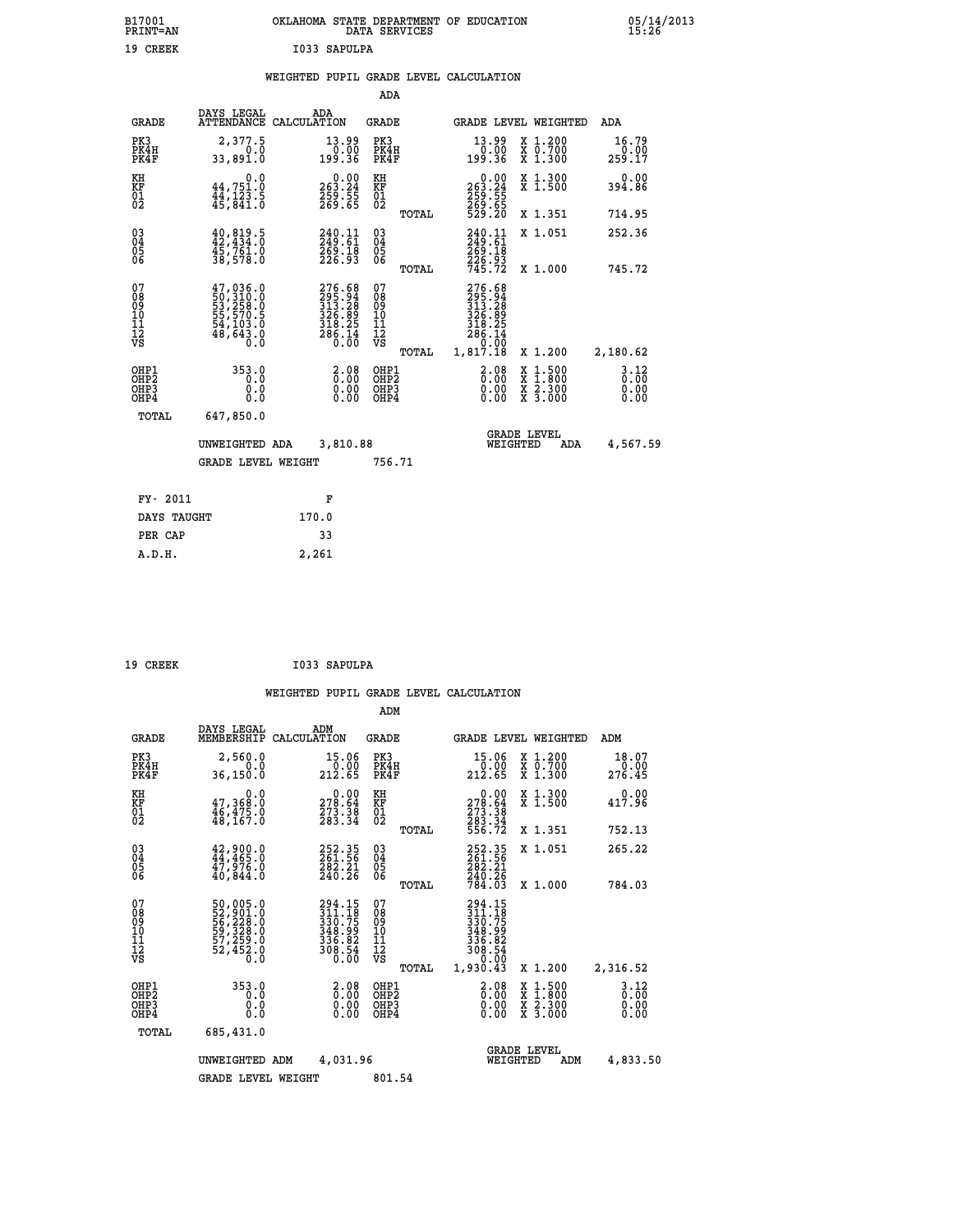| B17001<br>PRINT=AN                             |                                                                               | OKLAHOMA STATE DEPARTMENT OF EDUCATION                                                                                                                                                                                                                                                                                                                                                                                                                                                                                          | DATA SERVICES                                      |                                                                                                                                                                                                                                                     |                                                                                          | $05/14/2013$<br>15:26 |  |
|------------------------------------------------|-------------------------------------------------------------------------------|---------------------------------------------------------------------------------------------------------------------------------------------------------------------------------------------------------------------------------------------------------------------------------------------------------------------------------------------------------------------------------------------------------------------------------------------------------------------------------------------------------------------------------|----------------------------------------------------|-----------------------------------------------------------------------------------------------------------------------------------------------------------------------------------------------------------------------------------------------------|------------------------------------------------------------------------------------------|-----------------------|--|
| 19 CREEK                                       |                                                                               | 1039 DRUMRIGHT                                                                                                                                                                                                                                                                                                                                                                                                                                                                                                                  |                                                    |                                                                                                                                                                                                                                                     |                                                                                          |                       |  |
|                                                |                                                                               | WEIGHTED PUPIL GRADE LEVEL CALCULATION                                                                                                                                                                                                                                                                                                                                                                                                                                                                                          |                                                    |                                                                                                                                                                                                                                                     |                                                                                          |                       |  |
|                                                |                                                                               |                                                                                                                                                                                                                                                                                                                                                                                                                                                                                                                                 | ADA                                                |                                                                                                                                                                                                                                                     |                                                                                          |                       |  |
| <b>GRADE</b>                                   | DAYS LEGAL<br>ATTENDANCE CALCULATION                                          | <b>ADA</b>                                                                                                                                                                                                                                                                                                                                                                                                                                                                                                                      | <b>GRADE</b>                                       | GRADE LEVEL WEIGHTED                                                                                                                                                                                                                                |                                                                                          | ADA                   |  |
| PK3<br>PK4H<br>PK4F                            | 317.5<br>0.0<br>6,648.5                                                       | 2.12<br>$\substack{\textcolor{red}{\textbf{0}}\textcolor{black}{\textbf{:}}\textcolor{red}{\textbf{00}}\textcolor{black}{\textbf{0}}\textcolor{red}{\textbf{0}}\textcolor{red}{\textbf{1}}\textcolor{red}{\textbf{1}}\textcolor{red}{\textbf{2}}\textcolor{red}{\textbf{1}}\textcolor{red}{\textbf{44}}\textcolor{red}{\textbf{1}}\textcolor{red}{\textbf{32}}\textcolor{red}{\textbf{1}}\textcolor{red}{\textbf{1}}\textcolor{red}{\textbf{1}}\textcolor{red}{\textbf{1}}\textcolor{red}{\textbf{1}}\textcolor{red}{\textbf{1$ | PK3<br>PK4H<br>PK4F                                | 2.12<br>$\begin{smallmatrix} 0.000 0.001 0.001 0.001 0.001 0.001 0.001 0.001 0.001 0.001 0.001 0.001 0.001 0.001 0.001 0.001 0.001 0.001 0.001 0.001 0.001 0.001 0.001 0.001 0.001 0.001 0.001 0.001 0.001 0.001 0.001 0.001 0.001 0.001 0.001 0.0$ | X 1.200<br>X 0.700<br>X 1.300                                                            | 2.54<br>0.00<br>57.62 |  |
| KH<br>KF<br>01<br>02                           | 0.0<br>$\frac{6}{5}, \frac{412}{241}$ $\frac{5}{5}, \frac{794}{794}$          | $\begin{smallmatrix} 0.00\\ 42.75\\ 34.94\\ 38.63 \end{smallmatrix}$                                                                                                                                                                                                                                                                                                                                                                                                                                                            | KH<br>KF<br>01<br>02                               | $\begin{smallmatrix} 0.00\\ 42.75\\ 34.94\\ 38.63\\ 73.57 \end{smallmatrix}$                                                                                                                                                                        | X 1.300<br>X 1.500                                                                       | 0.00<br>64.13         |  |
|                                                |                                                                               |                                                                                                                                                                                                                                                                                                                                                                                                                                                                                                                                 | <b>TOTAL</b>                                       |                                                                                                                                                                                                                                                     | X 1.351                                                                                  | 99.39                 |  |
| $\substack{03 \\ 04}$<br>$\substack{05 \\ 06}$ | $\begin{smallmatrix} 5,720.0\\ 8,002.0\\ 6,915.0\\ 7,812.5 \end{smallmatrix}$ | $\begin{smallmatrix} 38.13\ 53.35\ 46.10\ 52.08 \end{smallmatrix}$                                                                                                                                                                                                                                                                                                                                                                                                                                                              | $\begin{matrix} 03 \\ 04 \\ 05 \\ 06 \end{matrix}$ | 38.13<br>53.35<br>46.10<br>52.08<br>151.53                                                                                                                                                                                                          | X 1.051                                                                                  | 40.07                 |  |
|                                                |                                                                               |                                                                                                                                                                                                                                                                                                                                                                                                                                                                                                                                 | TOTAL                                              |                                                                                                                                                                                                                                                     | X 1.000                                                                                  | 151.53                |  |
| 078901112<br>00010112<br>VS                    | 5,771.5<br>7,169.5<br>4,926.5<br>5,966.5<br>5,816.0<br>6,816.0<br>5,051.5     | $38.48$<br>$47.80$<br>$32.84$<br>$39.78$<br>$45.44$<br>$33.68$<br>$0.00$                                                                                                                                                                                                                                                                                                                                                                                                                                                        | 07<br>08<br>09<br>11<br>11<br>12<br>VS<br>TOTAL    | 0.00<br>238.02                                                                                                                                                                                                                                      | X 1.200                                                                                  | 285.62                |  |
| OHP1<br>OHP2<br>OHP3<br>OHP4                   | 0.0<br>0.0<br>0.0                                                             | 0.00<br>0.00                                                                                                                                                                                                                                                                                                                                                                                                                                                                                                                    | OHP1<br>OHP2<br>OHP3<br>OHP4                       | 0.00<br>0.00<br>0.00                                                                                                                                                                                                                                | $\begin{smallmatrix} x & 1.500 \\ x & 1.800 \\ x & 2.300 \\ x & 3.000 \end{smallmatrix}$ | 0.00<br>0.00<br>0.00  |  |
| <b>TOTAL</b>                                   | 88,564.5                                                                      |                                                                                                                                                                                                                                                                                                                                                                                                                                                                                                                                 |                                                    |                                                                                                                                                                                                                                                     |                                                                                          |                       |  |
|                                                | UNWEIGHTED ADA                                                                | 590.44                                                                                                                                                                                                                                                                                                                                                                                                                                                                                                                          |                                                    | <b>GRADE LEVEL</b><br>WEIGHTED                                                                                                                                                                                                                      | ADA                                                                                      | 700.90                |  |
|                                                | <b>GRADE LEVEL WEIGHT</b>                                                     |                                                                                                                                                                                                                                                                                                                                                                                                                                                                                                                                 | 110.46                                             |                                                                                                                                                                                                                                                     |                                                                                          |                       |  |
| FY- 2011                                       |                                                                               | F                                                                                                                                                                                                                                                                                                                                                                                                                                                                                                                               |                                                    |                                                                                                                                                                                                                                                     |                                                                                          |                       |  |
| DAYS TAUGHT                                    |                                                                               | 150.0                                                                                                                                                                                                                                                                                                                                                                                                                                                                                                                           |                                                    |                                                                                                                                                                                                                                                     |                                                                                          |                       |  |
|                                                |                                                                               |                                                                                                                                                                                                                                                                                                                                                                                                                                                                                                                                 |                                                    |                                                                                                                                                                                                                                                     |                                                                                          |                       |  |

| PER CAP | 53  |
|---------|-----|
| A.D.H.  | 527 |
|         |     |

 **WEIGHTED PUPIL GRADE LEVEL CALCULATION ADM DAYS LEGAL ADM GRADE MEMBERSHIP CALCULATION GRADE GRADE LEVEL WEIGHTED ADM PK3 346.0 2.31 PK3 2.31 X 1.200 2.77 PK4H 0.0 0.00 PK4H 0.00 X 0.700 0.00 PK4F 7,316.0 48.77 PK4F 48.77 X 1.300 63.40 KH 0.0 0.00 KH 0.00 X 1.300 0.00 KF 6,939.0 46.26 KF 46.26 X 1.500 69.39 EXH**<br> **KF**<br> **01**<br> **5,639.0**<br> **5,639.0**<br> **5,194.0**<br> **5,194.0**<br> **5,194.0**<br> **5,194.0 02 6,194.0 41.29 02 41.29 TOTAL 78.88 X 1.351 106.57 03 6,008.0 40.05 03 40.05 X 1.051 42.09 04 8,394.0 55.96 04 55.96 05 7,282.0 48.55 05 48.55 06 8,078.0 53.85 06 53.85 TOTAL 158.36 X 1.000 158.36**  $\begin{array}{cccc} 07 & 5,982.0 & 39.88 & 07 & 39.88 \ 08 & 7,422.0 & 42.69 & 49.61 \ 09 & 5,338.0 & 35.59 & 09 & 42.55 \ 10 & 6,314.0 & 42.09 & 10 & 42.09 \ 11 & 7,352.0 & 49.31 & 11 & 49.01 \ 12 & 5,295.0 & 35.30 & 12 & 49.01 \ \hline \end{array}$ **39.88 07**<br> **39.88 07**<br> **39.88**<br> **42.09 10**<br> **42.09 10**<br> **42.09 11**<br> **42.09**<br> **42.09**<br> **42.09**<br> **42.09**<br> **42.09**<br> **42.09**<br> **42.09**<br> **42.09**<br> **42.09**<br> **42.09**<br> **42.09**<br> **42.09**<br> **42.09**<br> **42.09**<br> **42.09**<br> **42.09**<br> **42.09**<br>  **OHP1 0.0 0.00 OHP1 0.00 X 1.500 0.00 OHP2 0.0 0.00 OHP2 0.00 X 1.800 0.00 OHP3 0.0 0.00 OHP3 0.00 X 2.300 0.00 OHP4 0.0 0.00 OHP4 0.00 X 3.000 0.00 TOTAL 93,919.0 GRADE LEVEL UNWEIGHTED ADM 626.11 WEIGHTED ADM 744.36** GRADE LEVEL WEIGHT 118.25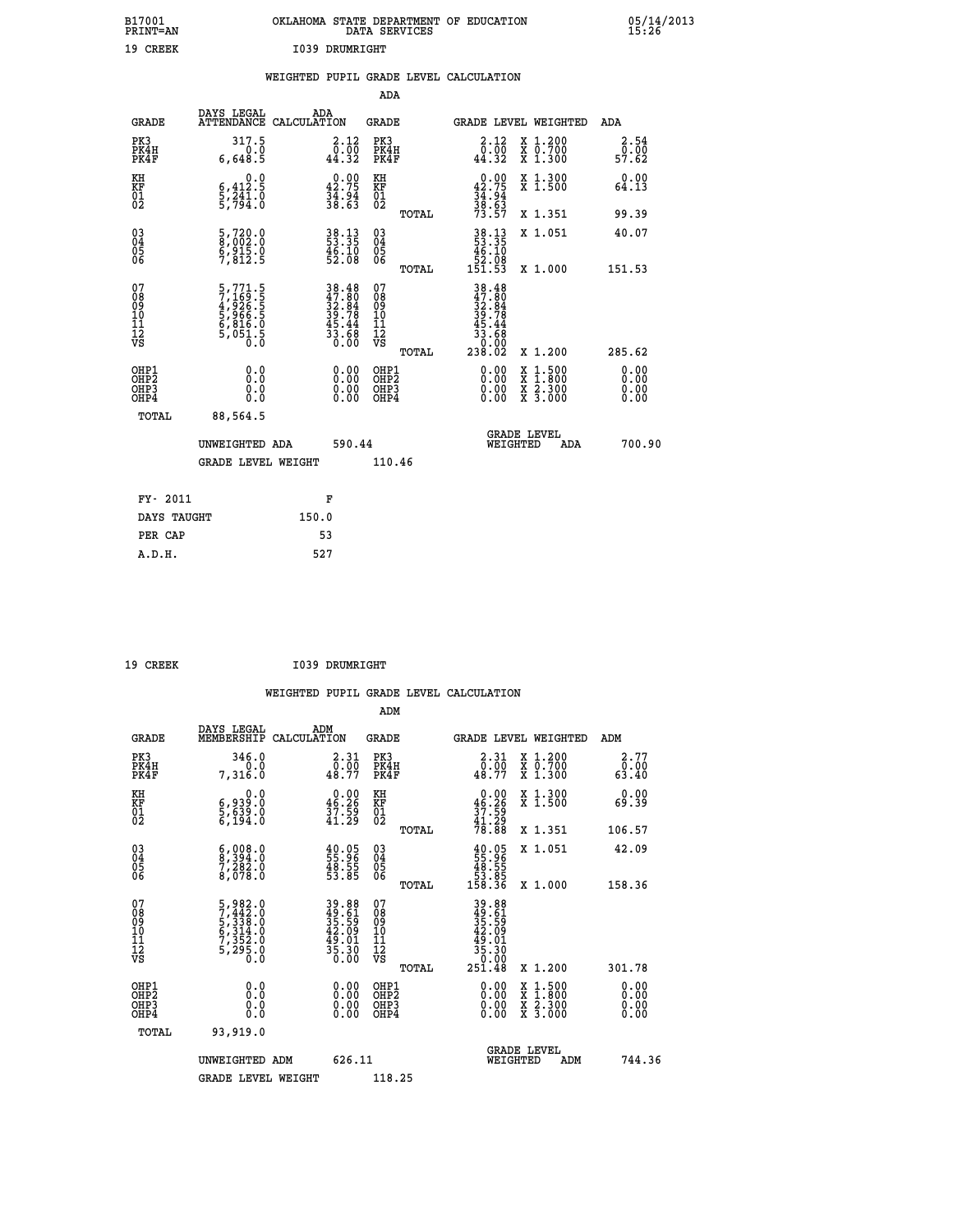|  | OKLAHOMA STATE DEPARTMENT OF EDUCATION<br>DATA SERVICES |  |
|--|---------------------------------------------------------|--|
|  | COUNTY TOTALS                                           |  |

|  |  | WEIGHTED PUPIL GRADE LEVEL CALCULATION |
|--|--|----------------------------------------|
|  |  |                                        |

|                                                                    |                                                                                                                           |                                                                  | ADA                                            |       |                                                                               |          |                                                                                                  |                               |
|--------------------------------------------------------------------|---------------------------------------------------------------------------------------------------------------------------|------------------------------------------------------------------|------------------------------------------------|-------|-------------------------------------------------------------------------------|----------|--------------------------------------------------------------------------------------------------|-------------------------------|
| <b>GRADE</b>                                                       | DAYS LEGAL<br><b>ATTENDANCE</b>                                                                                           | ADA<br>CALCULATION                                               | <b>GRADE</b>                                   |       |                                                                               |          | GRADE LEVEL WEIGHTED                                                                             | <b>ADA</b>                    |
| PK3<br>PK4H<br>PK4F                                                | 5,020.0<br>9,967.0<br>111,210.5                                                                                           | 29.77<br>00.85<br>85.866                                         | PK3<br>PK4H<br>PK4F                            |       | 77.29<br>58.99<br>668.58                                                      |          | X 1.200<br>X 0.700<br>X 1.300                                                                    | 35.73<br>41.29<br>869.16      |
| KH<br><b>KF</b><br>01<br>02                                        | $0.0$<br>154,389.5<br>146,804.5<br>158,262.0                                                                              | $924.78$<br>$879.60$<br>$879.60$<br>$947.10$                     | KH<br>KF<br>01<br>02                           |       | 0.00<br>924.78<br>879.60<br>947.10<br>1,826.70                                |          | X 1.300<br>X 1.500                                                                               | 0.00<br>1,387.21              |
|                                                                    |                                                                                                                           |                                                                  |                                                | TOTAL |                                                                               |          | X 1.351                                                                                          | 2,467.86                      |
| $\begin{smallmatrix} 03 \\[-4pt] 04 \end{smallmatrix}$<br>Ŏ5<br>06 | 148,970.0<br>147,935.5<br>158,007.5<br>142,758.0                                                                          | 892.29<br>887.14<br>945.60<br>855.69                             | $\substack{03 \\ 04}$<br>$\substack{05 \\ 06}$ |       | 892.29<br>887.14<br>03.348<br>85.58<br>88.43,2                                |          | X 1.051                                                                                          | 3,626.22                      |
|                                                                    |                                                                                                                           |                                                                  |                                                | TOTAL |                                                                               |          | X 1.000                                                                                          | 2,688.43                      |
| 07<br>08<br>09<br>11<br>11<br>12<br>VS                             | $\begin{smallmatrix} 152, 690.5\\ 153, 301.5\\ 143, 407.0\\ 143, 856.5\\ 134, 197.0\\ 127, 216.0\\ 0.0 \end{smallmatrix}$ | 913.90<br>917.48<br>856.39<br>858.62<br>803.86<br>902.88<br>0.00 | 07<br>089<br>101<br>111<br>VS                  |       | 913.90<br>917.48<br>856:39<br>858:62<br>803:86<br>762:88<br>0ً.0°<br>5,113.13 |          |                                                                                                  |                               |
|                                                                    |                                                                                                                           |                                                                  |                                                | TOTAL |                                                                               |          | X 1.200                                                                                          | 6,135.75                      |
| OHP1<br>OHP2<br>OHP3<br>OHP4                                       | 3,179.5<br>0.0<br>0.0<br>0.0                                                                                              | 18.63<br>0.00<br>0.00                                            | OHP1<br>OHP <sub>2</sub><br>OHP3<br>OHP4       |       | $18.63$<br>$0.00$<br>0.00<br>0.00                                             |          | $\begin{smallmatrix} x & 1 & 500 \\ x & 1 & 800 \\ x & 2 & 300 \\ x & 3 & 000 \end{smallmatrix}$ | 27.95<br>0.00<br>0.00<br>0.00 |
| TOTAL                                                              | 2,041,172.5                                                                                                               |                                                                  |                                                |       |                                                                               |          |                                                                                                  |                               |
|                                                                    | UNWEIGHTED ADA                                                                                                            | 12,221.30                                                        |                                                |       |                                                                               | WEIGHTED | <b>GRADE LEVEL</b><br>ADA                                                                        | 14,591.17                     |
|                                                                    | <b>GRADE LEVEL WEIGHT</b>                                                                                                 |                                                                  | 2,369.87                                       |       |                                                                               |          |                                                                                                  |                               |
|                                                                    |                                                                                                                           |                                                                  |                                                |       |                                                                               |          |                                                                                                  |                               |
| FY- 2011                                                           |                                                                                                                           | F                                                                |                                                |       |                                                                               |          |                                                                                                  |                               |
| DAYS TAUGHT                                                        |                                                                                                                           | 2,459.0                                                          |                                                |       |                                                                               |          |                                                                                                  |                               |

**PER CAP** 844  **A.D.H. 8,588**

B17001<br>PRINT=AN<br>CREEK

**CREEK COUNTY TOTALS** 

|                                           |                                                                                   |                                                                  | ADM                                             |                                                                              |                                                                                                  |                               |
|-------------------------------------------|-----------------------------------------------------------------------------------|------------------------------------------------------------------|-------------------------------------------------|------------------------------------------------------------------------------|--------------------------------------------------------------------------------------------------|-------------------------------|
| <b>GRADE</b>                              | DAYS LEGAL<br>MEMBERSHIP                                                          | ADM<br>CALCULATION                                               | <b>GRADE</b>                                    | GRADE LEVEL WEIGHTED                                                         |                                                                                                  | ADM                           |
| PK3<br>PK4H<br>PK4F                       | 5, 293.0<br>11, 122.0<br>120,599.0                                                | 31.40<br>65.82<br>724.98                                         | PK3<br>PK4H<br>PK4F                             | $31.40$<br>$65.82$<br>$724.98$                                               | X 1.200<br>X 0.700<br>X 1.300                                                                    | 35.73<br>46.07<br>942.48      |
| KH<br>KF<br>01<br>02                      | 0.0<br>165,077.0<br>155,487.0<br>166,851.0                                        | 0.00<br>88.889<br>931.65<br>998.56                               | KH<br>KF<br>01<br>02                            | 0.00<br>988.88<br>831.65<br>831.56<br>1,930.21                               | X 1.300<br>X 1.500                                                                               | 0.00<br>1,483.35              |
|                                           |                                                                                   |                                                                  | TOTAL                                           |                                                                              | X 1.351                                                                                          | 2,607.73                      |
| 03<br>04<br>05<br>06                      | 156,705.0<br>165,785.0<br>150, 111.0                                              | 938.59<br>930.83<br>992.17<br>899.61                             | $\substack{03 \\ 04}$<br>05                     | 938.59<br>930.83<br>992.17                                                   | X 1.051                                                                                          | 986.47                        |
|                                           |                                                                                   |                                                                  | TOTAL                                           | 899.7<br>2,822.61                                                            | X 1.000                                                                                          | 2,822.61                      |
| 07<br>08<br>09<br>11<br>11<br>12<br>VS    | 161,576.0<br>162,214.0<br>153,086.0<br>154,025.0<br>142,914.0<br>136,820.0<br>0.0 | 966.85<br>970.72<br>914.15<br>919.12<br>856.14<br>820.26<br>0.00 | 07<br>08<br>09<br>11<br>11<br>12<br>VS<br>TOTAL | 966.85<br>970.72<br>914.15<br>919.12<br>856.14<br>820.26<br>0.00<br>5,447.24 | X 1.200                                                                                          | 6,536.69                      |
| OHP1<br>OH <sub>P</sub> 2<br>OHP3<br>OHP4 | 3,317.0<br>0.0<br>0.0<br>Ŏ.Ŏ                                                      | 19.42<br>0.00<br>0.00<br>0.00                                    | OHP1<br>OH <sub>P</sub> 2<br>OHP3<br>OHP4       | 19.42<br>0.00<br>0.00<br>0.00                                                | $\begin{smallmatrix} x & 1 & 500 \\ x & 1 & 800 \\ x & 2 & 300 \\ x & 3 & 000 \end{smallmatrix}$ | 29.13<br>0.00<br>0.00<br>0.00 |
| TOTAL                                     | 2,166,199.0                                                                       |                                                                  |                                                 |                                                                              |                                                                                                  |                               |
|                                           | UNWEIGHTED ADM                                                                    | 12,969.15                                                        |                                                 | <b>GRADE LEVEL</b><br>WEIGHTED                                               | ADM                                                                                              | 15,492.21                     |
|                                           | <b>GRADE LEVEL WEIGHT</b>                                                         |                                                                  | 2,523.06                                        |                                                                              |                                                                                                  |                               |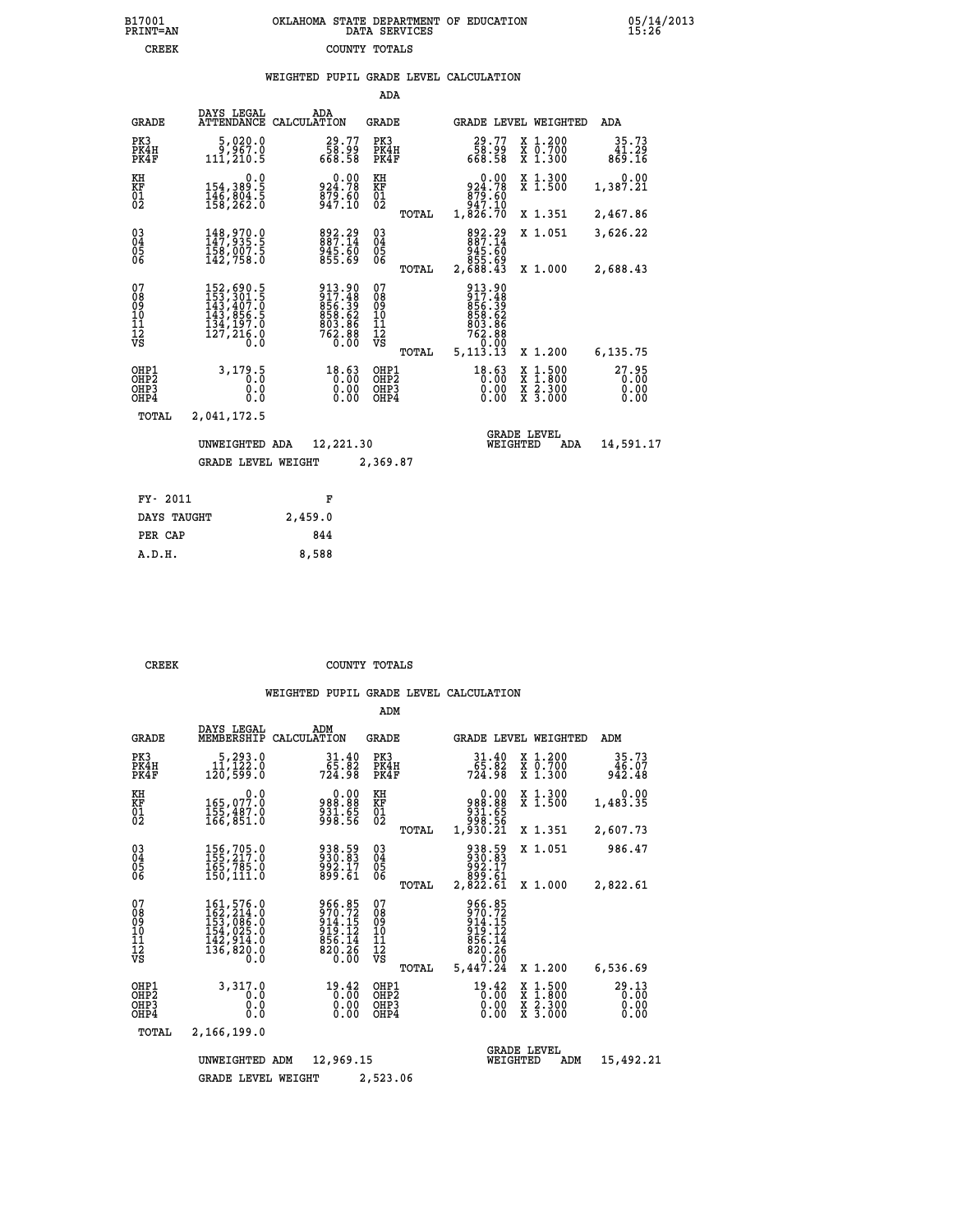# **B17001 OKLAHOMA STATE DEPARTMENT OF EDUCATION 05/14/2013 PRINT=AN DATA SERVICES 15:26 20 CUSTER I005 ARAPAHO-BUTLER**

|                                                                    |                                                                                                                                                                                                        |                               |                                                                                      |                                                 | WEIGHTED PUPIL GRADE LEVEL CALCULATION                                                                                                                                                                                                                                         |                                          |                              |
|--------------------------------------------------------------------|--------------------------------------------------------------------------------------------------------------------------------------------------------------------------------------------------------|-------------------------------|--------------------------------------------------------------------------------------|-------------------------------------------------|--------------------------------------------------------------------------------------------------------------------------------------------------------------------------------------------------------------------------------------------------------------------------------|------------------------------------------|------------------------------|
|                                                                    |                                                                                                                                                                                                        |                               |                                                                                      | <b>ADA</b>                                      |                                                                                                                                                                                                                                                                                |                                          |                              |
| <b>GRADE</b>                                                       | DAYS LEGAL                                                                                                                                                                                             | ADA<br>ATTENDANCE CALCULATION |                                                                                      | GRADE                                           | GRADE LEVEL WEIGHTED                                                                                                                                                                                                                                                           |                                          | ADA                          |
| PK3<br>PK4H<br>PK4F                                                | 6, 245.0                                                                                                                                                                                               | 0.0<br>0.0                    | $\begin{smallmatrix} 0.00\\ 0.00\\ 35.69 \end{smallmatrix}$                          | PK3<br>PK4H<br>PK4F                             | 0.00<br>35.69                                                                                                                                                                                                                                                                  | X 1.200<br>X 0.700<br>X 1.300            | 0.00<br>0.00<br>46.40        |
| KH<br>KF<br>01<br>02                                               | $\frac{4}{4}, \frac{709}{698}$ .0<br>$\frac{4}{4}, \frac{598}{344}$ .0                                                                                                                                 | 0.0                           | $\begin{smallmatrix} 0.00\\ 26.91\\ 26.85\\ 24.82 \end{smallmatrix}$                 | KH<br>KF<br>01<br>02                            | $\begin{smallmatrix} 0.00\\ 26.91\\ 26.85\\ 24.82\\ 51.67 \end{smallmatrix}$                                                                                                                                                                                                   | X 1.300<br>X 1.500                       | 0.00<br>40.37                |
|                                                                    |                                                                                                                                                                                                        |                               |                                                                                      | TOTAL                                           |                                                                                                                                                                                                                                                                                | X 1.351                                  | 69.81                        |
| $\begin{smallmatrix} 03 \\[-4pt] 04 \end{smallmatrix}$<br>Ŏ5<br>06 | $\frac{3}{4}, \frac{594}{920}.0\\ \frac{3}{3}, \frac{851}{900}.5$                                                                                                                                      |                               | $20.54$<br>$28.11$<br>22.01                                                          | $^{03}_{04}$<br>05<br>06                        | $\frac{20.54}{28.11}$                                                                                                                                                                                                                                                          | X 1.051                                  | 21.59                        |
|                                                                    |                                                                                                                                                                                                        |                               | $\bar{2}\bar{4}$ .04                                                                 | TOTAL                                           | $\frac{24}{74}.04$                                                                                                                                                                                                                                                             | X 1.000                                  | 74.16                        |
| 07<br>08<br>09<br>11<br>11<br>12<br>VS                             | $\begin{smallmatrix} 3\,,\,687\,. \ 2\,,\,703\,. \ 5\, \\ 2\,,\,703\,. \ 5\, \\ 3\,,\,840\,. \ 0\, \\ 4\,,\,287\,. \ 0\, \\ 3\,,\,869\,. \ 5\, \\ 3\,,\,400\,. \ 5\, \\ 0\, .\, 0\, \end{smallmatrix}$ |                               | $21.07$<br>$15.45$<br>$21.94$<br>$24.50$<br>$22.11$<br>$\frac{1}{0}$ : $\frac{1}{0}$ | 07<br>08<br>09<br>11<br>11<br>12<br>VS<br>TOTAL | 21.07<br>$\begin{smallmatrix} 215.45\ 21.94\ 24.50\ 22.11\ 19.43\ 0.00\ 124.50 \end{smallmatrix}$                                                                                                                                                                              | X 1.200                                  | 149.40                       |
| OHP1<br>OH <sub>P</sub> 2<br>OHP3<br>OHP4                          |                                                                                                                                                                                                        | 0.0<br>0.0<br>0.0             | $\begin{smallmatrix} 0.00 \ 0.00 \ 0.00 \ 0.00 \end{smallmatrix}$                    | OHP1<br>OHP <sub>2</sub><br>OHP3<br>OHP4        | $\begin{smallmatrix} 0.00 & 0.00 & 0.00 & 0.00 & 0.00 & 0.00 & 0.00 & 0.00 & 0.00 & 0.00 & 0.00 & 0.00 & 0.00 & 0.00 & 0.00 & 0.00 & 0.00 & 0.00 & 0.00 & 0.00 & 0.00 & 0.00 & 0.00 & 0.00 & 0.00 & 0.00 & 0.00 & 0.00 & 0.00 & 0.00 & 0.00 & 0.00 & 0.00 & 0.00 & 0.00 & 0.0$ | X 1:500<br>X 1:800<br>X 2:300<br>X 3:000 | 0.00<br>0.00<br>0.00<br>0.00 |
|                                                                    | TOTAL<br>58,356.0                                                                                                                                                                                      |                               |                                                                                      |                                                 |                                                                                                                                                                                                                                                                                |                                          |                              |
|                                                                    | UNWEIGHTED ADA                                                                                                                                                                                         |                               | 333.47                                                                               |                                                 | <b>GRADE LEVEL</b><br>WEIGHTED                                                                                                                                                                                                                                                 | <b>ADA</b>                               | 401.73                       |
|                                                                    |                                                                                                                                                                                                        | <b>GRADE LEVEL WEIGHT</b>     |                                                                                      | 68.26                                           |                                                                                                                                                                                                                                                                                |                                          |                              |
|                                                                    | FY- 2011                                                                                                                                                                                               | F                             |                                                                                      |                                                 |                                                                                                                                                                                                                                                                                |                                          |                              |
|                                                                    | DAYS TAUGHT                                                                                                                                                                                            | 175.0                         |                                                                                      |                                                 |                                                                                                                                                                                                                                                                                |                                          |                              |
|                                                                    | PER CAP                                                                                                                                                                                                | 114                           |                                                                                      |                                                 |                                                                                                                                                                                                                                                                                |                                          |                              |

 **A.D.H. 227**

 **20 CUSTER I005 ARAPAHO-BUTLER**

|                                          |                                                                                                                                                                  |                                                                                       | ADM                                                 |                                                                                                        |                                          |                       |
|------------------------------------------|------------------------------------------------------------------------------------------------------------------------------------------------------------------|---------------------------------------------------------------------------------------|-----------------------------------------------------|--------------------------------------------------------------------------------------------------------|------------------------------------------|-----------------------|
| <b>GRADE</b>                             | DAYS LEGAL<br>MEMBERSHIP                                                                                                                                         | ADM<br>CALCULATION                                                                    | <b>GRADE</b>                                        |                                                                                                        | GRADE LEVEL WEIGHTED                     | ADM                   |
| PK3<br>PK4H<br>PK4F                      | 0.0<br>ة:ة<br>6.529.0                                                                                                                                            | $\begin{smallmatrix} 0.00\\ 0.00\\ 37.31 \end{smallmatrix}$                           | PK3<br>PK4H<br>PK4F                                 | $\begin{smallmatrix} 0.00\\ 0.00\\ 37.31 \end{smallmatrix}$                                            | X 1.200<br>X 0.700<br>X 1.300            | 0.00<br>0.00<br>48.50 |
| KH<br>KF<br>01<br>02                     | 0.0<br>4,949:0<br>4,896:0<br>4,535:0                                                                                                                             | $\begin{smallmatrix} 0.00\\ 28.28\\ 27.98\\ 25.91 \end{smallmatrix}$                  | KH<br>KF<br>01<br>02                                | $\begin{smallmatrix} 0.00\\ 28.28\\ 27.98\\ 25.91\\ 53.89 \end{smallmatrix}$                           | X 1.300<br>X 1.500                       | 0.00<br>42.42         |
|                                          |                                                                                                                                                                  |                                                                                       | TOTAL                                               |                                                                                                        | X 1.351                                  | 72.81                 |
| 03<br>04<br>05<br>06                     | 3,693.0<br>5,075.0<br>3,942.0<br>4,356.0                                                                                                                         | $\begin{smallmatrix} 21\cdot 10\\29\cdot 00\\22\cdot 53\\24\cdot 89\end{smallmatrix}$ | $\begin{array}{c} 03 \\ 04 \\ 05 \\ 06 \end{array}$ | $\begin{smallmatrix} 21\cdot 10\\ 29\cdot 00\\ 22\cdot 53\\ 24\cdot 89\\ 76\cdot 42 \end{smallmatrix}$ | X 1.051                                  | 22.18                 |
|                                          |                                                                                                                                                                  |                                                                                       | TOTAL                                               |                                                                                                        | X 1.000                                  | 76.42                 |
| 07<br>08<br>09<br>101<br>112<br>VS       | $\begin{smallmatrix} 3\,,\,821\,.\,0\\ 2\,,\,767\,. \,0\\ 3\,,\,978\,. \,0\\ 4\,,\,473\,. \,0\\ 4\,,\,032\,. \,0\\ 3\,,\,673\,. \,0\\ 0\,. \,0\end{smallmatrix}$ | $21.83\n15.81\n22.73\n25.56\n23.04\n20.99\n0.00$                                      | 07<br>08<br>09<br>11<br>11<br>12<br>VS              | $\begin{smallmatrix} 21.83\ 15.81\ 22.73\ 23.56\ 23.564\ 20.909\ 0.006\ 129.96\ \end{smallmatrix}$     |                                          |                       |
|                                          |                                                                                                                                                                  |                                                                                       | TOTAL                                               |                                                                                                        | X 1.200                                  | 155.95                |
| OHP1<br>OHP2<br>OHP <sub>3</sub><br>OHP4 | 0.0<br>$\begin{smallmatrix} 0.0 & 0 \ 0.0 & 0 \end{smallmatrix}$                                                                                                 |                                                                                       | OHP1<br>OHP2<br>OHP <sub>3</sub>                    | $0.00$<br>$0.00$<br>0.00                                                                               | X 1:500<br>X 1:800<br>X 2:300<br>X 3:000 | 0.00<br>0.00<br>0.00  |
| TOTAL                                    | 60,719.0                                                                                                                                                         |                                                                                       |                                                     |                                                                                                        |                                          |                       |
|                                          | UNWEIGHTED<br>ADM                                                                                                                                                | 346.96                                                                                |                                                     |                                                                                                        | GRADE LEVEL<br>WEIGHTED<br>ADM           | 418.28                |
|                                          | <b>GRADE LEVEL WEIGHT</b>                                                                                                                                        |                                                                                       | 71.32                                               |                                                                                                        |                                          |                       |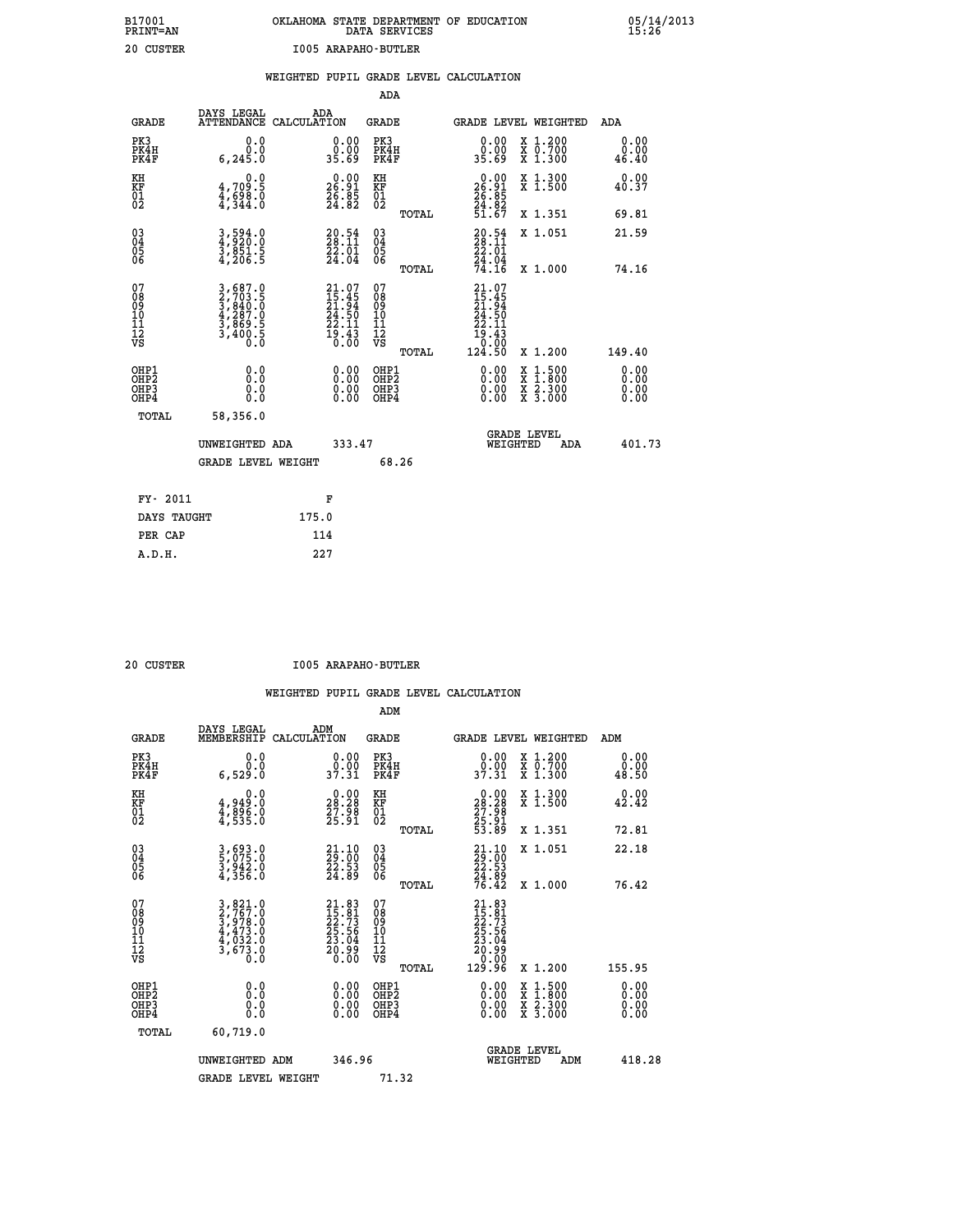|                                                                   |                                                                                                                      |                                                                          | ADA                                       |       |                                                                                 |                                          |                              |
|-------------------------------------------------------------------|----------------------------------------------------------------------------------------------------------------------|--------------------------------------------------------------------------|-------------------------------------------|-------|---------------------------------------------------------------------------------|------------------------------------------|------------------------------|
| <b>GRADE</b>                                                      | DAYS LEGAL<br>ATTENDANCE CALCULATION                                                                                 | ADA                                                                      | <b>GRADE</b>                              |       |                                                                                 | <b>GRADE LEVEL WEIGHTED</b>              | ADA                          |
| PK3<br>PK4H<br>PK4F                                               | 0.0<br>0.0<br>5,793.5                                                                                                | $\begin{smallmatrix} 0.00\\ 0.00\\ 33.11 \end{smallmatrix}$              | PK3<br>PK4H<br>PK4F                       |       | $\begin{smallmatrix} 0.00\\ 0.00\\ 33.11 \end{smallmatrix}$                     | X 1.200<br>X 0.700<br>X 1.300            | 0.00<br>0.00<br>43.04        |
| KH<br><b>KF</b><br>01<br>02                                       | 0.0<br>4,767.5<br>4,910.0<br>6,340.5                                                                                 | 27.24<br>$\frac{56}{36}$ $\frac{56}{23}$                                 | KH<br>KF<br>01<br>02                      |       | 27.24<br>$\frac{26}{36}$ : $\frac{6}{36}$<br>64.29                              | X 1.300<br>X 1.500                       | 0.00<br>40.86                |
|                                                                   |                                                                                                                      |                                                                          |                                           | TOTAL |                                                                                 | X 1.351                                  | 86.86                        |
| $^{03}_{04}$<br>Ŏ5<br>06                                          | $\frac{4}{3}, \frac{347}{471}$ .<br>5, 106.5<br>3, 520.0                                                             | $24.84$<br>$19.84$<br>$29.18$<br>$20.11$                                 | $\substack{03 \\ 04}$<br>Ŏ5<br>06         | TOTAL | $24.84$<br>$19.84$<br>$29.18$<br>$20.11$<br>$69.13$                             | X 1.051<br>X 1.000                       | 26.11<br>69.13               |
| 07<br>08901112<br>1112<br>VS                                      | $\begin{smallmatrix}5, & 858.0\\6, & 956.0\\6, & 227.5\\7, & 711.5\\6, & 338.0\\5, & 879.0\\0. & 0\end{smallmatrix}$ | $33.47$<br>$39.75$<br>$35.59$<br>$44.07$<br>$36.22$<br>$33.59$<br>$0.00$ | 07<br>08<br>09<br>11<br>11<br>12<br>VS    |       | $33.47$<br>$39.759$<br>$35.597$<br>$44.072$<br>$36.222$<br>$33.590$<br>$222.69$ |                                          |                              |
|                                                                   |                                                                                                                      |                                                                          |                                           | TOTAL |                                                                                 | X 1.200                                  | 267.23                       |
| OHP1<br>OH <sub>P</sub> 2<br>OH <sub>P3</sub><br>OH <sub>P4</sub> | 0.0<br>0.0<br>0.0                                                                                                    | $\begin{smallmatrix} 0.00 \ 0.00 \ 0.00 \ 0.00 \end{smallmatrix}$        | OHP1<br>OH <sub>P</sub> 2<br>OHP3<br>OHP4 |       | 0.00<br>0.00<br>0.00                                                            | X 1:500<br>X 1:800<br>X 2:300<br>X 3:000 | 0.00<br>0.00<br>0.00<br>0.00 |
| TOTAL                                                             | 77,226.5                                                                                                             |                                                                          |                                           |       |                                                                                 |                                          |                              |
|                                                                   | UNWEIGHTED ADA                                                                                                       | 441.30                                                                   |                                           |       |                                                                                 | GRADE LEVEL<br>WEIGHTED<br>ADA           | 533.23                       |
|                                                                   | <b>GRADE LEVEL WEIGHT</b>                                                                                            |                                                                          |                                           | 91.93 |                                                                                 |                                          |                              |
| FY- 2011                                                          |                                                                                                                      | F                                                                        |                                           |       |                                                                                 |                                          |                              |
| DAYS TAUGHT                                                       |                                                                                                                      | 175.0                                                                    |                                           |       |                                                                                 |                                          |                              |
| PER CAP                                                           |                                                                                                                      | 143                                                                      |                                           |       |                                                                                 |                                          |                              |

 **A.D.H. 221**

 **ADM**

#### **20 CUSTER I007 THOMAS-FAY-CUSTER UNIFIED DIST**

| <b>GRADE</b>                                       | DAYS LEGAL<br>MEMBERSHIP                                                            | ADM<br>CALCULATION                                                                        | <b>GRADE</b>                           |       |                                                                                                               | <b>GRADE LEVEL WEIGHTED</b>                                               | ADM                   |        |
|----------------------------------------------------|-------------------------------------------------------------------------------------|-------------------------------------------------------------------------------------------|----------------------------------------|-------|---------------------------------------------------------------------------------------------------------------|---------------------------------------------------------------------------|-----------------------|--------|
| PK3<br>PK4H<br>PK4F                                | 0.000<br>6, 267.0                                                                   | 0.00<br>35.81                                                                             | PK3<br>PK4H<br>PK4F                    |       | $\begin{smallmatrix} 0.00\\ 0.00\\ 35.81 \end{smallmatrix}$                                                   | $\begin{smallmatrix} x & 1.200 \\ x & 0.700 \end{smallmatrix}$<br>X 1.300 | 0.00<br>0.00<br>46.55 |        |
| KH<br>KF<br>01<br>02                               | 0.0<br>4,970.0<br>5,116.0<br>6,565.0                                                | $\begin{smallmatrix} 0.00\\ 28.40\\ 29.23\\ 37.51 \end{smallmatrix}$                      | KH<br>KF<br>01<br>02                   |       | $\begin{smallmatrix} 0.00\\28.40\\29.23\\37.51\\66.74 \end{smallmatrix}$                                      | X 1.300<br>X 1.500                                                        | 0.00<br>42.60         |        |
|                                                    |                                                                                     |                                                                                           |                                        | TOTAL |                                                                                                               | X 1.351                                                                   | 90.17                 |        |
| $\begin{matrix} 03 \\ 04 \\ 05 \\ 06 \end{matrix}$ | $\frac{4}{3}, \frac{512}{632}.0$<br>5, 332.0<br>3, 649.0                            | 25.78<br>20.75<br>30.47<br>20.85                                                          | 03<br>04<br>05<br>06                   |       | 25.78<br>20.75<br>30.47<br>20.85<br>72.07                                                                     | X 1.051                                                                   | 27.09                 |        |
|                                                    |                                                                                     |                                                                                           |                                        | TOTAL |                                                                                                               | X 1.000                                                                   | 72.07                 |        |
| 07<br>08<br>09<br>101<br>11<br>12<br>VS            | $5,065.0$<br>$7,264.0$<br>$6,527.0$<br>$7,992.0$<br>$6,615.0$<br>$6,152.0$<br>$0.0$ | $\begin{array}{r} 34.66 \\ 41.51 \\ 37.30 \\ 45.67 \\ 37.80 \\ 35.15 \\ 0.00 \end{array}$ | 07<br>08<br>09<br>11<br>11<br>12<br>VS | TOTAL | $\begin{array}{r} 34.66 \\ 41.51 \\ 37.30 \\ 45.67 \\ 45.67 \\ 37.80 \\ 36.15 \\ 36.15 \\ 232.09 \end{array}$ | X 1.200                                                                   | 278.51                |        |
| OHP1<br>OHP2<br>OH <sub>P3</sub><br>OHP4           | 0.0<br>0.000                                                                        | $0.00$<br>$0.00$<br>0.00                                                                  | OHP1<br>OHP2<br>OHP3<br>OHP4           |       |                                                                                                               | X 1:500<br>X 1:800<br>X 2:300<br>X 3:000                                  | 0.00<br>0.00<br>0.00  |        |
| TOTAL                                              | 80,658.0                                                                            |                                                                                           |                                        |       |                                                                                                               |                                                                           |                       |        |
|                                                    | UNWEIGHTED<br>ADM                                                                   | 460.89                                                                                    |                                        |       | WEIGHTED                                                                                                      | <b>GRADE LEVEL</b><br>ADM                                                 |                       | 556.99 |
|                                                    | <b>GRADE LEVEL WEIGHT</b>                                                           |                                                                                           | 96.10                                  |       |                                                                                                               |                                                                           |                       |        |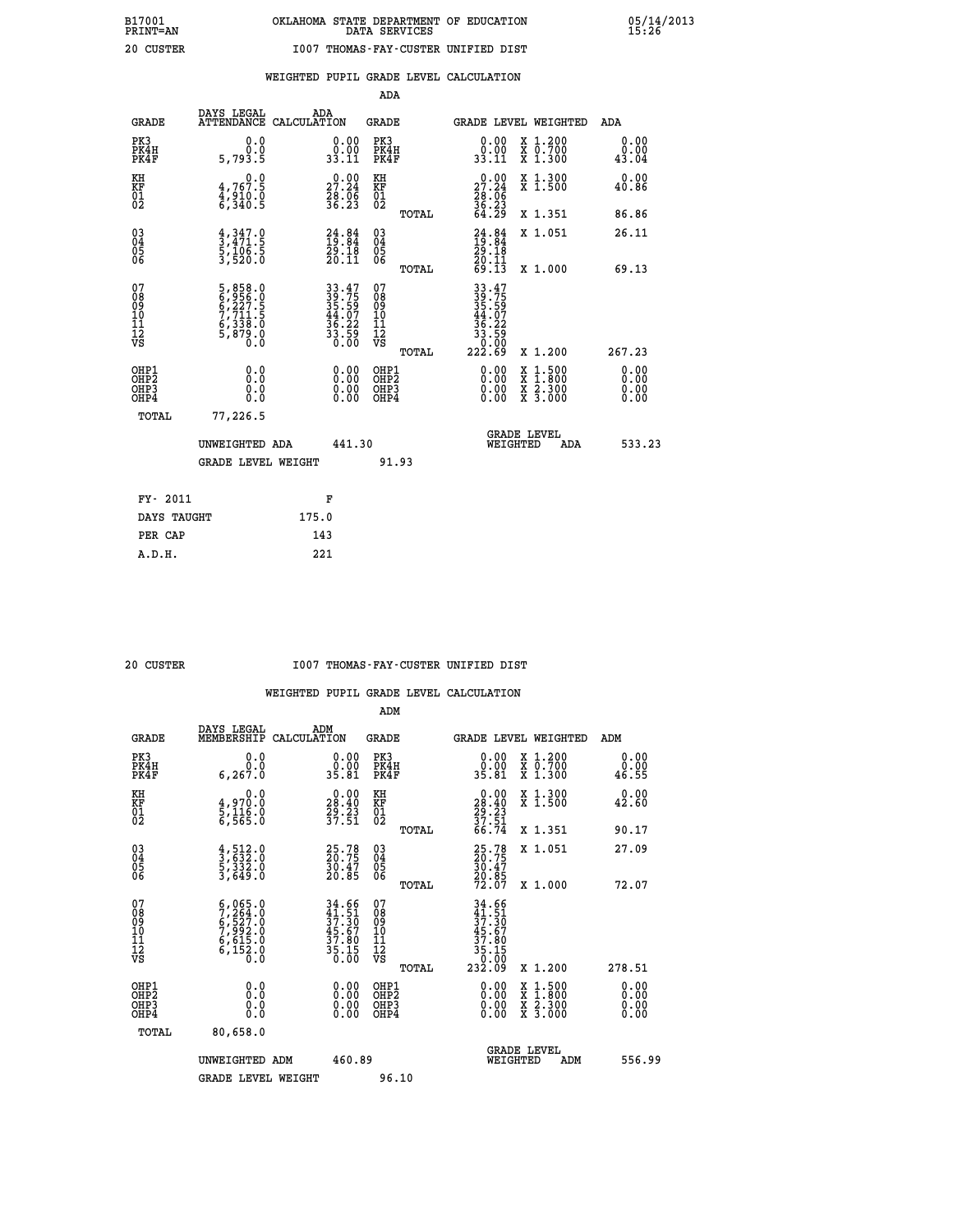| B17001<br><b>PRINT=AN</b> | OKLAHOMA STATE DEPARTMENT OF EDUCATION<br>DATA SERVICES |  |
|---------------------------|---------------------------------------------------------|--|
| 20 CUSTER                 | 1026 WEATHERFORD                                        |  |

|  |  | WEIGHTED PUPIL GRADE LEVEL CALCULATION |
|--|--|----------------------------------------|
|  |  |                                        |

|                                                                    |                                              |                                                                                                                                                                                     | ADA                                    |       |                                                                                                                                      |                                          |                              |
|--------------------------------------------------------------------|----------------------------------------------|-------------------------------------------------------------------------------------------------------------------------------------------------------------------------------------|----------------------------------------|-------|--------------------------------------------------------------------------------------------------------------------------------------|------------------------------------------|------------------------------|
| <b>GRADE</b>                                                       | DAYS LEGAL                                   | ADA<br>ATTENDANCE CALCULATION                                                                                                                                                       | <b>GRADE</b>                           |       |                                                                                                                                      | GRADE LEVEL WEIGHTED                     | ADA                          |
| PK3<br>PK4H<br>PK4F                                                | 642.0<br>19,800.0<br>4,019.0                 | $3.71$<br>$114.45$<br>$23.23$                                                                                                                                                       | PK3<br>PK4H<br>PK4F                    |       | $114.45$<br>$124.45$<br>$23.23$                                                                                                      | X 1.200<br>X 0.700<br>X 1.300            | 4.45<br>80.12<br>30.20       |
| KH<br>KF<br>01<br>02                                               | 0.0<br>25,617.5<br>22,155.0<br>24,738.5      | $\begin{smallmatrix} &0.00\\ 148.08\\ 128.06\\ 143.06\end{smallmatrix}$                                                                                                             | KH<br>KF<br>01<br>02                   |       | 0.00<br>148.08<br>$\frac{128}{143}$ :06<br>$\frac{271}{271}$ :06                                                                     | X 1.300<br>X 1.500                       | 0.00<br>222.12               |
|                                                                    |                                              |                                                                                                                                                                                     |                                        | TOTAL |                                                                                                                                      | X 1.351                                  | 366.20                       |
| $\begin{smallmatrix} 03 \\[-4pt] 04 \end{smallmatrix}$<br>Ŏ5<br>06 | 26,875.0<br>21,148.5<br>21,694.5<br>22,418.0 | $\begin{array}{c} 155\cdot 35\\ 122\cdot 25\\ 125\cdot 40\\ 129\cdot 58 \end{array}$                                                                                                | $\substack{03 \\ 04}$<br>Ŏ5<br>06      |       | $\begin{array}{c} 155\cdot 35\\ 122\cdot 25\\ 125\cdot 40\\ 129\cdot 58\\ 377\cdot 23 \end{array}$                                   | X 1.051                                  | 163.27                       |
|                                                                    |                                              |                                                                                                                                                                                     |                                        | TOTAL |                                                                                                                                      | X 1.000                                  | 377.23                       |
| 07<br>08<br>09<br>101<br>11<br>12<br>VS                            |                                              | $\begin{smallmatrix} 104.10\\108.21\\129.88\\129.74\\101.91 \end{smallmatrix}$<br>$\begin{array}{c}\n\textcolor{red}{\textbf{112.91}}\n\textcolor{red}{\textbf{5.91}}\n\end{array}$ | 07<br>08<br>09<br>11<br>11<br>12<br>VS |       | $\begin{smallmatrix} 104\cdot 10\\ 108\cdot 21\\ 129\cdot 88\\ 129\cdot 74\\ 101\cdot 91\\ 112\cdot 91\\ 0\cdot 00\end{smallmatrix}$ |                                          |                              |
|                                                                    |                                              |                                                                                                                                                                                     |                                        | TOTAL | 686.75                                                                                                                               | X 1.200                                  | 824.10                       |
| OHP1<br>OHP2<br>OH <sub>P3</sub><br>OHP4                           | 0.0<br>0.000                                 | 0.00<br>$\begin{smallmatrix} 0.00 \ 0.00 \end{smallmatrix}$                                                                                                                         | OHP1<br>OHP2<br>OHP <sub>3</sub>       |       | 0.00<br>0.00                                                                                                                         | X 1:500<br>X 1:800<br>X 2:300<br>X 3:000 | 0.00<br>0.00<br>0.00<br>0.00 |
| TOTAL                                                              | 307,917.5                                    |                                                                                                                                                                                     |                                        |       |                                                                                                                                      |                                          |                              |
|                                                                    | UNWEIGHTED ADA                               | 1,779.86                                                                                                                                                                            |                                        |       |                                                                                                                                      | <b>GRADE LEVEL</b><br>WEIGHTED<br>ADA    | 2,067.69                     |
|                                                                    | <b>GRADE LEVEL WEIGHT</b>                    |                                                                                                                                                                                     | 287.83                                 |       |                                                                                                                                      |                                          |                              |
| FY- 2011                                                           |                                              | F                                                                                                                                                                                   |                                        |       |                                                                                                                                      |                                          |                              |
| DAYS TAUGHT                                                        |                                              | 173.0                                                                                                                                                                               |                                        |       |                                                                                                                                      |                                          |                              |
| PER CAP                                                            |                                              | 53                                                                                                                                                                                  |                                        |       |                                                                                                                                      |                                          |                              |

| $0.0$ $\mu$ $\mu$ $\mu$ $\mu$ $\mu$ $\mu$ |  |
|-------------------------------------------|--|

 **A.D.H. 1,002**

 **B17001<br>PRINT=AN** 

 **20 CUSTER I026 WEATHERFORD**

|                                                       |                                                                                                                                                                                          |                                                                         |                          | ADM                                     |       |                                                                                                                                                      |                                |                                                                                                  |                               |
|-------------------------------------------------------|------------------------------------------------------------------------------------------------------------------------------------------------------------------------------------------|-------------------------------------------------------------------------|--------------------------|-----------------------------------------|-------|------------------------------------------------------------------------------------------------------------------------------------------------------|--------------------------------|--------------------------------------------------------------------------------------------------|-------------------------------|
| <b>GRADE</b>                                          | DAYS LEGAL<br>MEMBERSHIP                                                                                                                                                                 | ADM<br>CALCULATION                                                      |                          | <b>GRADE</b>                            |       |                                                                                                                                                      |                                | GRADE LEVEL WEIGHTED                                                                             | ADM                           |
| PK3<br>PK4H<br>PK4F                                   | 681.0<br>21, 116.0<br>4,396.0                                                                                                                                                            | 122.06<br>25.41                                                         | 3.94                     | PK3<br>PK4H<br>PK4F                     |       | 3.94<br>$12\overline{25.06}$<br>$25.41$                                                                                                              |                                | x 1.200<br>x 0.700<br>X 1.300                                                                    | 4.73<br>$\frac{85.44}{33.03}$ |
| KH<br>KF<br>01<br>02                                  | 0.0<br>27,100:0<br>23,167.0<br>25,548:0                                                                                                                                                  | $\begin{array}{c} 0.00 \\ 156.65 \\ 133.91 \\ 147.68 \end{array}$       |                          | KH<br>KF<br>01<br>02                    |       | $\begin{smallmatrix} &0.00\\ 156.65\\ 133.91\\ 147.68\\ 281.59\end{smallmatrix}$                                                                     |                                | X 1.300<br>X 1.500                                                                               | 0.00<br>234.98                |
|                                                       |                                                                                                                                                                                          |                                                                         |                          |                                         | TOTAL |                                                                                                                                                      |                                | X 1.351                                                                                          | 380.43                        |
| 03<br>04<br>05<br>06                                  | $27,752.0$<br>$22,542.0$<br>$22,542.0$<br>23,406.0                                                                                                                                       | $\begin{smallmatrix} 160.42\ 126.65\ 130.30\ 135.29 \end{smallmatrix}$  |                          | $^{03}_{04}$<br>05<br>06                |       | $160.42$<br>$126.65$<br>$130.30$<br>$135.29$<br>$392.24$                                                                                             |                                | X 1.051                                                                                          | 168.60                        |
|                                                       |                                                                                                                                                                                          |                                                                         |                          |                                         | TOTAL |                                                                                                                                                      |                                | X 1.000                                                                                          | 392.24                        |
| 07<br>08<br>09<br>101<br>112<br>VS                    | $\begin{smallmatrix} 18\,, & 895\,. & 0\\ 19\,, & 561\,. & 0\\ 23\,, & 689\,. & 0\\ 23\,, & 487\,. & 0\\ 18\,, & 788\,. & 0\\ 20\,, & 445\,. & 0\\ 0\,. & 0\,. & 0\,. \end{smallmatrix}$ | $109.22$<br>$113.07$<br>$136.93$<br>$135.76$<br>$\frac{108.60}{118.18}$ | 0.00                     | 07<br>08<br>09<br>101<br>11<br>12<br>VS | TOTAL | $\begin{smallmatrix} 109\cdot 22\\ 113\cdot 07\\ 136\cdot 93\\ 135\cdot 76\\ 108\cdot 60\\ 118\cdot 19\\ 1\cdot 0\cdot 0\end{smallmatrix}$<br>721.76 |                                | X 1.200                                                                                          | 866.11                        |
|                                                       |                                                                                                                                                                                          |                                                                         |                          |                                         |       |                                                                                                                                                      |                                |                                                                                                  |                               |
| OHP1<br>OH <sub>P</sub> 2<br>OH <sub>P3</sub><br>OHP4 | 0.0<br>0.000                                                                                                                                                                             |                                                                         | $0.00$<br>$0.00$<br>0.00 | OHP1<br>OHP2<br>OHP3<br>OHP4            |       | $0.00$<br>$0.00$<br>0.00                                                                                                                             |                                | $\begin{smallmatrix} x & 1 & 500 \\ x & 1 & 800 \\ x & 2 & 300 \\ x & 3 & 000 \end{smallmatrix}$ | 0.00<br>0.00<br>0.00<br>0.00  |
| TOTAL                                                 | 322,484.0                                                                                                                                                                                |                                                                         |                          |                                         |       |                                                                                                                                                      |                                |                                                                                                  |                               |
|                                                       | UNWEIGHTED ADM                                                                                                                                                                           |                                                                         | 1,864.07                 |                                         |       |                                                                                                                                                      | <b>GRADE LEVEL</b><br>WEIGHTED | 2,165.56                                                                                         |                               |
|                                                       | <b>GRADE LEVEL WEIGHT</b>                                                                                                                                                                |                                                                         |                          | 301.49                                  |       |                                                                                                                                                      |                                |                                                                                                  |                               |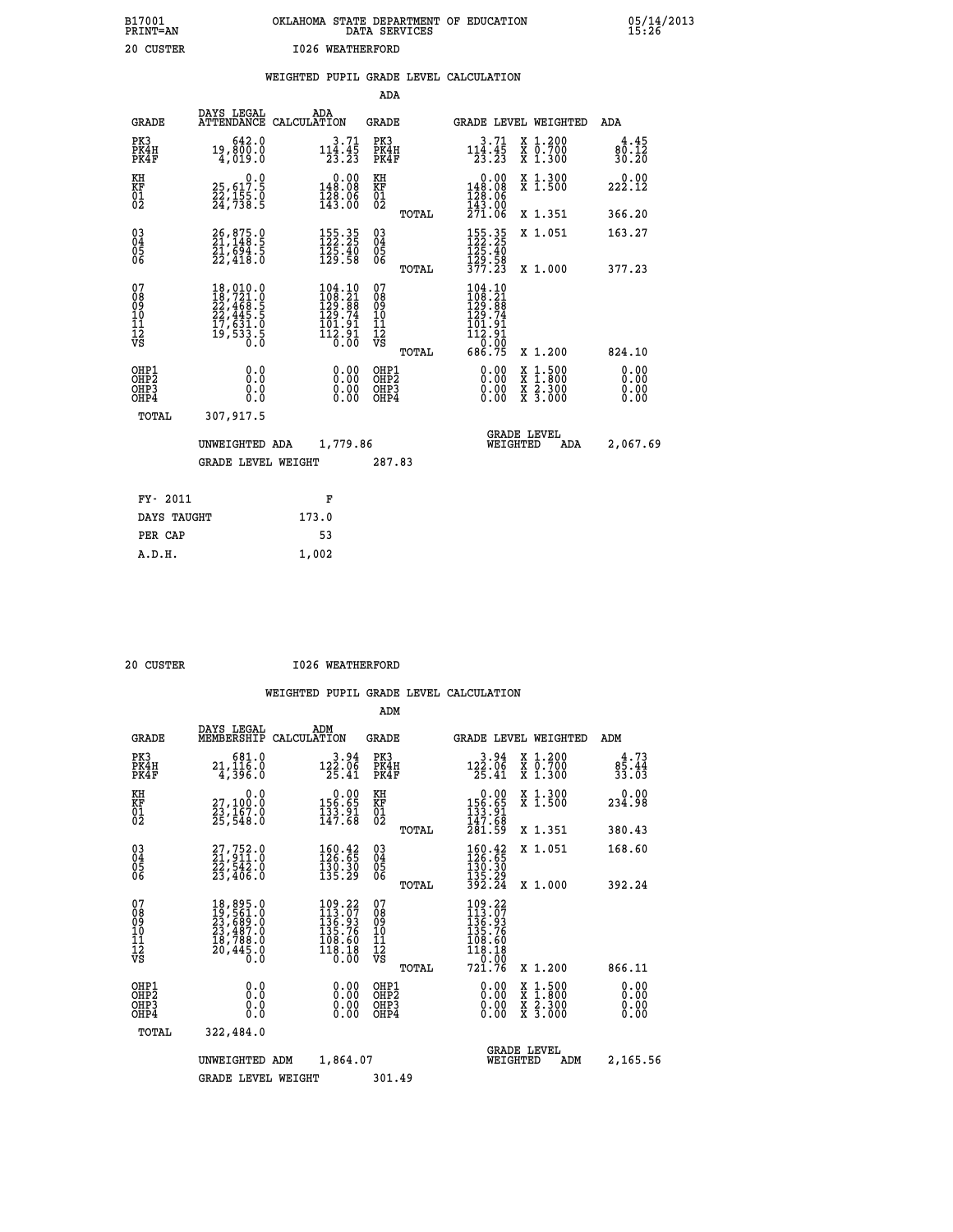| B17001<br><b>PRINT=AN</b> | OKLAHOMA STATE DEPARTMENT OF EDUCATION<br>DATA SERVICES |  |
|---------------------------|---------------------------------------------------------|--|
| 20 CUSTER                 | I099 CLINTON                                            |  |

### **WEIGHTED PUPIL GRADE LEVEL CALCULATION**

|                                                                    |                                                                                                                                                           |                                                                                             | ADA                                       |       |                                                                            |                                                                                                  |                              |
|--------------------------------------------------------------------|-----------------------------------------------------------------------------------------------------------------------------------------------------------|---------------------------------------------------------------------------------------------|-------------------------------------------|-------|----------------------------------------------------------------------------|--------------------------------------------------------------------------------------------------|------------------------------|
| <b>GRADE</b>                                                       | DAYS LEGAL                                                                                                                                                | ADA<br>ATTENDANCE CALCULATION                                                               | <b>GRADE</b>                              |       |                                                                            | <b>GRADE LEVEL WEIGHTED</b>                                                                      | ADA                          |
| PK3<br>PK4H<br>PK4F                                                | 546.0<br>19,813.0<br>0.0                                                                                                                                  | $111.94$<br>$0.00$                                                                          | PK3<br>PK4H<br>PK4F                       |       | 3.08<br>$11\overline{1}\cdot \overline{9}\overline{4}\over 0.00$           | X 1.200<br>X 0.700<br>X 1.300                                                                    | 3.70<br>78.36<br>0.00        |
| KH<br><b>KF</b><br>01<br>02                                        | 0.0<br>35,858.0<br>29,862.0<br>28,808.0                                                                                                                   | 0.00<br>202.59<br>$\frac{168}{162.76}$                                                      | KH<br>KF<br>01<br>02                      |       | $202.59$<br>$168.71$<br>$162.76$                                           | X 1.300<br>X 1.500                                                                               | 0.00<br>303.89               |
|                                                                    |                                                                                                                                                           |                                                                                             |                                           | TOTAL | 331.47                                                                     | X 1.351                                                                                          | 447.82                       |
| $\begin{smallmatrix} 03 \\[-4pt] 04 \end{smallmatrix}$<br>05<br>06 | $\frac{31}{24}, \frac{706}{415}.0 \ \frac{27}{25}, \frac{266}{66}.0 \ \frac{25}{1061}.0$                                                                  | $179.13$<br>$137.94$<br>$\frac{154.05}{141.59}$                                             | $\substack{03 \\ 04}$<br>05<br>06         | TOTAL | 179.13<br>154:05<br>141.59<br>433.58                                       | X 1.051<br>X 1.000                                                                               | 188.27<br>433.58             |
| 07<br>08<br>09<br>11<br>11<br>12<br>VS                             | $\begin{smallmatrix} 24\,,413\cdot 0\\ 20\,,659\cdot 0\\ 23\,,208\cdot 0\\ 22\,,310\cdot 5\\ 21\,,232\cdot 0\\ 17\,,638\cdot 0\\ 0\,\,0\end{smallmatrix}$ | 137.93<br>116.72<br>131.30<br>126.76<br>120.75<br>$\frac{1}{0}$ $\frac{1}{0}$ $\frac{5}{0}$ | 07<br>08<br>09<br>11<br>11<br>12<br>VS    |       | 137.93<br>$116.72$<br>$131.30$<br>$126.76$<br>$120.75$<br>$101.55$<br>0.00 |                                                                                                  |                              |
|                                                                    |                                                                                                                                                           |                                                                                             |                                           | TOTAL | 735.01                                                                     | X 1.200                                                                                          | 882.01                       |
| OHP1<br>OH <sub>P2</sub><br>OH <sub>P3</sub><br>OH <sub>P4</sub>   | 0.0<br>0.0<br>0.0                                                                                                                                         | 0.00<br>0.00<br>0.00                                                                        | OHP1<br>OH <sub>P</sub> 2<br>OHP3<br>OHP4 |       | 0.00<br>0.00<br>0.00                                                       | $\begin{smallmatrix} x & 1 & 500 \\ x & 1 & 800 \\ x & 2 & 300 \\ x & 3 & 000 \end{smallmatrix}$ | 0.00<br>0.00<br>0.00<br>0.00 |
| TOTAL                                                              | 352,795.5                                                                                                                                                 |                                                                                             |                                           |       |                                                                            |                                                                                                  |                              |
|                                                                    | UNWEIGHTED ADA                                                                                                                                            | 1,996.80                                                                                    |                                           |       |                                                                            | <b>GRADE LEVEL</b><br>WEIGHTED<br>ADA                                                            | 2,337.63                     |
|                                                                    | <b>GRADE LEVEL WEIGHT</b>                                                                                                                                 |                                                                                             | 340.83                                    |       |                                                                            |                                                                                                  |                              |
| FY- 2011                                                           |                                                                                                                                                           | F                                                                                           |                                           |       |                                                                            |                                                                                                  |                              |
| DAYS TAUGHT                                                        |                                                                                                                                                           | 177.0                                                                                       |                                           |       |                                                                            |                                                                                                  |                              |
| PER CAP                                                            |                                                                                                                                                           | 66                                                                                          |                                           |       |                                                                            |                                                                                                  |                              |

| 20 CUSTER | I099 CLINTON |
|-----------|--------------|

 **A.D.H. 581**

 **B17001<br>PRINT=AN** 

|                                          |                                                                                  |                    |                                                                                                                                                                                             | ADM                                                 |       |                                                                             |  |                                                                  |                              |
|------------------------------------------|----------------------------------------------------------------------------------|--------------------|---------------------------------------------------------------------------------------------------------------------------------------------------------------------------------------------|-----------------------------------------------------|-------|-----------------------------------------------------------------------------|--|------------------------------------------------------------------|------------------------------|
| <b>GRADE</b>                             | DAYS LEGAL<br>MEMBERSHIP                                                         | ADM<br>CALCULATION |                                                                                                                                                                                             | <b>GRADE</b>                                        |       |                                                                             |  | GRADE LEVEL WEIGHTED                                             | ADM                          |
| PK3<br>PK4H<br>PK4F                      | 676.0<br>21,192.0<br>0.0                                                         |                    | 3.82<br>119.73<br>0.00                                                                                                                                                                      | PK3<br>PK4H<br>PK4F                                 |       | 3.82<br>119.73<br>0.00                                                      |  | $\begin{array}{c} x & 1.200 \\ x & 0.700 \end{array}$<br>X 1.300 | 4.58<br>83.81<br>0.00        |
| KH<br>KF<br>01<br>02                     | 0.0<br>37,672.0<br>31,160.0<br>29,919.0                                          |                    | $\begin{smallmatrix} &0.00\\ 212.84\\ 176.05\\ 169.03\end{smallmatrix}$                                                                                                                     | KH<br>KF<br>01<br>02                                |       | $\begin{array}{c} 0.00 \\ 212.84 \\ 176.05 \\ 169.03 \\ 345.08 \end{array}$ |  | X 1.300<br>X 1.500                                               | 0.00<br>319.26               |
|                                          |                                                                                  |                    |                                                                                                                                                                                             |                                                     | TOTAL |                                                                             |  | X 1.351                                                          | 466.20                       |
| 03<br>04<br>05<br>06                     | 32,838.0<br>25,333.0<br>28,174.0<br>25,922.0                                     |                    | 185.53<br>143.12<br>$\frac{159}{146}. \frac{18}{45}$                                                                                                                                        | $\begin{array}{c} 03 \\ 04 \\ 05 \\ 06 \end{array}$ |       | $185.53$<br>$143.12$<br>$159.18$<br>$146.45$<br>$448.75$                    |  | X 1.051                                                          | 194.99                       |
|                                          |                                                                                  |                    |                                                                                                                                                                                             |                                                     | TOTAL |                                                                             |  | X 1.000                                                          | 448.75                       |
| 07<br>08<br>09<br>101<br>112<br>VS       | 25,512.0<br>21,746.0<br>24,456.0<br>23,416.0<br>22,359.0<br>22,359.0<br>19,295.0 |                    | $144.14$<br>$122.86$<br>$138.40$<br>$\frac{133}{127}.$ $\frac{11}{28}$<br>$\overline{1}\overline{1}\overline{1}$ $\overline{1}\overline{3}\overline{6}$<br>$\overline{0}\cdot\overline{00}$ | 07<br>08<br>09<br>101<br>11<br>12<br>VS             |       | $144.14$<br>$122.86$<br>$138.40$<br>$133.11$<br>127.28<br>111.36<br>--0.00  |  |                                                                  |                              |
|                                          |                                                                                  |                    |                                                                                                                                                                                             |                                                     | TOTAL | 777.15                                                                      |  | X 1.200                                                          | 932.58                       |
| OHP1<br>OHP2<br>OH <sub>P3</sub><br>OHP4 | 0.0<br>0.000                                                                     |                    | $0.00$<br>$0.00$<br>0.00                                                                                                                                                                    | OHP1<br>OHP2<br>OHP3<br>OHP4                        |       | $0.00$<br>$0.00$<br>0.00                                                    |  | X 1:500<br>X 1:800<br>X 2:300<br>X 3:000                         | 0.00<br>0.00<br>0.00<br>0.00 |
| TOTAL                                    | 369,670.0                                                                        |                    |                                                                                                                                                                                             |                                                     |       |                                                                             |  |                                                                  |                              |
|                                          | UNWEIGHTED                                                                       | ADM                | 2,092.90                                                                                                                                                                                    |                                                     |       |                                                                             |  | <b>GRADE LEVEL</b><br>WEIGHTED<br>ADM                            | 2,450.17                     |
|                                          | <b>GRADE LEVEL WEIGHT</b>                                                        |                    |                                                                                                                                                                                             | 357.27                                              |       |                                                                             |  |                                                                  |                              |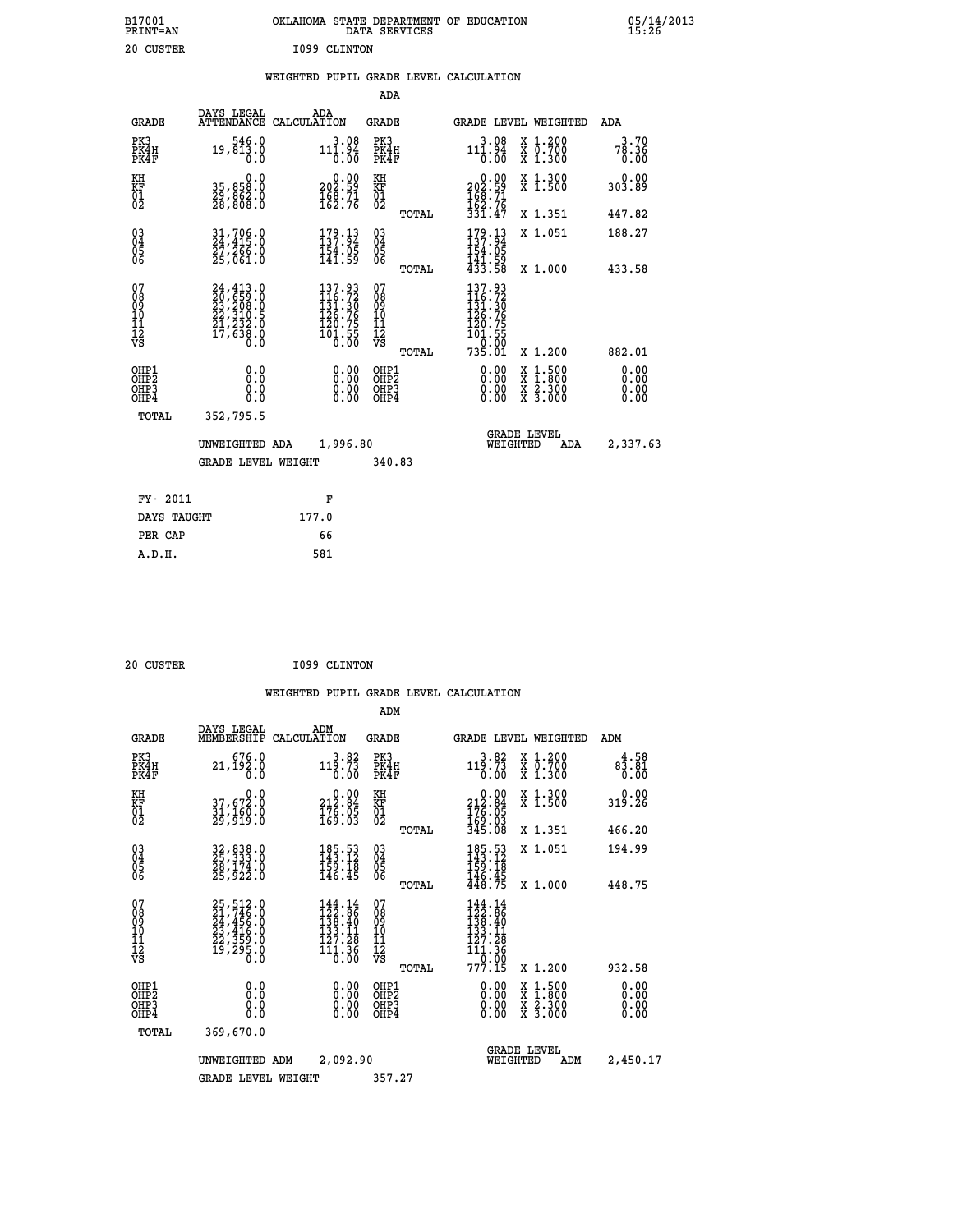| 7001<br>INT=AN | OKLAHOMA STATE DEPARTMENT OF EDUCATION<br>DATA SERVICES |  |  |
|----------------|---------------------------------------------------------|--|--|
| CUSTER         | COUNTY TOTALS                                           |  |  |

|                                                              |                                                                      | WEIGHTED PUPIL GRADE LEVEL CALCULATION                            |                                                 |                                                                                                                                                                                                                                                                                |                                                                                                                                              |                          |
|--------------------------------------------------------------|----------------------------------------------------------------------|-------------------------------------------------------------------|-------------------------------------------------|--------------------------------------------------------------------------------------------------------------------------------------------------------------------------------------------------------------------------------------------------------------------------------|----------------------------------------------------------------------------------------------------------------------------------------------|--------------------------|
|                                                              |                                                                      |                                                                   | ADA                                             |                                                                                                                                                                                                                                                                                |                                                                                                                                              |                          |
| <b>GRADE</b>                                                 | DAYS LEGAL                                                           | ADA<br>ATTENDANCE CALCULATION                                     | <b>GRADE</b>                                    | <b>GRADE LEVEL WEIGHTED</b>                                                                                                                                                                                                                                                    |                                                                                                                                              | ADA                      |
| PK3<br>PK4H<br>PK4F                                          | $\frac{1}{39}, \frac{188}{613}$ .0<br>16,057.5                       | $226.79$<br>$92.03$                                               | PK3<br>PK4H<br>PK4F                             | $226.79$<br>$92.03$                                                                                                                                                                                                                                                            | X 1.200<br>X 0.700<br>X 1.300                                                                                                                | 8.15<br>158.48<br>119.64 |
| KH<br>KF<br>01<br>02                                         | $70,952.5$<br>$61,625.0$<br>$64,231.0$                               | $0.00$<br>404.82<br>351.68<br>366.81                              | KH<br>KF<br>01<br>02                            | $0.00$<br>404.82<br>351:68<br>366:81<br>718:49                                                                                                                                                                                                                                 | X 1.300<br>X 1.500                                                                                                                           | 0.00<br>607.24           |
|                                                              |                                                                      |                                                                   | TOTAL                                           |                                                                                                                                                                                                                                                                                | X 1.351                                                                                                                                      | 970.69                   |
| $\begin{smallmatrix} 03 \\[-4pt] 04 \end{smallmatrix}$<br>05 | 66, 522.0<br>53, 955.0<br>57, 918.5<br>55, 205.5                     | 379.86<br>308.14<br>330.64<br>315.32                              | $^{03}_{04}$<br>0500                            | 379.86<br>308.14<br>330.64<br>315.32                                                                                                                                                                                                                                           | X 1.051                                                                                                                                      | 1,353.34                 |
| 06                                                           |                                                                      |                                                                   | TOTAL                                           | 954.10                                                                                                                                                                                                                                                                         | X 1.000                                                                                                                                      | 954.10                   |
| 07<br>08<br>09<br>01<br>11<br>11<br>12<br>VS                 | 51,968.0<br>49,039.5<br>55,744.0<br>56,754.5<br>49,070.5<br>46,451.0 | 296.57<br>280.13<br>318.71<br>325.07<br>280.99<br>267.48<br>0.00  | 07<br>08<br>09<br>10<br>11<br>12<br>VS<br>TOTAL | 296.57<br>280.13<br>318.71<br>325.07<br>280.99<br>267.48<br>0.0°-<br>1,768.95                                                                                                                                                                                                  | X 1.200                                                                                                                                      | 2,122.74                 |
| OHP1<br>OHP2<br>OHP3<br>OHP4                                 | 0.0<br>0.0<br>0.0                                                    | $\begin{smallmatrix} 0.00 \ 0.00 \ 0.00 \ 0.00 \end{smallmatrix}$ | OHP1<br>OHP2<br>OHP3<br>OHP4                    | $\begin{smallmatrix} 0.00 & 0.00 & 0.00 & 0.00 & 0.00 & 0.00 & 0.00 & 0.00 & 0.00 & 0.00 & 0.00 & 0.00 & 0.00 & 0.00 & 0.00 & 0.00 & 0.00 & 0.00 & 0.00 & 0.00 & 0.00 & 0.00 & 0.00 & 0.00 & 0.00 & 0.00 & 0.00 & 0.00 & 0.00 & 0.00 & 0.00 & 0.00 & 0.00 & 0.00 & 0.00 & 0.0$ | $\begin{smallmatrix} \mathtt{X} & 1\cdot500 \\ \mathtt{X} & 1\cdot800 \\ \mathtt{X} & 2\cdot300 \\ \mathtt{X} & 3\cdot000 \end{smallmatrix}$ | 0.00<br>0.00<br>0.00     |
| TOTAL                                                        | 796,295.5                                                            |                                                                   |                                                 |                                                                                                                                                                                                                                                                                |                                                                                                                                              |                          |
|                                                              | UNWEIGHTED ADA                                                       | 4,551.43                                                          |                                                 | <b>GRADE LEVEL</b><br>WEIGHTED                                                                                                                                                                                                                                                 | ADA                                                                                                                                          | 5,340.28                 |
|                                                              | <b>GRADE LEVEL WEIGHT</b>                                            |                                                                   | 788.85                                          |                                                                                                                                                                                                                                                                                |                                                                                                                                              |                          |
| FY- 2011                                                     |                                                                      | F                                                                 |                                                 |                                                                                                                                                                                                                                                                                |                                                                                                                                              |                          |
| DAYS TAUGHT                                                  |                                                                      | 700.0                                                             |                                                 |                                                                                                                                                                                                                                                                                |                                                                                                                                              |                          |
| PER CAP                                                      |                                                                      | 376                                                               |                                                 |                                                                                                                                                                                                                                                                                |                                                                                                                                              |                          |

 **CUSTER COUNTY TOTALS**

 **A.D.H. 2,031**

 **B17001<br>PRINT=AN** 

|                                          |                                                                                   |                                                                         | ADM                                                 |       |                                                                             |          |                                          |                              |  |
|------------------------------------------|-----------------------------------------------------------------------------------|-------------------------------------------------------------------------|-----------------------------------------------------|-------|-----------------------------------------------------------------------------|----------|------------------------------------------|------------------------------|--|
| <b>GRADE</b>                             | DAYS LEGAL<br>MEMBERSHIP                                                          | ADM<br>CALCULATION                                                      | <b>GRADE</b>                                        |       |                                                                             |          | GRADE LEVEL WEIGHTED                     | ADM                          |  |
| PK3<br>PK4H<br>PK4F                      | 1,357.0<br>$4\bar{2}$ , $3\bar{0}8.0$<br>17,192.0                                 | 7.76<br>$241.79$<br>98.53                                               | PK3<br>PK4H<br>PK4F                                 |       | 7.76<br>241.79<br>98.53                                                     |          | X 1.200<br>X 0.700<br>X 1.300            | 8.15<br>169.25<br>128.08     |  |
| KH<br>KF<br>01<br>02                     | 0.0<br>74,691.0<br>64,339.0<br>66,567.0                                           | $\begin{smallmatrix} 0.00\\ 426.17\\ 367.17\\ 380.13 \end{smallmatrix}$ | KH<br>KF<br>01<br>02                                |       | 0.00<br>$36.17$<br>$367.17$<br>$380.13$<br>$747.30$                         |          | X 1.300<br>X 1.500                       | 0.00<br>639.26               |  |
|                                          |                                                                                   |                                                                         |                                                     | TOTAL |                                                                             |          | X 1.351                                  | 1,009.61                     |  |
| 03<br>04<br>05<br>06                     | 68,795.0<br>55,951.0<br>59,990.0<br>57,333.0                                      | 392.83<br>319.52<br>$\frac{3\bar{4}2.48}{327.48}$                       | $\begin{array}{c} 03 \\ 04 \\ 05 \\ 06 \end{array}$ |       | 392.83<br>319:52<br>342.48<br>$\frac{327.48}{989.48}$                       |          | X 1.051                                  | 412.86                       |  |
|                                          |                                                                                   |                                                                         |                                                     | TOTAL |                                                                             |          | X 1.000                                  | 989.48                       |  |
| 07<br>08<br>09<br>101<br>112<br>VS       | 54, 293.0<br>51, 338.0<br>58, 650.0<br>59, 368.0<br>51, 794.0<br>49, 565.0<br>0.0 | 309.85<br>293.25<br>335.36<br>340.10<br>296.72<br>285.68<br>0.00        | 07<br>08<br>09<br>11<br>11<br>12<br>VS              | TOTAL | 309.85<br>293.25<br>335.36<br>340.10<br>$\frac{296.72}{285.68}$<br>1,860.96 |          | X 1.200                                  | 2,233.15                     |  |
| OHP1<br>OHP2<br>OH <sub>P3</sub><br>OHP4 | 0.0<br>0.000                                                                      | $0.00$<br>$0.00$<br>0.00                                                | OHP1<br>OHP2<br>OHP3<br>OHP4                        |       | $0.00$<br>$0.00$<br>0.00                                                    |          | X 1:500<br>X 1:800<br>X 2:300<br>X 3:000 | 0.00<br>0.00<br>0.00<br>0.00 |  |
| TOTAL                                    | 833,531.0                                                                         |                                                                         |                                                     |       |                                                                             |          |                                          |                              |  |
|                                          | UNWEIGHTED                                                                        | 4,764.82<br>ADM                                                         |                                                     |       |                                                                             | WEIGHTED | <b>GRADE LEVEL</b><br>ADM                | 5,591.00                     |  |
|                                          | <b>GRADE LEVEL WEIGHT</b>                                                         |                                                                         | 826.18                                              |       |                                                                             |          |                                          |                              |  |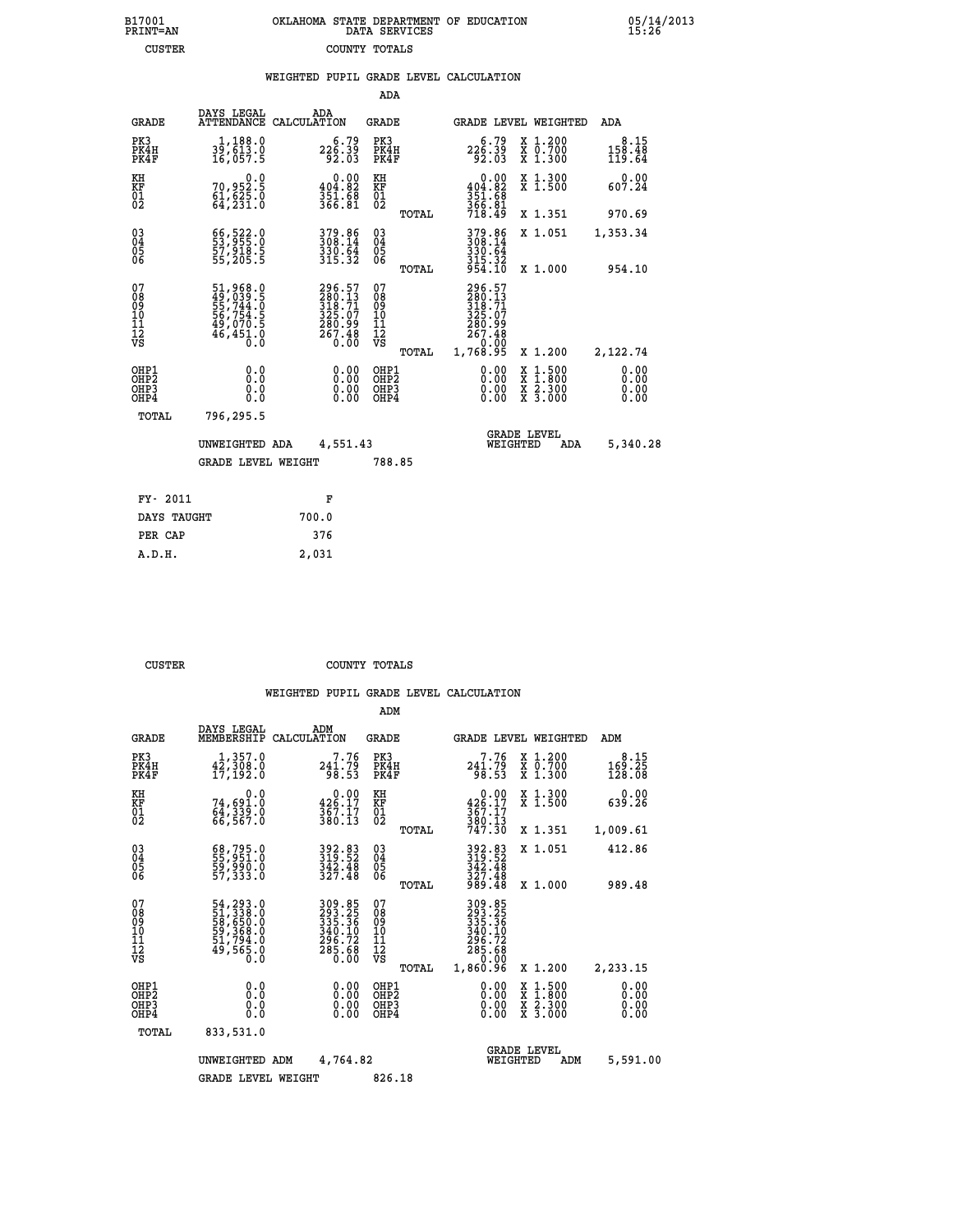| B17001<br><b>PRINT=AN</b> | OKLAHOMA STATE DEPARTMENT OF EDUCATION<br>DATA SERVICES | 05/14/2013<br>15:26 |
|---------------------------|---------------------------------------------------------|---------------------|
| 21 DELAWARE               | C006 CLEORA                                             |                     |

|  |  | WEIGHTED PUPIL GRADE LEVEL CALCULATION |
|--|--|----------------------------------------|
|  |  |                                        |

|                                                                    |                                                                                                            |                                                                                   | ADA                                       |       |                                                                                               |        |                                                                           |                                       |
|--------------------------------------------------------------------|------------------------------------------------------------------------------------------------------------|-----------------------------------------------------------------------------------|-------------------------------------------|-------|-----------------------------------------------------------------------------------------------|--------|---------------------------------------------------------------------------|---------------------------------------|
| <b>GRADE</b>                                                       | DAYS LEGAL<br>ATTENDANCE CALCULATION                                                                       | ADA                                                                               | <b>GRADE</b>                              |       | GRADE LEVEL WEIGHTED                                                                          |        |                                                                           | <b>ADA</b>                            |
| PK3<br>PK4H<br>PK4F                                                | 0.0<br>0.0<br>0.0                                                                                          | $\begin{smallmatrix} 0.00 \ 0.00 \ 0.00 \end{smallmatrix}$                        | PK3<br>PK4H<br>PK4F                       |       | $\begin{smallmatrix} 0.00 \\ 0.00 \\ 0.00 \end{smallmatrix}$                                  |        | X 1.200<br>X 0.700<br>X 1.300                                             | 0.00<br>0.00<br>0.00                  |
| KH<br>KF<br>01<br>02                                               | 1,683.0<br>0.0<br>$\frac{1}{2}$ , $\frac{529}{87}$ . 9                                                     | 10.58<br>$\begin{array}{r} 10.00 \\ 9.62 \\ 11.87 \end{array}$                    | KH<br>KF<br>01<br>02                      |       | $\begin{array}{c} 10.58 \\ 0.00 \\ 9.62 \\ 11.87 \\ 21.49 \end{array}$                        |        | X 1.300<br>X 1.500                                                        | 13.75<br>0.00                         |
|                                                                    |                                                                                                            |                                                                                   |                                           | TOTAL |                                                                                               |        | X 1.351                                                                   | 29.03                                 |
| $\begin{smallmatrix} 03 \\[-4pt] 04 \end{smallmatrix}$<br>Ŏ5<br>06 | $2, 138.0$<br>$2, 209.5$<br>$2, 307.5$<br>$2, 230.0$                                                       | $\frac{13.45}{13.90}$<br>$\frac{14.51}{14.03}$                                    | $\substack{03 \\ 04}$<br>$\frac{05}{06}$  | TOTAL | $13 \cdot 45$<br>$14 \cdot 51$<br>$14 \cdot 03$<br>$42 \cdot 44$                              |        | X 1.051<br>X 1.000                                                        | 14.14<br>42.44                        |
| 07<br>08<br>09<br>11<br>11<br>12<br>VS                             | 1,905.0<br>1,979.0<br>0.0<br>0.0<br>$\begin{smallmatrix} \textrm{0} \ . \ 0 \ . \ 0 \ . \end{smallmatrix}$ | $\begin{smallmatrix} 11.98\\12.45\\0.00\\0.00\\0.00\\0.00\\0.00\end{smallmatrix}$ | 07<br>08<br>09<br>11<br>11<br>12<br>VS    |       | 11.98<br>$\frac{12.45}{0.00}$<br>0.00<br>$\begin{array}{c} 0.00 \\ 0.00 \\ 24.43 \end{array}$ |        |                                                                           |                                       |
| OHP1<br>OHP <sub>2</sub><br>OHP3<br>OHP4                           | 0.0<br>Ō.Ō<br>0.0<br>0.0                                                                                   | 0.00<br>$\begin{smallmatrix} 0.00 \ 0.00 \end{smallmatrix}$                       | OHP1<br>OH <sub>P</sub> 2<br>OHP3<br>OHP4 | TOTAL | 0.00<br>0.00<br>0.00                                                                          | X<br>X | X 1.200<br>$1:500$<br>1:800<br>$\frac{\ddot{x}}{x}$ $\frac{2.300}{3.000}$ | 29.32<br>0.00<br>0.00<br>0.00<br>0.00 |
| TOTAL                                                              | 17,868.5                                                                                                   |                                                                                   |                                           |       |                                                                                               |        |                                                                           |                                       |
|                                                                    | UNWEIGHTED ADA                                                                                             | 112.39                                                                            |                                           |       | WEIGHTED                                                                                      |        | <b>GRADE LEVEL</b><br>ADA                                                 | 128.68                                |
|                                                                    | <b>GRADE LEVEL WEIGHT</b>                                                                                  |                                                                                   |                                           | 16.29 |                                                                                               |        |                                                                           |                                       |
| FY- 2011                                                           |                                                                                                            | F                                                                                 |                                           |       |                                                                                               |        |                                                                           |                                       |
| DAYS TAUGHT                                                        |                                                                                                            | 159.0                                                                             |                                           |       |                                                                                               |        |                                                                           |                                       |
| PER CAP                                                            |                                                                                                            | 70                                                                                |                                           |       |                                                                                               |        |                                                                           |                                       |

 **21 DELAWARE C006 CLEORA**

 **A.D.H. 112**

 **ADM DAYS LEGAL ADM GRADE MEMBERSHIP CALCULATION GRADE GRADE LEVEL WEIGHTED ADM**

| PK3<br>PK4H<br>PK4F                                | $\begin{smallmatrix} 0 & 0 \\ 0 & 0 \\ 0 & 0 \end{smallmatrix}$                                 | $\begin{smallmatrix} 0.00 \ 0.00 \ 0.00 \end{smallmatrix}$                                             | PK3<br>PK4H<br>PK4F                    | $\begin{smallmatrix} 0.00 \\ 0.00 \\ 0.00 \end{smallmatrix}$                                                                                | X 1.200<br>X 0.700<br>X 1.300                                                                                       | 0.00<br>0.00<br>0.00                                                                                                                                                                                                                                                           |
|----------------------------------------------------|-------------------------------------------------------------------------------------------------|--------------------------------------------------------------------------------------------------------|----------------------------------------|---------------------------------------------------------------------------------------------------------------------------------------------|---------------------------------------------------------------------------------------------------------------------|--------------------------------------------------------------------------------------------------------------------------------------------------------------------------------------------------------------------------------------------------------------------------------|
| KH<br>KF<br>01<br>02                               | $\begin{smallmatrix} 1, & 828.0 & 0 \\ 0.0 & 0.0 \\ 1, & 602.0 \\ 2, & 005.0 \end{smallmatrix}$ | $\begin{smallmatrix} 11.50 \\ 0.00 \\ 19.08 \\ 12.61 \end{smallmatrix}$                                | KH<br>KF<br>01<br>02                   | $\begin{array}{c} 11\cdot 50 \\ 0\cdot 00 \\ 10\cdot 08 \\ 12\cdot 61 \\ 22\cdot 69 \end{array}$                                            | X 1.300<br>X 1.500                                                                                                  | 14.95<br>0.00                                                                                                                                                                                                                                                                  |
|                                                    |                                                                                                 |                                                                                                        | TOTAL                                  |                                                                                                                                             | X 1.351                                                                                                             | 30.65                                                                                                                                                                                                                                                                          |
| $\begin{matrix} 03 \\ 04 \\ 05 \\ 06 \end{matrix}$ | $2, 210.0$<br>$2, 292.0$<br>$2, 442.0$<br>$2, 296.0$                                            | $13.90$<br>$14.42$<br>$15.36$<br>14.44                                                                 | 03<br>04<br>05<br>06                   | $13.90$<br>$14.42$<br>$15.36$<br>$14.44$<br>$44.22$                                                                                         | X 1.051                                                                                                             | 14.61                                                                                                                                                                                                                                                                          |
|                                                    |                                                                                                 |                                                                                                        | TOTAL                                  |                                                                                                                                             | X 1.000                                                                                                             | 44.22                                                                                                                                                                                                                                                                          |
| 07<br>08<br>09<br>10<br>11<br>11<br>17<br>VS       | $1,962.0$<br>$2,036.0$<br>$0.0$<br>$0.0$<br>$0.0$<br>$0.0$<br>$0.0$                             | $\begin{smallmatrix} 12.34 \\ 12.81 \\ 0.00 \\ 0.00 \\ 0.00 \\ 0.00 \\ 0.00 \\ 0.00 \end{smallmatrix}$ | 07<br>08<br>09<br>11<br>11<br>12<br>VS | $\begin{smallmatrix} 12\cdot34\\ 12\cdot81\\ 0\cdot00\\ 0\cdot00\\ 0\cdot00\\ 0\cdot00\\ 0\cdot00\\ 0\cdot00\\ 25\cdot15 \end{smallmatrix}$ |                                                                                                                     |                                                                                                                                                                                                                                                                                |
|                                                    |                                                                                                 |                                                                                                        | TOTAL                                  |                                                                                                                                             | X 1.200                                                                                                             | 30.18                                                                                                                                                                                                                                                                          |
| OHP1<br>OHP2<br>OHP3<br>OHP4                       |                                                                                                 | $\begin{smallmatrix} 0.00 \ 0.00 \ 0.00 \ 0.00 \end{smallmatrix}$                                      | OHP1<br>OHP2<br>OHP3<br>OHP4           |                                                                                                                                             | $\begin{array}{l} \mathtt{X} & 1.500 \\ \mathtt{X} & 1.800 \\ \mathtt{X} & 2.300 \\ \mathtt{X} & 3.000 \end{array}$ | $\begin{smallmatrix} 0.00 & 0.00 & 0.00 & 0.00 & 0.00 & 0.00 & 0.00 & 0.00 & 0.00 & 0.00 & 0.00 & 0.00 & 0.00 & 0.00 & 0.00 & 0.00 & 0.00 & 0.00 & 0.00 & 0.00 & 0.00 & 0.00 & 0.00 & 0.00 & 0.00 & 0.00 & 0.00 & 0.00 & 0.00 & 0.00 & 0.00 & 0.00 & 0.00 & 0.00 & 0.00 & 0.0$ |
| TOTAL                                              | 18,673.0                                                                                        |                                                                                                        |                                        |                                                                                                                                             |                                                                                                                     |                                                                                                                                                                                                                                                                                |
|                                                    | UNWEIGHTED ADM                                                                                  | 117.46                                                                                                 |                                        |                                                                                                                                             | <b>GRADE LEVEL</b><br>WEIGHTED<br>ADM                                                                               | 134.61                                                                                                                                                                                                                                                                         |
|                                                    | <b>GRADE LEVEL WEIGHT</b>                                                                       |                                                                                                        | 17.15                                  |                                                                                                                                             |                                                                                                                     |                                                                                                                                                                                                                                                                                |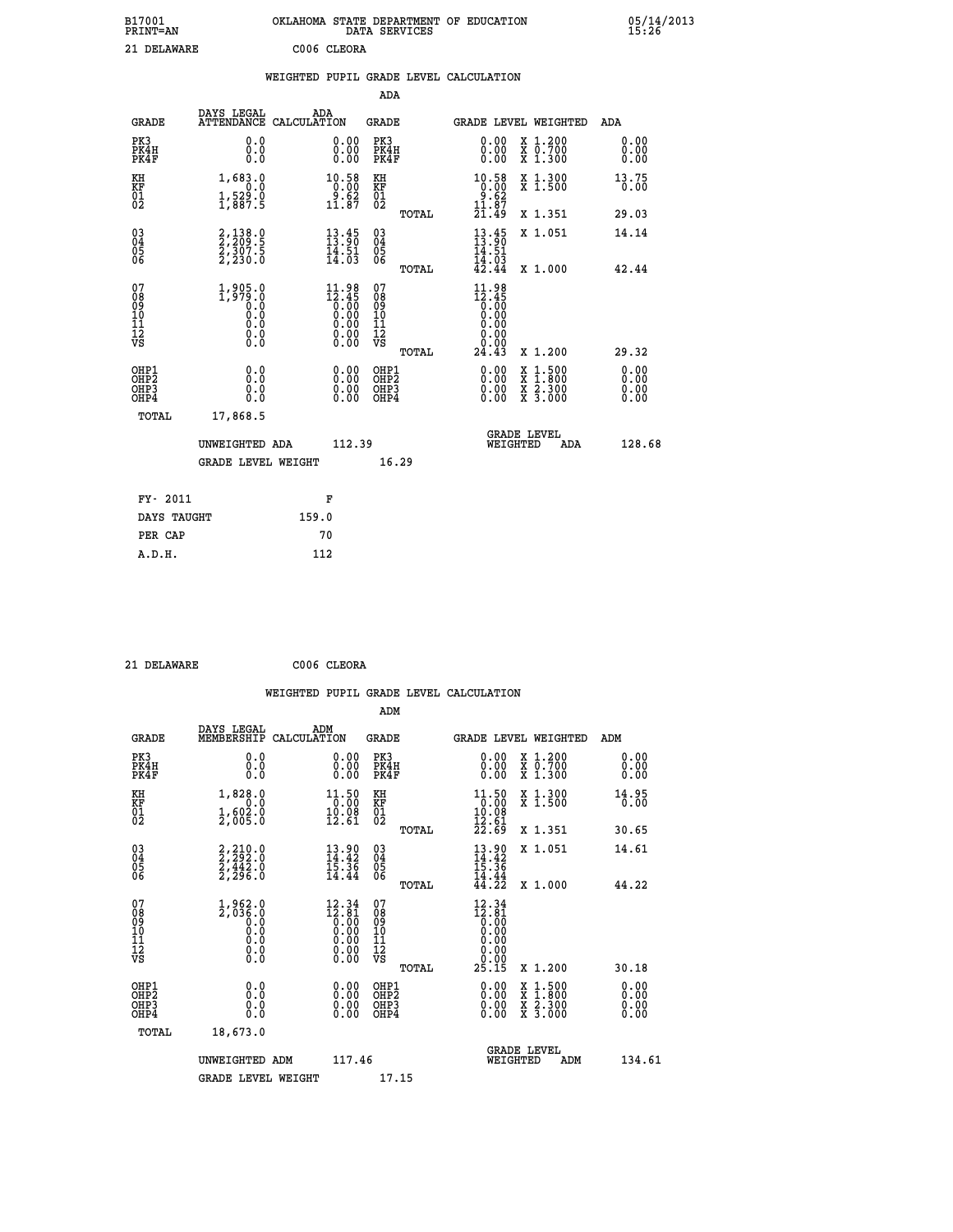| B17001<br><b>PRINT=AN</b> | OKLAHOMA STATE DEPARTMENT OF EDUCATION<br>SERVICES<br>DATA | 05/14/2013<br>15:26 |
|---------------------------|------------------------------------------------------------|---------------------|
| າ 1<br>םמשמחה             | $C014$ LFACH                                               |                     |

| <b>EALLY L-AIN</b>                                                 |                                                                                                         |                                                                                          | טײַט⊥י ייײַט הוה                         |       |                                                                                                                                     |                                          | 19. ZU                       |
|--------------------------------------------------------------------|---------------------------------------------------------------------------------------------------------|------------------------------------------------------------------------------------------|------------------------------------------|-------|-------------------------------------------------------------------------------------------------------------------------------------|------------------------------------------|------------------------------|
| 21 DELAWARE                                                        |                                                                                                         | C014 LEACH                                                                               |                                          |       |                                                                                                                                     |                                          |                              |
|                                                                    |                                                                                                         |                                                                                          |                                          |       | WEIGHTED PUPIL GRADE LEVEL CALCULATION                                                                                              |                                          |                              |
|                                                                    |                                                                                                         |                                                                                          | <b>ADA</b>                               |       |                                                                                                                                     |                                          |                              |
| <b>GRADE</b>                                                       | DAYS LEGAL<br>ATTENDANCE CALCULATION                                                                    | ADA                                                                                      | GRADE                                    |       |                                                                                                                                     | GRADE LEVEL WEIGHTED                     | ADA                          |
| PK3<br>PK4H<br>PK4F                                                | 0.0<br>0.0<br>2,742.5                                                                                   | 0.0000<br>16.83                                                                          | PK3<br>PK4H<br>PK4F                      |       | 0.00<br>0.00<br>16.83                                                                                                               | X 1.200<br>X 0.700<br>X 1.300            | 0.00<br>0.00<br>21.88        |
| KH<br>KF<br>$\overline{01}$                                        | 0.0<br>3,241.5<br>2,818.0<br>1,694.0                                                                    | $19.00$<br>19.89<br>$\frac{17.29}{10.39}$                                                | KH<br>KF<br>$\overline{01}$              |       | $\begin{smallmatrix} 0.00\\19.89\\17.29\\10.39\\27.68 \end{smallmatrix}$                                                            | X 1.300<br>X 1.500                       | 0.00<br>29.84                |
|                                                                    |                                                                                                         |                                                                                          |                                          | TOTAL |                                                                                                                                     | X 1.351                                  | 37.40                        |
| $\begin{smallmatrix} 03 \\[-4pt] 04 \end{smallmatrix}$<br>05<br>06 | 2,191.0<br>2,705.5<br>2,350.5<br>2,413.5                                                                | $\frac{13}{16}$ : $\frac{44}{60}$<br>$\frac{1}{4}$ . $\frac{3}{8}$<br>14.81              | $\substack{03 \\ 04}$<br>05<br>06        |       | $\frac{13}{16}$ : $\frac{44}{60}$<br>14.42<br>$\bar{1}\bar{4}\cdot\bar{8}\bar{1}\over 45.83$                                        | X 1.051                                  | 14.13                        |
|                                                                    |                                                                                                         |                                                                                          |                                          | TOTAL |                                                                                                                                     | X 1.000                                  | 45.83                        |
| 07<br>08<br>09<br>11<br>11<br>12<br>VS                             | 3,051.0<br>1,546.5<br>0.0<br>0.0<br>$\begin{smallmatrix} 0.0 & 0 \ 0.0 & 0 \ 0.0 & 0 \end{smallmatrix}$ | 18.72<br>$\begin{smallmatrix} 0.45 \ 0.00 \ 0.00 \ 0.00 \ 0.00 \ 0.00 \end{smallmatrix}$ | 07<br>089<br>101<br>111<br>VS            | TOTAL | 18.72<br>$\begin{smallmatrix} 0.49 \ 0.00 \ 0.00 \end{smallmatrix}$<br>0.00<br>$\begin{array}{c} 0.00 \\ 0.00 \\ 28.21 \end{array}$ | X 1.200                                  | 33.85                        |
| OHP1<br>OHP <sub>2</sub><br>OH <sub>P3</sub><br>OHP4               | 0.0<br>Ō.Ō<br>0.0<br>0.0                                                                                | 0.00<br>0.00<br>0.00                                                                     | OHP1<br>OHP <sub>2</sub><br>OHP3<br>OHP4 |       | 0.00<br>0.00<br>0.00                                                                                                                | X 1:500<br>X 1:800<br>X 2:300<br>X 3:000 | 0.00<br>0.00<br>0.00<br>0.00 |
| TOTAL                                                              | 24,754.0                                                                                                |                                                                                          |                                          |       |                                                                                                                                     |                                          |                              |
|                                                                    | UNWEIGHTED ADA<br><b>GRADE LEVEL WEIGHT</b>                                                             | 151.88                                                                                   | 31.05                                    |       | WEIGHTED                                                                                                                            | <b>GRADE LEVEL</b><br>ADA                | 182.93                       |
|                                                                    |                                                                                                         |                                                                                          |                                          |       |                                                                                                                                     |                                          |                              |
| <b>FV- 2011</b>                                                    |                                                                                                         | R                                                                                        |                                          |       |                                                                                                                                     |                                          |                              |

| FY- 2011    | F     |
|-------------|-------|
| DAYS TAUGHT | 163.0 |
| PER CAP     | 64    |
| A.D.H.      | 138   |
|             |       |

 **21 DELAWARE C014 LEACH**

| <b>GRADE</b>                                       | DAYS LEGAL<br>MEMBERSHIP                                                                                                           | ADM<br>CALCULATION                                                    | <b>GRADE</b>                           |       |                                                                                                                                                                                                                                                                                | <b>GRADE LEVEL WEIGHTED</b>              | ADM                  |  |
|----------------------------------------------------|------------------------------------------------------------------------------------------------------------------------------------|-----------------------------------------------------------------------|----------------------------------------|-------|--------------------------------------------------------------------------------------------------------------------------------------------------------------------------------------------------------------------------------------------------------------------------------|------------------------------------------|----------------------|--|
| PK3<br>PK4H<br>PK4F                                | 0.0<br>0.0<br>3,006.0                                                                                                              | $\begin{smallmatrix} 0.00\\ 0.00\\ 18.44 \end{smallmatrix}$           | PK3<br>PK4H<br>PK4F                    |       | $\begin{smallmatrix} 0.00\\ 0.00\\ 18.44 \end{smallmatrix}$                                                                                                                                                                                                                    | X 1.200<br>X 0.700<br>X 1.300            | 0.00<br>23.97        |  |
| KH<br>KF<br>01<br>02                               | 0.0<br>3,449:0<br>2,976:0<br>1,746:0                                                                                               | $\begin{smallmatrix} 0.00\\ 21.16\\ 18.26\\ 10.71 \end{smallmatrix}$  | KH<br>KF<br>01<br>02                   |       | $\begin{smallmatrix} 0.00\\ 21.16\\ 18.26\\ 10.71\\ 28.97 \end{smallmatrix}$                                                                                                                                                                                                   | X 1.300<br>X 1.500                       | 0.00<br>31.74        |  |
|                                                    |                                                                                                                                    |                                                                       |                                        | TOTAL |                                                                                                                                                                                                                                                                                | X 1.351                                  | 39.14                |  |
| $\begin{matrix} 03 \\ 04 \\ 05 \\ 06 \end{matrix}$ | 2,278.0<br>2,753.0<br>2,444.0<br>2,502.0                                                                                           | $\begin{smallmatrix} 13.98\\ 16.89\\ 14.99\\ 15.35 \end{smallmatrix}$ | 03<br>04<br>05<br>06                   |       | $13.98$<br>$16.89$<br>$14.99$<br>$15.35$<br>$47.23$                                                                                                                                                                                                                            | X 1.051                                  | 14.69                |  |
|                                                    |                                                                                                                                    |                                                                       |                                        | TOTAL |                                                                                                                                                                                                                                                                                | X 1.000                                  | 47.23                |  |
| 07<br>08<br>09<br>101<br>112<br>VS                 | $\begin{smallmatrix} 3\,,\,2\,5\,4\,.\,0\\ 1\,,\,6\,9\,5\,.\,0\\ 0\,.\,0\\ 0\,.\,0\\ 0\,.\,0\\ 0\,.\,0\\ 0\,.\,0\end{smallmatrix}$ | $19.96$<br>$10.40$<br>$0.00$<br>$0.00$                                | 07<br>08<br>09<br>11<br>11<br>12<br>VS | TOTAL | $19.40\n10.40\n0.00\n0.00\n0.00\n0.00\n0.00\n30.36$                                                                                                                                                                                                                            | X 1.200                                  | 36.43                |  |
| OHP1<br>OHP2<br>OHP3<br>OHP4                       | 0.0<br>Ō.Ō<br>Ŏ.Ŏ                                                                                                                  |                                                                       | OHP1<br>OHP2<br>OHP3<br>OHP4           |       | $\begin{smallmatrix} 0.00 & 0.00 & 0.00 & 0.00 & 0.00 & 0.00 & 0.00 & 0.00 & 0.00 & 0.00 & 0.00 & 0.00 & 0.00 & 0.00 & 0.00 & 0.00 & 0.00 & 0.00 & 0.00 & 0.00 & 0.00 & 0.00 & 0.00 & 0.00 & 0.00 & 0.00 & 0.00 & 0.00 & 0.00 & 0.00 & 0.00 & 0.00 & 0.00 & 0.00 & 0.00 & 0.0$ | X 1:500<br>X 1:800<br>X 2:300<br>X 3:000 | 0.00<br>0.00<br>0.00 |  |
| TOTAL                                              | 26, 103.0                                                                                                                          |                                                                       |                                        |       |                                                                                                                                                                                                                                                                                |                                          |                      |  |
|                                                    | UNWEIGHTED ADM                                                                                                                     | 160.14                                                                |                                        |       | WEIGHTED                                                                                                                                                                                                                                                                       | <b>GRADE LEVEL</b><br>ADM                | 193.20               |  |
|                                                    | <b>GRADE LEVEL WEIGHT</b>                                                                                                          |                                                                       | 33.06                                  |       |                                                                                                                                                                                                                                                                                |                                          |                      |  |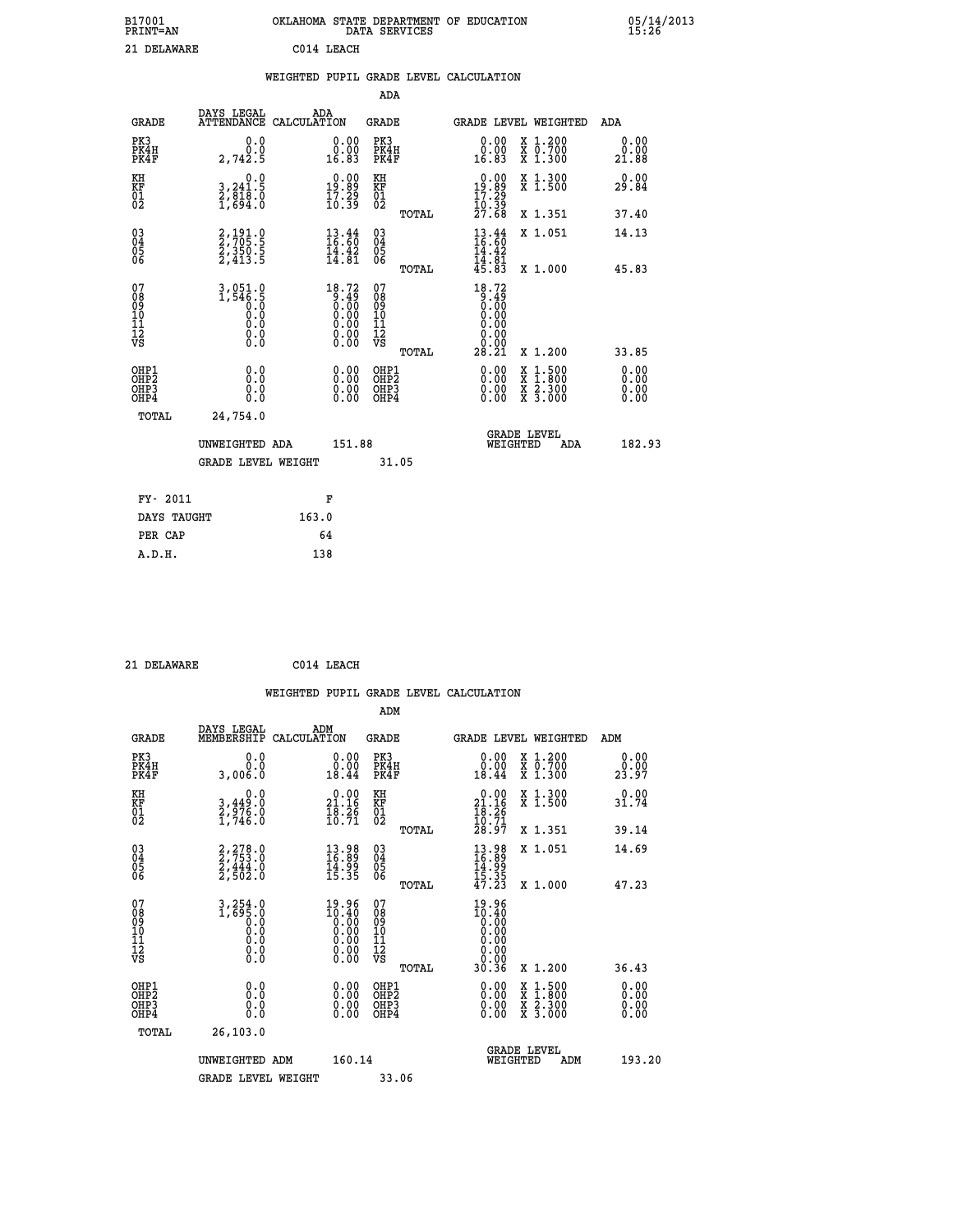| B17001<br><b>PRINT=AN</b> | OKLAHOMA STATE DEPARTMENT OF EDUCATION<br>DATA SERVICES | 05/14/2013<br>15:26 |
|---------------------------|---------------------------------------------------------|---------------------|
| 21 DELAWARE               | C030 KENWOOD                                            |                     |

|                                                    |                                                                              | WEIGHTED PUPIL GRADE LEVEL CALCULATION |                                     |                          |       |                                                         |                                                         |                                                            |
|----------------------------------------------------|------------------------------------------------------------------------------|----------------------------------------|-------------------------------------|--------------------------|-------|---------------------------------------------------------|---------------------------------------------------------|------------------------------------------------------------|
|                                                    |                                                                              |                                        |                                     | ADA                      |       |                                                         |                                                         |                                                            |
| <b>GRADE</b>                                       | DAYS LEGAL                                                                   | ADA<br>ATTENDANCE CALCULATION          |                                     | GRADE                    |       |                                                         | GRADE LEVEL WEIGHTED                                    | ADA                                                        |
| PK3<br>PK4H<br>PK4F                                | 0.0000<br>0.0                                                                |                                        | 0.0000<br>0.00                      | PK3<br>PK4H<br>PK4F      |       | 0.00<br>0.00<br>0.00                                    | X 1.200<br>$\overline{x}$ $\overline{0.700}$<br>X 1.300 | $\begin{smallmatrix} 0.00 \ 0.00 \ 0.00 \end{smallmatrix}$ |
| КH<br><b>KF</b><br>01<br>02                        | 0.0<br>2, 236.5<br>$\frac{1}{1}, \frac{1}{15}, \frac{3}{5}$                  |                                        | 0.00<br>$13.64$<br>$6.83$<br>7.05   | КH<br>ΚF<br>$^{01}_{02}$ |       | 0.00<br>13.64<br>$\frac{6}{7}.\overline{8}\overline{3}$ | X 1.300<br>X <sub>1.500</sub>                           | 0.00<br>20.46                                              |
|                                                    |                                                                              |                                        |                                     |                          | TOTAL | 13.88                                                   | X 1.351                                                 | 18.75                                                      |
| $\begin{matrix} 03 \\ 04 \\ 05 \\ 06 \end{matrix}$ | $\frac{1}{2}$ , 601.0<br>1,615.0<br>$\bar{1}, \bar{1}\bar{7}\bar{3}.\bar{0}$ |                                        | $12.39$<br>$9.39$<br>$9.85$<br>7.15 | 030404<br>06             |       | 12.39<br>$\frac{9.85}{7.15}$                            | X 1.051                                                 | 10.26                                                      |
|                                                    |                                                                              |                                        |                                     |                          | TOTAL | 29.39                                                   | X 1.000                                                 | 29.39                                                      |
|                                                    |                                                                              |                                        |                                     |                          |       |                                                         |                                                         |                                                            |

| 0789<br>009<br>1112<br>112<br>VS                     | 1,050.5<br>751.0<br>0.0<br>0.0<br>ŏ:ŏ<br>0:0<br>0:0 | $\frac{6.41}{4.58}$<br>0.00<br>Ŏ:ŎŎ<br>O:OO<br>O:OO | 07890112<br>0001112<br>VS<br>TOTAL       | $\begin{smallmatrix} 6.41\ 4.58\ 0.00\ 0.00\ 0.00\ 0.00\ 0.00\ 0.00\ \end{smallmatrix}$<br>10.99                                                                                                                                                                               | X 1.200                                                                                                                      | 13.19                                                                                                                                                                                                                                                                          |
|------------------------------------------------------|-----------------------------------------------------|-----------------------------------------------------|------------------------------------------|--------------------------------------------------------------------------------------------------------------------------------------------------------------------------------------------------------------------------------------------------------------------------------|------------------------------------------------------------------------------------------------------------------------------|--------------------------------------------------------------------------------------------------------------------------------------------------------------------------------------------------------------------------------------------------------------------------------|
| OHP1<br>OHP <sub>2</sub><br>OH <sub>P3</sub><br>OHP4 | 0.0<br>0.000                                        | 0.00<br>0.00<br>0.00                                | OHP1<br>OHP <sub>2</sub><br>OHP3<br>OHP4 | $\begin{smallmatrix} 0.00 & 0.00 & 0.00 & 0.00 & 0.00 & 0.00 & 0.00 & 0.00 & 0.00 & 0.00 & 0.00 & 0.00 & 0.00 & 0.00 & 0.00 & 0.00 & 0.00 & 0.00 & 0.00 & 0.00 & 0.00 & 0.00 & 0.00 & 0.00 & 0.00 & 0.00 & 0.00 & 0.00 & 0.00 & 0.00 & 0.00 & 0.00 & 0.00 & 0.00 & 0.00 & 0.0$ | $\begin{smallmatrix} x & 1.500 \\ x & 1.800 \end{smallmatrix}$<br>$\overline{x}$ $\overline{2}$ . 300<br>$X\overline{3.000}$ | $\begin{smallmatrix} 0.00 & 0.00 & 0.00 & 0.00 & 0.00 & 0.00 & 0.00 & 0.00 & 0.00 & 0.00 & 0.00 & 0.00 & 0.00 & 0.00 & 0.00 & 0.00 & 0.00 & 0.00 & 0.00 & 0.00 & 0.00 & 0.00 & 0.00 & 0.00 & 0.00 & 0.00 & 0.00 & 0.00 & 0.00 & 0.00 & 0.00 & 0.00 & 0.00 & 0.00 & 0.00 & 0.0$ |
| TOTAL                                                | 12,735.5                                            |                                                     |                                          |                                                                                                                                                                                                                                                                                |                                                                                                                              |                                                                                                                                                                                                                                                                                |
|                                                      | UNWEIGHTED ADA<br><b>GRADE LEVEL WEIGHT</b>         | 77.66                                               | 14.39                                    | WEIGHTED                                                                                                                                                                                                                                                                       | <b>GRADE LEVEL</b><br>ADA                                                                                                    | 92.05                                                                                                                                                                                                                                                                          |
| FY- 2011                                             |                                                     | F                                                   |                                          |                                                                                                                                                                                                                                                                                |                                                                                                                              |                                                                                                                                                                                                                                                                                |
| ----- -----                                          | $\overline{\phantom{a}}$                            |                                                     |                                          |                                                                                                                                                                                                                                                                                |                                                                                                                              |                                                                                                                                                                                                                                                                                |

| ri aull     | . г.  |
|-------------|-------|
| DAYS TAUGHT | 164.0 |
| PER CAP     | 79    |
| A.D.H.      | 70    |
|             |       |

| 21 DELAWARE |
|-------------|
|             |

 **21 DELAWARE C030 KENWOOD**

|                                                    |                                                                                                                                        |                    |                                                               |                                        |       | WEIGHTED PUPIL GRADE LEVEL CALCULATION                       |                                           |                              |
|----------------------------------------------------|----------------------------------------------------------------------------------------------------------------------------------------|--------------------|---------------------------------------------------------------|----------------------------------------|-------|--------------------------------------------------------------|-------------------------------------------|------------------------------|
|                                                    |                                                                                                                                        |                    |                                                               | ADM                                    |       |                                                              |                                           |                              |
| <b>GRADE</b>                                       | DAYS LEGAL<br>MEMBERSHIP                                                                                                               | ADM<br>CALCULATION |                                                               | <b>GRADE</b>                           |       |                                                              | GRADE LEVEL WEIGHTED                      | ADM                          |
| PK3<br>PK4H<br>PK4F                                | 0.0<br>0.0<br>0.0                                                                                                                      |                    | $\begin{smallmatrix} 0.00 \ 0.00 \ 0.00 \end{smallmatrix}$    | PK3<br>PK4H<br>PK4F                    |       | 0.00<br>0.00                                                 | X 1.200<br>X 0.700<br>X 1.300             | 0.00<br>0.00<br>0.00         |
| KH<br>KF<br>01<br>02                               | 0.0<br>2,503.0<br>1,190.0<br>1,211.0                                                                                                   |                    | $\begin{array}{r} 0.00 \\ 15.26 \\ 7.38 \\ \end{array}$       | KH<br>KF<br>01<br>02                   |       | 0.00<br>$15.26$<br>$7.26$<br>$7.38$<br>$14.64$               | X 1.300<br>X 1.500                        | 0.00<br>22.89                |
|                                                    |                                                                                                                                        |                    |                                                               |                                        | TOTAL |                                                              | X 1.351                                   | 19.78                        |
| $\begin{matrix} 03 \\ 04 \\ 05 \\ 06 \end{matrix}$ | $\frac{1}{2}, \frac{728}{209}.0 \\ 1, \frac{742}{232}.0$                                                                               |                    | $10.54$<br>$13.47$<br>$\frac{10.62}{7.51}$                    | $\substack{03 \\ 04}$<br>05<br>06      |       | $\frac{10.54}{13.47}$<br>10.62                               | X 1.051                                   | 11.08                        |
|                                                    |                                                                                                                                        |                    |                                                               |                                        | TOTAL | $\frac{7}{31}.\frac{51}{60}$                                 | X 1.000                                   | 31.60                        |
| 07<br>08<br>09<br>10<br>11<br>11<br>17<br>VS       | $\begin{smallmatrix} 1,148.0\\ -370.0\\ 0.0\\ 0.0\\ 0.0 \end{smallmatrix}$<br>$\begin{smallmatrix} 0.16 \ 0.0 \ 0.0 \end{smallmatrix}$ |                    | $7.905.300.000.000.000.000.00$                                | 07<br>08<br>09<br>11<br>11<br>12<br>VS |       | $\frac{7.00}{5.30}$<br>0.00<br>0.00<br>0.00<br>0:00<br>12:30 |                                           |                              |
|                                                    |                                                                                                                                        |                    |                                                               |                                        | TOTAL |                                                              | X 1.200                                   | 14.76                        |
| OHP1<br>OHP2<br>OHP3<br>OHP4                       | 0.0<br>0.0<br>Ŏ.Ŏ                                                                                                                      |                    | 0.0000<br>$\begin{smallmatrix} 0.00 \ 0.00 \end{smallmatrix}$ | OHP1<br>OHP2<br>OHP3<br>OHP4           |       | 0.00<br>0.00                                                 | $\frac{x}{x}$ 1:500<br>X 2.300<br>X 3.000 | 0.00<br>0.00<br>0.00<br>0.00 |
| TOTAL                                              | 13,833.0                                                                                                                               |                    |                                                               |                                        |       |                                                              |                                           |                              |
|                                                    | UNWEIGHTED ADM                                                                                                                         |                    | 84.34                                                         |                                        |       | WEIGHTED                                                     | <b>GRADE LEVEL</b><br>ADM                 | 100.11                       |
|                                                    | <b>GRADE LEVEL WEIGHT</b>                                                                                                              |                    |                                                               | 15.77                                  |       |                                                              |                                           |                              |
|                                                    |                                                                                                                                        |                    |                                                               |                                        |       |                                                              |                                           |                              |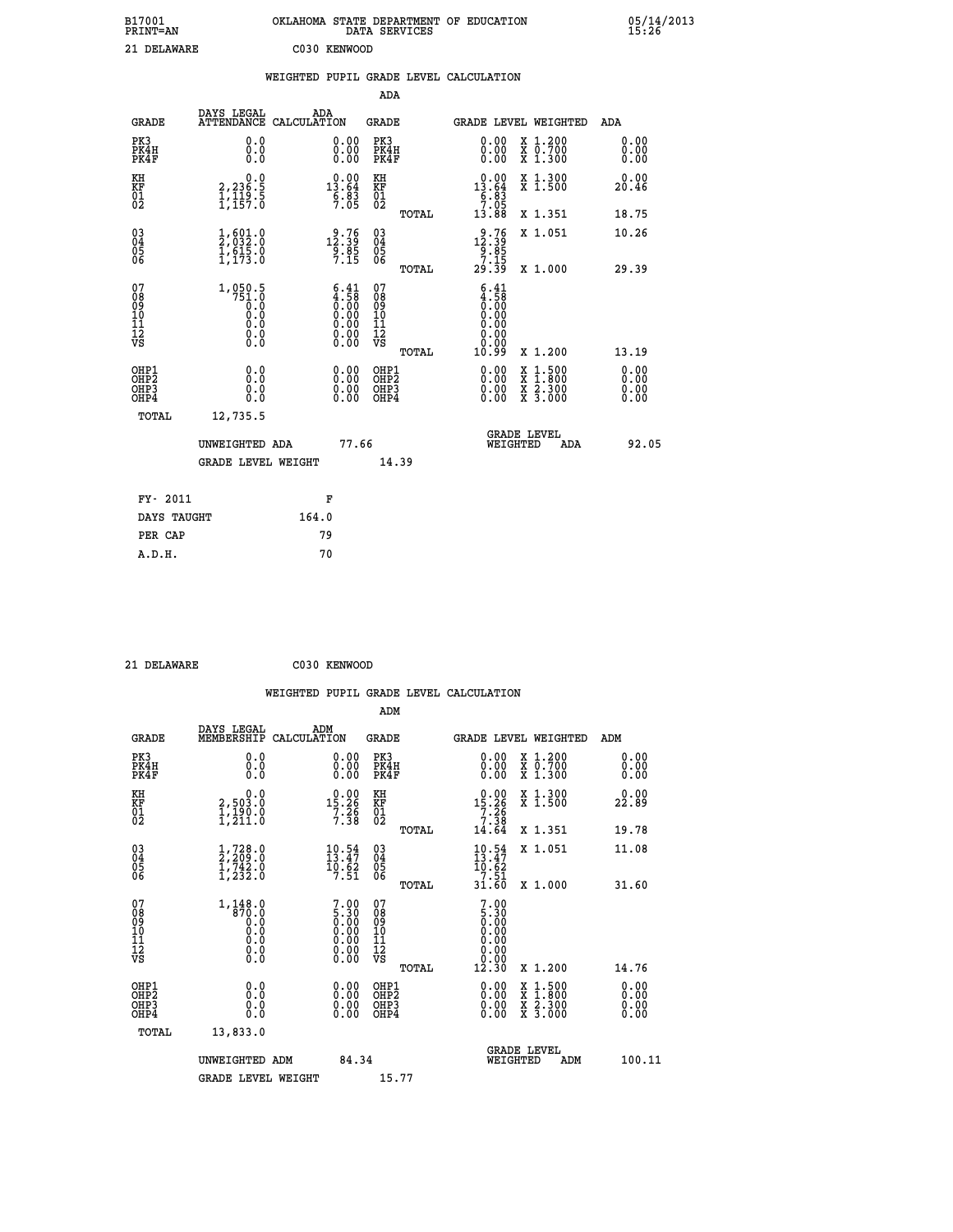| B17001<br>PRINT=AN    | OKLAHOMA STATE DEPARTMENT OF EDUCATION | DATA SERVICES | 05/14/2013<br>15:26 |
|-----------------------|----------------------------------------|---------------|---------------------|
| 21<br><b>DELAWARE</b> | C034 MOSELEY                           |               |                     |

|  |  | WEIGHTED PUPIL GRADE LEVEL CALCULATION |
|--|--|----------------------------------------|
|  |  |                                        |

|                                                                              |                                                                                                    |                                                                                              | ADA                                                |                                                                              |                                                                                                                                              |                              |
|------------------------------------------------------------------------------|----------------------------------------------------------------------------------------------------|----------------------------------------------------------------------------------------------|----------------------------------------------------|------------------------------------------------------------------------------|----------------------------------------------------------------------------------------------------------------------------------------------|------------------------------|
| <b>GRADE</b>                                                                 | DAYS LEGAL                                                                                         | ADA<br>ATTENDANCE CALCULATION                                                                | GRADE                                              |                                                                              | <b>GRADE LEVEL WEIGHTED</b>                                                                                                                  | ADA                          |
| PK3<br>PK4H<br>PK4F                                                          | 0.0<br>Ō.Ō<br>5,773.5                                                                              | $\begin{smallmatrix} 0.00\\ 0.00\\ 34.99 \end{smallmatrix}$                                  | PK3<br>PK4H<br>PK4F                                | 0.00<br>0.00<br>34.99                                                        | X 1.200<br>X 0.700<br>X 1.300                                                                                                                | 0.00<br>0.00<br>45.49        |
| KH<br>KF<br>01<br>02                                                         | 0.0<br>5,284:5<br>3,152:0<br>3,591:0                                                               | $\begin{smallmatrix} 0.00\\ 32.03\\ 19.10\\ 21.76 \end{smallmatrix}$                         | KH<br>KF<br>01<br>02                               | $\begin{smallmatrix} 0.00\\ 32.03\\ 19.10\\ 21.76\\ 40.86 \end{smallmatrix}$ | X 1.300<br>X 1.500                                                                                                                           | 0.00<br>48.05                |
|                                                                              |                                                                                                    |                                                                                              | TOTAL                                              |                                                                              | X 1.351                                                                                                                                      | 55.20                        |
| $\begin{matrix} 03 \\ 04 \\ 05 \\ 06 \end{matrix}$                           | $\frac{4}{3}, \frac{140}{881}.0$<br>5, 154.5<br>4, 753.5                                           | 25.09<br>23.52<br>31.24<br>28.81                                                             | $\begin{matrix} 03 \\ 04 \\ 05 \\ 06 \end{matrix}$ | 25.09<br>23.52<br>31.24<br>28.81<br>23.57                                    | X 1.051                                                                                                                                      | 26.37                        |
|                                                                              |                                                                                                    |                                                                                              | TOTAL                                              |                                                                              | X 1.000                                                                                                                                      | 83.57                        |
| 07<br>08<br>09<br>11<br>11<br>12<br>VS                                       | 4,329.5<br>5,466.0<br>$\begin{smallmatrix} 0.0 & 0 \ 0.0 & 0 \ 0.0 & 0 \end{smallmatrix}$<br>$\S.$ | $26.24$<br>33.13<br>$\begin{smallmatrix} 0.16 \ 0.00 \ 0.00 \ 0.00 \ 0.00 \end{smallmatrix}$ | 07<br>08<br>09<br>11<br>11<br>12<br>VS<br>TOTAL    | $26.24$<br>$33.13$<br>$0.00$<br>$0.00$<br>0.00<br>0.00<br>59.37              | X 1.200                                                                                                                                      | 71.24                        |
| OHP1<br>OH <sub>P</sub> <sub>2</sub><br>OH <sub>P3</sub><br>OH <sub>P4</sub> | 0.0<br>0.0<br>0.0                                                                                  | 0.00<br>0.00<br>0.00                                                                         | OHP1<br>OHP2<br>OHP3<br>OHP4                       | 0.00<br>0.00<br>0.00                                                         | $\begin{smallmatrix} \mathtt{X} & 1\cdot500 \\ \mathtt{X} & 1\cdot800 \\ \mathtt{X} & 2\cdot300 \\ \mathtt{X} & 3\cdot000 \end{smallmatrix}$ | 0.00<br>0.00<br>0.00<br>0.00 |
| TOTAL                                                                        | 45,525.5                                                                                           |                                                                                              |                                                    |                                                                              |                                                                                                                                              |                              |
|                                                                              | UNWEIGHTED ADA                                                                                     | 275.91                                                                                       |                                                    |                                                                              | <b>GRADE LEVEL</b><br>WEIGHTED<br>ADA                                                                                                        | 329.92                       |
|                                                                              | <b>GRADE LEVEL WEIGHT</b>                                                                          |                                                                                              | 54.01                                              |                                                                              |                                                                                                                                              |                              |
| FY- 2011                                                                     |                                                                                                    | F                                                                                            |                                                    |                                                                              |                                                                                                                                              |                              |
| DAYS TAUGHT                                                                  |                                                                                                    | 165.0                                                                                        |                                                    |                                                                              |                                                                                                                                              |                              |
| PER CAP                                                                      |                                                                                                    | 33                                                                                           |                                                    |                                                                              |                                                                                                                                              |                              |
| A.D.H.                                                                       |                                                                                                    | 235                                                                                          |                                                    |                                                                              |                                                                                                                                              |                              |

 **21 DELAWARE C034 MOSELEY**

 **A.D.H. 235**

| <b>GRADE</b>                                             | DAYS LEGAL<br>MEMBERSHIP                 | ADM<br>CALCULATION                                                   | <b>GRADE</b>                                        |       |                                                                                                              |          | <b>GRADE LEVEL WEIGHTED</b>              | ADM                   |
|----------------------------------------------------------|------------------------------------------|----------------------------------------------------------------------|-----------------------------------------------------|-------|--------------------------------------------------------------------------------------------------------------|----------|------------------------------------------|-----------------------|
| PK3<br>PK4H<br>PK4F                                      | 0.0<br>0.0<br>6,471.0                    | $\begin{smallmatrix} 0.00\\ 0.00\\ 39.22 \end{smallmatrix}$          | PK3<br>PK4H<br>PK4F                                 |       | 0.00<br>0.00<br>39.22                                                                                        |          | X 1.200<br>X 0.700<br>X 1.300            | 0.00<br>0.00<br>50.99 |
| KH<br>KF<br>01<br>02                                     | 0.0<br>5,661:0<br>3,313.0<br>3,752:0     | $\begin{smallmatrix} 0.00\\ 34.31\\ 20.08\\ 22.74 \end{smallmatrix}$ | KH<br>KF<br>01<br>02                                |       | $\begin{smallmatrix} 0.00\\ 34.31\\ 20.08\\ 22.74\\ 42.82 \end{smallmatrix}$                                 |          | X 1.300<br>X 1.500                       | 0.00<br>51.47         |
|                                                          |                                          |                                                                      |                                                     | TOTAL |                                                                                                              |          | X 1.351                                  | 57.85                 |
| $\begin{matrix} 03 \\ 04 \\ 05 \\ 06 \end{matrix}$       | 4,379.0<br>4,066.0<br>5,250.0<br>5,035.0 | $26.54$<br>$24.64$<br>$31.82$<br>$30.52$                             | $\begin{array}{c} 03 \\ 04 \\ 05 \\ 06 \end{array}$ |       | $26.54$<br>$24.64$<br>$31.82$<br>$30.52$<br>$86.98$                                                          |          | X 1.051                                  | 27.89                 |
|                                                          |                                          |                                                                      |                                                     | TOTAL |                                                                                                              |          | X 1.000                                  | 86.98                 |
| 07<br>08<br>09<br>11<br>11<br>12<br>VS                   | 4,547.0                                  | $35.16$<br>$9.00$                                                    | 07<br>08<br>09<br>11<br>11<br>12<br>VS              | TOTAL | $\begin{smallmatrix} 27.56\\ 35.16\\ 0.00\\ 0.00\\ 0.00\\ 0.00\\ 0.00\\ 0.00\\ 0.00\\ 0.01\end{smallmatrix}$ |          | X 1.200                                  | 75.26                 |
| OHP1                                                     |                                          |                                                                      | OHP1                                                |       |                                                                                                              |          |                                          | 0.00                  |
| OH <sub>P</sub> <sub>2</sub><br>OH <sub>P3</sub><br>OHP4 | 0.0<br>0.0<br>Ŏ.Ŏ                        |                                                                      | OHP <sub>2</sub><br>OHP3<br>OHP4                    |       |                                                                                                              |          | X 1:500<br>X 1:800<br>X 2:300<br>X 3:000 | 0.00<br>0.00<br>0.00  |
| TOTAL                                                    | 48,275.0                                 |                                                                      |                                                     |       |                                                                                                              |          |                                          |                       |
|                                                          | UNWEIGHTED ADM                           | 292.59                                                               |                                                     |       |                                                                                                              | WEIGHTED | <b>GRADE LEVEL</b><br>ADM                | 350.44                |
|                                                          | <b>GRADE LEVEL WEIGHT</b>                |                                                                      | 57.85                                               |       |                                                                                                              |          |                                          |                       |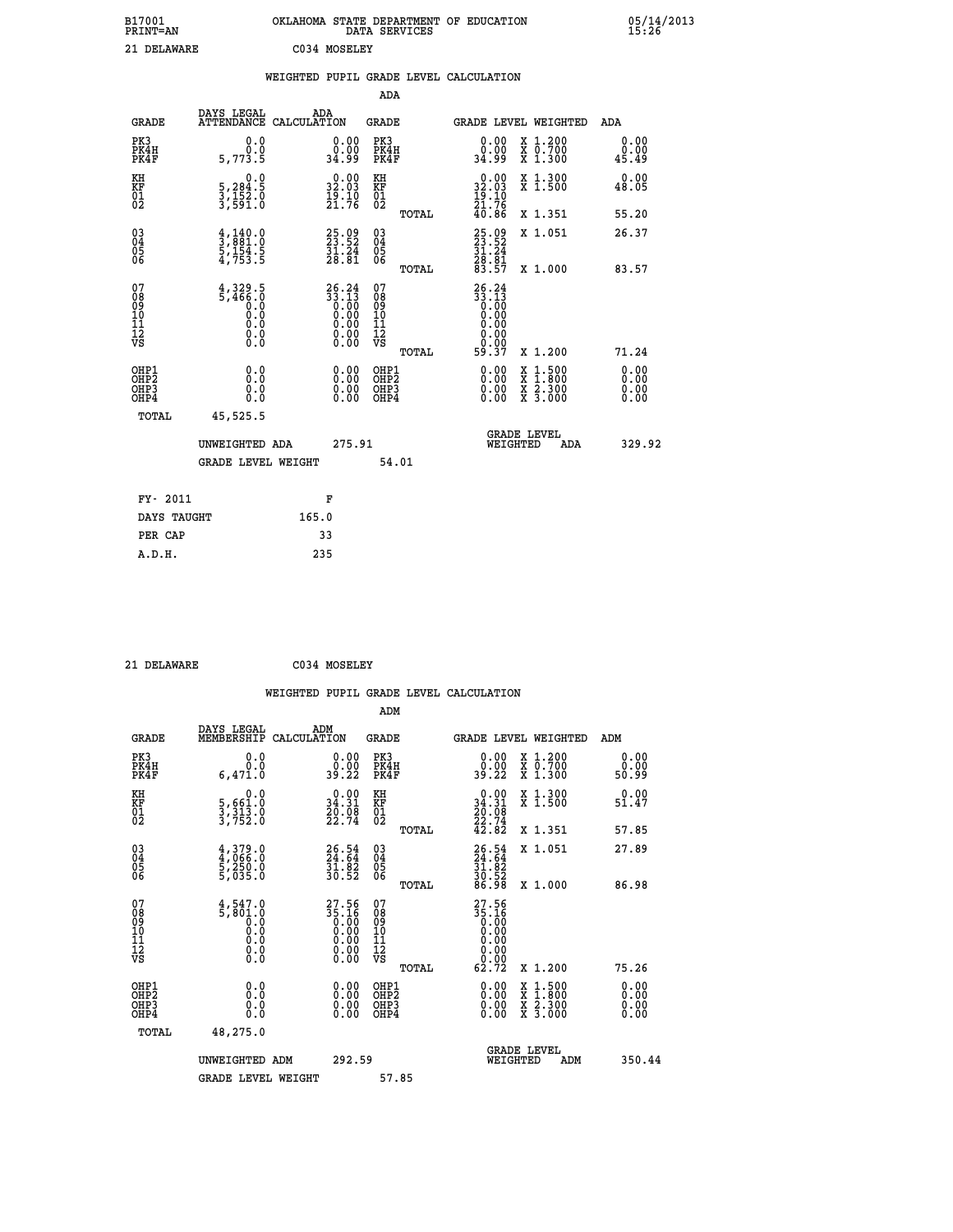| B17001<br><b>PRINT=AN</b> | OKLAHOMA STATE DEPARTMENT OF EDUCATION<br>DATA SERVICES |  |
|---------------------------|---------------------------------------------------------|--|
| 21 DELAWARE               | 1001 JAY                                                |  |

|  |  | WEIGHTED PUPIL GRADE LEVEL CALCULATION |
|--|--|----------------------------------------|
|  |  |                                        |

|                                                                    |                                                                           |                                                                                      | ADA                                       |       |                                                                                                    |                                                                                                  |                                                 |
|--------------------------------------------------------------------|---------------------------------------------------------------------------|--------------------------------------------------------------------------------------|-------------------------------------------|-------|----------------------------------------------------------------------------------------------------|--------------------------------------------------------------------------------------------------|-------------------------------------------------|
| <b>GRADE</b>                                                       | DAYS LEGAL                                                                | ADA<br>ATTENDANCE CALCULATION                                                        | <b>GRADE</b>                              |       | GRADE LEVEL WEIGHTED                                                                               |                                                                                                  | ADA                                             |
| PK3<br>PK4H<br>PK4F                                                | 0.0<br>0.0<br>15,446.5                                                    | $\begin{smallmatrix} 0.00\\ 0.00\\ 91.94 \end{smallmatrix}$                          | PK3<br>PK4H<br>PK4F                       |       | 0.00<br>ة<br>94.94                                                                                 | X 1.200<br>X 0.700<br>X 1.300                                                                    | 0.00<br>0.00<br>119.52                          |
| KH<br><b>KF</b><br>01<br>02                                        | 0.0<br>22,757.0<br>26,177.5<br>17,741.5                                   | $\begin{smallmatrix} &0.00\\ 135.46\\ 155.82\\ 105.60\end{smallmatrix}$              | KH<br>KF<br>01<br>02                      |       | $\begin{smallmatrix} &0.00\\ 135.46\\ 155.82\\ 105.60\\ 261.42\end{smallmatrix}$                   | X 1.300<br>X 1.500                                                                               | 0.00<br>203.19                                  |
|                                                                    |                                                                           |                                                                                      |                                           | TOTAL |                                                                                                    | X 1.351                                                                                          | 353.18                                          |
| $\begin{smallmatrix} 03 \\[-4pt] 04 \end{smallmatrix}$<br>05<br>06 | 22, 915.5<br>18, 527.0<br>19,111.5<br>20,005.5                            | $\begin{array}{l} 136\cdot 40\\ 110\cdot 28\\ 113\cdot 76\\ 119\cdot 08 \end{array}$ | $\substack{03 \\ 04}$<br>05<br>06         | TOTAL | $\begin{array}{l} 136\cdot 40\\ 110\cdot 28\\ 113\cdot 76\\ 119\cdot 08\\ 343\cdot 12 \end{array}$ | X 1.051<br>X 1.000                                                                               | 143.36<br>343.12                                |
| 07<br>08<br>09<br>11<br>11<br>12<br>VS                             | 17, 261.0<br>18, 960.5<br>18, 340.5<br>19, 433.5<br>17, 447.5<br>16,206.0 | $102.74$<br>$112.86$<br>$109.17$<br>$115.68$<br>$103.85$<br>$96.46$<br>$0.00$        | 07<br>08901112<br>1112<br>VS              |       | 102.74<br>112.86<br>109.17<br>105.68<br>103.85<br>96.46<br>20.00                                   |                                                                                                  |                                                 |
|                                                                    |                                                                           |                                                                                      |                                           | TOTAL | 640.76                                                                                             | X 1.200                                                                                          | 768.91                                          |
| OHP1<br>OH <sub>P2</sub><br>OH <sub>P3</sub><br>OH <sub>P4</sub>   | 462.5<br>0.0<br>0.0                                                       | $\begin{smallmatrix} 2.75\0.00 \end{smallmatrix}$<br>0.00                            | OHP1<br>OH <sub>P</sub> 2<br>OHP3<br>OHP4 |       | $2.75$<br>$0.00$<br>0.00<br>0.00                                                                   | $\begin{smallmatrix} x & 1 & 500 \\ x & 1 & 800 \\ x & 2 & 300 \\ x & 3 & 000 \end{smallmatrix}$ | $\frac{4}{0}$ : $\frac{13}{00}$<br>0.00<br>0.00 |
| TOTAL                                                              | 270,793.5                                                                 |                                                                                      |                                           |       |                                                                                                    |                                                                                                  |                                                 |
|                                                                    | UNWEIGHTED ADA                                                            | 1,611.85                                                                             |                                           |       | WEIGHTED                                                                                           | <b>GRADE LEVEL</b><br>ADA                                                                        | 1,935.41                                        |
|                                                                    | <b>GRADE LEVEL WEIGHT</b>                                                 |                                                                                      | 323.56                                    |       |                                                                                                    |                                                                                                  |                                                 |
| FY- 2011                                                           |                                                                           | F                                                                                    |                                           |       |                                                                                                    |                                                                                                  |                                                 |
| DAYS TAUGHT                                                        |                                                                           | 168.0                                                                                |                                           |       |                                                                                                    |                                                                                                  |                                                 |
| PER CAP                                                            |                                                                           | 64                                                                                   |                                           |       |                                                                                                    |                                                                                                  |                                                 |

 **21 DELAWARE I001 JAY**

 **A.D.H. 1,351**

 **B17001<br>PRINT=AN** 

|                                                      |                                                                                                               |                                                                                                           | WEIGHTED PUPIL GRADE LEVEL CALCULATION       |                                                                                              |                                          |                                     |
|------------------------------------------------------|---------------------------------------------------------------------------------------------------------------|-----------------------------------------------------------------------------------------------------------|----------------------------------------------|----------------------------------------------------------------------------------------------|------------------------------------------|-------------------------------------|
|                                                      |                                                                                                               |                                                                                                           | ADM                                          |                                                                                              |                                          |                                     |
| <b>GRADE</b>                                         | DAYS LEGAL<br>MEMBERSHIP<br>CALCULATION                                                                       | ADM                                                                                                       | GRADE                                        | <b>GRADE LEVEL WEIGHTED</b>                                                                  |                                          | ADM                                 |
| PK3<br>PK4H<br>PK4F                                  | 0.0<br>0.0<br>16,249.0                                                                                        | $\begin{smallmatrix} 0.00\\ 0.00\\ 96.72 \end{smallmatrix}$                                               | PK3<br>PK4H<br>PK4F                          | 0.00<br>96.72                                                                                | X 1.200<br>X 0.700<br>X 1.300            | 0.00<br>0.00<br>125.74              |
| KH<br>KF<br>01<br>02                                 | 0.0<br>24,776.0<br>28,243.0<br>19,142.0                                                                       | $0.00$<br>147.48<br>$\frac{1}{1}\overline{6}\overline{8}\cdot\overline{1}\overline{1}\overline{4}$        | KH<br>KF<br>01<br>02                         | $\begin{array}{c} 0.00 \\ 147.48 \\ 168.11 \\ 113.94 \\ 282.05 \end{array}$                  | X 1.300<br>X 1.500                       | 221.22                              |
|                                                      |                                                                                                               |                                                                                                           | TOTAL                                        |                                                                                              | X 1.351                                  | 381.05                              |
| $\substack{03 \\ 04}$<br>Ŏ5<br>06                    | $\substack{24,298.0\\20,064.0\\20,414.0\\21,836.0$                                                            | 144.63<br>119.43<br>$\frac{1}{2}$ $\frac{1}{2}$ $\frac{1}{9}$ $\frac{1}{9}$ $\frac{1}{8}$                 | $\substack{03 \\ 04}$<br>$\frac{05}{06}$     | $\frac{144}{119}.$ $\frac{63}{43}$<br>$\frac{121.51}{129.98}$<br>370.92                      | X 1.051                                  | 152.01                              |
|                                                      |                                                                                                               |                                                                                                           | TOTAL                                        |                                                                                              | X 1.000                                  | 370.92                              |
| 07<br>08<br>09<br>101<br>11<br>12<br>VS              | $\begin{smallmatrix} 18,921.0\\ 20,560.0\\ 20,190.0\\ 21,118.0\\ 19,031.0\\ 17,999.0\\ 0.0 \end{smallmatrix}$ | 112.53<br>122.38<br>120.18<br>125.70<br>113.28<br>$\frac{1}{0}$ $\frac{5}{0}$ $\frac{1}{0}$ $\frac{3}{0}$ | 07<br>08<br>09<br>01<br>11<br>11<br>12<br>VS | 112.63<br>$\frac{122}{120}$ $\frac{38}{125}$<br>$\frac{125}{70}$<br>113.28<br>107.14<br>0.00 |                                          |                                     |
|                                                      |                                                                                                               |                                                                                                           | TOTAL                                        | 701.31                                                                                       | X 1.200                                  | 841.57                              |
| OHP1<br>OHP <sub>2</sub><br>OHP3<br>OH <sub>P4</sub> | 492.0<br>0.0<br>0.0<br>0.0                                                                                    | $\begin{smallmatrix} 2.93\0.00\0.00\0.00 \end{smallmatrix}$                                               | OHP1<br>OHP2<br>OHP3<br>OHP4                 | $\begin{smallmatrix} 2.93\ 0.00 \ 0.00 \end{smallmatrix}$<br>0.00                            | X 1:500<br>X 1:800<br>X 2:300<br>X 3:000 | $\frac{4.40}{0.00}$<br>0.00<br>0.00 |
| TOTAL                                                | 293,333.0                                                                                                     |                                                                                                           |                                              |                                                                                              |                                          |                                     |
|                                                      | UNWEIGHTED ADM                                                                                                | 1,746.04                                                                                                  |                                              | <b>GRADE LEVEL</b><br>WEIGHTED                                                               | ADM                                      | 2,096.91                            |
|                                                      | <b>GRADE LEVEL WEIGHT</b>                                                                                     |                                                                                                           | 350.87                                       |                                                                                              |                                          |                                     |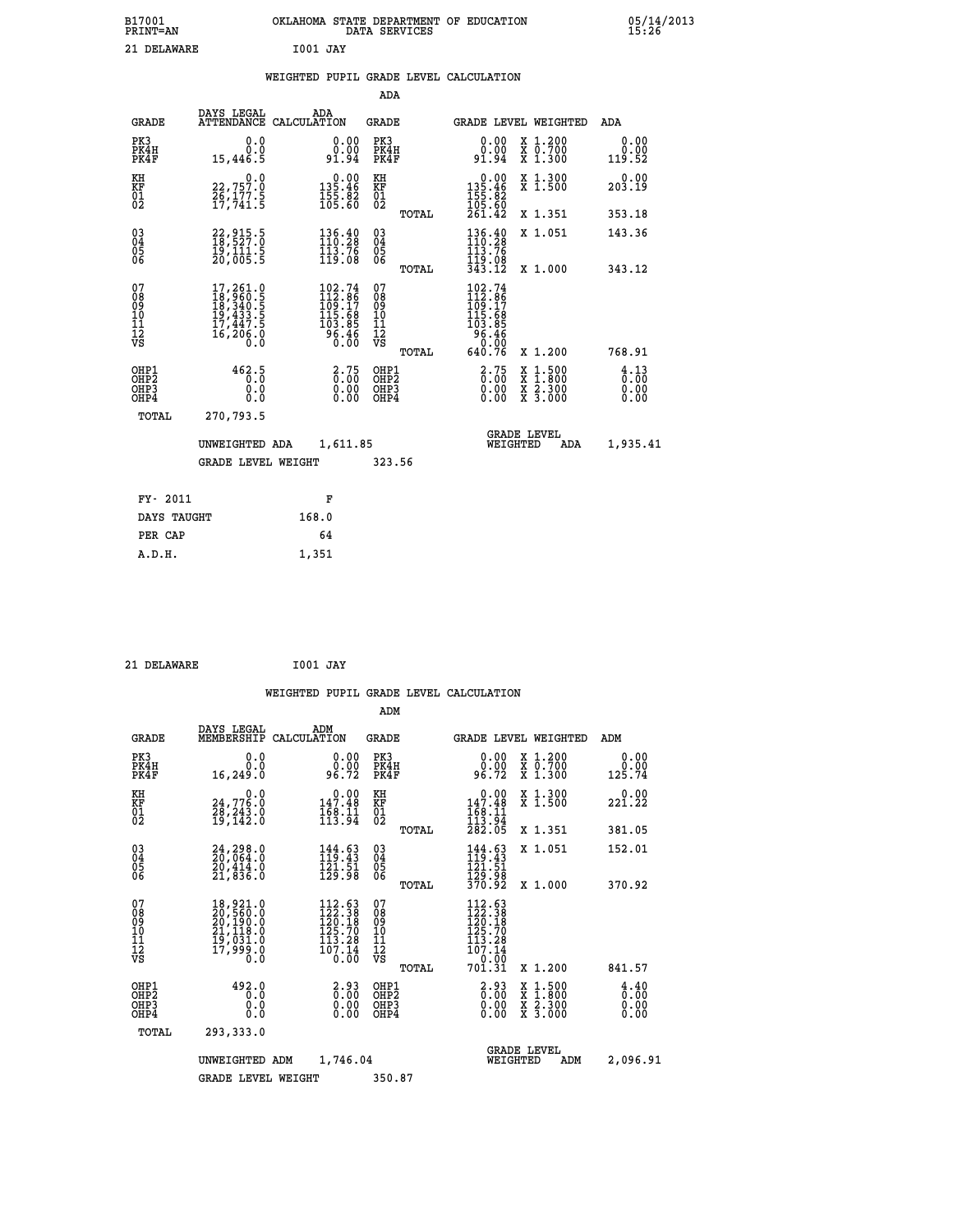| B17001          | OKLAHOMA STATE DEPARTMENT OF EDUCATION | 05/14/2013 |
|-----------------|----------------------------------------|------------|
| <b>PRINT=AN</b> | DATA SERVICES                          | 15:26      |
| 21<br>DELAWARE  | I002 GROVE                             |            |

| 05/14/2013<br>15:26 |
|---------------------|
|                     |

|  |  | WEIGHTED PUPIL GRADE LEVEL CALCULATION |
|--|--|----------------------------------------|
|  |  |                                        |

|                                                                              |                                                                                  |                                                                           | ADA                                                |       |                                                                                                                                                                 |                                                                                                                                              |                              |
|------------------------------------------------------------------------------|----------------------------------------------------------------------------------|---------------------------------------------------------------------------|----------------------------------------------------|-------|-----------------------------------------------------------------------------------------------------------------------------------------------------------------|----------------------------------------------------------------------------------------------------------------------------------------------|------------------------------|
| <b>GRADE</b>                                                                 | DAYS LEGAL                                                                       | ADA<br>ATTENDANCE CALCULATION                                             | GRADE                                              |       | GRADE LEVEL WEIGHTED                                                                                                                                            |                                                                                                                                              | ADA                          |
| PK3<br>PK4H<br>PK4F                                                          | 693.0<br>0.0<br>28, 140.0                                                        | 4.10<br>0.00<br>166.51                                                    | PK3<br>PK4H<br>PK4F                                |       | 4.10<br>0.00<br>166.51                                                                                                                                          | X 1.200<br>X 0.700<br>X 1.300                                                                                                                | 4.92<br>0.00<br>216.46       |
| KH<br>KF<br>01<br>02                                                         | 0.0<br>26,980.0<br>32,336.5<br>31,360.0                                          | $\begin{array}{c} 0.00 \\ 159.64 \\ 191.34 \\ 185.56 \end{array}$         | KH<br><b>KF</b><br>01<br>02                        |       | $0.00$<br>$159.64$<br>$191.34$<br>$185.56$<br>$376.90$                                                                                                          | X 1.300<br>X 1.500                                                                                                                           | 0.00<br>239.46               |
|                                                                              |                                                                                  |                                                                           |                                                    | TOTAL |                                                                                                                                                                 | X 1.351                                                                                                                                      | 509.19                       |
| $\begin{smallmatrix} 03 \\[-4pt] 04 \end{smallmatrix}$<br>Ŏ5<br>06           | 28, 552.0<br>27, 742.0<br>27, 539.0<br>25, 438.5                                 | $\begin{smallmatrix} 168.95\\ 164.15\\ 162.95\\ 150.52 \end{smallmatrix}$ | $\begin{matrix} 03 \\ 04 \\ 05 \\ 06 \end{matrix}$ |       | 168.95<br>164.15<br>162.95<br>$\frac{150.52}{477.62}$                                                                                                           | X 1.051                                                                                                                                      | 177.57                       |
|                                                                              |                                                                                  |                                                                           |                                                    | TOTAL |                                                                                                                                                                 | X 1.000                                                                                                                                      | 477.62                       |
| 07<br>08<br>09<br>11<br>11<br>12<br>VS                                       | 29,488.0<br>28,870.5<br>35,008.5<br>35,172.0<br>25,172.0<br>26,528.0<br>25,187.5 | $174.49170.83207.155148.95156.97149.040.00$                               | 07<br>08<br>09<br>101<br>11<br>12<br>VS            | TOTAL | 174.49<br>$\frac{170.83}{207.15}$<br>$\frac{148.95}{20}$<br>$\begin{array}{r} 1\overline{5}6.97 \\ 1\overline{5}6.97 \\ 149.04 \\ 0.00 \\ 1,007.43 \end{array}$ | X 1.200                                                                                                                                      | 1,208.92                     |
| OHP1<br>OH <sub>P</sub> <sub>2</sub><br>OH <sub>P3</sub><br>OH <sub>P4</sub> | 0.0<br>Ō.Ō<br>0.0<br>0.0                                                         | 0.00<br>0.00<br>0.00                                                      | OHP1<br>OHP2<br>OHP3<br>OHP4                       |       | 0.00<br>0.00<br>0.00                                                                                                                                            | $\begin{smallmatrix} \mathtt{X} & 1\cdot500 \\ \mathtt{X} & 1\cdot800 \\ \mathtt{X} & 2\cdot300 \\ \mathtt{X} & 3\cdot000 \end{smallmatrix}$ | 0.00<br>0.00<br>0.00<br>0.00 |
| TOTAL                                                                        | 399,035.5                                                                        |                                                                           |                                                    |       |                                                                                                                                                                 |                                                                                                                                              |                              |
|                                                                              | UNWEIGHTED ADA                                                                   | 2,361.15                                                                  |                                                    |       | WEIGHTED                                                                                                                                                        | <b>GRADE LEVEL</b><br>ADA                                                                                                                    | 2,834.14                     |
|                                                                              | <b>GRADE LEVEL WEIGHT</b>                                                        |                                                                           | 472.99                                             |       |                                                                                                                                                                 |                                                                                                                                              |                              |
| FY- 2011                                                                     |                                                                                  | F                                                                         |                                                    |       |                                                                                                                                                                 |                                                                                                                                              |                              |
| DAYS TAUGHT                                                                  |                                                                                  | 169.0                                                                     |                                                    |       |                                                                                                                                                                 |                                                                                                                                              |                              |
| PER CAP                                                                      |                                                                                  | 33                                                                        |                                                    |       |                                                                                                                                                                 |                                                                                                                                              |                              |
| A.D.H.                                                                       |                                                                                  | 2,213                                                                     |                                                    |       |                                                                                                                                                                 |                                                                                                                                              |                              |
|                                                                              |                                                                                  |                                                                           |                                                    |       |                                                                                                                                                                 |                                                                                                                                              |                              |

21 DELAWARE **I002 GROVE** 

 **ADM**

 **A.D.H. 2,213**

| <b>GRADE</b>                                       | DAYS LEGAL<br>MEMBERSHIP                                                                                            | ADM<br>CALCULATION                                                            | <b>GRADE</b>                                                       |       |                                                                                                        |          | <b>GRADE LEVEL WEIGHTED</b>              | ADM                          |
|----------------------------------------------------|---------------------------------------------------------------------------------------------------------------------|-------------------------------------------------------------------------------|--------------------------------------------------------------------|-------|--------------------------------------------------------------------------------------------------------|----------|------------------------------------------|------------------------------|
| PK3<br>PK4H<br>PK4F                                | 730.0<br>0.0<br>30, 248.0                                                                                           | 4.32<br>0.00<br>178.98                                                        | PK3<br>PK4H<br>PK4F                                                |       | 4.32<br>0.00<br>178.98                                                                                 |          | X 1.200<br>X 0.700<br>X 1.300            | 5.18<br>0.00<br>232.67       |
| KH<br><b>KF</b><br>01<br>02                        | 0.0<br>28,916.0<br>34,529.0<br>33,032.0                                                                             | $\begin{smallmatrix} &0.00\\ 171.10\\ 204.31\\ 195.46\end{smallmatrix}$       | KH<br>KF<br>01<br>02                                               |       | $\begin{array}{c} 0.00 \\ 171.10 \\ 204.31 \\ 195.46 \\ 399.77 \end{array}$                            |          | X 1.300<br>X 1.500                       | 0.00<br>256.65               |
|                                                    |                                                                                                                     |                                                                               |                                                                    | TOTAL |                                                                                                        |          | X 1.351                                  | 540.09                       |
| $\begin{matrix} 03 \\ 04 \\ 05 \\ 06 \end{matrix}$ | 30,133.0<br>28,898.0<br>28,851.0<br>27,075.0                                                                        | 178.30<br>170.99<br>$\frac{170.72}{160.21}$                                   | $\begin{smallmatrix} 03 \\[-4pt] 04 \end{smallmatrix}$<br>05<br>06 |       | 178.30<br>170.99<br>ī70.72<br>160.21                                                                   |          | X 1.051                                  | 187.39                       |
|                                                    |                                                                                                                     |                                                                               |                                                                    | TOTAL | 501.92                                                                                                 |          | X 1.000                                  | 501.92                       |
| 07<br>08<br>09<br>101<br>11<br>12<br>VS            | $\begin{smallmatrix} 31, 694.0\\ 30, 663.0\\ 37, 372.0\\ 26, 929.0\\ 28, 438.0\\ 27, 701.0\\ 0.0 \end{smallmatrix}$ | $187.54$<br>$181.44$<br>$221.14$<br>159.34<br>168.27<br>$\frac{163.91}{0.00}$ | 07<br>08<br>09<br>11<br>11<br>12<br>VS                             |       | 187.54<br>$\frac{181.44}{221.14}$<br>$\begin{array}{c} 159.34 \\ 168.27 \\ 163.91 \\ 0.00 \end{array}$ |          |                                          |                              |
|                                                    |                                                                                                                     |                                                                               |                                                                    | TOTAL | 1,081.64                                                                                               |          | X 1.200                                  | 1,297.97                     |
| OHP1<br>OHP <sub>2</sub><br>OHP3<br>OHP4           | 0.0<br>0.0<br>Ŏ.Ŏ                                                                                                   | $0.00$<br>$0.00$<br>0.00                                                      | OHP1<br>OHP <sub>2</sub><br>OHP3<br>OHP4                           |       | $0.00$<br>$0.00$<br>0.00                                                                               |          | X 1:500<br>X 1:800<br>X 2:300<br>X 3:000 | 0.00<br>0.00<br>0.00<br>0.00 |
| TOTAL                                              | 425,209.0                                                                                                           |                                                                               |                                                                    |       |                                                                                                        |          |                                          |                              |
|                                                    | UNWEIGHTED                                                                                                          | 2,516.03<br>ADM                                                               |                                                                    |       |                                                                                                        | WEIGHTED | <b>GRADE LEVEL</b><br>ADM                | 3,021.87                     |
|                                                    | <b>GRADE LEVEL WEIGHT</b>                                                                                           |                                                                               | 505.84                                                             |       |                                                                                                        |          |                                          |                              |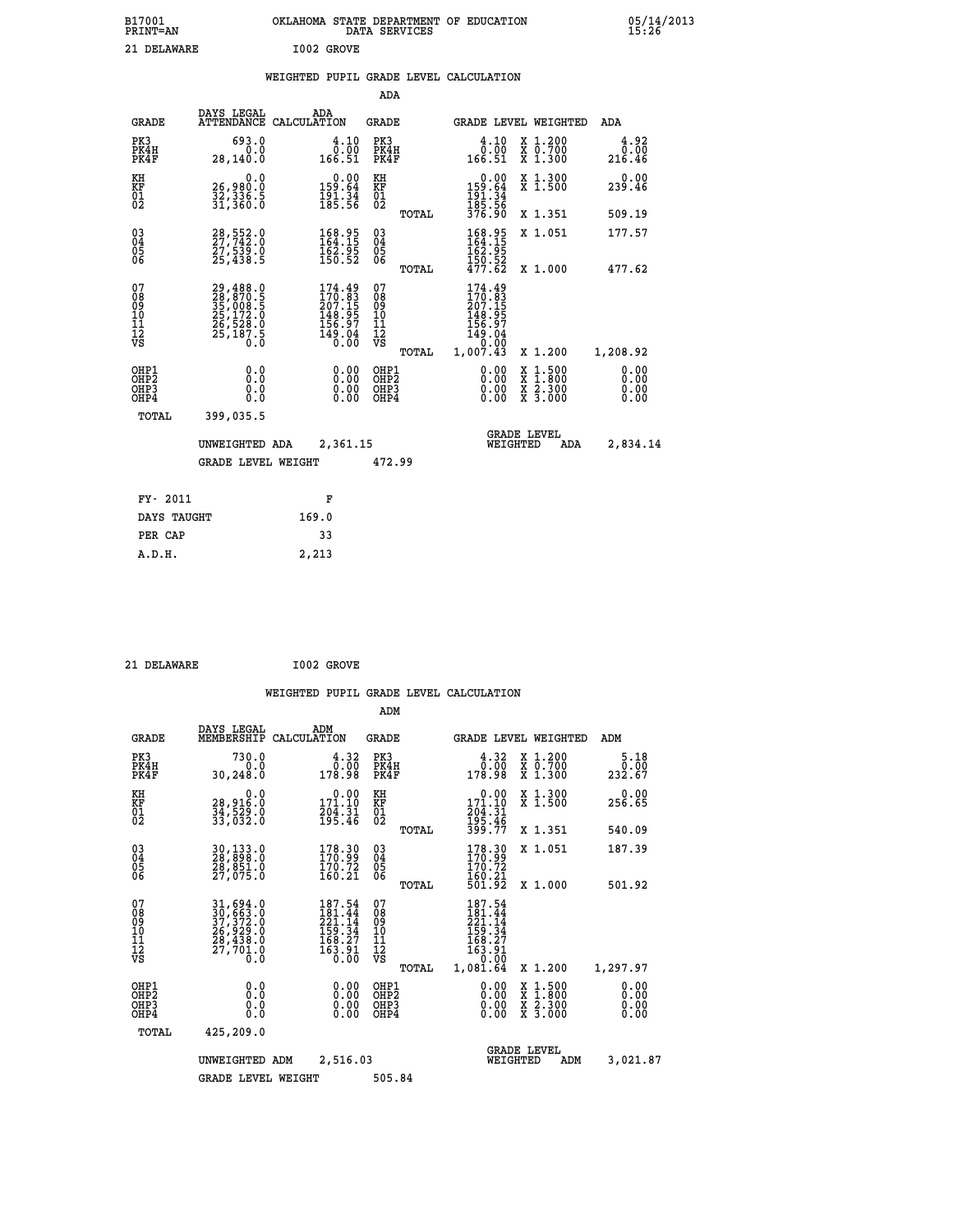| B17001<br><b>PRINT=AN</b> | OKLAHOMA STATE DEPARTMENT OF EDUCATION<br>DATA SERVICES | 05/14/2013<br>15:26 |
|---------------------------|---------------------------------------------------------|---------------------|
| 21 DELAWARE               | I003 KANSAS                                             |                     |

|                                                                  |                                                                                                                   |                                                                      | ADA                                                |       |                                                                                |                                                                                                                                              |                              |
|------------------------------------------------------------------|-------------------------------------------------------------------------------------------------------------------|----------------------------------------------------------------------|----------------------------------------------------|-------|--------------------------------------------------------------------------------|----------------------------------------------------------------------------------------------------------------------------------------------|------------------------------|
| <b>GRADE</b>                                                     | DAYS LEGAL                                                                                                        | ADA<br>ATTENDANCE CALCULATION                                        | GRADE                                              |       | <b>GRADE LEVEL WEIGHTED</b>                                                    |                                                                                                                                              | ADA                          |
| PK3<br>PK4H<br>PK4F                                              | 687.0<br>0.0<br>10,438.5                                                                                          | $\begin{smallmatrix} 4.14\ 0.00\ 62.88 \end{smallmatrix}$            | PK3<br>PK4H<br>PK4F                                |       | $\begin{smallmatrix} 4\cdot 14\0\cdot 00\62.88 \end{smallmatrix}$              | X 1.200<br>X 0.700<br>X 1.300                                                                                                                | 4.97<br>0.00<br>81.74        |
| KH<br>KF<br>01<br>02                                             | 0.0<br>9,567:5<br>8,020:5<br>8,620:5                                                                              | $\begin{smallmatrix} 0.00\\ 57.64\\ 48.32\\ 51.93 \end{smallmatrix}$ | KH<br>KF<br>01<br>02                               |       | $\begin{smallmatrix} &0.00\\ 57.64\\ 48.32\\ 51.93\\ 100.25 \end{smallmatrix}$ | X 1.300<br>X 1.500                                                                                                                           | 0.00<br>86.46                |
|                                                                  |                                                                                                                   |                                                                      |                                                    | TOTAL |                                                                                | X 1.351                                                                                                                                      | 135.44                       |
| $^{03}_{04}$<br>Ŏ5<br>06                                         | $\begin{smallmatrix} 9 & 9 & 13 & 0 \\ 10 & 3 & 3 & 1 & 5 \\ 8 & 0 & 17 & 5 \\ 11 & 3 & 78 & 0 \end{smallmatrix}$ | $\begin{smallmatrix} 59.72\ 62.24\ 48.30\ 68.54 \end{smallmatrix}$   | $\begin{matrix} 03 \\ 04 \\ 05 \\ 06 \end{matrix}$ |       | $\frac{59.72}{62.24}$<br>68.54<br>179.08                                       | X 1.051                                                                                                                                      | 62.77<br>179.08              |
|                                                                  |                                                                                                                   |                                                                      |                                                    | TOTAL |                                                                                | X 1.000                                                                                                                                      |                              |
| 07<br>08<br>09<br>11<br>11<br>12<br>VS                           | $\begin{smallmatrix}9,564.5\\12,346.5\\13,728.0\\13,899.5\\11,453.5\\11,166.0\\0.0\end{smallmatrix}$              | 57.62<br>74.38<br>82.70<br>83.73<br>89.00<br>67.27<br>67.27          | 07<br>08<br>09<br>11<br>11<br>12<br>VS             | TOTAL | 57.62<br>74.38<br>82.70<br>83.73<br>69.00<br>67.27<br>0.00<br>434.70           | X 1.200                                                                                                                                      | 521.64                       |
| OHP1<br>OHP <sub>2</sub><br>OH <sub>P3</sub><br>OH <sub>P4</sub> | 0.0<br>Ō.Ō<br>0.0<br>0.0                                                                                          | 0.00<br>$0.00$<br>0.00                                               | OHP1<br>OHP2<br>OHP3<br>OHP4                       |       | 0.00<br>0.00<br>0.00                                                           | $\begin{smallmatrix} \mathtt{X} & 1\cdot500 \\ \mathtt{X} & 1\cdot800 \\ \mathtt{X} & 2\cdot300 \\ \mathtt{X} & 3\cdot000 \end{smallmatrix}$ | 0.00<br>0.00<br>0.00<br>0.00 |
| TOTAL                                                            | 149,132.0                                                                                                         |                                                                      |                                                    |       |                                                                                |                                                                                                                                              |                              |
|                                                                  | UNWEIGHTED ADA                                                                                                    | 898.41                                                               |                                                    |       | WEIGHTED                                                                       | <b>GRADE LEVEL</b><br>ADA                                                                                                                    | 1,072.10                     |
|                                                                  | <b>GRADE LEVEL WEIGHT</b>                                                                                         |                                                                      | 173.69                                             |       |                                                                                |                                                                                                                                              |                              |
|                                                                  |                                                                                                                   |                                                                      |                                                    |       |                                                                                |                                                                                                                                              |                              |
| FY- 2011                                                         |                                                                                                                   | F                                                                    |                                                    |       |                                                                                |                                                                                                                                              |                              |
| DAYS TAUGHT                                                      |                                                                                                                   | 166.0                                                                |                                                    |       |                                                                                |                                                                                                                                              |                              |
| PER CAP                                                          |                                                                                                                   | 57                                                                   |                                                    |       |                                                                                |                                                                                                                                              |                              |
| A.D.H.                                                           |                                                                                                                   | 797                                                                  |                                                    |       |                                                                                |                                                                                                                                              |                              |

| DELAWARE |
|----------|
|          |

 **21 DELAWARE I003 KANSAS**

 **WEIGHTED PUPIL GRADE LEVEL CALCULATION ADM DAYS LEGAL ADM**

| <b>GRADE</b>                             | MEMBERSHIP CALCULATION                                                                                                                 |                                                                        | GRADE                                              |       | GRADE LEVEL WEIGHTED                                                                           |                                                                                                                                      | ADM                   |  |
|------------------------------------------|----------------------------------------------------------------------------------------------------------------------------------------|------------------------------------------------------------------------|----------------------------------------------------|-------|------------------------------------------------------------------------------------------------|--------------------------------------------------------------------------------------------------------------------------------------|-----------------------|--|
| PK3<br>PK4H<br>PK4F                      | 763.0<br>0.0<br>11,543.0                                                                                                               | $\begin{smallmatrix} 4.60\0.00\\0.91\end{smallmatrix}$                 | PK3<br>PK4H<br>PK4F                                |       | 4.60<br>0.00<br>69.54                                                                          | X 1.200<br>X 0.700<br>X 1.300                                                                                                        | 5.52<br>0.00<br>90.40 |  |
| KH<br>KF<br>01<br>02                     | 0.0<br>10, 375.0<br>8, 537.0<br>9, 118.0                                                                                               | $\begin{smallmatrix} 0.00\\ 62.50\\ 51.43\\ 54.93 \end{smallmatrix}$   | KH<br>KF<br>01<br>02                               |       | $\begin{smallmatrix} &0.00\\ 62.50\\ 51.43\\ 54.93\\ 106.36\end{smallmatrix}$                  | X 1.300<br>X 1.500                                                                                                                   | 0.00<br>93.75         |  |
|                                          |                                                                                                                                        |                                                                        |                                                    | TOTAL |                                                                                                | X 1.351                                                                                                                              | 143.69                |  |
| 03<br>04<br>05<br>06                     | 10,462.0<br>10,996.0<br>-ĕ,392.ŏ<br>11,942.O                                                                                           | $63.02$<br>$66.24$<br>50.55<br>71.94                                   | $\begin{matrix} 03 \\ 04 \\ 05 \\ 06 \end{matrix}$ |       | 63.02<br>$\frac{50.55}{71.94}$<br>188.73                                                       | X 1.051                                                                                                                              | 66.23                 |  |
|                                          |                                                                                                                                        |                                                                        |                                                    | TOTAL |                                                                                                | X 1.000                                                                                                                              | 188.73                |  |
| 07<br>0890112<br>1112<br>VS              | $\begin{smallmatrix} 10,239\,.\,0\\ 12,882\,.\,0\\ 14,841\,.\,0\\ 15,061\,.\,0\\ 12,214\,.\,0\\ 12,084\,.\,0 \end{smallmatrix}$<br>0.0 | $61.68$<br>$77.60$<br>$89.40$<br>$90.73$<br>$73.58$<br>$72.80$<br>0.00 | 07<br>08901123<br>1112<br>VS                       |       | $\begin{smallmatrix} 61.68\\77.60\\89.40\\89.73\\73.58\\72.80\\0.009\\465.79\end{smallmatrix}$ |                                                                                                                                      |                       |  |
|                                          |                                                                                                                                        |                                                                        |                                                    | TOTAL |                                                                                                | X 1.200                                                                                                                              | 558.95                |  |
| OHP1<br>OHP2<br>OH <sub>P3</sub><br>OHP4 | 0.0<br>0.0<br>0.0                                                                                                                      | 0.00<br>0.00<br>0.00                                                   | OHP1<br>OHP2<br>OHP3<br>OHP4                       |       | 0.00<br>0.00<br>0.00                                                                           | $\begin{smallmatrix} \mathtt{X} & 1 & 500 \\ \mathtt{X} & 1 & 800 \\ \mathtt{X} & 2 & 300 \\ \mathtt{X} & 3 & 000 \end{smallmatrix}$ | 0.00<br>0.00<br>0.00  |  |
| TOTAL                                    | 159,449.0                                                                                                                              |                                                                        |                                                    |       |                                                                                                |                                                                                                                                      |                       |  |
|                                          | UNWEIGHTED ADM                                                                                                                         | 960.54                                                                 |                                                    |       | <b>GRADE LEVEL</b><br>WEIGHTED                                                                 | ADM                                                                                                                                  | 1,147.27              |  |
|                                          | <b>GRADE LEVEL WEIGHT</b>                                                                                                              |                                                                        | 186.73                                             |       |                                                                                                |                                                                                                                                      |                       |  |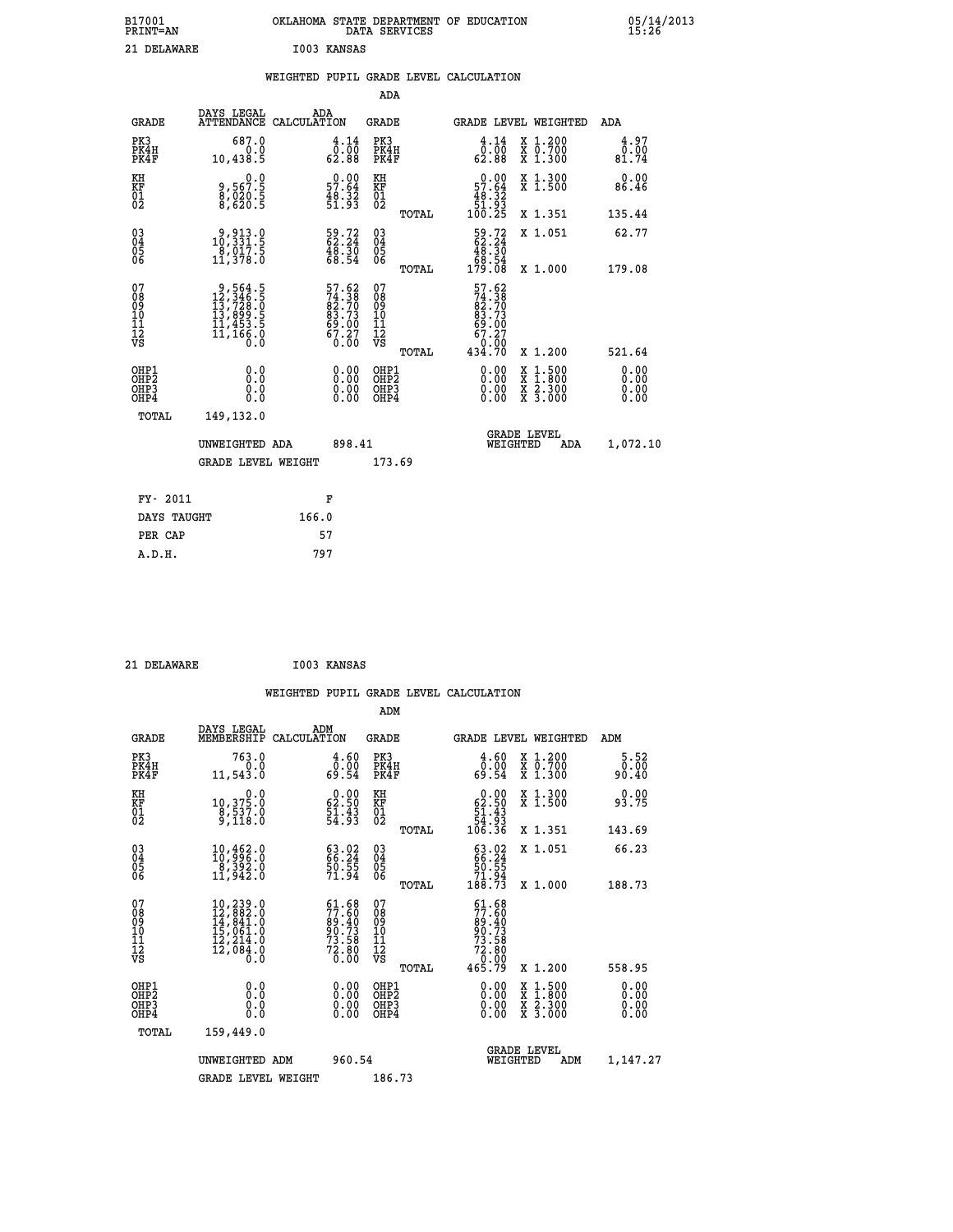| B17001<br><b>PRINT=AN</b> | OKLAHOMA STATE DEPARTMENT OF EDUCATION<br>DATA SERVICES |  |
|---------------------------|---------------------------------------------------------|--|
| 21 DELAWARE               | I004 COLCORD                                            |  |

05/14/2013<br>15:26

|                                                    |                                          | WEIGHTED |                                                                        |                      |       | PUPIL GRADE LEVEL CALCULATION |                                                                         |                                                           |                                                             |
|----------------------------------------------------|------------------------------------------|----------|------------------------------------------------------------------------|----------------------|-------|-------------------------------|-------------------------------------------------------------------------|-----------------------------------------------------------|-------------------------------------------------------------|
|                                                    |                                          |          |                                                                        | ADA                  |       |                               |                                                                         |                                                           |                                                             |
| <b>GRADE</b>                                       | DAYS LEGAL<br>ATTENDANCE CALCULATION     | ADA      |                                                                        | GRADE                |       |                               |                                                                         | GRADE LEVEL WEIGHTED                                      | ADA                                                         |
| PK3<br>PK4H<br>PK4F                                | 0.0000<br>3,739.0                        |          | 0.00<br>22.39                                                          | PK3<br>PK4H<br>PK4F  |       |                               | $\begin{smallmatrix} 0.00\\ 0.00\\ 22.39 \end{smallmatrix}$             | X 1.200<br>$\overline{x}$ $\overline{0.700}$<br>$X$ 1.300 | $\begin{smallmatrix} 0.00\\ 0.00\\ 29.11 \end{smallmatrix}$ |
| KH<br>KF<br>01<br>02                               | 0.0<br>5,839.0<br>5,098.0<br>6,167.0     |          | $\begin{smallmatrix} 0.00\\ 34.96\\ 36.53\\ 36.93\\ \end{smallmatrix}$ | KH<br>KF<br>01<br>02 |       |                               | $\begin{array}{r} 0.00 \\ 34.96 \\ 30.53 \\ 36.93 \\ 46.46 \end{array}$ | X 1.300<br>$\overline{x}$ 1.500                           | $0.00$<br>52.44                                             |
|                                                    |                                          |          |                                                                        |                      | TOTAL |                               |                                                                         | X 1.351                                                   | 91.14                                                       |
| $\begin{matrix} 03 \\ 04 \\ 05 \\ 06 \end{matrix}$ | 5,782.0<br>6,025.0<br>6,283.0<br>6,012.0 |          | $34.62$<br>$36.08$<br>$37.62$<br>36.00                                 | 030404<br>06         |       | _36.00<br>109.70              | $36.68$<br>$37.62$                                                      | X 1.051<br>X 1.000                                        | 36.39<br>109.70                                             |
| $\substack{07\\08}$                                | $6,397.5$<br>$6,155.0$                   |          | 38.31<br>36.86                                                         | 07<br>08             | TOTAL |                               | 38.31<br>36.86                                                          |                                                           |                                                             |

| 07<br>08<br>09<br>001<br>11<br>11<br>12<br>VS        | $\begin{smallmatrix}6,397.5\\6,155.0\\10,751.5\\8,174.0\\8,935.5\\8,856.5\end{smallmatrix}$ | 38.31<br>36.86<br>64.39<br>64.95<br>48.95<br>53.51<br>53.03<br>6.00 | 078<br>089<br>0011<br>11<br>12<br>VS<br>TOTAL | 38.31<br>36.869<br>64.395<br>63.51<br>53.51<br>53.03<br>53.03<br>295.05<br>X 1.200                                                   | 354.06                                                                                                                                                                                                                                                                         |
|------------------------------------------------------|---------------------------------------------------------------------------------------------|---------------------------------------------------------------------|-----------------------------------------------|--------------------------------------------------------------------------------------------------------------------------------------|--------------------------------------------------------------------------------------------------------------------------------------------------------------------------------------------------------------------------------------------------------------------------------|
| OHP1<br>OHP <sub>2</sub><br>OH <sub>P3</sub><br>OHP4 | 0.00000<br>0.0                                                                              |                                                                     | OHP1<br><b>OHP2</b><br>OHP3<br>OHP4           | $\begin{smallmatrix} \mathtt{X} & 1 & 500 \\ \mathtt{X} & 1 & 800 \\ \mathtt{X} & 2 & 300 \\ \mathtt{X} & 3 & 000 \end{smallmatrix}$ | $\begin{smallmatrix} 0.00 & 0.00 & 0.00 & 0.00 & 0.00 & 0.00 & 0.00 & 0.00 & 0.00 & 0.00 & 0.00 & 0.00 & 0.00 & 0.00 & 0.00 & 0.00 & 0.00 & 0.00 & 0.00 & 0.00 & 0.00 & 0.00 & 0.00 & 0.00 & 0.00 & 0.00 & 0.00 & 0.00 & 0.00 & 0.00 & 0.00 & 0.00 & 0.00 & 0.00 & 0.00 & 0.0$ |
| TOTAL                                                | 94,215.0<br>UNWEIGHTED ADA                                                                  | 564.18                                                              |                                               | <b>GRADE LEVEL</b><br>WEIGHTED<br>ADA                                                                                                | 672.84                                                                                                                                                                                                                                                                         |
|                                                      | <b>GRADE LEVEL WEIGHT</b>                                                                   |                                                                     | 108.66                                        |                                                                                                                                      |                                                                                                                                                                                                                                                                                |
| FY- 2011                                             |                                                                                             | F                                                                   |                                               |                                                                                                                                      |                                                                                                                                                                                                                                                                                |
| DAYS TAUGHT                                          | 167.0                                                                                       |                                                                     |                                               |                                                                                                                                      |                                                                                                                                                                                                                                                                                |
| PER CAP                                              |                                                                                             | 66                                                                  |                                               |                                                                                                                                      |                                                                                                                                                                                                                                                                                |

 **21 DELAWARE I004 COLCORD**

 **A.D.H. 423**

 **ADM**

| <b>GRADE</b>                                       | DAYS LEGAL<br>MEMBERSHIP                                                                                 | ADM<br>CALCULATION                                                       | <b>GRADE</b>                                       |       |                                                                                                  | GRADE LEVEL WEIGHTED                     | ADM                   |        |
|----------------------------------------------------|----------------------------------------------------------------------------------------------------------|--------------------------------------------------------------------------|----------------------------------------------------|-------|--------------------------------------------------------------------------------------------------|------------------------------------------|-----------------------|--------|
| PK3<br>PK4H<br>PK4F                                | 0.0<br>0.0<br>4,052.0                                                                                    | 0.00<br>24.26                                                            | PK3<br>PK4H<br>PK4F                                |       | $\begin{smallmatrix} 0.00\\ 0.00\\ 24.26 \end{smallmatrix}$                                      | X 1.200<br>X 0.700<br>X 1.300            | 0.00<br>0.00<br>31.54 |        |
| KH<br>KF<br>01<br>02                               | 0.0<br>$\frac{6}{5}, \frac{286}{424}$ .0<br>6,507.0                                                      | $\begin{smallmatrix} 0.00\\ 37.64\\ 32.48\\ 38.96 \end{smallmatrix}$     | KH<br>KF<br>01<br>02                               |       | $0.00$<br>$37.64$<br>$32.48$<br>$38.96$<br>$71.44$                                               | X 1.300<br>X 1.500                       | 0.00<br>56.46         |        |
|                                                    |                                                                                                          |                                                                          |                                                    | TOTAL |                                                                                                  | X 1.351                                  | 96.52                 |        |
| $\begin{matrix} 03 \\ 04 \\ 05 \\ 06 \end{matrix}$ | $6,341.0$<br>$6,541.0$<br>$6,606.0$<br>$6,404.0$                                                         | $37.14$<br>$37.97$<br>$39.56$<br>$38.35$                                 | $\begin{matrix} 03 \\ 04 \\ 05 \\ 06 \end{matrix}$ |       | $37.14$<br>$37.97$<br>$39.56$<br>$38.35$<br>$115.88$                                             | X 1.051                                  | 39.03                 |        |
|                                                    |                                                                                                          |                                                                          |                                                    | TOTAL |                                                                                                  | X 1.000                                  | 115.88                |        |
| 07<br>08<br>09<br>101<br>11<br>12<br>VS            | $\begin{smallmatrix} 6,698.0\\ 6,469.0\\ 11,442.0\\ 8,761.0\\ 9,657.0\\ 9,624.0\\ 0.0 \end{smallmatrix}$ | $40.11$<br>$38.74$<br>$68.52$<br>$52.46$<br>$57.83$<br>$57.63$<br>$0.00$ | 07<br>08<br>09<br>001<br>11<br>11<br>12<br>VS      | TOTAL | $\begin{smallmatrix} 40.11\ 38.74\ 68.52\ 52.46\ 57.83\ 57.63\ 57.000\ 315.29 \end{smallmatrix}$ | X 1.200                                  | 378.35                |        |
| OHP1                                               |                                                                                                          |                                                                          |                                                    |       |                                                                                                  |                                          |                       |        |
| OHP <sub>2</sub><br>OHP3<br>OHP4                   | 0.0<br>0.000                                                                                             | $\begin{smallmatrix} 0.00 \ 0.00 \ 0.00 \ 0.00 \end{smallmatrix}$        | OHP1<br>OHP2<br>OHP3<br>OHP4                       |       | 0.00<br>$0.00$<br>0.00                                                                           | X 1:500<br>X 1:800<br>X 2:300<br>X 3:000 | 0.00<br>0.00<br>0.00  |        |
| TOTAL                                              | 100,474.0                                                                                                |                                                                          |                                                    |       |                                                                                                  |                                          |                       |        |
|                                                    | UNWEIGHTED ADM                                                                                           | 601.65                                                                   |                                                    |       | WEIGHTED                                                                                         | <b>GRADE LEVEL</b><br>ADM                |                       | 717.78 |
|                                                    | <b>GRADE LEVEL WEIGHT</b>                                                                                |                                                                          | 116.13                                             |       |                                                                                                  |                                          |                       |        |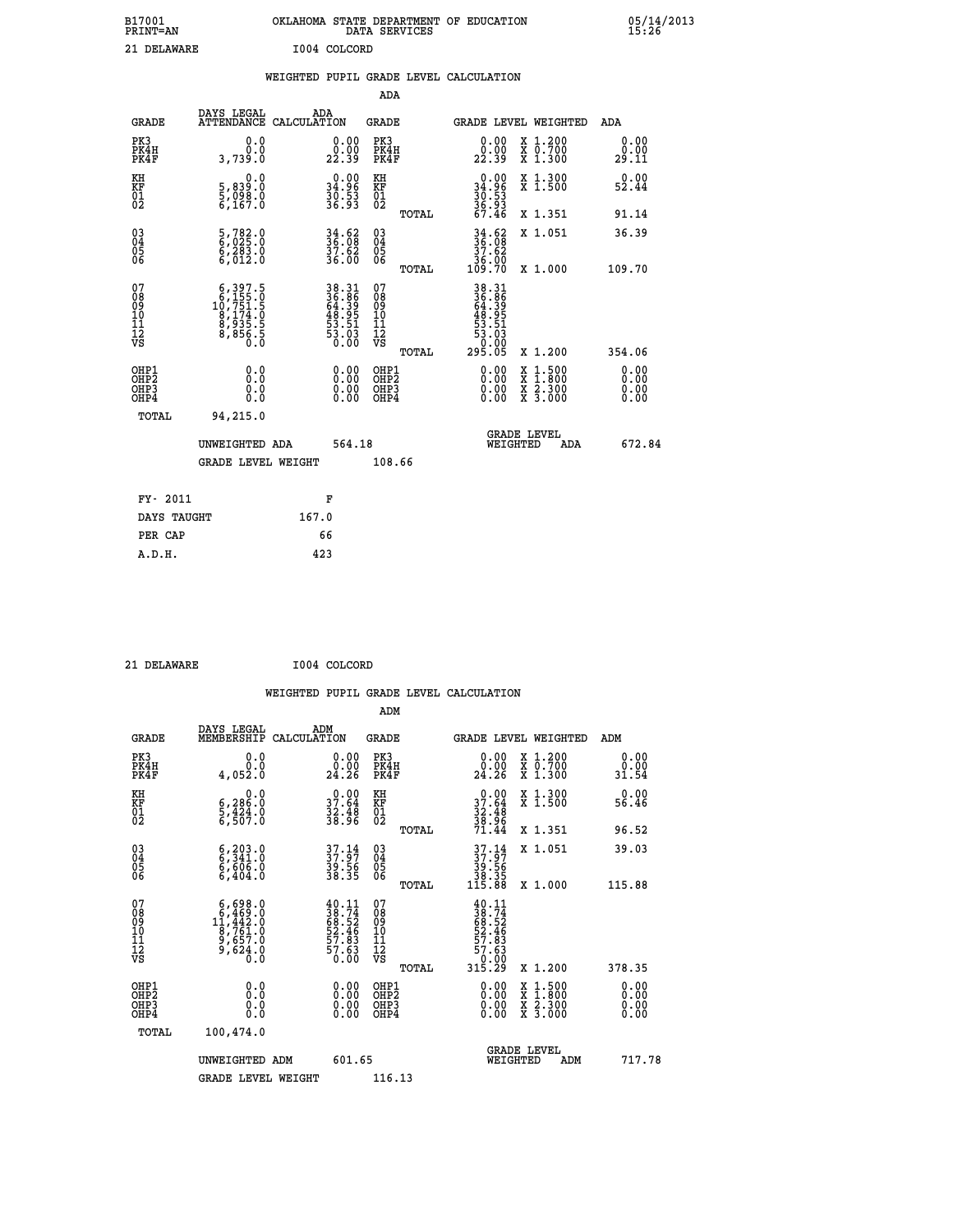# **B17001 OKLAHOMA STATE DEPARTMENT OF EDUCATION 05/14/2013 PRINT=AN DATA SERVICES 15:26 21 DELAWARE I005 OAKS-MISSION**

|                                                                    |              |                                                                              |       |                                                                                 |                                          |       | WEIGHTED PUPIL GRADE LEVEL CALCULATION                                                                                                                                                                                                                                         |                                                                                                                                           |                              |
|--------------------------------------------------------------------|--------------|------------------------------------------------------------------------------|-------|---------------------------------------------------------------------------------|------------------------------------------|-------|--------------------------------------------------------------------------------------------------------------------------------------------------------------------------------------------------------------------------------------------------------------------------------|-------------------------------------------------------------------------------------------------------------------------------------------|------------------------------|
|                                                                    |              |                                                                              |       |                                                                                 | <b>ADA</b>                               |       |                                                                                                                                                                                                                                                                                |                                                                                                                                           |                              |
|                                                                    | <b>GRADE</b> | DAYS LEGAL<br>ATTENDANCE CALCULATION                                         | ADA   |                                                                                 | GRADE                                    |       | GRADE LEVEL WEIGHTED                                                                                                                                                                                                                                                           |                                                                                                                                           | ADA                          |
| PK3<br>PK4H<br>PK4F                                                |              | 0.0<br>0.0<br>2,175.0                                                        |       | $\begin{smallmatrix} 0.00\\ 0.00\\ 12.95 \end{smallmatrix}$                     | PK3<br>PK4H<br>PK4F                      |       | 0.00<br>0.00<br>12.95                                                                                                                                                                                                                                                          | X 1.200<br>X 0.700<br>X 1.300                                                                                                             | 0.00<br>0.00<br>16.84        |
| KH<br>KF<br>01<br>02                                               |              | $\begin{smallmatrix} 0.0 \\ 2.055.5 \\ 2.900.5 \\ 2.356.5 \end{smallmatrix}$ |       | $\begin{smallmatrix} 0.00\\ 12.24\\ 17.26\\ 14.03 \end{smallmatrix}$            | KH<br>KF<br>01<br>02                     |       | $12.24$<br>$17.26$<br>$14.03$                                                                                                                                                                                                                                                  | X 1.300<br>X 1.500                                                                                                                        | 0.00<br>18.36                |
|                                                                    |              |                                                                              |       |                                                                                 |                                          | TOTAL | 31.29                                                                                                                                                                                                                                                                          | X 1.351                                                                                                                                   | 42.27                        |
| $\begin{smallmatrix} 03 \\[-4pt] 04 \end{smallmatrix}$<br>Ŏ5<br>06 |              | 2, 307.0<br>2, 792.5<br>2, 335.0<br>2, 934.0                                 |       | $\begin{smallmatrix} 13\cdot73\16\cdot62\13\cdot90\17\cdot46 \end{smallmatrix}$ | $\substack{03 \\ 04}$<br>05<br>06        |       | $\frac{13}{16}$ : $\frac{73}{62}$<br><b>13.90</b>                                                                                                                                                                                                                              | X 1.051                                                                                                                                   | 14.43                        |
|                                                                    |              |                                                                              |       |                                                                                 |                                          | TOTAL | 17.46<br>47.98                                                                                                                                                                                                                                                                 | X 1.000                                                                                                                                   | 47.98                        |
| 07<br>08<br>09<br>11<br>11<br>12<br>VS                             |              | 3,502.0<br>2,063.5<br>4,676.0<br>4,660.0<br>4,581.0<br>4,581.0<br>0.0        |       | $20.85$<br>$12.28$<br>$27.83$<br>$24.17$<br>$27.27$<br>$24.26$<br>$0.00$        | 07<br>08<br>09<br>11<br>11<br>12<br>VS   | TOTAL | 20.85<br>$\frac{12.28}{27.83}$<br>$\frac{24.17}{3}$<br>27.27<br>$\begin{array}{r} 24.26 \\ 0.00 \\ 136.66 \end{array}$                                                                                                                                                         | X 1.200                                                                                                                                   | 163.99                       |
| OHP1<br>OH <sub>P</sub> 2<br>OHP3<br>OHP4                          |              | 0.0<br>0.0<br>0.0                                                            |       | $\begin{smallmatrix} 0.00 \ 0.00 \ 0.00 \ 0.00 \end{smallmatrix}$               | OHP1<br>OHP <sub>2</sub><br>OHP3<br>OHP4 |       | $\begin{smallmatrix} 0.00 & 0.00 & 0.00 & 0.00 & 0.00 & 0.00 & 0.00 & 0.00 & 0.00 & 0.00 & 0.00 & 0.00 & 0.00 & 0.00 & 0.00 & 0.00 & 0.00 & 0.00 & 0.00 & 0.00 & 0.00 & 0.00 & 0.00 & 0.00 & 0.00 & 0.00 & 0.00 & 0.00 & 0.00 & 0.00 & 0.00 & 0.00 & 0.00 & 0.00 & 0.00 & 0.0$ | $\begin{smallmatrix} \mathtt{X} & 1\cdot500\\ \mathtt{X} & 1\cdot800\\ \mathtt{X} & 2\cdot300\\ \mathtt{X} & 3\cdot000 \end{smallmatrix}$ | 0.00<br>0.00<br>0.00<br>0.00 |
|                                                                    | TOTAL        | 42,814.0                                                                     |       |                                                                                 |                                          |       |                                                                                                                                                                                                                                                                                |                                                                                                                                           |                              |
|                                                                    |              | UNWEIGHTED ADA                                                               |       | 254.85                                                                          |                                          |       | WEIGHTED                                                                                                                                                                                                                                                                       | <b>GRADE LEVEL</b><br><b>ADA</b>                                                                                                          | 303.87                       |
|                                                                    |              | <b>GRADE LEVEL WEIGHT</b>                                                    |       |                                                                                 | 49.02                                    |       |                                                                                                                                                                                                                                                                                |                                                                                                                                           |                              |
|                                                                    | FY- 2011     |                                                                              |       | F                                                                               |                                          |       |                                                                                                                                                                                                                                                                                |                                                                                                                                           |                              |
|                                                                    | DAYS TAUGHT  |                                                                              | 168.0 |                                                                                 |                                          |       |                                                                                                                                                                                                                                                                                |                                                                                                                                           |                              |
|                                                                    | PER CAP      |                                                                              |       | 86                                                                              |                                          |       |                                                                                                                                                                                                                                                                                |                                                                                                                                           |                              |

 **A.D.H. 142**

 **21 DELAWARE I005 OAKS-MISSION**

|                                          |                                                                                                                                                             |                                                                           | ADM                                                 |                                                                                |                                          |                       |
|------------------------------------------|-------------------------------------------------------------------------------------------------------------------------------------------------------------|---------------------------------------------------------------------------|-----------------------------------------------------|--------------------------------------------------------------------------------|------------------------------------------|-----------------------|
| <b>GRADE</b>                             | DAYS LEGAL<br>MEMBERSHIP                                                                                                                                    | ADM<br>CALCULATION                                                        | <b>GRADE</b>                                        |                                                                                | GRADE LEVEL WEIGHTED                     | ADM                   |
| PK3<br>PK4H<br>PK4F                      | 0.0<br>ة:ة<br>2,519.0                                                                                                                                       | $\begin{smallmatrix} 0.00\\ 0.00\\ 14.99 \end{smallmatrix}$               | PK3<br>PK4H<br>PK4F                                 | $\begin{smallmatrix} 0.00\\ 0.00\\ 14.99 \end{smallmatrix}$                    | X 1.200<br>X 0.700<br>X 1.300            | 0.00<br>0.00<br>19.49 |
| KH<br>KF<br>01<br>02                     | 0.0<br>2,200:0<br>3,064:0<br>2,491:0                                                                                                                        | $\begin{smallmatrix} 0.00\\ 13.10\\ 18.24\\ 14.83 \end{smallmatrix}$      | KH<br>KF<br>01<br>02                                | $\begin{array}{r} 0.00 \\ 13.10 \\ 18.24 \\ 14.83 \\ 33.07 \end{array}$        | X 1.300<br>X 1.500                       | 0.00<br>19.65         |
|                                          |                                                                                                                                                             |                                                                           | TOTAL                                               |                                                                                | X 1.351                                  | 44.68                 |
| 03<br>04<br>05<br>06                     | 2,428.0<br>2,930.0<br>2,464.0<br>3,069.0                                                                                                                    | 14:45<br>$\frac{14.67}{18.27}$                                            | $\begin{array}{c} 03 \\ 04 \\ 05 \\ 06 \end{array}$ | $14.45$<br>$17.44$<br>$14.67$<br>$18.27$<br>$50.38$                            | X 1.051                                  | 15.19                 |
|                                          |                                                                                                                                                             |                                                                           | TOTAL                                               |                                                                                | X 1.000                                  | 50.38                 |
| 07<br>08<br>09<br>101<br>112<br>VS       | $\begin{smallmatrix} 3\,,\,722\,.\,0\\ 2\,,\,158\,.\,0\\ 4\,,\,954\,.\,0\\ 4\,,\,340\,.\,0\\ 4\,,\,879\,.\,0\\ 4\,,\,248\,.\,0\\ 0\,.\,0 \end{smallmatrix}$ | $22.15$<br>$12.85$<br>$29.49$<br>$25.83$<br>$29.04$<br>$25.29$<br>$25.29$ | 07<br>08<br>09<br>11<br>11<br>12<br>VS<br>TOTAL     | 22.15<br>12.85<br>29.49<br>25.83<br>28.29<br>25.29<br>26.29<br>20.00<br>144.65 | X 1.200                                  | 173.58                |
|                                          |                                                                                                                                                             |                                                                           |                                                     |                                                                                |                                          |                       |
| OHP1<br>OHP2<br>OHP <sub>3</sub><br>OHP4 |                                                                                                                                                             |                                                                           | OHP1<br>OHP2<br>OHP <sub>3</sub>                    | $0.00$<br>$0.00$<br>0.00                                                       | X 1:500<br>X 1:800<br>X 2:300<br>X 3:000 | 0.00<br>0.00<br>0.00  |
| TOTAL                                    | 45,466.0                                                                                                                                                    |                                                                           |                                                     |                                                                                |                                          |                       |
|                                          | UNWEIGHTED ADM                                                                                                                                              | 270.64                                                                    |                                                     |                                                                                | GRADE LEVEL<br>WEIGHTED<br>ADM           | 322.97                |
|                                          | <b>GRADE LEVEL WEIGHT</b>                                                                                                                                   |                                                                           | 52.33                                               |                                                                                |                                          |                       |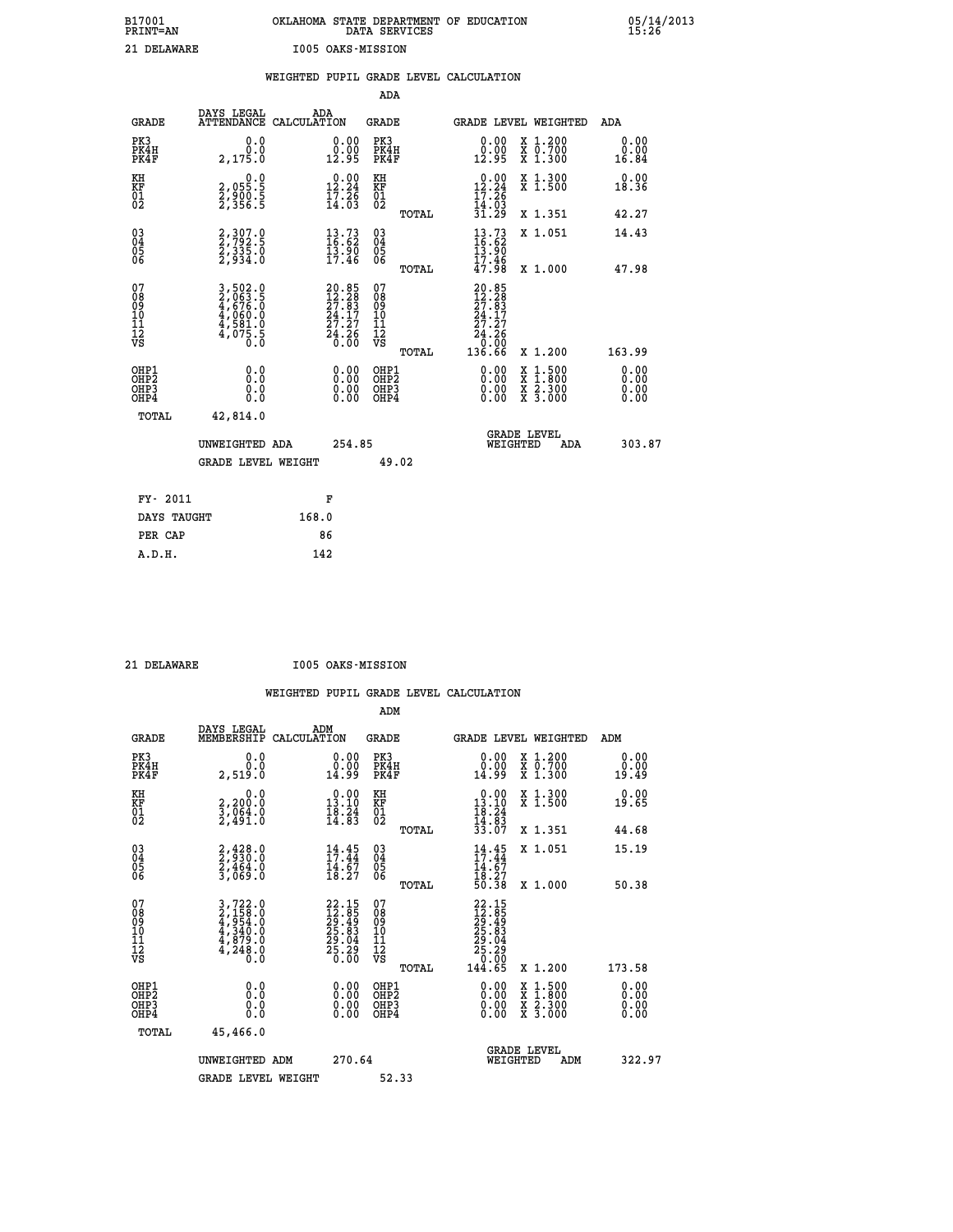|                                          |                                                                                   |             |                                                                              | ADA                                                 |       |                                                                                 |                                                                  |                                                                                                                                               |                              |
|------------------------------------------|-----------------------------------------------------------------------------------|-------------|------------------------------------------------------------------------------|-----------------------------------------------------|-------|---------------------------------------------------------------------------------|------------------------------------------------------------------|-----------------------------------------------------------------------------------------------------------------------------------------------|------------------------------|
| <b>GRADE</b>                             | DAYS LEGAL<br><b>ATTENDANCE</b>                                                   | CALCULATION | ADA                                                                          | <b>GRADE</b>                                        |       |                                                                                 |                                                                  | GRADE LEVEL WEIGHTED                                                                                                                          | <b>ADA</b>                   |
| PK3<br>PK4H<br>PK4F                      | 1,380.0<br>0.0<br>68,455.0                                                        |             | 8.24<br>0.00<br>408.49                                                       | PK3<br>PK4H<br>PK4F                                 |       | 408.49                                                                          | 8.24<br>0.00                                                     | X 1.200<br>X 0.700<br>X 1.300                                                                                                                 | 9.89<br>0.00<br>531.04       |
| KH<br>KF<br>01<br>02                     | 1,683.0<br>77,961.5<br>83,151.5<br>74,575.0                                       |             | 10.58<br>465.50<br>$\frac{496}{445}.$ $\frac{11}{12}$                        | KH<br>KF<br>01<br>02                                |       | $\begin{array}{c} 10.58 \\ 465.50 \\ 496.11 \\ 445.12 \\ 941.23 \end{array}$    |                                                                  | X 1.300<br>X 1.500                                                                                                                            | 13.75<br>698.26              |
|                                          |                                                                                   |             |                                                                              |                                                     | TOTAL |                                                                                 |                                                                  | X 1.351                                                                                                                                       | 1,271.60                     |
| $^{03}_{04}$<br>Ŏ5<br>06                 | 79, 539. 5<br>76, 246. 0<br>74, 713. 5<br>76, 338. 0                              |             | 475.78<br>455.78<br>446.55<br>456.40                                         | $\begin{array}{c} 03 \\ 04 \\ 05 \\ 06 \end{array}$ |       | 475.16<br>455.78<br>446.55<br>456.40<br>1,358.73                                |                                                                  | X 1.051                                                                                                                                       | 1,858.15                     |
|                                          |                                                                                   |             |                                                                              |                                                     | TOTAL |                                                                                 |                                                                  | X 1.000                                                                                                                                       | 1,358.73                     |
| 07<br>08<br>09<br>10<br>11<br>12<br>VS   | 76, 549.0<br>78, 138.5<br>82, 504.5<br>70, 739.0<br>68, 945.5<br>65, 491.5<br>0.0 |             | 457.36<br>466.86<br>491.24<br>421.48<br>$\frac{110}{390}$ $\frac{100}{0.00}$ | 07<br>089<br>101<br>111<br>VS                       |       | 457.36<br>$\frac{466}{491.24}$<br>421.48<br>410.60<br>39.06<br>08.637<br>08.637 |                                                                  |                                                                                                                                               |                              |
|                                          |                                                                                   |             |                                                                              |                                                     | TOTAL |                                                                                 |                                                                  | X 1.200                                                                                                                                       | 3, 165. 12                   |
| OHP1<br>OHP2<br>OH <sub>P3</sub><br>OHP4 | 462.5<br>ō.ō<br>0.0<br>0.0                                                        |             | $2.75$<br>0.00<br>$\begin{smallmatrix} 0.00 \ 0.00 \end{smallmatrix}$        | OHP1<br>OH <sub>P</sub> 2<br>OHP3<br>OHP4           |       |                                                                                 | $\begin{smallmatrix} 2.75\0.00 \ 0.00 \end{smallmatrix}$<br>0.00 | 1:500<br>$\begin{smallmatrix} \mathtt{X} & 1 & 500 \\ \mathtt{X} & 1 & 800 \\ \mathtt{X} & 2 & 300 \\ \mathtt{X} & 3 & 000 \end{smallmatrix}$ | 4.13<br>0.00<br>0.00<br>0.00 |
| <b>TOTAL</b>                             | 1,056,873.5                                                                       |             |                                                                              |                                                     |       |                                                                                 |                                                                  |                                                                                                                                               |                              |
|                                          | UNWEIGHTED ADA                                                                    |             | 6,308.28                                                                     |                                                     |       |                                                                                 | <b>GRADE LEVEL</b><br>WEIGHTED                                   | ADA                                                                                                                                           | 7,551.94                     |
|                                          | <b>GRADE LEVEL WEIGHT</b>                                                         |             |                                                                              | 1,243.66                                            |       |                                                                                 |                                                                  |                                                                                                                                               |                              |
|                                          |                                                                                   |             |                                                                              |                                                     |       |                                                                                 |                                                                  |                                                                                                                                               |                              |
| FY- 2011                                 |                                                                                   |             | F                                                                            |                                                     |       |                                                                                 |                                                                  |                                                                                                                                               |                              |
| DAYS TAUGHT                              |                                                                                   | 1,489.0     |                                                                              |                                                     |       |                                                                                 |                                                                  |                                                                                                                                               |                              |

| DELAWARE | COUNTY TOTALS |  |
|----------|---------------|--|

 **PER CAP 552 A.D.H. 5,481**

|                                                    |                                                                             |                                                                               | ADM                                                |                                                                                                     |                                                                                            |                                                |
|----------------------------------------------------|-----------------------------------------------------------------------------|-------------------------------------------------------------------------------|----------------------------------------------------|-----------------------------------------------------------------------------------------------------|--------------------------------------------------------------------------------------------|------------------------------------------------|
| <b>GRADE</b>                                       | DAYS LEGAL<br>MEMBERSHIP                                                    | ADM<br>CALCULATION                                                            | <b>GRADE</b>                                       | GRADE LEVEL WEIGHTED                                                                                |                                                                                            | ADM                                            |
| PK3<br>PK4H<br>PK4F                                | 1,493.0<br>0.0<br>74,088.0                                                  | 8.92<br>0.00<br>442.15                                                        | PK3<br>PK4H<br>PK4F                                | 8.92<br>$0.00$<br>442.15                                                                            | X 1.200<br>X 0.700<br>X 1.300                                                              | 9.89<br>0.00<br>574.80                         |
| KH<br>KF<br>01<br>02                               | $1,828.0$<br>84,166.0<br>88,878.0<br>79,004.0                               | 11.50<br>502.55<br>$\frac{530.25}{471.56}$                                    | KH<br>KF<br>01<br>02                               | 11.50<br>502.55                                                                                     | X 1.300<br>X 1.500                                                                         | $7\frac{14.95}{753.83}$                        |
|                                                    |                                                                             |                                                                               | TOTAL                                              | 530.25<br>471.56<br>1,001.81                                                                        | X 1.351                                                                                    | 1,353.45                                       |
| $\begin{matrix} 03 \\ 04 \\ 05 \\ 06 \end{matrix}$ | 84,119.0<br>80,549.0<br>78,605.0<br>81,391.0                                | 502.50<br>481.49<br>$\frac{469.80}{486.57}$                                   | $\begin{matrix} 03 \\ 04 \\ 05 \\ 06 \end{matrix}$ | 502.50<br>481.49<br>469.80<br>486.57                                                                | X 1.051                                                                                    | 528.12                                         |
|                                                    |                                                                             |                                                                               | TOTAL                                              | 1,437.86                                                                                            | X 1.000                                                                                    | 1,437.86                                       |
| 07<br>08<br>09<br>10<br>11<br>11<br>12<br>VS       | 82,185.0<br>83,134.0<br>88,799.0<br>76,209.0<br>74,212.0<br>71,656.0<br>Ō.Ō | 490.97<br>$\frac{496.68}{528.73}$<br>$454.06$<br>$442.00$<br>$426.77$<br>0.00 | 07<br>08<br>09<br>11<br>11<br>12<br>VS<br>TOTAL    | 490.97<br>$\begin{array}{r} 496.68 \\ 528.73 \\ 454.06 \\ 442.00 \end{array}$<br>426.77<br>2,839.21 | X 1.200                                                                                    | 3,407.05                                       |
| OHP1<br>OHP2<br>OHP3<br>OHP4                       | 492.0<br>0.0<br>0.0<br>Ŏ.Ŏ                                                  | $\frac{2.93}{0.00}$<br>0.00<br>0.00                                           | OHP1<br>OHP2<br>OHP3<br>OHP4                       | $\begin{smallmatrix} 2.93\0.00\0.00\0.00 \end{smallmatrix}$                                         | $\begin{array}{c} x & 1.500 \\ x & 1.800 \\ x & 2.300 \end{array}$<br>$\overline{x}$ 3.000 | $\frac{4}{0}$ : $\frac{40}{0}$<br>0.00<br>0.00 |
| TOTAL                                              | 1,130,815.0                                                                 |                                                                               |                                                    |                                                                                                     |                                                                                            |                                                |
|                                                    | UNWEIGHTED<br><b>GRADE LEVEL WEIGHT</b>                                     | 6,749.43<br>ADM                                                               | 1,335.73                                           | WEIGHTED                                                                                            | <b>GRADE LEVEL</b><br>ADM                                                                  | 8,085.16                                       |
|                                                    |                                                                             |                                                                               |                                                    |                                                                                                     |                                                                                            |                                                |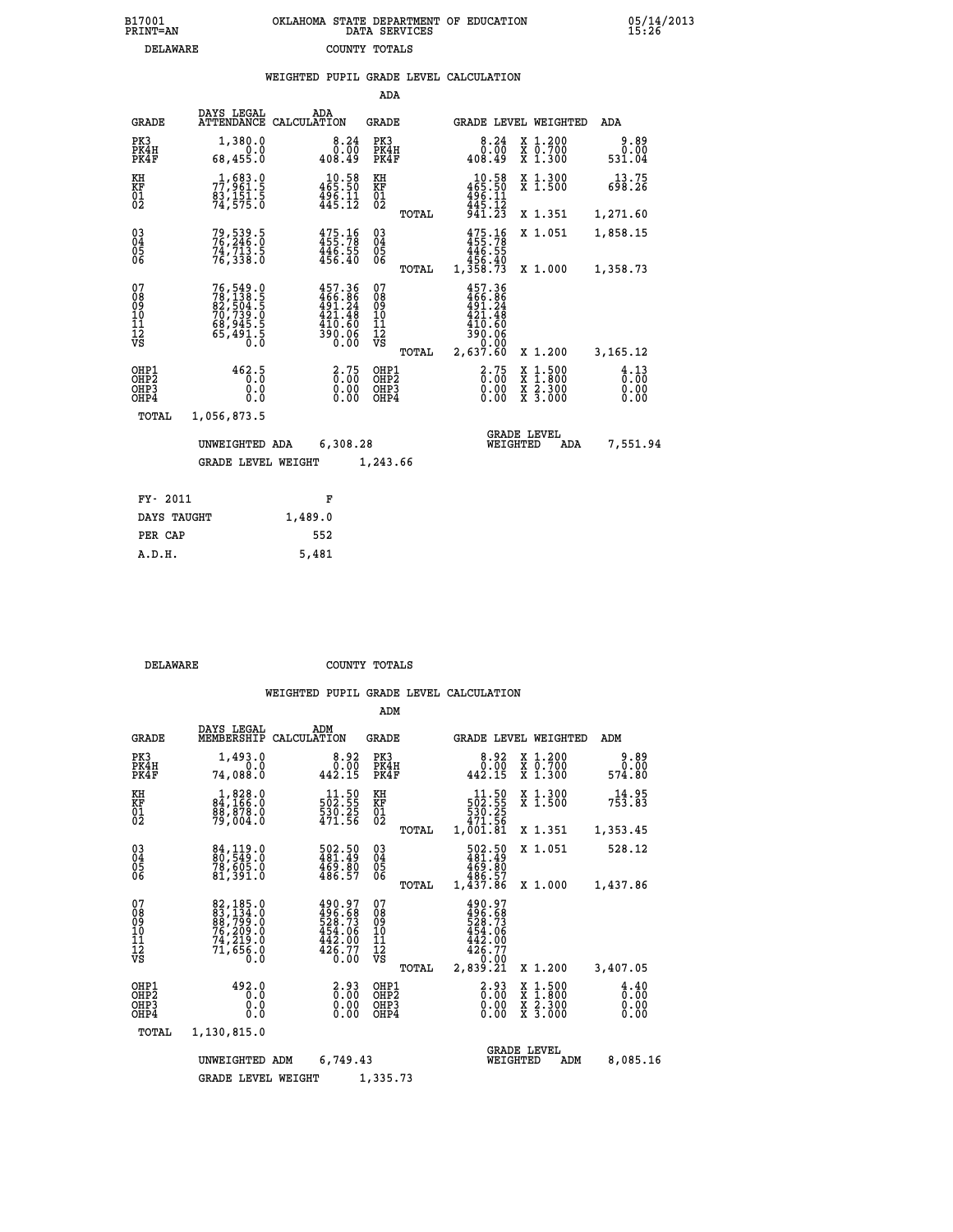|           | OKLAHOMA STATE DEPARTMENT OF EDUCATION<br>DATA SERVICES |  |
|-----------|---------------------------------------------------------|--|
| I005 VICI |                                                         |  |

05/14/2013<br>15**:**26

### **WEIGHTED PUPIL GRADE LEVEL CALCULATION**

|                                                                    |                                                                       |                                                                          | ADA                                       |       |                                                                                                       |                                                    |                              |
|--------------------------------------------------------------------|-----------------------------------------------------------------------|--------------------------------------------------------------------------|-------------------------------------------|-------|-------------------------------------------------------------------------------------------------------|----------------------------------------------------|------------------------------|
| <b>GRADE</b>                                                       | DAYS LEGAL<br><b>ATTENDANCE</b>                                       | ADA<br>CALCULATION                                                       | <b>GRADE</b>                              |       |                                                                                                       | GRADE LEVEL WEIGHTED                               | <b>ADA</b>                   |
| PK3<br>PK4H<br>PK4F                                                | 0.0<br>0.0<br>2,368.0                                                 | $\begin{smallmatrix} 0.00\\ 0.00\\ 13.77 \end{smallmatrix}$              | PK3<br>PK4H<br>PK4F                       |       | $\begin{smallmatrix} 0.00\\ 0.00\\ 13.77 \end{smallmatrix}$                                           | X 1.200<br>X 0.700<br>X 1.300                      | 0.00<br>0.00<br>17.90        |
| KH<br>KF<br>01<br>02                                               | 0.0<br>4,104:0<br>3,789:0<br>3,998:5                                  | $\begin{smallmatrix} 0.00\\ 23.86\\ 22.03\\ 23.25 \end{smallmatrix}$     | KH<br>KF<br>01<br>02                      |       | $\begin{smallmatrix} 0.00\\ 23.86\\ 22.03\\ 23.25\\ 45.28 \end{smallmatrix}$                          | X 1.300<br>X 1.500                                 | 0.00<br>35.79                |
|                                                                    |                                                                       |                                                                          |                                           | TOTAL |                                                                                                       | X 1.351                                            | 61.17                        |
| $\begin{smallmatrix} 03 \\[-4pt] 04 \end{smallmatrix}$<br>Ŏ5<br>06 | 2,983.0<br>3,500.5<br>3,384.0<br>3,602.5                              | $\begin{smallmatrix} 17.34 \\ 20.35 \\ 19.67 \\ 20.94 \end{smallmatrix}$ | 03<br>04<br>05<br>06                      | TOTAL | $\begin{smallmatrix} 17.34 \\ 20.35 \\ 19.67 \\ 20.94 \\ 60.96 \end{smallmatrix}$                     | X 1.051<br>X 1.000                                 | 18.22<br>60.96               |
| 07<br>08<br>09<br>11<br>11<br>12<br>VS                             | 3,886.5<br>4,310.0<br>5,155.5<br>3,846.0<br>3,826.5<br>4,311.5<br>0.0 | $22.6025.0618.3522.3610.6210.6225.070.00$                                | 07<br>08<br>09<br>11<br>11<br>12<br>VS    |       | $\begin{smallmatrix} 22.60\ 25.06\ 18.35\ 12.35\ 22.36\ 10.62\ 5.07\ 0.00\ 124.06\ \end{smallmatrix}$ |                                                    |                              |
|                                                                    |                                                                       |                                                                          |                                           | TOTAL |                                                                                                       | X 1.200                                            | 148.87                       |
| OHP1<br>OHP <sub>2</sub><br>OHP3<br>OHP4                           | 0.0<br>0.0<br>Ŏ.Ŏ                                                     | 0.00<br>$\begin{smallmatrix} 0.00 \ 0.00 \end{smallmatrix}$              | OHP1<br>OH <sub>P</sub> 2<br>OHP3<br>OHP4 |       | 0.00<br>0.00<br>0.00                                                                                  | $1:500$<br>$1:800$<br>X<br>X<br>X 2.300<br>X 3.000 | 0.00<br>0.00<br>0.00<br>0.00 |
| TOTAL                                                              | 49,065.5                                                              |                                                                          |                                           |       |                                                                                                       |                                                    |                              |
|                                                                    | UNWEIGHTED ADA                                                        | 285.27                                                                   |                                           |       |                                                                                                       | <b>GRADE LEVEL</b><br>WEIGHTED<br>ADA              | 342.91                       |
|                                                                    | <b>GRADE LEVEL WEIGHT</b>                                             |                                                                          | 57.64                                     |       |                                                                                                       |                                                    |                              |
| FY- 2011                                                           |                                                                       | F                                                                        |                                           |       |                                                                                                       |                                                    |                              |
| DAYS TAUGHT                                                        |                                                                       | 172.0                                                                    |                                           |       |                                                                                                       |                                                    |                              |
| PER CAP                                                            |                                                                       | 143                                                                      |                                           |       |                                                                                                       |                                                    |                              |
|                                                                    |                                                                       |                                                                          |                                           |       |                                                                                                       |                                                    |                              |

| 22 DEWEY | I005 VICI |
|----------|-----------|
|----------|-----------|

 **A.D.H. 143**

 **B17001<br>PRINT=AN 22 DEWEY** 

|                                                      |                                                                                     |                    |                                                                |                                  |       | WEIGHTED PUPIL GRADE LEVEL CALCULATION                                                         |                                |                                          |                              |  |
|------------------------------------------------------|-------------------------------------------------------------------------------------|--------------------|----------------------------------------------------------------|----------------------------------|-------|------------------------------------------------------------------------------------------------|--------------------------------|------------------------------------------|------------------------------|--|
|                                                      |                                                                                     |                    |                                                                | ADM                              |       |                                                                                                |                                |                                          |                              |  |
| <b>GRADE</b>                                         | DAYS LEGAL<br>MEMBERSHIP                                                            | ADM<br>CALCULATION |                                                                | <b>GRADE</b>                     |       | GRADE LEVEL WEIGHTED                                                                           |                                |                                          | ADM                          |  |
| PK3<br>PK4H<br>PK4F                                  | 0.0<br>0.0<br>2,517.0                                                               |                    | 0.00<br>14.63                                                  | PK3<br>PK4H<br>PK4F              |       | $\begin{smallmatrix} 0.00\\ 0.00\\ 14.63 \end{smallmatrix}$                                    |                                | X 1.200<br>X 0.700<br>X 1.300            | 0.00<br>0.00<br>19.02        |  |
| KH<br>KF<br>01<br>02                                 | 0.0<br>$\frac{4}{3}, \frac{363}{972}$ .0<br>4,200.0                                 |                    | $25.37$<br>$23.09$<br>$24.42$                                  | KH<br>KF<br>01<br>02             |       | $\begin{smallmatrix} 0.00\\ 25.37\\ 23.09\\ 24.42\\ 47.51 \end{smallmatrix}$                   |                                | X 1.300<br>X 1.500                       | 0.00<br>38.06                |  |
|                                                      |                                                                                     |                    |                                                                |                                  | TOTAL |                                                                                                |                                | X 1.351                                  | 64.19                        |  |
| $\begin{matrix} 03 \\ 04 \\ 05 \\ 06 \end{matrix}$   | 3,096.0<br>3,656.0<br>3,513.0<br>3,753.0                                            |                    | 18.00<br>21.26<br>$\frac{20.42}{21.82}$                        | 03<br>04<br>05<br>06             |       | $\begin{smallmatrix} 18.00\\21.26\\20.42\\21.82\\63.50 \end{smallmatrix}$                      |                                | X 1.051                                  | 18.92                        |  |
|                                                      |                                                                                     |                    |                                                                |                                  | TOTAL |                                                                                                |                                | X 1.000                                  | 63.50                        |  |
| 07<br>0890112<br>1112<br>VS                          | $4,027.0$<br>$3,262.0$<br>$3,263.0$<br>$4,035.0$<br>$1,892.0$<br>$4,567.0$<br>$0.0$ |                    | $23.41$<br>$25.62$<br>$18.97$<br>$23.46$<br>$11.00$<br>$26.55$ | 07<br>08901112<br>1112<br>VS     |       | $\begin{smallmatrix} 23.41\ 25.62\ 18.97\ 23.46\ 11.00\ 26.55\ 0.01\ 29.01\ \end{smallmatrix}$ |                                |                                          |                              |  |
|                                                      |                                                                                     |                    |                                                                |                                  | TOTAL |                                                                                                |                                | X 1.200                                  | 154.81                       |  |
| OHP1<br>OHP <sub>2</sub><br>OH <sub>P3</sub><br>OHP4 | 0.0<br>0.000                                                                        |                    | $0.00$<br>$0.00$<br>0.00                                       | OHP1<br>OHP2<br>OHP <sub>3</sub> |       | 0.00<br>0.00<br>0.00                                                                           |                                | X 1:500<br>X 1:800<br>X 2:300<br>X 3:000 | 0.00<br>0.00<br>0.00<br>0.00 |  |
| TOTAL                                                | 51,260.0                                                                            |                    |                                                                |                                  |       |                                                                                                |                                |                                          |                              |  |
|                                                      | UNWEIGHTED ADM                                                                      |                    | 298.02                                                         |                                  |       |                                                                                                | <b>GRADE LEVEL</b><br>WEIGHTED | ADM                                      | 358.50                       |  |
|                                                      | <b>GRADE LEVEL WEIGHT</b>                                                           |                    |                                                                | 60.48                            |       |                                                                                                |                                |                                          |                              |  |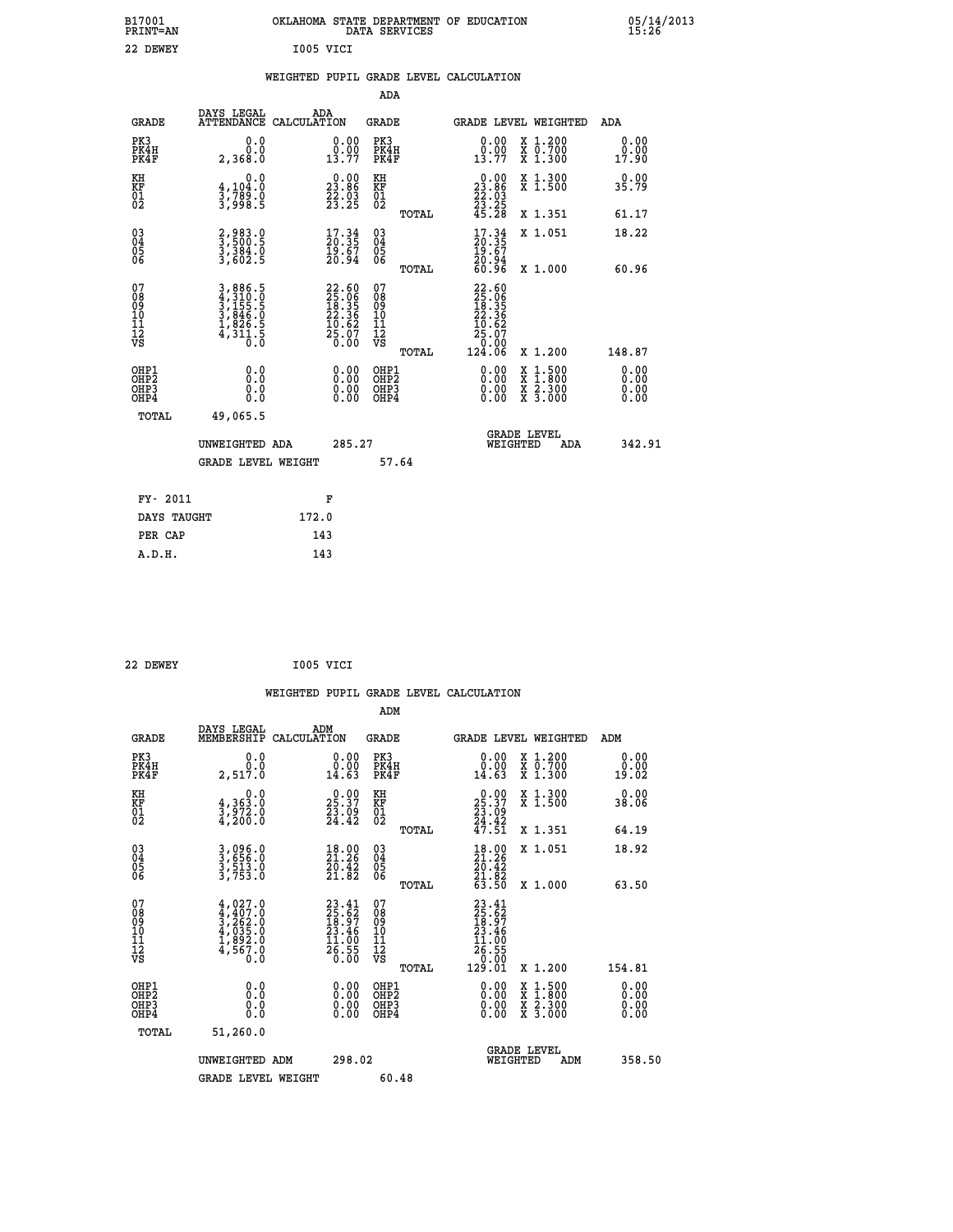|                     | OKLAHOMA STATE DEPARTMENT OF EDUCATION<br>DATA SERVICES |  |
|---------------------|---------------------------------------------------------|--|
| <b>IOO8 SEILING</b> |                                                         |  |

|  |  | WEIGHTED PUPIL GRADE LEVEL CALCULATION |
|--|--|----------------------------------------|
|  |  |                                        |

|                                                                              |                                                                                                                                                   |                                                                                            | ADA                                                 |       |                                                                                                              |                                          |                                                 |
|------------------------------------------------------------------------------|---------------------------------------------------------------------------------------------------------------------------------------------------|--------------------------------------------------------------------------------------------|-----------------------------------------------------|-------|--------------------------------------------------------------------------------------------------------------|------------------------------------------|-------------------------------------------------|
| <b>GRADE</b>                                                                 | DAYS LEGAL                                                                                                                                        | ADA<br>ATTENDANCE CALCULATION                                                              | GRADE                                               |       | GRADE LEVEL WEIGHTED                                                                                         |                                          | ADA                                             |
| PK3<br>PK4H<br>PK4F                                                          | 0.0<br>2,993.0<br>0.0                                                                                                                             | 17.20<br>0.00                                                                              | PK3<br>PK4H<br>PK4F                                 |       | 17.20<br>0.00                                                                                                | X 1.200<br>X 0.700<br>X 1.300            | 0.00<br>12.04<br>0.00                           |
| KH<br>KF<br>01<br>02                                                         | 0.0<br>5,675.5<br>4,404.5<br>5,068.0                                                                                                              | $\begin{smallmatrix} 0.00\\ 32.62\\ 25.31\\ 29.13 \end{smallmatrix}$                       | KH<br>KF<br>01<br>02                                |       | $\begin{smallmatrix} 0.00\\ 32.62\\ 25.31\\ 29.13\\ 4.44 \end{smallmatrix}$                                  | X 1.300<br>X 1.500                       | 0.00<br>48.93                                   |
|                                                                              |                                                                                                                                                   |                                                                                            |                                                     | TOTAL |                                                                                                              | X 1.351                                  | 73.55                                           |
| $\begin{matrix} 03 \\ 04 \\ 05 \\ 06 \end{matrix}$                           | $4,428.5$<br>$4,428.0$<br>$4,622.0$<br>$5,402.5$                                                                                                  | 26.36<br>25.45<br>26.56<br>31.05                                                           | $\begin{array}{c} 03 \\ 04 \\ 05 \\ 06 \end{array}$ |       | 26.36<br>25.45<br>26.56<br>31.05<br>33.06                                                                    | X 1.051                                  | 27.70                                           |
|                                                                              |                                                                                                                                                   |                                                                                            |                                                     | TOTAL |                                                                                                              | X 1.000                                  | 83.06                                           |
| 07<br>08<br>09<br>11<br>11<br>12<br>VS                                       | $\begin{smallmatrix} 6\,,\,209\,.\,0\\ 5\,,\,296\,.0\\ 5\,,\,029\,.5\\ 5\,,\,291\,.0\\ 5\,,\,367\,.0\\ 4\,,\,361\,.5\\ 0\,.0\\ \end{smallmatrix}$ | $\begin{array}{r} 35.68 \\ 30.44 \\ 28.91 \\ 30.41 \\ 30.84 \\ 25.07 \\ 25.00 \end{array}$ | 07<br>08<br>09<br>11<br>11<br>12<br>VS              | TOTAL | $\begin{array}{r} 35.68 \\ 30.44 \\ 28.91 \\ 28.41 \\ 30.44 \\ 30.84 \\ 25.07 \\ 0.00 \\ 181.35 \end{array}$ | X 1.200                                  | 217.62                                          |
| OHP1<br>OH <sub>P</sub> <sub>2</sub><br>OH <sub>P3</sub><br>OH <sub>P4</sub> | 173.0<br>0.0<br>0.0                                                                                                                               | $0.99$<br>$0.00$<br>Ŏ.ŎŎ<br>O.OO                                                           | OHP1<br>OHP2<br>OHP3<br>OHP4                        |       | 0.99<br>0.00                                                                                                 | X 1:500<br>X 1:800<br>X 2:300<br>X 3:000 | $\frac{1}{0}$ : $\frac{49}{00}$<br>0.00<br>0.00 |
| TOTAL                                                                        | 68,908.0                                                                                                                                          |                                                                                            |                                                     |       |                                                                                                              |                                          |                                                 |
|                                                                              | UNWEIGHTED ADA                                                                                                                                    | 396.02                                                                                     |                                                     |       | WEIGHTED                                                                                                     | <b>GRADE LEVEL</b><br>ADA                | 464.39                                          |
|                                                                              | <b>GRADE LEVEL WEIGHT</b>                                                                                                                         |                                                                                            | 68.37                                               |       |                                                                                                              |                                          |                                                 |
| FY- 2011                                                                     |                                                                                                                                                   | F                                                                                          |                                                     |       |                                                                                                              |                                          |                                                 |
| DAYS TAUGHT                                                                  |                                                                                                                                                   | 174.0                                                                                      |                                                     |       |                                                                                                              |                                          |                                                 |
| PER CAP                                                                      |                                                                                                                                                   | 141                                                                                        |                                                     |       |                                                                                                              |                                          |                                                 |
| A.D.H.                                                                       |                                                                                                                                                   | 152                                                                                        |                                                     |       |                                                                                                              |                                          |                                                 |

| 22 DEWEY | <b>I008 SEILING</b> |
|----------|---------------------|
|          |                     |

 **ADM**

 **A.D.H. 152**

 **B17001<br>PRINT=AN<br>22 DEWEY** 

|  |  | WEIGHTED PUPIL GRADE LEVEL CALCULATION |
|--|--|----------------------------------------|
|  |  |                                        |

| <b>GRADE</b>                                       | DAYS LEGAL<br>MEMBERSHIP                                                                                                                                                       | ADM<br>CALCULATION                                                    | <b>GRADE</b>                                       |       | GRADE LEVEL WEIGHTED                                                                                                                                   |                                          | ADM                                |  |
|----------------------------------------------------|--------------------------------------------------------------------------------------------------------------------------------------------------------------------------------|-----------------------------------------------------------------------|----------------------------------------------------|-------|--------------------------------------------------------------------------------------------------------------------------------------------------------|------------------------------------------|------------------------------------|--|
| PK3<br>PK4H<br>PK4F                                | 0.0<br>3,178.0<br>0.0                                                                                                                                                          | $18.26$<br>0.00                                                       | PK3<br>PK4H<br>PK4F                                |       | $0.00$<br>18.26<br>0.00                                                                                                                                | X 1.200<br>X 0.700<br>X 1.300            | $0.00$<br>12.78<br>0.00            |  |
| KH<br>KF<br>01<br>02                               | $\begin{smallmatrix}&&&0.0\\5,964.0\\4,549.0\\5,282.0\end{smallmatrix}$                                                                                                        | $\begin{smallmatrix} 0.00\\ 34.28\\ 26.14\\ 30.36 \end{smallmatrix}$  | KH<br>KF<br>01<br>02                               |       | $0.00$<br>$34.28$<br>$26.14$<br>$30.36$<br>$56.50$                                                                                                     | X 1.300<br>X 1.500                       | 0.00<br>51.42                      |  |
|                                                    |                                                                                                                                                                                |                                                                       |                                                    | TOTAL |                                                                                                                                                        | X 1.351                                  | 76.33                              |  |
| $\begin{matrix} 03 \\ 04 \\ 05 \\ 06 \end{matrix}$ | $4,751.0$<br>$4,912.0$<br>$4,912.0$<br>$5,646.0$                                                                                                                               | $\begin{smallmatrix} 27.30\\ 26.16\\ 28.23\\ 32.45 \end{smallmatrix}$ | $\begin{matrix} 03 \\ 04 \\ 05 \\ 06 \end{matrix}$ |       | $\begin{smallmatrix} 27.30\\ 26.16\\ 28.23\\ 32.45\\ 86.84 \end{smallmatrix}$                                                                          | X 1.051                                  | 28.69                              |  |
|                                                    |                                                                                                                                                                                |                                                                       |                                                    | TOTAL |                                                                                                                                                        | X 1.000                                  | 86.84                              |  |
| 07<br>089<br>090<br>1112<br>VS                     | $\begin{smallmatrix} 6\,, & 378\,. & 0\\ 5\,, & 501\,. & 0\\ 5\,, & 192\,. & 0\\ 5\,, & 444\,. & 0\\ 5\,, & 591\,. & 0\\ 4\,, & 533\,. & 0\\ 0\,. & 0\,. & 0\end{smallmatrix}$ | 36.66<br>31.61<br>29.84<br>31.29<br>32.13<br>32.05<br>26.05           | 07<br>08<br>09<br>001<br>11<br>11<br>12<br>VS      | TOTAL | $\begin{array}{r} 36 \cdot 66 \\ 31 \cdot 64 \\ 29 \cdot 84 \\ 31 \cdot 29 \\ 32 \cdot 135 \\ 26 \cdot 050 \\ 0 \cdot 000 \\ 187 \cdot 58 \end{array}$ | X 1.200                                  | 225.10                             |  |
| OHP1<br>OHP2<br>OH <sub>P3</sub><br>OHP4           | 174.0<br>0.0<br>0.000                                                                                                                                                          | $\begin{smallmatrix} 1.00\ 0.00\ 0.00 \end{smallmatrix}$              | OHP1<br>OHP2<br>OHP3<br>OHP4                       |       | $\begin{smallmatrix} 1.00 \\[-4pt] 0.00\\[-4pt] 0.00\\[-4pt] 0.00\end{smallmatrix}$                                                                    | X 1:500<br>X 1:800<br>X 2:300<br>X 3:000 | $\frac{1}{0}$ : 00<br>0.00<br>0.00 |  |
| TOTAL                                              | 71,647.0                                                                                                                                                                       |                                                                       |                                                    |       |                                                                                                                                                        |                                          |                                    |  |
|                                                    | UNWEIGHTED<br>ADM                                                                                                                                                              | 411.76                                                                |                                                    |       | WEIGHTED                                                                                                                                               | <b>GRADE LEVEL</b><br>ADM                | 482.66                             |  |
|                                                    | <b>GRADE LEVEL WEIGHT</b>                                                                                                                                                      |                                                                       | 70.90                                              |       |                                                                                                                                                        |                                          |                                    |  |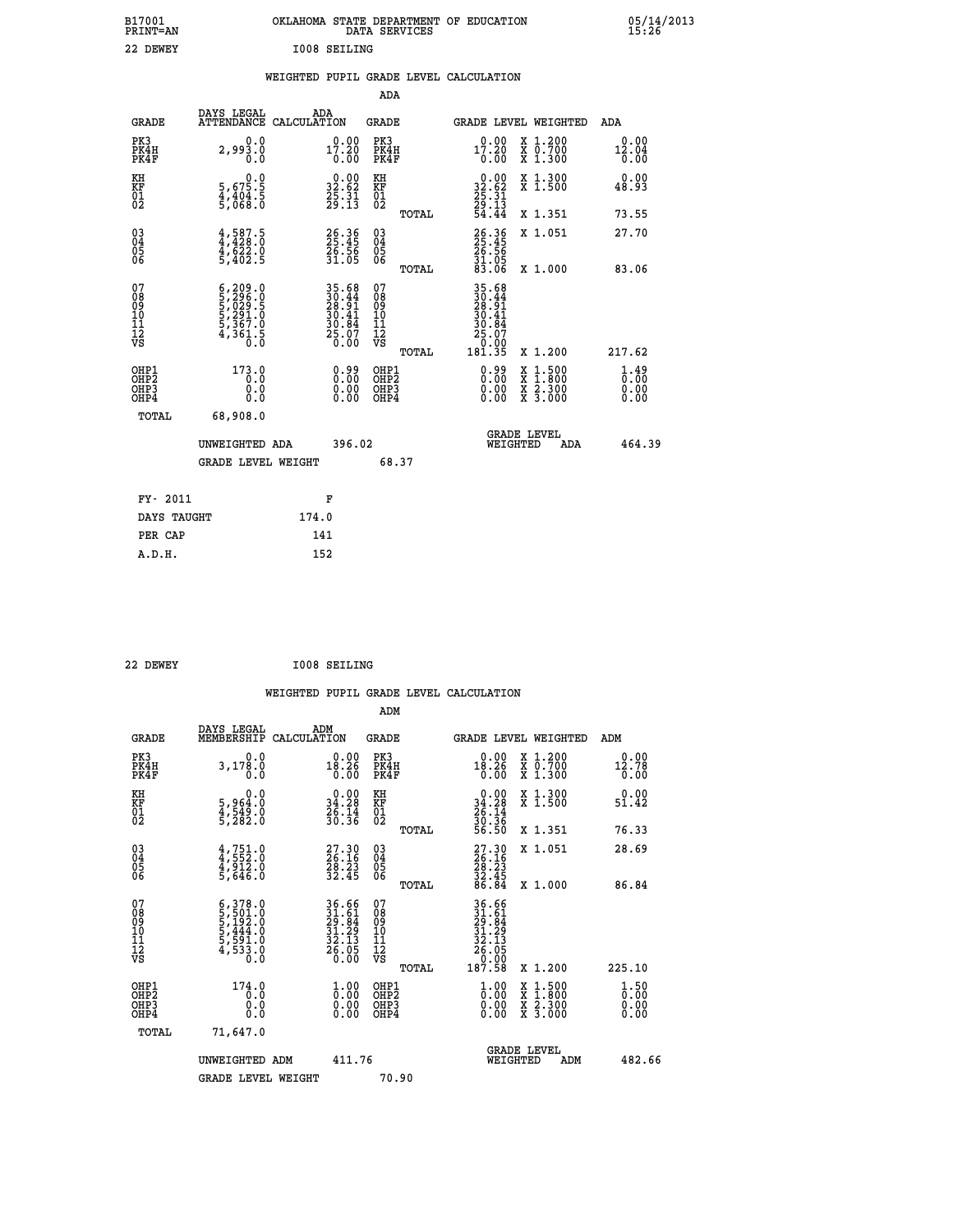| B17001<br><b>PRINT=AN</b> | OKLAHOMA STATE DEPARTMENT OF EDUCATION<br>SERVICES<br>DATA | 05/14/2013<br>15:26 |
|---------------------------|------------------------------------------------------------|---------------------|
| 22<br>DEWEY               | I010 TALOGA                                                |                     |

|  |  | WEIGHTED PUPIL GRADE LEVEL CALCULATION |
|--|--|----------------------------------------|
|  |  |                                        |

|                                                                    |                                                                                                     |                                                                    | ADA                                                 |       |                                                                            |                                                                                                                                           |                               |
|--------------------------------------------------------------------|-----------------------------------------------------------------------------------------------------|--------------------------------------------------------------------|-----------------------------------------------------|-------|----------------------------------------------------------------------------|-------------------------------------------------------------------------------------------------------------------------------------------|-------------------------------|
| <b>GRADE</b>                                                       | DAYS LEGAL<br>ATTENDANCE CALCULATION                                                                | ADA                                                                | <b>GRADE</b>                                        |       |                                                                            | GRADE LEVEL WEIGHTED                                                                                                                      | ADA                           |
| PK3<br>PK4H<br>PK4F                                                | 0.0<br>0.0<br>1,176.0                                                                               | $\begin{smallmatrix} 0.00 \ 0.00 \ 6.80 \end{smallmatrix}$         | PK3<br>PK4H<br>PK4F                                 |       | $\begin{smallmatrix} 0.00 \ 0.00 \ 6.80 \end{smallmatrix}$                 | X 1.200<br>X 0.700<br>X 1.300                                                                                                             | 0.00<br>0.008                 |
| KH<br>KF<br>01<br>02                                               | 0.0<br>1,120:0<br>1,633:5<br>2,145:5                                                                | $\begin{smallmatrix} 0.00\\ 6.47\\ 9.44\\ 12.40 \end{smallmatrix}$ | KH<br>KF<br>01<br>02                                |       | $0.00\n6.47\n9.44\n12.40\n21.84$                                           | X 1.300<br>X 1.500                                                                                                                        | 0.00<br>9.71                  |
|                                                                    |                                                                                                     |                                                                    |                                                     | TOTAL |                                                                            | X 1.351                                                                                                                                   | 29.51                         |
| $\begin{smallmatrix} 03 \\[-4pt] 04 \end{smallmatrix}$<br>Ŏ5<br>06 | $\frac{1}{1}, \frac{104}{063}.\frac{5}{0}$<br>1, 913.5<br>585.0                                     | $\begin{smallmatrix} 6.38\\ 6.14\\ 11.06\\ 3.38 \end{smallmatrix}$ | $\begin{array}{c} 03 \\ 04 \\ 05 \\ 06 \end{array}$ |       | $\begin{smallmatrix} 6.38\\ 6.14\\ 11.06\\ 3.38\\ 20.58 \end{smallmatrix}$ | X 1.051                                                                                                                                   | 6.71                          |
|                                                                    |                                                                                                     |                                                                    |                                                     | TOTAL |                                                                            | X 1.000                                                                                                                                   | 20.58                         |
| 07<br>08<br>09<br>01<br>11<br>11<br>12<br>VS                       | $\begin{smallmatrix} 1,277.5\\ 1,097.5\\ 470.0\\ 1,228.5\\ 1,102.0\\ 973.5\\ 0.0 \end{smallmatrix}$ | $7.38\n6.34\n2.72\n7.10\n6.37\n5.63\n0.00$                         | 07<br>08<br>09<br>11<br>11<br>12<br>VS              |       | $7.38$<br>$2.72$<br>$7.10$<br>$6.37$<br>$5.63$<br>$0.90$                   |                                                                                                                                           |                               |
|                                                                    |                                                                                                     |                                                                    |                                                     | TOTAL | 35.54                                                                      | X 1.200                                                                                                                                   | 42.65                         |
| OHP1<br>OHP <sub>2</sub><br>OH <sub>P3</sub><br>OHP4               | 0.0<br>0.000                                                                                        | 0.00<br>$\begin{smallmatrix} 0.00 \ 0.00 \end{smallmatrix}$        | OHP1<br>OHP2<br>OHP <sub>3</sub>                    |       |                                                                            | $\begin{smallmatrix} \mathtt{X} & 1\cdot500\\ \mathtt{X} & 1\cdot800\\ \mathtt{X} & 2\cdot300\\ \mathtt{X} & 3\cdot000 \end{smallmatrix}$ | 0.00<br>Ō. ŌŌ<br>0.00<br>0.00 |
| TOTAL                                                              | 16,890.0                                                                                            |                                                                    |                                                     |       |                                                                            |                                                                                                                                           |                               |
|                                                                    | UNWEIGHTED ADA                                                                                      | 97.61                                                              |                                                     |       |                                                                            | <b>GRADE LEVEL</b><br>WEIGHTED<br>ADA                                                                                                     | 118.00                        |
|                                                                    | <b>GRADE LEVEL WEIGHT</b>                                                                           |                                                                    |                                                     | 20.39 |                                                                            |                                                                                                                                           |                               |
| FY- 2011                                                           |                                                                                                     | F                                                                  |                                                     |       |                                                                            |                                                                                                                                           |                               |
| DAYS TAUGHT                                                        |                                                                                                     | 173.0                                                              |                                                     |       |                                                                            |                                                                                                                                           |                               |
| PER CAP                                                            |                                                                                                     | 167                                                                |                                                     |       |                                                                            |                                                                                                                                           |                               |

| 22 DEWEY | $\sim$ $\sim$ $\sim$ | I010 TALOGA |
|----------|----------------------|-------------|
|----------|----------------------|-------------|

 **A.D.H. 52**

 **WEIGHTED PUPIL GRADE LEVEL CALCULATION ADM DAYS LEGAL ADM GRADE MEMBERSHIP CALCULATION GRADE GRADE LEVEL WEIGHTED ADM PK3 0.0 0.00 PK3 0.00 X 1.200 0.00 PK4H 0.0 0.00 PK4H 0.00 X 0.700 0.00 PK4F 1,267.0 7.32 PK4F 7.32 X 1.300 9.52 KH 0.0 0.00 KH 0.00 X 1.300 0.00 KF 1,211.0 7.00 KF 7.00 X 1.500 10.50 KH**  $\begin{array}{cccc} 0.0 & 0.00 & \text{KH} \\ \text{KF} & 1, 211.0 & 7.00 & \text{KF} \\ 01 & 1, 731.0 & 10.03 & \text{KF} \\ 02 & 2, 220.0 & 12.83 & 01 \end{array}$  $02$  2,220.0 12.83 02  $_{\text{norm}}$  12.83  **TOTAL 22.86 X 1.351 30.88 03 1,157.0 6.69 03 6.69 X 1.051 7.03 04 1,091.0 6.31 04 6.31 05 1,974.0 11.41 05 11.41 06 602.0 3.48 06 3.48 TOTAL 21.20 X 1.000 21.20** 1,308.0 7.56 07<br>
08 1,441.0 6.60 08 6.60<br>
10 1,252.0 7.24 10 7.24<br>
11 1,121.0 6.48 11 6.48<br> **VS 0.0** 5.65 12<br>
12 978.0 5.65 vS 0.000  **TOTAL 36.33 X 1.200 43.60 OHP1 0.0 0.00 OHP1 0.00 X 1.500 0.00 OHP2 0.0 0.00 OHP2 0.00 X 1.800 0.00 OHP3 0.0 0.00 OHP3 0.00 X 2.300 0.00 OHP4 0.0 0.00 OHP4 0.00 X 3.000 0.00 TOTAL 17,542.0 GRADE LEVEL UNWEIGHTED ADM 101.40 WEIGHTED ADM 122.73** GRADE LEVEL WEIGHT 21.33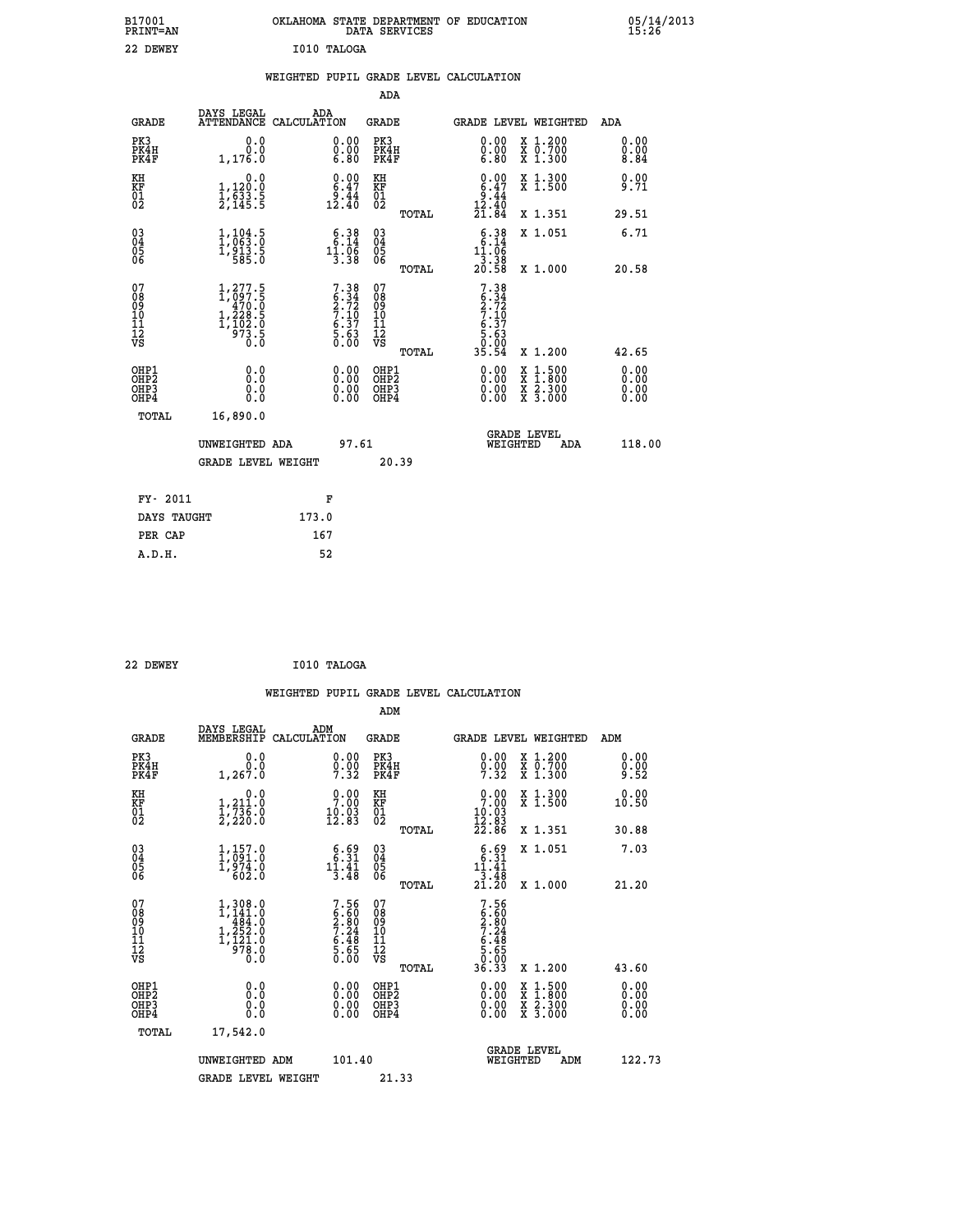|               | OKLAHOMA STATE DEPARTMENT OF EDUCATION<br>DATA SERVICES |  |
|---------------|---------------------------------------------------------|--|
| COUNTY TOTALS |                                                         |  |

B17001<br>PRINT=AN<br>DEWEY

05/14/2013<br>15:26

| WEIGHTED PUPIL GRADE LEVEL CALCULATION |
|----------------------------------------|
|                                        |

|                              |                                                                   |                                                                                                                                                                   |       |                                                                      | ADA                                                 |       |                                                                                        |                                          |                                                 |
|------------------------------|-------------------------------------------------------------------|-------------------------------------------------------------------------------------------------------------------------------------------------------------------|-------|----------------------------------------------------------------------|-----------------------------------------------------|-------|----------------------------------------------------------------------------------------|------------------------------------------|-------------------------------------------------|
|                              | <b>GRADE</b>                                                      | DAYS LEGAL<br>ATTENDANCE CALCULATION                                                                                                                              | ADA   |                                                                      | <b>GRADE</b>                                        |       |                                                                                        | GRADE LEVEL WEIGHTED                     | ADA                                             |
| PK3                          | PK4H<br>PK4F                                                      | 0.0<br>$\frac{2}{3}, \frac{993}{544}.0$                                                                                                                           |       | $\substack{0.00\\17.20\\20.57}$                                      | PK3<br>PK4H<br>PK4F                                 |       | $\substack{0.00\\17.20\\20.57}$                                                        | X 1.200<br>X 0.700<br>X 1.300            | 0.00<br>12.04<br>26.74                          |
| KH<br><b>KF</b><br>01<br>02  |                                                                   | 0.0<br>10,899.5<br>9,827.0<br>11,212.0                                                                                                                            |       | $\begin{smallmatrix} 0.00\\ 62.95\\ 56.78\\ 64.78 \end{smallmatrix}$ | KH<br>KF<br>01<br>02                                |       | 62.99<br>$\frac{56}{64}$ . 78                                                          | X 1.300<br>X 1.500                       | 0.00<br>94.43                                   |
|                              |                                                                   |                                                                                                                                                                   |       |                                                                      |                                                     | TOTAL | 121.56                                                                                 | X 1.351                                  | 164.23                                          |
| $^{03}_{04}$<br>Ŏ5<br>06     |                                                                   | 8,675.0<br>8,991.5<br>9,919.5<br>9,590.0                                                                                                                          |       | 50.08<br>51.94<br>57.29<br>55.37                                     | $\begin{array}{c} 03 \\ 04 \\ 05 \\ 06 \end{array}$ | TOTAL | $50.08$<br>51.94<br>57.29<br>55.37<br>55.37<br>164.60                                  | X 1.051<br>X 1.000                       | 217.23<br>164.60                                |
| 07<br>08901112<br>1112<br>VS |                                                                   | $\begin{smallmatrix} 11\,,\,373\cdot\,9\\10\,,\,703\cdot\,5\\8\,,\,655\cdot\,0\\10\,,\,365\cdot\,5\\8\,,\,295\cdot\,5\\9\,,\,646\cdot\,5\\0\,. \end{smallmatrix}$ |       | 65.66<br>61.84<br>49.98<br>59.87<br>57.83<br>55.77<br>56.00          | 07<br>08<br>09<br>11<br>11<br>12<br>VS              |       | 65.66<br>61.84<br>49.98<br>59.87<br>55.77<br>55.70                                     |                                          |                                                 |
|                              |                                                                   |                                                                                                                                                                   |       |                                                                      |                                                     | TOTAL | 340.95                                                                                 | X 1.200                                  | 409.14                                          |
|                              | OHP1<br>OH <sub>P</sub> 2<br>OH <sub>P3</sub><br>OH <sub>P4</sub> | 173.0<br>0.0<br>0.0<br>0.0                                                                                                                                        |       | $\begin{smallmatrix} 0.99\ 0.00\ 0.00\ 0.00 \end{smallmatrix}$       | OHP1<br>OH <sub>P</sub> 2<br>OHP3<br>OHP4           |       | $\begin{smallmatrix} 0.99 \\[-4pt] 0.00 \\[-4pt] 0.00 \\[-4pt] 0.00 \end{smallmatrix}$ | X 1:500<br>X 1:800<br>X 2:300<br>X 3:000 | $\frac{1}{0}$ : $\frac{49}{00}$<br>0.00<br>0.00 |
|                              | TOTAL                                                             | 134,863.5                                                                                                                                                         |       |                                                                      |                                                     |       |                                                                                        |                                          |                                                 |
|                              |                                                                   | UNWEIGHTED ADA                                                                                                                                                    |       | 778.90                                                               |                                                     |       |                                                                                        | GRADE LEVEL<br>WEIGHTED<br>ADA           | 925.30                                          |
|                              |                                                                   | <b>GRADE LEVEL WEIGHT</b>                                                                                                                                         |       |                                                                      | 146.40                                              |       |                                                                                        |                                          |                                                 |
|                              | FY- 2011                                                          |                                                                                                                                                                   |       | F                                                                    |                                                     |       |                                                                                        |                                          |                                                 |
|                              | DAYS TAUGHT                                                       |                                                                                                                                                                   | 519.0 |                                                                      |                                                     |       |                                                                                        |                                          |                                                 |
|                              | PER CAP                                                           |                                                                                                                                                                   | 451   |                                                                      |                                                     |       |                                                                                        |                                          |                                                 |

| <b>DEWEY</b> | COUNTY TOTALS |  |
|--------------|---------------|--|

 **A.D.H. 347**

|                                          |                                                                                                                                                   |                                                                                                                     | ADM                                                 |                                                                                       |                                |                                          |                                |
|------------------------------------------|---------------------------------------------------------------------------------------------------------------------------------------------------|---------------------------------------------------------------------------------------------------------------------|-----------------------------------------------------|---------------------------------------------------------------------------------------|--------------------------------|------------------------------------------|--------------------------------|
| <b>GRADE</b>                             | DAYS LEGAL<br>MEMBERSHIP                                                                                                                          | ADM<br>CALCULATION                                                                                                  | <b>GRADE</b>                                        |                                                                                       |                                | GRADE LEVEL WEIGHTED                     | ADM                            |
| PK3<br>PK4H<br>PK4F                      | 0.0<br>3,178.0<br>3,784.0                                                                                                                         | $\begin{smallmatrix} 0.00\\ 18.26\\ 21.95 \end{smallmatrix}$                                                        | PK3<br>PK4H<br>PK4F                                 | 18.26<br>21.95                                                                        |                                | X 1.200<br>X 0.700<br>X 1.300            | 0.00<br>12.78<br>28.54         |
| KH<br>KF<br>01<br>02                     | 0.0<br>11,538:0<br>10,257:0<br>11,702:0                                                                                                           | $\begin{smallmatrix} 0.00\\ 66.65\\ 59.26\\ 67.61 \end{smallmatrix}$                                                | KH<br>KF<br>01<br>02                                | 0.00<br>$\begin{array}{r} 66.85 \\ 59.26 \\ 67.61 \\ 126.87 \end{array}$              |                                | X 1.300<br>X 1.500                       | 0.00<br>99.98                  |
|                                          |                                                                                                                                                   |                                                                                                                     | TOTAL                                               |                                                                                       |                                | X 1.351                                  | 171.40                         |
| 03<br>04<br>05<br>06                     | 0.800,8<br>0.888,9<br>0.999.91<br>10,001.0                                                                                                        | 51.99<br>53.73<br>60.06<br>57.75                                                                                    | $\begin{array}{c} 03 \\ 04 \\ 05 \\ 06 \end{array}$ | 51.99<br>53.73<br>60.06<br>57.75<br>171.54                                            |                                | X 1.051                                  | 54.64                          |
|                                          |                                                                                                                                                   |                                                                                                                     | TOTAL                                               |                                                                                       |                                | X 1.000                                  | 171.54                         |
| 07<br>08<br>09<br>101<br>112<br>VS       | $\begin{smallmatrix} 11,713\cdot 0\\ 11,049\cdot 0\\ 8,938\cdot 0\\ 10,731\cdot 0\\ 8,604\cdot 0\\ 10,078\cdot 0\\ 0\cdot 0\\ 0\end{smallmatrix}$ | $67.6363.8351.6161.9949.6149.6158.250.00$                                                                           | 07<br>08<br>09<br>11<br>11<br>12<br>VS<br>TOTAL     | $67.63$<br>$63.83$<br>$51.61$<br>$61.99$<br>$61.61$<br>$69.250$<br>$60.200$<br>352.92 |                                | X 1.200                                  | 423.51                         |
|                                          |                                                                                                                                                   |                                                                                                                     |                                                     |                                                                                       |                                |                                          |                                |
| OHP1<br>OHP2<br>OH <sub>P3</sub><br>OHP4 | 174.0<br>0.0<br>0.000                                                                                                                             | $\overset{1}{\underset{0}{0}}\,\overset{0}{\cdots}\,\overset{0}{\underset{0}{0}}\,\overset{0}{\phantom{0}}$<br>0.00 | OHP1<br>OHP2<br>OHP <sub>3</sub>                    | $\frac{1}{0}$ :00<br>0.00<br>0.00                                                     |                                | X 1:500<br>X 1:800<br>X 2:300<br>X 3:000 | 1.50<br>$0.00$<br>0.00<br>0.00 |
| TOTAL                                    | 140,449.0                                                                                                                                         |                                                                                                                     |                                                     |                                                                                       |                                |                                          |                                |
|                                          | UNWEIGHTED ADM                                                                                                                                    | 811.18                                                                                                              |                                                     |                                                                                       | <b>GRADE LEVEL</b><br>WEIGHTED | ADM                                      | 963.89                         |
|                                          | <b>GRADE LEVEL WEIGHT</b>                                                                                                                         |                                                                                                                     | 152.71                                              |                                                                                       |                                |                                          |                                |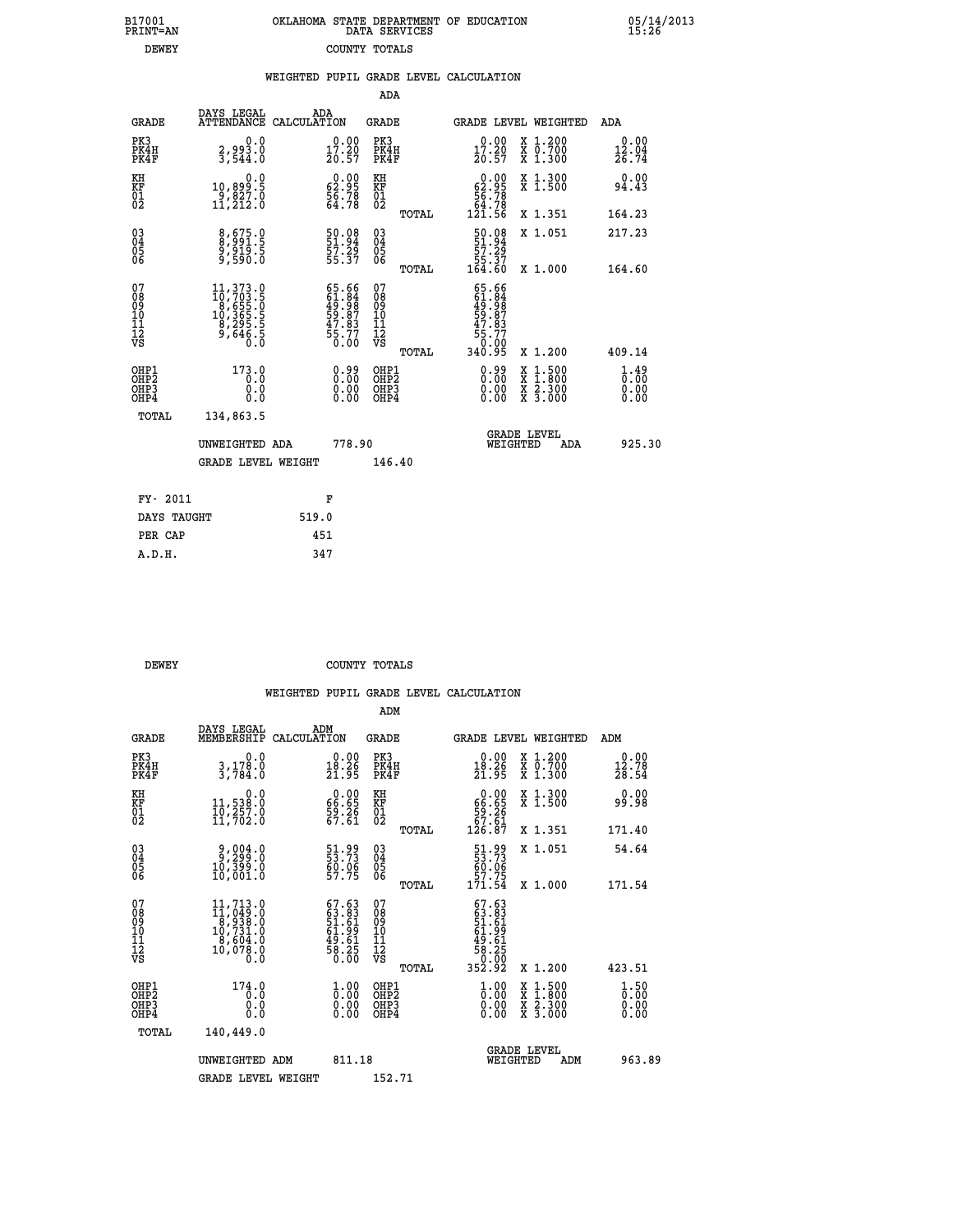| B17001<br><b>PRINT=AN</b> | OKLAHOMA<br>. STATE DEPARTMENT OF EDUCATION<br>DATA SERVICES | 05/14/2013<br>15:26 |
|---------------------------|--------------------------------------------------------------|---------------------|
| 23<br>ELLIS               | I002 FARGO                                                   |                     |

|  |  | WEIGHTED PUPIL GRADE LEVEL CALCULATION |
|--|--|----------------------------------------|
|  |  |                                        |

|                                                                    |                                                                           |                                                                                        | ADA                                       |       |                                                                                                       |        |                                          |                              |
|--------------------------------------------------------------------|---------------------------------------------------------------------------|----------------------------------------------------------------------------------------|-------------------------------------------|-------|-------------------------------------------------------------------------------------------------------|--------|------------------------------------------|------------------------------|
| <b>GRADE</b>                                                       | DAYS LEGAL<br>ATTENDANCE CALCULATION                                      | ADA                                                                                    | <b>GRADE</b>                              |       | GRADE LEVEL WEIGHTED                                                                                  |        |                                          | <b>ADA</b>                   |
| PK3<br>PK4H<br>PK4F                                                | 0.0<br>0.0<br>2,796.5                                                     | $\begin{smallmatrix} 0.00\\ 0.00\\ 16.55 \end{smallmatrix}$                            | PK3<br>PK4H<br>PK4F                       |       | $\begin{smallmatrix} 0.00\\ 0.00\\ 16.55 \end{smallmatrix}$                                           |        | X 1.200<br>X 0.700<br>X 1.300            | 0.00<br>0.00<br>21.52        |
| KH<br>KF<br>01<br>02                                               | 0.0<br>2,929:0<br>2,751:5<br>2,818:5                                      | $\begin{smallmatrix} 0.00\\ 17.33\\ 16.28\\ 16.68 \end{smallmatrix}$                   | KH<br>KF<br>01<br>02                      |       | 17.33<br>$\frac{16}{16}$ $\frac{28}{32}$<br>32.96                                                     |        | X 1.300<br>X 1.500                       | 0.00<br>26.00                |
|                                                                    |                                                                           |                                                                                        |                                           | TOTAL |                                                                                                       |        | X 1.351                                  | 44.53                        |
| $\begin{smallmatrix} 03 \\[-4pt] 04 \end{smallmatrix}$<br>Ŏ5<br>06 | 2,800.5<br>1,643.0<br>2,193.5<br>2,424.0                                  | $\begin{array}{c} 16.57 \\ 9.72 \\ 12.98 \\ 14.34 \end{array}$                         | 03<br>04<br>05<br>06                      |       | $\begin{array}{c} 16 \cdot 57 \\ 9 \cdot 72 \\ 12 \cdot 98 \\ 14 \cdot 34 \\ 37 \cdot 04 \end{array}$ |        | X 1.051                                  | 17.42                        |
|                                                                    |                                                                           |                                                                                        |                                           | TOTAL |                                                                                                       |        | X 1.000                                  | 37.04                        |
| 07<br>08<br>09<br>11<br>11<br>12<br>VS                             | 2,782.5<br>4,004.5<br>4,696.5<br>1,696.5<br>3,354.5<br>2,302.5<br>2,031.5 | $\begin{smallmatrix} 16.46\\23.70\\10.04\\19.85\\13.62\\12.02\\0.00 \end{smallmatrix}$ | 07<br>08<br>09<br>11<br>11<br>12<br>VS    |       | $16.46$<br>$23.70$<br>$10.04$<br>$19.85$<br>$13.62$<br>$12.020$<br>$95.69$                            |        |                                          |                              |
|                                                                    |                                                                           |                                                                                        |                                           | TOTAL |                                                                                                       |        | X 1.200                                  | 114.83                       |
| OHP1<br>OH <sub>P</sub> 2<br>OHP3<br>OHP4                          | 0.0<br>0.0<br>Ŏ.Ŏ                                                         | 0.00<br>$\begin{smallmatrix} 0.00 \ 0.00 \end{smallmatrix}$                            | OHP1<br>OH <sub>P</sub> 2<br>OHP3<br>OHP4 |       | 0.00<br>0.00<br>0.00                                                                                  | X<br>X | $1:500$<br>$1:800$<br>X 2.300<br>X 3.000 | 0.00<br>0.00<br>0.00<br>0.00 |
| TOTAL                                                              | 36,528.5                                                                  |                                                                                        |                                           |       |                                                                                                       |        |                                          |                              |
|                                                                    | UNWEIGHTED ADA                                                            | 216.14                                                                                 |                                           |       | <b>GRADE LEVEL</b><br>WEIGHTED                                                                        |        | ADA                                      | 261.34                       |
|                                                                    | <b>GRADE LEVEL WEIGHT</b>                                                 |                                                                                        | 45.20                                     |       |                                                                                                       |        |                                          |                              |
| FY- 2011                                                           |                                                                           | F                                                                                      |                                           |       |                                                                                                       |        |                                          |                              |
| DAYS TAUGHT                                                        |                                                                           | 169.0                                                                                  |                                           |       |                                                                                                       |        |                                          |                              |
| PER CAP                                                            |                                                                           | 117                                                                                    |                                           |       |                                                                                                       |        |                                          |                              |
|                                                                    |                                                                           |                                                                                        |                                           |       |                                                                                                       |        |                                          |                              |

| 23 ELLIS | I002 FARGO |
|----------|------------|

 **A.D.H. 129**

| <b>GRADE</b>                                         | DAYS LEGAL<br>MEMBERSHIP                                              | ADM<br>CALCULATION                                                       | <b>GRADE</b>                                        |       | <b>GRADE LEVEL WEIGHTED</b>                                                                                 |                                          | ADM                          |  |
|------------------------------------------------------|-----------------------------------------------------------------------|--------------------------------------------------------------------------|-----------------------------------------------------|-------|-------------------------------------------------------------------------------------------------------------|------------------------------------------|------------------------------|--|
| PK3<br>PK4H<br>PK4F                                  | 0.0<br>0.0<br>2,930.0                                                 | 0.0000<br>17.34                                                          | PK3<br>PK4H<br>PK4F                                 |       | 0.00<br>$0.00$<br>$17.34$                                                                                   | X 1.200<br>X 0.700<br>X 1.300            | 0.00<br>22.54                |  |
| KH<br>KF<br>01<br>02                                 | 0.0<br>3,082:0<br>2,872:0<br>2,926:0                                  | $\begin{smallmatrix} 0.00\\18.24\\16.99\\17.31 \end{smallmatrix}$        | KH<br>KF<br>01<br>02                                |       | $\begin{array}{r} 0.00 \\ 18.24 \\ 16.99 \\ 17.31 \\ 34.30 \end{array}$                                     | X 1.300<br>X 1.500                       | 0.00<br>27.36                |  |
|                                                      |                                                                       |                                                                          |                                                     | TOTAL |                                                                                                             | X 1.351                                  | 46.34                        |  |
| $\begin{matrix} 03 \\ 04 \\ 05 \\ 06 \end{matrix}$   | 2,953.0<br>1,699.0<br>2,290.0<br>2,558.0                              | $\begin{smallmatrix} 17.47\ 10.05\ 13.55\ 15.14 \end{smallmatrix}$       | $\begin{array}{c} 03 \\ 04 \\ 05 \\ 06 \end{array}$ |       | $17.47$<br>$10.05$<br>$13.55$<br>$15.14$<br>$38.74$                                                         | X 1.051                                  | 18.36                        |  |
|                                                      |                                                                       |                                                                          |                                                     | TOTAL |                                                                                                             | X 1.000                                  | 38.74                        |  |
| 07<br>08<br>09<br>11<br>11<br>12<br>VS               | 2,917.0<br>4,164.0<br>1,801.0<br>3,505.0<br>2,381.0<br>2,087.0<br>0.0 | $17.26$<br>$24.64$<br>$10.66$<br>$20.74$<br>$14.09$<br>$12.35$<br>$0.00$ | 07<br>08<br>09<br>11<br>11<br>12<br>VS              | TOTAL | 17.26<br>$\begin{array}{r} 14.64 \\ 24.64 \\ 10.66 \\ 20.74 \\ 14.09 \\ 12.35 \\ 0.00 \\ 99.74 \end{array}$ | X 1.200                                  | 119.69                       |  |
| OHP1<br>OH <sub>P</sub> <sub>2</sub><br>OHP3<br>OHP4 | 0.0<br>0.0<br>Ŏ.Ŏ                                                     |                                                                          | OHP1<br>OHP <sub>2</sub><br>OHP3<br>OHP4            |       |                                                                                                             | X 1:500<br>X 1:800<br>X 2:300<br>X 3:000 | 0.00<br>0.00<br>0.00<br>0.00 |  |
| TOTAL                                                | 38,165.0                                                              |                                                                          |                                                     |       |                                                                                                             |                                          |                              |  |
|                                                      | UNWEIGHTED ADM                                                        | 225.83                                                                   |                                                     |       | WEIGHTED                                                                                                    | <b>GRADE LEVEL</b><br>ADM                | 273.03                       |  |
|                                                      | <b>GRADE LEVEL WEIGHT</b>                                             |                                                                          | 47.20                                               |       |                                                                                                             |                                          |                              |  |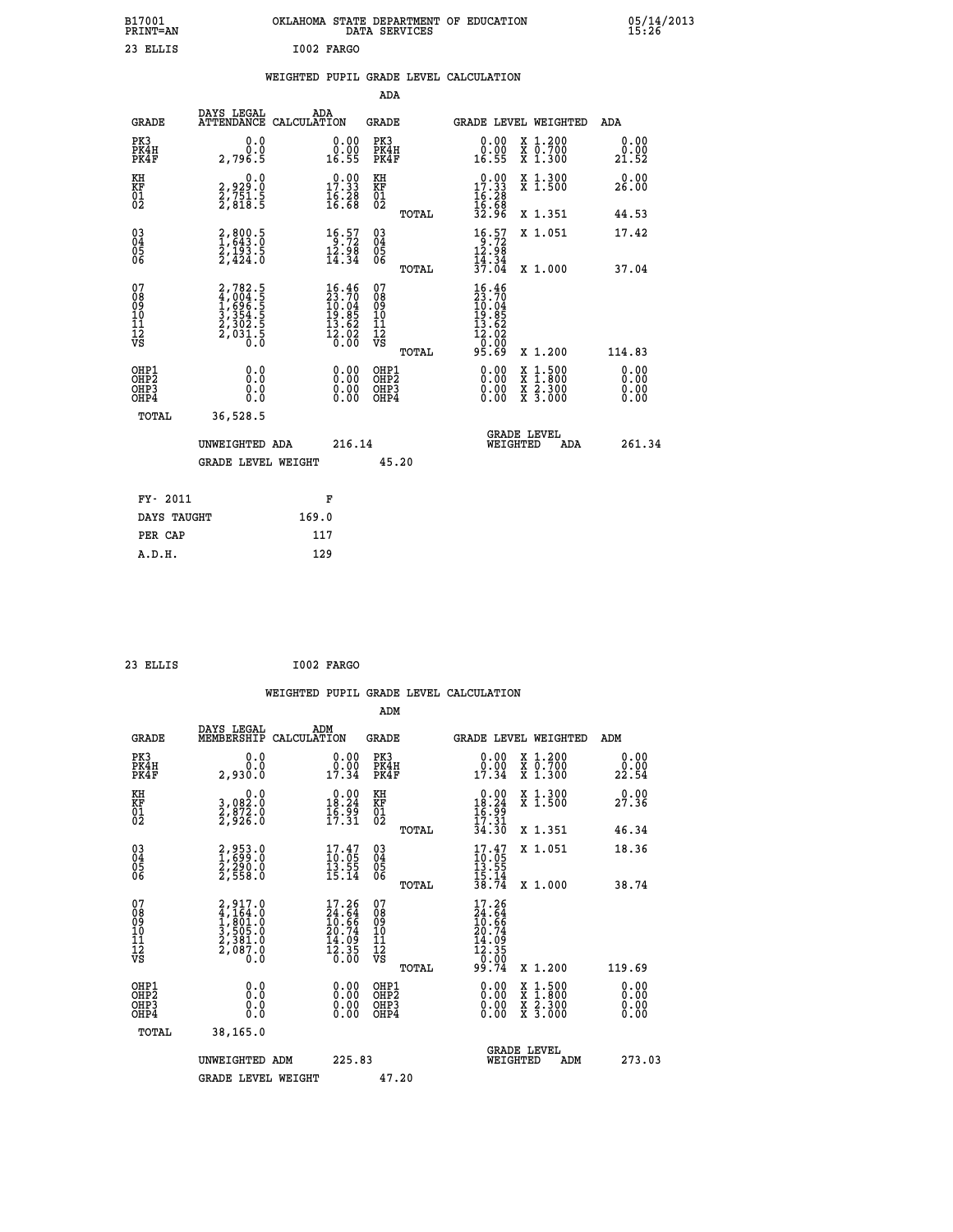| B17001<br>PRINT=AN                                 |                                                                                                  |                                                                                                                                             |                                                          | OKLAHOMA STATE DEPARTMENT OF EDUCATION DATA SERVICES                                                |                                                                                                                                           | $05/14/2013$<br>15:26 |  |
|----------------------------------------------------|--------------------------------------------------------------------------------------------------|---------------------------------------------------------------------------------------------------------------------------------------------|----------------------------------------------------------|-----------------------------------------------------------------------------------------------------|-------------------------------------------------------------------------------------------------------------------------------------------|-----------------------|--|
| 23 ELLIS                                           |                                                                                                  | I003 ARNETT                                                                                                                                 |                                                          |                                                                                                     |                                                                                                                                           |                       |  |
|                                                    |                                                                                                  |                                                                                                                                             |                                                          | WEIGHTED PUPIL GRADE LEVEL CALCULATION                                                              |                                                                                                                                           |                       |  |
|                                                    |                                                                                                  |                                                                                                                                             | ADA                                                      |                                                                                                     |                                                                                                                                           |                       |  |
| <b>GRADE</b>                                       | DAYS LEGAL<br>ATTENDANCE CALCULATION                                                             | ADA                                                                                                                                         | GRADE                                                    | <b>GRADE LEVEL WEIGHTED</b>                                                                         |                                                                                                                                           | ADA                   |  |
| PK3<br>PK4H<br>PK4F                                | 0.0<br>1,414.0<br>0.0                                                                            | 0.00<br>$\begin{smallmatrix} 8.37 \ 0.00 \end{smallmatrix}$                                                                                 | PK3<br>PK4H<br>PK4F                                      | 8.99<br>0.00                                                                                        | X 1.200<br>X 0.700<br>X 1.300                                                                                                             | 0.00<br>5.86<br>0.00  |  |
| KH<br>KF<br>01<br>02                               | 0.0<br>2,582:0<br>1,160:5<br>1,184:0                                                             | $\begin{smallmatrix} 0.00\\15.28\\6.87\\7.01 \end{smallmatrix}$                                                                             | KH<br>KF<br>01<br>02                                     | 15.28<br>$\frac{6}{7}$ : $\frac{87}{13}$<br>13.88                                                   | X 1.300<br>X 1.500                                                                                                                        | 0.00<br>22.92         |  |
|                                                    |                                                                                                  |                                                                                                                                             | TOTAL                                                    |                                                                                                     | X 1.351                                                                                                                                   | 18.75                 |  |
| $\begin{matrix} 03 \\ 04 \\ 05 \\ 06 \end{matrix}$ | $\frac{1}{2}, \frac{805}{940}$<br>$\frac{5}{2}, \frac{892}{892}$<br>$\frac{5}{1}, \frac{649}{5}$ | $\begin{array}{l} 10.68 \\[-4pt] 11.48 \\[-4pt] 17.12 \\[-4pt] 9.76 \end{array}$                                                            | 03<br>04<br>05<br>06                                     | $10.68$<br>$11.48$<br>$\frac{17.12}{9.76}$<br>38.36                                                 | X 1.051                                                                                                                                   | 11.22                 |  |
| 07<br>08<br>09<br>11<br>11<br>12<br>VS             | 2,145.0<br>1,954.5<br>2,783.0<br>2,189.0<br>2,629.0<br>1,964.0<br>0.0                            | $\begin{array}{r} 12.69 \\[-2pt] 11.57 \\[-2pt] 16.47 \\[-2pt] 12.95 \\[-2pt] 15.56 \\[-2pt] 15.56 \\[-2pt] 1.62 \\[-2pt] 0.00 \end{array}$ | TOTAL<br>07<br>08<br>09<br>10<br>11<br>12<br>VS<br>TOTAL | 12.69<br>$\begin{array}{c} 11.57 \\ 16.47 \\ 12.95 \\ 15.56 \end{array}$<br>11.62<br>50.0T<br>80.86 | X 1.000<br>X 1.200                                                                                                                        | 38.36<br>97.03        |  |
| OHP1<br>OH <sub>P</sub> 2<br>OHP3<br>OHP4          | 0.0<br>Ŏ.Ŏ<br>0.0<br>0.0                                                                         | 0.00<br>0.00<br>0.00                                                                                                                        | OHP1<br>OH <sub>P</sub> 2<br>OHP3<br>OHP4                | 0.00<br>0.00<br>0.00                                                                                | $\begin{smallmatrix} \mathtt{X} & 1\cdot500\\ \mathtt{X} & 1\cdot800\\ \mathtt{X} & 2\cdot300\\ \mathtt{X} & 3\cdot000 \end{smallmatrix}$ | 0.00<br>0.00<br>0.00  |  |
| <b>TOTAL</b>                                       | 28,293.0                                                                                         |                                                                                                                                             |                                                          |                                                                                                     |                                                                                                                                           |                       |  |
|                                                    | UNWEIGHTED ADA<br><b>GRADE LEVEL WEIGHT</b>                                                      | 167.43                                                                                                                                      | 26.71                                                    | <b>GRADE LEVEL</b><br>WEIGHTED                                                                      | ADA                                                                                                                                       | 194.14                |  |

| FY- 2011    | F     |
|-------------|-------|
| DAYS TAUGHT | 169.0 |
| PER CAP     | 167   |
| A.D.H.      | 55    |
|             |       |

| 23 ELLIS | I003 ARNETT |
|----------|-------------|

| <b>GRADE</b>                                         | DAYS LEGAL<br>MEMBERSHIP                                                                                                                   | ADM<br>CALCULATION                                                                                                            | <b>GRADE</b>                                       |       | <b>GRADE LEVEL WEIGHTED</b>                                                                                                                                                                                                                                                    |                                                                                                                                           | ADM                  |  |
|------------------------------------------------------|--------------------------------------------------------------------------------------------------------------------------------------------|-------------------------------------------------------------------------------------------------------------------------------|----------------------------------------------------|-------|--------------------------------------------------------------------------------------------------------------------------------------------------------------------------------------------------------------------------------------------------------------------------------|-------------------------------------------------------------------------------------------------------------------------------------------|----------------------|--|
| PK3<br>PK4H<br>PK4F                                  | 0.0<br>1,521.0<br>0.0                                                                                                                      | 9:00<br>0.00                                                                                                                  | PK3<br>PK4H<br>PK4F                                |       | $0.00$<br>$9.00$<br>0.00                                                                                                                                                                                                                                                       | X 1.200<br>X 0.700<br>X 1.300                                                                                                             | 0.00<br>6.30<br>0.00 |  |
| KH<br>KF<br>01<br>02                                 | $\begin{smallmatrix}&&&0\, .\, 0\, ,\,2\, ,\,7\, 2\, 7\, .\, 0\, ,\,1\, ,\,1\, 8\, 3\, .\, 0\, ,\,2\, 3\, 5\, .\, 0\, . \end{smallmatrix}$ | $\begin{array}{r} 0.00 \\ 16.14 \\ 7.90 \\ 7.31 \end{array}$                                                                  | KH<br>KF<br>01<br>02                               |       | $\begin{array}{r} 0.00 \\ 16.14 \\ 7.00 \\ 7.31 \\ 14.31 \end{array}$                                                                                                                                                                                                          | X 1.300<br>X 1.500                                                                                                                        | 0.00<br>24.21        |  |
|                                                      |                                                                                                                                            |                                                                                                                               |                                                    | TOTAL |                                                                                                                                                                                                                                                                                | X 1.351                                                                                                                                   | 19.33                |  |
| 03<br>04<br>05<br>06                                 | $\begin{smallmatrix} 1, 879.0\\ 1, 982.0\\ 2, 995.0\\ 1, 690.0 \end{smallmatrix}$                                                          | $\begin{array}{c} 11\cdot 12\\ 11\cdot 73\\ 17\cdot 72\\ 10\cdot 00 \end{array}$                                              | $\begin{matrix} 03 \\ 04 \\ 05 \\ 06 \end{matrix}$ |       | $11.73$<br>$17.72$<br>$10.00$<br>$39.45$                                                                                                                                                                                                                                       | X 1.051                                                                                                                                   | 11.69                |  |
|                                                      |                                                                                                                                            |                                                                                                                               |                                                    | TOTAL |                                                                                                                                                                                                                                                                                | X 1.000                                                                                                                                   | 39.45                |  |
| 07<br>08<br>09<br>11<br>11<br>12<br>VS               | $2,197.0$<br>$1,999.0$<br>$2,884.0$<br>$2,268.0$<br>$2,828.0$<br>$2,051.0$<br>$0.0$                                                        | $\begin{array}{r} 13.00 \\[-4pt] 11.83 \\[-4pt] 17.07 \\[-4pt] 13.42 \\[-4pt] 16.73 \\[-4pt] 12.14 \\[-4pt] 0.00 \end{array}$ | 07<br>08<br>09<br>11<br>11<br>12<br>VS             | TOTAL | $\begin{array}{c} 13\cdot 00 \\ 11\cdot 83 \\ 17\cdot 07 \\ 13\cdot 42 \\ 16\cdot 73 \\ 12\cdot 14 \\ 0\cdot 00 \\ 84\cdot 19 \end{array}$                                                                                                                                     | X 1.200                                                                                                                                   | 101.03               |  |
| OHP1<br>OH <sub>P</sub> <sub>2</sub><br>OHP3<br>OHP4 | 0.0<br>0.0<br>0.0                                                                                                                          |                                                                                                                               | OHP1<br>OHP <sub>2</sub><br>OHP3<br>OHP4           |       | $\begin{smallmatrix} 0.00 & 0.00 & 0.00 & 0.00 & 0.00 & 0.00 & 0.00 & 0.00 & 0.00 & 0.00 & 0.00 & 0.00 & 0.00 & 0.00 & 0.00 & 0.00 & 0.00 & 0.00 & 0.00 & 0.00 & 0.00 & 0.00 & 0.00 & 0.00 & 0.00 & 0.00 & 0.00 & 0.00 & 0.00 & 0.00 & 0.00 & 0.00 & 0.00 & 0.00 & 0.00 & 0.0$ | $\begin{smallmatrix} \mathtt{X} & 1\cdot500\\ \mathtt{X} & 1\cdot800\\ \mathtt{X} & 2\cdot300\\ \mathtt{X} & 3\cdot000 \end{smallmatrix}$ | 0.00<br>0.00<br>0.00 |  |
| TOTAL                                                | 29,439.0                                                                                                                                   |                                                                                                                               |                                                    |       |                                                                                                                                                                                                                                                                                |                                                                                                                                           |                      |  |
|                                                      | UNWEIGHTED ADM                                                                                                                             | 174.21                                                                                                                        |                                                    |       | <b>GRADE LEVEL</b><br>WEIGHTED                                                                                                                                                                                                                                                 | ADM                                                                                                                                       | 202.01               |  |
|                                                      | <b>GRADE LEVEL WEIGHT</b>                                                                                                                  |                                                                                                                               | 27.80                                              |       |                                                                                                                                                                                                                                                                                |                                                                                                                                           |                      |  |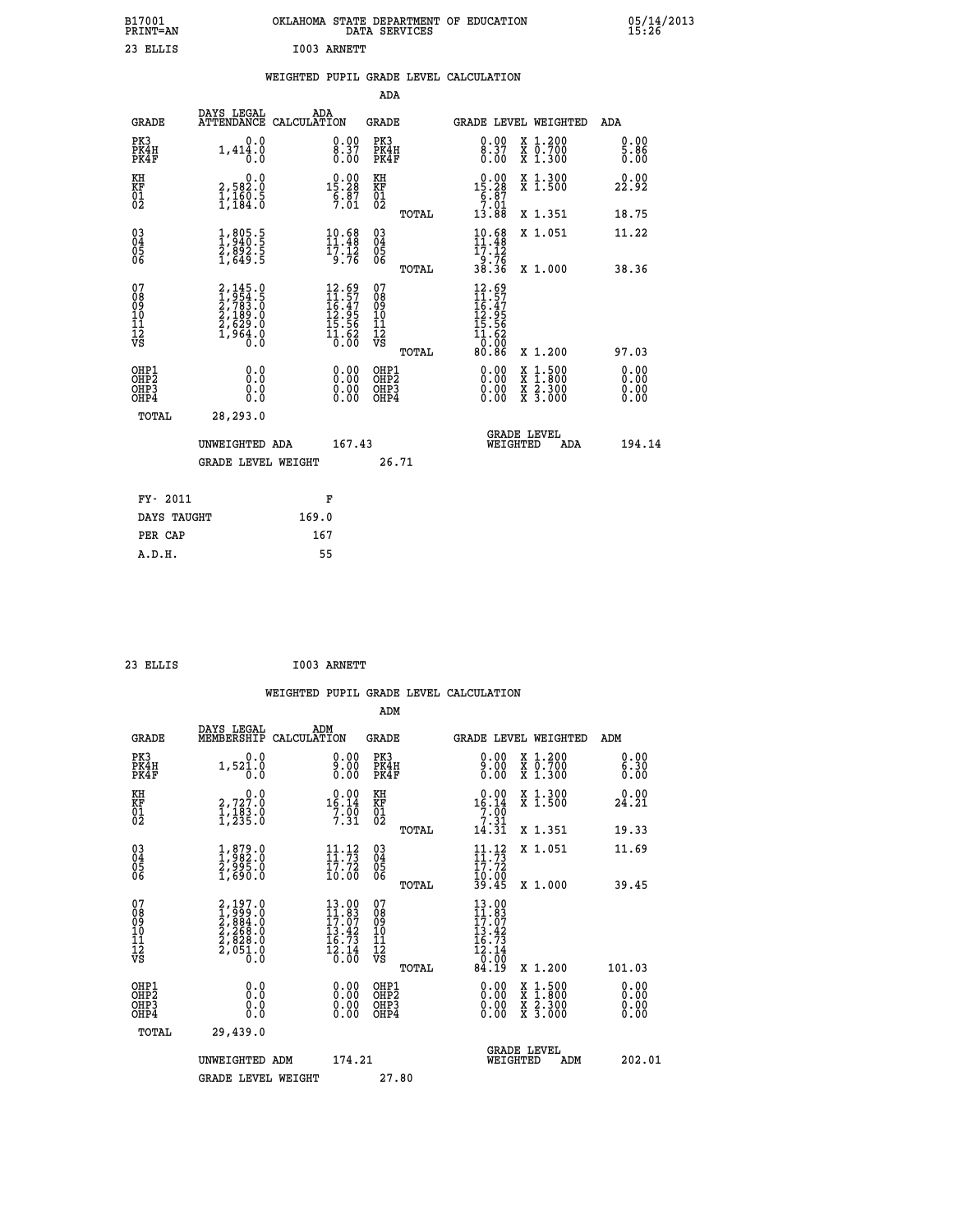| B17001<br>PRINT=AN                                               |                                                                                           | OKLAHOMA STATE DEPARTMENT OF EDUCATION DATA SERVICES               |                                          |                                                                                               |                                                                                                                                           | $05/14/2013$<br>15:26        |
|------------------------------------------------------------------|-------------------------------------------------------------------------------------------|--------------------------------------------------------------------|------------------------------------------|-----------------------------------------------------------------------------------------------|-------------------------------------------------------------------------------------------------------------------------------------------|------------------------------|
| 23 ELLIS                                                         |                                                                                           | I039 GAGE                                                          |                                          |                                                                                               |                                                                                                                                           |                              |
|                                                                  |                                                                                           | WEIGHTED PUPIL GRADE LEVEL CALCULATION                             |                                          |                                                                                               |                                                                                                                                           |                              |
|                                                                  |                                                                                           |                                                                    | <b>ADA</b>                               |                                                                                               |                                                                                                                                           |                              |
| <b>GRADE</b>                                                     | DAYS LEGAL                                                                                | ADA<br>ATTENDANCE CALCULATION                                      | GRADE                                    | <b>GRADE LEVEL WEIGHTED</b>                                                                   | ADA                                                                                                                                       |                              |
| PK3<br>PK4H<br>PK4F                                              | 0.0<br>0.0<br>891.5                                                                       | 0.00<br>5.61                                                       | PK3<br>PK4H<br>PK4F                      | 0.00<br>$0.00$<br>5.61                                                                        | X 1.200<br>X 0.700<br>X 1.300                                                                                                             | 0.00<br>0.00<br>7.29         |
| KH<br>KF<br>01<br>02                                             | 0.0<br>1,551.5<br>1,001.0<br>1,999.0                                                      | 0.00<br>$\frac{9.76}{6.39}$<br>12.57                               | KH<br>KF<br>01<br>02                     | 0.00<br>$\begin{array}{r} 9.76 \\ 6.30 \\ 12.57 \\ 18.87 \end{array}$                         | X 1.300<br>X 1.500                                                                                                                        | 0.00<br>14.64                |
|                                                                  |                                                                                           |                                                                    | TOTAL                                    |                                                                                               | X 1.351                                                                                                                                   | 25.49                        |
| $\begin{matrix} 03 \\ 04 \\ 05 \\ 06 \end{matrix}$               | $\begin{smallmatrix}&&332\\1,384.0\\1,845.5\\772.0\end{smallmatrix}$                      | $\begin{smallmatrix} 2.09\\ 8.70\\ 11.61\\ 4.86 \end{smallmatrix}$ | 03<br>04<br>05<br>06<br>TOTAL            | $2.99$<br>$8.70$<br>11.61<br>$\frac{1}{25}$ : $\frac{8}{5}$                                   | X 1.051<br>X 1.000                                                                                                                        | 2.20<br>25.17                |
| 07<br>08<br>09<br>11<br>11<br>12<br>VS                           | $\begin{smallmatrix}752.5\\715.0\\1,268.5\\1,315.5\\756.0\\1,919.5\\0.0\end{smallmatrix}$ | $4.73$<br>$7.98$<br>$8.27$<br>$4.75$<br>$12.07$<br>$0.00$          | 0789011128<br>TOTAL                      | 4.73<br>$\frac{4.50}{7.98}$<br>8.275<br>$1\overline{2}\cdot 0\overline{7}$<br>$0.00$<br>42.30 | X 1.200                                                                                                                                   | 50.76                        |
| OHP1<br>OH <sub>P</sub> <sub>2</sub><br>OH <sub>P3</sub><br>OHP4 | 189.5<br>0.0<br>0.0                                                                       | $1.19$<br>$0.00$<br>0.00                                           | OHP1<br>OHP <sub>2</sub><br>OHP3<br>OHP4 | $1.19$<br>$0.00$<br>0.00<br>0.00                                                              | $\begin{smallmatrix} \mathtt{X} & 1\cdot500\\ \mathtt{X} & 1\cdot800\\ \mathtt{X} & 2\cdot300\\ \mathtt{X} & 3\cdot000 \end{smallmatrix}$ | 1.79<br>0.00<br>0.00<br>0.00 |
| TOTAL                                                            | 16,693.5                                                                                  |                                                                    |                                          |                                                                                               |                                                                                                                                           |                              |
|                                                                  | UNWEIGHTED ADA<br><b>GRADE LEVEL WEIGHT</b>                                               | 104.99                                                             | 22.35                                    | <b>GRADE LEVEL</b><br>WEIGHTED                                                                | ADA                                                                                                                                       | 127.34                       |
| FY- 2011                                                         |                                                                                           | F                                                                  |                                          |                                                                                               |                                                                                                                                           |                              |

| 23 ELLIS | I039 GAGE |  |
|----------|-----------|--|
|          |           |  |

 **DAYS TAUGHT 159.0 PER CAP 167 A.D.H. 22**

 **WEIGHTED PUPIL GRADE LEVEL CALCULATION ADM DAYS LEGAL ADM GRADE MEMBERSHIP CALCULATION GRADE GRADE LEVEL WEIGHTED ADM PK3 0.0 0.00 PK3 0.00 X 1.200 0.00 PK4H 0.0 0.00 PK4H 0.00 X 0.700 0.00 PK4F 955.0 6.01 PK4F 6.01 X 1.300 7.81 KH 0.0 0.00 KH 0.00 X 1.300 0.00 KF 1,665.0 10.47 KF 10.47 X 1.500 15.71** 01 1,050.0 6.60 01 **6.60**<br>02 2,091.0 13.15 02 <sub>nomas</sub> 13.15  **TOTAL 19.75 X 1.351 26.68 03 342.0 2.15 03 2.15 X 1.051 2.26 04 1,487.0 9.35 04 9.35 05 1,897.0 11.93 05 11.93 06 823.0 5.18 06 5.18 TOTAL 26.46 X 1.000 26.46** 07 780.0 4.91 07 4.91<br>
08 764.0 4.81 08 4.82<br>
10 1,338.0 8.42 09 8.42<br>
10 1,391.0 8.75 10 8.75<br>
11 1,995.0 12.55 12<br>
VS 1,996.0 16.56 VS 0.000  **TOTAL 44.44 X 1.200 53.33 OHP1 195.0 1.23 OHP1 1.23 X 1.500 1.85 OHP2 0.0 0.00 OHP2 0.00 X 1.800 0.00 OHP3 0.0 0.00 OHP3 0.00 X 2.300 0.00 OHP4 0.0 0.00 OHP4 0.00 X 3.000 0.00 TOTAL 17,569.0** UNWEIGHTED ADM 110.51  **GRADE LEVEL<br>WEIGHTED ADM 134.10** GRADE LEVEL WEIGHT 23.59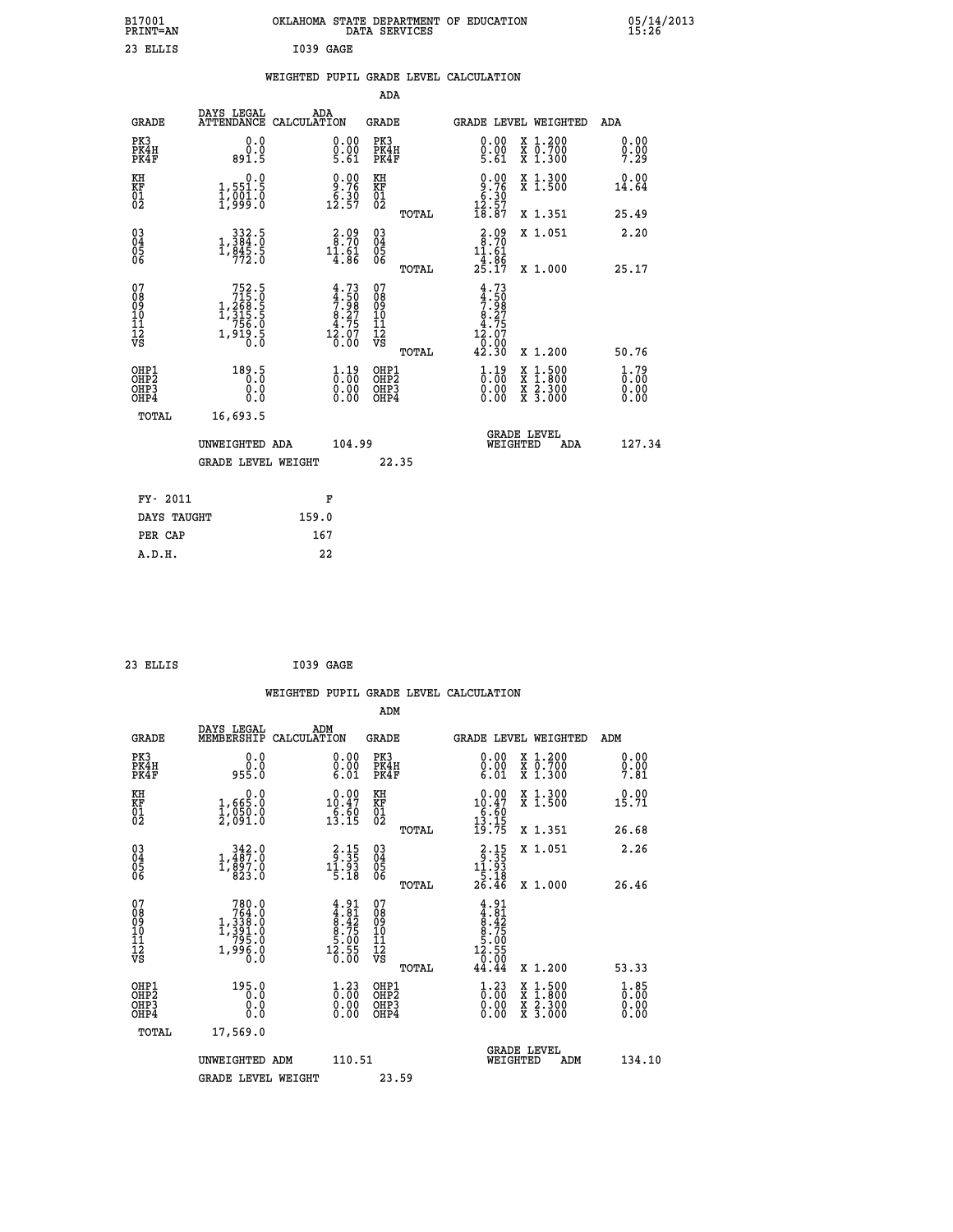| B17001<br><b>PRINT=AN</b> | OKLAHOMA STATE DEPARTMENT OF EDUCATION<br>DATA SERVICES | 05/14/2013<br>15:26 |
|---------------------------|---------------------------------------------------------|---------------------|
| 23<br>ELLIS               | <b>I042 SHATTUCK</b>                                    |                     |

|  |  | WEIGHTED PUPIL GRADE LEVEL CALCULATION |
|--|--|----------------------------------------|
|  |  |                                        |

|                                                                    |                                                                                     |                                                                          | ADA                                                          |                                                                                                              |                                        |
|--------------------------------------------------------------------|-------------------------------------------------------------------------------------|--------------------------------------------------------------------------|--------------------------------------------------------------|--------------------------------------------------------------------------------------------------------------|----------------------------------------|
| <b>GRADE</b>                                                       | DAYS LEGAL<br>ATTENDANCE CALCULATION                                                | ADA                                                                      | <b>GRADE</b>                                                 | GRADE LEVEL WEIGHTED                                                                                         | <b>ADA</b>                             |
| PK3<br>PK4H<br>PK4F                                                | 4, 199.0<br>0.0                                                                     | $2\overline{7}\,:\, 2\overline{5}\, \atop 0\,:\, 0\, \overline{0}$       | PK3<br>PK4H<br>PK4F                                          | 1.17<br>X 1.200<br>X 0.700<br>X 1.300<br>$27.25$<br>0.00                                                     | 1.40<br>19.08<br>0.00                  |
| KH<br>KF<br>01<br>02                                               | 0.0<br>5,000:0<br>5,405:0<br>4,527:0                                                | $\begin{smallmatrix} 0.00\\29.41\\31.79\\26.63\\ \end{smallmatrix}$      | KH<br>KF<br>01<br>02                                         | $\begin{array}{r} 0.00 \\ 29.41 \\ 31.79 \\ 26.63 \\ 58.42 \end{array}$<br>X 1.300<br>X 1.500                | 0.00<br>44.12                          |
|                                                                    |                                                                                     |                                                                          | TOTAL                                                        | X 1.351                                                                                                      | 78.93                                  |
| $\begin{smallmatrix} 03 \\[-4pt] 04 \end{smallmatrix}$<br>Ŏ5<br>06 | $\frac{4}{3}, \frac{195}{778}.0$<br>$\frac{4}{3}, \frac{061}{231}.5$                | 24.58<br>$\frac{23.89}{19.01}$                                           | $\begin{array}{c} 03 \\ 04 \\ 05 \\ 06 \end{array}$<br>TOTAL | $24.58$<br>$22.22$<br>$23.89$<br>$19.01$<br>$65.12$<br>X 1.051<br>X 1.000                                    | 25.94<br>65.12                         |
| 07<br>08<br>09<br>11<br>11<br>12<br>VS                             | $2,968.5$<br>$3,291.0$<br>$3,210.0$<br>$2,334.5$<br>$2,901.0$<br>$3,458.5$<br>$0.0$ | $17.46$<br>$19.36$<br>$18.88$<br>$13.73$<br>$17.06$<br>$20.34$<br>$0.00$ | 07<br>08<br>09<br>11<br>11<br>12<br>VS                       | $\begin{smallmatrix} 17.46 \\ 19.36 \\ 18.88 \\ 13.73 \\ 17.06 \\ 20.34 \\ 0.00 \\ 106.83 \end{smallmatrix}$ |                                        |
| OHP1<br>OHP <sub>2</sub><br>OHP3<br>OHP4                           | 0.0<br>0.0<br>0.0                                                                   | 0.00<br>$\begin{smallmatrix} 0.00 \ 0.00 \end{smallmatrix}$              | TOTAL<br>OHP1<br>OH <sub>P</sub> 2<br>OHP3<br>OHP4           | X 1.200<br>0.00<br>$1:500$<br>$1:800$<br>X<br>0.00<br>$\frac{x}{x}$ $\frac{5:300}{3:000}$<br>0.00            | 128.20<br>0.00<br>0.00<br>0.00<br>0.00 |
| TOTAL                                                              | 53,193.0<br>UNWEIGHTED ADA                                                          | 312.88                                                                   |                                                              | <b>GRADE LEVEL</b><br>WEIGHTED<br>ADA                                                                        | 362.79                                 |
|                                                                    | <b>GRADE LEVEL WEIGHT</b>                                                           |                                                                          | 49.91                                                        |                                                                                                              |                                        |
| FY- 2011                                                           |                                                                                     | F                                                                        |                                                              |                                                                                                              |                                        |
| DAYS TAUGHT                                                        |                                                                                     | 170.0                                                                    |                                                              |                                                                                                              |                                        |
| PER CAP                                                            |                                                                                     | 167                                                                      |                                                              |                                                                                                              |                                        |

| .т<br>٠ |  |
|---------|--|
|         |  |

 **A.D.H. 71**

 **ADM**

 **23 ELLIS I042 SHATTUCK**

| <b>GRADE</b>                                       | DAYS LEGAL<br>MEMBERSHIP CALCULATION                                                                                                          | ADM                                                                                          | <b>GRADE</b>                                        |                                                                                                                                                                                                                                                                                | GRADE LEVEL WEIGHTED                     | ADM                   |
|----------------------------------------------------|-----------------------------------------------------------------------------------------------------------------------------------------------|----------------------------------------------------------------------------------------------|-----------------------------------------------------|--------------------------------------------------------------------------------------------------------------------------------------------------------------------------------------------------------------------------------------------------------------------------------|------------------------------------------|-----------------------|
| PK3<br>PK4H<br>PK4F                                | 4, 199.0<br>0.0                                                                                                                               | 1.17<br>29.25<br>0.00                                                                        | PK3<br>PK4H<br>PK4F                                 | 1.17<br>29.25<br>0.00                                                                                                                                                                                                                                                          | X 1.200<br>X 0.700<br>X 1.300            | 1.40<br>20.48<br>0.00 |
| KH<br>KF<br>01<br>02                               | $\begin{smallmatrix}&&&0.0\\5\,,&307.0\\5\,,&669.0\\4\,,&742.0\end{smallmatrix}$                                                              | $\begin{smallmatrix} 0.00\\ 31.22\\ 33.35\\ 27.89 \end{smallmatrix}$                         | KH<br>KF<br>01<br>02                                | $\begin{array}{r} 0.00 \\ 31.22 \\ 33.35 \\ 27.89 \\ 61.24 \end{array}$                                                                                                                                                                                                        | X 1.300<br>X 1.500                       | 0.00<br>46.83         |
|                                                    |                                                                                                                                               |                                                                                              | TOTAL                                               |                                                                                                                                                                                                                                                                                | X 1.351                                  | 82.74                 |
| $\begin{matrix} 03 \\ 04 \\ 05 \\ 06 \end{matrix}$ | $\frac{4}{3}, \frac{414}{929}.0$<br>$\frac{4}{3}, \frac{251}{36}$ .0<br>$\frac{3}{3}, \frac{348}{30}$                                         | 25.96<br>23.11<br>25.01<br>19.69                                                             | $\begin{array}{c} 03 \\ 04 \\ 05 \\ 06 \end{array}$ | 25.96<br>23.11<br>25.01<br>29.69<br>57.81                                                                                                                                                                                                                                      | X 1.051                                  | 27.28                 |
|                                                    |                                                                                                                                               |                                                                                              | TOTAL                                               |                                                                                                                                                                                                                                                                                | X 1.000                                  | 67.81                 |
| 07<br>08<br>09<br>101<br>11<br>12<br>VS            | $\begin{smallmatrix} 3\,,\,063\,.0\\ 3\,,\,441\,.0\\ 3\,,\,312\,.0\\ 2\,,\,479\,.0\\ 3\,,\,021\,.0\\ 3\,,\,620\,.0\\ 0\,.0 \end{smallmatrix}$ | $\begin{smallmatrix} 18.02\\ 20.24\\ 19.48\\ 14.58\\ 17.77\\ 21.29\\ 0.00 \end{smallmatrix}$ | 078<br>089<br>0011<br>11<br>12<br>VS<br>TOTAL       | $18.02$<br>$20.24$<br>$19.48$<br>$14.58$<br>$17.77$<br>$21.29$<br>$19.90$<br>111.38                                                                                                                                                                                            | X 1.200                                  | 133.66                |
| OHP1<br>OHP2<br>OHP3<br>OHP4                       | 0.0<br>0.000                                                                                                                                  |                                                                                              | OHP1<br>OHP2<br>OHP3<br>OHP4                        | $\begin{smallmatrix} 0.00 & 0.00 & 0.00 & 0.00 & 0.00 & 0.00 & 0.00 & 0.00 & 0.00 & 0.00 & 0.00 & 0.00 & 0.00 & 0.00 & 0.00 & 0.00 & 0.00 & 0.00 & 0.00 & 0.00 & 0.00 & 0.00 & 0.00 & 0.00 & 0.00 & 0.00 & 0.00 & 0.00 & 0.00 & 0.00 & 0.00 & 0.00 & 0.00 & 0.00 & 0.00 & 0.0$ | X 1:500<br>X 1:800<br>X 2:300<br>X 3:000 | 0.00<br>0.00<br>0.00  |
| TOTAL                                              | 55,768.0                                                                                                                                      |                                                                                              |                                                     |                                                                                                                                                                                                                                                                                |                                          |                       |
|                                                    | UNWEIGHTED<br>ADM                                                                                                                             | 328.03                                                                                       |                                                     | WEIGHTED                                                                                                                                                                                                                                                                       | <b>GRADE LEVEL</b><br>ADM                | 380.20                |
|                                                    | <b>GRADE LEVEL WEIGHT</b>                                                                                                                     |                                                                                              | 52.17                                               |                                                                                                                                                                                                                                                                                |                                          |                       |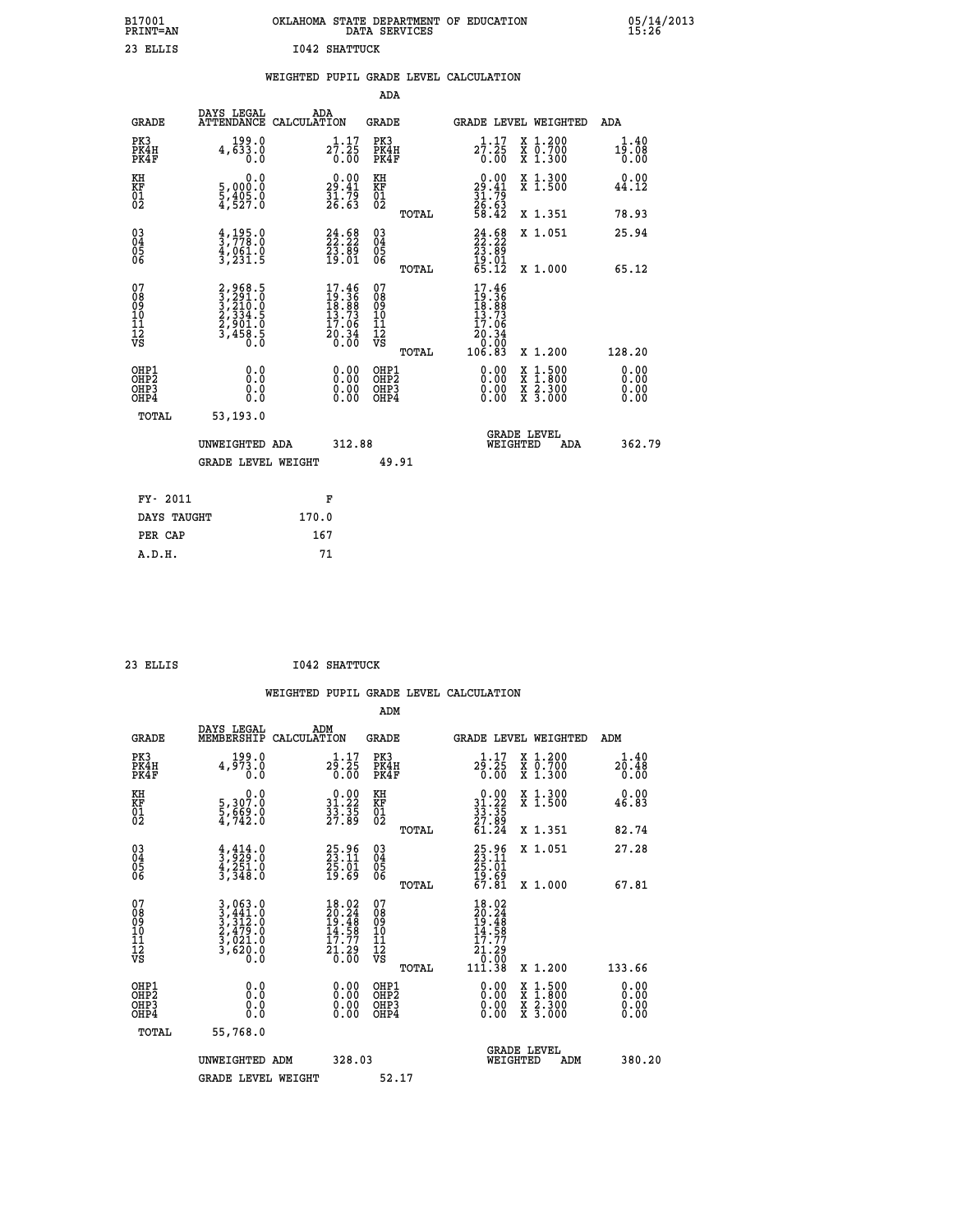| B17001          | OKLAHOMA STATE DEPARTMENT OF EDUCATION |
|-----------------|----------------------------------------|
| <b>PRINT=AN</b> | DATA SERVICES                          |
| ELLIS           | COUNTY TOTALS                          |

| B17001<br>PRINT-AN                                 |                                                              |                                                                                |                                                     | OKLAHOMA STATE DEPARTMENT OF EDUCATION DATA SERVICES                           |                                                                                          | 15.26                                     |
|----------------------------------------------------|--------------------------------------------------------------|--------------------------------------------------------------------------------|-----------------------------------------------------|--------------------------------------------------------------------------------|------------------------------------------------------------------------------------------|-------------------------------------------|
| <b>ELLIS</b>                                       |                                                              |                                                                                | COUNTY TOTALS                                       |                                                                                |                                                                                          |                                           |
|                                                    |                                                              |                                                                                | WEIGHTED PUPIL GRADE LEVEL CALCULATION              |                                                                                |                                                                                          |                                           |
|                                                    |                                                              |                                                                                | ADA                                                 |                                                                                |                                                                                          |                                           |
| <b>GRADE</b>                                       | DAYS LEGAL<br><b>ATTENDANCE</b><br>CALCULATION               | ADA                                                                            | <b>GRADE</b>                                        | GRADE LEVEL WEIGHTED                                                           |                                                                                          | ADA                                       |
| PK3<br>PK4H<br>PK4F                                | 6,047.0<br>3,688.0                                           | $3\overline{5}\cdot\overline{62}\atop 22.16$                                   | PK3<br>PK4H<br>PK4F                                 | $3\overline{5}\cdot\overline{6}2\over 22.16$                                   | X 1.200<br>X 0.700<br>X 1.300                                                            | $\frac{1 \cdot 40}{24 \cdot 94}$<br>28.81 |
| KH<br>KF<br>01<br>02                               | 0.0<br>12,062:5<br>10,318:0<br>10,528:5                      | $71.78$<br>$61.24$<br>$62.89$                                                  | KH<br>KF<br>01<br>02                                | $\begin{smallmatrix}&&0.00\\71.78\\61.24\\62.89\\124.13\end{smallmatrix}$      | X 1.300<br>X 1.500                                                                       | 0.00<br>107.68                            |
|                                                    |                                                              |                                                                                | TOTAL                                               |                                                                                | X 1.351                                                                                  | 167.70                                    |
| $\begin{matrix} 03 \\ 04 \\ 05 \\ 06 \end{matrix}$ | 9, 133.5<br>8, 745.5<br>10, 992.5<br>8, 077.0                | 54.02<br>52.12<br>65.60<br>47.97                                               | $\begin{array}{c} 03 \\ 04 \\ 05 \\ 06 \end{array}$ | $\begin{array}{r} 54.02 \\ 52.12 \\ 65.60 \\ 47.97 \\ 165.69 \end{array}$      | X 1.051                                                                                  | 222.47                                    |
|                                                    |                                                              |                                                                                | TOTAL                                               |                                                                                | X 1.000                                                                                  | 165.69                                    |
| 07<br>0890112<br>1112<br>VS                        | 8,648.5<br>9655.0<br>9658.0<br>8,958.5<br>9,373.5<br>9,373.5 | 51.34<br>59.13<br>53.37<br>54.80<br>56.99<br>56.05<br>56.00                    | 07<br>08901112<br>1112<br>VS<br>TOTAL               | $51.34$<br>$59.137$<br>$53.37$<br>$54.809$<br>$56.050$<br>$56.050$<br>$325.68$ | X 1.200                                                                                  | 390.82                                    |
| OHP1<br>OHP2<br>OHP3<br>OHP4                       | 189.5<br>0.000                                               | $\begin{smallmatrix} 1\cdot 19\0\cdot 00\0\cdot 00\0\cdot 00\end{smallmatrix}$ | OHP1<br>OHP2<br>OHP <sub>3</sub>                    | $\begin{smallmatrix} 1\cdot 19\0\cdot 00\0\cdot 00\0\cdot 00\end{smallmatrix}$ | $\begin{smallmatrix} x & 1.500 \\ x & 1.800 \\ x & 2.300 \\ x & 3.000 \end{smallmatrix}$ | $1.79$<br>$0.00$<br>0.00                  |
| TOTAL                                              | 134,708.0                                                    |                                                                                |                                                     |                                                                                |                                                                                          |                                           |
|                                                    | UNWEIGHTED ADA                                               | 801.44                                                                         |                                                     | GRADE LEVEL<br>WEIGHTED                                                        | ADA                                                                                      | 945.61                                    |
|                                                    | <b>GRADE LEVEL WEIGHT</b>                                    |                                                                                | 144.17                                              |                                                                                |                                                                                          |                                           |

| FY- 2011    | F     |
|-------------|-------|
| DAYS TAUGHT | 667.0 |
| PER CAP     | 618   |
| A.D.H.      | 277   |
|             |       |

 **ELLIS COUNTY TOTALS**

|                                           |                                                                                                          |                                                                                | ADM                                                |                                                                            |                                          |                                                        |
|-------------------------------------------|----------------------------------------------------------------------------------------------------------|--------------------------------------------------------------------------------|----------------------------------------------------|----------------------------------------------------------------------------|------------------------------------------|--------------------------------------------------------|
| <b>GRADE</b>                              | DAYS LEGAL<br>MEMBERSHIP                                                                                 | ADM<br>CALCULATION                                                             | <b>GRADE</b>                                       |                                                                            | GRADE LEVEL WEIGHTED                     | ADM                                                    |
| PK3<br>PK4H<br>PK4F                       | 199.0<br>$\frac{6}{3}, \frac{454}{885}$ .0                                                               | $\frac{1}{38}$ : $\frac{17}{25}$<br>23.35                                      | PK3<br>PK4H<br>PK4F                                | $\frac{1 \cdot 17}{23 \cdot 25}$<br>23.35                                  | X 1.200<br>X 0.700<br>X 1.300            | 26.78<br>30.35                                         |
| KH<br>KF<br>01<br>02                      | 0.0<br>12,781.0<br>10,774.0<br>10,994.0                                                                  | $76.07$<br>$76.07$<br>$63.94$<br>$65.66$                                       | KH<br>KF<br>01<br>02                               | $\begin{smallmatrix} &0.00\ 76.07\ 63.94\ 65.66\ 129.60 \end{smallmatrix}$ | X 1.300<br>X 1.500                       | $0.00$<br>114.11                                       |
|                                           |                                                                                                          |                                                                                | TOTAL                                              |                                                                            | X 1.351                                  | 175.09                                                 |
| 03<br>04<br>05<br>06                      | 0.588<br>0.797.0<br>0.333.2<br>8,419.0                                                                   | $\begin{smallmatrix} 56.70\ 54.24\ 68.21\ 50.01 \end{smallmatrix}$             | $\begin{matrix} 03 \\ 04 \\ 05 \\ 06 \end{matrix}$ | $\begin{array}{r} 56.70 \\ 54.24 \\ 68.21 \\ 50.01 \\ 172.46 \end{array}$  | X 1.051                                  | 59.59                                                  |
|                                           |                                                                                                          |                                                                                | TOTAL                                              |                                                                            | X 1.000                                  | 172.46                                                 |
| 07<br>08<br>09<br>101<br>112<br>VS        | $\begin{smallmatrix} 8,957.0\\ 10,368.0\\ 9,335.0\\ 9,643.0\\ 9,025.0\\ 9,754.0\\ 0.0 \end{smallmatrix}$ | 53.19<br>61.52<br>55.63<br>57.49<br>53.59<br>58.33<br>58.33                    | 07<br>08<br>09<br>11<br>11<br>12<br>VS<br>TOTAL    | 53.19<br>61.52<br>55.639<br>57.499<br>53.38<br>58.330<br>58.330<br>339.75  | X 1.200                                  | 407.71                                                 |
| OHP1<br>OHP2<br>OH <sub>P</sub> 3<br>OHP4 | 195.0<br>0.0<br>0.000                                                                                    | $\begin{smallmatrix} 1\cdot 23\0\cdot 00\0\cdot 00\0\cdot 00\end{smallmatrix}$ | OHP1<br>OHP2<br>OHP <sub>3</sub>                   | $\begin{smallmatrix} 1.23\ 0.00 \ 0.00 \end{smallmatrix}$<br>0.00          | X 1:500<br>X 1:800<br>X 2:300<br>X 3:000 | $\overset{1}{0}$ : 00<br>$\overset{0}{0}$ : 00<br>0.00 |
| TOTAL                                     | 140,941.0                                                                                                |                                                                                |                                                    |                                                                            |                                          |                                                        |
|                                           | UNWEIGHTED ADM                                                                                           | 838.58                                                                         |                                                    |                                                                            | <b>GRADE LEVEL</b><br>WEIGHTED<br>ADM    | 989.34                                                 |
|                                           | <b>GRADE LEVEL WEIGHT</b>                                                                                |                                                                                | 150.76                                             |                                                                            |                                          |                                                        |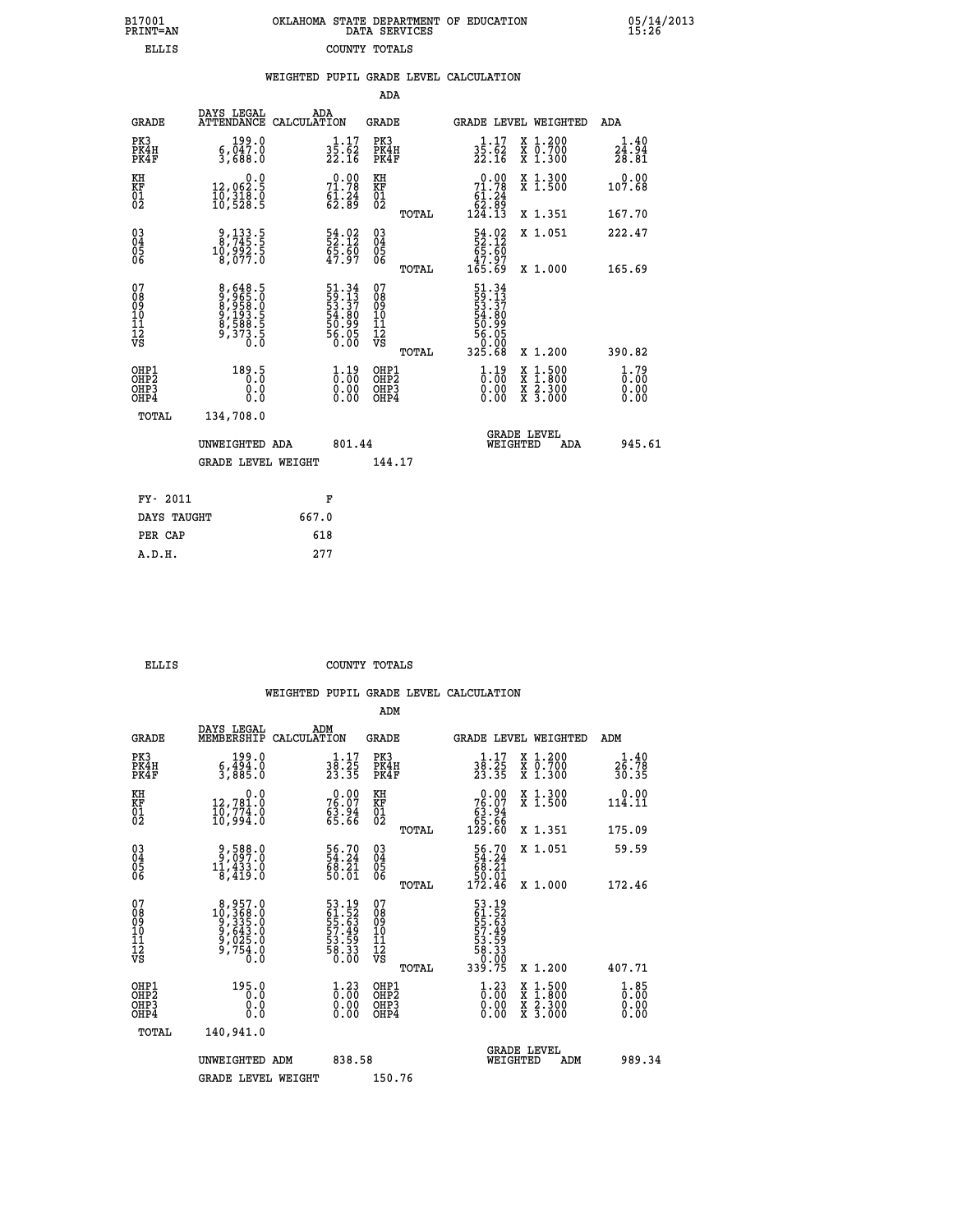| B17001<br>PRINT=AN                                 |                                                                         | OKLAHOMA                                                             |                      | STATE DEPARTMENT OF<br>DATA SERVICES | <b>EDUCATION</b>                                                              |                                 | $\frac{05}{15:26}$ |
|----------------------------------------------------|-------------------------------------------------------------------------|----------------------------------------------------------------------|----------------------|--------------------------------------|-------------------------------------------------------------------------------|---------------------------------|--------------------|
| 24 GARFIELD                                        |                                                                         | <b>I001 WAUKOMIS</b>                                                 |                      |                                      |                                                                               |                                 |                    |
|                                                    |                                                                         | WEIGHTED PUPIL GRADE LEVEL CALCULATION                               |                      |                                      |                                                                               |                                 |                    |
|                                                    |                                                                         |                                                                      | ADA                  |                                      |                                                                               |                                 |                    |
| <b>GRADE</b>                                       | DAYS LEGAL<br><b>ATTENDANCE</b>                                         | ADA<br>CALCULATION                                                   | <b>GRADE</b>         |                                      |                                                                               | GRADE LEVEL WEIGHTED            | ADA                |
| PK3<br>PK4H<br>PK4F                                | 135.0<br>3,019.0                                                        | $0.82$<br>$0.00$<br>18.41                                            | PK3<br>PK4H<br>PK4F  |                                      | $\substack{0.82 \\ 0.00 \\ 18.41}$                                            | X 1.200<br>X 0.700<br>$X$ 1.300 | 0.98<br>23.93      |
| KH<br>KF<br>01<br>02                               | $\begin{smallmatrix}&&&0.0\\5,399.0\\3,571.5\\5,238.5\end{smallmatrix}$ | $\begin{smallmatrix} 0.00\\ 32.92\\ 21.78\\ 31.94 \end{smallmatrix}$ | KH<br>KF<br>01<br>02 |                                      | $\begin{smallmatrix} &0.00\\ 32.92\\ 21.78\\ 31.94\\ 53.72 \end{smallmatrix}$ | X 1.300<br>X 1.500              | 0.00<br>49.38      |
|                                                    |                                                                         |                                                                      |                      | TOTAL                                |                                                                               | X 1.351                         | 72.58              |
| $\begin{matrix} 03 \\ 04 \\ 05 \\ 06 \end{matrix}$ | $3, 570.0$<br>$3, 400.0$<br>$3, 240.0$<br>$4, 321.0$                    | $21.77$<br>$20.73$<br>$19.76$                                        | 03<br>04<br>05<br>06 |                                      | $21.77$<br>$20.73$<br>$19.76$<br>$26.35$                                      | X 1.051                         | 22.88              |
|                                                    |                                                                         | 26.35                                                                |                      | TOTAL                                | 66.84                                                                         | X 1.000                         | 66.84              |
|                                                    |                                                                         |                                                                      |                      |                                      |                                                                               |                                 |                    |

| 078<br>089<br>0910<br>111<br>12<br>VS                | $4,443.5$<br>$3,660.0$<br>$3,478.5$<br>$4,057.0$<br>$2,528.5$<br>$3,575.5$<br>$\ddot{0}$<br>0 | $27.99\n22.321\n24.74\n24.74\n15.42\n21.83\n0.00$ | 07890112<br>0001112<br>VS<br>TOTAL       | $27.99$<br>$22.321$<br>$24.742$<br>$15.42$<br>$21.83$<br>$0.99$<br>132.61                                                                                                                                                                                                      | X 1.200                                                                    | 159.13                                                                                                                                                                                                                                                                         |
|------------------------------------------------------|-----------------------------------------------------------------------------------------------|---------------------------------------------------|------------------------------------------|--------------------------------------------------------------------------------------------------------------------------------------------------------------------------------------------------------------------------------------------------------------------------------|----------------------------------------------------------------------------|--------------------------------------------------------------------------------------------------------------------------------------------------------------------------------------------------------------------------------------------------------------------------------|
| OHP1<br>OHP <sub>2</sub><br>OH <sub>P3</sub><br>OHP4 | 0.0<br>0.000                                                                                  | 0.00<br>0.00<br>0.00                              | OHP1<br>OHP <sub>2</sub><br>OHP3<br>OHP4 | $\begin{smallmatrix} 0.00 & 0.00 & 0.00 & 0.00 & 0.00 & 0.00 & 0.00 & 0.00 & 0.00 & 0.00 & 0.00 & 0.00 & 0.00 & 0.00 & 0.00 & 0.00 & 0.00 & 0.00 & 0.00 & 0.00 & 0.00 & 0.00 & 0.00 & 0.00 & 0.00 & 0.00 & 0.00 & 0.00 & 0.00 & 0.00 & 0.00 & 0.00 & 0.00 & 0.00 & 0.00 & 0.0$ | $\frac{x}{x}$ $\frac{1.500}{1.800}$<br>$X \, 2.300$<br>$X\overline{3.000}$ | $\begin{smallmatrix} 0.00 & 0.00 & 0.00 & 0.00 & 0.00 & 0.00 & 0.00 & 0.00 & 0.00 & 0.00 & 0.00 & 0.00 & 0.00 & 0.00 & 0.00 & 0.00 & 0.00 & 0.00 & 0.00 & 0.00 & 0.00 & 0.00 & 0.00 & 0.00 & 0.00 & 0.00 & 0.00 & 0.00 & 0.00 & 0.00 & 0.00 & 0.00 & 0.00 & 0.00 & 0.00 & 0.0$ |
| TOTAL                                                | 53,637.0<br>UNWEIGHTED ADA<br><b>GRADE LEVEL WEIGHT</b>                                       | 327.09                                            | 68.63                                    |                                                                                                                                                                                                                                                                                | <b>GRADE LEVEL</b><br>WEIGHTED<br>ADA                                      | 395.72                                                                                                                                                                                                                                                                         |
| FY- 2011                                             |                                                                                               | F                                                 |                                          |                                                                                                                                                                                                                                                                                |                                                                            |                                                                                                                                                                                                                                                                                |

| FI- ZUII    | п.    |
|-------------|-------|
| DAYS TAUGHT | 164.0 |
| PER CAP     | 88    |
| A.D.H.      | 131   |
|             |       |

 **24 GARFIELD I001 WAUKOMIS**

 **WEIGHTED PUPIL GRADE LEVEL CALCULATION ADM**

| <b>GRADE</b>                             | DAYS LEGAL<br>MEMBERSHIP                                                            | ADM<br>CALCULATION                                                   | <b>GRADE</b>                                       |       | <b>GRADE LEVEL WEIGHTED</b>                                                                         |                                          | ADM                  |  |
|------------------------------------------|-------------------------------------------------------------------------------------|----------------------------------------------------------------------|----------------------------------------------------|-------|-----------------------------------------------------------------------------------------------------|------------------------------------------|----------------------|--|
| PK3<br>PK4H<br>PK4F                      | 135.0<br>3,212.0                                                                    | $\begin{smallmatrix} 0.82\ 0.00\\ -0.00 \end{smallmatrix}$           | PK3<br>PK4H<br>PK4F                                |       | $\begin{smallmatrix} 0.82\ 0.00 \ 19.59 \end{smallmatrix}$                                          | X 1.200<br>X 0.700<br>X 1.300            | 0.98<br>25.47        |  |
| KH<br>KF<br>01<br>02                     | 0.0<br>5,706:0<br>3,846:0<br>5,518:0                                                | $\begin{smallmatrix} 0.00\\ 34.79\\ 23.45\\ 33.65 \end{smallmatrix}$ | KH<br>KF<br>01<br>02                               |       | $\begin{smallmatrix} 0.00\\ 34.79\\ 23.45\\ 33.65\\ 57.10 \end{smallmatrix}$                        | X 1.300<br>X 1.500                       | 0.00<br>52.19        |  |
|                                          |                                                                                     |                                                                      |                                                    | TOTAL |                                                                                                     | X 1.351                                  | 77.14                |  |
| 03<br>04<br>05<br>06                     | $3, 719.0$<br>$3, 540.0$<br>$3, 380.0$<br>$4, 478.0$                                | $\begin{smallmatrix} 22.68\ 21.59\ 20.61\ 27.30 \end{smallmatrix}$   | $\begin{matrix} 03 \\ 04 \\ 05 \\ 06 \end{matrix}$ |       | $22.58$<br>$21.59$<br>$20.61$<br>$27.30$<br>$69.50$                                                 | X 1.051                                  | 23.84                |  |
|                                          |                                                                                     |                                                                      |                                                    | TOTAL |                                                                                                     | X 1.000                                  | 69.50                |  |
| 07<br>089<br>090<br>1112<br>VS           | $4,646.0$<br>$3,805.0$<br>$3,577.0$<br>$4,165.0$<br>$2,633.0$<br>$3,725.0$<br>$0.0$ | $28.33\n23.20\n21.81\n25.40\n16.05\n22.75\n0.00$                     | 07<br>08<br>09<br>001<br>11<br>11<br>12<br>VS      | TOTAL | $\begin{smallmatrix} 28.33\ 23.20\ 21.81\ 25.40\ 26.055\ 16.055\ 22.750\ 137.54\ \end{smallmatrix}$ | X 1.200                                  | 165.05               |  |
| OHP1<br>OHP2<br>OH <sub>P3</sub><br>OHP4 | 0.0<br>0.000                                                                        |                                                                      | OHP1<br>OHP2<br>OHP3<br>OHP4                       |       | 0.00<br>$0.00$<br>0.00                                                                              | X 1:500<br>X 1:800<br>X 2:300<br>X 3:000 | 0.00<br>0.00<br>0.00 |  |
| TOTAL                                    | 56,085.0                                                                            |                                                                      |                                                    |       |                                                                                                     |                                          |                      |  |
|                                          | UNWEIGHTED<br>ADM                                                                   | 342.02                                                               |                                                    |       | <b>GRADE LEVEL</b><br>WEIGHTED                                                                      | ADM                                      | 414.17               |  |
|                                          | <b>GRADE LEVEL WEIGHT</b>                                                           |                                                                      | 72.15                                              |       |                                                                                                     |                                          |                      |  |

05/14/2013<br>15:26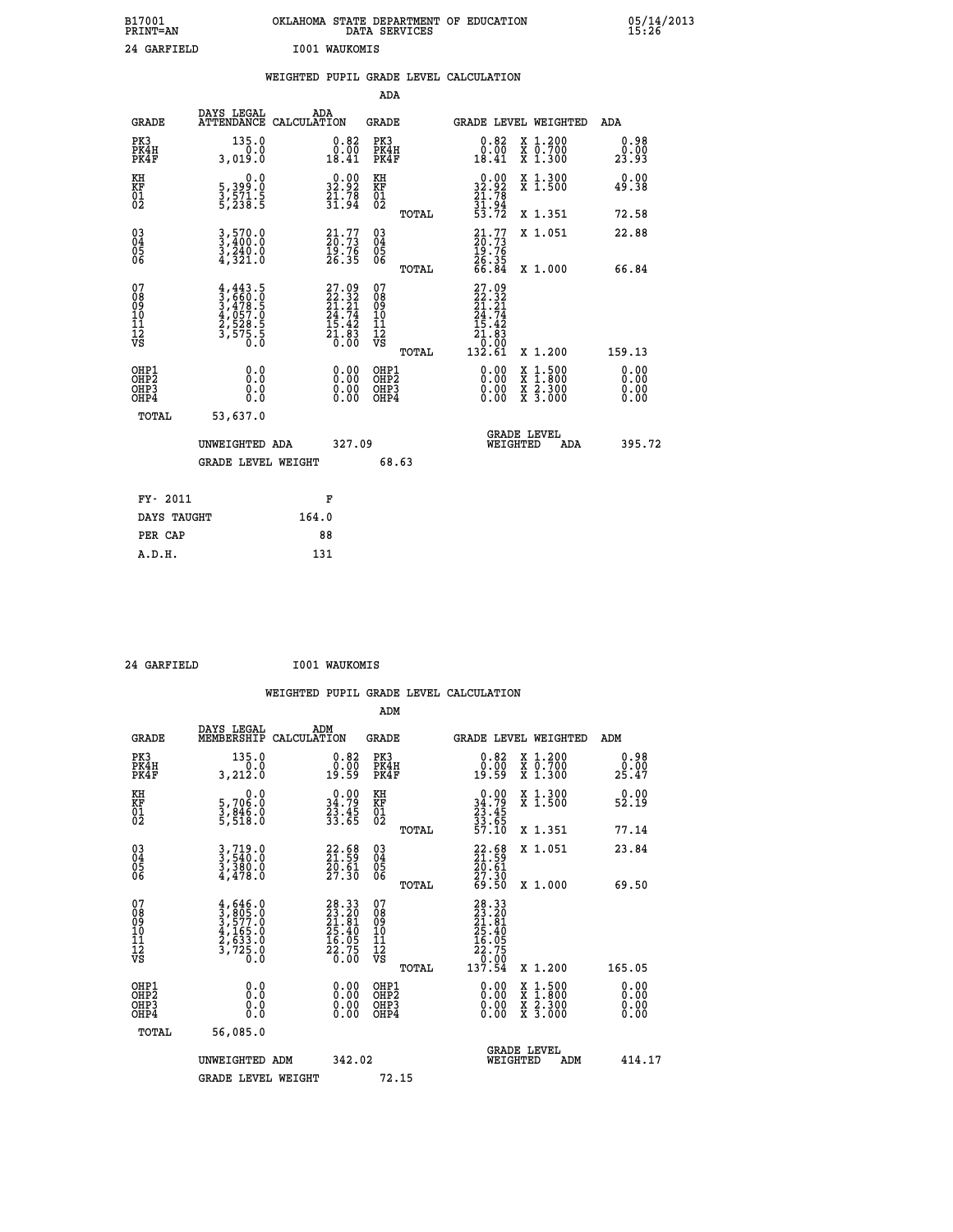### **B17001 OKLAHOMA STATE DEPARTMENT OF EDUCATION 05/14/2013 PRINT=AN DATA SERVICES 15:26 24 GARFIELD I018 KREMLIN-HILLSDALE**

|                                                                    |                                                                                                                                                                     |                                                                                       | ADA                                                 |       |                                                                                                                                                                                                                                                                                |                                          |                               |
|--------------------------------------------------------------------|---------------------------------------------------------------------------------------------------------------------------------------------------------------------|---------------------------------------------------------------------------------------|-----------------------------------------------------|-------|--------------------------------------------------------------------------------------------------------------------------------------------------------------------------------------------------------------------------------------------------------------------------------|------------------------------------------|-------------------------------|
| <b>GRADE</b>                                                       | DAYS LEGAL<br>ATTENDANCE CALCULATION                                                                                                                                | ADA                                                                                   | <b>GRADE</b>                                        |       |                                                                                                                                                                                                                                                                                | GRADE LEVEL WEIGHTED                     | ADA                           |
| PK3<br>PK4H<br>PK4F                                                | 0.0<br>0.0<br>3,209.0                                                                                                                                               | $\begin{smallmatrix} 0.00\\ 0.00\\ 19.69 \end{smallmatrix}$                           | PK3<br>PK4H<br>PK4F                                 |       | 0.00<br>ăČ.<br>19.69                                                                                                                                                                                                                                                           | X 1.200<br>X 0.700<br>X 1.300            | 0.00<br>0.00<br>25.60         |
| KH<br>KF<br>01<br>02                                               | 0.0<br>$\frac{4}{3}, \frac{202}{358}$ .0<br>2,835.0                                                                                                                 | 25.78<br>$\frac{50.60}{17.39}$                                                        | KH<br>KF<br>01<br>02                                |       | $25.78$<br>$25.78$<br>$20.60$<br>$17.39$                                                                                                                                                                                                                                       | X 1.300<br>X 1.500                       | 0.00<br>38.67                 |
|                                                                    |                                                                                                                                                                     |                                                                                       |                                                     | TOTAL | 37.99                                                                                                                                                                                                                                                                          | X 1.351                                  | 51.32                         |
| $\begin{smallmatrix} 03 \\[-4pt] 04 \end{smallmatrix}$<br>Ŏ5<br>06 | 3,512.0<br>3,619.0<br>3,511.0<br>3,322.5                                                                                                                            | $\begin{smallmatrix} 21\cdot55\\ 22\cdot20\\ 21\cdot54\\ 20\cdot38 \end{smallmatrix}$ | $\begin{array}{c} 03 \\ 04 \\ 05 \\ 06 \end{array}$ |       | $21.55$<br>$22.20$<br>$21.54$<br>$20.38$<br>$64.12$                                                                                                                                                                                                                            | X 1.051                                  | 22.65                         |
|                                                                    |                                                                                                                                                                     |                                                                                       |                                                     | TOTAL |                                                                                                                                                                                                                                                                                | X 1.000                                  | 64.12                         |
| 07<br>08<br>09<br>01<br>11<br>11<br>12<br>VS                       | $\begin{smallmatrix} 3\,,\,629\,.\,0\\ 4\,,\,361\,. \,5\\ 3\,,\,415\,. \,0\\ 2\,,\,802\,. \,5\\ 2\,,\,844\,. \,5\\ 2\,,\,881\,. \,5\\ 0\,. \,0\\ \end{smallmatrix}$ | $22.26$<br>$26.76$<br>$20.99$<br>$17.22$<br>$15.61$<br>$17.82$<br>$0.00$              | 07<br>08<br>09<br>001<br>11<br>11<br>12<br>VS       |       | 22.26<br>26.76<br>20.99<br>17.22<br>15.61<br>17.82                                                                                                                                                                                                                             |                                          |                               |
|                                                                    |                                                                                                                                                                     |                                                                                       |                                                     | TOTAL | _0.00<br>120.66                                                                                                                                                                                                                                                                | X 1.200                                  | 144.79                        |
| OHP1<br>OHP <sub>2</sub><br>OH <sub>P3</sub><br>OHP4               | 0.0<br>0.000                                                                                                                                                        | 0.00<br>$\begin{smallmatrix} 0.00 \ 0.00 \end{smallmatrix}$                           | OHP1<br>OHP2<br>OHP <sub>3</sub>                    |       | $\begin{smallmatrix} 0.00 & 0.00 & 0.00 & 0.00 & 0.00 & 0.00 & 0.00 & 0.00 & 0.00 & 0.00 & 0.00 & 0.00 & 0.00 & 0.00 & 0.00 & 0.00 & 0.00 & 0.00 & 0.00 & 0.00 & 0.00 & 0.00 & 0.00 & 0.00 & 0.00 & 0.00 & 0.00 & 0.00 & 0.00 & 0.00 & 0.00 & 0.00 & 0.00 & 0.00 & 0.00 & 0.0$ | X 1:500<br>X 1:800<br>X 2:300<br>X 3:000 | 0.00<br>Ō. ŌŌ<br>0.00<br>0.00 |
| TOTAL                                                              | 47,203.0                                                                                                                                                            |                                                                                       |                                                     |       |                                                                                                                                                                                                                                                                                |                                          |                               |
|                                                                    | UNWEIGHTED ADA                                                                                                                                                      | 289.79                                                                                |                                                     |       |                                                                                                                                                                                                                                                                                | <b>GRADE LEVEL</b><br>WEIGHTED<br>ADA    | 347.15                        |
|                                                                    | <b>GRADE LEVEL WEIGHT</b>                                                                                                                                           |                                                                                       |                                                     | 57.36 |                                                                                                                                                                                                                                                                                |                                          |                               |
| FY- 2011                                                           |                                                                                                                                                                     | F                                                                                     |                                                     |       |                                                                                                                                                                                                                                                                                |                                          |                               |
| DAYS TAUGHT                                                        |                                                                                                                                                                     | 163.0                                                                                 |                                                     |       |                                                                                                                                                                                                                                                                                |                                          |                               |
| PER CAP                                                            |                                                                                                                                                                     | 88                                                                                    |                                                     |       |                                                                                                                                                                                                                                                                                |                                          |                               |

 **A.D.H. 223**

 **24 GARFIELD I018 KREMLIN-HILLSDALE**

|                                           |                                                                                                                                                             |                                                                                                    | ADM                                                 |                                                                                                                                         |                                          |                       |
|-------------------------------------------|-------------------------------------------------------------------------------------------------------------------------------------------------------------|----------------------------------------------------------------------------------------------------|-----------------------------------------------------|-----------------------------------------------------------------------------------------------------------------------------------------|------------------------------------------|-----------------------|
| <b>GRADE</b>                              | DAYS LEGAL<br>MEMBERSHIP                                                                                                                                    | ADM<br>CALCULATION                                                                                 | <b>GRADE</b>                                        |                                                                                                                                         | GRADE LEVEL WEIGHTED                     | ADM                   |
| PK3<br>PK4H<br>PK4F                       | 0.0<br>ŏ.ŏ<br>3,379.O                                                                                                                                       | $\begin{smallmatrix} 0.00\\ 0.00\\ 20.73 \end{smallmatrix}$                                        | PK3<br>PK4H<br>PK4F                                 | $\begin{smallmatrix} 0.00\\ 0.00\\ 20.73 \end{smallmatrix}$                                                                             | X 1.200<br>X 0.700<br>X 1.300            | 0.00<br>ŏ:ŏŏ<br>26.95 |
| KH<br>KF<br>01<br>02                      | 0.0<br>$\frac{4}{3}, \frac{439}{518}$ .0<br>2,968.0                                                                                                         | $\begin{smallmatrix} 0.00\\ 27.23\\ 21.58\\ 18.21 \end{smallmatrix}$                               | KH<br>KF<br>01<br>02                                | $\begin{smallmatrix} 0.00\\27.23\\21.58\\18.21\\39.79 \end{smallmatrix}$                                                                | X 1.300<br>X 1.500                       | 0.00<br>40.85         |
|                                           |                                                                                                                                                             |                                                                                                    | TOTAL                                               |                                                                                                                                         | X 1.351                                  | 53.76                 |
| 03<br>04<br>05<br>06                      | 3,655.0<br>3,749.0<br>3,599.0<br>3,421.0                                                                                                                    | $\begin{smallmatrix} 22.42\ 23.00\ 22.08\ 20.99 \end{smallmatrix}$                                 | $\begin{array}{c} 03 \\ 04 \\ 05 \\ 06 \end{array}$ | $\begin{smallmatrix} 22.42\ 23.00\ 22.08\ 20.99\ 66.07 \end{smallmatrix}$                                                               | X 1.051                                  | 23.56                 |
|                                           |                                                                                                                                                             |                                                                                                    | TOTAL                                               |                                                                                                                                         | X 1.000                                  | 66.07                 |
| 07<br>08<br>09<br>101<br>112<br>VS        | $\begin{smallmatrix} 3\,,\,781\,.\,0\\ 4\,,\,511\,.\,0\\ 3\,,\,524\,.\,0\\ 2\,,\,927\,.\,0\\ 2\,,\,642\,.\,0\\ 3\,,\,152\,.\,0\\ 0\,.\,0 \end{smallmatrix}$ | $\begin{smallmatrix} 23.20 \\ 27.67 \\ 21.66 \\ 17.98 \\ 16.21 \\ 19.50 \\ 0.00 \end{smallmatrix}$ | 07<br>08<br>09<br>11<br>11<br>12<br>VS              | $\begin{smallmatrix} 23 & 20 \\ 27 & 67 \\ 21 & 66 \\ 17 & 98 \\ 16 & 21 \\ 16 & 21 \\ 19 & 50 \\ 0 & 00 \\ 126 & 22 \end{smallmatrix}$ |                                          |                       |
|                                           |                                                                                                                                                             |                                                                                                    | TOTAL                                               |                                                                                                                                         | X 1.200                                  | 151.46                |
| OHP1<br>OHP2<br>OH <sub>P</sub> 3<br>OHP4 |                                                                                                                                                             |                                                                                                    | OHP1<br>OHP2<br>OHP <sub>3</sub>                    | $0.00$<br>$0.00$<br>0.00                                                                                                                | X 1:500<br>X 1:800<br>X 2:300<br>X 3:000 | 0.00<br>0.00<br>0.00  |
| TOTAL                                     | 49,265.0                                                                                                                                                    |                                                                                                    |                                                     |                                                                                                                                         |                                          |                       |
|                                           | UNWEIGHTED<br>ADM                                                                                                                                           | 302.46                                                                                             |                                                     |                                                                                                                                         | GRADE LEVEL<br>WEIGHTED<br>ADM           | 362.65                |
|                                           | <b>GRADE LEVEL WEIGHT</b>                                                                                                                                   |                                                                                                    | 60.19                                               |                                                                                                                                         |                                          |                       |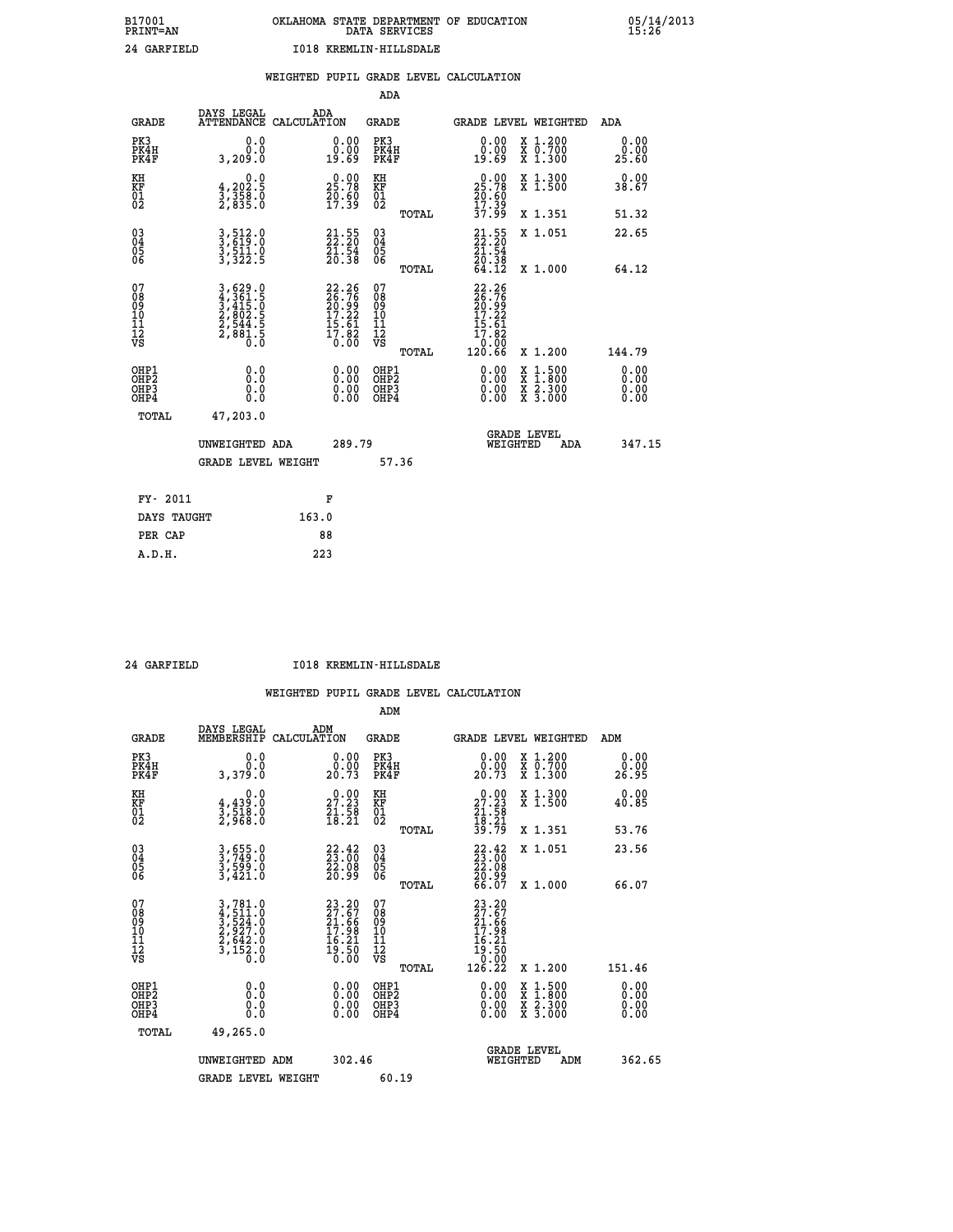### **B17001 OKLAHOMA STATE DEPARTMENT OF EDUCATION 05/14/2013 PRINT=AN DATA SERVICES 15:26 24 GARFIELD I042 CHISHOLM**

|  |  | WEIGHTED PUPIL GRADE LEVEL CALCULATION |
|--|--|----------------------------------------|
|  |  |                                        |

|                                                                    |                                                                                                                                                                       |       |                                                                                                      | ADA                                       |       |                                                                                        |                                          |                              |
|--------------------------------------------------------------------|-----------------------------------------------------------------------------------------------------------------------------------------------------------------------|-------|------------------------------------------------------------------------------------------------------|-------------------------------------------|-------|----------------------------------------------------------------------------------------|------------------------------------------|------------------------------|
| <b>GRADE</b>                                                       | DAYS LEGAL<br>ATTENDANCE CALCULATION                                                                                                                                  | ADA   |                                                                                                      | <b>GRADE</b>                              |       |                                                                                        | GRADE LEVEL WEIGHTED                     | ADA                          |
| PK3<br>PK4H<br>PK4F                                                | 577.0<br>6,566.0<br>0.0                                                                                                                                               |       | $38.35$<br>$38.17$<br>$0.00$                                                                         | PK3<br>PK4H<br>PK4F                       |       | $38.17$<br>$38.17$<br>$0.00$                                                           | X 1.200<br>X 0.700<br>X 1.300            | 4.02<br>26.72<br>0.00        |
| KH<br><b>KF</b><br>01<br>02                                        | 0.0<br>11,968:5<br>10,815.0<br>10,698:5                                                                                                                               |       | $\begin{smallmatrix} 0.00\\ 69.58\\ 62.88\\ 62.20 \end{smallmatrix}$                                 | KH<br>KF<br>01<br>02                      |       | $\begin{smallmatrix} &0.00\\ 69.58\\ 62.88\\ 62.20\\ 52.20\\ 125.08 \end{smallmatrix}$ | X 1.300<br>X 1.500                       | 0.00<br>104.37               |
|                                                                    |                                                                                                                                                                       |       |                                                                                                      |                                           | TOTAL |                                                                                        | X 1.351                                  | 168.98                       |
| $\begin{smallmatrix} 03 \\[-4pt] 04 \end{smallmatrix}$<br>05<br>06 | $\begin{smallmatrix} 11, 295 & 0\\ 11, 209 & 5\\ 12, 726 & 0\\ 11, 595 & 5 \end{smallmatrix}$                                                                         |       | 65.67<br>65.17<br>73.99<br>67.42                                                                     | $\substack{03 \\ 04}$<br>05<br>06         |       | $\begin{smallmatrix} 65.67\\ 65.17\\ 73.99\\ 67.42\\ 206.58 \end{smallmatrix}$         | X 1.051                                  | 69.02                        |
|                                                                    |                                                                                                                                                                       |       |                                                                                                      |                                           | TOTAL |                                                                                        | X 1.000                                  | 206.58                       |
| 07<br>08901112<br>1112<br>VS                                       | $\begin{smallmatrix} 11\,,\,459\cdot 0\\ 12\,,\,115\cdot 5\\ 12\,,\,129\cdot 5\\ 8\,,\,807\cdot 5\\ 9\,,\,543\cdot 5\\ 9\,,\,926\cdot 5\\ 0\,\,.\,0\end{smallmatrix}$ |       | $\begin{smallmatrix} 66.62\\ 70.44\\ 70.52\\ 51.31\\ 51.31\\ 55.52\\ 57.91\\ 0.00 \end{smallmatrix}$ | 07<br>08901112<br>1112<br>VS              |       | 66.62<br>$70.44$<br>$70.52$<br>$51.31$<br>$55.52$<br>$57.91$<br>$0.00$<br>$372.32$     |                                          |                              |
|                                                                    |                                                                                                                                                                       |       |                                                                                                      |                                           | TOTAL |                                                                                        | X 1.200                                  | 446.78                       |
| OHP1<br>OH <sub>P</sub> 2<br>OH <sub>P3</sub><br>OH <sub>P4</sub>  | 0.0<br>0.0<br>0.0                                                                                                                                                     |       | 0.00<br>$\begin{smallmatrix} 0.00 \ 0.00 \end{smallmatrix}$                                          | OHP1<br>OH <sub>P</sub> 2<br>OHP3<br>OHP4 |       | 0.00<br>0.00<br>0.00                                                                   | X 1:500<br>X 1:800<br>X 2:300<br>X 3:000 | 0.00<br>0.00<br>0.00<br>0.00 |
| TOTAL                                                              | 151,432.5                                                                                                                                                             |       |                                                                                                      |                                           |       |                                                                                        |                                          |                              |
|                                                                    | UNWEIGHTED ADA                                                                                                                                                        |       | 880.75                                                                                               |                                           |       |                                                                                        | GRADE LEVEL<br>WEIGHTED<br>ADA           | 1,026.47                     |
|                                                                    | <b>GRADE LEVEL WEIGHT</b>                                                                                                                                             |       |                                                                                                      | 145.72                                    |       |                                                                                        |                                          |                              |
| FY- 2011                                                           |                                                                                                                                                                       | F     |                                                                                                      |                                           |       |                                                                                        |                                          |                              |
| DAYS TAUGHT                                                        |                                                                                                                                                                       | 172.0 |                                                                                                      |                                           |       |                                                                                        |                                          |                              |
| PER CAP                                                            |                                                                                                                                                                       | 42    |                                                                                                      |                                           |       |                                                                                        |                                          |                              |

 **A.D.H. 749**

 **ADM**

 **24 GARFIELD I042 CHISHOLM**

| <b>GRADE</b>                                                       | DAYS LEGAL<br>MEMBERSHIP                                                                                                                                                               | ADM<br>CALCULATION                                          | <b>GRADE</b>                                  |       |                                                                                | GRADE LEVEL WEIGHTED                                                                                                | ADM                   |  |
|--------------------------------------------------------------------|----------------------------------------------------------------------------------------------------------------------------------------------------------------------------------------|-------------------------------------------------------------|-----------------------------------------------|-------|--------------------------------------------------------------------------------|---------------------------------------------------------------------------------------------------------------------|-----------------------|--|
| PK3<br>PK4H<br>PK4F                                                | 586.0<br>6,880.0<br>Ŏ.Ŏ                                                                                                                                                                | 3.41<br>40.00<br>0.00                                       | PK3<br>PK4H<br>PK4F                           |       | 3.41<br>40.00<br>0.00                                                          | X 1.200<br>X 0.700<br>X 1.300                                                                                       | 4.09<br>28.00<br>0.00 |  |
| KH<br>KF<br>$^{01}_{02}$                                           | 0.0<br>12,561.0<br>11,222.0<br>11,123.0                                                                                                                                                | $73.03$<br>$65.24$<br>$64.67$                               | KH<br>KF<br>$\frac{01}{2}$                    |       | $\begin{smallmatrix} &0.00\ 73.03\ 65.24\ 64.67\ 129.91\end{smallmatrix}$      | X 1.300<br>X 1.500                                                                                                  | 0.00<br>109.55        |  |
|                                                                    |                                                                                                                                                                                        |                                                             |                                               | TOTAL |                                                                                | X 1.351                                                                                                             | 175.51                |  |
| $\begin{smallmatrix} 03 \\[-4pt] 04 \end{smallmatrix}$<br>Ŏ5<br>06 | 11,694.0<br>11,606.0<br>13,284.0                                                                                                                                                       | $67.99$<br>$67.48$<br>$77.23$                               | 030404                                        |       | $67.9967.4877.2370.08214.79$                                                   | X 1.051                                                                                                             | 71.46                 |  |
|                                                                    | 12,053.0                                                                                                                                                                               | 70.08                                                       | 06                                            | TOTAL |                                                                                | X 1.000                                                                                                             | 214.79                |  |
| 07<br>089<br>090<br>1112<br>VS                                     | $\begin{smallmatrix} 12\,, & 046\,, & 0\\ 12\,, & 758\,, & 0\\ 12\,, & 696\,, & 0\\ 9\,, & 199\,, & 0\\ 9\,, & 941\,, & 0\\ 10\,, & 383\,, & 0\\ 0\,. & 0\,. & 0\,. \end{smallmatrix}$ | 70.03<br>74.17<br>73.82<br>53.61<br>57.85<br>50.59<br>60.50 | 07<br>08<br>09<br>001<br>11<br>11<br>12<br>VS | TOTAL | 70.03<br>74.17<br>73.82<br>53.61<br>57.85<br>57.85<br>60.50<br>60.09<br>390.07 | X 1.200                                                                                                             | 468.08                |  |
| OHP1                                                               |                                                                                                                                                                                        |                                                             |                                               |       |                                                                                |                                                                                                                     |                       |  |
| OHP <sub>2</sub><br>OH <sub>P3</sub><br>OHP4                       | 0.0<br>0.000                                                                                                                                                                           |                                                             | OHP1<br>OHP2<br>OHP3<br>OHP4                  |       | 0.00<br>$0.00$<br>0.00                                                         | $\begin{array}{l} \mathtt{X} & 1.500 \\ \mathtt{X} & 1.800 \\ \mathtt{X} & 2.300 \\ \mathtt{X} & 3.000 \end{array}$ | 0.00<br>0.00<br>0.00  |  |
| TOTAL                                                              | 158,032.0                                                                                                                                                                              |                                                             |                                               |       |                                                                                |                                                                                                                     |                       |  |
|                                                                    | UNWEIGHTED<br>ADM                                                                                                                                                                      | 919.20                                                      |                                               |       | WEIGHTED                                                                       | <b>GRADE LEVEL</b><br>ADM                                                                                           | 1,071.48              |  |
|                                                                    | <b>GRADE LEVEL WEIGHT</b>                                                                                                                                                              |                                                             | 152.28                                        |       |                                                                                |                                                                                                                     |                       |  |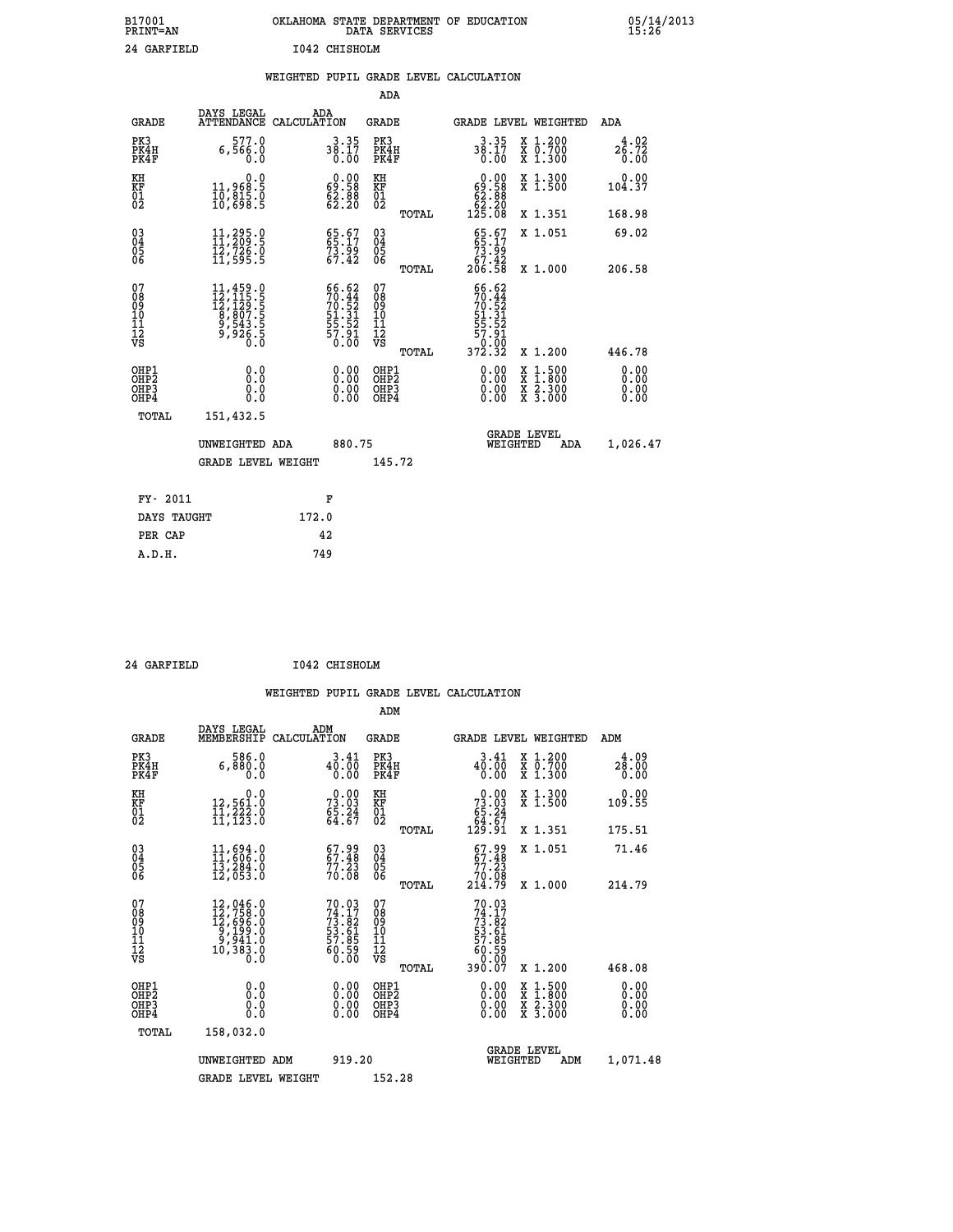| B17001<br><b>PRINT=AN</b> | OKLAHOMA STATE DEPARTMENT OF EDUCATION<br>DATA SERVICES | 05/14/2013<br>15:26 |
|---------------------------|---------------------------------------------------------|---------------------|
| 24 GARFIELD               | 1047 GARBER                                             |                     |

|  |  | WEIGHTED PUPIL GRADE LEVEL CALCULATION |
|--|--|----------------------------------------|
|  |  |                                        |

|                                                    |                                                                                     |                                                                          | ADA                                                               |       |                                                                                                                      |   |                                        |                              |
|----------------------------------------------------|-------------------------------------------------------------------------------------|--------------------------------------------------------------------------|-------------------------------------------------------------------|-------|----------------------------------------------------------------------------------------------------------------------|---|----------------------------------------|------------------------------|
| <b>GRADE</b>                                       | DAYS LEGAL<br><b>ATTENDANCE</b>                                                     | ADA<br>CALCULATION                                                       | <b>GRADE</b>                                                      |       | GRADE LEVEL WEIGHTED                                                                                                 |   |                                        | <b>ADA</b>                   |
| PK3<br>PK4H<br>PK4F                                | 875.0<br>3,209.0<br>0.0                                                             | 18.34<br>0.00<br>0.00                                                    | PK3<br>PK4H<br>PK4F                                               |       | 5.00<br>$18.34$<br>$0.00$                                                                                            |   | X 1.200<br>X 0.700<br>X 1.300          | 6.00<br>$\frac{12.84}{0.00}$ |
| KH<br>KF<br>01<br>02                               | 0.0<br>3,202:0<br>3,437:0<br>3,961:0                                                | $0.00$<br>18.30<br>$\frac{19.64}{22.63}$                                 | KH<br>KF<br>01<br>02                                              |       | $\begin{smallmatrix} 0.00\\18.30\\19.64\\22.63\\42.27 \end{smallmatrix}$                                             |   | X 1.300<br>X 1.500                     | 0.00<br>27.45                |
|                                                    |                                                                                     |                                                                          |                                                                   | TOTAL |                                                                                                                      |   | X 1.351                                | 57.11                        |
| $\begin{matrix} 03 \\ 04 \\ 05 \\ 06 \end{matrix}$ | 3,837.5<br>3,029.0<br>3,902.0<br>5,292.0                                            | 21.93<br>$\frac{72.30}{30.24}$                                           | $\substack{03 \\ 04}$<br>$\begin{matrix} 0.5 \\ 0.6 \end{matrix}$ | TOTAL | $21.93$<br>$17.31$<br>$22.30$<br>$30.24$<br>$69.85$                                                                  |   | X 1.051<br>X 1.000                     | 23.05<br>69.85               |
| 07<br>08<br>09<br>11<br>11<br>12<br>VS             | $4,115.0$<br>$4,596.5$<br>$5,496.5$<br>$5,496.5$<br>$2,843.0$<br>$3,842.5$<br>$0.0$ | $23.51$<br>$26.27$<br>$26.01$<br>$31.41$<br>$16.25$<br>$21.96$<br>$0.00$ | 07<br>08<br>09<br>11<br>11<br>12<br>VS                            |       | $23.51$<br>$26.27$<br>$26.01$<br>$31.41$<br>$\begin{array}{r} 16.25 \\ 16.25 \\ 21.96 \\ 0.00 \\ 145.41 \end{array}$ |   |                                        |                              |
|                                                    |                                                                                     |                                                                          |                                                                   | TOTAL |                                                                                                                      |   | X 1.200                                | 174.49                       |
| OHP1<br>OHP <sub>2</sub><br>OHP3<br>OHP4           | 0.0<br>0.0<br>0.0                                                                   | 0.00<br>$\begin{smallmatrix} 0.00 \ 0.00 \end{smallmatrix}$              | OHP1<br>OH <sub>P</sub> 2<br>OHP3<br>OHP4                         |       | 0.00<br>0.00<br>0.00                                                                                                 | X | $1:500$<br>1:800<br>X 2.300<br>X 3.000 | 0.00<br>0.00<br>0.00<br>0.00 |
| TOTAL                                              | 56,190.5                                                                            |                                                                          |                                                                   |       |                                                                                                                      |   |                                        |                              |
|                                                    | UNWEIGHTED ADA                                                                      | 321.10                                                                   |                                                                   |       | <b>GRADE LEVEL</b><br>WEIGHTED                                                                                       |   | ADA                                    | 370.79                       |
|                                                    | <b>GRADE LEVEL WEIGHT</b>                                                           |                                                                          | 49.69                                                             |       |                                                                                                                      |   |                                        |                              |
| FY- 2011                                           |                                                                                     | F                                                                        |                                                                   |       |                                                                                                                      |   |                                        |                              |
| DAYS TAUGHT                                        |                                                                                     | 175.0                                                                    |                                                                   |       |                                                                                                                      |   |                                        |                              |
| PER CAP                                            |                                                                                     | 110                                                                      |                                                                   |       |                                                                                                                      |   |                                        |                              |
|                                                    |                                                                                     |                                                                          |                                                                   |       |                                                                                                                      |   |                                        |                              |

 **24 GARFIELD I047 GARBER**

 **A.D.H. 141**

| <b>GRADE</b>                                         | DAYS LEGAL<br>MEMBERSHIP                                                                | ADM<br>CALCULATION                                                                           | <b>GRADE</b>                                       |       | <b>GRADE LEVEL WEIGHTED</b>                                                                                                                                                                                                                                                    |                                          | ADM                      |        |
|------------------------------------------------------|-----------------------------------------------------------------------------------------|----------------------------------------------------------------------------------------------|----------------------------------------------------|-------|--------------------------------------------------------------------------------------------------------------------------------------------------------------------------------------------------------------------------------------------------------------------------------|------------------------------------------|--------------------------|--------|
| PK3<br>PK4H<br>PK4F                                  | 875.0<br>3,414.0<br>0.0                                                                 | $19.00$<br>19.51<br>0.00                                                                     | PK3<br>PK4H<br>PK4F                                |       | $5.00$<br>19.51<br>0.00                                                                                                                                                                                                                                                        | X 1.200<br>X 0.700<br>X 1.300            | $13.00$<br>13.66<br>0.00 |        |
| KH<br>KF<br>01<br>02                                 | 0.0<br>3,407:0<br>3,579:0<br>4,105:0                                                    | $\begin{smallmatrix} 0.00\\ 19.47\\ 20.45\\ 23.46 \end{smallmatrix}$                         | KH<br>KF<br>01<br>02                               |       | $0.00\n19.47\n20.45\n23.46\n43.91$                                                                                                                                                                                                                                             | X 1.300<br>X 1.500                       | 0.00<br>29.21            |        |
|                                                      |                                                                                         |                                                                                              |                                                    | TOTAL |                                                                                                                                                                                                                                                                                | X 1.351                                  | 59.32                    |        |
| 03<br>04<br>05<br>06                                 | 3,965.0<br>3,114.0<br>4,019.0<br>5,489.0                                                | $22.56$<br>$17.79$<br>$22.97$<br>$31.37$                                                     | $\begin{matrix} 03 \\ 04 \\ 05 \\ 06 \end{matrix}$ |       | $22.56$<br>$17.79$<br>$22.97$<br>$31.37$<br>$72.13$                                                                                                                                                                                                                            | X 1.051                                  | 23.82                    |        |
|                                                      |                                                                                         |                                                                                              |                                                    | TOTAL |                                                                                                                                                                                                                                                                                | X 1.000                                  | 72.13                    |        |
| 07<br>08<br>09<br>11<br>11<br>12<br>VS               | $4, 256.0$<br>$4, 702.0$<br>$4, 746.0$<br>$5, 837.0$<br>$3, 059.0$<br>$4, 182.0$<br>0.0 | $\begin{smallmatrix} 24.32\\ 26.87\\ 27.12\\ 33.35\\ 17.48\\ 23.90\\ 0.00 \end{smallmatrix}$ | 07<br>08<br>09<br>01<br>11<br>11<br>12<br>VS       | TOTAL | $\begin{smallmatrix} 24.32\ 26.87\ 27.125\ 33.35\ 33.45\ 23.90\ 23.000\ 153.04\ \end{smallmatrix}$                                                                                                                                                                             | X 1.200                                  | 183.65                   |        |
| OHP1<br>OH <sub>P</sub> <sub>2</sub><br>OHP3<br>OHP4 | 0.0<br>0.0<br>0.0                                                                       |                                                                                              | OHP1<br>OHP <sub>2</sub><br>OHP3<br>OHP4           |       | $\begin{smallmatrix} 0.00 & 0.00 & 0.00 & 0.00 & 0.00 & 0.00 & 0.00 & 0.00 & 0.00 & 0.00 & 0.00 & 0.00 & 0.00 & 0.00 & 0.00 & 0.00 & 0.00 & 0.00 & 0.00 & 0.00 & 0.00 & 0.00 & 0.00 & 0.00 & 0.00 & 0.00 & 0.00 & 0.00 & 0.00 & 0.00 & 0.00 & 0.00 & 0.00 & 0.00 & 0.00 & 0.0$ | X 1:500<br>X 1:800<br>X 2:300<br>X 3:000 | 0.00<br>0.00<br>0.00     |        |
| TOTAL                                                | 58,749.0                                                                                |                                                                                              |                                                    |       |                                                                                                                                                                                                                                                                                |                                          |                          |        |
|                                                      | UNWEIGHTED ADM                                                                          | 335.72                                                                                       |                                                    |       | WEIGHTED                                                                                                                                                                                                                                                                       | <b>GRADE LEVEL</b><br>ADM                |                          | 387.79 |
|                                                      | <b>GRADE LEVEL WEIGHT</b>                                                               |                                                                                              | 52.07                                              |       |                                                                                                                                                                                                                                                                                |                                          |                          |        |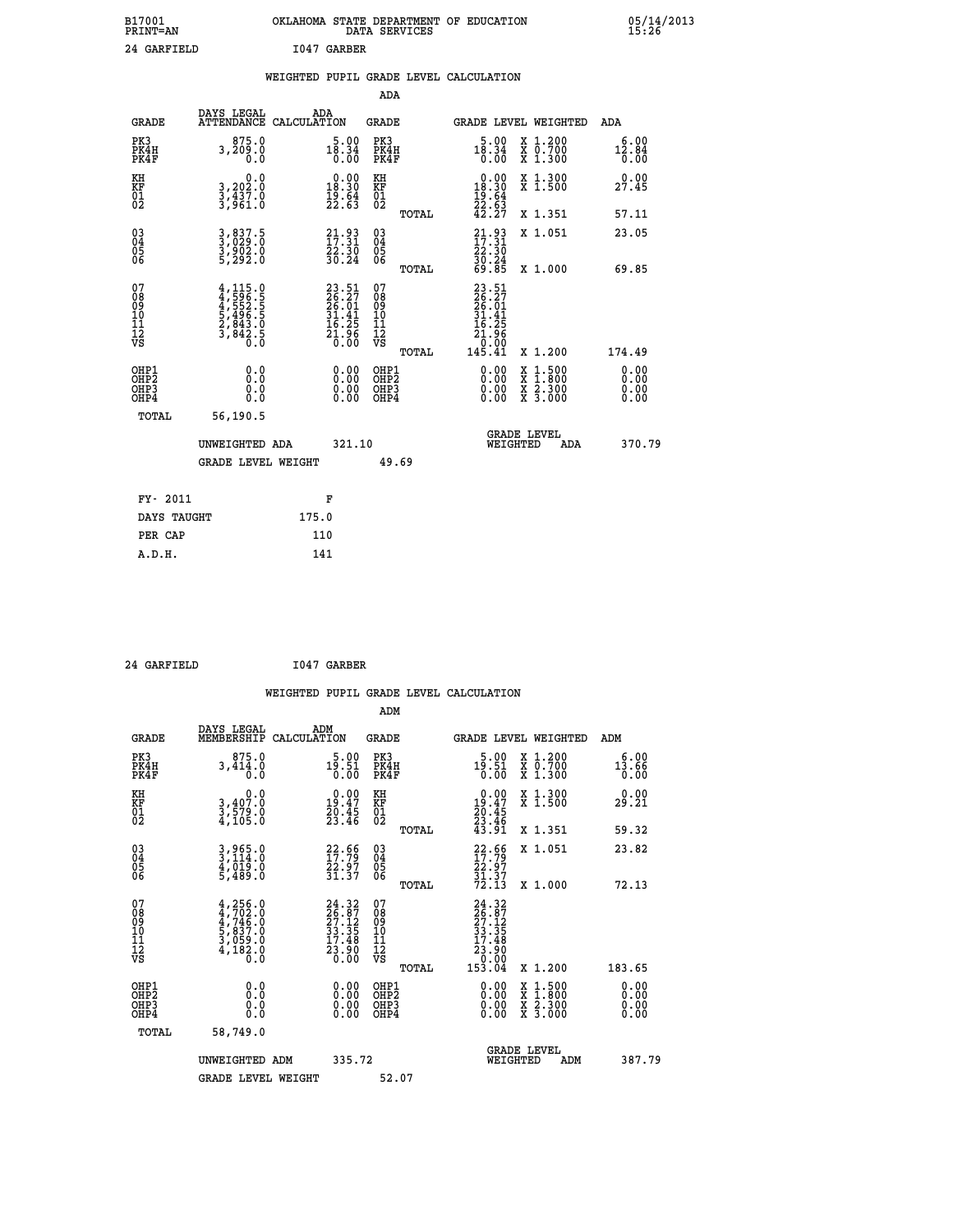|  |  | WEIGHTED PUPIL GRADE LEVEL CALCULATION |
|--|--|----------------------------------------|
|  |  |                                        |

|                                                                    |                                                                                     |                                                                          | ADA                                                 |       |                                                                                      |                                          |                               |
|--------------------------------------------------------------------|-------------------------------------------------------------------------------------|--------------------------------------------------------------------------|-----------------------------------------------------|-------|--------------------------------------------------------------------------------------|------------------------------------------|-------------------------------|
| <b>GRADE</b>                                                       | DAYS LEGAL                                                                          | ADA<br>ATTENDANCE CALCULATION                                            | <b>GRADE</b>                                        |       |                                                                                      | GRADE LEVEL WEIGHTED                     | ADA                           |
| PK3<br>PK4H<br>PK4F                                                | 0.0<br>3,911.5<br>0.0                                                               | $23.56$<br>0.00                                                          | PK3<br>PK4H<br>PK4F                                 |       | $23.56$<br>0.00                                                                      | X 1.200<br>X 0.700<br>X 1.300            | 0.00<br>16.49<br>0.00         |
| KH<br>KF<br>01<br>02                                               | 0.0<br>7,218:5<br>9,111:5<br>7,170:0                                                | $\begin{smallmatrix} 0.00\\ 43.48\\ 54.89\\ 43.19 \end{smallmatrix}$     | KH<br>KF<br>01<br>02                                |       | $\begin{smallmatrix} 0.00\\ 43.48\\ 54.89\\ 43.19\\ 43.19\\ 98.08 \end{smallmatrix}$ | X 1.300<br>X 1.500                       | 0.00<br>65.22                 |
|                                                                    |                                                                                     |                                                                          |                                                     | TOTAL |                                                                                      | X 1.351                                  | 132.51                        |
| $\begin{smallmatrix} 03 \\[-4pt] 04 \end{smallmatrix}$<br>Ŏ5<br>06 | $\frac{5}{6}, \frac{007}{003}. \frac{5}{0}$<br>7,200.0<br>6,544.5                   | $30.17$<br>$36.16$<br>$43.37$<br>$39.42$                                 | $\begin{array}{c} 03 \\ 04 \\ 05 \\ 06 \end{array}$ |       | $30.17$<br>$36.16$<br>$43.37$<br>$39.42$<br>$118.95$                                 | X 1.051                                  | 31.71                         |
|                                                                    |                                                                                     |                                                                          |                                                     | TOTAL |                                                                                      | X 1.000                                  | 118.95                        |
| 07<br>08<br>09<br>01<br>11<br>11<br>12<br>VS                       | $7,308.5$<br>$7,438.0$<br>$7,438.0$<br>$3,969.5$<br>$5,874.5$<br>$7,022.5$<br>$0.0$ | $44.03$<br>$47.84$<br>$44.81$<br>$23.91$<br>$35.39$<br>$42.30$<br>$0.00$ | 07<br>08<br>09<br>11<br>11<br>12<br>VS              |       | $44.03$<br>$47.84$<br>$44.81$<br>$23.91$<br>$35.39$<br>$42.30$<br>0.00               |                                          |                               |
|                                                                    |                                                                                     |                                                                          |                                                     | TOTAL | 238.28                                                                               | X 1.200                                  | 285.94                        |
| OHP1<br>OHP <sub>2</sub><br>OH <sub>P3</sub><br>OHP4               | 0.0<br>0.000                                                                        | 0.00<br>$\begin{smallmatrix} 0.00 \ 0.00 \end{smallmatrix}$              | OHP1<br>OHP2<br>OHP <sub>3</sub>                    |       | 0.00<br>0.00                                                                         | X 1:500<br>X 1:800<br>X 2:300<br>X 3:000 | 0.00<br>Ō. ŌŌ<br>0.00<br>0.00 |
| TOTAL                                                              | 91,720.5                                                                            |                                                                          |                                                     |       |                                                                                      |                                          |                               |
|                                                                    | UNWEIGHTED ADA                                                                      | 552.52                                                                   |                                                     |       |                                                                                      | <b>GRADE LEVEL</b><br>WEIGHTED<br>ADA    | 650.82                        |
|                                                                    | <b>GRADE LEVEL WEIGHT</b>                                                           |                                                                          |                                                     | 98.30 |                                                                                      |                                          |                               |
| FY- 2011                                                           |                                                                                     | F                                                                        |                                                     |       |                                                                                      |                                          |                               |
| DAYS TAUGHT                                                        |                                                                                     | 166.0                                                                    |                                                     |       |                                                                                      |                                          |                               |
| PER CAP                                                            |                                                                                     | 64                                                                       |                                                     |       |                                                                                      |                                          |                               |

#### **24 GARFIELD I056 PIONEER-PLEASANT VALE**

|                                                      |                                                                                     |                                                                                                                            | ADM                                                 |       |                                                                                    |                                          |                       |
|------------------------------------------------------|-------------------------------------------------------------------------------------|----------------------------------------------------------------------------------------------------------------------------|-----------------------------------------------------|-------|------------------------------------------------------------------------------------|------------------------------------------|-----------------------|
| <b>GRADE</b>                                         | DAYS LEGAL<br>MEMBERSHIP                                                            | ADM<br>CALCULATION                                                                                                         | <b>GRADE</b>                                        |       |                                                                                    | GRADE LEVEL WEIGHTED                     | ADM                   |
| PK3<br>PK4H<br>PK4F                                  | 0.0<br>4,218.0                                                                      | 0.00<br>25.41<br>0.00                                                                                                      | PK3<br>PK4H<br>PK4F                                 |       | $2\frac{0.00}{25.41}$<br>0.00                                                      | X 1.200<br>X 0.700<br>X 1.300            | 0.00<br>17.79<br>0.00 |
| KH<br>KF<br>01<br>02                                 | 0.0<br>7,599:0<br>9,473:0<br>7,501:0                                                | $\begin{smallmatrix} 0.00\\ 45.78\\ 57.07\\ 45.19\\ \end{smallmatrix}$                                                     | KH<br>KF<br>01<br>02                                |       | $\begin{smallmatrix} &0.00\ 45.78\ 57.07\ 45.19\ 102.26\ \end{smallmatrix}$        | X 1.300<br>X 1.500                       | 0.00<br>68.67         |
|                                                      |                                                                                     |                                                                                                                            |                                                     | TOTAL |                                                                                    | X 1.351                                  | 138.15                |
| 03<br>04<br>05<br>06                                 | 5, 181.0<br>6, 218.0<br>7, 426.0<br>6,786.0                                         | $\frac{31}{37}:\frac{21}{46}$<br>$\frac{44.73}{40.88}$                                                                     | $\begin{array}{c} 03 \\ 04 \\ 05 \\ 06 \end{array}$ |       | $\frac{31}{37}.21$<br>$\begin{array}{c} 44.73 \\ 40.88 \\ 123.07 \end{array}$      | X 1.051                                  | 32.80                 |
|                                                      |                                                                                     |                                                                                                                            |                                                     | TOTAL |                                                                                    | X 1.000                                  | 123.07                |
| 07<br>08<br>09<br>101<br>11<br>12<br>VS              | $7,425.0$<br>$7,543.0$<br>$7,543.0$<br>$4,051.0$<br>$5,946.0$<br>$7,097.0$<br>$0.0$ | $\begin{smallmatrix} 44\cdot73\\ 48\cdot70\\ 45\cdot44\\ 24\cdot40\\ 35\cdot82\\ 42\cdot75\\ 0\cdot00\\ \end{smallmatrix}$ | 07<br>08<br>09<br>11<br>11<br>12<br>VS              | TOTAL | $44.73$<br>$48.70$<br>$45.44$<br>$24.40$<br>$35.82$<br>$42.75$<br>$9.09$<br>241.84 | X 1.200                                  | 290.21                |
| OHP1<br>OHP2<br>OHP <sub>3</sub><br>OH <sub>P4</sub> | 0.0<br>$\begin{smallmatrix} 0.16 \ 0.0 \end{smallmatrix}$                           |                                                                                                                            | OHP1<br>OHP2<br>OHP <sub>3</sub>                    |       | $0.00$<br>$0.00$<br>0.00                                                           | X 1:500<br>X 1:800<br>X 2:300<br>X 3:000 | 0.00<br>0.00<br>0.00  |
| TOTAL                                                | 94,548.0                                                                            |                                                                                                                            |                                                     |       |                                                                                    |                                          |                       |
|                                                      | UNWEIGHTED ADM                                                                      | 569.57                                                                                                                     |                                                     |       |                                                                                    | GRADE LEVEL<br>WEIGHTED<br>ADM           | 670.69                |
|                                                      | <b>GRADE LEVEL WEIGHT</b>                                                           |                                                                                                                            | 101.12                                              |       |                                                                                    |                                          |                       |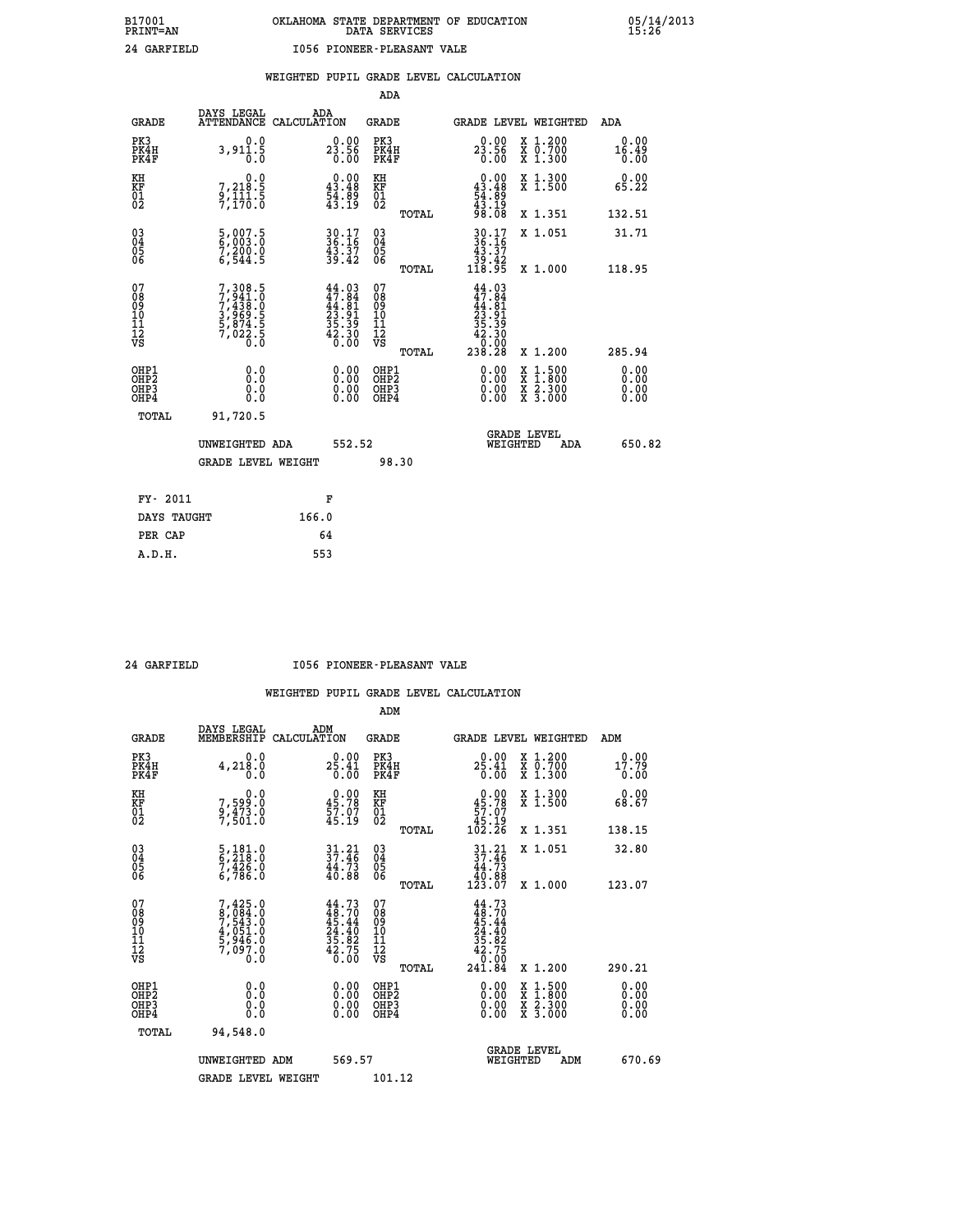|  |  | WEIGHTED PUPIL GRADE LEVEL CALCULATION |
|--|--|----------------------------------------|
|  |  |                                        |

|                                          |                                                                                           |             |                                                                                                                                                                                       | ADA                                      |       |                                                                                |                                            |                                          |                                    |
|------------------------------------------|-------------------------------------------------------------------------------------------|-------------|---------------------------------------------------------------------------------------------------------------------------------------------------------------------------------------|------------------------------------------|-------|--------------------------------------------------------------------------------|--------------------------------------------|------------------------------------------|------------------------------------|
| <b>GRADE</b>                             | DAYS LEGAL<br><b>ATTENDANCE</b>                                                           | CALCULATION | ADA                                                                                                                                                                                   | <b>GRADE</b>                             |       |                                                                                |                                            | GRADE LEVEL WEIGHTED                     | <b>ADA</b>                         |
| PK3<br>PK4H<br>PK4F                      | 1,390.5<br>68,148.5<br>3,806.0                                                            |             | 8.18<br>$400.87$<br>$22.39$                                                                                                                                                           | PK3<br>PK4H<br>PK4F                      |       | $400.87$<br>$22.39$                                                            | 8.18                                       | X 1.200<br>X 0.700<br>X 1.300            | 9.82<br>280.61<br>29.11            |
| KH<br><b>KF</b><br>01<br>02              | 0.0<br>109,486.0<br>101,978.5<br>89,083.0                                                 |             | 0.00<br>644.04<br>599.07<br>524.02                                                                                                                                                    | KH<br>KF<br>01<br>02                     |       | $\begin{smallmatrix} 644.04\ 599.87\ 524.02\ 1,123.89 \end{smallmatrix}$       | 0.00                                       | X 1.300<br>X 1.500                       | 0.00<br>966.06                     |
|                                          |                                                                                           |             |                                                                                                                                                                                       |                                          | TOTAL |                                                                                |                                            | X 1.351                                  | 1,518.38                           |
| $^{03}_{04}$<br>Ŏ5<br>06                 | 89, 293.0<br>76,087.0<br>77,428.0                                                         |             | 525.25<br>463.17<br>447.57<br>455.46                                                                                                                                                  | 03<br>04<br>05<br>06                     |       | 525.25<br>463.17<br>447.57                                                     |                                            | X 1.051                                  | 552.04                             |
|                                          |                                                                                           |             |                                                                                                                                                                                       |                                          | TOTAL | 45:46<br>1,366.20                                                              |                                            | X 1.000                                  | 1,366.20                           |
| 07<br>08<br>09<br>11<br>11<br>12<br>VS   | $77,039.5$<br>$70,910.5$<br>$70,101.5$<br>$68,143.5$<br>$64,869.5$<br>$53,726.0$<br>$0.0$ |             | $\begin{smallmatrix} 4\,5\,3\cdot\,1\,7\\ 4\,1\,7\cdot\,1\,2\\ 4\,1\,2\cdot\,3\,6\\ 4\,0\,0\cdot\,8\,4\\ 3\,8\,1\cdot\,5\,9\\ 3\,1\,6\cdot\,0\,4\\ 0\cdot\,0\,0\\ 0\end{smallmatrix}$ | 07<br>08<br>09<br>11<br>11<br>12<br>VS   |       | $453.17$<br>$417.12$<br>$412.36$<br>$400.84$<br>$381.59$<br>$316.04$<br>$0.90$ |                                            |                                          |                                    |
|                                          |                                                                                           |             |                                                                                                                                                                                       |                                          | TOTAL | 2,381.12                                                                       |                                            | X 1.200                                  | 2,857.34                           |
| OHP1<br>OHP2<br>OH <sub>P3</sub><br>OHP4 | 7,968.5<br>0.0<br>0.0                                                                     |             | $46.87$<br>5.61<br>$\begin{smallmatrix} 0.00 \ 0.00 \end{smallmatrix}$                                                                                                                | OHP1<br>OHP <sub>2</sub><br>OHP3<br>OHP4 |       | $46.87$<br>5.61                                                                | $\begin{matrix} 0.00 \\ 0.00 \end{matrix}$ | X 1:500<br>X 1:800<br>X 2:300<br>X 3:000 | $70.31$<br>$10.10$<br>0.00<br>0.00 |
| <b>TOTAL</b>                             | 1,109,153.5                                                                               |             |                                                                                                                                                                                       |                                          |       |                                                                                |                                            |                                          |                                    |
|                                          | UNWEIGHTED ADA                                                                            |             | 6,524.42                                                                                                                                                                              |                                          |       |                                                                                | <b>GRADE LEVEL</b><br>WEIGHTED             | ADA                                      | 7,659.97                           |
|                                          | <b>GRADE LEVEL WEIGHT</b>                                                                 |             |                                                                                                                                                                                       | 1,135.55                                 |       |                                                                                |                                            |                                          |                                    |
| FY- 2011                                 |                                                                                           |             |                                                                                                                                                                                       |                                          |       |                                                                                |                                            |                                          |                                    |
|                                          |                                                                                           |             | F                                                                                                                                                                                     |                                          |       |                                                                                |                                            |                                          |                                    |
| DAYS TAUGHT                              |                                                                                           | 170.0       |                                                                                                                                                                                       |                                          |       |                                                                                |                                            |                                          |                                    |

| 24 GARFIELD | I057 ENID |
|-------------|-----------|
|             |           |

 **PER CAP 33 A.D.H. 2,379**

 **ADM**

| <b>GRADE</b>                             | DAYS LEGAL                                                                  | ADM<br>MEMBERSHIP CALCULATION                                                                                                                 | <b>GRADE</b>                                     |                                                                                           | GRADE LEVEL WEIGHTED                                                                                                | ADM                      |
|------------------------------------------|-----------------------------------------------------------------------------|-----------------------------------------------------------------------------------------------------------------------------------------------|--------------------------------------------------|-------------------------------------------------------------------------------------------|---------------------------------------------------------------------------------------------------------------------|--------------------------|
| PK3<br>PK4H<br>PK4F                      | 2,664.0<br>74,101.0<br>4,835.0                                              | 15.67<br>435.89<br>28.44                                                                                                                      | PK3<br>PK4H<br>PK4F                              | $15.67$<br>435.89<br>28.44                                                                | X 1.200<br>X 0.700<br>X 1.300                                                                                       | 18.80<br>305.12<br>36.97 |
| KH<br>KF<br>01<br>02                     | 0.0<br>116,913.0<br>108,129.0<br>93,657.0                                   | $\begin{smallmatrix} &0.00\ 687.72\ 636.05\ 550.92\ \end{smallmatrix}$                                                                        | KH<br>KF<br>01<br>02                             | $\begin{smallmatrix} &0.00\ 687.72\ 636.05\ 550.92\ 1,186.97\ \end{smallmatrix}$          | X 1.300<br>X 1.500                                                                                                  | 0.00<br>1,031.58         |
|                                          |                                                                             |                                                                                                                                               | TOTAL                                            |                                                                                           | X 1.351                                                                                                             | 1,603.60                 |
| 030404                                   | 93,648.0<br>82,312.0<br>79,908.0                                            | 550.87<br>484.19<br>470.05                                                                                                                    | $\substack{03 \\ 04}$<br>05                      | 550.87<br>484.19<br>470.05                                                                | X 1.051                                                                                                             | 578.96                   |
| 06                                       | 81,826.0                                                                    | 481.33                                                                                                                                        | ŌĞ<br>TOTAL                                      | 481.33<br>1,435.57                                                                        | X 1.000                                                                                                             | 1,435.57                 |
| 07<br>08<br>09<br>101<br>11<br>12<br>VS  | 81,982.0<br>76,074.0<br>74,990.0<br>73,667.0<br>70,909.0<br>57,481.0<br>0.0 | 482.25<br>$\frac{1}{44}$ $\frac{7}{1}$ $\cdot$ $\frac{75}{12}$<br>433.34<br>417.11<br>$\frac{1}{3}$ $\frac{1}{3}$ $\frac{1}{6}$ $\frac{1}{6}$ | 07<br>08<br>09<br>101<br>11<br>12<br>VS<br>TOTAL | 482.25<br>$\frac{1}{44}$ $\frac{7}{12}$<br>433.34<br>417.11<br>338.12<br>0.00<br>2,559.43 | X 1.200                                                                                                             | 3,071.32                 |
| OHP1<br>OHP <sub>2</sub><br>OHP3<br>OHP4 | 8,055.0<br>974.0<br>0.0<br>0.0                                              | $47.38$<br>5.73<br>0.00<br>0.00                                                                                                               | OHP1<br>OHP2<br>OHP3<br>OHP4                     | $47.38$<br>5.73<br>0.00<br>0.00                                                           | $\begin{array}{l} \mathtt{X} & 1.500 \\ \mathtt{X} & 1.800 \\ \mathtt{X} & 2.300 \\ \mathtt{X} & 3.000 \end{array}$ | 71.97<br>0.00<br>0.00    |
| TOTAL                                    | 1,182,125.0                                                                 |                                                                                                                                               |                                                  |                                                                                           |                                                                                                                     |                          |
|                                          | UNWEIGHTED                                                                  | 6,953.67<br>ADM                                                                                                                               |                                                  |                                                                                           | <b>GRADE LEVEL</b><br>WEIGHTED<br>ADM                                                                               | 8,163.30                 |
|                                          | <b>GRADE LEVEL WEIGHT</b>                                                   |                                                                                                                                               | 1,209.63                                         |                                                                                           |                                                                                                                     |                          |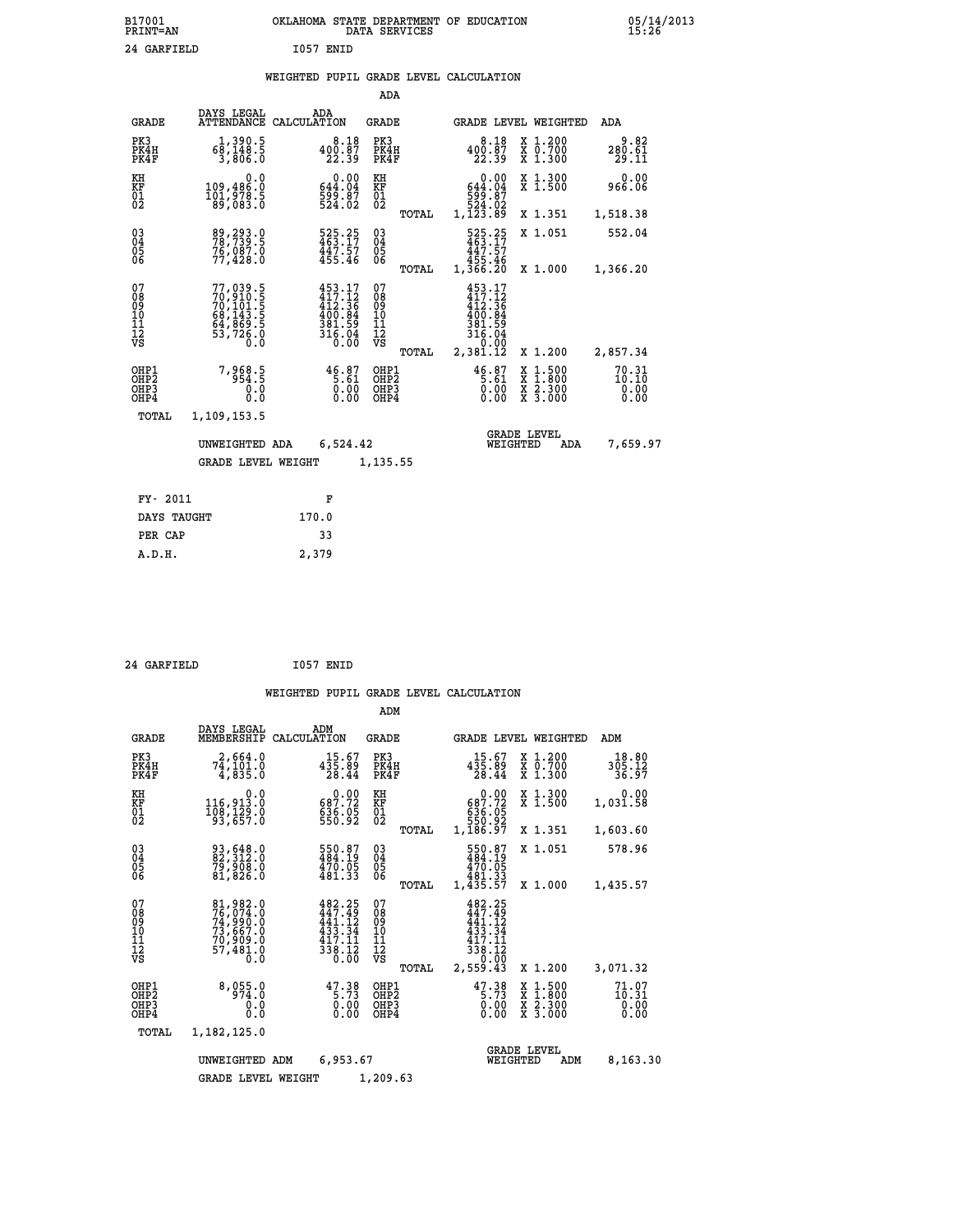| B17001<br>PRINT=AN                                |                                                                                                                                                               | OKLAHOMA STATE DEPARTMENT OF EDUCATION                                                                           | DATA SERVICES                                                       |                                                                                      |                                                                                                                                           | 05/14/2013            |  |
|---------------------------------------------------|---------------------------------------------------------------------------------------------------------------------------------------------------------------|------------------------------------------------------------------------------------------------------------------|---------------------------------------------------------------------|--------------------------------------------------------------------------------------|-------------------------------------------------------------------------------------------------------------------------------------------|-----------------------|--|
|                                                   | 24 GARFIELD                                                                                                                                                   | I085 DRUMMOND                                                                                                    |                                                                     |                                                                                      |                                                                                                                                           |                       |  |
|                                                   |                                                                                                                                                               | WEIGHTED PUPIL GRADE LEVEL CALCULATION                                                                           | ADA                                                                 |                                                                                      |                                                                                                                                           |                       |  |
| <b>GRADE</b>                                      | DAYS LEGAL                                                                                                                                                    | ADA<br>ATTENDANCE CALCULATION                                                                                    | GRADE                                                               | GRADE LEVEL WEIGHTED                                                                 |                                                                                                                                           | ADA                   |  |
| PK3<br>PK4H<br>PK4F                               | 1,091.0<br>0.0<br>3,887.5                                                                                                                                     | 6.73<br>$\frac{0.00}{24.00}$                                                                                     | PK3<br>PK4H<br>PK4F                                                 | $\begin{smallmatrix} 6\cdot73\0\cdot00\24\cdot00 \end{smallmatrix}$                  | X 1.200<br>X 0.700<br>X 1.300                                                                                                             | 8.08<br>0.00<br>31.20 |  |
| KH<br>KF<br>$\begin{matrix} 01 \ 02 \end{matrix}$ | $\begin{smallmatrix}&&&0.0\\3,322.5\\3,949.5\\4,022.0\end{smallmatrix}$                                                                                       | $\begin{smallmatrix} 0.00\\ 20.51\\ 24.38\\ 24.83 \end{smallmatrix}$                                             | KH<br>KF<br>01<br>02                                                | $\begin{smallmatrix} 0.00\\ 20.51\\ 24.38\\ 24.83\\ 49.21 \end{smallmatrix}$         | X 1.300<br>X 1.500                                                                                                                        | 0.00<br>30.77         |  |
|                                                   |                                                                                                                                                               |                                                                                                                  | TOTAL                                                               |                                                                                      | X 1.351                                                                                                                                   | 66.48                 |  |
| $^{03}_{04}$<br>Ŏ5<br>06                          | 3,200.5<br>3,123.5<br>3,778.0<br>3,978.0                                                                                                                      | $\begin{smallmatrix} 19.76\ 19.28\ 23.32\ 24.56 \end{smallmatrix}$                                               | 030404<br>ŎĞ                                                        | $\frac{19}{23}$ : $\frac{76}{23}$                                                    | X 1.051                                                                                                                                   | 20.77                 |  |
|                                                   |                                                                                                                                                               |                                                                                                                  | TOTAL                                                               | $\frac{54}{67}.56$                                                                   | X 1.000                                                                                                                                   | 67.16                 |  |
| 07<br>08<br>09<br>11<br>11<br>12<br>VS            | $\begin{smallmatrix} 3\,,\,139\,,\,5\\ 4\,,\,544\,. \,0\\ 3\,,\,198\,. \,0\\ 3\,,\,287\,. \,5\\ 2\,,\,568\,. \,5\\ 3\,,\,724\,. \,0\\ 0\,. \end{smallmatrix}$ | $\begin{smallmatrix} 19 & 38 \\ 28 & 05 \\ 19 & 74 \\ 20 & 29 \\ 21 & 85 \\ 22 & 99 \\ 0 & 00 \end{smallmatrix}$ | 07<br>08<br>09<br>10<br>$\frac{11}{12}$<br>$\frac{12}{18}$<br>TOTAL | 19.38<br>28.05<br>19.74<br>20.29<br>20.35<br>22<br>$\frac{2}{0}$ .<br>0.00<br>126.30 | X 1.200                                                                                                                                   | 151.56                |  |
| OHP1<br>OHP2<br>OHP3<br>OHP4                      | 0.0<br>0.0<br>0.0                                                                                                                                             |                                                                                                                  | OHP1<br>OHP <sub>2</sub><br>OHP3<br>OHP4                            | $0.00$<br>$0.00$<br>0.00                                                             | $\begin{smallmatrix} \mathtt{X} & 1\cdot500\\ \mathtt{X} & 1\cdot800\\ \mathtt{X} & 2\cdot300\\ \mathtt{X} & 3\cdot000 \end{smallmatrix}$ | 0.00<br>0.00<br>0.00  |  |
|                                                   | TOTAL<br>50,814.5                                                                                                                                             |                                                                                                                  |                                                                     |                                                                                      |                                                                                                                                           |                       |  |
|                                                   | UNWEIGHTED ADA                                                                                                                                                | 313.67                                                                                                           |                                                                     | <b>GRADE LEVEL</b><br>WEIGHTED                                                       | ADA                                                                                                                                       | 376.02                |  |
|                                                   | <b>GRADE LEVEL WEIGHT</b>                                                                                                                                     |                                                                                                                  | 62.35                                                               |                                                                                      |                                                                                                                                           |                       |  |
|                                                   | FY- 2011                                                                                                                                                      | F                                                                                                                |                                                                     |                                                                                      |                                                                                                                                           |                       |  |
|                                                   | DAYS TAUGHT                                                                                                                                                   | 162.0                                                                                                            |                                                                     |                                                                                      |                                                                                                                                           |                       |  |
|                                                   | PER CAP                                                                                                                                                       | 81                                                                                                               |                                                                     |                                                                                      |                                                                                                                                           |                       |  |
|                                                   | A.D.H.                                                                                                                                                        | 196                                                                                                              |                                                                     |                                                                                      |                                                                                                                                           |                       |  |

 **24 GARFIELD I085 DRUMMOND**

 **ADM DAYS LEGAL ADM GRADE MEMBERSHIP CALCULATION GRADE GRADE LEVEL WEIGHTED ADM**

| PK3<br>PK4H<br>PK4F                                | $1, 134.0$<br>0.0<br>4,168.0                                                                                                                                 | $\begin{smallmatrix}7.00\0.00\\25.73\end{smallmatrix}$                   | PK3<br>PK4H<br>PK4F                           | $\begin{smallmatrix}7.00\0.00\\25.73\end{smallmatrix}$                    | X 1.200<br>X 0.700<br>X 1.300                                                                                       | $\begin{smallmatrix}8.40\0.00\\33.45\end{smallmatrix}$                                                                                                                                                                                                                         |
|----------------------------------------------------|--------------------------------------------------------------------------------------------------------------------------------------------------------------|--------------------------------------------------------------------------|-----------------------------------------------|---------------------------------------------------------------------------|---------------------------------------------------------------------------------------------------------------------|--------------------------------------------------------------------------------------------------------------------------------------------------------------------------------------------------------------------------------------------------------------------------------|
| KH<br>KF<br>01<br>02                               | 0.0<br>3,432:0<br>4,142:0<br>4,185:0                                                                                                                         | $\begin{smallmatrix} 0.00\\ 21.19\\ 25.57\\ 25.83 \end{smallmatrix}$     | KH<br>KF<br>01<br>02                          | $\begin{smallmatrix} 0.00\\21.19\\25.57\\25.83\\51.40\end{smallmatrix}$   | X 1.300<br>X 1.500                                                                                                  | $0.00$<br>31.79                                                                                                                                                                                                                                                                |
|                                                    |                                                                                                                                                              |                                                                          | TOTAL                                         |                                                                           | X 1.351                                                                                                             | 69.44                                                                                                                                                                                                                                                                          |
| $\begin{matrix} 03 \\ 04 \\ 05 \\ 06 \end{matrix}$ | 3,330.0<br>3,240.0<br>3,901.0<br>4,129.0                                                                                                                     | $\begin{smallmatrix} 20.56\\ 20.00\\ 24.08\\ 25.49 \end{smallmatrix}$    | 03<br>04<br>05<br>06                          | 20:56<br>20:00<br>24:08<br>25:49<br>69:57                                 | X 1.051                                                                                                             | 21.61                                                                                                                                                                                                                                                                          |
|                                                    |                                                                                                                                                              |                                                                          | TOTAL                                         |                                                                           | X 1.000                                                                                                             | 69.57                                                                                                                                                                                                                                                                          |
| 07<br>08<br>09<br>101<br>11<br>12<br>VS            | $\begin{smallmatrix} 3\,,\,254\,.\,0\\ 4\,,\,709\,.\,0\\ 3\,,\,290\,.\,0\\ 3\,,\,436\,.\,0\\ 2\,,\,682\,.\,0\\ 3\,,\,9\,00\,.\,0\\ 0\,.\,0\end{smallmatrix}$ | $20.09$<br>$29.07$<br>$20.31$<br>$21.21$<br>$16.56$<br>$24.07$<br>$0.00$ | 07<br>08<br>09<br>001<br>11<br>11<br>12<br>VS | $20.09$<br>$20.31$<br>$21.21$<br>$16.56$<br>$24.07$<br>$0.00$<br>$131.31$ |                                                                                                                     |                                                                                                                                                                                                                                                                                |
|                                                    |                                                                                                                                                              |                                                                          | TOTAL                                         |                                                                           | X 1.200                                                                                                             | 157.57                                                                                                                                                                                                                                                                         |
| OHP1<br>OHP2<br>OHP <sub>3</sub><br>OHP4           |                                                                                                                                                              | $\begin{smallmatrix} 0.00 \ 0.00 \ 0.00 \ 0.00 \end{smallmatrix}$        | OHP1<br>OHP2<br>OHP <sub>3</sub><br>OHP4      |                                                                           | $\begin{array}{l} \mathtt{X} & 1.500 \\ \mathtt{X} & 1.800 \\ \mathtt{X} & 2.300 \\ \mathtt{X} & 3.000 \end{array}$ | $\begin{smallmatrix} 0.00 & 0.00 & 0.00 & 0.00 & 0.00 & 0.00 & 0.00 & 0.00 & 0.00 & 0.00 & 0.00 & 0.00 & 0.00 & 0.00 & 0.00 & 0.00 & 0.00 & 0.00 & 0.00 & 0.00 & 0.00 & 0.00 & 0.00 & 0.00 & 0.00 & 0.00 & 0.00 & 0.00 & 0.00 & 0.00 & 0.00 & 0.00 & 0.00 & 0.00 & 0.00 & 0.0$ |
| TOTAL                                              | 52,932.0                                                                                                                                                     |                                                                          |                                               |                                                                           |                                                                                                                     |                                                                                                                                                                                                                                                                                |
|                                                    | UNWEIGHTED<br>ADM                                                                                                                                            | 326.76                                                                   |                                               | WEIGHTED                                                                  | <b>GRADE LEVEL</b><br>ADM                                                                                           | 391.83                                                                                                                                                                                                                                                                         |
|                                                    | <b>GRADE LEVEL WEIGHT</b>                                                                                                                                    |                                                                          | 65.07                                         |                                                                           |                                                                                                                     |                                                                                                                                                                                                                                                                                |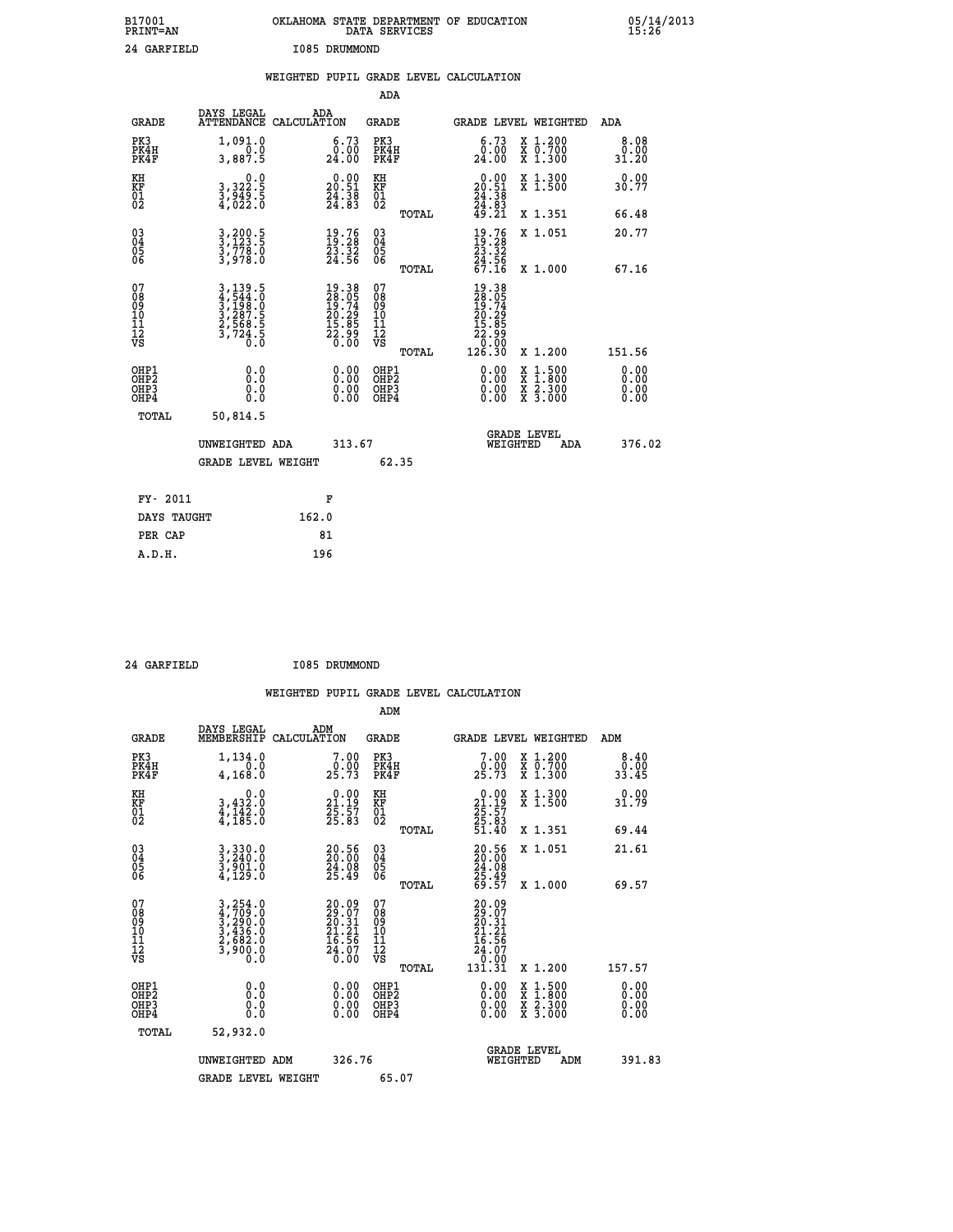# **B17001 OKLAHOMA STATE DEPARTMENT OF EDUCATION 05/14/2013 PRINT=AN DATA SERVICES 15:26 24 GARFIELD I094 COVINGTON-DOUGLAS**

|                                                                    |                                                                           |                                                                                       | ADA                                                               |       |                                                                              |                                          |                              |
|--------------------------------------------------------------------|---------------------------------------------------------------------------|---------------------------------------------------------------------------------------|-------------------------------------------------------------------|-------|------------------------------------------------------------------------------|------------------------------------------|------------------------------|
| <b>GRADE</b>                                                       | DAYS LEGAL<br>ATTENDANCE CALCULATION                                      | ADA                                                                                   | <b>GRADE</b>                                                      |       |                                                                              | GRADE LEVEL WEIGHTED                     | ADA                          |
| PK3<br>PK4H<br>PK4F                                                | 0.0<br>0.0<br>2,434.5                                                     | $\begin{smallmatrix} 0.00\\ 0.00\\ 14.41 \end{smallmatrix}$                           | PK3<br>PK4H<br>PK4F                                               |       | 0.00<br>ă:ŏă<br>14.41                                                        | X 1.200<br>X 0.700<br>X 1.300            | 0.00<br>0.00<br>18.73        |
| KH<br><b>KF</b><br>01<br>02                                        | 0.0<br>3,602:0<br>3,043:5<br>4,198:0                                      | $0.00$<br>21.31<br>$\frac{1}{2}\overline{8}\cdot\overline{0}\overline{1}\overline{4}$ | KH<br>KF<br>01<br>02                                              |       | $\begin{smallmatrix} 0.00\\ 21.31\\ 18.01\\ 24.84\\ 42.85 \end{smallmatrix}$ | X 1.300<br>X 1.500                       | 0.00<br>31.97                |
|                                                                    |                                                                           |                                                                                       |                                                                   | TOTAL |                                                                              | X 1.351                                  | 57.89                        |
| $\begin{smallmatrix} 03 \\[-4pt] 04 \end{smallmatrix}$<br>Ŏ5<br>06 | 2,090.0<br>2,839.5<br>3,400.0<br>4,151.0                                  | $\begin{smallmatrix} 12.37\ 16.80\ 20.12\ 24.56 \end{smallmatrix}$                    | $\substack{03 \\ 04}$<br>$\begin{matrix} 0.5 \\ 0.6 \end{matrix}$ | TOTAL | $\begin{array}{c} 12.37 \\ 16.80 \\ 20.12 \\ 24.56 \end{array}$<br>61.48     | X 1.051<br>X 1.000                       | 13.00<br>61.48               |
| 07<br>08901112<br>1112<br>VS                                       | 3,220.5<br>3,973.0<br>2,720.5<br>2,780.5<br>3,682.0<br>4,553.5<br>2,899.5 | $19.06$<br>$23.51$<br>$16.10$<br>$21.79$<br>$26.94$<br>$17.16$<br>$0.00$              | 07<br>08<br>09<br>11<br>11<br>12<br>VS                            |       | $19.06$<br>$23.51$<br>$16.10$<br>$21.79$<br>$26.94$<br>$17.16$               |                                          |                              |
|                                                                    |                                                                           |                                                                                       |                                                                   | TOTAL | 10:00<br>124.56                                                              | X 1.200                                  | 149.47                       |
| OHP1<br>OH <sub>P</sub> 2<br>OH <sub>P3</sub><br>OH <sub>P4</sub>  | 0.0<br>0.0<br>0.0                                                         | 0.00<br>$\begin{smallmatrix} 0.00 \ 0.00 \end{smallmatrix}$                           | OHP1<br>OH <sub>P</sub> 2<br>OHP3<br>OHP4                         |       | 0.00<br>0.00<br>0.00                                                         | X 1:500<br>X 1:800<br>X 2:300<br>X 3:000 | 0.00<br>0.00<br>0.00<br>0.00 |
| TOTAL                                                              | 46,807.5                                                                  |                                                                                       |                                                                   |       |                                                                              |                                          |                              |
|                                                                    | UNWEIGHTED ADA                                                            | 276.98                                                                                |                                                                   |       |                                                                              | GRADE LEVEL<br>WEIGHTED<br>ADA           | 332.54                       |
|                                                                    | <b>GRADE LEVEL WEIGHT</b>                                                 |                                                                                       |                                                                   | 55.56 |                                                                              |                                          |                              |
| FY- 2011                                                           |                                                                           | F                                                                                     |                                                                   |       |                                                                              |                                          |                              |
| DAYS TAUGHT                                                        |                                                                           | 169.0                                                                                 |                                                                   |       |                                                                              |                                          |                              |
| PER CAP                                                            |                                                                           | 121                                                                                   |                                                                   |       |                                                                              |                                          |                              |

 **A.D.H. 187**

 **24 GARFIELD I094 COVINGTON-DOUGLAS**

|                                          |                                                                                                                                               |                                                                          | ADM                                                 |                                                                                              |                                          |                              |
|------------------------------------------|-----------------------------------------------------------------------------------------------------------------------------------------------|--------------------------------------------------------------------------|-----------------------------------------------------|----------------------------------------------------------------------------------------------|------------------------------------------|------------------------------|
| <b>GRADE</b>                             | DAYS LEGAL<br>MEMBERSHIP                                                                                                                      | ADM<br>CALCULATION                                                       | <b>GRADE</b>                                        |                                                                                              | GRADE LEVEL WEIGHTED                     | ADM                          |
| PK3<br>PK4H<br>PK4F                      | 0.0<br>0.0<br>2,605.Ŏ                                                                                                                         | $\begin{smallmatrix} 0.00\\ 0.00\\ 15.41 \end{smallmatrix}$              | PK3<br>PK4H<br>PK4F                                 | $\begin{smallmatrix} 0.00\\ 0.00\\ 15.41 \end{smallmatrix}$                                  | X 1.200<br>X 0.700<br>X 1.300            | 0.00<br>0.00<br>20.03        |
| KH<br>KF<br>01<br>02                     | 0.0<br>3,750:0<br>3,169:0<br>4,368:0                                                                                                          | $\begin{smallmatrix} 0.00\\ 22.19\\ 18.75\\ 25.85 \end{smallmatrix}$     | KH<br>KF<br>01<br>02                                | $\begin{smallmatrix} 0.00\\ 22.19\\ 18.75\\ 25.85\\ 44.60 \end{smallmatrix}$                 | X 1.300<br>X 1.500                       | 0.00<br>33.29                |
|                                          |                                                                                                                                               |                                                                          | TOTAL                                               |                                                                                              | X 1.351                                  | 60.25                        |
| 03<br>04<br>05<br>06                     | 2,175.0<br>2,952.0<br>3,522.0<br>4,300.0                                                                                                      | $\begin{smallmatrix} 12.87\ 17.47\ 20.84\ 25.44 \end{smallmatrix}$       | $\begin{array}{c} 03 \\ 04 \\ 05 \\ 06 \end{array}$ | $12.87$<br>$17.47$<br>$20.84$<br>$25.44$<br>$63.75$                                          | X 1.051                                  | 13.53                        |
|                                          |                                                                                                                                               |                                                                          | TOTAL                                               |                                                                                              | X 1.000                                  | 63.75                        |
| 07<br>08<br>09<br>101<br>112<br>VS       | $\begin{smallmatrix} 3\,,\,325\,.0\\ 4\,,\,136\,.0\\ 2\,,\,829\,.0\\ 3\,,\,798\,.0\\ 4\,,\,760\,.0\\ 3\,,\,042\,.0\\ 0\,.0 \end{smallmatrix}$ | $19.67$<br>$24.47$<br>$16.74$<br>$22.47$<br>$28.17$<br>$18.00$<br>$0.00$ | 07<br>08<br>09<br>11<br>11<br>12<br>VS              | $\begin{array}{l} 19.67 \\ 24.47 \\ 16.74 \\ 22.47 \\ 28.17 \\ 18.00 \\ 0.00 \\ \end{array}$ |                                          |                              |
|                                          |                                                                                                                                               |                                                                          | TOTAL                                               | 129.52                                                                                       | X 1.200                                  | 155.42                       |
| OHP1<br>OHP2<br>OH <sub>P3</sub><br>OHP4 | 0.0<br>0.000                                                                                                                                  |                                                                          | OHP1<br>OHP2<br>OHP <sub>3</sub>                    | $0.00$<br>$0.00$<br>0.00                                                                     | X 1:500<br>X 1:800<br>X 2:300<br>X 3:000 | 0.00<br>0.00<br>0.00<br>0.00 |
| TOTAL                                    | 48,731.0                                                                                                                                      |                                                                          |                                                     |                                                                                              |                                          |                              |
|                                          | UNWEIGHTED ADM                                                                                                                                | 288.34                                                                   |                                                     | WEIGHTED                                                                                     | <b>GRADE LEVEL</b><br>ADM                | 346.27                       |
|                                          | <b>GRADE LEVEL WEIGHT</b>                                                                                                                     |                                                                          | 57.93                                               |                                                                                              |                                          |                              |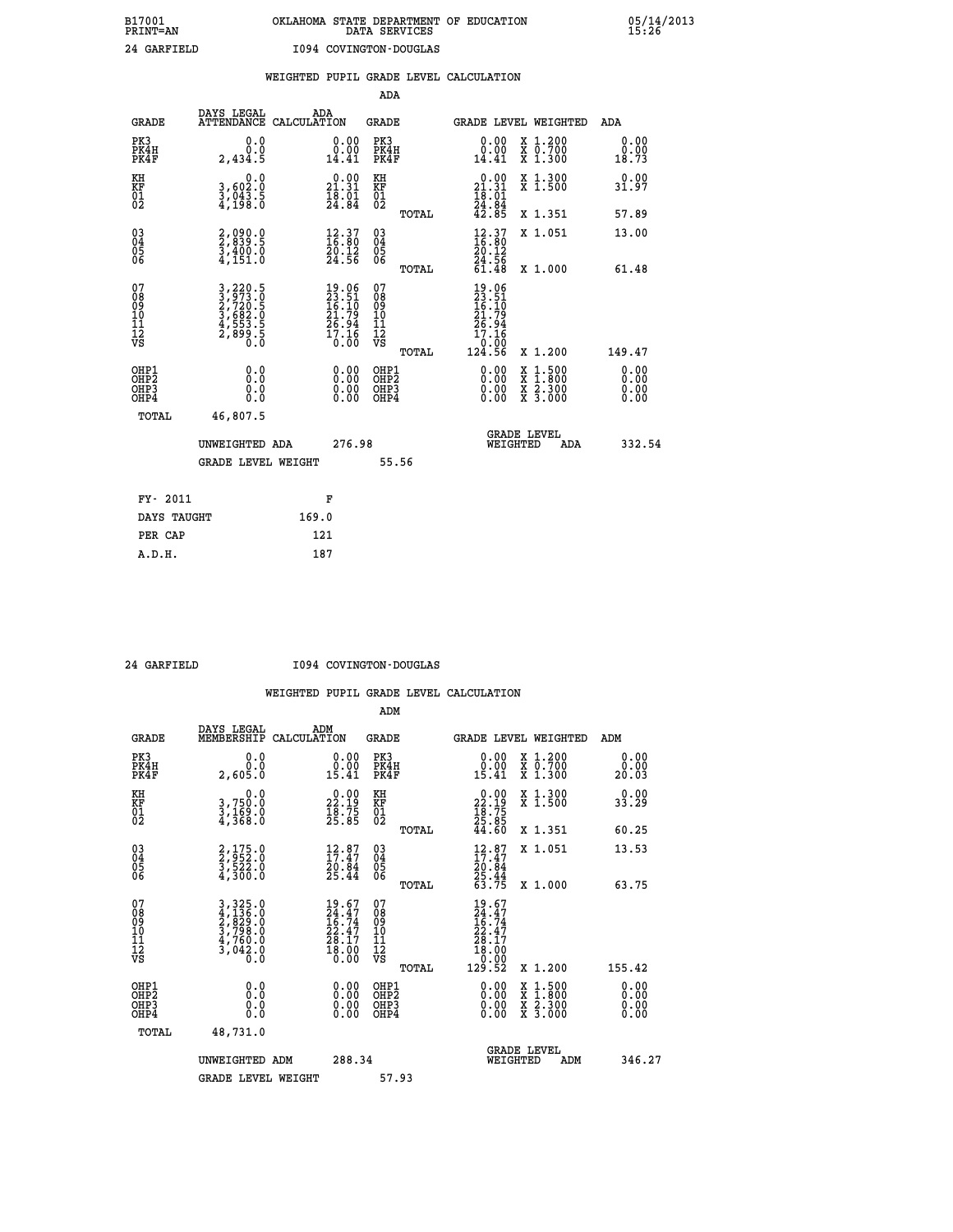### **B17001 OKLAHOMA STATE DEPARTMENT OF EDUCATION 05/14/2013 PRINT=AN DATA SERVICES 15:26 GARFIELD COUNTY TOTALS**

|                                                      |                                                                                                                                                                                   |     |                                                                                |                                                    |       | WEIGHTED PUPIL GRADE LEVEL CALCULATION                                     |          |                                          |                                    |  |
|------------------------------------------------------|-----------------------------------------------------------------------------------------------------------------------------------------------------------------------------------|-----|--------------------------------------------------------------------------------|----------------------------------------------------|-------|----------------------------------------------------------------------------|----------|------------------------------------------|------------------------------------|--|
|                                                      |                                                                                                                                                                                   |     |                                                                                | ADA                                                |       |                                                                            |          |                                          |                                    |  |
| <b>GRADE</b>                                         | DAYS LEGAL<br>ATTENDANCE CALCULATION                                                                                                                                              | ADA |                                                                                | <b>GRADE</b>                                       |       |                                                                            |          | <b>GRADE LEVEL WEIGHTED</b>              | <b>ADA</b>                         |  |
| PK3<br>PK4H<br>PK4F                                  | 4,068.5<br>81,835.0<br>16,356.0                                                                                                                                                   |     | 24.08<br>480.94<br>98.90                                                       | PK3<br>PK4H<br>PK4F                                |       | 24.08<br>480.94<br>98.90                                                   |          | X 1.200<br>X 0.700<br>X 1.300            | 28.90<br>336.66<br>128.57          |  |
| KH<br>KF<br>01<br>02                                 | 0.0<br>148,401.0<br>139,264.5<br>127,206.0                                                                                                                                        |     | 0.00<br>875.92<br>822.05<br>751.04                                             | KH<br>KF<br>$^{01}_{02}$                           |       | $0.00\n875.92\n822.05\n751.04\n1,573.09$                                   |          | X 1.300<br>X 1.500                       | 0.00<br>1,313.89                   |  |
|                                                      |                                                                                                                                                                                   |     |                                                                                |                                                    | TOTAL |                                                                            |          | X 1.351                                  | 2,125.25                           |  |
| $\begin{matrix} 03 \\ 04 \\ 05 \\ 06 \end{matrix}$   | 121,805.5<br>111,963.0<br>113,844.0<br>116,632.5                                                                                                                                  |     | $718.47$<br>660.82<br>671.97<br>688.39                                         | $\begin{matrix} 03 \\ 04 \\ 05 \\ 06 \end{matrix}$ |       | 718.47<br>660.82<br>671.97<br>688.39                                       |          | X 1.051                                  | 2,776.30                           |  |
|                                                      |                                                                                                                                                                                   |     |                                                                                |                                                    | TOTAL | 2,021.18                                                                   |          | X 1.000                                  | 2,021.18                           |  |
| 07<br>08<br>09<br>11<br>11<br>12<br>VS               | $\begin{smallmatrix} 114\,, & 354\,. & 5\\ 112\,, & 102\,. & 0\\ 107\,, & 033\,. & 5\\ 100\,, & 246\,. & 0\\ 95\,, & 325\,. & 5\\ 87\,, & 598\,. & 5\\ 0\,. & 0\end{smallmatrix}$ |     | $675.12$<br>$662.31$<br>$631.74$<br>$591.51$<br>$562.57$<br>$518.01$<br>$0.00$ | 07<br>08<br>09<br>11<br>11<br>12<br>VS             |       | 675.12<br>662.31<br>631.74<br>631.51<br>562.57<br>562.57<br>518.01<br>0.00 |          |                                          |                                    |  |
|                                                      |                                                                                                                                                                                   |     |                                                                                |                                                    | TOTAL | 3,641.26                                                                   |          | X 1.200                                  | 4,369.50                           |  |
| OHP1<br>OH <sub>P</sub> <sub>2</sub><br>OHP3<br>OHP4 | 7,968.5<br>0.0<br>$0.\overline{0}$                                                                                                                                                |     | $46.87$<br>5.61<br>0.00<br>0.00                                                | OHP1<br>OH <sub>P</sub> 2<br>OHP3<br>OHP4          |       | $46.87$<br>5.61<br>0.00<br>0.00                                            |          | X 1:500<br>X 1:800<br>X 2:300<br>X 3:000 | $70.31$<br>$10.10$<br>0.00<br>0.00 |  |
| TOTAL                                                | 1,606,959.0                                                                                                                                                                       |     |                                                                                |                                                    |       |                                                                            |          |                                          |                                    |  |
|                                                      | UNWEIGHTED ADA                                                                                                                                                                    |     | 9,486.32                                                                       |                                                    |       |                                                                            | WEIGHTED | <b>GRADE LEVEL</b><br>ADA                | 11, 159.48                         |  |

GRADE LEVEL WEIGHT 1,673.16

| FY- 2011    | F       |
|-------------|---------|
| DAYS TAUGHT | 1,341.0 |
| PER CAP     | 627     |
| A.D.H.      | 4,559   |

 **GARFIELD COUNTY TOTALS**

|                                                    |                                                                                                                                                                                     |                                                                  | ADM                                                |                                                                                |                                                                                                  |                                    |
|----------------------------------------------------|-------------------------------------------------------------------------------------------------------------------------------------------------------------------------------------|------------------------------------------------------------------|----------------------------------------------------|--------------------------------------------------------------------------------|--------------------------------------------------------------------------------------------------|------------------------------------|
| <b>GRADE</b>                                       | DAYS LEGAL<br>MEMBERSHIP                                                                                                                                                            | ADM<br>CALCULATION                                               | GRADE                                              | GRADE LEVEL WEIGHTED                                                           |                                                                                                  | ADM                                |
| PK3<br>PK4H<br>PK4F                                | 5,394.0<br>88,613.0<br>18,199.0                                                                                                                                                     | 31.90<br>520.81<br>109.90                                        | PK3<br>PK4H<br>PK4F                                | 31.90<br>520.81<br>109.90                                                      | X 1.200<br>X 0.700<br>X 1.300                                                                    | 28.90<br>364.57<br>142.87          |
| KH<br>KF<br>01<br>02                               | 0.0<br>157,807.0<br>147,078.0<br>133,425.0                                                                                                                                          | 0.00<br>931.40<br>868.16<br>787.78                               | KH<br>KF<br>$^{01}_{02}$                           | $0.00$<br>$931.40$<br>$868.16$<br>$787.78$<br>$1,655.94$                       | X 1.300<br>X 1.500                                                                               | 0.00<br>1,397.13                   |
|                                                    |                                                                                                                                                                                     |                                                                  | TOTAL                                              |                                                                                | X 1.351                                                                                          | 2,237.17                           |
| $\begin{matrix} 03 \\ 04 \\ 05 \\ 06 \end{matrix}$ | 127, 367.0<br>116, 731.0<br>119,039.0<br>122,482.0                                                                                                                                  | 751.26<br>688.98<br>702.59<br>722.88                             | $\begin{matrix} 03 \\ 04 \\ 05 \\ 06 \end{matrix}$ | 751.26<br>688.98<br>702.59<br>722.88                                           | X 1.051                                                                                          | 789.58                             |
|                                                    |                                                                                                                                                                                     |                                                                  | TOTAL                                              | 2,114.45                                                                       | X 1.000                                                                                          | 2,114.45                           |
| 07<br>08<br>09<br>11<br>11<br>12<br>VS             | $\begin{smallmatrix} 120, 715\, . \ 119, 779\, . \ 0 \\ 113, 195\, . \ 0 \\ 113, 195\, . \ 0 \\ 107, 080\, . \ 0 \\ 102, 572\, . \ 0 \\ 92, 962\, . \ 0 \\ 0\, . \end{smallmatrix}$ | 712.62<br>701.64<br>669.02<br>631.76<br>605.25<br>549.68<br>0.00 | 07<br>08<br>09<br>11<br>11<br>12<br>VS<br>TOTAL    | 712.62<br>$701.64$<br>668.02<br>631.76<br>605.25<br>549.68<br>0.00<br>3,868.97 | X 1.200                                                                                          | 4,642.76                           |
| OHP1<br>OHP2<br>OH <sub>P3</sub><br>OHP4           | 8,055.0<br>974.0<br>0.0<br>0.0                                                                                                                                                      | $47.38$<br>5.73<br>0.00<br>0.00                                  | OHP1<br>OH <sub>P</sub> 2<br>OHP3<br>OHP4          | $47.38$<br>5.73<br>0.00<br>0.00                                                | $\begin{smallmatrix} x & 1 & 500 \\ x & 1 & 800 \\ x & 2 & 300 \\ x & 3 & 000 \end{smallmatrix}$ | $71.07$<br>$10.31$<br>0.00<br>0.00 |
| TOTAL                                              | 1,700,467.0                                                                                                                                                                         |                                                                  |                                                    |                                                                                |                                                                                                  |                                    |
|                                                    | UNWEIGHTED ADM                                                                                                                                                                      | 10,037.74                                                        |                                                    | <b>GRADE LEVEL</b><br>WEIGHTED                                                 | ADM                                                                                              | 11,808.18                          |
|                                                    | <b>GRADE LEVEL WEIGHT</b>                                                                                                                                                           |                                                                  | 1,770.44                                           |                                                                                |                                                                                                  |                                    |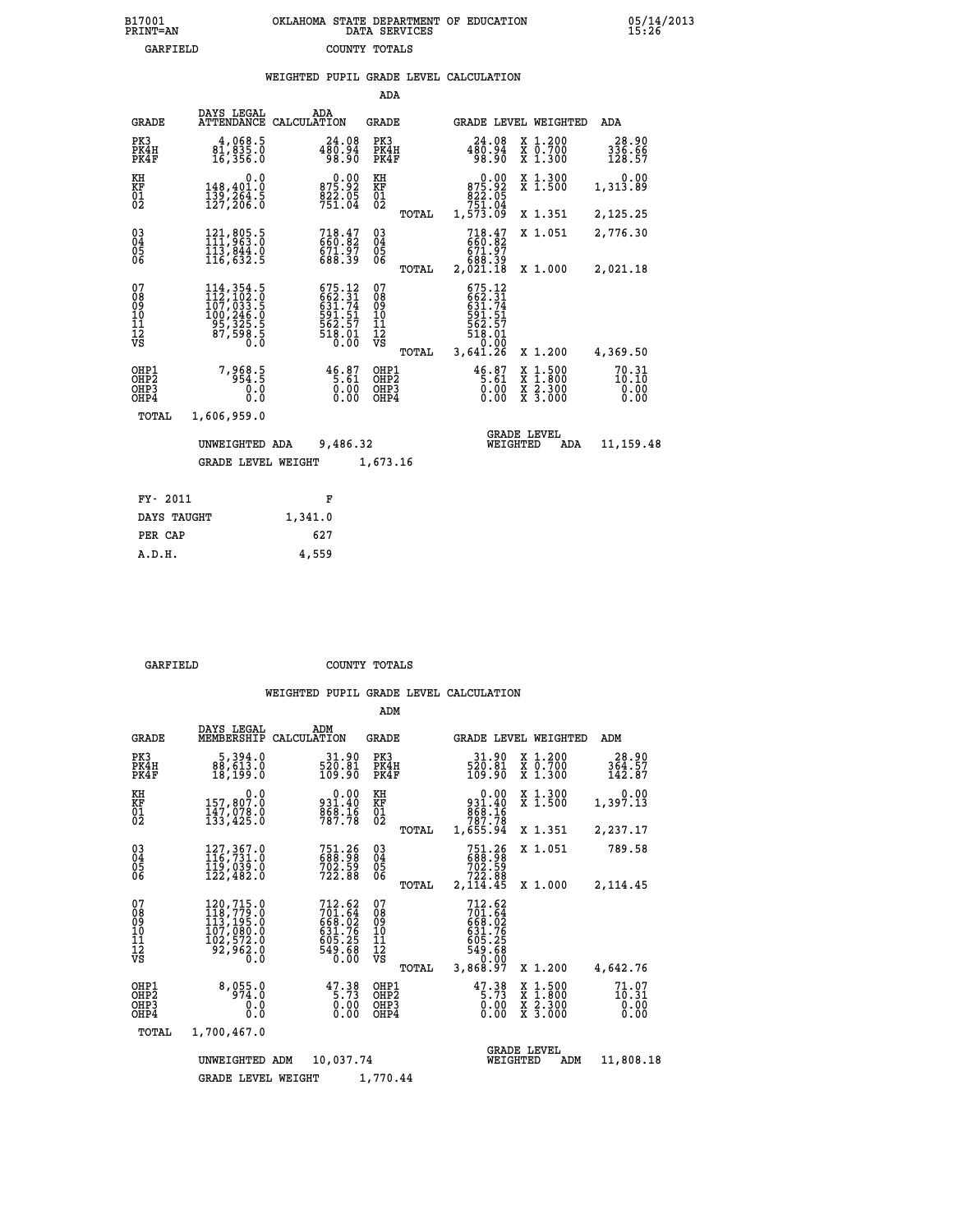| B17001<br>PRINT=AN | OKLAHOMA STATE DEPARTMENT OF EDUCATION<br>DATA SERVICES | 05/14/2013<br>15:26 |
|--------------------|---------------------------------------------------------|---------------------|
| 25 GARVIN          | C016 WHITEBEAD                                          |                     |
|                    | ואחדת ווויח זגיח וסויס זיחות הסיווס חסויות וה           |                     |

|                                          |                                                                                                         |                    |                                                                                                 |                                        |       | WEIGHTED PUPIL GRADE LEVEL CALCULATION                                                                                                                                                                                                                                         |                                          |                              |
|------------------------------------------|---------------------------------------------------------------------------------------------------------|--------------------|-------------------------------------------------------------------------------------------------|----------------------------------------|-------|--------------------------------------------------------------------------------------------------------------------------------------------------------------------------------------------------------------------------------------------------------------------------------|------------------------------------------|------------------------------|
|                                          |                                                                                                         |                    |                                                                                                 | ADA                                    |       |                                                                                                                                                                                                                                                                                |                                          |                              |
| <b>GRADE</b>                             | DAYS LEGAL<br>ATTENDANCE                                                                                | ADA<br>CALCULATION |                                                                                                 | <b>GRADE</b>                           |       |                                                                                                                                                                                                                                                                                | GRADE LEVEL WEIGHTED                     | ADA                          |
| PK3<br>PK4H<br>PK4F                      | 0.0<br>0.0<br>6,495.5                                                                                   |                    | $\begin{smallmatrix} 0.00\\ 0.00\\ 37.99 \end{smallmatrix}$                                     | PK3<br>PK4H<br>PK4F                    |       | 0.00<br>0.00<br>37.99                                                                                                                                                                                                                                                          | X 1.200<br>X 0.700<br>X 1.300            | 0.00<br>0.00<br>49.39        |
| KH<br><b>KF</b><br>01<br>02              | $\begin{smallmatrix}&&&0.0\\ 6\,,\,0\,75\,.0\\ 5\,,\,16\,7\,.0\\ 5\,,\,74\,5\,.5\end{smallmatrix}$      |                    | 35.53<br>35.53<br>30.22<br>33.60                                                                | KH<br>KF<br>01<br>02                   |       | $\begin{smallmatrix} 0.00\\ 35.53\\ 30.22\\ 33.60\\ 63.82 \end{smallmatrix}$                                                                                                                                                                                                   | X 1.300<br>X 1.500                       | 0.00<br>53.30                |
|                                          |                                                                                                         |                    |                                                                                                 |                                        | TOTAL |                                                                                                                                                                                                                                                                                | X 1.351                                  | 86.22                        |
| $^{03}_{04}$<br>05<br>06                 | 8,345.5<br>8,484.5<br>7,460.0<br>6,169.0                                                                |                    | $\begin{smallmatrix} 48.80\\ 49.62\\ 43.63\\ 36.08 \end{smallmatrix}$                           | 03<br>04<br>05<br>06                   |       | $\begin{smallmatrix} 48.80\\ 49.62\\ 43.63\\ 36.08\\ 129.33 \end{smallmatrix}$                                                                                                                                                                                                 | X 1.051                                  | 51.29                        |
|                                          |                                                                                                         |                    |                                                                                                 |                                        | TOTAL |                                                                                                                                                                                                                                                                                | X 1.000                                  | 129.33                       |
| 07<br>08<br>09<br>11<br>11<br>12<br>VS   | 7,196.0<br>5,417.0<br>$\begin{smallmatrix} 0.0 & 0 \ 0.0 & 0 \ 0.0 & 0 \end{smallmatrix}$<br>$\S.$ $\S$ |                    | $\begin{smallmatrix} 42.08\\ 31.68\\ 0.00\\ 0.00\\ 0.00\\ 0.00\\ 0.00\\ 0.00 \end{smallmatrix}$ | 07<br>08<br>09<br>11<br>11<br>12<br>VS | TOTAL | $42.08$<br>$31.68$<br>$0.00$<br>$0.00$<br>0.00<br>0.00<br>73.76                                                                                                                                                                                                                | X 1.200                                  | 88.51                        |
| OHP1<br>OHP2<br>OH <sub>P3</sub><br>OHP4 | 0.0<br>0.0<br>0.0                                                                                       |                    | $\begin{smallmatrix} 0.00 \ 0.00 \ 0.00 \ 0.00 \end{smallmatrix}$                               | OHP1<br>OHP2<br>OHP3<br>OHP4           |       | $\begin{smallmatrix} 0.00 & 0.00 & 0.00 & 0.00 & 0.00 & 0.00 & 0.00 & 0.00 & 0.00 & 0.00 & 0.00 & 0.00 & 0.00 & 0.00 & 0.00 & 0.00 & 0.00 & 0.00 & 0.00 & 0.00 & 0.00 & 0.00 & 0.00 & 0.00 & 0.00 & 0.00 & 0.00 & 0.00 & 0.00 & 0.00 & 0.00 & 0.00 & 0.00 & 0.00 & 0.00 & 0.0$ | X 1:500<br>X 1:800<br>X 2:300<br>X 3:000 | 0.00<br>0.00<br>0.00<br>0.00 |
| TOTAL                                    | 66,555.0                                                                                                |                    |                                                                                                 |                                        |       |                                                                                                                                                                                                                                                                                |                                          |                              |
|                                          | UNWEIGHTED ADA                                                                                          |                    | 389.23                                                                                          |                                        |       | WEIGHTED                                                                                                                                                                                                                                                                       | <b>GRADE LEVEL</b><br>ADA                | 458.04                       |
|                                          | <b>GRADE LEVEL WEIGHT</b>                                                                               |                    |                                                                                                 | 68.81                                  |       |                                                                                                                                                                                                                                                                                |                                          |                              |
| FY- 2011                                 |                                                                                                         |                    | F                                                                                               |                                        |       |                                                                                                                                                                                                                                                                                |                                          |                              |
| DAYS TAUGHT                              |                                                                                                         | 171.0              |                                                                                                 |                                        |       |                                                                                                                                                                                                                                                                                |                                          |                              |
| PER CAP                                  |                                                                                                         | 33                 |                                                                                                 |                                        |       |                                                                                                                                                                                                                                                                                |                                          |                              |

| 25 GARVIN | C016 WHITEBEAD |
|-----------|----------------|
|           |                |

|                                                    |                                                                                                         |                    |                                                                                                                                                                                                                                                                                                                                |                                               |       | WEIGHTED PUPIL GRADE LEVEL CALCULATION                                                                         |                                                                                                  |                       |        |
|----------------------------------------------------|---------------------------------------------------------------------------------------------------------|--------------------|--------------------------------------------------------------------------------------------------------------------------------------------------------------------------------------------------------------------------------------------------------------------------------------------------------------------------------|-----------------------------------------------|-------|----------------------------------------------------------------------------------------------------------------|--------------------------------------------------------------------------------------------------|-----------------------|--------|
|                                                    |                                                                                                         |                    |                                                                                                                                                                                                                                                                                                                                | ADM                                           |       |                                                                                                                |                                                                                                  |                       |        |
| <b>GRADE</b>                                       | DAYS LEGAL<br>MEMBERSHIP                                                                                | ADM<br>CALCULATION |                                                                                                                                                                                                                                                                                                                                | <b>GRADE</b>                                  |       |                                                                                                                | GRADE LEVEL WEIGHTED                                                                             | ADM                   |        |
| PK3<br>PK4H<br>PK4F                                | 0.0<br>0.0<br>6,822.0                                                                                   |                    | $\begin{smallmatrix} 0.00\\ 0.00\\ 0.09 \end{smallmatrix}$                                                                                                                                                                                                                                                                     | PK3<br>PK4H<br>PK4F                           |       | $\begin{smallmatrix} 0.00\\ 0.00\\ 0.09\\ 0.89 \end{smallmatrix}$                                              | X 1.200<br>X 0.700<br>X 1.300                                                                    | 0.00<br>0.00<br>51.86 |        |
| KH<br>KF<br>01<br>02                               | 0.0<br>$\frac{6}{5}, \frac{539}{410}$ $\frac{0}{6}, \frac{410}{047}$                                    |                    | $\begin{array}{r} 0.00 \\ 38.24 \\ 31.64 \\ 35.36 \end{array}$                                                                                                                                                                                                                                                                 | KH<br>KF<br>01<br>02                          |       | $0.00$<br>$38.24$<br>$31.64$<br>$35.36$<br>$67.00$                                                             | X 1.300<br>X 1.500                                                                               | $0.00$<br>57.36       |        |
|                                                    |                                                                                                         |                    |                                                                                                                                                                                                                                                                                                                                |                                               | TOTAL |                                                                                                                | X 1.351                                                                                          | 90.52                 |        |
| $\begin{matrix} 03 \\ 04 \\ 05 \\ 06 \end{matrix}$ | 8,718.0<br>8,939.0<br>7,843.0<br>6,422.0                                                                |                    | 50.98<br>52.27<br>45.87<br>37.56                                                                                                                                                                                                                                                                                               | 03<br>04<br>05<br>06                          |       | $\begin{smallmatrix} 50.98\\ 52.27\\ 45.87\\ 37.56\\ 135.70 \end{smallmatrix}$                                 | X 1.051                                                                                          | 53.58                 |        |
|                                                    |                                                                                                         |                    |                                                                                                                                                                                                                                                                                                                                |                                               | TOTAL |                                                                                                                | X 1.000                                                                                          | 135.70                |        |
| 07<br>0890112<br>1112<br>VS                        | 7,467.0<br>5,665.0<br>0.0<br>0.0<br>$\begin{smallmatrix} 0.0 & 0 \ 0.0 & 0 \ 0.0 & 0 \end{smallmatrix}$ |                    | $\begin{smallmatrix} 4\,3\cdot6\,7\\[-1.2mm] 3\,3\cdot1\,3\\[-1.2mm] 0\cdot0\,0\\[-1.2mm] 0\cdot0\,0\\[-1.2mm] 0\cdot0\,0\\[-1.2mm] 0\cdot0\,0\\[-1.2mm] 0\cdot0\,0\\[-1.2mm] 0\cdot0\,0\\[-1.2mm] 0\cdot0\,0\\[-1.2mm] 0\cdot0\,0\\[-1.2mm] 0\cdot0\,0\\[-1.2mm] 0\cdot0\,0\\[-1.2mm] 0\cdot0\,0\\[-1.2mm] 0\cdot0\,0\\[-1.2$ | 07<br>08<br>09<br>001<br>11<br>11<br>12<br>VS | TOTAL | $43.67$<br>$33.13$<br>$0.00$<br>$0.00$<br>0.00<br>$\begin{smallmatrix} 0.00 \ 0.00 \end{smallmatrix}$<br>76.80 | $X_1.200$                                                                                        | 92.16                 |        |
|                                                    |                                                                                                         |                    |                                                                                                                                                                                                                                                                                                                                |                                               |       |                                                                                                                |                                                                                                  |                       |        |
| OHP1<br>OHP2<br>OHP <sub>3</sub><br>OHP4           | 0.0<br>0.000                                                                                            |                    | $\begin{smallmatrix} 0.00 \ 0.00 \ 0.00 \ 0.00 \end{smallmatrix}$                                                                                                                                                                                                                                                              | OHP1<br>OHP2<br>OHP3<br>OHP4                  |       |                                                                                                                | $\begin{smallmatrix} x & 1 & 500 \\ x & 1 & 800 \\ x & 2 & 300 \\ x & 3 & 000 \end{smallmatrix}$ | 0.00<br>0.00<br>0.00  |        |
| TOTAL                                              | 69,872.0                                                                                                |                    |                                                                                                                                                                                                                                                                                                                                |                                               |       |                                                                                                                |                                                                                                  |                       |        |
|                                                    | UNWEIGHTED ADM                                                                                          |                    | 408.61                                                                                                                                                                                                                                                                                                                         |                                               |       | WEIGHTED                                                                                                       | <b>GRADE LEVEL</b><br>ADM                                                                        |                       | 481.18 |
|                                                    | <b>GRADE LEVEL WEIGHT</b>                                                                               |                    |                                                                                                                                                                                                                                                                                                                                | 72.57                                         |       |                                                                                                                |                                                                                                  |                       |        |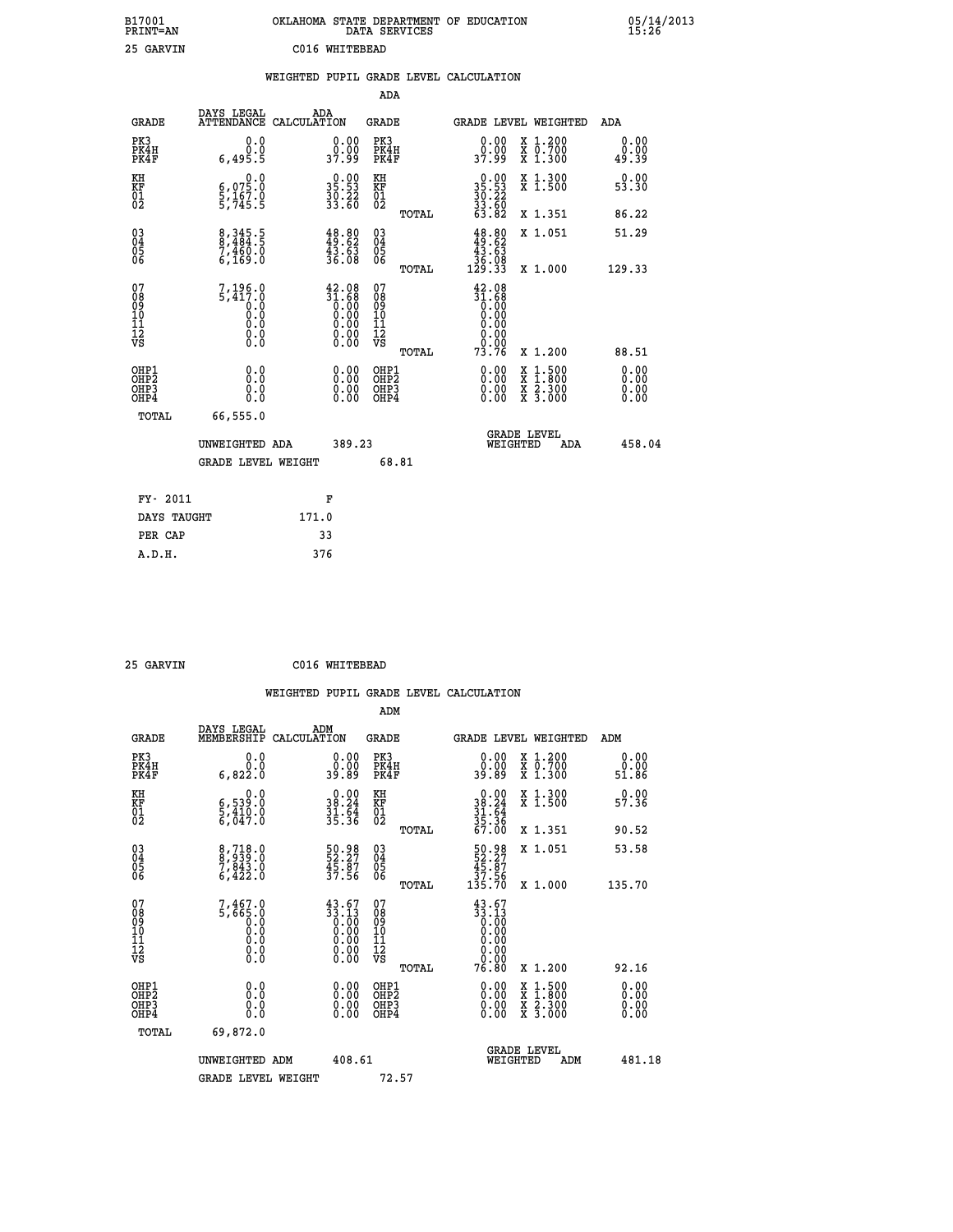| B17001          | OKLAHOMA STATE DEPARTMENT OF EDUCATION |
|-----------------|----------------------------------------|
| <b>PRINT=AN</b> | DATA SERVICES                          |
| 25 GARVIN       | <b>I002 STRATFORD</b>                  |

|                                          |                                                                               | WEIGHTED PUPIL GRADE LEVEL CALCULATION                                   |                                                     |       |                                                                                                                                      |                                          |                              |
|------------------------------------------|-------------------------------------------------------------------------------|--------------------------------------------------------------------------|-----------------------------------------------------|-------|--------------------------------------------------------------------------------------------------------------------------------------|------------------------------------------|------------------------------|
|                                          |                                                                               |                                                                          | <b>ADA</b>                                          |       |                                                                                                                                      |                                          |                              |
| <b>GRADE</b>                             | <b>DAYS LEGAL<br/>ATTENDANCE</b>                                              | ADA<br>CALCULATION                                                       | <b>GRADE</b>                                        |       |                                                                                                                                      | GRADE LEVEL WEIGHTED                     | ADA                          |
| PK3<br>PK4H<br>PK4F                      | 332.0<br>5,850.0                                                              | $\begin{smallmatrix} 2.00\\ 0.00\\ 35.24 \end{smallmatrix}$              | PK3<br>PK4H<br>PK4F                                 |       | 2.00<br>0.00≨<br>35.24                                                                                                               | X 1.200<br>X 0.700<br>X 1.300            | 2.40<br>ō:ōŏ<br>45.81        |
| KH<br>KF<br>01<br>02                     | 0.0<br>$\frac{5}{6}, \frac{142}{152}$ . 0<br>8,629. 9                         | $\begin{smallmatrix} 0.00\\ 30.98\\ 37.96\\ 51.98 \end{smallmatrix}$     | KH<br>KF<br>01<br>02                                |       | 0.00<br>30.98<br>37.06                                                                                                               | X 1.300<br>X 1.500                       | 0.00<br>46.47                |
|                                          |                                                                               |                                                                          |                                                     | TOTAL | 51.98<br>89.04                                                                                                                       | X 1.351                                  | 120.29                       |
| $^{03}_{04}$<br>Ŏ5<br>06                 | $\substack{\begin{array}{c} 6,453.5\\7,917.0\\8,282.0\\11,435.5 \end{array}}$ | $\begin{smallmatrix} 38.88\ 47.69\ 49.89\ 68.89 \end{smallmatrix}$       | $\begin{array}{c} 03 \\ 04 \\ 05 \\ 06 \end{array}$ |       | $38.88$<br>$47.69$<br>$49.89$<br>$68.89$<br>$68.47$                                                                                  | X 1.051                                  | 40.86                        |
|                                          |                                                                               |                                                                          |                                                     | TOTAL |                                                                                                                                      | X 1.000                                  | 166.47                       |
| 07<br>08<br>09<br>101<br>112<br>VS       | 8,311.5<br>6,030.0<br>7,094.0<br>6,481.5<br>6,4715.5<br>5,119.0<br>0.0        | $50.07$<br>$36.33$<br>$42.73$<br>$39.05$<br>$28.41$<br>$30.84$<br>$0.00$ | 07<br>08<br>09<br>101<br>11<br>12<br>VS             | TOTAL | $\begin{array}{r} 50\cdot07 \\ 36\cdot33 \\ 42\cdot73 \\ 39\cdot05 \\ 28\cdot41 \\ 20\cdot84 \\ 30\cdot84 \\ 227\cdot43 \end{array}$ | X 1.200                                  | 272.92                       |
| OHP1<br>OHP2<br>OH <sub>P3</sub><br>OHP4 | 0.0<br>Ō.Ō<br>Ō.Ō                                                             | 0.00<br>$\begin{smallmatrix} 0.00 \ 0.00 \end{smallmatrix}$              | OHP1<br>OHP2<br>OHP3<br>OHP4                        |       | 0.00<br>0.00<br>0.00                                                                                                                 | X 1:500<br>X 1:800<br>X 2:300<br>X 3:000 | 0.00<br>0.00<br>0.00<br>0.00 |
| <b>TOTAL</b>                             | 97,945.5                                                                      |                                                                          |                                                     |       |                                                                                                                                      |                                          |                              |
|                                          | UNWEIGHTED ADA                                                                | 590.04                                                                   |                                                     |       |                                                                                                                                      | GRADE LEVEL<br>WEIGHTED<br>ADA           | 695.22                       |
|                                          | <b>GRADE LEVEL WEIGHT</b>                                                     |                                                                          | 105.18                                              |       |                                                                                                                                      |                                          |                              |
| FY- 2011                                 |                                                                               | F                                                                        |                                                     |       |                                                                                                                                      |                                          |                              |
| DAYS TAUGHT                              |                                                                               | 166.0                                                                    |                                                     |       |                                                                                                                                      |                                          |                              |
| PER CAP                                  |                                                                               | 88                                                                       |                                                     |       |                                                                                                                                      |                                          |                              |

| RV.<br>۱ī<br>т |
|----------------|
|                |

**25 GARVIN 1002 STRATFORD** 

| <b>GRADE</b>                             | DAYS LEGAL<br>MEMBERSHIP                                                               | ADM<br>CALCULATION                                                                        | <b>GRADE</b>                                       |       | GRADE LEVEL WEIGHTED                                                                                  |          |                                          |     | ADM                   |  |
|------------------------------------------|----------------------------------------------------------------------------------------|-------------------------------------------------------------------------------------------|----------------------------------------------------|-------|-------------------------------------------------------------------------------------------------------|----------|------------------------------------------|-----|-----------------------|--|
| PK3<br>PK4H<br>PK4F                      | 332.0<br>6,526.0                                                                       | $\begin{smallmatrix} 2.00\\ 0.00\\ 39.31 \end{smallmatrix}$                               | PK3<br>PK4H<br>PK4F                                |       | $\begin{smallmatrix} 2.00\\ 0.00\\ 39.31 \end{smallmatrix}$                                           |          | X 1.200<br>X 0.700<br>X 1.300            |     | 2.40<br>0.00<br>51.10 |  |
| KH<br>KF<br>01<br>02                     | 0.0<br>5,541.0<br>$\frac{5}{9}, \frac{5}{0}$ $\frac{5}{0}$ $\frac{2}{0}$ $\frac{3}{0}$ | $\begin{smallmatrix} 0.00\\ 33.38\\ 39.47\\ 54.28 \end{smallmatrix}$                      | KH<br>KF<br>01<br>02                               |       | $0.00$<br>$33.38$<br>$39.47$<br>$54.28$<br>$93.75$                                                    |          | X 1.300<br>X 1.500                       |     | 0.00<br>50.07         |  |
|                                          |                                                                                        |                                                                                           |                                                    | TOTAL |                                                                                                       |          | X 1.351                                  |     | 126.66                |  |
| 03<br>04<br>05<br>06                     | $\begin{smallmatrix} 6,723.0\\ 8,266.0\\ 8,651.0\\ 12,046.0 \end{smallmatrix}$         | $40.50$<br>$49.80$<br>$52.11$<br>$72.57$                                                  | $\begin{matrix} 03 \\ 04 \\ 05 \\ 06 \end{matrix}$ |       | $40.50$<br>$52.11$<br>$72.57$<br>$174.48$                                                             |          | X 1.051                                  |     | 42.57                 |  |
|                                          |                                                                                        |                                                                                           |                                                    | TOTAL |                                                                                                       |          | X 1.000                                  |     | 174.48                |  |
| 07<br>089<br>090<br>1112<br>VS           | 8,728.0<br>6,329.0<br>7,263.0<br>6,734.0<br>6,734.0<br>4,856.0<br>5,269.0              | $\begin{array}{r} 52.58 \\ 38.13 \\ 43.75 \\ 40.57 \\ 29.25 \\ 31.74 \\ 0.00 \end{array}$ | 07<br>08<br>09<br>01<br>11<br>11<br>12<br>VS       | TOTAL | $\begin{array}{r} 52.58 \\ 38.13 \\ 43.757 \\ 40.575 \\ 29.25 \\ 31.74 \\ 0.00 \\ 236.02 \end{array}$ |          | X 1.200                                  |     | 283.22                |  |
| OHP1<br>OHP2<br>OH <sub>P3</sub><br>OHP4 | 0.0<br>0.000                                                                           | $\begin{smallmatrix} 0.00 \ 0.00 \ 0.00 \ 0.00 \end{smallmatrix}$                         | OHP1<br>OHP2<br>OHP3<br>OHP4                       |       |                                                                                                       |          | X 1:500<br>X 1:800<br>X 2:300<br>X 3:000 |     | 0.00<br>0.00<br>0.00  |  |
| TOTAL                                    | 102,826.0                                                                              |                                                                                           |                                                    |       |                                                                                                       |          |                                          |     |                       |  |
|                                          | UNWEIGHTED                                                                             | 619.44<br>ADM                                                                             |                                                    |       |                                                                                                       | WEIGHTED | <b>GRADE LEVEL</b>                       | ADM | 730.50                |  |
|                                          | <b>GRADE LEVEL WEIGHT</b>                                                              |                                                                                           | 111.06                                             |       |                                                                                                       |          |                                          |     |                       |  |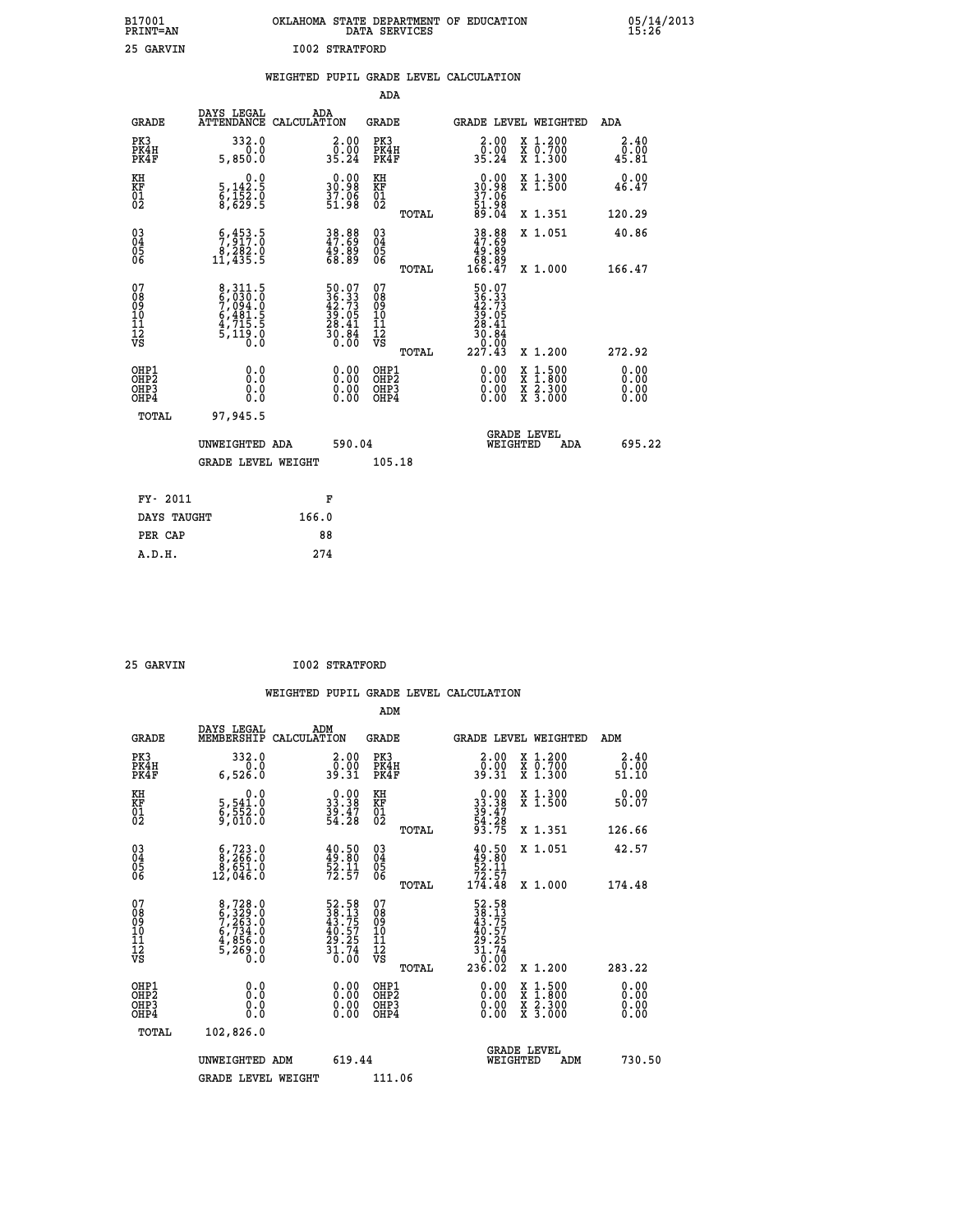| B17001<br>PRINT-AN                                 |                                                                            |                                                                          | OKLAHOMA STATE DEPARTMENT OF EDUCATION<br>DATA SERVICES |                                                                          |                                                                                                                                           | $05/14/2013$<br>15:26 |  |
|----------------------------------------------------|----------------------------------------------------------------------------|--------------------------------------------------------------------------|---------------------------------------------------------|--------------------------------------------------------------------------|-------------------------------------------------------------------------------------------------------------------------------------------|-----------------------|--|
| 25 GARVIN                                          |                                                                            | I005 PAOLI                                                               |                                                         |                                                                          |                                                                                                                                           |                       |  |
|                                                    |                                                                            |                                                                          | WEIGHTED PUPIL GRADE LEVEL CALCULATION                  |                                                                          |                                                                                                                                           |                       |  |
|                                                    |                                                                            |                                                                          | ADA                                                     |                                                                          |                                                                                                                                           |                       |  |
| <b>GRADE</b>                                       | DAYS LEGAL<br>ATTENDANCE CALCULATION                                       | ADA                                                                      | <b>GRADE</b>                                            |                                                                          | <b>GRADE LEVEL WEIGHTED</b>                                                                                                               | ADA                   |  |
| PK3<br>PK4H<br>PK4F                                | 0.0<br>0.0<br>2,079.0                                                      | 0.00<br>$\frac{0.00}{12.38}$                                             | PK3<br>PK4H<br>PK4F                                     | 0.00<br>ŏ:ŏŏ<br>12:38                                                    | X 1.200<br>X 0.700<br>X 1.300                                                                                                             | 0.00<br>0.00<br>16.09 |  |
| KH<br>KF<br>$\overline{01}_0$                      | 0.0<br>1,636:5<br>2,777:5<br>2,972:0                                       | $\begin{smallmatrix} 0.00\\ 9.74\\ 16.53\\ 17.69 \end{smallmatrix}$      | KH<br>KF<br>01<br>02                                    | $0.00$<br>$0.74$<br>$16.53$<br>$17.69$<br>$34.22$                        | X 1.300<br>X 1.500                                                                                                                        | 0.00<br>14.61         |  |
|                                                    |                                                                            |                                                                          | TOTAL                                                   |                                                                          | X 1.351                                                                                                                                   | 46.23                 |  |
| $\begin{matrix} 03 \\ 04 \\ 05 \\ 06 \end{matrix}$ | 3, 305.5<br>2, 957.0<br>3, 271.0<br>2, 999.5                               | $19.68$<br>$17.60$<br>$19.47$<br>$17.85$                                 | 03<br>04<br>05<br>06                                    | $19.68$<br>$17.60$<br>19.47<br>17:85<br>54:92                            | X 1.051                                                                                                                                   | 20.68                 |  |
|                                                    |                                                                            |                                                                          | TOTAL                                                   |                                                                          | X 1.000                                                                                                                                   | 54.92                 |  |
| 07<br>08<br>09<br>11<br>11<br>12<br>VS             | $2,818.0$<br>$2,852.5$<br>$4,241.5$<br>$2,753.0$<br>$2,753.0$<br>$4,265.5$ | $16.77$<br>$16.98$<br>$25.25$<br>$13.39$<br>$16.39$<br>$25.77$<br>$0.00$ | 07<br>08<br>09<br>10<br>11<br>12<br>VS<br>TOTAL         | 16.77<br>16:96<br>25:25<br>13:39<br>16<br>.39<br>25.77<br>0.00<br>114.55 | X 1.200                                                                                                                                   | 137.46                |  |
| OHP1                                               | 0.0                                                                        |                                                                          | OHP1                                                    |                                                                          |                                                                                                                                           | 0.00                  |  |
| OHP <sub>2</sub><br>OHP3<br>OHP4                   | 0.Ŏ<br>0.0<br>0.0                                                          | 0.00<br>0.00<br>0.00                                                     | OHP <sub>2</sub><br>OHP3<br>OHP4                        | 0.00<br>0.00<br>0.00                                                     | $\begin{smallmatrix} \mathtt{X} & 1\cdot500\\ \mathtt{X} & 1\cdot800\\ \mathtt{X} & 2\cdot300\\ \mathtt{X} & 3\cdot000 \end{smallmatrix}$ | 0.00<br>0.00<br>0.00  |  |
| TOTAL                                              | 41,178.0                                                                   |                                                                          |                                                         |                                                                          |                                                                                                                                           |                       |  |
|                                                    | UNWEIGHTED ADA                                                             | 245.49                                                                   |                                                         | WEIGHTED                                                                 | <b>GRADE LEVEL</b><br>ADA                                                                                                                 | 289.99                |  |
|                                                    | <b>GRADE LEVEL WEIGHT</b>                                                  |                                                                          | 44.50                                                   |                                                                          |                                                                                                                                           |                       |  |
| FY- 2011                                           |                                                                            | F                                                                        |                                                         |                                                                          |                                                                                                                                           |                       |  |
| DAYS TAUGHT                                        |                                                                            | 168.0                                                                    |                                                         |                                                                          |                                                                                                                                           |                       |  |

| 25 GARVIN | I005 PAOLI |
|-----------|------------|
|           |            |

**PER CAP** 75<br> **A.D.H.** 139

|                                                    |                                                                       |                    |                                                                             |                              |       | WEIGHTED PUPIL GRADE LEVEL CALCULATION                                                                                                                                                                                                                                         |                                                                                                  |        |                       |
|----------------------------------------------------|-----------------------------------------------------------------------|--------------------|-----------------------------------------------------------------------------|------------------------------|-------|--------------------------------------------------------------------------------------------------------------------------------------------------------------------------------------------------------------------------------------------------------------------------------|--------------------------------------------------------------------------------------------------|--------|-----------------------|
|                                                    |                                                                       |                    |                                                                             | ADM                          |       |                                                                                                                                                                                                                                                                                |                                                                                                  |        |                       |
| <b>GRADE</b>                                       | DAYS LEGAL<br>MEMBERSHIP                                              | ADM<br>CALCULATION |                                                                             | <b>GRADE</b>                 |       | GRADE LEVEL WEIGHTED                                                                                                                                                                                                                                                           |                                                                                                  | ADM    |                       |
| PK3<br>PK4H<br>PK4F                                | 0.0<br>Ŏ.Ŏ<br>2,390.0                                                 |                    | 0.00<br>14.23                                                               | PK3<br>PK4H<br>PK4F          |       | $\begin{smallmatrix} 0.00\\ 0.00\\ 14.23 \end{smallmatrix}$                                                                                                                                                                                                                    | X 1.200<br>X 0.700<br>X 1.300                                                                    |        | 0.00<br>0.00<br>18.50 |
| KH<br>KF<br>01<br>02                               | 0.0<br>$\frac{1}{2}, \frac{754}{989}$ .0<br>3,120.0                   |                    | $\begin{array}{c} 0.00 \\ 10.44 \\ 17.79 \\ 18.57 \end{array}$              | KH<br>KF<br>01<br>02         |       | $\begin{array}{r} 0.00 \\ 10.44 \\ 17.79 \\ 18.57 \\ 36.36 \end{array}$                                                                                                                                                                                                        | X 1.300<br>X 1.500                                                                               |        | 0.00<br>15.66         |
|                                                    |                                                                       |                    |                                                                             |                              | TOTAL |                                                                                                                                                                                                                                                                                | X 1.351                                                                                          |        | 49.12                 |
| $\begin{matrix} 03 \\ 04 \\ 05 \\ 06 \end{matrix}$ | 3,522.0<br>3,127.0<br>3,489.0<br>3,197.0                              |                    | $\begin{smallmatrix} 20.96\\ 18.61\\ 20.77\\ 19.03 \end{smallmatrix}$       | $^{03}_{04}$<br>Ŏ5<br>06     |       | $20.96$<br>$18.61$<br>$20.77$<br>$19.03$<br>$58.41$                                                                                                                                                                                                                            | X 1.051                                                                                          |        | 22.03                 |
| 07<br>0890112<br>1112<br>VS                        | 3,019.0<br>3,031.0<br>4,550.0<br>4,550.0<br>2,419.0<br>4,728.0<br>0.0 |                    | $17.97$<br>$18.04$<br>$27.08$<br>$14.40$<br>$17.43$<br>$\frac{28.53}{0.00}$ | 07<br>08901123<br>1112<br>VS | TOTAL | 17.97<br>18.04<br>$\begin{smallmatrix} 27.08\ 14.40\ 17.43\ 28.53\ 0.005\ 123.45 \end{smallmatrix}$                                                                                                                                                                            | X 1.000                                                                                          |        | 58.41                 |
|                                                    |                                                                       |                    |                                                                             |                              | TOTAL |                                                                                                                                                                                                                                                                                | $X_1.200$                                                                                        | 148.14 |                       |
| OHP1<br>OHP2<br>OH <sub>P3</sub><br>OHP4           | 0.0<br>0.000                                                          |                    | $\begin{smallmatrix} 0.00 \ 0.00 \ 0.00 \ 0.00 \end{smallmatrix}$           | OHP1<br>OHP2<br>OHP3<br>OHP4 |       | $\begin{smallmatrix} 0.00 & 0.00 & 0.00 & 0.00 & 0.00 & 0.00 & 0.00 & 0.00 & 0.00 & 0.00 & 0.00 & 0.00 & 0.00 & 0.00 & 0.00 & 0.00 & 0.00 & 0.00 & 0.00 & 0.00 & 0.00 & 0.00 & 0.00 & 0.00 & 0.00 & 0.00 & 0.00 & 0.00 & 0.00 & 0.00 & 0.00 & 0.00 & 0.00 & 0.00 & 0.00 & 0.0$ | $\begin{smallmatrix} x & 1 & 500 \\ x & 1 & 800 \\ x & 2 & 300 \\ x & 3 & 000 \end{smallmatrix}$ |        | 0.00<br>0.00<br>0.00  |
| TOTAL                                              | 44,264.0                                                              |                    |                                                                             |                              |       |                                                                                                                                                                                                                                                                                |                                                                                                  |        |                       |
|                                                    | UNWEIGHTED ADM                                                        |                    | 263.85                                                                      |                              |       | WEIGHTED                                                                                                                                                                                                                                                                       | <b>GRADE LEVEL</b><br>ADM                                                                        |        | 311.86                |
|                                                    | <b>GRADE LEVEL WEIGHT</b>                                             |                    |                                                                             | 48.01                        |       |                                                                                                                                                                                                                                                                                |                                                                                                  |        |                       |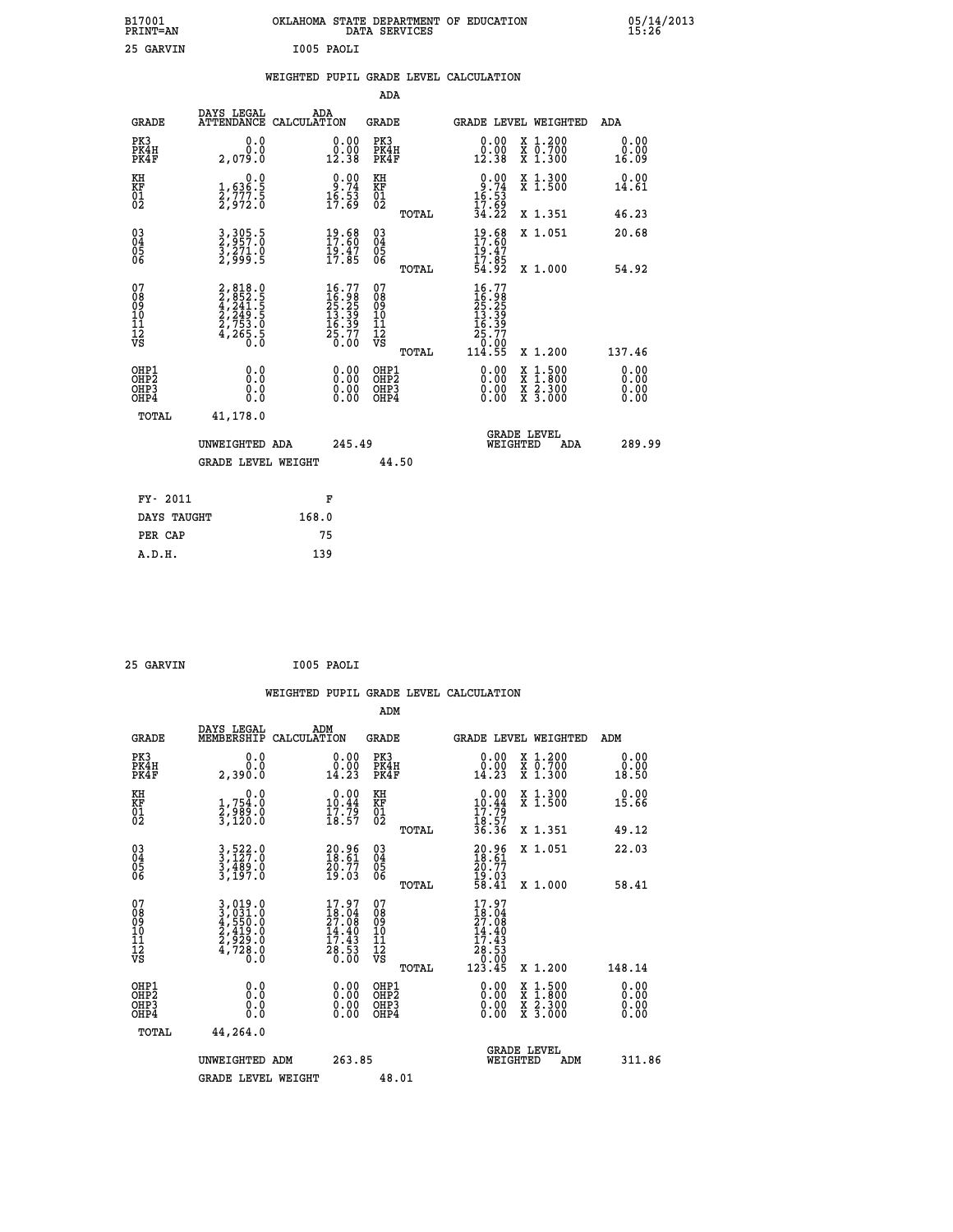| B17001<br><b>PRINT=AN</b> | OKLAHOMA STATE DEPARTMENT OF EDUCATION<br>DATA SERVICES | 05/14/2013<br>15:26 |
|---------------------------|---------------------------------------------------------|---------------------|
| 25 GARVIN                 | <b>I007 MAYSVILLE</b>                                   |                     |

|                                                                    |                                                                           | WEIGHTED PUPIL GRADE LEVEL CALCULATION                                   |                                                    |       |                                                                                                                                                                                                                                                                                |                                                                                                                                              |                       |
|--------------------------------------------------------------------|---------------------------------------------------------------------------|--------------------------------------------------------------------------|----------------------------------------------------|-------|--------------------------------------------------------------------------------------------------------------------------------------------------------------------------------------------------------------------------------------------------------------------------------|----------------------------------------------------------------------------------------------------------------------------------------------|-----------------------|
|                                                                    |                                                                           |                                                                          | <b>ADA</b>                                         |       |                                                                                                                                                                                                                                                                                |                                                                                                                                              |                       |
| <b>GRADE</b>                                                       | DAYS LEGAL<br>ATTENDANCE CALCULATION                                      | ADA                                                                      | GRADE                                              |       |                                                                                                                                                                                                                                                                                | GRADE LEVEL WEIGHTED                                                                                                                         | ADA                   |
| PK3<br>PK4H<br>PK4F                                                | 475.0<br>0.0<br>4,374.0                                                   | 2.71<br>_0:00<br>24:99                                                   | PK3<br>PK4H<br>PK4F                                |       | $\begin{smallmatrix} 2\cdot71\0.00\24.99 \end{smallmatrix}$                                                                                                                                                                                                                    | X 1.200<br>X 0.700<br>X 1.300                                                                                                                | 3.25<br>0.00<br>32.49 |
| KH<br>KF<br>01<br>02                                               | $4,958.5$<br>$4,716.0$<br>$5,423.5$                                       | $\begin{smallmatrix} 0.00\\ 28.33\\ 26.95\\ 30.99 \end{smallmatrix}$     | KH<br>KF<br>01<br>02                               |       | $\begin{smallmatrix} 0.00\\ 28.33\\ 26.95\\ 36.99\\ 30.99\\ 57.94 \end{smallmatrix}$                                                                                                                                                                                           | X 1.300<br>X 1.500                                                                                                                           | 0.00<br>42.50         |
|                                                                    |                                                                           |                                                                          |                                                    | TOTAL |                                                                                                                                                                                                                                                                                | X 1.351                                                                                                                                      | 78.28                 |
| $\begin{smallmatrix} 03 \\[-4pt] 04 \end{smallmatrix}$<br>Ŏ5<br>06 | 3,843.5<br>4,581.5<br>4,679.0<br>3,915.5                                  | $21.96$<br>$26.18$<br>$26.74$<br>$22.37$                                 | $\begin{matrix} 03 \\ 04 \\ 05 \\ 06 \end{matrix}$ |       | $21.96$<br>$26.18$<br>$26.74$<br>$22.37$<br>$75.29$                                                                                                                                                                                                                            | X 1.051                                                                                                                                      | 23.08                 |
|                                                                    |                                                                           |                                                                          |                                                    | TOTAL |                                                                                                                                                                                                                                                                                | X 1.000                                                                                                                                      | 75.29                 |
| 07<br>08<br>09<br>11<br>11<br>12<br>VS                             | 3,604.0<br>4,384.5<br>5,604.5<br>5,476.5<br>5,476.5<br>5,511.5<br>5,429.0 | $20.59$<br>$25.05$<br>$32.03$<br>$31.29$<br>$31.49$<br>$31.02$<br>$0.00$ | 07<br>08<br>09<br>11<br>11<br>12<br>VS             | TOTAL | 20.59<br>25.05<br>32.03<br>31.29<br>31<br>.49<br>31.02<br>0:00<br>171.47                                                                                                                                                                                                       | X 1.200                                                                                                                                      | 205.76                |
| OHP1<br>OHP2<br>OHP3<br>OHP4                                       | 0.0<br>0.0<br>Ŏ.Ŏ                                                         | 0.00<br>$\begin{smallmatrix} 0.00 \ 0.00 \end{smallmatrix}$              | OHP1<br>OHP2<br>OHP3<br>OHP4                       |       | $\begin{smallmatrix} 0.00 & 0.00 & 0.00 & 0.00 & 0.00 & 0.00 & 0.00 & 0.00 & 0.00 & 0.00 & 0.00 & 0.00 & 0.00 & 0.00 & 0.00 & 0.00 & 0.00 & 0.00 & 0.00 & 0.00 & 0.00 & 0.00 & 0.00 & 0.00 & 0.00 & 0.00 & 0.00 & 0.00 & 0.00 & 0.00 & 0.00 & 0.00 & 0.00 & 0.00 & 0.00 & 0.0$ | $\begin{smallmatrix} \mathtt{X} & 1\cdot500 \\ \mathtt{X} & 1\cdot800 \\ \mathtt{X} & 2\cdot300 \\ \mathtt{X} & 3\cdot000 \end{smallmatrix}$ | 0.00<br>0.00<br>0.00  |
| TOTAL                                                              | 66,976.5                                                                  |                                                                          |                                                    |       |                                                                                                                                                                                                                                                                                |                                                                                                                                              |                       |
|                                                                    | UNWEIGHTED ADA                                                            | 382.69                                                                   |                                                    |       | WEIGHTED                                                                                                                                                                                                                                                                       | <b>GRADE LEVEL</b><br>ADA                                                                                                                    | 460.65                |
|                                                                    | <b>GRADE LEVEL WEIGHT</b>                                                 |                                                                          |                                                    | 77.96 |                                                                                                                                                                                                                                                                                |                                                                                                                                              |                       |
| FY- 2011                                                           |                                                                           | F                                                                        |                                                    |       |                                                                                                                                                                                                                                                                                |                                                                                                                                              |                       |
| DAYS TAUGHT                                                        |                                                                           | 175.0                                                                    |                                                    |       |                                                                                                                                                                                                                                                                                |                                                                                                                                              |                       |
| PER CAP                                                            |                                                                           | 88                                                                       |                                                    |       |                                                                                                                                                                                                                                                                                |                                                                                                                                              |                       |

 **ADM**

 **25 GARVIN I007 MAYSVILLE**

| <b>GRADE</b>                                       | DAYS LEGAL<br>MEMBERSHIP CALCULATION                                     | ADM                                                                                       | <b>GRADE</b>                                       |       | GRADE LEVEL WEIGHTED                                                                        |                                          | ADM                   |  |
|----------------------------------------------------|--------------------------------------------------------------------------|-------------------------------------------------------------------------------------------|----------------------------------------------------|-------|---------------------------------------------------------------------------------------------|------------------------------------------|-----------------------|--|
| PK3<br>PK4H<br>PK4F                                | 514.0<br>4,755.0                                                         | $\begin{smallmatrix} 2.94\0.00\\27.17\end{smallmatrix}$                                   | PK3<br>PK4H<br>PK4F                                |       | 2.94<br>27.17                                                                               | X 1.200<br>X 0.700<br>X 1.300            | $3 \cdot 53$<br>35.32 |  |
| KH<br>KF<br>01<br>02                               | 5,267.0<br>$\frac{4}{5}$ , $\frac{5}{6}$ , $\frac{5}{8}$ , $\frac{5}{6}$ | $\begin{array}{c} 0.00 \\ 30.10 \\ 28.11 \\ 32.51 \end{array}$                            | KH<br><b>KF</b><br>01<br>02                        |       | $\begin{smallmatrix} 0.00\\ 30.10\\ 28.11\\ 32.51\\ 60.62 \end{smallmatrix}$                | X 1.300<br>X 1.500                       | 0.00<br>45.15         |  |
|                                                    |                                                                          |                                                                                           |                                                    | TOTAL |                                                                                             | X 1.351                                  | 81.90                 |  |
| $\begin{matrix} 03 \\ 04 \\ 05 \\ 06 \end{matrix}$ | $4,813.0$<br>$4,969.0$<br>$4,239.0$                                      | $\begin{smallmatrix} 23\cdot 02\\ 27\cdot 50\\ 28\cdot 39\\ 24\cdot 22 \end{smallmatrix}$ | $\begin{matrix} 03 \\ 04 \\ 05 \\ 06 \end{matrix}$ |       | $\begin{smallmatrix} 23 & 02 \\ 27 & 50 \\ 28 & 39 \\ 24 & 22 \\ 80 & 11 \end{smallmatrix}$ | X 1.051                                  | 24.19                 |  |
|                                                    |                                                                          |                                                                                           |                                                    | TOTAL |                                                                                             | X 1.000                                  | 80.11                 |  |
| 07<br>08<br>09<br>101<br>11<br>12<br>VS            | 3,785.0<br>4,643.0<br>6,011.0<br>5,774.0<br>5,746.0<br>5,566.0<br>0.0    | $21.6326.5334.3532.9932.8331.8131.810.00$                                                 | 07<br>08<br>09<br>001<br>11<br>11<br>12<br>VS      | TOTAL | $21.63$<br>$26.53$<br>$34.35$<br>$32.99$<br>$32.83$<br>$31.81$<br>$0.99$<br>180.14          | X 1.200                                  | 216.17                |  |
| OHP1                                               |                                                                          |                                                                                           | OHP1                                               |       |                                                                                             |                                          |                       |  |
| OHP <sub>2</sub><br>OH <sub>P3</sub><br>OHP4       | 0.0<br>0.000                                                             | $\begin{smallmatrix} 0.00 \ 0.00 \ 0.00 \ 0.00 \end{smallmatrix}$                         | OHP <sub>2</sub><br>OHP3<br>OHP4                   |       | 0.00<br>$0.00$<br>0.00                                                                      | X 1:500<br>X 1:800<br>X 2:300<br>X 3:000 | 0.00<br>0.00<br>0.00  |  |
| TOTAL                                              | 70,718.0                                                                 |                                                                                           |                                                    |       |                                                                                             |                                          |                       |  |
|                                                    | UNWEIGHTED<br>ADM                                                        | 404.10                                                                                    |                                                    |       | WEIGHTED                                                                                    | <b>GRADE LEVEL</b><br>ADM                | 486.37                |  |
|                                                    | <b>GRADE LEVEL WEIGHT</b>                                                |                                                                                           | 82.27                                              |       |                                                                                             |                                          |                       |  |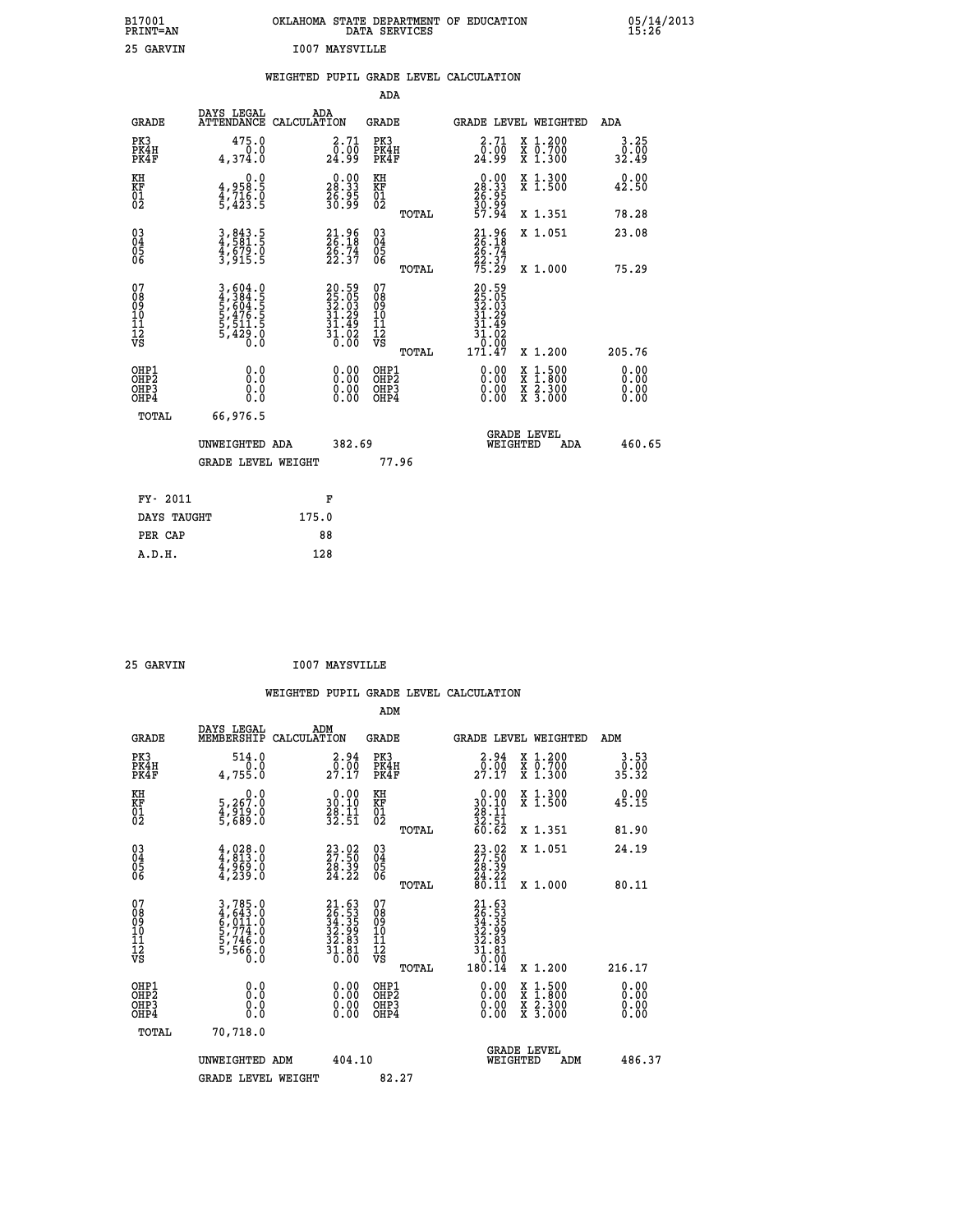| B17001<br>PRINT=AN | OKLAHOMA STATE DEPARTMENT OF EDUCATION<br>DATA SERVICES | 05/14/2013<br>15:26 |
|--------------------|---------------------------------------------------------|---------------------|
| 25<br>GARVIN       | 1009 LINDSAY                                            |                     |

|  |  | WEIGHTED PUPIL GRADE LEVEL CALCULATION |
|--|--|----------------------------------------|
|  |  |                                        |

|                                                                  |                                                                                                                                                                               |                                                                      | ADA                                      |       |                                                                                    |                                                                                                                                           |                              |
|------------------------------------------------------------------|-------------------------------------------------------------------------------------------------------------------------------------------------------------------------------|----------------------------------------------------------------------|------------------------------------------|-------|------------------------------------------------------------------------------------|-------------------------------------------------------------------------------------------------------------------------------------------|------------------------------|
| <b>GRADE</b>                                                     | DAYS LEGAL                                                                                                                                                                    | ADA<br>ATTENDANCE CALCULATION                                        | <b>GRADE</b>                             |       |                                                                                    | GRADE LEVEL WEIGHTED                                                                                                                      | ADA                          |
| PK3<br>PK4H<br>PK4F                                              | 786.0<br>0.0<br>13,668.0                                                                                                                                                      | $\begin{smallmatrix} 4.49\ 0.00\ 78.10 \end{smallmatrix}$            | PK3<br>PK4H<br>PK4F                      |       | $\begin{smallmatrix} 4.49\ 0.00\ 78.10 \end{smallmatrix}$                          | X 1.200<br>X 0.700<br>X 1.300                                                                                                             | 5.39<br>0.00<br>101.53       |
| KH<br>KF<br>01<br>02                                             | 0.0<br>14,698.0<br>17,766.0<br>15,853.5                                                                                                                                       | $\begin{smallmatrix} &0.00\ 83.99\ 101.52\ 90.59\ \end{smallmatrix}$ | KH<br>KF<br>01<br>02                     |       | 0.00<br>$\begin{smallmatrix} 83.99 \\ 101.52 \\ 90.59 \\ 192.11 \end{smallmatrix}$ | X 1.300<br>X 1.500                                                                                                                        | 0.00<br>125.99               |
|                                                                  |                                                                                                                                                                               |                                                                      |                                          | TOTAL |                                                                                    | X 1.351                                                                                                                                   | 259.54                       |
| $\begin{matrix} 03 \\ 04 \\ 05 \\ 06 \end{matrix}$               | 14,900.5<br>13,591.0<br>īž, osz. o<br>16, 285. 5                                                                                                                              | $\frac{85.15}{77.66}$<br>69.10<br>93.06                              | $\substack{03 \\ 04}$<br>Ŏ5<br>06        | TOTAL | 85.15<br>77.66<br>10. ۇغ<br>06. 33<br>82. 239                                      | X 1.051<br>X 1.000                                                                                                                        | 89.49<br>239.82              |
| 07                                                               |                                                                                                                                                                               |                                                                      | 07                                       |       | 76.74                                                                              |                                                                                                                                           |                              |
| 08<br>09<br>11<br>11<br>12<br>VS                                 | $\begin{smallmatrix} 13\,, & 429\,, & 5\\ 12\,, & 939\,, & 5\\ 12\,, & 200\,, & 5\\ 11\,, & 517\,, & 5\\ 10\,, & 094\,, & 5\\ 11\,, & 672\,, & 0\\ 0\,, & 0\end{smallmatrix}$ | 76.74<br>73.94<br>69.72<br>65.81<br>57.68<br>56.70<br>0.00           | 08<br>09<br>11<br>11<br>12<br>VS         |       | $73.94$<br>$69.72$<br>$65.81$<br>$65.68$<br>$66.700$<br>$0.02$                     |                                                                                                                                           |                              |
|                                                                  |                                                                                                                                                                               |                                                                      |                                          | TOTAL | 410.59                                                                             | X 1.200                                                                                                                                   | 492.71                       |
| OHP1<br>OH <sub>P</sub> <sub>2</sub><br>OH <sub>P3</sub><br>OHP4 | 0.0<br>0.0<br>0.0                                                                                                                                                             | $\begin{smallmatrix} 0.00 \ 0.00 \ 0.00 \ 0.00 \end{smallmatrix}$    | OHP1<br>OHP <sub>2</sub><br>OHP3<br>OHP4 |       | $0.00$<br>$0.00$<br>0.00                                                           | $\begin{smallmatrix} \mathtt{X} & 1\cdot500\\ \mathtt{X} & 1\cdot800\\ \mathtt{X} & 2\cdot300\\ \mathtt{X} & 3\cdot000 \end{smallmatrix}$ | 0.00<br>0.00<br>0.00<br>0.00 |
| <b>TOTAL</b>                                                     | 191,494.0                                                                                                                                                                     |                                                                      |                                          |       |                                                                                    |                                                                                                                                           |                              |
|                                                                  | UNWEIGHTED ADA                                                                                                                                                                | 1,094.25                                                             |                                          |       |                                                                                    | <b>GRADE LEVEL</b><br>WEIGHTED<br>ADA                                                                                                     | 1,314.47                     |
|                                                                  | <b>GRADE LEVEL WEIGHT</b>                                                                                                                                                     |                                                                      | 220.22                                   |       |                                                                                    |                                                                                                                                           |                              |
| FY- 2011                                                         |                                                                                                                                                                               | F                                                                    |                                          |       |                                                                                    |                                                                                                                                           |                              |
| DAYS TAUGHT                                                      |                                                                                                                                                                               | 175.0                                                                |                                          |       |                                                                                    |                                                                                                                                           |                              |
| PER CAP                                                          |                                                                                                                                                                               | 62                                                                   |                                          |       |                                                                                    |                                                                                                                                           |                              |
|                                                                  |                                                                                                                                                                               |                                                                      |                                          |       |                                                                                    |                                                                                                                                           |                              |

| 25 GARVIN |  |
|-----------|--|
|           |  |
|           |  |

 **ADM**

 **25 GARVIN I009 LINDSAY**

| <b>GRADE</b>                                                       | DAYS LEGAL<br>MEMBERSHIP                                                                                                                                               | ADM<br>CALCULATION                                                    | <b>GRADE</b>                                 |       | <b>GRADE LEVEL WEIGHTED</b>                                                    |                                                                                                                     | ADM                    |  |
|--------------------------------------------------------------------|------------------------------------------------------------------------------------------------------------------------------------------------------------------------|-----------------------------------------------------------------------|----------------------------------------------|-------|--------------------------------------------------------------------------------|---------------------------------------------------------------------------------------------------------------------|------------------------|--|
| PK3<br>PK4H<br>PK4F                                                | 795.0<br>0.0<br>15,230.0                                                                                                                                               | $\begin{smallmatrix} 4.54\0.00\\ 0.00\\87.03 \end{smallmatrix}$       | PK3<br>PK4H<br>PK4F                          |       | 4.54<br>0.00<br>87.03                                                          | X 1.200<br>X 0.700<br>X 1.300                                                                                       | 5.45<br>0.00<br>113.14 |  |
| KH<br>KF<br>$\overline{01}$                                        | 0.0<br>15,872.0<br>$19,010.0$<br>17,006.0                                                                                                                              | $\begin{smallmatrix} 0.00\\ 90.70\\ 108.63\\ 97.18 \end{smallmatrix}$ | KH<br>KF<br>$\frac{01}{2}$                   |       | $\begin{smallmatrix} &0.00\\ 90.70\\ 108.63\\ 97.18\\ 205.81\end{smallmatrix}$ | X 1.300<br>X 1.500                                                                                                  | 0.00<br>136.05         |  |
|                                                                    |                                                                                                                                                                        |                                                                       |                                              | TOTAL |                                                                                | X 1.351                                                                                                             | 278.05                 |  |
| $\begin{smallmatrix} 03 \\[-4pt] 04 \end{smallmatrix}$<br>Ŏ5<br>06 | $15,969.0$<br>$14,613.0$<br>$12,542.0$<br>$17,278.0$                                                                                                                   | 91.25<br>83.50<br>$\frac{71.67}{98.73}$                               | $\substack{03 \\ 04}$<br>Ŏ5<br>06            |       | $\begin{smallmatrix} 91.25\ 83.50\ 71.67\ 98.73\ 253.90 \end{smallmatrix}$     | X 1.051                                                                                                             | 95.90                  |  |
|                                                                    |                                                                                                                                                                        |                                                                       |                                              | TOTAL |                                                                                | X 1.000                                                                                                             | 253.90                 |  |
| 07<br>089<br>090<br>1112<br>VS                                     | $\begin{smallmatrix} 14\,,\,298\,.\,0\\ 13\,,\,961\,. \,0\\ 12\,,\,893\,. \,0\\ 12\,,\,324\,. \,0\\ 10\,,\,484\,. \,0\\ 12\,,\,010\,. \,0\\ 0\,. \,0\end{smallmatrix}$ | 81.70<br>79.78<br>73.67<br>70.42<br>70.42<br>59.91<br>68.63<br>68.63  | 07<br>08<br>09<br>01<br>11<br>11<br>12<br>VS |       | 81.70<br>79.78<br>73.67<br>70.42<br>70.91<br>58.63<br>68.630                   |                                                                                                                     |                        |  |
|                                                                    |                                                                                                                                                                        |                                                                       |                                              | TOTAL | 434.11                                                                         | X 1.200                                                                                                             | 520.93                 |  |
| OHP1<br>OHP <sub>2</sub><br>OH <sub>P3</sub><br>OHP4               | 0.0<br>0.000                                                                                                                                                           |                                                                       | OHP1<br>OHP2<br>OHP3<br>OHP4                 |       | 0.00<br>$0.00$<br>0.00                                                         | $\begin{array}{l} \mathtt{X} & 1.500 \\ \mathtt{X} & 1.800 \\ \mathtt{X} & 2.300 \\ \mathtt{X} & 3.000 \end{array}$ | 0.00<br>0.00<br>0.00   |  |
| TOTAL                                                              | 204,285.0                                                                                                                                                              |                                                                       |                                              |       |                                                                                |                                                                                                                     |                        |  |
|                                                                    | UNWEIGHTED                                                                                                                                                             | 1,167.34<br>ADM                                                       |                                              |       | WEIGHTED                                                                       | <b>GRADE LEVEL</b><br>ADM                                                                                           | 1,403.42               |  |
|                                                                    | <b>GRADE LEVEL WEIGHT</b>                                                                                                                                              |                                                                       | 236.08                                       |       |                                                                                |                                                                                                                     |                        |  |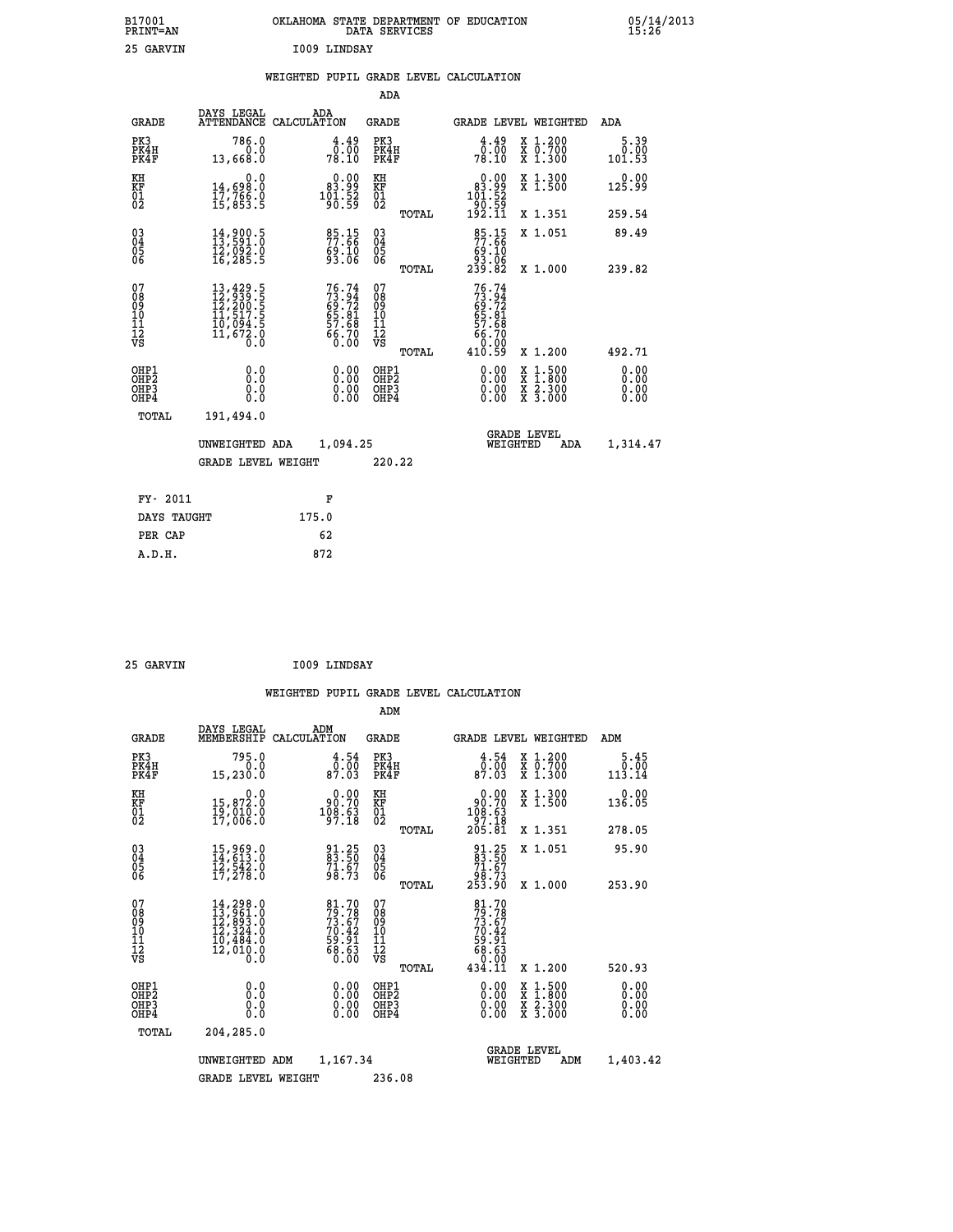| B17001          | OKLAHOMA STATE DEPARTMENT OF EDUCATION |
|-----------------|----------------------------------------|
| <b>PRINT=AN</b> | DATA SERVICES                          |
| 25 GARVIN       | <b>I018 PAULS VALLEY</b>               |

05/14/2013<br>15:26

|                                                                    |                                                                                                                                                     | WEIGHTED PUPIL GRADE LEVEL CALCULATION                                                     |                                                                   |                                        |       |                                                                                                               |                                                                                                                                           |                        |
|--------------------------------------------------------------------|-----------------------------------------------------------------------------------------------------------------------------------------------------|--------------------------------------------------------------------------------------------|-------------------------------------------------------------------|----------------------------------------|-------|---------------------------------------------------------------------------------------------------------------|-------------------------------------------------------------------------------------------------------------------------------------------|------------------------|
|                                                                    |                                                                                                                                                     |                                                                                            |                                                                   | <b>ADA</b>                             |       |                                                                                                               |                                                                                                                                           |                        |
| <b>GRADE</b>                                                       | DAYS LEGAL                                                                                                                                          | ADA<br>ATTENDANCE CALCULATION                                                              |                                                                   | GRADE                                  |       | GRADE LEVEL WEIGHTED                                                                                          |                                                                                                                                           | ADA                    |
| PK3<br>PK4H<br>PK4F                                                | 633.0<br>0.0<br>13,504.0                                                                                                                            |                                                                                            | 3.70<br>0:00<br>78:97                                             | PK3<br>PK4H<br>PK4F                    |       | 3.70<br>0.00<br>78.97                                                                                         | X 1.200<br>X 0.700<br>X 1.300                                                                                                             | 4.44<br>0.00<br>102.66 |
| KH<br>KF<br>01<br>02                                               | 0.0<br>13,501.0<br>12,044.0<br>14,628.5                                                                                                             |                                                                                            | 78.99<br>$7\bar{5}\cdot\bar{1}\bar{1}\over 85\cdot\bar{5}\bar{5}$ | KH<br>KF<br>01<br>02                   |       | 0.00<br>$78.95$<br>$75.11$<br>$85.55$<br>160.66                                                               | X 1.300<br>X 1.500                                                                                                                        | 0.00<br>118.43         |
|                                                                    |                                                                                                                                                     |                                                                                            |                                                                   |                                        | TOTAL |                                                                                                               | X 1.351                                                                                                                                   | 217.05                 |
| $\begin{smallmatrix} 03 \\[-4pt] 04 \end{smallmatrix}$<br>Ŏ5<br>06 | $\begin{smallmatrix} 15, 807.0\\ 16, 006.0\\ 15, 018.5\\ 11, 495.5 \end{smallmatrix}$                                                               |                                                                                            | 33.44<br>$\frac{87.83}{67.23}$                                    | $\substack{03 \\ 04}$<br>Ŏ5<br>06      |       | $\begin{smallmatrix} 92.44 \\ 93.60 \\ 87.83 \\ 67.23 \\ 248.66 \end{smallmatrix}$                            | X 1.051                                                                                                                                   | 97.15                  |
|                                                                    |                                                                                                                                                     |                                                                                            |                                                                   |                                        | TOTAL |                                                                                                               | X 1.000                                                                                                                                   | 248.66                 |
| 07<br>08<br>09<br>11<br>11<br>12<br>VS                             | $\begin{smallmatrix} 14\,,\,395\,.0\\ 10\,,\,251\,.5\\ 16\,,\,865\,.5\\ 21\,,\,029\,.0\\ 16\,,\,144\,.5\\ 16\,,\,781\,.5\\ 0\,.0 \end{smallmatrix}$ | $\begin{array}{r} 84.18 \\ 59.95 \\ 98.63 \\ 122.98 \\ 94.41 \\ 98.14 \\ 0.00 \end{array}$ |                                                                   | 07<br>08<br>09<br>11<br>11<br>12<br>VS | TOTAL | 84.18<br>88:58<br>63:68<br>69:58<br>$\begin{array}{r} 144.38 \\ 94.41 \\ 98.14 \\ 0.00 \\ 558.29 \end{array}$ | X 1.200                                                                                                                                   | 669.95                 |
| OHP1<br>OHP2<br>OHP3<br>OHP4                                       | 0.0<br>0.0<br>$0.\overline{0}$                                                                                                                      |                                                                                            | $\begin{smallmatrix} 0.00 \ 0.00 \ 0.00 \ 0.00 \end{smallmatrix}$ | OHP1<br>OHP2<br>OHP3<br>OHP4           |       | 0.00<br>0.00                                                                                                  | $\begin{smallmatrix} \mathtt{X} & 1\cdot500\\ \mathtt{X} & 1\cdot800\\ \mathtt{X} & 2\cdot300\\ \mathtt{X} & 3\cdot000 \end{smallmatrix}$ | 0.00<br>0.00<br>0.00   |
| TOTAL                                                              | 208,904.5                                                                                                                                           |                                                                                            |                                                                   |                                        |       |                                                                                                               |                                                                                                                                           |                        |
|                                                                    | UNWEIGHTED ADA                                                                                                                                      |                                                                                            | 1,221.67                                                          |                                        |       | WEIGHTED                                                                                                      | <b>GRADE LEVEL</b><br>ADA                                                                                                                 | 1,458.34               |
|                                                                    | <b>GRADE LEVEL WEIGHT</b>                                                                                                                           |                                                                                            |                                                                   | 236.67                                 |       |                                                                                                               |                                                                                                                                           |                        |
| FY- 2011                                                           |                                                                                                                                                     | F                                                                                          |                                                                   |                                        |       |                                                                                                               |                                                                                                                                           |                        |
| DAYS TAUGHT                                                        |                                                                                                                                                     | 171.0                                                                                      |                                                                   |                                        |       |                                                                                                               |                                                                                                                                           |                        |
| PER CAP                                                            |                                                                                                                                                     | 40                                                                                         |                                                                   |                                        |       |                                                                                                               |                                                                                                                                           |                        |

| GARVIN |
|--------|
|        |

 **A.D.H. 720**

 **25 GARVIN I018 PAULS VALLEY**

|                                                    |                                                                                                       |                                                                                         | ADM                                                 |                                                                                                        |                                          |                        |
|----------------------------------------------------|-------------------------------------------------------------------------------------------------------|-----------------------------------------------------------------------------------------|-----------------------------------------------------|--------------------------------------------------------------------------------------------------------|------------------------------------------|------------------------|
| <b>GRADE</b>                                       | DAYS LEGAL<br>MEMBERSHIP                                                                              | ADM<br>CALCULATION                                                                      | <b>GRADE</b>                                        | GRADE LEVEL WEIGHTED                                                                                   |                                          | ADM                    |
| PK3<br>PK4H<br>PK4F                                | 634.0<br>0.0<br>14,728.0                                                                              | 3.71<br>$\begin{array}{c} 0.00 \\ 86.13 \end{array}$                                    | PK3<br>PK4H<br>PK4F                                 | $\begin{smallmatrix} 3.71\ 0.00\ 86.13 \end{smallmatrix}$                                              | X 1.200<br>X 0.700<br>X 1.300            | 4.45<br>0.00<br>111.97 |
| KH<br>KF<br>01<br>02                               | 0.0<br>14,619:0<br>13,524:0<br>15,415:0                                                               | $\begin{smallmatrix} 0.00\\ 85.49\\ 79.09\\ 90.15 \end{smallmatrix}$                    | KH<br>KF<br>01<br>02                                | $0.00\n85.49\n79.09\n90.15\n169.24$                                                                    | X 1.300<br>X 1.500                       | 0.00<br>128.24         |
|                                                    |                                                                                                       |                                                                                         | TOTAL                                               |                                                                                                        | X 1.351                                  | 228.64                 |
| $\begin{matrix} 03 \\ 04 \\ 05 \\ 06 \end{matrix}$ | $16, 639.0$<br>$16, 774.0$<br>$15, 609.0$<br>$12, 000.0$                                              | 97.30<br>98.09<br>91.28<br>70.18                                                        | $\begin{array}{c} 03 \\ 04 \\ 05 \\ 06 \end{array}$ | $\begin{smallmatrix} 97.30\\ 98.09\\ 91.28\\ 70.18\\ 259.55 \end{smallmatrix}$                         | X 1.051                                  | 102.26                 |
|                                                    |                                                                                                       |                                                                                         | TOTAL                                               |                                                                                                        | X 1.000                                  | 259.55                 |
| 07<br>08<br>09<br>101<br>11<br>12<br>VS            | $\begin{smallmatrix}15,186.0\\11,005.0\\17,750.0\\21,989.0\\17,012.0\\17,310.0\\0.0\end{smallmatrix}$ | $\begin{smallmatrix}88.81\\64.36\\103.80\\128.59\\99.49\\101.23\\0.00\end{smallmatrix}$ | 07<br>08901112<br>1112<br>VS<br>TOTAL               | $\begin{array}{r} 88.81 \\ 64.36 \\ 103.80 \\ 128.59 \\ 99.49 \\ 101.23 \\ 0.00 \\ 586.28 \end{array}$ | X 1.200                                  | 703.54                 |
| OHP1<br>OHP2<br>OHP3<br>OHP4                       | 0.0<br>$\begin{smallmatrix} 0.0 & 0 \ 0.0 & 0 \end{smallmatrix}$                                      |                                                                                         | OHP1<br>OHP2<br>OHP3<br>OHP4                        | 0.00<br>0.00                                                                                           | X 1:500<br>X 1:800<br>X 2:300<br>X 3:000 | 0.00<br>0.00<br>0.00   |
| TOTAL                                              | 220,194.0                                                                                             |                                                                                         |                                                     |                                                                                                        |                                          |                        |
|                                                    | UNWEIGHTED                                                                                            | 1,287.70<br>ADM                                                                         |                                                     | <b>GRADE LEVEL</b><br>WEIGHTED                                                                         | ADM                                      | 1,538.65               |
|                                                    | <b>GRADE LEVEL WEIGHT</b>                                                                             |                                                                                         | 250.95                                              |                                                                                                        |                                          |                        |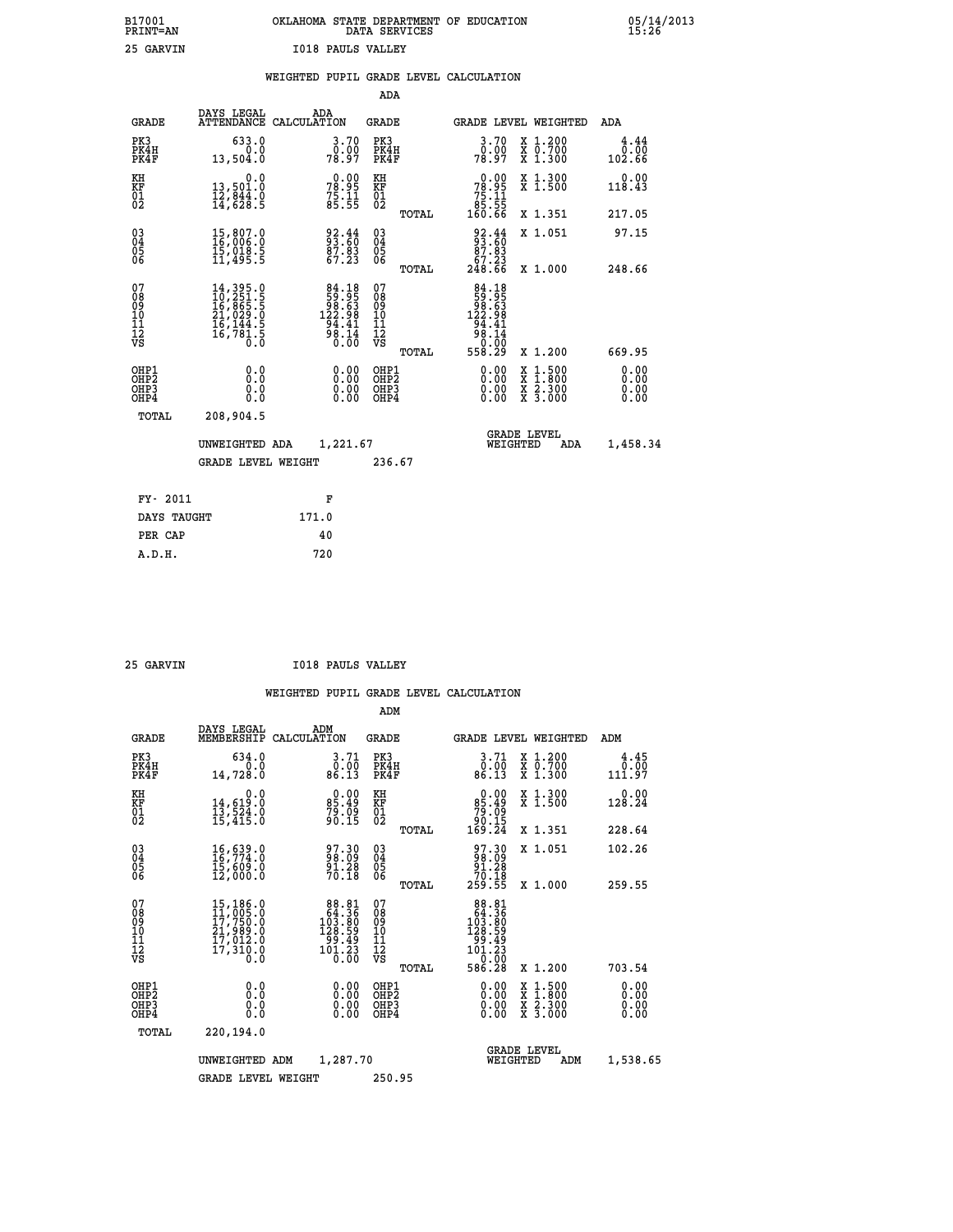| B17001<br>PRINT=AN                                   |                                                                                  | OKLAHOMA STATE DEPARTMENT OF EDUCATION                                   | DATA SERVICES                                      |                                                                                               |                                                                                                  | $05/14/2013$<br>15:26        |  |
|------------------------------------------------------|----------------------------------------------------------------------------------|--------------------------------------------------------------------------|----------------------------------------------------|-----------------------------------------------------------------------------------------------|--------------------------------------------------------------------------------------------------|------------------------------|--|
| 25 GARVIN                                            |                                                                                  | I038 WYNNEWOOD                                                           |                                                    |                                                                                               |                                                                                                  |                              |  |
|                                                      |                                                                                  | WEIGHTED PUPIL GRADE LEVEL CALCULATION                                   |                                                    |                                                                                               |                                                                                                  |                              |  |
|                                                      |                                                                                  |                                                                          | ADA                                                |                                                                                               |                                                                                                  |                              |  |
| <b>GRADE</b>                                         | DAYS LEGAL                                                                       | ADA<br>ATTENDANCE CALCULATION                                            | GRADE                                              |                                                                                               | GRADE LEVEL WEIGHTED                                                                             | ADA                          |  |
| PK3<br>PK4H<br>PK4F                                  | 511.0<br>0.0<br>9,470.5                                                          | 3.10<br>ŏ:ōŏ<br>57:36                                                    | PK3<br>PK4H<br>PK4F                                | 3.10<br>ŏ:ōŏ<br>57.36                                                                         | X 1.200<br>X 0.700<br>X 1.300                                                                    | 3.72<br>0.00<br>74.57        |  |
| KH<br>KF<br>01<br>02                                 | 0.0<br>7,65 <u>8</u> :0<br>$7, \frac{3}{9}$ $\frac{7}{9}$<br>6,947.5             | $0.00$<br>46.41<br>$\frac{45.34}{42.04}$                                 | KH<br>KF<br>01<br>02                               | 0.00<br>46.41<br>$\frac{45.34}{42.04}$                                                        | X 1.300<br>X 1.500                                                                               | 0.00<br>69.62                |  |
|                                                      |                                                                                  |                                                                          | TOTAL                                              | 87.38                                                                                         | X 1.351                                                                                          | 118.05                       |  |
| 030404<br>06                                         | 7,609.5<br>7,590.0<br>6,688.5<br>7,885.0                                         | $46.12$<br>$45.91$<br>$40.51$<br>$47.79$                                 | $\begin{matrix} 03 \\ 04 \\ 05 \\ 06 \end{matrix}$ | $\frac{46}{45}:\frac{12}{91}$<br>$\frac{40}{9}:\frac{51}{9}$<br>$\frac{1}{134}$ .79<br>134.21 | X 1.051                                                                                          | 48.47                        |  |
| 07<br>08<br>09<br>10<br>īĭ                           | $6, 899.0$<br>$6, 718.0$<br>$5, 863.0$<br>$8, 384.0$<br>$6, 009.5$<br>$8, 259.0$ | $41.81$<br>$40.69$<br>$35.49$<br>$50.92$<br>$36.78$<br>$51.69$<br>$0.00$ | TOTAL<br>07<br>08<br>09<br>10<br>11                | $41.81$<br>$40.69$<br>$35.49$<br>$50.92$<br>$36.78$                                           | X 1,000                                                                                          | 134.21                       |  |
| Ī2<br>VS                                             |                                                                                  |                                                                          | ĪŻ<br>VŜ<br>TOTAL                                  | 51.69<br>257.38                                                                               | X 1.200                                                                                          | 308.86                       |  |
| OHP1<br>OHP <sub>2</sub><br>OH <sub>P3</sub><br>OHP4 | 0.0<br>Ŏ.Ŏ<br>0.0<br>0.0                                                         | $\begin{smallmatrix} 0.00 \ 0.00 \ 0.00 \ 0.00 \end{smallmatrix}$        | OHP1<br>OHP <sub>2</sub><br>OHP3<br>OHP4           | 0.00<br>0.00<br>0.00                                                                          | $\begin{smallmatrix} x & 1 & 500 \\ x & 1 & 800 \\ x & 2 & 300 \\ x & 3 & 000 \end{smallmatrix}$ | 0.00<br>0.00<br>0.00<br>0.00 |  |
| TOTAL                                                | 103,979.5                                                                        |                                                                          |                                                    |                                                                                               |                                                                                                  |                              |  |
|                                                      | UNWEIGHTED ADA                                                                   | 631.96                                                                   |                                                    | WEIGHTED                                                                                      | <b>GRADE LEVEL</b><br>ADA                                                                        | 757.50                       |  |
|                                                      | <b>GRADE LEVEL WEIGHT</b>                                                        |                                                                          | 125.54                                             |                                                                                               |                                                                                                  |                              |  |
| FY- 2011                                             |                                                                                  | F                                                                        |                                                    |                                                                                               |                                                                                                  |                              |  |
| DAYS TAUGHT                                          |                                                                                  | 165.0                                                                    |                                                    |                                                                                               |                                                                                                  |                              |  |
| PER CAP                                              |                                                                                  | 81                                                                       |                                                    |                                                                                               |                                                                                                  |                              |  |

| 25 GARVIN | I038 WYNNEWOOD |
|-----------|----------------|
|           |                |

 **WEIGHTED PUPIL GRADE LEVEL CALCULATION ADM DAYS LEGAL ADM GRADE MEMBERSHIP CALCULATION GRADE GRADE LEVEL WEIGHTED ADM PK3 529.0 3.21 PK3 3.21 X 1.200 3.85 PK4H 0.0 0.00 PK4H 0.00 X 0.700 0.00 PK4F 10,150.0 61.48 PK4F 61.48 X 1.300 79.92 KH 0.0 0.00 KH 0.00 X 1.300 0.00 KF 8,064.0 48.87 KF 48.87 X 1.500 73.31 01 7,841.0 47.49 01 47.49 02 7,302.0 44.18 02 44.18 TOTAL 91.67 X 1.351 123.85 03 7,990.0 48.42 03 48.42 X 1.051 50.89 04 7,864.0 47.56 04 47.56 05 6,985.0 42.29 05 42.29 06 8,195.0 49.67 06 49.67 TOTAL 139.52 X 1.000 139.52**  $\begin{array}{cccc} 07 & 7,202.0 & 43.65 & 07 & 43.65\ 08 & 7,012.0 & 42.47 & 08 & 42.47\ 09 & 6,296.0 & 38.12 & 09 & 48.12\ 10 & 8,981.0 & 54.54 & 10 & 54.54\ 11 & 6,440.0 & 39.41 & 11 & 39.41\ 12 & 8,811.0 & 55.05 & 12 & 55.05\ 13 & 55.05 & 50.00 & 59.01 & 1$  **TOTAL 273.24 X 1.200 327.89 OHP1 0.0 0.00 OHP1 0.00 X 1.500 0.00 OHP2 0.0 0.00 OHP2 0.00 X 1.800 0.00 OHP3 0.0 0.00 OHP3 0.00 X 2.300 0.00 OHP4 0.0 0.00 OHP4 0.00 X 3.000 0.00 TOTAL 109,662.0 GRADE LEVEL UNWEIGHTED ADM 666.41 WEIGHTED ADM 799.23 GRADE LEVEL WEIGHT 132.82**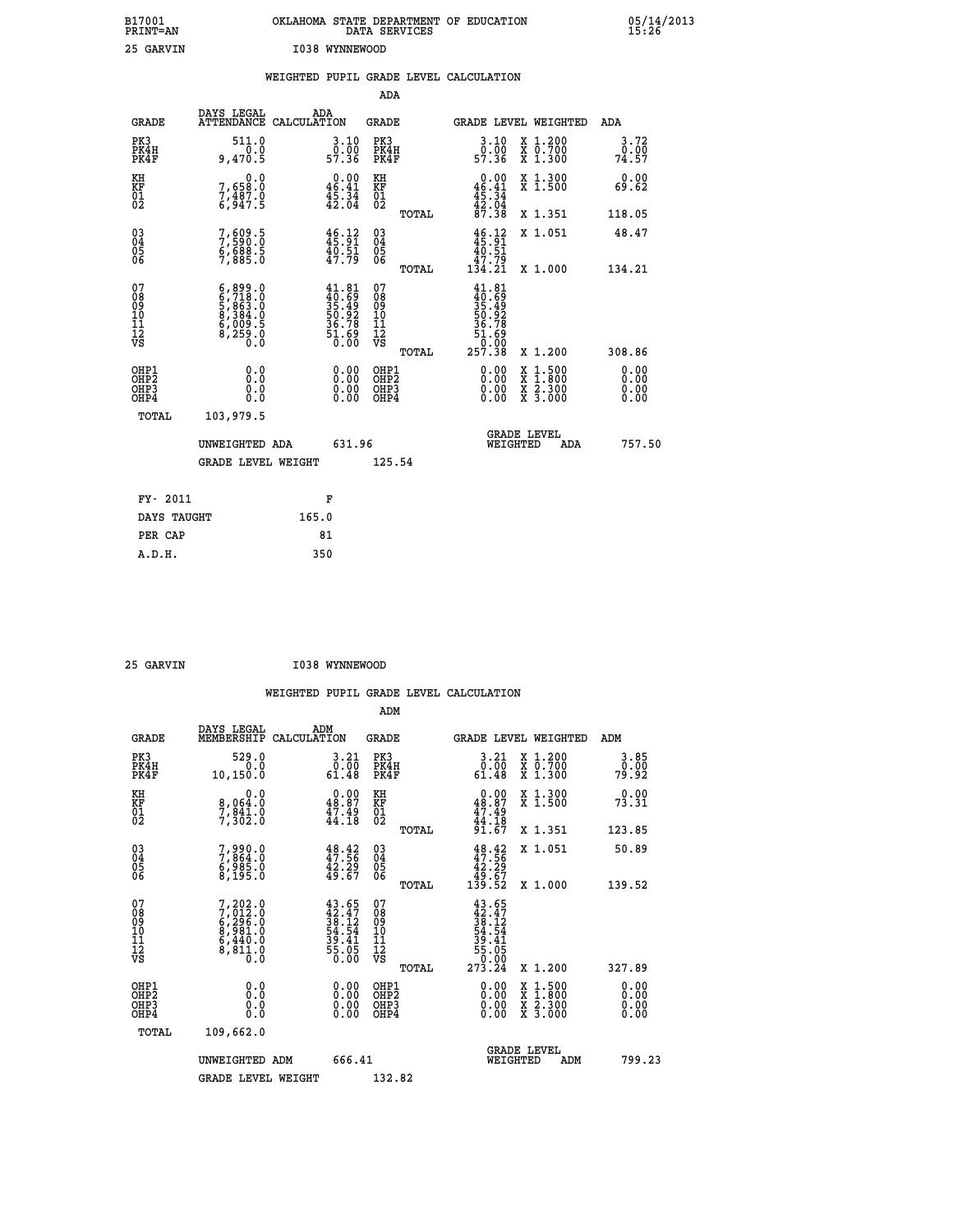|                                                    |                                                                                     |                                                             | ADA                                       |       |                                                                                                      |                                          |                    |                              |
|----------------------------------------------------|-------------------------------------------------------------------------------------|-------------------------------------------------------------|-------------------------------------------|-------|------------------------------------------------------------------------------------------------------|------------------------------------------|--------------------|------------------------------|
| <b>GRADE</b>                                       | DAYS LEGAL<br><b>ATTENDANCE</b>                                                     | ADA<br>CALCULATION                                          | <b>GRADE</b>                              |       | GRADE LEVEL WEIGHTED                                                                                 |                                          |                    | <b>ADA</b>                   |
| PK3<br>PK4H<br>PK4F                                | 414.0<br>0.0<br>5,089.0                                                             | $\begin{smallmatrix} 2.52\ 0.00\ 31.03 \end{smallmatrix}$   | PK3<br>PK4H<br>PK4F                       |       | $\begin{smallmatrix} 2.52\0.00\\0.00\\31.03\end{smallmatrix}$                                        | X 1.200<br>X 0.700<br>X 1.300            |                    | 3.02<br>$\frac{0.00}{40.34}$ |
| KH<br>KF<br>01<br>02                               | 0.0<br>$\frac{6}{9}, \frac{103}{243}$ . 5<br>5, 116. 5                              | 37.22<br>$\frac{38.07}{31.20}$                              | KH<br>KF<br>01<br>02                      |       | 37.22<br>$\frac{36}{31}$ $\frac{67}{69}$<br>69.27                                                    | X 1.300<br>X 1.500                       |                    | 0.00<br>55.83                |
|                                                    |                                                                                     |                                                             |                                           | TOTAL |                                                                                                      | X 1.351                                  |                    | 93.58                        |
| $\begin{matrix} 03 \\ 04 \\ 05 \\ 06 \end{matrix}$ | 5,246.5<br>6,366.5<br>5,975.5<br>5,691.5                                            | 31.99<br>38.82<br>36.44<br>34.70                            | 03<br>04<br>05<br>06                      | TOTAL | $31.9938.8236.4434.70109.96$                                                                         | X 1.051<br>X 1.000                       |                    | 33.62<br>109.96              |
| 07<br>08<br>09<br>11<br>11<br>12<br>VS             | $6,163.5$<br>$4,962.5$<br>$6,442.5$<br>$5,257.5$<br>$3,921.5$<br>$5,706.0$<br>$0.0$ | 37.58<br>30.26<br>39.28<br>32.05<br>32.91<br>23.79<br>34.79 | 07<br>08<br>09<br>11<br>11<br>12<br>VS    |       | $\begin{array}{r} 37.58\\ 30.26\\ 39.28\\ 32.05\\ 23.91\\ 24.79\\ 34.79\\ 0.00\\ 197.87 \end{array}$ |                                          |                    |                              |
|                                                    |                                                                                     |                                                             |                                           | TOTAL |                                                                                                      | X 1.200                                  |                    | 237.44                       |
| OHP1<br>OHP <sub>2</sub><br>OHP3<br>OHP4           | 0.0<br>0.0<br>0.0                                                                   | 0.00<br>$\begin{smallmatrix} 0.00 \ 0.00 \end{smallmatrix}$ | OHP1<br>OH <sub>P</sub> 2<br>OHP3<br>OHP4 |       | 0.00<br>0.00<br>0.00                                                                                 | X<br>$\frac{x}{x}$ $\frac{5:300}{3:000}$ | $1:500$<br>$1:800$ | 0.00<br>0.00<br>0.00<br>0.00 |
| TOTAL                                              | 78,699.0                                                                            |                                                             |                                           |       |                                                                                                      |                                          |                    |                              |
|                                                    | UNWEIGHTED ADA                                                                      | 479.86                                                      |                                           |       |                                                                                                      | <b>GRADE LEVEL</b><br>WEIGHTED           | ADA                | 573.79                       |
|                                                    | <b>GRADE LEVEL WEIGHT</b>                                                           |                                                             |                                           | 93.93 |                                                                                                      |                                          |                    |                              |
| FY- 2011                                           |                                                                                     | F                                                           |                                           |       |                                                                                                      |                                          |                    |                              |
| DAYS TAUGHT                                        |                                                                                     | 164.0                                                       |                                           |       |                                                                                                      |                                          |                    |                              |
| PER CAP                                            |                                                                                     | 90                                                          |                                           |       |                                                                                                      |                                          |                    |                              |

 **25 GARVIN I072 ELMORE CITY-PERNELL**

|                                                      |                                                                                                                                                                                |                                                                                           | ADM                                                 |                                                                                                  |                                          |                       |
|------------------------------------------------------|--------------------------------------------------------------------------------------------------------------------------------------------------------------------------------|-------------------------------------------------------------------------------------------|-----------------------------------------------------|--------------------------------------------------------------------------------------------------|------------------------------------------|-----------------------|
| <b>GRADE</b>                                         | DAYS LEGAL<br>MEMBERSHIP                                                                                                                                                       | ADM<br>CALCULATION                                                                        | <b>GRADE</b>                                        | GRADE LEVEL WEIGHTED                                                                             |                                          | ADM                   |
| PK3<br>PK4H<br>PK4F                                  | 433.0<br>5,457.0                                                                                                                                                               | $\begin{smallmatrix} 2.64\0.00\\33.27\end{smallmatrix}$                                   | PK3<br>PK4H<br>PK4F                                 | $\begin{smallmatrix} 2.64\0.00\\33.27\end{smallmatrix}$                                          | X 1.200<br>X 0.700<br>X 1.300            | 3.17<br>0.00<br>43.25 |
| KH<br>KF<br>01<br>02                                 | 0.0<br>6,526.0<br>6,643.0<br>5,463.0                                                                                                                                           | $\begin{smallmatrix} 0.00\\ 39.79\\ 40.51\\ 33.31 \end{smallmatrix}$                      | KH<br>KF<br>01<br>02                                | $\begin{smallmatrix} 0.00\\ 39.79\\ 40.51\\ 33.31\\ 73.82 \end{smallmatrix}$                     | X 1.300<br>X 1.500                       | 0.00<br>59.69         |
|                                                      |                                                                                                                                                                                |                                                                                           | TOTAL                                               |                                                                                                  | X 1.351                                  | 99.73                 |
| 03<br>04<br>05<br>06                                 | 5,507.0<br>6,599.0<br>6,281.0<br>6,073.0                                                                                                                                       | $33.58$<br>$40.24$<br>$38.30$<br>$37.03$                                                  | $\begin{array}{c} 03 \\ 04 \\ 05 \\ 06 \end{array}$ | $\begin{array}{r} 33.58 \\ 40.24 \\ 38.30 \\ 37.03 \\ 115.57 \end{array}$                        | X 1.051                                  | 35.29                 |
|                                                      |                                                                                                                                                                                |                                                                                           | TOTAL                                               |                                                                                                  | X 1.000                                  | 115.57                |
| 07<br>08<br>09<br>101<br>11<br>12<br>VS              | $\begin{smallmatrix} 6\,, & 462\,, & 0\\ 5\,, & 244\,, & 0\\ 6\,, & 702\,, & 0\\ 5\,, & 465\,, & 0\\ 4\,, & 115\,, & 0\\ 6\,, & 068\,, & 0\\ 0\,, & 0\,, & 0\end{smallmatrix}$ | $\begin{array}{l} 39.40 \\ 31.98 \\ 40.87 \\ 33.32 \\ 25.09 \\ 37.00 \\ 0.00 \end{array}$ | 07<br>08<br>09<br>11<br>11<br>12<br>VS              | $\begin{smallmatrix} 39.40\ 31.98\ 40.87\ 49.87\ 33.32\ 25.09\ 37.00\ 207.66\ \end{smallmatrix}$ |                                          |                       |
|                                                      |                                                                                                                                                                                |                                                                                           | TOTAL                                               |                                                                                                  | X 1.200                                  | 249.19                |
| OHP1<br>OHP2<br>OHP <sub>3</sub><br>OH <sub>P4</sub> |                                                                                                                                                                                |                                                                                           | OHP1<br>OHP2<br>OHP <sub>3</sub>                    | $0.00$<br>$0.00$<br>0.00                                                                         | X 1:500<br>X 1:800<br>X 2:300<br>X 3:000 | 0.00<br>0.00<br>0.00  |
| TOTAL                                                | 83,038.0                                                                                                                                                                       |                                                                                           |                                                     |                                                                                                  |                                          |                       |
|                                                      | UNWEIGHTED<br>ADM                                                                                                                                                              | 506.33                                                                                    |                                                     |                                                                                                  | GRADE LEVEL<br>WEIGHTED<br>ADM           | 605.89                |
|                                                      | <b>GRADE LEVEL WEIGHT</b>                                                                                                                                                      |                                                                                           | 99.56                                               |                                                                                                  |                                          |                       |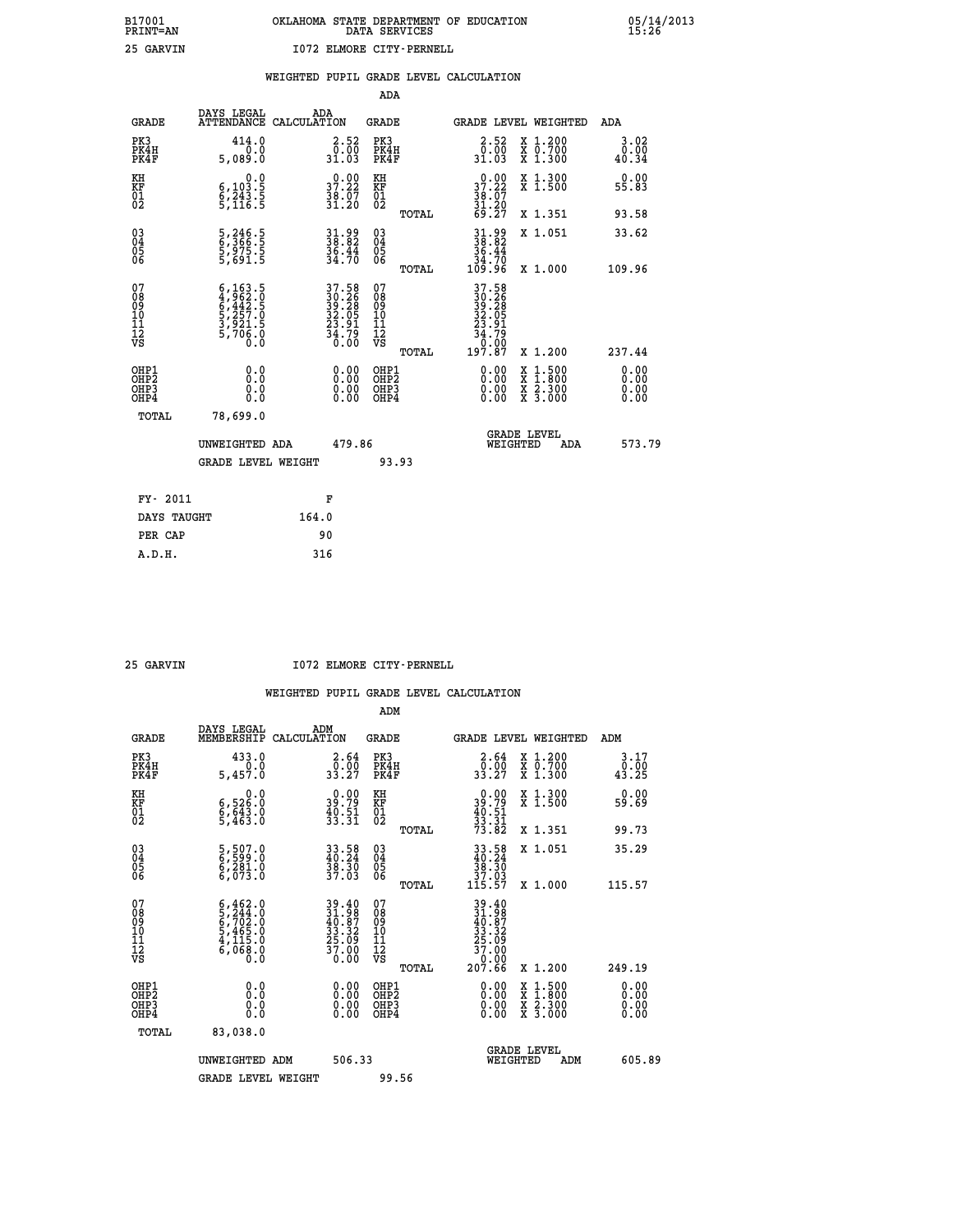|  | OKLAHOMA STATE DEPARTMENT OF EDUCATION<br>DATA SERVICES |  |
|--|---------------------------------------------------------|--|
|  | COUNTY TOTALS                                           |  |

05/14/2013<br>15:26

|                                                                    |                                                                                                                                                                                          |                                                     | ADA                                       |       |                                                                  |                                          |                              |
|--------------------------------------------------------------------|------------------------------------------------------------------------------------------------------------------------------------------------------------------------------------------|-----------------------------------------------------|-------------------------------------------|-------|------------------------------------------------------------------|------------------------------------------|------------------------------|
| <b>GRADE</b>                                                       | DAYS LEGAL<br>ATTENDANCE                                                                                                                                                                 | ADA<br>CALCULATION                                  | <b>GRADE</b>                              |       |                                                                  | <b>GRADE LEVEL WEIGHTED</b>              | ADA                          |
| PK3<br>PK4H<br>PK4F                                                | 3,151.0<br>0.0<br>60,530.0                                                                                                                                                               | 18.52<br>0.00<br>356.06                             | PK3<br>PK4H<br>PK4F                       |       | $\begin{smallmatrix} 18.52\ 0.00\ 356.06 \end{smallmatrix}$      | X 1.200<br>X 0.700<br>X 1.300            | 22.22<br>0.00<br>462.88      |
| KH<br><b>KF</b><br>01<br>02                                        | 0.0<br>59,773.0<br>63,153.0<br>65,316.5                                                                                                                                                  | $0.00$<br>351.15<br>370.00<br>383.64                | KH<br>KF<br>01<br>02                      |       | $0.00$<br>351.15<br>370:80<br>383:64<br>754:44                   | X 1.300<br>X 1.500                       | 0.00<br>526.75               |
|                                                                    |                                                                                                                                                                                          |                                                     |                                           | TOTAL |                                                                  | X 1.351                                  | 1,019.24                     |
| $\begin{smallmatrix} 03 \\[-4pt] 04 \end{smallmatrix}$<br>05<br>06 | 65, 511.5<br>67, 493.5<br>63, 466.5<br>65, 877.0                                                                                                                                         | 385.02<br>397.08<br>373.61<br>387.97                | $\substack{03 \\ 04}$<br>05<br>06         |       | 385.02<br>397.08<br>373.61<br>387.97                             | X 1.051                                  | 1,563.30                     |
|                                                                    |                                                                                                                                                                                          |                                                     |                                           | TOTAL | 1,158.66                                                         | X 1.000                                  | 1,158.66                     |
| 07<br>08901112<br>1112<br>VS                                       | $\begin{smallmatrix} 62\,, & 816\,, & 5\\ 53\,, & 555\,, & 0\\ 58\,, & 311\,, & 5\\ 60\,, & 395\,, & 0\\ 49\,, & 150\,, & 0\\ 57\,, & 232\,, & 0\\ 0\,. & 0\,. & 0\,. \end{smallmatrix}$ | $369.82314.88343.13355.49355.497289.075338.9500.00$ | 07<br>08<br>09<br>11<br>11<br>12<br>VS    |       | 369.82<br>314.88<br>343.13<br>355.49<br>289.07<br>338.95<br>0.00 |                                          |                              |
|                                                                    |                                                                                                                                                                                          |                                                     |                                           | TOTAL | 2,011.34                                                         | X 1.200                                  | 2,413.61                     |
| OHP1<br>OH <sub>P</sub> 2<br>OH <sub>P3</sub><br>OH <sub>P4</sub>  | 0.0<br>0.0<br>0.0                                                                                                                                                                        | 0.00<br>0.00<br>0.00                                | OHP1<br>OH <sub>P</sub> 2<br>OHP3<br>OHP4 |       | 0.00<br>0.00<br>0.00                                             | X 1:500<br>X 1:800<br>X 2:300<br>X 3:000 | 0.00<br>0.00<br>0.00<br>0.00 |
| TOTAL                                                              | 855,732.0                                                                                                                                                                                |                                                     |                                           |       |                                                                  |                                          |                              |
|                                                                    | UNWEIGHTED ADA                                                                                                                                                                           | 5,035.19                                            |                                           |       |                                                                  | <b>GRADE LEVEL</b><br>WEIGHTED<br>ADA    | 6,008.00                     |
|                                                                    | <b>GRADE LEVEL WEIGHT</b>                                                                                                                                                                |                                                     | 972.81                                    |       |                                                                  |                                          |                              |
| FY- 2011                                                           |                                                                                                                                                                                          | F                                                   |                                           |       |                                                                  |                                          |                              |
| DAYS TAUGHT                                                        |                                                                                                                                                                                          | 1,355.0                                             |                                           |       |                                                                  |                                          |                              |
| PER CAP                                                            |                                                                                                                                                                                          | 557                                                 |                                           |       |                                                                  |                                          |                              |
|                                                                    |                                                                                                                                                                                          |                                                     |                                           |       |                                                                  |                                          |                              |

 **A.D.H. 3,175**

B17001<br>PRINT=AN<br>GARVIN

GARVIN **COUNTY TOTALS** 

|                                                       |                                                                                           |                                                                  | ADM                                              |                                                                              |                                                                                                  |                              |
|-------------------------------------------------------|-------------------------------------------------------------------------------------------|------------------------------------------------------------------|--------------------------------------------------|------------------------------------------------------------------------------|--------------------------------------------------------------------------------------------------|------------------------------|
| <b>GRADE</b>                                          | DAYS LEGAL<br>MEMBERSHIP                                                                  | ADM<br>CALCULATION                                               | <b>GRADE</b>                                     | GRADE LEVEL WEIGHTED                                                         |                                                                                                  | ADM                          |
| PK3<br>PK4H<br>PK4F                                   | 3,237.0<br>0.0<br>66,058.0                                                                | 19.04<br>0.00<br>388.51                                          | PK3<br>PK4H<br>PK4F                              | 19.04<br>0.00<br>388.51                                                      | $\begin{array}{c} x & 1.200 \\ x & 0.700 \end{array}$<br>$X$ 1.300                               | 22.22<br>0.00<br>505.06      |
| KH<br>KF<br>01<br>02                                  | 0.0<br>64,182:0<br>66,888:0<br>69,052:0                                                   | $377.01$<br>$392.73$<br>$405.54$                                 | KH<br>KF<br>01<br>02                             | $0.00$<br>$377.01$<br>$392.73$<br>$405.54$<br>$798.27$                       | X 1.300<br>X 1.500                                                                               | 0.00<br>565.53               |
|                                                       |                                                                                           |                                                                  | TOTAL                                            |                                                                              | X 1.351                                                                                          | 1,078.47                     |
| 03<br>04<br>05<br>06                                  | 69,096.0<br>70,995.0<br>66,369.0<br>69,450.0                                              | $406.01$<br>$417.57$<br>390.68<br>408.99                         | $^{03}_{04}$<br>05<br>06                         | $406.01$<br>$417.57$<br>390.68<br>408.99                                     | X 1.051                                                                                          | 426.71                       |
|                                                       |                                                                                           |                                                                  | TOTAL                                            | 1,217.24                                                                     | X 1.000                                                                                          | 1,217.24                     |
| 07<br>08<br>09<br>101<br>112<br>VS                    | $66,147.0$<br>$56,890.0$<br>$61,465.0$<br>$63,686.0$<br>$51,582.0$<br>$59,762.0$<br>$0.0$ | 389.41<br>334.42<br>361.64<br>374.83<br>303.41<br>353.99<br>0.00 | 07<br>08<br>09<br>101<br>11<br>12<br>VS<br>TOTAL | 389.41<br>334.42<br>361.64<br>374.83<br>303.41<br>353.99<br>0.00<br>2,117.70 | X 1.200                                                                                          | 2,541.24                     |
| OHP1<br>OH <sub>P</sub> 2<br>OH <sub>P3</sub><br>OHP4 | 0.0<br>0.000                                                                              | $0.00$<br>$0.00$<br>0.00                                         | OHP1<br>OHP2<br>OHP3<br>OHP4                     | $0.00$<br>$0.00$<br>0.00                                                     | $\begin{smallmatrix} x & 1 & 500 \\ x & 1 & 800 \\ x & 2 & 300 \\ x & 3 & 000 \end{smallmatrix}$ | 0.00<br>0.00<br>0.00<br>0.00 |
| TOTAL                                                 | 904,859.0                                                                                 |                                                                  |                                                  |                                                                              |                                                                                                  |                              |
|                                                       | UNWEIGHTED                                                                                | 5,323.78<br>ADM                                                  |                                                  | WEIGHTED                                                                     | <b>GRADE LEVEL</b><br>ADM                                                                        | 6,357.10                     |
|                                                       | <b>GRADE LEVEL WEIGHT</b>                                                                 |                                                                  | 1,033.32                                         |                                                                              |                                                                                                  |                              |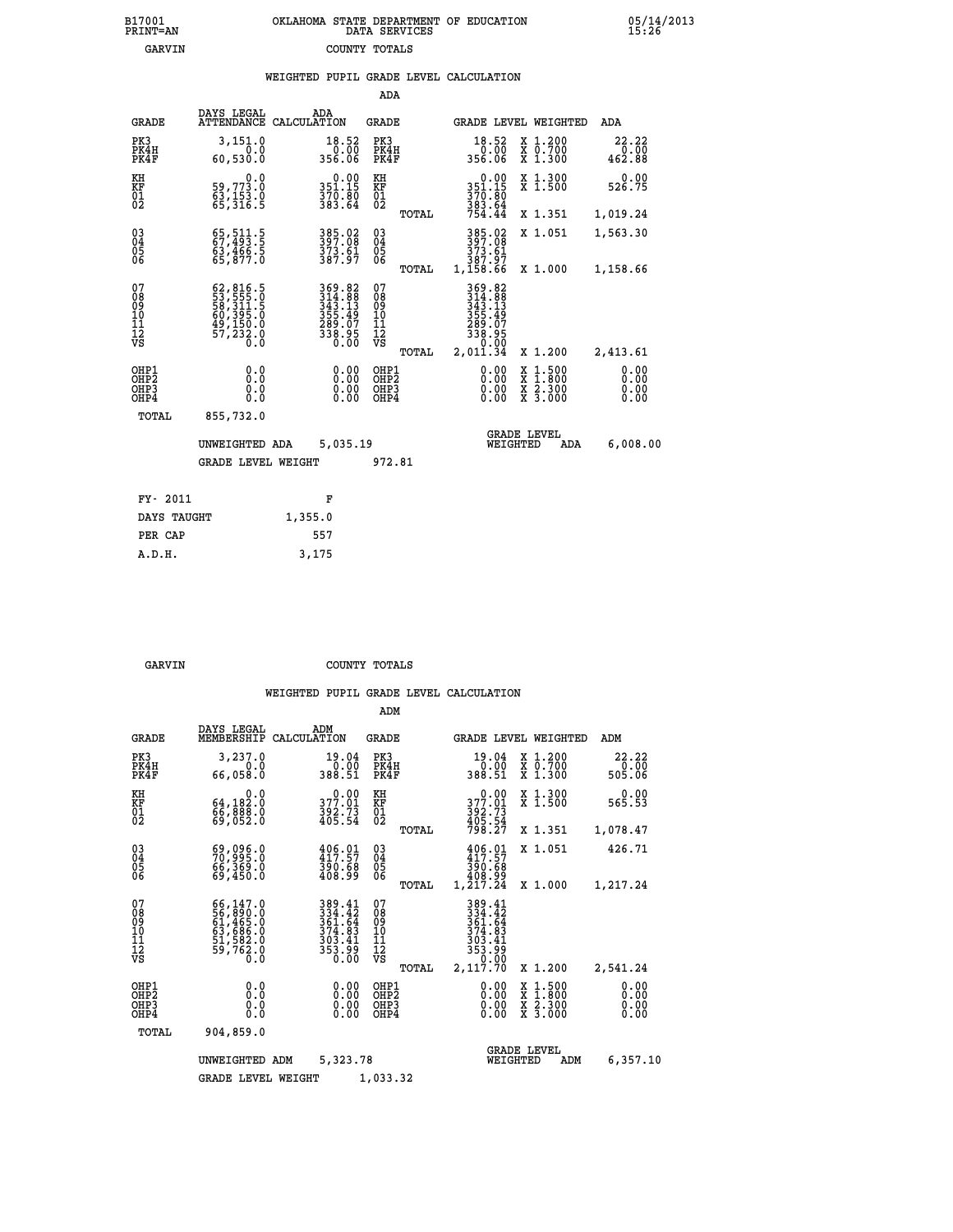| B17001<br><b>PRINT=AN</b> | OKLAHOMA<br>. STATE DEPARTMENT OF EDUCATION<br>DATA SERVICES | 05/14/2013<br>15:26 |
|---------------------------|--------------------------------------------------------------|---------------------|
| 26<br>GRADY               | C037<br>FRIEND                                               |                     |

|  |  | WEIGHTED PUPIL GRADE LEVEL CALCULATION |
|--|--|----------------------------------------|
|  |  |                                        |

|                                                                  |                                                                     |                                                                                                        | ADA                                        |                                                                                                        |                              |
|------------------------------------------------------------------|---------------------------------------------------------------------|--------------------------------------------------------------------------------------------------------|--------------------------------------------|--------------------------------------------------------------------------------------------------------|------------------------------|
| <b>GRADE</b>                                                     | DAYS LEGAL                                                          | ADA<br>ATTENDANCE CALCULATION                                                                          | <b>GRADE</b>                               | <b>GRADE LEVEL WEIGHTED</b>                                                                            | ADA                          |
| PK3<br>PK4H<br>PK4F                                              | 136.0<br>0.0<br>3,356.5                                             | 0.78<br>$\begin{smallmatrix} 0.00 \ 19.18 \end{smallmatrix}$                                           | PK3<br>PK4H<br>PK4F                        | $\begin{smallmatrix} 0.78 \\ 0.00 \\ 19.18 \end{smallmatrix}$<br>X 1.200<br>X 0.700<br>X 1.300         | 0.94<br>0.00<br>24.93        |
| KH<br>KF<br>01<br>02                                             | 0.0<br>3,642.5<br>2,977.0<br>4,257.5                                | $20.00$<br>20.81<br>$\frac{17.01}{24.33}$                                                              | KH<br>KF<br>01<br>02                       | X 1.300<br>X 1.500<br>$\begin{smallmatrix} 0.00\\ 20.81\\ 17.01\\ 24.33\\ 41.34 \end{smallmatrix}$     | 0.00<br>31.22                |
|                                                                  |                                                                     |                                                                                                        | TOTAL                                      | X 1.351                                                                                                | 55.85                        |
| $^{03}_{04}$<br>Ŏ5<br>06                                         | $3,349.5$<br>$3,347.0$<br>$3,315.5$<br>$2,653.0$                    | $\begin{smallmatrix} 17.99 \\ 19.13 \\ 18.95 \\ 15.16 \end{smallmatrix}$                               | $\substack{03 \\ 04}$<br>Ŏ5<br>06<br>TOTAL | $17.99$<br>$19.13$<br>$18.95$<br>$15.16$<br>$15.16$<br>$53.24$<br>X 1.051<br>X 1.000                   | 18.91<br>53.24               |
| 07<br>08901112<br>1112<br>VS                                     | $1,913.0$<br>$2,925.5$<br>$0.0$<br>$0.0$<br>$0.0$<br>$0.0$<br>$0.0$ | $10.93\n16.72\n0.00\n0.00\n0.00$<br>$\begin{smallmatrix} 0.00 & 0.00 \\ 0.00 & 0.00 \end{smallmatrix}$ | 07<br>08<br>09<br>11<br>11<br>12<br>VS     | $10.93$<br>$16.72$<br>$0.00$<br>$0.00$<br>0.00<br>$\begin{array}{c} 0.00 \\ 0.00 \\ 27.65 \end{array}$ |                              |
|                                                                  |                                                                     |                                                                                                        | TOTAL                                      | X 1.200                                                                                                | 33.18                        |
| OHP1<br>OH <sub>P2</sub><br>OH <sub>P3</sub><br>OH <sub>P4</sub> | 0.0<br>0.0<br>0.0                                                   | $\begin{smallmatrix} 0.00 \ 0.00 \ 0.00 \ 0.00 \end{smallmatrix}$                                      | OHP1<br>OHP <sub>2</sub><br>OHP3<br>OHP4   | 0.00<br>X 1:500<br>X 1:800<br>X 2:300<br>X 3:000<br>0.00<br>0.00                                       | 0.00<br>0.00<br>0.00<br>0.00 |
|                                                                  | TOTAL<br>31,672.0                                                   |                                                                                                        |                                            |                                                                                                        |                              |
|                                                                  | UNWEIGHTED ADA                                                      | 180.99                                                                                                 |                                            | GRADE LEVEL<br>WEIGHTED<br>ADA                                                                         | 218.27                       |
|                                                                  | <b>GRADE LEVEL WEIGHT</b>                                           |                                                                                                        | 37.28                                      |                                                                                                        |                              |
|                                                                  | FY- 2011                                                            | F                                                                                                      |                                            |                                                                                                        |                              |
|                                                                  | DAYS TAUGHT                                                         | 175.0                                                                                                  |                                            |                                                                                                        |                              |
|                                                                  | PER CAP                                                             | 70                                                                                                     |                                            |                                                                                                        |                              |

| 26 GRADY | C037 FRIEND |
|----------|-------------|

| <b>GRADE</b>                                       | DAYS LEGAL<br>MEMBERSHIP                                         | ADM<br>CALCULATION                                                                                    | <b>GRADE</b>                                       |       |                                                                                                 | GRADE LEVEL WEIGHTED                     | ADM                    |  |
|----------------------------------------------------|------------------------------------------------------------------|-------------------------------------------------------------------------------------------------------|----------------------------------------------------|-------|-------------------------------------------------------------------------------------------------|------------------------------------------|------------------------|--|
| PK3<br>PK4H<br>PK4F                                | 175.0<br>3,497.0                                                 | $\begin{smallmatrix} 1.00\\ 0.00\\ 19.98 \end{smallmatrix}$                                           | PK3<br>PK4H<br>PK4F                                |       | $\begin{smallmatrix} 1.00\\ 0.00\\ 19.98 \end{smallmatrix}$                                     | X 1.200<br>X 0.700<br>X 1.300            | 1.20<br>0.00≨<br>25.97 |  |
| KH<br>KF<br>01<br>02                               | 0.0<br>3,824:0<br>3,077:0<br>4,480:0                             | $\begin{smallmatrix} 0.00\\ 21.85\\ 17.58\\ 25.60 \end{smallmatrix}$                                  | KH<br>KF<br>01<br>02                               |       | $\begin{smallmatrix} 0.00\\ 21.85\\ 17.58\\ 25.60\\ 43.18 \end{smallmatrix}$                    | X 1.300<br>X 1.500                       | 0.00<br>32.78          |  |
|                                                    |                                                                  |                                                                                                       |                                                    | TOTAL |                                                                                                 | X 1.351                                  | 58.34                  |  |
| $\begin{matrix} 03 \\ 04 \\ 05 \\ 06 \end{matrix}$ | $3, 267.0$<br>$3, 461.0$<br>$3, 447.0$<br>$2, 746.0$             | $18.67$<br>$19.78$<br>$19.70$<br>$15.69$                                                              | $\begin{matrix} 03 \\ 04 \\ 05 \\ 06 \end{matrix}$ |       | $18.78$<br>$19.78$<br>$19.70$<br>$15.69$<br>$55.17$                                             | X 1.051                                  | 19.62                  |  |
|                                                    |                                                                  |                                                                                                       |                                                    | TOTAL |                                                                                                 | X 1.000                                  | 55.17                  |  |
| 07<br>089<br>090<br>1112<br>VS                     |                                                                  | $\begin{smallmatrix} 11.61\ 17.27\ 0.00\ 0.00\ 0.00\ 0.00\ 0.00\ 0.00\ 0.00\ 0.00\ \end{smallmatrix}$ | 07<br>08901112<br>1112<br>VS                       | TOTAL | $\begin{smallmatrix} 11.61\\17.27\\0.00\\0.00\\0.00\\0.00\\0.00\\0.00\\28.88 \end{smallmatrix}$ | X 1.200                                  | 34.66                  |  |
| OHP1<br>OHP2<br>OHP3<br>OHP4                       | 0.0<br>$\begin{smallmatrix} 0.0 & 0 \ 0.0 & 0 \end{smallmatrix}$ |                                                                                                       | OHP1<br>OHP2<br>OHP3<br>OHP4                       |       |                                                                                                 | X 1:500<br>X 1:800<br>X 2:300<br>X 3:000 | 0.00<br>0.00<br>0.00   |  |
| TOTAL                                              | 33,029.0                                                         |                                                                                                       |                                                    |       |                                                                                                 |                                          |                        |  |
|                                                    | UNWEIGHTED                                                       | 188.73<br>ADM                                                                                         |                                                    |       | WEIGHTED                                                                                        | <b>GRADE LEVEL</b><br>ADM                | 227.74                 |  |
|                                                    | <b>GRADE LEVEL WEIGHT</b>                                        |                                                                                                       | 39.01                                              |       |                                                                                                 |                                          |                        |  |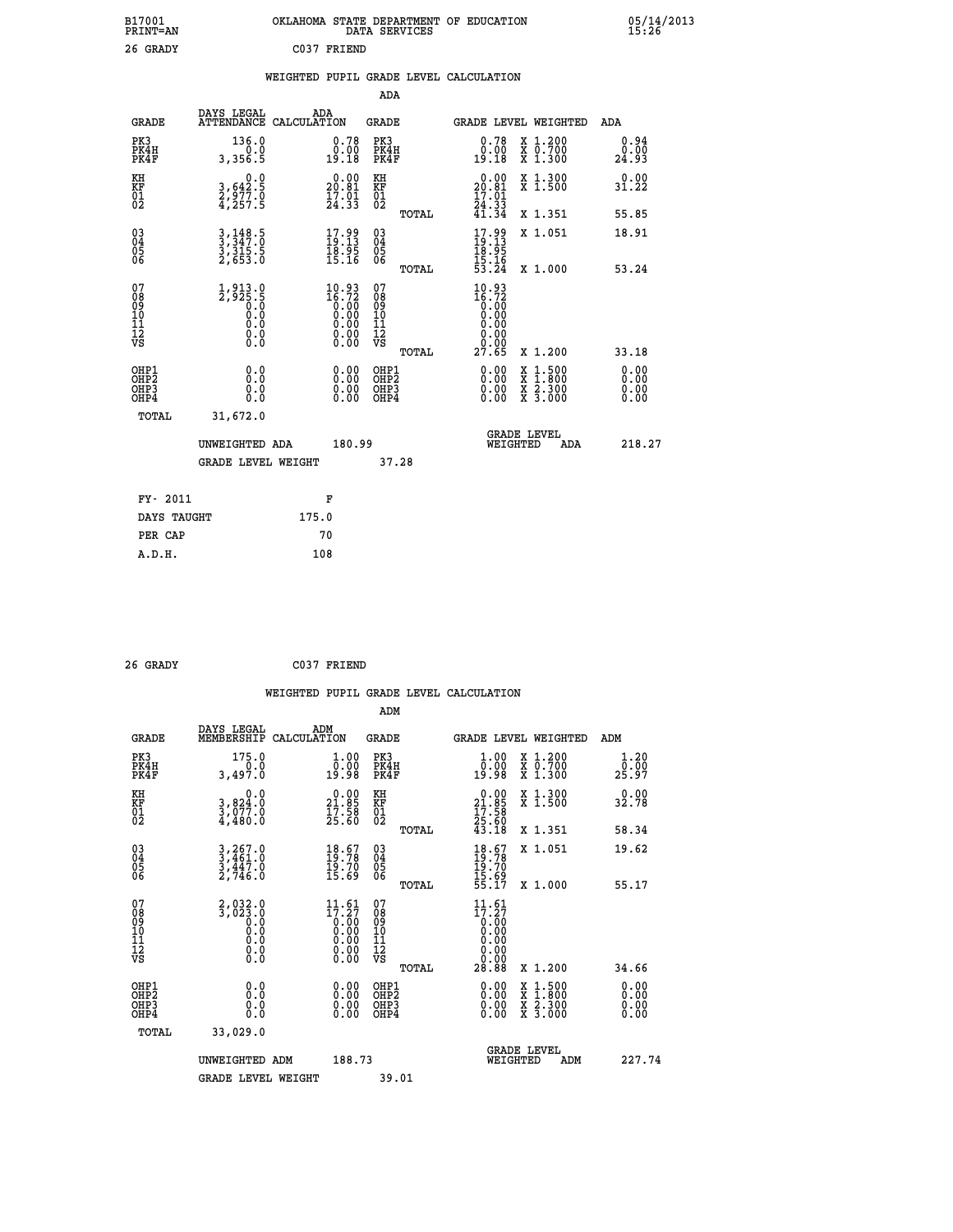| B17001<br>PRINT=AN                       |                                                                                                    | OKLAHOMA STATE DEPARTMENT OF EDUCATION                                   | DATA SERVICES                                               |                                                             |                                                                                                                                           | $05/14/2013$<br>15:26 |
|------------------------------------------|----------------------------------------------------------------------------------------------------|--------------------------------------------------------------------------|-------------------------------------------------------------|-------------------------------------------------------------|-------------------------------------------------------------------------------------------------------------------------------------------|-----------------------|
| 26 GRADY                                 |                                                                                                    | C096 MIDDLEBERG                                                          |                                                             |                                                             |                                                                                                                                           |                       |
|                                          |                                                                                                    | WEIGHTED PUPIL GRADE LEVEL CALCULATION                                   |                                                             |                                                             |                                                                                                                                           |                       |
|                                          |                                                                                                    |                                                                          | ADA                                                         |                                                             |                                                                                                                                           |                       |
| <b>GRADE</b>                             | DAYS LEGAL<br>ATTENDANCE CALCULATION                                                               | ADA                                                                      | GRADE                                                       |                                                             | GRADE LEVEL WEIGHTED                                                                                                                      | ADA                   |
| PK3<br>PK4H<br>PK4F                      | 0.0<br>0.0<br>2,666.0                                                                              | $\begin{smallmatrix} 0.00\\ 0.00\\ 15.87 \end{smallmatrix}$              | PK3<br>PK4H<br>PK4F                                         | $\begin{smallmatrix} 0.00\\ 0.00\\ 15.87 \end{smallmatrix}$ | X 1.200<br>X 0.700<br>X 1.300                                                                                                             | 0.00<br>0.00<br>20.63 |
| KH<br>ΚF                                 | $4,457.0$<br>$3,698.0$<br>$3,997.5$                                                                | $\begin{smallmatrix} 0.00\\ 26.53\\ 16.06\\ 23.79 \end{smallmatrix}$     | KH                                                          |                                                             | X 1.300<br>X 1.500                                                                                                                        | 0.00<br>39.80         |
| $\begin{matrix} 01 \ 02 \end{matrix}$    |                                                                                                    |                                                                          | KF<br>01<br>02<br>TOTAL                                     | $0.00$<br>$26.53$<br>$16.06$<br>$23.79$<br>$39.85$          | X 1.351                                                                                                                                   | 53.84                 |
|                                          |                                                                                                    |                                                                          |                                                             | $\frac{17.96}{18.10}$                                       | X 1.051                                                                                                                                   | 18.88                 |
| 03<br>04<br>05<br>06                     | $3,018.0$<br>$3,041.0$<br>$2,084.5$<br>$3,346.5$                                                   | $\begin{smallmatrix} 17.96 \\ 18.10 \\ 12.41 \\ 19.92 \end{smallmatrix}$ | $\begin{matrix} 03 \\ 04 \\ 05 \\ 06 \end{matrix}$<br>TOTAL | $\frac{15.92}{50.43}$                                       | X 1.000                                                                                                                                   | 50.43                 |
| 07<br>08<br>09<br>11<br>11<br>12<br>VS   | 3, 289. 5<br>3, 300. 5<br>0. 0<br>0. 0<br>$\begin{smallmatrix} 0.16 \ 0.0 \ 0.0 \end{smallmatrix}$ | $19.58$<br>$19.65$<br>$0.00$<br>$0.00$<br>$0.00$<br>0.00                 | 07<br>ŏġ<br>09<br>10<br>11<br>12<br>VS                      | $19.58$<br>$19.65$<br>$0.00$<br>$0.00$<br>$0.00$<br>0.00    |                                                                                                                                           |                       |
|                                          |                                                                                                    |                                                                          | TOTAL                                                       | 39.23                                                       | X 1.200                                                                                                                                   | 47.08                 |
| OHP1<br>OHP <sub>2</sub><br>OHP3<br>OHP4 | 0.0<br>0.0<br>0.0                                                                                  | 0.00<br>0.00<br>0.00                                                     | OHP1<br>OHP2<br>OHP3<br>OHP4                                | 0.00<br>0.00<br>0.00                                        | $\begin{smallmatrix} \mathtt{X} & 1\cdot500\\ \mathtt{X} & 1\cdot800\\ \mathtt{X} & 2\cdot300\\ \mathtt{X} & 3\cdot000 \end{smallmatrix}$ | 0.00<br>0.00<br>0.00  |
| TOTAL                                    | 31,898.5                                                                                           |                                                                          |                                                             |                                                             |                                                                                                                                           |                       |
|                                          | UNWEIGHTED ADA                                                                                     | 189.87                                                                   |                                                             | WEIGHTED                                                    | <b>GRADE LEVEL</b><br>ADA                                                                                                                 | 230.66                |
|                                          | <b>GRADE LEVEL WEIGHT</b>                                                                          |                                                                          | 40.79                                                       |                                                             |                                                                                                                                           |                       |
|                                          |                                                                                                    |                                                                          |                                                             |                                                             |                                                                                                                                           |                       |
| FY- 2011                                 |                                                                                                    | F                                                                        |                                                             |                                                             |                                                                                                                                           |                       |
| DAYS TAUGHT<br>PER CAP                   |                                                                                                    | 168.0<br>84                                                              |                                                             |                                                             |                                                                                                                                           |                       |
| A.D.H.                                   |                                                                                                    | 111                                                                      |                                                             |                                                             |                                                                                                                                           |                       |

| 26 GRADY | C096 MIDDLEBERG |
|----------|-----------------|
|          |                 |

|                                                    |                                                     | WEIGHTED                                                                                                                                                                                                                                                                       |                                        |       | PUPIL GRADE LEVEL CALCULATION                                                |                                                                                                                     |                                                                   |
|----------------------------------------------------|-----------------------------------------------------|--------------------------------------------------------------------------------------------------------------------------------------------------------------------------------------------------------------------------------------------------------------------------------|----------------------------------------|-------|------------------------------------------------------------------------------|---------------------------------------------------------------------------------------------------------------------|-------------------------------------------------------------------|
|                                                    |                                                     |                                                                                                                                                                                                                                                                                | ADM                                    |       |                                                                              |                                                                                                                     |                                                                   |
| <b>GRADE</b>                                       | DAYS LEGAL<br>MEMBERSHIP                            | ADM<br>CALCULATION                                                                                                                                                                                                                                                             | <b>GRADE</b>                           |       |                                                                              | <b>GRADE LEVEL WEIGHTED</b>                                                                                         | ADM                                                               |
| PK3<br>PK4H<br>PK4F                                | 0.0<br>0.0<br>2,844.0                               | $\begin{smallmatrix} 0.00\\ 0.00\\ 16.93 \end{smallmatrix}$                                                                                                                                                                                                                    | PK3<br>PK4H<br>PK4F                    |       | $\begin{smallmatrix} 0.00\\ 0.00\\ 16.93 \end{smallmatrix}$                  | X 1.200<br>X 0.700<br>X 1.300                                                                                       | 0.00<br>22.01                                                     |
| KH<br>KF<br>01<br>02                               | 0.0<br>$\frac{4}{2}, \frac{694}{824}$ .0<br>4,160.0 | $\begin{smallmatrix} 0.00\\ 27.94\\ 16.81\\ 24.76 \end{smallmatrix}$                                                                                                                                                                                                           | KH<br>KF<br>$\overline{01}$            |       | $\begin{smallmatrix} 0.00\\ 27.94\\ 16.81\\ 24.76\\ 41.57 \end{smallmatrix}$ | X 1.300<br>X 1.500                                                                                                  | 0.00<br>41.91                                                     |
|                                                    |                                                     |                                                                                                                                                                                                                                                                                |                                        | TOTAL |                                                                              | X 1.351                                                                                                             | 56.16                                                             |
| $\begin{matrix} 03 \\ 04 \\ 05 \\ 06 \end{matrix}$ | $3,170.0$<br>$3,183.0$<br>$2,181.0$<br>$3,508.0$    | $\begin{smallmatrix} 18.87\ 18.95\ 12.98\ 20.88 \end{smallmatrix}$                                                                                                                                                                                                             | $03\overline{4}$<br>05<br>06           | TOTAL | $\begin{smallmatrix} 18.87\ 18.95\ 12.98\ 20.88\ 52.81\ \end{smallmatrix}$   | X 1.051<br>X 1.000                                                                                                  | 19.83<br>52.81                                                    |
| 07<br>08901112<br>1112<br>VS                       | $3, 434.0$<br>$3, 506.0$<br>ŏ.ŏ<br>Ŏ.Ō<br>$\S.$     | ${\begin{smallmatrix} 20.44\\ 20.87\\ 0.00\\ 0.00\\ 0.00\\ 0.00\\ 0.00\\ 0.00\\ 0.00\\ 0.00\\ \end{smallmatrix}}$                                                                                                                                                              | 07<br>08<br>09<br>11<br>11<br>12<br>VS | TOTAL | $20.44$<br>$20.87$<br>$0.00$<br>$0.00$<br>$0.00$<br>0.00<br>ð:00<br>41.31    | X 1.200                                                                                                             | 49.57                                                             |
| OHP1<br>OHP2<br>OH <sub>P3</sub><br>OHP4           | 0.000<br>$\S. \S$                                   | $\begin{smallmatrix} 0.00 & 0.00 & 0.00 & 0.00 & 0.00 & 0.00 & 0.00 & 0.00 & 0.00 & 0.00 & 0.00 & 0.00 & 0.00 & 0.00 & 0.00 & 0.00 & 0.00 & 0.00 & 0.00 & 0.00 & 0.00 & 0.00 & 0.00 & 0.00 & 0.00 & 0.00 & 0.00 & 0.00 & 0.00 & 0.00 & 0.00 & 0.00 & 0.00 & 0.00 & 0.00 & 0.0$ | OHP1<br>OHP2<br>OHP3<br>OHP4           |       |                                                                              | $\begin{array}{l} \mathtt{X} & 1.500 \\ \mathtt{X} & 1.800 \\ \mathtt{X} & 2.300 \\ \mathtt{X} & 3.000 \end{array}$ | $\begin{smallmatrix} 0.00 \ 0.00 \ 0.00 \ 0.00 \end{smallmatrix}$ |
| $m \wedge m \wedge r$                              | 22 ENA O                                            |                                                                                                                                                                                                                                                                                |                                        |       |                                                                              |                                                                                                                     |                                                                   |

| TOTAL | 33,504.0           |        |                                       |        |
|-------|--------------------|--------|---------------------------------------|--------|
|       | UNWEIGHTED ADM     | 199.43 | <b>GRADE LEVEL</b><br>ADM<br>WEIGHTED | 242.29 |
|       | GRADE LEVEL WEIGHT | 42.86  |                                       |        |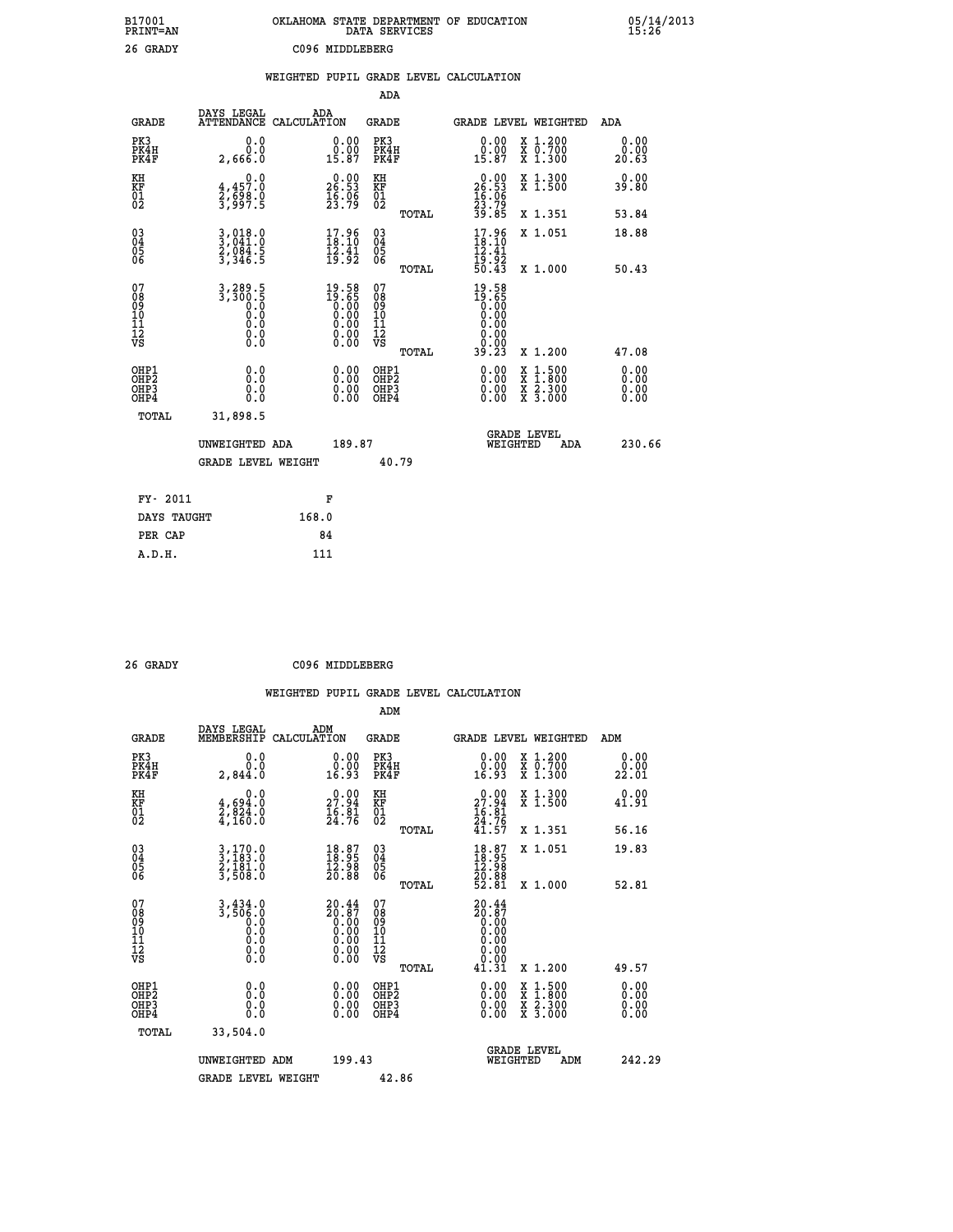| B17001<br>PRINT=AN | OKLAHOMA STATE DEPARTMENT OF EDUCATION<br>DATA SERVICES | 05/14/2013<br>15:26 |
|--------------------|---------------------------------------------------------|---------------------|
| 26 GRADY           | C131 PIONEER                                            |                     |

|  |  | WEIGHTED PUPIL GRADE LEVEL CALCULATION |
|--|--|----------------------------------------|
|  |  |                                        |

|                                                       |                                                                                                 |                                                                            | ADA                                             |                                                                                                                                                              |                              |
|-------------------------------------------------------|-------------------------------------------------------------------------------------------------|----------------------------------------------------------------------------|-------------------------------------------------|--------------------------------------------------------------------------------------------------------------------------------------------------------------|------------------------------|
| <b>GRADE</b>                                          | DAYS LEGAL                                                                                      | ADA<br>ATTENDANCE CALCULATION                                              | GRADE                                           | <b>GRADE LEVEL WEIGHTED</b>                                                                                                                                  | ADA                          |
| PK3<br>PK4H<br>PK4F                                   | 276.0<br>6,037.5                                                                                | $\begin{smallmatrix} 1.60\\[-1.2mm] 0.00\\[-1.2mm] 34.90\end{smallmatrix}$ | PK3<br>PK4H<br>PK4F                             | 1.60<br>X 1.200<br>X 0.700<br>X 1.300<br>0.00<br>34.90                                                                                                       | 1.92<br>0.00<br>45.37        |
| KH<br>KF<br>01<br>02                                  | 0.0<br>8,824:0<br>5,093:0<br>6,924:0                                                            | $\begin{smallmatrix} 0.00\\ 51.01\\ 29.44\\ 40.02 \end{smallmatrix}$       | KH<br>KF<br>01<br>02                            | X 1.300<br>X 1.500<br>$\begin{smallmatrix} 0.00\\ 51.01\\ 29.44\\ 40.02\\ 69.46 \end{smallmatrix}$                                                           | 0.00<br>76.52                |
|                                                       |                                                                                                 |                                                                            | TOTAL                                           | X 1.351                                                                                                                                                      | 93.84                        |
| 03<br>04<br>05<br>06                                  | 5, 382.0<br>6, 013.0<br>6, 172.5<br>6, 344.5                                                    | $34.76$<br>$35.68$<br>$36.67$                                              | 03<br>04<br>05<br>06                            | $\begin{array}{r} 31 \cdot 11 \\ 34 \cdot 76 \\ 35 \cdot 68 \\ 36 \cdot 67 \\ 107 \cdot 11 \end{array}$<br>X 1.051                                           | 32.70                        |
|                                                       |                                                                                                 |                                                                            | TOTAL                                           | X 1.000                                                                                                                                                      | 107.11                       |
| 07<br>08<br>09<br>11<br>11<br>12<br>VS                | $\frac{5,800.5}{3,426.0}$<br>$\begin{smallmatrix} 0.0 & 0 \ 0.0 & 0 \end{smallmatrix}$<br>$\S.$ | $33.5319.800.000.000.000.000.00$                                           | 07<br>08<br>09<br>11<br>11<br>12<br>VS<br>TOTAL | 33.53<br>19.80<br>0.00<br>0.00<br>0.00<br>0.00<br>53.33<br>X 1.200                                                                                           | 64.00                        |
| OHP1<br>OH <sub>P</sub> 2<br>OH <sub>P3</sub><br>OHP4 | 0.0<br>0.0<br>0.0                                                                               | 0.00<br>$\begin{smallmatrix} 0.00 \ 0.00 \end{smallmatrix}$                | OHP1<br>OH <sub>P</sub> 2<br>OHP3<br>OHP4       | 0.00<br>$\begin{smallmatrix} \mathtt{X} & 1 & 500 \\ \mathtt{X} & 1 & 800 \\ \mathtt{X} & 2 & 300 \\ \mathtt{X} & 3 & 000 \end{smallmatrix}$<br>0.00<br>0.00 | 0.00<br>0.00<br>0.00<br>0.00 |
| TOTAL                                                 | 60,293.0                                                                                        |                                                                            |                                                 |                                                                                                                                                              |                              |
|                                                       | UNWEIGHTED ADA                                                                                  | 348.52                                                                     |                                                 | <b>GRADE LEVEL</b><br>WEIGHTED<br>ADA                                                                                                                        | 421.46                       |
|                                                       | <b>GRADE LEVEL WEIGHT</b>                                                                       |                                                                            | 72.94                                           |                                                                                                                                                              |                              |
| FY- 2011                                              |                                                                                                 | F                                                                          |                                                 |                                                                                                                                                              |                              |
| DAYS TAUGHT                                           |                                                                                                 | 173.0                                                                      |                                                 |                                                                                                                                                              |                              |
| PER CAP                                               |                                                                                                 | 68                                                                         |                                                 |                                                                                                                                                              |                              |
| A.D.H.                                                |                                                                                                 | 148                                                                        |                                                 |                                                                                                                                                              |                              |

| 26 GRADY | C131 PIONEER |
|----------|--------------|
|          |              |

|                                                      |                                                                                                     |                                                                                                       | ADM                                          |       |                                                                                                             |                                          |                                                                                                                                                                                                                                                                                |
|------------------------------------------------------|-----------------------------------------------------------------------------------------------------|-------------------------------------------------------------------------------------------------------|----------------------------------------------|-------|-------------------------------------------------------------------------------------------------------------|------------------------------------------|--------------------------------------------------------------------------------------------------------------------------------------------------------------------------------------------------------------------------------------------------------------------------------|
| <b>GRADE</b>                                         | DAYS LEGAL<br>MEMBERSHIP                                                                            | ADM<br>CALCULATION                                                                                    | <b>GRADE</b>                                 |       |                                                                                                             | <b>GRADE LEVEL WEIGHTED</b>              | ADM                                                                                                                                                                                                                                                                            |
| PK3<br>PK4H<br>PK4F                                  | 276.0<br>6,476.0                                                                                    | $\frac{1}{0}$ : $\frac{60}{37}$ . 43                                                                  | PK3<br>PK4H<br>PK4F                          |       | $\frac{1}{0}$ : $\frac{60}{37}$ . 43                                                                        | X 1.200<br>X 0.700<br>X 1.300            | 1.92<br>0.00<br>48.66                                                                                                                                                                                                                                                          |
| KH<br>KF<br>01<br>02                                 | 0.0<br>9,387:0<br>5,309:0<br>7,205:0                                                                | $\begin{smallmatrix} 0.00\\ 54.26\\ 30.69\\ 41.65 \end{smallmatrix}$                                  | KH<br>KF<br>01<br>02                         |       | $\begin{smallmatrix} 0.00\\ 54.26\\ 30.69\\ 41.65\\ 72.34 \end{smallmatrix}$                                | X 1.300<br>X 1.500                       | $0.00$<br>81.39                                                                                                                                                                                                                                                                |
|                                                      |                                                                                                     |                                                                                                       |                                              | TOTAL |                                                                                                             | X 1.351                                  | 97.73                                                                                                                                                                                                                                                                          |
| 03<br>04<br>05<br>06                                 | 5,622.0<br>6,222.0<br>6,455.0<br>6,630.0                                                            | 32.50<br>35.97<br>37.31<br>38.32                                                                      | 03<br>04<br>05<br>06                         |       | $\begin{array}{r} 32.50 \\ 35.97 \\ 37.31 \\ 38.32 \\ 111.60 \end{array}$                                   | X 1.051                                  | 34.16                                                                                                                                                                                                                                                                          |
|                                                      |                                                                                                     |                                                                                                       |                                              | TOTAL |                                                                                                             | X 1.000                                  | 111.60                                                                                                                                                                                                                                                                         |
| 07<br>08<br>09<br>101<br>11<br>12<br>VS              | $\begin{smallmatrix} 6,058.0\\ 3,598.0\\ 0.0\\ 0.0\\ 0.0\\ 0.0\\ 0.0\\ 0.0\\ 0.0 \end{smallmatrix}$ | $\begin{smallmatrix} 35.02\ 20.80\ 0.00\ 0.00\ 0.00\ 0.00\ 0.00\ 0.00\ 0.00\ 0.00\ \end{smallmatrix}$ | 07<br>08<br>09<br>01<br>11<br>11<br>12<br>VS |       | $\begin{array}{@{}ll} 35.02 \\ 20.80 \\ 0.00 \\ 0.00 \\ 0.00 \\ 0.00 \\ 0.00 \\ 0.00 \\ \hline \end{array}$ |                                          |                                                                                                                                                                                                                                                                                |
|                                                      |                                                                                                     |                                                                                                       |                                              | TOTAL | 55.82                                                                                                       | X 1.200                                  | 66.98                                                                                                                                                                                                                                                                          |
| OHP1<br>OHP2<br>OH <sub>P3</sub><br>OH <sub>P4</sub> | $\begin{smallmatrix} 0.0 \ 0.0 \ 0.0 \end{smallmatrix}$                                             |                                                                                                       | OHP1<br>OHP2<br>OHP <sub>3</sub>             |       |                                                                                                             | X 1:500<br>X 1:800<br>X 2:300<br>X 3:000 | $\begin{smallmatrix} 0.00 & 0.00 & 0.00 & 0.00 & 0.00 & 0.00 & 0.00 & 0.00 & 0.00 & 0.00 & 0.00 & 0.00 & 0.00 & 0.00 & 0.00 & 0.00 & 0.00 & 0.00 & 0.00 & 0.00 & 0.00 & 0.00 & 0.00 & 0.00 & 0.00 & 0.00 & 0.00 & 0.00 & 0.00 & 0.00 & 0.00 & 0.00 & 0.00 & 0.00 & 0.00 & 0.0$ |
| TOTAL                                                | 63,238.0                                                                                            |                                                                                                       |                                              |       |                                                                                                             |                                          |                                                                                                                                                                                                                                                                                |
|                                                      | UNWEIGHTED                                                                                          | 365.55<br>ADM                                                                                         |                                              |       |                                                                                                             | GRADE LEVEL<br>WEIGHTED<br>ADM           | 442.44                                                                                                                                                                                                                                                                         |
|                                                      | <b>GRADE LEVEL WEIGHT</b>                                                                           |                                                                                                       | 76.89                                        |       |                                                                                                             |                                          |                                                                                                                                                                                                                                                                                |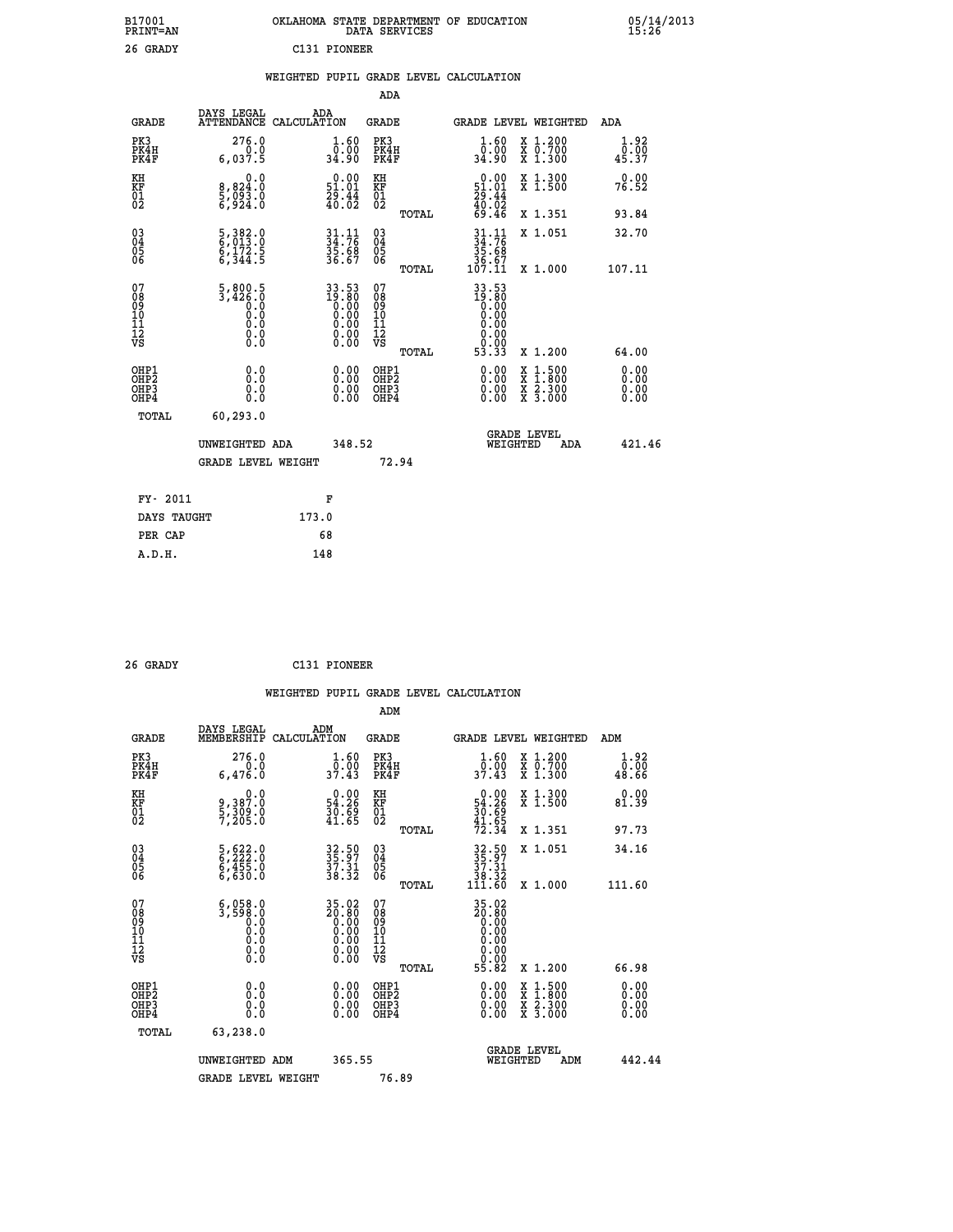| OKLAHOMA STATE DEPARTMENT OF EDUCATION<br>DATA SERVICES |  |
|---------------------------------------------------------|--|
| T001 CHTCKASHA                                          |  |

|  |  | WEIGHTED PUPIL GRADE LEVEL CALCULATION |
|--|--|----------------------------------------|
|  |  |                                        |

|                                                                    |                                              |                                                                              | ADA                                       |       |                                                                                     |                                                                     |                                             |
|--------------------------------------------------------------------|----------------------------------------------|------------------------------------------------------------------------------|-------------------------------------------|-------|-------------------------------------------------------------------------------------|---------------------------------------------------------------------|---------------------------------------------|
| <b>GRADE</b>                                                       | DAYS LEGAL                                   | ADA<br>ATTENDANCE CALCULATION                                                | <b>GRADE</b>                              |       |                                                                                     | GRADE LEVEL WEIGHTED                                                | <b>ADA</b>                                  |
| PK3<br>PK4H<br>PK4F                                                | 685.0<br>2,840.0<br>25,420.0                 | $3.98$<br>$16.51$<br>$147.79$                                                | PK3<br>PK4H<br>PK4F                       |       | $3.98$<br>$16.51$<br>$147.79$                                                       | X 1.200<br>X 0.700<br>X 1.300                                       | 4.78<br>11.56<br>$1\bar{9}\bar{2}.1\bar{3}$ |
| KH<br>KF<br>01<br>02                                               | 0.0<br>30,966:0<br>29,048:0<br>28,196:0      | 0.00<br>$\frac{180.03}{168.88}\ \frac{163.93}{163.93}$                       | KH<br>KF<br>01<br>02                      |       | 0.00<br>180:03<br>168:88<br>163:93<br>332:81                                        | X 1.300<br>X 1.500                                                  | 0.00<br>270.05                              |
|                                                                    |                                              |                                                                              |                                           | TOTAL |                                                                                     | X 1.351                                                             | 449.63                                      |
| $\begin{smallmatrix} 03 \\[-4pt] 04 \end{smallmatrix}$<br>05<br>06 | 30,096.0<br>26,904.5<br>28,087.0<br>25,423.0 | 174.98<br>156.42<br>$\frac{163}{147.81}$                                     | $\substack{03 \\ 04}$<br>05               |       | 174.98<br>156.42<br>$\frac{163}{147}$ $\frac{36}{147}$<br>$\frac{81}{467}$          | X 1.051                                                             | 183.90                                      |
|                                                                    |                                              |                                                                              |                                           | TOTAL |                                                                                     | X 1.000                                                             | 467.53                                      |
| 07<br>08<br>09<br>11<br>11<br>12<br>VS                             |                                              | 153.08<br>$137.57$<br>$169.38$<br>$174.11$<br>$158.28$<br>$137.99$<br>$0.00$ | 07<br>08<br>09<br>11<br>11<br>12<br>VS    |       | 153.08<br>137.57<br>169.38<br>174.11<br>158.28<br>157.99<br>$\frac{100000}{930.41}$ |                                                                     |                                             |
|                                                                    |                                              |                                                                              |                                           | TOTAL |                                                                                     | X 1.200                                                             | 1,116.49                                    |
| OHP1<br>OHP <sub>2</sub><br>OHP3<br>OHP4                           | 3,603.5<br>0.0<br>0.0                        | 20.95<br>$\begin{smallmatrix} 0.00 \ 0.00 \end{smallmatrix}$                 | OHP1<br>OH <sub>P</sub> 2<br>OHP3<br>OHP4 |       | $20.95$<br>$0.00$<br>0.00<br>0.00                                                   | $1:500$<br>$1:800$<br>X<br>X<br>$\frac{x}{x}$ $\frac{2.300}{3.000}$ | 31.43<br>0.00<br>0.00<br>0.00               |
| TOTAL                                                              | 391,299.5                                    |                                                                              |                                           |       |                                                                                     |                                                                     |                                             |
|                                                                    | UNWEIGHTED ADA                               | 2,274.99                                                                     |                                           |       | WEIGHTED                                                                            | <b>GRADE LEVEL</b><br>ADA                                           | 2,727.50                                    |
|                                                                    | <b>GRADE LEVEL WEIGHT</b>                    |                                                                              | 452.51                                    |       |                                                                                     |                                                                     |                                             |
| FY- 2011                                                           |                                              | F                                                                            |                                           |       |                                                                                     |                                                                     |                                             |
| DAYS TAUGHT                                                        |                                              | 172.0                                                                        |                                           |       |                                                                                     |                                                                     |                                             |
|                                                                    |                                              |                                                                              |                                           |       |                                                                                     |                                                                     |                                             |
| PER CAP                                                            |                                              | 33                                                                           |                                           |       |                                                                                     |                                                                     |                                             |

| 26 GRADY | I001 CHICKASHA |
|----------|----------------|

 **A.D.H. 1,066**

 **B17001<br>PRINT=AN 26 GRADY** 

|                                                                  |                                                                                   |                                                                           | ADM                                                   |                                                                             |                                          |                               |
|------------------------------------------------------------------|-----------------------------------------------------------------------------------|---------------------------------------------------------------------------|-------------------------------------------------------|-----------------------------------------------------------------------------|------------------------------------------|-------------------------------|
| <b>GRADE</b>                                                     | DAYS LEGAL<br>MEMBERSHIP                                                          | ADM<br>CALCULATION                                                        | <b>GRADE</b>                                          | <b>GRADE LEVEL WEIGHTED</b>                                                 |                                          | ADM                           |
| PK3<br>PK4H<br>PK4F                                              | 748.0<br>2,880.0<br>27,994.0                                                      | $16.35$<br>$16.74$<br>162.76                                              | PK3<br>PK4H<br>PK4F                                   | $16.35$<br>16.74<br>162.76                                                  | X 1.200<br>X 0.700<br>X 1.300            | $5.22$<br>11.72<br>211.59     |
| KH<br>KF<br>01<br>02                                             | 0.0<br>33,418.0<br>31,225.0<br>30,224.0                                           | $\begin{smallmatrix} &0.00\\194.29\\181.54\\175.72\end{smallmatrix}$      | KH<br>KF<br>01<br>02                                  | 0.00<br>194:29<br>181:54<br>175:72<br>357:26                                | X 1.300<br>X 1.500                       | 0.00<br>291.44                |
|                                                                  |                                                                                   |                                                                           | TOTAL                                                 |                                                                             | X 1.351                                  | 482.66                        |
| 03<br>04<br>05<br>06                                             | $\begin{smallmatrix} 31.785.0\\ 28.494.0\\ 29.602.0\\ 27.002.0 \end{smallmatrix}$ | $\begin{smallmatrix} 184.80\\ 165.66\\ 172.10\\ 156.99 \end{smallmatrix}$ | $\begin{matrix} 03 \\ 04 \\ 05 \\ 06 \end{matrix}$    | 184.80<br>165.66<br>172.10<br>156.99                                        | X 1.051                                  | 194.22                        |
|                                                                  |                                                                                   |                                                                           | TOTAL                                                 | 494.75                                                                      | X 1.000                                  | 494.75                        |
| 07<br>08901112<br>1112<br>VS                                     | 28,178.0<br>25,965.0<br>32,422.0<br>33,036.0<br>30,080.0<br>26,343.0<br>0.0       | 163.83<br>150.96<br>188.50<br>192.07<br>174.88<br>153.16<br>0.00          | 07<br>08<br>09<br>01<br>11<br>11<br>12<br>VS<br>TOTAL | 163.83<br>150.96<br>188.50<br>192.07<br>$\frac{174.88}{153.16}$<br>1,023.40 | X 1.200                                  | 1,228.08                      |
| OHP1<br>OH <sub>P</sub> <sub>2</sub><br>OHP3<br>OH <sub>P4</sub> | 4,209.0<br>0.0<br>0.000                                                           | $24.47$ $0.00$<br>0.00<br>0.00                                            | OHP1<br>OHP2<br>OHP3<br>OHP4                          | $^{24.47}_{0.00}$<br>0.00<br>0.00                                           | X 1:500<br>X 1:800<br>X 2:300<br>X 3:000 | 36.71<br>0.00<br>0.00<br>0.00 |
| TOTAL                                                            | 423,605.0                                                                         |                                                                           |                                                       |                                                                             |                                          |                               |
|                                                                  | UNWEIGHTED                                                                        | 2,462.82<br>ADM                                                           |                                                       | <b>GRADE LEVEL</b><br>WEIGHTED                                              | ADM                                      | 2,956.39                      |
|                                                                  | <b>GRADE LEVEL WEIGHT</b>                                                         |                                                                           | 493.57                                                |                                                                             |                                          |                               |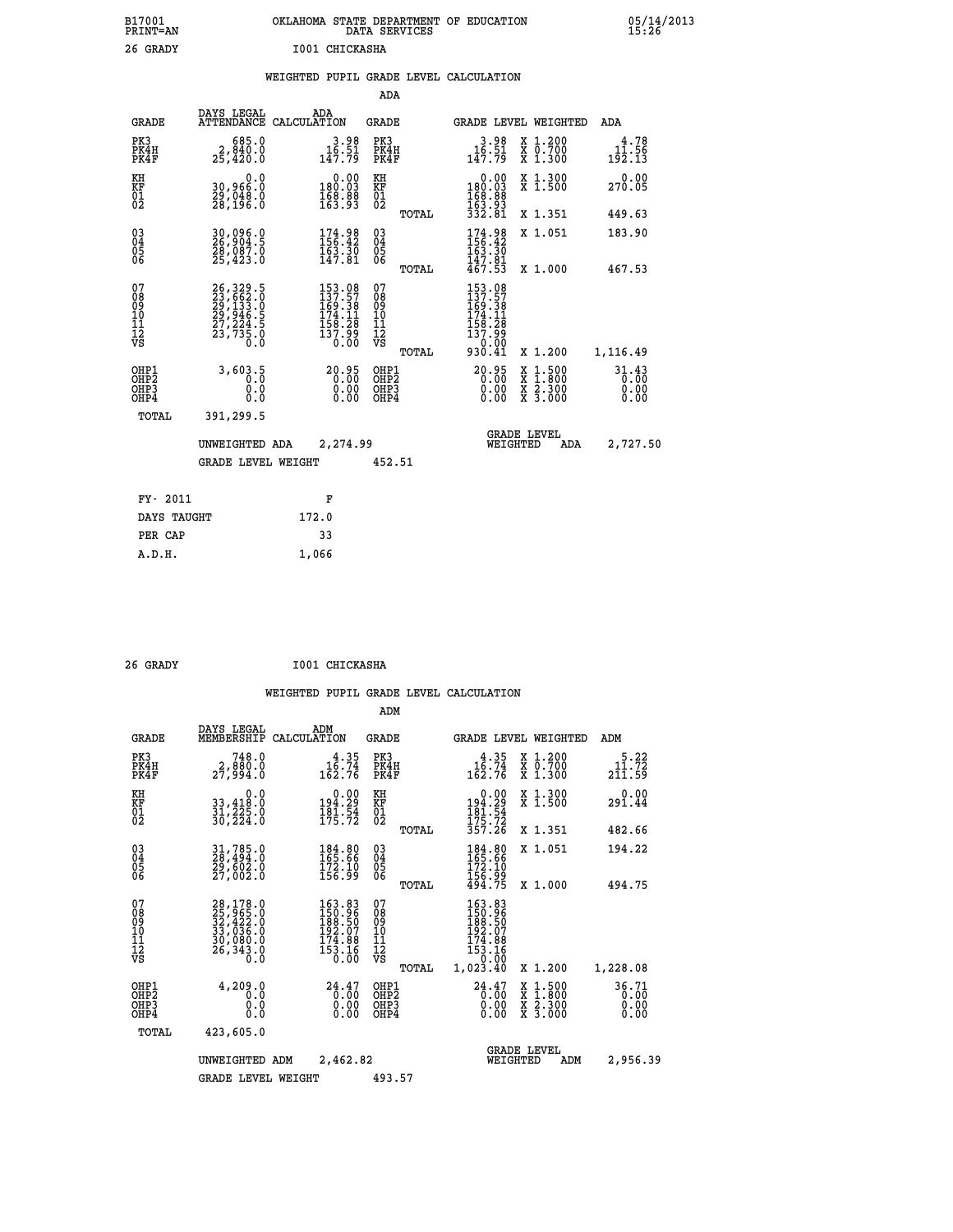| B17001<br>PRINT=AN                                 |                                                                               | OKLAHOMA STATE DEPARTMENT OF EDUCATION<br>DATA SERVICES                                                                        |                                                          |                                                                                     |                                                                       | $05/14/2013$<br>15:26        |
|----------------------------------------------------|-------------------------------------------------------------------------------|--------------------------------------------------------------------------------------------------------------------------------|----------------------------------------------------------|-------------------------------------------------------------------------------------|-----------------------------------------------------------------------|------------------------------|
| 26 GRADY                                           |                                                                               | I002 MINCO                                                                                                                     |                                                          |                                                                                     |                                                                       |                              |
|                                                    |                                                                               | WEIGHTED PUPIL GRADE LEVEL CALCULATION                                                                                         |                                                          |                                                                                     |                                                                       |                              |
|                                                    |                                                                               |                                                                                                                                | ADA                                                      |                                                                                     |                                                                       |                              |
| <b>GRADE</b>                                       | DAYS LEGAL<br>ATTENDANCE CALCULATION                                          | ADA                                                                                                                            | GRADE                                                    |                                                                                     | <b>GRADE LEVEL WEIGHTED</b>                                           | ADA                          |
| PK3<br>PK4H<br>PK4F                                | 160.0<br>5,889.0<br>0.0                                                       | $34.44$<br>$34.44$<br>$0.00$                                                                                                   | PK3<br>PK4H<br>PK4F                                      | $34.44$<br>$34.44$<br>$0.00$                                                        | X 1.200<br>X 0.700<br>X 1.300                                         | 1.13<br>24.11<br>0.00        |
| KH<br>KF<br>01<br>02                               | 0.0<br>7,386:0<br>7,136:0<br>5,808:5                                          | $\begin{smallmatrix} 0.00\\ 43.19\\ 41.73\\ 33.97 \end{smallmatrix}$                                                           | KH<br>KF<br>01<br>02                                     | $\begin{array}{c} 0.00 \\ 43.19 \\ 41.73 \end{array}$                               | X 1.300<br>X 1.500                                                    | 0.00<br>64.79                |
|                                                    |                                                                               |                                                                                                                                | TOTAL                                                    | 33:97<br>75.70                                                                      | X 1.351                                                               | 102.27                       |
| $\begin{matrix} 03 \\ 04 \\ 05 \\ 06 \end{matrix}$ | $\begin{smallmatrix} 6,538.0\\ 6,470.0\\ 5,911.5\\ 6,489.5 \end{smallmatrix}$ | 38.23<br>37.84<br>34.57<br>37.95                                                                                               | 03<br>04<br>05<br>06                                     | 38.23<br>37.84<br>34.57<br>37.95<br>110.36                                          | X 1.051                                                               | 40.18<br>110.36              |
| 07<br>08<br>09<br>10<br>11<br>12<br>VS             | 7,206.5<br>8,135.5<br>8,990.0<br>6,997.0<br>5,352.0<br>6,697.5<br>4,812.5     | $\begin{smallmatrix} 42\cdot 14\\ 47\cdot 58\\ 40\cdot 88\\ 31\cdot 30\\ 39\cdot 17\\ 28\cdot 14\\ 0\cdot 00\end{smallmatrix}$ | TOTAL<br>07<br>08<br>09<br>10<br>11<br>12<br>VS<br>TOTAL | $42.14$<br>$47.58$<br>$40.88$<br>$\frac{31.30}{39.17}$<br>$28.14$<br>0:00<br>229.21 | X 1.000<br>X 1.200                                                    | 275.05                       |
| OHP1<br>OHP2<br>OHP3<br>OHP4<br>TOTAL              | 0.0<br>Ŏ.Ō<br>0.0<br>0.0<br>90,982.5                                          | 0.00<br>0.00<br>0.00                                                                                                           | OHP1<br>OHP <sub>2</sub><br>OHP3<br>OHP4                 | 0.00<br>0.00<br>0.00                                                                | X 1:500<br>X 1:800<br>$\frac{x}{x}$ $\frac{2 \cdot 300}{3 \cdot 000}$ | 0.00<br>0.00<br>0.00<br>0.00 |
|                                                    | UNWEIGHTED ADA<br><b>GRADE LEVEL WEIGHT</b>                                   | 532.07                                                                                                                         | 85.82                                                    | WEIGHTED                                                                            | <b>GRADE LEVEL</b><br>ADA                                             | 617.89                       |
| FY- 2011<br>DAYS TAUGHT                            |                                                                               | F<br>171.0                                                                                                                     |                                                          |                                                                                     |                                                                       |                              |
|                                                    |                                                                               |                                                                                                                                |                                                          |                                                                                     |                                                                       |                              |

| 26 GRADY |  |  | I002 MINCO |
|----------|--|--|------------|

**PER CAP** 81  **A.D.H. 273**

 **WEIGHTED PUPIL GRADE LEVEL CALCULATION ADM DAYS LEGAL ADM GRADE MEMBERSHIP CALCULATION GRADE GRADE LEVEL WEIGHTED ADM PK3 160.0 0.94 PK3 0.94 X 1.200 1.13 PK4H 6,463.0 37.80 PK4H 37.80 X 0.700 26.46 PK4F 0.0 0.00 PK4F 0.00 X 1.300 0.00 KH 0.0 0.00 KH 0.00 X 1.300 0.00 KF 7,880.0 46.08 KF 46.08 X 1.500 69.12** 01 7,514.0 43.94 01 43.94<br>02 6,146.0 35.94 02 <sub>momen</sub> 35.94  **TOTAL 79.88 X 1.351 107.92 03 6,823.0 39.90 03 39.90 X 1.051 41.93 04 6,818.0 39.87 04 39.87 05 6,167.0 36.06 05 36.06 06 6,828.0 39.93 06 39.93 TOTAL 115.86 X 1.000 115.86**  $\begin{array}{cccc} 07 & 7/483.0 & 43.76 & 07 & 43.76 \ 08 & 8/496.0 & 49.63 & 49.63 \ 09 & 7/295.0 & 42.66 & 09 & 42.66 \ 10 & 5/548.0 & 32.44 & 10 & 32.44 \ 11 & 6/959.0 & 40.75 & 11 & 40.75 \ \hline \textrm{vs} & 5/039.0 & 29.47 & 12 & 49.47 \ \hline \textrm{vs} & 5/039.0 & 29.$  $\begin{array}{cccc} 43.76 & 07 & 43.76 & 12111 & 12111 & 12111 & 12111 & 12111 & 12111 & 12111 & 12111 & 12111 & 12111 & 12111 & 12111 & 12111 & 12111 & 1211 & 1211 & 1211 & 1211 & 1211 & 1211 & 1211 & 1211 & 1211 & 1211 & 1211 & 1211 & 1211 & 1211 & 1211 & 1211 &$  **OHP1 0.0 0.00 OHP1 0.00 X 1.500 0.00 OHP2 0.0 0.00 OHP2 0.00 X 1.800 0.00 OHP3 0.0 0.00 OHP3 0.00 X 2.300 0.00 OHP4 0.0 0.00 OHP4 0.00 X 3.000 0.00 TOTAL 95,619.0 GRADE LEVEL UNWEIGHTED ADM 559.17 WEIGHTED ADM 648.87** GRADE LEVEL WEIGHT 89.70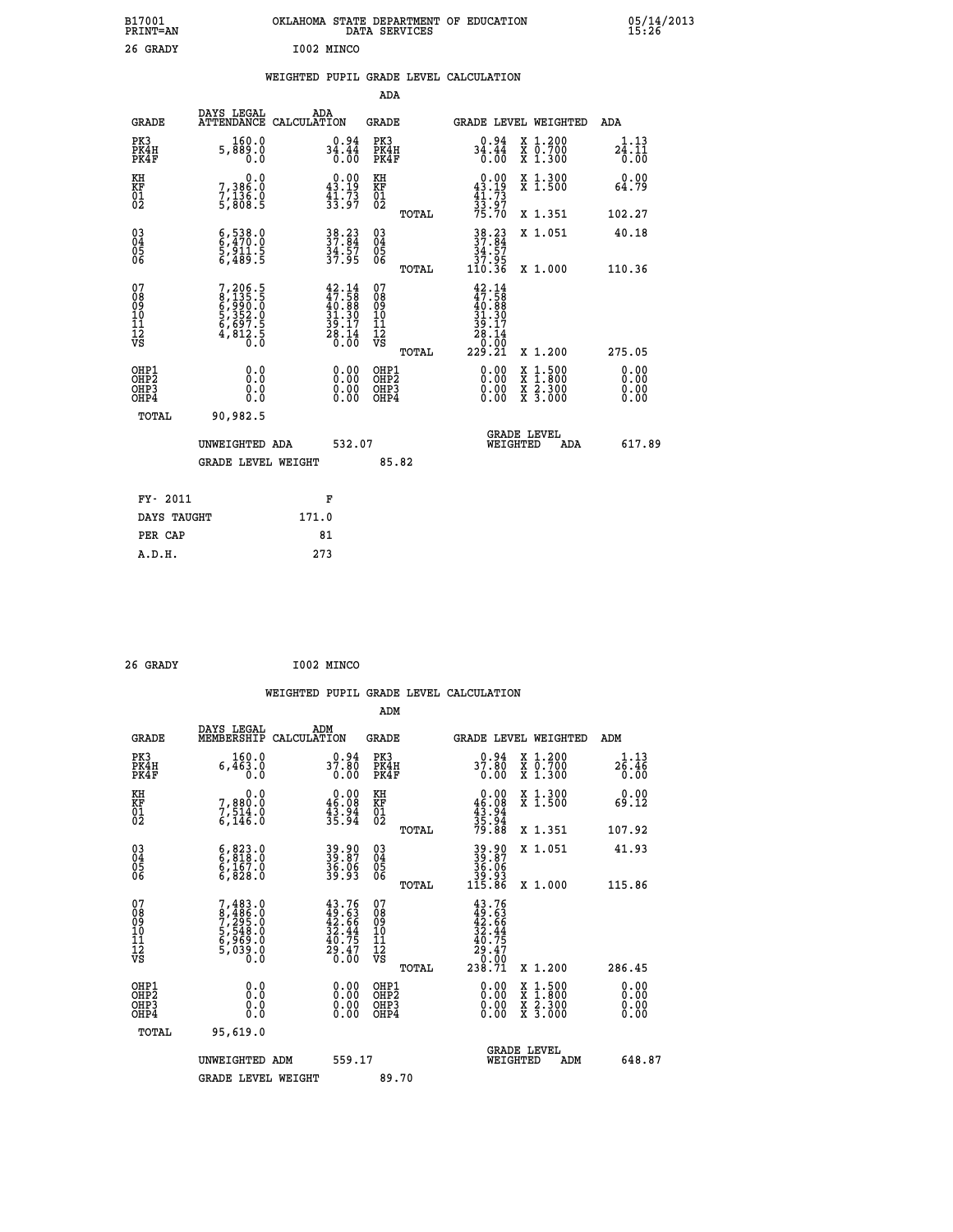| B17001<br>PRINT=AN                                                        |                                                                                                                                   |                                                                      | OKLAHOMA STATE DEPARTMENT OF EDUCATION<br>DATA SERVICES            |                                                                      |                                                                                                  | $05/14/2013$<br>15:26   |  |
|---------------------------------------------------------------------------|-----------------------------------------------------------------------------------------------------------------------------------|----------------------------------------------------------------------|--------------------------------------------------------------------|----------------------------------------------------------------------|--------------------------------------------------------------------------------------------------|-------------------------|--|
| 26 GRADY                                                                  |                                                                                                                                   | <b>I051 NINNEKAH</b>                                                 |                                                                    |                                                                      |                                                                                                  |                         |  |
|                                                                           |                                                                                                                                   |                                                                      | WEIGHTED PUPIL GRADE LEVEL CALCULATION                             |                                                                      |                                                                                                  |                         |  |
|                                                                           |                                                                                                                                   |                                                                      | ADA                                                                |                                                                      |                                                                                                  |                         |  |
| <b>GRADE</b>                                                              | DAYS LEGAL<br>ATTENDANCE CALCULATION                                                                                              | ADA                                                                  | GRADE                                                              |                                                                      | <b>GRADE LEVEL WEIGHTED</b>                                                                      | ADA                     |  |
| PK3<br>PK4H<br>PK4F                                                       | 0.0<br>0.0<br>5,564.5                                                                                                             | 0.00<br>ŏ:ŏŏ<br>31.80                                                | PK3<br>PK4H<br>PK4F                                                | 0.00<br>ŏ:ŏŏ<br>31.80                                                | X 1.200<br>X 0.700<br>X 1.300                                                                    | 0.00<br>$0.00$<br>41.34 |  |
| KH<br>ΚF<br>$\frac{01}{02}$                                               | 0.0<br>6,467.0<br>6,777.0<br>7,350.5                                                                                              | $\begin{smallmatrix} 0.00\\ 36.95\\ 38.73\\ 42.00 \end{smallmatrix}$ | KH<br>KF<br>01<br>02                                               | $36.95$<br>$36.95$<br>$38.73$<br>$42.90$                             | X 1.300<br>X 1.500                                                                               | 0.00<br>55.43           |  |
|                                                                           |                                                                                                                                   |                                                                      | <b>TOTAL</b>                                                       | 80.73                                                                | X 1.351                                                                                          | 109.07                  |  |
| 030404<br>06                                                              | $\frac{5}{6}$ , $\frac{984}{297}$ : 0<br>$7, \overline{1}\overline{9}\overline{3}\overline{1}\overline{0}\overline{0}$<br>7,632.0 | $34.19$<br>$35.98$<br>$41.10$<br>$43.61$                             | $\begin{matrix} 03 \\ 04 \\ 05 \\ 06 \end{matrix}$<br><b>TOTAL</b> | 34.19<br>35.98<br>41.10<br>43.61<br>120.69                           | X 1.051<br>X 1,000                                                                               | 35.93<br>120.69         |  |
| 07<br>08<br>09<br>11<br>11<br>12<br>VS                                    | 4,670.0<br>6,366.5<br>6,272.0<br>5,264.5<br>5,357.0<br>5,080.0<br>0.0                                                             | 26.69<br>36.38<br>35.84<br>30.08<br>30.61<br>29.03<br>0.00           | 07<br>08<br>09<br>10<br>11<br>12<br>VS<br>TOTAL                    | 26.69<br>36.38<br>35.84<br>30.08<br>30.61<br>29.03<br>0.00<br>188.63 | X 1.200                                                                                          | 226.36                  |  |
| OHP1<br>OHP <sub>2</sub><br>OH <sub>P3</sub><br>OH <sub>P4</sub><br>TOTAL | 0.0<br>Ŏ.Ŏ<br>0.0<br>0.0<br>86,275.0                                                                                              | $0.00$<br>$0.00$<br>0.00                                             | OHP1<br>OHP <sub>2</sub><br>OHP3<br>OHP4                           | 0.00<br>0.00<br>0.00                                                 | $\begin{smallmatrix} x & 1 & 500 \\ x & 1 & 800 \\ x & 2 & 300 \\ x & 3 & 000 \end{smallmatrix}$ | 0.00<br>0.00<br>0.00    |  |
|                                                                           | UNWEIGHTED ADA<br><b>GRADE LEVEL WEIGHT</b>                                                                                       | 492.99                                                               | 95.83                                                              | WEIGHTED                                                             | <b>GRADE LEVEL</b><br>ADA                                                                        | 588.82                  |  |
|                                                                           |                                                                                                                                   |                                                                      |                                                                    |                                                                      |                                                                                                  |                         |  |
| FY- 2011                                                                  |                                                                                                                                   | F                                                                    |                                                                    |                                                                      |                                                                                                  |                         |  |
| DAYS TAUGHT                                                               |                                                                                                                                   | 175.0                                                                |                                                                    |                                                                      |                                                                                                  |                         |  |

| FY- 2011    | ю     |
|-------------|-------|
| DAYS TAUGHT | 175.0 |
| PER CAP     | 64    |
| A.D.H.      | 450   |
|             |       |

| 26 GRADY | <b>I051 NINNEKAH</b> |
|----------|----------------------|
|          |                      |

 **WEIGHTED PUPIL GRADE LEVEL CALCULATION ADM DAYS LEGAL ADM GRADE MEMBERSHIP CALCULATION GRADE GRADE LEVEL WEIGHTED ADM PK3 0.0 0.00 PK3 0.00 X 1.200 0.00 PK4H 0.0 0.00 PK4H 0.00 X 0.700 0.00 PK4F 5,874.0 33.57 PK4F 33.57 X 1.300 43.64 KH 0.0 0.00 KH 0.00 X 1.300 0.00 KF 6,704.0 38.31 KF 38.31 X 1.500 57.47 KH**  $\begin{array}{cccc} 0.0 & 0.00 & \text{KH} \\ 6.704.0 & 38.31 & \text{KF} \\ 01 & 7.730.0 & 44.17 & 02 \end{array}$  $02$  7,730.0  $44.17$   $02$   $\frac{44.17}{2}$  **TOTAL 84.90 X 1.351 114.70 03 6,210.0 35.49 03 35.49 X 1.051 37.30 04 6,574.0 37.57 04 37.57 05 7,471.0 42.69 05 42.69 06 7,935.0 45.34 06 45.34 TOTAL 125.60 X 1.000 125.60**  $\begin{array}{cccc} 07 & 4\, , & 855\, . & 27\, . & 9\, 0 & 6\, , & 533\, . & 37\, . & 32\, . & 37\, . & 32\, . & 37\, . & 32\, . & 37\, . & 32\, . & 37\, . & 32\, . & 37\, . & 32\, . & 37\, . & 32\, . & 37\, . & 32\, . & 37\, . & 32\, . & 31\, . & 32\, . & 31\, . & 32\, . & 31\, . & 32\, .$  **TOTAL 195.96 X 1.200 235.15 OHP1 0.0 0.00 OHP1 0.00 X 1.500 0.00 OHP2 0.0 0.00 OHP2 0.00 X 1.800 0.00 OHP3 0.0 0.00 OHP3 0.00 X 2.300 0.00 OHP4 0.0 0.00 OHP4 0.00 X 3.000 0.00 TOTAL 89,920.0 GRADE LEVEL UNWEIGHTED ADM 513.83 WEIGHTED ADM 613.86 GRADE LEVEL WEIGHT 100.03**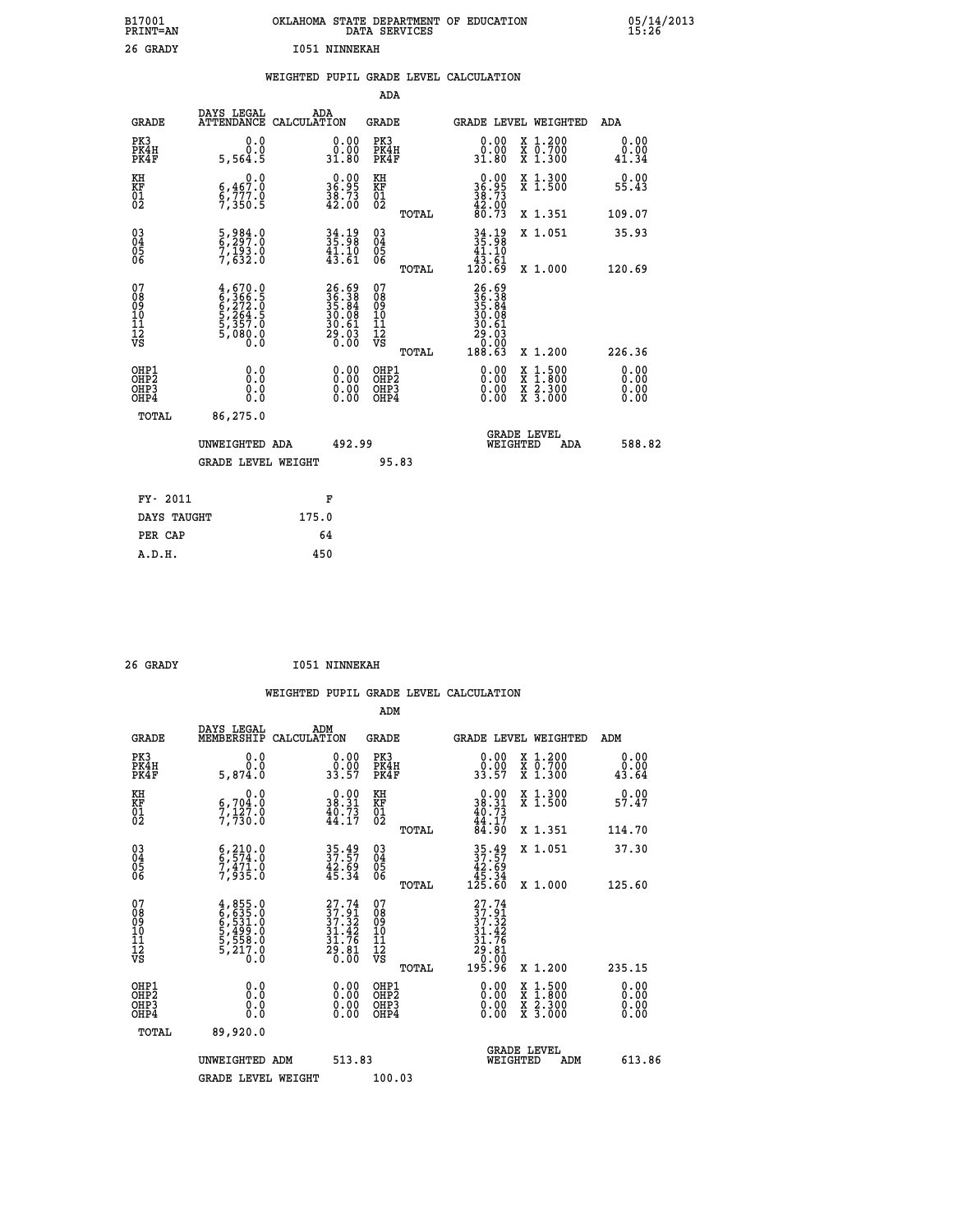| B17001<br>PRINT=AN                     |                                                                           | OKLAHOMA STATE DEPARTMENT OF EDUCATION                                   | DATA SERVICES                                      |                                                                              |                                                                                                  | $05/14/2013$<br>15:26        |
|----------------------------------------|---------------------------------------------------------------------------|--------------------------------------------------------------------------|----------------------------------------------------|------------------------------------------------------------------------------|--------------------------------------------------------------------------------------------------|------------------------------|
| 26 GRADY                               |                                                                           | I056 ALEX                                                                |                                                    |                                                                              |                                                                                                  |                              |
|                                        |                                                                           | WEIGHTED PUPIL GRADE LEVEL CALCULATION                                   |                                                    |                                                                              |                                                                                                  |                              |
|                                        |                                                                           |                                                                          | ADA                                                |                                                                              |                                                                                                  |                              |
| <b>GRADE</b>                           | DAYS LEGAL                                                                | ADA<br>ATTENDANCE CALCULATION                                            | GRADE                                              | <b>GRADE LEVEL WEIGHTED</b>                                                  |                                                                                                  | ADA                          |
| PK3<br>PK4H<br>PK4F                    | 316.0<br>0.0<br>2,520.0                                                   | 2.00<br>0.00<br>15.95                                                    | PK3<br>PK4H<br>PK4F                                | $2.00$<br>$0.00$<br>15.95                                                    | X 1.200<br>X 0.700<br>X 1.300                                                                    | 2.40<br>0.00<br>20.74        |
| KH<br>KF<br>01<br>02                   | $2,576.5$<br>$4,238.5$<br>$3,706.0$                                       | $\begin{smallmatrix} 0.00\\ 16.31\\ 26.83\\ 23.46 \end{smallmatrix}$     | KH<br>KF<br>01<br>02                               | $\begin{smallmatrix} 0.00\\ 16.31\\ 26.83\\ 23.46\\ 50.29 \end{smallmatrix}$ | X 1.300<br>X 1.500                                                                               | 0.00<br>24.47                |
|                                        |                                                                           |                                                                          | TOTAL                                              |                                                                              | X 1.351                                                                                          | 67.94                        |
| $^{03}_{04}$<br>$\frac{05}{06}$        | 3,896.5<br>3,669.0<br>2,932.5<br>3,449.0                                  | $\begin{smallmatrix} 24.66\\ 23.22\\ 18.56\\ 21.83\\ \end{smallmatrix}$  | $\begin{matrix} 03 \\ 04 \\ 05 \\ 06 \end{matrix}$ | $24.52$<br>$23.22$<br>$18.56$<br>$21.83$<br>$63.61$                          | X 1.051                                                                                          | 25.92                        |
|                                        |                                                                           |                                                                          | TOTAL                                              |                                                                              | X 1.000                                                                                          | 63.61                        |
| 07<br>08<br>09<br>10<br>11<br>12<br>VS | 3,770.5<br>2,880.5<br>5,503.5<br>5,508.5<br>3,088.5<br>2,905.0<br>3,433.0 | $23.86$<br>$18.23$<br>$34.83$<br>$19.55$<br>$19.39$<br>$21.73$<br>$0.00$ | 07<br>08<br>09<br>10<br>11<br>12<br>VS<br>TOTAL    | 23.86<br>18.23<br>34.83<br>34.55<br>19.39<br>21.73<br>0.00<br>136.59         | X 1.200                                                                                          | 163.91                       |
| OHP1<br>OHP2<br>OHP3<br>OHP4           | 0.0<br>ŏ:ŏ<br>0.0<br>0.0                                                  | 0.00<br>$\begin{smallmatrix} 0.00 \ 0.00 \end{smallmatrix}$              | OHP1<br>OHP2<br>OHP3<br>OHP4                       | 0.00<br>0.00<br>0.00                                                         | $\begin{smallmatrix} x & 1 & 500 \\ x & 1 & 800 \\ x & 2 & 300 \\ x & 3 & 000 \end{smallmatrix}$ | 0.00<br>0.00<br>0.00<br>0.00 |
| TOTAL                                  | 48,885.0                                                                  |                                                                          |                                                    |                                                                              |                                                                                                  |                              |
|                                        | UNWEIGHTED ADA                                                            | 309.41                                                                   |                                                    | <b>GRADE LEVEL</b><br>WEIGHTED                                               | ADA                                                                                              | 368.99                       |
|                                        | <b>GRADE LEVEL WEIGHT</b>                                                 |                                                                          | 59.58                                              |                                                                              |                                                                                                  |                              |
| FY- 2011                               |                                                                           | F                                                                        |                                                    |                                                                              |                                                                                                  |                              |
| DAYS TAUGHT                            |                                                                           | 158.0                                                                    |                                                    |                                                                              |                                                                                                  |                              |
| PER CAP                                |                                                                           | 95                                                                       |                                                    |                                                                              |                                                                                                  |                              |
| A.D.H.                                 |                                                                           | 159                                                                      |                                                    |                                                                              |                                                                                                  |                              |

| 26 GRADY | I056 ALEX |  |
|----------|-----------|--|
|          |           |  |

|                                          |                                                                                     |                    |                                                                                              |                                          |       | WEIGHTED PUPIL GRADE LEVEL CALCULATION                                                                                                                                                                                                                                         |                                          |                |                      |
|------------------------------------------|-------------------------------------------------------------------------------------|--------------------|----------------------------------------------------------------------------------------------|------------------------------------------|-------|--------------------------------------------------------------------------------------------------------------------------------------------------------------------------------------------------------------------------------------------------------------------------------|------------------------------------------|----------------|----------------------|
|                                          |                                                                                     |                    |                                                                                              | ADM                                      |       |                                                                                                                                                                                                                                                                                |                                          |                |                      |
| <b>GRADE</b>                             | DAYS LEGAL<br>MEMBERSHIP                                                            | ADM<br>CALCULATION |                                                                                              | GRADE                                    |       | GRADE LEVEL WEIGHTED                                                                                                                                                                                                                                                           |                                          | ADM            |                      |
| PK3<br>PK4H<br>PK4F                      | 316.0<br>0.0<br>2,679.0                                                             |                    | $\begin{smallmatrix} 2.00\\ 0.00\\ 16.96 \end{smallmatrix}$                                  | PK3<br>PK4H<br>PK4F                      |       | $\begin{smallmatrix} 2.00\\ 0.00\\ 16.96 \end{smallmatrix}$                                                                                                                                                                                                                    | X 1.200<br>X 0.700<br>X 1.300            | _0.00<br>22.05 | 2.40                 |
| KH<br>KF<br>01<br>02                     | $2,752.0$<br>$4,443.0$<br>$3,963.0$                                                 |                    | $\begin{array}{c} 0.00 \\ 17.42 \\ 28.12 \\ 25.08 \end{array}$                               | KH<br>KF<br>01<br>02                     |       | $\begin{smallmatrix} 0.00\\ 17.42\\ 28.12\\ 25.08\\ 53.20 \end{smallmatrix}$                                                                                                                                                                                                   | X 1.300<br>X 1.500                       | 26.13          | 0.00                 |
|                                          |                                                                                     |                    |                                                                                              |                                          | TOTAL |                                                                                                                                                                                                                                                                                | X 1.351                                  | 71.87          |                      |
| 03<br>04<br>05<br>06                     | $\frac{4}{3}, \frac{103}{876}.0$<br>3,081.0<br>3,605.0                              |                    | 25.97<br>24.53<br>19.50<br>22.82                                                             | 03<br>04<br>05<br>06                     |       | 25.97<br>24.53<br>19.50<br>22.82<br>66.85                                                                                                                                                                                                                                      | X 1.051                                  | 27.29          |                      |
| 07<br>08<br>09<br>101<br>112<br>VS       | $4,005.0$<br>$3,082.0$<br>$5,872.0$<br>$3,418.0$<br>$3,133.0$<br>$3,634.0$<br>$0.0$ |                    | $\begin{smallmatrix} 25.35\\ 19.51\\ 37.16\\ 21.63\\ 19.83\\ 23.00\\ 0.00 \end{smallmatrix}$ | 07<br>08<br>09<br>11<br>11<br>12<br>VS   | TOTAL | $\begin{smallmatrix} 25.35\\ 19.51\\ 37.16\\ 21.63\\ 23.83\\ 23.00\\ 0.00\\ 146.48 \end{smallmatrix}$                                                                                                                                                                          | X 1.000                                  | 66.85          |                      |
|                                          |                                                                                     |                    |                                                                                              |                                          | TOTAL |                                                                                                                                                                                                                                                                                | X 1.200                                  | 175.78         |                      |
| OHP1<br>OHP2<br>OH <sub>P3</sub><br>OHP4 | 0.0<br>0.000                                                                        |                    | $0.00$<br>$0.00$<br>0.00                                                                     | OHP1<br>OHP <sub>2</sub><br>OHP3<br>OHP4 |       | $\begin{smallmatrix} 0.00 & 0.00 & 0.00 & 0.00 & 0.00 & 0.00 & 0.00 & 0.00 & 0.00 & 0.00 & 0.00 & 0.00 & 0.00 & 0.00 & 0.00 & 0.00 & 0.00 & 0.00 & 0.00 & 0.00 & 0.00 & 0.00 & 0.00 & 0.00 & 0.00 & 0.00 & 0.00 & 0.00 & 0.00 & 0.00 & 0.00 & 0.00 & 0.00 & 0.00 & 0.00 & 0.0$ | X 1:500<br>X 1:800<br>X 2:300<br>X 3:000 |                | 0.00<br>0.00<br>0.00 |
| TOTAL                                    | 51,962.0                                                                            |                    |                                                                                              |                                          |       |                                                                                                                                                                                                                                                                                |                                          |                |                      |
|                                          | UNWEIGHTED ADM                                                                      |                    | 328.88                                                                                       |                                          |       | <b>GRADE LEVEL</b><br>WEIGHTED                                                                                                                                                                                                                                                 | ADM                                      |                | 392.37               |
|                                          | <b>GRADE LEVEL WEIGHT</b>                                                           |                    |                                                                                              | 63.49                                    |       |                                                                                                                                                                                                                                                                                |                                          |                |                      |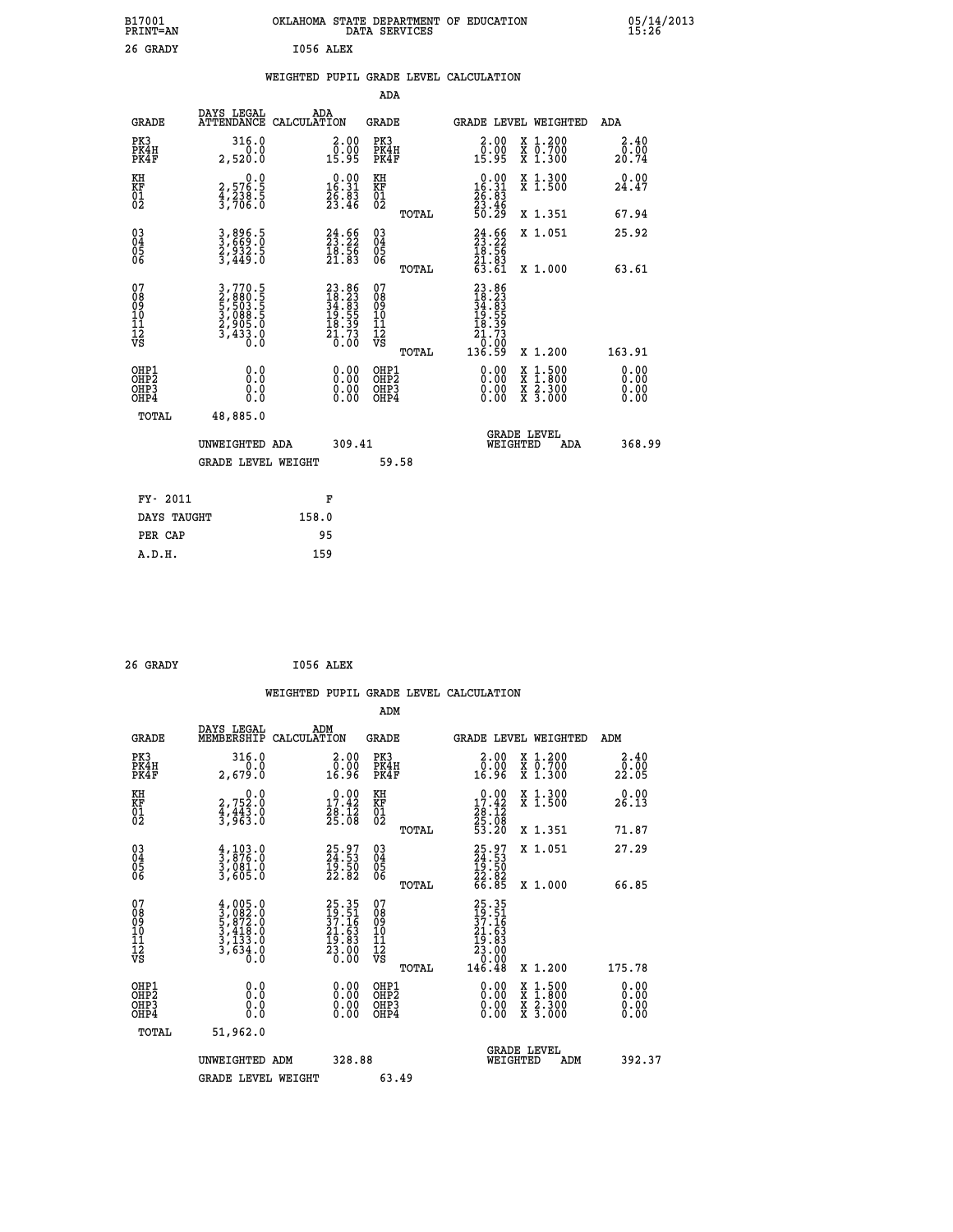|                   | OKLAHOMA STATE DEPARTMENT OF EDUCATION<br>DATA SERVICES |  |
|-------------------|---------------------------------------------------------|--|
| 1068 RUSH SPRINGS |                                                         |  |

|                                                                   |                                                                               |                                                                                                                                                      | ADA                                            |       |                                                                          |                                          |                              |
|-------------------------------------------------------------------|-------------------------------------------------------------------------------|------------------------------------------------------------------------------------------------------------------------------------------------------|------------------------------------------------|-------|--------------------------------------------------------------------------|------------------------------------------|------------------------------|
| <b>GRADE</b>                                                      | DAYS LEGAL<br>ATTENDANCE CALCULATION                                          | ADA                                                                                                                                                  | <b>GRADE</b>                                   |       |                                                                          | GRADE LEVEL WEIGHTED                     | ADA                          |
| PK3<br>PK4H<br>PK4F                                               | 171.0<br>6, 247.0                                                             | $\begin{smallmatrix} 1.00\\ 0.00\\ 36.53 \end{smallmatrix}$                                                                                          | PK3<br>PK4H<br>PK4F                            |       | 1.00<br>ŏ:ŏŏ<br>36.53                                                    | X 1.200<br>X 0.700<br>X 1.300            | 1.20<br>0.00<br>47.49        |
| KH<br><b>KF</b><br>01<br>02                                       | 0.0<br>7,438:5<br>7,642:5<br>6,253:5                                          | $0.00$<br>43.50<br>$\frac{44.69}{36.57}$                                                                                                             | KH<br>KF<br>01<br>02                           |       | $0.00$<br>43.50<br>$\frac{44}{36}$ : 59<br>81.26                         | X 1.300<br>X 1.500                       | 0.00<br>65.25                |
|                                                                   |                                                                               |                                                                                                                                                      |                                                | TOTAL |                                                                          | X 1.351                                  | 109.78                       |
| $^{03}_{04}$<br>Ŏ5<br>06                                          | $\begin{smallmatrix} 6,401.5\\ 7,551.5\\ 6,749.5\\ 6,987.5 \end{smallmatrix}$ | $37.44$<br>$44.16$<br>$39.47$<br>$40.86$                                                                                                             | $\substack{03 \\ 04}$<br>$\substack{05 \\ 06}$ |       | $37.44$<br>$44.16$<br>$39.47$<br>$40.86$<br>$124.49$                     | X 1.051                                  | 39.35                        |
|                                                                   |                                                                               |                                                                                                                                                      |                                                | TOTAL |                                                                          | X 1.000                                  | 124.49                       |
| 07<br>08901112<br>1112<br>VS                                      | 7,717.0<br>7,071.0<br>8,231.0<br>8,387.5<br>6,387.5<br>5,561.0<br>5,583.0     | $\begin{smallmatrix} 4\,5\cdot\,13\\ 4\,1\cdot\,35\\ 4\,8\cdot\,13\\ 3\,7\cdot\,35\\ 3\,2\cdot\,52\\ 3\,2\cdot\,65\\ 0\cdot\,00\\ \end{smallmatrix}$ | 07<br>08<br>09<br>11<br>11<br>12<br>VS         |       | $45.13$<br>$41.35$<br>$48.13$<br>$37.35$<br>$32.52$<br>$32.65$<br>$36.9$ |                                          |                              |
|                                                                   |                                                                               |                                                                                                                                                      |                                                | TOTAL | 237.13                                                                   | X 1.200                                  | 284.56                       |
| OHP1<br>OH <sub>P</sub> 2<br>OH <sub>P3</sub><br>OH <sub>P4</sub> | 0.0<br>0.0<br>0.0                                                             | $\begin{smallmatrix} 0.00 \ 0.00 \ 0.00 \ 0.00 \end{smallmatrix}$                                                                                    | OHP1<br>OH <sub>P</sub> 2<br>OHP3<br>OHP4      |       | 0.00<br>0.00<br>0.00                                                     | X 1:500<br>X 1:800<br>X 2:300<br>X 3:000 | 0.00<br>0.00<br>0.00<br>0.00 |
| TOTAL                                                             | 95,993.0                                                                      |                                                                                                                                                      |                                                |       |                                                                          |                                          |                              |
|                                                                   | UNWEIGHTED ADA                                                                | 561.35                                                                                                                                               |                                                |       |                                                                          | GRADE LEVEL<br>WEIGHTED<br>ADA           | 672.12                       |
|                                                                   | <b>GRADE LEVEL WEIGHT</b>                                                     |                                                                                                                                                      | 110.77                                         |       |                                                                          |                                          |                              |
| FY- 2011                                                          |                                                                               | F                                                                                                                                                    |                                                |       |                                                                          |                                          |                              |
| DAYS TAUGHT                                                       |                                                                               | 171.0                                                                                                                                                |                                                |       |                                                                          |                                          |                              |
| PER CAP                                                           |                                                                               | 84                                                                                                                                                   |                                                |       |                                                                          |                                          |                              |

| ז ב ק |  |
|-------|--|
|       |  |

 **A.D.H. 337**

 **B17001<br>PRINT=AN<br>26 GRADY** 

 **26 GRADY I068 RUSH SPRINGS**

|                                                      |                                                                                                  |                                                                          | ADM                                                 |       |                                                                                                  |                                          |              |                      |
|------------------------------------------------------|--------------------------------------------------------------------------------------------------|--------------------------------------------------------------------------|-----------------------------------------------------|-------|--------------------------------------------------------------------------------------------------|------------------------------------------|--------------|----------------------|
| <b>GRADE</b>                                         | DAYS LEGAL<br>MEMBERSHIP                                                                         | ADM<br>CALCULATION                                                       | <b>GRADE</b>                                        |       | GRADE LEVEL WEIGHTED                                                                             |                                          | ADM          |                      |
| PK3<br>PK4H<br>PK4F                                  | 171.0<br>6,743.0                                                                                 | 1.00<br>ŏ:ŏŏ<br>39:43                                                    | PK3<br>PK4H<br>PK4F                                 |       | $\begin{smallmatrix} 1.00\\ 0.00\\ 39.43 \end{smallmatrix}$                                      | X 1.200<br>X 0.700<br>X 1.300            | ة.5<br>51.26 | 1.20                 |
| KH<br>KF<br>01<br>02                                 | 0.0<br>7,852:0<br>8,080:0<br>6,592:0                                                             | $\begin{smallmatrix} 0.00\\ 45.92\\ 47.25\\ 38.55 \end{smallmatrix}$     | KH<br>KF<br>01<br>02                                |       | $\begin{smallmatrix} 0.00\\ 45.92\\ 47.25\\ 38.55\\ 85.80 \end{smallmatrix}$                     | X 1.300<br>X 1.500                       | 68.88        | 0.00                 |
|                                                      |                                                                                                  |                                                                          |                                                     | TOTAL |                                                                                                  | X 1.351                                  | 115.92       |                      |
| 03<br>04<br>05<br>06                                 | $\begin{smallmatrix} 6 & 712 & 0 \\ 7 & 936 & 0 \\ 7 & 151 & 0 \\ 7 & 399 & 0 \end{smallmatrix}$ | $39.25$<br>$46.41$<br>$41.82$<br>$43.27$                                 | $\begin{array}{c} 03 \\ 04 \\ 05 \\ 06 \end{array}$ |       | $39.25$<br>$46.41$<br>$41.82$<br>$43.27$<br>$131.50$                                             | X 1.051                                  | 41.25        |                      |
|                                                      |                                                                                                  |                                                                          |                                                     | TOTAL |                                                                                                  | X 1.000                                  | 131.50       |                      |
| 07<br>08<br>09<br>101<br>112<br>VS                   | 8,262.0<br>7,533.0<br>8,736.0<br>8,865.0<br>5,953.0<br>6,069.0<br>0.0                            | $48.32$<br>$44.05$<br>$51.09$<br>$40.15$<br>$34.81$<br>$35.49$<br>$0.00$ | 07<br>08<br>09<br>11<br>11<br>12<br>VS              |       | $48.32$<br>$44.05$<br>$51.09$<br>$51.15$<br>$40.15$<br>$34.81$<br>$35.49$<br>$35.49$<br>$253.91$ |                                          |              |                      |
|                                                      |                                                                                                  |                                                                          |                                                     | TOTAL |                                                                                                  | X 1.200                                  | 304.69       |                      |
| OHP1<br>OHP2<br>OHP <sub>3</sub><br>OH <sub>P4</sub> | 0.0<br>$\begin{smallmatrix} 0.0 & 0 \ 0.0 & 0 \end{smallmatrix}$                                 |                                                                          | OHP1<br>OHP2<br>OHP <sub>3</sub>                    |       | $0.00$<br>$0.00$<br>0.00                                                                         | X 1:500<br>X 1:800<br>X 2:300<br>X 3:000 |              | 0.00<br>0.00<br>0.00 |
| TOTAL                                                | 102,054.0                                                                                        |                                                                          |                                                     |       |                                                                                                  |                                          |              |                      |
|                                                      | UNWEIGHTED ADM                                                                                   | 596.81                                                                   |                                                     |       |                                                                                                  | GRADE LEVEL<br>WEIGHTED<br>ADM           |              | 714.70               |
|                                                      | <b>GRADE LEVEL WEIGHT</b>                                                                        |                                                                          | 117.89                                              |       |                                                                                                  |                                          |              |                      |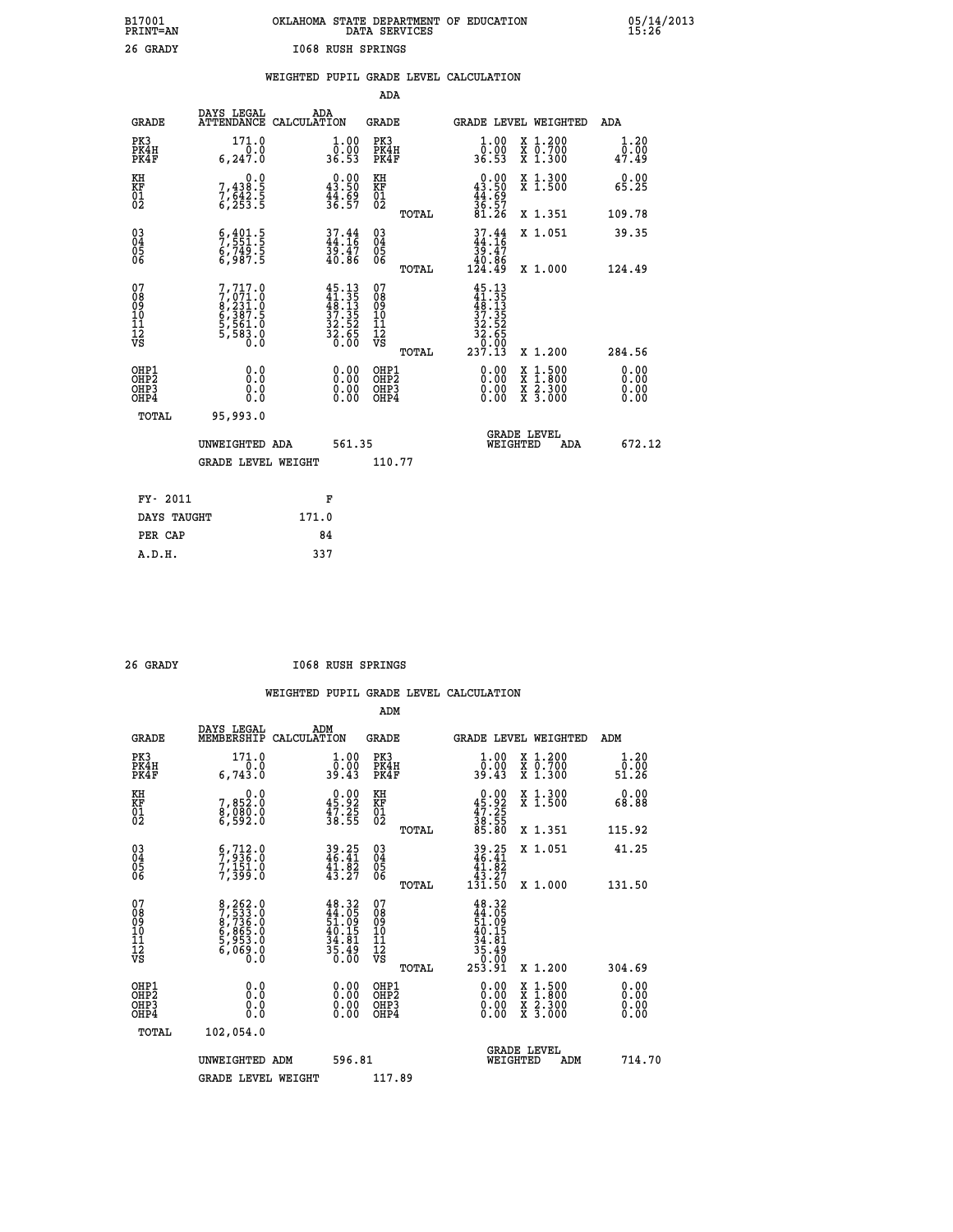# **B17001 OKLAHOMA STATE DEPARTMENT OF EDUCATION 05/14/2013 PRINT=AN DATA SERVICES 15:26 26 GRADY I095 BRIDGE CREEK**

|  |  | WEIGHTED PUPIL GRADE LEVEL CALCULATION |
|--|--|----------------------------------------|
|  |  |                                        |

|                                                                    |                                                                                                                                                                                      |                                                                                                  | ADA                                       |       |                                                                                                               |                                                                                                                                      |                              |
|--------------------------------------------------------------------|--------------------------------------------------------------------------------------------------------------------------------------------------------------------------------------|--------------------------------------------------------------------------------------------------|-------------------------------------------|-------|---------------------------------------------------------------------------------------------------------------|--------------------------------------------------------------------------------------------------------------------------------------|------------------------------|
| <b>GRADE</b>                                                       | DAYS LEGAL                                                                                                                                                                           | ADA<br>ATTENDANCE CALCULATION                                                                    | GRADE                                     |       | <b>GRADE LEVEL WEIGHTED</b>                                                                                   |                                                                                                                                      | ADA                          |
| PK3<br>PK4H<br>PK4F                                                | 0.0<br>10,824.5<br>0.0                                                                                                                                                               | 62.93<br>62.93<br>0.00                                                                           | PK3<br>PK4H<br>PK4F                       |       | 62.93<br>62.93<br>0.00                                                                                        | X 1.200<br>X 0.700<br>X 1.300                                                                                                        | 0.00<br>44.05<br>0.00        |
| KH<br>KF<br>01<br>02                                               | 13,268.5<br>0.0<br>$\frac{15}{18}$ , 585 $\cdot$ 8                                                                                                                                   | $77.14\n0.00\n90.61\n104.88$                                                                     | KH<br>KF<br>01<br>02                      |       | $77.14\n0.00\n90.61\n104.88\n195.49$                                                                          | X 1.300<br>X 1.500                                                                                                                   | 100.28<br>0.00               |
|                                                                    |                                                                                                                                                                                      |                                                                                                  |                                           | TOTAL |                                                                                                               | X 1.351                                                                                                                              | 264.11                       |
| $\begin{smallmatrix} 03 \\[-4pt] 04 \end{smallmatrix}$<br>Ŏ5<br>06 | 16,876.0<br>16,327.0<br>16,550.5<br>16,701.0                                                                                                                                         | 98.12<br>$\frac{56.22}{97.10}$                                                                   | $\substack{03 \\ 04}$<br>05<br>06         |       | 98.12<br>94.92<br>96.22<br>97.10                                                                              | X 1.051                                                                                                                              | 103.12                       |
|                                                                    |                                                                                                                                                                                      |                                                                                                  |                                           | TOTAL | 288.24                                                                                                        | X 1.000                                                                                                                              | 288.24                       |
| 07<br>08<br>09<br>101<br>112<br>VS                                 | $\begin{smallmatrix} 18\,, & 420\,, & 5\\ 17\,, & 336\,, & 5\\ 18\,, & 574\,, & 0\\ 15\,, & 736\,, & 5\\ 17\,, & 188\,, & 0\\ 15\,, & 310\,, & 0\\ 0\,, & 0\,, & 0\end{smallmatrix}$ | $\begin{smallmatrix} 107.10\\101.13\\108.18\\92.16\\92.16\\100.68\\89.78\\0.00\end{smallmatrix}$ | 07<br>08<br>09<br>11<br>11<br>12<br>VS    | TOTAL | $\begin{smallmatrix} 107.10\\101.13\\108.18\\192.16\\92.16\\100.68\\89.78\\0.003 \end{smallmatrix}$<br>599.03 | X 1.200                                                                                                                              | 718.84                       |
| OHP1<br>OH <sub>P</sub> 2<br>OHP3<br>OHP4                          | 0.0<br>Ō.Ō<br>0.0<br>0.0                                                                                                                                                             | 0.00<br>0.00<br>0.00                                                                             | OHP1<br>OH <sub>P</sub> 2<br>OHP3<br>OHP4 |       | 0.00<br>0.00<br>0.00                                                                                          | $\begin{smallmatrix} \mathtt{X} & 1 & 500 \\ \mathtt{X} & 1 & 800 \\ \mathtt{X} & 2 & 300 \\ \mathtt{X} & 3 & 000 \end{smallmatrix}$ | 0.00<br>0.00<br>0.00<br>0.00 |
| TOTAL                                                              | 226,736.5                                                                                                                                                                            |                                                                                                  |                                           |       |                                                                                                               |                                                                                                                                      |                              |
|                                                                    | UNWEIGHTED ADA                                                                                                                                                                       | 1,320.95                                                                                         |                                           |       | WEIGHTED                                                                                                      | <b>GRADE LEVEL</b><br>ADA                                                                                                            | 1,518.64                     |
|                                                                    | <b>GRADE LEVEL WEIGHT</b>                                                                                                                                                            |                                                                                                  | 197.69                                    |       |                                                                                                               |                                                                                                                                      |                              |
| FY- 2011                                                           |                                                                                                                                                                                      | F                                                                                                |                                           |       |                                                                                                               |                                                                                                                                      |                              |
| DAYS TAUGHT                                                        |                                                                                                                                                                                      | 172.0                                                                                            |                                           |       |                                                                                                               |                                                                                                                                      |                              |
| PER CAP                                                            |                                                                                                                                                                                      | 33                                                                                               |                                           |       |                                                                                                               |                                                                                                                                      |                              |
| A.D.H.                                                             |                                                                                                                                                                                      | 1,122                                                                                            |                                           |       |                                                                                                               |                                                                                                                                      |                              |
|                                                                    |                                                                                                                                                                                      |                                                                                                  |                                           |       |                                                                                                               |                                                                                                                                      |                              |

 **26 GRADY I095 BRIDGE CREEK**

|                                          |                                                                                                                                                                   |                    |                                                                                                                                                                                                                                                      | ADM                                                 |       |                                                                                               |          |                                          |                              |
|------------------------------------------|-------------------------------------------------------------------------------------------------------------------------------------------------------------------|--------------------|------------------------------------------------------------------------------------------------------------------------------------------------------------------------------------------------------------------------------------------------------|-----------------------------------------------------|-------|-----------------------------------------------------------------------------------------------|----------|------------------------------------------|------------------------------|
| <b>GRADE</b>                             | DAYS LEGAL<br>MEMBERSHIP                                                                                                                                          | ADM<br>CALCULATION |                                                                                                                                                                                                                                                      | <b>GRADE</b>                                        |       |                                                                                               |          | GRADE LEVEL WEIGHTED                     | ADM                          |
| PK3<br>PK4H<br>PK4F                      | 0.0<br>11,422.0<br>0.0                                                                                                                                            |                    | 0.00<br>66.41<br>0.00                                                                                                                                                                                                                                | PK3<br>PK4H<br>PK4F                                 |       | 0.00<br>66.41<br>0.00                                                                         |          | X 1.200<br>X 0.700<br>X 1.300            | 0.00<br>46.49<br>0.00        |
| KH<br>KF<br>01<br>02                     | 13,971.0<br>0.0<br>16,604.0<br>19,062.0                                                                                                                           |                    | 81.23<br>$\begin{smallmatrix} 0.000 0.000 0.000 0.000 0.000 0.000 0.000 0.000 0.000 0.000 0.000 0.000 0.000 0.000 0.000 0.000 0.000 0.000 0.000 0.000 0.000 0.000 0.000 0.000 0.000 0.000 0.000 0.000 0.000 0.000 0.000 0.000 0.000 0.000 0.000 0.0$ | KH<br>KF<br>01<br>02                                |       | $\begin{smallmatrix}81.23\\0.00\\96.53\\110.83\\207.36\end{smallmatrix}$                      |          | X 1.300<br>X 1.500                       | 105.60<br>0.00               |
|                                          |                                                                                                                                                                   |                    |                                                                                                                                                                                                                                                      |                                                     | TOTAL |                                                                                               |          | X 1.351                                  | 280.14                       |
| 03<br>04<br>05<br>06                     | 17,956.0<br>17,233.0<br>17,479.0<br>17,517.0                                                                                                                      |                    | 104:49<br>101.62<br>101.84                                                                                                                                                                                                                           | $\begin{array}{c} 03 \\ 04 \\ 05 \\ 06 \end{array}$ |       | $\frac{104.40}{100.19}$<br>101.62<br>101.04<br>303.65                                         |          | X 1.051                                  | 109.72                       |
|                                          |                                                                                                                                                                   |                    |                                                                                                                                                                                                                                                      |                                                     | TOTAL |                                                                                               |          | X 1.000                                  | 303.65                       |
| 07<br>08<br>09<br>101<br>112<br>VS       | $\begin{smallmatrix} 19 \,, 257 \,, 0\\ 18 \,, 344 \,, 0\\ 19 \,, 499 \,, 0\\ 16 \,, 589 \,, 0\\ 18 \,, 265 \,, 0\\ 18 \,, 238 \,, 0\\ 0 \,, 0 \end{smallmatrix}$ |                    | $111.96$<br>$107.04$<br>$113.57$<br>$\begin{array}{r} 157.25 \\ 107.04 \\ 95.41 \\ 0.00 \end{array}$                                                                                                                                                 | 07<br>08<br>09<br>101<br>11<br>12<br>VS             | TOTAL | $\begin{array}{c} 111.96\\107.04\\113.57\\97.25\\107.04\\95.41\\0.00\\0\end{array}$<br>632.27 |          | X 1.200                                  | 758.72                       |
| OHP1<br>OHP2<br>OH <sub>P3</sub><br>OHP4 | 0.0<br>0.000                                                                                                                                                      |                    | $0.00$<br>$0.00$<br>0.00                                                                                                                                                                                                                             | OHP1<br>OHP2<br>OHP3<br>OHP4                        |       | $0.00$<br>$0.00$<br>0.00                                                                      |          | X 1:500<br>X 1:800<br>X 2:300<br>X 3:000 | 0.00<br>0.00<br>0.00<br>0.00 |
| TOTAL                                    | 239,436.0                                                                                                                                                         |                    |                                                                                                                                                                                                                                                      |                                                     |       |                                                                                               |          |                                          |                              |
|                                          | UNWEIGHTED ADM                                                                                                                                                    |                    | 1,395.32                                                                                                                                                                                                                                             |                                                     |       |                                                                                               | WEIGHTED | <b>GRADE LEVEL</b><br>ADM                | 1,604.32                     |
|                                          | <b>GRADE LEVEL WEIGHT</b>                                                                                                                                         |                    |                                                                                                                                                                                                                                                      | 209.00                                              |       |                                                                                               |          |                                          |                              |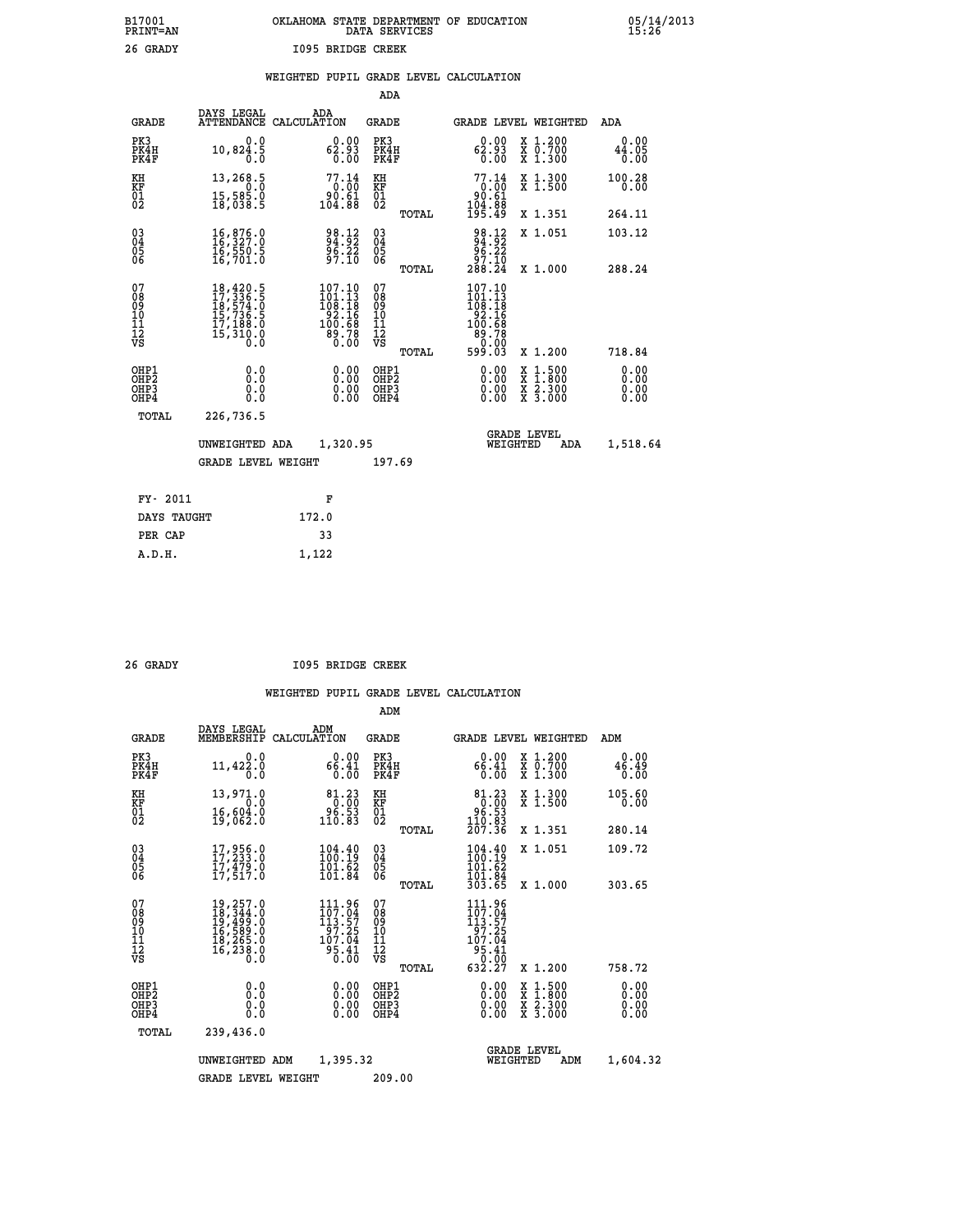| B17001<br><b>PRINT=AN</b> | OKLAHOMA STATE DEPARTMENT OF EDUCATION<br>DATA SERVICES |  |
|---------------------------|---------------------------------------------------------|--|
| 26 GRADY                  | 1097 TUTTLE                                             |  |

### **WEIGHTED PUPIL GRADE LEVEL CALCULATION**

|                                                                    | DAYS LEGAL                                                                                                                                  |                                     |                                                             |                                                                                                                                                                                                                                                                                                                                    |                                                                |                                                                                                            |                                                                                                                                                                                                                                                                                                                         | <b>ADA</b>                                                                                                                                                                                                        |
|--------------------------------------------------------------------|---------------------------------------------------------------------------------------------------------------------------------------------|-------------------------------------|-------------------------------------------------------------|------------------------------------------------------------------------------------------------------------------------------------------------------------------------------------------------------------------------------------------------------------------------------------------------------------------------------------|----------------------------------------------------------------|------------------------------------------------------------------------------------------------------------|-------------------------------------------------------------------------------------------------------------------------------------------------------------------------------------------------------------------------------------------------------------------------------------------------------------------------|-------------------------------------------------------------------------------------------------------------------------------------------------------------------------------------------------------------------|
|                                                                    | 882.0<br>13,448.0<br>0.0                                                                                                                    |                                     |                                                             |                                                                                                                                                                                                                                                                                                                                    |                                                                |                                                                                                            |                                                                                                                                                                                                                                                                                                                         | 6.23<br>55.38<br>0.00                                                                                                                                                                                             |
|                                                                    | 0.0<br>20,397.5                                                                                                                             |                                     |                                                             | KH                                                                                                                                                                                                                                                                                                                                 |                                                                |                                                                                                            |                                                                                                                                                                                                                                                                                                                         | 0.00<br>179.99                                                                                                                                                                                                    |
|                                                                    |                                                                                                                                             |                                     |                                                             |                                                                                                                                                                                                                                                                                                                                    | TOTAL                                                          |                                                                                                            |                                                                                                                                                                                                                                                                                                                         | 367.86                                                                                                                                                                                                            |
| $\begin{smallmatrix} 03 \\[-4pt] 04 \end{smallmatrix}$<br>05<br>ŌĞ | $\begin{smallmatrix} 17 \,, 740 \,, 5 \\ 19 \,, 069 \,, 0 \\ 20 \,, 680 \,, 5 \\ 20 \,, 498 \,, 0 \end{smallmatrix}$                        |                                     |                                                             | $\substack{03 \\ 04}$<br>05<br>06                                                                                                                                                                                                                                                                                                  |                                                                | 121.65                                                                                                     |                                                                                                                                                                                                                                                                                                                         | 109.68<br>354.40                                                                                                                                                                                                  |
| 07                                                                 |                                                                                                                                             |                                     |                                                             | 07                                                                                                                                                                                                                                                                                                                                 |                                                                |                                                                                                            |                                                                                                                                                                                                                                                                                                                         |                                                                                                                                                                                                                   |
|                                                                    |                                                                                                                                             |                                     |                                                             |                                                                                                                                                                                                                                                                                                                                    | TOTAL                                                          |                                                                                                            |                                                                                                                                                                                                                                                                                                                         | 847.38                                                                                                                                                                                                            |
|                                                                    | 0.0<br>0.0<br>Ō.Ō                                                                                                                           |                                     | 0.00<br>$\begin{smallmatrix} 0.00 \ 0.00 \end{smallmatrix}$ |                                                                                                                                                                                                                                                                                                                                    |                                                                |                                                                                                            | $1:500$<br>$1:800$                                                                                                                                                                                                                                                                                                      | 0.00<br>0.00<br>0.00<br>0.00                                                                                                                                                                                      |
| TOTAL                                                              | 279,049.0                                                                                                                                   |                                     |                                                             |                                                                                                                                                                                                                                                                                                                                    |                                                                |                                                                                                            |                                                                                                                                                                                                                                                                                                                         |                                                                                                                                                                                                                   |
|                                                                    |                                                                                                                                             |                                     |                                                             |                                                                                                                                                                                                                                                                                                                                    |                                                                |                                                                                                            | <b>ADA</b>                                                                                                                                                                                                                                                                                                              | 1,920.92                                                                                                                                                                                                          |
|                                                                    |                                                                                                                                             |                                     |                                                             |                                                                                                                                                                                                                                                                                                                                    |                                                                |                                                                                                            |                                                                                                                                                                                                                                                                                                                         |                                                                                                                                                                                                                   |
| FY- 2011                                                           |                                                                                                                                             |                                     |                                                             |                                                                                                                                                                                                                                                                                                                                    |                                                                |                                                                                                            |                                                                                                                                                                                                                                                                                                                         |                                                                                                                                                                                                                   |
|                                                                    |                                                                                                                                             |                                     |                                                             |                                                                                                                                                                                                                                                                                                                                    |                                                                |                                                                                                            |                                                                                                                                                                                                                                                                                                                         |                                                                                                                                                                                                                   |
| PER CAP                                                            |                                                                                                                                             |                                     |                                                             |                                                                                                                                                                                                                                                                                                                                    |                                                                |                                                                                                            |                                                                                                                                                                                                                                                                                                                         |                                                                                                                                                                                                                   |
|                                                                    | <b>GRADE</b><br>PK3<br>PK4H<br>PK4F<br>KH<br>KF<br>01<br>02<br>08<br>09<br>11<br>11<br>12<br>VS<br>OHP1<br>OHP <sub>2</sub><br>OHP3<br>OHP4 | 25,522.0<br>20,767.0<br>DAYS TAUGHT | UNWEIGHTED ADA<br><b>GRADE LEVEL WEIGHT</b>                 | ADA<br>ATTENDANCE CALCULATION<br>$7^5.1^9.11$<br>0.00<br>$0.00$<br>99.91<br>$\frac{150}{122}.$ 13<br>$104.36$<br>$112.17$<br>$\frac{1}{2}$ $\frac{1}{2}$ $\frac{1}{2}$ $\frac{1}{5}$ $\frac{1}{5}$ $\frac{1}{8}$<br>$\begin{smallmatrix} 134.91\\116.94\\121.52\\132.88\\98.65\\101.25\\0.00\end{smallmatrix}$<br>F<br>170.0<br>33 | KF<br>01<br>02<br>08<br>09<br>11<br>11<br>12<br>VS<br>1,641.49 | ADA<br><b>GRADE</b><br>PK3<br>PK4H<br>PK4F<br>TOTAL<br>OHP1<br>OH <sub>P</sub> 2<br>OHP3<br>OHP4<br>279.43 | $7^{5.19}_{0.11}$<br>0.00<br>$\begin{smallmatrix} &0.00\\ 119.99\\ 150.13\\ 122.16\\ 272.29\end{smallmatrix}$<br>104.36<br>120.58<br>354.40<br>$\begin{array}{r} 134\cdot 91 \\ 116\cdot 94 \\ 121\cdot 52 \\ 132\cdot 88 \\ 98\cdot 65 \\ 101\cdot 25 \\ 0\cdot 00 \\ 706\cdot 15 \end{array}$<br>0.00<br>0.00<br>0.00 | GRADE LEVEL WEIGHTED<br>X 1.200<br>X 0.700<br>X 1.300<br>X 1.300<br>X 1.500<br>X 1.351<br>X 1.051<br>X 1.000<br>X 1.200<br>X<br>X<br>$\frac{\ddot{x}}{x}$ $\frac{2.300}{3.000}$<br><b>GRADE LEVEL</b><br>WEIGHTED |

| 26 GRADY | 1097 TUTTLE |
|----------|-------------|

 **A.D.H. 1,227**

 **B17001<br>PRINT=AN** 

|                                                       |                                                                                                 |                    |                                                                          | ADM                                     |       |                                                                                    |                                          |                              |
|-------------------------------------------------------|-------------------------------------------------------------------------------------------------|--------------------|--------------------------------------------------------------------------|-----------------------------------------|-------|------------------------------------------------------------------------------------|------------------------------------------|------------------------------|
| <b>GRADE</b>                                          | DAYS LEGAL<br>MEMBERSHIP                                                                        | ADM<br>CALCULATION |                                                                          | <b>GRADE</b>                            |       |                                                                                    | GRADE LEVEL WEIGHTED                     | ADM                          |
| PK3<br>PK4H<br>PK4F                                   | 882.0<br>14,328.0<br>0.0                                                                        |                    | 5.19<br>84.28<br>0.00                                                    | PK3<br>PK4H<br>PK4F                     |       | 5.19<br>84.28<br>0.00                                                              | X 1.200<br>X 0.700<br>X 1.300            | 6.23<br>59.00<br>0.00        |
| KH<br>KF<br>01<br>02                                  | 0.0<br>21,581.0<br>26,782.0<br>21,695.0                                                         |                    | $\begin{smallmatrix} &0.00\\ 126.95\\ 157.54\\ 127.62\end{smallmatrix}$  | KH<br>KF<br>01<br>02                    |       | $\begin{smallmatrix} &0.00\\ 126.95\\ 157.54\\ 127.62\\ 285.16\end{smallmatrix}$   | X 1.300<br>X 1.500                       | 0.00<br>190.43               |
|                                                       |                                                                                                 |                    |                                                                          |                                         | TOTAL |                                                                                    | X 1.351                                  | 385.25                       |
| 03<br>04<br>05<br>06                                  | 18,540.0<br>20,050.0<br>21,720.0<br>21,435.0                                                    |                    | 109.06<br>117.94<br>127.76<br>126.09                                     | $^{03}_{04}$<br>0500                    |       | 109.06<br>127.76<br>126.09                                                         | X 1.051                                  | 114.62                       |
|                                                       |                                                                                                 |                    |                                                                          |                                         | TOTAL | 371.79                                                                             | X 1.000                                  | 371.79                       |
| 07<br>08<br>09<br>101<br>112<br>VS                    | $24, 255.0$<br>$21, 009.0$<br>$21, 811.0$<br>$23, 943.0$<br>$17, 756.0$<br>$18, 280.0$<br>$0.0$ |                    | $142.68$<br>$123.58$<br>$128.30$<br>$140.84$<br>104.45<br>107.53<br>0.00 | 07<br>08<br>09<br>101<br>11<br>12<br>VS | TOTAL | $142.68$<br>$123.58$<br>$128.30$<br>$140.84$<br>104.45<br>107.53<br>0.00<br>747.38 | X 1.200                                  | 896.86                       |
| OHP1<br>OH <sub>P</sub> 2<br>OH <sub>P3</sub><br>OHP4 | 0.0<br>0.000                                                                                    |                    | $0.00$<br>$0.00$<br>0.00                                                 | OHP1<br>OHP2<br>OHP3<br>OHP4            |       | $0.00$<br>$0.00$<br>0.00                                                           | X 1:500<br>X 1:800<br>X 2:300<br>X 3:000 | 0.00<br>0.00<br>0.00<br>0.00 |
| TOTAL                                                 | 294,067.0                                                                                       |                    |                                                                          |                                         |       |                                                                                    |                                          |                              |
|                                                       | UNWEIGHTED ADM                                                                                  |                    | 1,729.81                                                                 |                                         |       | WEIGHTED                                                                           | <b>GRADE LEVEL</b><br>ADM                | 2,024.18                     |
|                                                       | <b>GRADE LEVEL WEIGHT</b>                                                                       |                    |                                                                          | 294.37                                  |       |                                                                                    |                                          |                              |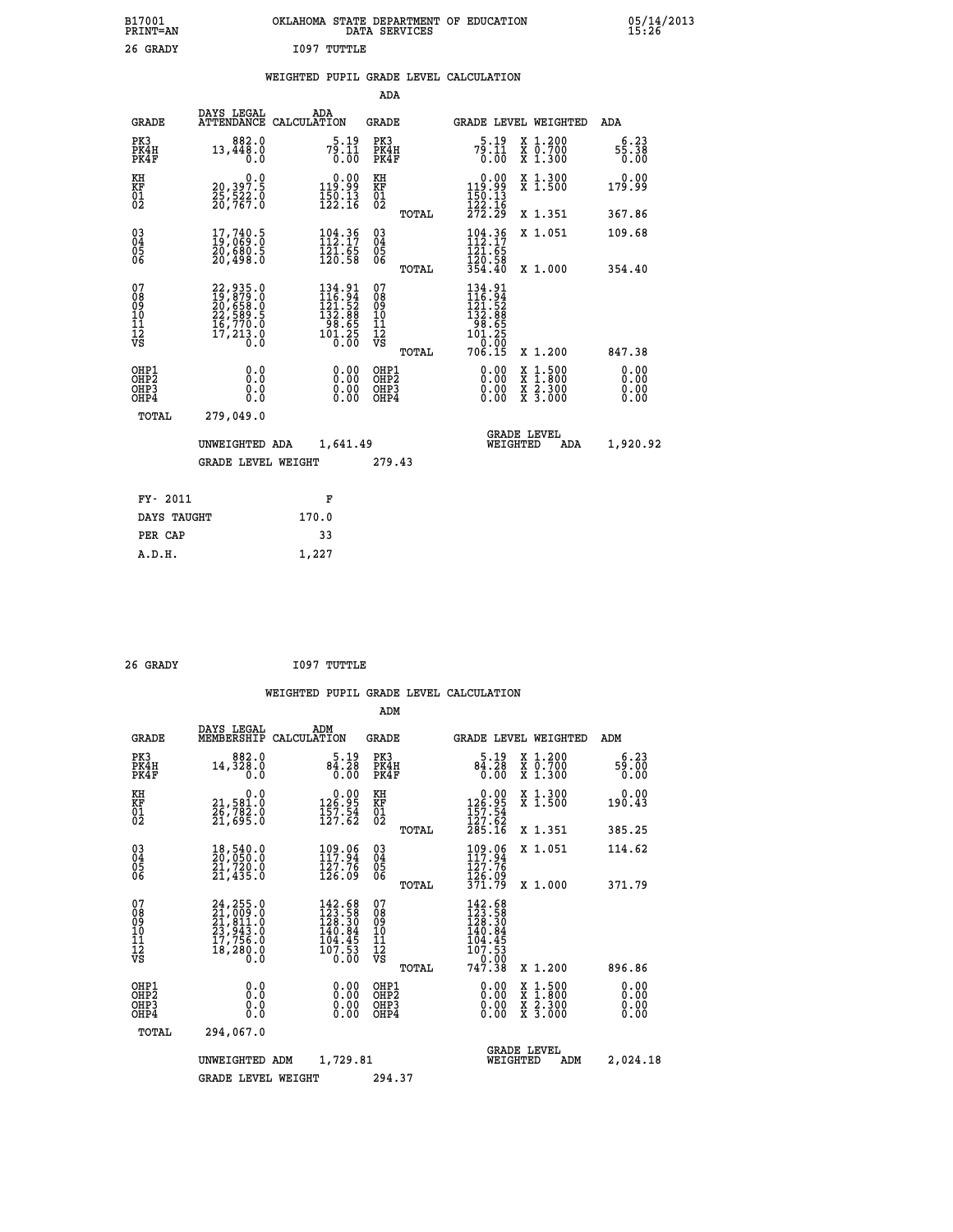| B17001<br>PRINT=AN                                 |                                                                                  | OKLAHOMA STATE DEPARTMENT OF EDUCATION                                                                       | DATA SERVICES                                      |                                                                              |                                                                                                  | 05/14/2013            |  |
|----------------------------------------------------|----------------------------------------------------------------------------------|--------------------------------------------------------------------------------------------------------------|----------------------------------------------------|------------------------------------------------------------------------------|--------------------------------------------------------------------------------------------------|-----------------------|--|
| 26 GRADY                                           |                                                                                  | I099 VERDEN                                                                                                  |                                                    |                                                                              |                                                                                                  |                       |  |
|                                                    |                                                                                  | WEIGHTED PUPIL GRADE LEVEL CALCULATION                                                                       |                                                    |                                                                              |                                                                                                  |                       |  |
|                                                    |                                                                                  |                                                                                                              | ADA                                                |                                                                              |                                                                                                  |                       |  |
| <b>GRADE</b>                                       | DAYS LEGAL                                                                       | ADA<br>ATTENDANCE CALCULATION                                                                                | GRADE                                              | GRADE LEVEL WEIGHTED                                                         |                                                                                                  | ADA                   |  |
| PK3<br>PK4H<br>PK4F                                | 0.0<br>0.0<br>3,260.0                                                            | 0.00<br>$\begin{smallmatrix} 0.00 \ 18.63 \end{smallmatrix}$                                                 | PK3<br>PK4H<br>PK4F                                | 0.00<br>18.63                                                                | X 1.200<br>X 0.700<br>X 1.300                                                                    | 0.00<br>0.00<br>24.22 |  |
| KH<br>KF<br>$\overline{01}$                        | 0.0<br>2,885.0<br>2,069.0<br>2,520.0                                             | $\begin{smallmatrix} 0.00\\ 16.49\\ 11.82\\ 14.40 \end{smallmatrix}$                                         | KH<br>KF<br>01<br>02                               | $0.00$<br>16.49<br>11.82                                                     | X 1.300<br>X 1.500                                                                               | 0.00<br>24.74         |  |
|                                                    |                                                                                  |                                                                                                              | TOTAL                                              | 14:40<br>26.22                                                               | X 1.351                                                                                          | 35.42                 |  |
| $\begin{matrix} 03 \\ 04 \\ 05 \\ 06 \end{matrix}$ | $3, 295.5$<br>$3, 177.5$<br>$\frac{3}{3}, \frac{447}{232}$ .5                    | $18.83$<br>$18.16$<br>$\frac{19.70}{18.47}$                                                                  | $\begin{matrix} 03 \\ 04 \\ 05 \\ 06 \end{matrix}$ | $\frac{18.83}{18.16}$<br>19.70<br>$\frac{18.47}{56.33}$                      | X 1.051                                                                                          | 19.79                 |  |
| 07                                                 |                                                                                  |                                                                                                              | TOTAL<br>07                                        |                                                                              | X 1,000                                                                                          | 56.33                 |  |
| 08<br>09<br>11<br>11<br>12<br>VS                   | 3, 819.5<br>3, 610.5<br>4, 561.5<br>4, 575.5<br>3, 775.5<br>2, 103.5<br>3, 523.5 | $21.83$<br>$20.63$<br>$26.07$<br>$21.57$<br>$\frac{1}{20}$ : $\frac{0}{3}$<br>$\frac{2}{0}$ : $\frac{1}{00}$ | 08<br>09<br>10<br>11<br>12<br>VS<br>TOTAL          | $21.83$<br>$20.63$<br>$26.07$<br>$21.57$<br>12.02<br>20.13<br>0.00<br>122.25 | X 1.200                                                                                          | 146.70                |  |
|                                                    | 0.0                                                                              |                                                                                                              | OHP1                                               |                                                                              |                                                                                                  |                       |  |
| OHP1<br>OHP2<br>OHP3<br>OHP4                       | 0.0<br>0.0<br>0.0                                                                | 0.00<br>0.00<br>0.00                                                                                         | OHP <sub>2</sub><br>OHP3<br>OHP4                   | 0.00<br>0.00<br>0.00                                                         | $\begin{smallmatrix} x & 1 & 500 \\ x & 1 & 800 \\ x & 2 & 300 \\ x & 3 & 000 \end{smallmatrix}$ | 0.00<br>0.00<br>0.00  |  |
| TOTAL                                              | 45,280.5                                                                         |                                                                                                              |                                                    |                                                                              |                                                                                                  |                       |  |
|                                                    | UNWEIGHTED ADA                                                                   | 258.75                                                                                                       |                                                    | WEIGHTED                                                                     | <b>GRADE LEVEL</b><br>ADA                                                                        | 307.20                |  |
|                                                    | <b>GRADE LEVEL WEIGHT</b>                                                        |                                                                                                              | 48.45                                              |                                                                              |                                                                                                  |                       |  |
| FY- 2011                                           |                                                                                  | F                                                                                                            |                                                    |                                                                              |                                                                                                  |                       |  |
| DAYS TAUGHT                                        |                                                                                  | 175.0                                                                                                        |                                                    |                                                                              |                                                                                                  |                       |  |
| PER CAP                                            |                                                                                  | 90                                                                                                           |                                                    |                                                                              |                                                                                                  |                       |  |

| 26 GRADY | I099 VERDEN |
|----------|-------------|
|          |             |

 **WEIGHTED PUPIL GRADE LEVEL CALCULATION ADM DAYS LEGAL ADM GRADE MEMBERSHIP CALCULATION GRADE GRADE LEVEL WEIGHTED ADM PK3 0.0 0.00 PK3 0.00 X 1.200 0.00 PK4H 0.0 0.00 PK4H 0.00 X 0.700 0.00 PK4F 3,438.0 19.65 PK4F 19.65 X 1.300 25.55 KH 0.0 0.00 KH 0.00 X 1.300 0.00 KF 3,043.0 17.39 KF 17.39 X 1.500 26.09 01 2,175.0 12.43 01 12.43 02 2,641.0 15.09 02 15.09 TOTAL 27.52 X 1.351 37.18 03 3,431.0 19.61 03 19.61 X 1.051 20.61 04 3,302.0 18.87 04 18.87 05 3,627.0 20.73 05 20.73** 06 3,400.0 19.43 06 <sub>momas</sub> 19.43  **TOTAL 59.03 X 1.000 59.03**  $\begin{array}{cccc} 07 & 3\,,944\cdot0 & 22\cdot54 & 07 & 22\cdot54\,0\,08 & 3\,,744\cdot0 & 27\cdot62 & 08 & 27\cdot62\,0\,09 & 4\,,833\cdot0 & 27\cdot62 & 09 & 27\cdot62\,0\,10 & 3\,,962\cdot0 & 22\cdot64 & 10 & 22\cdot64\,10\,11 & 2\,,763 & 0 & 12\cdot73 & 11 & 12\cdot73\,0\,08 & 3\,,693\cdot0 & 21\cdot10$  $\begin{array}{cccc} 22.54 & 07 & 22.54 \ 27.42 & 08 & 27.42 \ 22.64 & 10 & 27.42 \ 22.64 & 10 & 22.54 \ 22.64 & 11 & 12.73 \ 21.10 & 12 & 21.10 \ 21.10 & 12 & 21.10 \ 0.00 & 08 & 0.00 \ 0.00 & 08 & 0.00 \ 0.00 & 08 & 0.00 \ 0.00 & 08 & 0.00 \ 0.00 & 08 & 0.00 \ 0.00 &$  **OHP1 0.0 0.00 OHP1 0.00 X 1.500 0.00 OHP2 0.0 0.00 OHP2 0.00 X 1.800 0.00 OHP3 0.0 0.00 OHP3 0.00 X 2.300 0.00 OHP4 0.0 0.00 OHP4 0.00 X 3.000 0.00 TOTAL 47,465.0 GRADE LEVEL UNWEIGHTED ADM 271.25 WEIGHTED ADM 322.12** GRADE LEVEL WEIGHT 50.87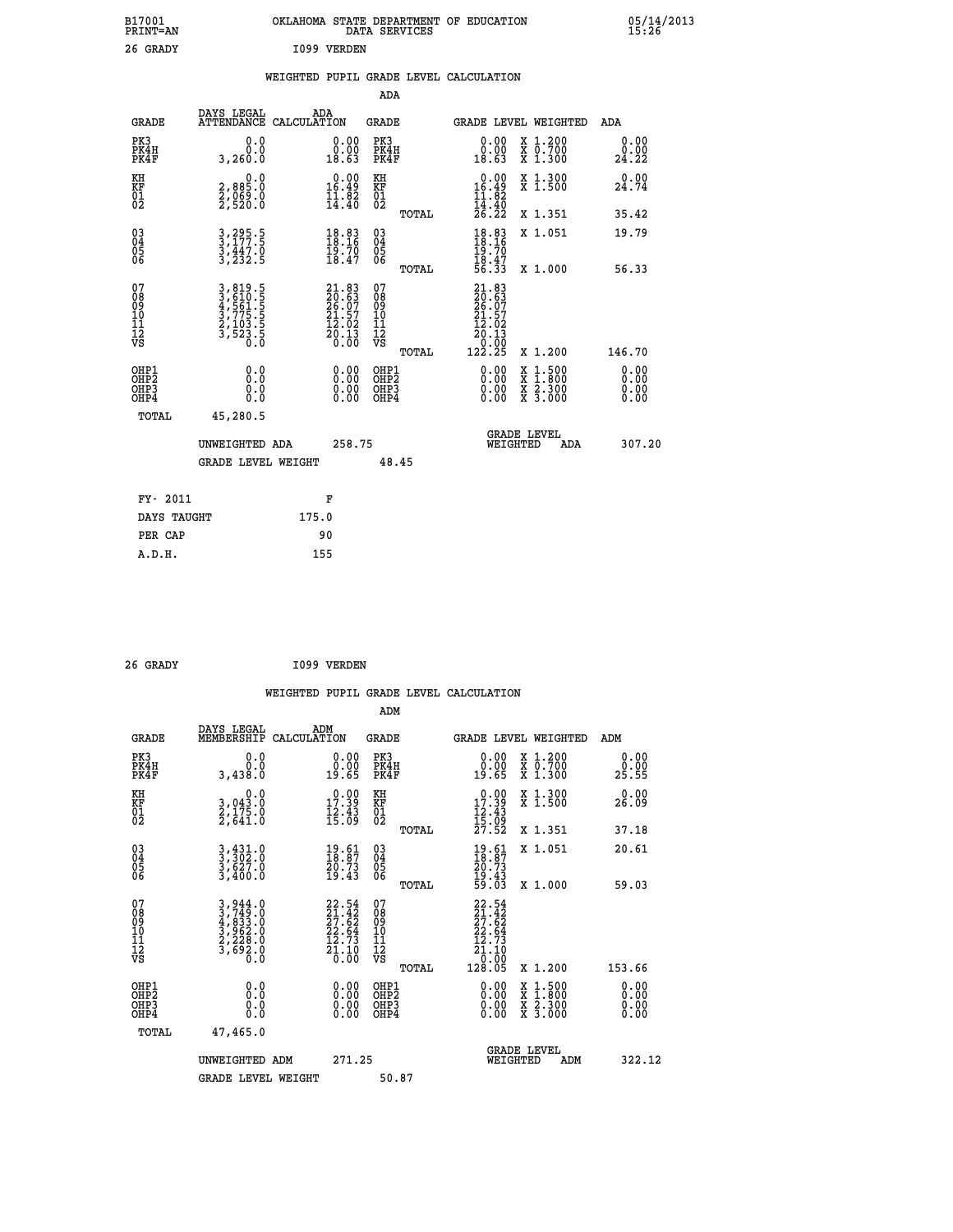# **B17001 OKLAHOMA STATE DEPARTMENT OF EDUCATION 05/14/2013 PRINT=AN DATA SERVICES 15:26 26 GRADY I128 AMBER-POCASSET**

| DAYS LEGAL<br>ADA<br>ATTENDANCE CALCULATION<br><b>GRADE</b><br>GRADE LEVEL WEIGHTED<br><b>GRADE</b><br><b>ADA</b><br>PK3<br>140.0<br>PK3<br>PK4H<br>$\begin{smallmatrix} 0.83\ 0.48\ 32.79 \end{smallmatrix}$<br>X 1.200<br>X 0.700<br>X 1.300<br>$\begin{smallmatrix} 0.83\ 0.48\ 32.79 \end{smallmatrix}$<br>PK4H<br>81.0<br>PK4F<br>PK4F<br>5,541.0<br>$\begin{smallmatrix} 0.00\\ 27.75\\ 36.92\\ 27.55 \end{smallmatrix}$<br>27.75<br>X 1.300<br>X 1.500<br>KH<br>0.0<br>KH<br>KF<br>01<br>02<br>4,689:0<br>6,239:0<br>4,656:0<br>KF<br>01<br>02<br>$\frac{36.92}{27.55}$<br>64.47<br>X 1.351<br>TOTAL<br>$\begin{smallmatrix} 03 \\[-4pt] 04 \end{smallmatrix}$<br>29.99<br>26.47<br>37.20<br>30.28<br>33.95<br>$\frac{5}{4}$ , 068.5<br>29.99<br>26.47<br>$\substack{03 \\ 04}$<br>X 1.051<br>$\frac{7}{5}$ , $\frac{26}{117}$ , 0<br>$\frac{57.20}{30.28}$<br>Ŏ5<br>06<br>$\frac{05}{06}$<br>X 1.000<br>93.95<br>TOTAL |                              |
|--------------------------------------------------------------------------------------------------------------------------------------------------------------------------------------------------------------------------------------------------------------------------------------------------------------------------------------------------------------------------------------------------------------------------------------------------------------------------------------------------------------------------------------------------------------------------------------------------------------------------------------------------------------------------------------------------------------------------------------------------------------------------------------------------------------------------------------------------------------------------------------------------------------------------------|------------------------------|
|                                                                                                                                                                                                                                                                                                                                                                                                                                                                                                                                                                                                                                                                                                                                                                                                                                                                                                                                |                              |
|                                                                                                                                                                                                                                                                                                                                                                                                                                                                                                                                                                                                                                                                                                                                                                                                                                                                                                                                | 1.00<br>0.34<br>42.63        |
|                                                                                                                                                                                                                                                                                                                                                                                                                                                                                                                                                                                                                                                                                                                                                                                                                                                                                                                                | 0.00<br>41.63                |
|                                                                                                                                                                                                                                                                                                                                                                                                                                                                                                                                                                                                                                                                                                                                                                                                                                                                                                                                | 87.10                        |
|                                                                                                                                                                                                                                                                                                                                                                                                                                                                                                                                                                                                                                                                                                                                                                                                                                                                                                                                | 31.52                        |
| 07<br>29.55<br>27.66<br>42.29<br>36.38<br>31.96<br>31.96<br>23.37<br>07<br>$29.55$<br>$27.56$<br>$42.29$<br>$36.38$<br>$31.96$<br>$23.37$<br>$0.001$<br>$191.21$<br>$4,994.5$<br>$7,147.5$<br>$7,147.5$<br>$6,147.5$<br>$5,401.0$<br>$3,949.5$<br>$0.0$<br>08<br>09<br>11<br>11<br>12<br>VS<br>08<br>09<br>11<br>11<br>12<br>VS                                                                                                                                                                                                                                                                                                                                                                                                                                                                                                                                                                                                |                              |
| TOTAL<br>X 1.200                                                                                                                                                                                                                                                                                                                                                                                                                                                                                                                                                                                                                                                                                                                                                                                                                                                                                                               | 229.45                       |
| OHP1<br>OHP1<br>0.00<br>$1:500$<br>$1:800$<br>0.0<br>0.00<br>X<br>X<br>OHP <sub>2</sub><br>OH <sub>P</sub> 2<br>0.00<br>X 2.300<br>X 3.000<br>0.0<br>$\begin{smallmatrix} 0.00 \ 0.00 \end{smallmatrix}$<br>OHP3<br>OHP3<br>0.0<br>OHP4<br>OHP4<br>0.00                                                                                                                                                                                                                                                                                                                                                                                                                                                                                                                                                                                                                                                                        | 0.00<br>0.00<br>0.00<br>0.00 |
| TOTAL<br>74,604.5                                                                                                                                                                                                                                                                                                                                                                                                                                                                                                                                                                                                                                                                                                                                                                                                                                                                                                              |                              |
| <b>GRADE LEVEL</b><br>WEIGHTED<br>441.47<br>UNWEIGHTED ADA<br>ADA                                                                                                                                                                                                                                                                                                                                                                                                                                                                                                                                                                                                                                                                                                                                                                                                                                                              | 527.62                       |
| <b>GRADE LEVEL WEIGHT</b><br>86.15                                                                                                                                                                                                                                                                                                                                                                                                                                                                                                                                                                                                                                                                                                                                                                                                                                                                                             |                              |
| FY- 2011<br>F                                                                                                                                                                                                                                                                                                                                                                                                                                                                                                                                                                                                                                                                                                                                                                                                                                                                                                                  |                              |
| DAYS TAUGHT<br>169.0                                                                                                                                                                                                                                                                                                                                                                                                                                                                                                                                                                                                                                                                                                                                                                                                                                                                                                           |                              |
| 86<br>PER CAP                                                                                                                                                                                                                                                                                                                                                                                                                                                                                                                                                                                                                                                                                                                                                                                                                                                                                                                  |                              |

 **A.D.H. 356**

 **26 GRADY I128 AMBER-POCASSET**

|                                          |                                                                                                                           |                                                                                           | ADM                                                 |                                                                                 |                                          |                                                          |
|------------------------------------------|---------------------------------------------------------------------------------------------------------------------------|-------------------------------------------------------------------------------------------|-----------------------------------------------------|---------------------------------------------------------------------------------|------------------------------------------|----------------------------------------------------------|
| <b>GRADE</b>                             | DAYS LEGAL<br>MEMBERSHIP                                                                                                  | ADM<br>CALCULATION                                                                        | <b>GRADE</b>                                        | GRADE LEVEL WEIGHTED                                                            |                                          | ADM                                                      |
| PK3<br>PK4H<br>PK4F                      | 216.0<br>$\overline{83.0}$<br>5,810.0                                                                                     | $\begin{smallmatrix} 1.28 \\ 0.49 \\ 34.38 \end{smallmatrix}$                             | PK3<br>PK4H<br>PK4F                                 | $\begin{smallmatrix} 1.28 \\ 0.49 \\ 34.38 \end{smallmatrix}$                   | X 1.200<br>X 0.700<br>X 1.300            | $\begin{smallmatrix} 1.54\ 0.34\ 4.69 \end{smallmatrix}$ |
| KH<br>KF<br>01<br>02                     | 0.0<br>$\frac{4}{6}, \frac{913}{81}$ $\cdot \frac{0}{6}$<br>4,872.0                                                       | $\begin{smallmatrix} 0.00\\ 29.07\\ 38.35\\ 28.83 \end{smallmatrix}$                      | KH<br>KF<br>01<br>02                                | $\begin{smallmatrix} 0.00\\29.07\\38.35\\28.83\\67.18 \end{smallmatrix}$        | X 1.300<br>X 1.500                       | 0.00<br>43.61                                            |
|                                          |                                                                                                                           |                                                                                           | TOTAL                                               |                                                                                 | X 1.351                                  | 90.76                                                    |
| 03<br>04<br>05<br>06                     | 5,281.0<br>4,618.0<br>5,506.0<br>5,336.0                                                                                  | 31.25<br>27.33<br>38.50<br>31.57                                                          | $\begin{array}{c} 03 \\ 04 \\ 05 \\ 06 \end{array}$ | $31.25$<br>$37.33$<br>$38.50$<br>$31.57$<br>$97.40$                             | X 1.051                                  | 32.84                                                    |
|                                          |                                                                                                                           |                                                                                           | TOTAL                                               |                                                                                 | X 1.000                                  | 97.40                                                    |
| 07<br>08<br>09<br>101<br>11<br>12<br>VS  | $\begin{smallmatrix}5\,,209\,.0\\4\,,913\,.0\\7\,,394\,.0\\6\,,499\,.0\\5\,,571\,.0\\4\,,120\,.0\\0\,.0\end{smallmatrix}$ | $\begin{array}{l} 30.82 \\ 29.07 \\ 43.75 \\ 38.46 \\ 32.96 \\ 24.38 \\ 0.00 \end{array}$ | 07<br>08<br>09<br>11<br>11<br>12<br>VS<br>TOTAL     | $30.82$<br>$29.075$<br>$43.756$<br>$32.466$<br>$32.966$<br>$24.380$<br>$199.44$ | X 1.200                                  | 239.33                                                   |
| OHP1<br>OHP2<br>OHP <sub>3</sub><br>OHP4 |                                                                                                                           |                                                                                           | OHP1<br>OHP2<br>OHP <sub>3</sub>                    | $0.00$<br>$0.00$<br>0.00                                                        | X 1:500<br>X 1:800<br>X 2:300<br>X 3:000 | 0.00<br>0.00<br>0.00                                     |
| TOTAL                                    | 77,822.0                                                                                                                  |                                                                                           |                                                     |                                                                                 |                                          |                                                          |
|                                          | UNWEIGHTED<br>ADM                                                                                                         | 460.49                                                                                    |                                                     | GRADE LEVEL<br>WEIGHTED                                                         | ADM                                      | 550.51                                                   |
|                                          | <b>GRADE LEVEL WEIGHT</b>                                                                                                 |                                                                                           | 90.02                                               |                                                                                 |                                          |                                                          |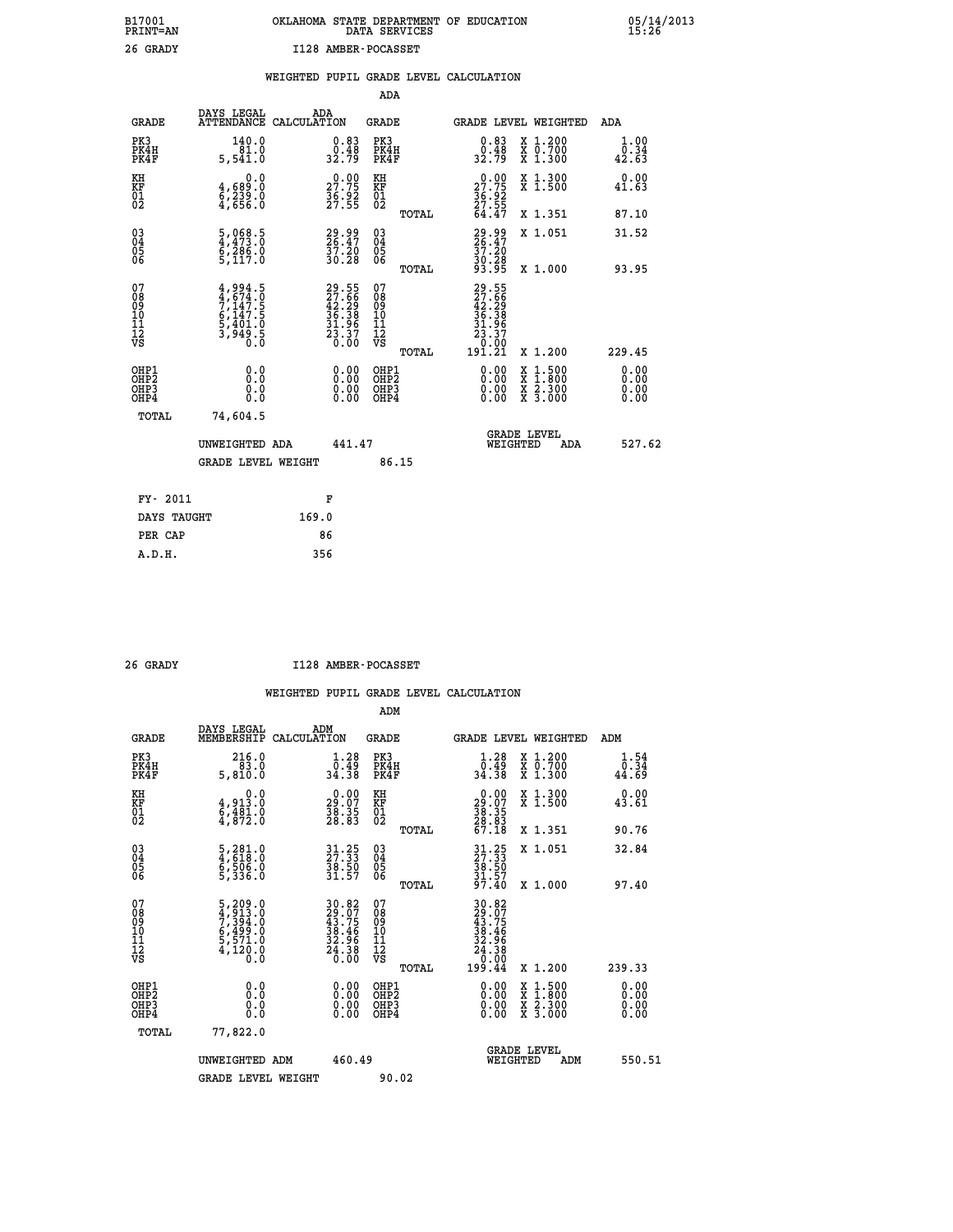### **B17001 OKLAHOMA STATE DEPARTMENT OF EDUCATION 05/14/2013 PRINT=AN DATA SERVICES 15:26 GRADY COUNTY TOTALS**

|  |  | WEIGHTED PUPIL GRADE LEVEL CALCULATION |
|--|--|----------------------------------------|
|  |  |                                        |

|                                                      |                                                                                                                                                          |                                                                                       |                               | ADA                                      |       |                                                                                                                                   |                                |                                                                                                                                           |                               |
|------------------------------------------------------|----------------------------------------------------------------------------------------------------------------------------------------------------------|---------------------------------------------------------------------------------------|-------------------------------|------------------------------------------|-------|-----------------------------------------------------------------------------------------------------------------------------------|--------------------------------|-------------------------------------------------------------------------------------------------------------------------------------------|-------------------------------|
| <b>GRADE</b>                                         | DAYS LEGAL<br><b>ATTENDANCE</b>                                                                                                                          | ADA<br>CALCULATION                                                                    |                               | GRADE                                    |       |                                                                                                                                   |                                | GRADE LEVEL WEIGHTED                                                                                                                      | <b>ADA</b>                    |
| PK3<br>PK4H<br>PK4F                                  | 2,766.0<br>33,082.5<br>60,612.5                                                                                                                          | 193.47<br>353.44                                                                      | 16.32                         | PK3<br>PK4H<br>PK4F                      |       | 16.32<br>$\frac{1\bar{9}\bar{3}\cdot 4\bar{7}}{353.44}$                                                                           |                                | X 1.200<br>X 0.700<br>X 1.300                                                                                                             | 19.60<br>135.44<br>459.48     |
| KH<br><b>KF</b><br>01<br>02                          | 13,268.5<br>99,729.0<br>$1\overline{1}\overline{2}$ , $0\overline{2}\overline{5}$ . 0<br>$1\overline{1}2$ , 475. 0                                       | $\begin{smallmatrix}77.14\\582.56\\672.85\\657.06\end{smallmatrix}$                   |                               | KH<br>KF<br>$\overline{01}$              |       | $77.14$<br>582.56<br>572.85<br>657.06<br>57.06<br>1,329.91                                                                        |                                | X 1.300<br>X 1.500                                                                                                                        | 100.28<br>873.89              |
|                                                      |                                                                                                                                                          |                                                                                       |                               |                                          | TOTAL |                                                                                                                                   |                                | X 1.351                                                                                                                                   | 1,796.71                      |
| $\begin{matrix} 03 \\ 04 \\ 05 \\ 06 \end{matrix}$   | 107, 445.0<br>109,410.0<br>107,873.5                                                                                                                     | $\begin{smallmatrix} 627.86\\ 621.33\\ 638.81\\ 630.24 \end{smallmatrix}$             |                               | 03<br>04<br>05<br>06                     |       | 627.86<br>621.33<br>638.81                                                                                                        |                                | X 1.051                                                                                                                                   | 2,550.26                      |
|                                                      |                                                                                                                                                          |                                                                                       |                               |                                          | TOTAL | 630.24<br>1,890.38                                                                                                                |                                | X 1.000                                                                                                                                   | 1,890.38                      |
| 07<br>08<br>09<br>101<br>11<br>12<br>VS              | $\begin{smallmatrix} 110, 866\cdot 0\\ 103, 267\cdot 5\\ 107, 070\cdot 5\\ 98, 288\cdot 0\\ 89, 207\cdot 5\\ 82, 639\cdot 5\\ 0\cdot 0\end{smallmatrix}$ | 648.33<br>603.64<br>$\begin{array}{r} 575.38 \\ 522.28 \\ 484.07 \\ 0.00 \end{array}$ |                               | 07<br>08<br>09<br>11<br>11<br>12<br>VS   |       | 648.33<br>$603.64$<br>$627.12$<br>$\begin{smallmatrix} 27.12 \\ 575.38 \\ 522.28 \\ 484.07 \\ 0.00 \\ 3,460.82 \end{smallmatrix}$ |                                |                                                                                                                                           |                               |
|                                                      |                                                                                                                                                          |                                                                                       |                               |                                          | TOTAL |                                                                                                                                   |                                | X 1.200                                                                                                                                   | 4,153.00                      |
| OHP1<br>OH <sub>P</sub> <sub>2</sub><br>OHP3<br>OHP4 | 3,603.5<br>0.0<br>0.0                                                                                                                                    |                                                                                       | 0:00<br>0:00<br>50:00<br>0.00 | OHP1<br>OHP <sub>2</sub><br>OHP3<br>OHP4 |       | $20.95$<br>$0.00$<br>$0.00$                                                                                                       | 0.00                           | $\begin{smallmatrix} \mathtt{X} & 1\cdot500\\ \mathtt{X} & 1\cdot800\\ \mathtt{X} & 2\cdot300\\ \mathtt{X} & 3\cdot000 \end{smallmatrix}$ | 31.43<br>0.00<br>0.00<br>0.00 |
| TOTAL                                                | 1,462,969.0                                                                                                                                              |                                                                                       |                               |                                          |       |                                                                                                                                   |                                |                                                                                                                                           |                               |
|                                                      | UNWEIGHTED ADA                                                                                                                                           |                                                                                       | 8,552.85                      |                                          |       |                                                                                                                                   | <b>GRADE LEVEL</b><br>WEIGHTED | ADA                                                                                                                                       | 10,120.09                     |
|                                                      | <b>GRADE LEVEL WEIGHT</b>                                                                                                                                |                                                                                       |                               | 1,567.24                                 |       |                                                                                                                                   |                                |                                                                                                                                           |                               |
|                                                      |                                                                                                                                                          |                                                                                       |                               |                                          |       |                                                                                                                                   |                                |                                                                                                                                           |                               |
| FY- 2011                                             |                                                                                                                                                          | F                                                                                     |                               |                                          |       |                                                                                                                                   |                                |                                                                                                                                           |                               |
| DAYS TAUGHT                                          |                                                                                                                                                          | 2,049.0                                                                               |                               |                                          |       |                                                                                                                                   |                                |                                                                                                                                           |                               |

| . . |  |  |  |
|-----|--|--|--|

**PER CAP** 821  **A.D.H. 5,512**

 **GRADY COUNTY TOTALS**

|                                                    |                                                                                 |                                                                    | ADM                                             |                                                                                         |                                                                                            |                               |
|----------------------------------------------------|---------------------------------------------------------------------------------|--------------------------------------------------------------------|-------------------------------------------------|-----------------------------------------------------------------------------------------|--------------------------------------------------------------------------------------------|-------------------------------|
| <b>GRADE</b>                                       | DAYS LEGAL<br>MEMBERSHIP                                                        | ADM<br>CALCULATION                                                 | <b>GRADE</b>                                    | GRADE LEVEL WEIGHTED                                                                    |                                                                                            | ADM                           |
| PK3<br>PK4H<br>PK4F                                | 2,944.0<br>$3\bar{5}$ , $1\bar{7}\bar{6}$ .0<br>65,355.0                        | 17.36<br>205.72<br>381.09                                          | PK3<br>PK4H<br>PK4F                             | 17.36<br>205.72<br>381.09                                                               | $\begin{smallmatrix} x & 1.200 \\ x & 0.700 \end{smallmatrix}$<br>X 1.300                  | 19.60<br>144.01<br>495.42     |
| KH<br>KF<br>01<br>02                               | 13,971.0<br>106,048.0<br>$\frac{1}{18}$ , $\frac{2}{7}$ , $\frac{2}{18}$        | $81.23$<br>619.48<br>$7\bar{1}1.\bar{5}1$<br>693.84                | KH<br>KF<br>01<br>02                            | $81.23$<br>619.48<br>$\begin{array}{c} \text{711.51} \\ 693.84 \\ 1,405.35 \end{array}$ | X 1.300<br>X 1.500                                                                         | 105.60<br>929.25              |
|                                                    |                                                                                 |                                                                    | TOTAL                                           |                                                                                         | X 1.351                                                                                    | 1,898.63                      |
| $\begin{matrix} 03 \\ 04 \\ 05 \\ 06 \end{matrix}$ | 112,900.0<br>111,767.0<br>114,887.0                                             | 659.77<br>653.07<br>670.77<br>662.17                               | $\substack{03 \\ 04}$<br>$\frac{05}{06}$        | 659.77<br>653.07<br>670.77<br>662.17                                                    | X 1.051                                                                                    | 693.39                        |
|                                                    | 113,341.0                                                                       |                                                                    | TOTAL                                           | 1,986.01                                                                                | X 1.000                                                                                    | 1,986.01                      |
| 07<br>08<br>09<br>10<br>11<br>11<br>12<br>VS       | 116,972.0<br>109,843.0<br>114,393.0<br>105,359.0<br>95,513.0<br>88,632.0<br>0.0 | 684.07<br>642.11<br>642.97<br>659.90<br>659.21<br>559.35<br>519.35 | 07<br>08<br>09<br>11<br>11<br>12<br>VS<br>TOTAL | 684.07<br>642.11<br>642.97<br>659.90<br>659.21<br>550.35<br>50.00<br>3,691.61           | X 1.200                                                                                    | 4,429.93                      |
| OHP1<br>OHP2<br>OHP3<br>OHP4                       | 4,209.0<br>0.0<br>0.0<br>Ŏ.Ŏ                                                    | 24.47<br>0.00<br>0.00<br>0.00                                      | OHP1<br>OHP2<br>OHP3<br>OHP4                    | $^{24}_{0.00}$<br>0.00<br>0.00                                                          | $\begin{array}{c} x & 1.500 \\ x & 1.800 \\ x & 2.300 \end{array}$<br>$\overline{x}$ 3.000 | 36.71<br>0.00<br>0.00<br>0.00 |
| TOTAL                                              | 1,551,721.0                                                                     |                                                                    |                                                 |                                                                                         |                                                                                            |                               |
|                                                    | UNWEIGHTED ADM<br><b>GRADE LEVEL WEIGHT</b>                                     | 9,072.09                                                           | 1,667.70                                        | WEIGHTED                                                                                | <b>GRADE LEVEL</b><br>ADM                                                                  | 10,739.79                     |
|                                                    |                                                                                 |                                                                    |                                                 |                                                                                         |                                                                                            |                               |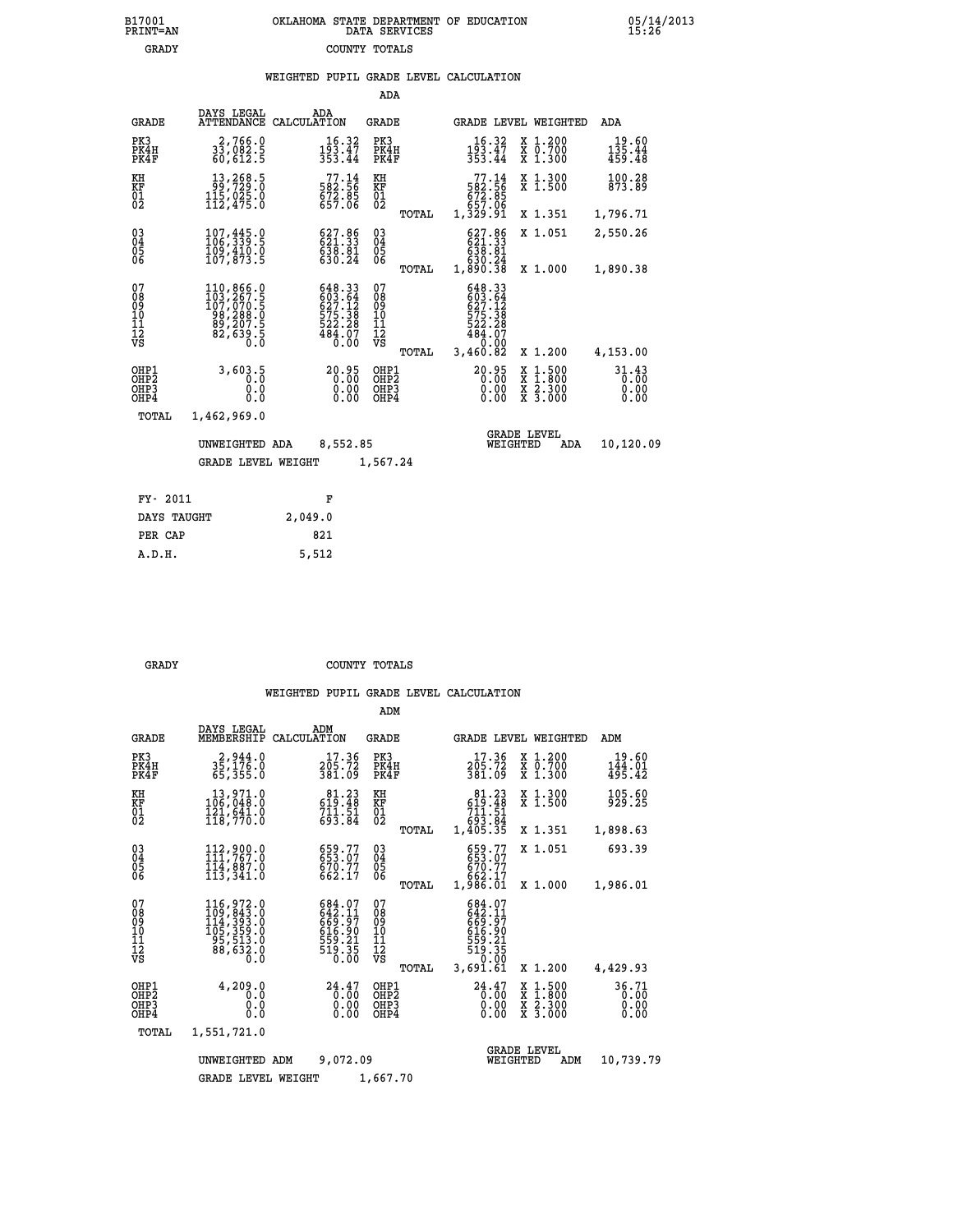| B17001<br>PRINT=AN                       |                                                                       |                                                                                                    | DATA SERVICES                                   | OKLAHOMA STATE DEPARTMENT OF EDUCATION                                                                                  |                                                                                                                                             | 05/14/2013                   |  |
|------------------------------------------|-----------------------------------------------------------------------|----------------------------------------------------------------------------------------------------|-------------------------------------------------|-------------------------------------------------------------------------------------------------------------------------|---------------------------------------------------------------------------------------------------------------------------------------------|------------------------------|--|
| 27 GRANT                                 |                                                                       | 1054 MEDFORD                                                                                       |                                                 |                                                                                                                         |                                                                                                                                             |                              |  |
|                                          |                                                                       |                                                                                                    |                                                 | WEIGHTED PUPIL GRADE LEVEL CALCULATION                                                                                  |                                                                                                                                             |                              |  |
|                                          |                                                                       |                                                                                                    | ADA                                             |                                                                                                                         |                                                                                                                                             |                              |  |
| <b>GRADE</b>                             | DAYS LEGAL<br>ATTENDANCE CALCULATION                                  | ADA                                                                                                | <b>GRADE</b>                                    | GRADE LEVEL WEIGHTED                                                                                                    |                                                                                                                                             | ADA                          |  |
| PK3<br>PK4H<br>PK4F                      | 279.0<br>1,672.0<br>159.0                                             | $\frac{1.59}{9.55}$<br>0.92                                                                        | PK3<br>PK4H<br>PK4F                             | 1.59<br>$\frac{5}{0}$ :55<br>0.92                                                                                       | X 1.200<br>$\begin{smallmatrix} \ddot{x} & \ddot{0} & \ddot{7} & \ddot{0} & \dot{0} \\ \dot{x} & 1 & \dot{0} & 3 & 0 & 0 \end{smallmatrix}$ | 1.91<br>6.69<br>1.20         |  |
| KH<br>KF<br>$\overline{01}$              | 0.0<br>3,877:0<br>3,006:5<br>3,475:5                                  | 22.26<br>$\frac{1}{2}$ $\frac{7}{3}$ $\frac{3}{4}$                                                 | KH<br><b>KF</b><br>01<br>02                     | 22.26<br>17.31                                                                                                          | X 1.300<br>X 1.500                                                                                                                          | 0.00<br>33.39                |  |
|                                          |                                                                       |                                                                                                    | TOTAL                                           | 19:94<br>37:25                                                                                                          | X 1.351                                                                                                                                     | 50.32                        |  |
| $03\overline{4}$<br>Ŏ5<br>06             | 2,969.0<br>4,861.5<br>3,821.0<br>4,132.0                              | $17.02$<br>27.84<br>21.93<br>23.69                                                                 | 03<br>04<br>05<br>06                            | $17.02$<br>27.84<br>21.93                                                                                               | X 1.051                                                                                                                                     | 17.89                        |  |
|                                          |                                                                       |                                                                                                    | TOTAL                                           | $\frac{2\bar{3}\cdot 6\bar{9}}{73.46}$                                                                                  | X 1.000                                                                                                                                     | 73.46                        |  |
| 078901112<br>00010112<br>VS              | 2,701.5<br>2,657.0<br>3,609.5<br>3,588.0<br>3,784.5<br>4,138.0<br>Ō.Ō | $\begin{smallmatrix} 15.49 \\ 15.24 \\ 20.71 \\ 20.53 \\ 21.71 \\ 23.80 \\ 0.00 \end{smallmatrix}$ | 07<br>08<br>09<br>10<br>11<br>12<br>VS<br>TOTAL | 15.49<br>$\frac{15}{20}$ : $\frac{74}{21}$<br>$\frac{20}{29}$ : $\frac{53}{29}$<br>2ī<br>.71<br>23.80<br>0.00<br>117.48 | X 1.200                                                                                                                                     | 140.98                       |  |
| OHP1<br>OHP2<br>OH <sub>P3</sub><br>OHP4 | 0.0<br>Ŏ.Ŏ<br>0.0<br>0.0                                              | 0.00<br>0.00<br>0.00                                                                               | OHP1<br>OHP <sub>2</sub><br>OHP3<br>OHP4        | 0.00<br>0.00<br>0.00                                                                                                    | $\frac{x}{x}$ 1.500<br>$\frac{\overline{x}}{\overline{x}}$ $\frac{2.300}{3.000}$                                                            | 0.00<br>ŏ:ŏŏ<br>0.00<br>0.00 |  |
| TOTAL                                    | 48,728.0                                                              |                                                                                                    |                                                 |                                                                                                                         |                                                                                                                                             |                              |  |
|                                          | UNWEIGHTED ADA                                                        | 279.53                                                                                             |                                                 | WEIGHTED                                                                                                                | <b>GRADE LEVEL</b><br>ADA                                                                                                                   | 325.84                       |  |
|                                          | <b>GRADE LEVEL WEIGHT</b>                                             |                                                                                                    | 46.31                                           |                                                                                                                         |                                                                                                                                             |                              |  |
| FY- 2011                                 |                                                                       | F                                                                                                  |                                                 |                                                                                                                         |                                                                                                                                             |                              |  |

| FY- 2011    | F     |
|-------------|-------|
| DAYS TAUGHT | 175.0 |
| PER CAP     | 167   |
| A.D.H.      | 65    |
|             |       |

| I054 MEDFORD<br>27 GRANT |
|--------------------------|
|--------------------------|

 **WEIGHTED PUPIL GRADE LEVEL CALCULATION ADM DAYS LEGAL ADM GRADE MEMBERSHIP CALCULATION GRADE GRADE LEVEL WEIGHTED ADM PK3 279.0 1.59 PK3 1.59 X 1.200 1.91 PK4H 1,691.0 9.66 PK4H 9.66 X 0.700 6.76 PK4F 172.0 1.00 PK4F 1.00 X 1.300 1.30 KH 0.0 0.00 KH 0.00 X 1.300 0.00 KF 4,080.0 23.42 KF 23.42 X 1.500 35.13 01 3,141.0 18.09 01 18.09 02 3,584.0 20.57 02 20.57 TOTAL 38.66 X 1.351 52.23 03 3,065.0 17.57 03 17.57 X 1.051 18.47 04 5,055.0 28.95 04 28.95 05 3,983.0 22.86 05 22.86** 06  $4,308.0$   $24.71$  06  $_{\text{magnat}}$   $24.71$  **TOTAL 76.52 X 1.000 76.52**  $\begin{array}{cccc} 07 & 2,773.0 & 15.90 & 07 & 15.90 \ 08 & 2,764.0 & 15.90 & 07 & 15.90 \ 09 & 3,759.0 & 21.57 & 09 & 11.57 \ 10 & 3,772.0 & 21.61 & 10 & 21.61 \ 11 & 4,035.0 & 23.15 & 11 & 23.15 \ 12 & 4,365.0 & 23.15 & 12 & 23.15 \ 15 & 61 & 0 & 0 & 0 & 0 & 0 \ 0 &$  **TOTAL 123.20 X 1.200 147.84 OHP1 0.0 0.00 OHP1 0.00 X 1.500 0.00 OHP2 0.0 0.00 OHP2 0.00 X 1.800 0.00 OHP3 0.0 0.00 OHP3 0.00 X 2.300 0.00 OHP4 0.0 0.00 OHP4 0.00 X 3.000 0.00 TOTAL 50,826.0 GRADE LEVEL UNWEIGHTED ADM 291.62 WEIGHTED ADM 340.16** GRADE LEVEL WEIGHT 48.54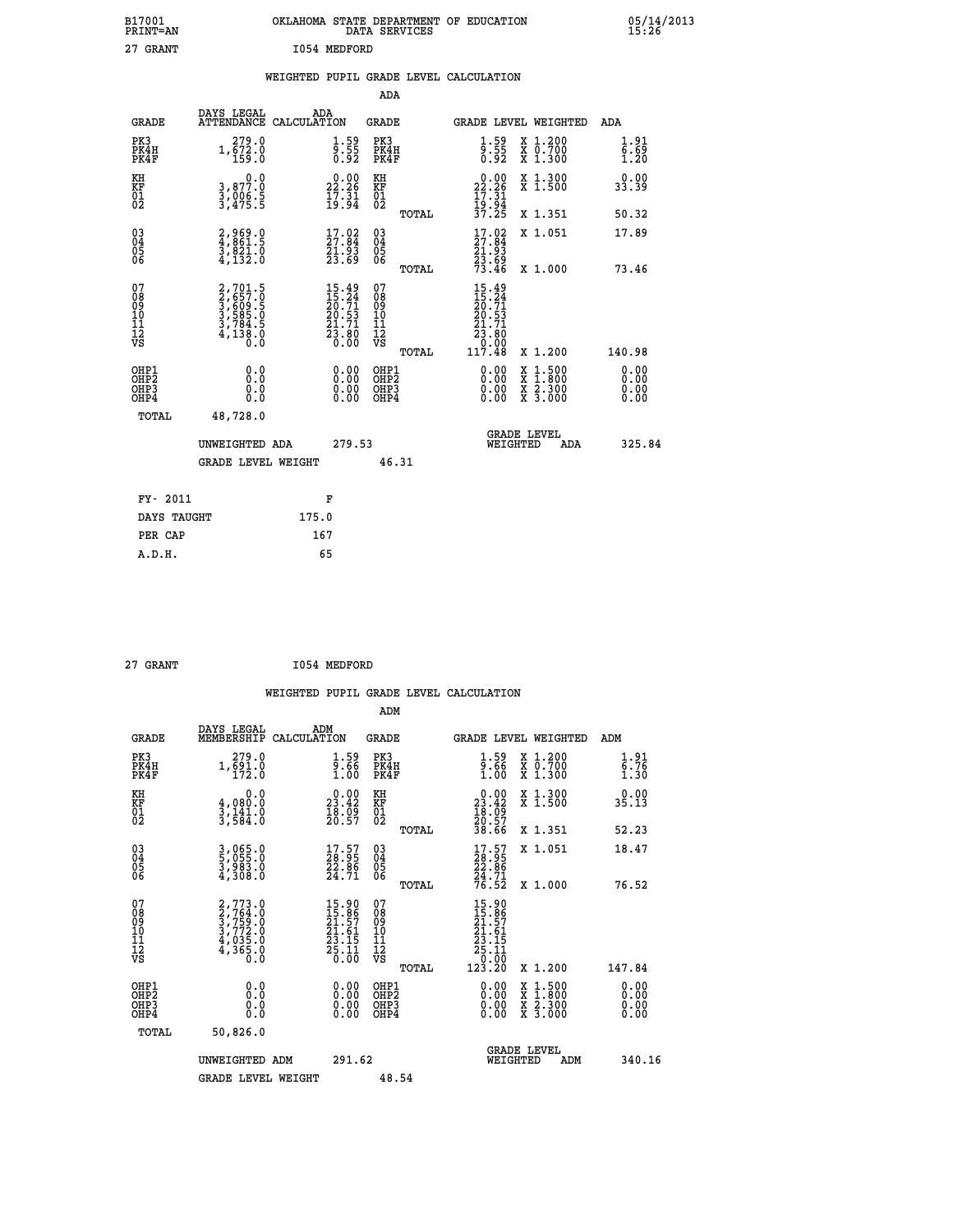|                        | DATA SERVICES | OKLAHOMA STATE DEPARTMENT OF EDUCATION |
|------------------------|---------------|----------------------------------------|
| 1090 POND CREEK-HUNTER |               |                                        |

|                                                    |                                                                                  | WEIGHTED PUPIL GRADE LEVEL CALCULATION                                   |                                              |       |                                                                                                 |                                          |                                                             |
|----------------------------------------------------|----------------------------------------------------------------------------------|--------------------------------------------------------------------------|----------------------------------------------|-------|-------------------------------------------------------------------------------------------------|------------------------------------------|-------------------------------------------------------------|
|                                                    |                                                                                  |                                                                          | ADA                                          |       |                                                                                                 |                                          |                                                             |
| <b>GRADE</b>                                       | DAYS LEGAL                                                                       | <b>ADA</b><br>ATTENDANCE CALCULATION                                     | <b>GRADE</b>                                 |       |                                                                                                 | <b>GRADE LEVEL WEIGHTED</b>              | ADA                                                         |
| PK3<br>PK4H<br>PK4F                                | 226.0<br>2,718.5                                                                 | $\begin{smallmatrix} 1.33\ 0.00\ 15.99 \end{smallmatrix}$                | PK3<br>PK4H<br>PK4F                          |       | $\begin{smallmatrix} 1.33\ 0.00\ 15.99 \end{smallmatrix}$                                       | X 1.200<br>X 0.700<br>X 1.300            | $\frac{1}{0}$ : $\frac{60}{20}$<br>20.79                    |
| KH<br>KF<br>01<br>02                               | $\begin{smallmatrix}&&&0.0\2.758.0\3.637.0\3.071.5\end{smallmatrix}$             | $\begin{smallmatrix} 0.00\\16.22\\21.39\\18.07 \end{smallmatrix}$        | KH<br>KF<br>$\overline{01}$                  |       | $0.00\n16.22\n21.39\n18.07\n39.46$                                                              | X 1.300<br>X 1.500                       | 0.00<br>24.33                                               |
|                                                    |                                                                                  |                                                                          |                                              | TOTAL |                                                                                                 | X 1.351                                  | 53.31                                                       |
| $\begin{matrix} 03 \\ 04 \\ 05 \\ 06 \end{matrix}$ | 3,013.0<br>3,418.5<br>3,623.0<br>2,983.0                                         | $\begin{smallmatrix} 17.72 \\ 20.11 \\ 21.31 \\ 17.55 \end{smallmatrix}$ | $\substack{03 \\ 04}$<br>05<br>06            |       | $\begin{smallmatrix} 17.72\ 20.11\ 21.31\ 17.55\ 58.97 \end{smallmatrix}$                       | X 1.051                                  | 18.62                                                       |
|                                                    |                                                                                  |                                                                          |                                              | TOTAL |                                                                                                 | X 1.000                                  | 58.97                                                       |
| 07<br>08<br>09<br>09<br>10<br>11<br>12<br>VS       | 3,660.5<br>2,841.5<br>3,636.5<br>3,505.5<br>4,505.5<br>3,154.5<br>2,791.5<br>0.0 | $21.53$<br>$21.39$<br>$26.50$<br>$18.56$<br>$16.42$<br>$0.00$            | 07<br>08<br>09<br>01<br>11<br>11<br>12<br>VS | TOTAL | $\begin{smallmatrix} 21.53\ 16.71\ 21.39\ 26.50\ 18.56\ 16.42\ 0.00\ 121.11\ \end{smallmatrix}$ | X 1.200                                  | 145.33                                                      |
| OHP1<br>OHP2<br>OH <sub>P3</sub><br>OHP4           | 330.5<br>Ō.Ō<br>$\substack{0.0 \ 0.0}$                                           | $\begin{smallmatrix} 1.94\ 0.00\ 0.00 \end{smallmatrix}$                 | OHP1<br>OHP2<br>OHP <sub>3</sub>             |       | $\begin{smallmatrix} 1.94\ 0.00\ 0.00 \end{smallmatrix}$                                        | X 1:500<br>X 1:800<br>X 2:300<br>X 3:000 | $\begin{smallmatrix} 2.91\0.00\0.00\0.00 \end{smallmatrix}$ |
| TOTAL                                              | 46.369.0                                                                         |                                                                          |                                              |       |                                                                                                 |                                          |                                                             |

| TUTAL       | 40,309.0           |       |        |       |                                |     |        |
|-------------|--------------------|-------|--------|-------|--------------------------------|-----|--------|
|             | UNWEIGHTED ADA     |       | 272.74 |       | <b>GRADE LEVEL</b><br>WEIGHTED | ADA | 325.86 |
|             | GRADE LEVEL WEIGHT |       |        | 53.12 |                                |     |        |
| FY- 2011    |                    | F     |        |       |                                |     |        |
| DAYS TAUGHT |                    | 170.0 |        |       |                                |     |        |
| PER CAP     |                    | 132   |        |       |                                |     |        |

 **A.D.H. 123**

 **B17001<br>PRINT=AN<br>27 GRANT** 

 **27 GRANT I090 POND CREEK-HUNTER**

|                                          |                                                                        |                                                                          | ADM                                                 |                                                                                    |                                          |                          |
|------------------------------------------|------------------------------------------------------------------------|--------------------------------------------------------------------------|-----------------------------------------------------|------------------------------------------------------------------------------------|------------------------------------------|--------------------------|
| <b>GRADE</b>                             | DAYS LEGAL<br>MEMBERSHIP                                               | ADM<br>CALCULATION                                                       | <b>GRADE</b>                                        | GRADE LEVEL WEIGHTED                                                               |                                          | ADM                      |
| PK3<br>PK4H<br>PK4F                      | 226.0<br>ة:ة--<br>2,939.0                                              | $\begin{smallmatrix} 1.33\ 0.00\ 17.29 \end{smallmatrix}$                | PK3<br>PK4H<br>PK4F                                 | $\begin{smallmatrix} 1.33\ 0.00\ 17.29 \end{smallmatrix}$                          | X 1.200<br>X 0.700<br>X 1.300            | 1.60<br>_0.00<br>22.48   |
| KH<br>KF<br>01<br>02                     | 0.0<br>2,941.0<br>3,806.0<br>3,230.0                                   | $\begin{smallmatrix} 0.00\\ 17.30\\ 22.39\\ 19.00 \end{smallmatrix}$     | KH<br>KF<br>01<br>02                                | $\begin{smallmatrix} 0.00\\ 17.30\\ 22.39\\ 19.00\\ 41.39 \end{smallmatrix}$       | X 1.300<br>X 1.500                       | 0.00<br>25.95            |
|                                          |                                                                        |                                                                          | TOTAL                                               |                                                                                    | X 1.351                                  | 55.92                    |
| 03<br>04<br>05<br>06                     | 3,110.0<br>3,570.0<br>3,793.0<br>3,080.0                               | $\begin{smallmatrix} 18.29\\21.00\\22.31\\18.12 \end{smallmatrix}$       | $\begin{array}{c} 03 \\ 04 \\ 05 \\ 06 \end{array}$ | $\begin{smallmatrix} 18.29\\21.00\\22.31\\18.12\\61.43 \end{smallmatrix}$          | X 1.051                                  | 19.22                    |
|                                          |                                                                        |                                                                          | TOTAL                                               |                                                                                    | X 1.000                                  | 61.43                    |
| 07<br>08<br>09<br>101<br>11<br>12<br>VS  | $3,798.0$<br>$3,742.0$<br>$4,740.0$<br>$3,394.0$<br>$2,887.0$<br>$0.0$ | $22.34$<br>$17.59$<br>$22.01$<br>$27.88$<br>$19.96$<br>$16.98$<br>$6.00$ | 07<br>08<br>09<br>11<br>11<br>12<br>VS<br>TOTAL     | $22.34$<br>$17.59$<br>$22.01$<br>$27.88$<br>$19.96$<br>$16.98$<br>$0.99$<br>126.76 | X 1.200                                  | 152.11                   |
|                                          |                                                                        |                                                                          |                                                     |                                                                                    |                                          |                          |
| OHP1<br>OHP2<br>OH <sub>P3</sub><br>OHP4 | 340.0<br>0.0<br>0.000                                                  | $\begin{smallmatrix} 2.00\ 0.00\ 0.00 \end{smallmatrix}$                 | OHP1<br>OHP2<br>OHP <sub>3</sub>                    | $\begin{smallmatrix} 2.00 \ 0.00 \ 0.00 \end{smallmatrix}$<br>0.00                 | X 1:500<br>X 1:800<br>X 2:300<br>X 3:000 | $0.00$<br>$0.00$<br>0.00 |
| TOTAL                                    | 48,586.0                                                               |                                                                          |                                                     |                                                                                    |                                          |                          |
|                                          | UNWEIGHTED ADM                                                         | 285.79                                                                   |                                                     |                                                                                    | GRADE LEVEL<br>WEIGHTED<br>ADM           | 341.71                   |
|                                          | <b>GRADE LEVEL WEIGHT</b>                                              |                                                                          | 55.92                                               |                                                                                    |                                          |                          |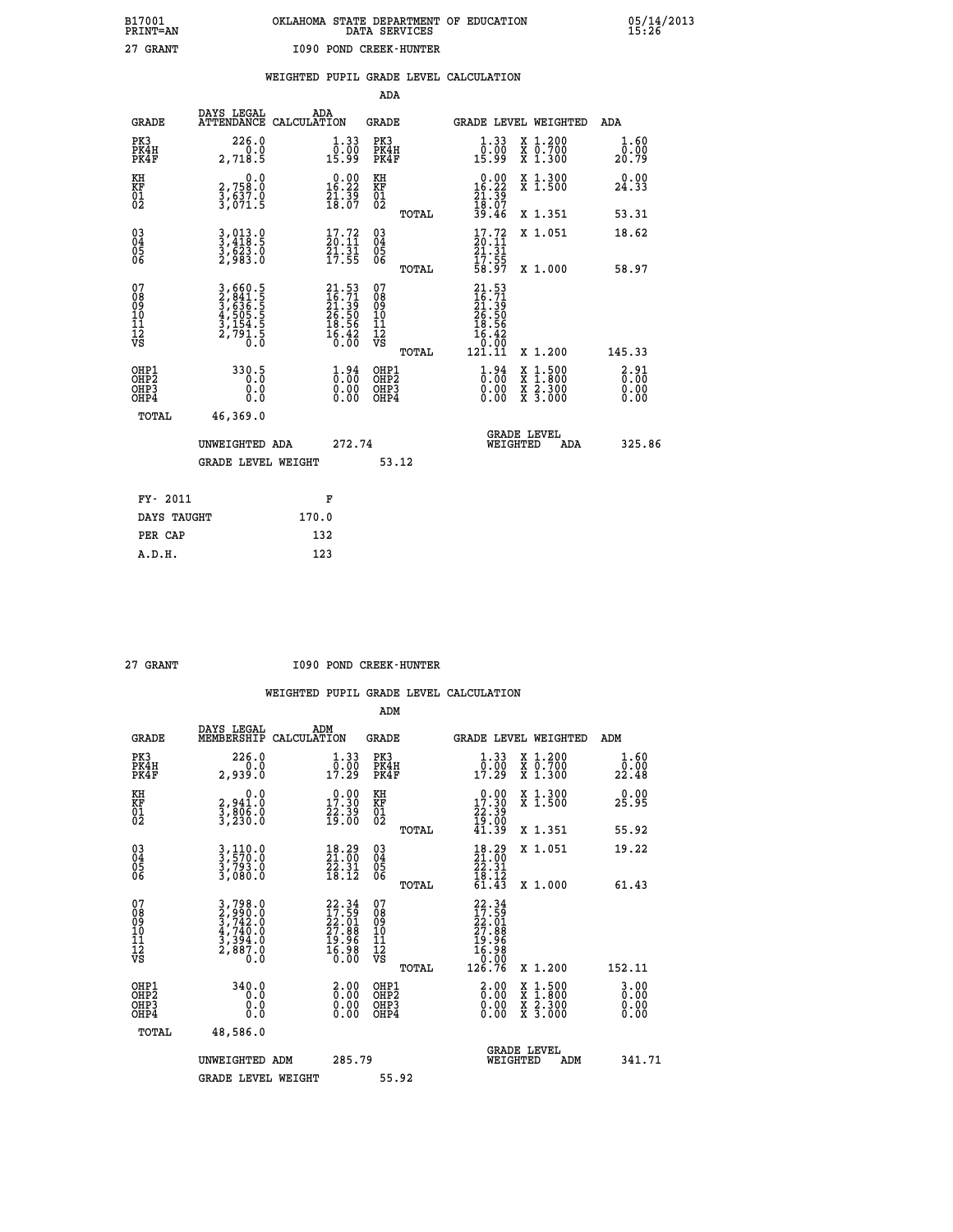| OKLAHOMA STATE DEPARTMENT OF EDUCATION<br>DATA SERVICES |  |
|---------------------------------------------------------|--|
| 1095 DEER CREEK-LAMONT                                  |  |

|  |  | WEIGHTED PUPIL GRADE LEVEL CALCULATION |
|--|--|----------------------------------------|
|  |  |                                        |

|                                                                    |                                                                                     |                                                                                      | ADA                                       |       |                                                                                                                                             |   |                                          |                              |
|--------------------------------------------------------------------|-------------------------------------------------------------------------------------|--------------------------------------------------------------------------------------|-------------------------------------------|-------|---------------------------------------------------------------------------------------------------------------------------------------------|---|------------------------------------------|------------------------------|
| <b>GRADE</b>                                                       | DAYS LEGAL<br><b>ATTENDANCE</b>                                                     | ADA<br>CALCULATION                                                                   | <b>GRADE</b>                              |       | GRADE LEVEL WEIGHTED                                                                                                                        |   |                                          | <b>ADA</b>                   |
| PK3<br>PK4H<br>PK4F                                                | 0.0<br>0.0<br>1, 283.5                                                              | $0.00$<br>$0.00$<br>$7.51$                                                           | PK3<br>PK4H<br>PK4F                       |       | $0.00$<br>$0.00$<br>7.51                                                                                                                    |   | X 1.200<br>X 0.700<br>X 1.300            | 0.00<br>$0.00$<br>9.76       |
| KH<br>KF<br>01<br>02                                               | 0.0<br>1,583.5<br>2,053.5<br>2,176.0                                                | $9.00$<br>9.26<br>$\frac{1}{2}$ : $\frac{1}{2}$                                      | KH<br>KF<br>01<br>02                      |       | $0.00$<br>$12.26$<br>$12.73$<br>$12.73$<br>$24.74$                                                                                          |   | X 1.300<br>X 1.500                       | 0.00<br>13.89                |
|                                                                    |                                                                                     |                                                                                      |                                           | TOTAL |                                                                                                                                             |   | X 1.351                                  | 33.42                        |
| $\begin{smallmatrix} 03 \\[-4pt] 04 \end{smallmatrix}$<br>Ŏ5<br>06 | 2,090.0<br>2,552.0<br>1,607.0<br>2,561.5                                            | $\frac{12}{14}$ : $\frac{22}{92}$<br>$\frac{1}{14}$ . 40<br>14.98                    | $\substack{03 \\ 04}$<br>05<br>06         |       | $12.22$<br>$14.92$<br>$9.40$<br>$14.98$<br>$39.30$                                                                                          |   | X 1.051                                  | 12.84                        |
|                                                                    |                                                                                     |                                                                                      |                                           | TOTAL |                                                                                                                                             |   | X 1.000                                  | 39.30                        |
| 07<br>08<br>09<br>11<br>11<br>12<br>VS                             | $1,980.0$<br>$2,033.5$<br>$1,409.5$<br>$2,583.0$<br>$2,541.0$<br>$3,630.5$<br>$0.0$ | $\begin{smallmatrix} 11.58\\11.89\\8.35\\15.20\\14.92\\21.38\\0.00\end{smallmatrix}$ | 07<br>08<br>09<br>11<br>11<br>12<br>VS    |       | $\begin{array}{c} 11.58 \\[-2pt] 11.59 \\[-2pt] 8.35 \\[-2pt] 15.20 \\[-2pt] 14.92 \\[-2pt] 21.38 \\[-2pt] 0.00 \\[-2pt] 83.32 \end{array}$ |   |                                          |                              |
|                                                                    |                                                                                     |                                                                                      |                                           | TOTAL |                                                                                                                                             |   | X 1.200                                  | 99.98                        |
| OHP1<br>OHP <sub>2</sub><br>OHP3<br>OHP4                           | 0.0<br>0.0<br>0.0                                                                   | 0.00<br>$\begin{smallmatrix} 0.00 \ 0.00 \end{smallmatrix}$                          | OHP1<br>OH <sub>P</sub> 2<br>OHP3<br>OHP4 |       | 0.00<br>0.00<br>0.00                                                                                                                        | X | $1:500$<br>$1:800$<br>X 2.300<br>X 3.000 | 0.00<br>0.00<br>0.00<br>0.00 |
| TOTAL                                                              | 30,084.5                                                                            |                                                                                      |                                           |       |                                                                                                                                             |   |                                          |                              |
|                                                                    | UNWEIGHTED ADA                                                                      | 176.35                                                                               |                                           |       | WEIGHTED                                                                                                                                    |   | <b>GRADE LEVEL</b><br>ADA                | 209.19                       |
|                                                                    | <b>GRADE LEVEL WEIGHT</b>                                                           |                                                                                      | 32.84                                     |       |                                                                                                                                             |   |                                          |                              |
| FY- 2011                                                           |                                                                                     | F                                                                                    |                                           |       |                                                                                                                                             |   |                                          |                              |
| DAYS TAUGHT                                                        |                                                                                     | 171.0                                                                                |                                           |       |                                                                                                                                             |   |                                          |                              |
|                                                                    |                                                                                     |                                                                                      |                                           |       |                                                                                                                                             |   |                                          |                              |
| PER CAP                                                            |                                                                                     | 143                                                                                  |                                           |       |                                                                                                                                             |   |                                          |                              |

| ъ          |
|------------|
| 1.NTM<br>≏ |
|            |

 **B17001<br>PRINT=AN<br>27 GRANT** 

 **27 GRANT I095 DEER CREEK-LAMONT**

|                                           |                                                                           |                                                                                                                                             | ADM                                                 |                                                                                                                                                    |                                          |                              |
|-------------------------------------------|---------------------------------------------------------------------------|---------------------------------------------------------------------------------------------------------------------------------------------|-----------------------------------------------------|----------------------------------------------------------------------------------------------------------------------------------------------------|------------------------------------------|------------------------------|
| <b>GRADE</b>                              | DAYS LEGAL<br>MEMBERSHIP                                                  | ADM<br>CALCULATION                                                                                                                          | <b>GRADE</b>                                        | <b>GRADE LEVEL WEIGHTED</b>                                                                                                                        |                                          | ADM                          |
| PK3<br>PK4H<br>PK4F                       | 0.0<br>0.0<br>1,376.0                                                     | $\begin{smallmatrix} 0.00\\ 0.00\\ 8.05 \end{smallmatrix}$                                                                                  | PK3<br>PK4H<br>PK4F                                 | $\begin{smallmatrix} 0.00\\ 0.00\\ 0.00\\ 8.05 \end{smallmatrix}$                                                                                  | X 1.200<br>X 0.700<br>X 1.300            | 0.00<br>0.00<br>10.47        |
| KH<br>KF<br>01<br>02                      | $\begin{smallmatrix}&&&0.0\\1,637.0\\2,128.0\\2,241.0\end{smallmatrix}$   | $\begin{smallmatrix} 0.00\\ 9.57\\ 12.44\\ 13.11 \end{smallmatrix}$                                                                         | KH<br>KF<br>01<br>02                                | $0.00$<br>$12.44$<br>$13.11$<br>$25.55$                                                                                                            | X 1.300<br>X 1.500                       | 0.00<br>14.36                |
|                                           |                                                                           |                                                                                                                                             | TOTAL                                               |                                                                                                                                                    | X 1.351                                  | 34.52                        |
| 03<br>04<br>05<br>06                      | 2,155.0<br>2,647.0<br>1,683.0<br>2,668.0                                  | $\begin{smallmatrix} 12.60\\ 15.48\\ 9.84\\ 15.60 \end{smallmatrix}$                                                                        | $\begin{array}{c} 03 \\ 04 \\ 05 \\ 06 \end{array}$ | $12.60$<br>$15.48$<br>$9.84$<br>$15.60$<br>$40.92$                                                                                                 | X 1.051                                  | 13.24                        |
|                                           |                                                                           |                                                                                                                                             | TOTAL                                               |                                                                                                                                                    | X 1.000                                  | 40.92                        |
| 07<br>08<br>09<br>101<br>112<br>VS        | 2,052.0<br>2,113.0<br>1,566.0<br>1,566.0<br>2,761.0<br>2,691.0<br>3,898.0 | $\begin{array}{r} 12.00 \\[-2pt] 12.36 \\[-2pt] 9.38 \\[-2pt] 16.32 \\[-2pt] 15.83 \\[-2pt] 23.10 \\[-2pt] 23.10 \\[-2pt] 0.00 \end{array}$ | 07<br>08<br>09<br>11<br>11<br>12<br>VS<br>TOTAL     | $\begin{array}{r} 12\cdot 90 \\ 12\cdot 36 \\ 9\cdot 38 \\ 16\cdot 32 \\ 15\cdot 83 \\ 23\cdot 10 \\ 23\cdot 10 \\ 0.00 \\ 88\cdot 99 \end{array}$ | X 1.200                                  | 106.79                       |
| OHP1<br>OHP2<br>OH <sub>P</sub> 3<br>OHP4 | 0.0<br>0.000                                                              |                                                                                                                                             | OHP1<br>OHP2<br>OHP <sub>3</sub>                    | $0.00$<br>$0.00$<br>0.00                                                                                                                           | X 1:500<br>X 1:800<br>X 2:300<br>X 3:000 | 0.00<br>0.00<br>0.00<br>0.00 |
| TOTAL                                     | 31,616.0                                                                  |                                                                                                                                             |                                                     |                                                                                                                                                    |                                          |                              |
|                                           | UNWEIGHTED ADM                                                            | 185.68                                                                                                                                      |                                                     | <b>GRADE LEVEL</b><br>WEIGHTED                                                                                                                     | ADM                                      | 220.30                       |
|                                           | <b>GRADE LEVEL WEIGHT</b>                                                 |                                                                                                                                             | 34.62                                               |                                                                                                                                                    |                                          |                              |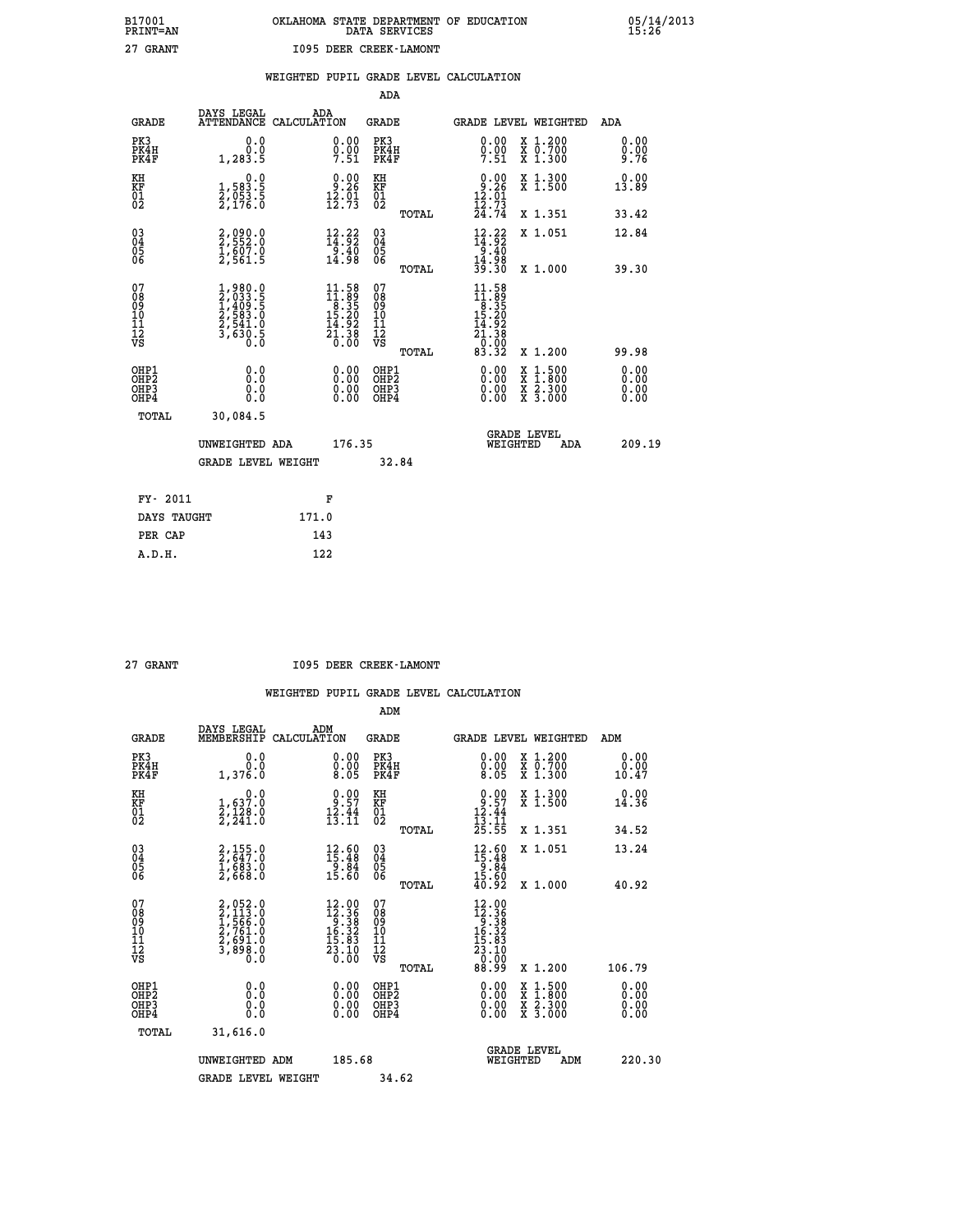| 7001<br>INT=AN | OKLAHOMA STATE DEPARTMENT OF EDUCATION<br>DATA SERVICES |  |  |
|----------------|---------------------------------------------------------|--|--|
| GRANT          | COUNTY TOTALS                                           |  |  |

 **B17001<br>PRINT=AN** 

 **B17001 OKLAHOMA STATE DEPARTMENT OF EDUCATION 05/14/2013**

|                                              |                                                                                              | WEIGHTED PUPIL GRADE LEVEL CALCULATION                                   |                                        |       |                                                                                              |                                                                                        |                       |
|----------------------------------------------|----------------------------------------------------------------------------------------------|--------------------------------------------------------------------------|----------------------------------------|-------|----------------------------------------------------------------------------------------------|----------------------------------------------------------------------------------------|-----------------------|
|                                              |                                                                                              |                                                                          | ADA                                    |       |                                                                                              |                                                                                        |                       |
| <b>GRADE</b>                                 | DAYS LEGAL                                                                                   | ADA<br>ATTENDANCE CALCULATION                                            | <b>GRADE</b>                           |       |                                                                                              | <b>GRADE LEVEL WEIGHTED</b>                                                            | ADA                   |
| PK3<br>PK4H<br>PK4F                          | $\begin{smallmatrix} & 505.0 \ 1,672.0 \ 4,161.0 \end{smallmatrix}$                          | $\frac{2 \cdot 92}{9 \cdot 55}$<br>24.42                                 | PK3<br>PK4H<br>PK4F                    |       | $\frac{2 \cdot 92}{9 \cdot 55}$<br>24.42                                                     | X 1.200<br>X 0.700<br>X 1.300                                                          | 3.51<br>6.69<br>31.75 |
| KH<br>KF<br>01<br>02                         | 8,218.5<br>$\frac{8}{3}, \frac{5}{7}$ $\frac{5}{2}$ $\frac{7}{3}$ $\cdot$ $\frac{8}{0}$      | 47.74<br>$\frac{50.71}{50.74}$                                           | KH<br>KF<br>01<br>02                   |       | 47.74<br>$\frac{50.71}{50.74}$<br>101.45                                                     | X 1.300<br>X 1.500                                                                     | 0.00<br>71.61         |
|                                              |                                                                                              |                                                                          |                                        | TOTAL |                                                                                              | X 1.351                                                                                | 137.05                |
| $^{03}_{04}$<br>05                           | $\substack{8,072.0\\10,832.0\\9,051.0\\9,676.5}$                                             | $\begin{smallmatrix} 46.96\\ 62.87\\ 52.64\\ 56.22 \end{smallmatrix}$    | 03<br>04<br>05<br>06                   |       | $46.96$<br>$52.87$<br>$52.64$<br>$56.22$<br>$171.73$                                         | X 1.051                                                                                | 221.08                |
| 06                                           |                                                                                              |                                                                          |                                        | TOTAL |                                                                                              | X 1.000                                                                                | 171.73                |
| 07<br>08<br>09<br>01<br>11<br>11<br>12<br>VS | $\begin{smallmatrix}8,342.0\\7,532.0\\8,655.5\\10,673.5\\9,480.0\\10,560.0\end{smallmatrix}$ | $48.60$<br>$43.84$<br>$50.45$<br>$62.23$<br>$55.19$<br>$61.60$<br>$0.00$ | 07<br>08<br>09<br>10<br>11<br>12<br>VS | TOTAL | $48.60$<br>$43.84$<br>$50.45$<br>$62.23$<br>$\frac{55}{61}. \frac{19}{60}$<br>0.00<br>321.91 | X 1.200                                                                                | 386.29                |
| OHP1<br>OHP2<br>OHP3<br>OHP4                 | 330.5<br>0.0<br>0.0                                                                          | $\begin{smallmatrix} 1.94\ 0.00\ 0.00\ 0.00 \end{smallmatrix}$           | OHP1<br>OHP2<br>OHP <sub>3</sub>       |       | $\begin{smallmatrix} 1.94\ 0.00\ 0.00 \end{smallmatrix}$                                     | X<br>X<br>X<br>X<br>$\begin{smallmatrix} 1.500\ 1.800\ 2.300\ 3.000 \end{smallmatrix}$ | 3:31<br>0.00          |
| TOTAL                                        | 125, 181.5                                                                                   |                                                                          |                                        |       |                                                                                              |                                                                                        |                       |
|                                              | UNWEIGHTED ADA                                                                               | 728.62                                                                   |                                        |       | <b>WEIGHTED</b>                                                                              | <b>GRADE LEVEL</b><br>ADA                                                              | 860.89                |
|                                              | <b>GRADE LEVEL WEIGHT</b>                                                                    |                                                                          | 132.27                                 |       |                                                                                              |                                                                                        |                       |
| FY- 2011                                     |                                                                                              | F                                                                        |                                        |       |                                                                                              |                                                                                        |                       |
| DAYS TAUGHT                                  |                                                                                              | 516.0                                                                    |                                        |       |                                                                                              |                                                                                        |                       |
| PER CAP                                      |                                                                                              | 442                                                                      |                                        |       |                                                                                              |                                                                                        |                       |

GRANT **GRANT** COUNTY TOTALS

 **A.D.H. 310**

|                                           |                                                                                                    |                                                                      | ADM                                                |       |                                                                            |                                |                                          |                                   |  |
|-------------------------------------------|----------------------------------------------------------------------------------------------------|----------------------------------------------------------------------|----------------------------------------------------|-------|----------------------------------------------------------------------------|--------------------------------|------------------------------------------|-----------------------------------|--|
| <b>GRADE</b>                              | DAYS LEGAL<br>MEMBERSHIP                                                                           | ADM<br>CALCULATION                                                   | <b>GRADE</b>                                       |       | GRADE LEVEL WEIGHTED                                                       |                                |                                          | ADM                               |  |
| PK3<br>PK4H<br>PK4F                       | 505.0<br>$1, \frac{691}{67}$ .0                                                                    | $\frac{2.92}{9.66}$<br>26.34                                         | PK3<br>PK4H<br>PK4F                                |       | $\begin{array}{c} 2.92 \\ 9.66 \\ 26.34 \end{array}$                       |                                | X 1.200<br>X 0.700<br>X 1.300            | 3.51<br>្ត <u>រី : 7</u><br>34.25 |  |
| KH<br>KF<br>01<br>02                      | 0.0<br>8,658:0<br>9,075:0<br>9,055:0                                                               | $\begin{smallmatrix} 0.00\\ 50.29\\ 52.92\\ 52.68 \end{smallmatrix}$ | KH<br>KF<br>01<br>02                               |       | $\begin{smallmatrix} &0.00\ 50.29\ 52.92\ 52.68\ 105.60 \end{smallmatrix}$ |                                | X 1.300<br>X 1.500                       | 0.00<br>75.44                     |  |
|                                           |                                                                                                    |                                                                      |                                                    | TOTAL |                                                                            |                                | X 1.351                                  | 142.67                            |  |
| 03<br>04<br>05<br>06                      | $11,272.0$<br>$11,272.0$<br>$9,459.0$<br>10,056.0                                                  | $\begin{smallmatrix} 48.46\,65.43\,55.01\,58.43 \end{smallmatrix}$   | $\begin{matrix} 03 \\ 04 \\ 05 \\ 06 \end{matrix}$ |       | $48.46$<br>$55.43$<br>$55.01$<br>$58.43$<br>$178.87$                       |                                | X 1.051                                  | 50.93                             |  |
|                                           |                                                                                                    |                                                                      |                                                    | TOTAL |                                                                            |                                | X 1.000                                  | 178.87                            |  |
| 07<br>08<br>09<br>101<br>112<br>VS        | $\begin{smallmatrix}8,623.0\\7,867.0\\9,067.0\\11,273.0\\10,120.0\\11,150.0\\0.0\end{smallmatrix}$ | 50.24<br>45.81<br>52.96<br>52.94<br>65.94<br>58.19<br>65.19          | 07<br>08<br>09<br>11<br>11<br>12<br>VS             | TOTAL | 50.24<br>45.81<br>52.961<br>58.944<br>58.194<br>65.190<br>338.95           |                                | X 1.200                                  | 406.74                            |  |
| OHP1<br>OHP2<br>OH <sub>P</sub> 3<br>OHP4 | 340.0<br>0.0<br>0.000                                                                              | $\begin{smallmatrix} 2.00\ 0.00 \ 0.00 \end{smallmatrix}$<br>0.00    | OHP1<br>OHP2<br>OHP <sub>3</sub>                   |       | $\begin{smallmatrix} 2.00 \ 0.00 \ 0.00 \end{smallmatrix}$<br>0.00         |                                | X 1:500<br>X 1:800<br>X 2:300<br>X 3:000 | $3.00$<br>$0.00$<br>0.00<br>0.00  |  |
| TOTAL                                     | 131,028.0                                                                                          |                                                                      |                                                    |       |                                                                            |                                |                                          |                                   |  |
|                                           | UNWEIGHTED ADM                                                                                     | 763.09                                                               |                                                    |       |                                                                            | <b>GRADE LEVEL</b><br>WEIGHTED | ADM                                      | 902.17                            |  |
|                                           | <b>GRADE LEVEL WEIGHT</b>                                                                          |                                                                      | 139.08                                             |       |                                                                            |                                |                                          |                                   |  |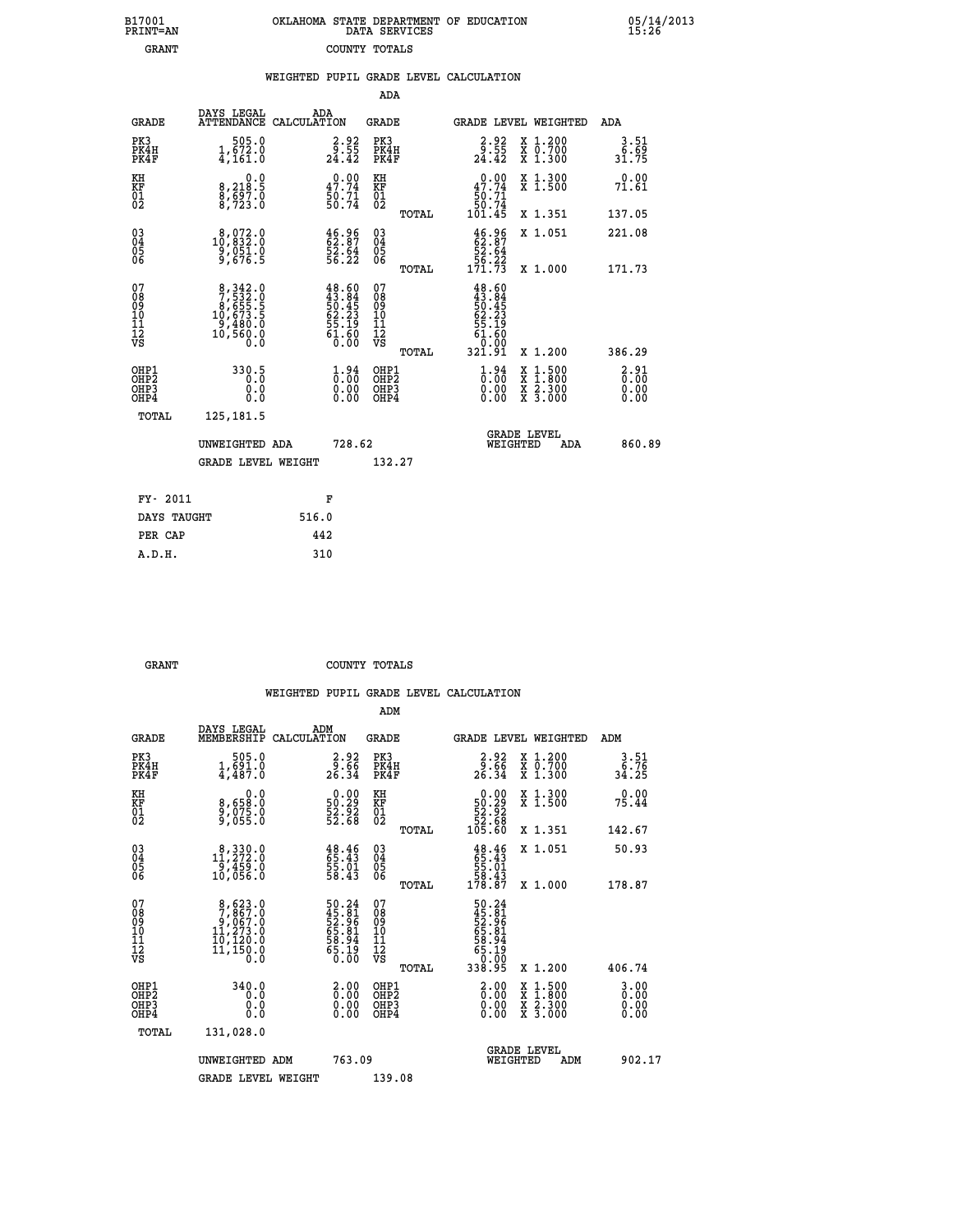| B17001<br>PRINT=AN                             |                                                                | OKLAHOMA STATE DEPARTMENT OF EDUCATION                                   | DATA SERVICES                                      |                                                                                |                                                                                                  | 05/14/2013            |
|------------------------------------------------|----------------------------------------------------------------|--------------------------------------------------------------------------|----------------------------------------------------|--------------------------------------------------------------------------------|--------------------------------------------------------------------------------------------------|-----------------------|
| 28 GREER                                       |                                                                | I001 MANGUM                                                              |                                                    |                                                                                |                                                                                                  |                       |
|                                                |                                                                | WEIGHTED PUPIL GRADE LEVEL CALCULATION                                   |                                                    |                                                                                |                                                                                                  |                       |
|                                                |                                                                |                                                                          | ADA                                                |                                                                                |                                                                                                  |                       |
| <b>GRADE</b>                                   | DAYS LEGAL                                                     | ADA<br>ATTENDANCE CALCULATION                                            | GRADE                                              |                                                                                | GRADE LEVEL WEIGHTED                                                                             | ADA                   |
| PK3<br>PK4H<br>PK4F                            | 689.0<br>0.0<br>6,743.5                                        | $3.98$<br>$0.00$<br>38.98                                                | PK3<br>PK4H<br>PK4F                                | 3.98<br>0.00<br>38.98                                                          | X 1.200<br>X 0.700<br>X 1.300                                                                    | 4.78<br>0.00<br>50.67 |
| KH<br>KF<br>$\frac{01}{02}$                    | 0.0<br>8,555.5<br>9,931.5<br>8,514.5                           | $0.00$<br>$49.45$<br>$57.41$<br>$49.22$                                  | KH<br>KF<br>$\overline{01}$                        | $\begin{array}{c} 0.00 \\ 49.45 \\ 57.41 \\ 49.22 \end{array}$                 | X 1.300<br>X 1.500                                                                               | 0.00<br>74.18         |
|                                                |                                                                |                                                                          | TOTAL                                              | 106.63                                                                         | X 1.351                                                                                          | 144.06                |
| $\substack{03 \\ 04}$<br>$\substack{05 \\ 06}$ | 9, 313.0<br>8, 562.5<br>7, 243.5<br>6, 838.0                   | 53.83<br>49.49<br>$\frac{41.87}{39.53}$                                  | $\begin{matrix} 03 \\ 04 \\ 05 \\ 06 \end{matrix}$ | $\begin{smallmatrix} 53.83\\ 49.49\\ 41.87\\ 39.53\\ 130.89 \end{smallmatrix}$ | X 1.051                                                                                          | 56.58                 |
|                                                |                                                                |                                                                          | TOTAL                                              |                                                                                | X 1.000                                                                                          | 130.89                |
| 07<br>08<br>09<br>11<br>11<br>12<br>VS         | 8,091.5<br>6,551.0<br>7,820.5<br>7,834.5<br>7,846.0<br>7,074.0 | $46.77$<br>$37.87$<br>$45.21$<br>$45.86$<br>$45.35$<br>$40.89$<br>$0.00$ | 07<br>08<br>09<br>101<br>11<br>12<br>VS            | $46.77$<br>$37.87$<br>$45.21$<br>$45.86$<br>$45.35$<br>$40.89$<br>$9.80$       |                                                                                                  |                       |
|                                                |                                                                |                                                                          | TOTAL                                              | 261.95                                                                         | X 1.200                                                                                          | 314.34                |
| OHP1<br>OH <sub>P</sub> 2<br>OHP3<br>OHP4      | 1,133.0<br>0.0<br>0.0<br>0.0                                   | $\begin{smallmatrix} 6.55\ 0.00\ 0.00 \end{smallmatrix}$                 | OHP1<br>OHP2<br>OHP3<br>OHP4                       | 6.55<br>0.00<br>0.00                                                           | $\begin{smallmatrix} x & 1 & 500 \\ x & 1 & 800 \\ x & 2 & 300 \\ x & 3 & 000 \end{smallmatrix}$ | 0.83<br>0.00<br>0.00  |
| TOTAL                                          | 112,841.5                                                      |                                                                          |                                                    |                                                                                |                                                                                                  |                       |
|                                                | UNWEIGHTED ADA                                                 | 652.26                                                                   |                                                    | WEIGHTED                                                                       | <b>GRADE LEVEL</b><br>ADA                                                                        | 785.33                |
|                                                | <b>GRADE LEVEL WEIGHT</b>                                      |                                                                          | 133.07                                             |                                                                                |                                                                                                  |                       |
| FY- 2011                                       |                                                                | F                                                                        |                                                    |                                                                                |                                                                                                  |                       |
| DAYS TAUGHT                                    |                                                                | 173.0                                                                    |                                                    |                                                                                |                                                                                                  |                       |
| PER CAP                                        |                                                                | 117                                                                      |                                                    |                                                                                |                                                                                                  |                       |

| 28 GREER | I001 MANGUM |
|----------|-------------|
|          |             |

 **WEIGHTED PUPIL GRADE LEVEL CALCULATION ADM DAYS LEGAL ADM GRADE MEMBERSHIP CALCULATION GRADE GRADE LEVEL WEIGHTED ADM PK3 689.0 3.98 PK3 3.98 X 1.200 4.78 PK4H 0.0 0.00 PK4H 0.00 X 0.700 0.00 PK4F 7,228.0 41.78 PK4F 41.78 X 1.300 54.31 KH 0.0 0.00 KH 0.00 X 1.300 0.00 KF 9,102.0 52.61 KF 52.61 X 1.500 78.92 01 10,463.0 60.48 01 60.48 02 8,897.0 51.43 02 51.43 TOTAL 111.91 X 1.351 151.19 03 9,717.0 56.17 03 56.17 X 1.051 59.03 04 9,016.0 52.12 04 52.12 05 7,485.0 43.27 05 43.27 06 7,043.0 40.71 06 40.71 TOTAL 136.10 X 1.000 136.10**  $\begin{array}{cccc} 07 & 8,420.0 & 48.67 & 07 & 48.67 \ 08 & 67,904.0 & 39,91 & 08 & 39.91 \ 10 & 8,414.0 & 48.64 & 10 & 48.64 \ 11 & 8,420.0 & 48.64 & 10 & 48.64 \ 12 & 7,627.0 & 48.64 & 10 & 48.64 \ 13 & 12 & 7,627.0 & 46.09 & 12 & 46.09 \ \hline \end{array}$ **8,420.0**<br> **8,904.0**<br> **8,380.0**<br> **8,414.0**<br> **8,414.0**<br> **1,48.64**<br> **1,620.0**<br> **1,152.0**<br> **1,152.0**<br> **1,0**<br> **1,152.0**<br> **1,0**<br> **1,0**<br> **1,152.0**<br> **1,0**<br> **1,152.0**<br> **1,0**<br> **1,0**<br> **1,0**<br> **1,0**<br> **1**<br> **1**<br> **1**<br> **1**<br> **1**<br> **1**<br> **1**<br> OHP1 1,152.0 6.66 OHP1 6.66 X 1.500 9.99<br>OHP2 1,152.0 6.66 OHP2 6.66 X 1.500 9.90<br>OHP3 1,000 0.00 0.00 OHP3 0.00 X 1.500 0.00  $\begin{array}{cccccccc} \text{OHP1} & & 1,152\ .0 & & 6\ .66 & \text{OHP1} & & 6\ .66 & \text{X}\ 1\ .500 & & 9\ .99 \\ \text{OHP2} & & 0.0 & & 0.00 & \text{OHP2} & & 0.00 & \text{X}\ 1\ .800 & & 0.00 \\ \text{OHP3} & & 0.0 & & 0.00 & \text{OHP3} & & 0.00 & \text{X}\ 2\ .300 & & 0.00 \\ \text{OHP4} & & 0.0 & & 0.00 & \text{OHP4} & & 0.00 & \$  **TOTAL 118,957.0 GRADE LEVEL UNWEIGHTED ADM 687.63 WEIGHTED ADM 828.42** GRADE LEVEL WEIGHT 140.79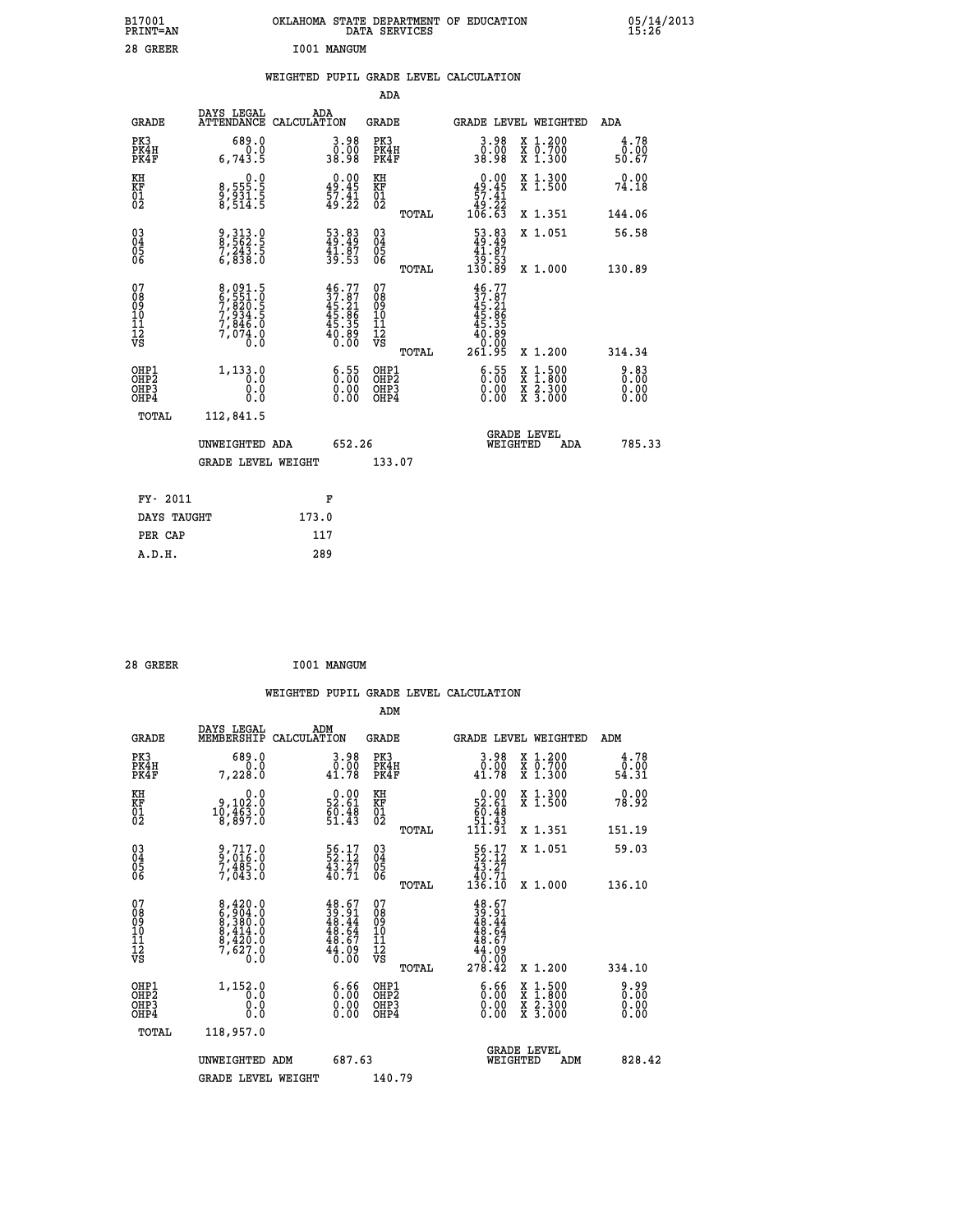| B17001<br><b>PRINT=AN</b> | OKLAHOMA STATE DEPARTMENT OF EDUCATION<br>DATA SERVICES | 05/14/2013<br>15:26 |
|---------------------------|---------------------------------------------------------|---------------------|
| 28<br>GREER               | I003 GRANITE                                            |                     |

#### **WEIGHTED PUPIL GRADE LEVEL CALCULATION**

|                                                                  |                                                                       |                                                                                             | ADA                                                 |       |                                                                                      |                                          |                              |
|------------------------------------------------------------------|-----------------------------------------------------------------------|---------------------------------------------------------------------------------------------|-----------------------------------------------------|-------|--------------------------------------------------------------------------------------|------------------------------------------|------------------------------|
| <b>GRADE</b>                                                     | DAYS LEGAL<br>ATTENDANCE CALCULATION                                  | ADA                                                                                         | <b>GRADE</b>                                        |       | GRADE LEVEL WEIGHTED                                                                 |                                          | ADA                          |
| PK3<br>PK4H<br>PK4F                                              | 0.0<br>0.0<br>2,948.0                                                 | $\begin{smallmatrix} 0.00\\ 0.00\\ 17.14 \end{smallmatrix}$                                 | PK3<br>PK4H<br>PK4F                                 |       | $\begin{smallmatrix} 0.00\\ 0.00\\ 17.14 \end{smallmatrix}$                          | X 1.200<br>X 0.700<br>X 1.300            | 0.00<br>0.00<br>22.28        |
| KH<br>KF<br>01<br>02                                             | 0.0<br>3,299:0<br>2,163:0<br>2,843:5                                  | $\begin{smallmatrix} 0.00\\19.18\\12.58\\16.53 \end{smallmatrix}$                           | KH<br>KF<br>01<br>02                                |       | $\begin{smallmatrix} 0.00\\19.18\\12.58\\16.53\\29.11 \end{smallmatrix}$             | X 1.300<br>X 1.500                       | 0.00<br>28.77                |
|                                                                  |                                                                       |                                                                                             |                                                     | TOTAL |                                                                                      | X 1.351                                  | 39.33                        |
| $\begin{matrix} 03 \\ 04 \\ 05 \\ 06 \end{matrix}$               | 2,829.5<br>2,868.0<br>3,304.5<br>2,619.5                              | $\frac{16.45}{16.67}$<br>$\frac{19.21}{15.23}$                                              | $\begin{array}{c} 03 \\ 04 \\ 05 \\ 06 \end{array}$ | TOTAL | $16.45$<br>$16.67$<br>$19.21$<br>$15.23$<br>$51.11$                                  | X 1.051<br>X 1.000                       | 17.29<br>51.11               |
| 07                                                               |                                                                       |                                                                                             | 07                                                  |       |                                                                                      |                                          |                              |
| 08<br>09<br>11<br>11<br>12<br>VS                                 | 2,859.5<br>3,021.0<br>2,434.5<br>2,118.5<br>3,940.5<br>2,556.0<br>0.0 | $\begin{smallmatrix} 16.63\\ 17.56\\ 14.15\\ 12.32\\ 22.91\\ 4.86\\ 0.00 \end{smallmatrix}$ | 08<br>09<br>11<br>11<br>12<br>VS                    |       | $16.63$<br>$17.56$<br>$14.152$<br>$12.32$<br>$22.91$<br>$14.86$<br>$0.00$<br>$98.43$ |                                          |                              |
|                                                                  |                                                                       |                                                                                             |                                                     | TOTAL |                                                                                      | X 1.200                                  | 118.12                       |
| OHP1<br>OH <sub>P</sub> <sub>2</sub><br>OH <sub>P3</sub><br>OHP4 | 0.0<br>0.0<br>0.0                                                     | $\begin{smallmatrix} 0.00 \ 0.00 \ 0.00 \ 0.00 \end{smallmatrix}$                           | OHP1<br>OHP <sub>2</sub><br>OHP3<br>OHP4            |       |                                                                                      | X 1:500<br>X 1:800<br>X 2:300<br>X 3:000 | 0.00<br>0.00<br>0.00<br>0.00 |
| <b>TOTAL</b>                                                     | 39,805.0                                                              |                                                                                             |                                                     |       |                                                                                      |                                          |                              |
|                                                                  | UNWEIGHTED ADA                                                        | 231.42                                                                                      |                                                     |       | WEIGHTED                                                                             | <b>GRADE LEVEL</b><br>ADA                | 276.90                       |
|                                                                  | <b>GRADE LEVEL WEIGHT</b>                                             |                                                                                             | 45.48                                               |       |                                                                                      |                                          |                              |
| FY- 2011                                                         |                                                                       | F                                                                                           |                                                     |       |                                                                                      |                                          |                              |
| DAYS TAUGHT                                                      |                                                                       | 172.0                                                                                       |                                                     |       |                                                                                      |                                          |                              |
| PER CAP                                                          |                                                                       | 167                                                                                         |                                                     |       |                                                                                      |                                          |                              |
|                                                                  |                                                                       |                                                                                             |                                                     |       |                                                                                      |                                          |                              |

| 28 GREER | <b>I003 GRANITE</b> |
|----------|---------------------|

 **A.D.H. 42**

| <b>GRADE</b>                             | DAYS LEGAL<br>MEMBERSHIP                                                            | ADM<br>CALCULATION                                                       | <b>GRADE</b>                                        |       | <b>GRADE LEVEL WEIGHTED</b>                                                                                                                                                                                                                                                    |                                          | ADM                   |        |
|------------------------------------------|-------------------------------------------------------------------------------------|--------------------------------------------------------------------------|-----------------------------------------------------|-------|--------------------------------------------------------------------------------------------------------------------------------------------------------------------------------------------------------------------------------------------------------------------------------|------------------------------------------|-----------------------|--------|
| PK3<br>PK4H<br>PK4F                      | 0.0<br>3,185.0                                                                      | $\begin{smallmatrix} 0.00\\ 0.00\\ 18.52 \end{smallmatrix}$              | PK3<br>PK4H<br>PK4F                                 |       | $\begin{smallmatrix} 0.00\\ 0.00\\ 18.52 \end{smallmatrix}$                                                                                                                                                                                                                    | X 1.200<br>X 0.700<br>X 1.300            | 0.00<br>0.00<br>24.08 |        |
| KH<br>KF<br>01<br>02                     | $\begin{smallmatrix}&&&0.0\\3.525.0\\2.257.0\\2.981.0\end{smallmatrix}$             | $\begin{smallmatrix} 0.00\\ 20.49\\ 13.12\\ 17.33 \end{smallmatrix}$     | KH<br>KF<br>01<br>02                                |       | $0.00$<br>$20.49$<br>$13.12$<br>$17.33$<br>$30.45$                                                                                                                                                                                                                             | X 1.300<br>X 1.500                       | 0.00<br>30.74         |        |
|                                          |                                                                                     |                                                                          |                                                     | TOTAL |                                                                                                                                                                                                                                                                                | X 1.351                                  | 41.14                 |        |
| 03<br>04<br>05<br>06                     | 3,003.0<br>2,982.0<br>3,436.0<br>2,775.0                                            | $\begin{smallmatrix} 17.46\\ 17.34\\ 19.98\\ 16.13\\ \end{smallmatrix}$  | $\begin{array}{c} 03 \\ 04 \\ 05 \\ 06 \end{array}$ |       | $17.34$<br>$19.34$<br>$19.98$<br>$16.13$<br>$53.45$                                                                                                                                                                                                                            | X 1.051                                  | 18.35                 |        |
|                                          |                                                                                     |                                                                          |                                                     | TOTAL |                                                                                                                                                                                                                                                                                | X 1.000                                  | 53.45                 |        |
| 07<br>08<br>09<br>11<br>11<br>12<br>VS   | $2,987.0$<br>$3,086.0$<br>$2,526.0$<br>$2,170.0$<br>$4,026.0$<br>$2,647.0$<br>$0.0$ | $17.37$<br>$17.94$<br>$14.69$<br>$12.62$<br>$23.41$<br>$15.39$<br>$0.00$ | 07<br>08<br>09<br>11<br>11<br>12<br>VS              | TOTAL | $17.37$<br>$14.69$<br>$14.62$<br>$12.62$<br>$23.41$<br>$15.39$<br>$0.00$<br>$101.42$                                                                                                                                                                                           | X 1.200                                  | 121.70                |        |
| OHP1<br>OHP <sub>2</sub><br>OHP3<br>OHP4 | 0.0<br>0.0<br>0.0                                                                   |                                                                          | OHP1<br>OHP <sub>2</sub><br>OHP3<br>OHP4            |       | $\begin{smallmatrix} 0.00 & 0.00 & 0.00 & 0.00 & 0.00 & 0.00 & 0.00 & 0.00 & 0.00 & 0.00 & 0.00 & 0.00 & 0.00 & 0.00 & 0.00 & 0.00 & 0.00 & 0.00 & 0.00 & 0.00 & 0.00 & 0.00 & 0.00 & 0.00 & 0.00 & 0.00 & 0.00 & 0.00 & 0.00 & 0.00 & 0.00 & 0.00 & 0.00 & 0.00 & 0.00 & 0.0$ | X 1:500<br>X 1:800<br>X 2:300<br>X 3:000 | 0.00<br>0.00<br>0.00  |        |
| TOTAL                                    | 41,586.0                                                                            |                                                                          |                                                     |       |                                                                                                                                                                                                                                                                                |                                          |                       |        |
|                                          | UNWEIGHTED ADM                                                                      | 241.79                                                                   |                                                     |       | <b>GRADE LEVEL</b><br>WEIGHTED                                                                                                                                                                                                                                                 | ADM                                      |                       | 289.46 |
|                                          | <b>GRADE LEVEL WEIGHT</b>                                                           |                                                                          | 47.67                                               |       |                                                                                                                                                                                                                                                                                |                                          |                       |        |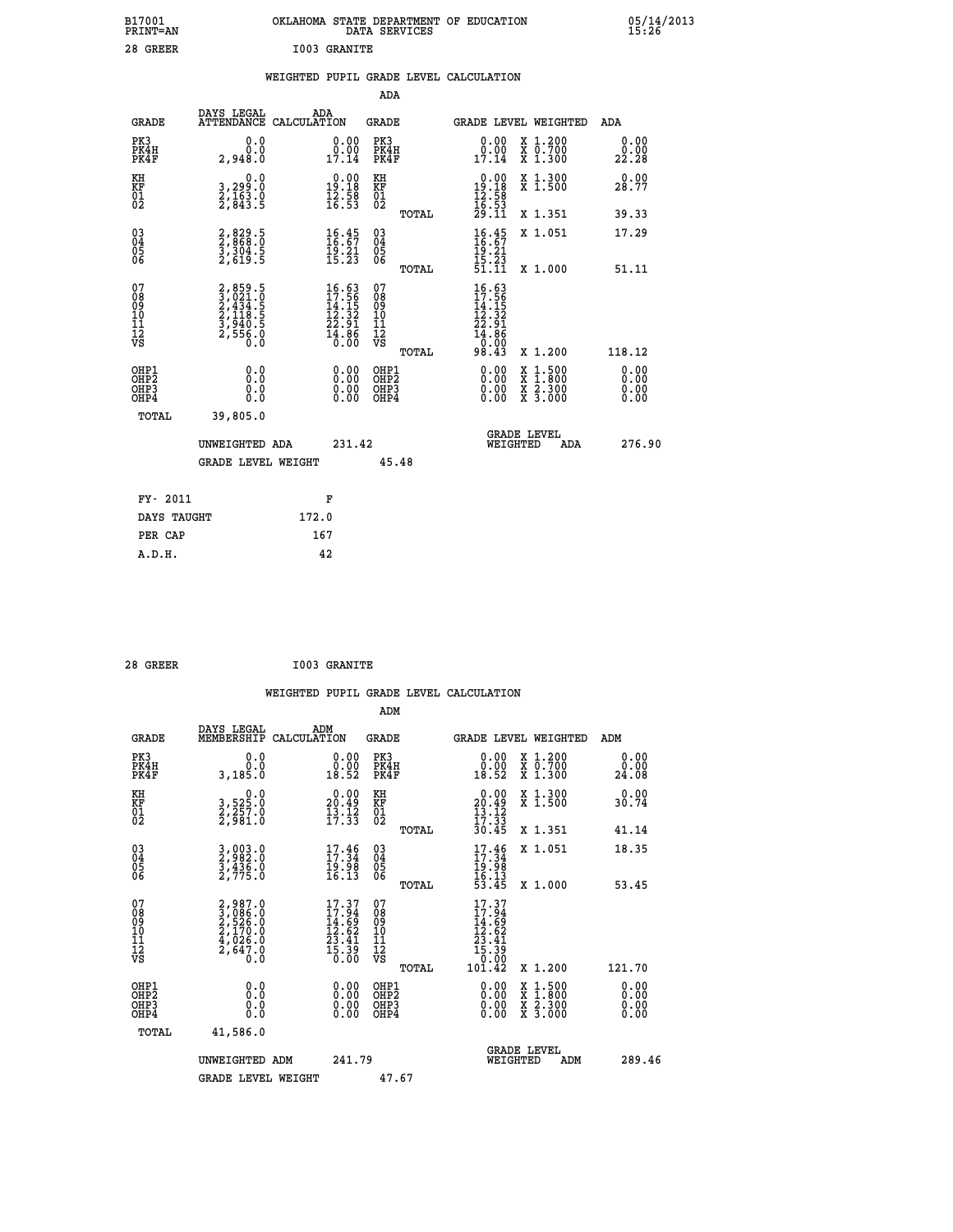|  | OKLAHOMA STATE DEPARTMENT OF EDUCATION<br>DATA SERVICES |  |
|--|---------------------------------------------------------|--|
|  | COUNTY TOTALS                                           |  |

|                                                                    |                                                                                                                      |       |                                                                        | ADA                                      |       |                                                                                                                                                                |                                          |                       |
|--------------------------------------------------------------------|----------------------------------------------------------------------------------------------------------------------|-------|------------------------------------------------------------------------|------------------------------------------|-------|----------------------------------------------------------------------------------------------------------------------------------------------------------------|------------------------------------------|-----------------------|
| <b>GRADE</b>                                                       | DAYS LEGAL<br>ATTENDANCE CALCULATION                                                                                 | ADA   |                                                                        | <b>GRADE</b>                             |       |                                                                                                                                                                | <b>GRADE LEVEL WEIGHTED</b>              | ADA                   |
| PK3<br>PK4H<br>PK4F                                                | 689.0<br>0.0<br>9,691.5                                                                                              |       | $\begin{smallmatrix} 3.98\ 0.00\\ 56.12 \end{smallmatrix}$             | PK3<br>PK4H<br>PK4F                      |       | $\begin{smallmatrix} 3.98\ 0.00\\ 56.12 \end{smallmatrix}$                                                                                                     | X 1.200<br>X 0.700<br>X 1.300            | 4.78<br>0.00<br>72.95 |
| KH<br><b>KF</b><br>01<br>02                                        | 0.0<br>11,854.5<br>12,094.5<br>11,358.0                                                                              |       | $\begin{smallmatrix} 0.00\\ 68.63\\ 69.99\\ 65.75 \end{smallmatrix}$   | KH<br>KF<br>01<br>02                     |       | 0.00<br>$68.63$<br>$69.99$<br>$65.75$<br>$135.74$                                                                                                              | X 1.300<br>X 1.500                       | 0.00<br>102.95        |
|                                                                    |                                                                                                                      |       |                                                                        |                                          | TOTAL |                                                                                                                                                                | X 1.351                                  | 183.39                |
| $\begin{smallmatrix} 03 \\[-4pt] 04 \end{smallmatrix}$<br>05<br>06 | $\begin{smallmatrix} 12\,,\,142\cdot 5\\ 11\,,\,430\cdot 5\\ 10\,,\,548\cdot 0\\ 9\,,\,457\cdot 5 \end{smallmatrix}$ |       | 70.28<br>66.16<br>61.08<br>54.76                                       | $\substack{03 \\ 04}$<br>Ŏ5<br>06        |       | $70.2866.1661.0854.76182.00$                                                                                                                                   | X 1.051                                  | 255.87                |
|                                                                    |                                                                                                                      |       |                                                                        |                                          | TOTAL |                                                                                                                                                                | X 1.000                                  | 182.00                |
| 07<br>08901112<br>1112<br>VS                                       | $\begin{smallmatrix} 10,951.0\\ 9,572.0\\ 10,255.0\\ 10,053.0\\ 11,786.5\\ 9,630.0\\ 0\end{smallmatrix}$             |       | $63.40$<br>55.43<br>59.36<br>58.18<br>58.26<br>68.26<br>55.75<br>50.00 | 07<br>08<br>09<br>11<br>11<br>12<br>VS   |       | $\begin{array}{r} 63 \cdot 40 \\ 55 \cdot 43 \\ 59 \cdot 36 \\ 58 \cdot 136 \\ 58 \cdot 26 \\ 68 \cdot 26 \\ 55 \cdot 750 \\ 0.00 \\ 360 \cdot 38 \end{array}$ |                                          |                       |
|                                                                    |                                                                                                                      |       |                                                                        |                                          | TOTAL |                                                                                                                                                                | X 1.200                                  | 432.46                |
| OHP1<br>OH <sub>P</sub> 2<br>OH <sub>P3</sub><br>OH <sub>P4</sub>  | 1,133.0<br>0.0<br>0.0<br>0.0                                                                                         |       | $\begin{smallmatrix} 6.55\ 0.00\ 0.00 \end{smallmatrix}$               | OHP1<br>OHP <sub>2</sub><br>OHP3<br>OHP4 |       | $\begin{smallmatrix} 6.55\ 0.00\ 0.00 \end{smallmatrix}$                                                                                                       | X 1:500<br>X 1:800<br>X 2:300<br>X 3:000 | 0.83<br>0.00<br>0.00  |
| TOTAL                                                              | 152,646.5                                                                                                            |       |                                                                        |                                          |       |                                                                                                                                                                |                                          |                       |
|                                                                    | UNWEIGHTED ADA                                                                                                       |       | 883.68                                                                 |                                          |       |                                                                                                                                                                | GRADE LEVEL<br>WEIGHTED<br>ADA           | 1,062.23              |
|                                                                    | <b>GRADE LEVEL WEIGHT</b>                                                                                            |       |                                                                        | 178.55                                   |       |                                                                                                                                                                |                                          |                       |
| FY- 2011                                                           |                                                                                                                      | F     |                                                                        |                                          |       |                                                                                                                                                                |                                          |                       |
| DAYS TAUGHT                                                        |                                                                                                                      | 345.0 |                                                                        |                                          |       |                                                                                                                                                                |                                          |                       |
| PER CAP                                                            |                                                                                                                      | 284   |                                                                        |                                          |       |                                                                                                                                                                |                                          |                       |

| GREER | COUNTY TOTALS |  |
|-------|---------------|--|

 **A.D.H. 331**

 **B17001<br>PRINT=AN<br>GREER** 

|                                                       |                                                                                                        |                                                                                              | ADM                                                 |                                                                                     |                                          |                       |
|-------------------------------------------------------|--------------------------------------------------------------------------------------------------------|----------------------------------------------------------------------------------------------|-----------------------------------------------------|-------------------------------------------------------------------------------------|------------------------------------------|-----------------------|
| <b>GRADE</b>                                          | DAYS LEGAL<br>MEMBERSHIP                                                                               | ADM<br>CALCULATION                                                                           | <b>GRADE</b>                                        | GRADE LEVEL WEIGHTED                                                                |                                          | ADM                   |
| PK3<br>PK4H<br>PK4F                                   | 689.0<br>0.0<br>10,413.0                                                                               | 3.98<br>ŏ:ŏŏ<br>60:30                                                                        | PK3<br>PK4H<br>PK4F                                 | $\begin{smallmatrix} 3.98\ 0.00\\ 0.30 \end{smallmatrix}$                           | X 1.200<br>X 0.700<br>X 1.300            | 4.78<br>0.00<br>78.39 |
| KH<br>KF<br>01<br>02                                  | 0.0<br>12,627.0<br>12,720.0<br>11,878.0                                                                | $73.10$<br>$73.10$<br>$73.60$<br>$68.76$                                                     | KH<br>KF<br>01<br>02                                | $\begin{smallmatrix} &0.00\\73.10\\73.60\\68.76\\142.36\end{smallmatrix}$           | X 1.300<br>X 1.500                       | 0.00<br>109.66        |
|                                                       |                                                                                                        |                                                                                              | TOTAL                                               |                                                                                     | X 1.351                                  | 192.33                |
| 03<br>04<br>05<br>06                                  | $\begin{smallmatrix} 12,720.0\\ 11,998.0\\ 10,921.0\\ 9,818.0 \end{smallmatrix}$                       | 73.63<br>69.46<br>63.25<br>56.84                                                             | $\begin{array}{c} 03 \\ 04 \\ 05 \\ 06 \end{array}$ | $73.6369.4663.2556.84189.55$                                                        | X 1.051                                  | 77.38                 |
|                                                       |                                                                                                        |                                                                                              | TOTAL                                               |                                                                                     | X 1.000                                  | 189.55                |
| 07<br>08<br>09<br>101<br>112<br>VS                    | $\begin{smallmatrix} 11,407.0\\9,990.0\\10,906.0\\10,584.0\\12,446.0\\10,274.0\\0.0 \end{smallmatrix}$ | $\begin{smallmatrix} 66.04\\ 57.85\\ 63.13\\ 61.26\\ 72.08\\ 59.48\\ 0.00 \end{smallmatrix}$ | 07<br>08<br>09<br>101<br>11<br>12<br>VS<br>TOTAL    | $66.04$<br>$57.85$<br>$63.13$<br>$61.26$<br>$72.08$<br>$79.48$<br>$90.99$<br>379.84 | X 1.200                                  | 455.80                |
| OHP1<br>OH <sub>P</sub> 2<br>OH <sub>P3</sub><br>OHP4 | 1,152.0<br>0.0<br>0.000                                                                                | $\begin{smallmatrix} 6.66\ 0.00 \end{smallmatrix}$<br>0.00                                   | OHP1<br>OHP2<br>OHP <sub>3</sub>                    | $\begin{smallmatrix} 6.66\\ 0.00 \end{smallmatrix}$<br>0.00                         | X 1:500<br>X 1:800<br>X 2:300<br>X 3:000 | 0.99<br>0.00<br>0.00  |
| TOTAL                                                 | 160,543.0                                                                                              |                                                                                              |                                                     |                                                                                     |                                          |                       |
|                                                       | UNWEIGHTED ADM                                                                                         | 929.42                                                                                       |                                                     | <b>GRADE LEVEL</b><br>WEIGHTED                                                      | ADM                                      | 1,117.88              |
|                                                       | <b>GRADE LEVEL WEIGHT</b>                                                                              |                                                                                              | 188.46                                              |                                                                                     |                                          |                       |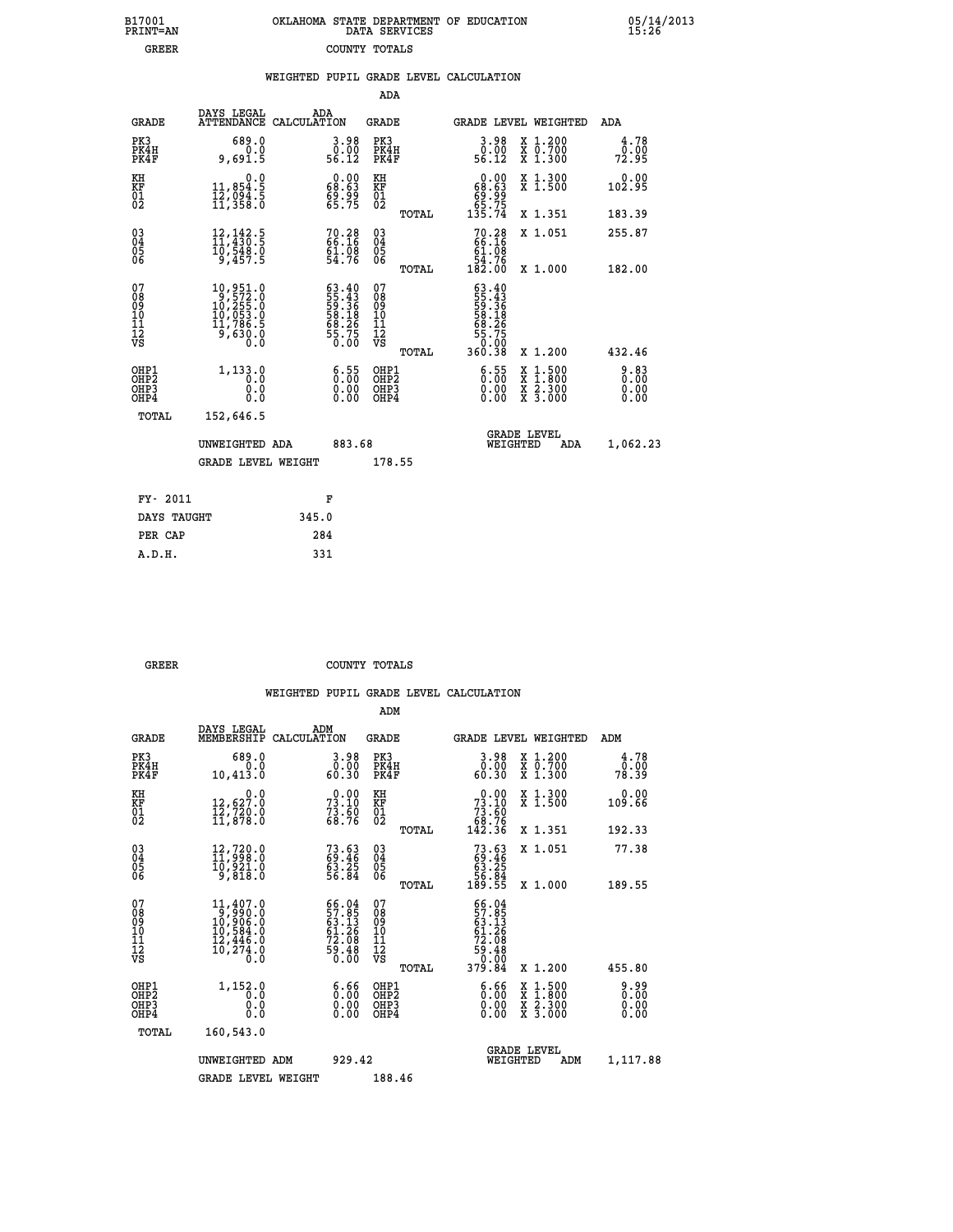| B17001<br><b>PRINT=AN</b> |             | OKLAHOMA STATE DEPARTMENT OF EDUCATION<br>DATA SERVICES |  |
|---------------------------|-------------|---------------------------------------------------------|--|
| 29 HARMON                 | I066 HOLLIS |                                                         |  |

|  |  | WEIGHTED PUPIL GRADE LEVEL CALCULATION |
|--|--|----------------------------------------|
|  |  |                                        |

|                                                                    |                                                                                            |                                                                                           | ADA                                      |       |                                                                                                                                     |                                          |                       |
|--------------------------------------------------------------------|--------------------------------------------------------------------------------------------|-------------------------------------------------------------------------------------------|------------------------------------------|-------|-------------------------------------------------------------------------------------------------------------------------------------|------------------------------------------|-----------------------|
| <b>GRADE</b>                                                       | DAYS LEGAL<br>ATTENDANCE CALCULATION                                                       | ADA                                                                                       | <b>GRADE</b>                             |       |                                                                                                                                     | GRADE LEVEL WEIGHTED                     | ADA                   |
| PK3<br>PK4H<br>PK4F                                                | 526.0<br>0.0<br>6,593.5                                                                    | $\begin{smallmatrix} 3.04\ 0.00\\ 38.11 \end{smallmatrix}$                                | PK3<br>PK4H<br>PK4F                      |       | 3.04<br>$\begin{smallmatrix}0.00\\ 0.00\\ 0.11\end{smallmatrix}$                                                                    | X 1.200<br>X 0.700<br>X 1.300            | 3.65<br>0.00<br>49.54 |
| KH<br><b>KF</b><br>01<br>02                                        | 0.0<br>7,774:0<br>5,919:5<br>7,327:5                                                       | $0.00$<br>44.94<br>$\frac{34}{42}$ $\frac{22}{36}$                                        | KH<br>KF<br>01<br>02                     |       | $0.00$<br>44.94<br>$\frac{34}{42}$ : $\frac{22}{36}$<br>$\frac{42}{76}$ : 58                                                        | X 1.300<br>X 1.500                       | 0.00<br>67.41         |
|                                                                    |                                                                                            |                                                                                           |                                          | TOTAL |                                                                                                                                     | X 1.351                                  | 103.46                |
| $\begin{smallmatrix} 03 \\[-4pt] 04 \end{smallmatrix}$<br>Ŏ5<br>06 | 7,200.5<br>6,448.5<br>5,538.0<br>6,645.0                                                   | $\begin{smallmatrix} 41.62\ 37.27\ 32.01\ 38.41 \end{smallmatrix}$                        | $\substack{03 \\ 04}$<br>05<br>06        |       | $\begin{array}{c} 41.62 \\ 37.27 \\ 32.01 \\ 38.41 \\ 107.69 \end{array}$                                                           | X 1.051                                  | 43.74                 |
| 07                                                                 |                                                                                            |                                                                                           | 07                                       | TOTAL |                                                                                                                                     | X 1.000                                  | 107.69                |
| 08901112<br>1112<br>VS                                             | $\begin{smallmatrix}5,982.5\\5,089.5\\6,446.5\\4,675.0\\4,912.0\\5,726.5\end{smallmatrix}$ | $\begin{array}{l} 34.58 \\ 29.42 \\ 37.26 \\ 27.02 \\ 28.39 \\ 33.10 \\ 0.00 \end{array}$ | 08<br>09<br>11<br>11<br>12<br>VS         |       | $\begin{array}{@{}c@{\hspace{1em}}@{\hspace{1em}}\n 34.58 \\  29.42 \\  37.26 \\  27.02 \\  28.39 \\  33.10 \\  0.99\n \end{array}$ |                                          |                       |
|                                                                    |                                                                                            |                                                                                           |                                          | TOTAL | 189.77                                                                                                                              | X 1.200                                  | 227.72                |
| OHP1<br>OH <sub>P2</sub><br>OH <sub>P3</sub><br>OH <sub>P4</sub>   | 1, 112.5<br>0.0<br>0.0                                                                     | $\begin{smallmatrix} 6.43\ 0.00\ 0.00 \end{smallmatrix}$                                  | OHP1<br>OHP <sub>2</sub><br>OHP3<br>OHP4 |       | $\begin{smallmatrix} 6.43\ 0.00\ 0.00 \end{smallmatrix}$                                                                            | X 1:500<br>X 1:800<br>X 2:300<br>X 3:000 | 8:65<br>0.00<br>0.00  |
| TOTAL                                                              | 87,917.0                                                                                   |                                                                                           |                                          |       |                                                                                                                                     |                                          |                       |
|                                                                    | UNWEIGHTED ADA                                                                             | 508.18                                                                                    |                                          |       |                                                                                                                                     | GRADE LEVEL<br>WEIGHTED<br>ADA           | 612.86                |
|                                                                    | <b>GRADE LEVEL WEIGHT</b>                                                                  |                                                                                           | 104.68                                   |       |                                                                                                                                     |                                          |                       |
| FY- 2011                                                           |                                                                                            | F                                                                                         |                                          |       |                                                                                                                                     |                                          |                       |
| DAYS TAUGHT                                                        |                                                                                            | 173.0                                                                                     |                                          |       |                                                                                                                                     |                                          |                       |
| PER CAP                                                            |                                                                                            | 167                                                                                       |                                          |       |                                                                                                                                     |                                          |                       |

 **29 HARMON I066 HOLLIS**

 **A.D.H. 108**

| <b>GRADE</b>                                         | DAYS LEGAL<br>MEMBERSHIP                                                                                | ADM<br>CALCULATION                                                                                                                    | <b>GRADE</b>                                        |       |                                                                                                                                      | <b>GRADE LEVEL WEIGHTED</b>              | ADM                               |  |
|------------------------------------------------------|---------------------------------------------------------------------------------------------------------|---------------------------------------------------------------------------------------------------------------------------------------|-----------------------------------------------------|-------|--------------------------------------------------------------------------------------------------------------------------------------|------------------------------------------|-----------------------------------|--|
| PK3<br>PK4H<br>PK4F                                  | 526.0<br>7,068.0                                                                                        | 3.04<br>0.00<br>40.86                                                                                                                 | PK3<br>PK4H<br>PK4F                                 |       | 3.04<br>ō:ŏō<br>40.86                                                                                                                | X 1.200<br>X 0.700<br>X 1.300            | 3.65<br>$\frac{0.00}{53.12}$      |  |
| KH<br>KF<br>01<br>02                                 | 0.0<br>8,190:0<br>6,258:0<br>7,712:0                                                                    | $0.00$<br>$47.34$<br>$36.17$<br>$44.58$                                                                                               | KH<br>KF<br>01<br>02                                |       | $0.00$<br>$47.34$<br>$36.17$<br>$44.58$<br>$80.75$                                                                                   | X 1.300<br>X 1.500                       | 0.00<br>71.01                     |  |
|                                                      |                                                                                                         |                                                                                                                                       |                                                     | TOTAL |                                                                                                                                      | X 1.351                                  | 109.09                            |  |
| 03<br>04<br>05<br>06                                 | 7,467.0<br>6,719.0<br>5,709.0<br>6,940.0                                                                | $\begin{smallmatrix} 43.16\\ 38.84\\ 33.00\\ 40.12 \end{smallmatrix}$                                                                 | $\begin{array}{c} 03 \\ 04 \\ 05 \\ 06 \end{array}$ |       | $\begin{smallmatrix} 43\cdot 16\\ 38\cdot 84\\ 33\cdot 00\\ 40\cdot 12\\ 111\cdot 96 \end{smallmatrix}$                              | X 1.051                                  | 45.36                             |  |
|                                                      |                                                                                                         |                                                                                                                                       |                                                     | TOTAL |                                                                                                                                      | X 1.000                                  | 111.96                            |  |
| 07<br>08<br>09<br>11<br>11<br>12<br>VS               | $\begin{smallmatrix} 6,262.0\\ 5,389.0\\ 6,969.0\\ 5,004.0\\ 5,279.0\\ 6,385.0\\ 0.0 \end{smallmatrix}$ | $\begin{array}{l} 36\cdot 20 \\ 31\cdot 15 \\ 40\cdot 28 \\ 28\cdot 92 \\ 30\cdot 51 \\ 36\cdot 91 \\ 36\cdot 90 \\ 0.00 \end{array}$ | 07<br>08<br>09<br>11<br>11<br>12<br>VS              | TOTAL | $\begin{array}{r} 36\cdot20 \\ 31\cdot15 \\ 40\cdot28 \\ 28\cdot92 \\ 30\cdot51 \\ 36\cdot91 \\ 36\cdot90 \\ 203\cdot97 \end{array}$ | X 1.200                                  | 244.76                            |  |
| OHP1<br>OH <sub>P</sub> <sub>2</sub><br>OHP3<br>OHP4 | 1,187.0<br>0.0<br>0.0<br>0.0                                                                            | $\begin{smallmatrix} 6.86\ 0.00\ 0.00 \end{smallmatrix}$                                                                              | OHP1<br>OHP <sub>2</sub><br>OHP3<br>OHP4            |       | $\begin{smallmatrix} 6.86\\ 0.00\\ 0.00\\ 0.00 \end{smallmatrix}$                                                                    | X 1:500<br>X 1:800<br>X 2:300<br>X 3:000 | $10.29$<br>$0.00$<br>0.00<br>0.00 |  |
| TOTAL                                                | 93,064.0                                                                                                |                                                                                                                                       |                                                     |       |                                                                                                                                      |                                          |                                   |  |
|                                                      | UNWEIGHTED ADM                                                                                          | 537.94                                                                                                                                |                                                     |       | WEIGHTED                                                                                                                             | <b>GRADE LEVEL</b><br>ADM                | 649.24                            |  |
|                                                      | <b>GRADE LEVEL WEIGHT</b>                                                                               |                                                                                                                                       | 111.30                                              |       |                                                                                                                                      |                                          |                                   |  |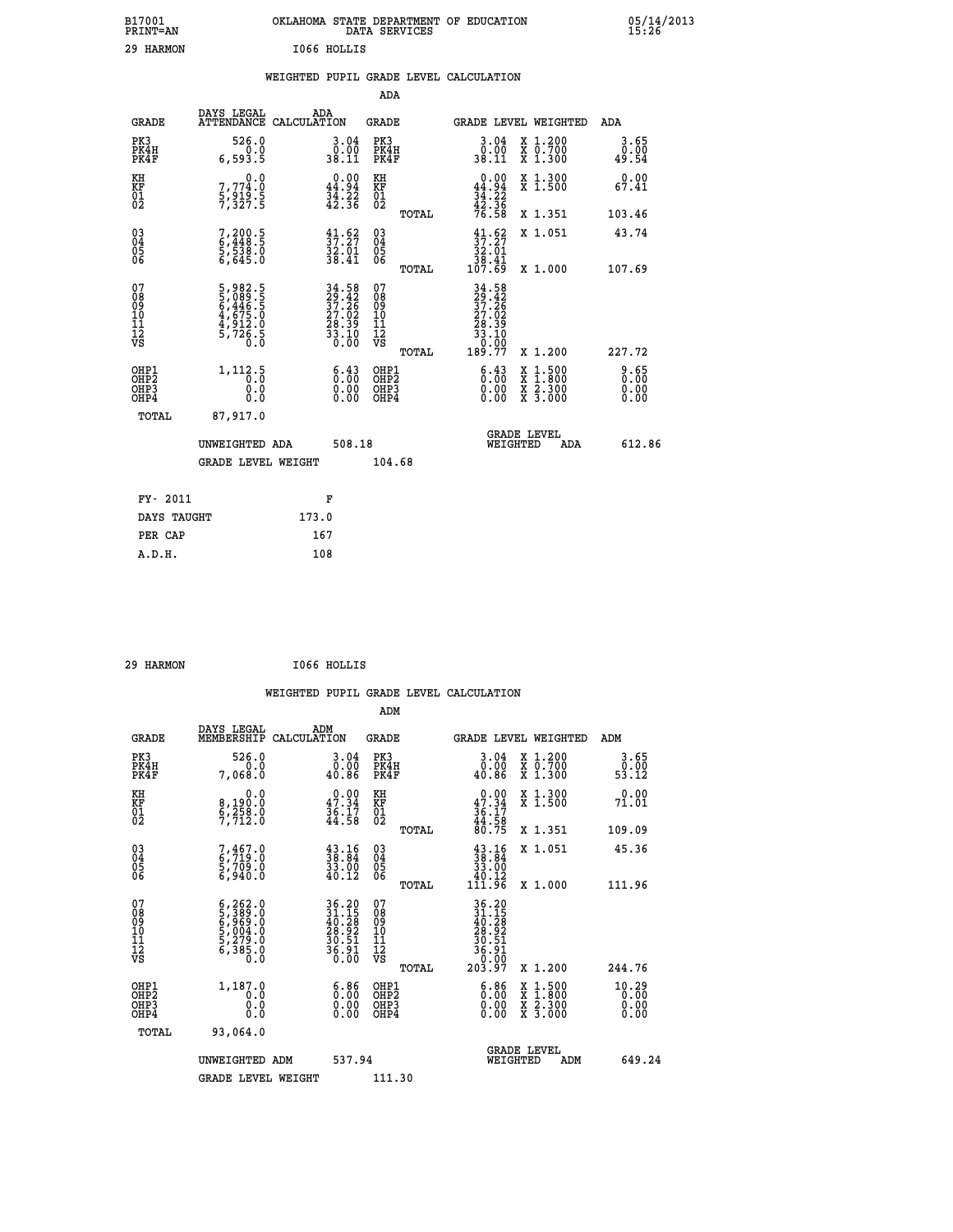| 7001<br>INT=AN | OKLAHOMA STATE DEPARTMENT OF EDUCATION<br>DATA SERVICES |  |
|----------------|---------------------------------------------------------|--|
| <b>HARMON</b>  | COUNTY TOTALS                                           |  |

|                                                       |                                                                      |                                                                                           |                                               | WEIGHTED PUPIL GRADE LEVEL CALCULATION                                                        |                                                                                        |                       |
|-------------------------------------------------------|----------------------------------------------------------------------|-------------------------------------------------------------------------------------------|-----------------------------------------------|-----------------------------------------------------------------------------------------------|----------------------------------------------------------------------------------------|-----------------------|
|                                                       |                                                                      |                                                                                           | <b>ADA</b>                                    |                                                                                               |                                                                                        |                       |
| <b>GRADE</b>                                          | DAYS LEGAL                                                           | ADA<br>ATTENDANCE CALCULATION                                                             | <b>GRADE</b>                                  | <b>GRADE LEVEL WEIGHTED</b>                                                                   |                                                                                        | ADA                   |
| PK3<br>PK4H<br>PK4F                                   | 526.0<br>0.0<br>6,593.5                                              | $\begin{smallmatrix} 3.04\ 0.00\\ 38.11 \end{smallmatrix}$                                | PK3<br>PK4H<br>PK4F                           | $\begin{smallmatrix} 3.04\ 0.00 \ 38.11 \end{smallmatrix}$                                    | X 1.200<br>X 0.700<br>X 1.300                                                          | 3.65<br>0.00<br>49.54 |
| KH<br>KF<br>01<br>02                                  | 7,774.0<br>$\frac{2}{3}, \frac{2}{3}, \frac{1}{2}, \frac{3}{5}$      | $0.00$<br>44.94<br>$\frac{34}{42}$ $\frac{22}{36}$                                        | KH<br>KF<br>01<br>02                          | $0.00$<br>44.94<br>$\frac{34}{42}$ : $\frac{22}{36}$<br>$\frac{42}{76}$ : 58                  | X 1.300<br>X 1.500                                                                     | 0.00<br>67.41         |
|                                                       |                                                                      |                                                                                           | TOTAL                                         |                                                                                               | X 1.351                                                                                | 103.46                |
| $^{03}_{04}$<br>05<br>06                              | 7,200.5<br>6,448.5<br>5,538.0<br>6,645.0                             | $\frac{41.62}{37.27}$<br>32.01<br>38.41                                                   | $^{03}_{04}$<br>0500                          | $\begin{smallmatrix} 41.62\\ 37.27\\ 32.01\\ 38.41\\ 107.69 \end{smallmatrix}$                | X 1.051                                                                                | 151.43                |
|                                                       |                                                                      |                                                                                           | TOTAL                                         |                                                                                               | X 1.000                                                                                | 107.69                |
| 07<br>08<br>09<br>10<br>11<br>11<br>12<br>VS          | 5, 982.5<br>5, 089.5<br>6, 446.5<br>6, 475.0<br>4, 912.0<br>5, 726.5 | $\begin{array}{l} 34.58 \\ 29.42 \\ 37.26 \\ 27.02 \\ 28.39 \\ 33.10 \\ 0.00 \end{array}$ | 078<br>089<br>0011<br>11<br>12<br>VS<br>TOTAL | $\begin{smallmatrix} 34.58\\29.42\\37.26\\27.02\\28.39\\33.10\\0.00\\189.77\end{smallmatrix}$ | X 1.200                                                                                | 227.72                |
| OHP1<br>OHP2<br>OH <sub>P</sub> 3<br>OH <sub>P4</sub> | 1, 112.5<br>0.0<br>0.0                                               | $\begin{smallmatrix} 6.43\ 0.00\ 0.00 \end{smallmatrix}$                                  | OHP1<br>OHP2<br>OHP3<br>OHP4                  | $\begin{smallmatrix} 6 & 4 & 3 \\ 0 & 0 & 0 \\ 0 & 0 & 0 \\ 0 & 0 & 0 \end{smallmatrix}$      | $\begin{smallmatrix} 1.500\ 1.800\ 2.300\ 3.000 \end{smallmatrix}$<br>X<br>X<br>X<br>X | 2.65<br>0.00<br>0.00  |
| TOTAL                                                 | 87,917.0                                                             |                                                                                           |                                               |                                                                                               |                                                                                        |                       |
|                                                       | UNWEIGHTED ADA                                                       | 508.18                                                                                    |                                               | <b>GRADE LEVEL</b><br>WEIGHTED                                                                | ADA                                                                                    | 612.86                |
|                                                       | <b>GRADE LEVEL WEIGHT</b>                                            |                                                                                           | 104.68                                        |                                                                                               |                                                                                        |                       |
| FY- 2011                                              |                                                                      | F                                                                                         |                                               |                                                                                               |                                                                                        |                       |
| DAYS TAUGHT                                           |                                                                      | 173.0                                                                                     |                                               |                                                                                               |                                                                                        |                       |
| PER CAP                                               |                                                                      | 167                                                                                       |                                               |                                                                                               |                                                                                        |                       |

| A.D.H. | 108 |
|--------|-----|
|        |     |
|        |     |

 **B17001<br>PRINT=AN** 

 **HARMON COUNTY TOTALS**

|                                          |                                                                                                         |                                                                                                                                       | ADM                                                 |       |                                                                                                                                              |                                          |                                   |
|------------------------------------------|---------------------------------------------------------------------------------------------------------|---------------------------------------------------------------------------------------------------------------------------------------|-----------------------------------------------------|-------|----------------------------------------------------------------------------------------------------------------------------------------------|------------------------------------------|-----------------------------------|
| <b>GRADE</b>                             | DAYS LEGAL<br>MEMBERSHIP                                                                                | ADM<br>CALCULATION                                                                                                                    | <b>GRADE</b>                                        |       |                                                                                                                                              | GRADE LEVEL WEIGHTED                     | ADM                               |
| PK3<br>PK4H<br>PK4F                      | 526.0<br>7,068.0                                                                                        | 3.04<br>ةة:ة<br>40.86                                                                                                                 | PK3<br>PK4H<br>PK4F                                 |       | $\begin{smallmatrix} 3.04\ 0.00 \ 40.86 \end{smallmatrix}$                                                                                   | X 1.200<br>X 0.700<br>X 1.300            | 3.65<br>ō:ŏō<br>53.12             |
| KH<br>KF<br>01<br>02                     | 0.0<br>8,190:0<br>6,258:0<br>7,712:0                                                                    | $0.00$<br>$47.34$<br>$36.17$<br>$44.58$                                                                                               | KH<br>KF<br>01<br>02                                |       | $0.00$<br>$47.34$<br>$36.17$<br>$44.58$<br>$80.75$                                                                                           | X 1.300<br>X 1.500                       | 0.00<br>71.01                     |
|                                          |                                                                                                         |                                                                                                                                       |                                                     | TOTAL |                                                                                                                                              | X 1.351                                  | 109.09                            |
| 03<br>04<br>05<br>06                     | 7,467.0<br>6,719.0<br>5,709.0<br>6,940.0                                                                | $\begin{smallmatrix} 43.16\\ 38.84\\ 33.00\\ 40.12 \end{smallmatrix}$                                                                 | $\begin{array}{c} 03 \\ 04 \\ 05 \\ 06 \end{array}$ |       | $\begin{smallmatrix} 43\cdot 16\\ 38\cdot 84\\ 33\cdot 00\\ 40\cdot 12\\ 111\cdot 96 \end{smallmatrix}$                                      | X 1.051                                  | 45.36                             |
|                                          |                                                                                                         |                                                                                                                                       |                                                     | TOTAL |                                                                                                                                              | X 1.000                                  | 111.96                            |
| 07<br>08<br>09<br>101<br>112<br>VS       | $\begin{smallmatrix} 6,262.0\\ 5,389.0\\ 6,969.0\\ 5,004.0\\ 5,279.0\\ 6,385.0\\ 0.0 \end{smallmatrix}$ | $\begin{array}{l} 36\cdot 20 \\ 31\cdot 15 \\ 40\cdot 28 \\ 28\cdot 92 \\ 30\cdot 51 \\ 36\cdot 91 \\ 36\cdot 90 \\ 0.00 \end{array}$ | 07<br>08<br>09<br>11<br>11<br>12<br>VS              |       | $\begin{array}{r} 36\cdot20 \\ 31\cdot15 \\ 40\cdot28 \\ 28\cdot92 \\ 36\cdot51 \\ 36\cdot91 \\ 36\cdot90 \\ 0.00 \\ 203\cdot97 \end{array}$ |                                          |                                   |
|                                          |                                                                                                         |                                                                                                                                       |                                                     | TOTAL |                                                                                                                                              | X 1.200                                  | 244.76                            |
| OHP1<br>OHP2<br>OH <sub>P3</sub><br>OHP4 | 1,187.0<br>0.0<br>0.000                                                                                 | $\begin{smallmatrix} 6.86\ 0.00\ 0.00 \end{smallmatrix}$                                                                              | OHP1<br>OHP2<br>OHP <sub>3</sub>                    |       | $\begin{smallmatrix} 6.86\\ 0.00 \end{smallmatrix}$<br>0.00                                                                                  | X 1:500<br>X 1:800<br>X 2:300<br>X 3:000 | $10.29$<br>$0.00$<br>0.00<br>0.00 |
| TOTAL                                    | 93,064.0                                                                                                |                                                                                                                                       |                                                     |       |                                                                                                                                              |                                          |                                   |
|                                          | UNWEIGHTED ADM                                                                                          | 537.94                                                                                                                                |                                                     |       | WEIGHTED                                                                                                                                     | <b>GRADE LEVEL</b><br>ADM                | 649.24                            |
|                                          | <b>GRADE LEVEL WEIGHT</b>                                                                               |                                                                                                                                       | 111.30                                              |       |                                                                                                                                              |                                          |                                   |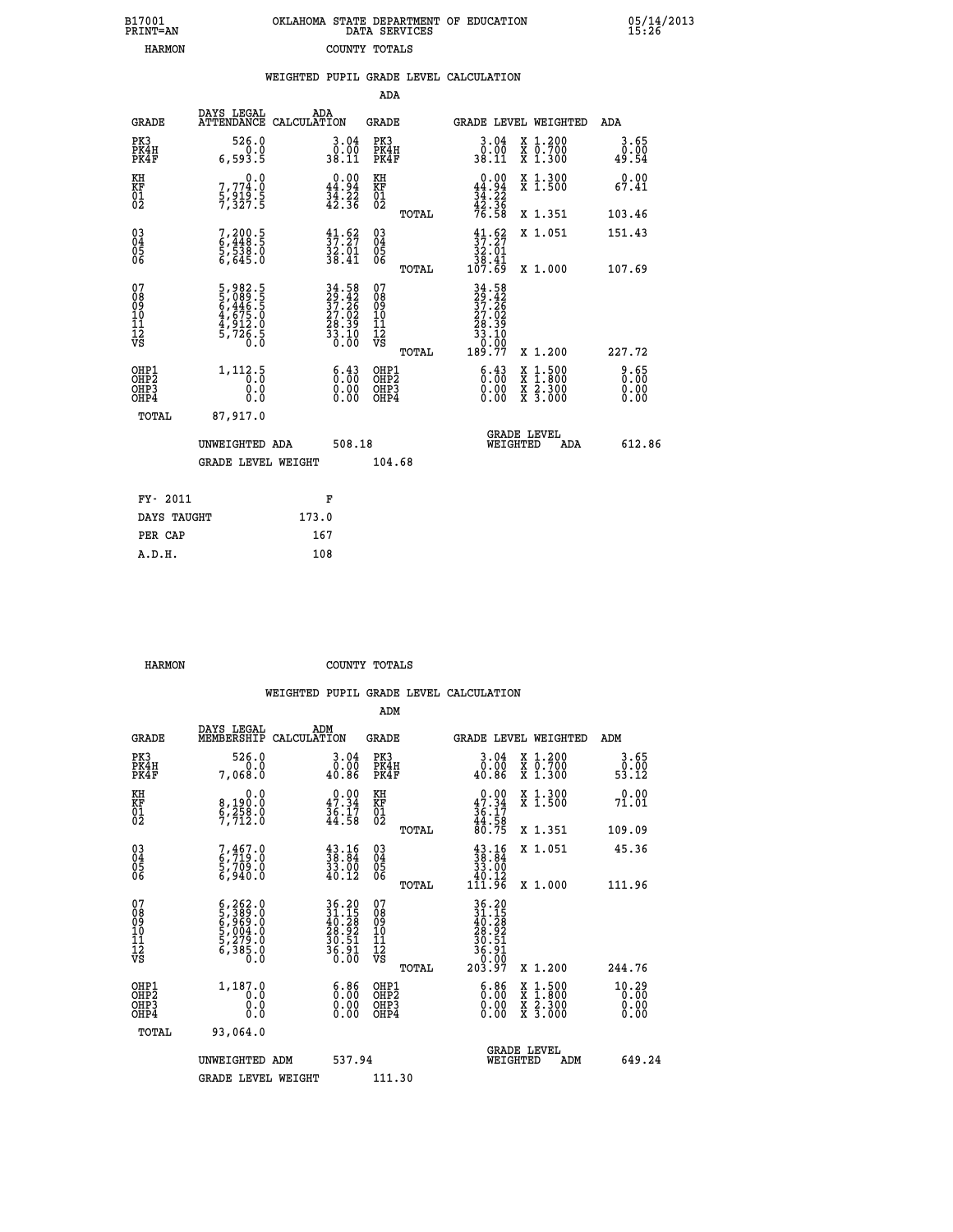| B17001<br><b>PRINT=AN</b> | OKLAHOMA STATE DEPARTMENT OF EDUCATION<br>DATA SERVICES | 05/14/2013<br>15:26 |
|---------------------------|---------------------------------------------------------|---------------------|
| 30<br>HARPER              | <b>I001 LAVERNE</b>                                     |                     |

## **WEIGHTED PUPIL GRADE LEVEL CALCULATION**

|                                                    |                                                                                     |                                                                          | ADA                                       |       |                                                                                      |                                                                |     |                              |
|----------------------------------------------------|-------------------------------------------------------------------------------------|--------------------------------------------------------------------------|-------------------------------------------|-------|--------------------------------------------------------------------------------------|----------------------------------------------------------------|-----|------------------------------|
| <b>GRADE</b>                                       | DAYS LEGAL<br><b>ATTENDANCE</b>                                                     | ADA<br>CALCULATION                                                       | <b>GRADE</b>                              |       | GRADE LEVEL WEIGHTED                                                                 |                                                                |     | <b>ADA</b>                   |
| PK3<br>PK4H<br>PK4F                                | 0.0<br>$6,44\overline{7}\cdot\overline{5}$<br>0.0                                   | $38.15$<br>0.00                                                          | PK3<br>PK4H<br>PK4F                       |       | $38.15$<br>0.00                                                                      | X 1.200<br>X 0.700<br>X 1.300                                  |     | 0.00<br>26.71<br>0.00        |
| KH<br>KF<br>01<br>02                               | 0.0<br>5,298:0<br>8,717:0<br>4,713:0                                                | $\begin{smallmatrix} 0.00\\ 31.35\\ 51.58\\ 27.89 \end{smallmatrix}$     | KH<br>KF<br>01<br>02                      |       | $0.00$<br>$31.35$<br>$51.58$<br>$27.89$<br>$79.47$                                   | X 1.300<br>X 1.500                                             |     | 0.00<br>47.03                |
|                                                    |                                                                                     |                                                                          |                                           | TOTAL |                                                                                      | X 1.351                                                        |     | 107.36                       |
| $\begin{matrix} 03 \\ 04 \\ 05 \\ 06 \end{matrix}$ | 3,493.5<br>4,081.0<br>6,965.5<br>5,191.0                                            | $20.67$<br>$24.15$<br>$\frac{41.22}{30.72}$                              | $\substack{03 \\ 04}$<br>Ŏ5<br>06         | TOTAL | $20.67$<br>$24.15$<br>$\frac{41.22}{30.72}$<br>96.09                                 | X 1.051<br>X 1.000                                             |     | 21.72<br>96.09               |
| 07<br>08<br>09<br>11<br>11<br>12<br>VS             | $4,844.0$<br>$4,850.0$<br>$4,857.0$<br>$6,247.5$<br>$4,029.0$<br>$5,465.0$<br>$0.0$ | $28.66$<br>$29.29$<br>$28.74$<br>$36.97$<br>$23.84$<br>$32.34$<br>$0.00$ | 07<br>08<br>09<br>11<br>11<br>12<br>VS    |       | $28.66$<br>$29.29$<br>$28.74$<br>$28.97$<br>$32.84$<br>$32.34$<br>$0.00$<br>$179.84$ |                                                                |     |                              |
|                                                    |                                                                                     |                                                                          |                                           | TOTAL |                                                                                      | X 1.200                                                        |     | 215.81                       |
| OHP1<br>OHP <sub>2</sub><br>OHP3<br>OHP4           | 0.0<br>0.0<br>0.0                                                                   | 0.00<br>$\begin{smallmatrix} 0.00 \ 0.00 \end{smallmatrix}$              | OHP1<br>OH <sub>P</sub> 2<br>OHP3<br>OHP4 |       | 0.00<br>0.00<br>0.00                                                                 | $1:500$<br>$1:800$<br>X<br>$\frac{x}{x}$ $\frac{5:300}{3:000}$ |     | 0.00<br>0.00<br>0.00<br>0.00 |
| TOTAL                                              | 75,299.0                                                                            |                                                                          |                                           |       |                                                                                      |                                                                |     |                              |
|                                                    | UNWEIGHTED ADA                                                                      | 445.57                                                                   |                                           |       |                                                                                      | <b>GRADE LEVEL</b><br>WEIGHTED                                 | ADA | 514.72                       |
|                                                    | <b>GRADE LEVEL WEIGHT</b>                                                           |                                                                          |                                           | 69.15 |                                                                                      |                                                                |     |                              |
| FY- 2011                                           |                                                                                     | F                                                                        |                                           |       |                                                                                      |                                                                |     |                              |
| DAYS TAUGHT                                        |                                                                                     | 169.0                                                                    |                                           |       |                                                                                      |                                                                |     |                              |
| PER CAP                                            |                                                                                     | 167                                                                      |                                           |       |                                                                                      |                                                                |     |                              |
|                                                    |                                                                                     |                                                                          |                                           |       |                                                                                      |                                                                |     |                              |

| 30 HARPER | <b>I001 LAVERNE</b> |
|-----------|---------------------|

 **A.D.H. 156**

|                                    |                                                                                     |                    |                                                                      |                                        |       | WEIGHTED PUPIL GRADE LEVEL CALCULATION                                                                                                                                                                                                                                         |                                          |        |                       |
|------------------------------------|-------------------------------------------------------------------------------------|--------------------|----------------------------------------------------------------------|----------------------------------------|-------|--------------------------------------------------------------------------------------------------------------------------------------------------------------------------------------------------------------------------------------------------------------------------------|------------------------------------------|--------|-----------------------|
|                                    |                                                                                     |                    |                                                                      | ADM                                    |       |                                                                                                                                                                                                                                                                                |                                          |        |                       |
| <b>GRADE</b>                       | DAYS LEGAL<br>MEMBERSHIP                                                            | ADM<br>CALCULATION |                                                                      | GRADE                                  |       | GRADE LEVEL WEIGHTED                                                                                                                                                                                                                                                           |                                          | ADM    |                       |
| PK3<br>PK4H<br>PK4F                | 0.0<br>6,636.0<br>0.0                                                               |                    | $39.27$<br>0.00                                                      | PK3<br>PK4H<br>PK4F                    |       | $39.27$<br>0.00                                                                                                                                                                                                                                                                | X 1.200<br>X 0.700<br>X 1.300            |        | 0.00<br>27.49<br>0.00 |
| KH<br>KF<br>01<br>02               | 0.0<br>5,581.0<br>8,913.0<br>4,827.0                                                |                    | $\begin{smallmatrix} 0.00\\ 33.02\\ 52.74\\ 28.56 \end{smallmatrix}$ | KH<br>KF<br>01<br>02                   |       | $\begin{smallmatrix} 0.00\\ 33.02\\ 52.74\\ 28.56\\ 81.30 \end{smallmatrix}$                                                                                                                                                                                                   | X 1.300<br>X 1.500                       |        | 0.00<br>49.53         |
|                                    |                                                                                     |                    |                                                                      |                                        | TOTAL |                                                                                                                                                                                                                                                                                | X 1.351                                  | 109.84 |                       |
| 03<br>04<br>05<br>06               | $3,649.0$<br>$4,210.0$<br>$7,144.0$<br>$5,346.0$                                    |                    | $21.59$<br>$24.91$<br>$42.27$<br>$31.63$                             | 03<br>04<br>05<br>06                   |       | $21.59$<br>$42.27$<br>$31.63$<br>$98.81$                                                                                                                                                                                                                                       | X 1.051                                  |        | 22.69                 |
|                                    |                                                                                     |                    |                                                                      |                                        | TOTAL |                                                                                                                                                                                                                                                                                | X 1.000                                  |        | 98.81                 |
| 07<br>08<br>09<br>101<br>112<br>VS | $4,968.0$<br>$5,114.0$<br>$5,062.0$<br>$6,483.0$<br>$4,176.0$<br>$5,736.0$<br>$0.0$ |                    | $29.4030.2629.9538.3624.7133.940.00$                                 | 07<br>08<br>09<br>11<br>11<br>12<br>VS | TOTAL | $\begin{smallmatrix} 29.40\\ 30.26\\ 29.39\\ 29.36\\ 38.36\\ 24.71\\ 33.94\\ 0.00\\ 186.62 \end{smallmatrix}$                                                                                                                                                                  | X 1.200                                  | 223.94 |                       |
| OHP1                               |                                                                                     |                    |                                                                      | OHP1                                   |       |                                                                                                                                                                                                                                                                                |                                          |        |                       |
| OHP2<br>OH <sub>P3</sub><br>OHP4   | 0.0<br>0.000                                                                        |                    | $0.00$<br>$0.00$<br>0.00                                             | OHP <sub>2</sub><br>OHP3<br>OHP4       |       | $\begin{smallmatrix} 0.00 & 0.00 & 0.00 & 0.00 & 0.00 & 0.00 & 0.00 & 0.00 & 0.00 & 0.00 & 0.00 & 0.00 & 0.00 & 0.00 & 0.00 & 0.00 & 0.00 & 0.00 & 0.00 & 0.00 & 0.00 & 0.00 & 0.00 & 0.00 & 0.00 & 0.00 & 0.00 & 0.00 & 0.00 & 0.00 & 0.00 & 0.00 & 0.00 & 0.00 & 0.00 & 0.0$ | X 1:500<br>X 1:800<br>X 2:300<br>X 3:000 |        | 0.00<br>0.00<br>0.00  |
| TOTAL                              | 77,845.0                                                                            |                    |                                                                      |                                        |       |                                                                                                                                                                                                                                                                                |                                          |        |                       |
|                                    | UNWEIGHTED ADM                                                                      |                    | 460.61                                                               |                                        |       | <b>GRADE LEVEL</b><br>WEIGHTED                                                                                                                                                                                                                                                 | ADM                                      |        | 532.30                |
|                                    | <b>GRADE LEVEL WEIGHT</b>                                                           |                    |                                                                      | 71.69                                  |       |                                                                                                                                                                                                                                                                                |                                          |        |                       |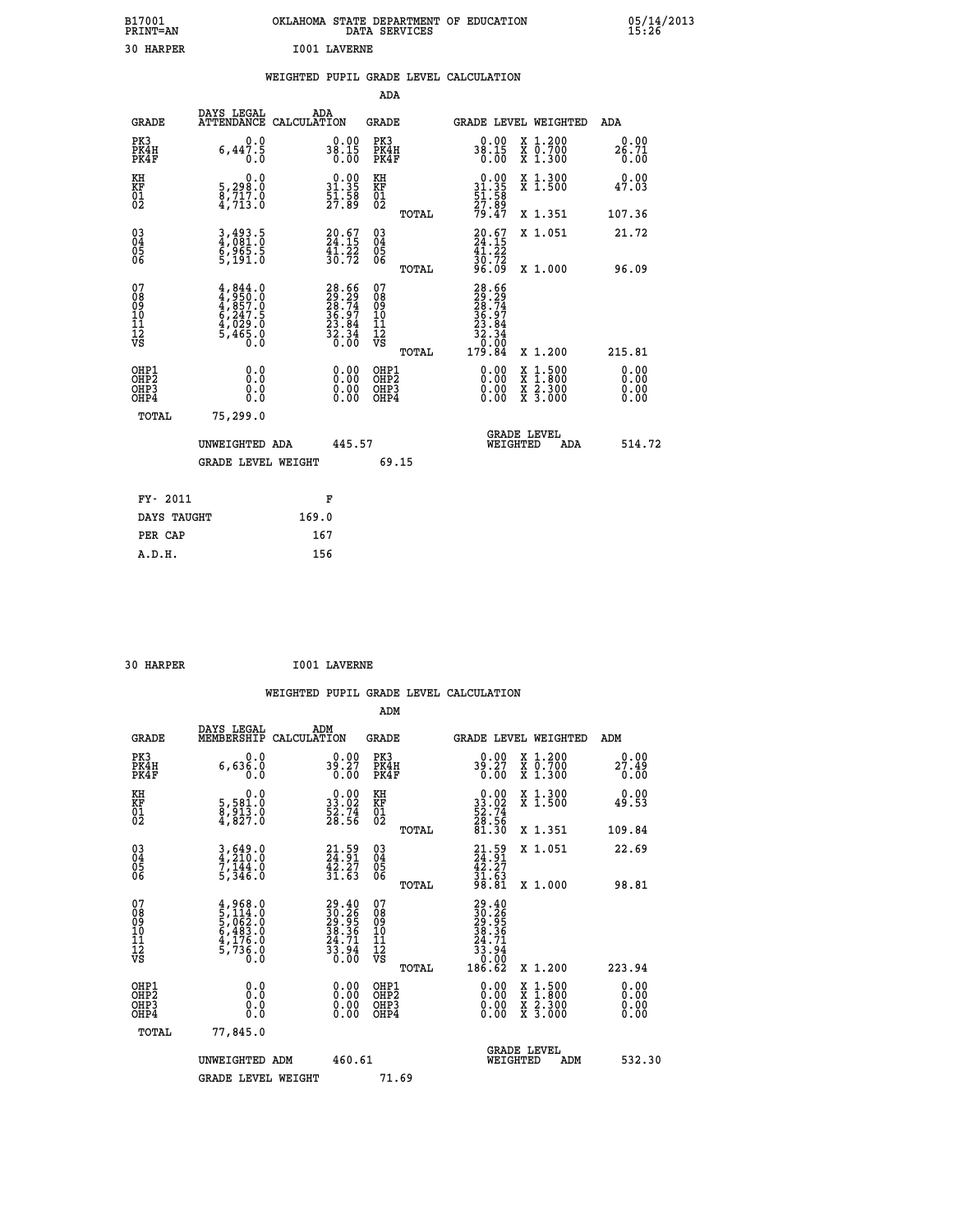| B17001<br><b>PRINT=AN</b> | OKLAHOMA STATE DEPARTMENT OF EDUCATION<br>DATA SERVICES | 05/14/2013<br>15:26 |
|---------------------------|---------------------------------------------------------|---------------------|
| 30 HARPER                 | I004 BUFFALO                                            |                     |

|                                                                  |                                                                             |                                                                                                                                                           | ADA                                      |       |                                                                                                     |                                          |                              |
|------------------------------------------------------------------|-----------------------------------------------------------------------------|-----------------------------------------------------------------------------------------------------------------------------------------------------------|------------------------------------------|-------|-----------------------------------------------------------------------------------------------------|------------------------------------------|------------------------------|
| <b>GRADE</b>                                                     | DAYS LEGAL<br>ATTENDANCE CALCULATION                                        | ADA                                                                                                                                                       | <b>GRADE</b>                             |       | GRADE LEVEL WEIGHTED                                                                                |                                          | ADA                          |
| PK3<br>PK4H<br>PK4F                                              | 56.0<br>0.0<br>5,433.5                                                      | $\begin{smallmatrix} 0.32\ 0.00\ 31.41 \end{smallmatrix}$                                                                                                 | PK3<br>PK4H<br>PK4F                      |       | $\begin{smallmatrix} 0.32\ 0.00\ 31.41 \end{smallmatrix}$                                           | X 1.200<br>X 0.700<br>X 1.300            | 0.38<br>0.00<br>40.83        |
| KH<br>KF<br>01<br>02                                             | 0.0<br>3,623:0<br>3,046:5<br>3,373:0                                        | $\begin{smallmatrix} 0.00\\ 20.94\\ 17.61\\ 19.50 \end{smallmatrix}$                                                                                      | KH<br>KF<br>01<br>02                     |       | $\begin{smallmatrix} 0.00\\ 20.94\\ 17.61\\ 19.50\\ 37.11 \end{smallmatrix}$                        | X 1.300<br>X 1.500                       | 0.00<br>31.41                |
|                                                                  |                                                                             |                                                                                                                                                           |                                          | TOTAL |                                                                                                     | X 1.351                                  | 50.14                        |
| $\begin{matrix} 03 \\ 04 \\ 05 \\ 06 \end{matrix}$               | 2,577.5<br>3,519.0<br>2,391.0<br>2,650.0                                    | $\frac{14.90}{20.34}$<br>$\overline{1}\overline{3}\overline{.}\overline{8}\overline{2}\overline{1}$<br>$\overline{3}\overline{.}\overline{3}\overline{2}$ | $\substack{03 \\ 04}$<br>Ŏ5<br>06        | TOTAL | $14.90$<br>$13.82$<br>$15.32$<br>$15.32$<br>$49.48$                                                 | X 1.051<br>X 1.000                       | 15.66<br>49.48               |
| 07<br>08<br>09<br>11<br>11<br>12<br>VS                           | 3, 199.0<br>3, 054.5<br>4, 340.0<br>4, 833.0<br>3, 675.5<br>3, 378.0<br>0.0 | $18.49$<br>$17.66$<br>$25.09$<br>$10.60$<br>$21.25$<br>$19.53$<br>$0.00$                                                                                  | 07<br>08<br>09<br>11<br>11<br>12<br>VS   |       | 18.49<br>17.66<br>25:09<br>10.60<br>$\begin{array}{r} 21.25 \\ 19.53 \\ 0.00 \\ 112.62 \end{array}$ |                                          |                              |
|                                                                  |                                                                             |                                                                                                                                                           |                                          | TOTAL |                                                                                                     | X 1.200                                  | 135.14                       |
| OHP1<br>OH <sub>P</sub> <sub>2</sub><br>OH <sub>P3</sub><br>OHP4 | 0.0<br>0.0<br>0.0                                                           | $\begin{smallmatrix} 0.00 \ 0.00 \ 0.00 \ 0.00 \end{smallmatrix}$                                                                                         | OHP1<br>OHP <sub>2</sub><br>OHP3<br>OHP4 |       | $0.00$<br>$0.00$<br>0.00                                                                            | X 1:500<br>X 1:800<br>X 2:300<br>X 3:000 | 0.00<br>0.00<br>0.00<br>0.00 |
| <b>TOTAL</b>                                                     | 46,149.5                                                                    |                                                                                                                                                           |                                          |       |                                                                                                     |                                          |                              |
|                                                                  | UNWEIGHTED ADA                                                              | 266.78                                                                                                                                                    |                                          |       | <b>GRADE LEVEL</b><br>WEIGHTED                                                                      | ADA                                      | 323.04                       |
|                                                                  | <b>GRADE LEVEL WEIGHT</b>                                                   |                                                                                                                                                           |                                          | 56.26 |                                                                                                     |                                          |                              |
| FY- 2011                                                         |                                                                             | F                                                                                                                                                         |                                          |       |                                                                                                     |                                          |                              |
| DAYS TAUGHT                                                      |                                                                             | 173.0                                                                                                                                                     |                                          |       |                                                                                                     |                                          |                              |
| PER CAP                                                          |                                                                             | 167                                                                                                                                                       |                                          |       |                                                                                                     |                                          |                              |
|                                                                  |                                                                             |                                                                                                                                                           |                                          |       |                                                                                                     |                                          |                              |

 **ADM**

 **30 HARPER I004 BUFFALO**

| <b>GRADE</b>                                       | DAYS LEGAL<br>MEMBERSHIP CALCULATION                                                                                                                                           | ADM                                                                                          | <b>GRADE</b>                                       |       |                                                                                                    | GRADE LEVEL WEIGHTED                     | ADM                   |
|----------------------------------------------------|--------------------------------------------------------------------------------------------------------------------------------------------------------------------------------|----------------------------------------------------------------------------------------------|----------------------------------------------------|-------|----------------------------------------------------------------------------------------------------|------------------------------------------|-----------------------|
| PK3<br>PK4H<br>PK4F                                | 56.0<br>5,885.0                                                                                                                                                                | $\begin{smallmatrix} 0.32\ 0.00\ 34.02 \end{smallmatrix}$                                    | PK3<br>PK4H<br>PK4F                                |       | 0.32<br>$0.00$<br>34.02                                                                            | X 1.200<br>X 0.700<br>X 1.300            | 0.38<br>0.00<br>44.23 |
| KH<br>KF<br>01<br>02                               | 0.0<br>3,822:0<br>3,239:0<br>3,500:0                                                                                                                                           | $\begin{smallmatrix} 0.00\\ 22.09\\ 18.72\\ 20.23 \end{smallmatrix}$                         | KH<br>KF<br>01<br>02                               |       | $\begin{smallmatrix} 0.00\\ 22.09\\ 18.72\\ 20.23\\ 38.95 \end{smallmatrix}$                       | X 1.300<br>X 1.500                       | 0.00<br>33.14         |
|                                                    |                                                                                                                                                                                |                                                                                              |                                                    | TOTAL |                                                                                                    | X 1.351                                  | 52.62                 |
| $\begin{matrix} 03 \\ 04 \\ 05 \\ 06 \end{matrix}$ | $\begin{smallmatrix} 2,704.0\\ 3,670.0\\ 2,519.0\\ 2,811.0 \end{smallmatrix}$                                                                                                  | $\begin{smallmatrix} 15.63\ 21.21\ 14.56\ 16.25 \end{smallmatrix}$                           | $\begin{matrix} 03 \\ 04 \\ 05 \\ 06 \end{matrix}$ |       | $15.63$<br>$21.21$<br>$14.56$<br>$16.25$<br>$52.02$                                                | X 1.051                                  | 16.43                 |
|                                                    |                                                                                                                                                                                |                                                                                              |                                                    | TOTAL |                                                                                                    | X 1.000                                  | 52.02                 |
| 07<br>08<br>09<br>101<br>11<br>12<br>VS            | $\begin{smallmatrix} 3\,,\,2\,84\,.\,0\\ 3\,,\,2\,13\,. \,0\\ 4\,,\,5\,71\,. \,0\\ 1\,,\,9\,72\,. \,0\\ 3\,,\,9\,14\,. \,0\\ 3\,,\,7\,0\,3\,. \,0\\ 0\,. \,0\end{smallmatrix}$ | $\begin{smallmatrix} 18.98\\ 18.57\\ 26.42\\ 11.40\\ 22.62\\ 21.40\\ 0.00 \end{smallmatrix}$ | 07<br>08<br>09<br>001<br>11<br>11<br>12<br>VS      | TOTAL | $\begin{array}{r} 18.98 \\ 18.57 \\ 26.42 \\ 11.40 \\ 22.62 \\ 21.40 \\ 0.00 \\ 19.39 \end{array}$ | X 1.200                                  | 143.27                |
| OHP1                                               |                                                                                                                                                                                |                                                                                              | OHP1                                               |       |                                                                                                    |                                          |                       |
| OHP <sub>2</sub><br>OH <sub>P3</sub><br>OHP4       | 0.0<br>0.000                                                                                                                                                                   | $\begin{smallmatrix} 0.00 \ 0.00 \ 0.00 \ 0.00 \end{smallmatrix}$                            | OHP <sub>2</sub><br>OHP3<br>OHP4                   |       | 0.00<br>$0.00$<br>0.00                                                                             | X 1:500<br>X 1:800<br>X 2:300<br>X 3:000 | 0.00<br>0.00<br>0.00  |
| TOTAL                                              | 48,863.0                                                                                                                                                                       |                                                                                              |                                                    |       |                                                                                                    |                                          |                       |
|                                                    | UNWEIGHTED<br>ADM                                                                                                                                                              | 282.42                                                                                       |                                                    |       | WEIGHTED                                                                                           | <b>GRADE LEVEL</b><br>ADM                | 342.09                |
|                                                    | <b>GRADE LEVEL WEIGHT</b>                                                                                                                                                      |                                                                                              | 59.67                                              |       |                                                                                                    |                                          |                       |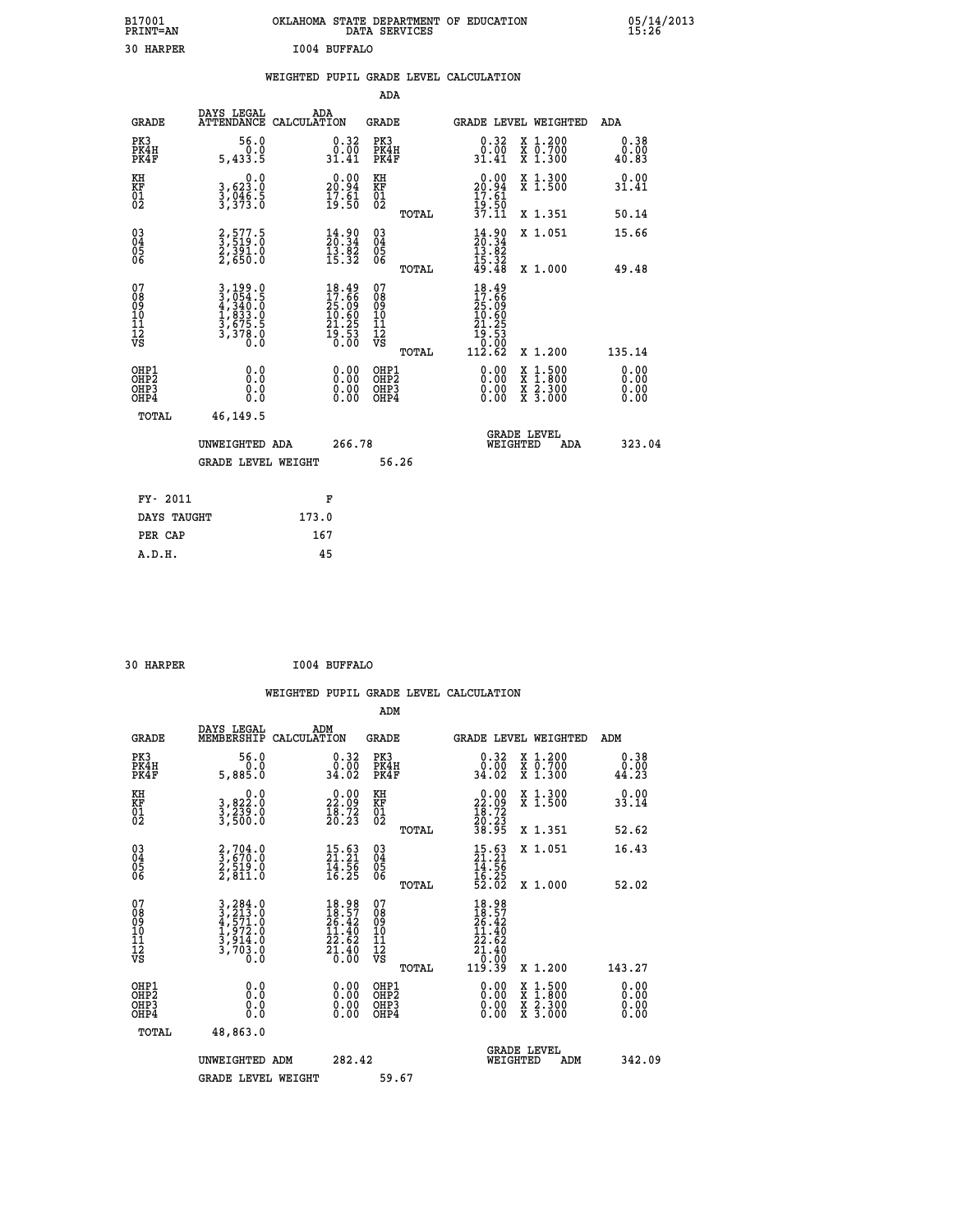| 7001<br>INT=AN | OKLAHOMA STATE DEPARTMENT OF EDUCATION<br>DATA SERVICES |  |
|----------------|---------------------------------------------------------|--|
| <b>HARPER</b>  | COUNTY TOTALS                                           |  |

|                                                       |                                                                                                                                                                | WEIGHTED PUPIL GRADE LEVEL CALCULATION                                    |                                                     |                                                                                                                                                                                                                                                                                |                                          |                        |
|-------------------------------------------------------|----------------------------------------------------------------------------------------------------------------------------------------------------------------|---------------------------------------------------------------------------|-----------------------------------------------------|--------------------------------------------------------------------------------------------------------------------------------------------------------------------------------------------------------------------------------------------------------------------------------|------------------------------------------|------------------------|
|                                                       |                                                                                                                                                                |                                                                           | ADA                                                 |                                                                                                                                                                                                                                                                                |                                          |                        |
| <b>GRADE</b>                                          | DAYS LEGAL                                                                                                                                                     | ADA<br>ATTENDANCE CALCULATION                                             | <b>GRADE</b>                                        | GRADE LEVEL WEIGHTED                                                                                                                                                                                                                                                           |                                          | ADA                    |
| PK3<br>PK4H<br>PK4F                                   | $56.0$<br>5,447.5<br>5,433.5                                                                                                                                   | $\begin{smallmatrix} 0.32\ 38.15\ 31.41 \end{smallmatrix}$                | PK3<br>PK4H<br>PK4F                                 | $\begin{smallmatrix} 0.32\ 38.15\ 31.41 \end{smallmatrix}$                                                                                                                                                                                                                     | X 1.200<br>X 0.700<br>X 1.300            | 0.38<br>26.71<br>40.83 |
| KH<br>KF<br>01<br>02                                  | $\begin{smallmatrix}&&&0.0\\&8.921.0\\11.763.5\\&8.086.0\end{smallmatrix}$                                                                                     | $\begin{smallmatrix} 0.00\\ 52.29\\ 69.19\\ 47.39\\ \end{smallmatrix}$    | KH<br>KF<br>01<br>02                                | $\begin{smallmatrix} &0.00\ 52.29\ 69.19\ 47.39\ 116.58\ \end{smallmatrix}$                                                                                                                                                                                                    | X 1.300<br>X 1.500                       | 0.00<br>78.44          |
|                                                       |                                                                                                                                                                |                                                                           | TOTAL                                               |                                                                                                                                                                                                                                                                                | X 1.351                                  | 157.50                 |
| $^{03}_{04}$<br>Ŏ5<br>06                              | 5,800.0<br>9,356.5<br>7,841.0                                                                                                                                  | 35.57<br>44.49<br>55.04<br>56.04                                          | $\begin{array}{c} 03 \\ 04 \\ 05 \\ 06 \end{array}$ | $35.57$<br>$44.49$<br>$55.04$<br>$46.04$<br>$145.57$                                                                                                                                                                                                                           | X 1.051                                  | 182.95                 |
|                                                       |                                                                                                                                                                |                                                                           | TOTAL                                               |                                                                                                                                                                                                                                                                                | X 1.000                                  | 145.57                 |
| 07<br>08<br>09<br>01<br>11<br>11<br>12<br>VS          | $\begin{smallmatrix} 8\,,\,043\,. \,0\\ 8\,,\,004\,. \,5\\ 9\,,\,197\,. \,0\\ 8\,,\,080\,. \,5\\ 7\,,\,704\,. \,5\\ 8\,,\,843\,. \,0\\ 0\,. \end{smallmatrix}$ | $47.15$<br>$46.95$<br>$53.83$<br>$47.57$<br>$45.09$<br>$51.87$<br>$51.87$ | 07<br>08<br>09<br>101<br>11<br>12<br>VS<br>TOTAL    | $47.15$<br>$46.95$<br>$53.83$<br>$47.57$<br>$45.09$<br>$51.87$<br>10.00<br>292.46                                                                                                                                                                                              | X 1.200                                  | 350.95                 |
| OHP1<br>OH <sub>P</sub> 2<br>OH <sub>P3</sub><br>OHP4 | 0.0<br>0.000                                                                                                                                                   | $\begin{smallmatrix} 0.00 \ 0.00 \ 0.00 \ 0.00 \end{smallmatrix}$         | OHP1<br>OHP <sub>2</sub><br>OHP <sub>3</sub>        | $\begin{smallmatrix} 0.00 & 0.00 & 0.00 & 0.00 & 0.00 & 0.00 & 0.00 & 0.00 & 0.00 & 0.00 & 0.00 & 0.00 & 0.00 & 0.00 & 0.00 & 0.00 & 0.00 & 0.00 & 0.00 & 0.00 & 0.00 & 0.00 & 0.00 & 0.00 & 0.00 & 0.00 & 0.00 & 0.00 & 0.00 & 0.00 & 0.00 & 0.00 & 0.00 & 0.00 & 0.00 & 0.0$ | X 1:500<br>X 1:800<br>X 2:300<br>X 3:000 | 0.00<br>0.00<br>0.00   |
| TOTAL                                                 | 121,448.5                                                                                                                                                      |                                                                           |                                                     |                                                                                                                                                                                                                                                                                |                                          |                        |
|                                                       | UNWEIGHTED ADA                                                                                                                                                 | 712.35                                                                    |                                                     | WEIGHTED                                                                                                                                                                                                                                                                       | <b>GRADE LEVEL</b><br><b>ADA</b>         | 837.76                 |
|                                                       | <b>GRADE LEVEL WEIGHT</b>                                                                                                                                      |                                                                           | 125.41                                              |                                                                                                                                                                                                                                                                                |                                          |                        |
| FY- 2011                                              |                                                                                                                                                                | F                                                                         |                                                     |                                                                                                                                                                                                                                                                                |                                          |                        |
| DAYS TAUGHT                                           |                                                                                                                                                                | 342.0                                                                     |                                                     |                                                                                                                                                                                                                                                                                |                                          |                        |
| PER CAP                                               |                                                                                                                                                                | 334                                                                       |                                                     |                                                                                                                                                                                                                                                                                |                                          |                        |

 **A.D.H. 201**

 **B17001<br>PRINT=AN** 

 **HARPER COUNTY TOTALS**

|                                          |                                                                             |                                                                                                                                                                                      | ADM                                                 |                                                                             |                                                                           |                                          |                            |
|------------------------------------------|-----------------------------------------------------------------------------|--------------------------------------------------------------------------------------------------------------------------------------------------------------------------------------|-----------------------------------------------------|-----------------------------------------------------------------------------|---------------------------------------------------------------------------|------------------------------------------|----------------------------|
| <b>GRADE</b>                             | DAYS LEGAL<br>MEMBERSHIP                                                    | ADM<br>CALCULATION                                                                                                                                                                   | <b>GRADE</b>                                        |                                                                             |                                                                           | GRADE LEVEL WEIGHTED                     | ADM                        |
| PK3<br>PK4H<br>PK4F                      | 6.0<br>5,636.0<br>5,885.0                                                   | $39.37$<br>34.02                                                                                                                                                                     | PK3<br>PK4H<br>PK4F                                 |                                                                             | $39.37$<br>34.02                                                          | X 1.200<br>X 0.700<br>X 1.300            | 0.38<br>$27.49$<br>$44.23$ |
| KH<br>KF<br>01<br>02                     | 0.0<br>$\begin{smallmatrix} 9,403.0\\ 12,152.0\\ 8,327.0 \end{smallmatrix}$ | $\begin{smallmatrix} 0.00\\ 55.11\\ 71.46\\ 48.79 \end{smallmatrix}$                                                                                                                 | KH<br>KF<br>01<br>02                                | $\begin{smallmatrix} &0.00\ 55.11\ 71.46\ 48.79\ 120.25\ \end{smallmatrix}$ |                                                                           | X 1.300<br>X 1.500                       | 0.00<br>82.67              |
|                                          |                                                                             |                                                                                                                                                                                      |                                                     | TOTAL                                                                       |                                                                           | X 1.351                                  | 162.46                     |
| 03<br>04<br>05<br>06                     | 6,353.0<br>7,880.0<br>9,663.0<br>8,157.0                                    | $37.22$<br>$46.12$<br>$56.83$<br>$47.88$                                                                                                                                             | $\begin{array}{c} 03 \\ 04 \\ 05 \\ 06 \end{array}$ | $37.22$<br>$46.12$<br>$56.83$<br>$47.88$<br>$150.83$                        |                                                                           | X 1.051                                  | 39.12                      |
|                                          |                                                                             |                                                                                                                                                                                      | TOTAL                                               |                                                                             |                                                                           | X 1.000                                  | 150.83                     |
| 07<br>08<br>09<br>101<br>11<br>12<br>VS  | 8,252.0<br>8,327.0<br>9,633.0<br>8,455.0<br>8,090.0<br>9,439.0              | $\begin{smallmatrix} 4\,8\cdot\,3\,8\\ 4\,8\cdot\,8\,3\\ 5\,6\cdot\,3\,7\\ 4\,9\cdot\,7\,6\\ 4\,7\cdot\,3\,3\\ 5\,7\cdot\,3\,4\\ 5\,5\cdot\,3\,4\\ 0\cdot\,0\,0\\ \end{smallmatrix}$ | 07<br>08<br>09<br>11<br>11<br>12<br>VS<br>TOTAL     | 306.Ŏľ                                                                      | $48.38$<br>$48.37$<br>$56.37$<br>$49.76$<br>$47.33$<br>$55.34$<br>$56.30$ | X 1.200                                  | 367.21                     |
| OHP1<br>OHP2<br>OH <sub>P3</sub><br>OHP4 |                                                                             |                                                                                                                                                                                      | OHP1<br>OHP2<br>OHP <sub>3</sub>                    |                                                                             | $0.00$<br>$0.00$<br>0.00                                                  | X 1:500<br>X 1:800<br>X 2:300<br>X 3:000 | 0.00<br>0.00<br>0.00       |
| TOTAL                                    | 126,708.0                                                                   |                                                                                                                                                                                      |                                                     |                                                                             |                                                                           |                                          |                            |
|                                          | UNWEIGHTED ADM                                                              | 743.03                                                                                                                                                                               |                                                     |                                                                             | GRADE LEVEL<br>WEIGHTED                                                   | ADM                                      | 874.39                     |
|                                          | <b>GRADE LEVEL WEIGHT</b>                                                   |                                                                                                                                                                                      | 131.36                                              |                                                                             |                                                                           |                                          |                            |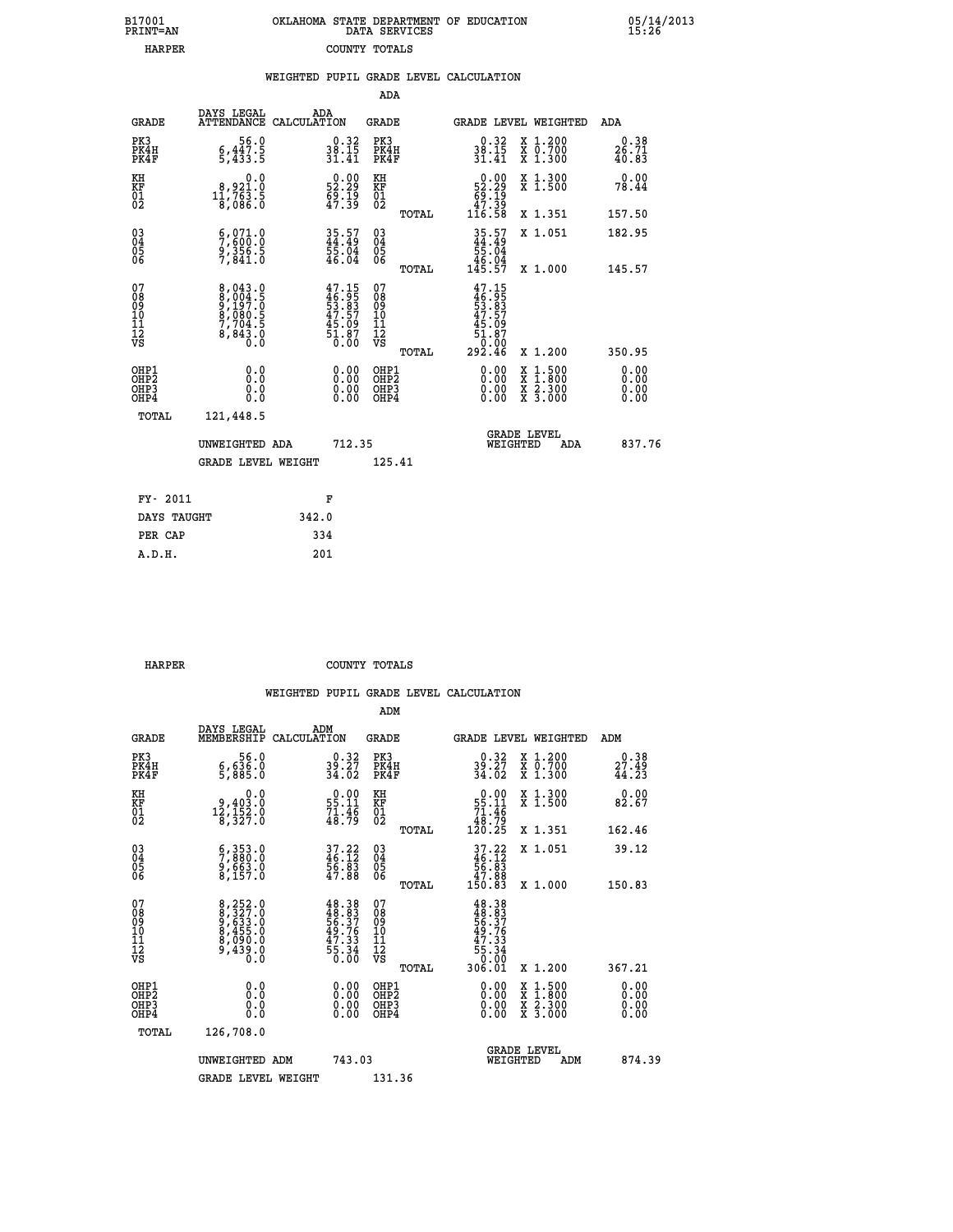| B17001          | OKLAHOMA STATE DEPARTMENT OF EDUCATION |
|-----------------|----------------------------------------|
| <b>PRINT=AN</b> | DATA SERVICES                          |
| 31 HASKELL      | C010 WHITEFIELD                        |

|                                                                    |                                                                                               |       |                                                                   |                                                     |       | WEIGHTED PUPIL GRADE LEVEL CALCULATION                                                                                                                                                                                                                                         |                                          |                                  |
|--------------------------------------------------------------------|-----------------------------------------------------------------------------------------------|-------|-------------------------------------------------------------------|-----------------------------------------------------|-------|--------------------------------------------------------------------------------------------------------------------------------------------------------------------------------------------------------------------------------------------------------------------------------|------------------------------------------|----------------------------------|
|                                                                    |                                                                                               |       |                                                                   | <b>ADA</b>                                          |       |                                                                                                                                                                                                                                                                                |                                          |                                  |
| <b>GRADE</b>                                                       | DAYS LEGAL<br>ATTENDANCE CALCULATION                                                          |       | ADA                                                               | GRADE                                               |       | GRADE LEVEL WEIGHTED                                                                                                                                                                                                                                                           |                                          | ADA                              |
| PK3<br>PK4H<br>PK4F                                                | 0.0<br>0.0<br>2,901.0                                                                         |       | $\begin{smallmatrix} 0.00\\ 0.00\\ 17.17 \end{smallmatrix}$       | PK3<br>PK4H<br>PK4F                                 |       | 0.00<br>$\begin{smallmatrix} 0.00 \\ 17.17 \end{smallmatrix}$                                                                                                                                                                                                                  | X 1.200<br>X 0.700<br>X 1.300            | 0.00<br>0.00<br>22.32            |
| KH<br>KF<br>01<br>02                                               | 0.0<br>$2,698.5$<br>$2,155.0$<br>$2,907.5$                                                    |       | 15.97<br>$\frac{1}{2}$ $\frac{2}{7}$ $\frac{5}{20}$               | KH<br>KF<br>$\overline{01}$                         |       | $0.00$<br>15:97<br>$\frac{15.75}{17.20}$                                                                                                                                                                                                                                       | X 1.300<br>X 1.500                       | 0.00<br>23.96                    |
|                                                                    |                                                                                               |       |                                                                   |                                                     | TOTAL | 29.95                                                                                                                                                                                                                                                                          | X 1.351                                  | 40.46                            |
| $\begin{smallmatrix} 03 \\[-4pt] 04 \end{smallmatrix}$<br>Ŏ5<br>06 | 2,285.0<br>1,045.5<br>2,668.5<br>1,989.0                                                      |       | $\begin{array}{l} 13.52 \\ 6.19 \\ 15.79 \\ 11.77 \end{array}$    | $\begin{array}{c} 03 \\ 04 \\ 05 \\ 06 \end{array}$ |       | $13.52$<br>$6.19$<br>$15.79$                                                                                                                                                                                                                                                   | X 1.051                                  | 14.21                            |
|                                                                    |                                                                                               |       |                                                                   |                                                     | TOTAL | $\frac{1}{3}$ $\frac{1}{3}$ $\frac{1}{7}$                                                                                                                                                                                                                                      | X 1.000                                  | 33.75                            |
| 07<br>08<br>09<br>01<br>11<br>11<br>12<br>VS                       | $1,755.0$<br>1,787.0<br>0.0<br>0.0<br>$\begin{smallmatrix} 0.10\ 0.0 \ 0.0 \end{smallmatrix}$ |       | $10.38\n10.57\n0.00\n0.00\n0.00\n0.00$<br>0.00                    | 07<br>08<br>09<br>11<br>11<br>12<br>VS              | TOTAL | $10.38$<br>$10.57$<br>$0.00$<br>$0.00$<br>0.00<br>0.00<br>0.00<br>20.95                                                                                                                                                                                                        | X 1.200                                  | 25.14                            |
| OHP1<br>OHP2<br>OHP3<br>OHP4                                       | 0.0<br>0.0<br>0.0                                                                             |       | $\begin{smallmatrix} 0.00 \ 0.00 \ 0.00 \ 0.00 \end{smallmatrix}$ | OHP1<br>OHP2<br>OHP3<br>OHP4                        |       | $\begin{smallmatrix} 0.00 & 0.00 & 0.00 & 0.00 & 0.00 & 0.00 & 0.00 & 0.00 & 0.00 & 0.00 & 0.00 & 0.00 & 0.00 & 0.00 & 0.00 & 0.00 & 0.00 & 0.00 & 0.00 & 0.00 & 0.00 & 0.00 & 0.00 & 0.00 & 0.00 & 0.00 & 0.00 & 0.00 & 0.00 & 0.00 & 0.00 & 0.00 & 0.00 & 0.00 & 0.00 & 0.0$ | X 1:500<br>X 1:800<br>X 2:300<br>X 3:000 | 0.00<br>0.00<br>$0.00$<br>$0.00$ |
| TOTAL                                                              | 22,192.0                                                                                      |       |                                                                   |                                                     |       |                                                                                                                                                                                                                                                                                |                                          |                                  |
|                                                                    | UNWEIGHTED ADA                                                                                |       | 131.31                                                            |                                                     |       | <b>GRADE LEVEL</b><br>WEIGHTED                                                                                                                                                                                                                                                 | ADA                                      | 159.84                           |
|                                                                    | <b>GRADE LEVEL WEIGHT</b>                                                                     |       |                                                                   |                                                     | 28.53 |                                                                                                                                                                                                                                                                                |                                          |                                  |
| FY- 2011                                                           |                                                                                               |       | F                                                                 |                                                     |       |                                                                                                                                                                                                                                                                                |                                          |                                  |
| DAYS TAUGHT                                                        |                                                                                               | 169.0 |                                                                   |                                                     |       |                                                                                                                                                                                                                                                                                |                                          |                                  |
| PER CAP                                                            |                                                                                               |       | 79                                                                |                                                     |       |                                                                                                                                                                                                                                                                                |                                          |                                  |

 **A.D.H. 77**

 **31 HASKELL C010 WHITEFIELD**

|                      |                                                   |                                                                  | ADM                         |                                                                                                            |                                                             |
|----------------------|---------------------------------------------------|------------------------------------------------------------------|-----------------------------|------------------------------------------------------------------------------------------------------------|-------------------------------------------------------------|
| GRADE                | DAYS LEGAL<br>MEMBERSHIP                          | ADM<br>CALCULATION                                               | GRADE                       | <b>GRADE LEVEL WEIGHTED</b>                                                                                | ADM                                                         |
| PK3<br>PK4H<br>PK4F  | 0.0<br>3,240.0                                    | 0.00<br>0.00<br>19.17                                            | PK3<br>PK4H<br>PK4F         | X 1.200<br>0.00<br>0.00<br>X 0.700<br>19.I7<br>X 1.300                                                     | $\begin{smallmatrix} 0.00\\ 0.00\\ 24.92 \end{smallmatrix}$ |
| KH<br>KF<br>01<br>02 | 0.0<br>2,958.0<br>$\frac{2}{3}, \frac{3}{101}$ :0 | $0.00$<br>17.50<br>$\frac{1}{3}\cdot\frac{8}{3}\cdot\frac{1}{5}$ | КH<br><b>KF</b><br>01<br>02 | X 1.300<br>0.00<br>17.ŠŎ<br>X <sub>1.500</sub><br>$\frac{13}{18}$ $\cdot \frac{81}{35}$<br>$\frac{32}{16}$ | 26.29                                                       |
|                      |                                                   |                                                                  | TOTAL                       | X 1.351                                                                                                    | 43.45                                                       |
| 03<br>04<br>05       | 2,444.0<br>119<br>2,737.0                         | $14.46$<br>$16.52$<br>$16.20$                                    | 030404                      | X 1.051<br>14.46<br>16.20                                                                                  | 15.20                                                       |

|                                                      | <b>GRADE LEVEL WEIGHT</b>                                                     |                                                                                                   | 30.82                                                       |                                                                                                                                                 |                          |
|------------------------------------------------------|-------------------------------------------------------------------------------|---------------------------------------------------------------------------------------------------|-------------------------------------------------------------|-------------------------------------------------------------------------------------------------------------------------------------------------|--------------------------|
|                                                      | UNWEIGHTED ADM                                                                | 139.65                                                                                            |                                                             | <b>GRADE LEVEL</b><br>WEIGHTED                                                                                                                  | 170.47<br>ADM            |
| TOTAL                                                | 23,601.0                                                                      |                                                                                                   |                                                             |                                                                                                                                                 |                          |
| OHP1<br>OHP <sub>2</sub><br>OH <sub>P3</sub><br>OHP4 |                                                                               | $0.00$<br>$0.00$<br>0.00                                                                          | OHP1<br><b>OHP2</b><br>OHP3<br>OHP4                         | $0.00$<br>$0.00$<br>$\begin{array}{l} \mathtt{X} & 1.500 \\ \mathtt{X} & 1.800 \\ \mathtt{X} & 2.300 \\ \mathtt{X} & 3.000 \end{array}$<br>0.00 | $0.00$<br>$0.00$<br>0.00 |
| 07<br>08<br>09<br>101<br>11<br>12<br>VS              | $1,777.0$<br>$1,845.0$<br>$0.0$<br>$0.0$<br>$0.0$<br>$0.0$<br>$0.0$           | 10.51<br>$\begin{smallmatrix} 10.92 \ 10.00 \ 0.00 \ 0.00 \ 0.00 \ 0.00 \ 0.00 \end{smallmatrix}$ | 078901112<br>111112<br>VS<br>TOTAL                          | 10.51<br>$\begin{smallmatrix} 10.31 \ 10.00 \ 0.00 \ 0.00 \ 0.00 \ 0.00 \ 0.00 \ 0.00 \ 0.143 \end{smallmatrix}$<br>X 1.200                     | 25.72                    |
| 03<br>04<br>05<br>06                                 | $\begin{smallmatrix} 2,444.0\\ 1,119.0\\ 2,737.0\\ 2,046.0 \end{smallmatrix}$ | $\begin{array}{r} 14.46 \\[-4pt] 6.62 \\[-4pt] 16.20 \\[-4pt] 12.11 \end{array}$                  | $\begin{matrix} 03 \\ 04 \\ 05 \\ 06 \end{matrix}$<br>TOTAL | $14.46$<br>$6.62$<br>$16.20$<br>$12.11$<br>X 1.051<br>34.93<br>X 1.000                                                                          | 15.20<br>34.93           |
| KF<br>01<br>02                                       | 2,958:0<br>2,334:0<br>3,101:0                                                 | $\frac{17.50}{13.81}$                                                                             | KF<br>01<br>02<br>TOTAL                                     | $17.50$<br>$13.81$<br>$18.35$<br>$32.16$<br>$\hat{x}$ 1:500<br>X 1.351                                                                          | 26.25<br>43.45           |
| nп                                                   |                                                                               |                                                                                                   |                                                             |                                                                                                                                                 |                          |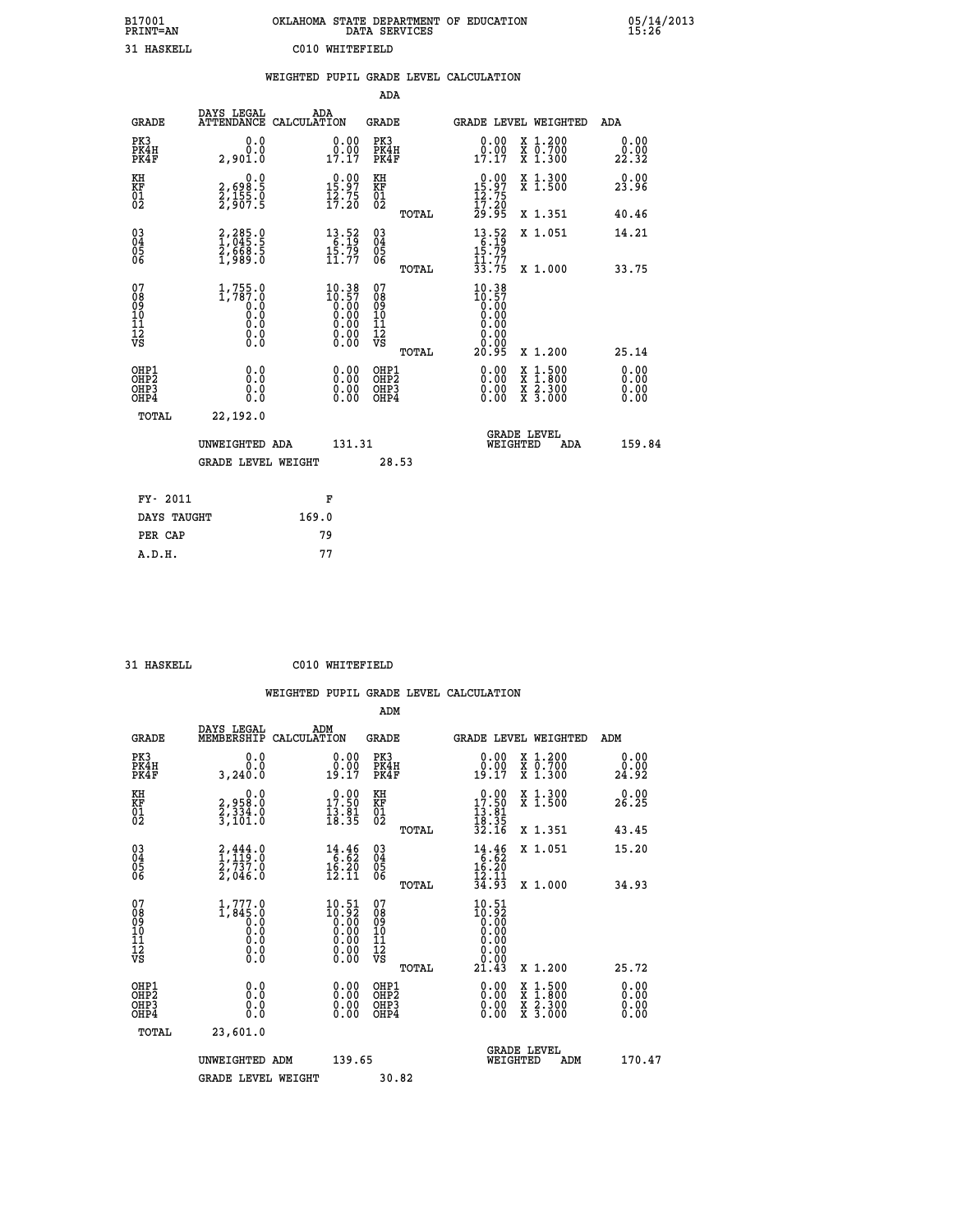| B17001<br><b>PRINT=AN</b> | OKLAHOMA STATE DEPARTMENT OF EDUCATION<br>DATA SERVICES | 05/14/2013<br>15:26 |
|---------------------------|---------------------------------------------------------|---------------------|
| 31<br>' HASKELL           | I013 KINTA                                              |                     |

|                                           |                                                                                                                                                     |                                                                                 |                                                     | WEIGHTED PUPIL GRADE LEVEL CALCULATION                                                                                                        |                              |
|-------------------------------------------|-----------------------------------------------------------------------------------------------------------------------------------------------------|---------------------------------------------------------------------------------|-----------------------------------------------------|-----------------------------------------------------------------------------------------------------------------------------------------------|------------------------------|
|                                           |                                                                                                                                                     |                                                                                 | ADA                                                 |                                                                                                                                               |                              |
| <b>GRADE</b>                              | DAYS LEGAL                                                                                                                                          | ADA<br>ATTENDANCE CALCULATION                                                   | <b>GRADE</b>                                        | GRADE LEVEL WEIGHTED                                                                                                                          | ADA                          |
| PK3<br>PK4H<br>PK4F                       | 2,204.0<br>2,071.5                                                                                                                                  | 13.44<br>$\frac{0.00}{12.63}$                                                   | PK3<br>PK4H<br>PK4F                                 | X 1.200<br>13.44<br>X 0.700<br>X 1.300<br>$\frac{0.00}{12.63}$                                                                                | 16.13<br>0.00<br>16.42       |
| KH<br><b>KF</b><br>01<br>02               | $1,665.0$<br>$1,094.0$<br>$2,022.0$                                                                                                                 | $\begin{smallmatrix} 0.00\\ 10.15\\ 6.57\\ 12.33 \end{smallmatrix}$             | KH<br>KF<br>01<br>02                                | X 1.300<br>X 1.500<br>$\begin{array}{c} 0.00 \\ 10.15 \\ 6.67 \\ 12.33 \\ 19.00 \end{array}$                                                  | 0.00<br>15.23                |
|                                           |                                                                                                                                                     |                                                                                 | TOTAL                                               | X 1.351                                                                                                                                       | 25.67                        |
| 03<br>04<br>05<br>06                      | $1,368.0$<br>$1,368.0$<br>$1,948.0$<br>$2,232.5$                                                                                                    | $\begin{array}{c} 11\cdot 76\\ 8\cdot 34\\ 11\cdot 88\\ 13\cdot 61 \end{array}$ | $\begin{array}{c} 03 \\ 04 \\ 05 \\ 06 \end{array}$ | $11.76$<br>8.34<br>X 1.051<br>$11.88$<br>$13.61$<br>$33.83$                                                                                   | 12.36                        |
|                                           |                                                                                                                                                     |                                                                                 | TOTAL                                               | X 1.000                                                                                                                                       | 33.83                        |
| 07<br>089<br>090<br>1112<br>VS            | $\begin{smallmatrix} 3\,,468\,,\,0\\ 2\,,431\,,\,5\\ 2\,,275\,. \,0\\ 2\,,210\,. \,0\\ 3\,,254\,. \,5\\ 3\,,705\,. \,0\\ 0\,. \,0\end{smallmatrix}$ | $21.15$<br>$14.83$<br>$13.87$<br>$13.48$<br>$19.84$<br>$22.59$<br>22.59         | 07<br>08<br>09<br>10<br>11<br>12<br>VS<br>TOTAL     | $\begin{smallmatrix} 21\cdot 15\\14\cdot 8\\13\cdot 8\\13\cdot 48\\19\cdot 8\\22\cdot 59\\0\cdot 00\\105\cdot 76\end{smallmatrix}$<br>X 1.200 | 126.91                       |
| OHP1<br>OH <sub>P</sub> 2<br>OHP3<br>OHP4 | 146.0<br>0.0<br>0.0<br>0.0                                                                                                                          | 0.89<br>$0.00$<br>0.00                                                          | OHP1<br>OHP2<br>OHP3<br>OHP4                        | $0.89$<br>$0.00$<br>$1:500$<br>$1:800$<br>X<br>X<br>$\frac{x}{x}$ $\frac{5:300}{3:000}$<br>0.00<br>0.00                                       | 1.34<br>0.00<br>0.00<br>0.00 |
| <b>TOTAL</b>                              | 34,023.0                                                                                                                                            |                                                                                 |                                                     |                                                                                                                                               |                              |
|                                           | UNWEIGHTED ADA                                                                                                                                      | 207.46                                                                          |                                                     | <b>GRADE LEVEL</b><br>WEIGHTED<br><b>ADA</b>                                                                                                  | 247.89                       |
|                                           | <b>GRADE LEVEL WEIGHT</b>                                                                                                                           |                                                                                 | 40.43                                               |                                                                                                                                               |                              |
| FY- 2011                                  |                                                                                                                                                     | F                                                                               |                                                     |                                                                                                                                               |                              |
| DAYS TAUGHT                               |                                                                                                                                                     | 164.0                                                                           |                                                     |                                                                                                                                               |                              |
| PER CAP                                   |                                                                                                                                                     | 90                                                                              |                                                     |                                                                                                                                               |                              |

| 31 HASKELL | I013 KINTA |
|------------|------------|
|            |            |

 **WEIGHTED PUPIL GRADE LEVEL CALCULATION ADM DAYS LEGAL ADM GRADE MEMBERSHIP CALCULATION GRADE GRADE LEVEL WEIGHTED ADM PK3 2,217.0 13.52 PK3 13.52 X 1.200 16.22 PK4H 0.0 0.00 PK4H 0.00 X 0.700 0.00 PK4F 2,075.0 12.65 PK4F 12.65 X 1.300 16.45 KH 0.0 0.00 KH 0.00 X 1.300 0.00 KF 1,706.0 10.40 KF 10.40 X 1.500 15.60 01 1,098.0 6.70 01 6.70 02 2,032.0 12.39 02 12.39 TOTAL 19.09 X 1.351 25.79 03 1,939.0 11.82 03 11.82 X 1.051 12.42 04 1,376.0 8.39 04 8.39 05 1,975.0 12.04 05 12.04** 06 2,260.0 13.78 06 <sub>momas</sub> 13.78  **TOTAL 34.21 X 1.000 34.21**  $\begin{array}{cccc} 07 & 3\, ,\, 511 \cdot 0 & 21 \cdot 41 & 07 & 21 \cdot 41 \ 08 & 2\, ,\, 453 \cdot 0 & 14 \cdot 16 & 08 & 14 \cdot 16 \ 09 & 2\, ,\, 323 \cdot 0 & 14 \cdot 16 & 09 & 14 \cdot 16 \ 10 & 2\, ,\, 254 \cdot 0 & 13 \cdot 74 & 10 & 13 \cdot 74 \ 11 & 3\, ,\, 794 \cdot 0 & 20 \cdot 09 & 12 & 20 \cdot 09 \ \hline$ 3,511.0<br>
2,455:0<br>
2,735:0<br>
2,735:0<br>
2,735:0<br>
2,735:0<br>
2,786.0<br>
3,786.0<br>
3,786.0<br>
3,786.0<br>
2,089<br>
2,200<br>
2,00<br>
2,00<br>
2,00<br>
2,00<br>
2,00<br>
2,00<br>
2,00<br>
2,00<br>
2,00<br>
2,00<br>
2,00<br>
2,00<br>
2,00<br>
2,00<br>
2,00<br>
2,00<br>
2,00<br>
2,00<br>
2,00<br>
2,00 OHP1 146.0 0.89 OHP1 0.80 X 1.500 1.34<br>OHP2 0.00 0.00 OHP2 0.00 X 1.500 1.34<br>OHP3 0.00 0.00 OHP3 0.00 X 1.500 1.34 0HP1  $146.0$  0.89 OHP1 0.89 X 1.500 1.34<br>0HP2 0.00 0.00 OHP2 0.000 X 1.800 0.00<br>0HP4 0.00 0.00 OHP4 0.000 X 3.300 0.00<br>0HP4 0.00 0.00 OHP4 0.000 X 3.000 0.00

| TOTAL | 34,452.0           |        |                                       |        |
|-------|--------------------|--------|---------------------------------------|--------|
|       | UNWEIGHTED ADM     | 210.06 | <b>GRADE LEVEL</b><br>ADM<br>WEIGHTED | 251.01 |
|       | GRADE LEVEL WEIGHT | 40.95  |                                       |        |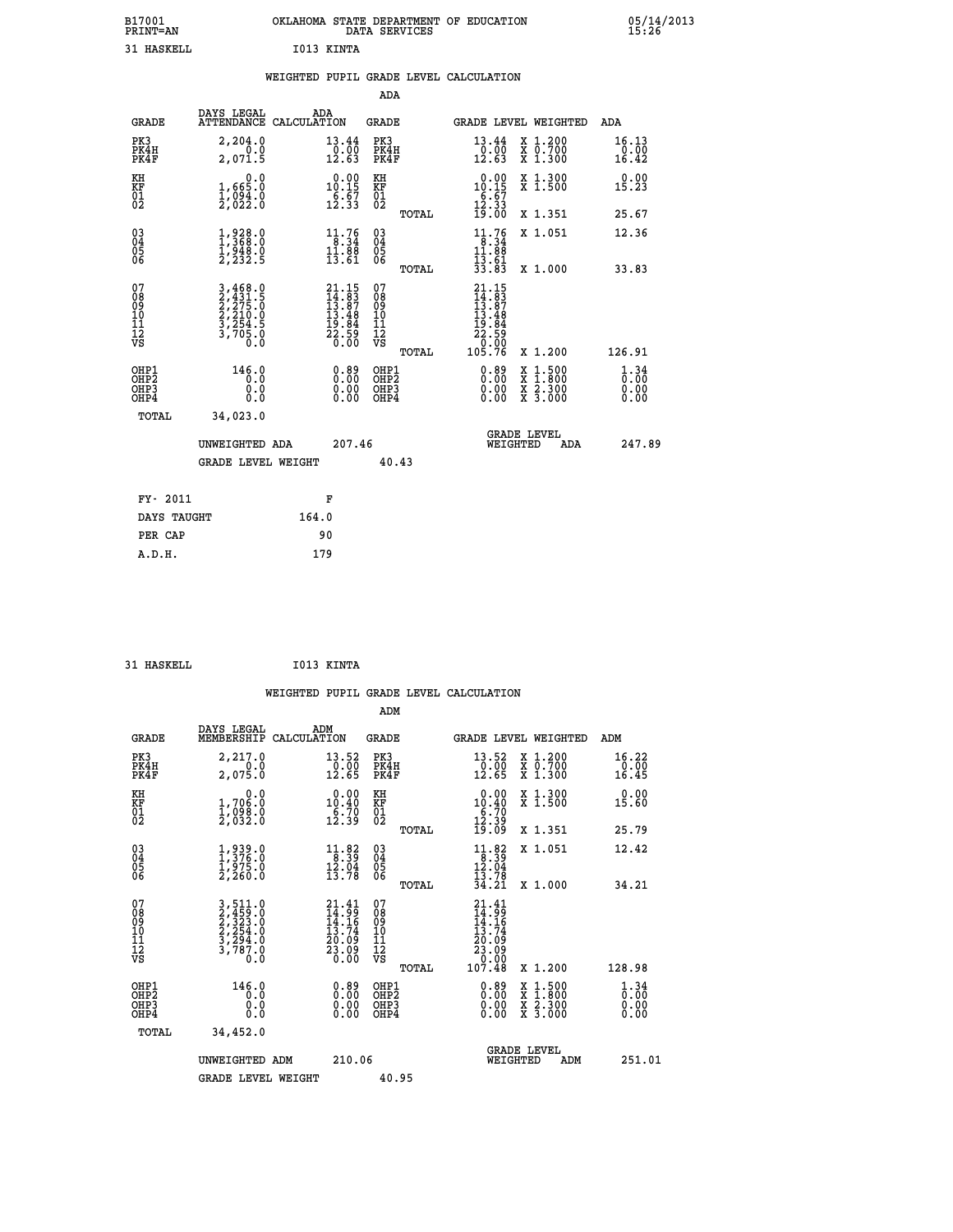| B17001<br><b>PRINT=AN</b> | OKLAHOMA<br>. STATE DEPARTMENT OF EDUCATION<br>DATA SERVICES | 05/14/2013<br>15:26 |
|---------------------------|--------------------------------------------------------------|---------------------|
| 31 HASKELL                | 1020 STIGLER                                                 |                     |

|                                                              |                                                                                                                                                 |       |                                                                          |                                          |       | WEIGHTED PUPIL GRADE LEVEL CALCULATION                          |                                          |                              |
|--------------------------------------------------------------|-------------------------------------------------------------------------------------------------------------------------------------------------|-------|--------------------------------------------------------------------------|------------------------------------------|-------|-----------------------------------------------------------------|------------------------------------------|------------------------------|
|                                                              |                                                                                                                                                 |       |                                                                          | ADA                                      |       |                                                                 |                                          |                              |
| <b>GRADE</b>                                                 | DAYS LEGAL<br>ATTENDANCE CALCULATION                                                                                                            | ADA   |                                                                          | GRADE                                    |       | GRADE LEVEL WEIGHTED                                            |                                          | ADA                          |
| PK3<br>PK4H<br>PK4F                                          | 2,941.0<br>0.0<br>9,305.0                                                                                                                       |       | $\begin{array}{c} 17.51 \\ 0.00 \\ 55.39 \end{array}$                    | PK3<br>PK4H<br>PK4F                      |       | 17.51<br>$\frac{10.00}{55.39}$                                  | X 1.200<br>X 0.700<br>X 1.300            | 21.01<br>0.00<br>72.01       |
| KH<br>KF<br>01<br>02                                         | $\begin{smallmatrix}&&&0.0\\17,415.0\\16,380.5\\17,039.5\end{smallmatrix}$                                                                      |       | $0.00$<br>103.66<br>$\frac{55}{101}.$ 50<br>101.43                       | KH<br>KF<br>01<br>02                     |       | $0.00$<br>103.66<br>$\frac{55}{101}.$ 50                        | X 1.300<br>X 1.500                       | 0.00<br>155.49               |
|                                                              |                                                                                                                                                 |       |                                                                          |                                          | TOTAL | 198.93                                                          | X 1.351                                  | 268.75                       |
| $\begin{smallmatrix} 03 \\[-4pt] 04 \end{smallmatrix}$<br>Ŏ5 | 15,600.5<br>16,830.0<br>18,132.0<br>15,930.5                                                                                                    |       | 92.86<br>100.18<br>107.93                                                | $\substack{03 \\ 04}$<br>05<br>06        |       | $\begin{smallmatrix} 92.86\\ 100.18\\ 107.93 \end{smallmatrix}$ | X 1.051                                  | 97.60                        |
| ŌĞ                                                           |                                                                                                                                                 |       | 94.82                                                                    |                                          | TOTAL | -94:82<br>302.93                                                | X 1.000                                  | 302.93                       |
| 07<br>08<br>09<br>11<br>11<br>12<br>VS                       | $\begin{smallmatrix} 12,976\cdot 5\\ 12,558\cdot 5\\ 16,561\cdot 0\\ 16,649\cdot 5\\ 13,322\cdot 5\\ 12,068\cdot 0\\ 0\cdot 0\end{smallmatrix}$ |       | $77.24$<br>$74.75$<br>$98.58$<br>$99.10$<br>$79.30$<br>$71.83$<br>$0.00$ | 07<br>08<br>09<br>11<br>11<br>12<br>VS   | TOTAL | 77.24<br>$74.75898.58099.10079.30371.830500.80$                 | X 1.200                                  | 600.96                       |
| OHP1<br>OH <sub>P</sub> 2<br>OHP3<br>OHP4                    | 49.5<br>0.0<br>0.0                                                                                                                              |       | $\begin{smallmatrix} 0.29\ 0.00\ 0.00\ 0.00 \end{smallmatrix}$           | OHP1<br>OHP <sub>2</sub><br>OHP3<br>OHP4 |       | $\begin{smallmatrix} 0.29\ 0.00\ 0.00\ 0.00 \end{smallmatrix}$  | X 1:500<br>X 1:800<br>X 2:300<br>X 3:000 | 0.44<br>0.00<br>0.00<br>0.00 |
| TOTAL                                                        | 213,759.5                                                                                                                                       |       |                                                                          |                                          |       |                                                                 |                                          |                              |
|                                                              | UNWEIGHTED ADA                                                                                                                                  |       | 1,272.37                                                                 |                                          |       | WEIGHTED                                                        | <b>GRADE LEVEL</b><br>ADA                | 1,519.19                     |
|                                                              | <b>GRADE LEVEL WEIGHT</b>                                                                                                                       |       |                                                                          | 246.82                                   |       |                                                                 |                                          |                              |
| FY- 2011                                                     |                                                                                                                                                 |       | F                                                                        |                                          |       |                                                                 |                                          |                              |
| DAYS TAUGHT                                                  |                                                                                                                                                 | 168.0 |                                                                          |                                          |       |                                                                 |                                          |                              |
| PER CAP                                                      |                                                                                                                                                 |       | 64                                                                       |                                          |       |                                                                 |                                          |                              |

|  | $TTA$ $ATZTTT$ |  |
|--|----------------|--|

 **A.D.H. 1,073**

 **ADM**

 **31 HASKELL I020 STIGLER**

| <b>GRADE</b>                             | DAYS LEGAL                                                                                        | ADM<br>MEMBERSHIP CALCULATION                                           | <b>GRADE</b>                                           |                                                                                   | GRADE LEVEL WEIGHTED                                                                                                | ADM                          |
|------------------------------------------|---------------------------------------------------------------------------------------------------|-------------------------------------------------------------------------|--------------------------------------------------------|-----------------------------------------------------------------------------------|---------------------------------------------------------------------------------------------------------------------|------------------------------|
| PK3<br>PK4H<br>PK4F                      | 2,941.0<br>0.0<br>10,758.0                                                                        | 17.51<br>0.00<br>64.04                                                  | PK3<br>PK4H<br>PK4F                                    | 17.51<br>0.00<br>64.04                                                            | X 1.200<br>X 0.700<br>X 1.300                                                                                       | 21.01<br>0.00<br>83.25       |
| KH<br>KF<br>01<br>02                     | 0.0<br>$\frac{18}{17}, \frac{823}{472}$ .0<br>$\frac{1}{18}, \frac{472}{190}$ .0                  | $\begin{smallmatrix} &0.00\\ 112.04\\ 104.00\\ 108.27\end{smallmatrix}$ | KH<br>KF<br>01<br>02                                   | $\begin{smallmatrix} &0.00\\ 112.04\\ 104.00\\ 108.27\\ 212.27 \end{smallmatrix}$ | X 1.300<br>X 1.500                                                                                                  | 0.00<br>168.06               |
|                                          |                                                                                                   |                                                                         | TOTAL                                                  |                                                                                   | X 1.351                                                                                                             | 286.78                       |
| 030404<br>06                             | $\begin{smallmatrix} 16 & 689 & 0\\ 17 & 875 & 0\\ 19 & 142 & 0\\ 16 & 868 & 0 \end{smallmatrix}$ | 34.99<br>106.40<br>113.94<br>100.40                                     | 030404<br>06                                           | $\begin{smallmatrix} 99.34\\ 106.40\\ 113.94\\ 100.40\\ 320.74 \end{smallmatrix}$ | X 1.051                                                                                                             | 104.41                       |
|                                          |                                                                                                   |                                                                         | TOTAL                                                  |                                                                                   | X 1.000                                                                                                             | 320.74                       |
| 07<br>08<br>09<br>101<br>11<br>12<br>VS  | 13,765.0<br>13,273.0<br>17,549.0<br>18,009.0<br>14,353.0<br>12,894.0<br>$0.\overline{0}$          | $79.01$<br>104.46<br>107:20<br>85:43<br>76:75<br>0.00                   | 07<br>08<br>09<br>001<br>11<br>11<br>12<br>VS<br>TOTAL | 81.93<br>79.01<br>104.46<br>107.20<br>85.43<br>76.75<br>70.00<br>534.78           | $X_1.200$                                                                                                           | 641.74                       |
| OHP1<br>OHP <sub>2</sub><br>OHP3<br>OHP4 | 50.0<br>0.0<br>0.0<br>0.0                                                                         | $0.30$<br>$0.00$<br>$0.00$<br>0.00                                      | OHP1<br>OHP2<br>OHP3<br>OHP4                           | 0.30<br>0.00<br>0.00                                                              | $\begin{array}{l} \mathtt{X} & 1.500 \\ \mathtt{X} & 1.800 \\ \mathtt{X} & 2.300 \\ \mathtt{X} & 3.000 \end{array}$ | 0.45<br>0.00<br>0.00<br>0.00 |
| TOTAL                                    | 228,651.0                                                                                         |                                                                         |                                                        |                                                                                   |                                                                                                                     |                              |
|                                          | UNWEIGHTED                                                                                        | 1,361.02<br>ADM                                                         |                                                        | WEIGHTED                                                                          | <b>GRADE LEVEL</b><br>ADM                                                                                           | 1,626.44                     |
|                                          | <b>GRADE LEVEL WEIGHT</b>                                                                         |                                                                         | 265.42                                                 |                                                                                   |                                                                                                                     |                              |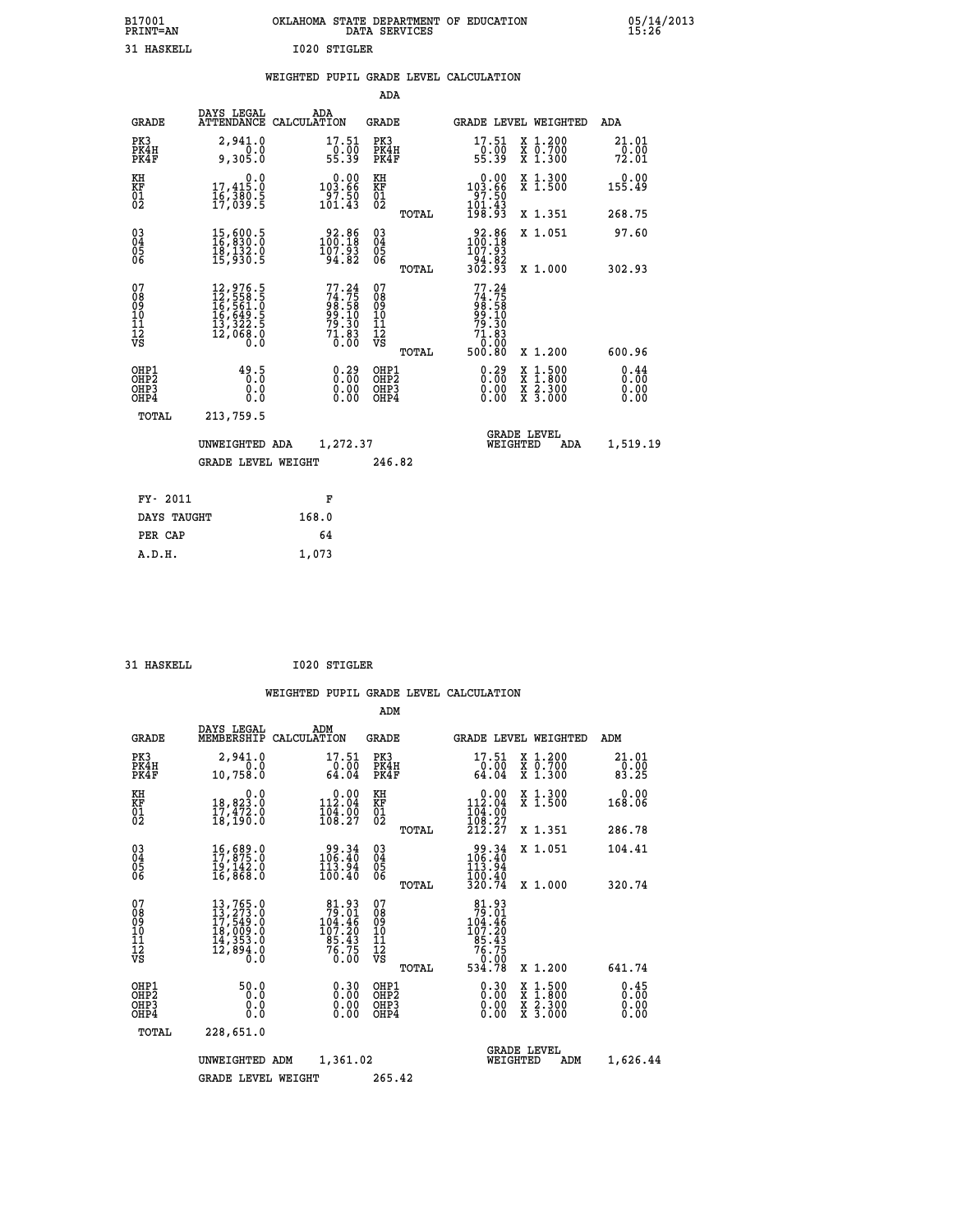| B17001          | OKLAHOMA STATE DEPARTMENT OF EDUCATION |
|-----------------|----------------------------------------|
| <b>PRINT=AN</b> | DATA SERVICES                          |
| 31 HASKELL      | <b>I037 MCCURTAIN</b>                  |

|                                                                    |                                                                       | WEIGHTED PUPIL GRADE LEVEL CALCULATION                                           |                                                 |                                                                                                                                                                                                                                                                                                                            |                              |
|--------------------------------------------------------------------|-----------------------------------------------------------------------|----------------------------------------------------------------------------------|-------------------------------------------------|----------------------------------------------------------------------------------------------------------------------------------------------------------------------------------------------------------------------------------------------------------------------------------------------------------------------------|------------------------------|
|                                                                    |                                                                       |                                                                                  | <b>ADA</b>                                      |                                                                                                                                                                                                                                                                                                                            |                              |
| <b>GRADE</b>                                                       | DAYS LEGAL                                                            | ADA<br>ATTENDANCE CALCULATION                                                    | GRADE                                           | GRADE LEVEL WEIGHTED                                                                                                                                                                                                                                                                                                       | ADA                          |
| PK3<br>PK4H<br>PK4F                                                | 0.0<br>0.0<br>2,990.0                                                 | $\begin{smallmatrix} 0.00\\ 0.00\\ 17.59 \end{smallmatrix}$                      | PK3<br>PK4H<br>PK4F                             | X 1.200<br>X 0.700<br>X 1.300<br>$0.00$<br>0.00<br>17.59                                                                                                                                                                                                                                                                   | 0.00<br>0.00<br>22.87        |
| KH<br>KF<br>01<br>02                                               | $\begin{smallmatrix} 2,095.0\\2,598.5\\2,401.0 \end{smallmatrix}$     | $\begin{array}{c} 0.00 \\[-4pt] 12.32 \\[-4pt] 15.29 \\[-4pt] 14.12 \end{array}$ | KH<br>KF<br>01<br>02                            | $0.00$<br>12.32<br>X 1.300<br>X 1.500                                                                                                                                                                                                                                                                                      | 0.00<br>18.48                |
|                                                                    |                                                                       |                                                                                  | TOTAL                                           | $\frac{15}{14}$ $\cdot\frac{25}{14}$<br>$\frac{25}{29}$ $\cdot\frac{41}{41}$<br>X 1.351                                                                                                                                                                                                                                    | 39.73                        |
| $\begin{smallmatrix} 03 \\[-4pt] 04 \end{smallmatrix}$<br>Ŏ5<br>06 | 2,897.5<br>3,106.0<br>2,228.5<br>4,501.0                              | $17.94$<br>18:27<br>$\frac{13}{26}. \frac{11}{48}$                               | $\substack{03 \\ 04}$<br>Ŏ5<br>06               | $17.04$<br>$18.27$<br>X 1.051<br>13.11                                                                                                                                                                                                                                                                                     | 17.91                        |
|                                                                    |                                                                       |                                                                                  | TOTAL                                           | 26:48<br>57.86<br>X 1.000                                                                                                                                                                                                                                                                                                  | 57.86                        |
| 07<br>08<br>09<br>11<br>11<br>12<br>VS                             | 3,402.0<br>1,618.0<br>3,007.5<br>2,710.5<br>2,537.5<br>2,622.5<br>0.0 | $20.01$<br>$17.52$<br>$17.69$<br>$15.94$<br>$14.93$<br>$15.43$<br>$0.00$         | 07<br>08<br>09<br>11<br>11<br>12<br>VS<br>TOTAL | 20.01<br>$29.529$<br>$17.694$<br>$15.943$<br>$15.433$<br>$0.029$<br>93.52<br>X 1.200                                                                                                                                                                                                                                       | 112.22                       |
| OHP1<br>OH <sub>P</sub> 2<br>OHP3<br>OH <sub>P4</sub>              | 0.0<br>0.0<br>0.0                                                     | $\begin{smallmatrix} 0.00 \ 0.00 \ 0.00 \ 0.00 \end{smallmatrix}$                | OHP1<br>OHP <sub>2</sub><br>OHP3<br>OHP4        | $\begin{smallmatrix} 0.00 & 0.00 & 0.00 & 0.00 & 0.00 & 0.00 & 0.00 & 0.00 & 0.00 & 0.00 & 0.00 & 0.00 & 0.00 & 0.00 & 0.00 & 0.00 & 0.00 & 0.00 & 0.00 & 0.00 & 0.00 & 0.00 & 0.00 & 0.00 & 0.00 & 0.00 & 0.00 & 0.00 & 0.00 & 0.00 & 0.00 & 0.00 & 0.00 & 0.00 & 0.00 & 0.0$<br>X 1:500<br>X 1:800<br>X 2:300<br>X 3:000 | 0.00<br>0.00<br>0.00<br>0.00 |
| TOTAL                                                              | 38,715.5                                                              |                                                                                  |                                                 |                                                                                                                                                                                                                                                                                                                            |                              |
|                                                                    | UNWEIGHTED ADA                                                        | 227.74                                                                           |                                                 | <b>GRADE LEVEL</b><br>WEIGHTED<br><b>ADA</b>                                                                                                                                                                                                                                                                               | 269.07                       |
|                                                                    | <b>GRADE LEVEL WEIGHT</b>                                             |                                                                                  | 41.33                                           |                                                                                                                                                                                                                                                                                                                            |                              |
| FY- 2011                                                           |                                                                       | F                                                                                |                                                 |                                                                                                                                                                                                                                                                                                                            |                              |
|                                                                    | DAYS TAUGHT                                                           | 170.0                                                                            |                                                 |                                                                                                                                                                                                                                                                                                                            |                              |
| PER CAP                                                            |                                                                       | 90                                                                               |                                                 |                                                                                                                                                                                                                                                                                                                            |                              |

 **A.D.H. 140**

31 HASKELL **I037 MCCURTAIN** 

|                                                      |                                                                      | WEIGHTED PUPIL GRADE LEVEL CALCULATION                                   | ADM                                                  |                                                                                     |                                          |                              |
|------------------------------------------------------|----------------------------------------------------------------------|--------------------------------------------------------------------------|------------------------------------------------------|-------------------------------------------------------------------------------------|------------------------------------------|------------------------------|
| <b>GRADE</b>                                         | DAYS LEGAL<br>MEMBERSHIP                                             | ADM<br>CALCULATION                                                       | <b>GRADE</b>                                         | GRADE LEVEL WEIGHTED                                                                |                                          | ADM                          |
| PK3<br>PK4H<br>PK4F                                  | 0.0<br>0.0<br>3,442.0                                                | 0.00<br>0.00<br>20.25                                                    | PK3<br>PK4H<br>PK4F                                  | 0.00<br>0.00<br>20.25                                                               | X 1.200<br>X 0.700<br>X 1.300            | 0.00<br>0.00<br>26.33        |
| KH<br>KF<br>01<br>02                                 | $\begin{smallmatrix}&&&0.0\2,226.0\2,787.0\2,526.0\end{smallmatrix}$ | $\begin{smallmatrix} 0.00\\ 13.09\\ 16.39\\ 14.86 \end{smallmatrix}$     | KH<br>KF<br>01<br>02                                 | $\begin{array}{r} 0.00 \\ 13.09 \\ 16.39 \\ 14.86 \\ 31.25 \end{array}$             | X 1.300<br>X 1.500                       | 0.00<br>19.64                |
|                                                      |                                                                      |                                                                          | TOTAL                                                |                                                                                     | X 1.351                                  | 42.22                        |
| $\begin{matrix} 03 \\ 04 \\ 05 \\ 06 \end{matrix}$   | 2,975.0<br>3,251.0<br>2,320.0<br>4,709.0                             | $\begin{smallmatrix} 17.50\\19.12\\13.65\\27.70 \end{smallmatrix}$       | $\begin{array}{c} 03 \\ 04 \\ 05 \\ 06 \end{array}$  | $\frac{17.50}{19.12}$                                                               | X 1.051                                  | 18.39                        |
|                                                      |                                                                      |                                                                          | TOTAL                                                | 27.70<br>60.47                                                                      | X 1.000                                  | 60.47                        |
| 07<br>08<br>09<br>11<br>11<br>12<br>VS               | 3,533.0<br>1,708.0<br>3,183.0<br>2,835.0<br>2,689.0<br>2,807.0       | $20.78$<br>$10.05$<br>$18.72$<br>$16.68$<br>$15.82$<br>$16.51$<br>$0.00$ | 07<br>08<br>09<br>101<br>11<br>12<br>VS<br>TOTAL     | $20.78$<br>$10.75$<br>$18.72$<br>$16.68$<br>$15.82$<br>$16.51$<br>$0.00$<br>$98.56$ | X 1.200                                  | 118.27                       |
| OHP1<br>OHP <sub>2</sub><br>OH <sub>P3</sub><br>OHP4 | 0.0<br>0.0<br>0.0                                                    | $0.00$<br>$0.00$<br>0.00                                                 | OHP1<br>OHP2<br>OHP <sub>3</sub><br>OHP <sub>4</sub> | 0.00<br>0.00<br>0.00                                                                | X 1:500<br>X 1:800<br>X 2:300<br>X 3:000 | 0.00<br>0.00<br>0.00<br>0.00 |
| TOTAL                                                | 40,991.0                                                             |                                                                          |                                                      |                                                                                     |                                          |                              |
|                                                      | UNWEIGHTED ADM<br>GRADE LEVEL WEIGHT                                 | 241.12                                                                   | 44.20                                                | <b>GRADE LEVEL</b><br>WEIGHTED                                                      | ADM                                      | 285.32                       |
|                                                      |                                                                      |                                                                          |                                                      |                                                                                     |                                          |                              |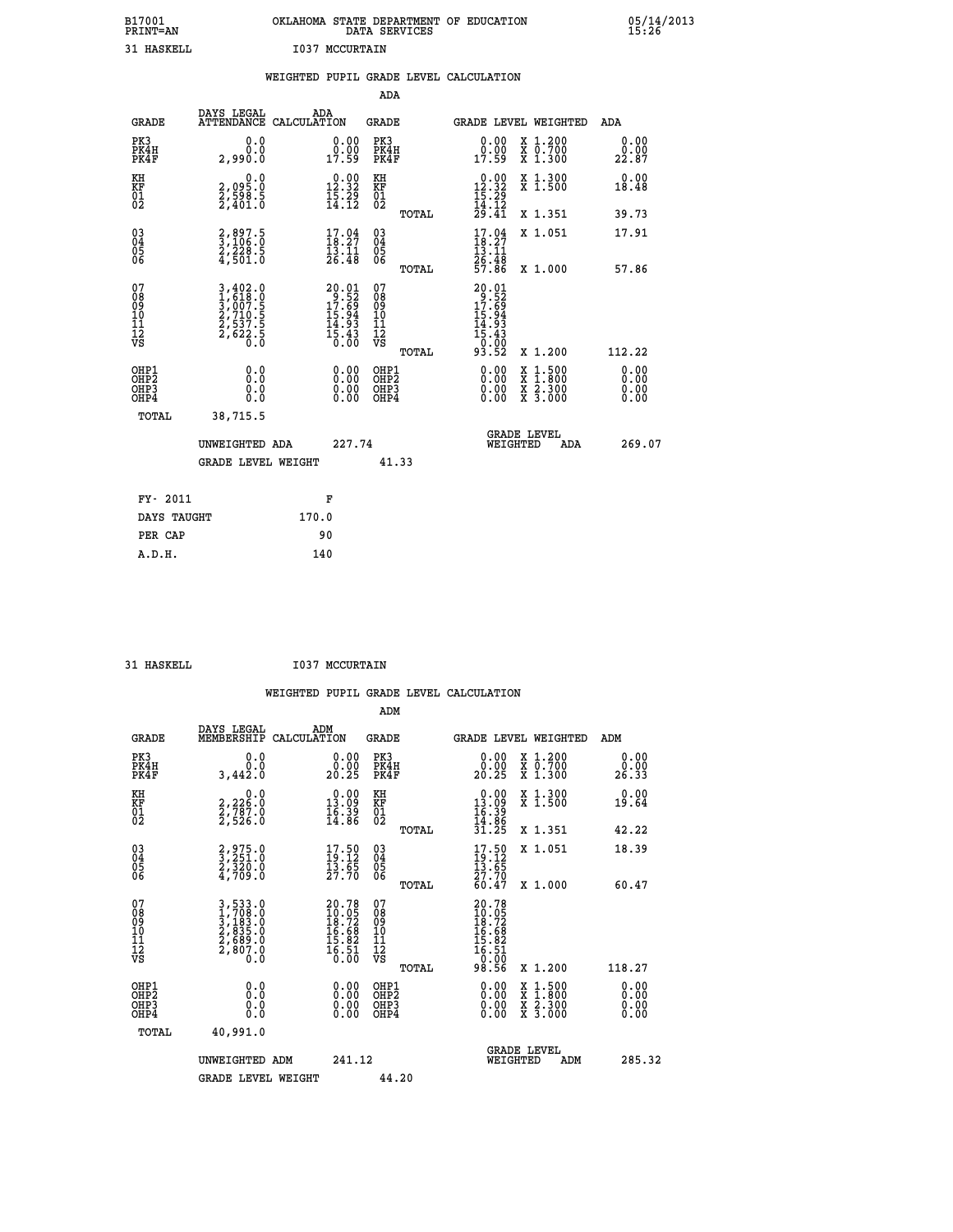| B17001<br>PRINT=AN          |                                                                         | OKLAHOMA                                                             | STATE DEPARTMENT OF<br>DATA SERVICES |       | <b>EDUCATION</b>                                                        |                                              | 05/14/2013<br>15:26   |  |
|-----------------------------|-------------------------------------------------------------------------|----------------------------------------------------------------------|--------------------------------------|-------|-------------------------------------------------------------------------|----------------------------------------------|-----------------------|--|
| 31 HASKELL                  |                                                                         | I043 KEOTA                                                           |                                      |       |                                                                         |                                              |                       |  |
|                             |                                                                         | WEIGHTED PUPIL GRADE LEVEL CALCULATION                               |                                      |       |                                                                         |                                              |                       |  |
|                             |                                                                         |                                                                      | ADA                                  |       |                                                                         |                                              |                       |  |
| GRADE                       | DAYS LEGAL                                                              | ADA<br>ATTENDANCE CALCULATION                                        | GRADE                                |       |                                                                         | GRADE LEVEL WEIGHTED                         | ADA                   |  |
| PK3<br>PK4H<br>PK4F         | 377.0<br>0.0<br>4,071.5                                                 | 2.24<br>$2\overline{4}\cdot\overline{2}\overline{4}$                 | PK3<br>PK4H<br>PK4F                  |       | $\begin{smallmatrix} 2\cdot24\0\cdot00\24\cdot24 \end{smallmatrix}$     | X 1.200<br>$\overline{x}$ 0.700<br>$X$ 1.300 | 2.69<br>0.00<br>31.51 |  |
| KH<br><b>KF</b><br>01<br>02 | $\begin{smallmatrix}&&&0.0\\5,078.5\\4,487.0\\4,660.0\end{smallmatrix}$ | $\begin{smallmatrix} 0.00\\ 30.23\\ 26.71\\ 27.74 \end{smallmatrix}$ | KH<br>KF<br>01<br>02                 |       | $\begin{array}{r} 0.00 \\ 30.23 \\ 26.71 \\ 27.74 \\ 54.45 \end{array}$ | X 1.300<br>X <sub>1.500</sub>                | 0.00<br>45.35         |  |
|                             |                                                                         |                                                                      |                                      | TOTAL |                                                                         | X 1.351                                      | 73.56                 |  |
| 03040405                    | 5,495.0<br>4,367.0<br>4,503.0                                           | $32.71$<br>$25.99$<br><u> វត្ត: ខ្ញុំ</u>                            | 030404                               |       | $32.71$<br>$25.99$<br>26.80                                             | X 1.051                                      | 34.38                 |  |

| 06                                                   | 5,164.5                                                               | 30.74                                                                                        | 06                                                   | TOTAL | $30.74$<br>83.53                                                                                        | X 1.000                                                                                                             | 83.53                                                                                                                                                                                                                                                                          |
|------------------------------------------------------|-----------------------------------------------------------------------|----------------------------------------------------------------------------------------------|------------------------------------------------------|-------|---------------------------------------------------------------------------------------------------------|---------------------------------------------------------------------------------------------------------------------|--------------------------------------------------------------------------------------------------------------------------------------------------------------------------------------------------------------------------------------------------------------------------------|
| 07<br>08<br>09<br>101<br>11<br>12<br>VS              | 3,523.0<br>5,562.5<br>5,413.0<br>5,510.0<br>5,561.5<br>3,662.5<br>0.0 | $\begin{smallmatrix} 20.97\\ 33.11\\ 32.22\\ 32.80\\ 23.58\\ 21.80\\ 0.00 \end{smallmatrix}$ | 078<br>089<br>0011<br>11<br>12<br>VS                 | TOTAL | $\begin{smallmatrix} 20.97\\ 33.11\\ 32.22\\ 32.80\\ 23.580\\ 21.80\\ 0.000\\ 164.48 \end{smallmatrix}$ | X 1.200                                                                                                             | 197.38                                                                                                                                                                                                                                                                         |
| OHP1<br>OHP <sub>2</sub><br>OH <sub>P3</sub><br>OHP4 |                                                                       |                                                                                              | OHP1<br>OHP <sub>2</sub><br>OH <sub>P3</sub><br>OHP4 |       |                                                                                                         | $\begin{array}{l} \mathtt{X} & 1.500 \\ \mathtt{X} & 1.800 \\ \mathtt{X} & 2.300 \\ \mathtt{X} & 3.000 \end{array}$ | $\begin{smallmatrix} 0.00 & 0.00 & 0.00 & 0.00 & 0.00 & 0.00 & 0.00 & 0.00 & 0.00 & 0.00 & 0.00 & 0.00 & 0.00 & 0.00 & 0.00 & 0.00 & 0.00 & 0.00 & 0.00 & 0.00 & 0.00 & 0.00 & 0.00 & 0.00 & 0.00 & 0.00 & 0.00 & 0.00 & 0.00 & 0.00 & 0.00 & 0.00 & 0.00 & 0.00 & 0.00 & 0.0$ |
| TOTAL                                                | 65,836.0                                                              |                                                                                              |                                                      |       |                                                                                                         |                                                                                                                     |                                                                                                                                                                                                                                                                                |
|                                                      | UNWEIGHTED ADA                                                        | 391.88                                                                                       |                                                      |       |                                                                                                         | <b>GRADE LEVEL</b><br>WEIGHTED<br>ADA                                                                               | 468.40                                                                                                                                                                                                                                                                         |
|                                                      | <b>GRADE LEVEL WEIGHT</b>                                             |                                                                                              | 76.52                                                |       |                                                                                                         |                                                                                                                     |                                                                                                                                                                                                                                                                                |
| FY- 2011                                             |                                                                       | F                                                                                            |                                                      |       |                                                                                                         |                                                                                                                     |                                                                                                                                                                                                                                                                                |
| DAVC MANCH                                           | 160 <sub>0</sub>                                                      |                                                                                              |                                                      |       |                                                                                                         |                                                                                                                     |                                                                                                                                                                                                                                                                                |

| DAYS TAUGHT | 168.0 |
|-------------|-------|
| PER CAP     | 81    |
| A.D.H.      | 302   |
|             |       |

```
 31 HASKELL I043 KEOTA
```

|                                                    |                                                                               |                    |                                                                      |                                               |       | WEIGHTED PUPIL GRADE LEVEL CALCULATION                                                                |                                          |                       |        |
|----------------------------------------------------|-------------------------------------------------------------------------------|--------------------|----------------------------------------------------------------------|-----------------------------------------------|-------|-------------------------------------------------------------------------------------------------------|------------------------------------------|-----------------------|--------|
|                                                    |                                                                               |                    |                                                                      | ADM                                           |       |                                                                                                       |                                          |                       |        |
| <b>GRADE</b>                                       | DAYS LEGAL<br>MEMBERSHIP                                                      | ADM<br>CALCULATION |                                                                      | <b>GRADE</b>                                  |       | <b>GRADE LEVEL WEIGHTED</b>                                                                           |                                          | ADM                   |        |
| PK3<br>PK4H<br>PK4F                                | 377.0<br>0.0<br>4,566.0                                                       |                    | $\begin{smallmatrix} 2.24\0.00\\27.18\end{smallmatrix}$              | PK3<br>PK4H<br>PK4F                           |       | $\begin{smallmatrix} 2.24\ 0.00\ 27.18 \end{smallmatrix}$                                             | X 1.200<br>X 0.700<br>X 1.300            | 2.69<br>ō:ŏō<br>35.33 |        |
| KH<br>KF<br>01<br>02                               | 0.0<br>$\frac{5}{4}, \frac{496}{754}$ .0<br>$\frac{4}{4}, \frac{754}{917}$ .0 |                    | $\begin{smallmatrix} 0.00\\ 32.71\\ 28.30\\ 29.27 \end{smallmatrix}$ | KH<br>KF<br>01<br>02                          |       | $\begin{smallmatrix} 0.00\\ 32.71\\ 28.30\\ 29.27\\ 57.57 \end{smallmatrix}$                          | X 1.300<br>X 1.500                       | 0.00<br>49.07         |        |
|                                                    |                                                                               |                    |                                                                      |                                               | TOTAL |                                                                                                       | X 1.351                                  | 77.78                 |        |
| $\begin{matrix} 03 \\ 04 \\ 05 \\ 06 \end{matrix}$ | $\frac{5}{4}, \frac{610}{47}.0$<br>$\frac{4}{5}, \frac{677}{50}.0$<br>5,368.0 |                    | 33.39<br>26.47<br>27.84<br>31.95                                     | 03<br>04<br>05<br>06                          |       | 33.39<br>26.47<br>27.84<br>31.95<br>86.26                                                             | X 1.051                                  | 35.09                 |        |
|                                                    |                                                                               |                    |                                                                      |                                               | TOTAL |                                                                                                       | X 1.000                                  | 86.26                 |        |
| 07<br>0890112<br>1112<br>VS                        | 3,710.0<br>5,813.0<br>5,813.0<br>5,863.0<br>5,863.0<br>4,168.0<br>3,903.0     |                    | $22.0834.6034.6334.9024.8123.230.00$                                 | 07<br>08<br>09<br>001<br>11<br>11<br>12<br>VS | TOTAL | $\begin{smallmatrix} 22.08\\ 34.60\\ 34.63\\ 34.90\\ 24.81\\ 23.23\\ 0.00\\ 174.25 \end{smallmatrix}$ | X 1.200                                  | 209.10                |        |
| OHP1                                               |                                                                               |                    |                                                                      |                                               |       |                                                                                                       |                                          |                       |        |
| OHP <sub>2</sub><br>OH <sub>P3</sub><br>OHP4       | 0.0<br>0.000                                                                  |                    | $0.00$<br>$0.00$<br>0.00                                             | OHP1<br>OHP2<br>OHP <sub>3</sub>              |       | 0.00<br>0.00<br>0.00                                                                                  | X 1:500<br>X 1:800<br>X 2:300<br>X 3:000 | 0.00<br>0.00<br>0.00  |        |
| TOTAL                                              | 69,487.0                                                                      |                    |                                                                      |                                               |       |                                                                                                       |                                          |                       |        |
|                                                    | UNWEIGHTED ADM                                                                |                    | 413.60                                                               |                                               |       | <b>GRADE LEVEL</b><br>WEIGHTED                                                                        | ADM                                      |                       | 495.32 |
|                                                    | <b>GRADE LEVEL WEIGHT</b>                                                     |                    |                                                                      | 81.72                                         |       |                                                                                                       |                                          |                       |        |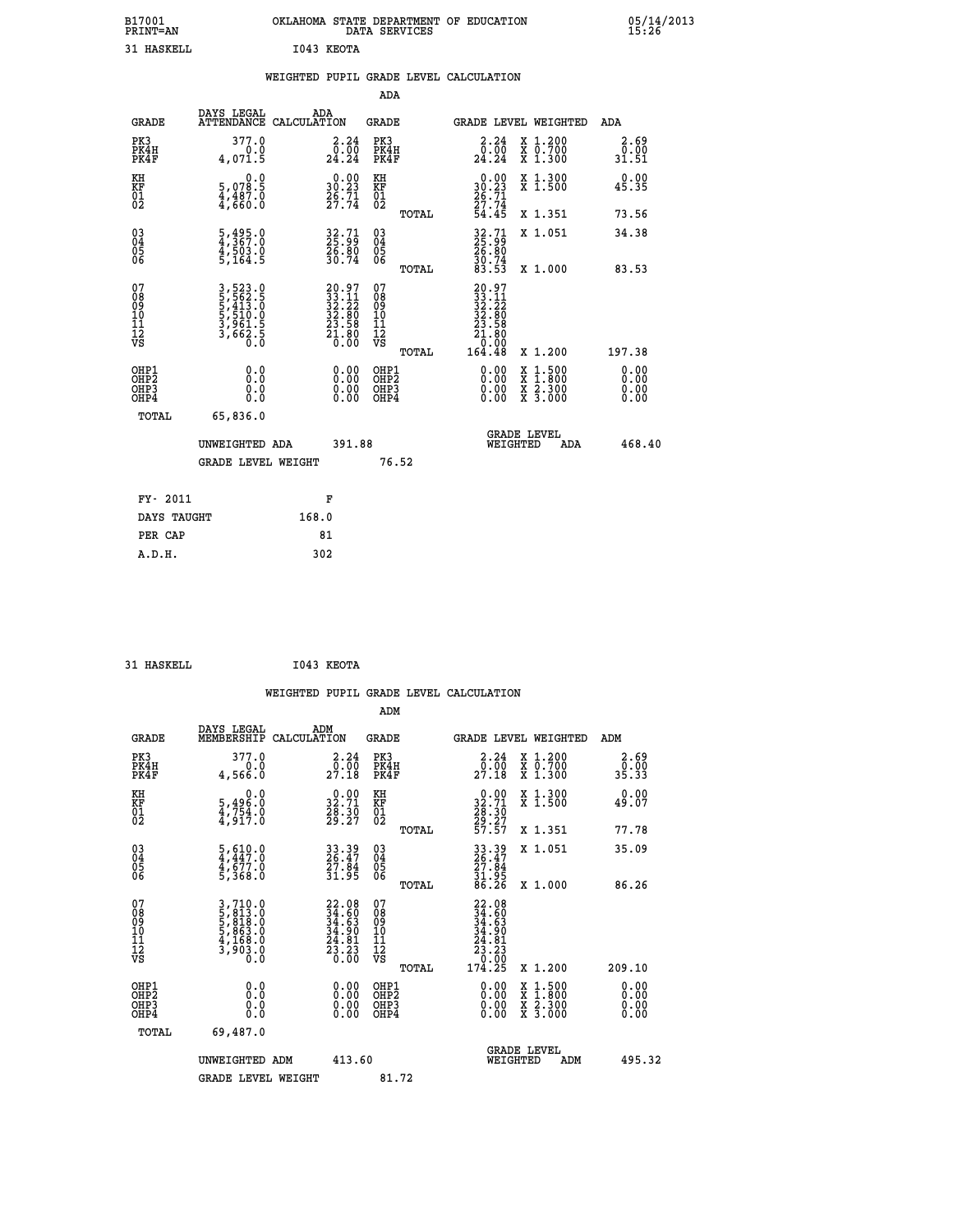| 7001<br>INT=AN | OKLAHOMA STATE DEPARTMENT OF EDUCATION<br>DATA SERVICES |  |
|----------------|---------------------------------------------------------|--|
| HASKELL        | COUNTY TOTALS                                           |  |

|                                                                    |                                                                                   | WEIGHTED PUPIL GRADE LEVEL CALCULATION                                                                                                     |                                               |                                                                                                           |                                                                                                                                           |                                |
|--------------------------------------------------------------------|-----------------------------------------------------------------------------------|--------------------------------------------------------------------------------------------------------------------------------------------|-----------------------------------------------|-----------------------------------------------------------------------------------------------------------|-------------------------------------------------------------------------------------------------------------------------------------------|--------------------------------|
|                                                                    |                                                                                   |                                                                                                                                            | ADA                                           |                                                                                                           |                                                                                                                                           |                                |
| <b>GRADE</b>                                                       | DAYS LEGAL                                                                        | ADA<br>ATTENDANCE CALCULATION                                                                                                              | <b>GRADE</b>                                  | GRADE LEVEL WEIGHTED                                                                                      |                                                                                                                                           | ADA                            |
| PK3<br>PK4H<br>PK4F                                                | 5,522.0<br>0.0<br>21,339.0                                                        | 33.19<br>0.00<br>127.02                                                                                                                    | PK3<br>PK4H<br>PK4F                           | 33.19<br>$\frac{0}{127.02}$                                                                               | X 1.200<br>X 0.700<br>X 1.300                                                                                                             | 39.83<br>$0.00$<br>165.13      |
| KH<br>KF<br>01<br>02                                               | 0.0<br>28,952.0<br>26,715.0<br>29,030.0                                           | $0.00$<br>172.33<br>$\frac{158.92}{172.82}$                                                                                                | KH<br>KF<br>01<br>02                          | $\begin{smallmatrix}&&0.00\\172.33\\158.92\\172.82\\331.74\end{smallmatrix}$                              | X 1.300<br>X 1.500                                                                                                                        | 0.00<br>258.51                 |
|                                                                    |                                                                                   |                                                                                                                                            | TOTAL                                         |                                                                                                           | X 1.351                                                                                                                                   | 448.17                         |
| $\begin{smallmatrix} 03 \\[-4pt] 04 \end{smallmatrix}$<br>05<br>06 | 28,206.0<br>26,716.5<br>29,480.0<br>29,817.5                                      | $\frac{167.89}{158.97}$<br>$\frac{175.51}{177.42}$                                                                                         | $^{03}_{04}$<br>0500                          | 167.89<br>175.51                                                                                          | X 1.051                                                                                                                                   | 688.36                         |
|                                                                    |                                                                                   |                                                                                                                                            | TOTAL                                         | 177.42<br>511.90                                                                                          | X 1.000                                                                                                                                   | 511.90                         |
| 07<br>08<br>09<br>001<br>11<br>11<br>12<br>VS                      | 25, 124.5<br>23, 957.5<br>27, 256.5<br>27, 080.0<br>23, 076.0<br>22, 058.0<br>Ŏ.Ŏ | $\begin{smallmatrix} 149\cdot75\\ 142\cdot78\\ 162\cdot36\\ 161\cdot32\\ 151\cdot36\\ 137\cdot65\\ 131\cdot65\\ 0\cdot00\end{smallmatrix}$ | 078<br>089<br>0011<br>11<br>12<br>VS<br>TOTAL | 149.75<br>142.78<br>162.36<br>161.32<br>$\begin{array}{r} 137.65 \\ 131.65 \\ 0.00 \\ 885.51 \end{array}$ | X 1.200                                                                                                                                   | 1,062.61                       |
| OHP1<br>OHP2<br>OHP3<br>OHP4                                       | 195.5<br>0.0<br>0.0                                                               | $\frac{1}{0}$ : 00<br>$\begin{smallmatrix} 0.00 \ 0.00 \end{smallmatrix}$                                                                  | OHP1<br>OHP2<br>OHP3<br>OHP4                  | $\frac{1}{0}$ : $\frac{18}{00}$<br>0.00                                                                   | $\begin{smallmatrix} \mathtt{X} & 1\cdot500\\ \mathtt{X} & 1\cdot800\\ \mathtt{X} & 2\cdot300\\ \mathtt{X} & 3\cdot000 \end{smallmatrix}$ | $1.78$<br>0:00<br>0.00<br>0.00 |
| TOTAL                                                              | 374,526.0                                                                         |                                                                                                                                            |                                               |                                                                                                           |                                                                                                                                           |                                |
|                                                                    | UNWEIGHTED ADA                                                                    | 2,230.76                                                                                                                                   |                                               | <b>GRADE LEVEL</b><br>WEIGHTED                                                                            | ADA                                                                                                                                       | 2,664.39                       |
|                                                                    | <b>GRADE LEVEL WEIGHT</b>                                                         |                                                                                                                                            | 433.63                                        |                                                                                                           |                                                                                                                                           |                                |
| FY- 2011                                                           |                                                                                   | F                                                                                                                                          |                                               |                                                                                                           |                                                                                                                                           |                                |
| DAYS TAUGHT                                                        |                                                                                   | 839.0                                                                                                                                      |                                               |                                                                                                           |                                                                                                                                           |                                |
| PER CAP                                                            |                                                                                   | 404                                                                                                                                        |                                               |                                                                                                           |                                                                                                                                           |                                |

| CVTT.T. |  |  |  |
|---------|--|--|--|

 **A.D.H. 1,771**

 **B17001<br>PRINT=AN** 

 **HASKELL COUNTY TOTALS**

|                                                       |                                                                                                                                                     |                                                                                | ADM                                     |       |                                                                                  |                                          |                              |
|-------------------------------------------------------|-----------------------------------------------------------------------------------------------------------------------------------------------------|--------------------------------------------------------------------------------|-----------------------------------------|-------|----------------------------------------------------------------------------------|------------------------------------------|------------------------------|
| <b>GRADE</b>                                          | DAYS LEGAL<br>MEMBERSHIP                                                                                                                            | ADM<br>CALCULATION                                                             | <b>GRADE</b>                            |       |                                                                                  | GRADE LEVEL WEIGHTED                     | ADM                          |
| PK3<br>PK4H<br>PK4F                                   | 5,535.0<br>0.0<br>24,081.0                                                                                                                          | 33.27<br>0.00<br>143.29                                                        | PK3<br>PK4H<br>PK4F                     |       | 33.27<br>$\begin{smallmatrix} 0.50 \ 143.29 \end{smallmatrix}$                   | X 1.200<br>X 0.700<br>X 1.300            | 39.83<br>0.00<br>186.28      |
| KH<br>KF<br>01<br>02                                  | 0.0<br>31,209:0<br>28,445:0<br>30,766:0                                                                                                             | $0.00$<br>185.74<br>$\frac{169}{183}. \frac{20}{14}$                           | KH<br>KF<br>01<br>02                    |       | $\begin{smallmatrix} &0.00\\ 185.74\\ 169.20\\ 183.14\\ 352.34\end{smallmatrix}$ | X 1.300<br>X 1.500                       | 0.00<br>278.62               |
|                                                       |                                                                                                                                                     |                                                                                |                                         | TOTAL |                                                                                  | X 1.351                                  | 476.02                       |
| 03<br>04<br>05<br>06                                  | 29,657.0<br>28,068.0<br>30,851.0<br>31,251.0                                                                                                        | 176.51<br>167.00<br>$\frac{183.67}{185.94}$                                    | $^{03}_{04}$<br>0500                    |       | 176.51<br>183.67<br>185.94<br>536.61                                             | X 1.051                                  | 185.51                       |
|                                                       |                                                                                                                                                     |                                                                                |                                         | TOTAL |                                                                                  | X 1.000                                  | 536.61                       |
| 07<br>08<br>09<br>101<br>112<br>VS                    | $\begin{smallmatrix} 26\,,\,296\,.0\\ 25\,,\,098\,.0\\ 28\,,\,873\,.0\\ 28\,,\,961\,.0\\ 24\,,\,504\,.0\\ 23\,,\,391\,.0\\ 0\,.0 \end{smallmatrix}$ | 156.71<br>149.57<br>$\frac{171.97}{172.52}$<br>$\frac{146.15}{139.58}$<br>0.00 | 07<br>08<br>09<br>101<br>11<br>12<br>VS | TOTAL | 156.71<br>149.57<br>171.97<br>172.52<br>146.158<br>139.58<br>0.000<br>936.50     | X 1.200                                  | 1,123.81                     |
| OHP1<br>OH <sub>P</sub> 2<br>OH <sub>P3</sub><br>OHP4 | 196.0<br>0.0<br>0.000                                                                                                                               | $\begin{smallmatrix} 1.19 \ 0.00 \ 0.00 \end{smallmatrix}$<br>0.00             | OHP1<br>OHP2<br>OHP3<br>OHP4            |       | $\begin{smallmatrix} 1.19 \ 0.00 \ 0.00 \end{smallmatrix}$<br>0.00               | X 1:500<br>X 1:800<br>X 2:300<br>X 3:000 | 1.79<br>0.00<br>0.00<br>0.00 |
| TOTAL                                                 | 397,182.0                                                                                                                                           |                                                                                |                                         |       |                                                                                  |                                          |                              |
|                                                       | UNWEIGHTED                                                                                                                                          | 2,365.45<br>ADM                                                                |                                         |       | WEIGHTED                                                                         | <b>GRADE LEVEL</b><br>ADM                | 2,828.56                     |
|                                                       | <b>GRADE LEVEL WEIGHT</b>                                                                                                                           |                                                                                | 463.11                                  |       |                                                                                  |                                          |                              |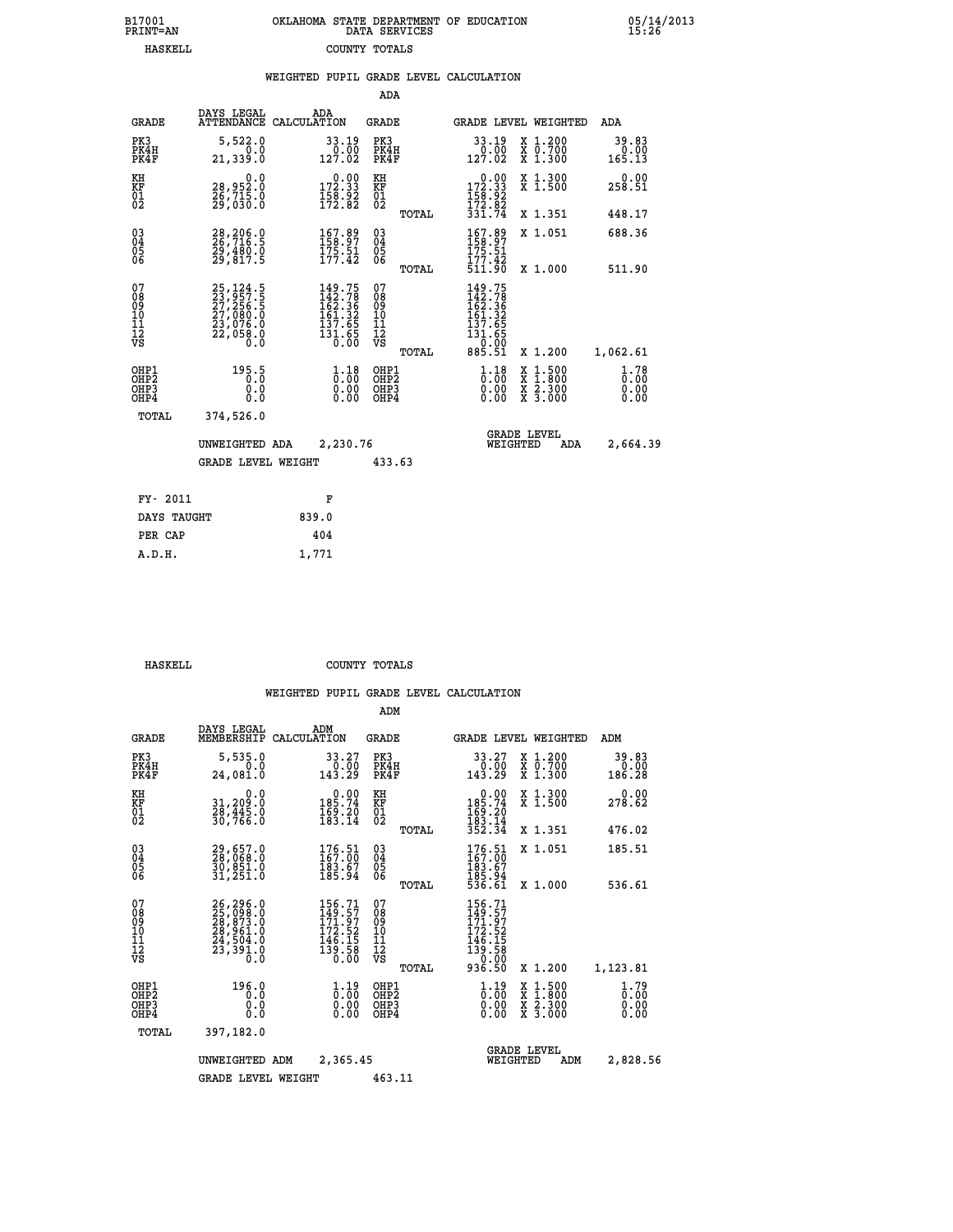| B17001<br><b>PRINT=AN</b> | OKLAHOMA STATE DEPARTMENT OF EDUCATION<br><b>SERVICES</b><br>DATA | 05/14/2013<br>15:26 |
|---------------------------|-------------------------------------------------------------------|---------------------|
| າາ<br>UNCUPC              | COOR DITCHTNI                                                     |                     |

| 32 HUGHES                                                          |                                                                                              |       | C009 DUSTIN                                                 |                                        |       |                                                                           |                                                                                                                                               |                      |
|--------------------------------------------------------------------|----------------------------------------------------------------------------------------------|-------|-------------------------------------------------------------|----------------------------------------|-------|---------------------------------------------------------------------------|-----------------------------------------------------------------------------------------------------------------------------------------------|----------------------|
|                                                                    |                                                                                              |       |                                                             | <b>ADA</b>                             |       | WEIGHTED PUPIL GRADE LEVEL CALCULATION                                    |                                                                                                                                               |                      |
| <b>GRADE</b>                                                       | DAYS LEGAL<br>ATTENDANCE CALCULATION                                                         | ADA   |                                                             | <b>GRADE</b>                           |       |                                                                           | GRADE LEVEL WEIGHTED                                                                                                                          | ADA                  |
| PK3<br>PK4H<br>PK4F                                                | 0.0<br>0.0<br>1,062.5                                                                        |       | 0.00<br>Ŏ.ŎŎ<br>6.90                                        | PK3<br>PK4H<br>PK4F                    |       | 0.00<br>0.00<br>6.90                                                      | X 1.200<br>X 0.700<br>X 1.300                                                                                                                 | 0.00<br>0.00<br>8.97 |
| KH<br>KF<br>$\frac{01}{02}$                                        | 0.0<br>1,134.0<br>$\frac{502.5}{1,160.0}$                                                    |       | $\begin{array}{c} 0.00 \\ 7.36 \\ 5.86 \\ 7.53 \end{array}$ | KH<br>ΚF<br>$\overline{01}$            |       | $0.00$<br>$7.36$<br>$5.86$<br>$7.53$<br>$13.39$                           | X 1.300<br>X 1.500                                                                                                                            | 0.00<br>11.04        |
|                                                                    |                                                                                              |       |                                                             |                                        | TOTAL |                                                                           | X 1.351                                                                                                                                       | 18.09                |
| $\begin{smallmatrix} 03 \\[-4pt] 04 \end{smallmatrix}$<br>Ŏ5<br>06 | 1,145.5<br>ត្ថិទិ៍ - ១<br>600 - 5                                                            |       | $7:35$<br>$4:49$<br>$3:90$                                  | $03\overline{4}$<br>05<br>06           |       | $7:35$<br>$4:49$<br>$3:90$                                                | X 1.051                                                                                                                                       | 7.82                 |
|                                                                    |                                                                                              |       |                                                             |                                        | TOTAL | 15.64                                                                     | X 1.000                                                                                                                                       | 15.64                |
| 07<br>08<br>09<br>10<br>11<br>Ī2<br>VS                             | $\begin{array}{r} 1,206.0 \\ 480.0 \\ 342.0 \\ 1,018.5 \\ 841.5 \\ 704.5 \\ 0.0 \end{array}$ |       | $7.83\n3.12\n2.22\n6.61\n5.46\n4.57\n0.00$                  | 07<br>08<br>09<br>11<br>11<br>12<br>VS | TOTAL | $7.83$<br>$3.12$<br>$2.22$<br>$6.61$<br>$5.46$<br>$1.57$<br>0.00<br>29.81 | X 1.200                                                                                                                                       | 35.77                |
| OHP1<br>OHP2<br>OHP3<br>OHP4                                       | 0.0<br>0.0<br>0.0                                                                            |       | 0.00<br>0.00<br>0.00                                        | OHP1<br>OHP2<br>OHP3<br>OHP4           |       | 0.00<br>0.00<br>0.00                                                      | 1:500<br>$\begin{smallmatrix} \mathtt{X} & 1 & 500 \\ \mathtt{X} & 1 & 800 \\ \mathtt{X} & 2 & 300 \\ \mathtt{X} & 3 & 000 \end{smallmatrix}$ | 0.00<br>0.00<br>0.00 |
| <b>TOTAL</b>                                                       | 12,406.0                                                                                     |       |                                                             |                                        |       |                                                                           |                                                                                                                                               |                      |
|                                                                    | UNWEIGHTED ADA                                                                               |       | 80.54                                                       |                                        |       | WEIGHTED                                                                  | <b>GRADE LEVEL</b><br>ADA                                                                                                                     | 97.33                |
|                                                                    | <b>GRADE LEVEL WEIGHT</b>                                                                    |       |                                                             | 16.79                                  |       |                                                                           |                                                                                                                                               |                      |
| FY- 2011                                                           |                                                                                              |       | F                                                           |                                        |       |                                                                           |                                                                                                                                               |                      |
| DAYS TAUGHT                                                        |                                                                                              | 154.0 |                                                             |                                        |       |                                                                           |                                                                                                                                               |                      |
| PER CAP                                                            |                                                                                              | 167   |                                                             |                                        |       |                                                                           |                                                                                                                                               |                      |
| A.D.H.                                                             |                                                                                              |       | 23                                                          |                                        |       |                                                                           |                                                                                                                                               |                      |

| 32 HUGHES | C009 DUSTIN |
|-----------|-------------|
|           |             |

 **WEIGHTED PUPIL GRADE LEVEL CALCULATION ADM DAYS LEGAL ADM GRADE MEMBERSHIP CALCULATION GRADE GRADE LEVEL WEIGHTED ADM PK3 0.0 0.00 PK3 0.00 X 1.200 0.00 PK4H 0.0 0.00 PK4H 0.00 X 0.700 0.00 PK4F 1,117.0 7.25 PK4F 7.25 X 1.300 9.43 KH 0.0 0.00 KH 0.00 X 1.300 0.00 KF 1,259.0 8.18 KF 8.18 X 1.500 12.27 01 936.0 6.08 01 6.08 02 1,183.0 7.68 02 7.68 TOTAL 13.76 X 1.351 18.59 03 1,232.0 8.00 03 8.00 X 1.051 8.41 04 1,255.0 8.15 04 8.15 05 768.0 4.99 05 4.99** 06 693.0 **4.50 06** 4.50 **4.50 TOTAL 17.64 X 1.000 17.64 07 1,326.0 8.61 07 8.61<br>
08 541.0 3.51 08 3.51<br>
09 385.0 2.50 09 2.55<br>
10 1,115.0 7.24 10 7.24<br>
11 917.0 5.95 11 5.95<br>
770.0 5.00 12<br>
VS 0.0 8.61** 07<br> **2.24** 10<br> **7.24** 10<br> **7.24** 10<br> **5.90 12**<br> **5.90 12**<br> **5.90**<br> **7.24**<br> **5.90**<br> **5.90**<br> **7.24**<br> **5.90**<br> **7.24**<br> **5.90**<br> **7.24**<br> **5.90**<br> **7.24**<br> **5.90**<br> **7.24**<br> **5.90**<br> **5.00**<br> **12**<br> **5.00**<br> **12**<br> **12**<br> **12**<br>  **OHP1 0.0 0.00 OHP1 0.00 X 1.500 0.00 OHP2 0.0 0.00 OHP2 0.00 X 1.800 0.00 OHP3 0.0 0.00 OHP3 0.00 X 2.300 0.00 OHP4 0.0 0.00 OHP4 0.00 X 3.000 0.00 TOTAL 13,497.0 UNWEIGHTED ADM 87.64 UNWEIGHTED ADM 87.64 WEIGHTED ADM 105.71** GRADE LEVEL WEIGHT 18.07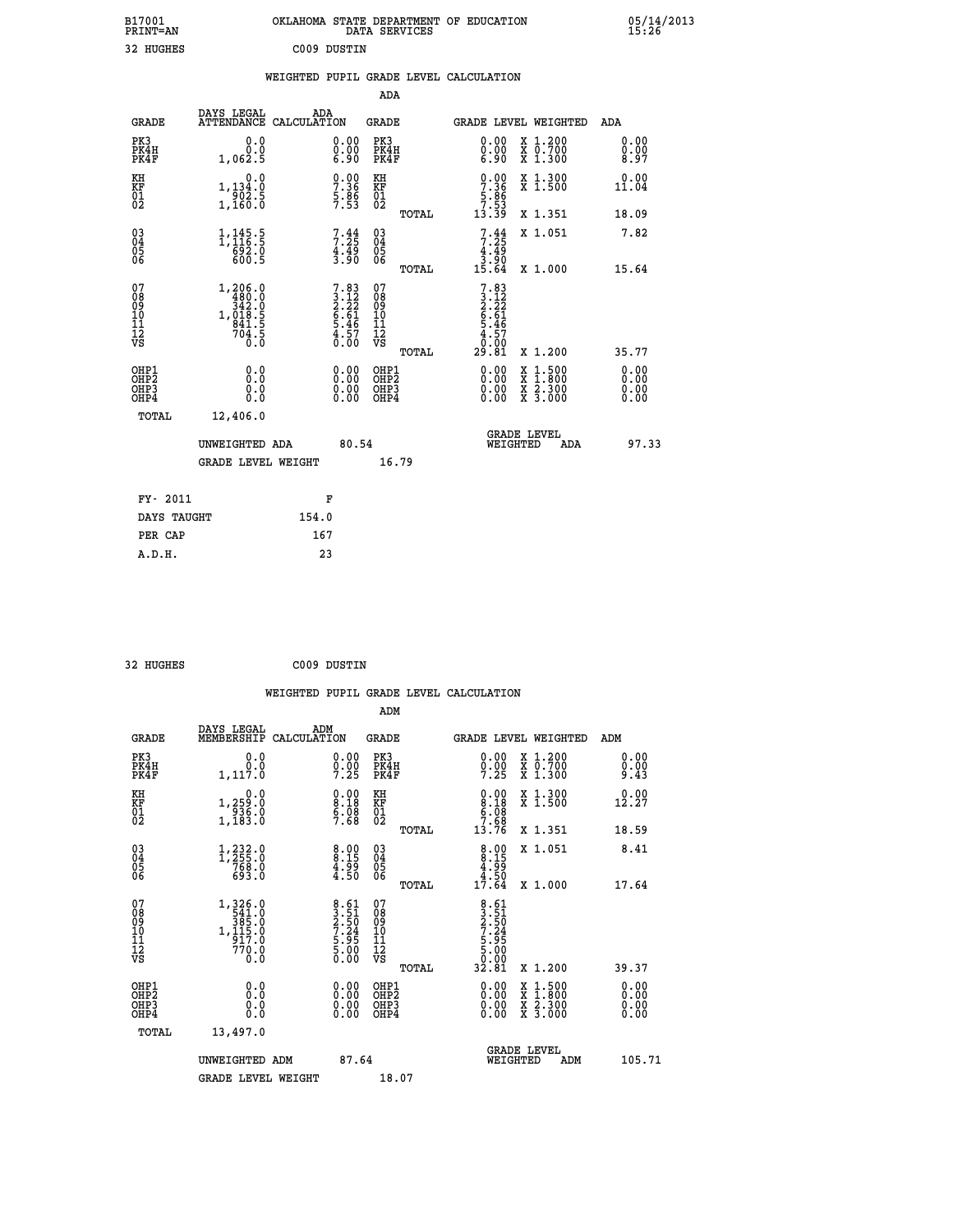| B17001<br><b>PRINT=AN</b>                |                                                                | OKLAHOMA STATE DEPARTMENT OF EDUCATION                                   | DATA SERVICES                                      |                                                                                                                      |                                                                                          | 05/14/2013<br>15:26          |
|------------------------------------------|----------------------------------------------------------------|--------------------------------------------------------------------------|----------------------------------------------------|----------------------------------------------------------------------------------------------------------------------|------------------------------------------------------------------------------------------|------------------------------|
| 32 HUGHES                                |                                                                | I001 MOSS                                                                |                                                    |                                                                                                                      |                                                                                          |                              |
|                                          |                                                                | WEIGHTED PUPIL GRADE LEVEL CALCULATION                                   |                                                    |                                                                                                                      |                                                                                          |                              |
|                                          |                                                                |                                                                          | ADA                                                |                                                                                                                      |                                                                                          |                              |
| <b>GRADE</b>                             | DAYS LEGAL<br>ATTENDANCE CALCULATION                           | ADA                                                                      | GRADE                                              | <b>GRADE LEVEL WEIGHTED</b>                                                                                          |                                                                                          | ADA                          |
| PK3<br>PK4H<br>PK4F                      | 0.0<br>0.0<br>2,357.5                                          | 0.00<br>0.00<br>14.03                                                    | PK3<br>PK4H<br>PK4F                                | 0.00<br>14.03                                                                                                        | X 1.200<br>X 0.700<br>X 1.300                                                            | 0.00<br>0.00<br>18.24        |
| KH<br>KF<br>01<br>02                     | 0.0<br>3,183:0<br>2,772:0<br>3,085:0                           | $\begin{smallmatrix} 0.00\\ 18.95\\ 16.50\\ 18.36 \end{smallmatrix}$     | KH<br>KF<br>01<br>02                               | $\begin{smallmatrix} 0.00\\ 18.95\\ 16.50\\ 19.39 \end{smallmatrix}$                                                 | X 1.300<br>X 1.500                                                                       | 0.00<br>28.43                |
|                                          |                                                                |                                                                          | TOTAL                                              | 34.86                                                                                                                | X 1.351                                                                                  | 47.10                        |
| $\substack{03 \\ 04}$<br>$\frac{05}{06}$ | 2,084.0<br>3,795.5<br>3,615.0<br>3,693.0                       | $\begin{smallmatrix} 12.40\\ 22.59\\ 21.52\\ 21.98 \end{smallmatrix}$    | $\begin{matrix} 03 \\ 04 \\ 05 \\ 06 \end{matrix}$ | $\frac{12.40}{22.59}$<br>21.98<br>66.09                                                                              | X 1.051                                                                                  | 13.03                        |
|                                          |                                                                |                                                                          | TOTAL                                              |                                                                                                                      | X 1.000                                                                                  | 66.09                        |
| 07<br>08<br>09<br>10<br>11<br>Ī2<br>VS   | 3,848.5<br>4,217.0<br>2,762.5<br>3,455.5<br>3,583.0<br>2,099.5 | $22.91$<br>$25.10$<br>$16.44$<br>$20.57$<br>$21.33$<br>$12.50$<br>$0.00$ | 07890112<br>00010112<br>VS<br>TOTAL                | $22.91$<br>$25.10$<br>$16.44$<br>$20.57$<br>$21.33$<br>$\begin{smallmatrix} 12.50\\ 0.00\\ 118.85 \end{smallmatrix}$ | X 1.200                                                                                  | 142.62                       |
| OHP1<br>OHP <sub>2</sub><br>OHP3<br>OHP4 | 0.0<br>ŏ:ŏ<br>0.0<br>0.0                                       | 0.00<br>0.00<br>0.00                                                     | OHP1<br>OH <sub>P</sub> 2<br>OHP3<br>OHP4          | 0.00<br>0.00<br>0.00                                                                                                 | $\begin{smallmatrix} x & 1.500 \\ x & 1.800 \\ x & 2.300 \\ x & 3.000 \end{smallmatrix}$ | 0.00<br>0.00<br>0.00<br>0.00 |
| TOTAL                                    | 44,551.0                                                       |                                                                          |                                                    |                                                                                                                      |                                                                                          |                              |
|                                          | UNWEIGHTED ADA                                                 | 265.18                                                                   |                                                    | WEIGHTED                                                                                                             | <b>GRADE LEVEL</b><br>ADA                                                                | 315.51                       |
|                                          | <b>GRADE LEVEL WEIGHT</b>                                      |                                                                          | 50.33                                              |                                                                                                                      |                                                                                          |                              |
| FY- 2011                                 |                                                                | F                                                                        |                                                    |                                                                                                                      |                                                                                          |                              |
| DAYS TAUGHT                              |                                                                | 168.0                                                                    |                                                    |                                                                                                                      |                                                                                          |                              |
| PER CAP                                  |                                                                | 86                                                                       |                                                    |                                                                                                                      |                                                                                          |                              |

```
 32 HUGHES I001 MOSS
```

|                                                      |                                                                         |                                                                    | WEIGHTED PUPIL GRADE LEVEL CALCULATION              |                                                                                                                                                                                                                                                                                                                            |                              |
|------------------------------------------------------|-------------------------------------------------------------------------|--------------------------------------------------------------------|-----------------------------------------------------|----------------------------------------------------------------------------------------------------------------------------------------------------------------------------------------------------------------------------------------------------------------------------------------------------------------------------|------------------------------|
|                                                      |                                                                         |                                                                    | ADM                                                 |                                                                                                                                                                                                                                                                                                                            |                              |
| <b>GRADE</b>                                         | DAYS LEGAL<br>MEMBERSHIP                                                | ADM<br>CALCULATION                                                 | <b>GRADE</b>                                        | <b>GRADE LEVEL WEIGHTED</b>                                                                                                                                                                                                                                                                                                | ADM                          |
| PK3<br>PK4H<br>PK4F                                  | 0.0<br>0.0<br>2,457.0                                                   | 0.00<br>14.63                                                      | PK3<br>PK4H<br>PK4F                                 | $\begin{smallmatrix} 0.00\\ 0.00\\ 14.63 \end{smallmatrix}$<br>X 1.200<br>X 0.700<br>X 1.300                                                                                                                                                                                                                               | 0.00<br>0.00<br>19.02        |
| KH<br>KF<br>01<br>02                                 | $\begin{smallmatrix}&&&0.0\\3,276.0\\2,881.0\\3,192.0\end{smallmatrix}$ | $\begin{smallmatrix} 0.00\\19.50\\17.15\\19.00 \end{smallmatrix}$  | KH<br>KF<br>01<br>02                                | $\begin{smallmatrix} 0.00\\19.50\\17.15\\19.00\\36.15 \end{smallmatrix}$<br>X 1.300<br>X 1.500                                                                                                                                                                                                                             | 0.00<br>29.25                |
|                                                      |                                                                         |                                                                    | TOTAL                                               | X 1.351                                                                                                                                                                                                                                                                                                                    | 48.84                        |
| $\begin{matrix} 03 \\ 04 \\ 05 \\ 06 \end{matrix}$   | 2,152.0<br>3,947.0<br>3,678.0<br>3,752.0                                | $\begin{smallmatrix} 12.81\ 23.49\ 21.89\ 22.33 \end{smallmatrix}$ | $\begin{array}{c} 03 \\ 04 \\ 05 \\ 06 \end{array}$ | X 1.051<br>$\begin{smallmatrix} 12.81\ 23.49\ 21.89\ 22.33\ 67.71\ \end{smallmatrix}$                                                                                                                                                                                                                                      | 13.46                        |
|                                                      |                                                                         |                                                                    | TOTAL                                               | X 1.000                                                                                                                                                                                                                                                                                                                    | 67.71                        |
| 07<br>08<br>09<br>101<br>112<br>VS                   | 3,937.0<br>4,321.0<br>2,814.0<br>3,594.0<br>3,729.0<br>2,182.0<br>0.0   | $23.4325.7216.7521.3922.2012.9916.00$                              | 07<br>08<br>09<br>11<br>11<br>12<br>VS<br>TOTAL     | $\begin{smallmatrix} 23 & .43 \\ 25 & .72 \\ 16 & .75 \\ 14 & .39 \\ 21 & .39 \\ 22 & .20 \\ 12 & .99 \\ 122 & .48 \end{smallmatrix}$<br>X 1.200                                                                                                                                                                           | 146.98                       |
| OHP1<br>OHP2<br>OH <sub>P3</sub><br>OH <sub>P4</sub> | 0.0<br>0.000                                                            | $\begin{smallmatrix} 0.00 \ 0.00 \ 0.00 \ 0.00 \end{smallmatrix}$  | OHP1<br>OHP2<br>OHP3<br>OHP4                        | $\begin{smallmatrix} 0.00 & 0.00 & 0.00 & 0.00 & 0.00 & 0.00 & 0.00 & 0.00 & 0.00 & 0.00 & 0.00 & 0.00 & 0.00 & 0.00 & 0.00 & 0.00 & 0.00 & 0.00 & 0.00 & 0.00 & 0.00 & 0.00 & 0.00 & 0.00 & 0.00 & 0.00 & 0.00 & 0.00 & 0.00 & 0.00 & 0.00 & 0.00 & 0.00 & 0.00 & 0.00 & 0.0$<br>X 1:500<br>X 1:800<br>X 2:300<br>X 3:000 | 0.00<br>0.00<br>0.00<br>0.00 |
| TOTAL                                                | 45,912.0                                                                |                                                                    |                                                     |                                                                                                                                                                                                                                                                                                                            |                              |
|                                                      | UNWEIGHTED ADM                                                          | 273.28                                                             |                                                     | GRADE LEVEL<br>WEIGHTED                                                                                                                                                                                                                                                                                                    | 325.26<br>ADM                |
|                                                      | <b>GRADE LEVEL WEIGHT</b>                                               |                                                                    | 51.98                                               |                                                                                                                                                                                                                                                                                                                            |                              |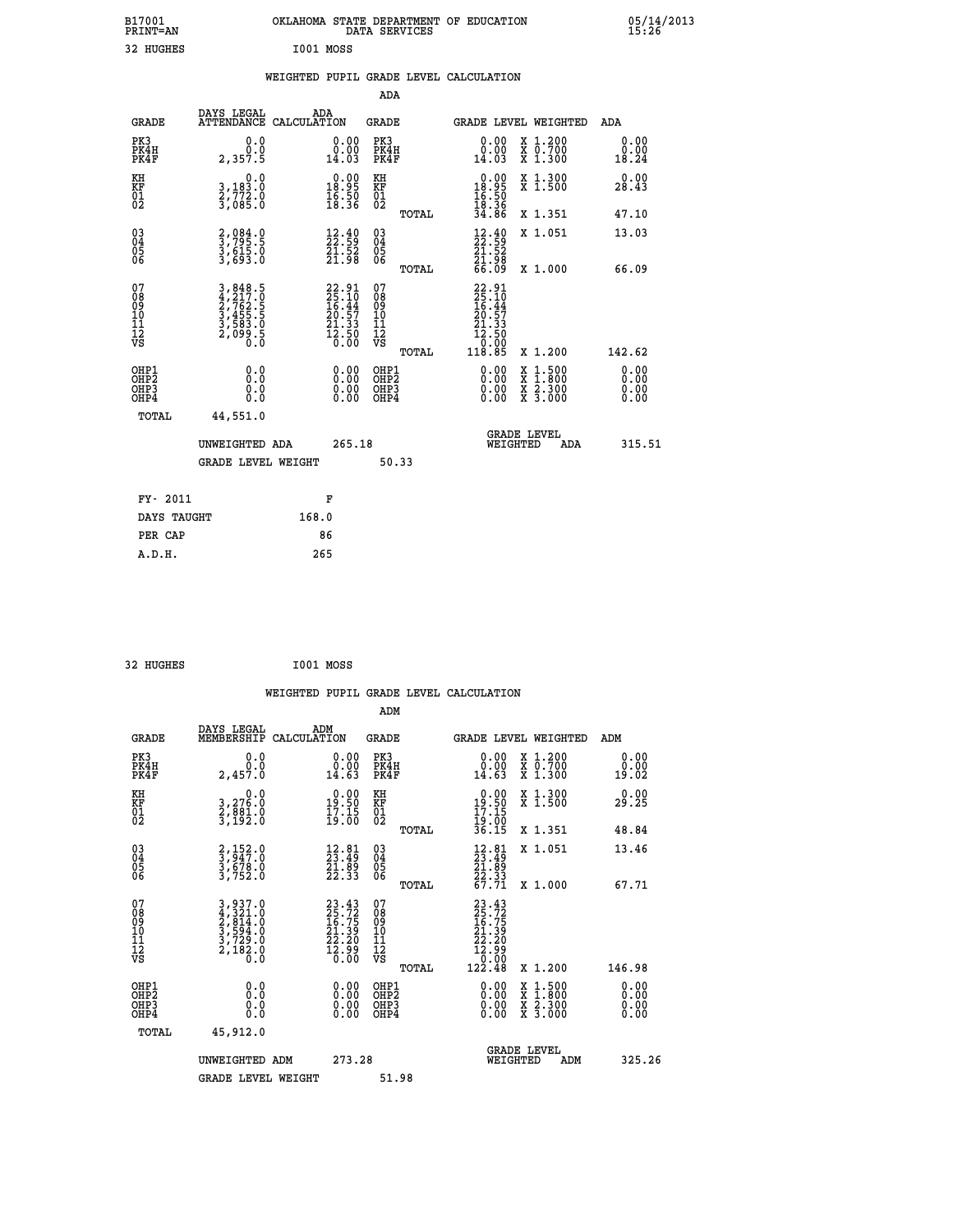| B17001<br>PRINT=AN                       |                                                                           | OKLAHOMA STATE DEPARTMENT OF EDUCATION                                   |                                                    | DATA SERVICES  |                                                                                |                                                                                                  | 05/14/2013                   |
|------------------------------------------|---------------------------------------------------------------------------|--------------------------------------------------------------------------|----------------------------------------------------|----------------|--------------------------------------------------------------------------------|--------------------------------------------------------------------------------------------------|------------------------------|
| 32 HUGHES                                |                                                                           | I005 WETUMKA                                                             |                                                    |                |                                                                                |                                                                                                  |                              |
|                                          |                                                                           | WEIGHTED PUPIL GRADE LEVEL CALCULATION                                   |                                                    | <b>ADA</b>     |                                                                                |                                                                                                  |                              |
| <b>GRADE</b>                             | DAYS LEGAL                                                                | ADA<br>ATTENDANCE CALCULATION                                            | <b>GRADE</b>                                       |                |                                                                                | GRADE LEVEL WEIGHTED                                                                             | ADA                          |
| PK3<br>PK4H<br>PK4F                      | 1,474.0<br>0.0<br>4,347.5                                                 | $\begin{smallmatrix} 8.72\ 0.00\ 25.72 \end{smallmatrix}$                | PK3<br>PK4H<br>PK4F                                |                | 8.72<br>$2\overline{5}\cdot\overline{7}\overline{2}$                           | X 1.200<br>X 0.700<br>X 1.300                                                                    | 10.46<br>0.00<br>33.44       |
| KH<br>KF<br>01<br>02                     | 0.0<br>7,125.0<br>4,149.0<br>5,401.5                                      | $\begin{smallmatrix} 0.00\\ 42.16\\ 24.55\\ 31.96 \end{smallmatrix}$     | KH<br>KF<br>01<br>02                               |                | $\begin{smallmatrix} 0.00\\ 42.16\\ 24.55\\ 31.96\\ 56.51 \end{smallmatrix}$   | X 1.300<br>X 1.500                                                                               | 0.00<br>63.24                |
|                                          |                                                                           |                                                                          |                                                    | TOTAL          |                                                                                | X 1.351                                                                                          | 76.35                        |
| 030404<br>06                             | 5,074.5<br>6,590.0<br>6,815.0<br>5,283.5                                  | $\begin{smallmatrix} 30.03\ 38.99\ 40.33\ 31.26 \end{smallmatrix}$       | $\begin{matrix} 03 \\ 04 \\ 05 \\ 06 \end{matrix}$ |                | 30.03<br>38.99<br>$\begin{smallmatrix} 40.33\ 31.26\ 110.58 \end{smallmatrix}$ | X 1.051                                                                                          | 31.56                        |
| 07<br>08<br>09<br>10<br>11<br>12<br>VS   | 5,621.5<br>4,665.0<br>4,784.0<br>5,306.5<br>5,090.0<br>5,090.0<br>4,734.0 | $33.26$<br>$27.60$<br>$28.31$<br>$31.40$<br>$30.12$<br>$28.01$<br>$0.00$ | 07<br>08<br>09<br>10<br>11<br>12<br>VS             | TOTAL<br>TOTAL | 33.26<br>27.60<br>28.31<br>31.40<br>30.12<br>28.01<br>0.00<br>178.70           | X 1,000<br>X 1.200                                                                               | 110.58<br>214.44             |
| OHP1<br>OHP <sub>2</sub><br>OHP3<br>OHP4 | 0.0<br>Ō.Ō<br>0.0<br>0.0                                                  |                                                                          | OHP1<br>OHP <sub>2</sub><br>OHP3<br>OHP4           |                | 0.00<br>0.00<br>0.00                                                           | $\begin{smallmatrix} x & 1 & 500 \\ x & 1 & 800 \\ x & 2 & 300 \\ x & 3 & 000 \end{smallmatrix}$ | 0.00<br>0.00<br>0.00<br>0.00 |
| TOTAL                                    | 76,461.0                                                                  |                                                                          |                                                    |                |                                                                                |                                                                                                  |                              |
|                                          | UNWEIGHTED ADA                                                            |                                                                          | 452.42                                             |                |                                                                                | <b>GRADE LEVEL</b><br>WEIGHTED<br>ADA                                                            | 540.07                       |
|                                          | <b>GRADE LEVEL WEIGHT</b>                                                 |                                                                          |                                                    | 87.65          |                                                                                |                                                                                                  |                              |
| FY- 2011                                 |                                                                           | F                                                                        |                                                    |                |                                                                                |                                                                                                  |                              |
| DAYS TAUGHT                              |                                                                           | 169.0                                                                    |                                                    |                |                                                                                |                                                                                                  |                              |
| PER CAP                                  |                                                                           | 88                                                                       |                                                    |                |                                                                                |                                                                                                  |                              |

| 32 HUGHES | I005 WETUMKA |
|-----------|--------------|
|           |              |

 **WEIGHTED PUPIL GRADE LEVEL CALCULATION ADM DAYS LEGAL ADM GRADE MEMBERSHIP CALCULATION GRADE GRADE LEVEL WEIGHTED ADM PK3 1,474.0 8.72 PK3 8.72 X 1.200 10.46 PK4H 0.0 0.00 PK4H 0.00 X 0.700 0.00 PK4F 4,649.0 27.51 PK4F 27.51 X 1.300 35.76 KH 0.0 0.00 KH 0.00 X 1.300 0.00 KF 7,440.0 44.02 KF 44.02 X 1.500 66.03 01 4,319.0 25.56 01 25.56 02 5,616.0 33.23 02 33.23 TOTAL 58.79 X 1.351 79.43 03 5,305.0 31.39 03 31.39 X 1.051 32.99 04 6,895.0 40.80 04 40.80 05 7,167.0 42.41 05 42.41 06 5,482.0 32.44 06 32.44 TOTAL 115.65 X 1.000 115.65**  $\begin{array}{cccc} 07 & 5\,,\,854\cdot0 & 34\cdot64 & 07 & 34\cdot64\,69\,9 & 4\,,\,970\cdot0 & 28\cdot82 & 08 & 29\cdot73\,10\,11 & 5\,,\,535\cdot0 & 32\cdot75 & 10 & 32\cdot75\,11 & 5\,,\,535\cdot0 & 32\cdot75 & 10 & 32\cdot75\,12 & 4\,,\,968\cdot0 & 29\cdot40 & 12 & 31\cdot63\,16\,17\,18 & 6\cdot6\,10$  **TOTAL 186.97 X 1.200 224.36 OHP1 0.0 0.00 OHP1 0.00 X 1.500 0.00 OHP2 0.0 0.00 OHP2 0.00 X 1.800 0.00 OHP3 0.0 0.00 OHP3 0.00 X 2.300 0.00 OHP4 0.0 0.00 OHP4 0.00 X 3.000 0.00 TOTAL 79,943.0 GRADE LEVEL UNWEIGHTED ADM 473.05 WEIGHTED ADM 564.68** GRADE LEVEL WEIGHT 91.63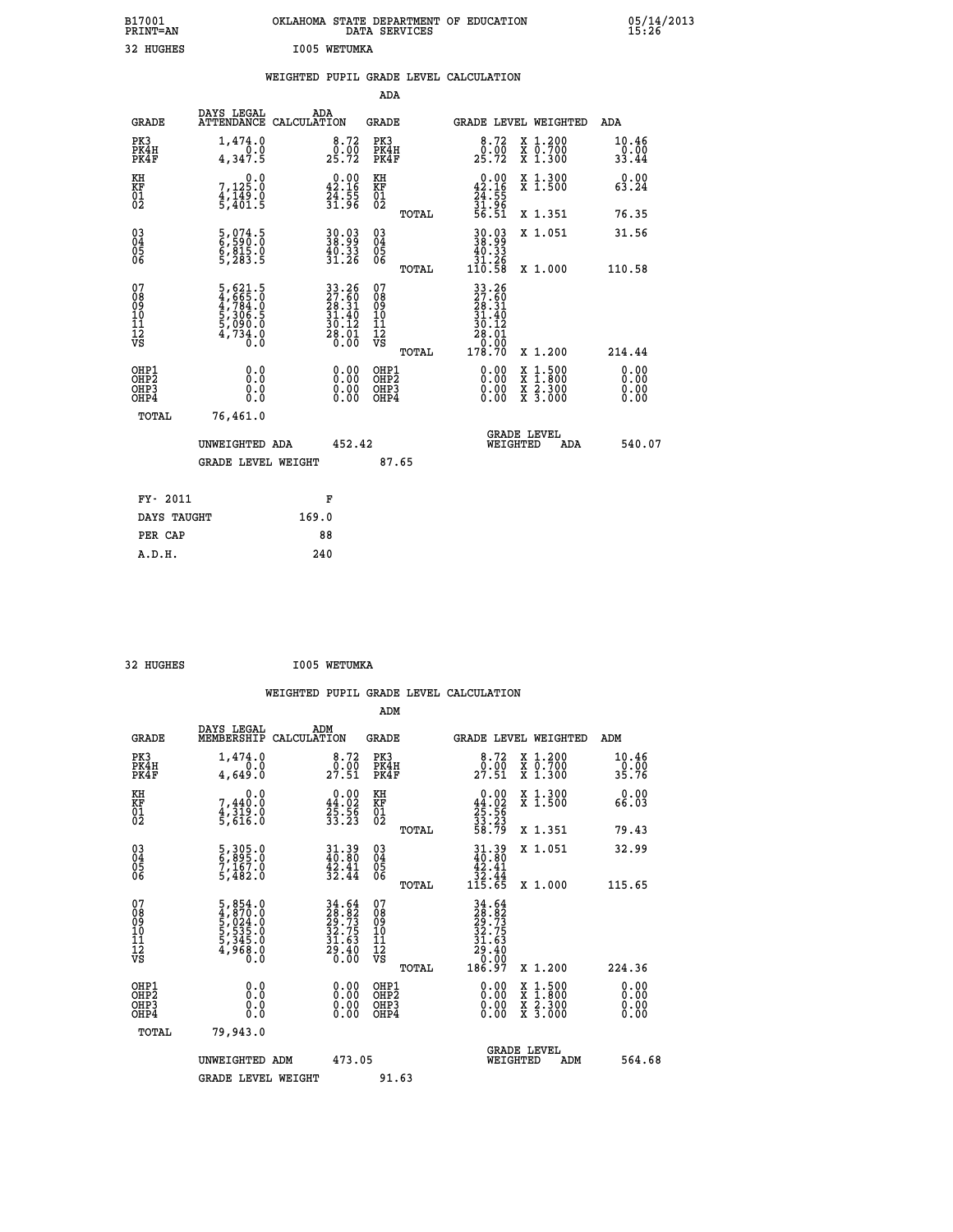| OKLAHOMA STATE DEPARTMENT OF EDUCATION | DATA SERVICES |  |
|----------------------------------------|---------------|--|
| I035 HOLDENVILLE                       |               |  |

|                                                                    |                                                                                                                    | WEIGHTED PUPIL GRADE LEVEL CALCULATION                                   |                                                    |       |                                                                           |                                                                                                                                              |                              |
|--------------------------------------------------------------------|--------------------------------------------------------------------------------------------------------------------|--------------------------------------------------------------------------|----------------------------------------------------|-------|---------------------------------------------------------------------------|----------------------------------------------------------------------------------------------------------------------------------------------|------------------------------|
|                                                                    |                                                                                                                    |                                                                          | ADA                                                |       |                                                                           |                                                                                                                                              |                              |
| <b>GRADE</b>                                                       | DAYS LEGAL                                                                                                         | ADA<br>ATTENDANCE CALCULATION                                            | GRADE                                              |       |                                                                           | GRADE LEVEL WEIGHTED                                                                                                                         | ADA                          |
| PK3<br>PK4H<br>PK4F                                                | 1,215.0<br>0.0<br>13,202.5                                                                                         | $\begin{smallmatrix}7.59\0.00\\82.52\end{smallmatrix}$                   | PK3<br>PK4H<br>PK4F                                |       | 7.59<br>0.00<br>82.52                                                     | X 1.200<br>X 0.700<br>X 1.300                                                                                                                | $0.11$<br>$0.00$<br>107.28   |
| KH<br>KF<br>01<br>02                                               | 0.0<br>16,306:5<br>12,417:5<br>11,748:5                                                                            | $0.00$<br>101.92<br>$77.61$<br>$73.43$                                   | KH<br>KF<br>01<br>02                               |       | 0.00<br>101.92<br>$\begin{array}{r} 77.61 \\ 73.43 \\ 151.04 \end{array}$ | X 1.300<br>X 1.500                                                                                                                           | 0.00<br>152.88               |
|                                                                    |                                                                                                                    |                                                                          |                                                    | TOTAL |                                                                           | X 1.351                                                                                                                                      | 204.06                       |
| $\begin{smallmatrix} 03 \\[-4pt] 04 \end{smallmatrix}$<br>05<br>06 | $\frac{11}{10}$ , $\frac{654}{346}$ ; $\frac{5}{0}$<br>11,759.0<br>9,332.0                                         | 72.84<br>64.66<br>73.49<br>58.33                                         | $\begin{matrix} 03 \\ 04 \\ 05 \\ 06 \end{matrix}$ |       | $72.84$<br>$64.66$<br>$73.49$<br>$58.33$                                  | X 1.051                                                                                                                                      | 76.55                        |
|                                                                    |                                                                                                                    |                                                                          |                                                    | TOTAL | 196.48                                                                    | X 1.000                                                                                                                                      | 196.48                       |
| 07<br>08<br>09<br>10<br>11<br>12<br>VS                             | $\begin{smallmatrix} 10, 810.0\\ 12, 099.5\\ 10, 909.5\\ 11, 335.0\\ 10, 000.5\\ 9, 867.5\\ 0.0 \end{smallmatrix}$ | $57.56$<br>$75.62$<br>$68.18$<br>$70.84$<br>$62.50$<br>$61.67$<br>$0.00$ | 07<br>08<br>09<br>11<br>11<br>12<br>VS             |       | 67.56<br>$75.62$<br>68.18<br>70.84<br>62.50<br>61.67<br>0.00              |                                                                                                                                              |                              |
|                                                                    |                                                                                                                    |                                                                          |                                                    | TOTAL | 406.37                                                                    | X 1.200                                                                                                                                      | 487.64                       |
| OHP1<br>OH <sub>P</sub> 2<br>OHP3<br>OHP4                          | 0.0<br>0.0<br>0.0                                                                                                  | $\begin{smallmatrix} 0.00 \ 0.00 \ 0.00 \ 0.00 \end{smallmatrix}$        | OHP1<br>OHP <sub>2</sub><br>OHP3<br>OHP4           |       | 0.00<br>0.00                                                              | $\begin{smallmatrix} \mathtt{X} & 1\cdot500 \\ \mathtt{X} & 1\cdot800 \\ \mathtt{X} & 2\cdot300 \\ \mathtt{X} & 3\cdot000 \end{smallmatrix}$ | 0.00<br>0.00<br>0.00<br>0.00 |
| TOTAL                                                              | 163,003.0                                                                                                          |                                                                          |                                                    |       |                                                                           |                                                                                                                                              |                              |
|                                                                    | UNWEIGHTED ADA                                                                                                     | 1,018.76                                                                 |                                                    |       | WEIGHTED                                                                  | <b>GRADE LEVEL</b><br>ADA                                                                                                                    | 1,234.00                     |
|                                                                    | <b>GRADE LEVEL WEIGHT</b>                                                                                          |                                                                          | 215.24                                             |       |                                                                           |                                                                                                                                              |                              |
| FY- 2011                                                           |                                                                                                                    | F                                                                        |                                                    |       |                                                                           |                                                                                                                                              |                              |
| DAYS TAUGHT                                                        |                                                                                                                    | 160.0                                                                    |                                                    |       |                                                                           |                                                                                                                                              |                              |
| PER CAP                                                            |                                                                                                                    | 57                                                                       |                                                    |       |                                                                           |                                                                                                                                              |                              |
| A.D.H.                                                             |                                                                                                                    | 832                                                                      |                                                    |       |                                                                           |                                                                                                                                              |                              |

32 HUGHES **I035 HOLDENVILLE** 

B17001<br>PRINT=AN<br>32 HUGHES

|                                          |                                                                                                                                  |                                                                        | ADM                                                |       |                                                                                  |                                          |                        |
|------------------------------------------|----------------------------------------------------------------------------------------------------------------------------------|------------------------------------------------------------------------|----------------------------------------------------|-------|----------------------------------------------------------------------------------|------------------------------------------|------------------------|
| <b>GRADE</b>                             | DAYS LEGAL<br>MEMBERSHIP                                                                                                         | ADM<br>CALCULATION                                                     | <b>GRADE</b>                                       |       |                                                                                  | <b>GRADE LEVEL WEIGHTED</b>              | ADM                    |
| PK3<br>PK4H<br>PK4F                      | 1,215.0<br>0.0<br>14,309.0                                                                                                       | 7.59<br>0.00<br>89.43                                                  | PK3<br>PK4H<br>PK4F                                |       | 7.59<br>0.00<br>89.43                                                            | X 1.200<br>X 0.700<br>X 1.300            | 9.11<br>0.00<br>116.26 |
| KH<br>KF<br>01<br>02                     | 0.0<br>17,336.0<br>13,048.0<br>12,313.0                                                                                          | $\begin{smallmatrix}&&0.00\\108.35\\81.55\\76.96\end{smallmatrix}$     | KH<br>KF<br>01<br>02                               |       | $\begin{array}{c} 0.00 \\ 108.35 \\ 81.55 \\ 76.96 \\ 158.51 \end{array}$        | X 1.300<br>X 1.500                       | 0.00<br>162.53         |
|                                          |                                                                                                                                  |                                                                        |                                                    | TOTAL |                                                                                  | X 1.351                                  | 214.15                 |
| 03<br>04<br>05<br>06                     | $\begin{smallmatrix} 12\,,\,144\cdot\,0\\ 10\,,\,9\,36\cdot\,0\\ 12\,,\,4\,10\cdot\,0\\ 9\,,\,8\,62\cdot\,0 \end{smallmatrix}$   | 75.90<br>68.35<br>77.56<br>61.64                                       | $\begin{matrix} 03 \\ 04 \\ 05 \\ 06 \end{matrix}$ |       | $75.90$<br>$68.35$<br>$77.56$<br>$61.64$<br>$207.55$                             | X 1.051                                  | 79.77                  |
|                                          |                                                                                                                                  |                                                                        |                                                    | TOTAL |                                                                                  | X 1.000                                  | 207.55                 |
| 07<br>08<br>09<br>101<br>112<br>VS       | $\begin{smallmatrix} 11, 428 & 0\\ 12, 991 & 0\\ 11, 690 & 0\\ 12, 570 & 0\\ 10, 799 & 0\\ 10, 781 & 0\\ 0 & 0\end{smallmatrix}$ | $71.43$<br>$81.19$<br>$73.06$<br>$78.56$<br>$67.49$<br>$67.38$<br>0.00 | 07<br>08<br>09<br>11<br>11<br>12<br>VS             | TOTAL | $71.43$<br>$81.19$<br>$73.06$<br>$78.56$<br>$67.49$<br>$67.38$<br>0.00<br>439.11 | X 1.200                                  | 526.93                 |
|                                          |                                                                                                                                  |                                                                        |                                                    |       |                                                                                  |                                          | 0.00                   |
| OHP1<br>OHP2<br>OH <sub>P3</sub><br>OHP4 | 0.0<br>0.000                                                                                                                     | $0.00$<br>$0.00$<br>0.00                                               | OHP1<br>OHP2<br>OHP <sub>3</sub>                   |       | $0.00$<br>$0.00$<br>0.00                                                         | X 1:500<br>X 1:800<br>X 2:300<br>X 3:000 | 0.00<br>0.00<br>0.00   |
| TOTAL                                    | 173,832.0                                                                                                                        |                                                                        |                                                    |       |                                                                                  |                                          |                        |
|                                          | UNWEIGHTED                                                                                                                       | 1,086.44<br>ADM                                                        |                                                    |       |                                                                                  | <b>GRADE LEVEL</b><br>WEIGHTED<br>ADM    | 1,316.30               |
|                                          | <b>GRADE LEVEL WEIGHT</b>                                                                                                        |                                                                        | 229.86                                             |       |                                                                                  |                                          |                        |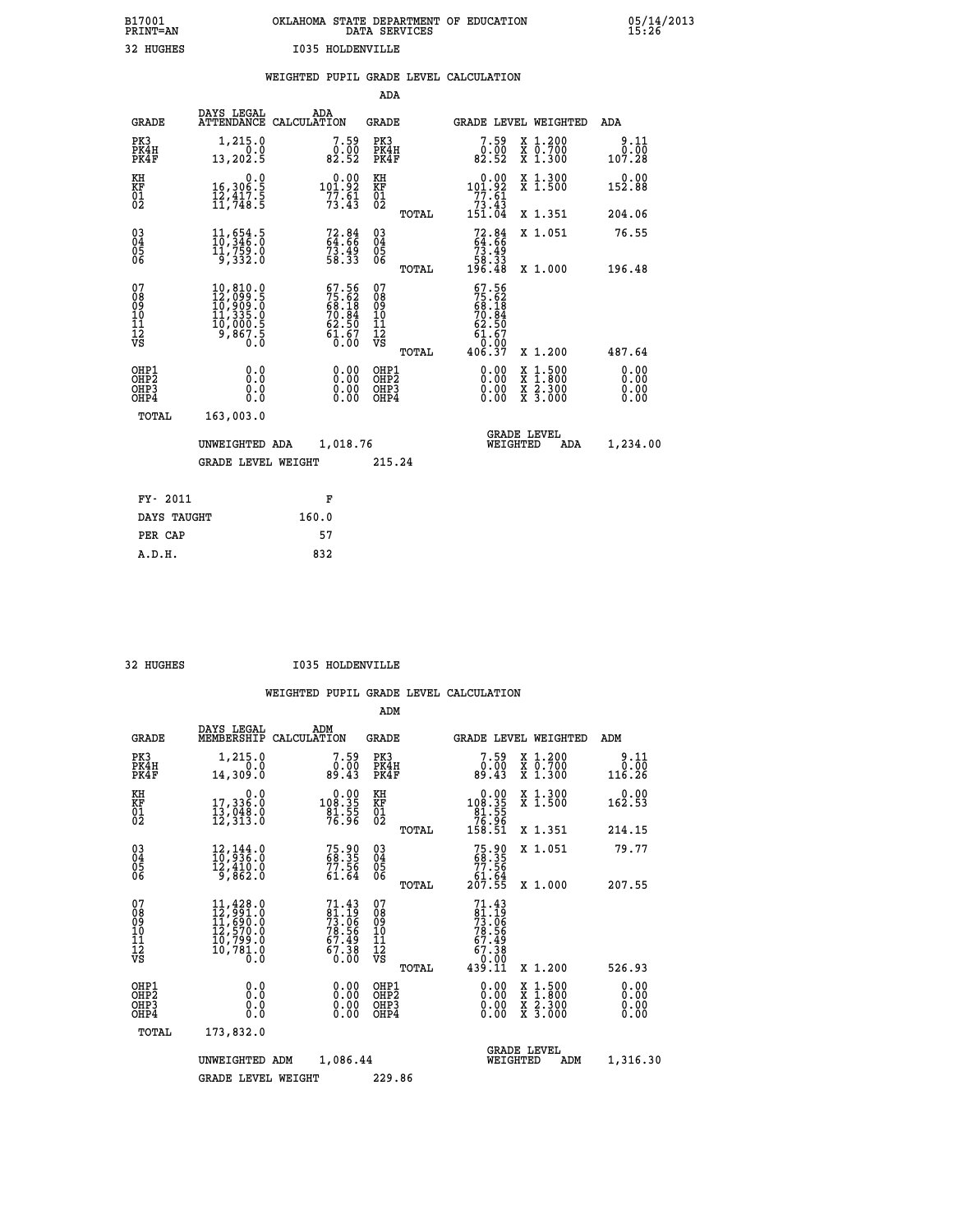|             | OKLAHOMA STATE DEPARTMENT OF EDUCATION<br>DATA SERVICES |  |
|-------------|---------------------------------------------------------|--|
| 1048 CALVIN |                                                         |  |

|  |  | WEIGHTED PUPIL GRADE LEVEL CALCULATION |
|--|--|----------------------------------------|
|  |  |                                        |

|                                                                  |                                                                                       |                                                                                    |                                                             | ADA                                                               |       |                                                                                                                                     |                                                                                                  |                              |
|------------------------------------------------------------------|---------------------------------------------------------------------------------------|------------------------------------------------------------------------------------|-------------------------------------------------------------|-------------------------------------------------------------------|-------|-------------------------------------------------------------------------------------------------------------------------------------|--------------------------------------------------------------------------------------------------|------------------------------|
| <b>GRADE</b>                                                     | DAYS LEGAL<br>ATTENDANCE CALCULATION                                                  | ADA                                                                                |                                                             | <b>GRADE</b>                                                      |       |                                                                                                                                     | GRADE LEVEL WEIGHTED                                                                             | ADA                          |
| PK3<br>PK4H<br>PK4F                                              | 133.0<br>0.0<br>1,783.0                                                               | 10.81                                                                              | $0.81$<br>$0.00$                                            | PK3<br>PK4H<br>PK4F                                               |       | $\begin{smallmatrix} 0.81\\ 0.00\\ 10.81 \end{smallmatrix}$                                                                         | X 1.200<br>X 0.700<br>X 1.300                                                                    | 0.97<br>0.00<br>14.05        |
| KH<br><b>KF</b><br>01<br>02                                      | 0.0<br>2,859:0<br>2,022:5<br>2,546:0                                                  | 17.33<br>$\frac{12.26}{15.43}$                                                     |                                                             | KH<br>KF<br>01<br>02                                              |       | 17.33<br>$\frac{12.26}{15.43}$<br>$\frac{27.69}{27.69}$                                                                             | X 1.300<br>X 1.500                                                                               | 0.00<br>26.00                |
|                                                                  |                                                                                       |                                                                                    |                                                             |                                                                   | TOTAL |                                                                                                                                     | X 1.351                                                                                          | 37.41                        |
| $^{03}_{04}$<br>Ŏ5<br>06                                         | $\frac{1}{2}, \frac{839}{312}$ .<br>$\frac{5}{1}, \frac{411}{677}$ .<br>$\frac{1}{0}$ | $\begin{array}{c} 11\cdot 15\\14\cdot 02\\8\cdot 55\\10\cdot 16\end{array}$        |                                                             | $\substack{03 \\ 04}$<br>$\begin{matrix} 0.5 \\ 0.6 \end{matrix}$ | TOTAL | $\begin{array}{c} 11\cdot 15\\14\cdot 02\\8\cdot 55\\10\cdot 16\\32\cdot 73 \end{array}$                                            | X 1.051<br>X 1.000                                                                               | 11.72<br>32.73               |
| 07<br>08901112<br>1112<br>VS                                     | $1,473.5$<br>$2,284.5$<br>$1,883.0$<br>$1,821.0$<br>$1,581.0$<br>$2,175.5$<br>$0.0$   | $\begin{smallmatrix}8.93\\13.85\\11.41\\11.04\\9.58\\13.18\\0.00\end{smallmatrix}$ |                                                             | 07<br>08901112<br>1112<br>VS                                      |       | $\begin{array}{r} 8\cdot 93 \\ 13\cdot 85 \\ 11\cdot 41 \\ 11\cdot 04 \\ 9\cdot 58 \\ 13\cdot 18 \\ 0.00 \\ 67\cdot 99 \end{array}$ |                                                                                                  |                              |
|                                                                  |                                                                                       |                                                                                    |                                                             |                                                                   | TOTAL |                                                                                                                                     | X 1.200                                                                                          | 81.59                        |
| OHP1<br>OH <sub>P2</sub><br>OH <sub>P3</sub><br>OH <sub>P4</sub> | 0.0<br>0.0<br>0.0                                                                     |                                                                                    | 0.00<br>$\begin{smallmatrix} 0.00 \ 0.00 \end{smallmatrix}$ | OHP1<br>OHP <sub>2</sub><br>OHP3<br>OHP4                          |       | 0.00<br>0.00<br>0.00                                                                                                                | $\begin{smallmatrix} x & 1 & 500 \\ x & 1 & 800 \\ x & 2 & 300 \\ x & 3 & 000 \end{smallmatrix}$ | 0.00<br>0.00<br>0.00<br>0.00 |
| TOTAL                                                            | 27,802.0                                                                              |                                                                                    |                                                             |                                                                   |       |                                                                                                                                     |                                                                                                  |                              |
|                                                                  | UNWEIGHTED ADA                                                                        |                                                                                    | 168.51                                                      |                                                                   |       |                                                                                                                                     | GRADE LEVEL<br>WEIGHTED<br>ADA                                                                   | 204.47                       |
|                                                                  | <b>GRADE LEVEL WEIGHT</b>                                                             |                                                                                    |                                                             | 35.96                                                             |       |                                                                                                                                     |                                                                                                  |                              |
| FY- 2011                                                         |                                                                                       | F                                                                                  |                                                             |                                                                   |       |                                                                                                                                     |                                                                                                  |                              |
| DAYS TAUGHT                                                      |                                                                                       | 165.0                                                                              |                                                             |                                                                   |       |                                                                                                                                     |                                                                                                  |                              |
| PER CAP                                                          |                                                                                       | 95                                                                                 |                                                             |                                                                   |       |                                                                                                                                     |                                                                                                  |                              |

| 32 HUGHES | I048 CALVIN |
|-----------|-------------|
|           |             |

B17001<br>PRINT=AN<br>32 HUGHES

| <b>GRADE</b>                                       | DAYS LEGAL<br>MEMBERSHIP                                                            | ADM<br>CALCULATION                                                       | <b>GRADE</b>                                        |       | <b>GRADE LEVEL WEIGHTED</b>                                                                                |                                          | ADM                   |  |
|----------------------------------------------------|-------------------------------------------------------------------------------------|--------------------------------------------------------------------------|-----------------------------------------------------|-------|------------------------------------------------------------------------------------------------------------|------------------------------------------|-----------------------|--|
| PK3<br>PK4H<br>PK4F                                | 133.0<br>1,855.0                                                                    | 0.81<br>$0.00$<br>11.24                                                  | PK3<br>PK4H<br>PK4F                                 |       | $\substack{0.81 \\ 0.00 \\ 11.24}$                                                                         | X 1.200<br>X 0.700<br>X 1.300            | 0.97<br>0.00<br>14.61 |  |
| KH<br>KF<br>01<br>02                               | 0.0<br>2,934:0<br>2,171:0<br>2,709:0                                                | $\begin{smallmatrix} 0.00\\ 17.78\\ 13.16\\ 16.42 \end{smallmatrix}$     | KH<br>KF<br>01<br>02                                |       | $\begin{array}{r} 0.00 \\ 17.78 \\ 13.16 \\ 16.42 \\ 29.58 \end{array}$                                    | X 1.300<br>X 1.500                       | 0.00<br>26.67         |  |
|                                                    |                                                                                     |                                                                          |                                                     | TOTAL |                                                                                                            | X 1.351                                  | 39.96                 |  |
| $\begin{matrix} 03 \\ 04 \\ 05 \\ 06 \end{matrix}$ | $\frac{1}{2}, \frac{936}{406}.0 \ \frac{1}{1}, \frac{551}{733}.0$                   | $\begin{array}{c} 11\cdot73\\14\cdot58\\9\cdot40\\10\cdot50 \end{array}$ | $\begin{array}{c} 03 \\ 04 \\ 05 \\ 06 \end{array}$ |       | 11.73<br>$14:58$<br>9.40<br>$10:50$<br>34.48                                                               | X 1.051                                  | 12.33                 |  |
|                                                    |                                                                                     |                                                                          |                                                     | TOTAL |                                                                                                            | X 1.000                                  | 34.48                 |  |
| 07<br>08<br>09<br>101<br>112<br>VS                 | $1,603.0$<br>$2,420.0$<br>$1,955.0$<br>$1,942.0$<br>$1,649.0$<br>$2,254.0$<br>$0.0$ | $9.72$<br>$14.67$<br>$11.85$<br>$11.77$<br>$9.99$<br>$13.66$<br>$0.00$   | 07<br>08<br>09<br>11<br>11<br>12<br>VS              | TOTAL | $\begin{smallmatrix} 9.72 \\ 14.67 \\ 11.95 \\ 11.779 \\ 9.99 \\ 13.66 \\ 0.00 \\ 71.66 \end{smallmatrix}$ | X 1.200                                  | 85.99                 |  |
| OHP1<br>OHP2<br>OHP3<br>OHP4                       | 0.0<br>Ō.Ō<br>Ŏ.Ŏ                                                                   |                                                                          | OHP1<br>OHP2<br>OHP3<br>OHP4                        |       |                                                                                                            | X 1:500<br>X 1:800<br>X 2:300<br>X 3:000 | 0.00<br>0.00<br>0.00  |  |
| TOTAL                                              | 29,251.0                                                                            |                                                                          |                                                     |       |                                                                                                            |                                          |                       |  |
|                                                    | UNWEIGHTED ADM                                                                      | 177.28                                                                   |                                                     |       | <b>GRADE LEVEL</b><br>WEIGHTED                                                                             | ADM                                      | 215.01                |  |
|                                                    | <b>GRADE LEVEL WEIGHT</b>                                                           |                                                                          | 37.73                                               |       |                                                                                                            |                                          |                       |  |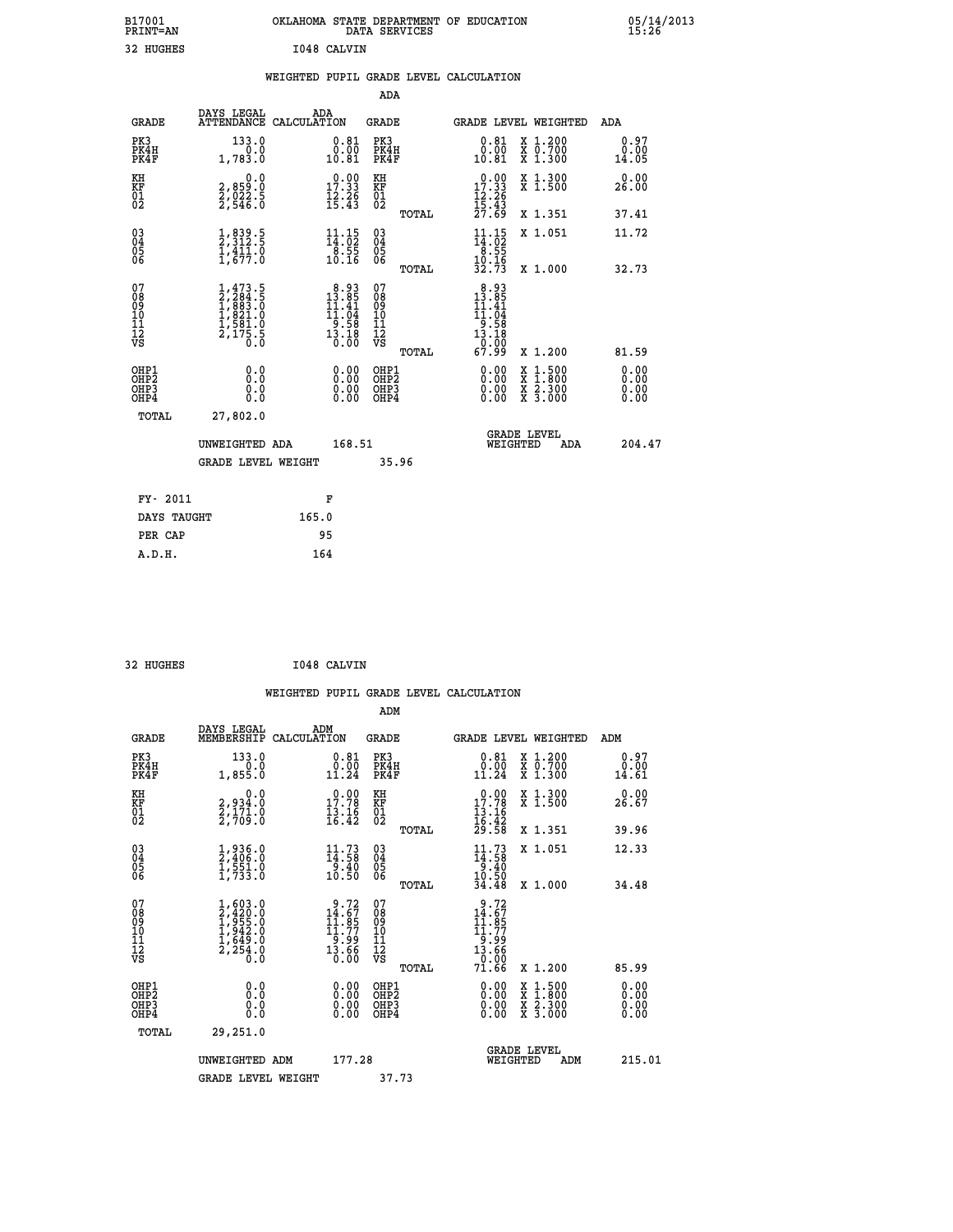|             | OKLAHOMA STATE DEPARTMENT OF EDUCATION<br>DATA SERVICES |  |
|-------------|---------------------------------------------------------|--|
| 1054 STUART |                                                         |  |

|                                                    |                                                                         |                                                                                         | ADA                                      |       |                                                                                                                                                                                                                                                                                |                                          |                                                                     |
|----------------------------------------------------|-------------------------------------------------------------------------|-----------------------------------------------------------------------------------------|------------------------------------------|-------|--------------------------------------------------------------------------------------------------------------------------------------------------------------------------------------------------------------------------------------------------------------------------------|------------------------------------------|---------------------------------------------------------------------|
| <b>GRADE</b>                                       | DAYS LEGAL<br><b>ATTENDANCE</b>                                         | ADA<br>CALCULATION                                                                      | <b>GRADE</b>                             |       | GRADE LEVEL WEIGHTED                                                                                                                                                                                                                                                           |                                          | ADA                                                                 |
| PK3<br>PK4H<br>PK4F                                | 0.0<br>0.0<br>2,940.0                                                   | 0.00<br>0.00<br>18.15                                                                   | PK3<br>PK4H<br>PK4F                      |       | 0.00<br>0.00<br>18.15                                                                                                                                                                                                                                                          | X 1.200<br>X 0.700<br>X 1.300            | 0.00<br>0.00<br>23.60                                               |
| KH<br>KF<br>01<br>02                               | $\begin{smallmatrix}&&&0.0\\2,903.0\\2,133.0\\2,558.5\end{smallmatrix}$ | $\begin{array}{c} 0.00 \\ 17.92 \\ 13.17 \\ 15.79 \end{array}$                          | KH<br>KF<br>01<br>02                     |       | $\begin{array}{c} 0.00 \\ 17.92 \\ 13.17 \\ 15.79 \\ 28.96 \end{array}$                                                                                                                                                                                                        | X 1.300<br>X 1.500                       | 0.00<br>26.88                                                       |
|                                                    |                                                                         |                                                                                         |                                          | TOTAL |                                                                                                                                                                                                                                                                                | X 1.351                                  | 39.12                                                               |
| $\begin{matrix} 03 \\ 04 \\ 05 \\ 06 \end{matrix}$ | 2,930.5<br>3,031.0<br>1,580.0<br>2,699.5                                | $\begin{smallmatrix} 18.09\\18.71\\9.75\\16.66 \end{smallmatrix}$                       | $\substack{03 \\ 04}$<br>Ŏ5<br>06        |       | $18.09$<br>$19.71$<br>$9.75$<br>$16.66$<br>$45.12$                                                                                                                                                                                                                             | X 1.051                                  | 19.01                                                               |
|                                                    |                                                                         |                                                                                         |                                          | TOTAL |                                                                                                                                                                                                                                                                                | X 1.000                                  | 45.12                                                               |
| 07<br>08<br>09<br>10<br>11<br>11<br>17<br>VS       | 3,793.5<br>1,819.5<br>3,734.0<br>1,842.0<br>4,616.5<br>2,294.0<br>0.0   | $\begin{smallmatrix} 23.42\ 11.23\ 23.05\ 11.37\ 28.50\ 14.16\ 16.00 \end{smallmatrix}$ | 07<br>08<br>09<br>11<br>11<br>12<br>VS   | TOTAL | $23.42$<br>$11.23$<br>$23.05$<br>$11.37$<br>28.50<br>14.16                                                                                                                                                                                                                     | X 1.200                                  | 134.08                                                              |
| OHP1<br>OHP2<br>OH <sub>P3</sub><br>OHP4           | 0.0<br>0.000                                                            | $\begin{smallmatrix} 0.00 \ 0.00 \ 0.00 \ 0.00 \end{smallmatrix}$                       | OHP1<br>OHP2<br>OHP <sub>3</sub><br>OHP4 |       | $\begin{smallmatrix} 0.00 & 0.00 & 0.00 & 0.00 & 0.00 & 0.00 & 0.00 & 0.00 & 0.00 & 0.00 & 0.00 & 0.00 & 0.00 & 0.00 & 0.00 & 0.00 & 0.00 & 0.00 & 0.00 & 0.00 & 0.00 & 0.00 & 0.00 & 0.00 & 0.00 & 0.00 & 0.00 & 0.00 & 0.00 & 0.00 & 0.00 & 0.00 & 0.00 & 0.00 & 0.00 & 0.0$ | X 1:500<br>X 1:800<br>X 2:300<br>X 3:000 | 0.00<br>0.00<br>$\begin{smallmatrix} 0.00 \ 0.00 \end{smallmatrix}$ |
| TOTAL                                              | 38,875.0                                                                |                                                                                         |                                          |       |                                                                                                                                                                                                                                                                                |                                          |                                                                     |
|                                                    | UNWEIGHTED ADA                                                          | 239.97                                                                                  |                                          |       | WEIGHTED                                                                                                                                                                                                                                                                       | <b>GRADE LEVEL</b><br>ADA                | 287.81                                                              |
|                                                    | GRADE LEVEL WEIGHT                                                      |                                                                                         |                                          | 47.84 |                                                                                                                                                                                                                                                                                |                                          |                                                                     |
| FY- 2011                                           |                                                                         | F                                                                                       |                                          |       |                                                                                                                                                                                                                                                                                |                                          |                                                                     |
| DAYS TAUGHT                                        |                                                                         | 162.0                                                                                   |                                          |       |                                                                                                                                                                                                                                                                                |                                          |                                                                     |
|                                                    |                                                                         |                                                                                         |                                          |       |                                                                                                                                                                                                                                                                                |                                          |                                                                     |

| 32 HUGHES | <b>I054 STUART</b> |
|-----------|--------------------|
|           |                    |

 **PER CAP 95**

 **A.D.H. 196**

B17001<br>PRINT=AN<br>32 HUGHES

| <b>GRADE</b>                                             | DAYS LEGAL<br>MEMBERSHIP                                              | ADM<br>CALCULATION                                                       | <b>GRADE</b>                                        |       | <b>GRADE LEVEL WEIGHTED</b>                                                              |                                          | ADM                  |  |
|----------------------------------------------------------|-----------------------------------------------------------------------|--------------------------------------------------------------------------|-----------------------------------------------------|-------|------------------------------------------------------------------------------------------|------------------------------------------|----------------------|--|
| PK3<br>PK4H<br>PK4F                                      | 0.0<br>3,217.0                                                        | 0.0000<br>19.86                                                          | PK3<br>PK4H<br>PK4F                                 |       | 0.00<br>ŏ:ŏŏ<br>19:86                                                                    | X 1.200<br>X 0.700<br>X 1.300            | 0.00<br>25.82        |  |
| KH<br>KF<br>01<br>02                                     | 0.0<br>3,067:0<br>2,212:0<br>2,705:0                                  | $\begin{smallmatrix} 0.00\\18.93\\13.65\\16.70 \end{smallmatrix}$        | KH<br>KF<br>01<br>02                                |       | $\begin{array}{r} 0.00 \\ 18.93 \\ 13.65 \\ 16.70 \\ 30.35 \end{array}$                  | X 1.300<br>X 1.500                       | 0.00<br>28.40        |  |
|                                                          |                                                                       |                                                                          |                                                     | TOTAL |                                                                                          | X 1.351                                  | 41.00                |  |
| $\begin{matrix} 03 \\ 04 \\ 05 \\ 06 \end{matrix}$       | $3,046.0$<br>$3,100.0$<br>$1,647.0$<br>$2,773.0$                      | $18.80$<br>$19.14$<br>$10.17$<br>$17.12$                                 | $\begin{array}{c} 03 \\ 04 \\ 05 \\ 06 \end{array}$ |       | 18.80<br>$\frac{16:17}{17:12}\$<br>$46.43$                                               | X 1.051                                  | 19.76                |  |
|                                                          |                                                                       |                                                                          |                                                     | TOTAL |                                                                                          | X 1.000                                  | 46.43                |  |
| 07<br>08<br>09<br>11<br>11<br>12<br>VS                   | 3,935.0<br>1,868.0<br>3,924.0<br>3,966.0<br>4,865.0<br>2,391.0<br>0.0 | $24.29$<br>$11.53$<br>$24.22$<br>$12.15$<br>$30.03$<br>$14.76$<br>$0.00$ | 07<br>08<br>09<br>11<br>11<br>12<br>VS              | TOTAL | $\begin{smallmatrix} 24.29\ 11.53\ 24.22\ 12.15\ 13.03\ 14.76\ 116.98 \end{smallmatrix}$ | X 1.200                                  | 140.38               |  |
| OHP1                                                     |                                                                       |                                                                          | OHP1                                                |       |                                                                                          |                                          | 0.00                 |  |
| OH <sub>P</sub> <sub>2</sub><br>OH <sub>P3</sub><br>OHP4 | 0.0<br>0.0<br>Ŏ.Ŏ                                                     |                                                                          | OHP <sub>2</sub><br>OHP3<br>OHP4                    |       |                                                                                          | X 1:500<br>X 1:800<br>X 2:300<br>X 3:000 | 0.00<br>0.00<br>0.00 |  |
| TOTAL                                                    | 40,718.0                                                              |                                                                          |                                                     |       |                                                                                          |                                          |                      |  |
|                                                          | UNWEIGHTED ADM                                                        | 251.35                                                                   |                                                     |       | WEIGHTED                                                                                 | <b>GRADE LEVEL</b><br>ADM                | 301.79               |  |
|                                                          | <b>GRADE LEVEL WEIGHT</b>                                             |                                                                          | 50.44                                               |       |                                                                                          |                                          |                      |  |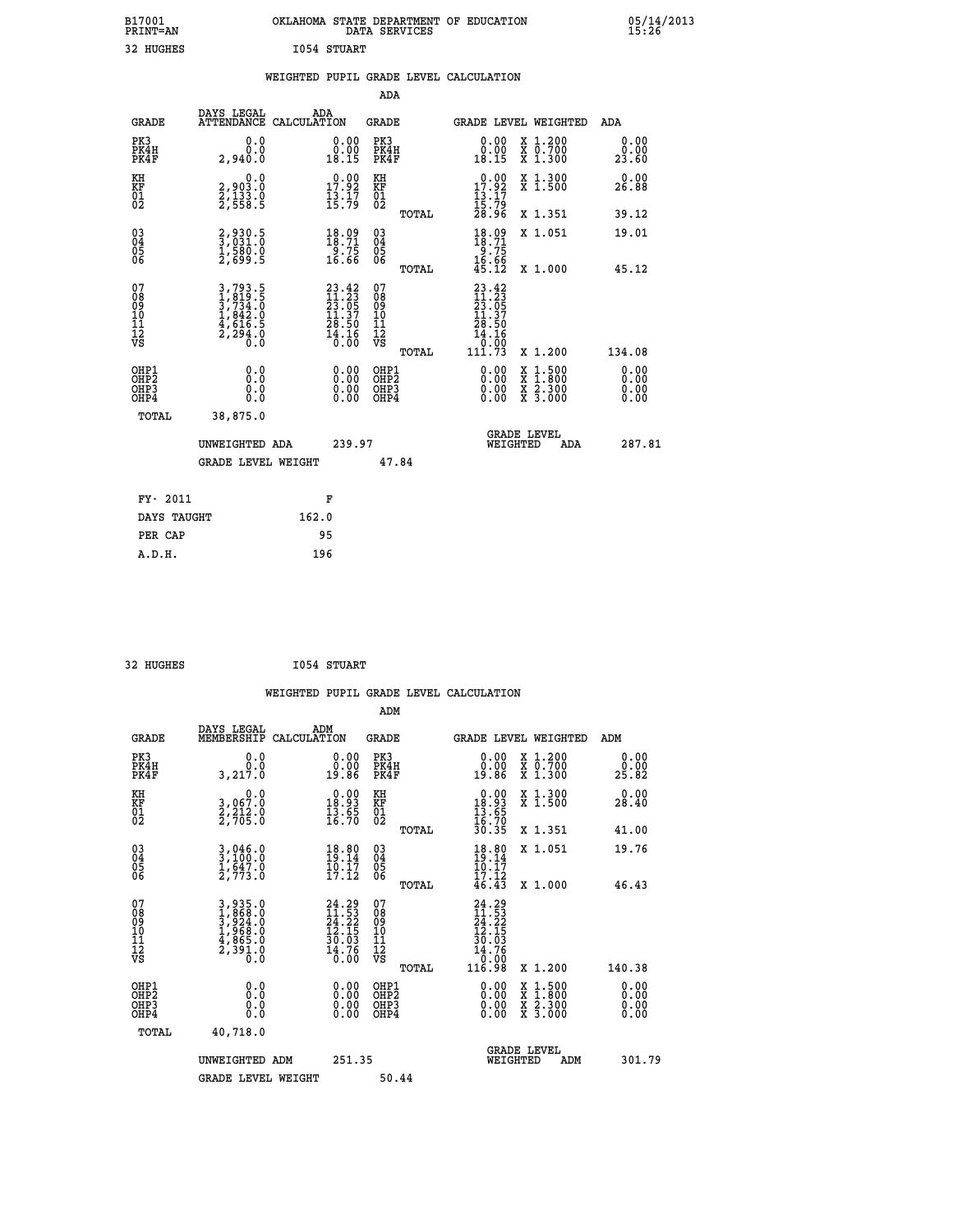| OKLAHOMA STATE DEPARTMENT OF EDUCATION<br>DATA SERVICES |  |
|---------------------------------------------------------|--|
| COUNTY TOTALS                                           |  |

 **WEIGHTED PUPIL GRADE LEVEL CALCULATION**

 **B17001 OKLAHOMA STATE DEPARTMENT OF EDUCATION 05/14/2013**

|                                        |                                                                                                                                                             |                                                                         |                                                                   | ADA                                    |       |                                                                                                                   |                                          |                                |
|----------------------------------------|-------------------------------------------------------------------------------------------------------------------------------------------------------------|-------------------------------------------------------------------------|-------------------------------------------------------------------|----------------------------------------|-------|-------------------------------------------------------------------------------------------------------------------|------------------------------------------|--------------------------------|
| <b>GRADE</b>                           | DAYS LEGAL                                                                                                                                                  | ADA<br>ATTENDANCE CALCULATION                                           |                                                                   | <b>GRADE</b>                           |       | <b>GRADE LEVEL WEIGHTED</b>                                                                                       |                                          | ADA                            |
| PK3<br>PK4H<br>PK4F                    | 2,822.0<br>0.0<br>25,693.0                                                                                                                                  | 17.12<br>$\frac{0.00}{158.13}$                                          |                                                                   | PK3<br>PK4H<br>PK4F                    |       | 17.12<br>$\begin{array}{c} \n 0.00 \\  \hline\n 158.13\n \end{array}$                                             | X 1.200<br>X 0.700<br>X 1.300            | 20.54<br>$\frac{0.00}{205.58}$ |
| KH<br>KF<br>01<br>02                   | $\begin{smallmatrix} & & 0.0\,33\,,510.5\,24\,,396\,.5\,26\,,499\,.5 \end{smallmatrix}$                                                                     | $\begin{smallmatrix} &0.00\ 205.64\ 149.95\ 162.50 \end{smallmatrix}$   |                                                                   | KH<br>KF<br>$\overline{01}$            |       | $\begin{smallmatrix} &0.00\ 205.64\ 149.95\ 162.50\ 312.45\ \end{smallmatrix}$                                    | X 1.300<br>X 1.500                       | 0.00<br>308.47                 |
|                                        |                                                                                                                                                             |                                                                         |                                                                   |                                        | TOTAL |                                                                                                                   | X 1.351                                  | 422.13                         |
| $^{03}_{04}$<br>Ŏ5<br>06               | 24,728.5<br>25,872.0<br>23,285.5                                                                                                                            | 151.95<br>166.22<br>$\frac{158}{142}$ $\frac{13}{29}$                   |                                                                   | $\substack{03 \\ 04}$<br>Ŏ5<br>06      |       | 151.95<br>166.22<br>158.13                                                                                        | X 1.051                                  | 626.33                         |
|                                        |                                                                                                                                                             |                                                                         |                                                                   |                                        | TOTAL | $\frac{142}{466}$ . $\frac{29}{64}$                                                                               | X 1.000                                  | 466.64                         |
| 07<br>08<br>09<br>11<br>11<br>12<br>VS | $\begin{smallmatrix} 26\,,753\cdot 0\\ 25\,,565\cdot 5\\ 24\,,414\cdot 5\\ 24\,,778\cdot 5\\ 25\,,712\cdot 5\\ 21\,,875\cdot 0\\ 0\cdot 0\end{smallmatrix}$ | 163.91<br>156.52<br>149.61<br>151.83<br>157.49<br>$\frac{134.09}{0.00}$ |                                                                   | 07<br>08<br>09<br>11<br>11<br>12<br>VS |       | 163.91<br>$\frac{156}{149}$ $\cdot\frac{52}{61}$<br>$\frac{151}{93}$<br>157.49<br>$\frac{134.09}{0.00}$<br>913.45 | X 1.200                                  | 1,096.14                       |
|                                        |                                                                                                                                                             |                                                                         |                                                                   |                                        | TOTAL |                                                                                                                   |                                          |                                |
| OHP1<br>OHP2<br>OHP3<br>OHP4           | 0.0<br>0.0<br>0.0<br>0.0                                                                                                                                    |                                                                         | $\begin{smallmatrix} 0.00 \ 0.00 \ 0.00 \ 0.00 \end{smallmatrix}$ | OHP1<br>OHP2<br>OHP3<br>OHP4           |       | 0.00<br>0.00<br>0.00                                                                                              | X 1:500<br>X 1:800<br>X 2:300<br>X 3:000 | 0.00<br>0.00<br>0.00<br>0.00   |
| TOTAL                                  | 363,098.0                                                                                                                                                   |                                                                         |                                                                   |                                        |       |                                                                                                                   |                                          |                                |
|                                        | UNWEIGHTED ADA                                                                                                                                              | 2,225.38                                                                |                                                                   |                                        |       | <b>GRADE LEVEL</b><br>WEIGHTED                                                                                    | ADA                                      | 2,679.19                       |
|                                        | <b>GRADE LEVEL WEIGHT</b>                                                                                                                                   |                                                                         |                                                                   | 453.81                                 |       |                                                                                                                   |                                          |                                |
| FY- 2011                               |                                                                                                                                                             | F                                                                       |                                                                   |                                        |       |                                                                                                                   |                                          |                                |
| DAYS TAUGHT                            |                                                                                                                                                             | 978.0                                                                   |                                                                   |                                        |       |                                                                                                                   |                                          |                                |
| PER CAP                                |                                                                                                                                                             | 588                                                                     |                                                                   |                                        |       |                                                                                                                   |                                          |                                |

| DAYS TAUGHT | 978.0 |
|-------------|-------|
| PER CAP     | 588   |
| A.D.H.      | 1,720 |
|             |       |
|             |       |

 **HUGHES COUNTY TOTALS**

 **B17001<br>PRINT=AN HUGHES COUNTY TOTALS**

|                                                       |                                                                                                                                                                               |                                                                                                                                      | ADM                                                |                                                                                  |                                                                                                  |                              |
|-------------------------------------------------------|-------------------------------------------------------------------------------------------------------------------------------------------------------------------------------|--------------------------------------------------------------------------------------------------------------------------------------|----------------------------------------------------|----------------------------------------------------------------------------------|--------------------------------------------------------------------------------------------------|------------------------------|
| <b>GRADE</b>                                          | DAYS LEGAL<br>MEMBERSHIP                                                                                                                                                      | ADM<br>CALCULATION                                                                                                                   | <b>GRADE</b>                                       | GRADE LEVEL WEIGHTED                                                             |                                                                                                  | ADM                          |
| PK3<br>PK4H<br>PK4F                                   | 2,822.0<br>0.0<br>27,604.0                                                                                                                                                    | 17.12<br>0.00<br>169.92                                                                                                              | PK3<br>PK4H<br>PK4F                                | 17.12<br>00:0⊤<br>169:92                                                         | X 1.200<br>X 0.700<br>X 1.300                                                                    | 20.54<br>0.00<br>220.90      |
| KH<br>KF<br>01<br>02                                  | 0.0<br>35, 312:0<br>25, 567:0<br>27, 718:0                                                                                                                                    | $\begin{smallmatrix} &0.00\\ 216.76\\ 157.15\\ 169.99\end{smallmatrix}$                                                              | KH<br>KF<br>01<br>02                               | $\begin{smallmatrix} &0.00\\ 216.76\\ 157.15\\ 169.99\\ 327.14\end{smallmatrix}$ | X 1.300<br>X 1.500                                                                               | 0.00<br>325.15               |
|                                                       |                                                                                                                                                                               |                                                                                                                                      | TOTAL                                              |                                                                                  | X 1.351                                                                                          | 441.97                       |
| 03<br>04<br>05<br>06                                  | 25,815.0<br>28,539.0<br>27,221.0<br>24,295.0                                                                                                                                  | 158.63<br>174.51<br>$\frac{166.42}{148.53}$                                                                                          | $\begin{matrix} 03 \\ 04 \\ 05 \\ 06 \end{matrix}$ | 158.63<br>174.51<br>$\frac{166.42}{148.53}$<br>$\frac{48.53}{489.46}$            | X 1.051                                                                                          | 166.72                       |
|                                                       |                                                                                                                                                                               |                                                                                                                                      | TOTAL                                              |                                                                                  | X 1.000                                                                                          | 489.46                       |
| 07<br>08<br>09<br>101<br>112<br>VS                    | $\begin{smallmatrix} 28\,, & 083\,. & 0\\ 27\,, & 011\,. & 0\\ 25\,, & 792\,. & 0\\ 26\,, & 724\,. & 0\\ 27\,, & 304\,. & 0\\ 23\,, & 346\,. & 0\\ 0\,. & 0\end{smallmatrix}$ | $172.12$<br>$165.44$<br>$158.11$<br>163.86<br>167.29<br>$\bar{1}\bar{4}\bar{3}\,.\bar{1}\bar{9}\,$<br>$\bar{0}\,.\,\bar{0}\,\bar{0}$ | 07<br>08<br>09<br>101<br>11<br>12<br>VS<br>TOTAL   | 172.12<br>165.44<br>158.11<br>163.86<br>167.29<br>143.19<br>20.00<br>970.01      | X 1.200                                                                                          | 1,164.01                     |
| OHP1<br>OH <sub>P</sub> 2<br>OH <sub>P3</sub><br>OHP4 | 0.0<br>0.000                                                                                                                                                                  | $0.00$<br>$0.00$<br>0.00                                                                                                             | OHP1<br>OHP2<br>OHP3<br>OHP4                       | $0.00$<br>$0.00$<br>0.00                                                         | $\begin{smallmatrix} x & 1 & 500 \\ x & 1 & 800 \\ x & 2 & 300 \\ x & 3 & 000 \end{smallmatrix}$ | 0.00<br>0.00<br>0.00<br>0.00 |
| TOTAL                                                 | 383,153.0                                                                                                                                                                     |                                                                                                                                      |                                                    |                                                                                  |                                                                                                  |                              |
|                                                       | UNWEIGHTED ADM                                                                                                                                                                | 2,349.04                                                                                                                             |                                                    | <b>GRADE LEVEL</b><br>WEIGHTED                                                   | ADM                                                                                              | 2,828.75                     |
|                                                       | <b>GRADE LEVEL WEIGHT</b>                                                                                                                                                     |                                                                                                                                      | 479.71                                             |                                                                                  |                                                                                                  |                              |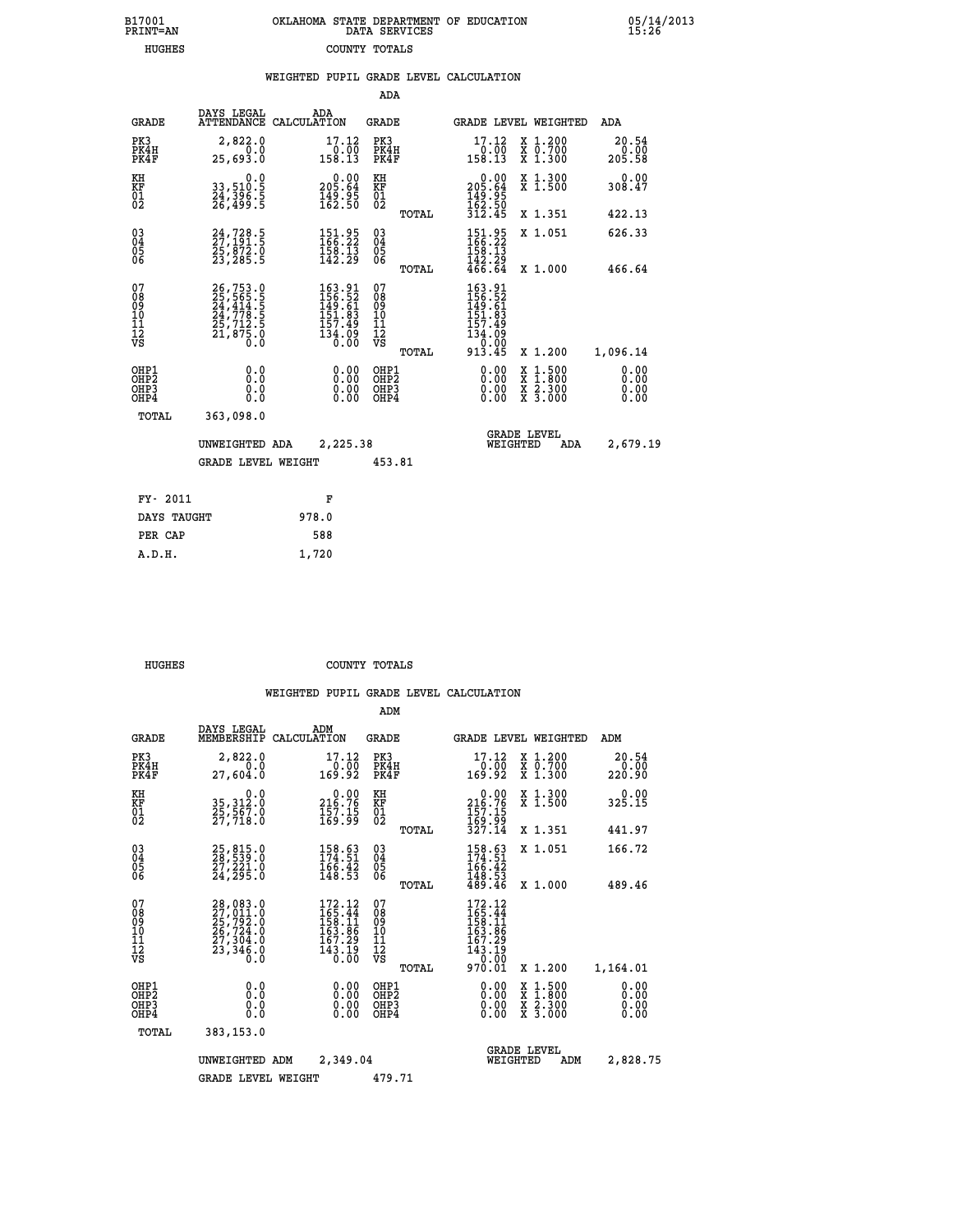| B17001          | OKLAHOMA STATE DEPARTMENT OF EDUCATION | 05/14/2013 |
|-----------------|----------------------------------------|------------|
| <b>PRINT=AN</b> | DATA SERVICES                          | 15.26      |
| JACKSON         | I001 NAVAJO                            |            |

|  |  | WEIGHTED PUPIL GRADE LEVEL CALCULATION |
|--|--|----------------------------------------|
|  |  |                                        |

|                                                                    |                                                                                     |                                                                      |        | ADA                                                 |       |                                                                            |                                          |                               |
|--------------------------------------------------------------------|-------------------------------------------------------------------------------------|----------------------------------------------------------------------|--------|-----------------------------------------------------|-------|----------------------------------------------------------------------------|------------------------------------------|-------------------------------|
| <b>GRADE</b>                                                       | DAYS LEGAL                                                                          | ADA<br>ATTENDANCE CALCULATION                                        |        | <b>GRADE</b>                                        |       | <b>GRADE LEVEL WEIGHTED</b>                                                |                                          | ADA                           |
| PK3<br>PK4H<br>PK4F                                                | 0.0<br>0.0<br>3,148.5                                                               | $\begin{smallmatrix} 0.00\\ 0.00\\ 18.31 \end{smallmatrix}$          |        | PK3<br>PK4H<br>PK4F                                 |       | $\begin{smallmatrix} 0.00\\ 0.00\\ 18.31 \end{smallmatrix}$                | X 1.200<br>X 0.700<br>X 1.300            | 0.00<br>0.00<br>23.80         |
| KH<br>KF<br>01<br>02                                               | $4,665.0$<br>$4,830.0$<br>$5,480.5$                                                 | $\begin{smallmatrix} 0.00\\ 27.12\\ 28.08\\ 31.86 \end{smallmatrix}$ |        | KH<br>KF<br>01<br>02                                |       | $29.00$<br>27.12<br>$\frac{26}{31}$ : $\frac{6}{36}$<br>59.94              | X 1.300<br>X 1.500                       | 0.00<br>40.68                 |
|                                                                    |                                                                                     |                                                                      |        |                                                     | TOTAL |                                                                            | X 1.351                                  | 80.98                         |
| $\begin{smallmatrix} 03 \\[-4pt] 04 \end{smallmatrix}$<br>Ŏ5<br>06 | $\frac{4}{5}, \frac{415}{755}$ .5<br>9, 243.0<br>6, 729.5                           | 25.67<br>33.46<br>53.74<br>59.13                                     |        | $\begin{array}{c} 03 \\ 04 \\ 05 \\ 06 \end{array}$ |       | $\begin{smallmatrix} 25.67\ 33.46\ 53.74\ 39.13\ 126.33 \end{smallmatrix}$ | X 1.051                                  | 26.98                         |
|                                                                    |                                                                                     |                                                                      |        |                                                     | TOTAL |                                                                            | X 1.000                                  | 126.33                        |
| 07<br>08<br>09<br>01<br>11<br>11<br>12<br>VS                       | $6,402.5$<br>$6,994.0$<br>$7,159.0$<br>$5,955.0$<br>$5,289.0$<br>$4,484.5$<br>$0.0$ | 37.22<br>40.66<br>41.62<br>34.62<br>30.75<br>36.07<br>26.07          |        | 07<br>08<br>09<br>11<br>11<br>12<br>VS              |       | 37.22<br>40.66<br>41.62<br>34.62<br>30.75<br>26.070                        |                                          |                               |
|                                                                    |                                                                                     |                                                                      |        |                                                     | TOTAL | 210.94                                                                     | X 1.200                                  | 253.13                        |
| OHP1<br>OHP <sub>2</sub><br>OH <sub>P3</sub><br>OHP4               | 0.0<br>0.000                                                                        | 0.00<br>$\begin{smallmatrix} 0.00 \ 0.00 \end{smallmatrix}$          |        | OHP1<br>OHP2<br>OHP <sub>3</sub>                    |       | 0.00<br>0.00                                                               | X 1:500<br>X 1:800<br>X 2:300<br>X 3:000 | 0.00<br>Ō. ŌŌ<br>0.00<br>0.00 |
| TOTAL                                                              | 80,551.0                                                                            |                                                                      |        |                                                     |       |                                                                            |                                          |                               |
|                                                                    | UNWEIGHTED ADA                                                                      |                                                                      | 468.31 |                                                     |       | WEIGHTED                                                                   | <b>GRADE LEVEL</b><br>ADA                | 551.90                        |
|                                                                    | <b>GRADE LEVEL WEIGHT</b>                                                           |                                                                      |        | 83.59                                               |       |                                                                            |                                          |                               |
| FY- 2011                                                           |                                                                                     | F                                                                    |        |                                                     |       |                                                                            |                                          |                               |
| DAYS TAUGHT                                                        |                                                                                     | 172.0                                                                |        |                                                     |       |                                                                            |                                          |                               |
| PER CAP                                                            |                                                                                     | 73                                                                   |        |                                                     |       |                                                                            |                                          |                               |

 **33 JACKSON I001 NAVAJO WEIGHTED PUPIL GRADE LEVEL CALCULATION ADM DAYS LEGAL ADM GRADE MEMBERSHIP CALCULATION GRADE GRADE LEVEL WEIGHTED ADM PK3 0.0 0.00 PK3 0.00 X 1.200 0.00 PK4H 0.0 0.00 PK4H 0.00 X 0.700 0.00 PK4F 3,320.0 19.30 PK4F 19.30 X 1.300 25.09 KH 0.0 0.00 KH 0.00 X 1.300 0.00 KF 4,934.0 28.69 KF 28.69 X 1.500 43.04 01 5,024.0 29.21 01 29.21**  $02$  5,687.0  $33.06$  02  $_{\text{norm}}$   $33.06$  **TOTAL 62.27 X 1.351 84.13 03 4,548.0 26.44 03 26.44 X 1.051 27.79 04 5,954.0 34.62 04 34.62 05 9,625.0 55.96 05 55.96 06 6,998.0 40.69 06 40.69 TOTAL 131.27 X 1.000 131.27**  $\begin{array}{cccc} 07 & 6,618.0 & 38.48 & 07 & 38.48 \\ 08 & 7,540.0 & 42.67 & 08 & 42.67 \\ 09 & 7,502.0 & 43.62 & 09 & 43.62 \\ 10 & 6,235.0 & 36.25 & 10 & 36.25 \\ 11 & 5,528.0 & 32.14 & 11 & 32.14 \\ 12 & 4,715.0 & 20.60 & \sqrt{3} & \sqrt{3} & 0.0 \\ \sqrt{3} & 4,715.0 & 20.60$ **38.48 07**<br> **22.67 08**<br> **38.48**<br> **36.25 00**<br> **36.25 10**<br> **36.25 10**<br> **36.25**<br> **36.25**<br> **36.25**<br> **36.25**<br> **36.25**<br> **36.25**<br> **36.25**<br> **36.25**<br> **36.25**<br> **36.25**<br> **36.25**<br> **36.25**<br> **36.25**<br> **36.25**<br> **36.25**<br> **36.25**<br> **36.25**<br>  **OHP1 0.0 0.00 OHP1 0.00 X 1.500 0.00 OHP2 0.0 0.00 OHP2 0.00 X 1.800 0.00 OHP3 0.0 0.00 OHP3 0.00 X 2.300 0.00 OHP4 0.0 0.00 OHP4 0.00 X 3.000 0.00 TOTAL 84,028.0 GRADE LEVEL UNWEIGHTED ADM 488.54 WEIGHTED ADM 576.00**

GRADE LEVEL WEIGHT 87.46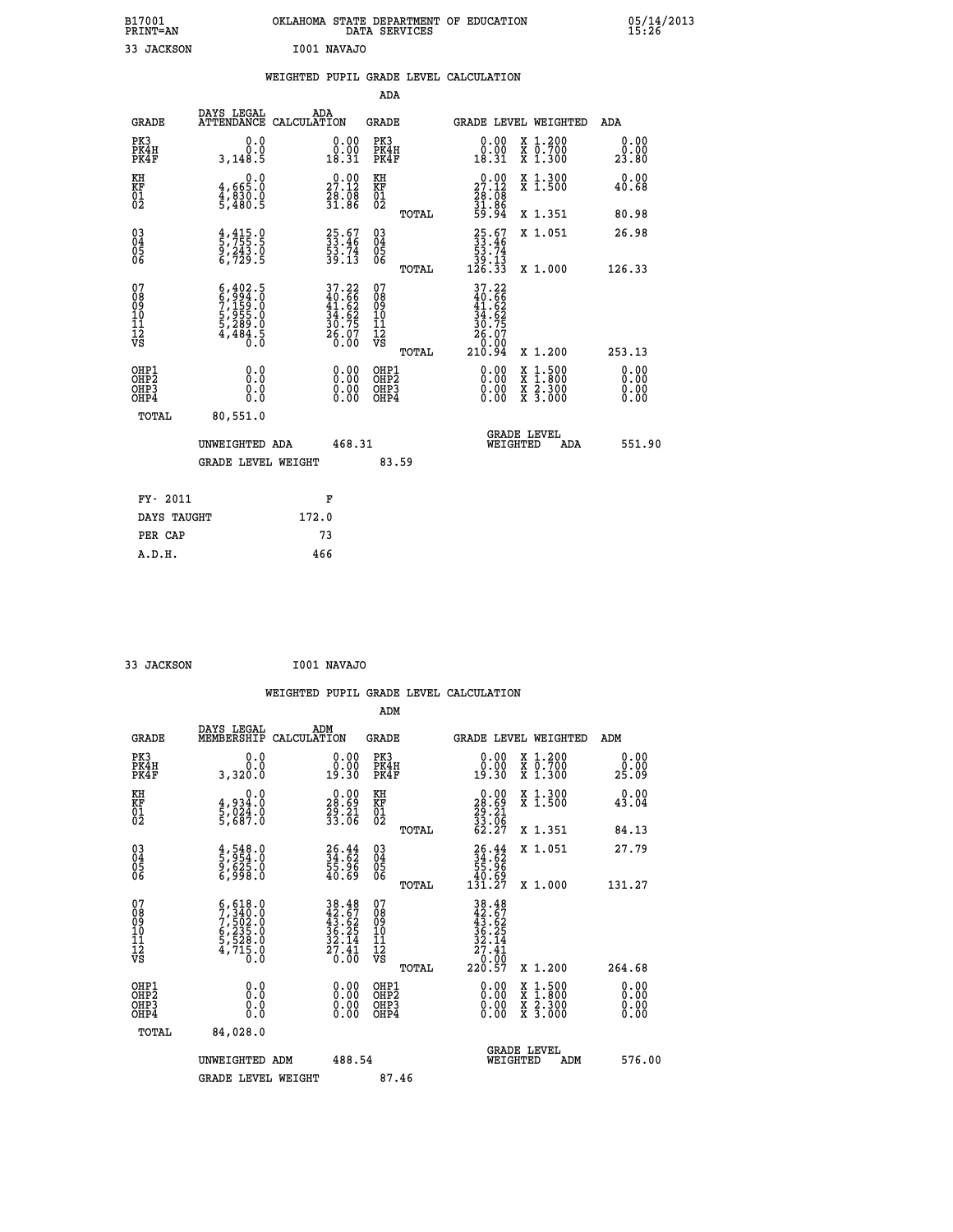| B17001<br><b>PRINT=AN</b> | OKLAHOMA STATE DEPARTMENT OF EDUCATION<br>DATA SERVICES |  |
|---------------------------|---------------------------------------------------------|--|
| 33 JACKSON                | I014 DUKE                                               |  |

|                      |                                                      |                                                                                                                |       |                                                                                    |                                          |       | WEIGHTED PUPIL GRADE LEVEL CALCULATION                                                                               |                                                                                                                                      |                                                 |
|----------------------|------------------------------------------------------|----------------------------------------------------------------------------------------------------------------|-------|------------------------------------------------------------------------------------|------------------------------------------|-------|----------------------------------------------------------------------------------------------------------------------|--------------------------------------------------------------------------------------------------------------------------------------|-------------------------------------------------|
|                      |                                                      |                                                                                                                |       |                                                                                    | <b>ADA</b>                               |       |                                                                                                                      |                                                                                                                                      |                                                 |
|                      | <b>GRADE</b>                                         | DAYS LEGAL<br>ATTENDANCE CALCULATION                                                                           | ADA   |                                                                                    | GRADE                                    |       |                                                                                                                      | GRADE LEVEL WEIGHTED                                                                                                                 | ADA                                             |
|                      | PK3<br>PK4H<br>PK4F                                  | 314.0<br>0.0<br>1,803.0                                                                                        |       | 1.89<br>00.00<br>10.86                                                             | PK3<br>PK4H<br>PK4F                      |       | 1.89<br>0.00<br>10.86                                                                                                | X 1.200<br>X 0.700<br>X 1.300                                                                                                        | 2.27<br>0.00<br>14.12                           |
| KH<br>KF<br>01<br>02 |                                                      | 0.0<br>$\frac{1}{2}, \frac{5}{8}\frac{24}{6}\cdot\frac{5}{5}$<br>$\frac{2}{2}, \frac{149}{16}\cdot\frac{5}{0}$ |       | $0.00$<br>$9.18$<br>$\frac{1}{12}$ $\cdot \frac{1}{9}$ $\frac{2}{5}$               | KH<br>KF<br>01<br>02                     |       | $\begin{array}{c} 0.00 \\ 9.18 \\ 11.42 \\ 12.95 \\ 24.37 \end{array}$                                               | X 1.300<br>X 1.500                                                                                                                   | 0.00<br>13.77                                   |
|                      |                                                      |                                                                                                                |       |                                                                                    |                                          | TOTAL |                                                                                                                      | X 1.351                                                                                                                              | 32.92                                           |
|                      | $^{03}_{04}$<br>Ŏ5                                   | $\begin{smallmatrix}2,738.0\\3,332.5\\832.5\\1,922.0\end{smallmatrix}$                                         |       | $\begin{smallmatrix} 16.49\\ 20.08\\ 5.02\\ 11.58 \end{smallmatrix}$               | $\substack{03 \\ 04}$<br>$\frac{05}{06}$ |       | $\frac{16.49}{20.08}$                                                                                                | X 1.051                                                                                                                              | 17.33                                           |
|                      | 06                                                   |                                                                                                                |       |                                                                                    |                                          | TOTAL | $\frac{11.58}{36.68}$                                                                                                | X 1.000                                                                                                                              | 36.68                                           |
| 07                   | 08901112<br>1112<br>VS                               | 3,441.5<br>1,537.0<br>1,992.0<br>2,120.5<br>2,156.0<br>1,459.5<br>0.0                                          |       | $20.73$<br>$12.26$<br>$12.77$<br>$12.77$<br>$12.99$<br>$\overline{8.79}$<br>$0.00$ | 07<br>08901112<br>1112<br>VS             | TOTAL | $\begin{smallmatrix} 20.73 \\ 9.26 \\ 12.00 \\ 12.77 \\ 12.99 \\ 8.79 \\ 9.00 \\ 9.00 \\ \end{smallmatrix}$<br>76.54 | X 1.200                                                                                                                              | 91.85                                           |
|                      | OHP1<br>OHP <sub>2</sub><br>OH <sub>P3</sub><br>OHP4 | 157.0<br>0.0<br>0.0<br>0.0                                                                                     |       | 0.95<br>0.00<br>0.00                                                               | OHP1<br>OHP2<br>OHP3<br>OHP4             |       | 0.95<br>0.00<br>0.00                                                                                                 | $\begin{smallmatrix} \mathtt{X} & 1 & 500 \\ \mathtt{X} & 1 & 800 \\ \mathtt{X} & 2 & 300 \\ \mathtt{X} & 3 & 000 \end{smallmatrix}$ | $\frac{1}{0}$ : $\frac{43}{00}$<br>0.00<br>0.00 |
|                      | TOTAL                                                | 29,375.5                                                                                                       |       |                                                                                    |                                          |       |                                                                                                                      |                                                                                                                                      |                                                 |
|                      |                                                      | UNWEIGHTED ADA                                                                                                 |       | 176.96                                                                             |                                          |       | WEIGHTED                                                                                                             | <b>GRADE LEVEL</b><br>ADA                                                                                                            | 210.37                                          |
|                      |                                                      | <b>GRADE LEVEL WEIGHT</b>                                                                                      |       |                                                                                    |                                          | 33.41 |                                                                                                                      |                                                                                                                                      |                                                 |
|                      | FY- 2011                                             |                                                                                                                |       | F                                                                                  |                                          |       |                                                                                                                      |                                                                                                                                      |                                                 |
|                      | DAYS TAUGHT                                          |                                                                                                                | 166.0 |                                                                                    |                                          |       |                                                                                                                      |                                                                                                                                      |                                                 |
|                      | PER CAP                                              |                                                                                                                | 128   |                                                                                    |                                          |       |                                                                                                                      |                                                                                                                                      |                                                 |
|                      | A.D.H.                                               |                                                                                                                | 96    |                                                                                    |                                          |       |                                                                                                                      |                                                                                                                                      |                                                 |

 **33 JACKSON I014 DUKE**

 **B17001<br>PRINT=AN** 

|                                                      |                                                                                |                                                                                                                                                           |                                                     | WEIGHTED PUPIL GRADE LEVEL CALCULATION                                                                                                                                                            |                                           |
|------------------------------------------------------|--------------------------------------------------------------------------------|-----------------------------------------------------------------------------------------------------------------------------------------------------------|-----------------------------------------------------|---------------------------------------------------------------------------------------------------------------------------------------------------------------------------------------------------|-------------------------------------------|
|                                                      |                                                                                |                                                                                                                                                           | ADM                                                 |                                                                                                                                                                                                   |                                           |
| <b>GRADE</b>                                         | DAYS LEGAL<br>MEMBERSHIP<br>CALCULATION                                        | ADM                                                                                                                                                       | <b>GRADE</b>                                        | <b>GRADE LEVEL WEIGHTED</b>                                                                                                                                                                       | ADM                                       |
| PK3<br>PK4H<br>PK4F                                  | 314.0<br>0.0<br>1,922.0                                                        | $\begin{smallmatrix} 1.89\ 0.00\\ 1.58 \end{smallmatrix}$                                                                                                 | PK3<br>PK4H<br>PK4F                                 | $1.89$<br>$0.00$<br>X 1.200<br>X 0.700<br>X 1.300<br>11.58                                                                                                                                        | 2.27<br>0∶0ó<br>15.05                     |
| KH<br>KF<br>01<br>02                                 | 0.0<br>$\frac{1}{2}, \frac{648}{982}$ .0<br>2,309.0                            | $\begin{smallmatrix} 0.00\\ -9.93\\ 11.94\\ 13.91 \end{smallmatrix}$                                                                                      | KH<br>KF<br>01<br>02                                | $0.93$<br>$11.94$<br>$13.91$<br>$25.85$<br>X 1.300<br>X 1.500                                                                                                                                     | 0.00<br>14.90                             |
|                                                      |                                                                                |                                                                                                                                                           | TOTAL                                               | X 1.351                                                                                                                                                                                           | 34.92                                     |
| 03<br>04<br>05<br>06                                 | $\begin{smallmatrix} 2, 805.0\\ 3, 447.0\\ 875.0\\ 1, 981.0 \end{smallmatrix}$ | $\frac{16.90}{20.77}$<br>$\frac{5.27}{11.93}$                                                                                                             | $\begin{array}{c} 03 \\ 04 \\ 05 \\ 06 \end{array}$ | X 1.051<br>$\begin{smallmatrix} 16.90\\ 20.77\\ 5.27\\ 11.93\\ 37.97 \end{smallmatrix}$                                                                                                           | 17.76                                     |
|                                                      |                                                                                |                                                                                                                                                           | TOTAL                                               | X 1.000                                                                                                                                                                                           | 37.97                                     |
| 07<br>08<br>09<br>101<br>112<br>VS                   | 3,540.0<br>1,612.0<br>2,066.0<br>2,199.0<br>2,196.0<br>1,485.0<br>0.0          | $\begin{smallmatrix} 21\cdot33\\[-1mm] 9\cdot71\\[-1mm] 12\cdot45\\[-1mm] 13\cdot25\\[-1mm] 13\cdot23\\[-1mm] 8\cdot95\\[-1mm] 0\cdot00\end{smallmatrix}$ | 07<br>08<br>09<br>11<br>11<br>12<br>VS<br>TOTAL     | $\begin{smallmatrix} 21\cdot 33\\[-1.2mm] 9\cdot 71\\[-1.2mm] 12\cdot 45\\[-1.2mm] 13\cdot 25\\[-1.2mm] 13\cdot 23\\[-1.2mm] 8\cdot 95\\[-1.2mm] 0.95\\[-1.2mm] 0.92\end{smallmatrix}$<br>X 1.200 | 94.70                                     |
| OHP1<br>OHP2<br>OH <sub>P3</sub><br>OH <sub>P4</sub> | 165.0<br>0.0<br>0.0<br>0.0                                                     | $0.99$<br>$0.00$<br>$\begin{smallmatrix} 0.00 \ 0.00 \end{smallmatrix}$                                                                                   | OHP1<br>OHP2<br>OHP3<br>OHP4                        | $\begin{smallmatrix} 0.99 \\[-4pt] 0.00 \\[-4pt] 0.00 \\[-4pt] 0.00 \end{smallmatrix}$<br>X 1:500<br>X 1:800<br>X 2:300<br>X 3:000                                                                | $\frac{1}{0}$ : $\frac{49}{00}$<br>0.0000 |
| TOTAL                                                | 30,546.0                                                                       |                                                                                                                                                           |                                                     |                                                                                                                                                                                                   |                                           |
|                                                      | UNWEIGHTED ADM                                                                 | 184.03                                                                                                                                                    |                                                     | <b>GRADE LEVEL</b><br>WEIGHTED<br>ADM                                                                                                                                                             | 219.06                                    |
|                                                      | <b>GRADE LEVEL WEIGHT</b>                                                      |                                                                                                                                                           | 35.03                                               |                                                                                                                                                                                                   |                                           |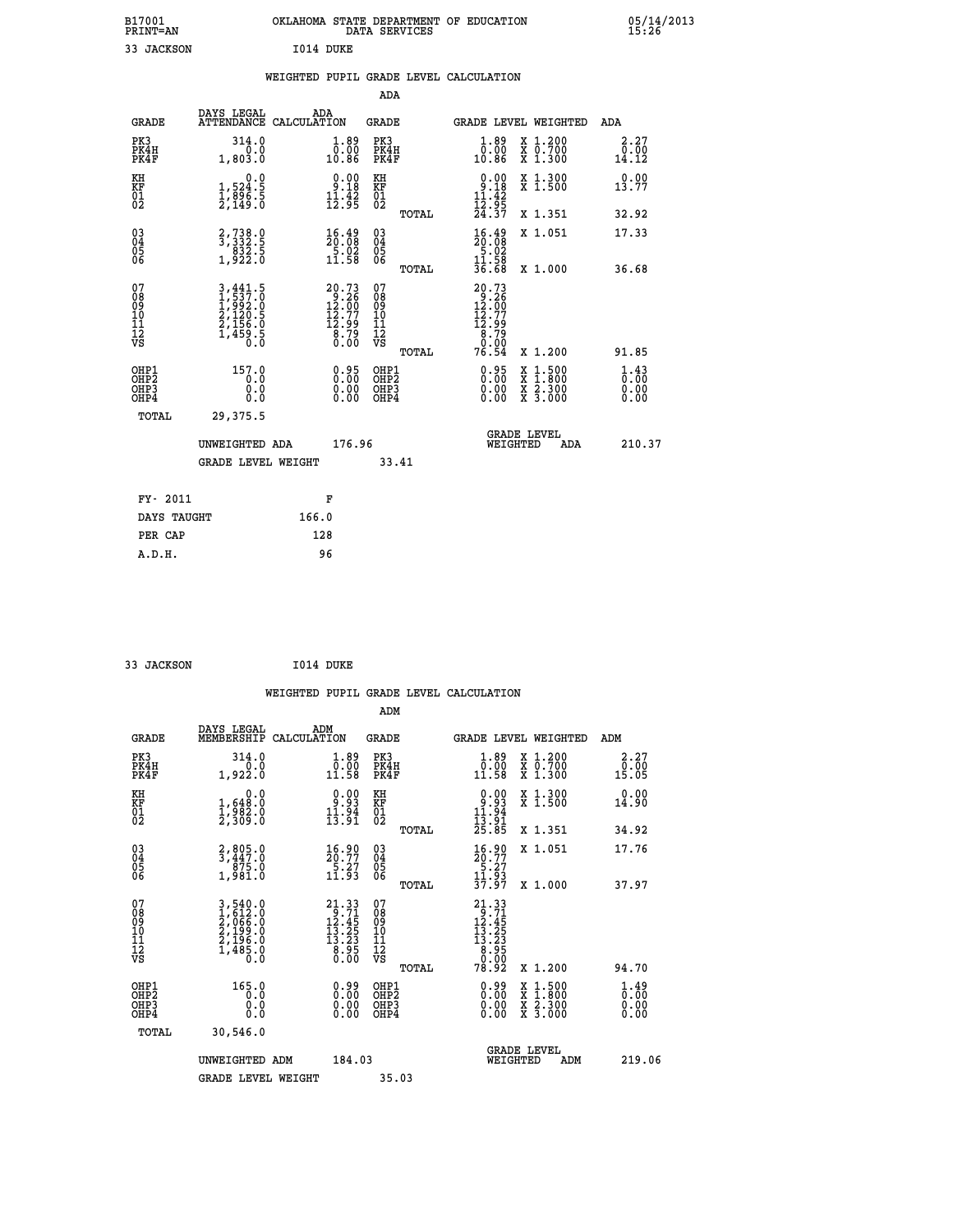| B17001<br>PRINT=AN | OKLAHOMA STATE DEPARTMENT OF EDUCATION<br>SERVICES<br>DATA | 05/14/2013<br>15:26 |
|--------------------|------------------------------------------------------------|---------------------|
| 33<br>JACKSON      | I018 ALTUS                                                 |                     |

|  |  | WEIGHTED PUPIL GRADE LEVEL CALCULATION |
|--|--|----------------------------------------|
|  |  |                                        |

|                                                    |                                                                                                                                                       |                                                                                | ADA                                    |       |                                                                              |                                                                |                              |
|----------------------------------------------------|-------------------------------------------------------------------------------------------------------------------------------------------------------|--------------------------------------------------------------------------------|----------------------------------------|-------|------------------------------------------------------------------------------|----------------------------------------------------------------|------------------------------|
| <b>GRADE</b>                                       | DAYS LEGAL                                                                                                                                            | ADA<br>ATTENDANCE CALCULATION                                                  | <b>GRADE</b>                           |       |                                                                              | GRADE LEVEL WEIGHTED                                           | ADA                          |
| PK3<br>PK4H<br>PK4F                                | 1,150.0<br>0.0<br>40,831.5                                                                                                                            | $\begin{smallmatrix} 6.69\ 0.00\ 237.39 \end{smallmatrix}$                     | PK3<br>PK4H<br>PK4F                    |       | $\begin{smallmatrix}6.69\0.00\\237.39\end{smallmatrix}$                      | X 1.200<br>X 0.700<br>X 1.300                                  | 8.03<br>0.00<br>308.61       |
| KH<br>KF<br>01<br>02                               | 0.0<br>49,951.5<br>55,077.0<br>50,171.0                                                                                                               | $0.00$<br>290.42<br>$\frac{320}{291}. \frac{22}{69}$                           | KH<br>KF<br>01<br>02                   |       | 0.00<br>290.42<br>$\frac{320}{291}$ , $\frac{22}{69}$<br>611.91              | X 1.300<br>X 1.500                                             | 0.00<br>435.63               |
|                                                    |                                                                                                                                                       |                                                                                |                                        | TOTAL |                                                                              | X 1.351                                                        | 826.69                       |
| $\begin{matrix} 03 \\ 04 \\ 05 \\ 06 \end{matrix}$ | 46,859.0<br>$\frac{42}{40}$ , $\frac{474}{501}$ .<br>5                                                                                                | $272.44$<br>$265.82$<br>246.94<br>235.47                                       | 03<br>04<br>05<br>06                   |       | $272.44$<br>$265.82$<br>$246.94$<br>$235.47$<br>$748.23$                     | X 1.051                                                        | 286.33                       |
|                                                    |                                                                                                                                                       |                                                                                |                                        | TOTAL |                                                                              | X 1.000                                                        | 748.23                       |
| 07<br>08<br>09<br>11<br>11<br>12<br>VS             | $\begin{smallmatrix} 46\,,\,605\,.5\\ 42\,,\,769\,.0\\ 43\,,\,142\,.0\\ 42\,,\,363\,.0\\ 38\,,\,534\,.5\\ 41\,,\,050\,.5\\ 0\,.0\\ \end{smallmatrix}$ | $270.96$<br>$248.66$<br>$250.83$<br>$246.30$<br>$224.04$<br>$238.67$<br>$0.00$ | 07<br>08<br>09<br>11<br>11<br>12<br>VS |       | 270.96<br>248.665<br>250.83<br>246.30<br>224.04<br>238.67<br>238.67<br>20.00 |                                                                |                              |
|                                                    |                                                                                                                                                       |                                                                                |                                        | TOTAL | 1.479.46                                                                     | X 1.200                                                        | 1,775.35                     |
| OHP1<br>OHP <sub>2</sub><br>OHP3<br>OHP4           | 108.5<br>0.0<br>0.0                                                                                                                                   | 0.63<br>$\begin{smallmatrix} 0.00 \ 0.00 \end{smallmatrix}$                    | OHP1<br>OHP2<br>OHP3<br>OHP4           |       | $0.63\n0.00$<br>0.00                                                         | $1.500$<br>$1.800$<br>X<br>$\frac{x}{x}$ $\frac{5.300}{3.000}$ | 0.95<br>0.00<br>0.00<br>0.00 |
| TOTAL                                              | 627,310.0                                                                                                                                             |                                                                                |                                        |       |                                                                              |                                                                |                              |
|                                                    | UNWEIGHTED ADA                                                                                                                                        | 3,647.17                                                                       |                                        |       |                                                                              | <b>GRADE LEVEL</b><br>WEIGHTED<br>ADA                          | 4,389.82                     |
|                                                    | <b>GRADE LEVEL WEIGHT</b>                                                                                                                             |                                                                                | 742.65                                 |       |                                                                              |                                                                |                              |
| FY- 2011                                           |                                                                                                                                                       | F                                                                              |                                        |       |                                                                              |                                                                |                              |
| DAYS TAUGHT                                        |                                                                                                                                                       | 172.0                                                                          |                                        |       |                                                                              |                                                                |                              |
|                                                    |                                                                                                                                                       |                                                                                |                                        |       |                                                                              |                                                                |                              |
| PER CAP                                            |                                                                                                                                                       | 53                                                                             |                                        |       |                                                                              |                                                                |                              |

| 33 JACKSON |  | I018 ALTUS |
|------------|--|------------|
|------------|--|------------|

 **A.D.H. 1,677**

 **ADM**

| <b>GRADE</b>                                         | DAYS LEGAL<br>MEMBERSHIP CALCULATION                                             | ADM                                                                            | <b>GRADE</b>                                       |       |                                                                  | GRADE LEVEL WEIGHTED                                                                                                | ADM                          |
|------------------------------------------------------|----------------------------------------------------------------------------------|--------------------------------------------------------------------------------|----------------------------------------------------|-------|------------------------------------------------------------------|---------------------------------------------------------------------------------------------------------------------|------------------------------|
| PK3<br>PK4H<br>PK4F                                  | 1,253.0<br>0.0<br>43,826.0                                                       | 7.28<br>0.00<br>254.80                                                         | PK3<br>PK4H<br>PK4F                                |       | 7.28<br>0.00<br>254.80                                           | X 1.200<br>X 0.700<br>X 1.300                                                                                       | 8.74<br>0.00<br>331.24       |
| KH<br>KF<br>01<br>02                                 | 0.0<br>53,358:0<br>58,170:0<br>52,623:0                                          | $\begin{array}{c} 0.00 \\ 310.22 \\ 338.20 \\ 305.95 \end{array}$              | KH<br>KF<br>01<br>02                               |       | 0.00<br>310:22<br>338:20<br>305:95<br>644.15                     | X 1.300<br>X 1.500                                                                                                  | 0.00<br>465.33               |
|                                                      |                                                                                  |                                                                                |                                                    | TOTAL |                                                                  | X 1.351                                                                                                             | 870.25                       |
| 030404                                               | $48,966.0$<br>$47,545.0$<br>$44,603.0$<br>$42,808.0$                             | $\begin{smallmatrix} 284.69\\ 276.42\\ 259.32\\ 248.88 \end{smallmatrix}$      | $\begin{matrix} 03 \\ 04 \\ 05 \\ 06 \end{matrix}$ |       | $284.69$<br>$276.42$<br>$259.32$<br>$248.88$<br>$784.62$         | X 1.051                                                                                                             | 299.21                       |
| 06                                                   |                                                                                  |                                                                                |                                                    | TOTAL |                                                                  | $X_1.000$                                                                                                           | 784.62                       |
| 07<br>08<br>09<br>101<br>11<br>12<br>VS              | 49,316.0<br>$45, 227.0$<br>$45, 842.0$<br>$44, 540.0$<br>$40, 824.0$<br>43,421.0 | $286.72$<br>$262.95$<br>$266.52$<br>$258.95$<br>$237.35$<br>$252.45$<br>$0.00$ | 078<br>089<br>0011<br>11<br>12<br>VS               |       | 286.72<br>262.95<br>266.52<br>258.95<br>237.35<br>252.45<br>0.00 |                                                                                                                     |                              |
|                                                      |                                                                                  |                                                                                |                                                    | TOTAL | 1,564.94                                                         | X 1.200                                                                                                             | 1,877.93                     |
| OHP1<br>OH <sub>P</sub> <sub>2</sub><br>OHP3<br>OHP4 | 111.0<br>0.0<br>0.0<br>0.0                                                       | 0.65<br>$\begin{smallmatrix} 0.00 \ 0.00 \end{smallmatrix}$                    | OHP1<br>OHP <sub>2</sub><br>OHP3<br>OHP4           |       | 0.65<br>0.00<br>0.00                                             | $\begin{array}{l} \mathtt{X} & 1.500 \\ \mathtt{X} & 1.800 \\ \mathtt{X} & 2.300 \\ \mathtt{X} & 3.000 \end{array}$ | 0.98<br>0.00<br>0.00<br>0.00 |
| TOTAL                                                | 662,433.0                                                                        |                                                                                |                                                    |       |                                                                  |                                                                                                                     |                              |
|                                                      | UNWEIGHTED                                                                       | 3,851.35<br>ADM                                                                |                                                    |       |                                                                  | <b>GRADE LEVEL</b><br>WEIGHTED<br>ADM                                                                               | 4,638.30                     |
|                                                      | <b>GRADE LEVEL WEIGHT</b>                                                        |                                                                                | 786.95                                             |       |                                                                  |                                                                                                                     |                              |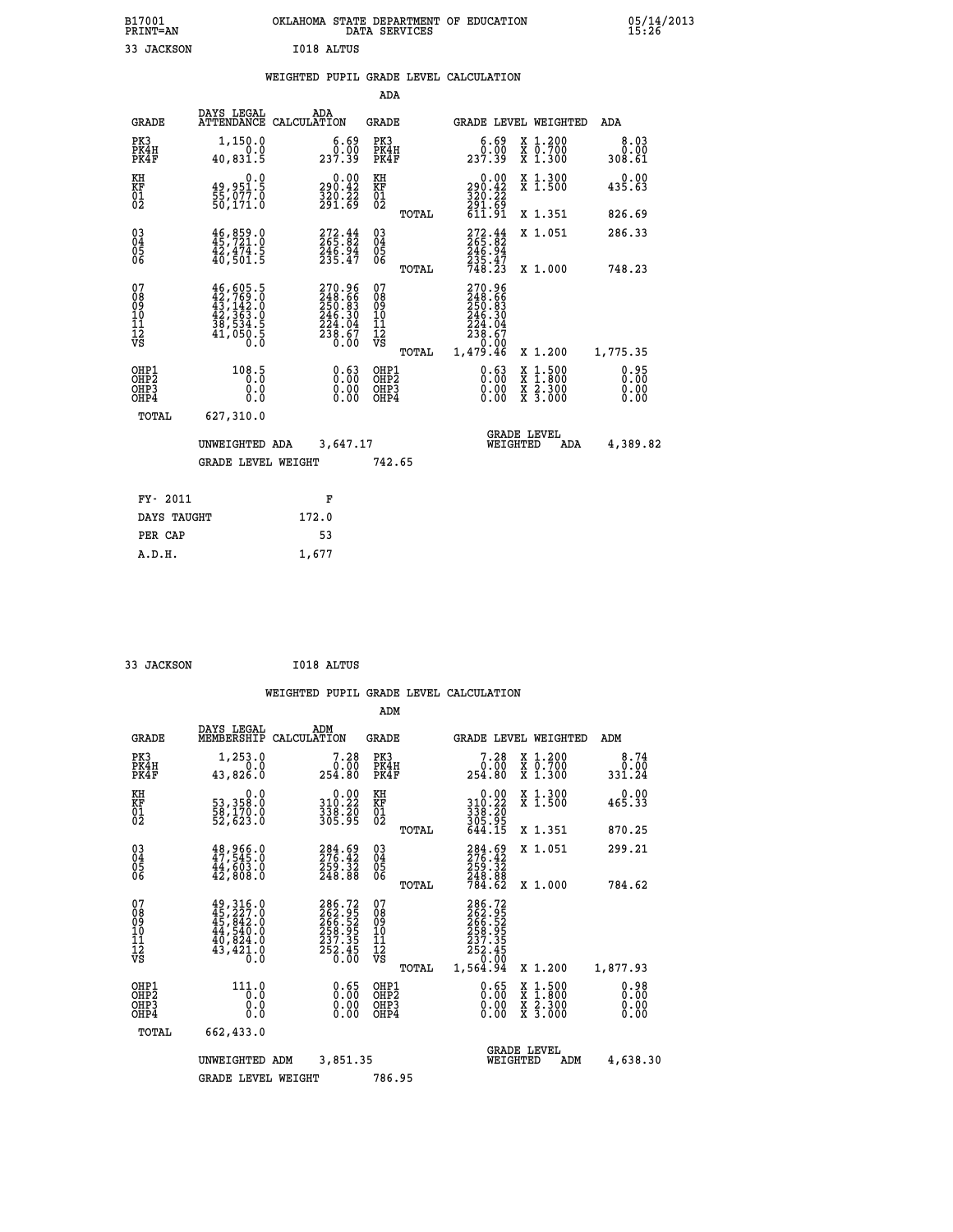| B17001<br><b>PRINT=AN</b> | OKLAHOMA STATE DEPARTMENT OF EDUCATION<br>DATA SERVICES |  |
|---------------------------|---------------------------------------------------------|--|
| 33 JACKSON                | I025 ELDORADO                                           |  |

|                                                                    |                                                                                     | WEIGHTED PUPIL GRADE LEVEL CALCULATION                                                                                                                                              |                                                 |                                                                                                                                                                                                                                                                                                                            |                              |
|--------------------------------------------------------------------|-------------------------------------------------------------------------------------|-------------------------------------------------------------------------------------------------------------------------------------------------------------------------------------|-------------------------------------------------|----------------------------------------------------------------------------------------------------------------------------------------------------------------------------------------------------------------------------------------------------------------------------------------------------------------------------|------------------------------|
|                                                                    |                                                                                     |                                                                                                                                                                                     | <b>ADA</b>                                      |                                                                                                                                                                                                                                                                                                                            |                              |
| <b>GRADE</b>                                                       | DAYS LEGAL                                                                          | ADA<br>ATTENDANCE CALCULATION                                                                                                                                                       | GRADE                                           | GRADE LEVEL WEIGHTED                                                                                                                                                                                                                                                                                                       | ADA                          |
| PK3<br>PK4H<br>PK4F                                                | 242.0<br>732.0                                                                      | $\overset{1}{\overset{0}{\text{.}}} \,\,\overset{41}{\overset{0}{\text{.}}} \,\,\overset{41}{\overset{0}{\text{.}}} \,\,\, \overset{41}{\text{.}} \,\,\overset{1}{\text{.}} \,\,\,$ | PK3<br>PK4H<br>PK4F                             | X 1.200<br>X 0.700<br>X 1.300<br>$\substack{1.41 \\ 0.00 \\ 4.26}$                                                                                                                                                                                                                                                         | 1.69<br>0.00<br>5.54         |
| KH<br>KF<br>01<br>02                                               | 1,136.0<br>$\frac{1}{2}$ , $\frac{255}{555}$ . $\frac{8}{5}$                        | $\begin{smallmatrix} 0.00\ 6.60\ 9.59\ 9.04 \end{smallmatrix}$                                                                                                                      | KH<br>KF<br>01<br>02                            | $0.00$<br>$0.60$<br>$0.50$<br>$0.50$<br>$0.64$<br>X 1.300<br>X 1.500                                                                                                                                                                                                                                                       | 0.00<br>9.90                 |
|                                                                    |                                                                                     |                                                                                                                                                                                     | TOTAL                                           | 18.63<br>X 1.351                                                                                                                                                                                                                                                                                                           | 25.17                        |
| $\begin{smallmatrix} 03 \\[-4pt] 04 \end{smallmatrix}$<br>Ŏ5<br>06 | $1,194.9$<br>$1,132.5$<br>$1,860.5$<br>$1,423.5$                                    | $\begin{smallmatrix} 6.94\ 6.58\ 10.82\ 8.28 \end{smallmatrix}$                                                                                                                     | $\substack{03 \\ 04}$<br>Ŏ5<br>06               | $\begin{array}{c} 6.94 \\ 6.58 \\ 10.82 \end{array}$<br>X 1.051                                                                                                                                                                                                                                                            | 7.29                         |
|                                                                    |                                                                                     |                                                                                                                                                                                     | TOTAL                                           | $\frac{8.28}{25.68}$<br>X 1.000                                                                                                                                                                                                                                                                                            | 25.68                        |
| 07<br>08<br>09<br>11<br>11<br>12<br>VS                             | $1,892.5$<br>$2,120.0$<br>$2,073.0$<br>$1,358.5$<br>$2,061.0$<br>$1,144.0$<br>$0.0$ | $\begin{smallmatrix} 11.00 \\ 12.33 \\ 12.05 \\ 7.90 \\ 11.98 \\ 6.65 \\ \end{smallmatrix}$                                                                                         | 07<br>08<br>09<br>11<br>11<br>12<br>VS<br>TOTAL | 11.00<br>$\frac{12.33}{12.05}$<br>11.98<br>$\overline{6}\cdot\overline{65}$<br>61.91<br>X 1.200                                                                                                                                                                                                                            | 74.29                        |
| OHP1<br>OH <sub>P</sub> 2<br>OHP3<br>OH <sub>P4</sub>              | 0.0<br>0.0<br>0.0                                                                   | $\begin{smallmatrix} 0.00 \ 0.00 \ 0.00 \ 0.00 \end{smallmatrix}$                                                                                                                   | OHP1<br>OHP <sub>2</sub><br>OHP3<br>OHP4        | $\begin{smallmatrix} 0.00 & 0.00 & 0.00 & 0.00 & 0.00 & 0.00 & 0.00 & 0.00 & 0.00 & 0.00 & 0.00 & 0.00 & 0.00 & 0.00 & 0.00 & 0.00 & 0.00 & 0.00 & 0.00 & 0.00 & 0.00 & 0.00 & 0.00 & 0.00 & 0.00 & 0.00 & 0.00 & 0.00 & 0.00 & 0.00 & 0.00 & 0.00 & 0.00 & 0.00 & 0.00 & 0.0$<br>X 1:500<br>X 1:800<br>X 2:300<br>X 3:000 | 0.00<br>0.00<br>0.00<br>0.00 |
| TOTAL                                                              | 21,575.0                                                                            |                                                                                                                                                                                     |                                                 |                                                                                                                                                                                                                                                                                                                            |                              |
|                                                                    | UNWEIGHTED ADA                                                                      | 125.43                                                                                                                                                                              |                                                 | <b>GRADE LEVEL</b><br>WEIGHTED<br>ADA                                                                                                                                                                                                                                                                                      | 149.56                       |
|                                                                    | <b>GRADE LEVEL WEIGHT</b>                                                           |                                                                                                                                                                                     | 24.13                                           |                                                                                                                                                                                                                                                                                                                            |                              |
|                                                                    | FY- 2011                                                                            | F                                                                                                                                                                                   |                                                 |                                                                                                                                                                                                                                                                                                                            |                              |
|                                                                    | DAYS TAUGHT                                                                         | 172.0                                                                                                                                                                               |                                                 |                                                                                                                                                                                                                                                                                                                            |                              |
|                                                                    | PER CAP                                                                             | 167                                                                                                                                                                                 |                                                 |                                                                                                                                                                                                                                                                                                                            |                              |

 **A.D.H. 20**

 **33 JACKSON I025 ELDORADO**

|                                                    |                                                                         | WEIGHTED PUPIL GRADE LEVEL CALCULATION                                                                          |                                                     |       |                                                                                                                                                                                                                                                                                |                                          |                              |
|----------------------------------------------------|-------------------------------------------------------------------------|-----------------------------------------------------------------------------------------------------------------|-----------------------------------------------------|-------|--------------------------------------------------------------------------------------------------------------------------------------------------------------------------------------------------------------------------------------------------------------------------------|------------------------------------------|------------------------------|
|                                                    |                                                                         |                                                                                                                 | ADM                                                 |       |                                                                                                                                                                                                                                                                                |                                          |                              |
| <b>GRADE</b>                                       | DAYS LEGAL<br>MEMBERSHIP                                                | ADM<br>CALCULATION                                                                                              | <b>GRADE</b>                                        |       |                                                                                                                                                                                                                                                                                | GRADE LEVEL WEIGHTED                     | ADM                          |
| PK3<br>PK4H<br>PK4F                                | 243.0<br>797.0                                                          | $\overset{1}{\underset{4}{\text{.}}}\overset{41}{\underset{63}{\text{.}}}$                                      | PK3<br>PK4H<br>PK4F                                 |       | $1.41$<br>$0.00$<br>4.63                                                                                                                                                                                                                                                       | X 1.200<br>X 0.700<br>X 1.300            | 1.69<br>0.00<br>6.02         |
| KH<br>KF<br>01<br>02                               | $\begin{smallmatrix}&&&0.0\\1,232.0\\1,760.0\\1,659.0\end{smallmatrix}$ | $\begin{smallmatrix} 0.00\\ 7.16\\ 10.23\\ 9.65 \end{smallmatrix}$                                              | KH<br>KF<br>01<br>02                                |       | $\begin{array}{c} 0.00 \\ 7.16 \\ 10.23 \\ 9.65 \\ 19.88 \end{array}$                                                                                                                                                                                                          | X 1.300<br>X 1.500                       | 0.00<br>10.74                |
|                                                    |                                                                         |                                                                                                                 |                                                     | TOTAL |                                                                                                                                                                                                                                                                                | X 1.351                                  | 26.86                        |
| $\begin{matrix} 03 \\ 04 \\ 05 \\ 06 \end{matrix}$ | $1,313.0$<br>$1,232.0$<br>$1,990.0$<br>$1,526.0$                        | $7.63$<br>$7.16$<br>$11.57$<br>$8.87$                                                                           | $\begin{array}{c} 03 \\ 04 \\ 05 \\ 06 \end{array}$ |       | 7.16<br>$\frac{11.57}{8.87}$<br>$27.60$                                                                                                                                                                                                                                        | X 1.051                                  | 8.02                         |
|                                                    |                                                                         |                                                                                                                 |                                                     | TOTAL |                                                                                                                                                                                                                                                                                | X 1.000                                  | 27.60                        |
| 07<br>08<br>09<br>11<br>11<br>12<br>VS             | 2,055.0<br>2,290.0<br>2,190.0<br>2,167.0<br>2,167.0<br>1,218.0<br>0.0   | $\begin{smallmatrix} 11\cdot95\\13\cdot31\\12\cdot73\\8\cdot55\\12\cdot60\\7\cdot08\\0\cdot00\end{smallmatrix}$ | 07<br>08<br>09<br>101<br>11<br>12<br>VS             |       | $\begin{smallmatrix} 11.95\\13.31\\12.73\\8.55\\12.60\\7.08\\9\end{smallmatrix}$                                                                                                                                                                                               |                                          |                              |
|                                                    |                                                                         |                                                                                                                 |                                                     | TOTAL | 66.22                                                                                                                                                                                                                                                                          | X 1.200                                  | 79.46                        |
| OHP1<br>OHP2<br>OHP3<br>OHP4                       | 0.0<br>0.000                                                            | $\begin{smallmatrix} 0.00 \ 0.00 \ 0.00 \ 0.00 \end{smallmatrix}$                                               | OHP1<br>OHP2<br>OHP3<br>OHP4                        |       | $\begin{smallmatrix} 0.00 & 0.00 & 0.00 & 0.00 & 0.00 & 0.00 & 0.00 & 0.00 & 0.00 & 0.00 & 0.00 & 0.00 & 0.00 & 0.00 & 0.00 & 0.00 & 0.00 & 0.00 & 0.00 & 0.00 & 0.00 & 0.00 & 0.00 & 0.00 & 0.00 & 0.00 & 0.00 & 0.00 & 0.00 & 0.00 & 0.00 & 0.00 & 0.00 & 0.00 & 0.00 & 0.0$ | X 1:500<br>X 1:800<br>X 2:300<br>X 3:000 | 0.00<br>Ŏ.ŎŎ<br>Q.QQ<br>0.00 |
| TOTAL                                              | 23, 143.0                                                               |                                                                                                                 |                                                     |       |                                                                                                                                                                                                                                                                                |                                          |                              |
|                                                    | UNWEIGHTED ADM<br><b>GRADE LEVEL WEIGHT</b>                             | 134.53                                                                                                          | 25.86                                               |       | WEIGHTED                                                                                                                                                                                                                                                                       | <b>GRADE LEVEL</b><br>ADM                | 160.39                       |
|                                                    |                                                                         |                                                                                                                 |                                                     |       |                                                                                                                                                                                                                                                                                |                                          |                              |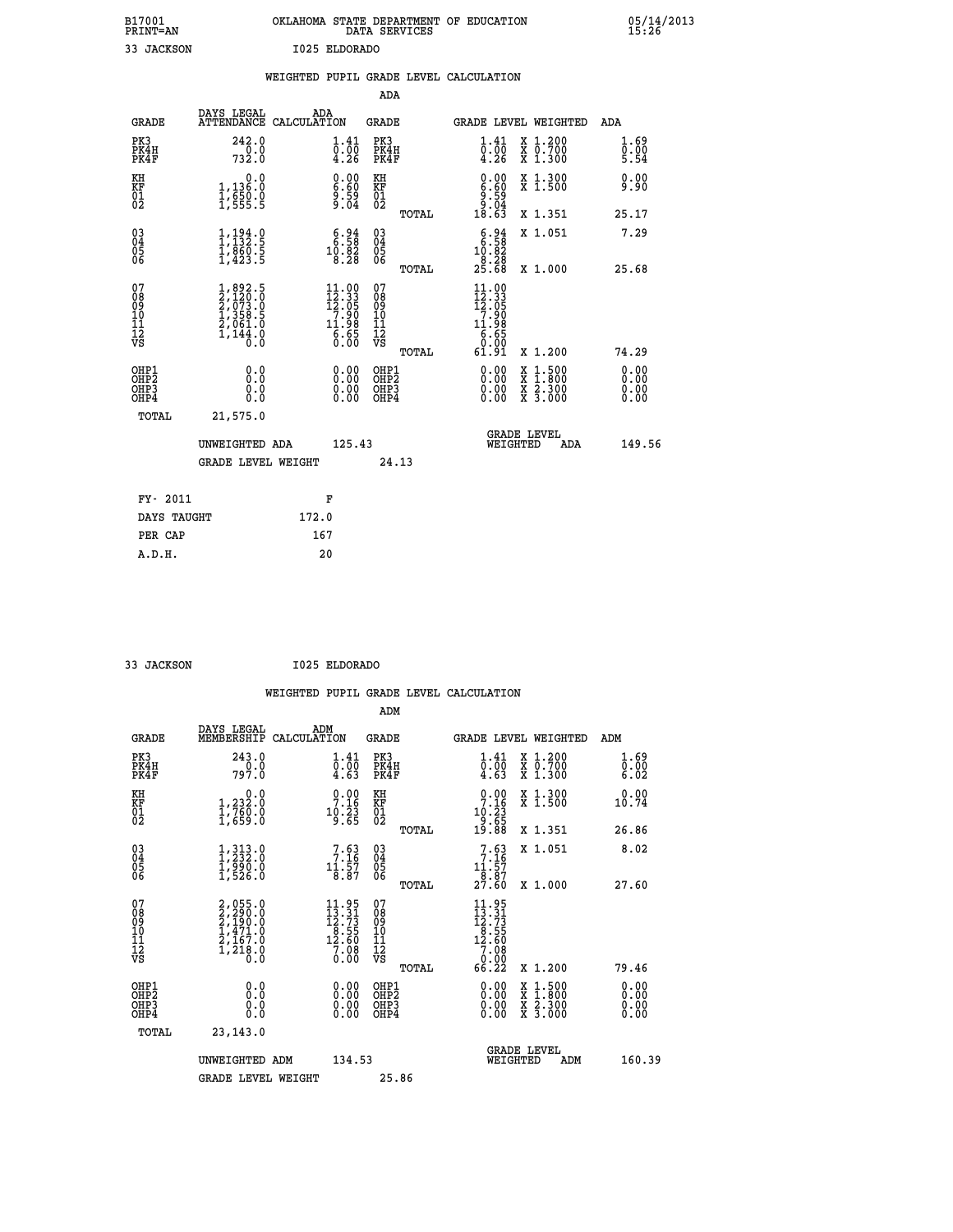| B17001          | OKLAHOMA STATE DEPARTMENT OF EDUCATION | 05/14/2013 |
|-----------------|----------------------------------------|------------|
| <b>PRINT=AN</b> | DATA SERVICES                          | 15.26      |
| JACKSON         | I035 OLUSTEE                           |            |

|                                    |                                                                                                                                           | WEIGHTED PUPIL GRADE LEVEL CALCULATION                                                                             |                                                 |                                                                                                                          |                                                |                              |
|------------------------------------|-------------------------------------------------------------------------------------------------------------------------------------------|--------------------------------------------------------------------------------------------------------------------|-------------------------------------------------|--------------------------------------------------------------------------------------------------------------------------|------------------------------------------------|------------------------------|
|                                    |                                                                                                                                           |                                                                                                                    | <b>ADA</b>                                      |                                                                                                                          |                                                |                              |
| <b>GRADE</b>                       | DAYS LEGAL<br><b>ATTENDANCE</b>                                                                                                           | ADA<br>CALCULATION                                                                                                 | <b>GRADE</b>                                    | GRADE LEVEL WEIGHTED                                                                                                     |                                                | ADA                          |
| PK3<br>PK4H<br>PK4F                | 173.0<br>0.0<br>1,178.5                                                                                                                   | $\begin{smallmatrix} 1.00\ 0.00\ 6.81 \end{smallmatrix}$                                                           | PK3<br>PK4H<br>PK4F                             | 1.00<br>$\overline{0.00}$<br>6.81                                                                                        | X 1.200<br>X 0.700<br>X 1.300                  | 1.20<br>0.00<br>8.85         |
| KH<br>KF<br>01<br>02               | $\begin{smallmatrix}&&&0.0\\1,332.0\\2,625.0\\2,560.0\end{smallmatrix}$                                                                   | $\begin{smallmatrix} 0.00\\ 7.70\\ 15.17\\ 14.80 \end{smallmatrix}$                                                | KH<br>KF<br>01<br>02                            | $\begin{smallmatrix} 0.00\\ 7.70\\ 15.17\\ 14.80\\ 29.97 \end{smallmatrix}$                                              | X 1.300<br>X 1.500                             | 0.00<br>11.55                |
|                                    |                                                                                                                                           |                                                                                                                    | TOTAL                                           |                                                                                                                          | X 1.351                                        | 40.49                        |
| $^{03}_{04}$<br>Ŏ5<br>06           | $\frac{1}{2}$ , $\frac{869}{255}$ : 0<br>$\frac{5}{1}, \frac{5}{133}$ : $\frac{5}{5}$                                                     | $10.80$<br>$13.03$<br>$\frac{14.46}{6.55}$                                                                         | $\substack{03 \\ 04}$<br>Ŏ5<br>06               | $10.80$<br>$13.03$<br>$14.46$<br>$6.55$<br>$34.04$                                                                       | X 1.051                                        | 11.35                        |
|                                    |                                                                                                                                           |                                                                                                                    | TOTAL                                           |                                                                                                                          | X 1.000                                        | 34.04                        |
| 07<br>08<br>09<br>101<br>112<br>VS | $\begin{smallmatrix} 1,022\cdot 5\\ 1,605\cdot 0\\ 2,773\cdot 5\\ 2,356\cdot 0\\ 1,752\cdot 0\\ 2,006\cdot 0\\ 0\cdot 0\end{smallmatrix}$ | $\begin{array}{r} 5 \cdot 91 \\ -16 \cdot 63 \\ 13 \cdot 62 \\ 19 \cdot 13 \\ \end{array}$<br>$\frac{11.60}{0.00}$ | 07<br>08<br>09<br>11<br>11<br>12<br>VS<br>TOTAL | $\begin{array}{r} 5 \cdot 91 \\ 9 \cdot 28 \\ 16 \cdot 03 \\ 13 \cdot 62 \end{array}$<br>10.13<br>11.60<br>0.00<br>66.57 | X 1.200                                        | 79.88                        |
| OHP1<br>OHP2<br>OHP3<br>OHP4       | 0.0<br>0.0<br>Ō.Ō                                                                                                                         | 0.00<br>$\begin{smallmatrix} 0.00 \ 0.00 \end{smallmatrix}$                                                        | OHP1<br>OHP2<br>OHP3<br>OHP4                    | 0.00<br>0.00<br>0.00                                                                                                     | X 1:500<br>$\frac{x}{x}$ $\frac{5:300}{3:000}$ | 0.00<br>Ō.ŎŎ<br>0.00<br>0.00 |
| <b>TOTAL</b>                       | 27, 142.5                                                                                                                                 |                                                                                                                    |                                                 |                                                                                                                          |                                                |                              |
|                                    | UNWEIGHTED ADA                                                                                                                            | 156.89                                                                                                             |                                                 | GRADE LEVEL<br>WEIGHTED                                                                                                  | ADA                                            | 187.36                       |
|                                    | <b>GRADE LEVEL WEIGHT</b>                                                                                                                 |                                                                                                                    | 30.47                                           |                                                                                                                          |                                                |                              |
| FY- 2011                           |                                                                                                                                           | F                                                                                                                  |                                                 |                                                                                                                          |                                                |                              |
|                                    | DAYS TAUGHT                                                                                                                               | 173.0                                                                                                              |                                                 |                                                                                                                          |                                                |                              |
| PER CAP                            |                                                                                                                                           | 167                                                                                                                |                                                 |                                                                                                                          |                                                |                              |

 **33 JACKSON I035 OLUSTEE**

 **WEIGHTED PUPIL GRADE LEVEL CALCULATION ADM DAYS LEGAL ADM GRADE MEMBERSHIP CALCULATION GRADE GRADE LEVEL WEIGHTED ADM PK3 173.0 1.00 PK3 1.00 X 1.200 1.20 PK4H 0.0 0.00 PK4H 0.00 X 0.700 0.00 PK4F 1,291.0 7.46 PK4F 7.46 X 1.300 9.70** 0.00 KH 0.00 0.00 KH 0.00 0.00<br>RF 1,439.0 8.32 KF 9.32 X 1.500 12.48  **01 2,792.0 16.14 01 16.14 02 2,696.0 15.58 02 15.58 TOTAL 31.72 X 1.351 42.85 03 1,992.0 11.51 03 11.51 X 1.051 12.10 04 2,331.0 13.47 04 13.47 05 2,589.0 14.97 05 14.97 06 1,174.0 6.79 06 6.79 TOTAL 35.23 X 1.000 35.23**  $\begin{array}{cccc} 07 & 1,057.0 & 6.11 & 07 & 6.11 \ 08 & 1,756.0 & 16.19 & 08 \ 09 & 2,926.0 & 16.91 & 08 & 16.91 \ 10 & 2,540.0 & 14.68 & 10 & 14.68 \ 11 & 1,983.0 & 12,943.0 & 12.97 & 12 & 12.97 \ \hline \textrm{vs} & 2,244.0 & 10.00 & \textrm{vs} & 2,248.0 \end{array}$  $\begin{array}{cccc} 6.11 & 07 & 6.11\\ 16.15 & 08 & 10\\ 14.68 & 10 & 14.68\\ 11.46 & 11 & 11.46\\ 12.97 & 12 & 12.97\\ 0.00 & \text{Vs} & 72.28 & \text{x} 1.200\\ 8.00 & 0.00 & 0.00\\ 0.00 & 0.00 & 0.00\\ 0.00 & 0.00 & 0.00\\ 0.00 & 0.00 & 0.00\\ 0.00 & 0.00 & 0.00\\ 0.00 &$  **OHP1 0.0 0.00 OHP1 0.00 X 1.500 0.00 OHP2 0.0 0.00 OHP2 0.00 X 1.800 0.00 OHP3 0.0 0.00 OHP3 0.00 X 2.300 0.00 OHP4 0.0 0.00 OHP4 0.00 X 3.000 0.00 TOTAL 28,983.0 UNWEIGHTED ADM 167.52 GRADE LEVEL<br>WEIGHTED ADM 200.30** GRADE LEVEL WEIGHT 32.78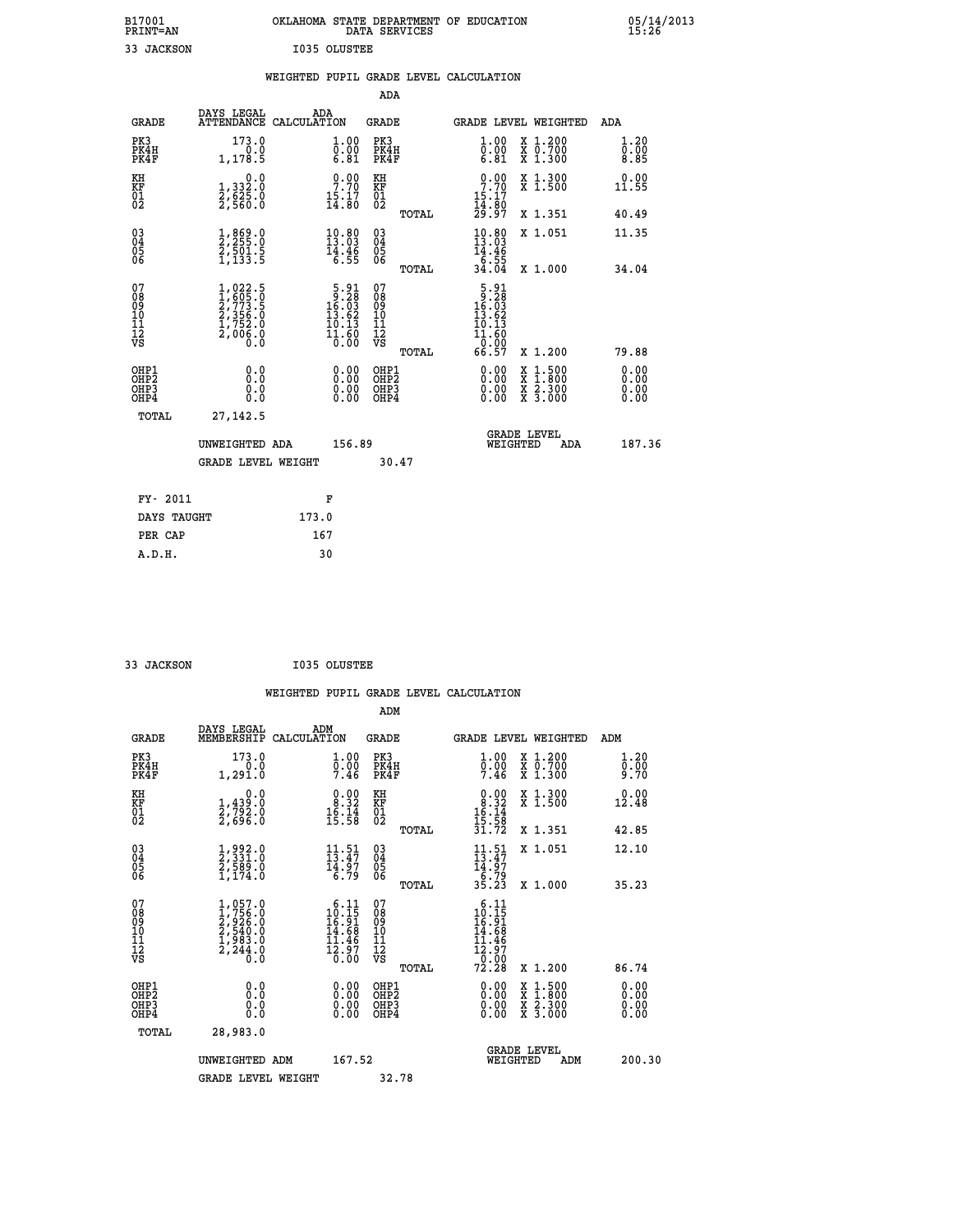| B17001<br><b>PRINT=AN</b> | OKLAHOMA<br>. STATE DEPARTMENT OF EDUCATION<br>DATA<br>SERVICES | 05/14/2013<br>⊥5`:26΄ |
|---------------------------|-----------------------------------------------------------------|-----------------------|
| 33<br>JACKSON             | 1054 BLAIR                                                      |                       |

| 05/14/2013<br>15:26 |  |
|---------------------|--|
|---------------------|--|

|                                          |                                                                                     | WEIGHTED PUPIL GRADE LEVEL CALCULATION                                                       |                                                    |                                                                                                                                                                                                                                                                                                                                                                                                                                |                               |
|------------------------------------------|-------------------------------------------------------------------------------------|----------------------------------------------------------------------------------------------|----------------------------------------------------|--------------------------------------------------------------------------------------------------------------------------------------------------------------------------------------------------------------------------------------------------------------------------------------------------------------------------------------------------------------------------------------------------------------------------------|-------------------------------|
|                                          |                                                                                     |                                                                                              | <b>ADA</b>                                         |                                                                                                                                                                                                                                                                                                                                                                                                                                |                               |
| <b>GRADE</b>                             |                                                                                     | DAYS LEGAL ADA ATTENDANCE CALCULATION                                                        | <b>GRADE</b>                                       | <b>GRADE LEVEL WEIGHTED</b>                                                                                                                                                                                                                                                                                                                                                                                                    | ADA                           |
| PK3<br>PK4H<br>PK4F                      | 0.0<br>3,292.5                                                                      | $\begin{smallmatrix} 0.00\\ 0.00\\ 19.03 \end{smallmatrix}$                                  | PK3<br>PK4H<br>PK4F                                | 0.00<br>X 1.200<br>X 0.700<br>X 1.300<br>ŏ:ŏŏ<br>19:03                                                                                                                                                                                                                                                                                                                                                                         | 0.00<br>0.00<br>24.74         |
| KH<br>KF<br>01<br>02                     | $\begin{smallmatrix}&&&0.0\\5,460.5\\4,221.5\\3,058.5\end{smallmatrix}$             | $\begin{smallmatrix} 0.00\\ 31.56\\ 24.40\\ 17.68 \end{smallmatrix}$                         | KH<br>KF<br>01<br>02                               | $\begin{smallmatrix} 0.00\\ 31.56\\ 24.40\\ 17.68\\ 42.08 \end{smallmatrix}$<br>X 1.300<br>X 1.500                                                                                                                                                                                                                                                                                                                             | 0.00<br>47.34                 |
|                                          |                                                                                     |                                                                                              | TOTAL                                              | X 1.351                                                                                                                                                                                                                                                                                                                                                                                                                        | 56.85                         |
| 030404<br>06                             | $3,344.5$<br>$3,431.0$<br>$3,203.0$<br>$2,340.5$                                    | $\begin{smallmatrix} 19.33\ 19.83\ 18.51\ 13.53 \end{smallmatrix}$                           | $\begin{matrix} 03 \\ 04 \\ 05 \\ 06 \end{matrix}$ | $19.3319.8318.5113.5351.87$<br>X 1.051                                                                                                                                                                                                                                                                                                                                                                                         | 20.32                         |
|                                          |                                                                                     |                                                                                              | TOTAL                                              | X 1.000                                                                                                                                                                                                                                                                                                                                                                                                                        | 51.87                         |
| 07<br>08<br>09<br>11<br>11<br>12<br>VS   | $4,437.0$<br>$4,449.5$<br>$4,326.5$<br>$4,053.5$<br>$3,460.5$<br>$3,123.5$<br>$0.0$ | $\begin{smallmatrix} 25.65\\ 19.94\\ 25.01\\ 23.43\\ 20.00\\ 18.05\\ 0.00 \end{smallmatrix}$ | 07<br>08<br>09<br>11<br>11<br>12<br>VS             | $25.65$<br>$25.01$<br>$25.01$<br>$23.43$<br>$20.00$<br>$18.05$<br>0.00                                                                                                                                                                                                                                                                                                                                                         |                               |
|                                          |                                                                                     |                                                                                              | TOTAL                                              | 132.08<br>X 1.200                                                                                                                                                                                                                                                                                                                                                                                                              | 158.50                        |
| OHP1<br>OHP2<br>OHP3<br>OH <sub>P4</sub> | 0.0<br>0.0<br>0.0                                                                   |                                                                                              | OHP1<br>OHP2<br>OHP3<br>OHP4                       | $\begin{smallmatrix} 0.00 & 0.00 & 0.00 & 0.00 & 0.00 & 0.00 & 0.00 & 0.00 & 0.00 & 0.00 & 0.00 & 0.00 & 0.00 & 0.00 & 0.00 & 0.00 & 0.00 & 0.00 & 0.00 & 0.00 & 0.00 & 0.00 & 0.00 & 0.00 & 0.00 & 0.00 & 0.00 & 0.00 & 0.00 & 0.00 & 0.00 & 0.00 & 0.00 & 0.00 & 0.00 & 0.0$<br>$\begin{smallmatrix} \mathtt{X} & 1\cdot500 \\ \mathtt{X} & 1\cdot800 \\ \mathtt{X} & 2\cdot300 \\ \mathtt{X} & 3\cdot000 \end{smallmatrix}$ | 0.00<br>Ō. ŌŌ<br>0.00<br>0.00 |
| TOTAL                                    | 51,202.5                                                                            |                                                                                              |                                                    | <b>GRADE LEVEL</b>                                                                                                                                                                                                                                                                                                                                                                                                             |                               |
|                                          | UNWEIGHTED ADA                                                                      | 295.95                                                                                       |                                                    | WEIGHTED<br>ADA                                                                                                                                                                                                                                                                                                                                                                                                                | 359.62                        |
|                                          | <b>GRADE LEVEL WEIGHT</b>                                                           |                                                                                              | 63.67                                              |                                                                                                                                                                                                                                                                                                                                                                                                                                |                               |
| FY- 2011                                 |                                                                                     | F                                                                                            |                                                    |                                                                                                                                                                                                                                                                                                                                                                                                                                |                               |
| DAYS TAUGHT                              |                                                                                     | 173.0                                                                                        |                                                    |                                                                                                                                                                                                                                                                                                                                                                                                                                |                               |
| PER CAP                                  |                                                                                     | 77                                                                                           |                                                    |                                                                                                                                                                                                                                                                                                                                                                                                                                |                               |
| A.D.H.                                   |                                                                                     | 164                                                                                          |                                                    |                                                                                                                                                                                                                                                                                                                                                                                                                                |                               |

 **33 JACKSON I054 BLAIR**

|                                                      |                                                                                     |                                                                                    |                                                     | WEIGHTED PUPIL GRADE LEVEL CALCULATION                                                                                                                                                                                                                                                                                     |                       |
|------------------------------------------------------|-------------------------------------------------------------------------------------|------------------------------------------------------------------------------------|-----------------------------------------------------|----------------------------------------------------------------------------------------------------------------------------------------------------------------------------------------------------------------------------------------------------------------------------------------------------------------------------|-----------------------|
|                                                      |                                                                                     |                                                                                    | ADM                                                 |                                                                                                                                                                                                                                                                                                                            |                       |
| <b>GRADE</b>                                         | DAYS LEGAL<br>MEMBERSHIP                                                            | ADM<br>CALCULATION                                                                 | <b>GRADE</b>                                        | <b>GRADE LEVEL WEIGHTED</b>                                                                                                                                                                                                                                                                                                | ADM                   |
| PK3<br>PK4H<br>PK4F                                  | 0.0<br>0.0<br>3,460.0                                                               | $\begin{smallmatrix} 0.00\\ 0.00\\ 20.00 \end{smallmatrix}$                        | PK3<br>PK4H<br>PK4F                                 | 0.00<br>X 1.200<br>X 0.700<br>X 1.300<br>20.00                                                                                                                                                                                                                                                                             | 0.00<br>0.00<br>26.00 |
| KH<br>KF<br>01<br>02                                 | $\begin{smallmatrix}&&&0.0\\5,729.0\\4,422.0\\3,176.0\end{smallmatrix}$             | $\begin{smallmatrix} 0.00\\ 33.12\\ 25.56\\ 18.36 \end{smallmatrix}$               | KH<br>KF<br>01<br>02                                | X 1.300<br>X 1.500<br>$\begin{smallmatrix} 0.00\\ 33.12\\ 25.56\\ 18.36\\ 43.92 \end{smallmatrix}$                                                                                                                                                                                                                         | 0.00<br>49.68         |
|                                                      |                                                                                     |                                                                                    | TOTAL                                               | X 1.351                                                                                                                                                                                                                                                                                                                    | 59.34                 |
| $\begin{matrix} 03 \\ 04 \\ 05 \\ 06 \end{matrix}$   | $3,495.0$<br>$3,546.0$<br>$3,374.0$<br>$2,439.0$                                    | $\begin{smallmatrix} 20.20\\ 20.50\\ 19.50\\ 14.10 \end{smallmatrix}$              | $\begin{array}{c} 03 \\ 04 \\ 05 \\ 06 \end{array}$ | X 1.051<br>20.20<br>20.50<br>19.50<br>14.10                                                                                                                                                                                                                                                                                | 21.23                 |
|                                                      |                                                                                     |                                                                                    | TOTAL                                               | 54.Iŏ<br>X 1.000                                                                                                                                                                                                                                                                                                           | 54.10                 |
| 07<br>08<br>09<br>101<br>112<br>VS                   | $4,658.0$<br>$3,610.0$<br>$4,534.0$<br>$4,193.0$<br>$3,613.0$<br>$3,270.0$<br>$0.0$ | $\begin{smallmatrix} 26.92\ 20.87\ 26.21\ 24.24\ 20.88\ 18.900\ \end{smallmatrix}$ | 07<br>08<br>09<br>11<br>11<br>12<br>VS<br>TOTAL     | $\begin{smallmatrix} 26.92\ 20.87\ 24.21\ 24.24\ 20.88\ 18.900\ 138.02\ \end{smallmatrix}$<br>X 1.200                                                                                                                                                                                                                      | 165.62                |
| OHP1<br>OHP2<br>OH <sub>P3</sub><br>OH <sub>P4</sub> | 0.0<br>0.000                                                                        | $\begin{smallmatrix} 0.00 \ 0.00 \ 0.00 \ 0.00 \end{smallmatrix}$                  | OHP1<br>OHP2<br>OHP3<br>OHP4                        | $\begin{smallmatrix} 0.00 & 0.00 & 0.00 & 0.00 & 0.00 & 0.00 & 0.00 & 0.00 & 0.00 & 0.00 & 0.00 & 0.00 & 0.00 & 0.00 & 0.00 & 0.00 & 0.00 & 0.00 & 0.00 & 0.00 & 0.00 & 0.00 & 0.00 & 0.00 & 0.00 & 0.00 & 0.00 & 0.00 & 0.00 & 0.00 & 0.00 & 0.00 & 0.00 & 0.00 & 0.00 & 0.0$<br>X 1:500<br>X 1:800<br>X 2:300<br>X 3:000 | 0.00<br>0.00<br>0.00  |
| TOTAL                                                | 53,519.0                                                                            |                                                                                    |                                                     |                                                                                                                                                                                                                                                                                                                            |                       |
|                                                      | UNWEIGHTED ADM                                                                      | 309.36                                                                             |                                                     | GRADE LEVEL<br>WEIGHTED<br>ADM                                                                                                                                                                                                                                                                                             | 375.97                |
|                                                      | <b>GRADE LEVEL WEIGHT</b>                                                           |                                                                                    | 66.61                                               |                                                                                                                                                                                                                                                                                                                            |                       |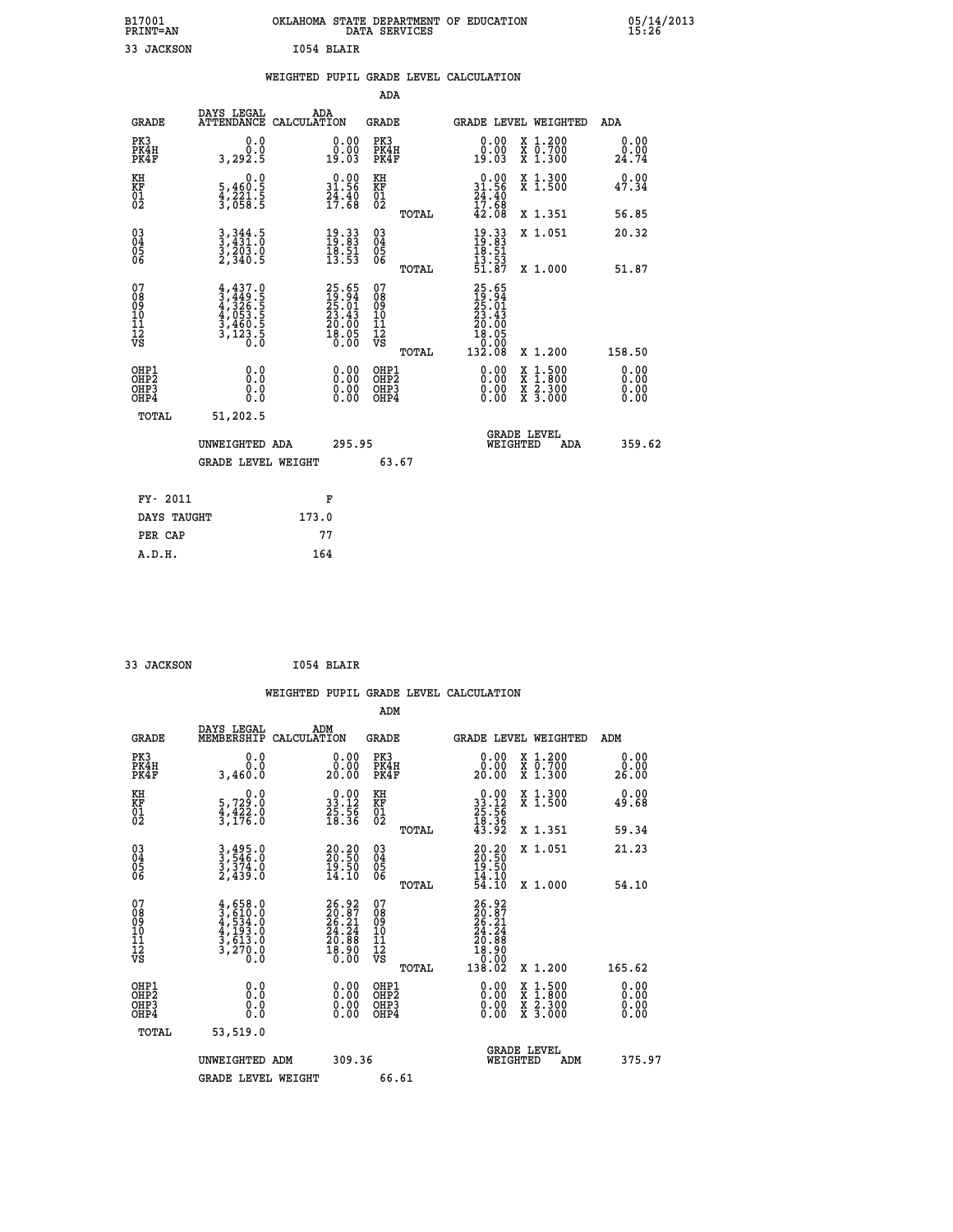| 7001<br>INT=AN | OKLAHOMA STATE DEPARTMENT OF EDUCATION<br>DATA SERVICES |  |
|----------------|---------------------------------------------------------|--|
| <b>JACKSON</b> | COUNTY TOTALS                                           |  |

|                                                                    |                                                                  |         |                                                                                |                                               |       | WEIGHTED PUPIL GRADE LEVEL CALCULATION                                        |                  |                                                                    |                              |
|--------------------------------------------------------------------|------------------------------------------------------------------|---------|--------------------------------------------------------------------------------|-----------------------------------------------|-------|-------------------------------------------------------------------------------|------------------|--------------------------------------------------------------------|------------------------------|
|                                                                    |                                                                  |         |                                                                                | ADA                                           |       |                                                                               |                  |                                                                    |                              |
| <b>GRADE</b>                                                       | DAYS LEGAL<br>ATTENDANCE CALCULATION                             | ADA     |                                                                                | <b>GRADE</b>                                  |       | GRADE LEVEL WEIGHTED                                                          |                  |                                                                    | ADA                          |
| PK3<br>PK4H<br>PK4F                                                | 1,879.0<br>0.0<br>50,986.0                                       |         | 10.99<br>0.00<br>296.66                                                        | PK3<br>PK4H<br>PK4F                           |       | $\begin{smallmatrix} 10.99\ 0.00 \ 296.66 \end{smallmatrix}$                  |                  | X 1.200<br>X 0.700<br>X 1.300                                      | 13.19<br>0.00<br>385.66      |
| KH<br>KF<br>01<br>02                                               | 0.0<br>64,069:5<br>70,300:0<br>64,974:5                          |         | 372.58<br>$\frac{408.88}{378.02}$                                              | KH<br>KF<br>01<br>02                          |       | 372.58                                                                        |                  | X 1.300<br>X 1.500                                                 | 0.00<br>558.87               |
|                                                                    |                                                                  |         |                                                                                |                                               | TOTAL | $\frac{408}{378}$ : 88<br>78: 02<br>786: 90                                   |                  | X 1.351                                                            | 1,063.10                     |
| $\begin{smallmatrix} 03 \\[-4pt] 04 \end{smallmatrix}$<br>05<br>06 | $60,419.5$<br>$61,627.5$<br>$\frac{60}{54}$ , 115.0<br>54, 050.5 |         | 351.67<br>358.80<br>349.49<br>314.54                                           | $^{03}_{04}$<br>0500                          |       | 351.67<br>358.80<br>349.49                                                    |                  | X 1.051                                                            | 1,392.43                     |
|                                                                    |                                                                  |         |                                                                                |                                               | TOTAL | $\frac{314}{1,022}$ .83                                                       |                  | X 1.000                                                            | 1,022.83                     |
| 07<br>08<br>09<br>10<br>11<br>11<br>12<br>VS                       |                                                                  |         | $371.47$<br>$340.13$<br>$357.54$<br>$338.64$<br>$309.89$<br>$309.83$<br>$0.00$ | 07<br>08<br>09<br>001<br>11<br>11<br>12<br>VS | TOTAL | 371.47<br>340.13<br>357.54<br>338.64<br>309.89<br>309.83<br>30.00<br>2,027.50 |                  | X 1.200                                                            | 2,433.00                     |
| OHP1<br>OHP2<br>OH <sub>P</sub> 3<br>OHP4                          | 265.5<br>0.0<br>0.0                                              |         | $1.58$<br>$0.00$<br>$\begin{smallmatrix} 0.00 \ 0.00 \end{smallmatrix}$        | OHP1<br>OHP2<br>OHP3<br>OHP4                  |       | $1.58$<br>$0.00$<br>0.00                                                      | X<br>X<br>X<br>X | $\begin{smallmatrix} 1.500\ 1.800\ 2.300\ 3.000 \end{smallmatrix}$ | 2.38<br>0.00<br>0.00<br>0.00 |
| TOTAL                                                              | 837,156.5                                                        |         |                                                                                |                                               |       |                                                                               |                  |                                                                    |                              |
|                                                                    | UNWEIGHTED ADA                                                   |         | 4,870.71                                                                       |                                               |       | <b>GRADE LEVEL</b><br>WEIGHTED                                                |                  | ADA                                                                | 5,848.63                     |
|                                                                    | <b>GRADE LEVEL WEIGHT</b>                                        |         |                                                                                | 977.92                                        |       |                                                                               |                  |                                                                    |                              |
| FY- 2011                                                           |                                                                  | F       |                                                                                |                                               |       |                                                                               |                  |                                                                    |                              |
| DAYS TAUGHT                                                        |                                                                  | 1,028.0 |                                                                                |                                               |       |                                                                               |                  |                                                                    |                              |
| PER CAP                                                            |                                                                  | 665     |                                                                                |                                               |       |                                                                               |                  |                                                                    |                              |

 **JACKSON COUNTY TOTALS**

 **A.D.H. 2,453**

 **B17001<br>PRINT=AN** 

|                                                       |                                                                                  |                                                                         | ADM                                                |                                                                              |                                          |                              |
|-------------------------------------------------------|----------------------------------------------------------------------------------|-------------------------------------------------------------------------|----------------------------------------------------|------------------------------------------------------------------------------|------------------------------------------|------------------------------|
| <b>GRADE</b>                                          | DAYS LEGAL<br>MEMBERSHIP                                                         | ADM<br>CALCULATION                                                      | <b>GRADE</b>                                       | <b>GRADE LEVEL WEIGHTED</b>                                                  |                                          | ADM                          |
| PK3<br>PK4H<br>PK4F                                   | 1,983.0<br>0.0<br>54,616.0                                                       | 11.58<br>317.77                                                         | PK3<br>PK4H<br>PK4F                                | 11.58<br>$\frac{1}{317.77}$                                                  | X 1.200<br>X 0.700<br>X 1.300            | 13.19<br>0.00<br>413.10      |
| KH<br>KF<br>01<br>02                                  | 0.0<br>68,340.0<br>74,150.0<br>68,150.0                                          | $0.00$<br>397.44<br>$\frac{451.28}{396.51}$                             | KH<br>KF<br>01<br>02                               | 0.00<br>397.44<br>$\frac{431.28}{396.51}$<br>827.79                          | X 1.300<br>X 1.500                       | 0.00<br>596.17               |
|                                                       |                                                                                  |                                                                         | TOTAL                                              |                                                                              | X 1.351                                  | 1,118.35                     |
| 03<br>04<br>05<br>06                                  | 63,119.0<br>64,055.0<br>63,056.0<br>56,926.0                                     | 367.37<br>372.94<br>366.59<br>331.26                                    | $\begin{matrix} 03 \\ 04 \\ 05 \\ 06 \end{matrix}$ | 367.37<br>372.94<br>366.59<br>331.26                                         | X 1.051                                  | 386.11                       |
|                                                       |                                                                                  |                                                                         | TOTAL                                              | 1,070.79                                                                     | X 1.000                                  | 1,070.79                     |
| 07<br>08<br>09<br>11<br>11<br>12<br>VS                | 67, 244.0<br>61, 835.0<br>65, 060.0<br>61, 178.0<br>56, 311.0<br>56,353.0<br>Ŏ.Ŏ | 391.51<br>359.66<br>378.44<br>355.92<br>$\frac{327.66}{327.76}$<br>0.00 | 07<br>08<br>09<br>11<br>11<br>12<br>VS<br>TOTAL    | 391.51<br>359.66<br>378.44<br>355.92<br>327.66<br>327.76<br>0.00<br>2,140.95 | X 1.200                                  | 2,569.13                     |
| OHP1<br>OH <sub>P</sub> 2<br>OH <sub>P3</sub><br>OHP4 | 276.0<br>0.0<br>0.000                                                            | $\frac{1}{0}$ : 00<br>0.00<br>0.00                                      | OHP1<br>OHP2<br>OHP3<br>OHP4                       | $\frac{1}{0}$ : $\frac{64}{00}$<br>0.00                                      | X 1:500<br>X 1:800<br>X 2:300<br>X 3:000 | 2.47<br>0.00<br>0.00<br>0.00 |
| TOTAL                                                 | 882,652.0                                                                        |                                                                         |                                                    |                                                                              |                                          |                              |
|                                                       | UNWEIGHTED ADM                                                                   | 5,135.33                                                                |                                                    | <b>GRADE LEVEL</b><br>WEIGHTED                                               | ADM                                      | 6,170.02                     |
|                                                       | <b>GRADE LEVEL WEIGHT</b>                                                        |                                                                         | 1,034.69                                           |                                                                              |                                          |                              |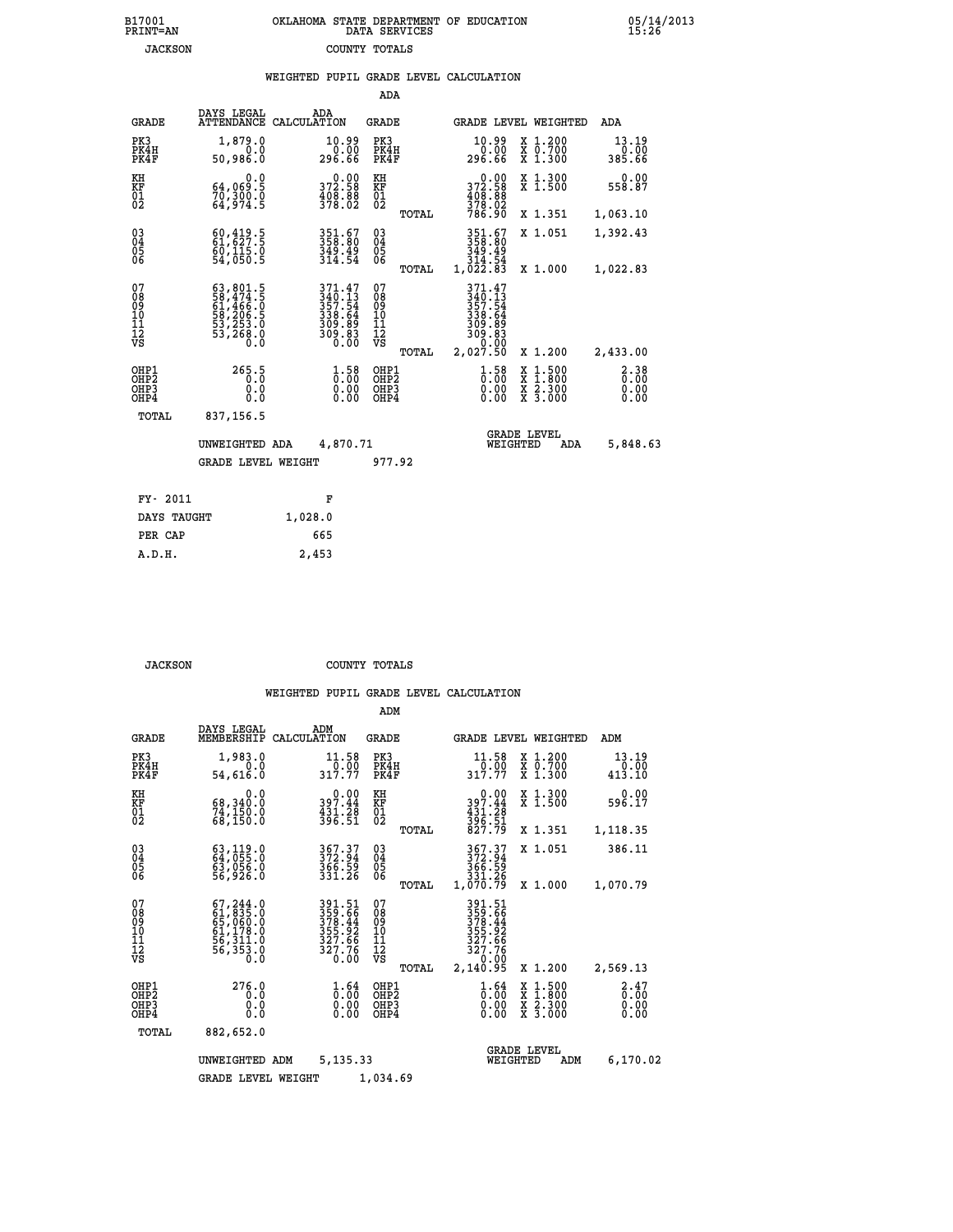| B17001<br><b>PRINT=AN</b> |             | OKLAHOMA STATE DEPARTMENT OF EDUCATION<br>DATA SERVICES |  |
|---------------------------|-------------|---------------------------------------------------------|--|
| 34 JEFFERSON              | C003 TERRAL |                                                         |  |

**FIGHT**  $\frac{05}{15:26}$ 

|                                          |                                                                                                                                                                                                                                                                                                                                                                                                    |                                                                              |                                              |       | WEIGHTED PUPIL GRADE LEVEL CALCULATION                                    |                                          |                               |
|------------------------------------------|----------------------------------------------------------------------------------------------------------------------------------------------------------------------------------------------------------------------------------------------------------------------------------------------------------------------------------------------------------------------------------------------------|------------------------------------------------------------------------------|----------------------------------------------|-------|---------------------------------------------------------------------------|------------------------------------------|-------------------------------|
|                                          |                                                                                                                                                                                                                                                                                                                                                                                                    |                                                                              | <b>ADA</b>                                   |       |                                                                           |                                          |                               |
| <b>GRADE</b>                             | DAYS LEGAL<br>ATTENDANCE CALCULATION                                                                                                                                                                                                                                                                                                                                                               | ADA                                                                          | <b>GRADE</b>                                 |       |                                                                           | GRADE LEVEL WEIGHTED                     | <b>ADA</b>                    |
| PK3<br>PK4H<br>PK4F                      | 1,862.0<br>1,089.5                                                                                                                                                                                                                                                                                                                                                                                 | $\substack{10.64 \\ 0.00 \\ 6.23}$                                           | PK3<br>PK4H<br>PK4F                          |       | $\substack{10.64 \\ 0.00 \\ 6.23}$                                        | X 1.200<br>X 0.700<br>X 1.300            | 12.77<br>$\frac{0.00}{8.10}$  |
| KH<br>KF<br>01<br>02                     | 0.0<br>357:0<br>1,544:5<br>1,526:5                                                                                                                                                                                                                                                                                                                                                                 | $\begin{smallmatrix} 0.00\ 2.04\ 8.83\ 8.72 \end{smallmatrix}$               | KH<br>KF<br>01<br>02                         |       | $\begin{smallmatrix} 0.00\\ 2.04\\ 8.83\\ 8.72\\ 17.55 \end{smallmatrix}$ | X 1.300<br>X 1.500                       | 0.00<br>3.06                  |
|                                          |                                                                                                                                                                                                                                                                                                                                                                                                    |                                                                              |                                              | TOTAL |                                                                           | X 1.351                                  | 23.71                         |
| 03<br>04<br>05<br>06                     | $\begin{array}{r} 1,190.5 \\ 851.5 \\ 565.5 \\ 1,687.0 \end{array}$                                                                                                                                                                                                                                                                                                                                | $\begin{smallmatrix} 6.80\ 4.87\ 3.23\ 9.64 \end{smallmatrix}$               | 03<br>04<br>05<br>06                         |       | $\begin{array}{c} 6.80 \\ 4.87 \\ 3.23 \\ 9.64 \\ 17.74 \end{array}$      | X 1.051                                  | 7.15                          |
|                                          |                                                                                                                                                                                                                                                                                                                                                                                                    |                                                                              |                                              | TOTAL |                                                                           | X 1.000                                  | 17.74                         |
| 07<br>0890112<br>1112<br>VS              | $1, \underset{501.5}{\overset{585.0}{\underset{1.5}{\overset{501.5}{\underset{0.0}{\overset{50.0}{\overset{1.0}{\overset{50.0}{\overset{1.0}{\overset{1.0}{\overset{1.0}{\overset{1.0}{\overset{1.0}{\overset{1.0}{\overset{1.0}{\overset{1.0}{\overset{1.0}{\overset{1.0}{\overset{1.0}{\overset{1.0}{\overset{1.0}{\overset{1.0}{\overset{1.0}{\overset{1.0}{\overset{1.0}{\overset{1.0}{\overs$ | $9.06$<br>$2.87$<br>$0.00$<br>$0.00$<br>$0.00$<br>$0.00$<br>$0.00$<br>$0.00$ | 07<br>08<br>09<br>01<br>11<br>11<br>12<br>VS | TOTAL | 9.06<br>2.87<br>0.00<br>0.00<br>0.00<br>0.00<br>11.93                     | X 1.200                                  | 14.32                         |
| OHP1<br>OHP2<br>OH <sub>P3</sub><br>OHP4 | 0.0<br>0.0<br>0.0                                                                                                                                                                                                                                                                                                                                                                                  | $\begin{smallmatrix} 0.00 \ 0.00 \ 0.00 \ 0.00 \end{smallmatrix}$            | OHP1<br>OHP2<br>OHP3<br>OHP4                 |       | 0.00<br>0.00<br>0.00                                                      | X 1:500<br>X 1:800<br>X 2:300<br>X 3:000 | 0.00<br>Ō. ŌŌ<br>0.00<br>0.00 |
| <b>TOTAL</b>                             | 12,760.5                                                                                                                                                                                                                                                                                                                                                                                           |                                                                              |                                              |       |                                                                           |                                          |                               |
|                                          | UNWEIGHTED ADA                                                                                                                                                                                                                                                                                                                                                                                     |                                                                              | 72.93                                        |       | WEIGHTED                                                                  | <b>GRADE LEVEL</b><br>ADA                | 86.85                         |
|                                          | <b>GRADE LEVEL WEIGHT</b>                                                                                                                                                                                                                                                                                                                                                                          |                                                                              |                                              | 13.92 |                                                                           |                                          |                               |
| FY- 2011                                 |                                                                                                                                                                                                                                                                                                                                                                                                    | F                                                                            |                                              |       |                                                                           |                                          |                               |
| DAYS TAUGHT                              |                                                                                                                                                                                                                                                                                                                                                                                                    | 175.0                                                                        |                                              |       |                                                                           |                                          |                               |
| PER CAP                                  |                                                                                                                                                                                                                                                                                                                                                                                                    | 150                                                                          |                                              |       |                                                                           |                                          |                               |

 **A.D.H. 27**

| 34 JEFFERSON                                       |                                                                                            | C003 TERRAL                                                                              |                                          |                |                                                                                                |                                                                           |                              |
|----------------------------------------------------|--------------------------------------------------------------------------------------------|------------------------------------------------------------------------------------------|------------------------------------------|----------------|------------------------------------------------------------------------------------------------|---------------------------------------------------------------------------|------------------------------|
|                                                    |                                                                                            |                                                                                          | ADM                                      |                | WEIGHTED PUPIL GRADE LEVEL CALCULATION                                                         |                                                                           |                              |
| <b>GRADE</b>                                       | DAYS LEGAL<br>MEMBERSHIP CALCULATION                                                       | ADM                                                                                      | GRADE                                    |                |                                                                                                | GRADE LEVEL WEIGHTED                                                      | ADM                          |
| PK3<br>PK4H<br>PK4F                                | 1,925.0<br>0.0<br>1,130.0                                                                  | 11.00<br>$\bar{0}.\tilde{0}\tilde{0}$<br>6.46                                            | PK3<br>PK4H<br>PK4F                      |                | 11.00<br>$\begin{smallmatrix} 0.00 \ 6.46 \end{smallmatrix}$                                   | X 1.200<br>$\begin{smallmatrix} 7 & 0.700 \\ X & 1.300 \end{smallmatrix}$ | 13.20<br>0.00<br>8.40        |
| KH<br><b>KF</b><br>01<br>02                        | $\begin{smallmatrix} & & 0.0\, 365.0\, 1,575.0\, 1,575.0 \end{smallmatrix}$                | $\begin{smallmatrix} 0.00\\[-1.2mm] 2.09\\[-1.0mm] 9.00\\[-1.0mm] 9.00\end{smallmatrix}$ | KH<br>KF<br>01<br>02                     |                | $\frac{0.00}{2.09}$<br>$\begin{array}{c} 0.008 \\[-4pt] 0.008 \\[-4pt] 0.008 \end{array}$      | X 1.300<br>X 1.500                                                        | 0.00<br>3.14                 |
|                                                    |                                                                                            |                                                                                          |                                          | TOTAL          |                                                                                                | X 1.351                                                                   | 24.32                        |
| $\begin{matrix} 03 \\ 04 \\ 05 \\ 06 \end{matrix}$ | 1, 225.0<br>573.0<br>1,750.0                                                               | $\begin{smallmatrix}7.00\\5.00\\3.27\\10.00\end{smallmatrix}$                            | 03<br>04<br>05<br>06                     |                | $\frac{7.00}{3.27}$<br>$\frac{10.00}{18.27}$                                                   | X 1.051                                                                   | 7.36                         |
| 07<br>08<br>09<br>10<br>11<br>11<br>12<br>VS       | 1,655.0<br>525.0<br>0.0<br>0.0<br>$\begin{smallmatrix} 0.16 \ 0.0 \ 0.0 \end{smallmatrix}$ | $\frac{9.46}{3.00}$<br>0.00<br>0.00<br>0.00                                              | 07<br>08<br>09<br>10<br>11<br>12<br>VS   | TOTAL<br>TOTAL | $\begin{smallmatrix} 9.46\ 3.00\ 0.00\ 0.00\ 0.00\ \end{smallmatrix}$<br>0.00<br>0.00<br>12.46 | X 1.000<br>X 1.200                                                        | 18.27<br>14.95               |
| OHP1<br>OHP2<br>OH <sub>P3</sub><br>OHP4           | 0.00000<br>ŏ.ŏ                                                                             | 0.00<br>0.00<br>0.00                                                                     | OHP1<br>OHP <sub>2</sub><br>OHP3<br>OHP4 |                | $0.00$<br>$0.00$<br>0.00                                                                       | X 1:500<br>X 1:800<br>X 2:300<br>X 3:000                                  | 0.00<br>0.00<br>0.00<br>0.00 |
| TOTAL                                              | 13, 173.0                                                                                  |                                                                                          |                                          |                |                                                                                                |                                                                           |                              |
|                                                    | UNWEIGHTED ADM<br><b>GRADE LEVEL WEIGHT</b>                                                | 75.28                                                                                    | 14.36                                    |                |                                                                                                | GRADE LEVEL<br>WEIGHTED<br>ADM                                            | 89.64                        |
|                                                    |                                                                                            |                                                                                          |                                          |                |                                                                                                |                                                                           |                              |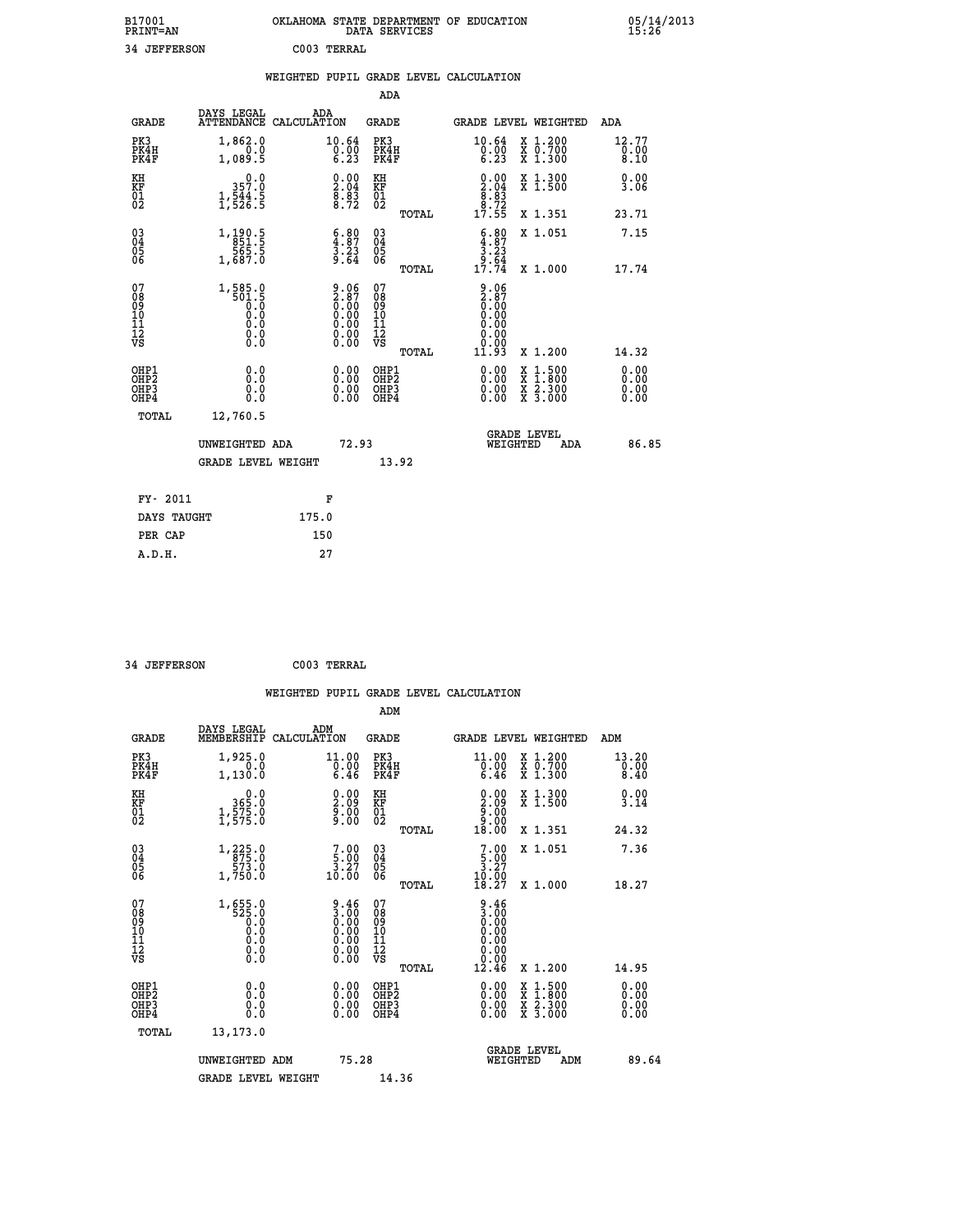| B17001<br>PRINT=AN                           |                                                                | OKLAHOMA STATE DEPARTMENT OF EDUCATION                                   | DATA SERVICES                                      |                                                                                                                     |                                                                                                  | 05/14/2013            |  |
|----------------------------------------------|----------------------------------------------------------------|--------------------------------------------------------------------------|----------------------------------------------------|---------------------------------------------------------------------------------------------------------------------|--------------------------------------------------------------------------------------------------|-----------------------|--|
| <b>34 JEFFERSON</b>                          |                                                                | I001 RYAN                                                                |                                                    |                                                                                                                     |                                                                                                  |                       |  |
|                                              |                                                                | WEIGHTED PUPIL GRADE LEVEL CALCULATION                                   |                                                    |                                                                                                                     |                                                                                                  |                       |  |
|                                              |                                                                |                                                                          | ADA                                                |                                                                                                                     |                                                                                                  |                       |  |
| <b>GRADE</b>                                 | DAYS LEGAL                                                     | ADA<br>ATTENDANCE CALCULATION                                            | GRADE                                              |                                                                                                                     | GRADE LEVEL WEIGHTED                                                                             | ADA                   |  |
| PK3<br>PK4H<br>PK4F                          | 190.0<br>0.0<br>2,556.5                                        | 1.12<br>$\frac{0.00}{15.04}$                                             | PK3<br>PK4H<br>PK4F                                | 1.12<br>$\begin{smallmatrix} \bar{0} \ \bar{0} \ \bar{0} \ \bar{1} \ \bar{5} \ \bar{0} \ \bar{4} \end{smallmatrix}$ | X 1.200<br>X 0.700<br>X 1.300                                                                    | 1.34<br>0.00<br>19.55 |  |
| KH<br>KF<br>01<br>02                         | 0.0<br>3, 333:0<br>2, 269:0<br>2, 614:0                        | $\begin{smallmatrix}&&0.00\\19.61\\13.35\\15.38\end{smallmatrix}$        | KH<br>KF<br>01<br>02                               | $\begin{array}{r} 0.00 \\ 19.61 \\ 13.35 \\ 15.38 \\ 28.73 \end{array}$                                             | X 1.300<br>X 1.500                                                                               | 0.00<br>29.42         |  |
|                                              |                                                                |                                                                          | TOTAL                                              |                                                                                                                     | X 1.351                                                                                          | 38.81                 |  |
| 030404<br>06                                 | $2,392.0$<br>$4,159.5$<br>$2,844.0$                            | $12.16$<br>$14.07$<br>$24.47$<br>$16.73$                                 | $\begin{matrix} 03 \\ 04 \\ 05 \\ 06 \end{matrix}$ | $\frac{12.16}{14.07}$<br>$\frac{24}{16}$ . $\frac{47}{73}$<br>$\frac{55}{327}$                                      | X 1.051                                                                                          | 12.78                 |  |
| 07                                           |                                                                |                                                                          | TOTAL<br>07                                        |                                                                                                                     | X 1,000                                                                                          | 55.27                 |  |
| 08<br>09<br>10<br>īĭ<br>Ī2<br>VS             | 2,539.0<br>3,593.5<br>3,594.5<br>2,588.0<br>2,588.0<br>2,260.5 | $14.94$<br>$23.49$<br>$21.14$<br>$17.42$<br>$15.22$<br>$13.30$<br>$0.00$ | 08<br>09<br>10<br>11<br>Ī2<br>VS                   | $14.94$<br>$23.49$<br>$21.14$<br>$17.42$<br>15.22<br>$\frac{13.30}{0.00}$                                           |                                                                                                  |                       |  |
| OHP1                                         | 0.0                                                            |                                                                          | TOTAL<br>OHP1                                      | 105.51                                                                                                              | X 1.200                                                                                          | 126.61<br>0.00        |  |
| OHP <sub>2</sub><br>OH <sub>P3</sub><br>OHP4 | $0.\check{0}$<br>0.0<br>0.0                                    |                                                                          | OHP <sub>2</sub><br>OHP3<br>OHP4                   | 0.00<br>0.00<br>0.00                                                                                                | $\begin{smallmatrix} x & 1 & 500 \\ x & 1 & 800 \\ x & 2 & 300 \\ x & 3 & 000 \end{smallmatrix}$ | 0.00<br>0.00<br>0.00  |  |
| TOTAL                                        | 40,362.0                                                       |                                                                          |                                                    |                                                                                                                     |                                                                                                  |                       |  |
|                                              | UNWEIGHTED ADA                                                 | 237.44                                                                   |                                                    | WEIGHTED                                                                                                            | <b>GRADE LEVEL</b><br>ADA                                                                        | 283.78                |  |
|                                              | <b>GRADE LEVEL WEIGHT</b>                                      |                                                                          | 46.34                                              |                                                                                                                     |                                                                                                  |                       |  |
| FY- 2011                                     |                                                                | F                                                                        |                                                    |                                                                                                                     |                                                                                                  |                       |  |
| DAYS TAUGHT                                  |                                                                | 170.0                                                                    |                                                    |                                                                                                                     |                                                                                                  |                       |  |
| PER CAP                                      |                                                                | 167                                                                      |                                                    |                                                                                                                     |                                                                                                  |                       |  |

| 34 JEFFERSON | I001 RYAN |
|--------------|-----------|

 **WEIGHTED PUPIL GRADE LEVEL CALCULATION ADM DAYS LEGAL ADM GRADE MEMBERSHIP CALCULATION GRADE GRADE LEVEL WEIGHTED ADM PK3 190.0 1.12 PK3 1.12 X 1.200 1.34 PK4H 0.0 0.00 PK4H 0.00 X 0.700 0.00 PK4F 2,841.0 16.71 PK4F 16.71 X 1.300 21.72 KH 0.0 0.00 KH 0.00 X 1.300 0.00 KF 3,474.0 20.44 KF 20.44 X 1.500 30.66 01 2,362.0 13.89 01 13.89 02 2,708.0 15.93 02 15.93 TOTAL 29.82 X 1.351 40.29 03 2,178.0 12.81 03 12.81 X 1.051 13.46 04 2,479.0 14.58 04 14.58 05 4,282.0 25.19 05 25.19 06 3,017.0 17.75 06 17.75 TOTAL 57.52 X 1.000 57.52**  $\begin{array}{cccc} 07 & 2,596.0 & 15.27 & 07 & 15.27 \ 08 & 4,0628 \ 09 & 2,5628.0 & 21.34 & 08 & 21.34 \ 10 & 2,997.0 & 17.63 & 10 & 17.63 \ 11 & 2,536.0 & 15.45 & 11 & 15.45 \ 12 & 2,536.0 & 15.45 & 12 & 15.45 \ 13 & 2,500 & 0 & 15.6 & 12 & 13.58 \ 13 & 0 & 0 & 0 &$  $\begin{array}{cccc} 15.27 & 07 & 15.27 \ 23.91 & 08 & 23.91 \ 17.63 & 10 & 21.34 \ 17.63 & 11 & 17.63 \ 15.45 & 11 & 15.45 \ 13.58 & 12 & 13.58 \ 0.00 & 08 & 0.00 \ 0.00 & 08 & 0.00 \ 0.00 & 08 & 0.00 \ 0.00 & 08 & 0.00 \ 0.00 & 08 & 0.00 \ 0.00 & 08 & 0.00 \ 0.00 & 08$  **OHP1 0.0 0.00 OHP1 0.00 X 1.500 0.00 OHP2 0.0 0.00 OHP2 0.00 X 1.800 0.00 OHP3 0.0 0.00 OHP3 0.00 X 2.300 0.00 OHP4 0.0 0.00 OHP4 0.00 X 3.000 0.00 TOTAL 41,751.0 GRADE LEVEL UNWEIGHTED ADM 245.60 WEIGHTED ADM 293.61** GRADE LEVEL WEIGHT 48.01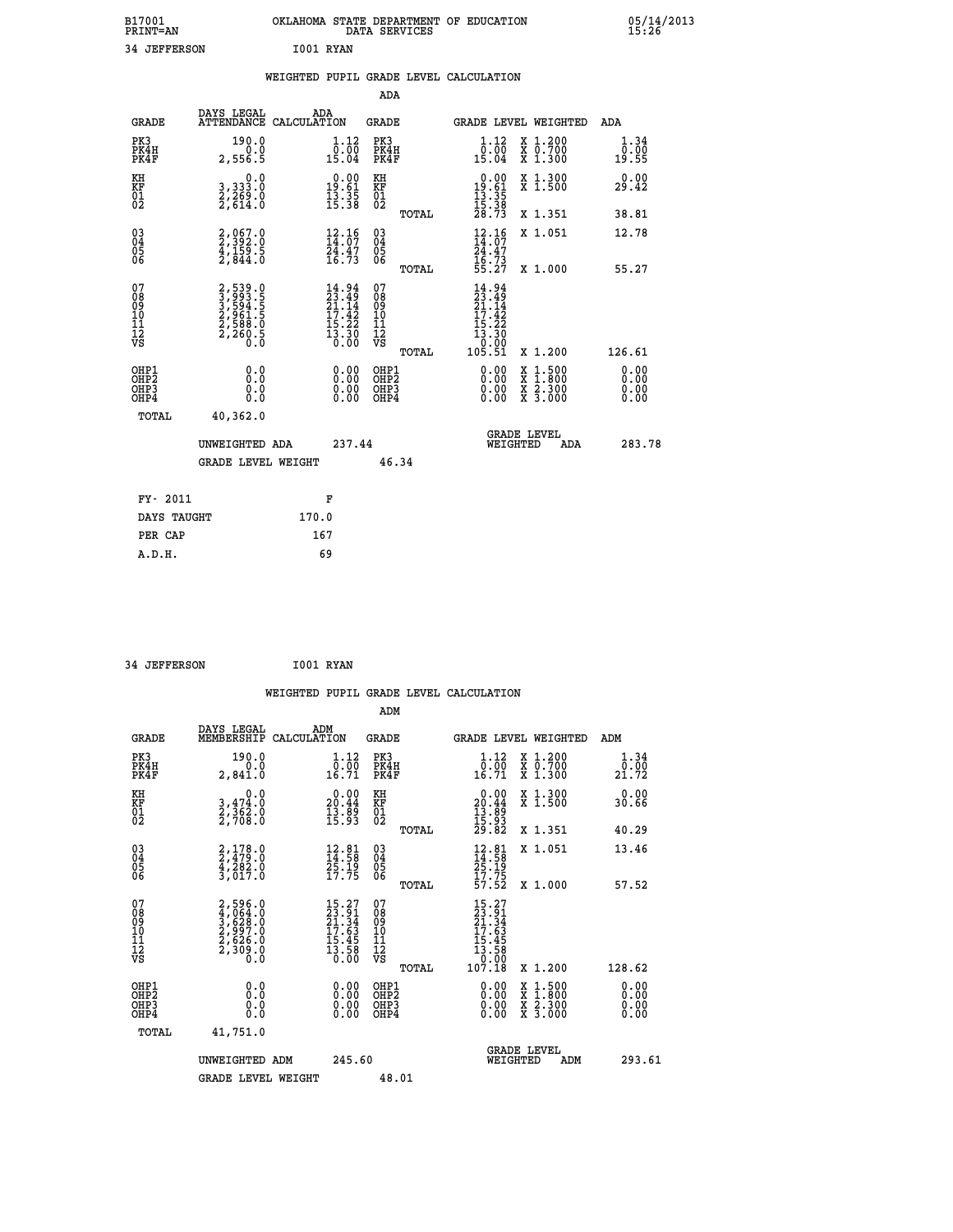| B17001          | OKLAHOMA STATE DEPARTMENT OF EDUCATION |
|-----------------|----------------------------------------|
| <b>PRINT=AN</b> | DATA SERVICES                          |
| 34 JEFFERSON    | 1014 RINGLING                          |

|                                           |                                                                                                        | WEIGHTED PUPIL GRADE LEVEL CALCULATION                                   |                                                    |       |                                                                                                                                                                                                                                                                                |                                                                                                                                           |                       |
|-------------------------------------------|--------------------------------------------------------------------------------------------------------|--------------------------------------------------------------------------|----------------------------------------------------|-------|--------------------------------------------------------------------------------------------------------------------------------------------------------------------------------------------------------------------------------------------------------------------------------|-------------------------------------------------------------------------------------------------------------------------------------------|-----------------------|
|                                           |                                                                                                        |                                                                          | ADA                                                |       |                                                                                                                                                                                                                                                                                |                                                                                                                                           |                       |
| <b>GRADE</b>                              |                                                                                                        | DAYS LEGAL ADA ATTENDANCE CALCULATION                                    | GRADE                                              |       |                                                                                                                                                                                                                                                                                | GRADE LEVEL WEIGHTED                                                                                                                      | ADA                   |
| PK3<br>PK4H<br>PK4F                       | 175.0<br>4,543.5<br>0.0                                                                                | $2\frac{1}{5}\cdot\frac{00}{96}$<br>0.00                                 | PK3<br>PK4H<br>PK4F                                |       | 1.00<br>$2\bar{5}\,\dot{.}\,\dot{9}\,\dot{6}\,\,$<br>$0\,\dot{.}\,00$                                                                                                                                                                                                          | X 1.200<br>X 0.700<br>X 1.300                                                                                                             | 1.20<br>18.17<br>0.00 |
| KH<br>KF<br>01<br>02                      | $\begin{smallmatrix}&&&0\cdot0\\ 5\,,\,539\cdot0\\ 5\,,\,542\cdot5\\ 4\,,\,774\cdot5\end{smallmatrix}$ | $\begin{smallmatrix} 0.00\\ 31.65\\ 31.67\\ 27.28 \end{smallmatrix}$     | KH<br>KF<br>01<br>02                               |       | $0.00$<br>$31.65$<br>$31.67$<br>$27.28$                                                                                                                                                                                                                                        | X 1.300<br>X 1.500                                                                                                                        | 0.00<br>47.48         |
|                                           |                                                                                                        |                                                                          |                                                    | TOTAL | 58.95                                                                                                                                                                                                                                                                          | X 1.351                                                                                                                                   | 79.64                 |
| 03<br>04<br>05<br>06                      | 5,829.5<br>3,788.5<br>4,793.0<br>5,752.0                                                               | 33.31<br>21.65<br>27.39<br>32.87                                         | $\begin{matrix} 03 \\ 04 \\ 05 \\ 06 \end{matrix}$ |       | $\frac{33}{21}.\overline{65}$<br>$\frac{27}{32}$                                                                                                                                                                                                                               | X 1.051                                                                                                                                   | 35.01                 |
|                                           |                                                                                                        |                                                                          |                                                    | TOTAL | 32.07<br>01.91                                                                                                                                                                                                                                                                 | X 1.000                                                                                                                                   | 81.91                 |
| 07<br>0890112<br>1112<br>VS               | 4,180.0<br>4,044.0<br>5,432.0<br>5,528.5<br>7,234.0<br>5,877.0<br>Ó.Ŏ                                  | $23.89$<br>$23.11$<br>$36.75$<br>$31.59$<br>$41.34$<br>$33.58$<br>$0.00$ | 07<br>08<br>09<br>001<br>11<br>11<br>12<br>VS      | TOTAL | 23.89<br>23.11<br>36.75<br>31.59<br>31.34<br>$\frac{33.58}{0.00}$<br>190.26                                                                                                                                                                                                    | X 1.200                                                                                                                                   | 228.31                |
| OHP1<br>OHP2<br>OH <sub>P</sub> 3<br>OHP4 | 0.0<br>0.0<br>Ŏ.Ŏ                                                                                      | $\begin{smallmatrix} 0.00 \ 0.00 \ 0.00 \ 0.00 \end{smallmatrix}$        | OHP1<br>OHP2<br>OHP3<br>OHP4                       |       | $\begin{smallmatrix} 0.00 & 0.00 & 0.00 & 0.00 & 0.00 & 0.00 & 0.00 & 0.00 & 0.00 & 0.00 & 0.00 & 0.00 & 0.00 & 0.00 & 0.00 & 0.00 & 0.00 & 0.00 & 0.00 & 0.00 & 0.00 & 0.00 & 0.00 & 0.00 & 0.00 & 0.00 & 0.00 & 0.00 & 0.00 & 0.00 & 0.00 & 0.00 & 0.00 & 0.00 & 0.00 & 0.0$ | $\begin{smallmatrix} \mathtt{X} & 1\cdot500\\ \mathtt{X} & 1\cdot800\\ \mathtt{X} & 2\cdot300\\ \mathtt{X} & 3\cdot000 \end{smallmatrix}$ | 0.00<br>0.00<br>0.00  |
| TOTAL                                     | 74,033.0                                                                                               |                                                                          |                                                    |       |                                                                                                                                                                                                                                                                                |                                                                                                                                           |                       |
|                                           | UNWEIGHTED ADA                                                                                         | 423.04                                                                   |                                                    |       | WEIGHTED                                                                                                                                                                                                                                                                       | <b>GRADE LEVEL</b><br>ADA                                                                                                                 | 491.72                |
|                                           | <b>GRADE LEVEL WEIGHT</b>                                                                              |                                                                          | 68.68                                              |       |                                                                                                                                                                                                                                                                                |                                                                                                                                           |                       |
| FY- 2011                                  |                                                                                                        | F                                                                        |                                                    |       |                                                                                                                                                                                                                                                                                |                                                                                                                                           |                       |
| DAYS TAUGHT                               |                                                                                                        | 175.0                                                                    |                                                    |       |                                                                                                                                                                                                                                                                                |                                                                                                                                           |                       |
| PER CAP                                   |                                                                                                        | 108                                                                      |                                                    |       |                                                                                                                                                                                                                                                                                |                                                                                                                                           |                       |

 **34 JEFFERSON I014 RINGLING**

 **A.D.H. 267**

 **ADM**

| <b>GRADE</b>                                       | DAYS LEGAL<br>MEMBERSHIP CALCULATION                                         | ADM                                                                  | <b>GRADE</b>                                        |                                                                                                                                          | GRADE LEVEL WEIGHTED                     | ADM                   |
|----------------------------------------------------|------------------------------------------------------------------------------|----------------------------------------------------------------------|-----------------------------------------------------|------------------------------------------------------------------------------------------------------------------------------------------|------------------------------------------|-----------------------|
| PK3<br>PK4H<br>PK4F                                | 175.0<br>4,777.0<br>0.0                                                      | 1.00<br>27.30<br>0.00                                                | PK3<br>PK4H<br>PK4F                                 | 1.00<br>27.30<br>0.00                                                                                                                    | X 1.200<br>X 0.700<br>X 1.300            | 1.20<br>19.11<br>0.00 |
| KH<br>KF<br>01<br>02                               | $\begin{smallmatrix} 0.0 \\ 5,805.0 \\ 5,755.0 \\ 4,886.0 \end{smallmatrix}$ | $\begin{smallmatrix} 0.00\\ 33.17\\ 32.89\\ 27.92 \end{smallmatrix}$ | KH<br>KF<br>01<br>02                                | $\begin{smallmatrix} 0.00\\ 33.17\\ 32.89\\ 27.92\\ 60.81 \end{smallmatrix}$                                                             | X 1.300<br>X 1.500                       | 0.00<br>49.76         |
|                                                    |                                                                              |                                                                      | TOTAL                                               |                                                                                                                                          | X 1.351                                  | 82.15                 |
| $\begin{matrix} 03 \\ 04 \\ 05 \\ 06 \end{matrix}$ | $\frac{5}{3}, \frac{009}{886}.0$<br>$\frac{4}{5}, \frac{836}{937}.0$         | $34.34$<br>$22.21$<br>$27.63$<br>$33.93$                             | $\begin{array}{c} 03 \\ 04 \\ 05 \\ 06 \end{array}$ | $34.34$<br>$22.21$<br>$27.63$<br>$33.93$<br>$83.77$                                                                                      | X 1.051                                  | 36.09                 |
|                                                    |                                                                              |                                                                      | TOTAL                                               |                                                                                                                                          | X 1.000                                  | 83.77                 |
| 07<br>08<br>09<br>101<br>11<br>12<br>VS            | $4,419.0$<br>$6,984.0$<br>$6,131.0$<br>$8,259.0$<br>$6,760.0$<br>$0.0$       | 25.81<br>25.25<br>39.91<br>35.03<br>37.19<br>38.63<br>38.63          | 078<br>089<br>0011<br>11<br>12<br>VS<br>TOTAL       | $\begin{smallmatrix} 25 & 81 \\ 25 & 25 \\ 39 & 31 \\ 39 & 01 \\ 35 & 03 \\ 47 & 19 \\ 38 & 63 \\ 0 & 000 \\ 211 & 82 \end{smallmatrix}$ | X 1.200                                  | 254.18                |
| OHP1<br>OHP2<br>OHP3<br>OHP4                       | 0.0<br>$\begin{smallmatrix} 0.0 & 0 \ 0.0 & 0 \end{smallmatrix}$             |                                                                      | OHP1<br>OHP2<br>OHP3<br>OHP4                        |                                                                                                                                          | X 1:500<br>X 1:800<br>X 2:300<br>X 3:000 | 0.00<br>0.00<br>0.00  |
| TOTAL                                              | 79,136.0                                                                     |                                                                      |                                                     |                                                                                                                                          |                                          |                       |
|                                                    | UNWEIGHTED<br>ADM                                                            | 452.21                                                               |                                                     | WEIGHTED                                                                                                                                 | <b>GRADE LEVEL</b><br>ADM                | 526.26                |
|                                                    | <b>GRADE LEVEL WEIGHT</b>                                                    |                                                                      | 74.05                                               |                                                                                                                                          |                                          |                       |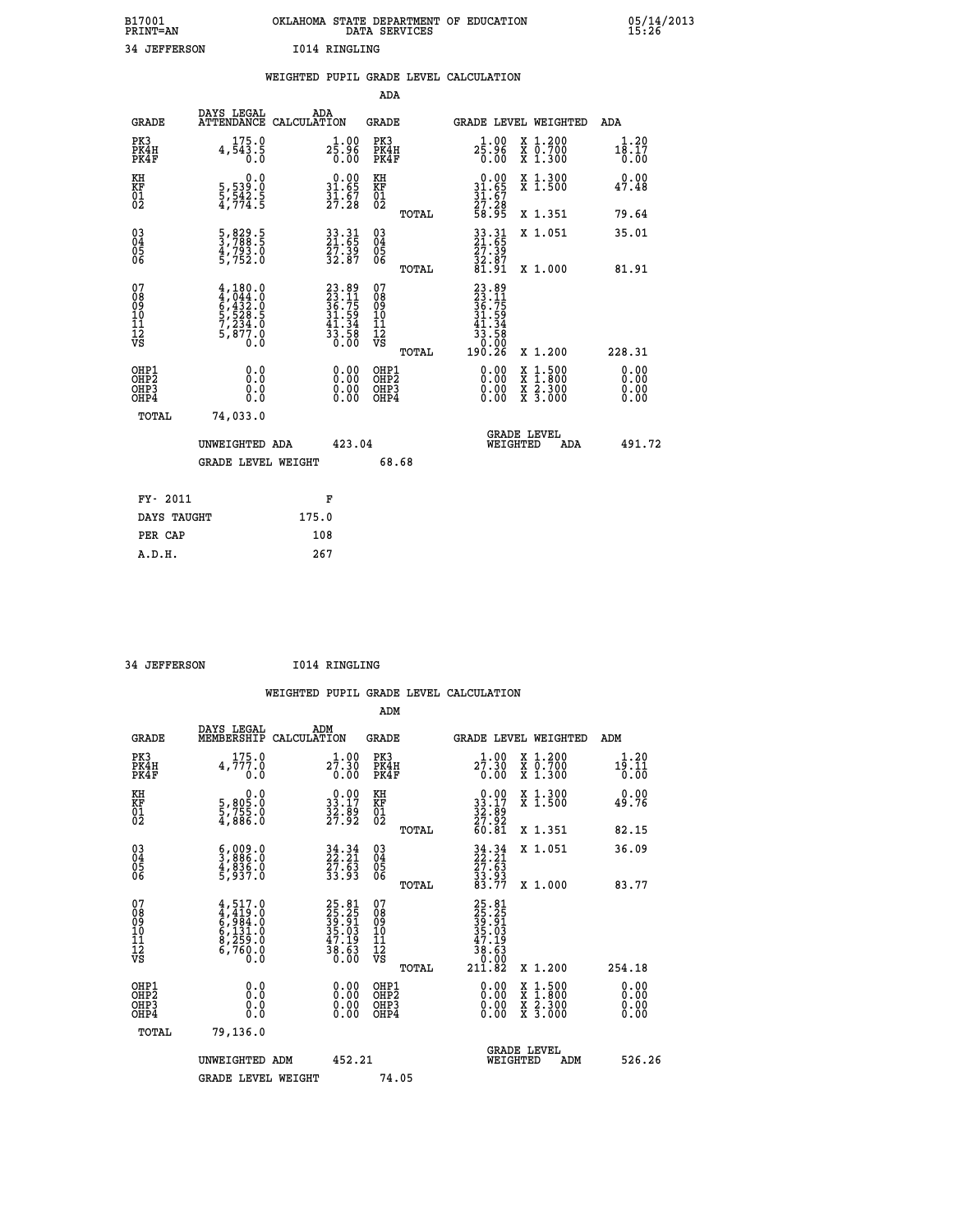| B17001<br><b>PRINT=AN</b> | OKLAHOMA STATE DEPARTMENT OF EDUCATION<br>DATA SERVICES | 05/14/2013<br>15:26 |
|---------------------------|---------------------------------------------------------|---------------------|
| 34<br>JEFFERSON           | 1023<br>WAURIKA                                         |                     |

|                                                                    |                                                                                                 |       |                                                                      |                                        |       | WEIGHTED PUPIL GRADE LEVEL CALCULATION                                          |                                                                                                                                           |                                   |
|--------------------------------------------------------------------|-------------------------------------------------------------------------------------------------|-------|----------------------------------------------------------------------|----------------------------------------|-------|---------------------------------------------------------------------------------|-------------------------------------------------------------------------------------------------------------------------------------------|-----------------------------------|
|                                                                    |                                                                                                 |       |                                                                      | <b>ADA</b>                             |       |                                                                                 |                                                                                                                                           |                                   |
| <b>GRADE</b>                                                       | DAYS LEGAL<br>ATTENDANCE CALCULATION                                                            |       | ADA                                                                  | GRADE                                  |       | GRADE LEVEL WEIGHTED                                                            |                                                                                                                                           | ADA                               |
| PK3<br>PK4H<br>PK4F                                                | 1,032.0<br>0.0<br>4,278.5                                                                       |       | $\substack{6.00\\0.00\\24.88}$                                       | PK3<br>PK4H<br>PK4F                    |       | 0.00<br>24.88                                                                   | X 1.200<br>X 0.700<br>X 1.300                                                                                                             | 7.20<br>0.00<br>32.34             |
| KH<br>KF<br>01<br>02                                               | $\begin{smallmatrix}&&&0.0\\5.706.5\\4.975.5\\4.884.0\end{smallmatrix}$                         |       | $\begin{smallmatrix} 0.00\\ 33.18\\ 28.93\\ 28.40 \end{smallmatrix}$ | KH<br>KF<br>01<br>02                   |       | $\begin{smallmatrix} 0.00\\ 33.18\\ 28.93\\ 28.40\\ 57.33 \end{smallmatrix}$    | X 1.300<br>X 1.500                                                                                                                        | 0.00<br>49.77                     |
|                                                                    |                                                                                                 |       |                                                                      |                                        | TOTAL |                                                                                 | X 1.351                                                                                                                                   | 77.45                             |
| $\begin{smallmatrix} 03 \\[-4pt] 04 \end{smallmatrix}$<br>Ŏ5<br>06 | $4,711.0$<br>$4,725.0$<br>$4,878.5$<br>$6,435.0$                                                |       | 27.39<br>27.47<br>28.36<br>37.41                                     | $\substack{03 \\ 04}$<br>Ŏ5<br>06      |       | 27.39<br>27.47<br>28.36<br>37.41<br>33.24                                       | X 1.051                                                                                                                                   | 28.79                             |
|                                                                    |                                                                                                 |       |                                                                      |                                        | TOTAL |                                                                                 | X 1.000                                                                                                                                   | 93.24                             |
| 07<br>08<br>09<br>01<br>11<br>11<br>12<br>VS                       | $\begin{smallmatrix}5,196.0\\3,965.5\\3,243.5\\4,762.5\\3,970.0\\3,685.0\\0.0\end{smallmatrix}$ |       | 30.21<br>23.06<br>18.86<br>27.69<br>23.08<br>23.08<br>21.42<br>0.00  | 07<br>08<br>09<br>11<br>11<br>12<br>VS | TOTAL | 30.21<br>$23.06$<br>$18.86$<br>$27.69$<br>$23.08$<br>$21.42$<br>10:00<br>144.32 | X 1.200                                                                                                                                   | 173.18                            |
| OHP1<br>OHP2<br>OHP3<br>OHP4                                       | 0.0<br>0.0<br>0.0                                                                               |       | $\begin{smallmatrix} 0.00 \ 0.00 \ 0.00 \ 0.00 \end{smallmatrix}$    | OHP1<br>OHP2<br>OHP3<br>OHP4           |       |                                                                                 | $\begin{smallmatrix} \mathtt{X} & 1\cdot500\\ \mathtt{X} & 1\cdot800\\ \mathtt{X} & 2\cdot300\\ \mathtt{X} & 3\cdot000 \end{smallmatrix}$ | 0.00<br>Ō. ŌŌ<br>$0.00$<br>$0.00$ |
| TOTAL                                                              | 66,448.5                                                                                        |       |                                                                      |                                        |       |                                                                                 |                                                                                                                                           |                                   |
|                                                                    | UNWEIGHTED ADA                                                                                  |       | 386.34                                                               |                                        |       | <b>GRADE LEVEL</b><br>WEIGHTED                                                  | ADA                                                                                                                                       | 461.97                            |
|                                                                    | <b>GRADE LEVEL WEIGHT</b>                                                                       |       |                                                                      |                                        | 75.63 |                                                                                 |                                                                                                                                           |                                   |
| FY- 2011                                                           |                                                                                                 |       | F                                                                    |                                        |       |                                                                                 |                                                                                                                                           |                                   |
| DAYS TAUGHT                                                        |                                                                                                 | 172.0 |                                                                      |                                        |       |                                                                                 |                                                                                                                                           |                                   |
| PER CAP                                                            |                                                                                                 |       | 106                                                                  |                                        |       |                                                                                 |                                                                                                                                           |                                   |

| 34 JEFFERSON | I023 WAURIKA |
|--------------|--------------|

| <b>GRADE</b>                                       | DAYS LEGAL<br>MEMBERSHIP                                                                        | ADM<br>CALCULATION                                                           | <b>GRADE</b>                                        |       | GRADE LEVEL WEIGHTED                                                                                         |                                          | ADM    |                         |
|----------------------------------------------------|-------------------------------------------------------------------------------------------------|------------------------------------------------------------------------------|-----------------------------------------------------|-------|--------------------------------------------------------------------------------------------------------------|------------------------------------------|--------|-------------------------|
| PK3<br>PK4H<br>PK4F                                | 1,036.0<br>4,636.0                                                                              | $\begin{smallmatrix} 6.02\ 0.00\ 26.95 \end{smallmatrix}$                    | PK3<br>PK4H<br>PK4F                                 |       | $\begin{smallmatrix} 6.02\ 0.00\ 26.95 \end{smallmatrix}$                                                    | X 1.200<br>X 0.700<br>X 1.300            |        | 7.22<br>$0.00$<br>35.04 |
| KH<br>KF<br>01<br>02                               | 0.0<br>5,988:0<br>5,174.0<br>5,137:0                                                            | $\begin{smallmatrix} 0.00\\ 34.81\\ 36.81\\ 30.98\\ 29.87 \end{smallmatrix}$ | KH<br>KF<br>01<br>02                                |       | $0.00\n34.81\n30.08\n29.87\n59.95$                                                                           | X 1.300<br>X 1.500                       |        | 0.00<br>52.22           |
|                                                    |                                                                                                 |                                                                              |                                                     | TOTAL |                                                                                                              | X 1.351                                  |        | 80.99                   |
| $\begin{matrix} 03 \\ 04 \\ 05 \\ 06 \end{matrix}$ | 4,913.0<br>4,955.0<br>5,126.0<br>6,677.0                                                        | 28.56<br>28.81<br>29.80<br>38.82                                             | $\begin{array}{c} 03 \\ 04 \\ 05 \\ 06 \end{array}$ |       | 28.56<br>28.81<br>29.80<br>38.82<br>37.43                                                                    | X 1.051                                  |        | 30.02                   |
|                                                    |                                                                                                 |                                                                              |                                                     | TOTAL |                                                                                                              | X 1.000                                  |        | 97.43                   |
| 07<br>08<br>09<br>101<br>112<br>VS                 | $\begin{smallmatrix}5,463.0\\4,224.0\\3,412.0\\5,163.0\\4,242.0\\3,957.0\\0.0\end{smallmatrix}$ | $31.76$<br>$24.56$<br>$19.84$<br>$30.02$<br>$24.66$<br>$23.01$<br>$0.00$     | 07<br>08<br>09<br>11<br>11<br>12<br>VS              | TOTAL | $\begin{smallmatrix} 31.76 \\ 24.56 \\ 19.84 \\ 30.02 \\ 24.66 \\ 23.01 \\ 0.00 \\ 153.85 \end{smallmatrix}$ | X 1.200                                  | 184.62 |                         |
| OHP1<br>OHP2<br>OHP3<br>OHP4                       | 0.0<br>Ō.Ō<br>Ŏ.Ŏ                                                                               |                                                                              | OHP1<br>OHP2<br>OHP3<br>OHP4                        |       |                                                                                                              | X 1:500<br>X 1:800<br>X 2:300<br>X 3:000 |        | 0.00<br>0.00<br>0.00    |
| TOTAL                                              | 70,103.0                                                                                        |                                                                              |                                                     |       |                                                                                                              |                                          |        |                         |
|                                                    | UNWEIGHTED<br>ADM                                                                               | 407.57                                                                       |                                                     |       | <b>GRADE LEVEL</b><br>WEIGHTED                                                                               | ADM                                      |        | 487.54                  |
|                                                    | <b>GRADE LEVEL WEIGHT</b>                                                                       |                                                                              | 79.97                                               |       |                                                                                                              |                                          |        |                         |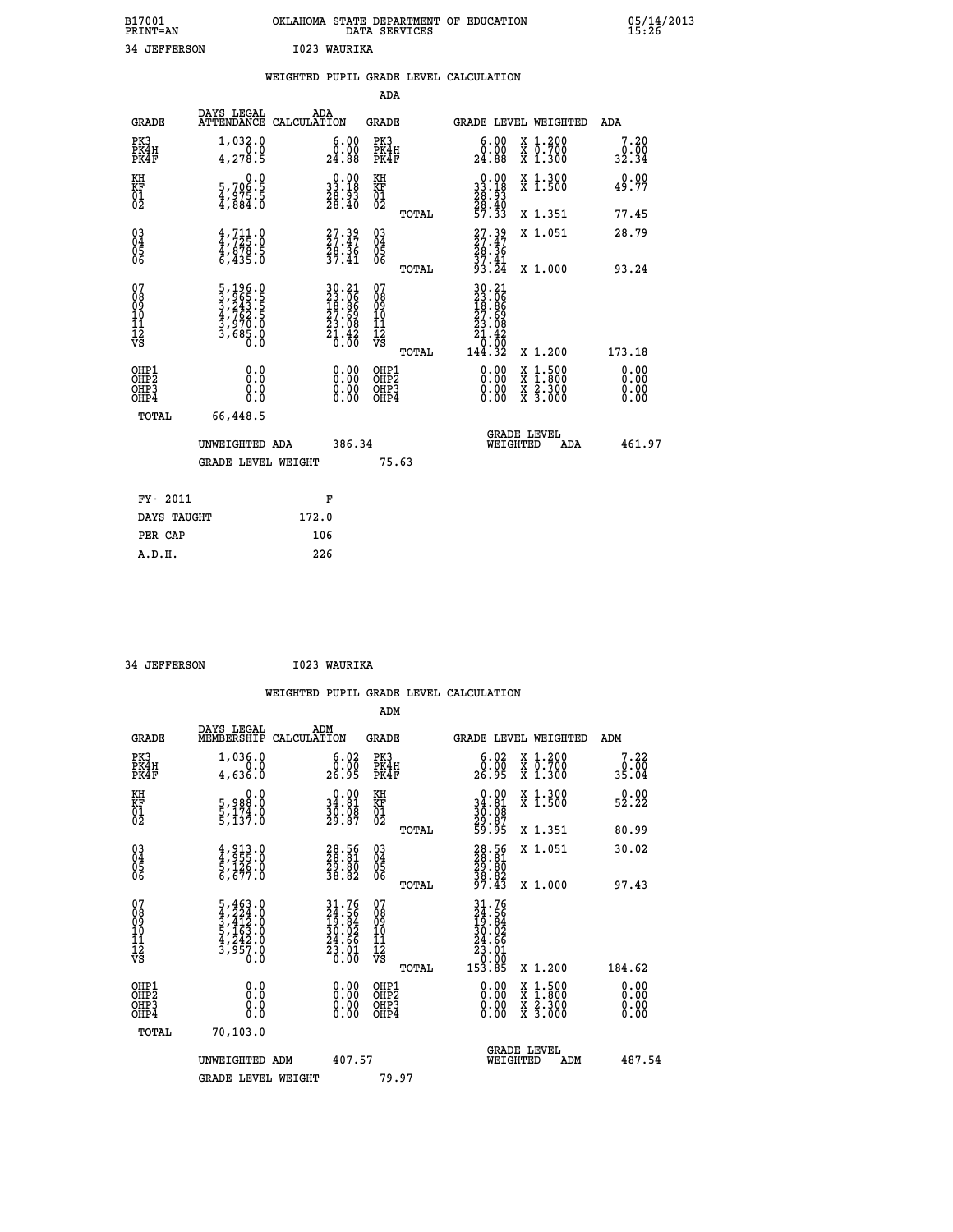| 7001<br>INT=AN   | OKLAHOMA STATE DEPARTMENT OF EDUCATION<br>DATA SERVICES |  |
|------------------|---------------------------------------------------------|--|
| <b>JEFFERSON</b> | COUNTY TOTALS                                           |  |

|                                                              |                                                                                                                                                                        | WEIGHTED PUPIL GRADE LEVEL CALCULATION                               |                                                  |                                                                                                                                                                                                                                                                                                                                                                                                                                |                         |
|--------------------------------------------------------------|------------------------------------------------------------------------------------------------------------------------------------------------------------------------|----------------------------------------------------------------------|--------------------------------------------------|--------------------------------------------------------------------------------------------------------------------------------------------------------------------------------------------------------------------------------------------------------------------------------------------------------------------------------------------------------------------------------------------------------------------------------|-------------------------|
|                                                              |                                                                                                                                                                        |                                                                      | ADA                                              |                                                                                                                                                                                                                                                                                                                                                                                                                                |                         |
| <b>GRADE</b>                                                 | DAYS LEGAL                                                                                                                                                             | ADA<br>ATTENDANCE CALCULATION                                        | <b>GRADE</b>                                     | GRADE LEVEL WEIGHTED                                                                                                                                                                                                                                                                                                                                                                                                           | ADA                     |
| PK3<br>PK4H<br>PK4F                                          | 3,259.0<br>4,543.5<br>7,924.5                                                                                                                                          | $\frac{18.76}{25.96}$<br>46.15                                       | PK3<br>PK4H<br>PK4F                              | $\frac{18.76}{25.96}$<br>46.15<br>X 1.200<br>X 0.700<br>X 1.300                                                                                                                                                                                                                                                                                                                                                                | 22.51<br>18.17<br>59.99 |
| KH<br>KF<br>01<br>02                                         | $\begin{smallmatrix}&&&0.0\\14,935.5\\14,331.5\\13,799.0\end{smallmatrix}$                                                                                             | $0.00$<br>86.48<br>82.78<br>79.78                                    | KH<br>KF<br>01<br>02                             | $0.00\n86.48\n82.78\n79.78\n162.56$<br>X 1.300<br>X 1.500                                                                                                                                                                                                                                                                                                                                                                      | 0.00<br>129.73          |
|                                                              |                                                                                                                                                                        |                                                                      | TOTAL                                            | X 1.351                                                                                                                                                                                                                                                                                                                                                                                                                        | 219.61                  |
| $\begin{smallmatrix} 03 \\[-4pt] 04 \end{smallmatrix}$<br>05 | $\begin{smallmatrix} 13\,,\,798\cdot 0\\ 11\,,\,757\cdot 0\\ 14\,,\,396\cdot 5\\ 16\,,\,718\cdot 0 \end{smallmatrix}$                                                  | 79.66<br>68.06<br>83.45<br>96.65                                     | $^{03}_{04}$<br>0500                             | 79.66<br>68.06<br>83.45<br>X 1.051                                                                                                                                                                                                                                                                                                                                                                                             | 331.89                  |
| 06                                                           |                                                                                                                                                                        |                                                                      | TOTAL                                            | 86.65<br>248.16<br>X 1.000                                                                                                                                                                                                                                                                                                                                                                                                     | 248.16                  |
| 07<br>08<br>09<br>10<br>11<br>11<br>12<br>νs                 | $\begin{smallmatrix} 13\,,\,500\,.\,0\\ 12\,,\,504\,. \,5\\ 13\,,\,270\,. \,0\\ 13\,,\,252\,. \,5\\ 13\,,\,792\,. \,0\\ 11\,,\,822\,. \,5\\ 0\,. \,0\end{smallmatrix}$ | 78.10<br>72.53<br>76.75<br>76.70<br>79.64<br>79.64<br>68.30<br>68.30 | 07<br>08<br>09<br>101<br>11<br>12<br>VS<br>TOTAL | 78.10<br>72.53<br>76.75<br>76.70<br>79.64<br>68.30<br>68.30<br>0.002<br>452.02<br>X 1.200                                                                                                                                                                                                                                                                                                                                      | 542.42                  |
| OHP1<br>OHP2<br>OHP3<br>OHP4                                 | 0.0<br>0.0<br>0.0                                                                                                                                                      | $\begin{smallmatrix} 0.00 \ 0.00 \ 0.00 \ 0.00 \end{smallmatrix}$    | OHP1<br>OHP2<br>OHP <sub>3</sub>                 | $\begin{smallmatrix} 0.00 & 0.00 & 0.00 & 0.00 & 0.00 & 0.00 & 0.00 & 0.00 & 0.00 & 0.00 & 0.00 & 0.00 & 0.00 & 0.00 & 0.00 & 0.00 & 0.00 & 0.00 & 0.00 & 0.00 & 0.00 & 0.00 & 0.00 & 0.00 & 0.00 & 0.00 & 0.00 & 0.00 & 0.00 & 0.00 & 0.00 & 0.00 & 0.00 & 0.00 & 0.00 & 0.0$<br>$\begin{smallmatrix} \mathtt{X} & 1\cdot500 \\ \mathtt{X} & 1\cdot800 \\ \mathtt{X} & 2\cdot300 \\ \mathtt{X} & 3\cdot000 \end{smallmatrix}$ | 0.00<br>0.00            |
| TOTAL                                                        | 193,604.0                                                                                                                                                              |                                                                      |                                                  |                                                                                                                                                                                                                                                                                                                                                                                                                                |                         |
|                                                              | UNWEIGHTED ADA                                                                                                                                                         | 1,119.75                                                             |                                                  | <b>GRADE LEVEL</b><br>WEIGHTED<br>ADA                                                                                                                                                                                                                                                                                                                                                                                          | 1,324.32                |
|                                                              | <b>GRADE LEVEL WEIGHT</b>                                                                                                                                              |                                                                      | 204.57                                           |                                                                                                                                                                                                                                                                                                                                                                                                                                |                         |
| FY- 2011                                                     |                                                                                                                                                                        | F                                                                    |                                                  |                                                                                                                                                                                                                                                                                                                                                                                                                                |                         |
| DAYS TAUGHT                                                  |                                                                                                                                                                        | 692.0                                                                |                                                  |                                                                                                                                                                                                                                                                                                                                                                                                                                |                         |
| PER CAP                                                      |                                                                                                                                                                        | 531                                                                  |                                                  |                                                                                                                                                                                                                                                                                                                                                                                                                                |                         |

 **A.D.H. 589**

 **B17001<br>PRINT=AN** 

 **JEFFERSON COUNTY TOTALS**

|                                          |                                                                                                                                                                               |                                                                | ADM                                                 |       |                                                                               |                                                                                                  |                                |
|------------------------------------------|-------------------------------------------------------------------------------------------------------------------------------------------------------------------------------|----------------------------------------------------------------|-----------------------------------------------------|-------|-------------------------------------------------------------------------------|--------------------------------------------------------------------------------------------------|--------------------------------|
| <b>GRADE</b>                             | DAYS LEGAL<br>MEMBERSHIP                                                                                                                                                      | ADM<br>CALCULATION                                             | <b>GRADE</b>                                        |       |                                                                               | <b>GRADE LEVEL WEIGHTED</b>                                                                      | ADM                            |
| PK3<br>PK4H<br>PK4F                      | 3,326.0<br>4,777.0<br>8,607.0                                                                                                                                                 | 19.14<br>27.30<br>50.12                                        | PK3<br>PK4H<br>PK4F                                 |       | 19.14<br>27.30<br>50.12                                                       | X 1.200<br>X 0.700<br>X 1.300                                                                    | $\frac{22.51}{19.11}$<br>65.16 |
| KH<br>KF<br>01<br>02                     | 0.0<br>15,632:0<br>14,866:0<br>14,306:0                                                                                                                                       | $90.51$<br>$85.86$<br>$82.72$                                  | KH<br>KF<br>01<br>02                                |       | $\begin{smallmatrix} 0.00\\ 90.51\\ 85.86\\ 82.72\\ 168.58 \end{smallmatrix}$ | X 1.300<br>X 1.500                                                                               | 0.00<br>135.78                 |
|                                          |                                                                                                                                                                               |                                                                |                                                     | TOTAL |                                                                               | X 1.351                                                                                          | 227.75                         |
| 03<br>04<br>05<br>06                     | $14,325.0$<br>$12,195.0$<br>$14,817.0$<br>17,381.0                                                                                                                            | $\begin{smallmatrix}82.71\70.60\85.89\100.50\end{smallmatrix}$ | $\begin{array}{c} 03 \\ 04 \\ 05 \\ 06 \end{array}$ |       | $\begin{smallmatrix}82.71\70.60\85.89\100.50\256.99\end{smallmatrix}$         | X 1.051                                                                                          | 86.93                          |
|                                          |                                                                                                                                                                               |                                                                |                                                     | TOTAL |                                                                               | X 1.000                                                                                          | 256.99                         |
| 07<br>08<br>09<br>101<br>112<br>VS       | $\begin{smallmatrix} 14\,, & 231\,. & 0\\ 13\,, & 232\,. & 0\\ 14\,, & 024\,. & 0\\ 14\,, & 291\,. & 0\\ 15\,, & 127\,. & 0\\ 13\,, & 026\,. & 0\\ 0\,. & 0\end{smallmatrix}$ | 82.30<br>76.72<br>81.09<br>82.68<br>87.30<br>75.22<br>75.22    | 07<br>08<br>09<br>11<br>11<br>12<br>VS              | TOTAL | 82.30<br>76.72<br>81.09<br>82.68<br>87.30<br>75.22<br>75.20<br>485.31         | X 1.200                                                                                          | 582.37                         |
| OHP1<br>OHP2<br>OH <sub>P3</sub><br>OHP4 | 0.0<br>0.000                                                                                                                                                                  | $0.00$<br>$0.00$<br>0.00                                       | OHP1<br>OHP2<br>OHP <sub>3</sub>                    |       | $0.00$<br>$0.00$<br>0.00                                                      | $\begin{smallmatrix} x & 1 & 500 \\ x & 1 & 800 \\ x & 2 & 300 \\ x & 3 & 000 \end{smallmatrix}$ | 0.00<br>0.00<br>0.00<br>0.00   |
| TOTAL                                    | 204,163.0                                                                                                                                                                     |                                                                |                                                     |       |                                                                               |                                                                                                  |                                |
|                                          | UNWEIGHTED                                                                                                                                                                    | 1,180.66<br>ADM                                                |                                                     |       | <b>GRADE LEVEL</b><br>WEIGHTED                                                | ADM                                                                                              | 1,397.05                       |
|                                          | <b>GRADE LEVEL WEIGHT</b>                                                                                                                                                     |                                                                | 216.39                                              |       |                                                                               |                                                                                                  |                                |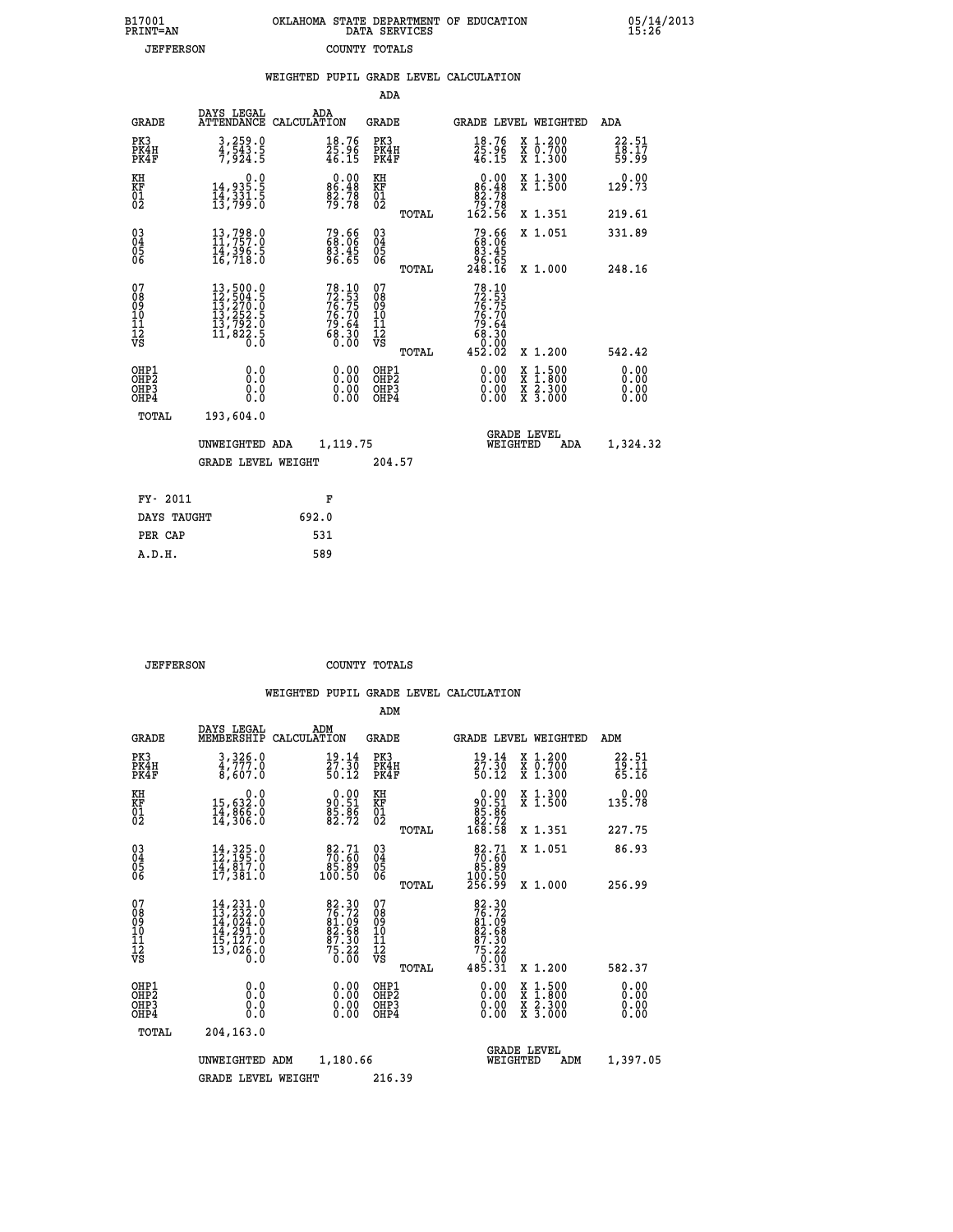| B17001<br><b>PRINT=AN</b> | OKLAHOMA STATE DEPARTMENT OF EDUCATION<br>DATA SERVICES | 05/14/2013<br>15:26 |
|---------------------------|---------------------------------------------------------|---------------------|
| 35<br><b>JOHNSTON</b>     | 2007<br>MANNSVILLE                                      |                     |

|                                    |                                              |                                                                                               |                                                 | WEIGHTED PUPIL GRADE LEVEL CALCULATION                                               |                                                |                              |
|------------------------------------|----------------------------------------------|-----------------------------------------------------------------------------------------------|-------------------------------------------------|--------------------------------------------------------------------------------------|------------------------------------------------|------------------------------|
|                                    |                                              |                                                                                               | ADA                                             |                                                                                      |                                                |                              |
| <b>GRADE</b>                       | DAYS LEGAL                                   | ADA<br>ATTENDANCE CALCULATION                                                                 | <b>GRADE</b>                                    | GRADE LEVEL WEIGHTED                                                                 |                                                | ADA                          |
| PK3<br>PK4H<br>PK4F                | 154.0<br>0.0<br>2,425.5                      | $0.98$<br>$0.00$<br>15.45                                                                     | PK3<br>PK4H<br>PK4F                             | $0.98$<br>$0.00$<br>15.45                                                            | X 1.200<br>X 0.700<br>X 1.300                  | 1.18<br>0.00<br>20.09        |
| KH<br>KF<br>01<br>02               | 0.0<br>2,039:5<br>2,268:5<br>1,226:0         | $\begin{smallmatrix} 0.00\\ 12.99\\ 14.45\\ 7.81 \end{smallmatrix}$                           | KH<br>KF<br>01<br>02                            | $\begin{smallmatrix} &0.00\\ 12.99\\ 14.45\\ 7.81\\ 22.26 \end{smallmatrix}$         | X 1.300<br>X 1.500                             | 0.00<br>19.49                |
|                                    |                                              |                                                                                               | TOTAL                                           |                                                                                      | X 1.351                                        | 30.07                        |
| $^{03}_{04}$<br>Ŏ5<br>06           | 1, 387: 0<br>$\frac{56}{1,094.5}$            | $\frac{6.15}{8.83}$<br>$\frac{6.10}{6.97}$                                                    | $\substack{03 \\ 04}$<br>Ŏ5<br>06               | $\begin{array}{c} 6.15 \\ 8.83 \\ 6.10 \\ 6.97 \end{array}$                          | X 1.051                                        | 6.46                         |
|                                    |                                              |                                                                                               | TOTAL                                           | 21.90                                                                                | X 1.000                                        | 21.90                        |
| 07<br>08<br>09<br>101<br>112<br>VS | 963.0<br>1,484.0<br>0.0<br>Ō.Ō<br>$\S.$ $\S$ | $\begin{smallmatrix} 6.13\ 9.45\ 0.00\ 0.00\ 0.00\ 0.00\ 0.00\ 0.00\ 0.00\ \end{smallmatrix}$ | 07<br>08<br>09<br>11<br>11<br>12<br>VS<br>TOTAL | $\begin{array}{c} 6.13 \\ 9.45 \\ 0.00 \\ 0.00 \end{array}$<br>0.00<br>0.00<br>15.58 | X 1.200                                        | 18.70                        |
| OHP1<br>OHP2<br>OHP3<br>OHP4       | 0.0<br>0.0<br>Ō.Ō                            | 0.00<br>$\begin{smallmatrix} 0.00 \ 0.00 \end{smallmatrix}$                                   | OHP1<br>OHP2<br>OHP3<br>OHP4                    | 0.00<br>0.00<br>0.00                                                                 | X 1:500<br>$\frac{x}{x}$ $\frac{5:300}{3:000}$ | 0.00<br>0.00<br>0.00<br>0.00 |
| <b>TOTAL</b>                       | 14,965.5                                     |                                                                                               |                                                 |                                                                                      |                                                |                              |
|                                    | UNWEIGHTED ADA                               | 95.31                                                                                         |                                                 |                                                                                      | GRADE LEVEL<br>WEIGHTED<br>ADA                 | 117.89                       |
|                                    | <b>GRADE LEVEL WEIGHT</b>                    |                                                                                               | 22.58                                           |                                                                                      |                                                |                              |
| FY- 2011                           |                                              | F                                                                                             |                                                 |                                                                                      |                                                |                              |
|                                    | DAYS TAUGHT                                  | 157.0                                                                                         |                                                 |                                                                                      |                                                |                              |
| PER CAP                            |                                              | 90                                                                                            |                                                 |                                                                                      |                                                |                              |

 **ADM**

 **35 JOHNSTON C007 MANNSVILLE**

| <b>GRADE</b>                                 | DAYS LEGAL<br>MEMBERSHIP                                                | ADM<br>CALCULATION                                                                      | <b>GRADE</b>                                       |       |                                                                                                                                               | GRADE LEVEL WEIGHTED                     | ADM                   |  |
|----------------------------------------------|-------------------------------------------------------------------------|-----------------------------------------------------------------------------------------|----------------------------------------------------|-------|-----------------------------------------------------------------------------------------------------------------------------------------------|------------------------------------------|-----------------------|--|
| PK3<br>PK4H<br>PK4F                          | 154.0<br>2,665.0                                                        | $\begin{smallmatrix} 0.98\ 0.00\\ 0.00\\ 16.97 \end{smallmatrix}$                       | PK3<br>PK4H<br>PK4F                                |       | $\begin{smallmatrix} 0.98\\ 0.00\\ 16.97 \end{smallmatrix}$                                                                                   | X 1.200<br>X 0.700<br>X 1.300            | 1.18<br>0.00<br>22.06 |  |
| KH<br>KF<br>01<br>02                         | $\begin{smallmatrix}&&&0.0\\2,218.0\\2,332.0\\1,300.0\end{smallmatrix}$ | $\begin{smallmatrix} 0.00\\14.13\\14.8\\18.28 \end{smallmatrix}$                        | KH<br>KF<br>$\overline{01}$                        |       | $\begin{array}{c} 0.00 \\ 14.13 \\ 14.85 \\ 8.28 \\ 23.13 \end{array}$                                                                        | X 1.300<br>X 1.500                       | 0.00<br>21.20         |  |
|                                              |                                                                         |                                                                                         |                                                    | TOTAL |                                                                                                                                               | X 1.351                                  | 31.25                 |  |
| 03<br>04<br>05<br>06                         | $1, 012.0$<br>$1, 432.0$<br>$1, 008.0$<br>$1, 191.0$                    | $\begin{array}{c} 6.45 \\ 9.12 \\ 6.42 \\ 7.59 \end{array}$                             | $\begin{matrix} 03 \\ 04 \\ 05 \\ 06 \end{matrix}$ |       | $6.45$<br>$6.42$<br>$7.59$<br>$23.13$                                                                                                         | X 1.051                                  | 6.78                  |  |
|                                              |                                                                         |                                                                                         |                                                    | TOTAL |                                                                                                                                               | X 1.000                                  | 23.13                 |  |
| 07<br>089<br>090<br>1112<br>VS               | $1, 046.0$<br>$1, 559.0$<br>$0.0$<br>$0.0$<br>$0.0$<br>$0.0$<br>$0.0$   | $\begin{smallmatrix} 6.66\ 9.93\ 0.00\ 0.00\ 0.00\ 0.00\ 0.00\ 0.00\ \end{smallmatrix}$ | 07<br>08<br>09<br>01<br>11<br>11<br>12<br>VS       | TOTAL | $\begin{smallmatrix} 6.66\ 9.93\ 0.00\ 0.00\ 0.00\ 0.00\ 0.00\ 0.00\ 0.00\ 0.00\ 0.00\ 0.00\ 0.00\ 0.00\ 0.00\ 0.00\ 0.00\ \end{smallmatrix}$ | X 1.200                                  | 19.91                 |  |
| OHP1                                         |                                                                         |                                                                                         |                                                    |       |                                                                                                                                               |                                          |                       |  |
| OHP <sub>2</sub><br>OH <sub>P3</sub><br>OHP4 | 0.0<br>0.000                                                            | $\begin{smallmatrix} 0.00 \ 0.00 \ 0.00 \ 0.00 \end{smallmatrix}$                       | OHP1<br>OHP2<br>OHP3<br>OHP4                       |       | 0.00<br>0.00                                                                                                                                  | X 1:500<br>X 1:800<br>X 2:300<br>X 3:000 | 0.00<br>0.00<br>0.00  |  |
| TOTAL                                        | 15,917.0                                                                |                                                                                         |                                                    |       |                                                                                                                                               |                                          |                       |  |
|                                              | UNWEIGHTED                                                              | 101.38<br>ADM                                                                           |                                                    |       | WEIGHTED                                                                                                                                      | <b>GRADE LEVEL</b><br>ADM                | 125.51                |  |
|                                              | <b>GRADE LEVEL WEIGHT</b>                                               |                                                                                         | 24.13                                              |       |                                                                                                                                               |                                          |                       |  |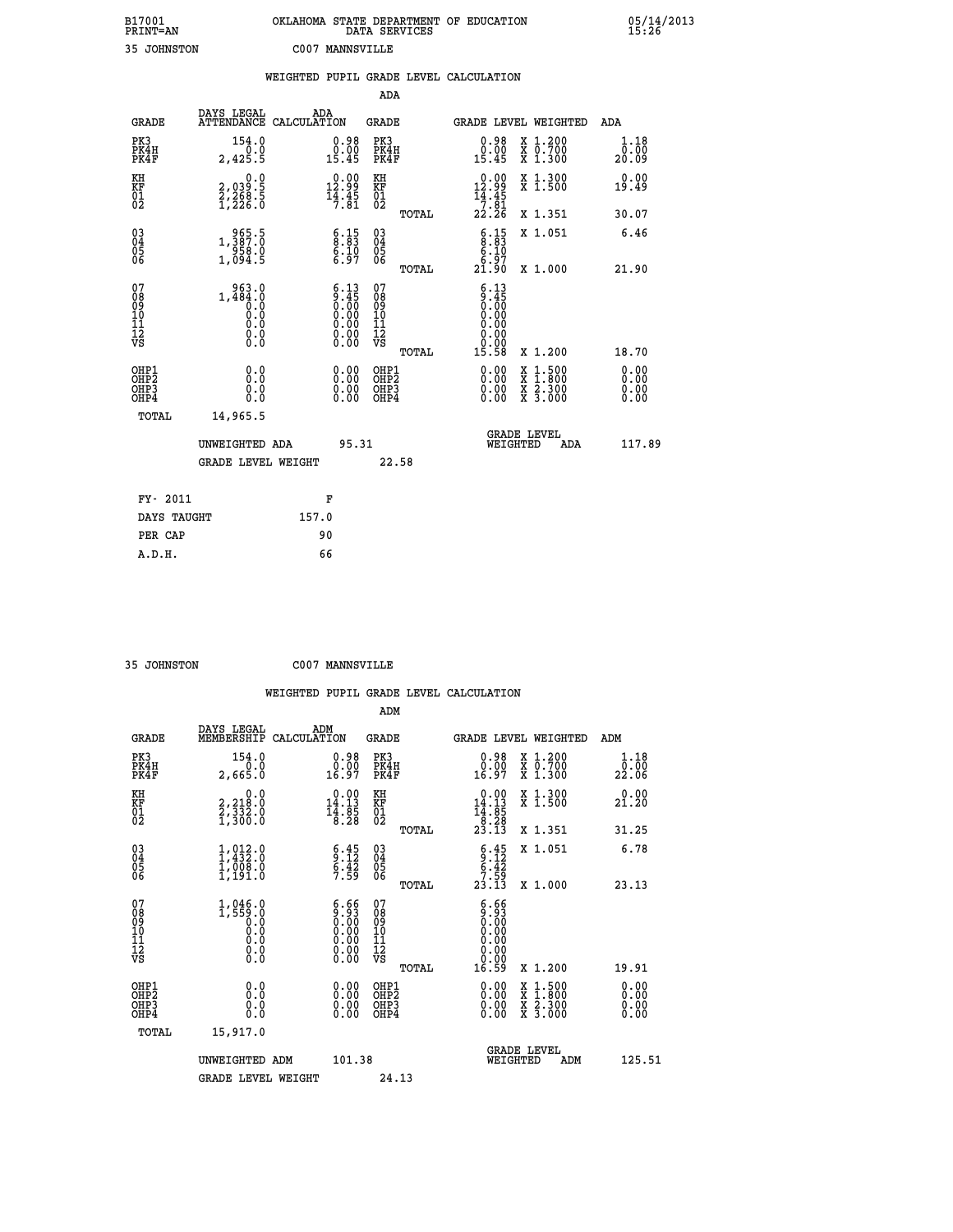|                                                  | OKLAHOMA STATE DEPARTMENT OF EDUCATION<br>DATA SERVICES |  |
|--------------------------------------------------|---------------------------------------------------------|--|
| $\sim$ $\sim$ $\sim$ $\sim$ $\sim$ $\sim$ $\sim$ |                                                         |  |

| B17001<br>PRINT-AN           |                                                                                            | OKLAHOMA STATE DEPARTMENT OF EDUCATION DATA SERVICES |                                                                                                                                                |                              |       |                                                                            |          |                                                                                                                                           | $\frac{05}{15:26}$           |
|------------------------------|--------------------------------------------------------------------------------------------|------------------------------------------------------|------------------------------------------------------------------------------------------------------------------------------------------------|------------------------------|-------|----------------------------------------------------------------------------|----------|-------------------------------------------------------------------------------------------------------------------------------------------|------------------------------|
|                              | 35 JOHNSTON                                                                                |                                                      | C010 RAVIA                                                                                                                                     |                              |       |                                                                            |          |                                                                                                                                           |                              |
|                              |                                                                                            | WEIGHTED PUPIL GRADE LEVEL CALCULATION               |                                                                                                                                                |                              |       |                                                                            |          |                                                                                                                                           |                              |
|                              |                                                                                            |                                                      |                                                                                                                                                | ADA                          |       |                                                                            |          |                                                                                                                                           |                              |
| <b>GRADE</b>                 | DAYS LEGAL<br><b>ATTENDANCE</b>                                                            | ADA<br>CALCULATION                                   |                                                                                                                                                | <b>GRADE</b>                 |       |                                                                            |          | GRADE LEVEL WEIGHTED                                                                                                                      | <b>ADA</b>                   |
| PK3<br>PK4H<br>PK4F          | 0.0<br>0.0<br>Ō.Ō                                                                          |                                                      | 0.00<br>0.00                                                                                                                                   | PK3<br>PK4H<br>PK4F          |       | 0.00<br>0.00<br>0.00                                                       |          | X 1.200<br>X 0.700<br>X 1.300                                                                                                             | 0.00<br>0.00<br>0.00         |
| KH<br>KF<br>01<br>02         | $\begin{smallmatrix}&&&0.0\\1,115.0\\1,935.0\\1,401.5\end{smallmatrix}$                    |                                                      | $\begin{smallmatrix} 0.00\\ 6.45\\ 11.18\\ 8.10 \end{smallmatrix}$                                                                             | KH<br>KF<br>01<br>02         |       | $\begin{smallmatrix} 0.00\\ 6.45\\ 11.18\\ 18.10\\ 9.28 \end{smallmatrix}$ |          | X 1.300<br>X 1.500                                                                                                                        | 0.00<br>9.68                 |
|                              |                                                                                            |                                                      |                                                                                                                                                |                              | TOTAL |                                                                            |          | X 1.351                                                                                                                                   | 26.05                        |
| 03<br>04<br>05<br>06         | $\frac{1}{2}, \frac{398}{674}. \frac{5}{0}$<br>$\frac{1}{1}, \frac{503}{288}. \frac{0}{5}$ |                                                      | $\begin{smallmatrix} & 8 & 0 & 8 \\ 1 & 5 & 4 & 6 \\ 8 & 6 & 9 \\ 7 & 4 & 5 \end{smallmatrix}$                                                 | 030404                       |       | $\begin{array}{r} 8.08 \\ 15.46 \\ 8.69 \\ 7.45 \\ 31.60 \end{array}$      |          | X 1.051                                                                                                                                   | 8.49                         |
|                              |                                                                                            |                                                      |                                                                                                                                                | ŌĞ                           | TOTAL |                                                                            |          | X 1.000                                                                                                                                   | 31.60                        |
| 07<br>08901112<br>1112<br>VS | $1,906.5$<br>0.0<br>0.0<br>0.0<br>0.0<br>$\S.$ $\S$                                        |                                                      | $\begin{smallmatrix} 4.90 \\[-4pt] 1.02 \\[-4pt] 0.00 \\[-4pt] 0.00 \\[-4pt] 0.00 \\[-4pt] 0.00 \\[-4pt] 0.00 \\[-4pt] 0.00 \end{smallmatrix}$ | 07<br>08901112<br>1112<br>VS |       | $11.92\n10.00\n0.00\n0.00\n0.00\n0.00$<br>0.00                             |          |                                                                                                                                           |                              |
|                              |                                                                                            |                                                      |                                                                                                                                                |                              | TOTAL | 15.92                                                                      |          | X 1.200                                                                                                                                   | 19.10                        |
| OHP1<br>OHP2<br>OHP3<br>OHP4 | 0.0<br>0.0<br>Ŏ.Ŏ                                                                          |                                                      | $\begin{smallmatrix} 0.00 \ 0.00 \ 0.00 \ 0.00 \end{smallmatrix}$                                                                              | OHP1<br>OHP2<br>OHP3<br>OHP4 |       | $0.00$<br>$0.00$<br>0.00                                                   |          | $\begin{smallmatrix} \mathtt{X} & 1\cdot500\\ \mathtt{X} & 1\cdot800\\ \mathtt{X} & 2\cdot300\\ \mathtt{X} & 3\cdot000 \end{smallmatrix}$ | 0.00<br>0.00<br>0.00<br>0.00 |
|                              | TOTAL<br>14,070.5                                                                          |                                                      |                                                                                                                                                |                              |       |                                                                            |          |                                                                                                                                           |                              |
|                              | UNWEIGHTED ADA                                                                             |                                                      | 81.33                                                                                                                                          |                              |       |                                                                            | WEIGHTED | <b>GRADE LEVEL</b><br>ADA                                                                                                                 | 94.92                        |

|             | 13.59              |
|-------------|--------------------|
| F           |                    |
| 173.0       |                    |
| 88          |                    |
| 72          |                    |
| DAYS TAUGHT | GRADE LEVEL WEIGHT |

```
 35 JOHNSTON C010 RAVIA
```

|                                                                   |                                                                                                       | WEIGHTED PUPIL GRADE LEVEL CALCULATION                                                          |                                                       |                                                                                                                                                                                                                                                                                |                                                                                                                                           |                              |
|-------------------------------------------------------------------|-------------------------------------------------------------------------------------------------------|-------------------------------------------------------------------------------------------------|-------------------------------------------------------|--------------------------------------------------------------------------------------------------------------------------------------------------------------------------------------------------------------------------------------------------------------------------------|-------------------------------------------------------------------------------------------------------------------------------------------|------------------------------|
|                                                                   |                                                                                                       |                                                                                                 | ADM                                                   |                                                                                                                                                                                                                                                                                |                                                                                                                                           |                              |
| <b>GRADE</b>                                                      | DAYS LEGAL<br>MEMBERSHIP                                                                              | ADM<br>CALCULATION                                                                              | <b>GRADE</b>                                          | GRADE LEVEL WEIGHTED                                                                                                                                                                                                                                                           |                                                                                                                                           | ADM                          |
| PK3<br>PK4H<br>PK4F                                               | 0.0<br>0.000                                                                                          | $\begin{smallmatrix} 0.00 \ 0.00 \ 0.00 \end{smallmatrix}$                                      | PK3<br>PK4H<br>PK4F                                   | 0.00<br>$\begin{smallmatrix} 0.00 & 0 \ 0.00 & 0 \end{smallmatrix}$                                                                                                                                                                                                            | X 1.200<br>X 0.700<br>X 1.300                                                                                                             | 0.00<br>0.00                 |
| KH<br>KF<br>01<br>02                                              | 0.0<br>1,163:0<br>2,053:0<br>1,439:0                                                                  | $\begin{smallmatrix} 0.00\\ 6.72\\ 11.87\\ 8.32 \end{smallmatrix}$                              | KH<br>KF<br>01<br>02                                  | $\begin{smallmatrix} 0.00\\ 6.72\\ 11.87\\ 13.32\\ 20.19 \end{smallmatrix}$                                                                                                                                                                                                    | X 1.300<br>X 1.500                                                                                                                        | 0.00<br>10.08                |
|                                                                   |                                                                                                       |                                                                                                 | TOTAL                                                 |                                                                                                                                                                                                                                                                                | X 1.351                                                                                                                                   | 27.28                        |
| 03<br>04<br>05<br>06                                              | $\frac{1}{2}, \frac{444}{761}.0$<br>$\frac{1}{1}, \frac{610}{374}.0$                                  | $\begin{smallmatrix}&&8\\15&\cdot&35\\9&\cdot&31\\7&\cdot&94\end{smallmatrix}$                  | 03<br>04<br>05<br>06                                  | $\begin{array}{r} 8 \cdot 35 \\ 15 \cdot 96 \\ 9 \cdot 31 \\ 7 \cdot 94 \\ 33 \cdot 21 \end{array}$                                                                                                                                                                            | X 1.051                                                                                                                                   | 8.78                         |
|                                                                   |                                                                                                       |                                                                                                 | TOTAL                                                 |                                                                                                                                                                                                                                                                                | X 1.000                                                                                                                                   | 33.21                        |
| 07<br>08901112<br>1112<br>VS                                      | 866.0<br>2,007.0<br>$\begin{smallmatrix} 0.0 & 0 \ 0.0 & 0 \ 0.0 & 0 \end{smallmatrix}$<br>$\S.$ $\S$ | $1^{\underset{1}{\overset{5}{\phantom{.}}}},01}_{0.00}$<br>0.00<br>0.00<br>0.00<br>0.00<br>0.00 | 07<br>08<br>09<br>01<br>11<br>11<br>12<br>VS<br>TOTAL | $11.60$<br>$0.00$<br>$0.00$<br>0.00<br>$\begin{smallmatrix} 0.00 \ 0.00 \end{smallmatrix}$<br>16.61                                                                                                                                                                            | X 1.200                                                                                                                                   | 19.93                        |
| OHP1<br>OH <sub>P</sub> 2<br>OH <sub>P3</sub><br>OH <sub>P4</sub> | 0.0<br>0.000                                                                                          | 0.00<br>$\begin{smallmatrix} 0.00 \ 0.00 \end{smallmatrix}$                                     | OHP1<br>OH <sub>P</sub> 2<br>OHP3<br>OHP4             | $\begin{smallmatrix} 0.00 & 0.00 & 0.00 & 0.00 & 0.00 & 0.00 & 0.00 & 0.00 & 0.00 & 0.00 & 0.00 & 0.00 & 0.00 & 0.00 & 0.00 & 0.00 & 0.00 & 0.00 & 0.00 & 0.00 & 0.00 & 0.00 & 0.00 & 0.00 & 0.00 & 0.00 & 0.00 & 0.00 & 0.00 & 0.00 & 0.00 & 0.00 & 0.00 & 0.00 & 0.00 & 0.0$ | $\begin{smallmatrix} \mathtt{X} & 1\cdot500\\ \mathtt{X} & 1\cdot800\\ \mathtt{X} & 2\cdot300\\ \mathtt{X} & 3\cdot000 \end{smallmatrix}$ | 0.00<br>0.00<br>0.00<br>0.00 |
|                                                                   | TOTAL<br>14,717.0                                                                                     |                                                                                                 |                                                       |                                                                                                                                                                                                                                                                                |                                                                                                                                           |                              |
|                                                                   | UNWEIGHTED ADM<br><b>GRADE LEVEL WEIGHT</b>                                                           | 85.08                                                                                           | 14.20                                                 | <b>GRADE LEVEL</b><br>WEIGHTED                                                                                                                                                                                                                                                 | ADM                                                                                                                                       | 99.28                        |
|                                                                   |                                                                                                       |                                                                                                 |                                                       |                                                                                                                                                                                                                                                                                |                                                                                                                                           |                              |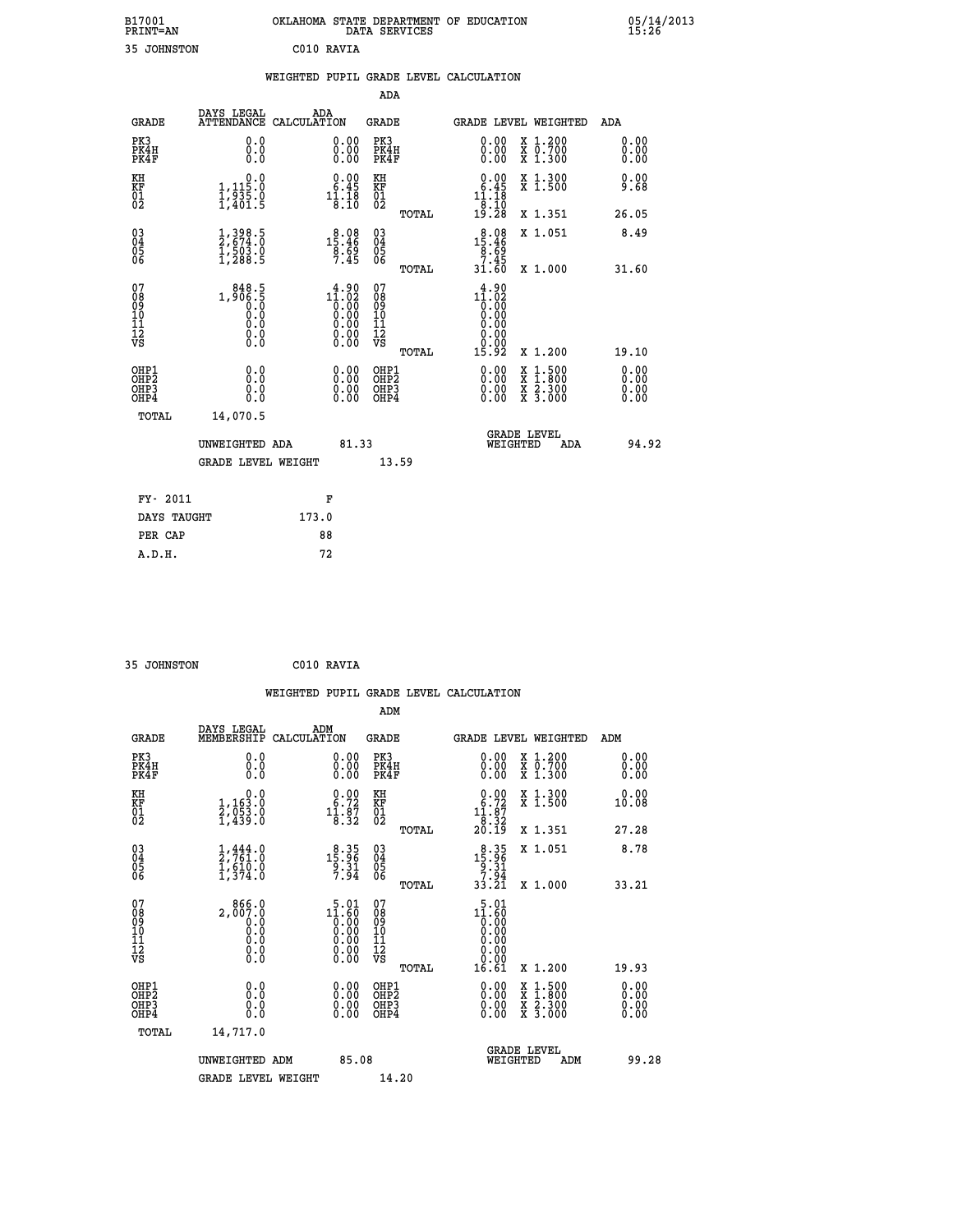| B17001          | OKLAHOMA STATE DEPARTMENT OF EDUCATION |
|-----------------|----------------------------------------|
| <b>PRINT=AN</b> | DATA SERVICES                          |
| 35 JOHNSTON     | <b>IOO2 MILL CREEK</b>                 |

|                                          |                                                                                                      |                                                                                                   |                                                    | WEIGHTED PUPIL GRADE LEVEL CALCULATION                                                                                 |                              |
|------------------------------------------|------------------------------------------------------------------------------------------------------|---------------------------------------------------------------------------------------------------|----------------------------------------------------|------------------------------------------------------------------------------------------------------------------------|------------------------------|
|                                          |                                                                                                      |                                                                                                   | <b>ADA</b>                                         |                                                                                                                        |                              |
| <b>GRADE</b>                             | DAYS LEGAL<br><b>ATTENDANCE</b>                                                                      | ADA<br>CALCULATION                                                                                | <b>GRADE</b>                                       | GRADE LEVEL WEIGHTED                                                                                                   | ADA                          |
| PK3<br>PK4H<br>PK4F                      | 0.0<br>0.0<br>1,320.0                                                                                | $\substack{0.00\\0.00\\8.46}$                                                                     | PK3<br>PK4H<br>PK4F                                | 0.00<br>X 1.200<br>X 0.700<br>X 1.300<br>$\substack{0.00 \\ 8.46}$                                                     | 0.00<br>0.00<br>11.00        |
| KH<br>KF<br>01<br>02                     | 0.0<br>1,784.5<br>1,539.5<br>588.0                                                                   | $\begin{array}{r} 0.00 \\[-4pt] 11.44 \\[-4pt] 9.87 \\[-4pt] 3.77 \end{array}$                    | KH<br>KF<br>01<br>02                               | X 1.300<br>X 1.500<br>$\begin{array}{r} 0.00 \\[-4pt] 11.44 \\[-4pt] 9.87 \\[-4pt] 3.77 \\[-4pt] 13.64 \end{array}$    | 0.00<br>17.16                |
|                                          |                                                                                                      |                                                                                                   | TOTAL                                              | X 1.351                                                                                                                | 18.43                        |
| $^{03}_{04}$<br>Ŏ5<br>06                 | $\begin{smallmatrix} & 9 & 64 & 0\\ 1 & , 389 & 5\\ 1 & , 355 & 0\\ 2 & , 121 & 0 \end{smallmatrix}$ | $\begin{smallmatrix} 6.18\ 8.91\ 8.69\ 13.60 \end{smallmatrix}$                                   | $\begin{matrix} 03 \\ 04 \\ 05 \\ 06 \end{matrix}$ | $\begin{array}{c} 6.18 \\ 8.91 \\ 8.69 \\ 13.60 \end{array}$<br>X 1.051                                                | 6.50                         |
|                                          |                                                                                                      |                                                                                                   | TOTAL                                              | 31.20<br>X 1.000                                                                                                       | 31.20                        |
| 07<br>08<br>09<br>11<br>11<br>12<br>VS   | $1,598.0$<br>$2,086.5$<br>$2,126.0$<br>$1,412.5$<br>$1,844.5$<br>$1,764.0$<br>$0.0$                  | $\begin{smallmatrix} 10.24 \\ 13.38 \\ 13.63 \\ 9.05 \\ 11.82 \\ 11.31 \\ 0.00 \end{smallmatrix}$ | 07<br>08<br>09<br>11<br>11<br>12<br>VS<br>TOTAL    | $\begin{smallmatrix} 10.24 \\ 13.38 \\ 13.63 \\ 9.05 \\ 11.82 \end{smallmatrix}$<br>11.31<br>-0:00<br>69.43<br>X 1.200 | 83.32                        |
| OHP1<br>OHP2<br>OH <sub>P3</sub><br>OHP4 | 0.0<br>Ō.Ō<br>Ō.Ō                                                                                    | 0.00<br>$\begin{smallmatrix} 0.00 \ 0.00 \end{smallmatrix}$                                       | OHP1<br>OHP2<br>OHP3<br>OHP4                       | 0.00<br>$1:500$<br>1:800<br>X 1:500<br>X 1:800<br>X 2:300<br>X 3:000<br>0.00<br>0.00                                   | 0.00<br>0.00<br>0.00<br>0.00 |
| TOTAL                                    | 21,893.0                                                                                             |                                                                                                   |                                                    |                                                                                                                        |                              |
|                                          | UNWEIGHTED ADA                                                                                       | 140.35                                                                                            |                                                    | <b>GRADE LEVEL</b><br>WEIGHTED<br>ADA                                                                                  | 167.61                       |
|                                          | <b>GRADE LEVEL WEIGHT</b>                                                                            |                                                                                                   | 27.26                                              |                                                                                                                        |                              |
|                                          | FY- 2011                                                                                             | F                                                                                                 |                                                    |                                                                                                                        |                              |
|                                          | DAYS TAUGHT                                                                                          | 156.0                                                                                             |                                                    |                                                                                                                        |                              |
|                                          | PER CAP                                                                                              | 136                                                                                               |                                                    |                                                                                                                        |                              |

| MOTRIMENT, 25 |  |
|---------------|--|

 **A.D.H. 88**

 **35 JOHNSTON I002 MILL CREEK**

|                                                    |                                                      |                                                                                     |     |                                                                          |                                                    |       | WEIGHTED PUPIL GRADE LEVEL CALCULATION                                                                                                                             |                                          |                        |  |
|----------------------------------------------------|------------------------------------------------------|-------------------------------------------------------------------------------------|-----|--------------------------------------------------------------------------|----------------------------------------------------|-------|--------------------------------------------------------------------------------------------------------------------------------------------------------------------|------------------------------------------|------------------------|--|
|                                                    |                                                      |                                                                                     |     |                                                                          | ADM                                                |       |                                                                                                                                                                    |                                          |                        |  |
|                                                    | <b>GRADE</b>                                         | DAYS LEGAL<br>MEMBERSHIP CALCULATION                                                | ADM |                                                                          | GRADE                                              |       | GRADE LEVEL WEIGHTED                                                                                                                                               |                                          | ADM                    |  |
|                                                    | PK3<br>PK4H<br>PK4F                                  | 0.0<br>0.0<br>1,404.0                                                               |     | $\begin{smallmatrix} 0.00 \ 0.00 \ 9.00 \end{smallmatrix}$               | PK3<br>PK4H<br>PK4F                                |       | $\begin{smallmatrix} 0.00\\ 0.00\\ 9.00 \end{smallmatrix}$                                                                                                         | X 1.200<br>X 0.700<br>X 1.300            | 0.00<br>0.00<br>11.70  |  |
| KH<br>KF<br>01<br>02                               |                                                      | $1,986.0$<br>1,642.0<br>628.0                                                       |     | $\begin{smallmatrix} 0.00\\ 12.73\\ 10.53\\ 4.03 \end{smallmatrix}$      | KH<br>KF<br>01<br>02                               |       | $\begin{smallmatrix} 0.00\\ 12.73\\ 10.53\\ 4.03\\ 4.56 \end{smallmatrix}$                                                                                         | X 1.300<br>X 1.500                       | 0.00<br>19.10          |  |
|                                                    |                                                      |                                                                                     |     |                                                                          |                                                    | TOTAL |                                                                                                                                                                    | X 1.351                                  | 19.67                  |  |
| $\begin{matrix} 03 \\ 04 \\ 05 \\ 06 \end{matrix}$ |                                                      | $1, 002.0$<br>$1, 444.0$<br>$1, 432.0$<br>$2, 218.0$                                |     | $\begin{smallmatrix} 6.42\ 9.26\ 9.18\ 14.22 \end{smallmatrix}$          | $\begin{matrix} 03 \\ 04 \\ 05 \\ 06 \end{matrix}$ |       | $\begin{array}{r} 6.42 \\ 9.26 \\ 9.18 \\ 14.22 \\ 32.66 \end{array}$                                                                                              | X 1.051                                  | 6.75                   |  |
|                                                    |                                                      |                                                                                     |     |                                                                          |                                                    | TOTAL |                                                                                                                                                                    | X 1.000                                  | 32.66                  |  |
| 07<br>08<br>09<br>101<br>112<br>VS                 |                                                      | $1,644.0$<br>$2,235.0$<br>$2,318.0$<br>$1,560.0$<br>$2,041.0$<br>$1,852.0$<br>$0.0$ |     | $10.54$<br>$14.33$<br>$14.86$<br>$10.00$<br>$13.08$<br>$11.87$<br>$0.00$ | 07<br>08<br>09<br>11<br>11<br>12<br>VS             | TOTAL | $\begin{smallmatrix} 10.54 \\[-4pt] 14.33 \\[-4pt] 14.86 \\[-4pt] 10.00 \\[-4pt] 13.08 \\[-4pt] 1.87 \\[-4pt] 0.00 \\[-4pt] 0.00 \\[-4pt] 74.68 \end{smallmatrix}$ | X 1.200                                  | 89.62                  |  |
|                                                    | OHP1<br>OHP <sub>2</sub><br>OH <sub>P3</sub><br>OHP4 | 0.0<br>0.0<br>Ŏ.Ŏ                                                                   |     | $\begin{smallmatrix} 0.00 \ 0.00 \ 0.00 \ 0.00 \end{smallmatrix}$        | OHP1<br>OHP2<br>OHP <sub>3</sub>                   |       |                                                                                                                                                                    | X 1:500<br>X 1:800<br>X 2:300<br>X 3:000 | 0.00<br>0.00<br>0.0000 |  |
|                                                    | TOTAL                                                | 23,406.0                                                                            |     |                                                                          |                                                    |       |                                                                                                                                                                    |                                          |                        |  |
|                                                    |                                                      | UNWEIGHTED ADM<br><b>GRADE LEVEL WEIGHT</b>                                         |     | 150.05                                                                   | 29.45                                              |       | <b>GRADE LEVEL</b><br>WEIGHTED                                                                                                                                     | ADM                                      | 179.50                 |  |
|                                                    |                                                      |                                                                                     |     |                                                                          |                                                    |       |                                                                                                                                                                    |                                          |                        |  |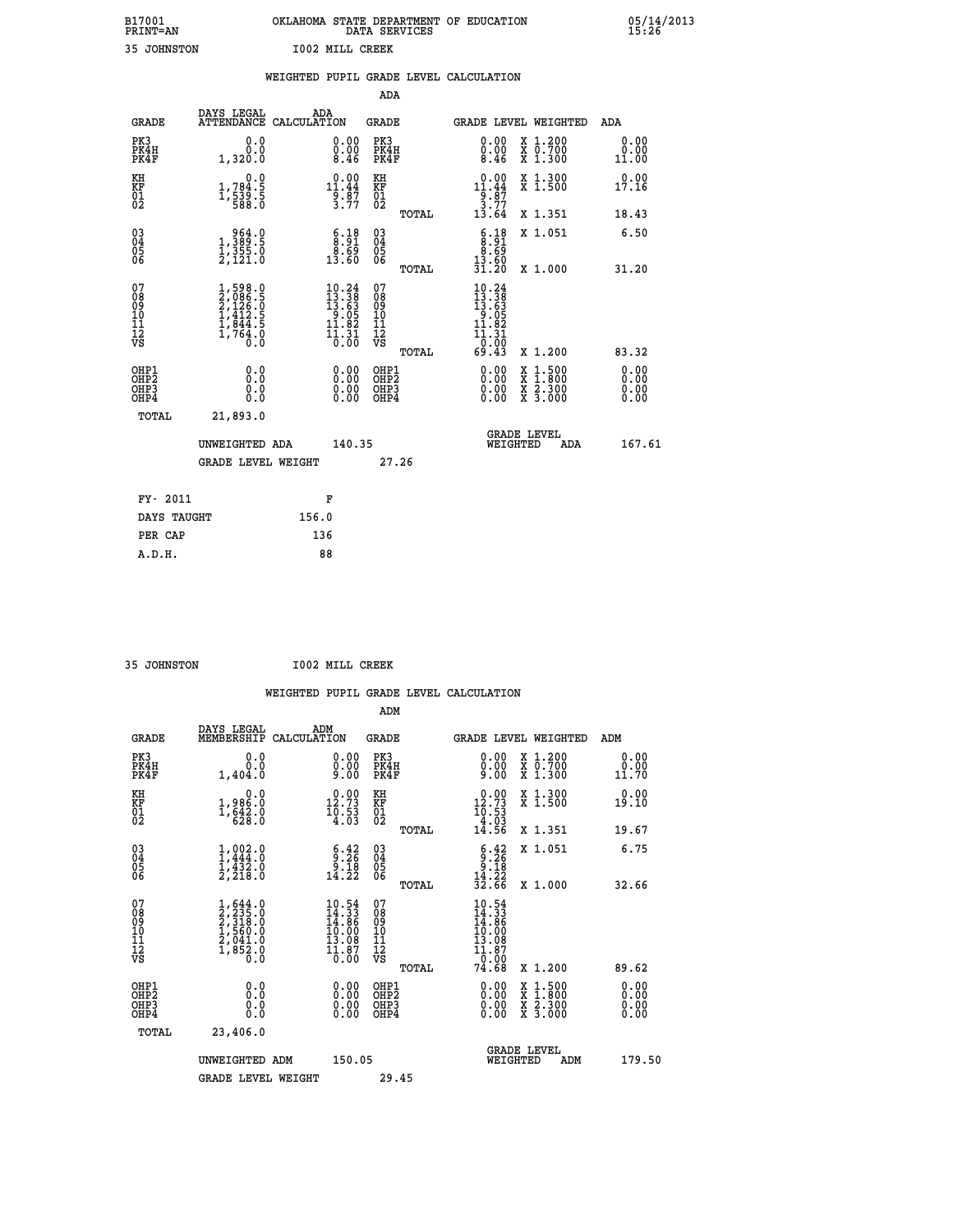| B17001          | OKLAHOMA STATE DEPARTMENT OF EDUCATION |
|-----------------|----------------------------------------|
| <b>PRINT=AN</b> | DATA SERVICES                          |
| 35 JOHNSTON     | I020 TISHOMINGO                        |

|                                                      |                                                                                                     |       |                                                                      |                                                      |       | WEIGHTED PUPIL GRADE LEVEL CALCULATION                                         |                                                                                                                                           |                              |
|------------------------------------------------------|-----------------------------------------------------------------------------------------------------|-------|----------------------------------------------------------------------|------------------------------------------------------|-------|--------------------------------------------------------------------------------|-------------------------------------------------------------------------------------------------------------------------------------------|------------------------------|
|                                                      |                                                                                                     |       |                                                                      | <b>ADA</b>                                           |       |                                                                                |                                                                                                                                           |                              |
| <b>GRADE</b>                                         | DAYS LEGAL<br>ATTENDANCE CALCULATION                                                                |       | ADA                                                                  | <b>GRADE</b>                                         |       |                                                                                | <b>GRADE LEVEL WEIGHTED</b>                                                                                                               | ADA                          |
| PK3<br>PK4H<br>PK4F                                  | 857.0<br>0.0<br>8,321.0                                                                             |       | $\begin{smallmatrix}5.04\0.00\\48.95\end{smallmatrix}$               | PK3<br>PK4H<br>PK4F                                  |       | $\begin{smallmatrix}5.04\0.00\\48.95\end{smallmatrix}$                         | X 1.200<br>X 0.700<br>X 1.300                                                                                                             | 6.05<br>0.00<br>63.64        |
| KH<br>KF<br>01<br>02                                 | 0.0<br>10,604:5<br>12,892.0<br>10,370:5                                                             |       | $\begin{smallmatrix} 0.00\\ 62.38\\ 75.84\\ 61.00 \end{smallmatrix}$ | KH<br>KF<br>01<br>02                                 |       | $\begin{smallmatrix} &0.00\ 62.38\ 75.84\ 61.00\ 136.84\end{smallmatrix}$      | X 1.300<br>X 1.500                                                                                                                        | 0.00<br>93.57                |
|                                                      |                                                                                                     |       |                                                                      |                                                      | TOTAL |                                                                                | X 1.351                                                                                                                                   | 184.87                       |
| 030404<br>ŎĞ                                         | $\begin{smallmatrix} 10,023\cdot 0\\ 8,172\cdot 0\\ 7,642\cdot 0\\ 11,285\cdot 5 \end{smallmatrix}$ |       | 58.96<br>48.07<br>44.95<br>66.39                                     | $\begin{matrix} 03 \\ 04 \\ 05 \\ 06 \end{matrix}$   |       | $\begin{smallmatrix} 58.96\\ 48.07\\ 44.95\\ 66.39\\ 159.41 \end{smallmatrix}$ | X 1.051                                                                                                                                   | 61.97                        |
|                                                      |                                                                                                     |       |                                                                      |                                                      | TOTAL |                                                                                | X 1.000                                                                                                                                   | 159.41                       |
| 07<br>08901112<br>1112<br>VS                         | $9,454.0$<br>$10,900.0$<br>$12,586.5$<br>$10,551.5$<br>$10,753.0$<br>$9,104.0$<br>$0.0$             |       | 55.61<br>64.12<br>74.04<br>62.07<br>63.25<br>63.55<br>53.55<br>0.00  | 07<br>08<br>09<br>11<br>11<br>12<br>VS               |       | 55.61<br>64.12<br>74.04<br>74.07<br>63.255<br>63.550<br>53.550<br>372.64       |                                                                                                                                           |                              |
|                                                      |                                                                                                     |       |                                                                      |                                                      | TOTAL |                                                                                | X 1.200                                                                                                                                   | 447.17                       |
| OHP1<br>OH <sub>P</sub> <sub>2</sub><br>OHP3<br>OHP4 | 0.0<br>0.0<br>0.0                                                                                   |       | 0.00<br>0.00<br>0.00                                                 | OHP1<br>OH <sub>P</sub> <sub>2</sub><br>OHP3<br>OHP4 |       | $0.00$<br>$0.00$<br>0.00                                                       | $\begin{smallmatrix} \mathtt{X} & 1\cdot500\\ \mathtt{X} & 1\cdot800\\ \mathtt{X} & 2\cdot300\\ \mathtt{X} & 3\cdot000 \end{smallmatrix}$ | 0.00<br>0.00<br>0.00<br>0.00 |
| TOTAL                                                | 143,516.5                                                                                           |       |                                                                      |                                                      |       |                                                                                |                                                                                                                                           |                              |
|                                                      | UNWEIGHTED ADA                                                                                      |       | 844.22                                                               |                                                      |       | WEIGHTED                                                                       | <b>GRADE LEVEL</b><br>ADA                                                                                                                 | 1,016.68                     |
|                                                      | <b>GRADE LEVEL WEIGHT</b>                                                                           |       |                                                                      | 172.46                                               |       |                                                                                |                                                                                                                                           |                              |
| FY- 2011                                             |                                                                                                     |       | F                                                                    |                                                      |       |                                                                                |                                                                                                                                           |                              |
| DAYS TAUGHT                                          |                                                                                                     | 170.0 |                                                                      |                                                      |       |                                                                                |                                                                                                                                           |                              |
| PER CAP                                              |                                                                                                     |       | 92                                                                   |                                                      |       |                                                                                |                                                                                                                                           |                              |
| A.D.H.                                               |                                                                                                     |       | 308                                                                  |                                                      |       |                                                                                |                                                                                                                                           |                              |

 **35 JOHNSTON I020 TISHOMINGO**

|                                          |                                                                                                                                                                       |                                                                      | ADM                                                 |       |                                                        |                                |                                          |                       |  |
|------------------------------------------|-----------------------------------------------------------------------------------------------------------------------------------------------------------------------|----------------------------------------------------------------------|-----------------------------------------------------|-------|--------------------------------------------------------|--------------------------------|------------------------------------------|-----------------------|--|
| <b>GRADE</b>                             | DAYS LEGAL<br>MEMBERSHIP                                                                                                                                              | ADM<br>CALCULATION                                                   | <b>GRADE</b>                                        |       | <b>GRADE LEVEL WEIGHTED</b>                            |                                |                                          | ADM                   |  |
| PK3<br>PK4H<br>PK4F                      | 857.0<br>0.0<br>8,992.0                                                                                                                                               | 5.04<br>00.05<br>52.89                                               | PK3<br>PK4H<br>PK4F                                 |       | $\begin{smallmatrix}5.04\0.00\\2.89\end{smallmatrix}$  |                                | X 1.200<br>X 0.700<br>X 1.300            | 6.05<br>ŏ:ŏŏ<br>68.76 |  |
| KH<br>KF<br>01<br>02                     | 0.0<br>11,312:0<br>13,522:0<br>10,899:0                                                                                                                               | $\begin{smallmatrix} 0.00\\ 66.54\\ 79.54\\ 64.11 \end{smallmatrix}$ | KH<br>KF<br>01<br>02                                |       | $0.00\n66.54\n79.54\n64.11\n143.65$                    |                                | X 1.300<br>X 1.500                       | 0.00<br>99.81         |  |
|                                          |                                                                                                                                                                       |                                                                      |                                                     | TOTAL |                                                        |                                | X 1.351                                  | 194.07                |  |
| 03<br>04<br>05<br>06                     | 10,508.0<br>0.599.9<br>ŏ,ĭõ4:ŏ<br>11,859:0                                                                                                                            | $51.81$<br>$51.16$<br>$47.67$<br>$69.76$                             | $\begin{array}{c} 03 \\ 04 \\ 05 \\ 06 \end{array}$ |       | $61.81$<br>51.16<br>47.67<br>45.76<br>69.76<br>168.59  |                                | X 1.051                                  | 64.96                 |  |
|                                          |                                                                                                                                                                       |                                                                      |                                                     | TOTAL |                                                        |                                | X 1.000                                  | 168.59                |  |
| 07<br>08<br>09<br>101<br>112<br>VS       | $\begin{smallmatrix} 10\,,\,000\,.\,0\\ 11\,,\,347\,. \,0\\ 13\,,\,365\,. \,0\\ 11\,,\,200\,. \,0\\ 11\,,\,390\,. \,0\\ 9\,,\,486\,. \,0\\ 0\,. \,0\end{smallmatrix}$ | 58.82<br>66.75<br>78.62<br>78.68<br>65.80<br>55.80<br>55.80          | 07<br>08<br>09<br>11<br>11<br>12<br>VS              |       | 58.825<br>56.755<br>78.62<br>55.88<br>55.800<br>55.800 |                                |                                          |                       |  |
|                                          |                                                                                                                                                                       |                                                                      |                                                     | TOTAL | 392.87                                                 |                                | X 1.200                                  | 471.44                |  |
| OHP1<br>OHP2<br>OH <sub>P3</sub><br>OHP4 | 0.0<br>0.000                                                                                                                                                          | $0.00$<br>$0.00$<br>0.00                                             | OHP1<br>OHP2<br>OHP <sub>3</sub>                    |       | $0.00$<br>$0.00$<br>0.00                               |                                | X 1:500<br>X 1:800<br>X 2:300<br>X 3:000 | 0.00<br>0.00<br>0.00  |  |
| TOTAL                                    | 151,538.0                                                                                                                                                             |                                                                      |                                                     |       |                                                        |                                |                                          |                       |  |
|                                          | UNWEIGHTED<br>ADM                                                                                                                                                     | 891.39                                                               |                                                     |       |                                                        | <b>GRADE LEVEL</b><br>WEIGHTED | ADM                                      | 1,073.68              |  |
|                                          | <b>GRADE LEVEL WEIGHT</b>                                                                                                                                             |                                                                      | 182.29                                              |       |                                                        |                                |                                          |                       |  |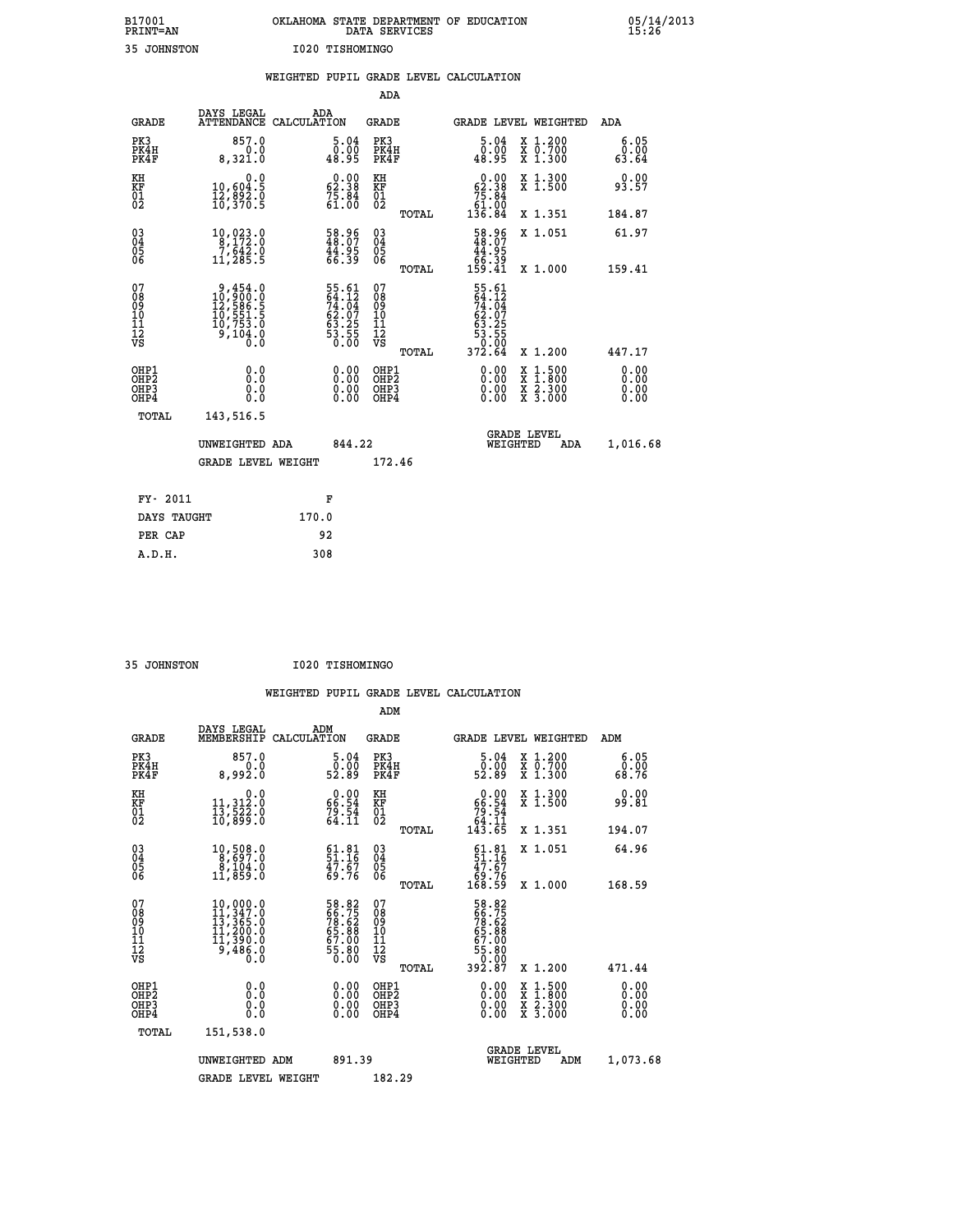| B17001<br><b>PRINT=AN</b> | OKLAHOMA STATE DEPARTMENT OF EDUCATION<br>DATA SERVICES |  |
|---------------------------|---------------------------------------------------------|--|
| 35 JOHNSTON               | I029 MILBURN                                            |  |

|                                                       |                                                                                                  |                                                                             |                                               | WEIGHTED PUPIL GRADE LEVEL CALCULATION                              |                                                                                                                                              |                       |
|-------------------------------------------------------|--------------------------------------------------------------------------------------------------|-----------------------------------------------------------------------------|-----------------------------------------------|---------------------------------------------------------------------|----------------------------------------------------------------------------------------------------------------------------------------------|-----------------------|
|                                                       |                                                                                                  |                                                                             | ADA                                           |                                                                     |                                                                                                                                              |                       |
| <b>GRADE</b>                                          | DAYS LEGAL                                                                                       | ADA<br>ATTENDANCE CALCULATION                                               | GRADE                                         | <b>GRADE LEVEL WEIGHTED</b>                                         |                                                                                                                                              | ADA                   |
| PK3<br>PK4H<br>PK4F                                   | 0.0<br>0.0<br>1,320.0                                                                            | $\substack{0.00\\0.00\\8.41}$                                               | PK3<br>PK4H<br>PK4F                           | 0.00<br>$\begin{smallmatrix} 0.00 \\ 0.41 \end{smallmatrix}$        | X 1.200<br>X 0.700<br>X 1.300                                                                                                                | 0.00<br>0.00<br>10.93 |
| KH<br>KF<br>01<br>02                                  | 0.0<br>$\frac{2}{2}, \frac{644}{345}$ .0<br>2,174.0                                              | $0.00$<br>16.84<br>$\frac{14}{13}$ : $\frac{94}{85}$                        | KH<br>KF<br>01<br>02                          | $0.00$<br>16.84<br>$\frac{14.94}{13.85}$<br>$28.79$                 | X 1.300<br>X 1.500                                                                                                                           | 0.00<br>25.26         |
|                                                       |                                                                                                  |                                                                             | TOTAL                                         |                                                                     | X 1.351                                                                                                                                      | 38.90                 |
| $^{03}_{04}$<br>05<br>06                              | $\frac{1}{1}, \frac{952}{73}.\frac{0}{5} \ \frac{1}{1}, \frac{823}{905}.\frac{5}{5}$             | $\frac{12.43}{11.30}$<br>$\frac{1}{12}$ $\frac{5}{14}$                      | $^{03}_{04}$<br>0500                          | $\frac{12}{11}$<br>$: \frac{43}{30}$<br>11.61                       | X 1.051                                                                                                                                      | 13.06                 |
|                                                       |                                                                                                  |                                                                             | TOTAL                                         | $\frac{1}{35}$ $\frac{1}{35}$                                       | X 1.000                                                                                                                                      | 35.05                 |
| 07<br>08<br>09<br>10<br>11<br>11<br>12<br>VS          | $\begin{smallmatrix} 1,717.5\\2,458.5\\1,866.0\\2,316.0\\2,551.0\\1,636.0\\0.0\end{smallmatrix}$ | $10.94$<br>$15.66$<br>$14.75$<br>$14.75$<br>$16.25$<br>$\frac{10.42}{0.00}$ | 078<br>089<br>0011<br>11<br>12<br>VS<br>TOTAL | 10.94<br>15.66<br>11.89<br>14.75<br>16.25<br>10.42<br>0.00<br>79.91 | X 1.200                                                                                                                                      | 95.89                 |
| OHP1<br>OHP2<br>OH <sub>P</sub> 3<br>OH <sub>P4</sub> | 0.0<br>0.0<br>Ŏ.Ŏ                                                                                | 0.00<br>$\begin{smallmatrix} 0.00 \ 0.00 \end{smallmatrix}$                 | OHP1<br>OHP2<br>OHP3<br>OHP4                  | 0.00<br>0.00                                                        | $\begin{smallmatrix} \mathtt{X} & 1\cdot500 \\ \mathtt{X} & 1\cdot800 \\ \mathtt{X} & 2\cdot300 \\ \mathtt{X} & 3\cdot000 \end{smallmatrix}$ | 0.00<br>0.00<br>0.00  |
| TOTAL                                                 | 28,482.5                                                                                         |                                                                             |                                               |                                                                     |                                                                                                                                              |                       |
|                                                       | UNWEIGHTED ADA                                                                                   | 181.43                                                                      |                                               | WEIGHTED                                                            | <b>GRADE LEVEL</b><br>ADA                                                                                                                    | 219.09                |
|                                                       | <b>GRADE LEVEL WEIGHT</b>                                                                        |                                                                             | 37.66                                         |                                                                     |                                                                                                                                              |                       |
| FY- 2011                                              |                                                                                                  | F                                                                           |                                               |                                                                     |                                                                                                                                              |                       |
| DAYS TAUGHT                                           |                                                                                                  | 157.0                                                                       |                                               |                                                                     |                                                                                                                                              |                       |
| PER CAP                                               |                                                                                                  | 88                                                                          |                                               |                                                                     |                                                                                                                                              |                       |

 **A.D.H. 105**

 **B17001<br>PRINT=AN** 

 **35 JOHNSTON I029 MILBURN**

|                                                      |                                                                                                       |                                                                   |                                                                 | WEIGHTED PUPIL GRADE LEVEL CALCULATION                                                            |                                          |                               |
|------------------------------------------------------|-------------------------------------------------------------------------------------------------------|-------------------------------------------------------------------|-----------------------------------------------------------------|---------------------------------------------------------------------------------------------------|------------------------------------------|-------------------------------|
|                                                      |                                                                                                       |                                                                   | ADM                                                             |                                                                                                   |                                          |                               |
| <b>GRADE</b>                                         | DAYS LEGAL<br>MEMBERSHIP                                                                              | ADM<br>CALCULATION                                                | <b>GRADE</b>                                                    | <b>GRADE LEVEL WEIGHTED</b>                                                                       |                                          | ADM                           |
| PK3<br>PK4H<br>PK4F                                  | 0.0<br>0.0<br>1,320.0                                                                                 | $\substack{0.00\\0.00\\8.41}$                                     | PK3<br>PK4H<br>PK4F                                             | $\begin{smallmatrix} 0.00 \\ 0.00 \\ 8.41 \end{smallmatrix}$                                      | X 1.200<br>X 0.700<br>X 1.300            | 0.00<br>0.00<br>10.93         |
| KH<br>KF<br>01<br>02                                 | 0.0<br>2,751.0<br>2,422.0<br>2,314.0                                                                  | 17.92<br>$\frac{15.43}{14.74}$                                    | KH<br>KF<br>01<br>02                                            | $0.00\n17.52\n15.43\n14.74\n30.17$                                                                | X 1.300<br>X 1.500                       | 0.00<br>26.28                 |
|                                                      |                                                                                                       |                                                                   | TOTAL                                                           |                                                                                                   | X 1.351                                  | 40.76                         |
| $\begin{matrix} 03 \\ 04 \\ 05 \\ 06 \end{matrix}$   | $\begin{smallmatrix} 2, 012\cdot 0\\ 1, 815\cdot 0\\ 1, 913\cdot 0\\ 2, 002\cdot 0 \end{smallmatrix}$ | $\begin{array}{c} 12.82 \\ 11.56 \\ 12.18 \\ 12.75 \end{array}$   | $\begin{array}{c} 03 \\ 04 \\ 05 \\ 06 \end{array}$             | $12.82$<br>$11.56$<br>$12.18$<br>$12.75$<br>$36.49$                                               | X 1.051                                  | 13.47                         |
| 07<br>0890112<br>1112<br>VS                          | $1,787.0$<br>$2,683.0$<br>$2,004.0$<br>$2,476.0$<br>$2,778.0$<br>$1,750.0$<br>Ō.Ō                     | $11.38$<br>$17.09$<br>$12.76$<br>$15.77$<br>$\frac{17.69}{11.15}$ | TOTAL<br>07<br>08<br>09<br>001<br>11<br>11<br>12<br>VS<br>TOTAL | $11.38$<br>$17.09$<br>$\frac{12.76}{15.77}$<br>$\frac{17.69}{11.15}$<br>$\frac{1}{0.00}$<br>85.84 | X 1.000<br>X 1.200                       | 36.49<br>103.01               |
| OHP1<br>OHP <sub>2</sub><br>OH <sub>P3</sub><br>OHP4 | 0.0<br>0.000                                                                                          | $0.00$<br>$0.00$<br>0.00                                          | OHP1<br>OHP <sub>2</sub><br>OHP <sub>3</sub>                    | 0.00<br>0.00<br>0.00                                                                              | X 1:500<br>X 1:800<br>X 2:300<br>X 3:000 | 0.00<br>Ō. ŌŌ<br>0.00<br>0.00 |
| TOTAL                                                | 30,027.0<br>UNWEIGHTED ADM<br><b>GRADE LEVEL WEIGHT</b>                                               | 191.25                                                            | 39.69                                                           | <b>GRADE LEVEL</b><br>WEIGHTED                                                                    | ADM                                      | 230.94                        |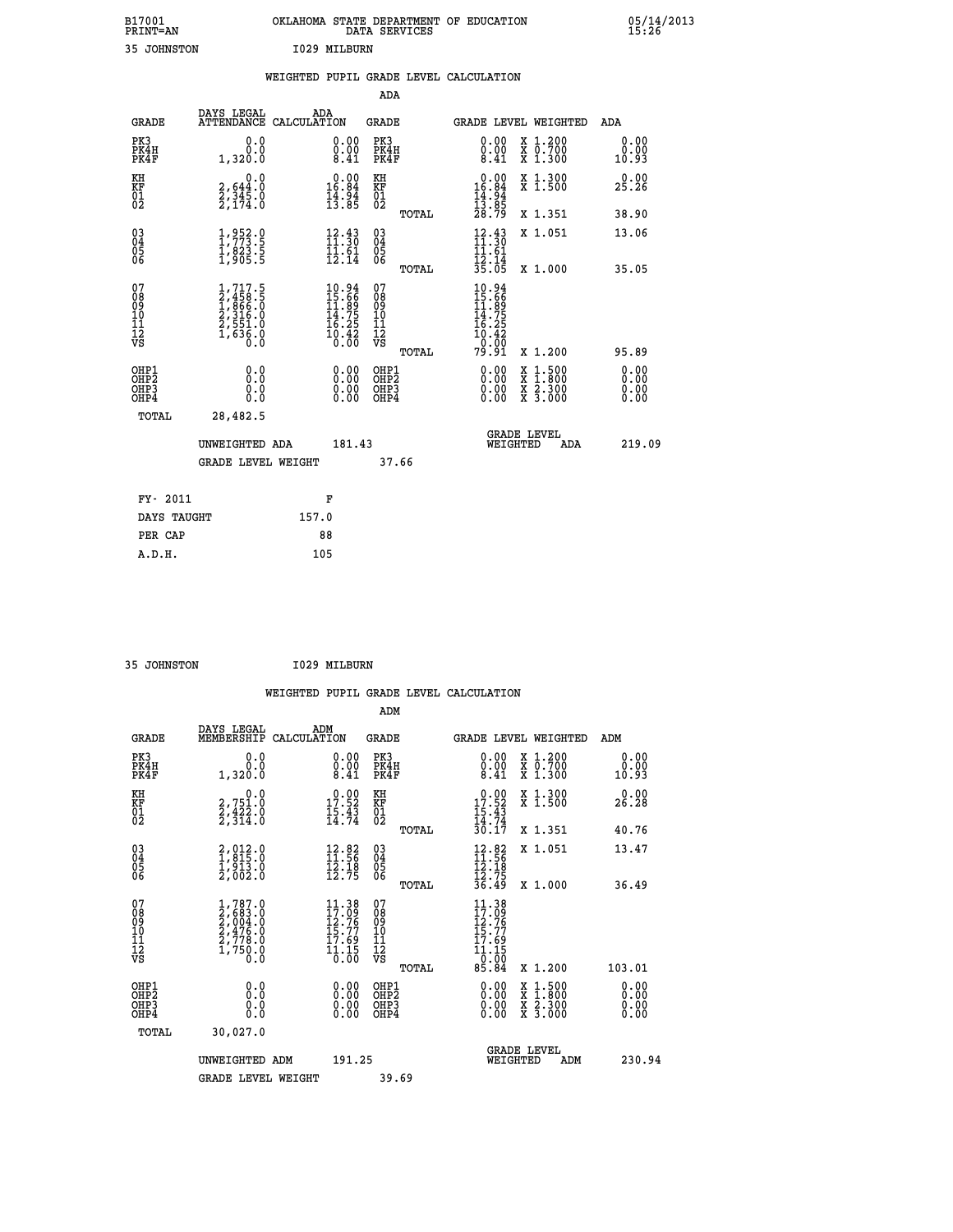| B17001<br><b>PRINT=AN</b> | OKLAHOMA STATE DEPARTMENT OF EDUCATION<br>DATA SERVICES |  |
|---------------------------|---------------------------------------------------------|--|
| 35 JOHNSTON               | I035 COLEMAN                                            |  |

|                                                                    |                                                                           |       |                                                                                                                                                      |                                                     |       | WEIGHTED PUPIL GRADE LEVEL CALCULATION                                                                                                                                                                                                                                         |                                                                                                                                           |                                  |
|--------------------------------------------------------------------|---------------------------------------------------------------------------|-------|------------------------------------------------------------------------------------------------------------------------------------------------------|-----------------------------------------------------|-------|--------------------------------------------------------------------------------------------------------------------------------------------------------------------------------------------------------------------------------------------------------------------------------|-------------------------------------------------------------------------------------------------------------------------------------------|----------------------------------|
|                                                                    |                                                                           |       |                                                                                                                                                      | <b>ADA</b>                                          |       |                                                                                                                                                                                                                                                                                |                                                                                                                                           |                                  |
| <b>GRADE</b>                                                       | DAYS LEGAL<br>ATTENDANCE CALCULATION                                      |       | ADA                                                                                                                                                  | GRADE                                               |       |                                                                                                                                                                                                                                                                                | GRADE LEVEL WEIGHTED                                                                                                                      | ADA                              |
| PK3<br>PK4H<br>PK4F                                                | 83.0<br>0.0<br>1,366.0                                                    |       | $\substack{0.51 \\ 0.00 \\ 8.43}$                                                                                                                    | PK3<br>PK4H<br>PK4F                                 |       | $\substack{0.51 \\ 0.00 \\ 8.43}$                                                                                                                                                                                                                                              | X 1.200<br>X 0.700<br>X 1.300                                                                                                             | 0.61<br>0.00<br>10.96            |
| KH<br>KF<br>01<br>02                                               | 0.0<br>1,660:0<br>2,067.0<br>1,888:0                                      |       | $10.00$<br>10.25<br>$\bar{1}\tilde{2}\cdot\bar{7}\tilde{6}$<br>$\bar{1}\tilde{1}\cdot\tilde{6}\tilde{5}$                                             | KH<br>KF<br>01<br>02                                |       | $\begin{smallmatrix} 0.00\\ 10.25\\ 12.76\\ 11.65\\ 24.41 \end{smallmatrix}$                                                                                                                                                                                                   | X 1.300<br>X 1.500                                                                                                                        | 0.00<br>15.38                    |
|                                                                    |                                                                           |       |                                                                                                                                                      |                                                     | TOTAL |                                                                                                                                                                                                                                                                                | X 1.351                                                                                                                                   | 32.98                            |
| $\begin{smallmatrix} 03 \\[-4pt] 04 \end{smallmatrix}$<br>Ŏ5<br>06 | 2,120.0<br>2,163.5<br>1,908.5<br>2,540.5                                  |       | $\begin{array}{l} 13\cdot 99\\ 13\cdot 35\\ 11\cdot 78\\ 15\cdot 68 \end{array}$                                                                     | $\begin{array}{c} 03 \\ 04 \\ 05 \\ 06 \end{array}$ |       | $\frac{13}{13}$ : 35<br>11.78                                                                                                                                                                                                                                                  | X 1.051                                                                                                                                   | 13.76                            |
|                                                                    |                                                                           |       |                                                                                                                                                      |                                                     | TOTAL | $\bar{1}\bar{5}\cdot\bar{6}\bar{8}\over 40:81$                                                                                                                                                                                                                                 | X 1.000                                                                                                                                   | 40.81                            |
| 07<br>08<br>09<br>01<br>11<br>11<br>12<br>VS                       | 2,659.0<br>2,303.0<br>2,614.5<br>2,972.0<br>3,272.5<br>3,272.5<br>1,388.5 |       | $\begin{smallmatrix} 16.41 \\[-4pt] 14.22 \\[-4pt] 16.14 \\[-4pt] 18.35 \\[-4pt] 20.20 \\[-4pt] 20.57 \\[-4pt] 8.57 \\[-4pt] 0.00 \end{smallmatrix}$ | 07<br>08<br>09<br>11<br>11<br>12<br>VS              | TOTAL | $\begin{array}{l} 16\cdot 4 \\ 14\cdot 22 \\ 16\cdot 14 \\ 18\cdot 35 \\ 20\cdot 29 \\ 8\cdot 57 \\ 9\cdot 90 \\ \end{array}$<br>93.89                                                                                                                                         | X 1.200                                                                                                                                   | 112.67                           |
| OHP1<br>OHP2<br>OHP3<br>OHP4                                       | 0.0<br>0.0<br>0.0                                                         |       | $\begin{smallmatrix} 0.00 \ 0.00 \ 0.00 \ 0.00 \end{smallmatrix}$                                                                                    | OHP1<br>OHP2<br>OHP3<br>OHP4                        |       | $\begin{smallmatrix} 0.00 & 0.00 & 0.00 & 0.00 & 0.00 & 0.00 & 0.00 & 0.00 & 0.00 & 0.00 & 0.00 & 0.00 & 0.00 & 0.00 & 0.00 & 0.00 & 0.00 & 0.00 & 0.00 & 0.00 & 0.00 & 0.00 & 0.00 & 0.00 & 0.00 & 0.00 & 0.00 & 0.00 & 0.00 & 0.00 & 0.00 & 0.00 & 0.00 & 0.00 & 0.00 & 0.0$ | $\begin{smallmatrix} \mathtt{X} & 1\cdot500\\ \mathtt{X} & 1\cdot800\\ \mathtt{X} & 2\cdot300\\ \mathtt{X} & 3\cdot000 \end{smallmatrix}$ | 0.00<br>0.00<br>$0.00$<br>$0.00$ |
| TOTAL                                                              | 31,006.0                                                                  |       |                                                                                                                                                      |                                                     |       |                                                                                                                                                                                                                                                                                |                                                                                                                                           |                                  |
|                                                                    | UNWEIGHTED ADA                                                            |       | 191.39                                                                                                                                               |                                                     |       | WEIGHTED                                                                                                                                                                                                                                                                       | <b>GRADE LEVEL</b><br>ADA                                                                                                                 | 227.17                           |
|                                                                    | <b>GRADE LEVEL WEIGHT</b>                                                 |       |                                                                                                                                                      |                                                     | 35.78 |                                                                                                                                                                                                                                                                                |                                                                                                                                           |                                  |
| FY- 2011                                                           |                                                                           |       | F                                                                                                                                                    |                                                     |       |                                                                                                                                                                                                                                                                                |                                                                                                                                           |                                  |
| DAYS TAUGHT                                                        |                                                                           | 162.0 |                                                                                                                                                      |                                                     |       |                                                                                                                                                                                                                                                                                |                                                                                                                                           |                                  |
| PER CAP                                                            |                                                                           |       | 84                                                                                                                                                   |                                                     |       |                                                                                                                                                                                                                                                                                |                                                                                                                                           |                                  |

 **A.D.H. 130**

 **B17001<br>PRINT=AN** 

 **35 JOHNSTON I035 COLEMAN**

|                                                      |                                                                                     |                    |                                                                         |                                  |       | WEIGHTED PUPIL GRADE LEVEL CALCULATION                                           |                                          |                       |  |
|------------------------------------------------------|-------------------------------------------------------------------------------------|--------------------|-------------------------------------------------------------------------|----------------------------------|-------|----------------------------------------------------------------------------------|------------------------------------------|-----------------------|--|
|                                                      |                                                                                     |                    |                                                                         | ADM                              |       |                                                                                  |                                          |                       |  |
| <b>GRADE</b>                                         | DAYS LEGAL<br>MEMBERSHIP                                                            | ADM<br>CALCULATION |                                                                         | <b>GRADE</b>                     |       | <b>GRADE LEVEL WEIGHTED</b>                                                      |                                          | ADM                   |  |
| PK3<br>PK4H<br>PK4F                                  | 83.0<br>0.0<br>1,442.0                                                              |                    | $\substack{0.51\\0.00\\8.90}$                                           | PK3<br>PK4H<br>PK4F              |       | $\substack{0.51 \\ 0.00 \\ 8.90}$                                                | X 1.200<br>X 0.700<br>X 1.300            | 0.61<br>0.00<br>11.57 |  |
| KH<br>KF<br>01<br>02                                 | $1,726.0$<br>$2,198.0$<br>$1,914.0$                                                 |                    | $\begin{array}{c} 0.00 \\ 10.65 \\ 13.57 \\ 11.81 \end{array}$          | KH<br>KF<br>01<br>02             |       | $\begin{array}{c} 0.00 \\ 10.65 \\ 13.57 \\ 11.81 \\ 25.38 \end{array}$          | X 1.300<br>X 1.500                       | 0.00<br>15.98         |  |
|                                                      |                                                                                     |                    |                                                                         |                                  | TOTAL |                                                                                  | X 1.351                                  | 34.29                 |  |
| $\begin{matrix} 03 \\ 04 \\ 05 \\ 06 \end{matrix}$   | 2,173.0<br>2,252.0<br>1,927.0<br>2,558.0                                            |                    | $\begin{smallmatrix} 13.41\ 13.90\ 11.90\ 15.79 \end{smallmatrix}$      | 03<br>04<br>05<br>06             |       | $13.41$<br>$13.90$<br>$11.90$<br>$15.79$<br>$41.59$                              | X 1.051                                  | 14.09                 |  |
| 07                                                   |                                                                                     |                    |                                                                         | 07                               | TOTAL |                                                                                  | X 1.000                                  | 41.59                 |  |
| 0890112<br>1112<br>VS                                | $2,765.0$<br>$2,381.0$<br>$2,701.0$<br>$3,080.0$<br>$3,400.0$<br>$1,435.0$<br>$0.0$ |                    | $17.07$<br>$14.70$<br>$16.67$<br>$19.01$<br>$20.99$<br>$8.86$<br>$0.00$ | 08901112<br>1112<br>VS           | TOTAL | $17.07$<br>$14.70$<br>$16.67$<br>$19.01$<br>$20.99$<br>$8.86$<br>$0.90$<br>97.30 | X 1.200                                  | 116.76                |  |
| OHP1<br>OHP <sub>2</sub><br>OH <sub>P3</sub><br>OHP4 | 0.0<br>0.000                                                                        |                    | $0.00$<br>$0.00$<br>0.00                                                | OHP1<br>OHP2<br>OHP <sub>3</sub> |       | 0.00<br>0.00<br>0.00                                                             | X 1:500<br>X 1:800<br>X 2:300<br>X 3:000 | 0.00<br>0.00<br>0.00  |  |
| TOTAL                                                | 32,035.0                                                                            |                    |                                                                         |                                  |       |                                                                                  |                                          |                       |  |
|                                                      | UNWEIGHTED ADM                                                                      |                    | 197.74                                                                  |                                  |       | WEIGHTED                                                                         | <b>GRADE LEVEL</b><br>ADM                | 234.89                |  |
|                                                      | <b>GRADE LEVEL WEIGHT</b>                                                           |                    |                                                                         | 37.15                            |       |                                                                                  |                                          |                       |  |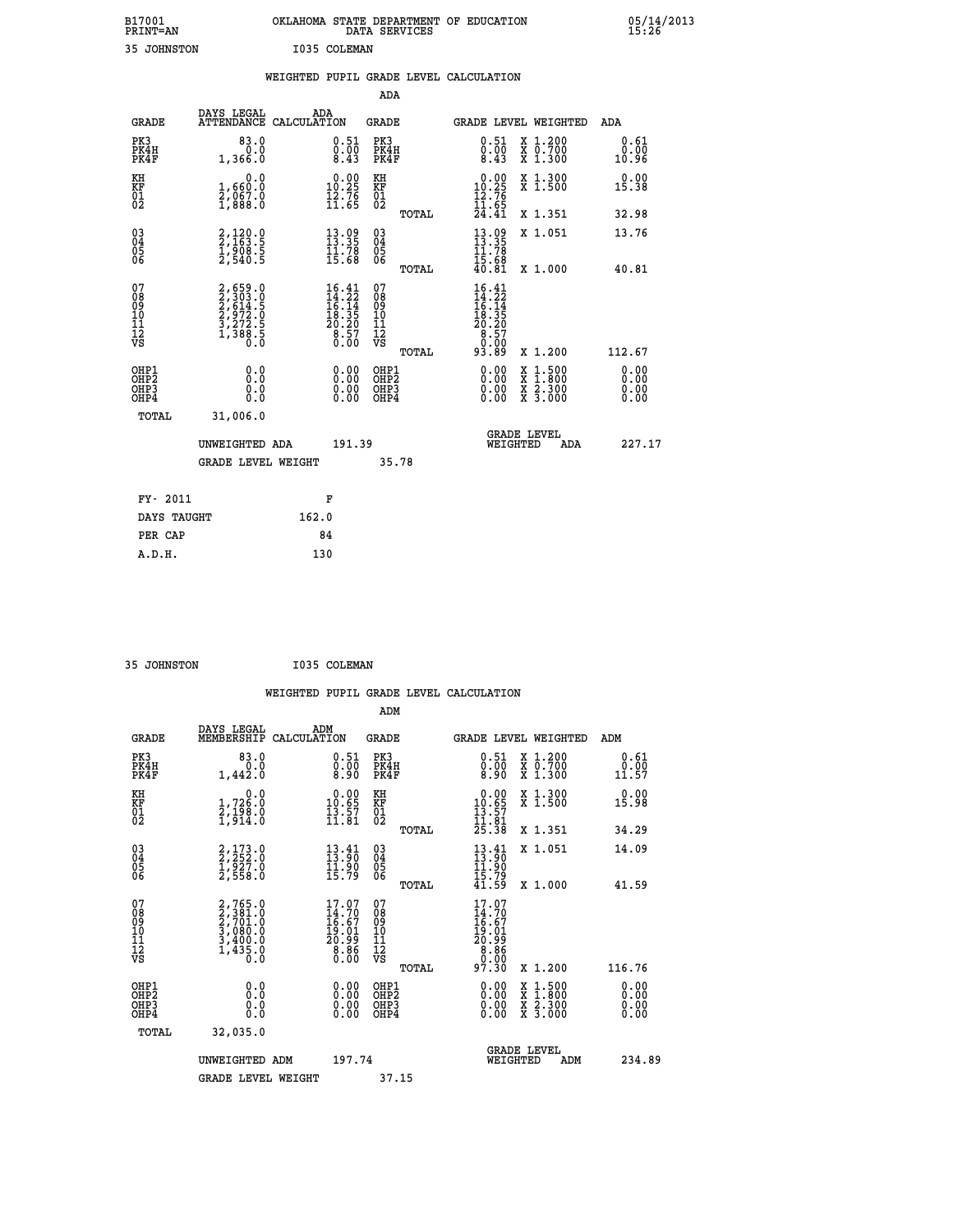| B17001<br><b>PRINT=AN</b> | OKLAHOMA STATE DEPARTMENT OF EDUCATION<br>DATA SERVICES |  |
|---------------------------|---------------------------------------------------------|--|
| 35 JOHNSTON               | I037 WAPANUCKA                                          |  |

|                                                                    |                                                                                                  | WEIGHTED PUPIL GRADE LEVEL CALCULATION                                                                                                                                   |                                        |       |                                                                                                                                           |                                                                                                  |                              |
|--------------------------------------------------------------------|--------------------------------------------------------------------------------------------------|--------------------------------------------------------------------------------------------------------------------------------------------------------------------------|----------------------------------------|-------|-------------------------------------------------------------------------------------------------------------------------------------------|--------------------------------------------------------------------------------------------------|------------------------------|
|                                                                    |                                                                                                  |                                                                                                                                                                          | ADA                                    |       |                                                                                                                                           |                                                                                                  |                              |
| <b>GRADE</b>                                                       | DAYS LEGAL<br>ATTENDANCE CALCULATION                                                             | ADA                                                                                                                                                                      | <b>GRADE</b>                           |       |                                                                                                                                           | GRADE LEVEL WEIGHTED                                                                             | ADA                          |
| PK3<br>PK4H<br>PK4F                                                | 1,091.0<br>0.0<br>2,303.0                                                                        | $\substack{6.82 \\ 0.00 \\ 14.39}$                                                                                                                                       | PK3<br>PK4H<br>PK4F                    |       | 6.82<br>0.00<br>14.39                                                                                                                     | X 1.200<br>X 0.700<br>X 1.300                                                                    | 8.18<br>0.00<br>18.71        |
| KH<br>KF<br>01<br>02                                               | $\begin{smallmatrix}&&&0\cdot0\\3\,,&551\cdot0\\2\,,&951\cdot0\\1\,,&309\cdot5\end{smallmatrix}$ | $\begin{smallmatrix} 0.00\\ 22.19\\ 18.44\\ 8.18 \end{smallmatrix}$                                                                                                      | KH<br>KF<br>01<br>02                   |       | $\begin{smallmatrix} 0.00\\ 22.19\\ 18.44\\ 8.18\\ 26.62 \end{smallmatrix}$                                                               | X 1.300<br>X 1.500                                                                               | 0.00<br>33.29                |
|                                                                    |                                                                                                  |                                                                                                                                                                          |                                        | TOTAL |                                                                                                                                           | X 1.351                                                                                          | 35.96                        |
| $\begin{smallmatrix} 03 \\[-4pt] 04 \end{smallmatrix}$<br>Ŏ5<br>ŎĞ | 3, 109.0<br>$\frac{2}{2}, \frac{5}{0} \frac{5}{2} \frac{7}{0}$ .                                 | 19.43<br>$\frac{15.98}{12.65}$                                                                                                                                           | $\substack{03 \\ 04}$<br>Ŏ5<br>06      |       | $19.43$<br>$8.59$<br>$\frac{15.98}{12.65}$<br>$\frac{17.55}{37.22}$                                                                       | X 1.051                                                                                          | 20.42                        |
|                                                                    |                                                                                                  |                                                                                                                                                                          |                                        | TOTAL |                                                                                                                                           | X 1.000                                                                                          | 37.22                        |
| 07<br>08<br>09<br>101<br>112<br>VS                                 | 2,085.0<br>2,578.0<br>2,259.0<br>2,902.0<br>3,116.0<br>3,336.0<br>0.0                            | $\begin{array}{r} 13\cdot03 \\[-4pt] 16\cdot11 \\[-4pt] 14\cdot12 \\[-4pt] 18\cdot14 \\[-4pt] 19\cdot48 \\[-4pt] 20\cdot85 \\[-4pt] 20\cdot85 \\[-4pt] 0.00 \end{array}$ | 07<br>08<br>09<br>11<br>11<br>12<br>VS | TOTAL | 13.03<br>$\frac{16}{14}$ . $\frac{11}{12}$<br>$\frac{13}{19}$ . $\frac{14}{19}$<br>$\begin{array}{r} 20.85 \\ 0.00 \\ 101.73 \end{array}$ | X 1.200                                                                                          | 122.08                       |
| OHP1<br>OHP2<br>OHP3<br>OHP4                                       | 0.0<br>Ŏ.Ō<br>0.0<br>Ō.Ō                                                                         | 0.00<br>$\begin{smallmatrix} 0.00 \ 0.00 \end{smallmatrix}$                                                                                                              | OHP1<br>OHP2<br>OHP3<br>OHP4           |       | 0.00<br>0.00<br>0.00                                                                                                                      | X 1:500<br>$\begin{array}{c} \hat{x} & \hat{2} \cdot \tilde{3}00 \\ x & 3 \cdot 000 \end{array}$ | 0.00<br>Ō.ŎŎ<br>0.00<br>0.00 |
| <b>TOTAL</b>                                                       | 36,547.0                                                                                         |                                                                                                                                                                          |                                        |       |                                                                                                                                           |                                                                                                  |                              |
|                                                                    | UNWEIGHTED ADA                                                                                   | 228.40                                                                                                                                                                   |                                        |       |                                                                                                                                           | GRADE LEVEL<br>WEIGHTED<br>ADA                                                                   | 275.86                       |
|                                                                    | <b>GRADE LEVEL WEIGHT</b>                                                                        |                                                                                                                                                                          | 47.46                                  |       |                                                                                                                                           |                                                                                                  |                              |
| FY- 2011                                                           |                                                                                                  | F                                                                                                                                                                        |                                        |       |                                                                                                                                           |                                                                                                  |                              |
| DAYS TAUGHT                                                        |                                                                                                  | 160.0                                                                                                                                                                    |                                        |       |                                                                                                                                           |                                                                                                  |                              |
| PER CAP                                                            |                                                                                                  | 99                                                                                                                                                                       |                                        |       |                                                                                                                                           |                                                                                                  |                              |

 **35 JOHNSTON I037 WAPANUCKA**

 **A.D.H. 133**

| <b>GRADE</b>                                         | DAYS LEGAL<br>MEMBERSHIP                                                                                                              | ADM<br>CALCULATION                                                       | <b>GRADE</b>                                        |       |                                                                                                                                                                                                                                                                                | GRADE LEVEL WEIGHTED                     | ADM                   |
|------------------------------------------------------|---------------------------------------------------------------------------------------------------------------------------------------|--------------------------------------------------------------------------|-----------------------------------------------------|-------|--------------------------------------------------------------------------------------------------------------------------------------------------------------------------------------------------------------------------------------------------------------------------------|------------------------------------------|-----------------------|
| PK3<br>PK4H<br>PK4F                                  | 1,092.0<br>2,576.0                                                                                                                    | $\substack{6.83 \\ 0.00 \\ 16.10}$                                       | PK3<br>PK4H<br>PK4F                                 |       | $\begin{smallmatrix} 6 & 83 \\ 0 & 00 \\ 16 & 10 \end{smallmatrix}$                                                                                                                                                                                                            | X 1.200<br>X 0.700<br>X 1.300            | 8.20<br>0.00<br>20.93 |
| KH<br>KF<br>01<br>02                                 | 0.0<br>3,791.0<br>3,143.0<br>1,389.0                                                                                                  | $\begin{smallmatrix} 0.00\\ 23.69\\ 19.64\\ 8.68 \end{smallmatrix}$      | KH<br>KF<br>01<br>02                                |       | $\begin{smallmatrix} 0.00\\ 23.69\\ 19.64\\ 8.68\\ 28.32 \end{smallmatrix}$                                                                                                                                                                                                    | X 1.300<br>X 1.500                       | 0.00<br>35.54         |
|                                                      |                                                                                                                                       |                                                                          |                                                     | TOTAL |                                                                                                                                                                                                                                                                                | X 1.351                                  | 38.26                 |
| 03<br>04<br>05<br>06                                 | $\begin{smallmatrix} 3\,, & 2\,7\,7\,. & 0\\ 1\,, & 4\,4\,0\,. & 0\\ 2\,, & 6\,4\,8\,. & 0\\ 2\,, & 0\,7\,1\,. & 0 \end{smallmatrix}$ | $20.48$<br>$9.00$<br>$16.55$<br>$12.94$                                  | $\begin{array}{c} 03 \\ 04 \\ 05 \\ 06 \end{array}$ |       | $20.489.0016.5512.9438.49$                                                                                                                                                                                                                                                     | X 1.051                                  | 21.52                 |
|                                                      |                                                                                                                                       |                                                                          |                                                     | TOTAL |                                                                                                                                                                                                                                                                                | X 1.000                                  | 38.49                 |
| 07<br>08<br>09<br>11<br>11<br>12<br>VS               | $2,145.0$<br>$2,585.0$<br>$2,353.0$<br>$3,067.0$<br>$3,306.0$<br>$3,468.0$<br>$0.0$                                                   | $13.41$<br>$16.79$<br>$14.71$<br>$19.17$<br>$20.66$<br>$21.68$<br>$0.00$ | 07<br>08<br>09<br>11<br>11<br>12<br>VS              | TOTAL | $\begin{smallmatrix} 13.41\ 16.79\ 14.71\ 19.17\ 19.16\ 20.66\ 21.68\ 0.00\ 106.42\ \end{smallmatrix}$                                                                                                                                                                         | X 1.200                                  | 127.70                |
| OHP1<br>OH <sub>P</sub> <sub>2</sub><br>OHP3<br>OHP4 | 0.0<br>0.0<br>0.0                                                                                                                     |                                                                          | OHP1<br>OHP <sub>2</sub><br>OHP3<br>OHP4            |       | $\begin{smallmatrix} 0.00 & 0.00 & 0.00 & 0.00 & 0.00 & 0.00 & 0.00 & 0.00 & 0.00 & 0.00 & 0.00 & 0.00 & 0.00 & 0.00 & 0.00 & 0.00 & 0.00 & 0.00 & 0.00 & 0.00 & 0.00 & 0.00 & 0.00 & 0.00 & 0.00 & 0.00 & 0.00 & 0.00 & 0.00 & 0.00 & 0.00 & 0.00 & 0.00 & 0.00 & 0.00 & 0.0$ | X 1:500<br>X 1:800<br>X 2:300<br>X 3:000 | 0.00<br>0.00<br>0.00  |
| TOTAL                                                | 38,452.0                                                                                                                              |                                                                          |                                                     |       |                                                                                                                                                                                                                                                                                |                                          |                       |
|                                                      | UNWEIGHTED ADM                                                                                                                        | 240.33                                                                   |                                                     |       | WEIGHTED                                                                                                                                                                                                                                                                       | <b>GRADE LEVEL</b><br>ADM                | 290.64                |
|                                                      | <b>GRADE LEVEL WEIGHT</b>                                                                                                             |                                                                          | 50.31                                               |       |                                                                                                                                                                                                                                                                                |                                          |                       |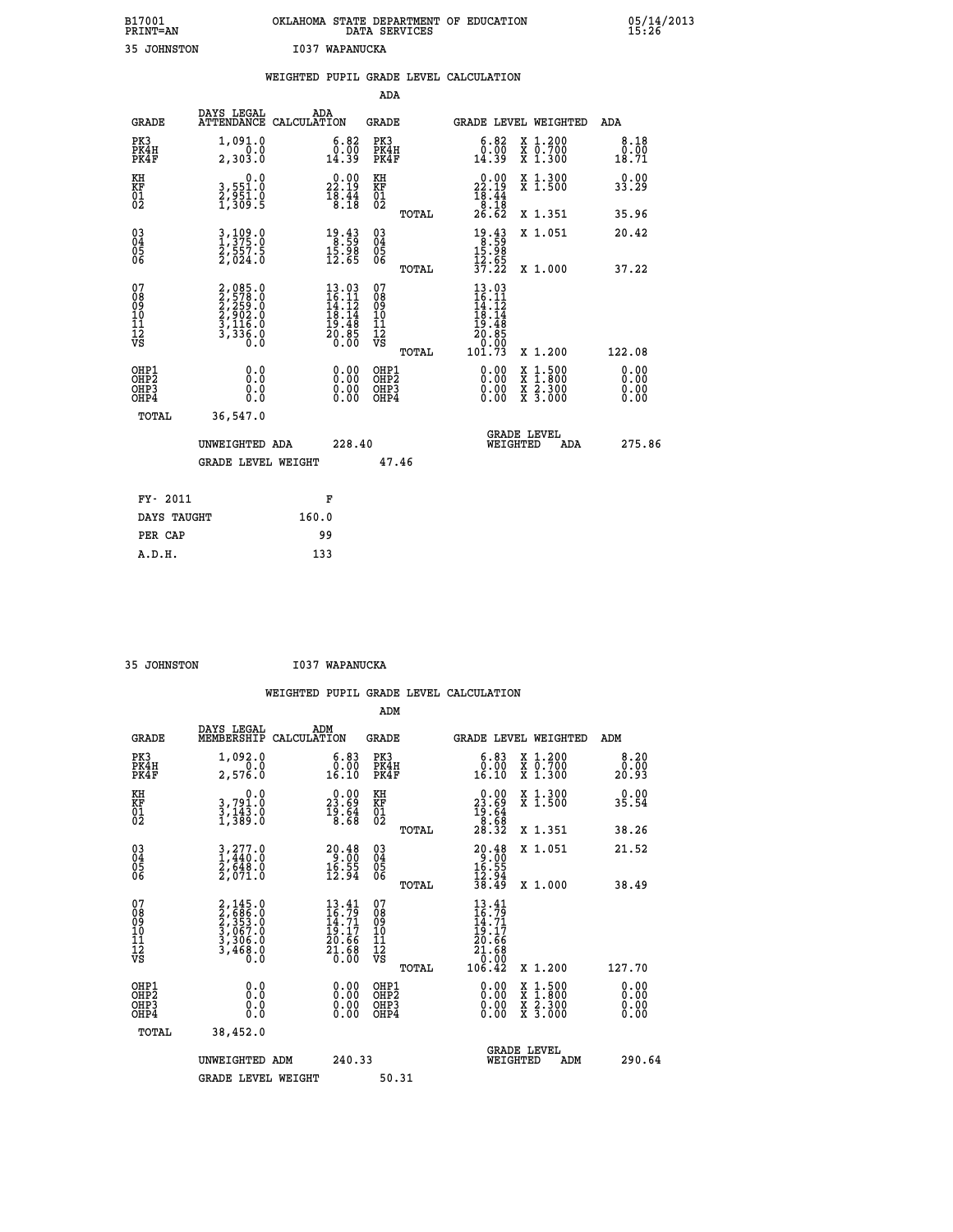| 7001<br>INT=AN  | OKLAHOMA STATE DEPARTMENT OF EDUCATION<br>DATA SERVICES |  |
|-----------------|---------------------------------------------------------|--|
| <b>JOHNSTON</b> | COUNTY TOTALS                                           |  |

|                                                              |                                              | WEIGHTED PUPIL GRADE LEVEL CALCULATION                                                      |                               |       |                                                                                                                                                                                                                                                                                |                                                                                                                                              |                         |
|--------------------------------------------------------------|----------------------------------------------|---------------------------------------------------------------------------------------------|-------------------------------|-------|--------------------------------------------------------------------------------------------------------------------------------------------------------------------------------------------------------------------------------------------------------------------------------|----------------------------------------------------------------------------------------------------------------------------------------------|-------------------------|
|                                                              |                                              |                                                                                             | ADA                           |       |                                                                                                                                                                                                                                                                                |                                                                                                                                              |                         |
| <b>GRADE</b>                                                 | DAYS LEGAL                                   | ADA<br>ATTENDANCE CALCULATION                                                               | <b>GRADE</b>                  |       |                                                                                                                                                                                                                                                                                | <b>GRADE LEVEL WEIGHTED</b>                                                                                                                  | ADA                     |
| PK3<br>PK4H<br>PK4F                                          | 2,185.0<br>0.0<br>17,055.5                   | $13.35$<br>0.00<br>104.09                                                                   | PK3<br>PK4H<br>PK4F           |       | 13.35<br>00.00<br>09.09                                                                                                                                                                                                                                                        | X 1.200<br>X 0.700<br>X 1.300                                                                                                                | 16.02<br>0.00<br>135.33 |
| KH<br>KF<br>01<br>02                                         | 0.0<br>23,398:5<br>25,998:0<br>18,957:5      | $0.00$<br>142.54<br>$157.48$<br>$114.36$                                                    | KH<br>KF<br>01<br>02          |       | $0.00$<br>142.54<br>$\frac{157.48}{114.36}$<br>$\frac{77.48}{271.84}$                                                                                                                                                                                                          | X 1.300<br>X 1.500                                                                                                                           | $0.00$<br>213.83        |
|                                                              |                                              |                                                                                             |                               | TOTAL |                                                                                                                                                                                                                                                                                | X 1.351                                                                                                                                      | 367.26                  |
| $\begin{smallmatrix} 03 \\[-4pt] 04 \end{smallmatrix}$<br>05 | 20,532.0<br>18,934.5<br>17,747.5<br>22,259.5 | $\begin{smallmatrix} 124.32\ 114.51\ 107.80\ 134.88 \end{smallmatrix}$                      | $^{03}_{04}$<br>05            |       | 124.32<br>107.80                                                                                                                                                                                                                                                               | X 1.051                                                                                                                                      | 487.85                  |
| 06                                                           |                                              |                                                                                             | 06                            | TOTAL | $\frac{134.88}{357.19}$                                                                                                                                                                                                                                                        | X 1.000                                                                                                                                      | 357.19                  |
| 07<br>08<br>09<br>10<br>11<br>11<br>12<br>νs                 |                                              | $\begin{smallmatrix} 117.26\\143.96\\129.82\\122.36\\131.00\\104.70\\0.00\end{smallmatrix}$ | 0789901112<br>009011112<br>VS | TOTAL | 117.26<br>$143.966$<br>$129.82$<br>$122.366$<br>$131.00$<br>$104.70$<br>$0.00$<br>$749.10$                                                                                                                                                                                     | X 1.200                                                                                                                                      | 898.93                  |
| OHP1<br>OHP2<br>OHP3<br>OHP4                                 | 0.0<br>0.0<br>0.0                            | $\begin{smallmatrix} 0.00 \ 0.00 \ 0.00 \ 0.00 \end{smallmatrix}$                           | OHP1<br>OHP2<br>OHP3<br>OHP4  |       | $\begin{smallmatrix} 0.00 & 0.00 & 0.00 & 0.00 & 0.00 & 0.00 & 0.00 & 0.00 & 0.00 & 0.00 & 0.00 & 0.00 & 0.00 & 0.00 & 0.00 & 0.00 & 0.00 & 0.00 & 0.00 & 0.00 & 0.00 & 0.00 & 0.00 & 0.00 & 0.00 & 0.00 & 0.00 & 0.00 & 0.00 & 0.00 & 0.00 & 0.00 & 0.00 & 0.00 & 0.00 & 0.0$ | $\begin{smallmatrix} \mathtt{X} & 1\cdot500 \\ \mathtt{X} & 1\cdot800 \\ \mathtt{X} & 2\cdot300 \\ \mathtt{X} & 3\cdot000 \end{smallmatrix}$ | 0.00<br>0.00<br>0.00    |
| TOTAL                                                        | 290,481.0                                    |                                                                                             |                               |       |                                                                                                                                                                                                                                                                                |                                                                                                                                              |                         |
|                                                              | UNWEIGHTED ADA                               | 1,762.43                                                                                    |                               |       | WEIGHTED                                                                                                                                                                                                                                                                       | <b>GRADE LEVEL</b><br>ADA                                                                                                                    | 2,119.22                |
|                                                              | <b>GRADE LEVEL WEIGHT</b>                    |                                                                                             | 356.79                        |       |                                                                                                                                                                                                                                                                                |                                                                                                                                              |                         |
| FY- 2011                                                     |                                              | F                                                                                           |                               |       |                                                                                                                                                                                                                                                                                |                                                                                                                                              |                         |
| DAYS TAUGHT                                                  |                                              | 1,135.0                                                                                     |                               |       |                                                                                                                                                                                                                                                                                |                                                                                                                                              |                         |
| PER CAP                                                      |                                              | 677                                                                                         |                               |       |                                                                                                                                                                                                                                                                                |                                                                                                                                              |                         |

| A.D.H. | 902 |
|--------|-----|
|        |     |

**B17001<br>PRINT=AN** 

 **JOHNSTON COUNTY TOTALS**

|                                                       |                                                                                                 |                                                                                          | ADM                                              |                                                                                                                 |                                          |                              |
|-------------------------------------------------------|-------------------------------------------------------------------------------------------------|------------------------------------------------------------------------------------------|--------------------------------------------------|-----------------------------------------------------------------------------------------------------------------|------------------------------------------|------------------------------|
| <b>GRADE</b>                                          | DAYS LEGAL<br>MEMBERSHIP                                                                        | ADM<br>CALCULATION                                                                       | <b>GRADE</b>                                     |                                                                                                                 | <b>GRADE LEVEL WEIGHTED</b>              | ADM                          |
| PK3<br>PK4H<br>PK4F                                   | 2,186.0<br>0.0<br>18,399.0                                                                      | 13.36<br>$\frac{0.00}{112.27}$                                                           | PK3<br>PK4H<br>PK4F                              | 13.36<br>$\begin{smallmatrix} 0.00 \\ 112.27 \end{smallmatrix}$                                                 | X 1.200<br>X 0.700<br>X 1.300            | 16.02<br>0.00<br>145.95      |
| KH<br>KF<br>01<br>02                                  | 0.0<br>24,947.0<br>27,312.0<br>19,883.0                                                         | $\begin{smallmatrix} &0.00\\ 151.98\\ 165.43\\ 119.97\end{smallmatrix}$                  | KH<br>KF<br>01<br>02                             | 0.00<br>151:98<br>165:43<br>119:97<br>285:40                                                                    | X 1.300<br>X 1.500                       | 0.00<br>227.99               |
|                                                       |                                                                                                 |                                                                                          | TOTAL                                            |                                                                                                                 | X 1.351                                  | 385.58                       |
| 03<br>04<br>05<br>06                                  | $21,428.0$<br>$19,841.0$<br>$18,642.0$<br>23, 273.0                                             | $129.74$<br>$119.96$<br>113.21<br>140.99                                                 | $\substack{03 \\ 04}$<br>0500                    | $129.74$<br>119.96<br>113.21<br>140.99                                                                          | X 1.051                                  | 136.35                       |
|                                                       |                                                                                                 |                                                                                          | TOTAL                                            | 374.16                                                                                                          | X 1.000                                  | 374.16                       |
| 07<br>08<br>09<br>101<br>112<br>VS                    | $20, 253.0$<br>$24, 898.0$<br>$22, 741.0$<br>$21, 383.0$<br>$22, 915.0$<br>$17, 991.0$<br>$0.0$ | 122.89<br>151.19<br>137.62<br>$\frac{129.83}{139.42}$<br>$\frac{139.42}{109.36}$<br>0.00 | 07<br>08<br>09<br>101<br>11<br>12<br>VS<br>TOTAL | $122.89$<br>$151.19$<br>$137.62$<br>$\begin{array}{r} 129.83 \\ 139.42 \\ 109.36 \\ -2.9 \end{array}$<br>790.31 | X 1.200                                  | 948.37                       |
| OHP1<br>OH <sub>P</sub> 2<br>OH <sub>P3</sub><br>OHP4 | 0.0<br>0.000                                                                                    | $0.00$<br>$0.00$<br>0.00                                                                 | OHP1<br>OHP2<br>OHP3<br>OHP4                     | $0.00$<br>$0.00$<br>0.00                                                                                        | X 1:500<br>X 1:800<br>X 2:300<br>X 3:000 | 0.00<br>0.00<br>0.00<br>0.00 |
| TOTAL                                                 | 306,092.0                                                                                       |                                                                                          |                                                  |                                                                                                                 |                                          |                              |
|                                                       | UNWEIGHTED<br>ADM                                                                               | 1,857.22                                                                                 |                                                  | WEIGHTED                                                                                                        | <b>GRADE LEVEL</b><br>ADM                | 2,234.44                     |
|                                                       | <b>GRADE LEVEL WEIGHT</b>                                                                       |                                                                                          | 377.22                                           |                                                                                                                 |                                          |                              |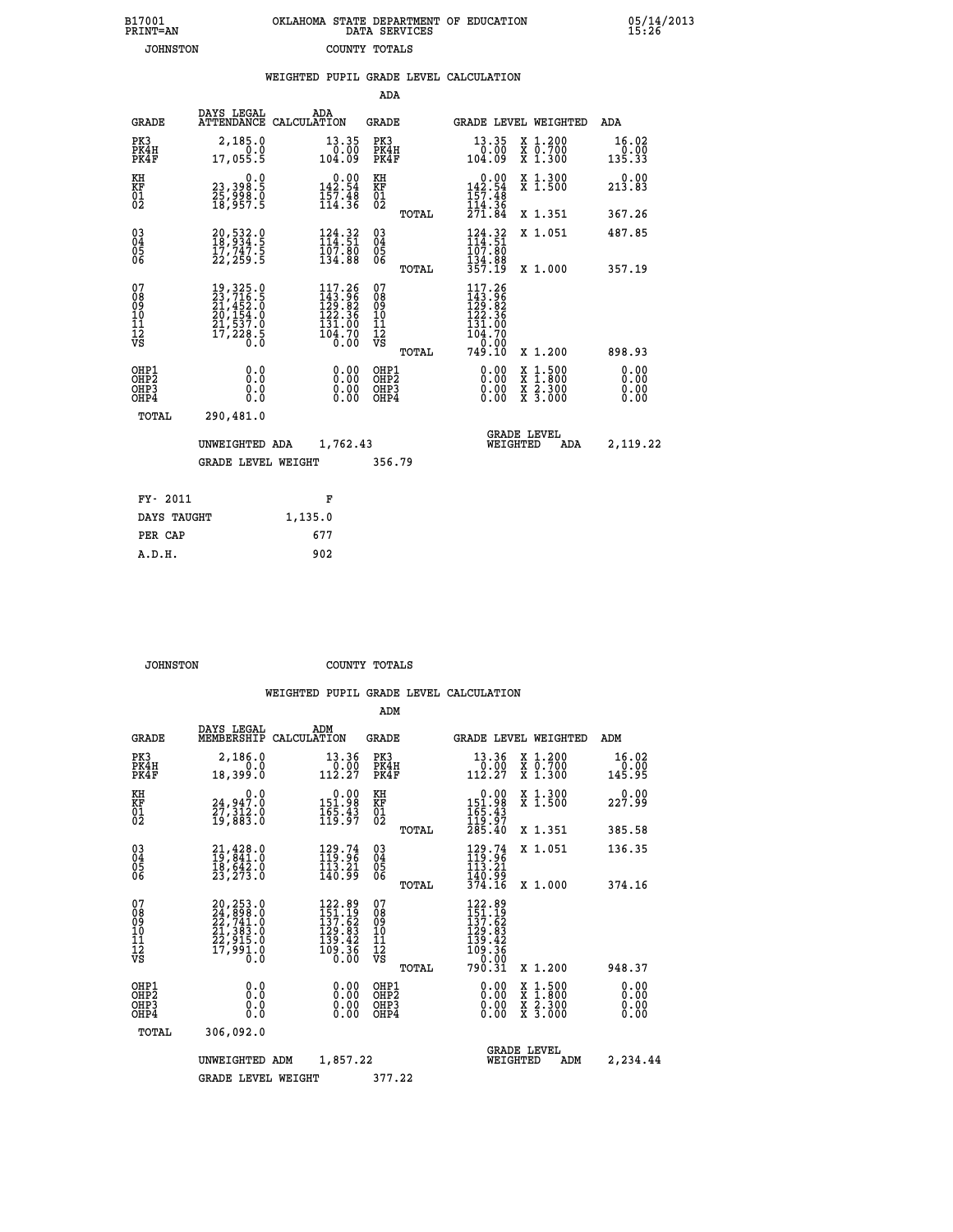| B17001<br><b>PRINT=AN</b> | OKLAHOMA STATE DEPARTMENT OF EDUCATION<br>DATA SERVICES | 05/14/2013<br>15:26 |
|---------------------------|---------------------------------------------------------|---------------------|
| 36 KAY                    | C027 PECKHAM                                            |                     |

|  |  | WEIGHTED PUPIL GRADE LEVEL CALCULATION |
|--|--|----------------------------------------|
|  |  |                                        |

|                                                                    |                                                                  |                                                                                        |                                                                                                       |       | ADA                                                               |       |                                                                             |                                                                                                  |                              |
|--------------------------------------------------------------------|------------------------------------------------------------------|----------------------------------------------------------------------------------------|-------------------------------------------------------------------------------------------------------|-------|-------------------------------------------------------------------|-------|-----------------------------------------------------------------------------|--------------------------------------------------------------------------------------------------|------------------------------|
|                                                                    | <b>GRADE</b>                                                     | DAYS LEGAL                                                                             | ADA<br>ATTENDANCE CALCULATION                                                                         |       | <b>GRADE</b>                                                      |       |                                                                             | GRADE LEVEL WEIGHTED                                                                             | ADA                          |
|                                                                    | PK3<br>PK4H<br>PK4F                                              | 0.0<br>0.0<br>2,678.5                                                                  | $\begin{smallmatrix} 0.00\\ 0.00\\ 16.33 \end{smallmatrix}$                                           |       | PK3<br>PK4H<br>PK4F                                               |       | $\begin{smallmatrix} 0.00\\ 0.00\\ 16.33 \end{smallmatrix}$                 | X 1.200<br>X 0.700<br>X 1.300                                                                    | 0.00<br>0.00<br>21.23        |
| KH<br><b>KF</b><br>01<br>02                                        |                                                                  | 0.0<br>$1,134.5$<br>$1,684.5$<br>$2,078.0$                                             | $\begin{smallmatrix} 0.00\\ 6.92\\ 10.27\\ 12.67 \end{smallmatrix}$                                   |       | KH<br><b>KF</b><br>01<br>02                                       |       | $\begin{smallmatrix} 0.00\\ 6.92\\ 10.27\\ 12.67\\ 22.94 \end{smallmatrix}$ | X 1.300<br>X 1.500                                                                               | 0.00<br>10.38                |
|                                                                    |                                                                  |                                                                                        |                                                                                                       |       |                                                                   | TOTAL |                                                                             | X 1.351                                                                                          | 30.99                        |
| $\begin{smallmatrix} 03 \\[-4pt] 04 \end{smallmatrix}$<br>05<br>06 |                                                                  | $\frac{1}{1}$ , $\frac{135}{065}$ : $\overline{0}$<br>$\frac{1}{1}, \frac{1}{462}$ . 9 | $\begin{array}{c} 6.92 \\ 6.49 \\ 7.13 \\ 8.92 \end{array}$                                           |       | $\substack{03 \\ 04}$<br>$\begin{matrix} 0.5 \\ 0.6 \end{matrix}$ | TOTAL | $\begin{array}{c} 6.92 \\ 6.49 \\ 7.13 \\ 8.92 \\ 22.54 \end{array}$        | X 1.051<br>X 1.000                                                                               | 7.27<br>22.54                |
| 07<br>08<br>09<br>11<br>11<br>12<br>VS                             |                                                                  | $643.0$<br>946.0<br>$\begin{smallmatrix} 0.0 & 0 \ 0.0 & 0 \end{smallmatrix}$<br>$\S.$ | $3.92$<br>$5.77$<br>$0.00$<br>$0.00$<br>$0.00$<br>$\begin{smallmatrix} 0.00 \ 0.00 \end{smallmatrix}$ |       | 07<br>08901112<br>1112<br>VS                                      |       | $3.92$<br>$5.77$<br>$0.00$<br>$0.00$<br>0.00<br>0.00                        |                                                                                                  |                              |
|                                                                    |                                                                  |                                                                                        |                                                                                                       |       |                                                                   | TOTAL | قة: ق                                                                       | X 1.200                                                                                          | 11.63                        |
|                                                                    | OHP1<br>OH <sub>P2</sub><br>OH <sub>P3</sub><br>OH <sub>P4</sub> | 0.0<br>0.0<br>0.0                                                                      | $\begin{smallmatrix} 0.00 \ 0.00 \ 0.00 \ 0.00 \end{smallmatrix}$                                     |       | OHP1<br>OH <sub>P</sub> 2<br>OHP3<br>OHP4                         |       | 0.00<br>0.00<br>0.00                                                        | $\begin{smallmatrix} x & 1 & 500 \\ x & 1 & 800 \\ x & 2 & 300 \\ x & 3 & 000 \end{smallmatrix}$ | 0.00<br>0.00<br>0.00<br>0.00 |
|                                                                    | TOTAL                                                            | 13,996.5                                                                               |                                                                                                       |       |                                                                   |       |                                                                             |                                                                                                  |                              |
|                                                                    |                                                                  | UNWEIGHTED ADA                                                                         |                                                                                                       | 85.34 |                                                                   |       |                                                                             | GRADE LEVEL<br>WEIGHTED<br>ADA                                                                   | 104.04                       |
|                                                                    |                                                                  | <b>GRADE LEVEL WEIGHT</b>                                                              |                                                                                                       |       | 18.70                                                             |       |                                                                             |                                                                                                  |                              |
|                                                                    | FY- 2011                                                         |                                                                                        | F                                                                                                     |       |                                                                   |       |                                                                             |                                                                                                  |                              |
|                                                                    | DAYS TAUGHT                                                      |                                                                                        | 164.0                                                                                                 |       |                                                                   |       |                                                                             |                                                                                                  |                              |
|                                                                    | PER CAP                                                          |                                                                                        | 95                                                                                                    |       |                                                                   |       |                                                                             |                                                                                                  |                              |

 **36 KAY C027 PECKHAM**

 **A.D.H. 82**

|                                           |                                                   |                                                                                               | ADM                                                |       |                                                                                               |                                          |                       |
|-------------------------------------------|---------------------------------------------------|-----------------------------------------------------------------------------------------------|----------------------------------------------------|-------|-----------------------------------------------------------------------------------------------|------------------------------------------|-----------------------|
| <b>GRADE</b>                              | DAYS LEGAL<br>MEMBERSHIP                          | ADM<br>CALCULATION                                                                            | <b>GRADE</b>                                       |       |                                                                                               | GRADE LEVEL WEIGHTED                     | ADM                   |
| PK3<br>PK4H<br>PK4F                       | 0.0<br>0.0<br>2,821.0                             | $\begin{smallmatrix} 0.00\\ 0.00\\ 17.20 \end{smallmatrix}$                                   | PK3<br>PK4H<br>PK4F                                |       | $\begin{smallmatrix} 0.00\\ 0.00\\ 17.20 \end{smallmatrix}$                                   | X 1.200<br>X 0.700<br>X 1.300            | 0.00<br>0.00<br>22.36 |
| KH<br>KF<br>01<br>02                      | 0.0<br>$1,175.0$<br>$1,775.0$<br>2,200.0          | 7.16<br>$19.82$<br>$13.41$                                                                    | KH<br>KF<br>01<br>02                               |       | $\begin{array}{c} 0.00 \\ 7.16 \\ 10.82 \\ 13.41 \\ 24.23 \end{array}$                        | X 1.300<br>X 1.500                       | 0.00<br>10.74         |
|                                           |                                                   |                                                                                               |                                                    | TOTAL |                                                                                               | X 1.351                                  | 32.73                 |
| 03<br>04<br>05<br>06                      | $1,189.0$<br>$1,257.0$<br>$1,257.0$<br>$1,567.0$  | $7.25$<br>$7.66$<br>$9.55$                                                                    | $\begin{matrix} 03 \\ 04 \\ 05 \\ 06 \end{matrix}$ |       | $7.25$<br>$7.66$<br>$9.55$<br>$23.93$                                                         | X 1.051                                  | 7.62                  |
|                                           |                                                   |                                                                                               |                                                    | TOTAL |                                                                                               | X 1.000                                  | 23.93                 |
| 07<br>08<br>09<br>101<br>112<br>VS        | 685.0<br>984.0<br>0:0<br>0:0<br>0:0<br>$\S.$ $\S$ | $\begin{smallmatrix} 4.18\ 6.00\ 0.00\ 0.00\ 0.00\ 0.00\ 0.00\ 0.00\ 0.00\ \end{smallmatrix}$ | 07<br>08<br>09<br>101<br>11<br>12<br>VS            |       | $\begin{smallmatrix} 4.18\ 6.00\ 0.00\ 0.00\ 0.00\ 0.00\ 0.00\ 0.00\ 0.00\ \end{smallmatrix}$ |                                          |                       |
|                                           |                                                   |                                                                                               |                                                    | TOTAL | 10.18                                                                                         | X 1.200                                  | 12.22                 |
| OHP1<br>OHP2<br>OH <sub>P</sub> 3<br>OHP4 | 0.0<br>0.000                                      |                                                                                               | OHP1<br>OHP2<br>OHP <sub>3</sub>                   |       | $0.00$<br>$0.00$<br>0.00                                                                      | X 1:500<br>X 1:800<br>X 2:300<br>X 3:000 | 0.00<br>0.00<br>0.00  |
| TOTAL                                     | 14,755.0                                          |                                                                                               |                                                    |       |                                                                                               |                                          |                       |
|                                           | UNWEIGHTED ADM                                    | 89.95                                                                                         |                                                    |       |                                                                                               | GRADE LEVEL<br>WEIGHTED<br>ADM           | 109.60                |
|                                           | <b>GRADE LEVEL WEIGHT</b>                         |                                                                                               | 19.65                                              |       |                                                                                               |                                          |                       |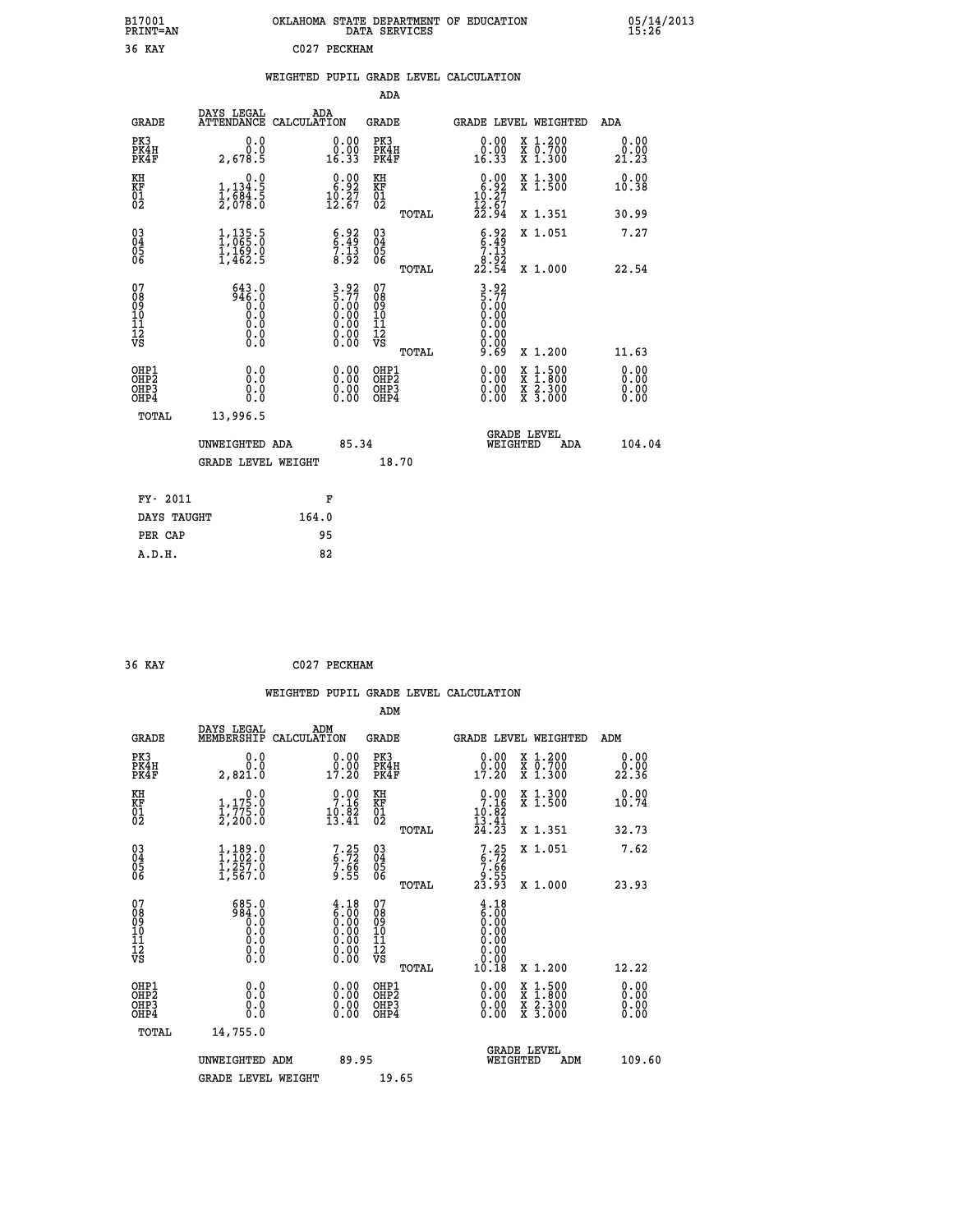| B17001<br><b>PRINT=AN</b> | OKLAHOMA STATE DEPARTMENT OF EDUCATION<br>DATA<br>SERVICES | 05/14/2013<br>15:26 |
|---------------------------|------------------------------------------------------------|---------------------|
| 36<br>KAY                 | C050 KILDARE                                               |                     |

| J 7<br>                                              |                                                                                          | coso winnim                            |                                                                   |                                           |       |                                                                                                                            |                                                                                                                                           |                      |
|------------------------------------------------------|------------------------------------------------------------------------------------------|----------------------------------------|-------------------------------------------------------------------|-------------------------------------------|-------|----------------------------------------------------------------------------------------------------------------------------|-------------------------------------------------------------------------------------------------------------------------------------------|----------------------|
|                                                      |                                                                                          | WEIGHTED PUPIL GRADE LEVEL CALCULATION |                                                                   |                                           |       |                                                                                                                            |                                                                                                                                           |                      |
|                                                      |                                                                                          |                                        |                                                                   | ADA                                       |       |                                                                                                                            |                                                                                                                                           |                      |
| <b>GRADE</b>                                         | DAYS LEGAL ADA ATTENDANCE CALCULATION                                                    |                                        |                                                                   | <b>GRADE</b>                              |       |                                                                                                                            | GRADE LEVEL WEIGHTED                                                                                                                      | ADA                  |
| PK3<br>PK4H<br>PK4F                                  | 0.0<br>0.0<br>1,067.5                                                                    |                                        | $\begin{smallmatrix} 0.00 \ 0.00 \ 6.43 \end{smallmatrix}$        | PK3<br>PK4H<br>PK4F                       |       | 0.00<br>$\begin{smallmatrix} 0.00 \ 6.43 \end{smallmatrix}$                                                                | X 1.200<br>X 0.700<br>X 1.300                                                                                                             | 0.00<br>0.00<br>8.36 |
| KH<br>KF<br>01<br>02                                 | 0.0<br>769.0<br>$1, \frac{7}{8}, \frac{6}{8}$ : 5                                        |                                        | $\frac{0.00}{4.63}$<br>$1\overline{0}:\xi_9^2$                    | KH<br>KF<br>01<br>02                      |       | 0.00<br>4.63<br>$1\overline{0}:\overline{6}\overline{4}\overline{9}\overline{3}\overline{15}\cdot\overline{9}\overline{3}$ | X 1.300<br>X 1.500                                                                                                                        | 0.00<br>6.95         |
|                                                      |                                                                                          |                                        |                                                                   |                                           | TOTAL |                                                                                                                            | X 1.351                                                                                                                                   | 21.52                |
| $^{03}_{04}$<br>Ŏ5<br>06                             | $\underset{7}{\begin{subarray}{c}753.5\\1,204.0\\1,331.0\\723.0\end{subarray}}$          |                                        | $\begin{array}{c} 4.54 \\ 7.25 \\ 8.02 \\ 4.36 \end{array}$       | $\substack{03 \\ 04}$<br>05<br>06         |       | $3.54$<br>$7.25$<br>$8.02$<br>$4.36$<br>$19.63$                                                                            | X 1.051                                                                                                                                   | 4.77                 |
|                                                      |                                                                                          |                                        |                                                                   |                                           | TOTAL |                                                                                                                            | X 1.000                                                                                                                                   | 19.63                |
| 07<br>08<br>09<br>10<br>11<br>11<br>17<br>VS         | 0.0<br>$\begin{smallmatrix} 0.0 & 0 \ 0.0 & 0 \ 0.0 & 0 \end{smallmatrix}$<br>$\S.$ $\S$ |                                        |                                                                   | 07<br>08<br>09<br>11<br>11<br>12<br>VS    | TOTAL | 0.00<br>0.00<br>ŏ.ŏŏ<br>0.00<br>0.00<br>0.00<br>0.00                                                                       | X 1.200                                                                                                                                   | 0.00                 |
| OHP1<br>OHP <sub>2</sub><br>OH <sub>P3</sub><br>OHP4 | 0.0<br>0.0<br>0.0                                                                        |                                        | $\begin{smallmatrix} 0.00 \ 0.00 \ 0.00 \ 0.00 \end{smallmatrix}$ | OHP1<br>OH <sub>P</sub> 2<br>OHP3<br>OHP4 |       | 0.00<br>0.00                                                                                                               | $\begin{smallmatrix} \mathtt{X} & 1\cdot500\\ \mathtt{X} & 1\cdot800\\ \mathtt{X} & 2\cdot300\\ \mathtt{X} & 3\cdot000 \end{smallmatrix}$ | 0.00<br>0.00<br>0.00 |
| TOTAL                                                | 8,492.5                                                                                  |                                        |                                                                   |                                           |       |                                                                                                                            |                                                                                                                                           |                      |
|                                                      | UNWEIGHTED ADA                                                                           |                                        | 51.16                                                             |                                           |       | WEIGHTED                                                                                                                   | <b>GRADE LEVEL</b><br><b>ADA</b>                                                                                                          | 61.23                |
|                                                      | GRADE LEVEL WEIGHT                                                                       |                                        |                                                                   | 10.07                                     |       |                                                                                                                            |                                                                                                                                           |                      |
| FY- 2011                                             |                                                                                          | F                                      |                                                                   |                                           |       |                                                                                                                            |                                                                                                                                           |                      |
| DAYS TAUGHT                                          |                                                                                          | 166.0                                  |                                                                   |                                           |       |                                                                                                                            |                                                                                                                                           |                      |
| PER CAP                                              |                                                                                          | 152                                    |                                                                   |                                           |       |                                                                                                                            |                                                                                                                                           |                      |
| A.D.H.                                               |                                                                                          | 42                                     |                                                                   |                                           |       |                                                                                                                            |                                                                                                                                           |                      |

 **36 KAY C050 KILDARE**

 **WEIGHTED PUPIL GRADE LEVEL CALCULATION ADM DAYS LEGAL ADM GRADE MEMBERSHIP CALCULATION GRADE GRADE LEVEL WEIGHTED ADM PK3 0.0 0.00 PK3 0.00 X 1.200 0.00 PK4H 0.0 0.00 PK4H 0.00 X 0.700 0.00 PK4F 1,151.0 6.93 PK4F 6.93 X 1.300 9.01** 0.00 KH 0.00 RH 0.00 X 1.300<br>RF 923.0 4.96 KF 4.96 X 1.500 7.44 **NH**<br> **KF**<br> **01**<br> **02**<br> **1,941.0**<br> **1,941.0**<br> **1,941.0**<br> **1,041.0**<br> **1,041.0**<br> **1,041.0**<br> **1,041.0**<br> **1,1.09**<br> **1,1.09**<br> **1,050**<br> **1,090**  $02$  934.0 5.63 02  $\frac{5.63}{2}$  **TOTAL 17.32 X 1.351 23.40 03 798.0 4.81 03 4.81 X 1.051 5.06 04 1,263.0 7.61 04 7.61 05 1,409.0 8.49 05 8.49** 06 765.0 **4.61 06** 4.61 24.61  **TOTAL 20.71 X 1.000 20.71 07 0.0 0.00 07 0.00 08 0.0 0.00 08 0.00 03 0.00 0.00 0.000 0.000 10 0.0 0.00 10 0.00 11 0.0 0.00 11 0.00 12 0.0 0.00 12 0.00 VS** 0.0 0.00 VS 0.00 0.00  **TOTAL 0.00 X 1.200 0.00 OHP1 0.0 0.00 OHP1 0.00 X 1.500 0.00 OHP2 0.0 0.00 OHP2 0.00 X 1.800 0.00 OHP3 0.0 0.00 OHP3 0.00 X 2.300 0.00 OHP4 0.0 0.00 OHP4 0.00 X 3.000 0.00 TOTAL 9,084.0 GRADE LEVEL UNWEIGHTED ADM 54.73 WEIGHTED ADM 65.62** GRADE LEVEL WEIGHT 10.89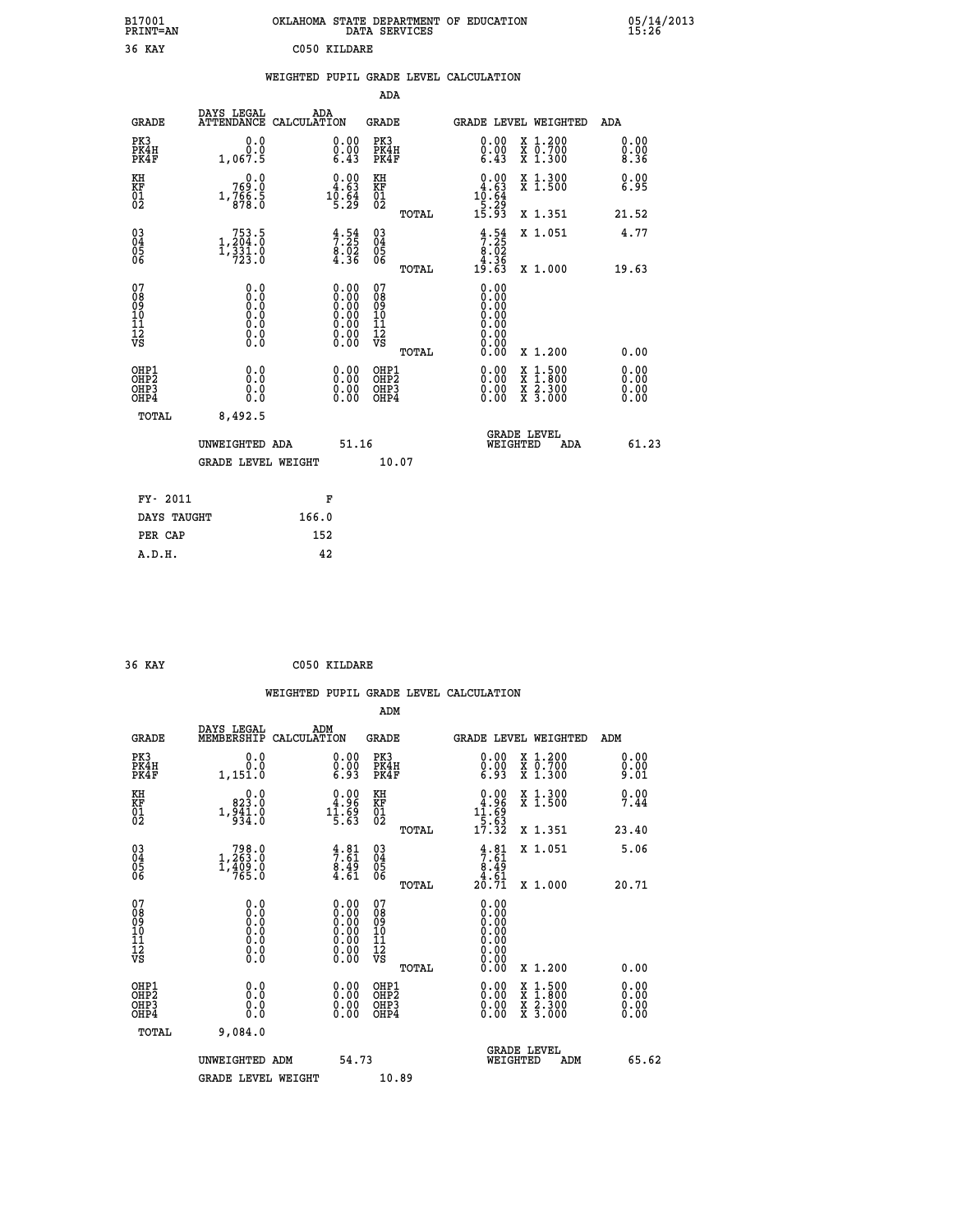## **B17001 OKLAHOMA STATE DEPARTMENT OF EDUCATION 05/14/2013 PRINT=AN DATA SERVICES 15:26 36 KAY I045 BLACKWELL**

|  |  | WEIGHTED PUPIL GRADE LEVEL CALCULATION |
|--|--|----------------------------------------|
|  |  |                                        |

|                                                                    |                                                                                                                                                                                                                             |                                                                                            | ADA                                    |       |                                                                                                         |                                          |                               |
|--------------------------------------------------------------------|-----------------------------------------------------------------------------------------------------------------------------------------------------------------------------------------------------------------------------|--------------------------------------------------------------------------------------------|----------------------------------------|-------|---------------------------------------------------------------------------------------------------------|------------------------------------------|-------------------------------|
| <b>GRADE</b>                                                       | DAYS LEGAL                                                                                                                                                                                                                  | ADA<br>ATTENDANCE CALCULATION                                                              | <b>GRADE</b>                           |       |                                                                                                         | <b>GRADE LEVEL WEIGHTED</b>              | ADA                           |
| PK3<br>PK4H<br>PK4F                                                | 676.5<br>9,682.0<br>6,317.0                                                                                                                                                                                                 | $\frac{4 \cdot 05}{37.83}$                                                                 | PK3<br>PK4H<br>PK4F                    |       | $\frac{4 \cdot 05}{57.98}$<br>37.83                                                                     | X 1.200<br>X 0.700<br>X 1.300            | 4.86<br>$40.59$<br>$49.18$    |
| KH<br>KF<br>01<br>02                                               | 0.0<br>15,928.5<br>14,719.0<br>18,275.5                                                                                                                                                                                     | $\begin{smallmatrix} 0.00\\ 95.38\\ 88.14\\ 109.43 \end{smallmatrix}$                      | KH<br>KF<br>01<br>02                   |       | $\begin{smallmatrix} 0.00\\ 95.38\\ 88.14\\ 109.43\\ 197.57 \end{smallmatrix}$                          | X 1.300<br>X 1.500                       | 0.00<br>143.07                |
|                                                                    |                                                                                                                                                                                                                             |                                                                                            |                                        | TOTAL |                                                                                                         | X 1.351                                  | 266.92                        |
| $\begin{smallmatrix} 03 \\[-4pt] 04 \end{smallmatrix}$<br>Ŏ5<br>06 | $\begin{smallmatrix} 15 \,,\, 610 \,. \ 19 \,,\, 926 \,. \ 5 \ 18 \,,\, 086 \,. \ 5 \ 19 \,,\, 007 \,. \ 0 \end{smallmatrix}$                                                                                               | $\begin{smallmatrix} 93.48\\ 119.32\\ 108.30\\ 113.81 \end{smallmatrix}$                   | $\substack{03 \\ 04}$<br>Ŏ5<br>06      |       | $\begin{smallmatrix} 93.48\\ 119.32\\ 108.30\\ 113.81 \end{smallmatrix}$                                | X 1.051                                  | 98.25                         |
|                                                                    |                                                                                                                                                                                                                             |                                                                                            |                                        | TOTAL | 341.43                                                                                                  | X 1.000                                  | 341.43                        |
| 07<br>08<br>09<br>01<br>11<br>11<br>12<br>VS                       | $\begin{smallmatrix} 16 \, , \, 623 \, . \, 5 \\ 19 \, , \, 891 \, . \, 5 \\ 12 \, , \, 503 \, . \, 5 \\ 15 \, , \, 287 \, . \, 5 \\ 14 \, , \, 276 \, . \, 0 \\ 16 \, , \, 022 \, . \, 0 \\ 0 \, . \, 0 \end{smallmatrix}$ | $\begin{array}{r} 99.54 \\ 119.11 \\ 75.21 \\ 92.32 \\ 87.23 \\ 97.33 \\ 0.00 \end{array}$ | 07<br>08<br>09<br>11<br>11<br>12<br>VS |       | $\begin{array}{r} 99.54 \\ 119.11 \\ 75.21 \\ 92.32 \\ 87.23 \\ 97.33 \\ 90.02 \\ \text{F} \end{array}$ |                                          |                               |
|                                                                    |                                                                                                                                                                                                                             |                                                                                            |                                        | TOTAL | 570.74                                                                                                  | X 1.200                                  | 684.89                        |
| OHP1<br>OHP <sub>2</sub><br>OH <sub>P3</sub><br>OHP4               | 0.0<br>0.000                                                                                                                                                                                                                | 0.00<br>$\begin{smallmatrix} 0.00 \ 0.00 \end{smallmatrix}$                                | OHP1<br>OHP2<br>OHP <sub>3</sub>       |       | 0.00<br>0.00                                                                                            | X 1:500<br>X 1:800<br>X 2:300<br>X 3:000 | 0.00<br>Ō. ŌŌ<br>0.00<br>0.00 |
| TOTAL                                                              | 232,833.0                                                                                                                                                                                                                   |                                                                                            |                                        |       |                                                                                                         |                                          |                               |
|                                                                    | UNWEIGHTED ADA                                                                                                                                                                                                              | 1,398.46                                                                                   |                                        |       |                                                                                                         | <b>GRADE LEVEL</b><br>WEIGHTED<br>ADA    | 1,629.19                      |
|                                                                    | <b>GRADE LEVEL WEIGHT</b>                                                                                                                                                                                                   |                                                                                            | 230.73                                 |       |                                                                                                         |                                          |                               |
| FY- 2011                                                           |                                                                                                                                                                                                                             | F                                                                                          |                                        |       |                                                                                                         |                                          |                               |
| DAYS TAUGHT                                                        |                                                                                                                                                                                                                             | 167.0                                                                                      |                                        |       |                                                                                                         |                                          |                               |
| PER CAP                                                            |                                                                                                                                                                                                                             | 70                                                                                         |                                        |       |                                                                                                         |                                          |                               |

#### **36 KAY I045 BLACKWELL**

 **A.D.H. 485**

|                                          |                                                                                                                                                 |                                                                                                                                         | ADM                                                |                                                                                                         |                                          |                        |
|------------------------------------------|-------------------------------------------------------------------------------------------------------------------------------------------------|-----------------------------------------------------------------------------------------------------------------------------------------|----------------------------------------------------|---------------------------------------------------------------------------------------------------------|------------------------------------------|------------------------|
| <b>GRADE</b>                             | DAYS LEGAL<br>MEMBERSHIP                                                                                                                        | ADM<br>CALCULATION                                                                                                                      | <b>GRADE</b>                                       | GRADE LEVEL WEIGHTED                                                                                    |                                          | ADM                    |
| PK3<br>PK4H<br>PK4F                      | 709.0<br>10, 133.0<br>6,739.0                                                                                                                   | $\begin{smallmatrix} 4.25\ 60.68\ 40.35 \end{smallmatrix}$                                                                              | PK3<br>PK4H<br>PK4F                                | 60.25<br>40.35                                                                                          | X 1.200<br>X 0.700<br>X 1.300            | 5.10<br>42.48<br>52.46 |
| KH<br>KF<br>01<br>02                     | 0.0<br>17,103.0<br>15,575.0<br>19,362.0                                                                                                         | $\begin{array}{c} 0.00 \\ 102.41 \\ 93.26 \\ 115.94 \end{array}$                                                                        | KH<br>KF<br>01<br>02                               | $\begin{array}{c} 0.00 \\ 102.41 \\ 93.26 \\ 115.94 \\ 209.20 \end{array}$                              | X 1.300<br>X 1.500                       | 0.00<br>153.62         |
|                                          |                                                                                                                                                 |                                                                                                                                         | TOTAL                                              |                                                                                                         | X 1.351                                  | 282.63                 |
| 03<br>04<br>05<br>06                     | 16,475.0<br>20,804.0<br>18,969.0<br>19,880.0                                                                                                    | $38.65$<br>124.57<br>113.59<br>119.04                                                                                                   | $\begin{matrix} 03 \\ 04 \\ 05 \\ 06 \end{matrix}$ | 98.65<br>124:57<br>113:59<br>119.04<br>357.20                                                           | X 1.051                                  | 103.68                 |
|                                          |                                                                                                                                                 |                                                                                                                                         | TOTAL                                              |                                                                                                         | X 1.000                                  | 357.20                 |
| 07<br>08<br>09<br>101<br>112<br>VS       | $\begin{smallmatrix} 17,553\cdot 0\\ 21,063\cdot 0\\ 13,628\cdot 0\\ 16,490\cdot 0\\ 15,510\cdot 0\\ 17,813\cdot 0\\ 0\cdot 0\end{smallmatrix}$ | $\begin{smallmatrix} 105\cdot 11\\126\cdot 13\\82\cdot 21\\99\cdot 75\\95\cdot 15\\96\cdot 71\\108\cdot 71\\0\cdot 00\end{smallmatrix}$ | 07<br>08<br>09<br>11<br>11<br>12<br>VS<br>TOTAL    | $\begin{smallmatrix} 105.11\\126.13\\82.21\\99.75\\95.15\\108.71\\108.71\\1\end{smallmatrix}$<br>617.06 | X 1.200                                  | 740.47                 |
|                                          |                                                                                                                                                 |                                                                                                                                         |                                                    |                                                                                                         |                                          | 0.00                   |
| OHP1<br>OHP2<br>OH <sub>P3</sub><br>OHP4 | 0.0<br>0.000                                                                                                                                    | $0.00$<br>$0.00$<br>0.00                                                                                                                | OHP1<br>OHP2<br>OHP <sub>3</sub>                   | $0.00$<br>$0.00$<br>0.00                                                                                | X 1:500<br>X 1:800<br>X 2:300<br>X 3:000 | 0.00<br>0.00<br>0.00   |
|                                          | TOTAL<br>247,806.0                                                                                                                              |                                                                                                                                         |                                                    |                                                                                                         |                                          |                        |
|                                          | UNWEIGHTED ADM                                                                                                                                  | 1,489.80                                                                                                                                |                                                    | <b>GRADE LEVEL</b><br>WEIGHTED                                                                          | ADM                                      | 1,737.64               |
|                                          | <b>GRADE LEVEL WEIGHT</b>                                                                                                                       |                                                                                                                                         | 247.84                                             |                                                                                                         |                                          |                        |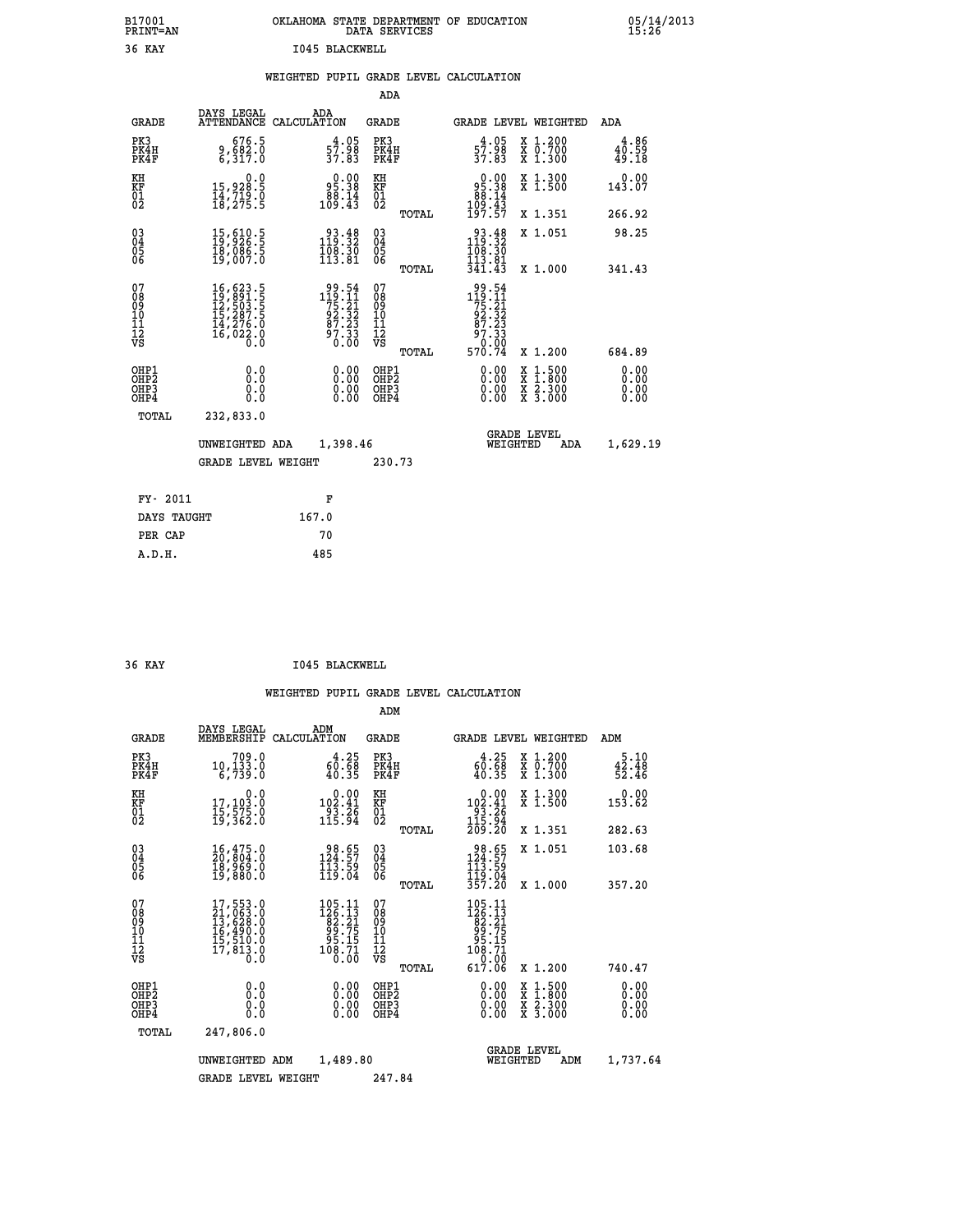## **B17001 OKLAHOMA STATE DEPARTMENT OF EDUCATION 05/14/2013 PRINT=AN DATA SERVICES 15:26 36 KAY I071 PONCA CITY**

|  |  | WEIGHTED PUPIL GRADE LEVEL CALCULATION |
|--|--|----------------------------------------|
|  |  |                                        |

|                                                                    |                                                                      |                                                                                                           | ADA                                       |       |                                                                                  |                                          |                               |
|--------------------------------------------------------------------|----------------------------------------------------------------------|-----------------------------------------------------------------------------------------------------------|-------------------------------------------|-------|----------------------------------------------------------------------------------|------------------------------------------|-------------------------------|
| <b>GRADE</b>                                                       | DAYS LEGAL                                                           | ADA<br>ATTENDANCE CALCULATION                                                                             | <b>GRADE</b>                              |       |                                                                                  | GRADE LEVEL WEIGHTED                     | <b>ADA</b>                    |
| PK3<br>PK4H<br>PK4F                                                | 1,927.0<br>588.0<br>51,091.0                                         | $\begin{array}{r} 10.89 \\ 3.32 \\ 288.65 \end{array}$                                                    | PK3<br>PK4H<br>PK4F                       |       | $10.89$<br>3.32<br>288.65                                                        | X 1.200<br>X 0.700<br>X 1.300            | $13.07$<br>$2.32$<br>375.25   |
| KH<br><b>KF</b><br>01<br>02                                        | 0.0<br>64,110:5<br>62,230:5<br>59,937:5                              | $\begin{smallmatrix} 0.00\\ 362.21\\ 351.58\\ 338.63 \end{smallmatrix}$                                   | KH<br>KF<br>01<br>02                      |       | $\begin{smallmatrix} &0.00\\ 362.21\\ 351.58\\ 338.63\\ 690.21\end{smallmatrix}$ | X 1.300<br>X 1.500                       | 0.00<br>543.32                |
|                                                                    |                                                                      |                                                                                                           |                                           | TOTAL |                                                                                  | X 1.351                                  | 932.47                        |
| $\begin{smallmatrix} 03 \\[-4pt] 04 \end{smallmatrix}$<br>05<br>06 | 58,099.5<br>56,427.0<br>ĞŽ,1Ō9.Ŏ<br>58,123.O                         | 328.25<br>318.80<br>350.90<br>328.38                                                                      | $\substack{03 \\ 04}$<br>05<br>06         | TOTAL | 328.25<br>318.80<br>350.90<br>328.38<br>998.08                                   | X 1.051<br>X 1.000                       | 344.99<br>998.08              |
| 07                                                                 |                                                                      |                                                                                                           | 07                                        |       |                                                                                  |                                          |                               |
| 08<br>09<br>11<br>11<br>12<br>VS                                   | 57,492.0<br>59,314.0<br>80,482.5<br>58,082.5<br>50,330.5<br>54,411.5 | $\begin{array}{r} 324.81 \\ 335.11 \\ 454.70 \\ 428.15 \\ 284.35 \\ 284.35 \\ 307.41 \\ 0.00 \end{array}$ | 08<br>09<br>11<br>11<br>12<br>VS          |       | 324.81<br>335.11<br>454.70<br>454.35<br>284.351<br>307.41<br>0.4.00              |                                          |                               |
|                                                                    |                                                                      |                                                                                                           |                                           | TOTAL | 2,034.53                                                                         | X 1.200                                  | 2,441.44                      |
| OHP1<br>OH <sub>P2</sub><br>OH <sub>P3</sub><br>OH <sub>P4</sub>   | 4,805.0<br>0.0<br>0.0<br>0.0                                         | 27.15<br>0.00<br>0.00<br>0.00                                                                             | OHP1<br>OH <sub>P</sub> 2<br>OHP3<br>OHP4 |       | 27.15<br>0.00<br>0.00                                                            | X 1:500<br>X 1:800<br>X 2:300<br>X 3:000 | 40.73<br>0.00<br>0.00<br>0.00 |
| TOTAL                                                              | 839,561.0                                                            |                                                                                                           |                                           |       |                                                                                  |                                          |                               |
|                                                                    | UNWEIGHTED ADA                                                       | 4,743.29                                                                                                  |                                           |       |                                                                                  | GRADE LEVEL<br>WEIGHTED<br>ADA           | 5,691.67                      |
|                                                                    | <b>GRADE LEVEL WEIGHT</b>                                            |                                                                                                           | 948.38                                    |       |                                                                                  |                                          |                               |
| FY- 2011                                                           |                                                                      | F                                                                                                         |                                           |       |                                                                                  |                                          |                               |
| DAYS TAUGHT                                                        |                                                                      | 177.0                                                                                                     |                                           |       |                                                                                  |                                          |                               |
| PER CAP                                                            |                                                                      | 44                                                                                                        |                                           |       |                                                                                  |                                          |                               |

 **36 KAY I071 PONCA CITY**

 **A.D.H. 2,224**

|                                                       |                                                                                                 |                                                                   | ADM                                              |                                                                                    |                                                                                                  |                               |
|-------------------------------------------------------|-------------------------------------------------------------------------------------------------|-------------------------------------------------------------------|--------------------------------------------------|------------------------------------------------------------------------------------|--------------------------------------------------------------------------------------------------|-------------------------------|
| <b>GRADE</b>                                          | DAYS LEGAL<br>MEMBERSHIP                                                                        | ADM<br>CALCULATION                                                | <b>GRADE</b>                                     | GRADE LEVEL WEIGHTED                                                               |                                                                                                  | ADM                           |
| PK3<br>PK4H<br>PK4F                                   | 2,194.0<br>55,372.0                                                                             | 12.40<br>3.99<br>312.84                                           | PK3<br>PK4H<br>PK4F                              | 12.40<br>3.99<br>312.84                                                            | $\begin{array}{c} x & 1.200 \\ x & 0.700 \end{array}$<br>$X$ 1.300                               | 14.88<br>2.79<br>406.69       |
| KH<br>KF<br>01<br>02                                  | 0.0<br>68,710:0<br>65,848:0<br>63,256:0                                                         | $\begin{array}{c} 0.00 \\ 388.19 \\ 372.02 \\ 357.38 \end{array}$ | KH<br>KF<br>01<br>02                             | 0.00<br>388.19<br>372.02<br>357.38<br>729.40                                       | X 1.300<br>X 1.500                                                                               | 0.00<br>582.29                |
|                                                       |                                                                                                 |                                                                   | TOTAL                                            |                                                                                    | X 1.351                                                                                          | 985.42                        |
| 03<br>04<br>05<br>06                                  | 60,870.0<br>59,122.0<br>65,306.0<br>61,467.0                                                    | 343.90<br>334.02<br>368.96<br>347.27                              | $\substack{03 \\ 04}$<br>05<br>06                | 343.90<br>334.02<br>368.96                                                         | X 1.051                                                                                          | 361.44                        |
|                                                       |                                                                                                 |                                                                   | TOTAL                                            | 347.27<br>1,050.25                                                                 | X 1.000                                                                                          | 1,050.25                      |
| 07<br>08<br>09<br>11<br>11<br>12<br>VS                | $60, 890.0$<br>$63, 102.0$<br>$88, 011.0$<br>$62, 898.0$<br>$54, 495.0$<br>$59, 203.0$<br>$0.0$ | 344.01<br>356.51<br>497.24<br>355.36<br>307.88<br>334.48<br>0.00  | 07<br>08<br>09<br>101<br>11<br>12<br>VS<br>TOTAL | 344.01<br>$356.51$<br>$497.24$<br>$355.36$<br>307.88<br>334.48<br>0.00<br>2,195.48 | X 1.200                                                                                          | 2,634.58                      |
| OHP1<br>OH <sub>P</sub> 2<br>OH <sub>P3</sub><br>OHP4 | 4,900.0<br>0.0<br>0.0<br>Ŏ.Ŏ                                                                    | 27.68<br>0.00<br>0.00                                             | OHP1<br>OHP2<br>OHP3<br>OHP4                     | 27.68<br>0.00<br>0.00                                                              | $\begin{smallmatrix} x & 1 & 500 \\ x & 1 & 800 \\ x & 2 & 300 \\ x & 3 & 000 \end{smallmatrix}$ | 41.52<br>0.00<br>0.00<br>0.00 |
| TOTAL                                                 | 896,350.0                                                                                       |                                                                   |                                                  |                                                                                    |                                                                                                  |                               |
|                                                       | UNWEIGHTED ADM                                                                                  | 5,064.13                                                          |                                                  | <b>GRADE LEVEL</b><br>WEIGHTED                                                     | ADM                                                                                              | 6,079.86                      |
|                                                       | <b>GRADE LEVEL WEIGHT</b>                                                                       |                                                                   | 1,015.73                                         |                                                                                    |                                                                                                  |                               |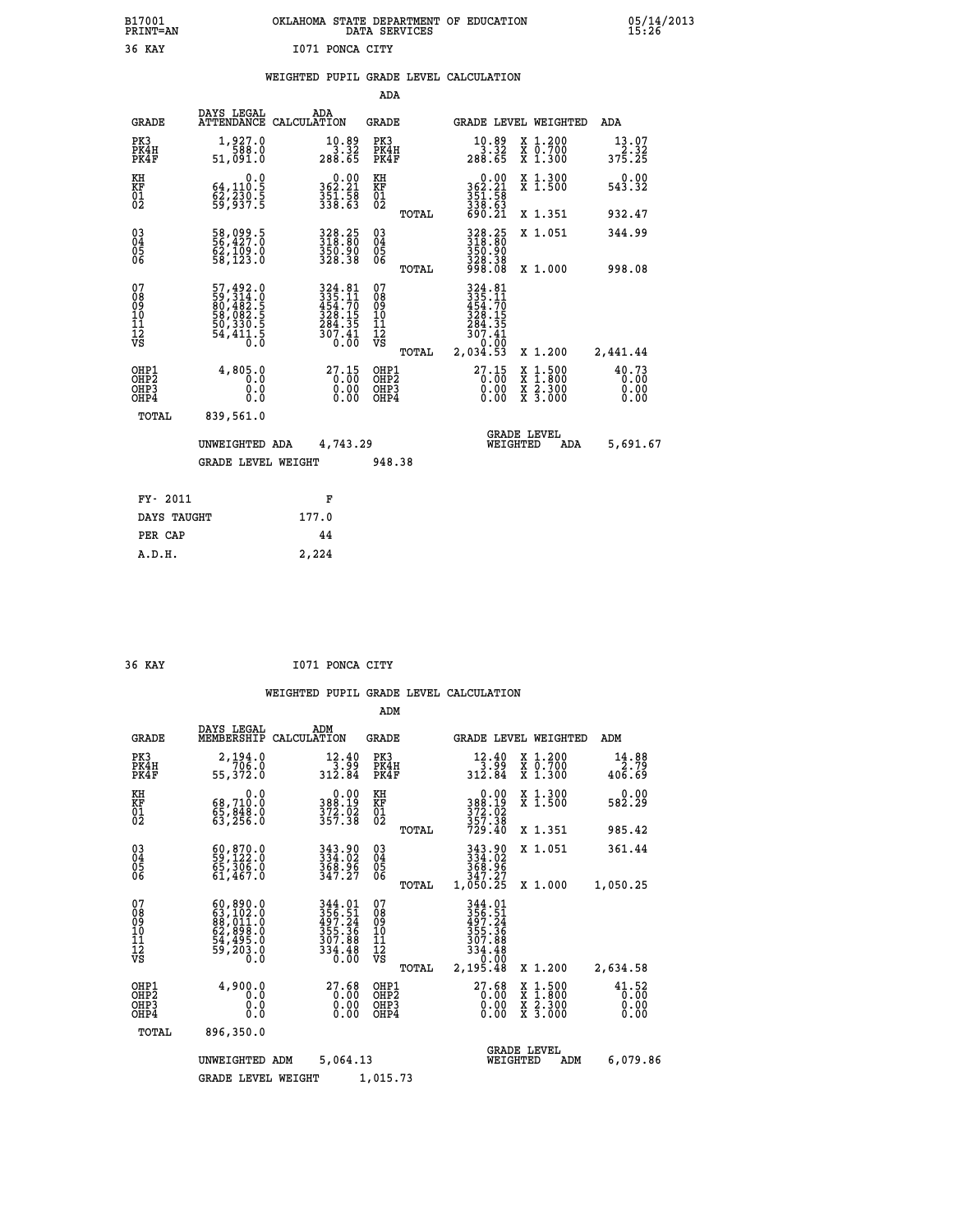## **B17001 OKLAHOMA STATE DEPARTMENT OF EDUCATION 05/14/2013 PRINT=AN DATA SERVICES 15:26 36 KAY I087 TONKAWA**

|  |  | WEIGHTED PUPIL GRADE LEVEL CALCULATION |
|--|--|----------------------------------------|
|  |  |                                        |

|                                                                    |                                                                                              |                                                                        | ADA                                                         |                                                                                                                         |                              |
|--------------------------------------------------------------------|----------------------------------------------------------------------------------------------|------------------------------------------------------------------------|-------------------------------------------------------------|-------------------------------------------------------------------------------------------------------------------------|------------------------------|
| <b>GRADE</b>                                                       | DAYS LEGAL                                                                                   | ADA<br>ATTENDANCE CALCULATION                                          | <b>GRADE</b>                                                | GRADE LEVEL WEIGHTED                                                                                                    | <b>ADA</b>                   |
| PK3<br>PK4H<br>PK4F                                                | 112.0<br>7,738.0<br>0.0                                                                      | $44.22\n0.64\n0.00$                                                    | PK3<br>PK4H<br>PK4F                                         | $44.22$<br>$0.00$<br>X 1.200<br>X 0.700<br>X 1.300                                                                      | 0.77<br>30.95<br>0.00        |
| KH<br>KF<br>01<br>02                                               | $9,255.0$<br>$9,340.0$<br>$8,232.0$                                                          | $\begin{smallmatrix} 0.00\\ 52.89\\ 53.37\\ 47.04 \end{smallmatrix}$   | KH<br>KF<br>01<br>02                                        | $\begin{smallmatrix} &0.00\,52.89\,53.37\,47.04\,100.41\end{smallmatrix}$<br>X 1.300<br>X 1.500                         | 0.00<br>79.34                |
|                                                                    |                                                                                              |                                                                        | TOTAL                                                       | X 1.351                                                                                                                 | 135.65                       |
| $\begin{smallmatrix} 03 \\[-4pt] 04 \end{smallmatrix}$<br>Ŏ5<br>06 | $7,714.5$<br>$9,193.0$<br>$10,031.5$<br>$9,435.5$                                            | $\frac{44.08}{52.53}$<br>$\frac{57.32}{53.92}$                         | $\begin{matrix} 03 \\ 04 \\ 05 \\ 06 \end{matrix}$<br>TOTAL | $\begin{array}{c} 44.08 \\[-4pt] 52.53 \\[-4pt] 57.32 \\[-4pt] 53.92 \\[-4pt] 163.77 \end{array}$<br>X 1.051<br>X 1.000 | 46.33<br>163.77              |
| 07<br>08<br>09<br>11<br>11<br>12<br>VS                             | $\begin{smallmatrix}9,495.0\\7,181.0\\8,624.0\\10,506.5\\10,233.0\\7,278.5\end{smallmatrix}$ | 54.26<br>$41.03$<br>$49.28$<br>$60.04$<br>$58.47$<br>$41.59$<br>$0.00$ | 07<br>08<br>09<br>11<br>11<br>12<br>VS                      | $54.26$<br>$41.03$<br>$49.28$<br>$60.047$<br>$58.479$<br>$1.590$<br>$304.67$                                            |                              |
|                                                                    |                                                                                              |                                                                        | TOTAL                                                       | X 1.200                                                                                                                 | 365.60                       |
| OHP1<br>OHP <sub>2</sub><br>OHP3<br>OHP4                           | 0.0<br>0.0<br>0.0                                                                            | 0.00<br>$\begin{smallmatrix} 0.00 \ 0.00 \end{smallmatrix}$            | OHP1<br>OH <sub>P</sub> 2<br>OHP3<br>OHP4                   | 0.00<br>$1:500$<br>$1:800$<br>X<br>X<br>0.00<br>$\frac{x}{x}$ $\frac{5:300}{3:000}$<br>0.00                             | 0.00<br>0.00<br>0.00<br>0.00 |
| TOTAL                                                              | 124,369.5                                                                                    |                                                                        |                                                             |                                                                                                                         |                              |
|                                                                    | UNWEIGHTED ADA                                                                               | 710.68                                                                 |                                                             | <b>GRADE LEVEL</b><br>WEIGHTED<br>ADA                                                                                   | 822.41                       |
|                                                                    | <b>GRADE LEVEL WEIGHT</b>                                                                    |                                                                        | 111.73                                                      |                                                                                                                         |                              |
|                                                                    | FY- 2011                                                                                     | F                                                                      |                                                             |                                                                                                                         |                              |
|                                                                    | DAYS TAUGHT                                                                                  | 175.0                                                                  |                                                             |                                                                                                                         |                              |
|                                                                    | PER CAP                                                                                      | 92                                                                     |                                                             |                                                                                                                         |                              |

| 36 KAY | I087 TONKAWA |
|--------|--------------|
|        |              |

 **ADM**

 **A.D.H. 151**

| <b>GRADE</b>                                       | DAYS LEGAL<br>MEMBERSHIP                                                    | ADM<br>CALCULATION                                                   | <b>GRADE</b>                                        |       | <b>GRADE LEVEL WEIGHTED</b>                                                                           |          |                                          | ADM                   |
|----------------------------------------------------|-----------------------------------------------------------------------------|----------------------------------------------------------------------|-----------------------------------------------------|-------|-------------------------------------------------------------------------------------------------------|----------|------------------------------------------|-----------------------|
| PK3<br>PK4H<br>PK4F                                | 129.0<br>8,464.0<br>0.0                                                     | 0.74<br>48.37<br>0.00                                                | PK3<br>PK4H<br>PK4F                                 |       | 0.74<br>48.37<br>0.00                                                                                 |          | X 1.200<br>X 0.700<br>X 1.300            | 0.89<br>33.86<br>0.00 |
| KH<br>KF<br>01<br>02                               | 0.0<br>10,059:0<br>9,920:0<br>8,694:0                                       | $\begin{smallmatrix} 0.00\\ 57.48\\ 56.69\\ 49.68 \end{smallmatrix}$ | KH<br>KF<br>01<br>02                                |       | $0.00\n57.48\n56.69\n49.68\n106.37$                                                                   |          | X 1.300<br>X 1.500                       | 0.00<br>86.22         |
|                                                    |                                                                             |                                                                      |                                                     | TOTAL |                                                                                                       |          | X 1.351                                  | 143.71                |
| $\begin{matrix} 03 \\ 04 \\ 05 \\ 06 \end{matrix}$ | $\begin{smallmatrix}8,070.0\\9,692.0\\10,514.0\\9,952.0\end{smallmatrix}$   | $\frac{46}{55}:\frac{11}{38}$<br>60.08<br>56.87                      | $\begin{array}{c} 03 \\ 04 \\ 05 \\ 06 \end{array}$ |       | $\begin{array}{r} 46.11 \\ 55.38 \\ 60.08 \\ 56.87 \\ 172.33 \end{array}$                             |          | X 1.051                                  | 48.46                 |
|                                                    |                                                                             |                                                                      |                                                     | TOTAL |                                                                                                       |          | X 1.000                                  | 172.33                |
| 07<br>08<br>09<br>101<br>11<br>12<br>VS            | 9,980.0<br>7,603.0<br>9,100.0<br>11,156.0<br>10,997.0<br>7,579.0<br>7,579.0 | 57.03<br>43.45<br>52.00<br>53.75<br>63.84<br>62.84<br>43.31          | 07<br>08<br>09<br>001<br>11<br>11<br>12<br>VS       | TOTAL | $\begin{smallmatrix} 57.03\ 43.45\ 52.00\ 52.75\ 63.75\ 62.84\ 3.31\ 0.00\ 322.38\ \end{smallmatrix}$ |          | X 1.200                                  | 386.86                |
| OHP1<br>OHP2<br>OH <sub>P3</sub><br>OHP4           |                                                                             | $\begin{smallmatrix} 0.00 \ 0.00 \ 0.00 \ 0.00 \end{smallmatrix}$    | OHP1<br>OHP2<br>OHP3<br>OHP4                        |       |                                                                                                       |          | X 1:500<br>X 1:800<br>X 2:300<br>X 3:000 | 0.00<br>0.00<br>0.00  |
| TOTAL                                              | 131,909.0                                                                   |                                                                      |                                                     |       |                                                                                                       |          |                                          |                       |
|                                                    | UNWEIGHTED                                                                  | 753.78<br>ADM                                                        |                                                     |       |                                                                                                       | WEIGHTED | <b>GRADE LEVEL</b><br>ADM                | 872.33                |
|                                                    | <b>GRADE LEVEL WEIGHT</b>                                                   |                                                                      | 118.55                                              |       |                                                                                                       |          |                                          |                       |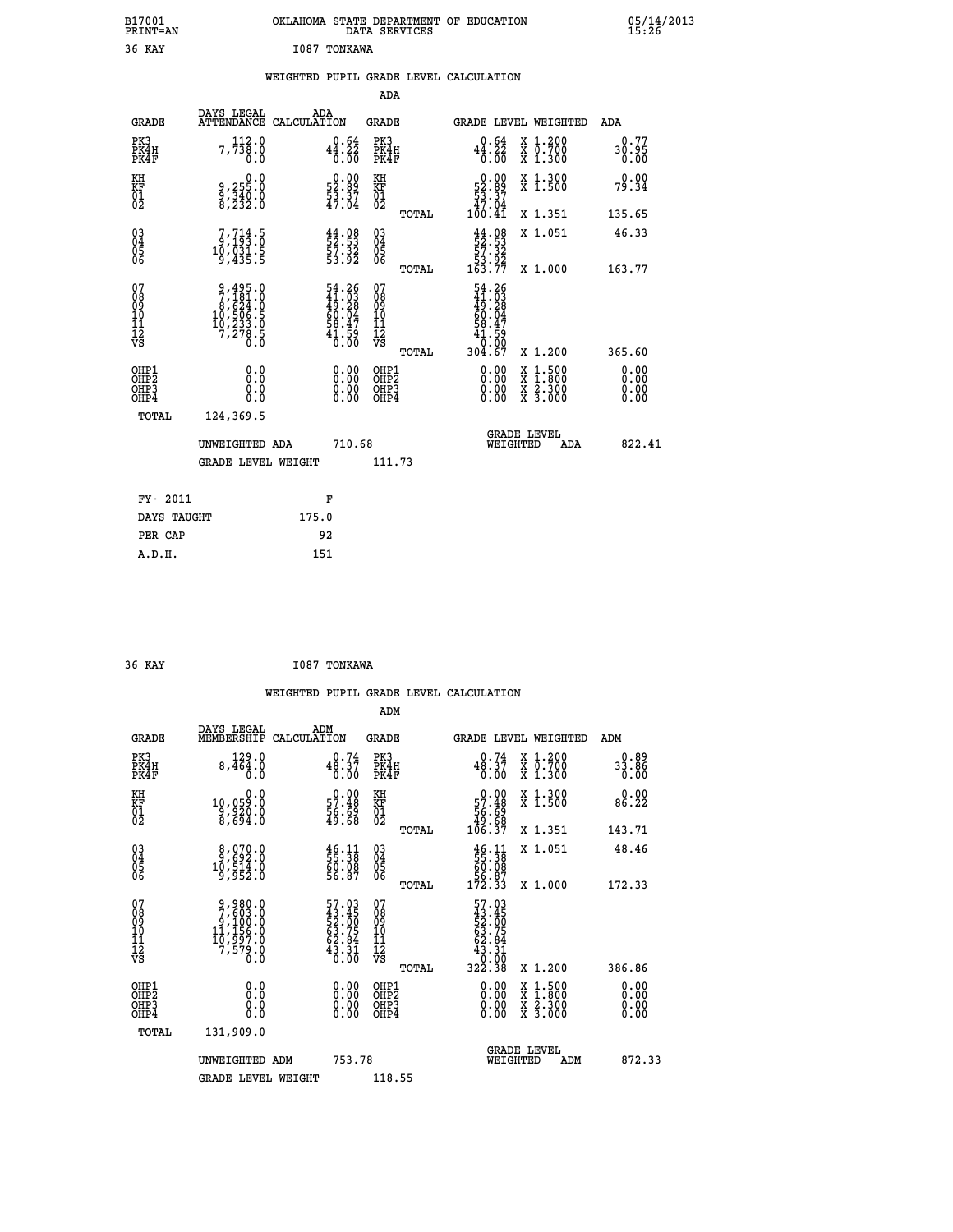| B17001<br><b>PRINT=AN</b> | OKLAHOMA STATE DEPARTMENT OF EDUCATION<br>DATA SERVICES | 05/14/2013<br>15:26 |
|---------------------------|---------------------------------------------------------|---------------------|
| 36 KAY                    | I125 NEWKIRK                                            |                     |

|  |  | WEIGHTED PUPIL GRADE LEVEL CALCULATION |
|--|--|----------------------------------------|
|  |  |                                        |

|                                                      |                                                                                                                                         |                                                                      | ADA                                      |       |                                                                                |                                          |                              |
|------------------------------------------------------|-----------------------------------------------------------------------------------------------------------------------------------------|----------------------------------------------------------------------|------------------------------------------|-------|--------------------------------------------------------------------------------|------------------------------------------|------------------------------|
| <b>GRADE</b>                                         | DAYS LEGAL                                                                                                                              | ADA<br>ATTENDANCE CALCULATION                                        | <b>GRADE</b>                             |       | <b>GRADE LEVEL WEIGHTED</b>                                                    |                                          | ADA                          |
| PK3<br>PK4H<br>PK4F                                  | 158.0<br>8,173.5                                                                                                                        | $\begin{smallmatrix} 0.92\ 0.00\ 47.91 \end{smallmatrix}$            | PK3<br>PK4H<br>PK4F                      |       | $0.92$<br>$0.00$<br>47.91                                                      | X 1.200<br>X 0.700<br>X 1.300            | 1.10<br>0.00<br>62.28        |
| KH<br>KF<br>01<br>02                                 | $\begin{smallmatrix} & & 0.0\, 0\, , & 233.0\, 9\, , & 551.5\, 10\, , & 164.0 \end{smallmatrix}$                                        | $\begin{smallmatrix} 0.00\\ 54.19\\ 56.03\\ 59.51 \end{smallmatrix}$ | KH<br>KF<br>01<br>02                     |       | $\begin{smallmatrix} &0.00\ 54.19\ 56.03\ 59.51\ 115.54\ \end{smallmatrix}$    | X 1.300<br>X 1.500                       | 0.00<br>81.29                |
|                                                      |                                                                                                                                         |                                                                      |                                          | TOTAL |                                                                                | X 1.351                                  | 156.09                       |
| 03<br>04<br>05<br>06                                 | 8,953.5<br>9,224.5<br>9,090.5<br>8,392.0                                                                                                | 52.39<br>54.00<br>53.30<br>49.17                                     | 03<br>04<br>05<br>06                     |       | $\begin{smallmatrix} 52.39\\ 54.00\\ 53.30\\ 49.17\\ 156.47 \end{smallmatrix}$ | X 1.051                                  | 55.06                        |
|                                                      |                                                                                                                                         |                                                                      |                                          | TOTAL |                                                                                | X 1.000                                  | 156.47                       |
| 07<br>08<br>09<br>11<br>11<br>12<br>VS               | $\begin{smallmatrix} 11,788\cdot 5\\8,851\cdot 0\\11,111\cdot 0\\10,016\cdot 0\\9,461\cdot 5\\10,667\cdot 0\\0\cdot 0\end{smallmatrix}$ | 69.10<br>51.86<br>65.03<br>65.64<br>58.87<br>52.52<br>62.52          | 07<br>08<br>09<br>11<br>11<br>12<br>VS   | TOTAL | 69.10<br>51.86<br>65.03<br>68.647<br>55.872<br>62.520<br>63.02                 | X 1.200                                  | 435.62                       |
| OHP1<br>OHP <sub>2</sub><br>OH <sub>P3</sub><br>OHP4 | 0.0<br>0.0<br>0.0                                                                                                                       | 0.00<br>$\begin{smallmatrix} 0.00 \ 0.00 \end{smallmatrix}$          | OHP1<br>OHP <sub>2</sub><br>OHP3<br>OHP4 |       | $0.00$<br>$0.00$<br>0.00                                                       | X 1:500<br>X 1:800<br>X 2:300<br>X 3:000 | 0.00<br>0.00<br>0.00<br>0.00 |
| TOTAL                                                | 134,835.5                                                                                                                               |                                                                      |                                          |       |                                                                                |                                          |                              |
|                                                      | UNWEIGHTED ADA                                                                                                                          | 790.44                                                               |                                          |       | WEIGHTED                                                                       | <b>GRADE LEVEL</b><br>ADA                | 947.91                       |
|                                                      | <b>GRADE LEVEL WEIGHT</b>                                                                                                               |                                                                      | 157.47                                   |       |                                                                                |                                          |                              |
| FY- 2011                                             |                                                                                                                                         | F                                                                    |                                          |       |                                                                                |                                          |                              |
| DAYS TAUGHT                                          |                                                                                                                                         | 171.0                                                                |                                          |       |                                                                                |                                          |                              |
| PER CAP                                              |                                                                                                                                         | 95                                                                   |                                          |       |                                                                                |                                          |                              |
| A.D.H.                                               |                                                                                                                                         | 413                                                                  |                                          |       |                                                                                |                                          |                              |
|                                                      |                                                                                                                                         |                                                                      |                                          |       |                                                                                |                                          |                              |

| 36 KAY | I125 NEWKIRK |
|--------|--------------|

 **ADM**

| <b>GRADE</b>                                       | DAYS LEGAL<br>MEMBERSHIP CALCULATION                                                                   | ADM                                                                  | <b>GRADE</b>                                        |       |                                                                           | <b>GRADE LEVEL WEIGHTED</b>              | ADM                   |
|----------------------------------------------------|--------------------------------------------------------------------------------------------------------|----------------------------------------------------------------------|-----------------------------------------------------|-------|---------------------------------------------------------------------------|------------------------------------------|-----------------------|
| PK3<br>PK4H<br>PK4F                                | 158.0<br>0.0<br>8,863.0                                                                                | $\begin{smallmatrix} 0.92\ 0.00\ 51.96 \end{smallmatrix}$            | PK3<br>PK4H<br>PK4F                                 |       | $\begin{smallmatrix} 0.92\ 0.00\ 51.96 \end{smallmatrix}$                 | X 1.200<br>X 0.700<br>X 1.300            | 1.10<br>ō:ōŏ<br>67.55 |
| KH<br>KF<br>01<br>02                               | 0.0<br>0,766:0<br>10,078:0<br>10,726:0                                                                 | $\begin{smallmatrix} 0.00\\ 57.32\\ 59.11\\ 62.79 \end{smallmatrix}$ | KH<br>KF<br>01<br>02                                |       | $\begin{smallmatrix}&&0.00\\57.32\\59.11\\62.79\\121.90\end{smallmatrix}$ | X 1.300<br>X 1.500                       | 0.00<br>85.98         |
|                                                    |                                                                                                        |                                                                      |                                                     | TOTAL |                                                                           | X 1.351                                  | 164.69                |
| $\begin{matrix} 03 \\ 04 \\ 05 \\ 06 \end{matrix}$ | 9,427.0<br>9,708.0<br>9,493.0<br>8,863.0                                                               | 55.16<br>56.83<br>55.66<br>51.93                                     | $\begin{array}{c} 03 \\ 04 \\ 05 \\ 06 \end{array}$ |       | 55.16<br>56.83<br>55.66<br>51.93<br>164.42                                | X 1.051                                  | 57.97                 |
|                                                    |                                                                                                        |                                                                      |                                                     | TOTAL |                                                                           | $X_1.000$                                | 164.42                |
| 07<br>08<br>09<br>101<br>11<br>12<br>VS            | $12,411.0$<br>$9,327.0$<br>$11,763.0$<br>$10,683.0$<br>$10,149.0$<br>$\overline{11}, \overline{351}.0$ | 72.74<br>54.65<br>68.84<br>62.54<br>62.53<br>56.53<br>66.53          | 078<br>089<br>0011<br>11<br>11<br>12<br>VS          | TOTAL | $72.74$<br>54.65<br>58.844<br>62.545<br>65.53<br>58.75<br>60.00<br>385.25 | X 1.200                                  | 462.30                |
| OHP1<br>OHP2<br>OHP3<br>OHP4                       | 0.0<br>0.000                                                                                           | $0.00$<br>$0.00$<br>0.00                                             | OHP1<br>OHP2<br>OHP3<br>OHP4                        |       | $0.00$<br>$0.00$<br>0.00                                                  | X 1:500<br>X 1:800<br>X 2:300<br>X 3:000 | 0.00<br>0.00<br>0.00  |
| TOTAL                                              | 142,765.0                                                                                              |                                                                      |                                                     |       |                                                                           |                                          |                       |
|                                                    | UNWEIGHTED ADM                                                                                         | 836.93                                                               |                                                     |       | WEIGHTED                                                                  | <b>GRADE LEVEL</b><br>ADM                | 1,004.01              |
|                                                    | <b>GRADE LEVEL WEIGHT</b>                                                                              |                                                                      | 167.08                                              |       |                                                                           |                                          |                       |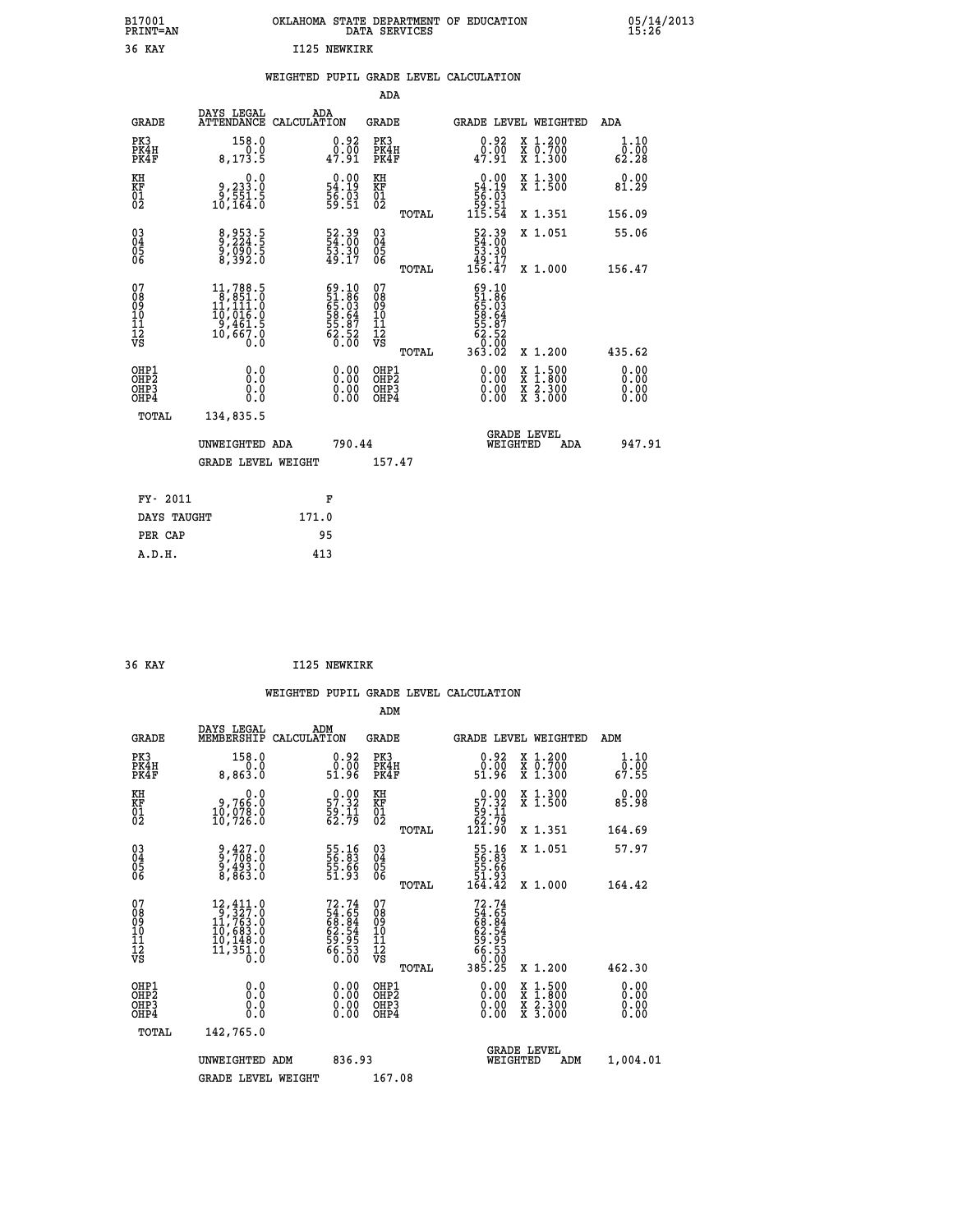## **B17001 OKLAHOMA STATE DEPARTMENT OF EDUCATION 05/14/2013 PRINT=AN DATA SERVICES 15:26 EXAY** COUNTY TOTALS

|  |  | WEIGHTED PUPIL GRADE LEVEL CALCULATION |
|--|--|----------------------------------------|
|  |  |                                        |

|                                                    |                                                                                                                                           |                    |                                                                  | ADA                                                 |       |                                                                               |                                |                                          |                               |
|----------------------------------------------------|-------------------------------------------------------------------------------------------------------------------------------------------|--------------------|------------------------------------------------------------------|-----------------------------------------------------|-------|-------------------------------------------------------------------------------|--------------------------------|------------------------------------------|-------------------------------|
| <b>GRADE</b>                                       | DAYS LEGAL<br><b>ATTENDANCE</b>                                                                                                           | ADA<br>CALCULATION |                                                                  | GRADE                                               |       |                                                                               |                                | <b>GRADE LEVEL WEIGHTED</b>              | <b>ADA</b>                    |
| PK3<br>PK4H<br>PK4F                                | 2,873.5<br>18,008.0<br>69,327.5                                                                                                           |                    | 16.50<br>$105.52$<br>397.15                                      | PK3<br>PK4H<br>PK4F                                 |       | 16.50<br>105.52<br>397.15                                                     |                                | X 1.200<br>X 0.700<br>X 1.300            | 19.80<br>73.86<br>516.30      |
| KH<br><b>KF</b><br>01<br>02                        | 0.0<br>100,430.5<br>99,292.0<br>99,565.0                                                                                                  |                    | 0.00<br>576.22<br>$\frac{570.03}{572.57}$                        | KH<br>KF<br>$\overline{01}$                         |       | $\begin{smallmatrix}576.22\ 570.03\ 572.57\ 1,142.60\end{smallmatrix}$        | 0.00                           | X 1.300<br>$\overline{x}$ 1.500          | 0.00<br>864.35                |
|                                                    |                                                                                                                                           |                    |                                                                  |                                                     | TOTAL |                                                                               |                                | X 1.351                                  | 1,543.64                      |
| $\begin{matrix} 03 \\ 04 \\ 05 \\ 06 \end{matrix}$ | 92,267.0<br>97,040.0<br>101,817.5<br>97,143.0                                                                                             |                    | 529.66<br>558.39<br>584.97<br>558.56                             | $\begin{array}{c} 03 \\ 04 \\ 05 \\ 06 \end{array}$ |       | 529.66<br>558.39<br>584.97<br>558.56<br>1,701.92                              |                                | X 1.051                                  | 2,258.59                      |
|                                                    |                                                                                                                                           |                    |                                                                  |                                                     | TOTAL |                                                                               |                                | X 1.000                                  | 1,701.92                      |
| 07<br>08<br>09<br>11<br>11<br>12<br>VS             | $\begin{smallmatrix} 96,042\cdot 0\\ 96,183\cdot 5\\ 112,721\cdot 0\\ 93,892\cdot 5\\ 84,301\cdot 0\\ 88,379\cdot 0\\ 0\end{smallmatrix}$ |                    | 551.63<br>552.88<br>644.22<br>639.15<br>538.92<br>508.85<br>0.00 | 07<br>08<br>09<br>11<br>11<br>12<br>VS              | TOTAL | 551.63<br>552.88<br>644.22<br>643.15<br>508.85<br>508.85<br>50.00<br>3,282.65 |                                | X 1.200                                  | 3,939.18                      |
| OHP1<br>OHP2<br>OHP3<br>OHP4                       | 4,805.0<br>0.0<br>0.0<br>0.0                                                                                                              |                    | $27.15$<br>$0.00$<br>$0.00$<br>0.00                              | OHP1<br>OHP2<br>OHP3<br>OHP4                        |       | $27.15$<br>$0.00$                                                             | X<br>0.00<br>0.00              | $1.500$<br>$1.800$<br>X 2.300<br>X 3.000 | 40.73<br>0.00<br>0.00<br>0.00 |
| TOTAL                                              | 1,354,088.0                                                                                                                               |                    |                                                                  |                                                     |       |                                                                               |                                |                                          |                               |
|                                                    | UNWEIGHTED ADA                                                                                                                            |                    | 7,779.37                                                         |                                                     |       |                                                                               | <b>GRADE LEVEL</b><br>WEIGHTED | ADA                                      | 9,256.45                      |
|                                                    | <b>GRADE LEVEL WEIGHT</b>                                                                                                                 |                    |                                                                  | 1,477.08                                            |       |                                                                               |                                |                                          |                               |
|                                                    |                                                                                                                                           |                    |                                                                  |                                                     |       |                                                                               |                                |                                          |                               |
| FY- 2011                                           |                                                                                                                                           | F                  |                                                                  |                                                     |       |                                                                               |                                |                                          |                               |
| DAYS TAUGHT                                        |                                                                                                                                           | 1,020.0            |                                                                  |                                                     |       |                                                                               |                                |                                          |                               |

 **PER CAP 548 A.D.H. 3,397**

**KAY** COUNTY TOTALS

|                                                       |                                                                          |                                                                                   | ADM                                              |                                                                                                                                    |                                                                                                  |                               |
|-------------------------------------------------------|--------------------------------------------------------------------------|-----------------------------------------------------------------------------------|--------------------------------------------------|------------------------------------------------------------------------------------------------------------------------------------|--------------------------------------------------------------------------------------------------|-------------------------------|
| <b>GRADE</b>                                          | DAYS LEGAL<br>MEMBERSHIP                                                 | ADM<br>CALCULATION                                                                | <b>GRADE</b>                                     | GRADE LEVEL WEIGHTED                                                                                                               |                                                                                                  | ADM                           |
| PK3<br>PK4H<br>PK4F                                   | 3,190.0<br>19,303.0<br>74,946.0                                          | 18.31<br>113.04<br>429.28                                                         | PK3<br>PK4H<br>PK4F                              | 18.31<br>$1\overline{1}\overline{3}\cdot\overline{0}\overline{4}\overline{4}\overline{2}\overline{9}\cdot\overline{2}\overline{8}$ | X 1.200<br>X 0.700<br>X 1.300                                                                    | 19.80<br>79.13<br>558.07      |
| KH<br>KF<br>01<br>02                                  | 0.0<br>107,636.0<br>105,137.0<br>105,172.0                               | $\begin{smallmatrix} &0.00\\ 617.52\\ 603.59\\ 604.83 \end{smallmatrix}$          | KH<br>KF<br>01<br>02                             | $0.00$<br>617.52<br>55.com<br>604.83<br>1,208.42                                                                                   | X 1.300<br>X 1.500                                                                               | 0.00<br>926.29                |
|                                                       |                                                                          |                                                                                   | TOTAL                                            |                                                                                                                                    | X 1.351                                                                                          | 1,632.58                      |
| 03<br>04<br>05<br>06                                  | 96,829.0<br>101,691.0<br>106,948.0<br>102,494.0                          | 555.88<br>585.13<br>$614.44$<br>589.27                                            | $\substack{03 \\ 04}$<br>05                      | 555.88<br>585.13<br>614.44                                                                                                         | X 1.051                                                                                          | 584.23                        |
|                                                       |                                                                          |                                                                                   | TOTAL                                            | 589.27<br>1,788.84                                                                                                                 | X 1.000                                                                                          | 1,788.84                      |
| 07<br>08<br>09<br>11<br>11<br>12<br>VS                | 101,519.0<br>102,079.0<br>122,502.0<br>101,227.0<br>91,150.0<br>55,946.0 | 583.07<br>586.74<br>700.29<br>$\frac{581.40}{525.82}$<br>525.82<br>553.03<br>0.00 | 07<br>08<br>09<br>101<br>11<br>12<br>VS<br>TOTAL | 583.07<br>586.74<br>700.29<br>581.40<br>525.82<br>553.03<br>5.00<br>3,530.35                                                       | X 1.200                                                                                          | 4,236.43                      |
| OHP1<br>OH <sub>P</sub> 2<br>OH <sub>P3</sub><br>OHP4 | 4,900.0<br>0.0<br>0.0<br>Ŏ.Ŏ                                             | 27.68<br>0.00<br>0.00                                                             | OHP1<br>OHP2<br>OHP3<br>OHP4                     | 27.68<br>0.00<br>0.00                                                                                                              | $\begin{smallmatrix} x & 1 & 500 \\ x & 1 & 800 \\ x & 2 & 300 \\ x & 3 & 000 \end{smallmatrix}$ | 41.52<br>0.00<br>0.00<br>0.00 |
| TOTAL                                                 | 1,442,669.0                                                              |                                                                                   |                                                  |                                                                                                                                    |                                                                                                  |                               |
|                                                       | UNWEIGHTED ADM                                                           | 8,289.32                                                                          |                                                  | WEIGHTED                                                                                                                           | <b>GRADE LEVEL</b><br>ADM                                                                        | 9,869.06                      |
|                                                       | <b>GRADE LEVEL WEIGHT</b>                                                |                                                                                   | 1,579.74                                         |                                                                                                                                    |                                                                                                  |                               |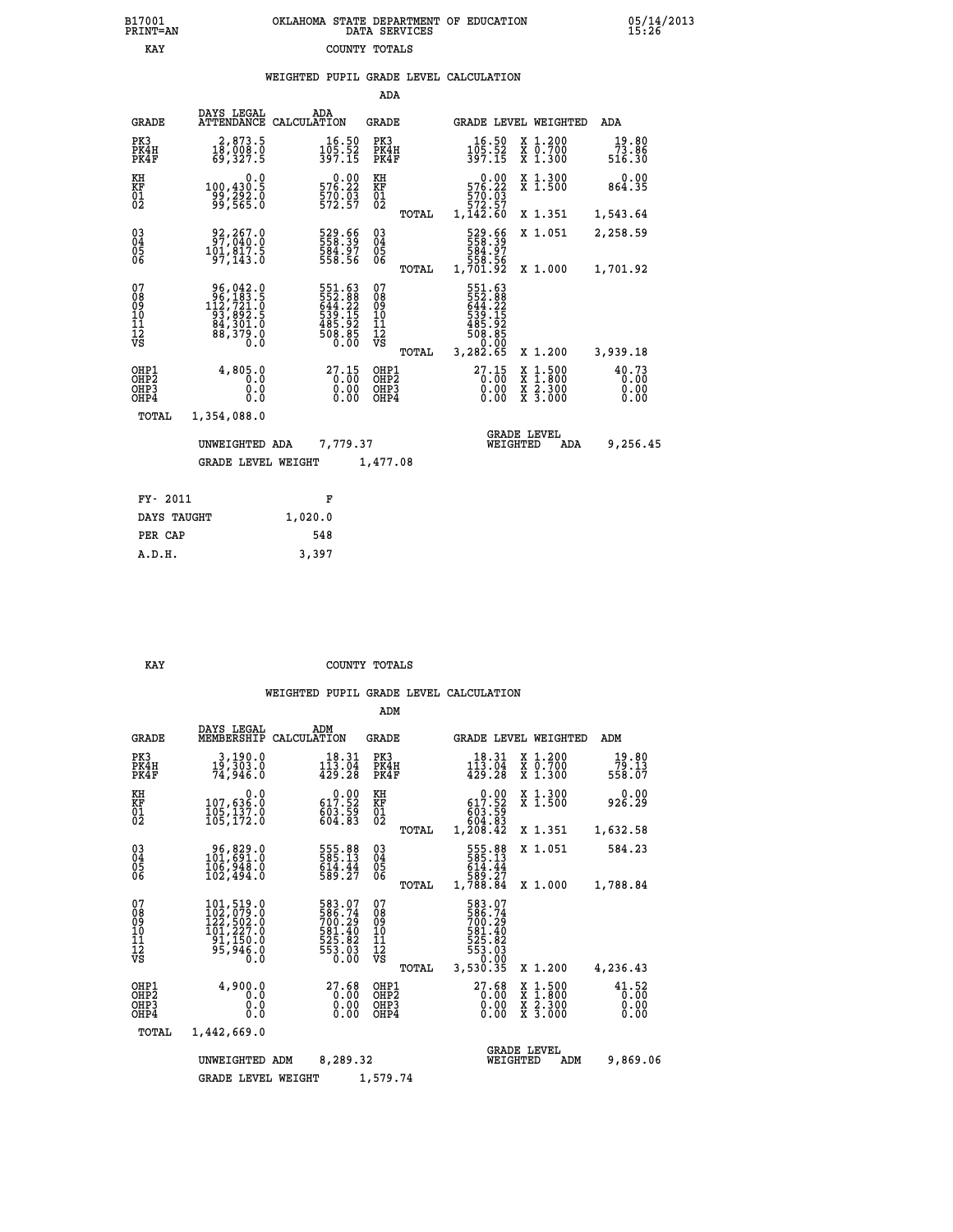| B17001<br><b>PRINT=AN</b> | OKLAHOMA STATE DEPARTMENT OF EDUCATION<br>DATA SERVICES | 05/14/2013<br>15:26 |
|---------------------------|---------------------------------------------------------|---------------------|
| 37<br>KINGFISHER          | I002 DOVER                                              |                     |

|                                          |                                                                                                         |       |                                                                                                   |                                                    |       | WEIGHTED PUPIL GRADE LEVEL CALCULATION                                                           |                                          |                               |
|------------------------------------------|---------------------------------------------------------------------------------------------------------|-------|---------------------------------------------------------------------------------------------------|----------------------------------------------------|-------|--------------------------------------------------------------------------------------------------|------------------------------------------|-------------------------------|
|                                          |                                                                                                         |       |                                                                                                   | ADA                                                |       |                                                                                                  |                                          |                               |
| <b>GRADE</b>                             | DAYS LEGAL ADA ATTENDANCE CALCULATION                                                                   |       |                                                                                                   | <b>GRADE</b>                                       |       |                                                                                                  | GRADE LEVEL WEIGHTED                     | <b>ADA</b>                    |
| PK3<br>PK4H<br>PK4F                      | 0.0<br>0.0<br>2,861.0                                                                                   |       | $\begin{smallmatrix} 0.00\\ 0.00\\ 16.35 \end{smallmatrix}$                                       | PK3<br>PK4H<br>PK4F                                |       | 0.00<br>0.00<br>16.35                                                                            | X 1.200<br>X 0.700<br>X 1.300            | 0.00<br>0.00<br>21.26         |
| KH<br>KF<br>01<br>02                     | 0.0<br>1,924.0<br>2,460.0<br>2,064.5                                                                    |       | 0.00<br>$\frac{10.99}{14.96}$                                                                     | KH<br>KF<br>01<br>02                               |       | 0.00<br>$10.99$<br>$14.96$<br>$11.80$<br>$25.86$                                                 | X 1.300<br>X 1.500                       | 0.00<br>16.49                 |
|                                          |                                                                                                         |       |                                                                                                   |                                                    | TOTAL |                                                                                                  | X 1.351                                  | 34.94                         |
| 030404<br>06                             | $\frac{2}{3}, \frac{4}{287}.5$<br>$\frac{2}{7739}.0$<br>$1,703.0$                                       |       | $\begin{smallmatrix} 13.85\\18.79\\15.65\\9.73 \end{smallmatrix}$                                 | $\begin{matrix} 03 \\ 04 \\ 05 \\ 06 \end{matrix}$ |       | $\frac{13}{18}$ : 79<br>$\frac{15.65}{9.73}$<br>44.17                                            | X 1.051                                  | 14.56                         |
|                                          |                                                                                                         |       |                                                                                                   |                                                    | TOTAL |                                                                                                  | X 1.000                                  | 44.17                         |
| 07<br>08<br>09<br>11<br>11<br>12<br>VS   | $\begin{smallmatrix} 1,927.0\\ 3,709.0\\ 3,086.0\\ 3,324.5\\ 2,508.5\\ 2,727.0\\ 0.0 \end{smallmatrix}$ |       | $\begin{smallmatrix} 11.01 \\ 21.19 \\ 17.63 \\ 19.00 \\ 14.33 \\ 5.58 \\ 0.00 \end{smallmatrix}$ | 07<br>08<br>09<br>11<br>11<br>12<br>VS             |       | 11.01<br>$\frac{21.19}{17.63}$<br>$\begin{array}{c} 19.00 \\ 14.33 \\ 15.58 \\ 0.00 \end{array}$ |                                          |                               |
|                                          |                                                                                                         |       |                                                                                                   |                                                    | TOTAL | 98.74                                                                                            | X 1.200                                  | 118.49                        |
| OHP1<br>OHP <sub>2</sub><br>OHP3<br>OHP4 | 0.0<br>Ō.Ō<br>0.0<br>0.0                                                                                |       | 0.00<br>0.00<br>0.00                                                                              | OHP1<br>OHP <sub>2</sub><br>OHP3<br>OHP4           |       | $0.00$<br>$0.00$<br>0.00                                                                         | X 1:500<br>X 1:800<br>X 2:300<br>X 3:000 | 0.00<br>Ō. ŌŌ<br>0.00<br>0.00 |
| <b>TOTAL</b>                             | 36,745.0                                                                                                |       |                                                                                                   |                                                    |       |                                                                                                  |                                          |                               |
|                                          | UNWEIGHTED ADA                                                                                          |       | 209.96                                                                                            |                                                    |       | WEIGHTED                                                                                         | <b>GRADE LEVEL</b><br>ADA                | 249.91                        |
|                                          | <b>GRADE LEVEL WEIGHT</b>                                                                               |       |                                                                                                   |                                                    | 39.95 |                                                                                                  |                                          |                               |
| FY- 2011                                 |                                                                                                         |       | F                                                                                                 |                                                    |       |                                                                                                  |                                          |                               |
| DAYS TAUGHT                              |                                                                                                         | 175.0 |                                                                                                   |                                                    |       |                                                                                                  |                                          |                               |
| PER CAP                                  |                                                                                                         | 97    |                                                                                                   |                                                    |       |                                                                                                  |                                          |                               |
| A.D.H.                                   |                                                                                                         | 119   |                                                                                                   |                                                    |       |                                                                                                  |                                          |                               |

 **37 KINGFISHER I002 DOVER WEIGHTED PUPIL GRADE LEVEL CALCULATION ADM DAYS LEGAL ADM GRADE MEMBERSHIP CALCULATION GRADE GRADE LEVEL WEIGHTED ADM PK3 0.0 0.00 PK3 0.00 X 1.200 0.00 PK4H 0.0 0.00 PK4H 0.00 X 0.700 0.00 PK4F 2,975.0 17.00 PK4F 17.00 X 1.300 22.10 KH 0.0 0.00 KH 0.00 X 1.300 0.00 KF 1,990.0 11.37 KF 11.37 X 1.500 17.06 01 2,556.0 14.61 01 14.61 02 2,115.0 12.09 02 12.09 TOTAL 26.70 X 1.351 36.07 03 2,506.0 14.32 03 14.32 X 1.051 15.05 04 3,386.0 19.35 04 19.35 05 2,834.0 16.19 05 16.19 06 1,745.0 9.97 06 9.97 TOTAL 45.51 X 1.000 45.51**  $\begin{array}{cccc} 07 & 1,973.0 & 11.27 & 07 & 11.27 \ 08 & 3,798.0 & 21.70 & 08 & 21.70 \ 09 & 3,187.0 & 18.21 & 09 & 18.21 \ 10 & 3,455.0 & 19.74 & 10 & 19.74 \ 11 & 2,629.0 & 15.02 & 11 & 15.02 \ 12 & 5.02 & 313.0 & 15.07 & 12 & 15.02 \ \hline\end{array}$  $\begin{array}{cccc} 11.27 & 07 & 11.27 \ 21.70 & 08 & 21.70 \ 18.21 & 10 & 18.21 \ 15.02 & 11 & 15.02 \ 16.07 & 12 & 15.02 \ 17.02 & 10 & 19.74 \ 16.07 & 12 & 15.02 \ 0.00 & 0.00 & 0.01 & 0.01 \ 0.00 & 0.00 & 0.00 & 0.00 \ 0.00 & 0.00 & 0.00 & 0.00 \ 0.00 & 0.00 & 0.$  **OHP1 0.0 0.00 OHP1 0.00 X 1.500 0.00 OHP2 0.0 0.00 OHP2 0.00 X 1.800 0.00 OHP3 0.0 0.00 OHP3 0.00 X 2.300 0.00 OHP4 0.0 0.00 OHP4 0.00 X 3.000 0.00 TOTAL 37,962.0 GRADE LEVEL UNWEIGHTED ADM 216.91 WEIGHTED ADM 258.20** GRADE LEVEL WEIGHT 41.29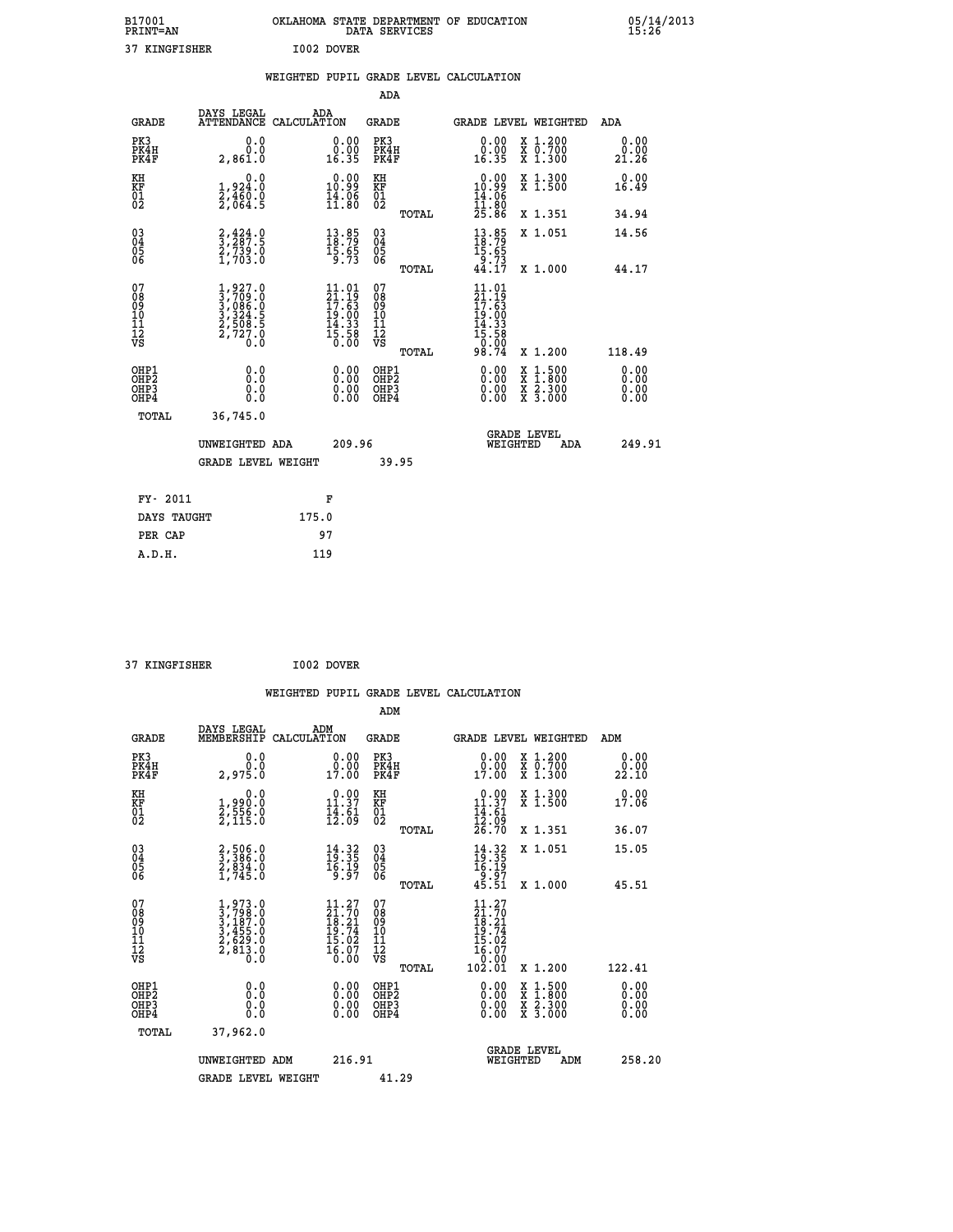| B17001<br><b>PRINT=AN</b> | OKLAHOMA STATE DEPARTMENT OF EDUCATION<br>DATA SERVICES | 05/14/2013<br>15:26 |
|---------------------------|---------------------------------------------------------|---------------------|
| 37<br>KINGFISHER          | I003 LOMEGA                                             |                     |

|                                                    |                                                                        | WEIGHTED PUPIL GRADE LEVEL CALCULATION                                                                          |                                                 |                                                                                                      |                              |
|----------------------------------------------------|------------------------------------------------------------------------|-----------------------------------------------------------------------------------------------------------------|-------------------------------------------------|------------------------------------------------------------------------------------------------------|------------------------------|
|                                                    |                                                                        |                                                                                                                 | ADA                                             |                                                                                                      |                              |
| <b>GRADE</b>                                       | DAYS LEGAL                                                             | ADA<br>ATTENDANCE CALCULATION                                                                                   | <b>GRADE</b>                                    | GRADE LEVEL WEIGHTED                                                                                 | ADA                          |
| PK3<br>PK4H<br>PK4F                                | 105.0<br>0.0<br>3,187.0                                                | 0.60<br>$\begin{smallmatrix} \v{0} \ \v{0} \ \v{1} \ \v{8} \ \v{2} \ \v{1} \end{smallmatrix}$                   | PK3<br>PK4H<br>PK4F                             | 0.60<br>X 1.200<br>X 0.700<br>X 1.300<br>0.00<br>18.21                                               | 0.72<br>0.00<br>23.67        |
| KH<br>KF<br>01<br>02                               | 0.0<br>3, 229:5<br>3, 377:0<br>3, 133:5                                | $\begin{smallmatrix} 0.00\\ 18.45\\ 19.30\\ 17.91 \end{smallmatrix}$                                            | KH<br>KF<br>01<br>02                            | $\begin{array}{c} 0.00 \\ 18.45 \\ 19.30 \\ 17.91 \\ 37.21 \end{array}$<br>X 1.300<br>X 1.500        | 0.00<br>27.68                |
|                                                    |                                                                        |                                                                                                                 | TOTAL                                           | X 1.351                                                                                              | 50.27                        |
| $\begin{matrix} 03 \\ 04 \\ 05 \\ 06 \end{matrix}$ | $\frac{2}{3}, \frac{723}{017}$ .0<br>$\frac{2}{3}, \frac{281}{100}$ .0 | 15:56<br>$\frac{13.03}{17.71}$                                                                                  | 03<br>04<br>05<br>06                            | $15:56$<br>17:24<br>X 1.051<br>$\frac{13.83}{17.71}$<br>47.98                                        | 16.35                        |
|                                                    |                                                                        |                                                                                                                 | TOTAL                                           | X 1.000                                                                                              | 47.98                        |
| 07<br>08901112<br>1112<br>VS                       | 2,574.0<br>1,992.5<br>1,506.5<br>1,577.5<br>2,153.0<br>2,995.0<br>0.0  | $\begin{smallmatrix} 14\cdot71\\11\cdot39\\8\cdot61\\9\cdot59\\12\cdot30\\17\cdot11\\0\cdot00\end{smallmatrix}$ | 07<br>08<br>09<br>11<br>11<br>12<br>VS<br>TOTAL | $14.71$<br>$11.39$<br>$8.61$<br>$9.59$<br>$12.30$<br>$17.11$<br><sup>−6:ōō</sup><br>73:71<br>X 1.200 | 88.45                        |
| OHP1<br>OHP2<br>OH <sub>P3</sub><br>OHP4           | 0.0<br>0.0<br>0.0                                                      | $\begin{smallmatrix} 0.00 \ 0.00 \ 0.00 \ 0.00 \end{smallmatrix}$                                               | OHP1<br>OHP2<br>OHP3<br>OHP4                    | X 1:500<br>X 1:800<br>X 2:300<br>X 3:000                                                             | 0.00<br>0.00<br>0.00<br>0.00 |
|                                                    | TOTAL<br>37,052.0                                                      |                                                                                                                 |                                                 |                                                                                                      |                              |
|                                                    | UNWEIGHTED ADA                                                         | 211.72                                                                                                          |                                                 | <b>GRADE LEVEL</b><br>WEIGHTED                                                                       | 255.12<br>ADA                |
|                                                    | <b>GRADE LEVEL WEIGHT</b>                                              |                                                                                                                 | 43.40                                           |                                                                                                      |                              |
|                                                    | FY- 2011                                                               | F                                                                                                               |                                                 |                                                                                                      |                              |
|                                                    | DAYS TAUGHT                                                            | 175.0                                                                                                           |                                                 |                                                                                                      |                              |
|                                                    | PER CAP                                                                | 99                                                                                                              |                                                 |                                                                                                      |                              |

 **A.D.H. 210**

 **ADM**

 **37 KINGFISHER I003 LOMEGA**

| <b>GRADE</b>                                                     | DAYS LEGAL<br>MEMBERSHIP CALCULATION                                                | ADM                                                                                                                                         | <b>GRADE</b>                                           |                                                                                                                                           |                                | <b>GRADE LEVEL WEIGHTED</b>              | ADM                   |
|------------------------------------------------------------------|-------------------------------------------------------------------------------------|---------------------------------------------------------------------------------------------------------------------------------------------|--------------------------------------------------------|-------------------------------------------------------------------------------------------------------------------------------------------|--------------------------------|------------------------------------------|-----------------------|
| PK3<br>PK4H<br>PK4F                                              | 105.0<br>0.0<br>3,363.0                                                             | $\substack{0.60\\0.00\\19.22}$                                                                                                              | PK3<br>PK4H<br>PK4F                                    | 0.60<br>$\begin{smallmatrix} 0.00\\ 19.22 \end{smallmatrix}$                                                                              |                                | X 1.200<br>X 0.700<br>X 1.300            | 0.72<br>0.00<br>24.99 |
| KH<br>KF<br>01<br>02                                             | 0.0<br>3, 351:0<br>3, 445:0<br>3, 250:0                                             | $\begin{smallmatrix} 0.00\\ 19.15\\ 19.5\\ 18.57 \end{smallmatrix}$                                                                         | KH<br>KF<br>01<br>02                                   | $\begin{array}{c} 0.00 \\ 19.15 \\ 19.69 \\ 18.57 \\ 38.26 \end{array}$                                                                   |                                | X 1.300<br>X 1.500                       | 0.00<br>28.73         |
|                                                                  |                                                                                     |                                                                                                                                             | TOTAL                                                  |                                                                                                                                           |                                | X 1.351                                  | 51.69                 |
| $\begin{matrix} 03 \\ 04 \\ 05 \\ 06 \end{matrix}$               | 2,800.0<br>3,109.0<br>2,359.0<br>3,150.0                                            | 15:99<br>13.48<br>18.00                                                                                                                     | $\begin{array}{c} 03 \\ 04 \\ 05 \\ 06 \end{array}$    | $16.00$<br>$17.77$<br>$13.48$<br>$18.00$<br>$49.25$                                                                                       |                                | X 1.051                                  | 16.82                 |
|                                                                  |                                                                                     |                                                                                                                                             | TOTAL                                                  |                                                                                                                                           |                                | X 1.000                                  | 49.25                 |
| 07<br>08<br>09<br>101<br>11<br>12<br>VS                          | $2,625.0$<br>$2,989.0$<br>$1,575.0$<br>$1,750.0$<br>$2,275.0$<br>$3,167.0$<br>$0.0$ | $\begin{array}{c} 15.00 \\[-4pt] 11.94 \\[-4pt] 9.00 \\[-4pt] 10.00 \\[-4pt] 13.00 \\[-4pt] 18.10 \\[-4pt] 18.10 \\[-4pt] 0.00 \end{array}$ | 07<br>08<br>09<br>001<br>11<br>11<br>12<br>VS<br>TOTAL | $\begin{array}{c} 15\cdot 00 \\ 11\cdot 94 \\ 9\cdot 00 \\ 10\cdot 00 \\ 13\cdot 00 \\ 18\cdot 10 \\ 0\cdot 00 \\ 77\cdot 04 \end{array}$ |                                | X 1.200                                  | 92.45                 |
| OHP1<br>OH <sub>P</sub> <sub>2</sub><br>OH <sub>P3</sub><br>OHP4 | 0.0<br>0.000                                                                        | $\begin{smallmatrix} 0.00 \ 0.00 \ 0.00 \ 0.00 \end{smallmatrix}$                                                                           | OHP1<br>OHP <sub>2</sub><br>OHP3<br>OHP4               | 0.00<br>0.00000                                                                                                                           |                                | X 1:500<br>X 1:800<br>X 2:300<br>X 3:000 | 0.00<br>0.00<br>0.00  |
| TOTAL                                                            | 38,413.0                                                                            |                                                                                                                                             |                                                        |                                                                                                                                           |                                |                                          |                       |
|                                                                  | UNWEIGHTED<br>ADM                                                                   | 219.52                                                                                                                                      |                                                        |                                                                                                                                           | <b>GRADE LEVEL</b><br>WEIGHTED | ADM                                      | 264.65                |
|                                                                  | <b>GRADE LEVEL WEIGHT</b>                                                           |                                                                                                                                             | 45.13                                                  |                                                                                                                                           |                                |                                          |                       |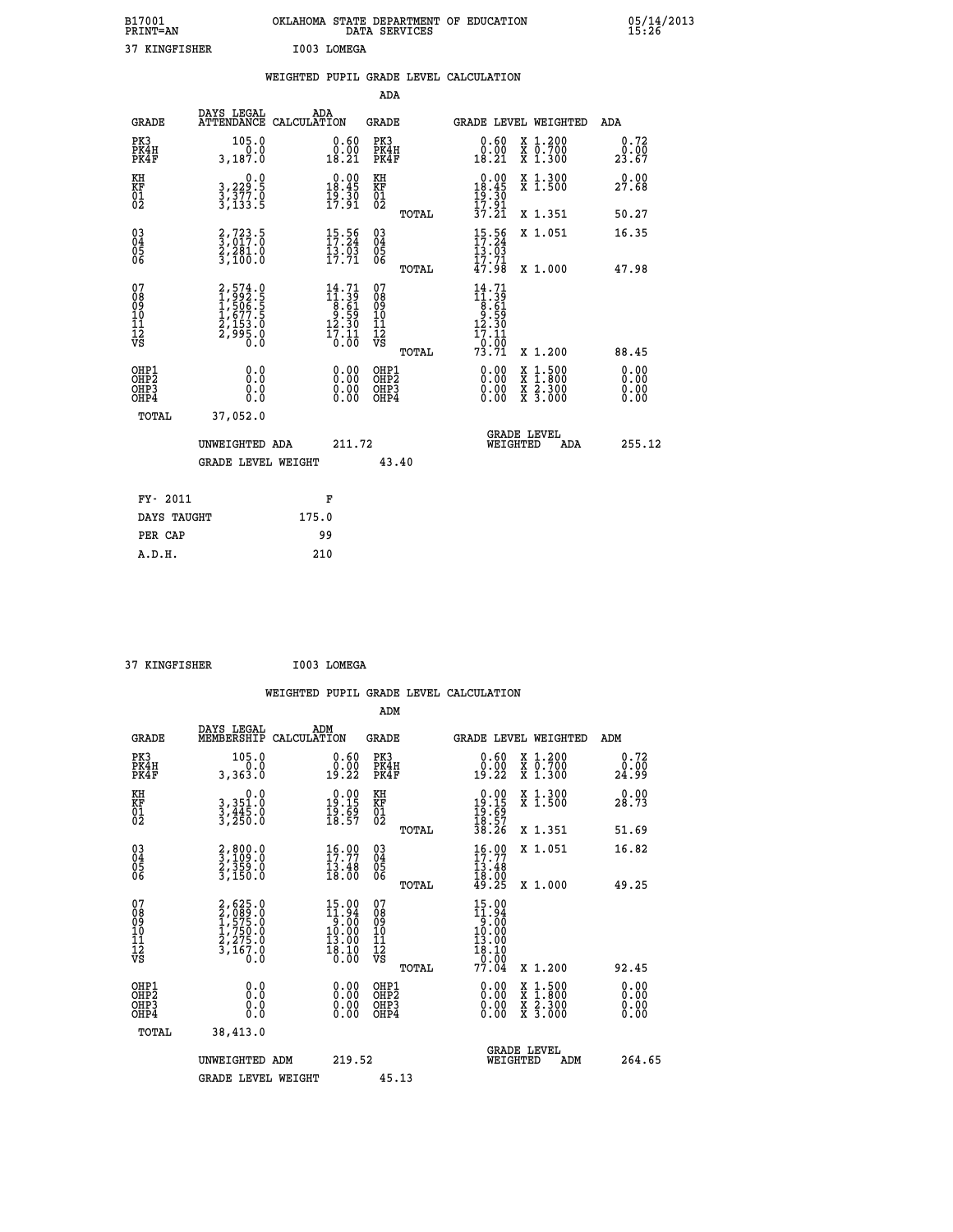| B17001          | OKLAHOMA STATE DEPARTMENT OF EDUCATION |
|-----------------|----------------------------------------|
| <b>PRINT=AN</b> | DATA SERVICES                          |
| 37 KINGFISHER   | 1007 KINGFISHER                        |

 **B17001 OKLAHOMA STATE DEPARTMENT OF EDUCATION 05/14/2013**

|                                                                    |                                                                                                                                                 | WEIGHTED PUPIL GRADE LEVEL CALCULATION                                                        |                                        |       |                                                                               |                                                                     |                              |
|--------------------------------------------------------------------|-------------------------------------------------------------------------------------------------------------------------------------------------|-----------------------------------------------------------------------------------------------|----------------------------------------|-------|-------------------------------------------------------------------------------|---------------------------------------------------------------------|------------------------------|
|                                                                    |                                                                                                                                                 |                                                                                               | <b>ADA</b>                             |       |                                                                               |                                                                     |                              |
| <b>GRADE</b>                                                       | DAYS LEGAL<br><b>ATTENDANCE</b>                                                                                                                 | ADA<br>CALCULATION                                                                            | <b>GRADE</b>                           |       |                                                                               | GRADE LEVEL WEIGHTED                                                | ADA                          |
| PK3<br>PK4H<br>PK4F                                                | $13, 108.5$<br>$13, 106.5$<br>0.0                                                                                                               | $7\frac{1}{5}\cdot\frac{12}{32}$<br>0.00                                                      | PK3<br>PK4H<br>PK4F                    |       | $75.32$<br>$75.32$<br>$0.00$                                                  | X 1.200<br>X 0.700<br>X 1.300                                       | 14.54<br>52.72<br>0.00       |
| KH<br>KF<br>01<br>02                                               | $\begin{smallmatrix}&&&0.0\\16,262.5\\13,712.0\\15,729.5\end{smallmatrix}$                                                                      | 93.46<br>78.80<br>70.40                                                                       | KH<br>KF<br>01<br>02                   |       | $\begin{smallmatrix} &0.00\ 93.46\ 78.80\ 90.40\ 169.20\ \end{smallmatrix}$   | X 1.300<br>X 1.500                                                  | 0.00<br>140.19               |
|                                                                    |                                                                                                                                                 |                                                                                               |                                        | TOTAL |                                                                               | X 1.351                                                             | 228.59                       |
| $\begin{smallmatrix} 03 \\[-4pt] 04 \end{smallmatrix}$<br>Ŏ5<br>06 | 17,229.5<br>14,145.0<br>13,330.5<br>18,085.0                                                                                                    | 99.02<br>81:29<br>76.66<br>103.94                                                             | $\substack{03 \\ 04}$<br>Ŏ5<br>06      |       | 99.02<br>81:29<br>$76.66$<br>103.94<br>261.89                                 | X 1.051                                                             | 104.07                       |
|                                                                    |                                                                                                                                                 |                                                                                               |                                        | TOTAL |                                                                               | X 1.000                                                             | 261.89                       |
| 07<br>08<br>09<br>101<br>112<br>VS                                 | $\begin{smallmatrix} 17,608\cdot 5\\ 12,784\cdot 0\\ 14,300\cdot 0\\ 14,373\cdot 5\\ 15,818\cdot 5\\ 15,999\cdot 0\\ 0\cdot 0\end{smallmatrix}$ | $\begin{smallmatrix} 101.20\\ 73.47\\ 82.18\\ 82.51\\ 90.91\\ 91.95\\ 0.00 \end{smallmatrix}$ | 07<br>08<br>09<br>11<br>11<br>12<br>VS | TOTAL | $101.20$<br>$73.47$<br>$82.18$<br>$82.61$<br>90.91<br>81:95<br>0:00<br>522:32 | X 1.200                                                             | 626.78                       |
| OHP1<br>OHP2<br>OHP3<br>OHP4                                       | 0.0<br>0.0<br>Ō.O                                                                                                                               | 0.00<br>$\begin{smallmatrix} 0.00 \ 0.00 \end{smallmatrix}$                                   | OHP1<br>OHP2<br>OHP3<br>OHP4           |       | 0.00<br>0.00<br>0.00                                                          | $1:500$<br>$1:800$<br>X<br>X<br>$\frac{x}{x}$ $\frac{5:300}{3:000}$ | 0.00<br>0.00<br>0.00<br>0.00 |
| <b>TOTAL</b>                                                       | 214,600.5                                                                                                                                       |                                                                                               |                                        |       |                                                                               |                                                                     |                              |
|                                                                    | UNWEIGHTED ADA                                                                                                                                  | 1,233.33                                                                                      |                                        |       | WEIGHTED                                                                      | <b>GRADE LEVEL</b><br>ADA                                           | 1,428.78                     |
|                                                                    | <b>GRADE LEVEL WEIGHT</b>                                                                                                                       |                                                                                               | 195.45                                 |       |                                                                               |                                                                     |                              |
| FY- 2011                                                           |                                                                                                                                                 | F                                                                                             |                                        |       |                                                                               |                                                                     |                              |
| DAYS TAUGHT                                                        |                                                                                                                                                 | 174.0                                                                                         |                                        |       |                                                                               |                                                                     |                              |
| PER CAP                                                            |                                                                                                                                                 | 77                                                                                            |                                        |       |                                                                               |                                                                     |                              |

 **A.D.H. 521**

 **37 KINGFISHER I007 KINGFISHER**

|                                          |                                                                                                                                                 |                                                                           | ADM                                                |       |                                                                                     |                                          |                              |
|------------------------------------------|-------------------------------------------------------------------------------------------------------------------------------------------------|---------------------------------------------------------------------------|----------------------------------------------------|-------|-------------------------------------------------------------------------------------|------------------------------------------|------------------------------|
| <b>GRADE</b>                             | DAYS LEGAL<br>MEMBERSHIP                                                                                                                        | ADM<br>CALCULATION                                                        | <b>GRADE</b>                                       |       |                                                                                     | GRADE LEVEL WEIGHTED                     | ADM                          |
| PK3<br>PK4H<br>PK4F                      | 2,235.0<br>$1\bar{4}$ , $05\bar{2}$ .0<br>0.0                                                                                                   | 12.84<br>80.76<br>0.00                                                    | PK3<br>PK4H<br>PK4F                                |       | $\frac{12.84}{80.76}$<br>0.00                                                       | X 1.200<br>X 0.700<br>X 1.300            | 15.41<br>56.53<br>0.00       |
| KH<br>KF<br>01<br>02                     | 0.0<br>17,105:0<br>14,339:0<br>16,487:0                                                                                                         | $0.00$<br>$0.00$<br>$\frac{82.41}{94.75}$                                 | KH<br>KF<br>01<br>02                               |       | $\begin{smallmatrix} &0.00\\ &98.30\\ &82.41\\ &94.75\\ 177.16\end{smallmatrix}$    | X 1.300<br>X 1.500                       | 0.00<br>147.45               |
|                                          |                                                                                                                                                 |                                                                           |                                                    | TOTAL |                                                                                     | X 1.351                                  | 239.34                       |
| 03<br>04<br>05<br>06                     | 17,823.0<br>14,659.0<br>13,811.0<br>18,787.0                                                                                                    | $\begin{array}{c} 102.43 \\ 84.25 \\ 79.37 \\ 107.97 \end{array}$         | $\begin{matrix} 03 \\ 04 \\ 05 \\ 06 \end{matrix}$ |       | $\begin{array}{l} 102.43 \\ 84.25 \\ 79.37 \\ 107.97 \end{array}$                   | X 1.051                                  | 107.65                       |
|                                          |                                                                                                                                                 |                                                                           |                                                    | TOTAL | 271.59                                                                              | X 1.000                                  | 271.59                       |
| 07<br>08<br>09<br>101<br>112<br>VS       | $\begin{smallmatrix} 18,295\cdot 0\\ 13,349\cdot 0\\ 14,831\cdot 0\\ 14,866\cdot 0\\ 16,238\cdot 0\\ 16,418\cdot 0\\ 0\cdot 0\end{smallmatrix}$ | $105.14$<br>$76.72$<br>$85.24$<br>$85.44$<br>$93.32$<br>$94.36$<br>$0.00$ | 07<br>08<br>09<br>11<br>11<br>12<br>VS             | TOTAL | $105.14$<br>$76.72$<br>$85.24$<br>$85.44$<br>$93.36$<br>$94.36$<br>$0.02$<br>540.22 | X 1.200                                  | 648.26                       |
| OHP1<br>OHP2<br>OH <sub>P3</sub><br>OHP4 | 0.0<br>0.000                                                                                                                                    | $0.00$<br>$0.00$<br>0.00                                                  | OHP1<br>OHP2<br>OHP3<br>OHP4                       |       | $0.00$<br>$0.00$<br>0.00                                                            | X 1:500<br>X 1:800<br>X 2:300<br>X 3:000 | 0.00<br>0.00<br>0.00<br>0.00 |
| TOTAL                                    | 223,295.0                                                                                                                                       |                                                                           |                                                    |       |                                                                                     |                                          |                              |
|                                          | UNWEIGHTED                                                                                                                                      | 1,283.30<br>ADM                                                           |                                                    |       | WEIGHTED                                                                            | <b>GRADE LEVEL</b><br>ADM                | 1,486.23                     |
|                                          | <b>GRADE LEVEL WEIGHT</b>                                                                                                                       |                                                                           | 202.93                                             |       |                                                                                     |                                          |                              |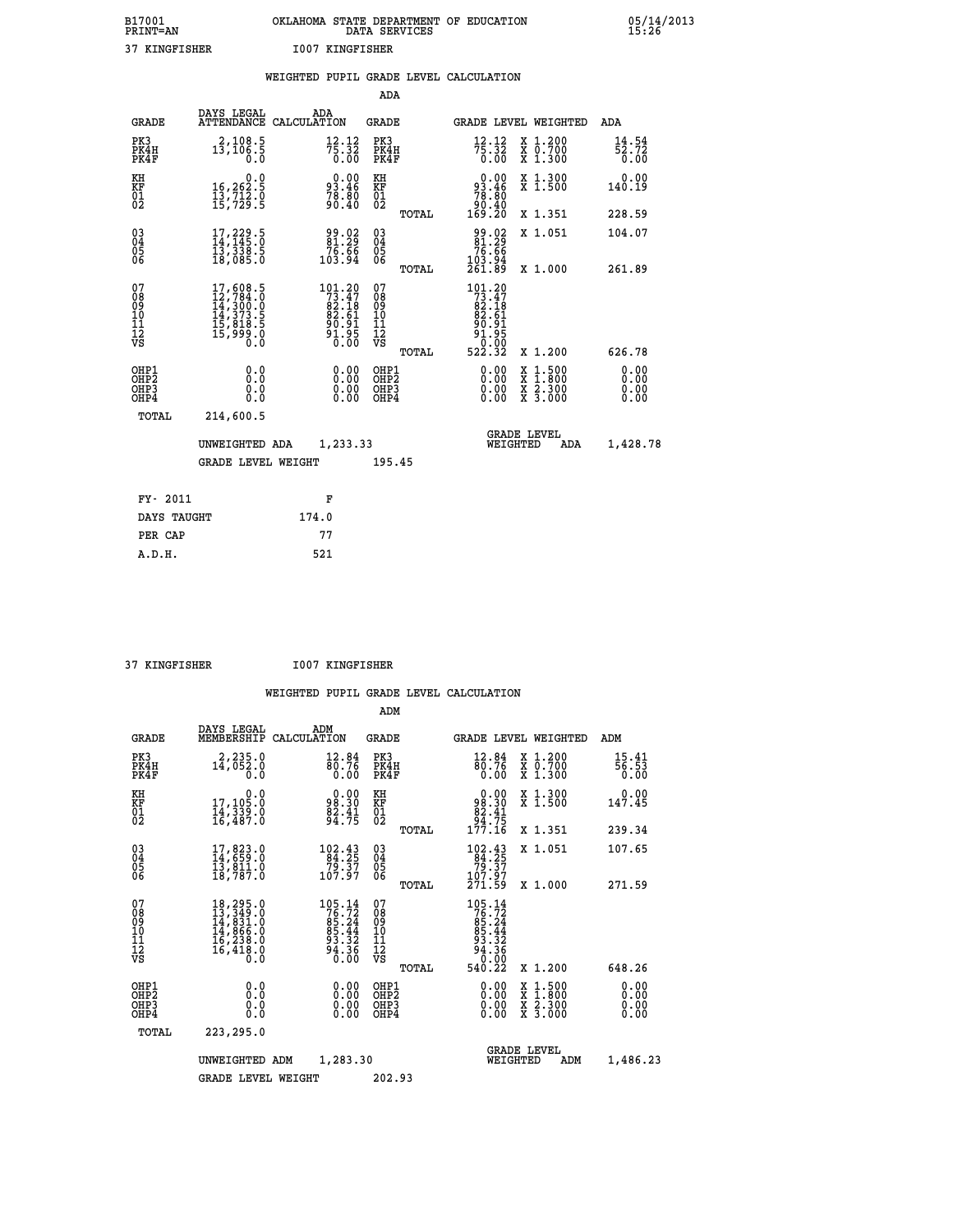| B17001<br>PRINT=AN | OKLAHOMA STATE DEPARTMENT OF EDUCATION<br>DATA SERVICES | 05/14/2013<br>15:26 |
|--------------------|---------------------------------------------------------|---------------------|
| 37 KINGFISHER      | <b>I016 HENNESSEY</b>                                   |                     |
|                    | WEIGHTED PUPIL GRADE LEVEL CALCULATION                  |                     |

|                                                    |                                                                       |                                                                      | ADA                                                |       |                                                                               |                                                |                              |
|----------------------------------------------------|-----------------------------------------------------------------------|----------------------------------------------------------------------|----------------------------------------------------|-------|-------------------------------------------------------------------------------|------------------------------------------------|------------------------------|
| <b>GRADE</b>                                       | DAYS LEGAL<br>ATTENDANCE CALCULATION                                  | ADA                                                                  | <b>GRADE</b>                                       |       | GRADE LEVEL WEIGHTED                                                          |                                                | ADA                          |
| PK3<br>PK4H<br>PK4F                                | 140.0<br>0.0<br>8,984.5                                               | $\begin{smallmatrix} 0.83\ 0.00\ 53.16 \end{smallmatrix}$            | PK3<br>PK4H<br>PK4F                                |       | 0.83<br>õ.õõ<br>53.16                                                         | X 1.200<br>X 0.700<br>X 1.300                  | 1.00<br>0.00<br>69.11        |
| KH<br>KF<br>01<br>02                               | $7,258.5$<br>8,426.5<br>8,560.0                                       | $\begin{smallmatrix} 0.00\\ 42.95\\ 49.86\\ 50.65 \end{smallmatrix}$ | KH<br>KF<br>01<br>02                               |       | $\begin{smallmatrix} &0.00\ 42.95\ 49.86\ 50.65\ 100.51\ \end{smallmatrix}$   | X 1.300<br>X 1.500                             | 0.00<br>64.43                |
|                                                    |                                                                       |                                                                      |                                                    | TOTAL |                                                                               | X 1.351                                        | 135.79                       |
| $\begin{matrix} 03 \\ 04 \\ 05 \\ 06 \end{matrix}$ | $\substack{ \substack{8,923.0 \\ 10,120.0 \\ 9,723.5 \\ 11,191.0 } }$ | 52.21<br>59.88<br>57.54<br>66.22                                     | $\begin{matrix} 03 \\ 04 \\ 05 \\ 06 \end{matrix}$ |       | $\begin{smallmatrix} 52.21\ 59.88\ 57.54\ 66.22\ 183.64\ \end{smallmatrix}$   | X 1.051                                        | 54.87                        |
|                                                    |                                                                       |                                                                      |                                                    | TOTAL |                                                                               | X 1.000                                        | 183.64                       |
| 07<br>08<br>09<br>10<br>11<br>11<br>12<br>VS       | 8,493.0<br>9,719.5<br>9,070.0<br>8,596.0<br>8,235.5<br>9,745.5        | 50.25<br>57.51<br>53.67<br>50.86<br>50.73<br>57.67<br>57.60          | 07<br>08<br>09<br>11<br>11<br>12<br>VS             | TOTAL | 50.25<br>57.51<br>53.67<br>50.86<br>57.67<br>48.73<br>57.67<br>0.00<br>318.69 | X 1.200                                        | 382.43                       |
| OHP1<br>OHP2<br>OH <sub>P3</sub><br>OHP4           | 0.0<br>$\begin{smallmatrix} 0.0 & 0 \ 0.0 & 0 \end{smallmatrix}$      | 0.00<br>$\begin{smallmatrix} 0.00 \ 0.00 \end{smallmatrix}$          | OHP1<br>OHP2<br>OHP3<br>OHP4                       |       |                                                                               | X 1:500<br>$\frac{x}{x}$ $\frac{5:300}{3:000}$ | 0.00<br>0.00<br>0.00<br>0.00 |
| TOTAL                                              | 127,086.5                                                             |                                                                      |                                                    |       |                                                                               |                                                |                              |
|                                                    | UNWEIGHTED ADA                                                        | 751.99                                                               |                                                    |       | WEIGHTED                                                                      | <b>GRADE LEVEL</b><br>ADA                      | 891.27                       |
|                                                    | <b>GRADE LEVEL WEIGHT</b>                                             |                                                                      | 139.28                                             |       |                                                                               |                                                |                              |
| FY- 2011                                           |                                                                       | F                                                                    |                                                    |       |                                                                               |                                                |                              |
| <b>DATE MATIONS</b>                                |                                                                       | 1000                                                                 |                                                    |       |                                                                               |                                                |                              |

| FY- 2011    | F     |
|-------------|-------|
| DAYS TAUGHT | 169.0 |
| PER CAP     | 88    |
| A.D.H.      | 408   |
|             |       |

 **ADM**

 **37 KINGFISHER I016 HENNESSEY**

| <b>GRADE</b>                                         | DAYS LEGAL<br>MEMBERSHIP                                                                                         | ADM<br>CALCULATION                                                     | <b>GRADE</b>                                        |       | GRADE LEVEL WEIGHTED                                                          |                                          | ADM                   |  |
|------------------------------------------------------|------------------------------------------------------------------------------------------------------------------|------------------------------------------------------------------------|-----------------------------------------------------|-------|-------------------------------------------------------------------------------|------------------------------------------|-----------------------|--|
| PK3<br>PK4H<br>PK4F                                  | 140.0<br>9,748.0                                                                                                 | $\begin{smallmatrix} 0.83\ 0.00\ 57.68 \end{smallmatrix}$              | PK3<br>PK4H<br>PK4F                                 |       | $\begin{smallmatrix} 0.83\ 0.00\\ 0.00\\ 57.68 \end{smallmatrix}$             | X 1.200<br>X 0.700<br>X 1.300            | 1.00<br>ō:ŏŏ<br>74:98 |  |
| KH<br>KF<br>01<br>02                                 | 0.0<br>7,770:0<br>8,963:0<br>9,064:0                                                                             | $\begin{smallmatrix} 0.00\\ 45.98\\ 53.04\\ 53.63\\ \end{smallmatrix}$ | KH<br>KF<br>$\overline{01}$                         |       | $0.00\n45.98\n53.04\n53.63\n106.67$                                           | X 1.300<br>X 1.500                       | 0.00<br>68.97         |  |
|                                                      |                                                                                                                  |                                                                        |                                                     | TOTAL |                                                                               | X 1.351                                  | 144.11                |  |
| 03<br>04<br>05<br>06                                 | $\begin{smallmatrix} 9\,,\,181\cdot0\\ 10\,,\,525\cdot0\\ 10\,,\,111\cdot0\\ 11\,,\,654\cdot0 \end{smallmatrix}$ | 54.33<br>62.28<br>59.83<br>68.96                                       | $\begin{array}{c} 03 \\ 04 \\ 05 \\ 06 \end{array}$ |       | $\begin{smallmatrix} 54.33\ 62.28\ 59.83\ 68.96\ 191.07 \end{smallmatrix}$    | X 1.051                                  | 57.10                 |  |
|                                                      |                                                                                                                  |                                                                        |                                                     | TOTAL |                                                                               | X 1.000                                  | 191.07                |  |
| 07<br>08<br>09<br>101<br>11<br>12<br>VS              | $\begin{smallmatrix}8,821.0\\10,092.0\\9,414.0\\9,017.0\\8,590.0\\10,207.0\\0.0\end{smallmatrix}$                | 52.20<br>59.72<br>55.70<br>53.36<br>50.83<br>50.40<br>60.40            | 07<br>08<br>09<br>01<br>11<br>11<br>12<br>VS        | TOTAL | 52.20<br>55.72<br>55.70<br>53.36<br>50.83<br>60.40<br>60.40<br>0.00<br>332.21 | X 1.200                                  | 398.65                |  |
| OHP1<br>OHP2<br>OH <sub>P3</sub><br>OH <sub>P4</sub> | 0.0<br>0.000                                                                                                     | $\begin{smallmatrix} 0.00 \ 0.00 \ 0.00 \ 0.00 \end{smallmatrix}$      | OHP1<br>OHP2<br>OHP3<br>OHP4                        |       | 0.00<br>$0.00$<br>0.00                                                        | X 1:500<br>X 1:800<br>X 2:300<br>X 3:000 | 0.00<br>0.00<br>0.00  |  |
| TOTAL                                                | 133,297.0                                                                                                        |                                                                        |                                                     |       |                                                                               |                                          |                       |  |
|                                                      | UNWEIGHTED<br>ADM                                                                                                | 788.77                                                                 |                                                     |       | WEIGHTED                                                                      | <b>GRADE LEVEL</b><br>ADM                | 935.88                |  |
|                                                      | <b>GRADE LEVEL WEIGHT</b>                                                                                        |                                                                        | 147.11                                              |       |                                                                               |                                          |                       |  |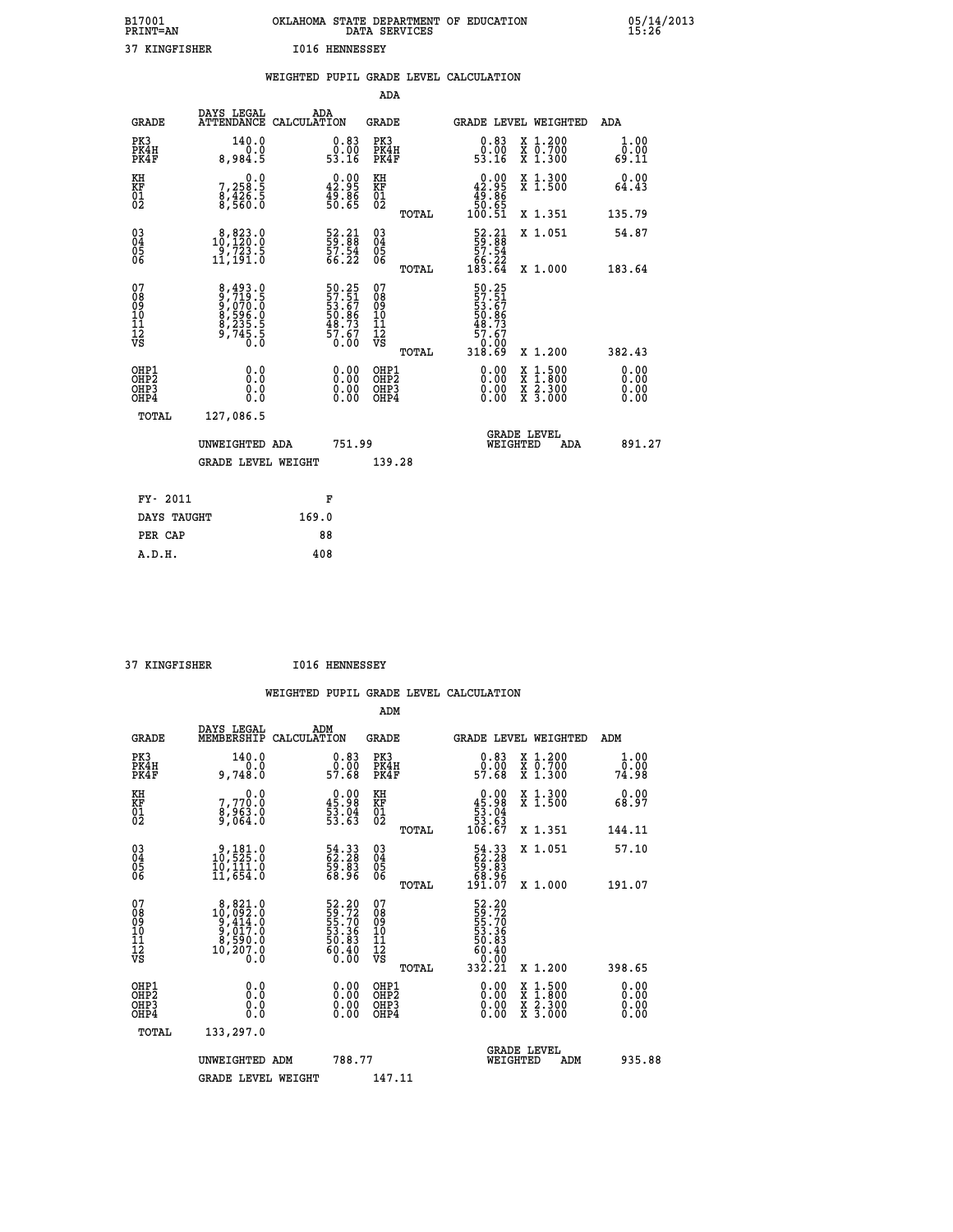| B17001<br><b>PRINT=AN</b> | OKLAHOMA STATE DEPARTMENT OF EDUCATION | DATA SERVICES |  |
|---------------------------|----------------------------------------|---------------|--|
| 37 KINGFISHER             | I089 CASHION                           |               |  |

|                                                                    |                                                                                 |                                                                                         | ADA                                                 |                                                                                               |                              |
|--------------------------------------------------------------------|---------------------------------------------------------------------------------|-----------------------------------------------------------------------------------------|-----------------------------------------------------|-----------------------------------------------------------------------------------------------|------------------------------|
| <b>GRADE</b>                                                       | DAYS LEGAL<br><b>ATTENDANCE</b>                                                 | ADA<br>CALCULATION                                                                      | <b>GRADE</b>                                        | GRADE LEVEL WEIGHTED                                                                          | <b>ADA</b>                   |
| PK3<br>PK4H<br>PK4F                                                | 0.0<br>5,005.0<br>0.0                                                           | 29.27<br>0.00                                                                           | PK3<br>PK4H<br>PK4F                                 | 29.27<br>0.00<br>X 1.200<br>X 0.700<br>X 1.300                                                | 0.00<br>20.49<br>0.00        |
| KH<br>KF<br>01<br>02                                               | 7,309.0<br>0.0<br>$\frac{5}{6}$ , $\frac{832}{67}$ . 9                          | 42.74<br>$\frac{1}{3}\ \frac{1}{3}\ \frac{1}{3}\ \frac{1}{3}\ \frac{1}{3}$              | KH<br>KF<br>01<br>02                                | $\begin{array}{c} 42.74 \\ 0.00 \\ 34.11 \\ 38.99 \\ 73.10 \end{array}$<br>X 1.300<br>X 1.500 | 55.56<br>0.00                |
|                                                                    |                                                                                 |                                                                                         | TOTAL                                               | X 1.351                                                                                       | 98.76                        |
| $\begin{smallmatrix} 03 \\[-4pt] 04 \end{smallmatrix}$<br>Ŏ5<br>06 | $\frac{6}{5}, \frac{982}{383}$ $\frac{8}{3}, \frac{1}{5}$<br>5,713.0<br>7,709.5 | $\frac{40.83}{31.48}$<br>$\frac{3}{45}. \frac{41}{08}$                                  | $\begin{array}{c} 03 \\ 04 \\ 05 \\ 06 \end{array}$ | $\begin{smallmatrix} 40.83\ 31.48\ 33.41\ 45.08\ 109.97 \end{smallmatrix}$<br>X 1.051         | 42.91                        |
| 07                                                                 |                                                                                 |                                                                                         | TOTAL                                               | X 1.000                                                                                       | 109.97                       |
| 08<br>09<br>11<br>11<br>12<br>VS                                   | $6,866.5$<br>5,058.5<br>5,239.0<br>6,239.5<br>6,185.5<br>4,291.5<br>5,908.5     | $\begin{smallmatrix} 40.15\\29.58\\36.49\\36.17\\25.10\\24.55\\34.550\end{smallmatrix}$ | 07<br>08<br>09<br>11<br>11<br>12<br>VS              | $40.15$<br>$29.58$<br>$36.497$<br>$36.17$<br>$25.10$<br>$34.55$<br>$0.004$                    |                              |
|                                                                    |                                                                                 |                                                                                         | TOTAL                                               | X 1.200                                                                                       | 242.45                       |
| OHP1<br>OHP <sub>2</sub><br>OHP3<br>OHP4                           | 0.0<br>0.0<br>0.0                                                               | 0.00<br>$\begin{smallmatrix} 0.00 \ 0.00 \end{smallmatrix}$                             | OHP1<br>OH <sub>P</sub> 2<br>OHP3<br>OHP4           | 0.00<br>$1:500$<br>$1:800$<br>X<br>0.00<br>X 2.300<br>X 3.000<br>0.00                         | 0.00<br>0.00<br>0.00<br>0.00 |
| TOTAL                                                              | 85,151.0                                                                        |                                                                                         |                                                     |                                                                                               |                              |
|                                                                    | UNWEIGHTED ADA                                                                  | 497.95                                                                                  |                                                     | <b>GRADE LEVEL</b><br>WEIGHTED<br>ADA                                                         | 570.14                       |
|                                                                    | <b>GRADE LEVEL WEIGHT</b>                                                       |                                                                                         | 72.19                                               |                                                                                               |                              |
| FY- 2011                                                           |                                                                                 | F                                                                                       |                                                     |                                                                                               |                              |
| DAYS TAUGHT                                                        |                                                                                 | 171.0                                                                                   |                                                     |                                                                                               |                              |
| PER CAP                                                            |                                                                                 | 77                                                                                      |                                                     |                                                                                               |                              |

 **37 KINGFISHER I089 CASHION**

 **A.D.H. 311**

| <b>GRADE</b>                 | DAYS LEGAL<br>MEMBERSHIP                                                    | ADM<br>CALCULATION                                                                                 | <b>GRADE</b>                                       |       | <b>GRADE LEVEL WEIGHTED</b>                                                                     |                                          | ADM                   |  |
|------------------------------|-----------------------------------------------------------------------------|----------------------------------------------------------------------------------------------------|----------------------------------------------------|-------|-------------------------------------------------------------------------------------------------|------------------------------------------|-----------------------|--|
| PK3<br>PK4H<br>PK4F          | 0.0<br>5,287.0<br>0.0                                                       | 30.92<br>0.00                                                                                      | PK3<br>PK4H<br>PK4F                                |       | 0.00<br>30.92<br>0.00                                                                           | X 1.200<br>X 0.700<br>X 1.300            | 0.00<br>21.64<br>0.00 |  |
| KH<br>KF<br>01<br>02         | 7,726.0<br>$6,981.0$<br>$6,981.0$                                           | $\begin{smallmatrix} 4\,5\,.\,1\,8\\ 0\,.\,0\,0\\ 3\,5\,.\,5\,6\\ 4\,0\,.\,6\,1 \end{smallmatrix}$ | KH<br>KF<br>01<br>02                               |       | $\begin{smallmatrix} 45.18\\ 0.00\\ 35.56\\ 40.61\\ 76.17 \end{smallmatrix}$                    | X 1.300<br>X 1.500                       | 58.73<br>0.00         |  |
|                              |                                                                             |                                                                                                    |                                                    | TOTAL |                                                                                                 | X 1.351                                  | 102.91                |  |
| 03<br>04<br>05<br>06         | 7,276.0<br>5,597.0<br>6,024.0<br>8,101.0                                    | $\frac{42.55}{32.73}$<br>$\frac{35.23}{47.37}$                                                     | $\begin{matrix} 03 \\ 04 \\ 05 \\ 06 \end{matrix}$ |       | $\begin{array}{c} 42\cdot 55\\ 32\cdot 73\\ 35\cdot 23\\ 47\cdot 37\\ 115\cdot 33 \end{array}$  | X 1.051                                  | 44.72                 |  |
|                              |                                                                             |                                                                                                    |                                                    | TOTAL |                                                                                                 | X 1.000                                  | 115.33                |  |
| 07<br>08901112<br>1112<br>VS | $7,104.0$<br>5,236.0<br>5,441.0<br>6,415.0<br>4,458.0<br>4,458.0<br>6,213.0 | $\begin{smallmatrix} 41.54\\ 30.62\\ 37.67\\ 37.51\\ 26.07\\ 36.33\\ 0.00 \end{smallmatrix}$       | 07<br>08<br>09<br>01<br>11<br>11<br>12<br>VS       | TOTAL | $\begin{smallmatrix} 41.54\ 30.62\ 37.67\ 37.51\ 26.07\ 36.33\ 0.00\ 209.74\ \end{smallmatrix}$ | X 1.200                                  | 251.69                |  |
| OHP1<br>OHP2<br>OHP3<br>OHP4 | 0.0<br>$\begin{smallmatrix} 0.0 & 0 \ 0.0 & 0 \end{smallmatrix}$            |                                                                                                    | OHP1<br>OHP2<br>OHP3<br>OHP4                       |       |                                                                                                 | X 1:500<br>X 1:800<br>X 2:300<br>X 3:000 | 0.00<br>0.00<br>0.00  |  |
| TOTAL                        | 88,904.0                                                                    |                                                                                                    |                                                    |       |                                                                                                 |                                          |                       |  |
|                              | UNWEIGHTED ADM                                                              | 519.89                                                                                             |                                                    |       | WEIGHTED                                                                                        | <b>GRADE LEVEL</b><br>ADM                | 595.02                |  |
|                              | <b>GRADE LEVEL WEIGHT</b>                                                   |                                                                                                    | 75.13                                              |       |                                                                                                 |                                          |                       |  |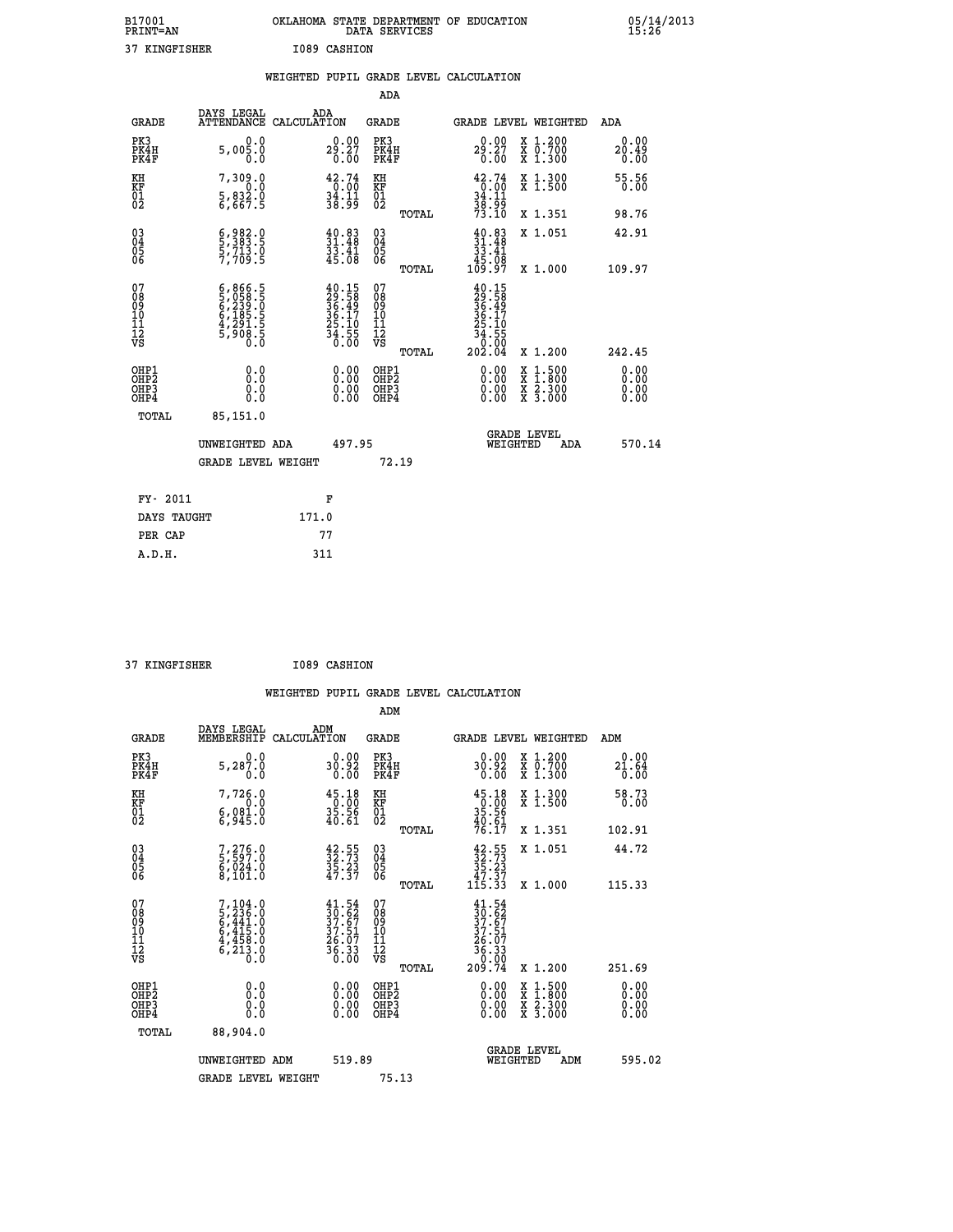| B17001<br><b>PRINT=AN</b> | OKLAHOMA STATE DEPARTMENT OF EDUCATION<br>DATA SERVICES |  |
|---------------------------|---------------------------------------------------------|--|
| 37 KINGFISHER             | I105 OKARCHE                                            |  |

|                                                                    |                                                                                     | WEIGHTED PUPIL GRADE LEVEL CALCULATION                                                    |                                                    |                                                                                                                                                                   |                              |
|--------------------------------------------------------------------|-------------------------------------------------------------------------------------|-------------------------------------------------------------------------------------------|----------------------------------------------------|-------------------------------------------------------------------------------------------------------------------------------------------------------------------|------------------------------|
|                                                                    |                                                                                     |                                                                                           | <b>ADA</b>                                         |                                                                                                                                                                   |                              |
| <b>GRADE</b>                                                       | DAYS LEGAL<br>ATTENDANCE CALCULATION                                                | ADA                                                                                       | <b>GRADE</b>                                       | GRADE LEVEL WEIGHTED                                                                                                                                              | <b>ADA</b>                   |
| PK3<br>PK4H<br>PK4F                                                | 0.0<br>3,116.0                                                                      | $\begin{smallmatrix} 0.00\\ 0.00\\ 17.81 \end{smallmatrix}$                               | PK3<br>PK4H<br>PK4F                                | 0.00<br>X 1.200<br>X 0.700<br>X 1.300<br>$\begin{smallmatrix} 0.00 \\ 17.81 \end{smallmatrix}$                                                                    | 0.00<br>$\frac{0.00}{23.15}$ |
| KH<br>KF<br>01<br>02                                               | 0.0<br>$\frac{4}{2}, \frac{891}{476}$<br>$\frac{7}{4}, \frac{476}{79}$<br>          | $\begin{smallmatrix} 0.00\\ 27.95\\ 14.15\\ 27.31 \end{smallmatrix}$                      | KH<br>KF<br>01<br>02                               | $\begin{smallmatrix} 0.00\\ 27.95\\ 14.15\\ 27.31\\ 41.46 \end{smallmatrix}$<br>X 1.300<br>X 1.500                                                                | 0.00<br>41.93                |
|                                                                    |                                                                                     |                                                                                           | TOTAL                                              | X 1.351                                                                                                                                                           | 56.01                        |
| $\begin{smallmatrix} 03 \\[-4pt] 04 \end{smallmatrix}$<br>05<br>06 | 2,180.0<br>2,990.0<br>3,246.0<br>3,506.0                                            | $\begin{smallmatrix} 12\cdot 46\\ 17\cdot 09\\ 18\cdot 55\\ 20\cdot 03 \end{smallmatrix}$ | $\begin{matrix} 03 \\ 04 \\ 05 \\ 06 \end{matrix}$ | $\begin{smallmatrix} 12\cdot 46\\ 17\cdot 09\\ 18\cdot 55\\ 20\cdot 03\\ 55\cdot 67 \end{smallmatrix}$<br>X 1.051                                                 | 13.10                        |
|                                                                    |                                                                                     |                                                                                           | TOTAL                                              | X 1.000                                                                                                                                                           | 55.67                        |
| 07<br>08<br>09<br>11<br>11<br>12<br>VS                             | $2,882.0$<br>$3,753.0$<br>$3,753.0$<br>$3,852.0$<br>$3,914.0$<br>$4,711.5$<br>$0.0$ | $\begin{smallmatrix} 16.47\\17.41\\21.45\\22.01\\22.37\\26.92\\0.00 \end{smallmatrix}$    | 07<br>08<br>09<br>11<br>11<br>12<br>VS<br>TOTAL    | 16.47<br>17.41<br>$\begin{array}{r} 11.41 \\ 21.45 \\ 22.01 \\ 22.37 \\ 26.92 \\ 0.00 \\ 126.63 \end{array}$<br>X 1.200                                           | 151.96                       |
| OHP1<br>OHP2<br>OH <sub>P3</sub><br>OH <sub>P4</sub>               | 0.0<br>Ō.Ō<br>0.0<br>0.0                                                            | 0.00<br>$0.00$<br>0.00                                                                    | OHP1<br>OHP2<br>OHP3<br>OHP4                       | 0.00<br>$\begin{smallmatrix} \mathtt{X} & 1\cdot500\\ \mathtt{X} & 1\cdot800\\ \mathtt{X} & 2\cdot300\\ \mathtt{X} & 3\cdot000 \end{smallmatrix}$<br>0.00<br>0.00 | 0.00<br>0.00<br>0.00<br>0.00 |
| TOTAL                                                              | 49,343.5                                                                            |                                                                                           |                                                    |                                                                                                                                                                   |                              |
|                                                                    | UNWEIGHTED ADA                                                                      | 281.98                                                                                    |                                                    | <b>GRADE LEVEL</b><br>WEIGHTED                                                                                                                                    | 341.82<br>ADA                |
|                                                                    | GRADE LEVEL WEIGHT                                                                  |                                                                                           | 59.84                                              |                                                                                                                                                                   |                              |
| FY- 2011                                                           |                                                                                     | F                                                                                         |                                                    |                                                                                                                                                                   |                              |
| DAYS TAUGHT                                                        |                                                                                     | 175.0                                                                                     |                                                    |                                                                                                                                                                   |                              |
| PER CAP                                                            |                                                                                     | 114                                                                                       |                                                    |                                                                                                                                                                   |                              |

 **37 KINGFISHER I105 OKARCHE**

 **A.D.H. 117**

 **B17001<br>PRINT=AN** 

 **WEIGHTED PUPIL GRADE LEVEL CALCULATION ADM DAYS LEGAL ADM GRADE MEMBERSHIP CALCULATION GRADE GRADE LEVEL WEIGHTED ADM PK3 0.0 0.00 PK3 0.00 X 1.200 0.00 PK4H 0.0 0.00 PK4H 0.00 X 0.700 0.00 PK4F 3,235.0 18.49 PK4F 18.49 X 1.300 24.04 KH 0.0 0.00 KH 0.00 X 1.300 0.00 KF 5,081.0 29.03 KF 29.03 X 1.500 43.55**

|                                                    | <b>GRADE LEVEL WEIGHT</b>                                                           |                                                                                                              | 62.47                                           |                                                                                                                     |                                                                                                                                                                                                                                                                                |
|----------------------------------------------------|-------------------------------------------------------------------------------------|--------------------------------------------------------------------------------------------------------------|-------------------------------------------------|---------------------------------------------------------------------------------------------------------------------|--------------------------------------------------------------------------------------------------------------------------------------------------------------------------------------------------------------------------------------------------------------------------------|
|                                                    | UNWEIGHTED ADM                                                                      | 296.03                                                                                                       |                                                 | <b>GRADE LEVEL</b><br>WEIGHTED<br>ADM                                                                               | 358.50                                                                                                                                                                                                                                                                         |
| TOTAL                                              | 51,804.0                                                                            |                                                                                                              |                                                 |                                                                                                                     |                                                                                                                                                                                                                                                                                |
| OHP1<br>OHP <sub>2</sub><br>OHP3<br>OHP4           | 0.00000<br>0.0                                                                      |                                                                                                              | OHP1<br>OHP <sub>2</sub><br>OHP3<br>OHP4        | $\begin{array}{l} \mathtt{X} & 1.500 \\ \mathtt{X} & 1.800 \\ \mathtt{X} & 2.300 \\ \mathtt{X} & 3.000 \end{array}$ | $\begin{smallmatrix} 0.00 & 0.00 & 0.00 & 0.00 & 0.00 & 0.00 & 0.00 & 0.00 & 0.00 & 0.00 & 0.00 & 0.00 & 0.00 & 0.00 & 0.00 & 0.00 & 0.00 & 0.00 & 0.00 & 0.00 & 0.00 & 0.00 & 0.00 & 0.00 & 0.00 & 0.00 & 0.00 & 0.00 & 0.00 & 0.00 & 0.00 & 0.00 & 0.00 & 0.00 & 0.00 & 0.0$ |
| 07<br>08<br>09<br>09<br>10<br>11<br>12<br>VS       | $2,975.0$<br>$3,981.0$<br>$3,981.0$<br>$4,037.0$<br>$4,171.0$<br>$4,852.0$<br>$0.0$ | 17.00<br>$\frac{18}{22}$<br>$\frac{23}{23}$<br>$\frac{23}{27}$<br>$\frac{83}{27}$<br>$\frac{23}{27}$<br>0.00 | 07<br>08<br>09<br>11<br>11<br>12<br>VS<br>TOTAL | 17.00<br>X 1.200                                                                                                    | 159.02                                                                                                                                                                                                                                                                         |
| $\begin{matrix} 03 \\ 04 \\ 05 \\ 06 \end{matrix}$ | 2,775.0<br>3,061.0<br>3,325.0<br>3,615.0                                            | 19.00<br>20.66                                                                                               | 030404<br>06<br>TOTAL                           | $15.86$<br>$17.49$<br>$19.00$<br>$20.66$<br>$57.15$<br>X 1.000                                                      | 57.15                                                                                                                                                                                                                                                                          |
|                                                    |                                                                                     | $15.86$<br>$17.49$                                                                                           |                                                 | X 1.051                                                                                                             | 16.67                                                                                                                                                                                                                                                                          |
| $\frac{01}{02}$                                    | $\frac{2}{3}$ , $\frac{2}{3}$ , $\frac{2}{3}$ , $\frac{2}{3}$                       | $\frac{14.98}{28.00}$                                                                                        | $\overline{01}$<br>TOTAL                        | $\frac{14}{28}$ : 00<br>42.98<br>.<br>X 1.351                                                                       | <br>58.07                                                                                                                                                                                                                                                                      |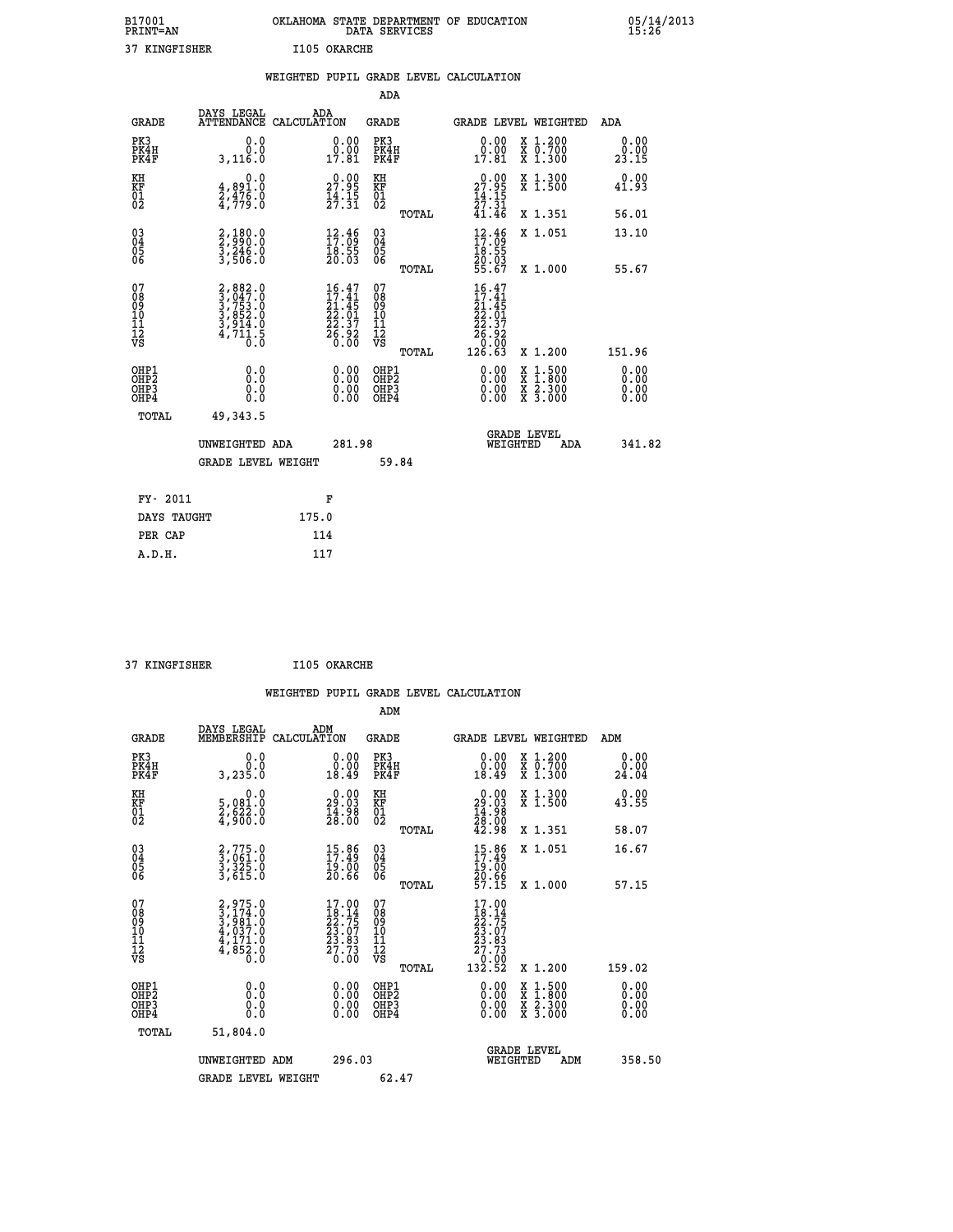| 7001<br>INT=AN |  | OKLAHOMA STATE DEPARTMENT OF EDUCATION<br>DATA SERVICES |  |
|----------------|--|---------------------------------------------------------|--|
| KINGFISHER     |  | COUNTY TOTALS                                           |  |

05/14/2013<br>15:26

|                                                              |                                           |                                                                                                                                                                                   |         |                                                                                                                         |                                                   |       | WEIGHTED PUPIL GRADE LEVEL CALCULATION                                                   |                                          |                                          |
|--------------------------------------------------------------|-------------------------------------------|-----------------------------------------------------------------------------------------------------------------------------------------------------------------------------------|---------|-------------------------------------------------------------------------------------------------------------------------|---------------------------------------------------|-------|------------------------------------------------------------------------------------------|------------------------------------------|------------------------------------------|
|                                                              |                                           |                                                                                                                                                                                   |         |                                                                                                                         | <b>ADA</b>                                        |       |                                                                                          |                                          |                                          |
|                                                              | <b>GRADE</b>                              | DAYS LEGAL<br>ATTENDANCE CALCULATION                                                                                                                                              | ADA     |                                                                                                                         | <b>GRADE</b>                                      |       | GRADE LEVEL WEIGHTED                                                                     |                                          | ADA                                      |
| PK3                                                          | PK4H<br>PK4F                              | $\begin{smallmatrix} 2,353.5\\ 18,111.5\\ 18,148.5 \end{smallmatrix}$                                                                                                             |         | $\begin{smallmatrix} 13.55\\ 104.59\\ 105.53 \end{smallmatrix}$                                                         | PK3<br>PK4H<br>PK4F                               |       | $13.55$<br>$104.59$<br>$105.53$                                                          | X 1.200<br>X 0.700<br>X 1.300            | 16.26<br>$\frac{73}{137}. \frac{21}{19}$ |
| KH<br>KF<br>$\frac{01}{02}$                                  |                                           | 7, 309.0<br>33, 565.5<br>36, 283.5<br>40, 934.0                                                                                                                                   |         | $\begin{smallmatrix} 42\cdot74\\193\cdot80\\210\cdot28\\237\cdot66 \end{smallmatrix}$                                   | KH<br>KF<br>$\begin{matrix} 01 \ 02 \end{matrix}$ |       | $193.80$<br>$210.28$<br>$237.06$                                                         | X 1.300<br>X 1.500                       | 55.56<br>290.72                          |
|                                                              |                                           |                                                                                                                                                                                   |         |                                                                                                                         |                                                   | TOTAL | 447.34                                                                                   | X 1.351                                  | 604.36                                   |
| $\begin{smallmatrix} 03 \\[-4pt] 04 \end{smallmatrix}$<br>Ŏ5 |                                           | $\frac{40}{38}, \frac{362}{943}.0$<br>37,041.0<br>45,294.5                                                                                                                        |         | 233.93<br>225.77<br>214.84<br>262.71                                                                                    | $\substack{03 \\ 04}$<br>05<br>06                 |       | 233.93<br>225.77<br>214.84<br>262.71<br>703.32                                           | X 1.051                                  | 949.18                                   |
| ŌĞ                                                           |                                           |                                                                                                                                                                                   |         |                                                                                                                         |                                                   | TOTAL |                                                                                          | X 1.000                                  | 703.32                                   |
| 07<br>08<br>09<br>11<br>11<br>12<br>VS                       |                                           | $\begin{smallmatrix} 40\,, & 351\cdot 0\\ 36\,, & 310\cdot 5\\ 37\,, & 954\cdot 5\\ 38\,, & 009\cdot 0\\ 36\,, & 921\cdot 0\\ 42\,, & 086\cdot 5\\ 0\cdot 0\\ 0\end{smallmatrix}$ |         | $\begin{smallmatrix} 233\cdot79\\210\cdot55\\220\cdot03\\220\cdot24\\213\cdot74\\243\cdot78\\0\cdot00\end{smallmatrix}$ | 07<br>08<br>09<br>11<br>11<br>12<br>VS            | TOTAL | 233.79<br>$210.55$<br>$220.03$<br>$220.24$<br>$213.74$<br>$243.78$<br>$0.00$<br>1,342.13 | X 1.200                                  | 1,610.56                                 |
|                                                              | OHP1<br>OH <sub>P</sub> 2<br>OHP3<br>OHP4 | 0.0<br>0.0<br>0.0                                                                                                                                                                 |         | $\begin{smallmatrix} 0.00 \ 0.00 \ 0.00 \ 0.00 \end{smallmatrix}$                                                       | OHP1<br>OHP <sub>2</sub><br>OHP3<br>OHP4          |       | 0.00<br>0.00                                                                             | X 1:500<br>X 1:800<br>X 2:300<br>X 3:000 | 0.00<br>0.00<br>0.00<br>0.00             |
|                                                              | TOTAL                                     | 549,978.5                                                                                                                                                                         |         |                                                                                                                         |                                                   |       |                                                                                          |                                          |                                          |
|                                                              |                                           | UNWEIGHTED ADA                                                                                                                                                                    |         | 3,186.93                                                                                                                |                                                   |       | <b>GRADE LEVEL</b><br>WEIGHTED                                                           | <b>ADA</b>                               | 3,737.04                                 |
|                                                              |                                           | <b>GRADE LEVEL WEIGHT</b>                                                                                                                                                         |         |                                                                                                                         | 550.11                                            |       |                                                                                          |                                          |                                          |
|                                                              | FY- 2011                                  |                                                                                                                                                                                   |         | F                                                                                                                       |                                                   |       |                                                                                          |                                          |                                          |
|                                                              | DAYS TAUGHT                               |                                                                                                                                                                                   | 1,039.0 |                                                                                                                         |                                                   |       |                                                                                          |                                          |                                          |
|                                                              | PER CAP                                   |                                                                                                                                                                                   | 552     |                                                                                                                         |                                                   |       |                                                                                          |                                          |                                          |

 **KINGFISHER COUNTY TOTALS**

 **A.D.H. 1,686**

 **B17001<br>PRINT=AN** 

|                                                       |                                                                      |                                                                                                        | ADM                                     |       |                                                                                            |                                                                                                  |                              |
|-------------------------------------------------------|----------------------------------------------------------------------|--------------------------------------------------------------------------------------------------------|-----------------------------------------|-------|--------------------------------------------------------------------------------------------|--------------------------------------------------------------------------------------------------|------------------------------|
| <b>GRADE</b>                                          | DAYS LEGAL<br>MEMBERSHIP                                             | ADM<br>CALCULATION                                                                                     | <b>GRADE</b>                            |       |                                                                                            | <b>GRADE LEVEL WEIGHTED</b>                                                                      | ADM                          |
| PK3<br>PK4H<br>PK4F                                   | 2,480.0<br>19,339.0<br>19,321.0                                      | 14.27<br>$\frac{1\overline{1}\overline{1}\cdot\overline{6}\overline{8}}{112.39}$                       | PK3<br>PK4H<br>PK4F                     |       | 14.27<br>$\frac{1\bar{1}\bar{1}\cdot\bar{6}\dot{8}}{112.39}$                               | x 1.200<br>x 0.700<br>X 1.300                                                                    | 16.26<br>78.17<br>146.11     |
| KH<br>KF<br>01<br>02                                  | $7,726.0$<br>$35,297.0$<br>$38,006.0$<br>$42,761.0$                  | $\begin{smallmatrix} 4\,5\cdot18\\ 2\,0\,3\cdot83\\ 2\,2\,0\cdot29\\ 2\,4\,7\cdot65 \end{smallmatrix}$ | KH<br>KF<br>01<br>02                    |       | $\begin{smallmatrix} 45.18\\ 203.83\\ 220.29\\ 247.65\\ 467.94 \end{smallmatrix}$          | X 1.300<br>X 1.500                                                                               | 58.73<br>305.76              |
|                                                       |                                                                      |                                                                                                        |                                         | TOTAL |                                                                                            | X 1.351                                                                                          | 632.19                       |
| 03<br>04<br>05<br>06                                  | $42,361.0$<br>$40,337.0$<br>38,464.0<br>47,052.0                     | 245.49<br>233.87<br>223.10<br>272.93                                                                   | $\substack{03 \\ 04}$<br>05<br>06       |       | 245.49<br>233.87<br>223.10<br>272.93<br>729.90                                             | X 1.051                                                                                          | 258.01                       |
|                                                       |                                                                      |                                                                                                        |                                         | TOTAL |                                                                                            | X 1.000                                                                                          | 729.90                       |
| 07<br>08<br>09<br>101<br>112<br>VS                    | 41,793.0<br>37,738.0<br>39,429.0<br>39,540.0<br>38,351.0<br>43,670.0 | 242.15<br>218.84<br>228.57<br>229.12<br>$\frac{222.07}{252.99}$                                        | 07<br>08<br>09<br>101<br>11<br>12<br>VS | TOTAL | 242.15<br>218.84<br>228.57<br>229.12<br>222.07<br>252.99<br>$\overline{0}$ .00<br>1,393.74 | X 1.200                                                                                          | 1,672.48                     |
| OHP1<br>OH <sub>P</sub> 2<br>OH <sub>P3</sub><br>OHP4 | 0.0<br>0.000                                                         | $0.00$<br>$0.00$<br>0.00                                                                               | OHP1<br>OHP2<br>OHP3<br>OHP4            |       | $0.00$<br>$0.00$<br>0.00                                                                   | $\begin{smallmatrix} x & 1 & 500 \\ x & 1 & 800 \\ x & 2 & 300 \\ x & 3 & 000 \end{smallmatrix}$ | 0.00<br>0.00<br>0.00<br>0.00 |
| TOTAL                                                 | 573,675.0                                                            |                                                                                                        |                                         |       |                                                                                            |                                                                                                  |                              |
|                                                       | UNWEIGHTED                                                           | 3,324.42<br>ADM                                                                                        |                                         |       |                                                                                            | <b>GRADE LEVEL</b><br>WEIGHTED<br>ADM                                                            | 3,898.48                     |
|                                                       | <b>GRADE LEVEL WEIGHT</b>                                            |                                                                                                        | 574.06                                  |       |                                                                                            |                                                                                                  |                              |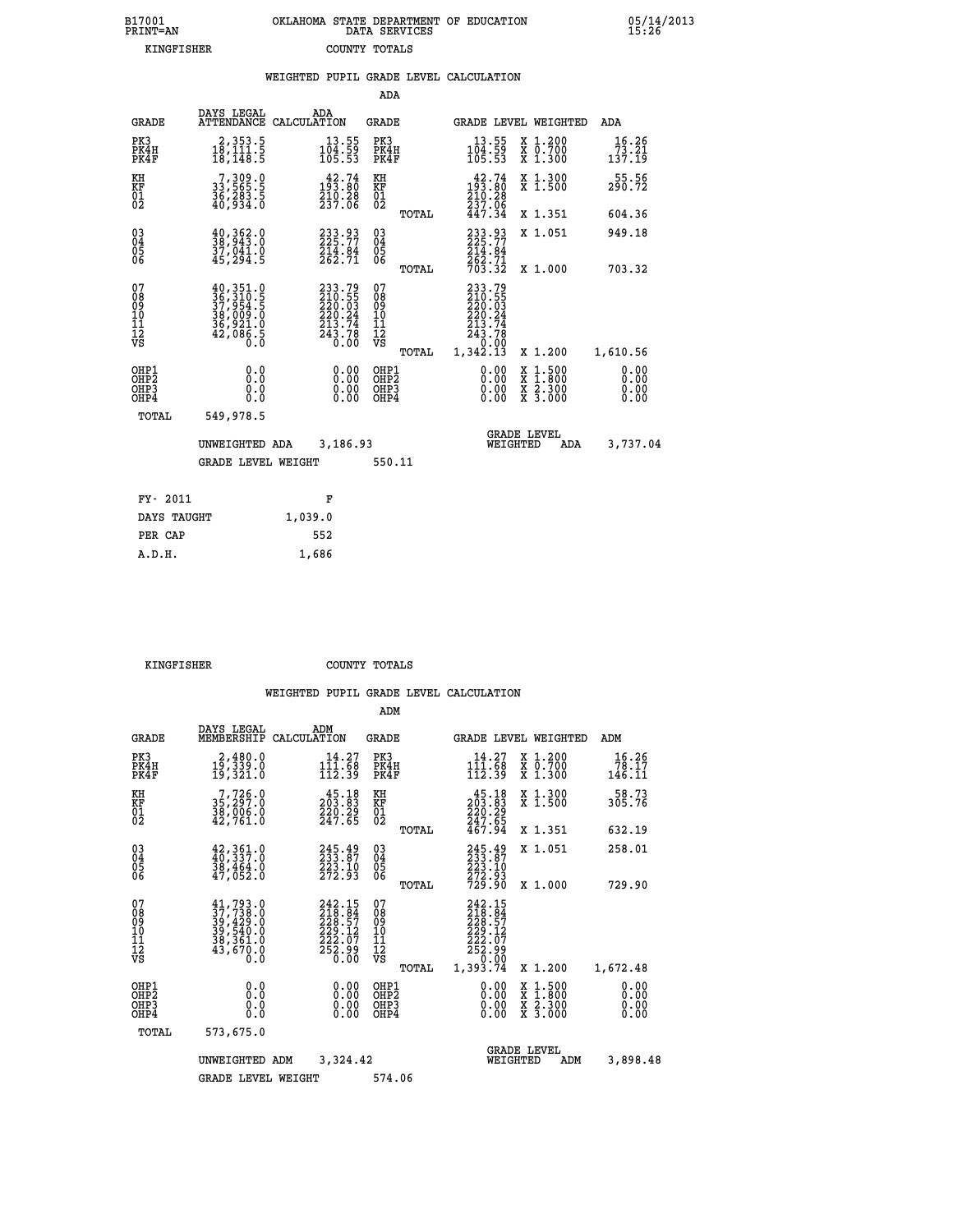| B17001<br>PRINT=AN | OKLAHOMA STATE DEPARTMENT OF EDUCATION<br>DATA SERVICES | 05/14/2013<br>15:26 |
|--------------------|---------------------------------------------------------|---------------------|
| 38 KIOWA           | I001 HOBART                                             |                     |

## **WEIGHTED PUPIL GRADE LEVEL CALCULATION**

|                                                                    |                                                                                                           |                                                                           | ADA                                       |       |                                                                                       |                                                    |                              |
|--------------------------------------------------------------------|-----------------------------------------------------------------------------------------------------------|---------------------------------------------------------------------------|-------------------------------------------|-------|---------------------------------------------------------------------------------------|----------------------------------------------------|------------------------------|
| <b>GRADE</b>                                                       | DAYS LEGAL<br><b>ATTENDANCE</b>                                                                           | ADA<br>CALCULATION                                                        | <b>GRADE</b>                              |       |                                                                                       | GRADE LEVEL WEIGHTED                               | <b>ADA</b>                   |
| PK3<br>PK4H<br>PK4F                                                | 1,088.0<br>0.0<br>7,725.0                                                                                 | $\begin{smallmatrix} 6.22\ 0.00\ 44.14 \end{smallmatrix}$                 | PK3<br>PK4H<br>PK4F                       |       | $\begin{smallmatrix} 6.22\ 0.00\ 44.14 \end{smallmatrix}$                             | X 1.200<br>X 0.700<br>X 1.300                      | 7.46<br>0.00<br>57.38        |
| KH<br>KF<br>01<br>02                                               | 0.0<br>10,032.5<br>11,652.5<br>9,144.0                                                                    | $\begin{smallmatrix} 0.00\\ 57.33\\ 66.59\\ 52.25 \end{smallmatrix}$      | KH<br>KF<br>01<br>02                      |       | $\begin{smallmatrix} &0.00\ 57.33\\ 66.59\\ 62.25\\ 118.84\end{smallmatrix}$          | X 1.300<br>X 1.500                                 | 0.00<br>86.00                |
|                                                                    |                                                                                                           |                                                                           |                                           | TOTAL |                                                                                       | X 1.351                                            | 160.55                       |
| $\begin{smallmatrix} 03 \\[-4pt] 04 \end{smallmatrix}$<br>Ŏ5<br>06 | 8, 449.5<br>9, 743.5<br>9, 647.5<br>8, 595.5                                                              | $\begin{smallmatrix} 48.28\,55.68\,55.13\,59.13\,49.12 \end{smallmatrix}$ | 03<br>04<br>05<br>06                      | TOTAL | $\begin{smallmatrix} 48.28\,55.68\\ 55.68\\ 55.13\\ 49.12\\ 159.93 \end{smallmatrix}$ | X 1.051<br>X 1.000                                 | 50.74<br>159.93              |
| 07<br>08<br>09<br>11<br>11<br>12<br>VS                             | $\begin{smallmatrix} 12,337.5\\ 8,432.0\\ 11,188.5\\ 8,873.0\\ 9,702.0\\ 8,443.0\\ 0.0 \end{smallmatrix}$ | 70.50<br>48.41<br>64.48<br>51.16<br>55.71<br>55.71<br>48.79<br>0.00       | 07<br>08<br>09<br>11<br>11<br>12<br>VS    |       | 70.50<br>$48.41$<br>$64.48$<br>$51.16$<br>$55.71$<br>$58.79$<br>$0.005$<br>$339.05$   |                                                    |                              |
|                                                                    |                                                                                                           |                                                                           |                                           | TOTAL |                                                                                       | X 1.200                                            | 406.86                       |
| OHP1<br>OHP <sub>2</sub><br>OHP3<br>OHP4                           | 0.0<br>0.0<br>0.0                                                                                         | 0.00<br>$\begin{smallmatrix} 0.00 \ 0.00 \end{smallmatrix}$               | OHP1<br>OH <sub>P</sub> 2<br>OHP3<br>OHP4 |       | 0.00<br>0.00<br>0.00                                                                  | $1:500$<br>$1:800$<br>X<br>X<br>X 2.300<br>X 3.000 | 0.00<br>0.00<br>0.00<br>0.00 |
| TOTAL                                                              | 135,054.0                                                                                                 |                                                                           |                                           |       |                                                                                       |                                                    |                              |
|                                                                    | UNWEIGHTED ADA                                                                                            | 773.79                                                                    |                                           |       |                                                                                       | <b>GRADE LEVEL</b><br>WEIGHTED<br>ADA              | 928.92                       |
|                                                                    | <b>GRADE LEVEL WEIGHT</b>                                                                                 |                                                                           | 155.13                                    |       |                                                                                       |                                                    |                              |
| FY- 2011                                                           |                                                                                                           | F                                                                         |                                           |       |                                                                                       |                                                    |                              |
| DAYS TAUGHT                                                        |                                                                                                           | 175.0                                                                     |                                           |       |                                                                                       |                                                    |                              |
| PER CAP                                                            |                                                                                                           | 88                                                                        |                                           |       |                                                                                       |                                                    |                              |
|                                                                    |                                                                                                           |                                                                           |                                           |       |                                                                                       |                                                    |                              |

 **38 KIOWA I001 HOBART**

 **A.D.H. 212**

 **ADM**

| <b>GRADE</b>                                       | DAYS LEGAL<br>MEMBERSHIP CALCULATION                                                                                                                                                                | ADM                                                                    | <b>GRADE</b>                                       |       | GRADE LEVEL WEIGHTED                                                                                                |                                          | ADM                   |
|----------------------------------------------------|-----------------------------------------------------------------------------------------------------------------------------------------------------------------------------------------------------|------------------------------------------------------------------------|----------------------------------------------------|-------|---------------------------------------------------------------------------------------------------------------------|------------------------------------------|-----------------------|
| PK3<br>PK4H<br>PK4F                                | 1,092.0<br>0.0<br>8,686.0                                                                                                                                                                           | 6.24<br>0.00<br>49.63                                                  | PK3<br>PK4H<br>PK4F                                |       | 6.24<br>0.00<br>49.63                                                                                               | X 1.200<br>X 0.700<br>X 1.300            | 7.49<br>0.00<br>64.52 |
| KH<br>KF<br>01<br>02                               | 0.0<br>10,808.0<br>$\frac{12}{9}, \frac{111}{687}.0$                                                                                                                                                | $\begin{smallmatrix} 0.00\\ 61.76\\ 70.92\\ 55.35 \end{smallmatrix}$   | KH<br>KF<br>01<br>02                               |       | $0.00\n61.76\n70.92\n55.35\n126.27$                                                                                 | X 1.300<br>X 1.500                       | 0.00<br>92.64         |
|                                                    |                                                                                                                                                                                                     |                                                                        |                                                    | TOTAL |                                                                                                                     | X 1.351                                  | 170.59                |
| $\begin{matrix} 03 \\ 04 \\ 05 \\ 06 \end{matrix}$ | $\begin{smallmatrix} 8, 896.0\\ 10, 313.0\\ 10, 211.0\\ 9, 041.0 \end{smallmatrix}$                                                                                                                 | 50.83<br>58.93<br>58.35<br>51.66                                       | $\begin{matrix} 03 \\ 04 \\ 05 \\ 06 \end{matrix}$ |       | $\begin{smallmatrix} 50.83\\ 58.93\\ 58.35\\ 51.66\\ 168.94 \end{smallmatrix}$                                      | X 1.051                                  | 53.42                 |
|                                                    |                                                                                                                                                                                                     |                                                                        |                                                    | TOTAL |                                                                                                                     | X 1.000                                  | 168.94                |
| 07<br>08<br>09<br>101<br>11<br>12<br>VS            | $\begin{smallmatrix} 13\,,\,100\,.\,0\\[-1mm] 8\,,\,880\,. \,0\\[-1mm] 1\,,\,844\,. \,0\\[-1mm] 9\,,\,329\,. \,0\\[-1mm] 10\,,\,150\,. \,0\\[-1mm] 8\,,\,820\,. \,0\\[-1mm] 0\,. \end{smallmatrix}$ | $74.86$<br>51.00<br>68.35<br>53.82<br>53.34<br>58.34<br>51.00<br>51.00 | 07<br>08<br>09<br>001<br>11<br>11<br>12<br>VS      | TOTAL | 74.86<br>$\begin{array}{r} 11.000 \\ 51.005 \\ 63.352 \\ 53.824 \\ 54.34 \\ 51.000 \\ 10.000 \\ 357.37 \end{array}$ | X 1.200                                  | 428.84                |
| OHP1<br>OHP2<br>OHP3<br>OHP4                       | 0.0<br>0.0<br>0.0                                                                                                                                                                                   | $0.00$<br>$0.00$<br>0.00                                               | OHP1<br>OHP2<br>OHP3<br>OHP4                       |       | $0.00$<br>$0.00$<br>0.00                                                                                            | X 1:500<br>X 1:800<br>X 2:300<br>X 3:000 | 0.00<br>0.00<br>0.00  |
| TOTAL                                              | 143,268.0                                                                                                                                                                                           |                                                                        |                                                    |       |                                                                                                                     |                                          |                       |
|                                                    | UNWEIGHTED<br>ADM                                                                                                                                                                                   | 821.04                                                                 |                                                    |       | WEIGHTED                                                                                                            | <b>GRADE LEVEL</b><br>ADM                | 986.44                |
|                                                    | <b>GRADE LEVEL WEIGHT</b>                                                                                                                                                                           |                                                                        | 165.40                                             |       |                                                                                                                     |                                          |                       |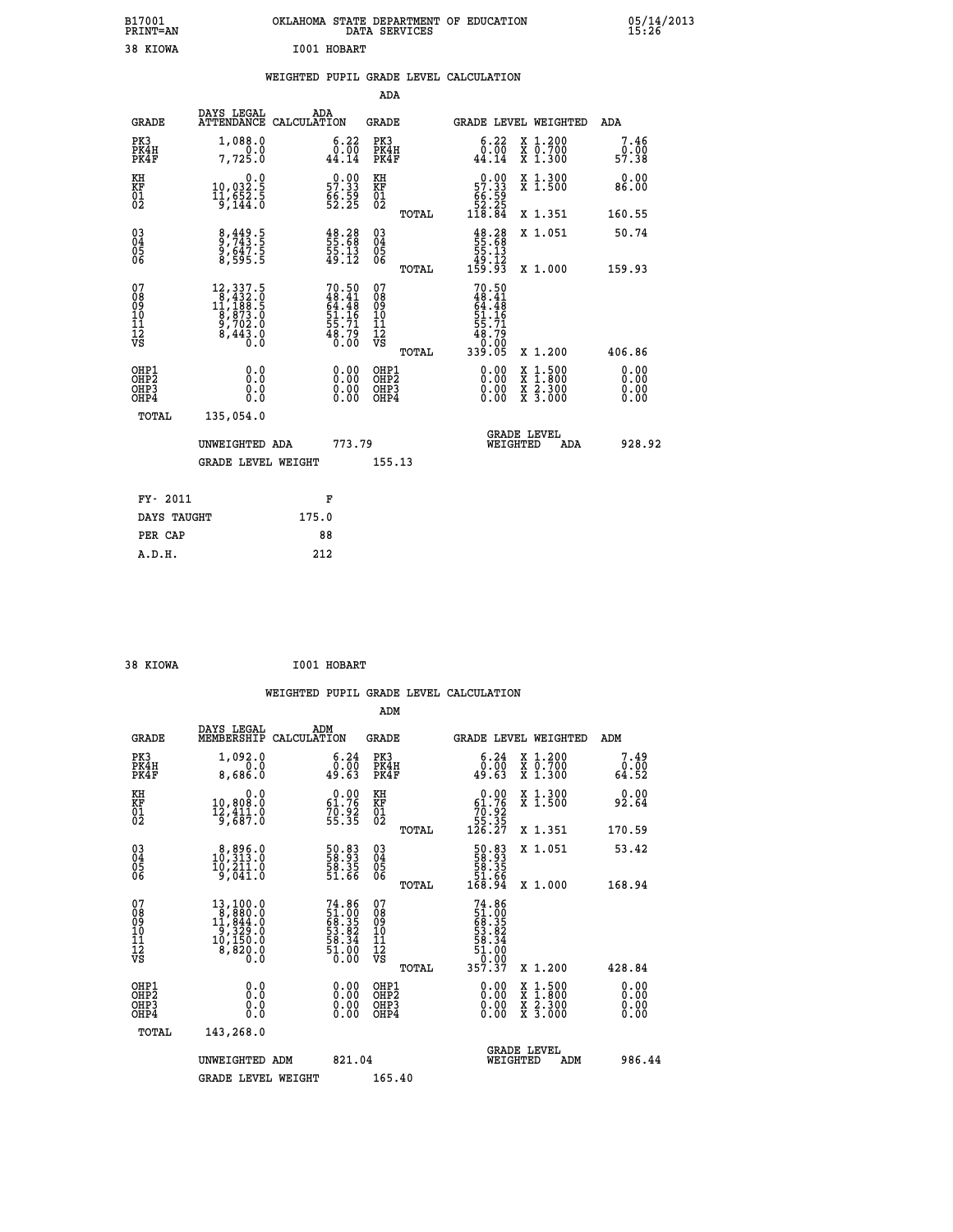|                       | OKLAHOMA STATE DEPARTMENT OF EDUCATION<br>DATA SERVICES |  |
|-----------------------|---------------------------------------------------------|--|
| <b>I002 LONE WOLF</b> |                                                         |  |

05/14/2013<br>15:26

|                                              |                                                                                                     |       |                                                                    |                                                    |       | WEIGHTED PUPIL GRADE LEVEL CALCULATION                                                                                                                                                                                                                                         |                                          |                                   |
|----------------------------------------------|-----------------------------------------------------------------------------------------------------|-------|--------------------------------------------------------------------|----------------------------------------------------|-------|--------------------------------------------------------------------------------------------------------------------------------------------------------------------------------------------------------------------------------------------------------------------------------|------------------------------------------|-----------------------------------|
|                                              |                                                                                                     |       |                                                                    | <b>ADA</b>                                         |       |                                                                                                                                                                                                                                                                                |                                          |                                   |
| <b>GRADE</b>                                 | DAYS LEGAL<br>ATTENDANCE CALCULATION                                                                |       | ADA                                                                | GRADE                                              |       | GRADE LEVEL WEIGHTED                                                                                                                                                                                                                                                           |                                          | ADA                               |
| PK3<br>PK4H<br>PK4F                          | 0.0<br>0.0<br>1,073.0                                                                               |       | $\begin{smallmatrix} 0.00\\ 0.00\\ 7.56 \end{smallmatrix}$         | PK3<br>PK4H<br>PK4F                                |       | $0.00$<br>$0.00$<br>$7.56$                                                                                                                                                                                                                                                     | X 1.200<br>X 0.700<br>X 1.300            | 0.00<br>0.00<br>9.83              |
| KH<br>KF<br>01<br>02                         | 0.0<br>799.O<br>1,303.0                                                                             |       | $\begin{smallmatrix} 0.00\\ 5.63\\ 9.18\\ 7.65 \end{smallmatrix}$  | KH<br>KF<br>01<br>02                               |       | $0.00$<br>5.63<br>9.18<br>7.65                                                                                                                                                                                                                                                 | X 1.300<br>X 1.500                       | 0.00<br>8.45                      |
|                                              |                                                                                                     |       |                                                                    |                                                    | TOTAL | 16.83                                                                                                                                                                                                                                                                          | X 1.351                                  | 22.74                             |
| 03<br>04<br>05<br>06                         | $1,008.5$<br>$824.5$<br>$1,099.0$<br>$1,184.5$                                                      |       | $7.10$<br>$7.74$<br>$8.34$                                         | $\begin{matrix} 03 \\ 04 \\ 05 \\ 06 \end{matrix}$ |       | $7.10$<br>$5.81$<br>$7.74$                                                                                                                                                                                                                                                     | X 1.051                                  | 7.46                              |
|                                              |                                                                                                     |       |                                                                    |                                                    | TOTAL | ة:8.<br>21.89                                                                                                                                                                                                                                                                  | X 1.000                                  | 21.89                             |
| 07<br>08<br>09<br>10<br>11<br>11<br>12<br>VS | $\begin{array}{r} 578.0 \\ 449.5 \\ 648.5 \\ 782.0 \\ 782.0 \\ 1,332.5 \\ 808.5 \\ 0.0 \end{array}$ |       | $4.07$<br>$3.17$<br>$4.57$<br>$5.51$<br>$5.38$<br>$5.69$<br>$0.00$ | 07<br>08<br>09<br>11<br>11<br>12<br>VS             | TOTAL | $4.07$<br>$3.17$<br>$4.57$<br>$5.51$<br>$5.38$<br>$5.69$<br>$5.69$<br>32.39                                                                                                                                                                                                    | X 1.200                                  | 38.87                             |
| OHP1<br>OHP2<br>OH <sub>P3</sub><br>OHP4     | 0.0<br>0.0<br>0.0                                                                                   |       | $\begin{smallmatrix} 0.00 \ 0.00 \ 0.00 \ 0.00 \end{smallmatrix}$  | OHP1<br>OHP2<br>OHP <sub>3</sub>                   |       | $\begin{smallmatrix} 0.00 & 0.00 & 0.00 & 0.00 & 0.00 & 0.00 & 0.00 & 0.00 & 0.00 & 0.00 & 0.00 & 0.00 & 0.00 & 0.00 & 0.00 & 0.00 & 0.00 & 0.00 & 0.00 & 0.00 & 0.00 & 0.00 & 0.00 & 0.00 & 0.00 & 0.00 & 0.00 & 0.00 & 0.00 & 0.00 & 0.00 & 0.00 & 0.00 & 0.00 & 0.00 & 0.0$ | X 1:500<br>X 1:800<br>X 2:300<br>X 3:000 | 0.00<br>Ō. ŌŌ<br>$0.00$<br>$0.00$ |
| TOTAL                                        | 12,976.5                                                                                            |       |                                                                    |                                                    |       |                                                                                                                                                                                                                                                                                |                                          |                                   |
|                                              | UNWEIGHTED ADA                                                                                      |       | 91.40                                                              |                                                    |       | <b>GRADE LEVEL</b><br>WEIGHTED                                                                                                                                                                                                                                                 | ADA                                      | 109.24                            |
|                                              | <b>GRADE LEVEL WEIGHT</b>                                                                           |       |                                                                    |                                                    | 17.84 |                                                                                                                                                                                                                                                                                |                                          |                                   |
| FY- 2011                                     |                                                                                                     |       | F                                                                  |                                                    |       |                                                                                                                                                                                                                                                                                |                                          |                                   |
| DAYS TAUGHT                                  |                                                                                                     | 142.0 |                                                                    |                                                    |       |                                                                                                                                                                                                                                                                                |                                          |                                   |
| PER CAP                                      |                                                                                                     | 167   |                                                                    |                                                    |       |                                                                                                                                                                                                                                                                                |                                          |                                   |

| 38 KIOWA |  | I002 LONE WOLF |  |
|----------|--|----------------|--|
|          |  |                |  |

 **A.D.H. 32**

 **B17001<br>PRINT=AN<br>38 KIOWA** 

|                                          |                                                                   |                    |                                                                                                                                                                                                                                                                                                                                                |                                                     |       | WEIGHTED PUPIL GRADE LEVEL CALCULATION                                                             |                                          |     |                       |        |
|------------------------------------------|-------------------------------------------------------------------|--------------------|------------------------------------------------------------------------------------------------------------------------------------------------------------------------------------------------------------------------------------------------------------------------------------------------------------------------------------------------|-----------------------------------------------------|-------|----------------------------------------------------------------------------------------------------|------------------------------------------|-----|-----------------------|--------|
|                                          |                                                                   |                    |                                                                                                                                                                                                                                                                                                                                                | ADM                                                 |       |                                                                                                    |                                          |     |                       |        |
| <b>GRADE</b>                             | DAYS LEGAL<br>MEMBERSHIP                                          | ADM<br>CALCULATION |                                                                                                                                                                                                                                                                                                                                                | <b>GRADE</b>                                        |       | <b>GRADE LEVEL WEIGHTED</b>                                                                        |                                          |     | ADM                   |        |
| PK3<br>PK4H<br>PK4F                      | 0.0<br>0.0<br>1,164.0                                             |                    | $\substack{0.00\\0.00\\8.20}$                                                                                                                                                                                                                                                                                                                  | PK3<br>PK4H<br>PK4F                                 |       | 0.00<br>$\begin{smallmatrix} 0.00 \\ 8.20 \end{smallmatrix}$                                       | X 1.200<br>X 0.700<br>X 1.300            |     | 0.00<br>0.00<br>10.66 |        |
| KH<br>KF<br>01<br>02                     | 0.0<br>823.0<br>$1,\frac{357}{146}.0$                             |                    | $\begin{smallmatrix} 0.00\ 5.80\ 9.56\ 8.07 \end{smallmatrix}$                                                                                                                                                                                                                                                                                 | KH<br>KF<br>01<br>02                                |       | $\begin{smallmatrix} 0.00\\ 5.80\\ 9.56\\ 8.07\\ 17.63 \end{smallmatrix}$                          | X 1.300<br>X 1.500                       |     | 0.00<br>8.70          |        |
|                                          |                                                                   |                    |                                                                                                                                                                                                                                                                                                                                                |                                                     | TOTAL |                                                                                                    | X 1.351                                  |     | 23.82                 |        |
| 03<br>04<br>05<br>06                     | $1, 055.0$<br>$1, 156.0$<br>$1, 248.0$                            |                    | 7.43<br>5.99<br>8.14<br>8.79                                                                                                                                                                                                                                                                                                                   | $\begin{array}{c} 03 \\ 04 \\ 05 \\ 06 \end{array}$ |       | $\begin{array}{c} 7 \cdot 43 \\ 5 \cdot 99 \\ 8 \cdot 14 \\ 8 \cdot 79 \\ 22 \cdot 92 \end{array}$ | X 1.051                                  |     | 7.81                  |        |
|                                          |                                                                   |                    |                                                                                                                                                                                                                                                                                                                                                |                                                     | TOTAL |                                                                                                    | X 1.000                                  |     | 22.92                 |        |
| 07<br>08<br>09<br>11<br>11<br>12<br>VS   | $\frac{601.0}{498.0}$<br>$1,427.0$<br>$841.0$<br>$852.0$<br>$0.0$ |                    | $\begin{smallmatrix} 4\cdot23\\[-1.2mm] 3\cdot51\\[-1.2mm] 4\cdot82\\[-1.2mm] 5\cdot92\\[-1.2mm] 1\cdot05\\[-1.2mm] 0\cdot05\\[-1.2mm] 0\cdot00\\[-1.2mm] 0\cdot00\\[-1.2mm] 0\cdot00\\[-1.2mm] 0\cdot00\\[-1.2mm] 0\cdot00\\[-1.2mm] 0\cdot00\\[-1.2mm] 0\cdot00\\[-1.2mm] 0\cdot00\\[-1.2mm] 0\cdot00\\[-1.2mm] 0\cdot00\\[-1.2mm] 0\cdot00$ | 07<br>08<br>09<br>11<br>11<br>12<br>VS              | TOTAL | $4.23$<br>$3.51$<br>$4.82$<br>$5.92$<br>$10.05$<br>$6.000$<br>$9.90$<br>34.53                      | X 1.200                                  |     | 41.44                 |        |
|                                          |                                                                   |                    |                                                                                                                                                                                                                                                                                                                                                |                                                     |       |                                                                                                    |                                          |     |                       |        |
| OHP1<br>OHP2<br>OH <sub>P3</sub><br>OHP4 | 0.0<br>0.0<br>Ŏ.Ŏ                                                 |                    | $\begin{smallmatrix} 0.00 \ 0.00 \ 0.00 \ 0.00 \end{smallmatrix}$                                                                                                                                                                                                                                                                              | OHP1<br>OHP2<br>OHP <sub>3</sub>                    |       | 0.00<br>0.00                                                                                       | X 1:500<br>X 1:800<br>X 2:300<br>X 3:000 |     | 0.00<br>0.00<br>0.00  |        |
| TOTAL                                    | 13,704.0                                                          |                    |                                                                                                                                                                                                                                                                                                                                                |                                                     |       |                                                                                                    |                                          |     |                       |        |
|                                          | UNWEIGHTED ADM<br><b>GRADE LEVEL WEIGHT</b>                       |                    | 96.51                                                                                                                                                                                                                                                                                                                                          | 18.84                                               |       | WEIGHTED                                                                                           | <b>GRADE LEVEL</b>                       | ADM |                       | 115.35 |
|                                          |                                                                   |                    |                                                                                                                                                                                                                                                                                                                                                |                                                     |       |                                                                                                    |                                          |     |                       |        |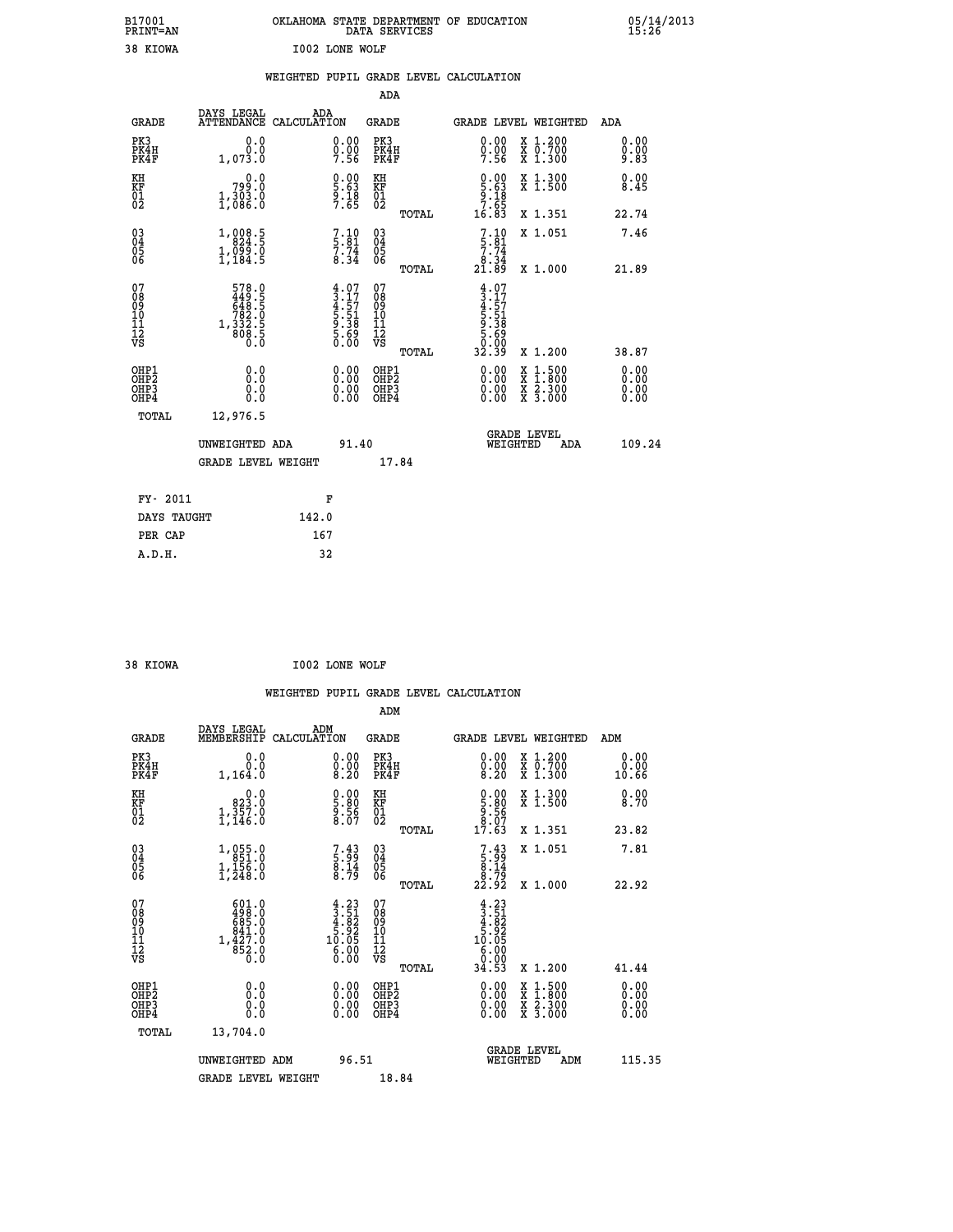|                                                                   |                                                                             |                                                                                                                          | ADA                                       |       |                                                                                                                                    |                                          |                              |
|-------------------------------------------------------------------|-----------------------------------------------------------------------------|--------------------------------------------------------------------------------------------------------------------------|-------------------------------------------|-------|------------------------------------------------------------------------------------------------------------------------------------|------------------------------------------|------------------------------|
| <b>GRADE</b>                                                      | DAYS LEGAL<br>ATTENDANCE CALCULATION                                        | ADA                                                                                                                      | <b>GRADE</b>                              |       | GRADE LEVEL WEIGHTED                                                                                                               |                                          | ADA                          |
| PK3<br>PK4H<br>PK4F                                               | 0.0<br>0.0<br>2,882.5                                                       | $\begin{smallmatrix} 0.00\\ 0.00\\ 16.86 \end{smallmatrix}$                                                              | PK3<br>PK4H<br>PK4F                       |       | 0.00<br>ŏ:ŏŏ<br>16.86                                                                                                              | X 1.200<br>X 0.700<br>X 1.300            | 0.00<br>0.00<br>21.92        |
| KH<br><b>KF</b><br>01<br>02                                       | 0.0<br>$\frac{2}{3}, \frac{720}{155}$ .<br>$\frac{5}{3}, \frac{155}{178}$ . | $\begin{smallmatrix} 0.00\\ 15.91\\ 18.45\\ 18.59 \end{smallmatrix}$                                                     | KH<br>KF<br>01<br>02                      |       | $\begin{array}{r} 0.00 \\[-4pt] 15.91 \\[-4pt] 18.45 \\[-4pt] 18.59 \\[-4pt] 37.04 \end{array}$                                    | X 1.300<br>X 1.500                       | 0.00<br>23.87                |
|                                                                   |                                                                             |                                                                                                                          |                                           | TOTAL |                                                                                                                                    | X 1.351                                  | 50.04                        |
| $^{03}_{04}$<br>Ŏ5<br>06                                          | 2,970.0<br>3,329.5<br>1,688.5<br>2,710.0                                    | $17.37$<br>$19.47$<br>$9.87$<br>$15.85$                                                                                  | $\substack{03 \\ 04}$<br>Ŏ5<br>06         |       | $17.37$<br>$19.47$<br>$9.87$<br>$15.85$<br>$45.19$                                                                                 | X 1.051                                  | 18.26                        |
|                                                                   |                                                                             |                                                                                                                          |                                           | TOTAL |                                                                                                                                    | X 1.000                                  | 45.19                        |
| 07<br>08901112<br>1112<br>VS                                      | 2,137.0<br>3,296.0<br>2,170.0<br>2,520.5<br>2,430.5<br>2,775.0<br>0.0       | $\begin{smallmatrix} 12\cdot50\\ 19\cdot27\\ 12\cdot69\\ 14\cdot74\\ 14\cdot21\\ 16\cdot23\\ 0\cdot00 \end{smallmatrix}$ | 07<br>08<br>09<br>11<br>11<br>12<br>VS    |       | $\begin{array}{c} 12\cdot50 \\ 19\cdot27 \\ 12\cdot69 \\ 14\cdot74 \\ 14\cdot21 \\ 16\cdot23 \\ 0\cdot00 \\ 89\cdot64 \end{array}$ |                                          |                              |
|                                                                   |                                                                             |                                                                                                                          |                                           | TOTAL |                                                                                                                                    | X 1.200                                  | 107.57                       |
| OHP1<br>OH <sub>P</sub> 2<br>OH <sub>P3</sub><br>OH <sub>P4</sub> | 0.0<br>0.0<br>0.0                                                           | $\begin{smallmatrix} 0.00 \ 0.00 \ 0.00 \ 0.00 \end{smallmatrix}$                                                        | OHP1<br>OH <sub>P</sub> 2<br>OHP3<br>OHP4 |       | 0.00<br>0.00<br>0.00                                                                                                               | X 1:500<br>X 1:800<br>X 2:300<br>X 3:000 | 0.00<br>0.00<br>0.00<br>0.00 |
| TOTAL                                                             | 37,964.0                                                                    |                                                                                                                          |                                           |       |                                                                                                                                    |                                          |                              |
|                                                                   | UNWEIGHTED ADA                                                              | 222.01                                                                                                                   |                                           |       |                                                                                                                                    | GRADE LEVEL<br>WEIGHTED<br>ADA           | 266.85                       |
|                                                                   | <b>GRADE LEVEL WEIGHT</b>                                                   |                                                                                                                          | 44.84                                     |       |                                                                                                                                    |                                          |                              |
| FY- 2011                                                          |                                                                             | F                                                                                                                        |                                           |       |                                                                                                                                    |                                          |                              |
| DAYS TAUGHT                                                       |                                                                             | 171.0                                                                                                                    |                                           |       |                                                                                                                                    |                                          |                              |
| PER CAP                                                           |                                                                             | 167                                                                                                                      |                                           |       |                                                                                                                                    |                                          |                              |

 **A.D.H. 107**

#### **38 KIOWA I003 MOUNTAIN VIEW-GOTEBO**

|                                          |                                                                                  |                                                                          | ADM                                                 |                                                                                |                                          |                       |
|------------------------------------------|----------------------------------------------------------------------------------|--------------------------------------------------------------------------|-----------------------------------------------------|--------------------------------------------------------------------------------|------------------------------------------|-----------------------|
| <b>GRADE</b>                             | DAYS LEGAL<br>MEMBERSHIP                                                         | ADM<br>CALCULATION                                                       | <b>GRADE</b>                                        |                                                                                | <b>GRADE LEVEL WEIGHTED</b>              | ADM                   |
| PK3<br>PK4H<br>PK4F                      | 0.0<br>ة:ة<br>3,102.0                                                            | $\begin{smallmatrix} 0.00\\ 0.00\\ 18.14 \end{smallmatrix}$              | PK3<br>PK4H<br>PK4F                                 | $\begin{smallmatrix} 0.00\\ 0.00\\ 18.14 \end{smallmatrix}$                    | X 1.200<br>X 0.700<br>X 1.300            | 0.00<br>0.00<br>23.58 |
| KH<br>KF<br>01<br>02                     | 0.0<br>2,877.0<br>3,314.0<br>3,287.0                                             | $\begin{smallmatrix} 0.00\\16.82\\19.38\\19.22 \end{smallmatrix}$        | KH<br>KF<br>01<br>02                                | $\begin{array}{r} 0.00 \\ 16.82 \\ 19.38 \\ 19.22 \\ 38.60 \end{array}$        | X 1.300<br>X 1.500                       | 0.00<br>25.23         |
|                                          |                                                                                  |                                                                          | TOTAL                                               |                                                                                | X 1.351                                  | 52.15                 |
| 03<br>04<br>05<br>06                     | $3,420.0$<br>$1,769.0$<br>$1,769.0$<br>2,836.0                                   | $\begin{smallmatrix} 18.22\ 20.00\ 10.35\ 16.58 \end{smallmatrix}$       | $\begin{array}{c} 03 \\ 04 \\ 05 \\ 06 \end{array}$ | $\begin{smallmatrix} 18.22\ 20.00\ 10.35\ 16.58\ 46.93 \end{smallmatrix}$      | X 1.051                                  | 19.15                 |
|                                          |                                                                                  |                                                                          | TOTAL                                               |                                                                                | X 1.000                                  | 46.93                 |
| 07<br>08<br>09<br>101<br>11<br>12<br>VS  | $2, 234.0$<br>$2, 239.0$<br>$2, 239.0$<br>$2, 660.0$<br>$2, 609.0$<br>$2, 889.0$ | $13.06$<br>$20.00$<br>$13.09$<br>$15.56$<br>$15.26$<br>$16.89$<br>$0.00$ | 07<br>08<br>09<br>11<br>11<br>12<br>VS              | $13.060$<br>$20.009$<br>$13.996$<br>$15.566$<br>$15.269$<br>$0.000$<br>$93.86$ |                                          |                       |
|                                          |                                                                                  |                                                                          | TOTAL                                               |                                                                                | X 1.200                                  | 112.63                |
| OHP1<br>OHP2<br>OHP <sub>3</sub><br>OHP4 | 0.0<br>$\begin{smallmatrix} 0.16 \ 0.0 \end{smallmatrix}$                        |                                                                          | OHP1<br>OHP2<br>OHP <sub>3</sub>                    | $0.00$<br>$0.00$<br>0.00                                                       | X 1:500<br>X 1:800<br>X 2:300<br>X 3:000 | 0.00<br>0.00<br>0.00  |
| TOTAL                                    | 39,771.0                                                                         |                                                                          |                                                     |                                                                                |                                          |                       |
|                                          | UNWEIGHTED ADM                                                                   | 232.57                                                                   |                                                     |                                                                                | GRADE LEVEL<br>WEIGHTED<br>ADM           | 279.67                |
|                                          | <b>GRADE LEVEL WEIGHT</b>                                                        |                                                                          | 47.10                                               |                                                                                |                                          |                       |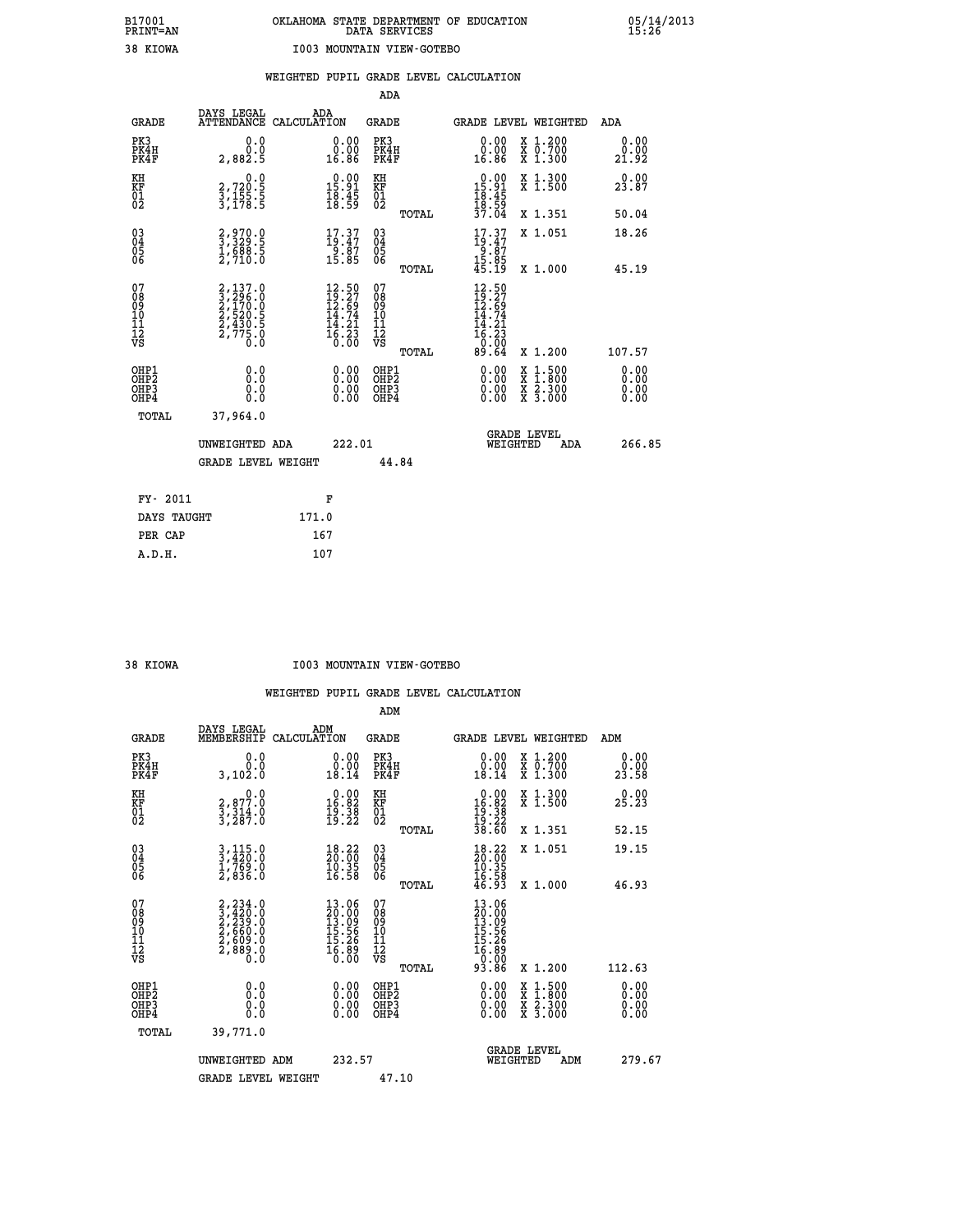| B17001<br>PRINT=AN                        |                                                                                                                                                                                         | OKLAHOMA STATE DEPARTMENT OF EDUCATION                                                    | DATA SERVICES                                               |                                                                              |                                                                                                             | 05/14/2013                             |
|-------------------------------------------|-----------------------------------------------------------------------------------------------------------------------------------------------------------------------------------------|-------------------------------------------------------------------------------------------|-------------------------------------------------------------|------------------------------------------------------------------------------|-------------------------------------------------------------------------------------------------------------|----------------------------------------|
| 38 KIOWA                                  |                                                                                                                                                                                         | 1004 SNYDER                                                                               |                                                             |                                                                              |                                                                                                             |                                        |
|                                           |                                                                                                                                                                                         | WEIGHTED PUPIL GRADE LEVEL CALCULATION                                                    | ADA                                                         |                                                                              |                                                                                                             |                                        |
| <b>GRADE</b>                              | DAYS LEGAL                                                                                                                                                                              | ADA<br>ATTENDANCE CALCULATION                                                             | GRADE                                                       |                                                                              | GRADE LEVEL WEIGHTED                                                                                        | ADA                                    |
| PK3<br>PK4H<br>PK4F                       | 1,079.0<br>0.0<br>5,600.5                                                                                                                                                               | $\begin{smallmatrix} 6.58\\ 0.00\\ 34.15 \end{smallmatrix}$                               | PK3<br>PK4H<br>PK4F                                         | 6.58<br>0.00<br>34.15                                                        | X 1.200<br>X 0.700<br>X 1.300                                                                               | 7.90<br>0.00<br>44.40                  |
| KH<br>KF<br>01<br>02                      | 0.0<br>$\frac{6}{7}, \frac{252}{198}$ $\frac{3}{7}$                                                                                                                                     | $\begin{smallmatrix} 0.00\\ 38.13\\ 28.30\\ 43.89 \end{smallmatrix}$                      | KH<br>KF<br>01<br>02                                        | $\begin{smallmatrix} 0.00\\ 38.13\\ 28.30\\ 43.89\\ 72.19 \end{smallmatrix}$ | X 1.300<br>X 1.500                                                                                          | 0.00<br>57.20                          |
|                                           |                                                                                                                                                                                         |                                                                                           | TOTAL                                                       |                                                                              | X 1.351                                                                                                     | 97.53                                  |
| $\substack{03 \\ 04}$<br>Ŏ5<br>06         | $\frac{4}{5}$ , 561.0<br>7,400.0<br>3,807.0                                                                                                                                             | $\begin{smallmatrix} 27.81\\ 33.62\\ 45.12\\ 23.21 \end{smallmatrix}$                     | $\begin{matrix} 03 \\ 04 \\ 05 \\ 06 \end{matrix}$<br>TOTAL | $\frac{27.81}{33.62}$<br>45.12<br>23.21<br>101.95                            | X 1.051<br>X 1.000                                                                                          | 29.23<br>101.95                        |
| 07<br>08<br>09<br>10<br>11<br>12<br>VS    | $\begin{smallmatrix} 6\,,\,2\,3\,2\,. & 0\\ 5\,,\,2\,0\,8\,. & 5\\ 5\,,\,6\,5\,5\,. & 5\\ 5\,,\,6\,9\,1\,. & 0\\ 7\,,\,2\,13\,. & 5\\ 6\,,\,1\,2\,3\,. & 5\\ 0\,. & 0\end{smallmatrix}$ | $\begin{array}{l} 38.00 \\ 31.76 \\ 34.48 \\ 34.70 \\ 43.98 \\ 37.34 \\ 0.00 \end{array}$ | 07<br>08<br>09<br>11<br>11<br>12<br>VS                      | 38.00<br>31.76<br>34.48<br>34.70<br>43.98<br>$\frac{37.34}{0.00}$            |                                                                                                             |                                        |
| OHP1<br>OH <sub>P</sub> 2<br>OHP3<br>OHP4 | 0.0<br>0.0<br>0.0                                                                                                                                                                       | 0.00<br>$\begin{smallmatrix} 0.00 \ 0.00 \end{smallmatrix}$                               | TOTAL<br>OHP1<br>OH <sub>P</sub> 2<br>OHP3<br>OHP4          | 220.26<br>0.00<br>0.00<br>0.00                                               | X 1.200<br>$\begin{smallmatrix} x & 1 & 500 \\ x & 1 & 800 \\ x & 2 & 300 \\ x & 3 & 000 \end{smallmatrix}$ | 264.31<br>0.00<br>0.00<br>0.00<br>0.00 |
| TOTAL                                     | 82,178.0                                                                                                                                                                                |                                                                                           |                                                             |                                                                              |                                                                                                             |                                        |
|                                           | UNWEIGHTED ADA<br><b>GRADE LEVEL WEIGHT</b>                                                                                                                                             | 501.07                                                                                    | 101.45                                                      | WEIGHTED                                                                     | <b>GRADE LEVEL</b><br>ADA                                                                                   | 602.52                                 |
| FY- 2011                                  |                                                                                                                                                                                         | F                                                                                         |                                                             |                                                                              |                                                                                                             |                                        |
| DAYS TAUGHT                               |                                                                                                                                                                                         | 164.0                                                                                     |                                                             |                                                                              |                                                                                                             |                                        |
| PER CAP                                   |                                                                                                                                                                                         | 125                                                                                       |                                                             |                                                                              |                                                                                                             |                                        |

| I004 SNYDER<br>38 KIOWA |  |  |  |  |
|-------------------------|--|--|--|--|
|-------------------------|--|--|--|--|

 **A.D.H. 279**

 **WEIGHTED PUPIL GRADE LEVEL CALCULATION ADM DAYS LEGAL ADM GRADE MEMBERSHIP CALCULATION GRADE GRADE LEVEL WEIGHTED ADM PK3 1,079.0 6.58 PK3 6.58 X 1.200 7.90 PK4H 0.0 0.00 PK4H 0.00 X 0.700 0.00 PK4F 6,035.0 36.80 PK4F 36.80 X 1.300 47.84 KH 0.0 0.00 KH 0.00 X 1.300 0.00 KF 6,746.0 41.13 KF 41.13 X 1.500 61.70 01 4,925.0 30.03 01 30.03 02 7,591.0 46.29 02 46.29 TOTAL 76.32 X 1.351 103.11 03 4,744.0 28.93 03 28.93 X 1.051 30.41 04 5,770.0 35.18 04 35.18 05 7,737.0 47.18 05 47.18 06 3,998.0 24.38 06 24.38 TOTAL 106.74 X 1.000 106.74 07 6,534.0 39.84 07 39.84 08 5,389.0 32.86 08 32.86 09 5,900.0 35.98 09 35.98 10 5,915.0 36.07 10 36.07 11 7,471.0 45.55 11 45.55 12 6,341.0 38.66 12 38.66 VS 0.0 0.00 VS 0.00**  $\begin{array}{cccc} 6.534 & 0 & 39 & 84 & 07 \\ 5.386 & 0 & 32 & 86 & 08 \\ 5.9015 & 0 & 36 & 07 & 39 & 84 \\ 7.471 & 0 & 45 & 57 & 10 \\ 7.471 & 0 & 45 & 55 & 11 \\ 6.341 & 0 & 38 & 66 & 12 \\ 6.341 & 0 & 0 & 0 & 07 \\ 0.0 & 0.0 & 0.00 & 0.00 \\ 0.0 & 0.00 & 0.00 & 0.00 \\ 0.0 & 0.00 &$  **OHP1 0.0 0.00 OHP1 0.00 X 1.500 0.00 OHP2 0.0 0.00 OHP2 0.00 X 1.800 0.00 OHP3 0.0 0.00 OHP3 0.00 X 2.300 0.00 OHP4 0.0 0.00 OHP4 0.00 X 3.000 0.00 TOTAL 86,175.0 GRADE LEVEL UNWEIGHTED ADM 525.46 WEIGHTED ADM 632.45** GRADE LEVEL WEIGHT 106.99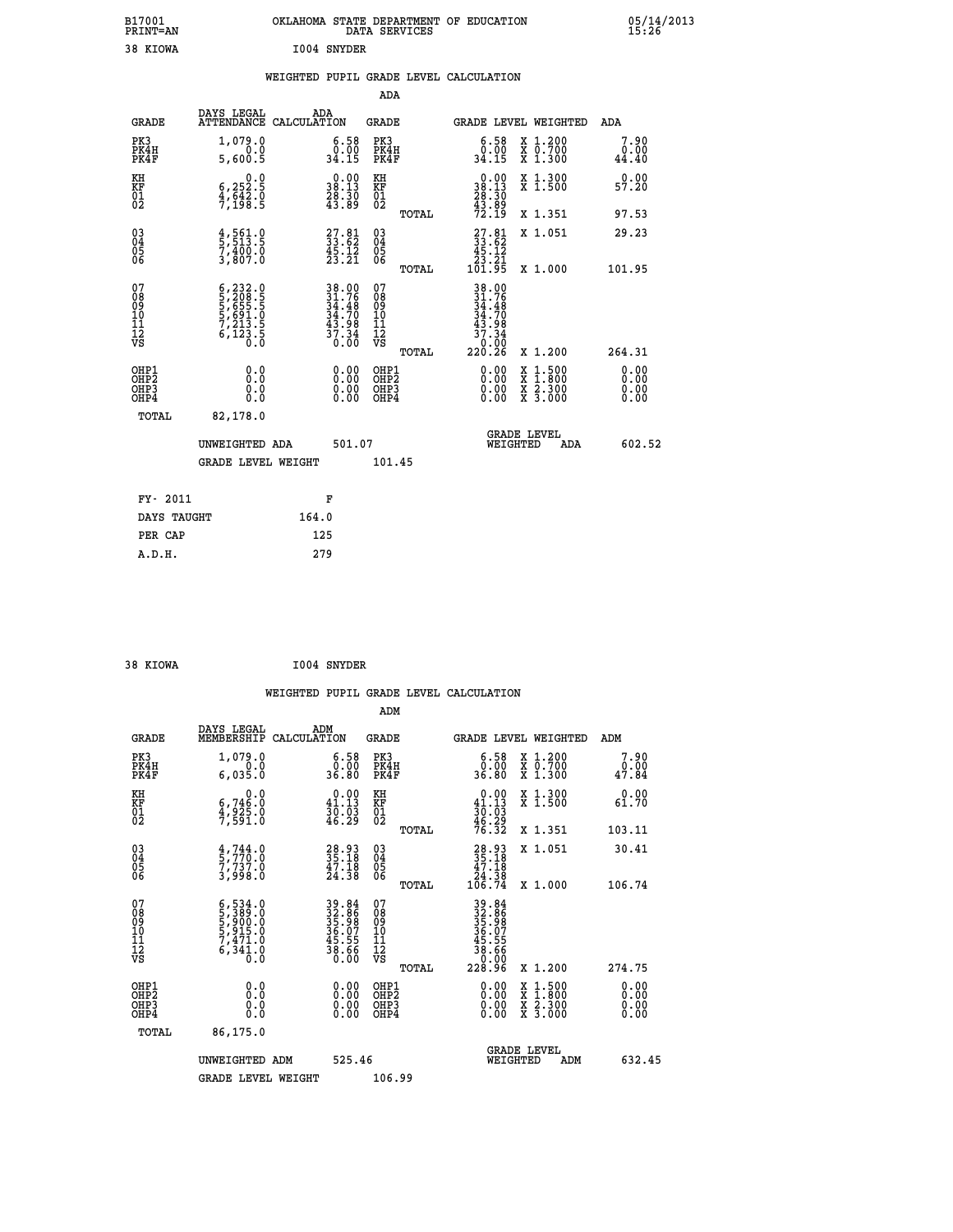| B17001          | OKLAHOMA STATE DEPARTMENT OF EDUCATION |
|-----------------|----------------------------------------|
| <b>PRINT=AN</b> | DATA SERVICES                          |
| KIOWA           | COUNTY TOTALS                          |

 **B17001 OKLAHOMA STATE DEPARTMENT OF EDUCATION 05/14/2013**

|                                                                              |                                                                                   |                                                                                                    | ADA                                              |                                                                                                                                            |                                                                                                                                           |                              |
|------------------------------------------------------------------------------|-----------------------------------------------------------------------------------|----------------------------------------------------------------------------------------------------|--------------------------------------------------|--------------------------------------------------------------------------------------------------------------------------------------------|-------------------------------------------------------------------------------------------------------------------------------------------|------------------------------|
| <b>GRADE</b>                                                                 | DAYS LEGAL                                                                        | ADA<br>ATTENDANCE CALCULATION                                                                      | GRADE                                            |                                                                                                                                            | <b>GRADE LEVEL WEIGHTED</b>                                                                                                               | ADA                          |
| PK3<br>PK4H<br>PK4F                                                          | 2,167.0<br>0.0<br>17,281.0                                                        | 12.80<br>$\frac{0.00}{102.71}$                                                                     | PK3<br>PK4H<br>PK4F                              | 12.80<br>$\frac{0.00}{102.71}$                                                                                                             | X 1.200<br>X 0.700<br>X 1.300                                                                                                             | 15.36<br>$0.00$<br>133.53    |
| KH<br>KF<br>01<br>02                                                         | 0.0<br>19,804.5<br>20,753.0<br>20,607.0                                           | $\begin{smallmatrix} 0.00\\ 117.00\\ 122.52\\ 122.38 \end{smallmatrix}$                            | KH<br>KF<br>01<br>02                             | 117.00<br>$\frac{122}{122}$ : 52<br>$\frac{122}{244}$ : 38                                                                                 | X 1.300<br>X 1.500                                                                                                                        | 0.00<br>175.52               |
|                                                                              |                                                                                   |                                                                                                    | TOTAL                                            |                                                                                                                                            | X 1.351                                                                                                                                   | 330.86                       |
| $^{03}_{04}$<br>Ŏ5<br>06                                                     | 16,989.0<br>19,411.0<br>19,835.0<br>16,297.0                                      | $\frac{100.56}{114.58}$<br>96.52                                                                   | $\substack{03 \\ 04}$<br>$\frac{05}{06}$         | $\frac{100.56}{114.58}$<br>-96.52<br>328.96                                                                                                | X 1.051                                                                                                                                   | 434.65                       |
|                                                                              |                                                                                   |                                                                                                    | TOTAL                                            |                                                                                                                                            | X 1.000                                                                                                                                   | 328.96                       |
| 07<br>08<br>09<br>11<br>11<br>12<br>VS                                       | 21, 284.5<br>17, 386.0<br>19, 662.5<br>17, 866.5<br>20, 678.5<br>20, 678.5<br>Ō.Ō | $\begin{smallmatrix} 125.07\\102.61\\116.22\\116.21\\105.11\\23.28\\108.05\\0.00\end{smallmatrix}$ | 07<br>08<br>09<br>101<br>11<br>12<br>VS<br>TOTAL | $\begin{smallmatrix} 125\cdot07\\ 102\cdot61\\ 116\cdot22\\ 116\cdot11\\ 23\cdot28\\ 108\cdot05\\ 0\cdot00\\ 681\cdot34 \end{smallmatrix}$ | X 1.200                                                                                                                                   | 817.61                       |
| OHP1<br>OH <sub>P</sub> <sub>2</sub><br>OH <sub>P3</sub><br>OH <sub>P4</sub> | 0.0<br>Ō.Ō<br>0.0<br>0.0                                                          | 0.00<br>0.00<br>0.00                                                                               | OHP1<br>OHP2<br>OHP3<br>OHP4                     | 0.00<br>0.00<br>0.00                                                                                                                       | $\begin{smallmatrix} \mathtt{X} & 1\cdot500\\ \mathtt{X} & 1\cdot800\\ \mathtt{X} & 2\cdot300\\ \mathtt{X} & 3\cdot000 \end{smallmatrix}$ | 0.00<br>0.00<br>0.00<br>0.00 |
| TOTAL                                                                        | 268,172.5                                                                         |                                                                                                    |                                                  |                                                                                                                                            |                                                                                                                                           |                              |
|                                                                              | UNWEIGHTED ADA                                                                    | 1,588.27                                                                                           |                                                  | WEIGHTED                                                                                                                                   | <b>GRADE LEVEL</b><br>ADA                                                                                                                 | 1,907.53                     |
|                                                                              | <b>GRADE LEVEL WEIGHT</b>                                                         |                                                                                                    | 319.26                                           |                                                                                                                                            |                                                                                                                                           |                              |
| FY- 2011                                                                     |                                                                                   | F                                                                                                  |                                                  |                                                                                                                                            |                                                                                                                                           |                              |
|                                                                              | DAYS TAUGHT                                                                       | 652.0                                                                                              |                                                  |                                                                                                                                            |                                                                                                                                           |                              |
| PER CAP                                                                      |                                                                                   | 547                                                                                                |                                                  |                                                                                                                                            |                                                                                                                                           |                              |
| A.D.H.                                                                       |                                                                                   | 630                                                                                                |                                                  |                                                                                                                                            |                                                                                                                                           |                              |

B17001<br>PRINT=AN<br>KIOWA

 **KIOWA COUNTY TOTALS**

|                                                       |                                                                                           |                                                                                                            | ADM                                     |       |                                                                                                                                     |                                          |                              |  |
|-------------------------------------------------------|-------------------------------------------------------------------------------------------|------------------------------------------------------------------------------------------------------------|-----------------------------------------|-------|-------------------------------------------------------------------------------------------------------------------------------------|------------------------------------------|------------------------------|--|
| <b>GRADE</b>                                          | DAYS LEGAL<br>MEMBERSHIP                                                                  | ADM<br>CALCULATION                                                                                         | <b>GRADE</b>                            |       |                                                                                                                                     | <b>GRADE LEVEL WEIGHTED</b>              | ADM                          |  |
| PK3<br>PK4H<br>PK4F                                   | 2,171.0<br>0.0<br>18,987.0                                                                | 12.82<br>$\frac{6}{112.77}$                                                                                | PK3<br>PK4H<br>PK4F                     |       | 12.82<br>$\begin{array}{r} 70.00 \\ 112.77 \end{array}$                                                                             | X 1.200<br>X 0.700<br>X 1.300            | 15.36<br>0.00<br>146.60      |  |
| KH<br>KF<br>01<br>02                                  | 0.0<br>21,254.0<br>22,007.0<br>21,711.0                                                   | $0.00$<br>125.51<br>$\frac{1}{2}\frac{2}{3}\cdot\frac{8}{9}\cdot\frac{1}{3}$                               | KH<br>KF<br>01<br>02                    |       | $\begin{smallmatrix} &0.00\\ 125.51\\ 129.89\\ 128.93\\ 258.82 \end{smallmatrix}$                                                   | X 1.300<br>X 1.500                       | 0.00<br>188.27               |  |
|                                                       |                                                                                           |                                                                                                            |                                         | TOTAL |                                                                                                                                     | X 1.351                                  | 349.67                       |  |
| 03<br>04<br>05<br>06                                  | 17,810.0<br>20,354.0<br>20,873.0<br>17, 123.0                                             | $\frac{105.41}{120.10}$<br>124.02<br>101.41                                                                | $\substack{03 \\ 04}$<br>05<br>06       |       | $\frac{105.41}{120.10}$<br>124.02                                                                                                   | X 1.051                                  | 110.79                       |  |
|                                                       |                                                                                           |                                                                                                            |                                         | TOTAL | $\frac{1}{3}\overline{0}\overline{1}\cdot\overline{4}\overline{1}\overline{3}\overline{4}\overline{5}\cdot\overline{5}\overline{3}$ | X 1.000                                  | 345.53                       |  |
| 07<br>08<br>09<br>101<br>112<br>VS                    | $22,469.0$<br>$18,187.0$<br>$20,668.0$<br>$18,745.0$<br>$21,657.0$<br>$18,902.0$<br>$0.0$ | 131.99<br>107.37<br>122.24<br>$\frac{111}{129}. \frac{37}{20}$<br>$\frac{129}{112}. \frac{55}{29}$<br>Ō.ŎŎ | 07<br>08<br>09<br>101<br>11<br>12<br>VS | TOTAL | 131.99<br>107.37<br>122.24<br>111.37<br>129:20<br>112:55<br>--0:00<br>714.72                                                        | X 1.200                                  | 857.66                       |  |
| OHP1<br>OH <sub>P</sub> 2<br>OH <sub>P3</sub><br>OHP4 | 0.0<br>0.000                                                                              | $0.00$<br>$0.00$<br>0.00                                                                                   | OHP1<br>OHP2<br>OHP3<br>OHP4            |       | $0.00$<br>$0.00$<br>0.00                                                                                                            | X 1:500<br>X 1:800<br>X 2:300<br>X 3:000 | 0.00<br>0.00<br>0.00<br>0.00 |  |
|                                                       |                                                                                           |                                                                                                            |                                         |       |                                                                                                                                     |                                          |                              |  |
| TOTAL                                                 | 282,918.0                                                                                 |                                                                                                            |                                         |       |                                                                                                                                     |                                          |                              |  |
|                                                       | UNWEIGHTED                                                                                | 1,675.58<br>ADM                                                                                            |                                         |       | WEIGHTED                                                                                                                            | <b>GRADE LEVEL</b><br>ADM                | 2,013.91                     |  |
|                                                       | <b>GRADE LEVEL WEIGHT</b>                                                                 |                                                                                                            | 338.33                                  |       |                                                                                                                                     |                                          |                              |  |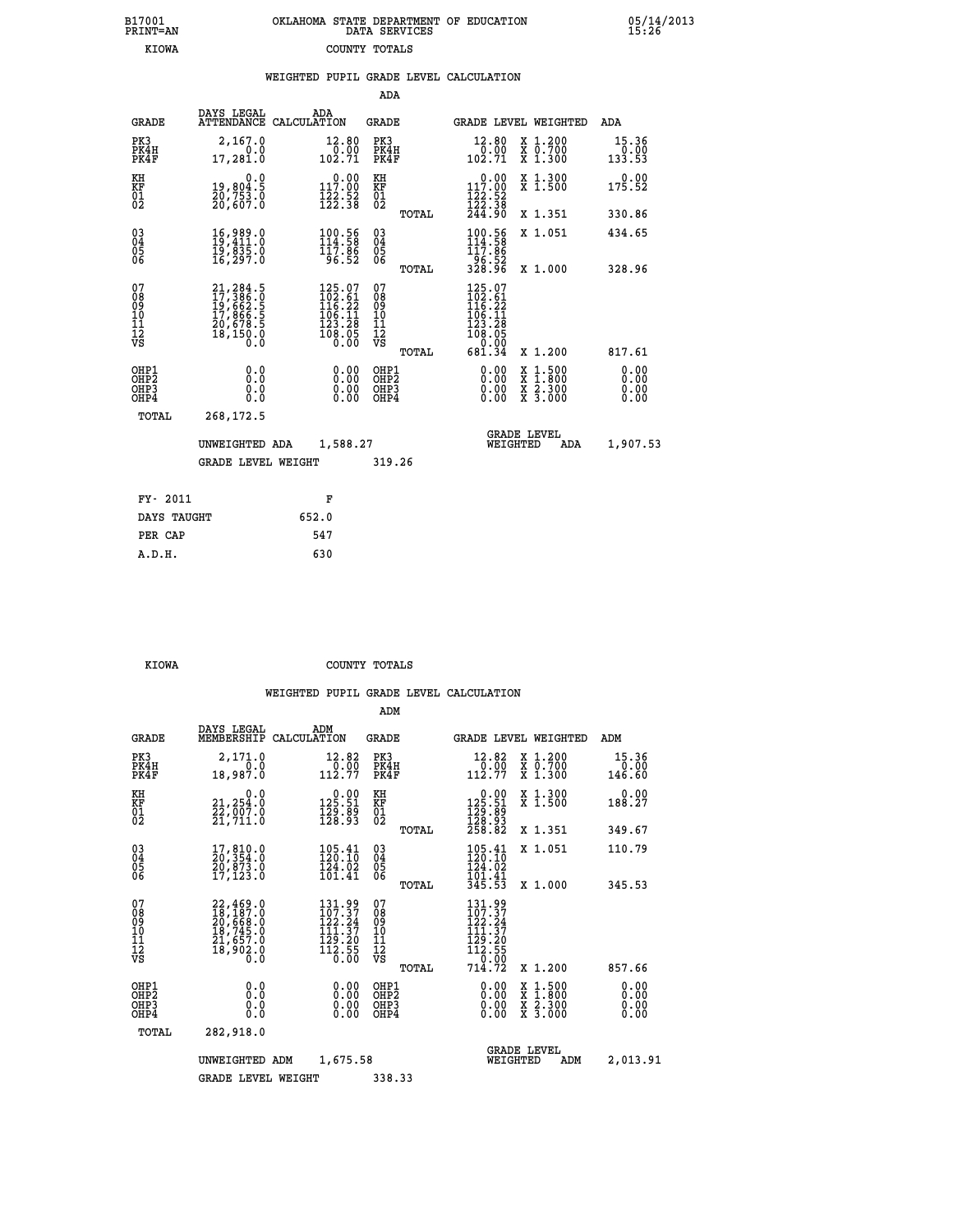| B17001<br><b>PRINT=AN</b> | OKLAHOMA STATE DEPARTMENT OF EDUCATION<br>DATA SERVICES | 05/14/2013<br>15:26 |
|---------------------------|---------------------------------------------------------|---------------------|
| 39 LATIMER                | I001 WILBURTON                                          |                     |

|                                                                    |                                                                                                                                                                                         | WEIGHTED PUPIL GRADE LEVEL CALCULATION                                      |                                                     |       |                                                                                 |                                                    |                                                 |
|--------------------------------------------------------------------|-----------------------------------------------------------------------------------------------------------------------------------------------------------------------------------------|-----------------------------------------------------------------------------|-----------------------------------------------------|-------|---------------------------------------------------------------------------------|----------------------------------------------------|-------------------------------------------------|
|                                                                    |                                                                                                                                                                                         |                                                                             | <b>ADA</b>                                          |       |                                                                                 |                                                    |                                                 |
| <b>GRADE</b>                                                       | <b>DAYS LEGAL<br/>ATTENDANCE</b>                                                                                                                                                        | ADA<br>CALCULATION                                                          | <b>GRADE</b>                                        |       |                                                                                 | GRADE LEVEL WEIGHTED                               | ADA                                             |
| PK3<br>PK4H<br>PK4F                                                | 2,315.0<br>0.00000                                                                                                                                                                      | 14.20<br>$\frac{6.00}{55.21}$                                               | PK3<br>PK4H<br>PK4F                                 |       | 14.20<br>-0.00<br>55.21                                                         | X 1.200<br>X 0.700<br>X 1.300                      | 17.04<br>0.00<br>71.77                          |
| KH<br>KF<br>01<br>02                                               | 0.0<br>0,715.0<br>0,813.0<br>10,880.0                                                                                                                                                   | $\begin{smallmatrix} 0.00\\ 59.60\\ 60.82\\ 66.75 \end{smallmatrix}$        | KH<br>KF<br>01<br>02                                |       | 0.00<br>59:60<br>60:82<br>66:75<br>127:57                                       | X 1.300<br>X 1.500                                 | 0.00<br>89.40                                   |
|                                                                    |                                                                                                                                                                                         |                                                                             |                                                     | TOTAL |                                                                                 | X 1.351                                            | 172.35                                          |
| $\begin{smallmatrix} 03 \\[-4pt] 04 \end{smallmatrix}$<br>05<br>06 | $\begin{smallmatrix} 10,067.5\\ 11,416.0\\ 11,971.5\\ 14,095.5 \end{smallmatrix}$                                                                                                       | $51.76$<br>$70.04$<br>$73.44$<br>86.48                                      | $\begin{array}{c} 03 \\ 04 \\ 05 \\ 06 \end{array}$ |       | $51.76$<br>$70.04$<br>$73.44$<br>$86.48$<br>$229.96$                            | X 1.051                                            | 64.91                                           |
|                                                                    |                                                                                                                                                                                         |                                                                             |                                                     | TOTAL |                                                                                 | X 1.000                                            | 229.96                                          |
| 07<br>08<br>09<br>11<br>11<br>12<br>VS                             | $\begin{smallmatrix} 10\,, & 432\,, & 0\\ 11\,, & 951\,, & 5\\ 8\,, & 978\,, & 5\\ 11\,, & 490\,, & 5\\ 11\,, & 599\,, & 5\\ 13\,, & 109\,, & 5\\ 0\,, & 0\,, & 0\,, \end{smallmatrix}$ | $54.00$<br>$73.32$<br>$55.08$<br>$70.49$<br>$71.16$<br>$\frac{65.43}{0.00}$ | 07<br>08<br>09<br>11<br>11<br>12<br>VS              | TOTAL | $\frac{64.00}{73.32}$<br>55.08<br>70.49<br>.16<br>71<br>80.43<br>0.55<br>414.48 | X 1.200                                            | 497.38                                          |
| OHP1<br>OHP2<br>OHP3<br>OHP4                                       | 162.0<br>0.0<br>0.0<br>0.0                                                                                                                                                              | $0.99$<br>$0.00$<br>$\begin{smallmatrix} 0.00 \ 0.00 \end{smallmatrix}$     | OHP1<br>OHP2<br>OHP3<br>OHP4                        |       | 0.99<br>0.00                                                                    | 1:500<br>X<br>X<br>X<br>X<br>$\frac{2.300}{3.000}$ | $\frac{1}{0}$ : $\frac{49}{00}$<br>0.00<br>0.00 |
| <b>TOTAL</b>                                                       | 157,097.0                                                                                                                                                                               |                                                                             |                                                     |       |                                                                                 |                                                    |                                                 |
|                                                                    | UNWEIGHTED ADA                                                                                                                                                                          | 963.77                                                                      |                                                     |       | WEIGHTED                                                                        | <b>GRADE LEVEL</b><br>ADA                          | 1,144.30                                        |
|                                                                    | <b>GRADE LEVEL WEIGHT</b>                                                                                                                                                               |                                                                             | 180.53                                              |       |                                                                                 |                                                    |                                                 |
| FY- 2011                                                           |                                                                                                                                                                                         | F                                                                           |                                                     |       |                                                                                 |                                                    |                                                 |
| DAYS TAUGHT                                                        |                                                                                                                                                                                         | 163.0                                                                       |                                                     |       |                                                                                 |                                                    |                                                 |
| PER CAP                                                            |                                                                                                                                                                                         | 64                                                                          |                                                     |       |                                                                                 |                                                    |                                                 |

| 39 LATIMER | <b>I001 WILBURTON</b> |
|------------|-----------------------|

 **A.D.H. 814**

 **ADM**

| <b>GRADE</b>                                       | DAYS LEGAL<br>MEMBERSHIP                                                                                                                             | ADM<br>CALCULATION                                                                           | <b>GRADE</b>                                  |       | GRADE LEVEL WEIGHTED                                                                  |                                          | ADM                                |  |
|----------------------------------------------------|------------------------------------------------------------------------------------------------------------------------------------------------------|----------------------------------------------------------------------------------------------|-----------------------------------------------|-------|---------------------------------------------------------------------------------------|------------------------------------------|------------------------------------|--|
| PK3<br>PK4H<br>PK4F                                | 2,315.0<br>9,097.0                                                                                                                                   | 14.20<br>$\frac{0.00}{55.81}$                                                                | PK3<br>PK4H<br>PK4F                           |       | 14.20<br>$\frac{0}{55}.00$<br>55.81                                                   | X 1.200<br>X 0.700<br>X 1.300            | 17.04<br>$\frac{0.00}{72.55}$      |  |
| KH<br>KF<br>$\overline{01}$                        | 0.0<br>10,025.0<br>10,457.0<br>11,426.0                                                                                                              | $\begin{smallmatrix} 0.00\\ 61.50\\ 94.15\\ 70.10 \end{smallmatrix}$                         | KH<br>KF<br>$^{01}_{02}$                      |       | $\begin{smallmatrix}&&0.00\\ 61.50\\ 64.15\\ 70.10\\ 134.25\end{smallmatrix}$         | X 1.300<br>X 1.500                       | 0.00<br>92.25                      |  |
|                                                    |                                                                                                                                                      |                                                                                              |                                               | TOTAL |                                                                                       | X 1.351                                  | 181.37                             |  |
| $\begin{matrix} 03 \\ 04 \\ 05 \\ 06 \end{matrix}$ | 10,508.0<br>12,003.0<br>12,619.0                                                                                                                     | $\frac{64.47}{73.64}$<br>$\frac{77.42}{89.99}$                                               | 030404<br>06                                  |       | $54.47$<br>$73.64$<br>$77.42$<br>$89.99$<br>$241.05$                                  | X 1.051                                  | 67.76                              |  |
|                                                    | 14,668.0                                                                                                                                             |                                                                                              |                                               | TOTAL |                                                                                       | X 1.000                                  | 241.05                             |  |
| 07<br>08<br>09<br>101<br>11<br>12<br>VS            | $\begin{smallmatrix} 10, 836\cdot 0\\ 12, 484\cdot 0\\ 9, 325\cdot 0\\ 11, 929\cdot 0\\ 12, 240\cdot 0\\ 13, 779\cdot 0\\ 0\cdot 0\end{smallmatrix}$ | $\begin{smallmatrix} 66.48\\ 76.59\\ 57.21\\ 73.18\\ 75.09\\ 84.53\\ 0.00 \end{smallmatrix}$ | 07<br>08<br>09<br>001<br>11<br>11<br>12<br>VS | TOTAL | $66.48$<br>$76.59$<br>$57.21$<br>$73.18$<br>$75.09$<br>$84.53$<br>$0.008$<br>$433.08$ | X 1.200                                  | 519.70                             |  |
| OHP1                                               | 166.0                                                                                                                                                |                                                                                              |                                               |       |                                                                                       |                                          |                                    |  |
| OHP2<br>OH <sub>P3</sub><br>OHP4                   | 0.0<br>0.0<br>Ŏ.Ŏ                                                                                                                                    | $\begin{smallmatrix} 1.02 \ 0.00 \ 0.00 \ 0.00 \end{smallmatrix}$                            | OHP1<br>OHP2<br>OHP3<br>OHP4                  |       | $\frac{1}{0}$ :00<br>$\begin{smallmatrix} 0.00 & 0 \ 0.00 & 0 \end{smallmatrix}$      | X 1:500<br>X 1:800<br>X 2:300<br>X 3:000 | $\frac{1}{0}$ : 53<br>0.00<br>0.00 |  |
| TOTAL                                              | 163,877.0                                                                                                                                            |                                                                                              |                                               |       |                                                                                       |                                          |                                    |  |
|                                                    | UNWEIGHTED                                                                                                                                           | 1,005.38<br>ADM                                                                              |                                               |       | WEIGHTED                                                                              | <b>GRADE LEVEL</b><br>ADM                | 1,193.25                           |  |
|                                                    | <b>GRADE LEVEL WEIGHT</b>                                                                                                                            |                                                                                              | 187.87                                        |       |                                                                                       |                                          |                                    |  |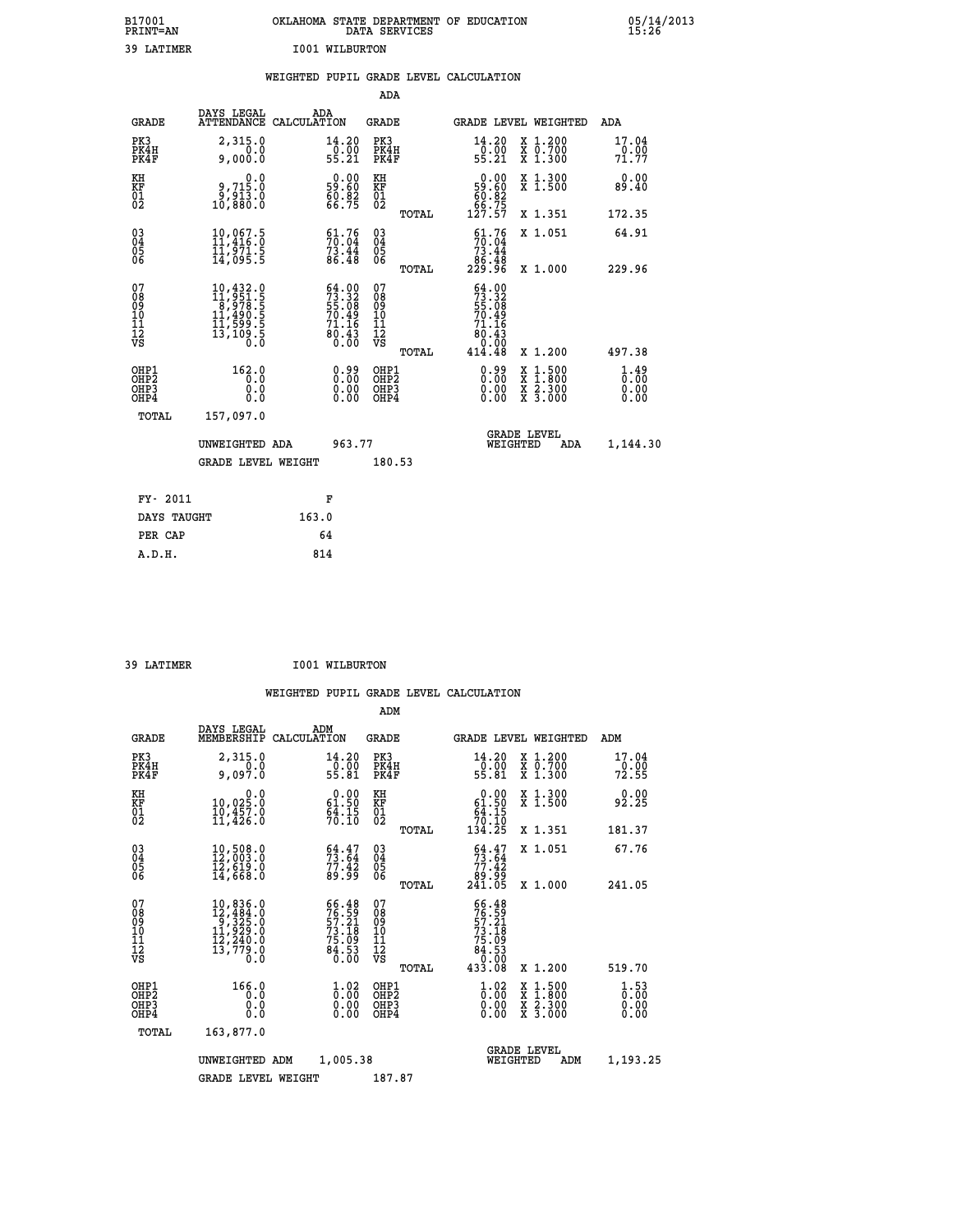| B17001<br><b>PRINT=AN</b> |              | OKLAHOMA STATE DEPARTMENT OF EDUCATION<br>DATA SERVICES |  |
|---------------------------|--------------|---------------------------------------------------------|--|
| 39 LATIMER                | I002 RED OAK |                                                         |  |

|                                                                    |                          |                                                                |                                                                                        |                                        |       | WEIGHTED PUPIL GRADE LEVEL CALCULATION                                        |                                                                          |                                                         |
|--------------------------------------------------------------------|--------------------------|----------------------------------------------------------------|----------------------------------------------------------------------------------------|----------------------------------------|-------|-------------------------------------------------------------------------------|--------------------------------------------------------------------------|---------------------------------------------------------|
|                                                                    |                          |                                                                |                                                                                        | ADA                                    |       |                                                                               |                                                                          |                                                         |
| <b>GRADE</b>                                                       | DAYS LEGAL               | ATTENDANCE CALCULATION                                         | ADA                                                                                    | <b>GRADE</b>                           |       |                                                                               | GRADE LEVEL WEIGHTED                                                     | ADA                                                     |
| PK3<br>PK4H<br>PK4F                                                |                          | 46.0<br>0.0<br>2,741.0                                         | $\substack{0.28 \\ 0.00 \\ 16.51}$                                                     | PK3<br>PK4H<br>PK4F                    |       | 0.28<br>0.00<br>16.51                                                         | X 1.200<br>X 0.700<br>X 1.300                                            | 0.34<br>0.00<br>21.46                                   |
| KH<br>KF<br>01<br>02                                               |                          | 0.0<br>2,902:0<br>2,546:5<br>2,136:5                           | $\begin{smallmatrix} 0.00\\ 17.48\\ 15.34\\ 12.87 \end{smallmatrix}$                   | KH<br>KF<br>01<br>02                   |       | $\begin{array}{r} 0.00 \\ 17.48 \\ 15.34 \\ 12.87 \\ 28.21 \end{array}$       | X 1.300<br>X 1.500                                                       | 0.00<br>26.22                                           |
|                                                                    |                          |                                                                |                                                                                        |                                        | TOTAL |                                                                               | X 1.351                                                                  | 38.11                                                   |
| $\begin{smallmatrix} 03 \\[-4pt] 04 \end{smallmatrix}$<br>Ŏ5<br>06 |                          | 2,779.5<br>3,605.0<br>2,573.0<br>2,862.5                       | $\frac{16}{21}$ : 72<br>$\frac{15.50}{17.24}$                                          | $\substack{03 \\ 04}$<br>05<br>06      |       | $\frac{16}{21}$ : 72<br>$\frac{15.50}{17.24}$                                 | X 1.051                                                                  | 17.59                                                   |
|                                                                    |                          |                                                                |                                                                                        |                                        | TOTAL | 54.46                                                                         | X 1.000                                                                  | 54.46                                                   |
| 07<br>08<br>09<br>101<br>112<br>VS                                 |                          | 2,736.0<br>2,374.0<br>2,998.5<br>2,512.0<br>2,694.0<br>2,839.0 | $\begin{smallmatrix} 16.48\\14.30\\18.06\\15.13\\12.61\\17.10\\0.00 \end{smallmatrix}$ | 07<br>08<br>09<br>11<br>11<br>12<br>VS | TOTAL | $16.48$<br>$14.30$<br>$18.06$<br>$15.13$<br>$12.61$<br>17.10<br>0:00<br>93.68 | X 1.200                                                                  | 112.42                                                  |
| OHP1<br>OHP2<br>OHP3<br>OHP4                                       |                          | 448.5<br>0.0<br>Ō.Ō                                            | 2.70<br>$\begin{smallmatrix} 0.00 \ 0.00 \end{smallmatrix}$                            | OHP1<br>OHP2<br>OHP3<br>OHP4           |       | 2.70<br>0.00<br>0.00                                                          | $1:500$<br>1:800<br>X<br>X<br>$\frac{\ddot{x}}{x}$ $\frac{2.300}{3.000}$ | 4.05<br>$\overline{0}$ . $\overline{0}$<br>0.00<br>0.00 |
|                                                                    | <b>TOTAL</b><br>38,194.0 |                                                                |                                                                                        |                                        |       |                                                                               |                                                                          |                                                         |
|                                                                    |                          | UNWEIGHTED ADA                                                 | 230.06                                                                                 |                                        |       |                                                                               | GRADE LEVEL<br>WEIGHTED<br>ADA                                           | 274.65                                                  |
|                                                                    |                          | <b>GRADE LEVEL WEIGHT</b>                                      |                                                                                        | 44.59                                  |       |                                                                               |                                                                          |                                                         |
|                                                                    | FY- 2011                 |                                                                | F                                                                                      |                                        |       |                                                                               |                                                                          |                                                         |
|                                                                    | DAYS TAUGHT              | 166.0                                                          |                                                                                        |                                        |       |                                                                               |                                                                          |                                                         |
|                                                                    | PER CAP                  |                                                                | 90                                                                                     |                                        |       |                                                                               |                                                                          |                                                         |

 **39 LATIMER I002 RED OAK**

 **A.D.H. 185**

 **ADM**

 **B17001<br>PRINT=AN** 

| <b>GRADE</b>                                       | DAYS LEGAL<br>MEMBERSHIP CALCULATION                                                | ADM                                                                      | <b>GRADE</b>                                       |                                                                                                                                                                                       | GRADE LEVEL WEIGHTED                                                                                                | ADM                                                                |
|----------------------------------------------------|-------------------------------------------------------------------------------------|--------------------------------------------------------------------------|----------------------------------------------------|---------------------------------------------------------------------------------------------------------------------------------------------------------------------------------------|---------------------------------------------------------------------------------------------------------------------|--------------------------------------------------------------------|
| PK3<br>PK4H<br>PK4F                                | 46.0<br>0.0<br>2,766.0                                                              | 0.28<br>ŏ.ōŏ<br>16.66                                                    | PK3<br>PK4H<br>PK4F                                | 0.28<br>ŏ.ōŏ<br>16.66                                                                                                                                                                 | X 1.200<br>X 0.700<br>X 1.300                                                                                       | 0.34<br>0.00<br>21.66                                              |
| KH<br>KF<br>01<br>02                               | 0.0<br>3,019:0<br>2,667:0<br>2,221:0                                                | $\begin{smallmatrix} 0.00\\18.19\\16.07\\13.38 \end{smallmatrix}$        | KH<br>KF<br>01<br>02                               | $\begin{array}{c} 0.00 \\ 18.19 \\ 16.07 \\ 13.38 \\ 29.45 \end{array}$                                                                                                               | X 1.300<br>X 1.500                                                                                                  | 0.00<br>27.29                                                      |
|                                                    |                                                                                     |                                                                          | TOTAL                                              |                                                                                                                                                                                       | X 1.351                                                                                                             | 39.79                                                              |
| $\begin{matrix} 03 \\ 04 \\ 05 \\ 06 \end{matrix}$ | 2,878.0<br>3,767.0<br>2,763.0<br>2,973.0                                            | $\begin{smallmatrix} 17.34 \\ 22.69 \\ 16.64 \\ 17.91 \end{smallmatrix}$ | $\begin{matrix} 03 \\ 04 \\ 05 \\ 06 \end{matrix}$ | $17.34$<br>$22.69$<br>$16.64$<br>$17.91$<br>$57.24$                                                                                                                                   | X 1.051                                                                                                             | 18.22                                                              |
|                                                    |                                                                                     |                                                                          | TOTAL                                              |                                                                                                                                                                                       | X 1.000                                                                                                             | 57.24                                                              |
| 07<br>08<br>09<br>101<br>11<br>12<br>VS            | $2,837.0$<br>$2,506.0$<br>$3,217.0$<br>$2,792.0$<br>$2,322.0$<br>$3,142.0$<br>$0.0$ | $17.09$<br>$15.10$<br>$19.38$<br>$16.82$<br>$13.99$<br>$18.93$<br>$0.00$ | 078<br>089<br>0011<br>11<br>12<br>VS<br>TOTAL      | 17.09<br>$\begin{smallmatrix} 1 & 1 & 1 & 0 \\ 1 & 1 & 1 & 0 \\ 1 & 0 & 0 & 3 \\ 1 & 0 & 0 & 9 \\ 1 & 0 & 0 & 0 \\ 0 & 0 & 0 & 0 \\ 1 & 0 & 1 & 3 \\ 1 & 0 & 0 & 1 \end{smallmatrix}$ | X 1.200                                                                                                             | 121.57                                                             |
| OHP1<br>OHP2<br>OHP3<br>OHP4                       | 471.0<br>0.0<br>0.0<br>0.0                                                          | $\begin{smallmatrix} 2.84\ 0.00 \ 0.00 \end{smallmatrix}$<br>0.00        | OHP1<br>OHP2<br>OHP3<br>OHP4                       | $\begin{smallmatrix} 2.84\ 0.00 \ 0.00 \end{smallmatrix}$<br>0.00                                                                                                                     | $\begin{array}{l} \mathtt{X} & 1.500 \\ \mathtt{X} & 1.800 \\ \mathtt{X} & 2.300 \\ \mathtt{X} & 3.000 \end{array}$ | $\begin{smallmatrix} 4.26 \ 0.00 \ 0.00 \end{smallmatrix}$<br>0.00 |
| TOTAL                                              | 40,387.0                                                                            |                                                                          |                                                    |                                                                                                                                                                                       |                                                                                                                     |                                                                    |
|                                                    | UNWEIGHTED<br>ADM                                                                   | 243.31                                                                   |                                                    | WEIGHTED                                                                                                                                                                              | <b>GRADE LEVEL</b><br>ADM                                                                                           | 290.37                                                             |
|                                                    | <b>GRADE LEVEL WEIGHT</b>                                                           |                                                                          | 47.06                                              |                                                                                                                                                                                       |                                                                                                                     |                                                                    |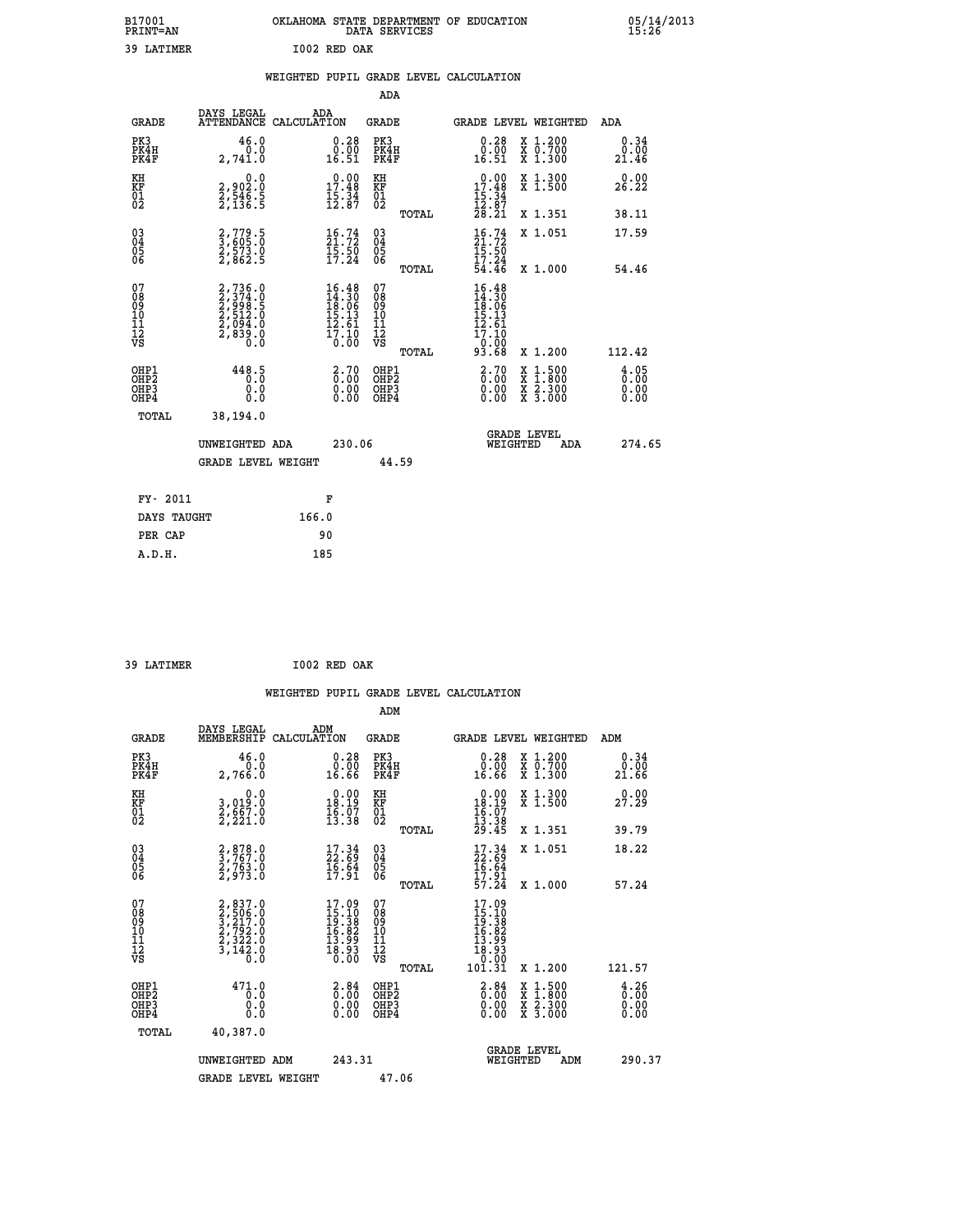# **B17001 OKLAHOMA STATE DEPARTMENT OF EDUCATION 05/14/2013 PRINT=AN DATA SERVICES 15:26 39 LATIMER I003 BUFFALO VALLEY**

|                                        |                                                     |                                                                                     |       |                                                                         |                                                    |       | WEIGHTED PUPIL GRADE LEVEL CALCULATION                                     |                                                                                                                                      |                              |
|----------------------------------------|-----------------------------------------------------|-------------------------------------------------------------------------------------|-------|-------------------------------------------------------------------------|----------------------------------------------------|-------|----------------------------------------------------------------------------|--------------------------------------------------------------------------------------------------------------------------------------|------------------------------|
|                                        |                                                     |                                                                                     |       |                                                                         | <b>ADA</b>                                         |       |                                                                            |                                                                                                                                      |                              |
|                                        | <b>GRADE</b>                                        | DAYS LEGAL<br>ATTENDANCE CALCULATION                                                | ADA   |                                                                         | <b>GRADE</b>                                       |       |                                                                            | GRADE LEVEL WEIGHTED                                                                                                                 | ADA                          |
|                                        | PK3<br>PK4H<br>PK4F                                 | 162.0<br>0.0<br>2,898.0                                                             |       | $\begin{smallmatrix} 0.98\\ 0.00\\ 17.46 \end{smallmatrix}$             | PK3<br>PK4H<br>PK4F                                |       | $\begin{smallmatrix} 0.98\\ 0.00\\ 17.46 \end{smallmatrix}$                | X 1.200<br>X 0.700<br>X 1.300                                                                                                        | 1.18<br>22.70                |
| KH<br>KF<br>01<br>02                   |                                                     | 0.0<br>1,231.0<br>809.5<br>1,823.5                                                  |       | $\begin{smallmatrix} 0.00\\ 7.42\\ 4.88\\ 10.98 \end{smallmatrix}$      | KH<br>KF<br>01<br>02                               |       | $\begin{smallmatrix} 0.00\\ 7.42\\ 4.88\\ 10.98\\ 15.86 \end{smallmatrix}$ | X 1.300<br>X 1.500                                                                                                                   | 0.00<br>11.13                |
|                                        |                                                     |                                                                                     |       |                                                                         |                                                    | TOTAL |                                                                            | X 1.351                                                                                                                              | 21.43                        |
| 030404<br>06                           |                                                     | $\frac{1}{2}, \frac{917}{092}. \frac{5}{0}$<br>$\frac{2}{2}, \frac{273}{525}. 0$    |       | $\begin{smallmatrix} 11.55\\ 12.60\\ 13.69\\ 15.21 \end{smallmatrix}$   | $\begin{matrix} 03 \\ 04 \\ 05 \\ 06 \end{matrix}$ |       | $\frac{11}{12}$ : 55<br>$\frac{5}{13}$ : 59                                | X 1.051                                                                                                                              | 12.14                        |
|                                        |                                                     |                                                                                     |       |                                                                         |                                                    | TOTAL | $\frac{15.21}{41.50}$                                                      | X 1.000                                                                                                                              | 41.50                        |
| 07<br>08<br>09<br>11<br>11<br>12<br>VS |                                                     | $1,754.5$<br>$3,360.5$<br>$2,267.5$<br>$2,179.0$<br>$1,690.5$<br>$1,621.0$<br>$0.0$ |       | $10.57$<br>$20.24$<br>$13.66$<br>$13.13$<br>$10.18$<br>$9.77$<br>$0.00$ | 07<br>08<br>09<br>11<br>11<br>12<br>VS             |       | $10.57$<br>$20.24$<br>$13.66$<br>$13.13$<br>$10.18$<br>$\frac{9}{0}$ : 77  |                                                                                                                                      |                              |
|                                        |                                                     |                                                                                     |       |                                                                         |                                                    | TOTAL | 77.55                                                                      | X 1.200                                                                                                                              | 93.06                        |
|                                        | OHP1<br>OH <sub>P</sub><br>OH <sub>P3</sub><br>OHP4 | 0.0<br>Ō.Ō<br>0.0<br>Ō.Ō                                                            |       | $0.00$<br>$0.00$<br>0.00                                                | OHP1<br>OHP <sub>2</sub><br>OHP3<br>OHP4           |       | $0.00$<br>$0.00$<br>0.00                                                   | $\begin{smallmatrix} \mathtt{X} & 1 & 500 \\ \mathtt{X} & 1 & 800 \\ \mathtt{X} & 2 & 300 \\ \mathtt{X} & 3 & 000 \end{smallmatrix}$ | 0.00<br>0.00<br>0.00<br>0.00 |
|                                        | TOTAL                                               | 28,604.5                                                                            |       |                                                                         |                                                    |       |                                                                            |                                                                                                                                      |                              |
|                                        |                                                     | UNWEIGHTED ADA                                                                      |       | 172.32                                                                  |                                                    |       |                                                                            | <b>GRADE LEVEL</b><br>WEIGHTED<br><b>ADA</b>                                                                                         | 203.14                       |
|                                        |                                                     | <b>GRADE LEVEL WEIGHT</b>                                                           |       |                                                                         | 30.82                                              |       |                                                                            |                                                                                                                                      |                              |
|                                        | FY- 2011                                            |                                                                                     |       | F                                                                       |                                                    |       |                                                                            |                                                                                                                                      |                              |
|                                        | DAYS TAUGHT                                         |                                                                                     | 166.0 |                                                                         |                                                    |       |                                                                            |                                                                                                                                      |                              |
|                                        | PER CAP                                             |                                                                                     | 92    |                                                                         |                                                    |       |                                                                            |                                                                                                                                      |                              |
|                                        | A.D.H.                                              |                                                                                     | 172   |                                                                         |                                                    |       |                                                                            |                                                                                                                                      |                              |

 **39 LATIMER I003 BUFFALO VALLEY**

|                                          |                                                                                     |                                                                                                    | ADM                                                 |                                                                                                                      |                                          |                                                         |
|------------------------------------------|-------------------------------------------------------------------------------------|----------------------------------------------------------------------------------------------------|-----------------------------------------------------|----------------------------------------------------------------------------------------------------------------------|------------------------------------------|---------------------------------------------------------|
| <b>GRADE</b>                             | DAYS LEGAL<br>MEMBERSHIP                                                            | ADM<br>CALCULATION                                                                                 | <b>GRADE</b>                                        |                                                                                                                      | GRADE LEVEL WEIGHTED                     | ADM                                                     |
| PK3<br>PK4H<br>PK4F                      | 166.0<br>0.0<br>3,033.0                                                             | $\begin{smallmatrix} 1.00\\ 0.00\\ 18.27 \end{smallmatrix}$                                        | PK3<br>PK4H<br>PK4F                                 | $\begin{smallmatrix} 1.00\\ 0.00\\ 18.27 \end{smallmatrix}$                                                          | X 1.200<br>X 0.700<br>X 1.300            | 1.20<br>$2\overline{3}\cdot\overline{7}$ $\overline{5}$ |
| KH<br>KF<br>01<br>02                     | 0.0<br>1,257.0<br>841.0<br>1,917.0                                                  | $\begin{smallmatrix} 0.00\\ 7.57\\ 5.07\\ 11.55 \end{smallmatrix}$                                 | KH<br>KF<br>01<br>02                                | $\begin{array}{c} 0.00 \\ 7.57 \\ 5.07 \\ 11.55 \end{array}$                                                         | X 1.300<br>X 1.500                       | 0.00<br>11.36                                           |
|                                          |                                                                                     |                                                                                                    | TOTAL                                               | 16.62                                                                                                                | X 1.351                                  | 22.45                                                   |
| 03<br>04<br>05<br>06                     | $\frac{1}{2}, \frac{962}{146}$ .0<br>$\frac{2}{3}, \frac{343}{34}$ .0<br>$2, 611.0$ | $\frac{11}{12} : 82$<br>$\frac{1}{15}$ $\frac{1}{73}$                                              | $\begin{array}{c} 03 \\ 04 \\ 05 \\ 06 \end{array}$ | $11.82$<br>$12.93$<br>$14.11$<br>$15.73$<br>$42.77$                                                                  | X 1.051                                  | 12.42                                                   |
|                                          |                                                                                     |                                                                                                    | TOTAL                                               |                                                                                                                      | X 1.000                                  | 42.77                                                   |
| 07<br>08<br>09<br>101<br>112<br>VS       | $1,799.0$<br>$2,378.0$<br>$2,324.0$<br>$1,829.0$<br>$1,714.0$<br>$0.0$              | $\begin{smallmatrix} 10.84 \\ 20.81 \\ 14.33 \\ 14.00 \\ 11.02 \\ 10.33 \\ 0.00 \end{smallmatrix}$ | 07<br>08<br>09<br>11<br>11<br>12<br>VS<br>TOTAL     | $\begin{smallmatrix} 10.84 \\ 20.81 \\ 14.33 \\ 14.30 \\ 14.00 \\ 11.02 \\ 10.33 \\ 0.00 \\ 81.33 \end{smallmatrix}$ | X 1.200                                  | 97.60                                                   |
|                                          |                                                                                     |                                                                                                    |                                                     |                                                                                                                      |                                          | 0.00                                                    |
| OHP1<br>OHP2<br>OH <sub>P3</sub><br>OHP4 | 0.0<br>0.000                                                                        | $0.00$<br>$0.00$<br>0.00                                                                           | OHP1<br>OHP2<br>OHP <sub>3</sub>                    | $0.00$<br>$0.00$<br>0.00                                                                                             | X 1:500<br>X 1:800<br>X 2:300<br>X 3:000 | 0.00<br>0.00<br>0.00                                    |
| TOTAL                                    | 29,774.0                                                                            |                                                                                                    |                                                     |                                                                                                                      |                                          |                                                         |
|                                          | UNWEIGHTED ADM                                                                      | 179.38                                                                                             |                                                     | WEIGHTED                                                                                                             | <b>GRADE LEVEL</b><br>ADM                | 211.55                                                  |
|                                          | <b>GRADE LEVEL WEIGHT</b>                                                           |                                                                                                    | 32.17                                               |                                                                                                                      |                                          |                                                         |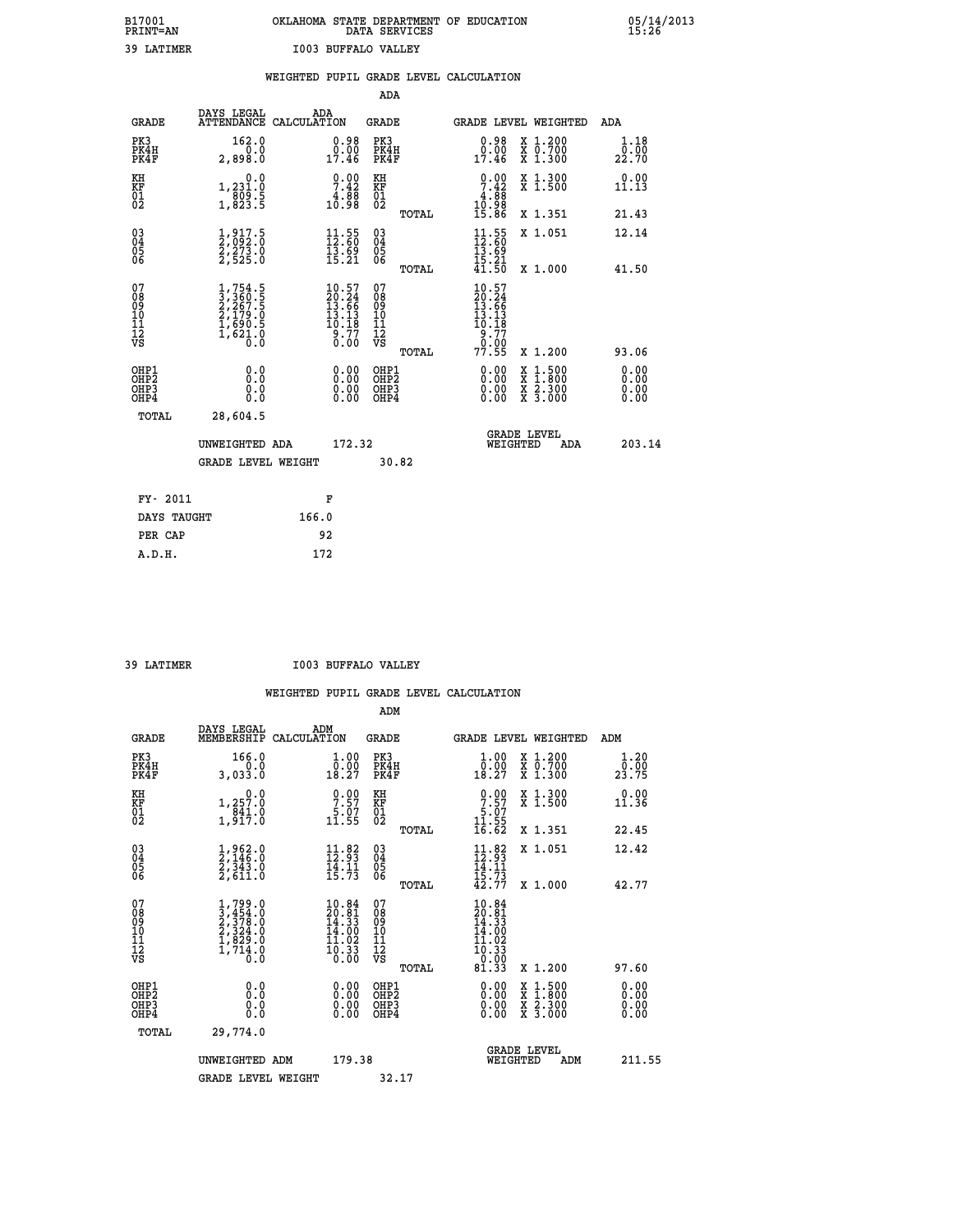| B17001<br>PRINT=AN | OKLAHOMA STATE DEPARTMENT OF EDUCATION<br>DATA SERVICES | 05/14/2013<br>15:26 |
|--------------------|---------------------------------------------------------|---------------------|
| 39 LATIMER         | I004 PANOLA                                             |                     |

|  |  | WEIGHTED PUPIL GRADE LEVEL CALCULATION |
|--|--|----------------------------------------|
|  |  |                                        |

|                                                                    |                                                                                                               |                                                                                         | ADA                                                 |       |                                                                                                         |                                                                                                                                           |                       |
|--------------------------------------------------------------------|---------------------------------------------------------------------------------------------------------------|-----------------------------------------------------------------------------------------|-----------------------------------------------------|-------|---------------------------------------------------------------------------------------------------------|-------------------------------------------------------------------------------------------------------------------------------------------|-----------------------|
| <b>GRADE</b>                                                       | DAYS LEGAL<br>ATTENDANCE CALCULATION                                                                          | ADA                                                                                     | <b>GRADE</b>                                        |       |                                                                                                         | <b>GRADE LEVEL WEIGHTED</b>                                                                                                               | ADA                   |
| PK3<br>PK4H<br>PK4F                                                | 0.0<br>0.0<br>1,457.0                                                                                         | 0.00<br>$\frac{0.00}{8.94}$                                                             | PK3<br>PK4H<br>PK4F                                 |       | 0.00<br>$\frac{0.00}{8.94}$                                                                             | X 1.200<br>X 0.700<br>X 1.300                                                                                                             | 0.00<br>0.00<br>11.62 |
| KH<br>KF<br>01<br>02                                               | 0.0<br>$\frac{2}{1}, \frac{142}{784}$ . 0<br>$\frac{2}{2}, \frac{928}{938}$ . 5                               | $0.00$<br>13.14<br>$\frac{10.94}{17.97}$                                                | KH<br>KF<br>$\overline{01}$                         |       | $0.00$<br>13.14<br>$\frac{10.97}{17.97}$<br>28.91                                                       | X 1.300<br>X 1.500                                                                                                                        | 0.00<br>19.71         |
|                                                                    |                                                                                                               |                                                                                         |                                                     | TOTAL |                                                                                                         | X 1.351                                                                                                                                   | 39.06                 |
| $\begin{smallmatrix} 03 \\[-4pt] 04 \end{smallmatrix}$<br>Ŏ5<br>06 | 2,867.5<br>2,584.0<br>4,018.0<br>3,143.0                                                                      | $\begin{smallmatrix} 17.59\ 15.85\ 24.65\ 19.28 \end{smallmatrix}$                      | $\begin{array}{c} 03 \\ 04 \\ 05 \\ 06 \end{array}$ |       | 17.59<br>15.85<br>24.65<br>19.28<br>59.78                                                               | X 1.051                                                                                                                                   | 18.49                 |
|                                                                    |                                                                                                               |                                                                                         |                                                     | TOTAL |                                                                                                         | X 1.000                                                                                                                                   | 59.78                 |
| 07<br>08<br>09<br>11<br>11<br>12<br>VS                             | $\begin{smallmatrix} 2, 840.0\\ 2, 760.0\\ 4, 269.5\\ 2, 267.5\\ 3, 112.5\\ 2, 402.5\\ 0.0 \end{smallmatrix}$ | $\frac{17.42}{16.93}$<br>$\begin{array}{c} 13.91 \\ 19.10 \\ 14.74 \\ 0.00 \end{array}$ | 07<br>08<br>09<br>11<br>11<br>12<br>VS              |       | 17.42<br>$\frac{16}{26}$ . $\frac{33}{19}$<br>$\frac{13}{19}$ . $\frac{91}{19}$<br>$\frac{14.74}{0.00}$ |                                                                                                                                           |                       |
|                                                                    |                                                                                                               |                                                                                         |                                                     | TOTAL | 108.29                                                                                                  | X 1.200                                                                                                                                   | 129.95                |
| OHP1<br>OHP2<br>OH <sub>P3</sub><br>OHP4                           | 0.0<br>0.0<br>0.0                                                                                             | 0.00<br>0.00<br>0.00                                                                    | OHP1<br>OHP2<br>OHP3<br>OHP4                        |       | 0.00<br>0.00                                                                                            | $\begin{smallmatrix} \mathtt{X} & 1\cdot500\\ \mathtt{X} & 1\cdot800\\ \mathtt{X} & 2\cdot300\\ \mathtt{X} & 3\cdot000 \end{smallmatrix}$ | 0.00<br>0.00<br>0.00  |
| TOTAL                                                              | 38,576.5                                                                                                      |                                                                                         |                                                     |       |                                                                                                         |                                                                                                                                           |                       |
|                                                                    | UNWEIGHTED ADA                                                                                                | 236.65                                                                                  |                                                     |       |                                                                                                         | <b>GRADE LEVEL</b><br>WEIGHTED<br>ADA                                                                                                     | 278.61                |
|                                                                    | <b>GRADE LEVEL WEIGHT</b>                                                                                     |                                                                                         |                                                     | 41.96 |                                                                                                         |                                                                                                                                           |                       |
| FY- 2011                                                           |                                                                                                               | F                                                                                       |                                                     |       |                                                                                                         |                                                                                                                                           |                       |
| DAYS TAUGHT                                                        |                                                                                                               | 163.0                                                                                   |                                                     |       |                                                                                                         |                                                                                                                                           |                       |
| PER CAP                                                            |                                                                                                               | 88                                                                                      |                                                     |       |                                                                                                         |                                                                                                                                           |                       |

| ۹۹ | <b>T.ATTMER</b> |  |
|----|-----------------|--|
|    |                 |  |

 **A.D.H. 202**

 **39 LATIMER I004 PANOLA WEIGHTED PUPIL GRADE LEVEL CALCULATION ADM DAYS LEGAL ADM GRADE MEMBERSHIP CALCULATION GRADE GRADE LEVEL WEIGHTED ADM PK3 0.0 0.00 PK3 0.00 X 1.200 0.00 PK4H 0.0 0.00 PK4H 0.00 X 0.700 0.00 PK4F 1,528.0 9.37 PK4F 9.37 X 1.300 12.18 KH 0.0 0.00 KH 0.00 X 1.300 0.00 KF 2,258.0 13.85 KF 13.85 X 1.500 20.78 01 1,842.0 11.30 01 11.30 02 3,142.0 19.28 02 19.28 TOTAL 30.58 X 1.351 41.31 03 3,015.0 18.50 03 18.50 X 1.051 19.44 04 2,757.0 16.91 04 16.91 05 4,307.0 26.42 05 26.42 06 3,260.0 20.00 06 20.00 TOTAL 63.33 X 1.000 63.33**  $\begin{array}{cccc} 07 & 2,979.0 & 18.28 & 07 & 18.28 \ 08 & 2,886.0 & 17.71 & 08 & 17.71 \ 09 & 2,414.0 & 14.81 & 10 & 14.81 \ 11 & 3,970.0 & 20.80 & 11 & 22.37 \ 12 & 3,720.0 & 20.80 & 11 & 20.80 \ \nabla \mathbf{S} & 2,729.0 & 16.74 & 12 & 16.74 \ 13 & 3,90.0 & 16.76 &$  $\begin{array}{cccc} 18.28 & 07 & 18.28 \ 17.71 & 08 & 17.71 \ 24.81 & 10 & 24.381 \ 20.80 & 11 & 20.80 \ 14.81 & 10 & 14.81 \ 16.74 & 12 & 20.80 \ 10.00 & 08 & 10.74 \ 15.71 & x 1.200 & 138.85 \ 0.00 & 081 \text{p3} & 0.00 & 0.71 \ 0.00 & 0.00 & 0.00 & 0.00 \ 0.00 & 0.0$  **OHP1 0.0 0.00 OHP1 0.00 X 1.500 0.00 OHP2 0.0 0.00 OHP2 0.00 X 1.800 0.00 OHP3 0.0 0.00 OHP3 0.00 X 2.300 0.00 OHP4 0.0 0.00 OHP4 0.00 X 3.000 0.00 TOTAL 40,969.0 GRADE LEVEL UNWEIGHTED ADM 251.34 WEIGHTED ADM 295.89** GRADE LEVEL WEIGHT 44.55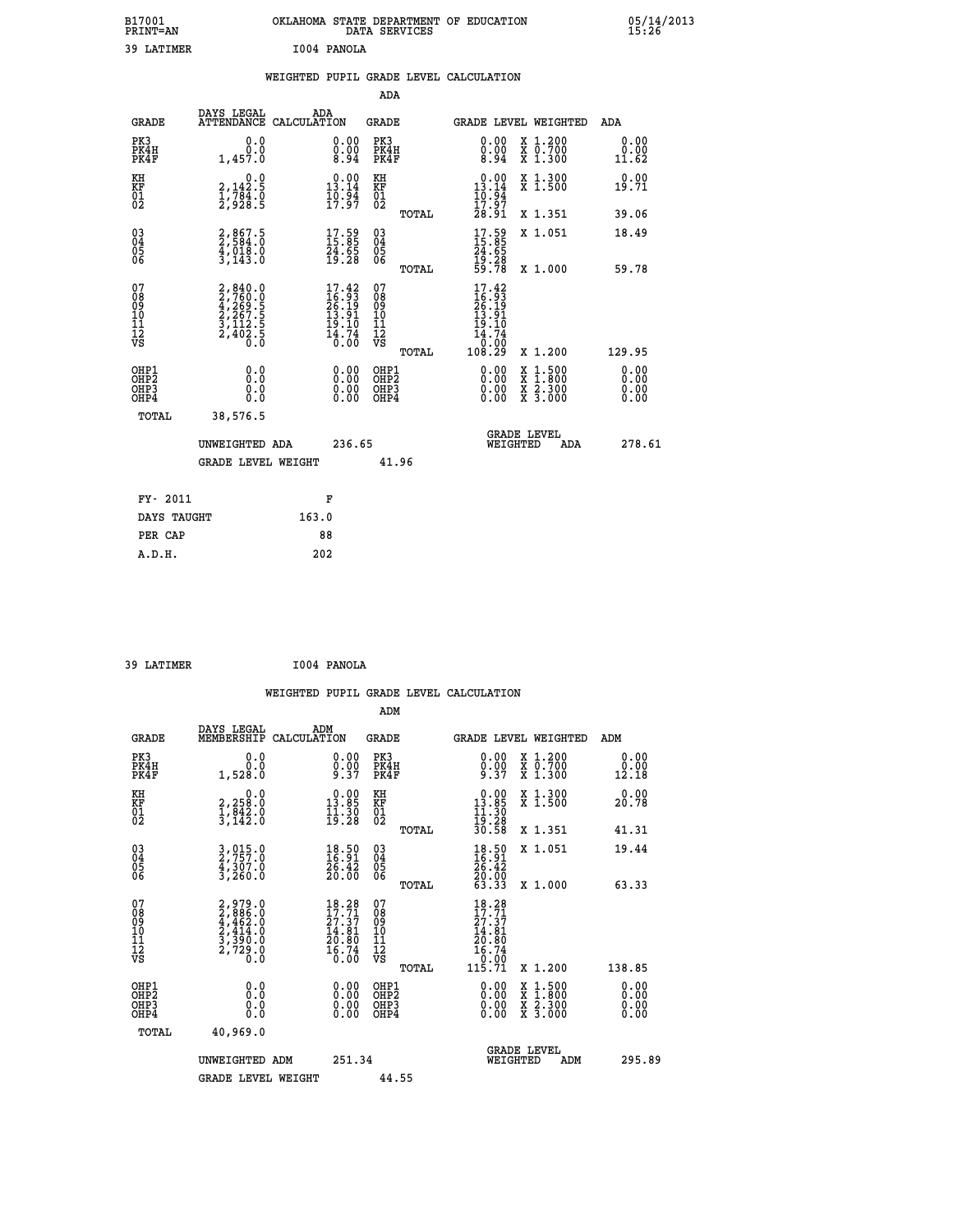| OKLAHOMA STATE DEPARTMENT OF EDUCATION<br>DATA SERVICES |  |
|---------------------------------------------------------|--|
| COUNTY TOTALS                                           |  |

 **B17001 OKLAHOMA STATE DEPARTMENT OF EDUCATION 05/14/2013**

|                                                              |                                                                                                                                                 | WEIGHTED PUPIL GRADE LEVEL CALCULATION                                                      |                                                  |                                                                                                                                                                                                            |                             |
|--------------------------------------------------------------|-------------------------------------------------------------------------------------------------------------------------------------------------|---------------------------------------------------------------------------------------------|--------------------------------------------------|------------------------------------------------------------------------------------------------------------------------------------------------------------------------------------------------------------|-----------------------------|
|                                                              |                                                                                                                                                 |                                                                                             | ADA                                              |                                                                                                                                                                                                            |                             |
| <b>GRADE</b>                                                 | DAYS LEGAL                                                                                                                                      | ADA<br>ATTENDANCE CALCULATION                                                               | <b>GRADE</b>                                     | <b>GRADE LEVEL WEIGHTED</b>                                                                                                                                                                                | ADA                         |
| PK3<br>PK4H<br>PK4F                                          | 2,523.0<br>0.0<br>16,096.0                                                                                                                      | $\begin{smallmatrix} 15.46 \\ 0.00 \\ 98.12 \end{smallmatrix}$                              | PK3<br>PK4H<br>PK4F                              | $\begin{array}{c} 15 \cdot 46 \\ 0 \cdot 00 \\ 98 \cdot 12 \end{array}$<br>X 1.200<br>X 0.700<br>X 1.300                                                                                                   | 18.56<br>0.00<br>127.55     |
| KH<br>KF<br>01<br>02                                         | 0.0<br>15,990.5<br>15,053.0<br>17,768.5                                                                                                         | 97.64<br>88.iĕ<br>108.57                                                                    | KH<br>KF<br>01<br>02                             | 97.64<br>X 1.300<br>X 1.500<br>$\frac{51.98}{108.57}$<br>108.57<br>200.55                                                                                                                                  | 0.00<br>146.46              |
|                                                              |                                                                                                                                                 |                                                                                             | TOTAL                                            | X 1.351                                                                                                                                                                                                    | 270.95                      |
| $\begin{smallmatrix} 03 \\[-4pt] 04 \end{smallmatrix}$<br>05 | $\begin{smallmatrix} 17,632.0\\ 19,697.0\\ 20,835.5\\ 22,626.0 \end{smallmatrix}$                                                               | $107.64$<br>$120.21$<br>$\frac{1}{2}\frac{7}{3}\cdot\frac{2}{2}$<br>138.21                  | $\substack{03 \\ 04}$<br>05                      | $107.64$<br>$120.21$<br>X 1.051<br>127.28                                                                                                                                                                  | 498.83                      |
| 06                                                           |                                                                                                                                                 |                                                                                             | 06<br>TOTAL                                      | $\frac{1}{38}$ $\frac{1}{38}$ $\frac{1}{70}$<br>X 1.000                                                                                                                                                    | 385.70                      |
| 07<br>ŏġ<br>09<br>10<br>īĭ<br>12<br>νs                       | $\begin{smallmatrix} 17,762\cdot 5\\ 20,446\cdot 0\\ 18,514\cdot 0\\ 18,449\cdot 0\\ 18,496\cdot 5\\ 19,972\cdot 0\\ 0\cdot 0\end{smallmatrix}$ | $\begin{smallmatrix} 108.47\\124.79\\112.99\\112.66\\113.05\\122.04\\0.00\end{smallmatrix}$ | 07<br>08<br>09<br>101<br>11<br>12<br>VS<br>TOTAL | 108.47<br>$124.79$<br>$112.99$<br>$112.66$<br>$113.05$<br>$122.04$<br>$0.00$<br>$694.00$<br>X 1.200                                                                                                        | 832.81                      |
| OHP1<br>OHP2<br>OHP3<br>OHP4                                 | 610.5<br>0.0<br>0.0                                                                                                                             | $\begin{smallmatrix} 3.69\ 0.00\ 0.00 \end{smallmatrix}$                                    | OHP1<br>OHP2<br>OHP3<br>OHP4                     | $\begin{smallmatrix} 3.69 \ 0.00 \ 0.00 \end{smallmatrix}$<br>$\begin{smallmatrix} \mathtt{X} & 1\cdot500 \\ \mathtt{X} & 1\cdot800 \\ \mathtt{X} & 2\cdot300 \\ \mathtt{X} & 3\cdot000 \end{smallmatrix}$ | $\frac{5.54}{0.00}$<br>0.00 |
| TOTAL                                                        | 262,472.0                                                                                                                                       |                                                                                             |                                                  |                                                                                                                                                                                                            |                             |
|                                                              | UNWEIGHTED ADA                                                                                                                                  | 1,602.80                                                                                    |                                                  | <b>GRADE LEVEL</b><br>WEIGHTED<br>ADA                                                                                                                                                                      | 1,900.70                    |
|                                                              | <b>GRADE LEVEL WEIGHT</b>                                                                                                                       |                                                                                             | 297.90                                           |                                                                                                                                                                                                            |                             |
| FY- 2011                                                     |                                                                                                                                                 | F                                                                                           |                                                  |                                                                                                                                                                                                            |                             |
| DAYS TAUGHT                                                  |                                                                                                                                                 | 658.0                                                                                       |                                                  |                                                                                                                                                                                                            |                             |
| PER CAP                                                      |                                                                                                                                                 | 334                                                                                         |                                                  |                                                                                                                                                                                                            |                             |

| A.D.H. | 1,373 |
|--------|-------|
|        |       |
|        |       |

 **B17001<br>PRINT=AN LATIMER** 

 **LATIMER COUNTY TOTALS**

|                                                       |                                                                                                                                                                                             |                                                                                                                           | ADM                                                |                                                                                   |                                          |                                     |
|-------------------------------------------------------|---------------------------------------------------------------------------------------------------------------------------------------------------------------------------------------------|---------------------------------------------------------------------------------------------------------------------------|----------------------------------------------------|-----------------------------------------------------------------------------------|------------------------------------------|-------------------------------------|
| <b>GRADE</b>                                          | DAYS LEGAL<br>MEMBERSHIP                                                                                                                                                                    | ADM<br>CALCULATION                                                                                                        | <b>GRADE</b>                                       |                                                                                   | <b>GRADE LEVEL WEIGHTED</b>              | ADM                                 |
| PK3<br>PK4H<br>PK4F                                   | 2,527.0<br>0.0<br>16,424.0                                                                                                                                                                  | 15.48<br>0.00<br>100.11                                                                                                   | PK3<br>PK4H<br>PK4F                                | 15.48<br>0.00<br>100.11                                                           | X 1.200<br>X 0.700<br>X 1.300            | 18.56<br>0.00<br>130.14             |
| KH<br>KF<br>01<br>02                                  | 0.0<br>16,559:0<br>15,807:0<br>18,706:0                                                                                                                                                     | $0.00$<br>101.11<br>$\begin{array}{c} 2\overline{9} & \overline{6} & \overline{5} & \overline{9} \\ 114 & 31 \end{array}$ | KH<br>KF<br>01<br>02                               | 0.00<br>101:11<br>-96:59<br>114:31                                                | X 1.300<br>X 1.500                       | 0.00<br>151.68                      |
|                                                       |                                                                                                                                                                                             |                                                                                                                           | TOTAL                                              | 210.90                                                                            | X 1.351                                  | 284.92                              |
| 03<br>04<br>05<br>06                                  | 18, 363.0<br>20, 673.0<br>22, 032.0<br>23,512.0                                                                                                                                             | $\frac{112}{126}:\frac{13}{17}$<br>134.59<br>143.63                                                                       | $\begin{matrix} 03 \\ 04 \\ 05 \\ 06 \end{matrix}$ | $112.13$<br>$126.17$<br>134.59<br>143.63<br>404.39                                | X 1.051                                  | 117.84                              |
|                                                       |                                                                                                                                                                                             |                                                                                                                           | TOTAL                                              |                                                                                   | X 1.000                                  | 404.39                              |
| 07<br>08<br>09<br>101<br>112<br>VS                    | $\begin{smallmatrix} 18\,, & 451\cdot 0\\ 21\,, & 330\cdot 0\\ 19\,, & 382\cdot 0\\ 19\,, & 459\cdot 0\\ 19\,, & 781\cdot 0\\ 21\,, & 364\cdot 0\\ 0\,\, & 0\,\, & 0\,\, \end{smallmatrix}$ | $\frac{112.69}{130.21}$<br>118.29<br>$\frac{118.81}{120.90}$<br>$\overline{130.53}$<br>0.00                               | 07<br>08<br>09<br>11<br>11<br>12<br>VS<br>TOTAL    | $112.69$<br>$130.21$<br>$118.29$<br>$118.81$<br>$\frac{120.90}{130.53}$<br>731.43 | X 1.200                                  | 877.72                              |
| OHP1<br>OH <sub>P</sub> 2<br>OH <sub>P3</sub><br>OHP4 | 637.0<br>0.0<br>0.000                                                                                                                                                                       | 3.86<br>0.00<br>0.00<br>0.00                                                                                              | OHP1<br>OHP2<br>OHP3<br>OHP4                       | $0.00$<br>$0.00$<br>0.00                                                          | X 1:500<br>X 1:800<br>X 2:300<br>X 3:000 | $\frac{5.79}{0.00}$<br>0.00<br>0.00 |
| TOTAL                                                 | 275,007.0                                                                                                                                                                                   |                                                                                                                           |                                                    |                                                                                   |                                          |                                     |
|                                                       | UNWEIGHTED ADM                                                                                                                                                                              | 1,679.41                                                                                                                  |                                                    | WEIGHTED                                                                          | <b>GRADE LEVEL</b><br>ADM                | 1,991.06                            |
|                                                       | <b>GRADE LEVEL WEIGHT</b>                                                                                                                                                                   |                                                                                                                           | 311.65                                             |                                                                                   |                                          |                                     |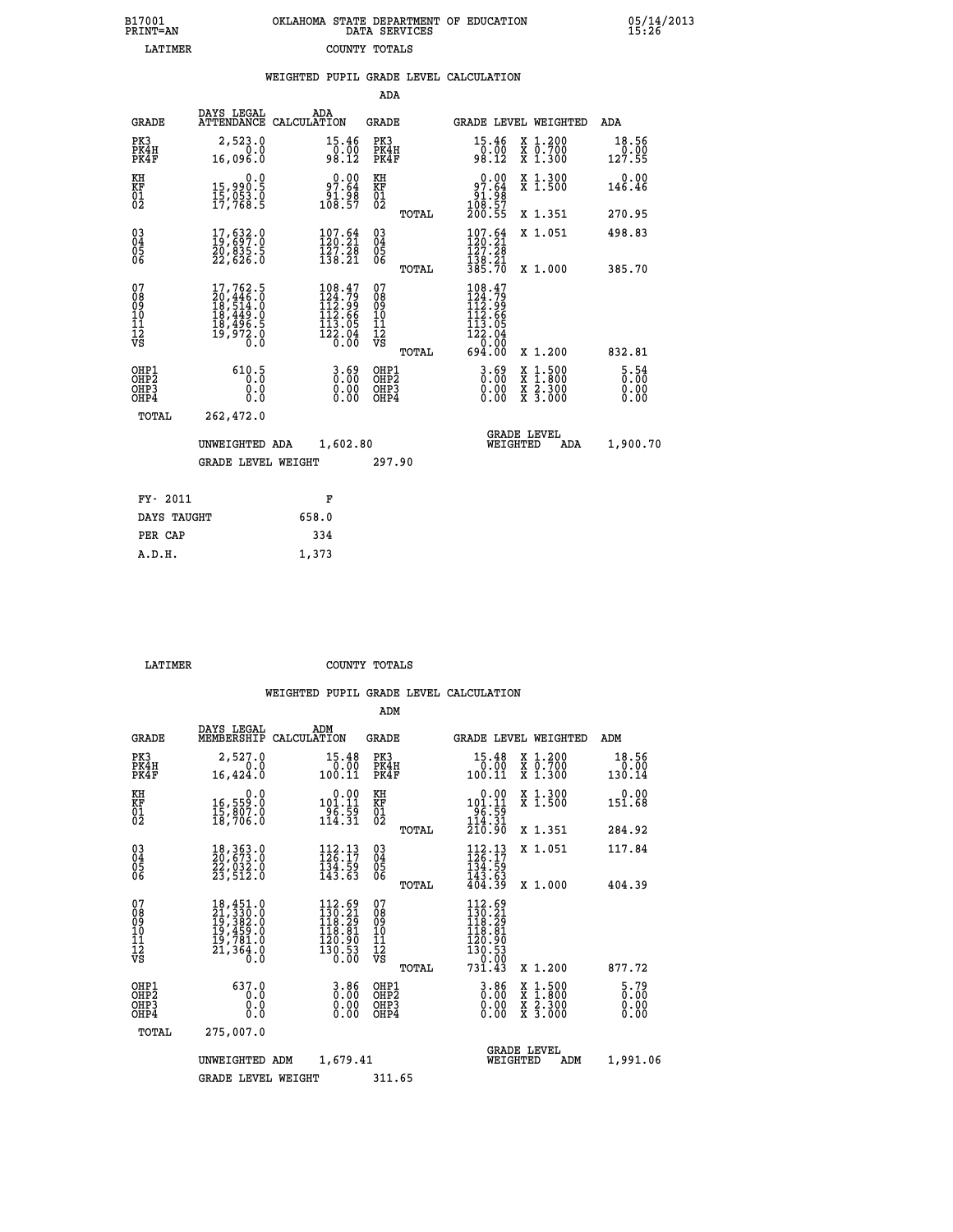## **B17001 OKLAHOMA STATE DEPARTMENT OF EDUCATION 05/14/2013 PRINT=AN DATA SERVICES 15:26 40 LE FLORE C004 SHADY POINT**

|                                        |                                                                                          |       |                                                                                      |                                                     |       | WEIGHTED PUPIL GRADE LEVEL CALCULATION                                              |                                                                                                                                              |                              |
|----------------------------------------|------------------------------------------------------------------------------------------|-------|--------------------------------------------------------------------------------------|-----------------------------------------------------|-------|-------------------------------------------------------------------------------------|----------------------------------------------------------------------------------------------------------------------------------------------|------------------------------|
|                                        |                                                                                          |       |                                                                                      | ADA                                                 |       |                                                                                     |                                                                                                                                              |                              |
| <b>GRADE</b>                           | DAYS LEGAL<br>ATTENDANCE CALCULATION                                                     |       | ADA                                                                                  | <b>GRADE</b>                                        |       | GRADE LEVEL WEIGHTED                                                                |                                                                                                                                              | ADA                          |
| PK3<br>PK4H<br>PK4F                    | 158.0<br>1,616.0<br>0.0                                                                  |       |                                                                                      | PK3<br>PK4H<br>PK4F                                 |       | 10.23<br>0.00                                                                       | X 1.200<br>X 0.700<br>X 1.300                                                                                                                | $\frac{1}{7}$ : 20<br>0.00   |
| KH<br>KF<br>01<br>02                   | $\begin{smallmatrix}&&&0.0\\1,213.0\\1,907.5\\2,167.0\end{smallmatrix}$                  |       | $0.00$<br>7.68<br>$\frac{12.07}{13.72}$                                              | KH<br>KF<br>01<br>02                                |       | $0.00$<br>7.68<br>$\frac{12.07}{13.72}$                                             | X 1.300<br>X 1.500                                                                                                                           | 0.00<br>11.52                |
|                                        |                                                                                          |       |                                                                                      |                                                     | TOTAL | 25.79                                                                               | X 1.351                                                                                                                                      | 34.84                        |
| 03<br>04<br>05<br>06                   | 1,655.9<br>$1,859.0$<br>1,089.0                                                          |       | $10.35$<br>$11.77$                                                                   | $\begin{array}{c} 03 \\ 04 \\ 05 \\ 06 \end{array}$ |       | $10.35$<br>$11.77$                                                                  | X 1.051                                                                                                                                      | 10.88                        |
|                                        |                                                                                          |       | 6.89                                                                                 |                                                     | TOTAL | $\frac{1}{24}$ : $\frac{89}{45}$                                                    | X 1.000                                                                                                                                      | 24.45                        |
| 07<br>08<br>09<br>11<br>11<br>12<br>VS | 1,881.0<br>1,405.0<br>$\begin{smallmatrix} 0.59 \ 0.0 \end{smallmatrix}$<br>0.000<br>Ŏ.Ŏ |       | 11.91<br>$\begin{array}{c} 1.81 \\ 0.00 \\ 0.00 \\ 0.00 \\ 0.00 \\ 0.00 \end{array}$ | 07<br>08<br>09<br>11<br>11<br>12<br>VS              | TOTAL | 11.91<br>$\begin{matrix} 8.85\ 0.00 \ 0.00 \end{matrix}$<br>0.00<br>0.0000<br>20.80 | X 1.200                                                                                                                                      | 24.96                        |
| OHP1<br>OHP2<br>OHP3<br>OHP4           | 0.0<br>Ō.Ō<br>0.0<br>0.0                                                                 |       | $\begin{smallmatrix} 0.00 \ 0.00 \ 0.00 \ 0.00 \end{smallmatrix}$                    | OHP1<br>OHP <sub>2</sub><br>OHP3<br>OHP4            |       | 0.00<br>$0.00$<br>0.00                                                              | $\begin{smallmatrix} \mathtt{X} & 1\cdot500 \\ \mathtt{X} & 1\cdot800 \\ \mathtt{X} & 2\cdot300 \\ \mathtt{X} & 3\cdot000 \end{smallmatrix}$ | 0.00<br>0.00<br>0.00<br>0.00 |
| TOTAL                                  | 15,865.0                                                                                 |       |                                                                                      |                                                     |       |                                                                                     |                                                                                                                                              |                              |
|                                        | UNWEIGHTED ADA                                                                           |       | 100.30                                                                               |                                                     |       | WEIGHTED                                                                            | <b>GRADE LEVEL</b><br>ADA                                                                                                                    | 115.01                       |
|                                        | <b>GRADE LEVEL WEIGHT</b>                                                                |       |                                                                                      |                                                     | 14.71 |                                                                                     |                                                                                                                                              |                              |
| FY- 2011                               |                                                                                          |       | F                                                                                    |                                                     |       |                                                                                     |                                                                                                                                              |                              |
| DAYS TAUGHT                            |                                                                                          | 158.0 |                                                                                      |                                                     |       |                                                                                     |                                                                                                                                              |                              |
| PER CAP                                |                                                                                          |       | 33                                                                                   |                                                     |       |                                                                                     |                                                                                                                                              |                              |

 **A.D.H. 58**

 **ADM**

 **40 LE FLORE C004 SHADY POINT**

| <b>GRADE</b>                                       | DAYS LEGAL<br>MEMBERSHIP CALCULATION                                                                                             | ADM                                                                                                  | <b>GRADE</b>                                       |       |                                                                                                                                                                                                                                                                                | GRADE LEVEL WEIGHTED                     | ADM                        |
|----------------------------------------------------|----------------------------------------------------------------------------------------------------------------------------------|------------------------------------------------------------------------------------------------------|----------------------------------------------------|-------|--------------------------------------------------------------------------------------------------------------------------------------------------------------------------------------------------------------------------------------------------------------------------------|------------------------------------------|----------------------------|
| PK3<br>PK4H<br>PK4F                                | 158.0<br>1,767.0<br>0.0                                                                                                          | 1.00<br>11.18<br>$\overline{0}$ . $\overline{0}$                                                     | PK3<br>PK4H<br>PK4F                                |       | 1.00<br>11.18<br>0.00                                                                                                                                                                                                                                                          | X 1.200<br>X 0.700<br>X 1.300            | $\frac{1}{7}$ : 83<br>0.00 |
| KH<br>KF<br>01<br>02                               | $\begin{smallmatrix}&&&0\, .\, 0\, 1\, ,\, 24\, 7\, .\, 0\, 2\, ,\, 0\, 75\, .\, 0\, 2\, ,\, 19\, 0\, .\, 0\, \end{smallmatrix}$ | $\begin{array}{c} 0.00 \\ 7.89 \\ 13.13 \\ 13.86 \end{array}$                                        | KH<br>KF<br>01<br>02                               |       | $\begin{array}{c} 0.00 \\ 7.89 \\ 13.13 \\ 13.86 \\ 26.99 \end{array}$                                                                                                                                                                                                         | X 1.300<br>X 1.500                       | 0.00<br>11.84              |
|                                                    |                                                                                                                                  |                                                                                                      |                                                    | TOTAL |                                                                                                                                                                                                                                                                                | X 1.351                                  | 36.46                      |
| $\begin{matrix} 03 \\ 04 \\ 05 \\ 06 \end{matrix}$ | 1,709.0<br>$1,974.0$<br>$1,106.0$                                                                                                | $10.69$<br>$12.49$<br>7.00                                                                           | $\begin{matrix} 03 \\ 04 \\ 05 \\ 06 \end{matrix}$ |       | $10.69$<br>$12.49$<br>$7.00$                                                                                                                                                                                                                                                   | X 1.051                                  | 11.24                      |
|                                                    |                                                                                                                                  |                                                                                                      |                                                    | TOTAL | 25.58                                                                                                                                                                                                                                                                          | X 1.000                                  | 25.58                      |
| 07<br>08<br>09<br>101<br>11<br>12<br>VS            | $1,892.0$<br>$1,462.0$<br>$0.0$<br>$0.0$<br>$0.0$<br>$0.0$<br>$0.0$                                                              | $\begin{smallmatrix} 11.97\ 9.25\ 0.00\ 0.00\ 0.00\ 0.00\ 0.00\ 0.00\ 0.00\ 0.00\ \end{smallmatrix}$ | 07<br>08<br>09<br>001<br>11<br>11<br>12<br>VS      | TOTAL | $\begin{smallmatrix} 11.97\\[-1.2mm] 9.250\\[-1.2mm] 0.000\\[-1.2mm] 0.000\\[-1.2mm] 0.000\\[-1.2mm] 21.22\end{smallmatrix}$                                                                                                                                                   | X 1.200                                  | 25.46                      |
| OHP1<br>OHP2<br>OHP3<br>OHP4                       |                                                                                                                                  | $\begin{smallmatrix} 0.00 \ 0.00 \ 0.00 \ 0.00 \end{smallmatrix}$                                    | OHP1<br>OHP2<br>OHP3<br>OHP4                       |       | $\begin{smallmatrix} 0.00 & 0.00 & 0.00 & 0.00 & 0.00 & 0.00 & 0.00 & 0.00 & 0.00 & 0.00 & 0.00 & 0.00 & 0.00 & 0.00 & 0.00 & 0.00 & 0.00 & 0.00 & 0.00 & 0.00 & 0.00 & 0.00 & 0.00 & 0.00 & 0.00 & 0.00 & 0.00 & 0.00 & 0.00 & 0.00 & 0.00 & 0.00 & 0.00 & 0.00 & 0.00 & 0.0$ | X 1:500<br>X 1:800<br>X 2:300<br>X 3:000 | 0.00<br>0.00<br>0.00       |
| TOTAL                                              | 16,543.0                                                                                                                         |                                                                                                      |                                                    |       |                                                                                                                                                                                                                                                                                |                                          |                            |
|                                                    | UNWEIGHTED                                                                                                                       | 104.55<br>ADM                                                                                        |                                                    |       | WEIGHTED                                                                                                                                                                                                                                                                       | <b>GRADE LEVEL</b><br>ADM                | 119.61                     |
|                                                    | <b>GRADE LEVEL WEIGHT</b>                                                                                                        |                                                                                                      | 15.06                                              |       |                                                                                                                                                                                                                                                                                |                                          |                            |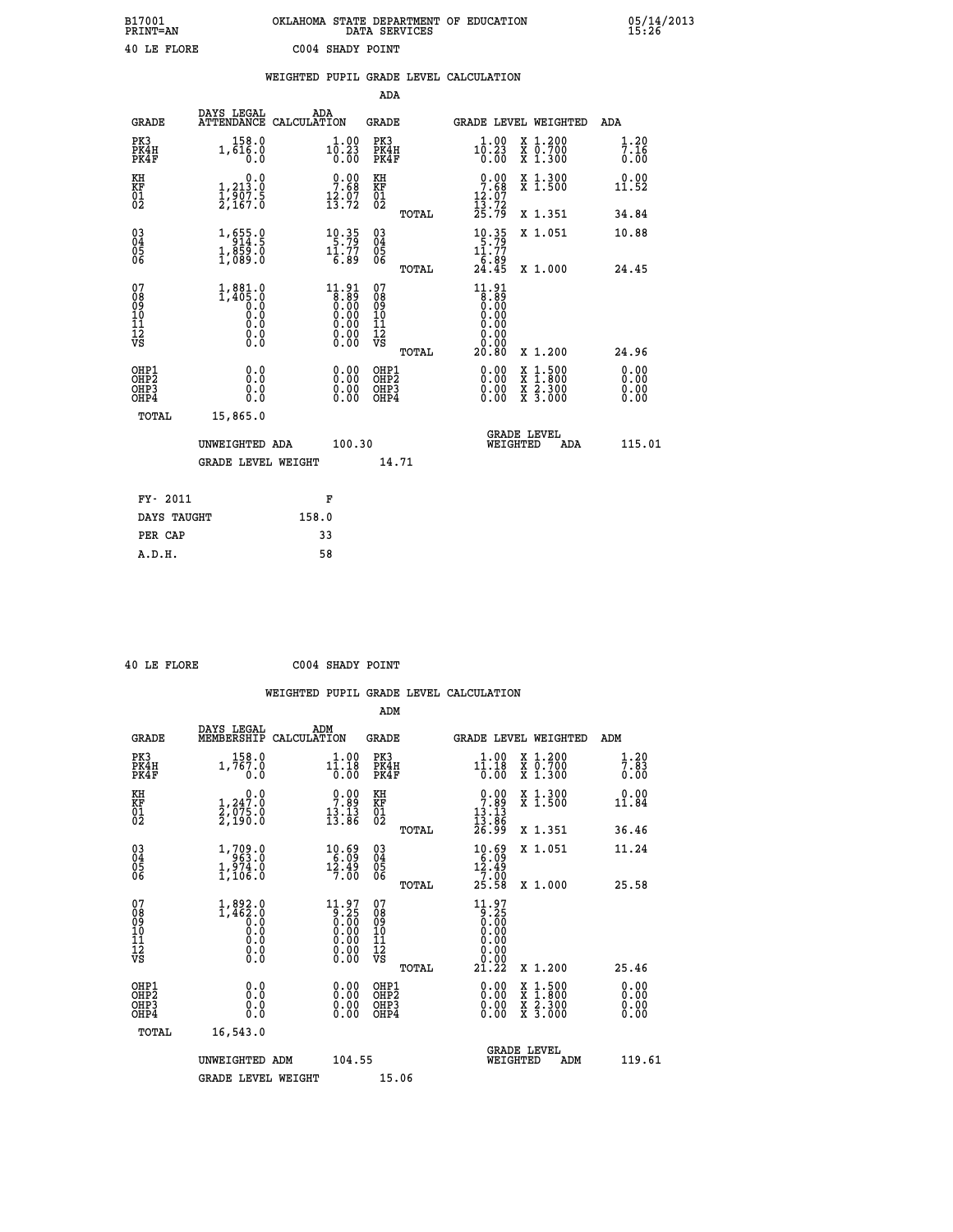| B17001<br><b>PRINT=AN</b> | OKLAHOMA STATE DEPARTMENT OF EDUCATION<br>DATA SERVICES | 05/14/2013<br>15:26 |
|---------------------------|---------------------------------------------------------|---------------------|
| 40 LE FLORE               | C011 MONROE                                             |                     |

|                                                    |                                                            | WEIGHTED PUPIL GRADE LEVEL CALCULATION                                               |                                        |       |                                                                              |                                                                                                                                           |                              |
|----------------------------------------------------|------------------------------------------------------------|--------------------------------------------------------------------------------------|----------------------------------------|-------|------------------------------------------------------------------------------|-------------------------------------------------------------------------------------------------------------------------------------------|------------------------------|
|                                                    |                                                            |                                                                                      | <b>ADA</b>                             |       |                                                                              |                                                                                                                                           |                              |
| <b>GRADE</b>                                       | DAYS LEGAL<br>ATTENDANCE CALCULATION                       | ADA                                                                                  | <b>GRADE</b>                           |       |                                                                              | GRADE LEVEL WEIGHTED                                                                                                                      | ADA                          |
| PK3<br>PK4H<br>PK4F                                | 138.0<br>0.0<br>2,587.0                                    | $\begin{smallmatrix} 0.82\ 0.00\ 15.31 \end{smallmatrix}$                            | PK3<br>PK4H<br>PK4F                    |       | 0.82<br>$\frac{0.00}{15.31}$                                                 | X 1.200<br>X 0.700<br>X 1.300                                                                                                             | 0.98<br>0.00<br>19.90        |
| KH<br>KF<br>01<br>02                               | 0.0<br>2,640:5<br>2,656:5<br>2,432:5                       | $\begin{smallmatrix} 0.00\\ 15.62\\ 15.72\\ 14.39 \end{smallmatrix}$                 | KH<br>KF<br>01<br>02                   |       | $0.00$<br>$15.62$<br>$15.72$<br>$14.39$<br>$30.11$                           | X 1.300<br>X 1.500                                                                                                                        | 0.00<br>23.43                |
|                                                    |                                                            |                                                                                      |                                        | TOTAL |                                                                              | X 1.351                                                                                                                                   | 40.68                        |
| $\begin{matrix} 03 \\ 04 \\ 05 \\ 06 \end{matrix}$ | $\frac{1}{2}$ , 804:0<br>$\frac{5}{2}, \frac{253}{385}$ .0 | $10.67$<br>$12.23$<br>$\begin{array}{c} 15.25 \\ 8.20 \end{array}$                   | 03<br>04<br>05<br>06                   |       | $\begin{smallmatrix} 10.67\\ 12.23\\ 19.25\\ 8.20\\ 39.68 \end{smallmatrix}$ | X 1.051                                                                                                                                   | 11.21                        |
|                                                    |                                                            |                                                                                      |                                        | TOTAL |                                                                              | X 1.000                                                                                                                                   | 39.68                        |
| 07<br>08<br>09<br>101<br>112<br>VS                 | $1, 463.5$<br>$1, 318.0$<br>0.0<br>0.0<br>0.0<br>$\S.$     | $\begin{smallmatrix} 8.66\ 7.80\ 0.00\ 0.00\ 0.00 \end{smallmatrix}$<br>Ŏ.ŎŎ<br>O.OO | 07<br>08<br>09<br>11<br>11<br>12<br>VS | TOTAL | $\frac{8.66}{7.80}$<br>0.00<br>0.00<br>0.00<br>0.00<br>16.46                 | X 1.200                                                                                                                                   | 19.75                        |
| OHP1<br>OHP2<br>OH <sub>P3</sub><br>OHP4           | 0.0<br>0.0<br>0.0                                          | $\begin{smallmatrix} 0.00 \ 0.00 \ 0.00 \ 0.00 \end{smallmatrix}$                    | OHP1<br>OHP2<br>OHP3<br>OHP4           |       |                                                                              | $\begin{smallmatrix} \mathtt{X} & 1\cdot500\\ \mathtt{X} & 1\cdot800\\ \mathtt{X} & 2\cdot300\\ \mathtt{X} & 3\cdot000 \end{smallmatrix}$ | 0.00<br>0.00<br>0.00<br>0.00 |
| TOTAL                                              | 21,745.0                                                   |                                                                                      |                                        |       |                                                                              |                                                                                                                                           |                              |
|                                                    | UNWEIGHTED ADA                                             | 128.67                                                                               |                                        |       | WEIGHTED                                                                     | <b>GRADE LEVEL</b><br>ADA                                                                                                                 | 155.63                       |
|                                                    | <b>GRADE LEVEL WEIGHT</b>                                  |                                                                                      | 26.96                                  |       |                                                                              |                                                                                                                                           |                              |
| FY- 2011                                           |                                                            | F                                                                                    |                                        |       |                                                                              |                                                                                                                                           |                              |
| DAYS TAUGHT                                        |                                                            | 169.0                                                                                |                                        |       |                                                                              |                                                                                                                                           |                              |
| PER CAP                                            |                                                            | 88                                                                                   |                                        |       |                                                                              |                                                                                                                                           |                              |

 **40 LE FLORE C011 MONROE**

 **A.D.H. 79**

| <b>GRADE</b>                                       | DAYS LEGAL<br>MEMBERSHIP                                                 | ADM<br>CALCULATION                                                                            | <b>GRADE</b>                                       |       |                                                                                                                                                                                                                                                                                |          | <b>GRADE LEVEL WEIGHTED</b>              | ADM                                                 |
|----------------------------------------------------|--------------------------------------------------------------------------|-----------------------------------------------------------------------------------------------|----------------------------------------------------|-------|--------------------------------------------------------------------------------------------------------------------------------------------------------------------------------------------------------------------------------------------------------------------------------|----------|------------------------------------------|-----------------------------------------------------|
| PK3<br>PK4H<br>PK4F                                | 138.0<br>2,845.0                                                         | $\substack{0.82 \\ 0.00 \\ 16.83}$                                                            | PK3<br>PK4H<br>PK4F                                |       | $\begin{smallmatrix} 0.82\ 0.00\\ 16.83 \end{smallmatrix}$                                                                                                                                                                                                                     |          | X 1.200<br>X 0.700<br>X 1.300            | 0.98<br>$\overset{\textcolor{red}{\bullet}}{21.88}$ |
| KH<br>KF<br>01<br>02                               | 0.0<br>2,874:0<br>2,821:0<br>2,536:0                                     | $\begin{smallmatrix} 0.00\\ 17.01\\ 16.69\\ 15.01 \end{smallmatrix}$                          | KH<br>KF<br>01<br>02                               |       | $\begin{smallmatrix} 0.00\\ 17.01\\ 16.69\\ 15.01\\ 31.70 \end{smallmatrix}$                                                                                                                                                                                                   |          | X 1.300<br>X 1.500                       | 0.00<br>25.52                                       |
|                                                    |                                                                          |                                                                                               |                                                    | TOTAL |                                                                                                                                                                                                                                                                                |          | X 1.351                                  | 42.83                                               |
| $\begin{matrix} 03 \\ 04 \\ 05 \\ 06 \end{matrix}$ | $\frac{1}{2}, \frac{9}{186}.0\\ \frac{3}{3}, \frac{3}{388}.0\\ 1, 436.0$ | $\begin{array}{c} 11\cdot 30\\ 12\cdot 93\\ 20\cdot 05\\ 8\cdot 50 \end{array}$               | $\begin{matrix} 03 \\ 04 \\ 05 \\ 06 \end{matrix}$ |       | $\begin{smallmatrix} 11\cdot 30\\ 12\cdot 93\\ 20\cdot 05\\ 8\cdot 50\\ 41\cdot 48 \end{smallmatrix}$                                                                                                                                                                          |          | X 1.051                                  | 11.88                                               |
|                                                    |                                                                          |                                                                                               |                                                    | TOTAL |                                                                                                                                                                                                                                                                                |          | X 1.000                                  | 41.48                                               |
| 07<br>089<br>090<br>1112<br>VS                     | $1,509.0$<br>$1,372.0$<br>$0.0$<br>$0.0$<br>$0.0$<br>$0.0$<br>$0.0$      | $\begin{smallmatrix} 9.52\ 8.12\ 0.00\ 0.00\ 0.00\ 0.00\ 0.00\ 0.00\ 0.00\ \end{smallmatrix}$ | 07<br>08901112<br>1112<br>VS                       | TOTAL | $\begin{array}{c} 9.52 \\ 8.12 \\ 0.00 \\ 0.00 \\ 0.00 \\ 0.00 \\ 0.00 \\ 0.00 \\ 17.64 \end{array}$                                                                                                                                                                           |          | X 1.200                                  | 21.17                                               |
| OHP1<br>OHP2<br>OH <sub>P3</sub><br>OHP4           | 0.0<br>0.000                                                             |                                                                                               | OHP1<br>OHP2<br>OHP3<br>OHP4                       |       | $\begin{smallmatrix} 0.00 & 0.00 & 0.00 & 0.00 & 0.00 & 0.00 & 0.00 & 0.00 & 0.00 & 0.00 & 0.00 & 0.00 & 0.00 & 0.00 & 0.00 & 0.00 & 0.00 & 0.00 & 0.00 & 0.00 & 0.00 & 0.00 & 0.00 & 0.00 & 0.00 & 0.00 & 0.00 & 0.00 & 0.00 & 0.00 & 0.00 & 0.00 & 0.00 & 0.00 & 0.00 & 0.0$ |          | X 1:500<br>X 1:800<br>X 2:300<br>X 3:000 | 0.00<br>0.00<br>0.00                                |
| TOTAL                                              | 23,115.0                                                                 |                                                                                               |                                                    |       |                                                                                                                                                                                                                                                                                |          |                                          |                                                     |
|                                                    | UNWEIGHTED                                                               | 136.78<br>ADM                                                                                 |                                                    |       |                                                                                                                                                                                                                                                                                | WEIGHTED | <b>GRADE LEVEL</b><br>ADM                | 165.74                                              |
|                                                    | <b>GRADE LEVEL WEIGHT</b>                                                |                                                                                               | 28.96                                              |       |                                                                                                                                                                                                                                                                                |          |                                          |                                                     |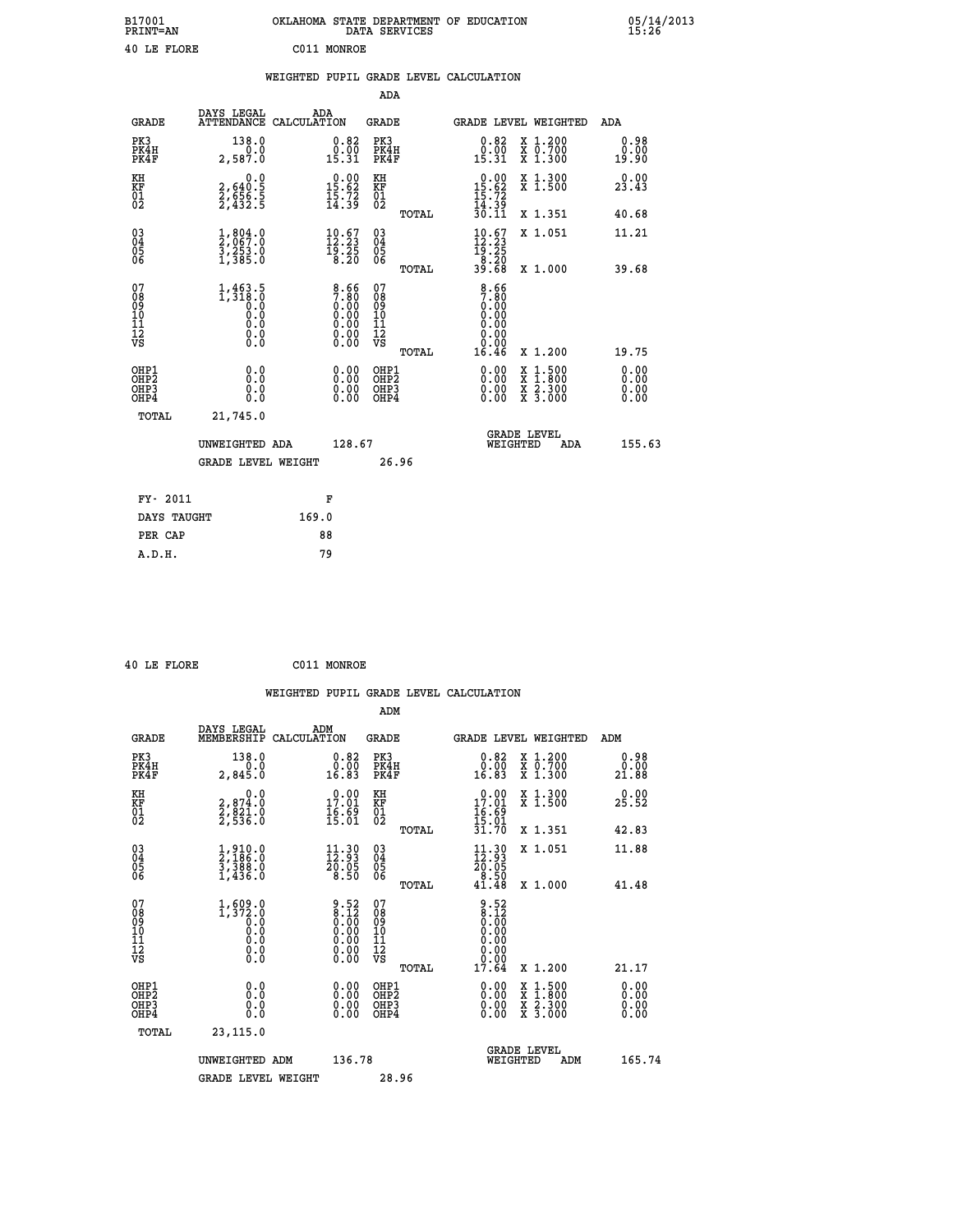| B17001<br><b>PRINT=AN</b> | OKLAHOMA STATE DEPARTMENT OF EDUCATION<br>DATA SERVICES | 05/14/2013<br>15:26 |
|---------------------------|---------------------------------------------------------|---------------------|
| 40 LE FLORE               | C014 HODGEN                                             |                     |

|                                                    |                                                                         |                                                                                                 | ADA                                                |       |                                                                                                            |   |                                                                  |                              |
|----------------------------------------------------|-------------------------------------------------------------------------|-------------------------------------------------------------------------------------------------|----------------------------------------------------|-------|------------------------------------------------------------------------------------------------------------|---|------------------------------------------------------------------|------------------------------|
| <b>GRADE</b>                                       | DAYS LEGAL<br><b>ATTENDANCE</b>                                         | ADA<br>CALCULATION                                                                              | GRADE                                              |       | <b>GRADE LEVEL WEIGHTED</b>                                                                                |   |                                                                  | <b>ADA</b>                   |
| PK3<br>PK4H<br>PK4F                                | 0.0<br>0.0<br>5,897.5                                                   | 0.00<br>ة.ة.<br>36.40                                                                           | PK3<br>PK4H<br>PK4F                                |       | 0.00<br>0.00<br>36.40                                                                                      |   | X 1.200<br>X 0.700<br>X 1.300                                    | 0.00<br>0.00<br>47.32        |
| KH<br><b>KF</b><br>01<br>02                        | $\begin{smallmatrix}&&&0.0\\5,207.5\\4,926.0\\5,112.0\end{smallmatrix}$ | 32.15<br>$\frac{3}{3}\overline{0}\cdot\overline{4}\overline{1}\overline{1}$                     | KH<br>KF<br>01<br>02                               |       | $\begin{smallmatrix} 0.00\\ 32.15\\ 30.41\\ 31.56\\ 61.97 \end{smallmatrix}$                               |   | X 1.300<br>X 1.500                                               | 0.00<br>48.23                |
|                                                    |                                                                         |                                                                                                 |                                                    | TOTAL |                                                                                                            |   | X 1.351                                                          | 83.72                        |
| $\begin{matrix} 03 \\ 04 \\ 05 \\ 06 \end{matrix}$ | 3,923.5<br>4,281.5<br>3,278.0<br>4,793.0                                | $24.22$<br>26.43<br>20.23<br>29.59                                                              | $\begin{matrix} 03 \\ 04 \\ 05 \\ 06 \end{matrix}$ |       | $24.22$<br>$26.43$<br>$20.23$<br>$29.59$<br>$76.25$                                                        |   | X 1.051                                                          | 25.46                        |
|                                                    |                                                                         |                                                                                                 |                                                    | TOTAL |                                                                                                            |   | X 1.000                                                          | 76.25                        |
| 07<br>08<br>09<br>101<br>11<br>12<br>VS            | $3,175.0$<br>$2,982.0$<br>$0.0$<br>0.0<br>0.0<br>$\S.$                  | $\begin{smallmatrix} 19.60\\ 18.41\\ 0.00\\ 0.00\\ 0.00\\ 0.00\\ 0.00\\ 0.00 \end{smallmatrix}$ | 07<br>08<br>09<br>11<br>11<br>12<br>VS             | TOTAL | 19.60<br>$\begin{smallmatrix} 18.41 \ 18.40 \ 0.00 \ 0.00 \ 0.00 \ 0.00 \ 0.00 \end{smallmatrix}$<br>38.01 |   | X 1.200                                                          | 45.61                        |
| OHP1<br>OHP2<br>OHP3<br>OHP4                       | 0.0<br>0.0<br>0.0                                                       | 0.00<br>$0.00$<br>0.00                                                                          | OHP1<br>OHP2<br>OHP3<br>OHP4                       |       | $0.00$<br>$0.00$<br>0.00                                                                                   | X | $1.500$<br>$1.800$<br>$\frac{\ddot{x}}{x}$ $\frac{2.300}{3.000}$ | 0.00<br>0.00<br>0.00<br>0.00 |
| TOTAL                                              | 43,576.0                                                                |                                                                                                 |                                                    |       |                                                                                                            |   |                                                                  |                              |
|                                                    | UNWEIGHTED ADA                                                          | 269.00                                                                                          |                                                    |       | WEIGHTED                                                                                                   |   | <b>GRADE LEVEL</b><br>ADA                                        | 326.59                       |
|                                                    | <b>GRADE LEVEL WEIGHT</b>                                               |                                                                                                 |                                                    | 57.59 |                                                                                                            |   |                                                                  |                              |
| FY- 2011                                           |                                                                         | F                                                                                               |                                                    |       |                                                                                                            |   |                                                                  |                              |
| DAYS TAUGHT                                        |                                                                         | 162.0                                                                                           |                                                    |       |                                                                                                            |   |                                                                  |                              |
|                                                    |                                                                         |                                                                                                 |                                                    |       |                                                                                                            |   |                                                                  |                              |

|  | 40 LE FLORE | C014 HODGEN |
|--|-------------|-------------|
|  |             |             |

PER CAP 90

 **A.D.H. 198**

 **WEIGHTED PUPIL GRADE LEVEL CALCULATION ADM DAYS LEGAL ADM**

| <b>GRADE</b>                                       | MEMBERSHIP                                                                                            | בנשבי<br>CALCULATION                                                                                  | GRADE                                              |       |                                                                                            | GRADE LEVEL WEIGHTED                                                                                                                 | ADM                          |  |
|----------------------------------------------------|-------------------------------------------------------------------------------------------------------|-------------------------------------------------------------------------------------------------------|----------------------------------------------------|-------|--------------------------------------------------------------------------------------------|--------------------------------------------------------------------------------------------------------------------------------------|------------------------------|--|
| PK3<br>PK4H<br>PK4F                                | 0.0<br>0.0<br>6, 121.0                                                                                | $\begin{smallmatrix} 0.00\\ 0.00\\ 37.78 \end{smallmatrix}$                                           | PK3<br>PK4H<br>PK4F                                |       | $\begin{smallmatrix} 0.00\\ 0.00\\ 37.78 \end{smallmatrix}$                                | X 1.200<br>X 0.700<br>X 1.300                                                                                                        | 0.00<br>0.00<br>49.11        |  |
| KH<br>KF<br>01<br>02                               | 0.0<br>5,411:0<br>5,150:0<br>5,378:0                                                                  | $\begin{smallmatrix} 0.00\\ 33.40\\ 31.79\\ 33.20 \end{smallmatrix}$                                  | KH<br>KF<br>01<br>02                               |       | $\begin{smallmatrix} 0.00\\ 33.40\\ 31.79\\ 33.20\\ 64.99 \end{smallmatrix}$               | X 1.300<br>X 1.500                                                                                                                   | 0.00<br>50.10                |  |
|                                                    |                                                                                                       |                                                                                                       |                                                    | TOTAL |                                                                                            | X 1.351                                                                                                                              | 87.80                        |  |
| $\begin{matrix} 03 \\ 04 \\ 05 \\ 06 \end{matrix}$ | $4, 123.0$<br>$4, 484.0$<br>$3, 488.0$<br>$5, 056.0$                                                  | 25.45<br>27.68<br>21.53<br>31.21                                                                      | $\begin{matrix} 03 \\ 04 \\ 05 \\ 06 \end{matrix}$ |       | $25.45$<br>$27.58$<br>$21.53$<br>$31.21$<br>$80.42$                                        | X 1.051                                                                                                                              | 26.75                        |  |
|                                                    |                                                                                                       |                                                                                                       |                                                    | TOTAL |                                                                                            | X 1.000                                                                                                                              | 80.42                        |  |
| 07<br>08<br>09<br>101<br>11<br>12<br>VS            | 3, 349.0<br>3, 150.0<br>$\begin{smallmatrix} 0.1 & 0 \ 0.0 & 0 \ 0.0 & 0 \ 0.0 & 0 \end{smallmatrix}$ | $\begin{smallmatrix} 20.67\ 19.49\ 0.00\ 0.00\ 0.00\ 0.00\ 0.00\ 0.00\ 0.00\ 0.00\ \end{smallmatrix}$ | 07<br>08<br>09<br>11<br>11<br>12<br>VS             |       | 20.67<br>$\begin{smallmatrix} 19.16 \ 10.00 \ 0.00 \ 0.00 \ 0.00 \ 0.00 \end{smallmatrix}$ |                                                                                                                                      |                              |  |
|                                                    |                                                                                                       |                                                                                                       |                                                    | TOTAL | 40.16                                                                                      | X 1.200                                                                                                                              | 48.19                        |  |
| OHP1<br>OHP2<br>OH <sub>P3</sub><br>OHP4           | 0.0<br>0.0<br>Ŏ.Ŏ                                                                                     | $0.00$<br>$0.00$<br>0.00                                                                              | OHP1<br>OHP2<br>OHP <sub>3</sub><br>OHP4           |       | $0.00$<br>$0.00$<br>0.00                                                                   | $\begin{smallmatrix} \mathtt{X} & 1 & 500 \\ \mathtt{X} & 1 & 800 \\ \mathtt{X} & 2 & 300 \\ \mathtt{X} & 3 & 000 \end{smallmatrix}$ | 0.00<br>0.00<br>0.00<br>0.00 |  |
| TOTAL                                              | 45,718.0                                                                                              |                                                                                                       |                                                    |       |                                                                                            |                                                                                                                                      |                              |  |
|                                                    | UNWEIGHTED ADM                                                                                        | 282.20                                                                                                |                                                    |       | WEIGHTED                                                                                   | <b>GRADE LEVEL</b><br>ADM                                                                                                            | 342.37                       |  |
|                                                    | <b>GRADE LEVEL WEIGHT</b>                                                                             |                                                                                                       | 60.17                                              |       |                                                                                            |                                                                                                                                      |                              |  |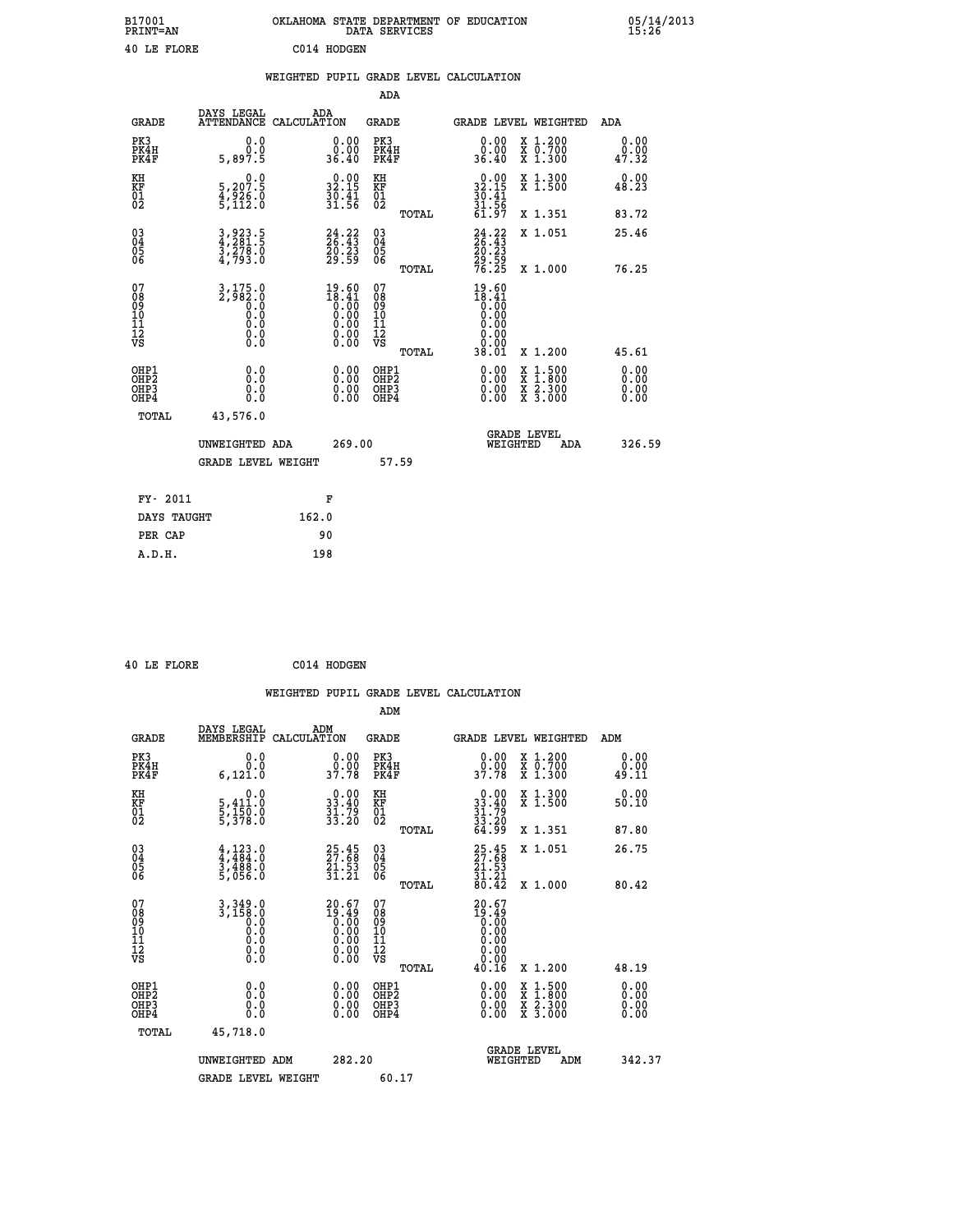| B17001<br><b>PRINT=AN</b> | OKLAHOMA STATE DEPARTMENT OF EDUCATION<br>DATA SERVICES | 05/14/2013<br>15:26 |
|---------------------------|---------------------------------------------------------|---------------------|
| 40 LE FLORE               | C039 FANSHAWE                                           |                     |

|                                                       |                                                                                     |                                                                                               |                                                        | WEIGHTED PUPIL GRADE LEVEL CALCULATION                                                                                                                                                                                                                                         |                                                                                                                                              |                      |
|-------------------------------------------------------|-------------------------------------------------------------------------------------|-----------------------------------------------------------------------------------------------|--------------------------------------------------------|--------------------------------------------------------------------------------------------------------------------------------------------------------------------------------------------------------------------------------------------------------------------------------|----------------------------------------------------------------------------------------------------------------------------------------------|----------------------|
|                                                       |                                                                                     |                                                                                               | ADA                                                    |                                                                                                                                                                                                                                                                                |                                                                                                                                              |                      |
| <b>GRADE</b>                                          | DAYS LEGAL<br>ATTENDANCE CALCULATION                                                | ADA                                                                                           | <b>GRADE</b>                                           | <b>GRADE LEVEL WEIGHTED</b>                                                                                                                                                                                                                                                    |                                                                                                                                              | ADA                  |
| PK3<br>PK4H<br>PK4F                                   | 0.0<br>0.0<br>710.0                                                                 | $\substack{0.00\\0.00\\4.41}$                                                                 | PK3<br>PK4H<br>PK4F                                    | 0.00<br>$\frac{0.00}{4.41}$                                                                                                                                                                                                                                                    | X 1.200<br>X 0.700<br>X 1.300                                                                                                                | 0.00<br>0.00<br>5.73 |
| KH<br>KF<br>01<br>02                                  | $\begin{array}{c} 0.0 \\[-4pt] 1,185.5 \\[-4pt] 545.5 \\[-4pt] 1,015.0 \end{array}$ | $\begin{smallmatrix} 0.00\ 7.36\ 3.39\ 6.30 \end{smallmatrix}$                                | KH<br>KF<br>01<br>02                                   | $\begin{smallmatrix} 0.00\\ 7.36\\ 3.39\\ 6.30\\ 6.69 \end{smallmatrix}$                                                                                                                                                                                                       | X 1.300<br>X 1.500                                                                                                                           | 0.00<br>11.04        |
|                                                       |                                                                                     |                                                                                               | TOTAL                                                  |                                                                                                                                                                                                                                                                                | X 1.351                                                                                                                                      | 13.09                |
| $^{03}_{04}$<br>05<br>06                              | $1, \frac{374}{237}.0 \\ 1, \frac{590}{590}.0 \\ 677.0$                             | $7:88$<br>$9:88$<br>$4:20$                                                                    | $\begin{matrix} 03 \\ 04 \\ 05 \\ 06 \end{matrix}$     | $\begin{array}{c} 2 \cdot 32 \\ 7 \cdot 68 \\ 9 \cdot 88 \\ 4 \cdot 20 \\ 21 \cdot 76 \end{array}$                                                                                                                                                                             | X 1.051                                                                                                                                      | 2.44                 |
|                                                       |                                                                                     |                                                                                               | TOTAL                                                  |                                                                                                                                                                                                                                                                                | X 1.000                                                                                                                                      | 21.76                |
| 07<br>08<br>09<br>10<br>11<br>11<br>12<br>VS          | $1,042.5$<br>0.0<br>0.0<br>0.0<br>0.0<br>0.0<br>0.0                                 | $\begin{smallmatrix} 6.20\ 6.47\ 0.00\ 0.00\ 0.00\ 0.00\ 0.00\ 0.00\ 0.00\ \end{smallmatrix}$ | 07<br>08<br>09<br>001<br>11<br>11<br>12<br>VS<br>TOTAL | $6.20$<br>$6.47$<br>$0.00$<br>0.00<br>0.00<br>0.00<br>0.00<br>12.67                                                                                                                                                                                                            | X 1.200                                                                                                                                      | 15.20                |
| OHP1<br>OHP2<br>OH <sub>P</sub> 3<br>OH <sub>P4</sub> | 0.0<br>0.0<br>0.0                                                                   | $\begin{smallmatrix} 0.00 \ 0.00 \ 0.00 \ 0.00 \end{smallmatrix}$                             | OHP1<br>OHP2<br>OHP3<br>OHP4                           | $\begin{smallmatrix} 0.00 & 0.00 & 0.00 & 0.00 & 0.00 & 0.00 & 0.00 & 0.00 & 0.00 & 0.00 & 0.00 & 0.00 & 0.00 & 0.00 & 0.00 & 0.00 & 0.00 & 0.00 & 0.00 & 0.00 & 0.00 & 0.00 & 0.00 & 0.00 & 0.00 & 0.00 & 0.00 & 0.00 & 0.00 & 0.00 & 0.00 & 0.00 & 0.00 & 0.00 & 0.00 & 0.0$ | $\begin{smallmatrix} \mathtt{X} & 1\cdot500 \\ \mathtt{X} & 1\cdot800 \\ \mathtt{X} & 2\cdot300 \\ \mathtt{X} & 3\cdot000 \end{smallmatrix}$ | 0.00<br>0.00<br>0.00 |
| TOTAL                                                 | 9,374.5                                                                             |                                                                                               |                                                        |                                                                                                                                                                                                                                                                                |                                                                                                                                              |                      |
|                                                       | UNWEIGHTED ADA                                                                      | 58.21                                                                                         |                                                        | WEIGHTED                                                                                                                                                                                                                                                                       | <b>GRADE LEVEL</b><br>ADA                                                                                                                    | 69.26                |
|                                                       | GRADE LEVEL WEIGHT                                                                  |                                                                                               | 11.05                                                  |                                                                                                                                                                                                                                                                                |                                                                                                                                              |                      |
| FY- 2011                                              |                                                                                     | F                                                                                             |                                                        |                                                                                                                                                                                                                                                                                |                                                                                                                                              |                      |
| DAYS TAUGHT                                           |                                                                                     | 161.0                                                                                         |                                                        |                                                                                                                                                                                                                                                                                |                                                                                                                                              |                      |
| PER CAP                                               |                                                                                     | 132                                                                                           |                                                        |                                                                                                                                                                                                                                                                                |                                                                                                                                              |                      |

 **40 LE FLORE C039 FANSHAWE**

 **A.D.H. 44**

|                                                      |                                                                             |                                                                                               |                                                    |       | WEIGHTED PUPIL GRADE LEVEL CALCULATION                                                                            |                                          |                              |
|------------------------------------------------------|-----------------------------------------------------------------------------|-----------------------------------------------------------------------------------------------|----------------------------------------------------|-------|-------------------------------------------------------------------------------------------------------------------|------------------------------------------|------------------------------|
|                                                      |                                                                             |                                                                                               | ADM                                                |       |                                                                                                                   |                                          |                              |
| <b>GRADE</b>                                         | DAYS LEGAL<br>MEMBERSHIP<br>CALCULATION                                     | ADM                                                                                           | <b>GRADE</b>                                       |       |                                                                                                                   | <b>GRADE LEVEL WEIGHTED</b>              | ADM                          |
| PK3<br>PK4H<br>PK4F                                  | 0.0<br>ة:ة<br>753:0                                                         | $\begin{smallmatrix} 0.00 \ 0.00 \ 4.68 \end{smallmatrix}$                                    | PK3<br>PK4H<br>PK4F                                |       | $\begin{smallmatrix} 0.00\\ 0.00\\ 4.68 \end{smallmatrix}$                                                        | X 1.200<br>X 0.700<br>X 1.300            | 0.00<br>0.00<br>6.08         |
| KH<br>KF<br>01<br>02                                 | $1, 27\overline{5}\cdot 0$<br>$\frac{1}{1}$ , $\frac{6}{0}$ , $\frac{6}{0}$ | $\begin{array}{c} 0.00 \\ 7.92 \\ 3.73 \\ 6.63 \end{array}$                                   | KH<br>KF<br>01<br>02                               |       | $\begin{array}{c} 0.00 \\ 7.92 \\ 3.73 \\ 6.63 \\ 10.36 \end{array}$                                              | X 1.300<br>X 1.500                       | 0.00<br>11.88                |
|                                                      |                                                                             |                                                                                               |                                                    | TOTAL |                                                                                                                   | X 1.351                                  | 14.00                        |
| $\begin{matrix} 03 \\ 04 \\ 05 \\ 06 \end{matrix}$   | $\substack{376.0\\1,287.0\\710.0\\698.0}$                                   | $\begin{array}{c} 2 \cdot 34 \\ 7 \cdot 99 \\ 10 \cdot 62 \\ 4 \cdot 34 \end{array}$          | $\begin{matrix} 03 \\ 04 \\ 05 \\ 06 \end{matrix}$ |       | $\begin{array}{r} 2 \cdot 34 \\ 7 \cdot 99 \\ 10 \cdot 62 \\ 4 \cdot 34 \\ 22 \cdot 95 \end{array}$               | X 1.051                                  | 2.46                         |
|                                                      |                                                                             |                                                                                               |                                                    | TOTAL |                                                                                                                   | X 1.000                                  | 22.95                        |
| 07<br>08<br>09<br>10<br>11<br>11<br>12<br>VS         |                                                                             | $\begin{smallmatrix} 6.60\ 7.16\ 0.00\ 0.00\ 0.00\ 0.00\ 0.00\ 0.00\ 0.00\ \end{smallmatrix}$ | 07<br>08<br>09<br>01<br>11<br>11<br>12<br>VS       |       | $\begin{smallmatrix} 6.60\ 7.16\ 0.00\ 0.00\ 0.00\ 0.00\ 0.00\ 0.00\ 0.00\ 0.00\ 0.00\ 0.13.76 \end{smallmatrix}$ |                                          |                              |
|                                                      |                                                                             |                                                                                               |                                                    | TOTAL |                                                                                                                   | X 1.200                                  | 16.51                        |
| OHP1<br>OHP <sub>2</sub><br>OHP3<br>OH <sub>P4</sub> |                                                                             |                                                                                               | OHP1<br>OHP <sub>2</sub><br>OHP <sub>3</sub>       |       | 0.00<br>0.00                                                                                                      | X 1:500<br>X 1:800<br>X 2:300<br>X 3:000 | 0.00<br>0.00<br>0.00<br>0.00 |
| TOTAL                                                | 9,982.0                                                                     |                                                                                               |                                                    |       |                                                                                                                   |                                          |                              |
|                                                      | UNWEIGHTED ADM<br><b>GRADE LEVEL WEIGHT</b>                                 | 62.01                                                                                         | 11.87                                              |       | WEIGHTED                                                                                                          | <b>GRADE LEVEL</b><br>ADM                | 73.88                        |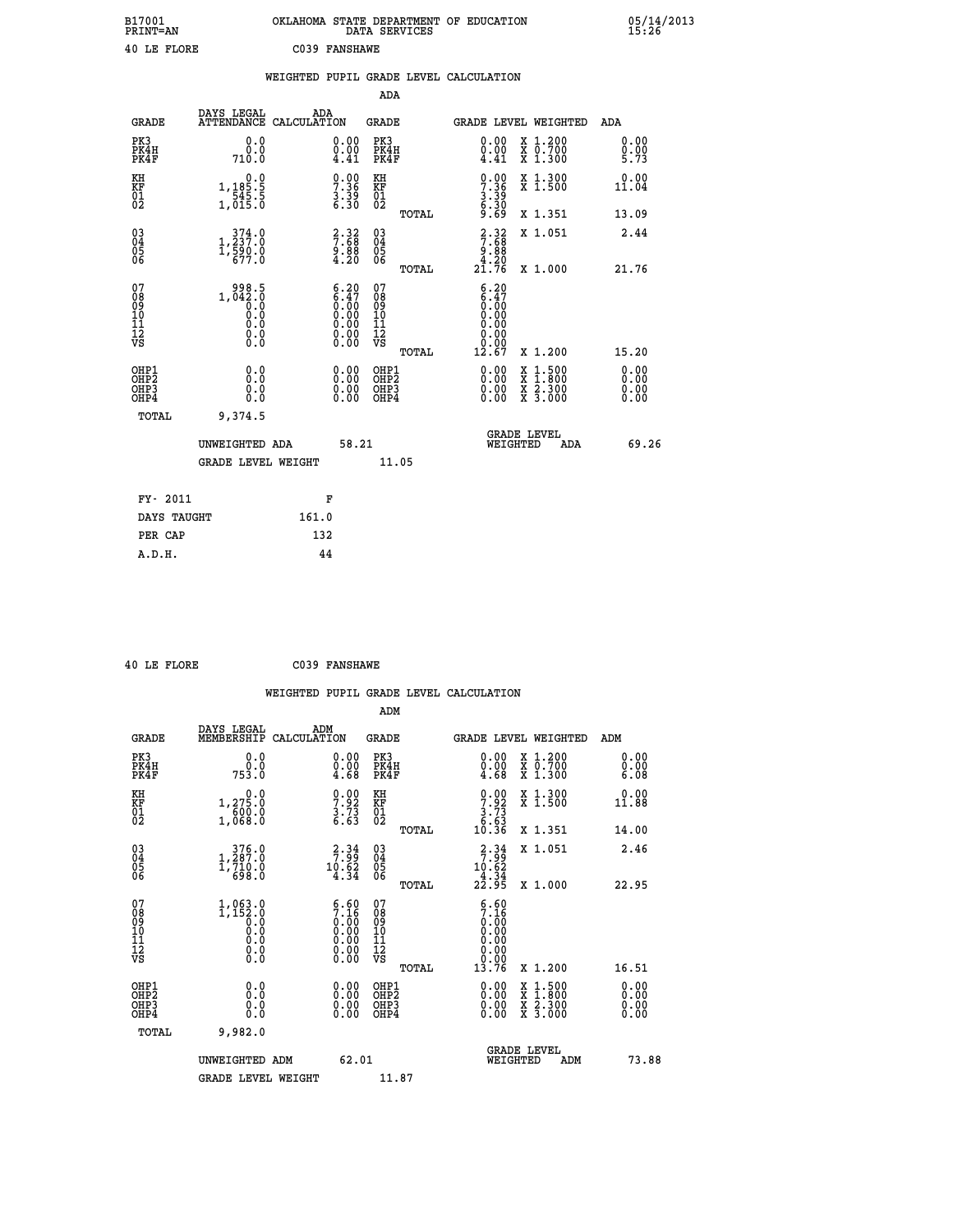| B17001<br><b>PRINT=AN</b> | OKLAHOMA STATE DEPARTMENT OF EDUCATION<br>DATA SERVICES | 05/14/2013<br>15:26 |
|---------------------------|---------------------------------------------------------|---------------------|
| 40 LE FLORE               | I002 SPIRO                                              |                     |

|  |  | WEIGHTED PUPIL GRADE LEVEL CALCULATION |
|--|--|----------------------------------------|
|  |  |                                        |

|                                                                    |                                                                                                                                                          |                                                                           | ADA                                      |       |                                                                                |                                                                                                  |                              |
|--------------------------------------------------------------------|----------------------------------------------------------------------------------------------------------------------------------------------------------|---------------------------------------------------------------------------|------------------------------------------|-------|--------------------------------------------------------------------------------|--------------------------------------------------------------------------------------------------|------------------------------|
| <b>GRADE</b>                                                       | DAYS LEGAL                                                                                                                                               | ADA<br>ATTENDANCE CALCULATION                                             | <b>GRADE</b>                             |       |                                                                                | GRADE LEVEL WEIGHTED                                                                             | ADA                          |
| PK3<br>PK4H<br>PK4F                                                | 441.0<br>0.0<br>8,593.0                                                                                                                                  | $\begin{smallmatrix} 2.61\0.00\\ 50.85 \end{smallmatrix}$                 | PK3<br>PK4H<br>PK4F                      |       | 2.61<br>ō:ŏō<br>50:85                                                          | X 1.200<br>X 0.700<br>X 1.300                                                                    | 3.13<br>0.00<br>66.11        |
| KH<br><b>KF</b><br>01<br>02                                        | 0.0<br>14,803.5<br>16,963.5<br>16,569.5                                                                                                                  | 87.99<br>$^{100}_{98}$ $^{143}_{04}$                                      | KH<br>KF<br>01<br>02                     |       | $\begin{smallmatrix} &0.00\\ 87.59\\ 100.43\\ 98.04\\ 198.47\end{smallmatrix}$ | X 1.300<br>X 1.500                                                                               | 0.00<br>131.39               |
|                                                                    |                                                                                                                                                          |                                                                           |                                          | TOTAL |                                                                                | X 1.351                                                                                          | 268.13                       |
| $\begin{smallmatrix} 03 \\[-4pt] 04 \end{smallmatrix}$<br>05<br>06 | $\begin{smallmatrix} 14\,,\,167\,.0\\ 14\,,\,840\,.0\\ 13\,,\,235\,.0\\ 12\,,\,542\,.5 \end{smallmatrix}$                                                | 83.87<br>87.81<br>$78.31$<br>$74.22$                                      | $\substack{03 \\ 04}$<br>05<br>06        |       | $\begin{smallmatrix}83.87\\87.81\\78.31\\74.22\\240.34\end{smallmatrix}$       | X 1.051                                                                                          | 88.15                        |
|                                                                    |                                                                                                                                                          |                                                                           |                                          | TOTAL |                                                                                | X 1.000                                                                                          | 240.34                       |
| 07<br>08<br>09<br>11<br>11<br>12<br>VS                             | $\begin{smallmatrix} 10, 632\cdot 0\\ 13, 376\cdot 0\\ 15, 126\cdot 5\\ 14, 025\cdot 0\\ 13, 518\cdot 0\\ 11, 081\cdot 5\\ 0\cdot 0\\ \end{smallmatrix}$ | $52.91$<br>$79.17$<br>$89.52$<br>$83.03$<br>$79.99$<br>$75.58$<br>$65.58$ | 07<br>08901112<br>1112<br>VS             |       | $52.91$<br>$79.17$<br>$89.52$<br>$83.03$<br>$79.99$<br>$75.58$<br>$65.58$      |                                                                                                  |                              |
|                                                                    |                                                                                                                                                          |                                                                           |                                          | TOTAL | 460.20                                                                         | X 1.200                                                                                          | 552.24                       |
| OHP1<br>OH <sub>P2</sub><br>OH <sub>P3</sub><br>OH <sub>P4</sub>   | 0.0<br>0.0<br>0.0                                                                                                                                        | 0.00<br>0.00<br>0.00                                                      | OHP1<br>OHP <sub>2</sub><br>OHP3<br>OHP4 |       | 0.00<br>0.00<br>0.00                                                           | $\begin{smallmatrix} x & 1 & 500 \\ x & 1 & 800 \\ x & 2 & 300 \\ x & 3 & 000 \end{smallmatrix}$ | 0.00<br>0.00<br>0.00<br>0.00 |
| TOTAL                                                              | 189,914.0                                                                                                                                                |                                                                           |                                          |       |                                                                                |                                                                                                  |                              |
|                                                                    | UNWEIGHTED ADA                                                                                                                                           | 1,123.93                                                                  |                                          |       |                                                                                | GRADE LEVEL<br>WEIGHTED<br>ADA                                                                   | 1,349.49                     |
|                                                                    | <b>GRADE LEVEL WEIGHT</b>                                                                                                                                |                                                                           | 225.56                                   |       |                                                                                |                                                                                                  |                              |
| FY- 2011                                                           |                                                                                                                                                          | F                                                                         |                                          |       |                                                                                |                                                                                                  |                              |
| DAYS TAUGHT                                                        |                                                                                                                                                          | 169.0                                                                     |                                          |       |                                                                                |                                                                                                  |                              |
| PER CAP                                                            |                                                                                                                                                          | 53                                                                        |                                          |       |                                                                                |                                                                                                  |                              |

 **40 LE FLORE I002 SPIRO**

 **A.D.H. 882**

| <b>GRADE</b>                                         | DAYS LEGAL<br>MEMBERSHIP                                                                                                            | ADM<br>CALCULATION                                                     | <b>GRADE</b>                                       |       | GRADE LEVEL WEIGHTED                                                                                |                                                                                                                     | ADM                          |  |
|------------------------------------------------------|-------------------------------------------------------------------------------------------------------------------------------------|------------------------------------------------------------------------|----------------------------------------------------|-------|-----------------------------------------------------------------------------------------------------|---------------------------------------------------------------------------------------------------------------------|------------------------------|--|
| PK3<br>PK4H<br>PK4F                                  | 441.0<br>0.0<br>10,041.0                                                                                                            | $\begin{smallmatrix} 2.61\0.00\\59.41\end{smallmatrix}$                | PK3<br>PK4H<br>PK4F                                |       | $\begin{smallmatrix} 2.61\0.00\\59.41\end{smallmatrix}$                                             | X 1.200<br>X 0.700<br>X 1.300                                                                                       | 3.13<br>0.00<br>77.23        |  |
| KH<br>KF<br>01<br>02                                 | 0.0<br>15,773.0<br>18,177.0<br>17,373.0                                                                                             | 93.33<br>$\frac{107.61}{102.80}$                                       | KH<br>KF<br>01<br>02                               |       | 0.00<br>$\begin{array}{r} 93.33 \\ 107.61 \\ 102.80 \\ 210.41 \end{array}$                          | X 1.300<br>X 1.500                                                                                                  | 0.00<br>140.00               |  |
|                                                      |                                                                                                                                     |                                                                        |                                                    | TOTAL |                                                                                                     | X 1.351                                                                                                             | 284.26                       |  |
| 03<br>04<br>05<br>06                                 | $14, 941.0$<br>$15, 521.0$<br>$13, 777.0$<br>$13, 225.0$                                                                            | 88.45<br>91.84<br>81.52<br>78.25                                       | $\begin{matrix} 03 \\ 04 \\ 05 \\ 06 \end{matrix}$ |       | $\begin{smallmatrix}88.45\\91.84\\81.52\\78.25\\251.61\end{smallmatrix}$                            | X 1.051                                                                                                             | 92.96                        |  |
|                                                      |                                                                                                                                     |                                                                        |                                                    | TOTAL |                                                                                                     | X 1.000                                                                                                             | 251.61                       |  |
| 07<br>08<br>09<br>11<br>11<br>12<br>VS               | 11, 183.0<br>14, 141.0<br>16, 008.0<br>15, 076.0<br>14, 869.0<br>$\overline{1}\overline{2}, \overline{6}\overline{2}\overline{8}.0$ | $66.17$<br>$83.69$<br>$94.74$<br>$89.25$<br>$87.98$<br>$74.74$<br>0.00 | 07<br>08<br>09<br>10<br>11<br>12<br>νs             | TOTAL | $\begin{array}{r} 66.17 \\ 83.69 \\ 94.74 \\ 89.25 \\ 87.98 \\ 74.74 \\ 0.00 \\ 496.57 \end{array}$ | X 1.200                                                                                                             | 595.88                       |  |
| OHP1<br>OH <sub>P</sub> <sub>2</sub><br>OHP3<br>OHP4 | 0.0<br>0.0<br>0.0                                                                                                                   | $0.00$<br>$0.00$<br>0.00                                               | OHP1<br>OHP <sub>2</sub><br>OHP3<br>OHP4           |       |                                                                                                     | $\begin{array}{l} \mathtt{X} & 1.500 \\ \mathtt{X} & 1.800 \\ \mathtt{X} & 2.300 \\ \mathtt{X} & 3.000 \end{array}$ | 0.00<br>0.00<br>0.00<br>0.00 |  |
| TOTAL                                                | 203,174.0                                                                                                                           |                                                                        |                                                    |       |                                                                                                     |                                                                                                                     |                              |  |
|                                                      | UNWEIGHTED ADM                                                                                                                      | 1,202.39                                                               |                                                    |       | WEIGHTED                                                                                            | <b>GRADE LEVEL</b><br>ADM                                                                                           | 1,445.07                     |  |
|                                                      | <b>GRADE LEVEL WEIGHT</b>                                                                                                           |                                                                        | 242.68                                             |       |                                                                                                     |                                                                                                                     |                              |  |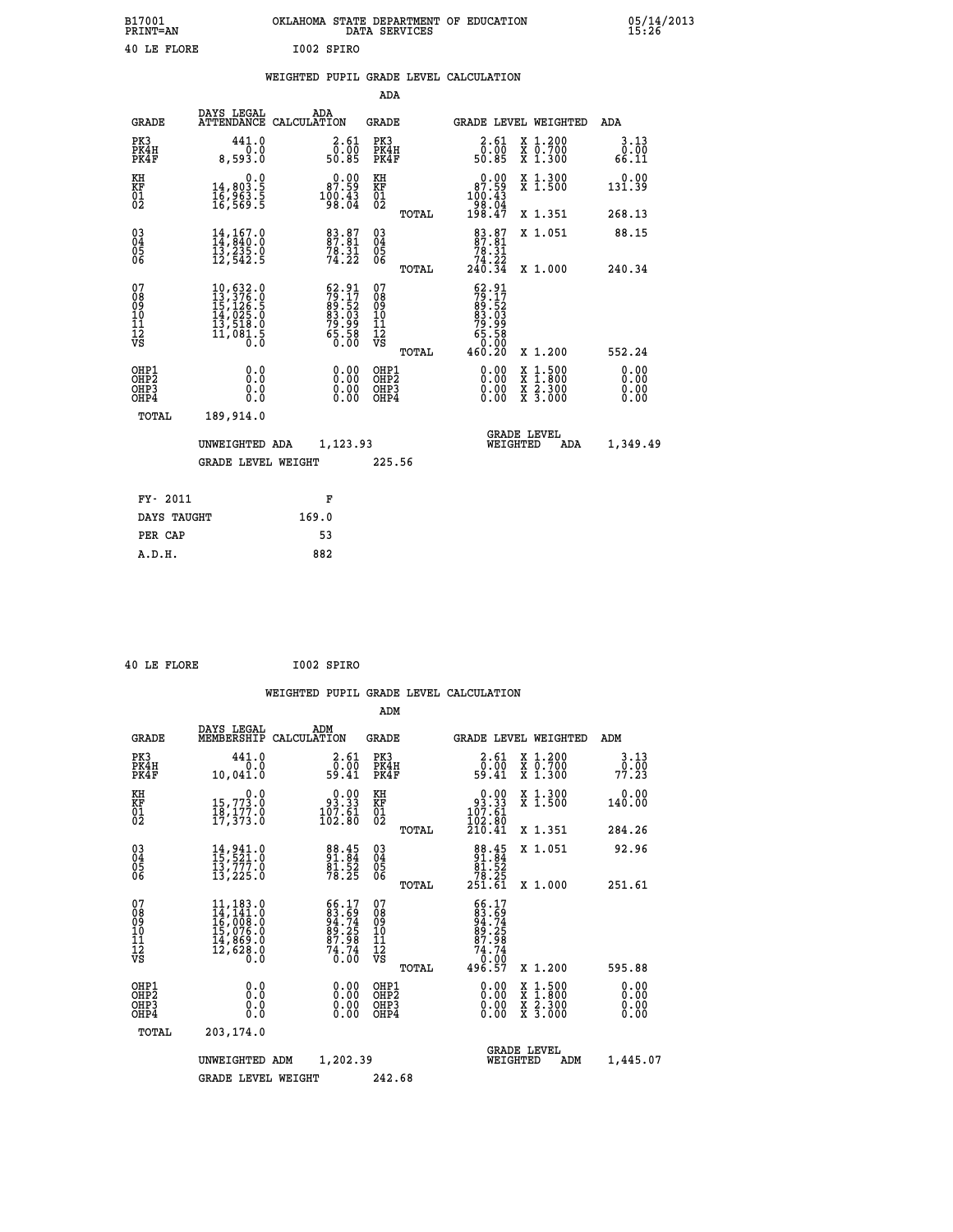| B17001<br><b>PRINT=AN</b> | OKLAHOMA STATE DEPARTMENT OF EDUCATION<br>DATA SERVICES | 05/14/2013<br>15:26 |
|---------------------------|---------------------------------------------------------|---------------------|
| 40 LE FLORE               | <b>I003 HEAVENER</b>                                    |                     |

| שתעש בש                                            |                                                                                                             | אשתש אמשתו כסטב                                                                                                                               |                                                     |       |                                                                                                                                                   |                                                                                                                                                 |                                        |
|----------------------------------------------------|-------------------------------------------------------------------------------------------------------------|-----------------------------------------------------------------------------------------------------------------------------------------------|-----------------------------------------------------|-------|---------------------------------------------------------------------------------------------------------------------------------------------------|-------------------------------------------------------------------------------------------------------------------------------------------------|----------------------------------------|
|                                                    |                                                                                                             |                                                                                                                                               |                                                     |       | WEIGHTED PUPIL GRADE LEVEL CALCULATION                                                                                                            |                                                                                                                                                 |                                        |
|                                                    |                                                                                                             |                                                                                                                                               | <b>ADA</b>                                          |       |                                                                                                                                                   |                                                                                                                                                 |                                        |
| <b>GRADE</b>                                       | DAYS LEGAL<br>ATTENDANCE CALCULATION                                                                        | ADA                                                                                                                                           | GRADE                                               |       |                                                                                                                                                   | GRADE LEVEL WEIGHTED                                                                                                                            | ADA                                    |
| PK3<br>PK4H<br>PK4F                                | 435.0<br>$\begin{smallmatrix} 0.0 \\ 0.1 \\ 0.333.5 \end{smallmatrix}$                                      | 2.72<br>$\begin{smallmatrix} \textcolor{red}{\textbf{0}} \textcolor{black}{\textbf{.05}} \ \textcolor{red}{\textbf{64.58}} \end{smallmatrix}$ | PK3<br>PK4H<br>PK4F                                 |       | 2.72<br>$\begin{smallmatrix} \bar{0} & \bar{0} & \bar{0} \ \bar{0} & \bar{0} & \bar{0} \ \bar{6} & \bar{6} & \bar{6} & \bar{6} \end{smallmatrix}$ | X 1.200<br>X 0.700<br>X 1.300                                                                                                                   | 3.26<br>ŏ:ōŏ<br>83.95                  |
| KH<br>KF<br>01<br>02                               | 0.0<br>13,168:0<br>12,880:0<br>14,426:5                                                                     | 82.30<br>82.30<br>80.50<br>90.17                                                                                                              | KH<br>KF<br>01<br>02                                |       | $\begin{smallmatrix} &0.00\\82.30\\80.50\\90.17\\170.67\end{smallmatrix}$                                                                         | X 1.300<br>X 1.500                                                                                                                              | 0.00<br>123.45                         |
|                                                    |                                                                                                             |                                                                                                                                               |                                                     | TOTAL |                                                                                                                                                   | X 1.351                                                                                                                                         | 230.58                                 |
| $\begin{matrix} 03 \\ 04 \\ 05 \\ 06 \end{matrix}$ | $11,016.0$<br>$12,581.5$<br>$13,358.0$<br>$8,464.0$                                                         | 68.85<br>78.63<br>$\frac{83.49}{52.90}$                                                                                                       | $\begin{array}{c} 03 \\ 04 \\ 05 \\ 06 \end{array}$ |       | $\begin{smallmatrix} 68.85\\ 78.63\\ 83.49\\ 52.90\\ 215.02 \end{smallmatrix}$                                                                    | X 1.051                                                                                                                                         | 72.36                                  |
| 07<br>08901112<br>1112<br>VS                       | $\begin{smallmatrix} 12,320.0\\ 9,975.5\\ 12,761.0\\ 14,846.0\\ 8,718.5\\ 12,373.0\\ 0.0 \end{smallmatrix}$ | 77.00<br>62.35<br>79.76<br>92.79<br>94.49<br>54.34<br>77.34<br>0.00                                                                           | 07<br>08<br>09<br>11<br>11<br>12<br>VS              | TOTAL | $77.00$<br>$62.35$<br>$79.76$<br>$92.79$<br>$54.49$<br>$77.34$<br>$0.000$<br>$443.73$                                                             | X 1.000                                                                                                                                         | 215.02                                 |
| OHP1<br>OHP <sub>2</sub><br>OHP3<br>OHP4           |                                                                                                             |                                                                                                                                               | OHP1<br>OHP <sub>2</sub><br>OHP <sub>3</sub>        | TOTAL |                                                                                                                                                   | X 1.200<br>$\begin{smallmatrix} \mathtt{X} & 1 & 500 \\ \mathtt{X} & 1 & 800 \\ \mathtt{X} & 2 & 300 \\ \mathtt{X} & 3 & 000 \end{smallmatrix}$ | 532.48<br>0.00<br>Ŏ.ŎŎ<br>Q.QQ<br>0.00 |
| TOTAL                                              | 167,656.5                                                                                                   |                                                                                                                                               |                                                     |       |                                                                                                                                                   |                                                                                                                                                 |                                        |
|                                                    | UNWEIGHTED ADA                                                                                              | 1,047.87                                                                                                                                      |                                                     |       | WEIGHTED                                                                                                                                          | <b>GRADE LEVEL</b><br>ADA                                                                                                                       | 1,261.10                               |

 **FY- 2011 F DAYS TAUGHT 160.0** PER CAP 75<br>A.D.H. 811  **A.D.H. 811**

 **ADM**

 **GRADE LEVEL WEIGHT 213.23**

 **40 LE FLORE I003 HEAVENER**

| <b>GRADE</b>                                       | DAYS LEGAL<br>MEMBERSHIP                                                                                           | ADM<br>CALCULATION                                                   | <b>GRADE</b>                           |       | <b>GRADE LEVEL WEIGHTED</b>                                                                      |                                                                           | ADM                   |  |
|----------------------------------------------------|--------------------------------------------------------------------------------------------------------------------|----------------------------------------------------------------------|----------------------------------------|-------|--------------------------------------------------------------------------------------------------|---------------------------------------------------------------------------|-----------------------|--|
| PK3<br>PK4H<br>PK4F                                | 454.0<br>0.0<br>10,991.0                                                                                           | $\frac{2.84}{0.00}$<br>68.69                                         | PK3<br>PK4H<br>PK4F                    |       | $\begin{smallmatrix} 2.84\0.00\\ 68.69 \end{smallmatrix}$                                        | $\begin{smallmatrix} x & 1.200 \\ x & 0.700 \end{smallmatrix}$<br>X 1.300 | 3.41<br>0.00<br>89.30 |  |
| KH<br>KF<br>01<br>02                               | 0.0<br>13,683:0<br>13,242:0<br>14,688:0                                                                            | 85.52<br>85.52<br>82.76<br>91.80                                     | KH<br>KF<br>01<br>02                   |       | $\begin{smallmatrix} &0.00\ 85.52\ 82.76\ 91.80\ 174.56\ \end{smallmatrix}$                      | X 1.300<br>X 1.500                                                        | 0.00<br>128.28        |  |
|                                                    |                                                                                                                    |                                                                      |                                        | TOTAL |                                                                                                  | X 1.351                                                                   | 235.83                |  |
| $\begin{matrix} 03 \\ 04 \\ 05 \\ 06 \end{matrix}$ | $11,305.0$<br>$12,900.0$<br>$13,712.0$<br>8,707.0                                                                  | $70.66$<br>80.63<br>85.70<br>54.42                                   | $\substack{03 \\ 04}$<br>Ŏ5<br>06      |       | $70.66$<br>80.63<br>85.70<br>84.42<br>220.75                                                     | X 1.051                                                                   | 74.26                 |  |
|                                                    |                                                                                                                    |                                                                      |                                        | TOTAL |                                                                                                  | X 1.000                                                                   | 220.75                |  |
| 07<br>08<br>09<br>101<br>11<br>12<br>VS            | $\begin{smallmatrix} 12, 611.0\\ 10, 214.0\\ 13, 498.0\\ 15, 897.0\\ 9, 238.0\\ 13, 261.0\\ 0.0 \end{smallmatrix}$ | 78.82<br>63.84<br>63.37<br>84.37<br>99.36<br>57.74<br>52.88<br>82.88 | 07<br>08<br>09<br>11<br>11<br>12<br>VS | TOTAL | $78.82$<br>$63.84$<br>$84.37$<br>$84.36$<br>$99.36$<br>$57.74$<br>$82.88$<br>$0.000$<br>$467.01$ | X 1.200                                                                   | 560.41                |  |
| OHP1<br>OHP2<br>OHP3<br>OHP4                       | 0.0<br>0.0<br>0.0                                                                                                  | $0.00$<br>$0.00$<br>0.00                                             | OHP1<br>OHP2<br>OHP3<br>OHP4           |       |                                                                                                  | X 1:500<br>X 1:800<br>X 2:300<br>X 3:000                                  | 0.00<br>0.00<br>0.00  |  |
| TOTAL                                              | 174,401.0                                                                                                          |                                                                      |                                        |       |                                                                                                  |                                                                           |                       |  |
|                                                    | UNWEIGHTED                                                                                                         | 1,090.03<br>ADM                                                      |                                        |       | WEIGHTED                                                                                         | <b>GRADE LEVEL</b><br>ADM                                                 | 1,312.24              |  |
|                                                    | <b>GRADE LEVEL WEIGHT</b>                                                                                          |                                                                      | 222.21                                 |       |                                                                                                  |                                                                           |                       |  |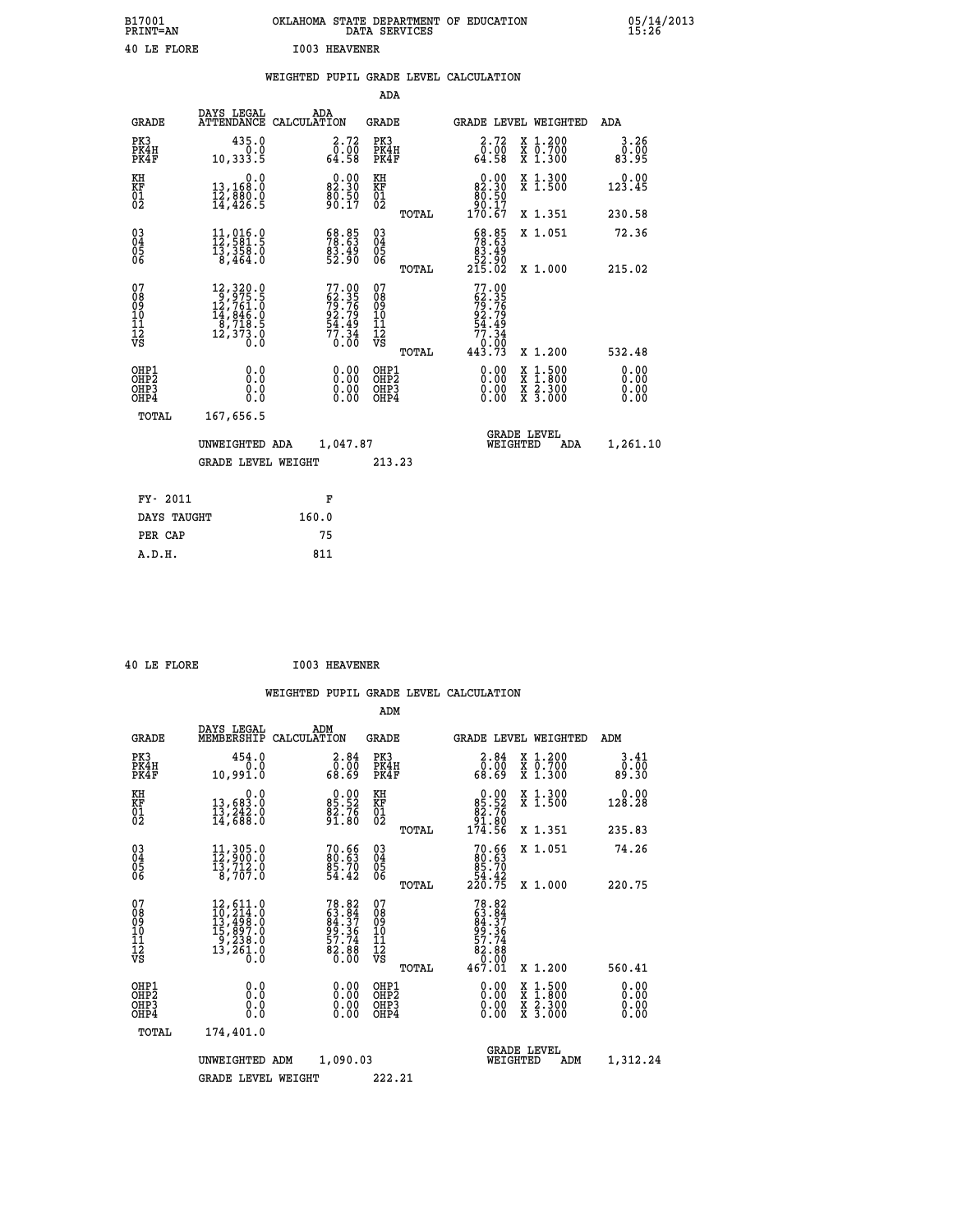| B17001<br><b>PRINT=AN</b> | OKLAHOMA STATE DEPARTMENT OF EDUCATION<br>DATA SERVICES | 05/14/2013<br>15:26 |
|---------------------------|---------------------------------------------------------|---------------------|
| 40 LE FLORE               | I007 POCOLA                                             |                     |

|  |  | WEIGHTED PUPIL GRADE LEVEL CALCULATION |
|--|--|----------------------------------------|
|  |  |                                        |

|                                                                              |                                                                                                                      |                                                                          | ADA                                                |       |                                                                                       |                                                                                                                                              |                              |
|------------------------------------------------------------------------------|----------------------------------------------------------------------------------------------------------------------|--------------------------------------------------------------------------|----------------------------------------------------|-------|---------------------------------------------------------------------------------------|----------------------------------------------------------------------------------------------------------------------------------------------|------------------------------|
| <b>GRADE</b>                                                                 | DAYS LEGAL                                                                                                           | ADA<br>ATTENDANCE CALCULATION                                            | GRADE                                              |       | <b>GRADE LEVEL WEIGHTED</b>                                                           |                                                                                                                                              | ADA                          |
| PK3<br>PK4H<br>PK4F                                                          | 300.0<br>0.0<br>8, 223.5                                                                                             | $1.85$<br>$0.00$<br>50.76                                                | PK3<br>PK4H<br>PK4F                                |       | 1.85<br>0.00<br>50.76                                                                 | X 1.200<br>X 0.700<br>X 1.300                                                                                                                | 2.22<br>0.00<br>65.99        |
| KH<br>KF<br>01<br>02                                                         | 0.0<br>10,254:0<br>10,666:0<br>9,104:5                                                                               | $\begin{smallmatrix} 0.00\\ 63.30\\ 65.84\\ 56.20 \end{smallmatrix}$     | KH<br>KF<br>01<br>02                               |       | $\begin{smallmatrix} &0.00\ 63.30\ 65.84\ 56.20\ 122.04\ \end{smallmatrix}$           | X 1.300<br>X 1.500                                                                                                                           | 0.00<br>94.95                |
|                                                                              |                                                                                                                      |                                                                          |                                                    | TOTAL |                                                                                       | X 1.351                                                                                                                                      | 164.88                       |
| $\begin{matrix} 03 \\ 04 \\ 05 \\ 06 \end{matrix}$                           | 10,934.5<br>9,302.5<br>9,031.5<br>7,524.0                                                                            | $57.50$<br>$55.75$<br>$55.75$<br>$46.41$                                 | $\begin{matrix} 03 \\ 04 \\ 05 \\ 06 \end{matrix}$ |       | $57.50$<br>$57.42$<br>$\frac{55}{46}$ . $\frac{75}{41}$<br>159. 58                    | X 1.051                                                                                                                                      | 70.94                        |
|                                                                              |                                                                                                                      |                                                                          |                                                    | TOTAL |                                                                                       | X 1.000                                                                                                                                      | 159.58                       |
| 07<br>08<br>09<br>11<br>11<br>12<br>VS                                       | $\begin{smallmatrix} 12, 320, 0\\ 8, 539, 5\\ 7, 650, 5\\ 8, 956, 0\\ 7, 918, 5\\ 7, 621, 0\\ 0.0 \end{smallmatrix}$ | $76.05$<br>$52.71$<br>$47.21$<br>$55.26$<br>$48.88$<br>$47.03$<br>$0.00$ | 07<br>08<br>09<br>11<br>11<br>12<br>VS             | TOTAL | $76.05$<br>$52.71$<br>$47.21$<br>$55.26$<br>$48.88$<br>$47.03$<br>$0.000$<br>$327.14$ | X 1.200                                                                                                                                      | 392.57                       |
| OHP1<br>OH <sub>P</sub> <sub>2</sub><br>OH <sub>P3</sub><br>OH <sub>P4</sub> | 0.0<br>Ō.Ō<br>0.0<br>0.0                                                                                             | 0.00<br>$\begin{smallmatrix} 0.00 \ 0.00 \end{smallmatrix}$              | OHP1<br>OHP2<br>OHP3<br>OHP4                       |       | 0.00<br>0.00<br>0.00                                                                  | $\begin{smallmatrix} \mathtt{X} & 1\cdot500 \\ \mathtt{X} & 1\cdot800 \\ \mathtt{X} & 2\cdot300 \\ \mathtt{X} & 3\cdot000 \end{smallmatrix}$ | 0.00<br>0.00<br>0.00<br>0.00 |
| TOTAL                                                                        | 128,346.0                                                                                                            |                                                                          |                                                    |       |                                                                                       |                                                                                                                                              |                              |
|                                                                              | UNWEIGHTED ADA                                                                                                       | 792.17                                                                   |                                                    |       | WEIGHTED                                                                              | <b>GRADE LEVEL</b><br>ADA                                                                                                                    | 951.13                       |
|                                                                              | <b>GRADE LEVEL WEIGHT</b>                                                                                            |                                                                          | 158.96                                             |       |                                                                                       |                                                                                                                                              |                              |
|                                                                              |                                                                                                                      |                                                                          |                                                    |       |                                                                                       |                                                                                                                                              |                              |
| FY- 2011                                                                     |                                                                                                                      | F                                                                        |                                                    |       |                                                                                       |                                                                                                                                              |                              |
| DAYS TAUGHT                                                                  |                                                                                                                      | 162.0                                                                    |                                                    |       |                                                                                       |                                                                                                                                              |                              |
| PER CAP                                                                      |                                                                                                                      | 33                                                                       |                                                    |       |                                                                                       |                                                                                                                                              |                              |
| A.D.H.                                                                       |                                                                                                                      | 713                                                                      |                                                    |       |                                                                                       |                                                                                                                                              |                              |

 **40 LE FLORE I007 POCOLA**

 **A.D.H. 713**

|                                          |                                                                                                        |                                                                      | ADM                                                |       |                                                                                |                                          |                                          |
|------------------------------------------|--------------------------------------------------------------------------------------------------------|----------------------------------------------------------------------|----------------------------------------------------|-------|--------------------------------------------------------------------------------|------------------------------------------|------------------------------------------|
| <b>GRADE</b>                             | DAYS LEGAL<br>MEMBERSHIP                                                                               | ADM<br>CALCULATION                                                   | <b>GRADE</b>                                       |       |                                                                                | <b>GRADE LEVEL WEIGHTED</b>              | ADM                                      |
| PK3<br>PK4H<br>PK4F                      | 300.0<br>0.015.0                                                                                       | $\begin{smallmatrix} 1.85\ 0.00\\ 55.83 \end{smallmatrix}$           | PK3<br>PK4H<br>PK4F                                |       | $\begin{smallmatrix} 1.85\ 0.00\\ 55.83 \end{smallmatrix}$                     | X 1.200<br>X 0.700<br>X 1.300            | 2.22<br>$\frac{5}{72.58}$                |
| KH<br>KF<br>01<br>02                     | 0.0<br>$11,041.0$<br>$11,424.0$<br>$9,596.0$                                                           | $\begin{smallmatrix} 0.00\\ 68.15\\ 70.52\\ 59.23 \end{smallmatrix}$ | KH<br>KF<br>01<br>02                               |       | $\begin{smallmatrix} &0.00\\ 68.15\\ 70.52\\ 59.23\\ 129.75 \end{smallmatrix}$ | X 1.300<br>X 1.500                       | 0.00<br>$10\tilde{2}.\tilde{2}\tilde{3}$ |
|                                          |                                                                                                        |                                                                      |                                                    | TOTAL |                                                                                | X 1.351                                  | 175.29                                   |
| 03<br>04<br>05<br>06                     | $\begin{smallmatrix}11,690.0\\9,792.0\\9,436.0\\7,895.0\end{smallmatrix}$                              | 72.16<br>60.44<br>58.25<br>48.70                                     | $\begin{matrix} 03 \\ 04 \\ 05 \\ 06 \end{matrix}$ |       | $72.1660.4458.2548.70167.39$                                                   | X 1.051                                  | 75.84                                    |
|                                          |                                                                                                        |                                                                      |                                                    | TOTAL |                                                                                | X 1.000                                  | 167.39                                   |
| 07<br>08<br>09<br>101<br>11<br>12<br>VS  | $\begin{smallmatrix}12, 849.0\\8, 903.0\\8, 024.0\\9, 470.0\\8, 503.0\\7, 920.0\\0.0\end{smallmatrix}$ | 79.31<br>54.96<br>49.51<br>58.44<br>52.49<br>52.49<br>48.87          | 07<br>08<br>09<br>11<br>11<br>12<br>VS             | TOTAL | $79.31$<br>$54.96$<br>$49.51$<br>$52.44$<br>$52.497$<br>$48.870$<br>$343.58$   | X 1.200                                  | 412.30                                   |
|                                          |                                                                                                        |                                                                      |                                                    |       |                                                                                |                                          |                                          |
| OHP1<br>OHP2<br>OHP <sub>3</sub><br>OHP4 |                                                                                                        |                                                                      | OHP1<br>OHP2<br>OHP <sub>3</sub>                   |       | $0.00$<br>$0.00$<br>0.00                                                       | X 1:500<br>X 1:800<br>X 2:300<br>X 3:000 | 0.00<br>0.00<br>0.00                     |
| TOTAL                                    | 135,888.0                                                                                              |                                                                      |                                                    |       |                                                                                |                                          |                                          |
|                                          | UNWEIGHTED<br>ADM                                                                                      | 838.71                                                               |                                                    |       |                                                                                | GRADE LEVEL<br>WEIGHTED<br>ADM           | 1,007.85                                 |
|                                          | <b>GRADE LEVEL WEIGHT</b>                                                                              |                                                                      | 169.14                                             |       |                                                                                |                                          |                                          |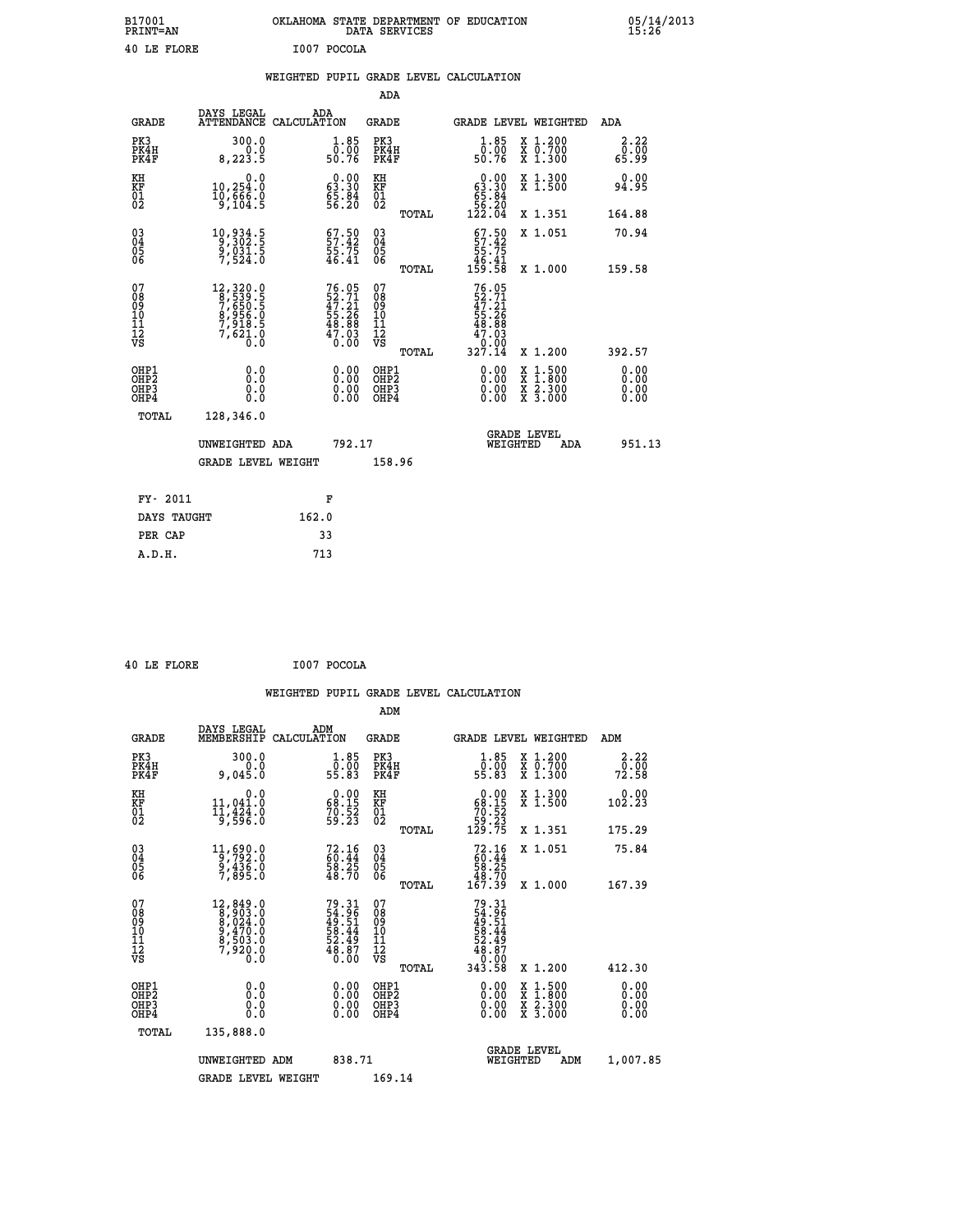| B17001<br><b>PRINT=AN</b> | OKLAHOMA<br>. STATE DEPARTMENT OF EDUCATION<br>DATA SERVICES | 05/14/2013<br>15:26 |
|---------------------------|--------------------------------------------------------------|---------------------|
| 40 LE FLORE               | <b>IO16 LE FLORE</b>                                         |                     |

|                                                                    |                                                                                                         |       |                                                                                      |                                        |       | WEIGHTED PUPIL GRADE LEVEL CALCULATION                                                                                                                                                                                                                                         |                                                                                                                                           |                                  |
|--------------------------------------------------------------------|---------------------------------------------------------------------------------------------------------|-------|--------------------------------------------------------------------------------------|----------------------------------------|-------|--------------------------------------------------------------------------------------------------------------------------------------------------------------------------------------------------------------------------------------------------------------------------------|-------------------------------------------------------------------------------------------------------------------------------------------|----------------------------------|
|                                                                    |                                                                                                         |       |                                                                                      | <b>ADA</b>                             |       |                                                                                                                                                                                                                                                                                |                                                                                                                                           |                                  |
| <b>GRADE</b>                                                       | DAYS LEGAL<br>ATTENDANCE CALCULATION                                                                    |       | ADA                                                                                  | GRADE                                  |       | GRADE LEVEL WEIGHTED                                                                                                                                                                                                                                                           |                                                                                                                                           | ADA                              |
| PK3<br>PK4H<br>PK4F                                                | 206.0<br>0.0<br>2,820.0                                                                                 |       | $\begin{smallmatrix} 1.29 \\ 0.00 \\ 17.63 \end{smallmatrix}$                        | PK3<br>PK4H<br>PK4F                    |       | $\begin{smallmatrix} 1.29 \\ 0.00 \\ 17.63 \end{smallmatrix}$                                                                                                                                                                                                                  | X 1.200<br>X 0.700<br>X 1.300                                                                                                             | 1.55<br>0.00<br>22.92            |
| KH<br>KF<br>01<br>02                                               | 0.0<br>2,441:0<br>2,178:5<br>2,888:5                                                                    |       | 15.26<br>$\frac{13.62}{18.05}$                                                       | KH<br>KF<br>01<br>02                   |       | $\begin{smallmatrix} 0.00\\15.26\\13.62\\18.05\\31.67 \end{smallmatrix}$                                                                                                                                                                                                       | X 1.300<br>X 1.500                                                                                                                        | 0.00<br>22.89                    |
|                                                                    |                                                                                                         |       |                                                                                      |                                        | TOTAL |                                                                                                                                                                                                                                                                                | X 1.351                                                                                                                                   | 42.79                            |
| $\begin{smallmatrix} 03 \\[-4pt] 04 \end{smallmatrix}$<br>Ŏ5<br>06 | 2,599.5<br>2,623.0<br>2,105.5<br>2,318.5                                                                |       | $\frac{16.25}{15.39}$                                                                | $\substack{03 \\ 04}$<br>Ŏ5<br>06      |       | $\frac{16.25}{16.39}$<br>īš.ī6                                                                                                                                                                                                                                                 | X 1.051                                                                                                                                   | 17.08                            |
|                                                                    |                                                                                                         |       | 14.49                                                                                |                                        | TOTAL | $\bar{14}.\bar{49} \over 44.04$                                                                                                                                                                                                                                                | X 1.000                                                                                                                                   | 44.04                            |
| 07<br>08<br>09<br>01<br>11<br>11<br>12<br>VS                       | $\begin{smallmatrix} 1,376.0\\ 2,362.0\\ 1,826.0\\ 2,387.5\\ 2,099.5\\ 2,191.5\\ 0.0 \end{smallmatrix}$ |       | $\begin{smallmatrix} 8.60\\14.76\\11.41\\14.90\\13.12\\13.70\\0.00\end{smallmatrix}$ | 07<br>08<br>09<br>11<br>11<br>12<br>VS | TOTAL | 8.60<br>$\frac{14.76}{14.90}$<br>$\frac{13.12}{13.70}$<br>76.49                                                                                                                                                                                                                | X 1.200                                                                                                                                   | 91.79                            |
| OHP1<br>OHP2<br>OHP3<br>OHP4                                       | 0.0<br>0.0<br>$0.\overline{0}$                                                                          |       | $\begin{smallmatrix} 0.00 \ 0.00 \ 0.00 \ 0.00 \end{smallmatrix}$                    | OHP1<br>OHP2<br>OHP3<br>OHP4           |       | $\begin{smallmatrix} 0.00 & 0.00 & 0.00 & 0.00 & 0.00 & 0.00 & 0.00 & 0.00 & 0.00 & 0.00 & 0.00 & 0.00 & 0.00 & 0.00 & 0.00 & 0.00 & 0.00 & 0.00 & 0.00 & 0.00 & 0.00 & 0.00 & 0.00 & 0.00 & 0.00 & 0.00 & 0.00 & 0.00 & 0.00 & 0.00 & 0.00 & 0.00 & 0.00 & 0.00 & 0.00 & 0.0$ | $\begin{smallmatrix} \mathtt{X} & 1\cdot500\\ \mathtt{X} & 1\cdot800\\ \mathtt{X} & 2\cdot300\\ \mathtt{X} & 3\cdot000 \end{smallmatrix}$ | 0.00<br>0.00<br>$0.00$<br>$0.00$ |
| TOTAL                                                              | 32,423.0                                                                                                |       |                                                                                      |                                        |       |                                                                                                                                                                                                                                                                                |                                                                                                                                           |                                  |
|                                                                    | UNWEIGHTED ADA                                                                                          |       | 202.63                                                                               |                                        |       | <b>GRADE LEVEL</b><br>WEIGHTED                                                                                                                                                                                                                                                 | ADA                                                                                                                                       | 243.06                           |
|                                                                    | <b>GRADE LEVEL WEIGHT</b>                                                                               |       |                                                                                      |                                        | 40.43 |                                                                                                                                                                                                                                                                                |                                                                                                                                           |                                  |
| FY- 2011                                                           |                                                                                                         |       | F                                                                                    |                                        |       |                                                                                                                                                                                                                                                                                |                                                                                                                                           |                                  |
| DAYS TAUGHT                                                        |                                                                                                         | 160.0 |                                                                                      |                                        |       |                                                                                                                                                                                                                                                                                |                                                                                                                                           |                                  |
| PER CAP                                                            |                                                                                                         |       | 95                                                                                   |                                        |       |                                                                                                                                                                                                                                                                                |                                                                                                                                           |                                  |

 **A.D.H. 182**

 **40 LE FLORE I016 LE FLORE**

|                                          |                                                                                     |                                                                                     | ADM                                                 |                                                                                                        |                                          |                              |
|------------------------------------------|-------------------------------------------------------------------------------------|-------------------------------------------------------------------------------------|-----------------------------------------------------|--------------------------------------------------------------------------------------------------------|------------------------------------------|------------------------------|
| <b>GRADE</b>                             | DAYS LEGAL<br>MEMBERSHIP                                                            | ADM<br>CALCULATION                                                                  | <b>GRADE</b>                                        | <b>GRADE LEVEL WEIGHTED</b>                                                                            |                                          | ADM                          |
| PK3<br>PK4H<br>PK4F                      | 206.0<br>0.0<br>2,946.0                                                             | $\begin{smallmatrix} 1.29 \\ 0.00 \\ 18.41 \end{smallmatrix}$                       | PK3<br>PK4H<br>PK4F                                 | $\begin{smallmatrix} 1.29 \\ 0.00 \\ 18.41 \end{smallmatrix}$                                          | X 1.200<br>X 0.700<br>X 1.300            | 1.55<br>_0.00<br>23.93       |
| KH<br>KF<br>01<br>02                     | 0.0<br>2,676:0<br>2,315:0<br>3,036:0                                                | $\begin{smallmatrix} 0.00\\ 16.73\\ 14.47\\ 18.98 \end{smallmatrix}$                | KH<br>KF<br>01<br>02                                | $0.00\n16.73\n14.47\n18.98\n33.45$                                                                     | X 1.300<br>X 1.500                       | 0.00<br>25.10                |
|                                          |                                                                                     |                                                                                     | TOTAL                                               |                                                                                                        | X 1.351                                  | 45.19                        |
| 03<br>04<br>05<br>06                     | 2,643.0<br>2,648.0<br>2,199.0<br>2,429.0                                            | $\begin{smallmatrix} 16.52\ 16.55\ 13.74\ 15.18 \end{smallmatrix}$                  | $\begin{array}{c} 03 \\ 04 \\ 05 \\ 06 \end{array}$ | $16.52$<br>$16.55$<br>$13.74$<br>$15.18$<br>$45.47$                                                    | X 1.051                                  | 17.36                        |
|                                          |                                                                                     |                                                                                     | TOTAL                                               |                                                                                                        | X 1.000                                  | 45.47                        |
| 07<br>08<br>09<br>101<br>11<br>12<br>VS  | $1,419.0$<br>$2,397.0$<br>$1,870.0$<br>$2,443.0$<br>$2,140.0$<br>$2,262.0$<br>$0.0$ | $\begin{smallmatrix}8.87\\14.98\\11.69\\15.25\\13.38\\14.14\\0.00\end{smallmatrix}$ | 07<br>08<br>09<br>11<br>11<br>12<br>VS<br>TOTAL     | $\begin{array}{r} 8.87 \\ 14.98 \\ 11.69 \\ 15.25 \\ 13.38 \\ 14.14 \\ 16.0 \\ 9 \end{array}$<br>78.31 | X 1.200                                  | 93.97                        |
| OHP1<br>OHP2<br>OH <sub>P3</sub><br>OHP4 | 0.0<br>$\begin{smallmatrix} 0.0 & 0 \ 0.0 & 0 \end{smallmatrix}$                    |                                                                                     | OHP1<br>OHP2<br>OHP <sub>3</sub>                    | $0.00$<br>$0.00$<br>0.00                                                                               | X 1:500<br>X 1:800<br>X 2:300<br>X 3:000 | 0.00<br>0.00<br>0.00<br>0.00 |
| TOTAL                                    | 33,629.0                                                                            |                                                                                     |                                                     |                                                                                                        |                                          |                              |
|                                          | UNWEIGHTED ADM                                                                      | 210.18                                                                              |                                                     |                                                                                                        | GRADE LEVEL<br>WEIGHTED<br>ADM           | 252.57                       |
|                                          | <b>GRADE LEVEL WEIGHT</b>                                                           |                                                                                     | 42.39                                               |                                                                                                        |                                          |                              |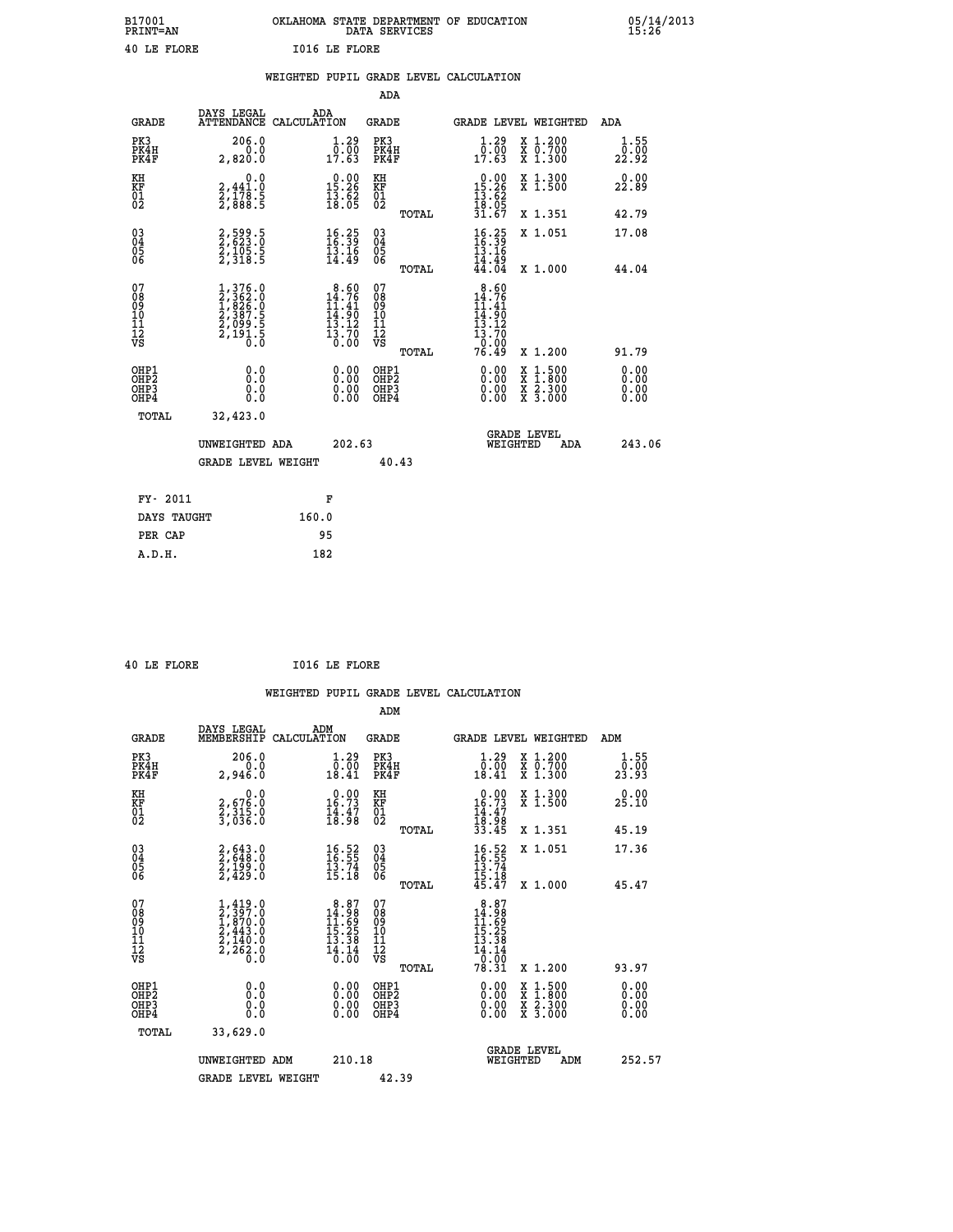| B17001<br>PRINT=AN | OKLAHOMA<br>. STATE DEPARTMENT OF EDUCATION<br>DATA SERVICES | 05/14/2013<br>15:26 |
|--------------------|--------------------------------------------------------------|---------------------|
| 40 LE FLORE        | 1017 CAMERON                                                 |                     |

|                                        |                                                                                     | WEIGHTED PUPIL GRADE LEVEL CALCULATION                                                                                       |                                                     |       |                                                                                            |                                                                                                           |                        |
|----------------------------------------|-------------------------------------------------------------------------------------|------------------------------------------------------------------------------------------------------------------------------|-----------------------------------------------------|-------|--------------------------------------------------------------------------------------------|-----------------------------------------------------------------------------------------------------------|------------------------|
|                                        |                                                                                     |                                                                                                                              | <b>ADA</b>                                          |       |                                                                                            |                                                                                                           |                        |
| <b>GRADE</b>                           |                                                                                     | DAYS LEGAL ADA ATTENDANCE CALCULATION                                                                                        | <b>GRADE</b>                                        |       |                                                                                            | GRADE LEVEL WEIGHTED                                                                                      | ADA                    |
| PK3<br>PK4H<br>PK4F                    | 158.0<br>2,169.5                                                                    | $\begin{smallmatrix} 0.92\ 0.00\ 12.61 \end{smallmatrix}$                                                                    | PK3<br>PK4H<br>PK4F                                 |       | $\begin{smallmatrix} 0.92\ 0.00\\ 12.61 \end{smallmatrix}$                                 | X 1.200<br>X 0.700<br>X 1.300                                                                             | 1.10<br>0.00<br>16.39  |
| KH<br>KF<br>01<br>02                   | $\begin{smallmatrix}&&&0.0\\3,317.5\\3,990.0\\3,434.0\end{smallmatrix}$             | $\begin{smallmatrix} 0.00\\19.29\\23.20\\19.97 \end{smallmatrix}$                                                            | KH<br><b>KF</b><br>01<br>02                         |       | $\begin{smallmatrix} 0.00\\19.29\\23.20\\19.97\\43.17\end{smallmatrix}$                    | X 1.300<br>X 1.500                                                                                        | 0.00<br>28.94          |
|                                        |                                                                                     |                                                                                                                              |                                                     | TOTAL |                                                                                            | X 1.351                                                                                                   | 58.32                  |
| $^{03}_{04}$<br>05<br>06               | 3,702.0<br>4,357.5<br>4,060.0<br>4,922.0                                            | $\begin{smallmatrix} 21\cdot52\25\cdot33\23\cdot60\28\cdot62 \end{smallmatrix}$                                              | $\begin{array}{c} 03 \\ 04 \\ 05 \\ 06 \end{array}$ |       | 21.52<br>25.33<br>23.60<br>28.62<br>77.55                                                  | X 1.051                                                                                                   | 22.62                  |
|                                        |                                                                                     |                                                                                                                              |                                                     | TOTAL |                                                                                            | X 1.000                                                                                                   | 77.55                  |
| 07<br>08<br>09<br>11<br>11<br>12<br>VS | $5,487.5$<br>$3,314.5$<br>$4,700.5$<br>$4,202.0$<br>$5,616.5$<br>$3,982.5$<br>$0.0$ | $\begin{array}{l} 31\cdot 90 \\ 19\cdot 27 \\ 27\cdot 33 \\ 24\cdot 43 \\ 32\cdot 65 \\ 23\cdot 15 \\ 0\cdot 00 \end{array}$ | 07<br>08<br>09<br>11<br>11<br>12<br>VS              | TOTAL | $\begin{smallmatrix} 31.90\19.27\27.33\24.43\22.655\23.150\23.000\158.73\end{smallmatrix}$ | X 1.200                                                                                                   | 190.48                 |
| OHP1<br>OHP2<br>OHP3<br>OHP4           | 0.0<br>Ō.Ō<br>0.0                                                                   | 0.0000<br>$\begin{smallmatrix} 0.00 \ 0.00 \end{smallmatrix}$                                                                | OHP1<br>OHP2<br>OHP3<br>OHP4                        |       | 0.00<br>0.00                                                                               | 1:500<br>$\begin{smallmatrix} x & 1 & 500 \\ x & 1 & 800 \\ x & 2 & 300 \\ x & 3 & 000 \end{smallmatrix}$ | 0.0000<br>0.00<br>0.00 |
| <b>TOTAL</b>                           | 57,414.0                                                                            |                                                                                                                              |                                                     |       |                                                                                            |                                                                                                           |                        |
|                                        | UNWEIGHTED ADA                                                                      | 333.79                                                                                                                       |                                                     |       | WEIGHTED                                                                                   | <b>GRADE LEVEL</b><br>ADA                                                                                 | 395.40                 |
|                                        | <b>GRADE LEVEL WEIGHT</b>                                                           |                                                                                                                              | 61.61                                               |       |                                                                                            |                                                                                                           |                        |
| FY- 2011                               |                                                                                     | F                                                                                                                            |                                                     |       |                                                                                            |                                                                                                           |                        |
| DAYS TAUGHT                            |                                                                                     | 172.0                                                                                                                        |                                                     |       |                                                                                            |                                                                                                           |                        |
| PER CAP                                |                                                                                     | 68                                                                                                                           |                                                     |       |                                                                                            |                                                                                                           |                        |

 **40 LE FLORE I017 CAMERON**

 **A.D.H. 279**

| <b>GRADE</b>                                                     | DAYS LEGAL<br>MEMBERSHIP                                                                                                                                   | ADM<br>CALCULATION                                                   | <b>GRADE</b>                                       |       |                                                                              |          | <b>GRADE LEVEL WEIGHTED</b>              | ADM                          |  |
|------------------------------------------------------------------|------------------------------------------------------------------------------------------------------------------------------------------------------------|----------------------------------------------------------------------|----------------------------------------------------|-------|------------------------------------------------------------------------------|----------|------------------------------------------|------------------------------|--|
| PK3<br>PK4H<br>PK4F                                              | 158.0<br>2,364.0                                                                                                                                           | 0.92<br>$0.00$<br>13.74                                              | PK3<br>PK4H<br>PK4F                                |       | $\begin{smallmatrix} 0.92\ 0.00\ 13.74 \end{smallmatrix}$                    |          | X 1.200<br>X 0.700<br>X 1.300            | 1.10<br>$\frac{0.00}{17.86}$ |  |
| KH<br>KF<br>01<br>02                                             | 0.0<br>3,480:0<br>4,152.0<br>3,634:0                                                                                                                       | $\begin{smallmatrix} 0.00\\ 20.23\\ 24.14\\ 21.13 \end{smallmatrix}$ | KH<br>KF<br>01<br>02                               |       | $\begin{smallmatrix} 0.00\\20.23\\24.14\\21.13\\45.27 \end{smallmatrix}$     |          | X 1.300<br>X 1.500                       | 0.00<br>30.35                |  |
|                                                                  |                                                                                                                                                            |                                                                      |                                                    | TOTAL |                                                                              |          | X 1.351                                  | 61.16                        |  |
| $\begin{matrix} 03 \\ 04 \\ 05 \\ 06 \end{matrix}$               | 3,927.0<br>4,564.0<br>4,260.0<br>5,141.0                                                                                                                   | 22.83<br>26.53<br>24.77<br>29.89                                     | $\begin{matrix} 03 \\ 04 \\ 05 \\ 06 \end{matrix}$ |       | 22.83<br>26.53<br>24.77<br>29.89<br>81.19                                    |          | X 1.051                                  | 23.99                        |  |
|                                                                  |                                                                                                                                                            |                                                                      |                                                    | TOTAL |                                                                              |          | X 1.000                                  | 81.19                        |  |
| 07<br>08<br>09<br>11<br>11<br>12<br>VS                           | $\begin{smallmatrix} 6\,,\,117\,.\,0\\ 3\,,\,625\,.\,0\\ 5\,,\,111\,.\,0\\ 4\,,\,659\,.\,0\\ 6\,,\,250\,.\,0\\ 4\,,\,703\,.\,0\\ 0\,.\,0\end{smallmatrix}$ | 35.56<br>21.08<br>29.72<br>27.09<br>36.34<br>36.34<br>27.34<br>0.00  | 07<br>08<br>09<br>11<br>11<br>12<br>VS             | TOTAL | 35.56<br>21.08<br>29.72<br>27.09<br>36.34<br>27.34<br>0.00<br>0.00<br>177.13 |          | X 1.200                                  | 212.56                       |  |
| OHP1<br>OH <sub>P</sub> <sub>2</sub><br>OH <sub>P3</sub><br>OHP4 | 0.0<br>0.0<br>Ŏ.Ŏ                                                                                                                                          | $0.00$<br>$0.00$<br>0.00                                             | OHP1<br>OHP <sub>2</sub><br>OHP3<br>OHP4           |       |                                                                              |          | X 1:500<br>X 1:800<br>X 2:300<br>X 3:000 | 0.00<br>0.00<br>0.00<br>0.00 |  |
| TOTAL                                                            | 62,145.0                                                                                                                                                   |                                                                      |                                                    |       |                                                                              |          |                                          |                              |  |
|                                                                  | UNWEIGHTED ADM                                                                                                                                             | 361.31                                                               |                                                    |       |                                                                              | WEIGHTED | <b>GRADE LEVEL</b><br>ADM                | 428.21                       |  |
|                                                                  | <b>GRADE LEVEL WEIGHT</b>                                                                                                                                  |                                                                      | 66.90                                              |       |                                                                              |          |                                          |                              |  |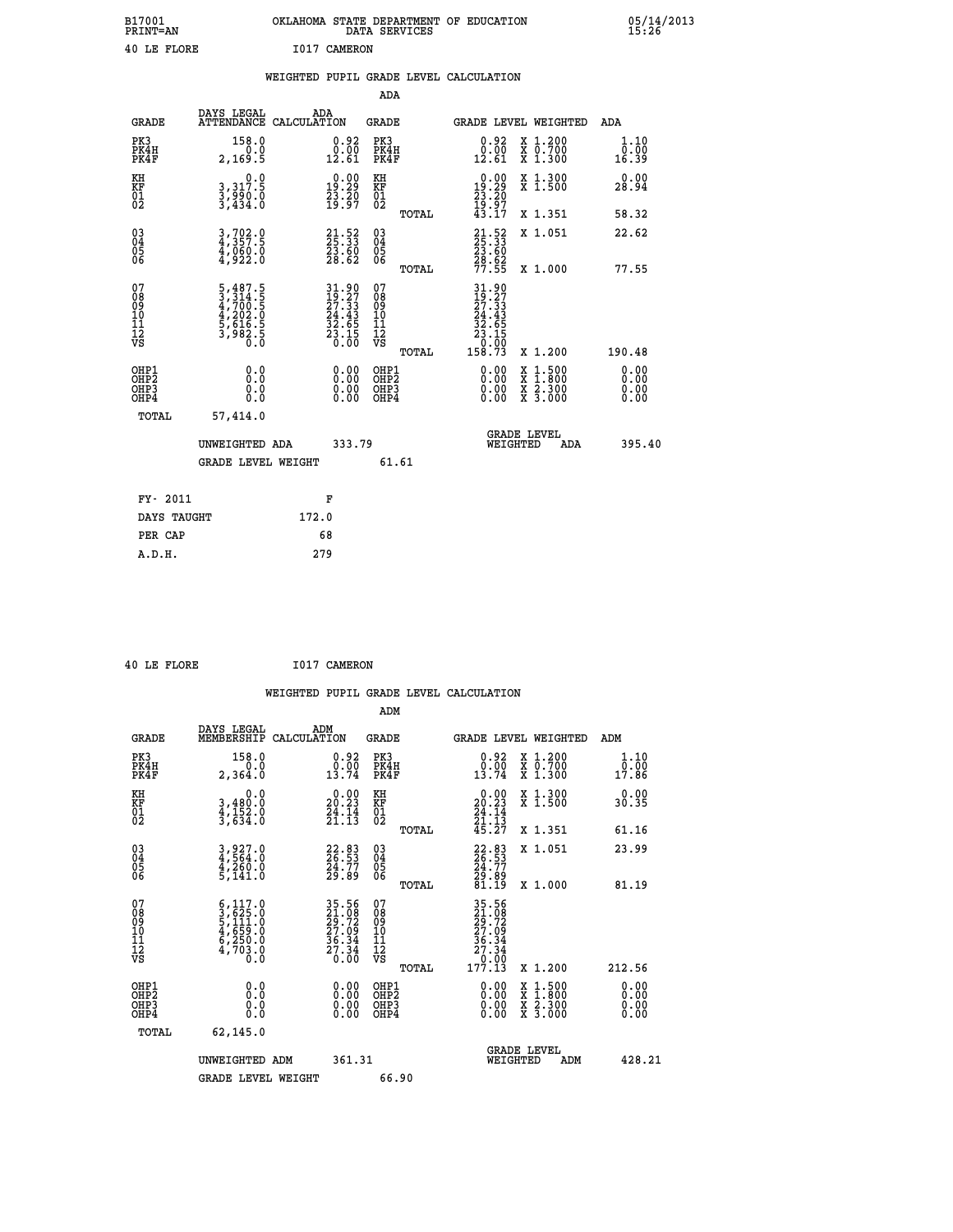| B17001<br><b>PRINT=AN</b> | OKLAHOMA STATE DEPARTMENT OF EDUCATION<br>DATA SERVICES | 05/14/2013<br>15:26 |
|---------------------------|---------------------------------------------------------|---------------------|
| 40 LE FLORE               | I020 PANAMA                                             |                     |

| 40 LE FLORE                                        |                                                                                                                |     | I020 PANAMA                                                                                               |                                                      |       |                                                                                                     |                                                                                                                                              |                       |  |
|----------------------------------------------------|----------------------------------------------------------------------------------------------------------------|-----|-----------------------------------------------------------------------------------------------------------|------------------------------------------------------|-------|-----------------------------------------------------------------------------------------------------|----------------------------------------------------------------------------------------------------------------------------------------------|-----------------------|--|
|                                                    |                                                                                                                |     |                                                                                                           |                                                      |       | WEIGHTED PUPIL GRADE LEVEL CALCULATION                                                              |                                                                                                                                              |                       |  |
|                                                    |                                                                                                                |     |                                                                                                           | <b>ADA</b>                                           |       |                                                                                                     |                                                                                                                                              |                       |  |
| <b>GRADE</b>                                       | DAYS LEGAL<br>ATTENDANCE CALCULATION                                                                           | ADA |                                                                                                           | <b>GRADE</b>                                         |       |                                                                                                     | <b>GRADE LEVEL WEIGHTED</b>                                                                                                                  | ADA                   |  |
| PK3<br>PK4H<br>PK4F                                | 430.0<br>Ō.Ō<br>6,524.0                                                                                        |     | $\begin{smallmatrix} 2.70\0.00\\ 41.03 \end{smallmatrix}$                                                 | PK3<br>PK4H<br>PK4F                                  |       | $\begin{smallmatrix} 2.70\0.00\\ 41.03 \end{smallmatrix}$                                           | X 1.200<br>X 0.700<br>X 1.300                                                                                                                | 3.24<br>0.00<br>53.34 |  |
| KH<br>KF<br>01<br>02                               | 0.0<br>6,771.0<br>7,961.0<br>7,804.0                                                                           |     | $\begin{smallmatrix} 0.00\\ 42.58\\ 50.07\\ 49.08 \end{smallmatrix}$                                      | KH<br>KF<br>01<br>02                                 |       | $\begin{smallmatrix} 0.00\\ 42.58\\ 50.07\\ 9.08\\ 9.15 \end{smallmatrix}$                          | X 1.300<br>X 1.500                                                                                                                           | 0.00<br>63.87         |  |
|                                                    |                                                                                                                |     |                                                                                                           |                                                      | TOTAL |                                                                                                     | X 1.351                                                                                                                                      | 133.95                |  |
| $\begin{matrix} 03 \\ 04 \\ 05 \\ 06 \end{matrix}$ | $\begin{smallmatrix} 6 & 9 & 18 & 0 \\ 8 & 106 & 0 \\ 4 & 8 & 26 & 0 \\ 6 & 4 & 64 & 0 \end{smallmatrix}$      |     | $\begin{smallmatrix} 43.51\ 50.98\ 30.35\ 40.65 \end{smallmatrix}$                                        | 03<br>04<br>05<br>06                                 |       | $\begin{smallmatrix} 43.51\ 50.98\ 30.35\ 40.65\ 121.98 \end{smallmatrix}$                          | X 1.051                                                                                                                                      | 45.73                 |  |
|                                                    |                                                                                                                |     |                                                                                                           |                                                      | TOTAL |                                                                                                     | X 1.000                                                                                                                                      | 121.98                |  |
| 07<br>08<br>09<br>101<br>11<br>12<br>VS            | $\begin{smallmatrix} 10, 271.5\\ 6, 401.0\\ 7, 832.5\\ 7, 334.5\\ 7, 462.0\\ 9, 623.0\\ 0.0 \end{smallmatrix}$ |     | $\begin{smallmatrix} 64.60\\ 40.26\\ 49.26 \end{smallmatrix}$<br>$46.13$<br>$46.93$<br>$60.52$<br>$60.00$ | 07<br>08<br>09<br>001<br>11<br>11<br>12<br>VS        |       | $\begin{array}{r} 64.60 \\ 40.26 \\ 49.26 \\ 46.13 \\ 46.93 \\ 60.52 \\ 0.00 \\ 307.70 \end{array}$ |                                                                                                                                              |                       |  |
|                                                    |                                                                                                                |     |                                                                                                           |                                                      | TOTAL |                                                                                                     | X 1.200                                                                                                                                      | 369.24                |  |
| OHP1<br>OHP2<br>OH <sub>P3</sub><br>OHP4           | 0.0<br>0.000                                                                                                   |     | $\begin{smallmatrix} 0.00 \ 0.00 \ 0.00 \ 0.00 \end{smallmatrix}$                                         | OHP1<br>OHP2<br>OHP <sub>3</sub><br>OHP <sub>4</sub> |       | 0.00<br>0.00                                                                                        | $\begin{smallmatrix} \mathtt{X} & 1\cdot500 \\ \mathtt{X} & 1\cdot800 \\ \mathtt{X} & 2\cdot300 \\ \mathtt{X} & 3\cdot000 \end{smallmatrix}$ | 0.00<br>0.00          |  |
| TOTAL                                              | 104,728.5                                                                                                      |     |                                                                                                           |                                                      |       |                                                                                                     |                                                                                                                                              |                       |  |
|                                                    | UNWEIGHTED ADA                                                                                                 |     | 658.65                                                                                                    |                                                      |       | WEIGHTED                                                                                            | <b>GRADE LEVEL</b><br>ADA                                                                                                                    | 791.35                |  |
|                                                    | <b>GRADE LEVEL WEIGHT</b>                                                                                      |     |                                                                                                           | 132.70                                               |       |                                                                                                     |                                                                                                                                              |                       |  |
|                                                    |                                                                                                                |     |                                                                                                           |                                                      |       |                                                                                                     |                                                                                                                                              |                       |  |

| FY- 2011    | F     |
|-------------|-------|
| DAYS TAUGHT | 159.0 |
| PER CAP     | 55    |
| A.D.H.      | 555   |
|             |       |

 **ADM**

```
 40 LE FLORE I020 PANAMA
```

| <b>GRADE</b>                             | DAYS LEGAL<br>MEMBERSHIP                                                                                        | ADM<br>CALCULATION                                                                           | <b>GRADE</b>                                        |       |                                                                                                     |          | GRADE LEVEL WEIGHTED                     | ADM                   |  |
|------------------------------------------|-----------------------------------------------------------------------------------------------------------------|----------------------------------------------------------------------------------------------|-----------------------------------------------------|-------|-----------------------------------------------------------------------------------------------------|----------|------------------------------------------|-----------------------|--|
| PK3<br>PK4H<br>PK4F                      | 430.0<br>7,023.0                                                                                                | $\begin{smallmatrix} 2.70\0.00\\44.17\end{smallmatrix}$                                      | PK3<br>PK4H<br>PK4F                                 |       | 2.70<br>$\bar{0}.\tilde{0}\,\tilde{0}$<br>44.17                                                     |          | X 1.200<br>X 0.700<br>X 1.300            | 3.24<br>ō:ōō<br>57:42 |  |
| KH<br>KF<br>01<br>02                     | 0.0<br>7,240:0<br>8,492:0<br>8,171:0                                                                            | $\begin{smallmatrix} 0.00\\ 45.53\\ 53.41\\ 51.39 \end{smallmatrix}$                         | KH<br>KF<br>$\overline{01}$                         |       | $0.00\n45.53\n53.41\n51.39\n104.80$                                                                 |          | X 1.300<br>X 1.500                       | 0.00<br>68.30         |  |
|                                          |                                                                                                                 |                                                                                              |                                                     | TOTAL |                                                                                                     |          | X 1.351                                  | 141.58                |  |
| 03<br>04<br>05<br>06                     | 7,293.0<br>8,498.0<br>5,065.0<br>6,797.0                                                                        | $45.87$<br>$53.45$<br>$31.86$<br>$42.75$                                                     | $\begin{array}{c} 03 \\ 04 \\ 05 \\ 06 \end{array}$ |       | $\begin{smallmatrix} 45.87\ 53.45\ 31.86\ 42.75\ 128.06 \end{smallmatrix}$                          |          | X 1.051                                  | 48.21                 |  |
|                                          |                                                                                                                 |                                                                                              |                                                     | TOTAL |                                                                                                     |          | X 1.000                                  | 128.06                |  |
| 07<br>08<br>09<br>101<br>11<br>12<br>VS  | $\begin{smallmatrix} 10, 570.0\\ 6, 557.0\\ 8, 173.0\\ 7, 827.0\\ 7, 795.0\\ 10, 096.0\\ 0.0 \end{smallmatrix}$ | $\begin{smallmatrix} 66.48\\ 41.24\\ 51.40\\ 49.23\\ 49.03\\ 63.50\\ 0.00 \end{smallmatrix}$ | 07<br>08<br>09<br>01<br>11<br>11<br>12<br>VS        | TOTAL | $\begin{array}{r} 66.48 \\ 41.24 \\ 51.40 \\ 49.23 \\ 49.03 \\ 63.50 \\ 0.00 \\ 320.88 \end{array}$ |          | X 1.200                                  | 385.06                |  |
| OHP1<br>OHP2<br>OH <sub>P3</sub><br>OHP4 | 0.0<br>0.000                                                                                                    | $\begin{smallmatrix} 0.00 \ 0.00 \ 0.00 \ 0.00 \end{smallmatrix}$                            | OHP1<br>OHP2<br>OHP3<br>OHP4                        |       | 0.00<br>$0.00$<br>0.00                                                                              |          | X 1:500<br>X 1:800<br>X 2:300<br>X 3:000 | 0.00<br>0.00<br>0.00  |  |
| TOTAL                                    | 110,027.0                                                                                                       |                                                                                              |                                                     |       |                                                                                                     |          |                                          |                       |  |
|                                          | UNWEIGHTED                                                                                                      | 692.01<br>ADM                                                                                |                                                     |       |                                                                                                     | WEIGHTED | <b>GRADE LEVEL</b><br>ADM                | 831.87                |  |
|                                          | <b>GRADE LEVEL WEIGHT</b>                                                                                       |                                                                                              | 139.86                                              |       |                                                                                                     |          |                                          |                       |  |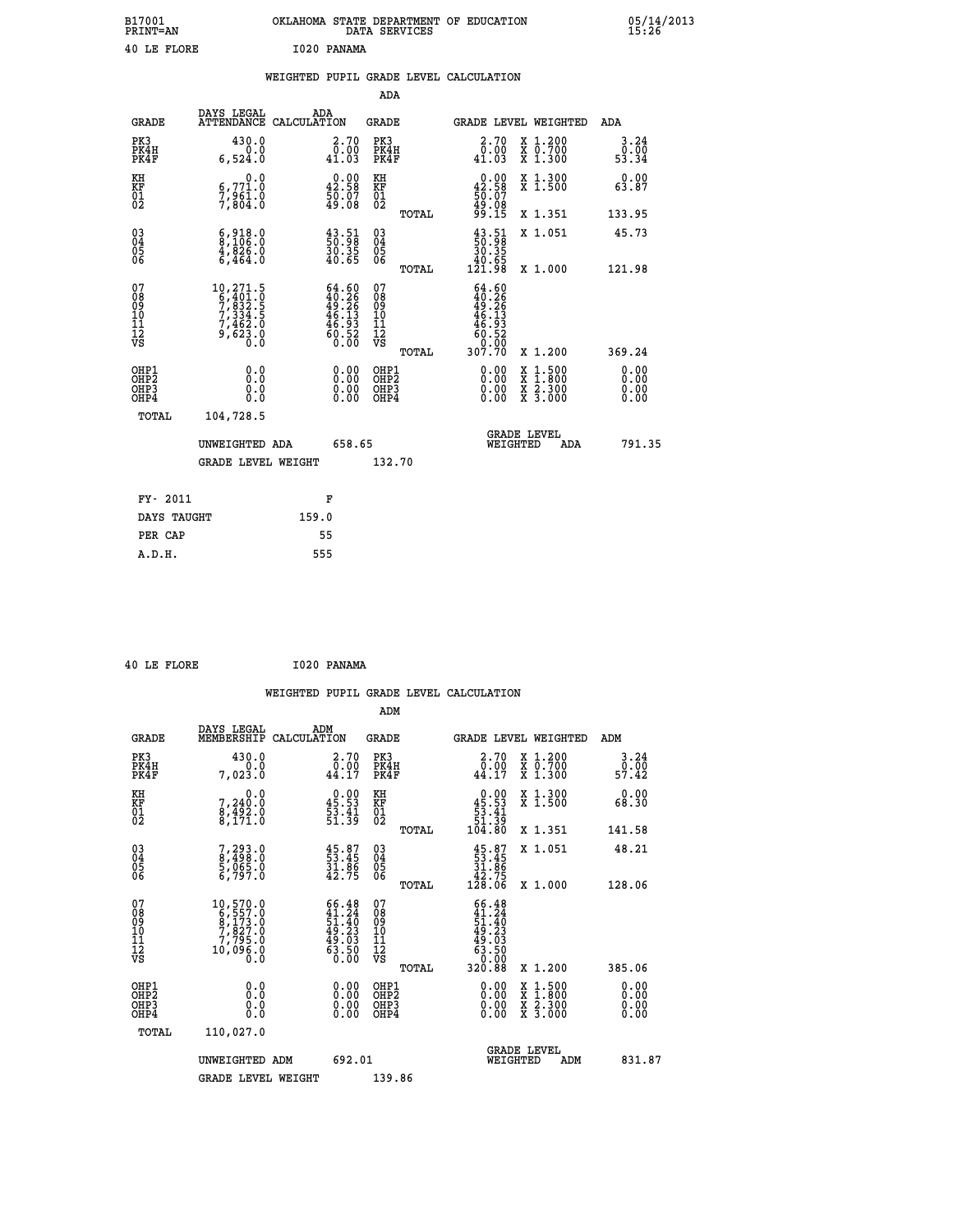| B17001<br><b>PRINT=AN</b> | OKLAHOMA STATE DEPARTMENT OF EDUCATION<br>DATA SERVICES | 05/14/2013<br>15:26 |
|---------------------------|---------------------------------------------------------|---------------------|
| 40 LE FLORE               | I026 BOKOSHE                                            |                     |

|                                        |                                          |                                                                                                                                           |       |                                                                                                                               |                                                    |       | WEIGHTED PUPIL GRADE LEVEL CALCULATION                                                                                                                                                                                                                                         |                  |                                                                    |                              |
|----------------------------------------|------------------------------------------|-------------------------------------------------------------------------------------------------------------------------------------------|-------|-------------------------------------------------------------------------------------------------------------------------------|----------------------------------------------------|-------|--------------------------------------------------------------------------------------------------------------------------------------------------------------------------------------------------------------------------------------------------------------------------------|------------------|--------------------------------------------------------------------|------------------------------|
|                                        |                                          |                                                                                                                                           |       |                                                                                                                               | <b>ADA</b>                                         |       |                                                                                                                                                                                                                                                                                |                  |                                                                    |                              |
|                                        | <b>GRADE</b>                             | DAYS LEGAL<br>ATTENDANCE CALCULATION                                                                                                      | ADA   |                                                                                                                               | <b>GRADE</b>                                       |       |                                                                                                                                                                                                                                                                                |                  | GRADE LEVEL WEIGHTED                                               | ADA                          |
|                                        | PK3<br>PK4H<br>PK4F                      | 0.0<br>0.0<br>2,711.5                                                                                                                     |       | 0.00<br>0.00<br>16.43                                                                                                         | PK3<br>PK4H<br>PK4F                                |       | 0.00<br>0.00<br>16.43                                                                                                                                                                                                                                                          |                  | X 1.200<br>X 0.700<br>X 1.300                                      | 0.00<br>0.00<br>21.36        |
| KH<br>KF<br>01<br>02                   |                                          | 0.0<br>2,126:0<br>2,514:0<br>2,508:0                                                                                                      |       | $\begin{smallmatrix} 0.00\\ 12.88\\ 15.24\\ 15.20 \end{smallmatrix}$                                                          | KH<br>KF<br>01<br>02                               |       | $\begin{array}{r} 0.00 \\ 12.88 \\ 15.24 \\ 15.20 \\ 30.44 \end{array}$                                                                                                                                                                                                        |                  | X 1.300<br>X 1.500                                                 | 0.00<br>19.32                |
|                                        |                                          |                                                                                                                                           |       |                                                                                                                               |                                                    | TOTAL |                                                                                                                                                                                                                                                                                |                  | X 1.351                                                            | 41.12                        |
| 03<br>04<br>05<br>06                   |                                          | $\frac{1}{3}, \frac{967}{027}.0\\ 2, 242.0\\2, 702.0$                                                                                     |       | $\begin{smallmatrix} 11\cdot93\18\cdot36\13\cdot59\16\cdot38 \end{smallmatrix}$                                               | $\begin{matrix} 03 \\ 04 \\ 05 \\ 06 \end{matrix}$ |       | $11.93$<br>$13.36$<br>$13.59$<br>$16.38$<br>$48.33$                                                                                                                                                                                                                            |                  | X 1.051                                                            | 12.54                        |
|                                        |                                          |                                                                                                                                           |       |                                                                                                                               |                                                    | TOTAL |                                                                                                                                                                                                                                                                                |                  | X 1.000                                                            | 48.33                        |
| 07<br>08<br>09<br>11<br>11<br>12<br>VS |                                          | $\begin{smallmatrix} 2,082\cdot 0\\ 2,141\cdot 5\\ 1,933\cdot 5\\ 1,891\cdot 0\\ 2,758\cdot 5\\ 2,229\cdot 5\\ 0\cdot 0\end{smallmatrix}$ |       | $\begin{array}{r} 12.62 \\[-4pt] 12.98 \\[-4pt] 11.72 \\[-4pt] 11.46 \\[-4pt] 15.72 \\[-4pt] 13.51 \\[-4pt] 0.00 \end{array}$ | 07<br>08<br>09<br>11<br>11<br>12<br>VS             |       | 12.62<br>$12.98$<br>$11.72$<br>$11.46$<br>$16.72$<br>$13.51$<br>0.00                                                                                                                                                                                                           |                  |                                                                    |                              |
|                                        |                                          |                                                                                                                                           |       |                                                                                                                               |                                                    | TOTAL | 79.01                                                                                                                                                                                                                                                                          |                  | X 1.200                                                            | 94.81                        |
|                                        | OHP1<br>OHP2<br>OHP3<br>OH <sub>P4</sub> | 0.0<br>0.0<br>0.0                                                                                                                         |       |                                                                                                                               | OHP1<br>OHP2<br>OHP3<br>OHP4                       |       | $\begin{smallmatrix} 0.00 & 0.00 & 0.00 & 0.00 & 0.00 & 0.00 & 0.00 & 0.00 & 0.00 & 0.00 & 0.00 & 0.00 & 0.00 & 0.00 & 0.00 & 0.00 & 0.00 & 0.00 & 0.00 & 0.00 & 0.00 & 0.00 & 0.00 & 0.00 & 0.00 & 0.00 & 0.00 & 0.00 & 0.00 & 0.00 & 0.00 & 0.00 & 0.00 & 0.00 & 0.00 & 0.0$ | X<br>X<br>X<br>X | $\begin{smallmatrix} 1.500\ 1.800\ 2.300\ 3.000 \end{smallmatrix}$ | 0.00<br>0.00<br>0.00<br>0.00 |
|                                        | TOTAL                                    | 32,833.5                                                                                                                                  |       |                                                                                                                               |                                                    |       |                                                                                                                                                                                                                                                                                |                  |                                                                    |                              |
|                                        |                                          | UNWEIGHTED ADA                                                                                                                            |       | 199.02                                                                                                                        |                                                    |       | WEIGHTED                                                                                                                                                                                                                                                                       |                  | <b>GRADE LEVEL</b><br>ADA                                          | 237.48                       |
|                                        |                                          | <b>GRADE LEVEL WEIGHT</b>                                                                                                                 |       |                                                                                                                               | 38.46                                              |       |                                                                                                                                                                                                                                                                                |                  |                                                                    |                              |
|                                        | FY- 2011                                 |                                                                                                                                           |       | F                                                                                                                             |                                                    |       |                                                                                                                                                                                                                                                                                |                  |                                                                    |                              |
|                                        | DAYS TAUGHT                              |                                                                                                                                           | 165.0 |                                                                                                                               |                                                    |       |                                                                                                                                                                                                                                                                                |                  |                                                                    |                              |
|                                        | PER CAP                                  |                                                                                                                                           | 84    |                                                                                                                               |                                                    |       |                                                                                                                                                                                                                                                                                |                  |                                                                    |                              |
|                                        | A.D.H.                                   |                                                                                                                                           | 121   |                                                                                                                               |                                                    |       |                                                                                                                                                                                                                                                                                |                  |                                                                    |                              |

 **40 LE FLORE I026 BOKOSHE**

 **A.D.H. 121**

| <b>GRADE</b>                                       | DAYS LEGAL<br>MEMBERSHIP CALCULATION                                          | ADM                                                                                                                    | <b>GRADE</b>                                       |       |                                                                                                                                            | GRADE LEVEL WEIGHTED                     | ADM                  |
|----------------------------------------------------|-------------------------------------------------------------------------------|------------------------------------------------------------------------------------------------------------------------|----------------------------------------------------|-------|--------------------------------------------------------------------------------------------------------------------------------------------|------------------------------------------|----------------------|
| PK3<br>PK4H<br>PK4F                                | 0.0<br>0.0<br>2,932.0                                                         | $\begin{smallmatrix} 0.00\\ 0.00\\ 17.77 \end{smallmatrix}$                                                            | PK3<br>PK4H<br>PK4F                                |       | 0.00<br>$19.00$<br>$17.77$                                                                                                                 | X 1.200<br>X 0.700<br>X 1.300            | 0.00<br>23.10        |
| KH<br>KF<br>01<br>02                               | 0.0<br>2,211:0<br>2,614:0<br>2,658:0                                          | $\begin{smallmatrix} 0.00\\13.40\\15.84\\16.11 \end{smallmatrix}$                                                      | KH<br><b>KF</b><br>01<br>02                        |       | $\begin{array}{r} 0.00 \\ 13.40 \\ 15.84 \\ 16.11 \\ 31.95 \end{array}$                                                                    | X 1.300<br>X 1.500                       | 0.00<br>20.10        |
|                                                    |                                                                               |                                                                                                                        |                                                    | TOTAL |                                                                                                                                            | X 1.351                                  | 43.16                |
| $\begin{matrix} 03 \\ 04 \\ 05 \\ 06 \end{matrix}$ | $\begin{smallmatrix} 2,021.0\\ 3,101.0\\ 2,302.0\\ 2,786.0 \end{smallmatrix}$ | $\begin{array}{c} 12\cdot 26 \\ 18\cdot 81 \\ 13\cdot 95 \\ 16\cdot 88 \end{array}$                                    | $\begin{matrix} 03 \\ 04 \\ 05 \\ 06 \end{matrix}$ |       | $\begin{smallmatrix} 12\cdot 26\\18\cdot 81\\13\cdot 95\\16\cdot 88\\49\cdot 64\end{smallmatrix}$                                          | X 1.051                                  | 12.89                |
|                                                    |                                                                               |                                                                                                                        |                                                    | TOTAL |                                                                                                                                            | X 1.000                                  | 49.64                |
| 07<br>08<br>09<br>101<br>11<br>12<br>VS            | $2,351.0$<br>$2,353.0$<br>$2,308.0$<br>$3,129.0$<br>$3,129.0$<br>$2,545.0$    | $\begin{array}{c} 14\cdot 25\\ 14\cdot 26\\ 13\cdot 91\\ 13\cdot 98\\ 18\cdot 96\\ 15\cdot 42\\ 0\cdot 00 \end{array}$ | 078<br>089<br>0011<br>11<br>12<br>VS               | TOTAL | $\begin{array}{r} 14\cdot 25 \\ 14\cdot 26 \\ 13\cdot 91 \\ 13\cdot 98 \\ 18\cdot 96 \\ 15\cdot 42 \\ 0\cdot 09 \\ 90\cdot 78 \end{array}$ | X 1.200                                  | 108.94               |
| OHP1<br>OHP2<br>OH <sub>P3</sub><br>OHP4           | 0.0<br>0.000                                                                  | $\begin{smallmatrix} 0.00 \ 0.00 \ 0.00 \ 0.00 \end{smallmatrix}$                                                      | OHP1<br>OHP <sub>2</sub><br>OHP3<br>OHP4           |       | 0.00<br>0.00                                                                                                                               | X 1:500<br>X 1:800<br>X 2:300<br>X 3:000 | 0.00<br>0.00<br>0.00 |
| TOTAL                                              | 35,606.0                                                                      |                                                                                                                        |                                                    |       |                                                                                                                                            |                                          |                      |
|                                                    | UNWEIGHTED<br>ADM                                                             | 215.80                                                                                                                 |                                                    |       | WEIGHTED                                                                                                                                   | <b>GRADE LEVEL</b><br>ADM                | 257.83               |
|                                                    | <b>GRADE LEVEL WEIGHT</b>                                                     |                                                                                                                        | 42.03                                              |       |                                                                                                                                            |                                          |                      |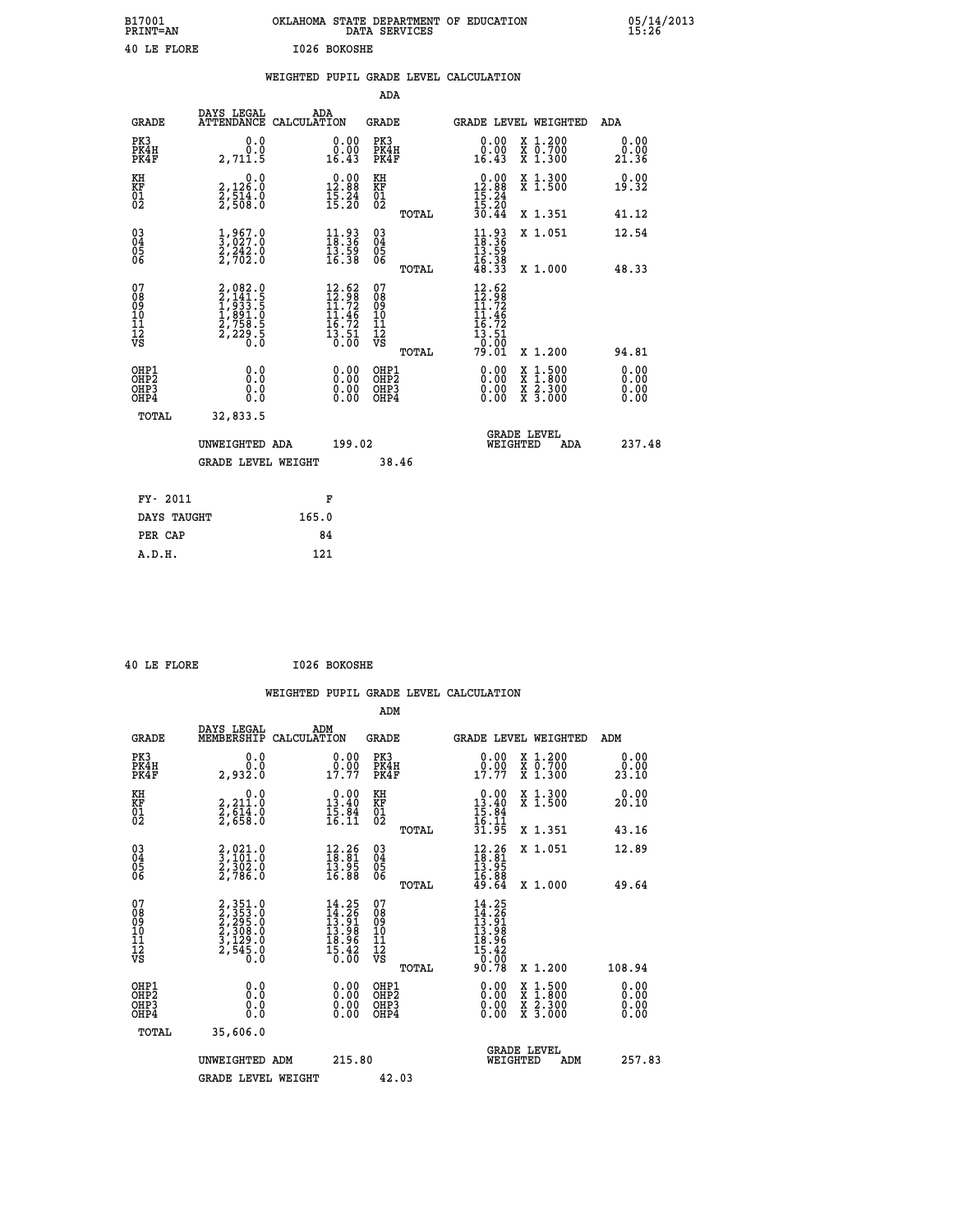| B17001<br>PRINT=AN | OKLAHOMA STATE DEPARTMENT OF EDUCATION<br>DATA SERVICES | 05/14/2013<br>15:26 |
|--------------------|---------------------------------------------------------|---------------------|
| 40 LE FLORE        | I029 POTEAU                                             |                     |

### **WEIGHTED PUPIL GRADE LEVEL CALCULATION**

|                                                                    |                                                                                           |                                                                                                                                                                                                                                                                        | ADA                                     |       |                                                                                                                         |                                                                                                                                              |                              |
|--------------------------------------------------------------------|-------------------------------------------------------------------------------------------|------------------------------------------------------------------------------------------------------------------------------------------------------------------------------------------------------------------------------------------------------------------------|-----------------------------------------|-------|-------------------------------------------------------------------------------------------------------------------------|----------------------------------------------------------------------------------------------------------------------------------------------|------------------------------|
| <b>GRADE</b>                                                       | DAYS LEGAL                                                                                | ADA<br>ATTENDANCE CALCULATION                                                                                                                                                                                                                                          | GRADE                                   |       |                                                                                                                         | GRADE LEVEL WEIGHTED                                                                                                                         | ADA                          |
| PK3<br>PK4H<br>PK4F                                                | 1,012.5<br>0.0<br>21,514.5                                                                | 5.89<br>0.00<br>125.08                                                                                                                                                                                                                                                 | PK3<br>PK4H<br>PK4F                     |       | 5.89<br>00.00<br>125.08                                                                                                 | X 1.200<br>X 0.700<br>X 1.300                                                                                                                | 7.07<br>0.00<br>162.60       |
| KH<br>KF<br>01<br>02                                               | 0.0<br>28,194.0<br>30,100:5<br>31,541:0                                                   | 0.00<br>$\frac{163.92}{175.51}$<br>$\frac{175.51}{183.38}$                                                                                                                                                                                                             | KH<br>KF<br>01<br>02                    |       | 0.00<br>163.92<br>175.51<br>183.38<br>358.89                                                                            | X 1.300<br>X 1.500                                                                                                                           | 0.00<br>245.88               |
|                                                                    |                                                                                           |                                                                                                                                                                                                                                                                        |                                         | TOTAL |                                                                                                                         | X 1.351                                                                                                                                      | 484.86                       |
| $\begin{smallmatrix} 03 \\[-4pt] 04 \end{smallmatrix}$<br>Ŏ5<br>06 | 27,017.0<br>28,986.5<br>31,876.0<br>24,533.0                                              | $\begin{smallmatrix} 157.08\\ 168.53\\ 185.33\\ 142.63 \end{smallmatrix}$                                                                                                                                                                                              | $\substack{03 \\ 04}$<br>05<br>06       |       | $\begin{array}{l} 157\cdot08\\ 168\cdot53\\ 185\cdot33\\ 142\cdot63\\ 496\cdot49 \end{array}$                           | X 1.051                                                                                                                                      | 165.09                       |
|                                                                    |                                                                                           |                                                                                                                                                                                                                                                                        |                                         | TOTAL |                                                                                                                         | X 1.000                                                                                                                                      | 496.49                       |
| 07<br>08<br>09<br>001<br>11<br>11<br>12<br>VS                      | $28,171.0$<br>$24,884.5$<br>$25,325.5$<br>$24,785.0$<br>$24,560.0$<br>$21,786.5$<br>$0.0$ | 163.78<br>144.68<br>147.24<br>$\begin{array}{c} 1\overline{4}\overline{4}\overline{4}\cdot\overline{10}\\ 1\overline{4}\overline{2}\cdot\overline{7}\overline{9}\\ 1\overline{2}\overline{6}\cdot\overline{6}\overline{7}\\ 0\cdot\overline{0}\overline{0}\end{array}$ | 07<br>08<br>09<br>101<br>11<br>12<br>VS | TOTAL | $\begin{array}{c} 163.78 \\ 144.68 \\ 147.24 \\ 144.10 \\ 142.79 \\ 126.67 \end{array}$<br>00.0 <sup>--</sup><br>869.26 | X 1.200                                                                                                                                      | 1,043.11                     |
|                                                                    |                                                                                           |                                                                                                                                                                                                                                                                        |                                         |       |                                                                                                                         |                                                                                                                                              |                              |
| OHP1<br>OHP2<br>OH <sub>P3</sub><br>OHP4                           | 741.5<br>0.0<br>0.0                                                                       | $\frac{4}{0}$ : $\frac{31}{00}$<br>0.00<br>0.00                                                                                                                                                                                                                        | OHP1<br>OHP2<br>OHP3<br>OHP4            |       | $\frac{4}{0}$ : $\frac{31}{00}$<br>0.00<br>0.00                                                                         | $\begin{smallmatrix} \mathtt{X} & 1\cdot500 \\ \mathtt{X} & 1\cdot800 \\ \mathtt{X} & 2\cdot300 \\ \mathtt{X} & 3\cdot000 \end{smallmatrix}$ | 6.47<br>0.00<br>0.00<br>0.00 |
| TOTAL                                                              | 375,117.0                                                                                 |                                                                                                                                                                                                                                                                        |                                         |       |                                                                                                                         |                                                                                                                                              |                              |
| UNWEIGHTED ADA                                                     |                                                                                           |                                                                                                                                                                                                                                                                        | 2,180.92                                |       | <b>GRADE LEVEL</b><br>WEIGHTED                                                                                          | 2,611.57                                                                                                                                     |                              |
| <b>GRADE LEVEL WEIGHT</b>                                          |                                                                                           |                                                                                                                                                                                                                                                                        | 430.65                                  |       |                                                                                                                         |                                                                                                                                              |                              |
| FY- 2011                                                           |                                                                                           | F                                                                                                                                                                                                                                                                      |                                         |       |                                                                                                                         |                                                                                                                                              |                              |
|                                                                    |                                                                                           |                                                                                                                                                                                                                                                                        |                                         |       |                                                                                                                         |                                                                                                                                              |                              |
| DAYS TAUGHT                                                        |                                                                                           | 172.0                                                                                                                                                                                                                                                                  |                                         |       |                                                                                                                         |                                                                                                                                              |                              |
| PER CAP<br>an u                                                    |                                                                                           | 33<br>1.710                                                                                                                                                                                                                                                            |                                         |       |                                                                                                                         |                                                                                                                                              |                              |
|                                                                    |                                                                                           |                                                                                                                                                                                                                                                                        |                                         |       |                                                                                                                         |                                                                                                                                              |                              |

 **40 LE FLORE I029 POTEAU**

 **A.D.H. 1,748**

|                                                       |                                                                                           |                                                                  | ADM                                                 |                                                                            |                                          |                              |
|-------------------------------------------------------|-------------------------------------------------------------------------------------------|------------------------------------------------------------------|-----------------------------------------------------|----------------------------------------------------------------------------|------------------------------------------|------------------------------|
| <b>GRADE</b>                                          | DAYS LEGAL<br>MEMBERSHIP                                                                  | ADM<br>CALCULATION                                               | <b>GRADE</b>                                        | <b>GRADE LEVEL WEIGHTED</b>                                                |                                          | ADM                          |
| PK3<br>PK4H<br>PK4F                                   | 1,050.0<br>0.0<br>23,862.0                                                                | 6.10<br>0.00<br>138.73                                           | PK3<br>PK4H<br>PK4F                                 | 0.10<br>138.73                                                             | X 1.200<br>X 0.700<br>X 1.300            | 7.32<br>0.00<br>180.35       |
| KH<br>KF<br>01<br>02                                  | 0.0<br>30,469:0<br>32,193:0<br>33,297:0                                                   | 177.19<br>$\frac{187.17}{193.59}$                                | KH<br>KF<br>01<br>02                                | 177.15<br>$\frac{187.17}{193.59}$<br>380.76                                | X 1.300<br>X 1.500                       | 0.00<br>265.73               |
|                                                       |                                                                                           |                                                                  | TOTAL                                               |                                                                            | X 1.351                                  | 514.41                       |
| 03<br>04<br>05<br>06                                  | 28,439.0<br>30,357.0<br>33,605.0<br>26,020.0                                              | 165.34<br>176.49<br>195.38<br>151.28                             | $\begin{array}{c} 03 \\ 04 \\ 05 \\ 06 \end{array}$ | $165.34$<br>$176.49$<br>$195.38$<br>$151.28$<br>$523.15$                   | X 1.051                                  | 173.77                       |
|                                                       |                                                                                           |                                                                  | TOTAL                                               |                                                                            | X 1.000                                  | 523.15                       |
| 07<br>08<br>09<br>101<br>112<br>VS                    | $29,890.0$<br>$26,658.0$<br>$27,304.0$<br>$26,912.0$<br>$26,848.0$<br>$23,509.0$<br>$0.0$ | 173.78<br>154.99<br>158.74<br>156.47<br>156.09<br>136.68<br>0.00 | 07<br>08<br>09<br>101<br>11<br>12<br>VS<br>TOTAL    | 173.78<br>154.99<br>158.74<br>156.47<br>156.09<br>136.68<br>0.00<br>936.75 | X 1.200                                  | 1,124.10                     |
| OHP1<br>OH <sub>P</sub> 2<br>OH <sub>P3</sub><br>OHP4 | 853.0<br>0.0<br>0.000                                                                     | $\begin{smallmatrix} 4.96\ 0.00 \end{smallmatrix}$<br>0.00       | OHP1<br>OHP2<br>OHP3<br>OHP4                        | $\begin{smallmatrix} 4.96 \ 0.00 \ 0.00 \end{smallmatrix}$<br>0.00         | X 1:500<br>X 1:800<br>X 2:300<br>X 3:000 | 7.44<br>0.00<br>0.00<br>0.00 |
| TOTAL                                                 | 401,266.0                                                                                 |                                                                  |                                                     |                                                                            |                                          |                              |
|                                                       | UNWEIGHTED                                                                                | 2,332.94<br>ADM                                                  |                                                     | <b>GRADE LEVEL</b><br>WEIGHTED                                             | ADM                                      | 2,796.27                     |
|                                                       | <b>GRADE LEVEL WEIGHT</b>                                                                 |                                                                  | 463.33                                              |                                                                            |                                          |                              |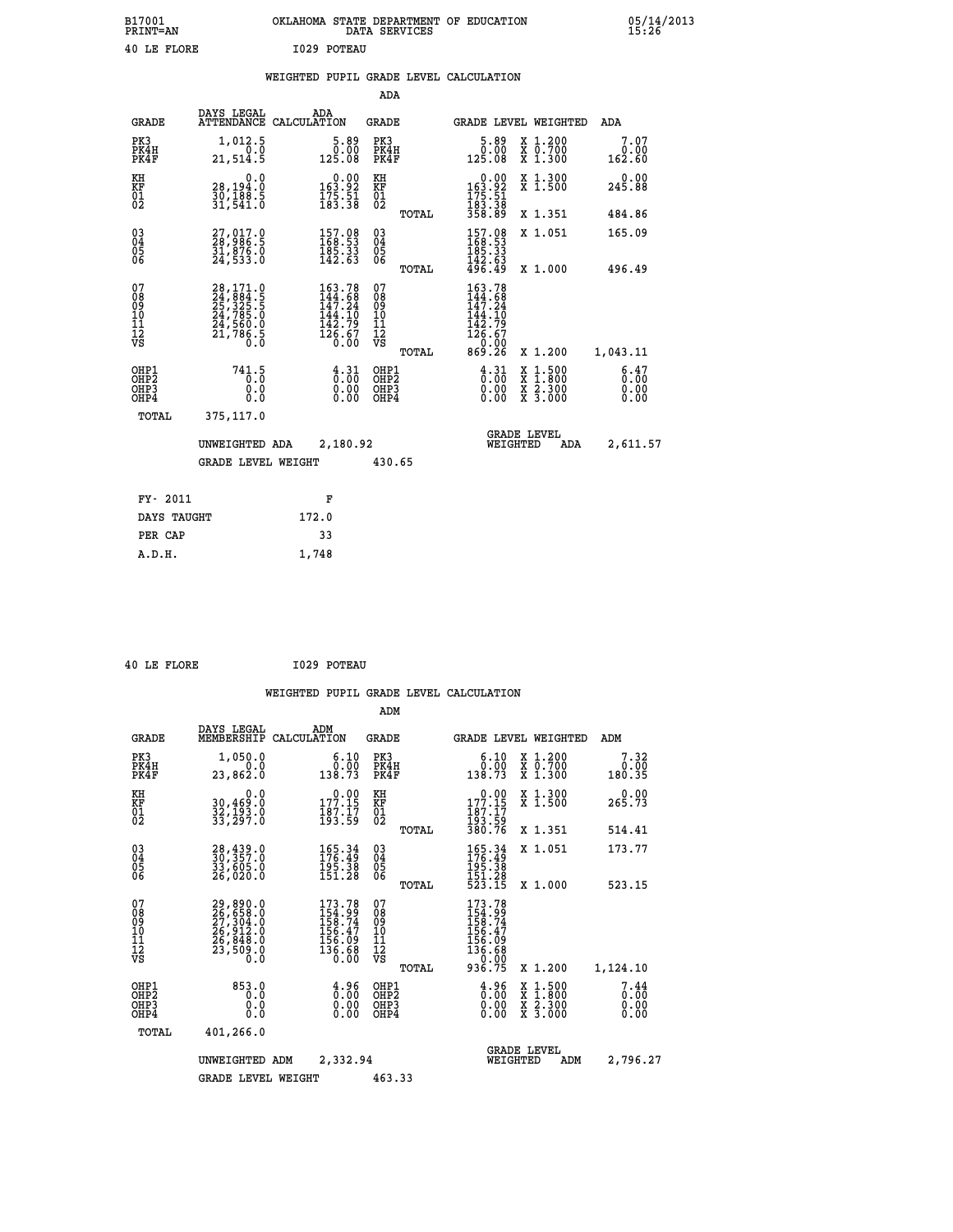| B17001<br>PRINT=AN | OKLAHOMA STATE DEPARTMENT OF EDUCATION<br>DATA SERVICES | 05/14/2013<br>15:26 |
|--------------------|---------------------------------------------------------|---------------------|
| 40 LE FLORE        | 1049 WISTER                                             |                     |

|  |  | WEIGHTED PUPIL GRADE LEVEL CALCULATION |
|--|--|----------------------------------------|
|  |  |                                        |

|                                                                              |                                                                                                                                     |                                                                          | ADA                                                |       |                                                                                                      |                                                                                                                                              |                              |
|------------------------------------------------------------------------------|-------------------------------------------------------------------------------------------------------------------------------------|--------------------------------------------------------------------------|----------------------------------------------------|-------|------------------------------------------------------------------------------------------------------|----------------------------------------------------------------------------------------------------------------------------------------------|------------------------------|
| <b>GRADE</b>                                                                 | DAYS LEGAL                                                                                                                          | ADA<br>ATTENDANCE CALCULATION                                            | GRADE                                              |       | GRADE LEVEL WEIGHTED                                                                                 |                                                                                                                                              | ADA                          |
| PK3<br>PK4H<br>PK4F                                                          | 0.0<br>Ō.Ō<br>5,200.5                                                                                                               | $\begin{smallmatrix} 0.00\\ 0.00\\ 32.50 \end{smallmatrix}$              | PK3<br>PK4H<br>PK4F                                |       | 0.00<br>0.00<br>32.50                                                                                | X 1.200<br>X 0.700<br>X 1.300                                                                                                                | 0.00<br>0.00<br>42.25        |
| KH<br>KF<br>01<br>02                                                         | $\begin{smallmatrix}&&&0\, .\, 0\\ 6\, ,\,6\, 1\, 6\, .\, 0\\ 7\, ,\,8\, 0\, 5\, .\, 5\\ 5\, ,\,7\, 4\, 8\, .\, 0\end{smallmatrix}$ | $\begin{smallmatrix}&&0.00\\41.35\\48.78\\35.93\end{smallmatrix}$        | KH<br>KF<br>01<br>02                               |       | $0.00$<br>$41.35$<br>$48.78$<br>$35.93$<br>$84.71$                                                   | X 1.300<br>X 1.500                                                                                                                           | 0.00<br>62.03                |
|                                                                              |                                                                                                                                     |                                                                          |                                                    | TOTAL |                                                                                                      | X 1.351                                                                                                                                      | 114.44                       |
| $\begin{matrix} 03 \\ 04 \\ 05 \\ 06 \end{matrix}$                           | 5, 351.5<br>8, 492.5<br>5, 021.5<br>7, 712.0                                                                                        | $\begin{smallmatrix} 33.45\ 53.08\ 31.38\ 48.20 \end{smallmatrix}$       | $\begin{matrix} 03 \\ 04 \\ 05 \\ 06 \end{matrix}$ |       | $\begin{array}{r} 33\cdot 45 \\ 53\cdot 08 \\ 31\cdot 38 \\ 48\cdot 20 \\ 132\cdot 66 \end{array}$   | X 1.051                                                                                                                                      | 35.16                        |
|                                                                              |                                                                                                                                     |                                                                          |                                                    | TOTAL |                                                                                                      | X 1.000                                                                                                                                      | 132.66                       |
| 07<br>08<br>09<br>11<br>11<br>12<br>VS                                       | $4,056.0$<br>5,643.5<br>5,380.5<br>6,380.5<br>7,058.5<br>5,518.5<br>5,296.5                                                         | $25.35$<br>$35.27$<br>$39.88$<br>$44.12$<br>$34.49$<br>$33.10$<br>$0.00$ | 07<br>08<br>09<br>11<br>11<br>12<br>VS             | TOTAL | 25.35<br>35.27<br>39.88<br>44.12<br>44.49<br>$\begin{array}{r} 33.10 \\ 30.00 \\ 212.21 \end{array}$ | X 1.200                                                                                                                                      | 254.65                       |
| OHP1<br>OH <sub>P</sub> <sub>2</sub><br>OH <sub>P3</sub><br>OH <sub>P4</sub> | 0.0<br>Ō.Ō<br>0.0<br>0.0                                                                                                            | 0.00<br>$\begin{smallmatrix} 0.00 \ 0.00 \end{smallmatrix}$              | OHP1<br>OHP2<br>OHP3<br>OHP4                       |       | 0.00<br>0.00<br>0.00                                                                                 | $\begin{smallmatrix} \mathtt{X} & 1\cdot500 \\ \mathtt{X} & 1\cdot800 \\ \mathtt{X} & 2\cdot300 \\ \mathtt{X} & 3\cdot000 \end{smallmatrix}$ | 0.00<br>0.00<br>0.00<br>0.00 |
| TOTAL                                                                        | 85,901.0                                                                                                                            |                                                                          |                                                    |       |                                                                                                      |                                                                                                                                              |                              |
|                                                                              | UNWEIGHTED ADA                                                                                                                      | 536.88                                                                   |                                                    |       | WEIGHTED                                                                                             | <b>GRADE LEVEL</b><br>ADA                                                                                                                    | 641.19                       |
|                                                                              | <b>GRADE LEVEL WEIGHT</b>                                                                                                           |                                                                          | 104.31                                             |       |                                                                                                      |                                                                                                                                              |                              |
| FY- 2011                                                                     |                                                                                                                                     | F                                                                        |                                                    |       |                                                                                                      |                                                                                                                                              |                              |
| DAYS TAUGHT                                                                  |                                                                                                                                     | 160.0                                                                    |                                                    |       |                                                                                                      |                                                                                                                                              |                              |
| PER CAP                                                                      |                                                                                                                                     | 81                                                                       |                                                    |       |                                                                                                      |                                                                                                                                              |                              |
| A.D.H.                                                                       |                                                                                                                                     | 290                                                                      |                                                    |       |                                                                                                      |                                                                                                                                              |                              |
|                                                                              |                                                                                                                                     |                                                                          |                                                    |       |                                                                                                      |                                                                                                                                              |                              |

 **40 LE FLORE I049 WISTER**

 **ADM**

 **A.D.H. 290**

| <b>GRADE</b>                                       | DAYS LEGAL<br>MEMBERSHIP CALCULATION                                                | ADM                                                         | <b>GRADE</b>                                        |       |                                                                                                     | GRADE LEVEL WEIGHTED                     | ADM                   |
|----------------------------------------------------|-------------------------------------------------------------------------------------|-------------------------------------------------------------|-----------------------------------------------------|-------|-----------------------------------------------------------------------------------------------------|------------------------------------------|-----------------------|
| PK3<br>PK4H<br>PK4F                                | 0.0<br>0.0<br>5,962.0                                                               | $\begin{smallmatrix} 0.00\\ 0.00\\ 37.26 \end{smallmatrix}$ | PK3<br>PK4H<br>PK4F                                 |       | 0.00<br>_ŏ:ŏŏ<br>37:26                                                                              | X 1.200<br>X 0.700<br>X 1.300            | 0.00<br>0.00<br>48.44 |
| KH<br>KF<br>01<br>02                               | 0.0<br>7,121.0<br>8,327.0<br>6,182.0                                                | $0.00$<br>44.51<br>$\frac{52.04}{38.64}$                    | KH<br>KF<br>01<br>02                                |       | $0.00\n44.51\n52.04\n38.64\n90.68$                                                                  | X 1.300<br>X 1.500                       | 0.00<br>66.77         |
|                                                    |                                                                                     |                                                             |                                                     | TOTAL |                                                                                                     | X 1.351                                  | 122.51                |
| $\begin{matrix} 03 \\ 04 \\ 05 \\ 06 \end{matrix}$ | $\begin{smallmatrix} 5,743.0\\ 8,881.0\\ 5,241.0\\ 8,126.0 \end{smallmatrix}$       | 35.89<br>55.51<br>32.76<br>50.79                            | $\begin{array}{c} 03 \\ 04 \\ 05 \\ 06 \end{array}$ |       | 35.89<br>55.51<br>32.76<br>50.79<br>139.06                                                          | X 1.051                                  | 37.72                 |
|                                                    |                                                                                     |                                                             |                                                     | TOTAL |                                                                                                     | X 1.000                                  | 139.06                |
| 07<br>08<br>09<br>101<br>11<br>12<br>VS            | $4,438.0$<br>$5,022.0$<br>$7,231.0$<br>$8,000.0$<br>$6,431.0$<br>$6,283.0$<br>$0.0$ | 27.74<br>37.64<br>45.19<br>50.00<br>50.19<br>39.27<br>39.20 | 07<br>08<br>09<br>001<br>11<br>11<br>12<br>VS       | TOTAL | $\begin{array}{r} 27.74 \\ 37.64 \\ 45.19 \\ 50.00 \\ 40.19 \\ 39.27 \\ 0.00 \\ 240.03 \end{array}$ | X 1.200                                  | 288.04                |
| OHP1<br>OHP2<br>OHP3<br>OHP4                       | 0.0<br>0.0<br>Ŏ.Ŏ                                                                   | $0.00$<br>$0.00$<br>0.00                                    | OHP1<br>OHP2<br>OHP3<br>OHP4                        |       | $0.00$<br>$0.00$<br>0.00                                                                            | X 1:500<br>X 1:800<br>X 2:300<br>X 3:000 | 0.00<br>0.00<br>0.00  |
| TOTAL                                              | 93,988.0                                                                            |                                                             |                                                     |       |                                                                                                     |                                          |                       |
|                                                    | UNWEIGHTED                                                                          | 587.43<br>ADM                                               |                                                     |       | WEIGHTED                                                                                            | <b>GRADE LEVEL</b><br>ADM                | 702.54                |
|                                                    | <b>GRADE LEVEL WEIGHT</b>                                                           |                                                             | 115.11                                              |       |                                                                                                     |                                          |                       |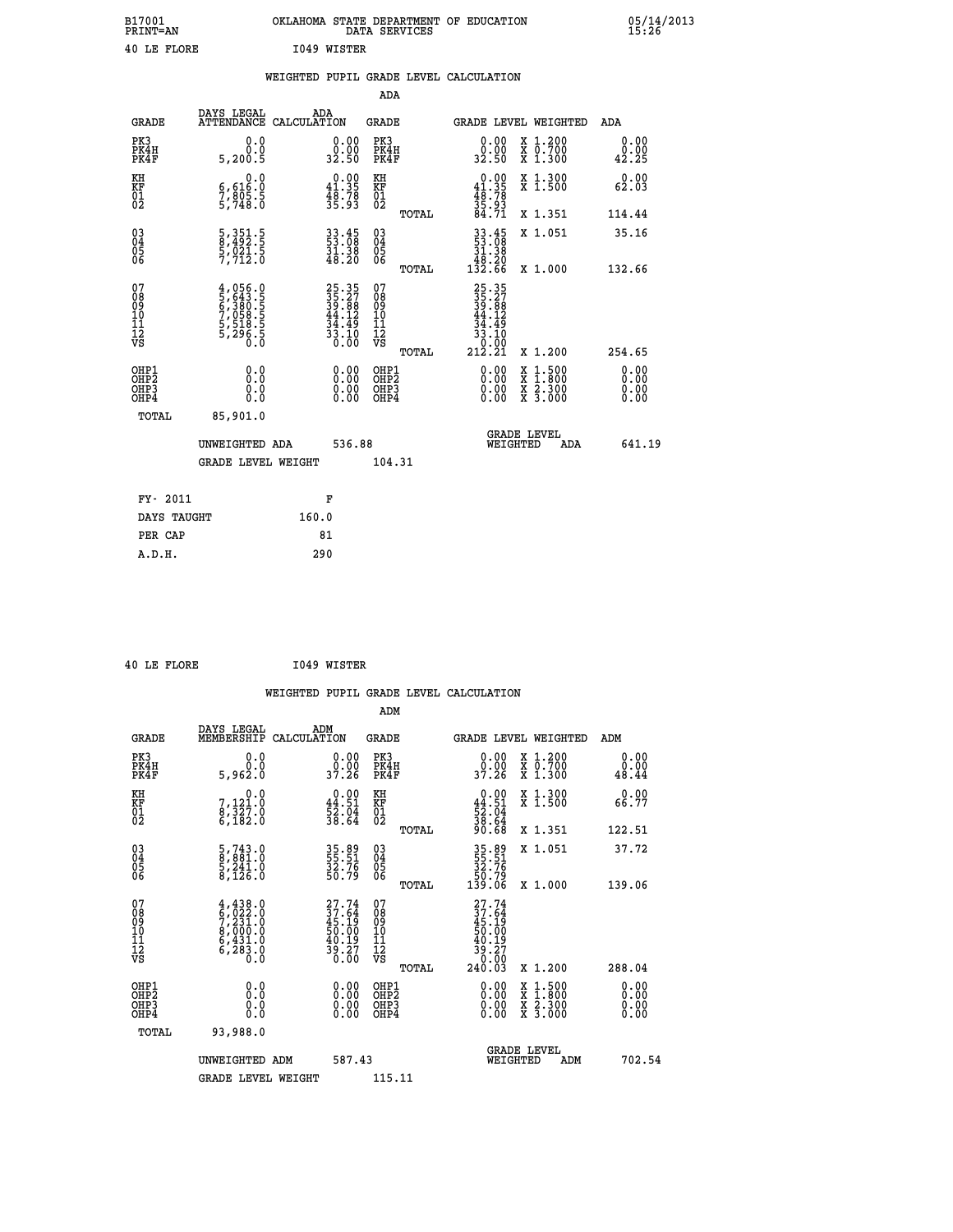| B17001<br><b>PRINT=AN</b> | OKLAHOMA STATE DEPARTMENT OF EDUCATION<br>DATA SERVICES | 05/14/2013<br>15:26 |
|---------------------------|---------------------------------------------------------|---------------------|
| 40 LE FLORE               | 1052 TALIHINA                                           |                     |

|                                                    |                                                                           | WEIGHTED PUPIL GRADE LEVEL CALCULATION                                   |                                        |       |                                                                                  |                                                                                        |                               |
|----------------------------------------------------|---------------------------------------------------------------------------|--------------------------------------------------------------------------|----------------------------------------|-------|----------------------------------------------------------------------------------|----------------------------------------------------------------------------------------|-------------------------------|
|                                                    |                                                                           |                                                                          | ADA                                    |       |                                                                                  |                                                                                        |                               |
| <b>GRADE</b>                                       | DAYS LEGAL                                                                | ADA<br>ATTENDANCE CALCULATION                                            | <b>GRADE</b>                           |       |                                                                                  | GRADE LEVEL WEIGHTED                                                                   | ADA                           |
| PK3<br>PK4H<br>PK4F                                | 145.0<br>0.0<br>7,199.5                                                   | $\substack{0.86\\0.00\\42.85}$                                           | PK3<br>PK4H<br>PK4F                    |       | 0.86<br>0.00<br>42.85                                                            | X 1.200<br>X 0.700<br>X 1.300                                                          | 1.03<br>0.00<br>55.71         |
| KH<br>KF<br>01<br>02                               | 0.0<br>$\frac{6}{7}, \frac{118}{357}$ . 5<br>6,986.5                      | $\begin{smallmatrix} 0.00\\ 36.42\\ 43.79\\ 41.59 \end{smallmatrix}$     | KH<br>KF<br>01<br>02                   |       | $0.00$<br>$36.42$<br>$43.79$<br>$41.59$<br>$85.38$                               | X 1.300<br>X 1.500                                                                     | 0.00<br>54.63                 |
|                                                    |                                                                           |                                                                          |                                        | TOTAL |                                                                                  | X 1.351                                                                                | 115.35                        |
| $\begin{matrix} 03 \\ 04 \\ 05 \\ 06 \end{matrix}$ | 8,229.5<br>8,779.5<br>6,479.0                                             | $\frac{48.99}{39.05}$<br>52.26<br>38.57                                  | 03<br>04<br>05<br>06                   |       | $\begin{smallmatrix} 48.99\\ 39.05\\ 52.26\\ 38.57\\ 129.88 \end{smallmatrix}$   | X 1.051                                                                                | 51.49                         |
|                                                    |                                                                           |                                                                          |                                        | TOTAL |                                                                                  | X 1.000                                                                                | 129.88                        |
| 07<br>08901112<br>1112<br>VS                       | 7,555.5<br>7,621.0<br>5,958.5<br>5,958.5<br>7,199.5<br>6,812.5<br>7,599.0 | $44.97$<br>$35.36$<br>$35.47$<br>$42.85$<br>$40.55$<br>$45.23$<br>$0.00$ | 07<br>08<br>09<br>11<br>11<br>12<br>VS | TOTAL | $44.97$<br>$35.36$<br>$35.47$<br>$42.85$<br>$40.55$<br>$45.23$<br>0.00<br>254.43 | X 1.200                                                                                | 305.32                        |
| OHP1<br>OHP2<br>OHP3<br>OHP4                       | 0.0<br>0.0<br>1,423.0                                                     | $\begin{smallmatrix} 0.00 \ 0.00 \ 0.00 \ 8.47 \end{smallmatrix}$        | OHP1<br>OHP2<br>OHP3<br>OHP4           |       | $\begin{smallmatrix} 0.00 \ 0.00 \ 0.00 \ 8.47 \end{smallmatrix}$                | $\begin{smallmatrix} 1.500\ 1.800\ 2.300\ 3.000 \end{smallmatrix}$<br>X<br>X<br>X<br>X | 0.00<br>0.00<br>0.00<br>25.41 |
| TOTAL                                              | 102,025.0                                                                 |                                                                          |                                        |       |                                                                                  |                                                                                        |                               |
|                                                    | UNWEIGHTED ADA                                                            | 607.28                                                                   |                                        |       | WEIGHTED                                                                         | <b>GRADE LEVEL</b><br>ADA                                                              | 738.82                        |
|                                                    | <b>GRADE LEVEL WEIGHT</b>                                                 |                                                                          | 131.54                                 |       |                                                                                  |                                                                                        |                               |
| FY- 2011                                           |                                                                           | F                                                                        |                                        |       |                                                                                  |                                                                                        |                               |
| DAYS TAUGHT                                        |                                                                           | 168.0                                                                    |                                        |       |                                                                                  |                                                                                        |                               |
| PER CAP                                            |                                                                           | 70                                                                       |                                        |       |                                                                                  |                                                                                        |                               |

 **ADM**

 **40 LE FLORE I052 TALIHINA**

| <b>GRADE</b>                                       | DAYS LEGAL<br>MEMBERSHIP                                                            | ADM<br>CALCULATION                                                       | <b>GRADE</b>                            |       |                                                                                                    | GRADE LEVEL WEIGHTED                     | ADM                   |
|----------------------------------------------------|-------------------------------------------------------------------------------------|--------------------------------------------------------------------------|-----------------------------------------|-------|----------------------------------------------------------------------------------------------------|------------------------------------------|-----------------------|
| PK3<br>PK4H<br>PK4F                                | 150.0<br>0.0<br>7,627.0                                                             | $0.89$<br>0.00<br>45.40                                                  | PK3<br>PK4H<br>PK4F                     |       | $0.89$<br>$0.00$<br>45.40                                                                          | X 1.200<br>X 0.700<br>X 1.300            | 1.07<br>ō:ŏó<br>59:02 |
| KH<br>KF<br>01<br>02                               | 0.0<br>6,551.0<br>7,561.0<br>7,395.0                                                | $\begin{smallmatrix} 0.00\\ 38.99\\ 45.60\\ 44.02 \end{smallmatrix}$     | KH<br>KF<br>01<br>02                    |       | $\begin{smallmatrix} 0.00\\ 38.99\\ 45.60\\ 44.02\\ 89.62 \end{smallmatrix}$                       | X 1.300<br>X 1.500                       | 0.00<br>58.49         |
|                                                    |                                                                                     |                                                                          |                                         | TOTAL |                                                                                                    | X 1.351                                  | 121.08                |
| $\begin{matrix} 03 \\ 04 \\ 05 \\ 06 \end{matrix}$ | 8,588.0<br>6,992.0<br>9,157.0<br>6,925.0                                            | $\frac{51.12}{41.62}$<br>$\frac{41.52}{54.51}$                           | 03<br>04<br>05<br>06                    |       | $\begin{array}{c} 51\cdot 12 \\ 41\cdot 62 \\ 54\cdot 51 \\ 41\cdot 22 \\ 137\cdot 35 \end{array}$ | X 1.051                                  | 53.73                 |
|                                                    |                                                                                     | 41.22                                                                    |                                         | TOTAL |                                                                                                    | X 1.000                                  | 137.35                |
| 07<br>08<br>09<br>101<br>11<br>12<br>VS            | $7,894.0$<br>$7,934.0$<br>$6,246.0$<br>$7,453.0$<br>$7,065.0$<br>$7,742.0$<br>$0.0$ | $46.99$<br>$37.18$<br>$37.18$<br>$44.36$<br>$42.05$<br>$46.08$<br>$0.00$ | 07<br>08<br>09<br>101<br>11<br>12<br>VS | TOTAL | $46.99\n47.23\n37.186\n44.365\n42.05\n46.080\n263.89$                                              | X 1.200                                  | 316.67                |
| OHP1<br>OHP2<br>OH <sub>P3</sub><br>OHP4           | 0.0<br>1,423.0                                                                      | $\begin{smallmatrix} 0.00 \ 0.00 \ 0.00 \ 8.47 \end{smallmatrix}$        | OHP1<br>OHP2<br>OHP3<br>OHP4            |       | $\begin{smallmatrix} 0.00\\ 0.00\\ 0.00\\ 8.47 \end{smallmatrix}$                                  | X 1:500<br>X 1:800<br>X 2:300<br>X 3:000 | 0.00<br>ð:00<br>25.41 |
| TOTAL                                              | 106,803.0                                                                           |                                                                          |                                         |       |                                                                                                    |                                          |                       |
|                                                    | UNWEIGHTED                                                                          | 635.73<br>ADM                                                            |                                         |       | WEIGHTED                                                                                           | <b>GRADE LEVEL</b><br>ADM                | 772.82                |
|                                                    | <b>GRADE LEVEL WEIGHT</b>                                                           |                                                                          | 137.09                                  |       |                                                                                                    |                                          |                       |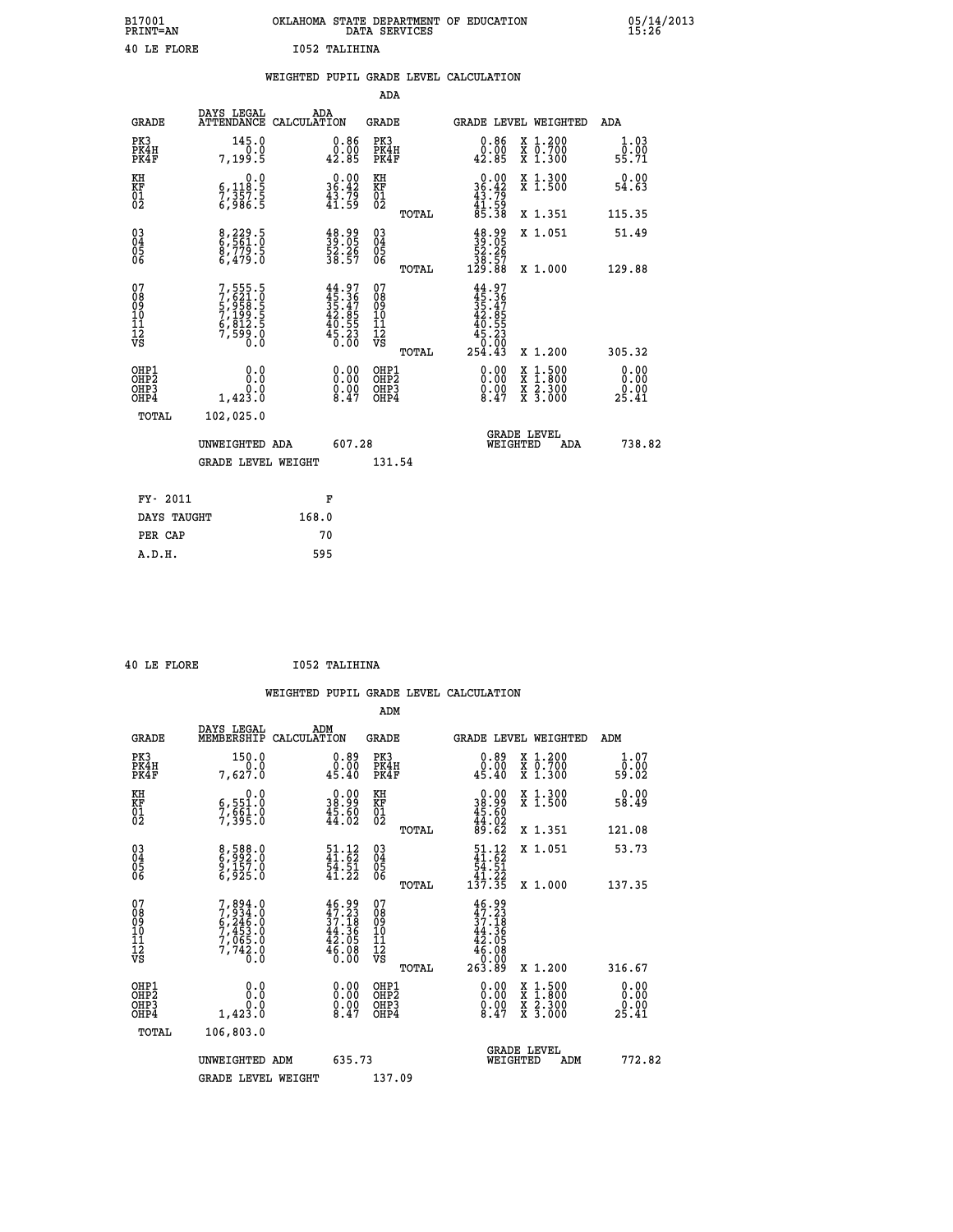| B17001<br><b>PRINT=AN</b> | OKLAHOMA STATE DEPARTMENT OF EDUCATION<br>DATA SERVICES | 05/14/2013<br>15:26 |
|---------------------------|---------------------------------------------------------|---------------------|
| 40 LE FLORE               | 1062 WHITESBORO                                         |                     |

|                                                                    |                                                                                           |       |                                                                             |                                          |       | WEIGHTED PUPIL GRADE LEVEL CALCULATION                                                                                                                                                                                                                                         |                                          |                              |
|--------------------------------------------------------------------|-------------------------------------------------------------------------------------------|-------|-----------------------------------------------------------------------------|------------------------------------------|-------|--------------------------------------------------------------------------------------------------------------------------------------------------------------------------------------------------------------------------------------------------------------------------------|------------------------------------------|------------------------------|
|                                                                    |                                                                                           |       |                                                                             | <b>ADA</b>                               |       |                                                                                                                                                                                                                                                                                |                                          |                              |
| <b>GRADE</b>                                                       | DAYS LEGAL<br>ATTENDANCE CALCULATION                                                      |       | ADA                                                                         | GRADE                                    |       | GRADE LEVEL WEIGHTED                                                                                                                                                                                                                                                           |                                          | ADA                          |
| PK3<br>PK4H<br>PK4F                                                | 0.0<br>0.0<br>1,479.0                                                                     |       | $\substack{0.00\\0.00\\9.42}$                                               | PK3<br>PK4H<br>PK4F                      |       | 0.00<br>$0.00$<br>9.42                                                                                                                                                                                                                                                         | X 1.200<br>X 0.700<br>X 1.300            | 0.00<br>0.00<br>12.25        |
| KH<br>KF<br>01<br>02                                               | 0.0<br>$\frac{1}{2}, \frac{9}{2002}$<br>$\frac{2}{3}, \frac{6}{606}$<br>$\frac{2}{5}$     |       | $0.00$<br>12.26<br>$\frac{7}{16}\cdot\frac{39}{60}$                         | KH<br>KF<br>01<br>02                     |       | 12.26<br>$\frac{1}{16}$ $\frac{539}{60}$                                                                                                                                                                                                                                       | X 1.300<br>X 1.500                       | 0.00<br>18.39                |
|                                                                    |                                                                                           |       |                                                                             |                                          | TOTAL | 22.99                                                                                                                                                                                                                                                                          | X 1.351                                  | 31.06                        |
| $\begin{smallmatrix} 03 \\[-4pt] 04 \end{smallmatrix}$<br>Ŏ5<br>06 | $\frac{1}{1}, \frac{491}{451}.0$<br>$\frac{1}{629}.5$<br>$\frac{1}{1}, \frac{629}{860}.0$ |       | $\begin{array}{r} 9.50 \\ 3.24 \\ 10.38 \\ 11.85 \end{array}$               | $\substack{03 \\ 04}$<br>Ŏ5<br>06        |       | $3:50$<br>$3:24$<br>$10:38$                                                                                                                                                                                                                                                    | X 1.051                                  | 9.98                         |
|                                                                    |                                                                                           |       |                                                                             |                                          | TOTAL | 11.85<br>31.47                                                                                                                                                                                                                                                                 | X 1.000                                  | 31.47                        |
| 07<br>08<br>09<br>11<br>11<br>12<br>VS                             | $2,060.0$<br>$2,684.5$<br>$2,524.0$<br>$2,417.0$<br>$2,078.0$<br>$2,108.5$<br>$0.0$       |       | $13.12$<br>$17.10$<br>$16.08$<br>$15.39$<br>$13.24$<br>$\frac{13.43}{0.00}$ | 07<br>08<br>09<br>11<br>11<br>12<br>VS   | TOTAL | $\frac{13.12}{17.10}$<br>$\begin{array}{c} 16.108 \\ 15.39 \\ 13.24 \\ 13.43 \end{array}$<br>0.00<br>88.36                                                                                                                                                                     | X 1.200                                  | 106.03                       |
| OHP1<br>OH <sub>P</sub> 2<br>OHP3<br>OHP4                          | 0.0<br>0.0<br>0.0                                                                         |       | $\begin{smallmatrix} 0.00 \ 0.00 \ 0.00 \ 0.00 \end{smallmatrix}$           | OHP1<br>OHP <sub>2</sub><br>OHP3<br>OHP4 |       | $\begin{smallmatrix} 0.00 & 0.00 & 0.00 & 0.00 & 0.00 & 0.00 & 0.00 & 0.00 & 0.00 & 0.00 & 0.00 & 0.00 & 0.00 & 0.00 & 0.00 & 0.00 & 0.00 & 0.00 & 0.00 & 0.00 & 0.00 & 0.00 & 0.00 & 0.00 & 0.00 & 0.00 & 0.00 & 0.00 & 0.00 & 0.00 & 0.00 & 0.00 & 0.00 & 0.00 & 0.00 & 0.0$ | X 1:500<br>X 1:800<br>X 2:300<br>X 3:000 | 0.00<br>0.00<br>0.00<br>0.00 |
| TOTAL                                                              | 27,316.0                                                                                  |       |                                                                             |                                          |       |                                                                                                                                                                                                                                                                                |                                          |                              |
|                                                                    | UNWEIGHTED ADA                                                                            |       | 174.00                                                                      |                                          |       | WEIGHTED                                                                                                                                                                                                                                                                       | <b>GRADE LEVEL</b><br><b>ADA</b>         | 209.18                       |
|                                                                    | <b>GRADE LEVEL WEIGHT</b>                                                                 |       |                                                                             |                                          | 35.18 |                                                                                                                                                                                                                                                                                |                                          |                              |
| FY- 2011                                                           |                                                                                           |       | F                                                                           |                                          |       |                                                                                                                                                                                                                                                                                |                                          |                              |
| DAYS TAUGHT                                                        |                                                                                           | 157.0 |                                                                             |                                          |       |                                                                                                                                                                                                                                                                                |                                          |                              |
| PER CAP                                                            |                                                                                           |       | 147                                                                         |                                          |       |                                                                                                                                                                                                                                                                                |                                          |                              |

 **40 LE FLORE I062 WHITESBORO**

|                                                    |                                                                            | WEIGHTED           |                                                                     |                            |       | PUPIL GRADE LEVEL CALCULATION |                                                                        |                                            |                                                             |
|----------------------------------------------------|----------------------------------------------------------------------------|--------------------|---------------------------------------------------------------------|----------------------------|-------|-------------------------------|------------------------------------------------------------------------|--------------------------------------------|-------------------------------------------------------------|
|                                                    |                                                                            |                    |                                                                     | ADM                        |       |                               |                                                                        |                                            |                                                             |
| <b>GRADE</b>                                       | DAYS LEGAL<br>MEMBERSHIP                                                   | ADM<br>CALCULATION |                                                                     | GRADE                      |       |                               |                                                                        | GRADE LEVEL WEIGHTED                       | ADM                                                         |
| PK3<br>PK4H<br>PK4F                                | $0.0$<br>0.0<br>1,504.0                                                    |                    | $0.00$<br>$0.00$<br>9.58                                            | PK3<br>PK4H<br>PK4F        |       |                               | $\begin{smallmatrix} 0.00\\ 0.00\\ 9.58 \end{smallmatrix}$             | X 1.200<br>X 0.700<br>$\overline{x}$ 1.300 | $\begin{smallmatrix} 0.00\\ 0.00\\ 12.45 \end{smallmatrix}$ |
| KH<br>KF<br>01<br>02                               | $\begin{smallmatrix} & & 0.0\ 1,960.0\ 1,018.0\ 2,652.0 \end{smallmatrix}$ |                    | $\begin{smallmatrix} 0.00\\ 12.48\\ 6.48\\ 16.89 \end{smallmatrix}$ | KH<br>KF<br>01<br>02       |       |                               | $\begin{array}{r} 0.00 \\ 12.48 \\ 6.48 \\ 16.39 \\ 23.37 \end{array}$ | X 1.300<br>$\overline{x}$ 1.500            | 18.72                                                       |
|                                                    |                                                                            |                    |                                                                     |                            | TOTAL |                               |                                                                        | X 1.351                                    | 31.57                                                       |
| $\begin{matrix} 03 \\ 04 \\ 05 \\ 06 \end{matrix}$ | $1, 524.0$<br>$1, 474.0$<br>$1, 674.0$<br>$1, 896.0$                       |                    | $\frac{9.71}{10.66}$<br>12.08                                       | 03<br>04<br>05<br>06       |       |                               | 3:35<br>$\frac{10.66}{12.08}$<br>$\frac{32.13}{}$                      | X 1.051                                    | 10.21                                                       |
|                                                    |                                                                            |                    |                                                                     |                            | TOTAL |                               |                                                                        | X 1.000                                    | 32.13                                                       |
| 07<br>08<br>09<br>10<br>10                         | 2,106.0<br>2,755.0<br>2,681.0<br>2,535.0                                   |                    | $13.41$<br>$17.55$<br>$17.08$<br>$16.15$<br>11<br>1 <sub>A</sub>    | 07<br>08<br>09<br>10<br>11 |       | 11                            | $13.41$<br>$17.55$<br>$17.08$<br>$16.15$<br>11                         |                                            |                                                             |

| ΚH<br>KF<br>01<br>02                                 | $\begin{smallmatrix} & & 0.0\ 1,960.0\ 1,018.0\ 2,652.0 \end{smallmatrix}$          | $\begin{smallmatrix} 0.00\\ 12.48\\ 6.48\\ 16.89 \end{smallmatrix}$      | KH<br>KF<br>01<br>02                               |       | $\begin{array}{r} 0.00 \\ 12.48 \\ 6.48 \\ 16.39 \\ 13.37 \end{array}$      | X 1.300<br>X 1.500                       | $0.00$<br>18.72                                                                                                                                                                                                                                                                |
|------------------------------------------------------|-------------------------------------------------------------------------------------|--------------------------------------------------------------------------|----------------------------------------------------|-------|-----------------------------------------------------------------------------|------------------------------------------|--------------------------------------------------------------------------------------------------------------------------------------------------------------------------------------------------------------------------------------------------------------------------------|
|                                                      |                                                                                     |                                                                          |                                                    | TOTAL |                                                                             | X 1.351                                  | 31.57                                                                                                                                                                                                                                                                          |
| $\begin{matrix} 03 \\ 04 \\ 05 \\ 06 \end{matrix}$   | $1, 524.0$<br>$1, 474.0$<br>$1, 674.0$<br>$1, 896.0$                                | $\begin{array}{c} 9.71 \\ 3.39 \\ 10.66 \\ 12.08 \end{array}$            | $\begin{matrix} 03 \\ 04 \\ 05 \\ 06 \end{matrix}$ |       | $\begin{array}{r} 9.71 \\ 9.39 \\ 10.66 \\ 12.98 \end{array}$               | X 1.051                                  | 10.21                                                                                                                                                                                                                                                                          |
|                                                      |                                                                                     |                                                                          |                                                    | TOTAL | 32.13                                                                       | X 1.000                                  | 32.13                                                                                                                                                                                                                                                                          |
| 07<br>08<br>09<br>101<br>11<br>12<br>VS              | $2,755.0$<br>$2,755.0$<br>$2,681.0$<br>$2,535.0$<br>$2,220.0$<br>$2,206.0$<br>$0.0$ | $13.41$<br>$17.55$<br>$17.08$<br>$16.15$<br>$14.14$<br>$14.05$<br>$0.00$ | 07<br>08<br>09<br>001<br>11<br>11<br>17<br>VS      | TOTAL | $13.41$<br>$17.58$<br>$17.08$<br>$16.154$<br>$14.145$<br>$0.000$<br>$92.38$ | X 1.200                                  | 110.86                                                                                                                                                                                                                                                                         |
| OHP1<br>OHP <sub>2</sub><br>OHP <sub>3</sub><br>OHP4 |                                                                                     |                                                                          | OHP1<br>OHP <sub>2</sub><br>OHP3<br>OHP4           |       |                                                                             | X 1:500<br>X 1:800<br>X 2:300<br>X 3:000 | $\begin{smallmatrix} 0.00 & 0.00 & 0.00 & 0.00 & 0.00 & 0.00 & 0.00 & 0.00 & 0.00 & 0.00 & 0.00 & 0.00 & 0.00 & 0.00 & 0.00 & 0.00 & 0.00 & 0.00 & 0.00 & 0.00 & 0.00 & 0.00 & 0.00 & 0.00 & 0.00 & 0.00 & 0.00 & 0.00 & 0.00 & 0.00 & 0.00 & 0.00 & 0.00 & 0.00 & 0.00 & 0.0$ |
| TOTAL                                                | 28,205.0                                                                            |                                                                          |                                                    |       |                                                                             |                                          |                                                                                                                                                                                                                                                                                |
|                                                      | UNWEIGHTED<br>ADM                                                                   | 179.65                                                                   |                                                    |       | WEIGHTED                                                                    | <b>GRADE LEVEL</b><br>ADM                | 215.94                                                                                                                                                                                                                                                                         |
|                                                      | <b>GRADE LEVEL WEIGHT</b>                                                           |                                                                          |                                                    | 36.29 |                                                                             |                                          |                                                                                                                                                                                                                                                                                |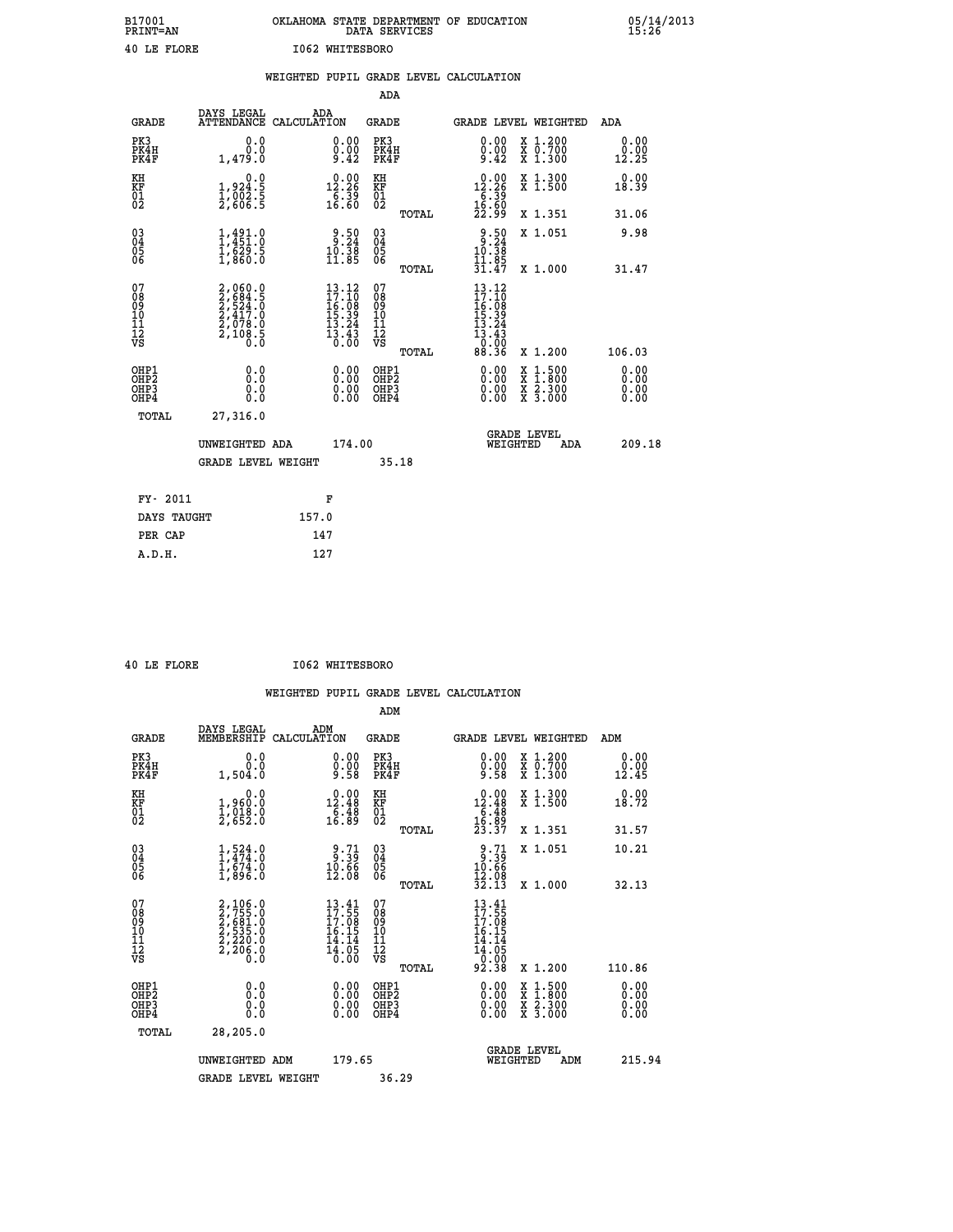| B17001<br><b>PRINT=AN</b> | OKLAHOMA STATE DEPARTMENT OF EDUCATION<br>DATA SERVICES | 05/14/2013<br>15:26 |
|---------------------------|---------------------------------------------------------|---------------------|
| 40 LE FLORE               | I067<br>HOWE                                            |                     |

|                                                                    |                                                                                               | WEIGHTED PUPIL GRADE LEVEL CALCULATION                                              |                                                 |                                                                                                                                             |                                                                                                  |                              |
|--------------------------------------------------------------------|-----------------------------------------------------------------------------------------------|-------------------------------------------------------------------------------------|-------------------------------------------------|---------------------------------------------------------------------------------------------------------------------------------------------|--------------------------------------------------------------------------------------------------|------------------------------|
|                                                                    |                                                                                               |                                                                                     | ADA                                             |                                                                                                                                             |                                                                                                  |                              |
| <b>GRADE</b>                                                       | DAYS LEGAL                                                                                    | ADA<br>ATTENDANCE CALCULATION                                                       | <b>GRADE</b>                                    | GRADE LEVEL WEIGHTED                                                                                                                        |                                                                                                  | ADA                          |
| PK3<br>PK4H<br>PK4F                                                | 159.0<br>0.0<br>6,704.0                                                                       | $\begin{smallmatrix} 0.98\ 0.00\\ 1.38 \end{smallmatrix}$                           | PK3<br>PK4H<br>PK4F                             | $\begin{smallmatrix} 0.98\ 0.00\\ 1.38 \end{smallmatrix}$                                                                                   | X 1.200<br>X 0.700<br>X 1.300                                                                    | 1.18<br>0.00<br>53.79        |
| KH<br><b>KF</b><br>01<br>02                                        | 0.0<br>$\substack{6,342.0\\6,676.0\\6,277.0}$                                                 | $39.15$<br>$41.21$<br>$38.75$                                                       | KH<br>KF<br>01<br>02                            | $\begin{smallmatrix} 0.00\\ 39.15\\ 41.21\\ 38.75\\ 79.96 \end{smallmatrix}$                                                                | X 1.300<br>X 1.500                                                                               | 0.00<br>58.73                |
|                                                                    |                                                                                               |                                                                                     | TOTAL                                           |                                                                                                                                             | X 1.351                                                                                          | 108.03                       |
| $\begin{smallmatrix} 03 \\[-4pt] 04 \end{smallmatrix}$<br>Ŏ5<br>06 | $\begin{smallmatrix} 4 & 809 & 0\\ 6 & 222 & 0\\ 4 & 422 & 0\\ 5 & 228 & 5 \end{smallmatrix}$ | 38.41<br>27.29<br>32.27                                                             | $\substack{03 \\ 04}$<br>05<br>06               | $29.69$<br>$38.41$<br>$27.29$<br>$32.27$<br>$97.97$                                                                                         | X 1.051                                                                                          | 31.20                        |
|                                                                    |                                                                                               |                                                                                     | TOTAL                                           |                                                                                                                                             | X 1.000                                                                                          | 97.97                        |
| 07<br>08<br>09<br>11<br>11<br>12<br>VS                             | $4,873.0$<br>5,138.0<br>5,186.5<br>5,355.0<br>5,056.0<br>4,747.0<br>0.0                       | $\begin{array}{l} 30.08\\ 31.72\\ 32.02\\ 33.06\\ 31.21\\ 29.30\\ 0.00 \end{array}$ | 07<br>08<br>09<br>11<br>11<br>12<br>VS<br>TOTAL | $\begin{array}{r} 30\cdot 08 \\ 31\cdot 72 \\ 32\cdot 02 \\ 33\cdot 06 \\ 31\cdot 21 \\ 29\cdot 30 \\ 0\cdot 00 \\ 187\cdot 39 \end{array}$ | X 1.200                                                                                          | 224.87                       |
| OHP1<br>OH <sub>P</sub> 2<br>OHP3<br>OHP4                          | 0.0<br>0.0<br>0.0                                                                             | $0.00$<br>$0.00$<br>0.00                                                            | OHP1<br>OHP <sub>2</sub><br>OHP3<br>OHP4        | 0.00<br>0.00                                                                                                                                | $\begin{smallmatrix} x & 1 & 500 \\ x & 1 & 800 \\ x & 2 & 300 \\ x & 3 & 000 \end{smallmatrix}$ | 0.00<br>0.00<br>0.00<br>0.00 |
| TOTAL                                                              | 77,195.0                                                                                      |                                                                                     |                                                 |                                                                                                                                             |                                                                                                  |                              |
|                                                                    | UNWEIGHTED ADA                                                                                | 476.52                                                                              |                                                 | <b>GRADE LEVEL</b><br>WEIGHTED                                                                                                              | ADA                                                                                              | 575.77                       |
|                                                                    | <b>GRADE LEVEL WEIGHT</b>                                                                     |                                                                                     | 99.25                                           |                                                                                                                                             |                                                                                                  |                              |
| FY- 2011                                                           |                                                                                               | F                                                                                   |                                                 |                                                                                                                                             |                                                                                                  |                              |
| DAYS TAUGHT                                                        |                                                                                               | 162.0                                                                               |                                                 |                                                                                                                                             |                                                                                                  |                              |
| PER CAP                                                            |                                                                                               | 57                                                                                  |                                                 |                                                                                                                                             |                                                                                                  |                              |

 **40 LE FLORE I067 HOWE**

 **A.D.H. 249**

|                                              |                                                                                                      | WEIGHTED PUPIL GRADE LEVEL CALCULATION                                   |                                                 |                                                                                                                                                                                                                                                                                |                                          |                       |
|----------------------------------------------|------------------------------------------------------------------------------------------------------|--------------------------------------------------------------------------|-------------------------------------------------|--------------------------------------------------------------------------------------------------------------------------------------------------------------------------------------------------------------------------------------------------------------------------------|------------------------------------------|-----------------------|
|                                              |                                                                                                      |                                                                          | ADM                                             |                                                                                                                                                                                                                                                                                |                                          |                       |
| <b>GRADE</b>                                 | DAYS LEGAL<br>MEMBERSHIP                                                                             | ADM<br>CALCULATION                                                       | GRADE                                           | GRADE LEVEL WEIGHTED                                                                                                                                                                                                                                                           |                                          | ADM                   |
| PK3<br>PK4H<br>PK4F                          | 159.0<br>0.0<br>7,278.0                                                                              | $0.98\n0.00\n44.93$                                                      | PK3<br>PK4H<br>PK4F                             | $0.98\n0.00\n44.93$                                                                                                                                                                                                                                                            | X 1.200<br>X 0.700<br>X 1.300            | 1.18<br>0.00<br>58.41 |
| KH<br>KF<br>01<br>02                         | $\begin{smallmatrix}&&&0\cdot0\\ 6\,,777\cdot0\\ 7\,,\,010\cdot0\\ 6\,,\,573\cdot0\end{smallmatrix}$ | $\begin{smallmatrix} 0.00\\ 41.83\\ 43.27\\ 40.57 \end{smallmatrix}$     | KH<br>KF<br>01<br>02                            | $0.00\n41.83\n43.27\n40.57\n83.84$                                                                                                                                                                                                                                             | X 1.300<br>X 1.500                       | 0.00<br>62.75         |
|                                              |                                                                                                      |                                                                          | TOTAL                                           |                                                                                                                                                                                                                                                                                | X 1.351                                  | 113.27                |
| 03<br>04<br>05<br>06                         | 5,112.0<br>6,538.0<br>4,674.0<br>5,552.0                                                             | 31.56<br>40.36<br>28.84<br>34.27                                         | 03<br>04<br>05<br>06                            | $\begin{array}{c} 31.56 \\ 40.36 \\ 28.84 \\ 34.27 \\ 103.47 \end{array}$                                                                                                                                                                                                      | X 1.051                                  | 33.17                 |
|                                              |                                                                                                      |                                                                          | TOTAL                                           |                                                                                                                                                                                                                                                                                | X 1.000                                  | 103.47                |
| 07<br>08<br>09<br>101<br>112<br>VS           | 5,191.0<br>5,486.0<br>5,601.0<br>5,771.0<br>5,420.0<br>5,208.0                                       | $32.04$<br>$33.86$<br>$34.57$<br>$35.62$<br>$33.46$<br>$32.15$<br>$0.00$ | 07<br>08<br>09<br>11<br>11<br>12<br>VS<br>TOTAL | $\begin{array}{r} 32.04 \\ 33.86 \\ 34.57 \\ 35.62 \\ 33.46 \\ 32.15 \\ 0.00 \\ 201.70 \end{array}$                                                                                                                                                                            | X 1.200                                  | 242.04                |
| OHP1                                         |                                                                                                      |                                                                          |                                                 |                                                                                                                                                                                                                                                                                |                                          |                       |
| OHP <sub>2</sub><br>OH <sub>P3</sub><br>OHP4 | 0.0<br>0.000                                                                                         | $0.00$<br>$0.00$<br>0.00                                                 | OHP1<br>OHP2<br>OHP3<br>OHP4                    | $\begin{smallmatrix} 0.00 & 0.00 & 0.00 & 0.00 & 0.00 & 0.00 & 0.00 & 0.00 & 0.00 & 0.00 & 0.00 & 0.00 & 0.00 & 0.00 & 0.00 & 0.00 & 0.00 & 0.00 & 0.00 & 0.00 & 0.00 & 0.00 & 0.00 & 0.00 & 0.00 & 0.00 & 0.00 & 0.00 & 0.00 & 0.00 & 0.00 & 0.00 & 0.00 & 0.00 & 0.00 & 0.0$ | X 1:500<br>X 1:800<br>X 2:300<br>X 3:000 | 0.00<br>0.00<br>0.00  |
|                                              | TOTAL<br>82,350.0                                                                                    |                                                                          |                                                 |                                                                                                                                                                                                                                                                                |                                          |                       |
|                                              | UNWEIGHTED ADM                                                                                       | 508.31                                                                   |                                                 | <b>GRADE LEVEL</b><br>WEIGHTED                                                                                                                                                                                                                                                 | ADM                                      | 614.29                |
|                                              | <b>GRADE LEVEL WEIGHT</b>                                                                            |                                                                          | 105.98                                          |                                                                                                                                                                                                                                                                                |                                          |                       |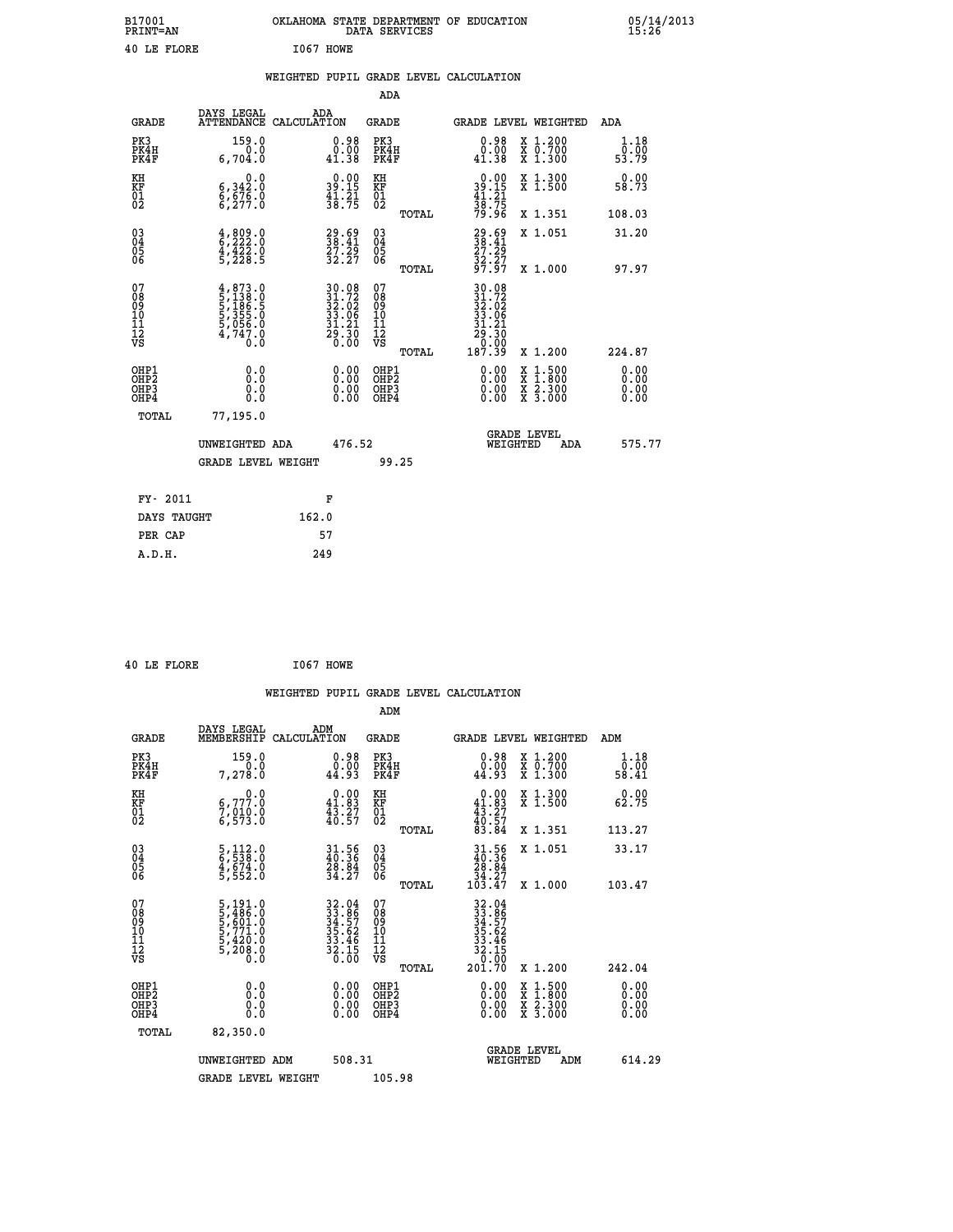| B17001<br><b>PRINT=AN</b> | OKLAHOMA STATE DEPARTMENT OF EDUCATION<br>DATA SERVICES | 05/14/2013<br>15:26 |
|---------------------------|---------------------------------------------------------|---------------------|
| 40 LE FLORE               | I091 ARKOMA                                             |                     |

| 40 LE FLORE                  |                                                                                                     |       | I091 ARKOMA                                                                            |                                                    |       |                                                                                                                                                                                                                                                                                |                                                                                                                                              |                              |
|------------------------------|-----------------------------------------------------------------------------------------------------|-------|----------------------------------------------------------------------------------------|----------------------------------------------------|-------|--------------------------------------------------------------------------------------------------------------------------------------------------------------------------------------------------------------------------------------------------------------------------------|----------------------------------------------------------------------------------------------------------------------------------------------|------------------------------|
|                              |                                                                                                     |       |                                                                                        | <b>ADA</b>                                         |       | WEIGHTED PUPIL GRADE LEVEL CALCULATION                                                                                                                                                                                                                                         |                                                                                                                                              |                              |
| <b>GRADE</b>                 | DAYS LEGAL<br>ATTENDANCE CALCULATION                                                                | ADA   |                                                                                        | <b>GRADE</b>                                       |       |                                                                                                                                                                                                                                                                                | GRADE LEVEL WEIGHTED                                                                                                                         | ADA                          |
| PK3<br>PK4H<br>PK4F          | 1,158.0<br>0.0<br>4,729.0                                                                           |       | $\begin{smallmatrix} 6.89\ 0.00\ 28.15 \end{smallmatrix}$                              | PK3<br>PK4H<br>PK4F                                |       | $\begin{smallmatrix} 6.89\ 0.00\ 28.15 \end{smallmatrix}$                                                                                                                                                                                                                      | X 1.200<br>X 0.700<br>X 1.300                                                                                                                | 8.27<br>0.00<br>36.60        |
| KH<br>KF<br>01<br>02         | 0.0<br>4,984.5<br>4,618.0<br>5,587.5                                                                |       | $29.67$<br>$27.49$<br>$33.26$                                                          | KH<br>KF<br>01<br>02                               |       | $\begin{smallmatrix} 0.00\\29.67\\27.49\\33.26\\60.75 \end{smallmatrix}$                                                                                                                                                                                                       | X 1.300<br>X 1.500                                                                                                                           | 0.00<br>44.51                |
|                              |                                                                                                     |       |                                                                                        |                                                    | TOTAL |                                                                                                                                                                                                                                                                                | X 1.351                                                                                                                                      | 82.07                        |
| 03<br>04<br>05<br>06         | $\frac{3}{5}, \frac{124}{419}.0$<br>$\frac{3}{9}, \frac{020}{29}.5$<br>$\frac{5}{3}, \frac{389}{5}$ |       | $\begin{smallmatrix} 18.60\ 32.26\ 17.98\ 20.18 \end{smallmatrix}$                     | $\begin{matrix} 03 \\ 04 \\ 05 \\ 06 \end{matrix}$ |       | $\frac{18.60}{32.26}$<br>20.18                                                                                                                                                                                                                                                 | X 1.051                                                                                                                                      | 19.55                        |
|                              |                                                                                                     |       |                                                                                        |                                                    | TOTAL | 70.42                                                                                                                                                                                                                                                                          | X 1.000                                                                                                                                      | 70.42                        |
| 07<br>0890112<br>1112<br>VS  | $4,890.0$<br>$3,694.5$<br>$4,003.0$<br>$3,794.5$<br>$2,136.5$<br>$2,650.0$<br>$0.0$                 |       | $\begin{smallmatrix} 29.11\ 21.99\ 23.83\ 22.59\ 12.72\ 15.82\ 0.00 \end{smallmatrix}$ | 07<br>08901112<br>1112<br>VS                       | TOTAL | $\begin{smallmatrix} 29.11\ 21.99\ 23.83\ 22.592\ 12.722\ 15.820\ 126.06\ \end{smallmatrix}$                                                                                                                                                                                   | X 1.200                                                                                                                                      | 151.27                       |
| OHP1<br>OHP2<br>OHP3<br>OHP4 | 0.0<br>Ō.Ō<br>0.0<br>0.0                                                                            |       | $\begin{smallmatrix} 0.00 \ 0.00 \ 0.00 \ 0.00 \end{smallmatrix}$                      | OHP1<br>OHP2<br>OHP3<br>OHP4                       |       | $\begin{smallmatrix} 0.00 & 0.00 & 0.00 & 0.00 & 0.00 & 0.00 & 0.00 & 0.00 & 0.00 & 0.00 & 0.00 & 0.00 & 0.00 & 0.00 & 0.00 & 0.00 & 0.00 & 0.00 & 0.00 & 0.00 & 0.00 & 0.00 & 0.00 & 0.00 & 0.00 & 0.00 & 0.00 & 0.00 & 0.00 & 0.00 & 0.00 & 0.00 & 0.00 & 0.00 & 0.00 & 0.0$ | $\begin{smallmatrix} \mathtt{X} & 1\cdot500 \\ \mathtt{X} & 1\cdot800 \\ \mathtt{X} & 2\cdot300 \\ \mathtt{X} & 3\cdot000 \end{smallmatrix}$ | 0.00<br>0.00<br>0.00<br>0.00 |
| TOTAL                        | 57,198.5                                                                                            |       |                                                                                        |                                                    |       |                                                                                                                                                                                                                                                                                |                                                                                                                                              |                              |
|                              | UNWEIGHTED ADA<br><b>GRADE LEVEL WEIGHT</b>                                                         |       | 340.54                                                                                 | 72.15                                              |       |                                                                                                                                                                                                                                                                                | <b>GRADE LEVEL</b><br>WEIGHTED<br>ADA                                                                                                        | 412.69                       |
|                              |                                                                                                     |       |                                                                                        |                                                    |       |                                                                                                                                                                                                                                                                                |                                                                                                                                              |                              |
| FY- 2011                     |                                                                                                     |       | F                                                                                      |                                                    |       |                                                                                                                                                                                                                                                                                |                                                                                                                                              |                              |
| DAYS TAUGHT                  |                                                                                                     | 168.0 |                                                                                        |                                                    |       |                                                                                                                                                                                                                                                                                |                                                                                                                                              |                              |

**PER CAP** 77<br> **A.D.H.** 11

 **40 LE FLORE I091 ARKOMA**

| <b>GRADE</b>                             | DAYS LEGAL<br>MEMBERSHIP                                                                        | ADM<br>CALCULATION                                                                           | <b>GRADE</b>                                        |       | GRADE LEVEL WEIGHTED                                                        |                                          | ADM                   |  |
|------------------------------------------|-------------------------------------------------------------------------------------------------|----------------------------------------------------------------------------------------------|-----------------------------------------------------|-------|-----------------------------------------------------------------------------|------------------------------------------|-----------------------|--|
| PK3<br>PK4H<br>PK4F                      | 1,286.0<br>5,402.0                                                                              | $7.65$<br>32.00<br>32.15                                                                     | PK3<br>PK4H<br>PK4F                                 |       | 7.65<br>32.15                                                               | X 1.200<br>X 0.700<br>X 1.300            | 9.18<br>0.00<br>41.80 |  |
| KH<br>KF<br>01<br>02                     | $\begin{smallmatrix}&&&0.0\\5,352.0\\4,959.0\\5,914.0\end{smallmatrix}$                         | $\begin{smallmatrix} 0.00\\ 31.86\\ 29.52\\ 35.20 \end{smallmatrix}$                         | KH<br>KF<br>01<br>02                                |       | $\begin{smallmatrix} 0.00\\ 31.86\\ 29.52\\ 35.20\\ 4.72 \end{smallmatrix}$ | X 1.300<br>X 1.500                       | 0.00<br>47.79         |  |
|                                          |                                                                                                 |                                                                                              |                                                     | TOTAL |                                                                             | X 1.351                                  | 87.44                 |  |
| 03<br>04<br>05<br>06                     | 3, 328.0<br>5, 729.0<br>3, 164.0<br>3, 599.0                                                    | $\begin{smallmatrix} 19.81\ 34.10\ 18.83\ 21.42 \end{smallmatrix}$                           | $\begin{array}{c} 03 \\ 04 \\ 05 \\ 06 \end{array}$ |       | $19.81$<br>$34.10$<br>$18.83$<br>$21.42$<br>$74.35$                         | X 1.051                                  | 20.82                 |  |
|                                          |                                                                                                 |                                                                                              |                                                     | TOTAL |                                                                             | X 1.000                                  | 74.35                 |  |
| 07<br>089<br>090<br>1112<br>VS           | $\begin{smallmatrix}5,203.0\\3,867.0\\4,364.0\\4,195.0\\2,350.0\\2,878.0\\0.0\end{smallmatrix}$ | $\begin{smallmatrix} 30.97\\ 23.02\\ 25.98\\ 24.97\\ 13.99\\ 17.18\\ 0.00 \end{smallmatrix}$ | 07<br>08<br>09<br>001<br>11<br>11<br>12<br>VS       | TOTAL | $30.97$<br>$23.02$<br>$24.97$<br>$13.99$<br>$17.18$<br>$0.00$<br>$136.11$   | X 1.200                                  | 163.33                |  |
|                                          |                                                                                                 |                                                                                              |                                                     |       |                                                                             |                                          |                       |  |
| OHP1<br>OHP2<br>OH <sub>P3</sub><br>OHP4 | 0.0<br>0.000                                                                                    |                                                                                              | OHP1<br>OHP2<br>OHP3<br>OHP4                        |       | 0.00<br>0.00                                                                | X 1:500<br>X 1:800<br>X 2:300<br>X 3:000 | 0.00<br>0.00<br>0.00  |  |
| TOTAL                                    | 61,590.0                                                                                        |                                                                                              |                                                     |       |                                                                             |                                          |                       |  |
|                                          | UNWEIGHTED<br>ADM                                                                               | 366.65                                                                                       |                                                     |       | WEIGHTED                                                                    | <b>GRADE LEVEL</b><br>ADM                | 444.71                |  |
|                                          | <b>GRADE LEVEL WEIGHT</b>                                                                       |                                                                                              | 78.06                                               |       |                                                                             |                                          |                       |  |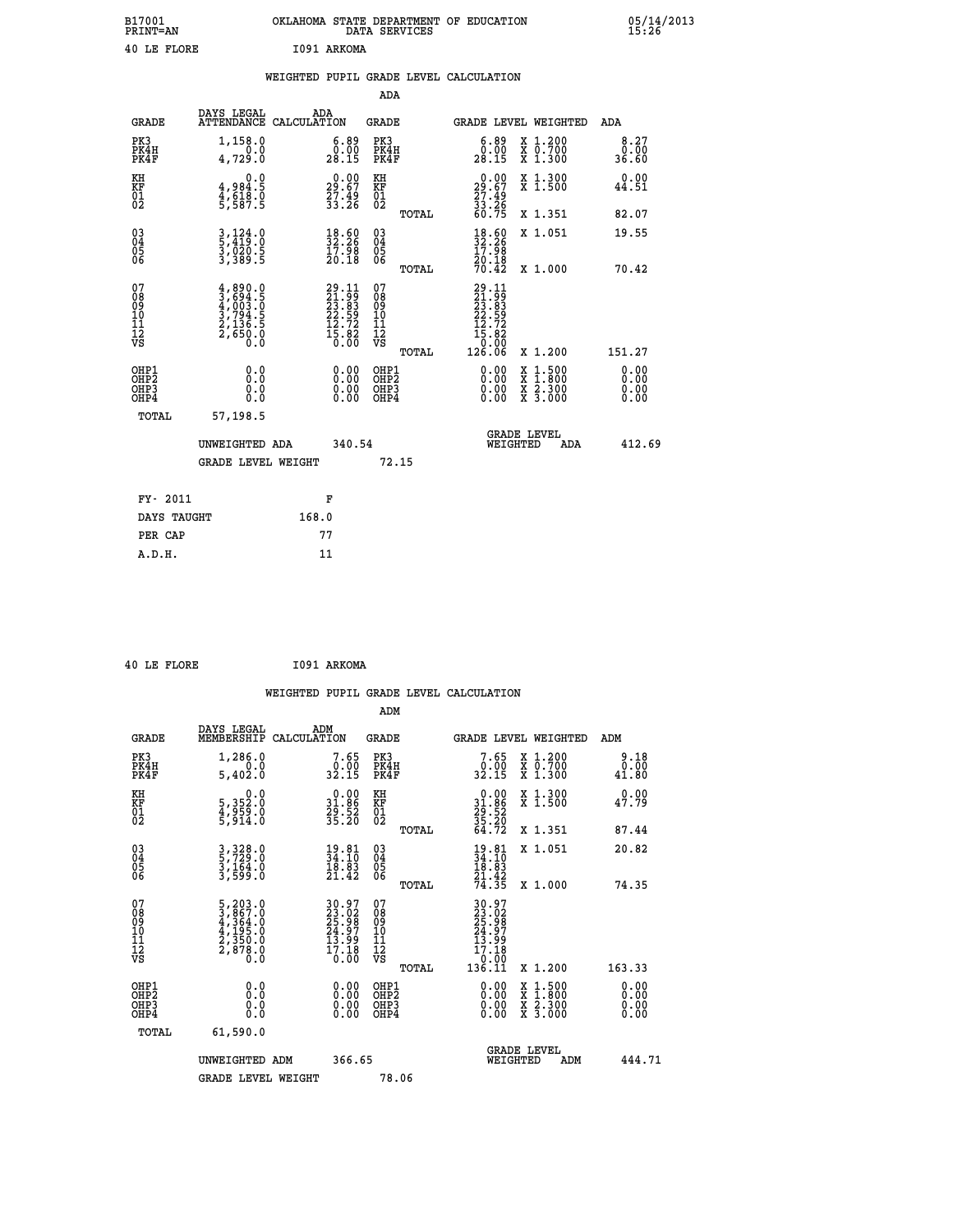## **B17001 OKLAHOMA STATE DEPARTMENT OF EDUCATION 05/14/2013 PRINT=AN DATA SERVICES 15:26 LE FLORE COUNTY TOTALS**

|                                                              |                                                                                                                                                                                                                         | WEIGHTED PUPIL GRADE LEVEL CALCULATION |                                                                    |                                          |       |                                                                        |                                                                                                                                              |                               |
|--------------------------------------------------------------|-------------------------------------------------------------------------------------------------------------------------------------------------------------------------------------------------------------------------|----------------------------------------|--------------------------------------------------------------------|------------------------------------------|-------|------------------------------------------------------------------------|----------------------------------------------------------------------------------------------------------------------------------------------|-------------------------------|
|                                                              |                                                                                                                                                                                                                         |                                        |                                                                    | ADA                                      |       |                                                                        |                                                                                                                                              |                               |
| <b>GRADE</b>                                                 | DAYS LEGAL<br>ATTENDANCE CALCULATION                                                                                                                                                                                    | ADA                                    |                                                                    | GRADE                                    |       |                                                                        | GRADE LEVEL WEIGHTED                                                                                                                         | ADA                           |
| PK3<br>PK4H<br>PK4F                                          | 4,740.5<br>0.ۆ1,61<br>97,396.0                                                                                                                                                                                          |                                        | $28.53$<br>$10.23$<br>589.39                                       | PK3<br>PK4H<br>PK4F                      |       | 28.53<br>10.23<br>589.39                                               | X 1.200<br>X 0.700<br>X 1.300                                                                                                                | 34.23<br>7.16<br>766.21       |
| KH<br>KF<br>$\overline{01}$                                  | 0.0<br>117,307.ŏ<br>$\frac{1}{2}\overline{2}\overline{4}$ , $\overline{8}\overline{3}\overline{6}\cdot\overline{5}$<br>$\overline{1}\overline{2}\overline{6}$ , $\overline{2}\overline{0}\overline{8}\cdot\overline{0}$ |                                        | 708.78<br>753.66<br>762.19                                         | KH<br>KF<br>$\overline{01}$              |       | $\frac{0.00}{708.78}$<br>753.66<br>762.19<br>1,515.85                  | X 1.300<br>X 1.500                                                                                                                           | 0.00<br>1,063.20              |
|                                                              |                                                                                                                                                                                                                         |                                        |                                                                    |                                          | TOTAL |                                                                        | X 1.351                                                                                                                                      | 2,047.91                      |
| $\begin{smallmatrix} 03 \\[-4pt] 04 \end{smallmatrix}$<br>05 | 109,082.5<br>113,587.0                                                                                                                                                                                                  |                                        | 658.30<br>727.62<br>$6\bar{8}\bar{4}\cdot\bar{0}\bar{0}$<br>616.25 | $\substack{03 \\ 04}$<br>05              |       | 658.30                                                                 | X 1.051                                                                                                                                      | 2,719.75                      |
| 06                                                           | 102,083.0                                                                                                                                                                                                               |                                        |                                                                    | 06                                       | TOTAL | 684.00<br>616.25<br>2,027.87                                           | X 1.000                                                                                                                                      | 2,027.87                      |
| 07<br>ŏġ<br>09<br>10<br>īĭ<br>12<br>νs                       | $\begin{smallmatrix} 113\,,\,612\,.5\\ 102\,,\,523\,.0\\ 101\,,\,208\,.5\\ 104\,,\,251\,.5\\ 94\,,\,253\,.0\\ 93\,,\,289\,.5\\ 0\,.0 \end{smallmatrix}$                                                                 |                                        | 686.46<br>$619.73$<br>$610.73$<br>$630.11$<br>$567.78$<br>564.38   | 07<br>08<br>09<br>10<br>11<br>12<br>VS   | TOTAL | 686.46<br>$610.73$<br>$630.11$<br>567.78<br>864:38<br>0.00<br>3,678.65 | X 1.200                                                                                                                                      | 4,414.38                      |
| OHP1<br>OHP2<br>OHP3<br>OHP4                                 | 741.5<br>0.0<br>1,423.0                                                                                                                                                                                                 |                                        | $\begin{smallmatrix} 4.31\ 0.00\ 0.00\ 8.47 \end{smallmatrix}$     | OHP1<br>OHP <sub>2</sub><br>OHP3<br>OHP4 |       | $\frac{4}{0}$ : $\frac{31}{00}$<br>$\frac{0.00}{8.47}$                 | $\begin{smallmatrix} \mathtt{X} & 1\cdot500 \\ \mathtt{X} & 1\cdot800 \\ \mathtt{X} & 2\cdot300 \\ \mathtt{X} & 3\cdot000 \end{smallmatrix}$ | 6.47<br>0.00<br>0.00<br>25.41 |
| TOTAL                                                        | 1,528,628.5                                                                                                                                                                                                             |                                        |                                                                    |                                          |       |                                                                        |                                                                                                                                              |                               |
|                                                              | UNWEIGHTED ADA                                                                                                                                                                                                          |                                        | 9,230.38                                                           |                                          |       |                                                                        | <b>GRADE LEVEL</b><br>WEIGHTED<br>ADA                                                                                                        | 11,084.72                     |
|                                                              | <b>GRADE LEVEL WEIGHT</b>                                                                                                                                                                                               |                                        |                                                                    | 1,854.34                                 |       |                                                                        |                                                                                                                                              |                               |
| FY- 2011                                                     |                                                                                                                                                                                                                         | F                                      |                                                                    |                                          |       |                                                                        |                                                                                                                                              |                               |
| DAYS TAUGHT                                                  |                                                                                                                                                                                                                         | 2,784.0                                |                                                                    |                                          |       |                                                                        |                                                                                                                                              |                               |
| PER CAP                                                      |                                                                                                                                                                                                                         | 1,271                                  |                                                                    |                                          |       |                                                                        |                                                                                                                                              |                               |

 **A.D.H. 6,942**

 **LE FLORE COUNTY TOTALS**

|                                                    |                                                                                               |                                                                    | ADM                                             |                                                                    |                                                                                                  |                               |
|----------------------------------------------------|-----------------------------------------------------------------------------------------------|--------------------------------------------------------------------|-------------------------------------------------|--------------------------------------------------------------------|--------------------------------------------------------------------------------------------------|-------------------------------|
| <b>GRADE</b>                                       | DAYS LEGAL<br>MEMBERSHIP                                                                      | ADM<br>CALCULATION                                                 | <b>GRADE</b>                                    | GRADE LEVEL WEIGHTED                                               |                                                                                                  | ADM                           |
| PK3<br>PK4H<br>PK4F                                | 4,930.0<br>1,767.0<br>106,696.0                                                               | 29.65<br>$\frac{11.18}{645.36}$                                    | PK3<br>PK4H<br>PK4F                             | 29.65<br>$\frac{11.18}{645.36}$                                    | X 1.200<br>X 0.700<br>X 1.300                                                                    | 34.23<br>7.83<br>838.96       |
| KH<br>KF<br>01<br>02                               | 0.0<br>125,141.0<br>$\frac{152}{132}, \frac{230}{341}.$ 0                                     | $0.00$<br>755.93<br>$798.17$<br>$799.05$                           | KH<br>KF<br>01<br>02                            | 0.00<br>755.93<br>$798.17$<br>$799.05$                             | X 1.300<br>X 1.500                                                                               | 0.00<br>1,133.95              |
|                                                    |                                                                                               |                                                                    | TOTAL                                           | 1,597.22                                                           | X 1.351                                                                                          | 2,157.84                      |
| $\begin{matrix} 03 \\ 04 \\ 05 \\ 06 \end{matrix}$ | 114,672.0<br>118,826.0                                                                        | 691.96<br>760.41<br>715.46<br>648.18                               | $\substack{03 \\ 04}$<br>05<br>06               | 691.96<br>760.41<br>715.46<br>648.18                               | X 1.051                                                                                          | 727.26                        |
|                                                    | 107,394.0                                                                                     |                                                                    | TOTAL                                           | 2,124.05                                                           | X 1.000                                                                                          | 2,124.05                      |
| 07<br>08<br>09<br>101<br>11<br>12<br>VS            | 119,735.0<br>$108, 406.0$<br>$108, 406.0$<br>$112, 546.0$<br>$102, 259.0$<br>101,241.0<br>0.0 | 723.15<br>652.36<br>654.08<br>$680.17$<br>615.84<br>612.30<br>0.00 | 07<br>08<br>09<br>11<br>11<br>12<br>VS<br>TOTAL | 723.15<br>652.36<br>680.17<br>615.84<br>612.30<br>0.00<br>3,937.90 | X 1.200                                                                                          | 4,725.49                      |
| OHP1<br>OHP2<br>OH <sub>P3</sub><br>OHP4           | 853.0<br>0.0<br>0.0<br>1,423.0                                                                | $\frac{4.96}{0.00}$<br>8.47                                        | OHP1<br>OHP2<br>OHP3<br>OHP4                    | $\begin{smallmatrix} 4.96\ 0.00\ 0.00\ 8.47 \end{smallmatrix}$     | $\begin{smallmatrix} x & 1 & 500 \\ x & 1 & 800 \\ x & 2 & 300 \\ x & 3 & 000 \end{smallmatrix}$ | 7.44<br>0.00<br>0.00<br>25.41 |
| TOTAL                                              | 1,624,430.0                                                                                   |                                                                    |                                                 |                                                                    |                                                                                                  |                               |
|                                                    | UNWEIGHTED ADM<br><b>GRADE LEVEL WEIGHT</b>                                                   | 9,806.68                                                           | 1,977.13                                        | WEIGHTED                                                           | <b>GRADE LEVEL</b><br>ADM                                                                        | 11,783.81                     |
|                                                    |                                                                                               |                                                                    |                                                 |                                                                    |                                                                                                  |                               |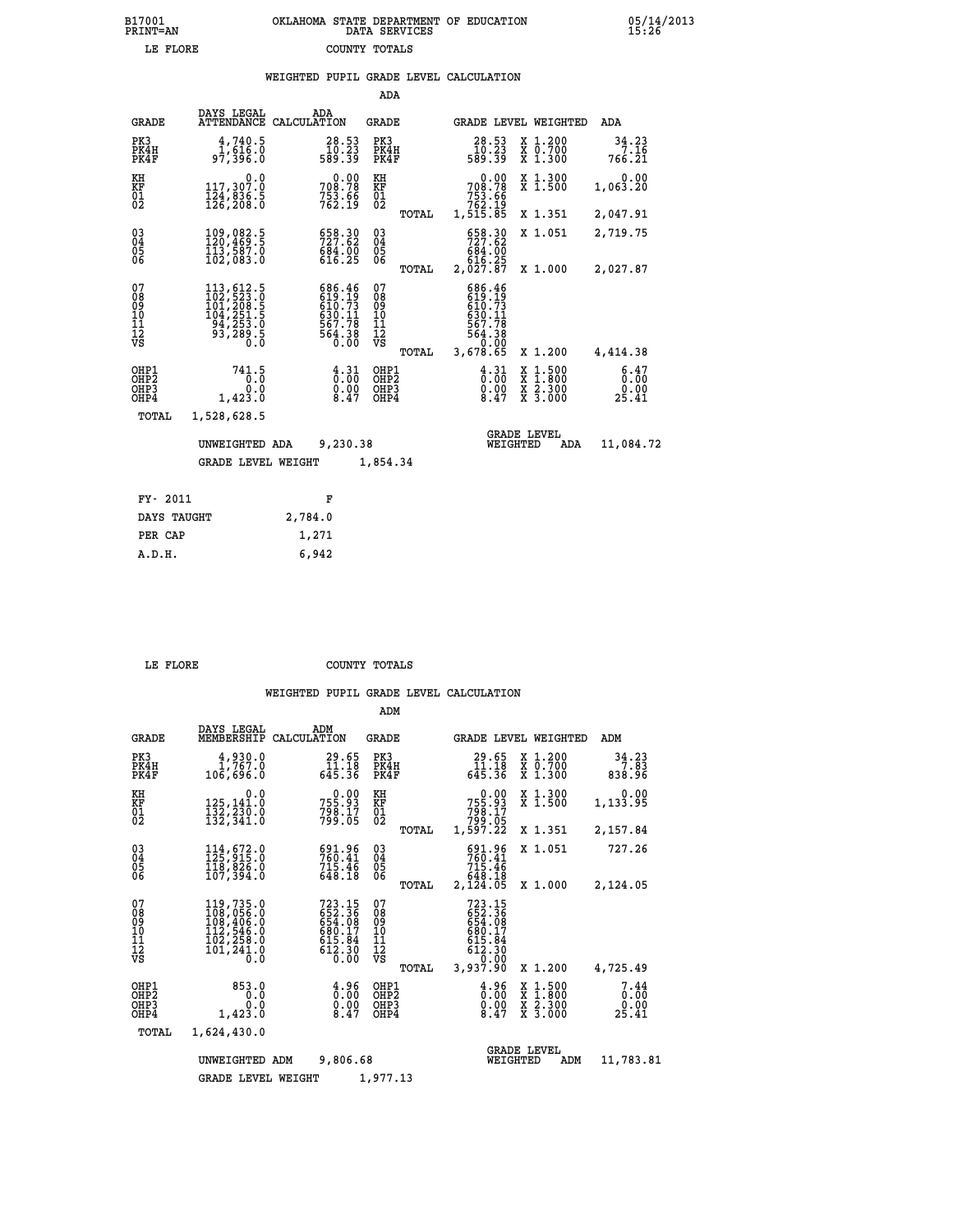| B17001<br><b>PRINT=AN</b> |                                                                         | OKLAHOMA                                                                   | DATA SERVICES                                      | STATE DEPARTMENT | OF<br><b>EDUCATION</b>                                                     |                                                           |     | 05/14/2013<br>15:26   |
|---------------------------|-------------------------------------------------------------------------|----------------------------------------------------------------------------|----------------------------------------------------|------------------|----------------------------------------------------------------------------|-----------------------------------------------------------|-----|-----------------------|
| 41 LINCOLN                |                                                                         | C005<br>WHITE ROCK                                                         |                                                    |                  |                                                                            |                                                           |     |                       |
|                           |                                                                         | WEIGHTED PUPIL GRADE LEVEL CALCULATION                                     |                                                    |                  |                                                                            |                                                           |     |                       |
|                           |                                                                         |                                                                            | ADA                                                |                  |                                                                            |                                                           |     |                       |
| <b>GRADE</b>              | DAYS LEGAL                                                              | ADA<br>ATTENDANCE CALCULATION                                              | GRADE                                              |                  | GRADE LEVEL WEIGHTED                                                       |                                                           | ADA |                       |
| PK3<br>PK4H<br>PK4F       | 168.0<br>2,649.0                                                        | $\begin{smallmatrix} 1.00\\[-1.2mm] 0.00\\[-1.2mm] 15.77\end{smallmatrix}$ | PK3<br>PK4H<br>PK4F                                |                  | $\begin{smallmatrix} 1.00\\[-1.2mm] 0.00\\[-1.2mm] 15.77\end{smallmatrix}$ | X 1.200<br>$\overline{x}$ $\overline{0.700}$<br>$X$ 1.300 |     | 1.20<br>0.00<br>20.50 |
| KH<br>KF<br>01<br>02      | $\begin{smallmatrix}&&&0.0\\2,434.5\\1,971.5\\2,421.0\end{smallmatrix}$ | $\begin{smallmatrix} 0.00\\ 14.49\\ 11.74\\ 14.41 \end{smallmatrix}$       | KH<br>KF<br>01<br>02                               |                  | $0.00$<br>$14.49$<br>$11.74$<br>$14.41$                                    | X 1.300<br>$X$ 1.500                                      |     | 0.00<br>21.74         |
|                           |                                                                         |                                                                            |                                                    | TOTAL            | 26.15                                                                      | X 1.351                                                   |     | 35.33                 |
| 03<br>04<br>05<br>06      | 2,885.5<br>2,036.5<br>1,007.5<br>1,960.0                                | $17.18$<br>$12.12$<br>6.00<br>11.67                                        | $\begin{matrix} 03 \\ 04 \\ 05 \\ 06 \end{matrix}$ |                  | $17.18$<br>$12.12$<br>$\begin{array}{r} -6.00 \\ 11.67 \end{array}$        | X 1.051                                                   |     | 18.06                 |
|                           |                                                                         |                                                                            |                                                    |                  |                                                                            |                                                           |     |                       |

 **TOTAL 29.79 X 1.000 29.79**

 **04 2,036.5 12.12 04 12.12 05 1,007.5 6.00 05 6.00 06 1,960.0 11.67 06 11.67**

| 078901112<br>11112<br>VS                                         | $\frac{1}{2}, \frac{874}{472}$ .<br>5:0<br>0:0<br>0:0<br>0:0 | $\begin{smallmatrix} 11.16\ 14.72\ 0.00\ 0.00\ 0.00\ 0.00\ 0.00\ 0.00\ 0.00\ 0.00\ \end{smallmatrix}$ | 07<br>08<br>09<br>11<br>11<br>12<br>VS<br>TOTAL | $11.16$<br>$14.72$<br>$0.00$<br>$0.00$<br>$0.00$<br>$0.00$<br>$0.00$<br>$0.00$<br>$25.88$ | X 1.200                                                                                          | 31.06                                                                                                                                                                                                                                                                          |
|------------------------------------------------------------------|--------------------------------------------------------------|-------------------------------------------------------------------------------------------------------|-------------------------------------------------|-------------------------------------------------------------------------------------------|--------------------------------------------------------------------------------------------------|--------------------------------------------------------------------------------------------------------------------------------------------------------------------------------------------------------------------------------------------------------------------------------|
| OHP1<br>OH <sub>P</sub> <sub>2</sub><br>OH <sub>P3</sub><br>OHP4 | 0.0<br>0.0<br>0.0                                            |                                                                                                       | OHP1<br>OHP <sub>2</sub><br>OHP3<br>OHP4        |                                                                                           | $\begin{smallmatrix} x & 1 & 500 \\ x & 1 & 800 \\ x & 2 & 300 \\ x & 3 & 000 \end{smallmatrix}$ | $\begin{smallmatrix} 0.00 & 0.00 & 0.00 & 0.00 & 0.00 & 0.00 & 0.00 & 0.00 & 0.00 & 0.00 & 0.00 & 0.00 & 0.00 & 0.00 & 0.00 & 0.00 & 0.00 & 0.00 & 0.00 & 0.00 & 0.00 & 0.00 & 0.00 & 0.00 & 0.00 & 0.00 & 0.00 & 0.00 & 0.00 & 0.00 & 0.00 & 0.00 & 0.00 & 0.00 & 0.00 & 0.0$ |
| TOTAL                                                            | 21,880.5                                                     |                                                                                                       |                                                 |                                                                                           |                                                                                                  |                                                                                                                                                                                                                                                                                |
|                                                                  | UNWEIGHTED ADA                                               | 130.26                                                                                                |                                                 |                                                                                           | <b>GRADE LEVEL</b><br>WEIGHTED<br>ADA                                                            | 157.68                                                                                                                                                                                                                                                                         |
|                                                                  | <b>GRADE LEVEL WEIGHT</b>                                    |                                                                                                       | 27.42                                           |                                                                                           |                                                                                                  |                                                                                                                                                                                                                                                                                |
| FY- 2011                                                         |                                                              | F                                                                                                     |                                                 |                                                                                           |                                                                                                  |                                                                                                                                                                                                                                                                                |
| DAYS TAUGHT                                                      | 168.0                                                        |                                                                                                       |                                                 |                                                                                           |                                                                                                  |                                                                                                                                                                                                                                                                                |
| PER CAP                                                          |                                                              | 79                                                                                                    |                                                 |                                                                                           |                                                                                                  |                                                                                                                                                                                                                                                                                |

 **A.D.H. 130**

 **41 LINCOLN C005 WHITE ROCK**

 **ADM DAYS LEGAL ADM GRADE MEMBERSHIP CALCULATION GRADE GRADE LEVEL WEIGHTED ADM PK3 168.0 1.00 PK3 1.00 X 1.200 1.20 PK4H 0.0 0.00 PK4H 0.00 X 0.700 0.00 PK4F 2,935.0 17.47 PK4F 17.47 X 1.300 22.71**

| ΚH<br>KF<br>01<br>02                               | $\begin{smallmatrix}&&&0.0\2.575.0\2.084.0\2.549.0\end{smallmatrix}$ | $\begin{array}{c} 0.00 \\ 15.33 \\ 12.40 \\ 15.17 \end{array}$                                         | KH<br>KF<br>01<br>02                               | $\begin{array}{r} 0.00 \\ 15.33 \\ 12.40 \\ 15.17 \\ 27.57 \end{array}$                                 | X 1.300<br>X 1.500                                                                                                  | 0.00<br>23.00            |
|----------------------------------------------------|----------------------------------------------------------------------|--------------------------------------------------------------------------------------------------------|----------------------------------------------------|---------------------------------------------------------------------------------------------------------|---------------------------------------------------------------------------------------------------------------------|--------------------------|
|                                                    |                                                                      |                                                                                                        | TOTAL                                              |                                                                                                         | X 1.351                                                                                                             | 37.25                    |
| $\begin{matrix} 03 \\ 04 \\ 05 \\ 06 \end{matrix}$ | 3,085.0<br>2,125.0<br>1,064.0<br>2,077.0                             | $\begin{array}{r} 18.36 \\[-4pt] 12.55 \\[-4pt] 6.33 \\[-4pt] 12.36 \end{array}$                       | $\begin{matrix} 03 \\ 04 \\ 05 \\ 06 \end{matrix}$ | $18.3612.556.3312.3631.34$                                                                              | X 1.051                                                                                                             | 19.30                    |
|                                                    |                                                                      |                                                                                                        | TOTAL                                              |                                                                                                         | X 1.000                                                                                                             | 31.34                    |
| 07<br>08<br>09<br>101<br>11<br>12<br>VS            | $2,0160\n2,6650\n00\n00\n00\n00\n00$                                 | $\begin{smallmatrix} 12.00 \\ 15.86 \\ 0.00 \\ 0.00 \\ 0.00 \\ 0.00 \\ 0.00 \\ 0.00 \end{smallmatrix}$ | 07<br>08<br>09<br>101<br>11<br>12<br>VS<br>TOTAL   | $\begin{smallmatrix} 12.00 \\ 15.86 \\ 0.00 \\ 0.00 \\ 0.00 \\ 0.00 \\ 0.00 \\ 27.86 \end{smallmatrix}$ | X 1.200                                                                                                             | 33.43                    |
| OHP1<br>OHP2<br>OH <sub>P3</sub><br>OHP4           | 0.0<br>0.000                                                         | $0.00$<br>$0.00$<br>0.00                                                                               | OHP1<br>OHP2<br>OHP3<br>OHP4                       | $0.00$<br>$0.00$<br>0.00                                                                                | $\begin{array}{l} \mathtt{X} & 1.500 \\ \mathtt{X} & 1.800 \\ \mathtt{X} & 2.300 \\ \mathtt{X} & 3.000 \end{array}$ | $0.00$<br>$0.00$<br>0.00 |
| TOTAL                                              | 23,343.0                                                             |                                                                                                        |                                                    |                                                                                                         |                                                                                                                     |                          |
|                                                    | UNWEIGHTED ADM                                                       | 138.93                                                                                                 |                                                    |                                                                                                         | <b>GRADE LEVEL</b><br>WEIGHTED<br>ADM                                                                               | 168.23                   |
|                                                    | <b>GRADE LEVEL WEIGHT</b>                                            |                                                                                                        | 29.30                                              |                                                                                                         |                                                                                                                     |                          |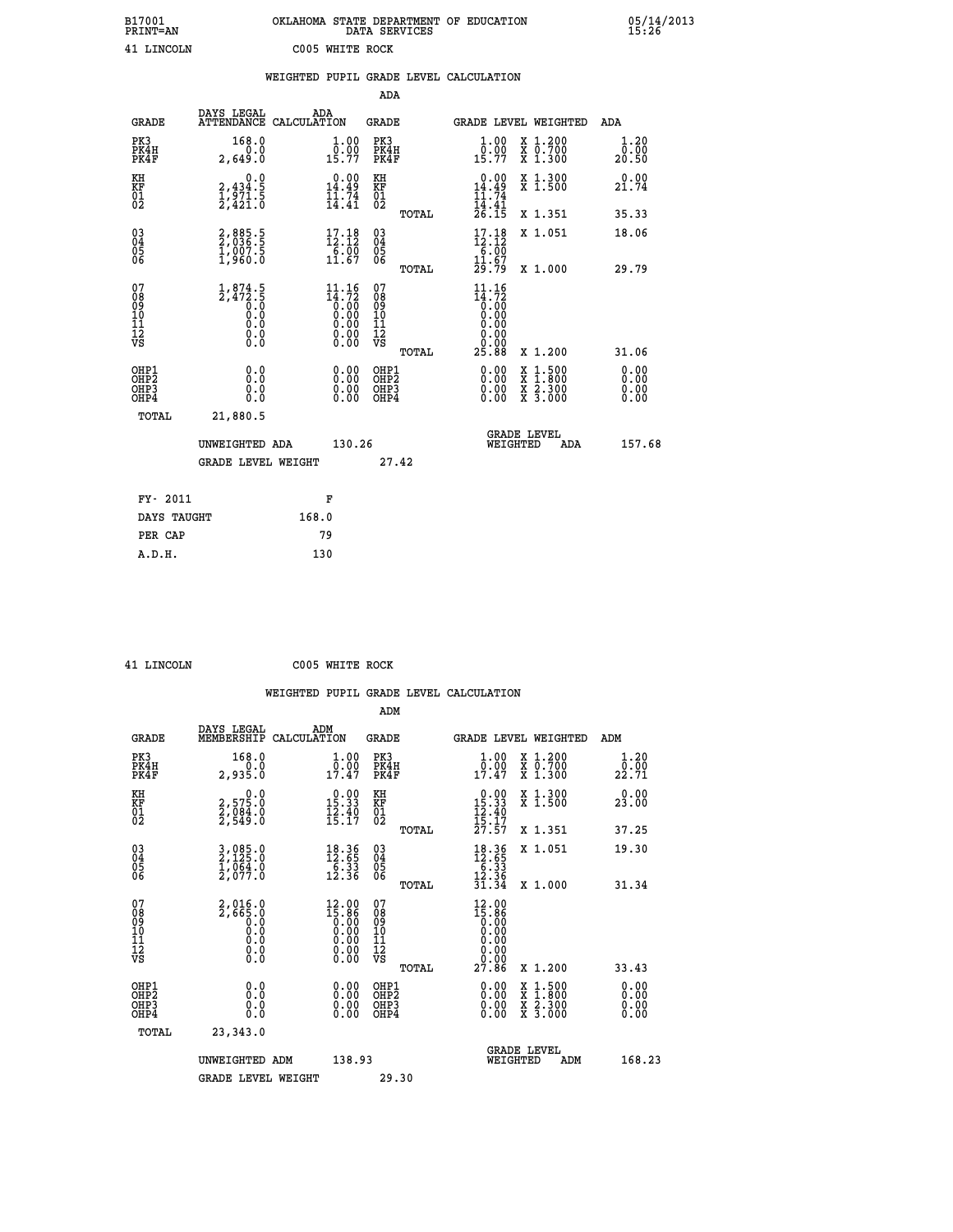| B17001<br><b>PRINT=AN</b>                          |                                                                                                                                                                             | OKLAHOMA STATE DEPARTMENT OF EDUCATION |                                                                          |                                                    | DATA SERVICES |                                                                                    |                                |                                                                                          | 05/14/2013<br>15:26        |  |
|----------------------------------------------------|-----------------------------------------------------------------------------------------------------------------------------------------------------------------------------|----------------------------------------|--------------------------------------------------------------------------|----------------------------------------------------|---------------|------------------------------------------------------------------------------------|--------------------------------|------------------------------------------------------------------------------------------|----------------------------|--|
| 41 LINCOLN                                         |                                                                                                                                                                             |                                        | I001 CHANDLER                                                            |                                                    |               |                                                                                    |                                |                                                                                          |                            |  |
|                                                    |                                                                                                                                                                             | WEIGHTED PUPIL GRADE LEVEL CALCULATION |                                                                          |                                                    |               |                                                                                    |                                |                                                                                          |                            |  |
|                                                    |                                                                                                                                                                             |                                        |                                                                          | ADA                                                |               |                                                                                    |                                |                                                                                          |                            |  |
| <b>GRADE</b>                                       | DAYS LEGAL<br>ATTENDANCE CALCULATION                                                                                                                                        | ADA                                    |                                                                          | <b>GRADE</b>                                       |               |                                                                                    |                                | GRADE LEVEL WEIGHTED                                                                     | ADA                        |  |
| PK3<br>PK4H<br>PK4F                                | 642.0<br>8,964.0<br>2,839.5                                                                                                                                                 |                                        | $\frac{3.82}{53.36}$<br>16.90                                            | PK3<br>PK4H<br>PK4F                                |               | $\frac{3 \cdot 82}{53 \cdot 36}$<br>16.90                                          |                                | X 1.200<br>X 0.700<br>X 1.300                                                            | $3^{4.58}_{7.35}$<br>21.97 |  |
| KH<br>KF<br>01<br>02                               | 0.0<br>15,388:0<br>14,008:5<br>12,538:0                                                                                                                                     |                                        | $0.00$<br>$91.60$<br>$\frac{6}{3}$ : $\frac{3}{6}$<br>74: 63             | KН<br>KF<br>01<br>02                               |               | $\begin{smallmatrix} &0.00\\ &91.60\\ &83.38\\ &74.63\\ &158.01\end{smallmatrix}$  |                                | X 1.300<br>X 1.500                                                                       | 0.00<br>137.40             |  |
|                                                    |                                                                                                                                                                             |                                        |                                                                          |                                                    | TOTAL         |                                                                                    |                                | X 1.351                                                                                  | 213.47                     |  |
| $\begin{matrix} 03 \\ 04 \\ 05 \\ 06 \end{matrix}$ | $\frac{14}{12}$ , $\frac{431}{744}$ : 5<br>13,481.0<br>11,743.5                                                                                                             |                                        | 85.90<br>75.86<br>80.24<br>69.90                                         | $\begin{matrix} 03 \\ 04 \\ 05 \\ 06 \end{matrix}$ |               | 85.90<br>75.86<br>80.24                                                            |                                | X 1.051                                                                                  | 90.28                      |  |
|                                                    |                                                                                                                                                                             |                                        |                                                                          |                                                    | TOTAL         | 50.00<br>226.00                                                                    |                                | X 1.000                                                                                  | 226.00                     |  |
| 07<br>08<br>09<br>10<br>11<br>12<br>νs             | $\begin{smallmatrix} 12\,,\,532\cdot\,0\\ 12\,,\,329\cdot\,5\\ 12\,,\,310\cdot\,0\\ 12\,,\,466\cdot\,0\\ 14\,,\,658\cdot\,5\\ 10\,,\,262\cdot\,0\\ 0\,\,0\end{smallmatrix}$ |                                        | $74.60$<br>$73.39$<br>$73.56$<br>$74.31$<br>$87.35$<br>$61.50$<br>$0.00$ | 07<br>08<br>09<br>10<br>11<br>12<br>VS             | TOTAL         | $74.60$<br>$73.39$<br>$73.56$<br>$74.31$<br>$67.35$<br>$61.50$<br>$0.00$<br>444.71 |                                | X 1.200                                                                                  | 533.65                     |  |
| OHP1<br>OHP2<br>OHP3<br>OHP4                       | 27.0<br>0.0<br>0.0<br>0.0                                                                                                                                                   |                                        | 0.16<br>0.00<br>0.00                                                     | OHP1<br>OHP2<br>OHP3<br>OHP4                       |               | 0.16<br>0.00<br>0.00                                                               |                                | $\begin{smallmatrix} x & 1.500 \\ x & 1.800 \\ x & 2.300 \\ x & 3.000 \end{smallmatrix}$ | 0.24<br>0.00<br>0.00       |  |
| TOTAL                                              | 181,365.0                                                                                                                                                                   |                                        |                                                                          |                                                    |               |                                                                                    |                                |                                                                                          |                            |  |
|                                                    | UNWEIGHTED ADA                                                                                                                                                              |                                        | 1,080.46                                                                 |                                                    |               |                                                                                    | <b>GRADE LEVEL</b><br>WEIGHTED | ADA                                                                                      | 1,264.94                   |  |
|                                                    | <b>GRADE LEVEL WEIGHT</b>                                                                                                                                                   |                                        |                                                                          | 184.48                                             |               |                                                                                    |                                |                                                                                          |                            |  |
| FY- 2011                                           |                                                                                                                                                                             |                                        | F                                                                        |                                                    |               |                                                                                    |                                |                                                                                          |                            |  |
| DAYS TAUGHT                                        |                                                                                                                                                                             | 168.0                                  |                                                                          |                                                    |               |                                                                                    |                                |                                                                                          |                            |  |
| PER CAP                                            |                                                                                                                                                                             |                                        | 44                                                                       |                                                    |               |                                                                                    |                                |                                                                                          |                            |  |
| A.D.H.                                             |                                                                                                                                                                             | 910                                    |                                                                          |                                                    |               |                                                                                    |                                |                                                                                          |                            |  |

| <b>T.TNCOLN</b> |  |
|-----------------|--|

 **ADM**

 **A.D.H. 910**

**1001 CHANDLER** 

| <b>GRADE</b>                                       | DAYS LEGAL                                                                                                                                                                               | ADM<br>MEMBERSHIP CALCULATION                                        | <b>GRADE</b>                                  |       | GRADE LEVEL WEIGHTED                                                                 |                                                                                                                     | ADM                                       |  |
|----------------------------------------------------|------------------------------------------------------------------------------------------------------------------------------------------------------------------------------------------|----------------------------------------------------------------------|-----------------------------------------------|-------|--------------------------------------------------------------------------------------|---------------------------------------------------------------------------------------------------------------------|-------------------------------------------|--|
| PK3<br>PK4H<br>PK4F                                | 645.0<br>9,381.0<br>3,123.0                                                                                                                                                              | $\frac{3.84}{55.84}$<br>18.59                                        | PK3<br>PK4H<br>PK4F                           |       | $\frac{3.84}{55.84}$<br>18.59                                                        | X 1.200<br>X 0.700<br>X 1.300                                                                                       | $3\frac{4}{9}\cdot\frac{61}{09}$<br>24.17 |  |
| KH<br>KF<br>01<br>02                               | 0.0<br>16,570.0<br>14,907.0<br>13,475.0                                                                                                                                                  | 98.63<br>88.73<br>80.21                                              | KH<br><b>KF</b><br>01<br>02                   |       | $\begin{smallmatrix} &0.00\ 98.63\ 88.73\ 80.21\ 168.94\end{smallmatrix}$            | X 1.300<br>X 1.500                                                                                                  | 0.00<br>147.95                            |  |
|                                                    |                                                                                                                                                                                          |                                                                      |                                               | TOTAL |                                                                                      | X 1.351                                                                                                             | 228.24                                    |  |
| $\begin{matrix} 03 \\ 04 \\ 05 \\ 06 \end{matrix}$ | $\begin{smallmatrix} 15,256.0\\ 13,489.0\\ 14,145.0\\ 12,443.0 \end{smallmatrix}$                                                                                                        | 90.81<br>80.29<br>84.20<br>74.07                                     | $\substack{03 \\ 04}$<br>05<br>06             |       | $\begin{smallmatrix} 90.81\\ 80.29\\ 84.20\\ 74.07\\ 238.56 \end{smallmatrix}$       | X 1.051                                                                                                             | 95.44                                     |  |
|                                                    |                                                                                                                                                                                          |                                                                      |                                               | TOTAL |                                                                                      | X 1.000                                                                                                             | 238.56                                    |  |
| 07<br>08<br>09<br>101<br>11<br>12<br>VS            | $\begin{smallmatrix} 13\,, & 253\,. & 0\\ 12\,, & 946\,. & 0\\ 13\,, & 306\,. & 0\\ 13\,, & 253\,. & 0\\ 15\,, & 475\,. & 0\\ 10\,, & 957\,. & 0\\ 0\,. & 0\,. & 0\,. \end{smallmatrix}$ | 78.89<br>77.06<br>79.54<br>79.04<br>79.24<br>92.24<br>65.75<br>65.75 | 07<br>08<br>09<br>001<br>11<br>11<br>12<br>VS | TOTAL | $77.88$<br>$77.06$<br>$79.54$<br>$79.04$<br>$92.24$<br>$65.75$<br>$0.00$<br>$472.52$ | X 1.200                                                                                                             | 567.02                                    |  |
| OHP1                                               | 27.0                                                                                                                                                                                     |                                                                      | OHP1                                          |       |                                                                                      |                                                                                                                     |                                           |  |
| OHP <sub>2</sub><br>OHP3<br>OHP4                   | 0.0<br>0.0<br>0.0                                                                                                                                                                        | $\begin{smallmatrix} 0.16\ 0.00\ 0.00 \end{smallmatrix}$             | OHP <sub>2</sub><br>OHP3<br>OHP4              |       | 0.16<br>0.00<br>0.00                                                                 | $\begin{array}{l} \mathtt{X} & 1.500 \\ \mathtt{X} & 1.800 \\ \mathtt{X} & 2.300 \\ \mathtt{X} & 3.000 \end{array}$ | 0.24<br>0.00<br>0.00                      |  |
| TOTAL                                              | 192,651.0                                                                                                                                                                                |                                                                      |                                               |       |                                                                                      |                                                                                                                     |                                           |  |
|                                                    | UNWEIGHTED                                                                                                                                                                               | 1,147.89<br>ADM                                                      |                                               |       | WEIGHTED                                                                             | <b>GRADE LEVEL</b><br>ADM                                                                                           | 1,345.32                                  |  |
|                                                    | <b>GRADE LEVEL WEIGHT</b>                                                                                                                                                                |                                                                      | 197.43                                        |       |                                                                                      |                                                                                                                     |                                           |  |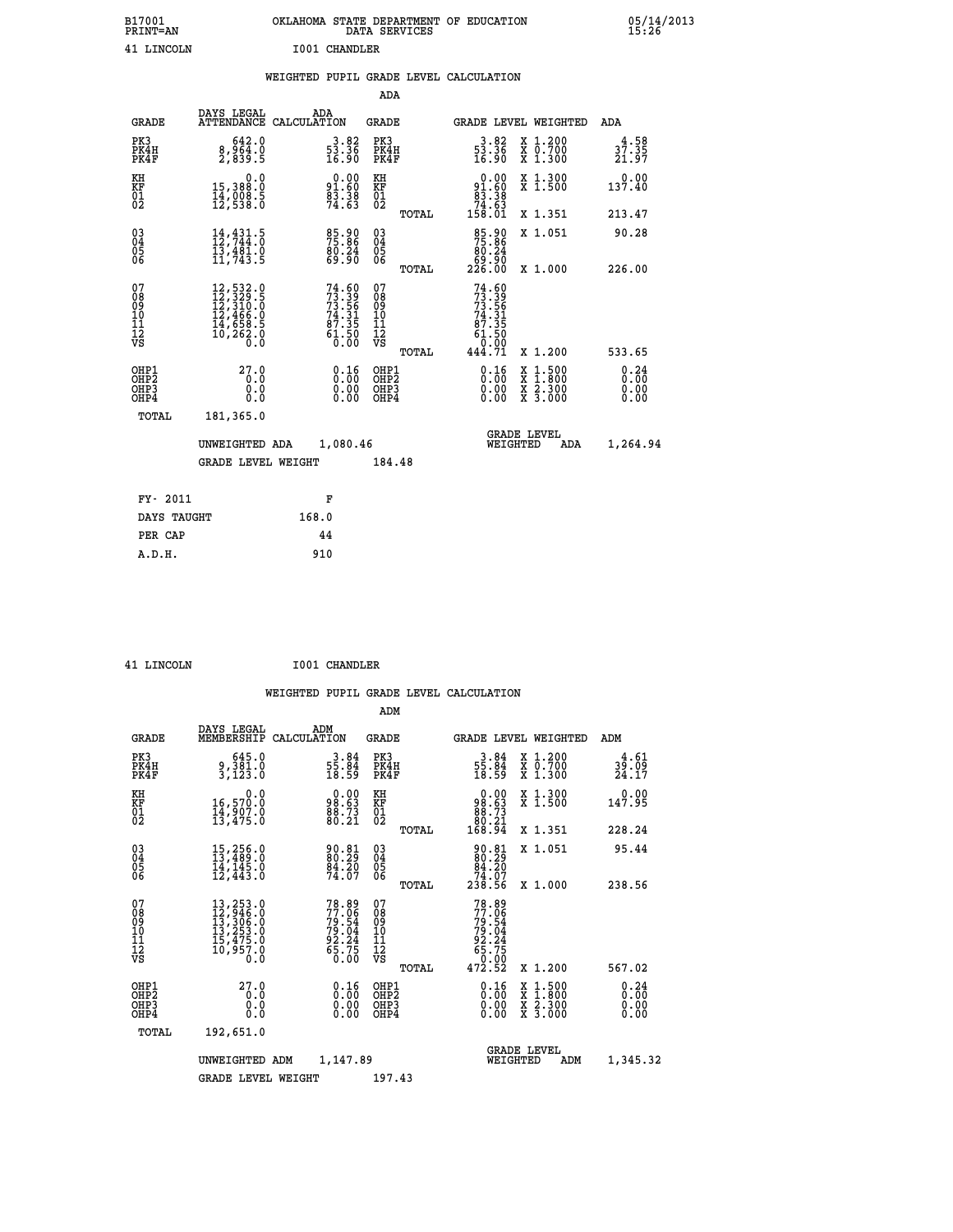| B17001<br>PRINT=AN | OKLAHOMA STATE DEPARTMENT OF EDUCATION<br>DATA SERVICES | 05/14/2013<br>15:26 |
|--------------------|---------------------------------------------------------|---------------------|
| 41 LINCOLN         | I003 DAVENPORT                                          |                     |

|                                    |                                                                                                 | WEIGHTED PUPIL GRADE LEVEL CALCULATION                                        |                                                 |                                                                                                                                                        |                                                    |
|------------------------------------|-------------------------------------------------------------------------------------------------|-------------------------------------------------------------------------------|-------------------------------------------------|--------------------------------------------------------------------------------------------------------------------------------------------------------|----------------------------------------------------|
|                                    |                                                                                                 |                                                                               | ADA                                             |                                                                                                                                                        |                                                    |
| <b>GRADE</b>                       | DAYS LEGAL<br><b>ATTENDANCE</b>                                                                 | ADA<br>CALCULATION                                                            | <b>GRADE</b>                                    | GRADE LEVEL WEIGHTED                                                                                                                                   | ADA                                                |
| PK3<br>PK4H<br>PK4F                | 0.0<br>0.0<br>3,014.0                                                                           | 0.00<br>18.05                                                                 | PK3<br>PK4H<br>PK4F                             | 0.00<br>X 1.200<br>X 0.700<br>X 1.300<br>0.00<br>18.05                                                                                                 | 0.00<br>0.00<br>23.47                              |
| KH<br>KF<br>01<br>02               | 0.0<br>$\frac{5}{3}, \frac{405}{271}$ .0<br>3,204.5                                             | $\begin{smallmatrix} 0.00\\ 32.35\\ 31.56\\ 19.19 \end{smallmatrix}$          | KH<br>KF<br>01<br>02                            | X 1.300<br>X 1.500<br>$\begin{smallmatrix} 0.00\\ 32.35\\ 31.56\\ 19.19\\ 50.75 \end{smallmatrix}$                                                     | 0.00<br>48.53                                      |
|                                    |                                                                                                 |                                                                               | TOTAL                                           | X 1.351                                                                                                                                                | 68.56                                              |
| $^{03}_{04}$<br>Ŏ5<br>06           | $3, 717.5$<br>$3, 748.0$<br>$3, 218.5$<br>$4, 636.0$                                            | $22.26$<br>$22.44$<br>$\frac{1}{2}$ $\frac{5}{7}$ $\frac{5}{7}$ $\frac{7}{7}$ | $\substack{03 \\ 04}$<br>05<br>06               | $22.26$<br>$22.44$<br>$19.27$<br>$27.76$<br>X 1.051                                                                                                    | 23.40                                              |
|                                    |                                                                                                 |                                                                               | TOTAL                                           | 69.47<br>X 1.000                                                                                                                                       | 69.47                                              |
| 07<br>08<br>09<br>101<br>112<br>VS | $\begin{smallmatrix}5,248.0\\2,978.5\\4,274.0\\3,731.5\\4,244.0\\4,330.0\\0.0\end{smallmatrix}$ | 31.43<br>17.81<br>25.59<br>22.33<br>26.67<br>26.07<br>0.00                    | 07<br>08<br>09<br>11<br>11<br>12<br>VS<br>TOTAL | $\begin{array}{r} 31\cdot 43 \\ 17\cdot 81 \\ 25\cdot 59 \\ 22\cdot 33 \\ 25\cdot 67 \\ 26\cdot 07 \\ 0\cdot 00 \\ 148\cdot 90 \end{array}$<br>X 1.200 | 178.68                                             |
| OHP1<br>OHP2<br>OHP3<br>OHP4       | 0.0<br>0.0<br>0.0                                                                               | 0.00<br>$\begin{smallmatrix} 0.00 \ 0.00 \end{smallmatrix}$                   | OHP1<br>OHP2<br>OHP3<br>OHP4                    | 0.00<br>X<br>X<br>$\frac{\ddot{x}}{x}$ $\frac{2.300}{3.000}$<br>0.00<br>0.00                                                                           | $1:500$<br>$1:800$<br>0.00<br>0.00<br>0.00<br>0.00 |
| <b>TOTAL</b>                       | 57,020.5                                                                                        |                                                                               |                                                 |                                                                                                                                                        |                                                    |
|                                    | UNWEIGHTED ADA                                                                                  | 341.78                                                                        |                                                 | GRADE LEVEL<br>WEIGHTED                                                                                                                                | 412.11<br>ADA                                      |
|                                    | <b>GRADE LEVEL WEIGHT</b>                                                                       |                                                                               | 70.33                                           |                                                                                                                                                        |                                                    |
| FY- 2011                           |                                                                                                 | F                                                                             |                                                 |                                                                                                                                                        |                                                    |
|                                    | DAYS TAUGHT                                                                                     | 167.0                                                                         |                                                 |                                                                                                                                                        |                                                    |
| PER CAP                            |                                                                                                 | 86                                                                            |                                                 |                                                                                                                                                        |                                                    |

 **41 LINCOLN I003 DAVENPORT**

|                                                    |                                                                                                 | WEIGHTED           |                                                                      |                                        |       | PUPIL GRADE LEVEL CALCULATION                                                                                                              |                                              |                                                                    |                                                             |
|----------------------------------------------------|-------------------------------------------------------------------------------------------------|--------------------|----------------------------------------------------------------------|----------------------------------------|-------|--------------------------------------------------------------------------------------------------------------------------------------------|----------------------------------------------|--------------------------------------------------------------------|-------------------------------------------------------------|
|                                                    |                                                                                                 |                    |                                                                      | ADM                                    |       |                                                                                                                                            |                                              |                                                                    |                                                             |
| <b>GRADE</b>                                       | DAYS LEGAL<br>MEMBERSHIP                                                                        | ADM<br>CALCULATION |                                                                      | GRADE                                  |       |                                                                                                                                            |                                              | <b>GRADE LEVEL WEIGHTED</b>                                        | ADM                                                         |
| PK3<br>PK4H<br>PK4F                                | 0.0<br>ة:ة<br>3,244.0                                                                           |                    | $\begin{smallmatrix} 0.00\\ 0.00\\ 19.43 \end{smallmatrix}$          | PK3<br>PK4H<br>PK4F                    |       | $\begin{smallmatrix} 0.00\\ 0.00\\ 19.43 \end{smallmatrix}$                                                                                |                                              | X 1.200<br>X 0.700<br>X 1.300                                      | $\begin{smallmatrix} 0.00\\ 0.00\\ 25.26 \end{smallmatrix}$ |
| KH<br>KF<br>01<br>02                               | $\begin{smallmatrix}&&&0\cdot0\\5\,,722\cdot0\\5\,,500\cdot0\\3\,,383\cdot0\end{smallmatrix}$   |                    | $\begin{smallmatrix} 0.00\\ 34.24\\ 32.93\\ 20.26 \end{smallmatrix}$ | KH<br>KF<br>01<br>02                   |       | $\begin{smallmatrix} 0.00\\ 34.24\\ 32.93\\ 20.26\\ 53.19 \end{smallmatrix}$                                                               |                                              | X 1.300<br>X 1.500                                                 | $0.00$<br>51.36                                             |
|                                                    |                                                                                                 |                    |                                                                      |                                        | TOTAL |                                                                                                                                            |                                              | X 1.351                                                            | 71.86                                                       |
| $\begin{matrix} 03 \\ 04 \\ 05 \\ 06 \end{matrix}$ | 3,889.0<br>3,898.0<br>3,363.0<br>4,913.0                                                        |                    | $23.29$<br>$23.34$<br>$20.14$<br>$29.42$                             | $^{03}_{04}$<br>Ŏ5<br>06               |       | $23.29$<br>$23.34$<br>$20.14$<br>$29.42$<br>$72.90$                                                                                        |                                              | X 1.051                                                            | 24.48                                                       |
|                                                    |                                                                                                 |                    |                                                                      |                                        | TOTAL |                                                                                                                                            |                                              | X 1.000                                                            | 72.90                                                       |
| 07<br>08<br>09<br>09<br>10<br>11<br>12<br>VS       | $\begin{smallmatrix}5,519.0\\3,169.0\\4,529.0\\3,929.0\\4,557.0\\4,754.0\\0.0\end{smallmatrix}$ |                    | 33.05<br>18.95<br>27.12<br>23.50<br>27.59<br>28.65<br>28.65          | 07<br>08<br>09<br>11<br>11<br>12<br>VS | TOTAL | $\begin{smallmatrix} 33 & 05 \\ 18 & 95 \\ 27 & 12 \\ 23 & 50 \\ 23 & 59 \\ 27 & 59 \\ 28 & 65 \\ 0 & 0 & 0 \\ 158 & 86 \end{smallmatrix}$ |                                              | X 1.200                                                            | 190.63                                                      |
|                                                    |                                                                                                 |                    |                                                                      |                                        |       |                                                                                                                                            |                                              |                                                                    |                                                             |
| OHP1<br>OHP2<br>OH <sub>P3</sub><br>OHP4           | 0.000000<br>0.0                                                                                 |                    | $0.00$<br>$0.00$<br>0.00                                             | OHP1<br>OHP2<br>OHP3<br>OHP4           |       |                                                                                                                                            | $0.00$<br>$0.00$<br>X<br>X<br>X<br>X<br>0.00 | $\begin{smallmatrix} 1.500\ 1.800\ 2.300\ 3.000 \end{smallmatrix}$ | $0.00$<br>$0.00$<br>0.00                                    |

| ------ |                    |        |                                       |        |
|--------|--------------------|--------|---------------------------------------|--------|
| TOTAL  | 60,369.0           |        |                                       |        |
|        | UNWEIGHTED ADM     | 361.91 | <b>GRADE LEVEL</b><br>ADM<br>WEIGHTED | 436.49 |
|        | GRADE LEVEL WEIGHT | 74.58  |                                       |        |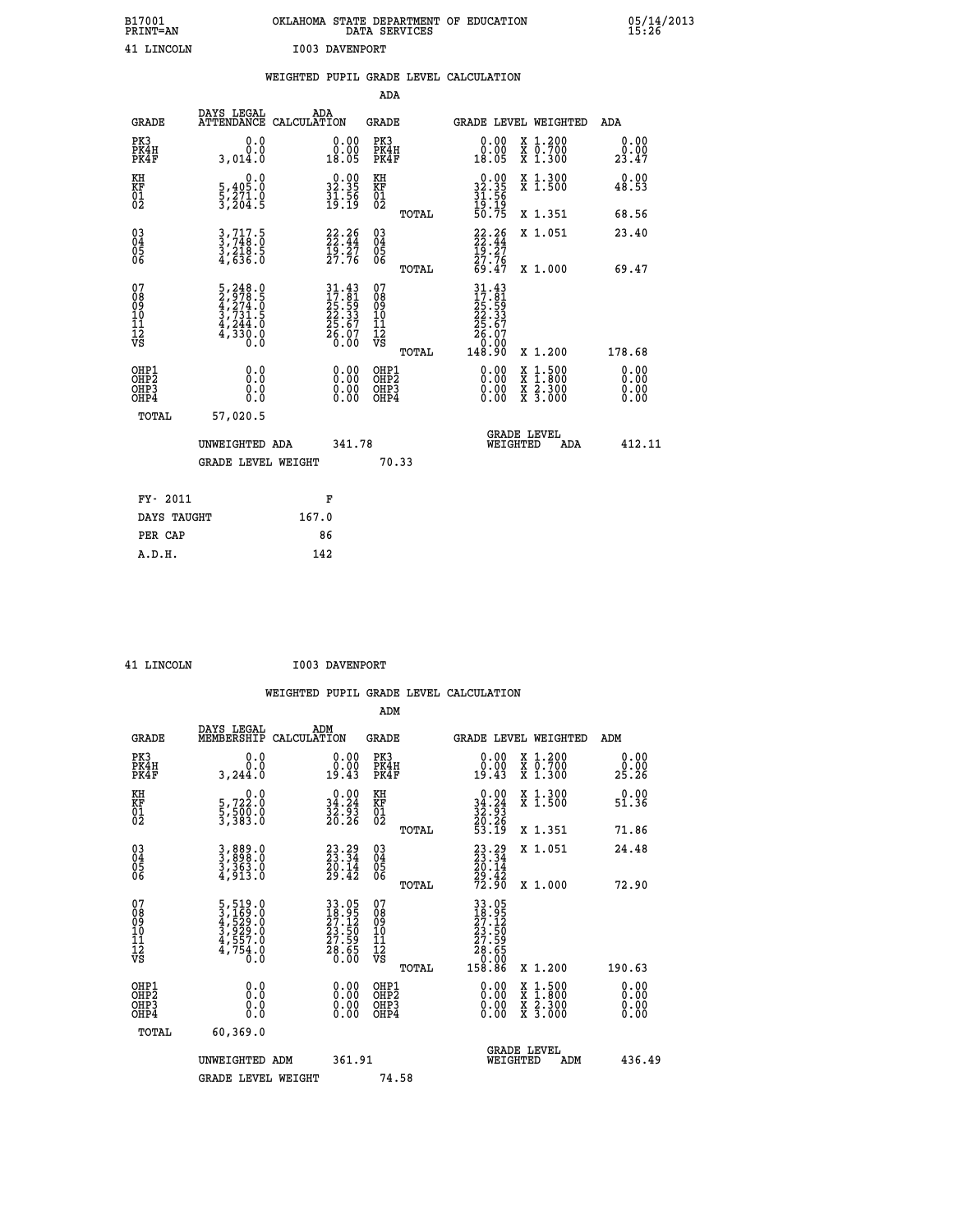| B17001<br><b>PRINT=AN</b> | OKLAHOMA STATE DEPARTMENT OF EDUCATION<br>DATA SERVICES | 05/14/2013<br>15:26 |
|---------------------------|---------------------------------------------------------|---------------------|
| 41<br>LINCOLN             | 1004 WELLSTON                                           |                     |

|  |  | WEIGHTED PUPIL GRADE LEVEL CALCULATION |
|--|--|----------------------------------------|
|  |  |                                        |

|                                                    |                                                                              |                                                                          | ADA                                                 |       |                                                                                                                                       |                                                                                          |                              |
|----------------------------------------------------|------------------------------------------------------------------------------|--------------------------------------------------------------------------|-----------------------------------------------------|-------|---------------------------------------------------------------------------------------------------------------------------------------|------------------------------------------------------------------------------------------|------------------------------|
| <b>GRADE</b>                                       | DAYS LEGAL<br>ATTENDANCE CALCULATION                                         | ADA                                                                      | <b>GRADE</b>                                        |       | GRADE LEVEL WEIGHTED                                                                                                                  |                                                                                          | ADA                          |
| PK3<br>PK4H<br>PK4F                                | 0.0<br>5,997.0<br>0.0                                                        | $35.07$<br>0.00                                                          | PK3<br>PK4H<br>PK4F                                 |       | 0.00<br>35.07<br>0.00                                                                                                                 | X 1.200<br>X 0.700<br>X 1.300                                                            | 0.00<br>$24.55$<br>$0.00$    |
| KH<br>KF<br>01<br>02                               | 0.0<br>$\frac{6}{7}, \frac{459}{213}$ $\cdot \frac{5}{6}$<br>6,655 $\cdot$ 0 | $3^{0.00}_{7.77}$<br>$\frac{42.18}{38.92}$                               | KH<br>KF<br>01<br>02                                |       | $\begin{smallmatrix} 0.00\\ 37.77\\ 42.18\\ 38.92\\ 81.10 \end{smallmatrix}$                                                          | X 1.300<br>X 1.500                                                                       | 0.00<br>56.66                |
|                                                    |                                                                              |                                                                          |                                                     | TOTAL |                                                                                                                                       | X 1.351                                                                                  | 109.57                       |
| $\begin{matrix} 03 \\ 04 \\ 05 \\ 06 \end{matrix}$ | 8,181.0<br>9,538.0<br>7,337.5<br>7,712.0                                     | $\frac{47.84}{55.78}$<br>$\frac{42.91}{45.10}$                           | $\begin{array}{c} 03 \\ 04 \\ 05 \\ 06 \end{array}$ |       | $47.8455.7842.9145.10143.79$                                                                                                          | X 1.051                                                                                  | 50.28                        |
|                                                    |                                                                              |                                                                          |                                                     | TOTAL |                                                                                                                                       | X 1.000                                                                                  | 143.79                       |
| 07<br>08<br>09<br>11<br>11<br>12<br>VS             | 9,049.5<br>5,775.0<br>9,021.5<br>7,616.0<br>7,050.5<br>7,846.5<br>0.0        | $52.92$<br>$33.77$<br>$52.76$<br>$44.53$<br>$41.23$<br>$45.88$<br>$0.00$ | 07<br>08<br>09<br>11<br>11<br>12<br>VS              |       | $\begin{array}{r} 52\cdot 92\\ 33\cdot 77\\ 52\cdot 76\\ 44\cdot 53\\ 41\cdot 23\\ 45\cdot 80\\ 0\cdot 000\\ 271\cdot 09 \end{array}$ |                                                                                          |                              |
|                                                    |                                                                              |                                                                          |                                                     | TOTAL |                                                                                                                                       | X 1.200                                                                                  | 325.31                       |
| OHP1<br>OHP2<br>OHP3<br>OHP4                       | 0.0<br>0.0<br>0.0                                                            | $\begin{smallmatrix} 0.00 \ 0.00 \ 0.00 \ 0.00 \end{smallmatrix}$        | OHP1<br>OHP <sub>2</sub><br>OHP3<br>OHP4            |       |                                                                                                                                       | $\begin{smallmatrix} x & 1.500 \\ x & 1.800 \\ x & 2.300 \\ x & 3.000 \end{smallmatrix}$ | 0.00<br>0.00<br>0.00<br>0.00 |
| <b>TOTAL</b>                                       | 105,452.5                                                                    |                                                                          |                                                     |       |                                                                                                                                       |                                                                                          |                              |
|                                                    | UNWEIGHTED ADA                                                               | 616.66                                                                   |                                                     |       | WEIGHTED                                                                                                                              | <b>GRADE LEVEL</b><br>ADA                                                                | 710.16                       |
|                                                    | <b>GRADE LEVEL WEIGHT</b>                                                    |                                                                          | 93.50                                               |       |                                                                                                                                       |                                                                                          |                              |
|                                                    |                                                                              |                                                                          |                                                     |       |                                                                                                                                       |                                                                                          |                              |
| FY- 2011                                           |                                                                              | F                                                                        |                                                     |       |                                                                                                                                       |                                                                                          |                              |
| DAYS TAUGHT                                        |                                                                              | 171.0                                                                    |                                                     |       |                                                                                                                                       |                                                                                          |                              |
| PER CAP                                            |                                                                              | 62                                                                       |                                                     |       |                                                                                                                                       |                                                                                          |                              |

 **41 LINCOLN I004 WELLSTON**

|                                           |                                                                           |                                                                      | ADM                                                 |       |                                                                           |                                          |                              |
|-------------------------------------------|---------------------------------------------------------------------------|----------------------------------------------------------------------|-----------------------------------------------------|-------|---------------------------------------------------------------------------|------------------------------------------|------------------------------|
| <b>GRADE</b>                              | DAYS LEGAL<br>MEMBERSHIP                                                  | ADM<br>CALCULATION                                                   | <b>GRADE</b>                                        |       |                                                                           | GRADE LEVEL WEIGHTED                     | ADM                          |
| PK3<br>PK4H<br>PK4F                       | 0.0<br>6,507.0<br>0.0                                                     | $0.00$<br>38.05<br>0.00                                              | PK3<br>PK4H<br>PK4F                                 |       | $38.00$<br>38.05<br>0.00                                                  | X 1.200<br>X 0.700<br>X 1.300            | 0.00<br>26.64<br>0.00        |
| KH<br>KF<br>01<br>02                      | 0.0<br>7,023:0<br>7,705:0<br>7,006:0                                      | $\begin{smallmatrix} 0.00\\ 41.07\\ 45.96\\ 40.97 \end{smallmatrix}$ | KH<br>KF<br>01<br>02                                |       | $0.00$<br>$41.07$<br>$45.06$<br>$40.97$<br>$86.03$                        | X 1.300<br>X 1.500                       | 0.00<br>61.61                |
|                                           |                                                                           |                                                                      |                                                     | TOTAL |                                                                           | X 1.351                                  | 116.23                       |
| 03<br>04<br>05<br>06                      | $\substack{8,679.0\\10,037.0\\7,716.0\\8,202.0$                           | $\frac{50.75}{58.70}$<br>$\frac{45.12}{47.96}$                       | $\begin{array}{c} 03 \\ 04 \\ 05 \\ 06 \end{array}$ |       | $\begin{array}{c} 50.75 \\ 58.70 \\ 45.12 \\ 47.96 \\ 151.78 \end{array}$ | X 1.051                                  | 53.34                        |
|                                           |                                                                           |                                                                      |                                                     | TOTAL |                                                                           | X 1.000                                  | 151.78                       |
| 07<br>08<br>09<br>101<br>112<br>VS        | 9,695.0<br>6,228.0<br>9,849.0<br>9,237.0<br>8,399.0<br>7,809.0<br>8,659.0 | 56.70<br>36.42<br>57.60<br>57.66<br>45.66<br>50.64<br>50.64          | 07<br>08<br>09<br>11<br>11<br>12<br>VS              |       | 56.70<br>36.42<br>57.60<br>57.66<br>48.17<br>45.66<br>50.64<br>295.19     |                                          |                              |
|                                           |                                                                           |                                                                      |                                                     | TOTAL |                                                                           | X 1.200                                  | 354.23                       |
| OHP1<br>OHP2<br>OH <sub>P</sub> 3<br>OHP4 | 0.0<br>0.000                                                              | $0.00$<br>$0.00$<br>0.00                                             | OHP1<br>OHP2<br>OHP <sub>3</sub>                    |       | $0.00$<br>$0.00$<br>0.00                                                  | X 1:500<br>X 1:800<br>X 2:300<br>X 3:000 | 0.00<br>0.00<br>0.00<br>0.00 |
| TOTAL                                     | 113,352.0                                                                 |                                                                      |                                                     |       |                                                                           |                                          |                              |
|                                           | UNWEIGHTED ADM                                                            | 662.87                                                               |                                                     |       | WEIGHTED                                                                  | <b>GRADE LEVEL</b><br>ADM                | 763.83                       |
|                                           | <b>GRADE LEVEL WEIGHT</b>                                                 |                                                                      | 100.96                                              |       |                                                                           |                                          |                              |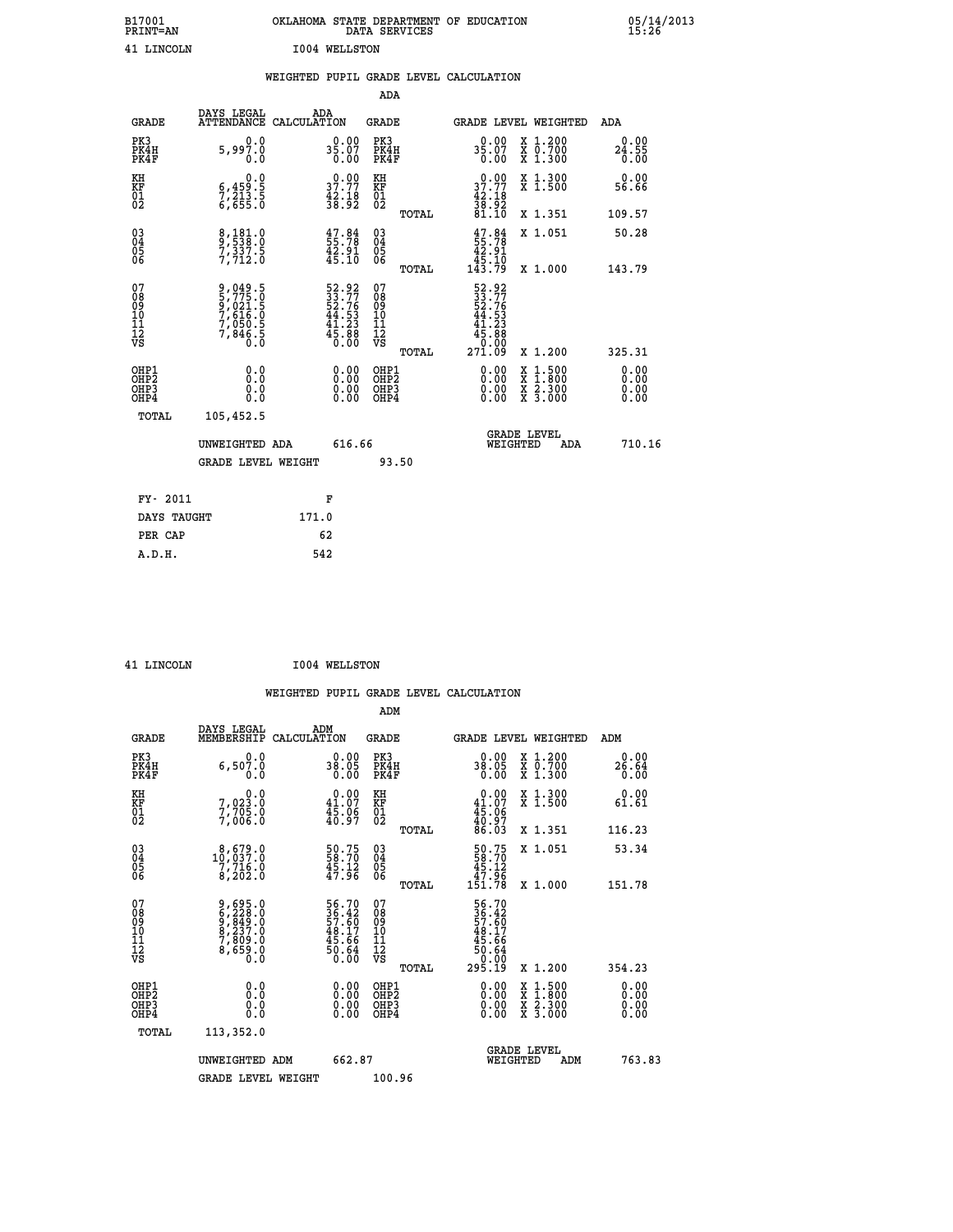|             | OKLAHOMA STATE DEPARTMENT OF EDUCATION<br>DATA SERVICES |  |
|-------------|---------------------------------------------------------|--|
| 1054 STROUD |                                                         |  |

|  |  | WEIGHTED PUPIL GRADE LEVEL CALCULATION |
|--|--|----------------------------------------|
|  |  |                                        |

|                                                       |                                                                                                     |                                                                          | ADA                                      |       |                                                                                        |                                                                                                  |                               |
|-------------------------------------------------------|-----------------------------------------------------------------------------------------------------|--------------------------------------------------------------------------|------------------------------------------|-------|----------------------------------------------------------------------------------------|--------------------------------------------------------------------------------------------------|-------------------------------|
| <b>GRADE</b>                                          | DAYS LEGAL                                                                                          | ADA<br>ATTENDANCE CALCULATION                                            | GRADE                                    |       | <b>GRADE LEVEL WEIGHTED</b>                                                            |                                                                                                  | ADA                           |
| PK3<br>PK4H<br>PK4F                                   | 46.0<br>0.0<br>9,068.0                                                                              | $\begin{smallmatrix} 0.27\ 0.00\ 53.03 \end{smallmatrix}$                | PK3<br>PK4H<br>PK4F                      |       | $\begin{smallmatrix} 0.27\ 0.00\\ 53.03 \end{smallmatrix}$                             | X 1.200<br>X 0.700<br>X 1.300                                                                    | 0.32<br>0.00<br>68.94         |
| KH<br>KF<br>01<br>02                                  | 0.0<br>0,454.0<br>0,134.0<br>11,875.5                                                               | $\begin{smallmatrix} 0.00\\ 55.29\\ 53.42\\ 69.45 \end{smallmatrix}$     | KH<br>KF<br>01<br>02                     |       | $\begin{smallmatrix}&&0.00\\55.29\\53.42\\69.45\\122.87\end{smallmatrix}$              | X 1.300<br>X 1.500                                                                               | 0.00<br>82.94                 |
|                                                       |                                                                                                     |                                                                          |                                          | TOTAL |                                                                                        | X 1.351                                                                                          | 166.00                        |
| 03<br>04<br>05<br>06                                  | 9,414.0<br>$\frac{11}{8}$ , 509.5                                                                   | 55.05<br>60.71<br>$\frac{67.31}{51.10}$                                  | 03<br>04<br>05<br>06                     |       | 55.05<br>$\begin{array}{r} 67.31 \\ 51.10 \\ 179.12 \end{array}$                       | X 1.051                                                                                          | 57.86                         |
|                                                       |                                                                                                     |                                                                          |                                          | TOTAL |                                                                                        | X 1.000                                                                                          | 179.12                        |
| 07<br>08<br>09<br>11<br>11<br>12<br>VS                | $\begin{smallmatrix} 10,959.0\\7,270.5\\10,429.5\\12,936.0\\9,441.5\\6,616.0\\0.0\end{smallmatrix}$ | $64.09$<br>$42.61$<br>$61.04$<br>$76.41$<br>$55.23$<br>$39.08$<br>$0.00$ | 07<br>08<br>09<br>11<br>11<br>12<br>VS   | TOTAL | $64.09$<br>$42.61$<br>$61.04$<br>$76.41$<br>$76.23$<br>$55.23$<br>$39.080$<br>$338.46$ | X 1.200                                                                                          | 406.15                        |
| OHP1<br>OH <sub>P</sub> 2<br>OH <sub>P3</sub><br>OHP4 | 2,100.0<br>0.0<br>0.0<br>Ō.Ō                                                                        | 12.28<br>0.00<br>$\begin{smallmatrix} 0.00 \ 0.00 \end{smallmatrix}$     | OHP1<br>OHP <sub>2</sub><br>OHP3<br>OHP4 |       | $12.28$<br>0.00<br>0.00<br>0.00                                                        | $\begin{smallmatrix} x & 1 & 500 \\ x & 1 & 800 \\ x & 2 & 300 \\ x & 3 & 000 \end{smallmatrix}$ | 18.42<br>0.00<br>0.00<br>0.00 |
| TOTAL                                                 | 139,373.0                                                                                           |                                                                          |                                          |       |                                                                                        |                                                                                                  |                               |
|                                                       | UNWEIGHTED ADA                                                                                      | 816.37                                                                   |                                          |       | WEIGHTED                                                                               | <b>GRADE LEVEL</b><br>ADA                                                                        | 979.75                        |
|                                                       | GRADE LEVEL WEIGHT                                                                                  |                                                                          | 163.38                                   |       |                                                                                        |                                                                                                  |                               |
|                                                       |                                                                                                     |                                                                          |                                          |       |                                                                                        |                                                                                                  |                               |
| FY- 2011                                              |                                                                                                     | F                                                                        |                                          |       |                                                                                        |                                                                                                  |                               |
| DAYS TAUGHT                                           |                                                                                                     | 171.0                                                                    |                                          |       |                                                                                        |                                                                                                  |                               |
| PER CAP                                               |                                                                                                     | 84                                                                       |                                          |       |                                                                                        |                                                                                                  |                               |
| A.D.H.                                                |                                                                                                     | 432                                                                      |                                          |       |                                                                                        |                                                                                                  |                               |

| <b>T.TNCOLN</b> |  |
|-----------------|--|

B17001<br>PRINT=AN<br>41 LINCOLN

**EXECUTE 1054 STROUD** 

| <b>GRADE</b>                                         | DAYS LEGAL<br>MEMBERSHIP<br>CALCULATION                                                                   | ADM                                                                        | <b>GRADE</b>                                        | <b>GRADE LEVEL WEIGHTED</b>                                                             |                                                                                                                     | ADM                               |
|------------------------------------------------------|-----------------------------------------------------------------------------------------------------------|----------------------------------------------------------------------------|-----------------------------------------------------|-----------------------------------------------------------------------------------------|---------------------------------------------------------------------------------------------------------------------|-----------------------------------|
| PK3<br>PK4H<br>PK4F                                  | 46.0<br>0.0<br>9,764.0                                                                                    | $\begin{smallmatrix} 0.27\ 0.00\ 57.10 \end{smallmatrix}$                  | PK3<br>PK4H<br>PK4F                                 | $\begin{smallmatrix} 0.27\ 0.00\ 57.10 \end{smallmatrix}$                               | X 1.200<br>X 0.700<br>X 1.300                                                                                       | 0.32<br>0.00<br>74.23             |
| KH<br>KF<br>01<br>02                                 | 0.0<br>9,964.0<br>$\frac{9}{12}$ , $\frac{6}{450}$ .0                                                     | $\begin{smallmatrix} 0.00\\ 58.27\\ 56.20\\ 72.81 \end{smallmatrix}$       | KH<br>KF<br>01<br>02                                | $\begin{smallmatrix} &0.00\\ 58.27\\ 56.20\\ 72.81\\ 129.01 \end{smallmatrix}$          | X 1.300<br>X 1.500                                                                                                  | 0.00<br>87.41                     |
|                                                      |                                                                                                           |                                                                            | TOTAL                                               |                                                                                         | X 1.351                                                                                                             | 174.29                            |
| 03<br>04<br>05<br>06                                 | 9,813.0<br>10,812.0<br>11,943.0                                                                           | 57.39<br>63.23<br>69.84<br>53.30                                           | $\begin{array}{c} 03 \\ 04 \\ 05 \\ 06 \end{array}$ | $\begin{smallmatrix} 57.39\\ 63.23\\ 69.84\\ 53.30\\ 186.37 \end{smallmatrix}$          | X 1.051                                                                                                             | 60.32                             |
|                                                      | 9,114.0                                                                                                   |                                                                            | TOTAL                                               |                                                                                         | X 1.000                                                                                                             | 186.37                            |
| 07<br>08<br>09<br>11<br>11<br>12<br>VS               | $\begin{smallmatrix} 11, 500.0\\7, 571.0\\10, 995.0\\13, 760.0\\9, 972.0\\7, 094.0\\0.0\end{smallmatrix}$ | $67.25$<br>$44.39$<br>$64.39$<br>$81.33$<br>$81.33$<br>$58.35$<br>$41.920$ | 07<br>08<br>09<br>11<br>11<br>12<br>VS<br>TOTAL     | $67.25$<br>$44.39$<br>$64.39$<br>$61.335$<br>$81.335$<br>$41.920$<br>$10.000$<br>357.63 | X 1.200                                                                                                             | 429.16                            |
| OHP1<br>OH <sub>P</sub> <sub>2</sub><br>OHP3<br>OHP4 | 2,100.0<br>0.0<br>0.0<br>0.0                                                                              | $\begin{smallmatrix} 12.28 \\ 0.00 \\ 0.00 \end{smallmatrix}$<br>0.00      | OHP1<br>OHP <sub>2</sub><br>OHP3<br>OHP4            | $^{12.28}_{0.00}$<br>0.00                                                               | $\begin{array}{l} \mathtt{X} & 1.500 \\ \mathtt{X} & 1.800 \\ \mathtt{X} & 2.300 \\ \mathtt{X} & 3.000 \end{array}$ | $18.42$<br>$0.00$<br>0.00<br>0.00 |
| TOTAL                                                | 146,509.0                                                                                                 |                                                                            |                                                     |                                                                                         |                                                                                                                     |                                   |
|                                                      | UNWEIGHTED ADM                                                                                            | 858.32                                                                     |                                                     | <b>GRADE LEVEL</b><br>WEIGHTED                                                          | ADM                                                                                                                 | 1,030.52                          |
|                                                      | <b>GRADE LEVEL WEIGHT</b>                                                                                 |                                                                            | 172.20                                              |                                                                                         |                                                                                                                     |                                   |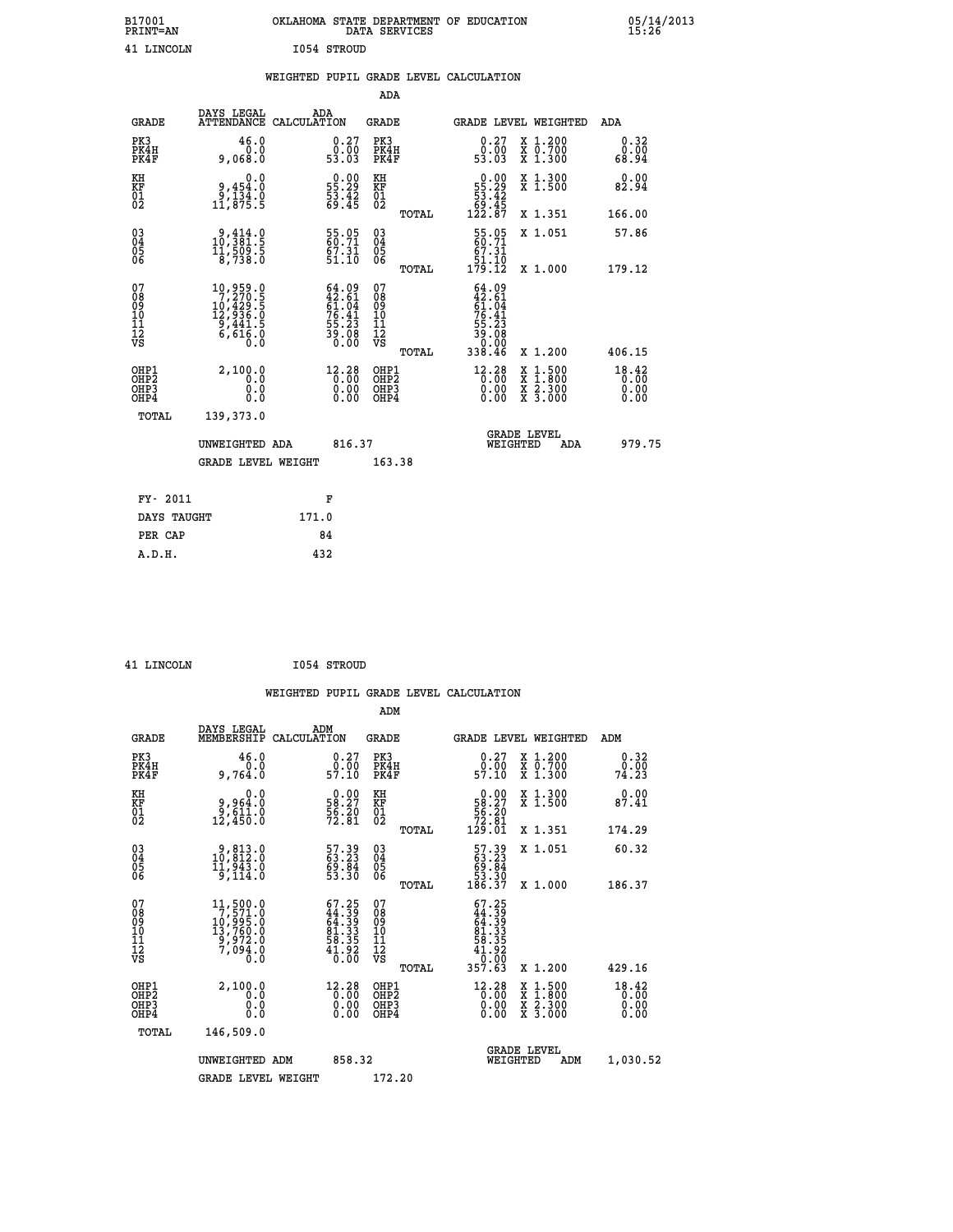| B17001<br><b>PRINT=AN</b> | OKLAHOMA<br>. STATE DEPARTMENT OF EDUCATION<br>DATA SERVICES | 05/14/2013<br>15:26 |
|---------------------------|--------------------------------------------------------------|---------------------|
| 41<br>LINCOLN             | I095<br>MEEKER                                               |                     |

|  |  | WEIGHTED PUPIL GRADE LEVEL CALCULATION |
|--|--|----------------------------------------|
|  |  |                                        |

|                                                                                 |                                                                                                                                                                         | ADA                                                                                |                                                                                                                                                                         |                                                                                                                                                                                                                                                                                                                                           |
|---------------------------------------------------------------------------------|-------------------------------------------------------------------------------------------------------------------------------------------------------------------------|------------------------------------------------------------------------------------|-------------------------------------------------------------------------------------------------------------------------------------------------------------------------|-------------------------------------------------------------------------------------------------------------------------------------------------------------------------------------------------------------------------------------------------------------------------------------------------------------------------------------------|
| DAYS LEGAL                                                                      | ADA                                                                                                                                                                     | <b>GRADE</b>                                                                       | GRADE LEVEL WEIGHTED                                                                                                                                                    | <b>ADA</b>                                                                                                                                                                                                                                                                                                                                |
| 23.0<br>$6,1\bar{6}\,\frac{2}{0}\,\frac{5}{0}$                                  | $36.13\n0.06\n0.00$                                                                                                                                                     | PK3<br>PK4H<br>PK4F                                                                | 0.13<br>X 1.200<br>X 0.700<br>X 1.300<br>$36.06$<br>0.00                                                                                                                | 0.16<br>$2\overline{5}\cdot 24\overline{4}$<br>0.00                                                                                                                                                                                                                                                                                       |
|                                                                                 |                                                                                                                                                                         | KH                                                                                 | X 1.300<br>X 1.500                                                                                                                                                      | 0.00<br>71.34                                                                                                                                                                                                                                                                                                                             |
|                                                                                 |                                                                                                                                                                         |                                                                                    | X 1.351                                                                                                                                                                 | 153.34                                                                                                                                                                                                                                                                                                                                    |
| $\begin{smallmatrix} 8,798.5\\ 9,458.0\\ 10,325.0\\ 10,351.5 \end{smallmatrix}$ | $\frac{51}{55}:\frac{47}{31}$<br>$\frac{60.38}{60.54}$                                                                                                                  | $\begin{matrix} 03 \\ 04 \\ 05 \\ 06 \end{matrix}$                                 | X 1.051                                                                                                                                                                 | 54.09<br>176.23                                                                                                                                                                                                                                                                                                                           |
|                                                                                 |                                                                                                                                                                         | 07<br>08<br>09<br>11<br>11<br>12<br>VS                                             |                                                                                                                                                                         |                                                                                                                                                                                                                                                                                                                                           |
|                                                                                 |                                                                                                                                                                         |                                                                                    |                                                                                                                                                                         | 490.85                                                                                                                                                                                                                                                                                                                                    |
| 0.0<br>0.0                                                                      | $\begin{smallmatrix} 0.00 \ 0.00 \end{smallmatrix}$                                                                                                                     | OH <sub>P</sub> 2<br>OHP3<br>OHP4                                                  | $\frac{x}{x}$ $\frac{5:300}{3:000}$<br>0.00                                                                                                                             | 0.00<br>0.00<br>0.00<br>0.00                                                                                                                                                                                                                                                                                                              |
| 142,498.0                                                                       |                                                                                                                                                                         |                                                                                    |                                                                                                                                                                         |                                                                                                                                                                                                                                                                                                                                           |
|                                                                                 |                                                                                                                                                                         |                                                                                    | <b>GRADE LEVEL</b><br>WEIGHTED<br>ADA                                                                                                                                   | 971.25                                                                                                                                                                                                                                                                                                                                    |
|                                                                                 |                                                                                                                                                                         | 137.26                                                                             |                                                                                                                                                                         |                                                                                                                                                                                                                                                                                                                                           |
|                                                                                 |                                                                                                                                                                         |                                                                                    |                                                                                                                                                                         |                                                                                                                                                                                                                                                                                                                                           |
| DAYS TAUGHT                                                                     | 171.0                                                                                                                                                                   |                                                                                    |                                                                                                                                                                         |                                                                                                                                                                                                                                                                                                                                           |
| PER CAP                                                                         | 66                                                                                                                                                                      |                                                                                    |                                                                                                                                                                         |                                                                                                                                                                                                                                                                                                                                           |
|                                                                                 | $\begin{smallmatrix}&&&0.0\\8,132.5\\9,234.5\\10,172.5\end{smallmatrix}$<br>9,599.5<br>9,814.0<br>17,033.5<br>11,654.0<br>12,573.5<br>9,161.5<br>0.0<br>0.0<br>FY- 2011 | ATTENDANCE CALCULATION<br>0.00<br>UNWEIGHTED ADA<br><b>GRADE LEVEL WEIGHT</b><br>F | $\begin{smallmatrix} 0.00\\ 47.56\\ 54.01\\ 59.49 \end{smallmatrix}$<br>KF<br>01<br>02<br>56.14<br>57.39<br>99.71<br>98.28<br>68.28<br>73.57<br>53.95<br>OHP1<br>833.99 | $\begin{array}{c} 0.00 \\ 47.56 \\ 54.01 \\ 59.49 \\ 113.50 \end{array}$<br>TOTAL<br>$\begin{smallmatrix} 51.47\\ 55.31\\ 60.38\\ 60.54\\ 176.23\\ \end{smallmatrix}$<br>X 1.000<br>TOTAL<br>$56.14$<br>$57.39$<br>$99.71$<br>$68.28$<br>$73.57$<br>$53.95$<br>$0.004$<br>TOTAL<br>X 1.200<br>$0.00$<br>$0.00$<br>$1:500$<br>$1:800$<br>X |

| T.TNCOLN |  |
|----------|--|

**EXECUTE 1095 MEEKER** 

| <b>GRADE</b>                                         | DAYS LEGAL<br>MEMBERSHIP                                                                                     | ADM<br>CALCULATION                                                           | <b>GRADE</b>                                        |       | GRADE LEVEL WEIGHTED                                                                                 |                                          | ADM                          |  |
|------------------------------------------------------|--------------------------------------------------------------------------------------------------------------|------------------------------------------------------------------------------|-----------------------------------------------------|-------|------------------------------------------------------------------------------------------------------|------------------------------------------|------------------------------|--|
| PK3<br>PK4H<br>PK4F                                  | 23.0<br>6,759.0<br>0.0                                                                                       | $39.13$<br>39.53<br>0.00                                                     | PK3<br>PK4H<br>PK4F                                 |       | 0.13<br>39.53<br>0.00                                                                                | X 1.200<br>X 0.700<br>X 1.300            | 0.16<br>27.67<br>0.00        |  |
| KH<br>KF<br>01<br>02                                 | 0.0<br>8,810.0<br>9,759.0<br>10,774.0                                                                        | $\begin{smallmatrix} 0.00\\ 51.52\\ 57.08\\ 63.01 \end{smallmatrix}$         | KH<br>KF<br>01<br>02                                |       | $\begin{smallmatrix} &0.00\ 51.52\ 57.08\ 63.01\ 120.09\ \end{smallmatrix}$                          | X 1.300<br>X 1.500                       | 0.00<br>77.28                |  |
|                                                      |                                                                                                              |                                                                              |                                                     | TOTAL |                                                                                                      | X 1.351                                  | 162.24                       |  |
| $\begin{matrix} 03 \\ 04 \\ 05 \\ 06 \end{matrix}$   | $\begin{smallmatrix} 9,331.0\\ 9,904.0\\ 11,019.0\\ 10,864.0 \end{smallmatrix}$                              | $\begin{array}{c} 54.58 \\ 57.92 \\ 64.44 \\ 63.53 \end{array}$              | $\begin{array}{c} 03 \\ 04 \\ 05 \\ 06 \end{array}$ |       | $\begin{smallmatrix} 54.58\\ 57.92\\ 64.44\\ 63.53\\ 185.89 \end{smallmatrix}$                       | X 1.051                                  | 57.36                        |  |
|                                                      |                                                                                                              |                                                                              |                                                     | TOTAL |                                                                                                      | X 1.000                                  | 185.89                       |  |
| 07<br>08<br>09<br>101<br>112<br>VS                   | $\begin{smallmatrix} 10,187.0\\ 10,268.0\\ 17,992.0\\ 12,292.0\\ 13,295.0\\ 9,740.0\\ 0.0 \end{smallmatrix}$ | $59.57$<br>$60.05$<br>$105.32$<br>$72.04$<br>$77.81$<br>$\frac{57.40}{0.00}$ | 07<br>08<br>09<br>11<br>11<br>12<br>VS              | TOTAL | $\begin{array}{r} 59.57 \\ 60.05 \\ 105.32 \\ 72.04 \\ 77.81 \\ 57.40 \\ 0.00 \\ 432.19 \end{array}$ | X 1.200                                  | 518.63                       |  |
| OHP1<br>OH <sub>P</sub> <sub>2</sub><br>OHP3<br>OHP4 | 0.0<br>0.0<br>Ŏ.Ŏ                                                                                            | $0.00$<br>$0.00$<br>0.00                                                     | OHP1<br>OHP <sub>2</sub><br>OHP3<br>OHP4            |       |                                                                                                      | X 1:500<br>X 1:800<br>X 2:300<br>X 3:000 | 0.00<br>0.00<br>0.00<br>0.00 |  |
| TOTAL                                                | 151,017.0                                                                                                    |                                                                              |                                                     |       |                                                                                                      |                                          |                              |  |
|                                                      | UNWEIGHTED ADM                                                                                               | 883.93                                                                       |                                                     |       | <b>GRADE LEVEL</b><br>WEIGHTED                                                                       | ADM                                      | 1,029.23                     |  |
|                                                      | <b>GRADE LEVEL WEIGHT</b>                                                                                    |                                                                              | 145.30                                              |       |                                                                                                      |                                          |                              |  |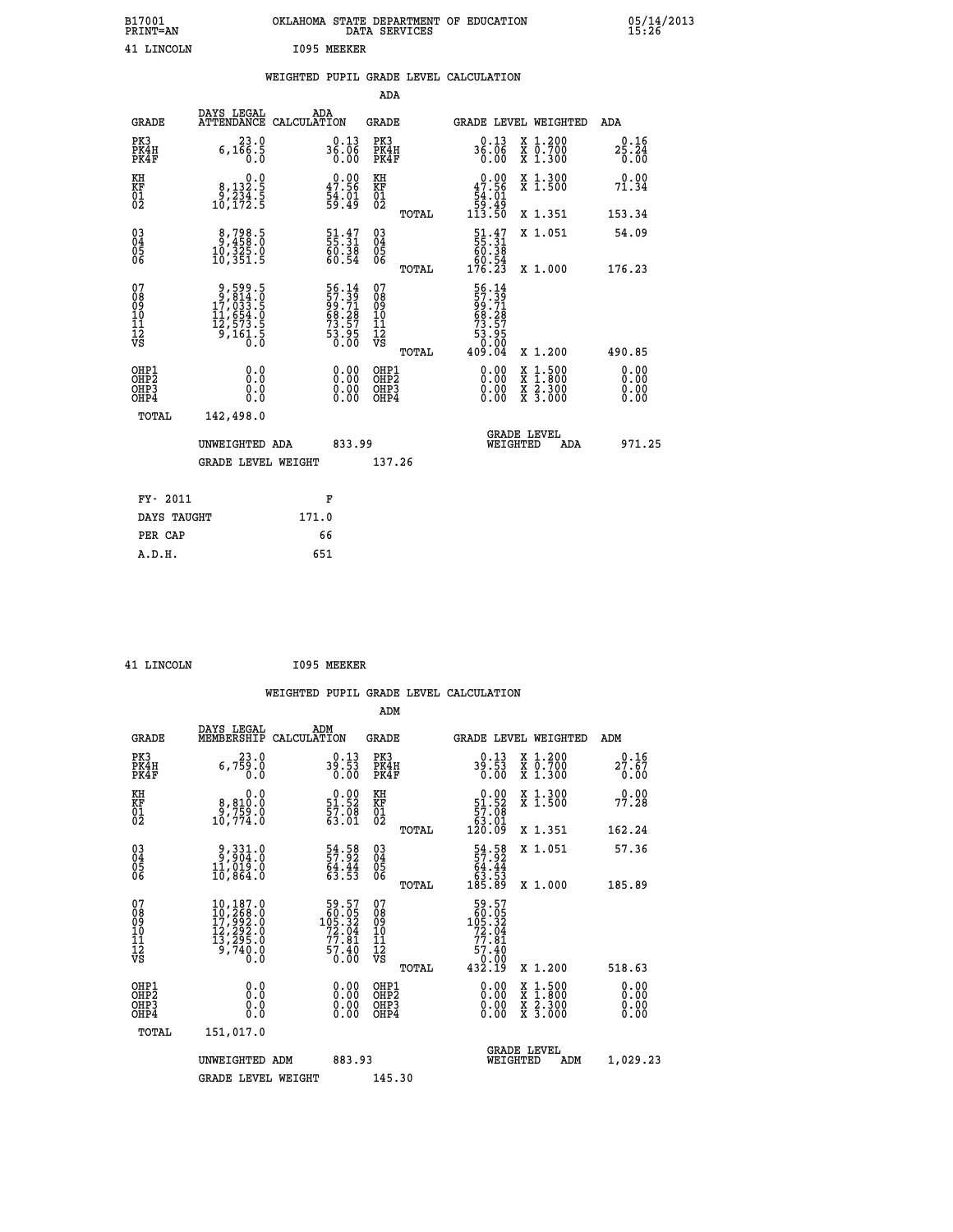| B17001<br><b>PRINT=AN</b> | OKLAHOMA STATE DEPARTMENT OF EDUCATION<br>DATA SERVICES |  |
|---------------------------|---------------------------------------------------------|--|
| 41 LINCOLN                | I103 PRAGUE                                             |  |

|     |                                                                                                                         | ADA                                                                                                                                                                                                                                                                                                                                                                                                  |                                                                                                                                                                                                                                                                                                                                                 |                                                                                                                                                                                              |
|-----|-------------------------------------------------------------------------------------------------------------------------|------------------------------------------------------------------------------------------------------------------------------------------------------------------------------------------------------------------------------------------------------------------------------------------------------------------------------------------------------------------------------------------------------|-------------------------------------------------------------------------------------------------------------------------------------------------------------------------------------------------------------------------------------------------------------------------------------------------------------------------------------------------|----------------------------------------------------------------------------------------------------------------------------------------------------------------------------------------------|
|     | ADA                                                                                                                     | <b>GRADE</b>                                                                                                                                                                                                                                                                                                                                                                                         | GRADE LEVEL WEIGHTED                                                                                                                                                                                                                                                                                                                            | <b>ADA</b>                                                                                                                                                                                   |
|     | 5.04                                                                                                                    | PK3<br>PK4H<br>PK4F                                                                                                                                                                                                                                                                                                                                                                                  | $\begin{smallmatrix}5.04\0.00\\9.00\0.00\end{smallmatrix}$<br>X 1.200<br>X 0.700<br>X 1.300                                                                                                                                                                                                                                                     | 6.05<br>0.00<br>74.10                                                                                                                                                                        |
|     |                                                                                                                         | KH                                                                                                                                                                                                                                                                                                                                                                                                   | 0.00<br>X 1.300<br>X 1.500                                                                                                                                                                                                                                                                                                                      | 0.00<br>123.60                                                                                                                                                                               |
|     |                                                                                                                         | TOTAL                                                                                                                                                                                                                                                                                                                                                                                                | X 1.351                                                                                                                                                                                                                                                                                                                                         | 188.71                                                                                                                                                                                       |
|     |                                                                                                                         | $\substack{03 \\ 04}$<br>$\frac{05}{06}$                                                                                                                                                                                                                                                                                                                                                             | X 1.051                                                                                                                                                                                                                                                                                                                                         | 78.28<br>228.69                                                                                                                                                                              |
|     |                                                                                                                         | 07                                                                                                                                                                                                                                                                                                                                                                                                   |                                                                                                                                                                                                                                                                                                                                                 |                                                                                                                                                                                              |
|     |                                                                                                                         | TOTAL                                                                                                                                                                                                                                                                                                                                                                                                | X 1.200                                                                                                                                                                                                                                                                                                                                         | 539.02                                                                                                                                                                                       |
|     |                                                                                                                         | OHP1<br>OH <sub>P</sub> 2<br>OHP3<br>OHP4                                                                                                                                                                                                                                                                                                                                                            | 0.00<br>$1:500$<br>$1:800$<br>X<br>X<br>0.00<br>$\frac{\ddot{x}}{x}$ $\frac{2.300}{3.000}$<br>0.00                                                                                                                                                                                                                                              | 0.00<br>0.00<br>0.00<br>0.00                                                                                                                                                                 |
|     |                                                                                                                         |                                                                                                                                                                                                                                                                                                                                                                                                      |                                                                                                                                                                                                                                                                                                                                                 |                                                                                                                                                                                              |
|     |                                                                                                                         |                                                                                                                                                                                                                                                                                                                                                                                                      | <b>GRADE LEVEL</b><br>WEIGHTED<br>ADA                                                                                                                                                                                                                                                                                                           | 1,238.45                                                                                                                                                                                     |
|     |                                                                                                                         | 201.98                                                                                                                                                                                                                                                                                                                                                                                               |                                                                                                                                                                                                                                                                                                                                                 |                                                                                                                                                                                              |
|     | F                                                                                                                       |                                                                                                                                                                                                                                                                                                                                                                                                      |                                                                                                                                                                                                                                                                                                                                                 |                                                                                                                                                                                              |
|     | 171.0                                                                                                                   |                                                                                                                                                                                                                                                                                                                                                                                                      |                                                                                                                                                                                                                                                                                                                                                 |                                                                                                                                                                                              |
|     | 62                                                                                                                      |                                                                                                                                                                                                                                                                                                                                                                                                      |                                                                                                                                                                                                                                                                                                                                                 |                                                                                                                                                                                              |
| PK3 | <b>GRADE</b><br>PK4H<br>PK4F<br>OHP1<br>OHP <sub>2</sub><br>OHP3<br>OHP4<br>TOTAL<br>FY- 2011<br>DAYS TAUGHT<br>PER CAP | DAYS LEGAL<br>ATTENDANCE CALCULATION<br>861.0<br>0.0<br>9,747.0<br>0.0<br>14,090.5<br>12,695.0<br>11,189.5<br>12,736.5<br>13,711.0<br>14,993.0<br>10,401.5<br>$\begin{smallmatrix} 11, 896\cdot 0\\ 12, 853\cdot 5\\ 14, 553\cdot 0\\ 11, 701\cdot 5\\ 13, 311\cdot 5\\ 12, 221\cdot 5\\ 0\cdot 0\end{smallmatrix}$<br>0.0<br>0.0<br>0.0<br>176,962.0<br>UNWEIGHTED ADA<br><b>GRADE LEVEL WEIGHT</b> | ō:ŏō<br>57:00<br>$\begin{smallmatrix} 0.00\\ 82.40\\ 74.24\\ 65.44 \end{smallmatrix}$<br>KF<br>01<br>02<br>74.48<br>80.18<br>87.68<br>60.83<br>TOTAL<br>$59.57$<br>$75.29$<br>$85.11$<br>$68.48$<br>$78.36$<br>$72.37$<br>$0.00$<br>08<br>09<br>11<br>11<br>12<br>VS<br>0.00<br>$\begin{smallmatrix} 0.00 \ 0.00 \end{smallmatrix}$<br>1,036.47 | $82.40$<br>$74.24$<br>$65.44$<br>$139.68$<br>$74.4880.1887.6860.83228.69$<br>X 1.000<br>$\begin{smallmatrix} 69.57\\75.29\\85.11\\86.48\\68.48\\78.36\\72.37\\0.00\\449.18\end{smallmatrix}$ |

| T.TNCOLN |
|----------|
|          |

 **ADM**

**1103 PRAGUE** 

| <b>GRADE</b>                                         | DAYS LEGAL                                                                                                    | ADM<br>MEMBERSHIP CALCULATION                                            | <b>GRADE</b>                                  |       | <b>GRADE LEVEL WEIGHTED</b>                                                                                                                                                                                                                                                    |                                          | ADM                   |
|------------------------------------------------------|---------------------------------------------------------------------------------------------------------------|--------------------------------------------------------------------------|-----------------------------------------------|-------|--------------------------------------------------------------------------------------------------------------------------------------------------------------------------------------------------------------------------------------------------------------------------------|------------------------------------------|-----------------------|
| PK3<br>PK4H<br>PK4F                                  | 861.0<br>0.0<br>10, 273.0                                                                                     | 5.04<br>0.00<br>60.08                                                    | PK3<br>PK4H<br>PK4F                           |       | $\frac{5.04}{0.00}$<br>60.08                                                                                                                                                                                                                                                   | X 1.200<br>X 0.700<br>X 1.300            | 6.05<br>0.00<br>78.10 |
| KH<br><b>KF</b><br>01<br>02                          | 0.0<br>14,999:0<br>13,276:0<br>11,758:0                                                                       | $\begin{smallmatrix} 0.00\\ 87.71\\ 77.64\\ 68.76 \end{smallmatrix}$     | KH<br>KF<br>01<br>02                          |       | $0.00\n87.71\n77.64\n68.76\n146.40$                                                                                                                                                                                                                                            | X 1.300<br>X 1.500                       | 0.00<br>131.57        |
|                                                      |                                                                                                               |                                                                          |                                               | TOTAL |                                                                                                                                                                                                                                                                                | X 1.351                                  | 197.79                |
| $\begin{matrix} 03 \\ 04 \\ 05 \\ 06 \end{matrix}$   | $13,399.0$<br>$14,318.0$<br>$15,742.0$<br>$10,794.0$                                                          | 78.36<br>83.73<br>92.06<br>63.12                                         | $\substack{03 \\ 04}$<br>Ŏ5<br>06             |       | $78.3683.7392.0663.12238.91$                                                                                                                                                                                                                                                   | X 1.051                                  | 82.36                 |
|                                                      |                                                                                                               |                                                                          |                                               | TOTAL |                                                                                                                                                                                                                                                                                | X 1.000                                  | 238.91                |
| 07<br>08<br>09<br>101<br>11<br>12<br>VS              | $\begin{smallmatrix} 12,427.0\\ 13,607.0\\ 15,388.0\\ 12,449.0\\ 14,087.0\\ 13,134.0\\ 0.0 \end{smallmatrix}$ | $72.67$<br>$79.73$<br>$89.99$<br>$72.87$<br>$82.94$<br>$77.79$<br>$0.00$ | 07<br>08<br>09<br>001<br>11<br>11<br>12<br>VS | TOTAL | $72.67$<br>$79.73$<br>$89.99$<br>$72.87$<br>$82.94$<br>$77.79$<br>$0.00$<br>$475.99$                                                                                                                                                                                           | X 1.200                                  | 571.19                |
| OHP1<br>OHP <sub>2</sub><br>OH <sub>P3</sub><br>OHP4 | 0.0<br>0.000                                                                                                  | $0.00$<br>$0.00$<br>0.00                                                 | OHP1<br>OHP <sub>2</sub><br>OHP3<br>OHP4      |       | $\begin{smallmatrix} 0.00 & 0.00 & 0.00 & 0.00 & 0.00 & 0.00 & 0.00 & 0.00 & 0.00 & 0.00 & 0.00 & 0.00 & 0.00 & 0.00 & 0.00 & 0.00 & 0.00 & 0.00 & 0.00 & 0.00 & 0.00 & 0.00 & 0.00 & 0.00 & 0.00 & 0.00 & 0.00 & 0.00 & 0.00 & 0.00 & 0.00 & 0.00 & 0.00 & 0.00 & 0.00 & 0.0$ | X 1:500<br>X 1:800<br>X 2:300<br>X 3:000 | 0.00<br>0.00<br>0.00  |
| TOTAL                                                | 186,512.0                                                                                                     |                                                                          |                                               |       |                                                                                                                                                                                                                                                                                |                                          |                       |
|                                                      | UNWEIGHTED                                                                                                    | 1,092.49<br>ADM                                                          |                                               |       | WEIGHTED                                                                                                                                                                                                                                                                       | <b>GRADE LEVEL</b><br>ADM                | 1,305.97              |
|                                                      | <b>GRADE LEVEL WEIGHT</b>                                                                                     |                                                                          | 213.48                                        |       |                                                                                                                                                                                                                                                                                |                                          |                       |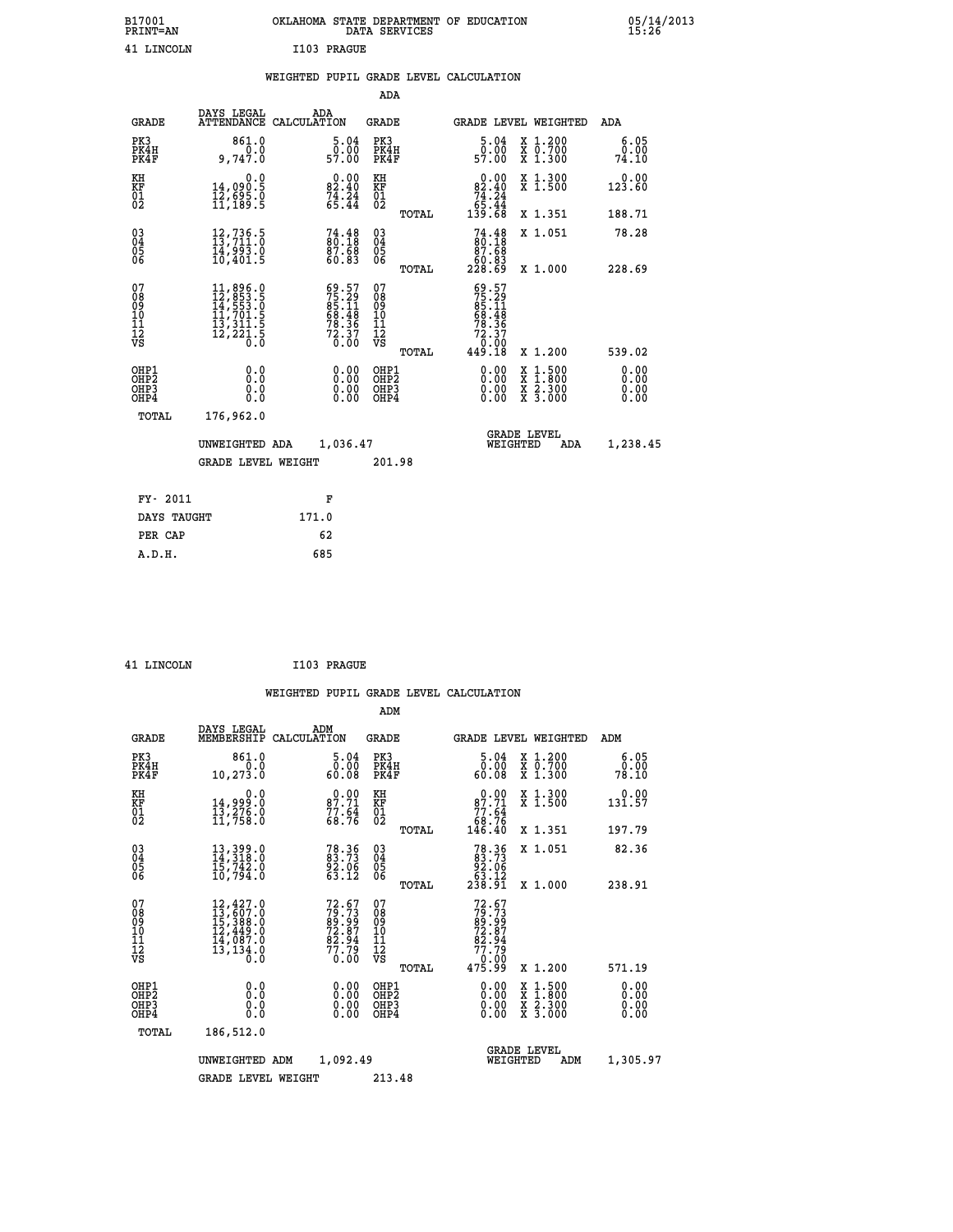| B17001<br><b>PRINT=AN</b> | OKLAHOMA STATE DEPARTMENT OF EDUCATION<br>DATA SERVICES |  |
|---------------------------|---------------------------------------------------------|--|
| 41 LINCOLN                | I105 CARNEY                                             |  |

05/14/2013<br>15**:**26

|                                                                  |                                                                           | WEIGHTED PUPIL GRADE LEVEL CALCULATION                                                            |                                                     |       |                                                                                                          |                                                              |                              |
|------------------------------------------------------------------|---------------------------------------------------------------------------|---------------------------------------------------------------------------------------------------|-----------------------------------------------------|-------|----------------------------------------------------------------------------------------------------------|--------------------------------------------------------------|------------------------------|
|                                                                  |                                                                           |                                                                                                   | <b>ADA</b>                                          |       |                                                                                                          |                                                              |                              |
| <b>GRADE</b>                                                     | DAYS LEGAL                                                                | ADA<br>ATTENDANCE CALCULATION                                                                     | <b>GRADE</b>                                        |       |                                                                                                          | GRADE LEVEL WEIGHTED                                         | ADA                          |
| PK3<br>PK4H<br>PK4F                                              | 164.0<br>0.0<br>2, 247.5                                                  | 1.00<br>$\frac{5.88}{13.70}$                                                                      | PK3<br>PK4H<br>PK4F                                 |       | 1.00<br>$\bar{0}.\tilde{0} \tilde{0}$<br>13.70                                                           | X 1.200<br>X 0.700<br>X 1.300                                | 1.20<br>0.00<br>17.81        |
| KH<br>KF<br>01<br>02                                             | 0.0<br>1,973.0<br>2,107.0<br>1,897.0                                      | $\begin{smallmatrix} 0.00\\ 12.03\\ 12.85\\ 11.57\\ \end{smallmatrix}$                            | KH<br>KF<br>01<br>02                                |       | $\begin{array}{r} 0.00 \\[-4pt] 12.03 \\[-4pt] 12.85 \\[-4pt] 11.57 \\[-4pt] 24.42 \end{array}$          | X 1.300<br>X 1.500                                           | 0.00<br>18.05                |
|                                                                  |                                                                           |                                                                                                   |                                                     | TOTAL |                                                                                                          | X 1.351                                                      | 32.99                        |
| $^{03}_{04}$<br>Ŏ5<br>06                                         | 2,692.0<br>1,677.5<br>3,092.0<br>3,421.5                                  | $\begin{smallmatrix} 16.38\ 10.23\ 18.85\ 20.86 \end{smallmatrix}$                                | $\begin{array}{c} 03 \\ 04 \\ 05 \\ 06 \end{array}$ |       | $\begin{smallmatrix} 16.38\ 10.23\ 18.85\ 20.86\ 49.94 \end{smallmatrix}$                                | X 1.051                                                      | 17.22                        |
|                                                                  |                                                                           |                                                                                                   |                                                     | TOTAL |                                                                                                          | X 1.000                                                      | 49.94                        |
| 07<br>08<br>09<br>11<br>11<br>12<br>VS                           | 2,067.5<br>2,299.0<br>2,299.0<br>2,345.0<br>2,345.0<br>1,409.5<br>1,684.0 | $\begin{smallmatrix} 12.61 \\ 17.26 \\ 13.99 \\ 14.30 \\ 8.59 \\ 10.27 \\ 0.00 \end{smallmatrix}$ | 07<br>08<br>09<br>11<br>11<br>12<br>VS              | TOTAL | $\begin{smallmatrix} 12.61\\ 17.26\\ 13.99\\ 14.309\\ 8.597\\ 10.27\\ 0.002\\ 77.02\\ \end{smallmatrix}$ | X 1.200                                                      | 92.42                        |
| OHP1<br>OH <sub>P</sub> <sub>2</sub><br>OH <sub>P3</sub><br>OHP4 | 0.0<br>0.0<br>Ō.Ō                                                         | 0.00<br>$\begin{smallmatrix} 0.00 \ 0.00 \end{smallmatrix}$                                       | OHP1<br>OHP2<br>OHP3<br>OHP4                        |       | 0.00<br>0.00<br>0.00                                                                                     | $1:500$<br>1:800<br>X 1:500<br>X 1:800<br>X 2:300<br>X 3:000 | 0.00<br>0.00<br>0.00<br>0.00 |
| TOTAL                                                            | 31,913.0                                                                  |                                                                                                   |                                                     |       |                                                                                                          |                                                              |                              |
|                                                                  | UNWEIGHTED ADA                                                            | 194.49                                                                                            |                                                     |       | WEIGHTED                                                                                                 | <b>GRADE LEVEL</b><br>ADA                                    | 229.63                       |
|                                                                  | GRADE LEVEL WEIGHT                                                        |                                                                                                   | 35.14                                               |       |                                                                                                          |                                                              |                              |
| FY- 2011                                                         |                                                                           | F                                                                                                 |                                                     |       |                                                                                                          |                                                              |                              |
| DAYS TAUGHT                                                      |                                                                           | 164.0                                                                                             |                                                     |       |                                                                                                          |                                                              |                              |
| PER CAP                                                          |                                                                           | 86                                                                                                |                                                     |       |                                                                                                          |                                                              |                              |

 **41 LINCOLN I105 CARNEY**

 **A.D.H. 89**

 **ADM DAYS LEGAL ADM GRADE MEMBERSHIP CALCULATION GRADE GRADE LEVEL WEIGHTED ADM PK3 164.0 1.00 PK3 1.00 X 1.200 1.20**

| PK4H<br>PK4F                                         | 0.0<br>2,544.0                                                                      | $\overset{0.00}{\underset{15.51}{}}$                                                                                        | PK4H<br>PK4F                                                | $\begin{smallmatrix} 0.00 \ 15.51 \end{smallmatrix}$                                            | X 0.700<br>X 1.300                                                                                                  | 0.00<br>20.16            |
|------------------------------------------------------|-------------------------------------------------------------------------------------|-----------------------------------------------------------------------------------------------------------------------------|-------------------------------------------------------------|-------------------------------------------------------------------------------------------------|---------------------------------------------------------------------------------------------------------------------|--------------------------|
| KH<br>KF<br>01<br>02                                 | 0.0<br>2,067:0<br>2,216:0<br>2,013:0                                                | $\begin{smallmatrix} 0.00\\ 12.60\\ 13.51\\ 12.27 \end{smallmatrix}$                                                        | KH<br>KF<br>01<br>02                                        | $\begin{array}{r} 0.00 \\[-4pt] 12.60 \\[-4pt] 13.51 \\[-4pt] 12.27 \\[-4pt] 25.78 \end{array}$ | X 1.300<br>X 1.500                                                                                                  | 0.00<br>18.90            |
|                                                      |                                                                                     |                                                                                                                             | TOTAL                                                       |                                                                                                 | X 1.351                                                                                                             | 34.83                    |
| $\begin{matrix} 03 \\ 04 \\ 05 \\ 06 \end{matrix}$   | 2,852.0<br>1,766.0<br>3,267.0<br>3,569.0                                            | $\begin{smallmatrix} 17.36 \\ 10.77 \\ 19.92 \\ 21.76 \end{smallmatrix}$                                                    | $\begin{matrix} 03 \\ 04 \\ 05 \\ 06 \end{matrix}$<br>TOTAL | $\begin{smallmatrix} 17.36 \\ 10.77 \\ 19.92 \\ 21.76 \\ 52.45 \end{smallmatrix}$               | X 1.051<br>X 1.000                                                                                                  | 18.25<br>52.45           |
| 07<br>08<br>09<br>101<br>11<br>12<br>VS              | $2,134.0$<br>$3,045.0$<br>$2,475.0$<br>$2,474.0$<br>$1,541.0$<br>$1,835.0$<br>$0.0$ | $\begin{array}{r} 13.01 \\[-4pt] 18.52 \\[-4pt] 15.06 \\[-4pt] 15.09 \\[-4pt] 9.40 \\[-4pt] 1.19 \\[-4pt] 0.00 \end{array}$ | 078901112<br>111112<br>VS<br>TOTAL                          | $13.01$<br>$18.52$<br>$15.06$<br>$15.09$<br>$9.409$<br>$11.19$<br>$0.007$<br>$82.27$            | X 1.200                                                                                                             | 98.72                    |
| OHP1<br>OHP <sub>2</sub><br>OH <sub>P3</sub><br>OHP4 | 0.000000<br>Ŏ.Ŏ                                                                     | $0.00$<br>$0.00$<br>0.00                                                                                                    | OHP1<br>OHP <sub>2</sub><br>OHP3<br>OHP4                    | $0.00$<br>$0.00$<br>0.00                                                                        | $\begin{array}{l} \mathtt{X} & 1.500 \\ \mathtt{X} & 1.800 \\ \mathtt{X} & 2.300 \\ \mathtt{X} & 3.000 \end{array}$ | $0.00$<br>$0.00$<br>0.00 |
| TOTAL                                                | 33,962.0                                                                            |                                                                                                                             |                                                             |                                                                                                 |                                                                                                                     |                          |
|                                                      | UNWEIGHTED ADM                                                                      | 206.97                                                                                                                      |                                                             |                                                                                                 | <b>GRADE LEVEL</b><br>WEIGHTED<br>ADM                                                                               | 244.51                   |
|                                                      | <b>GRADE LEVEL WEIGHT</b>                                                           |                                                                                                                             | 37.54                                                       |                                                                                                 |                                                                                                                     |                          |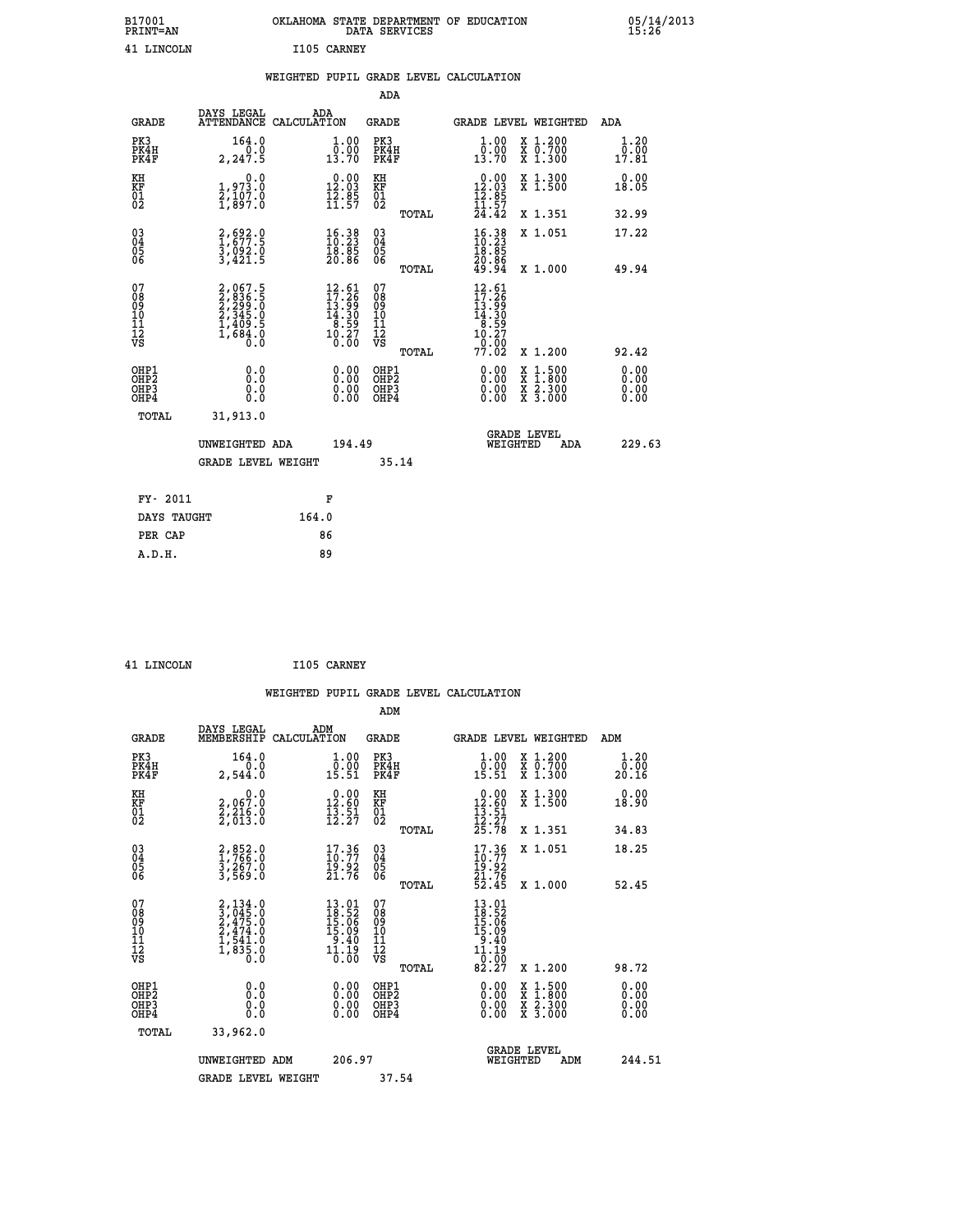|           | OKLAHOMA STATE DEPARTMENT OF EDUCATION<br>DATA SERVICES |  |
|-----------|---------------------------------------------------------|--|
| I134 AGRA |                                                         |  |

|                                          |                                                                                            | WEIGHTED PUPIL GRADE LEVEL CALCULATION                                                    |                                                     |              |                                                                                 |                                                                                          |                       |
|------------------------------------------|--------------------------------------------------------------------------------------------|-------------------------------------------------------------------------------------------|-----------------------------------------------------|--------------|---------------------------------------------------------------------------------|------------------------------------------------------------------------------------------|-----------------------|
|                                          |                                                                                            |                                                                                           | <b>ADA</b>                                          |              |                                                                                 |                                                                                          |                       |
| <b>GRADE</b>                             | DAYS LEGAL                                                                                 | ADA<br>ATTENDANCE CALCULATION                                                             | <b>GRADE</b>                                        |              | GRADE LEVEL WEIGHTED                                                            |                                                                                          | ADA                   |
| PK3<br>PK4H<br>PK4F                      | 406.0<br>$0.0$<br>5.944,5                                                                  | $\begin{smallmatrix} 2.48\ 0.00\\ 30.15 \end{smallmatrix}$                                | PK3<br>PK4H<br>PK4F                                 |              | $\begin{smallmatrix} 2.48\ 0.00\\ 30.15 \end{smallmatrix}$                      | X 1.200<br>X 0.700<br>X 1.300                                                            | 2.98<br>0.00<br>39.20 |
| KH<br>KF<br>01<br>02                     | 0.0<br>4,859:0<br>6,455:0<br>4,687:0                                                       | $\begin{smallmatrix} 0.00\\29.60\\39.35\\28.58 \end{smallmatrix}$                         | KH<br>KF<br>01<br>02                                |              | 0.00<br>$\frac{29.60}{39.35}$<br>$\frac{28.35}{67.93}$                          | X 1.300<br>X 1.500                                                                       | 0.00<br>44.40         |
|                                          |                                                                                            |                                                                                           |                                                     | <b>TOTAL</b> |                                                                                 | X 1.351                                                                                  | 91.77                 |
| 03<br>04<br>05<br>06                     | 3,692.5<br>6,546.5<br>4,517.5<br>4,992.0                                                   | $\frac{22}{39}\cdot\frac{52}{90}$<br>$\frac{27}{30}\cdot\frac{55}{38}$                    | $\begin{array}{c} 03 \\ 04 \\ 05 \\ 06 \end{array}$ |              | $\begin{smallmatrix} 22.52\ 39.90\ 27.55\ 30.38\ 97.83 \end{smallmatrix}$       | X 1.051                                                                                  | 23.67                 |
|                                          |                                                                                            |                                                                                           |                                                     | TOTAL        |                                                                                 | X 1.000                                                                                  | 97.83                 |
| 07<br>0890112<br>1112<br>VS              | $\begin{smallmatrix}5,641.5\\3,942.5\\3,793.5\\4,185.5\\3,957.5\\2,923.5\end{smallmatrix}$ | $\begin{array}{r} 34.38 \\ 24.04 \\ 23.13 \\ 25.51 \\ 24.13 \\ 17.80 \\ 0.00 \end{array}$ | 07<br>08901112<br>1112<br>VS                        | TOTAL        | 34.38<br>$24.04$<br>$23.13$<br>$25.51$<br>$24.13$<br>$17.80$<br>00.01<br>148.99 | X 1.200                                                                                  | 178.79                |
| OHP1<br>OHP2<br>OH <sub>P3</sub><br>OHP4 | 0.0<br>0.0<br>0.0                                                                          | $\begin{smallmatrix} 0.00 \ 0.00 \ 0.00 \ 0.00 \end{smallmatrix}$                         | OHP1<br>OHP2<br>OHP3<br>OHP4                        |              | 0.00<br>0.00                                                                    | $\begin{smallmatrix} x & 1.500 \\ x & 1.800 \\ x & 2.300 \\ x & 3.000 \end{smallmatrix}$ | 0.00<br>0.00<br>0.00  |
| <b>TOTAL</b>                             | 65,544.0                                                                                   |                                                                                           |                                                     |              |                                                                                 |                                                                                          |                       |
|                                          | UNWEIGHTED ADA                                                                             | 399.50                                                                                    |                                                     |              | WEIGHTED                                                                        | <b>GRADE LEVEL</b><br>ADA                                                                | 478.64                |
|                                          | <b>GRADE LEVEL WEIGHT</b>                                                                  |                                                                                           | 79.14                                               |              |                                                                                 |                                                                                          |                       |
| FY- 2011                                 |                                                                                            | F                                                                                         |                                                     |              |                                                                                 |                                                                                          |                       |
| DAYS TAUGHT                              |                                                                                            | 164.0                                                                                     |                                                     |              |                                                                                 |                                                                                          |                       |
| PER CAP                                  |                                                                                            | 57                                                                                        |                                                     |              |                                                                                 |                                                                                          |                       |

| LTNCOLN |  |
|---------|--|
|         |  |

B17001<br>PRINT=AN<br>41 LINCOLN

INCOLN **1134 AGRA** 

|                                                    |                                                                                                                                       |                    |                                                                      |                                               |       | WEIGHTED PUPIL GRADE LEVEL CALCULATION                                               |                                                                                                                     |                                                |  |
|----------------------------------------------------|---------------------------------------------------------------------------------------------------------------------------------------|--------------------|----------------------------------------------------------------------|-----------------------------------------------|-------|--------------------------------------------------------------------------------------|---------------------------------------------------------------------------------------------------------------------|------------------------------------------------|--|
|                                                    |                                                                                                                                       |                    |                                                                      | ADM                                           |       |                                                                                      |                                                                                                                     |                                                |  |
| <b>GRADE</b>                                       | DAYS LEGAL<br>MEMBERSHIP                                                                                                              | ADM<br>CALCULATION |                                                                      | <b>GRADE</b>                                  |       | <b>GRADE LEVEL WEIGHTED</b>                                                          |                                                                                                                     | ADM                                            |  |
| PK3<br>PK4H<br>PK4F                                | 406.0<br>0.0<br>5,308.0                                                                                                               |                    | $\begin{smallmatrix} 2.48\ 0.00\\ 32.37 \end{smallmatrix}$           | PK3<br>PK4H<br>PK4F                           |       | $\begin{smallmatrix} 2.48\ 0.00\\ 2.37 \end{smallmatrix}$                            | X 1.200<br>X 0.700<br>X 1.300                                                                                       | 2.98<br>$\frac{\bar{0}.\bar{0}\bar{0}}{42.08}$ |  |
| KH<br>KF<br>01<br>02                               | 0.0<br>5,182.0<br>$\frac{6}{4}$ , $\frac{777}{831}$ .0                                                                                |                    | $\begin{smallmatrix} 0.00\\ 31.58\\ 41.32\\ 29.46 \end{smallmatrix}$ | KH<br>KF<br>01<br>02                          |       | $0.00\n31.58\n41.32\n29.46\n70.78$                                                   | X 1.300<br>X 1.500                                                                                                  | 0.00<br>47.37                                  |  |
|                                                    |                                                                                                                                       |                    |                                                                      |                                               | TOTAL |                                                                                      | X 1.351                                                                                                             | 95.62                                          |  |
| $\begin{matrix} 03 \\ 04 \\ 05 \\ 06 \end{matrix}$ | 3,841.0<br>6,760.0<br>4,743.0<br>5,193.0                                                                                              |                    | $\begin{smallmatrix} 23.42\ 41.20\ 28.92\ 31.60 \end{smallmatrix}$   | 03<br>04<br>05<br>06                          |       | $\begin{smallmatrix} 23.42\\ 41.20\\ 28.92\\ 31.60\\ 101.72 \end{smallmatrix}$       | X 1.051                                                                                                             | 24.61                                          |  |
|                                                    |                                                                                                                                       |                    |                                                                      |                                               | TOTAL |                                                                                      | X 1.000                                                                                                             | 101.72                                         |  |
| 07<br>0890112<br>1112<br>VS                        | $\begin{smallmatrix}5\,,\,839\,.0\\4\,,\,173\,.0\\3\,,\,974\,.0\\4\,,\,424\,.0\\4\,,\,228\,.0\\3\,,\,104\,.0\\0\,.0\end{smallmatrix}$ |                    | 35.57<br>25.45<br>24.23<br>26.96<br>25.78<br>25.78<br>18.90<br>0.00  | 07<br>08<br>09<br>001<br>11<br>11<br>12<br>VS | TOTAL | $35.57$<br>$24.25$<br>$24.23$<br>$26.96$<br>$25.78$<br>$18.90$<br>$0.00$<br>$156.89$ | X 1.200                                                                                                             | 188.27                                         |  |
| OHP1                                               |                                                                                                                                       |                    |                                                                      |                                               |       |                                                                                      |                                                                                                                     |                                                |  |
| OHP <sub>2</sub><br>OH <sub>P3</sub><br>OHP4       | 0.0<br>0.000                                                                                                                          |                    | $0.00$<br>$0.00$<br>0.00                                             | OHP1<br>OHP2<br>OHP <sub>3</sub>              |       | 0.00<br>0.00<br>0.00                                                                 | $\begin{array}{l} \mathtt{X} & 1.500 \\ \mathtt{X} & 1.800 \\ \mathtt{X} & 2.300 \\ \mathtt{X} & 3.000 \end{array}$ | 0.00<br>0.00<br>0.00                           |  |
| TOTAL                                              | 68,783.0                                                                                                                              |                    |                                                                      |                                               |       |                                                                                      |                                                                                                                     |                                                |  |
|                                                    | UNWEIGHTED ADM                                                                                                                        |                    | 419.24                                                               |                                               |       | WEIGHTED                                                                             | <b>GRADE LEVEL</b><br>ADM                                                                                           | 502.65                                         |  |
|                                                    | <b>GRADE LEVEL WEIGHT</b>                                                                                                             |                    |                                                                      | 83.41                                         |       |                                                                                      |                                                                                                                     |                                                |  |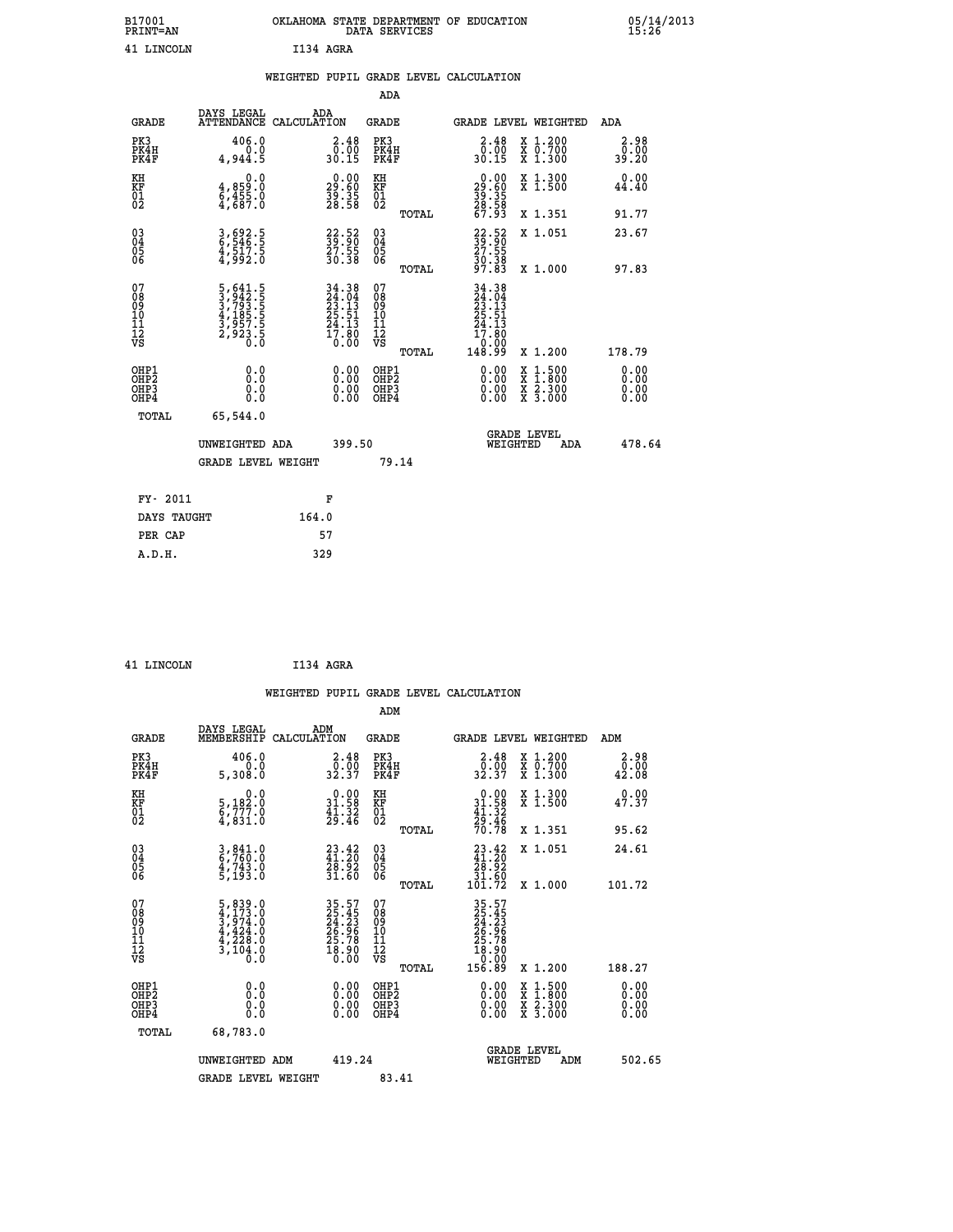|  | OKLAHOMA STATE DEPARTMENT OF EDUCATION<br>DATA SERVICES |  |
|--|---------------------------------------------------------|--|
|  | COUNTY TOTALS                                           |  |

05/14/2013<br>15:26

|                                                    |                                                                                                |                                                                                                             | ADA                                      |       |                                                                                                                                                                                            |                                                                                                  |                               |
|----------------------------------------------------|------------------------------------------------------------------------------------------------|-------------------------------------------------------------------------------------------------------------|------------------------------------------|-------|--------------------------------------------------------------------------------------------------------------------------------------------------------------------------------------------|--------------------------------------------------------------------------------------------------|-------------------------------|
| <b>GRADE</b>                                       | DAYS LEGAL                                                                                     | ADA<br>ATTENDANCE CALCULATION                                                                               | GRADE                                    |       | GRADE LEVEL WEIGHTED                                                                                                                                                                       |                                                                                                  | ADA                           |
| PK3<br>PK4H<br>PK4F                                | 2, 310.0<br>21, 127.5<br>34, 509.5                                                             | 13.74<br>$\frac{1\bar{2}\bar{4}\cdot 4\bar{9}}{204\cdot 60}$                                                | PK3<br>PK4H<br>PK4F                      |       | 13.74<br>$\frac{1\bar{2}\bar{4}\cdot 4\bar{9}}{204\cdot 60}$                                                                                                                               | X 1.200<br>X 0.700<br>X 1.300                                                                    | 16.49<br>87.14<br>265.99      |
| KH<br>KF<br>01<br>02                               | 0.0<br>68,196.0<br>68,090.0<br>64,640.0                                                        | $\begin{smallmatrix} &0.00\ 403.09\ 402.73\ 381.68\ \end{smallmatrix}$                                      | KH<br>KF<br>01<br>02                     |       | $\begin{smallmatrix} &0.00\\ 403.09\\ 402.73\\ 381.68\\ 784.41\end{smallmatrix}$                                                                                                           | X 1.300<br>X 1.500                                                                               | 0.00<br>604.66                |
|                                                    |                                                                                                |                                                                                                             |                                          | TOTAL |                                                                                                                                                                                            | X 1.351                                                                                          | 1,059.74                      |
| $\begin{matrix} 03 \\ 04 \\ 05 \\ 06 \end{matrix}$ | 66,549.0<br>69,481.5<br>63,956.0                                                               | 393.08<br>412.53<br>$\frac{410.19}{378.14}$                                                                 | $^{03}_{04}$<br>0500                     |       | 393.08<br>412.53<br>410.19<br>378.14                                                                                                                                                       | X 1.051                                                                                          | 1,614.00                      |
|                                                    |                                                                                                |                                                                                                             |                                          | TOTAL | 1,200.86                                                                                                                                                                                   | X 1.000                                                                                          | 1,200.86                      |
| 07<br>08<br>09<br>10<br>11<br>12<br>VS             | $68,867.5$<br>$60,272.5$<br>$73,714.0$<br>$66,635.5$<br>$66,646.5$<br>$66,646.5$<br>$55,045.0$ | $\begin{smallmatrix} 406.90\\ 356.28\\ 343.89\\ 434.89\\ 394.15\\ 394.13\\ 326.92\\ 0.00 \end{smallmatrix}$ | 07<br>08<br>09<br>11<br>11<br>12<br>VS   |       | $\begin{smallmatrix} 4\,0\,6\cdot\,9\,0\\ 3\,5\,6\cdot\,2\\ 4\,3\,4\cdot\,8\\ 4\,3\,4\cdot\,1\\ 3\,9\,4\cdot\,1\\ 3\,9\,4\cdot\,1\\ 3\,2\,6\cdot\,9\,2\\ 0\cdot\,0\,0\,0\end{smallmatrix}$ |                                                                                                  |                               |
|                                                    |                                                                                                |                                                                                                             |                                          | TOTAL | 2,313.27                                                                                                                                                                                   | X 1.200                                                                                          | 2,775.93                      |
| OHP1<br>OH <sub>P</sub> 2<br>OHP3<br>OHP4          | 2,127.0<br>0.0<br>0.0<br>0.0                                                                   | 12.44<br>0.00<br>0.00<br>0.00                                                                               | OHP1<br>OHP <sub>2</sub><br>OHP3<br>OHP4 |       | $12.44$<br>$0.00$<br>0.00<br>0.00                                                                                                                                                          | $\begin{smallmatrix} x & 1 & 500 \\ x & 1 & 800 \\ x & 2 & 300 \\ x & 3 & 000 \end{smallmatrix}$ | 18.66<br>0.00<br>0.00<br>0.00 |
| TOTAL                                              | 922,008.5                                                                                      |                                                                                                             |                                          |       |                                                                                                                                                                                            |                                                                                                  |                               |
|                                                    | UNWEIGHTED ADA                                                                                 | 5,449.98                                                                                                    |                                          |       | WEIGHTED                                                                                                                                                                                   | <b>GRADE LEVEL</b><br>ADA                                                                        | 6,442.61                      |
|                                                    | <b>GRADE LEVEL WEIGHT</b>                                                                      |                                                                                                             | 992.63                                   |       |                                                                                                                                                                                            |                                                                                                  |                               |
|                                                    |                                                                                                |                                                                                                             |                                          |       |                                                                                                                                                                                            |                                                                                                  |                               |
| FY- 2011                                           |                                                                                                | F                                                                                                           |                                          |       |                                                                                                                                                                                            |                                                                                                  |                               |
| DAYS TAUGHT                                        |                                                                                                | 1,515.0                                                                                                     |                                          |       |                                                                                                                                                                                            |                                                                                                  |                               |
| PER CAP                                            |                                                                                                | 626                                                                                                         |                                          |       |                                                                                                                                                                                            |                                                                                                  |                               |
| A.D.H.                                             |                                                                                                | 3,910                                                                                                       |                                          |       |                                                                                                                                                                                            |                                                                                                  |                               |

B17001<br>PRINT=AN<br>LINCOLN

 **LINCOLN COUNTY TOTALS**

|                                           |                                                                             |                                                                                                                | ADM                                              |                                                                                                                         |                                                                                                  |                               |
|-------------------------------------------|-----------------------------------------------------------------------------|----------------------------------------------------------------------------------------------------------------|--------------------------------------------------|-------------------------------------------------------------------------------------------------------------------------|--------------------------------------------------------------------------------------------------|-------------------------------|
| <b>GRADE</b>                              | DAYS LEGAL<br>MEMBERSHIP                                                    | ADM<br>CALCULATION                                                                                             | <b>GRADE</b>                                     | GRADE LEVEL WEIGHTED                                                                                                    |                                                                                                  | ADM                           |
| PK3<br>PK4H<br>PK4F                       | 2,313.0<br>22,647.0<br>37,191.0                                             | 13.76<br>133.42<br>220.55                                                                                      | PK3<br>PK4H<br>PK4F                              | 13.76<br>$\frac{1\bar{3}\bar{3}\cdot\bar{4}\bar{2}}{220:55}$                                                            | $\begin{smallmatrix} x & 1.200 \\ x & 0.700 \end{smallmatrix}$<br>X 1.300                        | 16.49<br>93.40<br>286.71      |
| KH<br>KF<br>01<br>02                      | 0.0<br>72,912:0<br>71,835:0<br>68,239:0                                     | 430.00<br>$\frac{1}{402}$ $\frac{1}{92}$                                                                       | KH<br>KF<br>01<br>02                             | 0.00<br>$430.95$<br>$424.87$<br>$402.92$<br>$827.79$                                                                    | X 1.300<br>X 1.500                                                                               | 0.00<br>646.45                |
|                                           |                                                                             |                                                                                                                | TOTAL                                            |                                                                                                                         | X 1.351                                                                                          | 1,118.35                      |
| 03<br>04<br>05<br>06                      | 70,145.0<br>73,109.0<br>73,002.0<br>67,169.0                                | $414.32$<br>$431.83$<br>430.97<br>397.12                                                                       | $\substack{03 \\ 04}$<br>0500                    | $414.32$<br>$431.83$<br>430.97                                                                                          | X 1.051                                                                                          | 435.46                        |
|                                           |                                                                             |                                                                                                                | TOTAL                                            | 12.793<br>1,259.92                                                                                                      | X 1.000                                                                                          | 1,259.92                      |
| 07<br>08<br>09<br>11<br>11<br>12<br>VS    | 72,570.0<br>63,672.0<br>78,508.0<br>70,818.0<br>70,954.0<br>59,277.0<br>0.0 | $\frac{428.71}{376.43}$<br>463.25<br>419.00<br>$\frac{4\bar{1}\bar{9}\cdot\bar{7}\bar{7}}{352\cdot24}$<br>0.00 | 07<br>08<br>09<br>101<br>11<br>12<br>VS<br>TOTAL | 428.71<br>376.43<br>$463.25$<br>$419.00$<br>$\frac{4\bar{1}\bar{9}\cdot\bar{7}\bar{7}}{352\cdot24}$<br>0.00<br>2,459.40 | X 1.200                                                                                          | 2,951.28                      |
| OHP1<br>OH <sub>P</sub> 2<br>OHP3<br>OHP4 | 2,127.0<br>0.0<br>0.0<br>Ŏ.Ŏ                                                | 12.44<br>0.00<br>0.00<br>0.00                                                                                  | OHP1<br>OHP <sub>2</sub><br>OHP3<br>OHP4         | 12.44<br>0.00<br>0.00<br>0.00                                                                                           | $\begin{smallmatrix} x & 1 & 500 \\ x & 1 & 800 \\ x & 2 & 300 \\ x & 3 & 000 \end{smallmatrix}$ | 18.66<br>0.00<br>0.00<br>0.00 |
| TOTAL                                     | 976,498.0                                                                   |                                                                                                                |                                                  |                                                                                                                         |                                                                                                  |                               |
|                                           | UNWEIGHTED ADM                                                              | 5,772.55                                                                                                       |                                                  | WEIGHTED                                                                                                                | <b>GRADE LEVEL</b><br>ADM                                                                        | 6,826.75                      |
|                                           | <b>GRADE LEVEL WEIGHT</b>                                                   |                                                                                                                | 1,054.20                                         |                                                                                                                         |                                                                                                  |                               |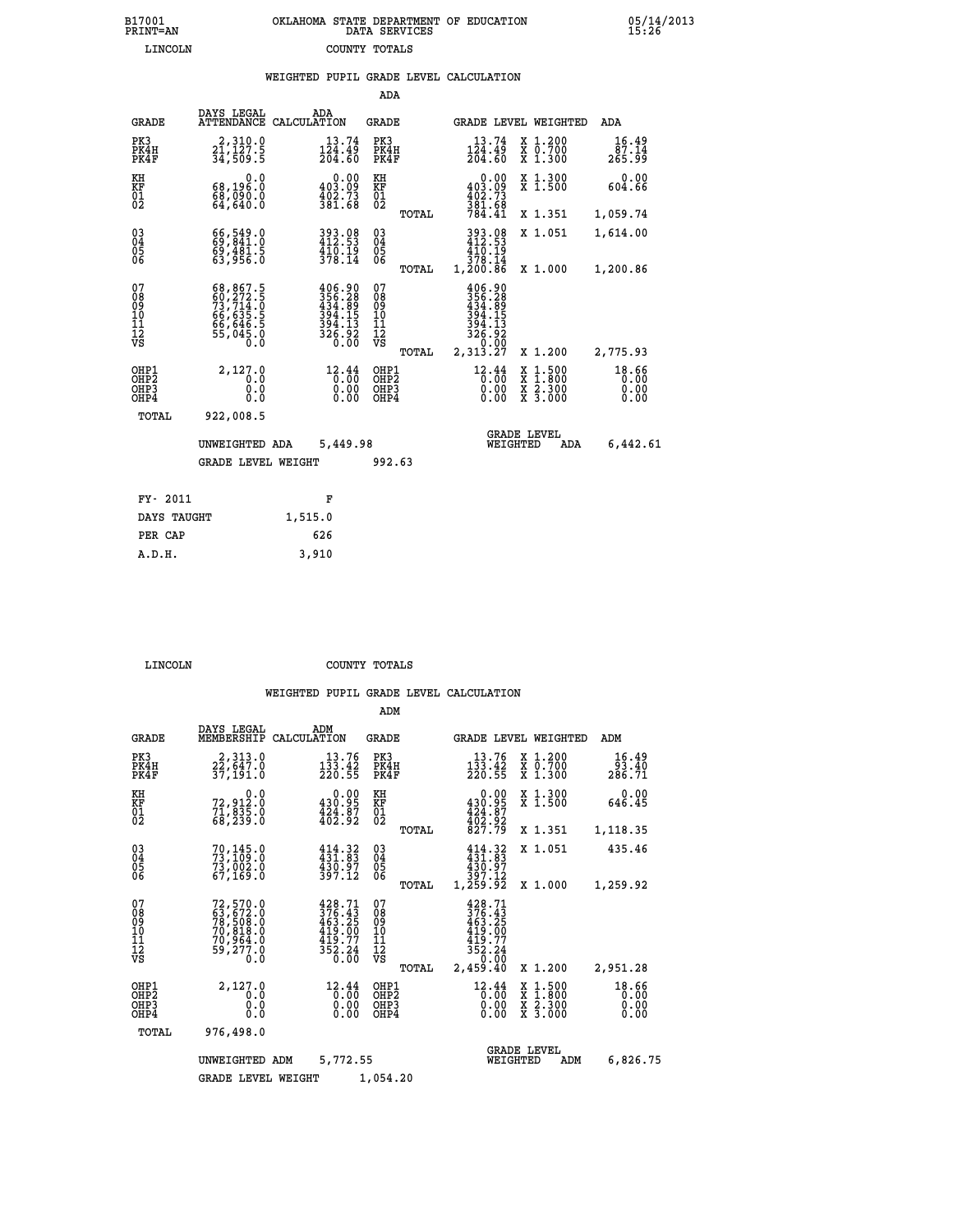| B17001<br><b>PRINT=AN</b> |                     | OKLAHOMA STATE DEPARTMENT OF EDUCATION<br>DATA SERVICES |  |
|---------------------------|---------------------|---------------------------------------------------------|--|
| 42 LOGAN                  | <b>IO01 GUTHRIE</b> |                                                         |  |

## **WEIGHTED PUPIL GRADE LEVEL CALCULATION**

| ADA<br>10.70<br>113.93<br>0.00 |
|--------------------------------|
|                                |
|                                |
| 0.00<br>363.17                 |
| 605.49                         |
| 238.23                         |
| 704.55                         |
| 1,532.08                       |
| 13.47<br>0.00<br>0.00<br>0.00  |
|                                |
| 3,581.62                       |
|                                |
|                                |
|                                |
|                                |
|                                |
|                                |

 **42 LOGAN I001 GUTHRIE**

|                                                    |                                                                                                                                                     |                                                                         | ADM                                                |       |                                                                                                      |                                          |                               |
|----------------------------------------------------|-----------------------------------------------------------------------------------------------------------------------------------------------------|-------------------------------------------------------------------------|----------------------------------------------------|-------|------------------------------------------------------------------------------------------------------|------------------------------------------|-------------------------------|
| <b>GRADE</b>                                       | DAYS LEGAL<br>MEMBERSHIP                                                                                                                            | ADM<br>CALCULATION                                                      | GRADE                                              |       |                                                                                                      | GRADE LEVEL WEIGHTED                     | ADM                           |
| PK3<br>PK4H<br>PK4F                                | 1,621.0<br>29,867.0<br>0.0                                                                                                                          | $9.65$<br>177.78<br>0.00                                                | PK3<br>PK4H<br>PK4F                                |       | $\frac{9.65}{177.78}$<br>0.00                                                                        | X 1.200<br>X 0.700<br>X 1.300            | 11.58<br>124.45<br>0.00       |
| KH<br>KF<br>01<br>02                               | 0.0<br>43,591.0<br>41,047.0<br>38,934.0                                                                                                             | $\begin{smallmatrix} &0.00\\ 259.47\\ 244.33\\ 231.75\end{smallmatrix}$ | KH<br>KF<br>01<br>02                               |       | 0.00<br>259:47<br>244:33<br>231:75<br>476:08                                                         | X 1.300<br>X 1.500                       | 0.00<br>389.21                |
|                                                    |                                                                                                                                                     |                                                                         |                                                    | TOTAL |                                                                                                      | X 1.351                                  | 643.18                        |
| $\begin{matrix} 03 \\ 04 \\ 05 \\ 06 \end{matrix}$ | $\begin{smallmatrix} 40, 411.0\\ 40, 140.0\\ 42, 623.0\\ 43, 327.0 \end{smallmatrix}$                                                               | 240.54<br>238.93<br>253.71<br>257.90                                    | $\begin{matrix} 03 \\ 04 \\ 05 \\ 06 \end{matrix}$ |       | 240:54<br>238:93<br>253:71<br>257:90                                                                 | X 1.051                                  | 252.81                        |
|                                                    |                                                                                                                                                     |                                                                         |                                                    | TOTAL | 750.54                                                                                               | X 1.000                                  | 750.54                        |
| 07<br>08<br>09<br>101<br>112<br>VS                 | $\begin{smallmatrix} 44\,,\,082\,.0\\ 40\,,\,285\,.0\\ 43\,,\,331\,.0\\ 36\,,\,990\,.0\\ 32\,,\,542\,.0\\ 32\,,\,394\,.0\\ 0\,.0 \end{smallmatrix}$ | 262.39<br>239.79<br>257.92<br>220.18<br>193.70<br>$\frac{152.82}{0.00}$ | 07<br>08<br>09<br>11<br>11<br>12<br>VS             | TOTAL | 262.39<br>239.79<br>257.92<br>220.18<br>$\begin{smallmatrix} 193.70\\192.82\\0.00 \end{smallmatrix}$ |                                          |                               |
|                                                    |                                                                                                                                                     |                                                                         |                                                    |       | 1,366.80                                                                                             | X 1.200                                  | 1,640.16                      |
| OHP1<br>OH <sub>P</sub> 2<br>OHP3<br>OHP4          | 1,545.0<br>0.0<br>0.0<br>0.0                                                                                                                        | $\begin{smallmatrix} 9.20\ 0.00\ 0.00 \end{smallmatrix}$                | OHP1<br>OHP <sub>2</sub><br>OHP <sub>3</sub>       |       | 0.20<br>0.00<br>0.00                                                                                 | X 1:500<br>X 1:800<br>X 2:300<br>X 3:000 | 13.80<br>0.00<br>0.00<br>0.00 |
| TOTAL                                              | 552,730.0                                                                                                                                           |                                                                         |                                                    |       |                                                                                                      |                                          |                               |
|                                                    | UNWEIGHTED                                                                                                                                          | 3,290.06<br>ADM                                                         |                                                    |       | WEIGHTED                                                                                             | <b>GRADE LEVEL</b><br>ADM                | 3,825.73                      |
|                                                    | <b>GRADE LEVEL WEIGHT</b>                                                                                                                           |                                                                         | 535.67                                             |       |                                                                                                      |                                          |                               |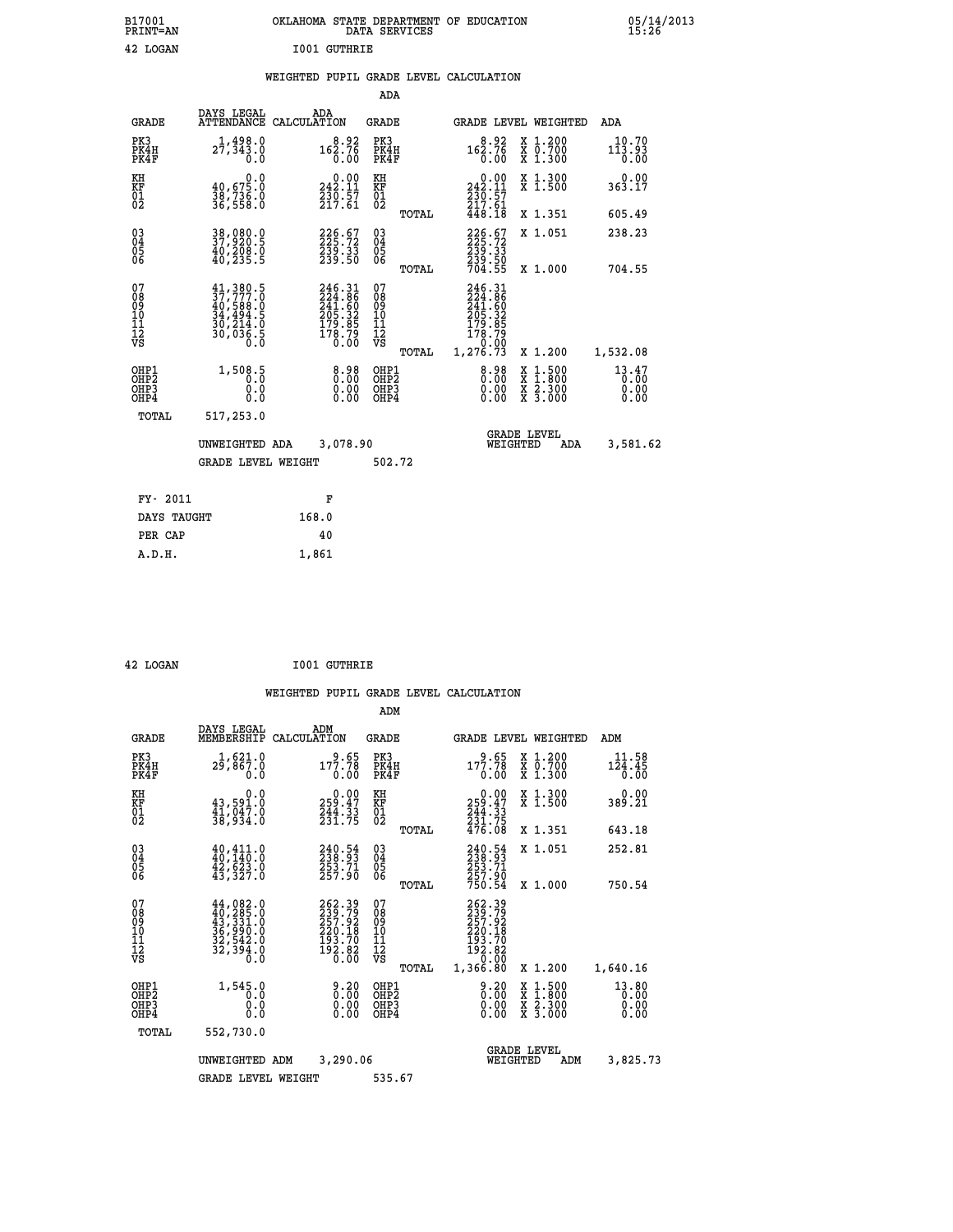| B17001<br>PRINT=AN                     |                                                                                  | OKLAHOMA STATE DEPARTMENT OF EDUCATION                     | DATA SERVICES                                      |                                                                    |                                                                                                  | 05/14/2013            |  |
|----------------------------------------|----------------------------------------------------------------------------------|------------------------------------------------------------|----------------------------------------------------|--------------------------------------------------------------------|--------------------------------------------------------------------------------------------------|-----------------------|--|
| 42 LOGAN                               |                                                                                  | <b>I002 CRESCENT</b>                                       |                                                    |                                                                    |                                                                                                  |                       |  |
|                                        |                                                                                  | WEIGHTED PUPIL GRADE LEVEL CALCULATION                     |                                                    |                                                                    |                                                                                                  |                       |  |
|                                        |                                                                                  |                                                            | ADA                                                |                                                                    |                                                                                                  |                       |  |
| <b>GRADE</b>                           | DAYS LEGAL<br>ATTENDANCE CALCULATION                                             | ADA                                                        | GRADE                                              | <b>GRADE LEVEL WEIGHTED</b>                                        |                                                                                                  | ADA                   |  |
| PK3<br>PK4H<br>PK4F                    | 273.0<br>0.0<br>6,592.0                                                          | $\frac{1}{0}$ : 57<br>37.89                                | PK3<br>PK4H<br>PK4F                                | $\frac{1}{0}$ : 57<br>37.89                                        | X 1.200<br>X 0.700<br>X 1.300                                                                    | 1.88<br>0.00<br>49.26 |  |
| KH<br>KF<br>$\overline{01}$            | 0.0<br>9,276:0<br>6,678:0<br>7,189:5                                             | $0.00$<br>53.31<br>$\frac{38}{41}$ $\frac{38}{32}$         | KH<br>KF<br>$^{01}_{02}$                           | $\begin{array}{r} 0.00 \\ 53.31 \\ 38.38 \\ 41.32 \end{array}$     | X 1.300<br>X 1.500                                                                               | 0.00<br>79.97         |  |
|                                        |                                                                                  |                                                            | TOTAL                                              | 79.70                                                              | X 1.351                                                                                          | 107.67                |  |
| $^{03}_{04}$<br>Ŏ5<br>06               | 7,653.0<br>8,336.0<br>6,095.0<br>6,972.5                                         | $43.98$<br>$47.91$<br>$35.03$<br>$40.07$                   | $\begin{matrix} 03 \\ 04 \\ 05 \\ 06 \end{matrix}$ | 43.98<br>35.03<br>40.07                                            | X 1.051                                                                                          | 46.22                 |  |
|                                        |                                                                                  |                                                            | <b>TOTAL</b>                                       | 123.01                                                             | X 1.000                                                                                          | 123.01                |  |
| 07<br>08<br>09<br>11<br>11<br>12<br>VS | 5, 868.0<br>8, 358.5<br>6, 124.5<br>6, 804.5<br>6, 867.0<br>5, 581.5<br>5, 581.5 | 33.72<br>48.04<br>35.20<br>39.10<br>39.76<br>32.06<br>0.00 | 07<br>08<br>09<br>10<br>11<br>12<br>VS<br>TOTAL    | 33.72<br>48.04<br>35.20<br>39.10<br>.76<br>32.06<br>0.00<br>233.88 | X 1.200                                                                                          | 280.66                |  |
| OHP1<br>OHP2<br>OHP3<br>OHP4<br>TOTAL  | 0.0<br>0.0<br>0.0<br>99,769.0                                                    | 0.00<br>0.00<br>0.00                                       | OHP1<br>OHP2<br>OHP3<br>OHP4                       | 0.00<br>0.00<br>0.00                                               | $\begin{smallmatrix} x & 1 & 500 \\ x & 1 & 800 \\ x & 2 & 300 \\ x & 3 & 000 \end{smallmatrix}$ | 0.00<br>0.00<br>0.00  |  |
|                                        |                                                                                  |                                                            |                                                    | <b>GRADE LEVEL</b>                                                 |                                                                                                  |                       |  |
|                                        | UNWEIGHTED ADA<br>GRADE LEVEL WEIGHT                                             | 573.34                                                     | 115.33                                             | WEIGHTED                                                           | ADA                                                                                              | 688.67                |  |
|                                        |                                                                                  |                                                            |                                                    |                                                                    |                                                                                                  |                       |  |
| FY- 2011                               |                                                                                  | F                                                          |                                                    |                                                                    |                                                                                                  |                       |  |
| DAYS TAUGHT                            |                                                                                  | 174.0                                                      |                                                    |                                                                    |                                                                                                  |                       |  |
| PER CAP                                |                                                                                  | 70                                                         |                                                    |                                                                    |                                                                                                  |                       |  |
| A.D.H.                                 |                                                                                  | 469                                                        |                                                    |                                                                    |                                                                                                  |                       |  |

| 42 LOGAN | <b>I002 CRESCENT</b> |
|----------|----------------------|

 **ADM**

| <b>GRADE</b>                                       | DAYS LEGAL<br>MEMBERSHIP CALCULATION                                                | ADM                                                                  | <b>GRADE</b>                                        |       |                                                                                                                                                                                                                                                                                | GRADE LEVEL WEIGHTED                     | ADM                   |  |
|----------------------------------------------------|-------------------------------------------------------------------------------------|----------------------------------------------------------------------|-----------------------------------------------------|-------|--------------------------------------------------------------------------------------------------------------------------------------------------------------------------------------------------------------------------------------------------------------------------------|------------------------------------------|-----------------------|--|
| PK3<br>PK4H<br>PK4F                                | 273.0<br>0.0<br>6,916.0                                                             | $\frac{1}{0}$ : 57<br>39.75                                          | PK3<br>PK4H<br>PK4F                                 |       | $1.57$<br>$0.00$<br>39.75                                                                                                                                                                                                                                                      | X 1.200<br>X 0.700<br>X 1.300            | 1.88<br>0.00<br>51.68 |  |
| KH<br>KF<br>01<br>02                               | 0.0<br>9,620.0<br>7,008.0<br>7,493.0                                                | $\begin{smallmatrix} 0.00\\ 55.29\\ 40.28\\ 43.06 \end{smallmatrix}$ | KH<br>KF<br>01<br>02                                |       | $\begin{smallmatrix} 0.00\\ 55.29\\ 40.28\\ 43.06\\ 83.34 \end{smallmatrix}$                                                                                                                                                                                                   | X 1.300<br>X 1.500                       | 0.00<br>82.94         |  |
|                                                    |                                                                                     |                                                                      |                                                     | TOTAL |                                                                                                                                                                                                                                                                                | X 1.351                                  | 112.59                |  |
| $\begin{matrix} 03 \\ 04 \\ 05 \\ 06 \end{matrix}$ | 7,941.0<br>8,769.0<br>6,355.0<br>7,206.0                                            | $\frac{45.64}{50.40}$<br>36.52<br>41.41                              | $\begin{array}{c} 03 \\ 04 \\ 05 \\ 06 \end{array}$ |       | $\begin{smallmatrix} 45.64\ 50.40\ 36.52\ 41.41\ 128.33 \end{smallmatrix}$                                                                                                                                                                                                     | X 1.051                                  | 47.97                 |  |
|                                                    |                                                                                     |                                                                      |                                                     | TOTAL |                                                                                                                                                                                                                                                                                | X 1.000                                  | 128.33                |  |
| 07<br>08<br>09<br>101<br>11<br>12<br>VS            | $6,094.0$<br>$8,860.0$<br>$6,524.0$<br>$7,370.0$<br>$8,495.0$<br>$6,075.0$<br>$0.0$ | 35.02<br>50.92<br>37.49<br>37.35<br>48.79<br>34.80<br>34.80          | 07<br>08<br>09<br>001<br>11<br>11<br>12<br>VS       | TOTAL | $35.02$<br>$37.49$<br>$42.35$<br>$48.79$<br>$34.89$<br>$34.09$<br>$249.46$                                                                                                                                                                                                     | X 1.200                                  | 299.35                |  |
| OHP1<br>OHP2<br>OHP3<br>OHP4                       |                                                                                     |                                                                      | OHP1<br>OHP2<br>OHP3<br>OHP4                        |       | $\begin{smallmatrix} 0.00 & 0.00 & 0.00 & 0.00 & 0.00 & 0.00 & 0.00 & 0.00 & 0.00 & 0.00 & 0.00 & 0.00 & 0.00 & 0.00 & 0.00 & 0.00 & 0.00 & 0.00 & 0.00 & 0.00 & 0.00 & 0.00 & 0.00 & 0.00 & 0.00 & 0.00 & 0.00 & 0.00 & 0.00 & 0.00 & 0.00 & 0.00 & 0.00 & 0.00 & 0.00 & 0.0$ | X 1:500<br>X 1:800<br>X 2:300<br>X 3:000 | 0.00<br>0.00<br>0.00  |  |
| TOTAL                                              | 104,999.0                                                                           |                                                                      |                                                     |       |                                                                                                                                                                                                                                                                                |                                          |                       |  |
|                                                    | UNWEIGHTED                                                                          | 603.38<br>ADM                                                        |                                                     |       | WEIGHTED                                                                                                                                                                                                                                                                       | <b>GRADE LEVEL</b><br>ADM                | 724.74                |  |
|                                                    | <b>GRADE LEVEL WEIGHT</b>                                                           |                                                                      | 121.36                                              |       |                                                                                                                                                                                                                                                                                |                                          |                       |  |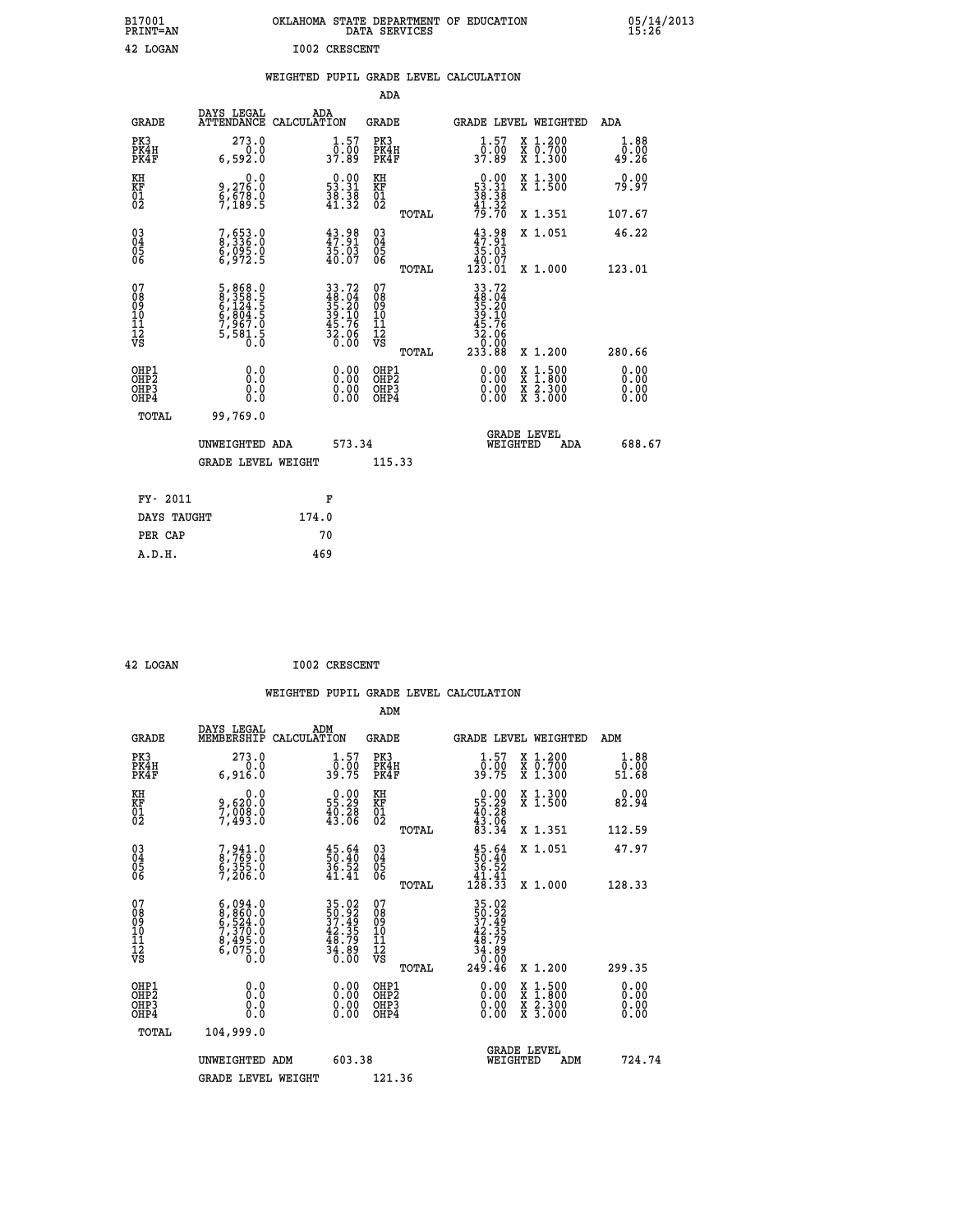| OKLAHOMA STATE DEPARTMENT OF EDUCATION<br>DATA SERVICES |  |
|---------------------------------------------------------|--|
| I003 MULHALL-ORLANDO                                    |  |

 **B17001 OKLAHOMA STATE DEPARTMENT OF EDUCATION 05/14/2013**

|                                                                    |                                                                           |                                                                          | ADA                                               |                                                                                                             |                              |
|--------------------------------------------------------------------|---------------------------------------------------------------------------|--------------------------------------------------------------------------|---------------------------------------------------|-------------------------------------------------------------------------------------------------------------|------------------------------|
| <b>GRADE</b>                                                       | DAYS LEGAL                                                                | ADA<br>ATTENDANCE CALCULATION                                            | <b>GRADE</b>                                      | GRADE LEVEL WEIGHTED                                                                                        | <b>ADA</b>                   |
| PK3<br>PK4H<br>PK4F                                                | 175.0<br>0.0<br>2,875.0                                                   | $\begin{smallmatrix} 1.00\\ 0.00\\ 16.43 \end{smallmatrix}$              | PK3<br>PK4H<br>PK4F                               | 1.00<br>X 1.200<br>X 0.700<br>X 1.300<br>ŏ:ŏŏ<br>16.43                                                      | 1.20<br>0.00<br>21.36        |
| KH<br>KF<br>01<br>02                                               | 0.0<br>3,037:5<br>3,106:5<br>2,870:5                                      | 17.36<br>$\frac{17.75}{16.40}$                                           | KH<br>KF<br>01<br>02                              | 17.36<br>X 1.300<br>X 1.500<br>$\frac{17.75}{16.40}$<br>34.15                                               | 0.00<br>26.04                |
|                                                                    |                                                                           |                                                                          | TOTAL                                             | X 1.351                                                                                                     | 46.14                        |
| $\begin{smallmatrix} 03 \\[-4pt] 04 \end{smallmatrix}$<br>Ŏ5<br>06 | 3,062.0<br>3,054.5<br>2,010.5<br>2,233.0                                  | 17.59<br>$\frac{1}{12}$ $\frac{1}{76}$                                   | $\substack{03 \\ 04}$<br>$\frac{05}{06}$<br>TOTAL | $17.50$<br>$17.45$<br>X 1.051<br><b>11.49</b><br>$\bar{1}\bar{2}.\bar{7}\bar{6}$<br>41.70<br>X 1.000        | 18.39<br>41.70               |
| 07<br>08<br>09<br>11<br>11<br>12<br>VS                             | 3,588.5<br>2,674.5<br>3,407.5<br>2,976.5<br>2,976.5<br>1,820.0<br>3,140.5 | $20.51$<br>$15.28$<br>$19.47$<br>$17.01$<br>$10.40$<br>$17.95$<br>$0.00$ | 07<br>08<br>09<br>11<br>11<br>12<br>VS            | $20.51$<br>$15.28$<br>$19.47$<br>$17.01$<br>$\begin{array}{r} 16.40 \\ 17.95 \\ 0.00 \\ 100.62 \end{array}$ |                              |
|                                                                    |                                                                           |                                                                          | TOTAL                                             | X 1.200                                                                                                     | 120.74                       |
| OHP1<br>OH <sub>P</sub> 2<br>OHP3<br>OHP4                          | 0.0<br>Ō.Ō<br>0.0<br>Ō.Ō                                                  | 0.00<br>$\begin{smallmatrix} 0.00 \ 0.00 \end{smallmatrix}$              | OHP1<br>OH <sub>P</sub> 2<br>OHP3<br>OHP4         | 0.00<br>$1:500$<br>$1:800$<br>X<br>X<br>0.00<br>X 2.300<br>X 3.000<br>0.00                                  | 0.00<br>0.00<br>0.00<br>0.00 |
| TOTAL                                                              | 40,032.0                                                                  |                                                                          |                                                   |                                                                                                             |                              |
|                                                                    | UNWEIGHTED ADA                                                            | 228.76                                                                   |                                                   | <b>GRADE LEVEL</b><br>WEIGHTED<br>ADA                                                                       | 275.57                       |
|                                                                    | <b>GRADE LEVEL WEIGHT</b>                                                 |                                                                          | 46.81                                             |                                                                                                             |                              |
|                                                                    | FY- 2011                                                                  | F                                                                        |                                                   |                                                                                                             |                              |
|                                                                    | DAYS TAUGHT                                                               | 175.0                                                                    |                                                   |                                                                                                             |                              |
| PER CAP                                                            |                                                                           | 110                                                                      |                                                   |                                                                                                             |                              |

 **A.D.H. 184**

**B17001<br>PRINT=AN<br>42 LOGAN** 

 **42 LOGAN I003 MULHALL-ORLANDO**

|                                                      |                                                                                                                                                             |                                                                       | ADM                                                 |                                                                                                              |                          |                                          |                              |
|------------------------------------------------------|-------------------------------------------------------------------------------------------------------------------------------------------------------------|-----------------------------------------------------------------------|-----------------------------------------------------|--------------------------------------------------------------------------------------------------------------|--------------------------|------------------------------------------|------------------------------|
| <b>GRADE</b>                                         | DAYS LEGAL<br>MEMBERSHIP                                                                                                                                    | ADM<br>CALCULATION                                                    | <b>GRADE</b>                                        |                                                                                                              |                          | GRADE LEVEL WEIGHTED                     | ADM                          |
| PK3<br>PK4H<br>PK4F                                  | 175.0<br>0.0<br>3,980.0                                                                                                                                     | $\frac{1}{0}$ : 00<br>22.74                                           | PK3<br>PK4H<br>PK4F                                 | $\frac{1}{0}$ :00<br>22.74                                                                                   |                          | X 1.200<br>X 0.700<br>X 1.300            | 1.20<br>ō:ōŏ<br>29.56        |
| KH<br>KF<br>01<br>02                                 | 0.0<br>3,225:0<br>3,279:0<br>3,011:0                                                                                                                        | $\begin{smallmatrix} 0.00\\18.43\\18.74\\17.21 \end{smallmatrix}$     | KH<br>KF<br>01<br>02                                | $\begin{array}{r} 0.00 \\ 18.43 \\ 18.74 \\ 17.21 \\ 35.95 \end{array}$                                      |                          | X 1.300<br>X 1.500                       | 0.00<br>27.65                |
|                                                      |                                                                                                                                                             |                                                                       | TOTAL                                               |                                                                                                              |                          | X 1.351                                  | 48.57                        |
| 03<br>04<br>05<br>06                                 | $\frac{3}{3}, \frac{248}{148}.0$<br>$\frac{2}{7}, \frac{079}{29}.0$<br>$\frac{2}{7}, \frac{289}{20}.0$                                                      | $\begin{smallmatrix} 18.56\\ 17.99\\ 11.88\\ 13.08 \end{smallmatrix}$ | $\begin{array}{c} 03 \\ 04 \\ 05 \\ 06 \end{array}$ | 18.56<br>$\frac{11.88}{13.08}$<br>$42.95$                                                                    |                          | X 1.051                                  | 19.51                        |
|                                                      |                                                                                                                                                             |                                                                       | TOTAL                                               |                                                                                                              |                          | X 1.000                                  | 42.95                        |
| 07<br>08<br>09<br>101<br>112<br>VS                   | $\begin{smallmatrix} 3\,,\,674\,.\,0\\ 2\,,\,735\,.\,0\\ 3\,,\,561\,.\,0\\ 3\,,\,058\,.\,0\\ 1\,,\,881\,.\,0\\ 3\,,\,243\,.\,0\\ 0\,.\,0 \end{smallmatrix}$ | $20.9915.6320.3517.4710.7518.530.00$                                  | 07<br>08<br>09<br>11<br>11<br>12<br>VS              | $\begin{smallmatrix} 20.99\ 15.63\ 20.357\ 20.377\ 17.475\ 10.753\ 18.530\ 0.002\ 103.72\ \end{smallmatrix}$ |                          |                                          |                              |
|                                                      |                                                                                                                                                             |                                                                       | TOTAL                                               |                                                                                                              |                          | X 1.200                                  | 124.46                       |
| OHP1<br>OHP2<br>OH <sub>P3</sub><br>OH <sub>P4</sub> | 0.0<br>$\begin{smallmatrix} 0.0 & 0 \ 0.0 & 0 \end{smallmatrix}$                                                                                            |                                                                       | OHP1<br>OHP2<br>OHP <sub>3</sub>                    |                                                                                                              | $0.00$<br>$0.00$<br>0.00 | X 1:500<br>X 1:800<br>X 2:300<br>X 3:000 | 0.00<br>0.00<br>0.00<br>0.00 |
| TOTAL                                                | 42,586.0                                                                                                                                                    |                                                                       |                                                     |                                                                                                              |                          |                                          |                              |
|                                                      | UNWEIGHTED ADM                                                                                                                                              | 243.35                                                                |                                                     |                                                                                                              | GRADE LEVEL<br>WEIGHTED  | ADM                                      | 293.90                       |
|                                                      | <b>GRADE LEVEL WEIGHT</b>                                                                                                                                   |                                                                       | 50.55                                               |                                                                                                              |                          |                                          |                              |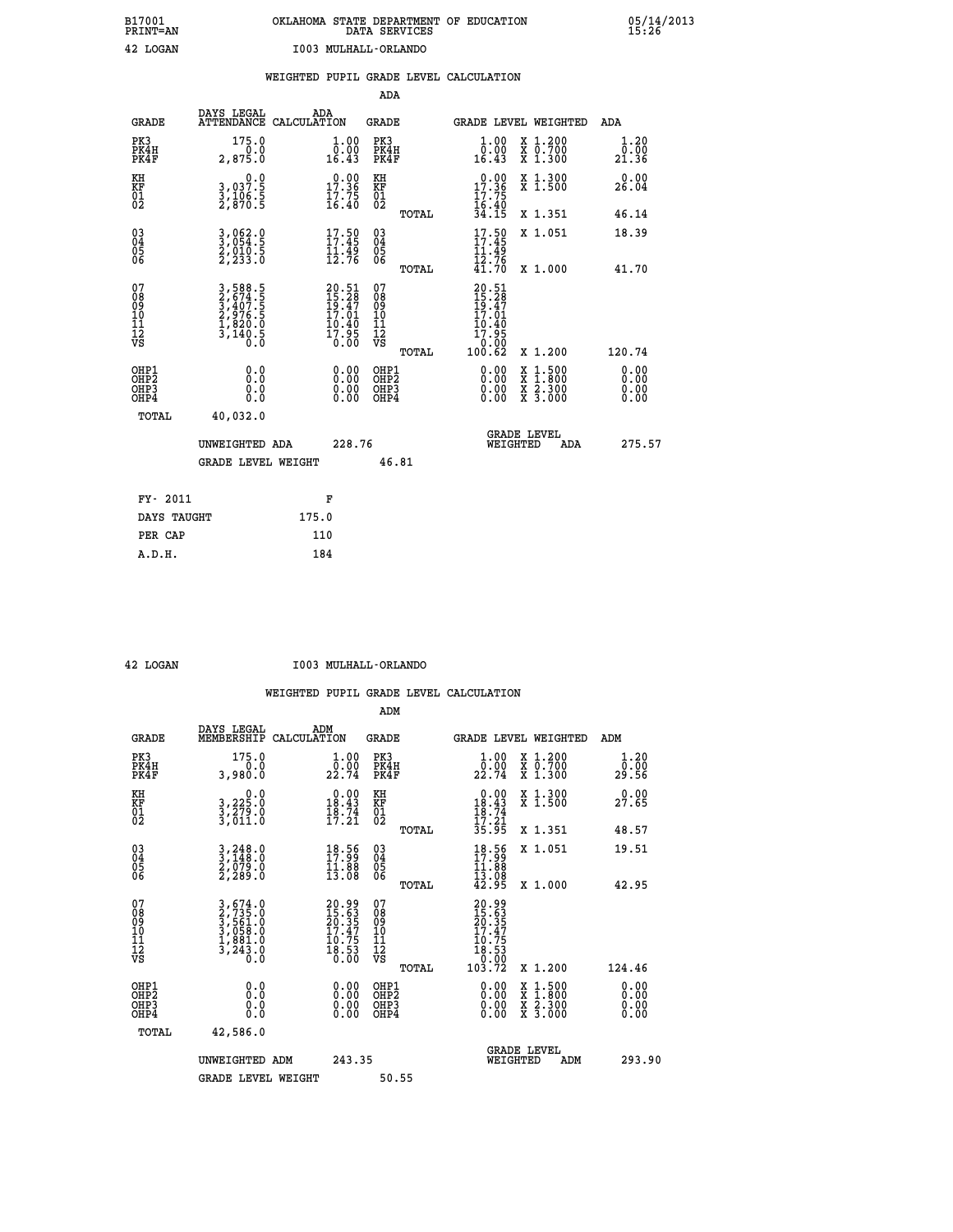| B17001<br><b>PRINT=AN</b> | OKLAHOMA STATE DEPARTMENT OF EDUCATION<br>DATA SERVICES | 05/14/2013<br>15:26 |
|---------------------------|---------------------------------------------------------|---------------------|
| 42 LOGAN                  | I014 COYLE                                              |                     |

|  |  | WEIGHTED PUPIL GRADE LEVEL CALCULATION |
|--|--|----------------------------------------|
|  |  |                                        |

|                                                                    |                                                                                      |                                                                   | ADA                                                 |       |                                                                              |                                                                                                                                           |                                                |
|--------------------------------------------------------------------|--------------------------------------------------------------------------------------|-------------------------------------------------------------------|-----------------------------------------------------|-------|------------------------------------------------------------------------------|-------------------------------------------------------------------------------------------------------------------------------------------|------------------------------------------------|
| <b>GRADE</b>                                                       | DAYS LEGAL                                                                           | ADA<br>ATTENDANCE CALCULATION                                     | <b>GRADE</b>                                        |       |                                                                              | GRADE LEVEL WEIGHTED                                                                                                                      | ADA                                            |
| PK3<br>PK4H<br>PK4F                                                | 157.0<br>0.0<br>5,465.0                                                              | $\begin{smallmatrix} 0.94\ 0.00\\ 32.72 \end{smallmatrix}$        | PK3<br>PK4H<br>PK4F                                 |       | $\begin{smallmatrix} 0.94\ 0.00\\ 32.72 \end{smallmatrix}$                   | X 1.200<br>X 0.700<br>X 1.300                                                                                                             | 1.13<br>$\frac{\bar{0}.\bar{0}\bar{0}}{42.54}$ |
| KH<br>KF<br>01<br>02                                               | 0.0<br>2,617:0<br>4,564:0<br>3,398:0                                                 | $15.00$<br>15.67<br>27:33<br>20:35                                | KH<br>KF<br>01<br>02                                |       | $\begin{smallmatrix} 0.00\\ 15.67\\ 27.33\\ 20.35\\ 47.68 \end{smallmatrix}$ | X 1.300<br>X 1.500                                                                                                                        | 0.00<br>23.51                                  |
|                                                                    |                                                                                      |                                                                   |                                                     | TOTAL |                                                                              | X 1.351                                                                                                                                   | 64.42                                          |
| $\begin{smallmatrix} 03 \\[-4pt] 04 \end{smallmatrix}$<br>Ŏ5<br>06 | 3,613.0<br>4,703.0<br>3,662.0<br>3,904.0                                             | 21.63<br>28.16<br>21.93<br>23.38                                  | $\begin{array}{c} 03 \\ 04 \\ 05 \\ 06 \end{array}$ | TOTAL | $21.6328.1621.9323.3873.47$                                                  | X 1.051<br>X 1.000                                                                                                                        | 22.73<br>73.47                                 |
| 07<br>08<br>09<br>101<br>11<br>12<br>VS                            | $4,564.0$<br>$3,5992.0$<br>$3,511.0$<br>$3,245.5$<br>$3,250.0$<br>$3,512.0$<br>$0.0$ | 27.33<br>17.92<br>21.02<br>19.43<br>19.46<br>$\frac{21.03}{0.00}$ | 07<br>08<br>09<br>11<br>11<br>12<br>VS              |       | $27.33$<br>$17.92$<br>$21.02$<br>$19.43$<br>$19.46$<br>$21.03$<br>$0.90$     |                                                                                                                                           |                                                |
|                                                                    |                                                                                      |                                                                   |                                                     | TOTAL | 126.19                                                                       | X 1.200                                                                                                                                   | 151.43                                         |
| OHP1<br>OHP <sub>2</sub><br>OH <sub>P3</sub><br>OHP4               | 0.0<br>0.000                                                                         | 0.00<br>$\begin{smallmatrix} 0.00 \ 0.00 \end{smallmatrix}$       | OHP1<br>OHP2<br>OHP <sub>3</sub>                    |       | 0.00<br>0.00                                                                 | $\begin{smallmatrix} \mathtt{X} & 1\cdot500\\ \mathtt{X} & 1\cdot800\\ \mathtt{X} & 2\cdot300\\ \mathtt{X} & 3\cdot000 \end{smallmatrix}$ | 0.00<br>Ō. ŌŌ<br>0.00<br>0.00                  |
| TOTAL                                                              | 53, 157.5                                                                            |                                                                   |                                                     |       |                                                                              |                                                                                                                                           |                                                |
|                                                                    | UNWEIGHTED ADA                                                                       | 318.30                                                            |                                                     |       |                                                                              | <b>GRADE LEVEL</b><br>WEIGHTED<br>ADA                                                                                                     | 379.23                                         |
|                                                                    | <b>GRADE LEVEL WEIGHT</b>                                                            |                                                                   |                                                     | 60.93 |                                                                              |                                                                                                                                           |                                                |
| FY- 2011                                                           |                                                                                      | F                                                                 |                                                     |       |                                                                              |                                                                                                                                           |                                                |
| DAYS TAUGHT                                                        |                                                                                      | 167.0                                                             |                                                     |       |                                                                              |                                                                                                                                           |                                                |
| PER CAP                                                            |                                                                                      | 90                                                                |                                                     |       |                                                                              |                                                                                                                                           |                                                |

| 42 LOGAN | I014 COYLE |
|----------|------------|
|          |            |

|                                          |                                                                             |                                                                          | ADM                                                 |       |                                                                                               |                                          |                              |
|------------------------------------------|-----------------------------------------------------------------------------|--------------------------------------------------------------------------|-----------------------------------------------------|-------|-----------------------------------------------------------------------------------------------|------------------------------------------|------------------------------|
| <b>GRADE</b>                             | DAYS LEGAL<br>MEMBERSHIP                                                    | ADM<br>CALCULATION                                                       | <b>GRADE</b>                                        |       |                                                                                               | <b>GRADE LEVEL WEIGHTED</b>              | ADM                          |
| PK3<br>PK4H<br>PK4F                      | 165.0<br>0.0<br>5,877.0                                                     | $0.99$<br>$0.00$<br>35.19                                                | PK3<br>PK4H<br>PK4F                                 |       | $0.99$<br>$0.00$<br>35.19                                                                     | X 1.200<br>X 0.700<br>X 1.300            | 1.19<br>0.00<br>45.75        |
| KH<br>KF<br>01<br>02                     | 0.0<br>2,806:0<br>4,716:0<br>3,545:0                                        | $\begin{smallmatrix} 0.00\\16.80\\28.24\\21.23 \end{smallmatrix}$        | KH<br>KF<br>01<br>02                                |       | $\begin{smallmatrix} 0.00\\16.80\\28.24\\21.23\\49.47 \end{smallmatrix}$                      | X 1.300<br>X 1.500                       | 0.00<br>25.20                |
|                                          |                                                                             |                                                                          |                                                     | TOTAL |                                                                                               | X 1.351                                  | 66.83                        |
| 03<br>04<br>05<br>06                     | 3,835.0<br>4,982.0<br>3,867.0<br>3,955.0                                    | 22.96<br>23.83<br>23.16<br>23.68                                         | $\begin{array}{c} 03 \\ 04 \\ 05 \\ 06 \end{array}$ |       | 22.96<br>23.16<br>23.16<br>23.68<br>76.67                                                     | X 1.051                                  | 24.13                        |
|                                          |                                                                             |                                                                          |                                                     | TOTAL |                                                                                               | X 1.000                                  | 76.67                        |
| 07<br>08901112<br>1112<br>VS             | $4, 753.0$<br>$3, 425.0$<br>$3, 418.0$<br>$3, 436.0$<br>$3, 744.0$<br>$0.0$ | $28.46$<br>$18.71$<br>$22.07$<br>$20.47$<br>$20.57$<br>$22.42$<br>$0.00$ | 07<br>08<br>09<br>01<br>11<br>11<br>12<br>VS        |       | $\begin{smallmatrix} 28.46\\18.71\\22.07\\20.47\\20.57\\22.42\\0.00\\132.70\end{smallmatrix}$ |                                          |                              |
|                                          |                                                                             |                                                                          |                                                     | TOTAL |                                                                                               | X 1.200                                  | 159.24                       |
| OHP1<br>OHP2<br>OH <sub>P3</sub><br>OHP4 |                                                                             |                                                                          | OHP1<br>OHP2<br>OHP <sub>3</sub>                    |       | $0.00$<br>$0.00$<br>0.00                                                                      | X 1:500<br>X 1:800<br>X 2:300<br>X 3:000 | 0.00<br>Ŏ.ŎŎ<br>Q.QQ<br>0.00 |
| TOTAL                                    | 55,909.0                                                                    |                                                                          |                                                     |       |                                                                                               |                                          |                              |
|                                          | UNWEIGHTED ADM                                                              | 334.78                                                                   |                                                     |       |                                                                                               | GRADE LEVEL<br>WEIGHTED<br>ADM           | 399.01                       |
|                                          | <b>GRADE LEVEL WEIGHT</b>                                                   |                                                                          | 64.23                                               |       |                                                                                               |                                          |                              |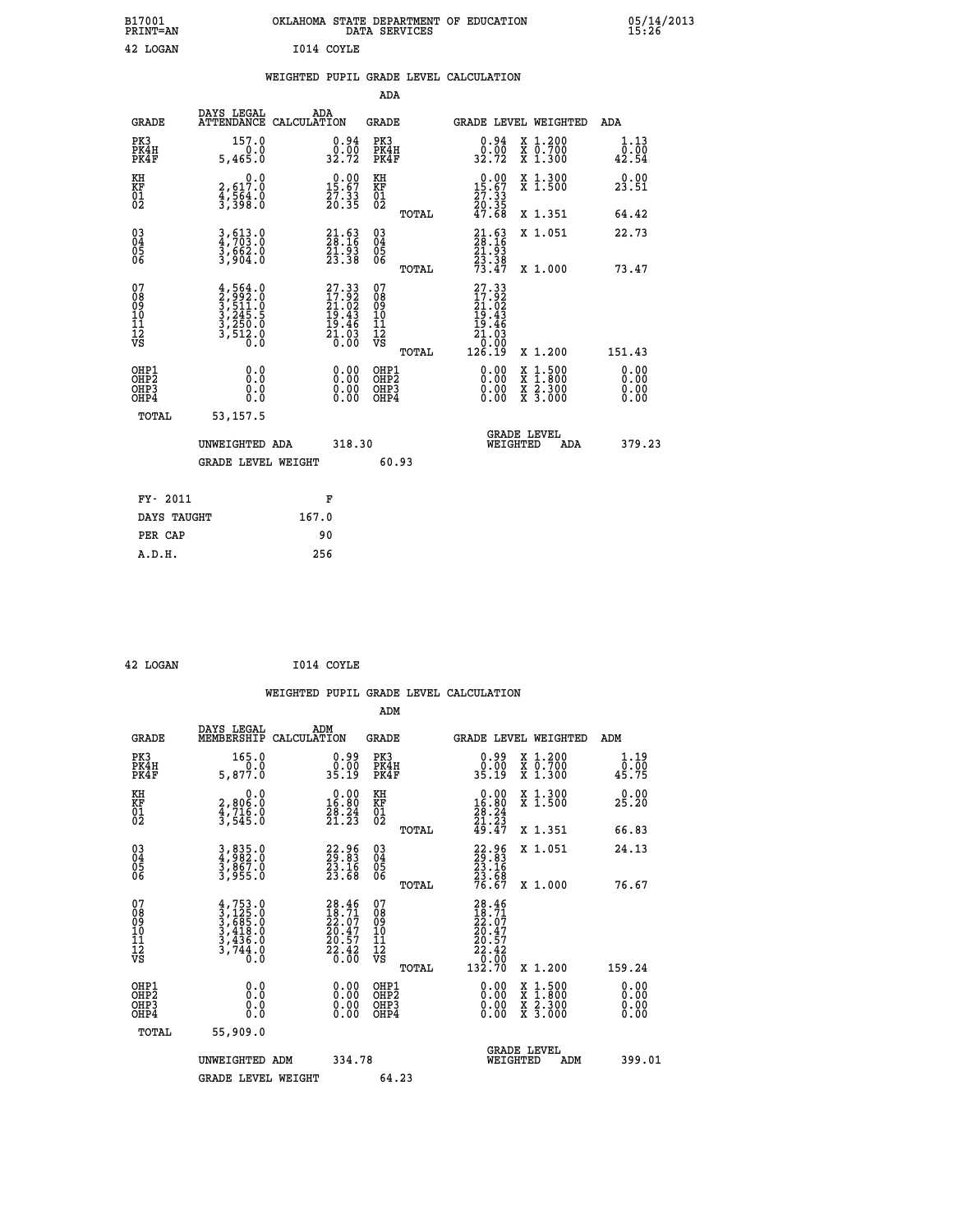| OKLAHOMA STATE DEPARTMENT OF EDUCATION<br>DATA SERVICES |  |
|---------------------------------------------------------|--|
| COUNTY TOTALS                                           |  |

B17001<br>PRINT=AN<br>LOGAN

05/14/2013<br>15:26

|  |  | WEIGHTED PUPIL GRADE LEVEL CALCULATION |
|--|--|----------------------------------------|
|  |  |                                        |

|                                              |                                                                                                                     | ADA                                                                                                |                                                                                                                                                                                                                                                                                        |                                                                                                                                                                                 |                                                                                                              |
|----------------------------------------------|---------------------------------------------------------------------------------------------------------------------|----------------------------------------------------------------------------------------------------|----------------------------------------------------------------------------------------------------------------------------------------------------------------------------------------------------------------------------------------------------------------------------------------|---------------------------------------------------------------------------------------------------------------------------------------------------------------------------------|--------------------------------------------------------------------------------------------------------------|
| DAYS LEGAL                                   | ADA                                                                                                                 | <b>GRADE</b>                                                                                       |                                                                                                                                                                                                                                                                                        |                                                                                                                                                                                 | <b>ADA</b>                                                                                                   |
| 2,103.0<br>27,343.0<br>14,932.0              |                                                                                                                     | PK3<br>PK4H<br>PK4F                                                                                | $1\overline{6}2.76$<br>$1\overline{6}2.76$<br>87.04                                                                                                                                                                                                                                    | X 1.200<br>X 0.700<br>X 1.300                                                                                                                                                   | 14.91<br>113.93<br>113.16                                                                                    |
| 0.0                                          | 0.00<br>328.45                                                                                                      | KH                                                                                                 | 0.00                                                                                                                                                                                                                                                                                   | X 1.300<br>X 1.500                                                                                                                                                              | 0.00<br>492.69                                                                                               |
|                                              |                                                                                                                     | TOTAL                                                                                              |                                                                                                                                                                                                                                                                                        | X 1.351                                                                                                                                                                         | 823.72                                                                                                       |
| 52,408.0<br>54,014.0<br>51,975.5<br>53,345.0 | 309.78<br>319:24<br>307.78<br>315.71                                                                                | $\substack{03 \\ 04}$<br>$\frac{05}{06}$                                                           | 309.78<br>319:24<br>307.78                                                                                                                                                                                                                                                             | X 1.051                                                                                                                                                                         | 1,268.30                                                                                                     |
|                                              |                                                                                                                     |                                                                                                    |                                                                                                                                                                                                                                                                                        |                                                                                                                                                                                 | 942.73                                                                                                       |
|                                              |                                                                                                                     | 08<br>09<br>11<br>11<br>12<br>VS                                                                   | 306.10<br>317.29                                                                                                                                                                                                                                                                       |                                                                                                                                                                                 |                                                                                                              |
|                                              |                                                                                                                     |                                                                                                    |                                                                                                                                                                                                                                                                                        |                                                                                                                                                                                 | 2,084.91                                                                                                     |
| 0.0<br>Ō.Ō                                   |                                                                                                                     | OH <sub>P</sub> 2<br>OHP3<br>OHP4                                                                  | 0.00<br>0.00                                                                                                                                                                                                                                                                           | $\frac{\ddot{x}}{x}$ $\frac{2.300}{3.000}$                                                                                                                                      | 13.47<br>0.00<br>0.00<br>0.00                                                                                |
| 710,211.5                                    |                                                                                                                     |                                                                                                    |                                                                                                                                                                                                                                                                                        |                                                                                                                                                                                 |                                                                                                              |
|                                              |                                                                                                                     |                                                                                                    |                                                                                                                                                                                                                                                                                        | ADA                                                                                                                                                                             | 4,925.09                                                                                                     |
|                                              |                                                                                                                     | 725.79                                                                                             |                                                                                                                                                                                                                                                                                        |                                                                                                                                                                                 |                                                                                                              |
| FY- 2011                                     |                                                                                                                     |                                                                                                    |                                                                                                                                                                                                                                                                                        |                                                                                                                                                                                 |                                                                                                              |
| DAYS TAUGHT                                  | 684.0                                                                                                               |                                                                                                    |                                                                                                                                                                                                                                                                                        |                                                                                                                                                                                 |                                                                                                              |
| PER CAP                                      | 310                                                                                                                 |                                                                                                    |                                                                                                                                                                                                                                                                                        |                                                                                                                                                                                 |                                                                                                              |
|                                              | 55,605.5<br>53,084.5<br>50,016.0<br>55,401.0<br>51,802.0<br>53,631.0<br>47,521.0<br>43,251.0<br>42,270.5<br>1,508.5 | ATTENDANCE CALCULATION<br>$\frac{314}{295.68}$<br>UNWEIGHTED ADA<br><b>GRADE LEVEL WEIGHT</b><br>F | $1\overline{6}2.76$<br>$1\overline{6}2.76$<br>87.04<br>KF<br>01<br>02<br>TOTAL<br>07<br>$\begin{smallmatrix} 327.87\\ 306.10\\ 317.29\\ 280.86\\ 255.47\\ 249.83\\ 0.00 \end{smallmatrix}$<br>TOTAL<br>8.98<br>OHP1<br>$\begin{smallmatrix} 0.00 \ 0.00 \end{smallmatrix}$<br>4,199.30 | 328:45<br>314:03<br>295:68<br>609:71<br>$\frac{315.71}{942.73}$<br>327.87<br>$\begin{smallmatrix} 280.286\ 255.47\ 249.83\ 0.00\ 1,737.42\ \end{smallmatrix}$<br>$8.98$<br>0.00 | GRADE LEVEL WEIGHTED<br>X 1.000<br>X 1.200<br>$1:500$<br>$1:800$<br>X<br>X<br><b>GRADE LEVEL</b><br>WEIGHTED |

 **LOGAN COUNTY TOTALS**

 **A.D.H. 2,770**

|                                    |                                                       |                                                                      |                                                                            | ADM                                                |       |                                                                                  |                                                                                                  |                           |
|------------------------------------|-------------------------------------------------------|----------------------------------------------------------------------|----------------------------------------------------------------------------|----------------------------------------------------|-------|----------------------------------------------------------------------------------|--------------------------------------------------------------------------------------------------|---------------------------|
|                                    | <b>GRADE</b>                                          | DAYS LEGAL<br>MEMBERSHIP                                             | ADM<br>CALCULATION                                                         | <b>GRADE</b>                                       |       |                                                                                  | GRADE LEVEL WEIGHTED                                                                             | ADM                       |
| PK3                                | PK4H<br>PK4F                                          | 2,234.0<br>16,773.0                                                  | 13.21<br>177.78<br>97.68                                                   | PK3<br>PK4H<br>PK4F                                |       | 13.21<br>$1\bar{7}\bar{7}.\bar{7}\bar{8}$<br>97.68                               | $\begin{array}{c} x & 1.200 \\ x & 0.700 \end{array}$<br>$X$ 1.300                               | 14.91<br>124.45<br>126.99 |
| KH<br>KF<br>01<br>02               |                                                       | 0.0<br>59,242:0<br>56,050:0<br>52,983:0                              | 0.00<br>349.99<br>331.59<br>313.25                                         | KH<br>KF<br>01<br>02                               |       | 0.00<br>99.948<br>$\frac{3}{3}\frac{1}{1}\frac{1}{3}\cdot\frac{5}{2}\frac{9}{5}$ | X 1.300<br>X 1.500                                                                               | 0.00<br>525.00            |
|                                    |                                                       |                                                                      |                                                                            |                                                    | TOTAL | 644.84                                                                           | X 1.351                                                                                          | 871.17                    |
| 03<br>04<br>05<br>06               |                                                       | 55,435.0<br>57,039.0<br>54,924.0<br>56,777.0                         | 327.70<br>337.15<br>325.27<br>336.07                                       | $\begin{matrix} 03 \\ 04 \\ 05 \\ 06 \end{matrix}$ |       | 327.70<br>337.15<br>325.27<br>336.07<br>998.49                                   | X 1.051                                                                                          | 344.42                    |
|                                    |                                                       |                                                                      |                                                                            |                                                    | TOTAL |                                                                                  | X 1.000                                                                                          | 998.49                    |
| 07<br>08<br>09<br>101<br>112<br>VS |                                                       | 58,603.0<br>55,005.0<br>57,101.0<br>50,836.0<br>46,354.0<br>45,456.0 | 346.86<br>325.05<br>337.83<br>300.47<br>300.47<br>273.81<br>268.66<br>0.00 | 07<br>08<br>09<br>11<br>11<br>12<br>VS             | TOTAL | 346.86<br>325.05<br>337.83<br>300.47<br>273.81<br>268.66<br>0.00<br>1,852.68     | X 1.200                                                                                          | 2,223.21                  |
|                                    | OHP1<br>OH <sub>P</sub> 2<br>OH <sub>P3</sub><br>OHP4 | 1,545.0<br>0.0<br>0.000                                              | $0.20$<br>$0.00$<br>0.00                                                   | OHP1<br>OHP2<br>OHP3<br>OHP4                       |       | $0.20$<br>$0.00$<br>0.00                                                         | $\begin{smallmatrix} x & 1 & 500 \\ x & 1 & 800 \\ x & 2 & 300 \\ x & 3 & 000 \end{smallmatrix}$ | 13.80<br>0.00<br>0.00     |
|                                    | TOTAL                                                 | 756,224.0                                                            |                                                                            |                                                    |       |                                                                                  |                                                                                                  |                           |
|                                    |                                                       | UNWEIGHTED<br>ADM                                                    | 4,471.57                                                                   |                                                    |       |                                                                                  | <b>GRADE LEVEL</b><br>WEIGHTED<br>ADM                                                            | 5,243.38                  |
|                                    |                                                       | <b>GRADE LEVEL WEIGHT</b>                                            |                                                                            | 771.81                                             |       |                                                                                  |                                                                                                  |                           |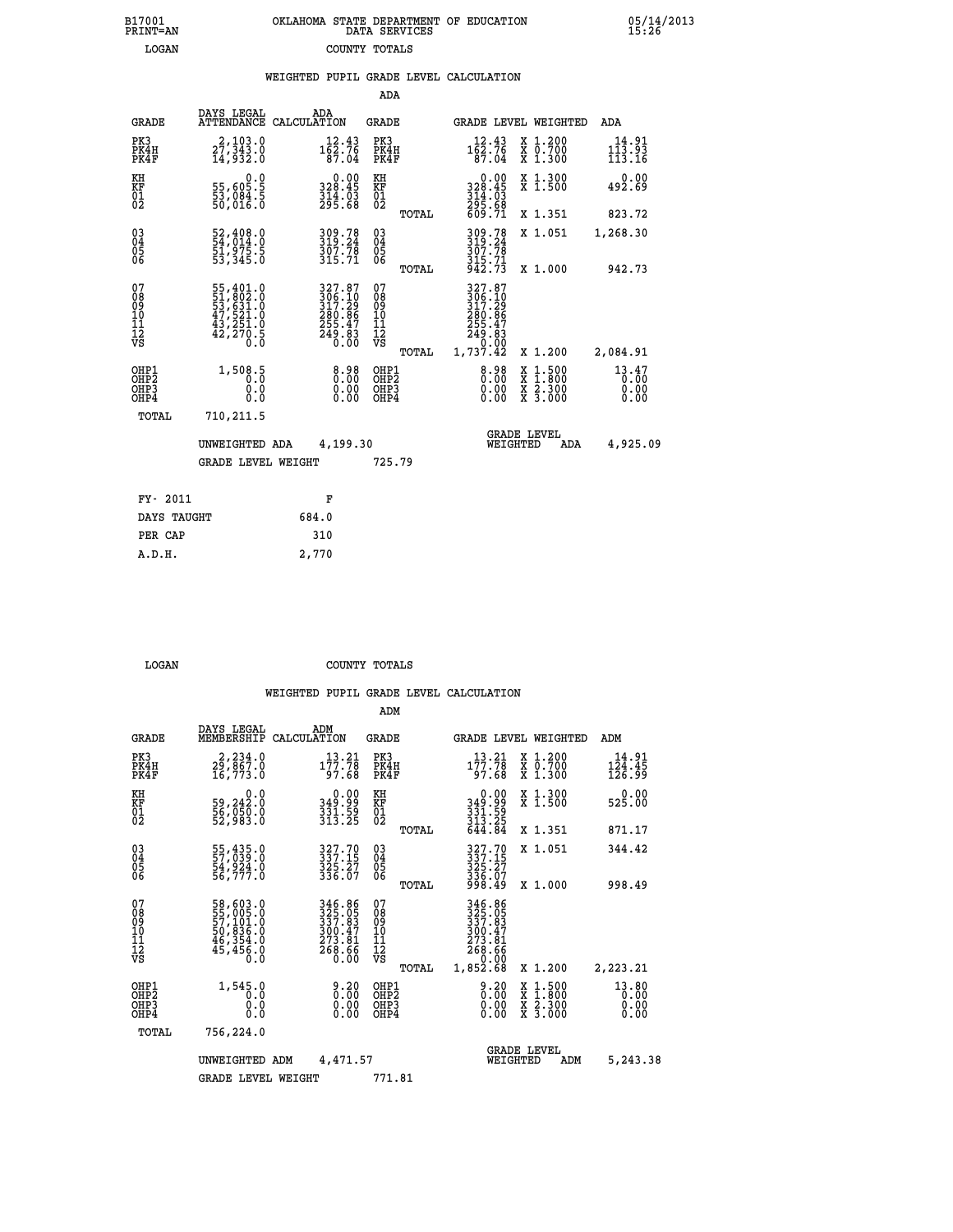| B17001<br>PRINT=AN                                |                                                                                          |                                                                                             | OKLAHOMA STATE DEPARTMENT OF EDUCATION<br>DATA SERVICES |                                                                                    |                                                                                          | $05/14/2013$<br>15:26 |
|---------------------------------------------------|------------------------------------------------------------------------------------------|---------------------------------------------------------------------------------------------|---------------------------------------------------------|------------------------------------------------------------------------------------|------------------------------------------------------------------------------------------|-----------------------|
| 43 LOVE                                           |                                                                                          | C003 GREENVILLE                                                                             |                                                         |                                                                                    |                                                                                          |                       |
|                                                   |                                                                                          |                                                                                             | WEIGHTED PUPIL GRADE LEVEL CALCULATION                  |                                                                                    |                                                                                          |                       |
|                                                   |                                                                                          |                                                                                             | <b>ADA</b>                                              |                                                                                    |                                                                                          |                       |
| <b>GRADE</b>                                      | DAYS LEGAL<br>ATTENDANCE CALCULATION                                                     | ADA                                                                                         | <b>GRADE</b>                                            |                                                                                    | GRADE LEVEL WEIGHTED                                                                     | ADA                   |
| PK3<br>PK4H<br>PK4F                               | 156.5<br>0.0<br>1,640.5                                                                  | $0.95$<br>$0.00$<br>10.00                                                                   | PK3<br>PK4H<br>PK4F                                     | $0.95$<br>$0.00$<br>10.00                                                          | X 1.200<br>X 0.700<br>X 1.300                                                            | 1.14<br>0.00<br>13.00 |
| KH<br>KF<br>$\begin{matrix} 01 \ 02 \end{matrix}$ | 0.0<br>2,010.5<br>$\frac{5}{1}, \frac{6}{5}$ $\frac{6}{5}$ $\frac{1}{5}$                 | $\begin{smallmatrix} 0.00\\ 12.26\\ 16.23\\ 9.49 \end{smallmatrix}$                         | KH<br><b>KF</b><br>01<br>02                             | $\begin{smallmatrix} &0.00\\ 12.26\\ 16.23\\ 9.49\\ 25.72 \end{smallmatrix}$       | X 1.300<br>X 1.500                                                                       | 0.00<br>18.39         |
|                                                   |                                                                                          |                                                                                             | TOTAL                                                   |                                                                                    | X 1.351                                                                                  | 34.75                 |
| 03<br>04<br>05<br>06                              | $\frac{1}{1}, \frac{278}{553}.\frac{5}{5}$<br>$\frac{1}{1}, \frac{828}{478}.\frac{5}{0}$ | $7.80$<br>$11.15$<br>$11.15$<br>$9.01$                                                      | $\begin{matrix} 03 \\ 04 \\ 05 \\ 06 \end{matrix}$      | $\begin{array}{c} 7.80 \\ 9.47 \\ 11.15 \end{array}$<br>$\frac{1}{29}.01$<br>29.63 | X 1.051                                                                                  | 8.20                  |
|                                                   |                                                                                          |                                                                                             | TOTAL                                                   |                                                                                    | X 1.000                                                                                  | 29.63                 |
| 07<br>Ŏġ<br>09<br>10<br>11<br>12<br>VS            | $1,679.0$<br>$1,041.5$<br>$0.0$<br>0.0<br>0.0<br>$\S.$ $\S$                              | $10.24$<br>$6.35$<br>$0.00$<br>0.00<br>$\begin{smallmatrix} 0.00 \\ 0.00 \end{smallmatrix}$ | 07<br>ŏġ<br>09<br>ίÒ<br>īi<br>ĪŽ<br>VŠ<br><b>TOTAL</b>  | $10.24$<br>6.35<br>0.00<br>0.00<br>0.00<br>0.00<br>ŏ:ŏŏ<br>16.59                   | X 1.200                                                                                  | 19.91                 |
| OHP1                                              | 0.0                                                                                      | 0.00                                                                                        | OHP1                                                    | 0.00                                                                               |                                                                                          | 0.00                  |
| OHP <sub>2</sub><br>OH <sub>P3</sub><br>OHP4      | Ō.Ō<br>0.0<br>0.0                                                                        | $\begin{smallmatrix} 0.00 \ 0.00 \end{smallmatrix}$                                         | OHP <sub>2</sub><br>OHP3<br>OHP4                        | 0.00<br>0.00                                                                       | $\begin{smallmatrix} x & 1.500 \\ x & 1.800 \\ x & 2.300 \\ x & 3.000 \end{smallmatrix}$ | 0.00<br>0.00          |
| <b>TOTAL</b>                                      | 16,884.0                                                                                 |                                                                                             |                                                         |                                                                                    |                                                                                          |                       |
|                                                   | UNWEIGHTED ADA                                                                           | 102.95                                                                                      |                                                         | WEIGHTED                                                                           | <b>GRADE LEVEL</b><br>ADA                                                                | 125.02                |
|                                                   | <b>GRADE LEVEL WEIGHT</b>                                                                |                                                                                             | 22.07                                                   |                                                                                    |                                                                                          |                       |
| FY- 2011                                          |                                                                                          | F                                                                                           |                                                         |                                                                                    |                                                                                          |                       |
| DAYS TAUGHT                                       |                                                                                          | 164.0                                                                                       |                                                         |                                                                                    |                                                                                          |                       |
| PER CAP                                           |                                                                                          | 81                                                                                          |                                                         |                                                                                    |                                                                                          |                       |
| A.D.H.                                            |                                                                                          | 102                                                                                         |                                                         |                                                                                    |                                                                                          |                       |

 **43 LOVE C003 GREENVILLE**

| <b>GRADE</b>                                       | DAYS LEGAL<br>MEMBERSHIP                                             | ADM<br>CALCULATION                                                                                   | <b>GRADE</b>                                       |       |                                                                                                                                            |          | <b>GRADE LEVEL WEIGHTED</b>              | ADM                                   |
|----------------------------------------------------|----------------------------------------------------------------------|------------------------------------------------------------------------------------------------------|----------------------------------------------------|-------|--------------------------------------------------------------------------------------------------------------------------------------------|----------|------------------------------------------|---------------------------------------|
| PK3<br>PK4H<br>PK4F                                | 164.0<br>1,752.0                                                     | $\begin{smallmatrix} 1.00\\ 0.00\\ 10.68 \end{smallmatrix}$                                          | PK3<br>PK4H<br>PK4F                                |       | $\begin{smallmatrix} 1.00\\ 0.00\\ 10.68 \end{smallmatrix}$                                                                                |          | X 1.200<br>X 0.700<br>X 1.300            | 1.20<br>$\bar{0}.\bar{0}0\atop 13.88$ |
| KH<br>KF<br>01<br>02                               | $\begin{smallmatrix}&&&0.0\2,125.0\2,788.0\1,613.0\end{smallmatrix}$ | $\begin{smallmatrix} 0.00\\ 12.96\\ 17.90\\ 9.84 \end{smallmatrix}$                                  | KH<br>KF<br>01<br>02                               |       | $\begin{smallmatrix} 0.00\\ 12.96\\ 17.00\\ 9.84\\ 26.84 \end{smallmatrix}$                                                                |          | X 1.300<br>X 1.500                       | 0.00<br>19.44                         |
|                                                    |                                                                      |                                                                                                      |                                                    | TOTAL |                                                                                                                                            |          | X 1.351                                  | 36.26                                 |
| $\begin{matrix} 03 \\ 04 \\ 05 \\ 06 \end{matrix}$ | $1,332.0$<br>$1,620.0$<br>$1,909.0$<br>$1,552.0$                     | $\begin{array}{c} 8.12 \\ 9.88 \\ 11.64 \\ 9.46 \end{array}$                                         | $\begin{matrix} 03 \\ 04 \\ 05 \\ 06 \end{matrix}$ |       | $8:12$<br>$9:88$<br>$11:64$<br>$9:46$<br>$30:98$                                                                                           |          | X 1.051                                  | 8.53                                  |
|                                                    |                                                                      |                                                                                                      |                                                    | TOTAL |                                                                                                                                            |          | X 1.000                                  | 30.98                                 |
| 07<br>089<br>090<br>1112<br>VS                     |                                                                      | $\begin{smallmatrix} 10.70\ 6.73\ 0.00\ 0.00\ 0.00\ 0.00\ 0.00\ 0.00\ 0.00\ 0.00\ \end{smallmatrix}$ | 07<br>08<br>09<br>01<br>11<br>11<br>12<br>VS       |       | $\begin{smallmatrix} 10\cdot70\\ 6\cdot73\\ 0\cdot00\\ 0\cdot00\\ 0\cdot00\\ 0\cdot00\\ 0\cdot00\\ 0\cdot00\\ 17\cdot43 \end{smallmatrix}$ |          |                                          |                                       |
|                                                    |                                                                      |                                                                                                      |                                                    | TOTAL |                                                                                                                                            |          | X 1.200                                  | 20.92                                 |
| OHP1<br>OHP2<br>OH <sub>P3</sub><br>OHP4           | 0.0<br>0.000                                                         |                                                                                                      | OHP1<br>OHP2<br>OHP3<br>OHP4                       |       |                                                                                                                                            |          | X 1:500<br>X 1:800<br>X 2:300<br>X 3:000 | 0.00<br>0.00<br>0.00                  |
| TOTAL                                              | 17,712.0                                                             |                                                                                                      |                                                    |       |                                                                                                                                            |          |                                          |                                       |
|                                                    | UNWEIGHTED                                                           | 108.01<br>ADM                                                                                        |                                                    |       |                                                                                                                                            | WEIGHTED | <b>GRADE LEVEL</b><br>ADM                | 131.21                                |
|                                                    | <b>GRADE LEVEL WEIGHT</b>                                            |                                                                                                      | 23.20                                              |       |                                                                                                                                            |          |                                          |                                       |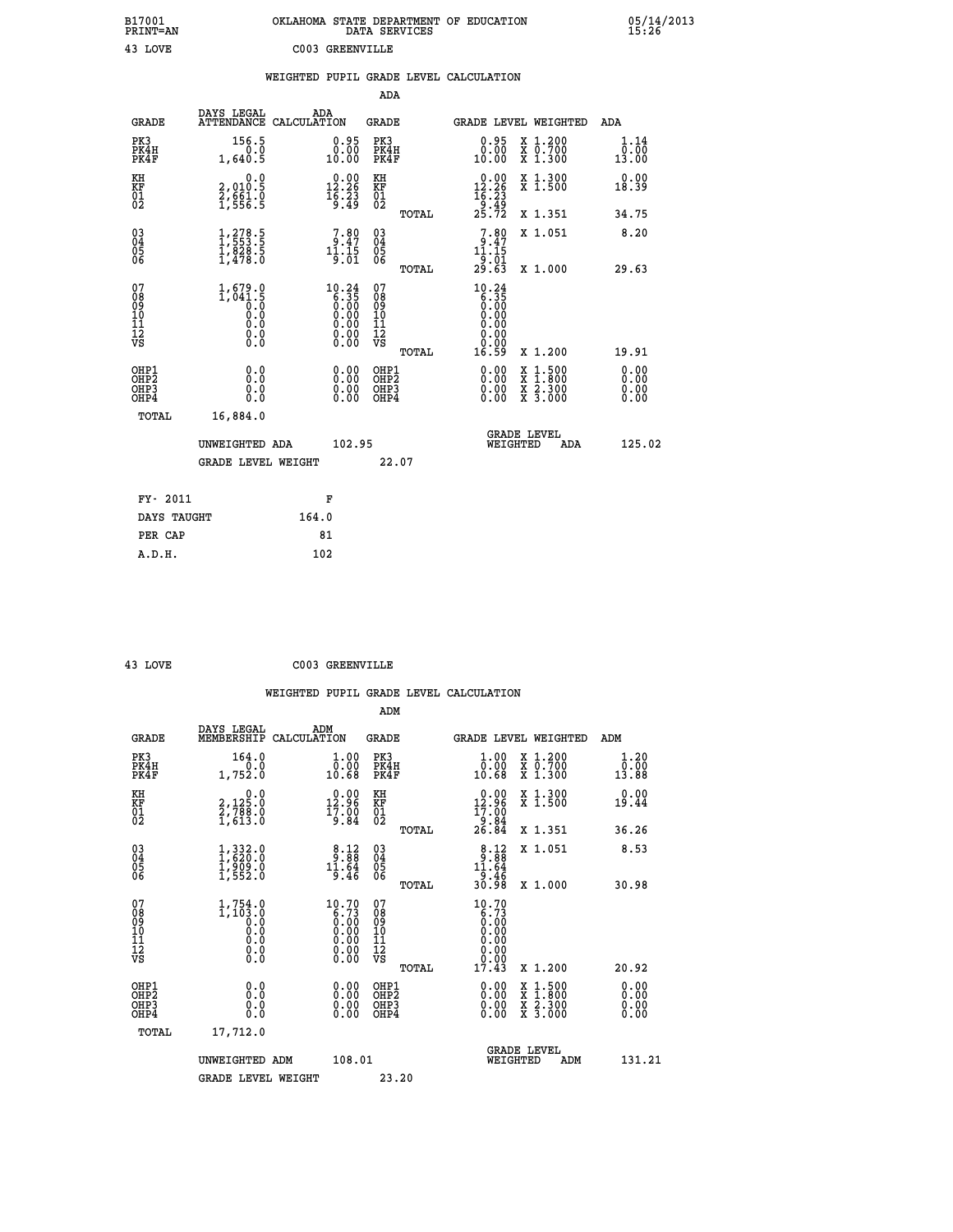| B17001<br><b>PRINT=AN</b> | OKLAHOMA STATE DEPARTMENT OF EDUCATION<br>DATA SERVICES |  |
|---------------------------|---------------------------------------------------------|--|
| 43 LOVE                   | 1004 THACKERVILLE                                       |  |

 **B17001 OKLAHOMA STATE DEPARTMENT OF EDUCATION 05/14/2013**

|  |     | WEIGHTED PUPIL GRADE LEVEL CALCULATION |  |
|--|-----|----------------------------------------|--|
|  | ADA |                                        |  |

| <b>GRADE</b>                             | DAYS LEGAL                                                     | ADA<br>ATTENDANCE CALCULATION                                               | <b>GRADE</b>                             |       |                                                                          | <b>GRADE LEVEL WEIGHTED</b>                                                              | ADA                          |
|------------------------------------------|----------------------------------------------------------------|-----------------------------------------------------------------------------|------------------------------------------|-------|--------------------------------------------------------------------------|------------------------------------------------------------------------------------------|------------------------------|
| PK3<br>PK4H<br>PK4F                      | 409.0<br>0.0<br>4,357.5                                        | $\begin{smallmatrix} 2.57\0.00\\27.41\end{smallmatrix}$                     | PK3<br>PK4H<br>PK4F                      |       | $\frac{2 \cdot 57}{0 \cdot 00}$<br>27.41                                 | X 1.200<br>X 0.700<br>X 1.300                                                            | 3.08<br>0.00<br>35.63        |
| KH<br>KF<br>01<br>02                     | 0.0<br>2,944:5<br>2,541:5<br>4,116:5                           | $\begin{smallmatrix} 0.00\\18.52\\15.98\\25.89 \end{smallmatrix}$           | KH<br>KF<br>01<br>02                     |       | $\begin{smallmatrix} 0.00\\18.52\\15.98\\25.89\\41.87 \end{smallmatrix}$ | X 1.300<br>X 1.500                                                                       | 0.00<br>27.78                |
|                                          |                                                                |                                                                             |                                          | TOTAL |                                                                          | X 1.351                                                                                  | 56.57                        |
| $^{03}_{04}$<br>Ŏ5<br>06                 | 3,874.0<br>2,970.0<br>3,833.5<br>2,945.5                       | 24.36<br>18.68<br>24.11<br>18.53                                            | $\substack{03 \\ 04}$<br>Ŏ5<br>06        |       | $24.36$<br>$18.68$<br>$24.11$<br>$18.53$<br>$61.32$                      | X 1.051                                                                                  | 25.60                        |
|                                          |                                                                |                                                                             |                                          | TOTAL |                                                                          | X 1.000                                                                                  | 61.32                        |
| 07<br>08<br>09<br>11<br>11<br>12<br>VS   | 2,575.0<br>3,106.5<br>3,319.0<br>3,339.5<br>2,392.0<br>2,395.5 | $16.19$<br>$19.54$<br>$20.87$<br>$22.89$<br>$15.04$<br>$\frac{15.07}{0.00}$ | 07<br>08<br>09<br>11<br>11<br>12<br>VS   |       | $16.19\n19.54\n20.87\n22.899\n15.04\n15.07\n10.000\n109.60$              |                                                                                          |                              |
|                                          |                                                                |                                                                             |                                          | TOTAL |                                                                          | X 1.200                                                                                  | 131.52                       |
| OHP1<br>OHP <sub>2</sub><br>OHP3<br>OHP4 | 0.0<br>0.0<br>0.0                                              | $0.00$<br>$0.00$<br>0.00                                                    | OHP1<br>OHP <sub>2</sub><br>OHP3<br>OHP4 |       | 0.00<br>0.00                                                             | $\begin{smallmatrix} x & 1.500 \\ x & 1.800 \\ x & 2.300 \\ x & 3.000 \end{smallmatrix}$ | 0.00<br>0.00<br>0.00<br>0.00 |
| TOTAL                                    | 45,419.5                                                       |                                                                             |                                          |       |                                                                          |                                                                                          |                              |
|                                          | UNWEIGHTED ADA                                                 | 285.65                                                                      |                                          |       | WEIGHTED                                                                 | <b>GRADE LEVEL</b><br>ADA                                                                | 341.50                       |
|                                          | <b>GRADE LEVEL WEIGHT</b>                                      |                                                                             | 55.85                                    |       |                                                                          |                                                                                          |                              |
| FY- 2011                                 |                                                                | F                                                                           |                                          |       |                                                                          |                                                                                          |                              |
| DAYS TAUGHT                              |                                                                | 159.0                                                                       |                                          |       |                                                                          |                                                                                          |                              |
| PER CAP                                  |                                                                | 73                                                                          |                                          |       |                                                                          |                                                                                          |                              |

| OV، |
|-----|
|     |

 **A.D.H. 196**

 **B17001<br>PRINT=AN** 

 **43 LOVE I004 THACKERVILLE**

|                                          |                                                                                                                          |                                                                        | ADM                                                 |                                                                                    |                                          |                       |
|------------------------------------------|--------------------------------------------------------------------------------------------------------------------------|------------------------------------------------------------------------|-----------------------------------------------------|------------------------------------------------------------------------------------|------------------------------------------|-----------------------|
| <b>GRADE</b>                             | DAYS LEGAL<br>MEMBERSHIP                                                                                                 | ADM<br>CALCULATION                                                     | <b>GRADE</b>                                        | GRADE LEVEL WEIGHTED                                                               |                                          | ADM                   |
| PK3<br>PK4H<br>PK4F                      | 409.0<br>0.0<br>4,415.0                                                                                                  | $\frac{2 \cdot 57}{0 \cdot 00}$<br>27.77                               | PK3<br>PK4H<br>PK4F                                 | $\frac{2 \cdot 57}{0 \cdot 00}$<br>27.77                                           | X 1.200<br>X 0.700<br>X 1.300            | 3.08<br>0.00<br>36.10 |
| KH<br>KF<br>01<br>02                     | 0.0<br>$\frac{3}{2}, \frac{186}{740}$ .0<br>4,347.0                                                                      | $\begin{smallmatrix} 0.00\\ 20.04\\ 17.23\\ 27.34 \end{smallmatrix}$   | KH<br>KF<br>01<br>02                                | $\begin{smallmatrix} 0.00\\ 20.04\\ 17.23\\ 27.34\\ 44.57 \end{smallmatrix}$       | X 1.300<br>X 1.500                       | 0.00<br>30.06         |
|                                          |                                                                                                                          |                                                                        | TOTAL                                               |                                                                                    | X 1.351                                  | 60.21                 |
| 03<br>04<br>05<br>06                     | $\begin{smallmatrix} 4 & 0 & 8 & 2 & 0 \\ 3 & 1 & 4 & 0 & 0 \\ 4 & 0 & 9 & 1 & 0 \\ 3 & 0 & 8 & 2 & 0 \end{smallmatrix}$ | 25.67<br>19.75<br>25.73<br>19.38                                       | $\begin{array}{c} 03 \\ 04 \\ 05 \\ 06 \end{array}$ | $25.67$<br>$19.75$<br>25:73<br>19:38                                               | X 1.051                                  | 26.98                 |
|                                          |                                                                                                                          |                                                                        | TOTAL                                               | 64.86                                                                              | X 1.000                                  | 64.86                 |
| 07<br>08<br>09<br>101<br>112<br>VS       | $2,748.0$<br>$3,270.0$<br>$3,539.0$<br>$3,918.0$<br>$2,556.0$<br>$2,561.0$<br>$0.0$                                      | $17.28$<br>$20.57$<br>$22.26$<br>$24.64$<br>$16.08$<br>$16.11$<br>Ŏ.ŌŌ | 07<br>08<br>09<br>11<br>11<br>12<br>VS<br>TOTAL     | $17.28$<br>$20.57$<br>$22.26$<br>$24.64$<br>$16.08$<br>$16.11$<br>$0.09$<br>116.94 | X 1.200                                  | 140.33                |
|                                          |                                                                                                                          |                                                                        |                                                     |                                                                                    |                                          | 0.00                  |
| OHP1<br>OHP2<br>OH <sub>P3</sub><br>OHP4 | 0.0<br>0.000                                                                                                             | $0.00$<br>$0.00$<br>0.00                                               | OHP1<br>OHP2<br>OHP <sub>3</sub>                    | $0.00$<br>$0.00$<br>0.00                                                           | X 1:500<br>X 1:800<br>X 2:300<br>X 3:000 | 0.00<br>0.00<br>0.00  |
| TOTAL                                    | 48,084.0                                                                                                                 |                                                                        |                                                     |                                                                                    |                                          |                       |
|                                          | UNWEIGHTED ADM                                                                                                           | 302.42                                                                 |                                                     | <b>GRADE LEVEL</b><br>WEIGHTED                                                     | ADM                                      | 361.62                |
|                                          | <b>GRADE LEVEL WEIGHT</b>                                                                                                |                                                                        | 59.20                                               |                                                                                    |                                          |                       |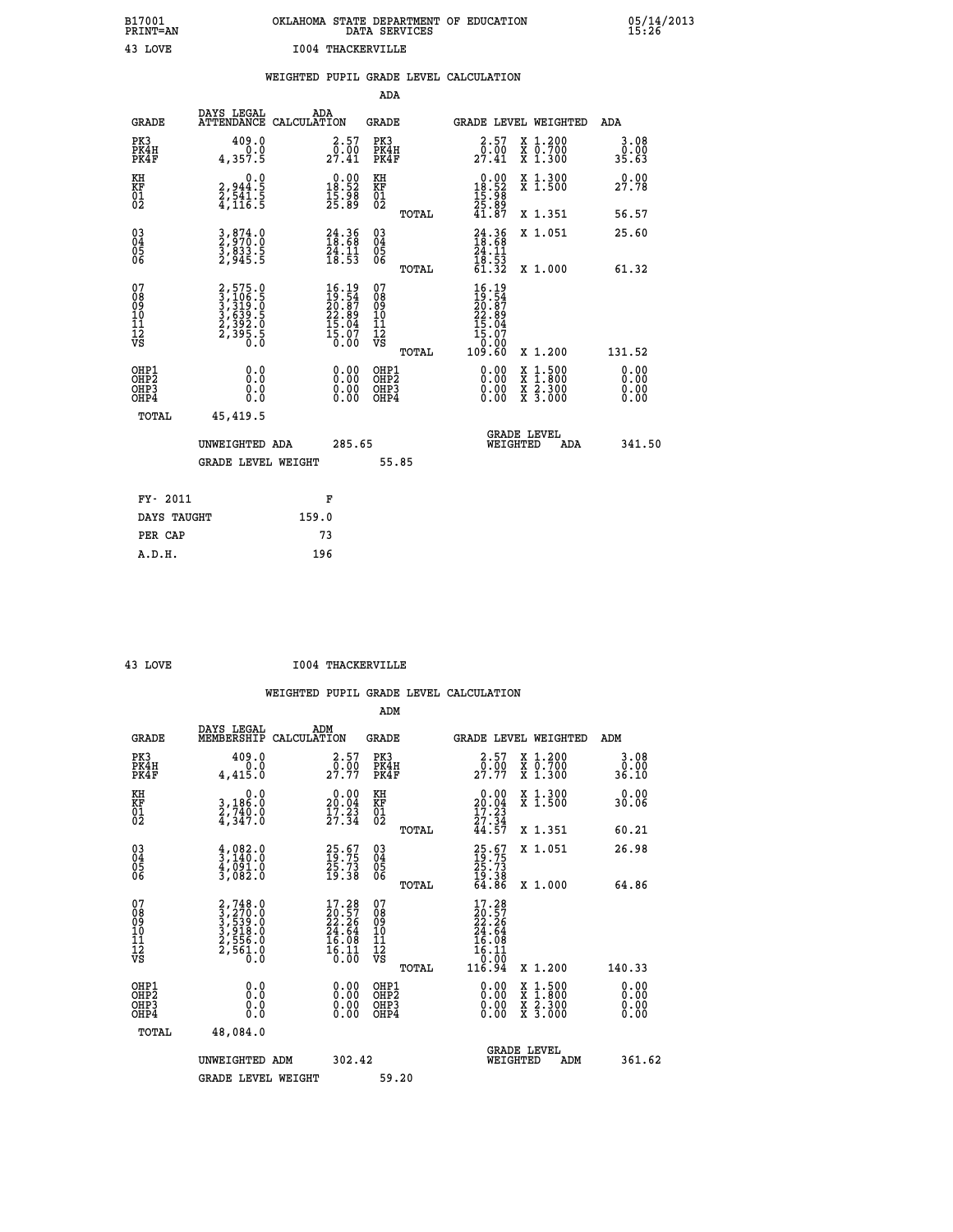| B17001<br>PRINT=AN                                 |                                                                                                          | OKLAHOMA STATE DEPARTMENT OF EDUCATION                                                | DATA SERVICES                                      |                                                                                                     |                                                                             | 05/14/2013            |  |
|----------------------------------------------------|----------------------------------------------------------------------------------------------------------|---------------------------------------------------------------------------------------|----------------------------------------------------|-----------------------------------------------------------------------------------------------------|-----------------------------------------------------------------------------|-----------------------|--|
| 43 LOVE                                            |                                                                                                          | I005 TURNER                                                                           |                                                    |                                                                                                     |                                                                             |                       |  |
|                                                    |                                                                                                          | WEIGHTED PUPIL GRADE LEVEL CALCULATION                                                |                                                    |                                                                                                     |                                                                             |                       |  |
|                                                    |                                                                                                          |                                                                                       | ADA                                                |                                                                                                     |                                                                             |                       |  |
| <b>GRADE</b>                                       | DAYS LEGAL                                                                                               | ADA<br>ATTENDANCE CALCULATION                                                         | GRADE                                              | GRADE LEVEL WEIGHTED                                                                                |                                                                             | ADA                   |  |
| PK3<br>PK4H<br>PK4F                                | 803.0<br>0.0<br>4,081.0                                                                                  | 4.81<br>$\frac{\bar{0} \cdot \bar{0} \bar{0}}{24.44}$                                 | PK3<br>PK4H<br>PK4F                                | $\begin{smallmatrix} 4.81\ 0.00\ 24.44 \end{smallmatrix}$                                           | X 1.200<br>X 0.700<br>X 1.300                                               | 5.77<br>0.00<br>31.77 |  |
| KH<br>KF<br>$\overline{01}$                        | 0.0<br>3,393.0<br>3,044.5<br>3,845.0                                                                     | $\begin{smallmatrix} 0.00\\ 20.32\\ 18.23\\ 23.02 \end{smallmatrix}$                  | KH<br>KF<br>01<br>02                               | $\begin{smallmatrix} 0.00\\ 20.32\\ 18.23\\ 23.02\\ 41.25 \end{smallmatrix}$                        | X 1.300<br>X 1.500                                                          | 0.00<br>30.48         |  |
|                                                    |                                                                                                          |                                                                                       | TOTAL                                              |                                                                                                     | X 1.351                                                                     | 55.73                 |  |
| $\begin{matrix} 03 \\ 04 \\ 05 \\ 06 \end{matrix}$ | 3,480.0<br>3,312.5<br>$\frac{3}{3}, \frac{4}{8}$ $\frac{6}{3}$ $\frac{3}{8}$ $\frac{6}{1}$ $\frac{3}{5}$ | $20.84$<br>$19.84$<br>$20.74$<br>$23.12$                                              | $\begin{matrix} 03 \\ 04 \\ 05 \\ 06 \end{matrix}$ | $20.84$<br>$19.84$<br>$20.74$<br>$23.12$<br>$63.70$                                                 | X 1.051                                                                     | 21.90                 |  |
| 07                                                 |                                                                                                          |                                                                                       | TOTAL                                              |                                                                                                     | X 1.000                                                                     | 63.70                 |  |
| 08<br>09<br>11<br>11<br>12<br>VS                   | 3, 324.0<br>3, 364.5<br>4, 644.5<br>3, 568.0<br>4, 083.0<br>2, 974.0                                     | $\begin{smallmatrix} 19.90\\20.15\\27.81\\21.37\\24.45\\17.81\\0.00\end{smallmatrix}$ | 07<br>08<br>09<br>10<br>11<br>12<br>VS<br>TOTAL    | $\begin{array}{c} 19.90 \\ 20.15 \\ 27.81 \\ 21.37 \end{array}$<br>24.45<br>17.81<br>0.00<br>131.49 | X 1.200                                                                     | 157.79                |  |
|                                                    | 0.0                                                                                                      |                                                                                       | OHP1                                               |                                                                                                     |                                                                             |                       |  |
| OHP1<br>OHP2<br>OHP3<br>OHP4                       | 0.0<br>0.0<br>0.0                                                                                        | 0.00<br>0.00<br>0.00                                                                  | OHP <sub>2</sub><br>OHP3<br>OHP4                   | 0.00<br>0.00<br>0.00                                                                                | $\begin{array}{l} x\,+\,500\\ x\,+\,300\\ x\,+\,2\\ x\,+\,3000 \end{array}$ | 0.00<br>0.00<br>0.00  |  |
| TOTAL                                              | 51,241.5                                                                                                 |                                                                                       |                                                    |                                                                                                     |                                                                             |                       |  |
|                                                    | UNWEIGHTED ADA                                                                                           | 306.85                                                                                |                                                    | WEIGHTED                                                                                            | <b>GRADE LEVEL</b><br>ADA                                                   | 367.14                |  |
|                                                    | <b>GRADE LEVEL WEIGHT</b>                                                                                |                                                                                       | 60.29                                              |                                                                                                     |                                                                             |                       |  |
| FY- 2011                                           |                                                                                                          | F                                                                                     |                                                    |                                                                                                     |                                                                             |                       |  |
| DAYS TAUGHT                                        |                                                                                                          | 167.0                                                                                 |                                                    |                                                                                                     |                                                                             |                       |  |
| PER CAP                                            |                                                                                                          | 92                                                                                    |                                                    |                                                                                                     |                                                                             |                       |  |

| 43 LOVE | I005 TURNER |
|---------|-------------|
|         |             |

 **WEIGHTED PUPIL GRADE LEVEL CALCULATION ADM DAYS LEGAL ADM GRADE MEMBERSHIP CALCULATION GRADE GRADE LEVEL WEIGHTED ADM PK3 804.0 4.81 PK3 4.81 X 1.200 5.77 PK4H 0.0 0.00 PK4H 0.00 X 0.700 0.00 PK4F 4,436.0 26.56 PK4F 26.56 X 1.300 34.53 KH 0.0 0.00 KH 0.00 X 1.300 0.00 KF 3,596.0 21.53 KF 21.53 X 1.500 32.30 01 3,199.0 19.16 01 19.16 02 4,001.0 23.96 02 23.96 TOTAL 43.12 X 1.351 58.26 03 3,677.0 22.02 03 22.02 X 1.051 23.14 04 3,459.0 20.71 04 20.71 05 3,624.0 21.70 05 21.70 06 4,058.0 24.30 06 24.30 TOTAL 66.71 X 1.000 66.71**  $\begin{array}{cccc} 07 & 3,493.0 & 20.92 & 07 & 20.92, 0.92 \\ 08 & 3,575.0 & 29.14 & 08 & 21.41 \\ 09 & 4,877.0 & 29.20 & 09 & 29.20 \\ 10 & 3,668.0 & 21.96 & 10 & 21.96 \\ 11 & 4,290.0 & 25.69 & 11 & 25.69 \\ 12 & 3,007.0 & 18.41 & 12 & 18.41 \\ \sqrt{3} & 0.0 & 0 & 0.0 & \sqrt$ **3,493.0**<br> **3,575.0**<br> **49.575.0**<br> **57.57.0**<br> **57.668.0**<br> **57.668.0**<br> **57.668.0**<br> **57.668.0**<br> **57.668.0**<br> **57.668.0**<br> **57.668.0**<br> **57.90**<br> **57.90**<br> **57.90**<br> **57.90**<br> **57.90**<br> **57.90**<br> **57.90**<br> **57.90**<br> **57.90**<br> **57.90**<br> **57 OHP1 0.0 0.00 OHP1 0.00 X 1.500 0.00 OHP2 0.0 0.00 OHP2 0.00 X 1.800 0.00 OHP3 0.0 0.00 OHP3 0.00 X 2.300 0.00 OHP4 0.0 0.00 OHP4 0.00 X 3.000 0.00 TOTAL 53,831.0 GRADE LEVEL UNWEIGHTED ADM 322.34 WEIGHTED ADM 385.82 GRADE LEVEL WEIGHT 63.48**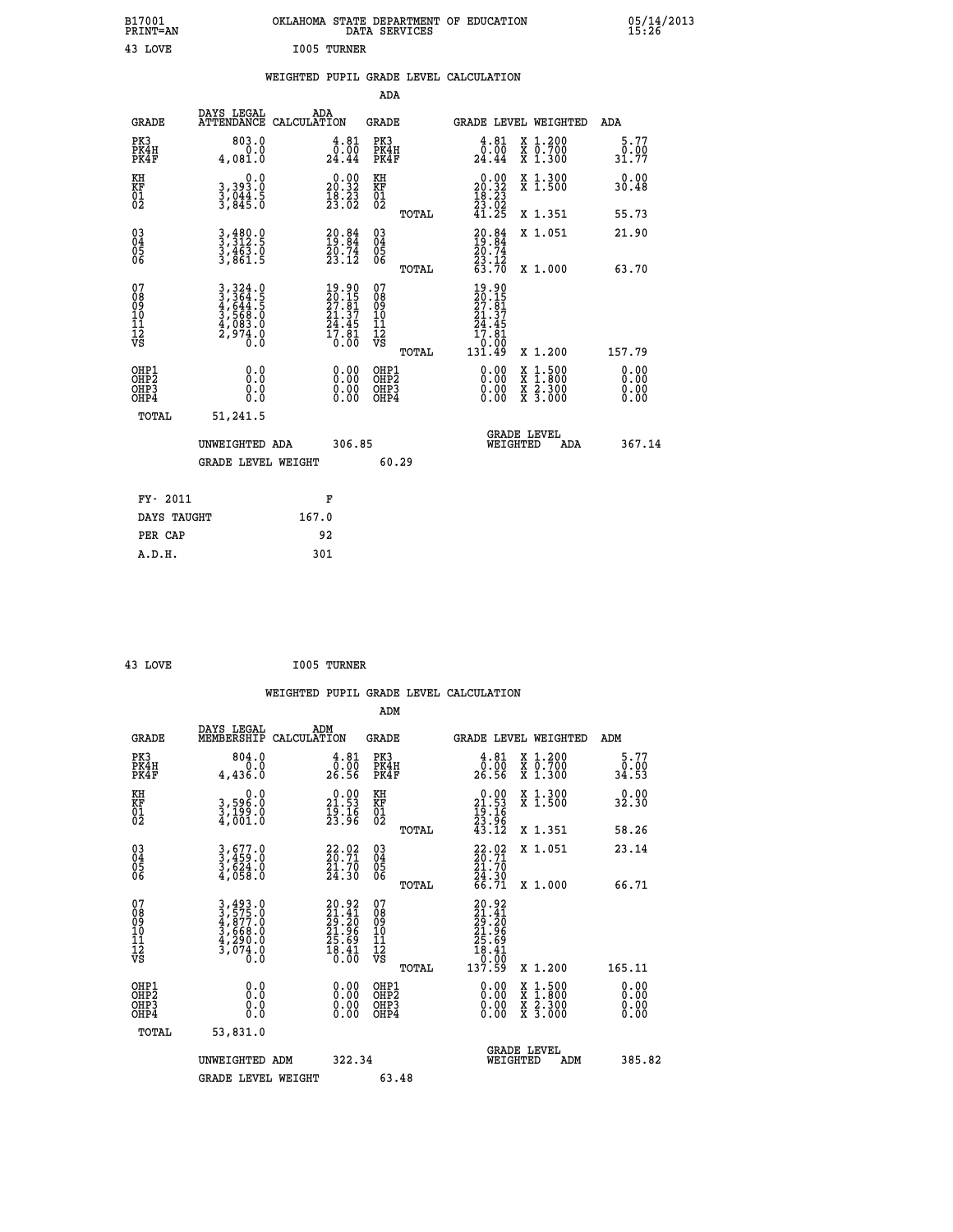| B17001<br>PRINT=AN | OKLAHOMA STATE DEPARTMENT OF EDUCATION<br>DATA SERVICES | 05/14/2013<br>15:26 |
|--------------------|---------------------------------------------------------|---------------------|
| 43 LOVE            | I016 MARIETTA                                           |                     |
|                    | WEIGHTED PUPIL GRADE LEVEL CALCULATION                  |                     |
|                    | ADA                                                     |                     |

| <b>GRADE</b>                                       | DAYS LEGAL<br>ATTENDANCE CALCULATION                                                                                                         | ADA                                                                  | GRADE                                                |       |                                                                            | GRADE LEVEL WEIGHTED                                                                             | ADA                          |
|----------------------------------------------------|----------------------------------------------------------------------------------------------------------------------------------------------|----------------------------------------------------------------------|------------------------------------------------------|-------|----------------------------------------------------------------------------|--------------------------------------------------------------------------------------------------|------------------------------|
| PK3<br>PK4H<br>PK4F                                | 366.0<br>0.0<br>11,137.0                                                                                                                     | $\begin{smallmatrix} 2.20\0.00\0.09\end{smallmatrix}$                | PK3<br>PK4H<br>PK4F                                  |       | $\begin{smallmatrix} 2.20\\ 0.00\\ 67.09 \end{smallmatrix}$                | X 1.200<br>X 0.700<br>X 1.300                                                                    | 2.64<br>0.00<br>87.22        |
| KH<br>KF<br>01<br>02                               | 0.0<br>11,640:0<br>12,336.5<br>10,386.0                                                                                                      | $70.00$<br>70.12<br>$74.32$<br>62.57                                 | KH<br>KF<br>01<br>02                                 |       | 70.00<br>$\begin{array}{r} 74.32 \\ 62.57 \\ 136.89 \end{array}$           | X 1.300<br>X 1.500                                                                               | 0.00<br>105.18               |
|                                                    |                                                                                                                                              |                                                                      |                                                      | TOTAL |                                                                            | X 1.351                                                                                          | 184.94                       |
| $\begin{matrix} 03 \\ 04 \\ 05 \\ 06 \end{matrix}$ | 12, 316.0<br>5.681,0<br>11,178.0                                                                                                             | $74.19$<br>59.86<br>57.72<br>67.34                                   | $\substack{03 \\ 04}$<br>$\substack{05 \\ 06}$       |       | $74.19$<br>59.86<br>57.72<br>57.34<br>67.34<br>184.92                      | X 1.051                                                                                          | 77.97                        |
|                                                    |                                                                                                                                              |                                                                      |                                                      | TOTAL |                                                                            | X 1.000                                                                                          | 184.92                       |
| 07<br>08<br>09<br>101<br>11<br>12<br>VS            | $\begin{smallmatrix} 11,023\cdot 5\\ 9,541\cdot 0\\ 13,491\cdot 5\\ 9,902\cdot 0\\ 11,132\cdot 5\\ 9,676\cdot 5\\ 0\cdot 0\end{smallmatrix}$ | 66.41<br>57.48<br>81.27<br>81.65<br>58.06<br>67.06<br>58.29<br>58.00 | 07<br>08<br>09<br>11<br>11<br>12<br>VS               | TOTAL | $66.41$<br>$81.27$<br>$81.27$<br>$59.65$<br>$67.06$<br>$58.29$<br>$390.16$ | X 1.200                                                                                          | 468.19                       |
| OHP1<br>OHP2<br>OH <sub>P3</sub><br>OHP4           | 0.0<br>0.000                                                                                                                                 | $\begin{smallmatrix} 0.00 \ 0.00 \ 0.00 \ 0.00 \end{smallmatrix}$    | OHP1<br>OHP2<br>OHP <sub>3</sub><br>OHP <sub>4</sub> |       |                                                                            | $\begin{smallmatrix} x & 1 & 500 \\ x & 1 & 800 \\ x & 2 & 300 \\ x & 3 & 000 \end{smallmatrix}$ | 0.00<br>Ŏ.ŎŎ<br>0.00<br>0.00 |
| TOTAL                                              | 153,645.5                                                                                                                                    |                                                                      |                                                      |       |                                                                            |                                                                                                  |                              |
|                                                    | UNWEIGHTED ADA                                                                                                                               | 925.57                                                               |                                                      |       |                                                                            | GRADE LEVEL<br>WEIGHTED<br>ADA                                                                   | 1,111.06                     |
|                                                    | <b>GRADE LEVEL WEIGHT</b>                                                                                                                    |                                                                      | 185.49                                               |       |                                                                            |                                                                                                  |                              |
| FY- 2011                                           |                                                                                                                                              | F                                                                    |                                                      |       |                                                                            |                                                                                                  |                              |
| DAYS TAUGHT                                        |                                                                                                                                              | 166.0                                                                |                                                      |       |                                                                            |                                                                                                  |                              |
|                                                    |                                                                                                                                              |                                                                      |                                                      |       |                                                                            |                                                                                                  |                              |

| 43 LOVE | I016 MARIETTA |
|---------|---------------|
|         |               |

 **PER CAP 66 A.D.H. 685**

|                                          |                                                                                                                                 |                                                            | ADM                                                 |                                                         |                                          |                              |
|------------------------------------------|---------------------------------------------------------------------------------------------------------------------------------|------------------------------------------------------------|-----------------------------------------------------|---------------------------------------------------------|------------------------------------------|------------------------------|
| <b>GRADE</b>                             | DAYS LEGAL<br>MEMBERSHIP                                                                                                        | ADM<br>CALCULATION                                         | <b>GRADE</b>                                        | GRADE LEVEL WEIGHTED                                    |                                          | ADM                          |
| PK3<br>PK4H<br>PK4F                      | 366.0<br>0.0<br>12,007.0                                                                                                        | $\frac{2 \cdot 20}{0 \cdot 00}$<br>72.33                   | PK3<br>PK4H<br>PK4F                                 | $\begin{smallmatrix} 2.20\0.00\\72.33\end{smallmatrix}$ | X 1.200<br>X 0.700<br>X 1.300            | 2.64<br>0.00<br>94.03        |
| KH<br>KF<br>01<br>02                     | 0.0<br>12,510:0<br>13,057:0<br>10,952:0                                                                                         | $75.36$<br>$75.36$<br>$78.66$<br>$65.98$                   | KH<br>KF<br>01<br>02                                | $75.36$<br>$75.36$<br>$78.66$<br>$65.98$<br>$144.64$    | X 1.300<br>X 1.500                       | 0.00<br>113.04               |
|                                          |                                                                                                                                 |                                                            | TOTAL                                               |                                                         | X 1.351                                  | 195.41                       |
| 03<br>04<br>05<br>06                     | 12,944.0<br>10,403.0<br>10,061.0<br>11,600.0                                                                                    | 77.98<br>62.67<br>60.61<br>69.88                           | $\begin{array}{c} 03 \\ 04 \\ 05 \\ 06 \end{array}$ | $77.9862.6760.6169.88193.16$                            | X 1.051                                  | 81.96                        |
|                                          |                                                                                                                                 |                                                            | TOTAL                                               |                                                         | X 1.000                                  | 193.16                       |
| 07<br>08<br>09<br>101<br>112<br>VS       | $\begin{smallmatrix} 11, 648 & 0\\ 9, 932 & 0\\ 14, 064 & 0\\ 10, 375 & 0\\ 11, 595 & 0\\ 10, 148 & 0\\ 0 & 0\end{smallmatrix}$ | 70.17<br>59.83<br>84.72<br>62.50<br>69.85<br>61.13<br>0.00 | 07<br>08<br>09<br>101<br>11<br>12<br>VS<br>TOTAL    | 70.17<br>408.20                                         | X 1.200                                  | 489.84                       |
| OHP1<br>OHP2<br>OH <sub>P3</sub><br>OHP4 | 0.0<br>0.000                                                                                                                    | $0.00$<br>$0.00$<br>0.00                                   | OHP1<br>OHP2<br>OHP <sub>3</sub>                    | $0.00$<br>$0.00$<br>0.00                                | X 1:500<br>X 1:800<br>X 2:300<br>X 3:000 | 0.00<br>0.00<br>0.00<br>0.00 |
| TOTAL                                    | 161,662.0                                                                                                                       |                                                            |                                                     |                                                         |                                          |                              |
|                                          | UNWEIGHTED ADM                                                                                                                  | 973.87                                                     |                                                     | <b>GRADE LEVEL</b><br>WEIGHTED                          | ADM                                      | 1,170.08                     |
|                                          | <b>GRADE LEVEL WEIGHT</b>                                                                                                       |                                                            | 196.21                                              |                                                         |                                          |                              |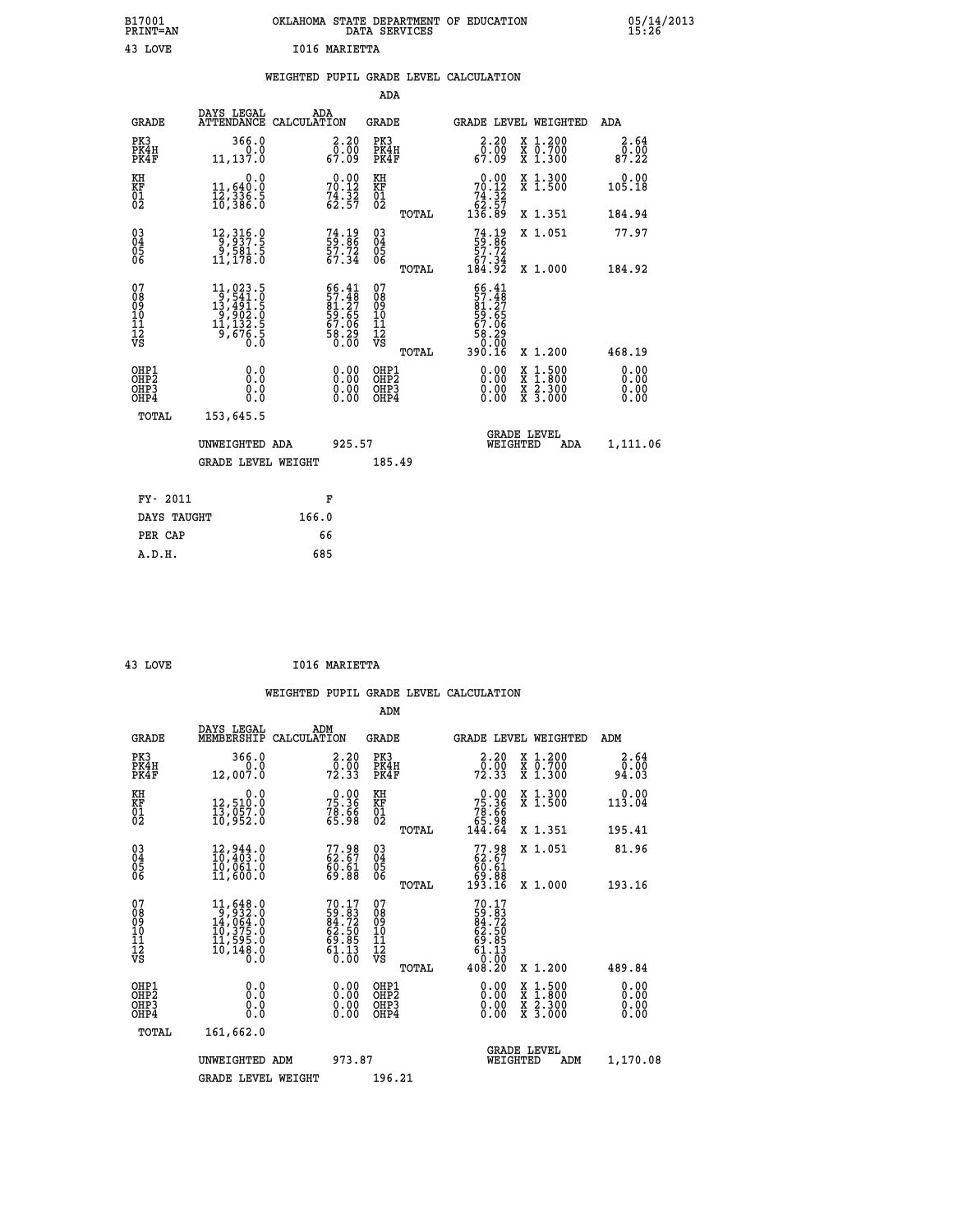| B17001          | OKLAHOMA STATE DEPARTMENT OF EDUCATION |
|-----------------|----------------------------------------|
| <b>PRINT=AN</b> | DATA SERVICES                          |
| LOVE            | COUNTY TOTALS                          |

05/14/2013<br>15:26

|  |  | WEIGHTED PUPIL GRADE LEVEL CALCULATION |
|--|--|----------------------------------------|
|  |  |                                        |

|                                                                    |                                                                      |                                                                                                                                                                                                                         | ADA                                       |       |                                                                             |                                                                                                  |                              |
|--------------------------------------------------------------------|----------------------------------------------------------------------|-------------------------------------------------------------------------------------------------------------------------------------------------------------------------------------------------------------------------|-------------------------------------------|-------|-----------------------------------------------------------------------------|--------------------------------------------------------------------------------------------------|------------------------------|
| <b>GRADE</b>                                                       | DAYS LEGAL                                                           | ADA<br>ATTENDANCE CALCULATION                                                                                                                                                                                           | <b>GRADE</b>                              |       |                                                                             | GRADE LEVEL WEIGHTED                                                                             | ADA                          |
| PK3<br>PK4H<br>PK4F                                                | 1,734.5<br>0.0<br>21,216.0                                           | 10.53<br>0.00<br>128.94                                                                                                                                                                                                 | PK3<br>PK4H<br>PK4F                       |       | 10.53<br>$\begin{smallmatrix} 0.00 & 0.01 \\ 128.94 & \end{smallmatrix}$    | X 1.200<br>X 0.700<br>X 1.300                                                                    | 12.63<br>0.00<br>167.62      |
| KH<br><b>KF</b><br>01<br>02                                        | 0.0<br>19,988.0<br>20,583.5<br>19,904.0                              | $0.00$<br>121.22<br>$\frac{124.75}{120.97}$                                                                                                                                                                             | KH<br>KF<br>01<br>02                      |       | 0.00<br>121.22<br>$\frac{124}{120}$ : $\frac{76}{97}$<br>$245.73$           | X 1.300<br>X 1.500                                                                               | 0.00<br>181.83               |
|                                                                    |                                                                      |                                                                                                                                                                                                                         |                                           | TOTAL |                                                                             | X 1.351                                                                                          | 331.99                       |
| $\begin{smallmatrix} 03 \\[-4pt] 04 \end{smallmatrix}$<br>05<br>06 | 20,948.5<br>17,773.5<br>18,706.5<br>19,463.0                         | $\frac{127.19}{107.85}$<br>$\frac{113.72}{118.00}$                                                                                                                                                                      | $\substack{03 \\ 04}$<br>05<br>06         | TOTAL | $\frac{127.19}{107.85}$<br>$\frac{113.72}{118.00}$<br>339.57                | X 1.051<br>X 1.000                                                                               | 473.24<br>339.57             |
| 07<br>08<br>09<br>11<br>11<br>12<br>VS                             | 18,601.5<br>17,053.5<br>21,455.0<br>17,109.5<br>17,607.5<br>15,046.0 | 112.74<br>$\begin{smallmatrix} 1 & 1 & 2 & 1 & 5 & 2 \\ 1 & 2 & 9 & 9 & 5 \\ 1 & 0 & 3 & 9 & 1 \\ 1 & 0 & 9 & 5 & 5 \end{smallmatrix}$<br>$\overset{\text{\normalsize\texttt{51.17}}}{\text{\normalsize\texttt{0.00}}}$ | 07<br>08<br>09<br>11<br>11<br>12<br>VS    |       | 112.74<br>$103.52$<br>$129.95$<br>$103.91$<br>$106.55$<br>$91.17$<br>$0.00$ |                                                                                                  |                              |
|                                                                    |                                                                      |                                                                                                                                                                                                                         |                                           | TOTAL | 647.84                                                                      | X 1.200                                                                                          | 777.41                       |
| OHP1<br>OH <sub>P</sub> 2<br>OH <sub>P3</sub><br>OH <sub>P4</sub>  | 0.0<br>0.0<br>0.0                                                    | 0.00<br>0.00<br>0.00                                                                                                                                                                                                    | OHP1<br>OH <sub>P</sub> 2<br>OHP3<br>OHP4 |       | 0.00<br>0.00<br>0.00                                                        | $\begin{smallmatrix} x & 1 & 500 \\ x & 1 & 800 \\ x & 2 & 300 \\ x & 3 & 000 \end{smallmatrix}$ | 0.00<br>0.00<br>0.00<br>0.00 |
| TOTAL                                                              | 267,190.5                                                            |                                                                                                                                                                                                                         |                                           |       |                                                                             |                                                                                                  |                              |
|                                                                    | UNWEIGHTED ADA                                                       | 1,621.02                                                                                                                                                                                                                |                                           |       |                                                                             | <b>GRADE LEVEL</b><br>WEIGHTED<br>ADA                                                            | 1,944.72                     |
|                                                                    | <b>GRADE LEVEL WEIGHT</b>                                            |                                                                                                                                                                                                                         | 323.70                                    |       |                                                                             |                                                                                                  |                              |
| FY- 2011                                                           |                                                                      | F                                                                                                                                                                                                                       |                                           |       |                                                                             |                                                                                                  |                              |
| DAYS TAUGHT                                                        |                                                                      | 656.0                                                                                                                                                                                                                   |                                           |       |                                                                             |                                                                                                  |                              |
| PER CAP                                                            |                                                                      | 312                                                                                                                                                                                                                     |                                           |       |                                                                             |                                                                                                  |                              |

 **A.D.H. 1,284**

B17001<br>PRINT=AN<br>LOVE

COUNTY TOTALS

|                                                       |                                                                                                                                                               |                                                                                                      | ADM                                                 |                                                                                                                        |                                          |                              |
|-------------------------------------------------------|---------------------------------------------------------------------------------------------------------------------------------------------------------------|------------------------------------------------------------------------------------------------------|-----------------------------------------------------|------------------------------------------------------------------------------------------------------------------------|------------------------------------------|------------------------------|
| <b>GRADE</b>                                          | DAYS LEGAL<br>MEMBERSHIP                                                                                                                                      | ADM<br>CALCULATION                                                                                   | <b>GRADE</b>                                        | GRADE LEVEL WEIGHTED                                                                                                   |                                          | ADM                          |
| PK3<br>PK4H<br>PK4F                                   | 1,743.0<br>0.0<br>22,610.0                                                                                                                                    | 10.58<br>0.00<br>137.34                                                                              | PK3<br>PK4H<br>PK4F                                 | 10.58<br>$\begin{array}{c} 70.00 \\ 137.34 \end{array}$                                                                | X 1.200<br>X 0.700<br>X 1.300            | 12.63<br>0.00<br>178.54      |
| KH<br>KF<br>01<br>02                                  | 0.0<br>21,417:0<br>21,784:0<br>20,913:0                                                                                                                       | $\begin{smallmatrix} 0.00\\ 129.89\\ 132.05\\ 127.12 \end{smallmatrix}$                              | KH<br>KF<br>01<br>02                                | $\begin{smallmatrix} &0.00\\ 129.89\\ 132.05\\ 127.12\\ 259.17\end{smallmatrix}$                                       | X 1.300<br>X 1.500                       | 0.00<br>194.84               |
|                                                       |                                                                                                                                                               |                                                                                                      | TOTAL                                               |                                                                                                                        | X 1.351                                  | 350.14                       |
| 03<br>04<br>05<br>06                                  | 22,035.0<br>18,622.0<br>19,685.0<br>20, 292.0                                                                                                                 | $\begin{smallmatrix} 133\cdot79\ 113\cdot01\ 119\cdot68\ 123\cdot02 \end{smallmatrix}$               | $\begin{array}{c} 03 \\ 04 \\ 05 \\ 06 \end{array}$ | $133.79$<br>$113.01$<br>$119.68$<br>$123.02$<br>$355.71$                                                               | X 1.051                                  | 140.61                       |
|                                                       |                                                                                                                                                               |                                                                                                      | TOTAL                                               |                                                                                                                        | X 1.000                                  | 355.71                       |
| 07<br>08<br>09<br>101<br>112<br>VS                    | $\begin{smallmatrix}19\,,\,643\,.\,0\\17\,,\,880\,.\,0\\22\,,\,480\,.\,0\\17\,,\,961\,. \,0\\18\,,\,441\,. \,0\\15\,,\,783\,. \,0\\0\,. \,0\end{smallmatrix}$ | $119.07$<br>$108.54$<br>$136.18$<br>$\begin{array}{r} 109.10 \\ 111.62 \\ 95.65 \\ 0.00 \end{array}$ | 07<br>08<br>09<br>11<br>11<br>12<br>VS<br>TOTAL     | $119.07$<br>$108.54$<br>$136.18$<br>$199.10$<br>$\begin{array}{c}\n 111.62 \\  95.65 \\  0.00\n \end{array}$<br>680.16 | X 1.200                                  | 816.20                       |
| OHP1<br>OH <sub>P</sub> 2<br>OH <sub>P3</sub><br>OHP4 | 0.0<br>0.000                                                                                                                                                  | $0.00$<br>$0.00$<br>0.00                                                                             | OHP1<br>OHP2<br>OHP3<br>OHP4                        | $0.00$<br>$0.00$<br>0.00                                                                                               | X 1:500<br>X 1:800<br>X 2:300<br>X 3:000 | 0.00<br>0.00<br>0.00<br>0.00 |
| TOTAL                                                 | 281,289.0                                                                                                                                                     |                                                                                                      |                                                     |                                                                                                                        |                                          |                              |
|                                                       | UNWEIGHTED ADM                                                                                                                                                | 1,706.64                                                                                             |                                                     | <b>GRADE LEVEL</b><br>WEIGHTED                                                                                         | ADM                                      | 2,048.73                     |
|                                                       | <b>GRADE LEVEL WEIGHT</b>                                                                                                                                     |                                                                                                      | 342.09                                              |                                                                                                                        |                                          |                              |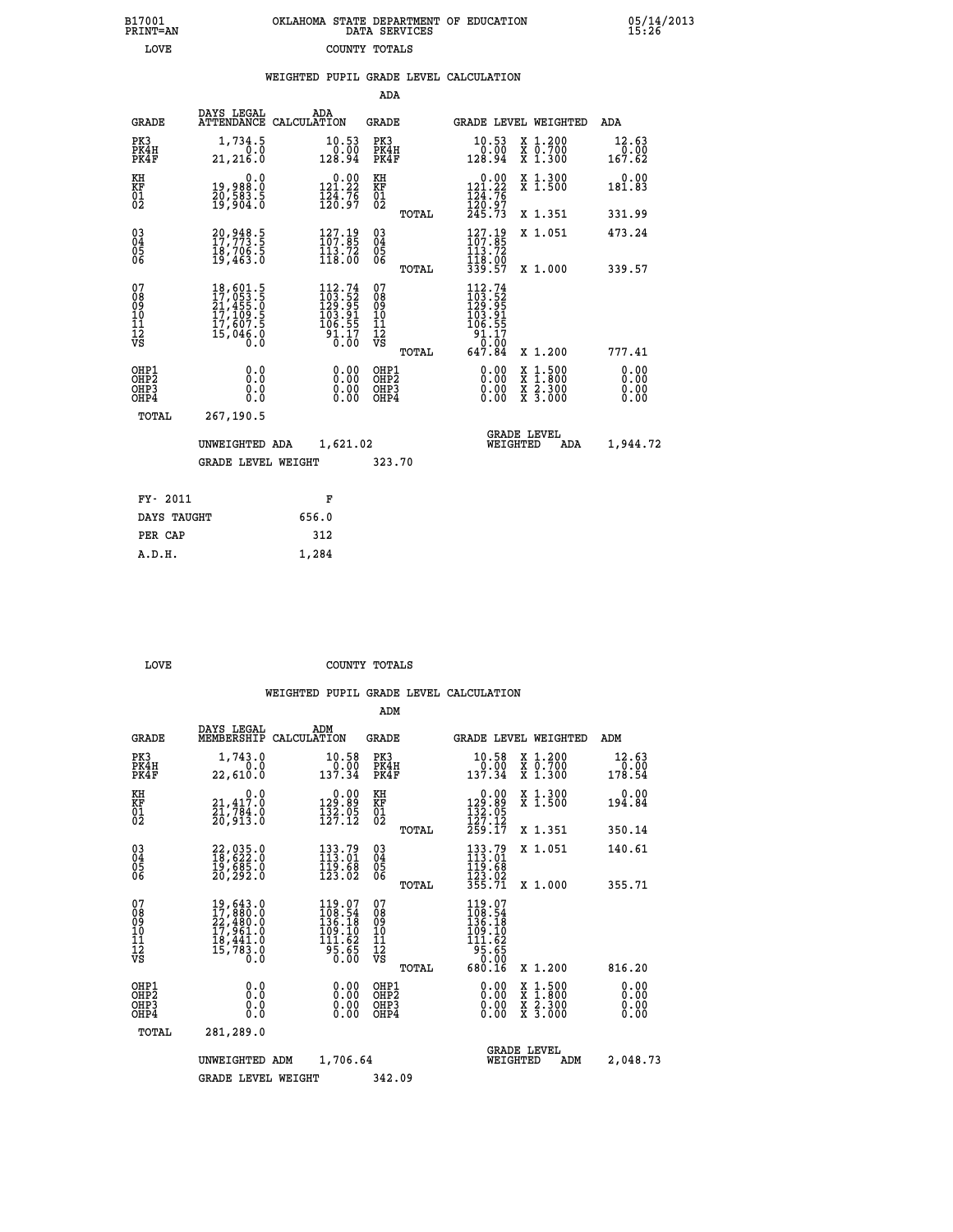| B17001<br><b>PRINT=AN</b>                         |                                                                                                                                               | OKLAHOMA STATE DEPARTMENT OF EDUCATION DATA SERVICES        |                                                    |                                                                          |                                                                                          | $05/14/2013$<br>15:26 |
|---------------------------------------------------|-----------------------------------------------------------------------------------------------------------------------------------------------|-------------------------------------------------------------|----------------------------------------------------|--------------------------------------------------------------------------|------------------------------------------------------------------------------------------|-----------------------|
| 44 MAJOR                                          |                                                                                                                                               | I001 RINGWOOD                                               |                                                    |                                                                          |                                                                                          |                       |
|                                                   |                                                                                                                                               | WEIGHTED PUPIL GRADE LEVEL CALCULATION                      |                                                    |                                                                          |                                                                                          |                       |
|                                                   |                                                                                                                                               |                                                             | <b>ADA</b>                                         |                                                                          |                                                                                          |                       |
| GRADE                                             | DAYS LEGAL<br>ATTENDANCE CALCULATION                                                                                                          | ADA                                                         | GRADE                                              |                                                                          | GRADE LEVEL WEIGHTED                                                                     | ADA                   |
| PK3<br>PK4H<br>PK4F                               | 498.0<br>0.0<br>3,378.5                                                                                                                       | 3.00<br>$20.90$<br>20.35                                    | PK3<br>PK4H<br>PK4F                                | $\begin{smallmatrix} 3.00\\ 0.00\\ 20.35 \end{smallmatrix}$              | X 1.200<br>X 0.700<br>X 1.300                                                            | 3.60<br>0.00<br>26.46 |
| KH<br>KF<br>$\begin{matrix} 01 \ 02 \end{matrix}$ | $4,852.5$<br>$4,226.0$<br>$3,290.0$                                                                                                           | 29.23<br>25.23<br>25.46<br>19.82                            | KH<br><b>KF</b><br>01<br>02                        | $\begin{smallmatrix} 0.00\\29.23\\25.46\\19.82\\45.28 \end{smallmatrix}$ | X 1.300<br>X 1.500                                                                       | 0.00<br>43.85         |
|                                                   |                                                                                                                                               |                                                             | TOTAL                                              |                                                                          | X 1.351                                                                                  | 61.17                 |
| $^{03}_{04}$<br>Ŏ5<br>ŌĞ                          | 4,955.5<br>5,090.5<br>5,125.5<br>4.251.5                                                                                                      | 29.85<br>30.67<br>30.88<br>25.61                            | $\begin{matrix} 03 \\ 04 \\ 05 \\ 06 \end{matrix}$ | 29.85<br>30.67<br>30.88                                                  | X 1.051                                                                                  | 31.37                 |
|                                                   |                                                                                                                                               |                                                             | TOTAL                                              | 25.61<br>87.16                                                           | X 1.000                                                                                  | 87.16                 |
| 07<br>Ŏġ<br>09<br>10<br>11<br>12<br>VS            | $\begin{smallmatrix} 3\,,\,874\,.0\\ 4\,,\,284\,.5\\ 4\,,\,733\,.5\\ 3\,,\,273\,.0\\ 4\,,\,370\,.0\\ 4\,,\,691\,.0\\ 0\,.0 \end{smallmatrix}$ | $23.3425.8128.5219.7226.3328.260.00$                        | 07<br>08<br>09<br>11<br>11<br>12<br>VS             | 23.34<br>25.52<br>28.52<br>19.72<br>26.33<br>28.286.00                   |                                                                                          |                       |
| OHP1                                              | 0.0                                                                                                                                           |                                                             | <b>TOTAL</b><br>OHP1                               | 151.98                                                                   | X 1.200                                                                                  | 182.38                |
| OHP <sub>2</sub><br>OH <sub>P3</sub><br>OHP4      | Ŏ.Ŏ<br>0.0<br>0.0                                                                                                                             | 0.00<br>$\begin{smallmatrix} 0.00 \ 0.00 \end{smallmatrix}$ | OHP <sub>2</sub><br>OHP3<br>OHP4                   | 0.00<br>$0.00$<br>0.00                                                   | $\begin{smallmatrix} x & 1.500 \\ x & 1.800 \\ x & 2.300 \\ x & 3.000 \end{smallmatrix}$ | 0.00<br>0.00<br>0.00  |
| TOTAL                                             | 60,894.0                                                                                                                                      |                                                             |                                                    |                                                                          |                                                                                          |                       |
|                                                   | UNWEIGHTED ADA                                                                                                                                | 366.85                                                      |                                                    | WEIGHTED                                                                 | <b>GRADE LEVEL</b><br>ADA                                                                | 435.99                |
|                                                   | <b>GRADE LEVEL WEIGHT</b>                                                                                                                     |                                                             | 69.14                                              |                                                                          |                                                                                          |                       |
| FY- 2011                                          |                                                                                                                                               | F                                                           |                                                    |                                                                          |                                                                                          |                       |
| DAYS TAUGHT                                       |                                                                                                                                               | 166.0                                                       |                                                    |                                                                          |                                                                                          |                       |
| PER CAP                                           |                                                                                                                                               | 84                                                          |                                                    |                                                                          |                                                                                          |                       |
| A.D.H.                                            |                                                                                                                                               | 239                                                         |                                                    |                                                                          |                                                                                          |                       |

| 44 MAJOR | I001 RINGWOOD |
|----------|---------------|
|          |               |

|                                                    |                                                                                     |                                                                                              | ADM                                                   |                                                                              |                                          |                       |
|----------------------------------------------------|-------------------------------------------------------------------------------------|----------------------------------------------------------------------------------------------|-------------------------------------------------------|------------------------------------------------------------------------------|------------------------------------------|-----------------------|
| <b>GRADE</b>                                       | DAYS LEGAL<br>MEMBERSHIP                                                            | ADM<br>CALCULATION                                                                           | <b>GRADE</b>                                          | <b>GRADE LEVEL WEIGHTED</b>                                                  |                                          | ADM                   |
| PK3<br>PK4H<br>PK4F                                | 498.0<br>0.0<br>3,636.0                                                             | 0.00<br>21.90                                                                                | PK3<br>PK4H<br>PK4F                                   | $3.00$<br>$0.00$<br>21.90                                                    | X 1.200<br>X 0.700<br>X 1.300            | 3.60<br>0.00<br>28.47 |
| KH<br>KF<br>01<br>02                               | 0.0<br>5,079.0<br>4,432.0<br>3,402.0                                                | $\begin{smallmatrix} 0.00\\ 30.60\\ 26.70\\ 20.49 \end{smallmatrix}$                         | KH<br>KF<br>01<br>02                                  | $\begin{smallmatrix} 0.00\\ 30.60\\ 26.70\\ 20.49\\ 47.19 \end{smallmatrix}$ | X 1.300<br>X 1.500                       | 0.00<br>45.90         |
|                                                    |                                                                                     |                                                                                              | TOTAL                                                 |                                                                              | X 1.351                                  | 63.75                 |
| $\begin{matrix} 03 \\ 04 \\ 05 \\ 06 \end{matrix}$ | $\frac{5}{5}, \frac{147}{259}.0$<br>$\frac{5}{4}, \frac{268}{386}.0$                | $31.01$<br>$31.68$<br>$31.73$<br>$26.42$                                                     | 03<br>04<br>05<br>06                                  | $31.01$<br>$31.73$<br>$31.73$<br>$26.42$<br>$89.83$                          | X 1.051                                  | 32.59                 |
|                                                    |                                                                                     |                                                                                              | TOTAL                                                 |                                                                              | X 1.000                                  | 89.83                 |
| 07<br>08<br>09<br>101<br>112<br>VS                 | $3,949.0$<br>$4,419.0$<br>$4,850.0$<br>$3,403.0$<br>$4,527.0$<br>$4,861.0$<br>$0.0$ | $\begin{smallmatrix} 23.79\\ 26.62\\ 29.22\\ 20.50\\ 27.27\\ 29.28\\ 0.00 \end{smallmatrix}$ | 07<br>08<br>09<br>01<br>11<br>11<br>12<br>VS<br>TOTAL | 23.79<br>26.62<br>29.22<br>20.50<br>27.27<br>29.280<br>156.68                |                                          | 188.02                |
|                                                    |                                                                                     |                                                                                              |                                                       |                                                                              | X 1.200                                  |                       |
| OHP1<br>OHP2<br>OH <sub>P3</sub><br>OHP4           | 0.0<br>0.000                                                                        | $0.00$<br>$0.00$<br>0.00                                                                     | OHP1<br>OHP2<br>OHP <sub>3</sub>                      | $0.00$<br>$0.00$<br>0.00                                                     | X 1:500<br>X 1:800<br>X 2:300<br>X 3:000 | 0.00<br>0.00<br>0.00  |
| TOTAL                                              | 63,116.0                                                                            |                                                                                              |                                                       |                                                                              |                                          |                       |
|                                                    | UNWEIGHTED ADM                                                                      | 380.21                                                                                       |                                                       | WEIGHTED                                                                     | <b>GRADE LEVEL</b><br>ADM                | 452.16                |
|                                                    | <b>GRADE LEVEL WEIGHT</b>                                                           |                                                                                              | 71.95                                                 |                                                                              |                                          |                       |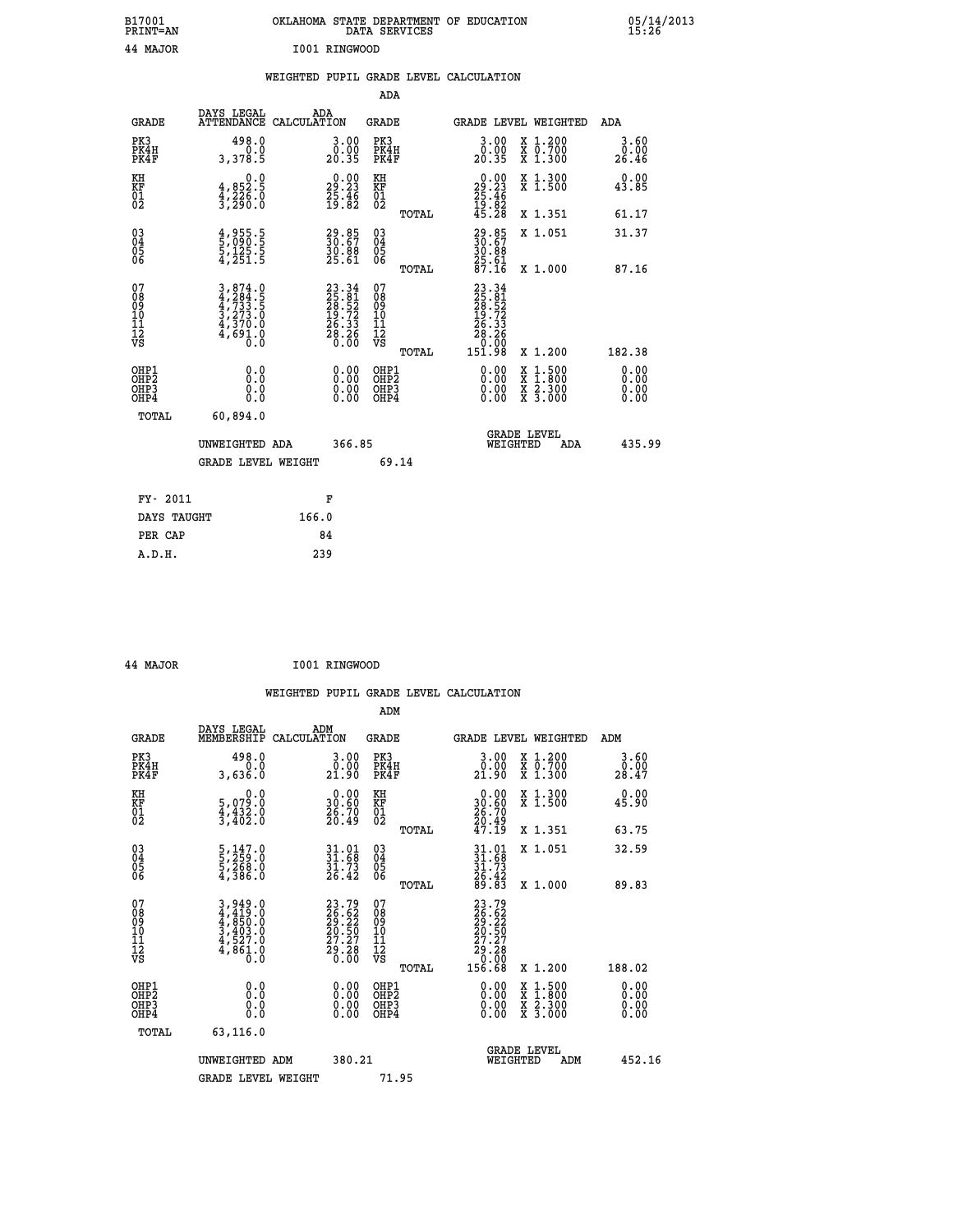| B17001          | OKLAHOMA STATE DEPARTMENT OF EDUCATION |
|-----------------|----------------------------------------|
| <b>PRINT=AN</b> | DATA SERVICES                          |
| 44 MAJOR        | I004 ALINE-CLEO                        |

05/14/2013<br>15**:**26

|                                                              |                                                                                   | WEIGHTED PUPIL GRADE LEVEL CALCULATION                                                                                    |                               |       |                                                                                                                                                                                                                                                                                |                                                                                                                                           |                       |
|--------------------------------------------------------------|-----------------------------------------------------------------------------------|---------------------------------------------------------------------------------------------------------------------------|-------------------------------|-------|--------------------------------------------------------------------------------------------------------------------------------------------------------------------------------------------------------------------------------------------------------------------------------|-------------------------------------------------------------------------------------------------------------------------------------------|-----------------------|
|                                                              |                                                                                   |                                                                                                                           | ADA                           |       |                                                                                                                                                                                                                                                                                |                                                                                                                                           |                       |
| <b>GRADE</b>                                                 | DAYS LEGAL                                                                        | ADA<br>ATTENDANCE CALCULATION                                                                                             | <b>GRADE</b>                  |       |                                                                                                                                                                                                                                                                                | <b>GRADE LEVEL WEIGHTED</b>                                                                                                               | ADA                   |
| PK3<br>PK4H<br>PK4F                                          | 332.0<br>0.0<br>1,567.5                                                           | $\begin{smallmatrix} 1.96\ 0.00\ 9.28 \end{smallmatrix}$                                                                  | PK3<br>PK4H<br>PK4F           |       | $\begin{smallmatrix} 1.96 \\ 0.00 \\ 9.28 \end{smallmatrix}$                                                                                                                                                                                                                   | X 1.200<br>X 0.700<br>X 1.300                                                                                                             | 2.35<br>0.00<br>12.06 |
| KH<br>KF<br>01<br>02                                         | $\begin{smallmatrix}&&&0.0\\1.946.0\\2.230.5\\2.678.0\end{smallmatrix}$           | $0.00$<br>11.51<br>$\frac{1}{12}$ $\frac{5}{30}$                                                                          | KH<br>KF<br>01<br>02          |       | $0.00$<br>11.51<br>$\frac{13}{12}$ $\frac{20}{30}$<br>$\frac{25}{50}$                                                                                                                                                                                                          | X 1.300<br>X 1.500                                                                                                                        | 0.00<br>17.27         |
|                                                              |                                                                                   |                                                                                                                           |                               | TOTAL |                                                                                                                                                                                                                                                                                | X 1.351                                                                                                                                   | 34.45                 |
| $\begin{smallmatrix} 03 \\[-4pt] 04 \end{smallmatrix}$<br>05 | $\begin{smallmatrix} 1,807.5\\ 1,905.5\\ 1,673.5\\ 1,268.5 \end{smallmatrix}$     | $10.70$<br>$11.28$<br>$\frac{5.50}{7.51}$                                                                                 | $^{03}_{04}$<br>0500          |       | $10.70$<br>$11.28$<br>$9.90$<br>$7.51$                                                                                                                                                                                                                                         | X 1.051                                                                                                                                   | 11.25                 |
| 06                                                           |                                                                                   |                                                                                                                           |                               | TOTAL | 28.69                                                                                                                                                                                                                                                                          | X 1.000                                                                                                                                   | 28.69                 |
| 07<br>08<br>09<br>10<br>11<br>11<br>12<br>VS                 | $2,572.0$<br>$1,903.5$<br>$1,046.0$<br>$2,145.0$<br>$997.0$<br>$1,771.0$<br>$0.0$ | $\begin{array}{l} 15\cdot 22 \\ 11\cdot 26 \\ 6\cdot 19 \\ 12\cdot 69 \\ 5\cdot 90 \\ 10\cdot 48 \\ 0\cdot 0 \end{array}$ | 0789901112<br>009011112<br>VS | TOTAL | $\begin{array}{r} 15\cdot 22 \\ 11\cdot 26 \\ 6\cdot 19 \\ 12\cdot 69 \\ 5\cdot 90 \\ 10\cdot 48 \\ \end{array}$<br>$\frac{0.00}{61.74}$                                                                                                                                       | X 1.200                                                                                                                                   | 74.09                 |
| OHP1<br>OHP2<br>OHP3<br>OHP4                                 | 0.0<br>0.0<br>Ō.Ō                                                                 | $\begin{smallmatrix} 0.00 \ 0.00 \ 0.00 \ 0.00 \end{smallmatrix}$                                                         | OHP1<br>OHP2<br>OHP3<br>OHP4  |       | $\begin{smallmatrix} 0.00 & 0.00 & 0.00 & 0.00 & 0.00 & 0.00 & 0.00 & 0.00 & 0.00 & 0.00 & 0.00 & 0.00 & 0.00 & 0.00 & 0.00 & 0.00 & 0.00 & 0.00 & 0.00 & 0.00 & 0.00 & 0.00 & 0.00 & 0.00 & 0.00 & 0.00 & 0.00 & 0.00 & 0.00 & 0.00 & 0.00 & 0.00 & 0.00 & 0.00 & 0.00 & 0.0$ | $\begin{smallmatrix} \mathtt{X} & 1\cdot500\\ \mathtt{X} & 1\cdot800\\ \mathtt{X} & 2\cdot300\\ \mathtt{X} & 3\cdot000 \end{smallmatrix}$ | 0.00<br>0.00          |
| TOTAL                                                        | 25, 243.5                                                                         |                                                                                                                           |                               |       |                                                                                                                                                                                                                                                                                |                                                                                                                                           |                       |
|                                                              | UNWEIGHTED ADA                                                                    | 149.38                                                                                                                    |                               |       | WEIGHTED                                                                                                                                                                                                                                                                       | <b>GRADE LEVEL</b><br>ADA                                                                                                                 | 180.16                |
|                                                              | <b>GRADE LEVEL WEIGHT</b>                                                         |                                                                                                                           | 30.78                         |       |                                                                                                                                                                                                                                                                                |                                                                                                                                           |                       |
| FY- 2011                                                     |                                                                                   | F                                                                                                                         |                               |       |                                                                                                                                                                                                                                                                                |                                                                                                                                           |                       |
| DAYS TAUGHT                                                  |                                                                                   | 169.0                                                                                                                     |                               |       |                                                                                                                                                                                                                                                                                |                                                                                                                                           |                       |
| PER CAP                                                      |                                                                                   | 136                                                                                                                       |                               |       |                                                                                                                                                                                                                                                                                |                                                                                                                                           |                       |

 **44 MAJOR I004 ALINE-CLEO**

 **ADM**

 **A.D.H. 102**

| <b>GRADE</b>                                       | DAYS LEGAL<br>MEMBERSHIP CALCULATION                                                | ADM                                                                                     | <b>GRADE</b>                                       |       |                                                                                 | GRADE LEVEL WEIGHTED                     | ADM                                          |
|----------------------------------------------------|-------------------------------------------------------------------------------------|-----------------------------------------------------------------------------------------|----------------------------------------------------|-------|---------------------------------------------------------------------------------|------------------------------------------|----------------------------------------------|
| PK3<br>PK4H<br>PK4F                                | 338.0<br>1,682.0                                                                    | $\begin{smallmatrix} 2.00\ 0.00\ 9.95 \end{smallmatrix}$                                | PK3<br>PK4H<br>PK4F                                |       | 2.00<br>$\bar{9}:\bar{9}\bar{9}$                                                | X 1.200<br>X 0.700<br>X 1.300            | 2.40<br>$\bar{0}.\bar{0}\bar{0}\overline{1}$ |
| KH<br>KF<br>01<br>02                               | 0.0<br>2,004:0<br>2,357:0<br>2,168:0                                                | $\begin{array}{c} 0.00 \\ 11.86 \\ 13.95 \\ 12.83 \end{array}$                          | KH<br>KF<br>01<br>02                               |       | $\begin{array}{r} 0.00 \\ 11.86 \\ 13.95 \\ 12.83 \\ 26.78 \end{array}$         | X 1.300<br>X 1.500                       | 0.00<br>17.79                                |
|                                                    |                                                                                     |                                                                                         |                                                    | TOTAL |                                                                                 | X 1.351                                  | 36.18                                        |
| $\begin{matrix} 03 \\ 04 \\ 05 \\ 06 \end{matrix}$ | $\begin{smallmatrix} 1,920.0\\ 1,996.0\\ 1,690.0\\ 1,305.0 \end{smallmatrix}$       | $\begin{array}{c} 11\cdot 36\\ 11\cdot 81\\ 10\cdot 90\\ 7\cdot 72 \end{array}$         | $\begin{matrix} 03 \\ 04 \\ 05 \\ 06 \end{matrix}$ |       | $11.36$<br>$10.81$<br>$10.00$<br>$7.72$                                         | X 1.051                                  | 11.94                                        |
|                                                    |                                                                                     |                                                                                         |                                                    | TOTAL | 29.53                                                                           | X 1.000                                  | 29.53                                        |
| 07<br>08<br>09<br>101<br>11<br>12<br>VS            | $2,625.0$<br>$1,943.0$<br>$1,123.0$<br>$2,299.0$<br>$1,070.0$<br>$1,920.0$<br>$0.0$ | $\begin{array}{r} 15.53 \\ 11.50 \\ 6.64 \\ 13.60 \\ 6.33 \\ 11.36 \\ 0.00 \end{array}$ | 07<br>08<br>09<br>001<br>11<br>11<br>12<br>VS      | TOTAL | $15.53$<br>$11.50$<br>$6.64$<br>$13.60$<br>$6.33$<br>$11.36$<br>$0.00$<br>64.96 | X 1.200                                  | 77.95                                        |
| OHP1<br>OHP2<br>OH <sub>P3</sub><br>OHP4           | 0.0<br>0.000                                                                        | $\begin{smallmatrix} 0.00 \ 0.00 \ 0.00 \ 0.00 \end{smallmatrix}$                       | OHP1<br>OHP <sub>2</sub><br>OHP3<br>OHP4           |       | 0.00<br>0.00                                                                    | X 1:500<br>X 1:800<br>X 2:300<br>X 3:000 | 0.00<br>0.00<br>0.00                         |
| TOTAL                                              | 26,440.0                                                                            |                                                                                         |                                                    |       |                                                                                 |                                          |                                              |
|                                                    | UNWEIGHTED<br>ADM                                                                   | 156.44                                                                                  |                                                    |       | WEIGHTED                                                                        | <b>GRADE LEVEL</b><br>ADM                | 188.73                                       |
|                                                    | <b>GRADE LEVEL WEIGHT</b>                                                           |                                                                                         | 32.29                                              |       |                                                                                 |                                          |                                              |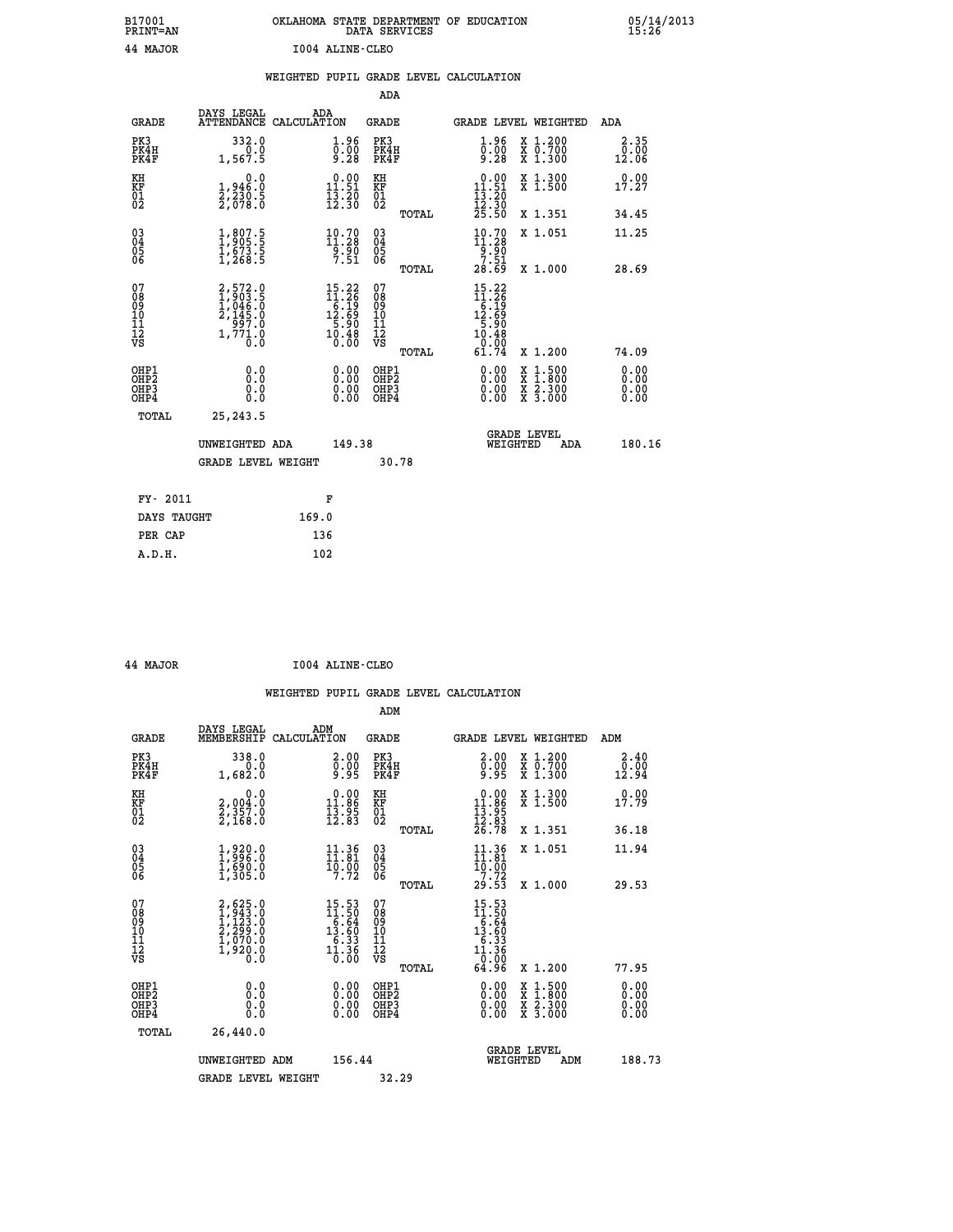| B17001<br><b>PRINT=AN</b> | OKLAHOMA STATE DEPARTMENT OF EDUCATION<br>DATA SERVICES |  |
|---------------------------|---------------------------------------------------------|--|
| 44 MAJOR                  | T084 FATRVTEW                                           |  |

|  |  | WEIGHTED PUPIL GRADE LEVEL CALCULATION |
|--|--|----------------------------------------|
|  |  |                                        |

|                                                                    |                                                                                                 |                                                                                                                               | ADA                                       |       |                                                                                                     |        |                                                                       |                              |
|--------------------------------------------------------------------|-------------------------------------------------------------------------------------------------|-------------------------------------------------------------------------------------------------------------------------------|-------------------------------------------|-------|-----------------------------------------------------------------------------------------------------|--------|-----------------------------------------------------------------------|------------------------------|
| <b>GRADE</b>                                                       | DAYS LEGAL<br>ATTENDANCE CALCULATION                                                            | ADA                                                                                                                           | <b>GRADE</b>                              |       | GRADE LEVEL WEIGHTED                                                                                |        |                                                                       | <b>ADA</b>                   |
| PK3<br>PK4H<br>PK4F                                                | $1,042.0$<br>$4,137.0$<br>2,750.5                                                               | $\begin{smallmatrix} 6.02\\ 23.91\\ 15.90 \end{smallmatrix}$                                                                  | PK3<br>PK4H<br>PK4F                       |       | $23.91$<br>$15.90$                                                                                  |        | X 1.200<br>X 0.700<br>X 1.300                                         | 7.22<br>16.74<br>20.67       |
| KH<br>KF<br>01<br>02                                               | 952.0<br>7,647.0<br>8,935.5<br>8,630.0                                                          | $\begin{smallmatrix}5.50\144.20\51.65\\49.88\end{smallmatrix}$                                                                | KH<br>KF<br>01<br>02                      |       | $\begin{array}{r}5.50\\44.20\\51.65\\49.88\\101.53\end{array}$                                      |        | X 1.300<br>X 1.500                                                    | 7.15<br>66.30                |
|                                                                    |                                                                                                 |                                                                                                                               |                                           | TOTAL |                                                                                                     |        | X 1.351                                                               | 137.17                       |
| $\begin{smallmatrix} 03 \\[-4pt] 04 \end{smallmatrix}$<br>Ŏ5<br>06 | 7,989.5<br>$7,110.0$<br>8,205.5                                                                 | 46.18<br>41.10<br>47.43                                                                                                       | $\substack{03 \\ 04}$<br>$\frac{05}{06}$  |       | $46.18$<br>$45.46$<br>$\begin{array}{c} 41.10 \\ 47.43 \\ 133.99 \end{array}$                       |        | X 1.051                                                               | 48.54                        |
|                                                                    |                                                                                                 |                                                                                                                               |                                           | TOTAL |                                                                                                     |        | X 1.000                                                               | 133.99                       |
| 07<br>08<br>09<br>11<br>11<br>12<br>VS                             | $\begin{smallmatrix}5,249.0\\7,315.0\\8,183.5\\7,862.0\\4,111.0\\5,925.0\\0.0\end{smallmatrix}$ | $\begin{array}{l} 30\cdot 34 \\ 42\cdot 28 \\ 47\cdot 30 \\ 45\cdot 45 \\ 23\cdot 76 \\ 34\cdot 25 \\ 36\cdot 00 \end{array}$ | 07<br>08<br>09<br>11<br>11<br>12<br>VS    |       | $\begin{array}{r} 30.34 \\ 42.38 \\ 47.30 \\ 45.45 \\ 23.76 \\ 34.25 \\ 0.00 \\ 223.38 \end{array}$ |        |                                                                       |                              |
|                                                                    |                                                                                                 |                                                                                                                               |                                           | TOTAL |                                                                                                     |        | X 1.200                                                               | 268.06                       |
| OHP1<br>OHP <sub>2</sub><br>OHP3<br>OHP4                           | 0.0<br>0.0<br>$0.\overline{0}$                                                                  | 0.00<br>$\begin{smallmatrix} 0.00 \ 0.00 \end{smallmatrix}$                                                                   | OHP1<br>OH <sub>P</sub> 2<br>OHP3<br>OHP4 |       | 0.00<br>0.00<br>0.00                                                                                | X<br>X | $1:500$<br>$1:800$<br>$\frac{x}{x}$ $\frac{5}{3}$ : $\frac{500}{000}$ | 0.00<br>0.00<br>0.00<br>0.00 |
| TOTAL                                                              | 103,909.0                                                                                       |                                                                                                                               |                                           |       |                                                                                                     |        |                                                                       |                              |
|                                                                    | UNWEIGHTED ADA                                                                                  | 600.61                                                                                                                        |                                           |       | WEIGHTED                                                                                            |        | <b>GRADE LEVEL</b><br>ADA                                             | 705.84                       |
|                                                                    | <b>GRADE LEVEL WEIGHT</b>                                                                       |                                                                                                                               | 105.23                                    |       |                                                                                                     |        |                                                                       |                              |
| FY- 2011                                                           |                                                                                                 | F                                                                                                                             |                                           |       |                                                                                                     |        |                                                                       |                              |
| DAYS TAUGHT                                                        |                                                                                                 | 173.0                                                                                                                         |                                           |       |                                                                                                     |        |                                                                       |                              |
|                                                                    |                                                                                                 |                                                                                                                               |                                           |       |                                                                                                     |        |                                                                       |                              |
| PER CAP                                                            |                                                                                                 | 114                                                                                                                           |                                           |       |                                                                                                     |        |                                                                       |                              |

| 44 | <b>MAJOR</b> |  |
|----|--------------|--|
|    |              |  |

 **B17001<br>PRINT=AN** 

**AJOR 1084 FAIRVIEW** 

|                                           |                                                                                                  |                                                                      | ADM                                                 |       |                                                                           |                                          |                              |
|-------------------------------------------|--------------------------------------------------------------------------------------------------|----------------------------------------------------------------------|-----------------------------------------------------|-------|---------------------------------------------------------------------------|------------------------------------------|------------------------------|
| <b>GRADE</b>                              | DAYS LEGAL<br>MEMBERSHIP                                                                         | ADM<br>CALCULATION                                                   | <b>GRADE</b>                                        |       |                                                                           | GRADE LEVEL WEIGHTED                     | ADM                          |
| PK3<br>PK4H<br>PK4F                       | 1,072.0<br>4,347.0<br>3,008.0                                                                    | $2\frac{6}{2}, \frac{20}{13}$<br>17.39                               | PK3<br>PK4H<br>PK4F                                 |       | $2\frac{6}{2}\cdot 13$<br>17.39                                           | X 1.200<br>X 0.700<br>X 1.300            | 7.44<br>17.59<br>22.61       |
| KH<br>KF<br>01<br>02                      | 988.0<br>8,021.0<br>9,200.0<br>8,962.0                                                           | $\begin{smallmatrix}5.71\46.36\53.18\51.80\end{smallmatrix}$         | KH<br>KF<br>01<br>02                                |       | $\begin{array}{r}5.71\\46.36\\53.18\\51.80\\104.98\end{array}$            | X 1.300<br>X 1.500                       | 7.42<br>69.54                |
|                                           |                                                                                                  |                                                                      |                                                     | TOTAL |                                                                           | X 1.351                                  | 141.83                       |
| 03<br>04<br>05<br>06                      | 8,264.0<br>8,075.0<br>7,287.0<br>8,556.0                                                         | $47.77$<br>$46.68$<br>$\frac{42.12}{49.46}$                          | $\begin{array}{c} 03 \\ 04 \\ 05 \\ 06 \end{array}$ |       | $47.77\n46.68\n42.12\n49.46\n138.26$                                      | X 1.051                                  | 50.21                        |
|                                           |                                                                                                  |                                                                      |                                                     | TOTAL |                                                                           | X 1.000                                  | 138.26                       |
| 07<br>08<br>09<br>101<br>112<br>VS        | $\begin{smallmatrix} 5,463.0\\7,574.0\\8,583.0\\8,220.0\\4,356.0\\6,280.0\\0.0\end{smallmatrix}$ | 31.58<br>43.78<br>49.61<br>47.51<br>25.18<br>25.18<br>36.30<br>36.30 | 07<br>08<br>09<br>11<br>11<br>12<br>VS              | TOTAL | $31.58$<br>$43.78$<br>$49.61$<br>$47.51$<br>$25.18$<br>$36.30$<br>$33.96$ | X 1.200                                  | 280.75                       |
| OHP1<br>OHP2<br>OH <sub>P</sub> 3<br>OHP4 | 0.0<br>0.000                                                                                     |                                                                      | OHP1<br>OHP2<br>OHP <sub>3</sub>                    |       | $0.00$<br>$0.00$<br>0.00                                                  | X 1:500<br>X 1:800<br>X 2:300<br>X 3:000 | 0.00<br>0.00<br>0.00<br>0.00 |
| TOTAL                                     | 108,256.0                                                                                        |                                                                      |                                                     |       |                                                                           |                                          |                              |
|                                           | UNWEIGHTED ADM                                                                                   | 625.76                                                               |                                                     |       |                                                                           | <b>GRADE LEVEL</b><br>WEIGHTED<br>ADM    | 735.65                       |
|                                           | <b>GRADE LEVEL WEIGHT</b>                                                                        |                                                                      | 109.89                                              |       |                                                                           |                                          |                              |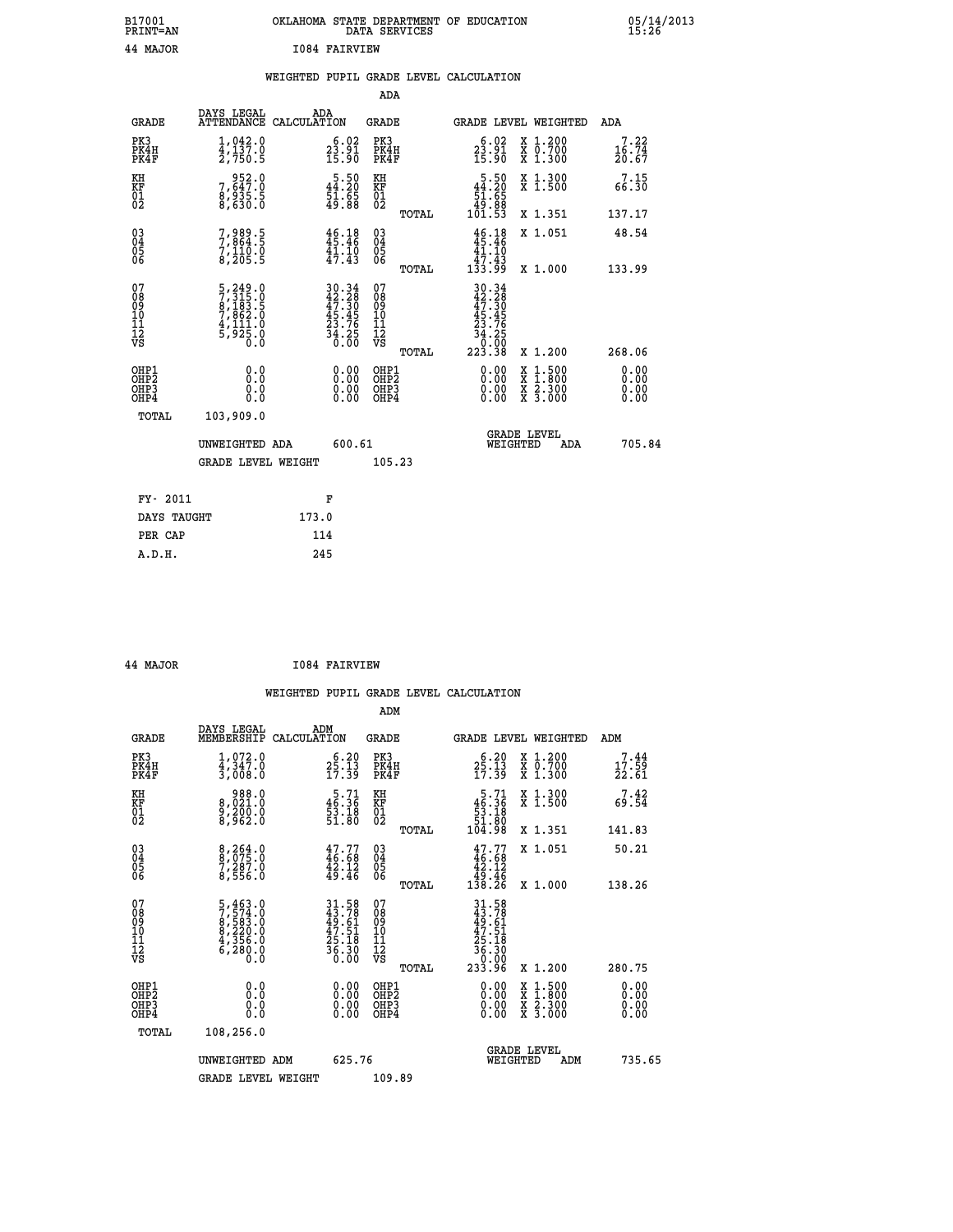| B17001<br>PRINT=AN                                 |                                                                           | OKLAHOMA                                                                                           |                                        | STATE DEPARTMENT OF<br>DATA SERVICES | EDUCATION                                                                                                    |                               | $\frac{05}{15}:26$                       |  |
|----------------------------------------------------|---------------------------------------------------------------------------|----------------------------------------------------------------------------------------------------|----------------------------------------|--------------------------------------|--------------------------------------------------------------------------------------------------------------|-------------------------------|------------------------------------------|--|
| 44 MAJOR                                           |                                                                           | 1092 CIMARRON                                                                                      |                                        |                                      |                                                                                                              |                               |                                          |  |
|                                                    |                                                                           |                                                                                                    |                                        |                                      |                                                                                                              |                               |                                          |  |
|                                                    |                                                                           | WEIGHTED PUPIL GRADE LEVEL CALCULATION                                                             |                                        |                                      |                                                                                                              |                               |                                          |  |
|                                                    |                                                                           |                                                                                                    | ADA                                    |                                      |                                                                                                              |                               |                                          |  |
| <b>GRADE</b>                                       | DAYS LEGAL<br><b>ATTENDANCE</b>                                           | ADA<br>CALCULATION                                                                                 | <b>GRADE</b>                           |                                      | <b>GRADE LEVEL WEIGHTED</b>                                                                                  |                               | ADA                                      |  |
| PK3<br>PK4H<br>PK4F                                | 173.0<br>3,654.0                                                          | $\begin{smallmatrix} 1.00\\[-1mm] 0.00\\[-1mm] 21.12\end{smallmatrix}$                             | PK3<br>PK4H<br>PK4F                    |                                      | $\begin{smallmatrix} 1.00\\[-1mm] 0.00\\[-1mm] 21.12\end{smallmatrix}$                                       | X 1.200<br>X 0.700<br>X 1.300 | $\frac{1}{0}$ : $\frac{20}{00}$<br>27.46 |  |
| KH<br>KF<br>01<br>02                               | $2,693.5$<br>$4,287.0$<br>$3,404.5$                                       | $\begin{smallmatrix} 0.00\\ 15.57\\ 24.78\\ 19.68 \end{smallmatrix}$                               | KH<br>KF<br>01<br>02                   |                                      | $\begin{smallmatrix} 0.00\\ 15.57\\ 24.78\\ 19.68\\ 44.46 \end{smallmatrix}$                                 | X 1.300<br>X 1.500            | 23.36                                    |  |
|                                                    |                                                                           |                                                                                                    |                                        | TOTAL                                |                                                                                                              | X 1.351                       | 60.07                                    |  |
| $\begin{matrix} 03 \\ 04 \\ 05 \\ 06 \end{matrix}$ | 2,746.5<br>2,646.5<br>3,293.5<br>3,387.5                                  | $15.30$<br>$15.30$<br>$19.04$<br>$19.58$                                                           | 03<br>04<br>05<br>06                   |                                      | $15.30$<br>$15.30$<br>$19.04$<br>$19.58$<br>$53.92$                                                          | X 1.051                       | 16.69                                    |  |
|                                                    |                                                                           |                                                                                                    |                                        | TOTAL                                |                                                                                                              | X 1.000                       | 53.92                                    |  |
| 07<br>08<br>09<br>101<br>11<br>12<br>VS            | 3,280.0<br>3,486.5<br>3,536.0<br>3,536.0<br>2,809.5<br>3,748.5<br>3,568.5 | $\begin{smallmatrix} 18.96 \\ 20.15 \\ 20.44 \\ 16.32 \\ 21.83 \\ 20.67 \\ 0.00 \end{smallmatrix}$ | 07<br>08<br>09<br>11<br>11<br>12<br>VS |                                      | $\begin{array}{r} 18.96 \\ 20.15 \\ 20.44 \\ 16.32 \\ 16.32 \\ 21.83 \\ 20.67 \\ 0.00 \\ 118.37 \end{array}$ |                               |                                          |  |
|                                                    |                                                                           |                                                                                                    |                                        | TOTAL                                |                                                                                                              | X 1.200                       | 142.04                                   |  |

05/14/2013<br>15:26

| OHP1<br>OHP <sub>2</sub><br>OHP3<br>OHP4 | 0.0<br>0.0<br>0.0<br>0.0                                | 0.00<br>OHP1<br>OHP <sub>2</sub><br>0.00<br>OHP3<br>0.00<br>OHP4 | 0.00<br>1.500<br>x<br>x<br>.800<br>0.00<br>X <sub>2.300</sub><br>0.00<br>X 3.000 | $\begin{smallmatrix} 0.00 \ 0.00 \ 0.00 \end{smallmatrix}$ |
|------------------------------------------|---------------------------------------------------------|------------------------------------------------------------------|----------------------------------------------------------------------------------|------------------------------------------------------------|
| TOTAL                                    | 46,715.0<br>UNWEIGHTED ADA<br><b>GRADE LEVEL WEIGHT</b> | 270.32<br>54.42                                                  | <b>GRADE LEVEL</b><br>WEIGHTED<br>ADA                                            | 324.74                                                     |
| FY- 2011                                 |                                                         | F                                                                |                                                                                  |                                                            |
| DAYS TAUGHT                              | 173.0                                                   |                                                                  |                                                                                  |                                                            |
| PER CAP                                  |                                                         | 95                                                               |                                                                                  |                                                            |
| A.D.H.                                   | 158                                                     |                                                                  |                                                                                  |                                                            |

| 44 MAJOR | I092 CIMARRON |
|----------|---------------|
|          |               |

|                                          |                                                                       |                                                                                              | ADM                                                 |                                                                                                     |                                          |                              |
|------------------------------------------|-----------------------------------------------------------------------|----------------------------------------------------------------------------------------------|-----------------------------------------------------|-----------------------------------------------------------------------------------------------------|------------------------------------------|------------------------------|
| <b>GRADE</b>                             | DAYS LEGAL<br>MEMBERSHIP                                              | ADM<br>CALCULATION                                                                           | <b>GRADE</b>                                        |                                                                                                     | GRADE LEVEL WEIGHTED                     | ADM                          |
| PK3<br>PK4H<br>PK4F                      | 173.0<br>$0.\overline{0}$<br>3,870.0                                  | $\frac{1}{0}$ : 00<br>22.37                                                                  | PK3<br>PK4H<br>PK4F                                 | $\frac{1}{0}$ : 00<br>22.37                                                                         | X 1.200<br>X 0.700<br>X 1.300            | 1.20<br>00.00<br>29.08       |
| KH<br>KF<br>01<br>02                     | 0.0<br>2,847.0<br>4,454.0<br>3,532.0                                  | $\begin{smallmatrix} 0.00\\16.46\\25.75\\20.42 \end{smallmatrix}$                            | KH<br>KF<br>01<br>02                                | $\begin{smallmatrix} 0.00\\16.46\\25.75\\20.42\\46.17 \end{smallmatrix}$                            | X 1.300<br>X 1.500                       | 0.00<br>24.69                |
|                                          |                                                                       |                                                                                              | TOTAL                                               |                                                                                                     | X 1.351                                  | 62.38                        |
| 03<br>04<br>05<br>06                     | 2,790.0<br>2,690.0<br>3,435.0<br>3,502.0                              | $\begin{smallmatrix} 16.13\ 15.55\ 19.86\ 20.24 \end{smallmatrix}$                           | $\begin{array}{c} 03 \\ 04 \\ 05 \\ 06 \end{array}$ | $16.1315.5519.8620.2455.65$                                                                         | X 1.051                                  | 16.95                        |
|                                          |                                                                       |                                                                                              | TOTAL                                               |                                                                                                     | X 1.000                                  | 55.65                        |
| 07<br>08<br>09<br>101<br>11<br>12<br>VS  | 3,398.0<br>3,615.0<br>3,678.0<br>2,980.0<br>3,932.0<br>3,749.0<br>0.0 | $\begin{smallmatrix} 19.64\\ 20.90\\ 21.26\\ 17.31\\ 22.90\\ 21.74\\ 0.00 \end{smallmatrix}$ | 07<br>08<br>09<br>11<br>11<br>12<br>VS              | $\begin{array}{r} 19.64 \\ 20.90 \\ 21.26 \\ 17.31 \\ 22.90 \\ 21.74 \\ 0.00 \\ 123.75 \end{array}$ |                                          |                              |
|                                          |                                                                       |                                                                                              | TOTAL                                               |                                                                                                     | X 1.200                                  | 148.50                       |
| OHP1<br>OHP2<br>OH <sub>P3</sub><br>OHP4 |                                                                       |                                                                                              | OHP1<br>OHP2<br>OHP <sub>3</sub>                    | $0.00$<br>$0.00$<br>0.00                                                                            | X 1:500<br>X 1:800<br>X 2:300<br>X 3:000 | 0.00<br>0.00<br>0.00<br>0.00 |
| TOTAL                                    | 48,645.0                                                              |                                                                                              |                                                     |                                                                                                     |                                          |                              |
|                                          | UNWEIGHTED<br>ADM                                                     | 281.53                                                                                       |                                                     |                                                                                                     | GRADE LEVEL<br>WEIGHTED<br>ADM           | 338.45                       |
|                                          | <b>GRADE LEVEL WEIGHT</b>                                             |                                                                                              | 56.92                                               |                                                                                                     |                                          |                              |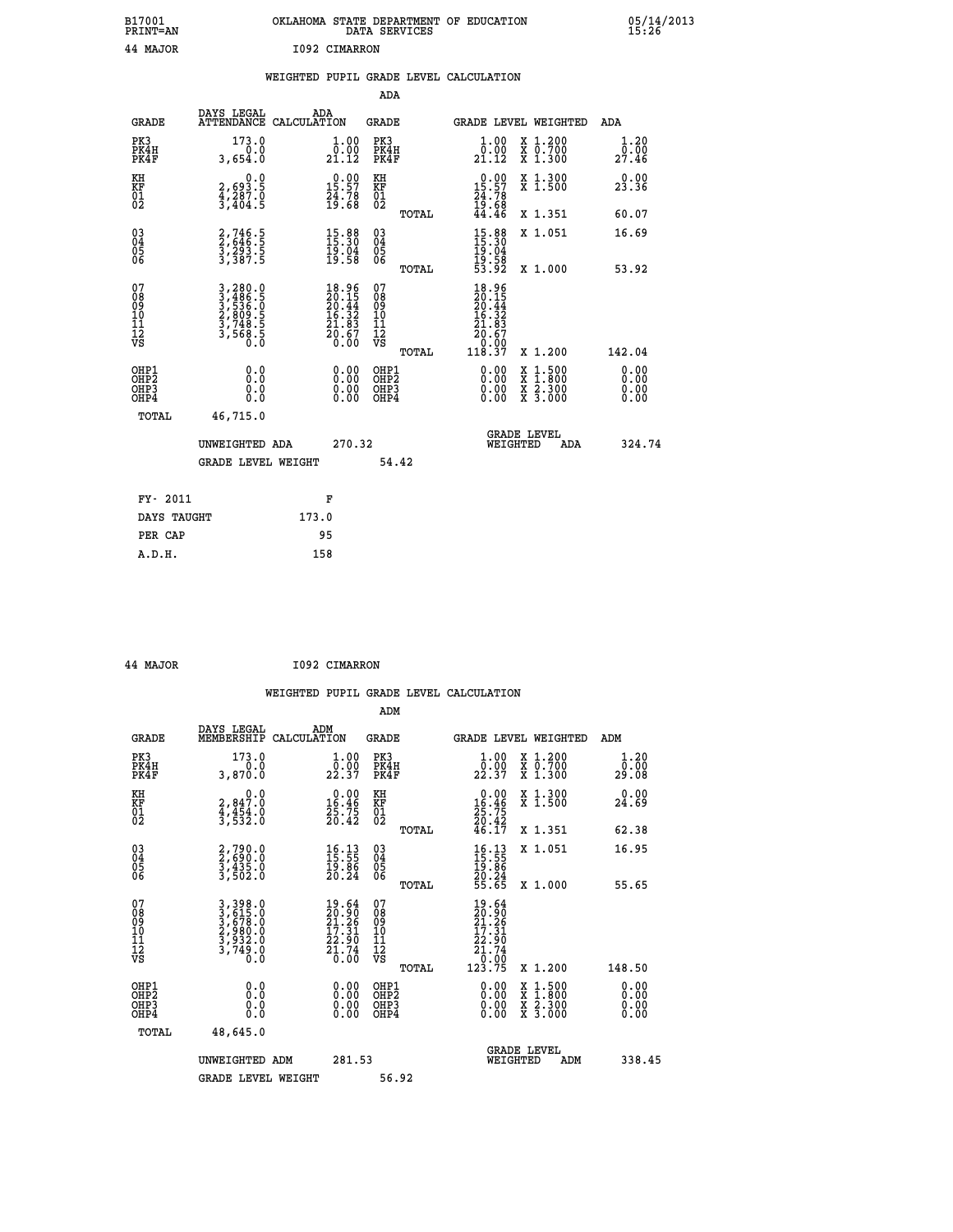| B17001          | OKLAHOMA STATE DEPARTMENT OF EDUCATION |
|-----------------|----------------------------------------|
| <b>PRINT=AN</b> | DATA SERVICES                          |
| <b>MAJOR</b>    | COUNTY TOTALS                          |

05/14/2013<br>15:26

|                                                                  |                                                                                                                                                                               |                                                                                            | ADA                                                         |                                                                                                      |                                                                                                                                           |                              |
|------------------------------------------------------------------|-------------------------------------------------------------------------------------------------------------------------------------------------------------------------------|--------------------------------------------------------------------------------------------|-------------------------------------------------------------|------------------------------------------------------------------------------------------------------|-------------------------------------------------------------------------------------------------------------------------------------------|------------------------------|
| <b>GRADE</b>                                                     | DAYS LEGAL                                                                                                                                                                    | ADA<br>ATTENDANCE CALCULATION                                                              | GRADE                                                       |                                                                                                      | GRADE LEVEL WEIGHTED                                                                                                                      | ADA                          |
| PK3<br>PK4H<br>PK4F                                              | 2,045.0<br>4,137.0<br>11,350.5                                                                                                                                                | $\frac{11.98}{23.91}$<br>66.65                                                             | PK3<br>PK4H<br>PK4F                                         | $\frac{11.98}{23.91}$<br>66.65                                                                       | X 1.200<br>X 0.700<br>X 1.300                                                                                                             | 14.37<br>16.74<br>86.65      |
| KH<br>KF<br>01<br>02                                             | 952.0<br>0.1129.15<br>19,679.0<br>17,402.5                                                                                                                                    | $\begin{smallmatrix}5.50\\100.51\\115.09\\101.68\end{smallmatrix}$                         | KH<br><b>KF</b><br>01<br>02                                 | $\begin{smallmatrix} & 5.50\ 100.51\ 115.09\ 101.68\ 216.77 \end{smallmatrix}$                       | X 1.300<br>X 1.500                                                                                                                        | 7.15<br>150.78               |
|                                                                  |                                                                                                                                                                               |                                                                                            | TOTAL                                                       |                                                                                                      | X 1.351                                                                                                                                   | 292.86                       |
| $^{03}_{04}$<br>Ŏ5<br>06                                         | 17, 499.0<br>Ī7,202.5<br>17,113.0                                                                                                                                             | $\begin{smallmatrix} 102.61\ 102.71\ 100.92\ 100.13 \end{smallmatrix}$                     | $\begin{matrix} 03 \\ 04 \\ 05 \\ 06 \end{matrix}$<br>TOTAL | $\frac{102.61}{102.71}$<br>$\frac{100.13}{303.76}$                                                   | X 1.051<br>X 1.000                                                                                                                        | 411.61<br>303.76             |
|                                                                  |                                                                                                                                                                               |                                                                                            |                                                             |                                                                                                      |                                                                                                                                           |                              |
| 07<br>08<br>09<br>11<br>11<br>12<br>VS                           | $\begin{smallmatrix} 14\,, & 975\,, & 0\\ 16\,, & 989\,, & 5\\ 17\,, & 499\,, & 0\\ 16\,, & 089\,, & 5\\ 13\,, & 226\,, & 5\\ 15\,, & 955\,, & 5\\ 0\,, & 0\end{smallmatrix}$ | $\begin{array}{r} 87.86 \\ 99.50 \\ 102.45 \\ 94.18 \\ 77.82 \\ 93.66 \\ 0.00 \end{array}$ | 07<br>08<br>09<br>11<br>11<br>12<br>VS<br>TOTAL             | $\begin{smallmatrix}87.86\\99.50\\102.45\\94.18\\77.82\end{smallmatrix}$<br>88. ۇۈ<br>0.00<br>555.47 | X 1.200                                                                                                                                   | 666.57                       |
| OHP1<br>OHP <sub>2</sub><br>OH <sub>P3</sub><br>OH <sub>P4</sub> | 0.0<br>Ō.Ō<br>0.0<br>0.0                                                                                                                                                      | 0.00<br>0.00<br>0.00                                                                       | OHP1<br>OHP2<br>OHP3<br>OHP4                                | 0.00<br>0.00<br>0.00                                                                                 | $\begin{smallmatrix} \mathtt{X} & 1\cdot500\\ \mathtt{X} & 1\cdot800\\ \mathtt{X} & 2\cdot300\\ \mathtt{X} & 3\cdot000 \end{smallmatrix}$ | 0.00<br>0.00<br>0.00<br>0.00 |
| TOTAL                                                            | 236,761.5                                                                                                                                                                     |                                                                                            |                                                             |                                                                                                      |                                                                                                                                           |                              |
|                                                                  | UNWEIGHTED ADA                                                                                                                                                                | 1,387.16                                                                                   |                                                             | WEIGHTED                                                                                             | <b>GRADE LEVEL</b><br>ADA                                                                                                                 | 1,646.73                     |
|                                                                  | <b>GRADE LEVEL WEIGHT</b>                                                                                                                                                     |                                                                                            | 259.57                                                      |                                                                                                      |                                                                                                                                           |                              |
| FY- 2011                                                         |                                                                                                                                                                               | F                                                                                          |                                                             |                                                                                                      |                                                                                                                                           |                              |
|                                                                  | DAYS TAUGHT                                                                                                                                                                   | 681.0                                                                                      |                                                             |                                                                                                      |                                                                                                                                           |                              |
| PER CAP                                                          |                                                                                                                                                                               | 429                                                                                        |                                                             |                                                                                                      |                                                                                                                                           |                              |
| A.D.H.                                                           |                                                                                                                                                                               | 744                                                                                        |                                                             |                                                                                                      |                                                                                                                                           |                              |

B17001<br>PRINT=AN<br>MAJOR

 **MAJOR COUNTY TOTALS**

|                                                    |                              |                                                                             |                                                                                                        | ADM                                    |       |                                                                                                                    |                                                                                                                     |                             |  |
|----------------------------------------------------|------------------------------|-----------------------------------------------------------------------------|--------------------------------------------------------------------------------------------------------|----------------------------------------|-------|--------------------------------------------------------------------------------------------------------------------|---------------------------------------------------------------------------------------------------------------------|-----------------------------|--|
|                                                    | <b>GRADE</b>                 | DAYS LEGAL<br>MEMBERSHIP                                                    | ADM<br>CALCULATION                                                                                     | <b>GRADE</b>                           |       | GRADE LEVEL WEIGHTED                                                                                               |                                                                                                                     | ADM                         |  |
| PK3                                                | PK4H<br>PK4F                 | 2,081.0<br>4,347.0<br>12,196.0                                              | $\frac{12.20}{25.13}$<br>71.61                                                                         | PK3<br>PK4H<br>PK4F                    |       | 12.20<br>25:13<br>71:61                                                                                            | X 1.200<br>X 0.700<br>X 1.300                                                                                       | $14.37$<br>$17.59$<br>93.10 |  |
| KH<br>KF<br>01<br>02                               |                              | 988.0<br>17,951.0<br>20,443.0<br>18,064.0                                   | $5.71$<br>105.28<br>$\frac{119}{105}$ $\frac{58}{54}$                                                  | KH<br>KF<br>01<br>02                   |       | $\begin{smallmatrix}5.71\105.28\119.58\105.54\225.12\end{smallmatrix}$                                             | X 1.300<br>X 1.500                                                                                                  | $7.42$<br>157.92            |  |
|                                                    |                              |                                                                             |                                                                                                        |                                        | TOTAL |                                                                                                                    | X 1.351                                                                                                             | 304.14                      |  |
| $\begin{matrix} 03 \\ 04 \\ 05 \\ 06 \end{matrix}$ |                              | 18,121.0<br>18,020.0<br>17,680.0<br>17,749.0                                | 106.27<br>105.72<br>$\frac{103.71}{103.84}$                                                            | $^{03}_{04}$<br>$\frac{05}{06}$        |       | $106.27$<br>$105.72$<br>$103.71$<br>$103.84$<br>$313.27$                                                           | X 1.051                                                                                                             | 111.69                      |  |
|                                                    |                              |                                                                             |                                                                                                        |                                        | TOTAL |                                                                                                                    | X 1.000                                                                                                             | 313.27                      |  |
| 07<br>08<br>09<br>001<br>11<br>11<br>12<br>VS      |                              | 15,435.0<br>17,551.0<br>18,234.0<br>16,902.0<br>13,885.0<br>16,810.0<br>Ō.Ō | $\begin{smallmatrix} 90.54\\ 102.80\\ 106.73\\ 98.92\\ 91.68\\ 81.68\\ 98.68\\ 0.00 \end{smallmatrix}$ | 07<br>08<br>09<br>11<br>11<br>12<br>VS | TOTAL | $\begin{array}{r} 90.54 \\ 102.80 \\ 106.73 \\ 98.92 \\ 81.68 \\ 90.68 \\ 90.00 \\ \text{F} \end{array}$<br>579.35 | X 1.200                                                                                                             | 695.22                      |  |
|                                                    | OHP1<br>OHP2<br>OHP3<br>OHP4 | 0.0<br>0.000                                                                | 0.00<br>0.00<br>0.00                                                                                   | OHP1<br>OHP2<br>OHP3<br>OHP4           |       | $0.00$<br>$0.00$<br>0.00                                                                                           | $\begin{array}{l} \mathtt{X} & 1.500 \\ \mathtt{X} & 1.800 \\ \mathtt{X} & 2.300 \\ \mathtt{X} & 3.000 \end{array}$ | 0.00<br>0.00<br>0.00        |  |
|                                                    | TOTAL                        | 246,457.0                                                                   |                                                                                                        |                                        |       |                                                                                                                    |                                                                                                                     |                             |  |
|                                                    |                              | UNWEIGHTED ADM                                                              | 1,443.94                                                                                               |                                        |       | WEIGHTED                                                                                                           | <b>GRADE LEVEL</b><br>ADM                                                                                           | 1,714.99                    |  |
|                                                    |                              | <b>GRADE LEVEL WEIGHT</b>                                                   |                                                                                                        | 271.05                                 |       |                                                                                                                    |                                                                                                                     |                             |  |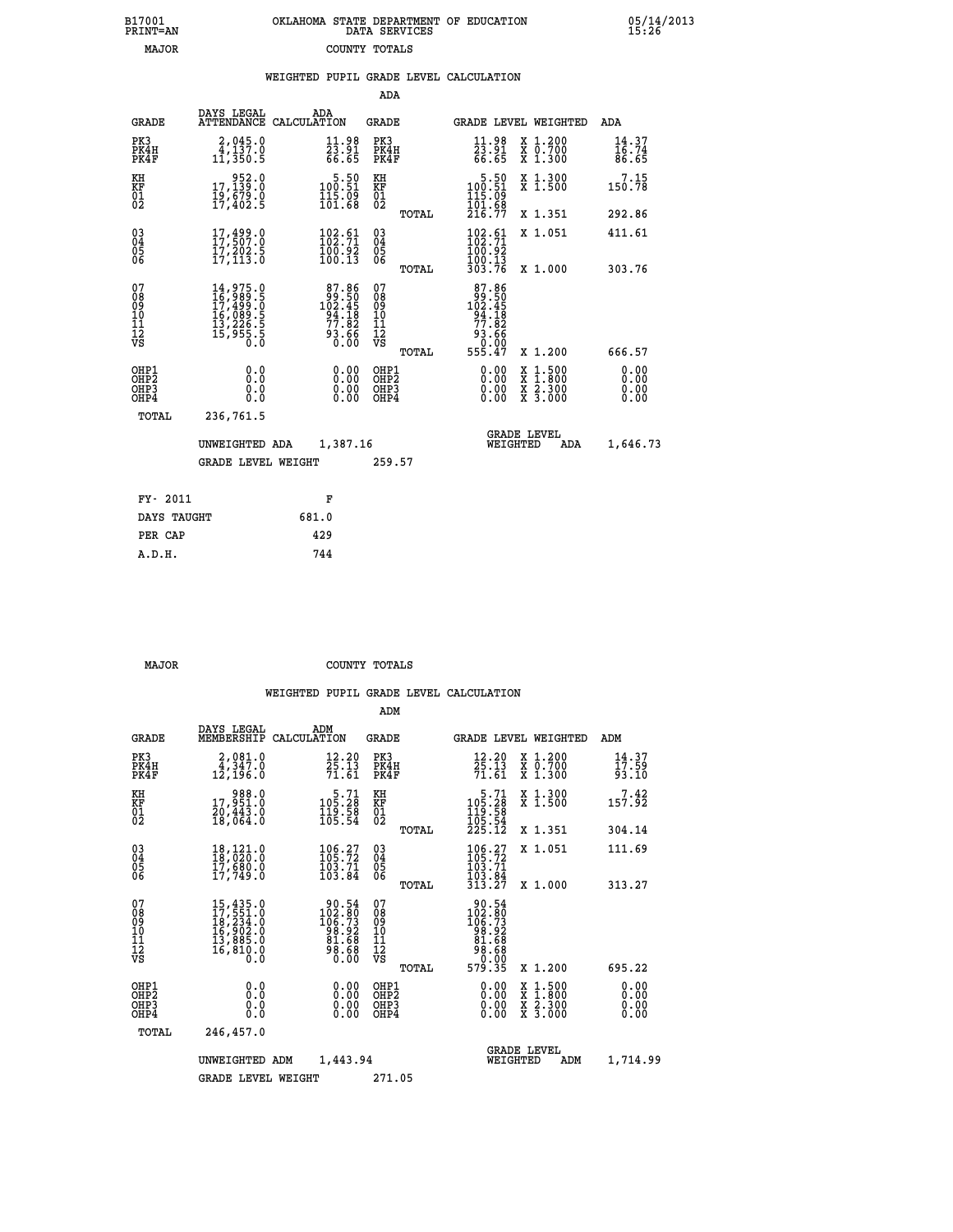## **B17001 OKLAHOMA STATE DEPARTMENT OF EDUCATION 05/14/2013 PRINT=AN DATA SERVICES 15:26 45 MARSHALL I002 MADILL**

## **WEIGHTED PUPIL GRADE LEVEL CALCULATION**

|                                                                    |                                                                                                                                                                                                                             |                                                                                            | ADA                                       |       |                                                                                                     |                                                                            |                              |
|--------------------------------------------------------------------|-----------------------------------------------------------------------------------------------------------------------------------------------------------------------------------------------------------------------------|--------------------------------------------------------------------------------------------|-------------------------------------------|-------|-----------------------------------------------------------------------------------------------------|----------------------------------------------------------------------------|------------------------------|
| <b>GRADE</b>                                                       | DAYS LEGAL                                                                                                                                                                                                                  | ADA<br>ATTENDANCE CALCULATION                                                              | <b>GRADE</b>                              |       |                                                                                                     | GRADE LEVEL WEIGHTED                                                       | ADA                          |
| PK3<br>PK4H<br>PK4F                                                | 73.0<br>13,533.5<br>6,258.0                                                                                                                                                                                                 | $79.14$<br>36.60                                                                           | PK3<br>PK4H<br>PK4F                       |       | $79.14$<br>36.60                                                                                    | X 1.200<br>X 0.700<br>X 1.300                                              | 0.52<br>55.40<br>47.58       |
| KH<br>KF<br>01<br>02                                               | 0.0<br>24,131.0                                                                                                                                                                                                             | $0.00$<br>141.12<br>$\frac{126}{109}$ $\frac{27}{23}$                                      | KH<br>KF<br>$\overline{01}$               |       | $\begin{array}{c} 0.00 \\[-4pt] 141.12 \\[-4pt] 126.27 \\[-4pt] 109.23 \\[-4pt] 235.50 \end{array}$ | X 1.300<br>X 1.500                                                         | 0.00<br>211.68               |
|                                                                    |                                                                                                                                                                                                                             |                                                                                            |                                           | TOTAL |                                                                                                     | X 1.351                                                                    | 318.16                       |
| $\begin{smallmatrix} 03 \\[-4pt] 04 \end{smallmatrix}$<br>05<br>ŌĞ | $\begin{smallmatrix} 19 \,,\, 767 \,. \ 21 \,,\, 035 \,. \ 0 \\ 24 \,,\, 214 \,. \ 0 \\ 24 \,,\, 214 \,. \ 0 \\ 22 \,,\, 151 \,. \ 5 \end{smallmatrix}$                                                                     | $115.60$<br>$123.01$<br>$\frac{141.60}{129.54}$                                            | $\substack{03 \\ 04}$<br>05               |       | $115.60$<br>$123.01$<br>141:60<br>129:54<br>394:15                                                  | X 1.051                                                                    | 121.50                       |
|                                                                    |                                                                                                                                                                                                                             |                                                                                            |                                           | TOTAL |                                                                                                     | X 1.000                                                                    | 394.15                       |
| 07<br>08<br>09<br>11<br>11<br>12<br>VS                             | $\begin{smallmatrix} 19 \, , \, 312 \, . \, 0 \\ 19 \, , \, 867 \, . \, 0 \\ 21 \, , \, 434 \, . \, 0 \\ 22 \, , \, 134 \, . \, 5 \\ 18 \, , \, 597 \, . \, 5 \\ 16 \, , \, 309 \, . \, 0 \\ 0 \, . \, 0 \end{smallmatrix}$ | $\begin{smallmatrix} 112.94\\116.18\\125.35\\129.44\\108.76\\95.37\\0.00\end{smallmatrix}$ | 07<br>08<br>09<br>11<br>11<br>12<br>VS    |       | 112.94<br>$116.18$<br>$125.35$<br>$129.44$<br>$108.76$<br>$95.37$<br>$0.00$<br>$688.04$             |                                                                            |                              |
|                                                                    |                                                                                                                                                                                                                             |                                                                                            |                                           | TOTAL |                                                                                                     | X 1.200                                                                    | 825.65                       |
| OHP1<br>OHP <sub>2</sub><br>OHP3<br>OHP4                           | 0.0<br>Ō.Ō<br>0.0<br>Ō.Ō                                                                                                                                                                                                    | 0.00<br>$\begin{smallmatrix} 0.00 \ 0.00 \end{smallmatrix}$                                | OHP1<br>OH <sub>P</sub> 2<br>OHP3<br>OHP4 |       | 0.00<br>0.00<br>0.00                                                                                | $1:500$<br>$1:800$<br>X<br>X<br>$\frac{\ddot{x}}{x}$ $\frac{2.300}{3.000}$ | 0.00<br>0.00<br>0.00<br>0.00 |
| TOTAL                                                              | 289,087.5                                                                                                                                                                                                                   |                                                                                            |                                           |       |                                                                                                     |                                                                            |                              |
|                                                                    | UNWEIGHTED ADA                                                                                                                                                                                                              | 1,690.58                                                                                   |                                           |       |                                                                                                     | <b>GRADE LEVEL</b><br>WEIGHTED<br>ADA                                      | 1,974.64                     |
|                                                                    | <b>GRADE LEVEL WEIGHT</b>                                                                                                                                                                                                   |                                                                                            | 284.06                                    |       |                                                                                                     |                                                                            |                              |
| FY- 2011                                                           |                                                                                                                                                                                                                             | F                                                                                          |                                           |       |                                                                                                     |                                                                            |                              |
| DAYS TAUGHT                                                        |                                                                                                                                                                                                                             | 171.0                                                                                      |                                           |       |                                                                                                     |                                                                            |                              |
| PER CAP                                                            |                                                                                                                                                                                                                             | 68                                                                                         |                                           |       |                                                                                                     |                                                                            |                              |
|                                                                    |                                                                                                                                                                                                                             |                                                                                            |                                           |       |                                                                                                     |                                                                            |                              |

 **45 MARSHALL I002 MADILL**

 **A.D.H. 989**

|                                                       |                                                                                                 |             |                                                                                                                                 | ADM                                     |       |                                                                                                       |          |                                                                                                  |                               |
|-------------------------------------------------------|-------------------------------------------------------------------------------------------------|-------------|---------------------------------------------------------------------------------------------------------------------------------|-----------------------------------------|-------|-------------------------------------------------------------------------------------------------------|----------|--------------------------------------------------------------------------------------------------|-------------------------------|
| <b>GRADE</b>                                          | DAYS LEGAL<br>MEMBERSHIP                                                                        | CALCULATION | ADM                                                                                                                             | <b>GRADE</b>                            |       |                                                                                                       |          | GRADE LEVEL WEIGHTED                                                                             | ADM                           |
| PK3<br>PK4H<br>PK4F                                   | 73.0<br>15,033.0<br>6,830.0                                                                     |             | 0.43<br>$\frac{87.91}{39.94}$                                                                                                   | PK3<br>PK4H<br>PK4F                     |       | 0.43<br>87.91<br>39.94                                                                                |          | $\begin{smallmatrix} x & 1.200 \\ x & 0.700 \end{smallmatrix}$<br>X 1.300                        | 0.52<br>$\frac{61.54}{51.92}$ |
| KH<br>KF<br>01<br>02                                  | 0.0<br>25,792:0<br>22,713:0<br>19,693:0                                                         |             | $\begin{smallmatrix} &0.00\\ 150.83\\ 132.82\\ 115.16\end{smallmatrix}$                                                         | KH<br>KF<br>01<br>02                    |       | 0.00<br>150:83<br>132:82<br>115:16<br>247:98                                                          |          | X 1.300<br>X 1.500                                                                               | 0.00<br>226.25                |
|                                                       |                                                                                                 |             |                                                                                                                                 |                                         | TOTAL |                                                                                                       |          | X 1.351                                                                                          | 335.02                        |
| 03<br>04<br>05<br>06                                  | 20,838.0<br>22,075.0<br>25,507.0<br>23, 221.0                                                   |             | $\begin{smallmatrix} 121.86 \\ 129.09 \\ 149.16 \\ 135.80 \end{smallmatrix}$                                                    | $^{03}_{04}$<br>05<br>06                |       | $\begin{array}{c} 121.86 \\[-4pt] 129.09 \\[-4pt] 149.16 \\[-4pt] 135.80 \\[-4pt] 414.05 \end{array}$ |          | X 1.051                                                                                          | 128.07                        |
|                                                       |                                                                                                 |             |                                                                                                                                 |                                         | TOTAL |                                                                                                       |          | X 1.000                                                                                          | 414.05                        |
| 07<br>08<br>09<br>101<br>112<br>VS                    | $20, 237.0$<br>$22, 814.0$<br>$22, 062.0$<br>$22, 994.0$<br>$19, 321.0$<br>$16, 876.0$<br>$0.0$ |             | $118.35$<br>$121.72$<br>$129.02$<br>$\frac{1}{1}\overline{3}\overline{4}\cdot\overline{4}\overline{7}\$<br><b>03.80</b><br>00.0 | 07<br>08<br>09<br>101<br>11<br>12<br>VS | TOTAL | 118.35<br>121.72<br>129.02<br>134.47<br>112.99<br>98.69<br>98.00<br>715.24                            |          | X 1.200                                                                                          | 858.29                        |
| OHP1<br>OH <sub>P</sub> 2<br>OH <sub>P3</sub><br>OHP4 | 0.0<br>0.000                                                                                    |             | $0.00$<br>$0.00$<br>0.00                                                                                                        | OHP1<br>OHP2<br>OHP3<br>OHP4            |       | $0.00$<br>$0.00$<br>0.00                                                                              |          | $\begin{smallmatrix} x & 1 & 500 \\ x & 1 & 800 \\ x & 2 & 300 \\ x & 3 & 000 \end{smallmatrix}$ | 0.00<br>0.00<br>0.00<br>0.00  |
| TOTAL                                                 | 304,079.0                                                                                       |             |                                                                                                                                 |                                         |       |                                                                                                       |          |                                                                                                  |                               |
|                                                       | UNWEIGHTED                                                                                      | ADM         | 1,778.24                                                                                                                        |                                         |       |                                                                                                       | WEIGHTED | <b>GRADE LEVEL</b><br>ADM                                                                        | 2,075.66                      |
|                                                       | <b>GRADE LEVEL WEIGHT</b>                                                                       |             |                                                                                                                                 | 297.42                                  |       |                                                                                                       |          |                                                                                                  |                               |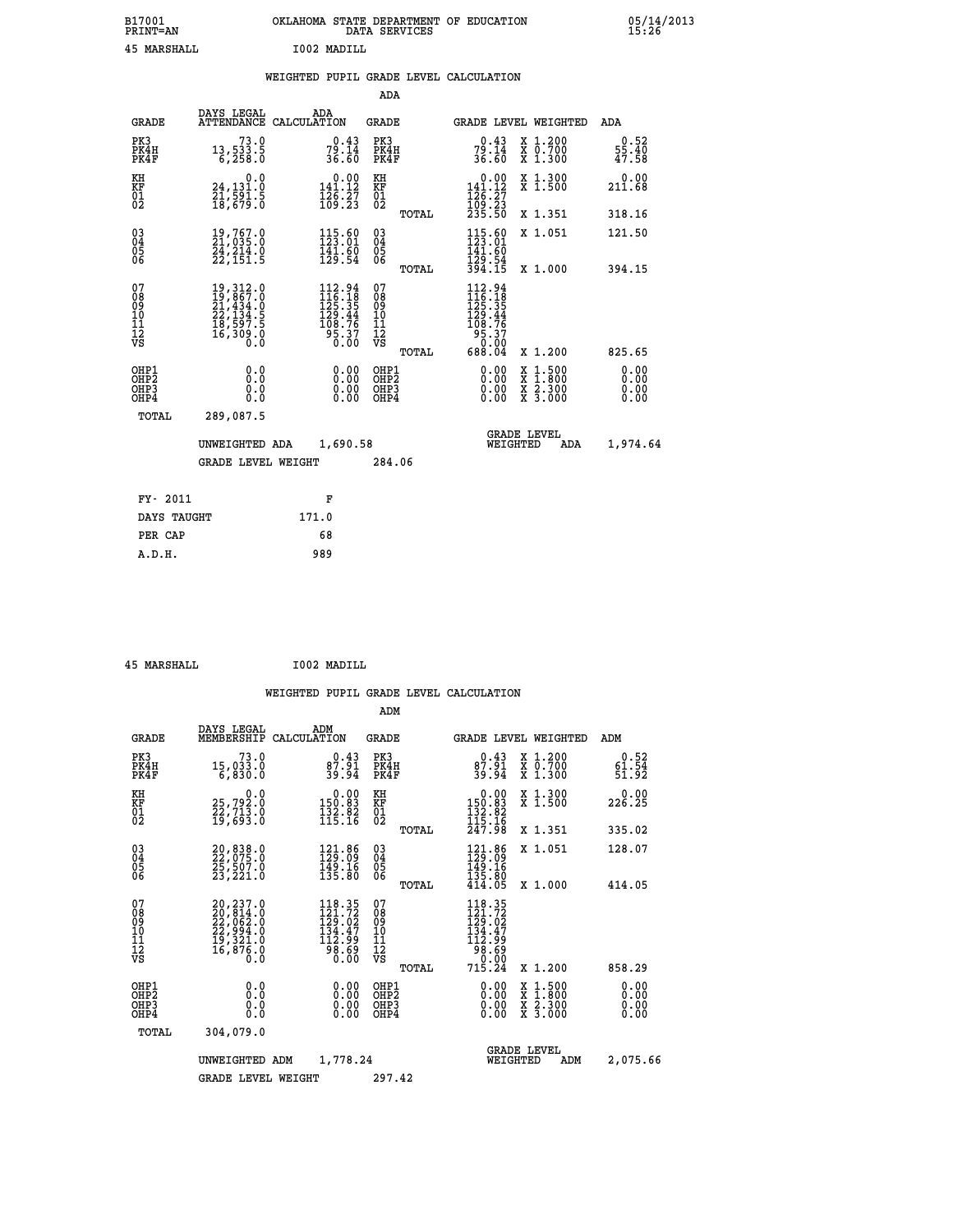| B17001<br><b>PRINT=AN</b> | OKLAHOMA STATE DEPARTMENT OF EDUCATION<br>DATA SERVICES | 05/14/2013<br>15:26 |
|---------------------------|---------------------------------------------------------|---------------------|
| 45<br>MARSHALL            | I003 KINGSTON                                           |                     |

|                                                                    |                                                                                                             | WEIGHTED PUPIL GRADE LEVEL CALCULATION                               |                                                    |                                                                                                                                                                   |                              |
|--------------------------------------------------------------------|-------------------------------------------------------------------------------------------------------------|----------------------------------------------------------------------|----------------------------------------------------|-------------------------------------------------------------------------------------------------------------------------------------------------------------------|------------------------------|
|                                                                    |                                                                                                             |                                                                      | ADA                                                |                                                                                                                                                                   |                              |
| <b>GRADE</b>                                                       | DAYS LEGAL                                                                                                  | ADA<br>ATTENDANCE CALCULATION                                        | <b>GRADE</b>                                       | GRADE LEVEL WEIGHTED                                                                                                                                              | ADA                          |
| PK3<br>PK4H<br>PK4F                                                | 5,611.0<br>10,931.5                                                                                         | $\begin{smallmatrix} 35.51\ 0.00\ 69.19 \end{smallmatrix}$           | PK3<br>PK4H<br>PK4F                                | $35.51$<br>$0.00$<br>$69.19$<br>X 1.200<br>X 0.700<br>X 1.300                                                                                                     | 42.61<br>_0.00<br>89.95      |
| KH<br>KF<br>01<br>02                                               | 0.0<br>11,036:5<br>10,790:5<br>12,921:0                                                                     | $\begin{smallmatrix} 0.00\\ 69.85\\ 68.29\\ 81.78 \end{smallmatrix}$ | KH<br>KF<br>01<br>02                               | 0.00<br>X 1.300<br>X 1.500<br>$\begin{array}{c} 69.85 \\ 69.29 \\ 81.78 \\ 150.07 \end{array}$                                                                    | 0.00<br>104.78               |
|                                                                    |                                                                                                             |                                                                      | TOTAL                                              | X 1.351                                                                                                                                                           | 202.74                       |
| $\begin{smallmatrix} 03 \\[-4pt] 04 \end{smallmatrix}$<br>05<br>06 | 11,698.5<br>11,381.0<br>$\frac{11}{12}, \frac{11}{471}.$ 6                                                  | $74.04$<br>$72.03$<br>$70.32$<br>$78.93$                             | $\begin{matrix} 03 \\ 04 \\ 05 \\ 06 \end{matrix}$ | $74.04$<br>$72.03$<br>$70.32$<br>$78.93$<br>$221.28$<br>X 1.051                                                                                                   | 77.82                        |
|                                                                    |                                                                                                             |                                                                      | TOTAL                                              | X 1.000                                                                                                                                                           | 221.28                       |
| 07<br>08<br>09<br>11<br>11<br>12<br>VS                             | $\begin{smallmatrix} 15,441.5\\ 10,762.0\\ 11,915.0\\ 11,290.0\\ 9,557.5\\ 8,660.0\\ 0.0 \end{smallmatrix}$ | 97.73<br>68.11<br>75.41<br>71.46<br>$60.49$<br>$54.81$<br>$0.00$     | 07<br>08<br>09<br>11<br>11<br>12<br>VS<br>TOTAL    | 97.73<br>$\frac{68.11}{75.41}$<br>$\frac{71.46}{71.46}$<br>$\begin{smallmatrix} 6\,0.4\,9\\ 54.81\\ 0.00\\ 4\,2\,8.01 \end{smallmatrix}$<br>X 1.200               | 513.61                       |
| OHP1<br>OHP2<br>OH <sub>P3</sub><br>OH <sub>P4</sub>               | 0.0<br>Ō.Ō<br>0.0<br>0.0                                                                                    | 0.00<br>$0.00$<br>0.00                                               | OHP1<br>OHP2<br>OHP3<br>OHP4                       | 0.00<br>$\begin{smallmatrix} \mathtt{X} & 1\cdot500\\ \mathtt{X} & 1\cdot800\\ \mathtt{X} & 2\cdot300\\ \mathtt{X} & 3\cdot000 \end{smallmatrix}$<br>0.00<br>0.00 | 0.00<br>0.00<br>0.00<br>0.00 |
| TOTAL                                                              | 165,578.5                                                                                                   |                                                                      |                                                    |                                                                                                                                                                   |                              |
|                                                                    | UNWEIGHTED ADA                                                                                              | 1,047.95                                                             |                                                    | <b>GRADE LEVEL</b><br>WEIGHTED<br>ADA                                                                                                                             | 1,252.79                     |
|                                                                    | <b>GRADE LEVEL WEIGHT</b>                                                                                   |                                                                      | 204.84                                             |                                                                                                                                                                   |                              |
| FY- 2011                                                           |                                                                                                             | F                                                                    |                                                    |                                                                                                                                                                   |                              |
| DAYS TAUGHT                                                        |                                                                                                             | 158.0                                                                |                                                    |                                                                                                                                                                   |                              |
| PER CAP                                                            |                                                                                                             | 57                                                                   |                                                    |                                                                                                                                                                   |                              |

 **45 MARSHALL I003 KINGSTON**

 **A.D.H. 974**

 **ADM**

| <b>GRADE</b>                                       | DAYS LEGAL                                                            | ADM<br>MEMBERSHIP CALCULATION                                                                 | <b>GRADE</b>                                        |                                                                                 | GRADE LEVEL WEIGHTED                                                                                                | ADM                     |
|----------------------------------------------------|-----------------------------------------------------------------------|-----------------------------------------------------------------------------------------------|-----------------------------------------------------|---------------------------------------------------------------------------------|---------------------------------------------------------------------------------------------------------------------|-------------------------|
| PK3<br>PK4H<br>PK4F                                | 5,611.0<br>0.0<br>12,241.0                                            | 35.51<br>0.00<br>77.47                                                                        | PK3<br>PK4H<br>PK4F                                 | 35.51<br>0.00<br>77.47                                                          | X 1.200<br>X 0.700<br>X 1.300                                                                                       | 42.61<br>0.00<br>100.71 |
| KH<br>KF<br>01<br>02                               | 0.0<br>$\frac{12}{13}, \frac{190}{962}$ $\frac{0}{13}, \frac{0}{787}$ | 77.15<br>$\frac{73.81}{87.26}$                                                                | KH<br>KF<br>01<br>02                                | 77.15<br>$\begin{array}{r} 73.81 \\ 87.26 \\ 161.07 \end{array}$                | X 1.300<br>X 1.500                                                                                                  | 0.00<br>115.73          |
|                                                    |                                                                       |                                                                                               | TOTAL                                               |                                                                                 | X 1.351                                                                                                             | 217.61                  |
| $\begin{matrix} 03 \\ 04 \\ 05 \\ 06 \end{matrix}$ | $12, 430.0$<br>$12, 179.0$<br>$12, 009.0$<br>$12, 972.0$              | $78.67$<br>$77.08$<br>$76.01$<br>$82.10$                                                      | $\substack{03 \\ 04}$<br>05<br>06                   | $78.67\n77.08\n76.01\n82.10\n235.19$                                            | X 1.051                                                                                                             | 82.68                   |
|                                                    |                                                                       |                                                                                               | TOTAL                                               |                                                                                 | X 1.000                                                                                                             | 235.19                  |
| 07<br>08<br>09<br>101<br>11<br>12<br>VS            | 16,008.0<br>11,246.0<br>13,086.0<br>12,374.0<br>10,617.0<br>9,554.0   | $\begin{smallmatrix} 101.32\\71.18\\82.82\\78.32\\78.32\\67.20\\60.47\\0.00\end{smallmatrix}$ | 078<br>089<br>0011<br>11<br>11<br>12<br>VS<br>TOTAL | 101.32<br>$71.18$<br>$82.82$<br>$78.32$<br>$67.20$<br>$60.47$<br>0.00<br>461.31 | X 1.200                                                                                                             | 553.57                  |
| OHP1<br>OHP2<br>OHP3<br>OHP4                       | 0.0<br>0.0<br>$0.\overline{0}$                                        | $0.00$<br>$0.00$<br>0.00                                                                      | OHP1<br>OHP <sub>2</sub><br>OHP3<br>OHP4            | 0.00<br>0.00<br>0.00                                                            | $\begin{array}{l} \mathtt{X} & 1.500 \\ \mathtt{X} & 1.800 \\ \mathtt{X} & 2.300 \\ \mathtt{X} & 3.000 \end{array}$ | 0.00<br>0.00<br>0.00    |
| TOTAL                                              | 177,966.0                                                             |                                                                                               |                                                     |                                                                                 |                                                                                                                     |                         |
|                                                    | UNWEIGHTED                                                            | 1,126.37<br>ADM                                                                               |                                                     | WEIGHTED                                                                        | <b>GRADE LEVEL</b><br>ADM                                                                                           | 1,348.10                |
|                                                    | <b>GRADE LEVEL WEIGHT</b>                                             |                                                                                               | 221.73                                              |                                                                                 |                                                                                                                     |                         |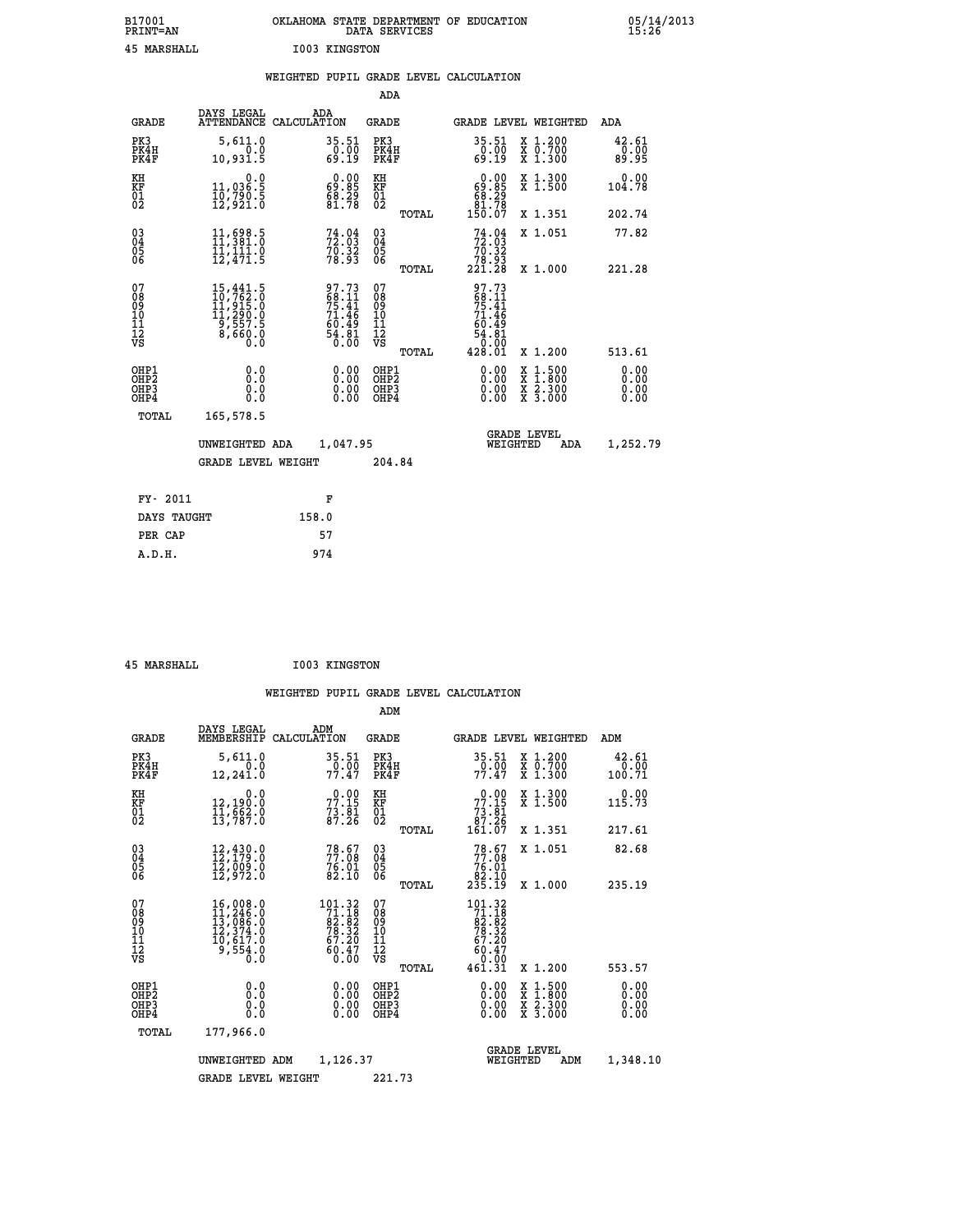| B17001          | OKLAHOMA STATE DEPARTMENT OF EDUCATION |
|-----------------|----------------------------------------|
| <b>PRINT=AN</b> | DATA SERVICES                          |
| MARSHALL        | COUNTY TOTALS                          |

05/14/2013<br>15:26

|                                                                    |                                                                                                                                                    |                                                                          | ADA                                               |       |                                                                            |                                                                            |                                           |
|--------------------------------------------------------------------|----------------------------------------------------------------------------------------------------------------------------------------------------|--------------------------------------------------------------------------|---------------------------------------------------|-------|----------------------------------------------------------------------------|----------------------------------------------------------------------------|-------------------------------------------|
| <b>GRADE</b>                                                       | DAYS LEGAL                                                                                                                                         | ADA<br>ATTENDANCE CALCULATION                                            | <b>GRADE</b>                                      |       |                                                                            | GRADE LEVEL WEIGHTED                                                       | <b>ADA</b>                                |
| PK3<br>PK4H<br>PK4F                                                | 5,684.0<br>13,533.5<br>17,189.5                                                                                                                    | $79.14$<br>105.79                                                        | PK3<br>PK4H<br>PK4F                               |       | 35.94<br>79.14<br>105.79                                                   | X 1.200<br>X 0.700<br>X 1.300                                              | 43.13<br>$\frac{55}{137}$ $\frac{40}{53}$ |
| KH<br>KF<br>01<br>02                                               | 0.0<br>35,167.5<br>32,382.0<br>31,600.0                                                                                                            | 210.00<br>$\frac{194.56}{191.01}$                                        | KH<br>KF<br>$\begin{matrix} 01 \ 02 \end{matrix}$ |       | 0.00<br>210:97<br>194:56<br>191:01<br>385:57                               | X 1.300<br>X 1.500                                                         | 0.00<br>316.46                            |
|                                                                    |                                                                                                                                                    |                                                                          |                                                   | TOTAL |                                                                            | X 1.351                                                                    | 520.90                                    |
| $\begin{smallmatrix} 03 \\[-4pt] 04 \end{smallmatrix}$<br>05<br>06 | 31,465.5<br>32,416.0<br>35,325.0<br>34,623.0                                                                                                       | 189.64<br>211.92<br>208.47                                               | $\substack{03 \\ 04}$<br>$\frac{05}{06}$          |       | 189.64<br>211:92<br>208:47<br>615:43                                       | X 1.051                                                                    | 814.75                                    |
|                                                                    |                                                                                                                                                    |                                                                          |                                                   | TOTAL |                                                                            | X 1.000                                                                    | 615.43                                    |
| 07<br>08<br>09<br>11<br>11<br>12<br>VS                             | $\begin{smallmatrix} 34\,,\,753\,.5\\ 30\,,\,629\,.0\\ 33\,,\,349\,.0\\ 33\,,\,424\,.5\\ 28\,,\,155\,.0\\ 24\,,\,969\,.0\\ 0\,. \end{smallmatrix}$ | 210.67<br>184.29<br>200.76<br>$200.90$<br>$169.25$<br>$150.18$<br>$0.00$ | 07<br>08<br>09<br>11<br>11<br>12<br>VS            |       | 210.67<br>$184.29$<br>$200.76$<br>$200.90$<br>$169.25$<br>$150.18$<br>0.00 |                                                                            |                                           |
|                                                                    |                                                                                                                                                    |                                                                          |                                                   | TOTAL | 1,116.05                                                                   | X 1.200                                                                    | 1,339.26                                  |
| OHP1<br>OH <sub>P</sub> 2<br>OHP3<br>OHP4                          | 0.0<br>Ō.Ō<br>0.0<br>Ō.Ō                                                                                                                           | 0.00<br>$\begin{smallmatrix} 0.00 \ 0.00 \end{smallmatrix}$              | OHP1<br>OH <sub>P</sub> 2<br>OHP3<br>OHP4         |       | 0.00<br>0.00<br>0.00                                                       | $1:500$<br>$1:800$<br>X<br>X<br>$\frac{\ddot{x}}{x}$ $\frac{2.300}{3.000}$ | 0.00<br>0.00<br>0.00<br>0.00              |
| TOTAL                                                              | 454,666.0                                                                                                                                          |                                                                          |                                                   |       |                                                                            |                                                                            |                                           |
|                                                                    | UNWEIGHTED ADA                                                                                                                                     | 2,738.53                                                                 |                                                   |       |                                                                            | <b>GRADE LEVEL</b><br>WEIGHTED<br>ADA                                      | 3,227.43                                  |
|                                                                    | <b>GRADE LEVEL WEIGHT</b>                                                                                                                          |                                                                          | 488.90                                            |       |                                                                            |                                                                            |                                           |
| FY- 2011                                                           |                                                                                                                                                    | F                                                                        |                                                   |       |                                                                            |                                                                            |                                           |
| DAYS TAUGHT                                                        |                                                                                                                                                    | 329.0                                                                    |                                                   |       |                                                                            |                                                                            |                                           |
| PER CAP                                                            |                                                                                                                                                    | 125                                                                      |                                                   |       |                                                                            |                                                                            |                                           |
|                                                                    |                                                                                                                                                    |                                                                          |                                                   |       |                                                                            |                                                                            |                                           |

 **MARSHALL COUNTY TOTALS**

 **A.D.H. 1,963**

|                                                       |                                                                                   |                                                                         | ADM                                              |                                                                             |                                                                                                  |                              |
|-------------------------------------------------------|-----------------------------------------------------------------------------------|-------------------------------------------------------------------------|--------------------------------------------------|-----------------------------------------------------------------------------|--------------------------------------------------------------------------------------------------|------------------------------|
| <b>GRADE</b>                                          | DAYS LEGAL<br>MEMBERSHIP                                                          | ADM<br>CALCULATION                                                      | <b>GRADE</b>                                     | GRADE LEVEL WEIGHTED                                                        |                                                                                                  | ADM                          |
| PK3<br>PK4H<br>PK4F                                   | 5,684.0<br>15,033.0<br>19,071.0                                                   | 35.94<br>87.91<br>117.41                                                | PK3<br>PK4H<br>PK4F                              | $\begin{smallmatrix} 35.94\ 87.91\ 117.41 \end{smallmatrix}$                | X 1.200<br>X 0.700<br>X 1.300                                                                    | 43.13<br>61.54<br>152.63     |
| KH<br>KF<br>01<br>02                                  | 0.0<br>37,982:0<br>34,375:0<br>33,480:0                                           | 227.98<br>$\frac{206}{202}.$ 63                                         | KH<br>KF<br>01<br>02                             | 227.98<br>$\frac{206.63}{202.42}$<br>409.05                                 | X 1.300<br>X 1.500                                                                               | 0.00<br>341.98               |
|                                                       |                                                                                   |                                                                         | TOTAL                                            |                                                                             | X 1.351                                                                                          | 552.63                       |
| 03<br>04<br>05<br>06                                  | 33,268.0<br>34,254.0<br>37,516.0<br>36,193.0                                      | 200.53<br>206.17<br>225.17<br>217.90                                    | $\substack{03 \\ 04}$<br>0500                    | 200.53<br>206.17<br>$\frac{225}{217}$ .90                                   | X 1.051                                                                                          | 210.75                       |
|                                                       |                                                                                   |                                                                         | TOTAL                                            | 649.24                                                                      | X 1.000                                                                                          | 649.24                       |
| 07<br>08<br>09<br>101<br>112<br>VS                    | 36, 245.0<br>32, 060.0<br>35, 148.0<br>35, 368.0<br>29, 938.0<br>26, 430.0<br>0.0 | 219.67<br>192.90<br>211.84<br>212.79<br>$\frac{180.15}{159.16}$<br>0.00 | 07<br>08<br>09<br>101<br>11<br>12<br>VS<br>TOTAL | 219.67<br>192.90<br>211.84<br>212.79<br>$\frac{180.19}{159.16}$<br>1,176.55 | X 1.200                                                                                          | 1,411.86                     |
| OHP1<br>OH <sub>P</sub> 2<br>OH <sub>P3</sub><br>OHP4 | 0.0<br>0.000                                                                      | $0.00$<br>$0.00$<br>0.00                                                | OHP1<br>OHP2<br>OHP3<br>OHP4                     | $0.00$<br>$0.00$<br>0.00                                                    | $\begin{smallmatrix} x & 1 & 500 \\ x & 1 & 800 \\ x & 2 & 300 \\ x & 3 & 000 \end{smallmatrix}$ | 0.00<br>0.00<br>0.00<br>0.00 |
| TOTAL                                                 | 482,045.0                                                                         |                                                                         |                                                  |                                                                             |                                                                                                  |                              |
|                                                       | UNWEIGHTED ADM                                                                    | 2,904.61                                                                |                                                  | <b>GRADE LEVEL</b><br>WEIGHTED                                              | ADM                                                                                              | 3,423.76                     |
|                                                       | <b>GRADE LEVEL WEIGHT</b>                                                         |                                                                         | 519.15                                           |                                                                             |                                                                                                  |                              |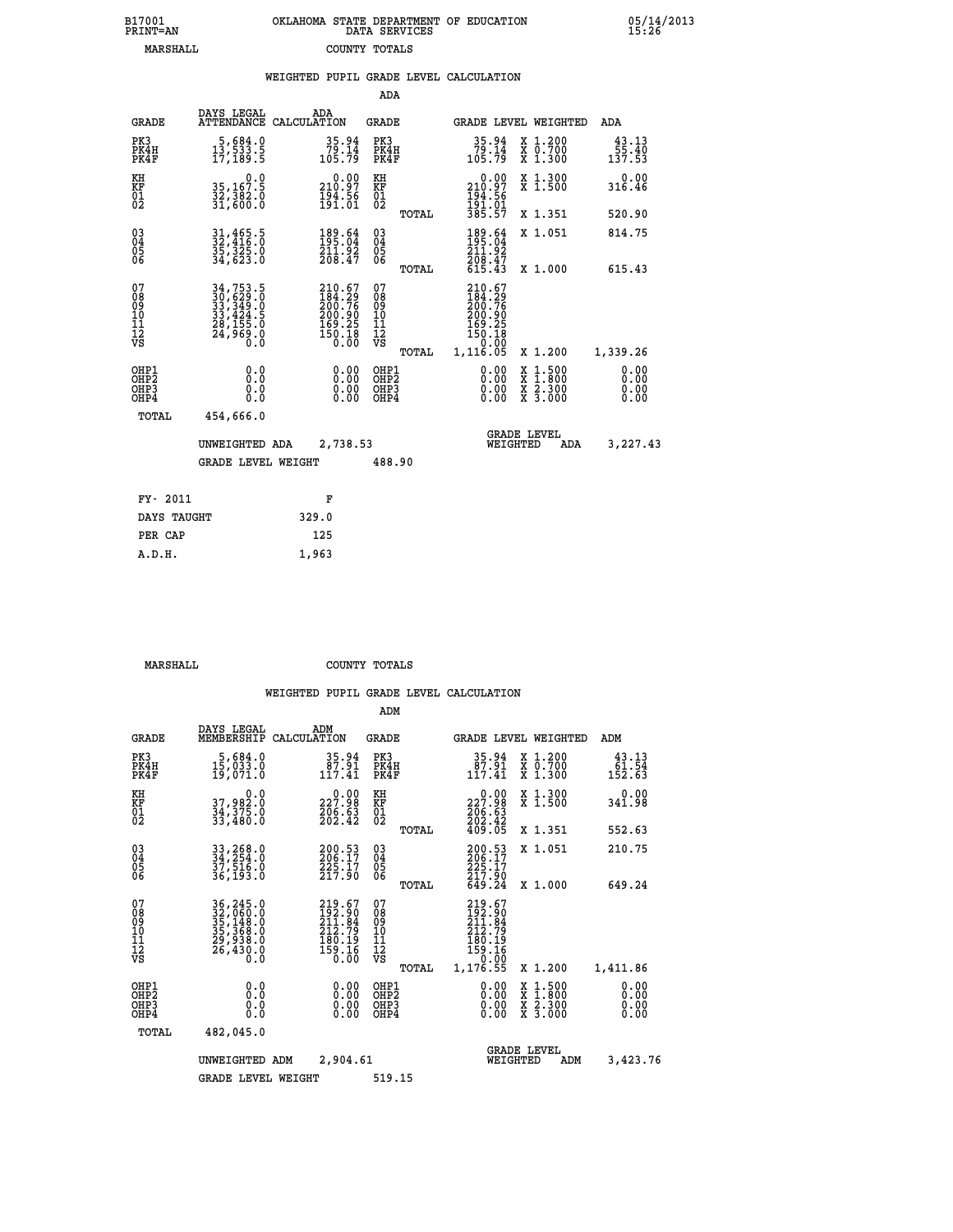| B17001<br><b>PRINT=AN</b> | OKLAHOMA STATE DEPARTMENT OF EDUCATION<br>DATA SERVICES | 05/14/2013<br>15:26 |
|---------------------------|---------------------------------------------------------|---------------------|
| 46<br>MAYES               | C021 SPAVINAW                                           |                     |

|                                          |                                                        | WEIGHTED PUPIL GRADE LEVEL CALCULATION                                                               |                                          |                                                                                            |                              |
|------------------------------------------|--------------------------------------------------------|------------------------------------------------------------------------------------------------------|------------------------------------------|--------------------------------------------------------------------------------------------|------------------------------|
|                                          |                                                        |                                                                                                      | <b>ADA</b>                               |                                                                                            |                              |
| <b>GRADE</b>                             | DAYS LEGAL                                             | ADA<br>ATTENDANCE CALCULATION                                                                        | GRADE                                    | GRADE LEVEL WEIGHTED                                                                       | ADA                          |
| PK3<br>PK4H<br>PK4F                      | 93.0<br>0.0<br>1,534.5                                 | $\begin{smallmatrix} 0.58\ 0.00\ 9.53 \end{smallmatrix}$                                             | PK3<br>PK4H<br>PK4F                      | 0.58<br>X 1.200<br>0.00<br>x ō:7ŏŏ<br>x 1:300<br>9.53                                      | 0.70<br>0.00<br>12.39        |
| KH<br>KF<br>01<br>02                     | 0.0<br>1,216.0<br>2,987.0<br>1,537.0                   | $\begin{smallmatrix} 0.00\\ 7.55\\ 18.55\\ 9.55 \end{smallmatrix}$                                   | KH<br>KF<br>01<br>02                     | $\begin{smallmatrix}0.00\\7.55\\18.55\\9.55\\28.10\end{smallmatrix}$<br>X 1.300<br>X 1.500 | 0.00<br>11.33                |
|                                          |                                                        |                                                                                                      | TOTAL                                    | X 1.351                                                                                    | 37.96                        |
| $^{03}_{04}$<br>05<br>06                 | $\frac{1}{1}, \frac{635}{332}$ .<br>1,721.0<br>2,032.0 | $\begin{smallmatrix} 10.16\\ 8.28\\ 10.69\\ 12.62 \end{smallmatrix}$                                 | $^{03}_{04}$<br>$\frac{05}{06}$          | $10.16$<br>$10.28$<br>$10.69$<br>X 1.051                                                   | 10.68                        |
|                                          |                                                        |                                                                                                      | TOTAL                                    | $\frac{15.82}{31.59}$<br>X 1.000                                                           | 31.59                        |
| 07<br>08<br>09<br>11<br>11<br>12<br>VS   | 2,179.0<br>1,490.5<br>0.0<br>0.0<br>0.0<br>$\S.$       | $\begin{smallmatrix} 13.53\ 9.26\ 0.00\ 0.00\ 0.00\ 0.00\ 0.00\ 0.00\ 0.00\ 0.00\ \end{smallmatrix}$ | 07<br>08<br>09<br>11<br>11<br>12<br>VS   | $13.53$<br>$9.26$<br>$0.00$<br>0.00<br>0.00<br>0.00                                        |                              |
|                                          |                                                        |                                                                                                      | TOTAL                                    | 22.79<br>X 1.200                                                                           | 27.35                        |
| OHP1<br>OHP <sub>2</sub><br>OHP3<br>OHP4 | 0.0<br>0.0<br>0.0                                      | 0.0000<br>0.00<br>0.00                                                                               | OHP1<br>OHP <sub>2</sub><br>OHP3<br>OHP4 | 0.00<br>X 1:500<br>$\frac{x}{x}$ $\frac{2.300}{3.000}$<br>0.00<br>0.00                     | 0.00<br>0.00<br>0.00<br>0.00 |
| TOTAL                                    | 17,757.5                                               |                                                                                                      |                                          |                                                                                            |                              |
|                                          | UNWEIGHTED ADA                                         | 110.30                                                                                               |                                          | <b>GRADE LEVEL</b><br>WEIGHTED<br>ADA                                                      | 132.00                       |
|                                          | <b>GRADE LEVEL WEIGHT</b>                              |                                                                                                      | 21.70                                    |                                                                                            |                              |
|                                          | FY- 2011                                               | F                                                                                                    |                                          |                                                                                            |                              |
|                                          | DAYS TAUGHT                                            | 161.0                                                                                                |                                          |                                                                                            |                              |
|                                          | PER CAP                                                | 84                                                                                                   |                                          |                                                                                            |                              |
|                                          | A.D.H.                                                 | 57                                                                                                   |                                          |                                                                                            |                              |

 **46 MAYES C021 SPAVINAW**

|                                                    |                                                                     |                                                                                         | ADM                                                   |                                                                             |                                          |                          |
|----------------------------------------------------|---------------------------------------------------------------------|-----------------------------------------------------------------------------------------|-------------------------------------------------------|-----------------------------------------------------------------------------|------------------------------------------|--------------------------|
| <b>GRADE</b>                                       | DAYS LEGAL<br>MEMBERSHIP                                            | ADM<br>CALCULATION                                                                      | <b>GRADE</b>                                          | <b>GRADE LEVEL WEIGHTED</b>                                                 |                                          | ADM                      |
| PK3<br>PK4H<br>PK4F                                | 108.0<br>0.0<br>1,808.0                                             | $0.67$<br>$0.00$<br>11.23                                                               | PK3<br>PK4H<br>PK4F                                   | $\begin{smallmatrix} 0.67\ 0.00\\ 1.23 \end{smallmatrix}$                   | X 1.200<br>X 0.700<br>X 1.300            | 0.80<br>0.00<br>14.60    |
| KH<br>KF<br>01<br>02                               | 0.0<br>1,389:0<br>3,240:0<br>1,633:0                                | $\begin{smallmatrix} 0.00\\ 8.63\\ 20.12\\ 10.14 \end{smallmatrix}$                     | KH<br>KF<br>01<br>02                                  | $\begin{smallmatrix} 0.00\\ 8.63\\ 20.12\\ 10.14\\ 30.26 \end{smallmatrix}$ | X 1.300<br>X 1.500                       | 0.00<br>12.95            |
|                                                    |                                                                     |                                                                                         | TOTAL                                                 |                                                                             | X 1.351                                  | 40.88                    |
| $\begin{matrix} 03 \\ 04 \\ 05 \\ 06 \end{matrix}$ | $1, 744.0$<br>$1, 401.0$<br>$1, 828.0$<br>$2, 169.0$                | $10.83$<br>8.70<br>$\frac{11.35}{13.47}$                                                | $\begin{array}{c} 03 \\ 04 \\ 05 \\ 06 \end{array}$   | $10.83$<br>$8.70$<br>1ĭ.35<br>$\frac{1}{3}$ $\frac{3}{5}$ $\frac{4}{2}$     | X 1.051                                  | 11.38                    |
|                                                    |                                                                     |                                                                                         | TOTAL                                                 |                                                                             | X 1.000                                  | 33.52                    |
| 07<br>08<br>09<br>101<br>11<br>12<br>VS            | $2,435.0$<br>$1,763.0$<br>$0.0$<br>$0.0$<br>$0.0$<br>$0.0$<br>$0.0$ | $\begin{smallmatrix} 15.12\ 10.95\ 0.00\ 0.00\ 0.00\ \end{smallmatrix}$<br>0.00<br>0.00 | 07<br>08<br>09<br>01<br>11<br>11<br>12<br>VS<br>TOTAL | 15.12<br>10:95<br>0.00<br>0.00<br>26.07                                     | X 1.200                                  | 31.28                    |
| OHP1<br><b>OHP2</b><br>OH <sub>P3</sub><br>OHP4    | 0.0<br>0.000                                                        | $0.00$<br>$0.00$<br>0.00                                                                | OHP1<br>OHP2<br>OHP3<br>OHP4                          | $0.00$<br>$0.00$<br>0.00                                                    | X 1:500<br>X 1:800<br>X 2:300<br>X 3:000 | $0.00$<br>$0.00$<br>0.00 |
| TOTAL                                              | 19,518.0                                                            |                                                                                         |                                                       |                                                                             |                                          |                          |
|                                                    | UNWEIGHTED<br>ADM<br><b>GRADE LEVEL WEIGHT</b>                      | 121.21                                                                                  | 24.20                                                 | WEIGHTED                                                                    | <b>GRADE LEVEL</b><br>ADM                | 145.41                   |
|                                                    |                                                                     |                                                                                         |                                                       |                                                                             |                                          |                          |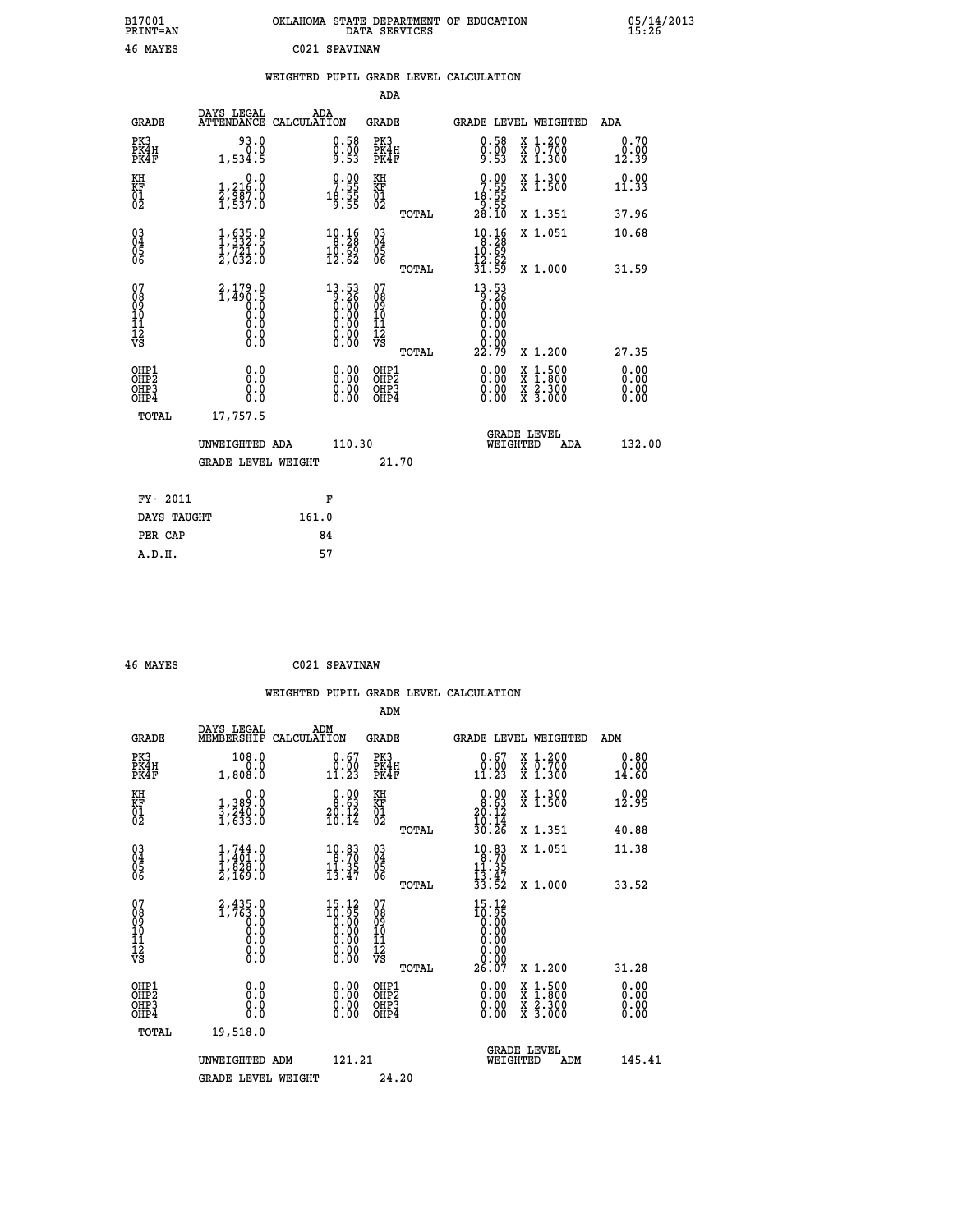| B17001<br><b>PRINT=AN</b> | OKLAHOMA STATE DEPARTMENT OF EDUCATION<br>DATA SERVICES | 05/14/2013<br>15:26 |
|---------------------------|---------------------------------------------------------|---------------------|
| 46<br>MAYES               | C035 WICKLIFFE                                          |                     |

|                                                                    |                                                                                                                                            |                                                                | ADA                                       |       |                                                             |  |                                          |                              |
|--------------------------------------------------------------------|--------------------------------------------------------------------------------------------------------------------------------------------|----------------------------------------------------------------|-------------------------------------------|-------|-------------------------------------------------------------|--|------------------------------------------|------------------------------|
| <b>GRADE</b>                                                       | DAYS LEGAL<br>ATTENDANCE CALCULATION                                                                                                       | ADA                                                            | <b>GRADE</b>                              |       | GRADE LEVEL WEIGHTED                                        |  |                                          | ADA                          |
| PK3<br>PK4H<br>PK4F                                                | 0.0<br>0.0<br>1,945.5                                                                                                                      | $\begin{smallmatrix} 0.00\\ 0.00\\ 11.12 \end{smallmatrix}$    | PK3<br>PK4H<br>PK4F                       |       | $\begin{smallmatrix} 0.00\\ 0.00\\ 11.12 \end{smallmatrix}$ |  | X 1.200<br>X 0.700<br>X 1.300            | 0.00<br>0.00<br>14.46        |
| KH<br><b>KF</b><br>01<br>02                                        | 0.0<br>2,570.0<br>3,057.0<br>2,014.5                                                                                                       | $0.00$<br>14.69<br>$\frac{1}{11}$ $\frac{3}{51}$               | KH<br>KF<br>01<br>02                      |       | $0.00$<br>14.69<br>$\frac{17.47}{11.51}$<br>$28.98$         |  | X 1.300<br>X 1.500                       | 0.00<br>22.04                |
|                                                                    |                                                                                                                                            |                                                                |                                           | TOTAL |                                                             |  | X 1.351                                  | 39.15                        |
| $\begin{smallmatrix} 03 \\[-4pt] 04 \end{smallmatrix}$<br>05<br>06 | 2,582.0<br>2,907.0<br>2,683.5<br>2,138.5                                                                                                   | $14.75$<br>$16.61$<br>$15.33$<br>$12.22$                       | $\substack{03 \\ 04}$<br>05<br>06         |       | $14.75$<br>$16.61$<br>$15.33$<br>$12.22$<br>44.16           |  | X 1.051                                  | 15.50                        |
| 07                                                                 |                                                                                                                                            |                                                                | 07                                        | TOTAL |                                                             |  | X 1.000                                  | 44.16                        |
| 08<br>09<br>11<br>11<br>12<br>VS                                   | 1,463.5<br>1,568.0<br>$\begin{smallmatrix} 0.0 & 0 \ 0.0 & 0 \end{smallmatrix}$<br>$\begin{smallmatrix} 0.10\ 0.0 \ 0.0 \end{smallmatrix}$ | 8:36<br>0:00<br>0:00<br>0:00<br>0.00                           | 08<br>09<br>11<br>11<br>12<br>VS          |       | $8.36$<br>$8.96$<br>$0.00$<br>0.00<br>0.00                  |  |                                          |                              |
|                                                                    |                                                                                                                                            |                                                                |                                           | TOTAL | 17.32                                                       |  | X 1.200                                  | 20.78                        |
| OHP1<br>OH <sub>P2</sub><br>OH <sub>P3</sub><br>OH <sub>P4</sub>   | 65.0<br>0.0<br>0.0<br>0.0                                                                                                                  | $\begin{smallmatrix} 0.37\ 0.00\ 0.00\ 0.00 \end{smallmatrix}$ | OHP1<br>OH <sub>P</sub> 2<br>OHP3<br>OHP4 |       | $0.37\n0.00\n0.00$<br>0.00                                  |  | X 1:500<br>X 1:800<br>X 2:300<br>X 3:000 | 0.56<br>0.00<br>0.00<br>0.00 |
| TOTAL                                                              | 22,994.5                                                                                                                                   |                                                                |                                           |       |                                                             |  |                                          |                              |
|                                                                    |                                                                                                                                            | UNWEIGHTED ADA<br>131.39                                       |                                           |       | GRADE LEVEL<br>WEIGHTED<br>ADA                              |  |                                          | 156.65                       |
|                                                                    | <b>GRADE LEVEL WEIGHT</b>                                                                                                                  |                                                                |                                           | 25.26 |                                                             |  |                                          |                              |
| FY- 2011                                                           |                                                                                                                                            | F                                                              |                                           |       |                                                             |  |                                          |                              |
| DAYS TAUGHT                                                        |                                                                                                                                            | 175.0                                                          |                                           |       |                                                             |  |                                          |                              |
| PER CAP                                                            |                                                                                                                                            | 57                                                             |                                           |       |                                                             |  |                                          |                              |

| 46 MAYES |  |
|----------|--|

**ASSES** COSS WICKLIFFE

| <b>GRADE</b>                             | DAYS LEGAL<br>MEMBERSHIP                                                      | ADM<br>CALCULATION                                                                 | <b>GRADE</b>                                       |       | <b>GRADE LEVEL WEIGHTED</b>                                                                  |                                                                                                                     | ADM                          |  |
|------------------------------------------|-------------------------------------------------------------------------------|------------------------------------------------------------------------------------|----------------------------------------------------|-------|----------------------------------------------------------------------------------------------|---------------------------------------------------------------------------------------------------------------------|------------------------------|--|
| PK3<br>PK4H<br>PK4F                      | 0.0<br>2,035.0                                                                | 0.00<br>$\begin{array}{c} 0.00 \\ 11.63 \end{array}$                               | PK3<br>PK4H<br>PK4F                                |       | $\begin{smallmatrix} 0.00\\ 0.00\\ 11.63 \end{smallmatrix}$                                  | X 1.200<br>X 0.700<br>X 1.300                                                                                       | 0.00<br>0.00<br>15.12        |  |
| KH<br>KF<br>01<br>02                     | 0.0<br>2,727.0<br>3,262.0<br>2,080.0                                          | $\begin{smallmatrix} 0.00\\ 15.58\\ 18.54\\ 11.89 \end{smallmatrix}$               | KH<br>KF<br>01<br>02                               |       | $\begin{array}{r} 0.00 \\ 15.58 \\ 18.64 \\ 11.89 \\ 30.53 \end{array}$                      | X 1.300<br>X 1.500                                                                                                  | 0.00<br>23.37                |  |
|                                          |                                                                               |                                                                                    |                                                    | TOTAL |                                                                                              | X 1.351                                                                                                             | 41.25                        |  |
| 03<br>04<br>05<br>06                     | $\begin{smallmatrix} 2,742.0\\ 3,061.0\\ 2,833.0\\ 2,294.0 \end{smallmatrix}$ | 15.67<br>$\frac{\overline{1}\overline{6}\cdot\overline{1}\overline{9}}{13\cdot11}$ | $\begin{matrix} 03 \\ 04 \\ 05 \\ 06 \end{matrix}$ |       | $15.67$<br>$17.49$<br>$16.19$<br>$13.11$                                                     | X 1.051                                                                                                             | 16.47                        |  |
|                                          |                                                                               |                                                                                    |                                                    | TOTAL | 46.79                                                                                        | X 1.000                                                                                                             | 46.79                        |  |
| 07<br>08<br>09<br>11<br>11<br>12<br>VS   |                                                                               | $8.74\n9.39\n0.00\n0.00\n0.00\n0.00\n0.00$                                         | 07<br>08<br>09<br>11<br>11<br>12<br>VS             | TOTAL | $\begin{smallmatrix} 8\cdot74\0.39\0.00\0.00\0.00\0.00\0.00\0.00\0.01\0.13\end{smallmatrix}$ | X 1.200                                                                                                             | 21.76                        |  |
| OHP1<br>OHP <sub>2</sub><br>OHP3<br>OHP4 | 65.0<br>0.0<br>0.0<br>0.0                                                     | $0.37\n0.00\n0.00$<br>0.00                                                         | OHP1<br>OHP <sub>2</sub><br>OHP3<br>OHP4           |       | $\begin{smallmatrix} 0.37\ 0.00\ 0.00\ 0.00 \end{smallmatrix}$                               | $\begin{array}{l} \mathtt{X} & 1.500 \\ \mathtt{X} & 1.800 \\ \mathtt{X} & 2.300 \\ \mathtt{X} & 3.000 \end{array}$ | 0.56<br>0.00<br>0.00<br>0.00 |  |
| TOTAL                                    | 24,271.0                                                                      |                                                                                    |                                                    |       |                                                                                              |                                                                                                                     |                              |  |
|                                          | UNWEIGHTED ADM                                                                |                                                                                    | 138.70                                             |       | WEIGHTED                                                                                     | <b>GRADE LEVEL</b><br>ADM                                                                                           | 165.32                       |  |
|                                          | <b>GRADE LEVEL WEIGHT</b>                                                     |                                                                                    | 26.62                                              |       |                                                                                              |                                                                                                                     |                              |  |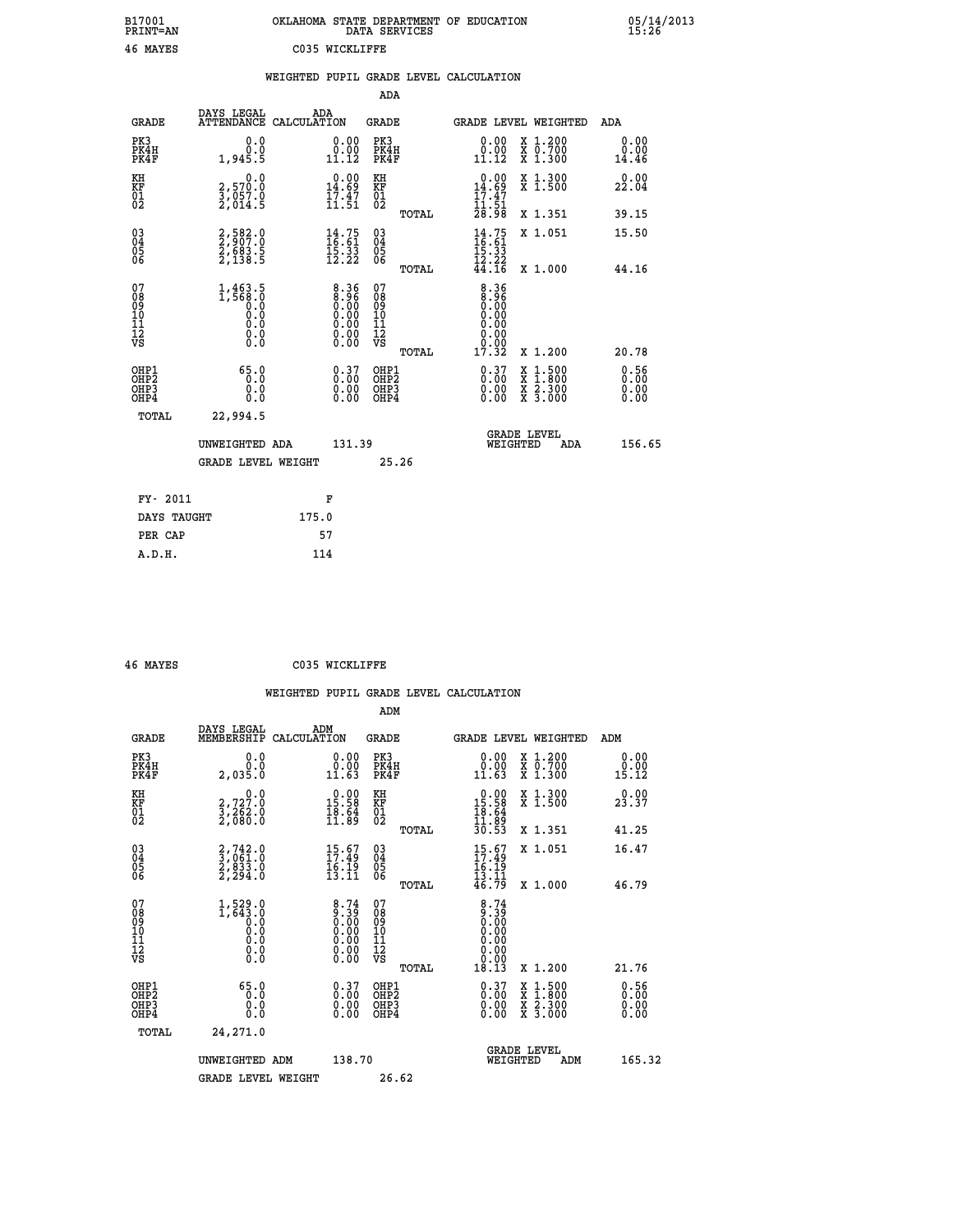| B17001<br><b>PRINT=AN</b>                          |                                                                                            | OKLAHOMA STATE DEPARTMENT OF EDUCATION                                                               | DATA SERVICES                                      |                                                                              |                                                                                                  | 05/14/2013<br>15:26   |  |
|----------------------------------------------------|--------------------------------------------------------------------------------------------|------------------------------------------------------------------------------------------------------|----------------------------------------------------|------------------------------------------------------------------------------|--------------------------------------------------------------------------------------------------|-----------------------|--|
| 46 MAYES                                           |                                                                                            | C043 OSAGE                                                                                           |                                                    |                                                                              |                                                                                                  |                       |  |
|                                                    |                                                                                            | WEIGHTED PUPIL GRADE LEVEL CALCULATION                                                               |                                                    |                                                                              |                                                                                                  |                       |  |
|                                                    |                                                                                            |                                                                                                      | ADA                                                |                                                                              |                                                                                                  |                       |  |
| GRADE                                              | DAYS LEGAL<br>ATTENDANCE CALCULATION                                                       | ADA                                                                                                  | GRADE                                              | GRADE LEVEL WEIGHTED                                                         |                                                                                                  | ADA                   |  |
| PK3<br>PK4H<br>PK4F                                | 0.0<br>0.0<br>3,267.0                                                                      | 0.00<br>0.00<br>19.45                                                                                | PK3<br>PK4H<br>PK4F                                | 0.00<br>0.00<br>19.45                                                        | X 1.200<br>X 0.700<br>X 1.300                                                                    | 0.00<br>0.00<br>25.29 |  |
| KH<br>KF<br>01<br>02                               | 0.0<br>$\frac{4}{4}, \frac{760}{921}$ $\cdot \frac{5}{9}$<br>$\frac{4}{4}, \frac{773}{73}$ | $\begin{smallmatrix} 0.00\\ 28.33\\ 29.29\\ 28.41 \end{smallmatrix}$                                 | KH<br>KF<br>01<br>02                               | $\begin{smallmatrix} 0.00\\ 28.33\\ 29.29\\ 28.41\\ 57.70 \end{smallmatrix}$ | X 1.300<br>X 1.500                                                                               | 0.00<br>42.50         |  |
|                                                    |                                                                                            |                                                                                                      | TOTAL                                              |                                                                              | X 1.351                                                                                          | 77.95                 |  |
| $\begin{matrix} 03 \\ 04 \\ 05 \\ 06 \end{matrix}$ | $\frac{4}{5}, \frac{183}{525}$ .<br>3,923.5<br>2,671.0                                     | $\begin{smallmatrix} 24.90\\ 32.89\\ 23.35\\ 15.90 \end{smallmatrix}$                                | $\begin{matrix} 03 \\ 04 \\ 05 \\ 06 \end{matrix}$ | $\frac{24.90}{32.35}$<br>$\frac{15.90}{72.14}$                               | X 1.051                                                                                          | 26.17                 |  |
|                                                    |                                                                                            |                                                                                                      | <b>TOTAL</b>                                       |                                                                              | X 1.000                                                                                          | 72.14                 |  |
| 07<br>08<br>09<br>10<br>11<br>Ī2<br>VS             | $1, 443.0$<br>$1, 044.0$<br>$0.0$<br>0.0<br>0.0<br>0.0                                     | $8.59$<br>$6.21$<br>$0.00$<br>$0.00$<br>Ŏ.ŎŎ<br>$\begin{smallmatrix} 0.00 \\ 0.00 \end{smallmatrix}$ | 07<br>08<br>09<br>10<br>11<br>ĪŽ<br>VŠ<br>TOTAL    | $8.59$<br>$6.21$<br>$0.00$<br>$0.00$<br>0.00<br>0.00<br>0.00<br>14.80        | X 1.200                                                                                          | 17.76                 |  |
| OHP1                                               |                                                                                            |                                                                                                      | OHP1                                               |                                                                              |                                                                                                  | 0.00                  |  |
| OHP <sub>2</sub><br>OH <sub>P3</sub><br>OHP4       | 0.000<br>0.0<br>0.0                                                                        | 0.00<br>0.00<br>0.00                                                                                 | OH <sub>P</sub> 2<br>OHP3<br>OHP4                  | 0.00<br>0.00<br>0.00                                                         | $\begin{smallmatrix} x & 1 & 500 \\ x & 1 & 800 \\ x & 2 & 300 \\ x & 3 & 000 \end{smallmatrix}$ | 0.00<br>0.00<br>0.00  |  |
| TOTAL                                              | 36,511.5                                                                                   |                                                                                                      |                                                    |                                                                              |                                                                                                  |                       |  |
|                                                    | UNWEIGHTED ADA                                                                             | 217.32                                                                                               |                                                    | <b>GRADE LEVEL</b><br>WEIGHTED                                               | ADA                                                                                              | 261.81                |  |
|                                                    | GRADE LEVEL WEIGHT                                                                         |                                                                                                      | 44.49                                              |                                                                              |                                                                                                  |                       |  |
| FY- 2011                                           |                                                                                            | F                                                                                                    |                                                    |                                                                              |                                                                                                  |                       |  |
| DAYS TAUGHT                                        |                                                                                            | 168.0                                                                                                |                                                    |                                                                              |                                                                                                  |                       |  |
| PER CAP                                            |                                                                                            | 73                                                                                                   |                                                    |                                                                              |                                                                                                  |                       |  |
| A.D.H.                                             |                                                                                            | 107                                                                                                  |                                                    |                                                                              |                                                                                                  |                       |  |

| 46 MAYES | C043 OSAGE |
|----------|------------|
|          |            |

|                                                      |                                                                         | WEIGHTED PUPIL GRADE LEVEL CALCULATION                                                                                                      |                                                     |       |                                                                               |                                                     |                               |
|------------------------------------------------------|-------------------------------------------------------------------------|---------------------------------------------------------------------------------------------------------------------------------------------|-----------------------------------------------------|-------|-------------------------------------------------------------------------------|-----------------------------------------------------|-------------------------------|
|                                                      |                                                                         |                                                                                                                                             | ADM                                                 |       |                                                                               |                                                     |                               |
| <b>GRADE</b>                                         | DAYS LEGAL<br>MEMBERSHIP                                                | ADM<br>CALCULATION                                                                                                                          | <b>GRADE</b>                                        |       |                                                                               | <b>GRADE LEVEL WEIGHTED</b>                         | ADM                           |
| PK3<br>PK4H<br>PK4F                                  | 0.0<br>0.0<br>3,458.0                                                   | $\begin{smallmatrix} 0.00\\ 0.00\\ 20.58 \end{smallmatrix}$                                                                                 | PK3<br>PK4H<br>PK4F                                 |       | $\begin{smallmatrix} 0.00\\ 0.00\\ 20.58 \end{smallmatrix}$                   | X 1.200<br>X 0.700<br>X 1.300                       | 0.00<br>0.00<br>26.75         |
| KH<br>KF<br>01<br>02                                 | $\begin{smallmatrix}&&&0.0\\4.964.0\\5.123.0\\4.976.0\end{smallmatrix}$ | $\begin{smallmatrix} 0.00\\ 29.55\\ 30.49\\ 29.62 \end{smallmatrix}$                                                                        | KH<br>KF<br>01<br>02                                |       | $\begin{smallmatrix} 0.00\\29.55\\30.49\\29.62\\60.11\end{smallmatrix}$       | X 1.300<br>X 1.500                                  | 0.00<br>44.33                 |
|                                                      |                                                                         |                                                                                                                                             |                                                     | TOTAL |                                                                               | X 1.351                                             | 81.21                         |
| $\begin{matrix} 03 \\ 04 \\ 05 \\ 06 \end{matrix}$   | $\frac{4}{5}, \frac{346}{751}$ .0<br>4, 129.0<br>2, 793.0               | 25.87<br>34.23<br>24.58<br>16.63                                                                                                            | $\begin{array}{c} 03 \\ 04 \\ 05 \\ 06 \end{array}$ |       | 25.87<br>34.23<br>24.58<br>16.63<br>15.44                                     | X 1.051<br>X 1.000                                  | 27.19<br>75.44                |
| 07<br>0890112<br>1112<br>VS                          | $1, 478.0$<br>$1, 120.0$<br>$0.0$<br>$0.0$<br>Ō.Ō<br>$\S.$ $\S$         | $\begin{smallmatrix} 8.80\ 6.67\ 0.00\ 0.00\ 0.00\ \end{smallmatrix}$<br>$\begin{smallmatrix} 0.00 & 0.00 \\ 0.00 & 0.00 \end{smallmatrix}$ | 07<br>08<br>09<br>11<br>11<br>12<br>VS              | TOTAL | $\begin{smallmatrix} 8.80\ 6.67\ 0.00\ 0.00\ 0.00\ \end{smallmatrix}$<br>0.00 |                                                     |                               |
| OHP1<br>OHP <sub>2</sub><br>OH <sub>P3</sub><br>OHP4 | 0.0<br>0.000                                                            | $0.00$<br>$0.00$<br>0.00                                                                                                                    | OHP1<br>OHP2<br>OHP <sub>3</sub>                    | TOTAL | 15.47<br>0.00<br>0.00<br>0.00                                                 | X 1.200<br>X 1:500<br>X 1:800<br>X 2:300<br>X 3:000 | 18.56<br>0.00<br>0.00<br>0.00 |
| TOTAL                                                | 38,138.0<br>UNWEIGHTED ADM<br><b>GRADE LEVEL WEIGHT</b>                 | 227.02                                                                                                                                      | 46.46                                               |       | WEIGHTED                                                                      | <b>GRADE LEVEL</b><br>ADM                           | 273.48                        |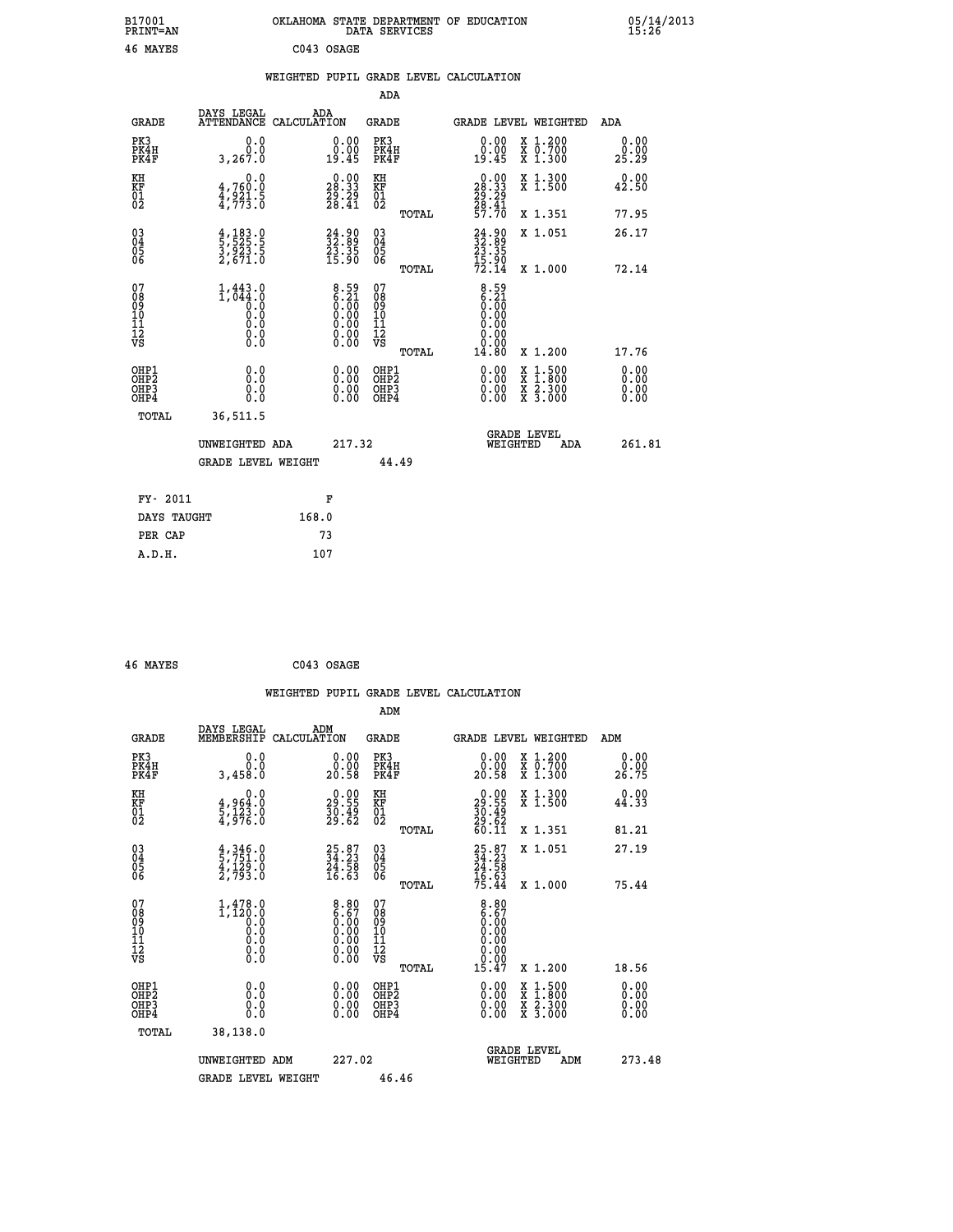| B17001<br>PRINT=AN                             |                                                                                 |                                                                                             | OKLAHOMA STATE DEPARTMENT OF EDUCATION<br>DATA SERVICES |                                                                                     |                                                                                          | $05/14/2013$<br>15:26    |  |
|------------------------------------------------|---------------------------------------------------------------------------------|---------------------------------------------------------------------------------------------|---------------------------------------------------------|-------------------------------------------------------------------------------------|------------------------------------------------------------------------------------------|--------------------------|--|
| 46 MAYES                                       |                                                                                 | I001 PRYOR                                                                                  |                                                         |                                                                                     |                                                                                          |                          |  |
|                                                |                                                                                 |                                                                                             | WEIGHTED PUPIL GRADE LEVEL CALCULATION                  |                                                                                     |                                                                                          |                          |  |
|                                                |                                                                                 |                                                                                             | ADA                                                     |                                                                                     |                                                                                          |                          |  |
| <b>GRADE</b>                                   | DAYS LEGAL<br>ATTENDANCE CALCULATION                                            | ADA                                                                                         | <b>GRADE</b>                                            |                                                                                     | <b>GRADE LEVEL WEIGHTED</b>                                                              | ADA                      |  |
| PK3<br>PK4H<br>PK4F                            | $\substack{3,329.0\\2,489.0\\23,370.0}$                                         | $19.47$<br>$14.56$<br>$136.67$                                                              | PK3<br>PK4H<br>PK4F                                     | $19.47$<br>$14.56$<br>$136.67$                                                      | X 1.200<br>X 0.700<br>X 1.300                                                            | 23.36<br>10.19<br>177.67 |  |
| KH<br>KF<br>$\overline{01}$                    | $\begin{smallmatrix} & & 0.0\ 29,421.5\ 24,927.5\ 28,836.5 \end{smallmatrix}$   | $\begin{smallmatrix} &0.00\\ 172.06\\ 145.77\\ 168.63\end{smallmatrix}$                     | KH<br>KF<br>$\overline{01}_0$                           | 0.00<br>$\frac{172.06}{145.77}$                                                     | X 1.300<br>X 1.500                                                                       | 0.00<br>258.09           |  |
|                                                |                                                                                 |                                                                                             | TOTAL                                                   | 314.40                                                                              | X 1.351                                                                                  | 424.75                   |  |
| $\substack{03 \\ 04}$<br>$\frac{05}{06}$       | 27,968.5<br>29,624.5<br>30,686.5<br>28,522.0                                    | $\begin{smallmatrix} 163.56\\ 173.24\\ 179.45\\ 166.80 \end{smallmatrix}$                   | 03<br>Ŏ5<br>06                                          | 163.56<br>173.24<br>179.45<br>166.80<br>519.49                                      | X 1.051                                                                                  | 171.90                   |  |
| 07                                             |                                                                                 |                                                                                             | TOTAL                                                   |                                                                                     | X 1.000                                                                                  | 519.49                   |  |
| 08<br>09<br>11<br>11<br>12<br>VS               | 30, 214.0<br>29, 705.0<br>30, 294.5<br>32, 288.0<br>$\frac{30,643.0}{26,457.0}$ | $\begin{smallmatrix} 176.69\\173.71\\177.16\\188.82\\179.20\\154.72\\0.00\end{smallmatrix}$ | 07<br>08<br>09<br>10<br>11<br>12<br>VS<br>TOTAL         | 176.69<br>173.71<br>177.16<br>188.82<br>179.20<br>$\frac{154.72}{0.00}$<br>1,050.30 | X 1.200                                                                                  | 1,260.36                 |  |
| OHP1                                           | 3,130.0                                                                         | 18.30                                                                                       | OHP1                                                    | 18.30                                                                               |                                                                                          | $^{27.45}_{0.00}$        |  |
| OH <sub>P</sub> 2<br>OH <sub>P</sub> 3<br>OHP4 | $0.\overline{0}$<br>0.0<br>0.0                                                  | 0.00                                                                                        | OH <sub>P</sub> 2<br>OHP3<br>OHP4                       | 0.00<br>0.00                                                                        | $\begin{smallmatrix} x & 1.500 \\ x & 1.800 \\ x & 2.300 \\ x & 3.000 \end{smallmatrix}$ | 0.00                     |  |
| TOTAL                                          | 411,906.5                                                                       |                                                                                             |                                                         |                                                                                     |                                                                                          |                          |  |
|                                                | UNWEIGHTED ADA                                                                  | 2,408.81                                                                                    |                                                         | WEIGHTED                                                                            | <b>GRADE LEVEL</b><br>ADA                                                                | 2,873.26                 |  |
|                                                | <b>GRADE LEVEL WEIGHT</b>                                                       |                                                                                             | 464.45                                                  |                                                                                     |                                                                                          |                          |  |
| FY- 2011                                       |                                                                                 | F                                                                                           |                                                         |                                                                                     |                                                                                          |                          |  |
| DAYS TAUGHT                                    |                                                                                 | 171.0                                                                                       |                                                         |                                                                                     |                                                                                          |                          |  |

| 46 MAYES | I001 PRYOR |
|----------|------------|
|          |            |

 **PER CAP 37 A.D.H. 1,175**

 **WEIGHTED PUPIL GRADE LEVEL CALCULATION ADM DAYS LEGAL ADM GRADE MEMBERSHIP CALCULATION GRADE GRADE LEVEL WEIGHTED ADM PK3 3,337.0 19.51 PK3 19.51 X 1.200 23.41 PK4H 2,714.0 15.87 PK4H 15.87 X 0.700 11.11 PK4F 25,367.0 148.35 PK4F 148.35 X 1.300 192.86 KH 0.0 0.00 KH 0.00 X 1.300 0.00 KF 31,366.0 183.43 KF 183.43 X 1.500 275.15 01 26,186.0 153.13 01 153.13 02 30,200.0 176.61 02 176.61 TOTAL 329.74 X 1.351 445.48 03 29,288.0 171.27 03 171.27 X 1.051 180.00 04 30,877.0 180.57 04 180.57 05 32,130.0 187.89 05 187.89 06 29,951.0 175.15 06 175.15 TOTAL 543.61 X 1.000 543.61**  $\begin{array}{cccc} 07 & 32, 262.0 & 188.67 & 07 & 188.67 \ 08 & 32, 367.0 & 185.12 & 08 & 188.67 \ 09 & 32, 367.0 & 189.28 & 09 & 189.28 \ 10 & 34, 782.0 & 203.40 & 10 & 203.40 \ 11 & 32, 972.0 & 192.82 & 11 & 192.82 \ 12 & 28, 331.0 & 165.68 & 12 & 165.68 \ 12$  **OHP1 3,247.0 18.99 OHP1 18.99 X 1.500 28.49 OHP2 0.0 0.00 OHP2 0.00 X 1.800 0.00 OHP3 0.0 0.00 OHP3 0.00 X 2.300 0.00 OHP4 0.0 0.00 OHP4 0.00 X 3.000 0.00 TOTAL 437,033.0 GRADE LEVEL UNWEIGHTED ADM 2,555.74 WEIGHTED ADM 3,050.07 GRADE LEVEL WEIGHT 494.33**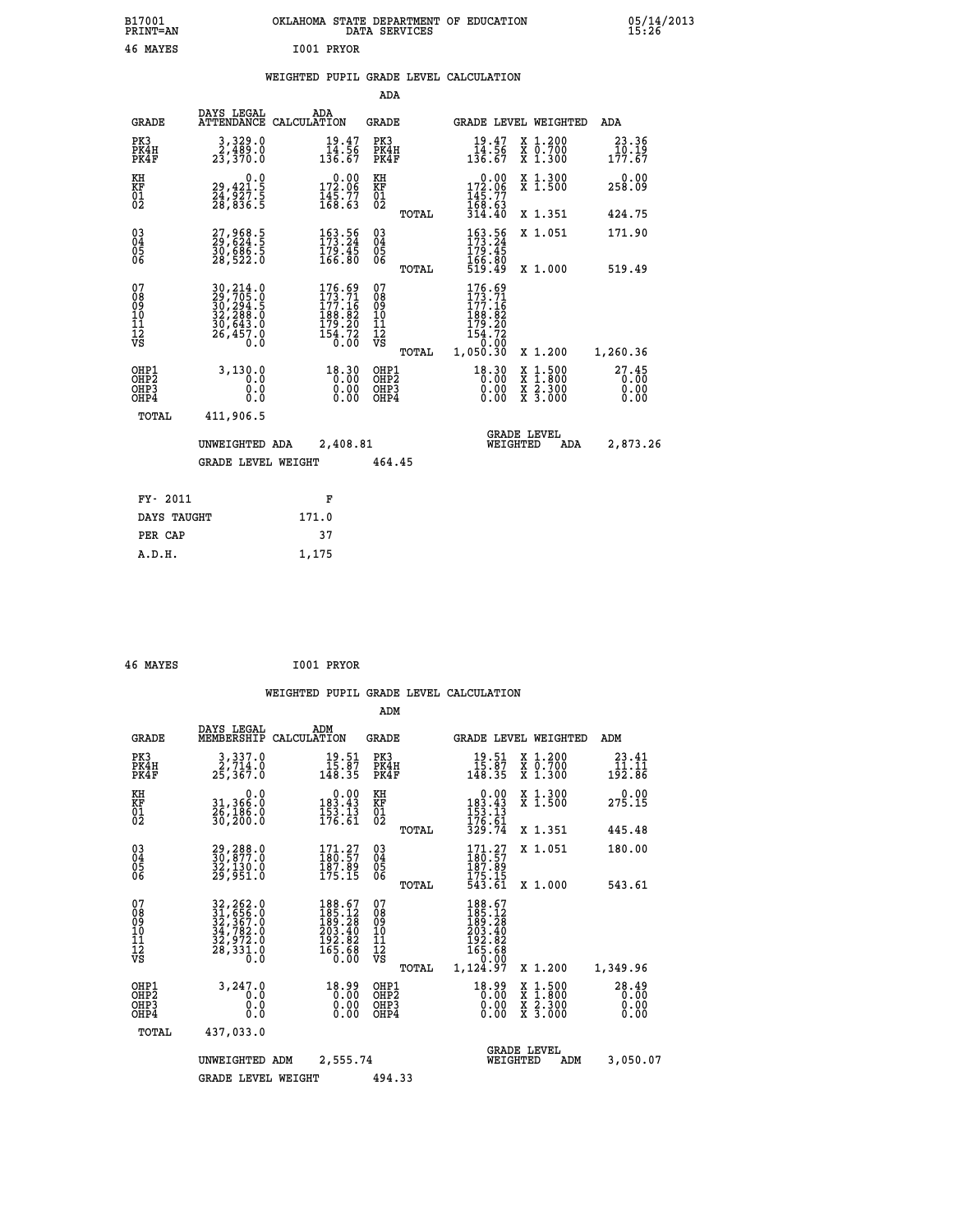| B17001<br><b>PRINT=AN</b> | OKLAHOMA<br>. STATE DEPARTMENT OF EDUCATION<br>DATA SERVICES | 05/14/2013<br>15:26 |
|---------------------------|--------------------------------------------------------------|---------------------|
| 46 MAYES                  | I002 ADAIR                                                   |                     |

|  |  | WEIGHTED PUPIL GRADE LEVEL CALCULATION |
|--|--|----------------------------------------|
|  |  |                                        |

|                                                                    |                                                                                                                                                                                                               |                                                                      | ADA                                                |       |                                                                                  |        |                                          |                              |
|--------------------------------------------------------------------|---------------------------------------------------------------------------------------------------------------------------------------------------------------------------------------------------------------|----------------------------------------------------------------------|----------------------------------------------------|-------|----------------------------------------------------------------------------------|--------|------------------------------------------|------------------------------|
| <b>GRADE</b>                                                       | DAYS LEGAL<br>ATTENDANCE CALCULATION                                                                                                                                                                          | ADA                                                                  | <b>GRADE</b>                                       |       | GRADE LEVEL WEIGHTED                                                             |        |                                          | <b>ADA</b>                   |
| PK3<br>PK4H<br>PK4F                                                | 168.0<br>0.0<br>11,486.0                                                                                                                                                                                      | $\begin{smallmatrix} 0.98\ 0.00\\ 0.00\\ 69.18 \end{smallmatrix}$    | PK3<br>PK4H<br>PK4F                                |       | $\begin{smallmatrix} 0.98\ 0.00\\ 0.00\\ 69.18 \end{smallmatrix}$                |        | X 1.200<br>X 0.700<br>X 1.300            | 1.18<br>0.00<br>89.93        |
| KH<br>KF<br>01<br>02                                               | 0.0<br>9,905.5<br>11,525.0<br>8,558.0                                                                                                                                                                         | $\begin{smallmatrix} 0.00\\ 59.67\\ 69.43\\ 51.55 \end{smallmatrix}$ | KH<br>KF<br>01<br>02                               |       | $\begin{smallmatrix} &0.00\ 59.67\ 69.43\ 51.55\ 120.98\ \end{smallmatrix}$      |        | X 1.300<br>X 1.500                       | 0.00<br>89.51                |
|                                                                    |                                                                                                                                                                                                               |                                                                      |                                                    | TOTAL |                                                                                  |        | X 1.351                                  | 163.44                       |
| $\begin{smallmatrix} 03 \\[-4pt] 04 \end{smallmatrix}$<br>05<br>ŎĞ | $\begin{smallmatrix} 10, 296 & 0 \\ 12, 780 & 5 \\ 11, 065 & 0 \\ 14, 673 & 0 \end{smallmatrix}$                                                                                                              | $\begin{smallmatrix} 62.02\ 76.99\ 66.66\ 88.36 \end{smallmatrix}$   | $\begin{matrix} 03 \\ 04 \\ 05 \\ 06 \end{matrix}$ | TOTAL | $\begin{smallmatrix} 62.02\\ 76.99\\ 66.66\\ 88.36\\ 232.01 \end{smallmatrix}$   |        | X 1.051<br>X 1.000                       | 65.18<br>232.01              |
| 07<br>08<br>09<br>11<br>11<br>12<br>VS                             | $\begin{smallmatrix} 13 \,, & 012 \,. \ 12 \,, & 54 \,. \ 12 \,, & 474 \,. \ 0 \\ 12 \,, & 474 \,. \ 0 \\ 9 \,, & 657 \,. \ 0 \\ 10 \,, & 184 \,. \ 5 \\ 11 \,, & 812 \,. \ 0 \\ 0 \,. & 0 \end{smallmatrix}$ | 78.39<br>71.39<br>75.14<br>75.15<br>58.15<br>61.35<br>71.08<br>0.00  | 07<br>08<br>09<br>11<br>11<br>12<br>VS             |       | $78.39$<br>$71.39$<br>$75.14$<br>$58.15$<br>$61.35$<br>$71.08$<br>0.00<br>415.50 |        |                                          |                              |
|                                                                    |                                                                                                                                                                                                               |                                                                      |                                                    | TOTAL |                                                                                  |        | X 1.200                                  | 498.60                       |
| OHP1<br>OHP <sub>2</sub><br>OHP3<br>OHP4                           | 0.0<br>Ō.Ō<br>0.0<br>$0.\overline{0}$                                                                                                                                                                         | 0.00<br>$\begin{smallmatrix} 0.00 \ 0.00 \end{smallmatrix}$          | OHP1<br>OH <sub>P</sub> 2<br>OHP3<br>OHP4          |       | 0.00<br>0.00<br>0.00                                                             | X<br>X | $1:500$<br>$1:800$<br>X 2.300<br>X 3.000 | 0.00<br>0.00<br>0.00<br>0.00 |
| TOTAL                                                              | 159,451.0                                                                                                                                                                                                     |                                                                      |                                                    |       |                                                                                  |        |                                          |                              |
|                                                                    | UNWEIGHTED ADA                                                                                                                                                                                                | 960.34                                                               |                                                    |       | WEIGHTED                                                                         |        | <b>GRADE LEVEL</b><br>ADA                | 1,139.85                     |
|                                                                    | <b>GRADE LEVEL WEIGHT</b>                                                                                                                                                                                     |                                                                      | 179.51                                             |       |                                                                                  |        |                                          |                              |
| FY- 2011                                                           |                                                                                                                                                                                                               | F                                                                    |                                                    |       |                                                                                  |        |                                          |                              |
| DAYS TAUGHT                                                        |                                                                                                                                                                                                               | 166.0                                                                |                                                    |       |                                                                                  |        |                                          |                              |
| PER CAP                                                            |                                                                                                                                                                                                               | 57                                                                   |                                                    |       |                                                                                  |        |                                          |                              |
|                                                                    |                                                                                                                                                                                                               |                                                                      |                                                    |       |                                                                                  |        |                                          |                              |

| 46 MAYES | I002 ADAIR |
|----------|------------|

| <b>GRADE</b>                                       | DAYS LEGAL<br>MEMBERSHIP                                                                                                                                                                 | ADM<br>CALCULATION                                                   | <b>GRADE</b>                                        |       | <b>GRADE LEVEL WEIGHTED</b>                                                                         |                                                                                                                     | ADM                          |  |
|----------------------------------------------------|------------------------------------------------------------------------------------------------------------------------------------------------------------------------------------------|----------------------------------------------------------------------|-----------------------------------------------------|-------|-----------------------------------------------------------------------------------------------------|---------------------------------------------------------------------------------------------------------------------|------------------------------|--|
| PK3<br>PK4H<br>PK4F                                | 178.0<br>$0.0$<br>12,274.0                                                                                                                                                               | $1.04$<br>$0.00$<br>73.92                                            | PK3<br>PK4H<br>PK4F                                 |       | 1.04<br>_0.00<br>73.92                                                                              | X 1.200<br>X 0.700<br>X 1.300                                                                                       | 1.25<br>0.00<br>96.10        |  |
| KH<br>KF<br>01<br>02                               | 0.0<br>10,549:0<br>12,139:0<br>8,962:0                                                                                                                                                   | $\begin{smallmatrix} 0.00\\ 63.55\\ 73.13\\ 53.99 \end{smallmatrix}$ | KH<br>KF<br>01<br>02                                |       | $\begin{smallmatrix}&&0.00\\ 63.55\\ 73.13\\ 53.99\\ 127.12\end{smallmatrix}$                       | X 1.300<br>X 1.500                                                                                                  | 0.00<br>95.33                |  |
|                                                    |                                                                                                                                                                                          |                                                                      |                                                     | TOTAL |                                                                                                     | X 1.351                                                                                                             | 171.74                       |  |
| $\begin{matrix} 03 \\ 04 \\ 05 \\ 06 \end{matrix}$ | 10,714.0<br>13,379.0<br>11,550.0                                                                                                                                                         | $\begin{smallmatrix} 64.54\ 80.60\ 99.58\ 91.92 \end{smallmatrix}$   | $\begin{array}{c} 03 \\ 04 \\ 05 \\ 06 \end{array}$ |       | $\begin{smallmatrix} 64.54 \\ 80.60 \\ 69.58 \\ 91.92 \\ 242.10 \end{smallmatrix}$                  | X 1.051                                                                                                             | 67.83                        |  |
|                                                    | 15,264.0                                                                                                                                                                                 |                                                                      |                                                     | TOTAL |                                                                                                     | X 1.000                                                                                                             | 242.10                       |  |
| 07<br>08<br>09<br>11<br>11<br>12<br>VS             | $\begin{smallmatrix} 13\,, & 461\,. & 0\\ 12\,, & 309\,. & 0\\ 13\,, & 154\,. & 0\\ 10\,, & 179\,. & 0\\ 10\,, & 685\,. & 0\\ 12\,, & 385\,. & 0\\ 0\,. & 0\,. & 0\,. \end{smallmatrix}$ | 81.09<br>74.12<br>79.24<br>61.29<br>64.37<br>64.37<br>74.53          | 07<br>08<br>09<br>10<br>11<br>12<br>νs              | TOTAL | $\begin{array}{r} 81.09 \\ 74.12 \\ 79.24 \\ 61.29 \\ 64.37 \\ 74.53 \\ 0.00 \\ 434.64 \end{array}$ | X 1.200                                                                                                             | 521.57                       |  |
| OHP1<br>OH <sub>P</sub> 2<br>OHP3<br>OHP4          | 0.0<br>0.0<br>Ŏ.Ŏ                                                                                                                                                                        | $0.00$<br>$0.00$<br>0.00                                             | OHP1<br>OHP <sub>2</sub><br>OHP3<br>OHP4            |       | $0.00$<br>$0.00$<br>0.00                                                                            | $\begin{array}{l} \mathtt{X} & 1.500 \\ \mathtt{X} & 1.800 \\ \mathtt{X} & 2.300 \\ \mathtt{X} & 3.000 \end{array}$ | 0.00<br>0.00<br>0.00<br>0.00 |  |
| TOTAL                                              | 167,182.0                                                                                                                                                                                |                                                                      |                                                     |       |                                                                                                     |                                                                                                                     |                              |  |
|                                                    | UNWEIGHTED ADM                                                                                                                                                                           | 1,006.91                                                             |                                                     |       | <b>GRADE LEVEL</b><br>WEIGHTED                                                                      | ADM                                                                                                                 | 1,195.92                     |  |
|                                                    | <b>GRADE LEVEL WEIGHT</b>                                                                                                                                                                |                                                                      | 189.01                                              |       |                                                                                                     |                                                                                                                     |                              |  |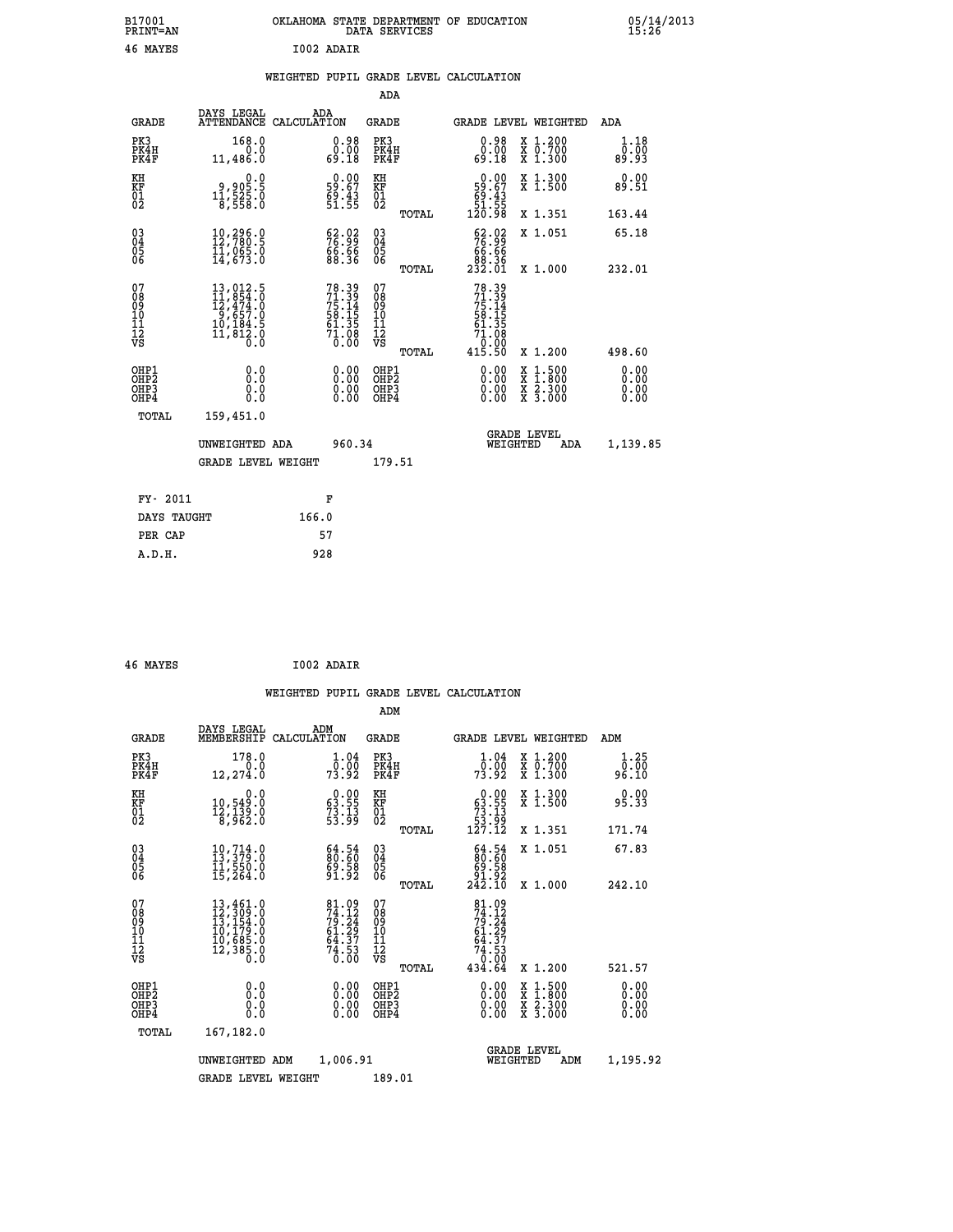| B17001<br><b>PRINT=AN</b> | OKLAHOMA STATE DEPARTMENT OF EDUCATION<br>DATA SERVICES | 05/14/2013<br>15:26 |
|---------------------------|---------------------------------------------------------|---------------------|
| 46<br>MAYES               | I016 SALINA                                             |                     |

### **WEIGHTED PUPIL GRADE LEVEL CALCULATION**

|                                                                    |              |                                                                                                                                             |       |                                                                           | ADA                                       |       |                                                                           |                                          |                              |
|--------------------------------------------------------------------|--------------|---------------------------------------------------------------------------------------------------------------------------------------------|-------|---------------------------------------------------------------------------|-------------------------------------------|-------|---------------------------------------------------------------------------|------------------------------------------|------------------------------|
|                                                                    | <b>GRADE</b> | DAYS LEGAL<br>ATTENDANCE CALCULATION                                                                                                        | ADA   |                                                                           | <b>GRADE</b>                              |       |                                                                           | GRADE LEVEL WEIGHTED                     | ADA                          |
| PK3                                                                | PK4H<br>PK4F | 0.0<br>0.0<br>6,547.5                                                                                                                       |       | $\begin{smallmatrix} 0.00\\ 0.00\\ 40.17 \end{smallmatrix}$               | PK3<br>PK4H<br>PK4F                       |       | 0.00<br>$\begin{smallmatrix} 0.00 \\ 0.17 \end{smallmatrix}$              | X 1.200<br>X 0.700<br>X 1.300            | 0.00<br>0.00<br>52.22        |
| KH<br><b>KF</b><br>01<br>02                                        |              | 0.0<br>9,428:0<br>9,142:5<br>7,228:0                                                                                                        |       | $\begin{smallmatrix} 0.00\\ 57.84\\ 56.09\\ 44.34 \end{smallmatrix}$      | KH<br>KF<br>01<br>02                      |       | $0.00$<br>57.84<br>$\frac{56.09}{44.34}$<br>100.43                        | X 1.300<br>X 1.500                       | 0.00<br>86.76                |
|                                                                    |              |                                                                                                                                             |       |                                                                           |                                           | TOTAL |                                                                           | X 1.351                                  | 135.68                       |
| $\begin{smallmatrix} 03 \\[-4pt] 04 \end{smallmatrix}$<br>05<br>06 |              | $\substack{ \\11, 477.5\\ 9, 797.5\\ 11, 662.0}$                                                                                            |       | 56.73<br>$\frac{60.11}{71.55}$                                            | $\substack{03 \\ 04}$<br>Ŏ5<br>06         | TOTAL | $\begin{array}{c} 56.73 \\ 70.41 \\ 60.11 \\ 71.55 \\ 202.07 \end{array}$ | X 1.051<br>X 1.000                       | 59.62<br>202.07              |
| 07<br>08901112<br>1112<br>VS                                       |              | $\begin{smallmatrix} 12,265\cdot 9\\ 9,557\cdot 5\\ 8,675\cdot 0\\ 10,562\cdot 5\\ 9,828\cdot 0\\ 9,614\cdot 0\\ 0\cdot 0\end{smallmatrix}$ |       | $75.25$<br>$58.63$<br>$53.22$<br>$64.80$<br>$60.29$<br>$58.98$<br>$58.98$ | 07<br>08<br>09<br>11<br>11<br>12<br>VS    |       | 75.25<br>58.63<br>53.22<br>54.80<br>60.29<br>58.98<br>0.00                |                                          |                              |
|                                                                    |              |                                                                                                                                             |       |                                                                           |                                           | TOTAL | 371.17                                                                    | X 1.200                                  | 445.40                       |
| OHP1<br>OH <sub>P</sub> 2<br>OH <sub>P3</sub><br>OH <sub>P4</sub>  |              | 0.0<br>0.0<br>0.0                                                                                                                           |       | $\begin{smallmatrix} 0.00 \ 0.00 \ 0.00 \ 0.00 \end{smallmatrix}$         | OHP1<br>OH <sub>P</sub> 2<br>OHP3<br>OHP4 |       | 0.00<br>0.00<br>0.00                                                      | X 1:500<br>X 1:800<br>X 2:300<br>X 3:000 | 0.00<br>0.00<br>0.00<br>0.00 |
|                                                                    | TOTAL        | 135,032.5                                                                                                                                   |       |                                                                           |                                           |       |                                                                           |                                          |                              |
|                                                                    |              | UNWEIGHTED ADA                                                                                                                              |       | 828.41                                                                    |                                           |       |                                                                           | GRADE LEVEL<br>WEIGHTED<br>ADA           | 981.75                       |
|                                                                    |              | <b>GRADE LEVEL WEIGHT</b>                                                                                                                   |       |                                                                           | 153.34                                    |       |                                                                           |                                          |                              |
|                                                                    | FY- 2011     |                                                                                                                                             | F     |                                                                           |                                           |       |                                                                           |                                          |                              |
|                                                                    | DAYS TAUGHT  |                                                                                                                                             | 163.0 |                                                                           |                                           |       |                                                                           |                                          |                              |
|                                                                    | PER CAP      |                                                                                                                                             | 48    |                                                                           |                                           |       |                                                                           |                                          |                              |

| 46 MAYES |  | I016 SALINA |
|----------|--|-------------|
|----------|--|-------------|

 **A.D.H. 627**

|                                           |                                                                                                                                    |                                                                          | ADM                                                |                                                                                                       |                                          |                              |
|-------------------------------------------|------------------------------------------------------------------------------------------------------------------------------------|--------------------------------------------------------------------------|----------------------------------------------------|-------------------------------------------------------------------------------------------------------|------------------------------------------|------------------------------|
|                                           | DAYS LEGAL<br><b>GRADE</b><br>MEMBERSHIP                                                                                           | ADM<br>CALCULATION                                                       | <b>GRADE</b>                                       | GRADE LEVEL WEIGHTED                                                                                  |                                          | ADM                          |
| PK3<br>PK4H<br>PK4F                       | 0.0<br>0.0<br>7,105.0                                                                                                              | $\begin{smallmatrix} 0.00\\ 0.00\\ 43.59 \end{smallmatrix}$              | PK3<br>PK4H<br>PK4F                                | $\begin{smallmatrix} 0.00\\ 0.00\\ 43.59 \end{smallmatrix}$                                           | X 1.200<br>X 0.700<br>X 1.300            | 0.00<br>ŏ:ŏŏ<br>56.67        |
| KH<br>KF<br>01<br>02                      | 0.0<br>9,856:0<br>9,643.0<br>7,536:0                                                                                               | $\begin{smallmatrix} 0.00\\ 60.47\\ 59.16\\ 46.23 \end{smallmatrix}$     | KH<br>KF<br>01<br>02                               | $\begin{smallmatrix} &0.00\ 60.47\ 59.16\ 46.23\ 105.39\ \end{smallmatrix}$                           | X 1.300<br>X 1.500                       | 0.00<br>90.71                |
|                                           |                                                                                                                                    |                                                                          | TOTAL                                              |                                                                                                       | X 1.351                                  | 142.38                       |
| 03<br>04<br>05<br>06                      | $\begin{smallmatrix} 9, 570.0\\ 11, 951.0\\ 10, 164.0\\ 12, 235.0 \end{smallmatrix}$                                               | 58.71<br>73.32<br>62.36<br>75.06                                         | $\begin{matrix} 03 \\ 04 \\ 05 \\ 06 \end{matrix}$ | $\begin{smallmatrix} 58.71\ 73.32\ 62.36\ 75.06\ 210.74 \end{smallmatrix}$                            | X 1.051                                  | 61.70                        |
|                                           |                                                                                                                                    |                                                                          | TOTAL                                              |                                                                                                       | X 1.000                                  | 210.74                       |
| 07<br>08<br>09<br>101<br>112<br>VS        | $\begin{smallmatrix} 12, 679 & 0\\ 9, 914 & 0\\ 9, 232 & 0\\ 11, 162 & 0\\ 10, 321 & 0\\ 10, 002 & 0\\ 0 & 0 & 0\end{smallmatrix}$ | $77.79$<br>$60.82$<br>$56.64$<br>$68.48$<br>$63.32$<br>$61.36$<br>$0.00$ | 07<br>08<br>09<br>11<br>11<br>12<br>VS<br>TOTAL    | 77.79<br>$\begin{array}{c} 60.82 \\ 60.848 \\ 68.48 \\ 63.32 \\ 61.366 \\ 0.00 \end{array}$<br>388.41 | X 1.200                                  | 466.09                       |
| OHP1<br>OHP2<br>OH <sub>P</sub> 3<br>OHP4 | 0.0<br>0.000                                                                                                                       | $0.00$<br>$0.00$<br>0.00                                                 | OHP1<br>OHP2<br>OHP <sub>3</sub>                   | $0.00$<br>$0.00$<br>0.00                                                                              | X 1:500<br>X 1:800<br>X 2:300<br>X 3:000 | 0.00<br>0.00<br>0.00<br>0.00 |
|                                           | TOTAL<br>141,370.0                                                                                                                 |                                                                          |                                                    |                                                                                                       |                                          |                              |
|                                           | UNWEIGHTED ADM                                                                                                                     | 867.31                                                                   |                                                    | <b>GRADE LEVEL</b><br>WEIGHTED                                                                        | ADM                                      | 1,028.29                     |
|                                           | <b>GRADE LEVEL WEIGHT</b>                                                                                                          |                                                                          | 160.98                                             |                                                                                                       |                                          |                              |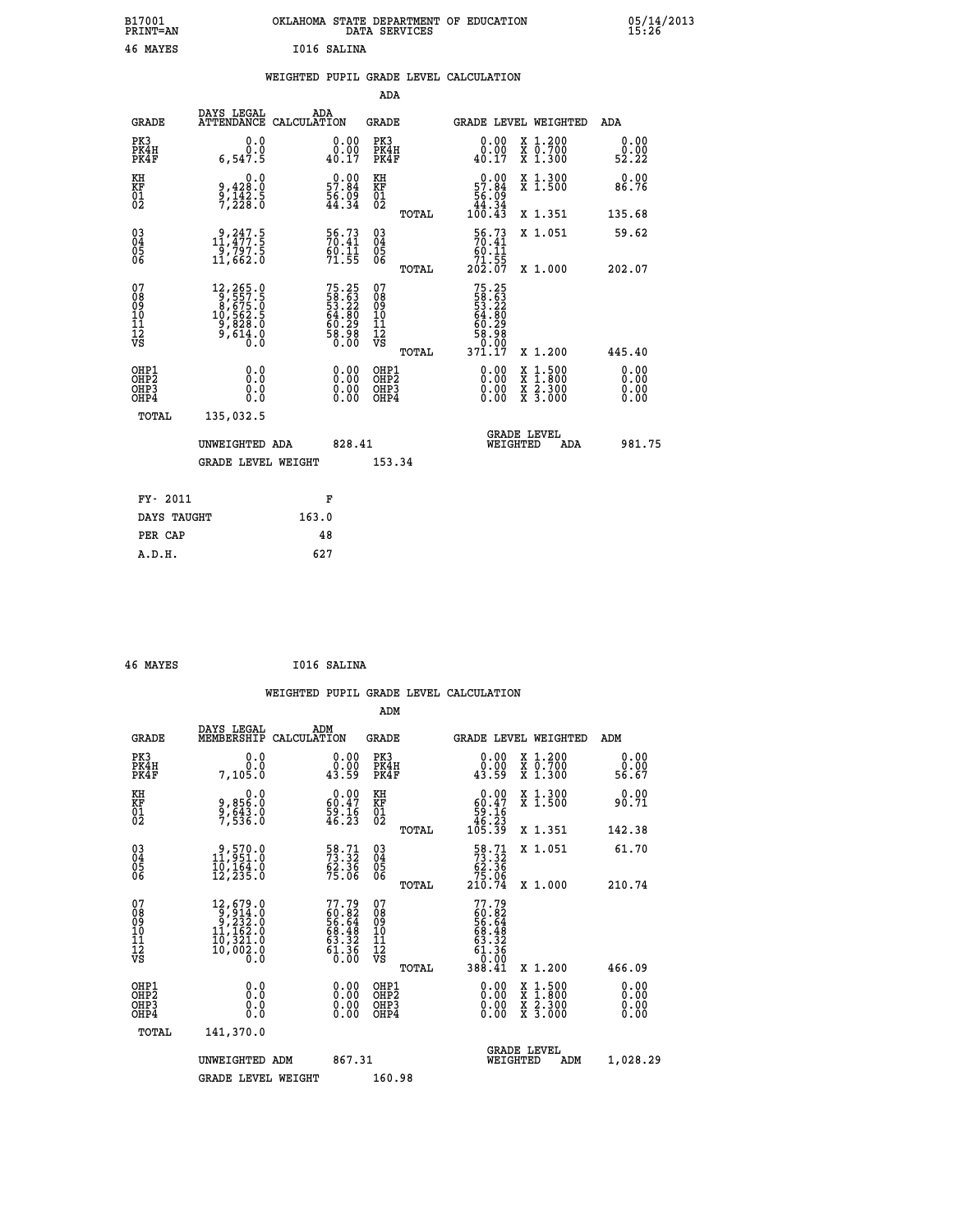### **B17001 OKLAHOMA STATE DEPARTMENT OF EDUCATION 05/14/2013 PRINT=AN DATA SERVICES 15:26 46 MAYES I017 LOCUST GROVE**

|  |  | WEIGHTED PUPIL GRADE LEVEL CALCULATION |
|--|--|----------------------------------------|
|  |  |                                        |

|                                                                    |                                                                             |                                                                               | ADA                                      |       |                                                                                    |                                                                                                                                              |                               |
|--------------------------------------------------------------------|-----------------------------------------------------------------------------|-------------------------------------------------------------------------------|------------------------------------------|-------|------------------------------------------------------------------------------------|----------------------------------------------------------------------------------------------------------------------------------------------|-------------------------------|
| <b>GRADE</b>                                                       | DAYS LEGAL                                                                  | ADA<br>ATTENDANCE CALCULATION                                                 | <b>GRADE</b>                             |       | GRADE LEVEL WEIGHTED                                                               |                                                                                                                                              | ADA                           |
| PK3<br>PK4H<br>PK4F                                                | 1,001.0<br>0.0<br>12,243.5                                                  | 6.30<br>0.00<br>77.00                                                         | PK3<br>PK4H<br>PK4F                      |       | 6.30<br>77.00                                                                      | X 1.200<br>X 0.700<br>X 1.300                                                                                                                | 7.56<br>0.00<br>100.10        |
| KH<br>KF<br>01<br>02                                               | $\begin{smallmatrix}&&&0.0\\17,615.5\\17,737.0\\16,245.0\end{smallmatrix}$  | $0.00$<br>110.79<br>$\frac{1}{102}$ $\frac{1}{17}$                            | KH<br>KF<br>01<br>02                     |       | 0.00<br>110.79<br>$\frac{111}{102}$ : 55<br>$\frac{17}{213}$ : 72                  | X 1.300<br>X 1.500                                                                                                                           | 0.00<br>166.19                |
|                                                                    |                                                                             |                                                                               |                                          | TOTAL |                                                                                    | X 1.351                                                                                                                                      | 288.74                        |
| $\begin{smallmatrix} 03 \\[-4pt] 04 \end{smallmatrix}$<br>Ŏ5<br>06 | 16,653.0<br>16,371.5<br>17,302.0<br>17,349.0                                | $\begin{smallmatrix} 104.74 \\ 102.97 \\ 108.82 \\ 109.11 \end{smallmatrix}$  | $\substack{03 \\ 04}$<br>Ŏ5<br>06        |       | $104.74$<br>$102.97$<br>$108.82$<br>$109.11$<br>$320.90$                           | X 1.051                                                                                                                                      | 110.08                        |
|                                                                    |                                                                             |                                                                               |                                          | TOTAL |                                                                                    | X 1.000                                                                                                                                      | 320.90                        |
| 07<br>08<br>09<br>101<br>11<br>12<br>VS                            | 17,075.0<br>16,291.0<br>16,565.5<br>17,186.0<br>17,199.0<br>15,160.0<br>0.0 | 107.39<br>102.46<br>104.19<br>$\frac{108.09}{108.17}$<br>$\frac{55.35}{0.00}$ | 07<br>08<br>09<br>11<br>11<br>12<br>VS   |       | 107.39<br>$102.469$<br>$104.199$<br>$108.097$<br>$108.175$<br>$95.350$<br>$625.65$ |                                                                                                                                              |                               |
|                                                                    |                                                                             |                                                                               |                                          | TOTAL |                                                                                    | X 1.200                                                                                                                                      | 750.78                        |
| OHP1<br>OHP <sub>2</sub><br>OH <sub>P3</sub><br>OH <sub>P4</sub>   | 1,442.5<br>0.0<br>0.0                                                       | 0.07<br>$\begin{smallmatrix} 0.00 \ 0.00 \end{smallmatrix}$                   | OHP1<br>OHP <sub>2</sub><br>OHP3<br>OHP4 |       | 0.07<br>0.00                                                                       | $\begin{smallmatrix} \mathtt{X} & 1\cdot500 \\ \mathtt{X} & 1\cdot800 \\ \mathtt{X} & 2\cdot300 \\ \mathtt{X} & 3\cdot000 \end{smallmatrix}$ | 13.61<br>0.00<br>0.00<br>0.00 |
| TOTAL                                                              | 233,436.5                                                                   |                                                                               |                                          |       |                                                                                    |                                                                                                                                              |                               |
|                                                                    | UNWEIGHTED ADA                                                              | 1,468.17                                                                      |                                          |       | WEIGHTED                                                                           | <b>GRADE LEVEL</b><br>ADA                                                                                                                    | 1,757.96                      |
|                                                                    | <b>GRADE LEVEL WEIGHT</b>                                                   |                                                                               | 289.79                                   |       |                                                                                    |                                                                                                                                              |                               |
| FY- 2011                                                           |                                                                             | F                                                                             |                                          |       |                                                                                    |                                                                                                                                              |                               |
| DAYS TAUGHT                                                        |                                                                             | 159.0                                                                         |                                          |       |                                                                                    |                                                                                                                                              |                               |
| PER CAP                                                            |                                                                             | 46                                                                            |                                          |       |                                                                                    |                                                                                                                                              |                               |

 **A.D.H. 1,255**

 **46 MAYES I017 LOCUST GROVE**

|                                                       |                                                                                                               |                                                                                                                     | ADM                                                |                                                                                                                   |                                          |                               |
|-------------------------------------------------------|---------------------------------------------------------------------------------------------------------------|---------------------------------------------------------------------------------------------------------------------|----------------------------------------------------|-------------------------------------------------------------------------------------------------------------------|------------------------------------------|-------------------------------|
| <b>GRADE</b>                                          | DAYS LEGAL<br>MEMBERSHIP                                                                                      | ADM<br>CALCULATION                                                                                                  | <b>GRADE</b>                                       | GRADE LEVEL WEIGHTED                                                                                              |                                          | ADM                           |
| PK3<br>PK4H<br>PK4F                                   | 1,047.0<br>0.0<br>13,486.0                                                                                    | 6.58<br>0.00<br>84.82                                                                                               | PK3<br>PK4H<br>PK4F                                | $\begin{smallmatrix} 6.58\ 0.00\\ 84.82 \end{smallmatrix}$                                                        | X 1.200<br>X 0.700<br>X 1.300            | 7.90<br>0.00<br>110.27        |
| KH<br>KF<br>01<br>02                                  | 0.0<br>19,173.0<br>18,871.0<br>17,097.0                                                                       | $\begin{smallmatrix} &0.00\\ 120.58\\ 118.69\\ 107.53\end{smallmatrix}$                                             | KH<br>KF<br>01<br>02                               | $\begin{smallmatrix} &0.00\\ 120.58\\ 118.69\\ 107.53\\ 226.22 \end{smallmatrix}$                                 | X 1.300<br>X 1.500                       | 0.00<br>180.87                |
|                                                       |                                                                                                               |                                                                                                                     | TOTAL                                              |                                                                                                                   | X 1.351                                  | 305.62                        |
| 03<br>04<br>05<br>06                                  | 17, 437.0<br>17, 305.0<br>18, 229.0<br>18,494.0                                                               | $\begin{smallmatrix} 109.67\ 108.84\ 114.65\ 116.31 \end{smallmatrix}$                                              | $\begin{matrix} 03 \\ 04 \\ 05 \\ 06 \end{matrix}$ | $109.67$<br>$108.84$<br>$\frac{114.65}{116.31}$<br>339.80                                                         | X 1.051                                  | 115.26                        |
|                                                       |                                                                                                               |                                                                                                                     | TOTAL                                              |                                                                                                                   | X 1.000                                  | 339.80                        |
| 07<br>08<br>09<br>101<br>112<br>VS                    | $\begin{smallmatrix} 18,140.0\\ 17,348.0\\ 17,838.0\\ 18,585.0\\ 18,562.0\\ 16,364.0\\ 0.0 \end{smallmatrix}$ | $\frac{114.09}{109.11}$<br>112.19<br>$\frac{116}{116}$ $\frac{89}{74}$<br>$\frac{1}{0}$ $\frac{5}{0}$ $\frac{2}{0}$ | 07<br>08<br>09<br>101<br>11<br>12<br>VS<br>TOTAL   | $\frac{114.09}{109.11}$<br>112.19<br>116.89<br>$\begin{array}{c} 116.74 \\ 102.92 \\ -9.00 \end{array}$<br>671.94 | X 1.200                                  | 806.33                        |
| OHP1<br>OH <sub>P</sub> 2<br>OH <sub>P3</sub><br>OHP4 | 1,512.0<br>0.0<br>0.000                                                                                       | $\substack{9.51\\0.00}$<br>0.00                                                                                     | OHP1<br>OHP2<br>OHP3<br>OHP4                       | $0.51$<br>$0.00$<br>$0.00$<br>0.00                                                                                | X 1:500<br>X 1:800<br>X 2:300<br>X 3:000 | 14.27<br>0.00<br>0.00<br>0.00 |
| TOTAL                                                 | 249,488.0                                                                                                     |                                                                                                                     |                                                    |                                                                                                                   |                                          |                               |
|                                                       | UNWEIGHTED                                                                                                    | 1,569.12<br>ADM                                                                                                     |                                                    | WEIGHTED                                                                                                          | <b>GRADE LEVEL</b><br>ADM                | 1,880.32                      |
|                                                       | <b>GRADE LEVEL WEIGHT</b>                                                                                     |                                                                                                                     | 311.20                                             |                                                                                                                   |                                          |                               |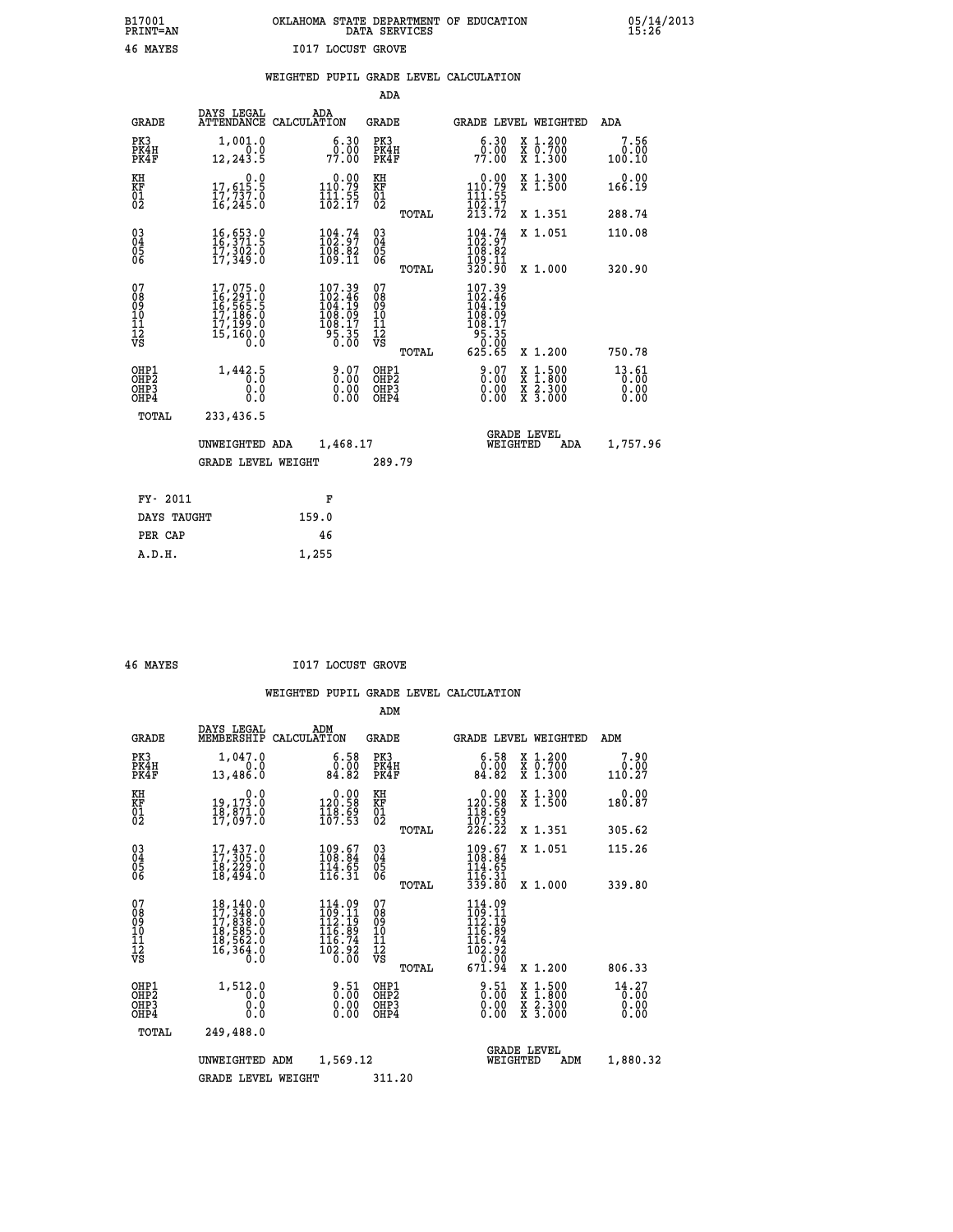# **B17001 OKLAHOMA STATE DEPARTMENT OF EDUCATION 05/14/2013 PRINT=AN DATA SERVICES 15:26 46 MAYES I032 CHOUTEAU-MAZIE**

|                                                                    |                                                                                                                                     |                                                                                        | ADA                                                 |       |                                                                                                     |                                                    |            |                       |
|--------------------------------------------------------------------|-------------------------------------------------------------------------------------------------------------------------------------|----------------------------------------------------------------------------------------|-----------------------------------------------------|-------|-----------------------------------------------------------------------------------------------------|----------------------------------------------------|------------|-----------------------|
| <b>GRADE</b>                                                       | DAYS LEGAL<br><b>ATTENDANCE</b>                                                                                                     | ADA<br>CALCULATION                                                                     | <b>GRADE</b>                                        |       | GRADE LEVEL WEIGHTED                                                                                |                                                    |            | <b>ADA</b>            |
| PK3<br>PK4H<br>PK4F                                                | 0.0<br>0.0<br>8,101.0                                                                                                               | $\begin{smallmatrix} 0.00\\ 0.00\\ 48.22 \end{smallmatrix}$                            | PK3<br>PK4H<br>PK4F                                 |       | $\begin{smallmatrix} 0.00\\ 0.00\\ 48.22 \end{smallmatrix}$                                         | X 1.200<br>X 0.700<br>X 1.300                      |            | 0.00<br>0.00<br>62.69 |
| KH<br>KF<br>01<br>02                                               | $\begin{smallmatrix}&&&0.0\\13,727.5\\10,871.5\\12,095.5\end{smallmatrix}$                                                          | $0.00$<br>81.71<br>$\frac{64.71}{72.00}$                                               | KH<br>KF<br>$\begin{matrix} 01 \ 02 \end{matrix}$   |       | $\begin{smallmatrix}&&0.00\\81.71\\64.71\\72.00\\136.71\end{smallmatrix}$                           | X 1.300<br>X 1.500                                 |            | 0.00<br>122.57        |
|                                                                    |                                                                                                                                     |                                                                                        |                                                     | TOTAL |                                                                                                     | X 1.351                                            |            | 184.70                |
| $\begin{smallmatrix} 03 \\[-4pt] 04 \end{smallmatrix}$<br>Ŏ5<br>06 | 9,865.0<br>10,814.0<br>-9,383.5<br>11,648.0                                                                                         | 58.72<br>64.37<br>55.85<br>59.33                                                       | $\begin{array}{c} 03 \\ 04 \\ 05 \\ 06 \end{array}$ | TOTAL | $\begin{smallmatrix} 58.72\ 64.37\ 55.85\ 69.33\ 189.55 \end{smallmatrix}$                          | X 1.051<br>X 1.000                                 |            | 61.71                 |
| 07                                                                 |                                                                                                                                     |                                                                                        | 07                                                  |       |                                                                                                     |                                                    |            | 189.55                |
| 08<br>09<br>11<br>11<br>12<br>VS                                   | $\begin{smallmatrix}8,783\cdot 5\\11,008\cdot 5\\9,572\cdot 0\\9,526\cdot 5\\8,172\cdot 5\\7,405\cdot 5\\0\cdot 0\end{smallmatrix}$ | 52.28<br>65.53<br>57.38<br>57.26<br>57.26<br>49.21<br>45.00                            | 08<br>09<br>11<br>11<br>12<br>VS                    |       | 52.28<br>65.53<br>57.38<br>57.26<br>$\begin{array}{r} 49.21 \\ 45.00 \\ 0.00 \\ 326.66 \end{array}$ |                                                    |            |                       |
|                                                                    |                                                                                                                                     |                                                                                        |                                                     | TOTAL |                                                                                                     | X 1.200                                            |            | 391.99                |
| OHP1<br>OHP <sub>2</sub><br>OHP3<br>OHP4                           | 274.5<br>0.0<br>0.0                                                                                                                 | $\frac{1}{0}$ : $\frac{63}{00}$<br>$\begin{smallmatrix} 0.00 \ 0.00 \end{smallmatrix}$ | OHP1<br>OH <sub>P</sub> 2<br>OHP3<br>OHP4           |       | $\begin{smallmatrix} 1.63\ 0.00 \ 0.00 \end{smallmatrix}$<br>0.00                                   | $1:500$<br>$1:800$<br>X<br>X<br>X 2.300<br>X 3.000 |            | 3:45<br>0.00<br>0.00  |
| TOTAL                                                              | 141,249.0                                                                                                                           |                                                                                        |                                                     |       |                                                                                                     |                                                    |            |                       |
|                                                                    | UNWEIGHTED ADA                                                                                                                      | 843.20                                                                                 |                                                     |       |                                                                                                     | <b>GRADE LEVEL</b><br>WEIGHTED                     | <b>ADA</b> | 1,015.66              |
|                                                                    | <b>GRADE LEVEL WEIGHT</b>                                                                                                           |                                                                                        | 172.46                                              |       |                                                                                                     |                                                    |            |                       |
| FY- 2011                                                           |                                                                                                                                     | F                                                                                      |                                                     |       |                                                                                                     |                                                    |            |                       |
| DAYS TAUGHT                                                        |                                                                                                                                     | 168.0                                                                                  |                                                     |       |                                                                                                     |                                                    |            |                       |
| PER CAP                                                            |                                                                                                                                     | 59                                                                                     |                                                     |       |                                                                                                     |                                                    |            |                       |
|                                                                    |                                                                                                                                     |                                                                                        |                                                     |       |                                                                                                     |                                                    |            |                       |

 **A.D.H. 712**

 **46 MAYES I032 CHOUTEAU-MAZIE**

|                                          |                                                                                                                                |                                                             | ADM                                                 |       |                                                                                                         |                                          |                                                           |
|------------------------------------------|--------------------------------------------------------------------------------------------------------------------------------|-------------------------------------------------------------|-----------------------------------------------------|-------|---------------------------------------------------------------------------------------------------------|------------------------------------------|-----------------------------------------------------------|
| <b>GRADE</b>                             | DAYS LEGAL<br>MEMBERSHIP                                                                                                       | ADM<br>CALCULATION                                          | <b>GRADE</b>                                        |       |                                                                                                         | GRADE LEVEL WEIGHTED                     | ADM                                                       |
| PK3<br>PK4H<br>PK4F                      | 0.0<br>0.0<br>8,806.0                                                                                                          | $\begin{smallmatrix} 0.00\\ 0.00\\ 52.42 \end{smallmatrix}$ | PK3<br>PK4H<br>PK4F                                 |       | $\begin{smallmatrix} 0.00\\ 0.00\\ 52.42 \end{smallmatrix}$                                             | X 1.200<br>X 0.700<br>X 1.300            | 0.00<br>0.00<br>68.15                                     |
| KH<br>KF<br>01<br>02                     | 0.0<br>14,668:0<br>11,583:0<br>12,704:0                                                                                        | $87.31$<br>$87.31$<br>$68.95$<br>$75.62$                    | KH<br>KF<br>01<br>02                                |       | $0.00\n87.31\n68.95\n75.62\n144.57$                                                                     | X 1.300<br>X 1.500                       | 0.00<br>130.97                                            |
|                                          |                                                                                                                                |                                                             |                                                     | TOTAL |                                                                                                         | X 1.351                                  | 195.31                                                    |
| 03<br>04<br>05<br>06                     | $10,334.0$<br>$11,346.0$<br>$9,787.0$<br>12,188.0                                                                              | $61.51$<br>$67.54$<br>$58.26$<br>$72.55$                    | $\begin{array}{c} 03 \\ 04 \\ 05 \\ 06 \end{array}$ |       | $\begin{smallmatrix} 61\cdot 51\\ 67\cdot 54\\ 58\cdot 26\\ 72\cdot 55\\ 198\cdot 35 \end{smallmatrix}$ | X 1.051                                  | 64.65                                                     |
|                                          |                                                                                                                                |                                                             |                                                     | TOTAL |                                                                                                         | X 1.000                                  | 198.35                                                    |
| 07<br>08<br>09<br>101<br>112<br>VS       | $\begin{smallmatrix}9,154\cdot0\\11,602\cdot0\\10,090\cdot0\\10,150\cdot0\\8,778\cdot0\\7,893\cdot0\\0\cdot0\end{smallmatrix}$ | 54.49<br>69.50<br>60.50<br>61.00<br>52.86<br>57.96<br>47.96 | 07<br>08<br>09<br>11<br>11<br>12<br>VS              |       | 54.49<br>60.50<br>60.50<br>61.00<br>52.86<br>47.960<br>0.00<br>345.87                                   |                                          |                                                           |
|                                          |                                                                                                                                |                                                             |                                                     | TOTAL |                                                                                                         | X 1.200                                  | 415.04                                                    |
| OHP1<br>OHP2<br>OHP <sub>3</sub><br>OHP4 | 281.0<br>0.0<br>0.000                                                                                                          | $\substack{1.67\\0.00}$<br>0.00                             | OHP1<br>OHP2<br>OHP <sub>3</sub>                    |       | $\substack{1.67\\0.00}$<br>0.00                                                                         | X 1:500<br>X 1:800<br>X 2:300<br>X 3:000 | $\begin{smallmatrix} 2.51\0.00 \end{smallmatrix}$<br>0.00 |
| TOTAL                                    | 149,364.0                                                                                                                      |                                                             |                                                     |       |                                                                                                         |                                          |                                                           |
|                                          | UNWEIGHTED ADM                                                                                                                 | 891.70                                                      |                                                     |       | WEIGHTED                                                                                                | <b>GRADE LEVEL</b><br>ADM                | 1,074.98                                                  |
|                                          | <b>GRADE LEVEL WEIGHT</b>                                                                                                      |                                                             | 183.28                                              |       |                                                                                                         |                                          |                                                           |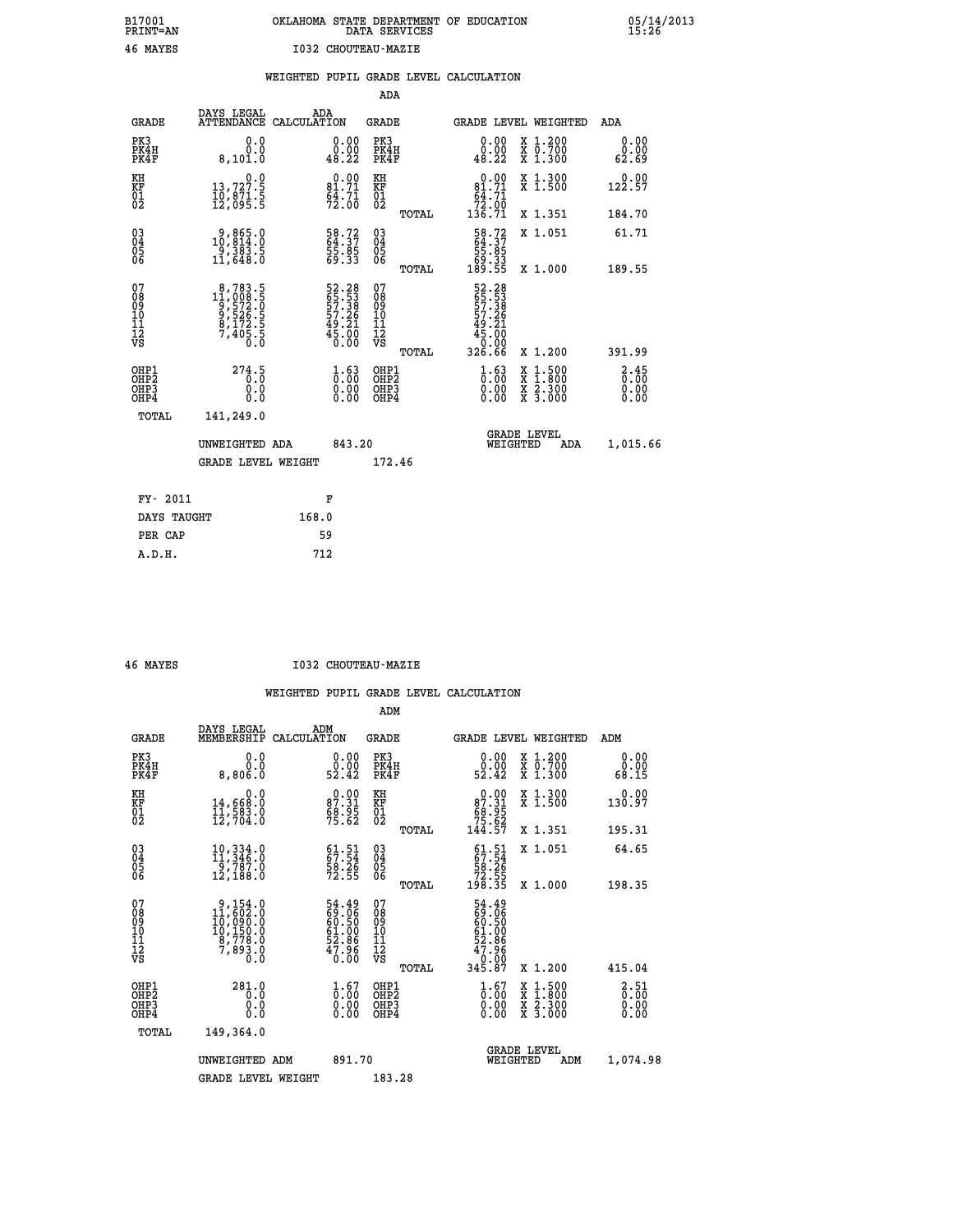| 7001<br>INT=AN | OKLAHOMA STATE DEPARTMENT OF EDUCATION<br>DATA SERVICES |  |
|----------------|---------------------------------------------------------|--|
| MAYES          | COUNTY TOTALS                                           |  |

 **B17001 OKLAHOMA STATE DEPARTMENT OF EDUCATION 05/14/2013**

|  |  | WEIGHTED PUPIL GRADE LEVEL CALCULATION |
|--|--|----------------------------------------|
|  |  |                                        |

|                                                    |                                                                      |             |                                                                        | ADA                                    |       |                                                                                                                                                                                       |                                |                                          |                               |
|----------------------------------------------------|----------------------------------------------------------------------|-------------|------------------------------------------------------------------------|----------------------------------------|-------|---------------------------------------------------------------------------------------------------------------------------------------------------------------------------------------|--------------------------------|------------------------------------------|-------------------------------|
| <b>GRADE</b>                                       | DAYS LEGAL<br><b>ATTENDANCE</b>                                      | CALCULATION | ADA                                                                    | GRADE                                  |       |                                                                                                                                                                                       |                                | GRADE LEVEL WEIGHTED                     | <b>ADA</b>                    |
| PK3<br>PK4H<br>PK4F                                | 4,591.0<br>0.087,2<br>0.089,5                                        |             | 27.33<br>14.56<br>$4\bar{1}\bar{1}\bar{.}\bar{3}\bar{4}$               | PK3<br>PK4H<br>PK4F                    |       | 27.33<br>14.56<br>$4\bar{1}\bar{1}\bar{.}\,3\bar{4}$                                                                                                                                  |                                | X 1.200<br>X 0.700<br>X 1.300            | 32.80<br>10.19<br>534.75      |
| KH<br><b>KF</b><br>01<br>02                        | 0.0<br>88,644.0<br>85,169.0<br>81,287.5                              |             | $\begin{smallmatrix} &0.00\\ 532.64\\ 12.86\\ 488.16\end{smallmatrix}$ | KH<br>KF<br>01<br>02                   |       | 532.64<br>512.86<br>488.16<br>1,001.02                                                                                                                                                | 0.00                           | X 1.300<br>$\overline{x}$ 1.500          | 0.00<br>798.99                |
|                                                    |                                                                      |             |                                                                        |                                        | TOTAL |                                                                                                                                                                                       |                                | X 1.351                                  | 1,352.37                      |
| $\begin{matrix} 03 \\ 04 \\ 05 \\ 06 \end{matrix}$ | 82,430.0<br>90,833.0<br>86,562.5<br>90,695.5                         |             | 495.58<br>545.76<br>520:26<br>545.89                                   | $\substack{03 \\ 04}$<br>05<br>06      |       | 495.58<br>545.76<br>520.26<br>545.89<br>1,611.91                                                                                                                                      |                                | X 1.051                                  | 2,132.75                      |
|                                                    |                                                                      |             |                                                                        |                                        | TOTAL |                                                                                                                                                                                       |                                | X 1.000                                  | 1,611.91                      |
| 07<br>08<br>09<br>11<br>11<br>12<br>VS             | 86,435.5<br>82,518.5<br>77,581.0<br>79,220.0<br>76,027.0<br>76,448.5 |             | 520.48<br>496.15<br>467.09<br>477.12<br>458.22<br>425.13<br>0.00       | 07<br>08<br>09<br>11<br>11<br>12<br>VS | TOTAL | 520.48<br>$\frac{456}{467}$ : $\frac{15}{9}$<br>$\frac{477}{12}$<br>$\frac{1}{4}$ $\frac{5}{8}$ $\cdot \frac{2}{2}$ $\frac{2}{3}$ $\cdot \frac{1}{9}$ $\cdot \frac{1}{9}$<br>2,844.19 |                                | X 1.200                                  | 3,413.02                      |
| OHP1<br>OHP2<br>OHP3<br>OHP4                       | 4,912.0<br>0.0<br>0.0<br>0.0                                         |             | 29.37<br>$0.00$<br>0.00                                                | OHP1<br>OHP2<br>OHP3<br>OHP4           |       | 29.37                                                                                                                                                                                 | X<br>X<br>0.00<br>0.00         | $1.500$<br>$1.800$<br>X 2.300<br>X 3.000 | 44.07<br>0.00<br>0.00<br>0.00 |
| TOTAL                                              | 1,158,339.0                                                          |             |                                                                        |                                        |       |                                                                                                                                                                                       |                                |                                          |                               |
|                                                    | UNWEIGHTED ADA                                                       |             | 6,967.94                                                               |                                        |       |                                                                                                                                                                                       | <b>GRADE LEVEL</b><br>WEIGHTED | ADA                                      | 8,318.94                      |
|                                                    | <b>GRADE LEVEL WEIGHT</b>                                            |             |                                                                        | 1,351.00                               |       |                                                                                                                                                                                       |                                |                                          |                               |
|                                                    |                                                                      |             |                                                                        |                                        |       |                                                                                                                                                                                       |                                |                                          |                               |
| FY- 2011                                           |                                                                      |             | F                                                                      |                                        |       |                                                                                                                                                                                       |                                |                                          |                               |
| DAYS TAUGHT                                        |                                                                      | 1,331.0     |                                                                        |                                        |       |                                                                                                                                                                                       |                                |                                          |                               |

| $1.1111 - 1.11001$ | - <i>,</i> - - |
|--------------------|----------------|
| PER CAP            | 461            |
| A.D.H.             | 4,975          |
|                    |                |

 **ADM**

 **B17001<br>PRINT=AN** 

 **MAYES COUNTY TOTALS**

|  |  | WEIGHTED PUPIL GRADE LEVEL CALCULATION |
|--|--|----------------------------------------|

| <b>GRADE</b>                                                       | DAYS LEGAL<br>MEMBERSHIP                                                                                      | ADM<br>CALCULATION                                                         | <b>GRADE</b>                                                              |                                                                                              | GRADE LEVEL WEIGHTED                                                                                                | ADM                           |
|--------------------------------------------------------------------|---------------------------------------------------------------------------------------------------------------|----------------------------------------------------------------------------|---------------------------------------------------------------------------|----------------------------------------------------------------------------------------------|---------------------------------------------------------------------------------------------------------------------|-------------------------------|
| PK3<br>PK4H<br>PK4F                                                | $\frac{4}{2}$ , 570.0<br>74,339.0                                                                             | 27.80<br>15.87<br>446.54                                                   | PK3<br>PK4H<br>PK4F                                                       | 27.80<br>$\frac{15.87}{446.54}$                                                              | X 1.200<br>X 0.700<br>X 1.300                                                                                       | 32.80<br>11.11<br>580.52      |
| KH<br><b>KF</b><br>01<br>02                                        | 0.0<br>94,692:0<br>90,047:0<br>85,188:0                                                                       | $\begin{smallmatrix} &0.00\\ 569.10\\ 542.31\\ 511.63\end{smallmatrix}$    | KH<br>KF<br>01<br>02                                                      | 0.00<br>569.10<br>542.31<br>511.63<br>1,053.94                                               | X 1.300<br>X 1.500                                                                                                  | 0.00<br>853.68                |
|                                                                    |                                                                                                               |                                                                            | TOTAL                                                                     |                                                                                              | X 1.351                                                                                                             | 1,423.87                      |
| $\begin{smallmatrix} 03 \\[-4pt] 04 \end{smallmatrix}$<br>Ŏ5<br>06 | 86,175.0<br>90,650.0                                                                                          | 518.07<br>571.29<br>544.86<br>574.20                                       | $\begin{smallmatrix} 03 \\[-4pt] 04 \end{smallmatrix}$<br>$\frac{05}{06}$ | 518.07<br>571.29<br>544.86                                                                   | X 1.051                                                                                                             | 544.48                        |
|                                                                    | 95,388.0                                                                                                      |                                                                            | TOTAL                                                                     | 574.20<br>1,690.35                                                                           | X 1.000                                                                                                             | 1,690.35                      |
| 07<br>08<br>09<br>101<br>11<br>12<br>VS                            | $\begin{smallmatrix} 91,138.0\\ 87,355.0\\ 82,681.0\\ 84,858.0\\ 81,318.0\\ 74,975.0\\ 0.0 \end{smallmatrix}$ | 548.79<br>525.24<br>497.85<br>511.06<br>490.11<br>$452.45$<br>$0.00$       | 07<br>08<br>09<br>001<br>11<br>11<br>12<br>VS<br>TOTAL                    | 548.79<br>525.24<br>497.85<br>511.06<br>$4\bar{5}\bar{0}.1\bar{1}\ 452.45\ 0.00$<br>3,025.50 | X 1.200                                                                                                             | 3,630.59                      |
| OHP1<br>OHP <sub>2</sub><br>OHP3<br>OHP4                           | 5,105.0<br>0.0<br>0<br>$\cdot$ 0<br>$0.\overline{0}$                                                          | 30.54<br>$\begin{smallmatrix} 0.00 & 0 \ 0.00 & \end{smallmatrix}$<br>0.00 | OHP1<br>OH <sub>P</sub> 2<br>OHP3<br>OHP4                                 | $\begin{smallmatrix} 30.54\ 0.00\ 0.00\ 0.00 \end{smallmatrix}$                              | $\begin{array}{l} \mathtt{X} & 1.500 \\ \mathtt{X} & 1.800 \\ \mathtt{X} & 2.300 \\ \mathtt{X} & 3.000 \end{array}$ | 45.83<br>0.00<br>0.00<br>0.00 |
| TOTAL                                                              | 1,226,364.0                                                                                                   |                                                                            |                                                                           |                                                                                              |                                                                                                                     |                               |
|                                                                    | UNWEIGHTED                                                                                                    | 7,377.71<br>ADM                                                            |                                                                           |                                                                                              | <b>GRADE LEVEL</b><br>WEIGHTED<br>ADM                                                                               | 8,813.79                      |
|                                                                    | <b>GRADE LEVEL WEIGHT</b>                                                                                     |                                                                            | 1,436.08                                                                  |                                                                                              |                                                                                                                     |                               |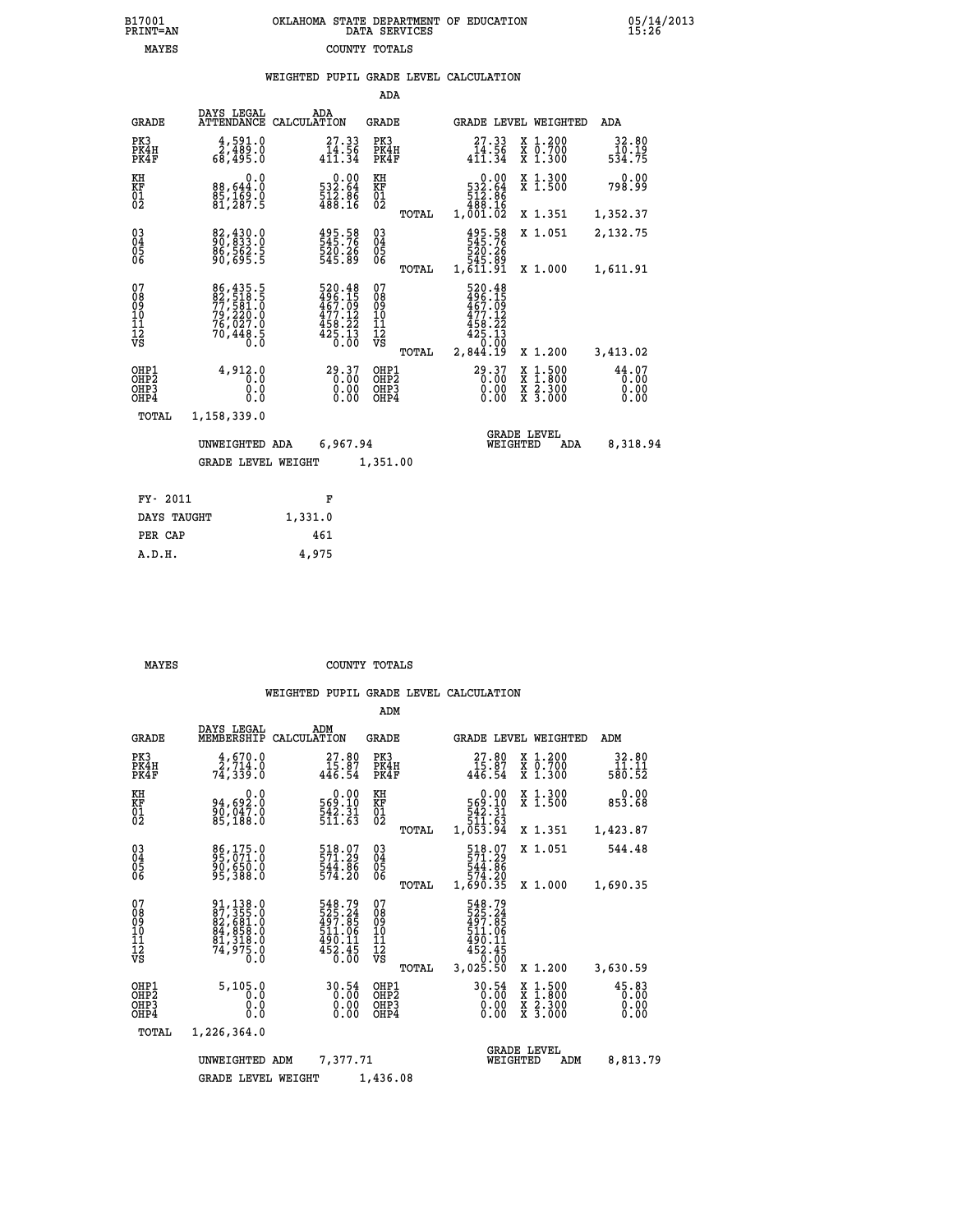|            | OKLAHOMA STATE DEPARTMENT OF EDUCATION<br>DATA SERVICES |  |
|------------|---------------------------------------------------------|--|
| C004 BYARS |                                                         |  |

|                                                      |                                                                         |                                                                                               |                                                     |       | WEIGHTED PUPIL GRADE LEVEL CALCULATION                               |                                                                                                                                              |                      |
|------------------------------------------------------|-------------------------------------------------------------------------|-----------------------------------------------------------------------------------------------|-----------------------------------------------------|-------|----------------------------------------------------------------------|----------------------------------------------------------------------------------------------------------------------------------------------|----------------------|
|                                                      |                                                                         |                                                                                               | ADA                                                 |       |                                                                      |                                                                                                                                              |                      |
| <b>GRADE</b>                                         | DAYS LEGAL<br><b>ATTENDANCE</b>                                         | ADA<br>CALCULATION                                                                            | <b>GRADE</b>                                        |       | GRADE LEVEL WEIGHTED                                                 |                                                                                                                                              | ADA                  |
| PK3<br>PK4H<br>PK4F                                  | 0.0<br>ة:ة<br>206.0                                                     | $\substack{0.00\\0.00\\1.21}$                                                                 | PK3<br>PK4H<br>PK4F                                 |       | 0.00<br>$\begin{smallmatrix} 0.00 \ 1.21 \end{smallmatrix}$          | X 1.200<br>X 0.700<br>X 1.300                                                                                                                | 0.00<br>0.00<br>1.57 |
| KH<br>KF<br>01<br>02                                 | $\begin{smallmatrix}&&&0.0\\1,216.0\\1,135.0\\1,279.0\end{smallmatrix}$ | $7.15$<br>$5.58$<br>$7.52$                                                                    | KH<br>KF<br>01<br>02                                |       | $0.00$<br>$7.15$<br>$6.68$<br>$7.52$<br>$14.20$                      | X 1.300<br>X 1.500                                                                                                                           | 0.00<br>10.73        |
|                                                      |                                                                         |                                                                                               |                                                     | TOTAL |                                                                      | X 1.351                                                                                                                                      | 19.18                |
| $^{03}_{04}$<br>Ŏ5<br>06                             | 396.0<br>867.0<br>704.0<br>865.5                                        | $\frac{2}{5} : \frac{33}{10}$<br>$\frac{4}{5}$ . $\frac{14}{9}$                               | $\begin{array}{c} 03 \\ 04 \\ 05 \\ 06 \end{array}$ |       | $\begin{array}{c} 2.33 \\ 5.10 \\ 4.14 \\ 5.09 \\ 14.33 \end{array}$ | X 1.051                                                                                                                                      | 2.45                 |
|                                                      |                                                                         |                                                                                               |                                                     | TOTAL |                                                                      | X 1.000                                                                                                                                      | 14.33                |
| 07<br>08<br>09<br>11<br>11<br>12<br>VS               | 946.5<br>$701.0$<br>0.0<br>0.0<br>0.0<br>$\S.$ $\S$                     | $\begin{smallmatrix} 5.57\ 4.12\ 0.00\ 0.00\ 0.00\ 0.00\ 0.00\ 0.00\ 0.00\ \end{smallmatrix}$ | 07<br>08<br>09<br>101<br>11<br>12<br>VS             | TOTAL | $5.57$<br>$4.12$<br>$0.00$<br>$0.00$<br>0.00<br>0.00<br>9.69         | X 1.200                                                                                                                                      | 11.63                |
| OHP1<br>OHP <sub>2</sub><br>OH <sub>P3</sub><br>OHP4 | 0.0<br>0.0<br>Ō.Ō                                                       | 0.00<br>$\begin{smallmatrix} 0.00 \ 0.00 \end{smallmatrix}$                                   | OHP1<br>OHP2<br>OHP3<br>OHP4                        |       | 0.00<br>0.00<br>0.00                                                 | $\begin{smallmatrix} \mathtt{X} & 1\cdot500 \\ \mathtt{X} & 1\cdot800 \\ \mathtt{X} & 2\cdot300 \\ \mathtt{X} & 3\cdot000 \end{smallmatrix}$ | 0.00<br>0.00<br>0.00 |
| TOTAL                                                | 8,316.0                                                                 |                                                                                               |                                                     |       |                                                                      |                                                                                                                                              |                      |
|                                                      | UNWEIGHTED ADA                                                          |                                                                                               | 48.91                                               |       | WEIGHTED                                                             | <b>GRADE LEVEL</b><br>ADA                                                                                                                    | 59.89                |
|                                                      | <b>GRADE LEVEL WEIGHT</b>                                               |                                                                                               |                                                     | 10.98 |                                                                      |                                                                                                                                              |                      |
| FY- 2011                                             |                                                                         | F                                                                                             |                                                     |       |                                                                      |                                                                                                                                              |                      |
| DAYS TAUGHT                                          |                                                                         | 170.0                                                                                         |                                                     |       |                                                                      |                                                                                                                                              |                      |
| PER CAP                                              |                                                                         | 106                                                                                           |                                                     |       |                                                                      |                                                                                                                                              |                      |

B17001<br>PRINT=AN<br>47 MCCLAIN

 **47 MCCLAIN C004 BYARS**

|                                                               |                                                     |                                                                                               |                                                          | WEIGHTED PUPIL GRADE LEVEL CALCULATION                                                             |                                          |                      |
|---------------------------------------------------------------|-----------------------------------------------------|-----------------------------------------------------------------------------------------------|----------------------------------------------------------|----------------------------------------------------------------------------------------------------|------------------------------------------|----------------------|
|                                                               |                                                     |                                                                                               | ADM                                                      |                                                                                                    |                                          |                      |
| <b>GRADE</b>                                                  | DAYS LEGAL<br>ADM<br>MEMBERSHIP<br>CALCULATION      |                                                                                               | <b>GRADE</b>                                             | <b>GRADE LEVEL WEIGHTED</b>                                                                        |                                          | ADM                  |
| PK3<br>PK4H<br>PK4F                                           | 0.0<br>ة:ة<br>228:0                                 | $\begin{smallmatrix} 0.00\\ 0.00\\ 1.34 \end{smallmatrix}$                                    | PK3<br>PK4H<br>PK4F                                      | $\begin{smallmatrix} 0.00 \\ 0.00 \\ 1.34 \end{smallmatrix}$                                       | X 1.200<br>X 0.700<br>X 1.300            | 0.00<br>0.00<br>1.74 |
| KH<br>KF<br>01<br>02                                          | 0.0<br>1,280:0<br>1,261:0<br>1,359:0                | $7.53$<br>$7.42$<br>$7.99$                                                                    | KH<br>KF<br>01<br>02                                     | $0.00$<br>$7.53$<br>$7.42$<br>$7.99$<br>$15.41$                                                    | X 1.300<br>X 1.500                       | 0.00<br>11.30        |
|                                                               |                                                     |                                                                                               | TOTAL                                                    |                                                                                                    | X 1.351                                  | 20.82                |
| $\begin{matrix} 03 \\ 04 \\ 05 \\ 06 \end{matrix}$            | 422.0<br>909.0<br>723.0<br>893.0                    | $\begin{array}{c} 2 \cdot 48 \\ 5 \cdot 35 \\ 4 \cdot 25 \\ 5 \cdot 25 \end{array}$           | 03<br>04<br>05<br>06                                     | $\begin{array}{r} 2 \cdot 48 \\ 5 \cdot 35 \\ 4 \cdot 25 \\ 5 \cdot 25 \\ 14 \cdot 85 \end{array}$ | X 1.051<br>X 1.000                       | 2.61<br>14.85        |
| 07<br>0890112<br>1112<br>VS                                   | 987.0<br>$746.0$<br>0.0<br>0.0<br>0.0<br>$\S.$ $\S$ | $\begin{smallmatrix} 5.81\ 4.39\ 0.00\ 0.00\ 0.00\ 0.00\ 0.00\ 0.00\ 0.00\ \end{smallmatrix}$ | TOTAL<br>07<br>08<br>09<br>11<br>11<br>12<br>VS<br>TOTAL | $\begin{smallmatrix} 5.81\ 4.39\ 6.00\ 0.00\ 0.00\ 0.00\ \end{smallmatrix}$<br>0.00<br>10.20       | X 1.200                                  | 12.24                |
| OHP1<br>OHP <sub>2</sub><br>OH <sub>P3</sub><br>OHP4<br>TOTAL | 0.0<br>0.000<br>8,808.0                             | $0.00$<br>$0.00$<br>0.00                                                                      | OHP1<br>OHP <sub>2</sub><br>OHP <sub>3</sub>             | 0.00<br>0.00<br>0.00                                                                               | X 1:500<br>X 1:800<br>X 2:300<br>X 3:000 | 0.00<br>0.00<br>0.00 |
|                                                               | UNWEIGHTED ADM<br><b>GRADE LEVEL WEIGHT</b>         | 51.81                                                                                         | 11.75                                                    | <b>GRADE LEVEL</b><br>WEIGHTED                                                                     | ADM                                      | 63.56                |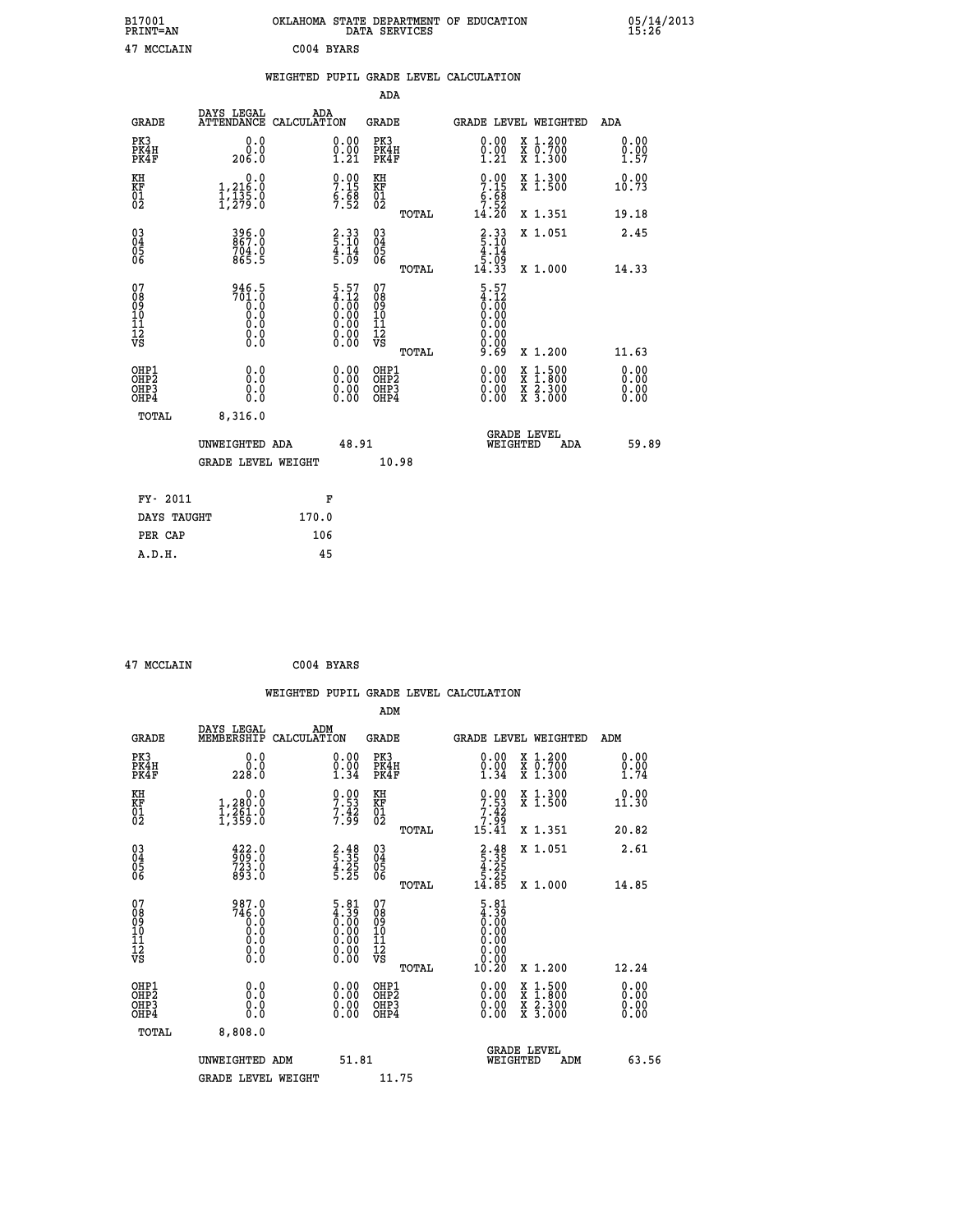| B17001<br><b>PRINT=AN</b> | OKLAHOMA STATE DEPARTMENT OF EDUCATION<br>DATA SERVICES |  |
|---------------------------|---------------------------------------------------------|--|
| 47 MCCLAIN                | <b>I001 NEWCASTLE</b>                                   |  |

 **B17001 OKLAHOMA STATE DEPARTMENT OF EDUCATION 05/14/2013**

|       |                                      | WEIGHTED PUPIL GRADE LEVEL CALCULATION |       |  |             |     |
|-------|--------------------------------------|----------------------------------------|-------|--|-------------|-----|
|       |                                      |                                        | ADA   |  |             |     |
| GRADE | DAYS LEGAL<br>ATTENDANCE CALCULATION | ADA                                    | GRADE |  | GRADE LEVEL | WF. |

| GRADE                                              |                                                                                  | ATTENDANCE CALCULATION                                                                                                        | GRADE                                            | <b>GRADE LEVEL WEIGHTED</b>                                                                                                           |                                                                                                  | ADA                                 |
|----------------------------------------------------|----------------------------------------------------------------------------------|-------------------------------------------------------------------------------------------------------------------------------|--------------------------------------------------|---------------------------------------------------------------------------------------------------------------------------------------|--------------------------------------------------------------------------------------------------|-------------------------------------|
| PK3<br>PK4H<br>PK4F                                | 1,497.5<br>15,703.5<br>0.0                                                       | 8.97<br>04.03<br>0.00                                                                                                         | PK3<br>PK4H<br>PK4F                              | 8.97<br>60.09<br>0.00                                                                                                                 | X 1.200<br>X 0.700<br>X 1.300                                                                    | 10.76<br>$\overline{65.82}$<br>0.00 |
| KH<br>KF<br>01<br>02                               | 0.0<br>$21,142.0$<br>$20,523.0$                                                  | $\begin{smallmatrix} &0.00\\ 126.60\\ 123.31\\ 123.78\end{smallmatrix}$                                                       | KH<br>KF<br>01<br>02                             | $\begin{smallmatrix}&&0.00\\126.60\\123.31\\123.78\\247.09\end{smallmatrix}$                                                          | X 1.300<br>X 1.500                                                                               | 0.00<br>189.90                      |
|                                                    | 20,670.5                                                                         |                                                                                                                               | TOTAL                                            |                                                                                                                                       | X 1.351                                                                                          | 333.82                              |
| $\begin{matrix} 03 \\ 04 \\ 05 \\ 06 \end{matrix}$ | $\frac{18}{20}$ , 790.0<br>18,281.0<br>18,272.5                                  | 112.51<br>121.00<br>$\frac{109.47}{109.42}$                                                                                   | $\substack{03 \\ 04}$<br>Ŏ5<br>06                | 112.51<br>109.47<br>109.42<br>339.89                                                                                                  | X 1.051                                                                                          | 118.25                              |
|                                                    |                                                                                  |                                                                                                                               | TOTAL                                            |                                                                                                                                       | X 1.000                                                                                          | 339.89                              |
| 07<br>08<br>09<br>11<br>11<br>12<br>VS             | 20,054.5<br>19,768.0<br>22,295.0<br>19,099.5<br>16,851.5<br>16,720.5<br>15,720.5 | $\begin{array}{l} 120.09 \\[-4pt] 118.37 \\[-4pt] 133.59 \\[-4pt] 114.52 \\[-4pt] 100.99 \end{array}$<br>$\frac{34.41}{0.00}$ | 07<br>08<br>09<br>101<br>11<br>12<br>VS<br>TOTAL | $120.09$<br>$118.37$<br>$133.59$<br>$114.52$<br>100.96<br>$\left[\begin{smallmatrix} 54.11 \ 0.00 \end{smallmatrix}\right]$<br>681.94 | X 1.200                                                                                          | 818.33                              |
| OHP1<br>OHP <sub>2</sub><br>OHP3<br>OHP4           | 331.0<br>$\overline{0}$ .0<br>0.0<br>0.0                                         | 0.98<br>0.00<br>0.00                                                                                                          | OHP1<br>OHP <sub>2</sub><br>OHP3<br>OHP4         | $1.98$<br>$0.00$<br>0.00<br>0.00                                                                                                      | $\begin{smallmatrix} x & 1 & 500 \\ x & 1 & 800 \\ x & 2 & 300 \\ x & 3 & 000 \end{smallmatrix}$ | 2.97<br>0.00<br>0.00                |
| TOTAL                                              | 269, 277.5                                                                       |                                                                                                                               |                                                  |                                                                                                                                       | <b>GRADE LEVEL</b>                                                                               |                                     |
|                                                    | UNWEIGHTED ADA                                                                   | 1,613.01                                                                                                                      |                                                  | WEIGHTED                                                                                                                              | ADA                                                                                              | 1,879.74                            |
|                                                    | <b>GRADE LEVEL WEIGHT</b>                                                        |                                                                                                                               | 266.73                                           |                                                                                                                                       |                                                                                                  |                                     |
| FY- 2011                                           |                                                                                  | F                                                                                                                             |                                                  |                                                                                                                                       |                                                                                                  |                                     |
| DAYS TAUGHT                                        |                                                                                  | 167.0                                                                                                                         |                                                  |                                                                                                                                       |                                                                                                  |                                     |
| PER CAP                                            |                                                                                  | 33                                                                                                                            |                                                  |                                                                                                                                       |                                                                                                  |                                     |

| 47 MCCLAIN |
|------------|

 **PER CAP 33 A.D.H. 1,568**

 **47 MCCLAIN I001 NEWCASTLE**

|                                               |                                                                      |                    |                                                                         | ADM                                                |       |                                                                                                                                                                                                                                                                                                                                                                                                                                                        |          |                                          |                                  |
|-----------------------------------------------|----------------------------------------------------------------------|--------------------|-------------------------------------------------------------------------|----------------------------------------------------|-------|--------------------------------------------------------------------------------------------------------------------------------------------------------------------------------------------------------------------------------------------------------------------------------------------------------------------------------------------------------------------------------------------------------------------------------------------------------|----------|------------------------------------------|----------------------------------|
| <b>GRADE</b>                                  | DAYS LEGAL<br>MEMBERSHIP                                             | ADM<br>CALCULATION |                                                                         | <b>GRADE</b>                                       |       |                                                                                                                                                                                                                                                                                                                                                                                                                                                        |          | GRADE LEVEL WEIGHTED                     | ADM                              |
| PK3<br>PK4H<br>PK4F                           | 1,547.0<br>$1\bar{6}$ , 772.0<br>0.0                                 |                    | 9.26<br>100.43<br>0.00                                                  | PK3<br>PK4H<br>PK4F                                |       | 9.26<br>100.43<br>0.00                                                                                                                                                                                                                                                                                                                                                                                                                                 |          | x 1.200<br>x 0.700<br>X 1.300            | 11.11<br>70.30<br>0.00           |
| KH<br>KF<br>01<br>02                          | 0.0<br>22,041.0<br>21,585.0<br>21,586.0                              |                    | $\begin{smallmatrix} &0.00\\ 131.98\\ 129.25\\ 129.26\end{smallmatrix}$ | KH<br>KF<br>01<br>02                               |       | $\begin{array}{c} 0.00 \\ 131.98 \\ 129.25 \\ 129.26 \\ 258.51 \end{array}$                                                                                                                                                                                                                                                                                                                                                                            |          | X 1.300<br>X 1.500                       | 0.00<br>197.97                   |
|                                               |                                                                      |                    |                                                                         |                                                    | TOTAL |                                                                                                                                                                                                                                                                                                                                                                                                                                                        |          | X 1.351                                  | 349.25                           |
| 03<br>04<br>05<br>06                          | 19,543.0<br>21,162.0<br>19,300.0<br>19,100.0                         |                    | $117.02$<br>$126.72$<br>115.57<br>114.37                                | $\begin{matrix} 03 \\ 04 \\ 05 \\ 06 \end{matrix}$ |       | $117.92$<br>$126.72$<br>$115.57$<br>114.37                                                                                                                                                                                                                                                                                                                                                                                                             |          | X 1.051                                  | 122.99                           |
|                                               |                                                                      |                    |                                                                         |                                                    | TOTAL | 356.66                                                                                                                                                                                                                                                                                                                                                                                                                                                 |          | X 1.000                                  | 356.66                           |
| 07<br>08<br>09<br>101<br>112<br>VS            | 21,021.0<br>20,888.0<br>23,386.0<br>20,217.0<br>17,921.0<br>16,478.0 |                    | 125.87<br>125.08<br>140.13<br>25<br>121.<br>107.39<br>80.02°<br>0.00    | 07<br>08<br>09<br>101<br>11<br>12<br>VS            | TOTAL | 125.87<br>125.08<br>140.13<br>$\begin{array}{@{}c@{\hspace{1em}}c@{\hspace{1em}}c@{\hspace{1em}}c@{\hspace{1em}}c@{\hspace{1em}}c@{\hspace{1em}}c@{\hspace{1em}}c@{\hspace{1em}}c@{\hspace{1em}}c@{\hspace{1em}}c@{\hspace{1em}}c@{\hspace{1em}}c@{\hspace{1em}}c@{\hspace{1em}}c@{\hspace{1em}}c@{\hspace{1em}}c@{\hspace{1em}}c@{\hspace{1em}}c@{\hspace{1em}}c@{\hspace{1em}}c@{\hspace{1em}}c@{\hspace{1em}}c@{\hspace{1em}}c@{\hspace{$<br>718.74 |          | X 1.200                                  | 862.49                           |
| OHP1                                          | 351.0                                                                |                    |                                                                         |                                                    |       |                                                                                                                                                                                                                                                                                                                                                                                                                                                        |          |                                          |                                  |
| OH <sub>P</sub> 2<br>OH <sub>P3</sub><br>OHP4 | 0.0<br>0.000                                                         |                    | $\begin{smallmatrix} 2.10\0.00 \end{smallmatrix}$<br>0.00               | OHP1<br>OHP2<br>OHP3<br>OHP4                       |       | $\begin{smallmatrix} 2.10\0.00 \ 0.00 \end{smallmatrix}$<br>0.00                                                                                                                                                                                                                                                                                                                                                                                       |          | X 1:500<br>X 1:800<br>X 2:300<br>X 3:000 | $3.15$<br>$0.00$<br>0.00<br>0.00 |
| TOTAL                                         | 282,898.0                                                            |                    |                                                                         |                                                    |       |                                                                                                                                                                                                                                                                                                                                                                                                                                                        |          |                                          |                                  |
|                                               | UNWEIGHTED                                                           | ADM                | 1,694.70                                                                |                                                    |       |                                                                                                                                                                                                                                                                                                                                                                                                                                                        | WEIGHTED | <b>GRADE LEVEL</b><br>ADM                | 1,973.92                         |
|                                               | <b>GRADE LEVEL WEIGHT</b>                                            |                    |                                                                         | 279.22                                             |       |                                                                                                                                                                                                                                                                                                                                                                                                                                                        |          |                                          |                                  |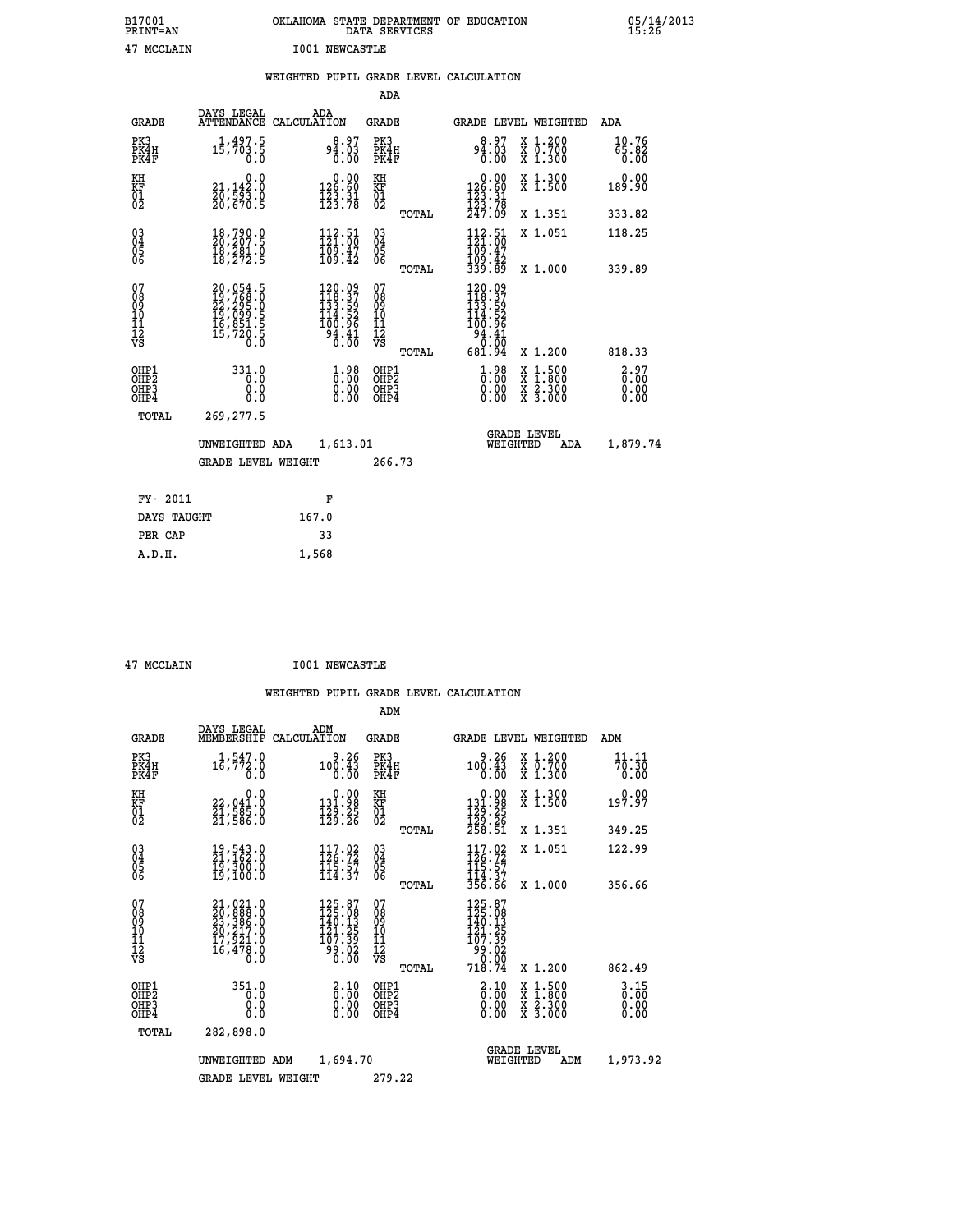| B17001<br><b>PRINT=AN</b> | OKLAHOMA STATE DEPARTMENT OF EDUCATION<br>DATA SERVICES |  |
|---------------------------|---------------------------------------------------------|--|
| 47 MCCLAIN                | T002 DIBBLE                                             |  |

|  |  | WEIGHTED PUPIL GRADE LEVEL CALCULATION |
|--|--|----------------------------------------|
|  |  |                                        |

|                                                                    |                                                                                                   |                                                                                              | ADA                                                     |                                                                                                        |                              |
|--------------------------------------------------------------------|---------------------------------------------------------------------------------------------------|----------------------------------------------------------------------------------------------|---------------------------------------------------------|--------------------------------------------------------------------------------------------------------|------------------------------|
| <b>GRADE</b>                                                       | DAYS LEGAL                                                                                        | ADA<br>ATTENDANCE CALCULATION                                                                | <b>GRADE</b>                                            | GRADE LEVEL WEIGHTED                                                                                   | <b>ADA</b>                   |
| PK3<br>PK4H<br>PK4F                                                | 0.0<br>0.0<br>5,508.0                                                                             | $\begin{smallmatrix} 0.00\\ 0.00\\ 32.59 \end{smallmatrix}$                                  | PK3<br>PK4H<br>PK4F                                     | 0.00<br>X 1.200<br>X 0.700<br>X 1.300<br>89.00<br>32.59                                                | 0.00<br>0.00<br>42.37        |
| KH<br>KF<br>01<br>02                                               | 0.0<br>6,352:5<br>7,509:5<br>9,014:0                                                              | 37.99<br>$\frac{44}{53}$ : $\frac{45}{34}$                                                   | KH<br>KF<br>01<br>02                                    | 37.99<br>X 1.300<br>X 1.500<br>$\frac{44}{53}$ : $\frac{43}{34}$<br>97.77                              | 0.00<br>56.39                |
|                                                                    |                                                                                                   |                                                                                              | TOTAL                                                   | X 1.351                                                                                                | 132.09                       |
| $\begin{smallmatrix} 03 \\[-4pt] 04 \end{smallmatrix}$<br>Ŏ5<br>06 | $\frac{6}{7}, \frac{397}{749}$ :<br>$7,222.5$<br>$7,613.5$                                        | 37.86<br>45.86<br>42.74<br>45.05                                                             | $\substack{03 \\ 04}$<br>$\substack{05 \\ 06}$<br>TOTAL | $37.86$<br>$45.86$<br>$42.74$<br>$45.05$<br>$133.65$<br>X 1.051<br>X 1.000                             | 39.79<br>133.65              |
| 07<br>08<br>09<br>11<br>11<br>12<br>VS                             | $\begin{smallmatrix}10,539.5\\8,925.0\\10,356.5\\7,230.5\\7,028.5\\7,727.5\\0.0\end{smallmatrix}$ | $\begin{smallmatrix} 62.36\\ 52.81\\ 61.28\\ 42.78\\ 41.59\\ 45.72\\ 0.00 \end{smallmatrix}$ | 07<br>08<br>09<br>11<br>11<br>12<br>VS                  | $\begin{smallmatrix} 62.36\\ 52.361\\ 61.28\\ 42.78\\ 41.59\\ 45.72\\ 0.00\\ 306.54 \end{smallmatrix}$ |                              |
|                                                                    |                                                                                                   |                                                                                              | TOTAL                                                   | X 1.200                                                                                                | 367.85                       |
| OHP1<br>OH <sub>P</sub> 2<br>OHP3<br>OHP4                          | 0.0<br>0.0<br>0.0                                                                                 | 0.00<br>$\begin{smallmatrix} 0.00 \ 0.00 \end{smallmatrix}$                                  | OHP1<br>OH <sub>P</sub> 2<br>OHP3<br>OHP4               | 0.00<br>$1:500$<br>$1:800$<br>X<br>X<br>0.00<br>X 2.300<br>X 3.000<br>0.00                             | 0.00<br>0.00<br>0.00<br>0.00 |
| TOTAL                                                              | 109,174.5                                                                                         |                                                                                              |                                                         |                                                                                                        |                              |
|                                                                    | UNWEIGHTED ADA                                                                                    | 646.00                                                                                       |                                                         | <b>GRADE LEVEL</b><br>WEIGHTED<br>ADA                                                                  | 772.14                       |
|                                                                    | <b>GRADE LEVEL WEIGHT</b>                                                                         |                                                                                              | 126.14                                                  |                                                                                                        |                              |
| FY- 2011                                                           |                                                                                                   | F                                                                                            |                                                         |                                                                                                        |                              |
|                                                                    | DAYS TAUGHT                                                                                       | 169.0                                                                                        |                                                         |                                                                                                        |                              |
| PER CAP                                                            |                                                                                                   | 53                                                                                           |                                                         |                                                                                                        |                              |

 **47 MCCLAIN I002 DIBBLE**

 **A.D.H. 566**

 **B17001<br>PRINT=AN** 

| <b>GRADE</b>                                       | DAYS LEGAL<br>MEMBERSHIP                                                                         | ADM<br>CALCULATION                                                   | <b>GRADE</b>                                 |       |                                                                         |          | GRADE LEVEL WEIGHTED                                                                                                                      | ADM                          |  |
|----------------------------------------------------|--------------------------------------------------------------------------------------------------|----------------------------------------------------------------------|----------------------------------------------|-------|-------------------------------------------------------------------------|----------|-------------------------------------------------------------------------------------------------------------------------------------------|------------------------------|--|
| PK3<br>PK4H<br>PK4F                                | 0.0<br>0.0<br>6,084.0                                                                            | 0.00<br>36.00                                                        | PK3<br>PK4H<br>PK4F                          |       | 0.00<br>0.00<br>36.00                                                   |          | X 1.200<br>X 0.700<br>X 1.300                                                                                                             | 0.00<br>0.00<br>46.80        |  |
| KH<br>KF<br>01<br>02                               | 0.0<br>6,756:0<br>7,850:0<br>9,451:0                                                             | $\begin{smallmatrix} 0.00\\ 39.98\\ 46.45\\ 55.92 \end{smallmatrix}$ | KH<br>KF<br>01<br>02                         |       | $0.00$<br>$39.98$<br>$46.45$<br>$55.92$<br>$102.37$                     |          | X 1.300<br>X 1.500                                                                                                                        | 0.00<br>59.97                |  |
|                                                    |                                                                                                  |                                                                      |                                              | TOTAL |                                                                         |          | X 1.351                                                                                                                                   | 138.30                       |  |
| $\begin{matrix} 03 \\ 04 \\ 05 \\ 06 \end{matrix}$ | $\begin{smallmatrix} 6 & 707 & 0 \\ 8 & 175 & 0 \\ 7 & 594 & 0 \\ 8 & 036 & 0 \end{smallmatrix}$ | 39.69<br>48.37<br>44.93<br>47.55                                     | 03<br>04<br>05<br>06                         |       | $39.69$<br>$48.37$<br>$44.93$<br>$47.55$<br>$140.85$                    |          | X 1.051                                                                                                                                   | 41.71                        |  |
|                                                    |                                                                                                  |                                                                      |                                              | TOTAL |                                                                         |          | X 1.000                                                                                                                                   | 140.85                       |  |
| 07<br>08<br>09<br>101<br>112<br>VS                 | $\begin{smallmatrix}11,126.0\\9,405.0\\10,793.0\\7,552.0\\7,316.0\end{smallmatrix}$<br>8,038.8   | 65.83<br>55.65<br>63.86<br>44.69<br>43.29<br>47.57<br>0.00           | 07<br>08<br>09<br>01<br>11<br>11<br>12<br>VS | TOTAL | 65.83<br>55.65<br>63.866<br>63.89<br>43.27<br>47.570<br>0.009<br>320.89 |          | X 1.200                                                                                                                                   | 385.07                       |  |
| OHP1<br>OHP2<br>OH <sub>P3</sub><br>OHP4           | 0.0<br>0.000                                                                                     |                                                                      | OHP1<br>OHP <sub>2</sub><br>OHP <sub>3</sub> |       |                                                                         |          | $\begin{smallmatrix} \mathtt{X} & 1\cdot500\\ \mathtt{X} & 1\cdot800\\ \mathtt{X} & 2\cdot300\\ \mathtt{X} & 3\cdot000 \end{smallmatrix}$ | 0.00<br>0.00<br>0.00<br>0.00 |  |
| TOTAL                                              | 114,884.0                                                                                        |                                                                      |                                              |       |                                                                         |          |                                                                                                                                           |                              |  |
|                                                    | UNWEIGHTED ADM                                                                                   | 679.78                                                               |                                              |       |                                                                         | WEIGHTED | <b>GRADE LEVEL</b><br>ADM                                                                                                                 | 812.70                       |  |
|                                                    | <b>GRADE LEVEL WEIGHT</b>                                                                        |                                                                      | 132.92                                       |       |                                                                         |          |                                                                                                                                           |                              |  |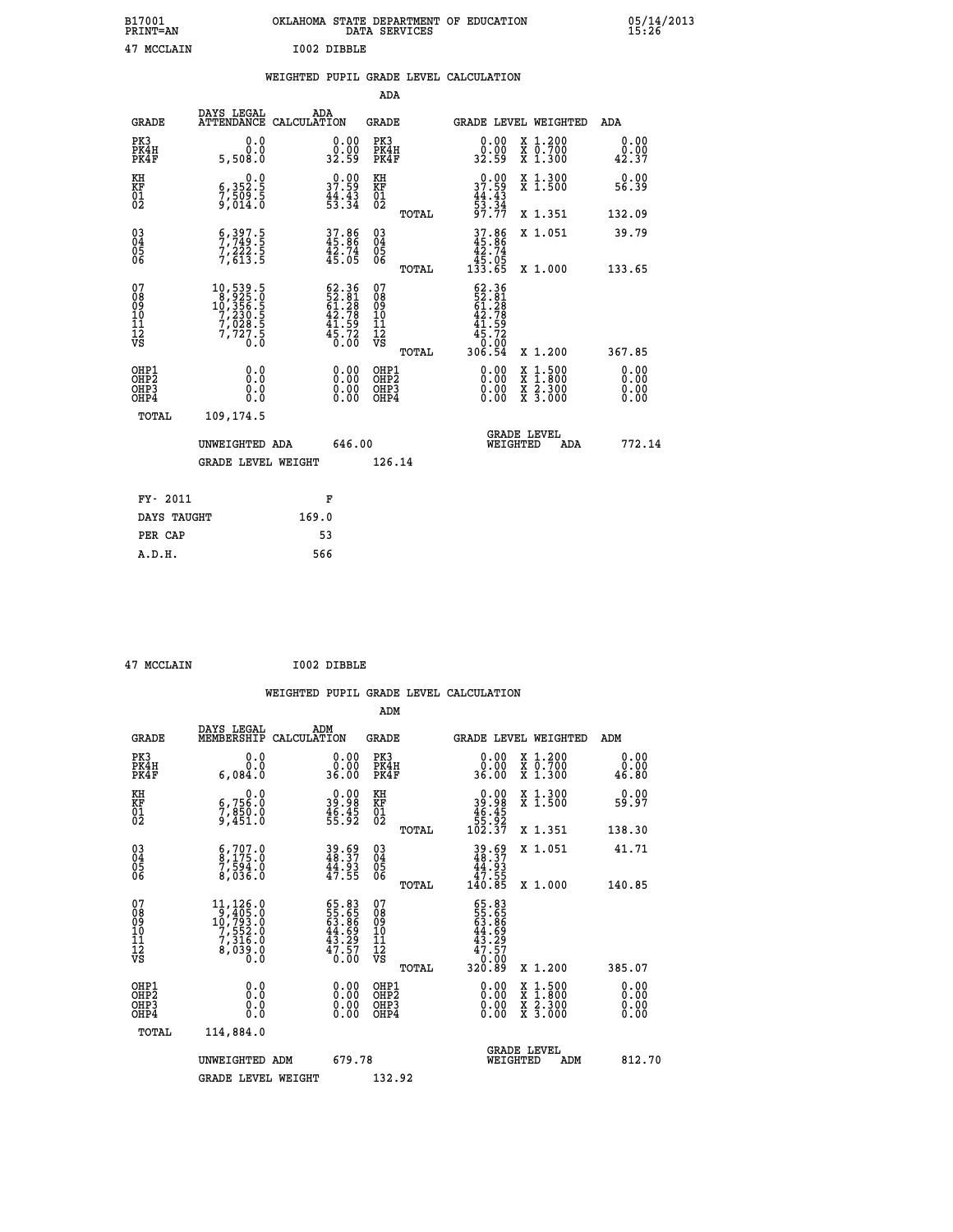| B17001<br><b>PRINT=AN</b> | OKLAHOMA STATE DEPARTMENT OF EDUCATION<br>DATA SERVICES | 05/14/2013<br>15:26 |
|---------------------------|---------------------------------------------------------|---------------------|
| 47<br>MCCLAIN             | 1005 WASHINGTON                                         |                     |

|                                                    |                                                                                                                                |                                                                      | ADA                                                 |       |                                                                                                 |                                          |                              |
|----------------------------------------------------|--------------------------------------------------------------------------------------------------------------------------------|----------------------------------------------------------------------|-----------------------------------------------------|-------|-------------------------------------------------------------------------------------------------|------------------------------------------|------------------------------|
| <b>GRADE</b>                                       | DAYS LEGAL<br>ATTENDANCE CALCULATION                                                                                           | ADA                                                                  | <b>GRADE</b>                                        |       | GRADE LEVEL WEIGHTED                                                                            |                                          | ADA                          |
| PK3<br>PK4H<br>PK4F                                | $8,748.5$<br>0.0                                                                                                               | $50.86$<br>0.00                                                      | PK3<br>PK4H<br>PK4F                                 |       | $50.86$<br>$0.86$                                                                               | X 1.200<br>X 0.700<br>X 1.300            | 5.52<br>$35.60$<br>$0.00$    |
| KH<br>KF<br>01<br>02                               | 0.0<br>11,910.5<br>12,495.0<br>10,102.0                                                                                        | $\begin{smallmatrix} 0.00\\ 69.25\\ 72.65\\ 58.73 \end{smallmatrix}$ | KH<br>KF<br>01<br>02                                |       | $0.00\n69.25\n72.65\n58.73\n131.38$                                                             | X 1.300<br>X 1.500                       | 0.00<br>103.88               |
|                                                    |                                                                                                                                |                                                                      |                                                     | TOTAL |                                                                                                 | X 1.351                                  | 177.49                       |
| $\begin{matrix} 03 \\ 04 \\ 05 \\ 06 \end{matrix}$ | 11,889.0<br>11,981.5<br>9,543.5                                                                                                | $69.12$<br>$64.03$<br>$69.66$<br>$55.49$                             | $\begin{array}{c} 03 \\ 04 \\ 05 \\ 06 \end{array}$ |       | $69.1264.0369.6655.49189.18$                                                                    | X 1.051                                  | 72.65                        |
|                                                    |                                                                                                                                |                                                                      |                                                     | TOTAL |                                                                                                 | X 1.000                                  | 189.18                       |
| 07<br>08<br>09<br>11<br>11<br>12<br>VS             | $\begin{smallmatrix} 12, 583 & 0\\ 9, 996 & 5\\ 12, 984 & 5\\ 11, 578 & 5\\ 8, 481 & 5\\ 11, 359 & 5\\ 0 & 0\end{smallmatrix}$ | 73.16<br>58.12<br>75.49<br>75.32<br>67.32<br>49.31<br>66.04<br>66.04 | 07<br>08<br>09<br>11<br>11<br>12<br>VS              |       | $73.16$<br>$58.12$<br>$75.49$<br>$75.32$<br>$67.32$<br>$49.31$<br>$66.04$<br>$0.00$<br>$389.44$ |                                          |                              |
|                                                    |                                                                                                                                |                                                                      |                                                     | TOTAL |                                                                                                 | X 1.200                                  | 467.33                       |
| OHP1<br>OHP2<br>OHP3<br>OHP4                       | 0.0<br>0.0<br>0.0                                                                                                              | $\begin{smallmatrix} 0.00 \ 0.00 \ 0.00 \ 0.00 \end{smallmatrix}$    | OHP1<br>OHP2<br>OHP3<br>OHP4                        |       |                                                                                                 | X 1:500<br>X 1:800<br>X 2:300<br>X 3:000 | 0.00<br>0.00<br>0.00<br>0.00 |
| <b>TOTAL</b>                                       | 155,458.0                                                                                                                      |                                                                      |                                                     |       |                                                                                                 |                                          |                              |
|                                                    | UNWEIGHTED ADA                                                                                                                 | 903.83                                                               |                                                     |       | WEIGHTED                                                                                        | <b>GRADE LEVEL</b><br>ADA                | 1,051.65                     |
|                                                    | <b>GRADE LEVEL WEIGHT</b>                                                                                                      |                                                                      | 147.82                                              |       |                                                                                                 |                                          |                              |
|                                                    |                                                                                                                                |                                                                      |                                                     |       |                                                                                                 |                                          |                              |
| FY- 2011                                           |                                                                                                                                | F                                                                    |                                                     |       |                                                                                                 |                                          |                              |
| DAYS TAUGHT                                        |                                                                                                                                | 172.0                                                                |                                                     |       |                                                                                                 |                                          |                              |
| PER CAP                                            |                                                                                                                                | 51                                                                   |                                                     |       |                                                                                                 |                                          |                              |

 **ADM**

 **47 MCCLAIN I005 WASHINGTON**

| <b>GRADE</b>                                         | DAYS LEGAL<br>MEMBERSHIP CALCULATION                                                                                                                                         | ADM                                                         | <b>GRADE</b>                                  |       |                                                                                                                                                                                                                                                                                | <b>GRADE LEVEL WEIGHTED</b>              | ADM                      |
|------------------------------------------------------|------------------------------------------------------------------------------------------------------------------------------------------------------------------------------|-------------------------------------------------------------|-----------------------------------------------|-------|--------------------------------------------------------------------------------------------------------------------------------------------------------------------------------------------------------------------------------------------------------------------------------|------------------------------------------|--------------------------|
| PK3<br>PK4H<br>PK4F                                  | 792.0<br>9,212.0<br>0.0                                                                                                                                                      | $3.50$<br>53.56<br>0.00                                     | PK3<br>PK4H<br>PK4F                           |       | $4.60$<br>$5\frac{3}{5}$ :56<br>0.00                                                                                                                                                                                                                                           | X 1.200<br>X 0.700<br>X 1.300            | $37.52$<br>37.49<br>0.00 |
| KH<br>KF<br>01<br>02                                 | 0.0<br>$\frac{12}{12}$ , $\frac{471}{970}$ .0<br>10, 589.0                                                                                                                   | $72.51$<br>$75.41$<br>$75.41$<br>$61.56$                    | KH<br>KF<br>01<br>02                          |       | $\begin{smallmatrix} &0.00\ 72.51\ 75.41\ 61.56\ 136.97\ \end{smallmatrix}$                                                                                                                                                                                                    | X 1.300<br>X 1.500                       | 0.00<br>108.77           |
|                                                      |                                                                                                                                                                              |                                                             |                                               | TOTAL |                                                                                                                                                                                                                                                                                | X 1.351                                  | 185.05                   |
| $\begin{matrix} 03 \\ 04 \\ 05 \\ 06 \end{matrix}$   | $\begin{smallmatrix} 12 & 246 & 0 \\ 11 & 372 & 0 \\ 12 & 413 & 0 \\ 9 & 944 & 0 \end{smallmatrix}$                                                                          | $71.20$<br>$66.12$<br>$72.17$<br>57.81                      | $\substack{03 \\ 04}$<br>05<br>06             |       | $71.2066.1272.1757.81196.10$                                                                                                                                                                                                                                                   | X 1.051                                  | 74.83                    |
|                                                      |                                                                                                                                                                              |                                                             |                                               | TOTAL |                                                                                                                                                                                                                                                                                | X 1.000                                  | 196.10                   |
| 07<br>08<br>09<br>101<br>11<br>12<br>VS              | $\begin{smallmatrix} 13\,, & 015\,, & 0\\ 10\,, & 365\,, & 0\\ 13\,, & 398\,, & 0\\ 12\,, & 010\,, & 0\\ 8\,, & 743\,, & 0\\ 11\,, & 846\,, & 0\\ 0\,. & 0\end{smallmatrix}$ | 75.67<br>60.26<br>77.90<br>69.83<br>50.83<br>68.87<br>68.87 | 07<br>08<br>09<br>001<br>11<br>11<br>12<br>VS | TOTAL | $75.67$<br>$60.26$<br>$77.90$<br>$69.83$<br>$50.83$<br>$68.87$<br>$60.00$<br>$403.36$                                                                                                                                                                                          | X 1.200                                  | 484.03                   |
| OHP1<br>OHP <sub>2</sub><br>OH <sub>P3</sub><br>OHP4 | 0.0<br>0.000                                                                                                                                                                 | $0.00$<br>$0.00$<br>0.00                                    | OHP1<br>OHP <sub>2</sub><br>OHP3<br>OHP4      |       | $\begin{smallmatrix} 0.00 & 0.00 & 0.00 & 0.00 & 0.00 & 0.00 & 0.00 & 0.00 & 0.00 & 0.00 & 0.00 & 0.00 & 0.00 & 0.00 & 0.00 & 0.00 & 0.00 & 0.00 & 0.00 & 0.00 & 0.00 & 0.00 & 0.00 & 0.00 & 0.00 & 0.00 & 0.00 & 0.00 & 0.00 & 0.00 & 0.00 & 0.00 & 0.00 & 0.00 & 0.00 & 0.0$ | X 1:500<br>X 1:800<br>X 2:300<br>X 3:000 | 0.00<br>0.00<br>0.00     |
| TOTAL                                                | 161,386.0                                                                                                                                                                    |                                                             |                                               |       |                                                                                                                                                                                                                                                                                |                                          |                          |
|                                                      | UNWEIGHTED                                                                                                                                                                   | 938.30<br>ADM                                               |                                               |       | WEIGHTED                                                                                                                                                                                                                                                                       | <b>GRADE LEVEL</b><br>ADM                | 1,091.79                 |
|                                                      | <b>GRADE LEVEL WEIGHT</b>                                                                                                                                                    |                                                             | 153.49                                        |       |                                                                                                                                                                                                                                                                                |                                          |                          |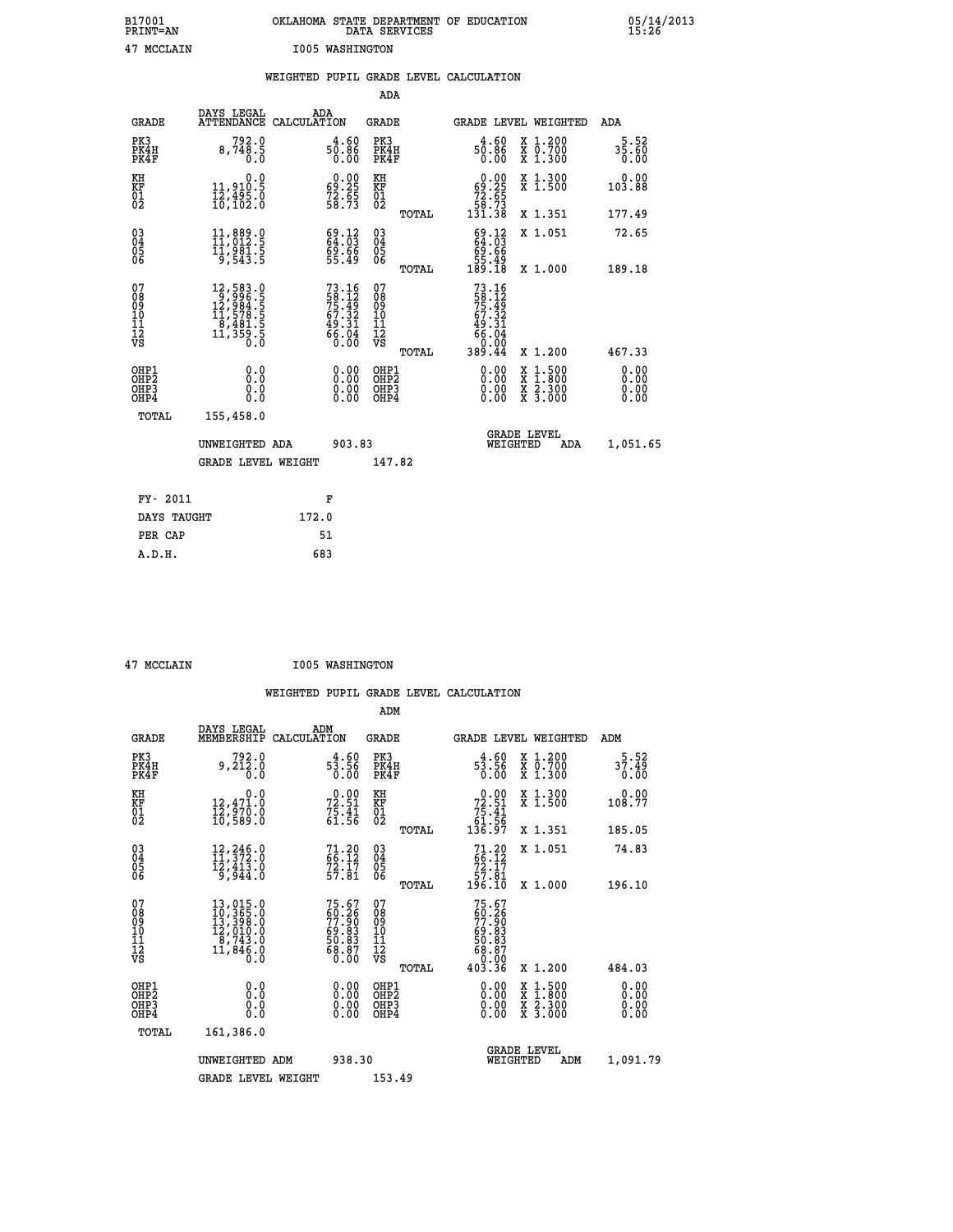| B17001<br><b>PRINT=AN</b> | OKLAHOMA   | STATE DEPARTMENT OF EDUCATION<br>SERVICES<br>DATA |  | 05/14/2013<br>15.26 |
|---------------------------|------------|---------------------------------------------------|--|---------------------|
| 47<br>MCCLAIN             | I010 WAYNE |                                                   |  |                     |

#### **WEIGHTED PUPIL GRADE LEVEL CALCULATION**

|                                                                    |                                                                                                                                                                  |                                                                                                    | ADA                                    |       |                                                                            |                                                                                          |                                 |
|--------------------------------------------------------------------|------------------------------------------------------------------------------------------------------------------------------------------------------------------|----------------------------------------------------------------------------------------------------|----------------------------------------|-------|----------------------------------------------------------------------------|------------------------------------------------------------------------------------------|---------------------------------|
| <b>GRADE</b>                                                       | DAYS LEGAL<br>ATTENDANCE CALCULATION                                                                                                                             | ADA                                                                                                | <b>GRADE</b>                           |       |                                                                            | GRADE LEVEL WEIGHTED                                                                     | ADA                             |
| PK3<br>PK4H<br>PK4F                                                | 0.0<br>5, 293.0<br>0.0                                                                                                                                           | $31.14$<br>0.00<br>0.00                                                                            | PK3<br>PK4H<br>PK4F                    |       | $0.00$<br>31.14<br>$\overline{0}$ .00                                      | X 1.200<br>X 0.700<br>X 1.300                                                            | 0.00<br>21.80<br>0.00           |
| KH<br>KF<br>01<br>02                                               | 4,772.0<br>0.0<br>$\frac{5}{5}$ , $\frac{9}{6}$ , $\frac{0}{2}$ , $\frac{0}{0}$                                                                                  | $28.07\n0.00\n34.75\n33.42$                                                                        | KH<br>KF<br>01<br>02                   |       | $28.07$<br>0.00<br>34.75<br>33.42<br>33.42<br>68.17                        | X 1.300<br>X 1.500                                                                       | 36.49<br>0.00                   |
|                                                                    |                                                                                                                                                                  |                                                                                                    |                                        | TOTAL |                                                                            | X 1.351                                                                                  | 92.10                           |
| $\begin{smallmatrix} 03 \\[-4pt] 04 \end{smallmatrix}$<br>Ŏ5<br>06 | $\frac{6}{5}, \frac{022}{460}.0$<br>3,931.0<br>6,204.0                                                                                                           | $35.42$<br>$32.12$<br>$23.12$<br>$36.49$                                                           | 03<br>04<br>05<br>06                   |       | 35.42<br>32.12<br>23.12<br>36.49<br>91.73                                  | X 1.051                                                                                  | 37.23                           |
|                                                                    |                                                                                                                                                                  |                                                                                                    |                                        | TOTAL |                                                                            | X 1.000                                                                                  | 91.73                           |
| 07<br>08<br>09<br>01<br>11<br>11<br>12<br>VS                       | $\begin{smallmatrix} 6\,,\,566\,,\,0\\ 5\,,\,587\,. \,0\\ 7\,,\,262\,. \,5\\ 6\,,\,405\,. \,0\\ 6\,,\,779\,. \,0\\ 6\,,\,462\,. \,5\\ 0\,. \,0\end{smallmatrix}$ | $\begin{array}{r} 38.62 \\ 32.86 \\ 42.72 \\ 37.68 \\ 39.88 \\ 38.01 \\ 38.00 \\ 0.00 \end{array}$ | 07<br>08<br>09<br>11<br>11<br>12<br>VS |       | 38.62<br>32.72<br>42.72<br>37.68<br>38.881<br>38.010<br>38.99              |                                                                                          |                                 |
|                                                                    |                                                                                                                                                                  |                                                                                                    |                                        | TOTAL | 229.77                                                                     | X 1.200                                                                                  | 275.72                          |
| OHP1<br><b>OHP2</b><br>OH <sub>P3</sub><br>OHP4                    | 1,774.0<br>0.0<br>0.0<br>0.0                                                                                                                                     | $10.44$<br>$0.00$<br>0.00<br>0.00                                                                  | OHP1<br>OHP2<br>OHP3<br>OHP4           |       | $\overset{10\cdot 44}{\underset{0\cdot 00}{\overset{10}{\scriptstyle 0}}}$ | $\begin{smallmatrix} x & 1.500 \\ x & 1.800 \\ x & 2.300 \\ x & 3.000 \end{smallmatrix}$ | $15.66$<br>0.00<br>0.00<br>0.00 |
| TOTAL                                                              | 84,107.0                                                                                                                                                         |                                                                                                    |                                        |       |                                                                            |                                                                                          |                                 |
|                                                                    | UNWEIGHTED ADA                                                                                                                                                   | 494.74                                                                                             |                                        |       |                                                                            | <b>GRADE LEVEL</b><br>WEIGHTED<br>ADA                                                    | 570.73                          |
|                                                                    | <b>GRADE LEVEL WEIGHT</b>                                                                                                                                        |                                                                                                    |                                        | 75.99 |                                                                            |                                                                                          |                                 |
| FY- 2011                                                           |                                                                                                                                                                  | F                                                                                                  |                                        |       |                                                                            |                                                                                          |                                 |
| DAYS TAUGHT                                                        |                                                                                                                                                                  | 170.0                                                                                              |                                        |       |                                                                            |                                                                                          |                                 |
| PER CAP                                                            |                                                                                                                                                                  | 81                                                                                                 |                                        |       |                                                                            |                                                                                          |                                 |

 **47 MCCLAIN I010 WAYNE**

 **A.D.H. 385**

 **WEIGHTED PUPIL GRADE LEVEL CALCULATION ADM DAYS LEGAL ADM GRADE MEMBERSHIP CALCULATION GRADE GRADE LEVEL WEIGHTED ADM PK3 0.0 0.00 PK3 0.00 X 1.200 0.00 PK4H 5,544.0 32.61 PK4H 32.61 X 0.700 22.83 PK4F 0.0 0.00 PK4F 0.00 X 1.300 0.00 KH 5,076.0 29.86 KH 29.86 X 1.300 38.82 KF 0.0 0.00 KF 0.00 X 1.500 0.00 01 6,181.0 36.36 01 36.36 02 5,928.0 34.87 02 34.87 TOTAL 71.23 X 1.351 96.23 03 6,246.0 36.74 03 36.74 X 1.051 38.61 04 5,720.0 33.65 04 33.65 05 4,103.0 24.14 05 24.14 06 6,423.0 37.78 06 37.78 TOTAL 95.57 X 1.000 95.57**  $\begin{array}{cccc} 07 & 6\,,\,859\,.0 & 40\,.35 & 07 & 40\,.35 \ 08 & 5\,,\,829\,.0 & 34\,.78 & 08 & 34\,.78 \ 09 & 5\,,\,612\,.0 & 39\,.89 & 10 & 39\,.89 \ 10 & 6\,,\,782\,.0 & 39\,.89 & 10 & 39\,.89 \ 11 & 7\,,\,044\,.0 & 41\,.4 & 11 & 41\,.4 & 41\,.78 \ 12 & 6\,,\,759\,.0 & 39\,.$  **TOTAL 240.51 X 1.200 288.61 OHP1 1,774.0 10.44 OHP1 10.44 X 1.500 15.66 OHP2 0.0 0.00 OHP2 0.00 X 1.800 0.00 OHP3 0.0 0.00 OHP3 0.00 X 2.300 0.00 OHP4 0.0 0.00 OHP4 0.00 X 3.000 0.00 TOTAL 87,880.0 GRADE LEVEL UNWEIGHTED ADM 516.96 WEIGHTED ADM 596.33** GRADE LEVEL WEIGHT 79.37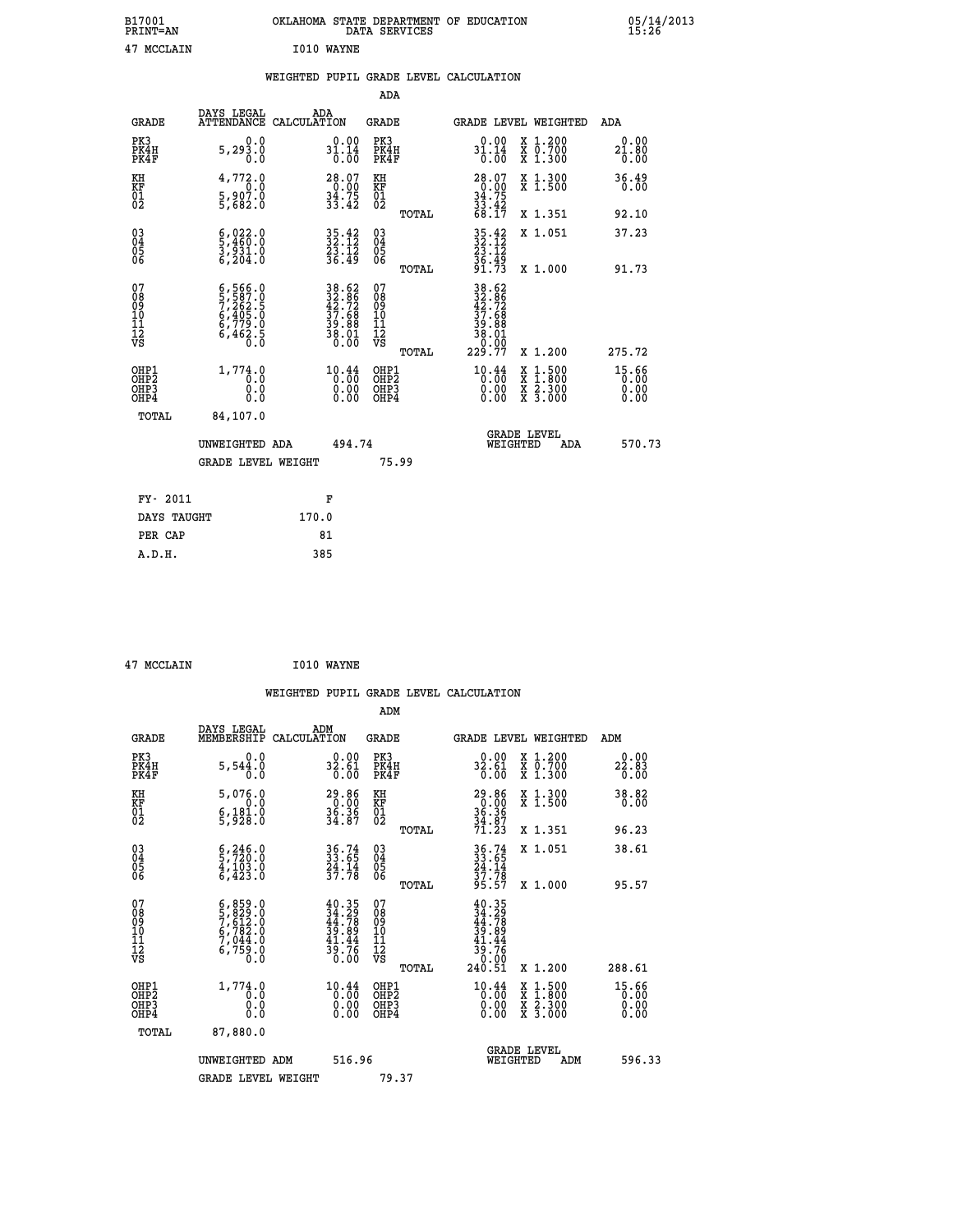## **B17001 OKLAHOMA STATE DEPARTMENT OF EDUCATION 05/14/2013 PRINT=AN DATA SERVICES 15:26 47 MCCLAIN I015 PURCELL**

|  |  | WEIGHTED PUPIL GRADE LEVEL CALCULATION |
|--|--|----------------------------------------|
|  |  |                                        |

|                                                                    |                                                                                                               |                                                                  | ADA                                               |       |                                                                                                                |                                                    |                                                         |
|--------------------------------------------------------------------|---------------------------------------------------------------------------------------------------------------|------------------------------------------------------------------|---------------------------------------------------|-------|----------------------------------------------------------------------------------------------------------------|----------------------------------------------------|---------------------------------------------------------|
| <b>GRADE</b>                                                       | DAYS LEGAL<br><b>ATTENDANCE</b>                                                                               | ADA<br>CALCULATION                                               | <b>GRADE</b>                                      |       |                                                                                                                | GRADE LEVEL WEIGHTED                               | <b>ADA</b>                                              |
| PK3<br>PK4H<br>PK4F                                                | 320.5<br>10,724.5<br>3,340.5                                                                                  | $\begin{smallmatrix} 1.83\ 61.28\ 19.09 \end{smallmatrix}$       | PK3<br>PK4H<br>PK4F                               |       | $\begin{smallmatrix} 1.83\ 61.28\ 19.09 \end{smallmatrix}$                                                     | X 1.200<br>X 0.700<br>X 1.300                      | 2.20<br>$\frac{4\overline{2}\cdot\overline{90}}{24.82}$ |
| KH<br>KF<br>01<br>02                                               | 0.0<br>19,523.0<br>18,657.5<br>19,403.0                                                                       | $0.00$<br>111.56<br>$\frac{106}{110}$ $\frac{61}{87}$            | KH<br>KF<br>$\begin{matrix} 01 \ 02 \end{matrix}$ |       | $\begin{smallmatrix} &0.00\\ 111.56\\ 106.61\\ 110.87\\ 217.48\end{smallmatrix}$                               | X 1.300<br>X 1.500                                 | 0.00<br>167.34                                          |
|                                                                    |                                                                                                               |                                                                  |                                                   | TOTAL |                                                                                                                | X 1.351                                            | 293.82                                                  |
| $\begin{smallmatrix} 03 \\[-4pt] 04 \end{smallmatrix}$<br>05<br>ŌĞ | 17,574.5<br>īĕ,7ŏē.ŏ<br>16,960.5                                                                              | 100.43<br>106.89<br>96.92                                        | $\substack{03 \\ 04}$<br>05<br>06                 |       | 100.43<br>85:74<br>106.89<br>-96.92<br>289.55                                                                  | X 1.051                                            | 105.55                                                  |
|                                                                    |                                                                                                               |                                                                  |                                                   | TOTAL |                                                                                                                | X 1.000                                            | 289.55                                                  |
| 07<br>08<br>09<br>11<br>11<br>12<br>VS                             | $\begin{smallmatrix} 17,939.0\\ 18,694.5\\ 18,534.5\\ 14,870.5\\ 16,949.0\\ 14,492.5\\ 0.0 \end{smallmatrix}$ | $102.51$<br>$106.83$<br>$105.96$<br>$85.15$<br>$83.67$<br>$0.00$ | 07<br>08<br>09<br>11<br>11<br>12<br>VS            |       | $\begin{smallmatrix} 102.51\\ 106.3\\ 105.9\\ 105.9\\ 85.15\\ 98.11\\ 83.67\\ 0.00\\ 582.23 \end{smallmatrix}$ |                                                    |                                                         |
|                                                                    |                                                                                                               |                                                                  |                                                   | TOTAL |                                                                                                                | X 1.200                                            | 698.68                                                  |
| OHP1<br>OHP <sub>2</sub><br>OHP3<br>OHP4                           | 0.0<br>Ō.Ō<br>0.0<br>0.0                                                                                      | 0.00<br>$\begin{smallmatrix} 0.00 \ 0.00 \end{smallmatrix}$      | OHP1<br>OH <sub>P</sub> 2<br>OHP3<br>OHP4         |       | 0.00<br>0.00<br>0.00                                                                                           | $1:500$<br>$1:800$<br>X<br>X<br>X 2.300<br>X 3.000 | 0.00<br>0.00<br>0.00<br>0.00                            |
| TOTAL                                                              | 241,694.0                                                                                                     |                                                                  |                                                   |       |                                                                                                                |                                                    |                                                         |
|                                                                    | UNWEIGHTED ADA                                                                                                | 1,383.45                                                         |                                                   |       |                                                                                                                | <b>GRADE LEVEL</b><br>WEIGHTED<br>ADA              | 1,624.86                                                |
|                                                                    | <b>GRADE LEVEL WEIGHT</b>                                                                                     |                                                                  | 241.41                                            |       |                                                                                                                |                                                    |                                                         |
| FY- 2011                                                           |                                                                                                               | F                                                                |                                                   |       |                                                                                                                |                                                    |                                                         |
| DAYS TAUGHT                                                        |                                                                                                               | 175.0                                                            |                                                   |       |                                                                                                                |                                                    |                                                         |
|                                                                    |                                                                                                               |                                                                  |                                                   |       |                                                                                                                |                                                    |                                                         |
| PER CAP                                                            |                                                                                                               | 33                                                               |                                                   |       |                                                                                                                |                                                    |                                                         |

 **A.D.H. 630**

 **47 MCCLAIN I015 PURCELL**

|                                          |                                                                                                               |                                                                                          | ADM                                                 |                                                                                                    |                                          |                                               |
|------------------------------------------|---------------------------------------------------------------------------------------------------------------|------------------------------------------------------------------------------------------|-----------------------------------------------------|----------------------------------------------------------------------------------------------------|------------------------------------------|-----------------------------------------------|
| <b>GRADE</b>                             | DAYS LEGAL<br>MEMBERSHIP                                                                                      | ADM<br>CALCULATION                                                                       | <b>GRADE</b>                                        | GRADE LEVEL WEIGHTED                                                                               |                                          | ADM                                           |
| PK3<br>PK4H<br>PK4F                      | 339.0<br>11,630.0<br>3,746.0                                                                                  | 1.94<br>66.46<br>21.41                                                                   | PK3<br>PK4H<br>PK4F                                 | 66.94<br>21.41                                                                                     | X 1.200<br>X 0.700<br>X 1.300            | 2.33<br>$\frac{4\bar{6}\cdot\bar{5}2}{27.83}$ |
| KH<br>KF<br>01<br>02                     | 0.0<br>20,735.0<br>19,533.0<br>20,183.0                                                                       | $0.00$<br>118.49<br>$\frac{1}{115}$ $\frac{1}{33}$                                       | KH<br>KF<br>01<br>02                                | $\begin{array}{c} 0.00 \\ 118.49 \\ 111.62 \\ 115.33 \\ 226.95 \end{array}$                        | X 1.300<br>X 1.500                       | 0.00<br>177.74                                |
|                                          |                                                                                                               |                                                                                          | TOTAL                                               |                                                                                                    | X 1.351                                  | 306.61                                        |
| 03<br>04<br>05<br>06                     | $18,451.0$<br>$15,658.0$<br>$19,571.0$<br>$17,734.0$                                                          | 105.43<br>111.83<br>101.34                                                               | $\begin{array}{c} 03 \\ 04 \\ 05 \\ 06 \end{array}$ | 105.43<br>89.47<br>111.83                                                                          | X 1.051                                  | 110.81                                        |
|                                          |                                                                                                               |                                                                                          | TOTAL                                               | 101.34<br>302.64                                                                                   | X 1.000                                  | 302.64                                        |
| 07<br>08<br>09<br>101<br>112<br>VS       | $\begin{smallmatrix} 18,983.0\\ 19,696.0\\ 19,411.0\\ 15,564.0\\ 17,722.0\\ 15,362.0\\ 0.0 \end{smallmatrix}$ | $\begin{smallmatrix} 108.47\\112.55\\110.97\\89.12\\82.56\\88.64\\0.00\end{smallmatrix}$ | 07<br>08<br>09<br>11<br>11<br>12<br>VS<br>TOTAL     | $\begin{smallmatrix} 108.47\\112.57\\110.97\\189.12\\102.56\\88.64\\0.00\\612.31\end{smallmatrix}$ | X 1.200                                  | 734.77                                        |
| OHP1<br>OHP2<br>OH <sub>P3</sub><br>OHP4 | 0.0<br>0.000                                                                                                  | $0.00$<br>$0.00$<br>0.00                                                                 | OHP1<br>OHP2<br>OHP <sub>3</sub>                    | $0.00$<br>$0.00$<br>0.00                                                                           | X 1:500<br>X 1:800<br>X 2:300<br>X 3:000 | 0.00<br>0.00<br>0.00<br>0.00                  |
|                                          | TOTAL<br>254,318.0                                                                                            |                                                                                          |                                                     |                                                                                                    |                                          |                                               |
|                                          | UNWEIGHTED                                                                                                    | 1,455.63<br>ADM                                                                          |                                                     | <b>GRADE LEVEL</b><br>WEIGHTED                                                                     | ADM                                      | 1,709.25                                      |
|                                          | <b>GRADE LEVEL WEIGHT</b>                                                                                     |                                                                                          | 253.62                                              |                                                                                                    |                                          |                                               |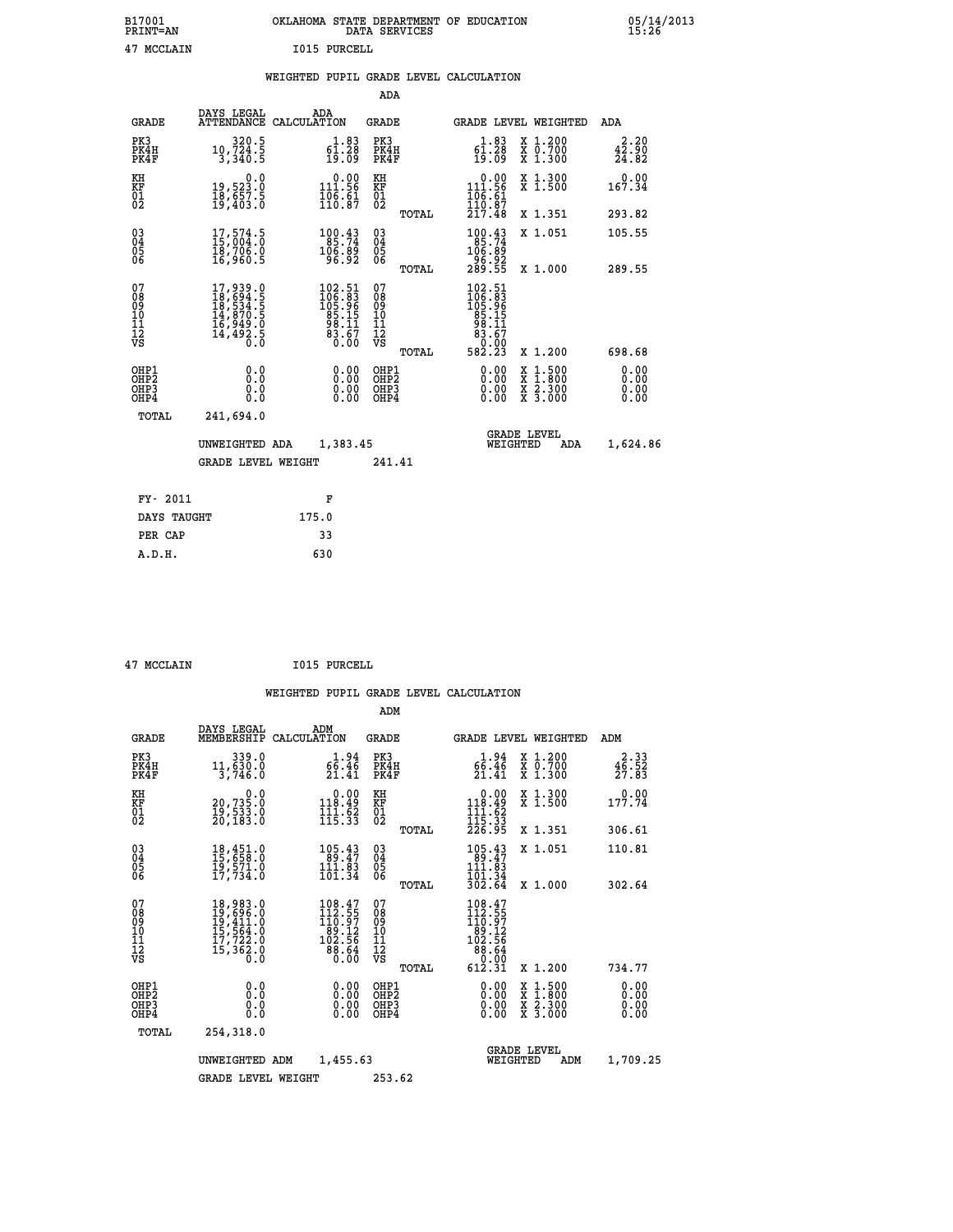| B17001<br><b>PRINT=AN</b> | OKLAHOMA STATE DEPARTMENT OF EDUCATION<br>DATA SERVICES | 05/14/2013<br>15:26 |
|---------------------------|---------------------------------------------------------|---------------------|
| 47<br>MCCLAIN             | 1029 BLANCHARD                                          |                     |

|  |  | WEIGHTED PUPIL GRADE LEVEL CALCULATION |
|--|--|----------------------------------------|
|  |  |                                        |

|                                                                    |                                                                                                                                                                                                                   |                                                                                                           | ADA                                            |       |                                                                                                                    |                                                                            |                              |
|--------------------------------------------------------------------|-------------------------------------------------------------------------------------------------------------------------------------------------------------------------------------------------------------------|-----------------------------------------------------------------------------------------------------------|------------------------------------------------|-------|--------------------------------------------------------------------------------------------------------------------|----------------------------------------------------------------------------|------------------------------|
| <b>GRADE</b>                                                       | DAYS LEGAL                                                                                                                                                                                                        | ADA<br>ATTENDANCE CALCULATION                                                                             | GRADE                                          |       |                                                                                                                    | GRADE LEVEL WEIGHTED                                                       | <b>ADA</b>                   |
| PK3<br>PK4H<br>PK4F                                                | 1,364.5<br>0.0<br>21, 289.5                                                                                                                                                                                       | $\begin{smallmatrix}8.12\0.00\\126.72\end{smallmatrix}$                                                   | PK3<br>PK4H<br>PK4F                            |       | 8.12<br>$\begin{smallmatrix} 0.00 \\ 126.72 \end{smallmatrix}$                                                     | X 1.200<br>X 0.700<br>X 1.300                                              | 9.74<br>0.00<br>164.74       |
| KH<br>KF<br>01<br>02                                               | 0.0<br>17,941.0<br>20,668.0<br>21,379.0                                                                                                                                                                           | $0.00$<br>106.79<br>$\frac{123}{127}.26$                                                                  | KH<br>KF<br>01<br>02                           |       | 0.00<br>$\begin{smallmatrix} 106.79 \\ 123.02 \\ 127.26 \\ 250.28 \end{smallmatrix}$                               | X 1.300<br>X 1.500                                                         | 0.00<br>160.19               |
|                                                                    |                                                                                                                                                                                                                   |                                                                                                           |                                                | TOTAL |                                                                                                                    | X 1.351                                                                    | 338.13                       |
| $\begin{smallmatrix} 03 \\[-4pt] 04 \end{smallmatrix}$<br>05<br>ŌĞ | 18,702.5<br>21,470.5<br>21,573.0<br>18,524.5                                                                                                                                                                      | $111.32$<br>$127.80$<br>$\frac{1}{128} \cdot \frac{1}{41}$<br>$\frac{1}{10} \cdot \frac{2}{6}$            | $\substack{03 \\ 04}$<br>$\substack{05 \\ 06}$ |       | 111.32<br>120.41<br>$\frac{1}{366}$ $\frac{2}{47}$                                                                 | X 1.051                                                                    | 117.00                       |
|                                                                    |                                                                                                                                                                                                                   |                                                                                                           |                                                | TOTAL |                                                                                                                    | X 1.000                                                                    | 366.47                       |
| 07<br>08<br>09<br>11<br>11<br>12<br>VS                             | $\begin{smallmatrix} 15 \,,\, 674 \,. \ 120 \,,\, 266 \,. \ 0 \\ 20 \,,\, 888 \,. \ 0 \\ 20 \,,\, 203 \,. \ 0 \\ 20 \,,\, 539 \,. \ 5 \\ 20 \,,\, 539 \,. \ 5 \\ 14 \,,\, 815 \,. \ 5 \\ 0 \,. \end{smallmatrix}$ | $\begin{smallmatrix} 93.30\\ 120.63\\ 124.33\\ 124.33\\ 120.26\\ 122.26\\ 88.19\\ 0.00 \end{smallmatrix}$ | 07<br>08<br>09<br>11<br>11<br>12<br>VS         |       | $\begin{smallmatrix} 93.30\\ 120.63\\ 124.33\\ 124.33\\ 120.26\\ 122.26\\ 88.19\\ 0.00\\ 668.97 \end{smallmatrix}$ |                                                                            |                              |
|                                                                    |                                                                                                                                                                                                                   |                                                                                                           |                                                | TOTAL |                                                                                                                    | X 1.200                                                                    | 802.76                       |
| OHP1<br>OH <sub>P</sub> 2<br>OHP3<br>OHP4                          | 0.0<br>Ō.Ō<br>0.0<br>Ō.Ō                                                                                                                                                                                          | 0.00<br>$\begin{smallmatrix} 0.00 \ 0.00 \end{smallmatrix}$                                               | OHP1<br>OH <sub>P</sub> 2<br>OHP3<br>OHP4      |       | 0.00<br>0.00<br>0.00                                                                                               | $1:500$<br>$1:800$<br>X<br>X<br>$\frac{\ddot{x}}{x}$ $\frac{2.300}{3.000}$ | 0.00<br>0.00<br>0.00<br>0.00 |
| TOTAL                                                              | 275,299.0                                                                                                                                                                                                         |                                                                                                           |                                                |       |                                                                                                                    |                                                                            |                              |
|                                                                    | UNWEIGHTED ADA                                                                                                                                                                                                    | 1,638.67                                                                                                  |                                                |       |                                                                                                                    | <b>GRADE LEVEL</b><br>WEIGHTED<br>ADA                                      | 1,959.03                     |
|                                                                    | <b>GRADE LEVEL WEIGHT</b>                                                                                                                                                                                         |                                                                                                           | 320.36                                         |       |                                                                                                                    |                                                                            |                              |
| FY- 2011                                                           |                                                                                                                                                                                                                   | F                                                                                                         |                                                |       |                                                                                                                    |                                                                            |                              |
| DAYS TAUGHT                                                        |                                                                                                                                                                                                                   | 168.0                                                                                                     |                                                |       |                                                                                                                    |                                                                            |                              |
|                                                                    |                                                                                                                                                                                                                   |                                                                                                           |                                                |       |                                                                                                                    |                                                                            |                              |
| PER CAP                                                            |                                                                                                                                                                                                                   | 33                                                                                                        |                                                |       |                                                                                                                    |                                                                            |                              |

| 47 MCCLAIN |  |
|------------|--|
|            |  |

 **A.D.H. 1,167**

**MCCLAIN 1029 BLANCHARD** 

|                                                       |                                                                                                               |                                                                                            | ADM                                              |                                                                                                                                                                                                                                                                                                                                                                                                                                                                 |                                                                                                  |                              |
|-------------------------------------------------------|---------------------------------------------------------------------------------------------------------------|--------------------------------------------------------------------------------------------|--------------------------------------------------|-----------------------------------------------------------------------------------------------------------------------------------------------------------------------------------------------------------------------------------------------------------------------------------------------------------------------------------------------------------------------------------------------------------------------------------------------------------------|--------------------------------------------------------------------------------------------------|------------------------------|
| <b>GRADE</b>                                          | DAYS LEGAL<br>MEMBERSHIP                                                                                      | ADM<br>CALCULATION                                                                         | <b>GRADE</b>                                     |                                                                                                                                                                                                                                                                                                                                                                                                                                                                 | GRADE LEVEL WEIGHTED                                                                             | ADM                          |
| PK3<br>PK4H<br>PK4F                                   | 1,383.0<br>0.0<br>22,979.0                                                                                    | 8.23<br>0.00<br>136.78                                                                     | PK3<br>PK4H<br>PK4F                              | $0.23$<br>$0.00$<br>136.78                                                                                                                                                                                                                                                                                                                                                                                                                                      | X 1.200<br>X 0.700<br>X 1.300                                                                    | 9.88<br>0.00<br>177.81       |
| KH<br>KF<br>01<br>02                                  | 0.0<br>18,958.0<br>21,789.0<br>22,584.0                                                                       | $\begin{smallmatrix} 0.00\\ 112.85\\ 129.70\\ 134.43 \end{smallmatrix}$                    | KH<br>KF<br>01<br>02                             | $0.00$<br>112.85<br>$\frac{1}{1}$ $\frac{2}{3}$ $\frac{6}{4}$ $\cdot \frac{7}{13}$ $\frac{3}{2}$ $\frac{4}{6}$ $\cdot \frac{4}{13}$                                                                                                                                                                                                                                                                                                                             | X 1.300<br>X 1.500                                                                               | 0.00<br>169.28               |
|                                                       |                                                                                                               |                                                                                            | TOTAL                                            |                                                                                                                                                                                                                                                                                                                                                                                                                                                                 | X 1.351                                                                                          | 356.84                       |
| 03<br>04<br>05<br>06                                  | 19,636.0<br>22,324.0<br>22,449.0<br>19,257.0                                                                  | $\begin{smallmatrix} 116.88\\ 132.88\\ 133.63\\ 114.63 \end{smallmatrix}$                  | $^{03}_{04}$<br>0500                             | $116.88$<br>$132.88$<br>$133.63$<br>$114.93$                                                                                                                                                                                                                                                                                                                                                                                                                    | X 1.051                                                                                          | 122.84                       |
|                                                       |                                                                                                               |                                                                                            | TOTAL                                            | 381.14                                                                                                                                                                                                                                                                                                                                                                                                                                                          | X 1.000                                                                                          | 381.14                       |
| 07<br>08<br>09<br>101<br>112<br>VS                    | $\begin{smallmatrix} 16,247.0\\ 21,048.0\\ 21,762.0\\ 21,000.0\\ 21,414.0\\ 15,326.0\\ 0.0 \end{smallmatrix}$ | $\frac{96.71}{125.29}$<br>125.00<br>$\begin{array}{r} 127.46 \\ 91.23 \\ 0.00 \end{array}$ | 07<br>08<br>09<br>101<br>11<br>12<br>VS<br>TOTAL | 96.71<br>125.29<br>129.54<br>125.00<br>$\begin{array}{@{}c@{\hspace{1em}}c@{\hspace{1em}}c@{\hspace{1em}}c@{\hspace{1em}}c@{\hspace{1em}}c@{\hspace{1em}}c@{\hspace{1em}}c@{\hspace{1em}}c@{\hspace{1em}}c@{\hspace{1em}}c@{\hspace{1em}}c@{\hspace{1em}}c@{\hspace{1em}}c@{\hspace{1em}}c@{\hspace{1em}}c@{\hspace{1em}}c@{\hspace{1em}}c@{\hspace{1em}}c@{\hspace{1em}}c@{\hspace{1em}}c@{\hspace{1em}}c@{\hspace{1em}}c@{\hspace{1em}}c@{\hspace{$<br>695.23 | X 1.200                                                                                          | 834.28                       |
|                                                       |                                                                                                               |                                                                                            |                                                  |                                                                                                                                                                                                                                                                                                                                                                                                                                                                 |                                                                                                  |                              |
| OHP1<br>OH <sub>P</sub> 2<br>OH <sub>P3</sub><br>OHP4 | 0.0<br>0.000                                                                                                  | $0.00$<br>$0.00$<br>0.00                                                                   | OHP1<br>OHP2<br>OHP3<br>OHP4                     | $0.00$<br>$0.00$<br>0.00                                                                                                                                                                                                                                                                                                                                                                                                                                        | $\begin{smallmatrix} x & 1 & 500 \\ x & 1 & 800 \\ x & 2 & 300 \\ x & 3 & 000 \end{smallmatrix}$ | 0.00<br>0.00<br>0.00<br>0.00 |
| TOTAL                                                 | 288,156.0                                                                                                     |                                                                                            |                                                  |                                                                                                                                                                                                                                                                                                                                                                                                                                                                 |                                                                                                  |                              |
|                                                       | UNWEIGHTED ADM                                                                                                | 1,715.24                                                                                   |                                                  | WEIGHTED                                                                                                                                                                                                                                                                                                                                                                                                                                                        | <b>GRADE LEVEL</b><br>ADM                                                                        | 2,052.07                     |
|                                                       | <b>GRADE LEVEL WEIGHT</b>                                                                                     |                                                                                            | 336.83                                           |                                                                                                                                                                                                                                                                                                                                                                                                                                                                 |                                                                                                  |                              |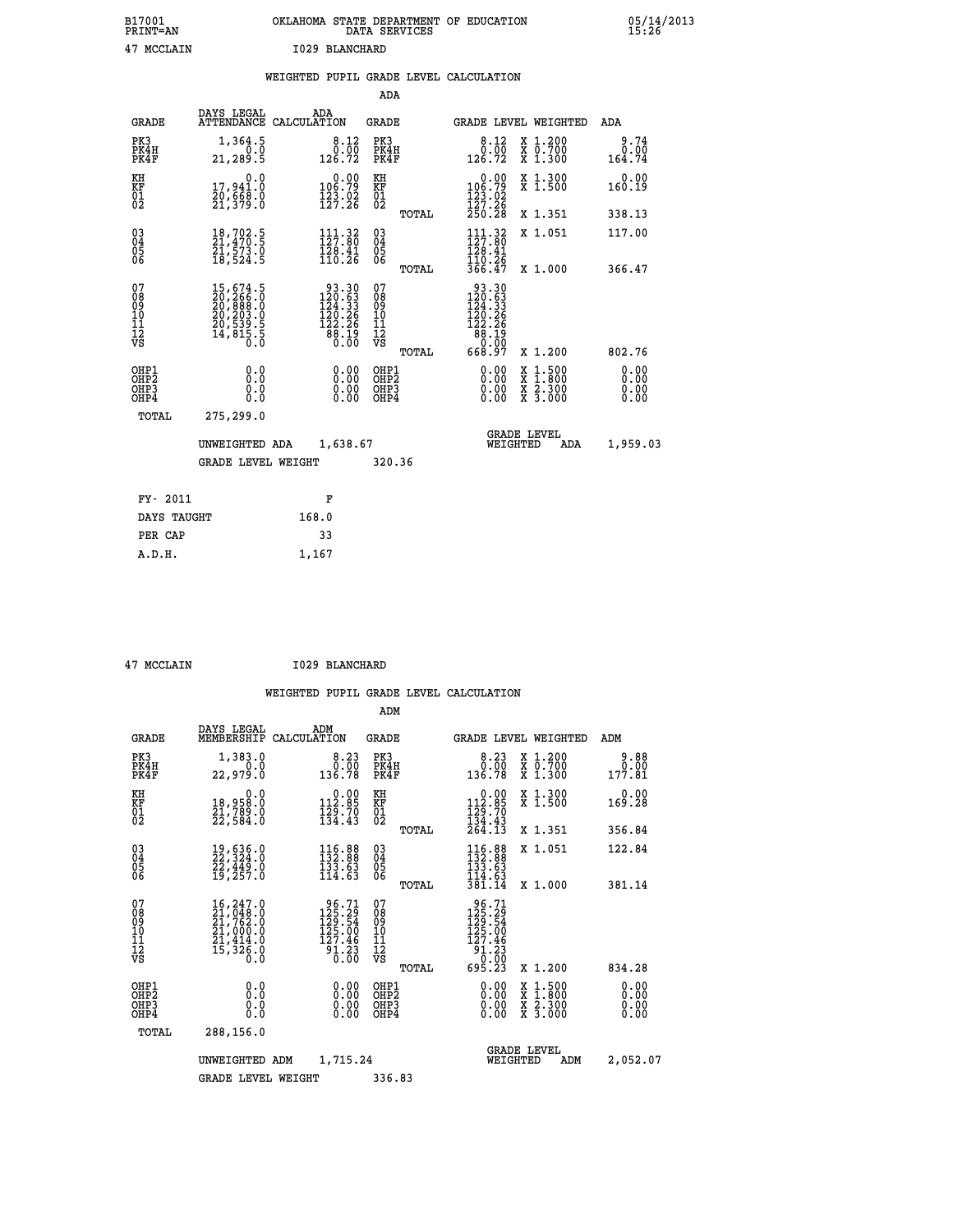|                                                                    |                                                           |             |                                                                              | ADA                                      |       |                                                                                               |                                |                                                                                                  |                               |
|--------------------------------------------------------------------|-----------------------------------------------------------|-------------|------------------------------------------------------------------------------|------------------------------------------|-------|-----------------------------------------------------------------------------------------------|--------------------------------|--------------------------------------------------------------------------------------------------|-------------------------------|
| <b>GRADE</b>                                                       | DAYS LEGAL<br><b>ATTENDANCE</b>                           | CALCULATION | ADA                                                                          | <b>GRADE</b>                             |       |                                                                                               |                                | GRADE LEVEL WEIGHTED                                                                             | <b>ADA</b>                    |
| PK3<br>PK4H<br>PK4F                                                | 3,974.5<br>40,469.5<br>30,344.0                           |             | 23.52<br>$2\bar{3}\tilde{7}\cdot\tilde{3}\bar{1}$<br>179.61                  | PK3<br>PK4H<br>PK4F                      |       | $23.52$<br>$237.31$<br>$179.61$                                                               |                                | X 1.200<br>X 0.700<br>X 1.300                                                                    | 28.22<br>166.12<br>233.50     |
| KH<br><b>KF</b><br>01<br>02                                        | $7\frac{4}{9}$ , 772.0<br>$\frac{85}{87}$ , 529 $\cdot$ 5 |             | 28.07<br>458.94<br>$\frac{511.45}{514.92}$                                   | KH<br>KF<br>01<br>02                     |       | $\begin{smallmatrix} 28.07\\ 458.94\\ 511.45\\ 514.95\\ 54.92\\ 1,026.37 \end{smallmatrix}$   |                                | X 1.300<br>X 1.500                                                                               | 36.49<br>688.43               |
|                                                                    |                                                           |             |                                                                              |                                          | TOTAL |                                                                                               |                                | X 1.351                                                                                          | 1,386.63                      |
| $\begin{smallmatrix} 03 \\[-4pt] 04 \end{smallmatrix}$<br>Ŏ5<br>06 | 79, 771.5<br>81, 771.0<br><u>82,399.0</u><br>77,984.0     |             | $\begin{smallmatrix} 468.99\\ 481.65\\ 484.43\\ 458.72 \end{smallmatrix}$    | $^{03}_{04}$<br>$\substack{05 \\ 06}$    |       | $\begin{smallmatrix} 468.99\\ 481.65\\ 484.43\\ 484.43\\ 458.72\\ 1,424.80 \end{smallmatrix}$ |                                | X 1.051                                                                                          | 1,917.72                      |
|                                                                    |                                                           |             |                                                                              |                                          | TOTAL |                                                                                               |                                | X 1.000                                                                                          | 1,424.80                      |
| 07<br>08<br>09<br>11<br>11<br>12<br>VS                             | 84, 303.0<br>83, 938.0<br>92, 321.0<br>79, 387.0          |             | $495.61$<br>$493.74$<br>$543.37$<br>$467.71$<br>$452.11$<br>$416.04$<br>0.00 | 07<br>089<br>101<br>111<br>VS            | TOTAL | 495.61<br>493.74<br>543.37<br>467.71<br>452.11<br>416.04<br>2,868.58                          |                                | X 1.200                                                                                          | 3,442.30                      |
| OHP1<br>OHP2<br>OHP3<br>OHP4                                       | 2,105.0<br>0.0<br>0.0<br>0.0                              |             | 12.42<br>0.00<br>0.00                                                        | OHP1<br>OHP <sub>2</sub><br>OHP3<br>OHP4 |       | $12.42$<br>$0.00$                                                                             | 0.00<br>0.00                   | $\begin{smallmatrix} x & 1 & 500 \\ x & 1 & 800 \\ x & 2 & 300 \\ x & 3 & 000 \end{smallmatrix}$ | 18.63<br>0.00<br>0.00<br>0.00 |
| <b>TOTAL</b>                                                       | 1,143,326.0                                               |             |                                                                              |                                          |       |                                                                                               |                                |                                                                                                  |                               |
|                                                                    | UNWEIGHTED ADA                                            |             | 6,728.61                                                                     |                                          |       |                                                                                               | <b>GRADE LEVEL</b><br>WEIGHTED | ADA                                                                                              | 7,918.04                      |
|                                                                    | <b>GRADE LEVEL WEIGHT</b>                                 |             |                                                                              | 1,189.43                                 |       |                                                                                               |                                |                                                                                                  |                               |
|                                                                    |                                                           |             |                                                                              |                                          |       |                                                                                               |                                |                                                                                                  |                               |
| FY- 2011                                                           |                                                           |             | F                                                                            |                                          |       |                                                                                               |                                |                                                                                                  |                               |
| DAYS TAUGHT                                                        |                                                           | 1,191.0     |                                                                              |                                          |       |                                                                                               |                                |                                                                                                  |                               |

| אד ב.זי |  |
|---------|--|

 **PER CAP 390 A.D.H. 5,044**

 **MCCLAIN COUNTY TOTALS**

|                                                       |                                                                                 |                                                                          | ADM                                              |                                                                              |                                                                                                  |                               |
|-------------------------------------------------------|---------------------------------------------------------------------------------|--------------------------------------------------------------------------|--------------------------------------------------|------------------------------------------------------------------------------|--------------------------------------------------------------------------------------------------|-------------------------------|
| <b>GRADE</b>                                          | DAYS LEGAL<br>MEMBERSHIP                                                        | ADM<br>CALCULATION                                                       | <b>GRADE</b>                                     | GRADE LEVEL WEIGHTED                                                         |                                                                                                  | ADM                           |
| PK3<br>PK4H<br>PK4F                                   | 4,061.0<br>$4\bar{3}$ , $1\bar{5}\bar{8}$ .0<br>33,037.0                        | 24.03<br>$2\bar{5}3.\tilde{0}\bar{6}$<br>195.53                          | PK3<br>PK4H<br>PK4F                              | 24.03<br>$2\bar{5}\bar{3}\cdot\tilde{0}\bar{6}$<br>195.53                    | X 1.200<br>X 0.700<br>X 1.300                                                                    | 28.22<br>177.14<br>254.18     |
| KH<br>KF<br>01<br>02                                  | $\begin{smallmatrix}5,076.0\\82,241.0\\91,169.0\\91,680.0\end{smallmatrix}$     | $\begin{smallmatrix} 29.86\\ 483.34\\ 536.21\\ 539.36 \end{smallmatrix}$ | KH<br>KF<br>01<br>02                             | $29.86$<br>$483.34$<br>$536.21$<br>$539.36$<br>$1,075.57$                    | X 1.300<br>X 1.500                                                                               | 38.82<br>725.03               |
|                                                       |                                                                                 |                                                                          | TOTAL                                            |                                                                              | X 1.351                                                                                          | 1,453.10                      |
| 03<br>04<br>05<br>06                                  | 83, 251.0<br>85, 320.0<br>86,153.0<br>81,387.0                                  | 489.44<br>502.56<br>506.52<br>478.73                                     | $\substack{03 \\ 04}$<br>05                      | 489.44<br>502.56<br>506.52<br>478.73                                         | X 1.051                                                                                          | 514.40                        |
|                                                       |                                                                                 |                                                                          | TOTAL                                            | 1,487.81                                                                     | X 1.000                                                                                          | 1,487.81                      |
| 07<br>08<br>09<br>11<br>11<br>12<br>VS                | 88,238.0<br>87,977.0<br>96, 362.0<br>83, 125.0<br>80, 160.0<br>73, 810.0<br>0.0 | 518.71<br>517.51<br>567.18<br>489.78<br>472.97<br>435.09<br>0.00         | 07<br>08<br>09<br>101<br>11<br>12<br>VS<br>TOTAL | 518.71<br>517.51<br>567.18<br>489.78<br>472.97<br>435.09<br>0.00<br>3,001.24 | X 1.200                                                                                          | 3,601.49                      |
| OHP1<br>OH <sub>P</sub> 2<br>OH <sub>P3</sub><br>OHP4 | 2,125.0<br>0.0<br>0.000                                                         | 12.54<br>0.00<br>0.00<br>0.00                                            | OHP1<br>OHP <sub>2</sub><br>OHP3<br>OHP4         | 12.54<br>$\overline{0}\overline{0}\overline{0}$<br>0.00                      | $\begin{smallmatrix} x & 1 & 500 \\ x & 1 & 800 \\ x & 2 & 300 \\ x & 3 & 000 \end{smallmatrix}$ | 18.81<br>0.00<br>0.00<br>0.00 |
| TOTAL                                                 | 1,198,330.0                                                                     |                                                                          |                                                  |                                                                              |                                                                                                  |                               |
|                                                       | UNWEIGHTED ADM                                                                  | 7,052.42                                                                 |                                                  | WEIGHTED                                                                     | <b>GRADE LEVEL</b><br>ADM                                                                        | 8,299.62                      |
|                                                       | <b>GRADE LEVEL WEIGHT</b>                                                       |                                                                          | 1,247.20                                         |                                                                              |                                                                                                  |                               |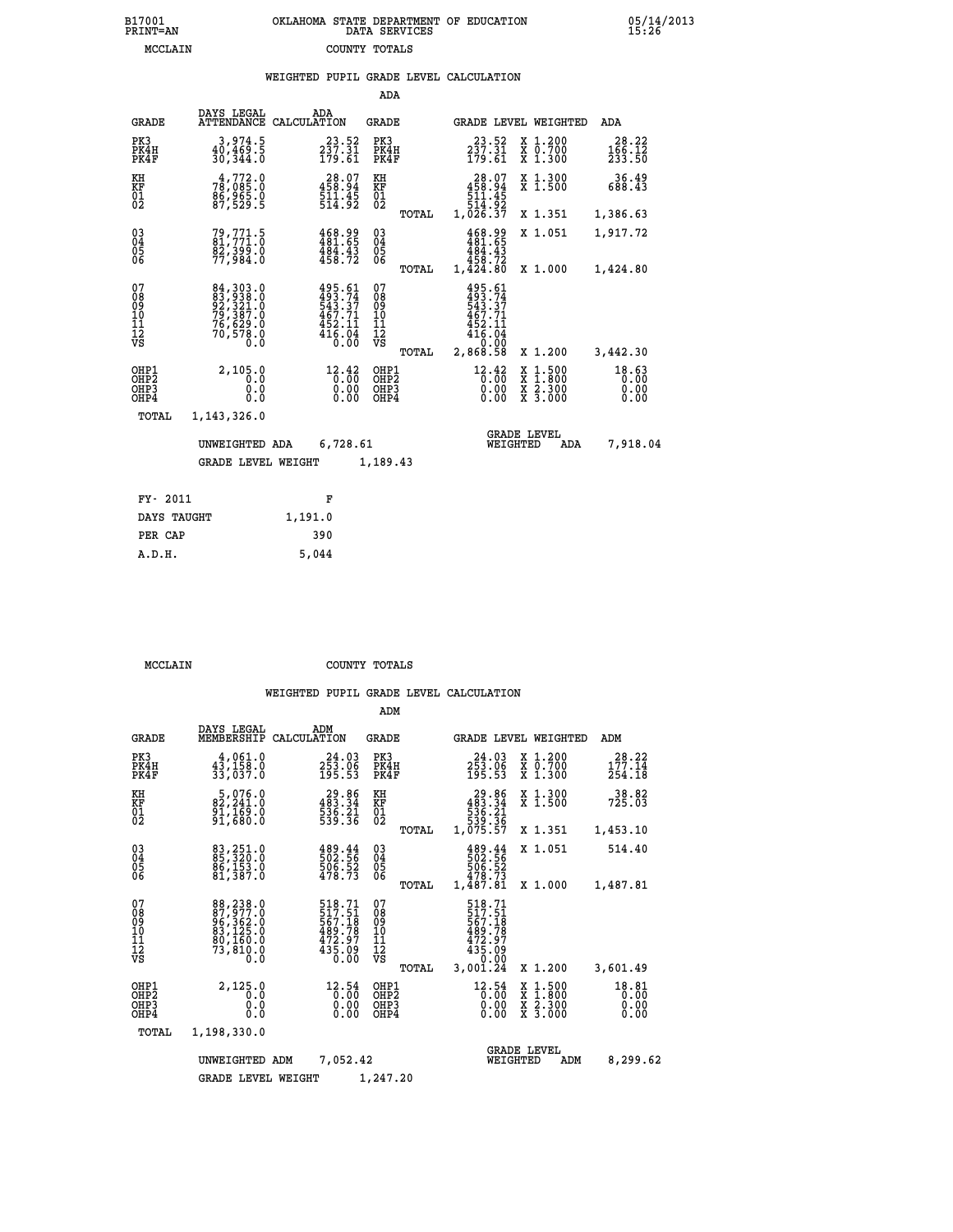## **B17001 OKLAHOMA STATE DEPARTMENT OF EDUCATION 05/14/2013 PRINT=AN DATA SERVICES 15:26 48 MCCURTAIN C001 FOREST GROVE**

|                                                      |                                                                                          | WEIGHTED PUPIL GRADE LEVEL CALCULATION                               |                                                 |                                                                                                                                                                                  |                               |
|------------------------------------------------------|------------------------------------------------------------------------------------------|----------------------------------------------------------------------|-------------------------------------------------|----------------------------------------------------------------------------------------------------------------------------------------------------------------------------------|-------------------------------|
|                                                      |                                                                                          |                                                                      | ADA                                             |                                                                                                                                                                                  |                               |
| <b>GRADE</b>                                         | DAYS LEGAL                                                                               | ADA<br>ATTENDANCE CALCULATION                                        | <b>GRADE</b>                                    | GRADE LEVEL WEIGHTED                                                                                                                                                             | ADA                           |
| PK3<br>PK4H<br>PK4F                                  | 2,325.0<br>0.0<br>3,179.0                                                                | $\substack{13.29 \\ 0.00 \\ 18.17}$                                  | PK3<br>PK4H<br>PK4F                             | 13.29<br>X 1.200<br>X 0.700<br>X 1.300<br>$\frac{10.00}{18.17}$                                                                                                                  | 15.95<br>$\frac{0.00}{23.62}$ |
| KH<br>KF<br>01<br>02                                 | 0.0<br>2,651.0<br>2,097.0<br>2,171.0                                                     | $\begin{smallmatrix} 0.00\\ 15.15\\ 11.98\\ 12.41 \end{smallmatrix}$ | KH<br>KF<br>01<br>02                            | $\begin{array}{r} 0.00 \\ 15.15 \\ 11.98 \\ 12.41 \\ 24.39 \end{array}$<br>X 1.300<br>X 1.500                                                                                    | 0.00<br>22.73                 |
|                                                      |                                                                                          |                                                                      | TOTAL                                           | X 1.351                                                                                                                                                                          | 32.95                         |
| $\begin{matrix} 03 \\ 04 \\ 05 \\ 06 \end{matrix}$   | 2,783.0<br>1,652.0<br>2,247.0<br>1,566.0                                                 | 15.90<br>$\frac{12.84}{8.95}$                                        | 03<br>04<br>05<br>06                            | $\begin{array}{r} 15 \cdot 90 \\[-4pt] 9 \cdot 44 \\[-4pt] 12 \cdot 84 \\[-4pt] 8 \cdot 95 \\[-4pt] 31 \cdot 23 \end{array}$<br>X 1.051                                          | 16.71                         |
|                                                      |                                                                                          |                                                                      | TOTAL                                           | X 1.000                                                                                                                                                                          | 31.23                         |
| 07<br>08<br>09<br>11<br>11<br>12<br>VS               | 2,573.0<br>2,489.0<br>$\begin{smallmatrix} 0.5 & 0 \ 0.0 & 0 \end{smallmatrix}$<br>$\S.$ | $14.70$<br>$14.22$<br>$0.00$<br>$0.00$<br>$0.00$<br>Ŏ.ŎŎ<br>O.OO     | 07<br>08<br>09<br>11<br>11<br>12<br>VS<br>TOTAL | $14.70$<br>$14.22$<br>$0.00$<br>$0.00$<br>0.00<br>0.00<br>28.92<br>X 1.200                                                                                                       | 34.70                         |
| OHP1<br>OHP <sub>2</sub><br>OH <sub>P3</sub><br>OHP4 | 0.0<br>0.0<br>0.0                                                                        | 0.0000<br>$\begin{smallmatrix} 0.00 \ 0.00 \end{smallmatrix}$        | OHP1<br>OHP2<br>OHP3<br>OHP4                    | 0.00<br>$1:500$<br>1:800<br>$\begin{smallmatrix} \mathtt{X} & 1 & 500 \\ \mathtt{X} & 1 & 800 \\ \mathtt{X} & 2 & 300 \\ \mathtt{X} & 3 & 000 \end{smallmatrix}$<br>0.00<br>0.00 | 0.00<br>0.00<br>0.00<br>0.00  |
|                                                      | <b>TOTAL</b><br>25,733.0                                                                 |                                                                      |                                                 |                                                                                                                                                                                  |                               |
|                                                      | UNWEIGHTED ADA                                                                           | 147.05                                                               |                                                 | <b>GRADE LEVEL</b><br>WEIGHTED<br>ADA                                                                                                                                            | 177.89                        |
|                                                      | <b>GRADE LEVEL WEIGHT</b>                                                                |                                                                      | 30.84                                           |                                                                                                                                                                                  |                               |
|                                                      | FY- 2011                                                                                 | F                                                                    |                                                 |                                                                                                                                                                                  |                               |
|                                                      | DAYS TAUGHT                                                                              | 175.0                                                                |                                                 |                                                                                                                                                                                  |                               |
|                                                      | PER CAP                                                                                  | 73                                                                   |                                                 |                                                                                                                                                                                  |                               |

 **A.D.H. 147**

 **48 MCCURTAIN C001 FOREST GROVE**

|                                          |                                                                               |                                                                                                                                                                                                                                                                                                                                                | ADM                                                 |                                                                                                      |                                          |                                     |
|------------------------------------------|-------------------------------------------------------------------------------|------------------------------------------------------------------------------------------------------------------------------------------------------------------------------------------------------------------------------------------------------------------------------------------------------------------------------------------------|-----------------------------------------------------|------------------------------------------------------------------------------------------------------|------------------------------------------|-------------------------------------|
| <b>GRADE</b>                             | DAYS LEGAL<br>MEMBERSHIP<br>CALCULATION                                       | ADM                                                                                                                                                                                                                                                                                                                                            | <b>GRADE</b>                                        | GRADE LEVEL WEIGHTED                                                                                 |                                          | ADM                                 |
| PK3<br>PK4H<br>PK4F                      | 2,326.0<br>0.0<br>3,180.0                                                     | 13.29<br>$\frac{0.00}{18.17}$                                                                                                                                                                                                                                                                                                                  | PK3<br>PK4H<br>PK4F                                 | 13.29<br>$\frac{10.00}{18.17}$                                                                       | X 1.200<br>X 0.700<br>X 1.300            | 15.95<br>$\frac{5}{23}.00$<br>23.62 |
| KH<br>KF<br>01<br>02                     | 0.0<br>2,799:0<br>2,207:0<br>2,241:0                                          | $\begin{array}{c} 0.00 \\ 15.99 \\ 12.61 \\ 12.81 \end{array}$                                                                                                                                                                                                                                                                                 | KH<br>KF<br>01<br>02                                | $\begin{array}{r} 0.00 \\ 15.99 \\ 12.61 \\ 12.81 \\ 25.42 \end{array}$                              | X 1.300<br>X 1.500                       | 0.00<br>23.99                       |
|                                          |                                                                               |                                                                                                                                                                                                                                                                                                                                                | TOTAL                                               |                                                                                                      | X 1.351                                  | 34.34                               |
| 03<br>04<br>05<br>06                     | $\begin{smallmatrix} 2,944.0\\ 1,745.0\\ 2,305.0\\ 1,660.0 \end{smallmatrix}$ | $\begin{array}{c} 16.82 \\ 9.97 \\ 13.17 \\ 9.49 \end{array}$                                                                                                                                                                                                                                                                                  | $\begin{array}{c} 03 \\ 04 \\ 05 \\ 06 \end{array}$ | $\begin{array}{r} 16 \cdot 82 \\ 9 \cdot 97 \\ 13 \cdot 17 \\ 9 \cdot 49 \\ 32 \cdot 63 \end{array}$ | X 1.051                                  | 17.68                               |
|                                          |                                                                               |                                                                                                                                                                                                                                                                                                                                                | TOTAL                                               |                                                                                                      | X 1.000                                  | 32.63                               |
| 07<br>08<br>09<br>101<br>112<br>VS       | $2,709.0$<br>$2,697.0$<br>$0.0$<br>0.0<br>0.0<br>$\S.$                        | $\begin{smallmatrix} 15 & 48 \\ 15 & 41 \\ 0 & 00 \\ 0 & 00 \\ 0 & 00 \\ 0 & 00 \\ 0 & 00 \\ 0 & 00 \\ 0 & 00 \\ 0 & 00 \\ 0 & 00 \\ 0 & 00 \\ 0 & 0 \\ 0 & 0 \\ 0 & 0 \\ 0 & 0 \\ 0 & 0 \\ 0 & 0 \\ 0 & 0 \\ 0 & 0 \\ 0 & 0 \\ 0 & 0 \\ 0 & 0 \\ 0 & 0 \\ 0 & 0 \\ 0 & 0 \\ 0 & 0 \\ 0 & 0 \\ 0 & 0 \\ 0 & 0 \\ 0 & 0 \\ 0 & 0 \\ 0 & 0 \\ 0$ | 07<br>08<br>09<br>11<br>11<br>12<br>VS              | $15.48$<br>$15.41$<br>$0.00$<br>$0.00$<br>$0.00$<br>$0.00$<br>$0.00$                                 |                                          |                                     |
|                                          |                                                                               |                                                                                                                                                                                                                                                                                                                                                | TOTAL                                               | 30.89                                                                                                | X 1.200                                  | 37.07                               |
| OHP1<br>OHP2<br>OH <sub>P3</sub><br>OHP4 | 0.0<br>0.000                                                                  | $0.00$<br>$0.00$<br>0.00                                                                                                                                                                                                                                                                                                                       | OHP1<br>OHP2<br>OHP <sub>3</sub>                    | $0.00$<br>$0.00$<br>0.00                                                                             | X 1:500<br>X 1:800<br>X 2:300<br>X 3:000 | 0.00<br>0.00<br>0.00<br>0.00        |
| TOTAL                                    | 26,813.0                                                                      |                                                                                                                                                                                                                                                                                                                                                |                                                     |                                                                                                      |                                          |                                     |
|                                          | UNWEIGHTED ADM                                                                | 153.21                                                                                                                                                                                                                                                                                                                                         |                                                     | WEIGHTED                                                                                             | <b>GRADE LEVEL</b><br>ADM                | 185.28                              |
|                                          | <b>GRADE LEVEL WEIGHT</b>                                                     |                                                                                                                                                                                                                                                                                                                                                | 32.07                                               |                                                                                                      |                                          |                                     |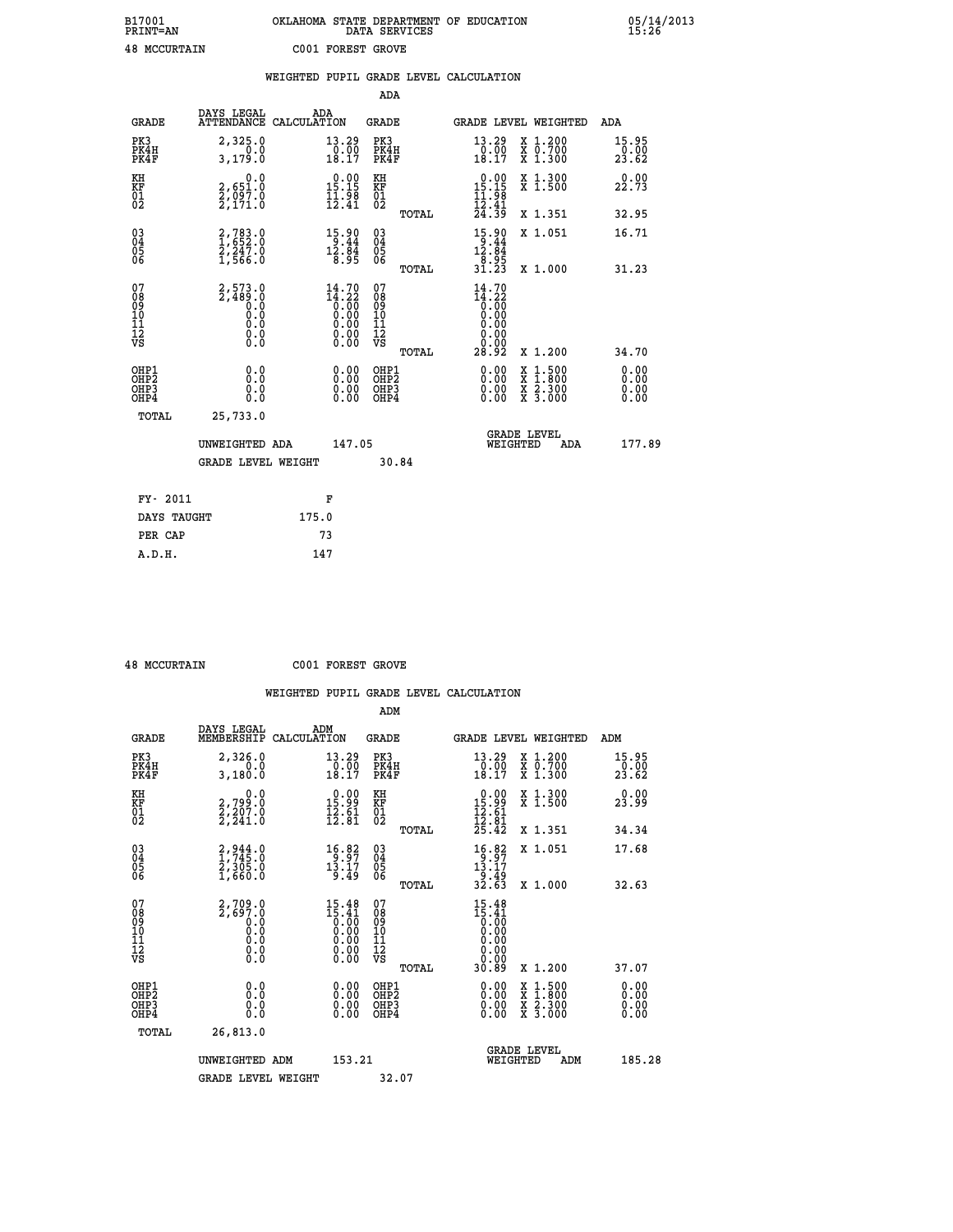| B17001<br><b>PRINT=AN</b> | OKLAHOMA STATE DEPARTMENT OF EDUCATION<br>DATA SERVICES | 05/14/2013<br>15:26 |
|---------------------------|---------------------------------------------------------|---------------------|
| 48<br>MCCURTAIN           | 2009<br>LUKFATA                                         |                     |

|                                                                    |                                                                                                                                                             |       |                                                                                               |                                          |       | WEIGHTED PUPIL GRADE LEVEL CALCULATION                                                                  |                                                                                          |                              |
|--------------------------------------------------------------------|-------------------------------------------------------------------------------------------------------------------------------------------------------------|-------|-----------------------------------------------------------------------------------------------|------------------------------------------|-------|---------------------------------------------------------------------------------------------------------|------------------------------------------------------------------------------------------|------------------------------|
|                                                                    |                                                                                                                                                             |       |                                                                                               | <b>ADA</b>                               |       |                                                                                                         |                                                                                          |                              |
| <b>GRADE</b>                                                       | DAYS LEGAL<br>ATTENDANCE CALCULATION                                                                                                                        |       | ADA                                                                                           | GRADE                                    |       | GRADE LEVEL WEIGHTED                                                                                    |                                                                                          | ADA                          |
| PK3<br>PK4H<br>PK4F                                                | 215.0<br>0.0<br>5,324.0                                                                                                                                     |       | $\begin{smallmatrix} 1.26 \\[-4pt] 0.00\\[-4pt] 31.13\end{smallmatrix}$                       | PK3<br>PK4H<br>PK4F                      |       | $\frac{1}{0}$ : $\frac{26}{00}$<br>31.13                                                                | X 1.200<br>X 0.700<br>X 1.300                                                            | 1.51<br>0.00<br>40.47        |
| KH<br>KF<br>01<br>02                                               | 0.0<br>$7,419.0$<br>$5,131.0$<br>$4,342.5$                                                                                                                  |       | $0.00$<br>43.39<br>$\frac{30.01}{25.39}$                                                      | KH<br>KF<br>01<br>02                     |       | $\begin{smallmatrix} 0.00\\ 43.39\\ 30.91\\ 25.39 \end{smallmatrix}$                                    | X 1.300<br>X 1.500                                                                       | 0.00<br>65.09                |
|                                                                    |                                                                                                                                                             |       |                                                                                               |                                          | TOTAL | 55.40                                                                                                   | X 1.351                                                                                  | 74.85                        |
| $\begin{smallmatrix} 03 \\[-4pt] 04 \end{smallmatrix}$<br>Ŏ5<br>06 | 4,299.5<br>6,457.5<br>4,548.5<br>6,208.5                                                                                                                    |       | $\frac{25}{37}:\frac{14}{76}$<br>26.60<br>36.31                                               | $\substack{03 \\ 04}$<br>Ŏ5<br>06        |       | $\begin{smallmatrix} 25\cdot 14\\ 37\cdot 76\\ 26\cdot 60\\ 36\cdot 31\\ 100\cdot 67 \end{smallmatrix}$ | X 1.051                                                                                  | 26.42                        |
|                                                                    |                                                                                                                                                             |       |                                                                                               |                                          | TOTAL |                                                                                                         | X 1.000                                                                                  | 100.67                       |
| 07<br>08<br>09<br>11<br>11<br>12<br>VS                             | $3,541.0$<br>5,137.0<br>$\begin{smallmatrix} 0.0 & 0 \ 0.0 & 0 \end{smallmatrix}$<br>$\begin{smallmatrix} \textrm{0} \ . \ 0 \ . \ 0 \ . \end{smallmatrix}$ |       | 20.71<br>$\begin{array}{c} 30.64 \\ 0.00 \\ 0.00 \\ 0.00 \\ 0.00 \\ 0.00 \\ 0.00 \end{array}$ | 07<br>08<br>09<br>11<br>11<br>12<br>VS   | TOTAL | 20.71<br>$\begin{array}{c} 50.04 \\ 0.00 \\ 0.00 \end{array}$<br>0.00<br>0.00<br>50.75                  | X 1.200                                                                                  | 60.90                        |
| OHP1<br>OH <sub>P</sub> 2<br>OHP3<br>OH <sub>P4</sub>              | 0.0<br>0.0<br>0.0                                                                                                                                           |       | $\begin{smallmatrix} 0.00 \ 0.00 \ 0.00 \ 0.00 \end{smallmatrix}$                             | OHP1<br>OHP <sub>2</sub><br>OHP3<br>OHP4 |       |                                                                                                         | $\begin{smallmatrix} x & 1.500 \\ x & 1.800 \\ x & 2.300 \\ x & 3.000 \end{smallmatrix}$ | 0.00<br>0.00<br>0.00<br>0.00 |
| TOTAL                                                              | 52,623.5                                                                                                                                                    |       |                                                                                               |                                          |       |                                                                                                         |                                                                                          |                              |
|                                                                    | UNWEIGHTED ADA                                                                                                                                              |       | 307.74                                                                                        |                                          |       | WEIGHTED                                                                                                | <b>GRADE LEVEL</b><br><b>ADA</b>                                                         | 369.91                       |
|                                                                    | <b>GRADE LEVEL WEIGHT</b>                                                                                                                                   |       |                                                                                               |                                          | 62.17 |                                                                                                         |                                                                                          |                              |
| FY- 2011                                                           |                                                                                                                                                             |       | F                                                                                             |                                          |       |                                                                                                         |                                                                                          |                              |
| DAYS TAUGHT                                                        |                                                                                                                                                             | 171.0 |                                                                                               |                                          |       |                                                                                                         |                                                                                          |                              |
| PER CAP                                                            |                                                                                                                                                             |       | 55                                                                                            |                                          |       |                                                                                                         |                                                                                          |                              |

 **48 MCCURTAIN C009 LUKFATA**

 **WEIGHTED PUPIL GRADE LEVEL CALCULATION ADM DAYS LEGAL ADM**

| <b>GRADE</b>                             | MEMBERSHIP CALCULATION                                                                                  |                                                                           | <b>GRADE</b>                                       |       | GRADE LEVEL WEIGHTED                                                           |                                                                                                                                      | ADM                                                   |        |
|------------------------------------------|---------------------------------------------------------------------------------------------------------|---------------------------------------------------------------------------|----------------------------------------------------|-------|--------------------------------------------------------------------------------|--------------------------------------------------------------------------------------------------------------------------------------|-------------------------------------------------------|--------|
| PK3<br>PK4H<br>PK4F                      | 215.0<br>0.0<br>5,647.0                                                                                 | $\begin{smallmatrix} 1.26 \\[-4pt] 0.00 \\[-4pt] 33.02 \end{smallmatrix}$ | PK3<br>PK4H<br>PK4F                                |       | $\begin{array}{c} 1.26 \\ 0.00 \\ 33.02 \end{array}$                           | X 1.200<br>X 0.700<br>X 1.300                                                                                                        | 1.51<br>$\frac{\bar{0} \cdot \bar{0} \bar{0}}{42.93}$ |        |
| KH<br>KF<br>01<br>02                     | 0.0<br>7,851.0<br>5,466.0<br>4,536.0                                                                    | $\begin{smallmatrix} 0.00\\ 45.91\\ 31.96\\ 26.53 \end{smallmatrix}$      | KH<br>KF<br>01<br>02                               |       | $0.00\n45.91\n31.96\n26.53\n58.49$                                             | X 1.300<br>X 1.500                                                                                                                   | 0.00<br>68.87                                         |        |
|                                          |                                                                                                         |                                                                           |                                                    | TOTAL |                                                                                | X 1.351                                                                                                                              | 79.02                                                 |        |
| 03<br>04<br>05<br>06                     | $\begin{smallmatrix} 4\,,\,442\,,\,6\\ 6\,,\,823\,.0\\ 4\,,\,746\,.0\\ 6\,,\,415\,.0 \end{smallmatrix}$ | $\frac{25.98}{39.90}$<br>$\frac{27.75}{37.51}$                            | $\begin{matrix} 03 \\ 04 \\ 05 \\ 06 \end{matrix}$ |       | $\begin{smallmatrix} 25.98\\ 39.90\\ 27.75\\ 37.51\\ 105.16 \end{smallmatrix}$ | X 1.051                                                                                                                              | 27.30                                                 |        |
|                                          |                                                                                                         |                                                                           |                                                    | TOTAL |                                                                                | X 1.000                                                                                                                              | 105.16                                                |        |
| 07<br>0890112<br>1112<br>VS              | 3,749.0<br>5,430.0<br>$\begin{smallmatrix} 0.1 & 0 \ 0.0 & 0 \ 0.0 & 0 \ 0.0 & 0 \end{smallmatrix}$     | $21.9231.750.000.000.000.000.000.00$                                      | 07<br>08<br>09<br>11<br>11<br>12<br>VS             |       | $21.92$<br>$31.75$<br>$0.00$<br>$0.00$<br>$0.00$<br>$0.00$<br>$0.00$           |                                                                                                                                      |                                                       |        |
|                                          |                                                                                                         |                                                                           |                                                    | TOTAL | 53.67                                                                          | X 1.200                                                                                                                              | 64.40                                                 |        |
| OHP1<br>OHP2<br>OH <sub>P3</sub><br>OHP4 | 0.0<br>0.0<br>0.0                                                                                       | 0.00<br>0.00<br>0.00                                                      | OHP1<br>OHP2<br>OHP3<br>OHP4                       |       | $0.00$<br>$0.00$<br>0.00                                                       | $\begin{smallmatrix} \mathtt{X} & 1 & 500 \\ \mathtt{X} & 1 & 800 \\ \mathtt{X} & 2 & 300 \\ \mathtt{X} & 3 & 000 \end{smallmatrix}$ | 0.00<br>0.00<br>0.00                                  |        |
| TOTAL                                    | 55,320.0                                                                                                |                                                                           |                                                    |       |                                                                                |                                                                                                                                      |                                                       |        |
|                                          | UNWEIGHTED ADM                                                                                          | 323.49                                                                    |                                                    |       | WEIGHTED                                                                       | <b>GRADE LEVEL</b><br>ADM                                                                                                            |                                                       | 389.19 |
|                                          | <b>GRADE LEVEL WEIGHT</b>                                                                               |                                                                           | 65.70                                              |       |                                                                                |                                                                                                                                      |                                                       |        |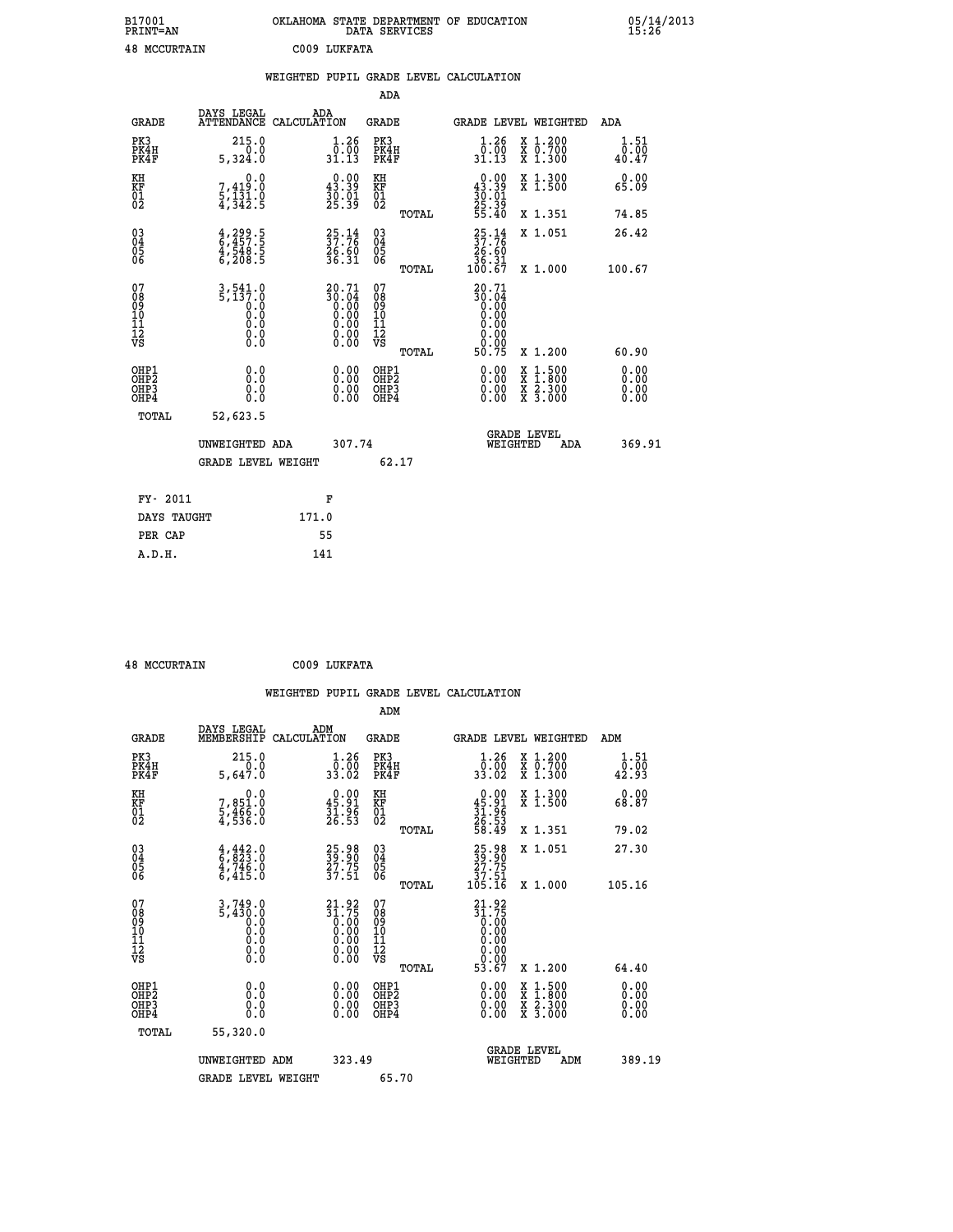| B17001<br>PRINT=AN  | OKLAHOMA STATE DEPARTMENT OF EDUCATION<br>DATA SERVICES | 05/14/2013<br>15:26 |
|---------------------|---------------------------------------------------------|---------------------|
| <b>48 MCCURTAIN</b> | C023 GLOVER                                             |                     |

|                                           |                                                                                                 | WEIGHTED PUPIL GRADE LEVEL CALCULATION                                                   |                                        |                                                                                                              |                              |
|-------------------------------------------|-------------------------------------------------------------------------------------------------|------------------------------------------------------------------------------------------|----------------------------------------|--------------------------------------------------------------------------------------------------------------|------------------------------|
|                                           |                                                                                                 |                                                                                          | ADA                                    |                                                                                                              |                              |
| <b>GRADE</b>                              | DAYS LEGAL                                                                                      | ADA<br>ATTENDANCE CALCULATION                                                            | <b>GRADE</b>                           | GRADE LEVEL WEIGHTED                                                                                         | ADA                          |
| PK3<br>PK4H<br>PK4F                       | 0.0<br>0.0<br>428.5                                                                             | 0.00<br>$\frac{0.00}{2.45}$                                                              | PK3<br>PK4H<br>PK4F                    | 0.00<br>X 1.200<br>X 0.700<br>X 1.300<br>$\frac{0.00}{2.45}$                                                 | 0.00<br>0.00<br>3.19         |
| KH<br><b>KF</b><br>01<br>02               | $\begin{smallmatrix}&&&0.0\\1,256.0\\1,113.5\\943.5\end{smallmatrix}$                           | $7.18$<br>$6.36$<br>$5.39$                                                               | KH<br>KF<br>01<br>02                   | $\begin{smallmatrix} 0.00\\ 7.18\\ 6.36\\ 5.39\\ 11.75 \end{smallmatrix}$<br>X 1.300<br>X 1.500              | 0.00<br>10.77                |
|                                           |                                                                                                 |                                                                                          | TOTAL                                  | X 1.351                                                                                                      | 15.87                        |
| 03<br>04<br>05<br>06                      | $1, 477.5$<br>$1, 749.5$<br>$1, 983.0$<br>$1, 958.0$                                            | 10.44<br>$\frac{11}{11}$ $\frac{33}{19}$                                                 | 03<br>04<br>05<br>06                   | 10.44<br>X 1.051<br>11.33                                                                                    | 8.87                         |
|                                           |                                                                                                 |                                                                                          | TOTAL                                  | $\frac{11}{32}$ $\frac{15}{52}$<br>X 1.000                                                                   | 32.52                        |
| 07<br>08<br>09<br>101<br>11<br>12<br>VS   | 1,989.5<br>1,945.0<br>0.9<br>$\begin{smallmatrix} 0.5 & 0 \ 0.0 & 0 \end{smallmatrix}$<br>$\S.$ | $\begin{smallmatrix} &5&.65\\11&.11\\0&.00\\0&.00\\0&.00\\0&.00\\0&.00\end{smallmatrix}$ | 0789901112<br>009011112<br>VS<br>TOTAL | $\begin{smallmatrix} 5.65\\ 11.11\\ 0.00\\ 0.00\\ 0.00\\ 0.00 \end{smallmatrix}$<br>0.00<br>16.76<br>X 1.200 | 20.11                        |
| OHP1<br>OH <sub>P</sub> 2<br>OHP3<br>OHP4 | 0.0<br>0.0<br>0.0                                                                               | 0.00<br>$0.00$<br>0.00                                                                   | OHP1<br>OHP2<br>OHP3<br>OHP4           | 0.00<br>$1:500$<br>$1:800$<br>X<br>$\frac{x}{x}$ $\frac{5:300}{3:000}$<br>0.00<br>0.00                       | 0.00<br>0.00<br>0.00<br>0.00 |
| <b>TOTAL</b>                              | 13,844.0                                                                                        |                                                                                          |                                        |                                                                                                              |                              |
|                                           | UNWEIGHTED ADA                                                                                  | 79.10                                                                                    |                                        | <b>GRADE LEVEL</b><br>WEIGHTED<br>ADA                                                                        | 91.33                        |
|                                           | <b>GRADE LEVEL WEIGHT</b>                                                                       |                                                                                          | 12.23                                  |                                                                                                              |                              |
| FY- 2011                                  |                                                                                                 | F                                                                                        |                                        |                                                                                                              |                              |
|                                           | DAYS TAUGHT                                                                                     | 175.0                                                                                    |                                        |                                                                                                              |                              |
| PER CAP                                   |                                                                                                 | 77                                                                                       |                                        |                                                                                                              |                              |

 **48 MCCURTAIN C023 GLOVER**

 **A.D.H. 79**

 **WEIGHTED PUPIL GRADE LEVEL CALCULATION ADM DAYS LEGAL ADM GRADE MEMBERSHIP CALCULATION GRADE GRADE LEVEL WEIGHTED ADM PK3 0.0 0.00 PK3 0.00 X 1.200 0.00 PK4H 0.0 0.00 PK4H 0.00 X 0.700 0.00 PK4F 440.0 2.51 PK4F 2.51 X 1.300 3.26 KH 0.0 0.00 KH 0.00 X 1.300 0.00 KF 1,329.0 7.59 KF 7.59 X 1.500 11.39 EXH**<br> **EXE FR**<br> **D1**<br> **D1**<br> **D2**<br> **D2**<br> **D2**<br> **D2**<br> **D32.0**<br> **D32.0**<br> **D5.61**<br> **D32.0**<br> **D5.61**<br> **D3.61**<br> **D3.61**<br> **D4.61**<br> **D4.61**<br> **D5.61**<br> **D4.61** 02 982.0 5.61 02 5.61 5.61  **TOTAL 12.22 X 1.351 16.51 03 1,509.0 8.62 03 8.62 X 1.051 9.06 04 1,806.0 10.32 04 10.32 05 2,062.0 11.78 05 11.78 06 2,004.0 11.45 06 11.45 TOTAL 33.55 X 1.000 33.55 07** 1,047.0 5.98 07<br> **08** 2,038.0 10.60 08 11.65<br>
10 0.0 0.00 10 0.00<br>
11 0.0 0.00 10 0.00<br>
12 0.00 0.00 12 0.00<br>
VS 0.0 0.00 VS 0.00  $\begin{array}{cccc} 5.98 & 07 & 5.98 \ 11.65 & 08 & 11.65 \ 0.000 & 10 & 0.000 \ 0.00 & 11 & 0.000 \ 0.00 & 12 & 0.000 \ 0.00 & 0.00 & 12 & 0.000 \ 0.00 & 0.00 & 12 & 0.00 \ 0.00 & 0.00 & 12 & 0.00 \ 0.00 & 0.00 & 12 & 0.00 \ 0.00 & 0.00 & 12 & 0.00 & 0.21.16 \ 0.00 &$  **OHP1 0.0 0.00 OHP1 0.00 X 1.500 0.00 OHP2 0.0 0.00 OHP2 0.00 X 1.800 0.00 OHP3 0.0 0.00 OHP3 0.00 X 2.300 0.00 OHP4 0.0 0.00 OHP4 0.00 X 3.000 0.00 TOTAL 14,374.0 GRADE LEVEL UNWEIGHTED ADM 82.12 WEIGHTED ADM 94.93** GRADE LEVEL WEIGHT 12.81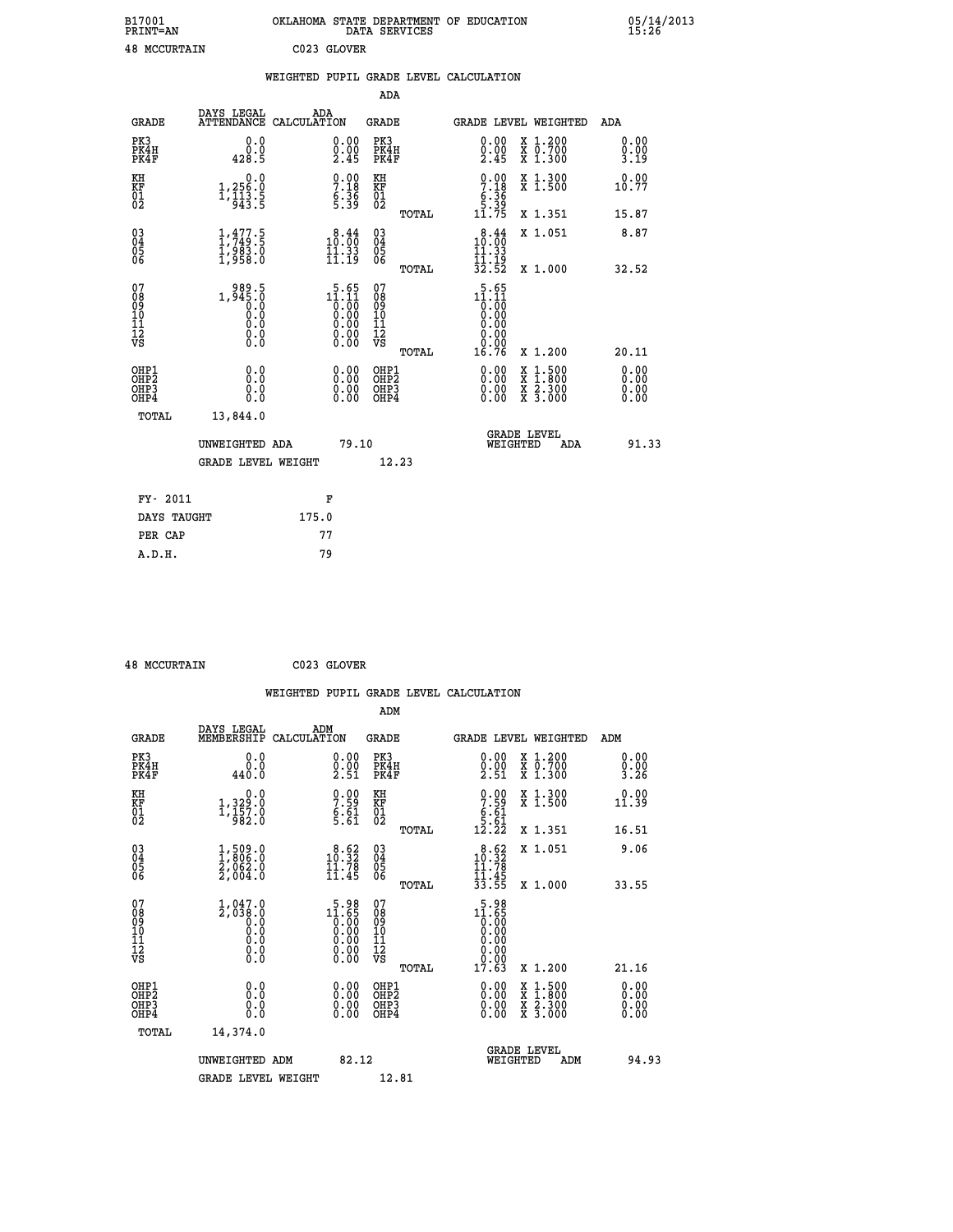| B17001<br><b>PRINT=AN</b> | OKLAHOMA STATE DEPARTMENT OF EDUCATION<br>DATA SERVICES | 05/14/2013<br>15:26 |
|---------------------------|---------------------------------------------------------|---------------------|
| 48<br>MCCURTAIN           | CO37<br>DENISON                                         |                     |

|                                                                    |                                                                                                            | WEIGHTED PUPIL GRADE LEVEL CALCULATION |                                                                                                          |                                        |       |                                                                 |        |                                                           |                              |
|--------------------------------------------------------------------|------------------------------------------------------------------------------------------------------------|----------------------------------------|----------------------------------------------------------------------------------------------------------|----------------------------------------|-------|-----------------------------------------------------------------|--------|-----------------------------------------------------------|------------------------------|
|                                                                    |                                                                                                            |                                        |                                                                                                          | <b>ADA</b>                             |       |                                                                 |        |                                                           |                              |
| <b>GRADE</b>                                                       | DAYS LEGAL<br>ATTENDANCE CALCULATION                                                                       | ADA                                    |                                                                                                          | <b>GRADE</b>                           |       |                                                                 |        | GRADE LEVEL WEIGHTED                                      | ADA                          |
| PK3<br>PK4H<br>PK4F                                                | 341.0<br>0.0<br>3.047.0                                                                                    |                                        | $\begin{smallmatrix} 1.99 \\ 0.00 \\ 17.82 \end{smallmatrix}$                                            | PK3<br>PK4H<br>PK4F                    |       | $1.99$<br>$0.00$<br>17.82                                       |        | X 1.200<br>X 0.700<br>X 1.300                             | 2.39<br>0.00<br>23.17        |
| KH<br>KF<br>01<br>02                                               | 0.0<br>5,860:0<br>5,697.5<br>5,616:5                                                                       |                                        | $\begin{smallmatrix} 0.00\\ 34.27\\ 33.32\\ 32.85 \end{smallmatrix}$                                     | KH<br>KF<br>01<br>02                   |       | $0.0034.2733.3232.8532.8566.17$                                 |        | X 1.300<br>X 1.500                                        | 0.00<br>51.41                |
|                                                                    |                                                                                                            |                                        |                                                                                                          |                                        | TOTAL |                                                                 |        | X 1.351                                                   | 89.40                        |
| $\begin{smallmatrix} 03 \\[-4pt] 04 \end{smallmatrix}$<br>Ŏ5<br>06 | $\frac{6}{5}, \frac{213}{402} . \frac{0}{5}$<br>$\frac{252}{3}, \frac{252}{975} . \frac{5}{0}$             |                                        | 36.33<br>31.59<br>$\frac{36.56}{23.25}$                                                                  | $\substack{03 \\ 04}$<br>Ŏ5<br>06      |       | 36.33<br>31.59<br>36.56<br>23.25<br>21.40                       |        | X 1.051                                                   | 38.18                        |
|                                                                    |                                                                                                            |                                        |                                                                                                          |                                        | TOTAL |                                                                 |        | X 1.000                                                   | 91.40                        |
| 07<br>08<br>09<br>101<br>112<br>VS                                 | $4,128.0$<br>$4,053.0$<br>$0.0$<br>$\begin{smallmatrix} 0.5 & 0 \ 0.0 & 0 \end{smallmatrix}$<br>$\S.$ $\S$ |                                        | $24.14$<br>$23.70$<br>$0.00$<br>$0.00$<br>$0.00$<br>$\begin{smallmatrix} 0.00 \\ 0.00 \end{smallmatrix}$ | 07<br>08<br>09<br>11<br>11<br>12<br>VS | TOTAL | $24.14$<br>$23.70$<br>$0.00$<br>$0.00$<br>0.00<br>0.00<br>47.84 |        | X 1.200                                                   | 57.41                        |
| OHP1<br>OHP2<br>OHP3<br>OHP4                                       | 0.0<br>$0.\overline{0}$<br>0.0                                                                             |                                        | 0.00<br>$\begin{smallmatrix} 0.00 \ 0.00 \end{smallmatrix}$                                              | OHP1<br>OHP2<br>OHP3<br>OHP4           |       | 0.00<br>0.00<br>0.00                                            | X<br>X | $1:500$<br>$1:800$<br>$\frac{x}{x}$ $\frac{5:300}{3:000}$ | 0.00<br>Ō.ŎŎ<br>0.00<br>0.00 |
| <b>TOTAL</b>                                                       | 50,586.0                                                                                                   |                                        |                                                                                                          |                                        |       |                                                                 |        |                                                           |                              |
|                                                                    | UNWEIGHTED ADA                                                                                             |                                        | 295.82                                                                                                   |                                        |       |                                                                 |        | GRADE LEVEL<br>WEIGHTED<br>ADA                            | 353.36                       |
|                                                                    | <b>GRADE LEVEL WEIGHT</b>                                                                                  |                                        |                                                                                                          | 57.54                                  |       |                                                                 |        |                                                           |                              |
| FY- 2011                                                           |                                                                                                            | F                                      |                                                                                                          |                                        |       |                                                                 |        |                                                           |                              |
| DAYS TAUGHT                                                        |                                                                                                            | 171.0                                  |                                                                                                          |                                        |       |                                                                 |        |                                                           |                              |
| PER CAP                                                            |                                                                                                            | 62                                     |                                                                                                          |                                        |       |                                                                 |        |                                                           |                              |

| <b>48 MCCURTAIN</b> | C037 DENISON |
|---------------------|--------------|

| <b>GRADE</b>                                       | DAYS LEGAL<br>MEMBERSHIP                                                                         | ADM<br>CALCULATION                                             | <b>GRADE</b>                                        |       |                                                               |          | <b>GRADE LEVEL WEIGHTED</b>              | ADM                                                   |  |
|----------------------------------------------------|--------------------------------------------------------------------------------------------------|----------------------------------------------------------------|-----------------------------------------------------|-------|---------------------------------------------------------------|----------|------------------------------------------|-------------------------------------------------------|--|
| PK3<br>PK4H<br>PK4F                                | 341.0<br>0.0<br>3,254.0                                                                          | $\begin{smallmatrix} 1.99 \\ 0.00 \\ 19.03 \end{smallmatrix}$  | PK3<br>PK4H<br>PK4F                                 |       | $\begin{smallmatrix} 1.99 \\ 0.00 \\ 19.03 \end{smallmatrix}$ |          | X 1.200<br>X 0.700<br>X 1.300            | 2.39<br>$\frac{\bar{0} \cdot \bar{0} \bar{0}}{24.74}$ |  |
| KH<br>KF<br>01<br>02                               | 0.0<br>6,231:0<br>5,852:0<br>5,894:0                                                             | $\begin{array}{r} 0.00 \\ 36.44 \\ 34.22 \\ 34.47 \end{array}$ | KH<br>KF<br>01<br>02                                |       | $0.0036.4434.2234.4768.69$                                    |          | X 1.300<br>X 1.500                       | 0.00<br>54.66                                         |  |
|                                                    |                                                                                                  |                                                                |                                                     | TOTAL |                                                               |          | X 1.351                                  | 92.80                                                 |  |
| $\begin{matrix} 03 \\ 04 \\ 05 \\ 06 \end{matrix}$ | $\begin{smallmatrix} 6 & 499 & 0 \\ 5 & 721 & 0 \\ 6 & 365 & 0 \\ 4 & 102 & 0 \end{smallmatrix}$ | 38.01<br>33.46<br>37.22<br>23.99                               | $\begin{array}{c} 03 \\ 04 \\ 05 \\ 06 \end{array}$ |       | 38.01<br>33.46<br>37.22<br>23.99<br>24.67                     |          | X 1.051                                  | 39.95                                                 |  |
|                                                    |                                                                                                  |                                                                |                                                     | TOTAL |                                                               |          | X 1.000                                  | 94.67                                                 |  |
| 07<br>089<br>090<br>1112<br>VS                     |                                                                                                  | $24.90\n24.24\n0.00\n0.00\n0.00\n0.00\n0.00$                   | 07<br>08<br>09<br>11<br>11<br>12<br>VS              | TOTAL | $24.24\n24.24\n0.00\n0.00\n0.00\n0.00\n0.00\n0.00\n49.14$     |          | X 1.200                                  | 58.97                                                 |  |
| OHP1<br>OHP2<br>OHP3<br>OHP4                       | 0.0<br>$\begin{smallmatrix} 0.0 & 0 \ 0.0 & 0 \end{smallmatrix}$                                 |                                                                | OHP1<br>OHP2<br>OHP3<br>OHP4                        |       |                                                               |          | X 1:500<br>X 1:800<br>X 2:300<br>X 3:000 | 0.00<br>0.00<br>0.00                                  |  |
| TOTAL                                              | 52,662.0                                                                                         |                                                                |                                                     |       |                                                               |          |                                          |                                                       |  |
|                                                    | UNWEIGHTED                                                                                       | 307.97<br>ADM                                                  |                                                     |       |                                                               | WEIGHTED | <b>GRADE LEVEL</b><br>ADM                | 368.18                                                |  |
|                                                    | <b>GRADE LEVEL WEIGHT</b>                                                                        |                                                                | 60.21                                               |       |                                                               |          |                                          |                                                       |  |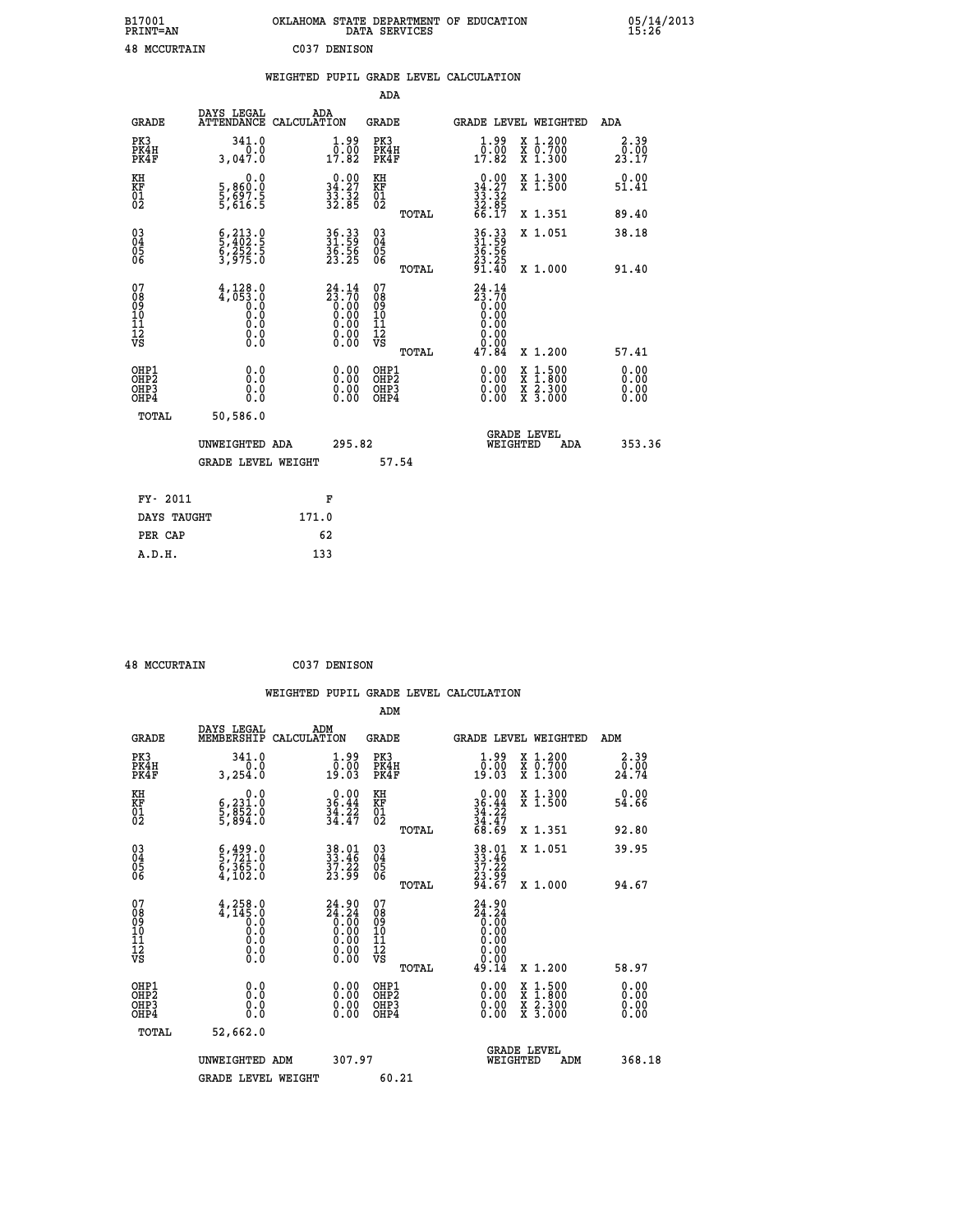| B17001<br><b>PRINT=AN</b> | OKLAHOMA STATE DEPARTMENT OF EDUCATION<br>DATA SERVICES | 05/14/2013<br>15:26 |
|---------------------------|---------------------------------------------------------|---------------------|
| <b>48 MCCURTAIN</b>       | C072 HOLLY CREEK                                        |                     |

|                                          |                                                           | WEIGHTED PUPIL GRADE LEVEL CALCULATION                                                                 |                                          |       |                                                                                                  |                                                                                                                           |                              |
|------------------------------------------|-----------------------------------------------------------|--------------------------------------------------------------------------------------------------------|------------------------------------------|-------|--------------------------------------------------------------------------------------------------|---------------------------------------------------------------------------------------------------------------------------|------------------------------|
|                                          |                                                           |                                                                                                        | <b>ADA</b>                               |       |                                                                                                  |                                                                                                                           |                              |
| <b>GRADE</b>                             | DAYS LEGAL                                                | ADA<br>ATTENDANCE CALCULATION                                                                          | <b>GRADE</b>                             |       |                                                                                                  | GRADE LEVEL WEIGHTED                                                                                                      | ADA                          |
| PK3<br>PK4H<br>PK4F                      | 501.0<br>0.0<br>3,385.5                                   | 3.00<br>$20.00$<br>20.27                                                                               | PK3<br>PK4H<br>PK4F                      |       | 3.00<br>$\substack{\texttt{0.00}\ \texttt{20.27}}$                                               | X 1.200<br>X 0.700<br>X 1.300                                                                                             | 3.60<br>0.00<br>26.35        |
| KH<br>KF<br>01<br>02                     | 0.0<br>2,874.5<br>3,214.5<br>2,598.0                      | $\begin{array}{c} 0.00 \\ 17.21 \\ 19.25 \\ 15.56 \end{array}$                                         | KH<br>KF<br>01<br>02                     |       | $0.00$<br>$17.21$<br>$19.25$<br>$15.56$<br>$34.81$                                               | X 1.300<br>X 1.500                                                                                                        | 0.00<br>25.82                |
|                                          |                                                           |                                                                                                        |                                          | TOTAL |                                                                                                  | X 1.351                                                                                                                   | 47.03                        |
| $^{03}_{04}$<br>Ŏ5<br>06                 | 2,540.5<br>3,533.5<br>3,533.5<br>3,015.5                  | $\frac{15}{23}$ : $\frac{21}{50}$<br>$\frac{51}{18}.\overset{18}{06}$                                  | $\substack{03 \\ 04}$<br>05<br>06        |       | $\frac{15}{23}$ : $\frac{21}{50}$<br>$\frac{21.16}{18.06}$<br>62.72                              | X 1.051                                                                                                                   | 15.99                        |
|                                          |                                                           |                                                                                                        |                                          | TOTAL |                                                                                                  | X 1.000                                                                                                                   | 62.72                        |
| 07<br>08<br>09<br>11<br>11<br>12<br>VS   | $3,567.5$<br>$3,229.0$<br>0.0<br>0.0<br>0.0<br>$\S.$ $\S$ | $21.36$<br>$19.34$<br>$0.00$<br>$0.00$<br>0.00<br>$\begin{smallmatrix} 0.00 \\ 0.00 \end{smallmatrix}$ | 07<br>08<br>09<br>11<br>11<br>12<br>VS   |       | 21.36<br>$\begin{smallmatrix} 19.34 \\[-4pt] 0.00\\[-4pt] 0.00\end{smallmatrix}$<br>0.00<br>0.00 |                                                                                                                           |                              |
|                                          |                                                           |                                                                                                        |                                          | TOTAL | 40.70                                                                                            | X 1.200                                                                                                                   | 48.84                        |
| OHP1<br>OHP <sub>2</sub><br>OHP3<br>OHP4 | 0.0<br>Ō.Ō<br>0.0<br>0.0                                  | $0.00$<br>$0.00$<br>0.00                                                                               | OHP1<br>OHP <sub>2</sub><br>OHP3<br>OHP4 |       | 0.00<br>0.00<br>0.00                                                                             | $\frac{1:500}{2:300}$<br>$\begin{smallmatrix} x & 1 & 500 \\ x & 1 & 800 \\ x & 2 & 300 \\ x & 3 & 000 \end{smallmatrix}$ | 0.00<br>0.00<br>0.00<br>0.00 |
| TOTAL                                    | 32,384.5                                                  |                                                                                                        |                                          |       |                                                                                                  |                                                                                                                           |                              |
|                                          | UNWEIGHTED ADA                                            | 193.92                                                                                                 |                                          |       | WEIGHTED                                                                                         | <b>GRADE LEVEL</b><br>ADA                                                                                                 | 230.35                       |
|                                          | <b>GRADE LEVEL WEIGHT</b>                                 |                                                                                                        | 36.43                                    |       |                                                                                                  |                                                                                                                           |                              |
| FY- 2011                                 |                                                           | F                                                                                                      |                                          |       |                                                                                                  |                                                                                                                           |                              |
| DAYS TAUGHT                              |                                                           | 167.0                                                                                                  |                                          |       |                                                                                                  |                                                                                                                           |                              |
| PER CAP                                  |                                                           | 62                                                                                                     |                                          |       |                                                                                                  |                                                                                                                           |                              |

 **48 MCCURTAIN C072 HOLLY CREEK**

|                                          |                                                          |                                                                                         | ADM                                                 |       |                                                                                   |                                          |                        |
|------------------------------------------|----------------------------------------------------------|-----------------------------------------------------------------------------------------|-----------------------------------------------------|-------|-----------------------------------------------------------------------------------|------------------------------------------|------------------------|
| <b>GRADE</b>                             | DAYS LEGAL<br>MEMBERSHIP                                 | ADM<br>CALCULATION                                                                      | <b>GRADE</b>                                        |       |                                                                                   | GRADE LEVEL WEIGHTED                     | ADM                    |
| PK3<br>PK4H<br>PK4F                      | 501.0<br>0.0<br>3,566.0                                  | $\begin{smallmatrix} 3.00\\ 0.00\\ 21.35 \end{smallmatrix}$                             | PK3<br>PK4H<br>PK4F                                 |       | $\begin{smallmatrix} 3.00\\ 0.00\\ 21.35 \end{smallmatrix}$                       | X 1.200<br>X 0.700<br>X 1.300            | 3.60<br>_ŏ:ŏŏ<br>27:76 |
| KH<br>KF<br>01<br>02                     | 0.0<br>3,041:0<br>3,397:0<br>2,679:0                     | $\begin{smallmatrix} 0.00\\18.21\\20.34\\16.04 \end{smallmatrix}$                       | KH<br>KF<br>01<br>02                                |       | $\begin{array}{r} 0.00 \\ 18.21 \\ 20.34 \\ 16.04 \\ 36.38 \end{array}$           | X 1.300<br>X 1.500                       | 27.32                  |
|                                          |                                                          |                                                                                         |                                                     | TOTAL |                                                                                   | X 1.351                                  | 49.15                  |
| 03<br>04<br>05<br>06                     | $2,665.0$<br>$3,660.0$<br>$3,660.0$<br>$3,082.0$         | $\begin{smallmatrix} 15.96\\ 23.96\\ 21.92\\ 18.46 \end{smallmatrix}$                   | $\begin{array}{c} 03 \\ 04 \\ 05 \\ 06 \end{array}$ |       | $\begin{smallmatrix} 15.96 \\ 23.96 \\ 21.92 \\ 18.46 \\ 64.34 \end{smallmatrix}$ | X 1.051                                  | 16.77                  |
|                                          |                                                          |                                                                                         |                                                     | TOTAL |                                                                                   | X 1.000                                  | 64.34                  |
| 07<br>08<br>09<br>101<br>112<br>VS       | $3, 678.0$<br>$3, 309.0$<br>$0.0$<br>0.0<br>0.0<br>$\S.$ | $\begin{smallmatrix} 22.02\\19.81\\0.00\\0.00\\0.00\\0.00\\0.00\\0.00\end{smallmatrix}$ | 07<br>08<br>09<br>11<br>11<br>12<br>VS              |       | $22.02$<br>$19.81$<br>$0.00$<br>$0.00$<br>$0.00$<br>$0.00$<br>$0.00$              |                                          |                        |
|                                          |                                                          |                                                                                         |                                                     | TOTAL | 41.83                                                                             | X 1.200                                  | 50.20                  |
| OHP1<br>OHP2<br>OH <sub>P3</sub><br>OHP4 | 0.0<br>0.000                                             | $0.00$<br>$0.00$<br>0.00                                                                | OHP1<br>OHP2<br>OHP <sub>3</sub>                    |       | $0.00$<br>$0.00$<br>0.00                                                          | X 1:500<br>X 1:800<br>X 2:300<br>X 3:000 | 0.00<br>0.00<br>0.00   |
| TOTAL                                    | 33,580.0                                                 |                                                                                         |                                                     |       |                                                                                   |                                          |                        |
|                                          | UNWEIGHTED                                               | 201.07<br>ADM                                                                           |                                                     |       | WEIGHTED                                                                          | <b>GRADE LEVEL</b><br>ADM                | 239.14                 |
|                                          | <b>GRADE LEVEL WEIGHT</b>                                |                                                                                         | 38.07                                               |       |                                                                                   |                                          |                        |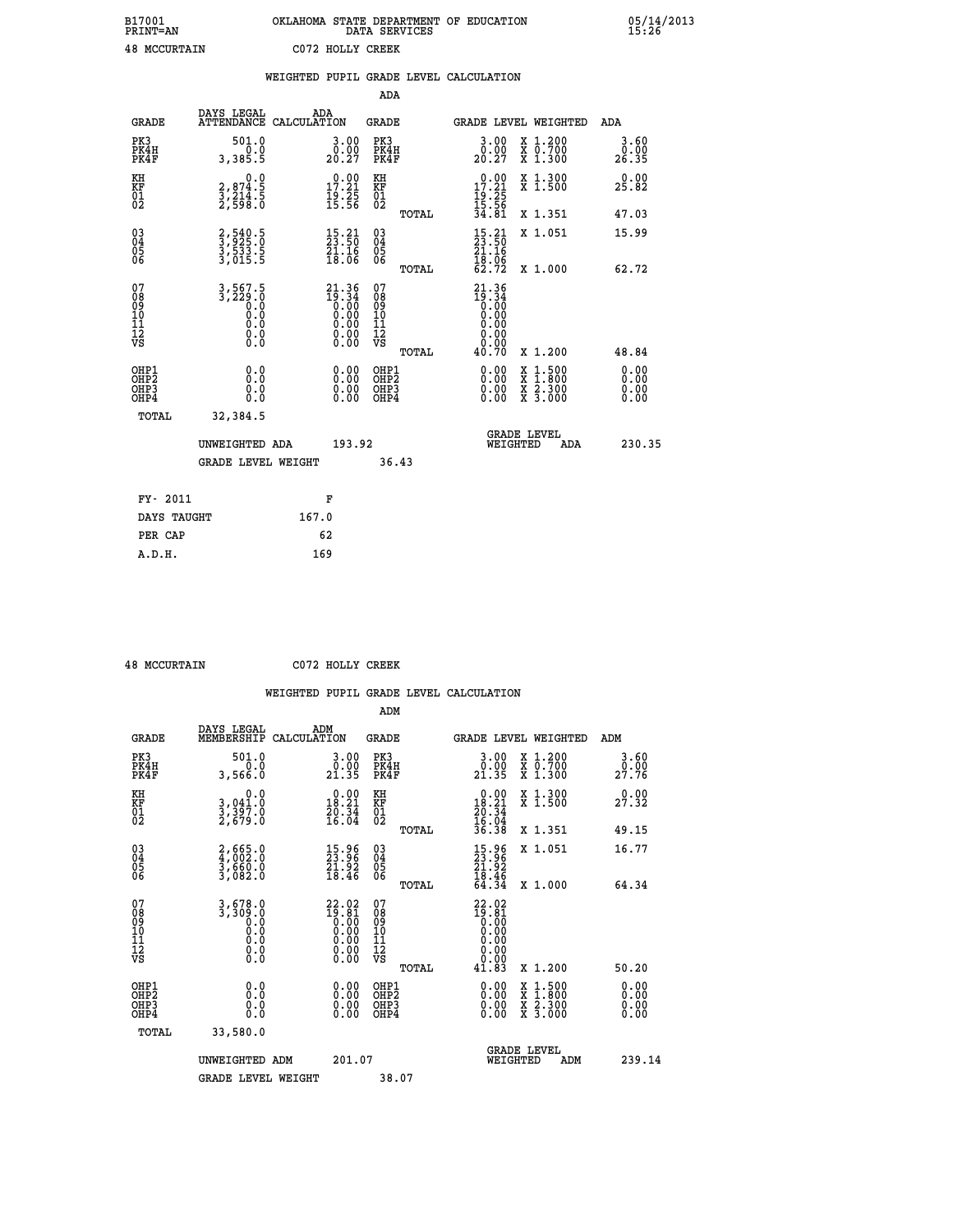| B17001          | OKLAHOMA STATE DEPARTMENT OF EDUCATION |
|-----------------|----------------------------------------|
| <b>PRINT=AN</b> | DATA SERVICES                          |
| 48 MCCURTAIN    | T005 TDAREL                            |

| <b>48 MCCURTAIN</b>                          |                                                                                                                                                                                          |             | I005 IDABEL                                                                             |                                                    |       |                                                                                                         |                                                                                                  |                        |
|----------------------------------------------|------------------------------------------------------------------------------------------------------------------------------------------------------------------------------------------|-------------|-----------------------------------------------------------------------------------------|----------------------------------------------------|-------|---------------------------------------------------------------------------------------------------------|--------------------------------------------------------------------------------------------------|------------------------|
|                                              |                                                                                                                                                                                          |             |                                                                                         |                                                    |       | WEIGHTED PUPIL GRADE LEVEL CALCULATION                                                                  |                                                                                                  |                        |
|                                              |                                                                                                                                                                                          |             |                                                                                         | <b>ADA</b>                                         |       |                                                                                                         |                                                                                                  |                        |
| <b>GRADE</b>                                 | DAYS LEGAL<br><b>ATTENDANCE</b>                                                                                                                                                          | CALCULATION | ADA                                                                                     | <b>GRADE</b>                                       |       |                                                                                                         | GRADE LEVEL WEIGHTED                                                                             | ADA                    |
| PK3<br>PK4H<br>PK4F                          | 1,085.0<br>0.0<br>15,676.0                                                                                                                                                               |             | 6.20<br>ŏÖ.ÖŎ<br>89.58                                                                  | PK3<br>PK4H<br>PK4F                                |       | 6.20<br>ŏÖ.<br>89.58                                                                                    | X 1.200<br>X 0.700<br>X 1.300                                                                    | 7.44<br>0.00<br>116.45 |
| KH<br>KF<br>01<br>02                         | 0.0<br>16,450.0<br>15,894.5<br>14,832.5                                                                                                                                                  |             | $94.00$<br>$94.00$<br>$90.83$<br>$84.76$                                                | KH<br>KF<br>01<br>02                               |       | $0.00\n94.00\n90.83\n84.76\n175.59$                                                                     | X 1.300<br>X 1.500                                                                               | $0.00$<br>141.00       |
|                                              |                                                                                                                                                                                          |             |                                                                                         |                                                    | TOTAL |                                                                                                         | X 1.351                                                                                          | 237.22                 |
| 03<br>04<br>05<br>06                         | $14, 805.0$<br>$14, 476.0$<br>$14, 376.5$<br>$12, 756.5$                                                                                                                                 |             | $84.60$<br>$82.72$<br>$82.15$<br>$72.89$                                                | $\begin{matrix} 03 \\ 04 \\ 05 \\ 06 \end{matrix}$ |       | $\begin{smallmatrix}84.60\\82.72\\82.15\\72.89\\237.76\end{smallmatrix}$                                | X 1.051                                                                                          | 88.91                  |
|                                              |                                                                                                                                                                                          |             |                                                                                         |                                                    | TOTAL |                                                                                                         | X 1.000                                                                                          | 237.76                 |
| 07<br>08<br>09<br>01<br>11<br>11<br>12<br>VS | $\begin{smallmatrix} 13\,, & 842\,. & 0\\ 12\,, & 970\,. & 0\\ 18\,, & 233\,. & 0\\ 16\,, & 628\,. & 0\\ 16\,, & 097\,. & 5\\ 17\,, & 540\,. & 0\\ 0\,. & 0\,. & 0\,. \end{smallmatrix}$ |             | $\begin{smallmatrix}79.10\\74.11\\104.19\\195.02\\91.99\\100.23\\0.00\end{smallmatrix}$ | 07<br>08<br>09<br>001<br>11<br>11<br>12<br>VS      | TOTAL | 79.10<br>$\begin{smallmatrix}74.11\104.19\95.02\91.99\100.23\0.00\0.00\0.00\end{smallmatrix}$<br>544.64 | X 1.200                                                                                          | 653.57                 |
| OHP1<br>OHP2<br>OH <sub>P3</sub><br>OHP4     | 0.0<br>0.0<br>0.0                                                                                                                                                                        |             | $\begin{smallmatrix} 0.00 \ 0.00 \ 0.00 \ 0.00 \end{smallmatrix}$                       | OHP1<br>OHP2<br>OHP3<br>OHP4                       |       |                                                                                                         | $\begin{smallmatrix} x & 1 & 500 \\ x & 1 & 800 \\ x & 2 & 300 \\ x & 3 & 000 \end{smallmatrix}$ | 0.00<br>0.00           |
| TOTAL                                        | 215,662.5                                                                                                                                                                                |             |                                                                                         |                                                    |       |                                                                                                         |                                                                                                  |                        |
|                                              | UNWEIGHTED ADA                                                                                                                                                                           |             | 1,232.37                                                                                |                                                    |       |                                                                                                         | <b>GRADE LEVEL</b><br>WEIGHTED<br>ADA                                                            | 1,482.35               |
|                                              | <b>GRADE LEVEL WEIGHT</b>                                                                                                                                                                |             |                                                                                         | 249.98                                             |       |                                                                                                         |                                                                                                  |                        |
|                                              |                                                                                                                                                                                          |             |                                                                                         |                                                    |       |                                                                                                         |                                                                                                  |                        |

| FY- 2011    | F     |
|-------------|-------|
| DAYS TAUGHT | 175.0 |
| PER CAP     | 66    |
| A.D.H.      | 843   |
|             |       |

 **ADM**

 **48 MCCURTAIN I005 IDABEL**

| <b>GRADE</b>                                       | DAYS LEGAL                                                           | ADM<br>MEMBERSHIP CALCULATION                                                           | <b>GRADE</b>                                       | GRADE LEVEL WEIGHTED                                                                 |                                          | ADM                    |
|----------------------------------------------------|----------------------------------------------------------------------|-----------------------------------------------------------------------------------------|----------------------------------------------------|--------------------------------------------------------------------------------------|------------------------------------------|------------------------|
| PK3<br>PK4H<br>PK4F                                | 1,103.0<br>0.0<br>17,091.0                                           | 6.30<br>ŏ:ŏŏ<br>97.66                                                                   | PK3<br>PK4H<br>PK4F                                | 6.30<br>0.00<br>97.66                                                                | X 1.200<br>X 0.700<br>X 1.300            | 7.56<br>0.00<br>126.96 |
| KH<br>KF<br>01<br>02                               | 0.0<br>17,632:0<br>16,912:0<br>15,589:0                              | $0.00$<br>75.001<br>$\frac{96.64}{89.08}$                                               | KH<br>KF<br>01<br>02                               | 0.00<br>100.75<br>$\frac{96.64}{89.08}$<br>185.72                                    | X 1.300<br>X 1.500                       | 0.00<br>151.13         |
|                                                    |                                                                      |                                                                                         | TOTAL                                              |                                                                                      | X 1.351                                  | 250.91                 |
| $\begin{matrix} 03 \\ 04 \\ 05 \\ 06 \end{matrix}$ | 15, 383.0<br>15, 151.0<br>15, 061.0<br>13, 375.0                     | 87.90<br>86.58<br>86.06<br>76.43                                                        | $\begin{matrix} 03 \\ 04 \\ 05 \\ 06 \end{matrix}$ | 87.90<br>86.58<br>86.06<br>76.43<br>249.07                                           | X 1.051                                  | 92.38                  |
|                                                    |                                                                      |                                                                                         | TOTAL                                              |                                                                                      | X 1.000                                  | 249.07                 |
| 07<br>08<br>09<br>101<br>11<br>12<br>VS            | 14,618.0<br>13,635.0<br>19,369.0<br>17,933.0<br>16,928.0<br>18,153.0 | $\begin{smallmatrix}83.53\\77.91\\110.68\\102.47\\96.73\\103.73\\0.00\end{smallmatrix}$ | 078<br>089<br>0011<br>11<br>12<br>VS<br>TOTAL      | 83.53<br>$77.91$<br>$10.68$<br>$102.47$<br>$96.73$<br>$103.73$<br>$0.00$<br>$575.05$ | X 1.200                                  | 690.06                 |
| OHP1<br>OHP2<br>OHP3                               | 0.0<br>0.0                                                           | $0.00$<br>$0.00$                                                                        | OHP1<br>OHP <sub>2</sub><br>OHP3                   | 0.00<br>0.00                                                                         | X 1:500<br>X 1:800<br>X 2:300<br>X 3:000 | 0.00<br>0.00           |
| OHP4                                               | 0.0                                                                  | 0.00                                                                                    | OHP4                                               | 0.00                                                                                 |                                          | 0.00                   |
| TOTAL                                              | 227,933.0<br>UNWEIGHTED                                              | 1,302.45<br>ADM                                                                         |                                                    | WEIGHTED                                                                             | <b>GRADE LEVEL</b><br>ADM                | 1,568.07               |
|                                                    | <b>GRADE LEVEL WEIGHT</b>                                            |                                                                                         | 265.62                                             |                                                                                      |                                          |                        |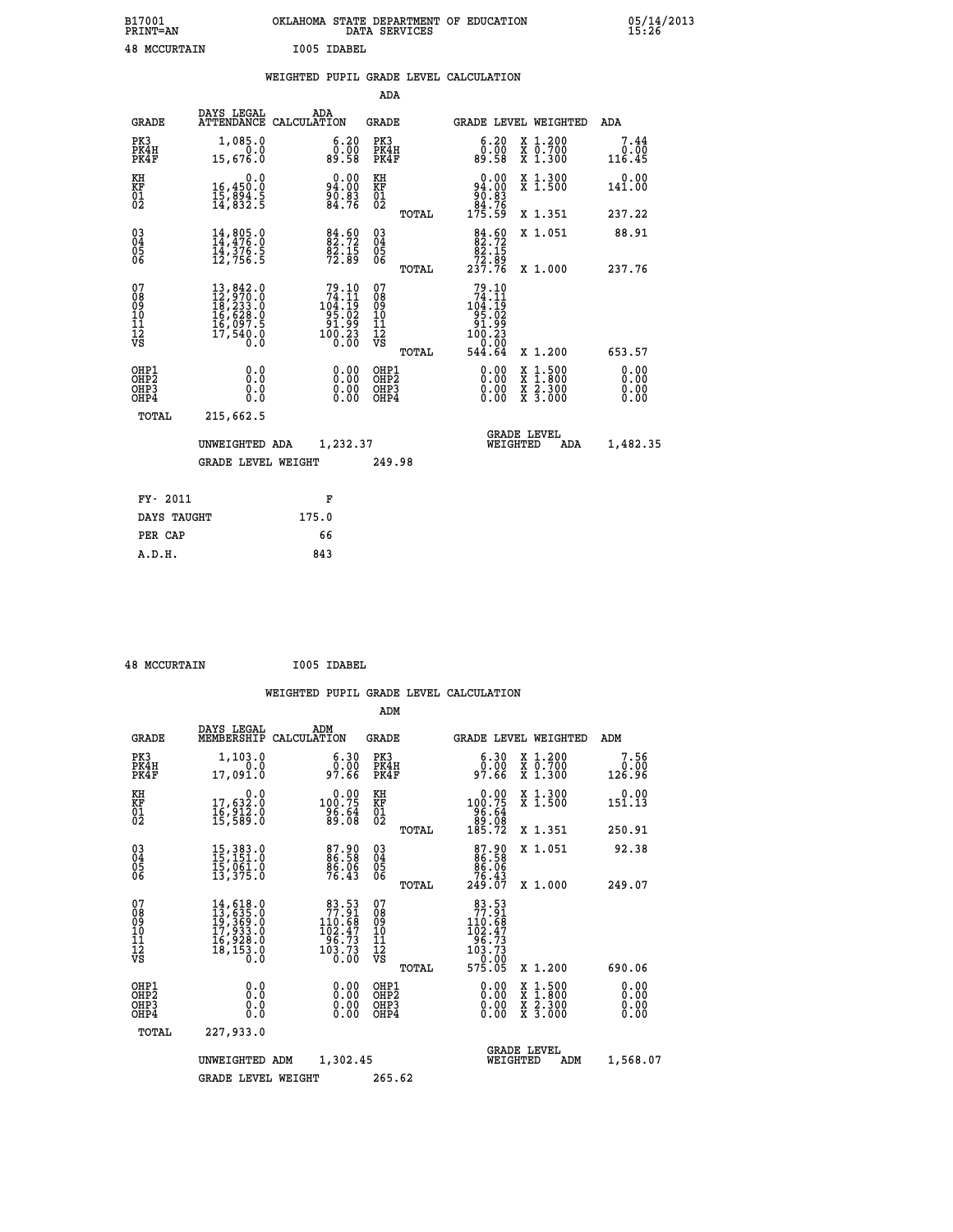| B17001<br><b>PRINT=AN</b> |                   | OKLAHOMA STATE DEPARTMENT OF EDUCATION<br>SERVICES<br>DATA |  | 05/14/2013<br>15:26 |
|---------------------------|-------------------|------------------------------------------------------------|--|---------------------|
| 48                        | I006<br>MCCURTAIN | HAWORTH                                                    |  |                     |

|                                                                    |                                                                                      | WEIGHTED PUPIL GRADE LEVEL CALCULATION                                   |                                                     |       |                                                                               |                                                                                                                                              |                              |
|--------------------------------------------------------------------|--------------------------------------------------------------------------------------|--------------------------------------------------------------------------|-----------------------------------------------------|-------|-------------------------------------------------------------------------------|----------------------------------------------------------------------------------------------------------------------------------------------|------------------------------|
|                                                                    |                                                                                      |                                                                          | <b>ADA</b>                                          |       |                                                                               |                                                                                                                                              |                              |
| <b>GRADE</b>                                                       | <b>DAYS LEGAL<br/>ATTENDANCE</b>                                                     | ADA<br>CALCULATION                                                       | <b>GRADE</b>                                        |       |                                                                               | GRADE LEVEL WEIGHTED                                                                                                                         | ADA                          |
| PK3<br>PK4H<br>PK4F                                                | 173.0<br>3,526.5                                                                     | $\begin{smallmatrix} 1.00\\ 0.00\\ 20.38 \end{smallmatrix}$              | PK3<br>PK4H<br>PK4F                                 |       | 1.00<br>ŏ:ŏŏ<br>20:38                                                         | X 1.200<br>X 0.700<br>X 1.300                                                                                                                | 1.20<br>0.00<br>26.49        |
| KH<br>KF<br>01<br>02                                               | $5,433.5$<br>$7,399.5$<br>$4,705.0$                                                  | $\begin{smallmatrix} 0.00\\ 37.19\\ 42.77\\ 27.20 \end{smallmatrix}$     | KH<br>KF<br>01<br>02                                |       | $\begin{smallmatrix} 0.00\\ 37.19\\ 42.77\\ 27.20\\ 69.97 \end{smallmatrix}$  | X 1.300<br>X 1.500                                                                                                                           | 0.00<br>55.79                |
|                                                                    |                                                                                      |                                                                          |                                                     | TOTAL |                                                                               | X 1.351                                                                                                                                      | 94.53                        |
| $\begin{smallmatrix} 03 \\[-4pt] 04 \end{smallmatrix}$<br>Ŏ5<br>06 | 5,093.5<br>5,057.0<br>5,640.0<br>6,979.0                                             | 29.23<br>29.23<br>32.60<br>40.34                                         | $\begin{array}{c} 03 \\ 04 \\ 05 \\ 06 \end{array}$ |       | $29.44$<br>$29.23$<br>$32.60$<br>$40.34$<br>$102.17$                          | X 1.051                                                                                                                                      | 30.94                        |
|                                                                    |                                                                                      |                                                                          |                                                     | TOTAL |                                                                               | X 1.000                                                                                                                                      | 102.17                       |
| 07<br>08<br>09<br>111<br>12<br>VS                                  | $7,876.0$<br>$8,415.5$<br>$7,097.5$<br>$7,392.0$<br>$8,159.0$<br>$10,458.0$<br>$0.0$ | $45.53$<br>$48.64$<br>$41.03$<br>$42.73$<br>$47.16$<br>$60.45$<br>$0.00$ | 07<br>08901112<br>1112<br>VS                        | TOTAL | $45.53$<br>$48.64$<br>$41.03$<br>$42.736$<br>$47.165$<br>$60.450$<br>$285.54$ | X 1.200                                                                                                                                      | 342.65                       |
| OHP1<br>OHP2<br>OH <sub>P3</sub><br>OHP4                           | 0.0<br>0.0<br>0.0                                                                    | $\begin{smallmatrix} 0.00 \ 0.00 \ 0.00 \ 0.00 \end{smallmatrix}$        | OHP1<br>OHP2<br>OHP3<br>OHP4                        |       | 0.00<br>0.00<br>0.00                                                          | $\begin{smallmatrix} \mathtt{X} & 1\cdot500 \\ \mathtt{X} & 1\cdot800 \\ \mathtt{X} & 2\cdot300 \\ \mathtt{X} & 3\cdot000 \end{smallmatrix}$ | 0.00<br>0.00<br>0.00<br>0.00 |
| <b>TOTAL</b>                                                       | 94,405.0                                                                             |                                                                          |                                                     |       |                                                                               |                                                                                                                                              |                              |
|                                                                    | UNWEIGHTED ADA                                                                       | 545.69                                                                   |                                                     |       | WEIGHTED                                                                      | <b>GRADE LEVEL</b><br>ADA                                                                                                                    | 653.77                       |
|                                                                    | <b>GRADE LEVEL WEIGHT</b>                                                            |                                                                          | 108.08                                              |       |                                                                               |                                                                                                                                              |                              |
| FY- 2011                                                           |                                                                                      | F                                                                        |                                                     |       |                                                                               |                                                                                                                                              |                              |
| DAYS TAUGHT                                                        |                                                                                      | 173.0                                                                    |                                                     |       |                                                                               |                                                                                                                                              |                              |
| PER CAP                                                            |                                                                                      | 90                                                                       |                                                     |       |                                                                               |                                                                                                                                              |                              |

 **48 MCCURTAIN I006 HAWORTH**

 **A.D.H. 490**

| <b>GRADE</b>                             | DAYS LEGAL<br>MEMBERSHIP                                                             | ADM<br>CALCULATION                                                         | <b>GRADE</b>                                       |       |                                                                              |          | <b>GRADE LEVEL WEIGHTED</b>              | ADM                    |
|------------------------------------------|--------------------------------------------------------------------------------------|----------------------------------------------------------------------------|----------------------------------------------------|-------|------------------------------------------------------------------------------|----------|------------------------------------------|------------------------|
| PK3<br>PK4H<br>PK4F                      | 173.0<br>3,817.0                                                                     | $\begin{smallmatrix} 1.00\\[-1.2mm] 0.00\\[-1.0mm] 22.06\end{smallmatrix}$ | PK3<br>PK4H<br>PK4F                                |       | $\begin{smallmatrix} 1.00\\ 0.00\\ 22.06 \end{smallmatrix}$                  |          | X 1.200<br>X 0.700<br>X 1.300            | 1.20<br>ŏÖ.ÖŎ<br>28.68 |
| KH<br>KF<br>01<br>02                     | 0.0<br>$\frac{6}{7}, \frac{874}{833}$ .0<br>4,909.0                                  | $\begin{smallmatrix} 0.00\\ 39.73\\ 45.28\\ 28.38 \end{smallmatrix}$       | KH<br>KF<br>01<br>02                               |       | $\begin{smallmatrix} 0.00\\ 39.73\\ 45.28\\ 28.38\\ 73.66 \end{smallmatrix}$ |          | X 1.300<br>X 1.500                       | 0.00<br>59.60          |
|                                          |                                                                                      |                                                                            |                                                    | TOTAL |                                                                              |          | X 1.351                                  | 99.51                  |
| 03<br>04<br>05<br>06                     | 5,355.0<br>5,288.0<br>5,931.0<br>7,433.0                                             | 30.95<br>30.57<br>34.28<br>42.97                                           | $\begin{matrix} 03 \\ 04 \\ 05 \\ 06 \end{matrix}$ |       | $30.95$<br>$30.57$<br>$34.28$<br>$42.97$<br>$107.82$                         |          | X 1.051                                  | 32.53                  |
|                                          |                                                                                      |                                                                            |                                                    | TOTAL |                                                                              |          | X 1.000                                  | 107.82                 |
| 07<br>089<br>090<br>1112<br>VS           | $8,449.0$<br>$9,121.0$<br>$7,762.0$<br>$8,089.0$<br>$8,982.0$<br>$11,336.0$<br>$0.0$ | $48.84$<br>$52.72$<br>$44.87$<br>$46.76$<br>$51.92$<br>$55.53$<br>$0.00$   | 07<br>08<br>09<br>001<br>11<br>11<br>12<br>VS      | TOTAL | $48.84$<br>$52.72$<br>$44.87$<br>$46.762$<br>$51.923$<br>$65.53$<br>$0.004$  |          | X 1.200                                  | 372.77                 |
| OHP1<br>OHP2<br>OH <sub>P3</sub><br>OHP4 | 0.0<br>0.000                                                                         |                                                                            | OHP1<br>OHP2<br>OHP3<br>OHP4                       |       | 0.00<br>$0.00$<br>0.00                                                       |          | X 1:500<br>X 1:800<br>X 2:300<br>X 3:000 | 0.00<br>0.00<br>0.00   |
| TOTAL                                    | 101,352.0                                                                            |                                                                            |                                                    |       |                                                                              |          |                                          |                        |
|                                          | UNWEIGHTED                                                                           | 585.86<br>ADM                                                              |                                                    |       |                                                                              | WEIGHTED | <b>GRADE LEVEL</b><br>ADM                | 702.11                 |
|                                          | <b>GRADE LEVEL WEIGHT</b>                                                            |                                                                            | 116.25                                             |       |                                                                              |          |                                          |                        |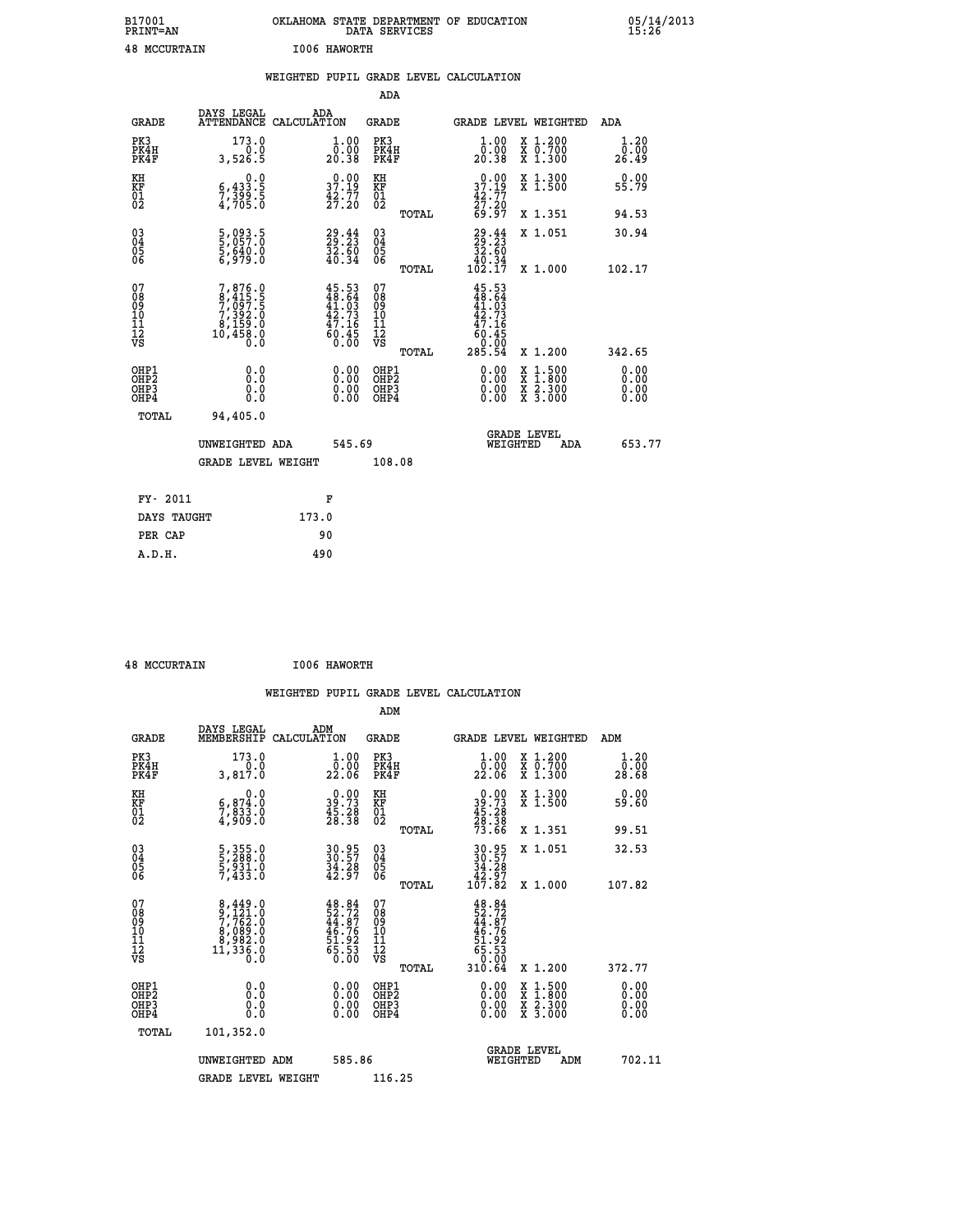| B17001<br><b>PRINT=AN</b> | OKLAHOMA STATE DEPARTMENT OF EDUCATION<br>DATA SERVICES | 05/14/2013<br>15:26 |
|---------------------------|---------------------------------------------------------|---------------------|
| 48<br>MCCURTAIN           | I011 VALLIANT                                           |                     |

|                                                    |                                                                             |                    |                                                                      |                                        |       | WEIGHTED PUPIL GRADE LEVEL CALCULATION                                           |          |                                                                                                                                           |                              |
|----------------------------------------------------|-----------------------------------------------------------------------------|--------------------|----------------------------------------------------------------------|----------------------------------------|-------|----------------------------------------------------------------------------------|----------|-------------------------------------------------------------------------------------------------------------------------------------------|------------------------------|
|                                                    |                                                                             |                    |                                                                      | ADA                                    |       |                                                                                  |          |                                                                                                                                           |                              |
| <b>GRADE</b>                                       | DAYS LEGAL<br><b>ATTENDANCE</b>                                             | ADA<br>CALCULATION |                                                                      | <b>GRADE</b>                           |       |                                                                                  |          | GRADE LEVEL WEIGHTED                                                                                                                      | ADA                          |
| PK3<br>PK4H<br>PK4F                                | 378.5<br>0.0<br>7,863.5                                                     |                    | $\begin{smallmatrix} 2.24\ 0.00\ 46.53 \end{smallmatrix}$            | PK3<br>PK4H<br>PK4F                    |       | 2.24<br>0.00<br>46.53                                                            |          | X 1.200<br>X 0.700<br>X 1.300                                                                                                             | 2.69<br>0.00<br>60.49        |
| KH<br>KF<br>01<br>02                               | 0.0<br>$\begin{smallmatrix} 8,141.5\\ 6,937.0\\ 10,139.0 \end{smallmatrix}$ |                    | $\begin{smallmatrix} 0.00\\ 48.17\\ 41.05\\ 59.99 \end{smallmatrix}$ | KH<br>KF<br>01<br>02                   |       | $\begin{smallmatrix} &0.00\ 48.17\ 41.05\ 59.99\ 101.04\end{smallmatrix}$        |          | X 1.300<br>X 1.500                                                                                                                        | 0.00<br>72.26                |
|                                                    |                                                                             |                    |                                                                      |                                        | TOTAL |                                                                                  |          | X 1.351                                                                                                                                   | 136.51                       |
| $\begin{matrix} 03 \\ 04 \\ 05 \\ 06 \end{matrix}$ | 12,083.0<br>9,812.0<br>10,354.5<br>12,913.0                                 |                    | $71.50$<br>58.06<br>$\frac{61.27}{76.41}$                            | 03<br>04<br>05<br>06                   |       | $71.50$<br>$58.06$<br>$61.27$                                                    |          | X 1.051                                                                                                                                   | 75.15                        |
|                                                    |                                                                             |                    |                                                                      |                                        | TOTAL | 76.41<br>195.74                                                                  |          | X 1.000                                                                                                                                   | 195.74                       |
| 07<br>08<br>09<br>11<br>11<br>12<br>VS             |                                                                             |                    | 76.67<br>74.69<br>84.53<br>68.39<br>68.72.69<br>72.69<br>0.00        | 07<br>08<br>09<br>11<br>11<br>12<br>VS | TOTAL | 76.67<br>$74.69$<br>$84.53$<br>$68.39$<br>$73.79$<br>$72.69$<br>$0.99$<br>450.76 |          | X 1.200                                                                                                                                   | 540.91                       |
| OHP1<br>OHP2<br>OHP3<br>OHP4                       | 0.0<br>0.0<br>0.0                                                           |                    | $\begin{smallmatrix} 0.00 \ 0.00 \ 0.00 \ 0.00 \end{smallmatrix}$    | OHP1<br>OHP2<br>OHP3<br>OHP4           |       | $0.00$<br>$0.00$<br>0.00                                                         |          | $\begin{smallmatrix} \mathtt{X} & 1\cdot500\\ \mathtt{X} & 1\cdot800\\ \mathtt{X} & 2\cdot300\\ \mathtt{X} & 3\cdot000 \end{smallmatrix}$ | 0.00<br>0.00<br>0.00<br>0.00 |
| TOTAL                                              | 154,547.5                                                                   |                    |                                                                      |                                        |       |                                                                                  |          |                                                                                                                                           |                              |
|                                                    | UNWEIGHTED ADA                                                              |                    | 915.98                                                               |                                        |       |                                                                                  | WEIGHTED | <b>GRADE LEVEL</b><br>ADA                                                                                                                 | 1,083.75                     |
|                                                    | <b>GRADE LEVEL WEIGHT</b>                                                   |                    |                                                                      | 167.77                                 |       |                                                                                  |          |                                                                                                                                           |                              |
| FY- 2011                                           |                                                                             | F                  |                                                                      |                                        |       |                                                                                  |          |                                                                                                                                           |                              |
| DAYS TAUGHT                                        |                                                                             | 169.0              |                                                                      |                                        |       |                                                                                  |          |                                                                                                                                           |                              |
| PER CAP                                            |                                                                             | 62                 |                                                                      |                                        |       |                                                                                  |          |                                                                                                                                           |                              |

 **48 MCCURTAIN I011 VALLIANT**

 **A.D.H. 708**

 **ADM**

| <b>GRADE</b>                                       | DAYS LEGAL<br>MEMBERSHIP                                                                                                                            | ADM<br>CALCULATION                                                   | <b>GRADE</b>                             |       | GRADE LEVEL WEIGHTED                                                                 |                                          | ADM                   |  |
|----------------------------------------------------|-----------------------------------------------------------------------------------------------------------------------------------------------------|----------------------------------------------------------------------|------------------------------------------|-------|--------------------------------------------------------------------------------------|------------------------------------------|-----------------------|--|
| PK3<br>PK4H<br>PK4F                                | 381.0<br>0.0<br>8,110.0                                                                                                                             | 2.25<br>00.00<br>47.99                                               | PK3<br>PK4H<br>PK4F                      |       | 2.25<br>$\frac{0}{47.99}$                                                            | X 1.200<br>X 0.700<br>X 1.300            | 2.70<br>0.00<br>62.39 |  |
| KH<br>KF<br>01<br>02                               | 0.0<br>8,622:0<br>7,295:0<br>10,532:0                                                                                                               | $\begin{smallmatrix} 0.00\\ 51.02\\ 43.17\\ 62.32 \end{smallmatrix}$ | KH<br>KF<br>01<br>02                     |       | $\begin{array}{r} 0.00 \\ 51.02 \\ 43.17 \\ 62.32 \\ 105.49 \end{array}$             | X 1.300<br>X 1.500                       | 0.00<br>76.53         |  |
|                                                    |                                                                                                                                                     |                                                                      |                                          | TOTAL |                                                                                      | X 1.351                                  | 142.52                |  |
| $\begin{matrix} 03 \\ 04 \\ 05 \\ 06 \end{matrix}$ | $12,556.0$<br>$10,187.0$<br>$10,681.0$<br>$13,436.0$                                                                                                | 74.30<br>60.28<br>63.20<br>79.50                                     | $\substack{03 \\ 04}$<br>$\frac{05}{06}$ |       | $74.3060.2863.2079.50202.98$                                                         | X 1.051                                  | 78.09                 |  |
|                                                    |                                                                                                                                                     |                                                                      |                                          | TOTAL |                                                                                      | X 1.000                                  | 202.98                |  |
| 07<br>089<br>090<br>1112<br>VS                     | $\begin{smallmatrix} 13\,,\,589\,.0\\ 13\,,\,067\,.0\\ 15\,,\,220\,.0\\ 12\,,\,300\,.0\\ 13\,,\,166\,.0\\ 12\,,\,749\,.0\\ 0\,.0 \end{smallmatrix}$ | 0.00                                                                 | 07<br>08901112<br>1112<br>VS             |       | $80.41$<br>$77.32$<br>$90.15$<br>$73.11$<br>$78.42$<br>$76.12$<br>$0.00$<br>$475.53$ |                                          |                       |  |
|                                                    |                                                                                                                                                     |                                                                      |                                          | TOTAL |                                                                                      | X 1.200                                  | 570.64                |  |
| OHP1<br>OHP2<br>OH <sub>P3</sub><br>OHP4           | 0.0<br>0.000                                                                                                                                        |                                                                      | OHP1<br>OHP2<br>OHP3<br>OHP4             |       | 0.00<br>0.00000                                                                      | X 1:500<br>X 1:800<br>X 2:300<br>X 3:000 | 0.00<br>0.00<br>0.00  |  |
| TOTAL                                              | 161,891.0                                                                                                                                           |                                                                      |                                          |       |                                                                                      |                                          |                       |  |
|                                                    | UNWEIGHTED<br>ADM                                                                                                                                   | 959.56                                                               |                                          |       | WEIGHTED                                                                             | <b>GRADE LEVEL</b><br>ADM                | 1,135.85              |  |
|                                                    | <b>GRADE LEVEL WEIGHT</b>                                                                                                                           |                                                                      | 176.29                                   |       |                                                                                      |                                          |                       |  |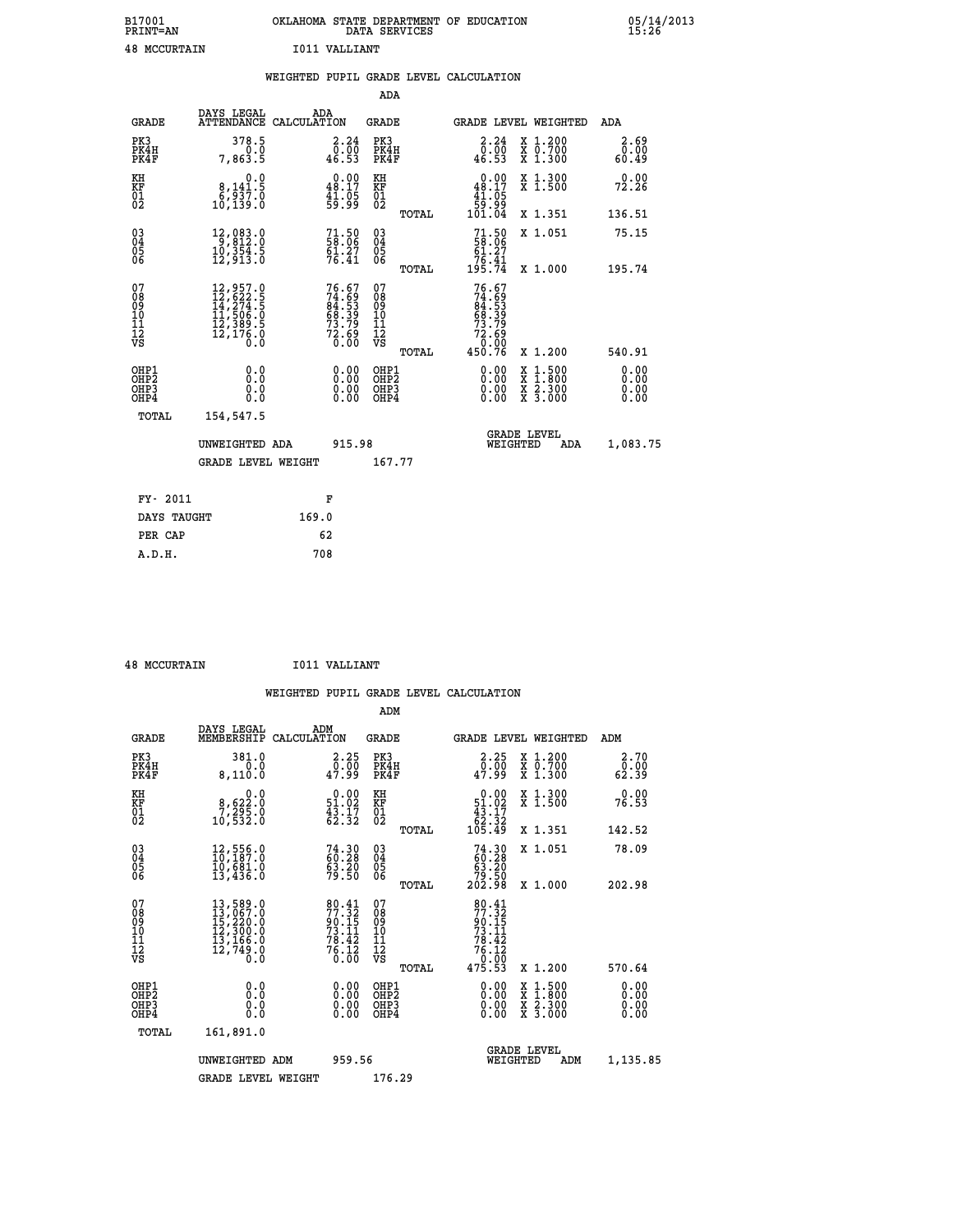| B17001<br>PRINT=AN  | . STATE DEPARTMENT OF EDUCATION<br>OKLAHOMA<br>DATA SERVICES | 05/14/2013<br>15:26 |
|---------------------|--------------------------------------------------------------|---------------------|
| <b>48 MCCURTAIN</b> | <b>I013 EAGLETOWN</b>                                        |                     |

|                                                                    |                                                                           | WEIGHTED PUPIL GRADE LEVEL CALCULATION                             |                                                  |                                                                                                                           |                                                                                                  |                              |
|--------------------------------------------------------------------|---------------------------------------------------------------------------|--------------------------------------------------------------------|--------------------------------------------------|---------------------------------------------------------------------------------------------------------------------------|--------------------------------------------------------------------------------------------------|------------------------------|
|                                                                    |                                                                           |                                                                    | ADA                                              |                                                                                                                           |                                                                                                  |                              |
| <b>GRADE</b>                                                       | DAYS LEGAL                                                                | ADA<br>ATTENDANCE CALCULATION                                      | <b>GRADE</b>                                     | GRADE LEVEL WEIGHTED                                                                                                      |                                                                                                  | ADA                          |
| PK3<br>PK4H<br>PK4F                                                | 350.0<br>0.0<br>1,832.5                                                   | 2.00<br>0.00<br>10.47                                              | PK3<br>PK4H<br>PK4F                              | 2.00<br>0.00<br>10.47                                                                                                     | X 1.200<br>X 0.700<br>X 1.300                                                                    | 2.40<br>0.00<br>13.61        |
| KH<br><b>KF</b><br>01<br>02                                        | 0.0<br>3,269:0<br>1,602:5<br>2,025:5                                      | $\begin{array}{r} 0.00 \\ 18.68 \\ 9.16 \\ 11.57 \end{array}$      | KH<br><b>KF</b><br>01<br>02                      | $\begin{array}{r} 0.00 \\ 18.68 \\ 9.16 \\ 11.57 \\ 20.73 \end{array}$                                                    | X 1.300<br>X 1.500                                                                               | 0.00<br>28.02                |
|                                                                    |                                                                           |                                                                    | TOTAL                                            |                                                                                                                           | X 1.351                                                                                          | 28.01                        |
| $\begin{smallmatrix} 03 \\[-4pt] 04 \end{smallmatrix}$<br>Ŏ5<br>06 | 2,575.9<br>$\frac{1}{3}, \frac{8}{7}\frac{11}{40}$ : 5                    | $\begin{smallmatrix} 14.41\ 14.72\ 10.35\ 21.37 \end{smallmatrix}$ | $\substack{03 \\ 04}$<br>$\frac{05}{06}$         | $\frac{14}{14}$ : $\frac{41}{72}$<br>$\frac{1}{21}$ , $\frac{3}{5}$<br>$\frac{21}{46}$ , $\frac{3}{44}$                   | X 1.051                                                                                          | 15.14                        |
|                                                                    |                                                                           |                                                                    | TOTAL                                            |                                                                                                                           | X 1.000                                                                                          | 46.44                        |
| 07<br>08<br>09<br>11<br>11<br>12<br>VS                             | 3,588.0<br>3,030.0<br>2,793.0<br>3,833.0<br>3,833.0<br>2,074.5<br>2,486.0 | 20.50<br>17.31<br>15.96<br>21.90<br>21.85<br>14.21<br>16.00        | 07<br>08<br>09<br>101<br>11<br>12<br>VS<br>TOTAL | 20.50<br>$\frac{17}{15}$ $\cdot\frac{31}{96}$<br>21.90<br>$\begin{array}{r} 11.85 \\ 14.21 \\ 0.00 \\ 101.73 \end{array}$ | X 1.200                                                                                          | 122.08                       |
| OHP1<br>OH <sub>P</sub> 2<br>OHP3<br>OHP4                          | 0.0<br>0.0<br>0.0                                                         | 0.00<br>0.00<br>0.00                                               | OHP1<br>OH <sub>P</sub> 2<br>OHP3<br>OHP4        | 0.00<br>0.00                                                                                                              | $\begin{smallmatrix} x & 1 & 500 \\ x & 1 & 800 \\ x & 2 & 300 \\ x & 3 & 000 \end{smallmatrix}$ | 0.00<br>0.00<br>0.00<br>0.00 |
| TOTAL                                                              | 37,533.0                                                                  |                                                                    |                                                  |                                                                                                                           |                                                                                                  |                              |
|                                                                    | UNWEIGHTED ADA                                                            | 214.46                                                             |                                                  | <b>GRADE LEVEL</b><br>WEIGHTED                                                                                            | ADA                                                                                              | 255.70                       |
|                                                                    | <b>GRADE LEVEL WEIGHT</b>                                                 |                                                                    | 41.24                                            |                                                                                                                           |                                                                                                  |                              |
| FY- 2011                                                           |                                                                           | F                                                                  |                                                  |                                                                                                                           |                                                                                                  |                              |
| DAYS TAUGHT                                                        |                                                                           | 175.0                                                              |                                                  |                                                                                                                           |                                                                                                  |                              |
| PER CAP                                                            |                                                                           | 119                                                                |                                                  |                                                                                                                           |                                                                                                  |                              |

 **48 MCCURTAIN I013 EAGLETOWN**

 **A.D.H. 214**

 **WEIGHTED PUPIL GRADE LEVEL CALCULATION ADM DAYS LEGAL ADM**

| <b>GRADE</b>                                       | DAIS TEATH<br>MEMBERSHIP                                                                                                                      | שעם<br>CALCULATION                                                                                 | GRADE                                              |       |                                                                                                | <b>GRADE LEVEL WEIGHTED</b>                                                                                                               | ADM                          |  |
|----------------------------------------------------|-----------------------------------------------------------------------------------------------------------------------------------------------|----------------------------------------------------------------------------------------------------|----------------------------------------------------|-------|------------------------------------------------------------------------------------------------|-------------------------------------------------------------------------------------------------------------------------------------------|------------------------------|--|
| PK3<br>PK4H<br>PK4F                                | 350.0<br>0.0<br>1,881.0                                                                                                                       | $\begin{smallmatrix} 2.00\\ 0.00\\ 10.75 \end{smallmatrix}$                                        | PK3<br>PK4H<br>PK4F                                |       | 0.00<br>10.75                                                                                  | X 1.200<br>X 0.700<br>X 1.300                                                                                                             | 2.40<br>0.00<br>13.98        |  |
| KH<br>KF<br>01<br>02                               | $\begin{smallmatrix}&&&0.0\\3,408.0\\1,665.0\\2,093.0\end{smallmatrix}$                                                                       | $\begin{array}{r} 0.00 \\ 19.47 \\ 9.51 \\ 11.96 \end{array}$                                      | KH<br>KF<br>01<br>02                               |       | $19.47$<br>$19.51$<br>$11.96$<br>$21.47$                                                       | X 1.300<br>X 1.500                                                                                                                        | 0.00<br>29.21                |  |
|                                                    |                                                                                                                                               |                                                                                                    |                                                    | TOTAL |                                                                                                | X 1.351                                                                                                                                   | 29.01                        |  |
| $\begin{matrix} 03 \\ 04 \\ 05 \\ 06 \end{matrix}$ | 2,588.0<br>2,695.0<br>1,884.0<br>3,882.0                                                                                                      | $14.79$<br>$15.40$<br>$10.77$<br>$22.18$                                                           | $\begin{matrix} 03 \\ 04 \\ 05 \\ 06 \end{matrix}$ |       | $14.79$<br>$15.40$<br>$10.77$<br>$22.18$<br>$48.35$                                            | X 1.051                                                                                                                                   | 15.54                        |  |
|                                                    |                                                                                                                                               |                                                                                                    |                                                    | TOTAL |                                                                                                | $X_1.000$                                                                                                                                 | 48.35                        |  |
| 07<br>08<br>09<br>101<br>11<br>12<br>VS            | $\begin{smallmatrix} 3\,,\,681\,.0\\ 3\,,\,156\,.0\\ 2\,,\,938\,.0\\ 3\,,\,989\,.0\\ 2\,,\,214\,.0\\ 2\,,\,656\,.0\\ 0\,.0 \end{smallmatrix}$ | $\begin{smallmatrix} 21.03 \\ 18.03 \\ 16.79 \\ 22.79 \\ 12.65 \\ 15.18 \\ 0.00 \end{smallmatrix}$ | 07<br>08<br>09<br>001<br>11<br>11<br>12<br>VS      |       | $\begin{smallmatrix} 21.03\ 18.03\ 16.79\ 22.79\ 12.65\ 15.18\ 0.00\ 106.47 \end{smallmatrix}$ |                                                                                                                                           |                              |  |
|                                                    |                                                                                                                                               |                                                                                                    |                                                    | TOTAL |                                                                                                | X 1.200                                                                                                                                   | 127.76                       |  |
| OHP1<br>OHP2<br>OHP <sub>3</sub><br>OHP4           | 0.0<br>0.000                                                                                                                                  |                                                                                                    | OHP1<br>OHP2<br>OHP3<br>OHP4                       |       |                                                                                                | $\begin{smallmatrix} \mathtt{X} & 1\cdot500\\ \mathtt{X} & 1\cdot800\\ \mathtt{X} & 2\cdot300\\ \mathtt{X} & 3\cdot000 \end{smallmatrix}$ | 0.00<br>0.00<br>0.00<br>0.00 |  |
| TOTAL                                              | 39,080.0                                                                                                                                      |                                                                                                    |                                                    |       |                                                                                                |                                                                                                                                           |                              |  |
|                                                    | UNWEIGHTED ADM                                                                                                                                | 223.30                                                                                             |                                                    |       | WEIGHTED                                                                                       | <b>GRADE LEVEL</b><br>ADM                                                                                                                 | 266.25                       |  |
|                                                    | <b>GRADE LEVEL WEIGHT</b>                                                                                                                     |                                                                                                    | 42.95                                              |       |                                                                                                |                                                                                                                                           |                              |  |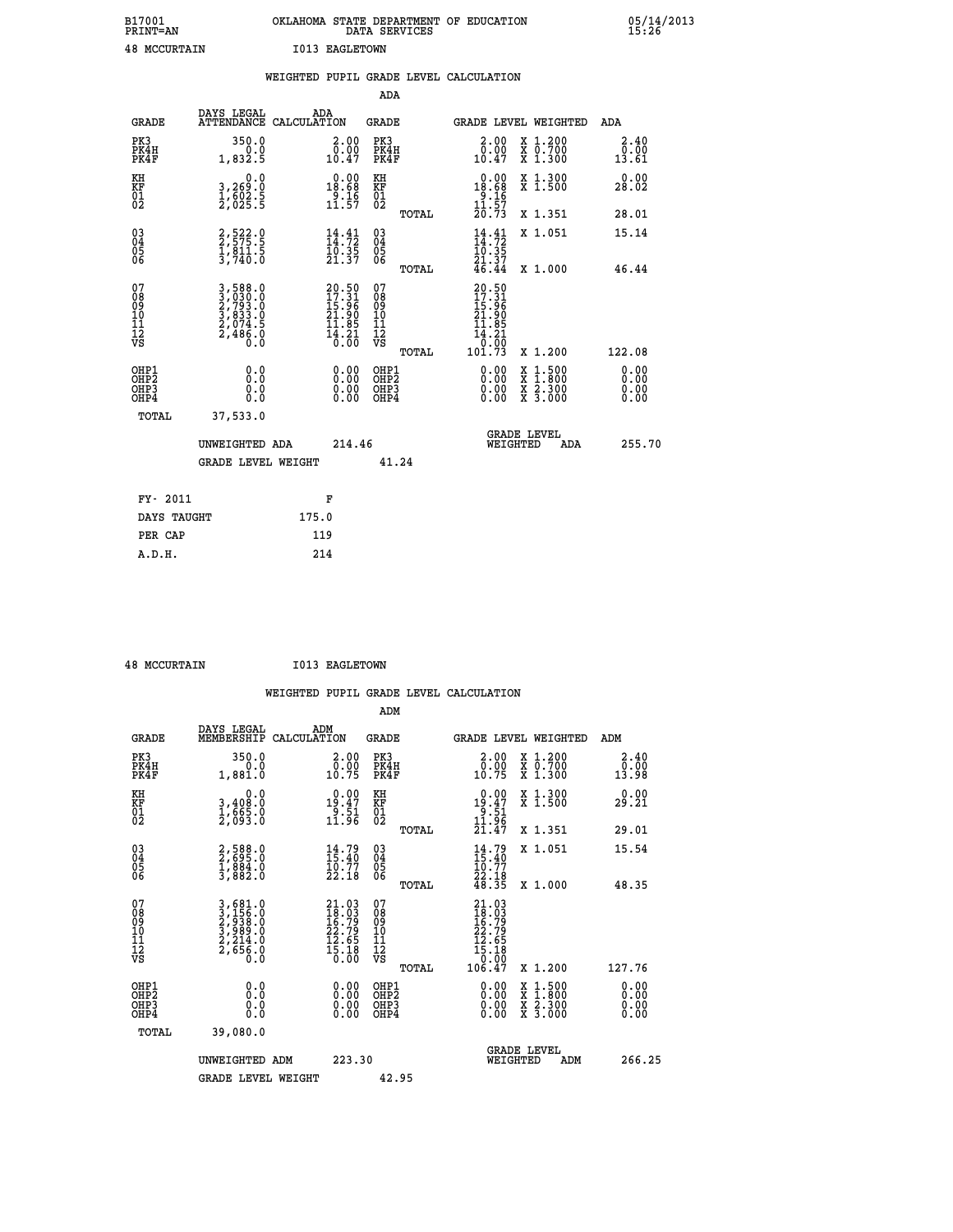| B17001              | OKLAHOMA STATE DEPARTMENT OF EDUCATION |
|---------------------|----------------------------------------|
| <b>PRINT=AN</b>     | DATA SERVICES                          |
| <b>48 MCCURTAIN</b> | <b>I014 SMITHVILLE</b>                 |

 **B17001 OKLAHOMA STATE DEPARTMENT OF EDUCATION 05/14/2013**

|                                                    |                                                                           | WEIGHTED PUPIL GRADE LEVEL CALCULATION                                   |                                        |       |                                                                                                                                                                                                                                                                                |                                                                                                                                           |                              |
|----------------------------------------------------|---------------------------------------------------------------------------|--------------------------------------------------------------------------|----------------------------------------|-------|--------------------------------------------------------------------------------------------------------------------------------------------------------------------------------------------------------------------------------------------------------------------------------|-------------------------------------------------------------------------------------------------------------------------------------------|------------------------------|
|                                                    |                                                                           |                                                                          | <b>ADA</b>                             |       |                                                                                                                                                                                                                                                                                |                                                                                                                                           |                              |
| <b>GRADE</b>                                       | DAYS LEGAL<br><b>ATTENDANCE</b>                                           | ADA<br>CALCULATION                                                       | <b>GRADE</b>                           |       |                                                                                                                                                                                                                                                                                | GRADE LEVEL WEIGHTED                                                                                                                      | ADA                          |
| PK3<br>PK4H<br>PK4F                                | 0.0<br>0.0<br>3,520.5                                                     | $\begin{smallmatrix} 0.00\\ 0.00\\ 21.21 \end{smallmatrix}$              | PK3<br>PK4H<br>PK4F                    |       | 0.00<br>0.00<br>21.21                                                                                                                                                                                                                                                          | X 1.200<br>X 0.700<br>X 1.300                                                                                                             | 0.00<br>0.00<br>27.57        |
| KH<br>KF<br>01<br>02                               | 0.0<br>3,687:0<br>3,102:0<br>2,354:0                                      | $\begin{smallmatrix} 0.00\\ 22.21\\ 18.69\\ 14.18 \end{smallmatrix}$     | KH<br>KF<br>01<br>02                   |       | $\begin{smallmatrix} 0.00\\ 22.21\\ 18.69\\ 14.18\\ 32.87 \end{smallmatrix}$                                                                                                                                                                                                   | X 1.300<br>X 1.500                                                                                                                        | 0.00<br>33.32                |
|                                                    |                                                                           |                                                                          |                                        | TOTAL |                                                                                                                                                                                                                                                                                | X 1.351                                                                                                                                   | 44.41                        |
| $\begin{matrix} 03 \\ 04 \\ 05 \\ 06 \end{matrix}$ | $\frac{2}{3}$ , $\frac{874}{206}$ : 5<br>4,927.0<br>2,385.5               | $\begin{smallmatrix} 17.32\ 19.32\ 29.68\ 14.37 \end{smallmatrix}$       | 03<br>04<br>05<br>06                   |       | $17.32$<br>$19.32$<br>$29.68$<br>$14.37$<br>$63.37$                                                                                                                                                                                                                            | X 1.051                                                                                                                                   | 18.20                        |
|                                                    |                                                                           |                                                                          |                                        | TOTAL |                                                                                                                                                                                                                                                                                | X 1.000                                                                                                                                   | 63.37                        |
| 07<br>08901112<br>1112<br>VS                       | 3,466.0<br>3,783.0<br>4,638.0<br>4,638.5<br>3,834.5<br>2,821.5<br>4,677.5 | $20.88$<br>$22.79$<br>$27.94$<br>$23.10$<br>$17.00$<br>$28.18$<br>$0.00$ | 07<br>08<br>09<br>11<br>11<br>12<br>VS | TOTAL | 20.88<br>22.79<br>27.94<br>23.10<br>17.00<br>18.18<br>0.00<br>139.89                                                                                                                                                                                                           | X 1.200                                                                                                                                   | 167.87                       |
| OHP1<br>OHP2<br>OH <sub>P3</sub><br>OHP4           | 0.0<br>0.0<br>0.0                                                         | $\begin{smallmatrix} 0.00 \ 0.00 \ 0.00 \ 0.00 \end{smallmatrix}$        | OHP1<br>OHP2<br>OHP3<br>OHP4           |       | $\begin{smallmatrix} 0.00 & 0.00 & 0.00 & 0.00 & 0.00 & 0.00 & 0.00 & 0.00 & 0.00 & 0.00 & 0.00 & 0.00 & 0.00 & 0.00 & 0.00 & 0.00 & 0.00 & 0.00 & 0.00 & 0.00 & 0.00 & 0.00 & 0.00 & 0.00 & 0.00 & 0.00 & 0.00 & 0.00 & 0.00 & 0.00 & 0.00 & 0.00 & 0.00 & 0.00 & 0.00 & 0.0$ | $\begin{smallmatrix} \mathtt{X} & 1\cdot500\\ \mathtt{X} & 1\cdot800\\ \mathtt{X} & 2\cdot300\\ \mathtt{X} & 3\cdot000 \end{smallmatrix}$ | 0.00<br>0.00<br>0.00<br>0.00 |
| TOTAL                                              | 49,277.5                                                                  |                                                                          |                                        |       |                                                                                                                                                                                                                                                                                |                                                                                                                                           |                              |
|                                                    | UNWEIGHTED ADA                                                            | 296.87                                                                   |                                        |       | WEIGHTED                                                                                                                                                                                                                                                                       | <b>GRADE LEVEL</b><br>ADA                                                                                                                 | 354.74                       |
|                                                    | <b>GRADE LEVEL WEIGHT</b>                                                 |                                                                          | 57.87                                  |       |                                                                                                                                                                                                                                                                                |                                                                                                                                           |                              |
| FY- 2011                                           |                                                                           | F                                                                        |                                        |       |                                                                                                                                                                                                                                                                                |                                                                                                                                           |                              |
| DAYS TAUGHT                                        |                                                                           | 166.0                                                                    |                                        |       |                                                                                                                                                                                                                                                                                |                                                                                                                                           |                              |
| PER CAP                                            |                                                                           | 112                                                                      |                                        |       |                                                                                                                                                                                                                                                                                |                                                                                                                                           |                              |

| 48 MCCURTAIN |  |
|--------------|--|

 **A.D.H. 297**

 **48 MCCURTAIN I014 SMITHVILLE**

|  |     | WEIGHTED PUPIL GRADE LEVEL CALCULATION |
|--|-----|----------------------------------------|
|  | ADM |                                        |

| <b>GRADE</b>                                             | DAYS LEGAL<br>MEMBERSHIP                                              | ADM<br>CALCULATION                                                       | <b>GRADE</b>                                        |                                                                                                                                             |                                | <b>GRADE LEVEL WEIGHTED</b>              | ADM                   |
|----------------------------------------------------------|-----------------------------------------------------------------------|--------------------------------------------------------------------------|-----------------------------------------------------|---------------------------------------------------------------------------------------------------------------------------------------------|--------------------------------|------------------------------------------|-----------------------|
| PK3<br>PK4H<br>PK4F                                      | 0.0<br>0.0<br>0.0ae,c                                                 | 0.0000<br>23.89                                                          | PK3<br>PK4H<br>PK4F                                 | 0.00<br>0.00<br>23.89                                                                                                                       |                                | X 1.200<br>X 0.700<br>X 1.300            | 0.00<br>0.00<br>31.06 |
| KH<br>KF<br>01<br>02                                     | 0.0<br>3,916:0<br>3,258:0<br>2,433:0                                  | $\begin{smallmatrix} 0.00\\ 23.59\\ 19.63\\ 14.66 \end{smallmatrix}$     | KH<br>KF<br>01<br>02                                | $\begin{smallmatrix} 0.00\\ 23.59\\ 19.63\\ 14.66\\ 34.29 \end{smallmatrix}$                                                                |                                | X 1.300<br>X 1.500                       | 0.00<br>35.39         |
|                                                          |                                                                       |                                                                          | TOTAL                                               |                                                                                                                                             |                                | X 1.351                                  | 46.33                 |
| $\begin{matrix} 03 \\ 04 \\ 05 \\ 06 \end{matrix}$       | 3,024.0<br>3,380.0<br>5,193.0<br>2,490.0                              | $\begin{smallmatrix} 18.22\ 20.36\ 31.28\ 15.00 \end{smallmatrix}$       | $\begin{array}{c} 03 \\ 04 \\ 05 \\ 06 \end{array}$ | $\begin{smallmatrix} 18.22\ 20.36\ 31.28\ 15.00\ 66.64 \end{smallmatrix}$                                                                   |                                | X 1.051                                  | 19.15                 |
|                                                          |                                                                       |                                                                          | TOTAL                                               |                                                                                                                                             |                                | X 1.000                                  | 66.64                 |
| 07<br>08<br>09<br>11<br>11<br>12<br>VS                   | 3,765.0<br>4,049.0<br>4,970.0<br>4,121.0<br>3,071.0<br>5,058.0<br>0.0 | $22.68$<br>$24.39$<br>$29.94$<br>$24.83$<br>$18.50$<br>$30.47$<br>$0.00$ | 07<br>08<br>09<br>11<br>11<br>12<br>VS<br>TOTAL     | $\begin{smallmatrix} 22. & 68 \\ 24 & 39 \\ 29 & 94 \\ 24 & 83 \\ 18 & 50 \\ 18 & 50 \\ 30 & 47 \\ 0 & 00 \\ 150 & 81 \\ \end{smallmatrix}$ |                                | X 1.200                                  | 180.97                |
| OHP1                                                     |                                                                       |                                                                          | OHP1                                                |                                                                                                                                             |                                |                                          | 0.00                  |
| OH <sub>P</sub> <sub>2</sub><br>OH <sub>P3</sub><br>OHP4 | 0.0<br>0.000                                                          |                                                                          | OHP <sub>2</sub><br>OHP3<br>OHP4                    |                                                                                                                                             |                                | X 1:500<br>X 1:800<br>X 2:300<br>X 3:000 | 0.00<br>0.00<br>0.00  |
| TOTAL                                                    | 52,693.0                                                              |                                                                          |                                                     |                                                                                                                                             |                                |                                          |                       |
|                                                          | UNWEIGHTED ADM                                                        | 317.44                                                                   |                                                     |                                                                                                                                             | <b>GRADE LEVEL</b><br>WEIGHTED | ADM                                      | 379.54                |
|                                                          | <b>GRADE LEVEL WEIGHT</b>                                             |                                                                          | 62.10                                               |                                                                                                                                             |                                |                                          |                       |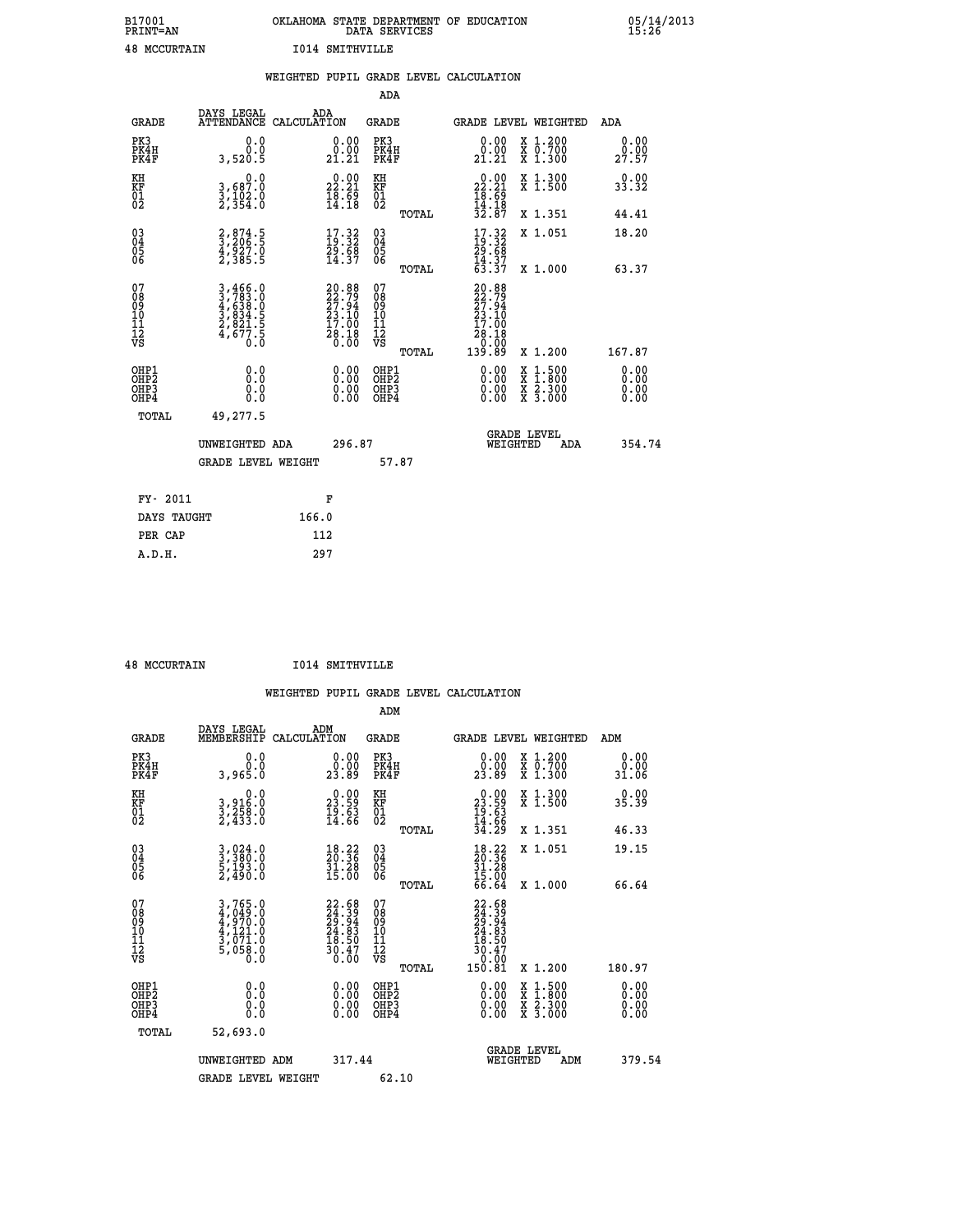| B17001              | OKLAHOMA STATE DEPARTMENT OF EDUCATION |
|---------------------|----------------------------------------|
| <b>PRINT=AN</b>     | DATA SERVICES                          |
| <b>48 MCCURTAIN</b> | 1039 WRIGHT CITY                       |

 **B17001 OKLAHOMA STATE DEPARTMENT OF EDUCATION 05/14/2013**

|                                                                    |                                                                         |                                                                            |                                                 | WEIGHTED PUPIL GRADE LEVEL CALCULATION                                                                         |                                                                                                  |                              |
|--------------------------------------------------------------------|-------------------------------------------------------------------------|----------------------------------------------------------------------------|-------------------------------------------------|----------------------------------------------------------------------------------------------------------------|--------------------------------------------------------------------------------------------------|------------------------------|
|                                                                    |                                                                         |                                                                            | ADA                                             |                                                                                                                |                                                                                                  |                              |
| <b>GRADE</b>                                                       | DAYS LEGAL                                                              | ADA<br>ATTENDANCE CALCULATION                                              | <b>GRADE</b>                                    | GRADE LEVEL WEIGHTED                                                                                           |                                                                                                  | ADA                          |
| PK3<br>PK4H<br>PK4F                                                | 173.0<br>2,755.5                                                        | $\begin{smallmatrix} 1.00\\[-1.2mm] 0.00\\[-1.2mm] 15.93\end{smallmatrix}$ | PK3<br>PK4H<br>PK4F                             | 1.00<br>0.00<br>15.93                                                                                          | X 1.200<br>X 0.700<br>X 1.300                                                                    | 1.20<br>0.00<br>20.71        |
| KH<br><b>KF</b><br>01<br>02                                        | $\begin{smallmatrix}&&&0.0\\5,292.5\\6,348.5\\5,812.5\end{smallmatrix}$ | $\begin{smallmatrix} 0.00\\ 30.59\\ 36.70\\ 33.60 \end{smallmatrix}$       | KH<br>KF<br>01<br>02                            | $0.0030.5936.7033.6070.30$                                                                                     | X 1.300<br>X 1.500                                                                               | 0.00<br>45.89                |
|                                                                    |                                                                         |                                                                            | TOTAL                                           |                                                                                                                | X 1.351                                                                                          | 94.98                        |
| $\begin{smallmatrix} 03 \\[-4pt] 04 \end{smallmatrix}$<br>Ŏ5<br>06 | 3,817.0<br>6,672.0<br>4,389.0<br>6,156.0                                | 22.06<br>38.57<br>25.37<br>35.58                                           | $\substack{03 \\ 04}$<br>05<br>06               | 38:57<br>38:57<br>35:37<br>35:58<br>99:52                                                                      | X 1.051                                                                                          | 23.19                        |
|                                                                    |                                                                         |                                                                            | TOTAL                                           |                                                                                                                | X 1.000                                                                                          | 99.52                        |
| 07<br>08<br>09<br>11<br>11<br>12<br>VS                             | 5, 196.0<br>4, 339.5<br>5, 216.0<br>5, 952.5<br>5, 195.5<br>4, 933.0    | $30.0325.0830.1534.4130.0328.510.00$                                       | 07<br>08<br>09<br>11<br>11<br>12<br>VS<br>TOTAL | $\begin{array}{@{}ll} 30.03 \\ 25.08 \\ 30.15 \\ 34.41 \\ 36.03 \\ 28.51 \end{array}$<br>$\frac{0.00}{178.21}$ | X 1.200                                                                                          | 213.85                       |
| OHP1<br>OH <sub>P</sub> 2<br>OHP3<br>OH <sub>P4</sub>              | 0.0<br>0.0<br>0.0                                                       | $0.00$<br>$0.00$<br>0.00                                                   | OHP1<br>OH <sub>P</sub> 2<br>OHP3<br>OHP4       | 0.00<br>0.00                                                                                                   | $\begin{smallmatrix} x & 1 & 500 \\ x & 1 & 800 \\ x & 2 & 300 \\ x & 3 & 000 \end{smallmatrix}$ | 0.00<br>0.00<br>0.00<br>0.00 |
| TOTAL                                                              | 72,248.5                                                                |                                                                            |                                                 |                                                                                                                |                                                                                                  |                              |
|                                                                    | UNWEIGHTED ADA                                                          | 417.61                                                                     |                                                 | <b>GRADE LEVEL</b><br>WEIGHTED                                                                                 | ADA                                                                                              | 499.34                       |
|                                                                    | <b>GRADE LEVEL WEIGHT</b>                                               |                                                                            | 81.73                                           |                                                                                                                |                                                                                                  |                              |
| FY- 2011                                                           |                                                                         | F                                                                          |                                                 |                                                                                                                |                                                                                                  |                              |
| DAYS TAUGHT                                                        |                                                                         | 173.0                                                                      |                                                 |                                                                                                                |                                                                                                  |                              |
| PER CAP                                                            |                                                                         | 88                                                                         |                                                 |                                                                                                                |                                                                                                  |                              |

 **A.D.H. 261**

 **48 MCCURTAIN I039 WRIGHT CITY**

|                                           |                                                                                                 |                                                                      | ADM                                                 |                                                                                    |                         |                                          |                        |
|-------------------------------------------|-------------------------------------------------------------------------------------------------|----------------------------------------------------------------------|-----------------------------------------------------|------------------------------------------------------------------------------------|-------------------------|------------------------------------------|------------------------|
| <b>GRADE</b>                              | DAYS LEGAL<br>MEMBERSHIP                                                                        | ADM<br>CALCULATION                                                   | <b>GRADE</b>                                        |                                                                                    |                         | GRADE LEVEL WEIGHTED                     | ADM                    |
| PK3<br>PK4H<br>PK4F                       | 173.0<br>3,065.0                                                                                | $\frac{1}{0}$ : 00<br>17.72                                          | PK3<br>PK4H<br>PK4F                                 | $\begin{smallmatrix} 1.00\\ 0.00\\ 17.72 \end{smallmatrix}$                        |                         | X 1.200<br>X 0.700<br>X 1.300            | 1.20<br>0.00≨<br>23.04 |
| KH<br>KF<br>01<br>02                      | 0.0<br>5,573.0<br>6,687.0<br>6,113.0                                                            | $\begin{smallmatrix} 0.00\\ 32.21\\ 38.65\\ 35.34 \end{smallmatrix}$ | KH<br>KF<br>01<br>02                                | $32.21$<br>$38.65$<br>$35.34$<br>$73.99$                                           |                         | X 1.300<br>X 1.500                       | 0.00<br>48.32          |
|                                           |                                                                                                 |                                                                      | TOTAL                                               |                                                                                    |                         | X 1.351                                  | 99.96                  |
| 03<br>04<br>05<br>06                      | $\frac{4}{7}$ , 006.0<br>$\frac{4}{9}$ , 065.0<br>6,431.0                                       | $23.16$<br>$40.84$<br>$26.69$<br>$37.17$                             | $\begin{array}{c} 03 \\ 04 \\ 05 \\ 06 \end{array}$ | $\begin{smallmatrix} 23.16 \\ 40.84 \\ 26.69 \\ 37.17 \\ 104.70 \end{smallmatrix}$ |                         | X 1.051                                  | 24.34                  |
|                                           |                                                                                                 |                                                                      | TOTAL                                               |                                                                                    |                         | X 1.000                                  | 104.70                 |
| 07<br>08<br>09<br>101<br>112<br>VS        | $\begin{smallmatrix}5,406.0\\4,481.0\\5,492.0\\6,235.0\\5,483.0\\5,178.0\\0.0\end{smallmatrix}$ | 31.25<br>25.90<br>31.75<br>36.04<br>31.69<br>29.93<br>29.00          | 07<br>08<br>09<br>11<br>11<br>12<br>VS<br>TOTAL     | 31.25<br>25.90<br>31.75<br>36.04<br>31.69<br>29.93<br>20.00<br>186.56              |                         | X 1.200                                  | 223.87                 |
|                                           |                                                                                                 |                                                                      |                                                     |                                                                                    |                         |                                          | 0.00                   |
| OHP1<br>OHP2<br>OH <sub>P</sub> 3<br>OHP4 |                                                                                                 |                                                                      | OHP1<br>OHP2<br>OHP <sub>3</sub>                    | $0.00$<br>$0.00$<br>0.00                                                           |                         | X 1:500<br>X 1:800<br>X 2:300<br>X 3:000 | 0.00<br>0.00           |
| TOTAL                                     | 76,005.0                                                                                        |                                                                      |                                                     |                                                                                    |                         |                                          |                        |
|                                           | UNWEIGHTED ADM                                                                                  | 439.34                                                               |                                                     |                                                                                    | GRADE LEVEL<br>WEIGHTED | ADM                                      | 525.43                 |
|                                           | <b>GRADE LEVEL WEIGHT</b>                                                                       |                                                                      | 86.09                                               |                                                                                    |                         |                                          |                        |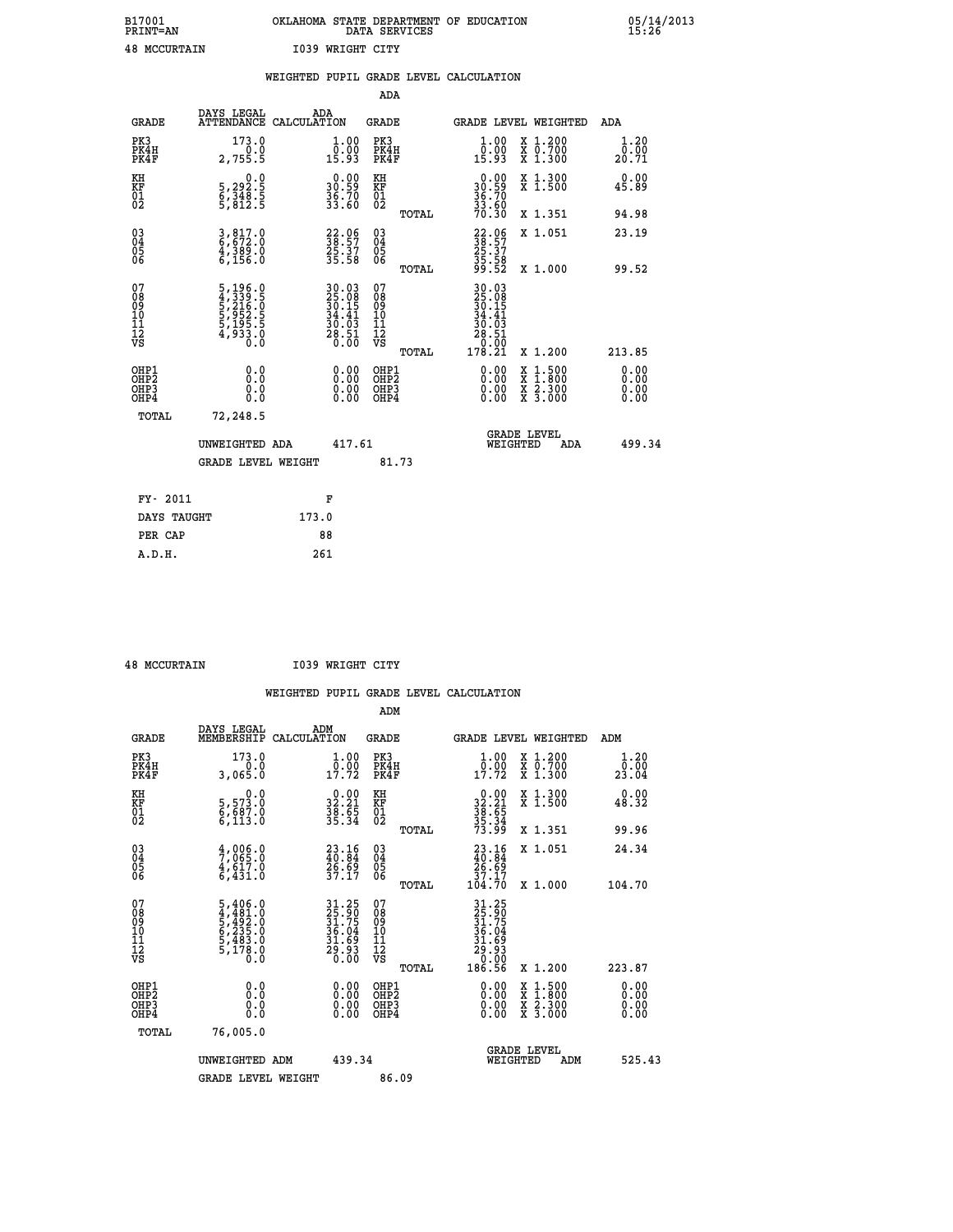| B17001          | OKLAHOMA STATE DEPARTMENT OF EDUCATION | 05/14/2013 |
|-----------------|----------------------------------------|------------|
| <b>PRINT=AN</b> | DATA SERVICES                          | 15:26      |
| 48<br>MCCURTAIN | 1071<br>BATTIEST                       |            |

|                                                                    |                                                                                            | WEIGHTED PUPIL GRADE LEVEL CALCULATION                                                                                  |                                                    |       |                                                                                                                                                                                                                                                                                |                                                                                                                                              |                       |
|--------------------------------------------------------------------|--------------------------------------------------------------------------------------------|-------------------------------------------------------------------------------------------------------------------------|----------------------------------------------------|-------|--------------------------------------------------------------------------------------------------------------------------------------------------------------------------------------------------------------------------------------------------------------------------------|----------------------------------------------------------------------------------------------------------------------------------------------|-----------------------|
|                                                                    |                                                                                            |                                                                                                                         | <b>ADA</b>                                         |       |                                                                                                                                                                                                                                                                                |                                                                                                                                              |                       |
| <b>GRADE</b>                                                       | DAYS LEGAL<br>ATTENDANCE CALCULATION                                                       | ADA                                                                                                                     | <b>GRADE</b>                                       |       | GRADE LEVEL WEIGHTED                                                                                                                                                                                                                                                           |                                                                                                                                              | ADA                   |
| PK3<br>PK4H<br>PK4F                                                | 0.0<br>0.0<br>2,386.0                                                                      | $\begin{smallmatrix} 0.00\\ 0.00\\ 15.70 \end{smallmatrix}$                                                             | PK3<br>PK4H<br>PK4F                                |       | 0.00<br>0.00<br>15.70                                                                                                                                                                                                                                                          | X 1.200<br>X 0.700<br>X 1.300                                                                                                                | 0.00<br>0.00<br>20.41 |
| KH<br>KF<br>01<br>02                                               | $1,990.5$<br>$4,066.5$<br>$3,204.5$                                                        | $\begin{smallmatrix} 0.00\\13.10\\26.75\\21.08 \end{smallmatrix}$                                                       | KH<br>KF<br>01<br>02                               |       | $\begin{smallmatrix} 0.00\\13.10\\26.75\\21.08\\47.83 \end{smallmatrix}$                                                                                                                                                                                                       | X 1.300<br>X 1.500                                                                                                                           | 0.00<br>19.65         |
|                                                                    |                                                                                            |                                                                                                                         |                                                    | TOTAL |                                                                                                                                                                                                                                                                                | X 1.351                                                                                                                                      | 64.62                 |
| $\begin{smallmatrix} 03 \\[-4pt] 04 \end{smallmatrix}$<br>Ŏ5<br>06 | 2, 445.0<br>2, 972.5<br>2, 200.5<br>3, 335.5                                               | $\begin{smallmatrix} 16.09\\19.56\\14.48\\21.94 \end{smallmatrix}$                                                      | $\begin{matrix} 03 \\ 04 \\ 05 \\ 06 \end{matrix}$ |       | $\frac{16.09}{19.56}$                                                                                                                                                                                                                                                          | X 1.051                                                                                                                                      | 16.91                 |
|                                                                    |                                                                                            |                                                                                                                         |                                                    | TOTAL | 21.94<br>55.98                                                                                                                                                                                                                                                                 | X 1.000                                                                                                                                      | 55.98                 |
| 07<br>08<br>09<br>11<br>11<br>12<br>VS                             | $\begin{smallmatrix}1,903.5\\2,648.5\\1,887.0\\1,871.5\\2,519.0\\4,005.5\end{smallmatrix}$ | 12.52<br>$\begin{array}{r} 17.32 \\[-4pt] 12.41 \\[-4pt] 11.00 \\[-4pt] 16.57 \\[-4pt] 26.35 \\[-4pt] 0.00 \end{array}$ | 07<br>08<br>09<br>11<br>11<br>12<br>VS             | TOTAL | 12.52<br>$\frac{17.42}{12.41}$<br>$\frac{17.42}{11.00}$<br>$\begin{array}{r} 16.57 \\ 26.35 \\ 0.00 \\ 96.27 \end{array}$                                                                                                                                                      | X 1.200                                                                                                                                      | 115.52                |
| OHP1<br>OHP2<br>OH <sub>P3</sub><br>OH <sub>P4</sub>               | 0.0<br>0.0<br>Ŏ.Ŏ                                                                          | 0.00<br>$\begin{smallmatrix} 0.00 \ 0.00 \end{smallmatrix}$                                                             | OHP1<br>OHP2<br>OHP3<br>OHP4                       |       | $\begin{smallmatrix} 0.00 & 0.00 & 0.00 & 0.00 & 0.00 & 0.00 & 0.00 & 0.00 & 0.00 & 0.00 & 0.00 & 0.00 & 0.00 & 0.00 & 0.00 & 0.00 & 0.00 & 0.00 & 0.00 & 0.00 & 0.00 & 0.00 & 0.00 & 0.00 & 0.00 & 0.00 & 0.00 & 0.00 & 0.00 & 0.00 & 0.00 & 0.00 & 0.00 & 0.00 & 0.00 & 0.0$ | $\begin{smallmatrix} \mathtt{X} & 1\cdot500 \\ \mathtt{X} & 1\cdot800 \\ \mathtt{X} & 2\cdot300 \\ \mathtt{X} & 3\cdot000 \end{smallmatrix}$ | 0.00<br>0.00<br>0.00  |
| TOTAL                                                              | 37,236.0                                                                                   |                                                                                                                         |                                                    |       |                                                                                                                                                                                                                                                                                |                                                                                                                                              |                       |
|                                                                    | UNWEIGHTED ADA                                                                             | 244.97                                                                                                                  |                                                    |       | WEIGHTED                                                                                                                                                                                                                                                                       | <b>GRADE LEVEL</b><br>ADA                                                                                                                    | 293.09                |
|                                                                    | <b>GRADE LEVEL WEIGHT</b>                                                                  |                                                                                                                         | 48.12                                              |       |                                                                                                                                                                                                                                                                                |                                                                                                                                              |                       |
| FY- 2011                                                           |                                                                                            | F                                                                                                                       |                                                    |       |                                                                                                                                                                                                                                                                                |                                                                                                                                              |                       |
| DAYS TAUGHT                                                        |                                                                                            | 152.0                                                                                                                   |                                                    |       |                                                                                                                                                                                                                                                                                |                                                                                                                                              |                       |
| PER CAP                                                            |                                                                                            | 130                                                                                                                     |                                                    |       |                                                                                                                                                                                                                                                                                |                                                                                                                                              |                       |

 **48 MCCURTAIN I071 BATTIEST**

 **A.D.H. 233**

| <b>GRADE</b>                                             | DAYS LEGAL<br>MEMBERSHIP                                                            | ADM<br>CALCULATION                                                                                 | <b>GRADE</b>                                        |       | <b>GRADE LEVEL WEIGHTED</b>                                                                                                                |                                          | ADM                  |  |
|----------------------------------------------------------|-------------------------------------------------------------------------------------|----------------------------------------------------------------------------------------------------|-----------------------------------------------------|-------|--------------------------------------------------------------------------------------------------------------------------------------------|------------------------------------------|----------------------|--|
| PK3<br>PK4H<br>PK4F                                      | 0.0<br>0.0<br>2,624.0                                                               | 0.00<br>17.26                                                                                      | PK3<br>PK4H<br>PK4F                                 |       | 0.00<br>0.00<br>17.26                                                                                                                      | X 1.200<br>X 0.700<br>X 1.300            | 0.00<br>22.44        |  |
| KH<br>KF<br>01<br>02                                     | 0.0<br>2,128:0<br>4,349:0<br>3,393:0                                                | $\begin{smallmatrix} 0.00\\14.00\\28.61\\22.32 \end{smallmatrix}$                                  | KH<br>KF<br>01<br>02                                |       | $\begin{smallmatrix} 0.00\\14.00\\28.61\\22.32\\50.93 \end{smallmatrix}$                                                                   | X 1.300<br>X 1.500                       | 0.00<br>21.00        |  |
|                                                          |                                                                                     |                                                                                                    |                                                     | TOTAL |                                                                                                                                            | X 1.351                                  | 68.81                |  |
| $\begin{matrix} 03 \\ 04 \\ 05 \\ 06 \end{matrix}$       | 2,580.0<br>3,109.0<br>2,317.0<br>3,548.0                                            | $\begin{smallmatrix} 16.97\ 20.45\ 15.24\ 23.34 \end{smallmatrix}$                                 | $\begin{array}{c} 03 \\ 04 \\ 05 \\ 06 \end{array}$ |       | $16.97$<br>$15.24$<br>$15.24$<br>$23.34$<br>$59.03$                                                                                        | X 1.051                                  | 17.84                |  |
|                                                          |                                                                                     |                                                                                                    |                                                     | TOTAL |                                                                                                                                            | X 1.000                                  | 59.03                |  |
| 07<br>08<br>09<br>11<br>11<br>12<br>VS                   | $1,966.0$<br>$2,737.0$<br>$1,930.0$<br>$1,726.0$<br>$2,599.0$<br>$4,107.0$<br>$0.0$ | $\begin{smallmatrix} 12.93 \\ 18.01 \\ 12.70 \\ 11.36 \\ 17.10 \\ 27.02 \\ 0.00 \end{smallmatrix}$ | 07<br>08<br>09<br>11<br>11<br>12<br>VS              | TOTAL | $\begin{array}{r} 12\cdot 93 \\ 18\cdot 01 \\ 12\cdot 70 \\ 11\cdot 36 \\ 17\cdot 10 \\ 27\cdot 02 \\ 0\cdot 00 \\ 99\cdot 12 \end{array}$ | X 1.200                                  | 118.94               |  |
| OHP1                                                     | 0.0                                                                                 |                                                                                                    | OHP1                                                |       |                                                                                                                                            |                                          | 0.00                 |  |
| OH <sub>P</sub> <sub>2</sub><br>OH <sub>P3</sub><br>OHP4 | 0.0<br>Ŏ.Ŏ                                                                          |                                                                                                    | OHP <sub>2</sub><br>OHP3<br>OHP4                    |       |                                                                                                                                            | X 1:500<br>X 1:800<br>X 2:300<br>X 3:000 | 0.00<br>0.00<br>0.00 |  |
| TOTAL                                                    | 39,113.0                                                                            |                                                                                                    |                                                     |       |                                                                                                                                            |                                          |                      |  |
|                                                          | UNWEIGHTED ADM                                                                      | 257.31                                                                                             |                                                     |       | WEIGHTED                                                                                                                                   | <b>GRADE LEVEL</b><br>ADM                | 308.06               |  |
|                                                          | <b>GRADE LEVEL WEIGHT</b>                                                           |                                                                                                    | 50.75                                               |       |                                                                                                                                            |                                          |                      |  |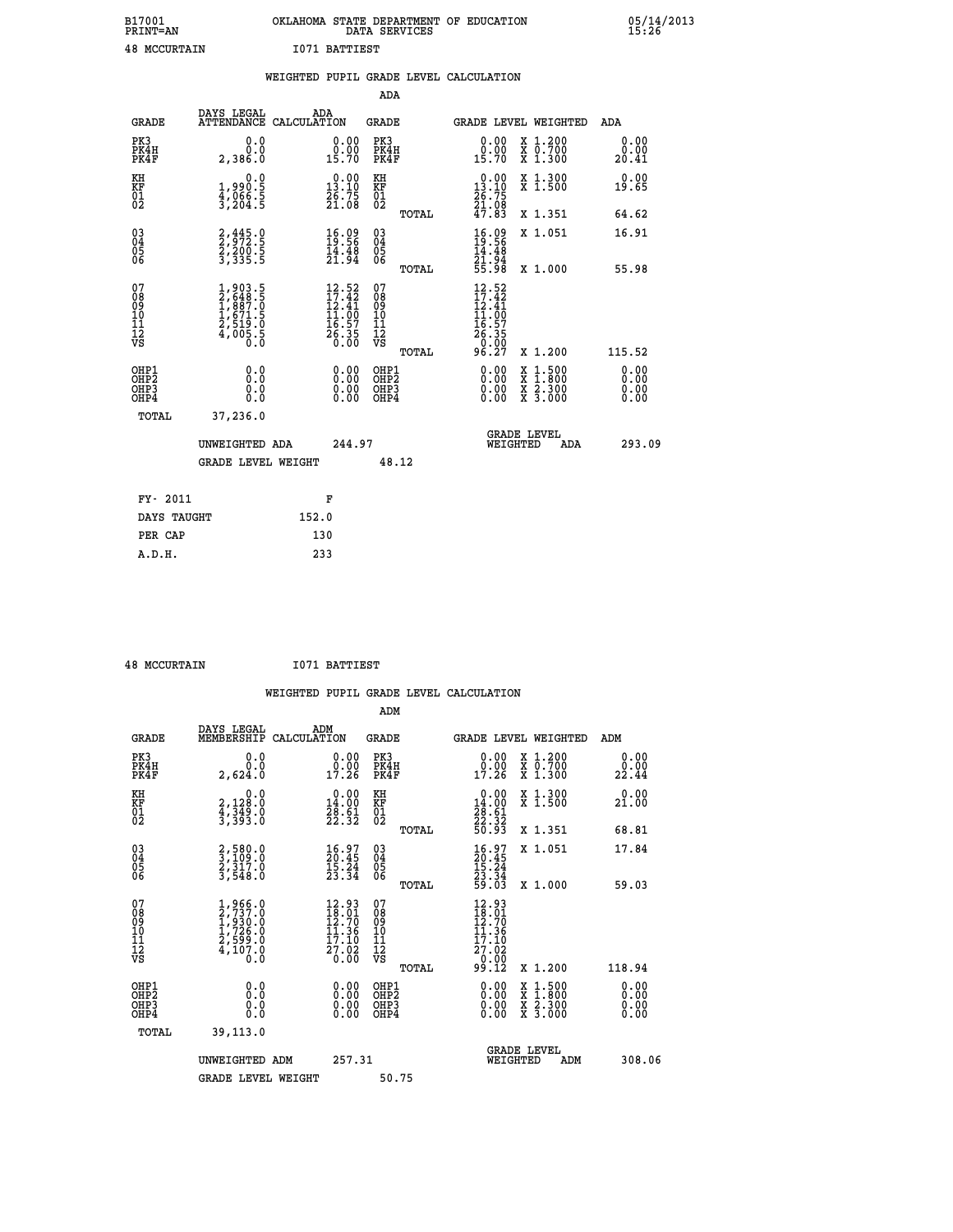| B17001<br><b>PRINT=AN</b> | OKLAHOMA STATE DEPARTMENT OF EDUCATION<br>SERVICES<br>DATA | 05/14/2013<br>15:26 |
|---------------------------|------------------------------------------------------------|---------------------|
| 48<br>MCCURTAIN           | 1074 BROKEN BOW                                            |                     |

|                                                                    |                                                                                                        | WEIGHTED PUPIL GRADE LEVEL CALCULATION                                                            |                                                |       |                                                                                                          |                                                       |                              |
|--------------------------------------------------------------------|--------------------------------------------------------------------------------------------------------|---------------------------------------------------------------------------------------------------|------------------------------------------------|-------|----------------------------------------------------------------------------------------------------------|-------------------------------------------------------|------------------------------|
|                                                                    |                                                                                                        |                                                                                                   | ADA                                            |       |                                                                                                          |                                                       |                              |
| <b>GRADE</b>                                                       | DAYS LEGAL                                                                                             | ADA<br>ATTENDANCE CALCULATION                                                                     | <b>GRADE</b>                                   |       |                                                                                                          | GRADE LEVEL WEIGHTED                                  | ADA                          |
| PK3<br>PK4H<br>PK4F                                                | 562.0<br>0.0<br>18,108.0                                                                               | $3.29$<br>$0.00$<br>105.89                                                                        | PK3<br>PK4H<br>PK4F                            |       | $3.29$<br>$0.00$<br>105.89                                                                               | X 1.200<br>X 0.700<br>X 1.300                         | 3.95<br>0.00<br>137.66       |
| KH<br>KF<br>01<br>02                                               | 0.0<br>18,267.5<br>22,541.0<br>20,546.0                                                                | $\begin{smallmatrix} &0.00\\ 106.83\\ 131.82\\ 120.15\end{smallmatrix}$                           | KH<br>KF<br>01<br>02                           |       | $\begin{smallmatrix} &0.00\\ 106.83\\ 131.82\\ 120.15\\ 251.97 \end{smallmatrix}$                        | X 1.300<br>X 1.500                                    | 0.00<br>160.25               |
|                                                                    |                                                                                                        |                                                                                                   |                                                | TOTAL |                                                                                                          | X 1.351                                               | 340.41                       |
| $\begin{smallmatrix} 03 \\[-4pt] 04 \end{smallmatrix}$<br>05<br>ŎĞ | 17, 281.5<br>ī8,913.0<br>18,871.5                                                                      | 101.06<br>$\frac{110.60}{110.36}$                                                                 | $\substack{03 \\ 04}$<br>$\substack{05 \\ 06}$ |       | 101.06<br>$\frac{110.60}{110.36}$                                                                        | X 1.051                                               | 106.21                       |
|                                                                    |                                                                                                        |                                                                                                   |                                                | TOTAL | 322.65                                                                                                   | X 1.000                                               | 322.65                       |
| 07<br>08<br>09<br>10<br>11<br>12<br>VS                             | $\begin{smallmatrix} 18,111.0\\16,642.0\\25,674.0\\21,340.0\\22,874.0\\21,315.5\\0.0\end{smallmatrix}$ | $\begin{smallmatrix} 105.91\\ 97.32\\ 150.14\\ 124.80\\ 133.77\\ 124.65\\ 0.00 \end{smallmatrix}$ | 07<br>08<br>09<br>11<br>11<br>12<br>VS         | TOTAL | $\begin{array}{c} 105.91 \\ 97.32 \\ 150.14 \\ 124.80 \\ 133.77 \\ 124.65 \end{array}$<br>0.00<br>736.59 | X 1.200                                               | 883.91                       |
| OHP1<br>OHP2<br>OHP3<br>OHP4                                       | 0.0<br>Ŏ.Ō<br>0.0<br>0.0                                                                               | 0.00<br>0.00                                                                                      | OHP1<br>OHP2<br>OHP3<br>OHP4                   |       | 0.00<br>0.00<br>0.00                                                                                     | X 1:500<br>$\frac{\ddot{x}}{x}$ $\frac{2.300}{3.000}$ | 0.00<br>0.00<br>0.00<br>0.00 |
| <b>TOTAL</b>                                                       | 278,436.0                                                                                              |                                                                                                   |                                                |       |                                                                                                          |                                                       |                              |
|                                                                    | UNWEIGHTED ADA                                                                                         | 1,628.28                                                                                          |                                                |       | WEIGHTED                                                                                                 | <b>GRADE LEVEL</b><br>ADA                             | 1,955.04                     |
|                                                                    | <b>GRADE LEVEL WEIGHT</b>                                                                              |                                                                                                   | 326.76                                         |       |                                                                                                          |                                                       |                              |
| FY- 2011                                                           |                                                                                                        | F                                                                                                 |                                                |       |                                                                                                          |                                                       |                              |
| DAYS TAUGHT                                                        |                                                                                                        | 171.0                                                                                             |                                                |       |                                                                                                          |                                                       |                              |
| PER CAP                                                            |                                                                                                        | 73                                                                                                |                                                |       |                                                                                                          |                                                       |                              |

 **48 MCCURTAIN I074 BROKEN BOW**

 **A.D.H. 952**

|                                                       |                                                                                                                                                                                          |                                                                           |                          | ADM                                                |        |                                                                            |                                |                                                                                                  |                              |
|-------------------------------------------------------|------------------------------------------------------------------------------------------------------------------------------------------------------------------------------------------|---------------------------------------------------------------------------|--------------------------|----------------------------------------------------|--------|----------------------------------------------------------------------------|--------------------------------|--------------------------------------------------------------------------------------------------|------------------------------|
| <b>GRADE</b>                                          | DAYS LEGAL<br>MEMBERSHIP                                                                                                                                                                 | ADM<br>CALCULATION                                                        |                          | <b>GRADE</b>                                       |        |                                                                            |                                | GRADE LEVEL WEIGHTED                                                                             | ADM                          |
| PK3<br>PK4H<br>PK4F                                   | 562.0<br>0.0<br>19,334.0                                                                                                                                                                 | 113.06                                                                    | 3.29<br>0.00             | PK3<br>PK4H<br>PK4F                                |        | 3.29<br>0.00<br>113.06                                                     |                                | X 1.200<br>X 0.700<br>X 1.300                                                                    | 3.95<br>0.00<br>146.98       |
| KH<br>KF<br>01<br>02                                  | 0.0<br>19,383.0<br>23,441.0<br>21,365.0                                                                                                                                                  | $\begin{smallmatrix}&&0.00\\113.35\\137.08\\124.94\end{smallmatrix}$      |                          | KH<br>KF<br>01<br>02                               |        | $\begin{array}{c} 0.00 \\ 113.35 \\ 137.08 \end{array}$                    |                                | X 1.300<br>X 1.500                                                                               | 0.00<br>170.03               |
|                                                       |                                                                                                                                                                                          |                                                                           |                          |                                                    | TOTAL  | 124.94<br>262.02                                                           |                                | X 1.351                                                                                          | 353.99                       |
| 03<br>04<br>05<br>06                                  | 18,000.0<br>18,169.0<br>19,806.0<br>19,967.0                                                                                                                                             | $\begin{smallmatrix} 105.26\\ 106.25\\ 115.82\\ 116.77 \end{smallmatrix}$ |                          | $\begin{matrix} 03 \\ 04 \\ 05 \\ 06 \end{matrix}$ |        | $\frac{105.26}{106.25}$                                                    |                                | X 1.051                                                                                          | 110.63                       |
|                                                       |                                                                                                                                                                                          |                                                                           |                          |                                                    | TOTAL  | 116.77<br>338.84                                                           |                                | X 1.000                                                                                          | 338.84                       |
| 07<br>08<br>09<br>101<br>112<br>VS                    | $\begin{smallmatrix} 19\,, & 377\,. & 0\\ 17\,, & 793\,. & 0\\ 26\,, & 853\,. & 0\\ 22\,, & 326\,. & 0\\ 24\,, & 014\,. & 0\\ 22\,, & 532\,. & 0\\ 0\,. & 0\,. & 0\,. \end{smallmatrix}$ | 113.32<br>$\frac{104.05}{157.04}$<br>130.56<br>140.43<br>131.77           | 0.00                     | 07<br>08<br>09<br>11<br>11<br>12<br>VS             |        | 113.32<br>104.05<br>157.04<br>130.56<br>$\frac{140.43}{131.77}$<br>$-0.00$ |                                |                                                                                                  |                              |
|                                                       |                                                                                                                                                                                          |                                                                           |                          |                                                    | TOTAL  | 777.17                                                                     |                                | X 1.200                                                                                          | 932.60                       |
| OHP1<br>OH <sub>P</sub> 2<br>OH <sub>P3</sub><br>OHP4 | 0.0<br>0.000                                                                                                                                                                             |                                                                           | $0.00$<br>$0.00$<br>0.00 | OHP1<br>OHP2<br>OHP3<br>OHP4                       |        | $0.00$<br>$0.00$<br>0.00                                                   |                                | $\begin{smallmatrix} x & 1 & 500 \\ x & 1 & 800 \\ x & 2 & 300 \\ x & 3 & 000 \end{smallmatrix}$ | 0.00<br>0.00<br>0.00<br>0.00 |
| TOTAL                                                 | 292,922.0                                                                                                                                                                                |                                                                           |                          |                                                    |        |                                                                            |                                |                                                                                                  |                              |
|                                                       | UNWEIGHTED                                                                                                                                                                               | ADM                                                                       | 1,712.99                 |                                                    |        |                                                                            | <b>GRADE LEVEL</b><br>WEIGHTED | ADM                                                                                              | 2,057.02                     |
|                                                       | <b>GRADE LEVEL WEIGHT</b>                                                                                                                                                                |                                                                           |                          |                                                    | 344.03 |                                                                            |                                |                                                                                                  |                              |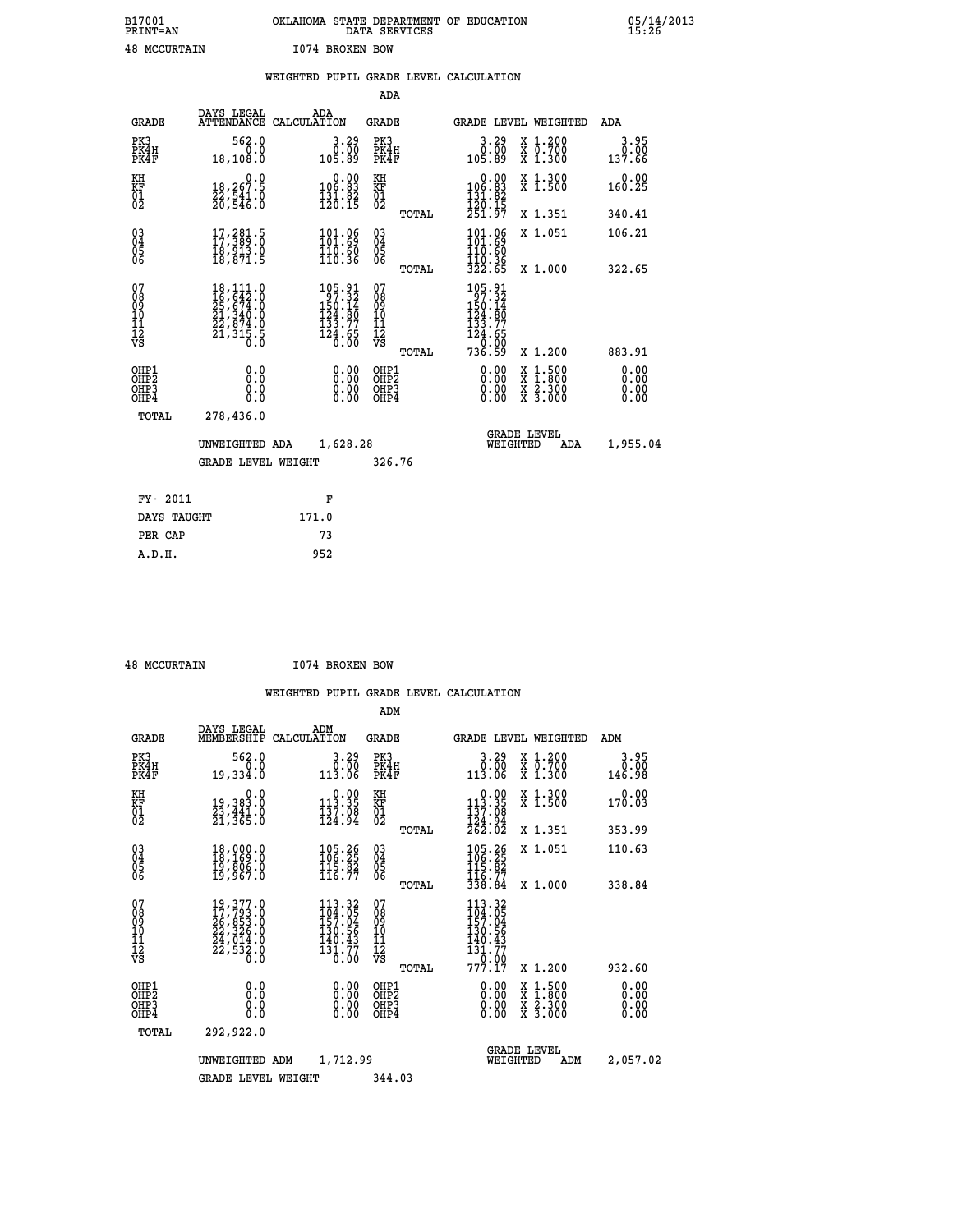| B17001          | OKLAHOMA STATE DEPARTMENT OF EDUCATION |
|-----------------|----------------------------------------|
| <b>PRINT=AN</b> | DATA SERVICES                          |
| MCCURTAIN       | COUNTY TOTALS                          |

05/14/2013<br>15:26

|                                                                    |                                                                             | WEIGHTED PUPIL GRADE LEVEL CALCULATION                                            |                                          |       |                                                                              |                                                                                                                     |                              |
|--------------------------------------------------------------------|-----------------------------------------------------------------------------|-----------------------------------------------------------------------------------|------------------------------------------|-------|------------------------------------------------------------------------------|---------------------------------------------------------------------------------------------------------------------|------------------------------|
|                                                                    |                                                                             |                                                                                   | ADA                                      |       |                                                                              |                                                                                                                     |                              |
| <b>GRADE</b>                                                       | DAYS LEGAL<br><b>ATTENDANCE</b>                                             | ADA<br>CALCULATION                                                                | <b>GRADE</b>                             |       |                                                                              | GRADE LEVEL WEIGHTED                                                                                                | ADA                          |
| PK3<br>PK4H<br>PK4F                                                | 6, 103.5<br>0.0<br>71,032.5                                                 | 35.27<br>$\frac{0.00}{415.53}$                                                    | PK3<br>PK4H<br>PK4F                      |       | 35.27<br>$\frac{0}{415.53}$                                                  | X 1.200<br>X 0.700<br>X 1.300                                                                                       | 42.33<br>0.00<br>540.19      |
| KH<br>KF<br>01<br>02                                               | 0.0<br>83,592:0<br>85,145.0<br>79,290:5                                     | $\begin{smallmatrix} &0.00\\ 487.97\\ -498.69\\ 498.59\\ 464.13\end{smallmatrix}$ | KH<br>KF<br>01<br>02                     |       | $0.00$<br>487.97<br>$\frac{498.69}{464.13}$<br>962.82                        | X 1.300<br>X 1.500                                                                                                  | 0.00<br>732.00               |
|                                                                    |                                                                             |                                                                                   |                                          | TOTAL |                                                                              | X 1.351                                                                                                             | 1,300.79                     |
| $\begin{smallmatrix} 03 \\[-4pt] 04 \end{smallmatrix}$<br>05<br>06 | 78,235.0<br>81,347.0<br>$\frac{81}{176.5}$<br>$\frac{83}{860.0}$            | 457.50<br>476.16<br>474.99<br>491.02                                              | $\substack{03 \\ 04}$<br>$\frac{05}{06}$ |       | $457.50$<br>$476.16$<br>474.99                                               | X 1.051                                                                                                             | 1,922.99                     |
|                                                                    |                                                                             |                                                                                   |                                          | TOTAL | 491.02<br>$1,\overline{4}\overline{4}\overline{2}.1\overline{7}$             | X 1.000                                                                                                             | 1,442.17                     |
| 07<br>08<br>09<br>10<br>11<br>12<br>VS                             | 81,738.5<br>81,304.0<br>79,813.0<br>72,157.5<br>72,130.5<br>77,591.5<br>0.0 | $477.70$<br>$475.77$<br>$466.35$<br>$421.35$<br>$422.16$<br>$455.27$<br>$0.00$    | 07<br>08<br>09<br>11<br>11<br>12<br>VS   | TOTAL | 477.70<br>$475.77$<br>$466.35$<br>$421.35$<br>$422.16$<br>455.27<br>2,718.60 | X 1.200                                                                                                             | 3,262.32                     |
| OHP1<br>OH <sub>P</sub> <sub>2</sub><br>OHP3<br>OHP4               | 0.0<br>0.0<br>0.0                                                           | 0.00<br>0.00                                                                      | OHP1<br>OHP2<br>OHP3<br>OHP4             |       | 0.00<br>0.00<br>0.00                                                         | $1:500$<br>1:800<br>X<br>X<br>$\begin{array}{c} \hat{x} & \hat{2} \cdot \tilde{3}00 \\ x & 3 \cdot 000 \end{array}$ | 0.00<br>0.00<br>0.00<br>0.00 |
| <b>TOTAL</b>                                                       | 1,114,517.0                                                                 |                                                                                   |                                          |       |                                                                              |                                                                                                                     |                              |
|                                                                    | UNWEIGHTED ADA                                                              | 6,519.86                                                                          |                                          |       | WEIGHTED                                                                     | <b>GRADE LEVEL</b><br>ADA                                                                                           | 7,800.62                     |
|                                                                    | <b>GRADE LEVEL WEIGHT</b>                                                   |                                                                                   | 1,280.76                                 |       |                                                                              |                                                                                                                     |                              |
| FY- 2011                                                           |                                                                             | F                                                                                 |                                          |       |                                                                              |                                                                                                                     |                              |
| DAYS TAUGHT                                                        |                                                                             | 2, 213.0                                                                          |                                          |       |                                                                              |                                                                                                                     |                              |
| PER CAP                                                            |                                                                             | 1,069                                                                             |                                          |       |                                                                              |                                                                                                                     |                              |

 **A.D.H. 4,667**

 **MCCURTAIN COUNTY TOTALS**

|                           |                                                    |                                                                                  |                                                                                                 | ADM                                             |                                                                                    |                                                                                                                     |                                |  |  |
|---------------------------|----------------------------------------------------|----------------------------------------------------------------------------------|-------------------------------------------------------------------------------------------------|-------------------------------------------------|------------------------------------------------------------------------------------|---------------------------------------------------------------------------------------------------------------------|--------------------------------|--|--|
|                           | <b>GRADE</b>                                       | DAYS LEGAL<br>MEMBERSHIP                                                         | ADM<br>CALCULATION                                                                              | <b>GRADE</b>                                    | GRADE LEVEL WEIGHTED                                                               |                                                                                                                     | ADM                            |  |  |
|                           | PK3<br>PK4H<br>PK4F                                | 6, 125.0<br>0.0<br>75,974.0                                                      | 35.38<br>0.00<br>444.47                                                                         | PK3<br>PK4H<br>PK4F                             | 35.38<br>$0.00$<br>444.47                                                          | X 1.200<br>X 0.700<br>X 1.300                                                                                       | 42.33<br>$\frac{0.00}{577.84}$ |  |  |
|                           | KH<br>KF<br>01<br>02                               | 0.0<br>88,787.0<br>89,519.0<br>82,759.0                                          | 0.00<br>518.26<br>$\frac{524}{484}.$ $\frac{31}{46}$                                            | KH<br>KF<br>01<br>02                            | 0.00<br>518.26<br>524.31<br>484.46                                                 | X 1.300<br>X 1.500                                                                                                  | 0.00<br>777.44                 |  |  |
|                           |                                                    |                                                                                  |                                                                                                 | TOTAL                                           | 1,008.77                                                                           | X 1.351                                                                                                             | 1,362.86                       |  |  |
|                           | $\begin{matrix} 03 \\ 04 \\ 05 \\ 06 \end{matrix}$ | 81,551.0<br>85,141.0<br>84,628.0                                                 | $476.94$<br>$498.34$<br>$495.18$<br>$514.26$                                                    | $^{03}_{04}$<br>$\frac{05}{06}$                 | $476.94$<br>$498.34$<br>$495.18$<br>$514.26$<br>$1,507.78$                         | X 1.051                                                                                                             | 501.26                         |  |  |
|                           |                                                    | 87,825.0                                                                         |                                                                                                 | TOTAL                                           |                                                                                    | X 1.000                                                                                                             | 1,507.78                       |  |  |
|                           | 07<br>08<br>09<br>10<br>11<br>11<br>12<br>VS       | 86, 292.0<br>85, 658.0<br>84, 534.0<br>76, 719.0<br>75, 457.0<br>81,769.0<br>Ō.Ō | 504.29<br>$\begin{array}{c} 501.19 \\ 493.92 \\ 447.92 \\ 447.44 \\ 479.75 \end{array}$<br>0.00 | 07<br>08<br>09<br>11<br>11<br>12<br>VS<br>TOTAL | 504.29<br>$\frac{501.19}{493.92}$<br>$\frac{447.92}{447.44}$<br>479.75<br>2,874.51 | X 1.200                                                                                                             | 3,449.41                       |  |  |
|                           | OHP1<br>OHP2<br>OHP3<br>OHP4                       | 0.0<br>0.000                                                                     | 0.00<br>0.00<br>0.00                                                                            | OHP1<br>OHP2<br>OHP3<br>OHP4                    |                                                                                    | $\begin{array}{l} \mathtt{X} & 1.500 \\ \mathtt{X} & 1.800 \\ \mathtt{X} & 2.300 \\ \mathtt{X} & 3.000 \end{array}$ | 0.00<br>0.00<br>0.00           |  |  |
|                           | TOTAL                                              | 1,173,738.0                                                                      |                                                                                                 |                                                 |                                                                                    |                                                                                                                     |                                |  |  |
|                           |                                                    | UNWEIGHTED ADM                                                                   | 6,866.11<br>1,352.94                                                                            | WEIGHTED                                        | <b>GRADE LEVEL</b><br>ADM                                                          | 8,219.05                                                                                                            |                                |  |  |
| <b>GRADE LEVEL WEIGHT</b> |                                                    |                                                                                  |                                                                                                 |                                                 |                                                                                    |                                                                                                                     |                                |  |  |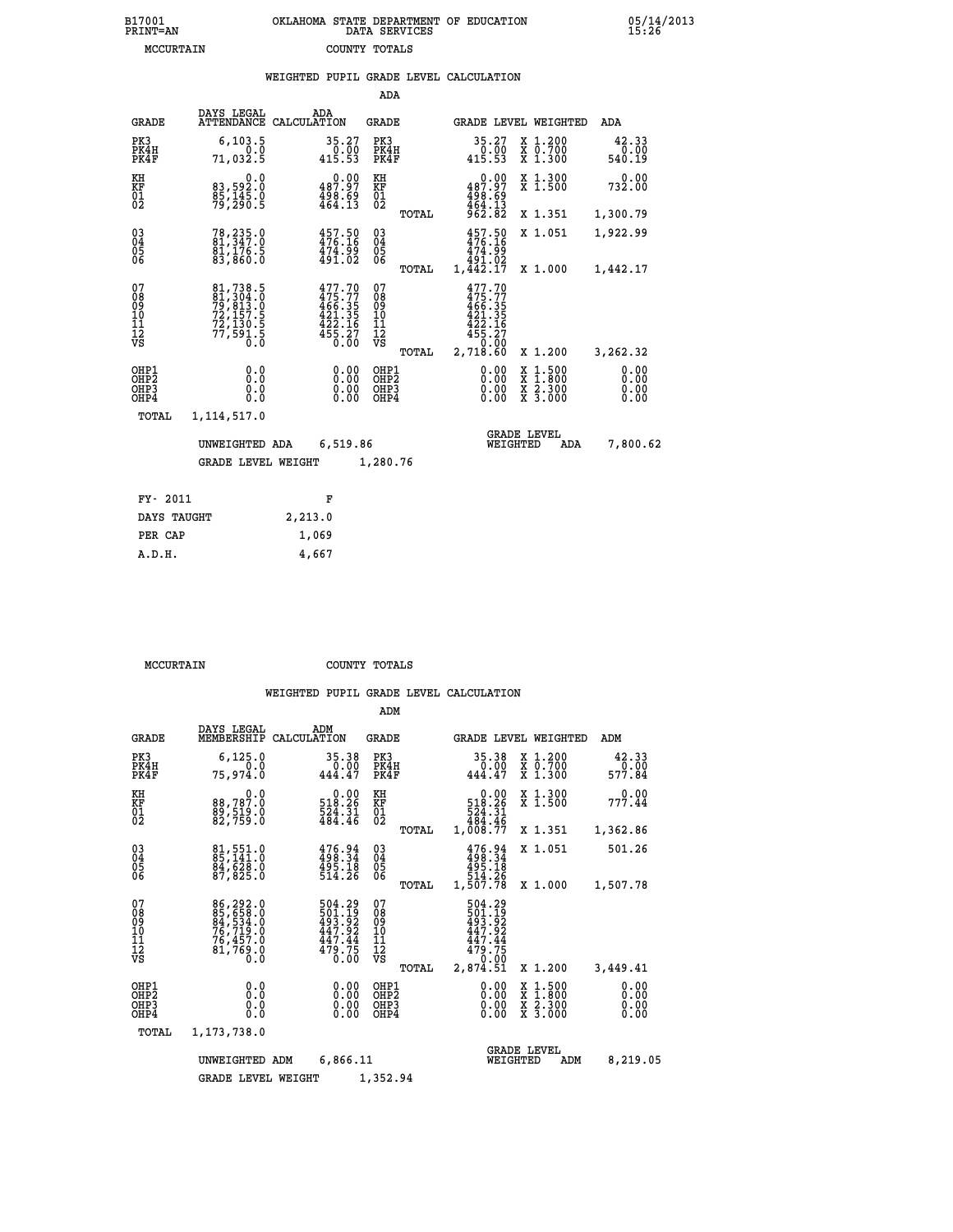| B17001<br><b>PRINT=AN</b> |           | OKLAHOMA STATE DEPARTMENT OF EDUCATION<br>DATA SERVICES |  |
|---------------------------|-----------|---------------------------------------------------------|--|
| 49 MCINTOSH               | C003 RYAL |                                                         |  |

|                                                                    |                                                                       | WEIGHTED PUPIL GRADE LEVEL CALCULATION                              |                                                     |                                                                                           |                                                                                                                                              |                              |
|--------------------------------------------------------------------|-----------------------------------------------------------------------|---------------------------------------------------------------------|-----------------------------------------------------|-------------------------------------------------------------------------------------------|----------------------------------------------------------------------------------------------------------------------------------------------|------------------------------|
|                                                                    |                                                                       |                                                                     | ADA                                                 |                                                                                           |                                                                                                                                              |                              |
| <b>GRADE</b>                                                       | DAYS LEGAL<br><b>ATTENDANCE</b>                                       | ADA<br>CALCULATION                                                  | <b>GRADE</b>                                        |                                                                                           | GRADE LEVEL WEIGHTED                                                                                                                         | ADA                          |
| PK3<br>PK4H<br>PK4F                                                | 0.0<br>0.0<br>2.017.0                                                 | $\begin{smallmatrix} 0.00\\ 0.00\\ 11.53 \end{smallmatrix}$         | PK3<br>PK4H<br>PK4F                                 | 0.00<br>$\substack{0.001 \ 11.53}$                                                        | X 1.200<br>X 0.700<br>X 1.300                                                                                                                | 0.00<br>0.00<br>14.99        |
| KH<br>KF<br>01<br>02                                               | 0.0<br>1,104:0<br>2,045:0<br>1,195:0                                  | $\begin{smallmatrix} 0.00\\ 6.31\\ 11.69\\ 6.83 \end{smallmatrix}$  | KH<br>KF<br>01<br>02                                | $\begin{smallmatrix} 0.00\\ 6.31\\ 11.69\\ 6.83\\ 18.52 \end{smallmatrix}$                | X 1.300<br>X 1.500                                                                                                                           | 0.00<br>9.47                 |
|                                                                    |                                                                       |                                                                     | TOTAL                                               |                                                                                           | X 1.351                                                                                                                                      | 25.02                        |
| $\begin{smallmatrix} 03 \\[-4pt] 04 \end{smallmatrix}$<br>Ŏ5<br>06 | $1,874.0$<br>$1,874.0$<br>$1,195.0$<br>$1,663.0$                      | $\begin{smallmatrix}&&6&.22\\10&.71\\6&.83\\9&.50\end{smallmatrix}$ | $\begin{array}{c} 03 \\ 04 \\ 05 \\ 06 \end{array}$ | $\begin{smallmatrix}&&6&.22\\10&.71\\6&.83\\9&.50\\27&.04\end{smallmatrix}$               | X 1.051                                                                                                                                      | 6.54                         |
|                                                                    |                                                                       |                                                                     | TOTAL                                               |                                                                                           | X 1.000                                                                                                                                      | 27.04                        |
| 07<br>0890112<br>1112<br>VS                                        | $1, 298.0$<br>$1, 540.0$<br>$0.0$<br>$0.0$<br>$0.0$<br>$0.0$<br>$0.0$ | $7.42 \ 8.80 \ 0.00 \ 0.00 \ 0.00 \ 0.00 \ 0.00 \ 0.00 \ 0.00$      | 07<br>08901112<br>1112<br>VS<br>TOTAL               | $\begin{smallmatrix} 7.42\ 8.80\ 9.00 \end{smallmatrix}$<br>0.00<br>0.00<br>0.00<br>16.22 | X 1.200                                                                                                                                      | 19.46                        |
| OHP1<br>OHP2<br>OH <sub>P3</sub><br>OHP4                           | 0.0<br>0.0<br>0.0                                                     | $\begin{smallmatrix} 0.00 \ 0.00 \ 0.00 \ 0.00 \end{smallmatrix}$   | OHP1<br>OHP2<br>OHP3<br>OHP4                        | 0.00<br>0.00<br>0.00                                                                      | $\begin{smallmatrix} \mathtt{X} & 1\cdot500 \\ \mathtt{X} & 1\cdot800 \\ \mathtt{X} & 2\cdot300 \\ \mathtt{X} & 3\cdot000 \end{smallmatrix}$ | 0.00<br>0.00<br>0.00<br>0.00 |
| <b>TOTAL</b>                                                       | 15,019.0                                                              |                                                                     |                                                     |                                                                                           |                                                                                                                                              |                              |
|                                                                    | UNWEIGHTED ADA                                                        | 85.84                                                               |                                                     |                                                                                           | <b>GRADE LEVEL</b><br>WEIGHTED<br>ADA                                                                                                        | 102.52                       |
|                                                                    | <b>GRADE LEVEL WEIGHT</b>                                             |                                                                     | 16.68                                               |                                                                                           |                                                                                                                                              |                              |
| FY- 2011                                                           |                                                                       | F                                                                   |                                                     |                                                                                           |                                                                                                                                              |                              |
| DAYS TAUGHT                                                        |                                                                       | 175.0                                                               |                                                     |                                                                                           |                                                                                                                                              |                              |
| PER CAP                                                            |                                                                       | 64                                                                  |                                                     |                                                                                           |                                                                                                                                              |                              |

|  | 49 MCINTOSH |  | C003 RYAL |
|--|-------------|--|-----------|
|--|-------------|--|-----------|

 **B17001<br>PRINT=AN** 

|                                                      |                                                    |                    |                                                                                                                      |                                                    |       | WEIGHTED PUPIL GRADE LEVEL CALCULATION                                   |                                                                                                                     |                               |  |
|------------------------------------------------------|----------------------------------------------------|--------------------|----------------------------------------------------------------------------------------------------------------------|----------------------------------------------------|-------|--------------------------------------------------------------------------|---------------------------------------------------------------------------------------------------------------------|-------------------------------|--|
|                                                      |                                                    |                    |                                                                                                                      | ADM                                                |       |                                                                          |                                                                                                                     |                               |  |
| <b>GRADE</b>                                         | DAYS LEGAL<br>MEMBERSHIP                           | ADM<br>CALCULATION |                                                                                                                      | <b>GRADE</b>                                       |       | <b>GRADE LEVEL WEIGHTED</b>                                              |                                                                                                                     | ADM                           |  |
| PK3<br>PK4H<br>PK4F                                  | 0.0<br>Ŏ.Ŏ<br>2,083.0                              |                    | 0.0000<br>11.90                                                                                                      | PK3<br>PK4H<br>PK4F                                |       | $\begin{smallmatrix} 0.00\\ 0.00\\ 11.90 \end{smallmatrix}$              | X 1.200<br>X 0.700<br>X 1.300                                                                                       | 0.00<br>0.00<br>15.47         |  |
| KH<br>KF<br>01<br>02                                 | 0.0<br>1,189:0<br>2,180:0<br>1,225:0               |                    | $\begin{smallmatrix} 0.00\\ 6.79\\ 12.46\\ 7.00 \end{smallmatrix}$                                                   | KH<br>KF<br>01<br>02                               |       | $0.00\n6.79\n12.46\n7.00\n19.46$                                         | X 1.300<br>X 1.500                                                                                                  | 0.00<br>10.19                 |  |
|                                                      |                                                    |                    |                                                                                                                      |                                                    | TOTAL |                                                                          | X 1.351                                                                                                             | 26.29                         |  |
| $\begin{matrix} 03 \\ 04 \\ 05 \\ 06 \end{matrix}$   | $1,324.0$<br>$1,219.0$<br>$1,750.0$                |                    | $\begin{smallmatrix} 6\cdot 42\\11\cdot 00\\6\cdot 97\\10\cdot 00\end{smallmatrix}$                                  | $\begin{matrix} 03 \\ 04 \\ 05 \\ 06 \end{matrix}$ |       | $1^{\frac{6}{1} \cdot \frac{42}{00}}_{\frac{6}{27} \cdot \frac{97}{97}}$ | X 1.051                                                                                                             | 6.75                          |  |
|                                                      |                                                    |                    |                                                                                                                      |                                                    | TOTAL |                                                                          | X 1.000                                                                                                             | 27.97                         |  |
| 07<br>0890112<br>1112<br>VS                          | $1,375.0$<br>1,582.0<br>0.0<br>0.0<br>0.0<br>$\S.$ |                    | $7.86$<br>$9.04$<br>$0.00$<br>$0.00$<br>$0.00$<br>$\begin{smallmatrix} 0.00 & 0.00 \\ 0.00 & 0.00 \end{smallmatrix}$ | 07<br>08901112<br>1112<br>VS                       | TOTAL | $\frac{7.86}{9.04}$<br>0.00<br>0.00<br>0.00<br>16.90                     | X 1.200                                                                                                             | 20.28                         |  |
| OHP1<br>OHP <sub>2</sub><br>OH <sub>P3</sub><br>OHP4 | 0.0<br>0.000                                       |                    | $0.00$<br>$0.00$<br>0.00                                                                                             | OHP1<br>OHP <sub>2</sub><br>OHP <sub>3</sub>       |       | 0.00<br>0.00<br>0.00                                                     | $\begin{array}{l} \mathtt{X} & 1.500 \\ \mathtt{X} & 1.800 \\ \mathtt{X} & 2.300 \\ \mathtt{X} & 3.000 \end{array}$ | 0.00<br>Ō. ŌŌ<br>0.00<br>0.00 |  |
| TOTAL                                                | 15,652.0                                           |                    |                                                                                                                      |                                                    |       |                                                                          |                                                                                                                     |                               |  |
|                                                      | UNWEIGHTED ADM                                     |                    | 89.44                                                                                                                |                                                    |       | <b>GRADE LEVEL</b><br>WEIGHTED                                           | ADM                                                                                                                 | 106.95                        |  |
|                                                      | <b>GRADE LEVEL WEIGHT</b>                          |                    |                                                                                                                      | 17.51                                              |       |                                                                          |                                                                                                                     |                               |  |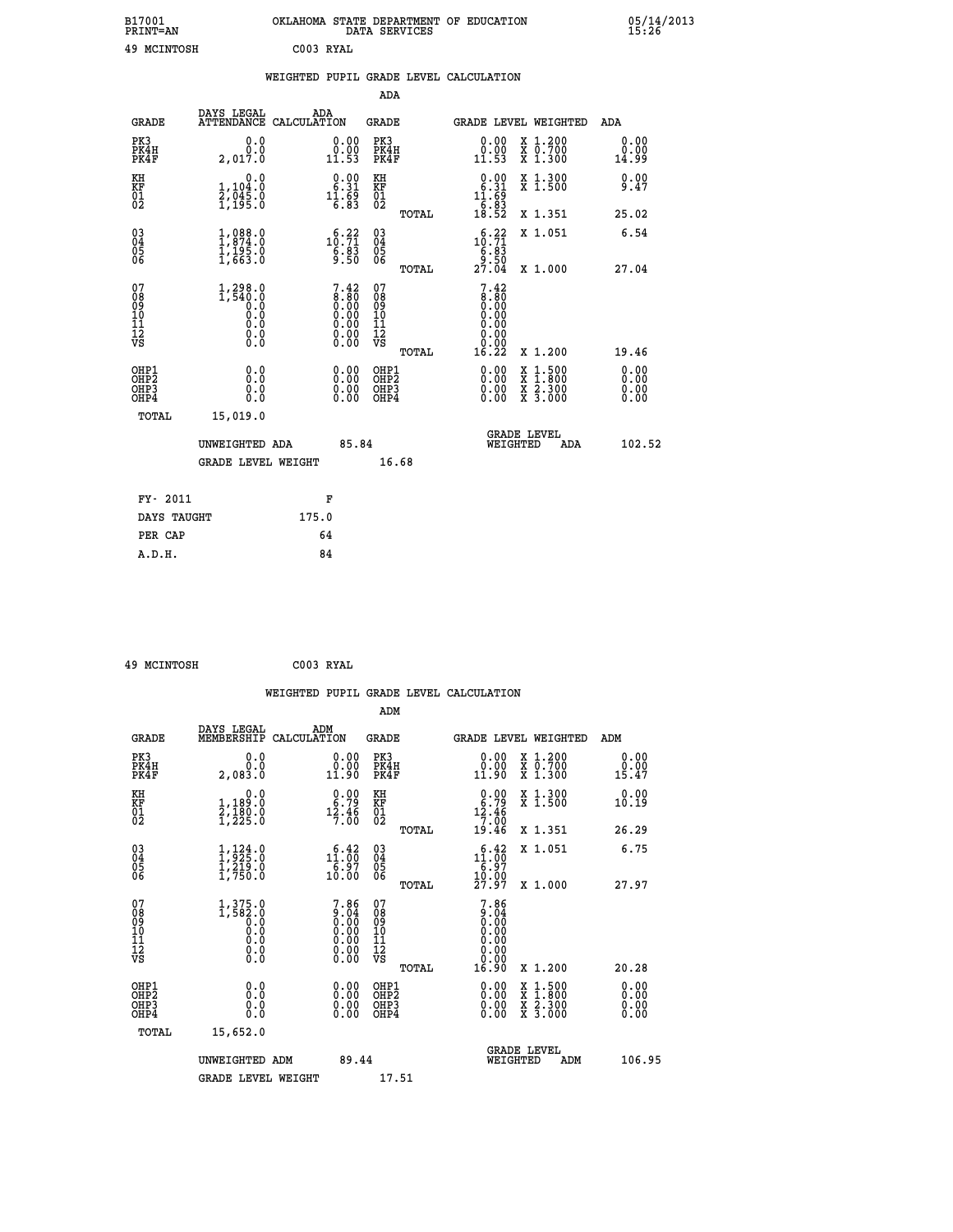| B17001<br><b>PRINT=AN</b> | OKLAHOMA STATE DEPARTMENT OF EDUCATION<br><b>SERVICES</b><br>DATA | 05/14/2013<br>15:26 |
|---------------------------|-------------------------------------------------------------------|---------------------|
| 49<br>MCINTOSH            | C016<br>STIDHAM                                                   |                     |

|                                    |                           |                                                                                            | WEIGHTED PUPIL GRADE LEVEL CALCULATION |                                                                     |                                                     |       |                                                                                                                                               |          |                                                         |                              |
|------------------------------------|---------------------------|--------------------------------------------------------------------------------------------|----------------------------------------|---------------------------------------------------------------------|-----------------------------------------------------|-------|-----------------------------------------------------------------------------------------------------------------------------------------------|----------|---------------------------------------------------------|------------------------------|
|                                    |                           |                                                                                            |                                        |                                                                     | ADA                                                 |       |                                                                                                                                               |          |                                                         |                              |
|                                    | <b>GRADE</b>              | DAYS LEGAL<br>ATTENDANCE CALCULATION                                                       | ADA                                    |                                                                     | <b>GRADE</b>                                        |       |                                                                                                                                               |          | GRADE LEVEL WEIGHTED                                    | ADA                          |
| PK3                                | PK4H<br>PK4F              | 0.0<br>0.0<br>1,909.0                                                                      |                                        | 0.00<br>ŏ:ŏŏ<br>10:66                                               | PK3<br>PK4H<br>PK4F                                 |       | 0.00<br>0.00<br>10.66                                                                                                                         |          | X 1.200<br>X 0.700<br>X 1.300                           | 0.00<br>0.00<br>13.86        |
| KH<br><b>KF</b><br>01<br>02        |                           | 0.0<br>2,073.0<br>1,907.0<br>1,722.0                                                       |                                        | $\begin{smallmatrix} 0.00\\ 11.58\\ 10.58\\ 9.65 \end{smallmatrix}$ | KH<br>KF<br>01<br>02                                |       | $\begin{array}{c} 0.00 \\ 11.58 \\ 10.65 \\ 9.62 \\ 20.27 \end{array}$                                                                        |          | X 1.300<br>X 1.500                                      | 0.00<br>17.37                |
|                                    |                           |                                                                                            |                                        |                                                                     |                                                     | TOTAL |                                                                                                                                               |          | X 1.351                                                 | 27.38                        |
| 03<br>04<br>05<br>06               |                           | 1,485.0<br>$\frac{1}{5}$ , $\frac{234}{009}$ .0                                            |                                        | $\begin{smallmatrix} 8.30\\ 4.96\\ 6.89\\ 27.99 \end{smallmatrix}$  | $\begin{array}{c} 03 \\ 04 \\ 05 \\ 06 \end{array}$ |       | $8.30$<br>$4.30$<br>$5.89$<br>$27.99$<br>$39.84$                                                                                              |          | X 1.051                                                 | 8.72                         |
|                                    |                           |                                                                                            |                                        |                                                                     |                                                     | TOTAL |                                                                                                                                               |          | X 1.000                                                 | 39.84                        |
| 07<br>08<br>09<br>101<br>112<br>VS |                           | $11, 010.0$<br>$0.0$<br>$\begin{smallmatrix} 0.5 & 0 \ 0.0 & 0 \end{smallmatrix}$<br>$\S.$ |                                        | $34.81$<br>$61.51$<br>$0.00$<br>$0.00$<br>$0.00$<br>ŏ:ŏŏ<br>O.OO    | 07<br>08<br>09<br>101<br>11<br>12<br>VS             | TOTAL | $\begin{array}{c} 34.81 \\ 61.51 \\ 0.00 \\ 0.00 \\ 0.00 \\ 0.00 \end{array}$<br>$\begin{smallmatrix} 0.00 \ 0.00 \end{smallmatrix}$<br>96.32 |          | X 1.200                                                 | 115.58                       |
| OHP1<br>OHP3                       | OH <sub>P</sub> 2<br>OHP4 | 0.0<br>0.0<br>0.0                                                                          |                                        | 0.00<br>$0.00$<br>0.00                                              | OHP1<br>OHP2<br>OHP3<br>OHP4                        |       | 0.00<br>0.00<br>0.00                                                                                                                          | X<br>X   | $1:500$<br>1:800<br>$\frac{x}{x}$ $\frac{5:300}{3:000}$ | 0.00<br>0.00<br>0.00<br>0.00 |
|                                    | <b>TOTAL</b>              | 33,467.0                                                                                   |                                        |                                                                     |                                                     |       |                                                                                                                                               |          |                                                         |                              |
|                                    |                           | UNWEIGHTED ADA                                                                             |                                        | 186.97                                                              |                                                     |       |                                                                                                                                               | WEIGHTED | <b>GRADE LEVEL</b><br>ADA                               | 222.75                       |
|                                    |                           | <b>GRADE LEVEL WEIGHT</b>                                                                  |                                        |                                                                     | 35.78                                               |       |                                                                                                                                               |          |                                                         |                              |
|                                    | FY- 2011                  |                                                                                            | F                                      |                                                                     |                                                     |       |                                                                                                                                               |          |                                                         |                              |
|                                    | DAYS TAUGHT               |                                                                                            | 179.0                                  |                                                                     |                                                     |       |                                                                                                                                               |          |                                                         |                              |
|                                    | PER CAP                   |                                                                                            | 92                                     |                                                                     |                                                     |       |                                                                                                                                               |          |                                                         |                              |

 **49 MCINTOSH C016 STIDHAM WEIGHTED PUPIL GRADE LEVEL CALCULATION ADM DAYS LEGAL ADM GRADE MEMBERSHIP CALCULATION GRADE GRADE LEVEL WEIGHTED ADM PK3 0.0 0.00 PK3 0.00 X 1.200 0.00 PK4H 0.0 0.00 PK4H 0.00 X 0.700 0.00 PK4F 1,982.0 11.07 PK4F 11.07 X 1.300 14.39 KH 0.0 0.00 KH 0.00 X 1.300 0.00 KF 2,207.0 12.33 KF 12.33 X 1.500 18.50** 01 2,047.0 11.44 01 11.44<br>02 1,803.0 10.07 02 <sub>nomas</sub> 10.07  **TOTAL 21.51 X 1.351 29.06 03 1,547.0 8.64 03 8.64 X 1.051 9.08 04 926.0 5.17 04 5.17 05 1,285.0 7.18 05 7.18 06 5,044.0 28.18 06 28.18 TOTAL 40.53 X 1.000 40.53** 07 6,341.0 35.42 07 35.42<br>
08 11,066.0 61.82 08 61.82<br>
10 0.0 0.00 10 0.00<br>
11 0.0 0.00 11 0.00<br>
12 0.00 11 0.00<br>
VS 0.0 0.00 12<br>
VS 0.0 **35.42 07**<br> **61.82 08**<br> **0.00 10**<br> **0.00 11**<br> **0.00 11**<br> **0.00 11**<br> **0.00 12**<br> **0.00 12**<br> **0.00 12**<br> **0.00 12**<br> **0.00 12**<br> **0.00 12**<br> **0.00 11**<br> **0.00**<br> **0.00**<br> **0.00**<br> **0.00**<br> **0.00**<br> **0.00**<br> **116.69**<br> **0.00**<br> **116.69**<br>  **OHP1 0.0 0.00 OHP1 0.00 X 1.500 0.00 OHP2 0.0 0.00 OHP2 0.00 X 1.800 0.00 OHP3 0.0 0.00 OHP3 0.00 X 2.300 0.00 OHP4 0.0 0.00 OHP4 0.00 X 3.000 0.00 TOTAL 34,248.0** UNWEIGHTED ADM 191.32  **UNWEIGHTED ADM 191.32 WEIGHTED ADM 228.25 GRADE LEVEL WEIGHT 36.93**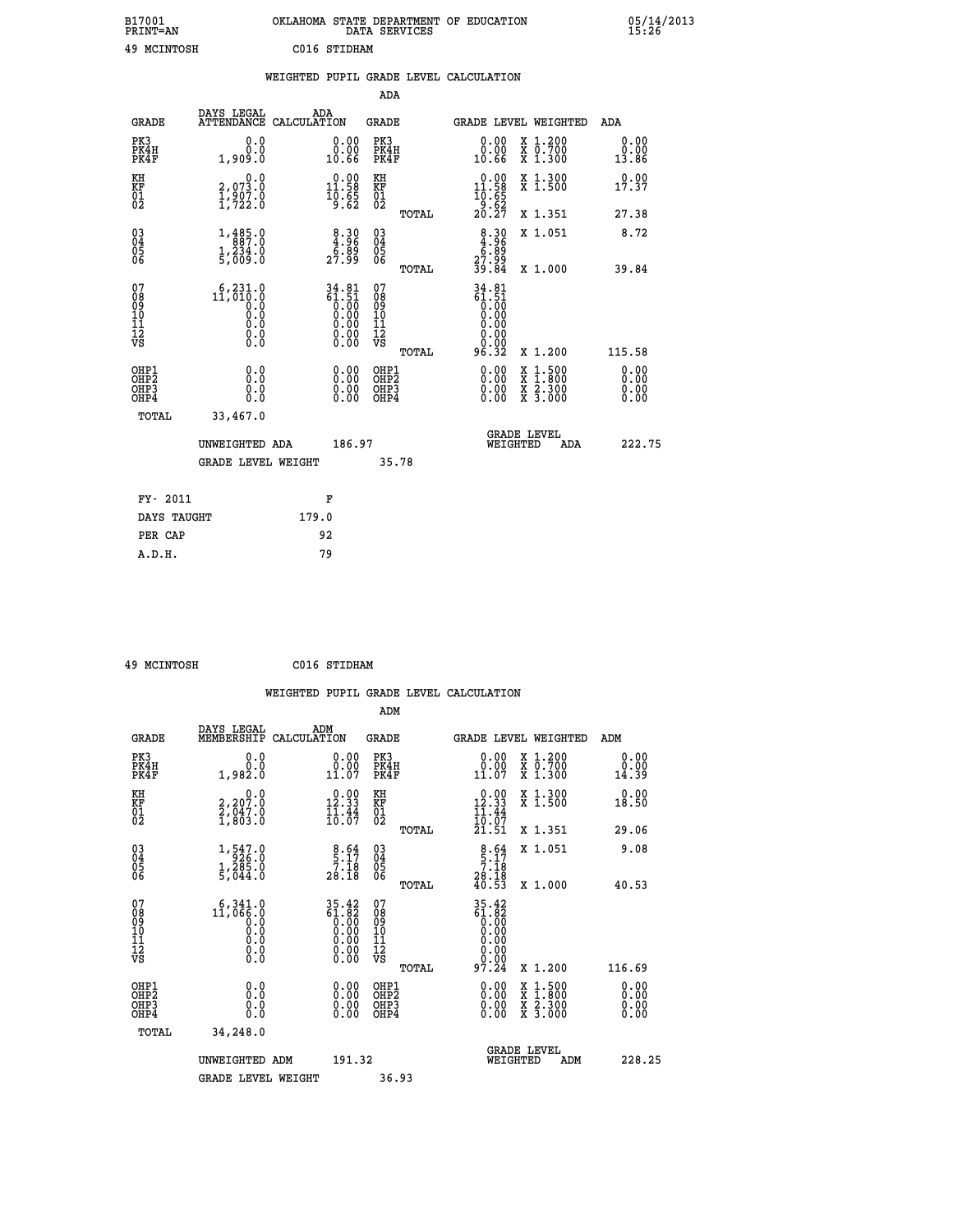| B17001<br><b>PRINT=AN</b> | OKLAHOMA STATE DEPARTMENT OF EDUCATION<br>DATA SERVICES | 05/14/2013<br>15:26 |
|---------------------------|---------------------------------------------------------|---------------------|
| 49 MCINTOSH               | I001 EUFAULA                                            |                     |

|                                                                    |                                                                                                                                                                                          |                                                                | ADA                                       |       |                                                                                    |                                          |                              |
|--------------------------------------------------------------------|------------------------------------------------------------------------------------------------------------------------------------------------------------------------------------------|----------------------------------------------------------------|-------------------------------------------|-------|------------------------------------------------------------------------------------|------------------------------------------|------------------------------|
| <b>GRADE</b>                                                       | DAYS LEGAL                                                                                                                                                                               | ADA<br>ATTENDANCE CALCULATION                                  | <b>GRADE</b>                              |       | GRADE LEVEL WEIGHTED                                                               |                                          | ADA                          |
| PK3<br>PK4H<br>PK4F                                                | 1,695.0<br>0.0<br>13,663.0                                                                                                                                                               | 10.15<br>0.00<br>81.81                                         | PK3<br>PK4H<br>PK4F                       |       | 10.15<br>$\frac{0.00}{81.81}$                                                      | X 1.200<br>X 0.700<br>X 1.300            | 12.18<br>0.00<br>106.35      |
| KH<br><b>KF</b><br>01<br>02                                        | 0.0<br>$\begin{smallmatrix} 13,481.5 \\ 16,848.5 \\ 18,456.0 \end{smallmatrix}$                                                                                                          | $0.00$<br>$80.73$<br>$\frac{100.89}{110.51}$                   | KH<br>KF<br>01<br>02                      |       | 0.00<br>$\begin{smallmatrix} 80.73\ 100.89\ 110.51 \end{smallmatrix}$              | X 1.300<br>X 1.500                       | 0.00<br>121.10               |
|                                                                    |                                                                                                                                                                                          |                                                                |                                           | TOTAL | 211.40                                                                             | X 1.351                                  | 285.60                       |
| $\begin{smallmatrix} 03 \\[-4pt] 04 \end{smallmatrix}$<br>05<br>06 | $\begin{smallmatrix} 12\,,\,503\,.5\\ 12\,,\,652\,.0\\ 12\,,\,336\,.5\\ 13\,,\,819\,.0 \end{smallmatrix}$                                                                                | $74.87$<br>$75.76$<br>$\frac{73.87}{82.75}$                    | $\substack{03 \\ 04}$<br>05<br>06         |       | $74.87$<br>$75.76$<br>$73.87$<br>$82.75$<br>$232.38$                               | X 1.051                                  | 78.69                        |
| 07                                                                 |                                                                                                                                                                                          |                                                                | 07                                        | TOTAL |                                                                                    | X 1.000                                  | 232.38                       |
| 08<br>09<br>11<br>11<br>12<br>VS                                   | $\begin{smallmatrix} 16\,, & 436\,, & 5\\ 18\,, & 260\,, & 0\\ 16\,, & 219\,, & 5\\ 13\,, & 320\,, & 5\\ 12\,, & 720\,, & 0\\ 12\,, & 875\,, & 0\\ 0\,. & 0\,. & 0\,. \end{smallmatrix}$ | $109.34$<br>$97.12$<br>$79.76$<br>$76.17$<br>$77.10$<br>$0.00$ | 08<br>09<br>11<br>11<br>12<br>VS          |       | $\begin{array}{r} 98.42 \\ 109.34 \\ 97.12 \\ 79.76 \\ 76.17 \\ 77.10 \end{array}$ |                                          |                              |
|                                                                    |                                                                                                                                                                                          |                                                                |                                           | TOTAL | 0.00<br>537.91                                                                     | X 1.200                                  | 645.49                       |
| OHP1<br>OH <sub>P2</sub><br>OH <sub>P3</sub><br>OH <sub>P4</sub>   | 204.5<br>0.0<br>0.0                                                                                                                                                                      | $\frac{1}{0}$ : $\frac{22}{0}$<br>0.00<br>0.00                 | OHP1<br>OH <sub>P</sub> 2<br>OHP3<br>OHP4 |       | $\frac{1}{0}$ : $\frac{22}{00}$<br>0.00                                            | X 1:500<br>X 1:800<br>X 2:300<br>X 3:000 | 1.83<br>0.00<br>0.00<br>0.00 |
| TOTAL                                                              | 205,491.0                                                                                                                                                                                |                                                                |                                           |       |                                                                                    |                                          |                              |
|                                                                    | UNWEIGHTED ADA                                                                                                                                                                           | 1,230.47                                                       |                                           |       | WEIGHTED                                                                           | <b>GRADE LEVEL</b><br>ADA                | 1,483.62                     |
| <b>GRADE LEVEL WEIGHT</b>                                          |                                                                                                                                                                                          |                                                                | 253.15                                    |       |                                                                                    |                                          |                              |
| FY- 2011                                                           |                                                                                                                                                                                          | F                                                              |                                           |       |                                                                                    |                                          |                              |
| DAYS TAUGHT                                                        |                                                                                                                                                                                          | 167.0                                                          |                                           |       |                                                                                    |                                          |                              |
| PER CAP                                                            |                                                                                                                                                                                          | 57                                                             |                                           |       |                                                                                    |                                          |                              |

 **49 MCINTOSH I001 EUFAULA**

 **A.D.H. 1,122**

 **ADM**

| <b>GRADE</b>                                       | DAYS LEGAL                                                                                                                                                                                                                  | ADM<br>MEMBERSHIP CALCULATION                                               | <b>GRADE</b>                                  |       |                                                                                   | GRADE LEVEL WEIGHTED                                                                                                | ADM                                 |
|----------------------------------------------------|-----------------------------------------------------------------------------------------------------------------------------------------------------------------------------------------------------------------------------|-----------------------------------------------------------------------------|-----------------------------------------------|-------|-----------------------------------------------------------------------------------|---------------------------------------------------------------------------------------------------------------------|-------------------------------------|
| PK3<br>PK4H<br>PK4F                                | 1,710.0<br>0.0<br>15,078.0                                                                                                                                                                                                  | 10.24<br>0.00<br>90.29                                                      | PK3<br>PK4H<br>PK4F                           |       | 10.24<br>0.00<br>90.29                                                            | X 1.200<br>X 0.700<br>X 1.300                                                                                       | 12.29<br>0.00<br>117.38             |
| KH<br>KF<br>01<br>02                               | 0.0<br>14,878.0<br>18,043.0<br>19,721.0                                                                                                                                                                                     | 0.00<br>89.09<br>108.04<br>118.09                                           | KH<br>KF<br>01<br>02                          |       | $\begin{smallmatrix} 0.00\\ 89.09\\ 108.04\\ 118.09\\ \end{smallmatrix}$          | X 1.300<br>X 1.500                                                                                                  | 0.00<br>133.64                      |
|                                                    |                                                                                                                                                                                                                             |                                                                             |                                               | TOTAL | 226.13                                                                            | X 1.351                                                                                                             | 305.50                              |
| $\begin{matrix} 03 \\ 04 \\ 05 \\ 06 \end{matrix}$ | $\begin{smallmatrix} 13\,,\,335\cdot 0\\ 13\,,\,209\cdot 0\\ 13\,,\,078\cdot 0\\ 14\,,\,740\cdot 0 \end{smallmatrix}$                                                                                                       | $79.85$<br>$79.10$<br>$78.31$<br>$88.26$                                    | $\substack{03 \\ 04}$<br>05<br>06             |       | $79.85$<br>$79.10$<br>$78.31$<br>$88.26$<br>$245.67$                              | X 1.051                                                                                                             | 83.92                               |
|                                                    |                                                                                                                                                                                                                             |                                                                             |                                               | TOTAL |                                                                                   | X 1.000                                                                                                             | 245.67                              |
| 07<br>08<br>09<br>101<br>11<br>12<br>VS            | 17,467.0<br>$\begin{smallmatrix} 1 & 7 & 7 & 9 & 1 & 0 \\ 1 & 7 & 6 & 1 & 3 & 0 \\ 1 & 6 & 1 & 3 & 0 & 0 \\ 1 & 6 & 1 & 3 & 0 & 0 \\ 1 & 3 & 5 & 1 & 3 & 0 \\ 1 & 3 & 7 & 8 & 1 & 0 \\ 0 & 0 & 0 & 0 & 0 \end{smallmatrix}$ | $104.59$<br>$115.51$<br>$105.47$<br>$83.86$<br>$80.92$<br>$82.52$<br>$0.00$ | 07<br>08<br>09<br>001<br>11<br>11<br>12<br>VS | TOTAL | $\begin{array}{r} 104.59\\115.51\\105.47\\83.86\\82.52\\82.52\\72.87 \end{array}$ | X 1.200                                                                                                             | 687.44                              |
| OHP1<br>OHP2<br>OHP3<br>OHP4                       | 226.0<br>0.0<br>0.0<br>0.0                                                                                                                                                                                                  | $\frac{1}{0}$ : $\frac{35}{00}$<br>0.00                                     | OHP1<br>OHP2<br>OHP3<br>OHP4                  |       | $\begin{smallmatrix} 1.35\ 0.00 \ 0.00 \end{smallmatrix}$<br>0.00                 | $\begin{array}{l} \mathtt{X} & 1.500 \\ \mathtt{X} & 1.800 \\ \mathtt{X} & 2.300 \\ \mathtt{X} & 3.000 \end{array}$ | $\frac{2.03}{0.00}$<br>0.00<br>0.00 |
| TOTAL                                              | 219,687.0                                                                                                                                                                                                                   |                                                                             |                                               |       |                                                                                   |                                                                                                                     |                                     |
|                                                    | UNWEIGHTED                                                                                                                                                                                                                  | 1,315.49<br>ADM                                                             |                                               |       | WEIGHTED                                                                          | <b>GRADE LEVEL</b><br>ADM                                                                                           | 1,587.87                            |
|                                                    | <b>GRADE LEVEL WEIGHT</b>                                                                                                                                                                                                   |                                                                             | 272.38                                        |       |                                                                                   |                                                                                                                     |                                     |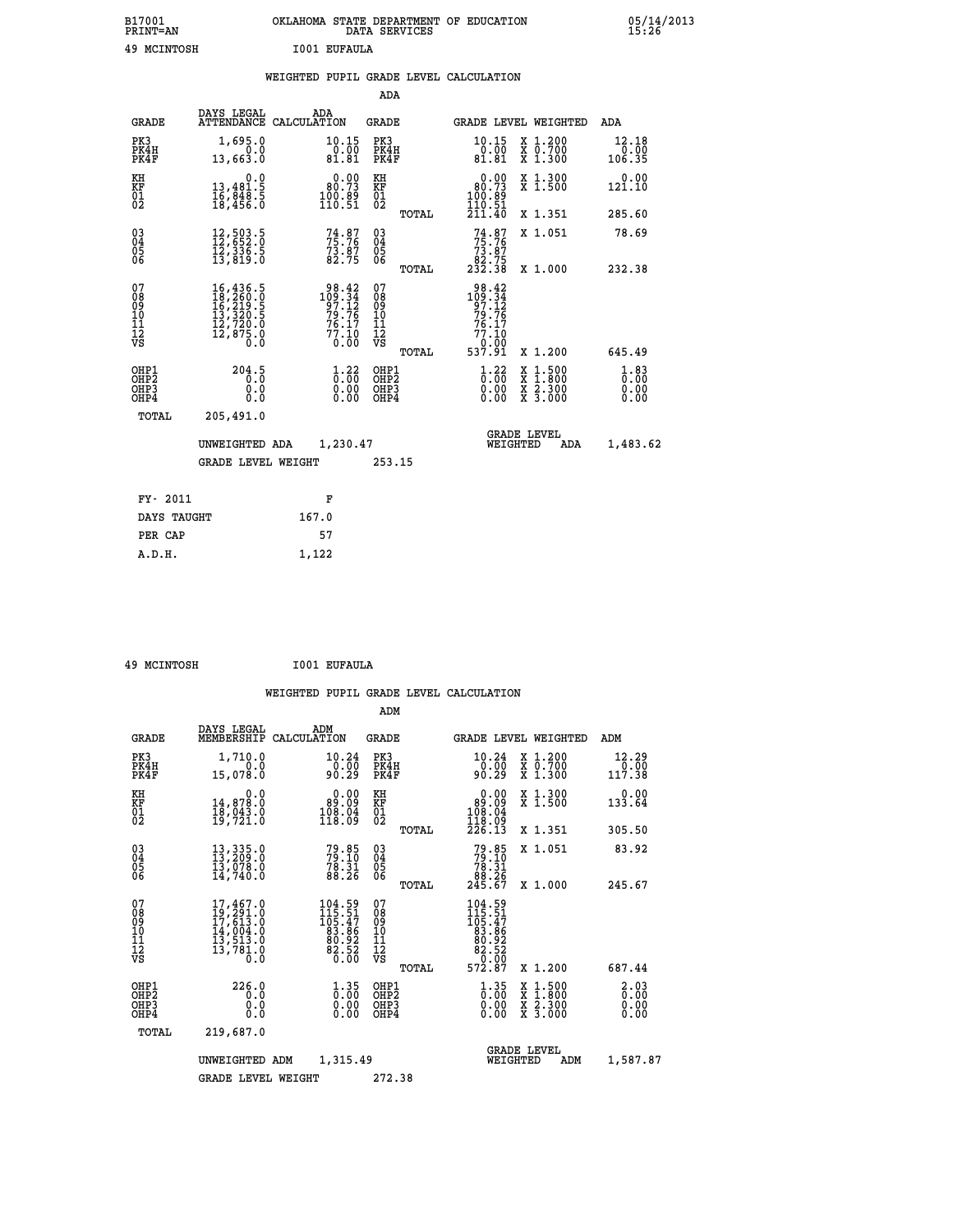| B17001          | OKLAHOMA STATE DEPARTMENT OF EDUCATION |
|-----------------|----------------------------------------|
| <b>PRINT=AN</b> | DATA SERVICES                          |
| 49 MCINTOSH     | I019 CHECOTAH                          |

 **B17001 OKLAHOMA STATE DEPARTMENT OF EDUCATION 05/14/2013**

|                                           |                                                                                                  |       |                                                                                            |                                          |       | WEIGHTED PUPIL GRADE LEVEL CALCULATION                                                                |                                                                                                                                           |                               |
|-------------------------------------------|--------------------------------------------------------------------------------------------------|-------|--------------------------------------------------------------------------------------------|------------------------------------------|-------|-------------------------------------------------------------------------------------------------------|-------------------------------------------------------------------------------------------------------------------------------------------|-------------------------------|
|                                           |                                                                                                  |       |                                                                                            | ADA                                      |       |                                                                                                       |                                                                                                                                           |                               |
| <b>GRADE</b>                              | DAYS LEGAL<br>ATTENDANCE CALCULATION                                                             |       | ADA                                                                                        | GRADE                                    |       |                                                                                                       | GRADE LEVEL WEIGHTED                                                                                                                      | ADA                           |
| PK3<br>PK4H<br>PK4F                       | 960.5<br>0.0<br>13,322.5                                                                         |       | $5.68$<br>$0.00$<br>78.83                                                                  | PK3<br>PK4H<br>PK4F                      |       | $5.68$<br>0.00<br>78.83                                                                               | X 1.200<br>X 0.700<br>X 1.300                                                                                                             | 6.82<br>0.00<br>102.48        |
| KH<br>KF<br>01<br>02                      | 0.0<br>18,837.0<br>16,031.5<br>17,983.5                                                          |       | 0.00<br>$111.46$<br>$94.86$<br>$106.41$                                                    | KH<br>KF<br>01<br>02                     |       | 0.00<br>$111.46$<br>$94.86$<br>$106.41$<br>$201.27$                                                   | X 1.300<br>X 1.500                                                                                                                        | 0.00<br>167.19                |
|                                           |                                                                                                  |       |                                                                                            |                                          | TOTAL |                                                                                                       | X 1.351                                                                                                                                   | 271.92                        |
| $^{03}_{04}$<br>Ŏ5<br>06                  | 19,481.5<br>16,495.0<br>17,994.5<br>18,724.5                                                     |       | $\begin{array}{r} 115 \cdot 28 \\ 97 \cdot 60 \\ 106 \cdot 48 \\ 110 \cdot 80 \end{array}$ | $\substack{03 \\ 04}$<br>$\frac{05}{06}$ |       | $\begin{array}{c} 115\cdot 28 \\ 97\cdot 60 \\ 106\cdot 48 \\ 110\cdot 80 \\ 314\cdot 88 \end{array}$ | X 1.051                                                                                                                                   | 121.16                        |
|                                           |                                                                                                  |       |                                                                                            |                                          | TOTAL |                                                                                                       | X 1.000                                                                                                                                   | 314.88                        |
| 07<br>08<br>09<br>11<br>11<br>12<br>VS    | $\begin{smallmatrix}17,220.0\\16,513.0\\20,584.5\\17,965.5\\16,071.5\\13,496.0\end{smallmatrix}$ |       | $101.89$<br>$97.71$<br>$121.80$<br>$106.30$<br>$95.10$<br>$79.86$<br>$0.00$                | 07<br>08<br>09<br>11<br>11<br>12<br>VS   |       | 101.89<br>97.71<br>$121.80$<br>$106.30$<br>$95.10$<br>$79.86$<br>$0.00$                               |                                                                                                                                           |                               |
|                                           |                                                                                                  |       |                                                                                            |                                          | TOTAL | 602.66                                                                                                | X 1.200                                                                                                                                   | 723.19                        |
| OHP1<br>OH <sub>P</sub> 2<br>OHP3<br>OHP4 | 1,460.0<br>0.0<br>0.0                                                                            |       | $\begin{smallmatrix} 8.64\ 0.04\ 0.00\ 0.00 \end{smallmatrix}$                             | OHP1<br>OHP <sub>2</sub><br>OHP3<br>OHP4 |       | $\frac{8.64}{0.04}$<br>0.00                                                                           | $\begin{smallmatrix} \mathtt{X} & 1\cdot500\\ \mathtt{X} & 1\cdot800\\ \mathtt{X} & 2\cdot300\\ \mathtt{X} & 3\cdot000 \end{smallmatrix}$ | 12.96<br>0.07<br>0.00<br>0.00 |
| TOTAL                                     | 243,148.5                                                                                        |       |                                                                                            |                                          |       |                                                                                                       |                                                                                                                                           |                               |
| UNWEIGHTED ADA                            |                                                                                                  |       | 1,438.74                                                                                   |                                          |       | WEIGHTED                                                                                              | <b>GRADE LEVEL</b><br>ADA                                                                                                                 | 1,720.67                      |
| <b>GRADE LEVEL WEIGHT</b>                 |                                                                                                  |       | 281.93                                                                                     |                                          |       |                                                                                                       |                                                                                                                                           |                               |
| FY- 2011                                  |                                                                                                  |       | F                                                                                          |                                          |       |                                                                                                       |                                                                                                                                           |                               |
| DAYS TAUGHT                               |                                                                                                  | 169.0 |                                                                                            |                                          |       |                                                                                                       |                                                                                                                                           |                               |
| PER CAP                                   |                                                                                                  |       | 70                                                                                         |                                          |       |                                                                                                       |                                                                                                                                           |                               |
| A.D.H.                                    |                                                                                                  |       | 991                                                                                        |                                          |       |                                                                                                       |                                                                                                                                           |                               |

 **49 MCINTOSH I019 CHECOTAH**

 **ADM**

| <b>GRADE</b>                                       | DAYS LEGAL<br>MEMBERSHIP                                                                                      | ADM<br>CALCULATION |                                                                         | <b>GRADE</b>                           |       | <b>GRADE LEVEL WEIGHTED</b>                                                                                 |          |                                                                           | ADM                           |  |
|----------------------------------------------------|---------------------------------------------------------------------------------------------------------------|--------------------|-------------------------------------------------------------------------|----------------------------------------|-------|-------------------------------------------------------------------------------------------------------------|----------|---------------------------------------------------------------------------|-------------------------------|--|
| PK3<br>PK4H<br>PK4F                                | 969.0<br>0.0<br>14,498.0                                                                                      |                    | 5.73<br>0.00<br>85.79                                                   | PK3<br>PK4H<br>PK4F                    |       | $\frac{5.73}{0.00}$<br>85.79                                                                                |          | $\begin{smallmatrix} x & 1.200 \\ x & 0.700 \end{smallmatrix}$<br>X 1.300 | 6.88<br>0.00<br>111.53        |  |
| KH<br>KF<br>01<br>02                               | 0.0<br>20,080:0<br>17,026:0<br>19,154:0                                                                       |                    | $\begin{smallmatrix} &0.00\\ 118.82\\ 100.75\\ 113.34\end{smallmatrix}$ | KH<br>KF<br>01<br>02                   |       | $\begin{smallmatrix} &0.00\\ 118.82\\ 100.75\\ 113.34\\ 214.09\end{smallmatrix}$                            |          | X 1.300<br>X 1.500                                                        | 0.00<br>178.23                |  |
|                                                    |                                                                                                               |                    |                                                                         |                                        | TOTAL |                                                                                                             |          | X 1.351                                                                   | 289.24                        |  |
| $\begin{matrix} 03 \\ 04 \\ 05 \\ 06 \end{matrix}$ | 20,669.0<br>17,363.0<br>18,901.0<br>19,792.0                                                                  |                    | 122.30<br>102.74<br>111.84<br>117.11                                    | $\substack{03 \\ 04}$<br>Ŏ5<br>06      |       | 122.30<br>102.74<br>111.04<br>117.11                                                                        |          | X 1.051                                                                   | 128.54                        |  |
|                                                    |                                                                                                               |                    |                                                                         |                                        | TOTAL | 331.69                                                                                                      |          | X 1.000                                                                   | 331.69                        |  |
| 07<br>08<br>09<br>101<br>11<br>12<br>VS            | 18, 363.0<br>17, 358.0<br>22, 086.0<br>19, 287.0<br>17, 286.0<br>$\overline{1}$ 4, 631.0<br>$\overline{0}$ .0 |                    | $\frac{108.66}{102.71}$<br>114.12                                       | 07<br>08<br>09<br>11<br>11<br>12<br>VS | TOTAL | $\begin{smallmatrix} 108.66\\ 102.71\\ 130.69\\ 114.12\\ 102.28\\ 86.57\\ 0.00 \end{smallmatrix}$<br>645.03 |          | X 1.200                                                                   | 774.04                        |  |
| OHP1<br>OHP <sub>2</sub><br>OHP3<br>OHP4           | 1,493.0<br>8.0<br>0.0<br>Ō.Ō                                                                                  |                    | $0.00$<br>$0.00$<br>0.00                                                | OHP1<br>OHP2<br>OHP3<br>OHP4           |       | $\begin{smallmatrix} 8.83\ 0.05\ 0.00\ 0.00 \end{smallmatrix}$                                              |          | X 1:500<br>X 1:800<br>X 2:300<br>X 3:000                                  | 13.25<br>0.09<br>0.00<br>0.00 |  |
| TOTAL                                              | 258,964.0                                                                                                     |                    |                                                                         |                                        |       |                                                                                                             |          |                                                                           |                               |  |
|                                                    | UNWEIGHTED                                                                                                    | ADM                | 1,532.33                                                                |                                        |       |                                                                                                             | WEIGHTED | <b>GRADE LEVEL</b><br>ADM                                                 | 1,833.49                      |  |
|                                                    | <b>GRADE LEVEL WEIGHT</b>                                                                                     |                    |                                                                         | 301.16                                 |       |                                                                                                             |          |                                                                           |                               |  |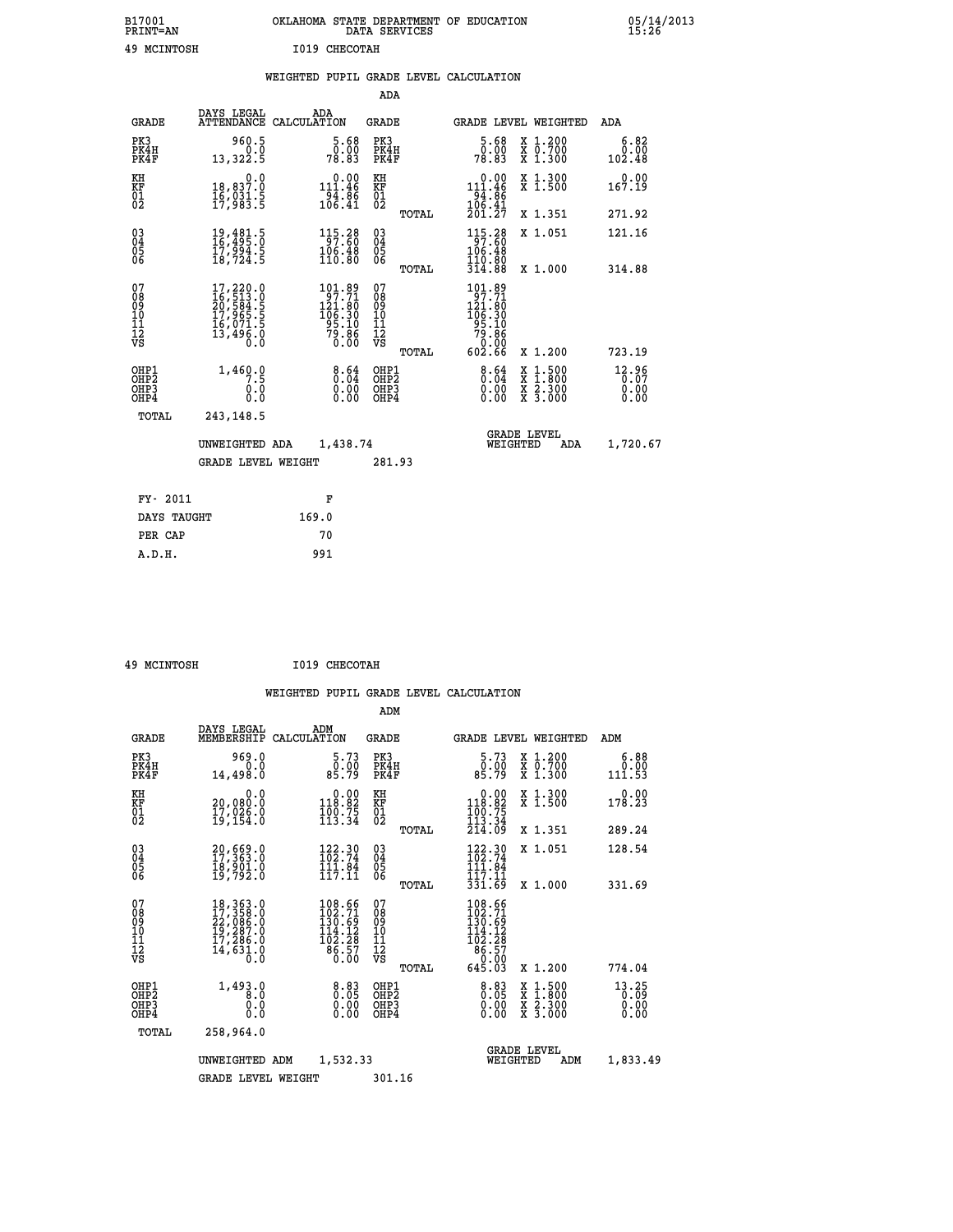| B17001<br><b>PRINT=AN</b> | OKLAHOMA STATE DEPARTMENT OF EDUCATION<br>DATA SERVICES | 05/14/2013<br>15:26 |
|---------------------------|---------------------------------------------------------|---------------------|
| 49<br>MCINTOSH            | 1027 MIDWAY                                             |                     |

|                                                       |                                                                                                         | WEIGHTED PUPIL GRADE LEVEL CALCULATION                                                                                           |                      |                                          |       |                                                                                                 |                                          |                              |
|-------------------------------------------------------|---------------------------------------------------------------------------------------------------------|----------------------------------------------------------------------------------------------------------------------------------|----------------------|------------------------------------------|-------|-------------------------------------------------------------------------------------------------|------------------------------------------|------------------------------|
|                                                       |                                                                                                         |                                                                                                                                  |                      | ADA                                      |       |                                                                                                 |                                          |                              |
| <b>GRADE</b>                                          | DAYS LEGAL                                                                                              | ADA<br>ATTENDANCE CALCULATION                                                                                                    |                      | GRADE                                    |       |                                                                                                 | GRADE LEVEL WEIGHTED                     | ADA                          |
| PK3<br>PK4H<br>PK4F                                   | 0.0<br>0.0<br>1,951.5                                                                                   | 12.47                                                                                                                            | 0.0000               | PK3<br>PK4H<br>PK4F                      |       | 0.0000<br>12.47                                                                                 | X 1.200<br>X 0.700<br>X 1.300            | 0.00<br>0.00<br>16.21        |
| KH<br>KF<br>01<br>02                                  | 0.0<br>2, 337:5<br>2, 605:2<br>2, 504:5                                                                 | $\begin{smallmatrix} 0.00\\ 14.96\\ 16.64\\ 16.13 \end{smallmatrix}$                                                             |                      | KH<br>KF<br>01<br>02                     |       | $\begin{array}{r} 0.00 \\ 14.96 \\ 16.64 \\ 16.13 \\ 32.77 \end{array}$                         | X 1.300<br>X 1.500                       | 0.00<br>22.44                |
|                                                       |                                                                                                         |                                                                                                                                  |                      |                                          | TOTAL |                                                                                                 | X 1.351                                  | 44.27                        |
| $\substack{03 \\ 04}$<br>Ŏ5<br>06                     | $\frac{2}{3}, \frac{584}{399}$ : 5<br>$\frac{1}{2}, \frac{622}{051}$ .0                                 | $\frac{16}{21}$ : 72<br>$\frac{10.45}{13.16}$                                                                                    |                      | $\substack{03 \\ 04}$<br>05<br>ŌĞ        |       | $\frac{16}{21}$ : 72<br>$\frac{10.45}{13.16}$<br>$45.36$                                        | X 1.051                                  | 17.57                        |
|                                                       |                                                                                                         |                                                                                                                                  |                      |                                          | TOTAL |                                                                                                 | X 1.000                                  | 45.36                        |
| 07<br>08<br>09<br>10<br>11<br>12<br>VS                | $\begin{smallmatrix} 2,399.3\\ 2,338.0\\ 1,869.5\\ 2,798.0\\ 1,866.5\\ 3,262.0\\ 0.0 \end{smallmatrix}$ | $\begin{array}{r} 15\cdot 26 \\ 15\cdot 04 \\ 12\cdot 12 \\ 18\cdot 16 \\ 12\cdot 09 \\ 21\cdot 17 \\ 20\cdot 00 \\ \end{array}$ |                      | 07<br>08<br>09<br>11<br>11<br>12<br>VS   |       | $\begin{array}{r} 15.26 \\ 15.04 \\ 12.12 \\ 18.16 \\ 12.09 \\ 21.17 \\ 21.17 \\ 0 \end{array}$ |                                          |                              |
|                                                       |                                                                                                         |                                                                                                                                  |                      |                                          | TOTAL | 93.84                                                                                           | X 1.200                                  | 112.61                       |
| OHP1<br>OH <sub>P</sub> 2<br>OH <sub>P3</sub><br>OHP4 | 0.0<br>0.0<br>0.0                                                                                       |                                                                                                                                  | 0.00<br>0.00<br>0.00 | OHP1<br>OHP <sub>2</sub><br>OHP3<br>OHP4 |       | 0.00<br>0.00<br>0.00                                                                            | X 1:500<br>X 1:800<br>X 2:300<br>X 3:000 | 0.00<br>0.00<br>0.00<br>0.00 |
| TOTAL                                                 | 33,589.0                                                                                                |                                                                                                                                  |                      |                                          |       |                                                                                                 |                                          |                              |
|                                                       | UNWEIGHTED ADA                                                                                          |                                                                                                                                  | 216.12               |                                          |       | WEIGHTED                                                                                        | <b>GRADE LEVEL</b><br>ADA                | 258.46                       |
|                                                       | <b>GRADE LEVEL WEIGHT</b>                                                                               |                                                                                                                                  |                      | 42.34                                    |       |                                                                                                 |                                          |                              |
| FY- 2011                                              |                                                                                                         | F                                                                                                                                |                      |                                          |       |                                                                                                 |                                          |                              |
| DAYS TAUGHT                                           |                                                                                                         | 154.0                                                                                                                            |                      |                                          |       |                                                                                                 |                                          |                              |
| PER CAP                                               |                                                                                                         | 92                                                                                                                               |                      |                                          |       |                                                                                                 |                                          |                              |
| A.D.H.                                                |                                                                                                         | 185                                                                                                                              |                      |                                          |       |                                                                                                 |                                          |                              |

 **49 MCINTOSH I027 MIDWAY**

 **WEIGHTED PUPIL GRADE LEVEL CALCULATION ADM** DAYS\_LEGAL \_\_\_ \_\_\_ ADM

| <b>GRADE</b>                                       | MEMBERSHIP                                                            | CALCULATION                                                            | GRADE                                  |       | GRADE LEVEL WEIGHTED                                                          |                                                                                                                                      |     | ADM                   |  |
|----------------------------------------------------|-----------------------------------------------------------------------|------------------------------------------------------------------------|----------------------------------------|-------|-------------------------------------------------------------------------------|--------------------------------------------------------------------------------------------------------------------------------------|-----|-----------------------|--|
| PK3<br>PK4H<br>PK4F                                | 0.0<br>0.0<br>2,054.0                                                 | $\begin{smallmatrix} 0.00\\ 0.00\\ 13.13 \end{smallmatrix}$            | PK3<br>PK4H<br>PK4F                    |       | 0.00<br>$\begin{smallmatrix} 0.00 \ 1.13 \end{smallmatrix}$                   | X 1.200<br>X 0.700<br>X 1.300                                                                                                        |     | 0.00<br>0.00<br>17.07 |  |
| KH<br>KF<br>01<br>02                               | 0.0<br>2,533.0<br>2,714.5<br>2,628.0                                  | $\begin{smallmatrix} 0.00\\16.22\\17.36\\16.92 \end{smallmatrix}$      | KH<br>KF<br>01<br>02                   |       | $\begin{array}{r} 0.00 \\ 16.22 \\ 17.36 \\ 16.92 \\ 34.28 \end{array}$       | X 1.300<br>X 1.500                                                                                                                   |     | 0.00<br>24.33         |  |
|                                                    |                                                                       |                                                                        |                                        | TOTAL |                                                                               | X 1.351                                                                                                                              |     | 46.31                 |  |
| $\begin{matrix} 03 \\ 04 \\ 05 \\ 06 \end{matrix}$ | $\frac{2}{3}, \frac{714}{549}$ :<br>$\frac{17701.0}{27089.0}$         | $\begin{smallmatrix} 17.56\\ 22.72\\ 10.96\\ 13.40 \end{smallmatrix}$  | $03\overline{4}$<br>05<br>ŌĞ           |       | $\begin{smallmatrix} 17.56\\ 22.72\\ 10.96\\ 13.40\\ 47.08 \end{smallmatrix}$ | X 1.051                                                                                                                              |     | 18.46                 |  |
|                                                    |                                                                       |                                                                        |                                        | TOTAL |                                                                               | X 1.000                                                                                                                              |     | 47.08                 |  |
| 07<br>0890112<br>1112<br>VS                        | 2,481.0<br>2,398.0<br>2,016.5<br>2,922.0<br>1,977.5<br>3,471.0<br>0.0 | 15.78<br>$15.43$<br>$13.07$<br>$18.96$<br>$12.81$<br>$22.52$<br>$0.00$ | 07<br>08<br>09<br>11<br>11<br>12<br>VS |       | 15.78<br>$15.43$<br>$13.07$<br>$18.96$<br>$12.81$<br>$22.52$<br>$0.57$        |                                                                                                                                      |     |                       |  |
|                                                    |                                                                       |                                                                        |                                        | TOTAL |                                                                               | X 1.200                                                                                                                              |     | 118.28                |  |
| OHP1<br>OHP2<br>OH <sub>P3</sub><br>OHP4           | 0.0<br>0.0<br>0.0                                                     | 0.00<br>0.00<br>0.00                                                   | OHP1<br>OHP2<br>OHP3<br>OHP4           |       | $0.00$<br>$0.00$<br>0.00                                                      | $\begin{smallmatrix} \mathtt{X} & 1 & 500 \\ \mathtt{X} & 1 & 800 \\ \mathtt{X} & 2 & 300 \\ \mathtt{X} & 3 & 000 \end{smallmatrix}$ |     | 0.00<br>0.00<br>0.00  |  |
| TOTAL                                              | 35,249.0                                                              |                                                                        |                                        |       |                                                                               |                                                                                                                                      |     |                       |  |
|                                                    | UNWEIGHTED ADM                                                        | 226.84                                                                 |                                        |       | WEIGHTED                                                                      | <b>GRADE LEVEL</b>                                                                                                                   | ADM | 271.53                |  |
|                                                    | <b>GRADE LEVEL WEIGHT</b>                                             |                                                                        | 44.69                                  |       |                                                                               |                                                                                                                                      |     |                       |  |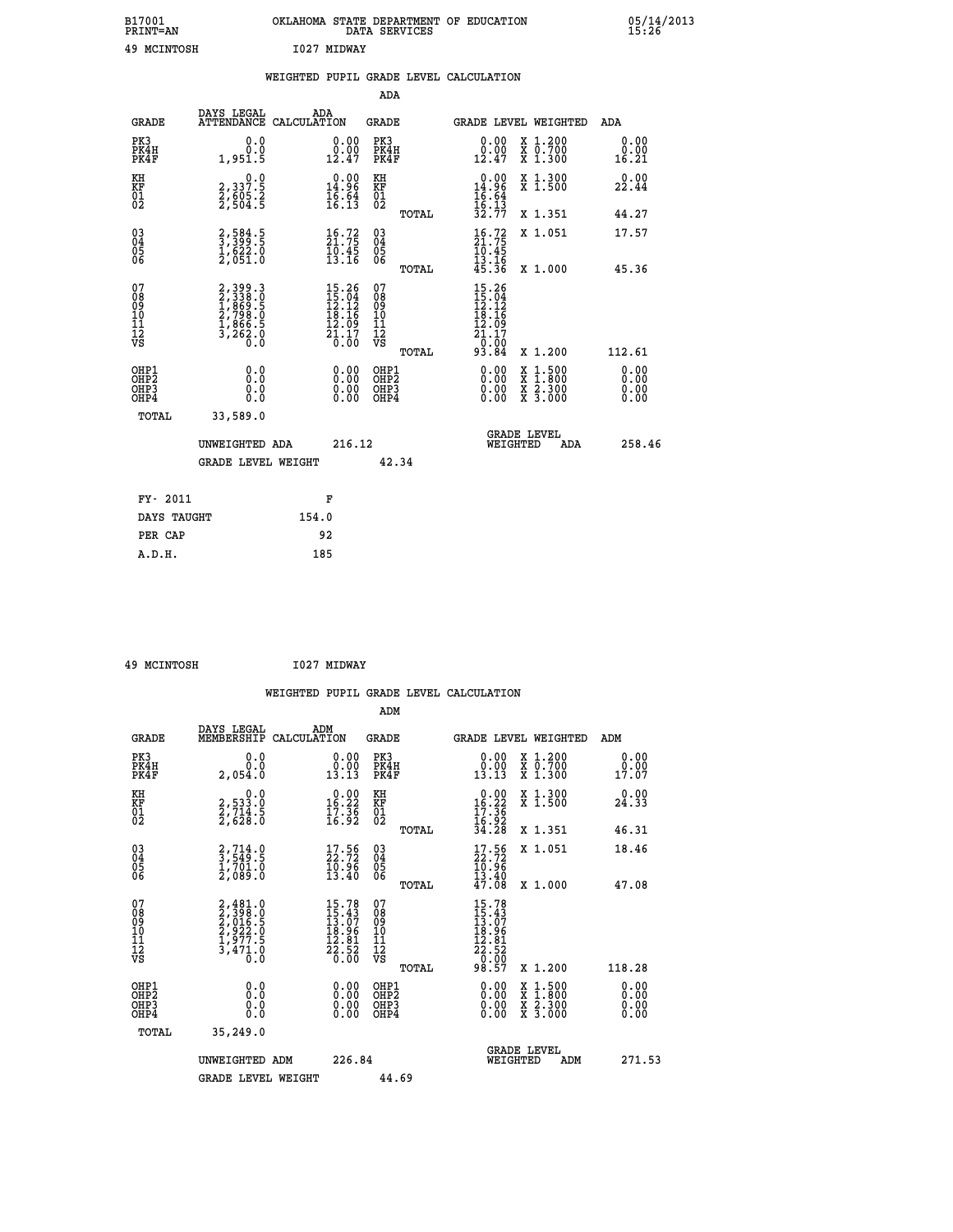| B17001<br><b>PRINT=AN</b> | OKLAHOMA STATE DEPARTMENT OF EDUCATION<br>DATA SERVICES | 05/14/2013<br>15:26 |
|---------------------------|---------------------------------------------------------|---------------------|
| 49<br>MCINTOSH            | 1064 HANNA                                              |                     |

|                                    |                                                                                                              |                    |                                                                                              |                                        |       | WEIGHTED PUPIL GRADE LEVEL CALCULATION                                                             |                                                |                              |
|------------------------------------|--------------------------------------------------------------------------------------------------------------|--------------------|----------------------------------------------------------------------------------------------|----------------------------------------|-------|----------------------------------------------------------------------------------------------------|------------------------------------------------|------------------------------|
|                                    |                                                                                                              |                    |                                                                                              | <b>ADA</b>                             |       |                                                                                                    |                                                |                              |
| <b>GRADE</b>                       | DAYS LEGAL<br><b>ATTENDANCE</b>                                                                              | ADA<br>CALCULATION |                                                                                              | <b>GRADE</b>                           |       |                                                                                                    | <b>GRADE LEVEL WEIGHTED</b>                    | ADA                          |
| PK3<br>PK4H<br>PK4F                | 0.0<br>0.0<br>1,234.0                                                                                        |                    | $\begin{smallmatrix} 0.00\\ 0.00\\ 7.35 \end{smallmatrix}$                                   | PK3<br>PK4H<br>PK4F                    |       | 0.00<br>$0.00$<br>7.35                                                                             | X 1.200<br>X 0.700<br>X 1.300                  | 0.00<br>0.00<br>9.56         |
| KH<br>KF<br>01<br>02               | 0.0<br>1,512:0<br>969:0<br>1,465:0                                                                           |                    | $\frac{9.00}{5.77}$<br>5.77                                                                  | KH<br>KF<br>01<br>02                   |       | $\begin{smallmatrix} 0.00\\ 9.00\\ 5.77\\ 8.72\\ 14.49 \end{smallmatrix}$                          | X 1.300<br>X 1.500                             | 0.00<br>13.50                |
|                                    |                                                                                                              |                    |                                                                                              |                                        | TOTAL |                                                                                                    | X 1.351                                        | 19.58                        |
| $^{03}_{04}$<br>Ŏ5<br>06           | 1,537.0<br>761.0<br>607.0                                                                                    |                    | $\frac{9}{5}:\frac{15}{89}\atop{4.53}\atop{3.61}$                                            | $^{03}_{04}$<br>05<br>06               |       | $\begin{array}{c} 9.15 \\ 5.89 \\ 4.53 \\ 3.61 \\ 14.03 \end{array}$                               | X 1.051                                        | 9.62                         |
|                                    |                                                                                                              |                    |                                                                                              |                                        | TOTAL |                                                                                                    | X 1.000                                        | 14.03                        |
| 07<br>08<br>09<br>101<br>112<br>VS | $\begin{smallmatrix} & 971.0\\ & 874.0\\ & 9,677.5\\ 12,972.5\\ 16,912.0\\ 13,120.0\\ 0.0 \end{smallmatrix}$ |                    | $\begin{array}{r} 5.78 \\ 5.20 \\ 57.61 \\ 77.22 \end{array}$<br>$100.67$<br>$78.10$<br>0.00 | 07<br>08<br>09<br>11<br>11<br>12<br>VS | TOTAL | $\begin{array}{r} 5.78 \\ 5.20 \\ 57.61 \\ 77.22 \end{array}$<br>100.67<br>78.10<br>0.00<br>324.58 | X 1.200                                        | 389.50                       |
| OHP1<br>OHP2<br>OHP3<br>OHP4       | 0.0<br>$0.\overline{0}$<br>Ō.Ō                                                                               |                    | 0.00<br>$\begin{smallmatrix} 0.00 \ 0.00 \end{smallmatrix}$                                  | OHP1<br>OHP2<br>OHP3<br>OHP4           |       | 0.00<br>0.00<br>0.00                                                                               | X 1:500<br>$\frac{x}{x}$ $\frac{5:300}{3:000}$ | 0.00<br>Ō.ŎŎ<br>0.00<br>0.00 |
| <b>TOTAL</b>                       | 63,602.0                                                                                                     |                    |                                                                                              |                                        |       |                                                                                                    |                                                |                              |
|                                    | UNWEIGHTED ADA                                                                                               |                    | 378.60                                                                                       |                                        |       |                                                                                                    | GRADE LEVEL<br>WEIGHTED<br>ADA                 | 455.79                       |
|                                    | <b>GRADE LEVEL WEIGHT</b>                                                                                    |                    |                                                                                              | 77.19                                  |       |                                                                                                    |                                                |                              |
| FY- 2011                           |                                                                                                              | F                  |                                                                                              |                                        |       |                                                                                                    |                                                |                              |
| DAYS TAUGHT                        |                                                                                                              | 168.0              |                                                                                              |                                        |       |                                                                                                    |                                                |                              |
| PER CAP                            |                                                                                                              | 158                |                                                                                              |                                        |       |                                                                                                    |                                                |                              |

| 49 MCINTOSH | I064 HANNA |
|-------------|------------|
|             |            |

|                                                    |                                                                               |                    |                                                                                          |                                               |       | WEIGHTED PUPIL GRADE LEVEL CALCULATION                                                                                                                                                                                                                                         |                                                                                                  |                       |        |
|----------------------------------------------------|-------------------------------------------------------------------------------|--------------------|------------------------------------------------------------------------------------------|-----------------------------------------------|-------|--------------------------------------------------------------------------------------------------------------------------------------------------------------------------------------------------------------------------------------------------------------------------------|--------------------------------------------------------------------------------------------------|-----------------------|--------|
|                                                    |                                                                               |                    |                                                                                          | ADM                                           |       |                                                                                                                                                                                                                                                                                |                                                                                                  |                       |        |
| <b>GRADE</b>                                       | DAYS LEGAL<br>MEMBERSHIP                                                      | ADM<br>CALCULATION |                                                                                          | <b>GRADE</b>                                  |       | GRADE LEVEL WEIGHTED                                                                                                                                                                                                                                                           |                                                                                                  | ADM                   |        |
| PK3<br>PK4H<br>PK4F                                | 0.0<br>0.0<br>1,330.0                                                         |                    | $0.00$<br>$0.00$<br>7.92                                                                 | PK3<br>PK4H<br>PK4F                           |       | $0.00$<br>$0.00$<br>7.92                                                                                                                                                                                                                                                       | X 1.200<br>X 0.700<br>X 1.300                                                                    | 0.00<br>0.00<br>10.30 |        |
| KH<br>KF<br>01<br>02                               | 0.0<br>$\frac{1}{1}, \frac{621}{922}$<br>$\frac{1}{1}, \frac{622}{557}$ .0    |                    | $\begin{smallmatrix} 0.00\\ 9.65\\ 6.08\\ 9.27 \end{smallmatrix}$                        | KH<br>KF<br>01<br>02                          |       | $9.85$<br>$6.88$<br>$9.27$<br>$15.35$                                                                                                                                                                                                                                          | X 1.300<br>X 1.500                                                                               | 0.00<br>14.48         |        |
|                                                    |                                                                               |                    |                                                                                          |                                               | TOTAL |                                                                                                                                                                                                                                                                                | X 1.351                                                                                          | 20.74                 |        |
| $\begin{matrix} 03 \\ 04 \\ 05 \\ 06 \end{matrix}$ | $1,610.0$<br>$1,022.0$<br>$841.0$<br>$666.0$                                  |                    | $\begin{array}{c} 9.58 \\ 6.08 \\ 5.01 \\ 3.96 \end{array}$                              | 03<br>04<br>05<br>06                          |       | $\begin{array}{r} 9.58 \\ 6.08 \\ 5.01 \\ 3.96 \\ 15.05 \end{array}$                                                                                                                                                                                                           | X 1.051                                                                                          | 10.07                 |        |
|                                                    |                                                                               |                    |                                                                                          |                                               | TOTAL |                                                                                                                                                                                                                                                                                | X 1.000                                                                                          | 15.05                 |        |
| 07<br>0890112<br>1112<br>VS                        | $1,039.0$<br>927.0<br>9,719.0<br>13,027.0<br>16,955.0<br>16,194.0<br>13,194.0 |                    | $\begin{array}{r} 6.18 \\ 5.52 \\ 57.85 \\ 77.54 \\ 100.92 \\ 78.53 \\ 0.00 \end{array}$ | 07<br>08<br>09<br>001<br>11<br>11<br>12<br>VS | TOTAL | $\begin{array}{r} 6.18 \\ 5.52 \\ 57.85 \\ 77.54 \\ 100.92 \\ 78.53 \\ 0.00 \\ 326.54 \end{array}$                                                                                                                                                                             | X 1.200                                                                                          | 391.85                |        |
| OHP1<br>OHP2<br>OH <sub>P3</sub><br>OHP4           | 0.0<br>0.000                                                                  |                    | $\begin{smallmatrix} 0.00 \ 0.00 \ 0.00 \ 0.00 \end{smallmatrix}$                        | OHP1<br>OHP2<br>OHP3<br>OHP4                  |       | $\begin{smallmatrix} 0.00 & 0.00 & 0.00 & 0.00 & 0.00 & 0.00 & 0.00 & 0.00 & 0.00 & 0.00 & 0.00 & 0.00 & 0.00 & 0.00 & 0.00 & 0.00 & 0.00 & 0.00 & 0.00 & 0.00 & 0.00 & 0.00 & 0.00 & 0.00 & 0.00 & 0.00 & 0.00 & 0.00 & 0.00 & 0.00 & 0.00 & 0.00 & 0.00 & 0.00 & 0.00 & 0.0$ | $\begin{smallmatrix} x & 1 & 500 \\ x & 1 & 800 \\ x & 2 & 300 \\ x & 3 & 000 \end{smallmatrix}$ | 0.00<br>0.00<br>0.00  |        |
| TOTAL                                              | 64,530.0                                                                      |                    |                                                                                          |                                               |       |                                                                                                                                                                                                                                                                                |                                                                                                  |                       |        |
|                                                    | UNWEIGHTED ADM                                                                |                    | 384.09                                                                                   |                                               |       | WEIGHTED                                                                                                                                                                                                                                                                       | <b>GRADE LEVEL</b><br>ADM                                                                        |                       | 462.49 |
|                                                    | <b>GRADE LEVEL WEIGHT</b>                                                     |                    |                                                                                          | 78.40                                         |       |                                                                                                                                                                                                                                                                                |                                                                                                  |                       |        |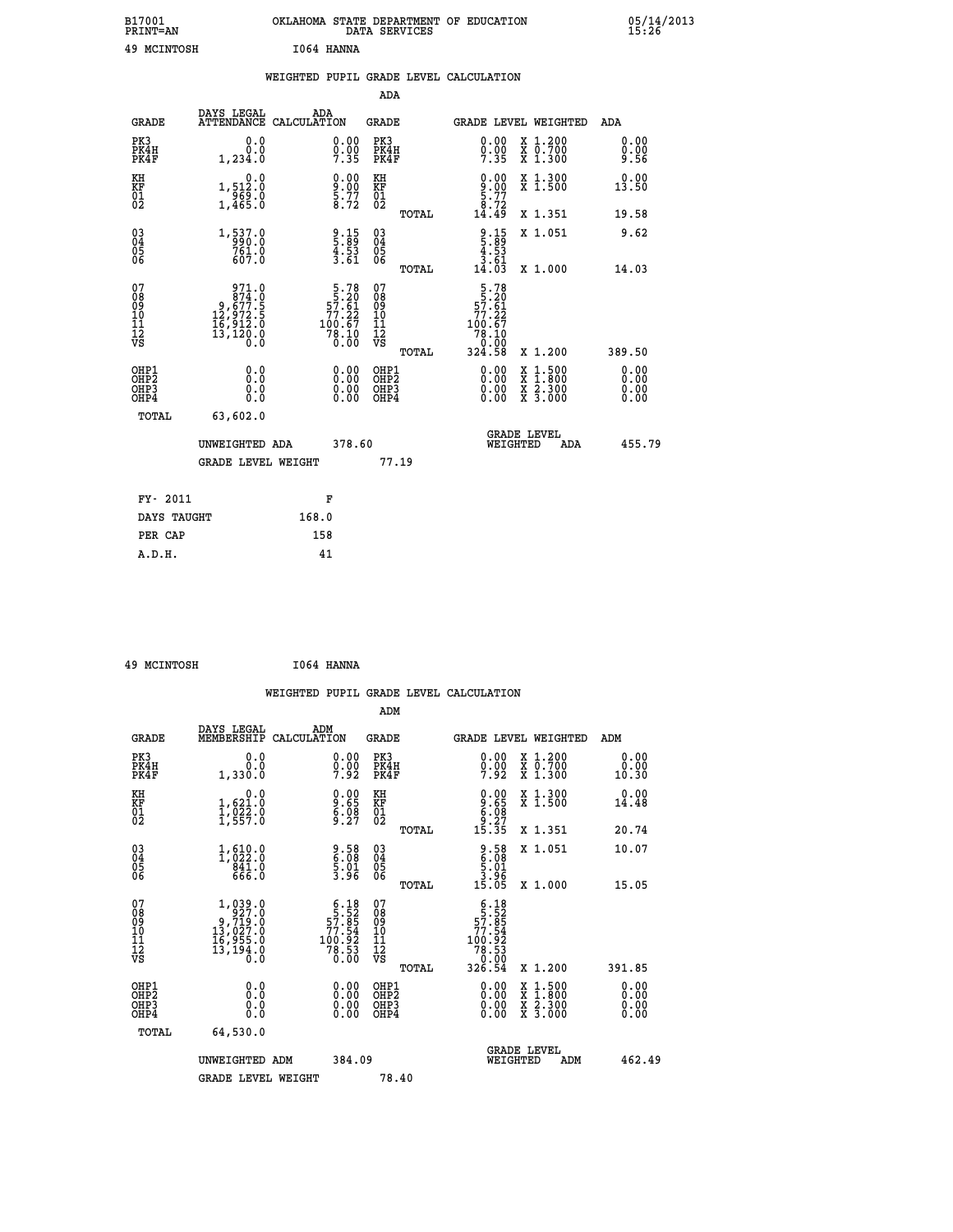| 7001<br>INT=AN | OKLAHOMA STATE DEPARTMENT OF EDUCATION<br>DATA SERVICES |  |  |
|----------------|---------------------------------------------------------|--|--|
| MCINTOSH       | COUNTY TOTALS                                           |  |  |

**B17001<br>PRINT=AN** 

 **B17001 OKLAHOMA STATE DEPARTMENT OF EDUCATION 05/14/2013**

|                                                              |                                                                                                                                                     |                                                                                |                                                 | WEIGHTED PUPIL GRADE LEVEL CALCULATION                                                                                         |                                                                                                                                              |                               |
|--------------------------------------------------------------|-----------------------------------------------------------------------------------------------------------------------------------------------------|--------------------------------------------------------------------------------|-------------------------------------------------|--------------------------------------------------------------------------------------------------------------------------------|----------------------------------------------------------------------------------------------------------------------------------------------|-------------------------------|
|                                                              |                                                                                                                                                     |                                                                                | ADA                                             |                                                                                                                                |                                                                                                                                              |                               |
| <b>GRADE</b>                                                 | DAYS LEGAL                                                                                                                                          | ADA<br>ATTENDANCE CALCULATION                                                  | <b>GRADE</b>                                    | GRADE LEVEL WEIGHTED                                                                                                           |                                                                                                                                              | ADA                           |
| PK3<br>PK4H<br>PK4F                                          | 2,655.5<br>0.0<br>34,097.0                                                                                                                          | 15.83<br>0.00<br>202.65                                                        | PK3<br>PK4H<br>PK4F                             | 15.83<br>ōŏ:ŏō<br>202.65                                                                                                       | X 1.200<br>X 0.700<br>X 1.300                                                                                                                | 19.00<br>$0.00$<br>263.45     |
| KH<br>KF<br>01<br>02                                         | 39,345.0<br>40,406:2<br>43,326:0                                                                                                                    | $0.00$<br>234.04<br>240.50<br>258.22                                           | KH<br>KF<br>01<br>02                            | $0.00$<br>234.04<br>$\frac{240.50}{258.22}$<br>498.72                                                                          | X 1.300<br>X 1.500                                                                                                                           | $0.00$<br>351.07              |
|                                                              |                                                                                                                                                     |                                                                                | TOTAL                                           |                                                                                                                                | X 1.351                                                                                                                                      | 673.77                        |
| $\begin{smallmatrix} 03 \\[-4pt] 04 \end{smallmatrix}$<br>05 | 38,679.5<br>36,297.5<br>35,143.0<br>41,873.5                                                                                                        | 230.54<br>216.67<br>209.05<br>247.81                                           | $^{03}_{04}$<br>05                              | 230.54<br>216.67                                                                                                               | X 1.051                                                                                                                                      | 915.83                        |
| 06                                                           |                                                                                                                                                     |                                                                                | 06<br>TOTAL                                     | 209:05<br>247:81<br>673:53                                                                                                     | X 1.000                                                                                                                                      | 673.53                        |
| 07<br>ŏġ<br>09<br>10<br>īĭ<br>12<br>νs                       | $\begin{smallmatrix} 44\,,\,555\,.8\\ 50\,,\,535\,.0\\ 48\,,\,351\,.0\\ 47\,,\,056\,.5\\ 47\,,\,570\,.0\\ 42\,,\,753\,.0\\ 0\,.0 \end{smallmatrix}$ | $263.58$<br>$297.60$<br>$288.65$<br>$281.44$<br>$284.03$<br>$256.23$<br>$0.00$ | 07<br>08<br>09<br>10<br>11<br>12<br>VS<br>TOTAL | 263.58<br>297.60<br>288.65<br>281.44<br>$\begin{smallmatrix} 284.73 \\ 256.23 \\ 256.23 \\ 0.00 \\ 1,671.53 \end{smallmatrix}$ | X 1.200                                                                                                                                      | 2,005.83                      |
| OHP1<br>OHP2<br>OHP3<br>OHP4                                 | 1,664.5<br>0.0<br>0.0                                                                                                                               | $\begin{smallmatrix} 9.86\ 0.04\ 0.00\ 0.00 \end{smallmatrix}$                 | OHP1<br>OHP2<br>OHP3<br>OHP4                    | $3.86$<br>$0.04$<br>$0.00$<br>0.00                                                                                             | $\begin{smallmatrix} \mathtt{X} & 1\cdot500 \\ \mathtt{X} & 1\cdot800 \\ \mathtt{X} & 2\cdot300 \\ \mathtt{X} & 3\cdot000 \end{smallmatrix}$ | 14.79<br>0.07<br>0.00<br>0.00 |
| TOTAL                                                        | 594,316.5                                                                                                                                           |                                                                                |                                                 |                                                                                                                                |                                                                                                                                              |                               |
|                                                              | UNWEIGHTED ADA                                                                                                                                      | 3,536.74                                                                       |                                                 | <b>GRADE LEVEL</b><br>WEIGHTED                                                                                                 | ADA                                                                                                                                          | 4,243.81                      |
|                                                              | <b>GRADE LEVEL WEIGHT</b>                                                                                                                           |                                                                                | 707.07                                          |                                                                                                                                |                                                                                                                                              |                               |
| FY- 2011                                                     |                                                                                                                                                     | F                                                                              |                                                 |                                                                                                                                |                                                                                                                                              |                               |
| DAYS TAUGHT                                                  |                                                                                                                                                     | 1,012.0                                                                        |                                                 |                                                                                                                                |                                                                                                                                              |                               |
| PER CAP                                                      |                                                                                                                                                     | 533                                                                            |                                                 |                                                                                                                                |                                                                                                                                              |                               |

 **A.D.H. 2,502**

 **MCINTOSH COUNTY TOTALS**

|                                                       |                                                                               |                    |                                                                                          | ADM                                     |       |                                                                                          |          |                                                                                                  |                               |
|-------------------------------------------------------|-------------------------------------------------------------------------------|--------------------|------------------------------------------------------------------------------------------|-----------------------------------------|-------|------------------------------------------------------------------------------------------|----------|--------------------------------------------------------------------------------------------------|-------------------------------|
| <b>GRADE</b>                                          | DAYS LEGAL<br>MEMBERSHIP                                                      | ADM<br>CALCULATION |                                                                                          | <b>GRADE</b>                            |       |                                                                                          |          | GRADE LEVEL WEIGHTED                                                                             | ADM                           |
| PK3<br>PK4H<br>PK4F                                   | 2,679.0<br>0.0<br>37,025.0                                                    |                    | 15.97<br>0.00<br>220.10                                                                  | PK3<br>PK4H<br>PK4F                     |       | 15.97<br>0.00<br>220.10                                                                  |          | X 1.200<br>X 0.700<br>X 1.300                                                                    | 19.00<br>0.00<br>286.14       |
| KH<br>KF<br>01<br>02                                  | 0.0<br>42,508.0<br>$\frac{1}{46}$ , $\frac{5}{88}$ . 5                        |                    | $\begin{smallmatrix} &0.00\\ 252.90\\ 256.13\\ 274.69\end{smallmatrix}$                  | KH<br>KF<br>01<br>02                    |       | $\begin{smallmatrix} &0.00\ 252.90\ 256.13\ 274.69\ 530.82\ \end{smallmatrix}$           |          | X 1.300<br>X 1.500                                                                               | 0.00<br>379.37                |
|                                                       |                                                                               |                    |                                                                                          |                                         | TOTAL |                                                                                          |          | X 1.351                                                                                          | 717.14                        |
| 03<br>04<br>05<br>06                                  | 40,999.0<br>37,994.5<br>37,025.0<br>44,081.0                                  |                    | 244.35<br>226.81<br>220.27<br>260.91                                                     | $^{03}_{04}$<br>0500                    |       | 244.35<br>226.81<br>220.27                                                               |          | X 1.051                                                                                          | 256.82                        |
|                                                       |                                                                               |                    |                                                                                          |                                         | TOTAL | 260.91<br>707.99                                                                         |          | X 1.000                                                                                          | 707.99                        |
| 07<br>08<br>09<br>101<br>112<br>VS                    | $47,066.0$<br>52,622.0<br>51,434.5<br>49,240.0<br>49,731.5<br>45,077.0<br>Ó.Ŏ |                    | 278.49<br>$\frac{310}{307}$ $\frac{03}{294}$ $\frac{03}{48}$<br>296.93<br>270.14<br>0.00 | 07<br>08<br>09<br>101<br>11<br>12<br>VS | TOTAL | $278.49$<br>$310.03$<br>$307.08$<br>$294.48$<br>$296.93$<br>$270.14$<br>0.00<br>1,757.15 |          | X 1.200                                                                                          | 2,108.58                      |
| OHP1<br>OH <sub>P</sub> 2<br>OH <sub>P3</sub><br>OHP4 | 1,719.0<br>8.0<br>0.000                                                       |                    | $10.18$<br>$0.05$<br>0.00<br>0.00                                                        | OHP1<br>OHP2<br>OHP3<br>OHP4            |       | $10.18$<br>$0.05$<br>0.00<br>0.00                                                        |          | $\begin{smallmatrix} x & 1 & 500 \\ x & 1 & 800 \\ x & 2 & 300 \\ x & 3 & 000 \end{smallmatrix}$ | 15.28<br>0.09<br>0.00<br>0.00 |
| TOTAL                                                 | 628,330.0                                                                     |                    |                                                                                          |                                         |       |                                                                                          |          |                                                                                                  |                               |
|                                                       | UNWEIGHTED                                                                    | ADM                | 3,739.51                                                                                 |                                         |       |                                                                                          | WEIGHTED | <b>GRADE LEVEL</b><br>ADM                                                                        | 4,490.58                      |
|                                                       | <b>GRADE LEVEL WEIGHT</b>                                                     |                    |                                                                                          | 751.07                                  |       |                                                                                          |          |                                                                                                  |                               |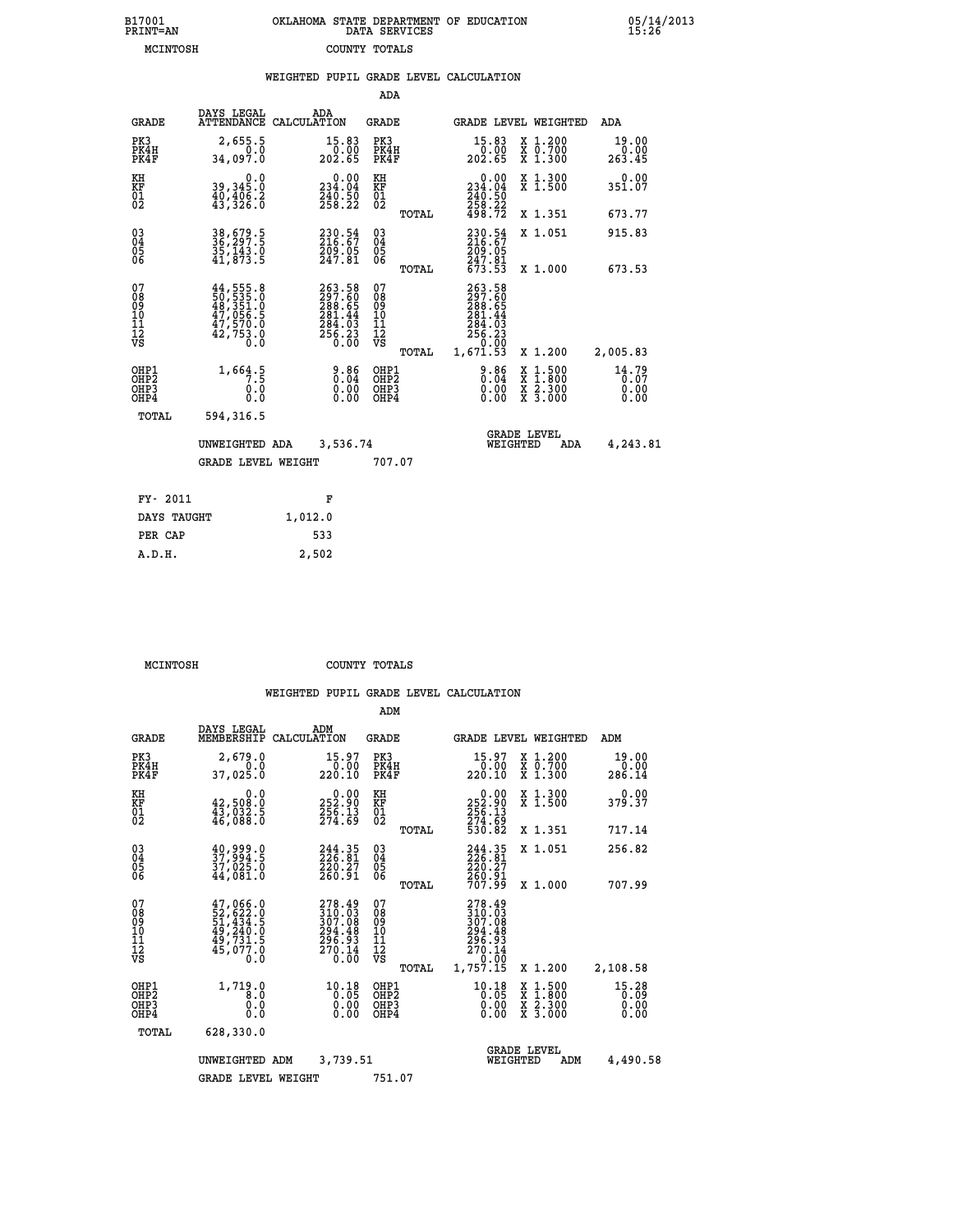| B17001<br><b>PRINT=AN</b> | OKLAHOMA STATE DEPARTMENT OF EDUCATION<br>DATA SERVICES | 05/14/2013<br>15:26 |
|---------------------------|---------------------------------------------------------|---------------------|
| 50<br>MURRAY              | <b>I001 SULPHUR</b>                                     |                     |

|                                                                    |                                                                                                       |                                                                           | ADA                                               |       |                                                                                                       |                                                                            |                              |
|--------------------------------------------------------------------|-------------------------------------------------------------------------------------------------------|---------------------------------------------------------------------------|---------------------------------------------------|-------|-------------------------------------------------------------------------------------------------------|----------------------------------------------------------------------------|------------------------------|
| <b>GRADE</b>                                                       | DAYS LEGAL                                                                                            | ADA<br>ATTENDANCE CALCULATION                                             | <b>GRADE</b>                                      |       |                                                                                                       | GRADE LEVEL WEIGHTED                                                       | <b>ADA</b>                   |
| PK3<br>PK4H<br>PK4F                                                | 0.0<br>0.0<br>12,642.0                                                                                | $\begin{smallmatrix} 0.00\\ 0.00\\ 74.36 \end{smallmatrix}$               | PK3<br>PK4H<br>PK4F                               |       | 0.00<br>ŏ:ŏŏ<br>74:36                                                                                 | X 1.200<br>X 0.700<br>X 1.300                                              | 0.00<br>0.00<br>96.67        |
| KH<br>KF<br>01<br>02                                               | 0.0<br>17,250:5<br>17,176:5<br>14,628:0                                                               | $\begin{smallmatrix} &0.00\\ 101.47\\ 101.04\\ 86.05\end{smallmatrix}$    | KH<br>KF<br>$\begin{matrix} 01 \ 02 \end{matrix}$ |       | 0.00<br>101:47<br>101:04<br>86:05<br>187:09                                                           | X 1.300<br>X 1.500                                                         | 0.00<br>152.21               |
|                                                                    |                                                                                                       |                                                                           |                                                   | TOTAL |                                                                                                       | X 1.351                                                                    | 252.76                       |
| $\begin{smallmatrix} 03 \\[-4pt] 04 \end{smallmatrix}$<br>05<br>ŌĞ | 19,702.5<br>15,963.0<br>18,533.5<br>20,315.0                                                          | 115.90<br>93.90<br>$\frac{109.02}{119.50}$                                | $\substack{03 \\ 04}$<br>05                       | TOTAL | $\begin{array}{c} 115\cdot 90 \\ 93\cdot 90 \\ 109\cdot 02 \\ 119\cdot 50 \\ 322\cdot 42 \end{array}$ | X 1.051<br>X 1.000                                                         | 121.81<br>322.42             |
| 07<br>08<br>09<br>11<br>11<br>12<br>VS                             | $\begin{smallmatrix}17,928.0\\15,169.5\\15,315.0\\15,544.0\\13,252.0\\11,037.0\\0.0\end{smallmatrix}$ | $105.46$<br>$89.23$<br>$90.09$<br>$91.44$<br>$77.95$<br>$64.92$<br>$0.00$ | 07<br>08<br>09<br>11<br>11<br>12<br>VS            |       | 105.46<br>89.23<br>90.09<br>91.445<br>77.952<br>64.920<br>510.000                                     |                                                                            |                              |
|                                                                    |                                                                                                       |                                                                           |                                                   | TOTAL | 519.09                                                                                                | X 1.200                                                                    | 622.91                       |
| OHP1<br>OH <sub>P</sub> 2<br>OHP3<br>OHP4                          | 0.0<br>Ō.Ō<br>0.0<br>$0.\overline{0}$                                                                 | 0.00<br>$\begin{smallmatrix} 0.00 \ 0.00 \end{smallmatrix}$               | OHP1<br>OH <sub>P</sub> 2<br>OHP3<br>OHP4         |       | 0.00<br>0.00<br>0.00                                                                                  | $1:500$<br>$1:800$<br>X<br>X<br>$\frac{\ddot{x}}{x}$ $\frac{2.300}{3.000}$ | 0.00<br>0.00<br>0.00<br>0.00 |
| TOTAL                                                              | 224,456.5                                                                                             |                                                                           |                                                   |       |                                                                                                       |                                                                            |                              |
|                                                                    | UNWEIGHTED ADA                                                                                        | 1,320.33                                                                  |                                                   |       |                                                                                                       | <b>GRADE LEVEL</b><br>WEIGHTED<br>ADA                                      | 1,568.78                     |
|                                                                    | <b>GRADE LEVEL WEIGHT</b>                                                                             |                                                                           | 248.45                                            |       |                                                                                                       |                                                                            |                              |
| FY- 2011                                                           |                                                                                                       | F                                                                         |                                                   |       |                                                                                                       |                                                                            |                              |
| DAYS TAUGHT                                                        |                                                                                                       | 170.0                                                                     |                                                   |       |                                                                                                       |                                                                            |                              |
| PER CAP                                                            |                                                                                                       | 66                                                                        |                                                   |       |                                                                                                       |                                                                            |                              |
|                                                                    |                                                                                                       |                                                                           |                                                   |       |                                                                                                       |                                                                            |                              |

| 50 MURRAY | <b>I001 SULPHUR</b> |
|-----------|---------------------|
|           |                     |

 **A.D.H. 623**

|                                                    |                                                                                    |             |                                                                                            | ADM                                                 |       |                                                                                 |                                          |                              |
|----------------------------------------------------|------------------------------------------------------------------------------------|-------------|--------------------------------------------------------------------------------------------|-----------------------------------------------------|-------|---------------------------------------------------------------------------------|------------------------------------------|------------------------------|
| <b>GRADE</b>                                       | DAYS LEGAL<br>MEMBERSHIP                                                           | CALCULATION | ADM                                                                                        | <b>GRADE</b>                                        |       |                                                                                 | <b>GRADE LEVEL WEIGHTED</b>              | ADM                          |
| PK3<br>PK4H<br>PK4F                                | 0.0<br>0.0<br>13,223.0                                                             |             | $\begin{smallmatrix} 0.00\\ 0.00\\ 77.78 \end{smallmatrix}$                                | PK3<br>PK4H<br>PK4F                                 |       | 0.00<br>0.00<br>77.78                                                           | X 1.200<br>X 0.700<br>X 1.300            | 0.00<br>0.00<br>101.11       |
| KH<br>KF<br>01<br>02                               | 0.0<br>18,047.0<br>17,888.0<br>15,204.0                                            |             | $\begin{smallmatrix}&&0.00\\106.16\\105.22\\99.44\end{smallmatrix}$                        | KH<br>KF<br>01<br>02                                |       | $\begin{smallmatrix} &0.00\\ 106.16\\ 105.22\\ 89.44\\ 194.66\end{smallmatrix}$ | X 1.300<br>X 1.500                       | 0.00<br>159.24               |
|                                                    |                                                                                    |             |                                                                                            |                                                     | TOTAL |                                                                                 | X 1.351                                  | 262.99                       |
| $\begin{matrix} 03 \\ 04 \\ 05 \\ 06 \end{matrix}$ | 20,780.0<br>16,693.0<br>19,394.0<br>20,953.0                                       |             | $\begin{array}{r} 122.24 \\ 98.19 \\ 114.08 \\ 123.25 \end{array}$                         | $\begin{array}{c} 03 \\ 04 \\ 05 \\ 06 \end{array}$ |       | $\begin{array}{r} 122.24 \\ 98.19 \\ 114.08 \\ 123.25 \\ 335.52 \end{array}$    | X 1.051                                  | 128.47                       |
|                                                    |                                                                                    |             |                                                                                            |                                                     | TOTAL |                                                                                 | X 1.000                                  | 335.52                       |
| 07<br>08<br>09<br>11<br>11<br>12<br>VS             | 18,502.0<br>15,683.0<br>15,760.0<br>16,065.0<br>13,824.0<br>$\frac{11,377.0}{0.0}$ |             | 108.84<br>92.25<br>92.71<br>$\begin{array}{c} 24.50 \\ 81.32 \\ 66.92 \\ 0.00 \end{array}$ | 07<br>08<br>09<br>11<br>11<br>12<br>VS              |       | 108.84<br>92.71<br>92.71<br>94.50<br>81.32<br>65.92<br>52.00                    |                                          |                              |
|                                                    |                                                                                    |             |                                                                                            |                                                     | TOTAL | 536.54                                                                          | X 1.200                                  | 643.85                       |
| OHP1<br>OHP <sub>2</sub><br>OHP3<br>OHP4           | 0.0<br>0.000                                                                       |             | $\begin{smallmatrix} 0.00 \ 0.00 \ 0.00 \ 0.00 \end{smallmatrix}$                          | OHP1<br>OHP2<br>OHP3<br>OHP4                        |       | 0.00<br>0.00<br>0.00                                                            | X 1:500<br>X 1:800<br>X 2:300<br>X 3:000 | 0.00<br>0.00<br>0.00<br>0.00 |
| TOTAL                                              | 233,393.0                                                                          |             |                                                                                            |                                                     |       |                                                                                 |                                          |                              |
|                                                    | UNWEIGHTED                                                                         | ADM         | 1,372.90                                                                                   |                                                     |       |                                                                                 | <b>GRADE LEVEL</b><br>WEIGHTED<br>ADM    | 1,631.18                     |
|                                                    | <b>GRADE LEVEL WEIGHT</b>                                                          |             |                                                                                            | 258.28                                              |       |                                                                                 |                                          |                              |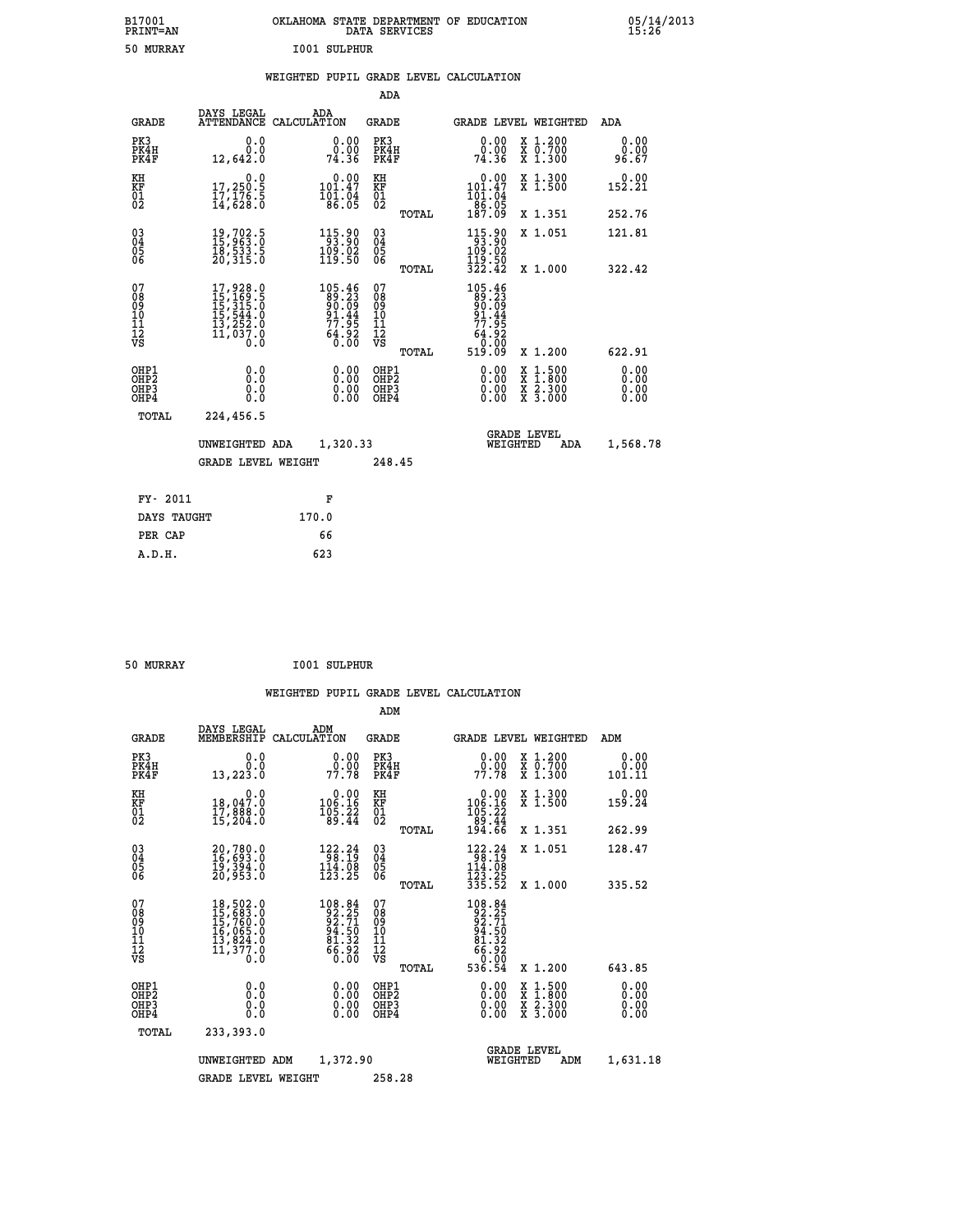| B17001<br>PRINT=AN | OKLAHOMA STATE DEPARTMENT OF EDUCATION<br>DATA SERVICES | 05/14/2013<br>15:26 |
|--------------------|---------------------------------------------------------|---------------------|
| 50 MURRAY          | I010 DAVIS                                              |                     |

|  |  | WEIGHTED PUPIL GRADE LEVEL CALCULATION |
|--|--|----------------------------------------|
|  |  |                                        |

|                                                                    |                                                                                                                                                    |                                                                          | ADA                                                 |       |                                                                          |                                          |                                                     |
|--------------------------------------------------------------------|----------------------------------------------------------------------------------------------------------------------------------------------------|--------------------------------------------------------------------------|-----------------------------------------------------|-------|--------------------------------------------------------------------------|------------------------------------------|-----------------------------------------------------|
| <b>GRADE</b>                                                       | DAYS LEGAL<br>ATTENDANCE CALCULATION                                                                                                               | ADA                                                                      | <b>GRADE</b>                                        |       |                                                                          | <b>GRADE LEVEL WEIGHTED</b>              | ADA                                                 |
| PK3<br>PK4H<br>PK4F                                                | 345.0<br>5, 571.5<br>3, 003.5                                                                                                                      | $34.82$<br>$18.77$                                                       | PK3<br>PK4H<br>PK4F                                 |       | $34.82$<br>$18.77$                                                       | X 1.200<br>X 0.700<br>X 1.300            | 2.59<br>$\frac{2\bar{4}\cdot\bar{3}\bar{7}}{24.40}$ |
| KH<br>KF<br>01<br>02                                               | 0.0<br>13,998.0<br>13,500.0<br>11,775.5                                                                                                            | 87.49<br>87.49<br>84.38<br>73.60                                         | KH<br>KF<br>01<br>02                                |       | 0.00<br>87.49<br>$\begin{array}{r} 84.38 \\ 73.60 \\ 157.98 \end{array}$ | X 1.300<br>X 1.500                       | 0.00<br>131.24                                      |
|                                                                    |                                                                                                                                                    |                                                                          |                                                     | TOTAL |                                                                          | X 1.351                                  | 213.43                                              |
| $\begin{smallmatrix} 03 \\[-4pt] 04 \end{smallmatrix}$<br>Ŏ5<br>06 | $13,319.0$<br>$12,549.5$<br>$10,063.0$<br>$10,138.0$                                                                                               | $\begin{smallmatrix} 83.24 \\ 78.43 \\ 62.89 \\ 63.36 \end{smallmatrix}$ | $\begin{array}{c} 03 \\ 04 \\ 05 \\ 06 \end{array}$ |       | $83.24$<br>$78.43$<br>$62.89$<br>$63.36$<br>$204.68$                     | X 1.051                                  | 87.49                                               |
|                                                                    |                                                                                                                                                    |                                                                          |                                                     | TOTAL |                                                                          | X 1.000                                  | 204.68                                              |
| 07<br>08<br>09<br>01<br>11<br>11<br>12<br>VS                       | $\begin{smallmatrix} 11\,,\,038\,.5\\ 11\,,\,008\,.5\\ 10\,,\,429\,.5\\ 10\,,\,023\,.5\\ 10\,,\,788\,.5\\ 8\,,\,285\,.5\\ 0\,.0 \end{smallmatrix}$ | 68.99<br>68.80<br>65.18<br>65.43<br>67.43<br>51.78<br>51.78              | 07<br>08<br>09<br>11<br>11<br>12<br>VS              |       | 68.90<br>68.80<br>65.185<br>62.65<br>67.43<br>51.780<br>50.00            |                                          |                                                     |
|                                                                    |                                                                                                                                                    |                                                                          |                                                     | TOTAL | 384.83                                                                   | X 1.200                                  | 461.80                                              |
| OHP1<br>OHP2<br>OH <sub>P3</sub><br>OHP4                           | 50.0<br>0.0<br>0.000                                                                                                                               | 0.31<br>$\begin{smallmatrix} 0.00 \ 0.00 \end{smallmatrix}$              | OHP1<br>OHP2<br>OHP <sub>3</sub>                    |       | $\begin{smallmatrix} 0.31\ 0.00\ 0.00\ 0.00 \end{smallmatrix}$           | X 1:500<br>X 1:800<br>X 2:300<br>X 3:000 | 0.47<br>0.00                                        |
| TOTAL                                                              | 155,887.0                                                                                                                                          |                                                                          |                                                     |       |                                                                          |                                          |                                                     |
|                                                                    | UNWEIGHTED ADA                                                                                                                                     | 974.28                                                                   |                                                     |       |                                                                          | <b>GRADE LEVEL</b><br>WEIGHTED<br>ADA    | 1,150.47                                            |
|                                                                    | <b>GRADE LEVEL WEIGHT</b>                                                                                                                          |                                                                          | 176.19                                              |       |                                                                          |                                          |                                                     |
| FY- 2011                                                           |                                                                                                                                                    | F                                                                        |                                                     |       |                                                                          |                                          |                                                     |
| DAYS TAUGHT                                                        |                                                                                                                                                    | 160.0                                                                    |                                                     |       |                                                                          |                                          |                                                     |
| PER CAP                                                            |                                                                                                                                                    | 73                                                                       |                                                     |       |                                                                          |                                          |                                                     |

| 50 MURRAY | I010 DAVIS |
|-----------|------------|
|           |            |

 **WEIGHTED PUPIL GRADE LEVEL CALCULATION ADM DAYS LEGAL ADM GRADE MEMBERSHIP CALCULATION GRADE GRADE LEVEL WEIGHTED ADM PK3 345.0 2.16 PK3 2.16 X 1.200 2.59 PK4H 5,577.0 34.86 PK4H 34.86 X 0.700 24.40 PK4F 3,191.0 19.94 PK4F 19.94 X 1.300 25.92 KH 0.0 0.00 KH 0.00 X 1.300 0.00 KF 14,777.0 92.36 KF 92.36 X 1.500 138.54 01 14,111.0 88.19 01 88.19 02 12,203.0 76.27 02 76.27 TOTAL 164.46 X 1.351 222.19 03 13,966.0 87.29 03 87.29 X 1.051 91.74** 04 12,877.0 80.48 04 04 04 04<br>05 10,319.0 64.49 05<br>06 10,482.0 65.51 06 <sub>Forma</sub> 65.51  **TOTAL 210.48 X 1.000 210.48**  $\begin{array}{cccc} 07 & 11,423.0 & 71.39 & 07 & 71.39 \ 08 & 10,433.0 & 77.74 & 08 & 77.79 \ 09 & 10,338.0 & 67.74 & 09 & 67.74 \ 10 & 10,390.0 & 64.94 & 10 & 64.94 \ 11 & 11,305.0 & 70.66 & 11 & 70.66 \ 12 & 8,568.0 & 53.55 & 12 & 70.66 \ 13 & 75 & 8,568.0 & 53.5$  **TOTAL 399.85 X 1.200 479.82 OHP1 64.0 0.40 OHP1 0.40 X 1.500 0.60 OHP2 0.0 0.00 OHP2 0.00 X 1.800 0.00 OHP3 0.0 0.00 OHP3 0.00 X 2.300 0.00 OHP4 0.0 0.00 OHP4 0.00 X 3.000 0.00 TOTAL 161,887.0 GRADE LEVEL UNWEIGHTED ADM 1,011.80 WEIGHTED ADM 1,196.28 GRADE LEVEL WEIGHT 184.48**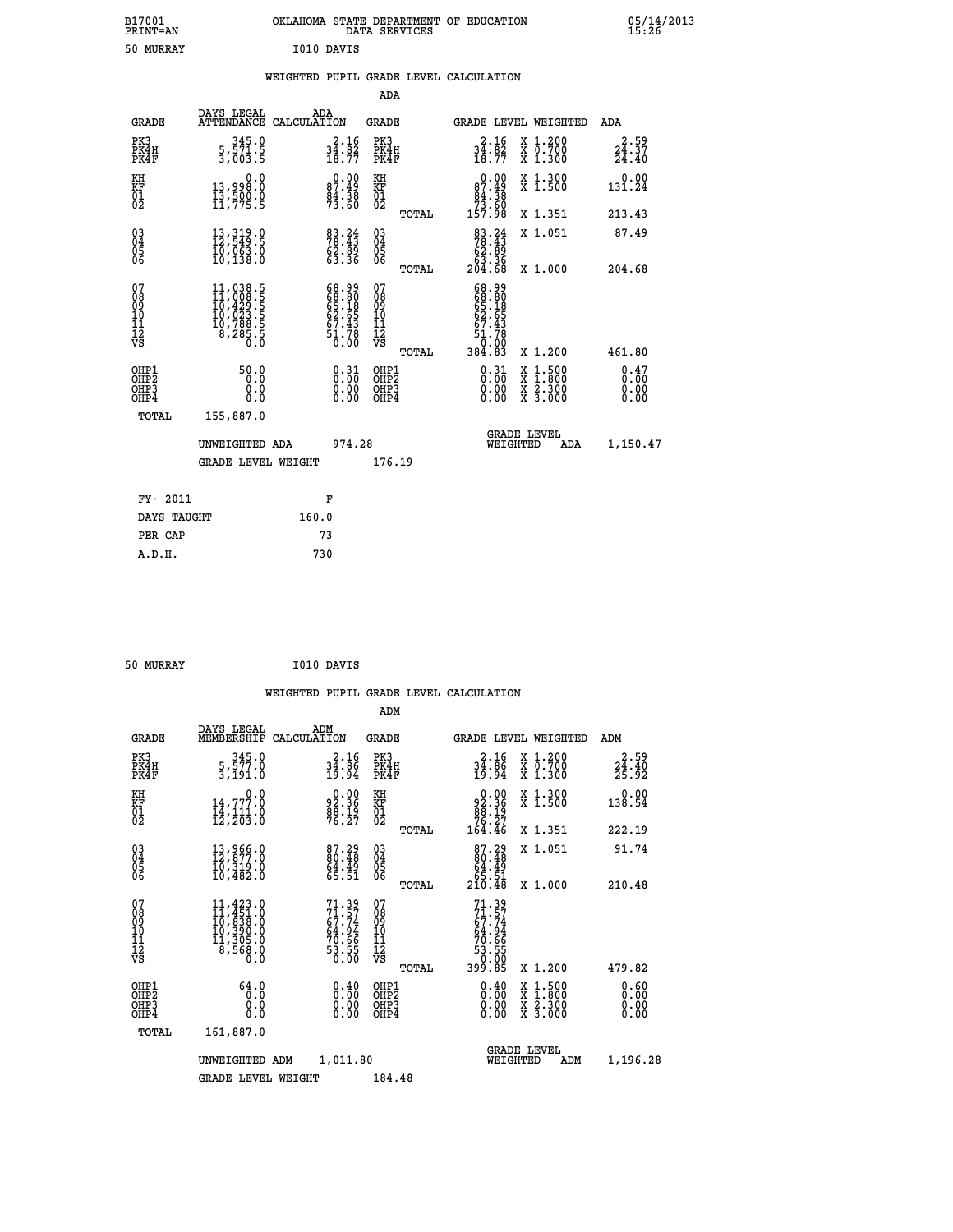| OKLAHOMA STATE DEPARTMENT OF EDUCATION<br>DATA SERVICES |  |
|---------------------------------------------------------|--|
| COUNTY TOTALS                                           |  |

05/14/2013<br>15:26

|                                                              |                                                                            | WEIGHTED PUPIL GRADE LEVEL CALCULATION                                                                                |                                        |       |                                                                                                     |                                                                                                                                              |                                           |
|--------------------------------------------------------------|----------------------------------------------------------------------------|-----------------------------------------------------------------------------------------------------------------------|----------------------------------------|-------|-----------------------------------------------------------------------------------------------------|----------------------------------------------------------------------------------------------------------------------------------------------|-------------------------------------------|
|                                                              |                                                                            |                                                                                                                       | ADA                                    |       |                                                                                                     |                                                                                                                                              |                                           |
| <b>GRADE</b>                                                 | DAYS LEGAL                                                                 | ADA<br>ATTENDANCE CALCULATION                                                                                         | <b>GRADE</b>                           |       | GRADE LEVEL WEIGHTED                                                                                |                                                                                                                                              | ADA                                       |
| PK3<br>PK4H<br>PK4F                                          | $\begin{smallmatrix}&&345.0\\5,571.5\\15,645.5\end{smallmatrix}$           | $34.82$<br>$93.13$                                                                                                    | PK3<br>PK4H<br>PK4F                    |       | $34.82$<br>$93.13$                                                                                  | X 1.200<br>X 0.700<br>X 1.300                                                                                                                | 24.59<br>$1\bar{2}\bar{1}.\bar{0}\bar{7}$ |
| KH<br>KF<br>01<br>02                                         | $\begin{smallmatrix}&&&0.0\\31,248.5\\30,676.5\\26,403.5\end{smallmatrix}$ | 0.00<br>96.981<br>$\frac{185.42}{159.65}$                                                                             | KH<br>KF<br>01<br>02                   |       | $\begin{smallmatrix} &0.00\\ 188.96\\ 185.42\\ 159.65\\ 345.07\end{smallmatrix}$                    | X 1.300<br>X 1.500                                                                                                                           | $0.00$<br>283.45                          |
|                                                              |                                                                            |                                                                                                                       |                                        | TOTAL |                                                                                                     | X 1.351                                                                                                                                      | 466.19                                    |
| $\begin{smallmatrix} 03 \\[-4pt] 04 \end{smallmatrix}$<br>05 | 33,021.5<br>28,512.5<br>28,596.5<br>30,453.0                               | 199.14<br>172.33<br>$\frac{1}{1}\overline{2}\overline{1}\overline{2}\overline{1}\overline{3}\overline{1}\overline{4}$ | $^{03}_{04}$<br>05                     |       | $\frac{199}{172}$ : $\frac{14}{33}$<br>$\frac{171}{291}$                                            | X 1.051                                                                                                                                      | 736.40                                    |
| 06                                                           |                                                                            |                                                                                                                       | 06                                     | TOTAL | 182.86<br>527.10                                                                                    | X 1.000                                                                                                                                      | 527.10                                    |
| 07<br>08<br>09<br>01<br>11<br>11<br>12<br>VS                 | 28,966.5<br>26,178.0<br>25,744.5<br>25,567.5<br>24,040.5<br>19,322.5       | $\begin{smallmatrix} 174.45\\158.03\\155.27\\154.09\\145.38\\145.30\\16.70\\0.00\end{smallmatrix}$                    | 07<br>08<br>09<br>10<br>11<br>12<br>VS | TOTAL | $\begin{smallmatrix} 174.45\\158.03\\155.27\\154.09\\145.38\\146.70\\0.00\\903.92\end{smallmatrix}$ | X 1.200                                                                                                                                      | 1,084.71                                  |
| OHP1<br>OHP2<br>OHP3<br>OHP4                                 | 50.0<br>0.0<br>0.0<br>0.0                                                  | $\begin{smallmatrix} 0.31\ 0.00\ 0.00\ 0.00 \end{smallmatrix}$                                                        | OHP1<br>OHP2<br>OHP <sub>3</sub>       |       | $\begin{smallmatrix} 0.31\ 0.00\ 0.00\ 0.00 \end{smallmatrix}$                                      | $\begin{smallmatrix} \mathtt{X} & 1\cdot500 \\ \mathtt{X} & 1\cdot800 \\ \mathtt{X} & 2\cdot300 \\ \mathtt{X} & 3\cdot000 \end{smallmatrix}$ | 0.47<br>0.00<br>0.00                      |
| TOTAL                                                        | 380, 343.5                                                                 |                                                                                                                       |                                        |       |                                                                                                     |                                                                                                                                              |                                           |
|                                                              | UNWEIGHTED ADA                                                             | 2,294.61                                                                                                              |                                        |       | WEIGHTED                                                                                            | <b>GRADE LEVEL</b><br>ADA                                                                                                                    | 2,719.25                                  |
|                                                              | <b>GRADE LEVEL WEIGHT</b>                                                  |                                                                                                                       | 424.64                                 |       |                                                                                                     |                                                                                                                                              |                                           |
| FY- 2011                                                     |                                                                            | F                                                                                                                     |                                        |       |                                                                                                     |                                                                                                                                              |                                           |
| DAYS TAUGHT                                                  |                                                                            | 330.0                                                                                                                 |                                        |       |                                                                                                     |                                                                                                                                              |                                           |
| PER CAP                                                      |                                                                            | 139                                                                                                                   |                                        |       |                                                                                                     |                                                                                                                                              |                                           |

 **MURRAY COUNTY TOTALS**

 **A.D.H. 1,353**

 **B17001<br>PRINT=AN MURRAY** 

|                                                       |                                                                                         |                                                                         | ADM                                                |                                                                                    |                                          |                              |
|-------------------------------------------------------|-----------------------------------------------------------------------------------------|-------------------------------------------------------------------------|----------------------------------------------------|------------------------------------------------------------------------------------|------------------------------------------|------------------------------|
| <b>GRADE</b>                                          | DAYS LEGAL<br>MEMBERSHIP                                                                | ADM<br>CALCULATION                                                      | <b>GRADE</b>                                       | GRADE LEVEL WEIGHTED                                                               |                                          | ADM                          |
| PK3<br>PK4H<br>PK4F                                   | 345.0<br>5,577.0<br>16,414.0                                                            | $34.86$<br>$97.72$                                                      | PK3<br>PK4H<br>PK4F                                | $34.86$<br>$97.72$                                                                 | X 1.200<br>X 0.700<br>X 1.300            | 2.59<br>24.40<br>127.03      |
| KH<br>KF<br>01<br>02                                  | 0.0<br>32,824:0<br>31,999:0<br>27,407:0                                                 | $\begin{array}{c} 0.00 \\ 198.52 \\ 193.41 \\ 165.71 \end{array}$       | KH<br>KF<br>01<br>02                               | 0.00<br>198:52<br>193:41<br>165:71<br>359:12                                       | X 1.300<br>X 1.500                       | 0.00<br>297.78               |
|                                                       |                                                                                         |                                                                         | TOTAL                                              |                                                                                    | X 1.351                                  | 485.18                       |
| 03<br>04<br>05<br>06                                  | 34, 746.0<br>29, 570.0<br>29, 713.0<br>31,435.0                                         | $\begin{smallmatrix} 209.53\ 178.67\ 178.57\ 188.76 \end{smallmatrix}$  | $\begin{matrix} 03 \\ 04 \\ 05 \\ 06 \end{matrix}$ | 209.53<br>178.67<br>178.57<br>188.76<br>546.00                                     | X 1.051                                  | 220.21                       |
|                                                       |                                                                                         |                                                                         | TOTAL                                              |                                                                                    | X 1.000                                  | 546.00                       |
| 07<br>08<br>09<br>101<br>112<br>VS                    | 29, 925.0<br>27, 134.0<br>26, 598.0<br>26, 455.0<br>25, 129.0<br>25, 129.0<br>19, 945.0 | 180.23<br>163.82<br>160.45<br>159.44<br>151.98<br>$\frac{120.47}{0.00}$ | 07<br>08<br>09<br>101<br>11<br>12<br>VS<br>TOTAL   | $180.23$<br>$163.82$<br>$160.45$<br>$159.44$<br>151:98<br>120.47<br>0.00<br>936.39 | X 1.200                                  | 1,123.67                     |
| OHP1<br>OH <sub>P</sub> 2<br>OH <sub>P3</sub><br>OHP4 | 64.0<br>0.0<br>0.000                                                                    | $0.40$<br>$0.00$<br>$0.00$<br>0.00                                      | OHP1<br>OHP2<br>OHP3<br>OHP4                       | $0.40$<br>$0.00$<br>$0.00$<br>0.00                                                 | X 1:500<br>X 1:800<br>X 2:300<br>X 3:000 | 0.60<br>0.00<br>0.00<br>0.00 |
| TOTAL                                                 | 395,280.0                                                                               |                                                                         |                                                    |                                                                                    |                                          |                              |
|                                                       | UNWEIGHTED                                                                              | 2,384.70<br>ADM                                                         |                                                    | <b>GRADE LEVEL</b><br>WEIGHTED                                                     | ADM                                      | 2,827.46                     |
|                                                       | <b>GRADE LEVEL WEIGHT</b>                                                               |                                                                         | 442.76                                             |                                                                                    |                                          |                              |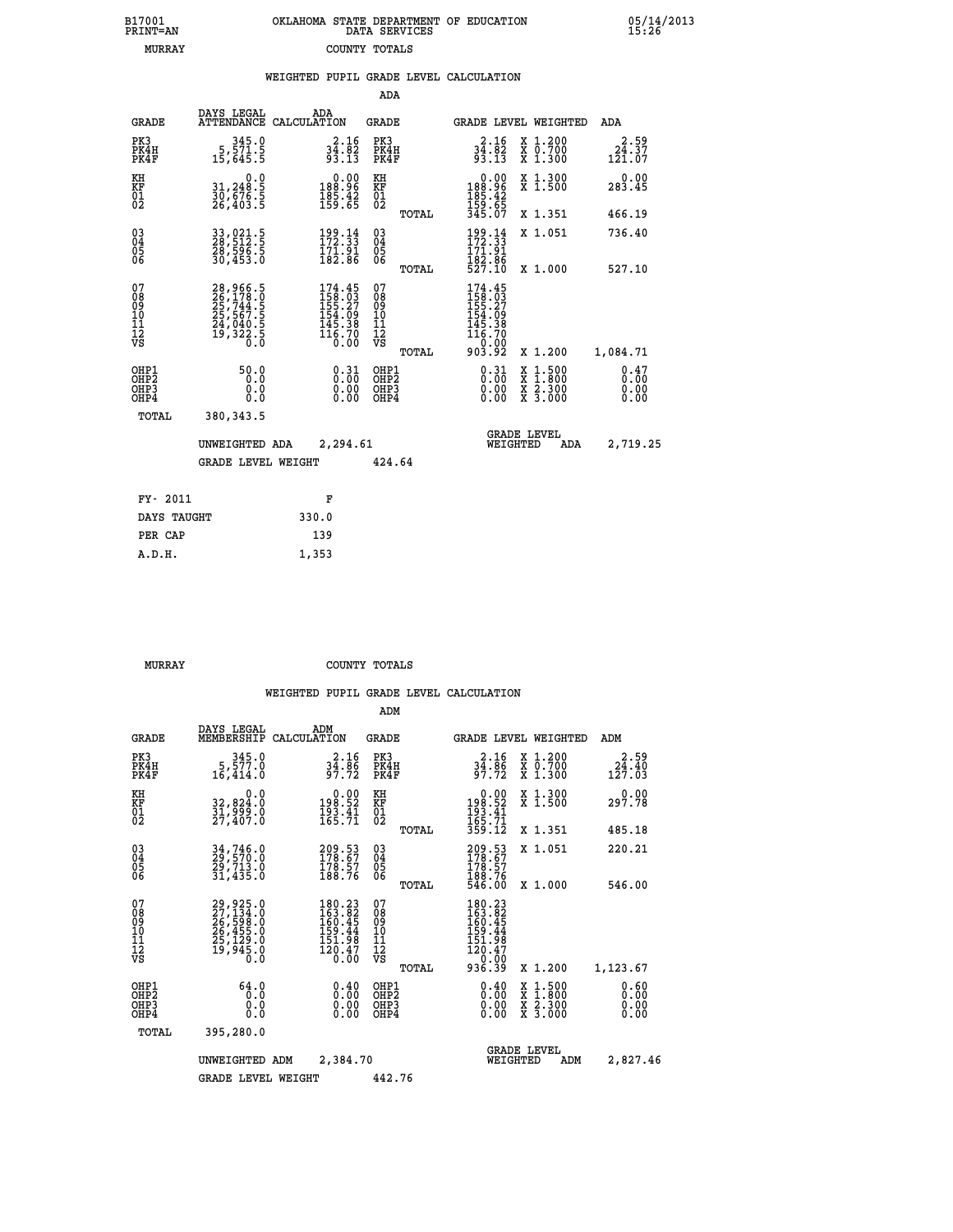| B17001<br>PRINT=AN                     |                                                         | OKLAHOMA STATE DEPARTMENT OF EDUCATION DATA SERVICES                                                 |                                                  |                                                                                                                                                                |                                                                                                                                           | $05/14/2013$<br>15:26        |
|----------------------------------------|---------------------------------------------------------|------------------------------------------------------------------------------------------------------|--------------------------------------------------|----------------------------------------------------------------------------------------------------------------------------------------------------------------|-------------------------------------------------------------------------------------------------------------------------------------------|------------------------------|
| 51 MUSKOGEE                            |                                                         | C009 WAINWRIGHT                                                                                      |                                                  |                                                                                                                                                                |                                                                                                                                           |                              |
|                                        |                                                         | WEIGHTED PUPIL GRADE LEVEL CALCULATION                                                               |                                                  |                                                                                                                                                                |                                                                                                                                           |                              |
|                                        |                                                         |                                                                                                      | ADA                                              |                                                                                                                                                                |                                                                                                                                           |                              |
| <b>GRADE</b>                           | DAYS LEGAL                                              | ADA<br>ATTENDANCE CALCULATION                                                                        | GRADE                                            | <b>GRADE LEVEL WEIGHTED</b>                                                                                                                                    |                                                                                                                                           | ADA                          |
| PK3<br>PK4H<br>PK4F                    | 166.0<br>0.0<br>1,859.0                                 | 1.01<br>$\begin{smallmatrix} \bar{0} & \tilde{0} & \tilde{0} \\ 1 & 1 & 27 \end{smallmatrix}$        | PK3<br>PK4H<br>PK4F                              | 1.01<br>$\begin{array}{c} \textcolor{red}{\textbf{0}} \textcolor{red}{\textbf{.00}} \\ \textcolor{red}{\textbf{11}} \textcolor{red}{\textbf{.27}} \end{array}$ | X 1.200<br>X 0.700<br>X 1.300                                                                                                             | 1.21<br>0.00<br>14.65        |
| KH<br>KF<br>01<br>02                   | 0.0<br>2,158:0<br>2,919:0<br>1,958:0                    | $0.00$<br>13.08<br>$\frac{17.69}{11.87}$                                                             | KH<br>KF<br>01<br>02                             | 0.00<br>13.08<br>$\frac{17.89}{11.87}$                                                                                                                         | X 1.300<br>X 1.500                                                                                                                        | 0.00<br>19.62                |
|                                        |                                                         |                                                                                                      | TOTAL                                            | 29.56                                                                                                                                                          | X 1.351                                                                                                                                   | 39.94                        |
| 03<br>04<br>05<br>06                   | 1,938.0<br>2,268.0<br>2,211.5<br>2,576.5                | $\begin{array}{c} 11.75 \\ 13.75 \\ 13.40 \\ 15.62 \end{array}$                                      | 03<br>04<br>05<br>06<br>TOTAL                    | $\frac{11}{13}$ : 75<br>$\frac{13.40}{15.62}$<br>$42.77$                                                                                                       | X 1.051<br>X 1.000                                                                                                                        | 12.35<br>42.77               |
| 07<br>08<br>09<br>11<br>11<br>12<br>VS | $2,178.5$<br>1,018.0<br>0.0<br>0.0<br>0.0<br>$\S.$ $\S$ | $\begin{smallmatrix} 13.20\ 6.17\ 6.00\ 0.00\ 0.00\ 0.00\ 0.00\ 0.00\ 0.00\ 0.00\ \end{smallmatrix}$ | 07<br>08<br>09<br>101<br>11<br>12<br>VS<br>TOTAL | 13.20<br>$\begin{array}{c} 6.17 \\ 6.00 \\ 0.00 \end{array}$<br>0.00<br>0.00<br>19.37                                                                          | X 1.200                                                                                                                                   | 23.24                        |
| OHP1<br>OHP2<br>OHP3<br>OHP4           | 0.0<br>0.0<br>0.0                                       | 0.00<br>0.00                                                                                         | OHP1<br>OHP <sub>2</sub><br>OHP3<br>OHP4         | 0.00<br>0.00<br>0.00                                                                                                                                           | $\begin{smallmatrix} \mathtt{X} & 1\cdot500\\ \mathtt{X} & 1\cdot800\\ \mathtt{X} & 2\cdot300\\ \mathtt{X} & 3\cdot000 \end{smallmatrix}$ | 0.00<br>0.00<br>0.00<br>0.00 |
| TOTAL                                  | 21,250.5                                                |                                                                                                      |                                                  |                                                                                                                                                                |                                                                                                                                           |                              |
|                                        | UNWEIGHTED ADA<br><b>GRADE LEVEL WEIGHT</b>             | 128.81                                                                                               | 24.97                                            | <b>GRADE LEVEL</b><br>WEIGHTED                                                                                                                                 | ADA                                                                                                                                       | 153.78                       |
| FY- 2011                               |                                                         | F                                                                                                    |                                                  |                                                                                                                                                                |                                                                                                                                           |                              |

 **DAYS TAUGHT 165.0 PER CAP** 88<br> **A.D.H.** 88

 **51 MUSKOGEE C009 WAINWRIGHT**

 **A.D.H. 88**

| <b>GRADE</b>                                       | DAYS LEGAL<br>MEMBERSHIP CALCULATION             | ADM                                                               | <b>GRADE</b>                                  |       |                                                                                                         |          | GRADE LEVEL WEIGHTED                                                                                                | ADM                   |
|----------------------------------------------------|--------------------------------------------------|-------------------------------------------------------------------|-----------------------------------------------|-------|---------------------------------------------------------------------------------------------------------|----------|---------------------------------------------------------------------------------------------------------------------|-----------------------|
| PK3<br>PK4H<br>PK4F                                | 166.0<br>0.0<br>2,091.0                          | 1.01<br>$\overline{0.00}$<br>12.67                                | PK3<br>PK4H<br>PK4F                           |       | 1.01<br>$\begin{smallmatrix} \bar{0} \ \bar{0} \ \bar{1} \ 2 \ \bar{1} \ 6 \ \bar{7} \end{smallmatrix}$ |          | X 1.200<br>X 0.700<br>X 1.300                                                                                       | 1.21<br>0.00<br>16.47 |
| KH<br>KF<br>01<br>02                               | 2,276.0<br>$\frac{3}{2}, \frac{0}{101}.0$        | $0.00$<br>13.79<br>$\frac{18.73}{12.73}$                          | KH<br>KF<br>01<br>02                          |       | $0.00$<br>13.79<br>$\frac{18.73}{12.73}$<br>31.46                                                       |          | X 1.300<br>X 1.500                                                                                                  | 0.00<br>20.69         |
|                                                    |                                                  |                                                                   |                                               | TOTAL |                                                                                                         |          | X 1.351                                                                                                             | 42.50                 |
| $\begin{matrix} 03 \\ 04 \\ 05 \\ 06 \end{matrix}$ | $2,967.0$<br>$2,425.0$<br>$2,314.0$<br>$2,749.0$ | $\begin{array}{c} 12.53 \\ 14.70 \\ 14.02 \\ 16.66 \end{array}$   | $\substack{03 \\ 04}$<br>05<br>06             |       | $12.53$<br>$14.70$<br>$14.02$<br>$16.66$<br>$45.38$                                                     |          | X 1.051                                                                                                             | 13.17                 |
|                                                    |                                                  |                                                                   |                                               | TOTAL |                                                                                                         |          | X 1.000                                                                                                             | 45.38                 |
| 07<br>08<br>09<br>101<br>11<br>12<br>VS            | 2,287.0<br>0:686,1<br>0:6<br>0:9<br>0:9<br>$\S.$ | $13.86\n6.57\n0.00\n0.00\n0.00\n0.00\n0.00$                       | 07<br>08<br>09<br>001<br>11<br>11<br>12<br>VS | TOTAL | $13.86$<br>$6.57$<br>$0.00$<br>$0.00$<br>$0.00$<br>$0.00$<br>$0.00$<br>20.43                            |          | X 1.200                                                                                                             | 24.52                 |
| OHP1                                               |                                                  |                                                                   | OHP1                                          |       |                                                                                                         |          |                                                                                                                     |                       |
| OHP <sub>2</sub><br>OH <sub>P3</sub><br>OHP4       | 0.0<br>0.000                                     | $\begin{smallmatrix} 0.00 \ 0.00 \ 0.00 \ 0.00 \end{smallmatrix}$ | OHP2<br>OHP3<br>OHP4                          |       | 0.00<br>$0.00$<br>0.00                                                                                  |          | $\begin{array}{l} \mathtt{X} & 1.500 \\ \mathtt{X} & 1.800 \\ \mathtt{X} & 2.300 \\ \mathtt{X} & 3.000 \end{array}$ | 0.00<br>0.00<br>0.00  |
| TOTAL                                              | 22,650.0                                         |                                                                   |                                               |       |                                                                                                         |          |                                                                                                                     |                       |
|                                                    | UNWEIGHTED                                       | 137.27<br>ADM                                                     |                                               |       |                                                                                                         | WEIGHTED | <b>GRADE LEVEL</b><br>ADM                                                                                           | 163.94                |
|                                                    | <b>GRADE LEVEL WEIGHT</b>                        |                                                                   | 26.67                                         |       |                                                                                                         |          |                                                                                                                     |                       |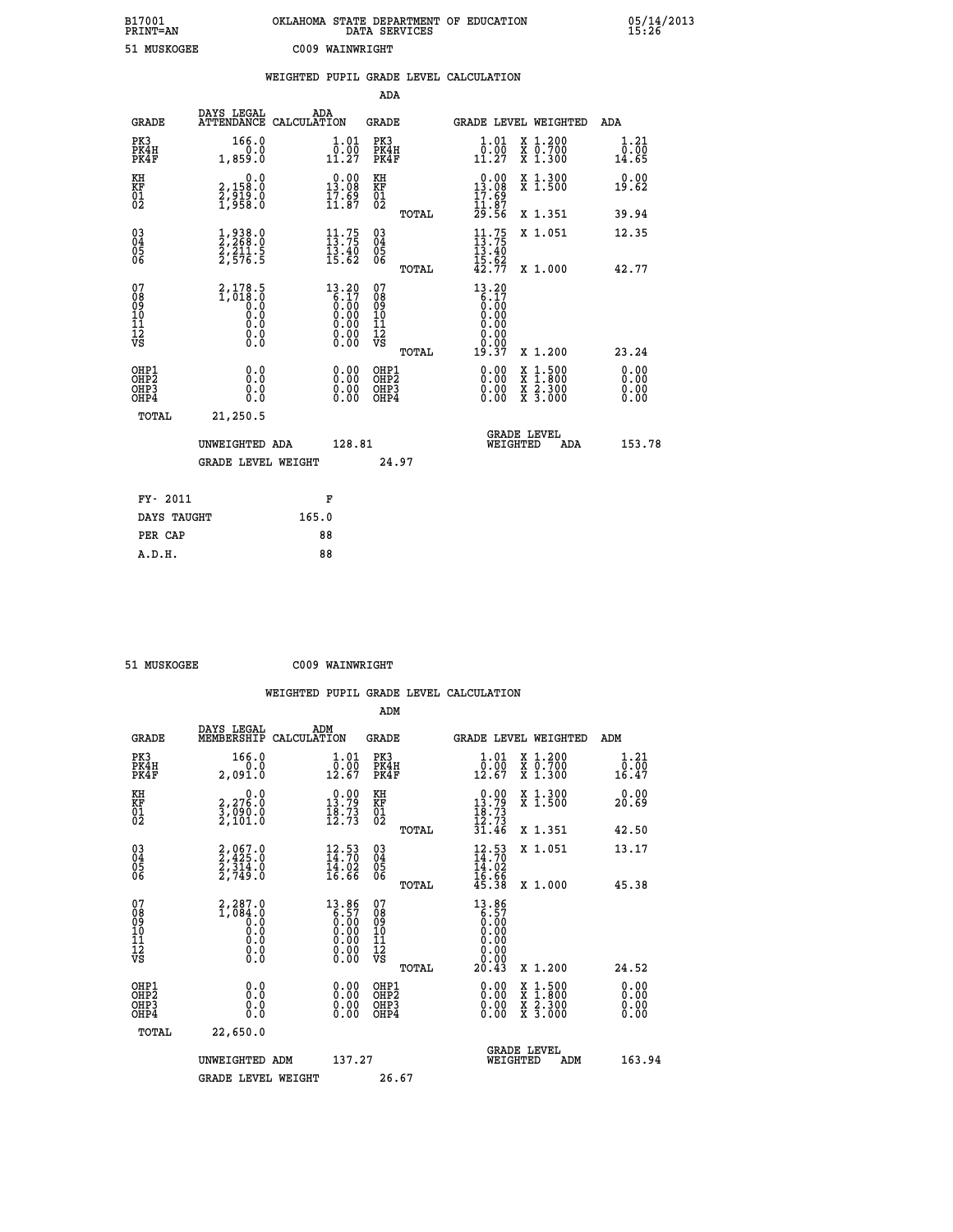# **B17001 OKLAHOMA STATE DEPARTMENT OF EDUCATION 05/14/2013 PRINT=AN DATA SERVICES 15:26** 51 MUSKOGEE **I002 HASKELL**

|  |     | WEIGHTED PUPIL GRADE LEVEL CALCULATION |
|--|-----|----------------------------------------|
|  | ADA |                                        |

| <b>GRADE</b>                             | DAYS LEGAL<br>ATTENDANCE CALCULATION                                                               | ADA                                                                  | <b>GRADE</b>                             |       | <b>GRADE LEVEL WEIGHTED</b>                                                   |                                                                                                  | ADA                          |
|------------------------------------------|----------------------------------------------------------------------------------------------------|----------------------------------------------------------------------|------------------------------------------|-------|-------------------------------------------------------------------------------|--------------------------------------------------------------------------------------------------|------------------------------|
| PK3<br>PK4H<br>PK4F                      | 1,613.0<br>0.0<br>7,764.0                                                                          | $\begin{smallmatrix} 9.54\ 0.00\ 45.97 \end{smallmatrix}$            | PK3<br>PK4H<br>PK4F                      |       | 9.54<br>0:00<br>45:97                                                         | X 1.200<br>X 0.700<br>X 1.300                                                                    | 11.45<br>0.00<br>59.76       |
| KH<br>KF<br>01<br>02                     | 0.0<br>3.359<br>10,777.8<br>11,197.0                                                               | $\begin{smallmatrix} 0.00\\ 55.42\\ 63.82\\ 66.27 \end{smallmatrix}$ | KH<br>KF<br>01<br>02                     |       | $\begin{smallmatrix} &0.00\\ 55.42\\ 63.82\\ 66.27\\ 130.09\end{smallmatrix}$ | X 1.300<br>X 1.500                                                                               | 0.00<br>83.13                |
|                                          |                                                                                                    |                                                                      |                                          | TOTAL |                                                                               | X 1.351                                                                                          | 175.75                       |
| $03\overline{4}$<br>Ŏ5<br>ŌĞ             | 11,205.0<br>10,ĕ4ĕ.š<br>9,567.0                                                                    | 56.32<br>63.02<br>56.63                                              | $\substack{03 \\ 04}$<br>$\frac{05}{06}$ |       | $\begin{array}{c} 66.32 \\ 58.42 \\ 63.02 \\ 56.63 \\ 178.07 \end{array}$     | X 1.051                                                                                          | 69.70                        |
|                                          |                                                                                                    |                                                                      |                                          | TOTAL |                                                                               | X 1.000                                                                                          | 178.07                       |
| 07<br>08<br>09<br>11<br>11<br>12<br>VS   | $\begin{smallmatrix}8,807.7\\11,203.0\\11,256.5\\8,818.0\\9,639.0\\10,177.0\\0.0\end{smallmatrix}$ | 52.16<br>66.31<br>66.60<br>52.18<br>57.04<br>57.04<br>60.22<br>60.32 | 07<br>08<br>09<br>11<br>11<br>12<br>VS   |       | 52.16<br>66.31<br>66.60<br>52.18<br>57.04<br>57.04                            |                                                                                                  |                              |
|                                          |                                                                                                    |                                                                      |                                          | TOTAL | 0.00<br>354.51                                                                | X 1.200                                                                                          | 425.41                       |
| OHP1<br>OHP2<br>OH <sub>P3</sub><br>OHP4 | 0.0<br>0.000                                                                                       | 0.00<br>$\begin{smallmatrix} 0.00 \ 0.00 \end{smallmatrix}$          | OHP1<br>OHP2<br>OHP3<br>OHP4             |       | 0.00<br>0.00                                                                  | $\begin{smallmatrix} x & 1 & 500 \\ x & 1 & 800 \\ x & 2 & 300 \\ x & 3 & 000 \end{smallmatrix}$ | 0.00<br>0.00<br>0.00<br>0.00 |
| TOTAL                                    | 141,899.0                                                                                          |                                                                      |                                          |       |                                                                               |                                                                                                  |                              |
|                                          | UNWEIGHTED ADA                                                                                     | 839.92                                                               |                                          |       | <b>GRADE LEVEL</b><br>WEIGHTED                                                | ADA                                                                                              | 1,003.27                     |
|                                          | <b>GRADE LEVEL WEIGHT</b>                                                                          |                                                                      | 163.35                                   |       |                                                                               |                                                                                                  |                              |
| FY- 2011                                 |                                                                                                    | F                                                                    |                                          |       |                                                                               |                                                                                                  |                              |
| DAYS TAUGHT                              |                                                                                                    | 169.0                                                                |                                          |       |                                                                               |                                                                                                  |                              |
| PER CAP                                  |                                                                                                    | 64                                                                   |                                          |       |                                                                               |                                                                                                  |                              |
|                                          |                                                                                                    |                                                                      |                                          |       |                                                                               |                                                                                                  |                              |

| 51 MUSKOGEE | <b>I002 HASKELL</b> |
|-------------|---------------------|
|-------------|---------------------|

 **A.D.H. 726**

 **ADM**

| <b>GRADE</b>                                       | DAYS LEGAL<br>MEMBERSHIP                                                                            | ADM<br>CALCULATION                                                   | <b>GRADE</b>                                       |       |                                                                                                                                                                                                                                                                                | GRADE LEVEL WEIGHTED                     | ADM                      |  |
|----------------------------------------------------|-----------------------------------------------------------------------------------------------------|----------------------------------------------------------------------|----------------------------------------------------|-------|--------------------------------------------------------------------------------------------------------------------------------------------------------------------------------------------------------------------------------------------------------------------------------|------------------------------------------|--------------------------|--|
| PK3<br>PK4H<br>PK4F                                | 1,629.0<br>0.0<br>8,451.0                                                                           | 0.64<br>50.03                                                        | PK3<br>PK4H<br>PK4F                                |       | 0.64<br>50.03                                                                                                                                                                                                                                                                  | X 1.200<br>X 0.700<br>$X$ 1.300          | $11.57$<br>0.00<br>65.04 |  |
| KH<br>KF<br>01<br>02                               | 0.0<br>10,056:0<br>11,512.5<br>11,781:0                                                             | $\begin{smallmatrix} 0.00\\ 59.54\\ 68.16\\ 69.73 \end{smallmatrix}$ | KH<br>KF<br>01<br>02                               |       | $0.00\n59.54\n68.16\n69.73\n137.89$                                                                                                                                                                                                                                            | X 1.300<br>X 1.500                       | 0.00<br>89.31            |  |
|                                                    |                                                                                                     |                                                                      |                                                    | TOTAL |                                                                                                                                                                                                                                                                                | X 1.351                                  | 186.29                   |  |
| $\begin{matrix} 03 \\ 04 \\ 05 \\ 06 \end{matrix}$ | $\begin{smallmatrix} 11, & 827.0 \\ 10, & 483.5 \\ 11, & 293.0 \\ 10, & 135.0 \end{smallmatrix}$    | $\begin{smallmatrix} 69.99\ 62.08\ 66.83\ 59.99 \end{smallmatrix}$   | $\begin{matrix} 03 \\ 04 \\ 05 \\ 06 \end{matrix}$ |       | $\begin{smallmatrix} 69.99\ 62.08\ 66.83\ 59.99\ 188.90 \end{smallmatrix}$                                                                                                                                                                                                     | X 1.051                                  | 73.56                    |  |
|                                                    |                                                                                                     |                                                                      |                                                    | TOTAL |                                                                                                                                                                                                                                                                                | X 1.000                                  | 188.90                   |  |
| 07<br>08<br>09<br>101<br>11<br>12<br>VS            | $\begin{smallmatrix}9,238.0\\11,845.0\\11,934.5\\9,345.0\\10,200.5\\10,822.0\\0.0\end{smallmatrix}$ | 54.71<br>70.11<br>70.63<br>55.30<br>56.36<br>64.04<br>64.04          | 07<br>08<br>09<br>101<br>11<br>12<br>VS            | TOTAL | 54.71<br>70.11<br>70.63<br>75.30<br>55.30<br>64.04<br>64.04<br>64.04<br>375.15                                                                                                                                                                                                 | X 1.200                                  | 450.18                   |  |
| OHP1<br>OHP2<br>OHP3<br>OHP4                       | 0.0<br>0.000                                                                                        | $0.00$<br>$0.00$<br>0.00                                             | OHP1<br>OHP2<br>OHP3<br>OHP4                       |       | $\begin{smallmatrix} 0.00 & 0.00 & 0.00 & 0.00 & 0.00 & 0.00 & 0.00 & 0.00 & 0.00 & 0.00 & 0.00 & 0.00 & 0.00 & 0.00 & 0.00 & 0.00 & 0.00 & 0.00 & 0.00 & 0.00 & 0.00 & 0.00 & 0.00 & 0.00 & 0.00 & 0.00 & 0.00 & 0.00 & 0.00 & 0.00 & 0.00 & 0.00 & 0.00 & 0.00 & 0.00 & 0.0$ | X 1:500<br>X 1:800<br>X 2:300<br>X 3:000 | 0.00<br>0.00<br>0.00     |  |
| TOTAL                                              | 150,553.0                                                                                           |                                                                      |                                                    |       |                                                                                                                                                                                                                                                                                |                                          |                          |  |
|                                                    | UNWEIGHTED                                                                                          | 891.14<br>ADM                                                        |                                                    |       | WEIGHTED                                                                                                                                                                                                                                                                       | <b>GRADE LEVEL</b><br>ADM                | 1,064.85                 |  |
|                                                    | <b>GRADE LEVEL WEIGHT</b>                                                                           |                                                                      | 173.71                                             |       |                                                                                                                                                                                                                                                                                |                                          |                          |  |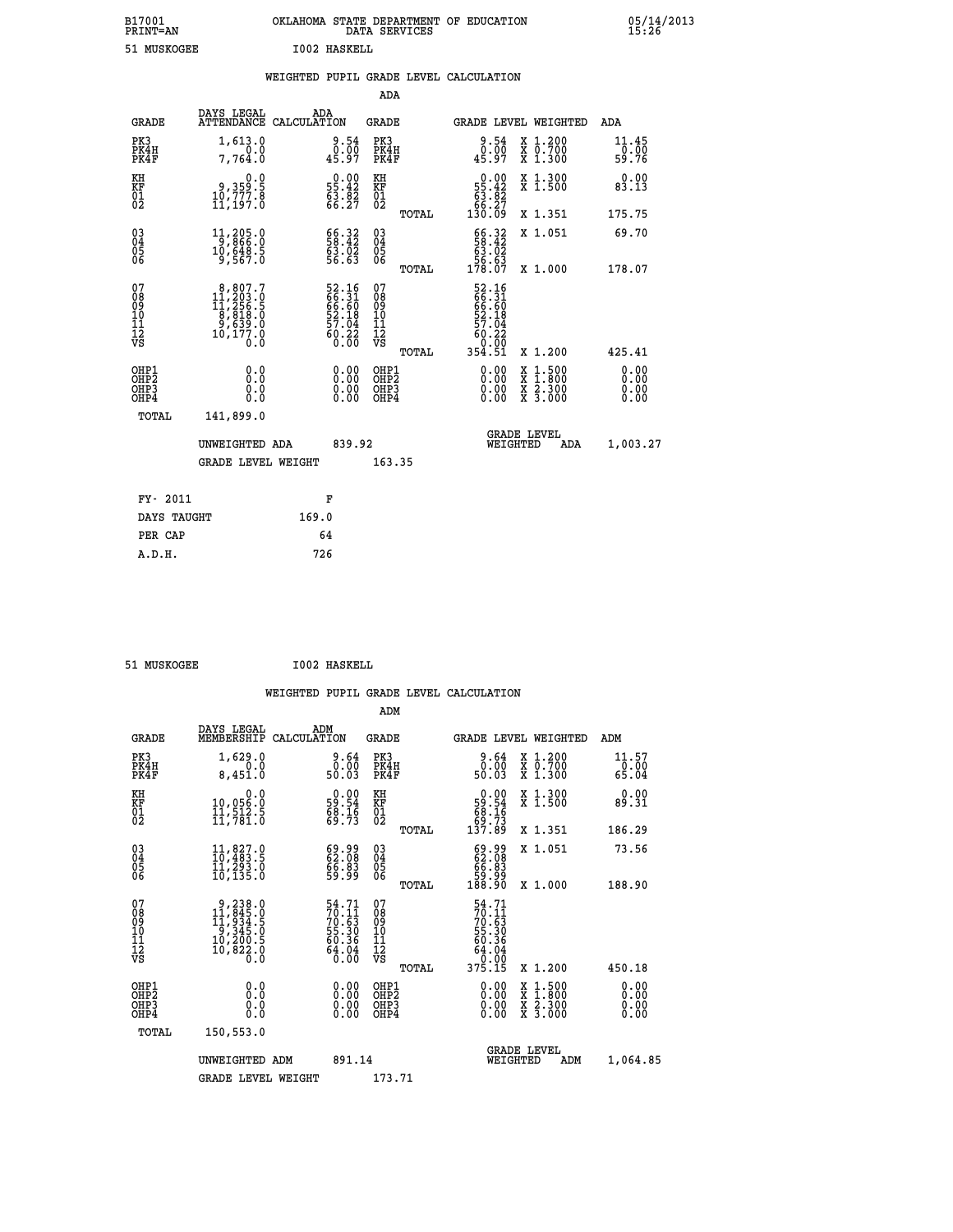# **B17001 OKLAHOMA STATE DEPARTMENT OF EDUCATION 05/14/2013 PRINT=AN DATA SERVICES 15:26 51 MUSKOGEE I003 FORT GIBSON**

|                                                    |                                                                                           | WEIGHTED PUPIL GRADE LEVEL CALCULATION                                                                                        |                                                    |                                                                                                                                                                                                           |                               |
|----------------------------------------------------|-------------------------------------------------------------------------------------------|-------------------------------------------------------------------------------------------------------------------------------|----------------------------------------------------|-----------------------------------------------------------------------------------------------------------------------------------------------------------------------------------------------------------|-------------------------------|
|                                                    |                                                                                           |                                                                                                                               | ADA                                                |                                                                                                                                                                                                           |                               |
| <b>GRADE</b>                                       | DAYS LEGAL                                                                                | ADA<br>ATTENDANCE CALCULATION                                                                                                 | GRADE                                              | GRADE LEVEL WEIGHTED                                                                                                                                                                                      | ADA                           |
| PK3<br>PK4H<br>PK4F                                | 737.0<br>0.0<br>15,753.0                                                                  | 4.41<br>0.00<br>94.33                                                                                                         | PK3<br>PK4H<br>PK4F                                | X 1.200<br>4.41<br>0.00<br><del>Χ</del> Ō:7ŎŎ<br>X 1:300<br>94.33                                                                                                                                         | $\frac{5.29}{0.00}$<br>122.63 |
| KH<br>KF<br>01<br>02                               | 0.0<br>18,767.5<br>21,040:0<br>19,610:5                                                   | $\begin{smallmatrix} 0.00\\ 112.38\\ 125.99\\ 117.43 \end{smallmatrix}$                                                       | KH<br>KF<br>01<br>02                               | $\begin{smallmatrix} &0.00\\ 112.38\\ 125.99\\ 117.43\\ 243.42\end{smallmatrix}$<br>X 1.300<br>X 1.500                                                                                                    | 0.00<br>168.57                |
|                                                    |                                                                                           |                                                                                                                               | TOTAL                                              | X 1.351                                                                                                                                                                                                   | 328.86                        |
| $\begin{matrix} 03 \\ 04 \\ 05 \\ 06 \end{matrix}$ | 22, 244.5<br>18, 924.5<br>18, 672.5<br>23, 268.0                                          | $133.20$<br>$113.32$<br>$\frac{1}{13}$ $\frac{1}{3}$ $\frac{1}{3}$ $\frac{1}{3}$                                              | $\begin{matrix} 03 \\ 04 \\ 05 \\ 06 \end{matrix}$ | $133.20$<br>$113.32$<br>X 1.051<br>$\frac{111}{139}$ $\frac{13}{33}$<br>$\frac{33}{364}$ $\frac{33}{46}$                                                                                                  | 139.99                        |
|                                                    |                                                                                           |                                                                                                                               | TOTAL                                              | X 1.000                                                                                                                                                                                                   | 364.46                        |
| 07<br>08<br>09<br>11<br>11<br>12<br>VS             | $20,826.0$<br>$21,116.5$<br>$28,344.0$<br>$19,079.5$<br>$23,362.5$<br>$17,404.0$<br>$0.0$ | $\begin{smallmatrix} 124\cdot71\\ 126\cdot45\\ 169\cdot72\\ 114\cdot25\\ 139\cdot90\\ 104\cdot22\\ 0\cdot00\end{smallmatrix}$ | 07<br>08<br>09<br>101<br>11<br>12<br>VS            | 124.71<br>$\frac{1}{169}$ : $\frac{4}{72}$<br>$\frac{1}{114}$ : $\frac{2}{5}$<br>$\begin{smallmatrix} 1 & 1 & 3 & 5 & 6 \\ 1 & 3 & 9 & 6 & 6 \\ 1 & 0 & 4 & 2 & 2 \\ 7 & 7 & 9 & 2 & 5 \end{smallmatrix}$ |                               |
|                                                    |                                                                                           |                                                                                                                               | TOTAL                                              | X 1.200                                                                                                                                                                                                   | 935.10                        |
| OHP1<br>OHP2<br>OHP3<br>OHP4                       | 0.0<br>0.0<br>0.0                                                                         | 0.00<br>0.00                                                                                                                  | OHP1<br>OHP2<br>OHP3<br>OHP4                       | 0.00<br>$\begin{smallmatrix} \mathtt{X} & 1 & 500 \\ \mathtt{X} & 1 & 800 \\ \mathtt{X} & 2 & 300 \\ \mathtt{X} & 3 & 000 \end{smallmatrix}$<br>0.00<br>0.00                                              | 0.00<br>0.00<br>0.00<br>0.00  |
| TOTAL                                              | 289,150.0                                                                                 |                                                                                                                               |                                                    |                                                                                                                                                                                                           |                               |
|                                                    | UNWEIGHTED ADA                                                                            | 1,731.45                                                                                                                      |                                                    | <b>GRADE LEVEL</b><br>WEIGHTED<br>ADA                                                                                                                                                                     | 2,064.90                      |
|                                                    | <b>GRADE LEVEL WEIGHT</b>                                                                 |                                                                                                                               | 333.45                                             |                                                                                                                                                                                                           |                               |
| FY- 2011                                           |                                                                                           | F                                                                                                                             |                                                    |                                                                                                                                                                                                           |                               |
|                                                    | DAYS TAUGHT                                                                               | 167.0                                                                                                                         |                                                    |                                                                                                                                                                                                           |                               |
| PER CAP                                            |                                                                                           | 33                                                                                                                            |                                                    |                                                                                                                                                                                                           |                               |
| A.D.H.                                             |                                                                                           | 1,644                                                                                                                         |                                                    |                                                                                                                                                                                                           |                               |

 **51 MUSKOGEE I003 FORT GIBSON**

|                                               |                                                                                           |                                                                                      | ADM                                                 |                                                                            |                                          |                        |
|-----------------------------------------------|-------------------------------------------------------------------------------------------|--------------------------------------------------------------------------------------|-----------------------------------------------------|----------------------------------------------------------------------------|------------------------------------------|------------------------|
| <b>GRADE</b>                                  | DAYS LEGAL<br>MEMBERSHIP                                                                  | ADM<br>CALCULATION                                                                   | <b>GRADE</b>                                        |                                                                            | GRADE LEVEL WEIGHTED                     | ADM                    |
| PK3<br>PK4H<br>PK4F                           | 746.0<br>0.0<br>16,975.0                                                                  | 4.47<br>0.00<br>101.65                                                               | PK3<br>PK4H<br>PK4F                                 | $\frac{4.47}{0.00}$<br>101.65                                              | X 1.200<br>X 0.700<br>X 1.300            | 5.36<br>0.00<br>132.15 |
| KH<br>KF<br>01<br>02                          | 0.0<br>19,595.0<br>22,070.0<br>20,444.0                                                   | $0.00$<br>117.34<br>$\frac{1}{12}$ $\frac{2}{2}$ $\cdot$ $\frac{1}{4}$ $\frac{6}{2}$ | KH<br>KF<br>01<br>02                                | 117.34<br>$\frac{132}{122}$ . $\frac{16}{42}$<br>$\frac{254}{58}$          | X 1.300<br>X 1.500                       | 0.00<br>176.01         |
|                                               |                                                                                           |                                                                                      | TOTAL                                               |                                                                            | X 1.351                                  | 343.94                 |
| 03<br>04<br>05<br>06                          | 23,281.0<br>19,686.0<br>19,533.0<br>24,092.0                                              | 139.41<br>117.88<br>116.96<br>144.26                                                 | $\begin{array}{c} 03 \\ 04 \\ 05 \\ 06 \end{array}$ | $\frac{139}{117} \cdot \frac{41}{88}$<br>116.96                            | X 1.051                                  | 146.52                 |
|                                               |                                                                                           |                                                                                      | TOTAL                                               | 144.26<br>379.10                                                           | X 1.000                                  | 379.10                 |
| 07<br>08<br>09<br>101<br>112<br>VS            | $21,927.0$<br>$22,102.0$<br>$29,886.0$<br>$20,379.0$<br>$24,832.0$<br>$18,833.0$<br>$0.0$ | $131.30$<br>$132.35$<br>$178.96$<br>122.03<br>$\frac{148.69}{112.77}$<br>0.00        | 07<br>08<br>09<br>101<br>11<br>12<br>VS<br>TOTAL    | 131.30<br>178.35<br>178.96<br>122.03<br>148.69<br>112.77<br>0.00<br>826.10 | X 1.200                                  | 991.32                 |
| OHP1<br>OH <sub>P</sub> 2<br>OH <sub>P3</sub> | 0.0                                                                                       | $0.00$<br>$0.00$                                                                     | OHP1<br>OHP2<br>OHP3                                | $0.00$<br>$0.00$                                                           | X 1:500<br>X 1:800<br>X 2:300<br>X 3:000 | 0.00<br>0.00<br>0.00   |
| OHP4                                          | 0.000                                                                                     | 0.00                                                                                 | OHP4                                                | 0.00                                                                       |                                          | 0.00                   |
| TOTAL                                         | 304,381.0                                                                                 |                                                                                      |                                                     |                                                                            |                                          |                        |
|                                               | UNWEIGHTED<br>ADM                                                                         | 1,822.65                                                                             |                                                     | WEIGHTED                                                                   | <b>GRADE LEVEL</b><br>ADM                | 2,174.40               |
|                                               | <b>GRADE LEVEL WEIGHT</b>                                                                 |                                                                                      | 351.75                                              |                                                                            |                                          |                        |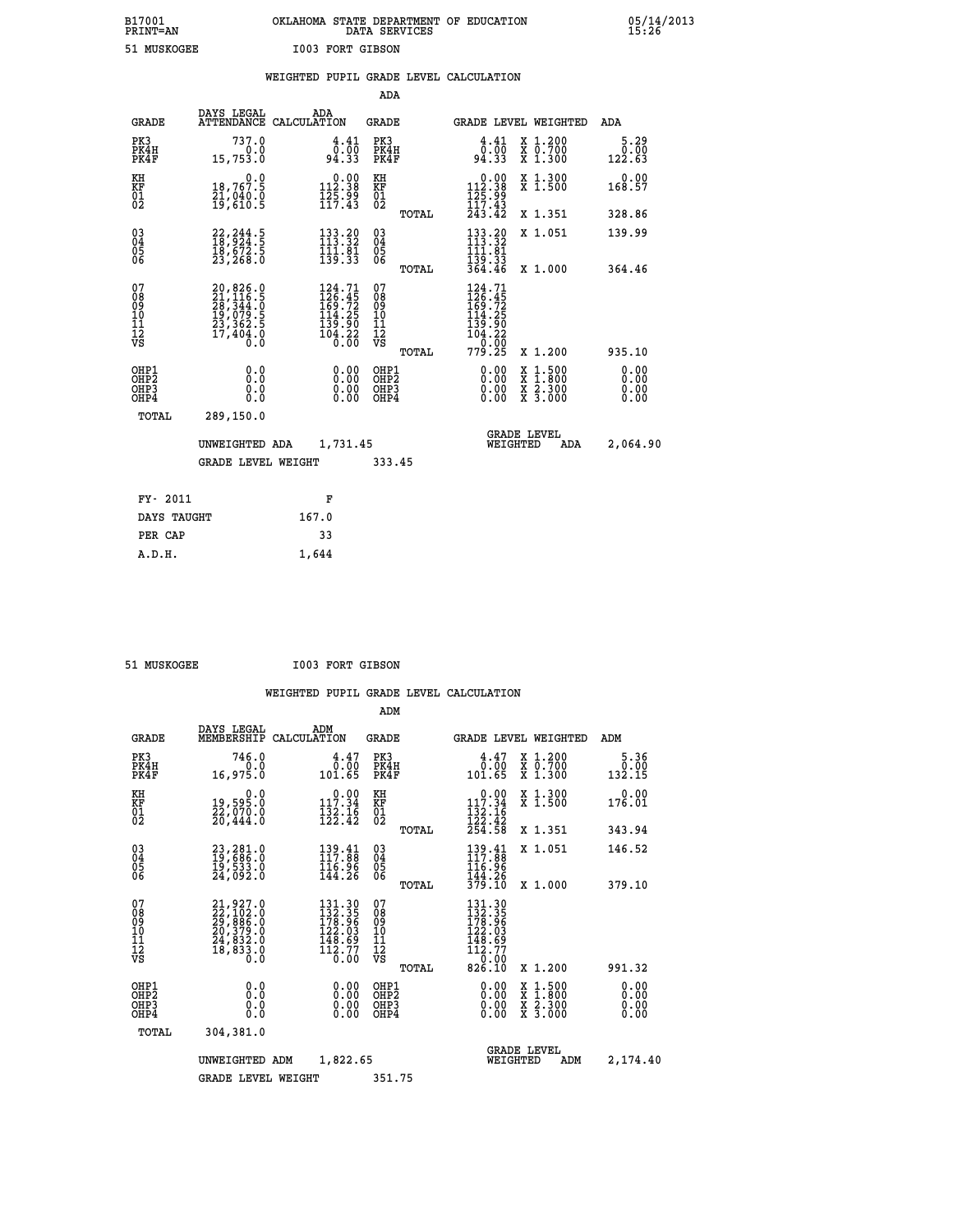# **B17001 OKLAHOMA STATE DEPARTMENT OF EDUCATION 05/14/2013 PRINT=AN DATA SERVICES 15:26 51 MUSKOGEE I006 WEBBERS FALLS**

|                                                                    |                                                                       |       |                                                                                                    |                                          |       | WEIGHTED PUPIL GRADE LEVEL CALCULATION                                                        |                                                                                                                                           |                               |
|--------------------------------------------------------------------|-----------------------------------------------------------------------|-------|----------------------------------------------------------------------------------------------------|------------------------------------------|-------|-----------------------------------------------------------------------------------------------|-------------------------------------------------------------------------------------------------------------------------------------------|-------------------------------|
|                                                                    |                                                                       |       |                                                                                                    | <b>ADA</b>                               |       |                                                                                               |                                                                                                                                           |                               |
| <b>GRADE</b>                                                       | DAYS LEGAL<br>ATTENDANCE CALCULATION                                  |       | ADA                                                                                                | GRADE                                    |       | GRADE LEVEL WEIGHTED                                                                          |                                                                                                                                           | ADA                           |
| PK3<br>PK4H<br>PK4F                                                | 260.0<br>0.0<br>3,052.0                                               |       | $\begin{smallmatrix} 1.57\ 0.00\ 18.39 \end{smallmatrix}$                                          | PK3<br>PK4H<br>PK4F                      |       | $\begin{smallmatrix} 1.57\ 0.00\ 18.39 \end{smallmatrix}$                                     | X 1.200<br>X 0.700<br>X 1.300                                                                                                             | 1.88<br>0.00<br>23.91         |
| KH<br>KF<br>01<br>02                                               | 0.0<br>2,920:0<br>3,060:5<br>2,645:0                                  |       | $\begin{smallmatrix} 0.00\\ 17.59\\ 18.44\\ 15.93 \end{smallmatrix}$                               | KH<br>KF<br>01<br>02                     |       | $0.00\n17.59\n18.44\n15.93\n34.37$                                                            | X 1.300<br>X 1.500                                                                                                                        | 0.00<br>26.39                 |
|                                                                    |                                                                       |       |                                                                                                    |                                          | TOTAL |                                                                                               | X 1.351                                                                                                                                   | 46.43                         |
| $\begin{smallmatrix} 03 \\[-4pt] 04 \end{smallmatrix}$<br>Ŏ5<br>06 | 3,162.5<br>4,520.0<br>2,187.5<br>2,686.0                              |       | $\frac{19}{27}.23$<br>$\frac{13.18}{16.18}$                                                        | $\substack{03 \\ 04}$<br>Ŏ5<br>06        |       | $\frac{19}{27}$ : $\frac{23}{13}$<br>$\frac{19}{13}$ : $\frac{19}{18}$                        | X 1.051                                                                                                                                   | 20.02                         |
|                                                                    |                                                                       |       |                                                                                                    |                                          | TOTAL | 16:18<br>56:59                                                                                | X 1.000                                                                                                                                   | 56.59                         |
| 07<br>08<br>09<br>11<br>11<br>12<br>VS                             | 2,672.5<br>3,656.0<br>3,528.5<br>3,946.5<br>3,946.5<br>2,876.0<br>0.0 |       | $\begin{smallmatrix} 16.10 \\ 16.00 \\ 21.26 \\ 23.77 \\ 16.77 \\ 17.33 \\ 0.00 \end{smallmatrix}$ | 07<br>08<br>09<br>11<br>11<br>12<br>VS   | TOTAL | 16.10<br>$\frac{16}{21}$ . $\frac{50}{23}$<br>$\frac{23}{16}$ . 77<br>17:33<br>0:00<br>111:23 | X 1.200                                                                                                                                   | 133.48                        |
| OHP1<br>OHP <sub>2</sub><br>OHP3<br>OHP4                           | 1, 187.5<br>0.0<br>0.0                                                |       | $\begin{smallmatrix} 7.15\0.00\0.00 \end{smallmatrix}$                                             | OHP1<br>OHP <sub>2</sub><br>OHP3<br>OHP4 |       | $\begin{smallmatrix} 7.15\0.00\0.00 \end{smallmatrix}$                                        | $\begin{smallmatrix} \mathtt{X} & 1\cdot500\\ \mathtt{X} & 1\cdot800\\ \mathtt{X} & 2\cdot300\\ \mathtt{X} & 3\cdot000 \end{smallmatrix}$ | 10.73<br>0.00<br>0.00<br>0.00 |
| TOTAL                                                              | 44,145.0                                                              |       |                                                                                                    |                                          |       |                                                                                               |                                                                                                                                           |                               |
|                                                                    | UNWEIGHTED ADA                                                        |       | 265.94                                                                                             |                                          |       | WEIGHTED                                                                                      | <b>GRADE LEVEL</b><br><b>ADA</b>                                                                                                          | 319.43                        |
|                                                                    | <b>GRADE LEVEL WEIGHT</b>                                             |       |                                                                                                    |                                          | 53.49 |                                                                                               |                                                                                                                                           |                               |
| FY- 2011                                                           |                                                                       |       | F                                                                                                  |                                          |       |                                                                                               |                                                                                                                                           |                               |
| DAYS TAUGHT                                                        |                                                                       | 166.0 |                                                                                                    |                                          |       |                                                                                               |                                                                                                                                           |                               |
| PER CAP                                                            |                                                                       |       | 88                                                                                                 |                                          |       |                                                                                               |                                                                                                                                           |                               |

 **A.D.H. 154**

 **51 MUSKOGEE I006 WEBBERS FALLS**

|                                                    |                                                                                     |                                                                    | ADM                                                    |                                                                                             |                                          |                                         |
|----------------------------------------------------|-------------------------------------------------------------------------------------|--------------------------------------------------------------------|--------------------------------------------------------|---------------------------------------------------------------------------------------------|------------------------------------------|-----------------------------------------|
| <b>GRADE</b>                                       | DAYS LEGAL<br>MEMBERSHIP                                                            | ADM<br>CALCULATION                                                 | <b>GRADE</b>                                           |                                                                                             | GRADE LEVEL WEIGHTED                     | ADM                                     |
| PK3<br>PK4H<br>PK4F                                | 260.0<br>3,247.0                                                                    | $\begin{smallmatrix} 1.57\ 0.00\ 19.56 \end{smallmatrix}$          | PK3<br>PK4H<br>PK4F                                    | $\begin{smallmatrix} 1.57\ 0.00\ 19.56 \end{smallmatrix}$                                   | X 1.200<br>X 0.700<br>X 1.300            | 1.88<br>$2\bar{5}\,.\,\bar{2}\bar{3}\,$ |
| KH<br>KF<br>01<br>02                               | 0.0<br>3,123:0<br>3,202:0<br>2,764:0                                                | $\begin{array}{c} 0.00 \\ 18.81 \\ 19.29 \\ 16.65 \end{array}$     | KH<br>KF<br>01<br>02                                   | $\begin{array}{r} 0.00 \\ 18.81 \\ 19.29 \\ 16.65 \\ 35.94 \end{array}$                     | X 1.300<br>X 1.500                       | 0.00<br>28.22                           |
|                                                    |                                                                                     |                                                                    | TOTAL                                                  |                                                                                             | X 1.351                                  | 48.55                                   |
| $\begin{matrix} 03 \\ 04 \\ 05 \\ 06 \end{matrix}$ | 3,309.0<br>4,661.0<br>2,295.0<br>2,837.0                                            | $\begin{smallmatrix} 19.93\ 28.08\ 13.83\ 17.09 \end{smallmatrix}$ | $\begin{matrix} 03 \\ 04 \\ 05 \\ 06 \end{matrix}$     | $\begin{smallmatrix} 19.93\ 28.08\ 13.83\ 17.09\ 59.00 \end{smallmatrix}$                   | X 1.051                                  | 20.95                                   |
|                                                    |                                                                                     |                                                                    | TOTAL                                                  |                                                                                             | X 1.000                                  | 59.00                                   |
| 07<br>08<br>09<br>001<br>11<br>11<br>12<br>VS      | $2,803.0$<br>$2,837.0$<br>$3,816.0$<br>$4,149.0$<br>$2,955.0$<br>$3,082.0$<br>$0.0$ | $16.89$<br>$22.99$<br>$24.99$<br>$17.80$<br>$18.57$<br>$0.00$      | 07<br>08<br>09<br>001<br>11<br>11<br>12<br>VS<br>TOTAL | $\begin{smallmatrix} 16.89\ 17.099\ 22.999\ 24.999\ 17.80\ 18.570\ 18.33 \end{smallmatrix}$ | X 1.200                                  | 142.00                                  |
| OHP1<br>OHP2<br>OH <sub>P3</sub><br>OHP4           | 1,280.0<br>Ō.Ō<br>0.000                                                             | $\begin{smallmatrix} 7.71\ 0.00\ 0.00\ 0.00 \end{smallmatrix}$     | OHP1<br>OHP2<br>OHP3<br>OHP4                           | $\begin{smallmatrix} 7.71\ 0.00\ 0.00\ 0.00 \end{smallmatrix}$                              | X 1:500<br>X 1:800<br>X 2:300<br>X 3:000 | $11.57$<br>$0.00$<br>0.00<br>0.00       |
| TOTAL                                              | 46,620.0                                                                            |                                                                    |                                                        |                                                                                             |                                          |                                         |
|                                                    | UNWEIGHTED ADM                                                                      | 280.85                                                             |                                                        | WEIGHTED                                                                                    | <b>GRADE LEVEL</b><br>ADM                | 337.60                                  |
|                                                    | <b>GRADE LEVEL WEIGHT</b>                                                           |                                                                    | 56.75                                                  |                                                                                             |                                          |                                         |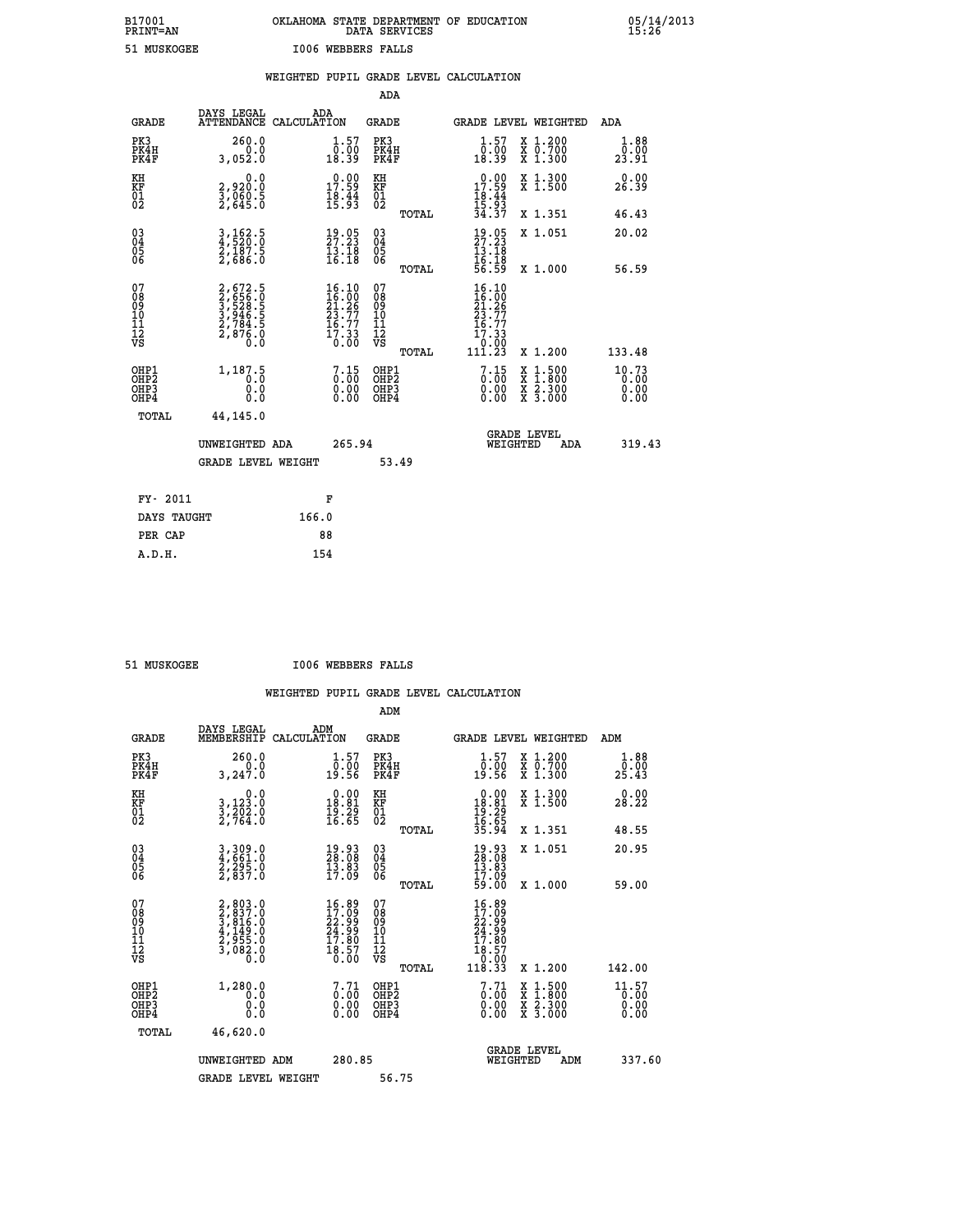| B17001<br><b>PRINT=AN</b> | OKLAHOMA<br>. STATE DEPARTMENT OF EDUCATION<br>DATA SERVICES | 05/14/2013<br>15:26 |
|---------------------------|--------------------------------------------------------------|---------------------|
| 51 MUSKOGEE               | I008 OKTAHA                                                  |                     |

|  |  | WEIGHTED PUPIL GRADE LEVEL CALCULATION |
|--|--|----------------------------------------|
|  |  |                                        |

|                                                                              |                                                              |                                                                      | ADA                                       |       |                                                                              |                                          |                              |
|------------------------------------------------------------------------------|--------------------------------------------------------------|----------------------------------------------------------------------|-------------------------------------------|-------|------------------------------------------------------------------------------|------------------------------------------|------------------------------|
| <b>GRADE</b>                                                                 | DAYS LEGAL<br>ATTENDANCE CALCULATION                         | ADA                                                                  | <b>GRADE</b>                              |       |                                                                              | GRADE LEVEL WEIGHTED                     | ADA                          |
| PK3<br>PK4H<br>PK4F                                                          | 163.0<br>0.0<br>6,502.0                                      | $\begin{smallmatrix} 1.00\\ 0.00\\ 39.89 \end{smallmatrix}$          | PK3<br>PK4H<br>PK4F                       |       | 1.00<br>ŏ:ŏŏ<br>89:89                                                        | X 1.200<br>X 0.700<br>X 1.300            | 1.20<br>0.00<br>51.86        |
| KH<br><b>KF</b><br>01<br>02                                                  | 0.0<br>8,937:0<br>8,615:5<br>7,580:0                         | $\begin{smallmatrix} 0.00\\ 54.83\\ 52.86\\ 46.50 \end{smallmatrix}$ | KH<br>KF<br>01<br>02                      |       | $\begin{smallmatrix} 0.00\\ 54.83\\ 52.86\\ 46.50\\ 99.36 \end{smallmatrix}$ | X 1.300<br>X 1.500                       | 0.00<br>82.25                |
|                                                                              |                                                              |                                                                      |                                           | TOTAL |                                                                              | X 1.351                                  | 134.24                       |
| $\begin{smallmatrix} 03 \\[-4pt] 04 \end{smallmatrix}$<br>Ŏ5<br>06           | 9,183.0<br>6,225.5<br>7,244.0<br>8,610.5                     | 56.34<br>38.19<br>$\frac{44}{52}$ : $\frac{44}{83}$                  | $\substack{03 \\ 04}$<br>Ŏ5<br>06         | TOTAL | $\begin{array}{r} 56.34 \\ 38.19 \\ 44.44 \\ 52.83 \\ 135.46 \end{array}$    | X 1.051<br>X 1.000                       | 59.21<br>135.46              |
| 07<br>08901112<br>1112<br>VS                                                 | $6,666.0$<br>$10,980.0$<br>$7,864.0$<br>$7,441.0$<br>8,263.8 | $40.90$<br>53.04<br>67.36<br>67.36<br>48.25<br>45.65<br>50.690       | 07<br>08<br>09<br>11<br>11<br>12<br>VS    |       | $40.90$<br>$53.04$<br>$67.36$<br>$48.25$<br>$45.65$<br>$50.69$<br>$0.90$     |                                          |                              |
|                                                                              |                                                              |                                                                      |                                           | TOTAL | 305.89                                                                       | X 1.200                                  | 367.07                       |
| OHP1<br>OH <sub>P</sub> <sub>2</sub><br>OH <sub>P3</sub><br>OH <sub>P4</sub> | 0.0<br>0.0<br>0.0                                            | $\begin{smallmatrix} 0.00 \ 0.00 \ 0.00 \ 0.00 \end{smallmatrix}$    | OHP1<br>OH <sub>P</sub> 2<br>OHP3<br>OHP4 |       | 0.00<br>0.00<br>0.00                                                         | X 1:500<br>X 1:800<br>X 2:300<br>X 3:000 | 0.00<br>0.00<br>0.00<br>0.00 |
| TOTAL                                                                        | 112,920.0                                                    |                                                                      |                                           |       |                                                                              |                                          |                              |
|                                                                              | UNWEIGHTED ADA                                               | 692.77                                                               |                                           |       |                                                                              | GRADE LEVEL<br>WEIGHTED<br>ADA           | 831.29                       |
|                                                                              | <b>GRADE LEVEL WEIGHT</b>                                    |                                                                      | 138.52                                    |       |                                                                              |                                          |                              |
| FY- 2011                                                                     |                                                              | F                                                                    |                                           |       |                                                                              |                                          |                              |
| DAYS TAUGHT                                                                  |                                                              | 163.0                                                                |                                           |       |                                                                              |                                          |                              |
| PER CAP                                                                      |                                                              | 53                                                                   |                                           |       |                                                                              |                                          |                              |

| 51 MUSKOGEE | I008 OKTAHA |
|-------------|-------------|
|             |             |

| <b>GRADE</b>                                         | DAYS LEGAL<br>MEMBERSHIP                                                                                                     | ADM<br>CALCULATION                                                   | <b>GRADE</b>                                        |       |                                                                                        |          | <b>GRADE LEVEL WEIGHTED</b>              | ADM                   |  |
|------------------------------------------------------|------------------------------------------------------------------------------------------------------------------------------|----------------------------------------------------------------------|-----------------------------------------------------|-------|----------------------------------------------------------------------------------------|----------|------------------------------------------|-----------------------|--|
| PK3<br>PK4H<br>PK4F                                  | 163.0<br>7,082.0                                                                                                             | $\begin{smallmatrix} 1.00\\ 0.00\\ 43.45 \end{smallmatrix}$          | PK3<br>PK4H<br>PK4F                                 |       | 1.00<br>$\frac{0.00}{43.45}$                                                           |          | X 1.200<br>X 0.700<br>X 1.300            | 1.20<br>0.00<br>56.49 |  |
| KH<br>KF<br>01<br>02                                 | 0.0<br>9,561:0<br>9,023:0<br>7,929:0                                                                                         | $\begin{smallmatrix} 0.00\\ 58.66\\ 55.36\\ 48.64 \end{smallmatrix}$ | KH<br>KF<br>01<br>02                                |       | $\begin{smallmatrix} &0.00\\ 58.66\\ 55.36\\ 48.64\\ 104.00\end{smallmatrix}$          |          | X 1.300<br>X 1.500                       | 0.00<br>87.99         |  |
|                                                      |                                                                                                                              |                                                                      |                                                     | TOTAL |                                                                                        |          | X 1.351                                  | 140.50                |  |
| $\begin{matrix} 03 \\ 04 \\ 05 \\ 06 \end{matrix}$   | 9,829.0<br>6,473.0<br>7,589.0<br>9,082.0                                                                                     | $\begin{smallmatrix} 60.30\ 39.71\ 46.56\ 55.72 \end{smallmatrix}$   | $\begin{array}{c} 03 \\ 04 \\ 05 \\ 06 \end{array}$ |       | $\begin{smallmatrix} 60.30\\ 39.71\\ 46.56\\ 55.72\\ 141.99 \end{smallmatrix}$         |          | X 1.051                                  | 63.38                 |  |
|                                                      |                                                                                                                              |                                                                      |                                                     | TOTAL |                                                                                        |          | X 1.000                                  | 141.99                |  |
| 07<br>08<br>09<br>11<br>11<br>12<br>VS               | $\begin{smallmatrix}7,026\cdot0\\9,217\cdot0\\11,533\cdot0\\8,476\cdot0\\7,810\cdot0\\8,678\cdot0\\0\cdot0\end{smallmatrix}$ | 43.10<br>56.55<br>70.75<br>52.00<br>47.91<br>43.24<br>53.24          | 07<br>08<br>09<br>11<br>11<br>12<br>VS              | TOTAL | $43.10$<br>$56.55$<br>$70.75$<br>$52.001$<br>$47.91$<br>$53.24$<br>$0.000$<br>$323.55$ |          | X 1.200                                  | 388.26                |  |
| OHP1<br>OHP <sub>2</sub><br>OH <sub>P3</sub><br>OHP4 | 0.0<br>0.000                                                                                                                 |                                                                      | OHP1<br>OHP <sub>2</sub><br>OHP3<br>OHP4            |       |                                                                                        |          | X 1:500<br>X 1:800<br>X 2:300<br>X 3:000 | 0.00<br>0.00<br>0.00  |  |
| TOTAL                                                | 119,471.0                                                                                                                    |                                                                      |                                                     |       |                                                                                        |          |                                          |                       |  |
|                                                      | UNWEIGHTED ADM                                                                                                               | 732.95                                                               |                                                     |       |                                                                                        | WEIGHTED | <b>GRADE LEVEL</b><br>ADM                | 879.81                |  |
|                                                      | <b>GRADE LEVEL WEIGHT</b>                                                                                                    |                                                                      | 146.86                                              |       |                                                                                        |          |                                          |                       |  |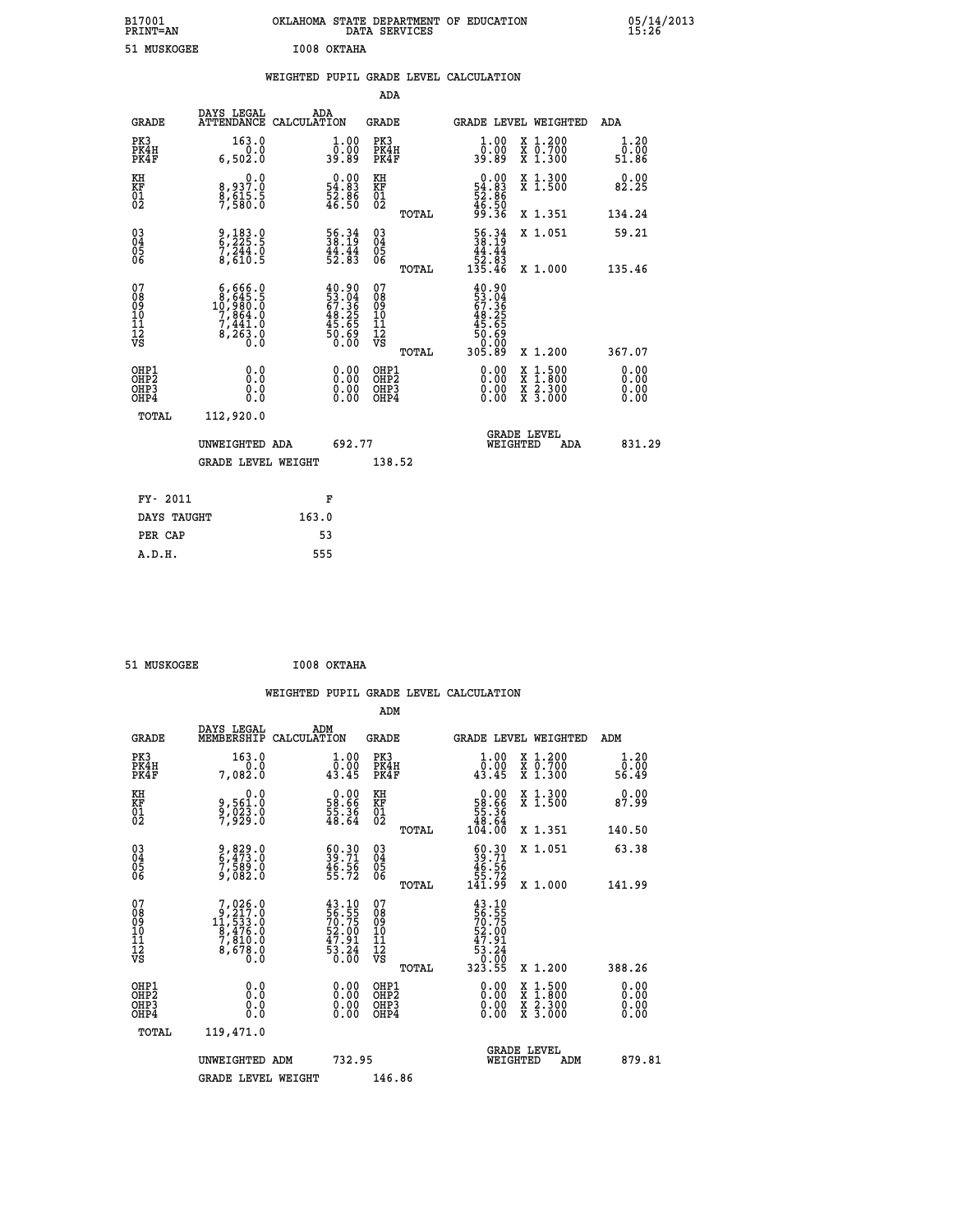| B17001          | OKLAHOMA STATE DEPARTMENT OF EDUCATION |
|-----------------|----------------------------------------|
| <b>PRINT=AN</b> | DATA SERVICES                          |
| 51 MUSKOGEE     | 1020 MUSKOGEE                          |

05/14/2013<br>15**:**26

|  |  | WEIGHTED PUPIL GRADE LEVEL CALCULATION |
|--|--|----------------------------------------|
|  |  |                                        |

|                                                                    |                                                                      |                                                                                       | ADA                                       |       |                                                                                |                                                                                                                       |                        |
|--------------------------------------------------------------------|----------------------------------------------------------------------|---------------------------------------------------------------------------------------|-------------------------------------------|-------|--------------------------------------------------------------------------------|-----------------------------------------------------------------------------------------------------------------------|------------------------|
| <b>GRADE</b>                                                       | DAYS LEGAL                                                           | ADA<br>ATTENDANCE CALCULATION                                                         | GRADE                                     |       |                                                                                | GRADE LEVEL WEIGHTED                                                                                                  | ADA                    |
| PK3<br>PK4H<br>PK4F                                                | 0.0<br>0.0<br>62,883.0                                               | 0.00<br>381.11                                                                        | PK3<br>PK4H<br>PK4F                       |       | 0.00<br>ةة.ة<br>381.11                                                         | X 1.200<br>X 0.700<br>X 1.300                                                                                         | 0.00<br>0.00<br>495.44 |
| KH<br>KF<br>01<br>02                                               | 0.0<br>86,845:5<br>85,797:5<br>79,275:5                              | $0.00$<br>526.34<br>$\frac{519.98}{480.46}$                                           | KH<br>KF<br>$\overline{01}$               |       | $\begin{array}{c} 0.00 \\ 526.34 \\ 519.98 \\ 480.49 \end{array}$              | X 1.300<br>X 1.500                                                                                                    | 0.00<br>789.51         |
|                                                                    |                                                                      |                                                                                       |                                           | TOTAL | 1,000.44                                                                       | X 1.351                                                                                                               | 1,351.59               |
| $\begin{smallmatrix} 03 \\[-4pt] 04 \end{smallmatrix}$<br>05<br>ŌĞ | $69,884.0$<br>$77,621.0$<br>73,878.5<br>74,169.5                     | 423.54<br>470.43<br>$\frac{1}{44}$ $\frac{1}{2}$ $\frac{75}{51}$                      | $03\overline{4}$<br>05                    |       | $423.54$<br>$470.43$<br>447.75<br>1,449.61<br>1,367.69                         | X 1.051                                                                                                               | 445.14                 |
|                                                                    |                                                                      |                                                                                       |                                           | TOTAL |                                                                                | X 1.000                                                                                                               | 1,367.69               |
| 07<br>08<br>09<br>11<br>11<br>12<br>VS                             | 66,807.5<br>67,845.5<br>77,544.5<br>63,055.5<br>52,700.0<br>45,870.5 | 404.89<br>$411.19$<br>$469.96$<br>$382.16$<br>$319.40$<br>$278.00$<br>$0.00$          | 07<br>08<br>09<br>11<br>11<br>12<br>VS    |       | 404.89<br>411.19<br>$\frac{165.56}{382.16}$<br>$\frac{319.40}{278.00}$<br>0.00 |                                                                                                                       |                        |
|                                                                    |                                                                      |                                                                                       |                                           | TOTAL | 2,265.60                                                                       | X 1.200                                                                                                               | 2,718.72               |
| OHP1<br>OH <sub>P</sub> 2<br>OHP3<br>OHP4                          | 1, 550.0<br>0.0<br>Ō.Ō                                               | $\frac{3}{6}$ : $\frac{33}{8}$<br>$\begin{smallmatrix} 0.00 \ 0.00 \end{smallmatrix}$ | OHP1<br>OH <sub>P</sub> 2<br>OHP3<br>OHP4 |       | $3.33$<br>$6.38$<br>0.00<br>0.00                                               | $1:500$<br>$1:800$<br>X<br>X<br>$\begin{array}{c} \hat{x} & \hat{2} \cdot \tilde{3}00 \\ x & 3 \cdot 000 \end{array}$ | 11.48<br>0.00<br>0.00  |
| TOTAL                                                              | 985,781.5                                                            |                                                                                       |                                           |       |                                                                                |                                                                                                                       |                        |
|                                                                    | UNWEIGHTED ADA                                                       | 5,974.43                                                                              |                                           |       |                                                                                | <b>GRADE LEVEL</b><br>WEIGHTED<br>ADA                                                                                 | 7,184.57               |
|                                                                    | <b>GRADE LEVEL WEIGHT</b>                                            |                                                                                       | 1,210.14                                  |       |                                                                                |                                                                                                                       |                        |
| FY- 2011                                                           |                                                                      | F                                                                                     |                                           |       |                                                                                |                                                                                                                       |                        |
| DAYS TAUGHT                                                        |                                                                      | 165.0                                                                                 |                                           |       |                                                                                |                                                                                                                       |                        |
| PER CAP                                                            |                                                                      | 33                                                                                    |                                           |       |                                                                                |                                                                                                                       |                        |

| 51 MIISKOCEE |
|--------------|

 **A.D.H. 4,564**

 **B17001<br>PRINT=AN** 

 **51 MUSKOGEE I020 MUSKOGEE**

|                                                       |                                                                                  |                                                                   | ADM                                                                             |                                                                                              |                                                                             |                                                                   |
|-------------------------------------------------------|----------------------------------------------------------------------------------|-------------------------------------------------------------------|---------------------------------------------------------------------------------|----------------------------------------------------------------------------------------------|-----------------------------------------------------------------------------|-------------------------------------------------------------------|
| <b>GRADE</b>                                          | DAYS LEGAL<br>MEMBERSHIP                                                         | ADM<br>CALCULATION                                                | <b>GRADE</b>                                                                    | GRADE LEVEL WEIGHTED                                                                         |                                                                             | ADM                                                               |
| PK3<br>PK4H<br>PK4F                                   | 0.0<br>0.0<br>67,789.0                                                           | 0.00<br>0.00<br>410.84                                            | PK3<br>PK4H<br>PK4F                                                             | 0.00<br>0.00<br>410.84                                                                       | $\begin{smallmatrix} x & 1.200 \\ x & 0.700 \end{smallmatrix}$<br>$X$ 1.300 | 0.00<br>0.00<br>534.09                                            |
| KH<br>KF<br>01<br>02                                  | 0.0<br>90,299.0<br>$\frac{88}{81}, \frac{554}{751}.0$                            | $0.00$<br>547.27<br>539.36<br>495.46                              | KH<br>KF<br>01<br>02                                                            | $0.00$<br>547.27<br>36: 539<br>495.46<br>1,034.82                                            | X 1.300<br>X 1.500                                                          | 0.00<br>820.91                                                    |
|                                                       |                                                                                  |                                                                   | TOTAL                                                                           |                                                                                              | X 1.351                                                                     | 1,398.04                                                          |
| 03<br>04<br>05<br>06                                  | 72,981.0<br>81,024.0<br>76,793.0<br>77, 145.0                                    | $442.31$<br>$491.06$<br>$465.41$<br>467.55                        | $\substack{03 \\ 04}$<br>$\begin{smallmatrix} 0 & 5 \\ 0 & 6 \end{smallmatrix}$ | $442.31$<br>$491.06$<br>$465.41$<br>467.55                                                   | X 1.051                                                                     | 464.87                                                            |
|                                                       |                                                                                  |                                                                   | TOTAL                                                                           | 1,424.02                                                                                     | X 1.000                                                                     | 1,424.02                                                          |
| 07<br>08<br>09<br>11<br>11<br>12<br>VS                | 70, 915.0<br>69, 884.0<br>83, 321.0<br>67, 806.0<br>57, 973.0<br>50,177.0<br>0.0 | 429.79<br>423.54<br>504.98<br>410.95<br>345.90<br>304.10<br>Ō. ŌŎ | 07<br>08<br>09<br>101<br>11<br>12<br>VS<br>TOTAL                                | 429.79<br>$\frac{123}{504}$ . 54<br>504.98<br>410.95<br>345.90<br>304.10<br>0.00<br>2,419.26 | X 1.200                                                                     | 2,903.11                                                          |
| OHP1<br>OH <sub>P</sub> 2<br>OHP <sub>3</sub><br>OHP4 | 1,060:0<br>0.0<br>Ŏ.Ŏ                                                            | 3.39<br>6.47<br>0.00<br>0.00                                      | OHP1<br>OHP2<br>OHP3<br>OHP4                                                    | $3.39$<br>$6.47$<br>$0.00$<br>0.00                                                           | X 1:500<br>X 1:800<br>X 2:300<br>X 3:000                                    | $1\overline{1} \cdot \overline{6} \overline{5}$<br>$0.00$<br>0.00 |
| TOTAL                                                 | 1,037,579.0                                                                      |                                                                   |                                                                                 |                                                                                              |                                                                             |                                                                   |
|                                                       | UNWEIGHTED ADM                                                                   | 6,288.38                                                          |                                                                                 | WEIGHTED                                                                                     | <b>GRADE LEVEL</b><br>ADM                                                   | 7,561.78                                                          |
|                                                       | <b>GRADE LEVEL WEIGHT</b>                                                        |                                                                   | 1,273.40                                                                        |                                                                                              |                                                                             |                                                                   |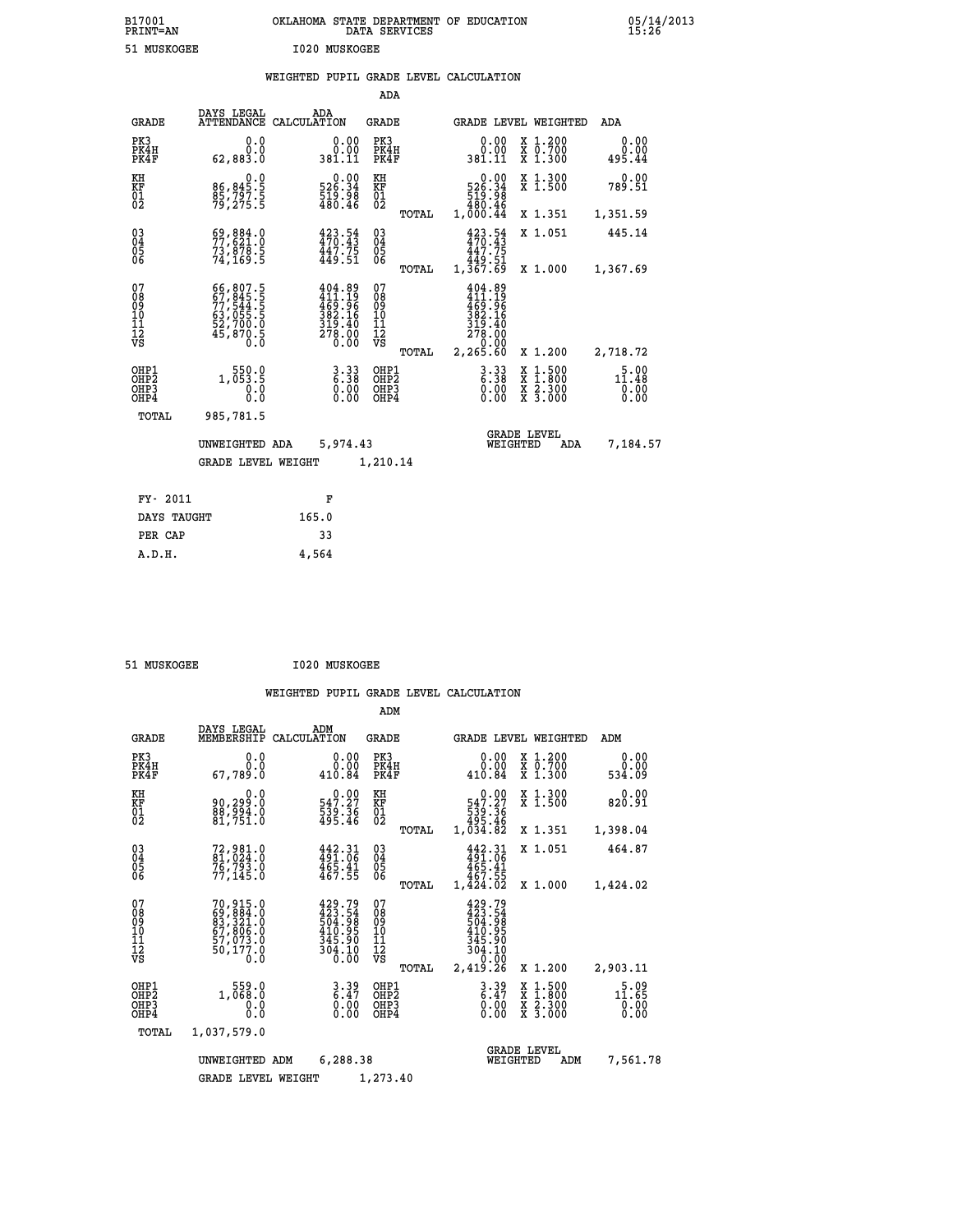# **B17001 OKLAHOMA STATE DEPARTMENT OF EDUCATION 05/14/2013 PRINT=AN DATA SERVICES 15:26 51 MUSKOGEE I029 HILLDALE**

|  |  | WEIGHTED PUPIL GRADE LEVEL CALCULATION |
|--|--|----------------------------------------|
|  |  |                                        |

|                                          |                                                                                                                                                  | ADA                                                                                                                                                                                                                                                                                                                                                                                                    |                                                                                                                                                                                                                                                                                                                |                                                                                                                                                      |
|------------------------------------------|--------------------------------------------------------------------------------------------------------------------------------------------------|--------------------------------------------------------------------------------------------------------------------------------------------------------------------------------------------------------------------------------------------------------------------------------------------------------------------------------------------------------------------------------------------------------|----------------------------------------------------------------------------------------------------------------------------------------------------------------------------------------------------------------------------------------------------------------------------------------------------------------|------------------------------------------------------------------------------------------------------------------------------------------------------|
|                                          | ADA                                                                                                                                              | <b>GRADE</b>                                                                                                                                                                                                                                                                                                                                                                                           | GRADE LEVEL WEIGHTED                                                                                                                                                                                                                                                                                           | <b>ADA</b>                                                                                                                                           |
|                                          |                                                                                                                                                  | PK3<br>PK4H<br>PK4F                                                                                                                                                                                                                                                                                                                                                                                    | 3.64<br>X 1.200<br>X 0.700<br>X 1.300<br>$\begin{smallmatrix} 4\bar{9} \ . \ 8\bar{6} \ 0 \ . \ 00 \end{smallmatrix}$                                                                                                                                                                                          | 4.37<br>34.90<br>0.00                                                                                                                                |
|                                          |                                                                                                                                                  | KH<br>KF                                                                                                                                                                                                                                                                                                                                                                                               | 0.00<br>X 1.300<br>X 1.500<br>134.55                                                                                                                                                                                                                                                                           | 0.00<br>201.83                                                                                                                                       |
|                                          |                                                                                                                                                  | TOTAL                                                                                                                                                                                                                                                                                                                                                                                                  | X 1.351                                                                                                                                                                                                                                                                                                        | 378.78                                                                                                                                               |
|                                          | 125.98<br>126.51<br>$\frac{1}{2}\overline{5}\cdot\overline{1}\overline{7}\overline{1}$<br>$\frac{1}{3}\overline{7}\cdot\overline{4}\overline{8}$ | $\substack{03 \\ 04}$<br>$\frac{05}{06}$                                                                                                                                                                                                                                                                                                                                                               | 125.98<br>126.51<br>X 1.051<br>126.17<br>137.48                                                                                                                                                                                                                                                                | 132.40<br>390.16                                                                                                                                     |
|                                          | 122.48                                                                                                                                           | 07                                                                                                                                                                                                                                                                                                                                                                                                     | 122.48<br>131.24<br>124.97<br>121.03                                                                                                                                                                                                                                                                           |                                                                                                                                                      |
|                                          |                                                                                                                                                  | TOTAL                                                                                                                                                                                                                                                                                                                                                                                                  | X 1.200                                                                                                                                                                                                                                                                                                        | 846.80                                                                                                                                               |
|                                          | $3.13$<br>$0.00$                                                                                                                                 | OHP1<br>OH <sub>P</sub> 2<br>OHP3<br>OHP4                                                                                                                                                                                                                                                                                                                                                              | $3.13$<br>$0.00$<br>$1:500$<br>$1:800$<br>X<br>X<br>0.00<br>X 2.300<br>X 3.000<br>0.00                                                                                                                                                                                                                         | 4.70<br>0.00<br>0.00<br>0.00                                                                                                                         |
|                                          |                                                                                                                                                  |                                                                                                                                                                                                                                                                                                                                                                                                        |                                                                                                                                                                                                                                                                                                                |                                                                                                                                                      |
|                                          |                                                                                                                                                  |                                                                                                                                                                                                                                                                                                                                                                                                        | <b>GRADE LEVEL</b><br>WEIGHTED<br>ADA                                                                                                                                                                                                                                                                          | 1,993.94                                                                                                                                             |
|                                          |                                                                                                                                                  | 300.58                                                                                                                                                                                                                                                                                                                                                                                                 |                                                                                                                                                                                                                                                                                                                |                                                                                                                                                      |
|                                          | F                                                                                                                                                |                                                                                                                                                                                                                                                                                                                                                                                                        |                                                                                                                                                                                                                                                                                                                |                                                                                                                                                      |
|                                          | 166.0                                                                                                                                            |                                                                                                                                                                                                                                                                                                                                                                                                        |                                                                                                                                                                                                                                                                                                                |                                                                                                                                                      |
|                                          | 33                                                                                                                                               |                                                                                                                                                                                                                                                                                                                                                                                                        |                                                                                                                                                                                                                                                                                                                |                                                                                                                                                      |
| OHP1<br>OHP <sub>2</sub><br>OHP3<br>OHP4 | <b>GRADE</b><br>PK4H<br>PK4F<br>TOTAL<br>FY- 2011<br>DAYS TAUGHT<br>PER CAP                                                                      | DAYS LEGAL<br>ATTENDANCE CALCULATION<br>604.0<br>8,277.0<br>0.0<br>0.0<br>22,336:0<br>26,593.0<br>19,947:5<br>20,913.0<br>21,000.5<br>20,944.0<br>22,825.0<br>$\begin{smallmatrix} 20, 332\cdot 5\\ 21, 785\cdot 5\\ 20, 744\cdot 5\\ 20, 091\cdot 0\\ 18, 067\cdot 5\\ 16, 120\cdot 5\\ 0\cdot 0\end{smallmatrix}$<br>519.5<br>0.0<br>0.0<br>281,101.0<br>UNWEIGHTED ADA<br><b>GRADE LEVEL WEIGHT</b> | $49.86$<br>0.00<br>$0.00$<br>134.55<br>$\frac{160.20}{120.17}$<br>$\begin{matrix} 01 \ 02 \end{matrix}$<br>TOTAL<br>$\begin{smallmatrix} 151.24\ 124.97\ 121.03\ 108.84\ 97.11\ 0.00 \end{smallmatrix}$<br>08<br>09<br>11<br>11<br>12<br>VS<br>$\begin{smallmatrix} 0.00 \ 0.00 \end{smallmatrix}$<br>1,693.36 | $\frac{160.20}{120.17}$<br>280.37<br>390.16<br>X 1.000<br>$\begin{array}{r} 1 \overline{0} \overline{8} : 84 \\ 97.11 \\ 0.00 \\ 705.67 \end{array}$ |

 **A.D.H. 1,576**

 **51 MUSKOGEE I029 HILLDALE**

|                                               |                                                                            |                                                                         |                          | ADM                                     |       |                                                                              |          |                                                                                                  |                       |
|-----------------------------------------------|----------------------------------------------------------------------------|-------------------------------------------------------------------------|--------------------------|-----------------------------------------|-------|------------------------------------------------------------------------------|----------|--------------------------------------------------------------------------------------------------|-----------------------|
| <b>GRADE</b>                                  | DAYS LEGAL<br>MEMBERSHIP                                                   | ADM<br>CALCULATION                                                      |                          | <b>GRADE</b>                            |       |                                                                              |          | GRADE LEVEL WEIGHTED                                                                             | ADM                   |
| PK3<br>PK4H<br>PK4F                           | 604.0<br>8,548.0<br>0.0                                                    | 3.64<br>51.49<br>0.00                                                   |                          | PK3<br>PK4H<br>PK4F                     |       | 3.64<br>51.49<br>0.00                                                        |          | X 1.200<br>X 0.700<br>X 1.300                                                                    | 4.37<br>36.04<br>0.00 |
| KH<br>KF<br>01<br>02                          | 0.0<br>23,717:0<br>27,894:0<br>20,790:0                                    | $\begin{smallmatrix} &0.00\\ 142.87\\ 168.04\\ 125.24\end{smallmatrix}$ |                          | KH<br>KF<br>01<br>02                    |       | $\begin{array}{c} 0.00 \\ 142.87 \\ 168.04 \\ 125.24 \\ 293.28 \end{array}$  |          | X 1.300<br>X 1.500                                                                               | 0.00<br>214.31        |
|                                               |                                                                            |                                                                         |                          |                                         | TOTAL |                                                                              |          | X 1.351                                                                                          | 396.22                |
| 03<br>04<br>05<br>06                          | 21,869.0<br>21,866.0<br>21,817.0<br>23,867.0                               | 131:72<br>$\frac{131.43}{143.75}$                                       |                          | $\substack{03 \\ 04}$<br>0500           |       | $131.74$<br>$131.72$<br>$\frac{131.43}{143.75}$                              |          | X 1.051                                                                                          | 138.46                |
|                                               |                                                                            |                                                                         |                          |                                         | TOTAL | 406.90                                                                       |          | X 1.000                                                                                          | 406.90                |
| 07<br>08<br>09<br>101<br>112<br>VS            | 21, 308.0<br>22, 787.0<br>21, 847.0<br>21, 082.0<br>19, 235.0<br>17, 175.0 | 128.36<br>137.27<br>131.61<br>$\frac{127.00}{115.88}$<br>103.46         | 0.00                     | 07<br>08<br>09<br>101<br>11<br>12<br>VS | TOTAL | 128.36<br>137.27<br>131.61<br>127.00<br>115.00<br>103.46<br>- 0.00<br>743.58 |          | X 1.200                                                                                          | 892.30                |
| OHP1                                          | 532.0                                                                      |                                                                         |                          |                                         |       |                                                                              |          |                                                                                                  | 4.80                  |
| OH <sub>P</sub> 2<br>OH <sub>P3</sub><br>OHP4 | 0.0<br>0.0<br>Ŏ.Ŏ                                                          |                                                                         | $0.20$<br>$0.00$<br>0.00 | OHP1<br>OHP2<br>OHP3<br>OHP4            |       | $\begin{smallmatrix} 3.20 \ 0.00 \ 0.00 \end{smallmatrix}$<br>0.00           |          | $\begin{smallmatrix} x & 1 & 500 \\ x & 1 & 800 \\ x & 2 & 300 \\ x & 3 & 000 \end{smallmatrix}$ | 0.00<br>0.00<br>0.00  |
| TOTAL                                         | 294,939.0                                                                  |                                                                         |                          |                                         |       |                                                                              |          |                                                                                                  |                       |
|                                               | UNWEIGHTED ADM                                                             | 1,776.70                                                                |                          |                                         |       |                                                                              | WEIGHTED | <b>GRADE LEVEL</b><br>ADM                                                                        | 2,093.40              |
|                                               | <b>GRADE LEVEL WEIGHT</b>                                                  |                                                                         |                          | 316.70                                  |       |                                                                              |          |                                                                                                  |                       |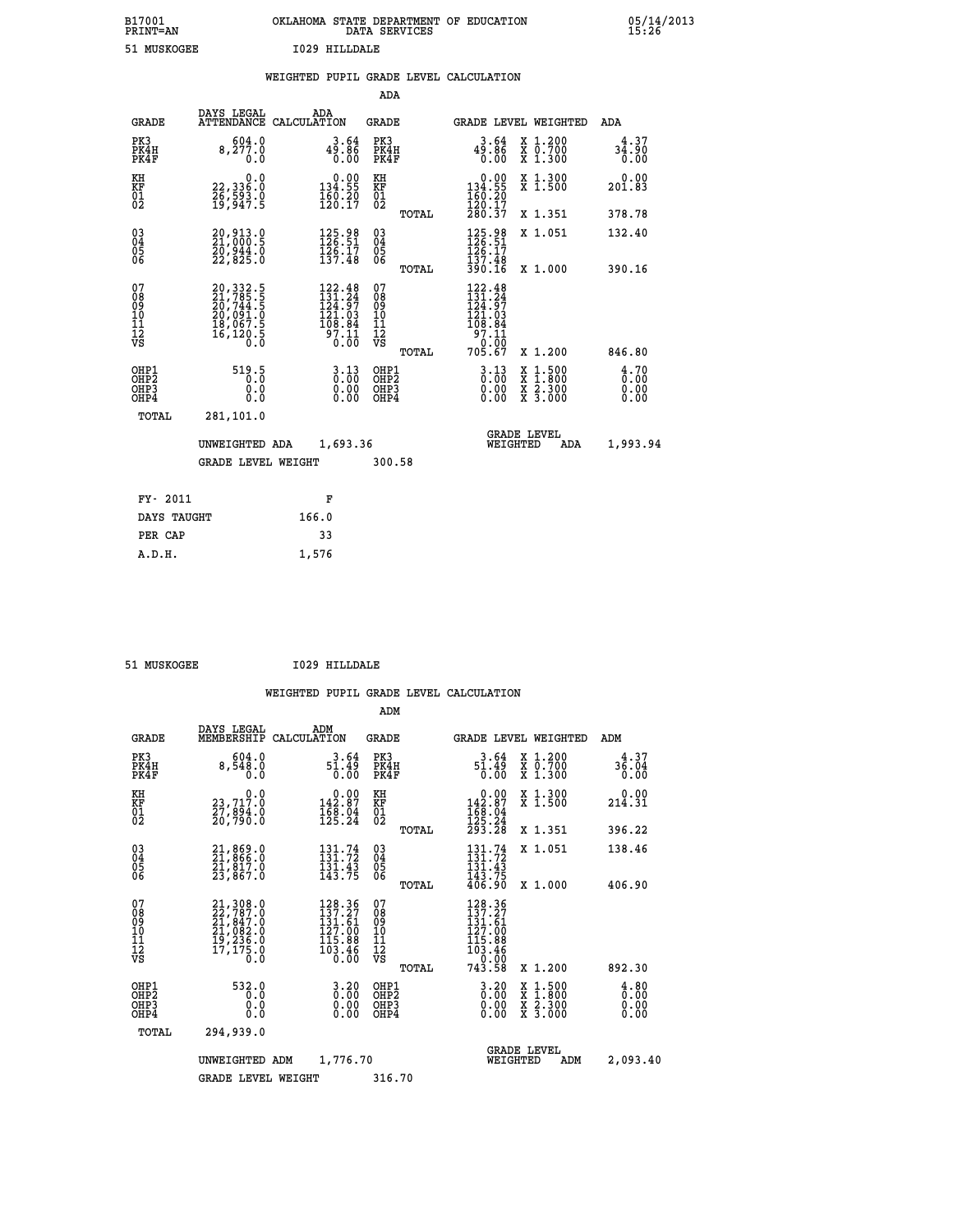| B17001          | OKLAHOMA STATE DEPARTMENT OF EDUCATION |
|-----------------|----------------------------------------|
| <b>PRINT=AN</b> | DATA SERVICES                          |
| 51 MUSKOGEE     | I046 BRAGGS                            |

|                                                      |                                                                           | WEIGHTED PUPIL GRADE LEVEL CALCULATION                                                                                       |                                                     |       |                                                                                                              |                                          |                              |
|------------------------------------------------------|---------------------------------------------------------------------------|------------------------------------------------------------------------------------------------------------------------------|-----------------------------------------------------|-------|--------------------------------------------------------------------------------------------------------------|------------------------------------------|------------------------------|
|                                                      |                                                                           |                                                                                                                              | <b>ADA</b>                                          |       |                                                                                                              |                                          |                              |
| <b>GRADE</b>                                         | DAYS LEGAL<br><b>ATTENDANCE</b>                                           | ADA<br>CALCULATION                                                                                                           | <b>GRADE</b>                                        |       |                                                                                                              | GRADE LEVEL WEIGHTED                     | ADA                          |
| PK3<br>PK4H<br>PK4F                                  | 962.0<br>1,055.0                                                          | $\begin{smallmatrix} 5.80\ 0.00\ 6.36 \end{smallmatrix}$                                                                     | PK3<br>PK4H<br>PK4F                                 |       | 5.80<br>$\substack{\texttt{0.00}}\,6.36$                                                                     | X 1.200<br>X 0.700<br>X 1.300            | 6.96<br>0.008.27             |
| KH<br>KF<br>01<br>02                                 | $\begin{smallmatrix}&&&0.0\\2,736.0\\2,287.5\\1,582.5\end{smallmatrix}$   | $\begin{smallmatrix} 0.00\\ 16.48\\ 13.78\\ 13.78\\ 9.53 \end{smallmatrix}$                                                  | KH<br>KF<br>01<br>02                                |       | $\begin{smallmatrix} &0.00\\[-1.2mm] 16.48\\[-1.2mm] 13.78\\[-1.2mm] 9.53\\[-1.2mm] 23.31 \end{smallmatrix}$ | X 1.300<br>X 1.500                       | 0.00<br>24.72                |
|                                                      |                                                                           |                                                                                                                              |                                                     | TOTAL |                                                                                                              | X 1.351                                  | 31.49                        |
| $03\overline{4}$<br>Ŏ5<br>06                         | $2,223.5$<br>$2,648.5$<br>$1,936.0$                                       | $\begin{smallmatrix} 12.93\ 13.39\ 15.95\ 11.66 \end{smallmatrix}$                                                           | $\begin{array}{c} 03 \\ 04 \\ 05 \\ 06 \end{array}$ |       | $\begin{smallmatrix} 12\cdot 93\ 13\cdot 39\ 15\cdot 95\ 11\cdot 66\ 41\cdot 00 \end{smallmatrix}$           | X 1.051                                  | 13.59                        |
|                                                      |                                                                           |                                                                                                                              |                                                     | TOTAL |                                                                                                              | X 1.000                                  | 41.00                        |
| 07<br>08<br>09<br>11<br>11<br>12<br>VS               | 2,730.0<br>2,132.0<br>2,120.5<br>3,099.0<br>3,099.0<br>2,416.5<br>2,116.5 | $\begin{array}{r} 16\cdot 45 \\ 12\cdot 84 \\ 12\cdot 77 \\ 18\cdot 67 \\ 14\cdot 56 \\ 12\cdot 75 \\ 0\cdot 00 \end{array}$ | 07<br>08<br>09<br>101<br>11<br>12<br>VS             | TOTAL | 16.45<br>12.84<br>12.77<br>18.67<br>14.56<br>$\frac{1}{2}$ $\frac{3}{2}$ $\frac{75}{20}$<br>88.04            | X 1.200                                  | 105.65                       |
| OHP1<br>OHP <sub>2</sub><br>OH <sub>P3</sub><br>OHP4 | 0.0<br>Ō.Ō<br>Ō.Ō                                                         | 0.00<br>$\begin{smallmatrix} 0.00 \ 0.00 \end{smallmatrix}$                                                                  | OHP1<br>OHP2<br>OHP3<br>OHP4                        |       | 0.00<br>0.00<br>0.00                                                                                         | X 1:500<br>X 1:800<br>X 2:300<br>X 3:000 | 0.00<br>0.00<br>0.00<br>0.00 |
| TOTAL                                                | 32,192.5                                                                  |                                                                                                                              |                                                     |       |                                                                                                              |                                          |                              |
|                                                      | UNWEIGHTED ADA                                                            | 193.92                                                                                                                       |                                                     |       | WEIGHTED                                                                                                     | <b>GRADE LEVEL</b><br>ADA                | 231.68                       |
|                                                      | <b>GRADE LEVEL WEIGHT</b>                                                 |                                                                                                                              | 37.76                                               |       |                                                                                                              |                                          |                              |
| FY- 2011                                             |                                                                           | F                                                                                                                            |                                                     |       |                                                                                                              |                                          |                              |
| DAYS TAUGHT                                          |                                                                           | 166.0                                                                                                                        |                                                     |       |                                                                                                              |                                          |                              |
| PER CAP                                              |                                                                           | 81                                                                                                                           |                                                     |       |                                                                                                              |                                          |                              |

| 51 MUSKOGEE | I046 BRAGGS |
|-------------|-------------|
|             |             |

| <b>GRADE</b>                                                     | DAYS LEGAL<br>MEMBERSHIP                                                            | ADM<br>CALCULATION                                                       | <b>GRADE</b>                                        |       |                                                                                       |          | <b>GRADE LEVEL WEIGHTED</b>              | ADM                          |  |
|------------------------------------------------------------------|-------------------------------------------------------------------------------------|--------------------------------------------------------------------------|-----------------------------------------------------|-------|---------------------------------------------------------------------------------------|----------|------------------------------------------|------------------------------|--|
| PK3<br>PK4H<br>PK4F                                              | 1,023.0<br>1,128.0                                                                  | $\begin{smallmatrix} 6.16\ 0.00\ 6.80 \end{smallmatrix}$                 | PK3<br>PK4H<br>PK4F                                 |       | 6.16<br>$\begin{smallmatrix} \v{0} \ \v{0} \ \v{6} \ \v{0} \end{smallmatrix}$         |          | X 1.200<br>X 0.700<br>X 1.300            | 7.39<br>0.00<br>8.84         |  |
| KH<br>KF<br>01<br>02                                             | 0.0<br>2,868:0<br>2,419:0<br>1,670:0                                                | $\begin{smallmatrix} 0.00\\ 17.28\\ 14.57\\ 16.06 \end{smallmatrix}$     | KH<br>KF<br>01<br>02                                |       | $\begin{smallmatrix} 0.00\\ 17.28\\ 14.57\\ 10.06\\ 24.63 \end{smallmatrix}$          |          | X 1.300<br>X 1.500                       | 0.00<br>25.92                |  |
|                                                                  |                                                                                     |                                                                          |                                                     | TOTAL |                                                                                       |          | X 1.351                                  | 33.28                        |  |
| $\begin{matrix} 03 \\ 04 \\ 05 \\ 06 \end{matrix}$               | $2, 236.0$<br>$2, 772.0$<br>$2, 010.0$                                              | $\begin{smallmatrix} 13.47\ 13.70\ 16.70\ 12.11 \end{smallmatrix}$       | $\begin{array}{c} 03 \\ 04 \\ 05 \\ 06 \end{array}$ |       | $13.70$<br>$16.70$<br>$12.11$<br>$42.51$                                              |          | X 1.051                                  | 14.16                        |  |
|                                                                  |                                                                                     |                                                                          |                                                     | TOTAL |                                                                                       |          | X 1.000                                  | 42.51                        |  |
| 07<br>08<br>09<br>11<br>11<br>12<br>VS                           | $2,870.0$<br>$2,248.0$<br>$2,288.0$<br>$3,297.0$<br>$2,557.0$<br>$2,246.0$<br>$0.0$ | $17.29$<br>$13.78$<br>$13.78$<br>$19.86$<br>$15.40$<br>$13.53$<br>$0.00$ | 07<br>08<br>09<br>11<br>11<br>12<br>VS              | TOTAL | $17.29$<br>$13.784$<br>$13.786$<br>$19.86$<br>$15.40$<br>$13.53$<br>$0.00$<br>$93.40$ |          | X 1.200                                  | 112.08                       |  |
| OHP1<br>OH <sub>P</sub> <sub>2</sub><br>OH <sub>P3</sub><br>OHP4 | 0.0<br>0.0<br>Ŏ.Ŏ                                                                   | $0.00$<br>$0.00$<br>0.00                                                 | OHP1<br>OHP <sub>2</sub><br>OHP3<br>OHP4            |       |                                                                                       |          | X 1:500<br>X 1:800<br>X 2:300<br>X 3:000 | 0.00<br>0.00<br>0.00<br>0.00 |  |
| TOTAL                                                            | 33,907.0                                                                            |                                                                          |                                                     |       |                                                                                       |          |                                          |                              |  |
|                                                                  | UNWEIGHTED ADM                                                                      | 204.25                                                                   |                                                     |       |                                                                                       | WEIGHTED | <b>GRADE LEVEL</b><br>ADM                | 244.18                       |  |
|                                                                  | <b>GRADE LEVEL WEIGHT</b>                                                           |                                                                          | 39.93                                               |       |                                                                                       |          |                                          |                              |  |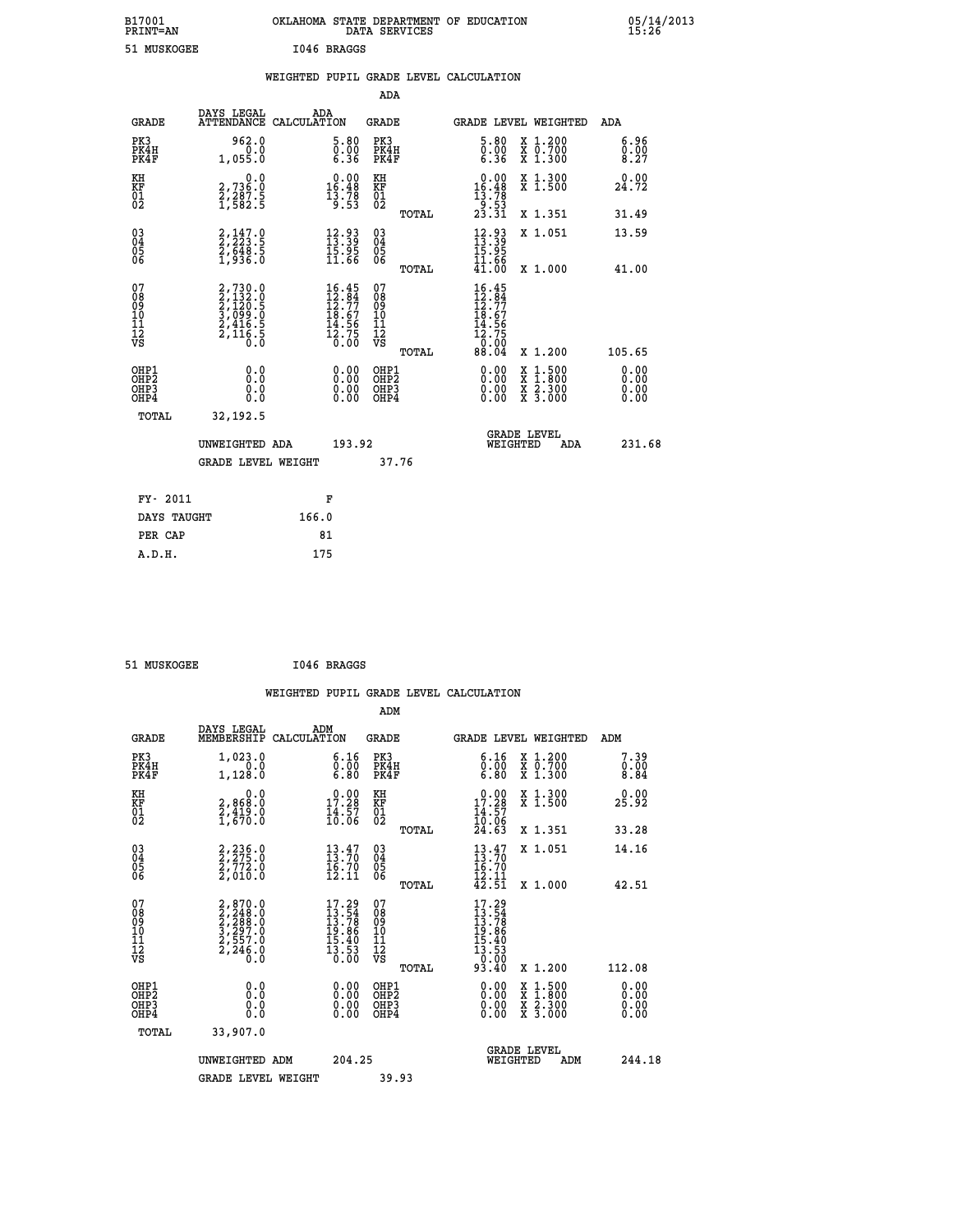| B17001<br><b>PRINT=AN</b> | OKLAHOMA STATE DEPARTMENT OF EDUCATION<br>DATA SERVICES | 05/14/2013<br>15:26 |
|---------------------------|---------------------------------------------------------|---------------------|
| 51 MUSKOGEE               | 1074 WARNER                                             |                     |

|  |  | WEIGHTED PUPIL GRADE LEVEL CALCULATION |
|--|--|----------------------------------------|
|  |  |                                        |

|                              |                                                                    |                                                                                                                                    |       |                                                                           | ADA                                       |       |                                                                                                      |                                                                                                  |                              |
|------------------------------|--------------------------------------------------------------------|------------------------------------------------------------------------------------------------------------------------------------|-------|---------------------------------------------------------------------------|-------------------------------------------|-------|------------------------------------------------------------------------------------------------------|--------------------------------------------------------------------------------------------------|------------------------------|
|                              | <b>GRADE</b>                                                       | DAYS LEGAL<br>ATTENDANCE CALCULATION                                                                                               | ADA   |                                                                           | <b>GRADE</b>                              |       |                                                                                                      | GRADE LEVEL WEIGHTED                                                                             | <b>ADA</b>                   |
|                              | PK3<br>PK4H<br>PK4F                                                | 1,256.0<br>0.0<br>8,412.5                                                                                                          |       | 7.48<br>ŏ:ōŏ<br>50:07                                                     | PK3<br>PK4H<br>PK4F                       |       | $7.48\n0.00\n50.07$                                                                                  | X 1.200<br>X 0.700<br>X 1.300                                                                    | 8.98<br>0.00<br>65.09        |
| KH<br><b>KF</b><br>01<br>02  |                                                                    | 0.0<br>8,660:0<br>8,919.5<br>7,524:5                                                                                               |       | $\begin{smallmatrix} 0.00\\ 51.55\\ 53.09\\ 44.79 \end{smallmatrix}$      | KH<br>KF<br>01<br>02                      |       | $\begin{array}{c} 0.00 \\ 51.55 \\ 53.09 \\ 44.79 \end{array}$                                       | X 1.300<br>X 1.500                                                                               | 0.00<br>77.33                |
|                              |                                                                    |                                                                                                                                    |       |                                                                           |                                           | TOTAL | 97.88                                                                                                | X 1.351                                                                                          | 132.24                       |
|                              | $\begin{smallmatrix} 03 \\[-4pt] 04 \end{smallmatrix}$<br>05<br>06 | 7,599.5<br>ŏ,óžž.ŏ<br>10,185.0                                                                                                     |       | $\frac{45.24}{40.27}$<br>54.00<br>60.63                                   | $\substack{03 \\ 04}$<br>05<br>06         | TOTAL | $45.24\n40.27\n54.00\n60.63\n154.90$                                                                 | X 1.051<br>X 1.000                                                                               | 47.55<br>154.90              |
| 07<br>08901112<br>1112<br>VS |                                                                    | $\begin{smallmatrix} 11, 413 & .0\\ 5, 991 & .5\\ 9, 427 & .0\\ 5, 986 & .0\\ 5, 441 & .5\\ 9, 060 & .0\\ 0 & .0\end{smallmatrix}$ |       | $67.93$<br>$35.66$<br>$56.11$<br>$35.63$<br>$32.39$<br>$33.93$<br>$50.00$ | 07<br>08<br>09<br>11<br>11<br>12<br>VS    |       | $\begin{smallmatrix} 67.93\ 35.66\ 35.611\ 55.11\ 32.393\ 32.393\ 50.005\ 281.65\ \end{smallmatrix}$ |                                                                                                  |                              |
|                              |                                                                    |                                                                                                                                    |       |                                                                           |                                           | TOTAL |                                                                                                      | X 1.200                                                                                          | 337.98                       |
|                              | OHP1<br>OH <sub>P</sub> 2<br>OH <sub>P3</sub><br>OH <sub>P4</sub>  | 0.0<br>0.0<br>0.0                                                                                                                  |       | $\begin{smallmatrix} 0.00 \ 0.00 \ 0.00 \ 0.00 \end{smallmatrix}$         | OHP1<br>OH <sub>P</sub> 2<br>OHP3<br>OHP4 |       | 0.00<br>0.00<br>0.00                                                                                 | $\begin{smallmatrix} x & 1 & 500 \\ x & 1 & 800 \\ x & 2 & 300 \\ x & 3 & 000 \end{smallmatrix}$ | 0.00<br>0.00<br>0.00<br>0.00 |
|                              | TOTAL                                                              | 115,713.0                                                                                                                          |       |                                                                           |                                           |       |                                                                                                      |                                                                                                  |                              |
|                              |                                                                    | UNWEIGHTED ADA                                                                                                                     |       | 688.77                                                                    |                                           |       |                                                                                                      | GRADE LEVEL<br>WEIGHTED<br>ADA                                                                   | 824.07                       |
|                              |                                                                    | <b>GRADE LEVEL WEIGHT</b>                                                                                                          |       |                                                                           | 135.30                                    |       |                                                                                                      |                                                                                                  |                              |
|                              | FY- 2011                                                           |                                                                                                                                    |       | F                                                                         |                                           |       |                                                                                                      |                                                                                                  |                              |
|                              | DAYS TAUGHT                                                        |                                                                                                                                    | 168.0 |                                                                           |                                           |       |                                                                                                      |                                                                                                  |                              |
|                              | PER CAP                                                            |                                                                                                                                    | 55    |                                                                           |                                           |       |                                                                                                      |                                                                                                  |                              |

| 51 MUSKOGEE | 1074 WARNER |
|-------------|-------------|
|             |             |

 **ADM**

| <b>GRADE</b>                                         | DAYS LEGAL<br>MEMBERSHIP                                                                                       | ADM<br>CALCULATION                                                                      | <b>GRADE</b>                                       |       | GRADE LEVEL WEIGHTED                                                                                    |                                          | ADM                   |  |
|------------------------------------------------------|----------------------------------------------------------------------------------------------------------------|-----------------------------------------------------------------------------------------|----------------------------------------------------|-------|---------------------------------------------------------------------------------------------------------|------------------------------------------|-----------------------|--|
| PK3<br>PK4H<br>PK4F                                  | 1,256.0<br>8,637.0                                                                                             | $\begin{smallmatrix}7\cdot48\0\cdot00\51.41\end{smallmatrix}$                           | PK3<br>PK4H<br>PK4F                                |       | $\begin{smallmatrix}7.48\0.00\\51.41\end{smallmatrix}$                                                  | X 1.200<br>X 0.700<br>X 1.300            | 8.98<br>0.00<br>66.83 |  |
| KH<br>KF<br>01<br>02                                 | 0.0<br>9,046.0<br>9,029.0<br>7,888.0                                                                           | $\begin{smallmatrix} 0.00\\ 53.85\\ 53.74\\ 46.95 \end{smallmatrix}$                    | KH<br>KF<br>$\overline{01}$                        |       | $\begin{smallmatrix} &0.00\ 53.85\ 53.74\ 46.95\ 100.69\ \end{smallmatrix}$                             | X 1.300<br>X 1.500                       | 0.00<br>80.78         |  |
|                                                      |                                                                                                                |                                                                                         |                                                    | TOTAL |                                                                                                         | X 1.351                                  | 136.03                |  |
| 03<br>04<br>05<br>06                                 | $7,745.0$<br>$6,830.0$<br>$9,113.0$<br>$10,239.0$                                                              | $\begin{smallmatrix} 46.10\\ 40.65\\ 54.24\\ 60.95 \end{smallmatrix}$                   | $\begin{matrix} 03 \\ 04 \\ 05 \\ 06 \end{matrix}$ |       | $46.10\n40.65\n54.24\n60.95\n155.84$                                                                    | X 1.051                                  | 48.45                 |  |
|                                                      |                                                                                                                |                                                                                         |                                                    | TOTAL |                                                                                                         | X 1.000                                  | 155.84                |  |
| 07<br>089<br>090<br>1112<br>VS                       | $\begin{smallmatrix} 11, 687.0\\ 6, 144.0\\ 9, 781.0\\ 6, 119.0\\ 5, 628.0\\ 9, 290.0\\ 0.0 \end{smallmatrix}$ | $\begin{smallmatrix} 69.57\ 36.57\ 58.22\ 36.42\ 31.50\ 55.30\ 50.00 \end{smallmatrix}$ | 07<br>08<br>09<br>01<br>11<br>11<br>12<br>VS       | TOTAL | $\begin{smallmatrix} 69.57\ 36.57\ 58.22\ 58.42\ 35.42\ 33.50\ 55.30\ 50.00\ 289.58\ \end{smallmatrix}$ | X 1.200                                  | 347.50                |  |
| OHP1<br>OHP <sub>2</sub><br>OH <sub>P3</sub><br>OHP4 | 0.0<br>0.000                                                                                                   |                                                                                         | OHP1<br>OHP2<br>OHP3<br>OHP4                       |       | 0.00<br>0.00                                                                                            | X 1:500<br>X 1:800<br>X 2:300<br>X 3:000 | 0.00<br>0.00<br>0.00  |  |
| TOTAL                                                | 118,432.0                                                                                                      |                                                                                         |                                                    |       |                                                                                                         |                                          |                       |  |
|                                                      | UNWEIGHTED<br>ADM                                                                                              | 704.95                                                                                  |                                                    |       | WEIGHTED                                                                                                | <b>GRADE LEVEL</b><br>ADM                | 844.41                |  |
|                                                      | <b>GRADE LEVEL WEIGHT</b>                                                                                      |                                                                                         | 139.46                                             |       |                                                                                                         |                                          |                       |  |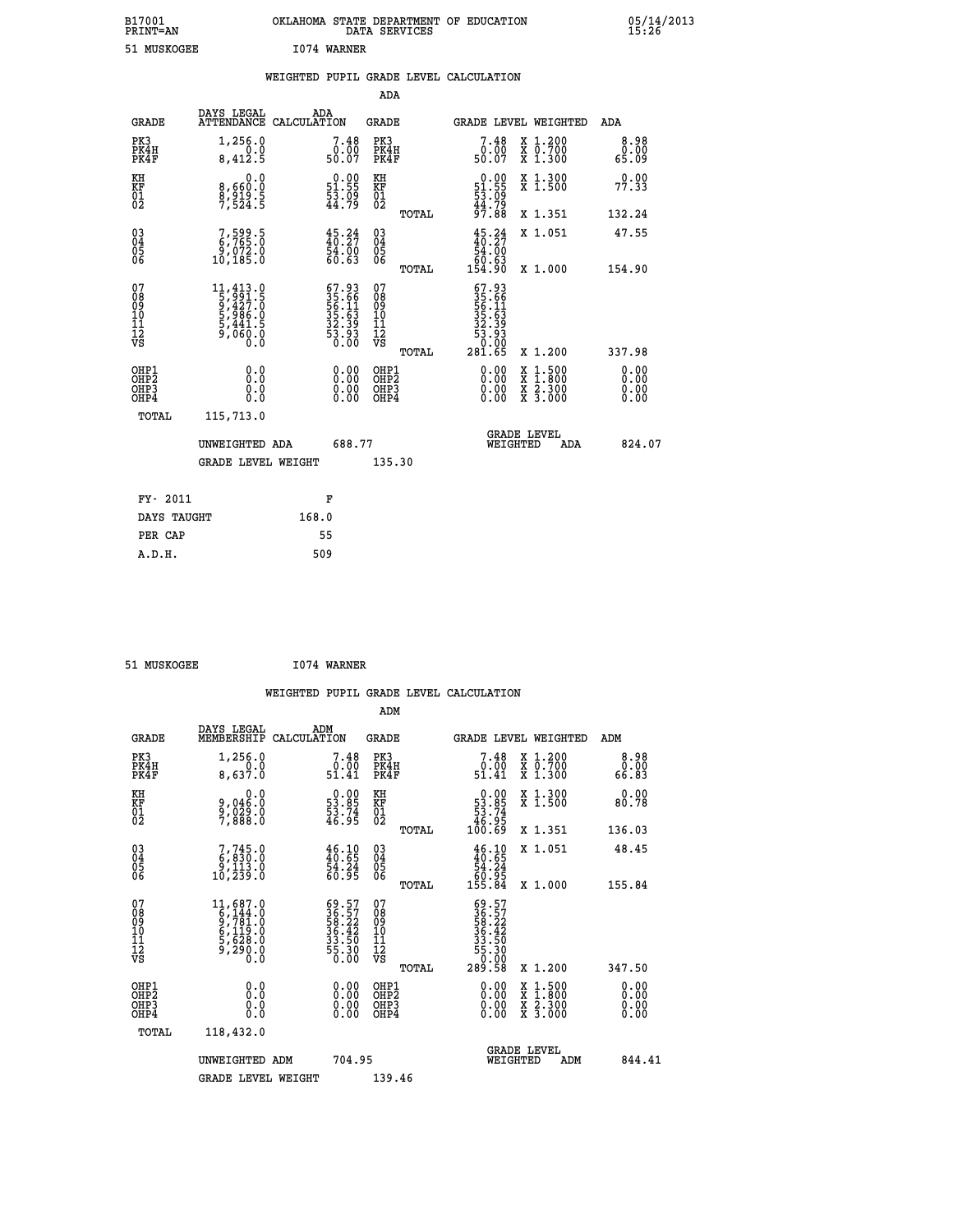| B17001<br><b>PRINT=AN</b> | OKLAHOMA STATE DEPARTMENT OF EDUCATION<br>DATA SERVICES | 05/14/2013<br>15:26 |
|---------------------------|---------------------------------------------------------|---------------------|
| 51 MUSKOGEE               | I088 PORUM                                              |                     |

|  |  | WEIGHTED PUPIL GRADE LEVEL CALCULATION |
|--|--|----------------------------------------|
|  |  |                                        |

|                                                       |                                                                                     |                                                                          | ADA                                      |       |                                                                                       |                                          |                              |
|-------------------------------------------------------|-------------------------------------------------------------------------------------|--------------------------------------------------------------------------|------------------------------------------|-------|---------------------------------------------------------------------------------------|------------------------------------------|------------------------------|
| <b>GRADE</b>                                          | DAYS LEGAL                                                                          | ADA<br>ATTENDANCE CALCULATION                                            | GRADE                                    |       | <b>GRADE LEVEL WEIGHTED</b>                                                           |                                          | ADA                          |
| PK3<br>PK4H<br>PK4F                                   | 0.0<br>0.0<br>6,689.0                                                               | $\begin{smallmatrix} 0.00\\ 0.00\\ 39.82 \end{smallmatrix}$              | PK3<br>PK4H<br>PK4F                      |       | 0.00<br>0.00<br>39.82                                                                 | X 1.200<br>X 0.700<br>X 1.300            | 0.00<br>0.00<br>51.77        |
| KH<br>KF<br>01<br>02                                  | 0.0<br>7,354:5<br>6,651:0<br>6,164:0                                                | $\begin{smallmatrix} 0.00\\ 43.78\\ 39.59\\ 36.69 \end{smallmatrix}$     | KH<br>KF<br>01<br>02                     |       | $0.00$<br>$43.78$<br>$39.59$<br>$36.69$<br>$76.28$                                    | X 1.300<br>X 1.500                       | 0.00<br>65.67                |
|                                                       |                                                                                     |                                                                          |                                          | TOTAL |                                                                                       | X 1.351                                  | 103.05                       |
| 03<br>04<br>05<br>06                                  | 3,907.0<br>5,219.5<br>7,344.5<br>5,380.0                                            | $23.26$<br>$31.07$<br>$43.72$<br>$32.02$                                 | 03<br>04<br>05<br>06                     |       | $\begin{smallmatrix} 23.26\\ 31.07\\ 43.72\\ 32.02\\ 106.81 \end{smallmatrix}$        | X 1.051                                  | 24.45                        |
|                                                       |                                                                                     |                                                                          |                                          | TOTAL |                                                                                       | X 1.000                                  | 106.81                       |
| 07<br>08<br>09<br>11<br>11<br>12<br>VS                | $5,628.0$<br>$6,253.0$<br>$5,125.0$<br>$6,102.0$<br>$4,581.0$<br>$5,105.5$<br>$0.0$ | $33.50$<br>$37.22$<br>$30.51$<br>$36.32$<br>$27.27$<br>$30.39$<br>$0.00$ | 07<br>08<br>09<br>11<br>11<br>12<br>VS   | TOTAL | $33.50$<br>$37.22$<br>$30.51$<br>$36.32$<br>$27.27$<br>$\frac{50.59}{0.00}$<br>195.21 | X 1.200                                  | 234.25                       |
| OHP1<br>OH <sub>P</sub> 2<br>OH <sub>P3</sub><br>OHP4 | 0.0<br>0.0<br>0.0                                                                   | 0.00<br>$\begin{smallmatrix} 0.00 \ 0.00 \end{smallmatrix}$              | OHP1<br>OHP <sub>2</sub><br>OHP3<br>OHP4 |       | 0.00<br>0.00<br>0.00                                                                  | X 1:500<br>X 1:800<br>X 2:300<br>X 3:000 | 0.00<br>0.00<br>0.00<br>0.00 |
| TOTAL                                                 | 81,504.0                                                                            |                                                                          |                                          |       |                                                                                       |                                          |                              |
|                                                       | UNWEIGHTED ADA                                                                      | 485.16                                                                   |                                          |       | WEIGHTED                                                                              | <b>GRADE LEVEL</b><br>ADA                | 586.00                       |
|                                                       | <b>GRADE LEVEL WEIGHT</b>                                                           |                                                                          | 100.84                                   |       |                                                                                       |                                          |                              |
|                                                       |                                                                                     |                                                                          |                                          |       |                                                                                       |                                          |                              |
| FY- 2011                                              |                                                                                     | F                                                                        |                                          |       |                                                                                       |                                          |                              |
| DAYS TAUGHT                                           |                                                                                     | 168.0                                                                    |                                          |       |                                                                                       |                                          |                              |
| PER CAP                                               |                                                                                     | 68                                                                       |                                          |       |                                                                                       |                                          |                              |
| A.D.H.                                                |                                                                                     | 400                                                                      |                                          |       |                                                                                       |                                          |                              |

| 51 MUSKOGEE | I088 PORUM |
|-------------|------------|
|             |            |

| <b>GRADE</b>                                       | DAYS LEGAL<br>MEMBERSHIP                                                  | ADM<br>CALCULATION                                                       | <b>GRADE</b>                                 |       |                                                                                                                | GRADE LEVEL WEIGHTED                                                                                                                      | ADM                          |  |
|----------------------------------------------------|---------------------------------------------------------------------------|--------------------------------------------------------------------------|----------------------------------------------|-------|----------------------------------------------------------------------------------------------------------------|-------------------------------------------------------------------------------------------------------------------------------------------|------------------------------|--|
| PK3<br>PK4H<br>PK4F                                | 0.0<br>0.0<br>7,471.0                                                     | 0.00<br>0.00<br>44.47                                                    | PK3<br>PK4H<br>PK4F                          |       | 0.00<br>0.00<br>44.47                                                                                          | X 1.200<br>X 0.700<br>X 1.300                                                                                                             | 0.00<br>0.00<br>57.81        |  |
| KH<br>KF<br>01<br>02                               | 0.0<br>7,919:0<br>7,048:0<br>6,528:0                                      | $\begin{smallmatrix} 0.00\\ 47.14\\ 41.95\\ 38.86 \end{smallmatrix}$     | KH<br>KF<br>01<br>02                         |       | $0.00$<br>$47.14$<br>$41.95$<br>$38.86$<br>$80.81$                                                             | X 1.300<br>X 1.500                                                                                                                        | 0.00<br>70.71                |  |
|                                                    |                                                                           |                                                                          |                                              | TOTAL |                                                                                                                | X 1.351                                                                                                                                   | 109.17                       |  |
| $\begin{matrix} 03 \\ 04 \\ 05 \\ 06 \end{matrix}$ | $\frac{4}{5}, \frac{090}{421}.0$<br>7,702.0<br>5,671.0                    | $24.35$<br>$32.27$<br>$45.85$<br>$33.76$                                 | 03<br>04<br>05<br>06                         |       | $\begin{smallmatrix} 24.35\\ 32.27\\ 45.85\\ 33.76\\ 111.88 \end{smallmatrix}$                                 | X 1.051                                                                                                                                   | 25.59                        |  |
|                                                    |                                                                           |                                                                          |                                              | TOTAL |                                                                                                                | X 1.000                                                                                                                                   | 111.88                       |  |
| 07<br>08<br>09<br>101<br>112<br>VS                 | 5,942.0<br>6,544.0<br>5,550.0<br>5,546.0<br>6,546.0<br>5,008.0<br>5,361.0 | $35.37$<br>$38.95$<br>$33.04$<br>$38.96$<br>$29.81$<br>$31.91$<br>$0.00$ | 07<br>08<br>09<br>01<br>11<br>11<br>12<br>VS | TOTAL | $\begin{array}{r} 35.37 \\ 38.305 \\ 33.044 \\ 38.964 \\ 29.81 \\ 21.91 \\ 1.01 \\ 0.00 \\ 208.04 \end{array}$ | X 1.200                                                                                                                                   | 249.65                       |  |
| OHP1                                               |                                                                           |                                                                          | OHP1                                         |       |                                                                                                                |                                                                                                                                           |                              |  |
| OHP <sub>2</sub><br>OH <sub>P3</sub><br>OHP4       | 0.0<br>0.0<br>0.0                                                         | $\begin{smallmatrix} 0.00 \ 0.00 \ 0.00 \ 0.00 \end{smallmatrix}$        | OHP <sub>2</sub><br>OHP3<br>OHP4             |       |                                                                                                                | $\begin{smallmatrix} \mathtt{X} & 1\cdot500\\ \mathtt{X} & 1\cdot800\\ \mathtt{X} & 2\cdot300\\ \mathtt{X} & 3\cdot000 \end{smallmatrix}$ | 0.00<br>0.00<br>0.00<br>0.00 |  |
| TOTAL                                              | 86,801.0                                                                  |                                                                          |                                              |       |                                                                                                                |                                                                                                                                           |                              |  |
|                                                    | UNWEIGHTED ADM                                                            | 516.69                                                                   |                                              |       | WEIGHTED                                                                                                       | <b>GRADE LEVEL</b><br>ADM                                                                                                                 | 624.81                       |  |
|                                                    | <b>GRADE LEVEL WEIGHT</b>                                                 |                                                                          | 108.12                                       |       |                                                                                                                |                                                                                                                                           |                              |  |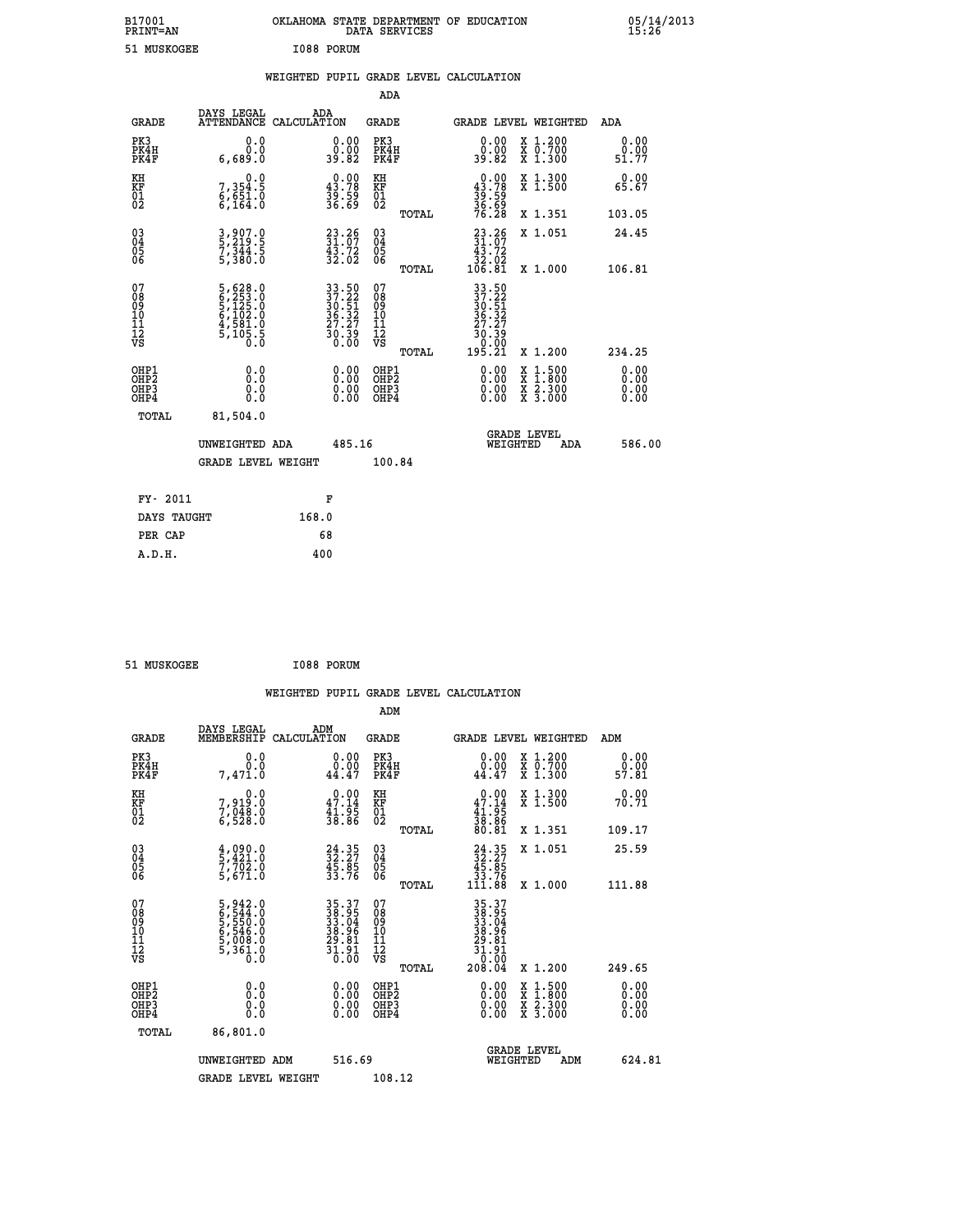# **B17001 OKLAHOMA STATE DEPARTMENT OF EDUCATION 05/14/2013 PRINT=AN DATA SERVICES 15:26**

|                                                        | <b>MUSKOGEE</b>                                       |                                                                                                                                                                                                    |                                                                                              | COUNTY TOTALS                          |                                          |                                                                                              |                                          |     |                                                 |
|--------------------------------------------------------|-------------------------------------------------------|----------------------------------------------------------------------------------------------------------------------------------------------------------------------------------------------------|----------------------------------------------------------------------------------------------|----------------------------------------|------------------------------------------|----------------------------------------------------------------------------------------------|------------------------------------------|-----|-------------------------------------------------|
|                                                        |                                                       |                                                                                                                                                                                                    | WEIGHTED PUPIL GRADE LEVEL CALCULATION                                                       |                                        | ADA                                      |                                                                                              |                                          |     |                                                 |
|                                                        | <b>GRADE</b>                                          | DAYS LEGAL                                                                                                                                                                                         | ADA<br>ATTENDANCE CALCULATION                                                                | <b>GRADE</b>                           |                                          | GRADE LEVEL WEIGHTED                                                                         |                                          |     | ADA                                             |
|                                                        | PK3<br>PK4H<br>PK4F                                   | 5,761.0<br>8,277.0<br>113,969.5                                                                                                                                                                    | $34.45$<br>$49.86$<br>$687.21$                                                               | PK3                                    | PK4H<br>PK4F                             | $34.45$<br>$49.86$<br>$687.21$                                                               | X 1.200<br>X 0.700<br>X 1.300            |     | 41.34<br>$\frac{3\bar{4}\cdot 90}{893\cdot 38}$ |
| KH<br>KF<br>01<br>02                                   |                                                       | 0.0<br>170,074.0<br>$\frac{1}{157}, \frac{6}{484}$ $\frac{1}{5}$                                                                                                                                   | $1,026.00$<br>$1,026.00$<br>$1,065.44$<br>$949.64$                                           | KH<br>KF<br>01<br>02                   |                                          | $1,026.00$<br>$1,065.44$<br>$1,965.44$<br>$242.64$                                           | X 1.300<br>X 1.500                       |     | 0.00<br>1,539.02                                |
|                                                        |                                                       |                                                                                                                                                                                                    |                                                                                              |                                        | TOTAL                                    | 2,015.08                                                                                     | X 1.351                                  |     | 2,722.37                                        |
| $^{03}_{04}$<br>$\begin{matrix} 05 \\ 06 \end{matrix}$ |                                                       | 152, 183.5<br>154, 633.5<br>154, 851.5<br>161, 203.5                                                                                                                                               | 917.61<br>932.58<br>933.44<br>971.89                                                         | $^{03}_{04}$<br>$\frac{05}{06}$        |                                          | 917.61<br>932.58<br>933.44                                                                   | X 1.051                                  |     | 3,802.31                                        |
|                                                        |                                                       |                                                                                                                                                                                                    |                                                                                              |                                        | TOTAL                                    | 89.Iبَوَّ<br>2,837.91                                                                        | X 1.000                                  |     | 2,837.91                                        |
| 07<br>08<br>09<br>101<br>112<br>VS                     |                                                       | $\begin{smallmatrix} 148\,, & 061\,. \ 148\,, & 646\,. \ 5\\ 169\,, & 070\,. \ 5\\ 159\,, & 041\,. \ 5\\ 138\,, & 041\,. \ 5\\ 126\,, & 433\,. \ 5\\ 116\,, & 993\,. \ 0\\ 0\,. \end{smallmatrix}$ | $\begin{smallmatrix}892.32\\896.12\\1,019.26\\832.26\\761.82\\704.64\\0.00\end{smallmatrix}$ | 07<br>08<br>09<br>11<br>11<br>12<br>VS | TOTAL                                    | 892.32<br>$1,896.12$<br>$1,919.26$<br>$832.26$<br>$761.82$<br>$704.64$<br>$5,90$<br>5,106.42 | X 1.200                                  |     | 6,127.70                                        |
|                                                        | OHP1<br>OH <sub>P</sub> 2<br>OH <sub>P3</sub><br>OHP4 | 2,257.9<br>0.0<br>0.0                                                                                                                                                                              | $13.61$<br>$6.38$<br>$0.00$<br>0.00                                                          |                                        | OHP1<br>OHP <sub>2</sub><br>OHP3<br>OHP4 | $13.61$<br>$6.38$<br>0.00<br>0.00                                                            | X 1:500<br>X 1:800<br>X 2:300<br>X 3:000 |     | $20.43$<br>$11.48$<br>0.00<br>0.00              |
|                                                        | <b>TOTAL</b>                                          | 2,105,656.5                                                                                                                                                                                        |                                                                                              |                                        |                                          |                                                                                              |                                          |     |                                                 |
|                                                        |                                                       | UNWEIGHTED ADA<br><b>GRADE LEVEL WEIGHT</b>                                                                                                                                                        | 12,694.53                                                                                    |                                        | 2,498.40                                 |                                                                                              | <b>GRADE LEVEL</b><br>WEIGHTED           | ADA | 15,192.93                                       |
|                                                        |                                                       |                                                                                                                                                                                                    |                                                                                              |                                        |                                          |                                                                                              |                                          |     |                                                 |
|                                                        | FY- 2011                                              |                                                                                                                                                                                                    | F                                                                                            |                                        |                                          |                                                                                              |                                          |     |                                                 |
|                                                        | DAYS TAUGHT                                           |                                                                                                                                                                                                    | 1,663.0                                                                                      |                                        |                                          |                                                                                              |                                          |     |                                                 |

| MUSKOGEE | COUNTY TOTALS |  |
|----------|---------------|--|

 **PER CAP 596 A.D.H. 10,391**

|                                           |                                                                                                                                                |                                                                     | ADM                                             |                                                                                    |                                                                                                  |                                |
|-------------------------------------------|------------------------------------------------------------------------------------------------------------------------------------------------|---------------------------------------------------------------------|-------------------------------------------------|------------------------------------------------------------------------------------|--------------------------------------------------------------------------------------------------|--------------------------------|
| <b>GRADE</b>                              | DAYS LEGAL<br>MEMBERSHIP                                                                                                                       | ADM<br>CALCULATION                                                  | <b>GRADE</b>                                    | GRADE LEVEL WEIGHTED                                                               |                                                                                                  | ADM                            |
| PK3<br>PK4H<br>PK4F                       | 5,847.0<br>8,548.0<br>122,871.0                                                                                                                | 34.97<br>51.49<br>740.88                                            | PK3<br>PK4H<br>PK4F                             | 34.97<br>49.Iğ<br>740.B8                                                           | $\begin{smallmatrix} x & 1.200 \\ x & 0.700 \end{smallmatrix}$<br>X 1.300                        | 41.34<br>36.04<br>963.15       |
| KH<br>KF<br>01<br>02                      | 0.0<br>178,460.0<br>184,281.5<br>163,646.0                                                                                                     | $1,076.55$<br>1,076.55<br>1,111.36<br>986.74                        | KH<br>KF<br>01<br>02                            | $\begin{smallmatrix}&&0.00\\1,076.55\\1,111.36\\986.74\\2,098.10\end{smallmatrix}$ | X 1.300<br>X 1.500                                                                               | 0.00<br>1,614.85               |
|                                           |                                                                                                                                                |                                                                     | TOTAL                                           |                                                                                    | X 1.351                                                                                          | 2,834.52                       |
| 03<br>04<br>05<br>06                      | 159, 234.0<br>161, 144.5<br>161, 221.0<br>167,827.0                                                                                            | 960.13<br>971.85<br>971.83<br>1,011.84                              | $\substack{03 \\ 04}$<br>05                     | 960.13<br>971.85<br>ةة:179<br>1,011.84                                             | X 1.051                                                                                          | 1,009.11                       |
|                                           |                                                                                                                                                |                                                                     | TOTAL                                           | 2,955.52                                                                           | X 1.000                                                                                          | 2,955.52                       |
| 07<br>08<br>09<br>11<br>11<br>12<br>VS    | $\begin{smallmatrix} 156,003\cdot0\\ 154,692\cdot0\\ 179,956\cdot5\\ 147,199\cdot0\\ 135,299\cdot5\\ 125,664\cdot0\\ 0\cdot0\end{smallmatrix}$ | 940.24<br>332:54<br>1,0884:56<br>887:51<br>815:25<br>756:92<br>0.00 | 07<br>08<br>09<br>11<br>11<br>12<br>VS<br>TOTAL | 940.24<br>932.54<br>1,084.96<br>887.51<br>815.25<br>756.92<br>0.00<br>5,417.42     | X 1.200                                                                                          | 6,500.92                       |
| OHP1<br>OH <sub>P</sub> 2<br>OHP3<br>OHP4 | 2,371.0<br>1,068.0<br>0.0<br>Ŏ.Ŏ                                                                                                               | $14.30$<br>6.47<br>0.00<br>0.00                                     | OHP1<br>OH <sub>P</sub> 2<br>OHP3<br>OHP4       | 14.30<br>$\frac{6.47}{0.00}$<br>0.00                                               | $\begin{smallmatrix} x & 1 & 500 \\ x & 1 & 800 \\ x & 2 & 300 \\ x & 3 & 000 \end{smallmatrix}$ | 21.46<br>11.65<br>0.00<br>0.00 |
| TOTAL                                     | 2,215,333.0                                                                                                                                    |                                                                     |                                                 |                                                                                    |                                                                                                  |                                |
|                                           | UNWEIGHTED                                                                                                                                     | 13, 355, 83<br>ADM                                                  |                                                 | WEIGHTED                                                                           | <b>GRADE LEVEL</b><br>ADM                                                                        | 15,989.18                      |
|                                           | <b>GRADE LEVEL WEIGHT</b>                                                                                                                      |                                                                     | 2,633.35                                        |                                                                                    |                                                                                                  |                                |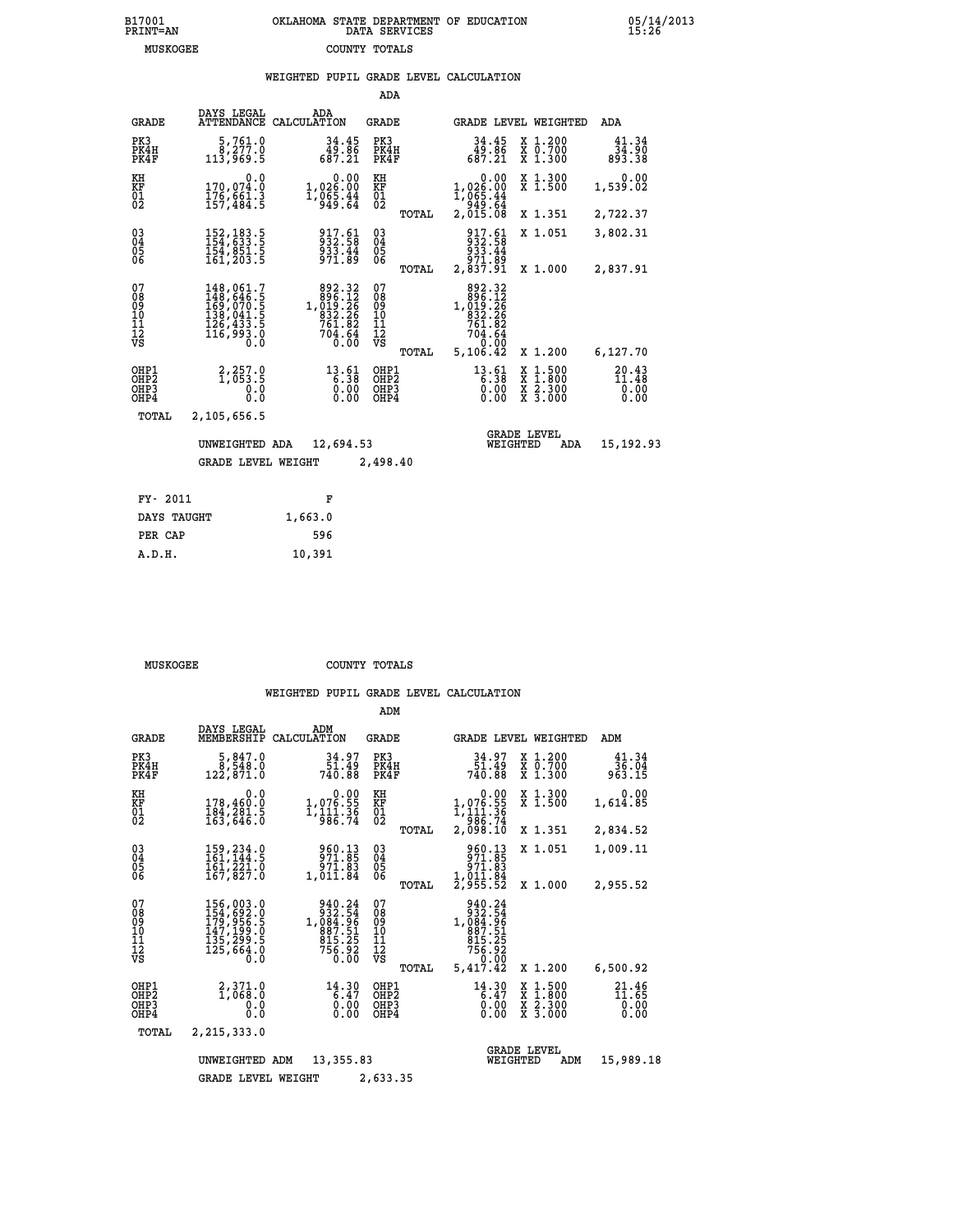| B17001<br><b>PRINT=AN</b> | OKLAHOMA STATE DEPARTMENT OF EDUCATION<br>DATA SERVICES | 05/14/2013<br>15:26 |
|---------------------------|---------------------------------------------------------|---------------------|
| 52 NOBLE                  | I001 PERRY                                              |                     |

|                                                                    |                                                                                                                                                                                                                                                                                                                            |                                                                                             | ADA                                                               |       |                                                                                                               |                                                                                                  |                               |
|--------------------------------------------------------------------|----------------------------------------------------------------------------------------------------------------------------------------------------------------------------------------------------------------------------------------------------------------------------------------------------------------------------|---------------------------------------------------------------------------------------------|-------------------------------------------------------------------|-------|---------------------------------------------------------------------------------------------------------------|--------------------------------------------------------------------------------------------------|-------------------------------|
| <b>GRADE</b>                                                       | DAYS LEGAL                                                                                                                                                                                                                                                                                                                 | ADA<br>ATTENDANCE CALCULATION                                                               | <b>GRADE</b>                                                      |       |                                                                                                               | GRADE LEVEL WEIGHTED                                                                             | ADA                           |
| PK3<br>PK4H<br>PK4F                                                | 93.0<br>11,539.0<br>3,158.5                                                                                                                                                                                                                                                                                                | $\begin{smallmatrix} 0.56\\ 69.51\\ 19.03 \end{smallmatrix}$                                | PK3<br>PK4H<br>PK4F                                               |       | $\begin{smallmatrix} 0.56 \\ 69.51 \\ 19.03 \end{smallmatrix}$                                                | X 1.200<br>X 0.700<br>X 1.300                                                                    | 0.67<br>$\frac{48.66}{24.74}$ |
| KH<br><b>KF</b><br>01<br>02                                        | 0.0<br>12,419.0<br>11,687.0<br>16,456.0                                                                                                                                                                                                                                                                                    | 74.81<br>$70.40$<br>99.13                                                                   | KH<br>KF<br>01<br>02                                              |       | 74.81<br>$\begin{array}{c} 7\overline{0}.4\overline{0} \\ 99.13 \\ 169.53 \end{array}$                        | X 1.300<br>X 1.500                                                                               | 0.00<br>112.22                |
|                                                                    |                                                                                                                                                                                                                                                                                                                            |                                                                                             |                                                                   | TOTAL |                                                                                                               | X 1.351                                                                                          | 229.04                        |
| $\begin{smallmatrix} 03 \\[-4pt] 04 \end{smallmatrix}$<br>05<br>06 | 13,517.0<br>14,257.0<br>11,905.5<br>14,497.5                                                                                                                                                                                                                                                                               | 81.43<br>85.89<br>71.72<br>87.33                                                            | $\substack{03 \\ 04}$<br>$\begin{matrix} 0.5 \\ 0.6 \end{matrix}$ |       | $\begin{smallmatrix}81\cdot 43\\85\cdot 89\\71\cdot 72\\87\cdot 33\\244\cdot 94\end{smallmatrix}$             | X 1.051                                                                                          | 85.58                         |
|                                                                    |                                                                                                                                                                                                                                                                                                                            |                                                                                             |                                                                   | TOTAL |                                                                                                               | X 1.000                                                                                          | 244.94                        |
| 07<br>08<br>09<br>11<br>11<br>12<br>VS                             | $\begin{smallmatrix} 10\,, & 311\cdot5\\ 15\,, & 341\cdot0\\ 13\,, & 723\cdot0\\ 12\,, & 695\cdot5\\ 10\,, & 751\cdot0\\ 12\,, & 214\cdot0\\ 0\,\, & 0\,\, & 0\,\, & 0\,\, & 0\,\, & 0\,\, & 0\,\, & 0\,\, & 0\,\, & 0\,\, & 0\,\, & 0\,\, & 0\,\, & 0\,\, & 0\,\, & 0\,\, & 0\,\, & 0\,\, & 0\,\, & 0\,\, & 0\,\, & 0\,\$ | $\begin{smallmatrix} 62.12\\ 92.60\\ 83.10\\ 76.86\\ 5.01\\ 73.79\\ 0.00 \end{smallmatrix}$ | 07<br>08<br>09<br>11<br>11<br>12<br>VS                            |       | $\begin{smallmatrix} 62.12\\ 92.50\\ 83.50\\ 76.86\\ 76.86\\ 65.01\\ 73.79\\ 0.00\\ 453.48 \end{smallmatrix}$ |                                                                                                  |                               |
|                                                                    |                                                                                                                                                                                                                                                                                                                            |                                                                                             |                                                                   | TOTAL |                                                                                                               | X 1.200                                                                                          | 544.18                        |
| OHP1<br>OH <sub>P</sub> 2<br>OH <sub>P3</sub><br>OH <sub>P4</sub>  | 0.0<br>0.0<br>0.0                                                                                                                                                                                                                                                                                                          | 0.00<br>0.00<br>0.00                                                                        | OHP1<br>OH <sub>P</sub> 2<br>OHP3<br>OHP4                         |       | 0.00<br>0.00<br>0.00                                                                                          | $\begin{smallmatrix} x & 1 & 500 \\ x & 1 & 800 \\ x & 2 & 300 \\ x & 3 & 000 \end{smallmatrix}$ | 0.00<br>0.00<br>0.00<br>0.00  |
| TOTAL                                                              | 184,565.5                                                                                                                                                                                                                                                                                                                  |                                                                                             |                                                                   |       |                                                                                                               |                                                                                                  |                               |
|                                                                    | UNWEIGHTED ADA                                                                                                                                                                                                                                                                                                             | 1,113.29                                                                                    |                                                                   |       |                                                                                                               | GRADE LEVEL<br>WEIGHTED<br>ADA                                                                   | 1,290.03                      |
|                                                                    | <b>GRADE LEVEL WEIGHT</b>                                                                                                                                                                                                                                                                                                  |                                                                                             | 176.74                                                            |       |                                                                                                               |                                                                                                  |                               |
| FY- 2011                                                           |                                                                                                                                                                                                                                                                                                                            | F                                                                                           |                                                                   |       |                                                                                                               |                                                                                                  |                               |
| DAYS TAUGHT                                                        |                                                                                                                                                                                                                                                                                                                            | 166.0                                                                                       |                                                                   |       |                                                                                                               |                                                                                                  |                               |
| PER CAP                                                            |                                                                                                                                                                                                                                                                                                                            | 77                                                                                          |                                                                   |       |                                                                                                               |                                                                                                  |                               |
|                                                                    |                                                                                                                                                                                                                                                                                                                            |                                                                                             |                                                                   |       |                                                                                                               |                                                                                                  |                               |

| 52 NOBLE | I001 PERRY |
|----------|------------|

 **A.D.H. 560**

|                                                                                                          |                                                                                                                                                       |     |                                                                                     |                                                      |       | WEIGHTED PUPIL GRADE LEVEL CALCULATION                                     |                                                                                                  |                              |
|----------------------------------------------------------------------------------------------------------|-------------------------------------------------------------------------------------------------------------------------------------------------------|-----|-------------------------------------------------------------------------------------|------------------------------------------------------|-------|----------------------------------------------------------------------------|--------------------------------------------------------------------------------------------------|------------------------------|
|                                                                                                          |                                                                                                                                                       |     |                                                                                     | ADM                                                  |       |                                                                            |                                                                                                  |                              |
| <b>GRADE</b>                                                                                             | DAYS LEGAL<br>MEMBERSHIP CALCULATION                                                                                                                  | ADM |                                                                                     | <b>GRADE</b>                                         |       | GRADE LEVEL WEIGHTED                                                       |                                                                                                  | ADM                          |
| PK3<br>PK4H<br>PK4F                                                                                      | 288.0<br>12,373.0<br>3,414.0                                                                                                                          |     | 1.73<br>$7\overline{4}\cdot\overline{5}\overline{4}\overline{20}\cdot\overline{57}$ | PK3<br>PK4H<br>PK4F                                  |       | 1.73<br>74.54<br>20.57                                                     | X 1.200<br>X 0.700<br>X 1.300                                                                    | $2.08$<br>52.18<br>26.74     |
| KH<br>KF<br>01<br>02                                                                                     | 0.0<br>13,285.0<br>12,240.0<br>17,369.0                                                                                                               |     | $\begin{smallmatrix} &0.00\\ 80.03\\ 73.73\\ 104.63\end{smallmatrix}$               | KH<br>KF<br>01<br>02                                 |       | $\begin{smallmatrix} &0.00\ 80.03\ 73.73\ 104.63\ 178.36\end{smallmatrix}$ | X 1.300<br>X 1.500                                                                               | 0.00<br>120.05               |
|                                                                                                          |                                                                                                                                                       |     |                                                                                     |                                                      | TOTAL |                                                                            | X 1.351                                                                                          | 240.96                       |
| $\begin{smallmatrix} 03 \\[-4pt] 04 \end{smallmatrix}$<br>$\begin{matrix} 0 \\ 0 \\ 0 \\ 6 \end{matrix}$ | $14,134.0$<br>$14,995.0$<br>$12,433.0$<br>$15,318.0$                                                                                                  |     | 85.14<br>90.33<br>74.90<br>92.28                                                    | $\substack{03 \\ 04}$<br>05<br>06                    |       | $\frac{85.14}{74.90}$                                                      | X 1.051                                                                                          | 89.48                        |
|                                                                                                          |                                                                                                                                                       |     |                                                                                     |                                                      | TOTAL | ةَ 23.2<br>257.51                                                          | X 1.000                                                                                          | 257.51                       |
| 07<br>08<br>09<br>10<br>11<br>11<br>12<br>VS                                                             | $\begin{smallmatrix} 10\,,793\cdot 0\\16\,,061\cdot 0\\14\,,322\cdot 0\\13\,,226\cdot 0\\11\,,230\cdot 0\\12\,,658\cdot 0\\0\cdot 0\end{smallmatrix}$ |     | 65.02<br>96.95<br>86.76<br>80.11<br>87.93<br>76.50<br>76.50                         | 07<br>08901112<br>1112<br>VS                         |       | 65.02<br>$\frac{86.95}{86.76}$<br>76.50<br>0.00<br>473.27                  |                                                                                                  |                              |
|                                                                                                          |                                                                                                                                                       |     |                                                                                     |                                                      | TOTAL |                                                                            | X 1.200                                                                                          | 567.92                       |
| OHP1<br>OHP2<br>OHP3<br>OHP4                                                                             | 0.0<br>0.0<br>0.0                                                                                                                                     |     | 0.00<br>$\begin{smallmatrix} 0.00 \ 0.00 \end{smallmatrix}$                         | OHP1<br>OHP2<br>OHP <sub>3</sub><br>OHP <sub>4</sub> |       | 0.00<br>0.00                                                               | $\begin{smallmatrix} x & 1 & 500 \\ x & 1 & 800 \\ x & 2 & 300 \\ x & 3 & 000 \end{smallmatrix}$ | 0.00<br>ŏ:ŏŏ<br>0.00<br>0.00 |
| TOTAL                                                                                                    | 194,139.0                                                                                                                                             |     |                                                                                     |                                                      |       |                                                                            |                                                                                                  |                              |
|                                                                                                          | UNWEIGHTED ADM                                                                                                                                        |     | 1,171.15                                                                            |                                                      |       | WEIGHTED                                                                   | <b>GRADE LEVEL</b><br>ADM                                                                        | 1,356.92                     |
|                                                                                                          | <b>GRADE LEVEL WEIGHT</b>                                                                                                                             |     |                                                                                     | 185.77                                               |       |                                                                            |                                                                                                  |                              |
|                                                                                                          |                                                                                                                                                       |     |                                                                                     |                                                      |       |                                                                            |                                                                                                  |                              |
|                                                                                                          |                                                                                                                                                       |     |                                                                                     |                                                      |       |                                                                            |                                                                                                  |                              |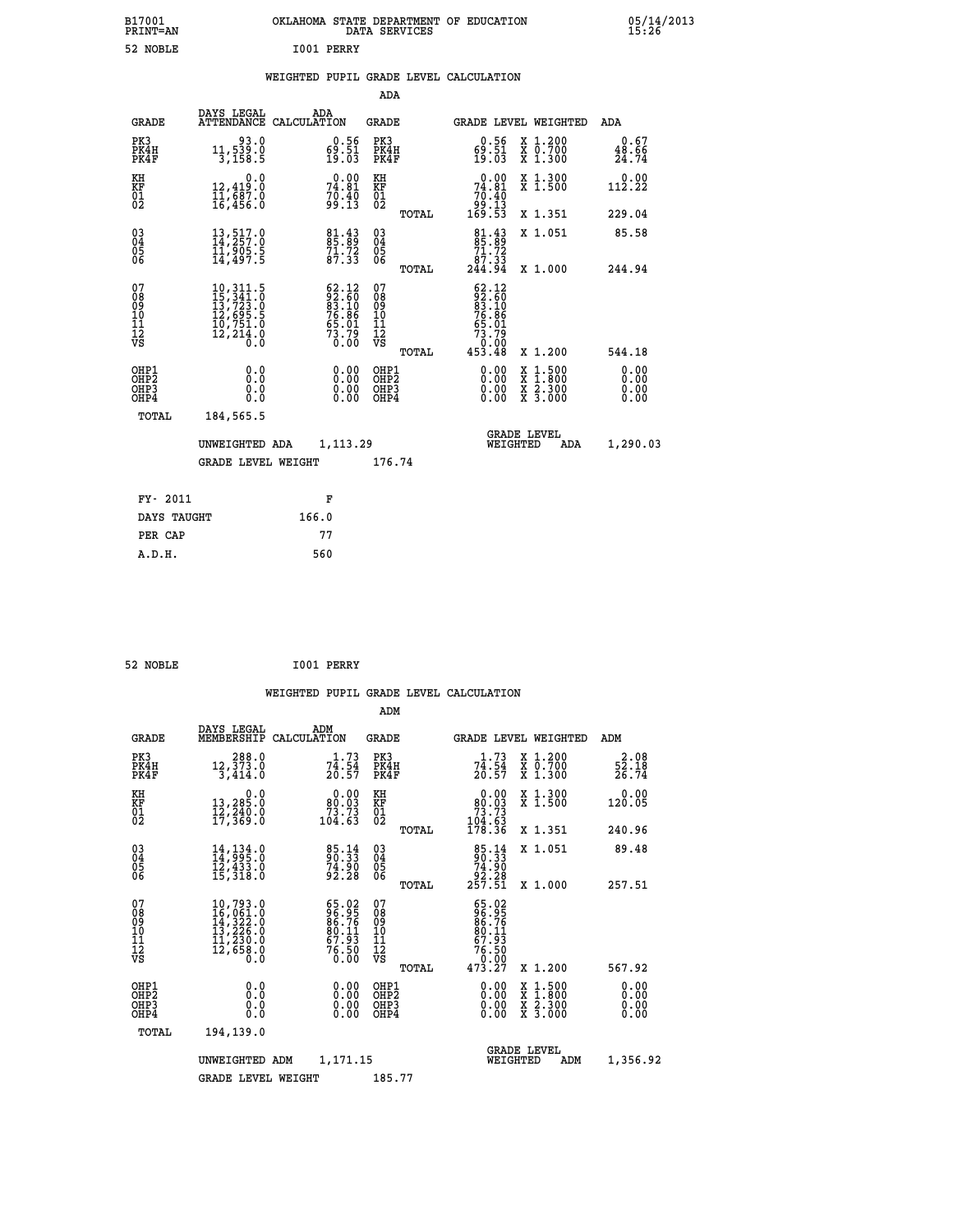| B17001<br><b>PRINT=AN</b> | OKLAHOMA STATE DEPARTMENT OF EDUCATION<br>DATA SERVICES | 05/14/2013<br>15:26 |
|---------------------------|---------------------------------------------------------|---------------------|
| 52 NOBLE                  | I002 BILLINGS                                           |                     |

|                                                                    |                                          |                                                                                                   |       |                                                                                                    | ADA                                       |       |                                                                                |          |                                          |                              |
|--------------------------------------------------------------------|------------------------------------------|---------------------------------------------------------------------------------------------------|-------|----------------------------------------------------------------------------------------------------|-------------------------------------------|-------|--------------------------------------------------------------------------------|----------|------------------------------------------|------------------------------|
|                                                                    | <b>GRADE</b>                             | DAYS LEGAL<br>ATTENDANCE CALCULATION                                                              | ADA   |                                                                                                    | <b>GRADE</b>                              |       |                                                                                |          | GRADE LEVEL WEIGHTED                     | <b>ADA</b>                   |
|                                                                    | PK3<br>PK4H<br>PK4F                      | 0.0<br>0.0<br>751.5                                                                               |       | $\begin{smallmatrix} 0.00 \ 0.00 \ 4.73 \end{smallmatrix}$                                         | PK3<br>PK4H<br>PK4F                       |       | 0.00<br>$\frac{0.00}{4.73}$                                                    |          | X 1.200<br>X 0.700<br>X 1.300            | 0.00<br>0.00<br>6.15         |
| KH<br>KF<br>01<br>02                                               |                                          | 0.0<br>1,707.0<br>888.0<br>510.0                                                                  |       | $\begin{smallmatrix} 0.00\\10.74\\5.58\\3.21 \end{smallmatrix}$                                    | KH<br>KF<br>01<br>02                      |       | $\begin{array}{r} 0.00 \\ 10.74 \\ 5.58 \\ 3.21 \\ 8.79 \end{array}$           |          | X 1.300<br>X 1.500                       | 0.00<br>16.11                |
|                                                                    |                                          |                                                                                                   |       |                                                                                                    |                                           | TOTAL |                                                                                |          | X 1.351                                  | 11.88                        |
| $\begin{smallmatrix} 03 \\[-4pt] 04 \end{smallmatrix}$<br>Ŏ5<br>06 |                                          | $\begin{smallmatrix} & 359.5\\ 1,937.5\\ 1,083.0\\ 674.0 \end{smallmatrix}$                       |       | 12.26<br>$\begin{smallmatrix} 6.81\ 4.24 \end{smallmatrix}$                                        | $\substack{03 \\ 04}$<br>05<br>06         | TOTAL | $\begin{array}{r} \n 2.26 \\  12.19 \\  6.81 \\  4.24 \\  23.24\n \end{array}$ |          | X 1.051<br>X 1.000                       | 2.38<br>23.24                |
| 07<br>08<br>09<br>11<br>11<br>12<br>VS                             |                                          | $\begin{smallmatrix} &592.5\\ 1,033.0\\ 786.0\\ 1,806.5\\ 478.5\\ 1,818.5\\ 0.0\end{smallmatrix}$ |       | $\begin{array}{c} 3.73 \\ 6.50 \\ 4.94 \\ 11.36 \end{array}$<br>$\frac{1}{3}$ :01<br>11:44<br>0.00 | 07<br>08<br>09<br>11<br>11<br>12<br>VS    |       | $3.73$<br>$6.50$<br>$4.94$<br>$11.36$<br>$\frac{1}{11.44}$                     |          |                                          |                              |
|                                                                    |                                          |                                                                                                   |       |                                                                                                    |                                           | TOTAL | $\frac{1}{40}$ :00<br>40.98                                                    |          | X 1.200                                  | 49.18                        |
|                                                                    | OHP1<br>OHP <sub>2</sub><br>OHP3<br>OHP4 | 0.0<br>0.0<br>0.0                                                                                 |       | 0.00<br>$\begin{smallmatrix} 0.00 \ 0.00 \end{smallmatrix}$                                        | OHP1<br>OH <sub>P</sub> 2<br>OHP3<br>OHP4 |       | 0.00<br>0.00<br>0.00                                                           | X<br>X   | $1:500$<br>$1:800$<br>X 2.300<br>X 3.000 | 0.00<br>0.00<br>0.00<br>0.00 |
|                                                                    | TOTAL                                    | 14,425.5                                                                                          |       |                                                                                                    |                                           |       |                                                                                |          |                                          |                              |
|                                                                    |                                          | UNWEIGHTED ADA                                                                                    |       | 90.74                                                                                              |                                           |       |                                                                                | WEIGHTED | <b>GRADE LEVEL</b><br>ADA                | 108.94                       |
|                                                                    |                                          | <b>GRADE LEVEL WEIGHT</b>                                                                         |       |                                                                                                    | 18.20                                     |       |                                                                                |          |                                          |                              |
|                                                                    | FY- 2011                                 |                                                                                                   | F     |                                                                                                    |                                           |       |                                                                                |          |                                          |                              |
|                                                                    | DAYS TAUGHT                              |                                                                                                   | 159.0 |                                                                                                    |                                           |       |                                                                                |          |                                          |                              |
|                                                                    | PER CAP                                  |                                                                                                   | 167   |                                                                                                    |                                           |       |                                                                                |          |                                          |                              |

| 52 NOBLE | <b>I002 BILLINGS</b> |
|----------|----------------------|

 **A.D.H. 32**

| <b>GRADE</b>                                       | DAYS LEGAL<br>MEMBERSHIP                                                  | ADM<br>CALCULATION                                                                                | <b>GRADE</b>                                 |       | <b>GRADE LEVEL WEIGHTED</b>                                                                                  |                                                                                                                                           | ADM                          |  |
|----------------------------------------------------|---------------------------------------------------------------------------|---------------------------------------------------------------------------------------------------|----------------------------------------------|-------|--------------------------------------------------------------------------------------------------------------|-------------------------------------------------------------------------------------------------------------------------------------------|------------------------------|--|
| PK3<br>PK4H<br>PK4F                                | 0.0<br>0.0<br>759.0                                                       | $\substack{0.00\\0.00\\4.77}$                                                                     | PK3<br>PK4H<br>PK4F                          |       | $\begin{smallmatrix} 0.00 \\ 0.00 \\ 4.77 \end{smallmatrix}$                                                 | X 1.200<br>X 0.700<br>X 1.300                                                                                                             | 0.00<br>0.00<br>6.20         |  |
| KH<br>KF<br>01<br>02                               | 0.0<br>1,715:0<br>911:0<br>513:0                                          | $\begin{smallmatrix} 0.00\\10.79\\5.73\\3.23 \end{smallmatrix}$                                   | KH<br>KF<br>01<br>02                         |       | $\begin{smallmatrix} 0.00\\ 10.79\\ 5.73\\ 3.23\\ 8.96 \end{smallmatrix}$                                    | X 1.300<br>X 1.500                                                                                                                        | 0.00<br>16.19                |  |
|                                                    |                                                                           |                                                                                                   |                                              | TOTAL |                                                                                                              | X 1.351                                                                                                                                   | 12.10                        |  |
| $\begin{matrix} 03 \\ 04 \\ 05 \\ 06 \end{matrix}$ | $\begin{smallmatrix} 367.0\\ 1,973.0\\ 1,104.0\\ 686.0 \end{smallmatrix}$ | $\begin{array}{r} \mathbf{12.31} \\ \mathbf{12.41} \\ \mathbf{6.94} \\ \mathbf{4.31} \end{array}$ | 03<br>04<br>05<br>06                         |       | $\begin{array}{r} \n 2 \cdot 31 \\  12 \cdot 41 \\  6 \cdot 94 \\  4 \cdot 31 \\  23 \cdot 66\n \end{array}$ | X 1.051                                                                                                                                   | 2.43                         |  |
|                                                    |                                                                           |                                                                                                   |                                              | TOTAL |                                                                                                              | X 1.000                                                                                                                                   | 23.66                        |  |
| 07<br>089<br>090<br>1112<br>VS                     | 616.0<br>$1, \substack{073 \\ 841 \\ 885 \\ 498 \\ 1,980 \\ 0.0 \\ 0.0$   | $3.87$<br>$6.75$<br>$1.86$<br>$3.13$<br>$12.14$<br>0.00                                           | 07<br>08<br>09<br>01<br>11<br>11<br>12<br>VS | TOTAL | $\begin{array}{r} 3.87 \\ 6.75 \\ 5.29 \\ 11.86 \\ 13.13 \\ 12.14 \\ 0.00 \\ 43.04 \end{array}$              | X 1.200                                                                                                                                   | 51.65                        |  |
| OHP1<br>OHP2<br>OH <sub>P3</sub><br>OHP4           | 0.0<br>0.0<br>0.0                                                         | $\begin{smallmatrix} 0.00 \ 0.00 \ 0.00 \ 0.00 \end{smallmatrix}$                                 | OHP1<br>OHP <sub>2</sub><br>OHP <sub>3</sub> |       |                                                                                                              | $\begin{smallmatrix} \mathtt{X} & 1\cdot500\\ \mathtt{X} & 1\cdot800\\ \mathtt{X} & 2\cdot300\\ \mathtt{X} & 3\cdot000 \end{smallmatrix}$ | 0.00<br>Ŏ.ŎŎ<br>Q.QQ<br>0.00 |  |
| TOTAL                                              | 14,871.0                                                                  |                                                                                                   |                                              |       |                                                                                                              |                                                                                                                                           |                              |  |
|                                                    | UNWEIGHTED ADM                                                            | 93.53                                                                                             |                                              |       | WEIGHTED                                                                                                     | <b>GRADE LEVEL</b><br>ADM                                                                                                                 | 112.23                       |  |
|                                                    | <b>GRADE LEVEL WEIGHT</b>                                                 |                                                                                                   | 18.70                                        |       |                                                                                                              |                                                                                                                                           |                              |  |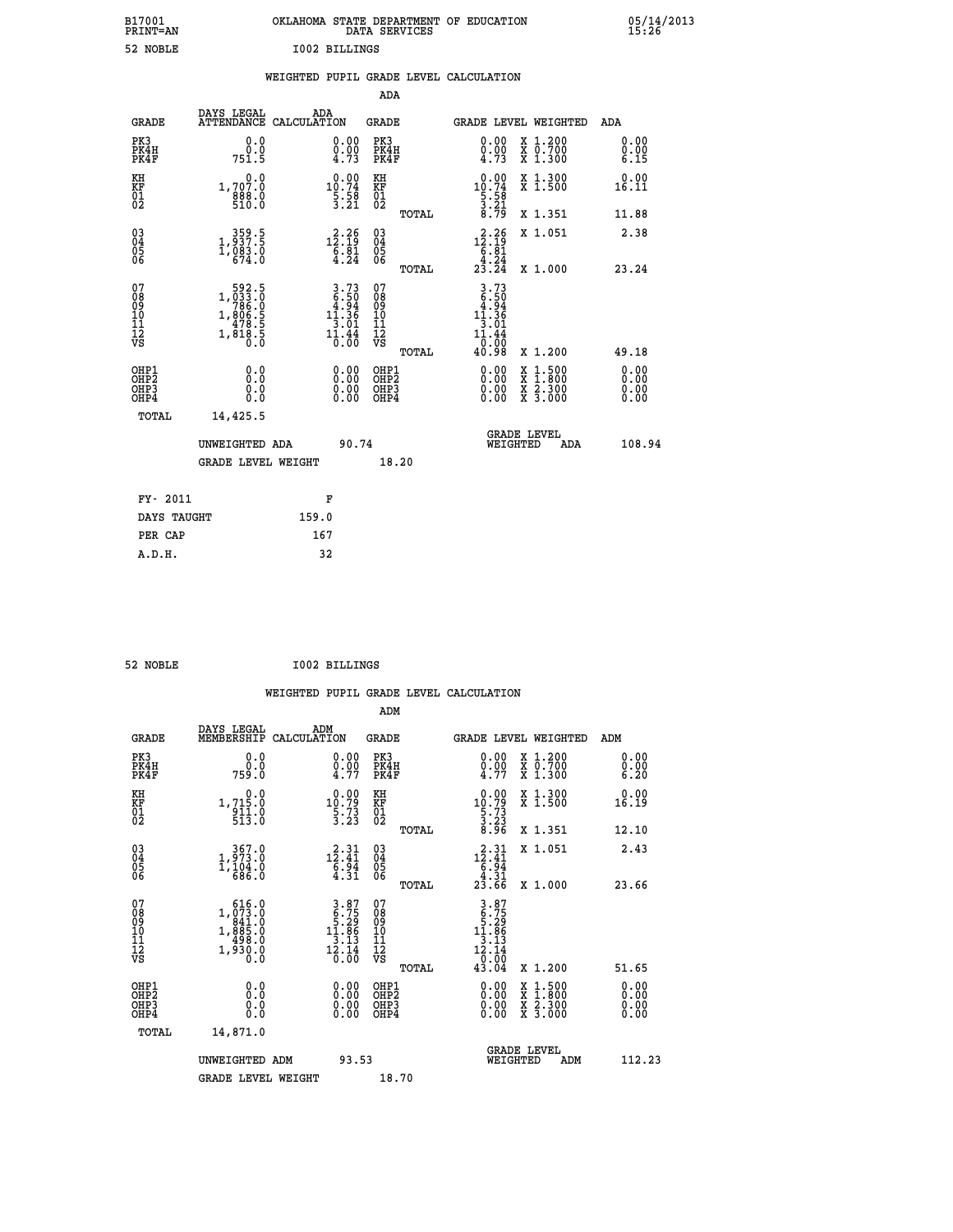| B17001<br><b>PRINT=AN</b> | OKLAHOMA STATE DEPARTMENT OF EDUCATION<br>DATA SERVICES | 05/14/2013<br>15:26 |
|---------------------------|---------------------------------------------------------|---------------------|
| 52<br>NOBLE               | 1004 FRONTIER                                           |                     |

|                                                                    |                                                                                     |                                                                          | ADA                                       |       |                                                                                                                                         |        |                                                           |                                                        |
|--------------------------------------------------------------------|-------------------------------------------------------------------------------------|--------------------------------------------------------------------------|-------------------------------------------|-------|-----------------------------------------------------------------------------------------------------------------------------------------|--------|-----------------------------------------------------------|--------------------------------------------------------|
| <b>GRADE</b>                                                       | DAYS LEGAL<br>ATTENDANCE CALCULATION                                                | ADA                                                                      | <b>GRADE</b>                              |       | GRADE LEVEL WEIGHTED                                                                                                                    |        |                                                           | <b>ADA</b>                                             |
| PK3<br>PK4H<br>PK4F                                                | 0.0<br>3,316.0<br>314.0                                                             | $18.95$<br>$1.79$                                                        | PK3<br>PK4H<br>PK4F                       |       | $18.95$<br>$1.79$                                                                                                                       |        | X 1.200<br>X 0.700<br>X 1.300                             | 0.00<br>$\frac{1\bar{3}\cdot\bar{2}\bar{7}}{2\cdot33}$ |
| KH<br>KF<br>01<br>02                                               | 0.0<br>3,820:0<br>4,816.5<br>4,846:0                                                | $\begin{smallmatrix} 0.00\\21.83\\27.52\\27.69 \end{smallmatrix}$        | KH<br>KF<br>01<br>02                      |       | $\begin{smallmatrix} 0.00\\ 21.83\\ 27.52\\ 27.69\\ 55.21 \end{smallmatrix}$                                                            |        | X 1.300<br>X 1.500                                        | 0.00<br>32.75                                          |
|                                                                    |                                                                                     |                                                                          |                                           | TOTAL |                                                                                                                                         |        | X 1.351                                                   | 74.59                                                  |
| $\begin{smallmatrix} 03 \\[-4pt] 04 \end{smallmatrix}$<br>Ŏ5<br>06 | 3,794.0<br>4,687.0<br>3,798.5<br>3,699.5                                            | $21.98$<br>26.78<br>$\frac{21.71}{21.14}$                                | $\substack{03 \\ 04}$<br>Ŏ5<br>06         | TOTAL | $21.58$<br>$26.78$<br>$21.71$<br>$21.14$<br>$69.63$                                                                                     |        | X 1.051<br>X 1.000                                        | 22.79<br>69.63                                         |
| 07<br>08<br>09<br>11<br>11<br>12<br>VS                             | $4,098.0$<br>$4,465.0$<br>$2,947.5$<br>$4,071.0$<br>$3,280.5$<br>$3,195.5$<br>$0.0$ | $23.42$<br>$25.51$<br>$16.84$<br>$23.26$<br>$18.75$<br>$18.26$<br>$0.00$ | 07<br>08<br>09<br>11<br>11<br>12<br>VS    |       | $\begin{smallmatrix} 23 & 42 \\ 25 & 51 \\ 16 & 84 \\ 13 & 26 \\ 23 & 26 \\ 18 & 75 \\ 18 & 26 \\ 0 & 00 \\ 126 & 04 \end{smallmatrix}$ |        |                                                           |                                                        |
|                                                                    |                                                                                     |                                                                          |                                           | TOTAL |                                                                                                                                         |        | X 1.200                                                   | 151.25                                                 |
| OHP1<br>OHP <sub>2</sub><br>OHP3<br>OHP4                           | 0.0<br>0.0<br>0.0                                                                   | 0.00<br>$\begin{smallmatrix} 0.00 \ 0.00 \end{smallmatrix}$              | OHP1<br>OH <sub>P</sub> 2<br>OHP3<br>OHP4 |       | 0.00<br>0.00<br>0.00                                                                                                                    | X<br>X | $1:500$<br>$1:800$<br>$\frac{x}{x}$ $\frac{5:300}{3:000}$ | 0.00<br>0.00<br>0.00<br>0.00                           |
| TOTAL                                                              | 55,149.0                                                                            |                                                                          |                                           |       |                                                                                                                                         |        |                                                           |                                                        |
|                                                                    | UNWEIGHTED ADA                                                                      | 315.13                                                                   |                                           |       | <b>GRADE LEVEL</b><br>WEIGHTED                                                                                                          |        | ADA                                                       | 366.61                                                 |
|                                                                    | <b>GRADE LEVEL WEIGHT</b>                                                           |                                                                          | 51.48                                     |       |                                                                                                                                         |        |                                                           |                                                        |
| FY- 2011                                                           |                                                                                     | F                                                                        |                                           |       |                                                                                                                                         |        |                                                           |                                                        |
| DAYS TAUGHT                                                        |                                                                                     | 175.0                                                                    |                                           |       |                                                                                                                                         |        |                                                           |                                                        |
| PER CAP                                                            |                                                                                     | 92                                                                       |                                           |       |                                                                                                                                         |        |                                                           |                                                        |
|                                                                    |                                                                                     |                                                                          |                                           |       |                                                                                                                                         |        |                                                           |                                                        |

 **52 NOBLE I004 FRONTIER**

 **ADM**

 **A.D.H. 296**

| <b>GRADE</b>                                       | DAYS LEGAL<br>MEMBERSHIP                                                            | ADM<br>CALCULATION                                                       | <b>GRADE</b>                                       | <b>GRADE LEVEL WEIGHTED</b>                                                                                                                                                                                                                                                    |                                          | ADM                                                                  |
|----------------------------------------------------|-------------------------------------------------------------------------------------|--------------------------------------------------------------------------|----------------------------------------------------|--------------------------------------------------------------------------------------------------------------------------------------------------------------------------------------------------------------------------------------------------------------------------------|------------------------------------------|----------------------------------------------------------------------|
| PK3<br>PK4H<br>PK4F                                | $3, 828.0$<br>$342.0$                                                               | $2_1^{0.00}_{1.87}$                                                      | PK3<br>PK4H<br>PK4F                                | $21.87$<br>$1.95$                                                                                                                                                                                                                                                              | X 1.200<br>X 0.700<br>X 1.300            | 0.00<br>$1\overline{5}\cdot 3\overline{1}\over 2\cdot 5\overline{4}$ |
| KH<br>KF<br>01<br>02                               | 0.0<br>4,208:0<br>5,176:0<br>5,198:0                                                | $\begin{smallmatrix} 0.00\\24.05\\29.58\\29.70 \end{smallmatrix}$        | KH<br>KF<br>01<br>02                               | $\begin{smallmatrix} 0.00\\24.05\\29.58\\29.70\\59.28 \end{smallmatrix}$                                                                                                                                                                                                       | X 1.300<br>X 1.500                       | 0.00<br>36.08                                                        |
|                                                    |                                                                                     |                                                                          | TOTAL                                              |                                                                                                                                                                                                                                                                                | X 1.351                                  | 80.09                                                                |
| $\begin{matrix} 03 \\ 04 \\ 05 \\ 06 \end{matrix}$ | $4,976.0$<br>$3,935.0$<br>$3,935.0$<br>$3,954.0$                                    | 23.29<br>28.32<br>22.49<br>22.59                                         | $\begin{matrix} 03 \\ 04 \\ 05 \\ 06 \end{matrix}$ | $\begin{smallmatrix} 23 & 29 \\ 28 & 32 \\ 22 & 49 \\ 22 & 59 \\ 73 & 40 \end{smallmatrix}$                                                                                                                                                                                    | X 1.051                                  | 24.48                                                                |
|                                                    |                                                                                     |                                                                          | TOTAL                                              |                                                                                                                                                                                                                                                                                | X 1.000                                  | 73.40                                                                |
| 07<br>08<br>09<br>101<br>11<br>12<br>VS            | $4,399.0$<br>$4,698.0$<br>$3,205.0$<br>$4,595.0$<br>$3,681.0$<br>$3,577.0$<br>$0.0$ | $25.14$<br>$26.85$<br>$18.31$<br>$26.26$<br>$21.03$<br>$20.44$<br>$0.00$ | 07<br>08<br>09<br>11<br>11<br>12<br>VS<br>TOTAL    | $\begin{smallmatrix} 25.14\ 26.85\ 18.31\ 18.31\ 26.26\ 21.03\ 20.44\ 0.003\ 138.03\ \end{smallmatrix}$                                                                                                                                                                        | X 1.200                                  | 165.64                                                               |
| OHP1<br>OHP2<br>OH <sub>P3</sub><br>OHP4           |                                                                                     | $0.00$<br>$0.00$<br>0.00                                                 | OHP1<br>OHP2<br>OHP3<br>OHP4                       | $\begin{smallmatrix} 0.00 & 0.00 & 0.00 & 0.00 & 0.00 & 0.00 & 0.00 & 0.00 & 0.00 & 0.00 & 0.00 & 0.00 & 0.00 & 0.00 & 0.00 & 0.00 & 0.00 & 0.00 & 0.00 & 0.00 & 0.00 & 0.00 & 0.00 & 0.00 & 0.00 & 0.00 & 0.00 & 0.00 & 0.00 & 0.00 & 0.00 & 0.00 & 0.00 & 0.00 & 0.00 & 0.0$ | X 1:500<br>X 1:800<br>X 2:300<br>X 3:000 | 0.00<br>0.00<br>0.00                                                 |
| TOTAL                                              | 59,828.0                                                                            |                                                                          |                                                    |                                                                                                                                                                                                                                                                                |                                          |                                                                      |
|                                                    | UNWEIGHTED<br>ADM                                                                   | 341.87                                                                   |                                                    | <b>GRADE LEVEL</b><br>WEIGHTED                                                                                                                                                                                                                                                 | ADM                                      | 397.54                                                               |
|                                                    | <b>GRADE LEVEL WEIGHT</b>                                                           |                                                                          | 55.67                                              |                                                                                                                                                                                                                                                                                |                                          |                                                                      |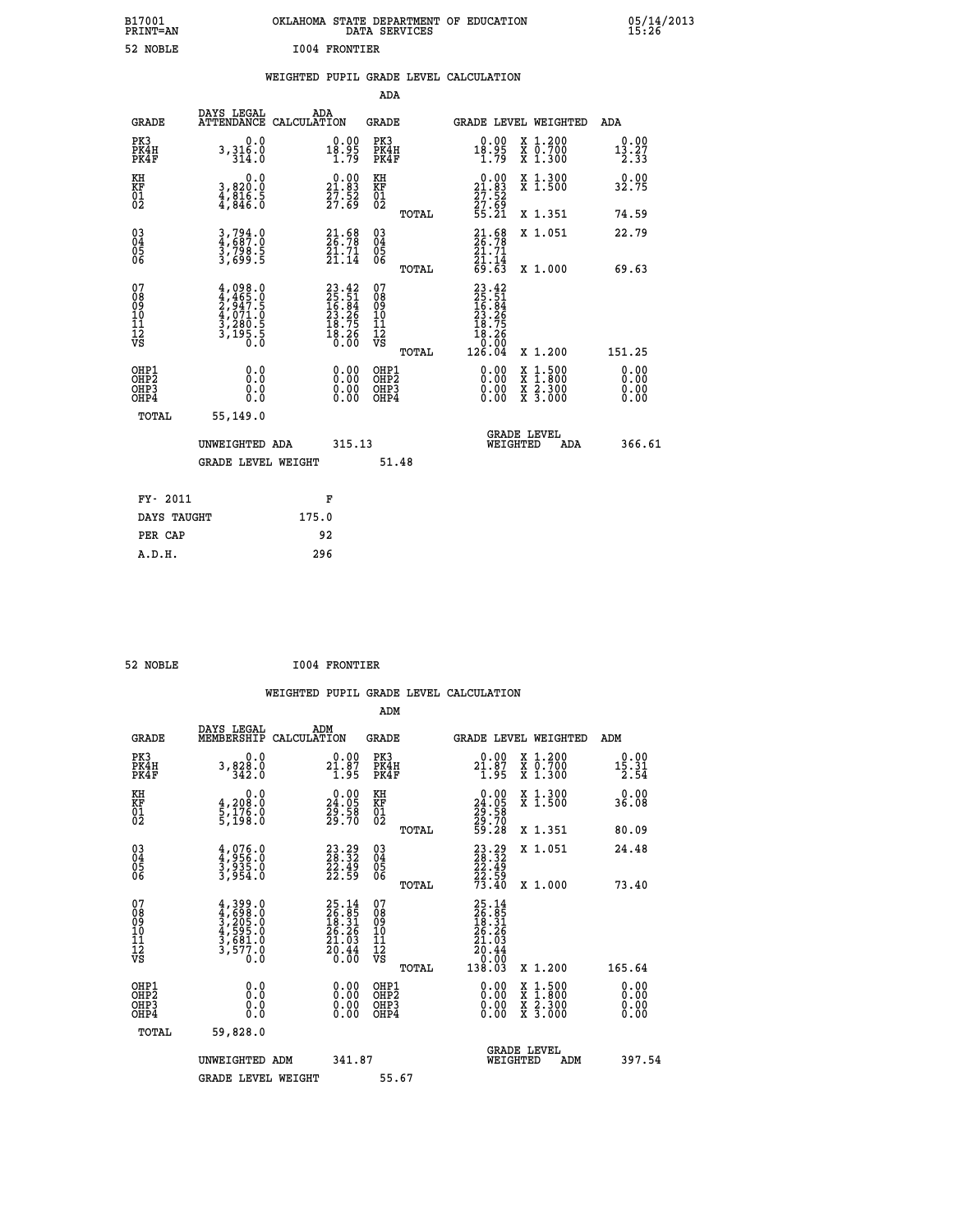| B17001<br>PRINT=AN<br>52 NOBLE           |                                                                                                  | OKLAHOMA STATE DEPARTMENT OF EDUCATION<br>1006 MORRISON                                      | DATA SERVICES                                   |                                                                                                         |                                                                                          | 05/14/2013            |
|------------------------------------------|--------------------------------------------------------------------------------------------------|----------------------------------------------------------------------------------------------|-------------------------------------------------|---------------------------------------------------------------------------------------------------------|------------------------------------------------------------------------------------------|-----------------------|
|                                          |                                                                                                  | WEIGHTED PUPIL GRADE LEVEL CALCULATION                                                       | ADA                                             |                                                                                                         |                                                                                          |                       |
| <b>GRADE</b>                             | DAYS LEGAL                                                                                       | ADA<br>ATTENDANCE CALCULATION                                                                | GRADE                                           |                                                                                                         | GRADE LEVEL WEIGHTED                                                                     | ADA                   |
| PK3<br>PK4H<br>PK4F                      | 126.0<br>0.0<br>5,485.5                                                                          | 0.74<br>0.00<br>32.08                                                                        | PK3<br>PK4H<br>PK4F                             | 0.74<br>0.00<br>32.08                                                                                   | X 1.200<br>X 0.700<br>X 1.300                                                            | 0.89<br>0.00<br>41.70 |
| KH<br>KF<br>$\overline{01}$              | 0.0<br>7,119:5<br>8,380:5<br>7,430:5                                                             | $0.00$<br>41.63<br>$\frac{45.01}{43.45}$                                                     | KH<br>KF<br>$\overline{01}_0$                   | $0.00$<br>41.63<br>$43.45$<br>$43.45$<br>$92.46$                                                        | X 1.300<br>X 1.500                                                                       | 0.00<br>62.45         |
|                                          |                                                                                                  |                                                                                              | TOTAL                                           |                                                                                                         | X 1.351                                                                                  | 124.91                |
| $\substack{03 \\ 04}$<br>$\frac{05}{06}$ | $\begin{smallmatrix} 6 & 758 & 0 \\ 7 & 189 & 5 \\ 6 & 284 & 5 \\ 5 & 881 & 5 \end{smallmatrix}$ | 39.52<br>36.75<br>34.39                                                                      | 03<br>04<br>05<br>06                            | $39.52$<br>$42.04$<br>36.75                                                                             | X 1.051                                                                                  | 41.54                 |
|                                          |                                                                                                  |                                                                                              | TOTAL                                           | 34:39<br>113.18                                                                                         | X 1.000                                                                                  | 113.18                |
| 07<br>08<br>09<br>11<br>11<br>12<br>VS   | 8,559.0<br>5,495.5<br>6,828.5<br>6,578.5<br>6,578.5<br>4,075.0                                   | $\begin{smallmatrix} 50.05\\ 32.14\\ 39.93\\ 27.00\\ 38.47\\ 23.83\\ 0.00 \end{smallmatrix}$ | 07<br>08<br>09<br>11<br>11<br>12<br>VS<br>TOTAL | $50.05$<br>$32.14$<br>$39.93$<br>$27.00$<br>$38.47$<br>$23.83$<br>$\frac{3}{0}.\overline{8}3$<br>211.42 | X 1.200                                                                                  | 253.70                |
| OHP1<br>OHP2<br>OHP3<br>OHP4             | 0.0<br>0.0<br>0.0                                                                                |                                                                                              | OHP1<br>OHP2<br>OHP3<br>OHP4                    |                                                                                                         | $\begin{smallmatrix} x & 1.500 \\ x & 1.800 \\ x & 2.300 \\ x & 3.000 \end{smallmatrix}$ | 0.00<br>0.00<br>0.00  |
| TOTAL                                    | 90,809.5                                                                                         |                                                                                              |                                                 |                                                                                                         |                                                                                          |                       |
|                                          | UNWEIGHTED ADA                                                                                   | 531.03                                                                                       |                                                 | WEIGHTED                                                                                                | <b>GRADE LEVEL</b><br>ADA                                                                | 638.37                |
|                                          | <b>GRADE LEVEL WEIGHT</b>                                                                        |                                                                                              | 107.34                                          |                                                                                                         |                                                                                          |                       |
| FY- 2011                                 |                                                                                                  | F                                                                                            |                                                 |                                                                                                         |                                                                                          |                       |
| DAYS TAUGHT                              |                                                                                                  | 171.0                                                                                        |                                                 |                                                                                                         |                                                                                          |                       |
| PER CAP                                  |                                                                                                  | 77                                                                                           |                                                 |                                                                                                         |                                                                                          |                       |
| A.D.H.                                   |                                                                                                  | 400                                                                                          |                                                 |                                                                                                         |                                                                                          |                       |

| 52 NOBLE | <b>I006 MORRISON</b> |
|----------|----------------------|

|                                                      |                                                                |                                                                          | ADM                                           |       |                                                                                                                                             |                                          |                                                    |
|------------------------------------------------------|----------------------------------------------------------------|--------------------------------------------------------------------------|-----------------------------------------------|-------|---------------------------------------------------------------------------------------------------------------------------------------------|------------------------------------------|----------------------------------------------------|
| <b>GRADE</b>                                         | DAYS LEGAL<br>MEMBERSHIP                                       | ADM<br>CALCULATION                                                       | GRADE                                         |       |                                                                                                                                             | GRADE LEVEL WEIGHTED                     | ADM                                                |
| PK3<br>PK4H<br>PK4F                                  | 126.0<br>5,763.0                                               | $\begin{smallmatrix} 0.74\ 0.00\\ 33.70 \end{smallmatrix}$               | PK3<br>PK4H<br>PK4F                           |       | 0.74<br>0:00<br>33.70                                                                                                                       | X 1.200<br>X 0.700<br>X 1.300            | 0.89<br>$\overset{0.00}{\phantom{00.00}}\,\,43.81$ |
| KH<br>KF<br>01<br>02                                 | 0.0<br>7, 346:0<br>8, 658:0<br>7, 734:0                        | $\begin{smallmatrix} 0.00\\ 42.96\\ 50.63\\ 45.23 \end{smallmatrix}$     | KH<br>KF<br>01<br>02                          |       | $0.00\n42.96\n50.63\n45.23\n95.86$                                                                                                          | X 1.300<br>X 1.500                       | 0.00<br>64.44                                      |
|                                                      |                                                                |                                                                          |                                               | TOTAL |                                                                                                                                             | X 1.351                                  | 129.51                                             |
| $\begin{matrix} 03 \\ 04 \\ 05 \\ 06 \end{matrix}$   | 7,111.0<br>$6,471.0$<br>$6,103.0$                              | $41.58$<br>$43.33$<br>$37.84$<br>$35.69$                                 | 03<br>04<br>05<br>06                          |       | $41.58$<br>$37.84$<br>$35.69$<br>$116.86$                                                                                                   | X 1.051                                  | 43.70                                              |
|                                                      |                                                                |                                                                          |                                               | TOTAL |                                                                                                                                             | X 1.000                                  | 116.86                                             |
| 07<br>08<br>09<br>10<br>11<br>11<br>12<br>VS         | 8,945.0<br>5,671.0<br>7,096.0<br>4,810.0<br>6,921.0<br>4,259.0 | $52.31$<br>$33.16$<br>$41.50$<br>$28.13$<br>$40.47$<br>$24.91$<br>$0.00$ | 07<br>08<br>09<br>001<br>11<br>11<br>12<br>VS |       | $\begin{array}{r} 52\cdot 31 \\ 33\cdot 16 \\ 41\cdot 50 \\ 28\cdot 13 \\ 40\cdot 47 \\ 24\cdot 91 \\ 0\cdot 00 \\ 220\cdot 48 \end{array}$ |                                          |                                                    |
|                                                      |                                                                |                                                                          |                                               | TOTAL |                                                                                                                                             | X 1.200                                  | 264.58                                             |
| OHP1<br>OH <sub>P</sub> <sub>2</sub><br>OHP3<br>OHP4 |                                                                |                                                                          | OHP1<br>OHP2<br>OHP3<br>OHP4                  |       | 0.00<br>0.00                                                                                                                                | X 1:500<br>X 1:800<br>X 2:300<br>X 3:000 | $0.00$<br>$0.00$<br>0.00                           |
| TOTAL                                                | 94,424.0                                                       |                                                                          |                                               |       |                                                                                                                                             |                                          |                                                    |
|                                                      | UNWEIGHTED<br>ADM                                              | 552.18                                                                   |                                               |       | WEIGHTED                                                                                                                                    | <b>GRADE LEVEL</b><br>ADM                | 663.79                                             |
|                                                      | <b>GRADE LEVEL WEIGHT</b>                                      |                                                                          | 111.61                                        |       |                                                                                                                                             |                                          |                                                    |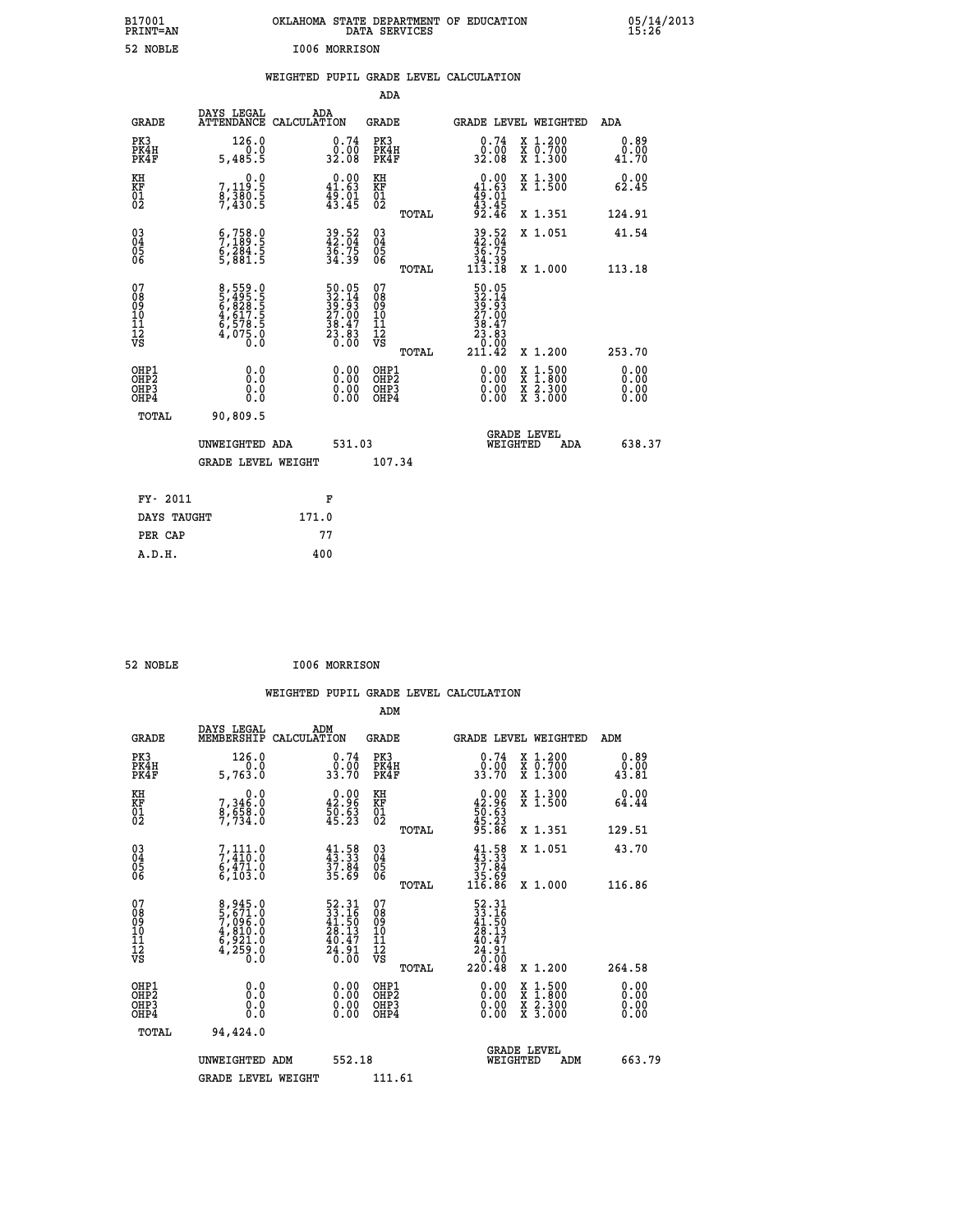| B17001<br><b>PRINT=AN</b> | OKLAHOMA STATE DEPARTMENT OF EDUCATION<br>DATA SERVICES |  |
|---------------------------|---------------------------------------------------------|--|
| <b>NOBLE</b>              | COUNTY TOTALS                                           |  |

05/14/2013<br>15:26

|  |  | WEIGHTED PUPIL GRADE LEVEL CALCULATION |
|--|--|----------------------------------------|
|  |  |                                        |

| DAYS LEGAL                         | ADA                                                                                                                                                                                                                                                  | GRADE                                                                                                                                                                                                                                                                                                      | <b>GRADE LEVEL WEIGHTED</b>                                                                                              | ADA                                                                                                                                                                                                                                                         |
|------------------------------------|------------------------------------------------------------------------------------------------------------------------------------------------------------------------------------------------------------------------------------------------------|------------------------------------------------------------------------------------------------------------------------------------------------------------------------------------------------------------------------------------------------------------------------------------------------------------|--------------------------------------------------------------------------------------------------------------------------|-------------------------------------------------------------------------------------------------------------------------------------------------------------------------------------------------------------------------------------------------------------|
| 14, 219.0<br>14, 855.0<br>5, 709.5 | $\begin{smallmatrix} 1.30\\ 88.46\\ 57.63 \end{smallmatrix}$                                                                                                                                                                                         | PK3<br>PK4H<br>PK4F                                                                                                                                                                                                                                                                                        | $\begin{smallmatrix} 1.30\\ 88.46\\ 57.63 \end{smallmatrix}$<br>X 1.200<br>X 0.700<br>X 1.300                            | 1.56<br>$\frac{6\bar{1}\cdot93}{74\cdot92}$                                                                                                                                                                                                                 |
| 0.0                                |                                                                                                                                                                                                                                                      |                                                                                                                                                                                                                                                                                                            | X 1.300<br>X 1.500                                                                                                       | 0.00<br>223.53                                                                                                                                                                                                                                              |
|                                    |                                                                                                                                                                                                                                                      | TOTAL                                                                                                                                                                                                                                                                                                      | X 1.351                                                                                                                  | 440.42                                                                                                                                                                                                                                                      |
|                                    | 144.89<br>166.90                                                                                                                                                                                                                                     |                                                                                                                                                                                                                                                                                                            | 144.89<br>166.90<br>X 1.051                                                                                              | 603.28                                                                                                                                                                                                                                                      |
|                                    |                                                                                                                                                                                                                                                      |                                                                                                                                                                                                                                                                                                            |                                                                                                                          | 450.99                                                                                                                                                                                                                                                      |
|                                    |                                                                                                                                                                                                                                                      | 07<br>08<br>09<br>11<br>11<br>12<br>VS<br>TOTAL                                                                                                                                                                                                                                                            | X 1.200                                                                                                                  | 998.31                                                                                                                                                                                                                                                      |
| 0.0<br>0.0<br>$0.\overline{0}$     | 0.00<br>0.00                                                                                                                                                                                                                                         | OHP1<br>OHP <sub>2</sub><br>OHP3<br>OHP4                                                                                                                                                                                                                                                                   | 0.00<br>$\begin{smallmatrix} x & 1 & 500 \\ x & 1 & 800 \\ x & 2 & 300 \\ x & 3 & 000 \end{smallmatrix}$<br>0.00<br>0.00 | 0.00<br>0.00<br>0.00<br>0.00                                                                                                                                                                                                                                |
| 344,949.5                          |                                                                                                                                                                                                                                                      |                                                                                                                                                                                                                                                                                                            |                                                                                                                          |                                                                                                                                                                                                                                                             |
|                                    |                                                                                                                                                                                                                                                      |                                                                                                                                                                                                                                                                                                            | <b>GRADE LEVEL</b><br>WEIGHTED<br>ADA                                                                                    | 2,403.95                                                                                                                                                                                                                                                    |
|                                    |                                                                                                                                                                                                                                                      |                                                                                                                                                                                                                                                                                                            |                                                                                                                          |                                                                                                                                                                                                                                                             |
| FY- 2011                           | F                                                                                                                                                                                                                                                    |                                                                                                                                                                                                                                                                                                            |                                                                                                                          |                                                                                                                                                                                                                                                             |
| DAYS TAUGHT                        | 671.0                                                                                                                                                                                                                                                |                                                                                                                                                                                                                                                                                                            |                                                                                                                          |                                                                                                                                                                                                                                                             |
| PER CAP                            | 413                                                                                                                                                                                                                                                  |                                                                                                                                                                                                                                                                                                            |                                                                                                                          |                                                                                                                                                                                                                                                             |
|                                    | 1,288                                                                                                                                                                                                                                                |                                                                                                                                                                                                                                                                                                            |                                                                                                                          |                                                                                                                                                                                                                                                             |
|                                    | 25,065:5<br>25,772:0<br>29,242:5<br>24,428.5<br>28,071.0<br>23,071.5<br>24,752.5<br>$\begin{smallmatrix} 23\,,\,561\cdot0\\ 26\,,\,334\cdot5\\ 24\,,\,285\cdot0\\ 23\,,\,190\cdot5\\ 21\,,\,088\cdot5\\ 21\,,\,303\cdot0\\ 0\quad0\end{smallmatrix}$ | ATTENDANCE CALCULATION<br>$\begin{smallmatrix}&&0.00\\149.01\\152.51\\173.48\end{smallmatrix}$<br>$\frac{136.99}{147.10}$<br>$\begin{smallmatrix} 139\cdot 32\\156\cdot 75\\144\cdot 81\\138\cdot 48\\125\cdot 24\\127\cdot 32\\0\cdot 00\end{smallmatrix}$<br>UNWEIGHTED ADA<br><b>GRADE LEVEL WEIGHT</b> | ADA<br>KH<br>KF<br>01<br>02<br>03<br>04<br>05<br>06<br>TOTAL<br>2,050.19<br>353.76                                       | $\begin{array}{c} 0.00 \\ 149.01 \\ 152.51 \\ 173.48 \\ 325.99 \end{array}$<br>136.99<br>147.10<br>450.99<br>X 1.000<br>$\begin{smallmatrix} 139 & .32\\ 156 & .75\\ 144 & .81\\ 138 & .48\\ 125 & .24\\ 127 & .32\\ 0 & .00\\ 831 & .92 \end{smallmatrix}$ |

B17001<br>PRINT=AN<br>NOBLE

 **NOBLE COUNTY TOTALS**

|                                                       |                                                                                                 |                                                                          | ADM                                     |       |                                                                             |                                                                                                  |                              |  |
|-------------------------------------------------------|-------------------------------------------------------------------------------------------------|--------------------------------------------------------------------------|-----------------------------------------|-------|-----------------------------------------------------------------------------|--------------------------------------------------------------------------------------------------|------------------------------|--|
| <b>GRADE</b>                                          | DAYS LEGAL<br>MEMBERSHIP                                                                        | ADM<br>CALCULATION                                                       | <b>GRADE</b>                            |       | GRADE LEVEL WEIGHTED                                                        |                                                                                                  | ADM                          |  |
| PK3<br>PK4H<br>PK4F                                   | 414.0<br>16,201.0<br>10,278.0                                                                   | 2.47<br>96.41<br>60.99                                                   | PK3<br>PK4H<br>PK4F                     |       | $2.47$<br>$96.41$<br>$60.99$                                                | X 1.200<br>X 0.700<br>X 1.300                                                                    | 1.56<br>67.49<br>79.29       |  |
| KH<br>KF<br>01<br>02                                  | 0.0<br>26,554:0<br>26,985:0<br>30,814:0                                                         | $\begin{smallmatrix} &0.00\\ 157.83\\ 159.67\\ 182.79\end{smallmatrix}$  | KH<br>KF<br>01<br>02                    |       | $0.00$<br>$157.83$<br>$159.67$<br>$182.79$<br>$342.46$                      | X 1.300<br>X 1.500                                                                               | 0.00<br>236.76               |  |
|                                                       |                                                                                                 |                                                                          |                                         | TOTAL |                                                                             | X 1.351                                                                                          | 462.66                       |  |
| 03<br>04<br>05<br>06                                  | 25,688.0<br>29,334.0<br>23,943.0<br>26,061.0                                                    | 152.32<br>174.39<br>$\frac{1}{4}\frac{2}{2}\cdot\frac{1}{8}\frac{7}{7}$  | $\substack{03 \\ 04}$<br>0500           |       | 152.32<br>142.17<br>154.87                                                  | X 1.051                                                                                          | 160.09                       |  |
|                                                       |                                                                                                 |                                                                          |                                         | TOTAL | 471.43                                                                      | X 1.000                                                                                          | 471.43                       |  |
| 07<br>08<br>09<br>101<br>112<br>VS                    | $24, 753.0$<br>$27, 503.0$<br>$25, 464.0$<br>$24, 516.0$<br>$22, 330.0$<br>$22, 424.0$<br>$0.0$ | 146.34<br>163.71<br>151.86<br>$146.36$<br>$132.56$<br>$133.99$<br>$0.00$ | 07<br>08<br>09<br>101<br>11<br>12<br>VS | TOTAL | 146.34<br>163.71<br>151:86<br>146.36<br>132.56<br>133.99<br>13.00<br>874.82 | X 1.200                                                                                          | 1,049.79                     |  |
| OHP1<br>OH <sub>P</sub> 2<br>OH <sub>P3</sub><br>OHP4 | 0.0<br>0.000                                                                                    | $0.00$<br>$0.00$<br>0.00                                                 | OHP1<br>OHP2<br>OHP3<br>OHP4            |       | $0.00$<br>$0.00$<br>0.00                                                    | $\begin{smallmatrix} x & 1 & 500 \\ x & 1 & 800 \\ x & 2 & 300 \\ x & 3 & 000 \end{smallmatrix}$ | 0.00<br>0.00<br>0.00<br>0.00 |  |
| TOTAL                                                 | 363,262.0                                                                                       |                                                                          |                                         |       |                                                                             |                                                                                                  |                              |  |
|                                                       | UNWEIGHTED                                                                                      | 2,158.73<br>ADM                                                          |                                         |       | WEIGHTED                                                                    | <b>GRADE LEVEL</b><br>ADM                                                                        | 2,530.48                     |  |
|                                                       | <b>GRADE LEVEL WEIGHT</b>                                                                       |                                                                          | 371.75                                  |       |                                                                             |                                                                                                  |                              |  |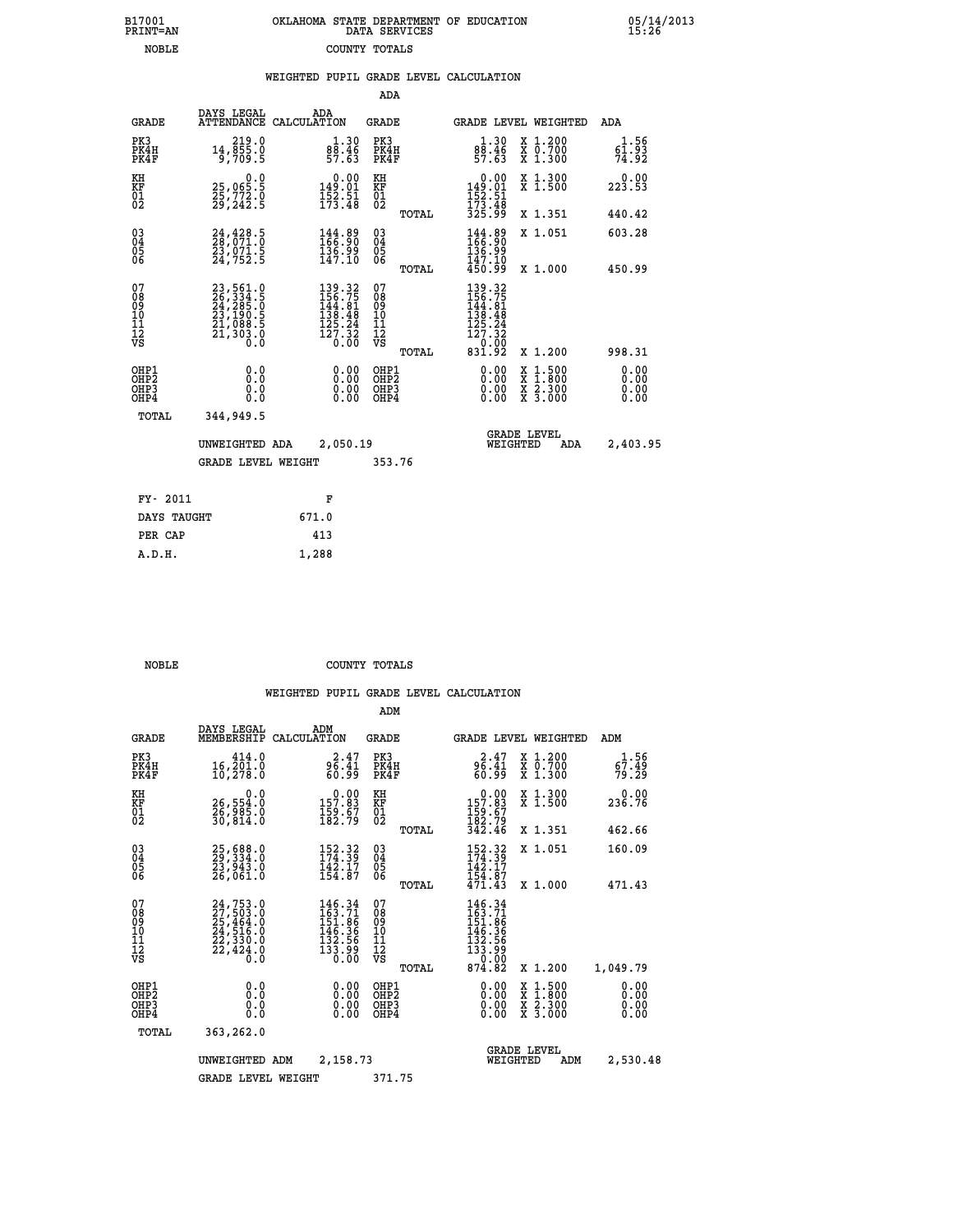| B17001          | OKLAHOMA STATE DEPARTMENT OF EDUCATION |
|-----------------|----------------------------------------|
| <b>PRINT=AN</b> | DATA SERVICES                          |
| 53 NOWATA       | I003 OKLAHOMA UNION                    |

 **B17001 OKLAHOMA STATE DEPARTMENT OF EDUCATION 05/14/2013**

|  |  | WEIGHTED PUPIL GRADE LEVEL CALCULATION |
|--|--|----------------------------------------|
|  |  |                                        |

|                                                                    |                                                                |                                                                                   | ADA                                                 |       |                                                                                           |                                                                                          |                              |
|--------------------------------------------------------------------|----------------------------------------------------------------|-----------------------------------------------------------------------------------|-----------------------------------------------------|-------|-------------------------------------------------------------------------------------------|------------------------------------------------------------------------------------------|------------------------------|
| <b>GRADE</b>                                                       | DAYS LEGAL<br>ATTENDANCE CALCULATION                           | ADA                                                                               | <b>GRADE</b>                                        |       |                                                                                           | GRADE LEVEL WEIGHTED                                                                     | ADA                          |
| PK3<br>PK4H<br>PK4F                                                | 280.0<br>0.0<br>5, 269.0                                       | $\frac{1 \cdot 78}{0 \cdot 00}$<br>33.56                                          | PK3<br>PK4H<br>PK4F                                 |       | $\frac{1 \cdot 78}{0 \cdot 00}$<br>33.56                                                  | X 1.200<br>X 0.700<br>X 1.300                                                            | 2.14<br>0.00<br>43.63        |
| KH<br>KF<br>01<br>02                                               | 0.0<br>5,273.0<br>7,407.0<br>7,240.0                           | $\begin{smallmatrix} 0.00\\ 33.59\\ 47.18\\ 46.11\\ \end{smallmatrix}$            | KH<br>KF<br>01<br>02                                |       | $\begin{smallmatrix} 0.00\\ 33.59\\ 47.18\\ 46.11\\ 93.29 \end{smallmatrix}$              | X 1.300<br>X 1.500                                                                       | 0.00<br>50.39                |
|                                                                    |                                                                |                                                                                   |                                                     | TOTAL |                                                                                           | X 1.351                                                                                  | 126.03                       |
| $\begin{smallmatrix} 03 \\[-4pt] 04 \end{smallmatrix}$<br>Ŏ5<br>06 | 7,051.0<br>7,872.0<br>7,801.5<br>9,705.0                       | $\begin{smallmatrix} 44.91\ 50.14\ 49.69\ 61.82 \end{smallmatrix}$                | $\begin{array}{c} 03 \\ 04 \\ 05 \\ 06 \end{array}$ |       | $\begin{array}{c} 44.91 \\ 50.14 \\ 49.69 \\ 61.82 \end{array}$                           | X 1.051                                                                                  | 47.20                        |
|                                                                    |                                                                |                                                                                   |                                                     | TOTAL | 161.65                                                                                    | X 1.000                                                                                  | 161.65                       |
| 07<br>08<br>09<br>101<br>11<br>12<br>VS                            | 9,076.5<br>7,369.0<br>6,876.5<br>6,075.5<br>6,075.5<br>6,305.5 | $57.81$<br>$46.94$<br>$43.80$<br>$58.54$<br>$58.70$<br>$38.70$<br>$40.16$<br>0.00 | 07<br>08<br>09<br>11<br>11<br>12<br>VS              |       | 57.81<br>$\begin{array}{c} 46.94 \\ 43.80 \\ 58.54 \\ 38.70 \end{array}$<br>40.16<br>0.00 |                                                                                          |                              |
|                                                                    |                                                                |                                                                                   |                                                     | TOTAL | 285.95                                                                                    | X 1.200                                                                                  | 343.14                       |
| OHP1<br>OHP <sub>2</sub><br>OH <sub>P3</sub><br>OHP4               | 0.0<br>0.000                                                   | 0.00<br>$\begin{smallmatrix} 0.00 \ 0.00 \end{smallmatrix}$                       | OHP1<br>OHP2<br>OHP <sub>3</sub>                    |       |                                                                                           | $\begin{smallmatrix} x & 1.500 \\ x & 1.800 \\ x & 2.300 \\ x & 3.000 \end{smallmatrix}$ | 0.00<br>0.00<br>0.00<br>0.00 |
| TOTAL                                                              | 102,793.0                                                      |                                                                                   |                                                     |       |                                                                                           |                                                                                          |                              |
|                                                                    | UNWEIGHTED ADA                                                 | 654.73                                                                            |                                                     |       |                                                                                           | <b>GRADE LEVEL</b><br>WEIGHTED<br>ADA                                                    | 774.18                       |
|                                                                    | <b>GRADE LEVEL WEIGHT</b>                                      |                                                                                   | 119.45                                              |       |                                                                                           |                                                                                          |                              |
| FY- 2011                                                           |                                                                | F                                                                                 |                                                     |       |                                                                                           |                                                                                          |                              |
| DAYS TAUGHT                                                        |                                                                | 157.0                                                                             |                                                     |       |                                                                                           |                                                                                          |                              |
| PER CAP                                                            |                                                                | 84                                                                                |                                                     |       |                                                                                           |                                                                                          |                              |

| NOWATA |
|--------|

 **A.D.H. 653**

 **53 NOWATA I003 OKLAHOMA UNION**

|                                                       |                                                                       |                                                                      | ADM                                                 |       |                                                                            |                                          |        |                              |
|-------------------------------------------------------|-----------------------------------------------------------------------|----------------------------------------------------------------------|-----------------------------------------------------|-------|----------------------------------------------------------------------------|------------------------------------------|--------|------------------------------|
| <b>GRADE</b>                                          | DAYS LEGAL<br>MEMBERSHIP                                              | ADM<br>CALCULATION                                                   | <b>GRADE</b>                                        |       |                                                                            | GRADE LEVEL WEIGHTED                     | ADM    |                              |
| PK3<br>PK4H<br>PK4F                                   | 280.0<br>0.0<br>5,810.0                                               | 1.78<br>ַסְ0:00<br>37:01                                             | PK3<br>PK4H<br>PK4F                                 |       | 1.78<br>ַסְ0:00<br>37:01                                                   | X 1.200<br>X 0.700<br>X 1.300            | 48.11  | 2.14<br>0.00                 |
| KH<br>KF<br>01<br>02                                  | 0.0<br>5,624:0<br>7,636:0<br>7,570:0                                  | $\begin{smallmatrix} 0.00\\ 35.82\\ 48.64\\ 48.22 \end{smallmatrix}$ | KH<br>KF<br>01<br>02                                |       | $\begin{array}{r} 0.00 \\ 35.82 \\ 48.64 \\ 48.22 \\ 96.86 \end{array}$    | X 1.300<br>X 1.500                       | 53.73  | 0.00                         |
|                                                       |                                                                       |                                                                      |                                                     | TOTAL |                                                                            | X 1.351                                  | 130.86 |                              |
| 03<br>04<br>05<br>06                                  | 7,294.0<br>8,196.0<br>8,154.0<br>9,865.0                              | $\begin{smallmatrix} 46.46\,52.20\,51.94\,62.83 \end{smallmatrix}$   | $\begin{array}{c} 03 \\ 04 \\ 05 \\ 06 \end{array}$ |       | $\begin{smallmatrix} 46.46\,52.20\,51.94\,62.83\,166.97 \end{smallmatrix}$ | X 1.051                                  | 48.83  |                              |
|                                                       |                                                                       |                                                                      |                                                     | TOTAL |                                                                            | X 1.000                                  | 166.97 |                              |
| 07<br>08<br>09<br>101<br>112<br>VS                    | 9,303.0<br>7,625.0<br>7,135.0<br>9,660.0<br>6,372.0<br>6,505.0<br>0.0 | 59.257<br>48.57<br>45.45<br>61.53<br>61.59<br>40.43<br>41.43         | 07<br>08<br>09<br>11<br>11<br>12<br>VS              | TOTAL | 59.257<br>48.575<br>45.453<br>61.539<br>40.593<br>41.433<br>296.82         | X 1.200                                  | 356.18 |                              |
| OHP1<br>OHP2<br>OH <sub>P</sub> 3<br>OH <sub>P4</sub> | 0.0<br>$\begin{smallmatrix} 0.16 \ 0.0 \end{smallmatrix}$             |                                                                      | OHP1<br>OHP2<br>OHP <sub>3</sub>                    |       | $0.00$<br>$0.00$<br>0.00                                                   | X 1:500<br>X 1:800<br>X 2:300<br>X 3:000 |        | 0.00<br>0.00<br>0.00<br>0.00 |
| TOTAL                                                 | 107,029.0                                                             |                                                                      |                                                     |       |                                                                            |                                          |        |                              |
|                                                       | UNWEIGHTED ADM                                                        | 681.72                                                               |                                                     |       |                                                                            | GRADE LEVEL<br>WEIGHTED<br>ADM           |        | 806.82                       |
|                                                       | <b>GRADE LEVEL WEIGHT</b>                                             |                                                                      | 125.10                                              |       |                                                                            |                                          |        |                              |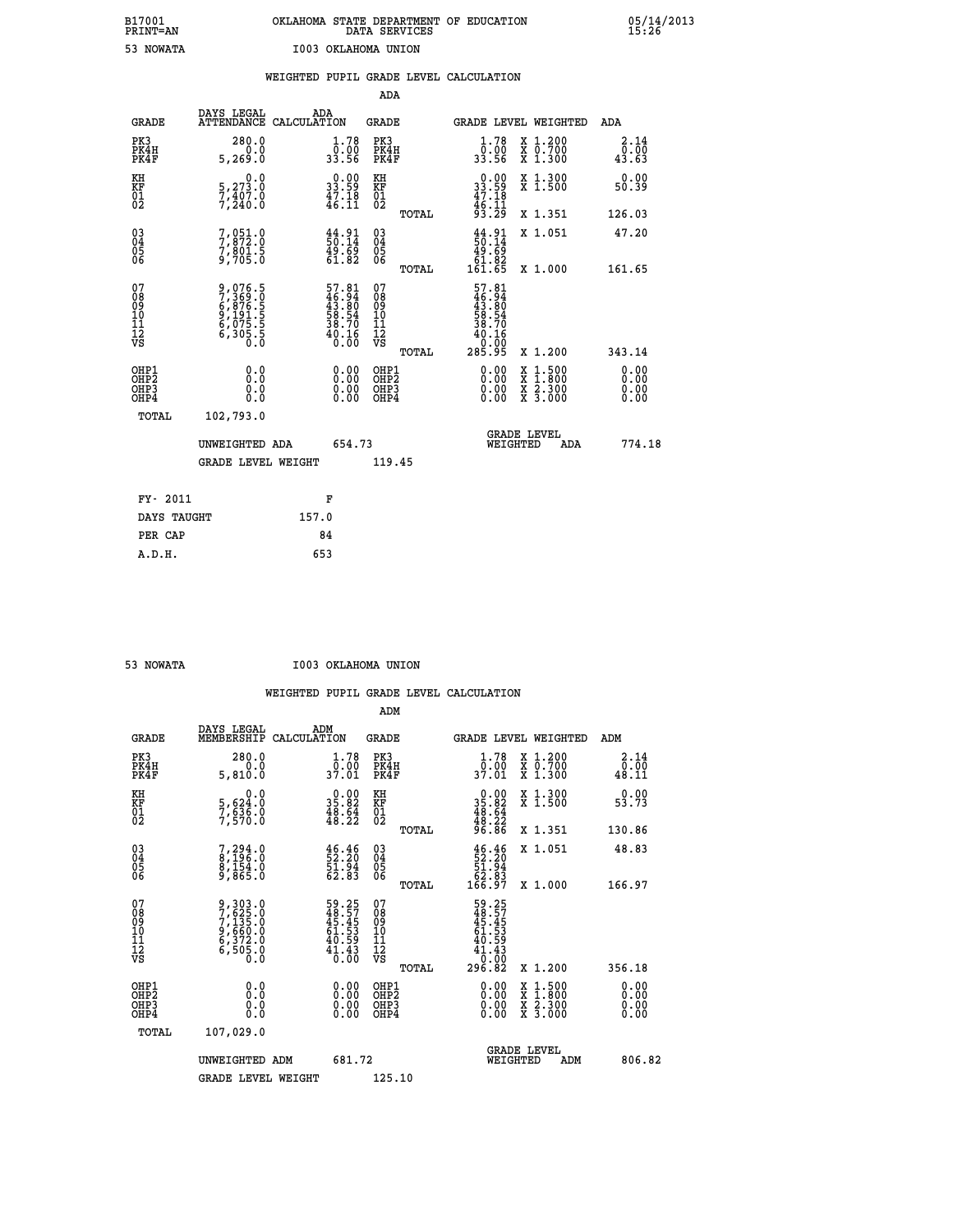| B17001<br>PRINT=AN                                    |                                                                                                              | OKLAHOMA STATE DEPARTMENT OF EDUCATION                                   | DATA SERVICES                                   |                                                                            |                                                                                                  | 05/14/2013                         |  |
|-------------------------------------------------------|--------------------------------------------------------------------------------------------------------------|--------------------------------------------------------------------------|-------------------------------------------------|----------------------------------------------------------------------------|--------------------------------------------------------------------------------------------------|------------------------------------|--|
| 53 NOWATA                                             |                                                                                                              | I040 NOWATA                                                              |                                                 |                                                                            |                                                                                                  |                                    |  |
|                                                       |                                                                                                              | WEIGHTED PUPIL GRADE LEVEL CALCULATION                                   |                                                 |                                                                            |                                                                                                  |                                    |  |
|                                                       |                                                                                                              |                                                                          | ADA                                             |                                                                            |                                                                                                  |                                    |  |
| <b>GRADE</b>                                          | DAYS LEGAL                                                                                                   | ADA<br>ATTENDANCE CALCULATION                                            | GRADE                                           | GRADE LEVEL WEIGHTED                                                       |                                                                                                  | ADA                                |  |
| PK3<br>PK4H<br>PK4F                                   | 160.0<br>0.0<br>10,059.0                                                                                     | $0.98$<br>$0.00$<br>61.71                                                | PK3<br>PK4H<br>PK4F                             | 0.98<br>0.00<br>61.71                                                      | X 1.200<br>X 0.700<br>X 1.300                                                                    | 1.18<br>0.00<br>80.22              |  |
| KH<br>KF<br>$\overline{01}$                           | 0.0<br>10,990.5<br>11,926.0<br>13,433.0                                                                      | $\begin{smallmatrix} 0.00\\ 67.43\\ 73.17\\ 82.41 \end{smallmatrix}$     | KH<br>KF<br>01<br>02                            | 67.43<br>$\begin{smallmatrix}73.17\02.41\05.58\end{smallmatrix}$           | X 1.300<br>X 1.500                                                                               | 0.00<br>101.15                     |  |
|                                                       |                                                                                                              |                                                                          | TOTAL                                           |                                                                            | X 1.351                                                                                          | 210.19                             |  |
| $\substack{03 \\ 04}$<br>$\frac{05}{06}$              | 10,765.0<br>īĭ,ĕōž.š<br>11,531.5                                                                             | 66.94<br>$72.41$<br>$70.75$                                              | $03\overline{4}$<br>$\substack{05 \\ 06}$       | 66.04<br>72.41<br>70.75                                                    | X 1.051                                                                                          | 69.41                              |  |
|                                                       |                                                                                                              |                                                                          | TOTAL                                           | 209.39                                                                     | X 1.000                                                                                          | 209.39                             |  |
| 07<br>08<br>09<br>11<br>11<br>12<br>VS                | $\begin{smallmatrix} 12,195.5\\ 9,813.0\\ 10,930.5\\ 10,521.0\\ 11,476.0\\ 10,098.5\\ 0.0 \end{smallmatrix}$ | $74.82$<br>$60.20$<br>$67.06$<br>$64.55$<br>$70.40$<br>$61.95$<br>$0.00$ | 07<br>08<br>09<br>10<br>11<br>12<br>VS<br>TOTAL | $74.82$<br>$60.20$<br>$67.06$<br>64.55<br>70.40<br>61.95<br>0.00<br>398.98 | X 1.200                                                                                          | 478.78                             |  |
| OHP1<br>OH <sub>P</sub> 2<br>OH <sub>P3</sub><br>OHP4 | 473.0<br>0.0<br>0.0<br>0.0                                                                                   | 2.90<br>0.00<br>0.00                                                     | OHP1<br>OHP <sub>2</sub><br>OHP3<br>OHP4        | 2.90<br>0.00<br>0.00                                                       | $\begin{smallmatrix} x & 1 & 500 \\ x & 1 & 800 \\ x & 2 & 300 \\ x & 3 & 000 \end{smallmatrix}$ | $\frac{4}{0}$ : 35<br>0.00<br>0.00 |  |
| TOTAL                                                 | 156,971.0                                                                                                    |                                                                          |                                                 |                                                                            |                                                                                                  |                                    |  |
|                                                       | UNWEIGHTED ADA                                                                                               | 963.01                                                                   |                                                 | <b>GRADE LEVEL</b><br>WEIGHTED                                             | ADA                                                                                              | 1,154.67                           |  |
|                                                       | <b>GRADE LEVEL WEIGHT</b>                                                                                    |                                                                          | 191.66                                          |                                                                            |                                                                                                  |                                    |  |
| FY- 2011                                              |                                                                                                              | F                                                                        |                                                 |                                                                            |                                                                                                  |                                    |  |
| DAYS TAUGHT                                           |                                                                                                              | 163.0                                                                    |                                                 |                                                                            |                                                                                                  |                                    |  |

| 53 NOWATA | I040 NOWATA |
|-----------|-------------|
|           |             |

 **PER CAP 79 A.D.H. 497**

 **WEIGHTED PUPIL GRADE LEVEL CALCULATION ADM DAYS LEGAL ADM GRADE MEMBERSHIP CALCULATION GRADE GRADE LEVEL WEIGHTED ADM PK3 162.0 0.99 PK3 0.99 X 1.200 1.19 PK4H 0.0 0.00 PK4H 0.00 X 0.700 0.00 PK4F 10,699.0 65.64 PK4F 65.64 X 1.300 85.33 KH 0.0 0.00 KH 0.00 X 1.300 0.00 KF 11,627.0 71.33 KF 71.33 X 1.500 107.00 01 12,539.0 76.93 01 76.93 02 14,095.0 86.47 02 86.47 TOTAL 163.40 X 1.351 220.75 03 11,249.0 69.01 03 69.01 X 1.051 72.53 04 11,454.0 70.27 04 70.27 05 12,256.0 75.19 05 75.19 06 11,768.0 72.20 06 72.20 TOTAL 217.66 X 1.000 217.66**  $\begin{array}{cccc} 07 & 12,464.0 & 76.47 & 07 & 76.47 \ 08 & 10,020.0 & 61.47 & 08 & 61.47 \ 09 & 11,091.0 & 68.04 & 09 & 61.47 \ 10 & 10,718.0 & 65.75 & 10 & 65.75 \ 11 & 11,639.0 & 71.40 & 11 & 41.40 \ 12 & 10,210.0 & 62.64 & 12 & 71.40 \ 13 & 0.0 & 6 & 0.0 & 0.0$  **TOTAL 405.77 X 1.200 486.92** OHP1 486.0 2.98 OHP1 2... 0.00 X 1.500 4.47<br>OHP2 0.0 2.98 OHP1 2... 00 X 1.500 4.47<br>OHP2 0.00 0.000 OHP2 0.000 1.500  **OHP4 0.0 0.00 OHP4 0.00 X 3.000 0.00 TOTAL 162,477.0 GRADE LEVEL UNWEIGHTED ADM 996.78 WEIGHTED ADM 1,195.85** GRADE LEVEL WEIGHT 199.07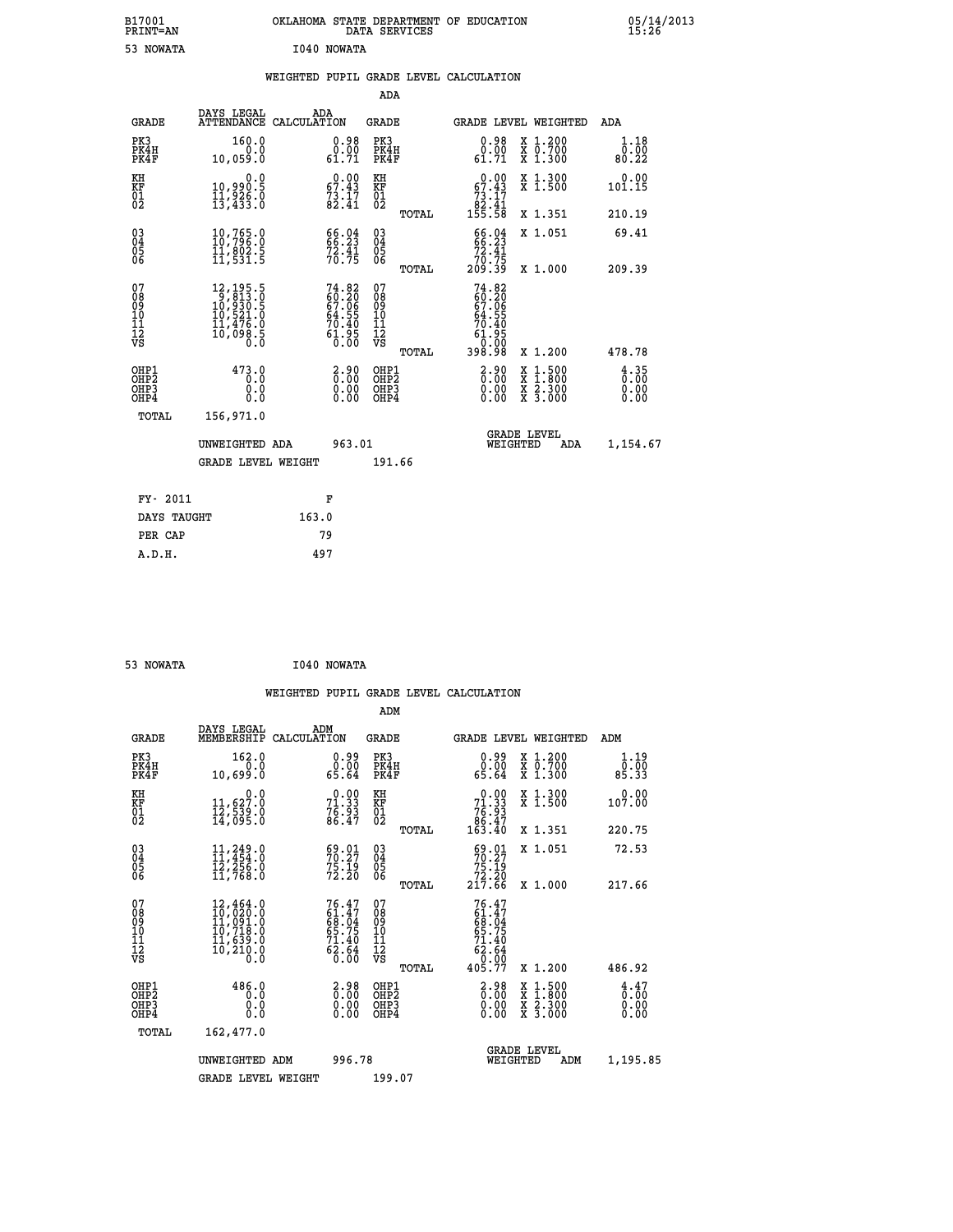# **B17001 OKLAHOMA STATE DEPARTMENT OF EDUCATION 05/14/2013 PRINT=AN DATA SERVICES 15:26 53 NOWATA I051 SOUTH COFFEYVILLE**

|                                                                    |                                          |                                                                                                                                                                                                          |       |                                                                                       | ADA                                                |       |                                                                                                          |          |                                          |                              |
|--------------------------------------------------------------------|------------------------------------------|----------------------------------------------------------------------------------------------------------------------------------------------------------------------------------------------------------|-------|---------------------------------------------------------------------------------------|----------------------------------------------------|-------|----------------------------------------------------------------------------------------------------------|----------|------------------------------------------|------------------------------|
|                                                                    | <b>GRADE</b>                             | DAYS LEGAL<br>ATTENDANCE CALCULATION                                                                                                                                                                     | ADA   |                                                                                       | <b>GRADE</b>                                       |       |                                                                                                          |          | GRADE LEVEL WEIGHTED                     | <b>ADA</b>                   |
| PK3                                                                | PK4H<br>PK4F                             | 0.0<br>0.0<br>2,030.5                                                                                                                                                                                    |       | $\begin{smallmatrix} 0.00\\ 0.00\\ 12.69 \end{smallmatrix}$                           | PK3<br>PK4H<br>PK4F                                |       | $\begin{smallmatrix} 0.00\\ 0.00\\ 12.69 \end{smallmatrix}$                                              |          | X 1.200<br>X 0.700<br>X 1.300            | 0.00<br>0.00<br>16.50        |
| KH<br>KF<br>01<br>02                                               |                                          | 0.0<br>3,027:0<br>3,123:5<br>2,054:5                                                                                                                                                                     |       | $\begin{smallmatrix} 0.00\\18.92\\19.52\\12.84 \end{smallmatrix}$                     | KH<br>KF<br>01<br>02                               |       | $\begin{array}{c} 0.00 \\ 18.92 \\ 19.52 \\ 12.84 \\ 32.36 \end{array}$                                  |          | X 1.300<br>X 1.500                       | 0.00<br>28.38                |
|                                                                    |                                          |                                                                                                                                                                                                          |       |                                                                                       |                                                    | TOTAL |                                                                                                          |          | X 1.351                                  | 43.72                        |
| $\begin{smallmatrix} 03 \\[-4pt] 04 \end{smallmatrix}$<br>Ŏ5<br>06 |                                          | $\frac{3}{2}, \frac{794}{425}$ .0<br>$\frac{2}{427}$ .0<br>$\frac{427}{2,941}$ .0                                                                                                                        |       | $23.72$<br>15:16<br>$\frac{15:17}{18:38}$                                             | $\begin{matrix} 03 \\ 04 \\ 05 \\ 06 \end{matrix}$ | TOTAL | $23.72$<br>$15.16$<br>$15.17$<br>$18.38$<br>$48.71$                                                      |          | X 1.051<br>X 1.000                       | 24.93<br>48.71               |
| 07<br>08<br>09<br>11<br>11<br>12<br>VS                             |                                          | $\begin{smallmatrix} 3\,,\,2\,0\,5\,. \ 5\,\\ 2\,,\,4\,5\,3\,. \ 5\,\\ 2\,,\,8\,8\,5\,. \ 5\,\\ 4\,,\,1\,5\,9\,. \ 5\,\\ 4\,,\,2\,0\,6\,. \ 0\,\\ 4\,,\,0\,8\,3\,. \ 0\,\\ 0\,. \ 0\, \end{smallmatrix}$ |       | $\begin{smallmatrix} 20.03\\21.58\\18.03\\26.00\\26.29\\25.52\\0.00\end{smallmatrix}$ | 07<br>08<br>09<br>11<br>11<br>12<br>VS             | TOTAL | $\begin{smallmatrix} 20.03\\ 21.58\\ 18.503\\ 18.030\\ 26.29\\ 25.52\\ 25.52\\ 137.45 \end{smallmatrix}$ |          | X 1.200                                  | 164.94                       |
|                                                                    | OHP1<br>OHP <sub>2</sub><br>OHP3<br>OHP4 | 0.0<br>0.0<br>0.0                                                                                                                                                                                        |       | 0.00<br>$\begin{smallmatrix} 0.00 \ 0.00 \end{smallmatrix}$                           | OHP1<br>OH <sub>P</sub> 2<br>OHP3<br>OHP4          |       | 0.00<br>0.00<br>0.00                                                                                     | X<br>X   | $1:500$<br>$1:800$<br>X 2.300<br>X 3.000 | 0.00<br>0.00<br>0.00<br>0.00 |
|                                                                    | TOTAL                                    | 43,816.0<br>UNWEIGHTED ADA                                                                                                                                                                               |       | 273.85                                                                                |                                                    |       |                                                                                                          | WEIGHTED | <b>GRADE LEVEL</b><br>ADA                | 327.18                       |
|                                                                    |                                          | <b>GRADE LEVEL WEIGHT</b>                                                                                                                                                                                |       |                                                                                       | 53.33                                              |       |                                                                                                          |          |                                          |                              |
|                                                                    | FY- 2011                                 |                                                                                                                                                                                                          |       | F                                                                                     |                                                    |       |                                                                                                          |          |                                          |                              |
|                                                                    | DAYS TAUGHT                              |                                                                                                                                                                                                          | 160.0 |                                                                                       |                                                    |       |                                                                                                          |          |                                          |                              |
|                                                                    | PER CAP                                  |                                                                                                                                                                                                          |       | 88                                                                                    |                                                    |       |                                                                                                          |          |                                          |                              |

 **A.D.H. 92**

#### **53 NOWATA I051 SOUTH COFFEYVILLE**

|                                                    |                                                                                        |                                                                   | ADM                                                    |                                                                                                                                                                                                                                                                                |                                          |                       |
|----------------------------------------------------|----------------------------------------------------------------------------------------|-------------------------------------------------------------------|--------------------------------------------------------|--------------------------------------------------------------------------------------------------------------------------------------------------------------------------------------------------------------------------------------------------------------------------------|------------------------------------------|-----------------------|
| <b>GRADE</b>                                       | DAYS LEGAL<br>MEMBERSHIP                                                               | ADM<br>CALCULATION                                                | <b>GRADE</b>                                           |                                                                                                                                                                                                                                                                                | GRADE LEVEL WEIGHTED                     | ADM                   |
| PK3<br>PK4H<br>PK4F                                | 0.0<br>0.0<br>2,134.0                                                                  | 0.0000<br>13.34                                                   | PK3<br>PK4H<br>PK4F                                    | $\begin{smallmatrix} 0.00\\ 0.00\\ 13.34 \end{smallmatrix}$                                                                                                                                                                                                                    | X 1.200<br>X 0.700<br>X 1.300            | 0.00<br>0.00<br>17.34 |
| KH<br>KF<br>01<br>02                               | 0.0<br>$\frac{3}{2}, \frac{144}{22}, \frac{0}{0}$<br>$\frac{2}{2}, \frac{122}{122}$ .0 | $\begin{smallmatrix} 0.00\\19.65\\20.18\\13.26 \end{smallmatrix}$ | KH<br>KF<br>01<br>02                                   | $0.00\n19.65\n20.18\n13.26\n33.44$                                                                                                                                                                                                                                             | X 1.300<br>X 1.500                       | 0.00<br>29.48         |
|                                                    |                                                                                        |                                                                   | TOTAL                                                  |                                                                                                                                                                                                                                                                                | X 1.351                                  | 45.18                 |
| $\begin{matrix} 03 \\ 04 \\ 05 \\ 06 \end{matrix}$ | 3,870.0<br>2,534.0<br>2,513.0<br>3,057.0                                               | $24.19$<br>$15.84$<br>$15.71$<br>$19.11$                          | $\begin{array}{c} 03 \\ 04 \\ 05 \\ 06 \end{array}$    | $24.19$<br>$15.84$<br>$15.71$<br>$19.11$<br>$50.66$                                                                                                                                                                                                                            | X 1.051                                  | 25.42                 |
|                                                    |                                                                                        |                                                                   | TOTAL                                                  |                                                                                                                                                                                                                                                                                | X 1.000                                  | 50.66                 |
| 07<br>08<br>09<br>001<br>11<br>11<br>12<br>VS      |                                                                                        | $21.3222.3619.0228.1427.8927.040.00$                              | 07<br>08<br>09<br>001<br>11<br>11<br>12<br>VS<br>TOTAL | $21.32$<br>$22.36$<br>$19.02$<br>$28.14$<br>$27.89$<br>$27.04$<br>$0.00$<br>$145.77$                                                                                                                                                                                           | X 1.200                                  | 174.92                |
| OHP1<br>OHP2<br>OH <sub>P3</sub><br>OHP4           | 0.0<br>0.000                                                                           | $\begin{smallmatrix} 0.00 \ 0.00 \ 0.00 \ 0.00 \end{smallmatrix}$ | OHP1<br>OHP2<br>OHP3<br>OHP4                           | $\begin{smallmatrix} 0.00 & 0.00 & 0.00 & 0.00 & 0.00 & 0.00 & 0.00 & 0.00 & 0.00 & 0.00 & 0.00 & 0.00 & 0.00 & 0.00 & 0.00 & 0.00 & 0.00 & 0.00 & 0.00 & 0.00 & 0.00 & 0.00 & 0.00 & 0.00 & 0.00 & 0.00 & 0.00 & 0.00 & 0.00 & 0.00 & 0.00 & 0.00 & 0.00 & 0.00 & 0.00 & 0.0$ | X 1:500<br>X 1:800<br>X 2:300<br>X 3:000 | 0.00<br>0.00<br>0.00  |
| TOTAL                                              | 45,927.0                                                                               |                                                                   |                                                        |                                                                                                                                                                                                                                                                                |                                          |                       |
|                                                    | UNWEIGHTED ADM                                                                         | 287.05                                                            |                                                        | WEIGHTED                                                                                                                                                                                                                                                                       | <b>GRADE LEVEL</b><br>ADM                | 343.00                |
|                                                    | <b>GRADE LEVEL WEIGHT</b>                                                              |                                                                   | 55.95                                                  |                                                                                                                                                                                                                                                                                |                                          |                       |
|                                                    |                                                                                        |                                                                   |                                                        |                                                                                                                                                                                                                                                                                |                                          |                       |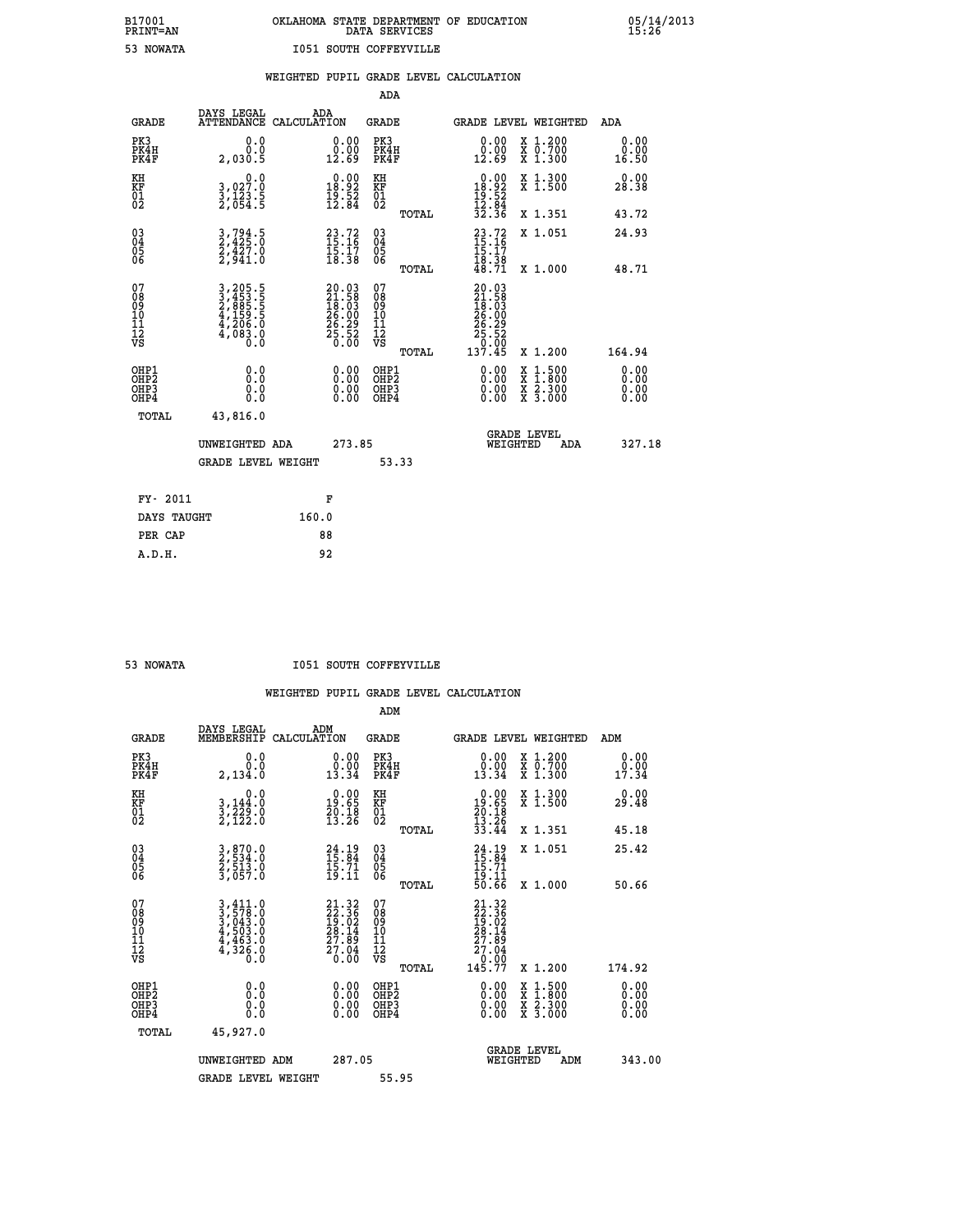|  | OKLAHOMA STATE DEPARTMENT OF EDUCATION<br>DATA SERVICES |  |
|--|---------------------------------------------------------|--|
|  | COUNTY TOTALS                                           |  |

05/14/2013<br>15:26

|                                                              |                                                                                                                                         |                                                                                                    |                                                  | WEIGHTED PUPIL GRADE LEVEL CALCULATION                                                                                                                                                                |                            |
|--------------------------------------------------------------|-----------------------------------------------------------------------------------------------------------------------------------------|----------------------------------------------------------------------------------------------------|--------------------------------------------------|-------------------------------------------------------------------------------------------------------------------------------------------------------------------------------------------------------|----------------------------|
|                                                              |                                                                                                                                         |                                                                                                    | ADA                                              |                                                                                                                                                                                                       |                            |
| <b>GRADE</b>                                                 | DAYS LEGAL                                                                                                                              | ADA<br>ATTENDANCE CALCULATION                                                                      | <b>GRADE</b>                                     | <b>GRADE LEVEL WEIGHTED</b>                                                                                                                                                                           | ADA                        |
| PK3<br>PK4H<br>PK4F                                          | 440.0<br>0.0<br>17,358.5                                                                                                                | 2.76<br>ةة∶ة<br>107.96                                                                             | PK3<br>PK4H<br>PK4F                              | 2.76<br>X 1.200<br>X 0.700<br>X 1.300<br>0.00<br>107.96                                                                                                                                               | 3.32<br>0.00<br>140.35     |
| KH<br>KF<br>01<br>02                                         | 0.0<br>19,290:5<br>22,456:5<br>22,727:5                                                                                                 | $0.00$<br>94.91<br>$\frac{1}{1}\overline{3}\overline{9}\cdot\overline{9}\overline{7}\$             | KH<br>KF<br>01<br>02                             | $\begin{smallmatrix} &0.00\\ 119.94\\ 139.87\\ 141.36\\ 281.23 \end{smallmatrix}$<br>X 1.300<br>X 1.500                                                                                               | 0.00<br>179.92             |
|                                                              |                                                                                                                                         |                                                                                                    | TOTAL                                            | X 1.351                                                                                                                                                                                               | 379.94                     |
| $\begin{smallmatrix} 03 \\[-4pt] 04 \end{smallmatrix}$<br>05 | $21,610.5$<br>$21,093.0$<br>$22,031.0$<br>$24,177.5$                                                                                    | $\begin{array}{l} 134.67\\131.53\\137.27\\150.95 \end{array}$                                      | $^{03}_{04}$<br>0500                             | $134.67$<br>$131.53$<br>$137.27$<br>X 1.051                                                                                                                                                           | 561.29                     |
| 06                                                           |                                                                                                                                         |                                                                                                    | TOTAL                                            | $\frac{150.95}{419.75}$<br>X 1.000                                                                                                                                                                    | 419.75                     |
| 07<br>08<br>09<br>10<br>İĭ<br>12<br>VS                       | $\begin{smallmatrix} 24\,,477\,.5\\ 20\,,635\,.5\\ 20\,,692\,.5\\ 23\,,872\,.0\\ 21\,,757\,.5\\ 20\,,487\,.0\\ 0\,.0 \end{smallmatrix}$ | $\begin{smallmatrix} 152.66\\ 128.72\\ 128.89\\ 149.09\\ 135.39\\ 127.63\\ 0.00 \end{smallmatrix}$ | 07<br>08<br>09<br>101<br>11<br>12<br>VS<br>TOTAL | $\begin{array}{r} 152.66 \\ 128.72 \\ 128.89 \\ 149.09 \\ 135.39 \\ 127.63 \end{array}$<br>$\begin{smallmatrix} -0.00 \ 822.38 \end{smallmatrix}$<br>X 1.200                                          | 986.86                     |
| OHP1<br>OHP2<br>OHP3<br>OHP4                                 | 473.0<br>0.0<br>0.0<br>0.0                                                                                                              | $\begin{smallmatrix} 2.90\0.00\0.00 \end{smallmatrix}$                                             | OHP1<br>OHP2<br>OHP3<br>OHP4                     | $\begin{smallmatrix} 2.90\ 0.00\ 0.00 \end{smallmatrix}$<br>$\begin{smallmatrix} \mathtt{X} & 1\cdot500\\ \mathtt{X} & 1\cdot800\\ \mathtt{X} & 2\cdot300\\ \mathtt{X} & 3\cdot000 \end{smallmatrix}$ | $\frac{4}{0}$ : 35<br>0.00 |
| TOTAL                                                        | 303,580.0                                                                                                                               |                                                                                                    |                                                  |                                                                                                                                                                                                       |                            |
|                                                              | UNWEIGHTED ADA                                                                                                                          | 1,891.59                                                                                           |                                                  | <b>GRADE LEVEL</b><br>WEIGHTED                                                                                                                                                                        | 2,256.03<br>ADA            |
|                                                              | <b>GRADE LEVEL WEIGHT</b>                                                                                                               |                                                                                                    | 364.44                                           |                                                                                                                                                                                                       |                            |
| FY- 2011                                                     |                                                                                                                                         | F                                                                                                  |                                                  |                                                                                                                                                                                                       |                            |
| DAYS TAUGHT                                                  |                                                                                                                                         | 480.0                                                                                              |                                                  |                                                                                                                                                                                                       |                            |
| PER CAP                                                      |                                                                                                                                         | 251                                                                                                |                                                  |                                                                                                                                                                                                       |                            |

 **NOWATA COUNTY TOTALS**

 **A.D.H. 1,242**

 **B17001<br>PRINT=AN NOWATA** 

|                                                       |                                                                                                               |                                                                                             | ADM                                     |       |                                                                                                                       |                                          |                              |
|-------------------------------------------------------|---------------------------------------------------------------------------------------------------------------|---------------------------------------------------------------------------------------------|-----------------------------------------|-------|-----------------------------------------------------------------------------------------------------------------------|------------------------------------------|------------------------------|
| <b>GRADE</b>                                          | DAYS LEGAL<br>MEMBERSHIP                                                                                      | ADM<br>CALCULATION                                                                          | <b>GRADE</b>                            |       |                                                                                                                       | GRADE LEVEL WEIGHTED                     | ADM                          |
| PK3<br>PK4H<br>PK4F                                   | 442.0<br>0.0<br>18,643.0                                                                                      | 2.77<br>$\frac{\bar{0} \cdot 00}{115.99}$                                                   | PK3<br>PK4H<br>PK4F                     |       | 2.77<br>ۋۇ∶ۇ<br>115.99                                                                                                | X 1.200<br>X 0.700<br>X 1.300            | 3.32<br>0.00<br>150.78       |
| KH<br>KF<br>01<br>02                                  | 0.0<br>20,395.0<br>23,404.0<br>23,787.0                                                                       | $\begin{smallmatrix} &0.00\\ 126.80\\ 145.75\\ 147.95 \end{smallmatrix}$                    | KH<br>KF<br>01<br>02                    |       | $\begin{smallmatrix} &0.00\\ 126.80\\ 145.75\\ 147.95\\ 293.70 \end{smallmatrix}$                                     | X 1.300<br>X 1.500                       | 0.00<br>190.21               |
|                                                       |                                                                                                               |                                                                                             |                                         | TOTAL |                                                                                                                       | X 1.351                                  | 396.79                       |
| 03<br>04<br>05<br>06                                  | 22, 413.0<br>22, 184.0<br>22, 923.0<br>24,690.0                                                               | 139.66<br>138.31<br>$\frac{142}{154}. \frac{84}{14}$                                        | $^{03}_{04}$<br>05<br>06                |       | 139.66<br>138.31<br>142.84                                                                                            | X 1.051                                  | 146.78                       |
|                                                       |                                                                                                               |                                                                                             |                                         | TOTAL | $\frac{154}{435}.$ $\frac{14}{29}$                                                                                    | X 1.000                                  | 435.29                       |
| 07<br>08<br>09<br>101<br>112<br>VS                    | $\begin{smallmatrix} 25,178.0\\ 21,223.0\\ 21,269.0\\ 24,881.0\\ 22,474.0\\ 21,041.0\\ 0.0 \end{smallmatrix}$ | 157.04<br>132.40<br>132.51<br>155.42<br>139.88<br>131.11<br>$\overline{0}$ . $\overline{0}$ | 07<br>08<br>09<br>101<br>11<br>12<br>VS | TOTAL | $\begin{smallmatrix} 157.04\\ 132.40\\ 132.51\\ 155.42\\ 155.42\\ 139.88\\ 131.11\\ 0.00 \end{smallmatrix}$<br>848.36 | X 1.200                                  | 1,018.02                     |
| OHP1<br>OH <sub>P</sub> 2<br>OH <sub>P3</sub><br>OHP4 | 486.0<br>0.0<br>0.000                                                                                         | $\begin{smallmatrix} 2.98\ 0.00 \ 0.00 \end{smallmatrix}$<br>0.00                           | OHP1<br>OHP2<br>OHP3<br>OHP4            |       | $\begin{smallmatrix} 2.98 \\ 0.00 \\ 0.00 \end{smallmatrix}$<br>0.00                                                  | X 1:500<br>X 1:800<br>X 2:300<br>X 3:000 | 4.47<br>0.00<br>0.00<br>0.00 |
| TOTAL                                                 | 315,433.0                                                                                                     |                                                                                             |                                         |       |                                                                                                                       |                                          |                              |
|                                                       | UNWEIGHTED ADM                                                                                                | 1,965.55                                                                                    |                                         |       | WEIGHTED                                                                                                              | <b>GRADE LEVEL</b><br>ADM                | 2,345.67                     |
|                                                       | <b>GRADE LEVEL WEIGHT</b>                                                                                     |                                                                                             | 380.12                                  |       |                                                                                                                       |                                          |                              |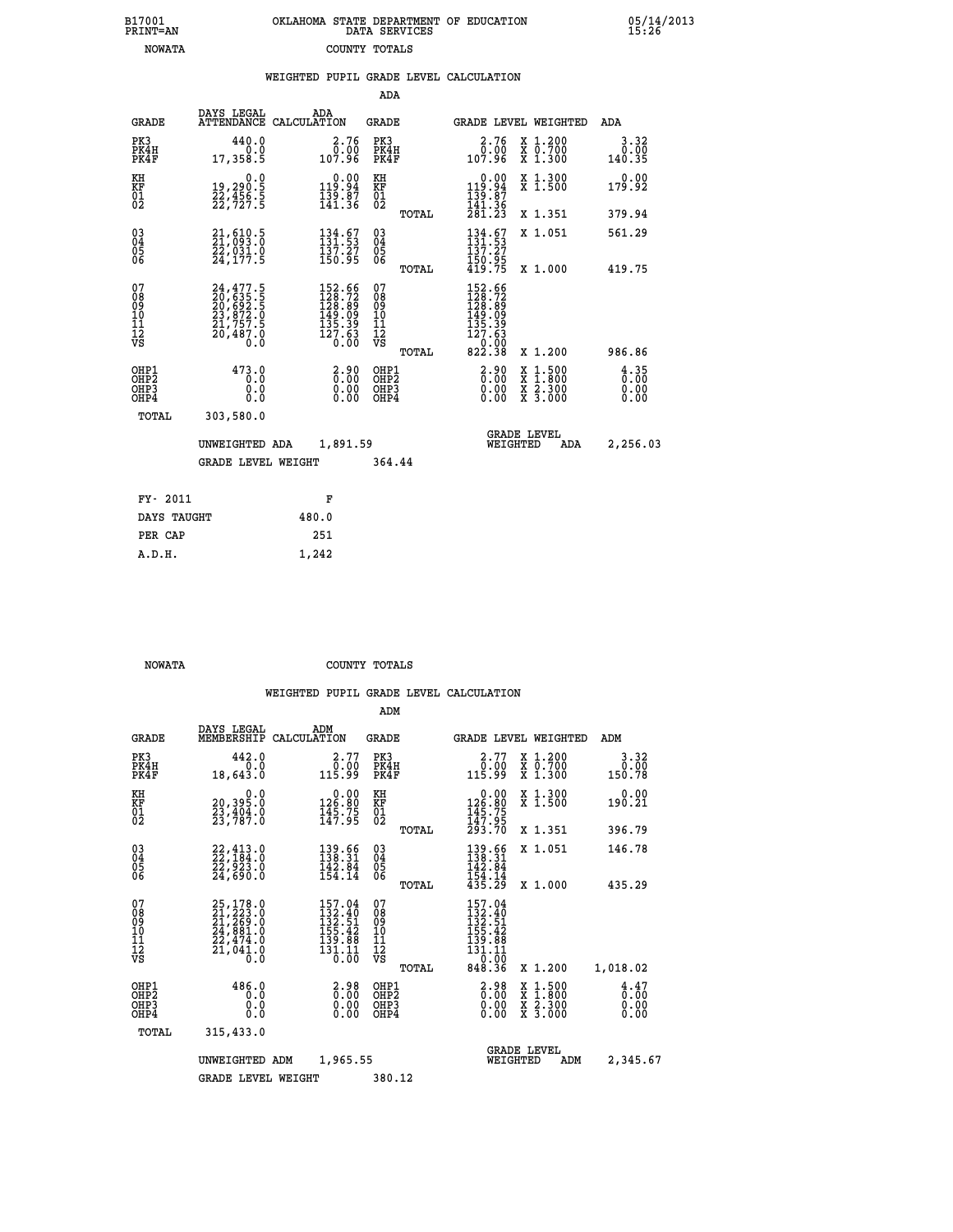| B17001<br><b>PRINT=AN</b> | OKLAHOMA STATE DEPARTMENT OF EDUCATION<br>DATA SERVICES | 05/14/2013<br>15:26 |
|---------------------------|---------------------------------------------------------|---------------------|
| 54 OKFUSKEE               | C029 BEARDEN                                            |                     |

|                                                    |                                                                               |                    |                                                                                              |                                                     |       | WEIGHTED PUPIL GRADE LEVEL CALCULATION                                |                                                                                                                                      |                              |
|----------------------------------------------------|-------------------------------------------------------------------------------|--------------------|----------------------------------------------------------------------------------------------|-----------------------------------------------------|-------|-----------------------------------------------------------------------|--------------------------------------------------------------------------------------------------------------------------------------|------------------------------|
|                                                    |                                                                               |                    |                                                                                              | <b>ADA</b>                                          |       |                                                                       |                                                                                                                                      |                              |
| <b>GRADE</b>                                       | DAYS LEGAL<br><b>ATTENDANCE</b>                                               | ADA<br>CALCULATION |                                                                                              | <b>GRADE</b>                                        |       |                                                                       | GRADE LEVEL WEIGHTED                                                                                                                 | ADA                          |
| PK3<br>PK4H<br>PK4F                                | 0.0<br>$0.0$<br>1,465.0                                                       |                    | $\begin{smallmatrix} 0.00 \ 0.00 \ 8.77 \end{smallmatrix}$                                   | PK3<br>PK4H<br>PK4F                                 |       | $\begin{smallmatrix} 0.00 \ 0.00 \ 8.77 \end{smallmatrix}$            | X 1.200<br>X 0.700<br>X 1.300                                                                                                        | 0.00<br>0.00<br>11.40        |
| KH<br>KF<br>01<br>02                               | 0.0<br>$1, 441.5$<br>$1, 372.5$<br>$1, 498.5$                                 |                    | $\begin{smallmatrix} 0.00\ 8.63\ 8.22\ 8.97 \end{smallmatrix}$                               | KH<br>KF<br>01<br>02                                |       | $\begin{smallmatrix} 0.00\\8.63\\8.22\\8.97\\17.19 \end{smallmatrix}$ | X 1.300<br>X 1.500                                                                                                                   | 0.00<br>12.95                |
|                                                    |                                                                               |                    |                                                                                              |                                                     | TOTAL |                                                                       | X 1.351                                                                                                                              | 23.22                        |
| $\begin{matrix} 03 \\ 04 \\ 05 \\ 06 \end{matrix}$ | $\begin{smallmatrix} 2,221.5\\ 1,882.0\\ 1,906.5\\ 2,405.5 \end{smallmatrix}$ |                    | $13.30$<br>$11.27$<br>11.42<br>14.40                                                         | $\begin{array}{c} 03 \\ 04 \\ 05 \\ 06 \end{array}$ |       | $13.30$<br>$11.27$<br>$\frac{11.42}{14.40}$<br>$\frac{37.09}{}$       | X 1.051                                                                                                                              | 13.98                        |
|                                                    |                                                                               |                    |                                                                                              |                                                     | TOTAL |                                                                       | X 1.000                                                                                                                              | 37.09                        |
| 07<br>0890112<br>1112<br>VS                        | $1,459.5$<br>$1,904.0$<br>$0.0$<br>$0.0$<br>$0.0$<br>$0.0$<br>$0.0$           |                    | 8.74<br>11.40<br>$\begin{smallmatrix} 1.700 0.000 0.000 0.000 0.000 0.000 \end{smallmatrix}$ | 07<br>08<br>09<br>001<br>11<br>11<br>12<br>VS       | TOTAL | 8.74<br>$11.40$<br>0.00<br>0.00<br>0.00<br>0.00<br>20.14              | X 1.200                                                                                                                              | 24.17                        |
| OHP1<br>OHP2<br>OHP3<br>OHP4                       | 0.0<br>0.0<br>0.0                                                             |                    | $\begin{smallmatrix} 0.00 \ 0.00 \ 0.00 \ 0.00 \end{smallmatrix}$                            | OHP1<br>OHP2<br>OHP3<br>OHP4                        |       | 0.00<br>0.00<br>0.00                                                  | $\begin{smallmatrix} \mathtt{X} & 1 & 500 \\ \mathtt{X} & 1 & 800 \\ \mathtt{X} & 2 & 300 \\ \mathtt{X} & 3 & 000 \end{smallmatrix}$ | 0.00<br>0.00<br>0.00<br>0.00 |
| <b>TOTAL</b>                                       | 17,556.5                                                                      |                    |                                                                                              |                                                     |       |                                                                       |                                                                                                                                      |                              |
|                                                    | UNWEIGHTED ADA                                                                |                    | 105.12                                                                                       |                                                     |       | WEIGHTED                                                              | <b>GRADE LEVEL</b><br>ADA                                                                                                            | 122.81                       |
|                                                    | <b>GRADE LEVEL WEIGHT</b>                                                     |                    |                                                                                              | 17.69                                               |       |                                                                       |                                                                                                                                      |                              |
| FY- 2011                                           |                                                                               | F                  |                                                                                              |                                                     |       |                                                                       |                                                                                                                                      |                              |
| DAYS TAUGHT                                        |                                                                               | 167.0              |                                                                                              |                                                     |       |                                                                       |                                                                                                                                      |                              |
| PER CAP                                            |                                                                               | 95                 |                                                                                              |                                                     |       |                                                                       |                                                                                                                                      |                              |

 **54 OKFUSKEE C029 BEARDEN**

 **A.D.H. 76**

|                                                      |                                                                  |                                                                                                                                                                                                                                                                                                                                                 | WEIGHTED PUPIL GRADE LEVEL CALCULATION        |                                                                                                 |                       |
|------------------------------------------------------|------------------------------------------------------------------|-------------------------------------------------------------------------------------------------------------------------------------------------------------------------------------------------------------------------------------------------------------------------------------------------------------------------------------------------|-----------------------------------------------|-------------------------------------------------------------------------------------------------|-----------------------|
|                                                      |                                                                  |                                                                                                                                                                                                                                                                                                                                                 | ADM                                           |                                                                                                 |                       |
| <b>GRADE</b>                                         | DAYS LEGAL<br>MEMBERSHIP<br>CALCULATION                          | ADM                                                                                                                                                                                                                                                                                                                                             | <b>GRADE</b>                                  | <b>GRADE LEVEL WEIGHTED</b>                                                                     | ADM                   |
| PK3<br>PK4H<br>PK4F                                  | 0.0<br>0.0<br>1,594.0                                            | $\begin{smallmatrix} 0.00\\ 0.00\\ 9.54 \end{smallmatrix}$                                                                                                                                                                                                                                                                                      | PK3<br>PK4H<br>PK4F                           | $0.00$<br>$0.00$<br>$9.54$<br>X 1.200<br>X 0.700<br>X 1.300                                     | 0.00<br>0.00<br>12.40 |
| KH<br>KF<br>01<br>02                                 | 0.0<br>1,581.0<br>1,463.0<br>1,594.0                             | $\begin{array}{c} 0.00 \\ 9.47 \\ 8.76 \\ 9.54 \end{array}$                                                                                                                                                                                                                                                                                     | KH<br>KF<br>01<br>02                          | $\begin{array}{c} 0.00 \\ 9.47 \\ 8.76 \\ 9.54 \\ 18.30 \end{array}$<br>X 1.300<br>X 1.500      | 0.00<br>14.21         |
|                                                      |                                                                  |                                                                                                                                                                                                                                                                                                                                                 | TOTAL                                         | X 1.351                                                                                         | 24.72                 |
| $\begin{matrix} 03 \\ 04 \\ 05 \\ 06 \end{matrix}$   | 2,350.0<br>1,995.0<br>1,963.0<br>2,567.0                         | $\begin{smallmatrix} 14.07\ 11.95\ 11.75\ 15.37 \end{smallmatrix}$                                                                                                                                                                                                                                                                              | 03<br>04<br>05<br>06                          | X 1.051<br>$14.95$<br>$11.75$<br>$15.37$<br>$15.37$<br>$39.07$                                  | 14.79                 |
|                                                      |                                                                  |                                                                                                                                                                                                                                                                                                                                                 | TOTAL                                         | X 1.000                                                                                         | 39.07                 |
| 07<br>08<br>09<br>01<br>11<br>11<br>12<br>VS         |                                                                  | $\begin{smallmatrix} 9 & 28 \\ 11 & 97 \\ 0 & 00 \\ 0 & 00 \\ 0 & 00 \\ 0 & 00 \\ 0 & 00 \\ 0 & 00 \\ 0 & 00 \\ 0 & 00 \\ 0 & 00 \\ 0 & 00 \\ 0 & 0 \\ 0 & 0 \\ 0 & 0 \\ 0 & 0 \\ 0 & 0 \\ 0 & 0 \\ 0 & 0 \\ 0 & 0 \\ 0 & 0 \\ 0 & 0 \\ 0 & 0 \\ 0 & 0 \\ 0 & 0 \\ 0 & 0 \\ 0 & 0 \\ 0 & 0 \\ 0 & 0 \\ 0 & 0 \\ 0 & 0 \\ 0 & 0 \\ 0 & 0 \\ 0 &$ | 07<br>08<br>09<br>001<br>11<br>11<br>12<br>VS | $11.97$<br>$11.97$<br>$0.00$<br>$0.00$                                                          |                       |
|                                                      |                                                                  |                                                                                                                                                                                                                                                                                                                                                 | TOTAL                                         | 21.25<br>X 1.200                                                                                | 25.50                 |
| OHP1<br>OHP2<br>OH <sub>P3</sub><br>OH <sub>P4</sub> | 0.0<br>$\begin{smallmatrix} 0.0 & 0 \ 0.0 & 0 \end{smallmatrix}$ | 0.00<br>$\begin{smallmatrix} 0.00 \ 0.00 \end{smallmatrix}$                                                                                                                                                                                                                                                                                     | OHP1<br>OHP2<br>OHP3<br>OHP4                  | $0.00$<br>$0.00$<br>$1.500$<br>$1.900$<br>X<br>X<br>$\frac{x}{x}$ $\frac{5:300}{3:000}$<br>0.00 | 0.00<br>0.00<br>0.00  |
| TOTAL                                                | 18,656.0                                                         |                                                                                                                                                                                                                                                                                                                                                 |                                               |                                                                                                 |                       |
|                                                      | UNWEIGHTED<br>ADM                                                | 111.70                                                                                                                                                                                                                                                                                                                                          |                                               | <b>GRADE LEVEL</b><br>WEIGHTED                                                                  | 130.69<br>ADM         |
|                                                      | <b>GRADE LEVEL WEIGHT</b>                                        |                                                                                                                                                                                                                                                                                                                                                 | 18.99                                         |                                                                                                 |                       |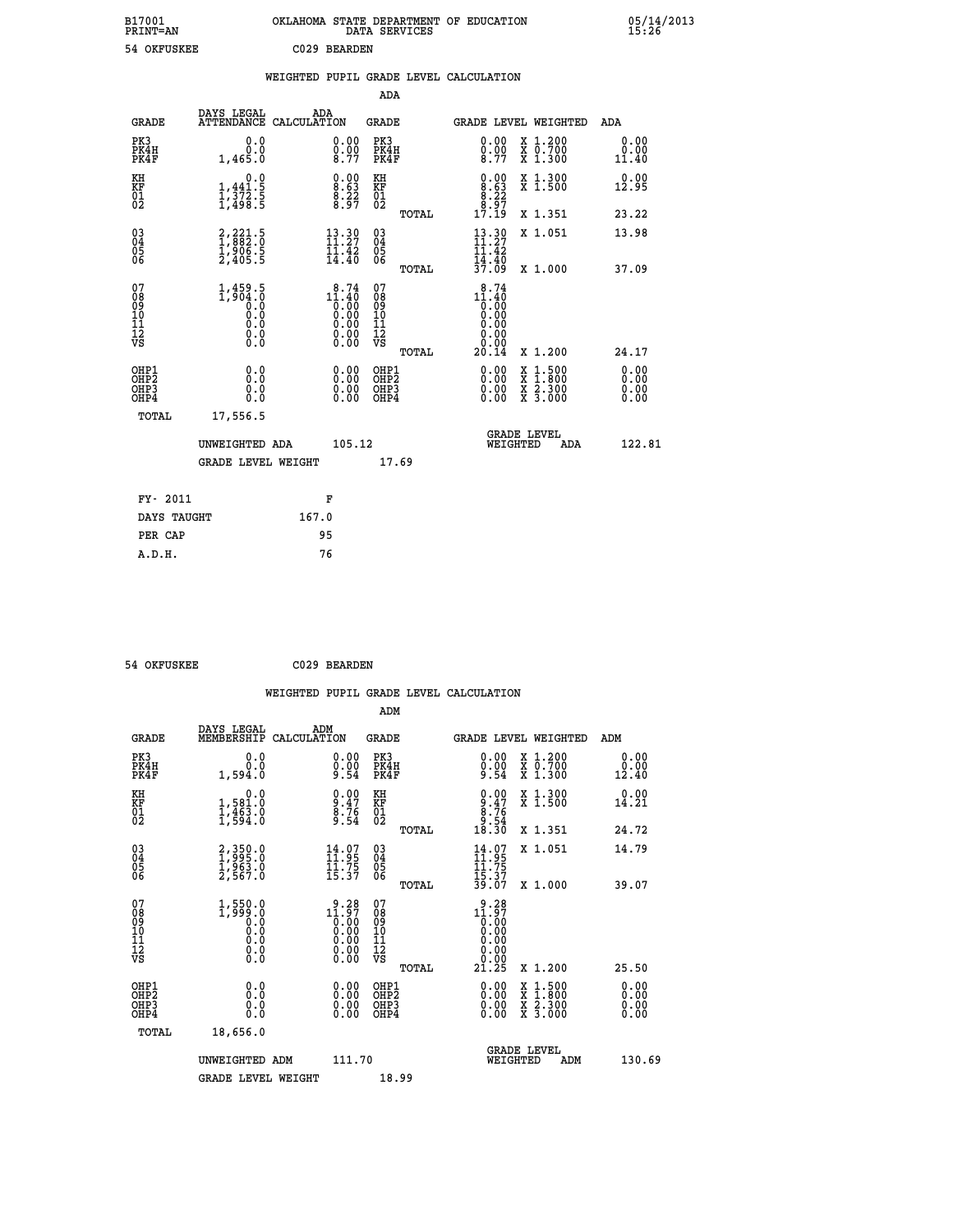| B17001<br><b>PRINT=AN</b> | OKLAHOMA STATE DEPARTMENT OF EDUCATION<br>DATA SERVICES | 05/14/2013<br>15:26 |
|---------------------------|---------------------------------------------------------|---------------------|
| 54 OKFUSKEE               | I002 MASON                                              |                     |

|  |  | WEIGHTED PUPIL GRADE LEVEL CALCULATION |
|--|--|----------------------------------------|
|  |  |                                        |

|                                                                              |                                                                |                                                                                                                              | ADA                                             |                                                                                                           |                                                                                                                                           |                              |
|------------------------------------------------------------------------------|----------------------------------------------------------------|------------------------------------------------------------------------------------------------------------------------------|-------------------------------------------------|-----------------------------------------------------------------------------------------------------------|-------------------------------------------------------------------------------------------------------------------------------------------|------------------------------|
| <b>GRADE</b>                                                                 | DAYS LEGAL                                                     | ADA<br>ATTENDANCE CALCULATION                                                                                                | GRADE                                           |                                                                                                           | <b>GRADE LEVEL WEIGHTED</b>                                                                                                               | ADA                          |
| PK3<br>PK4H<br>PK4F                                                          | 0.0<br>0.0<br>2,929.0                                          | 0.00<br>$\frac{0.00}{17.33}$                                                                                                 | PK3<br>PK4H<br>PK4F                             | 0.00<br>$0.00$<br>17.33                                                                                   | X 1.200<br>X 0.700<br>X 1.300                                                                                                             | 0.00<br>0.00<br>22.53        |
| KH<br>KF<br>01<br>02                                                         | 0.0<br>2,292:0<br>2,423:5<br>1,627:5                           | $\begin{smallmatrix} 0.00\\ 13.56\\ 14.34\\ 9.63 \end{smallmatrix}$                                                          | KH<br>KF<br>01<br>02                            | $\begin{array}{r} 0.00 \\ 13.56 \\ 14.34 \\ 9.63 \\ 23.97 \end{array}$                                    | X 1.300<br>X 1.500                                                                                                                        | 0.00<br>20.34                |
|                                                                              |                                                                |                                                                                                                              | TOTAL                                           |                                                                                                           | X 1.351                                                                                                                                   | 32.38                        |
| $^{03}_{04}$<br>Ŏ5<br>06                                                     | 2,399.5<br>2,666.0<br>2,672.5<br>2,395.0                       | $14.20$<br>$15.78$<br>$15.81$<br>$14.17$                                                                                     | 03<br>04<br>05<br>06                            | $14.20$<br>$15.78$<br>$15.81$<br>14.17<br>45.76                                                           | X 1.051                                                                                                                                   | 14.92                        |
|                                                                              |                                                                |                                                                                                                              | TOTAL                                           |                                                                                                           | X 1.000                                                                                                                                   | 45.76                        |
| 07<br>08<br>09<br>11<br>11<br>12<br>VS                                       | 2,949.5<br>2,177.0<br>2,552.0<br>3,214.5<br>2,924.0<br>2,660.0 | $\begin{array}{c} 17\cdot 45 \\ 12\cdot 88 \\ 15\cdot 10 \\ 19\cdot 02 \\ 17\cdot 30 \\ 15\cdot 74 \\ 0\cdot 00 \end{array}$ | 07<br>08<br>09<br>11<br>11<br>12<br>VS<br>TOTAL | 17.45<br>$\begin{array}{c} 12.38 \\ 15.10 \\ 19.02 \\ 17.39 \end{array}$<br>$\frac{15.74}{0.00}$<br>97.49 | X 1.200                                                                                                                                   | 116.99                       |
| OHP1<br>OH <sub>P</sub> <sub>2</sub><br>OH <sub>P3</sub><br>OH <sub>P4</sub> | 0.0<br>Ō.Ō<br>0.0<br>0.0                                       | 0.00<br>0.00<br>0.00                                                                                                         | OHP1<br>OHP2<br>OHP3<br>OHP4                    | 0.00<br>0.00<br>0.00                                                                                      | $\begin{smallmatrix} \mathtt{X} & 1\cdot500\\ \mathtt{X} & 1\cdot800\\ \mathtt{X} & 2\cdot300\\ \mathtt{X} & 3\cdot000 \end{smallmatrix}$ | 0.00<br>0.00<br>0.00<br>0.00 |
| TOTAL                                                                        | 35,882.0                                                       |                                                                                                                              |                                                 |                                                                                                           |                                                                                                                                           |                              |
|                                                                              | UNWEIGHTED ADA                                                 | 212.31                                                                                                                       |                                                 | WEIGHTED                                                                                                  | <b>GRADE LEVEL</b><br>ADA                                                                                                                 | 252.92                       |
|                                                                              | <b>GRADE LEVEL WEIGHT</b>                                      |                                                                                                                              | 40.61                                           |                                                                                                           |                                                                                                                                           |                              |
|                                                                              | FY- 2011                                                       | F                                                                                                                            |                                                 |                                                                                                           |                                                                                                                                           |                              |
|                                                                              | DAYS TAUGHT                                                    | 169.0                                                                                                                        |                                                 |                                                                                                           |                                                                                                                                           |                              |
|                                                                              | PER CAP                                                        | 88                                                                                                                           |                                                 |                                                                                                           |                                                                                                                                           |                              |
| A.D.H.                                                                       |                                                                | 209                                                                                                                          |                                                 |                                                                                                           |                                                                                                                                           |                              |

 **54 OKFUSKEE I002 MASON**

 **A.D.H. 209**

| <b>GRADE</b>                                         | DAYS LEGAL<br>MEMBERSHIP                                              | ADM<br>CALCULATION                                                                    | <b>GRADE</b>                             |       | <b>GRADE LEVEL WEIGHTED</b>                                                                     |                                                                                                                                           | ADM                          |        |
|------------------------------------------------------|-----------------------------------------------------------------------|---------------------------------------------------------------------------------------|------------------------------------------|-------|-------------------------------------------------------------------------------------------------|-------------------------------------------------------------------------------------------------------------------------------------------|------------------------------|--------|
| PK3<br>PK4H<br>PK4F                                  | 0.0<br>0.0<br>3,221.0                                                 | 0.00<br>19.06                                                                         | PK3<br>PK4H<br>PK4F                      |       | 0.00<br>0.00<br>19.06                                                                           | $\begin{smallmatrix} x & 1.200 \\ x & 0.700 \end{smallmatrix}$<br>X 1.300                                                                 | 0.00<br>0.00<br>24.78        |        |
| KH<br>KF<br>01<br>02                                 | 0.0<br>2,437.0<br>2,556.0<br>1,727.0                                  | $\begin{smallmatrix} 0.00\\14.42\\15.12\\10.22 \end{smallmatrix}$                     | KH<br>KF<br>01<br>02                     |       | $\begin{array}{r} 0.00 \\[-4pt] 14.42 \\[-4pt] 15.12 \\[-4pt] 10.22 \\[-4pt] 25.34 \end{array}$ | X 1.300<br>X 1.500                                                                                                                        | 0.00<br>21.63                |        |
|                                                      |                                                                       |                                                                                       |                                          | TOTAL |                                                                                                 | X 1.351                                                                                                                                   | 34.23                        |        |
| $\begin{matrix} 03 \\ 04 \\ 05 \\ 06 \end{matrix}$   | 2,542.0<br>2,729.0<br>2,789.0<br>2,498.0                              | $15.04$<br>$16.15$<br>$16.50$<br>$14.78$                                              | 03<br>04<br>05<br>06                     |       | $15.04$<br>$16.15$<br>$16.50$<br>$14.78$<br>$47.43$                                             | X 1.051                                                                                                                                   | 15.81                        |        |
|                                                      |                                                                       |                                                                                       |                                          | TOTAL |                                                                                                 | X 1.000                                                                                                                                   | 47.43                        |        |
| 07<br>08<br>09<br>101<br>112<br>VS                   | 3,068.0<br>2,250.0<br>2,666.0<br>3,380.0<br>3,120.0<br>2,844.0<br>Ō.Ō | $\begin{smallmatrix} 18.15\\13.31\\15.78\\20.00\\18.46\\16.83\\0.00\end{smallmatrix}$ | 07<br>08901112<br>1112<br>VS             |       | $\begin{smallmatrix} 18.15\ 13.31\ 15.78\ 20.00\ 18.46\ 16.83\ 0.02.53 \end{smallmatrix}$       |                                                                                                                                           |                              |        |
|                                                      |                                                                       |                                                                                       |                                          | TOTAL |                                                                                                 | X 1.200                                                                                                                                   | 123.04                       |        |
| OHP1<br>OHP <sub>2</sub><br>OH <sub>P3</sub><br>OHP4 | 0.0<br>0.0<br>0.0                                                     | $0.00$<br>$0.00$<br>0.00                                                              | OHP1<br>OHP <sub>2</sub><br>OHP3<br>OHP4 |       |                                                                                                 | $\begin{smallmatrix} \mathtt{X} & 1\cdot500\\ \mathtt{X} & 1\cdot800\\ \mathtt{X} & 2\cdot300\\ \mathtt{X} & 3\cdot000 \end{smallmatrix}$ | 0.00<br>0.00<br>0.00<br>0.00 |        |
| TOTAL                                                | 37,827.0                                                              |                                                                                       |                                          |       |                                                                                                 |                                                                                                                                           |                              |        |
|                                                      | UNWEIGHTED ADM                                                        | 223.82                                                                                |                                          |       | WEIGHTED                                                                                        | <b>GRADE LEVEL</b><br>ADM                                                                                                                 |                              | 266.92 |
|                                                      | <b>GRADE LEVEL WEIGHT</b>                                             |                                                                                       | 43.10                                    |       |                                                                                                 |                                                                                                                                           |                              |        |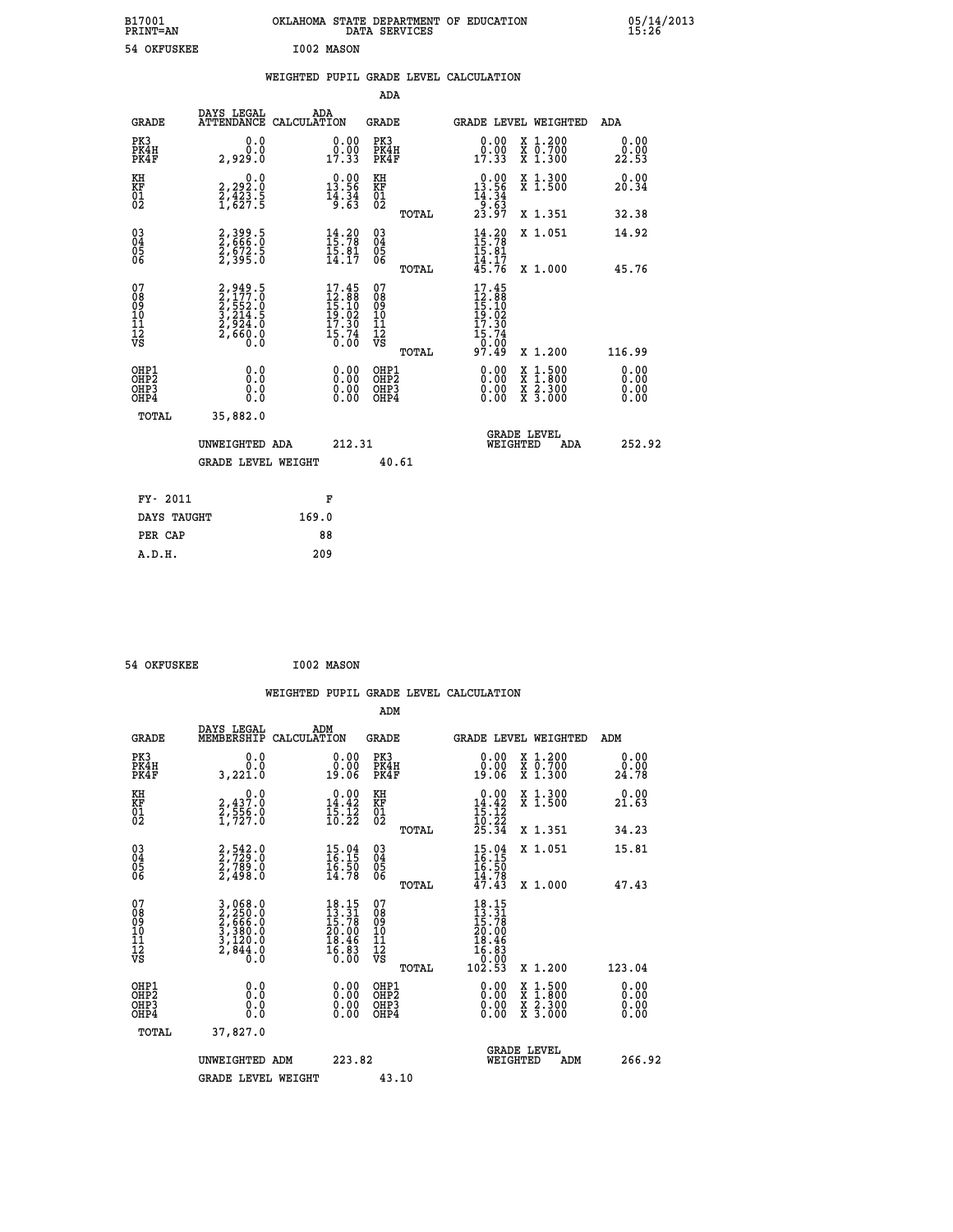| B17001<br><b>PRINT=AN</b> | OKLAHOMA STATE DEPARTMENT OF EDUCATION<br>DATA SERVICES | 05/14/2013<br>15:26 |
|---------------------------|---------------------------------------------------------|---------------------|
| 54 OKFUSKEE               | I014 PADEN                                              |                     |

|  |  | WEIGHTED PUPIL GRADE LEVEL CALCULATION |
|--|--|----------------------------------------|
|  |  |                                        |

|                                                                  |                                                                |                                                                          | ADA                                      |       |                                                                                            |                                                                                          |     |                              |
|------------------------------------------------------------------|----------------------------------------------------------------|--------------------------------------------------------------------------|------------------------------------------|-------|--------------------------------------------------------------------------------------------|------------------------------------------------------------------------------------------|-----|------------------------------|
| <b>GRADE</b>                                                     | DAYS LEGAL<br>ATTENDANCE CALCULATION                           | ADA                                                                      | <b>GRADE</b>                             |       | GRADE LEVEL WEIGHTED                                                                       |                                                                                          |     | ADA                          |
| PK3<br>PK4H<br>PK4F                                              | 0.0<br>0.0<br>1,740.5                                          | $\begin{smallmatrix} 0.00\\ 0.00\\ 10.30 \end{smallmatrix}$              | PK3<br>PK4H<br>PK4F                      |       | $\begin{smallmatrix} 0.00\\ 0.00\\ 10.30 \end{smallmatrix}$                                | X 1.200<br>X 0.700<br>X 1.300                                                            |     | 0.00<br>0.00<br>13.39        |
| KH<br>KF<br>01<br>02                                             | 0.0<br>$\frac{4}{2}, \frac{558}{671}$ . 5<br>2,804.0           | $\begin{smallmatrix} 0.00\\ 26.97\\ 15.81\\ 16.59 \end{smallmatrix}$     | KH<br>KF<br>01<br>02                     |       | $26.97$<br>$15.81$<br>$16.59$<br>$32.40$                                                   | X 1.300<br>X 1.500                                                                       |     | 0.00<br>40.46                |
|                                                                  |                                                                |                                                                          |                                          | TOTAL |                                                                                            | X 1.351                                                                                  |     | 43.77                        |
| $\begin{matrix} 03 \\ 04 \\ 05 \\ 06 \end{matrix}$               | 2,989.0<br>2,079.5<br>2,812.0<br>3,270.0                       | $17.59$<br>$12.30$<br>$\frac{16.64}{19.35}$                              | $\substack{03 \\ 04}$<br>Ŏ5<br>06        |       | $17.69$<br>$12.30$<br>$16.64$<br>$19.35$<br>$48.29$                                        | X 1.051                                                                                  |     | 18.59                        |
| 07                                                               |                                                                |                                                                          | 07                                       | TOTAL | 17.29                                                                                      | X 1.000                                                                                  |     | 48.29                        |
| 08<br>09<br>11<br>11<br>12<br>VS                                 | 2,921.5<br>3,302.5<br>1,801.5<br>2,724.0<br>2,993.5<br>4,010.0 | $17.29$<br>$19.54$<br>$10.66$<br>$16.12$<br>$17.71$<br>$24.05$<br>$0.00$ | 08<br>09<br>11<br>11<br>12<br>VS         |       | $\begin{array}{r} 13.54 \\ 10.56 \\ 10.66 \\ 15.17 \\ 24.05 \\ 0.00 \\ 105.37 \end{array}$ |                                                                                          |     |                              |
|                                                                  |                                                                |                                                                          |                                          | TOTAL |                                                                                            | X 1.200                                                                                  |     | 126.44                       |
| OHP1<br>OH <sub>P</sub> <sub>2</sub><br>OH <sub>P3</sub><br>OHP4 | 0.0<br>0.0<br>0.0                                              | $\begin{smallmatrix} 0.00 \ 0.00 \ 0.00 \ 0.00 \end{smallmatrix}$        | OHP1<br>OHP <sub>2</sub><br>OHP3<br>OHP4 |       | $0.00$<br>$0.00$<br>0.00                                                                   | $\begin{smallmatrix} x & 1.500 \\ x & 1.800 \\ x & 2.300 \\ x & 3.000 \end{smallmatrix}$ |     | 0.00<br>0.00<br>0.00<br>0.00 |
| <b>TOTAL</b>                                                     | 40,677.5                                                       |                                                                          |                                          |       |                                                                                            |                                                                                          |     |                              |
|                                                                  | UNWEIGHTED ADA                                                 | 241.02                                                                   |                                          |       |                                                                                            | <b>GRADE LEVEL</b><br>WEIGHTED                                                           | ADA | 290.94                       |
|                                                                  | <b>GRADE LEVEL WEIGHT</b>                                      |                                                                          | 49.92                                    |       |                                                                                            |                                                                                          |     |                              |
|                                                                  |                                                                |                                                                          |                                          |       |                                                                                            |                                                                                          |     |                              |
| FY- 2011                                                         |                                                                | F                                                                        |                                          |       |                                                                                            |                                                                                          |     |                              |
| DAYS TAUGHT                                                      |                                                                | 169.0                                                                    |                                          |       |                                                                                            |                                                                                          |     |                              |
| PER CAP                                                          |                                                                | 90                                                                       |                                          |       |                                                                                            |                                                                                          |     |                              |

 **54 OKFUSKEE I014 PADEN**

 **A.D.H. 152**

| <b>GRADE</b>                                       | DAYS LEGAL<br>MEMBERSHIP                                                 | ADM<br>CALCULATION                                                                                 | <b>GRADE</b>                           |       |                                                                                                 | GRADE LEVEL WEIGHTED                                                                                                                      | ADM                   |
|----------------------------------------------------|--------------------------------------------------------------------------|----------------------------------------------------------------------------------------------------|----------------------------------------|-------|-------------------------------------------------------------------------------------------------|-------------------------------------------------------------------------------------------------------------------------------------------|-----------------------|
| PK3<br>PK4H<br>PK4F                                | 0.0<br>0.0<br>1,891.0                                                    | 0.00<br>11.19                                                                                      | PK3<br>PK4H<br>PK4F                    |       | 0.00<br>$\begin{smallmatrix} 0.00 \ 11.19 \end{smallmatrix}$                                    | X 1.200<br>X 0.700<br>X 1.300                                                                                                             | 0.00<br>0.00<br>14.55 |
| KH<br>KF<br>01<br>02                               | 0.0<br>4,904:0<br>2,840:0<br>2,995:0                                     | $\begin{smallmatrix} 0.00\\29.02\\16.80\\17.72 \end{smallmatrix}$                                  | KH<br>KF<br>01<br>02                   |       | $\begin{smallmatrix} 0.00\\29.02\\16.80\\17.72\\34.52 \end{smallmatrix}$                        | X 1.300<br>X 1.500                                                                                                                        | 0.00<br>43.53         |
|                                                    |                                                                          |                                                                                                    |                                        | TOTAL |                                                                                                 | X 1.351                                                                                                                                   | 46.64                 |
| $\begin{matrix} 03 \\ 04 \\ 05 \\ 06 \end{matrix}$ | 3,131.0<br>2,215.0<br>2,895.0<br>3,331.0                                 | $\begin{smallmatrix} 18.53\ 13.11\ 17.13\ 19.71 \end{smallmatrix}$                                 | 03<br>04<br>05<br>06                   |       | $18.53$<br>$13.11$<br>$17.13$<br>$19.71$<br>$49.95$                                             | X 1.051                                                                                                                                   | 19.48                 |
|                                                    |                                                                          |                                                                                                    |                                        | TOTAL |                                                                                                 | X 1.000                                                                                                                                   | 49.95                 |
| 07<br>08<br>09<br>101<br>11<br>12<br>VS            | $2,943.0$<br>$3,317.0$<br>$1,803.0$<br>$2,729.0$<br>$3,012.0$<br>4,024.0 | $\begin{smallmatrix} 17.41 \\ 19.63 \\ 10.67 \\ 16.15 \\ 17.82 \\ 24.14 \\ 0.00 \end{smallmatrix}$ | 07<br>08<br>09<br>11<br>11<br>12<br>VS |       | $\begin{smallmatrix} 17.41\ 19.63\ 10.67\ 10.15\ 17.82\ 24.14\ 0.00\ 105.82\ \end{smallmatrix}$ |                                                                                                                                           |                       |
|                                                    |                                                                          |                                                                                                    |                                        | TOTAL |                                                                                                 | X 1.200                                                                                                                                   | 126.98                |
| OHP1<br>OHP2<br>OHP3<br>OHP4                       | 0.0<br>0.000                                                             | $0.00$<br>$0.00$<br>0.00                                                                           | OHP1<br>OHP2<br>OHP3<br>OHP4           |       | $0.00$<br>$0.00$<br>0.00                                                                        | $\begin{smallmatrix} \mathtt{X} & 1\cdot500\\ \mathtt{X} & 1\cdot800\\ \mathtt{X} & 2\cdot300\\ \mathtt{X} & 3\cdot000 \end{smallmatrix}$ | 0.00<br>0.00<br>0.00  |
| TOTAL                                              | 42,030.0                                                                 |                                                                                                    |                                        |       |                                                                                                 |                                                                                                                                           |                       |
|                                                    | UNWEIGHTED ADM                                                           | 249.03                                                                                             |                                        |       | WEIGHTED                                                                                        | <b>GRADE LEVEL</b><br>ADM                                                                                                                 | 301.13                |
|                                                    | <b>GRADE LEVEL WEIGHT</b>                                                |                                                                                                    | 52.10                                  |       |                                                                                                 |                                                                                                                                           |                       |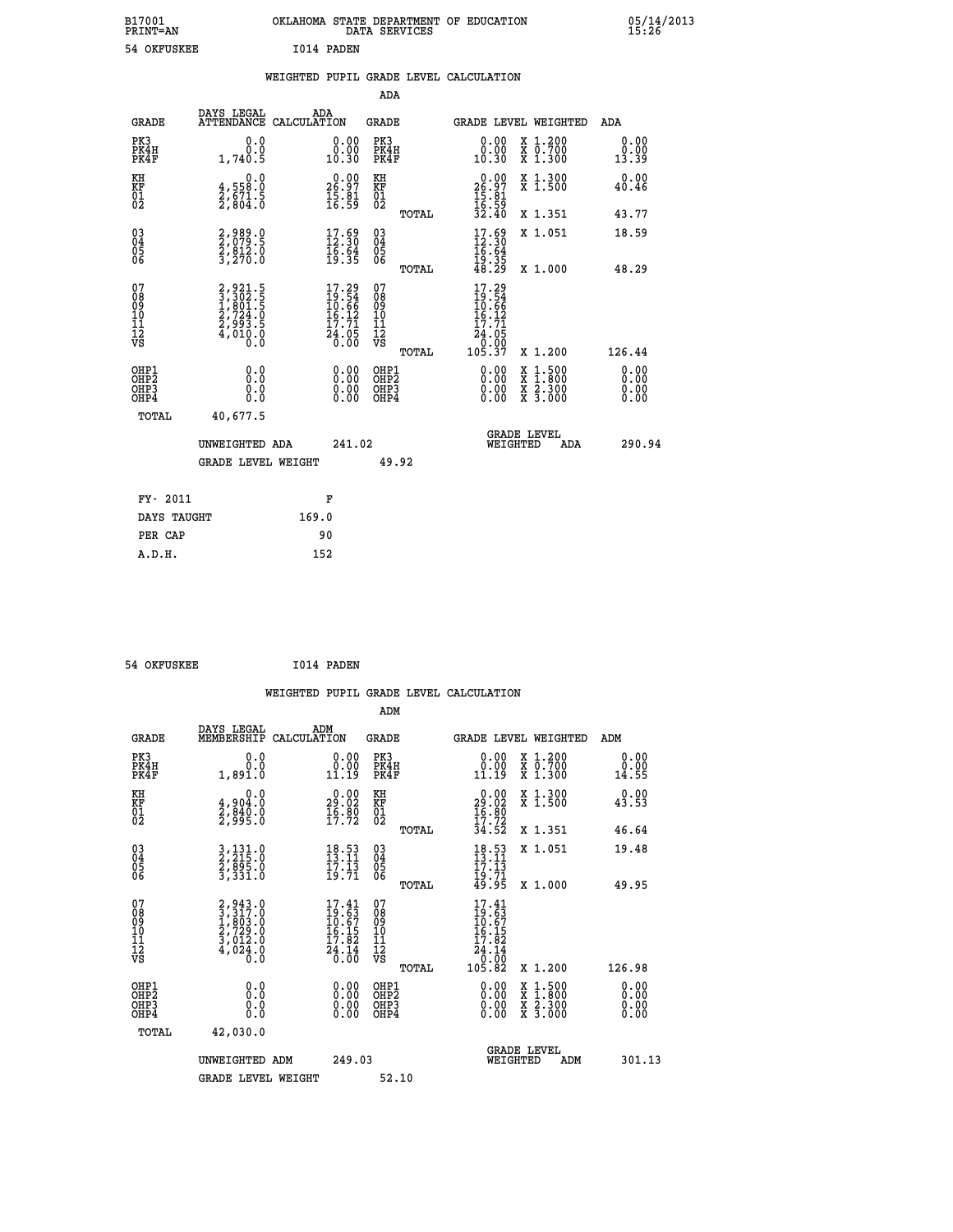| B17001<br>PRINT=AN | <b>OKLAHOMA</b><br>STATE DEPARTMENT OF EDUCATION<br>DATA SERVICES | 05/14/2013<br>15:26 |
|--------------------|-------------------------------------------------------------------|---------------------|
| 54 OKFUSKEE        | 1026 OKEMAH                                                       |                     |

|  |  | WEIGHTED PUPIL GRADE LEVEL CALCULATION |
|--|--|----------------------------------------|
|  |  |                                        |

|                                                                  |                                                                                                                                                                                          |                                                                      | ADA                                                |       |                                                                           |                                                                                                                                              |                              |
|------------------------------------------------------------------|------------------------------------------------------------------------------------------------------------------------------------------------------------------------------------------|----------------------------------------------------------------------|----------------------------------------------------|-------|---------------------------------------------------------------------------|----------------------------------------------------------------------------------------------------------------------------------------------|------------------------------|
| <b>GRADE</b>                                                     | DAYS LEGAL                                                                                                                                                                               | ADA<br>ATTENDANCE CALCULATION                                        | GRADE                                              |       | <b>GRADE LEVEL WEIGHTED</b>                                               |                                                                                                                                              | ADA                          |
| PK3<br>PK4H<br>PK4F                                              | 590.0<br>0.0<br>8,990.0                                                                                                                                                                  | $\begin{smallmatrix} 3.37\ 0.00\ 51.37 \end{smallmatrix}$            | PK3<br>PK4H<br>PK4F                                |       | 3.37<br>ة:ة<br>51.37                                                      | X 1.200<br>X 0.700<br>X 1.300                                                                                                                | 4.04<br>0.00<br>66.78        |
| KH<br>KF<br>01<br>02                                             | 0.0<br>12,087.5<br>10,344.5<br>10,098.0                                                                                                                                                  | $\begin{smallmatrix} 0.00\\ 69.07\\ 59.11\\ 57.70 \end{smallmatrix}$ | KH<br>KF<br>01<br>02                               |       | $\begin{smallmatrix} &0.00\ 69.07\ 59.11\ 57.70\ 116.81\end{smallmatrix}$ | X 1.300<br>X 1.500                                                                                                                           | 0.00<br>103.61               |
|                                                                  |                                                                                                                                                                                          |                                                                      |                                                    | TOTAL |                                                                           | X 1.351                                                                                                                                      | 157.81                       |
| $^{03}_{04}$<br>Ŏ5<br>06                                         | $\begin{smallmatrix} 8,663.0\\ 10,426.0\\ 10,517.0\\ 10,641.0 \end{smallmatrix}$                                                                                                         | $\frac{49.50}{59.58}$<br>60.81                                       | $\begin{matrix} 03 \\ 04 \\ 05 \\ 06 \end{matrix}$ |       | 49.50<br>59.58<br>60.10<br>60.81                                          | X 1.051                                                                                                                                      | 52.02                        |
|                                                                  |                                                                                                                                                                                          |                                                                      |                                                    | TOTAL | 180.49                                                                    | X 1.000                                                                                                                                      | 180.49                       |
| 07<br>08<br>09<br>11<br>11<br>12<br>VS                           | $\begin{smallmatrix} 13\,, & 238\,, & 5\\ 13\,, & 311\,, & 0\\ 13\,, & 489\,, & 0\\ 11\,, & 415\,, & 5\\ 10\,, & 395\,, & 0\\ 11\,, & 236\,, & 0\\ 0\,, & 0\,, & 0\,, \end{smallmatrix}$ | 75.65<br>76.06<br>77.17<br>65.49<br>59.46<br>55.55<br>65.55          | 07<br>08<br>09<br>11<br>11<br>12<br>VS             | TOTAL | 75.65<br>76.06<br>77.17<br>$65.49$<br>59.46<br>55.55<br>65.00<br>419.38   | X 1.200                                                                                                                                      | 503.26                       |
| OHP1<br>OHP <sub>2</sub><br>OH <sub>P3</sub><br>OH <sub>P4</sub> | 0.0<br>0.0<br>0.0                                                                                                                                                                        | 0.00<br>0.00<br>0.00                                                 | OHP1<br>OHP2<br>OHP3<br>OHP4                       |       | 0.00<br>0.00<br>0.00                                                      | $\begin{smallmatrix} \mathtt{X} & 1\cdot500 \\ \mathtt{X} & 1\cdot800 \\ \mathtt{X} & 2\cdot300 \\ \mathtt{X} & 3\cdot000 \end{smallmatrix}$ | 0.00<br>0.00<br>0.00<br>0.00 |
| TOTAL                                                            | 155,442.0                                                                                                                                                                                |                                                                      |                                                    |       |                                                                           |                                                                                                                                              |                              |
|                                                                  | UNWEIGHTED ADA                                                                                                                                                                           | 889.99                                                               |                                                    |       | WEIGHTED                                                                  | <b>GRADE LEVEL</b><br>ADA                                                                                                                    | 1,068.01                     |
|                                                                  | <b>GRADE LEVEL WEIGHT</b>                                                                                                                                                                |                                                                      | 178.02                                             |       |                                                                           |                                                                                                                                              |                              |
|                                                                  |                                                                                                                                                                                          |                                                                      |                                                    |       |                                                                           |                                                                                                                                              |                              |
| FY- 2011                                                         |                                                                                                                                                                                          | F                                                                    |                                                    |       |                                                                           |                                                                                                                                              |                              |
| DAYS TAUGHT                                                      |                                                                                                                                                                                          | 175.0                                                                |                                                    |       |                                                                           |                                                                                                                                              |                              |
| PER CAP                                                          |                                                                                                                                                                                          | 92                                                                   |                                                    |       |                                                                           |                                                                                                                                              |                              |
| A.D.H.                                                           |                                                                                                                                                                                          | 259                                                                  |                                                    |       |                                                                           |                                                                                                                                              |                              |

 **ADM**

 **A.D.H. 259**

| <b>GRADE</b>                                                       | DAYS LEGAL<br>MEMBERSHIP CALCULATION                                                                                                                        | ADM                                                                | <b>GRADE</b>                             |       |                                                                                        |          | GRADE LEVEL WEIGHTED                                                                                                | ADM                   |  |
|--------------------------------------------------------------------|-------------------------------------------------------------------------------------------------------------------------------------------------------------|--------------------------------------------------------------------|------------------------------------------|-------|----------------------------------------------------------------------------------------|----------|---------------------------------------------------------------------------------------------------------------------|-----------------------|--|
| PK3<br>PK4H<br>PK4F                                                | 590.0<br>0.0<br>9,820.0                                                                                                                                     | 3.37<br>0.00<br>56.11                                              | PK3<br>PK4H<br>PK4F                      |       | 3.37<br>$\begin{array}{c} 0.00 \\ 56.11 \end{array}$                                   |          | X 1.200<br>X 0.700<br>X 1.300                                                                                       | 4.04<br>0.00<br>72.94 |  |
| KH<br>KF<br>01<br>02                                               | 0.0<br>12,910:0<br>11,023.0<br>10,667.0                                                                                                                     | 73.90<br>éž:99<br>60:95                                            | KH<br>KF<br>$\overline{01}$              |       | $\begin{smallmatrix} &0.00\ 73.77\ 62.99\ 60.95\ 123.94\end{smallmatrix}$              |          | X 1.300<br>X 1.500                                                                                                  | 0.00<br>110.66        |  |
|                                                                    |                                                                                                                                                             |                                                                    |                                          | TOTAL |                                                                                        |          | X 1.351                                                                                                             | 167.44                |  |
| $\begin{smallmatrix} 03 \\[-4pt] 04 \end{smallmatrix}$<br>Ŏ5<br>ŌĞ | $\begin{smallmatrix} 9,061.0\\ 10,862.0\\ 10,901.0\\ 10,955.0 \end{smallmatrix}$                                                                            | $\begin{smallmatrix} 51.78\ 62.07\ 62.29\ 62.60 \end{smallmatrix}$ | $\substack{03 \\ 04}$<br>05<br>06        |       | $\begin{smallmatrix} 51.78\\ 62.07\\ 62.29\\ 62.60\\ 62.60\\ 186.96 \end{smallmatrix}$ |          | X 1.051                                                                                                             | 54.42                 |  |
|                                                                    |                                                                                                                                                             |                                                                    |                                          | TOTAL |                                                                                        |          | X 1.000                                                                                                             | 186.96                |  |
| 07<br>08<br>09<br>101<br>11<br>12<br>VS                            | $\begin{smallmatrix} 13\,,789\cdot 0\\ 13\,,797\cdot 0\\ 14\,,308\cdot 0\\ 12\,,034\cdot 0\\ 11\,,222\cdot 0\\ 11\,,787\cdot 0\\ 0\cdot 0\end{smallmatrix}$ | 78.79<br>78.84<br>81.85<br>69.02<br>64.19<br>68.71<br>0.00         | 078<br>089<br>0011<br>11<br>12<br>VS     |       | 78.79<br>78.84<br>81.85<br>69.02<br>64.19<br>68.710<br>68.710                          |          |                                                                                                                     |                       |  |
|                                                                    |                                                                                                                                                             |                                                                    |                                          | TOTAL | 441.40                                                                                 |          | X 1.200                                                                                                             | 529.68                |  |
| OHP1<br>OHP <sub>2</sub><br>OHP3<br>OHP4                           | 0.0<br>0.0<br>0.0                                                                                                                                           |                                                                    | OHP1<br>OHP <sub>2</sub><br>OHP3<br>OHP4 |       | 0.00<br>0.00<br>0.00                                                                   |          | $\begin{array}{l} \mathtt{X} & 1.500 \\ \mathtt{X} & 1.800 \\ \mathtt{X} & 2.300 \\ \mathtt{X} & 3.000 \end{array}$ | 0.00<br>0.00<br>0.00  |  |
| TOTAL                                                              | 163,726.0                                                                                                                                                   |                                                                    |                                          |       |                                                                                        |          |                                                                                                                     |                       |  |
|                                                                    | UNWEIGHTED                                                                                                                                                  | 937.33<br>ADM                                                      |                                          |       |                                                                                        | WEIGHTED | <b>GRADE LEVEL</b><br>ADM                                                                                           | 1,126.14              |  |
|                                                                    | <b>GRADE LEVEL WEIGHT</b>                                                                                                                                   |                                                                    | 188.81                                   |       |                                                                                        |          |                                                                                                                     |                       |  |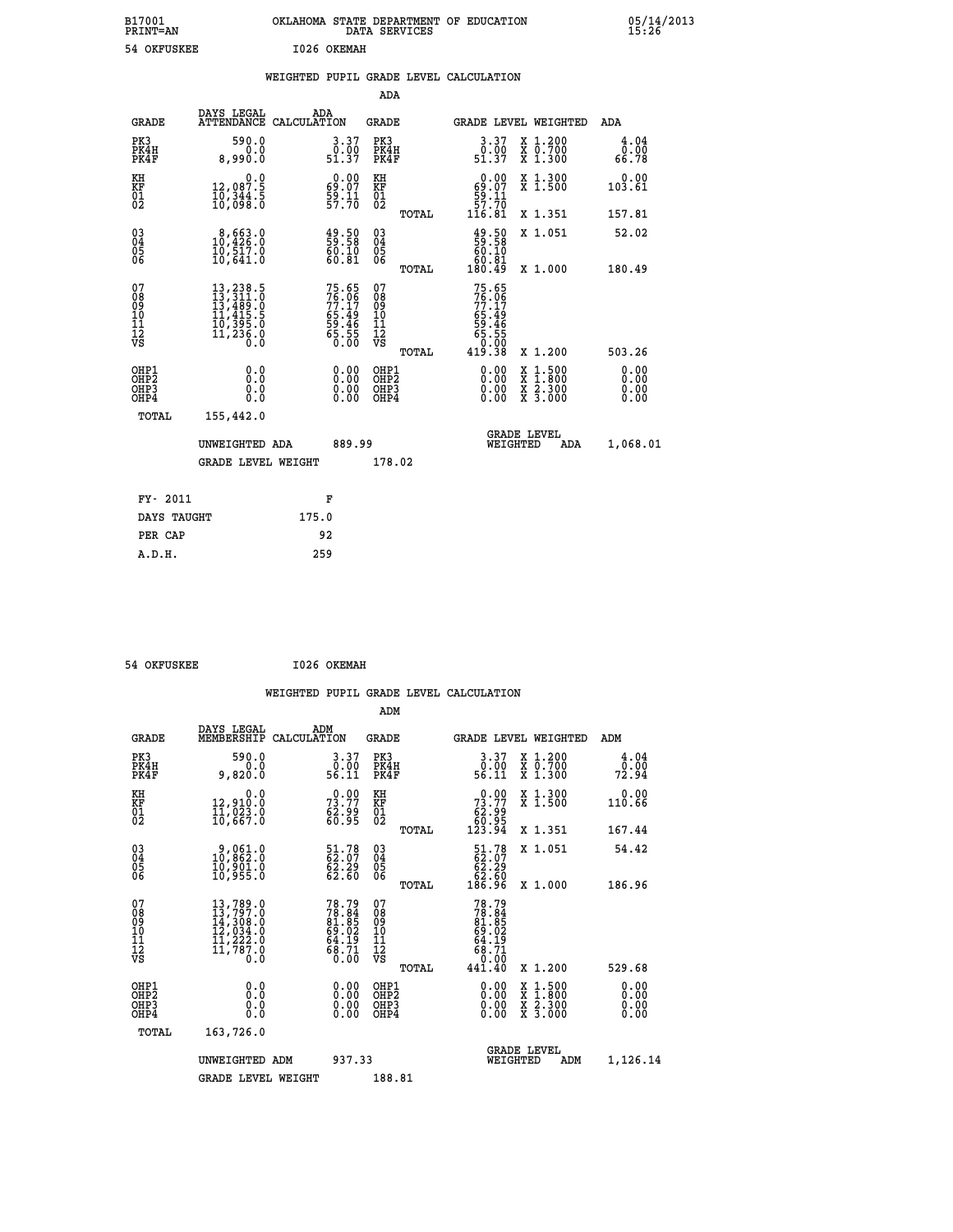| B17001<br><b>PRINT=AN</b> | OKLAHOMA STATE DEPARTMENT OF EDUCATION<br>DATA SERVICES | 05/14/2013<br>15:26 |
|---------------------------|---------------------------------------------------------|---------------------|
| 54 OKFUSKEE               | I031<br>WELEETKA                                        |                     |

|                                         |                                                                                                 | WEIGHTED PUPIL GRADE LEVEL CALCULATION                                                    |                                                     |       |                                                                            |                                                                   |                              |
|-----------------------------------------|-------------------------------------------------------------------------------------------------|-------------------------------------------------------------------------------------------|-----------------------------------------------------|-------|----------------------------------------------------------------------------|-------------------------------------------------------------------|------------------------------|
|                                         |                                                                                                 |                                                                                           | ADA                                                 |       |                                                                            |                                                                   |                              |
| <b>GRADE</b>                            | DAYS LEGAL                                                                                      | ADA<br>ATTENDANCE CALCULATION                                                             | <b>GRADE</b>                                        |       |                                                                            | GRADE LEVEL WEIGHTED                                              | ADA                          |
| PK3<br>PK4H<br>PK4F                     | 222.0<br>0.0<br>5,029.0                                                                         | 1.31<br>_0:00<br>29:76                                                                    | PK3<br>PK4H<br>PK4F                                 |       | 1.31<br>0.00<br>29.76                                                      | X 1.200<br>X 0.700<br>X 1.300                                     | 1.57<br>0.00<br>38.69        |
| KH<br><b>KF</b><br>01<br>02             | 0.0<br>6,721.0<br>5,794.5<br>5,491.0                                                            | $39.77$<br>$34.29$<br>$32.49$                                                             | KH<br>KF<br>01<br>02                                |       | $0.00$<br>$39.77$<br>$34.29$<br>$32.49$<br>$66.78$                         | X 1.300<br>X 1.500                                                | 0.00<br>59.66                |
|                                         |                                                                                                 |                                                                                           |                                                     | TOTAL |                                                                            | X 1.351                                                           | 90.22                        |
| 03<br>04<br>05<br>06                    | $\begin{smallmatrix} 4 & 892 & 0\\ 4 & 200 & 5\\ 6 & 841 & 0\\ 4 & 165 & 0\\ \end{smallmatrix}$ | $28.95$<br>$24.86$<br>$40.48$<br>$24.64$                                                  | $\begin{array}{c} 03 \\ 04 \\ 05 \\ 06 \end{array}$ |       | $28.95$<br>$24.86$<br>$40.48$<br>$24.64$<br>$29.98$                        | X 1.051                                                           | 30.43                        |
|                                         |                                                                                                 |                                                                                           |                                                     | TOTAL |                                                                            | X 1.000                                                           | 89.98                        |
| 07<br>08<br>09<br>101<br>11<br>12<br>VS | $\begin{smallmatrix}5,789.5\\3,662.0\\5,741.5\\4,741.5\\3,670.0\\3,634.0\\0.0\end{smallmatrix}$ | $\begin{array}{l} 34.26 \\ 21.67 \\ 33.97 \\ 28.06 \\ 21.72 \\ 21.50 \\ 0.00 \end{array}$ | 07<br>08<br>09<br>101<br>11<br>12<br>VS             | TOTAL | $34.26$<br>$21.67$<br>$33.97$<br>$28.06$<br>72<br>21.50<br>10.00<br>161.18 | X 1.200                                                           | 193.42                       |
| OHP1<br>OHP2<br>OHP3<br>OHP4            | 0.0<br>0.0<br>0.0                                                                               | 0.00<br>$0.00$<br>0.00                                                                    | OHP1<br>OHP2<br>OHP3<br>OHP4                        |       | 0.00<br>0.00<br>0.00                                                       | $1:500$<br>1:800<br>X<br>X<br>$\frac{x}{x}$ $\frac{5:300}{3:000}$ | 0.00<br>0.00<br>0.00<br>0.00 |
| <b>TOTAL</b>                            | 70,594.5                                                                                        |                                                                                           |                                                     |       |                                                                            |                                                                   |                              |
|                                         | UNWEIGHTED ADA                                                                                  | 417.73                                                                                    |                                                     |       | WEIGHTED                                                                   | <b>GRADE LEVEL</b><br><b>ADA</b>                                  | 503.97                       |
|                                         | GRADE LEVEL WEIGHT                                                                              |                                                                                           | 86.24                                               |       |                                                                            |                                                                   |                              |
| FY- 2011                                |                                                                                                 | F                                                                                         |                                                     |       |                                                                            |                                                                   |                              |
| DAYS TAUGHT                             |                                                                                                 | 169.0                                                                                     |                                                     |       |                                                                            |                                                                   |                              |
| PER CAP                                 |                                                                                                 | 90                                                                                        |                                                     |       |                                                                            |                                                                   |                              |

 **54 OKFUSKEE I031 WELEETKA**

 **A.D.H. 198**

 **WEIGHTED PUPIL GRADE LEVEL CALCULATION ADM DAYS LEGAL ADM GRADE MEMBERSHIP CALCULATION GRADE GRADE LEVEL WEIGHTED ADM**

| ם שמא                                                | MEMBERSHIP CALCOLATION                                                              |                                                                                                                         | ם שמא                                              | GRADE DEVEL WEIGHTED                                                                 |                                          | שעת                            |
|------------------------------------------------------|-------------------------------------------------------------------------------------|-------------------------------------------------------------------------------------------------------------------------|----------------------------------------------------|--------------------------------------------------------------------------------------|------------------------------------------|--------------------------------|
| PK3<br>PK4H<br>PK4F                                  | 222.0<br>0.0<br>5,517.0                                                             | $\begin{smallmatrix} 1.31\ 0.00\\ 32.64 \end{smallmatrix}$                                                              | PK3<br>PK4H<br>PK4F                                | $\begin{smallmatrix}1.31\0.00\\32.64\end{smallmatrix}$                               | X 1.200<br>X 0.700<br>X 1.300            | $\substack{1.57\\0.00\\42.43}$ |
| KH<br>KF<br>01<br>02                                 | 0.0<br>7,242:0<br>6,173:0<br>5,858:0                                                | $\begin{smallmatrix} 0.00\\ 42.85\\ 36.53\\ 34.66 \end{smallmatrix}$                                                    | KH<br>KF<br>01<br>02                               | $0.00\n42.85\n36.53\n34.66\n71.19$                                                   | X 1.300<br>X 1.500                       | 0.00<br>64.28                  |
|                                                      |                                                                                     |                                                                                                                         | TOTAL                                              |                                                                                      | X 1.351                                  | 96.18                          |
| $\begin{matrix} 03 \\ 04 \\ 05 \\ 06 \end{matrix}$   | $\frac{5}{4}, \frac{253}{405}.0 \ \frac{7}{7}, \frac{273}{273}.0 \ \frac{4}{338}.0$ | 31.08<br>26.07<br>43.04<br>25.67                                                                                        | $\begin{matrix} 03 \\ 04 \\ 05 \\ 06 \end{matrix}$ | $31.08$<br>$26.07$<br>$43.04$<br>$25.67$<br>$94.78$                                  | X 1.051                                  | 32.67                          |
|                                                      |                                                                                     |                                                                                                                         | TOTAL                                              |                                                                                      | X 1.000                                  | 94.78                          |
| 07<br>08<br>09<br>101<br>11<br>12<br>VS              | $6,162.0$<br>$3,917.0$<br>$6,119.0$<br>$5,254.0$<br>$4,019.0$<br>$4,072.0$<br>Ō.Ō   | $\begin{array}{r} 36\cdot 46 \\ 23\cdot 18 \\ 36\cdot 21 \\ 31\cdot 09 \\ 23\cdot 78 \\ 24\cdot 09 \\ 0.00 \end{array}$ | 07<br>08<br>09<br>001<br>11<br>11<br>12<br>VS      | $36.46$<br>$23.18$<br>$36.21$<br>$31.09$<br>$23.78$<br>$24.09$<br>$0.00$<br>$174.81$ |                                          |                                |
|                                                      |                                                                                     |                                                                                                                         | TOTAL                                              |                                                                                      | X 1.200                                  | 209.77                         |
| OHP1<br>OHP <sub>2</sub><br>OH <sub>P3</sub><br>OHP4 |                                                                                     | $0.00$<br>$0.00$<br>0.00                                                                                                | OHP1<br>OHP <sub>2</sub><br>OHP3<br>OHP4           |                                                                                      | X 1:500<br>X 1:800<br>X 2:300<br>X 3:000 | $0.00$<br>$0.00$<br>0.00       |
| TOTAL                                                | 75,824.0                                                                            |                                                                                                                         |                                                    |                                                                                      |                                          |                                |
|                                                      | UNWEIGHTED ADM                                                                      | 448.66                                                                                                                  |                                                    | <b>GRADE LEVEL</b><br>WEIGHTED                                                       | ADM                                      | 541.68                         |
|                                                      | <b>GRADE LEVEL WEIGHT</b>                                                           |                                                                                                                         | 93.02                                              |                                                                                      |                                          |                                |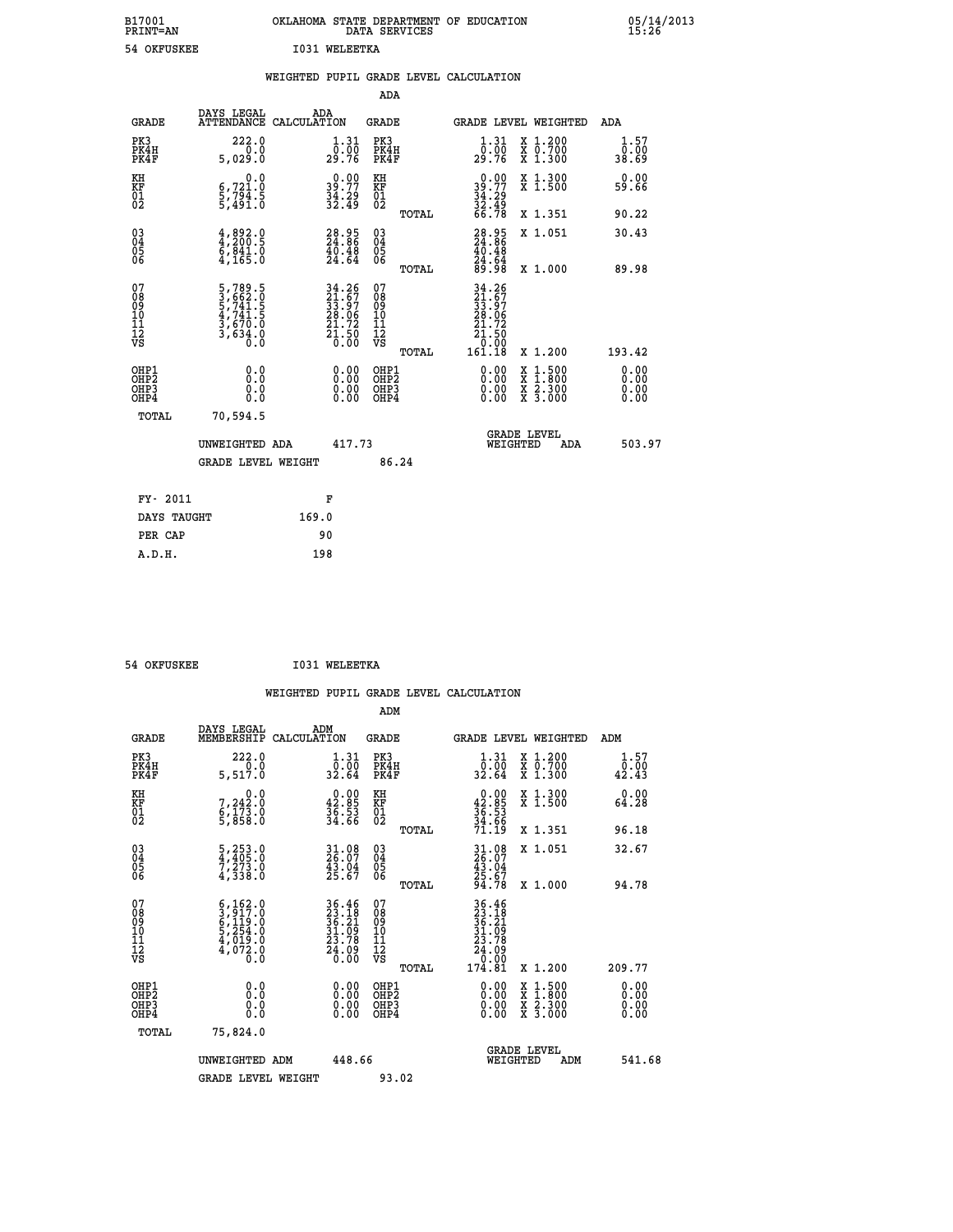| B17001<br>PRINT=AN | OKLAHOMA STATE DEPARTMENT OF EDUCATION<br>DATA SERVICES | 05/14/2013<br>15:26 |
|--------------------|---------------------------------------------------------|---------------------|
| 54 OKFUSKEE        | I032 GRAHAM                                             |                     |

|                                         |                                                                                                       | WEIGHTED PUPIL GRADE LEVEL CALCULATION                                                    |                                                    |       |                                                                               |                                                                     |                              |
|-----------------------------------------|-------------------------------------------------------------------------------------------------------|-------------------------------------------------------------------------------------------|----------------------------------------------------|-------|-------------------------------------------------------------------------------|---------------------------------------------------------------------|------------------------------|
|                                         |                                                                                                       |                                                                                           | ADA                                                |       |                                                                               |                                                                     |                              |
| <b>GRADE</b>                            | DAYS LEGAL                                                                                            | ADA<br>ATTENDANCE CALCULATION                                                             | <b>GRADE</b>                                       |       |                                                                               | GRADE LEVEL WEIGHTED                                                | ADA                          |
| PK3<br>PK4H<br>PK4F                     | 0.0<br>0.0<br>908.5                                                                                   | 0.00<br>$0.00$<br>5.34                                                                    | PK3<br>PK4H<br>PK4F                                |       | 0.00<br>$0.00$<br>5.34                                                        | X 1.200<br>X 0.700<br>X 1.300                                       | 0.00<br>0.00<br>6.94         |
| KH<br><b>KF</b><br>01<br>02             | 0.0<br>0.936<br>$1,\frac{226}{643}\cdot\frac{6}{5}$                                                   | $\frac{4.92}{3.21}$                                                                       | KH<br>KF<br>01<br>02                               |       | $\begin{array}{c} 0.00 \\ 4.92 \\ 7.21 \\ 3.79 \\ 11.00 \end{array}$          | X 1.300<br>X 1.500                                                  | 0.00<br>7.38                 |
|                                         |                                                                                                       |                                                                                           |                                                    | TOTAL |                                                                               | X 1.351                                                             | 14.86                        |
| 03<br>04<br>05<br>06                    | $\begin{smallmatrix} & 847.0 \\ 1,213.0 \\ 1,120.0 \\ 556.5 \end{smallmatrix}$                        | $\frac{4.98}{7.14}$<br>6.59<br>3.27                                                       | $\begin{matrix} 03 \\ 04 \\ 05 \\ 06 \end{matrix}$ |       | $4.98$<br>$7.14$<br>$6.59$<br>$3.27$<br>$17.00$                               | X 1.051                                                             | 5.23                         |
|                                         |                                                                                                       |                                                                                           |                                                    | TOTAL |                                                                               | X 1.000                                                             | 17.00                        |
| 07<br>08<br>09<br>101<br>11<br>12<br>VS | $\begin{smallmatrix} 1,433.0\\ 632.5\\ 5,960.0\\ 5,301.0\\ 9,033.0\\ 6,941.5\\ 0.0 \end{smallmatrix}$ | $\begin{smallmatrix}8&.43\\3&.72\\35&.06\\31&.18\\53&.14\\40&.83\\0&.00\end{smallmatrix}$ | 07<br>08<br>09<br>101<br>11<br>12<br>VS            | TOTAL | $8.43$<br>$35.72$<br>$35.06$<br>$31.18$<br>$53.14$<br>40:83<br>0:00<br>172:36 | X 1.200                                                             | 206.83                       |
| OHP1<br>OHP2<br>OHP3<br>OHP4            | 0.0<br>0.0<br>0.0                                                                                     | 0.00<br>$0.00$<br>0.00                                                                    | OHP1<br>OHP2<br>OHP3<br>OHP4                       |       | 0.00<br>0.00<br>0.00                                                          | $1:500$<br>$1:800$<br>X<br>X<br>$\frac{x}{x}$ $\frac{5:300}{3:000}$ | 0.00<br>0.00<br>0.00<br>0.00 |
| <b>TOTAL</b>                            | 36,651.5                                                                                              |                                                                                           |                                                    |       |                                                                               |                                                                     |                              |
|                                         | UNWEIGHTED ADA                                                                                        | 215.60                                                                                    |                                                    |       | WEIGHTED                                                                      | <b>GRADE LEVEL</b><br><b>ADA</b>                                    | 258.24                       |
|                                         | <b>GRADE LEVEL WEIGHT</b>                                                                             |                                                                                           | 42.64                                              |       |                                                                               |                                                                     |                              |
| FY- 2011                                |                                                                                                       | F                                                                                         |                                                    |       |                                                                               |                                                                     |                              |
| DAYS TAUGHT                             |                                                                                                       | 170.0                                                                                     |                                                    |       |                                                                               |                                                                     |                              |
| PER CAP                                 |                                                                                                       | 90                                                                                        |                                                    |       |                                                                               |                                                                     |                              |

 **54 OKFUSKEE I032 GRAHAM WEIGHTED PUPIL GRADE LEVEL CALCULATION ADM DAYS LEGAL ADM GRADE MEMBERSHIP CALCULATION GRADE GRADE LEVEL WEIGHTED ADM PK3 0.0 0.00 PK3 0.00 X 1.200 0.00 PK4H 0.0 0.00 PK4H 0.00 X 0.700 0.00 PK4F 1,018.0 5.99 PK4F 5.99 X 1.300 7.79 KH 0.0 0.00 KH 0.00 X 1.300 0.00 KF 902.0 5.31 KF 5.31 X 1.500 7.97 EXH**<br> **EXE FOR STRIP 1,322.0**<br>
02 1,322.0 7.31 <br>
02 1,322.0 4.00 02 02 680.0 4.00 02 4.00 4 1.00<br>**TOTAL** 11.78 X 1.351 15.91  **03 916.0 5.39 03 5.39 X 1.051 5.66 04 1,260.0 7.41 04 7.41 05 1,172.0 6.89 05 6.89 06 576.0 3.39 06 3.39 TOTAL 17.69 X 1.000 17.69**  $\begin{array}{cccc} 07 & 1,557.0 & 9.16 & 07 & 9.16 \ 08 & 6,529.0 & 36.05 & 08 & 36.05 \ 09 & 6,128.0 & 36.05 & 09 & 36.05 \ 10 & 5,388.0 & 31.70 & 10 & 31.70 \ 11 & 9,282.0 & 54.60 & 11 & 54.60 \ 12 & 7,135.0 & 41.98 & 12 & 41.98 \ \hline \end{array}$  **TOTAL 177.37 X 1.200 212.84 OHP1 0.0 0.00 OHP1 0.00 X 1.500 0.00 OHP2 0.0 0.00 OHP2 0.00 X 1.800 0.00 OHP3 0.0 0.00 OHP3 0.00 X 2.300 0.00 OHP4 0.0 0.00 OHP4 0.00 X 3.000 0.00 TOTAL 37,996.0 GRADE LEVEL UNWEIGHTED ADM 223.53 WEIGHTED ADM 267.86** GRADE LEVEL WEIGHT 44.33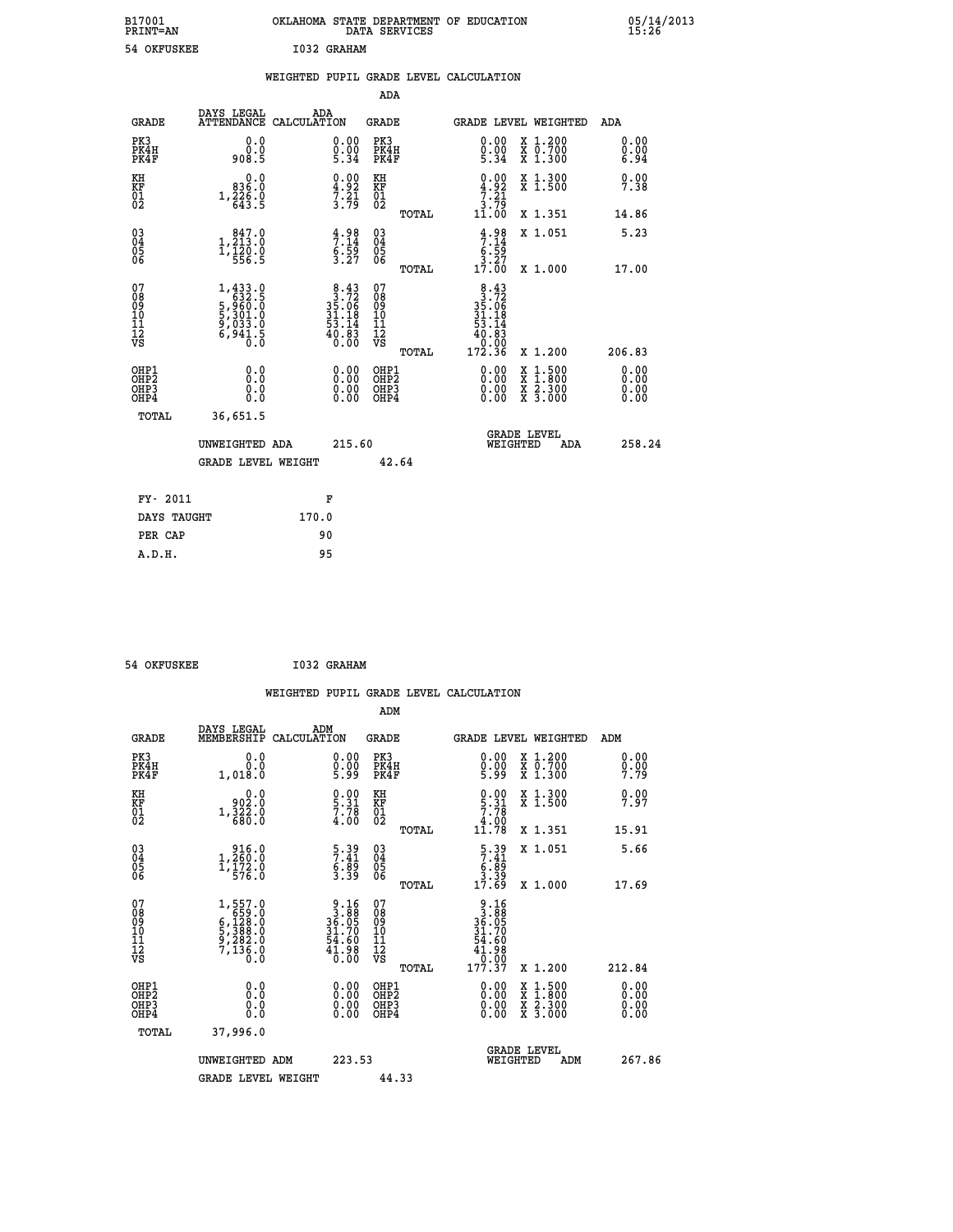| 7001<br>[NT=AN | OKLAHOMA STATE DEPARTMENT OF EDUCATION<br>DATA SERVICES |  |
|----------------|---------------------------------------------------------|--|
| OKFUSKEE       | COUNTY TOTALS                                           |  |

 **B17001<br>PRINT=AN** 

 **B17001 OKLAHOMA STATE DEPARTMENT OF EDUCATION 05/14/2013**

|                                                                    |                                                                                                             | WEIGHTED PUPIL GRADE LEVEL CALCULATION                                                      |                                               |                                                                                      |                                                                                                                                              |                        |
|--------------------------------------------------------------------|-------------------------------------------------------------------------------------------------------------|---------------------------------------------------------------------------------------------|-----------------------------------------------|--------------------------------------------------------------------------------------|----------------------------------------------------------------------------------------------------------------------------------------------|------------------------|
|                                                                    |                                                                                                             |                                                                                             | ADA                                           |                                                                                      |                                                                                                                                              |                        |
| <b>GRADE</b>                                                       | DAYS LEGAL                                                                                                  | ADA<br>ATTENDANCE CALCULATION                                                               | <b>GRADE</b>                                  | <b>GRADE LEVEL WEIGHTED</b>                                                          |                                                                                                                                              | ADA                    |
| PK3<br>PK4H<br>PK4F                                                | 812.0<br>0.0<br>21,062.0                                                                                    | $\begin{smallmatrix} 4.68\ 0.00\\ 2.87 \end{smallmatrix}$                                   | PK3<br>PK4H<br>PK4F                           | $\frac{4.68}{0.00}$<br>122.87                                                        | X 1.200<br>X 0.700<br>X 1.300                                                                                                                | 5.61<br>0.00<br>159.73 |
| KH<br>KF<br>01<br>02                                               | $\begin{smallmatrix} & & 0 & .0\ 27 & , & 936 & .0\ 23 & , & 832 & .5\ 22 & , & 162 & .5 \end{smallmatrix}$ | $0.00$<br>162.92<br>$\frac{138.98}{129.17}$                                                 | KH<br>KF<br>01<br>02                          | $0.00$<br>162.92<br>$\frac{136.98}{129.17}$<br>$\frac{268.15}{268.15}$               | X 1.300<br>X 1.500                                                                                                                           | $0.00$<br>244.40       |
|                                                                    |                                                                                                             |                                                                                             | TOTAL                                         |                                                                                      | X 1.351                                                                                                                                      | 362.26                 |
| $\begin{smallmatrix} 03 \\[-4pt] 04 \end{smallmatrix}$<br>05<br>06 | 22,012.0<br>22,467.0<br>25,869.0<br>23,433.0                                                                | $\begin{smallmatrix} 128.62\\130.93\\151.04\\136.64 \end{smallmatrix}$                      | $^{03}_{04}$<br>0500                          | 128.62<br>151.04                                                                     | X 1.051                                                                                                                                      | 553.78                 |
|                                                                    |                                                                                                             |                                                                                             | TOTAL                                         | $\frac{136.64}{418.61}$                                                              | X 1.000                                                                                                                                      | 418.61                 |
| 07<br>08<br>09<br>10<br>11<br>11<br>12<br>VS                       | 27,791.5<br>24,989.0<br>29,544.0<br>27,396.5<br>29,015.5<br>28,481.5                                        | $\begin{smallmatrix} 161.82\\145.27\\171.96\\159.87\\169.33\\167.67\\0.00\end{smallmatrix}$ | 078<br>089<br>0011<br>11<br>12<br>VS<br>TOTAL | 161.82<br>$145.27$<br>$171.96$<br>$159.87$<br>$169.33$<br>$167.67$<br>0.00<br>975.92 | X 1.200                                                                                                                                      | 1,171.11               |
| OHP1<br>OHP2<br>OHP3<br>OHP4                                       | 0.0<br>0.0<br>0.0                                                                                           | 0.00<br>$\begin{smallmatrix} 0.00 \ 0.00 \end{smallmatrix}$                                 | OHP1<br>OHP2<br>OHP3<br>OHP4                  | 0.00<br>0.00                                                                         | $\begin{smallmatrix} \mathtt{X} & 1\cdot500 \\ \mathtt{X} & 1\cdot800 \\ \mathtt{X} & 2\cdot300 \\ \mathtt{X} & 3\cdot000 \end{smallmatrix}$ | 0.00<br>0.00<br>0.00   |
| TOTAL                                                              | 356,804.0                                                                                                   |                                                                                             |                                               |                                                                                      |                                                                                                                                              |                        |
|                                                                    | UNWEIGHTED ADA                                                                                              | 2,081.77                                                                                    |                                               | <b>GRADE LEVEL</b><br>WEIGHTED                                                       | ADA                                                                                                                                          | 2,496.89               |
|                                                                    | <b>GRADE LEVEL WEIGHT</b>                                                                                   |                                                                                             | 415.12                                        |                                                                                      |                                                                                                                                              |                        |
| FY- 2011                                                           |                                                                                                             | F                                                                                           |                                               |                                                                                      |                                                                                                                                              |                        |
| DAYS TAUGHT                                                        |                                                                                                             | 1,019.0                                                                                     |                                               |                                                                                      |                                                                                                                                              |                        |
| PER CAP                                                            |                                                                                                             | 545                                                                                         |                                               |                                                                                      |                                                                                                                                              |                        |

| OKFUSKEE | COUNTY TOTALS |  |
|----------|---------------|--|

 **A.D.H. 989**

|                                                       |                                                                      |                                                                                                      | ADM                                    |        |                                                                                |                                          |                              |
|-------------------------------------------------------|----------------------------------------------------------------------|------------------------------------------------------------------------------------------------------|----------------------------------------|--------|--------------------------------------------------------------------------------|------------------------------------------|------------------------------|
| <b>GRADE</b>                                          | DAYS LEGAL<br>MEMBERSHIP                                             | ADM<br>CALCULATION                                                                                   | <b>GRADE</b>                           |        |                                                                                | GRADE LEVEL WEIGHTED                     | ADM                          |
| PK3<br>PK4H<br>PK4F                                   | 812.0<br>0.0<br>23,061.0                                             | 4.68<br>0.00<br>134.53                                                                               | PK3<br>PK4H<br>PK4F                    |        | 0.68<br>134.53                                                                 | X 1.200<br>X 0.700<br>X 1.300            | 5.61<br>0.00<br>174.89       |
| KH<br>KF<br>01<br>02                                  | 0.0<br>29,976.0<br>25,377.0<br>23,521.0                              | $\begin{smallmatrix} &0.00\\ 174.84\\ 147.98\\ 137.09\end{smallmatrix}$                              | KH<br>KF<br>01<br>02                   |        | $0.00$<br>$174.84$<br>$147.98$<br>$137.09$<br>$285.07$                         | X 1.300<br>X 1.500                       | 0.00<br>262.28               |
|                                                       |                                                                      |                                                                                                      |                                        | TOTAL  |                                                                                | X 1.351                                  | 385.12                       |
| 03<br>04<br>05<br>06                                  | 23,253.0<br>23,466.0<br>26,993.0<br>24,265.0                         | 135.89<br>136.76<br>157.60<br>141.52                                                                 | $^{03}_{04}$<br>05<br>06               |        | 135.89<br>136.76<br>157.60                                                     | X 1.051                                  | 142.83                       |
|                                                       |                                                                      |                                                                                                      |                                        | TOTAL  | 141.52<br>435.88                                                               | X 1.000                                  | 435.88                       |
| 07<br>08<br>09<br>101<br>112<br>VS                    | 29,069.0<br>25,939.0<br>31,024.0<br>30,785.0<br>30,655.0<br>29,863.0 | $\begin{smallmatrix} 169.25\\150.81\\180.56\\187.96\\178.85\\178.85\\175.75\\0.00 \end{smallmatrix}$ | 07<br>08<br>09<br>11<br>11<br>12<br>VS | TOTAL  | 169.25<br>150.81<br>180.56<br>167.96<br>178.85<br>175.75<br>--0.00<br>1,023.18 | X 1.200                                  | 1,227.81                     |
| OHP1<br>OH <sub>P</sub> 2<br>OH <sub>P3</sub><br>OHP4 | 0.0<br>0.000                                                         | $0.00$<br>$0.00$<br>0.00                                                                             | OHP1<br>OHP2<br>OHP3<br>OHP4           |        | $0.00$<br>$0.00$<br>0.00                                                       | X 1:500<br>X 1:800<br>X 2:300<br>X 3:000 | 0.00<br>0.00<br>0.00<br>0.00 |
| TOTAL                                                 | 376,059.0                                                            |                                                                                                      |                                        |        |                                                                                |                                          |                              |
|                                                       | UNWEIGHTED                                                           | 2,194.07<br>ADM                                                                                      |                                        |        | WEIGHTED                                                                       | <b>GRADE LEVEL</b><br>ADM                | 2,634.42                     |
|                                                       | <b>GRADE LEVEL WEIGHT</b>                                            |                                                                                                      |                                        | 440.35 |                                                                                |                                          |                              |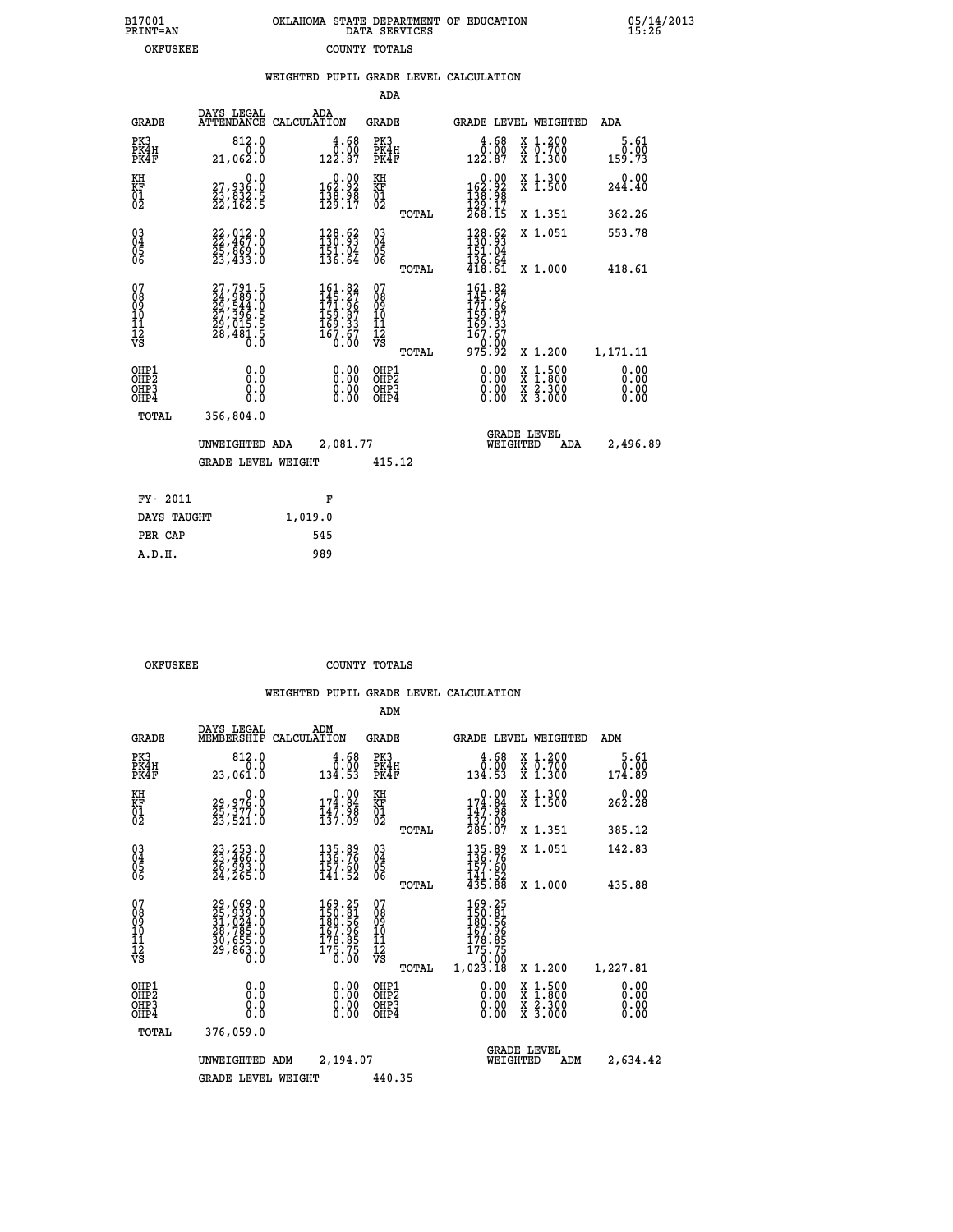| B17001<br><b>PRINT=AN</b> | OKLAHOMA STATE DEPARTMENT OF EDUCATION<br>SERVICES<br>DATA | 05/14/2013<br>15:26 |
|---------------------------|------------------------------------------------------------|---------------------|
| 55<br>OKLAHOMA            | C029 OAKDALE                                               |                     |

|  |  | WEIGHTED PUPIL GRADE LEVEL CALCULATION |
|--|--|----------------------------------------|
|  |  |                                        |

|                                                                    |                                                                                  |                                                                      | ADA                                            |       |                                                                                           |                                                                                                                                           |                       |
|--------------------------------------------------------------------|----------------------------------------------------------------------------------|----------------------------------------------------------------------|------------------------------------------------|-------|-------------------------------------------------------------------------------------------|-------------------------------------------------------------------------------------------------------------------------------------------|-----------------------|
| <b>GRADE</b>                                                       | DAYS LEGAL<br>ATTENDANCE CALCULATION                                             | ADA                                                                  | <b>GRADE</b>                                   |       |                                                                                           | <b>GRADE LEVEL WEIGHTED</b>                                                                                                               | ADA                   |
| PK3<br>PK4H<br>PK4F                                                | 0.0<br>4,758.5<br>0.0                                                            | 27.99<br>0.00                                                        | PK3<br>PK4H<br>PK4F                            |       | 27.99<br>0.00                                                                             | X 1.200<br>X 0.700<br>X 1.300                                                                                                             | 0.00<br>19.59<br>0.00 |
| KH<br>KF<br>01<br>02                                               | 0.0<br>9,297:0<br>9,003:5<br>9,952:0                                             | $\begin{smallmatrix} 0.00\\ 54.69\\ 52.96\\ 58.54 \end{smallmatrix}$ | KH<br>KF<br>01<br>02                           |       | 0.00<br>$\begin{array}{r} 54.69 \\ 54.96 \\ 58.54 \\ 111.50 \end{array}$                  | X 1.300<br>X 1.500                                                                                                                        | 0.00<br>82.04         |
|                                                                    |                                                                                  |                                                                      |                                                | TOTAL |                                                                                           | X 1.351                                                                                                                                   | 150.64                |
| $\begin{smallmatrix} 03 \\[-4pt] 04 \end{smallmatrix}$<br>Ŏ5<br>06 | $\begin{smallmatrix} 9,024.0\\ 11,088.5\\ 10,104.0\\ 10,692.5 \end{smallmatrix}$ | 53.08<br>65.23<br>59.44<br>62.90                                     | $\substack{03 \\ 04}$<br>$\substack{05 \\ 06}$ |       | 53.08<br>55.23<br>59.44<br>52.90<br>62.97                                                 | X 1.051                                                                                                                                   | 55.79                 |
|                                                                    |                                                                                  |                                                                      |                                                | TOTAL |                                                                                           | X 1.000                                                                                                                                   | 187.57                |
| 07<br>08<br>09<br>11<br>11<br>12<br>VS                             | 9,020.0<br>8,905.0<br>Ŏ:Ŏ<br>O:Ŏ<br>Q:Q<br>$\S.$                                 | 53.96<br>52.38<br>0.00<br>0.00<br>Ŏ.ŎŎ<br>O.OO                       | 07<br>08<br>09<br>11<br>11<br>12<br>VS         |       | 53.06<br>$\begin{smallmatrix} 52.38 \\ 0.38 \\ 0.00 \\ 0.00 \\ \end{smallmatrix}$<br>0.00 |                                                                                                                                           |                       |
|                                                                    |                                                                                  |                                                                      |                                                | TOTAL | 105.44                                                                                    | X 1.200                                                                                                                                   | 126.53                |
| OHP1<br>OHP2<br>OH <sub>P3</sub><br>OHP4                           | 0.0<br>0.0<br>0.0                                                                | $0.00$<br>$0.00$<br>0.00                                             | OHP1<br>OHP2<br>OHP3<br>OHP4                   |       |                                                                                           | $\begin{smallmatrix} \mathtt{X} & 1\cdot500\\ \mathtt{X} & 1\cdot800\\ \mathtt{X} & 2\cdot300\\ \mathtt{X} & 3\cdot000 \end{smallmatrix}$ | 0.00<br>0.00<br>0.00  |
| TOTAL                                                              | 91,845.0                                                                         |                                                                      |                                                |       |                                                                                           |                                                                                                                                           |                       |
|                                                                    | UNWEIGHTED ADA                                                                   | 540.27                                                               |                                                |       |                                                                                           | <b>GRADE LEVEL</b><br>WEIGHTED<br>ADA                                                                                                     | 622.16                |
|                                                                    | <b>GRADE LEVEL WEIGHT</b>                                                        |                                                                      |                                                | 81.89 |                                                                                           |                                                                                                                                           |                       |
| FY- 2011                                                           |                                                                                  | F                                                                    |                                                |       |                                                                                           |                                                                                                                                           |                       |
| DAYS TAUGHT                                                        |                                                                                  | 170.0                                                                |                                                |       |                                                                                           |                                                                                                                                           |                       |
| PER CAP                                                            |                                                                                  | 33                                                                   |                                                |       |                                                                                           |                                                                                                                                           |                       |

 **55 OKLAHOMA C029 OAKDALE WEIGHTED PUPIL GRADE LEVEL CALCULATION ADM DAYS LEGAL ADM GRADE MEMBERSHIP CALCULATION GRADE GRADE LEVEL WEIGHTED ADM PK3 0.0 0.00 PK3 0.00 X 1.200 0.00 PK4H 4,785.0 28.15 PK4H 28.15 X 0.700 19.71 PK4F 0.0 0.00 PK4F 0.00 X 1.300 0.00** 0.00 KH و 0.00 KH<br>KH و 9,677.0 56.92 KF 56.92 X 1.500 85.38  **01 9,289.0 54.64 01 54.64 02 10,306.0 60.62 02 60.62 TOTAL 115.26 X 1.351 155.72 03 9,295.0 54.68 03 54.68 X 1.051 57.47 04 11,505.0 67.68 04 67.68 05 10,478.0 61.64 05 61.64 06 11,027.0 64.86 06 64.86 TOTAL 194.18 X 1.000 194.18 07** 9,495.0 55.85 07<br>
08 9,177.0 53.98 08 53.98<br>
10 0.0 0.00 10 0.00<br>
11 0.0 0.00 11 0.00<br>
12 0.00 0.00 12<br>
VS 0.0 0.00 VS 0.00  $\begin{array}{cccccc} 9,495 \ .0 & 55 \ .85 & 07 \ .0 & 0.00 & 0.00 & 0.00 & 0.00 & 0.00 & 0.00 & 0.00 & 0.00 & 0.00 & 0.00 & 0.00 & 0.00 & 0.00 & 0.00 & 0.00 & 0.00 & 0.00 & 0.00 & 0.00 & 0.00 & 0.00 & 0.00 & 0.00 & 0.00 & 0.00 & 0.00 & 0.00 & 0.00 & 0.00 & 0.00 & 0.00 &$  **OHP1 0.0 0.00 OHP1 0.00 X 1.500 0.00 OHP2 0.0 0.00 OHP2 0.00 X 1.800 0.00 OHP3 0.0 0.00 OHP3 0.00 X 2.300 0.00 OHP4 0.0 0.00 OHP4 0.00 X 3.000 0.00 TOTAL 95,034.0 GRADE LEVEL UNWEIGHTED ADM 559.02 WEIGHTED ADM 644.26** GRADE LEVEL WEIGHT 85.24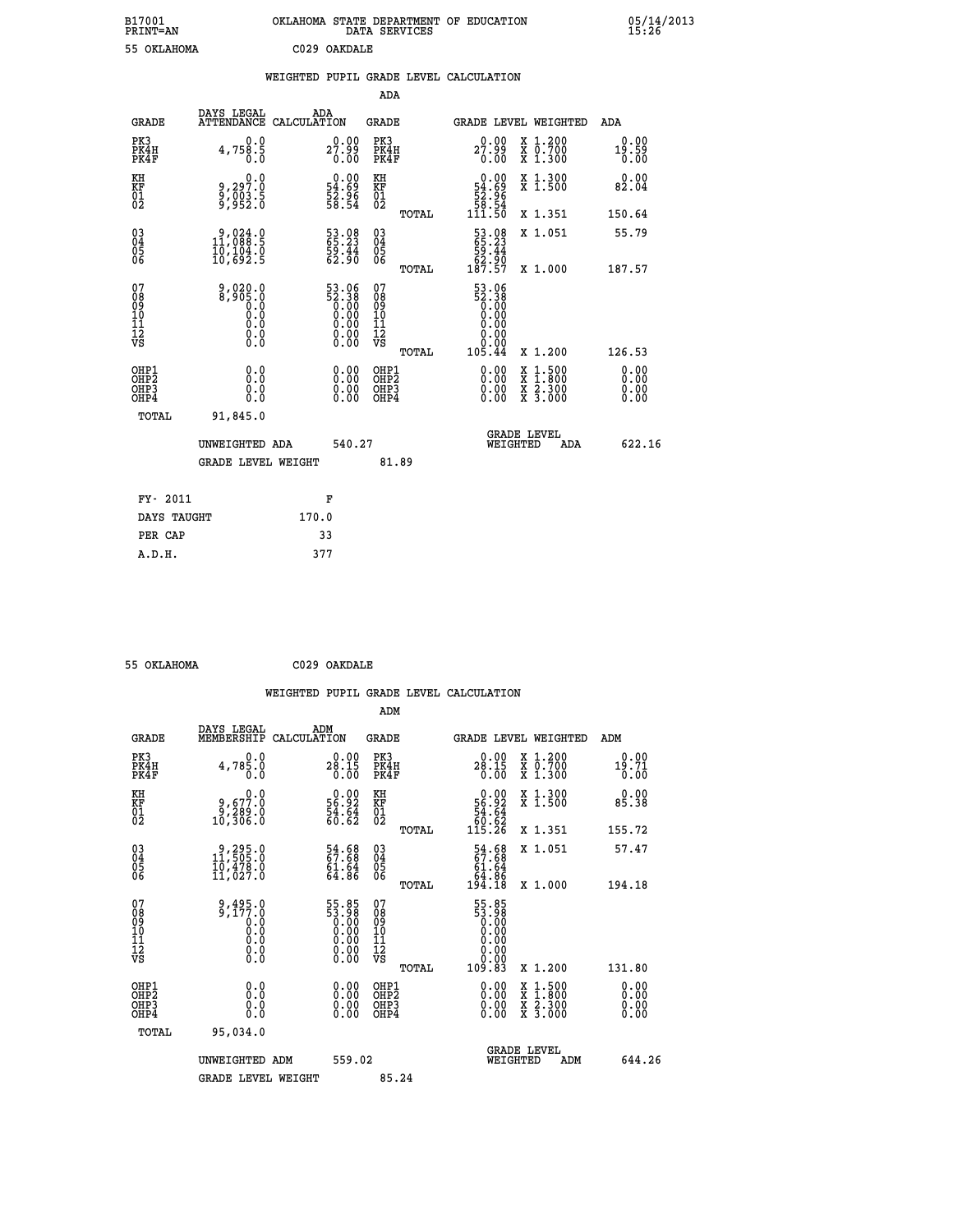| B17001<br><b>PRINT=AN</b> | OKLAHOMA STATE DEPARTMENT OF EDUCATION<br>DATA SERVICES | 05/14/2013<br>15:26 |
|---------------------------|---------------------------------------------------------|---------------------|
| 55<br><b>OKLAHOMA</b>     | C074<br>CRUTCHO                                         |                     |

| 55 OKLAHOMA                                        |                                                                                                                                                  |       | C074 CRUTCHO                                                         |                                                    |       |                                                         |                                                                                                                                              |                                  |
|----------------------------------------------------|--------------------------------------------------------------------------------------------------------------------------------------------------|-------|----------------------------------------------------------------------|----------------------------------------------------|-------|---------------------------------------------------------|----------------------------------------------------------------------------------------------------------------------------------------------|----------------------------------|
|                                                    |                                                                                                                                                  |       |                                                                      |                                                    |       | WEIGHTED PUPIL GRADE LEVEL CALCULATION                  |                                                                                                                                              |                                  |
|                                                    |                                                                                                                                                  |       |                                                                      | ADA                                                |       |                                                         |                                                                                                                                              |                                  |
| <b>GRADE</b>                                       | DAYS LEGAL<br>ATTENDANCE CALCULATION                                                                                                             |       | ADA                                                                  | <b>GRADE</b>                                       |       |                                                         | GRADE LEVEL WEIGHTED                                                                                                                         | <b>ADA</b>                       |
| PK3<br>PK4H<br>PK4F                                | 64.0<br>0.0<br>3,226.5                                                                                                                           |       | $\begin{smallmatrix} 0.38\\ 0.00\\ 18.98 \end{smallmatrix}$          | PK3<br>PK4H<br>PK4F                                |       | $0.38$<br>$0.00$<br>18.98                               | X 1.200<br>X 0.700<br>X 1.300                                                                                                                | 0.46<br>0.00<br>24.67            |
| KH<br>KF<br>01<br>02                               | 0.0<br>7,154:0<br>5,205:0<br>5,594:0                                                                                                             |       | $\begin{smallmatrix} 0.00\\ 42.08\\ 30.62\\ 32.91 \end{smallmatrix}$ | KH<br>KF<br>01<br>02                               |       | 0.00<br>$42.08$<br>$30.62$<br>$32.91$<br>$63.53$        | X 1.300<br>X 1.500                                                                                                                           | 0.00<br>63.12                    |
|                                                    |                                                                                                                                                  |       |                                                                      |                                                    | TOTAL |                                                         | X 1.351                                                                                                                                      | 85.83                            |
| $\begin{matrix} 03 \\ 04 \\ 05 \\ 06 \end{matrix}$ | $\frac{5}{4}, \frac{091}{102}.\frac{0}{5}$<br>$\frac{4}{303}.\frac{0}{0}$<br>$5, 451.0$                                                          |       | 29.95<br>24.13<br>25.31<br>32.06                                     | $\begin{matrix} 03 \\ 04 \\ 05 \\ 06 \end{matrix}$ |       | $29.95$<br>$24.13$<br>$25.31$<br>$32.06$<br>$81.50$     | X 1.051                                                                                                                                      | 31.48                            |
|                                                    |                                                                                                                                                  |       |                                                                      |                                                    | TOTAL |                                                         | X 1.000                                                                                                                                      | 81.50                            |
| 07<br>08<br>09<br>11<br>11<br>12<br>VS             | $\frac{5}{6}, \frac{933}{234}, \frac{5}{6}$<br>$\frac{0}{6}, \frac{0}{6}$<br>$\begin{smallmatrix} 0.0 & 0 \ 0.0 & 0 \ 0.0 & 0 \end{smallmatrix}$ |       | $34.90\n36.67\n0.00\n0.00\n0.00\n0.00\n0.00$                         | 07<br>08<br>09<br>11<br>11<br>12<br>VS             | TOTAL | 34.90<br>36.67<br>0.00<br>0.00<br>0.00<br>0.00<br>71.57 | X 1.200                                                                                                                                      | 85.88                            |
| OHP1<br>OHP2<br>OHP3<br>OHP4                       | $221.5$<br>0:0<br>0.0                                                                                                                            |       | $\frac{1}{0}$ : $\frac{30}{00}$<br>0.00                              | OHP1<br>OHP2<br>OHP3<br>OHP4                       |       | $\frac{1}{0}$ : 00<br>0.00<br>0.00                      | $\begin{smallmatrix} \mathtt{X} & 1\cdot500 \\ \mathtt{X} & 1\cdot800 \\ \mathtt{X} & 2\cdot300 \\ \mathtt{X} & 3\cdot000 \end{smallmatrix}$ | $1.95$<br>$0.00$<br>0.00<br>0.00 |
| TOTAL                                              | 52,580.5                                                                                                                                         |       |                                                                      |                                                    |       |                                                         |                                                                                                                                              |                                  |
|                                                    | UNWEIGHTED ADA                                                                                                                                   |       | 309.29                                                               |                                                    |       | WEIGHTED                                                | <b>GRADE LEVEL</b><br>ADA                                                                                                                    | 374.89                           |
|                                                    | <b>GRADE LEVEL WEIGHT</b>                                                                                                                        |       |                                                                      |                                                    | 65.60 |                                                         |                                                                                                                                              |                                  |
| FY- 2011                                           |                                                                                                                                                  |       | F                                                                    |                                                    |       |                                                         |                                                                                                                                              |                                  |
| DAYS TAUGHT                                        |                                                                                                                                                  | 170.0 |                                                                      |                                                    |       |                                                         |                                                                                                                                              |                                  |
| PER CAP                                            |                                                                                                                                                  |       | 0                                                                    |                                                    |       |                                                         |                                                                                                                                              |                                  |
| A.D.H.                                             |                                                                                                                                                  |       | $\mathbf{0}$                                                         |                                                    |       |                                                         |                                                                                                                                              |                                  |

| 55 OKLAHOMA                                        |                                                                                    | C074 CRUTCHO                                                         |                                          |       |                                           |                                                                                                                                      |                              |  |
|----------------------------------------------------|------------------------------------------------------------------------------------|----------------------------------------------------------------------|------------------------------------------|-------|-------------------------------------------|--------------------------------------------------------------------------------------------------------------------------------------|------------------------------|--|
|                                                    |                                                                                    |                                                                      |                                          |       | WEIGHTED PUPIL GRADE LEVEL CALCULATION    |                                                                                                                                      |                              |  |
|                                                    |                                                                                    |                                                                      | ADM                                      |       |                                           |                                                                                                                                      |                              |  |
| <b>GRADE</b>                                       | DAYS LEGAL<br>MEMBERSHIP CALCULATION                                               | ADM                                                                  | GRADE                                    |       |                                           | GRADE LEVEL WEIGHTED                                                                                                                 | ADM                          |  |
| PK3<br>PK4H<br>PK4F                                | 95.0<br>0.0<br>3,361.0                                                             | 0.56<br>0.00<br>19.77                                                | PK3<br>PK4H<br>PK4F                      |       | 0.56<br>0.00<br>19.77                     | X 1.200<br>X 0.700<br>X 1.300                                                                                                        | 0.67<br>0.00<br>25.70        |  |
| KH<br>KF<br>01<br>02                               | 0.0<br>7,489:0<br>5,371:0<br>5,766:0                                               | $\begin{smallmatrix} 0.00\\ 44.05\\ 31.59\\ 33.92 \end{smallmatrix}$ | KH<br>KF<br>01<br>02                     |       | $0.00\n44.05\n31.59\n33.92\n65.51$        | X 1.300<br>X 1.500                                                                                                                   | 0.00<br>66.08                |  |
|                                                    |                                                                                    |                                                                      |                                          | TOTAL |                                           | X 1.351                                                                                                                              | 88.50                        |  |
| $\begin{matrix} 03 \\ 04 \\ 05 \\ 06 \end{matrix}$ | $\frac{5}{4}, \frac{170}{214}.0$<br>$\frac{4}{4}, \frac{424}{424}.0$<br>$5, 741.0$ | $30.41$<br>$24.79$<br>$26.02$<br>$33.77$                             | $\substack{03 \\ 04}$<br>Ŏ5<br>06        |       | 30.41<br>24.79<br>26.02<br>33.77<br>34.58 | X 1.051                                                                                                                              | 31.96                        |  |
|                                                    |                                                                                    |                                                                      |                                          | TOTAL |                                           | X 1.000                                                                                                                              | 84.58                        |  |
| 07<br>08<br>09<br>11<br>11<br>12<br>VS             | $6,164.0$<br>$6,529.0$<br>$0.0$<br>$0.0$<br>0.0<br>Ŏ.Ŏ                             | 36.26                                                                | 07<br>08<br>09<br>11<br>11<br>12<br>VS   | TOTAL | 36.26<br>38:40<br>0.00<br>0.00<br>74.66   | X 1.200                                                                                                                              | 89.59                        |  |
| OHP1<br>OH <sub>P</sub> 2<br>OHP3<br>OHP4          | 236.0<br>0.0<br>0.0<br>0.0                                                         | $1.39$<br>$0.00$<br>0.00<br>0.00                                     | OHP1<br>OHP <sub>2</sub><br>OHP3<br>OHP4 |       | $1.39$<br>$0.00$<br>0.00                  | $\begin{smallmatrix} \mathtt{X} & 1 & 500 \\ \mathtt{X} & 1 & 800 \\ \mathtt{X} & 2 & 300 \\ \mathtt{X} & 3 & 000 \end{smallmatrix}$ | 2.09<br>0.00<br>0.00<br>0.00 |  |
| TOTAL                                              | 54,560.0                                                                           |                                                                      |                                          |       |                                           |                                                                                                                                      |                              |  |
|                                                    | UNWEIGHTED ADM                                                                     | 320.93                                                               |                                          |       | WEIGHTED                                  | <b>GRADE LEVEL</b><br>ADM                                                                                                            | 389.17                       |  |
|                                                    | <b>GRADE LEVEL WEIGHT</b>                                                          |                                                                      | 68.24                                    |       |                                           |                                                                                                                                      |                              |  |
|                                                    |                                                                                    |                                                                      |                                          |       |                                           |                                                                                                                                      |                              |  |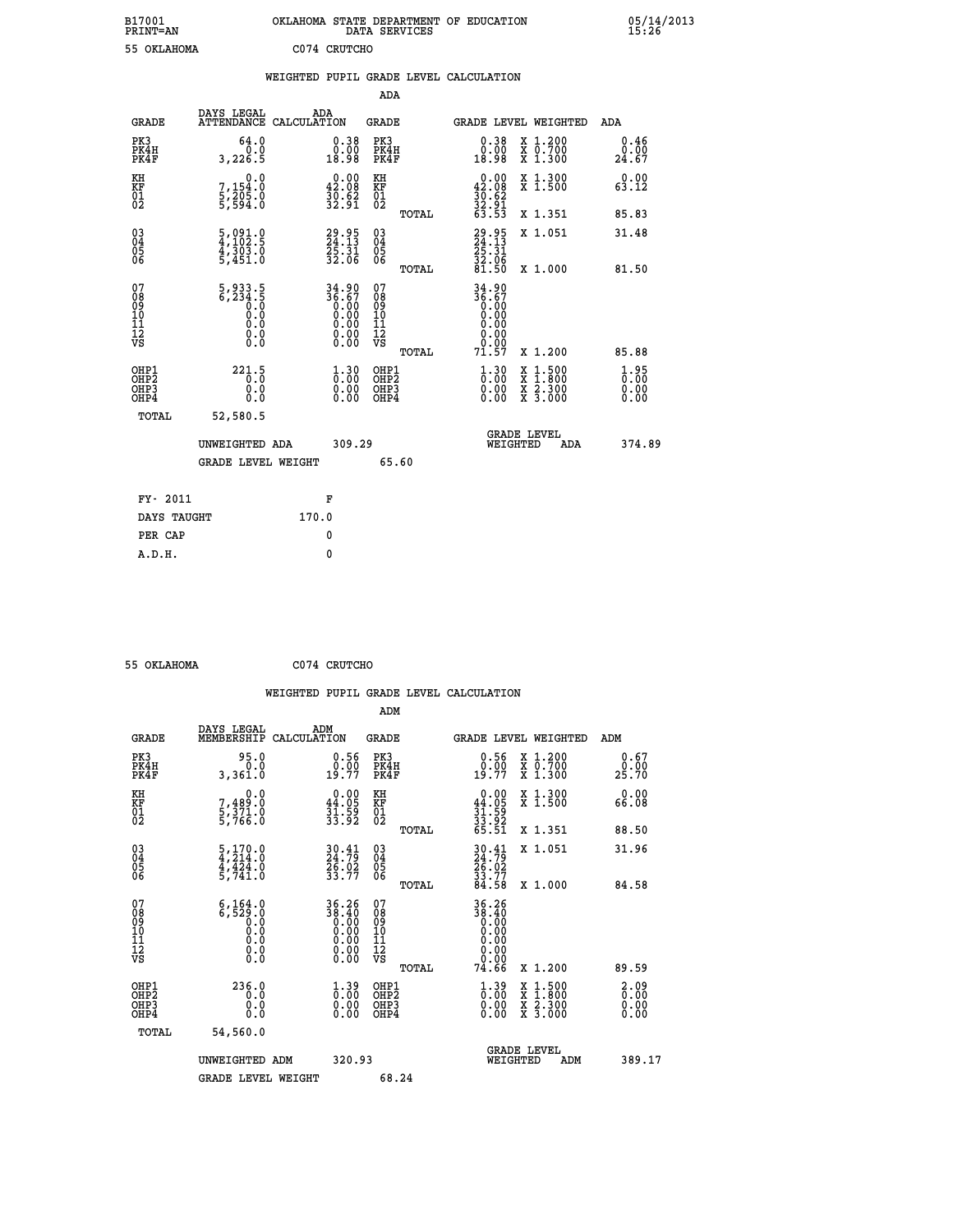|                                                                    |                                                    |                                                                                                              | ADA                                      |       |                                                              |                                                                                                  |                              |
|--------------------------------------------------------------------|----------------------------------------------------|--------------------------------------------------------------------------------------------------------------|------------------------------------------|-------|--------------------------------------------------------------|--------------------------------------------------------------------------------------------------|------------------------------|
| <b>GRADE</b>                                                       | DAYS LEGAL<br><b>ATTENDANCE</b>                    | ADA<br>CALCULATION                                                                                           | <b>GRADE</b>                             |       |                                                              | <b>GRADE LEVEL WEIGHTED</b>                                                                      | ADA                          |
| PK3<br>PK4H<br>PK4F                                                | 0.0<br>0.0<br>0.0                                  | $\begin{smallmatrix} 0.00 \ 0.00 \ 0.00 \end{smallmatrix}$                                                   | PK3<br>PK4H<br>PK4F                      |       | $\begin{smallmatrix} 0.00 \\ 0.00 \\ 0.00 \end{smallmatrix}$ | X 1.200<br>X 0.700<br>X 1.300                                                                    | 0.00<br>0.00<br>0.00         |
| KH<br><b>KF</b><br>01<br>02                                        | 0.0<br>0.0<br>$\S.$                                | 0.0000<br>$\begin{smallmatrix} 0.00 & 0.00 \\ 0.00 & 0.00 \end{smallmatrix}$                                 | KH<br>KF<br>01<br>02                     |       | 0.00<br>0.00                                                 | X 1.300<br>X 1.500                                                                               | 0.00<br>0.00                 |
|                                                                    |                                                    |                                                                                                              |                                          | TOTAL |                                                              | X 1.351                                                                                          | 0.00                         |
| $\begin{smallmatrix} 03 \\[-4pt] 04 \end{smallmatrix}$<br>05<br>06 | 0.0<br>0.0<br>17, 250.5                            | 0.00<br>ة.ة<br>102.68                                                                                        | $\substack{03 \\ 04}$<br>05<br>06        | TOTAL | 0.00<br>0.00<br>102.68<br>102.68                             | X 1.051<br>X 1.000                                                                               | 0.00<br>102.68               |
| 07<br>08901112<br>1112<br>VS                                       | 16,265.5<br>14,180.5<br>0.0<br>0.0<br>0.0<br>$\S.$ | 96.82<br>84.41<br>0.00<br>0.00<br>0.00<br>$\begin{smallmatrix} 0.00 & 0.00 \\ 0.00 & 0.00 \end{smallmatrix}$ | 07<br>08<br>09<br>11<br>11<br>12<br>VS   |       | 96.82<br>$64.41$<br>$0.00$<br>$0.00$<br>0.00<br>0.00         |                                                                                                  |                              |
|                                                                    |                                                    |                                                                                                              |                                          | TOTAL | 181.23                                                       | X 1.200                                                                                          | 217.48                       |
| OHP1<br>OH <sub>P2</sub><br>OH <sub>P3</sub><br>OH <sub>P4</sub>   | 0.0<br>0.0<br>0.0                                  | 0.00<br>$\begin{smallmatrix} 0.00 \ 0.00 \end{smallmatrix}$                                                  | OHP1<br>OHP <sub>2</sub><br>OHP3<br>OHP4 |       | 0.00<br>0.00<br>0.00                                         | $\begin{smallmatrix} x & 1 & 500 \\ x & 1 & 800 \\ x & 2 & 300 \\ x & 3 & 000 \end{smallmatrix}$ | 0.00<br>0.00<br>0.00<br>0.00 |
| TOTAL                                                              | 47,696.5                                           |                                                                                                              |                                          |       |                                                              |                                                                                                  |                              |
|                                                                    | UNWEIGHTED ADA                                     | 283.91                                                                                                       |                                          |       |                                                              | GRADE LEVEL<br>WEIGHTED<br>ADA                                                                   | 320.16                       |
|                                                                    | <b>GRADE LEVEL WEIGHT</b>                          |                                                                                                              |                                          | 36.25 |                                                              |                                                                                                  |                              |
| FY- 2011                                                           |                                                    | F                                                                                                            |                                          |       |                                                              |                                                                                                  |                              |
| DAYS TAUGHT                                                        |                                                    | 168.0                                                                                                        |                                          |       |                                                              |                                                                                                  |                              |
| PER CAP                                                            |                                                    | 0                                                                                                            |                                          |       |                                                              |                                                                                                  |                              |

| 55 OKTAHOMA |  |
|-------------|--|

## **55 OKLAHOMA E001 OKC CHARTER: INDEPENDENCE MS**

|                                                    |                                                                                                                                           |                                                                                                                          | ADM                                                 |       |                                                                                                                                                                                                |                                          |     |                      |  |
|----------------------------------------------------|-------------------------------------------------------------------------------------------------------------------------------------------|--------------------------------------------------------------------------------------------------------------------------|-----------------------------------------------------|-------|------------------------------------------------------------------------------------------------------------------------------------------------------------------------------------------------|------------------------------------------|-----|----------------------|--|
| <b>GRADE</b>                                       | DAYS LEGAL<br>MEMBERSHIP                                                                                                                  | ADM<br>CALCULATION                                                                                                       | <b>GRADE</b>                                        |       | GRADE LEVEL WEIGHTED                                                                                                                                                                           |                                          |     | ADM                  |  |
| PK3<br>PK4H<br>PK4F                                | 0.0<br>0.000                                                                                                                              | $\begin{smallmatrix} 0.00 \ 0.00 \ 0.00 \end{smallmatrix}$                                                               | PK3<br>PK4H<br>PK4F                                 |       | $\begin{smallmatrix} 0.00 \\ 0.00 \\ 0.00 \end{smallmatrix}$                                                                                                                                   | X 1.200<br>X 0.700<br>X 1.300            |     | 0.00<br>0.00<br>0.00 |  |
| KH<br>KF<br>01<br>02                               | 0.0<br>$\begin{smallmatrix} 0.0 & 0 \ 0.0 & 0 \ 0.0 & 0 \end{smallmatrix}$                                                                | $\begin{smallmatrix} 0.00 \ 0.00 \ 0.00 \ 0.00 \end{smallmatrix}$                                                        | KH<br><b>KF</b><br>01<br>02                         |       | $0.00$<br>$0.00$<br>$0.00$                                                                                                                                                                     | X 1.300<br>X 1.500                       |     | 0.00<br>0.00         |  |
|                                                    |                                                                                                                                           |                                                                                                                          |                                                     | TOTAL | 0.00                                                                                                                                                                                           | X 1.351                                  |     | 0.00                 |  |
| $\begin{matrix} 03 \\ 04 \\ 05 \\ 06 \end{matrix}$ | 0.00000                                                                                                                                   | $\begin{smallmatrix} &0.00\0.00\0.00\0.24\end{smallmatrix}$                                                              | $\begin{array}{c} 03 \\ 04 \\ 05 \\ 06 \end{array}$ |       | $\begin{smallmatrix} 0.00\\ 0.00\\ 0.00\\ 106.24\\ 106.24 \end{smallmatrix}$                                                                                                                   | X 1.051                                  |     | 0.00                 |  |
|                                                    | 17,848.0                                                                                                                                  |                                                                                                                          |                                                     | TOTAL |                                                                                                                                                                                                | X 1.000                                  |     | 106.24               |  |
| 07<br>08<br>09<br>101<br>11<br>12<br>VS            | $\begin{smallmatrix} 16\,, & 840\,. & 0\\ 14\,, & 709\,. & 0\\ 0\,. & 0\\ 0\,. & 0\\ 0\,. & 0\\ 0\,. & 0\\ 0\,. & 0\,. \end{smallmatrix}$ | $\begin{smallmatrix} 100.24\ 87.55\ 0.00\ 0.00\ 0.00\ 0.00\ 0.00\ 0.00\ 0.00\ 0.00\ 0.00\ 0.00\ 0.00\ \end{smallmatrix}$ | 07<br>08<br>09<br>11<br>11<br>12<br>VS              | TOTAL | 100.24<br>$\begin{smallmatrix} 87.55\ 0.00 \ 0.00 \end{smallmatrix}$<br>0.00<br>$\begin{array}{c} \text{\scriptsize{0.00}}\ \text{\scriptsize{0.00}}\ \text{\scriptsize{187.79}}\ \end{array}$ | X 1.200                                  |     | 225.35               |  |
| OHP1<br>OHP2<br>OHP3<br>OHP4                       |                                                                                                                                           |                                                                                                                          | OHP1<br>OHP2<br>OHP3<br>OHP4                        |       | 0.00<br>0.00                                                                                                                                                                                   | X 1:500<br>X 1:800<br>X 2:300<br>X 3:000 |     | 0.00<br>0.00<br>0.00 |  |
| TOTAL                                              | 49,397.0                                                                                                                                  |                                                                                                                          |                                                     |       |                                                                                                                                                                                                |                                          |     |                      |  |
|                                                    | UNWEIGHTED<br>ADM                                                                                                                         | 294.03                                                                                                                   |                                                     |       | WEIGHTED                                                                                                                                                                                       | <b>GRADE LEVEL</b>                       | ADM | 331.59               |  |
|                                                    | <b>GRADE LEVEL WEIGHT</b>                                                                                                                 |                                                                                                                          | 37.56                                               |       |                                                                                                                                                                                                |                                          |     |                      |  |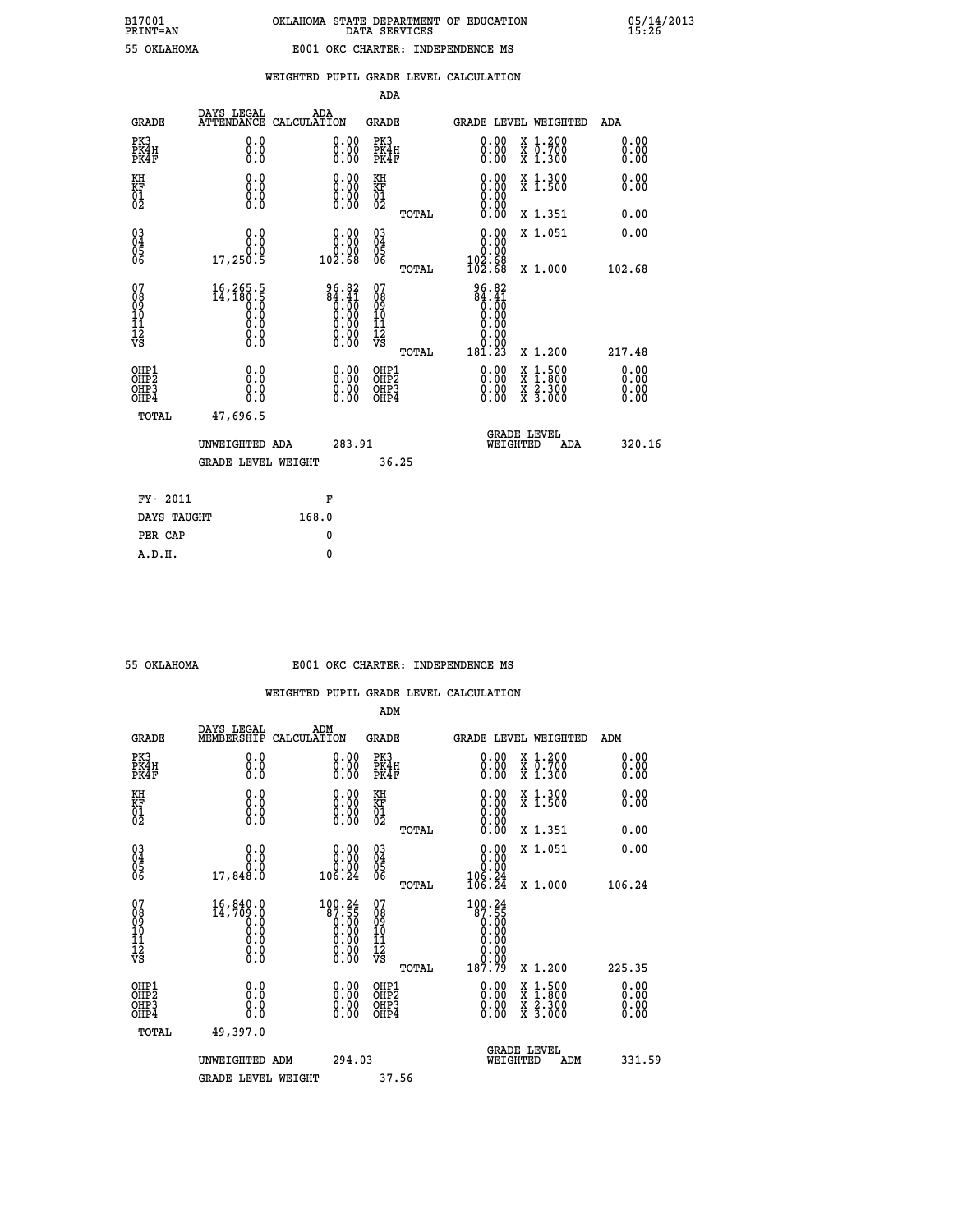| --------        |  |
|-----------------|--|
| <b>OVI AUOM</b> |  |

|                                                                    |                                                                                               |                                                                                                                        | ADA                                           |       |                                                                       |                                                                                                                                              |                               |
|--------------------------------------------------------------------|-----------------------------------------------------------------------------------------------|------------------------------------------------------------------------------------------------------------------------|-----------------------------------------------|-------|-----------------------------------------------------------------------|----------------------------------------------------------------------------------------------------------------------------------------------|-------------------------------|
| <b>GRADE</b>                                                       | DAYS LEGAL                                                                                    | ADA<br>ATTENDANCE CALCULATION                                                                                          | <b>GRADE</b>                                  |       |                                                                       | GRADE LEVEL WEIGHTED                                                                                                                         | ADA                           |
| PK3<br>PK4H<br>PK4F                                                | 0.0<br>0.0<br>Ō.Ō                                                                             | 0.00<br>$\begin{smallmatrix} 0.00 \ 0.00 \end{smallmatrix}$                                                            | PK3<br>PK4H<br>PK4F                           |       | 0.00<br>0.00                                                          | X 1.200<br>X 0.700<br>X 1.300                                                                                                                | 0.00<br>0.00<br>0.00          |
| KH<br>KF<br>01<br>02                                               | 0.0<br>0.0<br>$\S.$                                                                           | 0.0000<br>$\begin{smallmatrix} 0.00 \\ 0.00 \end{smallmatrix}$                                                         | KH<br>KF<br>01<br>02                          |       | 0.00                                                                  | X 1.300<br>X 1.500                                                                                                                           | 0.00<br>0.00                  |
|                                                                    |                                                                                               |                                                                                                                        |                                               | TOTAL | 0.00                                                                  | X 1.351                                                                                                                                      | 0.00                          |
| $\begin{smallmatrix} 03 \\[-4pt] 04 \end{smallmatrix}$<br>Ŏ5<br>06 | 1,341.0<br>$\frac{1}{3}$ , $\frac{640}{604}$ . 5                                              | $\begin{smallmatrix}7.66\\4.21\\9.37\\20.60\end{smallmatrix}$                                                          | $\substack{03 \\ 04}$<br>Ŏ5<br>06             |       | $7.66$<br>$4.21$<br>$9.37$<br>$20.60$<br>$34.18$                      | X 1.051                                                                                                                                      | 8.05                          |
|                                                                    |                                                                                               |                                                                                                                        |                                               | TOTAL |                                                                       | X 1.000                                                                                                                                      | 34.18                         |
| 07<br>08<br>09<br>101<br>11<br>12<br>VS                            | $\begin{smallmatrix}5,820.0\\4,050.5\\8,989.0\\12,862.0\\10,970.0\\17,973.5\end{smallmatrix}$ | $\begin{array}{r} 33\cdot26 \\ 23\cdot15 \\ 51\cdot37 \\ 73\cdot50 \\ 62\cdot69 \\ 102\cdot71 \\ 0\cdot00 \end{array}$ | 07<br>08<br>09<br>001<br>11<br>11<br>12<br>VS |       | 33.26<br>23.157<br>51.37<br>53.50<br>73.50<br>62.71<br>102.71<br>2.00 |                                                                                                                                              |                               |
|                                                                    |                                                                                               |                                                                                                                        |                                               | TOTAL | 346.68                                                                | X 1.200                                                                                                                                      | 416.02                        |
| OHP1<br>OHP <sub>2</sub><br>OH <sub>P3</sub><br>OHP4               | 0.0<br>0.0<br>$0.\overline{0}$                                                                | 0.00<br>$\begin{smallmatrix} 0.00 \ 0.00 \end{smallmatrix}$                                                            | OHP1<br>OHP2<br>OHP <sub>3</sub>              |       | 0.00<br>0.00                                                          | $\begin{smallmatrix} \mathtt{X} & 1\cdot500 \\ \mathtt{X} & 1\cdot800 \\ \mathtt{X} & 2\cdot300 \\ \mathtt{X} & 3\cdot000 \end{smallmatrix}$ | 0.00<br>Ō. ŌŌ<br>0.00<br>0.00 |
| TOTAL                                                              | 67,988.0                                                                                      |                                                                                                                        |                                               |       |                                                                       |                                                                                                                                              |                               |
|                                                                    | UNWEIGHTED ADA                                                                                | 388.52                                                                                                                 |                                               |       |                                                                       | <b>GRADE LEVEL</b><br>WEIGHTED<br>ADA                                                                                                        | 458.25                        |
|                                                                    | <b>GRADE LEVEL WEIGHT</b>                                                                     |                                                                                                                        |                                               | 69.73 |                                                                       |                                                                                                                                              |                               |
| FY- 2011                                                           |                                                                                               | F                                                                                                                      |                                               |       |                                                                       |                                                                                                                                              |                               |
| DAYS TAUGHT                                                        |                                                                                               | 175.0                                                                                                                  |                                               |       |                                                                       |                                                                                                                                              |                               |
| PER CAP                                                            |                                                                                               | 33                                                                                                                     |                                               |       |                                                                       |                                                                                                                                              |                               |

 **A.D.H. 389**

#### **55 OKLAHOMA E002 OKC CHARTER: SEEWORTH ACADEMY**

|                                           |                                                                                                     |                                                                                                  | ADM                                                 |       |                                                                              |                                          |                      |
|-------------------------------------------|-----------------------------------------------------------------------------------------------------|--------------------------------------------------------------------------------------------------|-----------------------------------------------------|-------|------------------------------------------------------------------------------|------------------------------------------|----------------------|
| <b>GRADE</b>                              | DAYS LEGAL<br>MEMBERSHIP                                                                            | ADM<br>CALCULATION                                                                               | <b>GRADE</b>                                        |       |                                                                              | GRADE LEVEL WEIGHTED                     | ADM                  |
| PK3<br>PK4H<br>PK4F                       | 0.0<br>0.0<br>0.0                                                                                   | 0.00<br>$\begin{smallmatrix} 0.00 \ 0.00 \end{smallmatrix}$                                      | PK3<br>PK4H<br>PK4F                                 |       | $\begin{smallmatrix} 0.00 \\ 0.00 \\ 0.00 \end{smallmatrix}$                 | X 1.200<br>X 0.700<br>X 1.300            | 0.00<br>0.00<br>0.00 |
| KH<br>KF<br>01<br>02                      | 0.0<br>0.0<br>$\S.$                                                                                 | $\begin{smallmatrix} 0.00 \ 0.00 \ 0.00 \ 0.00 \end{smallmatrix}$                                | KH<br>KF<br>01<br>02                                |       | $0.00$<br>$0.00$<br>$0.00$                                                   | X 1.300<br>X 1.500                       | 0.00<br>0.00         |
|                                           |                                                                                                     |                                                                                                  |                                                     | TOTAL | 0.00                                                                         | X 1.351                                  | 0.00                 |
| 03<br>04<br>05<br>06                      | 1,398.0<br>$\frac{1}{3}, \frac{661}{96}$ :0                                                         | $7.99$<br>$4.42$<br>$9.49$<br>$22.83$                                                            | $\begin{array}{c} 03 \\ 04 \\ 05 \\ 06 \end{array}$ |       | $7.99$<br>$4.42$<br>$9.49$<br>$22.83$<br>$36.74$                             | X 1.051                                  | 8.40                 |
|                                           |                                                                                                     |                                                                                                  |                                                     | TOTAL |                                                                              | X 1.000                                  | 36.74                |
| 07<br>08<br>09<br>101<br>112<br>VS        | $\begin{smallmatrix}6,459.0\\5,011.0\\11,000.0\\16,367.0\\13,664.0\\23,248.0\\0.0\end{smallmatrix}$ | $\begin{smallmatrix} 36.91\ 28.63\ 62.63\ 63.58\ 93.53\ 78.085\ 132.85\ 0.00\ \end{smallmatrix}$ | 07<br>08<br>09<br>11<br>11<br>12<br>VS              |       | 36.91<br>28.63<br>62.636<br>63.538<br>78.085<br>78.085<br>132.850<br>132.000 |                                          |                      |
|                                           |                                                                                                     |                                                                                                  |                                                     | TOTAL | 432.86                                                                       | X 1.200                                  | 519.43               |
| OHP1<br>OHP2<br>OH <sub>P</sub> 3<br>OHP4 | 0.0<br>0.000                                                                                        |                                                                                                  | OHP1<br>OHP2<br>OHP <sub>3</sub>                    |       | $0.00$<br>$0.00$<br>0.00                                                     | X 1:500<br>X 1:800<br>X 2:300<br>X 3:000 | 0.00<br>0.00<br>0.00 |
| TOTAL                                     | 83,578.0                                                                                            |                                                                                                  |                                                     |       |                                                                              |                                          |                      |
|                                           | UNWEIGHTED ADM                                                                                      | 477.59                                                                                           |                                                     |       |                                                                              | GRADE LEVEL<br>WEIGHTED<br>ADM           | 564.57               |
|                                           | <b>GRADE LEVEL WEIGHT</b>                                                                           |                                                                                                  | 86.98                                               |       |                                                                              |                                          |                      |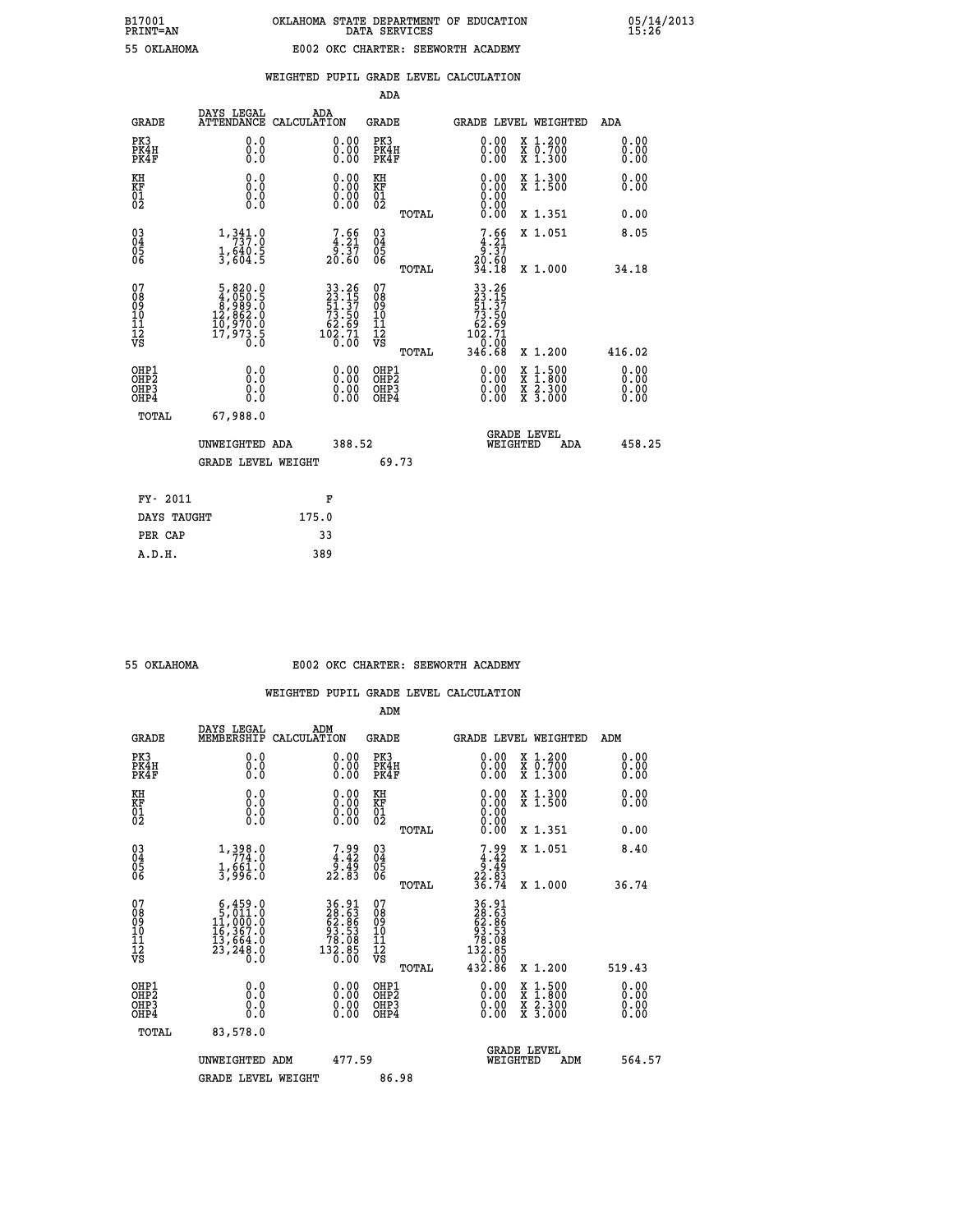|                                                                    |                                                                                                   |                                                                                               | ADA                                    |       |                                                                                                                                                                                                                                                                                |                                                                                                                                           |                              |
|--------------------------------------------------------------------|---------------------------------------------------------------------------------------------------|-----------------------------------------------------------------------------------------------|----------------------------------------|-------|--------------------------------------------------------------------------------------------------------------------------------------------------------------------------------------------------------------------------------------------------------------------------------|-------------------------------------------------------------------------------------------------------------------------------------------|------------------------------|
| <b>GRADE</b>                                                       | DAYS LEGAL<br>ATTENDANCE CALCULATION                                                              | ADA                                                                                           | <b>GRADE</b>                           |       |                                                                                                                                                                                                                                                                                | GRADE LEVEL WEIGHTED                                                                                                                      | ADA                          |
| PK3<br>PK4H<br>PK4F                                                | 0.0<br>4,838.0<br>0.0                                                                             | $27.65$<br>0.00                                                                               | PK3<br>PK4H<br>PK4F                    |       | 27.89<br>0.00                                                                                                                                                                                                                                                                  | X 1.200<br>X 0.700<br>X 1.300                                                                                                             | 0.00<br>19.36<br>0.00        |
| KH<br>KF<br>01<br>02                                               | 0.0<br>10,046:5<br>10,271:5<br>7,352:5                                                            | $\begin{smallmatrix} 0.00\\ 57.41\\ 58.69\\ 42.01 \end{smallmatrix}$                          | KH<br>KF<br>01<br>02                   |       | $0.00$<br>57.41<br>$\frac{56}{42}$ $\frac{65}{01}$<br>100.70                                                                                                                                                                                                                   | X 1.300<br>X 1.500                                                                                                                        | 0.00<br>86.12                |
|                                                                    |                                                                                                   |                                                                                               |                                        | TOTAL |                                                                                                                                                                                                                                                                                | X 1.351                                                                                                                                   | 136.05                       |
| $\begin{smallmatrix} 03 \\[-4pt] 04 \end{smallmatrix}$<br>Ŏ5<br>06 | $7,461.0$<br>$7,422.0$<br>$7,602.5$<br>$0.0$                                                      | $42.63$<br>$42.41$<br>$\frac{4\bar{3}\cdot\bar{4}\bar{4}}{0.00}$                              | $\substack{03 \\ 04}$<br>Ŏ5<br>06      |       | $42.63$<br>$42.41$<br>$43.44$<br>$0.00$<br>$85.85$                                                                                                                                                                                                                             | X 1.051                                                                                                                                   | 44.80                        |
|                                                                    |                                                                                                   |                                                                                               |                                        | TOTAL |                                                                                                                                                                                                                                                                                | X 1.000                                                                                                                                   | 85.85                        |
| 07<br>08<br>09<br>01<br>11<br>11<br>12<br>VS                       | $\begin{smallmatrix} 0.0 & 0 \ 0.0 & 0 \ 0.0 & 0 \ 0.0 & 0 \ 0.0 & 0 \ 0.0 & 0 \end{smallmatrix}$ | $\begin{smallmatrix} 0.00\ 0.00\ 0.00\ 0.00\ 0.00\ 0.00\ 0.00\ 0.00\ 0.00\ \end{smallmatrix}$ | 07<br>08<br>09<br>11<br>11<br>12<br>VS |       | 0.00<br>0.00<br>0.00<br>0.00<br>0.00<br>0.00                                                                                                                                                                                                                                   |                                                                                                                                           |                              |
|                                                                    |                                                                                                   |                                                                                               |                                        | TOTAL | 0.00                                                                                                                                                                                                                                                                           | X 1.200                                                                                                                                   | 0.00                         |
| OHP1<br>OHP <sub>2</sub><br>OH <sub>P3</sub><br>OHP4               | 0.0<br>0.000                                                                                      | 0.00<br>$\begin{smallmatrix} 0.00 \ 0.00 \end{smallmatrix}$                                   | OHP1<br>OHP2<br>OHP <sub>3</sub>       |       | $\begin{smallmatrix} 0.00 & 0.00 & 0.00 & 0.00 & 0.00 & 0.00 & 0.00 & 0.00 & 0.00 & 0.00 & 0.00 & 0.00 & 0.00 & 0.00 & 0.00 & 0.00 & 0.00 & 0.00 & 0.00 & 0.00 & 0.00 & 0.00 & 0.00 & 0.00 & 0.00 & 0.00 & 0.00 & 0.00 & 0.00 & 0.00 & 0.00 & 0.00 & 0.00 & 0.00 & 0.00 & 0.0$ | $\begin{smallmatrix} \mathtt{X} & 1\cdot500\\ \mathtt{X} & 1\cdot800\\ \mathtt{X} & 2\cdot300\\ \mathtt{X} & 3\cdot000 \end{smallmatrix}$ | 0.00<br>0.00<br>0.00<br>0.00 |
| TOTAL                                                              | 54,994.0                                                                                          |                                                                                               |                                        |       |                                                                                                                                                                                                                                                                                |                                                                                                                                           |                              |
|                                                                    | UNWEIGHTED ADA                                                                                    | 314.24                                                                                        |                                        |       |                                                                                                                                                                                                                                                                                | <b>GRADE LEVEL</b><br>WEIGHTED<br>ADA                                                                                                     | 372.18                       |
|                                                                    | GRADE LEVEL WEIGHT                                                                                |                                                                                               |                                        | 57.94 |                                                                                                                                                                                                                                                                                |                                                                                                                                           |                              |
| FY- 2011                                                           |                                                                                                   | F                                                                                             |                                        |       |                                                                                                                                                                                                                                                                                |                                                                                                                                           |                              |
| DAYS TAUGHT                                                        |                                                                                                   | 175.0                                                                                         |                                        |       |                                                                                                                                                                                                                                                                                |                                                                                                                                           |                              |
| PER CAP                                                            |                                                                                                   | 0                                                                                             |                                        |       |                                                                                                                                                                                                                                                                                |                                                                                                                                           |                              |

| OKLAHOMA |
|----------|
|          |

 **ADM**

#### **55 OKLAHOMA E003 OKC CHARTER: HUPFELD/W VILLAGE**

| <b>GRADE</b>                                       | DAYS LEGAL<br>MEMBERSHIP CALCULATION                                                              | ADM                                                                                           | <b>GRADE</b>                                        |       |                                                                           | GRADE LEVEL WEIGHTED                                                                                                | ADM    |                      |
|----------------------------------------------------|---------------------------------------------------------------------------------------------------|-----------------------------------------------------------------------------------------------|-----------------------------------------------------|-------|---------------------------------------------------------------------------|---------------------------------------------------------------------------------------------------------------------|--------|----------------------|
| PK3<br>PK4H<br>PK4F                                | 0.0<br>5,177.0<br>0.0                                                                             | 29.98<br>0.00                                                                                 | PK3<br>PK4H<br>PK4F                                 |       | 0.00<br>29.58<br>0.00                                                     | X 1.200<br>X 0.700<br>X 1.300                                                                                       | 20.71  | 0.00<br>0.00         |
| KH<br>KF<br>01<br>02                               | 0.0<br>$10,563.0$<br>$10,754.0$<br>$7,620.0$                                                      | $\begin{smallmatrix} 0.00\\ 60.36\\ 61.45\\ 43.54 \end{smallmatrix}$                          | KH<br>KF<br>01<br>02                                |       | $\begin{smallmatrix} &0.00\ 60.36\ 61.45\ 43.54\ 104.99\end{smallmatrix}$ | X 1.300<br>X 1.500                                                                                                  | 90.54  | 0.00                 |
|                                                    |                                                                                                   |                                                                                               |                                                     | TOTAL |                                                                           | X 1.351                                                                                                             | 141.84 |                      |
| $\begin{matrix} 03 \\ 04 \\ 05 \\ 06 \end{matrix}$ | 7,692.0<br>7,700.0<br>7,735.0<br>0.0                                                              | $43.95$<br>$44.00$<br>$44.20$<br>0.00                                                         | $\begin{array}{c} 03 \\ 04 \\ 05 \\ 06 \end{array}$ |       | $43.95$<br>$44.20$<br>$44.20$<br>$0.00$<br>$88.20$                        | X 1.051                                                                                                             | 46.19  |                      |
|                                                    |                                                                                                   |                                                                                               |                                                     | TOTAL |                                                                           | X 1.000                                                                                                             | 88.20  |                      |
| 07<br>08<br>09<br>101<br>11<br>12<br>VS            | $\begin{smallmatrix} 0.0 & 0 \ 0.0 & 0 \ 0.0 & 0 \ 0.0 & 0 \ 0.0 & 0 \ 0.0 & 0 \end{smallmatrix}$ | $\begin{smallmatrix} 0.00\ 0.00\ 0.00\ 0.00\ 0.00\ 0.00\ 0.00\ 0.00\ 0.00\ \end{smallmatrix}$ | 07<br>08<br>09<br>001<br>11<br>11<br>12<br>VS       |       | 0.00<br>0.00<br>0:00<br>0:00<br>0:00<br>0:00                              |                                                                                                                     |        |                      |
|                                                    |                                                                                                   |                                                                                               |                                                     | TOTAL | 0.00                                                                      | X 1.200                                                                                                             |        | 0.00                 |
| OHP1<br>OHP2<br>OHP3<br>OHP4                       | 0.0<br>0.000                                                                                      | $\begin{smallmatrix} 0.00 \ 0.00 \ 0.00 \ 0.00 \end{smallmatrix}$                             | OHP1<br>OHP2<br>OHP3<br>OHP4                        |       | $0.00$<br>$0.00$<br>0.00                                                  | $\begin{array}{l} \mathtt{X} & 1.500 \\ \mathtt{X} & 1.800 \\ \mathtt{X} & 2.300 \\ \mathtt{X} & 3.000 \end{array}$ |        | 0.00<br>0.00<br>0.00 |
| TOTAL                                              | 57,241.0                                                                                          |                                                                                               |                                                     |       |                                                                           |                                                                                                                     |        |                      |
|                                                    | UNWEIGHTED                                                                                        | 327.08<br>ADM                                                                                 |                                                     |       | WEIGHTED                                                                  | <b>GRADE LEVEL</b><br>ADM                                                                                           |        | 387.48               |
|                                                    | <b>GRADE LEVEL WEIGHT</b>                                                                         |                                                                                               | 60.40                                               |       |                                                                           |                                                                                                                     |        |                      |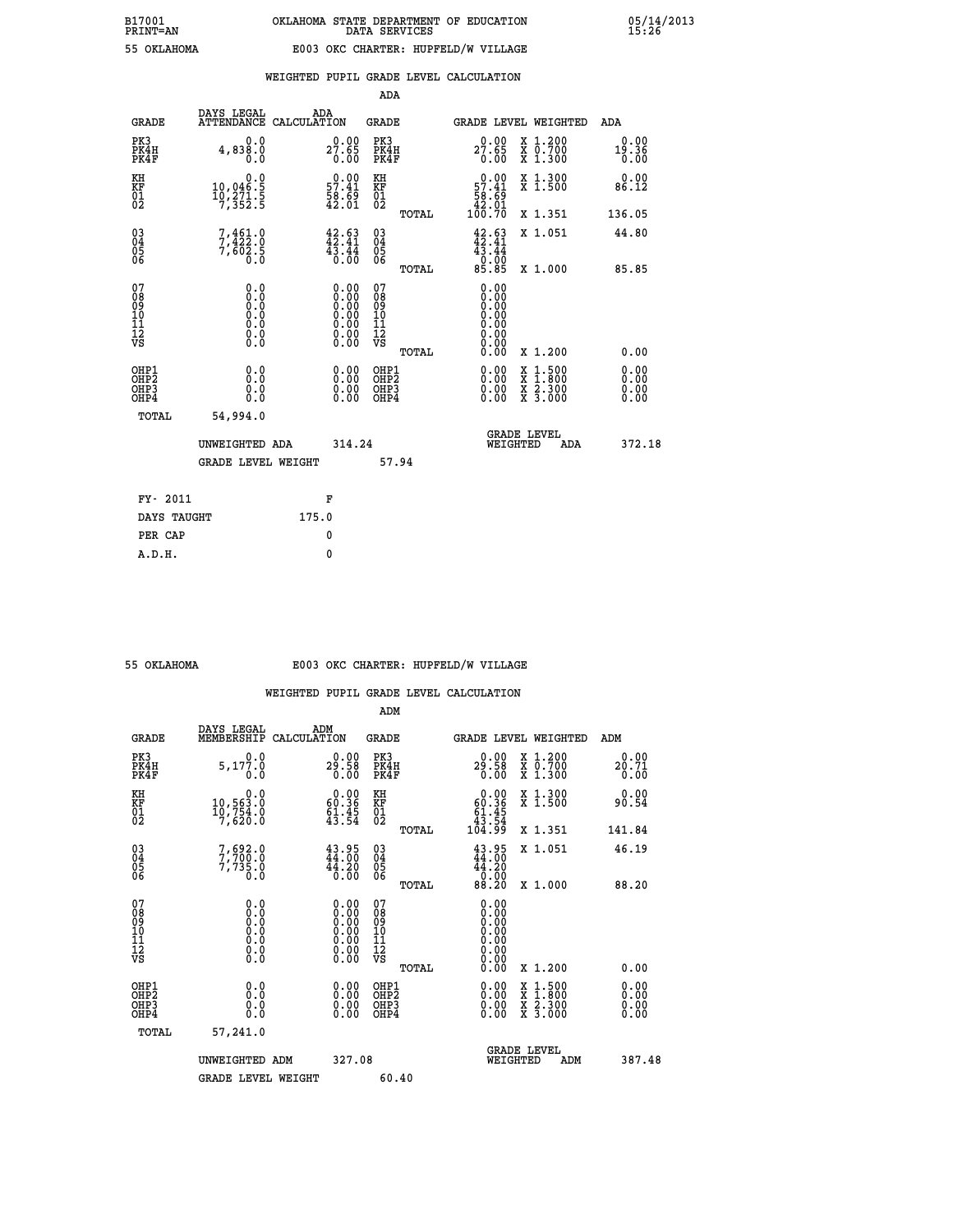|                                                                    |                                                                                                               |                                                                               | ADA                                       |       |                                                                                                                                                    |                                                                                                  |                              |
|--------------------------------------------------------------------|---------------------------------------------------------------------------------------------------------------|-------------------------------------------------------------------------------|-------------------------------------------|-------|----------------------------------------------------------------------------------------------------------------------------------------------------|--------------------------------------------------------------------------------------------------|------------------------------|
| <b>GRADE</b>                                                       | DAYS LEGAL<br><b>ATTENDANCE</b>                                                                               | ADA<br>CALCULATION                                                            | <b>GRADE</b>                              |       |                                                                                                                                                    | <b>GRADE LEVEL WEIGHTED</b>                                                                      | ADA                          |
| PK3<br>PK4H<br>PK4F                                                | 0.0<br>0.0<br>0.0                                                                                             | 0.00<br>$0.00$<br>0.00                                                        | PK3<br>PK4H<br>PK4F                       |       | 0.00<br>0.00                                                                                                                                       | X 1.200<br>X 0.700<br>X 1.300                                                                    | 0.00<br>0.00<br>0.00         |
| KH<br><b>KF</b><br>01<br>02                                        | 0.0<br>0.0<br>$\S.$                                                                                           | 0.0000<br>$\begin{smallmatrix} 0.00 & 0.00 \\ 0.00 & 0.00 \end{smallmatrix}$  | KH<br>KF<br>01<br>02                      |       | 0.00<br>0.00                                                                                                                                       | X 1.300<br>X 1.500                                                                               | 0.00<br>0.00                 |
|                                                                    |                                                                                                               |                                                                               |                                           | TOTAL |                                                                                                                                                    | X 1.351                                                                                          | 0.00                         |
| $\begin{smallmatrix} 03 \\[-4pt] 04 \end{smallmatrix}$<br>05<br>06 | 0.0<br>0.0<br>20, 352.5                                                                                       | 0.00<br>ةة.ة<br>118.33                                                        | $\substack{03 \\ 04}$<br>05<br>06         |       | 0.00<br>$\begin{smallmatrix} &0.00\ 118.33\ 118.33\ \end{smallmatrix}$                                                                             | X 1.051                                                                                          | 0.00                         |
|                                                                    |                                                                                                               |                                                                               |                                           | TOTAL |                                                                                                                                                    | X 1.000                                                                                          | 118.33                       |
| 07<br>08<br>09<br>11<br>11<br>12<br>VS                             | $\begin{smallmatrix} 20,720.0\\ 18,125.0\\ 23,494.5\\ 24,169.5\\ 17,224.0\\ 21,919.0\\ 0.0 \end{smallmatrix}$ | 120.47<br>$1405.38$<br>$136.60$<br>$140.52$<br>$100.14$<br>$127.44$<br>$0.00$ | 07<br>08<br>09<br>11<br>11<br>12<br>VS    |       | 120.47<br>$\frac{105}{136}$ $\frac{36}{60}$<br>$\frac{140}{52}$<br>$\frac{1}{12}$ $\frac{0}{12}$ $\frac{1}{4}$ $\frac{4}{4}$<br>$730.00$<br>730.55 |                                                                                                  |                              |
|                                                                    |                                                                                                               |                                                                               |                                           | TOTAL |                                                                                                                                                    | X 1.200                                                                                          | 876.66                       |
| OHP1<br>OH <sub>P2</sub><br>OH <sub>P3</sub><br>OH <sub>P4</sub>   | 0.0<br>0.0<br>0.0                                                                                             | 0.00<br>0.00<br>0.00                                                          | OHP1<br>OH <sub>P</sub> 2<br>OHP3<br>OHP4 |       | 0.00<br>0.00<br>0.00                                                                                                                               | $\begin{smallmatrix} x & 1 & 500 \\ x & 1 & 800 \\ x & 2 & 300 \\ x & 3 & 000 \end{smallmatrix}$ | 0.00<br>0.00<br>0.00<br>0.00 |
| TOTAL                                                              | 146,004.5                                                                                                     |                                                                               |                                           |       |                                                                                                                                                    |                                                                                                  |                              |
|                                                                    | UNWEIGHTED ADA                                                                                                | 848.88                                                                        |                                           |       |                                                                                                                                                    | GRADE LEVEL<br>WEIGHTED<br>ADA                                                                   | 994.99                       |
|                                                                    | <b>GRADE LEVEL WEIGHT</b>                                                                                     |                                                                               | 146.11                                    |       |                                                                                                                                                    |                                                                                                  |                              |
| FY- 2011                                                           |                                                                                                               | F                                                                             |                                           |       |                                                                                                                                                    |                                                                                                  |                              |
| DAYS TAUGHT                                                        |                                                                                                               | 172.0                                                                         |                                           |       |                                                                                                                                                    |                                                                                                  |                              |
| PER CAP                                                            |                                                                                                               | 0                                                                             |                                           |       |                                                                                                                                                    |                                                                                                  |                              |

 **A.D.H. 0**

#### **55 OKLAHOMA E004 OKC CHARTER: ASTEC CHARTERS**

|                                          |                                                                                                                                                 |                                                                          | ADM                                                 |                                                                            |                                          |                      |
|------------------------------------------|-------------------------------------------------------------------------------------------------------------------------------------------------|--------------------------------------------------------------------------|-----------------------------------------------------|----------------------------------------------------------------------------|------------------------------------------|----------------------|
| <b>GRADE</b>                             | DAYS LEGAL<br>MEMBERSHIP                                                                                                                        | ADM<br>CALCULATION                                                       | <b>GRADE</b>                                        |                                                                            | GRADE LEVEL WEIGHTED                     | ADM                  |
| PK3<br>PK4H<br>PK4F                      | 0.0<br>0.0<br>0.0                                                                                                                               | 0.00<br>$\begin{smallmatrix} 0.00 \ 0.00 \end{smallmatrix}$              | PK3<br>PK4H<br>PK4F                                 | $\begin{smallmatrix} 0.00 \\ 0.00 \\ 0.00 \end{smallmatrix}$               | X 1.200<br>X 0.700<br>X 1.300            | 0.00<br>0.00<br>0.00 |
| KH<br>KF<br>01<br>02                     | 0.0<br>0.0<br>$\S.$                                                                                                                             | $\begin{smallmatrix} 0.00 \ 0.00 \ 0.00 \ 0.00 \end{smallmatrix}$        | KH<br>KF<br>01<br>02                                | $0.00$<br>$0.00$<br>$0.00$                                                 | X 1.300<br>X 1.500                       | 0.00<br>0.00         |
|                                          |                                                                                                                                                 |                                                                          | TOTAL                                               | 0.00                                                                       | X 1.351                                  | 0.00                 |
| 03<br>04<br>05<br>06                     | 0.0<br>ة:ة<br>21,038.0                                                                                                                          | $\begin{smallmatrix} 0.00\\ 0.00\\ 0.00\\ 122.31 \end{smallmatrix}$      | $\begin{array}{c} 03 \\ 04 \\ 05 \\ 06 \end{array}$ | 0.00<br>0.00                                                               | X 1.051                                  | 0.00                 |
|                                          |                                                                                                                                                 |                                                                          | TOTAL                                               | 122.31<br>122.31                                                           | X 1.000                                  | 122.31               |
| 07<br>08<br>09<br>101<br>112<br>VS       | $\begin{smallmatrix} 21,369\cdot 0\\ 18,810\cdot 0\\ 24,067\cdot 0\\ 24,925\cdot 0\\ 17,700\cdot 0\\ 22,432\cdot 0\\ 0\cdot 0\end{smallmatrix}$ | $\frac{124.24}{109.36}$<br>31.<br>144<br>102.91<br>$\frac{130.42}{0.00}$ | 07<br>08<br>09<br>11<br>11<br>12<br>VS<br>TOTAL     | $124.24$<br>$109.36$<br>$139.93$<br>$144.91$<br>102:91<br>130:42<br>751:77 | X 1.200                                  | 902.12               |
|                                          |                                                                                                                                                 |                                                                          |                                                     |                                                                            |                                          | 0.00                 |
| OHP1<br>OHP2<br>OH <sub>P3</sub><br>OHP4 | 0.0<br>0.000                                                                                                                                    | $0.00$<br>$0.00$<br>0.00                                                 | OHP1<br>OHP2<br>OHP <sub>3</sub>                    | $0.00$<br>$0.00$<br>0.00                                                   | X 1:500<br>X 1:800<br>X 2:300<br>X 3:000 | 0.00<br>0.00<br>0.00 |
| TOTAL                                    | 150,341.0                                                                                                                                       |                                                                          |                                                     |                                                                            |                                          |                      |
|                                          | UNWEIGHTED ADM                                                                                                                                  | 874.08                                                                   |                                                     | WEIGHTED                                                                   | <b>GRADE LEVEL</b><br>ADM                | 1,024.43             |
|                                          | <b>GRADE LEVEL WEIGHT</b>                                                                                                                       |                                                                          | 150.35                                              |                                                                            |                                          |                      |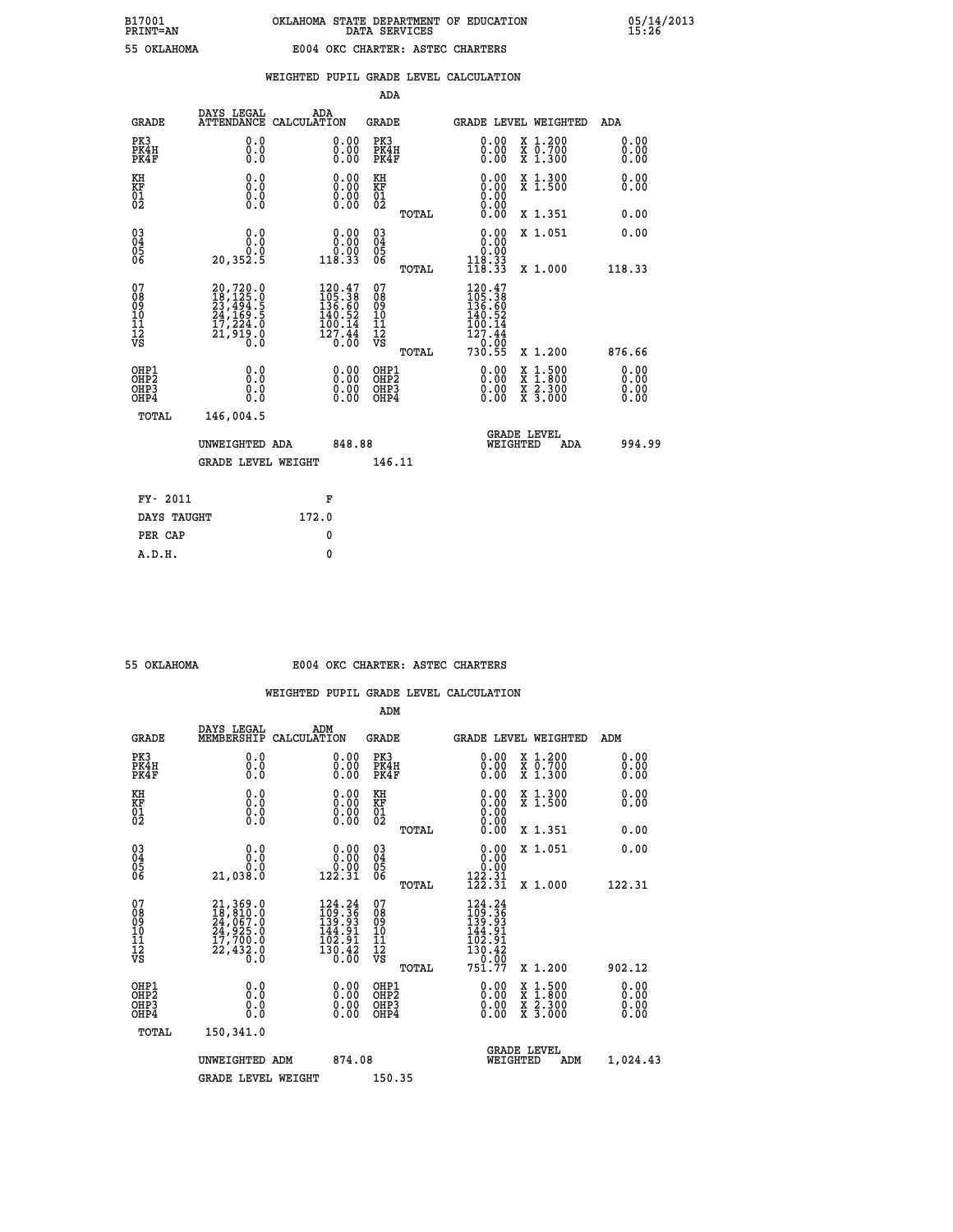| AHOMA |  |  |
|-------|--|--|
|       |  |  |

|                                                                    |                                                                                                                                                                                      |                                                                          | ADA                                    |       |                                                                        |                                          |                               |
|--------------------------------------------------------------------|--------------------------------------------------------------------------------------------------------------------------------------------------------------------------------------|--------------------------------------------------------------------------|----------------------------------------|-------|------------------------------------------------------------------------|------------------------------------------|-------------------------------|
| <b>GRADE</b>                                                       | DAYS LEGAL<br><b>ATTENDANCE</b>                                                                                                                                                      | ADA<br>CALCULATION                                                       | <b>GRADE</b>                           |       | <b>GRADE LEVEL WEIGHTED</b>                                            |                                          | ADA                           |
| PK3<br>PK4H<br>PK4F                                                | 0.0<br>0.0<br>Ō.Ō                                                                                                                                                                    | 0.00<br>$0.00$<br>0.00                                                   | PK3<br>PK4H<br>PK4F                    |       | $\begin{smallmatrix} 0.00 \\ 0.00 \\ 0.00 \end{smallmatrix}$           | X 1.200<br>X 0.700<br>X 1.300            | 0.00<br>0.00<br>0.00          |
| KH<br>KF<br>01<br>02                                               | 0.0<br>0.0<br>$\S.$                                                                                                                                                                  | $\begin{smallmatrix} 0.00 \ 0.00 \ 0.00 \ 0.00 \end{smallmatrix}$        | KH<br>KF<br>01<br>02                   |       | 0.00                                                                   | X 1.300<br>X 1.500                       | 0.00<br>0.00                  |
|                                                                    |                                                                                                                                                                                      |                                                                          |                                        | TOTAL | 0.00                                                                   | X 1.351                                  | 0.00                          |
| $\begin{smallmatrix} 03 \\[-4pt] 04 \end{smallmatrix}$<br>Ŏ5<br>06 | 0.0<br>0.0<br>12,990.0                                                                                                                                                               | $\begin{smallmatrix} 0.00\\ 0.00\\ -0.00\\ 77.78 \end{smallmatrix}$      | $\substack{03 \\ 04}$<br>Ŏ5<br>06      |       | 0.00<br>$\frac{0.00}{77.78}$                                           | X 1.051                                  | 0.00                          |
|                                                                    |                                                                                                                                                                                      |                                                                          |                                        | TOTAL |                                                                        | X 1.000                                  | 77.78                         |
| 07<br>08<br>09<br>101<br>11<br>12<br>VS                            | $\begin{smallmatrix} 13\,, & 289\ .\ 12\,, & 230\ .\ 5\,, & 639\ .\ 6\,, & 639\ .\ 6\,, & 812\ .\ 5\,, & 812\ .\ 5\,, & 185\ .\ 0\,, & 103\ .\ 5\,, & 0\,. & 0\,. \end{smallmatrix}$ | $79.57$<br>$73.24$<br>$57.72$<br>$52.77$<br>$55.00$<br>$42.54$<br>$0.00$ | 07<br>08<br>09<br>11<br>11<br>12<br>VS |       | $79.57$<br>$73.24$<br>$57.72$<br>$52.77$<br>$55.00$<br>$42.54$<br>0.00 |                                          |                               |
|                                                                    |                                                                                                                                                                                      |                                                                          |                                        | TOTAL | 360.84                                                                 | X 1.200                                  | 433.01                        |
| OHP1<br>OHP <sub>2</sub><br>OH <sub>P3</sub><br>OHP4               | 0.0<br>0.0<br>0.0                                                                                                                                                                    | 0.00<br>$\begin{smallmatrix} 0.00 \ 0.00 \end{smallmatrix}$              | OHP1<br>OHP2<br>OHP <sub>3</sub>       |       | 0.00<br>0.00                                                           | X 1:500<br>X 1:800<br>X 2:300<br>X 3:000 | 0.00<br>Ō. ŌŌ<br>0.00<br>0.00 |
| TOTAL                                                              | 73,249.5                                                                                                                                                                             |                                                                          |                                        |       |                                                                        |                                          |                               |
|                                                                    | UNWEIGHTED ADA                                                                                                                                                                       | 438.62                                                                   |                                        |       | WEIGHTED                                                               | <b>GRADE LEVEL</b><br>ADA                | 510.79                        |
|                                                                    | <b>GRADE LEVEL WEIGHT</b>                                                                                                                                                            |                                                                          | 72.17                                  |       |                                                                        |                                          |                               |
| FY- 2011                                                           |                                                                                                                                                                                      | F                                                                        |                                        |       |                                                                        |                                          |                               |
| DAYS TAUGHT                                                        |                                                                                                                                                                                      | 167.0                                                                    |                                        |       |                                                                        |                                          |                               |
| PER CAP                                                            |                                                                                                                                                                                      | 0                                                                        |                                        |       |                                                                        |                                          |                               |

 **A.D.H. 0**

#### **55 OKLAHOMA E005 OKC CHARTER: DOVE SCIENCE ACAD**

|                                                    |                                                                                                                                                                                        |                                                                   | ADM                                                 |       |                                                                                     |                                                                                                  |     |                          |  |
|----------------------------------------------------|----------------------------------------------------------------------------------------------------------------------------------------------------------------------------------------|-------------------------------------------------------------------|-----------------------------------------------------|-------|-------------------------------------------------------------------------------------|--------------------------------------------------------------------------------------------------|-----|--------------------------|--|
| <b>GRADE</b>                                       | DAYS LEGAL<br>MEMBERSHIP                                                                                                                                                               | ADM<br>CALCULATION                                                | <b>GRADE</b>                                        |       | <b>GRADE LEVEL WEIGHTED</b>                                                         |                                                                                                  |     | ADM                      |  |
| PK3<br>PK4H<br>PK4F                                | 0.0<br>0.000                                                                                                                                                                           | $\begin{smallmatrix} 0.00 \ 0.00 \ 0.00 \end{smallmatrix}$        | PK3<br>PK4H<br>PK4F                                 |       | $\begin{smallmatrix} 0.00 \\ 0.00 \\ 0.00 \end{smallmatrix}$                        | X 1.200<br>X 0.700<br>X 1.300                                                                    |     | 0.00<br>0.00<br>0.00     |  |
| KH<br>KF<br>01<br>02                               | 0.0<br>$\begin{smallmatrix} 0.0 & 0 \ 0.0 & 0 \ 0.0 & 0 \end{smallmatrix}$                                                                                                             | $\begin{smallmatrix} 0.00 \ 0.00 \ 0.00 \ 0.00 \end{smallmatrix}$ | KH<br>KF<br>01<br>02                                |       |                                                                                     | X 1.300<br>X 1.500                                                                               |     | 0.00<br>0.00             |  |
|                                                    |                                                                                                                                                                                        |                                                                   |                                                     | TOTAL | 0.00                                                                                | X 1.351                                                                                          |     | 0.00                     |  |
| $\begin{matrix} 03 \\ 04 \\ 05 \\ 06 \end{matrix}$ | 0.0<br>ة:ة<br>13,465.0                                                                                                                                                                 | $0.00$<br>$0.00$<br>80.63                                         | $\begin{array}{c} 03 \\ 04 \\ 05 \\ 06 \end{array}$ |       | $\begin{smallmatrix} 0.00\\ 0.00\\ 0.00\\ 0.63\\ 80.63\\ 80.63\\ \end{smallmatrix}$ | X 1.051                                                                                          |     | 0.00                     |  |
|                                                    |                                                                                                                                                                                        |                                                                   |                                                     | TOTAL |                                                                                     | X 1.000                                                                                          |     | 80.63                    |  |
| 07<br>08<br>09<br>101<br>11<br>12<br>VS            | $\begin{smallmatrix} 13 \,, & 692 \,. & 0\\ 12 \,, & 717 \,. & 0\\ 9 \,, & 968 \,. & 0\\ 9 \,, & 212 \,. & 0\\ 9 \,, & 553 \,. & 0\\ 7 \,, & 458 \,. & 0\\ 0 \,. & 0\end{smallmatrix}$ | 81.99<br>76.15<br>59.69<br>55.16<br>57.20<br>44.66<br>40.00       | 07<br>08<br>09<br>001<br>11<br>11<br>12<br>VS       | TOTAL | 81.99<br>76.15<br>59.69<br>55.16<br>57.20<br>44.660<br>0.00<br>374.85               | X 1.200                                                                                          |     | 449.82                   |  |
| OHP1<br>OHP2<br>OHP3<br>OHP4                       |                                                                                                                                                                                        | $0.00$<br>$0.00$<br>0.00                                          | OHP1<br>OHP2<br>OHP <sub>3</sub><br>OHP4            |       | $0.00$<br>$0.00$<br>0.00                                                            | $\begin{smallmatrix} x & 1 & 500 \\ x & 1 & 800 \\ x & 2 & 300 \\ x & 3 & 000 \end{smallmatrix}$ |     | $0.00$<br>$0.00$<br>0.00 |  |
| TOTAL                                              | 76,065.0                                                                                                                                                                               |                                                                   |                                                     |       |                                                                                     |                                                                                                  |     |                          |  |
|                                                    | UNWEIGHTED ADM                                                                                                                                                                         | 455.48                                                            |                                                     |       | <b>GRADE LEVEL</b><br>WEIGHTED                                                      |                                                                                                  | ADM | 530.45                   |  |
|                                                    | <b>GRADE LEVEL WEIGHT</b>                                                                                                                                                              |                                                                   | 74.97                                               |       |                                                                                     |                                                                                                  |     |                          |  |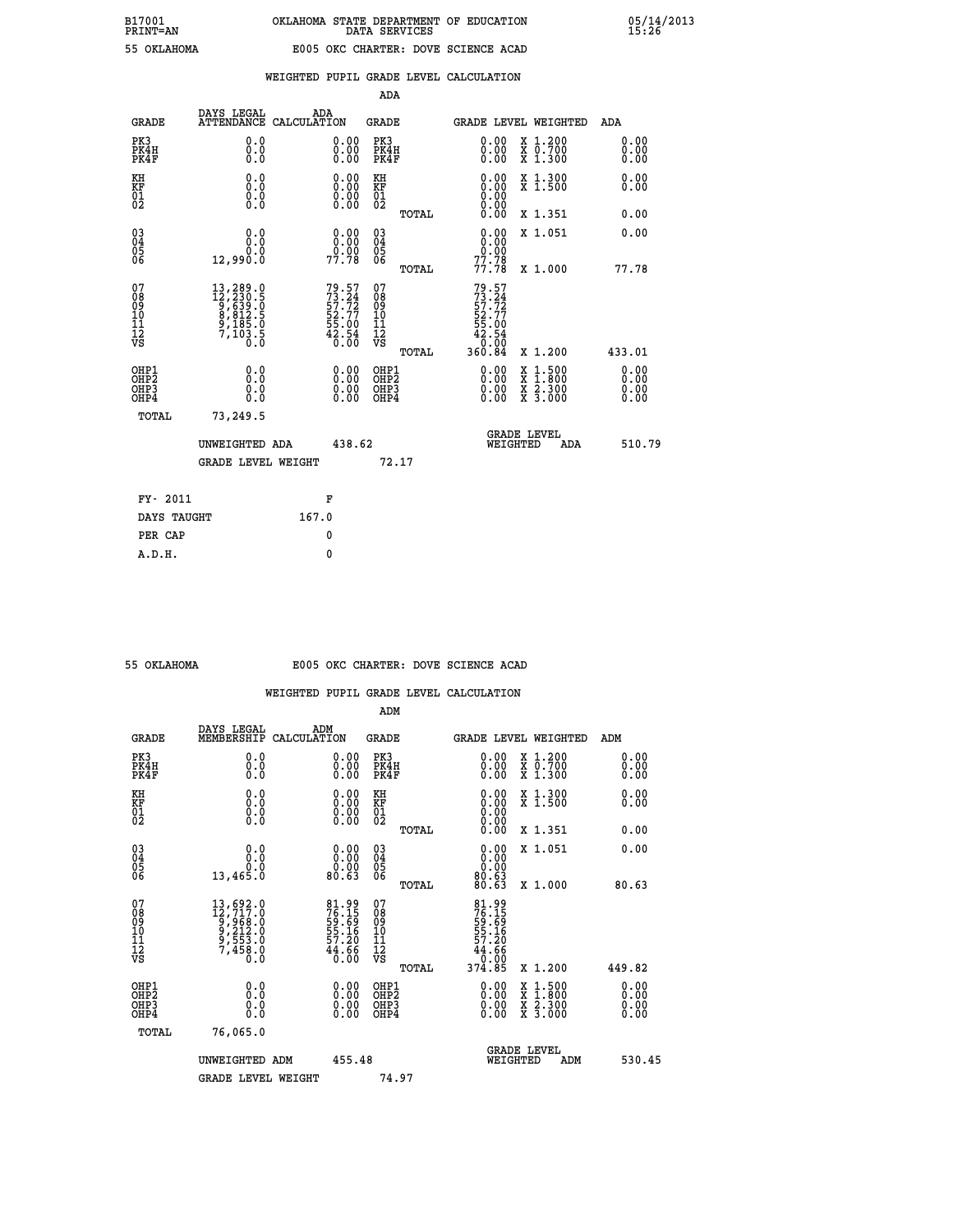| PRINT-AN |             |
|----------|-------------|
|          | EE OUT AUOM |

|  |  | WEIGHTED PUPIL GRADE LEVEL CALCULATION |
|--|--|----------------------------------------|
|  |  |                                        |

|                                                                    |                                                                   |                                                                                                            | ADA                                    |       |                                                                                                                 |                                                                                                                                           |                      |
|--------------------------------------------------------------------|-------------------------------------------------------------------|------------------------------------------------------------------------------------------------------------|----------------------------------------|-------|-----------------------------------------------------------------------------------------------------------------|-------------------------------------------------------------------------------------------------------------------------------------------|----------------------|
| <b>GRADE</b>                                                       | DAYS LEGAL                                                        | ADA<br>ATTENDANCE CALCULATION                                                                              | <b>GRADE</b>                           |       |                                                                                                                 | <b>GRADE LEVEL WEIGHTED</b>                                                                                                               | ADA                  |
| PK3<br>PK4H<br>PK4F                                                | 0.0<br>0.0<br>0.0                                                 | 0.00<br>$0.00$<br>0.00                                                                                     | PK3<br>PK4H<br>PK4F                    |       | $\begin{smallmatrix} 0.00 \\ 0.00 \\ 0.00 \end{smallmatrix}$                                                    | X 1.200<br>X 0.700<br>X 1.300                                                                                                             | 0.00<br>0.00<br>0.00 |
| KH<br>KF<br>01<br>02                                               | 0.0<br>0.0<br>$\S.$                                               | 0.0000<br>$\begin{smallmatrix} 0.00 \\ 0.00 \end{smallmatrix}$                                             | KH<br>KF<br>01<br>02                   |       | 0.00                                                                                                            | X 1.300<br>X 1.500                                                                                                                        | 0.00<br>0.00         |
|                                                                    |                                                                   |                                                                                                            |                                        | TOTAL | 0.00                                                                                                            | X 1.351                                                                                                                                   | 0.00                 |
| $\begin{smallmatrix} 03 \\[-4pt] 04 \end{smallmatrix}$<br>Ŏ5<br>06 | 0.0<br>0.000                                                      |                                                                                                            | $\substack{03 \\ 04}$<br>Ŏ5<br>06      |       | 0.00<br>0.00<br>0.00                                                                                            | X 1.051                                                                                                                                   | 0.00                 |
|                                                                    |                                                                   |                                                                                                            |                                        | TOTAL | 0.00                                                                                                            | X 1.000                                                                                                                                   | 0.00                 |
| 07<br>08<br>09<br>101<br>11<br>12<br>VS                            | 0.0<br>0.0<br>20,909:0<br>23,174.5<br>20,226.0<br>25,057.0<br>0.0 | $\begin{smallmatrix} 0.00\\ 0.00\\ 118.80 \end{smallmatrix}$<br>$131.67$<br>$114.92$<br>$142.37$<br>$0.00$ | 07<br>08<br>09<br>11<br>11<br>12<br>VS | TOTAL | 0.00<br>$\begin{smallmatrix} &0.000\ 118.80\ 131.67\ 114.92\ \end{smallmatrix}$<br>$142.37$<br>$0.00$<br>507.76 | X 1.200                                                                                                                                   | 609.31               |
| OHP1                                                               |                                                                   |                                                                                                            |                                        |       |                                                                                                                 |                                                                                                                                           | 0.00                 |
| OHP <sub>2</sub><br>OH <sub>P3</sub><br>OHP4                       | 0.0<br>0.0<br>0.0                                                 | 0.00<br>$\begin{smallmatrix} 0.00 \ 0.00 \end{smallmatrix}$                                                | OHP1<br>OHP2<br>OHP <sub>3</sub>       |       | 0.00<br>0.00                                                                                                    | $\begin{smallmatrix} \mathtt{X} & 1\cdot500\\ \mathtt{X} & 1\cdot800\\ \mathtt{X} & 2\cdot300\\ \mathtt{X} & 3\cdot000 \end{smallmatrix}$ | 0.00<br>0.00         |
| TOTAL                                                              | 89,366.5                                                          |                                                                                                            |                                        |       |                                                                                                                 |                                                                                                                                           |                      |
|                                                                    | UNWEIGHTED ADA                                                    | 507.76                                                                                                     |                                        |       |                                                                                                                 | <b>GRADE LEVEL</b><br>WEIGHTED<br>ADA                                                                                                     | 609.31               |
|                                                                    | <b>GRADE LEVEL WEIGHT</b>                                         |                                                                                                            | 101.55                                 |       |                                                                                                                 |                                                                                                                                           |                      |
| FY- 2011                                                           |                                                                   | F                                                                                                          |                                        |       |                                                                                                                 |                                                                                                                                           |                      |
| DAYS TAUGHT                                                        |                                                                   | 176.0                                                                                                      |                                        |       |                                                                                                                 |                                                                                                                                           |                      |
| PER CAP                                                            |                                                                   | 33                                                                                                         |                                        |       |                                                                                                                 |                                                                                                                                           |                      |

| 55 OKTAHOMA |  |
|-------------|--|

 **A.D.H. 475**

# **55 OKLAHOMA E007 OKC CHARTER: SANTA FE SOUTH HS**

|                                                    |                                                                                                                                                            |                                                                                                       | ADM                                                 |       |                                                                                                                                                                                                                                                                                |                                          |                      |
|----------------------------------------------------|------------------------------------------------------------------------------------------------------------------------------------------------------------|-------------------------------------------------------------------------------------------------------|-----------------------------------------------------|-------|--------------------------------------------------------------------------------------------------------------------------------------------------------------------------------------------------------------------------------------------------------------------------------|------------------------------------------|----------------------|
| <b>GRADE</b>                                       | DAYS LEGAL<br>MEMBERSHIP                                                                                                                                   | ADM<br>CALCULATION                                                                                    | <b>GRADE</b>                                        |       |                                                                                                                                                                                                                                                                                | GRADE LEVEL WEIGHTED                     | ADM                  |
| PK3<br>PK4H<br>PK4F                                | 0.0<br>0.000                                                                                                                                               | $\begin{smallmatrix} 0.00 \ 0.00 \ 0.00 \end{smallmatrix}$                                            | PK3<br>PK4H<br>PK4F                                 |       | $\begin{smallmatrix} 0.00 \\ 0.00 \\ 0.00 \end{smallmatrix}$                                                                                                                                                                                                                   | X 1.200<br>X 0.700<br>X 1.300            | 0.00<br>0.00<br>0.00 |
| KH<br>KF<br>01<br>02                               | 0.0<br>$\begin{smallmatrix} 0.0 & 0 \ 0.0 & 0 \ 0.0 & 0 \end{smallmatrix}$                                                                                 | $\begin{smallmatrix} 0.00 \ 0.00 \ 0.00 \ 0.00 \end{smallmatrix}$                                     | KH<br>KF<br>01<br>02                                |       | $\begin{smallmatrix} 0.00 \ 0.00 \ 0.00 \ 0.00 \ 0.00 \ 0.00 \end{smallmatrix}$                                                                                                                                                                                                | X 1.300<br>X 1.500                       | 0.00<br>0.00         |
|                                                    |                                                                                                                                                            |                                                                                                       |                                                     | TOTAL |                                                                                                                                                                                                                                                                                | X 1.351                                  | 0.00                 |
| $\begin{matrix} 03 \\ 04 \\ 05 \\ 06 \end{matrix}$ |                                                                                                                                                            |                                                                                                       | $\begin{array}{c} 03 \\ 04 \\ 05 \\ 06 \end{array}$ |       | $0.00$<br>$0.00$                                                                                                                                                                                                                                                               | X 1.051                                  | 0.00                 |
|                                                    |                                                                                                                                                            |                                                                                                       |                                                     | TOTAL | 0.00                                                                                                                                                                                                                                                                           | X 1.000                                  | 0.00                 |
| 07<br>08<br>09<br>10<br>11<br>11<br>12<br>VS       | 0.0<br>$\begin{smallmatrix} & & & & 0 & .0 \\ & 21 & , & 971 & .0 \\ 24 & , & 638 & .0 \\ 21 & , & 713 & .0 \\ 26 & , & 794 & .0 \end{smallmatrix}$<br>Ō.Ō | $\begin{array}{r} 0.00 \\ 0.00 \\ 124.84 \\ 139.99 \\ 133.37 \\ 123.37 \\ 152.24 \\ 0.00 \end{array}$ | 07<br>08<br>09<br>01<br>11<br>11<br>12<br>VS        | TOTAL | $\begin{array}{r} 0.00 \\ 0.00 \\ 124.84 \\ 139.99 \\ 133.37 \\ 123.37 \\ 152.24 \\ 0.00 \\ 540.44 \end{array}$                                                                                                                                                                | X 1.200                                  | 648.53               |
| OHP1<br>OHP2<br>OH <sub>P3</sub><br>OHP4           | 0.0<br>0.000                                                                                                                                               | $\begin{smallmatrix} 0.00 \ 0.00 \ 0.00 \ 0.00 \end{smallmatrix}$                                     | OHP1<br>OHP2<br>OHP3<br>OHP4                        |       | $\begin{smallmatrix} 0.00 & 0.00 & 0.00 & 0.00 & 0.00 & 0.00 & 0.00 & 0.00 & 0.00 & 0.00 & 0.00 & 0.00 & 0.00 & 0.00 & 0.00 & 0.00 & 0.00 & 0.00 & 0.00 & 0.00 & 0.00 & 0.00 & 0.00 & 0.00 & 0.00 & 0.00 & 0.00 & 0.00 & 0.00 & 0.00 & 0.00 & 0.00 & 0.00 & 0.00 & 0.00 & 0.0$ | X 1:500<br>X 1:800<br>X 2:300<br>X 3:000 | 0.00<br>0.00<br>0.00 |
| TOTAL                                              | 95,116.0                                                                                                                                                   |                                                                                                       |                                                     |       |                                                                                                                                                                                                                                                                                |                                          |                      |
|                                                    | UNWEIGHTED ADM                                                                                                                                             | 540.44                                                                                                |                                                     |       | WEIGHTED                                                                                                                                                                                                                                                                       | <b>GRADE LEVEL</b><br>ADM                | 648.53               |
|                                                    | <b>GRADE LEVEL WEIGHT</b>                                                                                                                                  |                                                                                                       | 108.09                                              |       |                                                                                                                                                                                                                                                                                |                                          |                      |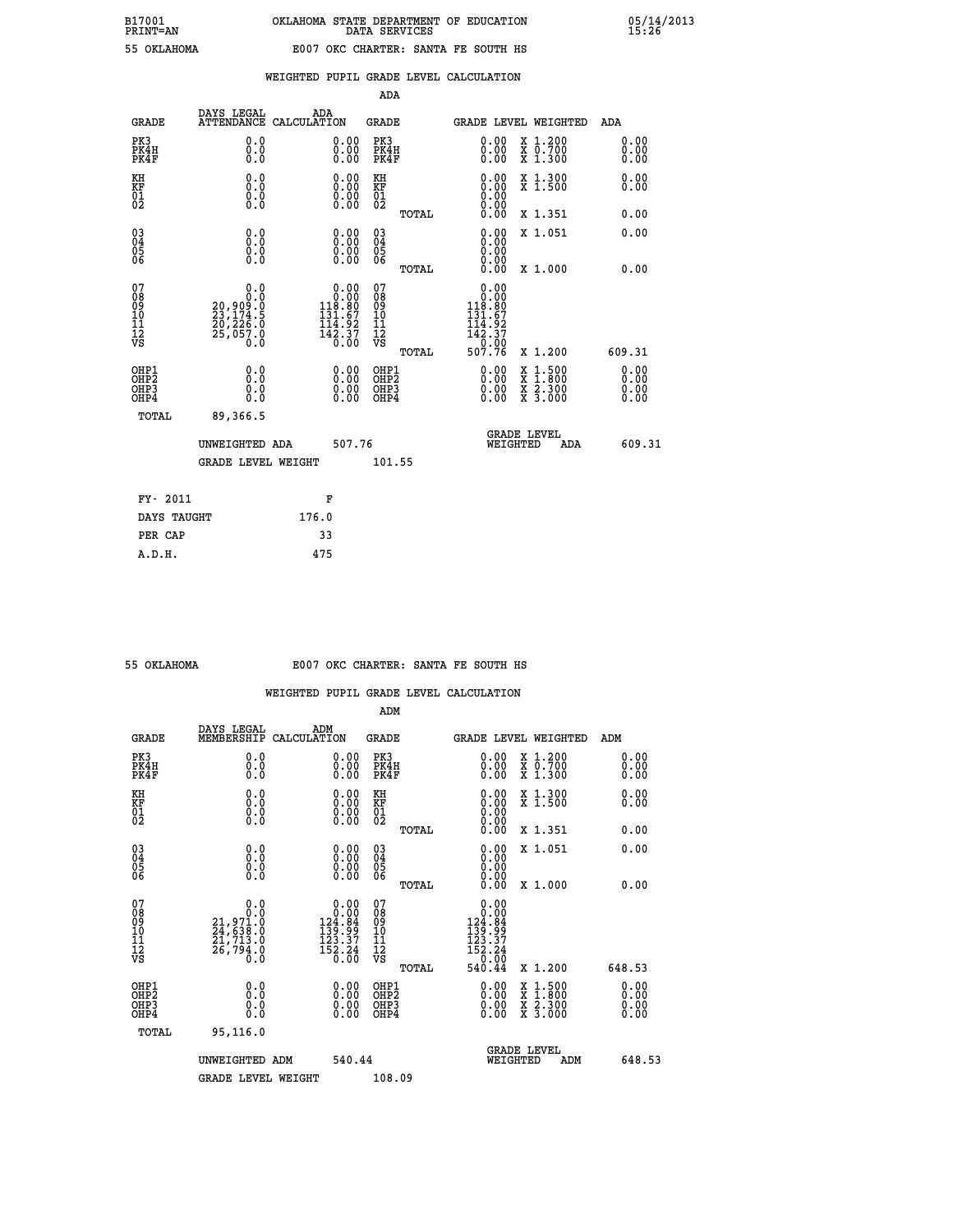| OKLAHOMA |  |
|----------|--|
|          |  |

|                                                                    |                                                                                           |                                                                                                                                              | ADA                                           |       |                                                                                                                 |                                          |                               |
|--------------------------------------------------------------------|-------------------------------------------------------------------------------------------|----------------------------------------------------------------------------------------------------------------------------------------------|-----------------------------------------------|-------|-----------------------------------------------------------------------------------------------------------------|------------------------------------------|-------------------------------|
| <b>GRADE</b>                                                       | DAYS LEGAL<br><b>ATTENDANCE</b>                                                           | ADA<br>CALCULATION                                                                                                                           | <b>GRADE</b>                                  |       |                                                                                                                 | <b>GRADE LEVEL WEIGHTED</b>              | ADA                           |
| PK3<br>PK4H<br>PK4F                                                | 0.0<br>0.0<br>Ō.Ō                                                                         | $\begin{smallmatrix} 0.00 \ 0.00 \ 0.00 \end{smallmatrix}$                                                                                   | PK3<br>PK4H<br>PK4F                           |       | $\begin{smallmatrix} 0.00 \\ 0.00 \\ 0.00 \end{smallmatrix}$                                                    | X 1.200<br>X 0.700<br>X 1.300            | 0.00<br>0.00<br>0.00          |
| KH<br>KF<br>01<br>02                                               | 0.0<br>0.0<br>$\S.$ $\S$                                                                  | $\begin{smallmatrix} 0.00 \ 0.00 \ 0.00 \ 0.00 \end{smallmatrix}$                                                                            | KH<br>KF<br>01<br>02                          |       | 0.00<br>0.0000000000                                                                                            | X 1.300<br>X 1.500                       | 0.00<br>0.00                  |
|                                                                    |                                                                                           |                                                                                                                                              |                                               | TOTAL | 0.00                                                                                                            | X 1.351                                  | 0.00                          |
| $\begin{smallmatrix} 03 \\[-4pt] 04 \end{smallmatrix}$<br>Ŏ5<br>06 | 0.0<br>0.000                                                                              | $\begin{smallmatrix} 0.00 \ 0.00 \ 0.00 \ 0.00 \end{smallmatrix}$                                                                            | $\substack{03 \\ 04}$<br>Ŏ5<br>06             |       | 0.00<br>0.00<br>0.00                                                                                            | X 1.051                                  | 0.00                          |
|                                                                    |                                                                                           |                                                                                                                                              |                                               | TOTAL | 0.00                                                                                                            | X 1.000                                  | 0.00                          |
| 07<br>08<br>09<br>101<br>11<br>12<br>VS                            | $\begin{smallmatrix}&&&0.0\\22,942.5\\19,419.5\\15,596.0\\15,967.0\\0.0\end{smallmatrix}$ | $\begin{smallmatrix} &0.00\\[-1.2mm] 0.00\\[-1.2mm] 133.39\\[-1.2mm] 112.90\\[-1.2mm] 90.67\\[-1.2mm] 92.83\\[-1.2mm] 0.00\end{smallmatrix}$ | 07<br>08<br>09<br>001<br>11<br>11<br>12<br>VS |       | 0.00<br>$\begin{smallmatrix} 0.000\ 1.33.390\ 1.33.390\ 112.907\ 90.67\ 92.83\ 0.000\ 429.79 \end{smallmatrix}$ |                                          |                               |
|                                                                    |                                                                                           |                                                                                                                                              |                                               | TOTAL |                                                                                                                 | X 1.200                                  | 515.75                        |
| OHP1<br>OHP2<br>OH <sub>P3</sub><br>OHP4                           | 0.0<br>0.0<br>0.0                                                                         | 0.00<br>$\begin{smallmatrix} 0.00 \ 0.00 \end{smallmatrix}$                                                                                  | OHP1<br>OHP2<br>OHP <sub>3</sub>              |       | 0.00<br>0.00                                                                                                    | X 1:500<br>X 1:800<br>X 2:300<br>X 3:000 | 0.00<br>Ō. ŌŌ<br>0.00<br>0.00 |
| TOTAL                                                              | 73,925.0                                                                                  |                                                                                                                                              |                                               |       |                                                                                                                 |                                          |                               |
|                                                                    | UNWEIGHTED ADA                                                                            | 429.79                                                                                                                                       |                                               |       |                                                                                                                 | <b>GRADE LEVEL</b><br>WEIGHTED<br>ADA    | 515.75                        |
|                                                                    | <b>GRADE LEVEL WEIGHT</b>                                                                 |                                                                                                                                              |                                               | 85.96 |                                                                                                                 |                                          |                               |
| FY- 2011                                                           |                                                                                           | F                                                                                                                                            |                                               |       |                                                                                                                 |                                          |                               |
| DAYS TAUGHT                                                        |                                                                                           | 172.0                                                                                                                                        |                                               |       |                                                                                                                 |                                          |                               |
| PER CAP                                                            |                                                                                           | 0                                                                                                                                            |                                               |       |                                                                                                                 |                                          |                               |

 **A.D.H. 0**

#### **55 OKLAHOMA E008 OKC CHARTER: HARDING CHARTER**

|                                                    |                                                                                                        |                                                                                                                                              | ADM                                                   |                                                                                                                                                              |                                          |                      |
|----------------------------------------------------|--------------------------------------------------------------------------------------------------------|----------------------------------------------------------------------------------------------------------------------------------------------|-------------------------------------------------------|--------------------------------------------------------------------------------------------------------------------------------------------------------------|------------------------------------------|----------------------|
| <b>GRADE</b>                                       | DAYS LEGAL<br>MEMBERSHIP                                                                               | ADM<br>CALCULATION                                                                                                                           | <b>GRADE</b>                                          |                                                                                                                                                              | GRADE LEVEL WEIGHTED                     | ADM                  |
| PK3<br>PK4H<br>PK4F                                | 0.0<br>0.000                                                                                           | $\begin{smallmatrix} 0.00 \ 0.00 \ 0.00 \end{smallmatrix}$                                                                                   | PK3<br>PK4H<br>PK4F                                   | $\begin{smallmatrix} 0.00 \\ 0.00 \\ 0.00 \end{smallmatrix}$                                                                                                 | X 1.200<br>X 0.700<br>X 1.300            | 0.00<br>0.00<br>0.00 |
| KH<br>KF<br>01<br>02                               | 0.0<br>$\begin{smallmatrix} 0.0 & 0 \ 0.0 & 0 \ 0.0 & 0 \end{smallmatrix}$                             | $\begin{smallmatrix} 0.00 \ 0.00 \ 0.00 \ 0.00 \end{smallmatrix}$                                                                            | KH<br>KF<br>01<br>02                                  | $\begin{smallmatrix} 0.00 \ 0.00 \ 0.00 \ 0.00 \ 0.00 \ 0.00 \end{smallmatrix}$                                                                              | X 1.300<br>X 1.500                       | 0.00<br>0.00         |
|                                                    |                                                                                                        |                                                                                                                                              | TOTAL                                                 |                                                                                                                                                              | X 1.351                                  | 0.00                 |
| $\begin{matrix} 03 \\ 04 \\ 05 \\ 06 \end{matrix}$ |                                                                                                        |                                                                                                                                              | $\begin{matrix} 03 \\ 04 \\ 05 \\ 06 \end{matrix}$    | $0.00$<br>$0.00$                                                                                                                                             | X 1.051                                  | 0.00                 |
|                                                    |                                                                                                        |                                                                                                                                              | TOTAL                                                 | 0.00                                                                                                                                                         | X 1.000                                  | 0.00                 |
| 07<br>08<br>09<br>10<br>11<br>11<br>12<br>VS       | 0.0<br>$\begin{smallmatrix} & & & 0.10\ 23,847.0\ 20,175.0\ 16,375.0\ 17,149.0\ 0.0 \end{smallmatrix}$ | $\begin{smallmatrix} &0.00\\[-1.2mm] 0.00\\[-1.2mm] 138.65\\[-1.2mm] 117.30\\[-1.2mm] 95.20\\[-1.2mm] 99.70\\[-1.2mm] 0.00\end{smallmatrix}$ | 07<br>08<br>09<br>01<br>11<br>11<br>12<br>VS<br>TOTAL | $\begin{smallmatrix} 0.00\\ 0.00\\ 138.65\\ 112.30 \end{smallmatrix}$<br>$\begin{array}{r} 1\,9\,5\,.2\,0\\ 9\,9\,.70\\ 0\,.00\\ 4\,5\,0\,.8\,5 \end{array}$ | X 1.200                                  | 541.02               |
| OHP1<br>OHP2<br>OH <sub>P3</sub><br>OHP4           | 0.0<br>0.000                                                                                           | $\begin{smallmatrix} 0.00 \ 0.00 \ 0.00 \ 0.00 \end{smallmatrix}$                                                                            | OHP1<br>OHP2<br>OHP3<br>OHP4                          |                                                                                                                                                              | X 1:500<br>X 1:800<br>X 2:300<br>X 3:000 | 0.00<br>0.00<br>0.00 |
| TOTAL                                              | 77,546.0                                                                                               |                                                                                                                                              |                                                       |                                                                                                                                                              |                                          |                      |
|                                                    | UNWEIGHTED ADM                                                                                         | 450.85                                                                                                                                       |                                                       | WEIGHTED                                                                                                                                                     | <b>GRADE LEVEL</b><br>ADM                | 541.02               |
|                                                    | <b>GRADE LEVEL WEIGHT</b>                                                                              |                                                                                                                                              | 90.17                                                 |                                                                                                                                                              |                                          |                      |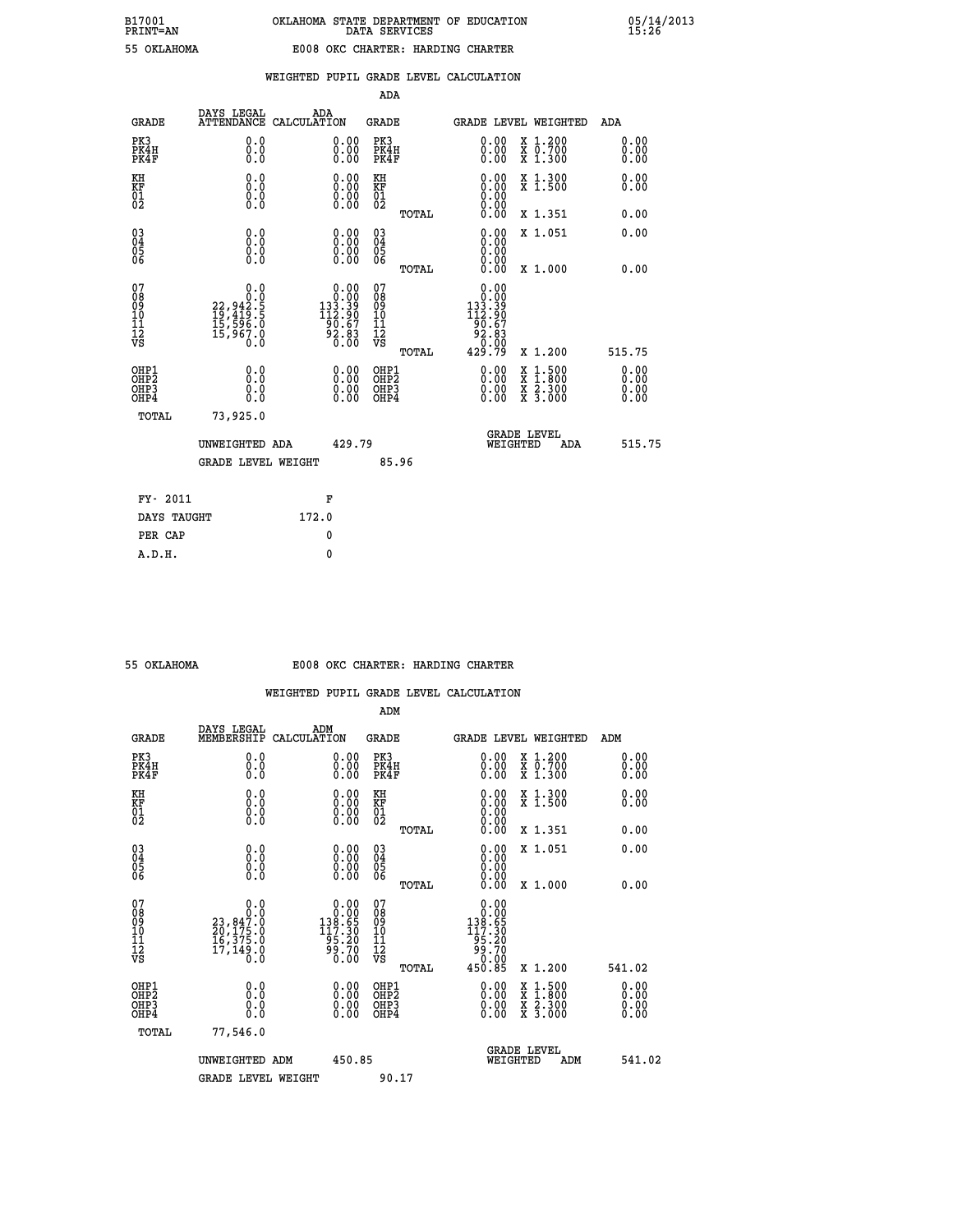|  |  | WEIGHTED PUPIL GRADE LEVEL CALCULATION |
|--|--|----------------------------------------|

|                                                    |                                                                      |                                                                    | ADA                                    |       |                                                                                      |                         |                                          |                                                                       |
|----------------------------------------------------|----------------------------------------------------------------------|--------------------------------------------------------------------|----------------------------------------|-------|--------------------------------------------------------------------------------------|-------------------------|------------------------------------------|-----------------------------------------------------------------------|
| <b>GRADE</b>                                       | DAYS LEGAL<br><b>ATTENDANCE</b>                                      | ADA<br>CALCULATION                                                 | <b>GRADE</b>                           |       | GRADE LEVEL WEIGHTED                                                                 |                         |                                          | <b>ADA</b>                                                            |
| PK3<br>PK4H<br>PK4F                                | 0.0<br>0.0<br>3,130.0                                                | 0.00<br>0.00<br>18.63                                              | PK3<br>PK4H<br>PK4F                    |       | 0.00<br>0.00<br>18.63                                                                |                         | X 1.200<br>X 0.700<br>X 1.300            | 0.00<br>0.00<br>24.22                                                 |
| KH<br>KF<br>01<br>02                               | 0.0<br>3,687:0<br>3,621:0<br>3,003:0                                 | $\begin{smallmatrix} 0.00\\21.95\\21.55\\17.88 \end{smallmatrix}$  | KH<br>KF<br>01<br>02                   |       | $\begin{smallmatrix} 0.00\\21.95\\21.55\\17.88\\39.43 \end{smallmatrix}$             |                         | X 1.300<br>X 1.500                       | 0.00<br>32.93                                                         |
|                                                    |                                                                      |                                                                    |                                        | TOTAL |                                                                                      |                         | X 1.351                                  | 53.27                                                                 |
| $\begin{matrix} 03 \\ 04 \\ 05 \\ 06 \end{matrix}$ | $\frac{3}{4}, \frac{130}{189}.0$<br>$\frac{2}{3}, \frac{230}{292}.0$ | 18.63<br>24.93<br>$\frac{13.27}{19.60}$                            | 03<br>04<br>05<br>06                   |       | $18.63$<br>$13.27$<br>$19.60$<br>$57.80$                                             |                         | X 1.051                                  | 19.58                                                                 |
|                                                    |                                                                      |                                                                    |                                        | TOTAL |                                                                                      |                         | X 1.000                                  | 57.80                                                                 |
| 07<br>08<br>09<br>101<br>11<br>12<br>VS            | $1,547.0$<br>$1,622.0$<br>$0.0$<br>$0.0$<br>$0.0$<br>$\S.$           | $9.21$<br>$9.65$<br>$0.00$<br>$0.00$<br>$0.00$<br>$0.00$<br>$0.00$ | 07<br>08<br>09<br>11<br>11<br>12<br>VS | TOTAL | $\begin{array}{c} 9.21 \\ 9.65 \\ 0.00 \\ 0.00 \\ 0.00 \end{array}$<br>0.00<br>18.86 |                         | X 1.200                                  | 22.63                                                                 |
| OHP1<br>OHP <sub>2</sub><br>OHP3<br>OHP4           | 0.0<br>Ŏ.Ŏ<br>0.0<br>0.0                                             | $\begin{smallmatrix} 0.00 \ 0.00 \ 0.00 \ 0.00 \end{smallmatrix}$  | OHP1<br>OHP2<br>OHP3<br>OHP4           |       | $0.00$<br>$0.00$<br>0.00                                                             |                         | X 1:500<br>X 1:800<br>X 2:300<br>X 3:000 | 0.00<br>$\begin{smallmatrix} 0.0000 0.0000 \end{smallmatrix}$<br>0.00 |
| TOTAL                                              | 29,451.0                                                             |                                                                    |                                        |       |                                                                                      |                         |                                          |                                                                       |
|                                                    | UNWEIGHTED ADA                                                       | 175.30                                                             |                                        |       |                                                                                      | GRADE LEVEL<br>WEIGHTED | ADA                                      | 210.43                                                                |
|                                                    | <b>GRADE LEVEL WEIGHT</b>                                            |                                                                    |                                        | 35.13 |                                                                                      |                         |                                          |                                                                       |
| FY- 2011                                           |                                                                      | F                                                                  |                                        |       |                                                                                      |                         |                                          |                                                                       |
| DAYS TAUGHT                                        |                                                                      | 168.0                                                              |                                        |       |                                                                                      |                         |                                          |                                                                       |
|                                                    |                                                                      |                                                                    |                                        |       |                                                                                      |                         |                                          |                                                                       |

| 55 OKTAHOMA |  |
|-------------|--|
|             |  |

 **PER CAP 0 A.D.H. 0**

## **55 OKLAHOMA E009 OKC CHARTER: MARCUS GARVEY**

|                                                    |                                                                     |                                                                                                                                             | ADM                                                   |                                                                                  |                                          |                       |
|----------------------------------------------------|---------------------------------------------------------------------|---------------------------------------------------------------------------------------------------------------------------------------------|-------------------------------------------------------|----------------------------------------------------------------------------------|------------------------------------------|-----------------------|
| <b>GRADE</b>                                       | DAYS LEGAL<br>MEMBERSHIP                                            | ADM<br>CALCULATION                                                                                                                          | <b>GRADE</b>                                          |                                                                                  | <b>GRADE LEVEL WEIGHTED</b>              | ADM                   |
| PK3<br>PK4H<br>PK4F                                | 0.0<br>0.0<br>3,320.0                                               | $\begin{smallmatrix} 0.00\\ 0.00\\ 19.76 \end{smallmatrix}$                                                                                 | PK3<br>PK4H<br>PK4F                                   | $\begin{smallmatrix} 0.00\\ 0.00\\ 19.76 \end{smallmatrix}$                      | X 1.200<br>X 0.700<br>X 1.300            | 0.00<br>ŏ:ŏŏ<br>25.69 |
| KH<br>KF<br>01<br>02                               | 0.0<br>3,861:0<br>3,807:0<br>3,130:0                                | $\begin{smallmatrix} 0.00\\ 22.98\\ 22.66\\ 18.63 \end{smallmatrix}$                                                                        | KH<br>KF<br>01<br>02                                  | $\begin{smallmatrix} 0.00\\ 22.98\\ 22.66\\ 18.63\\ 41.29 \end{smallmatrix}$     | X 1.300<br>X 1.500                       | 0.00<br>34.47         |
|                                                    |                                                                     |                                                                                                                                             | TOTAL                                                 |                                                                                  | X 1.351                                  | 55.78                 |
| $\begin{matrix} 03 \\ 04 \\ 05 \\ 06 \end{matrix}$ | 3,267.0<br>4,347.0<br>2,294.0<br>3,505.0                            | $\begin{smallmatrix} 19.45\ 25.88\ 13.65\ 20.86 \end{smallmatrix}$                                                                          | $\begin{array}{c} 03 \\ 04 \\ 05 \\ 06 \end{array}$   | $\begin{smallmatrix} 19.45\ 25.88\ 13.65\ 13.65\ 20.86\ 60.39 \end{smallmatrix}$ | X 1.051                                  | 20.44                 |
|                                                    |                                                                     |                                                                                                                                             | TOTAL                                                 |                                                                                  | X 1.000                                  | 60.39                 |
| 07<br>08<br>09<br>10<br>11<br>11<br>12<br>VS       | $1,631.0$<br>$1,683.0$<br>$0.0$<br>$0.0$<br>$0.0$<br>$0.0$<br>$0.0$ | $\begin{smallmatrix} 9 & .71 \\ 10 & .02 \\ 0 & .00 \\ 0 & .00 \\ 0 & .00 \\ 0 & .00 \\ 0 & .00 \\ 0 & .00 \\ 0 & .00 \\ \end{smallmatrix}$ | 07<br>08<br>09<br>01<br>11<br>11<br>12<br>VS<br>TOTAL | 9.71<br>$10.02$<br>0.00<br>0.00<br>0.00<br>0.00<br>19.73                         | X 1.200                                  | 23.68                 |
| OHP1<br>OHP2<br>OH <sub>P3</sub><br>OHP4           | 0.0<br>0.000                                                        | $\begin{smallmatrix} 0.00 \ 0.00 \ 0.00 \ 0.00 \end{smallmatrix}$                                                                           | OHP1<br>OHP2<br>OHP3<br>OHP4                          |                                                                                  | X 1:500<br>X 1:800<br>X 2:300<br>X 3:000 | 0.00<br>0.00<br>0.00  |
| TOTAL                                              | 30,845.0                                                            |                                                                                                                                             |                                                       |                                                                                  |                                          |                       |
|                                                    | UNWEIGHTED ADM                                                      | 183.60                                                                                                                                      |                                                       |                                                                                  | <b>GRADE LEVEL</b><br>WEIGHTED<br>ADM    | 220.45                |
|                                                    | <b>GRADE LEVEL WEIGHT</b>                                           |                                                                                                                                             | 36.85                                                 |                                                                                  |                                          |                       |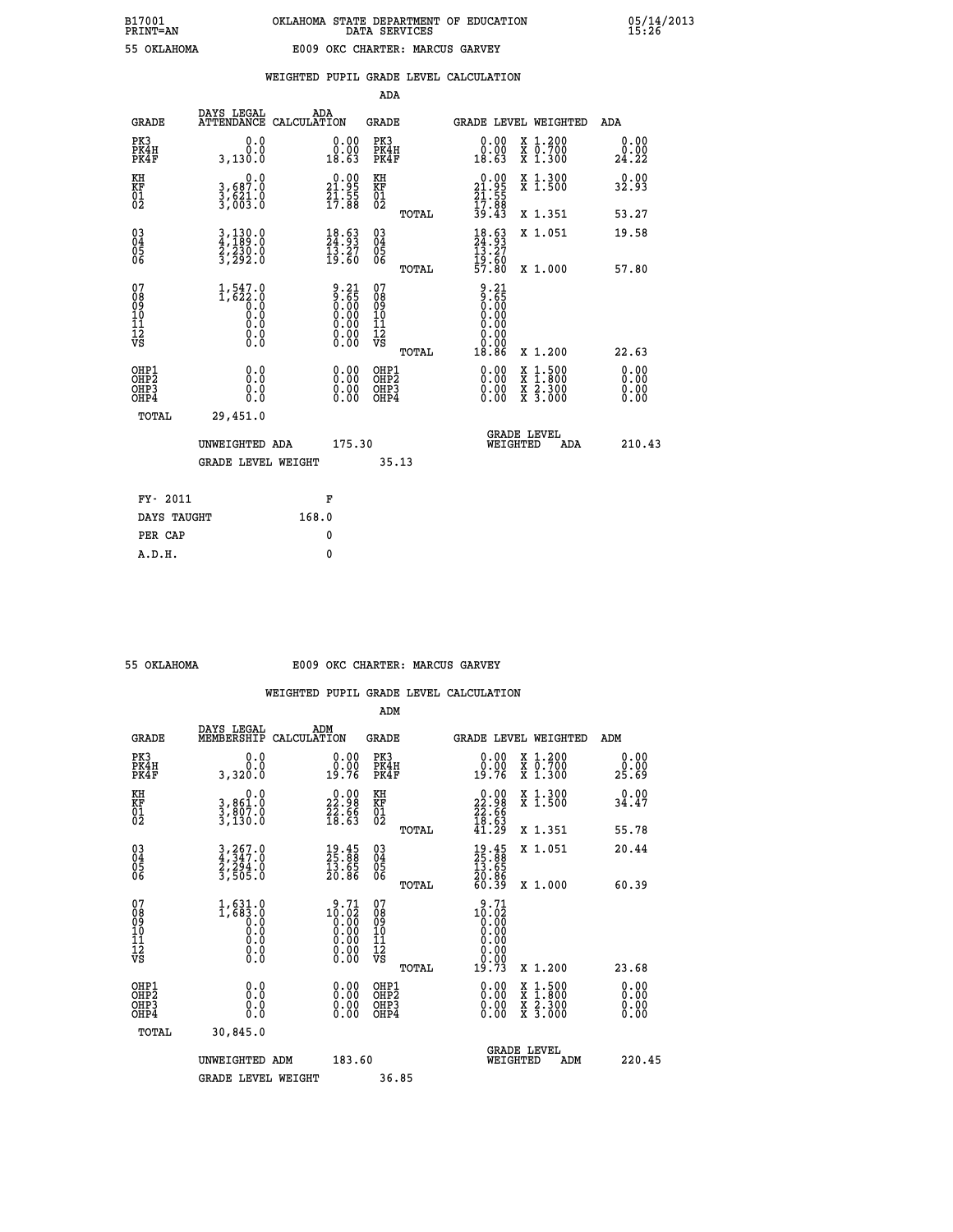| OKLAHOMA |
|----------|
|----------|

|                                                                    |                                                                                                           |                                                                   | ADA                                    |       |                                                                                                |                                                                                                                                           |                      |
|--------------------------------------------------------------------|-----------------------------------------------------------------------------------------------------------|-------------------------------------------------------------------|----------------------------------------|-------|------------------------------------------------------------------------------------------------|-------------------------------------------------------------------------------------------------------------------------------------------|----------------------|
| <b>GRADE</b>                                                       | DAYS LEGAL                                                                                                | ADA<br>ATTENDANCE CALCULATION                                     | <b>GRADE</b>                           |       |                                                                                                | <b>GRADE LEVEL WEIGHTED</b>                                                                                                               | ADA                  |
| PK3<br>PK4H<br>PK4F                                                | 0.0<br>0.0<br>0.0                                                                                         | 0.00<br>$0.00$<br>0.00                                            | PK3<br>PK4H<br>PK4F                    |       | $\begin{smallmatrix} 0.00 \ 0.00 \ 0.00 \end{smallmatrix}$                                     | X 1.200<br>X 0.700<br>X 1.300                                                                                                             | 0.00<br>0.00<br>0.00 |
| KH<br>KF<br>01<br>02                                               | 0.0<br>0.0<br>$\S.$                                                                                       | $\begin{smallmatrix} 0.00 \ 0.00 \ 0.00 \ 0.00 \end{smallmatrix}$ | KH<br>KF<br>01<br>02                   |       | 0.00                                                                                           | X 1.300<br>X 1.500                                                                                                                        | 0.00<br>0.00         |
|                                                                    |                                                                                                           |                                                                   |                                        | TOTAL | 0.00                                                                                           | X 1.351                                                                                                                                   | 0.00                 |
| $\begin{smallmatrix} 03 \\[-4pt] 04 \end{smallmatrix}$<br>Ŏ5<br>06 | 0.0<br>0.000                                                                                              | $\begin{smallmatrix} 0.00 \ 0.00 \ 0.00 \ 0.00 \end{smallmatrix}$ | $\substack{03 \\ 04}$<br>Ŏ5<br>06      |       | 0.00<br>0.00                                                                                   | X 1.051                                                                                                                                   | 0.00                 |
|                                                                    |                                                                                                           |                                                                   |                                        | TOTAL | 0.00                                                                                           | X 1.000                                                                                                                                   | 0.00                 |
| 07<br>08<br>09<br>101<br>11<br>12<br>VS                            | 0.0<br>$\begin{smallmatrix} &0.0\\ 0.0\\ 10,151.0\\ 12,553.5\\ 10,229.0\\ 8,367.0\\ 0.0\end{smallmatrix}$ | $0.00\n65.07\n80.47\n65.57\n53.63\n0.00$                          | 07<br>08<br>09<br>11<br>11<br>12<br>VS |       | 0.00<br>$\begin{array}{c} 0.00 \\ 65.07 \\ 80.47 \\ 65.57 \end{array}$<br>$\frac{53.63}{0.00}$ |                                                                                                                                           |                      |
|                                                                    |                                                                                                           |                                                                   |                                        | TOTAL | 264.74                                                                                         | X 1.200                                                                                                                                   | 317.69               |
| OHP1<br>OHP <sub>2</sub><br>OH <sub>P3</sub><br>OHP4               | 0.0<br>0.0<br>0.0                                                                                         | 0.00<br>$\begin{smallmatrix} 0.00 \ 0.00 \end{smallmatrix}$       | OHP1<br>OHP2<br>OHP <sub>3</sub>       |       | 0.00<br>0.00                                                                                   | $\begin{smallmatrix} \mathtt{X} & 1\cdot500\\ \mathtt{X} & 1\cdot800\\ \mathtt{X} & 2\cdot300\\ \mathtt{X} & 3\cdot000 \end{smallmatrix}$ | 0.00<br>0.00<br>0.00 |
| TOTAL                                                              | 41,300.5                                                                                                  |                                                                   |                                        |       |                                                                                                |                                                                                                                                           |                      |
|                                                                    | UNWEIGHTED ADA                                                                                            | 264.74                                                            |                                        |       |                                                                                                | <b>GRADE LEVEL</b><br>WEIGHTED<br>ADA                                                                                                     | 317.69               |
|                                                                    | GRADE LEVEL WEIGHT                                                                                        |                                                                   |                                        | 52.95 |                                                                                                |                                                                                                                                           |                      |
| FY- 2011                                                           |                                                                                                           | F                                                                 |                                        |       |                                                                                                |                                                                                                                                           |                      |
| DAYS TAUGHT                                                        |                                                                                                           | 156.0                                                             |                                        |       |                                                                                                |                                                                                                                                           |                      |
| PER CAP                                                            |                                                                                                           | 33                                                                |                                        |       |                                                                                                |                                                                                                                                           |                      |

 **A.D.H. 237**

### **55 OKLAHOMA E010 OKC CHARTER: HARDING FINE ARTS**

|                                    |                                                                                                           |                                                                   | ADM                                                |       |                                                                                                     |                                          |                      |
|------------------------------------|-----------------------------------------------------------------------------------------------------------|-------------------------------------------------------------------|----------------------------------------------------|-------|-----------------------------------------------------------------------------------------------------|------------------------------------------|----------------------|
| <b>GRADE</b>                       | DAYS LEGAL<br>MEMBERSHIP                                                                                  | ADM<br>CALCULATION                                                | <b>GRADE</b>                                       |       |                                                                                                     | <b>GRADE LEVEL WEIGHTED</b>              | ADM                  |
| PK3<br>PK4H<br>PK4F                | 0.0<br>0.0<br>0.0                                                                                         | $\begin{smallmatrix} 0.00 \ 0.00 \ 0.00 \end{smallmatrix}$        | PK3<br>PK4H<br>PK4F                                |       | $\begin{smallmatrix} 0.00 \\ 0.00 \\ 0.00 \end{smallmatrix}$                                        | X 1.200<br>X 0.700<br>X 1.300            | 0.00<br>0.00<br>0.00 |
| KH<br>KF<br>01<br>02               | 0.0<br>$\begin{smallmatrix} 0.0 & 0 \ 0.0 & 0 \ 0.0 & 0 \end{smallmatrix}$                                | $\begin{smallmatrix} 0.00 \ 0.00 \ 0.00 \ 0.00 \end{smallmatrix}$ | KH<br>KF<br>01<br>02                               |       | $\begin{smallmatrix} 0.00 \ 0.00 \ 0.00 \ 0.00 \ 0.00 \ 0.00 \end{smallmatrix}$                     | X 1.300<br>X 1.500                       | 0.00<br>0.00         |
|                                    |                                                                                                           |                                                                   |                                                    | TOTAL |                                                                                                     | X 1.351                                  | 0.00                 |
| 03<br>04<br>05<br>06               |                                                                                                           | $\begin{smallmatrix} 0.00 \ 0.00 \ 0.00 \ 0.00 \end{smallmatrix}$ | $\begin{matrix} 03 \\ 04 \\ 05 \\ 06 \end{matrix}$ |       | $0.00$<br>$0.00$<br>0.00                                                                            | X 1.051                                  | 0.00                 |
|                                    |                                                                                                           |                                                                   |                                                    | TOTAL | 0.00                                                                                                | X 1.000                                  | 0.00                 |
| 07<br>08<br>09<br>101<br>112<br>VS | 0.0<br>$\begin{smallmatrix} & & & 0.10\ 10, 663.0\ 13, 202.0\ 10, 947.0\ 8, 975.0\ 0.0 \end{smallmatrix}$ | $0.0068.3584.6370.1757.530.00$                                    | 07<br>08<br>09<br>11<br>11<br>12<br>VS             | TOTAL | $\begin{smallmatrix}&&0.00\\0.00\\68.35\\68.35\\84.63\\70.17\\57.53\\0.00\\280.68\end{smallmatrix}$ | X 1.200                                  | 336.82               |
|                                    |                                                                                                           |                                                                   |                                                    |       |                                                                                                     |                                          |                      |
| OHP1<br>OHP2<br>OHP3<br>OHP4       | 0.0<br>0.000                                                                                              |                                                                   | OHP1<br>OHP2<br>OHP <sub>3</sub>                   |       | $0.00$<br>$0.00$<br>0.00                                                                            | X 1:500<br>X 1:800<br>X 2:300<br>X 3:000 | 0.00<br>0.00<br>0.00 |
| TOTAL                              | 43,787.0                                                                                                  |                                                                   |                                                    |       |                                                                                                     |                                          |                      |
|                                    | UNWEIGHTED ADM                                                                                            | 280.68                                                            |                                                    |       | WEIGHTED                                                                                            | <b>GRADE LEVEL</b><br>ADM                | 336.82               |
|                                    | <b>GRADE LEVEL WEIGHT</b>                                                                                 |                                                                   | 56.14                                              |       |                                                                                                     |                                          |                      |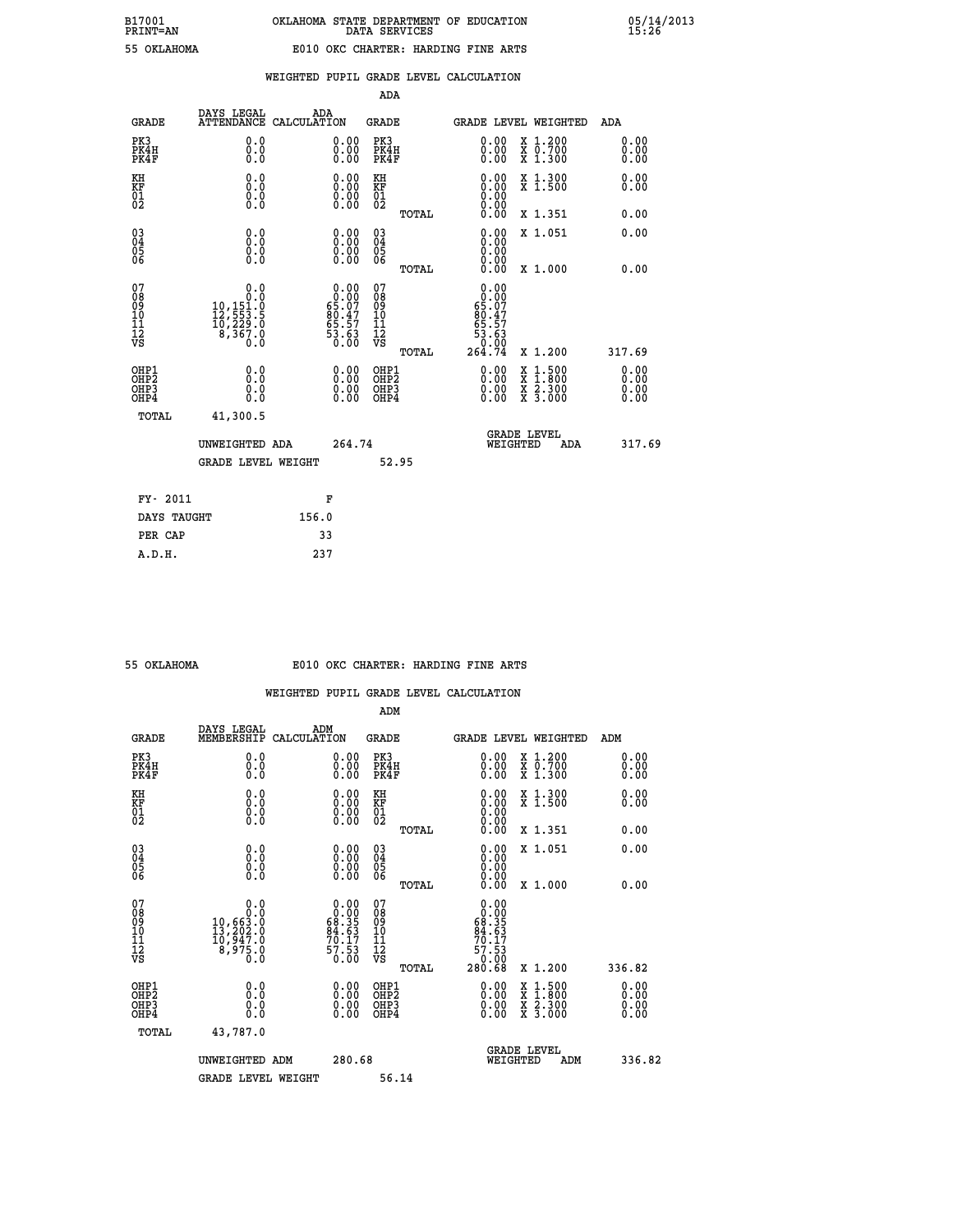| .<br>----<br>the contract of the contract of |  |
|----------------------------------------------|--|
|                                              |  |
|                                              |  |
|                                              |  |
|                                              |  |

|                                                                    |                                                               |                                                                                                         | ADA                                          |       |                                                            |                                                                                                                                           |                              |
|--------------------------------------------------------------------|---------------------------------------------------------------|---------------------------------------------------------------------------------------------------------|----------------------------------------------|-------|------------------------------------------------------------|-------------------------------------------------------------------------------------------------------------------------------------------|------------------------------|
| <b>GRADE</b>                                                       | DAYS LEGAL                                                    | ADA<br>ATTENDANCE CALCULATION                                                                           | <b>GRADE</b>                                 |       |                                                            | <b>GRADE LEVEL WEIGHTED</b>                                                                                                               | ADA                          |
| PK3<br>PK4H<br>PK4F                                                | 0.0<br>0.0<br>0.0                                             | 0.00<br>$0.00$<br>0.00                                                                                  | PK3<br>PK4H<br>PK4F                          |       | $\begin{smallmatrix} 0.00 \ 0.00 \ 0.00 \end{smallmatrix}$ | X 1.200<br>X 0.700<br>X 1.300                                                                                                             | 0.00<br>0.00<br>0.00         |
| KH<br>KF<br>01<br>02                                               | 0.0<br>0.0<br>$\S.$                                           | 0.0000<br>$\begin{smallmatrix} 0.00 \\ 0.00 \end{smallmatrix}$                                          | KH<br>KF<br>01<br>02                         |       | 0.00                                                       | X 1.300<br>X 1.500                                                                                                                        | 0.00<br>0.00                 |
|                                                                    |                                                               |                                                                                                         |                                              | TOTAL | 0.00                                                       | X 1.351                                                                                                                                   | 0.00                         |
| $\begin{smallmatrix} 03 \\[-4pt] 04 \end{smallmatrix}$<br>Ŏ5<br>06 | 0.0<br>0.0<br>21,428.5                                        | 0.00<br>ŏ:ŏŏ<br>121.75                                                                                  | $\substack{03 \\ 04}$<br>Ŏ5<br>06            |       | 0.00<br>ŏ:ŏŏ<br>121.75                                     | X 1.051                                                                                                                                   | 0.00                         |
|                                                                    |                                                               |                                                                                                         |                                              | TOTAL | 121.75                                                     | X 1.000                                                                                                                                   | 121.75                       |
| 07<br>08<br>09<br>101<br>11<br>12<br>VS                            | $21,111.5$<br>$21,628.0$<br>$0.0$<br>0.0<br>Ō.Ō<br>$\S.$ $\S$ | $\begin{smallmatrix} 119.95\\ 122.89\\ 0.00\\ 0.00\\ 0.00\\ 0.00\\ 0.00\\ 0.00\\ 0.00\end{smallmatrix}$ | 07<br>08<br>09<br>11<br>11<br>12<br>VS       |       | $119.95$<br>$122.89$<br>$0.00$<br>$0.00$<br>0.00<br>0.00   |                                                                                                                                           |                              |
|                                                                    |                                                               |                                                                                                         |                                              | TOTAL | 242.84                                                     | X 1.200                                                                                                                                   | 291.41                       |
| OHP1<br>OHP <sub>2</sub><br>OH <sub>P3</sub><br>OHP4               | 0.0<br>0.0<br>$0.\overline{0}$                                | 0.00<br>$\begin{smallmatrix} 0.00 \ 0.00 \end{smallmatrix}$                                             | OHP1<br>OHP <sub>2</sub><br>OHP <sub>3</sub> |       | 0.00<br>0.00                                               | $\begin{smallmatrix} \mathtt{X} & 1\cdot500\\ \mathtt{X} & 1\cdot800\\ \mathtt{X} & 2\cdot300\\ \mathtt{X} & 3\cdot000 \end{smallmatrix}$ | 0.00<br>0.00<br>0.00<br>0.00 |
| TOTAL                                                              | 64,168.0                                                      |                                                                                                         |                                              |       |                                                            |                                                                                                                                           |                              |
|                                                                    | UNWEIGHTED ADA                                                | 364.59                                                                                                  |                                              |       |                                                            | <b>GRADE LEVEL</b><br>WEIGHTED<br>ADA                                                                                                     | 413.16                       |
|                                                                    | <b>GRADE LEVEL WEIGHT</b>                                     |                                                                                                         |                                              | 48.57 |                                                            |                                                                                                                                           |                              |
| FY- 2011                                                           |                                                               | F                                                                                                       |                                              |       |                                                            |                                                                                                                                           |                              |
| DAYS TAUGHT                                                        |                                                               | 176.0                                                                                                   |                                              |       |                                                            |                                                                                                                                           |                              |
| PER CAP                                                            |                                                               | 33                                                                                                      |                                              |       |                                                            |                                                                                                                                           |                              |

 **A.D.H. 342**

### **55 OKLAHOMA E011 OKC CHARTER: SANTA FE SOUTH MS**

|                                                    |                                                                                                 |                                                                                                            | ADM                                                 |       |                                                                                 |                                                                                                                     |                      |
|----------------------------------------------------|-------------------------------------------------------------------------------------------------|------------------------------------------------------------------------------------------------------------|-----------------------------------------------------|-------|---------------------------------------------------------------------------------|---------------------------------------------------------------------------------------------------------------------|----------------------|
| <b>GRADE</b>                                       | DAYS LEGAL<br>MEMBERSHIP                                                                        | ADM<br>CALCULATION                                                                                         | <b>GRADE</b>                                        |       | GRADE LEVEL WEIGHTED                                                            |                                                                                                                     | ADM                  |
| PK3<br>PK4H<br>PK4F                                | 0.0<br>0.000                                                                                    | 0.00<br>$\begin{smallmatrix} 0.00 \ 0.00 \end{smallmatrix}$                                                | PK3<br>PK4H<br>PK4F                                 |       | $\begin{smallmatrix} 0.00 \\ 0.00 \\ 0.00 \end{smallmatrix}$                    | X 1.200<br>X 0.700<br>X 1.300                                                                                       | 0.00<br>0.00<br>0.00 |
| KH<br>KF<br>01<br>02                               | 0.0<br>$\begin{smallmatrix} 0.0 & 0 \ 0.0 & 0 \ 0.0 & 0 \end{smallmatrix}$                      | $\begin{smallmatrix} 0.00 \ 0.00 \ 0.00 \ 0.00 \end{smallmatrix}$                                          | KH<br>KF<br>01<br>02                                |       | $\begin{smallmatrix} 0.00 \ 0.00 \ 0.00 \ 0.00 \ 0.00 \ 0.00 \end{smallmatrix}$ | X 1.300<br>X 1.500                                                                                                  | 0.00<br>0.00         |
|                                                    |                                                                                                 |                                                                                                            |                                                     | TOTAL |                                                                                 | X 1.351                                                                                                             | 0.00                 |
| $\begin{matrix} 03 \\ 04 \\ 05 \\ 06 \end{matrix}$ | 0.0<br>0.0                                                                                      | $\begin{smallmatrix} &0.00\0.00\0.00\0.25.28\end{smallmatrix}$                                             | $\begin{array}{c} 03 \\ 04 \\ 05 \\ 06 \end{array}$ |       | $\begin{smallmatrix} 0.00\\ 0.00\\ 0.00\\ 125.28\\ 125.28 \end{smallmatrix}$    | X 1.051                                                                                                             | 0.00                 |
|                                                    | 22,050.0                                                                                        |                                                                                                            |                                                     | TOTAL |                                                                                 | X 1.000                                                                                                             | 125.28               |
| 07<br>08<br>09<br>001<br>11<br>11<br>12<br>VS      | $\begin{smallmatrix} 21,891.0\\ 22,380.0\\ 0.0\\ 0.0\\ 0.0\\ 0.0\\ 0.0\\ 0.0 \end{smallmatrix}$ | $\begin{smallmatrix} 124.38\\ 127.16\\ 0.00\\ 0.00\\ 0.00\\ 0.00\\ 0.00\\ 0.00\\ 0.00\\ \end{smallmatrix}$ | 07<br>08<br>09<br>001<br>11<br>11<br>12<br>VS       | TOTAL | 124.38<br>127.16<br>0.00<br>0.00<br>0.00<br>251.54                              | X 1.200                                                                                                             | 301.85               |
| OHP1<br>OHP2<br>OH <sub>P3</sub><br>OHP4           | 0.0<br>0.000                                                                                    | $\begin{smallmatrix} 0.00 \ 0.00 \ 0.00 \ 0.00 \end{smallmatrix}$                                          | OHP1<br>OHP2<br>OHP3<br>OHP4                        |       |                                                                                 | $\begin{array}{l} \mathtt{X} & 1.500 \\ \mathtt{X} & 1.800 \\ \mathtt{X} & 2.300 \\ \mathtt{X} & 3.000 \end{array}$ | 0.00<br>0.00<br>0.00 |
| TOTAL                                              | 66,321.0                                                                                        |                                                                                                            |                                                     |       |                                                                                 |                                                                                                                     |                      |
|                                                    | UNWEIGHTED ADM                                                                                  | 376.82                                                                                                     |                                                     |       | WEIGHTED                                                                        | <b>GRADE LEVEL</b><br>ADM                                                                                           | 427.13               |
|                                                    | <b>GRADE LEVEL WEIGHT</b>                                                                       |                                                                                                            | 50.31                                               |       |                                                                                 |                                                                                                                     |                      |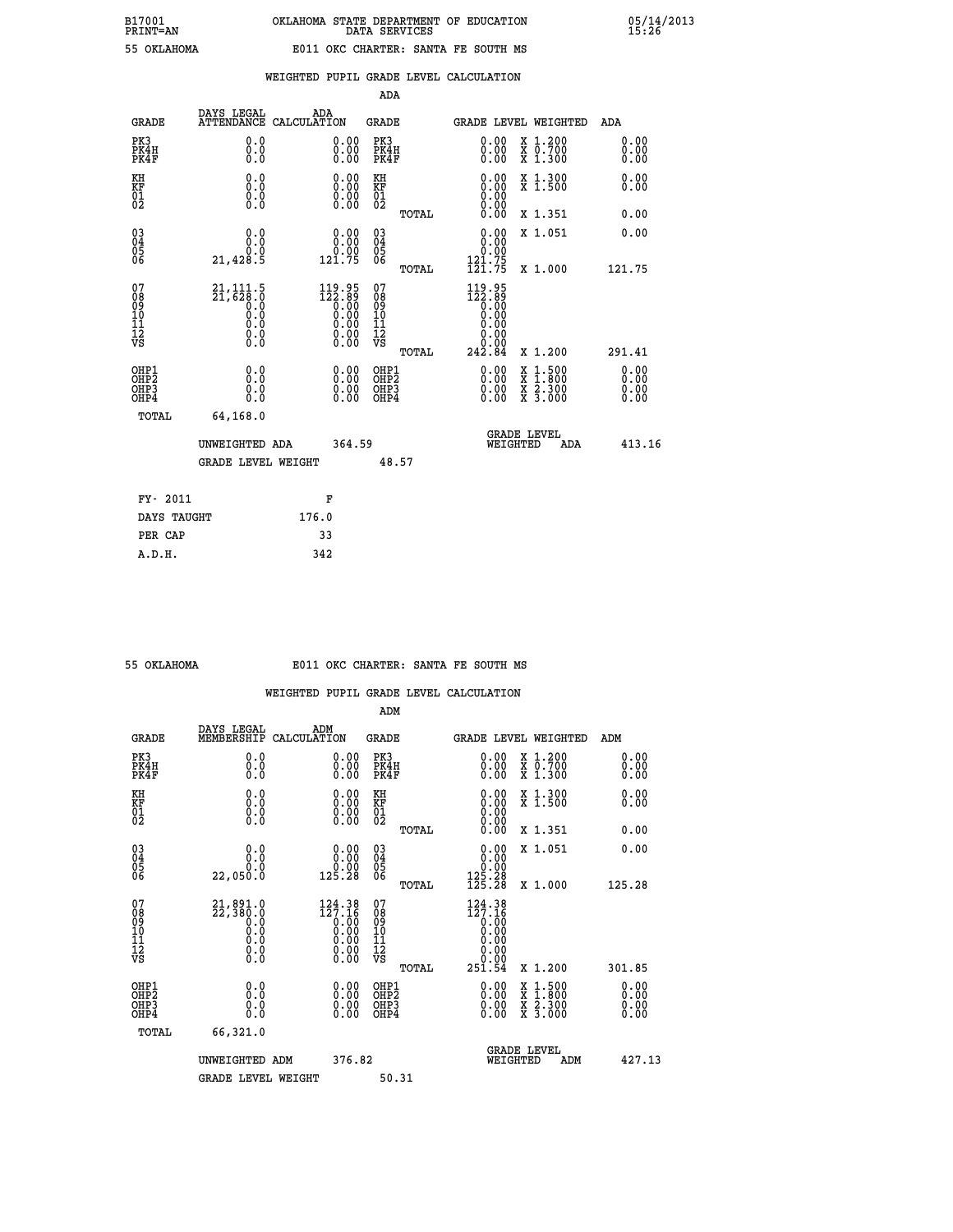# **B17001 OKLAHOMA STATE DEPARTMENT OF EDUCATION 05/14/2013 PRINT=AN DATA SERVICES 15:26 55 OKLAHOMA E012 OKC CHARTER: KIPP REACH COLL.**

|                                                                    |                                                                                                                                   |                                                                                                                       | ADA                                      |       |                                                                           |                                                                                                                                      |                              |
|--------------------------------------------------------------------|-----------------------------------------------------------------------------------------------------------------------------------|-----------------------------------------------------------------------------------------------------------------------|------------------------------------------|-------|---------------------------------------------------------------------------|--------------------------------------------------------------------------------------------------------------------------------------|------------------------------|
| <b>GRADE</b>                                                       | DAYS LEGAL                                                                                                                        | ADA<br>ATTENDANCE CALCULATION                                                                                         | <b>GRADE</b>                             |       |                                                                           | <b>GRADE LEVEL WEIGHTED</b>                                                                                                          | ADA                          |
| PK3<br>PK4H<br>PK4F                                                | 0.0<br>0.0<br>Ō.Ō                                                                                                                 | $\begin{smallmatrix} 0.00 \ 0.00 \ 0.00 \end{smallmatrix}$                                                            | PK3<br>PK4H<br>PK4F                      |       | $\begin{smallmatrix} 0.00 \\ 0.00 \\ 0.00 \end{smallmatrix}$              | X 1.200<br>X 0.700<br>X 1.300                                                                                                        | 0.00<br>0.00<br>0.00         |
| KH<br>KF<br>01<br>02                                               | 0.0<br>0.0<br>$\S.$                                                                                                               | 0.0000<br>$\begin{smallmatrix} 0.00 & 0.00 \\ 0.00 & 0.00 \end{smallmatrix}$                                          | KH<br>KF<br>01<br>02                     |       | 0.00                                                                      | X 1.300<br>X 1.500                                                                                                                   | 0.00<br>0.00                 |
|                                                                    |                                                                                                                                   |                                                                                                                       |                                          | TOTAL |                                                                           | X 1.351                                                                                                                              | 0.00                         |
| $\begin{smallmatrix} 03 \\[-4pt] 04 \end{smallmatrix}$<br>05<br>06 | 0.0<br>16,948.Š<br>12,331.5                                                                                                       | 0.0000<br>$10\overline{3}\cdot 3\overline{4}$<br>75.19                                                                | $\substack{03 \\ 04}$<br>05<br>06        | TOTAL | $\begin{smallmatrix}&&0.00\\0.00\\103.34\\75.19\\178.53\end{smallmatrix}$ | X 1.051<br>X 1.000                                                                                                                   | 0.00<br>178.53               |
| 07<br>08901112<br>1112<br>VS                                       | $\begin{smallmatrix} 6,593.0\\ 5,178.5\\ 0.0\\ 0.0 \end{smallmatrix}$<br>$\begin{smallmatrix} 0.16 \ 0.0 \ 0.0 \end{smallmatrix}$ | $31.58$<br>$0.00$<br>$0.00$<br>$0.00$<br>$0.00$<br>$\begin{smallmatrix} 0.00 & 0.00 \\ 0.00 & 0.00 \end{smallmatrix}$ | 07<br>08901112<br>1112<br>VS             |       | 40.20<br>$31.58$<br>0.00<br>0.00<br>0.00                                  |                                                                                                                                      |                              |
|                                                                    |                                                                                                                                   |                                                                                                                       |                                          | TOTAL | 71.78                                                                     | X 1.200                                                                                                                              | 86.14                        |
| OHP1<br>OH <sub>P</sub> 2<br>OH <sub>P3</sub><br>OH <sub>P4</sub>  | 0.0<br>0.0<br>0.0                                                                                                                 | $\begin{smallmatrix} 0.00 \ 0.00 \ 0.00 \ 0.00 \end{smallmatrix}$                                                     | OHP1<br>OHP <sub>2</sub><br>OHP3<br>OHP4 |       | 0.00<br>0.00<br>0.00                                                      | $\begin{smallmatrix} \mathtt{X} & 1 & 500 \\ \mathtt{X} & 1 & 800 \\ \mathtt{X} & 2 & 300 \\ \mathtt{X} & 3 & 000 \end{smallmatrix}$ | 0.00<br>0.00<br>0.00<br>0.00 |
| TOTAL                                                              | 41,051.5                                                                                                                          |                                                                                                                       |                                          |       |                                                                           |                                                                                                                                      |                              |
|                                                                    | UNWEIGHTED ADA                                                                                                                    | 250.31                                                                                                                |                                          |       |                                                                           | GRADE LEVEL<br>WEIGHTED<br>ADA                                                                                                       | 264.67                       |
|                                                                    | <b>GRADE LEVEL WEIGHT</b>                                                                                                         |                                                                                                                       |                                          | 14.36 |                                                                           |                                                                                                                                      |                              |
| FY- 2011                                                           |                                                                                                                                   | F                                                                                                                     |                                          |       |                                                                           |                                                                                                                                      |                              |
| DAYS TAUGHT                                                        |                                                                                                                                   | 164.0                                                                                                                 |                                          |       |                                                                           |                                                                                                                                      |                              |
| PER CAP                                                            |                                                                                                                                   | 0                                                                                                                     |                                          |       |                                                                           |                                                                                                                                      |                              |

| OKLAHOMA |  |
|----------|--|
|          |  |

 **A.D.H. 0**

#### **E012 OKC CHARTER: KIPP REACH COLL.**

|                                    |                                                            |                                                                                                        | ADM                                                |       |                                                                                          |                                          |                              |
|------------------------------------|------------------------------------------------------------|--------------------------------------------------------------------------------------------------------|----------------------------------------------------|-------|------------------------------------------------------------------------------------------|------------------------------------------|------------------------------|
| <b>GRADE</b>                       | DAYS LEGAL<br>MEMBERSHIP                                   | ADM<br>CALCULATION                                                                                     | <b>GRADE</b>                                       |       |                                                                                          | <b>GRADE LEVEL WEIGHTED</b>              | ADM                          |
| PK3<br>PK4H<br>PK4F                | 0.0<br>0.0<br>0.0                                          | 0.00<br>$\begin{smallmatrix} 0.00 \ 0.00 \end{smallmatrix}$                                            | PK3<br>PK4H<br>PK4F                                |       | $\begin{smallmatrix} 0.00 \\ 0.00 \\ 0.00 \end{smallmatrix}$                             | X 1.200<br>X 0.700<br>X 1.300            | 0.00<br>0.00<br>0.00         |
| KH<br>KF<br>01<br>02               | 0.0<br>0.0<br>$\S.$                                        | $\begin{smallmatrix} 0.00 \ 0.00 \ 0.00 \ 0.00 \end{smallmatrix}$                                      | KH<br>KF<br>01<br>02                               |       | $0.00$<br>$0.00$<br>$0.00$                                                               | X 1.300<br>X 1.500                       | 0.00<br>0.00                 |
|                                    |                                                            |                                                                                                        |                                                    | TOTAL | 0.00                                                                                     | X 1.351                                  | 0.00                         |
| 03<br>04<br>05<br>06               | 0.0<br>17,867.0<br>12,858.0                                | $\begin{smallmatrix} &0.00\\0.00\\108.95\\78.40\end{smallmatrix}$                                      | $\begin{matrix} 03 \\ 04 \\ 05 \\ 06 \end{matrix}$ |       | 0.00<br>108:95<br>78:40<br>187:35                                                        | X 1.051                                  | 0.00                         |
|                                    |                                                            |                                                                                                        |                                                    | TOTAL |                                                                                          | X 1.000                                  | 187.35                       |
| 07<br>08<br>09<br>101<br>112<br>VS | $5,378.0$<br>$5,378.0$<br>$0.0$<br>$0.0$<br>$0.0$<br>$\S.$ | $\begin{smallmatrix} 41.96 \\ 32.79 \\ 0.00 \\ 0.00 \\ 0.00 \\ 0.00 \\ 0.00 \\ 0.00 \end{smallmatrix}$ | 07<br>08<br>09<br>11<br>11<br>12<br>VS             |       | $\begin{smallmatrix} 41.96 \\[-4pt] 32.79 \\[-4pt] 0.00 \\[-4pt] 0.00 \end{smallmatrix}$ |                                          |                              |
|                                    |                                                            |                                                                                                        |                                                    | TOTAL | 74.75                                                                                    | X 1.200                                  | 89.70                        |
| OHP1<br>OHP2<br>OHP3<br>OHP4       | 0.0<br>0.000                                               |                                                                                                        | OHP1<br>OHP2<br>OHP <sub>3</sub>                   |       | $0.00$<br>$0.00$<br>0.00                                                                 | X 1:500<br>X 1:800<br>X 2:300<br>X 3:000 | 0.00<br>Ŏ.ŎŎ<br>Q.QQ<br>0.00 |
| TOTAL                              | 42,984.0                                                   |                                                                                                        |                                                    |       |                                                                                          |                                          |                              |
|                                    | UNWEIGHTED ADM                                             | 262.10                                                                                                 |                                                    |       | WEIGHTED                                                                                 | <b>GRADE LEVEL</b><br>ADM                | 277.05                       |
|                                    | <b>GRADE LEVEL WEIGHT</b>                                  |                                                                                                        | 14.95                                              |       |                                                                                          |                                          |                              |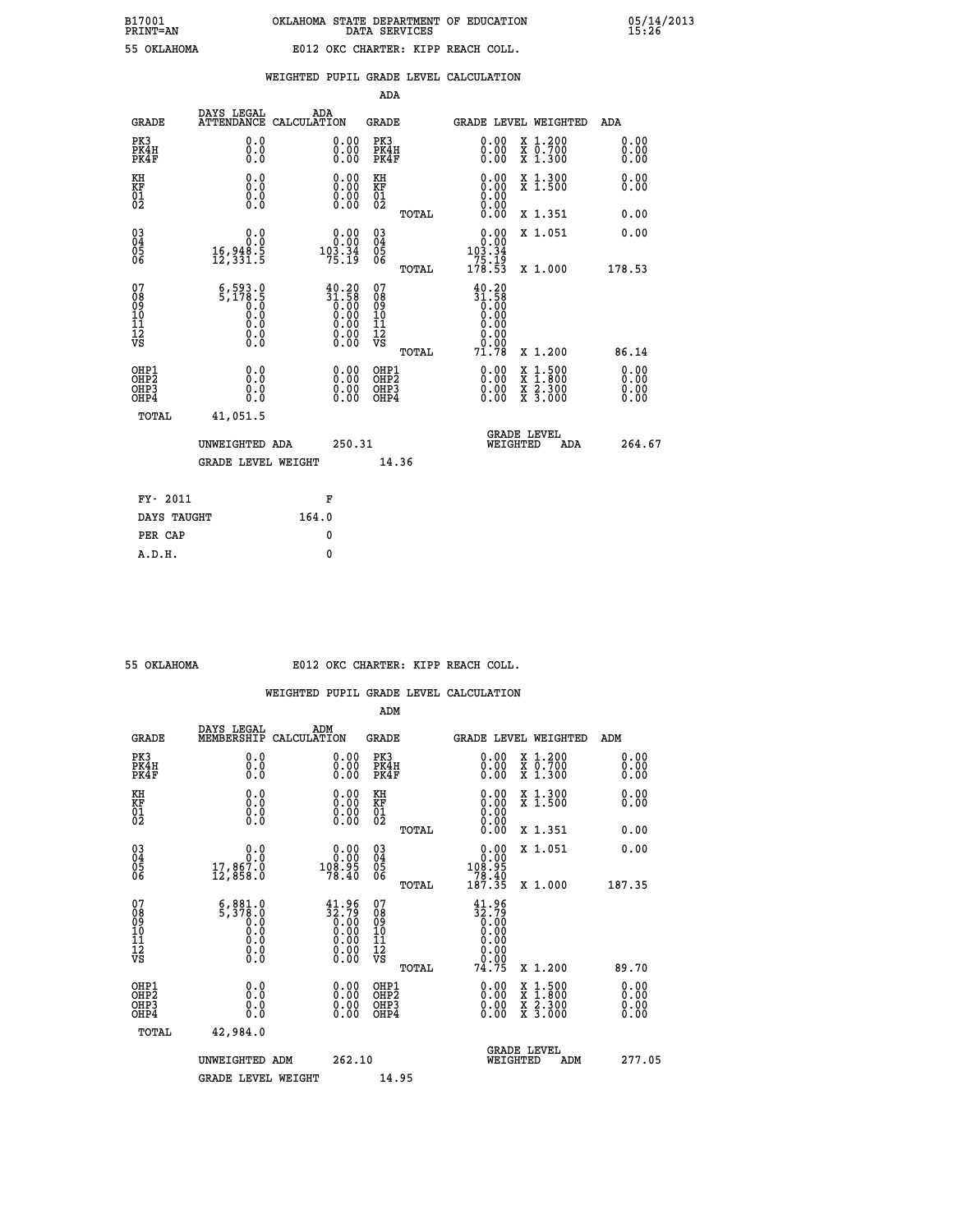|  |  | WEIGHTED PUPIL GRADE LEVEL CALCULATION |
|--|--|----------------------------------------|
|  |  |                                        |

|                                                                    |                                                                                                   |                                                                                               | ADA                                                |       |                                                                                                                                                                                                                                                                                |                                                                                                                                           |                                  |
|--------------------------------------------------------------------|---------------------------------------------------------------------------------------------------|-----------------------------------------------------------------------------------------------|----------------------------------------------------|-------|--------------------------------------------------------------------------------------------------------------------------------------------------------------------------------------------------------------------------------------------------------------------------------|-------------------------------------------------------------------------------------------------------------------------------------------|----------------------------------|
| <b>GRADE</b>                                                       | DAYS LEGAL<br><b>ATTENDANCE</b>                                                                   | ADA<br>CALCULATION                                                                            | <b>GRADE</b>                                       |       |                                                                                                                                                                                                                                                                                | <b>GRADE LEVEL WEIGHTED</b>                                                                                                               | ADA                              |
| PK3<br>PK4H<br>PK4F                                                | 0.0<br>0.0<br>Ō.Ō                                                                                 | $\begin{smallmatrix} 0.00 \ 0.00 \ 0.00 \end{smallmatrix}$                                    | PK3<br>PK4H<br>PK4F                                |       | $\begin{smallmatrix} 0.00 \\ 0.00 \\ 0.00 \end{smallmatrix}$                                                                                                                                                                                                                   | X 1.200<br>X 0.700<br>X 1.300                                                                                                             | 0.00<br>0.00<br>0.00             |
| KH<br>KF<br>01<br>02                                               | $\begin{smallmatrix}&&&0.0\\7,910.5\\8,085.5\\8,053.0\end{smallmatrix}$                           | 47.37<br>$\frac{48.42}{48.22}$                                                                | KH<br>KF<br>01<br>02                               |       | $0.00\n47.37\n48.42\n48.22\n96.64$                                                                                                                                                                                                                                             | X 1.300<br>X 1.500                                                                                                                        | 0.00<br>71.06                    |
|                                                                    |                                                                                                   |                                                                                               |                                                    | TOTAL |                                                                                                                                                                                                                                                                                | X 1.351                                                                                                                                   | 130.56                           |
| $\begin{smallmatrix} 03 \\[-4pt] 04 \end{smallmatrix}$<br>Ŏ5<br>06 | 7,955.0<br>7,807.0<br>8,395.0<br>0.0                                                              | $47.63\n46.75\n50.27\n0.00$                                                                   | $\begin{matrix} 03 \\ 04 \\ 05 \\ 06 \end{matrix}$ |       | $\frac{47.63}{46.75}$<br>$\frac{1}{50}$ . 27<br>97.02                                                                                                                                                                                                                          | X 1.051                                                                                                                                   | 50.06                            |
|                                                                    |                                                                                                   |                                                                                               |                                                    | TOTAL |                                                                                                                                                                                                                                                                                | X 1.000                                                                                                                                   | 97.02                            |
| 07<br>08<br>09<br>101<br>11<br>12<br>VS                            | $\begin{smallmatrix} 0.0 & 0 \ 0.0 & 0 \ 0.0 & 0 \ 0.0 & 0 \ 0.0 & 0 \ 0.0 & 0 \end{smallmatrix}$ | $\begin{smallmatrix} 0.00\ 0.00\ 0.00\ 0.00\ 0.00\ 0.00\ 0.00\ 0.00\ 0.00\ \end{smallmatrix}$ | 07<br>08<br>09<br>11<br>11<br>12<br>VS             |       | 0.00<br>0.00<br>0.00<br>0.00<br>0.00<br>0.00                                                                                                                                                                                                                                   |                                                                                                                                           |                                  |
|                                                                    |                                                                                                   |                                                                                               |                                                    | TOTAL | 0.00                                                                                                                                                                                                                                                                           | X 1.200                                                                                                                                   | 0.00                             |
| OHP1<br>OHP <sub>2</sub><br>OH <sub>P3</sub><br>OHP4               | 0.0<br>0.000                                                                                      | 0.00<br>$\begin{smallmatrix} 0.00 \ 0.00 \end{smallmatrix}$                                   | OHP1<br>OHP2<br>OHP <sub>3</sub>                   |       | $\begin{smallmatrix} 0.00 & 0.00 & 0.00 & 0.00 & 0.00 & 0.00 & 0.00 & 0.00 & 0.00 & 0.00 & 0.00 & 0.00 & 0.00 & 0.00 & 0.00 & 0.00 & 0.00 & 0.00 & 0.00 & 0.00 & 0.00 & 0.00 & 0.00 & 0.00 & 0.00 & 0.00 & 0.00 & 0.00 & 0.00 & 0.00 & 0.00 & 0.00 & 0.00 & 0.00 & 0.00 & 0.0$ | $\begin{smallmatrix} \mathtt{X} & 1\cdot500\\ \mathtt{X} & 1\cdot800\\ \mathtt{X} & 2\cdot300\\ \mathtt{X} & 3\cdot000 \end{smallmatrix}$ | 0.00<br>0.00<br>$0.00$<br>$0.00$ |
| TOTAL                                                              | 48,206.0                                                                                          |                                                                                               |                                                    |       |                                                                                                                                                                                                                                                                                |                                                                                                                                           |                                  |
|                                                                    | UNWEIGHTED ADA                                                                                    | 288.66                                                                                        |                                                    |       |                                                                                                                                                                                                                                                                                | <b>GRADE LEVEL</b><br>WEIGHTED<br>ADA                                                                                                     | 348.70                           |
|                                                                    | <b>GRADE LEVEL WEIGHT</b>                                                                         |                                                                                               |                                                    | 60.04 |                                                                                                                                                                                                                                                                                |                                                                                                                                           |                                  |
| FY- 2011                                                           |                                                                                                   | F                                                                                             |                                                    |       |                                                                                                                                                                                                                                                                                |                                                                                                                                           |                                  |
| DAYS TAUGHT                                                        |                                                                                                   | 167.0                                                                                         |                                                    |       |                                                                                                                                                                                                                                                                                |                                                                                                                                           |                                  |
| PER CAP                                                            |                                                                                                   | 0                                                                                             |                                                    |       |                                                                                                                                                                                                                                                                                |                                                                                                                                           |                                  |

 **A.D.H. 0**

### **55 OKLAHOMA E013 OKC CHARTER: DOVE SCIENCE ES**

|                                                    |                                                                                                   |                                                                                               | ADM                                                |       |                                                                                                                                                                                                                                                                                |                                          |                                                                                                                                                                                                                                                                                |
|----------------------------------------------------|---------------------------------------------------------------------------------------------------|-----------------------------------------------------------------------------------------------|----------------------------------------------------|-------|--------------------------------------------------------------------------------------------------------------------------------------------------------------------------------------------------------------------------------------------------------------------------------|------------------------------------------|--------------------------------------------------------------------------------------------------------------------------------------------------------------------------------------------------------------------------------------------------------------------------------|
| <b>GRADE</b>                                       | DAYS LEGAL<br>MEMBERSHIP                                                                          | ADM<br>CALCULATION                                                                            | <b>GRADE</b>                                       |       |                                                                                                                                                                                                                                                                                | GRADE LEVEL WEIGHTED                     | ADM                                                                                                                                                                                                                                                                            |
| PK3<br>PK4H<br>PK4F                                | 0.0<br>0.000                                                                                      | $\begin{smallmatrix} 0.00 \ 0.00 \ 0.00 \end{smallmatrix}$                                    | PK3<br>PK4H<br>PK4F                                |       | $\begin{smallmatrix} 0.00 \\ 0.00 \\ 0.00 \end{smallmatrix}$                                                                                                                                                                                                                   | X 1.200<br>X 0.700<br>X 1.300            | 0.00<br>0.00<br>0.00                                                                                                                                                                                                                                                           |
| KH<br>KF<br>01<br>02                               | 0.0<br>8,370.0<br>8,390.0<br>8,402.0                                                              | $0.00$<br>50.12<br>$\frac{50.24}{50.31}$                                                      | KH<br>KF<br>01<br>02                               |       | $\begin{array}{c} 0.00 \\ 50.12 \\ 50.24 \\ 50.31 \\ 100.55 \end{array}$                                                                                                                                                                                                       | X 1.300<br>X 1.500                       | 0.00<br>75.18                                                                                                                                                                                                                                                                  |
|                                                    |                                                                                                   |                                                                                               |                                                    | TOTAL |                                                                                                                                                                                                                                                                                | X 1.351                                  | 135.84                                                                                                                                                                                                                                                                         |
| $\begin{matrix} 03 \\ 04 \\ 05 \\ 06 \end{matrix}$ | 8,182.0<br>8,153.0<br>8,758.0<br>0.0                                                              | $\begin{smallmatrix} 48.99\\ 48.82\\ 52.44\\ 0.00 \end{smallmatrix}$                          | $\begin{matrix} 03 \\ 04 \\ 05 \\ 06 \end{matrix}$ |       | $\begin{smallmatrix} 48.99\\ 48.82\\ 52.44\\ 0.00\\ 101.26 \end{smallmatrix}$                                                                                                                                                                                                  | X 1.051                                  | 51.49                                                                                                                                                                                                                                                                          |
|                                                    |                                                                                                   |                                                                                               |                                                    | TOTAL |                                                                                                                                                                                                                                                                                | X 1.000                                  | 101.26                                                                                                                                                                                                                                                                         |
| 07<br>08<br>09<br>10<br>11<br>11<br>12<br>VS       | $\begin{smallmatrix} 0.0 & 0 \ 0.0 & 0 \ 0.0 & 0 \ 0.0 & 0 \ 0.0 & 0 \ 0.0 & 0 \end{smallmatrix}$ | $\begin{smallmatrix} 0.00\ 0.00\ 0.00\ 0.00\ 0.00\ 0.00\ 0.00\ 0.00\ 0.00\ \end{smallmatrix}$ | 07<br>08<br>09<br>01<br>11<br>11<br>12<br>VS       | TOTAL | 0.00<br>000:00<br>000:00<br>00:00<br>00:00<br>0.00                                                                                                                                                                                                                             | X 1.200                                  | 0.00                                                                                                                                                                                                                                                                           |
| OHP1<br>OHP2<br>OH <sub>P3</sub><br>OHP4           | 0.0<br>0.000                                                                                      | $\begin{smallmatrix} 0.00 \ 0.00 \ 0.00 \ 0.00 \end{smallmatrix}$                             | OHP1<br>OHP2<br>OHP3<br>OHP4                       |       | $\begin{smallmatrix} 0.00 & 0.00 & 0.00 & 0.00 & 0.00 & 0.00 & 0.00 & 0.00 & 0.00 & 0.00 & 0.00 & 0.00 & 0.00 & 0.00 & 0.00 & 0.00 & 0.00 & 0.00 & 0.00 & 0.00 & 0.00 & 0.00 & 0.00 & 0.00 & 0.00 & 0.00 & 0.00 & 0.00 & 0.00 & 0.00 & 0.00 & 0.00 & 0.00 & 0.00 & 0.00 & 0.0$ | X 1:500<br>X 1:800<br>X 2:300<br>X 3:000 | $\begin{smallmatrix} 0.00 & 0.00 & 0.00 & 0.00 & 0.00 & 0.00 & 0.00 & 0.00 & 0.00 & 0.00 & 0.00 & 0.00 & 0.00 & 0.00 & 0.00 & 0.00 & 0.00 & 0.00 & 0.00 & 0.00 & 0.00 & 0.00 & 0.00 & 0.00 & 0.00 & 0.00 & 0.00 & 0.00 & 0.00 & 0.00 & 0.00 & 0.00 & 0.00 & 0.00 & 0.00 & 0.0$ |
| TOTAL                                              | 50,255.0                                                                                          |                                                                                               |                                                    |       |                                                                                                                                                                                                                                                                                |                                          |                                                                                                                                                                                                                                                                                |
|                                                    | UNWEIGHTED ADM                                                                                    | 300.92                                                                                        |                                                    |       |                                                                                                                                                                                                                                                                                | <b>GRADE LEVEL</b><br>WEIGHTED<br>ADM    | 363.77                                                                                                                                                                                                                                                                         |
|                                                    | <b>GRADE LEVEL WEIGHT</b>                                                                         |                                                                                               |                                                    | 62.85 |                                                                                                                                                                                                                                                                                |                                          |                                                                                                                                                                                                                                                                                |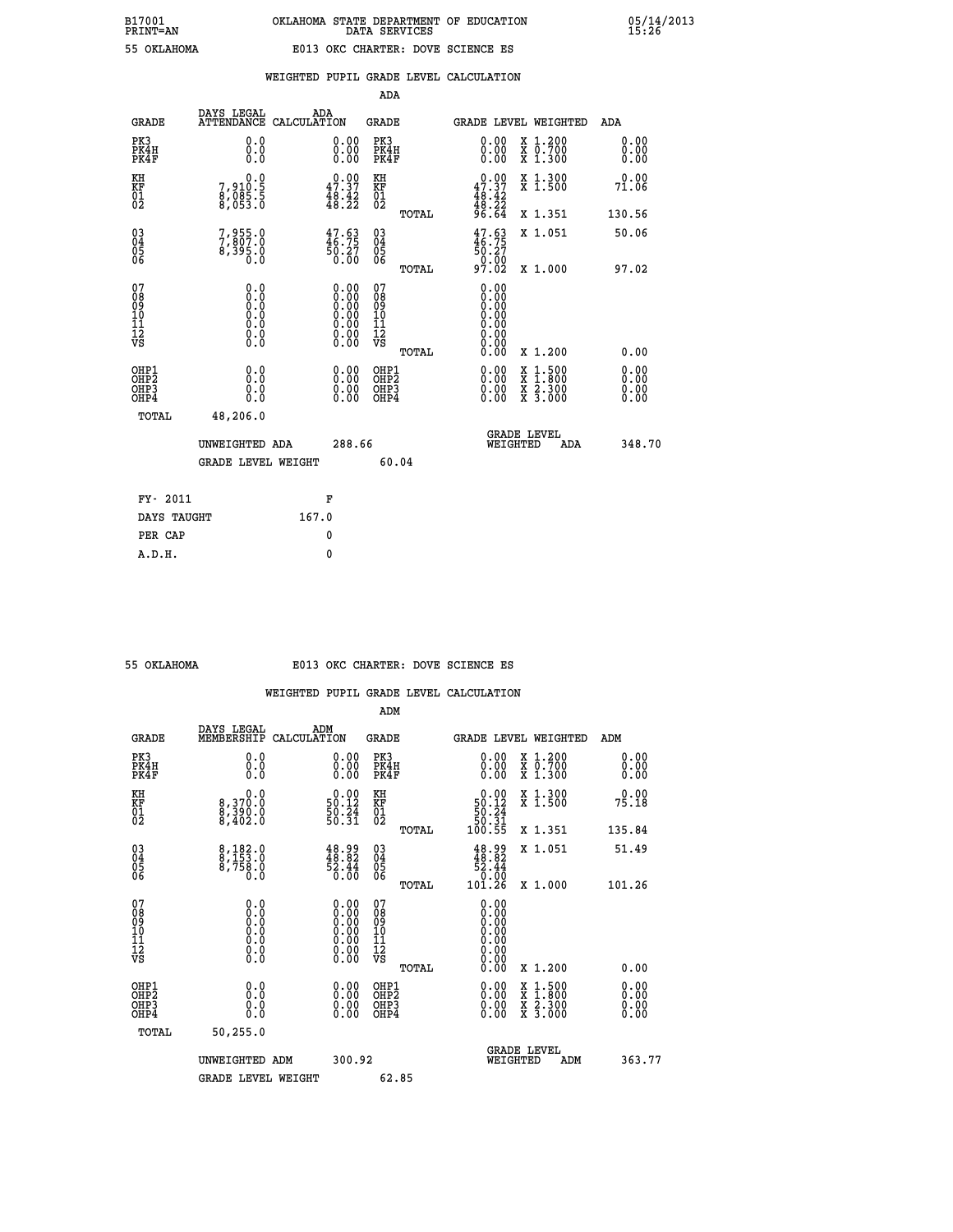| B17001          | OKLAHOMA STATE DEPARTMENT OF EDUCATION |
|-----------------|----------------------------------------|
| <b>PRINT=AN</b> | DATA SERVICES                          |
| 55 OKLAHOMA     | G001 SANTA FE SOUTH ES (CHARTER)       |

 **B17001 OKLAHOMA STATE DEPARTMENT OF EDUCATION 05/14/2013**

|                                                                    |                                                                             |                                                                                               |        | ADA                                                 |       |                                                                               |                                                                                                                                           |                                  |
|--------------------------------------------------------------------|-----------------------------------------------------------------------------|-----------------------------------------------------------------------------------------------|--------|-----------------------------------------------------|-------|-------------------------------------------------------------------------------|-------------------------------------------------------------------------------------------------------------------------------------------|----------------------------------|
| <b>GRADE</b>                                                       | DAYS LEGAL<br>ATTENDANCE CALCULATION                                        | ADA                                                                                           |        | <b>GRADE</b>                                        |       | <b>GRADE LEVEL WEIGHTED</b>                                                   |                                                                                                                                           | ADA                              |
| PK3<br>PK4H<br>PK4F                                                | 0.0<br>0.0<br>0.0                                                           | $\begin{smallmatrix} 0.00 \ 0.00 \ 0.00 \end{smallmatrix}$                                    |        | PK3<br>PK4H<br>PK4F                                 |       | 0.00<br>0.00                                                                  | X 1.200<br>X 0.700<br>X 1.300                                                                                                             | 0.00<br>0.00<br>0.00             |
| KH<br>KF<br>01<br>02                                               | 0.0<br>$11,567.0$<br>$10,541.0$<br>$8,649.0$                                | $\begin{smallmatrix} 0.00\\ 65.72\\ 59.89\\ 49.14 \end{smallmatrix}$                          |        | KH<br>KF<br>01<br>02                                |       | $\begin{smallmatrix} &0.00\ 65.72\ 59.89\ 49.14\ 109.03\ \end{smallmatrix}$   | X 1.300<br>X 1.500                                                                                                                        | 0.00<br>98.58                    |
|                                                                    |                                                                             |                                                                                               |        |                                                     | TOTAL |                                                                               | X 1.351                                                                                                                                   | 147.30                           |
| $\begin{smallmatrix} 03 \\[-4pt] 04 \end{smallmatrix}$<br>Ŏ5<br>06 | $\begin{smallmatrix} 11,028.0\\ 12,716.0\\ 8,692.0\\ 0.0 \end{smallmatrix}$ | $\begin{smallmatrix} 62.66\\ 72.25\\ 49.39\\ 0.00 \end{smallmatrix}$                          |        | $\begin{array}{c} 03 \\ 04 \\ 05 \\ 06 \end{array}$ |       | $\begin{smallmatrix} 62.66\\ 72.25\\ 49.39\\ 0.00\\ 121.64 \end{smallmatrix}$ | X 1.051                                                                                                                                   | 65.86                            |
|                                                                    |                                                                             |                                                                                               |        |                                                     | TOTAL |                                                                               | X 1.000                                                                                                                                   | 121.64                           |
| 07<br>08<br>09<br>01<br>11<br>11<br>12<br>VS                       | 0.0                                                                         | $\begin{smallmatrix} 0.00\ 0.00\ 0.00\ 0.00\ 0.00\ 0.00\ 0.00\ 0.00\ 0.00\ \end{smallmatrix}$ |        | 07<br>08<br>09<br>11<br>11<br>12<br>VS              |       | 0.00<br>0.00<br>0.00<br>0.00<br>0.00                                          |                                                                                                                                           |                                  |
|                                                                    |                                                                             |                                                                                               |        |                                                     | TOTAL | 0.00                                                                          | X 1.200                                                                                                                                   | 0.00                             |
| OHP1<br>OHP <sub>2</sub><br>OH <sub>P3</sub><br>OHP4               | 0.0<br>0.0<br>0.0                                                           | 0.00<br>$\begin{smallmatrix} 0.00 \ 0.00 \end{smallmatrix}$                                   |        | OHP1<br>OHP <sub>2</sub><br>OHP <sub>3</sub>        |       | 0.00<br>0.00                                                                  | $\begin{smallmatrix} \mathtt{X} & 1\cdot500\\ \mathtt{X} & 1\cdot800\\ \mathtt{X} & 2\cdot300\\ \mathtt{X} & 3\cdot000 \end{smallmatrix}$ | 0.00<br>0.00<br>$0.00$<br>$0.00$ |
| TOTAL                                                              | 63, 193, 0                                                                  |                                                                                               |        |                                                     |       |                                                                               |                                                                                                                                           |                                  |
|                                                                    | UNWEIGHTED ADA                                                              |                                                                                               | 359.05 |                                                     |       | WEIGHTED                                                                      | <b>GRADE LEVEL</b><br>ADA                                                                                                                 | 433.38                           |
|                                                                    | <b>GRADE LEVEL WEIGHT</b>                                                   |                                                                                               |        | 74.33                                               |       |                                                                               |                                                                                                                                           |                                  |
| FY- 2011                                                           |                                                                             | F                                                                                             |        |                                                     |       |                                                                               |                                                                                                                                           |                                  |
| DAYS TAUGHT                                                        |                                                                             | 176.0                                                                                         |        |                                                     |       |                                                                               |                                                                                                                                           |                                  |
| PER CAP                                                            |                                                                             | 33                                                                                            |        |                                                     |       |                                                                               |                                                                                                                                           |                                  |

| 55 OKTAHOMA |  |
|-------------|--|
|             |  |

 **A.D.H. 327**

 **B17001<br>PRINT=AN** 

# **55 OKLAHOMA G001 SANTA FE SOUTH ES (CHARTER)**

|                                    |                                                                                                   |                                                                                               | ADM                                                |       |                                                                                                   |                                          |        |                      |
|------------------------------------|---------------------------------------------------------------------------------------------------|-----------------------------------------------------------------------------------------------|----------------------------------------------------|-------|---------------------------------------------------------------------------------------------------|------------------------------------------|--------|----------------------|
| <b>GRADE</b>                       | DAYS LEGAL<br>MEMBERSHIP                                                                          | ADM<br>CALCULATION                                                                            | <b>GRADE</b>                                       |       |                                                                                                   | <b>GRADE LEVEL WEIGHTED</b>              | ADM    |                      |
| PK3<br>PK4H<br>PK4F                | 0.0<br>0.0<br>0.0                                                                                 | $\begin{smallmatrix} 0.00 \ 0.00 \ 0.00 \end{smallmatrix}$                                    | PK3<br>PK4H<br>PK4F                                |       | $\begin{smallmatrix} 0.00 \\ 0.00 \\ 0.00 \end{smallmatrix}$                                      | X 1.200<br>X 0.700<br>X 1.300            |        | 0.00<br>0.00<br>0.00 |
| KH<br>KF<br>01<br>02               | 0.0<br>12,004:0<br>10,979:0<br>8,946:0                                                            | $\begin{smallmatrix} 0.00\\ 68.20\\ 62.38\\ 50.83 \end{smallmatrix}$                          | KH<br>KF<br>01<br>02                               |       | $\begin{smallmatrix} &0.00\ 68.20\ 62.38\ 50.83\ 113.21\end{smallmatrix}$                         | X 1.300<br>X 1.500                       | 102.30 | 0.00                 |
|                                    |                                                                                                   |                                                                                               |                                                    | TOTAL |                                                                                                   | X 1.351                                  | 152.95 |                      |
| 03<br>04<br>05<br>06               | $11,457.0$<br>$13,083.0$<br>$8,865.0$<br>0.0                                                      | 55.10<br>50.37<br>0.00                                                                        | $\begin{matrix} 03 \\ 04 \\ 05 \\ 06 \end{matrix}$ |       | $\frac{65.10}{74.34}$<br>$\begin{array}{r} 5\overline{0}.3\overline{7}\ 0.00\ 124.71 \end{array}$ | X 1.051                                  | 68.42  |                      |
|                                    |                                                                                                   |                                                                                               |                                                    | TOTAL |                                                                                                   | X 1.000                                  | 124.71 |                      |
| 07<br>08<br>09<br>101<br>112<br>VS | $\begin{smallmatrix} 0.0 & 0 \ 0.0 & 0 \ 0.0 & 0 \ 0.0 & 0 \ 0.0 & 0 \ 0.0 & 0 \end{smallmatrix}$ | $\begin{smallmatrix} 0.00\ 0.00\ 0.00\ 0.00\ 0.00\ 0.00\ 0.00\ 0.00\ 0.00\ \end{smallmatrix}$ | 07<br>08<br>09<br>101<br>11<br>12<br>VS            |       | 0.00<br>0.00<br>0.00                                                                              |                                          |        |                      |
|                                    |                                                                                                   |                                                                                               |                                                    | TOTAL | 0.00                                                                                              | X 1.200                                  |        | 0.00                 |
| OHP1<br>OHP2<br>OHP3<br>OHP4       | 0.0<br>0.000                                                                                      | $0.00$<br>$0.00$<br>0.00                                                                      | OHP1<br>OHP2<br>OHP <sub>3</sub>                   |       | $0.00$<br>$0.00$<br>0.00                                                                          | X 1:500<br>X 1:800<br>X 2:300<br>X 3:000 |        | 0.00<br>0.00<br>0.00 |
| TOTAL                              | 65,334.0                                                                                          |                                                                                               |                                                    |       |                                                                                                   |                                          |        |                      |
|                                    | UNWEIGHTED ADM                                                                                    | 371.22                                                                                        |                                                    |       | WEIGHTED                                                                                          | <b>GRADE LEVEL</b><br>ADM                |        | 448.38               |
|                                    | <b>GRADE LEVEL WEIGHT</b>                                                                         |                                                                                               | 77.16                                              |       |                                                                                                   |                                          |        |                      |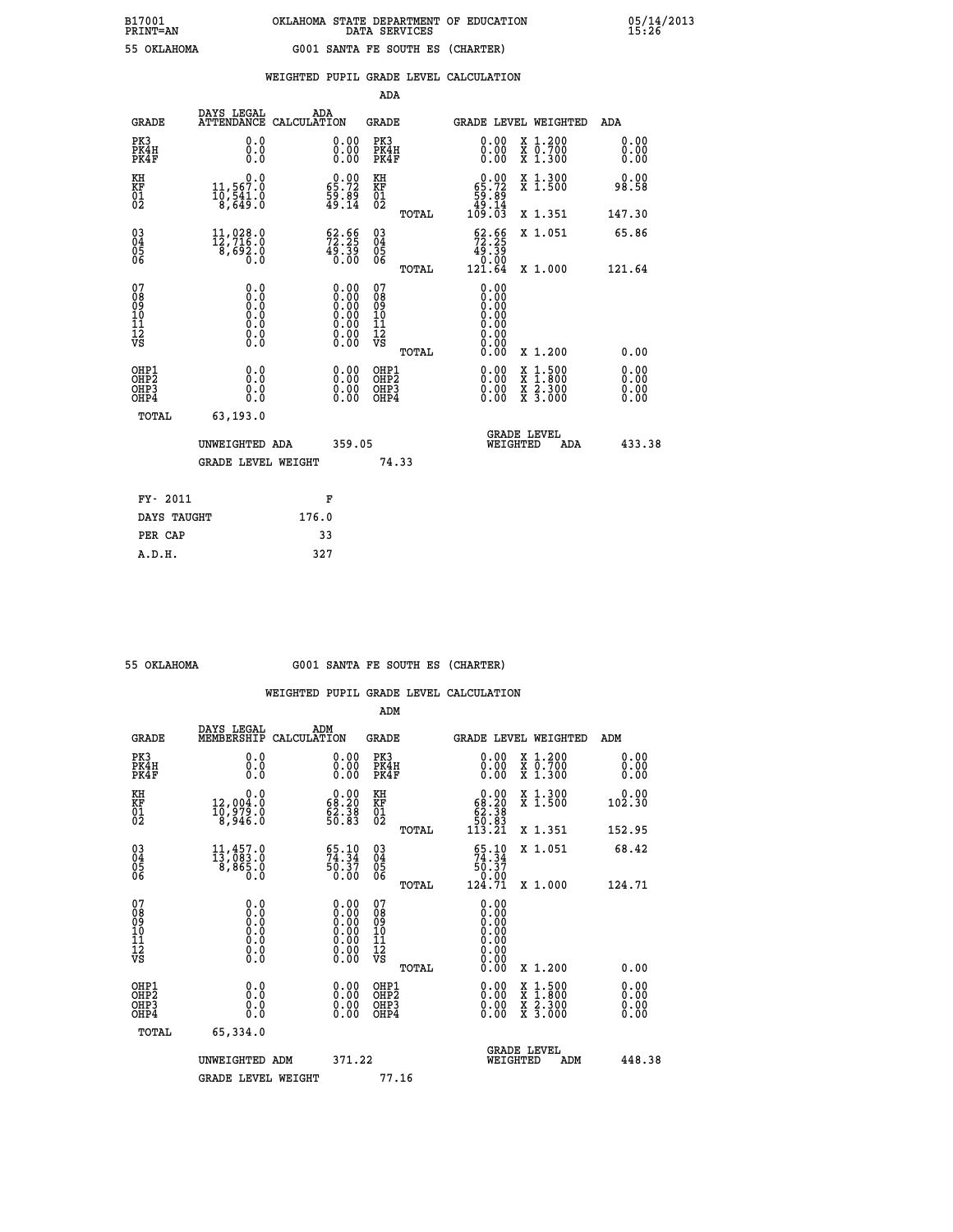# **B17001 OKLAHOMA STATE DEPARTMENT OF EDUCATION 05/14/2013 PRINT=AN DATA SERVICES 15:26 55 OKLAHOMA I001 PUTNAM CITY**

## **WEIGHTED PUPIL GRADE LEVEL CALCULATION**

|                                                                    |                                                                            |                                                                                                                                       | ADA                                       |       |                                                                                                                                                                                                                       |                                                       |                              |
|--------------------------------------------------------------------|----------------------------------------------------------------------------|---------------------------------------------------------------------------------------------------------------------------------------|-------------------------------------------|-------|-----------------------------------------------------------------------------------------------------------------------------------------------------------------------------------------------------------------------|-------------------------------------------------------|------------------------------|
| <b>GRADE</b>                                                       | DAYS LEGAL<br>ATTENDANCE                                                   | ADA<br>CALCULATION                                                                                                                    | GRADE                                     |       |                                                                                                                                                                                                                       | GRADE LEVEL WEIGHTED                                  | ADA                          |
| PK3<br>PK4H<br>PK4F                                                | 7,471.0<br>95,495.5<br>59,975.5                                            | 44.21<br>567.17<br>355.41                                                                                                             | PK3<br>PK4H<br>PK4F                       |       | 44.21<br>567.17<br>355.41                                                                                                                                                                                             | X 1.200<br>X 0.700<br>X 1.300                         | 53.05<br>397.02<br>462.03    |
| KH<br>KF<br>$\overline{01}$                                        | 164.0<br>237,564.5<br>237,953.5<br>232,351.5                               | 0.97<br>1,407.45<br>$\frac{1}{1}, \frac{1}{3}, \frac{1}{7}, \frac{1}{3}$                                                              | KH<br>KF<br>$\overline{01}$               |       | 0.97<br>1,407.45<br>$\frac{1}{2}, \frac{4}{3}$ $\frac{1}{7}$<br>$\frac{3}{7}$<br>$\frac{7}{1}$<br>$\frac{3}{7}$<br>$\frac{1}{1}$<br>$\frac{3}{7}$<br>$\frac{1}{1}$<br>$\frac{3}{7}$<br>$\frac{1}{1}$<br>$\frac{3}{7}$ | X 1.300<br>$\overline{x}$ 1.500                       | 1.26<br>2,111.18             |
|                                                                    |                                                                            |                                                                                                                                       |                                           | TOTAL |                                                                                                                                                                                                                       | X 1.351                                               | 3,765.49                     |
| $\begin{smallmatrix} 03 \\[-4pt] 04 \end{smallmatrix}$<br>05<br>06 | 226, 388.5<br>224,052.0<br>217.973.5                                       | $\frac{1}{1}, \frac{341}{336}.\frac{82}{63} \newline \frac{1}{1}, \frac{327}{367}.\frac{72}{78} \newline \frac{1}{1}, \frac{289}{78}$ | $\substack{03 \\ 04}$<br>$\frac{05}{06}$  |       | 1, 341.82<br>1, 336.63<br>$\frac{1}{3}\frac{3}{2}\frac{3}{7}\frac{7}{2}\n\frac{2}{3}\n\frac{1}{9}\n\frac{2}{5}\n\frac{4}{1}\n\frac{7}{3}\n\end{bmatrix}$                                                              | X 1.051                                               | 1,410.25                     |
|                                                                    |                                                                            |                                                                                                                                       |                                           | TOTAL |                                                                                                                                                                                                                       | X 1.000                                               | 3,954.13                     |
| 07<br>08<br>09<br>11<br>11<br>12<br>VS                             | 209,668.5<br>204,071.0<br>221,736.0<br>208,614.0<br>192,627.5<br>179,913.5 | $\begin{smallmatrix} 1,240.64\\ 1,207.52\\ 1,312.05\\ 1,234.40\\ 1,139.81\\ 1,064.58\\ 0.00 \end{smallmatrix}$                        | 07<br>08<br>09<br>11<br>11<br>12<br>VS    |       | 1,240.64<br>$\begin{smallmatrix} 1,207.52\ 1,312.05\ 1,234.40\ 1,139.81\ 1,064.58\ 1,20.00\ \end{smallmatrix}$<br>7,199.00                                                                                            |                                                       |                              |
|                                                                    |                                                                            |                                                                                                                                       |                                           | TOTAL |                                                                                                                                                                                                                       | X 1.200                                               | 8,638.80                     |
| OHP1<br>OHP2<br>OHP3<br>OHP4                                       | 0.0<br>0.0<br>0.0<br>0.0                                                   | 0.00<br>0.00<br>0.00                                                                                                                  | OHP1<br>OH <sub>P</sub> 2<br>OHP3<br>OHP4 |       | 0.00<br>0.00<br>0.00<br>0.00                                                                                                                                                                                          | $\frac{x}{x}$ $\frac{1.500}{x}$<br>X 2.300<br>X 3.000 | 0.00<br>0.00<br>0.00<br>0.00 |
| TOTAL                                                              | 2,981,429.5                                                                |                                                                                                                                       |                                           |       |                                                                                                                                                                                                                       |                                                       |                              |
|                                                                    | UNWEIGHTED ADA                                                             | 17,657.35                                                                                                                             |                                           |       | WEIGHTED                                                                                                                                                                                                              | <b>GRADE LEVEL</b><br>ADA                             | 20,793.21                    |
|                                                                    | <b>GRADE LEVEL WEIGHT</b>                                                  |                                                                                                                                       | 3,135.86                                  |       |                                                                                                                                                                                                                       |                                                       |                              |
|                                                                    |                                                                            |                                                                                                                                       |                                           |       |                                                                                                                                                                                                                       |                                                       |                              |
| FY- 2011                                                           |                                                                            | F                                                                                                                                     |                                           |       |                                                                                                                                                                                                                       |                                                       |                              |
| DAYS TAUGHT                                                        |                                                                            | 169.0                                                                                                                                 |                                           |       |                                                                                                                                                                                                                       |                                                       |                              |

 **PER CAP 33 A.D.H. 7,465**

 **55 OKLAHOMA I001 PUTNAM CITY**

|                                           |                                                                                   |                                                                                                                          | ADM                                             |                                                                                                    |                                                                                                  |                              |
|-------------------------------------------|-----------------------------------------------------------------------------------|--------------------------------------------------------------------------------------------------------------------------|-------------------------------------------------|----------------------------------------------------------------------------------------------------|--------------------------------------------------------------------------------------------------|------------------------------|
| <b>GRADE</b>                              | DAYS LEGAL<br>MEMBERSHIP                                                          | ADM<br>CALCULATION                                                                                                       | <b>GRADE</b>                                    |                                                                                                    | <b>GRADE LEVEL WEIGHTED</b>                                                                      | ADM                          |
| PK3<br>PK4H<br>PK4F                       | 7,941.0<br>104,022.0<br>64,666.0                                                  | 46.99<br>617.82<br>383.21                                                                                                | PK3<br>PK4H<br>PK4F                             | 46.99<br>617.82<br>383.21                                                                          | $\begin{smallmatrix} x & 1.200 \\ x & 0.700 \end{smallmatrix}$<br>X 1.300                        | 56.39<br>432.47<br>498.17    |
| KH<br>KF<br>01<br>02                      | 169.0<br>252,984:0<br>251,354.0<br>244,407:0                                      | $\begin{smallmatrix}&&&1.00\\1,498.79\\1,489.58\\1,448.42\end{smallmatrix}$                                              | KH<br>KF<br>01<br>02                            | 1.00<br>$1,498.79$<br>$1,489.58$<br>$1,448.42$<br>$2,938.00$                                       | X 1.300<br>X 1.500                                                                               | 1.30<br>2, 248.19            |
|                                           |                                                                                   |                                                                                                                          | TOTAL                                           |                                                                                                    | X 1.351                                                                                          | 3,969.24                     |
| 03<br>04<br>05<br>06                      | 237,580.0<br>235,897.0<br>233,978.0<br>229,765.0                                  | 1, 408.14<br>1, 398.80<br>1, 386.55<br>1,359.56                                                                          | $\substack{03 \\ 04}$<br>05                     | 1,408.14<br>1,386.55<br>1,359.56                                                                   | X 1.051                                                                                          | 1,479.96                     |
|                                           |                                                                                   |                                                                                                                          | TOTAL                                           | 4,144.91                                                                                           | X 1.000                                                                                          | 4,144.91                     |
| 07<br>08<br>09<br>11<br>11<br>12<br>VS    | 221,470.0<br>216,777.0<br>239,700:0<br>225,747.0<br>209,325.0<br>197,968.0<br>Ō.Ō | $1,310.47$<br>$1,282.70$<br>$1,418.34$<br>$1,335.78$<br>1,238.61<br>$\frac{1}{1}, \frac{1}{1}, \frac{1}{0}, \frac{4}{0}$ | 07<br>08<br>09<br>11<br>11<br>12<br>VS<br>TOTAL | $1,310.47$<br>$1,282.70$<br>$1,418.34$<br>$1,335.78$<br>$1,233.61$<br>1,171.41<br>0.00<br>7,757.31 | X 1.200                                                                                          | 9,308.77                     |
| OHP1<br>OH <sub>P</sub> 2<br>OHP3<br>OHP4 | 0.0<br>0.0<br>Ŏ.Ŏ                                                                 | 0.00<br>0.00<br>0.00                                                                                                     | OHP1<br>OHP <sub>2</sub><br>OHP3<br>OHP4        | 0.00<br>0.00<br>0.00                                                                               | $\begin{smallmatrix} x & 1 & 500 \\ x & 1 & 800 \\ x & 2 & 300 \\ x & 3 & 000 \end{smallmatrix}$ | 0.00<br>0.00<br>0.00<br>0.00 |
| TOTAL                                     | 3,173,750.0                                                                       |                                                                                                                          |                                                 |                                                                                                    |                                                                                                  |                              |
|                                           | UNWEIGHTED                                                                        | 18,796.17<br>ADM                                                                                                         |                                                 | WEIGHTED                                                                                           | <b>GRADE LEVEL</b><br>ADM                                                                        | 22,139.40                    |
|                                           | <b>GRADE LEVEL WEIGHT</b>                                                         |                                                                                                                          | 3,343.23                                        |                                                                                                    |                                                                                                  |                              |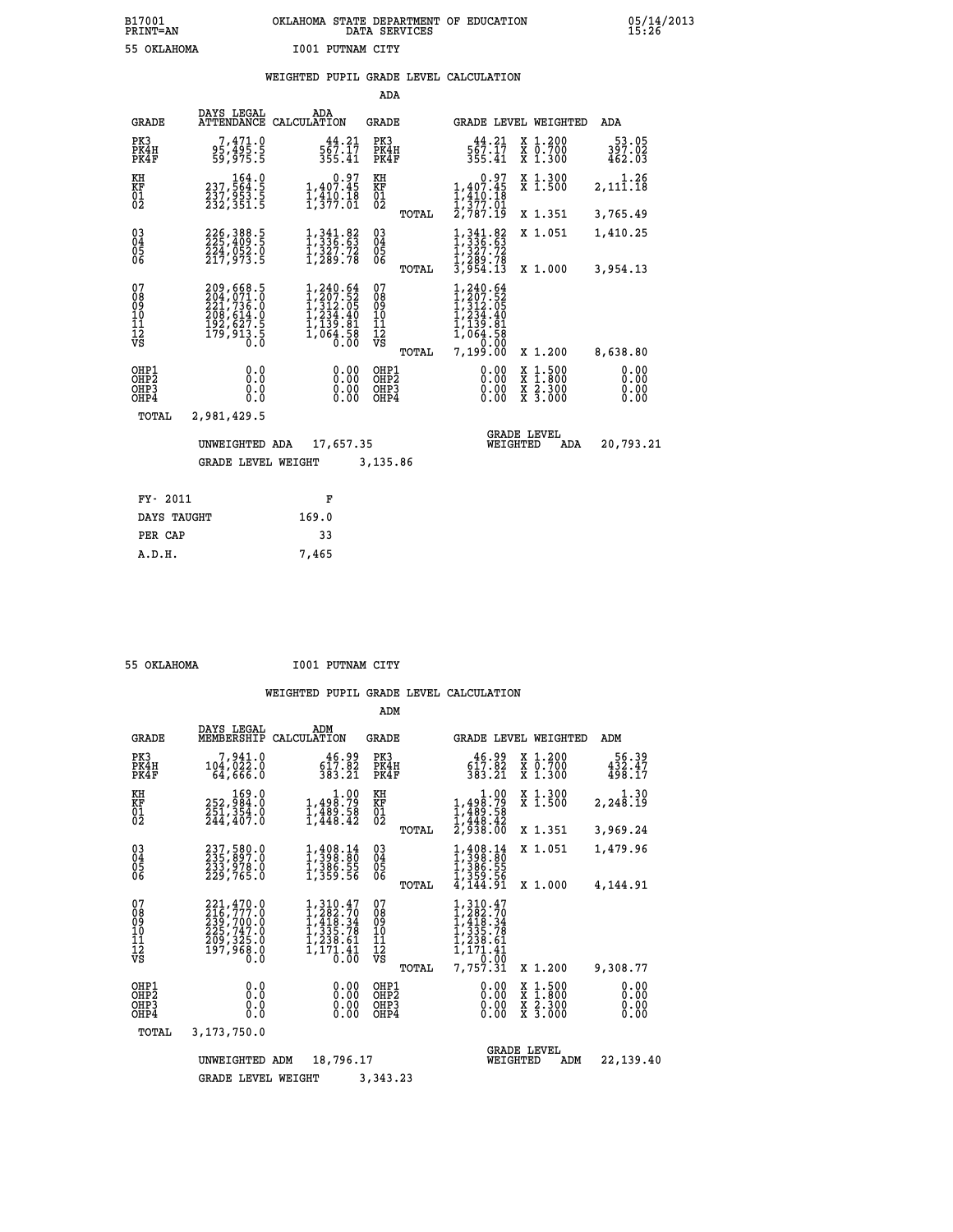| B17001<br><b>PRINT=AN</b> | OKLAHOMA STATE DEPARTMENT OF EDUCATION<br>DATA SERVICES |  |
|---------------------------|---------------------------------------------------------|--|
| 55 OKLAHOMA               | <b>I003 LUTHER</b>                                      |  |

 **B17001 OKLAHOMA STATE DEPARTMENT OF EDUCATION 05/14/2013**

|  |  | WEIGHTED PUPIL GRADE LEVEL CALCULATION |
|--|--|----------------------------------------|
|  |  |                                        |

|                                                    |                                                                                                  |                                                                                         | ADA                                    |       |                                                                                                   |                                          |                              |
|----------------------------------------------------|--------------------------------------------------------------------------------------------------|-----------------------------------------------------------------------------------------|----------------------------------------|-------|---------------------------------------------------------------------------------------------------|------------------------------------------|------------------------------|
| <b>GRADE</b>                                       | DAYS LEGAL<br>ATTENDANCE CALCULATION                                                             | ADA                                                                                     | <b>GRADE</b>                           |       |                                                                                                   | GRADE LEVEL WEIGHTED                     | ADA                          |
| PK3<br>PK4H<br>PK4F                                | 36.0<br>8,680.5                                                                                  | $51.06$<br>$51.06$<br>$0.00$                                                            | PK3<br>PK4H<br>PK4F                    |       | $51.06$<br>$51.06$<br>$0.00$                                                                      | X 1.200<br>X 0.700<br>X 1.300            | 0.25<br>$35.74$<br>$0.00$    |
| KH<br>KF<br>01<br>02                               | 0.0<br>12,495.0<br>9,631.0<br>9,890.5                                                            | $73.50$<br>$56.65$<br>$58.18$                                                           | KH<br>KF<br>01<br>02                   |       | $\begin{smallmatrix} &0.00\\73.50\\56.65\\58.18\\114.83\end{smallmatrix}$                         | X 1.300<br>X 1.500                       | 0.00<br>110.25               |
|                                                    |                                                                                                  |                                                                                         |                                        | TOTAL |                                                                                                   | X 1.351                                  | 155.14                       |
| $\begin{matrix} 03 \\ 04 \\ 05 \\ 06 \end{matrix}$ | 10,190.0<br>10,771.0<br>ĪĬ,76Ō.Š<br>10,707.5                                                     | 59.94<br>63.36<br>69:18<br>62:99                                                        | 03<br>04<br>05<br>06                   |       | 59.94<br>63.36<br>69.18<br>62.99<br>195.53                                                        | X 1.051                                  | 63.00                        |
|                                                    |                                                                                                  |                                                                                         |                                        | TOTAL |                                                                                                   | X 1.000                                  | 195.53                       |
| 07<br>08<br>09<br>11<br>11<br>12<br>VS             | $\begin{smallmatrix}10,773.0\\8,658.0\\9,414.5\\8,630.0\\9,962.5\\9,081.0\\0.0\end{smallmatrix}$ | $\begin{smallmatrix} 63.37\ 50.93\ 55.40\ 50.98\ 50.63\ 53.63\ 50.00 \end{smallmatrix}$ | 07<br>08<br>09<br>11<br>11<br>12<br>VS |       | $\begin{smallmatrix} 63.37\ 50.93\ 51.40\ 55.40\ 50.98\ 53.63\ 53.000\ 332.94\ \end{smallmatrix}$ |                                          |                              |
|                                                    |                                                                                                  |                                                                                         |                                        | TOTAL |                                                                                                   | X 1.200                                  | 399.53                       |
| OHP1<br>OHP2<br>OHP3<br>OHP4                       | 0.0<br>0.0<br>0.0                                                                                | $\begin{smallmatrix} 0.00 \ 0.00 \ 0.00 \ 0.00 \end{smallmatrix}$                       | OHP1<br>OHP2<br>OHP3<br>OHP4           |       |                                                                                                   | X 1:500<br>X 1:800<br>X 2:300<br>X 3:000 | 0.00<br>0.00<br>0.00<br>0.00 |
| <b>TOTAL</b>                                       | 140,681.0                                                                                        |                                                                                         |                                        |       |                                                                                                   |                                          |                              |
|                                                    | UNWEIGHTED ADA                                                                                   | 828.01                                                                                  |                                        |       |                                                                                                   | <b>GRADE LEVEL</b><br>WEIGHTED<br>ADA    | 959.44                       |
|                                                    | <b>GRADE LEVEL WEIGHT</b>                                                                        |                                                                                         | 131.43                                 |       |                                                                                                   |                                          |                              |
|                                                    |                                                                                                  |                                                                                         |                                        |       |                                                                                                   |                                          |                              |
| FY- 2011                                           |                                                                                                  | F                                                                                       |                                        |       |                                                                                                   |                                          |                              |
| DAYS TAUGHT                                        |                                                                                                  | 170.0                                                                                   |                                        |       |                                                                                                   |                                          |                              |
| PER CAP                                            |                                                                                                  | 57                                                                                      |                                        |       |                                                                                                   |                                          |                              |

 **55 OKLAHOMA I003 LUTHER**

 **A.D.H. 732**

 **ADM**

 **B17001<br>PRINT=AN** 

| <b>GRADE</b>                                       | DAYS LEGAL<br>MEMBERSHIP                                                                                                 | ADM<br>CALCULATION                                                 | <b>GRADE</b>                                 |       | GRADE LEVEL WEIGHTED                                                                                |                                                                                                                     | ADM                  |  |
|----------------------------------------------------|--------------------------------------------------------------------------------------------------------------------------|--------------------------------------------------------------------|----------------------------------------------|-------|-----------------------------------------------------------------------------------------------------|---------------------------------------------------------------------------------------------------------------------|----------------------|--|
| PK3<br>PK4H<br>PK4F                                | 36.0<br>9,538.0<br>0.0                                                                                                   | $56.21$<br>$56.11$<br>$0.00$                                       | PK3<br>PK4H<br>PK4F                          |       | $56.11$<br>$56.11$<br>$0.00$                                                                        | X 1.200<br>X 0.700<br>X 1.300                                                                                       | $39.28$<br>0.00      |  |
| KH<br>KF<br>$\overline{01}$                        | 0.0<br>0.§33,33<br>10,144.0<br>10,393.0                                                                                  | $78.42$<br>$59.67$<br>$51.14$                                      | KH<br>KF<br>$^{01}_{02}$                     |       | $\begin{smallmatrix} &0.00\\ 78.42\\ 59.67\\ 61.14\\ 120.81\end{smallmatrix}$                       | X 1.300<br>X 1.500                                                                                                  | 0.00<br>117.63       |  |
|                                                    |                                                                                                                          |                                                                    |                                              | TOTAL |                                                                                                     | X 1.351                                                                                                             | 163.21               |  |
| $\begin{matrix} 03 \\ 04 \\ 05 \\ 06 \end{matrix}$ | $\begin{smallmatrix} 10, 731.0 \\ 11, 269.0 \\ 12, 345.0 \\ 11, 378.0 \end{smallmatrix}$                                 | $\begin{smallmatrix} 63.12\ 66.29\ 72.62\ 66.93 \end{smallmatrix}$ | 030404<br>06                                 |       | $\begin{smallmatrix} 63.12\\ 66.29\\ 72.62\\ 66.93\\ 205.84 \end{smallmatrix}$                      | X 1.051                                                                                                             | 66.34                |  |
|                                                    |                                                                                                                          |                                                                    |                                              | TOTAL |                                                                                                     | X 1.000                                                                                                             | 205.84               |  |
| 07<br>08<br>09<br>101<br>11<br>12<br>VS            | $\begin{smallmatrix} 11,374\ .0\\ 9,071\ .0\\ 10,276\ .0\\ 9,625\ .0\\ 10,763\ .0\\ 9,774\ .0\\ 0\ .0 \end{smallmatrix}$ | 66.91<br>53.36<br>60.47<br>66.85<br>53.34<br>57.75<br>57.75        | 07<br>08<br>09<br>01<br>11<br>11<br>12<br>VS |       | $\begin{array}{r} 66.91 \\ 53.36 \\ 60.47 \\ 66.85 \\ 56.34 \\ 57.75 \\ 0.00 \\ 358.68 \end{array}$ |                                                                                                                     |                      |  |
|                                                    |                                                                                                                          |                                                                    |                                              | TOTAL |                                                                                                     | X 1.200                                                                                                             | 430.42               |  |
| OHP1<br>OHP2<br>OH <sub>P3</sub><br>OHP4           | 0.0<br>0.000                                                                                                             |                                                                    | OHP1<br>OHP2<br>OHP3<br>OHP4                 |       | 0.00<br>$\begin{smallmatrix} 0.00 & 0 \ 0.00 & 0 \end{smallmatrix}$                                 | $\begin{array}{l} \mathtt{X} & 1.500 \\ \mathtt{X} & 1.800 \\ \mathtt{X} & 2.300 \\ \mathtt{X} & 3.000 \end{array}$ | 0.00<br>0.00<br>0.00 |  |
| TOTAL                                              | 150,049.0                                                                                                                |                                                                    |                                              |       |                                                                                                     |                                                                                                                     |                      |  |
|                                                    | UNWEIGHTED<br>ADM                                                                                                        | 883.19                                                             |                                              |       | WEIGHTED                                                                                            | <b>GRADE LEVEL</b><br>ADM                                                                                           | 1,022.97             |  |
|                                                    | <b>GRADE LEVEL WEIGHT</b>                                                                                                |                                                                    | 139.78                                       |       |                                                                                                     |                                                                                                                     |                      |  |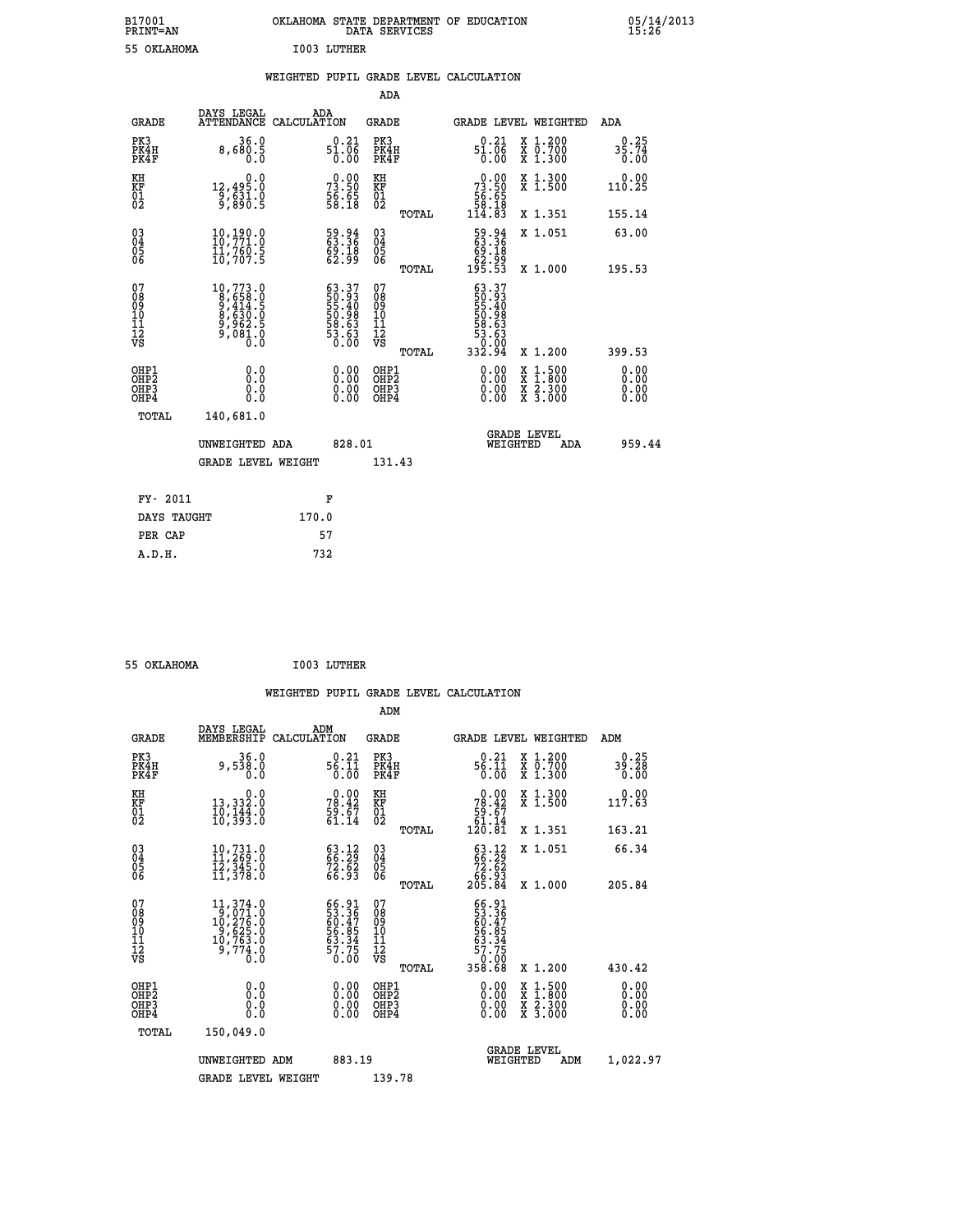|  |  | WEIGHTED PUPIL GRADE LEVEL CALCULATION |
|--|--|----------------------------------------|

|                                                                    |                                                                      |                                                                                        | ADA                                                 |       |                                                                  |                                          |                               |
|--------------------------------------------------------------------|----------------------------------------------------------------------|----------------------------------------------------------------------------------------|-----------------------------------------------------|-------|------------------------------------------------------------------|------------------------------------------|-------------------------------|
| <b>GRADE</b>                                                       | DAYS LEGAL<br><b>ATTENDANCE</b>                                      | ADA<br>CALCULATION                                                                     | <b>GRADE</b>                                        |       |                                                                  | GRADE LEVEL WEIGHTED                     | ADA                           |
| PK3<br>PK4H<br>PK4F                                                | 4,889.0<br>41,005.0<br>502.5                                         | $28.26$<br>$241.65$<br>$2.90$                                                          | PK3<br>PK4H<br>PK4F                                 |       | $241.65$<br>$241.65$<br>$2.90$                                   | X 1.200<br>X 0.700<br>X 1.300            | $33.91$<br>$169.16$<br>$3.77$ |
| KH<br>KF<br>01<br>02                                               | 0.0<br>56,485.5<br>62,872.5<br>61,120.0                              | $326.51$<br>$363.42$<br>$353.29$                                                       | KH<br>KF<br>01<br>02                                |       | $0.00$<br>$326.51$<br>$363.42$<br>$353.29$<br>$716.71$           | X 1.300<br>X 1.500                       | 0.00<br>489.77                |
|                                                                    |                                                                      |                                                                                        |                                                     | TOTAL |                                                                  | X 1.351                                  | 968.28                        |
| $\begin{smallmatrix} 03 \\[-4pt] 04 \end{smallmatrix}$<br>Ŏ5<br>06 | 56,175.5<br>63,933.5<br>61,600.0<br>65,568.0                         | 324.71<br>369.56<br>356.07<br>379.01                                                   | $\begin{array}{c} 03 \\ 04 \\ 05 \\ 06 \end{array}$ |       | 324.71<br>369.56<br>356.07<br>379.01<br>1,104.64                 | X 1.051                                  | 341.27                        |
|                                                                    |                                                                      |                                                                                        |                                                     | TOTAL |                                                                  | X 1.000                                  | 1,104.64                      |
| 07<br>08<br>09<br>01<br>11<br>11<br>12<br>VS                       | 59,442.0<br>63,689.5<br>58,079.5<br>52,803.0<br>59,276.5<br>50,092.0 | 343.60<br>368.15<br>335.90<br>3364.61<br>345.87<br>294.65<br>0.00                      | 07<br>08<br>09<br>11<br>11<br>12<br>VS              |       | 343.60<br>368.15<br>335.90<br>364.61<br>345.87<br>294.65<br>0.00 |                                          |                               |
|                                                                    |                                                                      |                                                                                        |                                                     | TOTAL | 2,052.78                                                         | X 1.200                                  | 2,463.34                      |
| OHP1<br>OHP <sub>2</sub><br>OH <sub>P3</sub><br>OHP4               | 901.5<br>0.0<br>0.0                                                  | $\frac{5 \cdot 21}{0 \cdot 00}$<br>$\begin{smallmatrix} 0.00 \ 0.00 \end{smallmatrix}$ | OHP1<br>OHP2<br>OHP <sub>3</sub>                    |       | $\frac{5 \cdot 21}{0 \cdot 00}$<br>0.00                          | X 1:500<br>X 1:800<br>X 2:300<br>X 3:000 | 7.82<br>0.00<br>0.00<br>0.00  |
| TOTAL                                                              | 829,235.5                                                            |                                                                                        |                                                     |       |                                                                  |                                          |                               |
|                                                                    | UNWEIGHTED ADA                                                       | 4,803.37                                                                               |                                                     |       |                                                                  | <b>GRADE LEVEL</b><br>WEIGHTED<br>ADA    | 5,581.96                      |
|                                                                    | <b>GRADE LEVEL WEIGHT</b>                                            |                                                                                        | 778.59                                              |       |                                                                  |                                          |                               |
| FY- 2011                                                           |                                                                      | F                                                                                      |                                                     |       |                                                                  |                                          |                               |
| DAYS TAUGHT                                                        |                                                                      | 173.0                                                                                  |                                                     |       |                                                                  |                                          |                               |
| PER CAP                                                            |                                                                      | 33                                                                                     |                                                     |       |                                                                  |                                          |                               |

 **A.D.H. 3,660**

 **55 OKLAHOMA I004 CHOCTAW-NICOMA PARK**

|                                                       |                                                                                                                     |                                                                      | ADM                                                |                                       |                                                                                 |  |                                          |                              |
|-------------------------------------------------------|---------------------------------------------------------------------------------------------------------------------|----------------------------------------------------------------------|----------------------------------------------------|---------------------------------------|---------------------------------------------------------------------------------|--|------------------------------------------|------------------------------|
| <b>GRADE</b>                                          | DAYS LEGAL<br>MEMBERSHIP                                                                                            | ADM<br>CALCULATION                                                   | <b>GRADE</b>                                       |                                       |                                                                                 |  | <b>GRADE LEVEL WEIGHTED</b>              | ADM                          |
| PK3<br>PK4H<br>PK4F                                   | 5,267.0<br>44,860.0<br>519.0                                                                                        | 30.45<br>259.31<br>3.00                                              | PK3<br>PK4H<br>PK4F                                |                                       | 30.45<br>259.31<br>3.00                                                         |  | X 1.200<br>X 0.700<br>X 1.300            | 36.54<br>$181.52$<br>3.90    |
| KH<br>KF<br>01<br>02                                  | 0.0<br>60,024.0<br>66,136.0<br>64,342.0                                                                             | 0.00<br>96.96<br>382.29<br>371.92                                    | KH<br>KF<br>01<br>02                               |                                       | 0.00<br>346.96<br>382:29<br>371:92<br>754:21                                    |  | X 1.300<br>X 1.500                       | 0.00<br>520.44               |
|                                                       |                                                                                                                     |                                                                      |                                                    | TOTAL                                 |                                                                                 |  | X 1.351                                  | 1,018.94                     |
| 03<br>04<br>05<br>06                                  | 58,986.0<br>67,218.0<br>64,696.0<br>69,441.0                                                                        | 340.96<br>388.54<br>373.97<br>401.39                                 | $\begin{matrix} 03 \\ 04 \\ 05 \\ 06 \end{matrix}$ |                                       | 340.96<br>388.54<br>373.97<br>401.39                                            |  | X 1.051                                  | 358.35                       |
|                                                       |                                                                                                                     |                                                                      |                                                    | TOTAL                                 | 1,163.90                                                                        |  | X 1.000                                  | 1,163.90                     |
| 07<br>08<br>09<br>101<br>112<br>VS                    | $\begin{smallmatrix} 62, 830.0\\ 67, 612.0\\ 62, 017.0\\ 66, 862.0\\ 63, 451.0\\ 53, 728.0\\ 0.0 \end{smallmatrix}$ | 363.18<br>390.82<br>358.70<br>388.22<br>370.43<br>$316.32$<br>$0.00$ | 07<br>08<br>09<br>101<br>11<br>12<br>VS            | TOTAL                                 | 363.18<br>390.82<br>358.70<br>388.22<br>370.43<br>316.32<br>0.00<br>2,187.67    |  | X 1.200                                  | 2,625.20                     |
| OHP1<br>OH <sub>P</sub> 2<br>OH <sub>P3</sub><br>OHP4 | 940.0<br>0.0<br>0.0<br>Ŏ.Ŏ                                                                                          | $\frac{5.43}{0.00}$<br>0.00<br>0.00                                  | OHP1<br>OHP2<br>OHP3<br>OHP4                       |                                       | $\begin{smallmatrix} 5\cdot 43\ 0\cdot 00\ 0\cdot 00 \end{smallmatrix}$<br>0.00 |  | X 1:500<br>X 1:800<br>X 2:300<br>X 3:000 | 8.15<br>0.00<br>0.00<br>0.00 |
| TOTAL                                                 | 878,929.0                                                                                                           |                                                                      |                                                    |                                       |                                                                                 |  |                                          |                              |
|                                                       | 5,091.89<br>UNWEIGHTED<br>ADM                                                                                       |                                                                      |                                                    | <b>GRADE LEVEL</b><br>WEIGHTED<br>ADM |                                                                                 |  |                                          | 5,916.94                     |
|                                                       | <b>GRADE LEVEL WEIGHT</b>                                                                                           |                                                                      |                                                    | 825.05                                |                                                                                 |  |                                          |                              |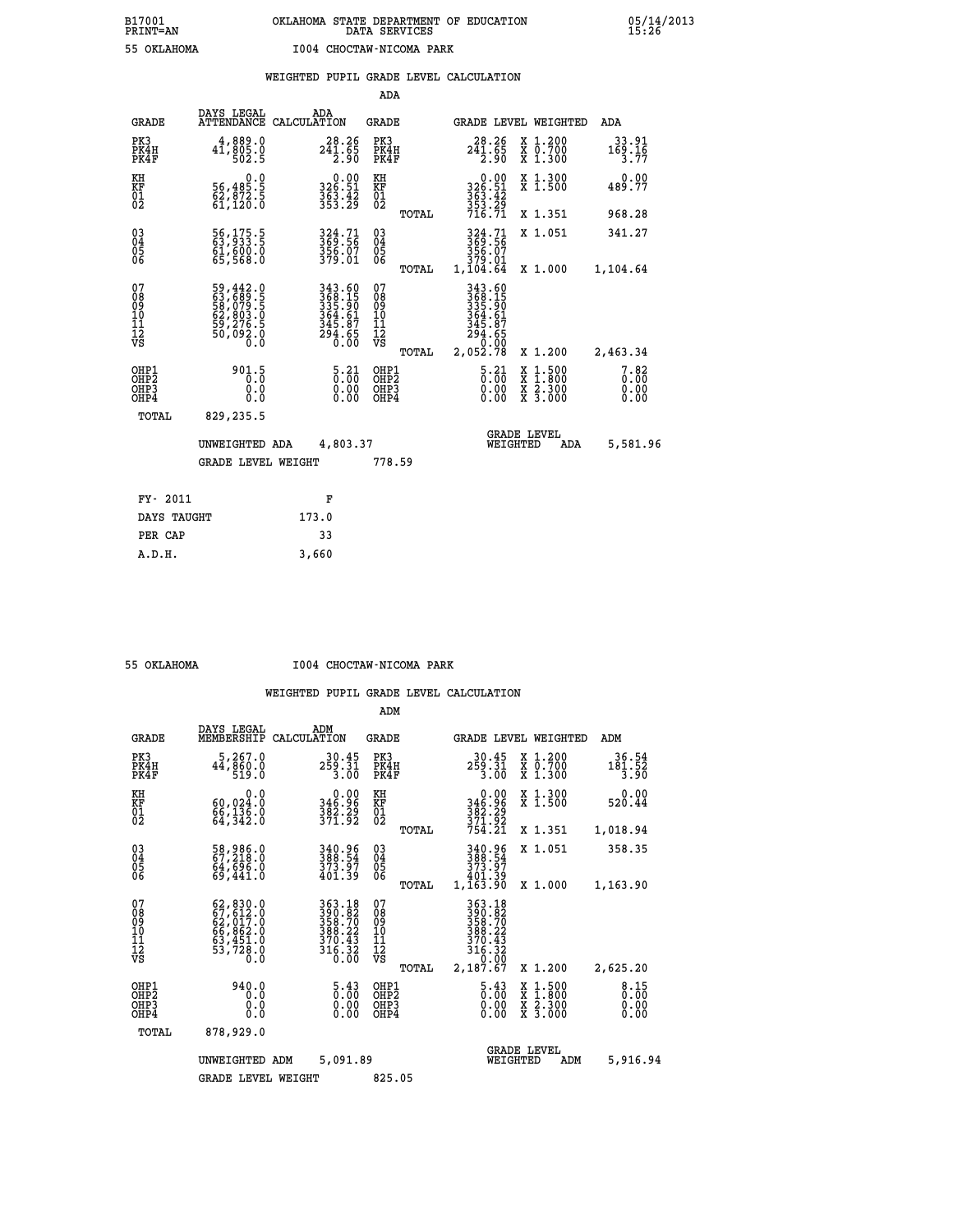| B17001<br><b>PRINT=AN</b> | OKLAHOMA STATE DEPARTMENT OF EDUCATION<br>DATA SERVICES |  |
|---------------------------|---------------------------------------------------------|--|
| 55 OKLAHOMA               | <b>I006 DEER CREEK</b>                                  |  |

 **B17001 OKLAHOMA STATE DEPARTMENT OF EDUCATION 05/14/2013**

|  |  | WEIGHTED PUPIL GRADE LEVEL CALCULATION |
|--|--|----------------------------------------|
|  |  |                                        |

|                                                    |                                                                                                                      |                                                                            | ADA                                |       |                                                                                   |                                                                                                  |                               |
|----------------------------------------------------|----------------------------------------------------------------------------------------------------------------------|----------------------------------------------------------------------------|------------------------------------|-------|-----------------------------------------------------------------------------------|--------------------------------------------------------------------------------------------------|-------------------------------|
| <b>GRADE</b>                                       | DAYS LEGAL                                                                                                           | ADA<br>ATTENDANCE CALCULATION                                              | <b>GRADE</b>                       |       |                                                                                   | GRADE LEVEL WEIGHTED                                                                             | ADA                           |
| PK3<br>PK4H<br>PK4F                                | 1,813.0<br>1,674.0<br>0.0                                                                                            | $\frac{10.66}{9.85}$<br>0.00                                               | PK3<br>PK4H<br>PK4F                |       | $\frac{10.66}{9.85}$<br>0.00                                                      | X 1.200<br>X 0.700<br>X 1.300                                                                    | 12.79<br>6.90<br>0.00         |
| KH<br>KF<br>01<br>02                               | 0.0<br>46,506.0<br>49,987.0<br>47,797.5                                                                              | $\begin{smallmatrix} &0.00\\ 273.56\\ 294.04\\ 281.16\end{smallmatrix}$    | KH<br>KF<br>01<br>02               |       | $\begin{smallmatrix} &0.00\\ 273.56\\ 294.04\\ 281.16\\ 575.20 \end{smallmatrix}$ | X 1.300<br>X 1.500                                                                               | 0.00<br>410.34                |
|                                                    |                                                                                                                      |                                                                            |                                    | TOTAL |                                                                                   | X 1.351                                                                                          | 777.10                        |
| $\begin{matrix} 03 \\ 04 \\ 05 \\ 06 \end{matrix}$ | 53,254.0<br>51,920.0<br>50,809.5<br>53,189.0                                                                         | 313.26<br>305.41<br>$\frac{298}{312}.88$                                   | $\substack{03 \\ 04}$<br>Ŏ5<br>06  |       | 313.26<br>305.41<br>298:88<br>312:88<br>917:17                                    | X 1.051                                                                                          | 329.24                        |
|                                                    |                                                                                                                      |                                                                            |                                    | TOTAL |                                                                                   | X 1.000                                                                                          | 917.17                        |
| 07<br>08<br>09<br>101<br>112<br>VS                 | $\begin{smallmatrix} 50, 821.5\\ 43, 343.5\\ 43, 475.0\\ 42, 347.0\\ 37, 902.0\\ 35, 705.0\\ 0\,. \end{smallmatrix}$ | 298.95<br>254.96<br>255.70<br>255.70<br>249.07<br>222.85<br>209.81<br>0.00 | 07<br>08<br>09<br>101<br>112<br>VS |       | 298.95<br>$254.96$<br>$255.70$<br>$249.07$<br>$222.85$<br>$209.81$<br>$0.00$      |                                                                                                  |                               |
|                                                    |                                                                                                                      |                                                                            |                                    | TOTAL | 1,491.34                                                                          | X 1.200                                                                                          | 1,789.61                      |
| OHP1<br>OHP2<br>OHP3<br>OHP4                       | 1,649.5<br>0.0<br>0.0                                                                                                | $\begin{smallmatrix} 9.70\ 0.00\ 0.00\ 0.00 \end{smallmatrix}$             | OHP1<br>OHP2<br>OHP3<br>OHP4       |       | $\begin{smallmatrix} 9.70\ 0.00\ 0.00\ 0.00 \end{smallmatrix}$                    | $\begin{smallmatrix} x & 1 & 500 \\ x & 1 & 800 \\ x & 2 & 300 \\ x & 3 & 000 \end{smallmatrix}$ | 14.55<br>0.00<br>0.00<br>0.00 |
| <b>TOTAL</b>                                       | 612,193.5                                                                                                            |                                                                            |                                    |       |                                                                                   |                                                                                                  |                               |
|                                                    | UNWEIGHTED ADA                                                                                                       | 3,600.74                                                                   |                                    |       |                                                                                   | <b>GRADE LEVEL</b><br>WEIGHTED<br>ADA                                                            | 4,257.70                      |
|                                                    | <b>GRADE LEVEL WEIGHT</b>                                                                                            |                                                                            | 656.96                             |       |                                                                                   |                                                                                                  |                               |
|                                                    |                                                                                                                      |                                                                            |                                    |       |                                                                                   |                                                                                                  |                               |
| FY- 2011                                           |                                                                                                                      | F                                                                          |                                    |       |                                                                                   |                                                                                                  |                               |
| DAYS TAUGHT                                        |                                                                                                                      | 170.0                                                                      |                                    |       |                                                                                   |                                                                                                  |                               |
| PER CAP                                            |                                                                                                                      | 33                                                                         |                                    |       |                                                                                   |                                                                                                  |                               |

 **55 OKLAHOMA I006 DEER CREEK**

 **A.D.H. 3,220**

 **B17001<br>PRINT=AN** 

|                                                       |                                                                      |                                                                                                                         | ADM                                     |       |                                                                                           |                                                                                                  |                               |
|-------------------------------------------------------|----------------------------------------------------------------------|-------------------------------------------------------------------------------------------------------------------------|-----------------------------------------|-------|-------------------------------------------------------------------------------------------|--------------------------------------------------------------------------------------------------|-------------------------------|
| <b>GRADE</b>                                          | DAYS LEGAL<br>MEMBERSHIP                                             | ADM<br>CALCULATION                                                                                                      | <b>GRADE</b>                            |       |                                                                                           | <b>GRADE LEVEL WEIGHTED</b>                                                                      | ADM                           |
| PK3<br>PK4H<br>PK4F                                   | $1,814.0$<br>1,674.0<br>0.0                                          | 10.67<br>9.85<br>0.00                                                                                                   | PK3<br>PK4H<br>PK4F                     |       | 10.67<br>9.85<br>0.00                                                                     | X 1.200<br>X 0.700<br>X 1.300                                                                    | 12.80<br>6.90<br>0.00         |
| KH<br>KF<br>01<br>02                                  | 0.0<br>48,642.0<br>52,190.0<br>49,586.0                              | $\begin{smallmatrix} &0.00\ 286.13\ 307.00\ 291.68\ \end{smallmatrix}$                                                  | KH<br>KF<br>01<br>02                    |       | $\begin{smallmatrix} &0.00\\ 286.13\\ 307.00\\ 291.68\\ 598.68 \end{smallmatrix}$         | X 1.300<br>X 1.500                                                                               | 0.00<br>429.20                |
|                                                       |                                                                      |                                                                                                                         |                                         | TOTAL |                                                                                           | X 1.351                                                                                          | 808.82                        |
| 03<br>04<br>05<br>06                                  | 55,179.0<br>53,890.0<br>52,693.0<br>54,827.0                         | 324.58<br>317.00<br>309.96<br>322.51                                                                                    | $^{03}_{04}$<br>05<br>06                |       | 324.58<br>317.00<br>309.96<br>322.51<br>949.47                                            | X 1.051                                                                                          | 341.13                        |
|                                                       |                                                                      |                                                                                                                         |                                         | TOTAL |                                                                                           | X 1.000                                                                                          | 949.47                        |
| 07<br>08<br>09<br>101<br>112<br>VS                    | 52,890.0<br>45,322.0<br>45,247.0<br>44,003.0<br>39,729.0<br>37,721.0 | 311.12<br>266.60<br>266.13<br>$\begin{array}{r} 258 \cdot 81 \\ 233 \cdot 53 \\ 221 \cdot 64 \\ 0 \cdot 00 \end{array}$ | 07<br>08<br>09<br>101<br>11<br>12<br>VS | TOTAL | 311.12<br>$266.60$<br>$256.13$<br>$258.81$<br>$233.53$<br>$221.64$<br>$-1.00$<br>1,557.83 | X 1.200                                                                                          | 1,869.40                      |
| OHP1<br>OH <sub>P</sub> 2<br>OH <sub>P3</sub><br>OHP4 | 1,726.0<br>0.0<br>0.000                                              | $10.15$<br>$0.00$<br>$0.00$<br>0.00                                                                                     | OHP1<br>OHP2<br>OHP3<br>OHP4            |       | $10.15$<br>$0.00$<br>$0.00$<br>0.00                                                       | $\begin{smallmatrix} x & 1 & 500 \\ x & 1 & 800 \\ x & 2 & 300 \\ x & 3 & 000 \end{smallmatrix}$ | 15.23<br>0.00<br>0.00<br>0.00 |
| TOTAL                                                 | 637,124.0                                                            |                                                                                                                         |                                         |       |                                                                                           |                                                                                                  |                               |
|                                                       | UNWEIGHTED                                                           | 3,747.36<br>ADM                                                                                                         |                                         |       |                                                                                           | <b>GRADE LEVEL</b><br>WEIGHTED<br>ADM                                                            | 4,432.95                      |
|                                                       | <b>GRADE LEVEL WEIGHT</b>                                            |                                                                                                                         | 685.59                                  |       |                                                                                           |                                                                                                  |                               |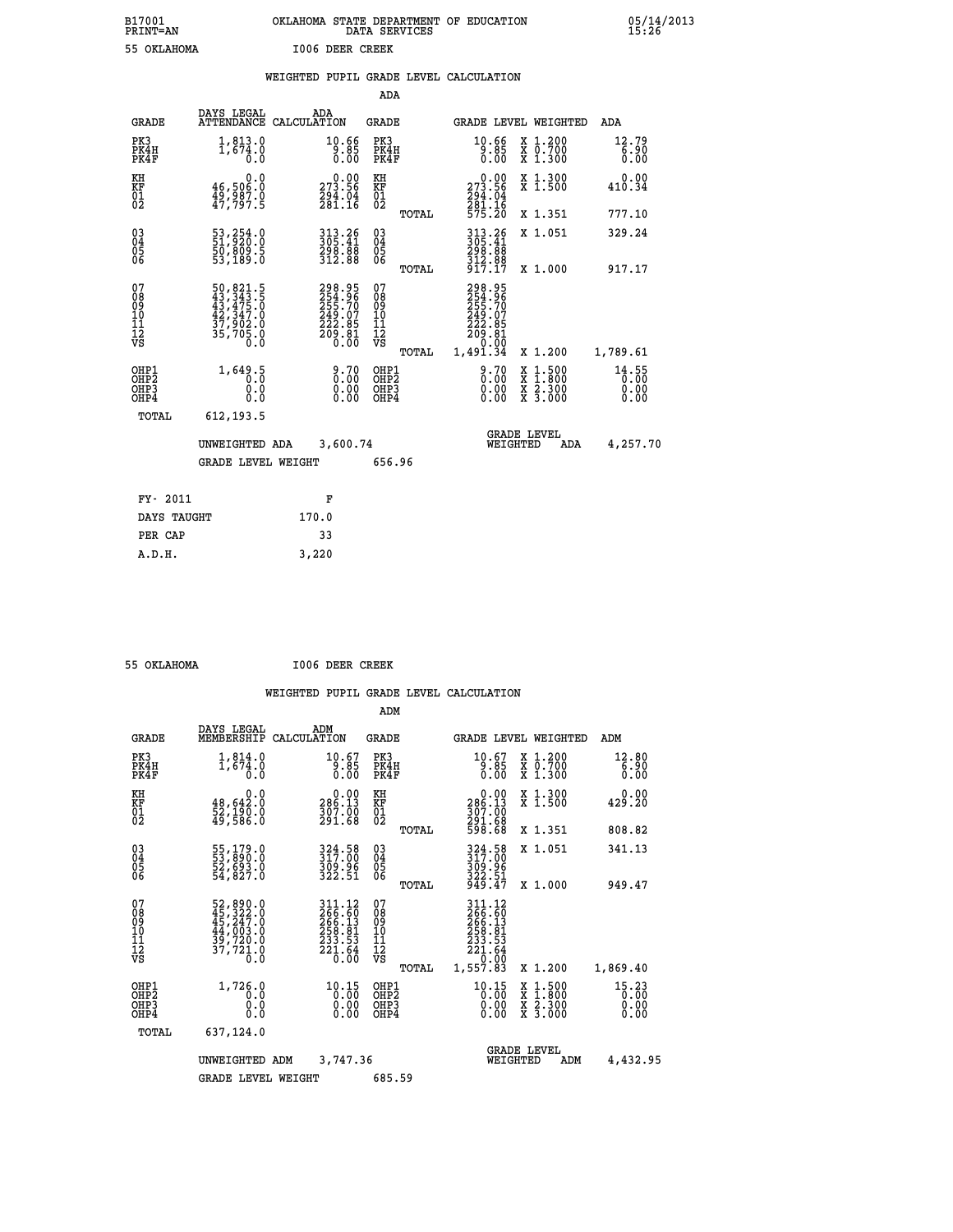| B17001<br><b>PRINT=AN</b> | OKLAHOMA STATE DEPARTMENT OF EDUCATION<br>DATA SERVICES |  |
|---------------------------|---------------------------------------------------------|--|
| 55 OKLAHOMA               | T007 HARRAH                                             |  |

**DN**<br>15:26<br>15:26

# **WEIGHTED PUPIL GRADE LEVEL CALCULATION**

|                                                                    |                                                                      |                                                                                             | ADA                                       |       |                                                                                              |                                                                            |                               |
|--------------------------------------------------------------------|----------------------------------------------------------------------|---------------------------------------------------------------------------------------------|-------------------------------------------|-------|----------------------------------------------------------------------------------------------|----------------------------------------------------------------------------|-------------------------------|
| <b>GRADE</b>                                                       | DAYS LEGAL                                                           | ADA<br>ATTENDANCE CALCULATION                                                               | <b>GRADE</b>                              |       |                                                                                              | GRADE LEVEL WEIGHTED                                                       | <b>ADA</b>                    |
| PK3<br>PK4H<br>PK4F                                                | 2,336.0<br>12,918.0<br>0.0                                           | $73.82$<br>$73.82$<br>0.00                                                                  | PK3<br>PK4H<br>PK4F                       |       | $\frac{13}{73}$ : 82<br>0.00                                                                 | X 1.200<br>X 0.700<br>X 1.300                                              | 16.02<br>$\frac{51.67}{0.00}$ |
| KH<br>KF<br>01<br>02                                               | 0.0<br>23,853.0<br>27,596.0<br>27,221.0                              | $0.00$<br>136.30<br>$\frac{157.69}{155.55}$                                                 | KH<br>KF<br>01<br>02                      |       | $\begin{smallmatrix} &0.00\\ 136.30\\ 157.69\\ 155.55\\ 313.24\end{smallmatrix}$             | X 1.300<br>X 1.500                                                         | 0.00<br>204.45                |
|                                                                    |                                                                      |                                                                                             |                                           | TOTAL |                                                                                              | X 1.351                                                                    | 423.19                        |
| $\begin{smallmatrix} 03 \\[-4pt] 04 \end{smallmatrix}$<br>05<br>ŌĞ | 29,098.0<br>$\frac{24}{30}$ , $\frac{429}{755}$ .0                   | 166:27<br>166:87<br>139:59<br>175:74                                                        | $\substack{03 \\ 04}$<br>$\frac{05}{06}$  |       | $\begin{array}{c} 166.27\\166.87\\139.59\\175.74\\482.20 \end{array}$                        | X 1.051                                                                    | 174.75                        |
|                                                                    |                                                                      |                                                                                             |                                           | TOTAL |                                                                                              | X 1.000                                                                    | 482.20                        |
| 07<br>08<br>09<br>11<br>11<br>12<br>VS                             | 26,486.5<br>26,676.0<br>28,775.0<br>24,392.5<br>27,106.5<br>25,732.5 | $\begin{smallmatrix} 151.35\\152.43\\164.57\\139.67\\155.63\\147.78\\0.00\end{smallmatrix}$ | 07<br>08<br>09<br>11<br>11<br>12<br>VS    |       | 151.35<br>152.43<br>164.57<br>139.67<br>155.63<br>155.63<br>147.78<br>$\frac{11000}{911.43}$ |                                                                            |                               |
|                                                                    |                                                                      |                                                                                             |                                           | TOTAL |                                                                                              | X 1.200                                                                    | 1,093.72                      |
| OHP1<br>OHP <sub>2</sub><br>OHP3<br>OHP4                           | 0.0<br>0.0<br>Ŏ.Ŏ                                                    | 0.00<br>$\begin{smallmatrix} 0.00 \ 0.00 \end{smallmatrix}$                                 | OHP1<br>OH <sub>P</sub> 2<br>OHP3<br>OHP4 |       | 0.00<br>0.00<br>0.00                                                                         | $1:500$<br>$1:800$<br>X<br>X<br>$\frac{\ddot{x}}{x}$ $\frac{2.300}{3.000}$ | 0.00<br>0.00<br>0.00<br>0.00  |
| TOTAL                                                              | 366,578.0                                                            |                                                                                             |                                           |       |                                                                                              |                                                                            |                               |
|                                                                    | UNWEIGHTED ADA                                                       | 2,096.61                                                                                    |                                           |       |                                                                                              | <b>GRADE LEVEL</b><br>WEIGHTED<br>ADA                                      | 2,446.00                      |
|                                                                    | <b>GRADE LEVEL WEIGHT</b>                                            |                                                                                             | 349.39                                    |       |                                                                                              |                                                                            |                               |
| FY- 2011                                                           |                                                                      | F                                                                                           |                                           |       |                                                                                              |                                                                            |                               |
|                                                                    |                                                                      |                                                                                             |                                           |       |                                                                                              |                                                                            |                               |
| DAYS TAUGHT                                                        |                                                                      | 175.0                                                                                       |                                           |       |                                                                                              |                                                                            |                               |
| PER CAP                                                            |                                                                      | 33                                                                                          |                                           |       |                                                                                              |                                                                            |                               |

 **55 OKLAHOMA I007 HARRAH**

 **A.D.H. 1,706**

 **ADM**

 **B17001<br>PRINT=AN** 

| <b>GRADE</b>                                       | DAYS LEGAL                                                                                                                                                       | ADM<br>MEMBERSHIP CALCULATION                                                                 | <b>GRADE</b>                                  |       |                                                                                                                                                                                                                                                                                |          | <b>GRADE LEVEL WEIGHTED</b>              | ADM                          |
|----------------------------------------------------|------------------------------------------------------------------------------------------------------------------------------------------------------------------|-----------------------------------------------------------------------------------------------|-----------------------------------------------|-------|--------------------------------------------------------------------------------------------------------------------------------------------------------------------------------------------------------------------------------------------------------------------------------|----------|------------------------------------------|------------------------------|
| PK3<br>PK4H<br>PK4F                                | 2,477.0<br>13,915.0<br>0.0                                                                                                                                       | 14.15<br>79.51<br>0.00                                                                        | PK3<br>PK4H<br>PK4F                           |       | 14.15<br>79.51<br>0.00                                                                                                                                                                                                                                                         |          | X 1.200<br>X 0.700<br>X 1.300            | 16.98<br>55.66<br>0.00       |
| KH<br>KF<br>01<br>02                               | $\begin{smallmatrix} & & 0.0\ 25,377.0\ 29,158.0\ 28,493.0 \end{smallmatrix}$                                                                                    | $\begin{smallmatrix} &0.00\\ 145.01\\ 165.62\\ 162.82 \end{smallmatrix}$                      | KH<br>KF<br>01<br>02                          |       | $\begin{array}{c} 0.00 \\ 145.01 \\ 166.62 \\ 162.82 \\ 329.44 \end{array}$                                                                                                                                                                                                    |          | X 1.300<br>X 1.500                       | 0.00<br>217.52               |
|                                                    |                                                                                                                                                                  |                                                                                               |                                               | TOTAL |                                                                                                                                                                                                                                                                                |          | X 1.351                                  | 445.07                       |
| $\begin{matrix} 03 \\ 04 \\ 05 \\ 06 \end{matrix}$ | 30,211.0<br>30,491.0<br>25,555.0<br>32,704.0                                                                                                                     | $\begin{smallmatrix} 172\cdot 63\\ 174\cdot 23\\ 146\cdot 03\\ 186\cdot 88 \end{smallmatrix}$ | $\substack{03 \\ 04}$<br>$\frac{05}{06}$      |       | 172.63<br>174.23<br>146.03<br>186.88                                                                                                                                                                                                                                           |          | X 1.051                                  | 181.43                       |
|                                                    |                                                                                                                                                                  |                                                                                               |                                               | TOTAL | 507.14                                                                                                                                                                                                                                                                         |          | X 1.000                                  | 507.14                       |
| 07<br>08<br>09<br>101<br>11<br>12<br>VS            | $\begin{smallmatrix} 28\,,\,446\,. \ 28\,,\,565\,. \ 0\\ 30\,,\,858\,. \ 0\\ 26\,,\,464\,. \ 0\\ 29\,,\,520\,. \ 0\\ 27\,,\,844\,. \ 0\\ 0\,. \end{smallmatrix}$ | 162.55<br>163.23<br>176.47<br>151.57<br>169.59<br>$\frac{159.99}{0.00}$                       | 07<br>08<br>09<br>001<br>11<br>11<br>12<br>VS |       | $\begin{smallmatrix} 162.55\\ 163.23\\ 176.47\\ 176.47\\ 151.57\\ 169.59\\ 159.99\\ 0.00\\ 983.40 \end{smallmatrix}$                                                                                                                                                           |          |                                          |                              |
|                                                    |                                                                                                                                                                  |                                                                                               |                                               | TOTAL |                                                                                                                                                                                                                                                                                |          | X 1.200                                  | 1,180.08                     |
| OHP1<br>OHP <sub>2</sub><br>OHP3<br>OHP4           | 0.0<br>0.000                                                                                                                                                     | $0.00$<br>$0.00$<br>0.00                                                                      | OHP1<br>OHP <sub>2</sub><br>OHP3<br>OHP4      |       | $\begin{smallmatrix} 0.00 & 0.00 & 0.00 & 0.00 & 0.00 & 0.00 & 0.00 & 0.00 & 0.00 & 0.00 & 0.00 & 0.00 & 0.00 & 0.00 & 0.00 & 0.00 & 0.00 & 0.00 & 0.00 & 0.00 & 0.00 & 0.00 & 0.00 & 0.00 & 0.00 & 0.00 & 0.00 & 0.00 & 0.00 & 0.00 & 0.00 & 0.00 & 0.00 & 0.00 & 0.00 & 0.0$ |          | X 1:500<br>X 1:800<br>X 2:300<br>X 3:000 | 0.00<br>0.00<br>0.00<br>0.00 |
| TOTAL                                              | 390,078.0                                                                                                                                                        |                                                                                               |                                               |       |                                                                                                                                                                                                                                                                                |          |                                          |                              |
|                                                    | UNWEIGHTED                                                                                                                                                       | 2,231.28<br>ADM                                                                               |                                               |       |                                                                                                                                                                                                                                                                                | WEIGHTED | <b>GRADE LEVEL</b><br>ADM                | 2,603.88                     |
|                                                    | <b>GRADE LEVEL WEIGHT</b>                                                                                                                                        |                                                                                               | 372.60                                        |       |                                                                                                                                                                                                                                                                                |          |                                          |                              |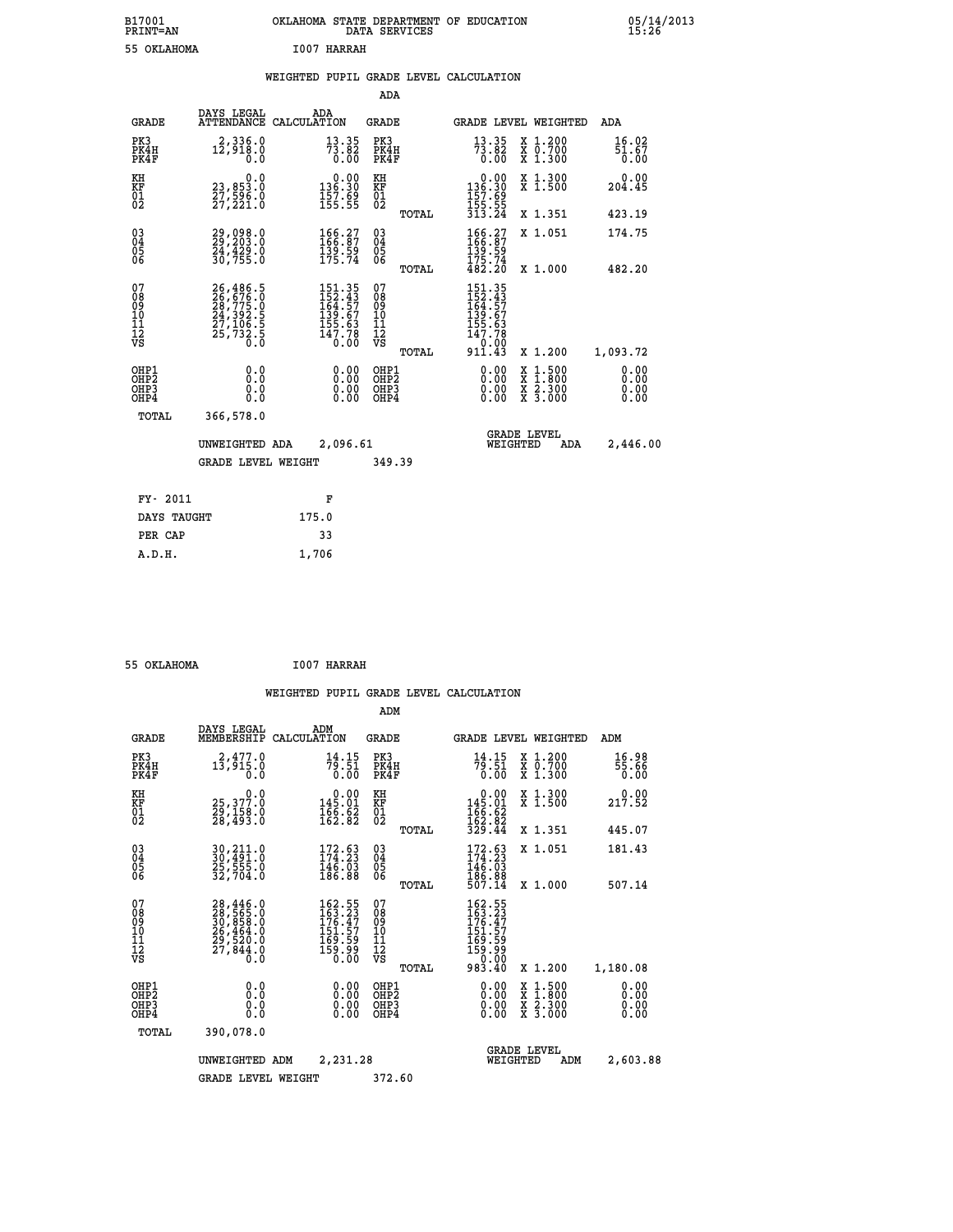| B17001<br><b>PRINT=AN</b>                             |                                                                                                                                                     | OKLAHOMA STATE DEPARTMENT OF EDUCATION                                            | DATA SERVICES                                      |                                                                                 |                                                                                                  | 05/14/2013                   |  |
|-------------------------------------------------------|-----------------------------------------------------------------------------------------------------------------------------------------------------|-----------------------------------------------------------------------------------|----------------------------------------------------|---------------------------------------------------------------------------------|--------------------------------------------------------------------------------------------------|------------------------------|--|
| 55 OKLAHOMA                                           |                                                                                                                                                     | I009 JONES                                                                        |                                                    |                                                                                 |                                                                                                  |                              |  |
|                                                       |                                                                                                                                                     | WEIGHTED PUPIL GRADE LEVEL CALCULATION                                            |                                                    |                                                                                 |                                                                                                  |                              |  |
|                                                       |                                                                                                                                                     |                                                                                   | ADA                                                |                                                                                 |                                                                                                  |                              |  |
| <b>GRADE</b>                                          | DAYS LEGAL                                                                                                                                          | ADA<br>ATTENDANCE CALCULATION                                                     | GRADE                                              |                                                                                 | GRADE LEVEL WEIGHTED                                                                             | ADA                          |  |
| PK3<br>PK4H<br>PK4F                                   | 207.5<br>0.0<br>6,754.5                                                                                                                             | 1.19<br>00:00<br>8.60                                                             | PK3<br>PK4H<br>PK4F                                | 1.19<br>00:00<br>00.86                                                          | X 1.200<br>X 0.700<br>X 1.300                                                                    | 1.43<br>0.00<br>50.18        |  |
| KH<br>KF<br>01<br>02                                  | 0.0<br>16,456:0<br>15,320:5<br>13,698:0                                                                                                             | $94.07$<br>$87.55$<br>$78.27$                                                     | KH<br>KF<br>01<br>02                               | $0.00$<br>94.07<br>$\begin{array}{r} 87.55 \\ 78.27 \\ 165.82 \end{array}$      | X 1.300<br>X 1.500                                                                               | 0.00<br>141.11               |  |
|                                                       |                                                                                                                                                     |                                                                                   | TOTAL                                              |                                                                                 | X 1.351                                                                                          | 224.02                       |  |
| 030404<br>06                                          | $13, 795.5$<br>$14, 639.5$<br>$14, 167.0$<br>$15, 024.5$                                                                                            | 78.83<br>83.65<br>80.96<br>85.85                                                  | $\begin{matrix} 03 \\ 04 \\ 05 \\ 06 \end{matrix}$ | 78.83<br>83.65<br>80.96<br>85.85<br>250.46                                      | X 1.051                                                                                          | 82.85                        |  |
| 07                                                    |                                                                                                                                                     |                                                                                   | TOTAL                                              |                                                                                 | X 1.000                                                                                          | 250.46                       |  |
| 08<br>09<br>10<br>īĭ<br>Ī2<br>VS                      | $\begin{smallmatrix} 12\,,\,575\,.5\\ 14\,,\,582\,.0\\ 16\,,\,543\,.0\\ 13\,,\,162\,.5\\ 12\,,\,479\,.5\\ 12\,,\,844\,.5\\ 0\,.0 \end{smallmatrix}$ | $71.86$<br>$83.33$<br>$94.53$<br>$75.26$<br>$75.26$<br>$71.73$<br>$73.89$<br>0.00 | 07<br>08<br>09<br>10<br>11<br>ĪŻ<br>VŜ             | $71.86$<br>$83.33$<br>$94.53$<br>$75.26$<br>71.73<br>$7\bar{3}\ .89$<br>$-0.00$ |                                                                                                  |                              |  |
|                                                       |                                                                                                                                                     |                                                                                   | TOTAL                                              | 470.60                                                                          | X 1.200                                                                                          | 564.72                       |  |
| OHP1<br>OH <sub>P</sub> 2<br>OH <sub>P3</sub><br>OHP4 | 0.0<br>Ŏ.Ŏ<br>0.0<br>0.0                                                                                                                            | $\begin{smallmatrix} 0.00 \ 0.00 \ 0.00 \ 0.00 \end{smallmatrix}$                 | OHP1<br>OHP <sub>2</sub><br>OHP3<br>OHP4           | 0.00<br>0.00<br>0.00                                                            | $\begin{smallmatrix} x & 1 & 500 \\ x & 1 & 800 \\ x & 2 & 300 \\ x & 3 & 000 \end{smallmatrix}$ | 0.00<br>0.00<br>0.00<br>0.00 |  |
| TOTAL                                                 | 192,250.0                                                                                                                                           |                                                                                   |                                                    |                                                                                 |                                                                                                  |                              |  |
|                                                       | UNWEIGHTED ADA                                                                                                                                      | 1,099.57                                                                          |                                                    | WEIGHTED                                                                        | <b>GRADE LEVEL</b><br>ADA                                                                        | 1,314.77                     |  |
|                                                       | <b>GRADE LEVEL WEIGHT</b>                                                                                                                           |                                                                                   | 215.20                                             |                                                                                 |                                                                                                  |                              |  |
| FY- 2011                                              |                                                                                                                                                     | F                                                                                 |                                                    |                                                                                 |                                                                                                  |                              |  |
| DAYS TAUGHT                                           |                                                                                                                                                     | 175.0                                                                             |                                                    |                                                                                 |                                                                                                  |                              |  |
| PER CAP                                               |                                                                                                                                                     | 33                                                                                |                                                    |                                                                                 |                                                                                                  |                              |  |

| 55 OKLAHOMA | I009 JONES |
|-------------|------------|

 **A.D.H. 819**

 **WEIGHTED PUPIL GRADE LEVEL CALCULATION ADM DAYS LEGAL ADM GRADE MEMBERSHIP CALCULATION GRADE GRADE LEVEL WEIGHTED ADM PK3 215.0 1.23 PK3 1.23 X 1.200 1.48 PK4H 0.0 0.00 PK4H 0.00 X 0.700 0.00 PK4F 6,983.0 39.90 PK4F 39.90 X 1.300 51.87 KH 0.0 0.00 KH 0.00 X 1.300 0.00 KF 17,471.0 99.87 KF 99.87 X 1.500 149.81 01 16,191.0 92.52 01 92.52 02 14,443.0 82.53 02 82.53 TOTAL 175.05 X 1.351 236.49 03 14,508.0 82.90 03 82.90 X 1.051 87.13 04 15,390.0 87.94 04 87.94 05 14,910.0 85.20 05 85.20 06 15,690.0 89.66 06 89.66 TOTAL 262.80 X 1.000 262.80**  $\begin{array}{cccc} 07 & 13, 296.0 & 75.98 & 07 & 75.98 \ 08 & 15, 295.0 & 87.40 & 08 & 80.41 \ 09 & 17, 634.0 & 80.34 & 10 & 100.77 \ 10 & 14, 053.0 & 80.34 & 10 & 80.34 \ 11 & 13, 331.0 & 76.66 & 11 & 76.66 \ \hline \texttt{vs} & 13, 837.0 & 79.66 & 12 & 79.66 \ 08 & 12 &$ **TE. 98 07<br>
187.47 08 38 1.47**<br>
180.34 10<br>
180.34 10<br>
78.66 11<br>
78.66 12<br>
79.66 12<br>
TOTAL 500.77 x 1.200 600.92<br>
80.00 0HP1<br>
80.77 x 1.200 600.92<br>
80.00 0HP2<br>
80.00 0HP2<br>
80.00 x 1.500 0.00<br>
80.00 0HP2<br>
80.00 x 2.300 0.00<br>  **OHP1 0.0 0.00 OHP1 0.00 X 1.500 0.00 OHP2 0.0 0.00 OHP2 0.00 X 1.800 0.00 OHP3 0.0 0.00 OHP3 0.00 X 2.300 0.00 OHP4 0.0 0.00 OHP4 0.00 X 3.000 0.00 TOTAL 203,247.0 GRADE LEVEL UNWEIGHTED ADM 1,162.52 WEIGHTED ADM 1,390.50 GRADE LEVEL WEIGHT 227.98**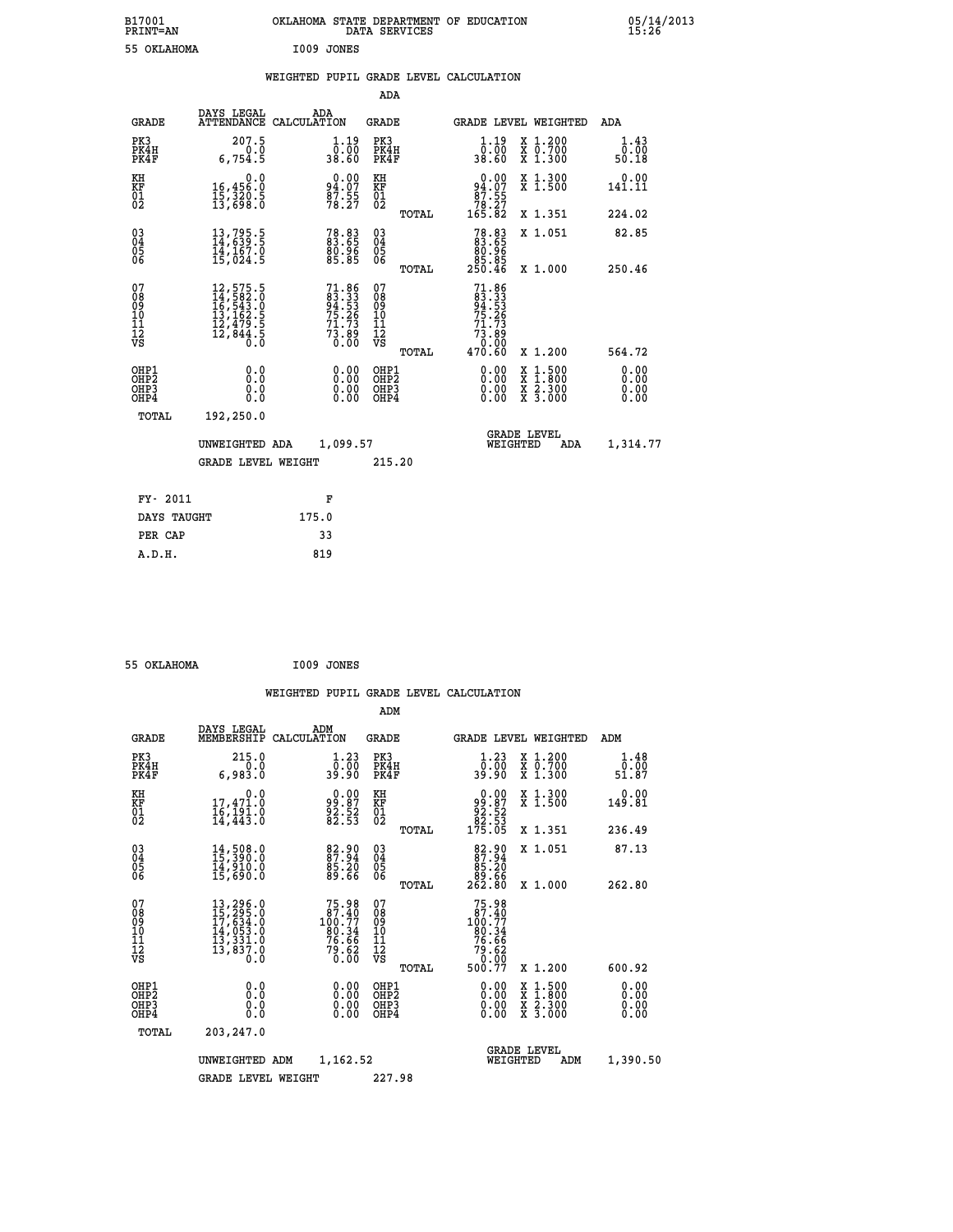|                                        |                                                                                          |                                                                                                                                                                                       | ADA                                      |       |                                                                                    |                                                                            |                               |
|----------------------------------------|------------------------------------------------------------------------------------------|---------------------------------------------------------------------------------------------------------------------------------------------------------------------------------------|------------------------------------------|-------|------------------------------------------------------------------------------------|----------------------------------------------------------------------------|-------------------------------|
| <b>GRADE</b>                           | DAYS LEGAL<br>ATTENDANCE                                                                 | ADA<br>CALCULATION                                                                                                                                                                    | GRADE                                    |       |                                                                                    | GRADE LEVEL WEIGHTED                                                       | ADA                           |
| PK3<br>PK4H<br>PK4F                    | 7,375.5<br>178,081.5<br>0.0                                                              | 43.13<br>$1,041.\overline{41}$<br>$0.00$                                                                                                                                              | PK3<br>PK4H<br>PK4F                      |       | 43.13<br>$1,041.41$<br>$0.00$                                                      | X 1.200<br>X 0.700<br>X 1.300                                              | 51.76<br>728.99<br>0.00       |
| KH<br><b>KF</b><br>01<br>02            | $\begin{smallmatrix} 166, 825.5\\ 67, 701.5\\ 258, 444.5\\ 244, 113.5 \end{smallmatrix}$ | 975.59<br>395.92<br>$1,\frac{5}{4}\frac{1}{2}\cdot\frac{5}{5}\cdot\frac{7}{6}$                                                                                                        | KH<br>KF<br>$\overline{01}$              |       | $\begin{smallmatrix}975.59\\395.92\\1,511.37\\1,427.56\\2,938.93\end{smallmatrix}$ | X 1.300<br>$\overline{x}$ 1.500                                            | 1,268.27<br>593.88            |
|                                        |                                                                                          |                                                                                                                                                                                       |                                          | TOTAL |                                                                                    | X 1.351                                                                    | 3,970.49                      |
| $^{03}_{04}$<br>05<br>06               | 255,506.5<br>257,505.0<br>257,600.0<br>261,699.0                                         | 1,494.19<br>1,505.88<br>$\frac{1}{1}$ , 506.43<br>1, 530.41                                                                                                                           | $\substack{03 \\ 04}$<br>0500            |       | 1,494.19<br>1,505.88<br>$\frac{1}{5}$ , 506:43<br>1, 530:41<br>4, 542:72           | X 1.051                                                                    | 1,570.39                      |
|                                        |                                                                                          |                                                                                                                                                                                       |                                          | TOTAL |                                                                                    | X 1.000                                                                    | 4,542.72                      |
| 07<br>08<br>09<br>11<br>11<br>12<br>VS | 240, 305.5<br>259, 032.0<br>265, 411.0<br>259, 985.0<br>248, 985.0<br>225, 183.0<br>0.0  | $\begin{smallmatrix} 1,405\cdot29\\[-1.2mm] 1,514\cdot80\\[-1.2mm] 1,552\cdot11\\[-1.2mm] 1,520\cdot38\\[-1.2mm] 1,456\cdot05\\[-1.2mm] 1,316\cdot86\\[-1.2mm] 0.00\end{smallmatrix}$ | 07<br>089<br>101<br>111<br>VS            | TOTAL | 1,405.29<br>0.00<br>8,765.49                                                       | X 1.200                                                                    | 10,518.59                     |
| OHP1<br>OHP2<br>OHP3<br>OHP4           | 2,197.0<br>0.0<br>0.0<br>0.0                                                             | 12.85<br>0.00000                                                                                                                                                                      | OHP1<br>OHP <sub>2</sub><br>OHP3<br>OHP4 |       | 12.85<br>0.00<br>0.00<br>0.00                                                      | $\frac{x}{x}$ $\frac{1.500}{1.800}$<br>$\frac{x}{x}$ $\frac{2.300}{3.000}$ | 19.28<br>0.00<br>0.00<br>0.00 |
| TOTAL                                  | 3,455,951.0                                                                              |                                                                                                                                                                                       |                                          |       |                                                                                    |                                                                            |                               |
|                                        | UNWEIGHTED ADA                                                                           | 20,210.23                                                                                                                                                                             |                                          |       | <b>GRADE LEVEL</b><br>WEIGHTED                                                     | ADA                                                                        | 23, 264.37                    |
|                                        | <b>GRADE LEVEL WEIGHT</b>                                                                |                                                                                                                                                                                       | 3,054.14                                 |       |                                                                                    |                                                                            |                               |
|                                        |                                                                                          |                                                                                                                                                                                       |                                          |       |                                                                                    |                                                                            |                               |
| FY- 2011                               |                                                                                          | F                                                                                                                                                                                     |                                          |       |                                                                                    |                                                                            |                               |
| DAYS TAUGHT                            |                                                                                          | 171.0                                                                                                                                                                                 |                                          |       |                                                                                    |                                                                            |                               |

| 55 OKLAHOMA | I012 EDMOND |
|-------------|-------------|
|             |             |

 **PER CAP 33 A.D.H. 13,308**

|                                                      |                                                                                                     |                                                                                    | ADM                                             |                                                                                             |                                                      |                               |
|------------------------------------------------------|-----------------------------------------------------------------------------------------------------|------------------------------------------------------------------------------------|-------------------------------------------------|---------------------------------------------------------------------------------------------|------------------------------------------------------|-------------------------------|
| <b>GRADE</b>                                         | DAYS LEGAL<br>MEMBERSHIP                                                                            | ADM<br>CALCULATION                                                                 | <b>GRADE</b>                                    | <b>GRADE LEVEL WEIGHTED</b>                                                                 |                                                      | ADM                           |
| PK3<br>PK4H<br>PK4F                                  | 7,895.0<br>189,995.0<br>0.0                                                                         | 46.17<br>1,111.08<br>0.00                                                          | PK3<br>PK4H<br>PK4F                             | 46.17<br>1,111.08<br>0.00                                                                   | X 1.200<br>X 0.700<br>X 1.300                        | 55.40<br>777.76<br>0.00       |
| KH<br>KF<br>01<br>02                                 | 175, 213.0<br>71, 546.0<br>270,934.0<br>254,996.0                                                   | 1,024.64<br>418.40<br>$\frac{1}{1}$ , $\frac{5}{8}$ $\frac{4}{1}$ , $\frac{1}{20}$ | KH<br>KF<br>$^{01}_{02}$                        | 1,024.64<br>418.40<br>$1,584.41$<br>$1,491.20$                                              | X 1.300<br>X <sub>1.500</sub>                        | 1,332.03<br>627.60            |
|                                                      |                                                                                                     |                                                                                    | TOTAL                                           | 3,075.61                                                                                    | X 1.351                                              | 4,155.15                      |
| $\begin{matrix} 03 \\ 04 \\ 05 \\ 06 \end{matrix}$   | 266,596.0<br>268,500.0                                                                              | 1,559.04<br>1,573.06<br>1,570.18                                                   | $\substack{03 \\ 04}$<br>05                     | 1,559.04<br>1,573.06<br>1,570.18<br>1,601.55                                                | X 1.051                                              | 1,638.55                      |
|                                                      | 273,865.0                                                                                           | 1,601.55                                                                           | TOTAL                                           | 4,744.79                                                                                    | X 1.000                                              | 4,744.79                      |
| 07<br>08<br>09<br>101<br>11<br>12<br>VS              | 252, 925.0<br>273, 276.0<br>277, 947.0<br>274, 789.0<br>263, 281.0<br>240,416.0<br>$0.\overline{0}$ | 1,479.09<br>1,598.10<br>1,625.42<br>1,606.95<br>1,539.65<br>1,405.94<br>0.00       | 07<br>08<br>09<br>11<br>11<br>12<br>VS<br>TOTAL | 1,479.09<br>1,598.10<br>1,625.42<br>1,606.95<br>1,539.65<br>1,405.94<br>2,05.94<br>9,255.15 | X 1.200                                              | 11,106.18                     |
| OHP1<br>OH <sub>P</sub> <sub>2</sub><br>OHP3<br>OHP4 | 2,209.0<br>0.0<br>0.0<br>Ŏ.Ŏ                                                                        | 12.92<br>0.00<br>0.00<br>0.00                                                      | OHP1<br>OHP2<br>OHP3<br>OHP4                    | $^{12.92}_{0.00}$<br>0.00<br>0.00                                                           | x 1:500<br>x 1:800<br>x 2:300<br>$X\overline{3.000}$ | 19.38<br>0.00<br>0.00<br>0.00 |
| TOTAL                                                | 3,633,377.0                                                                                         |                                                                                    |                                                 |                                                                                             |                                                      |                               |
|                                                      | UNWEIGHTED                                                                                          | 21,247.80<br>ADM                                                                   |                                                 | WEIGHTED                                                                                    | <b>GRADE LEVEL</b><br>ADM                            | 24,456.84                     |
|                                                      | <b>GRADE LEVEL WEIGHT</b>                                                                           |                                                                                    | 3,209.04                                        |                                                                                             |                                                      |                               |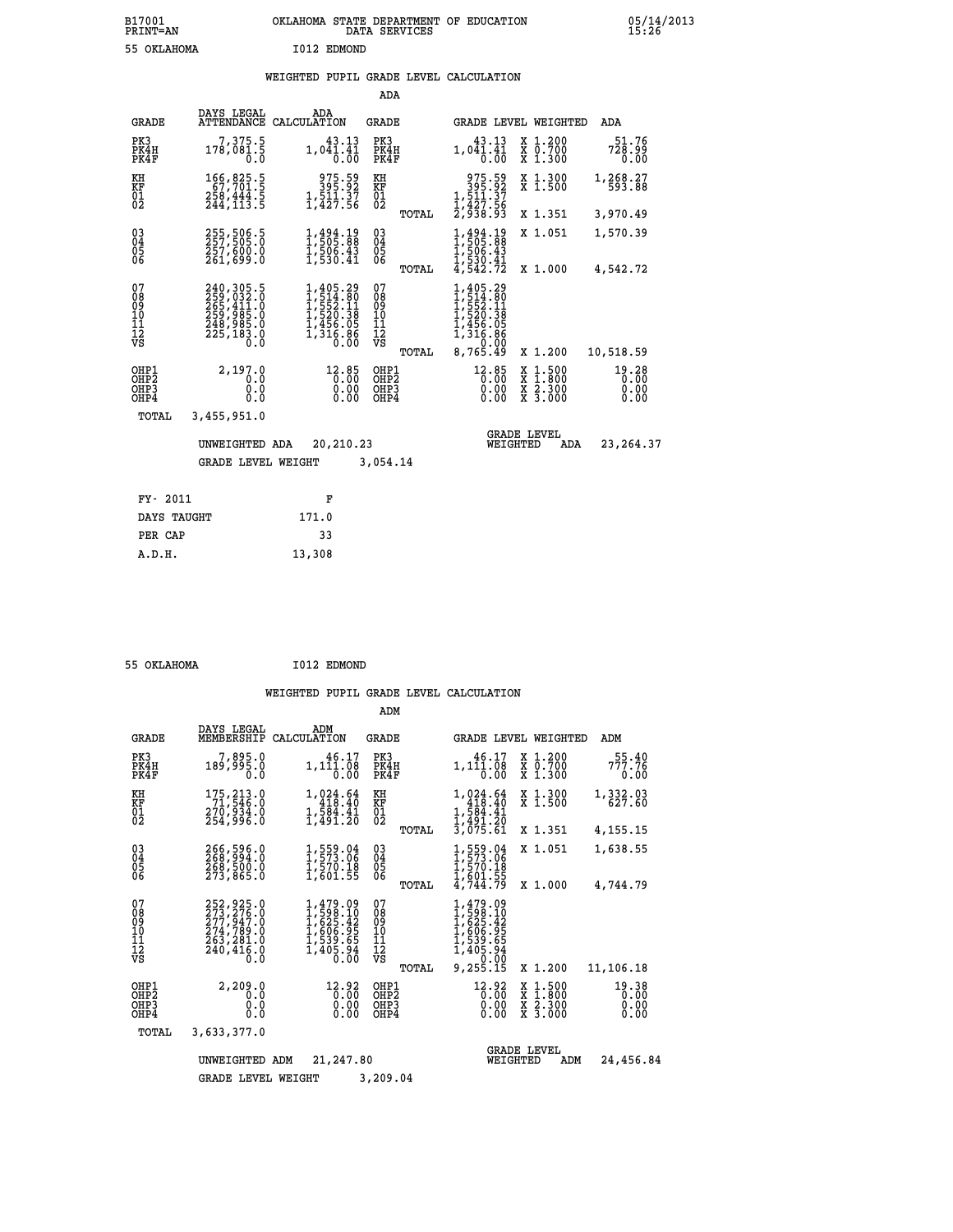|    |               | OKLAHOMA STATE DEPARTMENT OF EDUCATION<br>DATA SERVICES |  |
|----|---------------|---------------------------------------------------------|--|
| ΜА | T037 MTLLWOOD |                                                         |  |

| B17001<br><b>PRINT=AN</b>                                          |                                                                                                                                                                                   | OKLAHOMA STATE DEPARTMENT OF EDUCATION DATA SERVICES                  |                                                    |                                                                                                                  |                                                                                          | 25.28                 |
|--------------------------------------------------------------------|-----------------------------------------------------------------------------------------------------------------------------------------------------------------------------------|-----------------------------------------------------------------------|----------------------------------------------------|------------------------------------------------------------------------------------------------------------------|------------------------------------------------------------------------------------------|-----------------------|
|                                                                    | 55 OKLAHOMA                                                                                                                                                                       | I037 MILLWOOD                                                         |                                                    |                                                                                                                  |                                                                                          |                       |
|                                                                    |                                                                                                                                                                                   | WEIGHTED PUPIL GRADE LEVEL CALCULATION                                | <b>ADA</b>                                         |                                                                                                                  |                                                                                          |                       |
| <b>GRADE</b>                                                       | DAYS LEGAL                                                                                                                                                                        | ADA<br>ATTENDANCE CALCULATION                                         | GRADE                                              | GRADE LEVEL WEIGHTED                                                                                             |                                                                                          | ADA                   |
| PK3<br>PK4H<br>PK4F                                                | 6.0<br>0.0<br>8,776.5                                                                                                                                                             | $\substack{0.04 \\ 0.00 \\ 52.24}$                                    | PK3<br>PK4H<br>PK4F                                | $\substack{0.04 \\ 0.00 \\ 52.24}$                                                                               | X 1.200<br>X 0.700<br>X 1.300                                                            | 0.05<br>0.00<br>67.91 |
| KH<br>KF<br>01<br>02                                               | 0.0<br>14,031.0<br>11,332.5<br>13,424.5                                                                                                                                           | $\begin{smallmatrix} 0.00\\83.52\\67.46\\79.91 \end{smallmatrix}$     | KH<br>KF<br>01<br>02                               | $0.00\n83.52\n67.46\n79.91\n147.37$                                                                              | X 1.300<br>X 1.500                                                                       | 0.00<br>125.28        |
|                                                                    |                                                                                                                                                                                   |                                                                       | TOTAL                                              |                                                                                                                  | X 1.351                                                                                  | 199.10                |
| $\begin{smallmatrix} 03 \\[-4pt] 04 \end{smallmatrix}$<br>Ŏ5<br>06 | $\begin{smallmatrix} 13\,,\,469\,.5\\ 12\,,\,622\,.0\\ 13\,,\,585\,.5\\ 14\,,\,787\,.0 \end{smallmatrix}$                                                                         | $\begin{smallmatrix} 80.18\\ 75.13\\ 80.87\\ 88.02 \end{smallmatrix}$ | $\begin{matrix} 03 \\ 04 \\ 05 \\ 06 \end{matrix}$ | 80.18<br>80:87<br>88.02<br>244.02                                                                                | X 1.051                                                                                  | 84.27                 |
|                                                                    |                                                                                                                                                                                   |                                                                       | TOTAL                                              |                                                                                                                  | X 1.000                                                                                  | 244.02                |
| 07<br>08<br>09<br>11<br>11<br>12<br>VS                             | $\begin{smallmatrix} 12\,, & 269\,, & 5\\ 12\,, & 614\,, & 0\\ 14\,, & 863\,, & 5\\ 9\,, & 522\,, & 5\\ 8\,, & 054\,, & 5\\ 8\,, & 509\,, & 5\\ 0\,, & 0\,, & 0\end{smallmatrix}$ | 73.03<br>75.08<br>88.47<br>86.68<br>56.68<br>47.94<br>50.65<br>0.00   | 07<br>08<br>09<br>101<br>11<br>12<br>VS<br>TOTAL   | 73.03<br>$75.08$<br>$88.47$<br>56.68<br>$\begin{array}{r} 47.94 \\ 47.94 \\ 50.65 \\ 0.00 \\ 391.85 \end{array}$ | X 1.200                                                                                  | 470.22                |
| OHP1<br>OHP <sub>2</sub><br>OHP3<br>OHP4                           | 0.0<br>Ō.Ō<br>0.0<br>0.0                                                                                                                                                          | 0.00<br>0.00<br>0.00                                                  | OHP1<br>OHP <sub>2</sub><br>OHP3<br>OHP4           | $0.00$<br>$0.00$<br>0.00                                                                                         | $\begin{smallmatrix} x & 1.500 \\ x & 1.800 \\ x & 2.300 \\ x & 3.000 \end{smallmatrix}$ | 0.00<br>0.00<br>0.00  |
| TOTAL                                                              | 167,868.0                                                                                                                                                                         |                                                                       |                                                    |                                                                                                                  |                                                                                          |                       |
|                                                                    | UNWEIGHTED ADA                                                                                                                                                                    | 999.22                                                                |                                                    | <b>GRADE LEVEL</b><br>WEIGHTED                                                                                   | ADA                                                                                      | 1,190.85              |
|                                                                    | <b>GRADE LEVEL WEIGHT</b>                                                                                                                                                         |                                                                       | 191.63                                             |                                                                                                                  |                                                                                          |                       |
|                                                                    | FY- 2011                                                                                                                                                                          | F                                                                     |                                                    |                                                                                                                  |                                                                                          |                       |
|                                                                    | DAYS TAUGHT                                                                                                                                                                       | 168.0                                                                 |                                                    |                                                                                                                  |                                                                                          |                       |
| PER CAP                                                            |                                                                                                                                                                                   | 33                                                                    |                                                    |                                                                                                                  |                                                                                          |                       |

 **55 OKLAHOMA I037 MILLWOOD**

 **A.D.H. 854**

| <b>GRADE</b>                                       | DAYS LEGAL<br>MEMBERSHIP                                                                                                     | ADM<br>CALCULATION                                                       | <b>GRADE</b>                                       |       | GRADE LEVEL WEIGHTED                                                                                                                                                                                                                                                           |                                          |     | ADM                   |  |
|----------------------------------------------------|------------------------------------------------------------------------------------------------------------------------------|--------------------------------------------------------------------------|----------------------------------------------------|-------|--------------------------------------------------------------------------------------------------------------------------------------------------------------------------------------------------------------------------------------------------------------------------------|------------------------------------------|-----|-----------------------|--|
| PK3<br>PK4H<br>PK4F                                | 6.0<br>ة: و<br>9,209:0                                                                                                       | 0.04<br>ةْ:ۆ<br>54.82                                                    | PK3<br>PK4H<br>PK4F                                |       | $\begin{smallmatrix} 0.04\ 0.00\\ 2.00\\ 54.82 \end{smallmatrix}$                                                                                                                                                                                                              | X 1.200<br>X 0.700<br>X 1.300            |     | 0.05<br>0.00<br>71.27 |  |
| KH<br>KF<br>01<br>02                               | 0.0<br>14,924.0<br>11,798.0<br>13,988.0                                                                                      | $\begin{smallmatrix} 0.00\\ 88.83\\ 70.23\\ 83.26 \end{smallmatrix}$     | KH<br>KF<br>01<br>02                               |       | $\begin{smallmatrix} &0.00\\ &88.83\\ &70.23\\ &83.26\\ &153.49\end{smallmatrix}$                                                                                                                                                                                              | X 1.300<br>X 1.500                       |     | 0.00<br>133.25        |  |
|                                                    |                                                                                                                              |                                                                          |                                                    | TOTAL |                                                                                                                                                                                                                                                                                | X 1.351                                  |     | 207.36                |  |
| $\begin{matrix} 03 \\ 04 \\ 05 \\ 06 \end{matrix}$ | $\begin{smallmatrix} 13\,, & 932\ . & 0 \\ 13\,, & 100\ . & 0 \\ 14\,, & 054\ . & 0 \\ 15\,, & 477\ . & 0 \end{smallmatrix}$ | 82.93<br>77.98<br>83.65<br>92.13                                         | $\begin{matrix} 03 \\ 04 \\ 05 \\ 06 \end{matrix}$ |       | $\begin{smallmatrix}82.93\\77.98\\83.65\\92.13\\253.76\end{smallmatrix}$                                                                                                                                                                                                       | X 1.051                                  |     | 87.16                 |  |
|                                                    |                                                                                                                              |                                                                          |                                                    | TOTAL |                                                                                                                                                                                                                                                                                | X 1.000                                  |     | 253.76                |  |
| 07<br>08901112<br>1112<br>VS                       | $\begin{smallmatrix} 12,968.0\\ 13,324.0\\ 15,813.0\\ 10,516.0\\ 8,674.0\\ 9,233.0\\ 0.0 \end{smallmatrix}$                  | $77.19$<br>$79.31$<br>$94.13$<br>$62.60$<br>$51.63$<br>$54.96$<br>$0.00$ | 07<br>08<br>09<br>11<br>11<br>12<br>VS             | TOTAL | $77.19$<br>$79.31$<br>$94.13$<br>$62.60$<br>$51.63$<br>$54.96$<br>$0.00$<br>$419.82$                                                                                                                                                                                           | X 1.200                                  |     | 503.78                |  |
| OHP1<br>OHP2<br>OHP3<br>OHP4                       | 0.0<br>0.000                                                                                                                 |                                                                          | OHP1<br>OHP2<br>OHP3<br>OHP4                       |       | $\begin{smallmatrix} 0.00 & 0.00 & 0.00 & 0.00 & 0.00 & 0.00 & 0.00 & 0.00 & 0.00 & 0.00 & 0.00 & 0.00 & 0.00 & 0.00 & 0.00 & 0.00 & 0.00 & 0.00 & 0.00 & 0.00 & 0.00 & 0.00 & 0.00 & 0.00 & 0.00 & 0.00 & 0.00 & 0.00 & 0.00 & 0.00 & 0.00 & 0.00 & 0.00 & 0.00 & 0.00 & 0.0$ | X 1:500<br>X 1:800<br>X 2:300<br>X 3:000 |     | 0.00<br>0.00<br>0.00  |  |
| TOTAL                                              | 177,016.0                                                                                                                    |                                                                          |                                                    |       |                                                                                                                                                                                                                                                                                |                                          |     |                       |  |
|                                                    | UNWEIGHTED                                                                                                                   | 1,053.69<br>ADM                                                          |                                                    |       | WEIGHTED                                                                                                                                                                                                                                                                       | <b>GRADE LEVEL</b>                       | ADM | 1,256.63              |  |
|                                                    | <b>GRADE LEVEL WEIGHT</b>                                                                                                    |                                                                          | 202.94                                             |       |                                                                                                                                                                                                                                                                                |                                          |     |                       |  |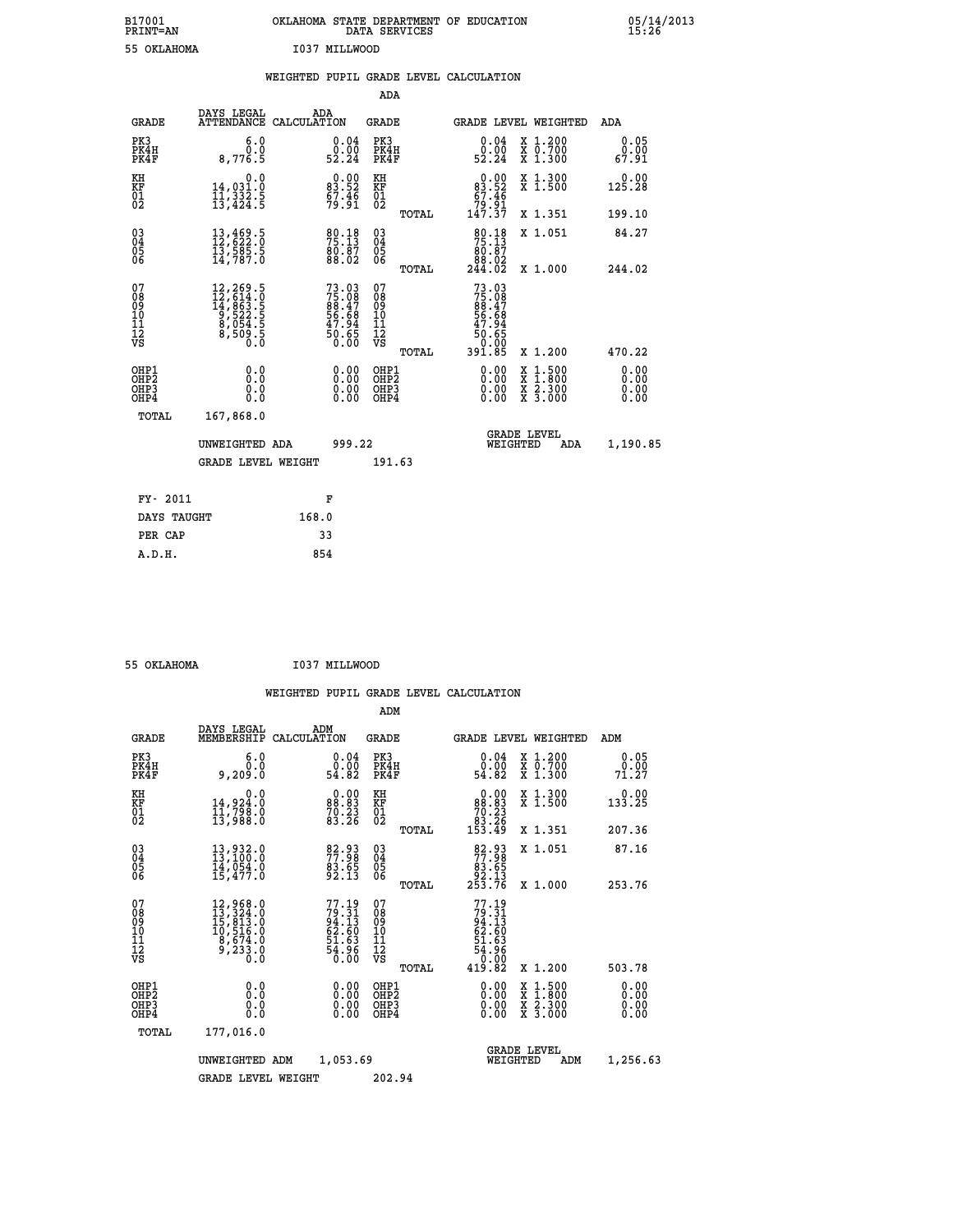|                                                                  |                                                                                                               |                                                                            | ADA                                      |       |                                                                                          |                                                                                                  |                              |
|------------------------------------------------------------------|---------------------------------------------------------------------------------------------------------------|----------------------------------------------------------------------------|------------------------------------------|-------|------------------------------------------------------------------------------------------|--------------------------------------------------------------------------------------------------|------------------------------|
| <b>GRADE</b>                                                     | DAYS LEGAL                                                                                                    | ADA<br>ATTENDANCE CALCULATION                                              | <b>GRADE</b>                             |       |                                                                                          | GRADE LEVEL WEIGHTED                                                                             | ADA                          |
| PK3<br>PK4H<br>PK4F                                              | 1,434.5<br>0.0<br>43,372.0                                                                                    | $\begin{smallmatrix}8.54\0.00\\0.00\\258.17\end{smallmatrix}$              | PK3<br>PK4H<br>PK4F                      |       | $\begin{smallmatrix}8.54\0.00\\0.00\\258.17\end{smallmatrix}$                            | X 1.200<br>X 0.700<br>X 1.300                                                                    | 10.25<br>0.00<br>335.62      |
| KH<br>KF<br>01<br>02                                             | 0.0<br>53,966:0<br>47,022:0<br>47,368:0                                                                       | $\begin{smallmatrix} 0.00\\ 321.23\\ 279.89\\ 281.95 \end{smallmatrix}$    | KH<br>KF<br>01<br>02                     |       | 0.00<br>321:23<br>279:89<br>281:95<br>561:84                                             | X 1.300<br>X 1.500                                                                               | 0.00<br>481.85               |
|                                                                  |                                                                                                               |                                                                            |                                          | TOTAL |                                                                                          | X 1.351                                                                                          | 759.05                       |
| $\begin{matrix} 03 \\ 04 \\ 05 \\ 06 \end{matrix}$               | $47,787.5$<br>$40,978.5$<br>37,471.5<br>41,494.5                                                              | 284.45<br>243.92<br>223.05<br>246.99                                       | $\substack{03 \\ 04}$<br>05<br>06        |       | 284:45<br>$\frac{2\bar{2}\bar{3}\cdot\bar{0}\bar{5}}{246\cdot99}\ \frac{713.96}{713.96}$ | X 1.051                                                                                          | 298.96                       |
|                                                                  |                                                                                                               |                                                                            |                                          | TOTAL |                                                                                          | X 1.000                                                                                          | 713.96                       |
| 07<br>08<br>09<br>10<br>11<br>12<br>VS                           | $\begin{smallmatrix} 42,925.5\\ 35,686.5\\ 33,668.5\\ 33,417.0\\ 33,165.0\\ 24,114.0\\ 0.0 \end{smallmatrix}$ | 255.51<br>212.42<br>200.41<br>200.41<br>197.41<br>197.41<br>143.54<br>0.00 | 07<br>08<br>09<br>101<br>112<br>VS       |       | 255.51<br>212.42<br>200.41<br>$198.91$<br>$197.41$<br>$143.54$<br>$0.00$                 |                                                                                                  |                              |
|                                                                  |                                                                                                               |                                                                            |                                          | TOTAL | 1,208.20                                                                                 | X 1.200                                                                                          | 1,449.84                     |
| OHP1<br>OH <sub>P</sub> <sub>2</sub><br>OH <sub>P3</sub><br>OHP4 | 0.0<br>0.0<br>0.0                                                                                             | $0.00$<br>$0.00$<br>0.00                                                   | OHP1<br>OHP <sub>2</sub><br>OHP3<br>OHP4 |       | $0.00$<br>$0.00$<br>0.00                                                                 | $\begin{smallmatrix} x & 1 & 500 \\ x & 1 & 800 \\ x & 2 & 300 \\ x & 3 & 000 \end{smallmatrix}$ | 0.00<br>0.00<br>0.00<br>0.00 |
| <b>TOTAL</b>                                                     | 563,871.0                                                                                                     |                                                                            |                                          |       |                                                                                          |                                                                                                  |                              |
|                                                                  | UNWEIGHTED ADA                                                                                                | 3,356.39                                                                   |                                          |       |                                                                                          | <b>GRADE LEVEL</b><br>WEIGHTED<br>ADA                                                            | 4,049.53                     |
|                                                                  | <b>GRADE LEVEL WEIGHT</b>                                                                                     |                                                                            | 693.14                                   |       |                                                                                          |                                                                                                  |                              |
| FY- 2011                                                         |                                                                                                               | F                                                                          |                                          |       |                                                                                          |                                                                                                  |                              |
| DAYS TAUGHT                                                      |                                                                                                               | 168.0                                                                      |                                          |       |                                                                                          |                                                                                                  |                              |
| PER CAP                                                          |                                                                                                               | 33                                                                         |                                          |       |                                                                                          |                                                                                                  |                              |
|                                                                  |                                                                                                               |                                                                            |                                          |       |                                                                                          |                                                                                                  |                              |

 **A.D.H. 2,778**

 **55 OKLAHOMA I041 WESTERN HEIGHTS**

|                                                       |                                                                             |                    |                                                                                             | ADM                                    |       |                                                                                                                                               |                                |                                          |                              |
|-------------------------------------------------------|-----------------------------------------------------------------------------|--------------------|---------------------------------------------------------------------------------------------|----------------------------------------|-------|-----------------------------------------------------------------------------------------------------------------------------------------------|--------------------------------|------------------------------------------|------------------------------|
| <b>GRADE</b>                                          | DAYS LEGAL<br>MEMBERSHIP                                                    | ADM<br>CALCULATION |                                                                                             | <b>GRADE</b>                           |       |                                                                                                                                               |                                | <b>GRADE LEVEL WEIGHTED</b>              | ADM                          |
| PK3<br>PK4H<br>PK4F                                   | 1,662.0<br>0.0<br>47,821.0                                                  |                    | 9.89<br>0.00<br>284.65                                                                      | PK3<br>PK4H<br>PK4F                    |       | 9.89<br>0.00<br>284.65                                                                                                                        |                                | X 1.200<br>X 0.700<br>X 1.300            | 11.87<br>0.00<br>370.05      |
| KH<br>KF<br>01<br>02                                  | 0.0<br>58,459:0<br>50,271:0<br>50,203:0                                     |                    | 347.97<br>299.23<br>298.83                                                                  | KH<br>KF<br>01<br>02                   |       | $\begin{smallmatrix} &0.00\\ 347.97\\ 299.23\\ 298.83\\ 598.06\end{smallmatrix}$                                                              |                                | X 1.300<br>X 1.500                       | 0.00<br>521.96               |
|                                                       |                                                                             |                    |                                                                                             |                                        | TOTAL |                                                                                                                                               |                                | X 1.351                                  | 807.98                       |
| 03<br>04<br>05<br>06                                  | 50,759.0<br>43,559.0<br>39,597.0<br>44,241.0                                |                    | 303.14<br>259.28<br>235.70<br>263.34                                                        | $^{03}_{04}$<br>05<br>06               |       | 302.14<br>259.28<br>235.70<br>263.34<br>758.32                                                                                                |                                | X 1.051                                  | 317.55                       |
|                                                       |                                                                             |                    |                                                                                             |                                        | TOTAL |                                                                                                                                               |                                | X 1.000                                  | 758.32                       |
| 07<br>08<br>09<br>101<br>112<br>VS                    | 45,966.0<br>38,560.0<br>37,055.0<br>36,746.0<br>37,240.0<br>27,127.0<br>Ó.Ŏ |                    | 273.61<br>229.52<br>220.57<br>219.73<br>221.67<br>$\frac{1}{6}$ $\frac{1}{6}$ $\frac{3}{6}$ | 07<br>08<br>09<br>11<br>11<br>12<br>VS | TOTAL | 273.61<br>229.52<br>220.57<br>219.73<br>221.67<br>$\overline{1}\overline{6}\overline{1}\cdot\overline{4}\overline{7}\overline{0}$<br>1,325.57 |                                | X 1.200                                  | 1,590.68                     |
| OHP1<br>OH <sub>P</sub> 2<br>OH <sub>P3</sub><br>OHP4 | 0.0<br>0.000                                                                |                    | $0.00$<br>$0.00$<br>0.00                                                                    | OHP1<br>OHP2<br>OHP3<br>OHP4           |       | $0.00$<br>$0.00$<br>0.00                                                                                                                      |                                | X 1:500<br>X 1:800<br>X 2:300<br>X 3:000 | 0.00<br>0.00<br>0.00<br>0.00 |
| TOTAL                                                 | 609,266.0                                                                   |                    |                                                                                             |                                        |       |                                                                                                                                               |                                |                                          |                              |
|                                                       | UNWEIGHTED                                                                  | ADM                | 3,626.60                                                                                    |                                        |       |                                                                                                                                               | <b>GRADE LEVEL</b><br>WEIGHTED | ADM                                      | 4,378.41                     |
|                                                       | <b>GRADE LEVEL WEIGHT</b>                                                   |                    |                                                                                             | 751.81                                 |       |                                                                                                                                               |                                |                                          |                              |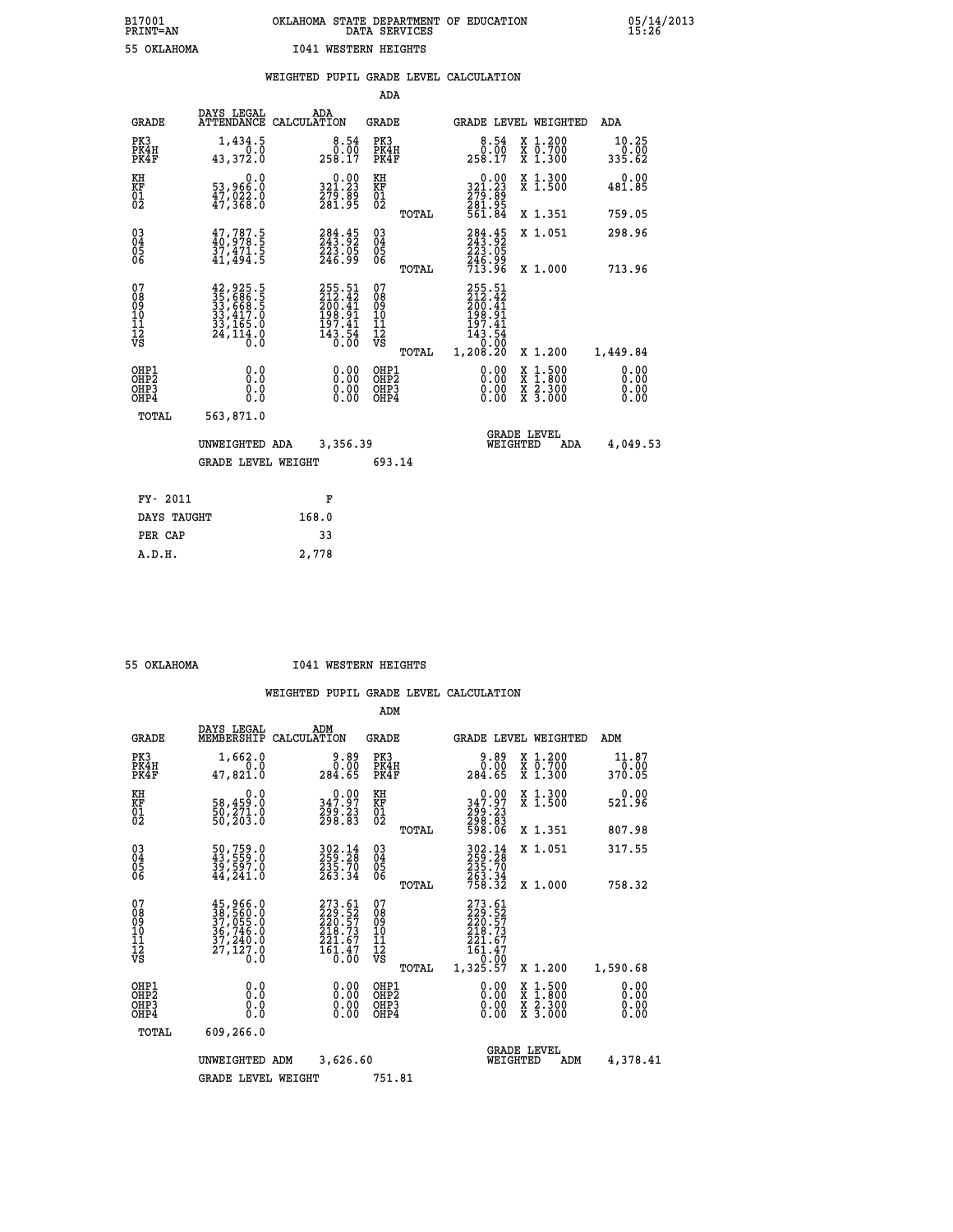|                                        |                                                                                           |                                                                                                            | ADA                                       |       |                                                                                                      |          |                                                       |                                |
|----------------------------------------|-------------------------------------------------------------------------------------------|------------------------------------------------------------------------------------------------------------|-------------------------------------------|-------|------------------------------------------------------------------------------------------------------|----------|-------------------------------------------------------|--------------------------------|
| <b>GRADE</b>                           | DAYS LEGAL<br>ATTENDANCE                                                                  | ADA<br>CALCULATION                                                                                         | GRADE                                     |       |                                                                                                      |          | GRADE LEVEL WEIGHTED                                  | ADA                            |
| PK3<br>PK4H<br>PK4F                    | 6,721.5<br>119,309.0<br>3,918.5                                                           | 40.01<br>$\begin{array}{r} 7\bar{1}\bar{0}\cdot \bar{1}\bar{7}\\ 2\bar{3}\cdot \bar{3}\bar{2} \end{array}$ | PK3<br>PK4H<br>PK4F                       |       | 40.01<br>710.17<br>23.32                                                                             |          | X 1.200<br>X 0.700<br>X 1.300                         | 48.01<br>497.12<br>30.32       |
| KH<br><b>KF</b><br>01<br>02            | 0.0<br>185,076.0<br>181,568.0<br>181,783.5                                                | 0.00<br>1,101.64<br>1,080.76<br>1,082.04                                                                   | KH<br>KF<br>$\overline{01}$               |       | 0.00<br>1,101.64<br>$\frac{1}{2}$ , $\frac{080}{082}$ . $\frac{04}{2}$ , $\frac{082}{162}$ . $80$    |          | X 1.300<br>$\bar{x}$ 1.500                            | 0.00<br>1,652.46               |
|                                        |                                                                                           |                                                                                                            |                                           | TOTAL |                                                                                                      |          | X 1.351                                               | 2,921.94                       |
| $^{03}_{04}$<br>05<br>06               | 180,108.0<br>169,596.0<br>166,999.0<br>170,850.5                                          | 1,072.07<br>1,009.50<br>$\frac{1}{1,016.97}$                                                               | $\substack{03 \\ 04}$<br>$\frac{05}{06}$  |       | 1,072.07<br>1,009.50<br>-′994.04<br>1,016.97                                                         |          | X 1.051                                               | 1,126.75                       |
|                                        |                                                                                           |                                                                                                            |                                           | TOTAL | 3,020.51                                                                                             |          | X 1.000                                               | 3,020.51                       |
| 07<br>08<br>09<br>11<br>11<br>12<br>VS | 170,473.5<br>$158, 597.0$<br>$159, 080.5$<br>$150, 156.0$<br>$154, 711.5$<br>$133, 090.5$ | 1,014.72<br>344:03<br>946:91<br>893.79<br>920:90<br>792:21<br>792:21                                       | 07<br>08<br>09<br>11<br>11<br>12<br>VS    |       | 1,014.72<br>$1.754403$<br>$94403$<br>$94691$<br>$89379$<br>$92090$<br>$79221$<br>$7000$<br>$5,51256$ |          |                                                       |                                |
|                                        |                                                                                           |                                                                                                            |                                           | TOTAL |                                                                                                      |          | X 1.200                                               | 6,615.07                       |
| OHP1<br>OHP2<br>OHP3<br>OHP4           | 12,352.0<br>0.0<br>0.0<br>0.0                                                             | $73.52$<br>0:00<br>0.00<br>0.00                                                                            | OHP1<br>OH <sub>P</sub> 2<br>OHP3<br>OHP4 |       | $73.52$<br>$0.00$<br>0.00<br>0.00                                                                    |          | $\frac{x}{x}$ $\frac{1.500}{x}$<br>X 2.300<br>X 3.000 | 110.28<br>0.00<br>0.00<br>0.00 |
| TOTAL                                  | 2,304,391.0                                                                               |                                                                                                            |                                           |       |                                                                                                      |          |                                                       |                                |
|                                        | UNWEIGHTED ADA                                                                            | 13,716.60                                                                                                  |                                           |       |                                                                                                      | WEIGHTED | <b>GRADE LEVEL</b><br>ADA                             | 16,022.46                      |
|                                        | <b>GRADE LEVEL WEIGHT</b>                                                                 |                                                                                                            | 2,305.86                                  |       |                                                                                                      |          |                                                       |                                |
|                                        |                                                                                           |                                                                                                            |                                           |       |                                                                                                      |          |                                                       |                                |
| FY- 2011                               |                                                                                           | F                                                                                                          |                                           |       |                                                                                                      |          |                                                       |                                |
| DAYS TAUGHT                            |                                                                                           | 168.0                                                                                                      |                                           |       |                                                                                                      |          |                                                       |                                |

 **PER CAP 33 A.D.H. 6,726**

 **55 OKLAHOMA I052 MIDWEST CITY-DEL CITY**

|                                                    |                                                                                   |                                                                    | ADM                                             |                                                                                  |                                                                                |                                 |
|----------------------------------------------------|-----------------------------------------------------------------------------------|--------------------------------------------------------------------|-------------------------------------------------|----------------------------------------------------------------------------------|--------------------------------------------------------------------------------|---------------------------------|
|                                                    | DAYS LEGAL<br><b>GRADE</b><br>MEMBERSHIP                                          | ADM<br>CALCULATION                                                 | <b>GRADE</b>                                    | <b>GRADE LEVEL WEIGHTED</b>                                                      |                                                                                | ADM                             |
| PK3<br>PK4H<br>PK4F                                | 7,283.0<br>127,616.0<br>4,209.0                                                   | 43.35<br>$7\bar{5}\bar{9}\cdot\bar{6}\bar{2}\ 25\cdot05$           | PK3<br>PK4H<br>PK4F                             | 43.35<br>759.62<br>25.05                                                         | $\begin{smallmatrix} x & 1.200 \\ x & 0.700 \end{smallmatrix}$<br>X 1.300      | 52.02<br>$\frac{531.73}{32.57}$ |
| KH<br>KF<br>01<br>02                               | 0.0<br>196,039.0<br>191,301.0<br>190,751.0                                        | 0.00<br>1,166.90<br>1,139.17<br>1,135.42                           | KH<br>KF<br>01<br>02                            | 0.00<br>1,166.90<br>1,139.17<br>1,135.42<br>2,274.59                             | X 1.300<br>X 1.500                                                             | 0.00<br>1,750.35                |
|                                                    |                                                                                   |                                                                    | TOTAL                                           |                                                                                  | X 1.351                                                                        | 3,072.97                        |
| $\begin{matrix} 03 \\ 04 \\ 05 \\ 06 \end{matrix}$ | 188,057.0<br>178,166.0<br>174,563.0<br>179,311.0                                  | 1,119.39<br>1,060.51<br>1,039.07<br>1,067.33                       | $^{03}_{04}$<br>$\frac{05}{06}$                 | 1,119.39<br>1,060.51<br>1,039.07<br>1,067.33                                     | X 1.051                                                                        | 1,176.48                        |
|                                                    |                                                                                   |                                                                    | TOTAL                                           | 3,166.91                                                                         | X 1.000                                                                        | 3,166.91                        |
| 07<br>08<br>09<br>101<br>11<br>12<br>VS            | 180,310.0<br>166,900.0<br>167,095.0<br>159,587.0<br>167,189.0<br>143,662.0<br>0.0 | 1,073.27<br>993.45<br>994.61<br>949.92<br>995.17<br>855.13<br>0.00 | 07<br>08<br>09<br>11<br>11<br>12<br>VS<br>TOTAL | 1,073.27<br>993.45<br>994.61<br>949.92<br>995.17<br>855.13<br>8.0.00<br>5,861.55 | X 1.200                                                                        | 7,033.86                        |
| OHP1<br>OHP2<br>OHP3<br>OHP4                       | 12,380.0<br>0.0<br>0.0<br>0.0                                                     | 73.69<br>0.00<br>0.00<br>0.00                                      | OHP1<br>OHP2<br>OHP3<br>OHP4                    | 73.69<br>0.00<br>0.00<br>0.00                                                    | $\frac{x}{x}$ $\frac{1.500}{1.800}$<br>$\bar{x}$ 2.300<br>$\overline{x}$ 3.000 | 110.54<br>0.00<br>0.00<br>0.00  |
|                                                    | TOTAL<br>2,434,499.0                                                              |                                                                    |                                                 |                                                                                  |                                                                                |                                 |
|                                                    | UNWEIGHTED                                                                        | <b>GRADE LEVEL</b><br>WEIGHTED                                     | ADM                                             | 16,927.43                                                                        |                                                                                |                                 |
|                                                    | <b>GRADE LEVEL WEIGHT</b>                                                         |                                                                    |                                                 |                                                                                  |                                                                                |                                 |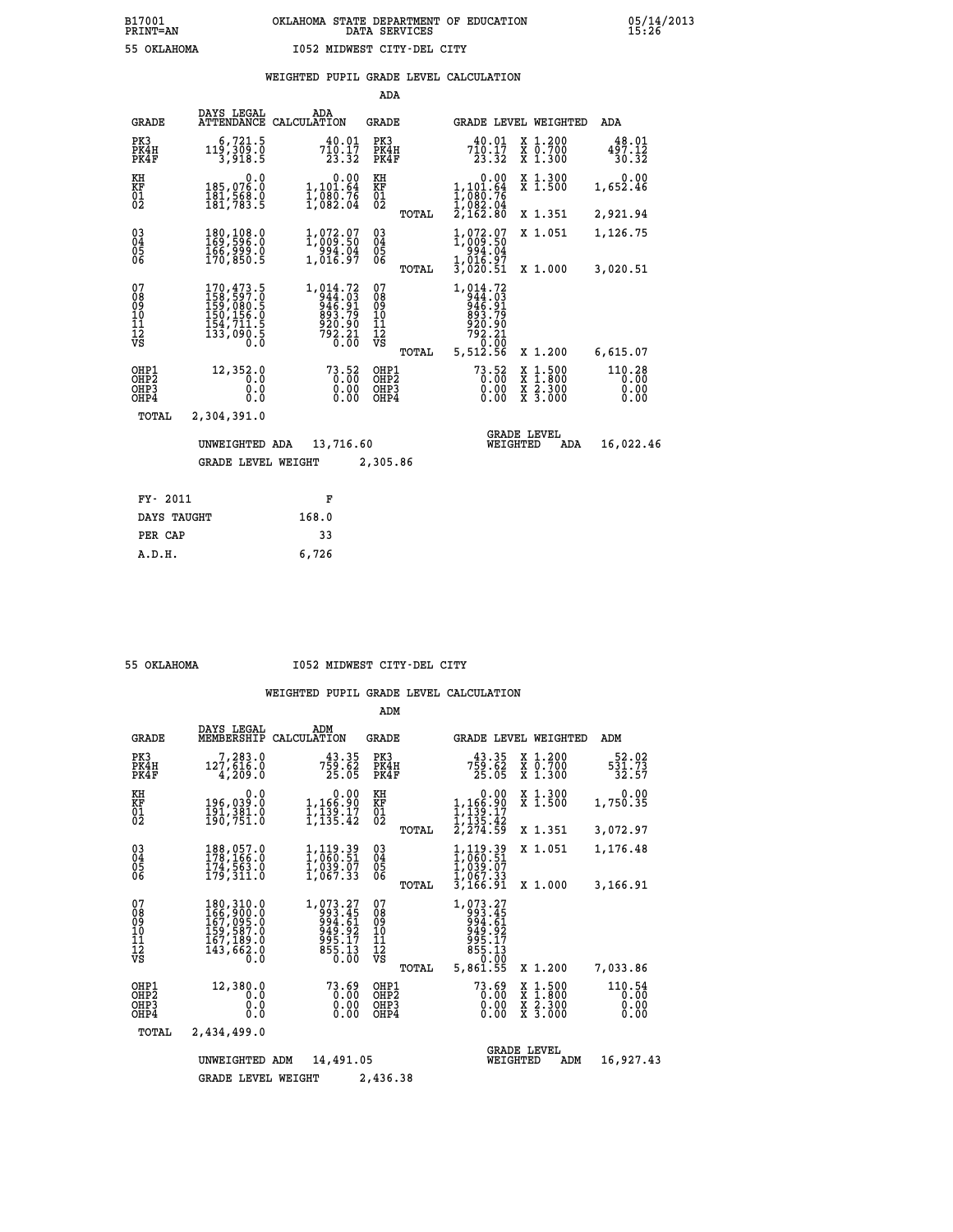# **B17001 OKLAHOMA STATE DEPARTMENT OF EDUCATION 05/14/2013 PRINT=AN DATA SERVICES 15:26 55 OKLAHOMA I053 CROOKED OAK**

|                                                    |                                                                                                                                                                             |                                                                   | ADA                                                 |       |                                                               |                                                                                          |                              |
|----------------------------------------------------|-----------------------------------------------------------------------------------------------------------------------------------------------------------------------------|-------------------------------------------------------------------|-----------------------------------------------------|-------|---------------------------------------------------------------|------------------------------------------------------------------------------------------|------------------------------|
| <b>GRADE</b>                                       | DAYS LEGAL                                                                                                                                                                  | ADA<br>ATTENDANCE CALCULATION                                     | <b>GRADE</b>                                        |       |                                                               | GRADE LEVEL WEIGHTED                                                                     | ADA                          |
| PK3<br>PK4H<br>PK4F                                | 391.0<br>9,562.0<br>0.0                                                                                                                                                     | $56.30$<br>$56.25$<br>0.00                                        | PK3<br>PK4H<br>PK4F                                 |       | $56.30$<br>$56.25$<br>0.00                                    | X 1.200<br>X 0.700<br>X 1.300                                                            | 2.76<br>39.38<br>0.00        |
| KH<br>KF<br>01<br>02                               | 0.0<br>15,775.5<br>14,287.0<br>15,806.0                                                                                                                                     | $92.80$<br>$84.04$<br>$92.98$                                     | KH<br>KF<br>01<br>02                                |       | $0.00\n92.80\n84.04\n92.98\n177.02$                           | X 1.300<br>X 1.500                                                                       | 0.00<br>139.20               |
|                                                    |                                                                                                                                                                             |                                                                   |                                                     | TOTAL |                                                               | X 1.351                                                                                  | 239.15                       |
| $\begin{matrix} 03 \\ 04 \\ 05 \\ 06 \end{matrix}$ | 11,885.5<br>12,570.0<br>ī4,ŏ4ŏ.š<br>12,313.5                                                                                                                                | 53.91<br>$\frac{82.59}{72.43}$                                    | $\begin{array}{c} 03 \\ 04 \\ 05 \\ 06 \end{array}$ |       | 69.91<br>$\frac{62.55}{72.43}$<br>228.96                      | X 1.051                                                                                  | 73.48                        |
|                                                    |                                                                                                                                                                             |                                                                   |                                                     | TOTAL |                                                               | X 1.000                                                                                  | 228.96                       |
| 07<br>08<br>09<br>11<br>11<br>12<br>VS             | $\begin{smallmatrix} 13\,, & 376\,, & 0\\ 11\,, & 039\,, & 5\\ 9\,, & 946\,, & 5\\ 11\,, & 404\,, & 5\\ 10\,, & 516\,, & 5\\ 7\,, & 747\,, & 0\\ 0\,. & 0\end{smallmatrix}$ | 78.68<br>64.94<br>58.51<br>57.09<br>61.86<br>45.57<br>45.50       | 07<br>08<br>09<br>101<br>112<br>VS                  |       | 78.68<br>64.94<br>58.51<br>57.0967.061.86<br>45.570<br>376.65 |                                                                                          |                              |
|                                                    |                                                                                                                                                                             |                                                                   |                                                     | TOTAL |                                                               | X 1.200                                                                                  | 451.98                       |
| OHP1<br>OHP2<br>OHP3<br>OHP4                       | 0.0<br>0.0<br>0.0                                                                                                                                                           | $\begin{smallmatrix} 0.00 \ 0.00 \ 0.00 \ 0.00 \end{smallmatrix}$ | OHP1<br>OHP2<br>OHP3<br>OHP4                        |       |                                                               | $\begin{smallmatrix} x & 1.500 \\ x & 1.800 \\ x & 2.300 \\ x & 3.000 \end{smallmatrix}$ | 0.00<br>0.00<br>0.00<br>0.00 |
| <b>TOTAL</b>                                       | 170,661.0                                                                                                                                                                   |                                                                   |                                                     |       |                                                               |                                                                                          |                              |
|                                                    | UNWEIGHTED ADA                                                                                                                                                              | 1,003.89                                                          |                                                     |       |                                                               | <b>GRADE LEVEL</b><br>WEIGHTED<br>ADA                                                    | 1,174.91                     |
|                                                    | <b>GRADE LEVEL WEIGHT</b>                                                                                                                                                   |                                                                   | 171.02                                              |       |                                                               |                                                                                          |                              |
| FY- 2011                                           |                                                                                                                                                                             | F                                                                 |                                                     |       |                                                               |                                                                                          |                              |
|                                                    |                                                                                                                                                                             |                                                                   |                                                     |       |                                                               |                                                                                          |                              |
| DAYS TAUGHT                                        |                                                                                                                                                                             | 170.0                                                             |                                                     |       |                                                               |                                                                                          |                              |
| PER CAP                                            |                                                                                                                                                                             | 33                                                                |                                                     |       |                                                               |                                                                                          |                              |

 **A.D.H. 908**

 **55 OKLAHOMA I053 CROOKED OAK**

|                                          |                                                                                                                                                    |                                                                      | ADM                                                 |                                                                                 |                                          |                              |
|------------------------------------------|----------------------------------------------------------------------------------------------------------------------------------------------------|----------------------------------------------------------------------|-----------------------------------------------------|---------------------------------------------------------------------------------|------------------------------------------|------------------------------|
| <b>GRADE</b>                             | DAYS LEGAL<br>MEMBERSHIP                                                                                                                           | ADM<br>CALCULATION                                                   | <b>GRADE</b>                                        | <b>GRADE LEVEL WEIGHTED</b>                                                     |                                          | ADM                          |
| PK3<br>PK4H<br>PK4F                      | 409.0<br>10,434.0<br>0.0                                                                                                                           | 2.41<br>$6\overline{1}\cdot 3\overline{8}$<br>$0.00$                 | PK3<br>PK4H<br>PK4F                                 | 2.41<br>$6\overline{1}.3\overline{8}$<br>0.00                                   | X 1.200<br>X 0.700<br>X 1.300            | 2.89<br>42.97<br>0.00        |
| KH<br>KF<br>01<br>02                     | 0.0<br>16,917.0<br>15,044.0<br>16,715.0                                                                                                            | $\begin{smallmatrix} 0.00\\ 99.51\\ 88.49\\ 98.32 \end{smallmatrix}$ | KH<br>KF<br>01<br>02                                | $\begin{smallmatrix} 0.00\\ 99.51\\ 88.49\\ 98.32\\ 186.81\\ \end{smallmatrix}$ | X 1.300<br>X 1.500                       | 0.00<br>149.27               |
|                                          |                                                                                                                                                    |                                                                      | TOTAL                                               |                                                                                 | X 1.351                                  | 252.38                       |
| 03<br>04<br>05<br>06                     | 12,446.0<br>13,055.0<br>14,729.0<br>13,212.0                                                                                                       | $73.21$<br>$76.79$<br>$86.64$<br>$77.72$                             | $\begin{array}{c} 03 \\ 04 \\ 05 \\ 06 \end{array}$ | $73.21$<br>$76.79$<br>$86.64$<br>$77.72$<br>$241.15$                            | X 1.051                                  | 76.94                        |
|                                          |                                                                                                                                                    |                                                                      | TOTAL                                               |                                                                                 | X 1.000                                  | 241.15                       |
| 07<br>08<br>09<br>101<br>112<br>VS       | $\begin{smallmatrix} 14\,,\,195\,.0\\ 11\,,\,759\,.0\\ 10\,,\,770\,.0\\ 12\,,\,393\,.0\\ 11\,,\,198\,.0\\ 8\,,\,291\,.0\\ 0\,.0 \end{smallmatrix}$ | 83.50<br>69.17<br>63.35<br>72.90<br>72.87<br>48.77<br>0.00           | 07<br>08<br>09<br>11<br>11<br>12<br>VS              | 83.50<br>63.35<br>63.35<br>72.90<br>72.87<br>65.77<br>48.70<br>403.56           |                                          |                              |
|                                          |                                                                                                                                                    |                                                                      | TOTAL                                               |                                                                                 | X 1.200                                  | 484.27                       |
| OHP1<br>OHP2<br>OH <sub>P3</sub><br>OHP4 | 0.0<br>0.000                                                                                                                                       | $0.00$<br>$0.00$<br>0.00                                             | OHP1<br>OHP2<br>OHP <sub>3</sub>                    | $0.00$<br>$0.00$<br>0.00                                                        | X 1:500<br>X 1:800<br>X 2:300<br>X 3:000 | 0.00<br>0.00<br>0.00<br>0.00 |
| TOTAL                                    | 181,567.0                                                                                                                                          |                                                                      |                                                     |                                                                                 |                                          |                              |
|                                          | UNWEIGHTED ADM                                                                                                                                     | 1,068.03                                                             |                                                     | <b>GRADE LEVEL</b><br>WEIGHTED                                                  | ADM                                      | 1,249.87                     |
|                                          | <b>GRADE LEVEL WEIGHT</b>                                                                                                                          |                                                                      | 181.84                                              |                                                                                 |                                          |                              |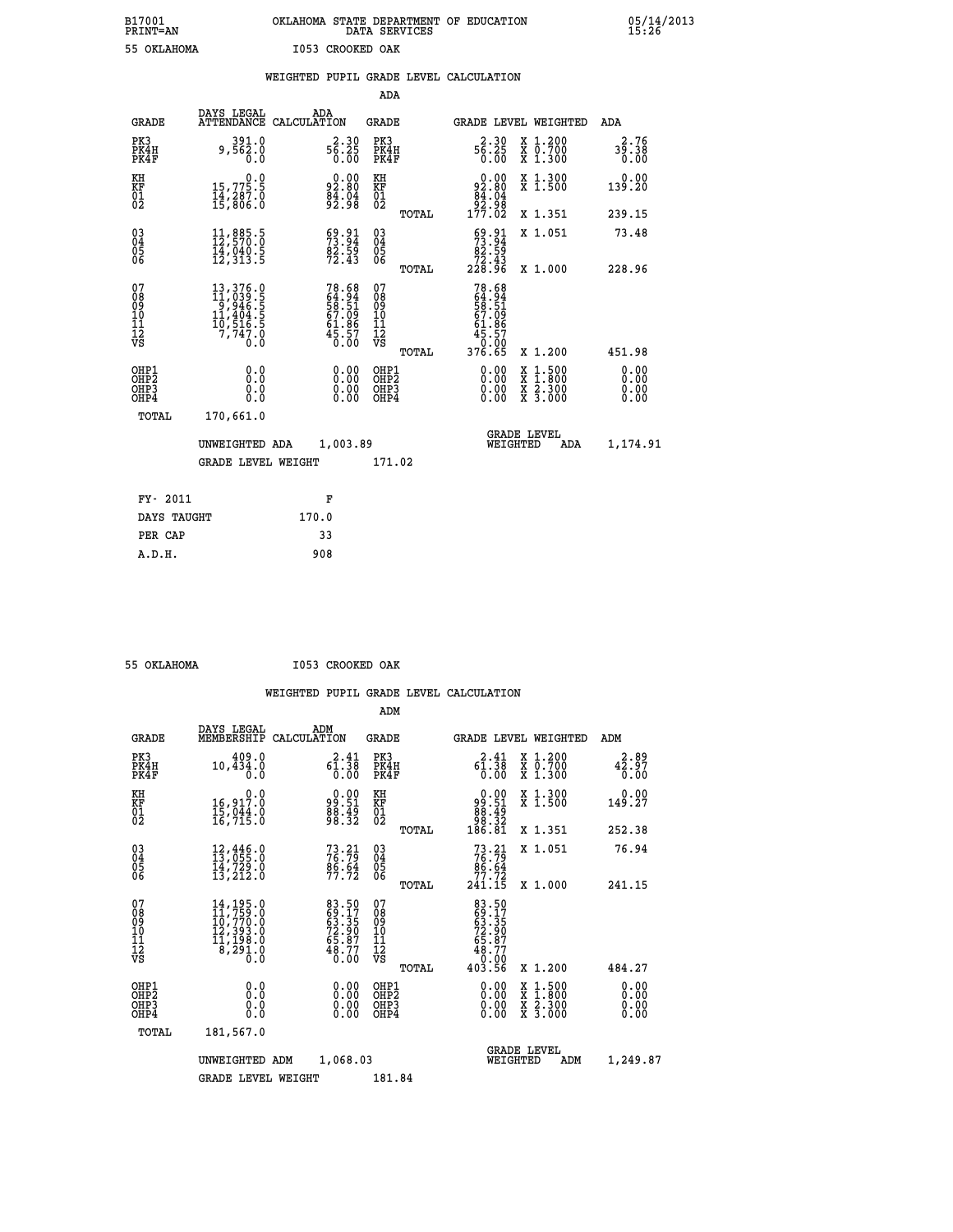# **B17001 OKLAHOMA STATE DEPARTMENT OF EDUCATION 05/14/2013 PRINT=AN DATA SERVICES 15:26 55 OKLAHOMA I088 BETHANY**

|  |  | WEIGHTED PUPIL GRADE LEVEL CALCULATION |
|--|--|----------------------------------------|
|  |  |                                        |

|                                                                  |                                                                                                               |                                                                                                   | ADA                                      |       |                                                                                                            |                                                                                                                                           |                              |
|------------------------------------------------------------------|---------------------------------------------------------------------------------------------------------------|---------------------------------------------------------------------------------------------------|------------------------------------------|-------|------------------------------------------------------------------------------------------------------------|-------------------------------------------------------------------------------------------------------------------------------------------|------------------------------|
| <b>GRADE</b>                                                     | DAYS LEGAL                                                                                                    | ADA<br>ATTENDANCE CALCULATION                                                                     | GRADE                                    |       |                                                                                                            | <b>GRADE LEVEL WEIGHTED</b>                                                                                                               | ADA                          |
| PK3<br>PK4H<br>PK4F                                              | 1,298.5<br>15,197.5<br>0.0                                                                                    | 7.64<br>89.40<br>0.00                                                                             | PK3<br>PK4H<br>PK4F                      |       | 7.64<br>0.40<br>0.00                                                                                       | X 1.200<br>X 0.700<br>X 1.300                                                                                                             | 9.17<br>62.58<br>0.00        |
| KH<br>KF<br>01<br>02                                             | 7,957.5<br>10,187.5<br>19,063.0<br>19,915.5                                                                   | $\begin{array}{c} 46.81 \\ 59.93 \\ 112.14 \\ 117.15 \end{array}$                                 | KH<br><b>KF</b><br>01<br>02              |       | $46.81$<br>$59.93$<br>$112.14$<br>$117.15$                                                                 | X 1.300<br>X 1.500                                                                                                                        | 60.85<br>89.90               |
|                                                                  |                                                                                                               |                                                                                                   |                                          | TOTAL | 229.29                                                                                                     | X 1.351                                                                                                                                   | 309.77                       |
| $^{03}_{04}$<br>Ŏ5<br>06                                         | 16,299.0<br>16,614.0<br>20,400.0<br>20,593.0                                                                  | 95.88<br>97.73<br>120.00<br>121.14                                                                | $\substack{03 \\ 04}$<br>$\frac{05}{06}$ |       | 95.88<br>97.73<br>120.00<br>121.14                                                                         | X 1.051                                                                                                                                   | 100.77                       |
|                                                                  |                                                                                                               |                                                                                                   |                                          | TOTAL | 338.87                                                                                                     | X 1.000                                                                                                                                   | 338.87                       |
| 07<br>08<br>09<br>11<br>11<br>12<br>VS                           | $\begin{smallmatrix} 21,007.5\\ 21,484.5\\ 20,698.0\\ 18,753.5\\ 21,008.0\\ 14,073.5\\ 0.0 \end{smallmatrix}$ | $\begin{smallmatrix} 123.57\\ 126.38\\ 121.81\\ 110.49\\ 123.71\\ 83.14\\ 0.00 \end{smallmatrix}$ | 07<br>08<br>09<br>11<br>11<br>12<br>VS   | TOTAL | $\begin{smallmatrix} 123.57\\ 126.38\\ 121.81\\ 110.49\\ 123.71\\ 83.14\\ 0.00\\ 689.10 \end{smallmatrix}$ | X 1.200                                                                                                                                   | 826.92                       |
| OHP1<br>OHP <sub>2</sub><br>OH <sub>P3</sub><br>OH <sub>P4</sub> | 0.0<br>Ō.Ō<br>0.0<br>0.0                                                                                      | 0.00<br>0.00<br>0.00                                                                              | OHP1<br>OHP2<br>OHP3<br>OHP4             |       | 0.00<br>0.00<br>0.00                                                                                       | $\begin{smallmatrix} \mathtt{X} & 1\cdot500\\ \mathtt{X} & 1\cdot800\\ \mathtt{X} & 2\cdot300\\ \mathtt{X} & 3\cdot000 \end{smallmatrix}$ | 0.00<br>0.00<br>0.00<br>0.00 |
| TOTAL                                                            | 264,550.5                                                                                                     |                                                                                                   |                                          |       |                                                                                                            |                                                                                                                                           |                              |
|                                                                  | UNWEIGHTED ADA                                                                                                | 1,556.92                                                                                          |                                          |       | WEIGHTED                                                                                                   | <b>GRADE LEVEL</b><br>ADA                                                                                                                 | 1,798.83                     |
|                                                                  | <b>GRADE LEVEL WEIGHT</b>                                                                                     |                                                                                                   | 241.91                                   |       |                                                                                                            |                                                                                                                                           |                              |
| FY- 2011                                                         |                                                                                                               | F                                                                                                 |                                          |       |                                                                                                            |                                                                                                                                           |                              |
| DAYS TAUGHT                                                      |                                                                                                               | 170.0                                                                                             |                                          |       |                                                                                                            |                                                                                                                                           |                              |
|                                                                  |                                                                                                               |                                                                                                   |                                          |       |                                                                                                            |                                                                                                                                           |                              |
| PER CAP                                                          |                                                                                                               | 0                                                                                                 |                                          |       |                                                                                                            |                                                                                                                                           |                              |
| A.D.H.                                                           |                                                                                                               | $\mathbf{0}$                                                                                      |                                          |       |                                                                                                            |                                                                                                                                           |                              |

| 55 OKLAHOMA |  | <b>I088 BETHANY</b> |
|-------------|--|---------------------|
|-------------|--|---------------------|

|                                                       |                                                                                             |                    |                                                                                                     | ADM                                    |       |                                                                                                           |                           |                                                                                                                                           |                              |
|-------------------------------------------------------|---------------------------------------------------------------------------------------------|--------------------|-----------------------------------------------------------------------------------------------------|----------------------------------------|-------|-----------------------------------------------------------------------------------------------------------|---------------------------|-------------------------------------------------------------------------------------------------------------------------------------------|------------------------------|
| <b>GRADE</b>                                          | DAYS LEGAL<br>MEMBERSHIP                                                                    | ADM<br>CALCULATION |                                                                                                     | <b>GRADE</b>                           |       |                                                                                                           |                           | <b>GRADE LEVEL WEIGHTED</b>                                                                                                               | ADM                          |
| PK3<br>PK4H<br>PK4F                                   | 1,300.0<br>15,534.0<br>0.0                                                                  |                    | 7.65<br>$91.38$<br>$0.00$                                                                           | PK3<br>PK4H<br>PK4F                    |       | 7.65<br>91.38<br>0.00                                                                                     |                           | X 1.200<br>X 0.700<br>X 1.300                                                                                                             | 9.18<br>63.97<br>0.00        |
| KH<br>KF<br>01<br>02                                  | $\begin{smallmatrix}8,150.0\\10,702.0\\19,906.0\\20,735.0\end{smallmatrix}$                 |                    | $\begin{array}{c} 47.94 \\ 62.95 \\ 117.09 \\ 121.97 \end{array}$                                   | KH<br>KF<br>01<br>02                   |       | $\begin{smallmatrix} 47.94 \\ 62.95 \\ 117.09 \\ 121.97 \\ 239.06 \end{smallmatrix}$                      |                           | X 1.300<br>X 1.500                                                                                                                        | 62.32<br>94.43               |
|                                                       |                                                                                             |                    |                                                                                                     |                                        | TOTAL |                                                                                                           |                           | X 1.351                                                                                                                                   | 322.97                       |
| 03<br>04<br>05<br>06                                  | $\frac{17}{17}$ , $\frac{235}{185}$ .<br>$\frac{21}{21}$ , $\frac{123}{123}$ .<br>21, 265.0 |                    | 101.38<br>101.09<br>$\frac{124}{125}$ $\frac{25}{09}$                                               | $^{03}_{04}$<br>0500                   |       | 101.38<br>$\frac{124.25}{125.09}$                                                                         |                           | X 1.051                                                                                                                                   | 106.55                       |
|                                                       |                                                                                             |                    |                                                                                                     |                                        | TOTAL | 350.43                                                                                                    |                           | X 1.000                                                                                                                                   | 350.43                       |
| 07<br>08<br>09<br>101<br>112<br>VS                    | $21,539.0$<br>$22,121.0$<br>$21,500.0$<br>$19,353.0$<br>$21,789.0$<br>$14,710.0$<br>$0.0$   |                    | $126.70$<br>$130.12$<br>$126.52$<br>$\frac{114.02}{128.31}$<br>$\bar{8}\,\bar{8}\,\bar{3}\,\bar{8}$ | 07<br>08<br>09<br>11<br>11<br>12<br>VS | TOTAL | $\begin{smallmatrix} 126.70\\130.12\\126.52\\124.52\\114.02\\128.31\\86.89\\9\end{smallmatrix}$<br>712.56 |                           | X 1.200                                                                                                                                   | 855.07                       |
| OHP1<br>OH <sub>P</sub> 2<br>OH <sub>P3</sub><br>OHP4 | 0.0<br>0.000                                                                                |                    | $0.00$<br>$0.00$<br>0.00                                                                            | OHP1<br>OHP2<br>OHP3<br>OHP4           |       | $0.00$<br>$0.00$<br>0.00                                                                                  |                           | $\begin{smallmatrix} \mathtt{X} & 1\cdot500\\ \mathtt{X} & 1\cdot800\\ \mathtt{X} & 2\cdot300\\ \mathtt{X} & 3\cdot000 \end{smallmatrix}$ | 0.00<br>0.00<br>0.00<br>0.00 |
| TOTAL                                                 | 274,147.0                                                                                   |                    |                                                                                                     |                                        |       |                                                                                                           |                           |                                                                                                                                           |                              |
|                                                       | 1,613.35<br>UNWEIGHTED ADM                                                                  |                    |                                                                                                     |                                        |       | WEIGHTED                                                                                                  | <b>GRADE LEVEL</b><br>ADM | 1,864.92                                                                                                                                  |                              |
|                                                       | <b>GRADE LEVEL WEIGHT</b>                                                                   |                    |                                                                                                     | 251.57                                 |       |                                                                                                           |                           |                                                                                                                                           |                              |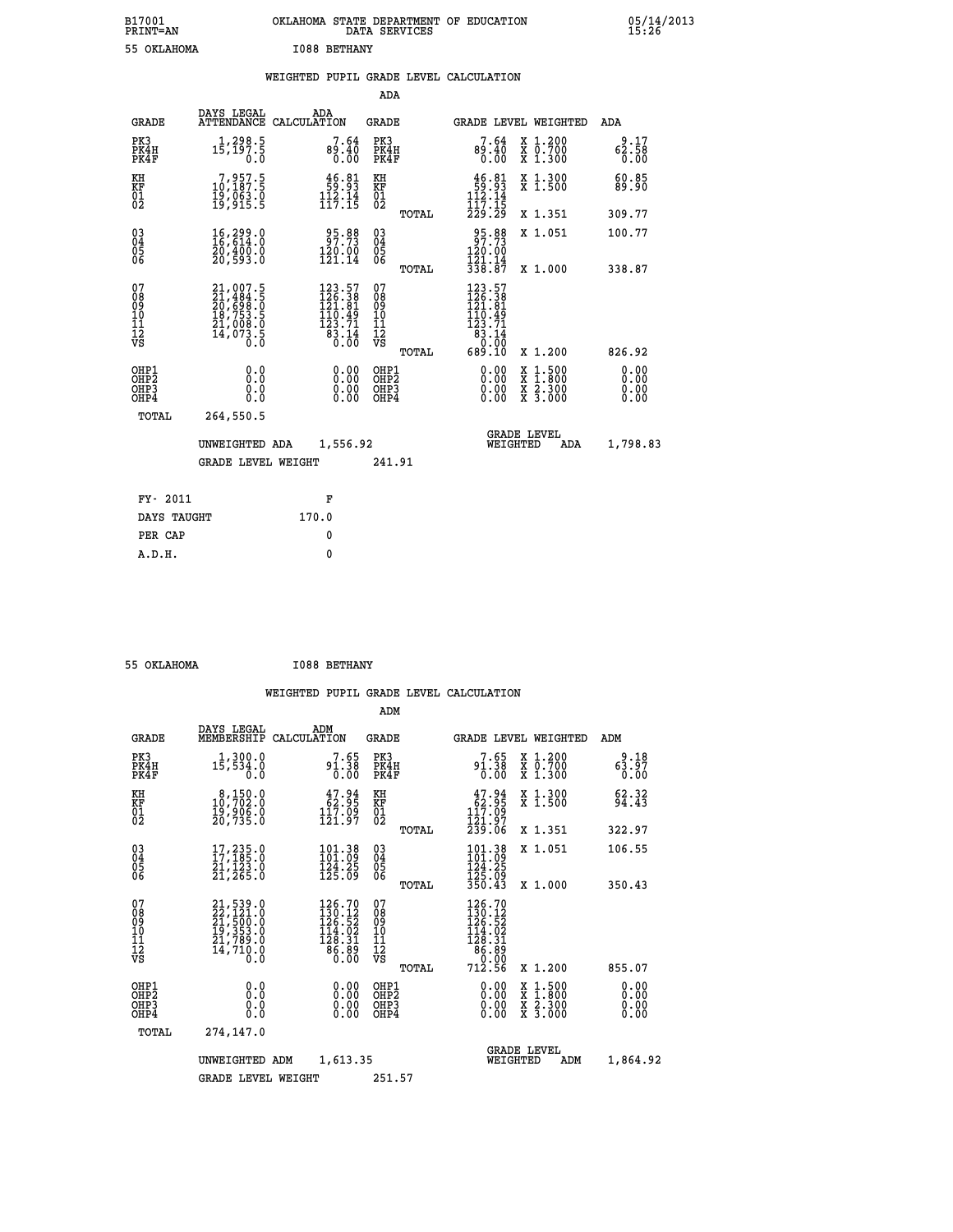|                                                                    |                                                                                   |                                                                                    | ADA                                                               |                                                                                                              |                                          |                                |
|--------------------------------------------------------------------|-----------------------------------------------------------------------------------|------------------------------------------------------------------------------------|-------------------------------------------------------------------|--------------------------------------------------------------------------------------------------------------|------------------------------------------|--------------------------------|
| <b>GRADE</b>                                                       | DAYS LEGAL                                                                        | ADA<br>ATTENDANCE CALCULATION                                                      | <b>GRADE</b>                                                      | GRADE LEVEL WEIGHTED                                                                                         |                                          | ADA                            |
| PK3<br>PK4H<br>PK4F                                                | 12,645.5<br>312,713.5<br>65,727.0                                                 | 74.83<br>1,850.38<br>388.91                                                        | PK3<br>PK4H<br>PK4F                                               | 74.83<br>1,850.38<br>388.91                                                                                  | X 1.200<br>X 0.700<br>X 1.300            | 1,295.27<br>505.58             |
| KH<br><b>KF</b><br>01<br>02                                        | 0.0<br>633,069.5<br>$\frac{2}{587}$ , $\frac{307}{67}$ . $\frac{5}{0}$            | $\begin{smallmatrix}&&0.00\\3,745.51\\3,522.03\\3,473.08\end{smallmatrix}$         | KH<br>KF<br>01<br>02                                              | 0.00<br>3,745.51<br>3,522.03<br>3,473.08<br>6,995.11                                                         | X 1.300<br>X 1.500                       | 0.00<br>5,618.27               |
|                                                                    |                                                                                   |                                                                                    | TOTAL                                                             |                                                                                                              | X 1.351                                  | 9,450.39                       |
| $\begin{smallmatrix} 03 \\[-4pt] 04 \end{smallmatrix}$<br>Ŏ5<br>06 | 547,601.5<br>507,285.0<br>491,950.0<br>373,428.0                                  | 3,239.65<br>3,001.17<br>2,910.26<br>2,208.88                                       | $\substack{03 \\ 04}$<br>$\begin{matrix} 0.5 \\ 0.6 \end{matrix}$ | 3,239.65<br>3,001.17<br>2,910.26<br>2,208.88<br>8,120.31                                                     | X 1.051                                  | 3,404.87                       |
|                                                                    |                                                                                   |                                                                                    | TOTAL                                                             |                                                                                                              | X 1.000                                  | 8,120.31                       |
| 07<br>08<br>09<br>101<br>11<br>12<br>VS                            | 357,400.5<br>333,601.5<br>318,030.0<br>294,204.0<br>239,436.0<br>218,275.0<br>0.0 | 2, 107.11<br>1, 958.49<br>1, 867.09<br>1, 726.18<br>1, 404.28<br>1, 280.74<br>0.00 | 07<br>08<br>09<br>101<br>11<br>12<br>VS                           | 2,107.11<br>$\begin{smallmatrix} 1,958.19\ 1,867.09\ 1,726.18 \end{smallmatrix}$<br>404.28<br>280.74<br>0.00 |                                          |                                |
|                                                                    |                                                                                   |                                                                                    | TOTAL                                                             | 10,343.89                                                                                                    | X 1.200                                  | 12,412.67                      |
| OHP1<br>OHP <sub>2</sub><br>OH <sub>P3</sub><br>OHP4               | 32,410.0<br>0.0<br>0.0<br>$0.\overline{0}$                                        | 185.20<br>0.00<br>0.00                                                             | OHP1<br>OHP <sub>2</sub><br>OHP3<br>OHP4                          | 185.20<br>0.00<br>0.00                                                                                       | X 1:500<br>X 1:800<br>X 2:300<br>X 3:000 | 277.80<br>0.00<br>0.00<br>0.00 |
| TOTAL                                                              | 5,920,151.5                                                                       |                                                                                    |                                                                   |                                                                                                              |                                          |                                |
|                                                                    | UNWEIGHTED ADA                                                                    | 34,943.79                                                                          |                                                                   | <b>GRADE LEVEL</b><br>WEIGHTED                                                                               | ADA                                      | 41, 174, 96                    |
|                                                                    | <b>GRADE LEVEL WEIGHT</b>                                                         |                                                                                    | 6,231.17                                                          |                                                                                                              |                                          |                                |
| FY- 2011                                                           |                                                                                   | F                                                                                  |                                                                   |                                                                                                              |                                          |                                |
| DAYS TAUGHT                                                        |                                                                                   | 169.0                                                                              |                                                                   |                                                                                                              |                                          |                                |
| PER CAP                                                            |                                                                                   | 33                                                                                 |                                                                   |                                                                                                              |                                          |                                |

 **A.D.H. 12,826**

 **55 OKLAHOMA I089 OKLAHOMA CITY**

|                                                    |                                                                                                     |                                                                                      | ADM                                                  |                                                                                                            |                                                                                            |                                |
|----------------------------------------------------|-----------------------------------------------------------------------------------------------------|--------------------------------------------------------------------------------------|------------------------------------------------------|------------------------------------------------------------------------------------------------------------|--------------------------------------------------------------------------------------------|--------------------------------|
| <b>GRADE</b>                                       | DAYS LEGAL<br>MEMBERSHIP                                                                            | ADM<br>CALCULATION                                                                   | <b>GRADE</b>                                         | <b>GRADE LEVEL WEIGHTED</b>                                                                                |                                                                                            | ADM                            |
| PK3<br>PK4H<br>PK4F                                | 13,750.0<br>338,866.0<br>70,275.0                                                                   | 81.36<br>2,005.12<br>415.83                                                          | PK3<br>PK4H<br>PK4F                                  | 81.36<br>2,005.12<br>415.83                                                                                | X 1.200<br>X 0.700<br>X 1.300                                                              | 97.63<br>1,403.58<br>540.58    |
| KH<br>KF<br>01<br>02                               | 0.0<br>675,621.0<br>$\frac{629}{617}, \frac{038}{531}.$ 0                                           | 0.00<br>3,997.27<br>$\frac{3}{3}, \frac{721}{653}$ $\frac{50}{31}$                   | KH<br>KF<br>01<br>02                                 | 0.00<br>3,997.27<br>$\frac{3}{7}$ , $\frac{721}{53}$ , $\frac{6}{31}$<br>$\frac{7}{374}$ , $\frac{31}{91}$ | X 1.300<br>X 1.500                                                                         | 0.00<br>5,995.91               |
|                                                    |                                                                                                     |                                                                                      | TOTAL                                                |                                                                                                            | X 1.351                                                                                    | 9,963.50                       |
| $\begin{matrix} 03 \\ 04 \\ 05 \\ 06 \end{matrix}$ | 574,119.0<br>531,796.0<br>514,467.0                                                                 | 3, 396. 55<br>3, 146. 19<br>3, 043. 49                                               | $\substack{03 \\ 04}$<br>$\frac{05}{06}$             | 3, 396.55<br>3, 146.19<br>3, 043.49<br>2, 342.95<br>8, 532.63                                              | X 1.051                                                                                    | 3,569.77                       |
|                                                    | 396,086.0                                                                                           | 2,342.95                                                                             | TOTAL                                                |                                                                                                            | X 1.000                                                                                    | 8,532.63                       |
| 07<br>08<br>09<br>101<br>11<br>12<br>VS            | 381, 823.0<br>357, 207.0<br>347, 747.0<br>326, 174.0<br>267, 523.0<br>245,378.0<br>$0.\overline{0}$ | 2,251.26<br>$2,097.55$<br>$2,042.16$<br>$1,914.47$<br>$1,569.70$<br>1,440.30<br>0.00 | 07<br>08<br>09<br>10<br>11<br>$\frac{1}{3}$<br>TOTAL | 2, 251.26<br>2, 097.55<br>2, 042.16<br>2, 914.47<br>1, 569.70<br>1,440.30<br>0.00<br>11,315.44             | X 1.200                                                                                    | 13,578.53                      |
| OHP1<br>OHP2<br>OHP3<br>OHP4                       | 32,507.0<br>0.0<br>0.0<br>Ŏ.Ŏ                                                                       | 185.75<br>0.00<br>0.00<br>0.00                                                       | OHP1<br>OHP2<br>OHP3<br>OHP4                         | 185.75<br>0.00<br>0.00<br>0.00                                                                             | $\begin{array}{c} x & 1.500 \\ x & 1.800 \\ x & 2.300 \end{array}$<br>$\overline{x}$ 3.000 | 278.63<br>0.00<br>0.00<br>0.00 |
| TOTAL                                              | 6,319,908.0                                                                                         |                                                                                      |                                                      |                                                                                                            |                                                                                            |                                |
| 37,304.86<br>UNWEIGHTED<br>ADM<br>6,655.90         |                                                                                                     |                                                                                      |                                                      |                                                                                                            | <b>GRADE LEVEL</b><br>WEIGHTED<br>ADM                                                      | 43,960.76                      |
|                                                    | <b>GRADE LEVEL WEIGHT</b>                                                                           |                                                                                      |                                                      |                                                                                                            |                                                                                            |                                |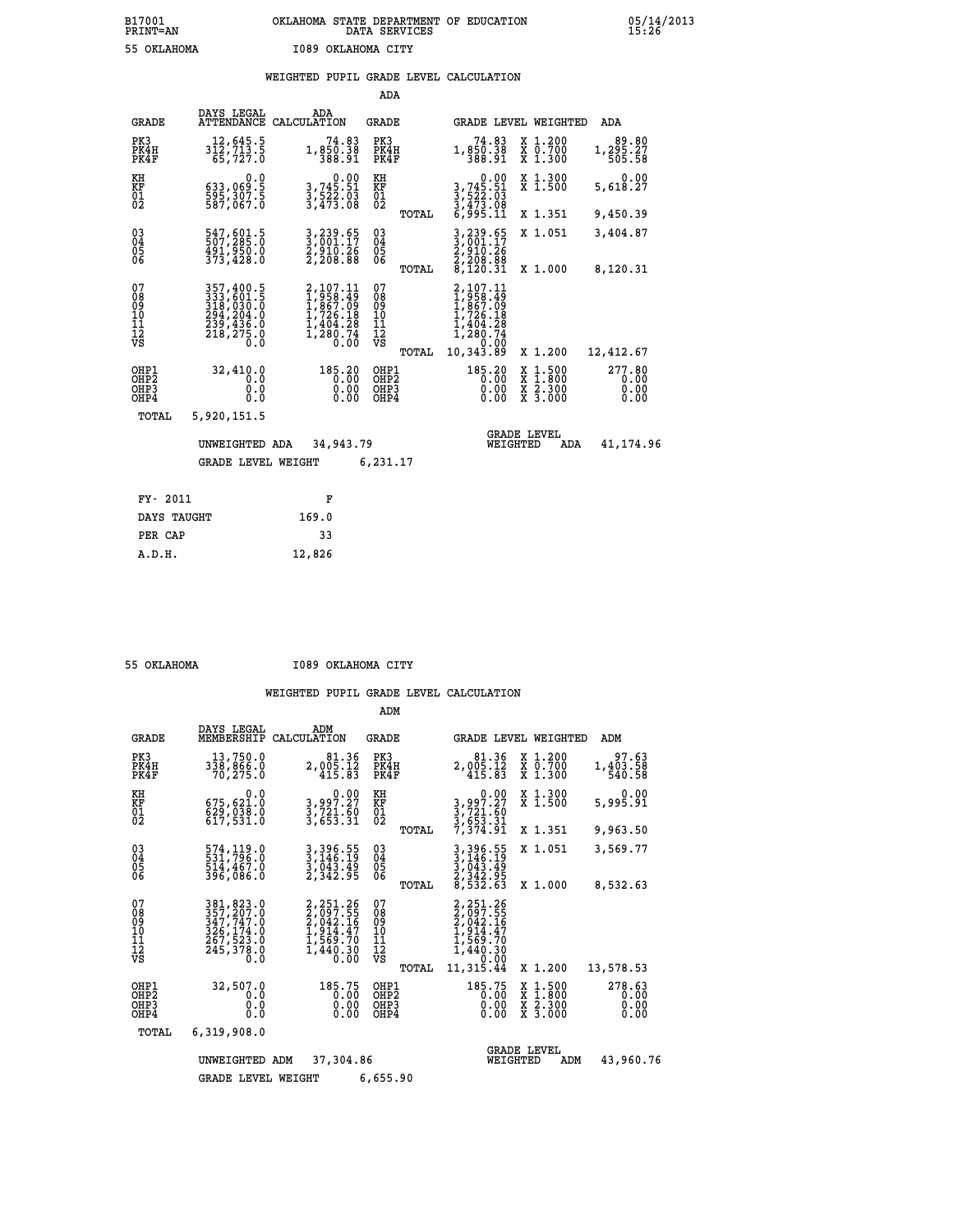# **B17001 OKLAHOMA STATE DEPARTMENT OF EDUCATION 05/14/2013 PRINT=AN DATA SERVICES 15:26 OKLAHOMA COUNTY TOTALS**

## **WEIGHTED PUPIL GRADE LEVEL CALCULATION**

|                                                              |                                                                                                                      |                                                                                        | ADA                                             |                                                                                                   |                                                                                                  |                                |
|--------------------------------------------------------------|----------------------------------------------------------------------------------------------------------------------|----------------------------------------------------------------------------------------|-------------------------------------------------|---------------------------------------------------------------------------------------------------|--------------------------------------------------------------------------------------------------|--------------------------------|
| <b>GRADE</b>                                                 | DAYS LEGAL<br>ATTENDANCE CALCULATION                                                                                 | ADA                                                                                    | <b>GRADE</b>                                    |                                                                                                   | GRADE LEVEL WEIGHTED                                                                             | ADA                            |
| PK3<br>PK4H<br>PK4F                                          | 46,689.0<br>805,033.0<br>195,383.0                                                                                   | 274.75<br>4,746.80<br>1,157.16                                                         | PK3<br>PK4H<br>PK4F                             | 274.75<br>4,746.80<br>1,157.16                                                                    | X 1.200<br>X 0.700<br>X 1.300                                                                    | 329.71<br>3,322.78<br>1,504.30 |
| KH<br>KF<br>$\overline{01}$                                  | 174,947.0<br>1,422,829:0<br>1,577,112:5<br>1,544,160:0                                                               | 1,023.37<br>8,401.16<br>$\frac{5}{2}$ , $\frac{299}{106}$ . $\frac{35}{83}$            | KH<br>ΚF<br>$^{01}_{02}$                        | 1,023.37<br>8,401.16<br>0,299.35<br>9,106.83                                                      | X 1.300<br>X 1.500                                                                               | 1,330.38<br>12,601.79          |
|                                                              |                                                                                                                      |                                                                                        | TOTAL                                           | 18,406.18                                                                                         | X 1.351                                                                                          | 24,866.76                      |
| $\begin{smallmatrix} 03 \\[-4pt] 04 \end{smallmatrix}$<br>05 | 1,506,589.0<br>1,461,109.0<br>1,448,780.0                                                                            | 8,883.40<br>0,612.66<br>8,543.47                                                       | 03<br>04<br>05                                  | 8,883.40<br>0,612.66<br>8,543.47<br>8,221.98                                                      | X 1.051                                                                                          | 34,714.58                      |
| 06                                                           | 1,395,776.0                                                                                                          | 8,221.98                                                                               | 06<br>TOTAL                                     | 25,378.11                                                                                         | X 1.000                                                                                          | 25,378.11                      |
| 07<br>08<br>09<br>11<br>11<br>12<br>VS                       | 1,327,824.5<br>$1,285,223.5$<br>$1,295,846.5$<br>$1,238,383.0$<br>$1,138,661.0$<br>$1,040,748.0$<br>$0.\overline{0}$ | 7,815.12<br>7,552.81<br>$7,816.41$<br>$7,279.34$<br>$6,695.66$<br>$6,118.57$<br>$0.00$ | 07<br>08<br>09<br>10<br>11<br>12<br>VS<br>TOTAL | 7,815.12<br>7,552.81<br>$7,616.41$<br>$7,279.34$<br>$6,695.66$<br>$6,118.57$<br>0.00<br>43,077.91 | X 1.200                                                                                          | 51,693.52                      |
| OHP1<br>OH <sub>P</sub> <sub>2</sub><br>OHP3<br>OHP4         | 49,731.5<br>0.0<br>0<br>$\cdot$ 0<br>0.0                                                                             | 287.78<br>0.00<br>0.00<br>0.00                                                         | OHP1<br>OHP <sub>2</sub><br>OHP3<br>OHP4        | 287.78<br>0.00<br>0.00<br>0.00                                                                    | $\begin{smallmatrix} x & 1 & 500 \\ x & 1 & 800 \\ x & 2 & 300 \\ x & 3 & 000 \end{smallmatrix}$ | 431.68<br>0.00<br>0.00<br>0.00 |
| TOTAL                                                        | 18,954,831.0                                                                                                         |                                                                                        |                                                 |                                                                                                   |                                                                                                  |                                |
|                                                              | UNWEIGHTED ADA<br>GRADE LEVEL WEIGHT                                                                                 | 111,636.62                                                                             | 19,158.88                                       | WEIGHTED                                                                                          | <b>GRADE LEVEL</b><br>ADA                                                                        | 130,795.50                     |
|                                                              |                                                                                                                      |                                                                                        |                                                 |                                                                                                   |                                                                                                  |                                |
| FY-<br>2011                                                  |                                                                                                                      | F                                                                                      |                                                 |                                                                                                   |                                                                                                  |                                |

| F       |
|---------|
| 4,768.0 |
| 618     |
| 57,149  |
|         |

 **ADM**

 **OKLAHOMA COUNTY TOTALS**

| <b>GRADE</b>                                                       | DAYS LEGAL<br>MEMBERSHIP                                                                                                                                                                                                     | ADM<br>CALCULATION                                                   | <b>GRADE</b>                              |                                                                                                                           | GRADE LEVEL WEIGHTED                                                          | ADM                            |
|--------------------------------------------------------------------|------------------------------------------------------------------------------------------------------------------------------------------------------------------------------------------------------------------------------|----------------------------------------------------------------------|-------------------------------------------|---------------------------------------------------------------------------------------------------------------------------|-------------------------------------------------------------------------------|--------------------------------|
| PK3<br>PK4H<br>PK4F                                                | 50,150.0<br>866,416.0<br>210,363.0                                                                                                                                                                                           | 295.13<br>5,108.91<br>1,245.99                                       | PK3<br>PK4H<br>PK4F                       | 295.13<br>5,108.91<br>1,245.99                                                                                            | X 1.200<br>X 0.700<br>X 1.300                                                 | 329.71<br>3,576.26<br>1,619.80 |
| KH<br><b>KF</b><br>01<br>02                                        | 183,532.0<br>1,514,002.0<br>1,662,135.0<br>1,620,753.0                                                                                                                                                                       | 1,073.58<br>8,939.64<br>9,800.86<br>9,558.67                         | ΚH<br>KF<br>01<br>02                      | 1,073.58<br>8,939.64<br>9,800.86<br>9,558.67<br>19,359.53                                                                 | X 1.300<br>X 1.500                                                            | 1,395.65<br>13,409.51          |
|                                                                    |                                                                                                                                                                                                                              |                                                                      | TOTAL                                     |                                                                                                                           | X 1.351                                                                       | 26, 154.71                     |
| $\begin{smallmatrix} 03 \\[-4pt] 04 \end{smallmatrix}$<br>05<br>06 | 1,576,800.0<br>1,529,786.0<br>1,513,292.0<br>1,468,790.0                                                                                                                                                                     | 9, 297.54<br>9, 017.63<br>8,924.07<br>8,652.22                       | $\substack{03 \\ 04}$<br>$\frac{05}{06}$  | 9, 297.54<br>9, 017.63<br>8,924.07<br>8,652.22                                                                            | X 1.051                                                                       | 9,771.71                       |
|                                                                    |                                                                                                                                                                                                                              |                                                                      | TOTAL                                     | 26,593.92                                                                                                                 | X 1.000                                                                       | 26,593.92                      |
| 07<br>08<br>09<br>101<br>11<br>12<br>VS                            | 1,404,454.0<br>$\begin{smallmatrix} 1, 362, 183 \ 1, 385, 175 \ 1, 334, 831 \ 1, 232, 956 \end{smallmatrix}$<br>$\overline{1}, \overline{1} \overline{3} \overline{5}, \overline{7} \overline{4} \overline{5}. \overline{0}$ | 8,266.37<br>8,005.37<br>8,141.96<br>7,846.68<br>7,251.09<br>6,677.59 | 07<br>089<br>101<br>111<br>VS<br>TOTAL    | 8,266.37<br>$\begin{array}{c} 8,005.37 \\ 8,141.96 \\ 7,845.68 \end{array}$<br>7,251.09<br>6,677.59<br>0.00<br>46, 189.06 | X 1.200                                                                       | 55,426.87                      |
| OHP1<br>OH <sub>P</sub> 2<br>OHP3<br>OHP4                          | 49,998.0<br>0.0<br>0<br>$\cdot$ 0<br>0.0                                                                                                                                                                                     | 289.33<br>0.00<br>0.00<br>0.00                                       | OHP1<br>OH <sub>P</sub> 2<br>OHP3<br>OHP4 | 289.33<br>0.00<br>0.00<br>0.00                                                                                            | $\begin{array}{c} x & 1.500 \\ x & 1.800 \\ x & 2.300 \end{array}$<br>X 3.000 | 434.02<br>0.00<br>0.00<br>0.00 |
| TOTAL                                                              | 20,101,361.0                                                                                                                                                                                                                 |                                                                      |                                           |                                                                                                                           |                                                                               |                                |
|                                                                    | UNWEIGHTED                                                                                                                                                                                                                   | 118,392.63<br>ADM                                                    |                                           | WEIGHTED                                                                                                                  | <b>GRADE LEVEL</b><br>ADM                                                     | 138,736.60                     |
|                                                                    | <b>GRADE LEVEL WEIGHT</b>                                                                                                                                                                                                    |                                                                      | 20,343.97                                 |                                                                                                                           |                                                                               |                                |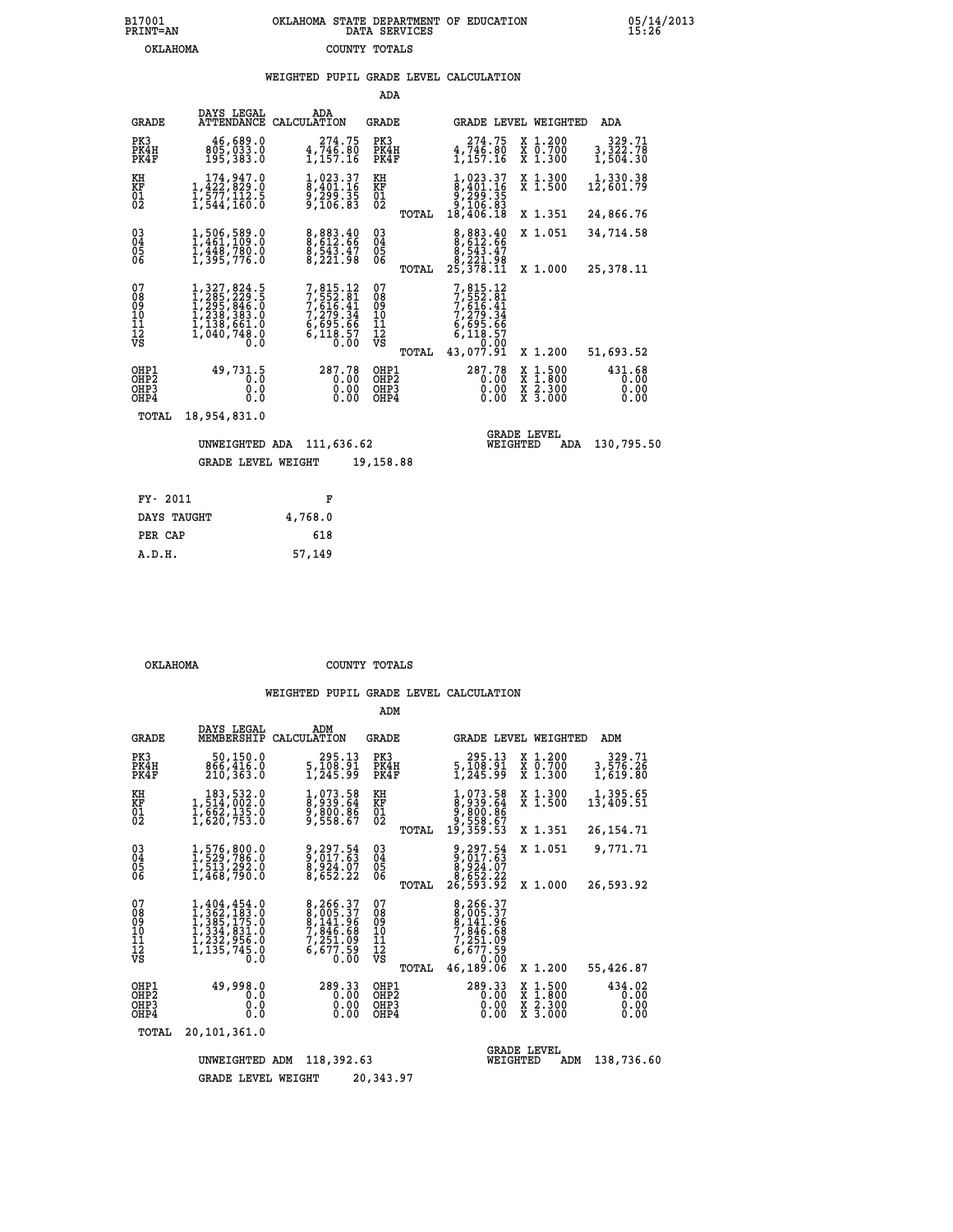|                 | OKLAHOMA STATE DEPARTMENT OF EDUCATION<br>DATA SERVICES |  |
|-----------------|---------------------------------------------------------|--|
| C011 TWIN HILLS |                                                         |  |

 **B17001 OKLAHOMA STATE DEPARTMENT OF EDUCATION 05/14/2013**

|                                                    |                                                                | WEIGHTED PUPIL GRADE LEVEL CALCULATION                                                            |                                                 |                                                                                                                                           |                              |
|----------------------------------------------------|----------------------------------------------------------------|---------------------------------------------------------------------------------------------------|-------------------------------------------------|-------------------------------------------------------------------------------------------------------------------------------------------|------------------------------|
|                                                    |                                                                |                                                                                                   | ADA                                             |                                                                                                                                           |                              |
| <b>GRADE</b>                                       | DAYS LEGAL                                                     | ADA<br>ATTENDANCE CALCULATION                                                                     | <b>GRADE</b>                                    | GRADE LEVEL WEIGHTED                                                                                                                      | ADA                          |
| PK3<br>PK4H<br>PK4F                                | 175.0<br>0.0<br>6,666.0                                        | $\begin{smallmatrix} 1.00\\ 0.00\\ 38.09 \end{smallmatrix}$                                       | PK3<br>PK4H<br>PK4F                             | 1.00<br>X 1.200<br>X 0.700<br>X 1.300<br>$\overline{0}$ .00<br>38.09                                                                      | 1.20<br>0.00<br>49.52        |
| KH<br>KF<br>01<br>02                               | 0.0<br>$\frac{7}{5}, \frac{293}{775}$ .0<br>6,961.0            | $\begin{smallmatrix} 0.00\\ 41.67\\ 33.00\\ 39.78 \end{smallmatrix}$                              | KH<br>KF<br>01<br>02                            | $0.00\n41.67\n33.00\n39.78\n72.78$<br>X 1.300<br>X 1.500                                                                                  | 0.00<br>62.51                |
|                                                    |                                                                |                                                                                                   | TOTAL                                           | X 1.351                                                                                                                                   | 98.33                        |
| $\begin{matrix} 03 \\ 04 \\ 05 \\ 06 \end{matrix}$ | $6,039.0$<br>4,430.0<br>5,939.0<br>4,635.0                     | $34.51$<br>$25.31$<br>$\frac{53.94}{26.49}$                                                       | 03<br>04<br>05<br>06                            | 34.51<br>25.31<br>33.94<br>36.49<br>26.74<br>X 1.051                                                                                      | 36.27                        |
|                                                    |                                                                |                                                                                                   | TOTAL                                           | X 1.000                                                                                                                                   | 85.74                        |
| 07<br>08<br>09<br>101<br>112<br>VS                 | $\frac{5}{5}, \frac{804}{280}.0$<br>0.0<br>0.0<br>0.0<br>$\S.$ | $\begin{array}{@{}ll} 33.17 \\ 30.17 \\ 0.00 \\ 0.00 \\ 0.00 \\ 0.00 \end{array}$<br>Ŏ.ŎŎ<br>O.OO | 07<br>08<br>09<br>11<br>11<br>12<br>VS<br>TOTAL | 33.17<br>30:17<br>0.00<br>0.00<br>0.00<br>0.00<br>63.34<br>X 1.200                                                                        | 76.01                        |
| OHP1<br>OHP2<br>OH <sub>P3</sub><br>OHP4           | 0.0<br>0.0<br>0.0                                              | $\begin{smallmatrix} 0.00 \ 0.00 \ 0.00 \ 0.00 \end{smallmatrix}$                                 | OHP1<br>OHP2<br>OHP3<br>OHP4                    | $\begin{smallmatrix} \mathtt{X} & 1\cdot500\\ \mathtt{X} & 1\cdot800\\ \mathtt{X} & 2\cdot300\\ \mathtt{X} & 3\cdot000 \end{smallmatrix}$ | 0.00<br>0.00<br>0.00<br>0.00 |
| TOTAL                                              | 58,997.0                                                       |                                                                                                   |                                                 |                                                                                                                                           |                              |
|                                                    | UNWEIGHTED ADA                                                 | 337.13                                                                                            |                                                 | <b>GRADE LEVEL</b><br>WEIGHTED                                                                                                            | 409.58<br>ADA                |
|                                                    | <b>GRADE LEVEL WEIGHT</b>                                      |                                                                                                   | 72.45                                           |                                                                                                                                           |                              |
| FY- 2011                                           |                                                                | F                                                                                                 |                                                 |                                                                                                                                           |                              |
|                                                    | DAYS TAUGHT                                                    | 175.0                                                                                             |                                                 |                                                                                                                                           |                              |
| PER CAP                                            |                                                                | 77                                                                                                |                                                 |                                                                                                                                           |                              |

| E AVMII APP |  |
|-------------|--|

 **A.D.H. 269**

 **ADM**

B17001<br>PRINT=AN<br>56 OKMULGEE

 **56 OKMULGEE C011 TWIN HILLS**

| <b>GRADE</b>                                       | DAYS LEGAL<br>MEMBERSHIP                                                                                                   | ADM<br>CALCULATION                                                                                | <b>GRADE</b>                                       |       |                                                                                                                                                     | GRADE LEVEL WEIGHTED                     | ADM                   |  |
|----------------------------------------------------|----------------------------------------------------------------------------------------------------------------------------|---------------------------------------------------------------------------------------------------|----------------------------------------------------|-------|-----------------------------------------------------------------------------------------------------------------------------------------------------|------------------------------------------|-----------------------|--|
| PK3<br>PK4H<br>PK4F                                | 175.0<br>7, 119.0                                                                                                          | $\begin{smallmatrix} 1.00\\ 0.00\\ 40.68 \end{smallmatrix}$                                       | PK3<br>PK4H<br>PK4F                                |       | $\begin{smallmatrix} 1.00\\ 0.00\\ 40.68 \end{smallmatrix}$                                                                                         | X 1.200<br>X 0.700<br>X 1.300            | 1.20<br>ō:ōŏ<br>52.88 |  |
| KH<br>KF<br>01<br>02                               | 0.0<br>7,752.0<br>6,114.0                                                                                                  | $\begin{smallmatrix} 0.00\\ 44.30\\ 34.94\\ 42.42 \end{smallmatrix}$                              | KH<br>KF<br>01<br>02                               |       | $0.00\n44.30\n34.94\n42.42\n77.36$                                                                                                                  | X 1.300<br>X 1.500                       | 0.00<br>66.45         |  |
|                                                    |                                                                                                                            |                                                                                                   |                                                    | TOTAL |                                                                                                                                                     | X 1.351                                  | 104.51                |  |
| $\begin{matrix} 03 \\ 04 \\ 05 \\ 06 \end{matrix}$ | $\begin{smallmatrix} 6 & 432 & 0\\ 4 & 566 & 0\\ 6 & 216 & 0\\ 4 & 909 & 0 \end{smallmatrix}$                              | 36.75<br>26.09<br>35.52<br>28.05                                                                  | $\begin{matrix} 03 \\ 04 \\ 05 \\ 06 \end{matrix}$ |       | 36.75<br>26.09<br>35.52<br>28.05<br>89.66                                                                                                           | X 1.051                                  | 38.62                 |  |
|                                                    |                                                                                                                            |                                                                                                   |                                                    | TOTAL |                                                                                                                                                     | X 1.000                                  | 89.66                 |  |
| 07<br>089<br>090<br>1112<br>VS                     | $\begin{smallmatrix} 6\,,\,161\,.\,0\\ 5\,,\,561\,.\,0\\ 0\,\,.0\\ 0\,\,.0\\ 0\,\,.0\\ 0\,\,.0\\ 0\,\,.0\end{smallmatrix}$ | $\begin{smallmatrix} 35.21\\ 31.78\\ 0.00\\ 0.00\\ 0.00\\ 0.00 \end{smallmatrix}$<br>Ŏ.ŎŎ<br>O.OO | 07<br>08901112<br>1112<br>VS                       | TOTAL | $\begin{array}{c} 35\cdot 21 \\ 31\cdot 78 \\ 0\cdot 00 \\ 0\cdot 00 \\ 0\cdot 00 \\ 0\cdot 00 \\ 0\cdot 00 \\ 0\cdot 00 \\ 66\cdot 99 \end{array}$ | X 1.200                                  | 80.39                 |  |
| OHP1<br>OHP2<br>OHP3<br>OHP4                       | 0.0<br>$\begin{smallmatrix} 0.0 & 0 \ 0.0 & 0 \end{smallmatrix}$                                                           |                                                                                                   | OHP1<br>OHP2<br>OHP3<br>OHP4                       |       |                                                                                                                                                     | X 1:500<br>X 1:800<br>X 2:300<br>X 3:000 | 0.00<br>0.00<br>0.00  |  |
| TOTAL                                              | 62,429.0                                                                                                                   |                                                                                                   |                                                    |       |                                                                                                                                                     |                                          |                       |  |
|                                                    | UNWEIGHTED                                                                                                                 | 356.74<br>ADM                                                                                     |                                                    |       | WEIGHTED                                                                                                                                            | <b>GRADE LEVEL</b><br>ADM                | 433.71                |  |
|                                                    | <b>GRADE LEVEL WEIGHT</b>                                                                                                  |                                                                                                   | 76.97                                              |       |                                                                                                                                                     |                                          |                       |  |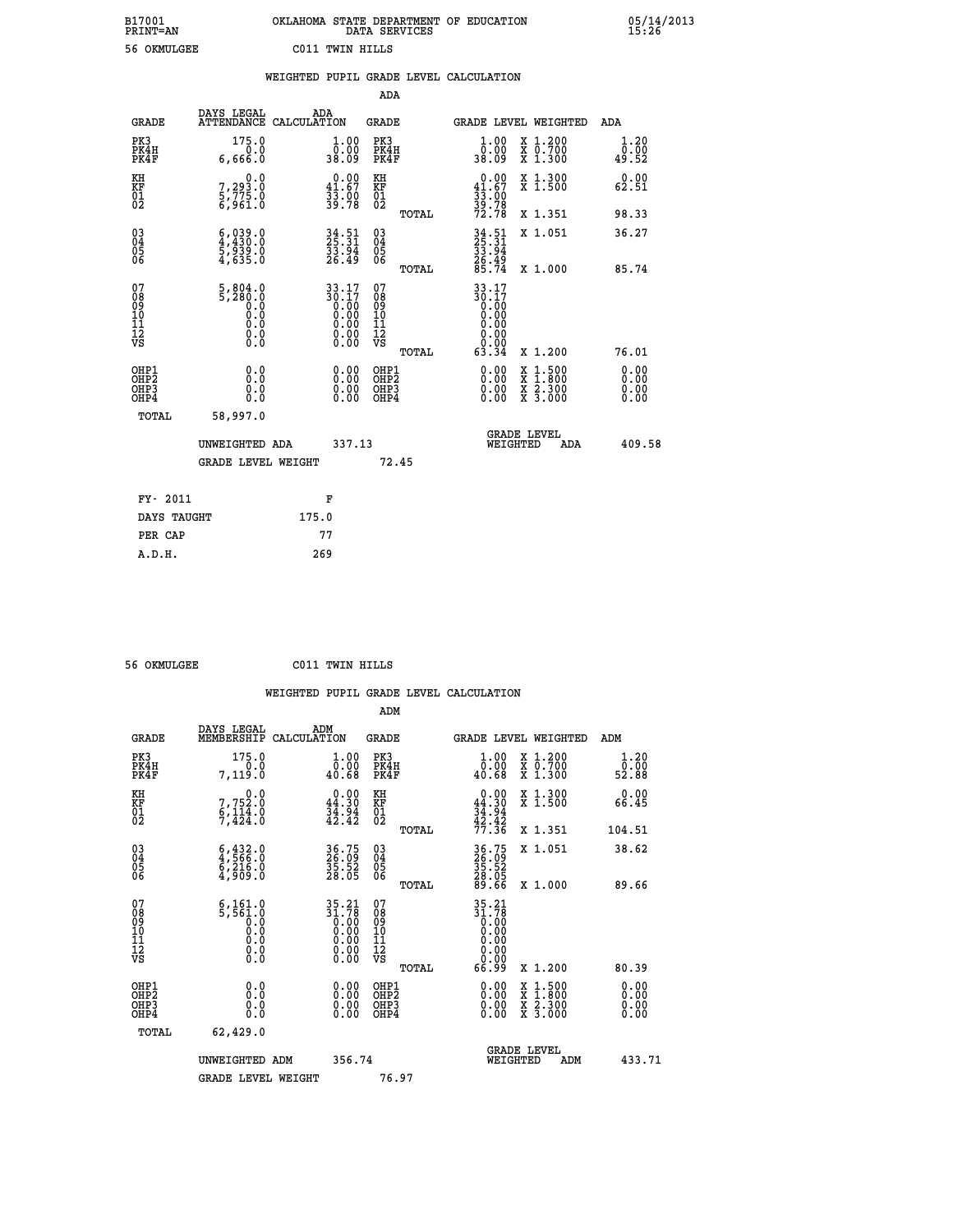| B17001<br>PRINT=AN                                    |                                                                                        | OKLAHOMA STATE DEPARTMENT OF EDUCATION                                                                          | DATA SERVICES                                                       |                                                                                                                                                                     |                                                                                                  | 05/14/2013                   |
|-------------------------------------------------------|----------------------------------------------------------------------------------------|-----------------------------------------------------------------------------------------------------------------|---------------------------------------------------------------------|---------------------------------------------------------------------------------------------------------------------------------------------------------------------|--------------------------------------------------------------------------------------------------|------------------------------|
| 56 OKMULGEE                                           |                                                                                        | I001 OKMULGEE                                                                                                   |                                                                     |                                                                                                                                                                     |                                                                                                  |                              |
|                                                       |                                                                                        | WEIGHTED PUPIL GRADE LEVEL CALCULATION                                                                          |                                                                     |                                                                                                                                                                     |                                                                                                  |                              |
|                                                       |                                                                                        |                                                                                                                 | ADA                                                                 |                                                                                                                                                                     |                                                                                                  |                              |
| <b>GRADE</b>                                          | DAYS LEGAL                                                                             | ADA<br>ATTENDANCE CALCULATION                                                                                   | GRADE                                                               | GRADE LEVEL WEIGHTED                                                                                                                                                |                                                                                                  | ADA                          |
| PK3<br>PK4H<br>PK4F                                   | 885.0<br>0.0<br>15, 166.0                                                              | 5.06<br>0.00<br>86.66                                                                                           | PK3<br>PK4H<br>PK4F                                                 | 5.06<br>0.00<br>86.66                                                                                                                                               | X 1.200<br>X 0.700<br>X 1.300                                                                    | 6.07<br>0.00<br>112.66       |
| KH<br>KF<br>01<br>02                                  | 0.0<br>26,308:5<br>25,246:0<br>19,408:5                                                | $\begin{smallmatrix} 0.00\\ 150.33\\ 144.26\\ 110.91 \end{smallmatrix}$                                         | KH<br>KF<br>01<br>02                                                | $0.00$<br>150.33<br>144.26                                                                                                                                          | X 1.300<br>$\bar{x}$ 1.500                                                                       | 0.00<br>225.50               |
|                                                       |                                                                                        |                                                                                                                 | TOTAL                                                               | 110.91<br>255.17                                                                                                                                                    | X 1.351                                                                                          | 344.73                       |
| 030404<br>ŎĞ                                          | 21,956.0<br>19,688.0<br>21,537.5<br>21,176.0                                           | $\begin{smallmatrix} 125\cdot\frac{46}{50}\\ 112\cdot\frac{56}{50}\\ 123\cdot07\\ 121\cdot01 \end{smallmatrix}$ | $\begin{matrix} 03 \\ 04 \\ 05 \\ 06 \end{matrix}$                  | 125.46<br>112.50<br>123.07<br>121.01                                                                                                                                | X 1.051                                                                                          | 131.86                       |
|                                                       |                                                                                        |                                                                                                                 | <b>TOTAL</b>                                                        | 356.58                                                                                                                                                              | X 1.000                                                                                          | 356.58                       |
| 07<br>08<br>09<br>10<br>11<br>12<br>VS                | 17,727.5<br>$167085.0$<br>$177153.0$<br>$157944.0$<br>$137076.0$<br>$20784.0$<br>$0.0$ | 101.30<br>91.91<br>99.02<br>91.11<br>$\frac{7\ddot{4}\cdot 7\ddot{2}}{11\ddot{5}\cdot 91}$                      | 07<br>08<br>09<br>10<br>$\frac{11}{12}$<br>$\frac{12}{18}$<br>TOTAL | 101.30<br>91.91<br>99.02<br>91.11<br>$\substack{\textcolor{red}{\textbf{74.72}}\textcolor{white}{\textbf{7}}\\ \textcolor{red}{\textbf{115.91}}}$<br>0.00<br>572.97 | X 1.200                                                                                          | 687.56                       |
| OHP1<br>OH <sub>P</sub> 2<br>OH <sub>P3</sub><br>OHP4 | 0.0<br>Ō.Ō<br>0.0<br>0.0                                                               | 0.00<br>0.00                                                                                                    | OHP1<br>OH <sub>P</sub> 2<br>OHP3<br>OHP4                           | 0.00<br>0.00<br>0.00                                                                                                                                                | $\begin{smallmatrix} x & 1 & 500 \\ x & 1 & 800 \\ x & 2 & 300 \\ x & 3 & 000 \end{smallmatrix}$ | 0.00<br>0.00<br>0.00<br>0.00 |
| TOTAL                                                 | 271,641.0                                                                              |                                                                                                                 |                                                                     |                                                                                                                                                                     |                                                                                                  |                              |
|                                                       | UNWEIGHTED ADA                                                                         | 1,552.23                                                                                                        |                                                                     | <b>GRADE LEVEL</b><br>WEIGHTED                                                                                                                                      | ADA                                                                                              | 1,864.96                     |
|                                                       | GRADE LEVEL WEIGHT                                                                     |                                                                                                                 | 312.73                                                              |                                                                                                                                                                     |                                                                                                  |                              |
| FY- 2011                                              |                                                                                        | F                                                                                                               |                                                                     |                                                                                                                                                                     |                                                                                                  |                              |
| DAYS TAUGHT                                           |                                                                                        | 175.0                                                                                                           |                                                                     |                                                                                                                                                                     |                                                                                                  |                              |
| PER CAP                                               |                                                                                        | 33                                                                                                              |                                                                     |                                                                                                                                                                     |                                                                                                  |                              |
| A.D.H.                                                |                                                                                        | 1,040                                                                                                           |                                                                     |                                                                                                                                                                     |                                                                                                  |                              |

| A.D.H. | 1,040 |
|--------|-------|
|        |       |
|        |       |

 **56 OKMULGEE I001 OKMULGEE**

|                                                       |                                                                                                                                                 |                                                                                               | ADM                                     |                                                                                              |                                                                                                  |                              |
|-------------------------------------------------------|-------------------------------------------------------------------------------------------------------------------------------------------------|-----------------------------------------------------------------------------------------------|-----------------------------------------|----------------------------------------------------------------------------------------------|--------------------------------------------------------------------------------------------------|------------------------------|
| <b>GRADE</b>                                          | DAYS LEGAL<br>MEMBERSHIP                                                                                                                        | ADM<br>CALCULATION                                                                            | <b>GRADE</b>                            | <b>GRADE LEVEL WEIGHTED</b>                                                                  |                                                                                                  | ADM                          |
| PK3<br>PK4H<br>PK4F                                   | 885.0<br>0.0<br>16,971.0                                                                                                                        | 5.06<br>0.00<br>96.98                                                                         | PK3<br>PK4H<br>PK4F                     | 5.06<br>ŏŏ:ŏ<br>8ê:âe                                                                        | X 1.200<br>X 0.700<br>X 1.300                                                                    | 6.07<br>0.00<br>126.07       |
| KH<br>KF<br>01<br>02                                  | 0.0<br>28,764.0<br>26,961.0<br>20,741.0                                                                                                         | $\begin{smallmatrix}&&0.00\\164.37\\154.06\\118.52\end{smallmatrix}$                          | KH<br>KF<br>01<br>02                    | $\begin{array}{c} 0.00 \\ 164.37 \\ 154.06 \\ 118.52 \\ 272.58 \end{array}$                  | X 1.300<br>X 1.500                                                                               | 0.00<br>246.56               |
|                                                       |                                                                                                                                                 |                                                                                               | TOTAL                                   |                                                                                              | X 1.351                                                                                          | 368.26                       |
| 03<br>04<br>05<br>06                                  | $23,564.0$<br>$22,882.0$<br>22,642.0                                                                                                            | $\begin{smallmatrix} 134.65\\ 121.66\\ 130.75\\ 129.38 \end{smallmatrix}$                     | $\substack{03 \\ 04}$<br>0500           | 134.65<br>121.66<br>130.75<br>129.38                                                         | X 1.051                                                                                          | 141.52                       |
|                                                       |                                                                                                                                                 |                                                                                               | TOTAL                                   | 381.79                                                                                       | X 1.000                                                                                          | 381.79                       |
| 07<br>08<br>09<br>101<br>112<br>VS                    | $\begin{smallmatrix} 18,744\cdot 0\\ 17,052\cdot 0\\ 18,719\cdot 0\\ 17,638\cdot 0\\ 14,226\cdot 0\\ 22,208\cdot 0\\ 0\cdot 0\end{smallmatrix}$ | 107.11<br>97.44<br>106.97<br>100.79<br>$\begin{array}{c} 81.29 \\ 126.90 \\ 0.00 \end{array}$ | 07<br>08<br>09<br>101<br>11<br>12<br>VS | 107.11<br>$\frac{187.44}{106.97}$<br>$\begin{array}{c} 181.29 \\ 126.90 \\ 0.00 \end{array}$ |                                                                                                  |                              |
|                                                       |                                                                                                                                                 |                                                                                               | TOTAL                                   | 620.50                                                                                       | X 1.200                                                                                          | 744.60                       |
| OHP1<br>OH <sub>P</sub> 2<br>OH <sub>P3</sub><br>OHP4 | 0.0<br>0.000                                                                                                                                    | $0.00$<br>$0.00$<br>0.00                                                                      | OHP1<br>OHP2<br>OHP3<br>OHP4            | $0.00$<br>$0.00$<br>0.00                                                                     | $\begin{smallmatrix} x & 1 & 500 \\ x & 1 & 800 \\ x & 2 & 300 \\ x & 3 & 000 \end{smallmatrix}$ | 0.00<br>0.00<br>0.00<br>0.00 |
| TOTAL                                                 | 293,287.0                                                                                                                                       |                                                                                               |                                         |                                                                                              |                                                                                                  |                              |
|                                                       | UNWEIGHTED ADM                                                                                                                                  | 1,675.93                                                                                      |                                         | WEIGHTED                                                                                     | <b>GRADE LEVEL</b><br>ADM                                                                        | 2,014.87                     |
|                                                       | <b>GRADE LEVEL WEIGHT</b>                                                                                                                       |                                                                                               | 338.94                                  |                                                                                              |                                                                                                  |                              |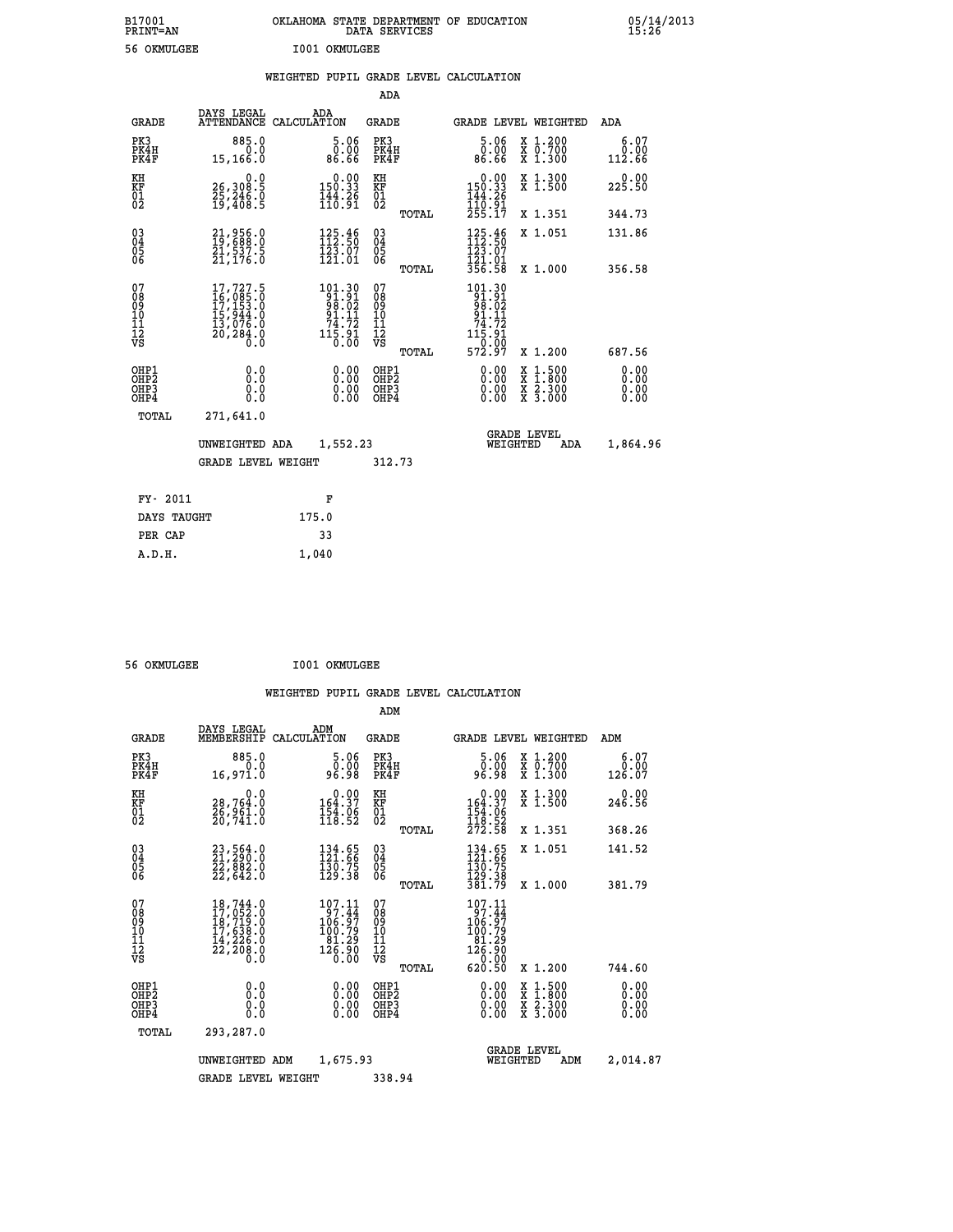| B17001<br><b>PRINT=AN</b> | OKLAHOMA STATE DEPARTMENT OF EDUCATION<br>DATA SERVICES | 05/14/2013<br>15:26 |
|---------------------------|---------------------------------------------------------|---------------------|
| 56<br>OKMULGEE            | <b>I002 HENRYETTA</b>                                   |                     |

|                                                                    |                                                                                                                                                 | WEIGHTED PUPIL GRADE LEVEL CALCULATION                                   |                                        |       |                                                                                                                 |                                                                                                                                                          |                              |
|--------------------------------------------------------------------|-------------------------------------------------------------------------------------------------------------------------------------------------|--------------------------------------------------------------------------|----------------------------------------|-------|-----------------------------------------------------------------------------------------------------------------|----------------------------------------------------------------------------------------------------------------------------------------------------------|------------------------------|
|                                                                    |                                                                                                                                                 |                                                                          | <b>ADA</b>                             |       |                                                                                                                 |                                                                                                                                                          |                              |
| <b>GRADE</b>                                                       | DAYS LEGAL                                                                                                                                      | ADA<br>ATTENDANCE CALCULATION                                            | <b>GRADE</b>                           |       |                                                                                                                 | GRADE LEVEL WEIGHTED                                                                                                                                     | ADA                          |
| PK3<br>PK4H<br>PK4F                                                | 1,517.0<br>12,162.0                                                                                                                             | 9.36<br>75.00                                                            | PK3<br>PK4H<br>PK4F                    |       | 9.36<br>0.00<br>75.07                                                                                           | X 1.200<br>X 0.700<br>X 1.300                                                                                                                            | 11.23<br>0.00<br>97.59       |
| KH<br>KF<br>01<br>02                                               | $\begin{smallmatrix}&&&0.0\\17,152.5\\19,892.5\\14,578.0\end{smallmatrix}$                                                                      | $\begin{smallmatrix} &0.00\\ 105.88\\ 122.79\\ 89.99\end{smallmatrix}$   | KH<br>KF<br>01<br>02                   |       | $\begin{smallmatrix}&&0.00\\105.88\\122.79\\89.99\\212.78\end{smallmatrix}$                                     | X 1.300<br>X 1.500                                                                                                                                       | 0.00<br>158.82               |
|                                                                    |                                                                                                                                                 |                                                                          |                                        | TOTAL |                                                                                                                 | X 1.351                                                                                                                                                  | 287.47                       |
| $\begin{smallmatrix} 03 \\[-4pt] 04 \end{smallmatrix}$<br>05<br>06 | $14,602.0$<br>$14,856.0$<br>$14,501.0$<br>$14,271.0$                                                                                            | 90.14<br>91.70<br>89.51<br>88.09                                         | $\substack{03 \\ 04}$<br>Ŏ5<br>06      |       | $\begin{smallmatrix} 90.14 \\ 91.70 \\ 89.51 \\ 88.09 \\ 269.30 \end{smallmatrix}$                              | X 1.051                                                                                                                                                  | 94.74                        |
|                                                                    |                                                                                                                                                 |                                                                          |                                        | TOTAL |                                                                                                                 | X 1.000                                                                                                                                                  | 269.30                       |
| 07<br>08<br>09<br>11<br>11<br>12<br>VS                             | $\begin{smallmatrix} 12,162\cdot 0\\ 11,974\cdot 5\\ 13,081\cdot 5\\ 12,725\cdot 0\\ 11,365\cdot 0\\ 11,748\cdot 5\\ 0\cdot 0\end{smallmatrix}$ | $75.07$<br>$73.92$<br>$80.92$<br>$78.86$<br>$70.28$<br>$73.88$<br>$0.00$ | 07<br>08<br>09<br>11<br>11<br>12<br>VS | TOTAL | 75.07<br>73.92<br>80.92<br>78.86<br>70.28<br>$7\overline{3}\cdot\overline{8}\overline{8}\overline{6}$<br>452.93 | X 1.200                                                                                                                                                  | 543.52                       |
| OHP1<br>OHP2<br>OH <sub>P3</sub><br>OHP4                           | 0.0<br>0.0<br>Ŏ.Ŏ                                                                                                                               | 0.00<br>$\begin{smallmatrix} 0.00 \ 0.00 \end{smallmatrix}$              | OHP1<br>OHP2<br>OHP3<br>OHP4           |       | 0.00<br>0.00<br>0.00                                                                                            | $1:500$<br>1:800<br>$\begin{smallmatrix} \mathtt{X} & 1 & 500 \\ \mathtt{X} & 1 & 800 \\ \mathtt{X} & 2 & 300 \\ \mathtt{X} & 3 & 000 \end{smallmatrix}$ | 0.00<br>0.00<br>0.00<br>0.00 |
| TOTAL                                                              | 196,588.5                                                                                                                                       |                                                                          |                                        |       |                                                                                                                 |                                                                                                                                                          |                              |
|                                                                    | UNWEIGHTED ADA                                                                                                                                  | 1,215.46                                                                 |                                        |       | WEIGHTED                                                                                                        | <b>GRADE LEVEL</b><br>ADA                                                                                                                                | 1,462.67                     |
|                                                                    | <b>GRADE LEVEL WEIGHT</b>                                                                                                                       |                                                                          | 247.21                                 |       |                                                                                                                 |                                                                                                                                                          |                              |
| FY- 2011                                                           |                                                                                                                                                 | F                                                                        |                                        |       |                                                                                                                 |                                                                                                                                                          |                              |
| DAYS TAUGHT                                                        |                                                                                                                                                 | 162.0                                                                    |                                        |       |                                                                                                                 |                                                                                                                                                          |                              |
| PER CAP                                                            |                                                                                                                                                 | 33                                                                       |                                        |       |                                                                                                                 |                                                                                                                                                          |                              |

 **A.D.H. 782**

 **56 OKMULGEE I002 HENRYETTA**

|                                    |                                          |                                                                                                                                                                                          |                                                                        |                          | ADM                                                 |       |                                                                                  |          |                                          |                              |
|------------------------------------|------------------------------------------|------------------------------------------------------------------------------------------------------------------------------------------------------------------------------------------|------------------------------------------------------------------------|--------------------------|-----------------------------------------------------|-------|----------------------------------------------------------------------------------|----------|------------------------------------------|------------------------------|
|                                    | <b>GRADE</b>                             | DAYS LEGAL<br>MEMBERSHIP                                                                                                                                                                 | ADM<br>CALCULATION                                                     |                          | <b>GRADE</b>                                        |       |                                                                                  |          | <b>GRADE LEVEL WEIGHTED</b>              | ADM                          |
|                                    | PK3<br>PK4H<br>PK4F                      | 1,570.0<br>0.0<br>13,622.0                                                                                                                                                               | 84.09                                                                  | 9.69<br>0.00             | PK3<br>PK4H<br>PK4F                                 |       | 0.00<br>84.09                                                                    |          | X 1.200<br>X 0.700<br>X 1.300            | 11.63<br>0.00<br>109.32      |
| KH<br>KF<br>01<br>02               |                                          | 0.0<br>18,416.0<br>21,010.0<br>15,537.0                                                                                                                                                  | $\begin{smallmatrix} &0.00\\ 113.68\\ 129.69\\ 95.91\end{smallmatrix}$ |                          | KH<br>KF<br>01<br>02                                |       | $\begin{smallmatrix}&&0.00\\113.68\\129.69\\95.91\\225.60\end{smallmatrix}$      |          | X 1.300<br>X 1.500                       | 0.00<br>170.52               |
|                                    |                                          |                                                                                                                                                                                          |                                                                        |                          |                                                     | TOTAL |                                                                                  |          | X 1.351                                  | 304.79                       |
| 03<br>04<br>05<br>06               |                                          | 15,438.0<br>15,808.0<br>15,478.0<br>15, 140.0                                                                                                                                            | 95.30<br>97.58<br>95.54<br>93.46                                       |                          | $\begin{array}{c} 03 \\ 04 \\ 05 \\ 06 \end{array}$ |       | 95.30<br>97.58<br>95.54<br>93.46<br>286.58                                       |          | X 1.051                                  | 100.16                       |
|                                    |                                          |                                                                                                                                                                                          |                                                                        |                          |                                                     | TOTAL |                                                                                  |          | X 1.000                                  | 286.58                       |
| 07<br>08<br>09<br>101<br>112<br>VS |                                          | $\begin{smallmatrix} 12\,, & 990\,. & 0\\ 12\,, & 669\,. & 0\\ 13\,, & 756\,. & 0\\ 13\,, & 495\,. & 0\\ 12\,, & 063\,. & 0\\ 12\,, & 248\,. & 0\\ 0\,. & 0\,. & 0\,. \end{smallmatrix}$ | 80.19<br>78.20<br>85.08<br>83.63<br>83.63<br>74.605<br>77.05<br>0.00   |                          | 07<br>08<br>09<br>101<br>11<br>12<br>VS             | TOTAL | 80.19<br>78.208<br>85.08<br>83.63<br>74.605<br>77.05<br>77.05<br>70.90<br>478.75 |          | X 1.200                                  | 574.50                       |
|                                    |                                          |                                                                                                                                                                                          |                                                                        |                          |                                                     |       |                                                                                  |          |                                          |                              |
|                                    | OHP1<br>OHP2<br>OH <sub>P3</sub><br>OHP4 | 0.0<br>0.000                                                                                                                                                                             |                                                                        | $0.00$<br>$0.00$<br>0.00 | OHP1<br>OHP2<br>OHP <sub>3</sub>                    |       | $0.00$<br>$0.00$<br>0.00                                                         |          | X 1:500<br>X 1:800<br>X 2:300<br>X 3:000 | 0.00<br>0.00<br>0.00<br>0.00 |
|                                    | TOTAL                                    | 209,240.0                                                                                                                                                                                |                                                                        |                          |                                                     |       |                                                                                  |          |                                          |                              |
|                                    |                                          | UNWEIGHTED                                                                                                                                                                               | 1,293.69<br>ADM                                                        |                          |                                                     |       |                                                                                  | WEIGHTED | <b>GRADE LEVEL</b><br>ADM                | 1,557.50                     |
|                                    |                                          | <b>GRADE LEVEL WEIGHT</b>                                                                                                                                                                |                                                                        |                          | 263.81                                              |       |                                                                                  |          |                                          |                              |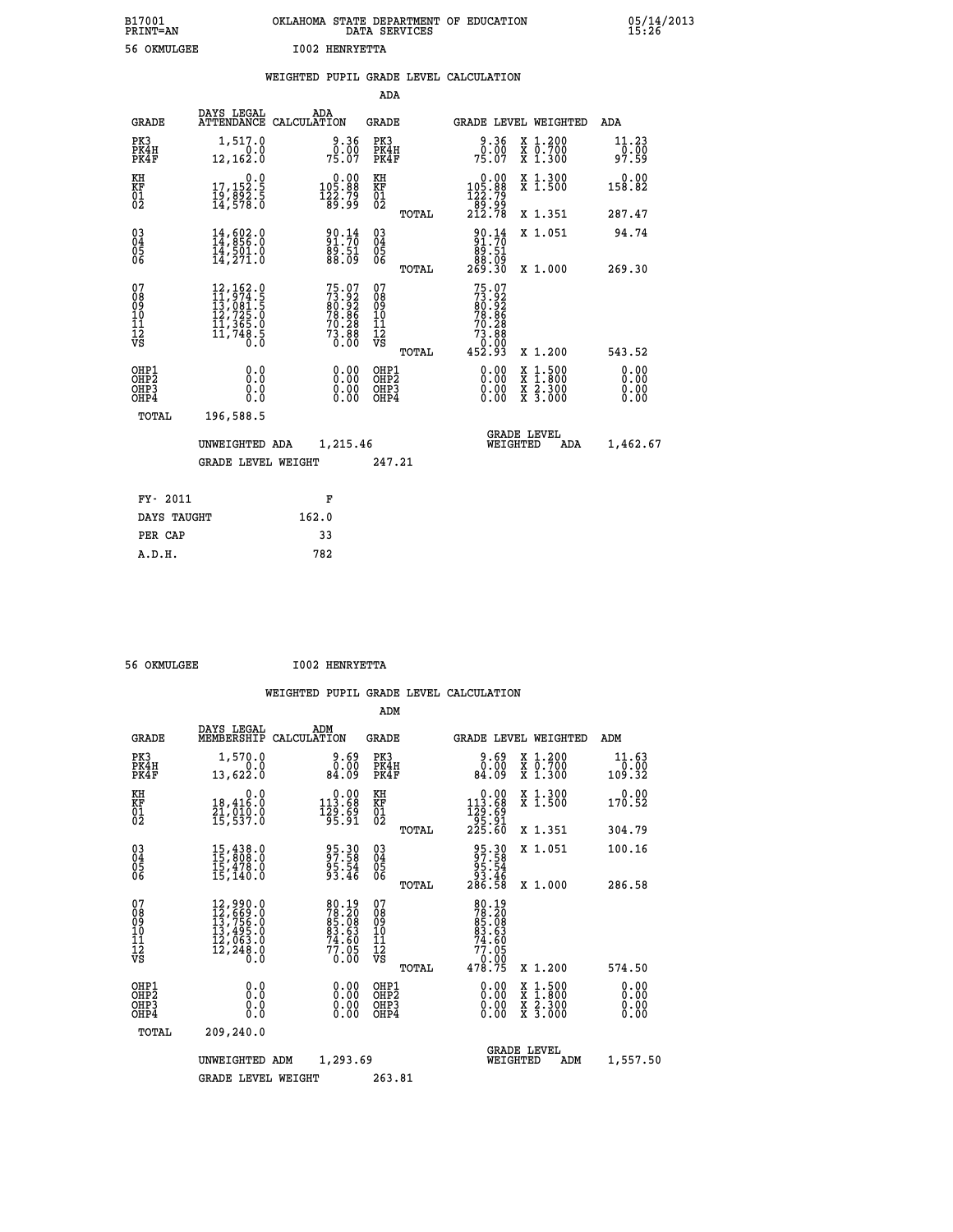| B17001<br><b>PRINT=AN</b> |             | OKLAHOMA STATE DEPARTMENT OF EDUCATION<br>DATA SERVICES |  |
|---------------------------|-------------|---------------------------------------------------------|--|
| 56 OKMULGEE               | I003 MORRIS |                                                         |  |

|  |  | WEIGHTED PUPIL GRADE LEVEL CALCULATION |
|--|--|----------------------------------------|
|  |  |                                        |

| DAYS LEGAL                                  | ADA                                                                                                                                                                                                           | <b>GRADE</b>                                                                                                                                                                | GRADE LEVEL WEIGHTED                                                                                                       | <b>ADA</b>                                                                                                                                                                                                                                                                                 |
|---------------------------------------------|---------------------------------------------------------------------------------------------------------------------------------------------------------------------------------------------------------------|-----------------------------------------------------------------------------------------------------------------------------------------------------------------------------|----------------------------------------------------------------------------------------------------------------------------|--------------------------------------------------------------------------------------------------------------------------------------------------------------------------------------------------------------------------------------------------------------------------------------------|
| 229.0<br>0.0<br>8,644.0                     | $\begin{smallmatrix}1\cdot43\0\cdot00\54\cdot03\end{smallmatrix}$                                                                                                                                             | PK3<br>PK4H<br>PK4F                                                                                                                                                         | $\begin{smallmatrix} 1\cdot 43\\[-1.2mm] 0\cdot 00\\[-1.2mm] 54\cdot 03\end{smallmatrix}$<br>X 1.200<br>X 0.700<br>X 1.300 | 1.72<br>$70.00$<br>70.24                                                                                                                                                                                                                                                                   |
| 0.0<br>10,459.0                             | $0.00$<br>65.37                                                                                                                                                                                               | KH                                                                                                                                                                          | X 1.300<br>X 1.500                                                                                                         | 0.00<br>98.06                                                                                                                                                                                                                                                                              |
|                                             |                                                                                                                                                                                                               |                                                                                                                                                                             | X 1.351                                                                                                                    | 184.65                                                                                                                                                                                                                                                                                     |
| 9,226.5<br>10,283.0<br>īŏ,ōĭ7.š<br>10,039.5 | $57.67$<br>64.27<br>$\frac{62.61}{62.75}$                                                                                                                                                                     | $\substack{03 \\ 04}$<br>$\substack{05 \\ 06}$                                                                                                                              | X 1.051                                                                                                                    | 60.61                                                                                                                                                                                                                                                                                      |
|                                             |                                                                                                                                                                                                               |                                                                                                                                                                             |                                                                                                                            | 189.63                                                                                                                                                                                                                                                                                     |
|                                             |                                                                                                                                                                                                               |                                                                                                                                                                             |                                                                                                                            |                                                                                                                                                                                                                                                                                            |
|                                             |                                                                                                                                                                                                               |                                                                                                                                                                             | X 1.200                                                                                                                    | 534.23                                                                                                                                                                                                                                                                                     |
| 0.0<br>Ō.Ō<br>0.0<br>Ō.Ō                    | 0.00<br>$\begin{smallmatrix} 0.00 \ 0.00 \end{smallmatrix}$                                                                                                                                                   | OHP1<br>OH <sub>P</sub> 2<br>OHP3<br>OHP4                                                                                                                                   | 0.00<br>$1:500$<br>$1:800$<br>X<br>X<br>0.00<br>X 2.300<br>X 3.000<br>0.00                                                 | 0.00<br>0.00<br>0.00<br>0.00                                                                                                                                                                                                                                                               |
| 151,834.5                                   |                                                                                                                                                                                                               |                                                                                                                                                                             |                                                                                                                            |                                                                                                                                                                                                                                                                                            |
|                                             |                                                                                                                                                                                                               |                                                                                                                                                                             | <b>GRADE LEVEL</b><br>WEIGHTED<br>ADA                                                                                      | 1,139.14                                                                                                                                                                                                                                                                                   |
|                                             |                                                                                                                                                                                                               | 189.14                                                                                                                                                                      |                                                                                                                            |                                                                                                                                                                                                                                                                                            |
|                                             |                                                                                                                                                                                                               |                                                                                                                                                                             |                                                                                                                            |                                                                                                                                                                                                                                                                                            |
| DAYS TAUGHT                                 | 160.0                                                                                                                                                                                                         |                                                                                                                                                                             |                                                                                                                            |                                                                                                                                                                                                                                                                                            |
| PER CAP                                     | 68                                                                                                                                                                                                            |                                                                                                                                                                             |                                                                                                                            |                                                                                                                                                                                                                                                                                            |
|                                             | -ĕ´,ē̃79.ŏ<br>11,890.O<br>$\begin{smallmatrix} 11\,,\,568\cdot 0\\ 10\,,\,233\cdot 0\\ 13\,,\,691\cdot 5\\ 12\,,\,653\cdot 5\\ 11\,,\,782\cdot 5\\ 11\,,\,138\cdot 5\\ 0\cdot 0\end{smallmatrix}$<br>FY- 2011 | ATTENDANCE CALCULATION<br>$\frac{62.37}{74.31}$<br>72.30<br>63.96<br>85.57<br>79.32<br>79.32<br>74.25<br>69.79<br>60.00<br>UNWEIGHTED ADA<br><b>GRADE LEVEL WEIGHT</b><br>F | ADA<br>KF<br>01<br>02<br>07<br>08<br>09<br>11<br>11<br>12<br>VS<br>950.00                                                  | $\begin{smallmatrix} &0.00\\ 65.37\\ 62.37\\ 74.31\\ 136.68\end{smallmatrix}$<br>TOTAL<br>$\begin{smallmatrix} 57.67\ 64.27\ 62.61\ 62.75\ 189.63 \end{smallmatrix}$<br>X 1.000<br>TOTAL<br>$72.30$<br>$63.96$<br>$85.57$<br>$74.25$<br>$74.25$<br>$69.79$<br>$60.00$<br>$445.19$<br>TOTAL |

 **56 OKMULGEE I003 MORRIS**

 **A.D.H. 638**

| <b>GRADE</b>                                       | DAYS LEGAL<br>MEMBERSHIP                                                                                       | ADM<br>CALCULATION                                                                 | <b>GRADE</b>                                        |       |                                                                            | <b>GRADE LEVEL WEIGHTED</b>                                                                                         | ADM                          |
|----------------------------------------------------|----------------------------------------------------------------------------------------------------------------|------------------------------------------------------------------------------------|-----------------------------------------------------|-------|----------------------------------------------------------------------------|---------------------------------------------------------------------------------------------------------------------|------------------------------|
| PK3<br>PK4H<br>PK4F                                | 229.0<br>0.0<br>9,440.0                                                                                        | 1.43<br>0.00<br>59.00                                                              | PK3<br>PK4H<br>PK4F                                 |       | 1.43<br>ōō:ōŏ<br>59:00                                                     | X 1.200<br>X 0.700<br>X 1.300                                                                                       | 1.72<br>0.00<br>76.70        |
| KH<br>KF<br>01<br>02                               | 0.0<br>11,205.0<br>10,502.0<br>12,545.0                                                                        | $70.03$<br>$55.64$<br>$78.41$                                                      | KH<br>KF<br>01<br>02                                |       | 0.00<br>$70.03$<br>$55.64$<br>$78.41$<br>$144.05$                          | X 1.300<br>X 1.500                                                                                                  | 0.00<br>105.05               |
|                                                    |                                                                                                                |                                                                                    |                                                     | TOTAL |                                                                            | X 1.351                                                                                                             | 194.61                       |
| $\begin{matrix} 03 \\ 04 \\ 05 \\ 06 \end{matrix}$ | 9,662.0<br>10,776.0<br>10,573.0                                                                                | 67.35<br>67.35<br>66.08<br>65.33                                                   | $\begin{array}{c} 03 \\ 04 \\ 05 \\ 06 \end{array}$ |       | $60.3967.3566.0865.33198.76$                                               | X 1.051                                                                                                             | 63.47                        |
|                                                    | 10,452.0                                                                                                       |                                                                                    |                                                     | TOTAL |                                                                            | X 1.000                                                                                                             | 198.76                       |
| 07<br>08<br>09<br>101<br>112<br>VS                 | $\begin{smallmatrix} 12,147.0\\ 10,804.0\\ 14,318.0\\ 13,444.0\\ 12,354.0\\ 11,991.0 \end{smallmatrix}$<br>Ō.O | 75.92<br>67.53<br>89.49<br>84.29<br>77.90<br>75.14<br>$0.\overline{0}\overline{0}$ | 07<br>08<br>09<br>10<br>11<br>12<br>νs              | TOTAL | 75.92<br>67.53<br>89.49<br>84.29<br>77.90<br>$75.14$<br>$0.00$<br>$470.27$ | X 1.200                                                                                                             | 564.32                       |
| OHP1<br>OH <sub>P</sub> 2<br>OHP3<br>OHP4          | 0.0<br>0.0<br>Ŏ.Ŏ                                                                                              | $0.00$<br>$0.00$<br>0.00                                                           | OHP1<br>OHP <sub>2</sub><br>OHP3<br>OHP4            |       | $0.00$<br>$0.00$<br>0.00                                                   | $\begin{array}{l} \mathtt{X} & 1.500 \\ \mathtt{X} & 1.800 \\ \mathtt{X} & 2.300 \\ \mathtt{X} & 3.000 \end{array}$ | 0.00<br>0.00<br>0.00<br>0.00 |
| TOTAL                                              | 160,442.0                                                                                                      |                                                                                    |                                                     |       |                                                                            |                                                                                                                     |                              |
|                                                    | UNWEIGHTED                                                                                                     | 1,003.93<br>ADM                                                                    |                                                     |       | WEIGHTED                                                                   | <b>GRADE LEVEL</b><br>ADM                                                                                           | 1,204.63                     |
|                                                    | <b>GRADE LEVEL WEIGHT</b>                                                                                      |                                                                                    | 200.70                                              |       |                                                                            |                                                                                                                     |                              |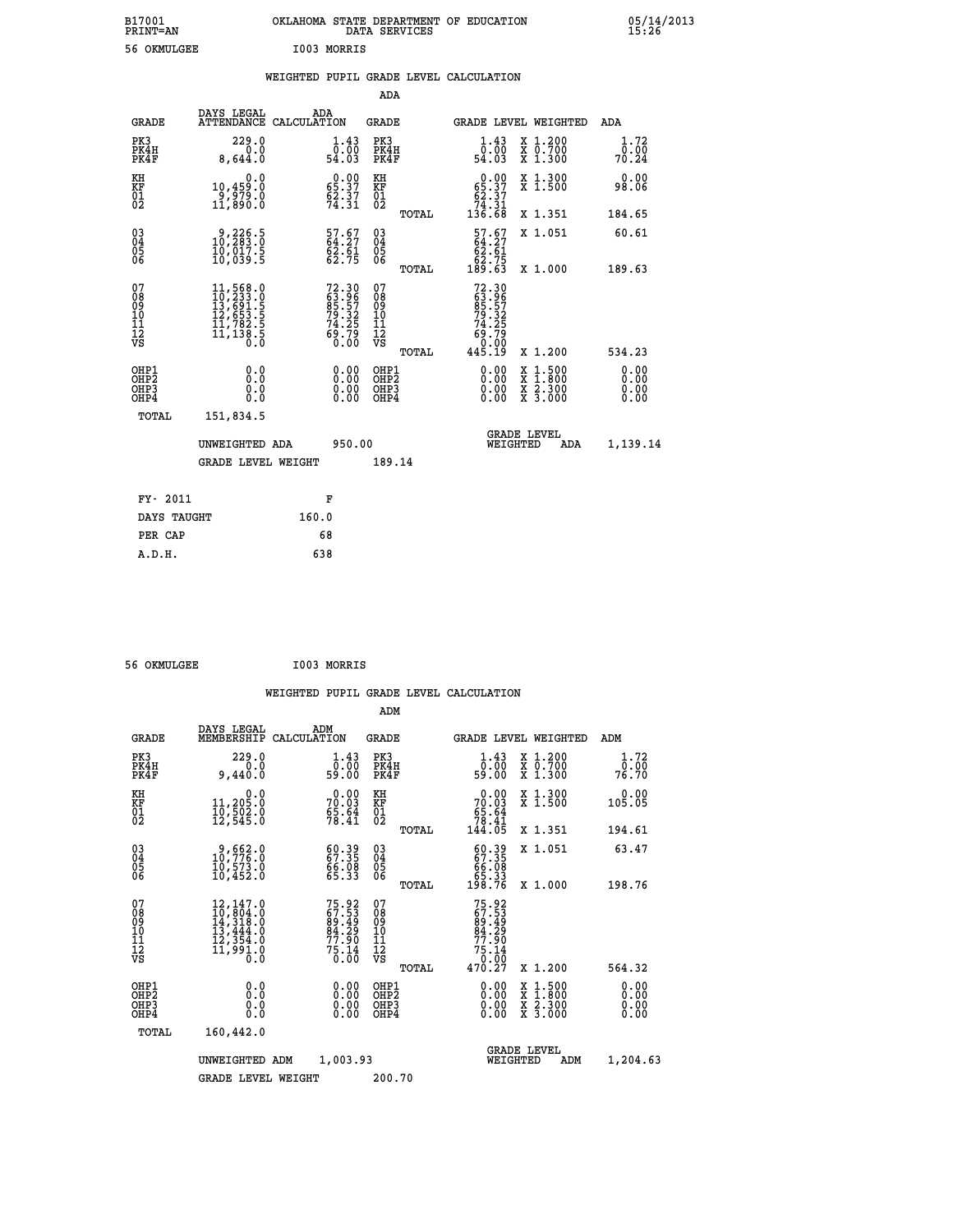| B17001<br>PRINT=AN                       |                                                                                                                                                                                          | OKLAHOMA STATE DEPARTMENT OF EDUCATION DATA SERVICES                                                                     |                                                    |                                                                                                                                              |                                                                                                                                           | $05/14/2013$<br>15:26        |  |
|------------------------------------------|------------------------------------------------------------------------------------------------------------------------------------------------------------------------------------------|--------------------------------------------------------------------------------------------------------------------------|----------------------------------------------------|----------------------------------------------------------------------------------------------------------------------------------------------|-------------------------------------------------------------------------------------------------------------------------------------------|------------------------------|--|
| 56 OKMULGEE                              |                                                                                                                                                                                          | I004 BEGGS                                                                                                               |                                                    |                                                                                                                                              |                                                                                                                                           |                              |  |
|                                          |                                                                                                                                                                                          | WEIGHTED PUPIL GRADE LEVEL CALCULATION                                                                                   |                                                    |                                                                                                                                              |                                                                                                                                           |                              |  |
|                                          |                                                                                                                                                                                          |                                                                                                                          | ADA                                                |                                                                                                                                              |                                                                                                                                           |                              |  |
| <b>GRADE</b>                             |                                                                                                                                                                                          | DAYS LEGAL ADA ATTENDANCE CALCULATION                                                                                    | <b>GRADE</b>                                       | GRADE LEVEL WEIGHTED                                                                                                                         |                                                                                                                                           | ADA                          |  |
| PK3<br>PK4H<br>PK4F                      | 0.0<br>0.0<br>10,035.0                                                                                                                                                                   | 0.00<br>0.00<br>60.82                                                                                                    | PK3<br>PK4H<br>PK4F                                | 0.00<br>ŏÖ.ÖÖ<br>82.0a                                                                                                                       | X 1.200<br>X 0.700<br>X 1.300                                                                                                             | 0.00<br>0.00<br>79.07        |  |
| KH<br>KF<br>01<br>02                     | $\begin{smallmatrix}&&&0.0\\12,719.5\\15,612.5\\12,842.0\end{smallmatrix}$                                                                                                               | 77.09<br>$\frac{94.62}{77.83}$                                                                                           | KH<br>KF<br>01<br>02                               | 77.09<br>$\frac{94.62}{77.83}$<br>172.45                                                                                                     | X 1.300<br>X 1.500                                                                                                                        | 0.00<br>115.64               |  |
|                                          |                                                                                                                                                                                          |                                                                                                                          | TOTAL                                              |                                                                                                                                              | X 1.351                                                                                                                                   | 232.98                       |  |
| 03<br>04<br>05<br>06                     | 15,618.0<br>16,954.0<br>16,237.0<br>12, 214.5                                                                                                                                            | $\substack{1021.65 \\ 102.75 \\ 98.41 \\ 74.03}$                                                                         | $\begin{matrix} 03 \\ 04 \\ 05 \\ 06 \end{matrix}$ | $\begin{array}{r} 94.65 \\ 102.75 \\ 98.41 \\ 74.03 \\ 275.19 \end{array}$                                                                   | X 1.051                                                                                                                                   | 99.48                        |  |
|                                          |                                                                                                                                                                                          |                                                                                                                          | TOTAL                                              |                                                                                                                                              | X 1.000                                                                                                                                   | 275.19                       |  |
| 07<br>08<br>09<br>11<br>11<br>12<br>VS   | $\begin{smallmatrix} 13\,, & 657\,. & 5\\ 14\,, & 737\,. & 0\\ 13\,, & 414\,. & 0\\ 12\,, & 559\,. & 5\\ 14\,, & 812\,. & 5\\ 11\,, & 590\,. & 0\\ 0\,. & 0\,. & 0\,. \end{smallmatrix}$ | $\begin{smallmatrix} 82\cdot77\\ 89\cdot32\\ 81\cdot30\\ 76\cdot12\\ 90\cdot08\\ 71\cdot27\\ 0\cdot00 \end{smallmatrix}$ | 078<br>089<br>0011<br>11<br>12<br>VS<br>TOTAL      | $\begin{array}{l} 82\cdot 77 \\ 89\cdot 32 \\ 81\cdot 30 \\ 76\cdot 12 \\ 90\cdot 08 \\ 71\cdot 27 \\ 0 \\ \circ 0 \\ \end{array}$<br>490.86 | X 1.200                                                                                                                                   | 589.03                       |  |
| OHP1<br>OHP2<br>OH <sub>P3</sub><br>OHP4 | 0.0<br>0.0<br>0.0                                                                                                                                                                        |                                                                                                                          | OHP1<br>OH <sub>P</sub> 2<br>OHP3<br>OHP4          |                                                                                                                                              | $\begin{smallmatrix} \mathtt{X} & 1\cdot500\\ \mathtt{X} & 1\cdot800\\ \mathtt{X} & 2\cdot300\\ \mathtt{X} & 3\cdot000 \end{smallmatrix}$ | 0.00<br>0.00<br>0.00<br>0.00 |  |
| TOTAL                                    | 193,003.0                                                                                                                                                                                |                                                                                                                          |                                                    |                                                                                                                                              |                                                                                                                                           |                              |  |

| 101.QU<br><b>179,009.0</b> |                           |        |                                       |          |
|----------------------------|---------------------------|--------|---------------------------------------|----------|
| UNWEIGHTED ADA             | 1,171.06                  |        | <b>GRADE LEVEL</b><br>ADA<br>WEIGHTED | 1,391.39 |
|                            | <b>GRADE LEVEL WEIGHT</b> | 220.33 |                                       |          |
| FY- 2011                   | F                         |        |                                       |          |
| DAYS TAUGHT                | 165.0                     |        |                                       |          |
| PER CAP                    | 53                        |        |                                       |          |
| A.D.H.                     | 1,138                     |        |                                       |          |

| 56 OKMULGEE | I004 BEGGS |
|-------------|------------|
|             |            |

|                                                      |                                                                                                                                                                                          |                                                             | ADM                                          |       |                                                                             |                                          |     |                              |  |
|------------------------------------------------------|------------------------------------------------------------------------------------------------------------------------------------------------------------------------------------------|-------------------------------------------------------------|----------------------------------------------|-------|-----------------------------------------------------------------------------|------------------------------------------|-----|------------------------------|--|
| <b>GRADE</b>                                         | DAYS LEGAL<br>MEMBERSHIP                                                                                                                                                                 | ADM<br>CALCULATION                                          | <b>GRADE</b>                                 |       | <b>GRADE LEVEL WEIGHTED</b>                                                 |                                          |     | ADM                          |  |
| PK3<br>PK4H<br>PK4F                                  | 0.0<br>0.0<br>10,471.0                                                                                                                                                                   | 0.00<br>0.00<br>63.46                                       | PK3<br>PK4H<br>PK4F                          |       | 0.00<br>0.00<br>63.46                                                       | X 1.200<br>X 0.700<br>X 1.300            |     | 0.00<br>0.00<br>82.50        |  |
| KH<br>KF<br>01<br>02                                 | 0.0<br>13,061.0<br>16,078.0<br>13,178.0                                                                                                                                                  | $79.16$<br>$79.16$<br>$97.44$<br>$79.87$                    | KH<br>KF<br>01<br>02                         |       | $79.16$<br>$97.44$<br>$79.87$<br>$177.31$                                   | X 1.300<br>X 1.500                       |     | 0.00<br>118.74               |  |
|                                                      |                                                                                                                                                                                          |                                                             |                                              | TOTAL |                                                                             | X 1.351                                  |     | 239.55                       |  |
| $\begin{matrix} 03 \\ 04 \\ 05 \\ 06 \end{matrix}$   | 15,966.0<br>17,310.0<br>17,013.0<br>12,961.0                                                                                                                                             | 96.76<br>104.91<br>$\frac{103.11}{78.55}$                   | $\substack{03 \\ 04}$<br>Ŏ5<br>06            |       | $\begin{array}{r} 96.76 \\ 104.91 \\ 103.11 \\ 78.55 \\ 286.57 \end{array}$ | X 1.051                                  |     | 101.69                       |  |
|                                                      |                                                                                                                                                                                          |                                                             |                                              | TOTAL |                                                                             | X 1.000                                  |     | 286.57                       |  |
| 07<br>08901112<br>1112<br>VS                         | $\begin{smallmatrix} 14\,, & 282\,. & 0\\ 15\,, & 394\,. & 0\\ 14\,, & 277\,. & 0\\ 13\,, & 573\,. & 0\\ 16\,, & 080\,. & 0\\ 12\,, & 347\,. & 0\\ 0\,. & 0\,. & 0\,. \end{smallmatrix}$ | 86.56<br>83.30<br>86.53<br>82.26<br>87.78<br>75.93<br>75.93 | 07<br>08<br>09<br>01<br>11<br>11<br>12<br>VS |       | 86.56<br>88.53<br>88.53<br>82.266<br>97.75.93<br>75.93                      |                                          |     |                              |  |
|                                                      |                                                                                                                                                                                          |                                                             |                                              | TOTAL | 522.36                                                                      | X 1.200                                  |     | 626.83                       |  |
| OHP1<br>OHP <sub>2</sub><br>OH <sub>P3</sub><br>OHP4 | 0.0<br>0.000                                                                                                                                                                             | $0.00$<br>$0.00$<br>0.00                                    | OHP1<br>OHP2<br>OHP <sub>3</sub>             |       | $0.00$<br>$0.00$<br>0.00                                                    | X 1:500<br>X 1:800<br>X 2:300<br>X 3:000 |     | 0.00<br>0.00<br>0.00<br>0.00 |  |
| TOTAL                                                | 201,991.0                                                                                                                                                                                |                                                             |                                              |       |                                                                             |                                          |     |                              |  |
|                                                      | UNWEIGHTED                                                                                                                                                                               | 1,225.62<br>ADM                                             |                                              |       | WEIGHTED                                                                    | <b>GRADE LEVEL</b>                       | ADM | 1,455.88                     |  |
|                                                      | <b>GRADE LEVEL WEIGHT</b>                                                                                                                                                                |                                                             | 230.26                                       |       |                                                                             |                                          |     |                              |  |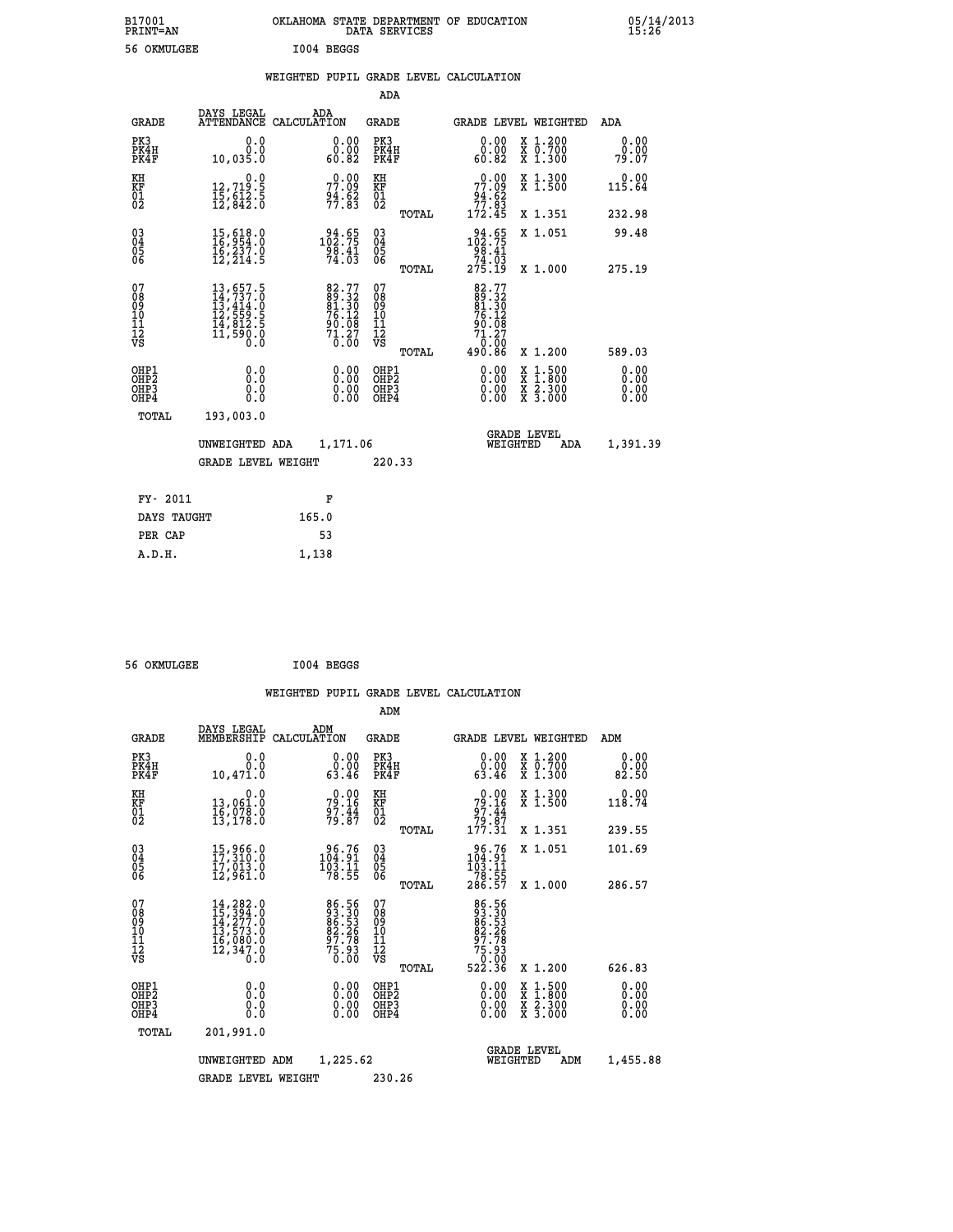| B17001          | OKLAHOMA STATE DEPARTMENT OF EDUCATION |
|-----------------|----------------------------------------|
| <b>PRINT=AN</b> | DATA SERVICES                          |
| 56 OKMULGEE     | <b>I005 PRESTON</b>                    |

 **B17001 OKLAHOMA STATE DEPARTMENT OF EDUCATION 05/14/2013**

|  |  | WEIGHTED PUPIL GRADE LEVEL CALCULATION |
|--|--|----------------------------------------|
|  |  |                                        |

|                                                                    |                                                                |                                                                                                                                                                                                                            | ADA                                                               |       |                                                                      |                                                                                                  |     |                              |
|--------------------------------------------------------------------|----------------------------------------------------------------|----------------------------------------------------------------------------------------------------------------------------------------------------------------------------------------------------------------------------|-------------------------------------------------------------------|-------|----------------------------------------------------------------------|--------------------------------------------------------------------------------------------------|-----|------------------------------|
| <b>GRADE</b>                                                       | DAYS LEGAL<br>ATTENDANCE CALCULATION                           | ADA                                                                                                                                                                                                                        | <b>GRADE</b>                                                      |       | GRADE LEVEL WEIGHTED                                                 |                                                                                                  |     | ADA                          |
| PK3<br>PK4H<br>PK4F                                                | 0.0<br>0.0<br>6,446.0                                          | $\begin{smallmatrix} 0.00\\ 0.00\\ 36.83 \end{smallmatrix}$                                                                                                                                                                | PK3<br>PK4H<br>PK4F                                               |       | 0.00<br>ŏ:ŏŏ<br>36.83                                                | X 1.200<br>X 0.700<br>X 1.300                                                                    |     | 0.00<br>0.00<br>47.88        |
| KH<br><b>KF</b><br>01<br>02                                        | 0.0<br>8,225:0<br>7,822:0<br>6,495:0                           | 47.00<br>$\frac{44.70}{37.11}$                                                                                                                                                                                             | KH<br>KF<br>01<br>02                                              |       | 0.00<br>47.00<br>$\frac{44}{37}$ : $\frac{70}{81}$<br>81.81          | X 1.300<br>X 1.500                                                                               |     | 0.00<br>70.50                |
|                                                                    |                                                                |                                                                                                                                                                                                                            |                                                                   | TOTAL |                                                                      | X 1.351                                                                                          |     | 110.53                       |
| $\begin{smallmatrix} 03 \\[-4pt] 04 \end{smallmatrix}$<br>05<br>06 | 7,700.5<br>8,046.0<br>9,255.0<br>7,620.0                       | $44.98$<br>$45.98$<br>$52.89$<br>$43.54$                                                                                                                                                                                   | $\substack{03 \\ 04}$<br>$\begin{matrix} 0.5 \\ 0.6 \end{matrix}$ |       | $44.00\n45.98\n52.89\n43.54\n142.41$                                 | X 1.051                                                                                          |     | 46.24                        |
|                                                                    |                                                                |                                                                                                                                                                                                                            |                                                                   | TOTAL |                                                                      | X 1.000                                                                                          |     | 142.41                       |
| 07<br>08<br>09<br>11<br>11<br>12<br>VS                             | 8,074.0<br>5,574.5<br>7,068.0<br>6,677.5<br>6,617.0<br>6,355.0 | $\begin{smallmatrix} 4\,6\cdot\,14\\[-1.2mm] 3\,1\cdot\,85\\[-1.2mm] 4\,0\cdot\,39\\[-1.2mm] 3\,8\cdot\,16\\[-1.2mm] 3\,7\cdot\,81\\[-1.2mm] 3\,6\cdot\,31\\[-1.2mm] 3\,6\cdot\,31\\[-1.2mm] 0\cdot\,00 \end{smallmatrix}$ | 07<br>08<br>09<br>11<br>11<br>12<br>VS                            |       | $46.14$<br>$31.85$<br>$40.39$<br>$38.16$<br>$37.81$<br>36.31<br>0.00 |                                                                                                  |     |                              |
|                                                                    |                                                                |                                                                                                                                                                                                                            |                                                                   | TOTAL | 230.66                                                               | X 1.200                                                                                          |     | 276.79                       |
| OHP1<br>OH <sub>P</sub> 2<br>OH <sub>P3</sub><br>OH <sub>P4</sub>  | 0.0<br>0.0<br>0.0                                              | 0.00<br>$\begin{smallmatrix} 0.00 \ 0.00 \end{smallmatrix}$                                                                                                                                                                | OHP1<br>OH <sub>P</sub> 2<br>OHP3<br>OHP4                         |       | 0.00<br>0.00<br>0.00                                                 | $\begin{smallmatrix} x & 1 & 500 \\ x & 1 & 800 \\ x & 2 & 300 \\ x & 3 & 000 \end{smallmatrix}$ |     | 0.00<br>0.00<br>0.00<br>0.00 |
| TOTAL                                                              | 101,975.5                                                      |                                                                                                                                                                                                                            |                                                                   |       |                                                                      |                                                                                                  |     |                              |
|                                                                    | UNWEIGHTED ADA                                                 | 582.71                                                                                                                                                                                                                     |                                                                   |       |                                                                      | GRADE LEVEL<br>WEIGHTED                                                                          | ADA | 694.35                       |
|                                                                    | <b>GRADE LEVEL WEIGHT</b>                                      |                                                                                                                                                                                                                            | 111.64                                                            |       |                                                                      |                                                                                                  |     |                              |
| FY- 2011                                                           |                                                                | F                                                                                                                                                                                                                          |                                                                   |       |                                                                      |                                                                                                  |     |                              |
| DAYS TAUGHT                                                        |                                                                | 175.0                                                                                                                                                                                                                      |                                                                   |       |                                                                      |                                                                                                  |     |                              |
| PER CAP                                                            |                                                                | 57                                                                                                                                                                                                                         |                                                                   |       |                                                                      |                                                                                                  |     |                              |
|                                                                    |                                                                |                                                                                                                                                                                                                            |                                                                   |       |                                                                      |                                                                                                  |     |                              |

 **56 OKMULGEE I005 PRESTON**

 **A.D.H. 450**

| <b>GRADE</b>                                       | DAYS LEGAL<br>MEMBERSHIP                                                        | ADM<br>CALCULATION                                                       | <b>GRADE</b>                                 |       |                                                                                                               |          | GRADE LEVEL WEIGHTED                                                                                                                      | ADM                      |  |
|----------------------------------------------------|---------------------------------------------------------------------------------|--------------------------------------------------------------------------|----------------------------------------------|-------|---------------------------------------------------------------------------------------------------------------|----------|-------------------------------------------------------------------------------------------------------------------------------------------|--------------------------|--|
| PK3<br>PK4H<br>PK4F                                | 0.0<br>0.0<br>6,744.0                                                           | $\begin{smallmatrix} 0.00\\ 0.00\\ 38.54 \end{smallmatrix}$              | PK3<br>PK4H<br>PK4F                          |       | 0.00<br>0.00<br>38.54                                                                                         |          | X 1.200<br>X 0.700<br>X 1.300                                                                                                             | 0.00<br>0.00<br>50.10    |  |
| KH<br>KF<br>01<br>02                               | 0.0<br>8,585:0<br>8,135:0<br>6,708:0                                            | $\begin{smallmatrix} 0.00\\ 49.06\\ 46.49\\ 38.33 \end{smallmatrix}$     | KH<br>KF<br>01<br>02                         |       | $0.00\n49.06\n46.49\n38.33\n34.82$                                                                            |          | X 1.300<br>X 1.500                                                                                                                        | 0.00<br>73.59            |  |
|                                                    |                                                                                 |                                                                          |                                              | TOTAL |                                                                                                               |          | X 1.351                                                                                                                                   | 114.59                   |  |
| $\begin{matrix} 03 \\ 04 \\ 05 \\ 06 \end{matrix}$ | 7,947.0<br>8,366.0<br>9,570.0<br>7,931.0                                        | $45.41$<br>$47.81$<br>$54.69$<br>$45.32$                                 | 03<br>04<br>05<br>06                         |       | $45.41$<br>$54.69$<br>$45.32$<br>$147.82$                                                                     |          | X 1.051                                                                                                                                   | 47.73                    |  |
|                                                    |                                                                                 |                                                                          |                                              | TOTAL |                                                                                                               |          | X 1.000                                                                                                                                   | 147.82                   |  |
| 07<br>08<br>09<br>101<br>11<br>12<br>VS            | 8,375.0<br>5,836.0<br>7,368.0<br>6,901.0<br>6,903.0<br>$6,57\frac{3}{6}\cdot 0$ | $47.86$<br>$33.35$<br>$42.10$<br>$39.43$<br>$39.45$<br>$37.57$<br>$0.00$ | 07<br>08<br>09<br>01<br>11<br>11<br>12<br>VS |       | $\begin{smallmatrix} 47.86\\ 33.35\\ 42.10\\ 42.10\\ 39.43\\ 39.45\\ 37.57\\ 0.00\\ 239.76 \end{smallmatrix}$ |          |                                                                                                                                           |                          |  |
|                                                    |                                                                                 |                                                                          |                                              | TOTAL |                                                                                                               |          | X 1.200                                                                                                                                   | 287.71                   |  |
| OHP1<br>OHP2<br>OHP3<br>OHP4                       | 0.0<br>$\begin{smallmatrix} 0.0 & 0 \ 0.0 & 0 \end{smallmatrix}$                | $0.00$<br>$0.00$<br>0.00                                                 | OHP1<br>OHP2<br>OHP3<br>OHP4                 |       | $0.00$<br>$0.00$<br>0.00                                                                                      |          | $\begin{smallmatrix} \mathtt{X} & 1\cdot500\\ \mathtt{X} & 1\cdot800\\ \mathtt{X} & 2\cdot300\\ \mathtt{X} & 3\cdot000 \end{smallmatrix}$ | $0.00$<br>$0.00$<br>0.00 |  |
| TOTAL                                              | 105,943.0                                                                       |                                                                          |                                              |       |                                                                                                               |          |                                                                                                                                           |                          |  |
|                                                    | UNWEIGHTED ADM                                                                  | 605.41                                                                   |                                              |       |                                                                                                               | WEIGHTED | <b>GRADE LEVEL</b><br>ADM                                                                                                                 | 721.54                   |  |
|                                                    | <b>GRADE LEVEL WEIGHT</b>                                                       |                                                                          | 116.13                                       |       |                                                                                                               |          |                                                                                                                                           |                          |  |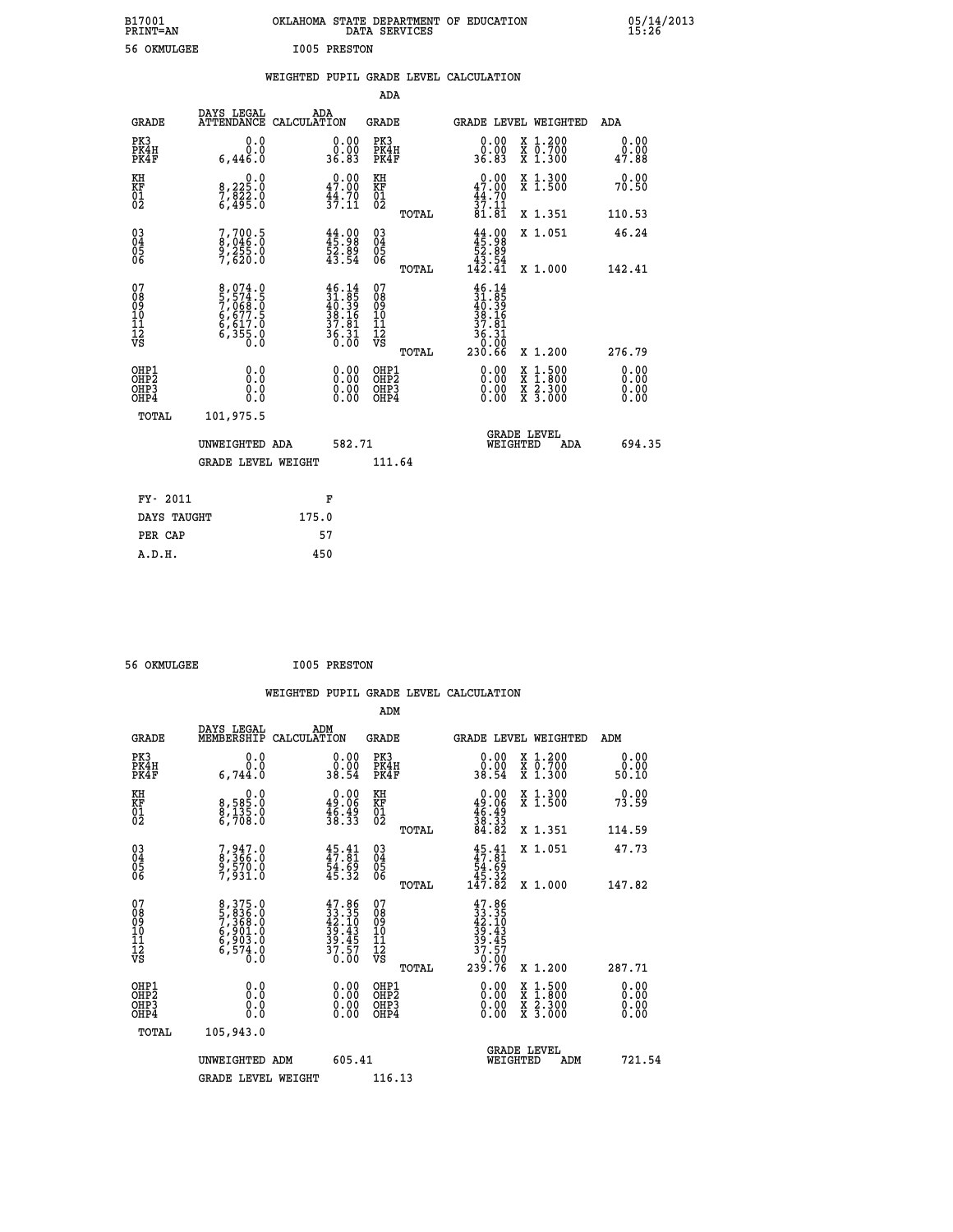| B17001<br><b>PRINT=AN</b> | OKLAHOMA STATE DEPARTMENT OF EDUCATION<br>DATA SERVICES | 05/14/2013<br>15:26 |
|---------------------------|---------------------------------------------------------|---------------------|
| 56 OKMULGEE               | <b>I006 SCHULTER</b>                                    |                     |

|                                                                    |                                                                            |       |                                                                                                                          |                                                     |       | WEIGHTED PUPIL GRADE LEVEL CALCULATION                                                                 |                                                                                          |     |                                  |
|--------------------------------------------------------------------|----------------------------------------------------------------------------|-------|--------------------------------------------------------------------------------------------------------------------------|-----------------------------------------------------|-------|--------------------------------------------------------------------------------------------------------|------------------------------------------------------------------------------------------|-----|----------------------------------|
|                                                                    |                                                                            |       |                                                                                                                          | <b>ADA</b>                                          |       |                                                                                                        |                                                                                          |     |                                  |
| <b>GRADE</b>                                                       | DAYS LEGAL<br>ATTENDANCE CALCULATION                                       | ADA   |                                                                                                                          | <b>GRADE</b>                                        |       | GRADE LEVEL WEIGHTED                                                                                   |                                                                                          |     | ADA                              |
| PK3<br>PK4H<br>PK4F                                                | 0.0<br>0.0<br>2,489.5                                                      |       | $\begin{smallmatrix} 0.00\\ 0.00\\ 14.39 \end{smallmatrix}$                                                              | PK3<br>PK4H<br>PK4F                                 |       | 0.00<br>ă:ŏŏ<br>14:39                                                                                  | X 1.200<br>X 0.700<br>X 1.300                                                            |     | 0.00<br>0.00<br>18.71            |
| KH<br>KF<br>01<br>02                                               | $\begin{smallmatrix}&&&0.0\\2,486.0\\1,764.5\\1,952.5\end{smallmatrix}$    |       | $0.00$<br>14.37<br>$\frac{10.20}{11.29}$                                                                                 | KH<br>KF<br>01<br>02                                |       | $0.00$<br>14.37<br>10:20<br>11:29                                                                      | X 1.300<br>X 1.500                                                                       |     | 0.00<br>21.56                    |
|                                                                    |                                                                            |       |                                                                                                                          |                                                     | TOTAL | 21.49                                                                                                  | X 1.351                                                                                  |     | 29.03                            |
| $\begin{smallmatrix} 03 \\[-4pt] 04 \end{smallmatrix}$<br>Ŏ5<br>06 | 2,362.5<br>1,834.0<br>1,586.5<br>2,683.5                                   |       | $\begin{smallmatrix} 13.66 \\ 10.60 \\ 9.17 \\ 15.51 \end{smallmatrix}$                                                  | $\begin{array}{c} 03 \\ 04 \\ 05 \\ 06 \end{array}$ |       | $13.66$<br>$10.60$<br>$9.17$<br>$15.51$<br>$35.28$                                                     | X 1.051                                                                                  |     | 14.36                            |
|                                                                    |                                                                            |       |                                                                                                                          |                                                     | TOTAL |                                                                                                        | X 1.000                                                                                  |     | 35.28                            |
| 07<br>08<br>09<br>01<br>11<br>11<br>12<br>VS                       | $1,812.5$<br>$2,394.5$<br>$2,394.5$<br>$1,288.5$<br>$2,156.0$<br>$2,506.5$ |       | $11.18$<br>$10.48$<br>$14.02$<br>$7.45$<br>$12.46$<br>$\bar{1}\bar{4}\cdot\bar{4}\bar{9}\over\bar{0}\cdot\bar{0}\bar{0}$ | 07<br>08<br>09<br>11<br>11<br>12<br>VS              | TOTAL | $11.18$<br>$10.48$<br>$14.02$<br>$7.45$<br>12.46<br>$\frac{1}{4}$ $\frac{3}{8}$ $\frac{3}{8}$<br>70.08 | X 1.200                                                                                  |     | 84.10                            |
| OHP1<br>OHP2<br>OHP3<br>OHP4                                       | 0.0<br>0.0<br>0.0                                                          |       | $\begin{smallmatrix} 0.00 \ 0.00 \ 0.00 \ 0.00 \end{smallmatrix}$                                                        | OHP1<br>OHP2<br>OHP3<br>OHP4                        |       | 0.00<br>0.00                                                                                           | $\begin{smallmatrix} x & 1.500 \\ x & 1.800 \\ x & 2.300 \\ x & 3.000 \end{smallmatrix}$ |     | 0.00<br>0.00<br>$0.00$<br>$0.00$ |
| TOTAL                                                              | 29,250.5                                                                   |       |                                                                                                                          |                                                     |       |                                                                                                        |                                                                                          |     |                                  |
|                                                                    | UNWEIGHTED ADA                                                             |       | 169.27                                                                                                                   |                                                     |       | WEIGHTED                                                                                               | <b>GRADE LEVEL</b>                                                                       | ADA | 203.04                           |
|                                                                    | <b>GRADE LEVEL WEIGHT</b>                                                  |       |                                                                                                                          |                                                     | 33.77 |                                                                                                        |                                                                                          |     |                                  |
| FY- 2011                                                           |                                                                            |       | F                                                                                                                        |                                                     |       |                                                                                                        |                                                                                          |     |                                  |
| DAYS TAUGHT                                                        |                                                                            | 173.0 |                                                                                                                          |                                                     |       |                                                                                                        |                                                                                          |     |                                  |
| PER CAP                                                            |                                                                            |       | 59                                                                                                                       |                                                     |       |                                                                                                        |                                                                                          |     |                                  |

 **56 OKMULGEE I006 SCHULTER**

 **A.D.H. 134**

| <b>GRADE</b>                             | DAYS LEGAL<br>MEMBERSHIP                                                            | ADM<br>CALCULATION                                                                                                                                                      | <b>GRADE</b>                                          |                                                                                                                                                                                                                                                                                |                                | GRADE LEVEL WEIGHTED                     | ADM                   |  |
|------------------------------------------|-------------------------------------------------------------------------------------|-------------------------------------------------------------------------------------------------------------------------------------------------------------------------|-------------------------------------------------------|--------------------------------------------------------------------------------------------------------------------------------------------------------------------------------------------------------------------------------------------------------------------------------|--------------------------------|------------------------------------------|-----------------------|--|
| PK3<br>PK4H<br>PK4F                      | 0.0<br>2,672.0                                                                      | $\begin{smallmatrix} 0.00\\ 0.00\\ 15.45 \end{smallmatrix}$                                                                                                             | PK3<br>PK4H<br>PK4F                                   | $\begin{smallmatrix} 0.00\\ 0.00\\ 15.45 \end{smallmatrix}$                                                                                                                                                                                                                    |                                | X 1.200<br>X 0.700<br>X 1.300            | 0.00<br>0.00<br>20.09 |  |
| KH<br>KF<br>01<br>02                     | 0.0<br>2,661.0<br>1,854.0<br>2,090.0                                                | $\begin{smallmatrix} 0.00\\ 15.38\\ 10.72\\ 12.08 \end{smallmatrix}$                                                                                                    | KH<br>KF<br>01<br>02                                  | $\begin{smallmatrix} 0.00\\ 15.38\\ 10.72\\ 12.08\\ 22.80 \end{smallmatrix}$                                                                                                                                                                                                   |                                | X 1.300<br>X 1.500                       | 0.00<br>23.07         |  |
|                                          |                                                                                     |                                                                                                                                                                         | TOTAL                                                 |                                                                                                                                                                                                                                                                                |                                | X 1.351                                  | 30.80                 |  |
| 03<br>04<br>05<br>06                     | $2,494.0$<br>$1,902.0$<br>$1,682.0$<br>$2,846.0$                                    | $\begin{smallmatrix} 14.42\ 10.99\ 9.72\ 16.45 \end{smallmatrix}$                                                                                                       | $\begin{matrix} 03 \\ 04 \\ 05 \\ 06 \end{matrix}$    | $14.42$<br>$10.99$<br>$9.72$<br>$16.45$<br>$37.16$                                                                                                                                                                                                                             |                                | X 1.051                                  | 15.16                 |  |
|                                          |                                                                                     |                                                                                                                                                                         | TOTAL                                                 |                                                                                                                                                                                                                                                                                |                                | X 1.000                                  | 37.16                 |  |
| 07<br>089<br>090<br>1112<br>VS           | $2,024.0$<br>$1,936.0$<br>$2,682.0$<br>$1,441.0$<br>$2,285.0$<br>$2,659.0$<br>$0.0$ | $\begin{array}{l} 11\cdot70 \\[-4pt] 11\cdot19 \\[-4pt] 15\cdot76 \\[-4pt] 8\cdot33 \\[-4pt] 13\cdot21 \\[-4pt] 15\cdot37 \\[-4pt] 15\cdot30 \\[-4pt] 0.00 \end{array}$ | 07<br>08<br>09<br>01<br>11<br>11<br>12<br>VS<br>TOTAL | $\begin{array}{c} 11\cdot70 \\ 11\cdot19 \\ 15\cdot76 \\ 8\cdot33 \\ 13\cdot21 \\ 15\cdot37 \\ 0\cdot00 \\ 75\cdot56 \end{array}$                                                                                                                                              |                                | X 1.200                                  | 90.67                 |  |
| OHP1<br>OHP2<br>OH <sub>P3</sub><br>OHP4 | 0.0<br>0.000                                                                        | $\begin{smallmatrix} 0.00 \ 0.00 \ 0.00 \ 0.00 \end{smallmatrix}$                                                                                                       | OHP1<br>OHP2<br>OHP3<br>OHP4                          | $\begin{smallmatrix} 0.00 & 0.00 & 0.00 & 0.00 & 0.00 & 0.00 & 0.00 & 0.00 & 0.00 & 0.00 & 0.00 & 0.00 & 0.00 & 0.00 & 0.00 & 0.00 & 0.00 & 0.00 & 0.00 & 0.00 & 0.00 & 0.00 & 0.00 & 0.00 & 0.00 & 0.00 & 0.00 & 0.00 & 0.00 & 0.00 & 0.00 & 0.00 & 0.00 & 0.00 & 0.00 & 0.0$ |                                | X 1:500<br>X 1:800<br>X 2:300<br>X 3:000 | 0.00<br>0.00<br>0.00  |  |
| TOTAL                                    | 31,228.0                                                                            |                                                                                                                                                                         |                                                       |                                                                                                                                                                                                                                                                                |                                |                                          |                       |  |
|                                          | UNWEIGHTED<br>ADM                                                                   | 180.77                                                                                                                                                                  |                                                       |                                                                                                                                                                                                                                                                                | <b>GRADE LEVEL</b><br>WEIGHTED | ADM                                      | 216.95                |  |
|                                          | <b>GRADE LEVEL WEIGHT</b>                                                           |                                                                                                                                                                         | 36.18                                                 |                                                                                                                                                                                                                                                                                |                                |                                          |                       |  |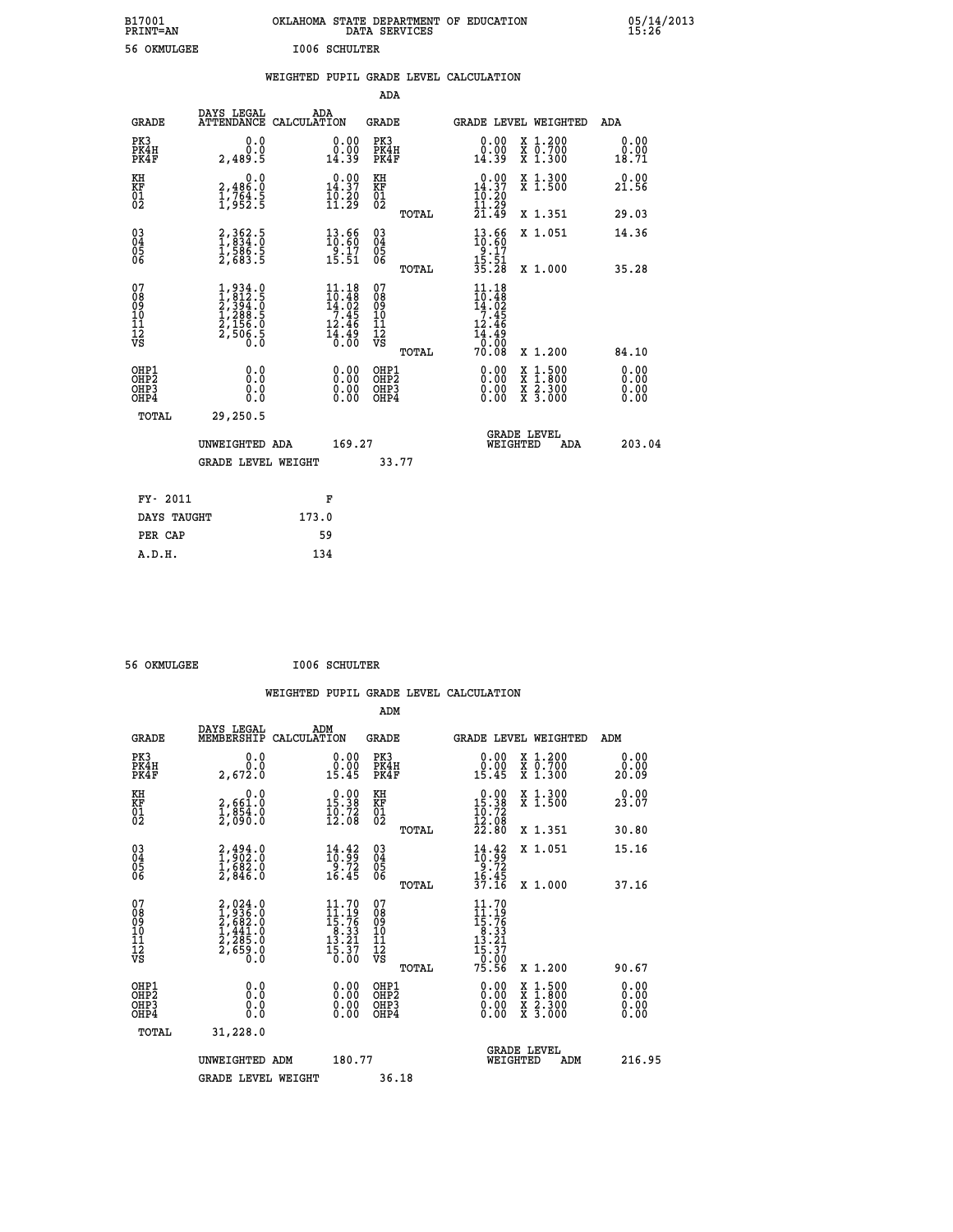| B17001<br><b>PRINT=AN</b> | OKLAHOMA STATE DEPARTMENT OF EDUCATION<br>SERVICES<br>DATA | 05/14/2013<br>15:26 |
|---------------------------|------------------------------------------------------------|---------------------|
| OKMULGEE<br>56            | I007 WILSON                                                |                     |

|  |  | WEIGHTED PUPIL GRADE LEVEL CALCULATION |
|--|--|----------------------------------------|
|  |  |                                        |

|                                                                    |                                                                                                                                               |                                                                          | ADA                                                |       |                                                                                    |                                                                                          |                                  |
|--------------------------------------------------------------------|-----------------------------------------------------------------------------------------------------------------------------------------------|--------------------------------------------------------------------------|----------------------------------------------------|-------|------------------------------------------------------------------------------------|------------------------------------------------------------------------------------------|----------------------------------|
| <b>GRADE</b>                                                       | DAYS LEGAL<br>ATTENDANCE CALCULATION                                                                                                          | ADA                                                                      | <b>GRADE</b>                                       |       |                                                                                    | GRADE LEVEL WEIGHTED                                                                     | ADA                              |
| PK3<br>PK4H<br>PK4F                                                | 0.0<br>0.0<br>2,328.0                                                                                                                         | 0.00<br>0.00<br>16.06                                                    | PK3<br>PK4H<br>PK4F                                |       | 0.00<br>$0.00$<br>16.06                                                            | X 1.200<br>X 0.700<br>X 1.300                                                            | 0.00<br>0.00<br>20.88            |
| KH<br>KF<br>01<br>02                                               | 0.0<br>2,088:5<br>1,459:5<br>1,863:0                                                                                                          | $0.00$<br>14.40<br>$\frac{1}{12}$ . $\frac{5}{2}$                        | KH<br>KF<br>$\overline{01}$                        |       | $0.00$<br>14.40<br>$\frac{1}{12}$ . $\frac{1}{9}$<br>$\frac{2}{2}$ . $\frac{9}{2}$ | X 1.300<br>X 1.500                                                                       | 0.00<br>21.60                    |
|                                                                    |                                                                                                                                               |                                                                          |                                                    | TOTAL |                                                                                    | X 1.351                                                                                  | 30.96                            |
| $\begin{smallmatrix} 03 \\[-4pt] 04 \end{smallmatrix}$<br>Ŏ5<br>06 | 2,916.5<br>3,077.0<br>3,070.0<br>3,816.5                                                                                                      | $20.11$<br>$21.22$<br>$\frac{21}{26}$ : $\frac{17}{32}$                  | $\begin{matrix} 03 \\ 04 \\ 05 \\ 06 \end{matrix}$ |       | $20.11$<br>$21.22$<br>$\frac{21.17}{26.32}$<br>68.71                               | X 1.051                                                                                  | 21.14                            |
|                                                                    |                                                                                                                                               |                                                                          |                                                    | TOTAL |                                                                                    | X 1.000                                                                                  | 68.71                            |
| 07<br>08<br>09<br>11<br>11<br>12<br>VS                             | $\begin{smallmatrix} 3\,,\,252\,.5\\ 2\,,\,468\,.0\\ 2\,,\,848\,.0\\ 2\,,\,983\,.0\\ 2\,,\,429\,.5\\ 2\,,\,194\,.5\\ 0\,.0 \end{smallmatrix}$ | $22.43$<br>$17.02$<br>$19.68$<br>$20.57$<br>$16.76$<br>$15.17$<br>$0.00$ | 07<br>08<br>09<br>11<br>11<br>12<br>VS             |       | 22.43<br>17.02<br>19.68<br>20.57<br>20.76<br>15.17<br>15.17                        |                                                                                          |                                  |
|                                                                    |                                                                                                                                               |                                                                          |                                                    | TOTAL | 111.63                                                                             | X 1.200                                                                                  | 133.96                           |
| OHP1<br>OHP2<br>OH <sub>P3</sub><br>OHP4                           | 558.5<br>0.0<br>0.0                                                                                                                           | $3.85$<br>$0.00$<br>0.00<br>0.00                                         | OHP1<br>OHP2<br>OHP3<br>OHP4                       |       | $\begin{smallmatrix} 3.85\ 0.00\ 0.00 \end{smallmatrix}$                           | $\begin{smallmatrix} x & 1.500 \\ x & 1.800 \\ x & 2.300 \\ x & 3.000 \end{smallmatrix}$ | $5.78$<br>$0.00$<br>0.00<br>0.00 |
| TOTAL                                                              | 37, 353, 0                                                                                                                                    |                                                                          |                                                    |       |                                                                                    |                                                                                          |                                  |
|                                                                    | UNWEIGHTED ADA                                                                                                                                | 257.68                                                                   |                                                    |       |                                                                                    | <b>GRADE LEVEL</b><br>WEIGHTED<br>ADA                                                    | 303.03                           |
|                                                                    | <b>GRADE LEVEL WEIGHT</b>                                                                                                                     |                                                                          |                                                    | 45.35 |                                                                                    |                                                                                          |                                  |
| FY- 2011                                                           |                                                                                                                                               | F                                                                        |                                                    |       |                                                                                    |                                                                                          |                                  |
| DAYS TAUGHT                                                        |                                                                                                                                               | 145.0                                                                    |                                                    |       |                                                                                    |                                                                                          |                                  |
| PER CAP                                                            |                                                                                                                                               | 53                                                                       |                                                    |       |                                                                                    |                                                                                          |                                  |

 **56 OKMULGEE I007 WILSON**

 **A.D.H. 256**

 **WEIGHTED PUPIL GRADE LEVEL CALCULATION ADM DAYS LEGAL ADM GRADE MEMBERSHIP CALCULATION GRADE GRADE LEVEL WEIGHTED ADM PK3 0.0 0.00 PK3 0.00 X 1.200 0.00 PK4H 0.0 0.00 PK4H 0.00 X 0.700 0.00 PK4F 2,468.0 17.02 PK4F 17.02 X 1.300 22.13 KH 0.0 0.00 KH 0.00 X 1.300 0.00 KF 2,252.0 15.53 KF 15.53 X 1.500 23.30 01 1,571.0 10.83 01 10.83 02 2,000.0 13.79 02 13.79 TOTAL 24.62 X 1.351 33.26 03 3,123.0 21.54 03 21.54 X 1.051 22.64 04 3,286.0 22.66 04 22.66 05 3,117.0 21.50 05 21.50**  $06 \qquad 4,112.0 \qquad 28.36 \quad 06 \qquad 28.36$  **TOTAL 72.52 X 1.000 72.52**  $\begin{array}{cccc} 07 & 3 & 399.0 & 23.44 & 07 & 23.44 \ 08 & 2 & 2 & 596.0 & 17.90 & 08 & 17.90 \ 09 & 3 & 71.3.0 & 21.92 & 09 & 21.92 \ 10 & 3 & 215.0 & 22.17 & 10 & 22.17 \ 11 & 2 & 703.0 & 18.64 & 11 & 18.64 \ \hline \textrm{vs} & 2 & 370.0 & 16.39 & 12 & 16.39 \ 0.0 & 0.0 &$  $\begin{array}{cccc} \texttt{399.0} & \texttt{23.44} & \texttt{07} & \texttt{23.44} & \texttt{27.15.0} & \texttt{23.45} & \texttt{24.17} & \texttt{30.86} & \texttt{25.86} & \texttt{26.87} & \texttt{27.86} & \texttt{28.87} & \texttt{29.88} & \texttt{21.87} & \texttt{20.87} & \texttt{21.88} & \texttt{22.817} & \texttt{23.81} & \texttt{24.84} & \texttt{$  **OHP1 577.0 3.98 OHP1 3.98 X 1.500 5.97 OHP2 0.0 0.00 OHP2 0.00 X 1.800 0.00 OHP3 0.0 0.00 OHP3 0.00 X 2.300 0.00 OHP4 0.0 0.00 OHP4 0.00 X 3.000 0.00**

| TOTAL | 39,962.0           |        |                                       |        |
|-------|--------------------|--------|---------------------------------------|--------|
|       | UNWEIGHTED ADM     | 275.67 | <b>GRADE LEVEL</b><br>ADM<br>WEIGHTED | 324.37 |
|       | GRADE LEVEL WEIGHT | 48.70  |                                       |        |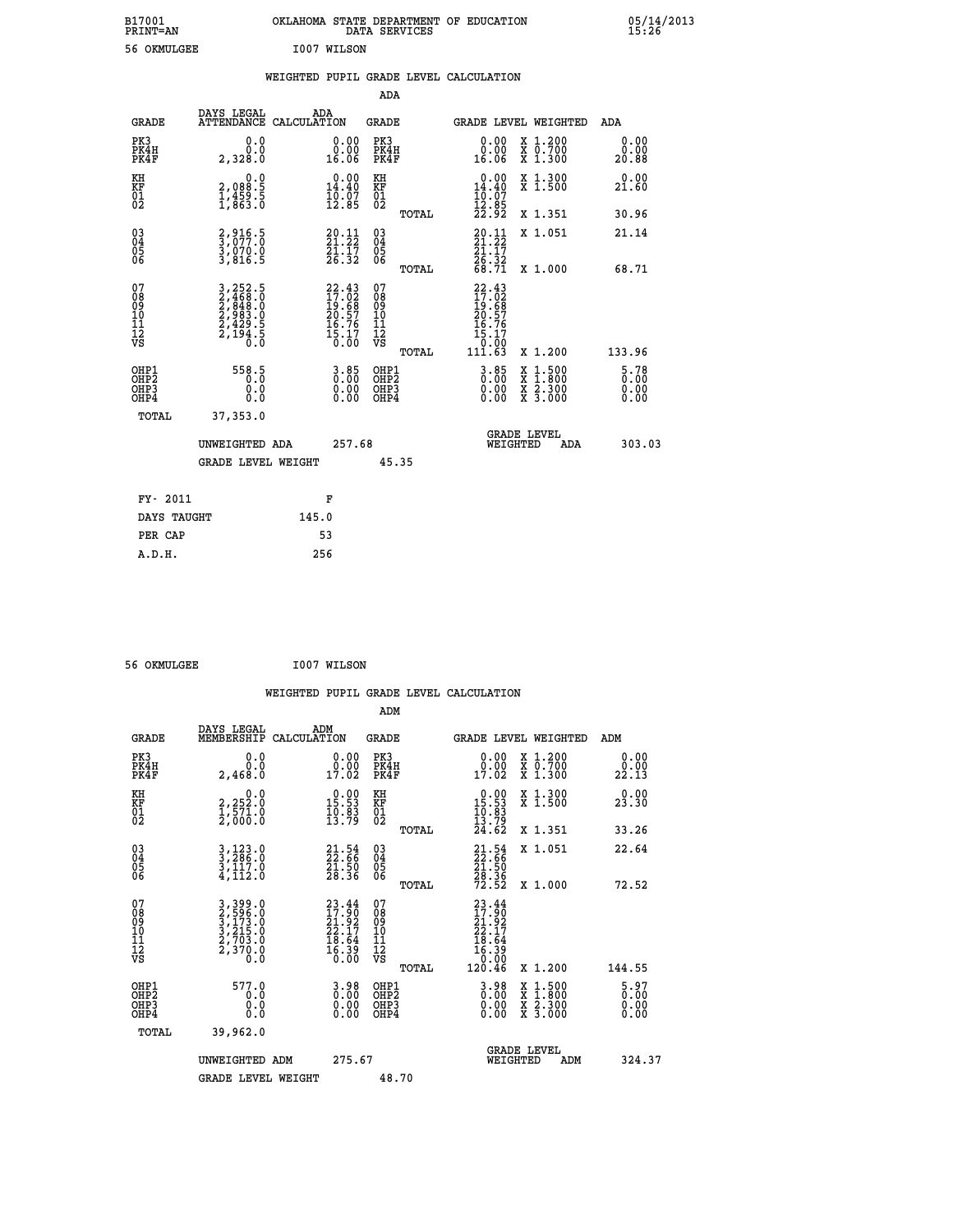| B17001<br>PRINT=AN | <b>OKLAHOMA</b><br>STATE DEPARTMENT OF EDUCATION<br>SERVICES<br>DATA | 05/14/2013<br>15:26 |
|--------------------|----------------------------------------------------------------------|---------------------|
| 56<br>OKMULGEE     | I008<br><b>DEWAR</b>                                                 |                     |

|  |  | WEIGHTED PUPIL GRADE LEVEL CALCULATION |
|--|--|----------------------------------------|
|  |  |                                        |

|                                                                  |                                                                                     |                                                                      | ADA                                                 |       |                                                                                                  |                                                                                          |                              |
|------------------------------------------------------------------|-------------------------------------------------------------------------------------|----------------------------------------------------------------------|-----------------------------------------------------|-------|--------------------------------------------------------------------------------------------------|------------------------------------------------------------------------------------------|------------------------------|
| <b>GRADE</b>                                                     | DAYS LEGAL<br>ATTENDANCE CALCULATION                                                | ADA                                                                  | <b>GRADE</b>                                        |       | GRADE LEVEL WEIGHTED                                                                             |                                                                                          | ADA                          |
| PK3<br>PK4H<br>PK4F                                              | $144.5$<br>$0.0$<br>5,008.5                                                         | $\begin{smallmatrix} 0.93\ 0.00\\ 32.31 \end{smallmatrix}$           | PK3<br>PK4H<br>PK4F                                 |       | $\begin{smallmatrix} 0.93 \\ 0.00 \\ 32.31 \end{smallmatrix}$                                    | X 1.200<br>X 0.700<br>X 1.300                                                            | 1.12<br>0.00<br>42.00        |
| KH<br>KF<br>01<br>02                                             | 0.0<br>3,687:0<br>5,151:0<br>5,828:0                                                | $\begin{smallmatrix} 0.00\\ 23.79\\ 33.23\\ 37.60 \end{smallmatrix}$ | KH<br>KF<br>01<br>02                                |       | $\begin{smallmatrix} 0.00\\ 23.79\\ 33.23\\ 37.60\\ 70.83 \end{smallmatrix}$                     | X 1.300<br>X 1.500                                                                       | 0.00<br>35.69                |
|                                                                  |                                                                                     |                                                                      |                                                     | TOTAL |                                                                                                  | X 1.351                                                                                  | 95.69                        |
| $\begin{matrix} 03 \\ 04 \\ 05 \\ 06 \end{matrix}$               | $4,679.5$<br>$5,049.5$<br>$5,049.5$<br>$4,971.0$                                    | $30.19$<br>29:40<br>$\frac{32.58}{32.07}$                            | $\begin{array}{c} 03 \\ 04 \\ 05 \\ 06 \end{array}$ |       | 30.19<br>29.40<br>32.58<br>32.07<br>34.05                                                        | X 1.051                                                                                  | 31.73                        |
|                                                                  |                                                                                     |                                                                      |                                                     | TOTAL |                                                                                                  | X 1.000                                                                                  | 94.05                        |
| 07<br>08<br>09<br>11<br>11<br>12<br>VS                           | $4,110.5$<br>$2,837.0$<br>$3,900.0$<br>$6,017.0$<br>$3,817.5$<br>$4,284.0$<br>$0.0$ | $26.52\n18.30\n25.16\n38.89\n24.68\n27.72\n0.00$                     | 07<br>08<br>09<br>11<br>11<br>12<br>VS              |       | $\begin{smallmatrix} 26.52\ 18.30\ 25.16\ 25.69\ 24.69\ 27.72\ 0.007\ 161.27\ \end{smallmatrix}$ |                                                                                          |                              |
|                                                                  |                                                                                     |                                                                      |                                                     | TOTAL |                                                                                                  | X 1.200                                                                                  | 193.52                       |
| OHP1<br>OH <sub>P</sub> <sub>2</sub><br>OH <sub>P3</sub><br>OHP4 | 0.0<br>0.0<br>0.0                                                                   | $\begin{smallmatrix} 0.00 \ 0.00 \ 0.00 \ 0.00 \end{smallmatrix}$    | OHP1<br>OHP <sub>2</sub><br>OHP3<br>OHP4            |       | $0.00$<br>$0.00$<br>0.00                                                                         | $\begin{smallmatrix} x & 1.500 \\ x & 1.800 \\ x & 2.300 \\ x & 3.000 \end{smallmatrix}$ | 0.00<br>0.00<br>0.00<br>0.00 |
| <b>TOTAL</b>                                                     | 64,042.0                                                                            |                                                                      |                                                     |       |                                                                                                  |                                                                                          |                              |
|                                                                  | UNWEIGHTED ADA                                                                      | 413.37                                                               |                                                     |       | WEIGHTED                                                                                         | <b>GRADE LEVEL</b><br>ADA                                                                | 493.80                       |
|                                                                  | <b>GRADE LEVEL WEIGHT</b>                                                           |                                                                      | 80.43                                               |       |                                                                                                  |                                                                                          |                              |
| FY- 2011                                                         |                                                                                     |                                                                      |                                                     |       |                                                                                                  |                                                                                          |                              |
|                                                                  |                                                                                     | F                                                                    |                                                     |       |                                                                                                  |                                                                                          |                              |
| DAYS TAUGHT                                                      |                                                                                     | 155.0                                                                |                                                     |       |                                                                                                  |                                                                                          |                              |
| PER CAP                                                          |                                                                                     | 55                                                                   |                                                     |       |                                                                                                  |                                                                                          |                              |

 **56 OKMULGEE I008 DEWAR**

 **A.D.H. 210**

|                                                    |                                                                                     |                                                                            | WEIGHTED PUPIL GRADE LEVEL CALCULATION                |                                                                                                                                                                                                                                                                                |                                          |                          |
|----------------------------------------------------|-------------------------------------------------------------------------------------|----------------------------------------------------------------------------|-------------------------------------------------------|--------------------------------------------------------------------------------------------------------------------------------------------------------------------------------------------------------------------------------------------------------------------------------|------------------------------------------|--------------------------|
|                                                    |                                                                                     |                                                                            | ADM                                                   |                                                                                                                                                                                                                                                                                |                                          |                          |
| <b>GRADE</b>                                       | DAYS LEGAL<br>MEMBERSHIP<br>CALCULATION                                             | ADM                                                                        | <b>GRADE</b>                                          | <b>GRADE LEVEL WEIGHTED</b>                                                                                                                                                                                                                                                    |                                          | ADM                      |
| PK3<br>PK4H<br>PK4F                                | 155.0<br>0.0<br>5,448.0                                                             | $\begin{smallmatrix} 1.00\\[-1.2mm] 0.00\\[-1.2mm] 35.15\end{smallmatrix}$ | PK3<br>PK4H<br>PK4F                                   | $\begin{smallmatrix} 1.00\\[-1.2mm] 0.00\\[-1.2mm] 35.15\end{smallmatrix}$                                                                                                                                                                                                     | X 1.200<br>X 0.700<br>X 1.300            | 1.20<br>0.00<br>45.70    |
| KH<br>KF<br>01<br>02                               | 0.0<br>3,937.0<br>5,394.0<br>6,112.0                                                | $\begin{smallmatrix} 0.00\\ 25.40\\ 34.80\\ 39.43 \end{smallmatrix}$       | KH<br>KF<br>01<br>02                                  | $\begin{smallmatrix} 0.00\\ 25.40\\ 34.80\\ 39.43\\ 74.23 \end{smallmatrix}$                                                                                                                                                                                                   | X 1.300<br>X 1.500                       | 0.00<br>38.10            |
|                                                    |                                                                                     |                                                                            | TOTAL                                                 |                                                                                                                                                                                                                                                                                | X 1.351                                  | 100.28                   |
| $\begin{matrix} 03 \\ 04 \\ 05 \\ 06 \end{matrix}$ | $4,926.0$<br>$5,347.0$<br>$5,259.0$                                                 | 31.78<br>30.30<br>34.50<br>33.93                                           | $\begin{array}{c} 03 \\ 04 \\ 05 \\ 06 \end{array}$   | $31.7830.3034.5033.9398.73$                                                                                                                                                                                                                                                    | X 1.051                                  | 33.40                    |
|                                                    |                                                                                     |                                                                            | TOTAL                                                 |                                                                                                                                                                                                                                                                                | X 1.000                                  | 98.73                    |
| 07<br>08<br>09<br>101<br>11<br>12<br>VS            | $4,354.0$<br>$3,005.0$<br>$4,172.0$<br>$6,571.0$<br>$4,232.0$<br>$4,564.0$<br>$0.0$ | $28.09$<br>$19.39$<br>$26.92$<br>$42.48$<br>$27.37$<br>$29.55$<br>$0.00$   | 07<br>08<br>09<br>01<br>11<br>11<br>12<br>VS<br>TOTAL | $\begin{array}{r} 28.09 \\ 19.39 \\ 26.92 \\ 27.37 \\ 29.55 \\ 0.00 \\ 173.80 \end{array}$                                                                                                                                                                                     | X 1.200                                  | 208.56                   |
| OHP1<br>OHP2<br>OHP3<br>OHP4                       |                                                                                     | $\begin{smallmatrix} 0.00 \ 0.00 \ 0.00 \ 0.00 \end{smallmatrix}$          | OHP1<br>OHP2<br>OHP3<br>OHP4                          | $\begin{smallmatrix} 0.00 & 0.00 & 0.00 & 0.00 & 0.00 & 0.00 & 0.00 & 0.00 & 0.00 & 0.00 & 0.00 & 0.00 & 0.00 & 0.00 & 0.00 & 0.00 & 0.00 & 0.00 & 0.00 & 0.00 & 0.00 & 0.00 & 0.00 & 0.00 & 0.00 & 0.00 & 0.00 & 0.00 & 0.00 & 0.00 & 0.00 & 0.00 & 0.00 & 0.00 & 0.00 & 0.0$ | X 1:500<br>X 1:800<br>X 2:300<br>X 3:000 | $0.00$<br>$0.00$<br>0.00 |
| TOTAL                                              | 68,172.0                                                                            |                                                                            |                                                       |                                                                                                                                                                                                                                                                                |                                          |                          |
|                                                    | UNWEIGHTED ADM                                                                      | 440.09                                                                     |                                                       | <b>GRADE LEVEL</b><br>WEIGHTED                                                                                                                                                                                                                                                 | ADM                                      | 525.97                   |
|                                                    | <b>GRADE LEVEL WEIGHT</b>                                                           |                                                                            | 85.88                                                 |                                                                                                                                                                                                                                                                                |                                          |                          |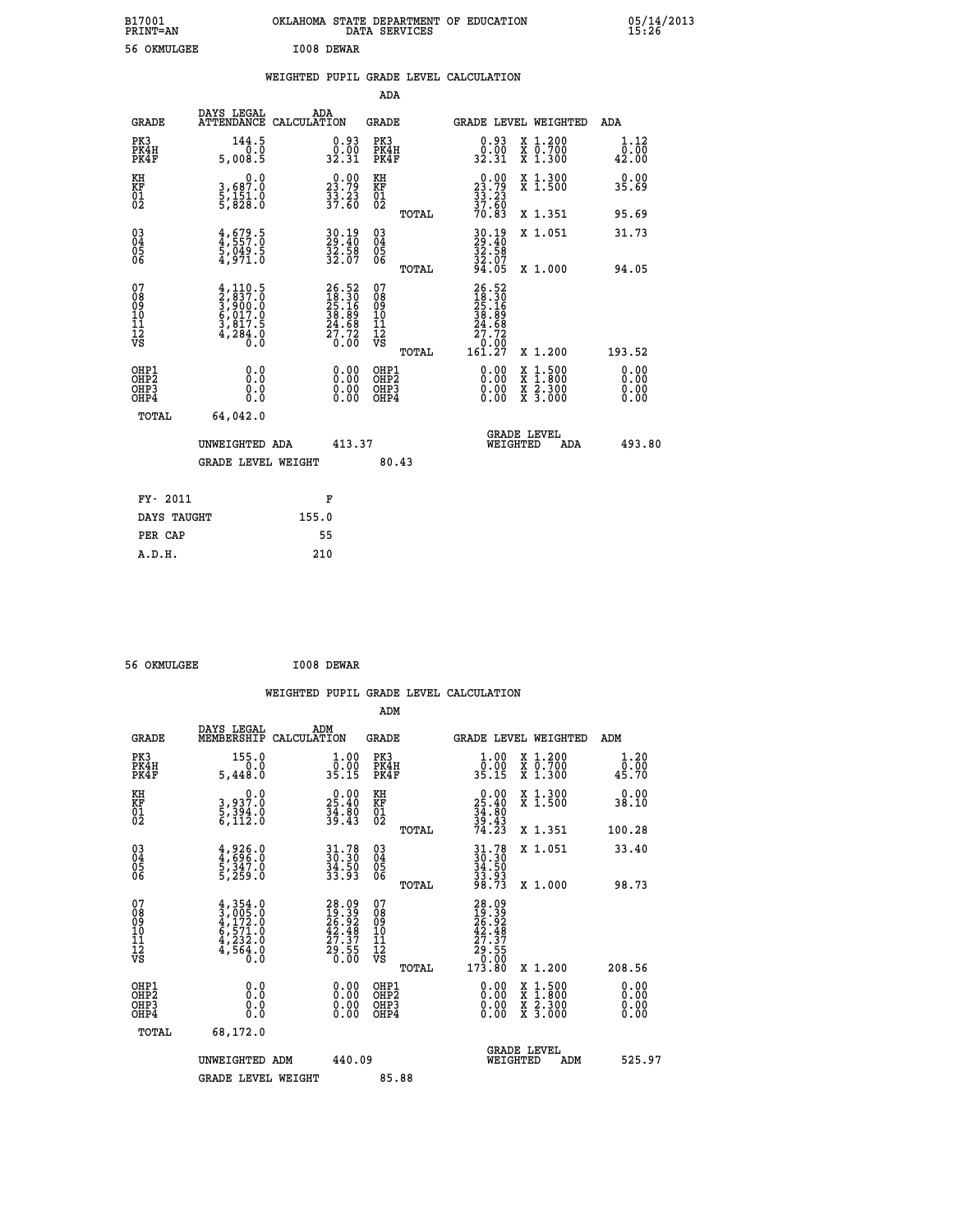|  | OKLAHOMA STATE DEPARTMENT OF EDUCATION<br>DATA SERVICES |  |
|--|---------------------------------------------------------|--|
|  | COUNTY TOTALS                                           |  |

05/14/2013<br>15:26

|  |  | WEIGHTED PUPIL GRADE LEVEL CALCULATION |
|--|--|----------------------------------------|
|  |  |                                        |

|                                                                    |                                                                                  |             |                                                                                | ADA                                       |       |                                                                                             |                                  |                                          |                         |
|--------------------------------------------------------------------|----------------------------------------------------------------------------------|-------------|--------------------------------------------------------------------------------|-------------------------------------------|-------|---------------------------------------------------------------------------------------------|----------------------------------|------------------------------------------|-------------------------|
| <b>GRADE</b>                                                       | DAYS LEGAL<br><b>ATTENDANCE</b>                                                  | CALCULATION | ADA                                                                            | <b>GRADE</b>                              |       |                                                                                             |                                  | <b>GRADE LEVEL WEIGHTED</b>              | <b>ADA</b>              |
| PK3<br>PK4H<br>PK4F                                                | 2,950.5<br>0.0<br>68,945.0                                                       |             | 17.78<br>$0.00$<br>414.26                                                      | PK3<br>PK4H<br>PK4F                       |       | 17.78<br>$0.00$<br>414.26                                                                   |                                  | X 1.200<br>X 0.700<br>X 1.300            | 21.34<br>0.00<br>538.55 |
| KH<br>KF<br>01<br>02                                               | 0.0<br>90,419:0<br>92,702:0<br>81,818:0                                          |             | 0.00<br>539:90<br>555:24<br>491:67                                             | KH<br>KF<br>01<br>02                      |       | 539.90<br>555.24<br>555.24<br>491.67<br>1,046.91                                            | 0.00                             | X 1.300<br>X 1.500                       | 0.00<br>809.88          |
|                                                                    |                                                                                  |             |                                                                                |                                           | TOTAL |                                                                                             |                                  | X 1.351                                  | 1,414.37                |
| $\begin{smallmatrix} 03 \\[-4pt] 04 \end{smallmatrix}$<br>Ŏ5<br>06 | 85,100.5<br>83,725.0<br>87,193.0<br>81,427.0                                     |             | 510.39<br>503.73<br>523.35<br>489.81                                           | 03<br>04<br>05<br>06                      |       | 510.39<br>503.73<br>523.35<br>523.35<br>489.81<br>1,516.89                                  |                                  | X 1.051                                  | 2,053.32                |
|                                                                    |                                                                                  |             |                                                                                |                                           | TOTAL |                                                                                             |                                  | X 1.000                                  | 1,516.89                |
| 07<br>08<br>09<br>11<br>11<br>12<br>VS                             | 78,290.0<br>71,001.5<br>73,550.0<br>70,848.0<br>66,056.0<br>66,056.0<br>70,101.0 |             | $470.88$<br>$426.93$<br>$445.06$<br>$430.48$<br>$401.04$<br>$424.54$<br>$0.00$ | 07<br>08<br>09<br>11<br>11<br>12<br>VS    |       | $470.88$<br>$426.93$<br>$445.06$<br>$430.48$<br>$401.04$<br>$424.54$<br>$-0.00$<br>2,598.93 |                                  | X 1.200                                  |                         |
|                                                                    |                                                                                  |             |                                                                                |                                           | TOTAL |                                                                                             |                                  |                                          | 3,118.72                |
| OHP1<br>OHP2<br>OH <sub>P3</sub><br>OHP4                           | 558.5<br>0.0<br>0.0                                                              |             | $3.85$<br>$0.00$<br>0.00<br>0.00                                               | OHP1<br>OH <sub>P</sub> 2<br>OHP3<br>OHP4 |       |                                                                                             | $3.85$<br>$0.00$<br>0.00<br>0.00 | X 1:500<br>X 1:800<br>X 2:300<br>X 3:000 | 5.78<br>0.00<br>0.00    |
| <b>TOTAL</b>                                                       | 1,104,685.0                                                                      |             |                                                                                |                                           |       |                                                                                             |                                  |                                          |                         |
|                                                                    | UNWEIGHTED ADA                                                                   |             | 6,648.91                                                                       |                                           |       |                                                                                             | <b>GRADE LEVEL</b><br>WEIGHTED   | ADA                                      | 7,961.96                |
|                                                                    | <b>GRADE LEVEL WEIGHT</b>                                                        |             |                                                                                | 1,313.05                                  |       |                                                                                             |                                  |                                          |                         |
|                                                                    |                                                                                  |             |                                                                                |                                           |       |                                                                                             |                                  |                                          |                         |
| FY- 2011                                                           |                                                                                  |             | F                                                                              |                                           |       |                                                                                             |                                  |                                          |                         |
| DAYS TAUGHT                                                        |                                                                                  | 1,485.0     |                                                                                |                                           |       |                                                                                             |                                  |                                          |                         |

| A.D.H. | 4,917 |
|--------|-------|
|        |       |
|        |       |

 **PER CAP 488**

B17001<br>PRINT=AN<br>OKMULGEE

OKMULGEE COUNTY TOTALS

|                                                    |                                                                             |                                                                            | ADM                                             |                                                                                           |                                                                                            |                         |
|----------------------------------------------------|-----------------------------------------------------------------------------|----------------------------------------------------------------------------|-------------------------------------------------|-------------------------------------------------------------------------------------------|--------------------------------------------------------------------------------------------|-------------------------|
| <b>GRADE</b>                                       | DAYS LEGAL<br>MEMBERSHIP                                                    | ADM<br>CALCULATION                                                         | <b>GRADE</b>                                    | <b>GRADE LEVEL WEIGHTED</b>                                                               |                                                                                            | ADM                     |
| PK3<br>PK4H<br>PK4F                                | 3,014.0<br>0.0<br>74,955.Ŏ                                                  | 18.18<br>$-0.00$<br>450.37                                                 | PK3<br>PK4H<br>PK4F                             | 18.18<br>$\frac{0.00}{450.37}$                                                            | X 1.200<br>X 0.700<br>X 1.300                                                              | 21.34<br>0.00<br>585.49 |
| KH<br>KF<br>01<br>02                               | 0.0<br>96,633.0<br>$\frac{57}{86}$ , $\frac{519}{335}$ .0                   | 0.00<br>576.91<br>$\frac{584.61}{518.76}$                                  | KH<br>KF<br>01<br>02                            | 0.00<br>576.91<br>584.61<br>518.76                                                        | X 1.300<br>X 1.500                                                                         | 0.00<br>865.38          |
|                                                    |                                                                             |                                                                            | TOTAL                                           | 1,103.37                                                                                  | X 1.351                                                                                    | 1,490.65                |
| $\begin{matrix} 03 \\ 04 \\ 05 \\ 06 \end{matrix}$ | 89,552.0<br>88,000.0<br>91,878.0                                            | 537.00<br>529.35<br>551.41<br>518.83                                       | $\substack{03 \\ 04}$<br>$\frac{05}{06}$        | 537.00<br>529.35<br>551.41<br>518.83<br>1,599.59                                          | X 1.051                                                                                    | 564.39                  |
|                                                    | 86,252.0                                                                    |                                                                            | TOTAL                                           |                                                                                           | X 1.000                                                                                    | 1,599.59                |
| 07<br>08<br>09<br>10<br>11<br>11<br>12<br>VS       | 82,476.0<br>74,853.0<br>78,465.0<br>76,278.0<br>70,845.0<br>74,961.0<br>0.0 | 496.08<br>$450.08$<br>$474.77$<br>$463.38$<br>$430.24$<br>$453.90$<br>0.00 | 07<br>08<br>09<br>11<br>11<br>12<br>VS<br>TOTAL | 496.08<br>$450.08$<br>$474.77$<br>$463.38$<br>$430.24$<br>$453.90$<br>$-0.00$<br>2,768.45 | X 1.200                                                                                    | 3,322.13                |
| OHP1<br>OHP2<br>OHP3<br>OHP4                       | 577.0<br>0.0<br>0.0<br>$0.\overline{0}$                                     | 3.98<br>0.00<br>0.00                                                       | OHP1<br>OHP2<br>OHP3<br>OHP4                    | 3.98<br>$0.00$<br>0.00                                                                    | $\begin{array}{c} x & 1.500 \\ x & 1.800 \\ x & 2.300 \end{array}$<br>$\overline{x}$ 3.000 | 5.97<br>0.00<br>0.00    |
| TOTAL                                              | 1,172,694.0                                                                 |                                                                            |                                                 |                                                                                           |                                                                                            |                         |
|                                                    | UNWEIGHTED ADM<br><b>GRADE LEVEL WEIGHT</b>                                 | 7,057.85                                                                   | 1,397.57                                        | WEIGHTED                                                                                  | <b>GRADE LEVEL</b><br>ADM                                                                  | 8,455.42                |
|                                                    |                                                                             |                                                                            |                                                 |                                                                                           |                                                                                            |                         |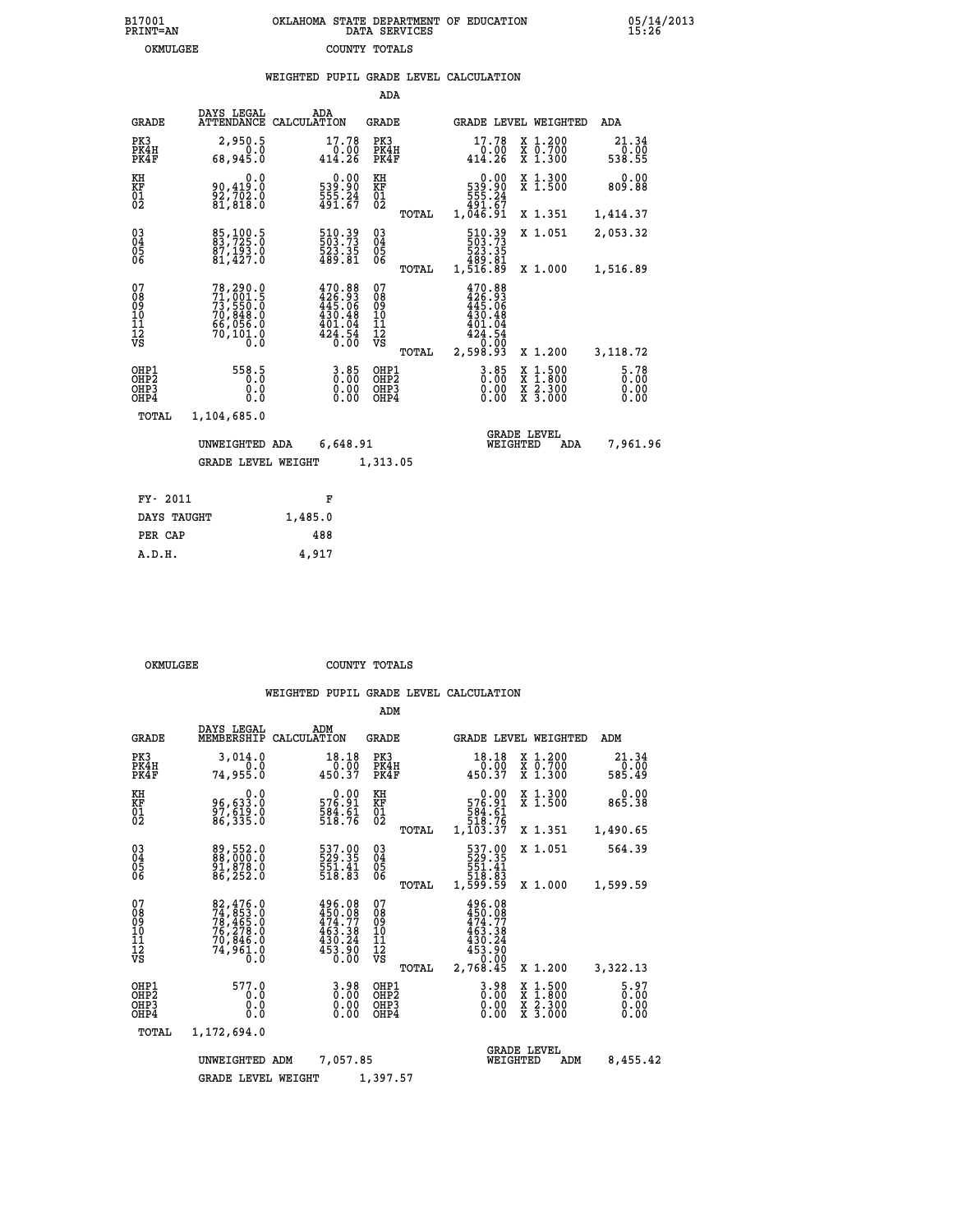| OKLAHOMA STATE DEPARTMENT OF EDUCATION | DATA SERVICES |  |
|----------------------------------------|---------------|--|
| C003 OSAGE HILLS                       |               |  |

 **B17001 OKLAHOMA STATE DEPARTMENT OF EDUCATION 05/14/2013**

|                                                                    |                                                                       | WEIGHTED PUPIL GRADE LEVEL CALCULATION                            |                                                     |       |                                                                          |                                                                                                                                           |                              |
|--------------------------------------------------------------------|-----------------------------------------------------------------------|-------------------------------------------------------------------|-----------------------------------------------------|-------|--------------------------------------------------------------------------|-------------------------------------------------------------------------------------------------------------------------------------------|------------------------------|
|                                                                    |                                                                       |                                                                   | <b>ADA</b>                                          |       |                                                                          |                                                                                                                                           |                              |
| <b>GRADE</b>                                                       | DAYS LEGAL<br><b>ATTENDANCE</b>                                       | ADA<br>CALCULATION                                                | <b>GRADE</b>                                        |       |                                                                          | GRADE LEVEL WEIGHTED                                                                                                                      | ADA                          |
| PK3<br>PK4H<br>PK4F                                                | 0.0<br>0.0<br>2,710.0                                                 | $\begin{smallmatrix} 0.00\\ 0.00\\ 16.04 \end{smallmatrix}$       | PK3<br>PK4H<br>PK4F                                 |       | 0.00<br>ăČ:ŏ<br>16.04                                                    | X 1.200<br>X 0.700<br>X 1.300                                                                                                             | 0.00<br>0.00<br>20.85        |
| KH<br>KF<br>01<br>02                                               | 0.0<br>3,262:0<br>3,985:5<br>3,479:0                                  | $\begin{smallmatrix} 0.00\\19.30\\23.58\\20.59 \end{smallmatrix}$ | KH<br>KF<br>01<br>02                                |       | $\begin{smallmatrix} 0.00\\19.30\\23.58\\20.59\\44.17 \end{smallmatrix}$ | X 1.300<br>X 1.500                                                                                                                        | 0.00<br>28.95                |
|                                                                    |                                                                       |                                                                   |                                                     | TOTAL |                                                                          | X 1.351                                                                                                                                   | 59.67                        |
| $\begin{smallmatrix} 03 \\[-4pt] 04 \end{smallmatrix}$<br>Ŏ5<br>06 | 3,093.0<br>2,617.0<br>3,893.0<br>1,948.0                              | 18.30<br>$\frac{23.04}{11.53}$                                    | $\begin{array}{c} 03 \\ 04 \\ 05 \\ 06 \end{array}$ |       | $18.30$<br>$15.49$<br>$23.04$<br>$11.53$<br>$50.06$                      | X 1.051                                                                                                                                   | 19.23                        |
|                                                                    |                                                                       |                                                                   |                                                     | TOTAL |                                                                          | X 1.000                                                                                                                                   | 50.06                        |
| 07<br>08<br>09<br>111<br>12<br>VS                                  | $2, 268.5$<br>$1, 666.0$<br>$0.0$<br>$0.0$<br>$0.0$<br>$0.0$<br>$0.0$ | $13.42\n9.86\n0.00\n0.00\n0.00\n0.00\n0.00$                       | 07<br>08901112<br>1112<br>VS                        | TOTAL | $13.42$<br>0.86<br>0.00<br>0.00<br>0.00<br>0.00<br>23.28                 | X 1.200                                                                                                                                   | 27.94                        |
| OHP1<br>OHP2<br>OH <sub>P3</sub><br>OHP4                           | 0.0<br>0.0<br>0.0                                                     | $\begin{smallmatrix} 0.00 \ 0.00 \ 0.00 \ 0.00 \end{smallmatrix}$ | OHP1<br>OHP2<br>OHP3<br>OHP4                        |       | 0.00<br>0.00<br>0.00                                                     | $\begin{smallmatrix} \mathtt{X} & 1\cdot500\\ \mathtt{X} & 1\cdot800\\ \mathtt{X} & 2\cdot300\\ \mathtt{X} & 3\cdot000 \end{smallmatrix}$ | 0.00<br>0.00<br>0.00<br>0.00 |
| TOTAL                                                              | 28,922.0                                                              |                                                                   |                                                     |       |                                                                          |                                                                                                                                           |                              |
|                                                                    | UNWEIGHTED ADA                                                        | 171.15                                                            |                                                     |       | WEIGHTED                                                                 | <b>GRADE LEVEL</b><br>ADA                                                                                                                 | 206.70                       |
|                                                                    | <b>GRADE LEVEL WEIGHT</b>                                             |                                                                   | 35.55                                               |       |                                                                          |                                                                                                                                           |                              |
| FY- 2011                                                           |                                                                       | F                                                                 |                                                     |       |                                                                          |                                                                                                                                           |                              |
| DAYS TAUGHT                                                        |                                                                       | 169.0                                                             |                                                     |       |                                                                          |                                                                                                                                           |                              |
| PER CAP                                                            |                                                                       | 79                                                                |                                                     |       |                                                                          |                                                                                                                                           |                              |

 **57 OSAGE C003 OSAGE HILLS**

 **ADM**

 **A.D.H. 59**

 **B17001<br>PRINT=AN<br>57 OSAGE** 

| <b>GRADE</b>                             | DAYS LEGAL<br>MEMBERSHIP                         | ADM<br>CALCULATION                                                                                                              | <b>GRADE</b>                                       |       | <b>GRADE LEVEL WEIGHTED</b>                                                                                                                                                                                                                                                    |                                          | ADM                  |  |
|------------------------------------------|--------------------------------------------------|---------------------------------------------------------------------------------------------------------------------------------|----------------------------------------------------|-------|--------------------------------------------------------------------------------------------------------------------------------------------------------------------------------------------------------------------------------------------------------------------------------|------------------------------------------|----------------------|--|
| PK3<br>PK4H<br>PK4F                      | 0.0<br>2,893.0                                   | $\begin{smallmatrix} 0.00\\ 0.00\\ 17.12 \end{smallmatrix}$                                                                     | PK3<br>PK4H<br>PK4F                                |       | $\begin{smallmatrix} 0.00\\ 0.00\\ 17.12 \end{smallmatrix}$                                                                                                                                                                                                                    | X 1.200<br>X 0.700<br>X 1.300            | 0.00<br>22.26        |  |
| KH<br>KF<br>01<br>02                     | 0.0<br>3,398:0<br>4,152:0<br>3,622:0             | $\begin{smallmatrix} 0.00\\ 20.11\\ 24.57\\ 21.43 \end{smallmatrix}$                                                            | KH<br>KF<br>01<br>02                               |       | $\begin{smallmatrix} 0.00\\20.11\\24.57\\21.43\\46.00 \end{smallmatrix}$                                                                                                                                                                                                       | X 1.300<br>X 1.500                       | 0.00<br>30.17        |  |
|                                          |                                                  |                                                                                                                                 |                                                    | TOTAL |                                                                                                                                                                                                                                                                                | X 1.351                                  | 62.15                |  |
| 03<br>04<br>05<br>06                     | $3,177.0$<br>$2,681.0$<br>$4,033.0$<br>$2,040.0$ | $\begin{smallmatrix} 18.80\\ 15.86\\ 23.86\\ 12.07 \end{smallmatrix}$                                                           | $\begin{matrix} 03 \\ 04 \\ 05 \\ 06 \end{matrix}$ |       | $18.80$<br>$15.86$<br>$23.86$<br>$12.07$<br>$51.79$                                                                                                                                                                                                                            | X 1.051                                  | 19.76                |  |
|                                          |                                                  |                                                                                                                                 |                                                    | TOTAL |                                                                                                                                                                                                                                                                                | X 1.000                                  | 51.79                |  |
| 07<br>089<br>090<br>1112<br>VS           |                                                  | $\begin{smallmatrix} 14\cdot 20\\10\cdot 30\\0\cdot 00\\0\cdot 00\\0\cdot 00\\0\cdot 00\\0\cdot 00\\0\cdot 00\end{smallmatrix}$ | 07<br>08<br>09<br>01<br>11<br>11<br>12<br>VS       | TOTAL | $\begin{smallmatrix} 14\cdot 20\\10\cdot 30\\0\cdot 00\\0\cdot 00\\0\cdot 00\\0\cdot 00\\0\cdot 00\\24\cdot 50\end{smallmatrix}$                                                                                                                                               | X 1.200                                  | 29.40                |  |
| OHP1<br>OHP2<br>OH <sub>P3</sub><br>OHP4 | 0.0<br>0.000                                     |                                                                                                                                 | OHP1<br>OHP2<br>OHP3<br>OHP4                       |       | $\begin{smallmatrix} 0.00 & 0.00 & 0.00 & 0.00 & 0.00 & 0.00 & 0.00 & 0.00 & 0.00 & 0.00 & 0.00 & 0.00 & 0.00 & 0.00 & 0.00 & 0.00 & 0.00 & 0.00 & 0.00 & 0.00 & 0.00 & 0.00 & 0.00 & 0.00 & 0.00 & 0.00 & 0.00 & 0.00 & 0.00 & 0.00 & 0.00 & 0.00 & 0.00 & 0.00 & 0.00 & 0.0$ | X 1:500<br>X 1:800<br>X 2:300<br>X 3:000 | 0.00<br>0.00<br>0.00 |  |
| TOTAL                                    | 30,135.0                                         |                                                                                                                                 |                                                    |       |                                                                                                                                                                                                                                                                                |                                          |                      |  |
|                                          | UNWEIGHTED                                       | 178.32<br>ADM                                                                                                                   |                                                    |       | WEIGHTED                                                                                                                                                                                                                                                                       | <b>GRADE LEVEL</b><br>ADM                | 215.53               |  |
|                                          | <b>GRADE LEVEL WEIGHT</b>                        |                                                                                                                                 | 37.21                                              |       |                                                                                                                                                                                                                                                                                |                                          |                      |  |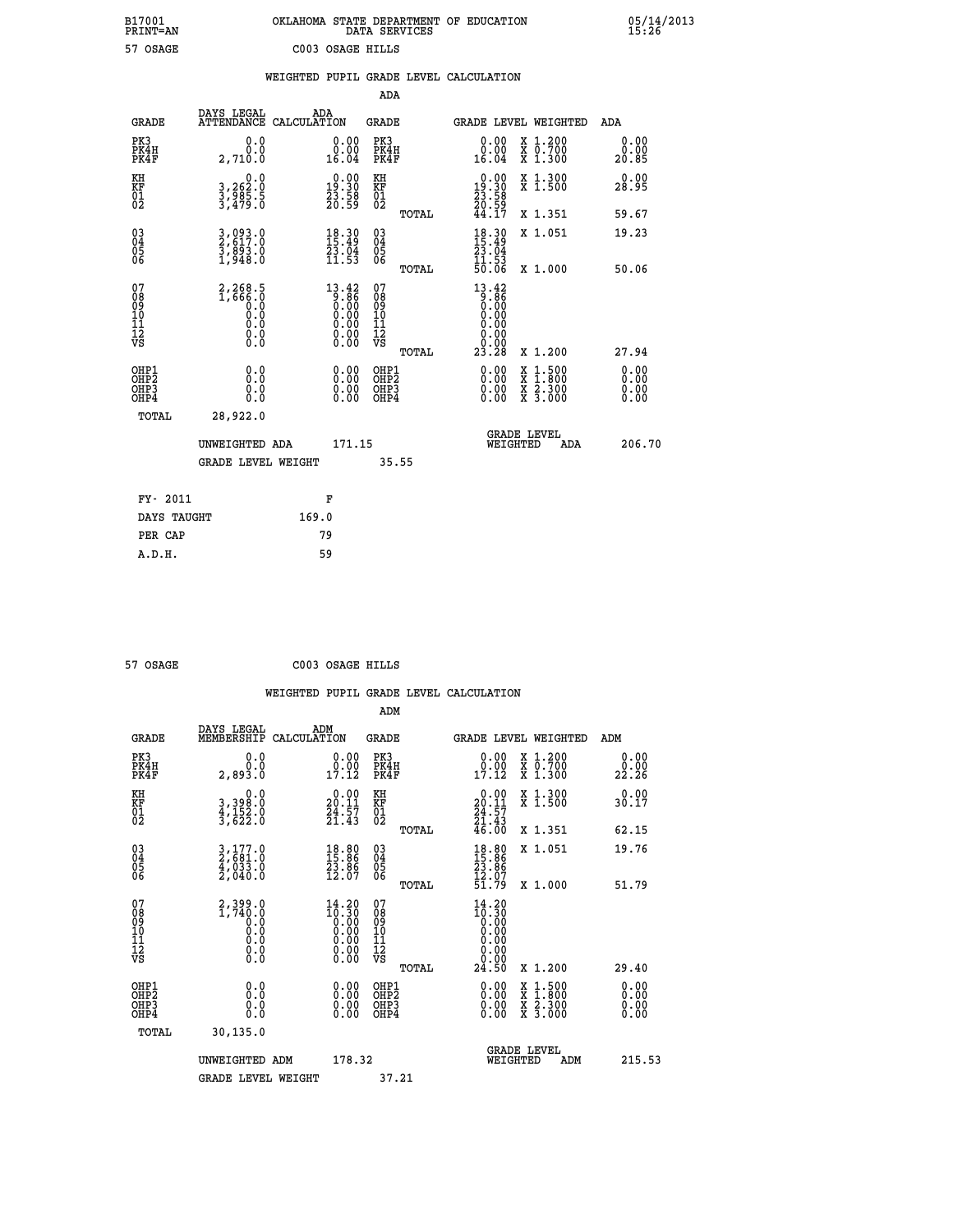| B17001<br><b>PRINT=AN</b> | OKLAHOMA STATE DEPARTMENT OF EDUCATION<br>DATA SERVICES |  |
|---------------------------|---------------------------------------------------------|--|
| 57 OSAGE                  | C007 BOWRING                                            |  |

05/14/2013<br>15:26

|                                                    |                                                                                                                                               |                                                                                               | ADA                                      |       |                                                                                                                                                                                                                                                                                |                                                                                                                                           |                                                                     |
|----------------------------------------------------|-----------------------------------------------------------------------------------------------------------------------------------------------|-----------------------------------------------------------------------------------------------|------------------------------------------|-------|--------------------------------------------------------------------------------------------------------------------------------------------------------------------------------------------------------------------------------------------------------------------------------|-------------------------------------------------------------------------------------------------------------------------------------------|---------------------------------------------------------------------|
| <b>GRADE</b>                                       | DAYS LEGAL                                                                                                                                    | ADA<br>ATTENDANCE CALCULATION                                                                 | <b>GRADE</b>                             |       |                                                                                                                                                                                                                                                                                | GRADE LEVEL WEIGHTED                                                                                                                      | ADA                                                                 |
| PK3<br>PK4H<br>PK4F                                | 432.0<br>0.0<br>802.5                                                                                                                         | $\overset{2\cdot}{\underset{4\cdot}{\text{.00}}} \ \ \overset{62}{\text{.00}}$                | PK3<br>PK4H<br>PK4F                      |       | $\begin{smallmatrix} 2.62\ 0.00\ 4.86 \end{smallmatrix}$                                                                                                                                                                                                                       | X 1.200<br>X 0.700<br>X 1.300                                                                                                             | 3.14<br>0.00<br>6.32                                                |
| KH<br>KF<br>01<br>02                               | 0.0<br>1,061.0<br>1,115.0<br>843.5                                                                                                            | $0.00$<br>6.43<br>6.76<br>5.11                                                                | KH<br>KF<br>01<br>02                     |       | $0.00$<br>$6.43$<br>$6.76$<br>$5.11$<br>$11.87$                                                                                                                                                                                                                                | X 1.300<br>X 1.500                                                                                                                        | 0.00<br>9.65                                                        |
|                                                    |                                                                                                                                               |                                                                                               |                                          | TOTAL |                                                                                                                                                                                                                                                                                | X 1.351                                                                                                                                   | 16.04                                                               |
| $\begin{matrix} 03 \\ 04 \\ 05 \\ 06 \end{matrix}$ | $\begin{smallmatrix} & 771.0\\1,461.0\\1,158.5\\1,301.0 \end{smallmatrix}$                                                                    | $\begin{smallmatrix} 4.67\ 8.85\ 7.02\ 7.88 \end{smallmatrix}$                                | $\substack{03 \\ 04}$<br>05<br>06        |       | $\begin{array}{c} 4.67 \\ 8.85 \\ 7.02 \\ 7.88 \\ 23.75 \end{array}$                                                                                                                                                                                                           | X 1.051                                                                                                                                   | 4.91                                                                |
|                                                    |                                                                                                                                               |                                                                                               |                                          | TOTAL |                                                                                                                                                                                                                                                                                | X 1.000                                                                                                                                   | 23.75                                                               |
| 07<br>089<br>090<br>111<br>VS                      | 1,084.5<br>$\begin{smallmatrix} 1,137.8\\ 0.0\\ 0.0 \end{smallmatrix}$<br>$\begin{smallmatrix} 0.0 & 0 \ 0.0 & 0 \ 0.0 & 0 \end{smallmatrix}$ | $\begin{smallmatrix} 6.57\ 6.89\ 0.00\ 0.00\ 0.00\ 0.00\ 0.00\ 0.00\ 0.00\ \end{smallmatrix}$ | 07<br>08<br>09<br>11<br>11<br>12<br>VS   | TOTAL | $\begin{smallmatrix} 6.57\ 6.89\ 0.00 \end{smallmatrix}$<br>0.00<br>0.00<br>0.00<br>13.46                                                                                                                                                                                      | X 1.200                                                                                                                                   | 16.15                                                               |
| OHP1<br>OHP2<br>OHP3<br>OHP4                       | 0.0<br>0.0<br>0.0                                                                                                                             | $\begin{smallmatrix} 0.00 \ 0.00 \ 0.00 \ 0.00 \end{smallmatrix}$                             | OHP1<br>OHP2<br>OHP <sub>3</sub><br>OHP4 |       | $\begin{smallmatrix} 0.00 & 0.00 & 0.00 & 0.00 & 0.00 & 0.00 & 0.00 & 0.00 & 0.00 & 0.00 & 0.00 & 0.00 & 0.00 & 0.00 & 0.00 & 0.00 & 0.00 & 0.00 & 0.00 & 0.00 & 0.00 & 0.00 & 0.00 & 0.00 & 0.00 & 0.00 & 0.00 & 0.00 & 0.00 & 0.00 & 0.00 & 0.00 & 0.00 & 0.00 & 0.00 & 0.0$ | $\begin{smallmatrix} \mathtt{X} & 1\cdot500\\ \mathtt{X} & 1\cdot800\\ \mathtt{X} & 2\cdot300\\ \mathtt{X} & 3\cdot000 \end{smallmatrix}$ | 0.00<br>0.00<br>$\begin{smallmatrix} 0.00 \ 0.00 \end{smallmatrix}$ |
| TOTAL                                              | 11,167.0                                                                                                                                      |                                                                                               |                                          |       |                                                                                                                                                                                                                                                                                |                                                                                                                                           |                                                                     |
|                                                    | UNWEIGHTED ADA                                                                                                                                | 67.66                                                                                         |                                          |       |                                                                                                                                                                                                                                                                                | <b>GRADE LEVEL</b><br>WEIGHTED<br>ADA                                                                                                     | 79.96                                                               |
|                                                    | <b>GRADE LEVEL WEIGHT</b>                                                                                                                     |                                                                                               |                                          | 12.30 |                                                                                                                                                                                                                                                                                |                                                                                                                                           |                                                                     |
| FY- 2011                                           |                                                                                                                                               | F                                                                                             |                                          |       |                                                                                                                                                                                                                                                                                |                                                                                                                                           |                                                                     |
| DAYS TAUGHT                                        |                                                                                                                                               | 165.0                                                                                         |                                          |       |                                                                                                                                                                                                                                                                                |                                                                                                                                           |                                                                     |
|                                                    |                                                                                                                                               |                                                                                               |                                          |       |                                                                                                                                                                                                                                                                                |                                                                                                                                           |                                                                     |

 **57 OSAGE C007 BOWRING**

 **A.D.H. 42**

**PER CAP** 167

 **WEIGHTED PUPIL GRADE LEVEL CALCULATION ADM DAYS LEGAL ADM**

| <b>GRADE</b>                                       | MEMBERSHIP CALCULATION                                                           |                                                             | GRADE                                   |       |                                                                      |          | GRADE LEVEL WEIGHTED                                                                                                                 | ADM                          |  |
|----------------------------------------------------|----------------------------------------------------------------------------------|-------------------------------------------------------------|-----------------------------------------|-------|----------------------------------------------------------------------|----------|--------------------------------------------------------------------------------------------------------------------------------------|------------------------------|--|
| PK3<br>PK4H<br>PK4F                                | 432.0<br>824.0                                                                   | $\substack{2.62 \\ 0.00 \\ 4.99}$                           | PK3<br>PK4H<br>PK4F                     |       | $\substack{2.62 \\ 0.00 \\ 4.99}$                                    |          | X 1.200<br>X 0.700<br>X 1.300                                                                                                        | 3.14<br>$\frac{0.00}{6.49}$  |  |
| KH<br>KF<br>01<br>02                               | 0.0<br>1,096.0<br>1,197.0<br>882.0                                               | $\begin{array}{c} 0.00 \\ 6.64 \\ 7.25 \\ 5.35 \end{array}$ | KH<br>KF<br>01<br>02                    |       | $\begin{array}{c} 0.00 \\ 6.64 \\ 7.25 \\ 5.35 \\ 12.60 \end{array}$ |          | X 1.300<br>X 1.500                                                                                                                   | 0.00<br>9.96                 |  |
|                                                    |                                                                                  |                                                             |                                         | TOTAL |                                                                      |          | X 1.351                                                                                                                              | 17.02                        |  |
| $\begin{matrix} 03 \\ 04 \\ 05 \\ 06 \end{matrix}$ | $\begin{smallmatrix} & 817.0 \\ 1,526.0 \\ 1,264.0 \\ 1,366.0 \end{smallmatrix}$ | $\frac{4.95}{9.25}$<br>7.66<br>8.28                         | $\substack{03 \\ 04}$<br>Ŏ5<br>06       |       | $3.25$<br>$7.66$<br>$8.28$<br>$25.19$                                |          | X 1.051                                                                                                                              | 5.20                         |  |
|                                                    |                                                                                  |                                                             |                                         | TOTAL |                                                                      |          | X 1.000                                                                                                                              | 25.19                        |  |
| 07<br>08<br>09<br>101<br>11<br>12<br>VS            | $1,165.0$<br>$0.184.0$<br>$0.0$<br>0.0<br>0.0<br>$\S.$                           | $7.067.180.000.000.000.000.000.00$                          | 07<br>08<br>09<br>101<br>11<br>12<br>VS |       | $7.06$<br>$7.18$<br>$0.00$<br>$0.00$<br>$0.00$<br>$0.00$<br>$0.00$   |          |                                                                                                                                      |                              |  |
|                                                    |                                                                                  |                                                             |                                         | TOTAL | 14.24                                                                |          | X 1.200                                                                                                                              | 17.09                        |  |
| OHP1<br>OHP2<br>OH <sub>P3</sub><br>OHP4           | 0.0<br>0.0<br>Ŏ.Ŏ                                                                | $0.00$<br>$0.00$<br>0.00                                    | OHP1<br>OHP2<br>OHP3<br>OHP4            |       | $0.00$<br>$0.00$<br>0.00                                             |          | $\begin{smallmatrix} \mathtt{X} & 1 & 500 \\ \mathtt{X} & 1 & 800 \\ \mathtt{X} & 2 & 300 \\ \mathtt{X} & 3 & 000 \end{smallmatrix}$ | 0.00<br>0.00<br>0.00<br>0.00 |  |
| TOTAL                                              | 11,753.0                                                                         |                                                             |                                         |       |                                                                      |          |                                                                                                                                      |                              |  |
|                                                    | UNWEIGHTED ADM                                                                   | 71.23                                                       |                                         |       |                                                                      | WEIGHTED | <b>GRADE LEVEL</b><br>ADM                                                                                                            | 84.09                        |  |
|                                                    | <b>GRADE LEVEL WEIGHT</b>                                                        |                                                             |                                         | 12.86 |                                                                      |          |                                                                                                                                      |                              |  |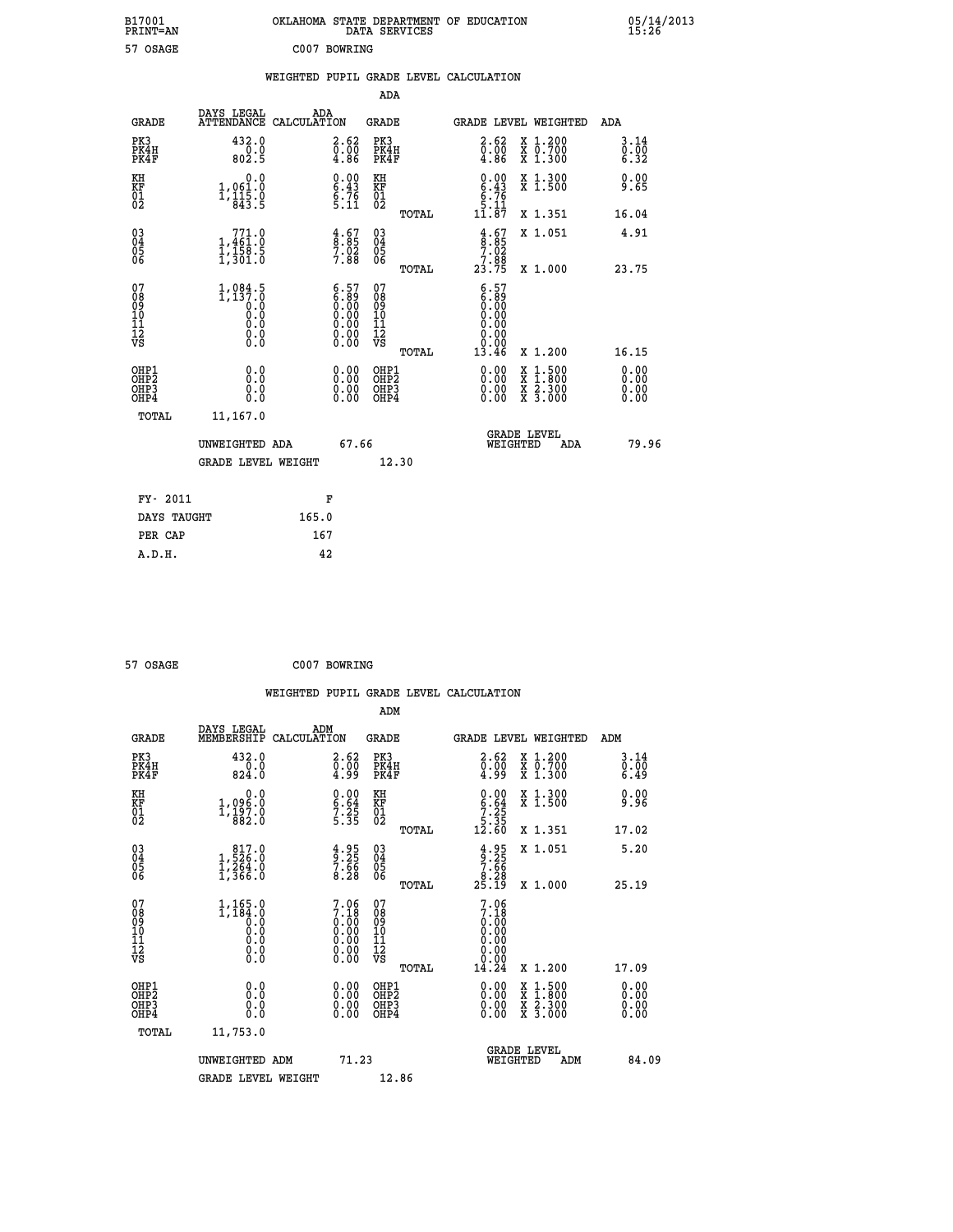| B17001<br>PRINT=AN | OKLAHOMA STATE DEPARTMENT OF EDUCATION<br>DATA SERVICES | 05/14/2013<br>15:26 |
|--------------------|---------------------------------------------------------|---------------------|
| 57 OSAGE           | C035 AVANT                                              |                     |

|  |  | WEIGHTED PUPIL GRADE LEVEL CALCULATION |
|--|--|----------------------------------------|
|  |  |                                        |

|                                                                    |                                                                             |                                                                                               | ADA                                          |       |                                                                                  |                                                                                                                                              |                              |
|--------------------------------------------------------------------|-----------------------------------------------------------------------------|-----------------------------------------------------------------------------------------------|----------------------------------------------|-------|----------------------------------------------------------------------------------|----------------------------------------------------------------------------------------------------------------------------------------------|------------------------------|
| <b>GRADE</b>                                                       | DAYS LEGAL<br>ATTENDANCE CALCULATION                                        | ADA                                                                                           | <b>GRADE</b>                                 |       |                                                                                  | GRADE LEVEL WEIGHTED                                                                                                                         | <b>ADA</b>                   |
| PK3<br>PK4H<br>PK4F                                                | 0.0<br>$\frac{0}{647.5}$                                                    | $\begin{smallmatrix} 0.00 \ 0.00 \ 4.73 \end{smallmatrix}$                                    | PK3<br>PK4H<br>PK4F                          |       | 0.00<br>$\frac{0.00}{4.73}$                                                      | X 1.200<br>X 0.700<br>X 1.300                                                                                                                | 0.00<br>0.00<br>6.15         |
| KH<br>KF<br>01<br>02                                               | 0.0<br>1,357.0<br>1,387.0<br>1,071.0                                        | $\begin{smallmatrix} 0.00\\ 9.91\\ 10.12\\ 7.82 \end{smallmatrix}$                            | KH<br>KF<br>01<br>02                         |       | $\begin{array}{c} 0.00 \\ 9.91 \\ 10.12 \\ 7.82 \end{array}$                     | X 1.300<br>X 1.500                                                                                                                           | 0.00<br>14.87                |
|                                                                    |                                                                             |                                                                                               |                                              | TOTAL | 17.94                                                                            | X 1.351                                                                                                                                      | 24.24                        |
| $\begin{smallmatrix} 03 \\[-4pt] 04 \end{smallmatrix}$<br>Ŏ5<br>06 | $\begin{smallmatrix} 1,234.0\\ 1,381.5\\ 1,074.0\\ 749.5 \end{smallmatrix}$ | 10.01<br>$7.\overline{84}$<br>5.47                                                            | $\substack{03 \\ 04}$<br>Ŏ5<br>06            |       | $10.01$<br>10.08<br>$\begin{array}{r} 7.84 \\ 7.47 \\ 5.47 \\ 23.39 \end{array}$ | X 1.051                                                                                                                                      | 9.47                         |
|                                                                    |                                                                             |                                                                                               |                                              | TOTAL |                                                                                  | X 1.000                                                                                                                                      | 23.39                        |
| 07<br>08<br>09<br>101<br>11<br>12<br>VS                            |                                                                             | $\begin{smallmatrix} 9.48\ 6.04\ 0.00\ 0.00\ 0.00\ 0.00\ 0.00\ 0.00\ 0.00\ \end{smallmatrix}$ | 07<br>08<br>09<br>11<br>11<br>12<br>VS       |       | $0.48$<br>$0.04$<br>$0.00$<br>0.00<br>0.00<br>0.00                               |                                                                                                                                              |                              |
|                                                                    |                                                                             |                                                                                               |                                              | TOTAL | 15.52                                                                            | X 1.200                                                                                                                                      | 18.62                        |
| OHP1<br>OHP <sub>2</sub><br>OH <sub>P3</sub><br>OHP4               | 0.0<br>0.0<br>$0.\overline{0}$                                              | 0.00<br>$\begin{smallmatrix} 0.00 \ 0.00 \end{smallmatrix}$                                   | OHP1<br>OHP <sub>2</sub><br>OHP <sub>3</sub> |       | 0.00<br>0.00                                                                     | $\begin{smallmatrix} \mathtt{X} & 1\cdot500 \\ \mathtt{X} & 1\cdot800 \\ \mathtt{X} & 2\cdot300 \\ \mathtt{X} & 3\cdot000 \end{smallmatrix}$ | 0.00<br>0.00<br>0.00<br>0.00 |
| TOTAL                                                              | 11,028.0                                                                    |                                                                                               |                                              |       |                                                                                  |                                                                                                                                              |                              |
|                                                                    | UNWEIGHTED ADA                                                              | 80.50                                                                                         |                                              |       |                                                                                  | <b>GRADE LEVEL</b><br>WEIGHTED<br>ADA                                                                                                        | 96.74                        |
|                                                                    | <b>GRADE LEVEL WEIGHT</b>                                                   |                                                                                               |                                              | 16.24 |                                                                                  |                                                                                                                                              |                              |
| FY- 2011                                                           |                                                                             | F                                                                                             |                                              |       |                                                                                  |                                                                                                                                              |                              |
| DAYS TAUGHT                                                        |                                                                             | 137.0                                                                                         |                                              |       |                                                                                  |                                                                                                                                              |                              |
| PER CAP                                                            |                                                                             | 130                                                                                           |                                              |       |                                                                                  |                                                                                                                                              |                              |

| 57 OSAGE | C035 AVANT |
|----------|------------|
|          |            |

 **A.D.H. 42**

 **WEIGHTED PUPIL GRADE LEVEL CALCULATION ADM DAYS LEGAL ADM GRADE MEMBERSHIP CALCULATION GRADE GRADE LEVEL WEIGHTED ADM PK3 0.0 0.00 PK3 0.00 X 1.200 0.00 PK4H 0.0 0.00 PK4H 0.00 X 0.700 0.00 PK4F 740.0 5.40 PK4F 5.40 X 1.300 7.02 KH 0.0 0.00 KH 0.00 X 1.300 0.00 KF 1,461.0 10.66 KF 10.66 X 1.500 15.99** 01 1,429.0 10.43 01 10.43<br>
02 1,104.0 8.06 02 **10.43 TOTAL 18.49 X 1.351 24.98 03 1,288.0 9.40 03 9.40 X 1.051 9.88 04 1,464.0 10.69 04 10.69 05 1,122.0 8.19 05 8.19 06 780.0 5.69 06 5.69 TOTAL 24.57 X 1.000 24.57 07 1,376.0 10.04 07 10.04 08 880.0 6.42 08 6.42 09 0.0 0.00 09 0.00 10 0.0 0.00 10 0.00 11 0.0 0.00 11 0.00 12 0.0 0.00 12 0.00 VS 0.0 0.00 VS 0.00 TOTAL 16.46 X 1.200 19.75 OHP1 0.0 0.00 OHP1 0.00 X 1.500 0.00 OHP2 0.0 0.00 OHP2 0.00 X 1.800 0.00 OHP3 0.0 0.00 OHP3 0.00 X 2.300 0.00 OHP4 0.0 0.00 OHP4 0.00 X 3.000 0.00 TOTAL 11,644.0 GRADE LEVEL UNWEIGHTED ADM 84.98 WEIGHTED ADM 102.19** GRADE LEVEL WEIGHT 17.21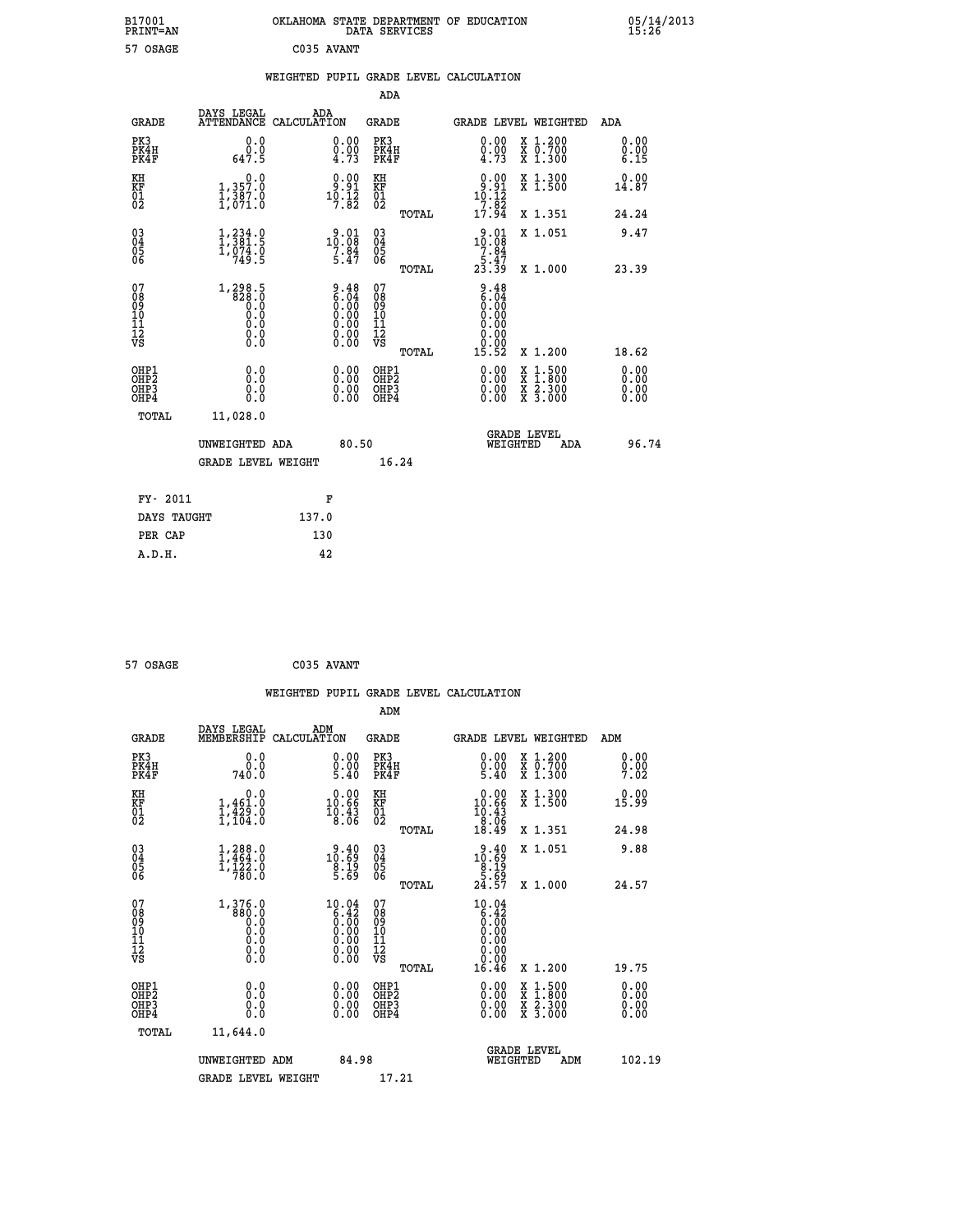| B17001<br>PRINT=AN              |                                                                                            | OKLAHOMA STATE DEPARTMENT OF EDUCATION                                                        | DATA SERVICES                                      |                                                      |                                                                                                  | $05/14/2013$<br>15:26 |  |
|---------------------------------|--------------------------------------------------------------------------------------------|-----------------------------------------------------------------------------------------------|----------------------------------------------------|------------------------------------------------------|--------------------------------------------------------------------------------------------------|-----------------------|--|
| 57 OSAGE                        |                                                                                            | C052 ANDERSON                                                                                 |                                                    |                                                      |                                                                                                  |                       |  |
|                                 |                                                                                            | WEIGHTED PUPIL GRADE LEVEL CALCULATION                                                        |                                                    |                                                      |                                                                                                  |                       |  |
|                                 |                                                                                            |                                                                                               | ADA                                                |                                                      |                                                                                                  |                       |  |
| <b>GRADE</b>                    | DAYS LEGAL<br>ATTENDANCE CALCULATION                                                       | ADA                                                                                           | GRADE                                              | GRADE LEVEL WEIGHTED                                 |                                                                                                  | ADA                   |  |
| PK3<br>PK4H<br>PK4F             | 0.0<br>0.0<br>4,754.5                                                                      | 0.00<br>$\frac{0.00}{28.13}$                                                                  | PK3<br>PK4H<br>PK4F                                | 0.00<br>0:00<br>28:13                                | X 1.200<br>X 0.700<br>X 1.300                                                                    | 0.00<br>0.00<br>36.57 |  |
| KH<br>KF<br>01<br>02            | 0.0<br>$\frac{5}{5}, \frac{848}{748}$<br>5,748.5<br>6,127.0                                | 0.00<br>$34.61$<br>$34.01$<br>$36.25$                                                         | KH<br>KF<br>01<br>02                               | $0.00$<br>$34.61$<br>$34.01$<br>$36.25$<br>$70.26$   | X 1.300<br>X 1.500                                                                               | 0.00<br>51.92         |  |
|                                 |                                                                                            |                                                                                               | TOTAL                                              |                                                      | X 1.351                                                                                          | 94.92                 |  |
| $^{03}_{04}$<br>$\frac{05}{06}$ | $\frac{6}{5}, \frac{266}{840}. \frac{5}{0}$<br>$\frac{6}{5}, \frac{614}{923}. \frac{5}{5}$ | 37.08<br>34.56<br>39.14<br>35.05                                                              | $\begin{matrix} 03 \\ 04 \\ 05 \\ 06 \end{matrix}$ | 37.08<br>34.56<br>$\frac{39.14}{35.05}$              | X 1.051                                                                                          | 38.97                 |  |
|                                 |                                                                                            |                                                                                               | TOTAL                                              | 108.75                                               | X 1.000                                                                                          | 108.75                |  |
| 078901112<br>00901112<br>VS     | 0.0<br>$\S$ : 0<br>0.0<br>0.000                                                            | $\begin{smallmatrix} 0.00\ 0.00\ 0.00\ 0.00\ 0.00\ 0.00\ 0.00\ 0.00\ 0.00\ \end{smallmatrix}$ | 07<br>08<br>09<br>10<br>11<br>12<br>VS             | 0.00<br>0.00<br>0.00<br>0.00<br>0.00<br>0.00<br>0.00 |                                                                                                  |                       |  |
| OHP1                            | 0.0                                                                                        |                                                                                               | TOTAL<br>OHP1                                      | 0.00                                                 | X 1.200                                                                                          | 0.00                  |  |
| OHP2<br>OHP3<br>OHP4            | ŏ:ŏ<br>0.0<br>0.0                                                                          | 0.00<br>$\begin{smallmatrix} 0.00 \ 0.00 \end{smallmatrix}$                                   | OHP <sub>2</sub><br>OHP3<br>OHP4                   | 0.00<br>0.00<br>0.00                                 | $\begin{smallmatrix} x & 1 & 500 \\ x & 1 & 800 \\ x & 2 & 300 \\ x & 3 & 000 \end{smallmatrix}$ | 0.00<br>0.00<br>0.00  |  |
| TOTAL                           | 47,123.0                                                                                   |                                                                                               |                                                    |                                                      |                                                                                                  |                       |  |
|                                 | UNWEIGHTED ADA                                                                             | 278.83                                                                                        |                                                    | <b>GRADE LEVEL</b><br>WEIGHTED                       | ADA                                                                                              | 331.13                |  |
|                                 | <b>GRADE LEVEL WEIGHT</b>                                                                  |                                                                                               | 52.30                                              |                                                      |                                                                                                  |                       |  |
| FY- 2011                        |                                                                                            | F                                                                                             |                                                    |                                                      |                                                                                                  |                       |  |
| DAYS TAUGHT                     |                                                                                            | 169.0                                                                                         |                                                    |                                                      |                                                                                                  |                       |  |
| PER CAP                         |                                                                                            | 42                                                                                            |                                                    |                                                      |                                                                                                  |                       |  |
| A.D.H.                          |                                                                                            | 267                                                                                           |                                                    |                                                      |                                                                                                  |                       |  |

| 57 OSAGE | C052 ANDERSON |
|----------|---------------|

|                                                    |                                                                                      |                    |                                                                                               |                                                     |       | WEIGHTED PUPIL GRADE LEVEL CALCULATION                      |                                          |                       |        |
|----------------------------------------------------|--------------------------------------------------------------------------------------|--------------------|-----------------------------------------------------------------------------------------------|-----------------------------------------------------|-------|-------------------------------------------------------------|------------------------------------------|-----------------------|--------|
|                                                    |                                                                                      |                    |                                                                                               | ADM                                                 |       |                                                             |                                          |                       |        |
| <b>GRADE</b>                                       | DAYS LEGAL<br>MEMBERSHIP                                                             | ADM<br>CALCULATION |                                                                                               | <b>GRADE</b>                                        |       |                                                             | GRADE LEVEL WEIGHTED                     | ADM                   |        |
| PK3<br>PK4H<br>PK4F                                | 0.0<br>0.0<br>4,997.0                                                                |                    | $\begin{smallmatrix} 0.00\\ 0.00\\ 29.57 \end{smallmatrix}$                                   | PK3<br>PK4H<br>PK4F                                 |       | $\begin{smallmatrix} 0.00\\ 0.00\\ 29.57 \end{smallmatrix}$ | X 1.200<br>X 0.700<br>X 1.300            | 0.00<br>0.00<br>38.44 |        |
| KH<br>KF<br>01<br>02                               | 0.0<br>6,177.0<br>6,003.0<br>6,353.0                                                 |                    | 36.90<br>36.55<br>35.52<br>37.59                                                              | KH<br>KF<br>01<br>02                                |       | $36.90$<br>$35.52$<br>$37.59$<br>$73.11$                    | X 1.300<br>X 1.500                       | 0.00<br>54.83         |        |
|                                                    |                                                                                      |                    |                                                                                               |                                                     | TOTAL |                                                             | X 1.351                                  | 98.77                 |        |
| $\begin{matrix} 03 \\ 04 \\ 05 \\ 06 \end{matrix}$ | 6, 532.0<br>$\frac{6}{6}, \frac{771}{124}.0$                                         |                    | 38.65<br>35.90<br>40.07<br>36.24                                                              | $\begin{array}{c} 03 \\ 04 \\ 05 \\ 06 \end{array}$ |       | $38.65$<br>$35.90$<br>$40.07$<br>$36.24$<br>$112.21$        | X 1.051                                  | 40.62                 |        |
|                                                    |                                                                                      |                    |                                                                                               |                                                     | TOTAL |                                                             | X 1.000                                  | 112.21                |        |
| 07<br>08<br>09<br>11<br>11<br>12<br>VS             | 0.0<br>$\begin{smallmatrix} 0.0 & 0 \ 0.0 & 0 \ 0.0 & 0 \ 0.0 & 0 \end{smallmatrix}$ |                    | $\begin{smallmatrix} 0.00\ 0.00\ 0.00\ 0.00\ 0.00\ 0.00\ 0.00\ 0.00\ 0.00\ \end{smallmatrix}$ | 07<br>08<br>09<br>11<br>11<br>12<br>VS              | TOTAL | 0.00<br>0.00<br>0.00                                        | X 1.200                                  | 0.00                  |        |
| OHP1<br>OHP <sub>2</sub><br>OHP3<br>OHP4           | 0.0<br>0.000                                                                         |                    | $0.00$<br>$0.00$<br>0.00                                                                      | OHP1<br>OHP2<br>OHP <sub>3</sub>                    |       | 0.00<br>0.00<br>0.00                                        | X 1:500<br>X 1:800<br>X 2:300<br>X 3:000 | 0.00<br>0.00<br>0.00  |        |
| TOTAL                                              | 49,024.0                                                                             |                    |                                                                                               |                                                     |       |                                                             |                                          |                       |        |
|                                                    | UNWEIGHTED ADM                                                                       |                    | 290.09                                                                                        |                                                     |       | WEIGHTED                                                    | <b>GRADE LEVEL</b><br>ADM                |                       | 344.87 |
|                                                    | <b>GRADE LEVEL WEIGHT</b>                                                            |                    |                                                                                               | 54.78                                               |       |                                                             |                                          |                       |        |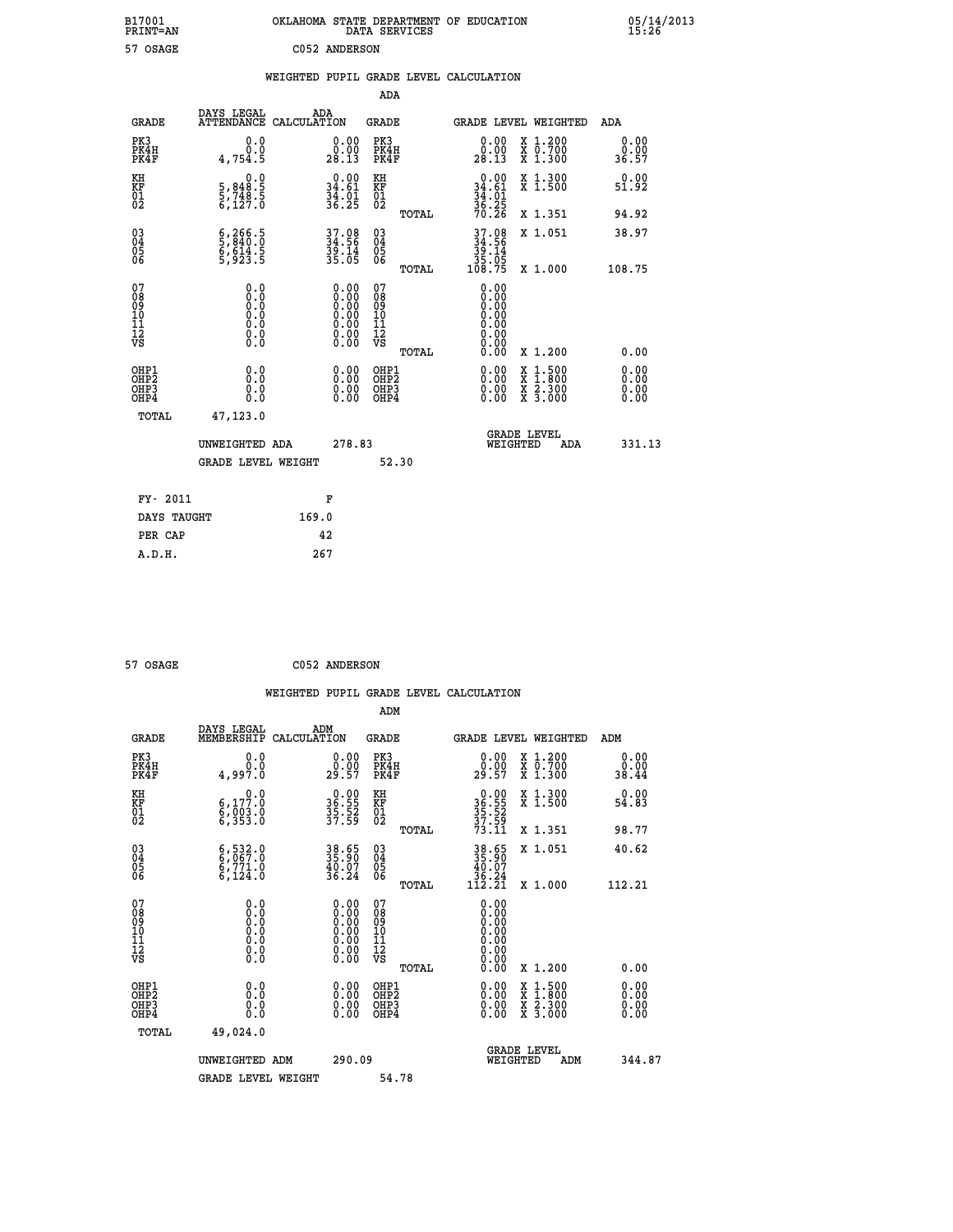| B17001<br>PRINT=AN                                   |                                          | OKLAHOMA STATE DEPARTMENT OF EDUCATION DATA SERVICES                                          |                                                    |                                                                              |                                                                                                  | 05/14/2013           |
|------------------------------------------------------|------------------------------------------|-----------------------------------------------------------------------------------------------|----------------------------------------------------|------------------------------------------------------------------------------|--------------------------------------------------------------------------------------------------|----------------------|
| 57 OSAGE                                             |                                          | C077 MCCORD                                                                                   |                                                    |                                                                              |                                                                                                  |                      |
|                                                      |                                          | WEIGHTED PUPIL GRADE LEVEL CALCULATION                                                        |                                                    |                                                                              |                                                                                                  |                      |
|                                                      |                                          |                                                                                               | ADA                                                |                                                                              |                                                                                                  |                      |
| <b>GRADE</b>                                         | DAYS LEGAL                               | ADA<br>ATTENDANCE CALCULATION                                                                 | GRADE                                              | GRADE LEVEL WEIGHTED                                                         |                                                                                                  | ADA                  |
| PK3<br>PK4H<br>PK4F                                  | 0.0<br>0.0<br>3,992.5                    | 0.00<br>$\begin{smallmatrix} 0.00 \\ 24.05 \end{smallmatrix}$                                 | PK3<br>PK4H<br>PK4F                                | $\begin{smallmatrix} 0.00\\ 0.00\\ 24.05 \end{smallmatrix}$                  | X 1.200<br>X 0.700<br>X 1.300                                                                    | 0.00<br>31.27        |
| KH<br>KF<br>$\overline{01}$                          | 0.0<br>5,693.0<br>4,767.5<br>5,400.0     | $\begin{smallmatrix} 0.00\\ 34.30\\ 28.72\\ 32.53 \end{smallmatrix}$                          | KH<br>KF<br>01<br>02                               | $\begin{smallmatrix} 0.00\\ 34.30\\ 28.72\\ 32.53\\ 61.25 \end{smallmatrix}$ | X 1.300<br>X <sub>1.500</sub>                                                                    | 0.00<br>51.45        |
|                                                      |                                          |                                                                                               | TOTAL                                              |                                                                              | X 1.351                                                                                          | 82.75                |
| 03 <sub>4</sub><br>0500                              | 3,769.0<br>5,470.5<br>4,570.5<br>4,538.5 | $\begin{smallmatrix} 22.70\\ 32.95\\ 27.53\\ 27.34 \end{smallmatrix}$                         | $\begin{matrix} 03 \\ 04 \\ 05 \\ 06 \end{matrix}$ | $\begin{array}{c} 22.70 \\ 32.95 \\ 27.53 \\ 27.34 \end{array}$              | X 1.051                                                                                          | 23.86                |
|                                                      |                                          |                                                                                               | TOTAL                                              | 87.82                                                                        | X 1.000                                                                                          | 87.82                |
| 07<br>08<br>09<br>10<br>11<br>12<br>VS               | 0.0<br>0.0<br>Ō.Ō<br>0.0<br>Ō.Ō<br>0.000 | $\begin{smallmatrix} 0.00\ 0.00\ 0.00\ 0.00\ 0.00\ 0.00\ 0.00\ 0.00\ 0.00\ \end{smallmatrix}$ | 07<br>08<br>09<br>10<br>11<br>12<br>VS             | 0.00<br>0.00<br>0.00<br>Ŏ.ŎŎ<br>O.OO<br>0.00<br>ŏ.ŏŏ                         |                                                                                                  |                      |
|                                                      |                                          |                                                                                               | TOTAL                                              | 0.00                                                                         | X 1.200                                                                                          | 0.00                 |
| OHP1<br>OHP <sub>2</sub><br>OH <sub>P3</sub><br>OHP4 | 0.0<br>Ō.Ō<br>0.0<br>0.0                 | $0.00$<br>$0.00$<br>0.00                                                                      | OHP1<br>OHP <sub>2</sub><br>OHP3<br>OHP4           | 0.00<br>0.00<br>0.00                                                         | $\begin{smallmatrix} x & 1 & 500 \\ x & 1 & 800 \\ x & 2 & 300 \\ x & 3 & 000 \end{smallmatrix}$ | 0.00<br>0.00<br>0.00 |
| TOTAL                                                | 38,201.5                                 |                                                                                               |                                                    |                                                                              |                                                                                                  |                      |
|                                                      | UNWEIGHTED ADA                           | 230.12                                                                                        |                                                    | WEIGHTED                                                                     | <b>GRADE LEVEL</b><br>ADA                                                                        | 277.15               |
|                                                      | <b>GRADE LEVEL WEIGHT</b>                |                                                                                               | 47.03                                              |                                                                              |                                                                                                  |                      |
| FY- 2011                                             |                                          | F                                                                                             |                                                    |                                                                              |                                                                                                  |                      |
| DAYS TAUGHT                                          |                                          | 166.0                                                                                         |                                                    |                                                                              |                                                                                                  |                      |
| PER CAP                                              |                                          | 33                                                                                            |                                                    |                                                                              |                                                                                                  |                      |

| 57 OSAGE | C077 MCCORD |
|----------|-------------|
|          |             |

 **WEIGHTED PUPIL GRADE LEVEL CALCULATION ADM DAYS LEGAL ADM GRADE MEMBERSHIP CALCULATION GRADE GRADE LEVEL WEIGHTED ADM PK3 0.0 0.00 PK3 0.00 X 1.200 0.00 PK4H 0.0 0.00 PK4H 0.00 X 0.700 0.00 PK4F 4,293.0 25.86 PK4F 25.86 X 1.300 33.62** 0.00 KH 0.00 RH 0.00 X 1.300<br>RF 6,019.0 36.26 KF 36.26 X 1.500 54.39  **01 5,082.0 30.61 01 30.61 02 5,644.0 34.00 02 34.00 TOTAL 64.61 X 1.351 87.29 03 3,949.0 23.79 03 23.79 X 1.051 25.00 04 5,757.0 34.68 04 34.68 05 4,795.0 28.89 05 28.89** 06 **4,766.0** 28.71 06 <sub>momas</sub> 28.71  **TOTAL 92.28 X 1.000 92.28 07** 0.0 0.00 07<br>
08 0.0 0.00 08 0.00<br>
10 0.0 0.00 10 0.00<br>
11 0.0 0.00 11 0.00<br>
12 0.0 0.00 11 0.00<br>
VS 0.0 0.00 VS 0.00  $\begin{array}{cccccccc} 07 & 0.0 & 0.0 & 0.0 & 0.0 & 0.00 & 0.00 & 0.00 & 0.00 & 0.00 & 0.00 & 0.00 & 0.00 & 0.00 & 0.00 & 0.00 & 0.00 & 0.00 & 0.00 & 0.00 & 0.00 & 0.00 & 0.00 & 0.00 & 0.00 & 0.00 & 0.00 & 0.00 & 0.00 & 0.00 & 0.00 & 0.00 & 0.00 & 0.00 & 0.00 & 0.00 & 0$  **OHP1 0.0 0.00 OHP1 0.00 X 1.500 0.00 OHP2 0.0 0.00 OHP2 0.00 X 1.800 0.00 OHP3 0.0 0.00 OHP3 0.00 X 2.300 0.00 OHP4 0.0 0.00 OHP4 0.00 X 3.000 0.00 TOTAL 40,305.0 GRADE LEVEL UNWEIGHTED ADM 242.80 WEIGHTED ADM 292.58** GRADE LEVEL WEIGHT 49.78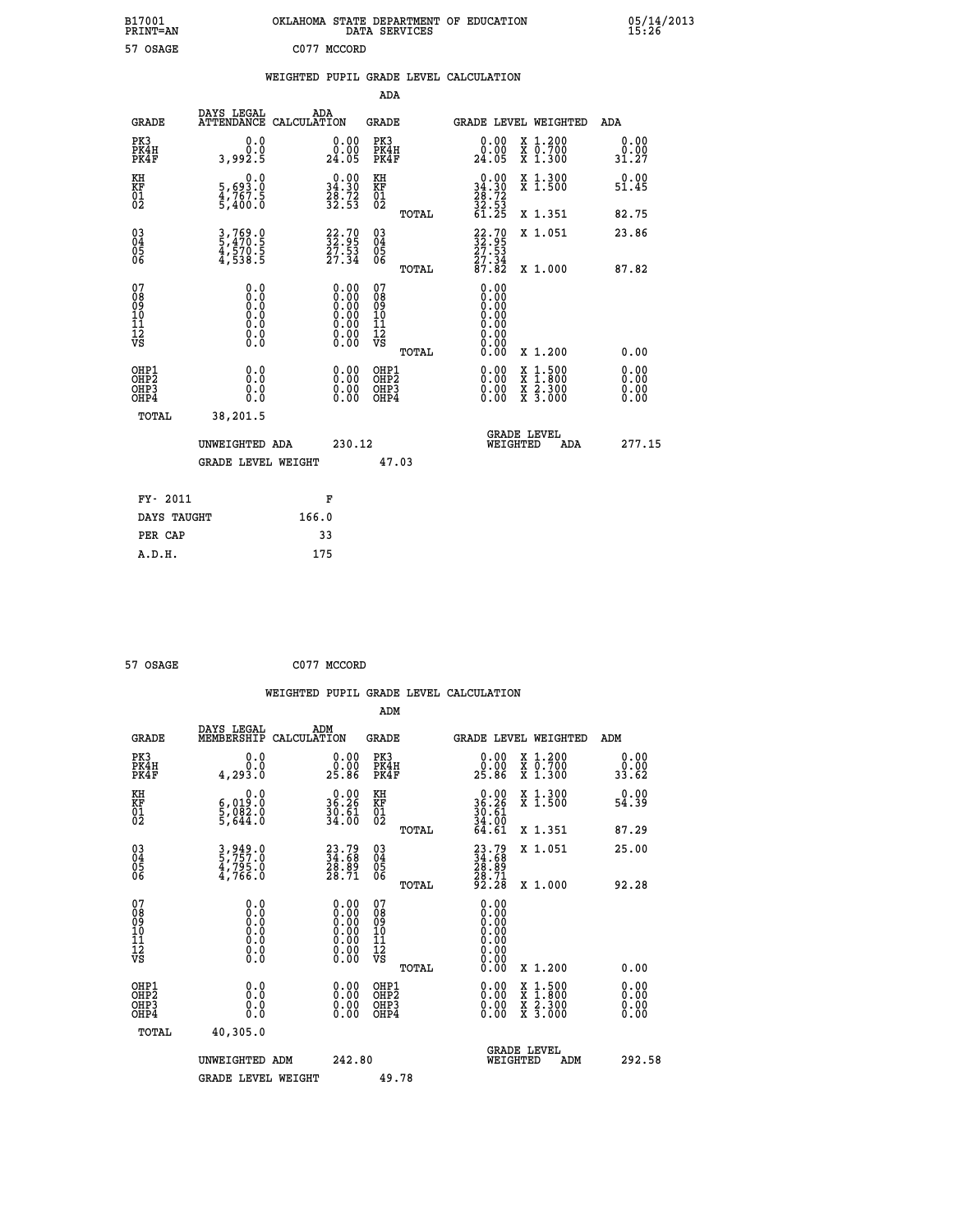| B17001<br>PRINT=AN                       |                                                                                                                                  |                                                                          |                                                          | OKLAHOMA STATE DEPARTMENT OF EDUCATION<br>DATA SERVICES                                                                    | 05/14/2013            |
|------------------------------------------|----------------------------------------------------------------------------------------------------------------------------------|--------------------------------------------------------------------------|----------------------------------------------------------|----------------------------------------------------------------------------------------------------------------------------|-----------------------|
| 57 OSAGE                                 |                                                                                                                                  | I002 PAWHUSKA                                                            |                                                          |                                                                                                                            |                       |
|                                          |                                                                                                                                  |                                                                          |                                                          | WEIGHTED PUPIL GRADE LEVEL CALCULATION                                                                                     |                       |
|                                          |                                                                                                                                  |                                                                          | ADA                                                      |                                                                                                                            |                       |
| GRADE                                    | DAYS LEGAL<br>ATTENDANCE CALCULATION                                                                                             | ADA                                                                      | GRADE                                                    | GRADE LEVEL WEIGHTED                                                                                                       | ADA                   |
| PK3<br>PK4H<br>PK4F                      | 1,384.0<br>0.0<br>3,552.5                                                                                                        | 8.00<br>0.00<br>20.53                                                    | PK3<br>PK4H<br>PK4F                                      | 8.00<br>X 1.200<br>X 0.700<br>X 1.300<br>ŏ:ŏŏ<br>20:53                                                                     | 9.60<br>0.00<br>26.69 |
| KH<br>KF<br>$\overline{01}$              | 0.0<br>11,238.0<br>$\frac{11}{9}$ , $\frac{781}{907}$ .                                                                          | $0.00$<br>64.96<br>68.10<br>57.27                                        | KH<br>KF<br>01<br>02                                     | 0.00<br>X 1.300<br>X 1.500<br>$64.96$<br>$68.10$                                                                           | 0.00<br>97.44         |
|                                          |                                                                                                                                  |                                                                          | TOTAL                                                    | 57.27<br>125.37<br>X 1.351                                                                                                 | 169.37                |
| $\substack{03 \\ 04}$<br>$\frac{05}{06}$ | $\begin{smallmatrix}10,327.5\\9,419.5\\8,495.0\\12,783.5\end{smallmatrix}$                                                       | 59.70<br>54.45<br>49.10<br>73.89                                         | 03<br>04<br>05<br>06                                     | 59.70<br>X 1.051<br>49.10<br>73.89<br>177.44                                                                               | 62.74                 |
| 07<br>08<br>09<br>10<br>11<br>īā<br>VS   | $\begin{smallmatrix} 11, 214 & 0\\ 10, 007 & 0\\ 12, 650 & 0\\ 10, 916 & 5\\ 10, 730 & 5\\ 10, 468 & 0\\ 0 & 0\end{smallmatrix}$ | $64.82$<br>$57.84$<br>$73.12$<br>$63.10$<br>$62.03$<br>$60.51$<br>$0.00$ | TOTAL<br>07<br>08<br>09<br>10<br>11<br>ĪŽ<br>VŠ<br>TOTAL | X 1,000<br>$57.84$<br>$73.12$<br>63.10<br>62.03<br>60.51<br>0.00<br>381.42<br>X 1.200                                      | 177.44<br>457.70      |
| OHP1<br>OHP2<br>OHP3<br>OHP4<br>TOTAL    | 899.0<br>0.0<br>0.0<br>145,773.0                                                                                                 | 5.20<br>0.00<br>0.00                                                     | OHP1<br>OHP <sub>2</sub><br>OHP3<br>OHP4                 | $5.20$<br>$0.00$<br>$\frac{x}{x}$ $\frac{1.500}{1.800}$<br>$\frac{x}{x}$ $\frac{2 \cdot 300}{3 \cdot 000}$<br>0.00<br>0.00 | 7.80<br>0.00<br>0.00  |
|                                          | UNWEIGHTED ADA<br><b>GRADE LEVEL WEIGHT</b>                                                                                      | 842.62                                                                   | 166.16                                                   | <b>GRADE LEVEL</b><br>WEIGHTED<br>ADA                                                                                      | 1,008.78              |
| FY- 2011                                 |                                                                                                                                  | F                                                                        |                                                          |                                                                                                                            |                       |
| DAYS TAUGHT                              |                                                                                                                                  | 173.0                                                                    |                                                          |                                                                                                                            |                       |

| 57 OSAGE |  |  | <b>I002 PAWHUSKA</b> |
|----------|--|--|----------------------|
|          |  |  |                      |

 **ADM**

PER CAP 108<br>A.D.H. 473

 **A.D.H. 473**

| <b>GRADE</b>                                       | DAYS LEGAL<br>MEMBERSHIP CALCULATION                                                                                                            | ADM                                                                            | <b>GRADE</b>                                        |       |                                                                                                                       |          | <b>GRADE LEVEL WEIGHTED</b>              | ADM                                                                             |
|----------------------------------------------------|-------------------------------------------------------------------------------------------------------------------------------------------------|--------------------------------------------------------------------------------|-----------------------------------------------------|-------|-----------------------------------------------------------------------------------------------------------------------|----------|------------------------------------------|---------------------------------------------------------------------------------|
| PK3<br>PK4H<br>PK4F                                | 1,384.0<br>0.0<br>3,786.0                                                                                                                       | 0.0000<br>21.88                                                                | PK3<br>PK4H<br>PK4F                                 |       | $\begin{smallmatrix} 8.00\\ 0.00\\ 21.88 \end{smallmatrix}$                                                           |          | X 1.200<br>X 0.700<br>X 1.300            | 9.60<br>$\overset{\textcolor{red}{\textbf{0.00}}\, \textcolor{red}{0}}_{28.44}$ |
| KH<br>KF<br>01<br>02                               | 0.0<br>12,042:0<br>12,462:0<br>10,530:0                                                                                                         | $\begin{smallmatrix} 0.00\\ 69.61\\ 72.03\\ 60.87 \end{smallmatrix}$           | KH<br>KF<br>01<br>02                                |       | 0.00<br>$\begin{smallmatrix} 69.61\ 72.03\ 60.87\ 132.90 \end{smallmatrix}$                                           |          | X 1.300<br>X 1.500                       | 0.00<br>104.42                                                                  |
|                                                    |                                                                                                                                                 |                                                                                |                                                     | TOTAL |                                                                                                                       |          | X 1.351                                  | 179.55                                                                          |
| $\begin{matrix} 03 \\ 04 \\ 05 \\ 06 \end{matrix}$ | $\begin{smallmatrix} 10,791.0\\ 9,850.0\\ 8,986.0\\ 13,534.0 \end{smallmatrix}$                                                                 | $\begin{smallmatrix} 62.38\\ 56.94\\ 51.94\\ 78.23 \end{smallmatrix}$          | $\begin{array}{c} 03 \\ 04 \\ 05 \\ 06 \end{array}$ |       | $62.38$<br>56.94<br>51.94<br>78.23<br>78.11                                                                           |          | X 1.051                                  | 65.56                                                                           |
|                                                    |                                                                                                                                                 |                                                                                |                                                     | TOTAL |                                                                                                                       |          | X 1.000                                  | 187.11                                                                          |
| 07<br>08<br>09<br>101<br>11<br>12<br>VS            | $\begin{smallmatrix} 11,792\cdot 0\\ 10,590\cdot 0\\ 13,687\cdot 0\\ 11,914\cdot 0\\ 11,401\cdot 0\\ 11,138\cdot 0\\ 0\cdot 0\end{smallmatrix}$ | $68.16$<br>$61.21$<br>$79.12$<br>$68.87$<br>$65.90$<br>$64.38$<br>$0.00$       | 07<br>08<br>09<br>001<br>11<br>11<br>12<br>VS       | TOTAL | 68.16<br>$\begin{smallmatrix} 61.21 \\ 79.12 \\ 79.12 \\ 68.87 \\ 65.90 \\ 64.38 \\ 0.00 \\ 407.64 \end{smallmatrix}$ |          | X 1.200                                  | 489.17                                                                          |
| OHP1<br>OHP2<br>OHP3<br>OHP4                       | 899.0<br>0.0<br>0.000                                                                                                                           | $\begin{smallmatrix} 5\cdot 20\0\cdot 00\0\cdot 00\0\cdot 00\end{smallmatrix}$ | OHP1<br>OHP2<br>OHP3<br>OHP4                        |       | $\begin{smallmatrix} 5 & 20 \\ 0 & 00 \\ 0 & 00 \\ 0 & 00 \end{smallmatrix}$                                          |          | X 1:500<br>X 1:800<br>X 2:300<br>X 3:000 | 7.80<br>0.00<br>0.00<br>0.00                                                    |
| TOTAL                                              | 154,786.0                                                                                                                                       |                                                                                |                                                     |       |                                                                                                                       |          |                                          |                                                                                 |
|                                                    | UNWEIGHTED                                                                                                                                      | 894.72<br>ADM                                                                  |                                                     |       |                                                                                                                       | WEIGHTED | <b>GRADE LEVEL</b><br>ADM                | 1,071.65                                                                        |
|                                                    | <b>GRADE LEVEL WEIGHT</b>                                                                                                                       |                                                                                | 176.93                                              |       |                                                                                                                       |          |                                          |                                                                                 |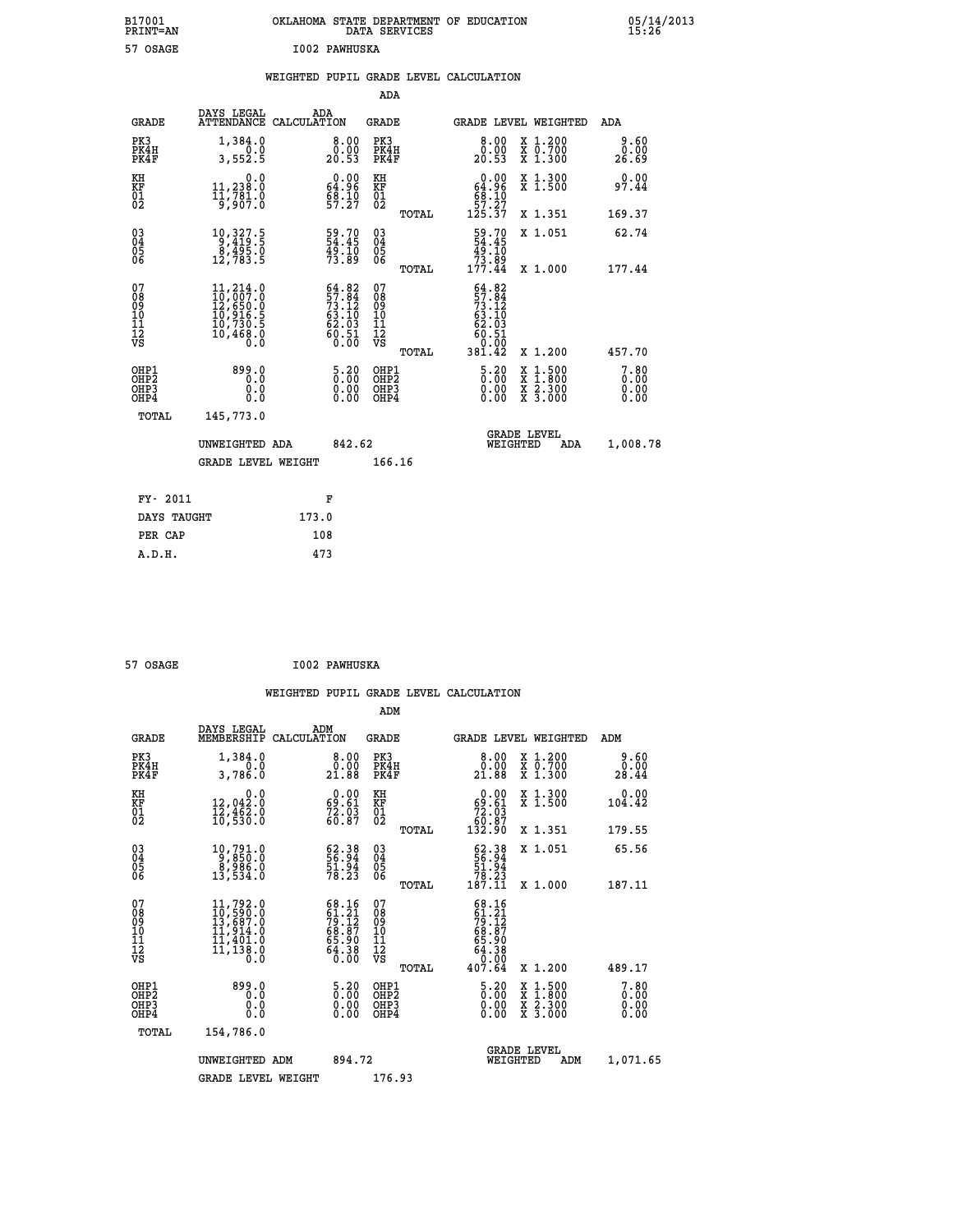| B17001          | OKLAHOMA STATE DEPARTMENT OF EDUCATION |
|-----------------|----------------------------------------|
| <b>PRINT=AN</b> | DATA SERVICES                          |
| 57 OSAGE        | <b>I011 SHIDLER</b>                    |

|  |  | WEIGHTED PUPIL GRADE LEVEL CALCULATION |
|--|--|----------------------------------------|
|  |  |                                        |

|                                                                    |                                                                                     |                                                                            | ADA                                       |       |                                                                                                         |                                               |                              |
|--------------------------------------------------------------------|-------------------------------------------------------------------------------------|----------------------------------------------------------------------------|-------------------------------------------|-------|---------------------------------------------------------------------------------------------------------|-----------------------------------------------|------------------------------|
| <b>GRADE</b>                                                       | DAYS LEGAL<br>ATTENDANCE CALCULATION                                                | ADA                                                                        | <b>GRADE</b>                              |       |                                                                                                         | GRADE LEVEL WEIGHTED                          | <b>ADA</b>                   |
| PK3<br>PK4H<br>PK4F                                                | 247.0<br>0.0<br>3,157.0                                                             | $\begin{smallmatrix} 1.46 \\ 0.00 \\ 18.68 \end{smallmatrix}$              | PK3<br>PK4H<br>PK4F                       |       | $\begin{smallmatrix} 1.46 \\[-1.2mm] 0.00 \\[-1.2mm] 18.68 \end{smallmatrix}$                           | X 1.200<br>X 0.700<br>X 1.300                 | 1.75<br>0.00<br>24.28        |
| KH<br>KF<br>01<br>02                                               | 0.0<br>3,920:0<br>3,233:5<br>3,473:0                                                | $\begin{smallmatrix} 0.00\\ 23.20\\ 19.13\\ 20.55 \end{smallmatrix}$       | KH<br>KF<br>01<br>02                      |       | $\begin{smallmatrix} 0.00\\ 23.20\\ 19.13\\ 20.55\\ 39.68 \end{smallmatrix}$                            | X 1.300<br>X 1.500                            | 0.00<br>34.80                |
|                                                                    |                                                                                     |                                                                            |                                           | TOTAL |                                                                                                         | X 1.351                                       | 53.61                        |
| $\begin{smallmatrix} 03 \\[-4pt] 04 \end{smallmatrix}$<br>Ŏ5<br>06 | 3,073.5<br>2,930.0<br>2,670.5<br>3,236.0                                            | 18.19<br>$\bar{1}\bar{5}\cdot\bar{8}\bar{0}$<br>19.15                      | $\substack{03 \\ 04}$<br>Ŏ5<br>06         | TOTAL | $18.19$<br>$17.34$<br>$\frac{15.80}{19.15}$<br>52.29                                                    | X 1.051<br>X 1.000                            | 19.12<br>52.29               |
| 07<br>08<br>09<br>11<br>11<br>12<br>VS                             | $4,490.0$<br>$3,594.5$<br>$3,083.0$<br>$1,929.5$<br>$2,384.0$<br>$2,440.0$<br>$0.0$ | $26.57$<br>$21.27$<br>$18.24$<br>42<br>11<br>14.11<br><b>14:44</b><br>0.00 | 07<br>08<br>09<br>11<br>11<br>12<br>VS    |       | 26.57<br>21.27<br>īē.24<br>11<br>.42<br>$\begin{array}{r} 14.11 \\ 14.44 \\ 0.60 \\ 106.05 \end{array}$ |                                               |                              |
|                                                                    |                                                                                     |                                                                            |                                           | TOTAL |                                                                                                         | X 1.200                                       | 127.26                       |
| OHP1<br>OHP <sub>2</sub><br>OHP3<br>OHP4                           | 0.0<br>0.0<br>0.0                                                                   | 0.00<br>$\begin{smallmatrix} 0.00 \ 0.00 \end{smallmatrix}$                | OHP1<br>OH <sub>P</sub> 2<br>OHP3<br>OHP4 |       | 0.00<br>0.00<br>0.00                                                                                    | $1:500$<br>$1:800$<br>X<br>X 2.300<br>X 3.000 | 0.00<br>0.00<br>0.00<br>0.00 |
| TOTAL                                                              | 43,861.5                                                                            |                                                                            |                                           |       |                                                                                                         |                                               |                              |
|                                                                    | UNWEIGHTED ADA                                                                      | 259.55                                                                     |                                           |       |                                                                                                         | <b>GRADE LEVEL</b><br>WEIGHTED<br>ADA         | 313.11                       |
|                                                                    | <b>GRADE LEVEL WEIGHT</b>                                                           |                                                                            | 53.56                                     |       |                                                                                                         |                                               |                              |
| FY- 2011                                                           |                                                                                     | F                                                                          |                                           |       |                                                                                                         |                                               |                              |
| DAYS TAUGHT                                                        |                                                                                     | 169.0                                                                      |                                           |       |                                                                                                         |                                               |                              |
| PER CAP                                                            |                                                                                     | 161                                                                        |                                           |       |                                                                                                         |                                               |                              |
|                                                                    |                                                                                     |                                                                            |                                           |       |                                                                                                         |                                               |                              |

| 57 OSAGE | I011 SHIDLER |
|----------|--------------|
|          |              |

 **A.D.H. 169**

| <b>GRADE</b>                 | DAYS LEGAL<br>MEMBERSHIP                                                            | ADM<br>CALCULATION                                                       | <b>GRADE</b>                                       |       | <b>GRADE LEVEL WEIGHTED</b>                                                                           |                                          | ADM                   |  |
|------------------------------|-------------------------------------------------------------------------------------|--------------------------------------------------------------------------|----------------------------------------------------|-------|-------------------------------------------------------------------------------------------------------|------------------------------------------|-----------------------|--|
| PK3<br>PK4H<br>PK4F          | 327.0<br>3,379.0                                                                    | $\begin{smallmatrix} 1.93\ 0.00\ 19.99 \end{smallmatrix}$                | PK3<br>PK4H<br>PK4F                                |       | $\begin{smallmatrix} 1.93\ 0.00\ 19.99 \end{smallmatrix}$                                             | X 1.200<br>X 0.700<br>X 1.300            | 2.32<br>ō:ŏō<br>25:99 |  |
| KH<br>KF<br>01<br>02         | 0.0<br>$\frac{4}{3}, \frac{124}{441}$ .0<br>3,441.0<br>3,696.0                      | $\begin{smallmatrix} 0.00\\24.40\\20.36\\21.87 \end{smallmatrix}$        | KH<br>KF<br>01<br>02                               |       | $\begin{smallmatrix} 0.00\\24.40\\20.36\\21.87\\42.23 \end{smallmatrix}$                              | X 1.300<br>X 1.500                       | 0.00<br>36.60         |  |
|                              |                                                                                     |                                                                          |                                                    | TOTAL |                                                                                                       | X 1.351                                  | 57.05                 |  |
| 03<br>04<br>05<br>06         | 3,253.0<br>3,072.0<br>2,706.0<br>3,293.0                                            | $\begin{smallmatrix} 19.25\\18.18\\16.01\\19.49 \end{smallmatrix}$       | $\begin{matrix} 03 \\ 04 \\ 05 \\ 06 \end{matrix}$ |       | $19.25$<br>$18.18$<br>$16.01$<br>$19.49$<br>$53.68$                                                   | X 1.051                                  | 20.23                 |  |
|                              |                                                                                     |                                                                          |                                                    | TOTAL |                                                                                                       | X 1.000                                  | 53.68                 |  |
| 07<br>08901112<br>1112<br>VS | $4,557.0$<br>$3,652.0$<br>$3,208.0$<br>$2,632.0$<br>$2,525.0$<br>$2,546.0$<br>$0.0$ | $26.96$<br>$21.61$<br>$18.98$<br>$12.02$<br>$14.94$<br>$15.07$<br>$0.00$ | 07<br>08<br>09<br>01<br>11<br>11<br>12<br>VS       | TOTAL | $\begin{smallmatrix} 26.96\\ 21.61\\ 18.98\\ 12.02\\ 14.94\\ 15.07\\ 0.00\\ 109.58 \end{smallmatrix}$ | X 1.200                                  | 131.50                |  |
| OHP1<br>OHP2<br>OHP3<br>OHP4 | 0.0<br>$\begin{smallmatrix} 0.0 & 0 \ 0.0 & 0 \end{smallmatrix}$                    |                                                                          | OHP1<br>OHP2<br>OHP3<br>OHP4                       |       |                                                                                                       | X 1:500<br>X 1:800<br>X 2:300<br>X 3:000 | 0.00<br>0.00<br>0.00  |  |
| TOTAL                        | 45,811.0                                                                            |                                                                          |                                                    |       |                                                                                                       |                                          |                       |  |
|                              | UNWEIGHTED ADM                                                                      | 271.06                                                                   |                                                    |       | <b>GRADE LEVEL</b><br>WEIGHTED                                                                        | ADM                                      | 327.37                |  |
|                              | <b>GRADE LEVEL WEIGHT</b>                                                           |                                                                          | 56.31                                              |       |                                                                                                       |                                          |                       |  |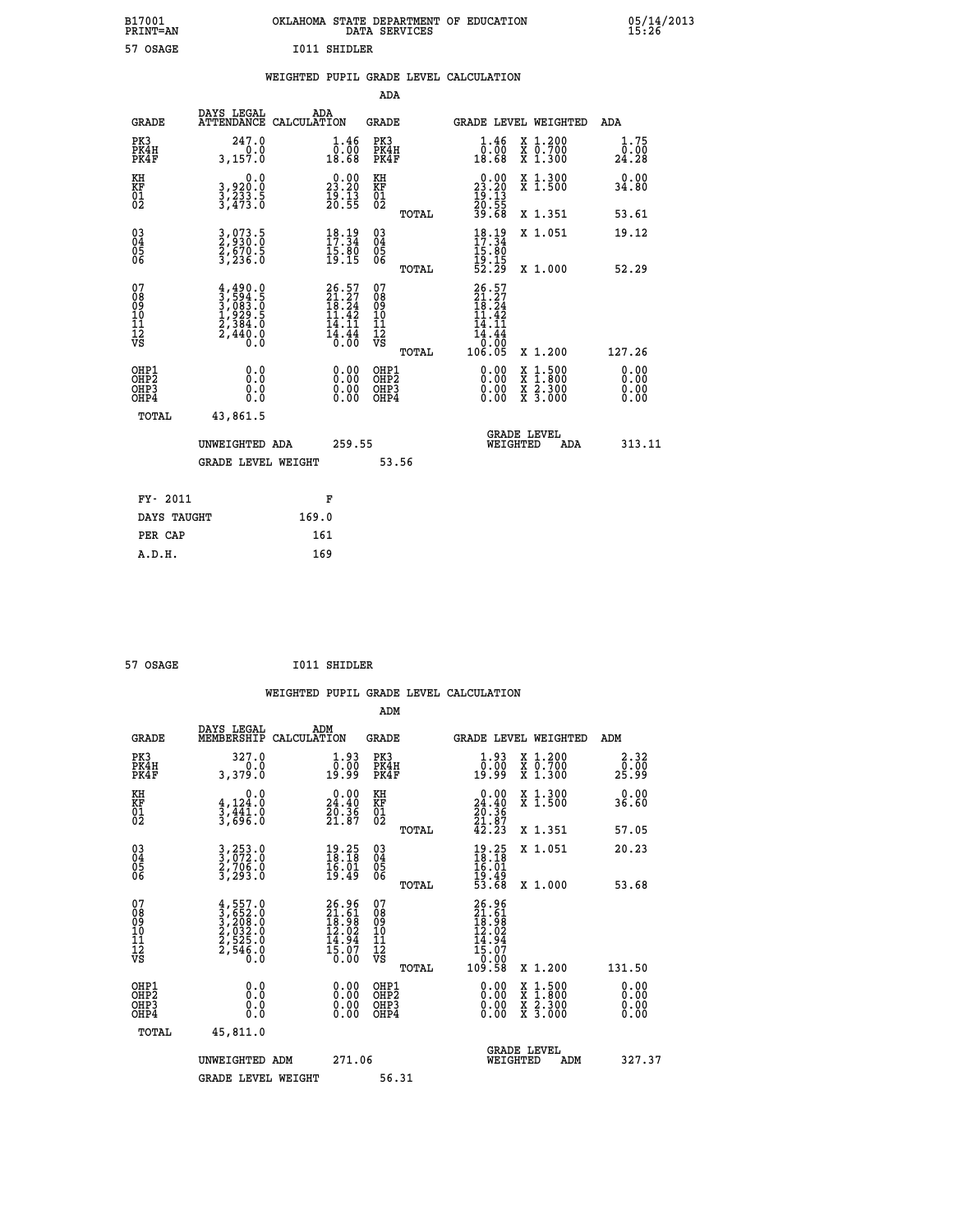| B17001<br><b>PRINT=AN</b> | OKLAHOMA STATE DEPARTMENT OF EDUCATION<br>DATA SERVICES | 05/14/2013<br>15:26 |
|---------------------------|---------------------------------------------------------|---------------------|
| 57 OSAGE                  | 1029 BARNSDALL                                          |                     |

|                                                                  |                                                                                                                                       |                                                                      | ADA                                                 |       |                                                                                                                                            |                                          |     |                              |
|------------------------------------------------------------------|---------------------------------------------------------------------------------------------------------------------------------------|----------------------------------------------------------------------|-----------------------------------------------------|-------|--------------------------------------------------------------------------------------------------------------------------------------------|------------------------------------------|-----|------------------------------|
| <b>GRADE</b>                                                     | DAYS LEGAL<br>ATTENDANCE CALCULATION                                                                                                  | ADA                                                                  | <b>GRADE</b>                                        |       | GRADE LEVEL WEIGHTED                                                                                                                       |                                          |     | ADA                          |
| PK3<br>PK4H<br>PK4F                                              | 387.0<br>0.0<br>2,736.5                                                                                                               | 2.73<br>$\frac{0.00}{19.27}$                                         | PK3<br>PK4H<br>PK4F                                 |       | $\begin{smallmatrix} 2.73 \\ 0.00 \\ 19.27 \end{smallmatrix}$                                                                              | X 1.200<br>X 0.700<br>X 1.300            |     | 3.28<br>0.00<br>25.05        |
| KH<br>KF<br>01<br>02                                             | 0.0<br>2,546:0<br>3,106:0<br>4,221:5                                                                                                  | $\begin{smallmatrix} 0.00\\ 17.93\\ 21.87\\ 29.73 \end{smallmatrix}$ | KH<br>KF<br>01<br>02                                |       | $\begin{smallmatrix} 0.00\\ 17.93\\ 21.87\\ 29.73\\ 51.60 \end{smallmatrix}$                                                               | X 1.300<br>X 1.500                       |     | 0.00<br>26.90                |
|                                                                  |                                                                                                                                       |                                                                      |                                                     | TOTAL |                                                                                                                                            | X 1.351                                  |     | 69.71                        |
| $\begin{matrix} 03 \\ 04 \\ 05 \\ 06 \end{matrix}$               | 5,979.5<br>7,411.5<br>$\frac{4720.5}{47182.0}$                                                                                        | $\frac{42}{52}:\frac{11}{19}$<br>29.72<br>29.45                      | $\begin{array}{c} 03 \\ 04 \\ 05 \\ 06 \end{array}$ |       | $\begin{array}{c} 42\cdot 11 \\ 52\cdot 19 \\ 29\cdot 72 \\ 29\cdot 45 \\ 111\cdot 36 \end{array}$                                         | X 1.051                                  |     | 44.26                        |
|                                                                  |                                                                                                                                       |                                                                      |                                                     | TOTAL |                                                                                                                                            | X 1.000                                  |     | 111.36                       |
| 07<br>08<br>09<br>11<br>11<br>12<br>VS                           | $\begin{smallmatrix}5\,,\,142\,.5\\2\,,\,555\,.0\\4\,,\,857\,.5\\4\,,\,268\,.0\\3\,,\,772\,.5\\4\,,\,368\,.0\\0\,.0\end{smallmatrix}$ | 36.21<br>17.99<br>34.21<br>30.06<br>26.57<br>30.76<br>0.00           | 07<br>08<br>09<br>11<br>11<br>12<br>VS              |       | $\begin{array}{r} 36\cdot 21 \\ 17\cdot 9 \\ 34\cdot 21 \\ 36\cdot 06 \\ 26\cdot 57 \\ 30\cdot 76 \\ 0\cdot 00 \\ 175\cdot 80 \end{array}$ |                                          |     |                              |
|                                                                  |                                                                                                                                       |                                                                      |                                                     | TOTAL |                                                                                                                                            | X 1.200                                  |     | 210.96                       |
| OHP1<br>OH <sub>P</sub> <sub>2</sub><br>OH <sub>P3</sub><br>OHP4 | 0.0<br>0.0<br>0.0                                                                                                                     | $\begin{smallmatrix} 0.00 \ 0.00 \ 0.00 \ 0.00 \end{smallmatrix}$    | OHP1<br>OHP <sub>2</sub><br>OHP3<br>OHP4            |       |                                                                                                                                            | X 1:500<br>X 1:800<br>X 2:300<br>X 3:000 |     | 0.00<br>0.00<br>0.00<br>0.00 |
| <b>TOTAL</b>                                                     | 59,754.0                                                                                                                              |                                                                      |                                                     |       |                                                                                                                                            |                                          |     |                              |
|                                                                  | UNWEIGHTED ADA                                                                                                                        | 420.80                                                               |                                                     |       |                                                                                                                                            | <b>GRADE LEVEL</b><br>WEIGHTED           | ADA | 491.52                       |
|                                                                  | <b>GRADE LEVEL WEIGHT</b>                                                                                                             |                                                                      |                                                     | 70.72 |                                                                                                                                            |                                          |     |                              |
| FY- 2011                                                         |                                                                                                                                       | F                                                                    |                                                     |       |                                                                                                                                            |                                          |     |                              |
| DAYS TAUGHT                                                      |                                                                                                                                       | 142.0                                                                |                                                     |       |                                                                                                                                            |                                          |     |                              |
| PER CAP                                                          |                                                                                                                                       | 97                                                                   |                                                     |       |                                                                                                                                            |                                          |     |                              |
|                                                                  |                                                                                                                                       |                                                                      |                                                     |       |                                                                                                                                            |                                          |     |                              |

 **ADM**

57 OSAGE **I029 BARNSDALL** 

| <b>GRADE</b>                                       | DAYS LEGAL<br>MEMBERSHIP CALCULATION                                                                    | ADM                                                                                                | <b>GRADE</b>                                        |                                                                                                                                                                                                                                                                                | GRADE LEVEL WEIGHTED                     | ADM                   |
|----------------------------------------------------|---------------------------------------------------------------------------------------------------------|----------------------------------------------------------------------------------------------------|-----------------------------------------------------|--------------------------------------------------------------------------------------------------------------------------------------------------------------------------------------------------------------------------------------------------------------------------------|------------------------------------------|-----------------------|
| PK3<br>PK4H<br>PK4F                                | 387.0<br>0.0<br>2,920.0                                                                                 | 2.73<br>0:00<br>20:56                                                                              | PK3<br>PK4H<br>PK4F                                 | 2.73<br>00.00<br>20.56                                                                                                                                                                                                                                                         | X 1.200<br>X 0.700<br>X 1.300            | 3.28<br>0.00<br>26.73 |
| KH<br>KF<br>01<br>02                               | 0.0<br>2,722:0<br>3,258:0<br>4,453:0                                                                    | $\begin{smallmatrix} 0.00\\19.17\\22.94\\31.36 \end{smallmatrix}$                                  | KH<br>KF<br>01<br>02                                | $\begin{smallmatrix} 0.00\\19.17\\22.94\\31.36\\54.30 \end{smallmatrix}$                                                                                                                                                                                                       | X 1.300<br>X 1.500                       | 0.00<br>28.76         |
|                                                    |                                                                                                         |                                                                                                    | TOTAL                                               |                                                                                                                                                                                                                                                                                | X 1.351                                  | 73.36                 |
| $\begin{matrix} 03 \\ 04 \\ 05 \\ 06 \end{matrix}$ | $\begin{smallmatrix} 6 & 378 & 0 \\ 7 & 743 & 0 \\ 4 & 478 & 0 \\ 4 & 405 & 0 \end{smallmatrix}$        | $\begin{smallmatrix} 44.92\ 54.53\ 31.54\ 31.02 \end{smallmatrix}$                                 | $\begin{array}{c} 03 \\ 04 \\ 05 \\ 06 \end{array}$ | $\begin{array}{r} 44.92 \\ 54.53 \\ 31.54 \\ 31.02 \\ 117.09 \end{array}$                                                                                                                                                                                                      | X 1.051                                  | 47.21                 |
|                                                    |                                                                                                         |                                                                                                    | TOTAL                                               |                                                                                                                                                                                                                                                                                | X 1.000                                  | 117.09                |
| 07<br>08<br>09<br>101<br>11<br>12<br>VS            | $\begin{smallmatrix} 5,466.0\\ 2,739.0\\ 5,248.0\\ 4,702.0\\ 4,136.0\\ 4,668.0\\ 0.0 \end{smallmatrix}$ | $\begin{array}{r} 38.49 \\ 19.29 \\ 36.96 \\ 33.11 \\ 29.13 \\ 29.13 \\ 32.87 \\ 0.00 \end{array}$ | 078<br>089<br>0011<br>11<br>12<br>VS<br>TOTAL       | $38.49$<br>$19.29$<br>$36.96$<br>$32.11$<br>$29.13$<br>$32.87$<br>$0.00$<br>$189.85$                                                                                                                                                                                           | X 1.200                                  | 227.82                |
| OHP1<br>OHP2<br>OHP3<br>OHP4                       | 0.0<br>$\begin{smallmatrix} 0.0 & 0 \ 0.0 & 0 \end{smallmatrix}$                                        |                                                                                                    | OHP1<br>OHP2<br>OHP3<br>OHP4                        | $\begin{smallmatrix} 0.00 & 0.00 & 0.00 & 0.00 & 0.00 & 0.00 & 0.00 & 0.00 & 0.00 & 0.00 & 0.00 & 0.00 & 0.00 & 0.00 & 0.00 & 0.00 & 0.00 & 0.00 & 0.00 & 0.00 & 0.00 & 0.00 & 0.00 & 0.00 & 0.00 & 0.00 & 0.00 & 0.00 & 0.00 & 0.00 & 0.00 & 0.00 & 0.00 & 0.00 & 0.00 & 0.0$ | X 1:500<br>X 1:800<br>X 2:300<br>X 3:000 | 0.00<br>0.00<br>0.00  |
| TOTAL                                              | 63,703.0                                                                                                |                                                                                                    |                                                     |                                                                                                                                                                                                                                                                                |                                          |                       |
|                                                    | UNWEIGHTED<br>ADM                                                                                       | 448.62                                                                                             |                                                     | WEIGHTED                                                                                                                                                                                                                                                                       | <b>GRADE LEVEL</b><br>ADM                | 524.25                |
|                                                    | <b>GRADE LEVEL WEIGHT</b>                                                                               |                                                                                                    | 75.63                                               |                                                                                                                                                                                                                                                                                |                                          |                       |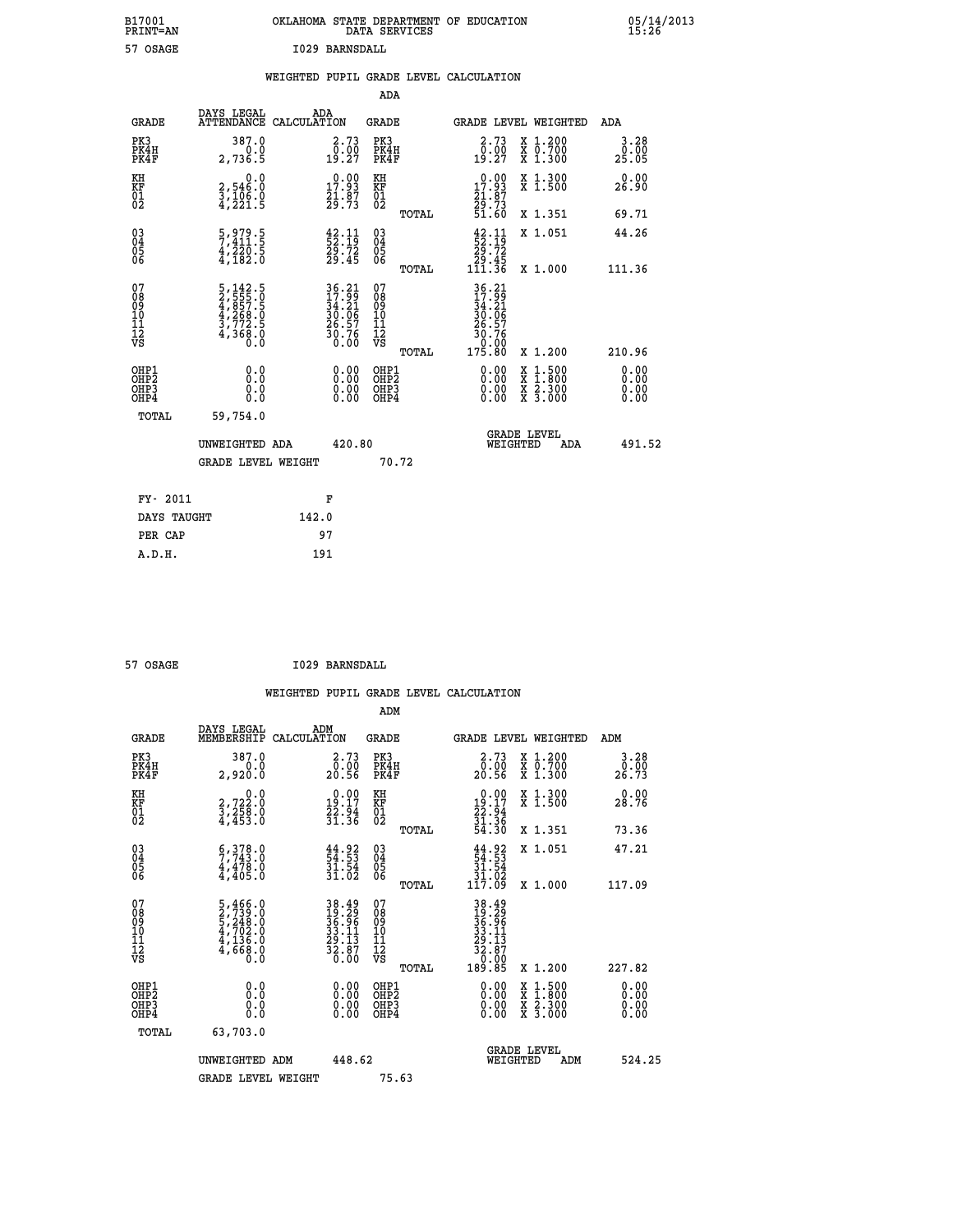| B17001<br>PRINT=AN | OKLAHOMA STATE DEPARTMENT OF EDUCATION<br>DATA SERVICES | 05/14/2013<br>15:26 |
|--------------------|---------------------------------------------------------|---------------------|
| 57 OSAGE           | I030 WYNONA                                             |                     |

|  |  | WEIGHTED PUPIL GRADE LEVEL CALCULATION |
|--|--|----------------------------------------|
|  |  |                                        |

|                                                                    |                                                                                                                                          |                                                                                                                               | ADA                                                |       |                                                                                                                                                                                                                                |                                          |                               |
|--------------------------------------------------------------------|------------------------------------------------------------------------------------------------------------------------------------------|-------------------------------------------------------------------------------------------------------------------------------|----------------------------------------------------|-------|--------------------------------------------------------------------------------------------------------------------------------------------------------------------------------------------------------------------------------|------------------------------------------|-------------------------------|
| <b>GRADE</b>                                                       | DAYS LEGAL                                                                                                                               | ADA<br>ATTENDANCE CALCULATION                                                                                                 | <b>GRADE</b>                                       |       |                                                                                                                                                                                                                                | GRADE LEVEL WEIGHTED                     | ADA                           |
| PK3<br>PK4H<br>PK4F                                                | 0.0<br>0.0<br>1,276.0                                                                                                                    | $0.00$<br>$0.00$<br>7.73                                                                                                      | PK3<br>PK4H<br>PK4F                                |       | 0.00<br>$0.00$<br>7.73                                                                                                                                                                                                         | X 1.200<br>X 0.700<br>X 1.300            | 0.00<br>0.00<br>10.05         |
| KH<br>KF<br>01<br>02                                               | 0.0<br>890.5<br>$\frac{1}{2}, \frac{3}{6}$ $\frac{6}{2}$ $\frac{3}{5}$                                                                   | $\begin{smallmatrix} 0.00\\ 5.40\\ 7.88\\ 10.02 \end{smallmatrix}$                                                            | KH<br>KF<br>01<br>02                               |       | $\begin{smallmatrix} 0.00\\ 5.40\\ 7.88\\ 10.02\\ 17.90 \end{smallmatrix}$                                                                                                                                                     | X 1.300<br>X 1.500                       | 0.00<br>8.10                  |
|                                                                    |                                                                                                                                          |                                                                                                                               |                                                    | TOTAL |                                                                                                                                                                                                                                | X 1.351                                  | 24.18                         |
| $\begin{smallmatrix} 03 \\[-4pt] 04 \end{smallmatrix}$<br>Ŏ5<br>06 |                                                                                                                                          | $\begin{smallmatrix} 6.84\ 14.68\ 11.53\ 12.89 \end{smallmatrix}$                                                             | $\begin{matrix} 03 \\ 04 \\ 05 \\ 06 \end{matrix}$ |       | $\begin{array}{c} 6.84 \\ 14.68 \\ 11.53 \\ 12.89 \end{array}$                                                                                                                                                                 | X 1.051                                  | 7.19                          |
|                                                                    |                                                                                                                                          |                                                                                                                               |                                                    | TOTAL | 39.10                                                                                                                                                                                                                          | X 1.000                                  | 39.10                         |
| 07<br>08<br>09<br>101<br>11<br>12<br>VS                            | $\begin{smallmatrix} 1,843\cdot 0\\ 1,439\cdot 5\\ 13,857\cdot 0\\ 8,210\cdot 0\\ 535\cdot 5\\ 1,195\cdot 0\\ 0\cdot 0\end{smallmatrix}$ | $\begin{smallmatrix} 11\cdot 17\\ -8\cdot 72\\ 77\cdot 41\\ 46\cdot 80\\ 3\cdot 25\\ 7\cdot 24\\ 0\cdot 00 \end{smallmatrix}$ | 07<br>08<br>09<br>101<br>11<br>12<br>VS            |       | $\begin{array}{@{}c@{\hspace{1em}}c@{\hspace{1em}}}\n 1 & 1 & 7 \\  7 & 8 & 7 & 2 \\  7 & 7 & 4 & 1 \\  4 & 6 & 8 & 0 \\  3 & 2 & 5 & 4 \\  7 & 2 & 4 & 0 \\  7 & 2 & 4 & 0 \\  8 & 0 & 0 & 0 \\  9 & 0 & 0 & 0\n \end{array}$ |                                          |                               |
|                                                                    |                                                                                                                                          |                                                                                                                               |                                                    | TOTAL | 154.59                                                                                                                                                                                                                         | X 1.200                                  | 185.51                        |
| OHP1<br>OHP <sub>2</sub><br>OH <sub>P3</sub><br>OHP4               | 0.0<br>0.000                                                                                                                             | 0.00<br>$\begin{smallmatrix} 0.00 \ 0.00 \end{smallmatrix}$                                                                   | OHP1<br>OHP <sub>2</sub><br>OHP <sub>3</sub>       |       | 0.00<br>0.00                                                                                                                                                                                                                   | X 1:500<br>X 1:800<br>X 2:300<br>X 3:000 | 0.00<br>Ō. ŌŌ<br>0.00<br>0.00 |
| TOTAL                                                              | 39,780.5                                                                                                                                 |                                                                                                                               |                                                    |       |                                                                                                                                                                                                                                |                                          |                               |
|                                                                    | UNWEIGHTED ADA                                                                                                                           | 231.56                                                                                                                        |                                                    |       |                                                                                                                                                                                                                                | <b>GRADE LEVEL</b><br>WEIGHTED<br>ADA    | 274.13                        |
|                                                                    | <b>GRADE LEVEL WEIGHT</b>                                                                                                                |                                                                                                                               |                                                    | 42.57 |                                                                                                                                                                                                                                |                                          |                               |
| FY- 2011                                                           |                                                                                                                                          | F                                                                                                                             |                                                    |       |                                                                                                                                                                                                                                |                                          |                               |
| DAYS TAUGHT                                                        |                                                                                                                                          | 165.0                                                                                                                         |                                                    |       |                                                                                                                                                                                                                                |                                          |                               |
| PER CAP                                                            |                                                                                                                                          | 125                                                                                                                           |                                                    |       |                                                                                                                                                                                                                                |                                          |                               |

| 57 OSAGE | I030 WYNONA |
|----------|-------------|
|          |             |

 **WEIGHTED PUPIL GRADE LEVEL CALCULATION ADM DAYS LEGAL ADM GRADE MEMBERSHIP CALCULATION GRADE GRADE LEVEL WEIGHTED ADM PK3 0.0 0.00 PK3 0.00 X 1.200 0.00 PK4H 0.0 0.00 PK4H 0.00 X 0.700 0.00 PK4F 1,337.0 8.10 PK4F 8.10 X 1.300 10.53 KH 0.0 0.00 KH 0.00 X 1.300 0.00 KF 945.0 5.73 KF 5.73 X 1.500 8.60** 01 1,336.0 8.10 01 8.10<br>02 1,729.0 10.48 02 <sub>nomaa</sub> 10.48  **TOTAL 18.58 X 1.351 25.10 03 1,155.0 7.00 03 7.00 X 1.051 7.36 04 2,480.0 15.03 04 15.03 05 1,961.0 11.88 05 11.88** 06 2,147.0 13.01 06 <sub>nome</sub> 13.01  **TOTAL 39.92 X 1.000 39.92** 07 1,855.0 11.24 07 11.24<br>
08 13,468.0 77.47 09 77.47<br>
10 8,280.0 47.23 10 47.23<br>
11 542.0 3.28 11 3.28<br>
12 1,213.0 7.35 12<br>
VS 1,213.0 0.00 VS 0.00  **TOTAL 155.40 X 1.200 186.48 OHP1 0.0 0.00 OHP1 0.00 X 1.500 0.00 OHP2 0.0 0.00 OHP2 0.00 X 1.800 0.00 OHP3 0.0 0.00 OHP3 0.00 X 2.300 0.00 OHP4 0.0 0.00 OHP4 0.00 X 3.000 0.00 TOTAL 40,305.0 GRADE LEVEL UNWEIGHTED ADM 234.73 WEIGHTED ADM 277.99** GRADE LEVEL WEIGHT 43.26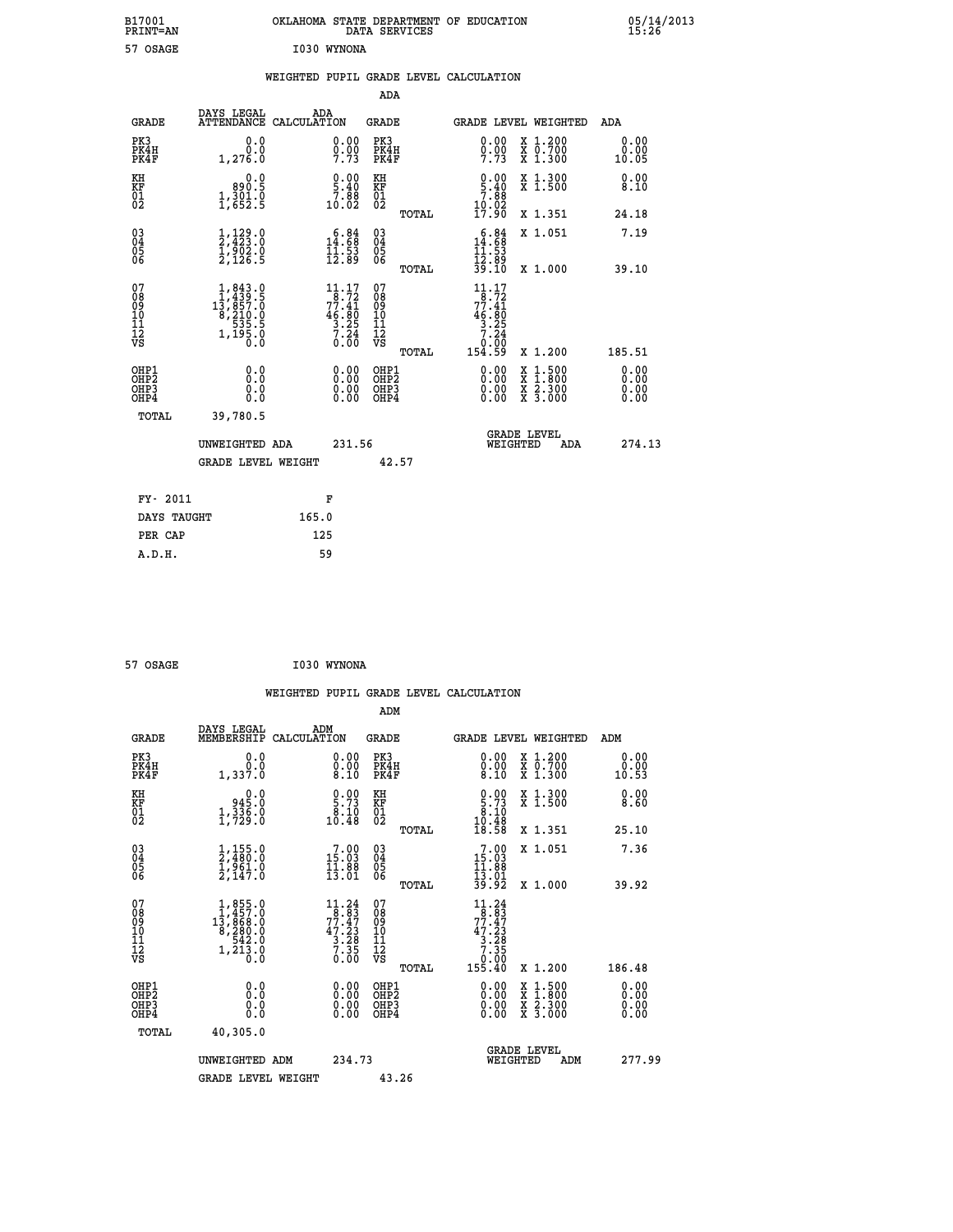| B17001<br><b>PRINT=AN</b> | OKLAHOMA STATE DEPARTMENT OF EDUCATION<br>DATA SERVICES | 05/14/2013<br>15:26 |
|---------------------------|---------------------------------------------------------|---------------------|
| 57 OSAGE                  | I038 HOMINY                                             |                     |

## **WEIGHTED PUPIL GRADE LEVEL CALCULATION**

|                                                                    |                                                                                                                                                               |                                                                      | ADA                                                 |       |                                                                            |                                          |                              |
|--------------------------------------------------------------------|---------------------------------------------------------------------------------------------------------------------------------------------------------------|----------------------------------------------------------------------|-----------------------------------------------------|-------|----------------------------------------------------------------------------|------------------------------------------|------------------------------|
| <b>GRADE</b>                                                       | DAYS LEGAL<br><b>ATTENDANCE</b>                                                                                                                               | ADA<br>CALCULATION                                                   | <b>GRADE</b>                                        |       |                                                                            | <b>GRADE LEVEL WEIGHTED</b>              | ADA                          |
| PK3<br>PK4H<br>PK4F                                                | 1,369.0<br>0.0<br>6,079.0                                                                                                                                     | $\begin{smallmatrix}8.20\0.00\\36.40\end{smallmatrix}$               | PK3<br>PK4H<br>PK4F                                 |       | $\begin{smallmatrix} 8.20\ 0.00\ 36.40 \end{smallmatrix}$                  | X 1.200<br>X 0.700<br>X 1.300            | 9.84<br>0.00<br>47.32        |
| KH<br><b>KF</b><br>01<br>02                                        | 0.0<br>8,196:5<br>7,587:5<br>7,768:5                                                                                                                          | $\begin{smallmatrix} 0.00\\ 49.08\\ 45.43\\ 46.52 \end{smallmatrix}$ | KH<br>KF<br>01<br>02                                |       | 0.00<br>$49.08$<br>$45.43$<br>$46.52$<br>$91.95$                           | X 1.300<br>X 1.500                       | 0.00<br>73.62                |
|                                                                    |                                                                                                                                                               |                                                                      |                                                     | TOTAL |                                                                            | X 1.351                                  | 124.22                       |
| $\begin{smallmatrix} 03 \\[-4pt] 04 \end{smallmatrix}$<br>Ŏ5<br>06 | 9,107.5<br>5,980.0<br>6,622.5<br>7,043.0                                                                                                                      | 54.54<br>35.81<br>39.66<br>42.17                                     | $\begin{array}{c} 03 \\ 04 \\ 05 \\ 06 \end{array}$ | TOTAL | $\begin{smallmatrix} 54.54\ 35.81\ 39.66\ 42.17\ 117.64 \end{smallmatrix}$ | X 1.051<br>X 1.000                       | 57.32<br>117.64              |
| 07<br>08901112<br>1112<br>VS                                       | $\begin{smallmatrix} 6\,,\,182\,.0\\ 5\,,\,636\,.0\\ 7\,,\,449\,.0\\ 6\,,\,489\,.5\\ 6\,,\,489\,.5\\ 7\,,\,551\,.5\\ 6\,,\,301\,.0\\ 0\,.0 \end{smallmatrix}$ | 37.02<br>33.75<br>44.79<br>45.08<br>38.92<br>38.51<br>38.51          | 07<br>08901112<br>1112<br>VS                        |       | 37.02<br>33.75<br>44.79<br>39.08<br>38.51<br>38.51<br>38.50                |                                          |                              |
|                                                                    |                                                                                                                                                               |                                                                      |                                                     | TOTAL | 239.07                                                                     | X 1.200                                  | 286.88                       |
| OHP1<br>OH <sub>P</sub> 2<br>OH <sub>P3</sub><br>OH <sub>P4</sub>  | 0.0<br>0.000                                                                                                                                                  | $\begin{smallmatrix} 0.00 \ 0.00 \ 0.00 \ 0.00 \end{smallmatrix}$    | OHP1<br>OHP <sub>2</sub><br>OHP3<br>OHP4            |       | 0.00<br>0.00<br>0.00                                                       | X 1:500<br>X 1:800<br>X 2:300<br>X 3:000 | 0.00<br>0.00<br>0.00<br>0.00 |
| TOTAL                                                              | 99,362.5                                                                                                                                                      |                                                                      |                                                     |       |                                                                            |                                          |                              |
|                                                                    | UNWEIGHTED ADA                                                                                                                                                | 596.88                                                               |                                                     |       |                                                                            | GRADE LEVEL<br>WEIGHTED<br>ADA           | 716.84                       |
|                                                                    | <b>GRADE LEVEL WEIGHT</b>                                                                                                                                     |                                                                      | 119.96                                              |       |                                                                            |                                          |                              |
| FY- 2011                                                           |                                                                                                                                                               | F                                                                    |                                                     |       |                                                                            |                                          |                              |
| DAYS TAUGHT                                                        |                                                                                                                                                               | 167.0                                                                |                                                     |       |                                                                            |                                          |                              |
| PER CAP                                                            |                                                                                                                                                               | 121                                                                  |                                                     |       |                                                                            |                                          |                              |

| 57 OSAGE | I038 HOMINY |
|----------|-------------|

 **ADM**

 **A.D.H. 154**

| <b>GRADE</b>                                       | DAYS LEGAL<br>MEMBERSHIP CALCULATION                                                                    | ADM                                                                  | <b>GRADE</b>                                        |       | GRADE LEVEL WEIGHTED                                                                                                                                                                                                                                                           |          |                                          |     | ADM                           |        |
|----------------------------------------------------|---------------------------------------------------------------------------------------------------------|----------------------------------------------------------------------|-----------------------------------------------------|-------|--------------------------------------------------------------------------------------------------------------------------------------------------------------------------------------------------------------------------------------------------------------------------------|----------|------------------------------------------|-----|-------------------------------|--------|
| PK3<br>PK4H<br>PK4F                                | 1,414.0<br>6,522.0                                                                                      | $\begin{smallmatrix}8.47\0.00\\9.00\end{smallmatrix}$                | PK3<br>PK4H<br>PK4F                                 |       | $\begin{smallmatrix}8.47\0.00\\9.00\end{smallmatrix}$                                                                                                                                                                                                                          |          | X 1.200<br>X 0.700<br>X 1.300            |     | 10.16<br>$\frac{0.00}{50.77}$ |        |
| KH<br>KF<br>01<br>02                               | 0.0<br>8,790:0<br>8,039:0<br>8,161:0                                                                    | $\begin{smallmatrix} 0.00\\ 52.63\\ 48.14\\ 48.87 \end{smallmatrix}$ | KH<br>KF<br>01<br>02                                |       | $\begin{smallmatrix} 0.00\\ 52.63\\ 48.14\\ 48.87\\ 97.01 \end{smallmatrix}$                                                                                                                                                                                                   |          | X 1.300<br>X 1.500                       |     | 0.00<br>78.95                 |        |
|                                                    |                                                                                                         |                                                                      |                                                     | TOTAL |                                                                                                                                                                                                                                                                                |          | X 1.351                                  |     | 131.06                        |        |
| $\begin{matrix} 03 \\ 04 \\ 05 \\ 06 \end{matrix}$ | 9,526.0<br>6,280.0<br>6,927.0<br>7,341.0                                                                | $\begin{smallmatrix}57.04\\37.60\\41.48\\43.96\end{smallmatrix}$     | $\begin{array}{c} 03 \\ 04 \\ 05 \\ 06 \end{array}$ |       | $\begin{smallmatrix}57.04\\37.60\\41.48\\43.96\\123.04\end{smallmatrix}$                                                                                                                                                                                                       |          | X 1.051                                  |     | 59.95                         |        |
|                                                    |                                                                                                         |                                                                      |                                                     | TOTAL |                                                                                                                                                                                                                                                                                |          | X 1.000                                  |     | 123.04                        |        |
| 07<br>08<br>09<br>101<br>11<br>12<br>VS            | $\begin{smallmatrix} 6,503.0\\ 5,929.0\\ 8,017.0\\ 6,939.0\\ 7,986.0\\ 6,633.0\\ 0.0 \end{smallmatrix}$ | 38.94<br>35.50<br>48.29<br>48.61<br>48.51<br>0.00                    | 07<br>08<br>09<br>001<br>11<br>11<br>12<br>VS       | TOTAL | $\begin{array}{r} 38.94 \\ 35.50 \\ 48.29 \\ 41.81 \\ 48.61 \\ 40.51 \\ 0.00 \\ 253.66 \end{array}$                                                                                                                                                                            |          | X 1.200                                  |     | 304.39                        |        |
| OHP1<br>OHP2<br>OHP3<br>OHP4                       |                                                                                                         | $\begin{smallmatrix} 0.00 \ 0.00 \ 0.00 \ 0.00 \end{smallmatrix}$    | OHP1<br>OHP2<br>OHP3<br>OHP4                        |       | $\begin{smallmatrix} 0.00 & 0.00 & 0.00 & 0.00 & 0.00 & 0.00 & 0.00 & 0.00 & 0.00 & 0.00 & 0.00 & 0.00 & 0.00 & 0.00 & 0.00 & 0.00 & 0.00 & 0.00 & 0.00 & 0.00 & 0.00 & 0.00 & 0.00 & 0.00 & 0.00 & 0.00 & 0.00 & 0.00 & 0.00 & 0.00 & 0.00 & 0.00 & 0.00 & 0.00 & 0.00 & 0.0$ |          | X 1:500<br>X 1:800<br>X 2:300<br>X 3:000 |     | 0.00<br>0.00<br>0.00          |        |
| TOTAL                                              | 105,007.0                                                                                               |                                                                      |                                                     |       |                                                                                                                                                                                                                                                                                |          |                                          |     |                               |        |
|                                                    | UNWEIGHTED                                                                                              | 630.90<br>ADM                                                        |                                                     |       |                                                                                                                                                                                                                                                                                | WEIGHTED | <b>GRADE LEVEL</b>                       | ADM |                               | 758.32 |
|                                                    | <b>GRADE LEVEL WEIGHT</b>                                                                               |                                                                      | 127.42                                              |       |                                                                                                                                                                                                                                                                                |          |                                          |     |                               |        |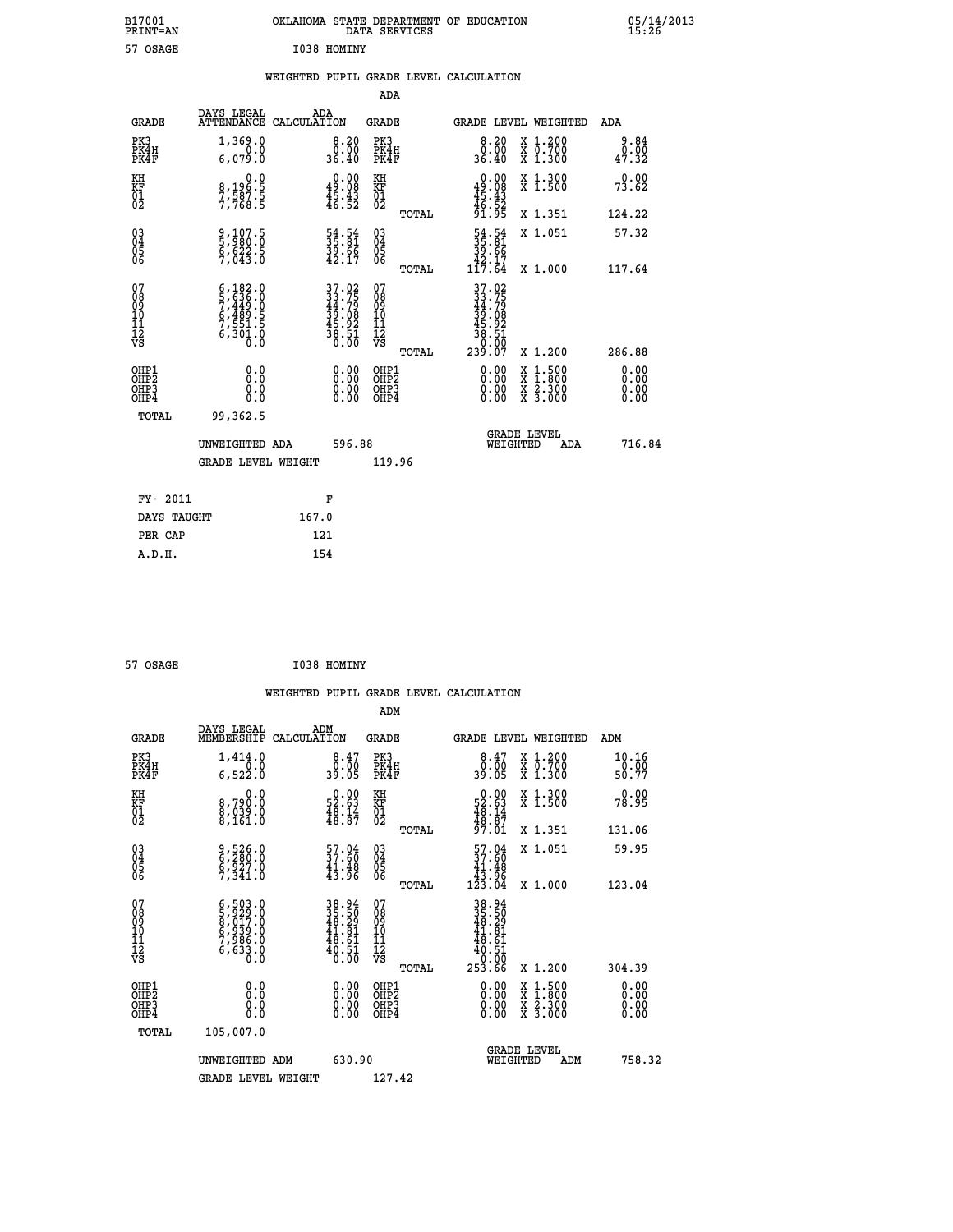| B17001<br>PRINT=AN                                   |                                                                                     | OKLAHOMA STATE DEPARTMENT OF EDUCATION                               | DATA SERVICES                                      |                                                                               |                                                                                                  | 05/14/2013<br>15:26          |  |
|------------------------------------------------------|-------------------------------------------------------------------------------------|----------------------------------------------------------------------|----------------------------------------------------|-------------------------------------------------------------------------------|--------------------------------------------------------------------------------------------------|------------------------------|--|
| 57 OSAGE                                             |                                                                                     | I050 PRUE                                                            |                                                    |                                                                               |                                                                                                  |                              |  |
|                                                      |                                                                                     | WEIGHTED PUPIL GRADE LEVEL CALCULATION                               |                                                    |                                                                               |                                                                                                  |                              |  |
|                                                      |                                                                                     |                                                                      | ADA                                                |                                                                               |                                                                                                  |                              |  |
| GRADE                                                | DAYS LEGAL<br>ATTENDANCE CALCULATION                                                | ADA                                                                  | GRADE                                              | GRADE LEVEL WEIGHTED                                                          |                                                                                                  | ADA                          |  |
| PK3<br>PK4H<br>PK4F                                  | 0.0<br>0.0<br>2, 202.5                                                              | 0.00<br>0.00<br>14.78                                                | PK3<br>PK4H<br>PK4F                                | 0.00<br>0.00<br>14.78                                                         | X 1.200<br>X 0.700<br>X 1.300                                                                    | 0.00<br>0.00<br>19.21        |  |
| KH<br>KF<br>01<br>02                                 | 0.0<br>2,247:0<br>3,685:0<br>4,042:5                                                | $\begin{smallmatrix} 0.00\\ 15.08\\ 24.73\\ 27.13 \end{smallmatrix}$ | KH<br>KF<br>01<br>02                               | $\begin{array}{c} 0.00 \\ 15.08 \\ 24.73 \\ 27.13 \end{array}$                | X 1.300<br>X 1.500                                                                               | 0.00<br>22.62                |  |
|                                                      |                                                                                     |                                                                      | TOTAL                                              | 51.86                                                                         | X 1.351                                                                                          | 70.06                        |  |
| $\begin{matrix} 03 \\ 04 \\ 05 \\ 06 \end{matrix}$   | 2,445.5<br>3,445.5<br>2,876.5<br>2,926.5                                            | $\begin{smallmatrix} 16.41\ 23.12\ 19.31\ 19.64 \end{smallmatrix}$   | $\begin{matrix} 03 \\ 04 \\ 05 \\ 06 \end{matrix}$ | $\frac{16}{23}$ : $\frac{41}{12}$<br>$\frac{19}{21}$<br>$\frac{19.64}{62.07}$ | X 1.051                                                                                          | 17.25                        |  |
|                                                      |                                                                                     |                                                                      | <b>TOTAL</b>                                       |                                                                               | X 1.000                                                                                          | 62.07                        |  |
| 07<br>08<br>09<br>10<br>11<br>Ī2<br>VS               | $4,117.5$<br>$2,940.0$<br>$3,543.5$<br>$3,163.0$<br>$2,046.0$<br>$2,451.5$<br>$0.0$ | $27.63$<br>$19.73$<br>$23.78$<br>$21.23$<br>$13.73$<br>$16.45$       | 07<br>08<br>09<br>10<br>11<br>ĪŽ<br>VŠ<br>TOTAL    | $27.63$<br>$19.73$<br>$23.78$<br>$21.23$<br>13.73<br>16.45<br>0.00<br>122.55  | X 1.200                                                                                          | 147.06                       |  |
| OHP1<br>OHP <sub>2</sub><br>OH <sub>P3</sub><br>OHP4 | 0.0<br>Ō.Ō<br>0.0<br>0.0                                                            | 0.00<br>0.00<br>0.00                                                 | OHP1<br>OH <sub>P</sub> 2<br>OHP3<br>OHP4          | 0.00<br>0.00<br>0.00                                                          | $\begin{smallmatrix} x & 1 & 500 \\ x & 1 & 800 \\ x & 2 & 300 \\ x & 3 & 000 \end{smallmatrix}$ | 0.00<br>0.00<br>0.00<br>0.00 |  |
| TOTAL                                                | 42, 132.5                                                                           |                                                                      |                                                    |                                                                               |                                                                                                  |                              |  |
|                                                      | UNWEIGHTED ADA                                                                      | 282.75                                                               |                                                    | <b>GRADE LEVEL</b><br>WEIGHTED                                                | ADA                                                                                              | 338.27                       |  |
|                                                      | <b>GRADE LEVEL WEIGHT</b>                                                           |                                                                      | 55.52                                              |                                                                               |                                                                                                  |                              |  |
| FY- 2011                                             |                                                                                     | F                                                                    |                                                    |                                                                               |                                                                                                  |                              |  |
| DAYS TAUGHT                                          |                                                                                     | 149.0                                                                |                                                    |                                                                               |                                                                                                  |                              |  |
| PER CAP                                              |                                                                                     | 86                                                                   |                                                    |                                                                               |                                                                                                  |                              |  |
| A.D.H.                                               |                                                                                     | 213                                                                  |                                                    |                                                                               |                                                                                                  |                              |  |

| 57 OSAGE | I050 PRUE |  |
|----------|-----------|--|
|          |           |  |

|                                                      |                                                                                      |                                                                      |                                                     | WEIGHTED PUPIL GRADE LEVEL CALCULATION                                                                                                                                                                                                                                         |                                          |                       |
|------------------------------------------------------|--------------------------------------------------------------------------------------|----------------------------------------------------------------------|-----------------------------------------------------|--------------------------------------------------------------------------------------------------------------------------------------------------------------------------------------------------------------------------------------------------------------------------------|------------------------------------------|-----------------------|
|                                                      |                                                                                      |                                                                      | ADM                                                 |                                                                                                                                                                                                                                                                                |                                          |                       |
| <b>GRADE</b>                                         | DAYS LEGAL<br>MEMBERSHIP                                                             | ADM<br>CALCULATION                                                   | <b>GRADE</b>                                        | GRADE LEVEL WEIGHTED                                                                                                                                                                                                                                                           |                                          | ADM                   |
| PK3<br>PK4H<br>PK4F                                  | 0.0<br>0.0<br>2,412.0                                                                | $\begin{smallmatrix} 0.00\\ 0.00\\ 16.19 \end{smallmatrix}$          | PK3<br>PK4H<br>PK4F                                 | $\begin{smallmatrix} 0.00\\ 0.00\\ 16.19 \end{smallmatrix}$                                                                                                                                                                                                                    | X 1.200<br>X 0.700<br>X 1.300            | 0.00<br>0.00<br>21.05 |
| KH<br>KF<br>01<br>02                                 | 0.0<br>$\frac{2}{3}, \frac{448}{938}$ .0<br>4,283.0                                  | $\begin{smallmatrix} 0.00\\ 16.43\\ 26.43\\ 28.74 \end{smallmatrix}$ | KH<br>KF<br>01<br>02                                | $\begin{smallmatrix} 0.00\\16.43\\26.43\\28.74\\55.17 \end{smallmatrix}$                                                                                                                                                                                                       | X 1.300<br>X 1.500                       | 0.00<br>24.65         |
|                                                      |                                                                                      |                                                                      | TOTAL                                               |                                                                                                                                                                                                                                                                                | X 1.351                                  | 74.53                 |
| $\begin{matrix} 03 \\ 04 \\ 05 \\ 06 \end{matrix}$   | 2,537.0<br>3,597.0<br>2,977.0<br>3,016.0                                             | $\frac{17.03}{24.14}$<br>19.98<br>20.24                              | $\begin{array}{c} 03 \\ 04 \\ 05 \\ 06 \end{array}$ | $17.03$<br>$24.14$<br>$19.98$<br>$20.24$<br>$64.36$                                                                                                                                                                                                                            | X 1.051                                  | 17.90                 |
|                                                      |                                                                                      |                                                                      | TOTAL                                               |                                                                                                                                                                                                                                                                                | X 1.000                                  | 64.36                 |
| 07<br>08<br>09<br>101<br>112<br>VS                   | $4,294.0$<br>$3,7069.0$<br>$3,701.0$<br>$3,270.0$<br>$2,154.0$<br>$2,551.0$<br>$0.0$ | 28.82<br>20.60<br>24.84<br>21.95<br>14.46<br>$\frac{17.12}{0.00}$    | 07<br>08<br>09<br>11<br>11<br>12<br>VS<br>TOTAL     | 28.82<br>20.60<br>24.84<br>21.95<br>14.46<br>17.12<br>$\frac{0.00}{127.79}$                                                                                                                                                                                                    | X 1.200                                  | 153.35                |
|                                                      |                                                                                      |                                                                      | OHP1                                                |                                                                                                                                                                                                                                                                                |                                          | 0.00                  |
| OHP1<br>OHP2<br>OH <sub>P3</sub><br>OH <sub>P4</sub> | 0.0<br>0.000                                                                         | 0.00<br>0.00<br>0.00                                                 | OH <sub>P</sub> 2<br>OHP3<br>OHP4                   | $\begin{smallmatrix} 0.00 & 0.00 & 0.00 & 0.00 & 0.00 & 0.00 & 0.00 & 0.00 & 0.00 & 0.00 & 0.00 & 0.00 & 0.00 & 0.00 & 0.00 & 0.00 & 0.00 & 0.00 & 0.00 & 0.00 & 0.00 & 0.00 & 0.00 & 0.00 & 0.00 & 0.00 & 0.00 & 0.00 & 0.00 & 0.00 & 0.00 & 0.00 & 0.00 & 0.00 & 0.00 & 0.0$ | X 1:500<br>X 1:800<br>X 2:300<br>X 3:000 | 0.00<br>0.00<br>0.00  |
| TOTAL                                                | 44,247.0                                                                             |                                                                      |                                                     |                                                                                                                                                                                                                                                                                |                                          |                       |
|                                                      | UNWEIGHTED ADM                                                                       | 296.97                                                               |                                                     | <b>GRADE LEVEL</b><br>WEIGHTED                                                                                                                                                                                                                                                 | ADM                                      | 355.84                |
|                                                      | <b>GRADE LEVEL WEIGHT</b>                                                            |                                                                      | 58.87                                               |                                                                                                                                                                                                                                                                                |                                          |                       |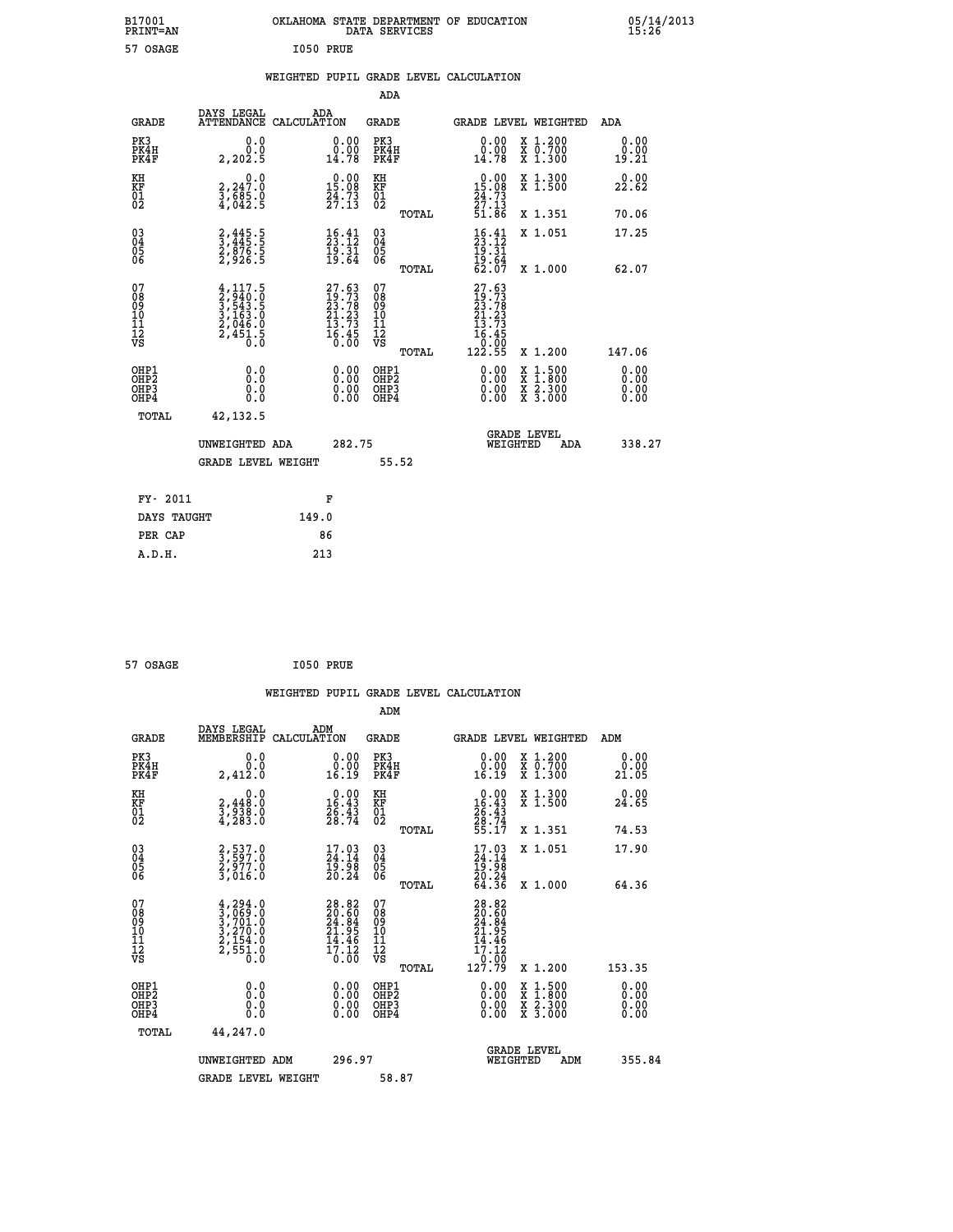| B17001<br>PRINT=AN                                   |                                                                                   | OKLAHOMA STATE DEPARTMENT OF EDUCATION                                                 | DATA SERVICES                                      |                                                                                                        |                                                                                                  | 05/14/2013                   |  |
|------------------------------------------------------|-----------------------------------------------------------------------------------|----------------------------------------------------------------------------------------|----------------------------------------------------|--------------------------------------------------------------------------------------------------------|--------------------------------------------------------------------------------------------------|------------------------------|--|
| 57 OSAGE                                             |                                                                                   | I090 WOODLAND                                                                          |                                                    |                                                                                                        |                                                                                                  |                              |  |
|                                                      |                                                                                   | WEIGHTED PUPIL GRADE LEVEL CALCULATION                                                 |                                                    |                                                                                                        |                                                                                                  |                              |  |
|                                                      |                                                                                   |                                                                                        | ADA                                                |                                                                                                        |                                                                                                  |                              |  |
| <b>GRADE</b>                                         | DAYS LEGAL                                                                        | ADA<br>ATTENDANCE CALCULATION                                                          | GRADE                                              |                                                                                                        | GRADE LEVEL WEIGHTED                                                                             | ADA                          |  |
| PK3<br>PK4H<br>PK4F                                  | 1,310.0<br>0.0<br>2,307.0                                                         | 7.71<br>$\frac{0.00}{13.57}$                                                           | PK3<br>PK4H<br>PK4F                                | 7.71<br>$\frac{0.00}{13.57}$                                                                           | X 1.200<br>X 0.700<br>X 1.300                                                                    | 9.25<br>0.00<br>17.64        |  |
| KH<br>KF<br>01<br>02                                 | 0.0<br>6,236.5<br>6,315.5<br>5,191.5                                              | $36.89$<br>$37.15$<br>$37.15$<br>$30.54$                                               | KH<br>KF<br>01<br>02                               | $\begin{array}{c} 0.00 \\ 36.69 \\ 37.15 \\ 30.54 \end{array}$                                         | X 1.300<br>X 1.500                                                                               | 0.00<br>55.04                |  |
|                                                      |                                                                                   |                                                                                        | TOTAL                                              | 67.69                                                                                                  | X 1.351                                                                                          | 91.45                        |  |
| 030404<br>06                                         | $\frac{5}{4}, \frac{483}{317}$ .0<br>$\frac{5}{5}, \frac{637}{631}$ .5<br>4,134.0 | 32.25<br>25.39<br>33.16<br>24.32                                                       | $\begin{matrix} 03 \\ 04 \\ 05 \\ 06 \end{matrix}$ | 32.25<br>25.39<br>33.16<br>$\frac{24}{82}$ $\frac{32}{87}$                                             | X 1.051                                                                                          | 33.89                        |  |
| 07<br>08<br>09<br>10<br>10<br>11                     |                                                                                   |                                                                                        | TOTAL<br>07<br>08<br>09<br>10<br>11                | 23.35<br>30.62<br>27.95<br>26.21                                                                       | X 1,000                                                                                          | 82.87                        |  |
| Ī2<br>VS                                             | 3, 969.5<br>5, 205.0<br>4, 742.5<br>4, 407.0<br>4, 302.0<br>7, 341.5              | $\begin{smallmatrix} 23.35\ 30.62\ 27.95\ 26.21\ 25.43\ 43.58\ 0.00 \end{smallmatrix}$ | Ī2<br>VS                                           | 25.43<br>$\begin{smallmatrix} 4\bar{3} & \bar{5} & \bar{8} \\ 0 & 0 & 0 \\ 177 & 14 \end{smallmatrix}$ |                                                                                                  |                              |  |
|                                                      |                                                                                   |                                                                                        | TOTAL                                              |                                                                                                        | X 1.200                                                                                          | 212.57                       |  |
| OHP1<br>OHP <sub>2</sub><br>OH <sub>P3</sub><br>OHP4 | 0.0<br>Ŏ.Ŏ<br>0.0<br>0.0                                                          | $\begin{smallmatrix} 0.00 \ 0.00 \ 0.00 \ 0.00 \end{smallmatrix}$                      | OHP1<br>OHP <sub>2</sub><br>OHP3<br>OHP4           | 0.00<br>0.00<br>0.00                                                                                   | $\begin{smallmatrix} x & 1 & 500 \\ x & 1 & 800 \\ x & 2 & 300 \\ x & 3 & 000 \end{smallmatrix}$ | 0.00<br>0.00<br>0.00<br>0.00 |  |
| TOTAL                                                | 70,899.5                                                                          |                                                                                        |                                                    |                                                                                                        |                                                                                                  |                              |  |
|                                                      | UNWEIGHTED ADA                                                                    | 417.92                                                                                 |                                                    | WEIGHTED                                                                                               | <b>GRADE LEVEL</b><br>ADA                                                                        | 502.71                       |  |
|                                                      | <b>GRADE LEVEL WEIGHT</b>                                                         |                                                                                        | 84.79                                              |                                                                                                        |                                                                                                  |                              |  |
| FY- 2011                                             |                                                                                   | F                                                                                      |                                                    |                                                                                                        |                                                                                                  |                              |  |
| DAYS TAUGHT                                          |                                                                                   | 170.0                                                                                  |                                                    |                                                                                                        |                                                                                                  |                              |  |
| PER CAP                                              |                                                                                   | 130                                                                                    |                                                    |                                                                                                        |                                                                                                  |                              |  |

| 57 OSAGE | I090 WOODLAND |
|----------|---------------|
|          |               |

 **WEIGHTED PUPIL GRADE LEVEL CALCULATION ADM DAYS LEGAL ADM GRADE MEMBERSHIP CALCULATION GRADE GRADE LEVEL WEIGHTED ADM PK3 1,310.0 7.71 PK3 7.71 X 1.200 9.25 PK4H 0.0 0.00 PK4H 0.00 X 0.700 0.00 PK4F 2,511.0 14.77 PK4F 14.77 X 1.300 19.20** 0.0 0.00 KH 0.00 KH 0.00 KH<br>RF 9,584.0 38.73 KF 38.73 X 1.500 58.10  **01 6,680.0 39.29 01 39.29 02 5,408.0 31.81 02 31.81 TOTAL 71.10 X 1.351 96.06 03 5,669.0 33.35 03 33.35 X 1.051 35.05 04 4,438.0 26.11 04 26.11 05 5,919.0 34.82 05 34.82 06 4,367.0 25.69 06 25.69 TOTAL 86.62 X 1.000 86.62**  $\begin{array}{cccc} 07 & 4,158.0 & 24.46 & 07 & 24.46 \ 08 & 5,484.0 & 32.26 & 08 & 32.526 \ 09 & 4,920.0 & 29.01 & 09 & 29.01 \ 10 & 4,839.0 & 29.00 & 10 & 29.00 \ 11 & 4,707.0 & 26.68 & 11 & 26.68 \ 12 & 7,700.0 & 45.76 & 12 & 45.76 \ \hline \end{array}$  $\begin{array}{cccc} 24.46 & 07 & 24.46 & 17.11 & 17.12 & 17.13 \ 23.26 & 08 & 23.26 & 29.00 & 10 & 29.00 & 29.00 & 29.00 & 29.00 & 29.00 & 29.00 & 29.00 & 29.00 & 29.00 & 29.00 & 29.00 & 29.00 & 29.00 & 29.00 & 29.00 & 29.00 & 29.00 & 29.00 & 29.00 & 29.00 & 29.0$  **OHP1 0.0 0.00 OHP1 0.00 X 1.500 0.00 OHP2 0.0 0.00 OHP2 0.00 X 1.800 0.00 OHP3 0.0 0.00 OHP3 0.00 X 2.300 0.00 OHP4 0.0 0.00 OHP4 0.00 X 3.000 0.00 TOTAL 74,494.0 GRADE LEVEL UNWEIGHTED ADM 439.45 WEIGHTED ADM 528.88** GRADE LEVEL WEIGHT 89.43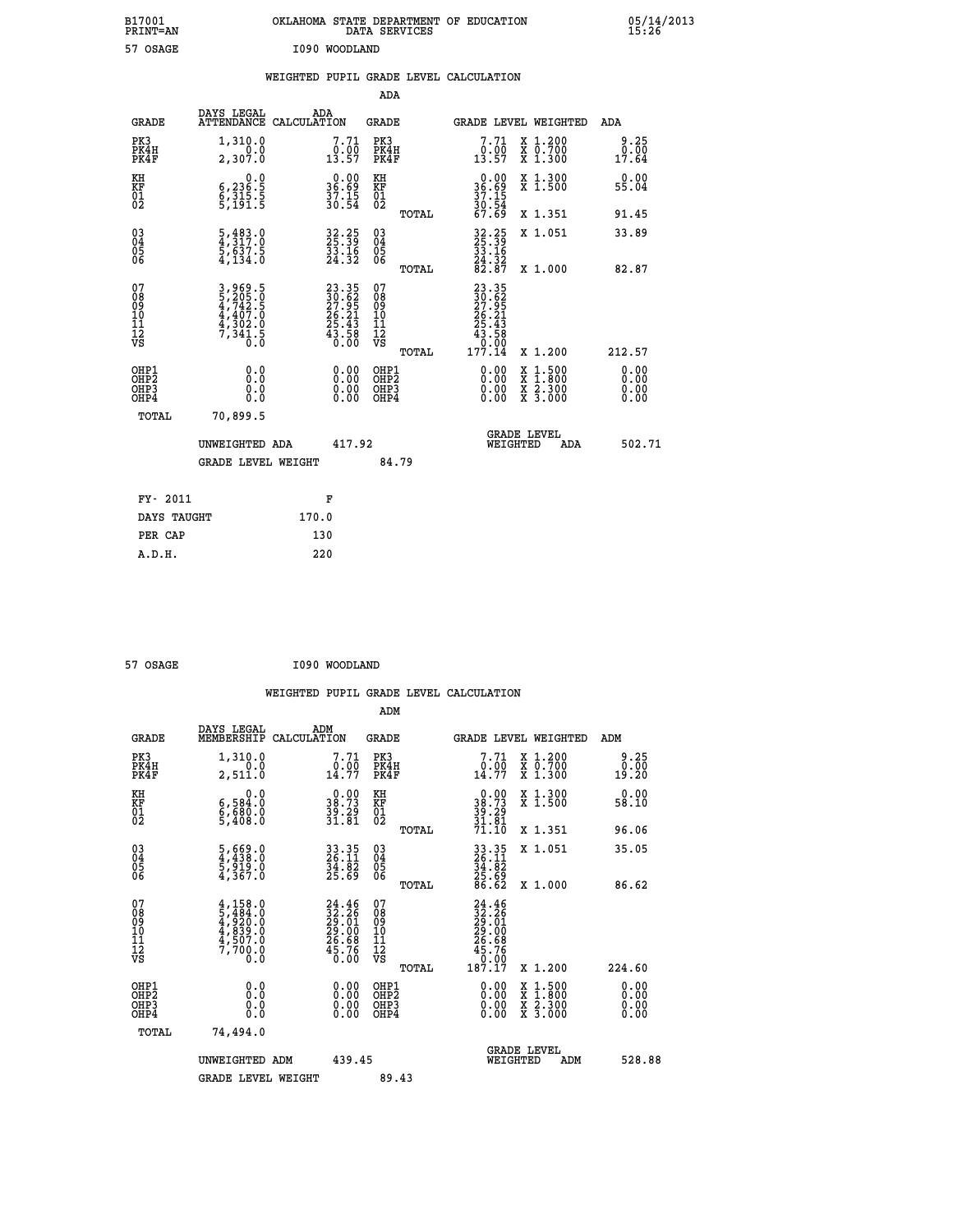| OKLAHOMA STATE DEPARTMENT OF EDUCATION<br>DATA SERVICES |  |
|---------------------------------------------------------|--|
| COUNTY TOTALS                                           |  |

 **B17001 OKLAHOMA STATE DEPARTMENT OF EDUCATION 05/14/2013**

| B17001<br><b>PRINT=AN</b>                                          |                                                                                                                     | OKLAHOMA STATE DEPARTMENT OF EDUCATION                                    | DATA SERVICES                           |                |                                                                                                                              |          |                                                                                                  | $\frac{05}{15:26}$           |  |
|--------------------------------------------------------------------|---------------------------------------------------------------------------------------------------------------------|---------------------------------------------------------------------------|-----------------------------------------|----------------|------------------------------------------------------------------------------------------------------------------------------|----------|--------------------------------------------------------------------------------------------------|------------------------------|--|
| <b>OSAGE</b>                                                       |                                                                                                                     |                                                                           | COUNTY TOTALS                           |                |                                                                                                                              |          |                                                                                                  |                              |  |
|                                                                    |                                                                                                                     | WEIGHTED PUPIL GRADE LEVEL CALCULATION                                    |                                         |                |                                                                                                                              |          |                                                                                                  |                              |  |
|                                                                    |                                                                                                                     |                                                                           | ADA                                     |                |                                                                                                                              |          |                                                                                                  |                              |  |
| <b>GRADE</b>                                                       | DAYS LEGAL                                                                                                          | ADA<br>ATTENDANCE CALCULATION                                             | <b>GRADE</b>                            |                |                                                                                                                              |          | GRADE LEVEL WEIGHTED                                                                             | ADA                          |  |
| PK3<br>PK4H<br>PK4F                                                | 5,129.0<br>0.0<br>34, 217.5                                                                                         | 30.72<br>208.77                                                           | PK3<br>PK4H<br>PK4F                     |                | 30.72<br>0.00<br>208.77                                                                                                      |          | X 1.200<br>X 0.700<br>X 1.300                                                                    | 36.86<br>0.00<br>271.40      |  |
| KH<br>KF<br>01<br>02                                               | 0.0<br>52,496.0<br>54,013.0<br>53,177.0                                                                             | 0.00<br>0.09<br>$\frac{3\bar{2}\tilde{7}\cdot\tilde{4}\tilde{8}}{324:06}$ | KH<br>KF<br>01<br>02                    |                | 0.00<br>316:89<br>327:48<br>324:06<br>651:54                                                                                 |          | X 1.300<br>X 1.500                                                                               | 0.00<br>475.36               |  |
|                                                                    |                                                                                                                     |                                                                           |                                         | TOTAL          |                                                                                                                              |          | X 1.351                                                                                          | 880.22                       |  |
| $\begin{smallmatrix} 03 \\[-4pt] 04 \end{smallmatrix}$<br>Ŏ5<br>06 | 52,679.0<br>52,696.5<br>49,735.0<br>50,892.0                                                                        | 324.80<br>324.91<br>302.85<br>308.78                                      | $^{03}_{04}$<br>05<br>06                |                | 321.80<br>324.91<br>302.85<br>308.78<br>936.54                                                                               |          | X 1.051                                                                                          | 1,274.75                     |  |
| 07<br>08<br>09<br>11<br>11<br>12<br>VS                             | $\begin{smallmatrix} 41, 610.0\\ 35, 008.0\\ 50, 182.5\\ 39, 383.5\\ 31, 322.0\\ 34, 565.0\\ 0.0 \end{smallmatrix}$ | 256.24<br>212.71<br>299.50<br>237.90<br>$\frac{191.04}{211.49}$           | 07<br>08<br>09<br>101<br>11<br>12<br>VS | TOTAL<br>TOTAL | 256.24<br>212.71<br>299.50<br>237.90<br>191.04<br>$\begin{smallmatrix} 211.49\\ -211.49\\ 0.00\\ 1.408.88 \end{smallmatrix}$ |          | X 1.000<br>X 1.200                                                                               | 936.54<br>1,690.65           |  |
| OHP1<br>OHP <sub>2</sub><br>OHP3<br>OHP4                           | 899.0<br>0.0<br>0.0                                                                                                 | $5.20$<br>$0.00$<br>$\begin{smallmatrix} 0.00 \ 0.00 \end{smallmatrix}$   | OHP1<br>OHP2<br>OHP3<br>OHP4            |                | $5.20$<br>$0.00$<br>0.00<br>0.00                                                                                             |          | $\begin{smallmatrix} x & 1 & 500 \\ x & 1 & 800 \\ x & 2 & 300 \\ x & 3 & 000 \end{smallmatrix}$ | 7.80<br>0.00<br>0.00<br>0.00 |  |
| TOTAL                                                              | 638,005.0                                                                                                           |                                                                           |                                         |                |                                                                                                                              |          |                                                                                                  |                              |  |
|                                                                    | UNWEIGHTED ADA                                                                                                      | 3,880.34                                                                  |                                         |                |                                                                                                                              | WEIGHTED | <b>GRADE LEVEL</b><br>ADA                                                                        | 4,637.04                     |  |
|                                                                    | <b>GRADE LEVEL WEIGHT</b>                                                                                           |                                                                           | 756.70                                  |                |                                                                                                                              |          |                                                                                                  |                              |  |
|                                                                    |                                                                                                                     |                                                                           |                                         |                |                                                                                                                              |          |                                                                                                  |                              |  |

| FY- 2011    | F       |
|-------------|---------|
| DAYS TAUGHT | 1,941.0 |
| PER CAP     | 1,279   |
| A.D.H.      | 2,064   |
|             |         |

OSAGE COUNTY TOTALS

|                                                       |                                                                                   |                                                                  | ADM                                                 |                                                                                                             |                                          |                              |
|-------------------------------------------------------|-----------------------------------------------------------------------------------|------------------------------------------------------------------|-----------------------------------------------------|-------------------------------------------------------------------------------------------------------------|------------------------------------------|------------------------------|
| <b>GRADE</b>                                          | DAYS LEGAL<br>MEMBERSHIP                                                          | ADM<br>CALCULATION                                               | <b>GRADE</b>                                        | GRADE LEVEL WEIGHTED                                                                                        |                                          | ADM                          |
| PK3<br>PK4H<br>PK4F                                   | 5,254.0<br>0.0<br>36,614.0                                                        | 31.46<br>0.00<br>223.48                                          | PK3<br>PK4H<br>PK4F                                 | 31.46<br>$\frac{0.00}{223.48}$                                                                              | X 1.200<br>X 0.700<br>X 1.300            | 36.86<br>0.00<br>290.54      |
| KH<br>KF<br>01<br>02                                  | 0.0<br>55,806:0<br>57,017.0<br>55,865:0                                           | $336.92$<br>$345.67$<br>$340.43$                                 | KH<br>KF<br>01<br>02                                | 0.00<br>336.92<br>345.67<br>340.43<br>686.10                                                                | X 1.300<br>X 1.500                       | 0.00<br>505.42               |
|                                                       |                                                                                   |                                                                  | TOTAL                                               |                                                                                                             | X 1.351                                  | 926.92                       |
| 03<br>04<br>05<br>06                                  | 55,072.0<br>54,955.0<br>51,939.0<br>53,179.0                                      | 336.56<br>338.91<br>316.32<br>322.63                             | $\begin{array}{c} 03 \\ 04 \\ 05 \\ 06 \end{array}$ | 336.56<br>338.91<br>$\frac{316}{322}$ $\frac{32}{63}$<br>$\frac{977}{66}$                                   | X 1.051                                  | 353.72                       |
|                                                       |                                                                                   |                                                                  | TOTAL                                               |                                                                                                             | X 1.000                                  | 977.86                       |
| 07<br>08<br>09<br>101<br>112<br>VS                    | 43, 565.0<br>36, 724.0<br>52, 649.0<br>41, 976.0<br>33, 251.0<br>36, 449.0<br>Õ.Ŏ | 268.37<br>223.20<br>314.67<br>253.99<br>203.00<br>223.06<br>0.00 | 07<br>08<br>09<br>11<br>11<br>12<br>VS<br>TOTAL     | 268.37<br>223.20<br>$\begin{array}{l} 314.67 \\ 253.99 \\ 203.00 \\ 223.06 \end{array}$<br>0.00<br>1,486.29 | X 1.200                                  | 1,783.55                     |
| OHP1<br>OH <sub>P</sub> 2<br>OH <sub>P3</sub><br>OHP4 | 899.0<br>0.0<br>0.000                                                             | $\begin{smallmatrix} 5.20\ 0.00 \end{smallmatrix}$<br>0.00       | OHP1<br>OHP2<br>OHP3<br>OHP4                        | $\begin{smallmatrix} 5.20\ 0.00 \ 0.00 \end{smallmatrix}$<br>0.00                                           | X 1:500<br>X 1:800<br>X 2:300<br>X 3:000 | 7.80<br>0.00<br>0.00<br>0.00 |
| TOTAL                                                 | 671,214.0                                                                         |                                                                  |                                                     |                                                                                                             |                                          |                              |
|                                                       | UNWEIGHTED                                                                        | 4,083.87<br>ADM                                                  |                                                     | <b>GRADE LEVEL</b><br>WEIGHTED                                                                              | ADM                                      | 4,883.56                     |
|                                                       | <b>GRADE LEVEL WEIGHT</b>                                                         |                                                                  | 799.69                                              |                                                                                                             |                                          |                              |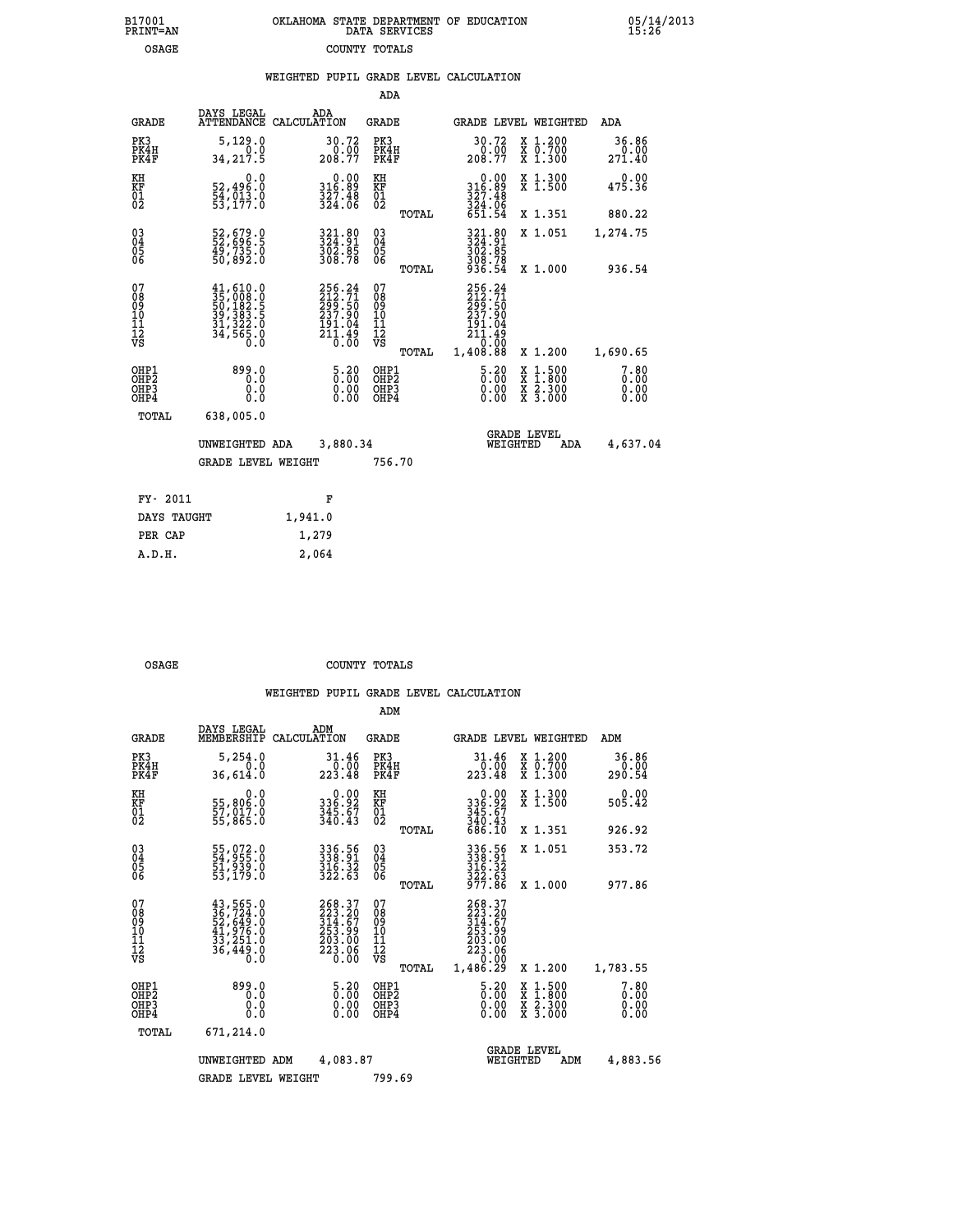| OKLAHOMA STATE DEPARTMENT OF EDUCATION<br>DATA SERVICES |  |
|---------------------------------------------------------|--|
| C010 TURKEY FORD                                        |  |

 **B17001 OKLAHOMA STATE DEPARTMENT OF EDUCATION 05/14/2013**

|                                        |                                                                                          | WEIGHTED PUPIL GRADE LEVEL CALCULATION                                                        |                                                    |       |                                                                                               |                                                                   |                        |
|----------------------------------------|------------------------------------------------------------------------------------------|-----------------------------------------------------------------------------------------------|----------------------------------------------------|-------|-----------------------------------------------------------------------------------------------|-------------------------------------------------------------------|------------------------|
|                                        |                                                                                          |                                                                                               | <b>ADA</b>                                         |       |                                                                                               |                                                                   |                        |
| <b>GRADE</b>                           |                                                                                          | DAYS LEGAL ADA ATTENDANCE CALCULATION                                                         | <b>GRADE</b>                                       |       |                                                                                               | GRADE LEVEL WEIGHTED                                              | ADA                    |
| PK3<br>PK4H<br>PK4F                    | 167.0<br>2,967.0                                                                         | $\frac{1}{0}$ : 00<br>17.77                                                                   | PK3<br>PK4H<br>PK4F                                |       | 1.00<br>0.00<br>17.77                                                                         | X 1.200<br>X 0.700<br>X 1.300                                     | 1.20<br>0.00<br>23.10  |
| KH<br>KF<br>01<br>02                   | $2,903.5$<br>$2,709.0$<br>$1,584.5$                                                      | $\begin{smallmatrix} 0.00\\ 17.39\\ 16.22\\ 9.49 \end{smallmatrix}$                           | KH<br><b>KF</b><br>01<br>02                        |       | $\begin{smallmatrix} 0.00\\ 17.39\\ 16.22\\ 9.49\\ 25.71 \end{smallmatrix}$                   | X 1.300<br>X 1.500                                                | 0.00<br>26.09          |
|                                        |                                                                                          |                                                                                               |                                                    | TOTAL |                                                                                               | X 1.351                                                           | 34.73                  |
| $^{03}_{04}$<br>05<br>06               | 2,434.0<br>1,496.5<br>1,549.0<br>489.0                                                   | $\begin{smallmatrix} 14.57\\[-1.2mm] 8.96\\[-1.2mm] 9.28\\[-1.2mm] 2.93\end{smallmatrix}$     | $\begin{matrix} 03 \\ 04 \\ 05 \\ 06 \end{matrix}$ |       | $\begin{array}{c} 14.57 \\[-4pt] 8.96 \\[-4pt] 9.28 \\[-4pt] 2.93 \\[-4pt] 21.17 \end{array}$ | X 1.051                                                           | 15.31                  |
|                                        |                                                                                          |                                                                                               |                                                    | TOTAL |                                                                                               | X 1.000                                                           | 21.17                  |
| 07<br>08<br>09<br>11<br>11<br>12<br>VS | 0.0<br>$\begin{smallmatrix} 0.0 & 0 \ 0.0 & 0 \ 0.0 & 0 \end{smallmatrix}$<br>$\S.$ $\S$ | $\begin{smallmatrix} 0.00\ 0.00\ 0.00\ 0.00\ 0.00\ 0.00\ 0.00\ 0.00\ 0.00\ \end{smallmatrix}$ | 07<br>08<br>09<br>11<br>11<br>12<br>VS             | TOTAL | 0.00<br>0.00<br>0.00<br>0.00<br>0.00<br>0.00<br>0.00                                          | X 1.200                                                           | 0.00                   |
| OHP1<br>OHP2<br>OHP3<br>OHP4           | 0.0<br>0.0<br>Ō.Ō                                                                        | 0.0000<br>$0.00$<br>0.00                                                                      | OHP1<br>OHP2<br>OHP3<br>OHP4                       |       | 0.00<br>0.00<br>0.00                                                                          | $1:500$<br>1:800<br>X<br>X<br>$\frac{x}{x}$ $\frac{5:300}{3:000}$ | 0.0000<br>0.00<br>0.00 |
| <b>TOTAL</b>                           | 16,299.5                                                                                 |                                                                                               |                                                    |       |                                                                                               |                                                                   |                        |
|                                        | UNWEIGHTED ADA                                                                           | 97.61                                                                                         |                                                    |       |                                                                                               | GRADE LEVEL<br>WEIGHTED<br>ADA                                    | 121.60                 |
|                                        | <b>GRADE LEVEL WEIGHT</b>                                                                |                                                                                               | 23.99                                              |       |                                                                                               |                                                                   |                        |
| FY- 2011                               |                                                                                          | F                                                                                             |                                                    |       |                                                                                               |                                                                   |                        |
| DAYS TAUGHT                            |                                                                                          | 167.0                                                                                         |                                                    |       |                                                                                               |                                                                   |                        |
| PER CAP                                |                                                                                          | 77                                                                                            |                                                    |       |                                                                                               |                                                                   |                        |

 **ADM**

 **A.D.H. 97**

 **B17001<br>PRINT=AN<br>58 OTTAWA** 

 **58 OTTAWA C010 TURKEY FORD**

| <b>GRADE</b>                                       | DAYS LEGAL                                                                                        | ADM<br>MEMBERSHIP CALCULATION                                                                                                                                                                                                                                                  | <b>GRADE</b>                                        |       |                                                                                                      |          | GRADE LEVEL WEIGHTED                     | ADM                   |
|----------------------------------------------------|---------------------------------------------------------------------------------------------------|--------------------------------------------------------------------------------------------------------------------------------------------------------------------------------------------------------------------------------------------------------------------------------|-----------------------------------------------------|-------|------------------------------------------------------------------------------------------------------|----------|------------------------------------------|-----------------------|
| PK3<br>PK4H<br>PK4F                                | 167.0<br>3,185.0                                                                                  | 0.000<br>19.07                                                                                                                                                                                                                                                                 | PK3<br>PK4H<br>PK4F                                 |       | $1.00$<br>$0.00$<br>19.07                                                                            |          | X 1.200<br>X 0.700<br>X 1.300            | 1.20<br>ō:ōŏ<br>24.79 |
| KH<br>KF<br>01<br>02                               | 0.0<br>3,084:0<br>2,839:0<br>1,645:0                                                              | $\begin{smallmatrix} 0.00\\18.47\\17.00\\9.85 \end{smallmatrix}$                                                                                                                                                                                                               | KH<br>KF<br>01<br>02                                |       | $\begin{smallmatrix} 0.00\\18.47\\17.00\\9.85\\26.85 \end{smallmatrix}$                              |          | X 1.300<br>X 1.500                       | 0.00<br>27.71         |
|                                                    |                                                                                                   |                                                                                                                                                                                                                                                                                |                                                     | TOTAL |                                                                                                      |          | X 1.351                                  | 36.27                 |
| $\begin{matrix} 03 \\ 04 \\ 05 \\ 06 \end{matrix}$ | 2,584.0<br>1,556.0<br>1,628.0<br>507.0                                                            | $15.47$<br>$9.32$<br>$9.75$<br>$3.04$                                                                                                                                                                                                                                          | $\begin{array}{c} 03 \\ 04 \\ 05 \\ 06 \end{array}$ |       | $\begin{array}{c} 15 \cdot 47 \\ 9 \cdot 32 \\ 9 \cdot 75 \\ 3 \cdot 04 \\ 22 \cdot 11 \end{array}$  |          | X 1.051                                  | 16.26                 |
|                                                    |                                                                                                   |                                                                                                                                                                                                                                                                                |                                                     | TOTAL |                                                                                                      |          | X 1.000                                  | 22.11                 |
| 07<br>08<br>09<br>101<br>11<br>12<br>VS            | $\begin{smallmatrix} 0.0 & 0 \ 0.0 & 0 \ 0.0 & 0 \ 0.0 & 0 \ 0.0 & 0 \ 0.0 & 0 \end{smallmatrix}$ | $\begin{smallmatrix} 0.00 \ 0.00 \ 0.00 \ 0.00 \ 0.00 \ 0.00 \ 0.00 \ 0.00 \ 0.00 \end{smallmatrix}$                                                                                                                                                                           | 07<br>08<br>09<br>001<br>11<br>11<br>12<br>VS       |       | $\begin{smallmatrix} 0.00 \ 0.00 \ 0.00 \ 0.00 \ 0.00 \ 0.00 \ 0.00 \ 0.00 \ 0.00 \end{smallmatrix}$ |          |                                          |                       |
|                                                    |                                                                                                   |                                                                                                                                                                                                                                                                                |                                                     | TOTAL | 0.00                                                                                                 |          | X 1.200                                  | 0.00                  |
| OHP1<br>OHP2<br>OHP3<br>OHP4                       |                                                                                                   | $\begin{smallmatrix} 0.00 & 0.00 & 0.00 & 0.00 & 0.00 & 0.00 & 0.00 & 0.00 & 0.00 & 0.00 & 0.00 & 0.00 & 0.00 & 0.00 & 0.00 & 0.00 & 0.00 & 0.00 & 0.00 & 0.00 & 0.00 & 0.00 & 0.00 & 0.00 & 0.00 & 0.00 & 0.00 & 0.00 & 0.00 & 0.00 & 0.00 & 0.00 & 0.00 & 0.00 & 0.00 & 0.0$ | OHP1<br>OHP2<br>OHP3<br>OHP4                        |       |                                                                                                      |          | X 1:500<br>X 1:800<br>X 2:300<br>X 3:000 | 0.00<br>0.00<br>0.00  |
| TOTAL                                              | 17,195.0                                                                                          |                                                                                                                                                                                                                                                                                |                                                     |       |                                                                                                      |          |                                          |                       |
|                                                    | UNWEIGHTED                                                                                        | 102.97<br>ADM                                                                                                                                                                                                                                                                  |                                                     |       |                                                                                                      | WEIGHTED | <b>GRADE LEVEL</b><br>ADM                | 128.34                |
|                                                    | <b>GRADE LEVEL WEIGHT</b>                                                                         |                                                                                                                                                                                                                                                                                | 25.37                                               |       |                                                                                                      |          |                                          |                       |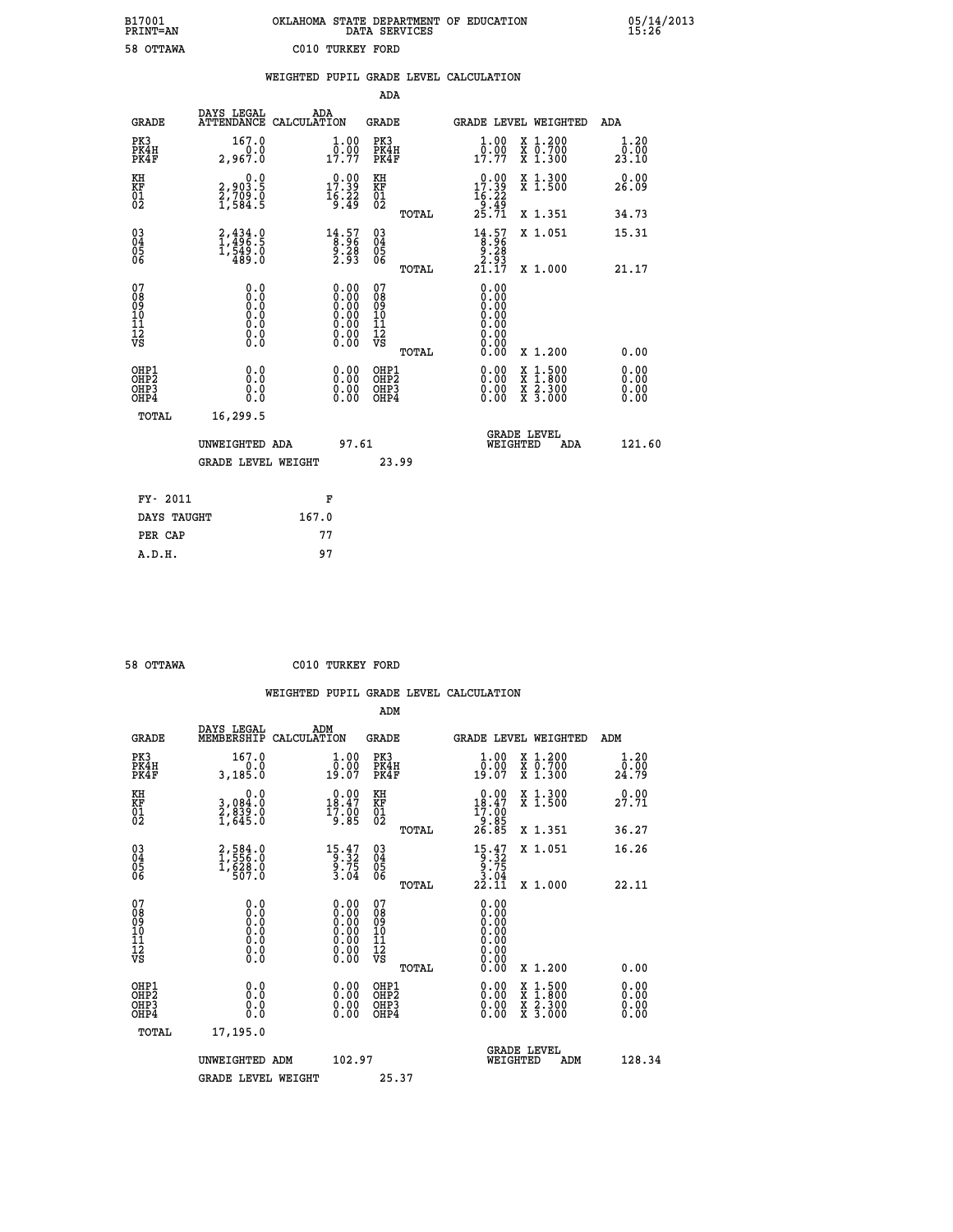| B17001<br>PRINT=AN | OKLAHOMA STATE DEPARTMENT OF EDUCATION<br>DATA SERVICES | 05/14/2013<br>15:26 |
|--------------------|---------------------------------------------------------|---------------------|
| 58 OTTAWA          | I001 WYANDOTTE                                          |                     |
|                    | WEIGHTED PUPIL GRADE LEVEL CALCULATION                  |                     |

| <b>GRADE</b>                             | DAYS LEGAL<br><b>ATTENDANCE</b>                                             | ADA                                                                                                                                                                                                                                                     |                                                                                                                                                                                                                                                     |                                                  |                                                                        |                                                                                                                                                                                                                                                |     | <b>ADA</b>                                                                                                                                                                                                             |
|------------------------------------------|-----------------------------------------------------------------------------|---------------------------------------------------------------------------------------------------------------------------------------------------------------------------------------------------------------------------------------------------------|-----------------------------------------------------------------------------------------------------------------------------------------------------------------------------------------------------------------------------------------------------|--------------------------------------------------|------------------------------------------------------------------------|------------------------------------------------------------------------------------------------------------------------------------------------------------------------------------------------------------------------------------------------|-----|------------------------------------------------------------------------------------------------------------------------------------------------------------------------------------------------------------------------|
| PK3<br>PK4H<br>PK4F                      | 0.0<br>0.0<br>7,718.5                                                       | 0.00<br>0.00<br>46.22                                                                                                                                                                                                                                   | PK3                                                                                                                                                                                                                                                 |                                                  | 0.00<br>ةْ:ة<br>46.22                                                  |                                                                                                                                                                                                                                                |     | 0.00<br>0.00<br>60.09                                                                                                                                                                                                  |
| KH                                       | 0.0                                                                         |                                                                                                                                                                                                                                                         | KH                                                                                                                                                                                                                                                  |                                                  |                                                                        |                                                                                                                                                                                                                                                |     | 0.00<br>62.42                                                                                                                                                                                                          |
|                                          |                                                                             |                                                                                                                                                                                                                                                         |                                                                                                                                                                                                                                                     | TOTAL                                            |                                                                        |                                                                                                                                                                                                                                                |     | 103.96                                                                                                                                                                                                                 |
|                                          |                                                                             |                                                                                                                                                                                                                                                         |                                                                                                                                                                                                                                                     |                                                  |                                                                        |                                                                                                                                                                                                                                                |     | 54.49                                                                                                                                                                                                                  |
|                                          |                                                                             |                                                                                                                                                                                                                                                         |                                                                                                                                                                                                                                                     | TOTAL                                            |                                                                        |                                                                                                                                                                                                                                                |     | 175.98                                                                                                                                                                                                                 |
| 07<br>08<br>09<br>101<br>11<br>12<br>VS  |                                                                             |                                                                                                                                                                                                                                                         | 07<br>08<br>09<br>11<br>11<br>12<br>VS                                                                                                                                                                                                              | TOTAL                                            |                                                                        |                                                                                                                                                                                                                                                |     | 426.65                                                                                                                                                                                                                 |
| OHP1<br>OHP2<br>OHP3<br>OH <sub>P4</sub> | 1,751.5<br>0.000                                                            | $10.49$<br>$0.00$<br>$0.00$<br>0.00                                                                                                                                                                                                                     |                                                                                                                                                                                                                                                     |                                                  | $^{10.49}_{0.00}$<br>0.00                                              | X                                                                                                                                                                                                                                              |     | 15.74<br>0.00<br>0.00                                                                                                                                                                                                  |
| TOTAL                                    | 126,694.5                                                                   |                                                                                                                                                                                                                                                         |                                                                                                                                                                                                                                                     |                                                  |                                                                        |                                                                                                                                                                                                                                                |     |                                                                                                                                                                                                                        |
|                                          |                                                                             |                                                                                                                                                                                                                                                         |                                                                                                                                                                                                                                                     |                                                  |                                                                        |                                                                                                                                                                                                                                                | ADA | 899.33                                                                                                                                                                                                                 |
|                                          |                                                                             |                                                                                                                                                                                                                                                         |                                                                                                                                                                                                                                                     |                                                  |                                                                        |                                                                                                                                                                                                                                                |     |                                                                                                                                                                                                                        |
| FY- 2011                                 |                                                                             | F                                                                                                                                                                                                                                                       |                                                                                                                                                                                                                                                     |                                                  |                                                                        |                                                                                                                                                                                                                                                |     |                                                                                                                                                                                                                        |
|                                          |                                                                             | 167.0                                                                                                                                                                                                                                                   |                                                                                                                                                                                                                                                     |                                                  |                                                                        |                                                                                                                                                                                                                                                |     |                                                                                                                                                                                                                        |
|                                          | <b>KF</b><br>01<br>02<br>$\begin{matrix} 03 \\ 04 \\ 05 \\ 06 \end{matrix}$ | 6,949:0<br>7,540:5<br>5,310:5<br>$\substack{8,659.5\\10,581.5\\9,923.5\\8,885.0}$<br>$\begin{smallmatrix} 11, 822\cdot 5\\ 10, 654\cdot 0\\ 8, 056\cdot 5\\ 11, 529\cdot 5\\ 10, 369\cdot 0\\ 6, 943\cdot 5\\ 0\cdot 0\end{smallmatrix}$<br>DAYS TAUGHT | CALCULATION<br>$\begin{smallmatrix} &0.00\\ 41.61\\ 45.15\\ 31.80 \end{smallmatrix}$<br>51.85<br>63.36<br>59.42<br>53.20<br>$70.79$<br>$63.80$<br>$48.24$<br>$69.04$<br>$62.09$<br>$41.58$<br>$0.00$<br>UNWEIGHTED ADA<br><b>GRADE LEVEL WEIGHT</b> | KF<br>01<br>02<br>03<br>04<br>05<br>06<br>758.64 | ADA<br>GRADE<br>PK4H<br>PK4F<br>OHP1<br>OHP2<br>OHP3<br>OHP4<br>140.69 | $\begin{array}{r} 0.00 \\ 41.61 \\ 45.15 \\ 31.80 \\ 76.95 \end{array}$<br>$\begin{smallmatrix} 51.85\ 63.36\ 59.42\ 53.20\ 175.98 \end{smallmatrix}$<br>$70.79$<br>$63.80$<br>$48.24$<br>$69.04$<br>$62.09$<br>$41.58$<br>$0.000$<br>$355.54$ |     | GRADE LEVEL WEIGHTED<br>X 1.200<br>X 0.700<br>X 1.300<br>X 1.300<br>X 1.500<br>X 1.351<br>X 1.051<br>X 1.000<br>X 1.200<br>$1.500$<br>$1.800$<br>$\frac{x}{x}$ $\frac{5.300}{3.000}$<br><b>GRADE LEVEL</b><br>WEIGHTED |

| 58 OTTAWA | <b>I001 WYANDOTTE</b> |
|-----------|-----------------------|

 **PER CAP 55 A.D.H. 667**

| <b>GRADE</b>                                       | DAYS LEGAL<br>MEMBERSHIP                                                                                                                      | ADM<br>CALCULATION                                                       | <b>GRADE</b>                                        |       | GRADE LEVEL WEIGHTED                                                                                |                                                                                                  | ADM                   |        |
|----------------------------------------------------|-----------------------------------------------------------------------------------------------------------------------------------------------|--------------------------------------------------------------------------|-----------------------------------------------------|-------|-----------------------------------------------------------------------------------------------------|--------------------------------------------------------------------------------------------------|-----------------------|--------|
| PK3<br>PK4H<br>PK4F                                | 0.0<br>0.0<br>8,239.0                                                                                                                         | 0.00<br>49.34                                                            | PK3<br>PK4H<br>PK4F                                 |       | $\begin{smallmatrix} 0.00\\ 0.00\\ 49.34 \end{smallmatrix}$                                         | X 1.200<br>X 0.700<br>$\overline{x}$ 1.300                                                       | 0.00<br>0.00<br>64.14 |        |
| KH<br>KF<br>01<br>02                               | 0.0<br>7,275.0<br>7,823.0<br>5,501.0                                                                                                          | $\begin{smallmatrix} 0.00\\ 43.56\\ 46.84\\ 32.94 \end{smallmatrix}$     | KH<br>KF<br>01<br>02                                |       | $0.00$<br>$43.56$<br>$46.84$<br>$32.94$<br>$79.78$                                                  | X 1.300<br>X 1.500                                                                               | 0.00<br>65.34         |        |
|                                                    |                                                                                                                                               |                                                                          |                                                     | TOTAL |                                                                                                     | X 1.351                                                                                          | 107.78                |        |
| $\begin{matrix} 03 \\ 04 \\ 05 \\ 06 \end{matrix}$ | $\begin{smallmatrix}8,964.0\\11,085.0\\10,312.0\\9,288.0\end{smallmatrix}$                                                                    | 53.68<br>66.38<br>61.75<br>55.62                                         | $\begin{array}{c} 03 \\ 04 \\ 05 \\ 06 \end{array}$ |       | 53.68<br>66.38<br>61.75<br>55.62<br>183.75                                                          | X 1.051                                                                                          | 56.42                 |        |
|                                                    |                                                                                                                                               |                                                                          |                                                     | TOTAL |                                                                                                     | X 1.000                                                                                          | 183.75                |        |
| 07<br>08<br>09<br>11<br>11<br>12<br>VS             | $\begin{smallmatrix} 12,382\cdot 0\\ 11,082\cdot 0\\ 8,428\cdot 0\\ 12,039\cdot 0\\ 10,911\cdot 0\\ 7,399\cdot 0\\ 0\cdot 0\end{smallmatrix}$ | $74.14$<br>$66.36$<br>$50.47$<br>$72.09$<br>$65.34$<br>$44.31$<br>$0.00$ | 07<br>08<br>09<br>10<br>11<br>12<br>νs              |       | $\begin{smallmatrix}74.14\\ 66.36\\ 50.47\\ 72.09\\ 65.34\\ 44.31\\ 0.00\\ 372.71\end{smallmatrix}$ |                                                                                                  |                       |        |
|                                                    |                                                                                                                                               |                                                                          |                                                     | TOTAL |                                                                                                     | X 1.200                                                                                          | 447.25                |        |
| OHP1<br>OHP2<br>OHP3<br>OHP4                       | 1,756.0<br>0.0<br>0.000                                                                                                                       | $10.51$<br>$0.00$<br>0.00<br>0.00                                        | OHP1<br>OHP2<br>OHP3<br>OHP4                        |       | $10.51$<br>$0.00$<br>0.00<br>0.00                                                                   | $\begin{smallmatrix} x & 1 & 500 \\ x & 1 & 800 \\ x & 2 & 300 \\ x & 3 & 000 \end{smallmatrix}$ | 15.77<br>0.00<br>0.00 |        |
| TOTAL                                              | 132,484.0                                                                                                                                     |                                                                          |                                                     |       |                                                                                                     |                                                                                                  |                       |        |
|                                                    | UNWEIGHTED ADM                                                                                                                                | 793.33                                                                   |                                                     |       | WEIGHTED                                                                                            | <b>GRADE LEVEL</b><br>ADM                                                                        |                       | 940.45 |
|                                                    | <b>GRADE LEVEL WEIGHT</b>                                                                                                                     |                                                                          | 147.12                                              |       |                                                                                                     |                                                                                                  |                       |        |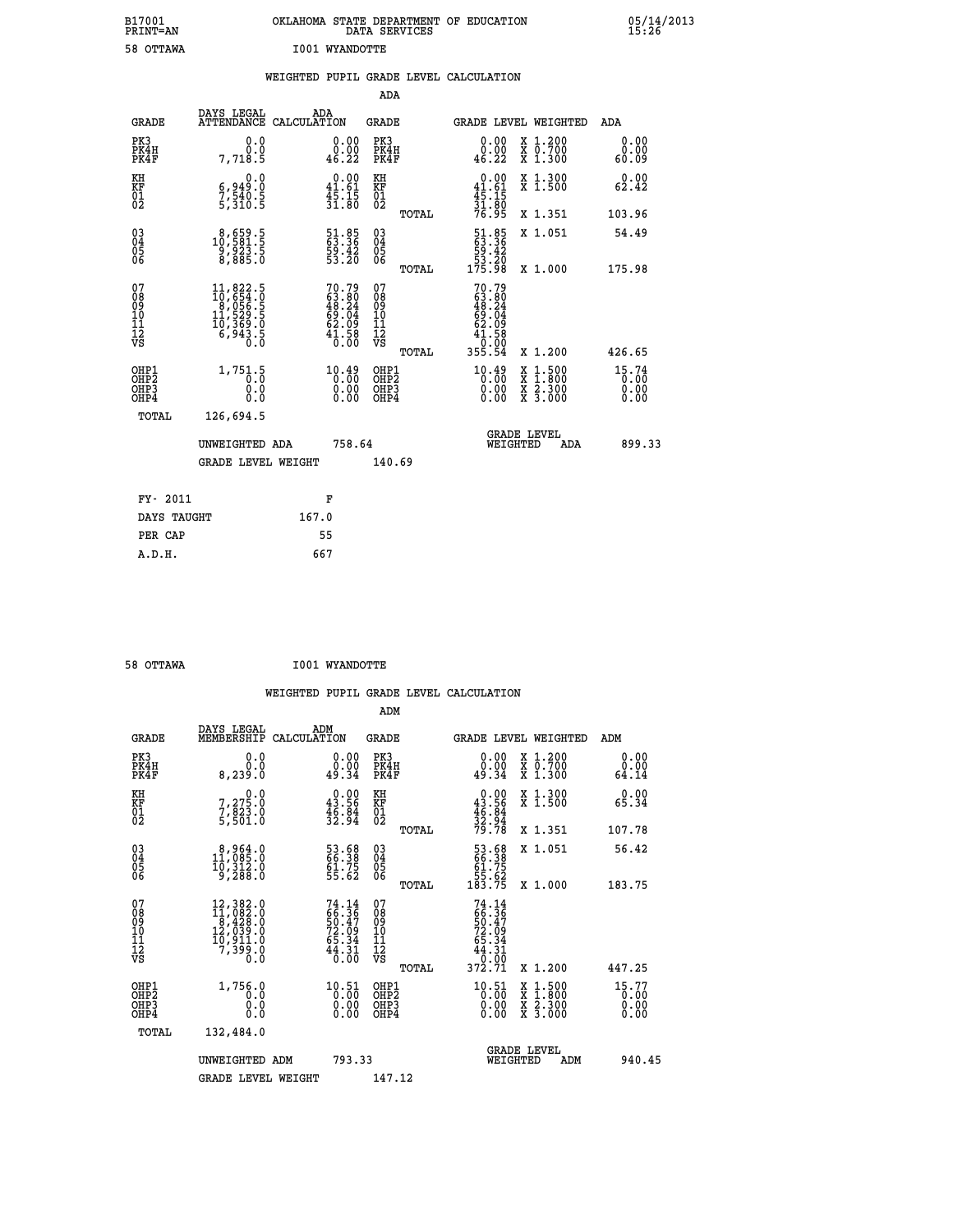| B17001<br><b>PRINT=AN</b> | OKLAHOMA STATE DEPARTMENT OF EDUCATION<br>DATA SERVICES | 05/14/2013<br>15:26 |
|---------------------------|---------------------------------------------------------|---------------------|
| 58 OTTAWA                 | I014 QUAPAW                                             |                     |

|                                                                    |                                                                                     |                                                              | ADA                                       |       |                                                                                |                                                                     |                              |
|--------------------------------------------------------------------|-------------------------------------------------------------------------------------|--------------------------------------------------------------|-------------------------------------------|-------|--------------------------------------------------------------------------------|---------------------------------------------------------------------|------------------------------|
| <b>GRADE</b>                                                       | DAYS LEGAL<br>ATTENDANCE CALCULATION                                                | ADA                                                          | <b>GRADE</b>                              |       |                                                                                | GRADE LEVEL WEIGHTED                                                | <b>ADA</b>                   |
| PK3<br>PK4H<br>PK4F                                                | 598.0<br>0.0<br>6,023.0                                                             | $3.54$<br>$35.64$                                            | PK3<br>PK4H<br>PK4F                       |       | $3.54$<br>$0.00$<br>$35.64$                                                    | X 1.200<br>X 0.700<br>X 1.300                                       | $\frac{4.25}{0.00}$<br>46.33 |
| KH<br>KF<br>01<br>02                                               | 0.0<br>7,654:5<br>7,523:0<br>8,037:0                                                | $0.00$<br>45.29<br>$\frac{44}{17}$ $\frac{51}{56}$           | KH<br>KF<br>01<br>02                      |       | $0.00$<br>$45.29$<br>$44.51$<br>$47.56$<br>$92.07$                             | X 1.300<br>X 1.500                                                  | 0.00<br>67.94                |
|                                                                    |                                                                                     |                                                              |                                           | TOTAL |                                                                                | X 1.351                                                             | 124.39                       |
| $\begin{smallmatrix} 03 \\[-4pt] 04 \end{smallmatrix}$<br>Ŏ5<br>06 | 5,929.5<br>7,391.0<br>6,490.5<br>6,933.5                                            | 35.09<br>43.73<br>$\frac{38.41}{41.03}$                      | 03<br>04<br>05<br>06                      | TOTAL | $\begin{smallmatrix} 35.09\\ 43.73\\ 38.41\\ 41.03\\ 123.17 \end{smallmatrix}$ | X 1.051<br>X 1.000                                                  | 36.88<br>123.17              |
| 07<br>08<br>09<br>11<br>11<br>12<br>VS                             | $9,404.0$<br>$7,912.0$<br>$9,442.0$<br>$9,442.0$<br>$4,336.5$<br>$7,419.0$<br>$0.0$ | 55.64<br>48.70<br>46.82<br>55.87<br>55.66<br>25.66<br>43.900 | 07<br>08<br>09<br>11<br>11<br>12<br>VS    |       | 55.64<br>48.702<br>46.827<br>55.87<br>55.66<br>276.59                          |                                                                     |                              |
|                                                                    |                                                                                     |                                                              |                                           | TOTAL |                                                                                | X 1.200                                                             | 331.91                       |
| OHP1<br>OHP <sub>2</sub><br>OHP3<br>OHP4                           | 0.0<br>0.0<br>0.0                                                                   | 0.00<br>$\begin{smallmatrix} 0.00 \ 0.00 \end{smallmatrix}$  | OHP1<br>OH <sub>P</sub> 2<br>OHP3<br>OHP4 |       | 0.00<br>0.00<br>0.00                                                           | $1:500$<br>$1:800$<br>X<br>X<br>$\frac{x}{x}$ $\frac{5:300}{3:000}$ | 0.00<br>0.00<br>0.00<br>0.00 |
| TOTAL                                                              | 103,324.0                                                                           |                                                              |                                           |       |                                                                                |                                                                     |                              |
|                                                                    | UNWEIGHTED ADA                                                                      | 611.39                                                       |                                           |       | WEIGHTED                                                                       | <b>GRADE LEVEL</b><br>ADA                                           | 734.87                       |
|                                                                    | <b>GRADE LEVEL WEIGHT</b>                                                           |                                                              | 123.48                                    |       |                                                                                |                                                                     |                              |
| FY- 2011                                                           |                                                                                     | F                                                            |                                           |       |                                                                                |                                                                     |                              |
| DAYS TAUGHT                                                        |                                                                                     | 169.0                                                        |                                           |       |                                                                                |                                                                     |                              |
| PER CAP                                                            |                                                                                     | 48                                                           |                                           |       |                                                                                |                                                                     |                              |
|                                                                    |                                                                                     |                                                              |                                           |       |                                                                                |                                                                     |                              |

 **58 OTTAWA I014 QUAPAW**

 **A.D.H. 572**

|                                                    |                                                                               |                           |                                                                      |                                              |       | WEIGHTED PUPIL GRADE LEVEL CALCULATION                               |                                                                                                  |                        |
|----------------------------------------------------|-------------------------------------------------------------------------------|---------------------------|----------------------------------------------------------------------|----------------------------------------------|-------|----------------------------------------------------------------------|--------------------------------------------------------------------------------------------------|------------------------|
|                                                    |                                                                               |                           |                                                                      | ADM                                          |       |                                                                      |                                                                                                  |                        |
|                                                    | DAYS LEGAL<br>MEMBERSHIP<br><b>GRADE</b>                                      | ADM<br>CALCULATION        |                                                                      | <b>GRADE</b>                                 |       |                                                                      | <b>GRADE LEVEL WEIGHTED</b>                                                                      | ADM                    |
| PK3<br>PK4H<br>PK4F                                | 6,553.0                                                                       | 598.0<br>0.0              | $\begin{smallmatrix} 3.54\ 0.00\\ 38.78 \end{smallmatrix}$           | PK3<br>PK4H<br>PK4F                          |       | $\frac{3 \cdot 54}{0 \cdot 00}$<br>38.78                             | X 1.200<br>X 0.700<br>X 1.300                                                                    | 4.25<br>0.00.<br>50.41 |
| KH<br>KF<br>01<br>02                               | 8,124:0<br>7,886:0<br>8,365:0                                                 | 0.0                       | $\begin{smallmatrix} 0.00\\ 48.07\\ 46.66\\ 49.50 \end{smallmatrix}$ | KH<br>KF<br>01<br>02                         |       | $\begin{smallmatrix} &0.00\48.07\46.66\49.50\96.16\end{smallmatrix}$ | X 1.300<br>X 1.500                                                                               | 0.00<br>72.11          |
|                                                    |                                                                               |                           |                                                                      |                                              | TOTAL |                                                                      | X 1.351                                                                                          | 129.91                 |
| $\begin{matrix} 03 \\ 04 \\ 05 \\ 06 \end{matrix}$ | $\begin{smallmatrix} 6,151.0\\ 7,691.0\\ 6,760.0\\ 7,202.0 \end{smallmatrix}$ |                           | $36.40$<br>$45.51$<br>$40.00$<br>$42.62$                             | $^{03}_{04}$<br>Ŏ5<br>06                     |       | $36.40\n45.51\n40.00\n42.62\n128.13$                                 | X 1.051                                                                                          | 38.26                  |
|                                                    |                                                                               |                           |                                                                      |                                              | TOTAL |                                                                      | X 1.000                                                                                          | 128.13                 |
| 07<br>0890112<br>1112<br>VS                        | 9,930.0<br>8,586.0<br>8,225.0<br>9,911.0<br>5,210.0<br>8,992.0<br>0.0         |                           | 58.76<br>50.80<br>48.67<br>58.64<br>53.83<br>53.21<br>50.00          | 07<br>08<br>09<br>09<br>10<br>11<br>12<br>VS | TOTAL | 58.76<br>50.807<br>48.67<br>58.64<br>53.21<br>53.21<br>50.00.91      | X 1.200                                                                                          | 361.09                 |
|                                                    |                                                                               |                           |                                                                      |                                              |       |                                                                      |                                                                                                  |                        |
| OHP1<br>OHP2<br>OHP <sub>3</sub><br>OHP4           |                                                                               | 0.0<br>0.000              | $\begin{smallmatrix} 0.00 \ 0.00 \ 0.00 \ 0.00 \end{smallmatrix}$    | OHP1<br>OHP2<br>OHP3<br>OHP4                 |       |                                                                      | $\begin{smallmatrix} x & 1 & 500 \\ x & 1 & 800 \\ x & 2 & 300 \\ x & 3 & 000 \end{smallmatrix}$ | 0.00<br>0.00<br>0.00   |
|                                                    | TOTAL<br>110,184.0                                                            |                           |                                                                      |                                              |       |                                                                      |                                                                                                  |                        |
|                                                    | UNWEIGHTED ADM                                                                |                           | 651.99                                                               |                                              |       |                                                                      | <b>GRADE LEVEL</b><br>WEIGHTED<br>ADM                                                            | 784.16                 |
|                                                    |                                                                               | <b>GRADE LEVEL WEIGHT</b> |                                                                      | 132.17                                       |       |                                                                      |                                                                                                  |                        |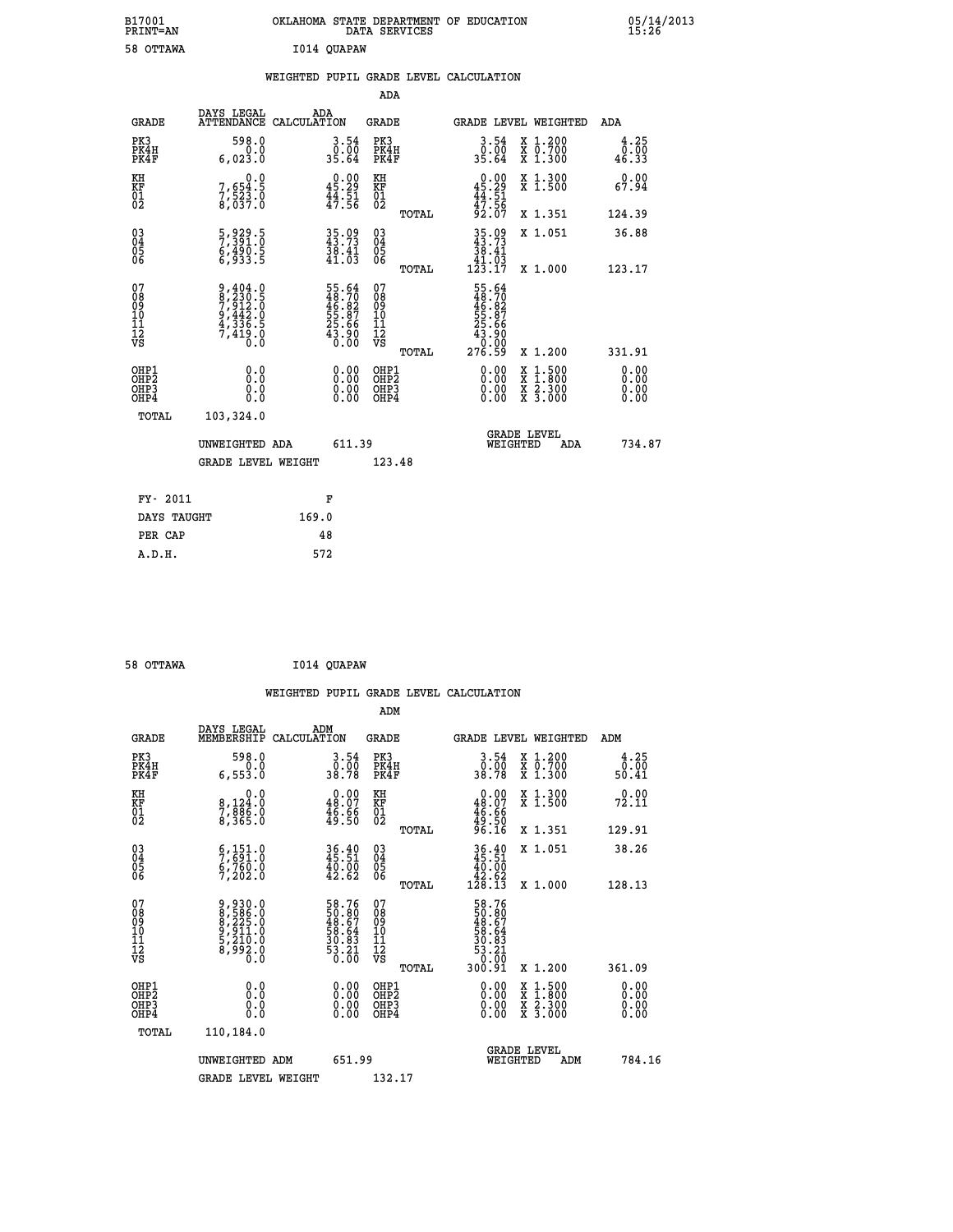| B17001<br>PRINT=AN                                 |                                                                                     |               |                                                                    |                                                    | DATA SERVICES | OKLAHOMA STATE DEPARTMENT OF EDUCATION                                                  |                                                                                          |                        | 05/14/2013<br>15:26 |
|----------------------------------------------------|-------------------------------------------------------------------------------------|---------------|--------------------------------------------------------------------|----------------------------------------------------|---------------|-----------------------------------------------------------------------------------------|------------------------------------------------------------------------------------------|------------------------|---------------------|
| 58 OTTAWA                                          |                                                                                     | I018 COMMERCE |                                                                    |                                                    |               |                                                                                         |                                                                                          |                        |                     |
|                                                    |                                                                                     |               |                                                                    |                                                    |               | WEIGHTED PUPIL GRADE LEVEL CALCULATION                                                  |                                                                                          |                        |                     |
|                                                    |                                                                                     |               |                                                                    | ADA                                                |               |                                                                                         |                                                                                          |                        |                     |
| GRADE                                              | DAYS LEGAL<br>ATTENDANCE CALCULATION                                                | ADA           |                                                                    | GRADE                                              |               | <b>GRADE LEVEL WEIGHTED</b>                                                             |                                                                                          | ADA                    |                     |
| PK3<br>PK4H<br>PK4F                                | 408.0<br>0.0<br>9,144.5                                                             |               | $\begin{smallmatrix} 2.39\0.00\\0.00\\53.48\end{smallmatrix}$      | PK3<br>PK4H<br>PK4F                                |               | $\begin{smallmatrix} 2.39\0.00\\0.00\\53.48\end{smallmatrix}$                           | X 1.200<br>X 0.700<br>X 1.300                                                            | 2.87<br>0.00<br>69.52  |                     |
| KH<br>KF<br>01<br>02                               | 0.0<br>$\begin{smallmatrix} 10,265.5 \ 10,678.0 \ 9,123.5 \end{smallmatrix}$        |               | 0.00<br>$\frac{60.03}{62.44}$<br>53.35                             | KH<br>KF<br>01<br>02                               |               | 0.00<br>60.03<br>$\begin{array}{r} 62.44 \\ 53.35 \\ 115.79 \end{array}$                | X 1.300<br>$\overline{x}$ 1.500                                                          | 0.00<br>90.05          |                     |
|                                                    |                                                                                     |               |                                                                    |                                                    | TOTAL         |                                                                                         | X 1.351                                                                                  | 156.43                 |                     |
| $\begin{matrix} 03 \\ 04 \\ 05 \\ 06 \end{matrix}$ | $\begin{smallmatrix} 10,497.5\\ 10,090.5\\ 10,401.0\\ 11,493.5 \end{smallmatrix}$   |               | $\begin{smallmatrix} 61.39\ 59.01\ 60.82\ 67.21 \end{smallmatrix}$ | $\begin{matrix} 03 \\ 04 \\ 05 \\ 06 \end{matrix}$ |               | $\frac{61.39}{60.82}$<br>67.21                                                          | X 1.051                                                                                  | 64.52                  |                     |
|                                                    |                                                                                     |               |                                                                    |                                                    | TOTAL         | 187.04                                                                                  | X 1.000                                                                                  | 187.04                 |                     |
| 07<br>08<br>09<br>10<br>11<br>12<br>VS             | 11,506.5<br>9,812.0<br>9,824.0<br>6,971.0<br>7,703.0<br>8,856.0<br>$0.\overline{0}$ |               | $67.29$<br>57.96<br>57.79<br>57.31<br>45.31<br>52.09<br>6.00       | 07<br>08<br>09<br>10<br>11<br>12<br>VS             | TOTAL         | $57.29$<br>$57.96$<br>$57.79$<br>$41.01$<br>45<br>.31<br>$\frac{52.09}{0.00}$<br>321.45 | X 1.200                                                                                  | 385.74                 |                     |
| OHP1<br>OHP <sub>2</sub><br>OHP3<br>OHP4           | 0.0<br>0.0<br>0.0                                                                   |               | 0.00<br>0.00                                                       | OHP1<br>OHP <sub>2</sub><br>OHP3<br>OHP4           |               | 0.00<br>0.00<br>0.00                                                                    | $\begin{smallmatrix} x & 1.500 \\ x & 1.800 \\ x & 2.300 \\ x & 3.000 \end{smallmatrix}$ | 0.00<br>0.00<br>0.0000 |                     |
| TOTAL                                              | 136,874.5                                                                           |               |                                                                    |                                                    |               |                                                                                         |                                                                                          |                        |                     |
|                                                    | UNWEIGHTED ADA                                                                      |               | 801.57                                                             |                                                    |               |                                                                                         | <b>GRADE LEVEL</b><br>WEIGHTED                                                           | 956.17<br>ADA          |                     |
|                                                    | <b>GRADE LEVEL WEIGHT</b>                                                           |               |                                                                    | 154.60                                             |               |                                                                                         |                                                                                          |                        |                     |
| FY- 2011                                           |                                                                                     | F             |                                                                    |                                                    |               |                                                                                         |                                                                                          |                        |                     |
| DAYS TAUGHT                                        |                                                                                     | 171.0         |                                                                    |                                                    |               |                                                                                         |                                                                                          |                        |                     |
| PER CAP                                            |                                                                                     | 55            |                                                                    |                                                    |               |                                                                                         |                                                                                          |                        |                     |

| 58 OTTAWA | I018 COMMERCE |
|-----------|---------------|

|                                                    |                                                                                                                                              |                                                                          | ADM                                          |       |                                                                                                                                                                                                                                                                                |                                          |                              |
|----------------------------------------------------|----------------------------------------------------------------------------------------------------------------------------------------------|--------------------------------------------------------------------------|----------------------------------------------|-------|--------------------------------------------------------------------------------------------------------------------------------------------------------------------------------------------------------------------------------------------------------------------------------|------------------------------------------|------------------------------|
| <b>GRADE</b>                                       | DAYS LEGAL<br>MEMBERSHIP                                                                                                                     | ADM<br>CALCULATION                                                       | <b>GRADE</b>                                 |       |                                                                                                                                                                                                                                                                                | GRADE LEVEL WEIGHTED                     | ADM                          |
| PK3<br>PK4H<br>PK4F                                | 408.0<br>0.0<br>9,931.0                                                                                                                      | $\begin{smallmatrix} 2.39\0.00\\ 58.08 \end{smallmatrix}$                | PK3<br>PK4H<br>PK4F                          |       | 2.39<br>0.00<br>58.08                                                                                                                                                                                                                                                          | X 1.200<br>X 0.700<br>X 1.300            | 2.87<br>0.00<br>75.50        |
| KH<br>KF<br>01<br>02                               | 0.0<br>11,030:0<br>11,257:0<br>9,455:0                                                                                                       | $\begin{smallmatrix} 0.00\\ 64.50\\ 65.83\\ 55.29 \end{smallmatrix}$     | KH<br>KF<br>01<br>02                         |       | $\begin{smallmatrix} &0.00\ 64.50\ 65.83\ 55.29\ 121.12\ \end{smallmatrix}$                                                                                                                                                                                                    | X 1.300<br>X 1.500                       | 0.00<br>96.75                |
|                                                    |                                                                                                                                              |                                                                          |                                              | TOTAL |                                                                                                                                                                                                                                                                                | X 1.351                                  | 163.63                       |
| $\begin{matrix} 03 \\ 04 \\ 05 \\ 06 \end{matrix}$ | $\begin{smallmatrix} 11,032\cdot 0\\ 10,559\cdot 0\\ 10,985\cdot 0\\ 12,107\cdot 0 \end{smallmatrix}$                                        | $64.51$<br>$61.75$<br>$\frac{6\bar{4}\cdot2\bar{4}}{70.80}$              | 03<br>04<br>05<br>06                         |       | $64.51$<br>$64.24$<br>$70.80$<br>$196.79$                                                                                                                                                                                                                                      | X 1.051                                  | 67.80                        |
|                                                    |                                                                                                                                              |                                                                          |                                              | TOTAL |                                                                                                                                                                                                                                                                                | X 1.000                                  | 196.79                       |
| 07<br>08901112<br>1112<br>VS                       | $\begin{smallmatrix} 12,203\cdot 0\\ 10,452\cdot 0\\ 10,461\cdot 0\\ 7,418\cdot 0\\ 8,369\cdot 0\\ 9,645\cdot 0\\ 0\cdot 0\end{smallmatrix}$ | $71.36$<br>$61.12$<br>$61.54$<br>$43.64$<br>$49.23$<br>$56.74$<br>$0.00$ | 07<br>08<br>09<br>01<br>11<br>11<br>12<br>VS |       | $71.3661.1261.5443.6449.2356.7456.79$                                                                                                                                                                                                                                          |                                          |                              |
|                                                    |                                                                                                                                              |                                                                          |                                              | TOTAL | 343.63                                                                                                                                                                                                                                                                         | X 1.200                                  | 412.36                       |
| OHP1<br>OHP2<br>OH <sub>P3</sub><br>OHP4           | $\begin{smallmatrix} 0.0 \ 0.0 \ 0.0 \end{smallmatrix}$                                                                                      |                                                                          | OHP1<br>OHP2<br>OHP <sub>3</sub>             |       | $\begin{smallmatrix} 0.00 & 0.00 & 0.00 & 0.00 & 0.00 & 0.00 & 0.00 & 0.00 & 0.00 & 0.00 & 0.00 & 0.00 & 0.00 & 0.00 & 0.00 & 0.00 & 0.00 & 0.00 & 0.00 & 0.00 & 0.00 & 0.00 & 0.00 & 0.00 & 0.00 & 0.00 & 0.00 & 0.00 & 0.00 & 0.00 & 0.00 & 0.00 & 0.00 & 0.00 & 0.00 & 0.0$ | X 1:500<br>X 1:800<br>X 2:300<br>X 3:000 | 0.00<br>0.00<br>0.00<br>0.00 |
| TOTAL                                              | 145,312.0                                                                                                                                    |                                                                          |                                              |       |                                                                                                                                                                                                                                                                                |                                          |                              |
|                                                    | UNWEIGHTED ADM                                                                                                                               | 851.02                                                                   |                                              |       |                                                                                                                                                                                                                                                                                | <b>GRADE LEVEL</b><br>WEIGHTED<br>ADM    | 1,015.70                     |
|                                                    | <b>GRADE LEVEL WEIGHT</b>                                                                                                                    |                                                                          | 164.68                                       |       |                                                                                                                                                                                                                                                                                |                                          |                              |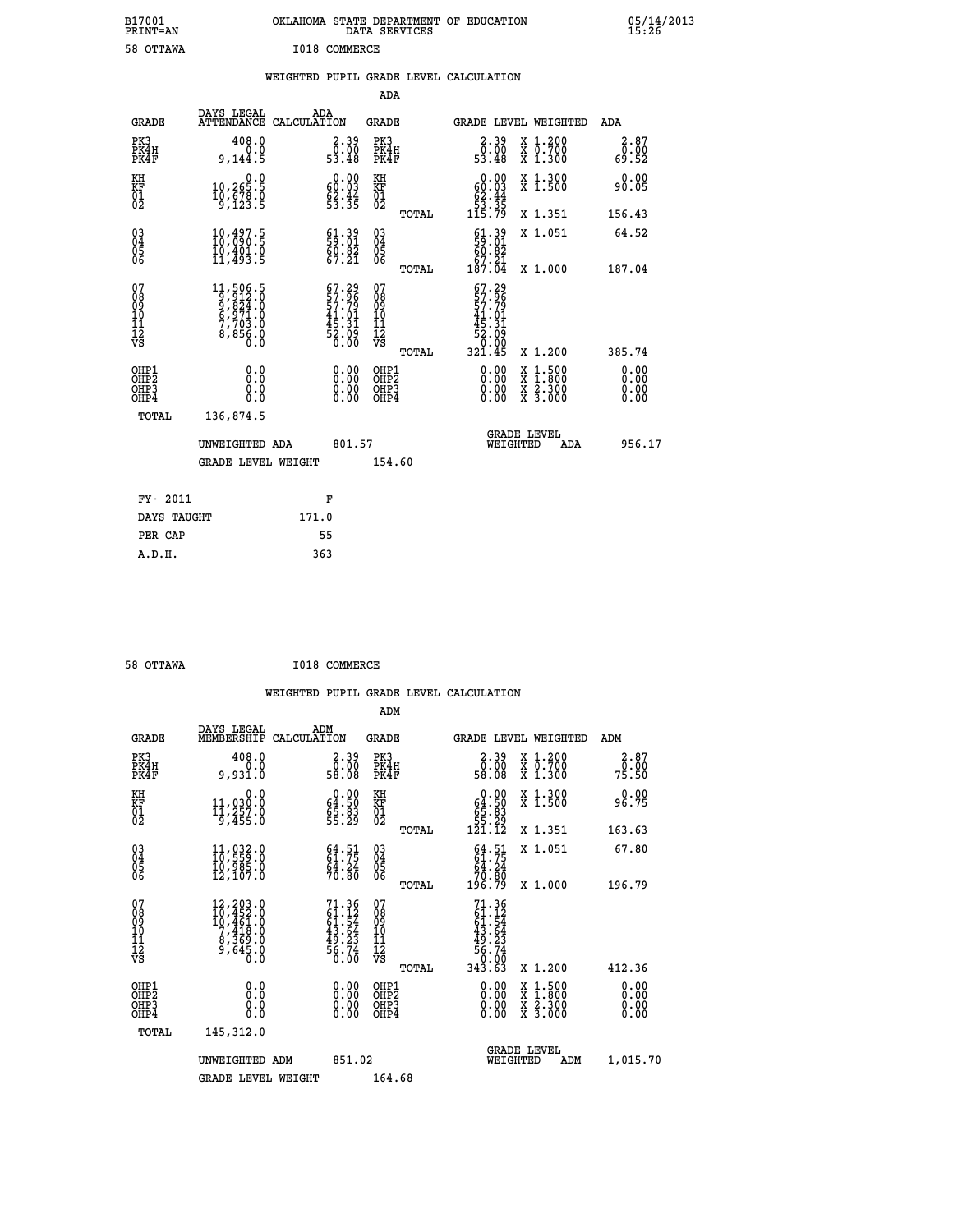| B17001<br><b>PRINT=AN</b>                 |                                                                                   | OKLAHOMA STATE DEPARTMENT OF EDUCATION                                   | DATA SERVICES                                                                |                                                |                                                                                                  | $05/14/2013$<br>15:26         |  |
|-------------------------------------------|-----------------------------------------------------------------------------------|--------------------------------------------------------------------------|------------------------------------------------------------------------------|------------------------------------------------|--------------------------------------------------------------------------------------------------|-------------------------------|--|
| 58 OTTAWA                                 |                                                                                   | I023 MIAMI                                                               |                                                                              |                                                |                                                                                                  |                               |  |
|                                           |                                                                                   | WEIGHTED PUPIL GRADE LEVEL CALCULATION                                   |                                                                              |                                                |                                                                                                  |                               |  |
|                                           |                                                                                   |                                                                          | <b>ADA</b>                                                                   |                                                |                                                                                                  |                               |  |
| <b>GRADE</b>                              | DAYS LEGAL                                                                        | ADA<br>ATTENDANCE CALCULATION                                            | GRADE                                                                        | GRADE LEVEL WEIGHTED                           |                                                                                                  | ADA                           |  |
| PK3<br>PK4H<br>PK4F                       | 296.0<br>0.0<br>17,486.0                                                          | 1.73<br>0.00<br>102.26                                                   | PK3<br>PK4H<br>PK4F                                                          | 1.73<br>0.00<br>102.26                         | X 1.200<br>$\begin{array}{c} \overline{x} & 0.700 \\ x & 1.300 \end{array}$                      | 2.08<br>0.00<br>132.94        |  |
| KH<br>KF<br>$^{01}_{02}$                  | 0.0<br>28,740.5<br>$\frac{32}{31}$ , $\frac{777}{30}$ .0                          | $0.00$<br>168.07<br>$\frac{191.68}{183.74}$                              | KH<br>KF<br>$\overline{01}$                                                  | $0.00$<br>168.07<br>191.68<br>183.74<br>375.42 | X 1.300<br>X 1.500                                                                               | 0.00<br>252.11                |  |
|                                           |                                                                                   |                                                                          | TOTAL                                                                        |                                                | X 1.351                                                                                          | 507.19                        |  |
| 03040405<br>ŎĞ                            | $31,701.0$<br>$30,433.0$<br>30,252.5<br>32,771.5                                  | 185.39<br>176.92<br>191.65                                               | $\begin{matrix} 03 \\ 04 \\ 05 \\ 06 \end{matrix}$                           | 185.39<br>176.92<br>191.65<br>546.54           | X 1.051                                                                                          | 194.84                        |  |
| 07                                        |                                                                                   | 182.36<br>157.85<br>171.87                                               | <b>TOTAL</b><br>07<br>$\begin{smallmatrix} 0 & 8 \\ 0 & 9 \end{smallmatrix}$ | 182.36<br>157.85<br>171.87                     | X 1,000                                                                                          | 546.54                        |  |
| 08<br>09<br>10<br>11<br>12<br>VS          | 31, 183.0<br>26, 993.0<br>29, 389.5<br>26, 250.5<br>23, 947.5<br>32, 150.0<br>Ō.Ō | 153.51<br>$\begin{smallmatrix} 140.04 \ 188.01 \ 0.00 \end{smallmatrix}$ | ΊŌ<br>$\frac{11}{12}$<br>$\frac{12}{18}$                                     | 153.51<br>140.04<br>188.01<br>0.00             |                                                                                                  |                               |  |
|                                           |                                                                                   |                                                                          | TOTAL                                                                        | 993.64                                         | X 1.200                                                                                          | 1,192.37                      |  |
| OHP1<br>OH <sub>P</sub> 2<br>OHP3<br>OHP4 | 9,706.0<br>0.0<br>0.0<br>0.0                                                      | $56.76\n0.00\n0.00\n0.00$                                                | OHP1<br>OHP <sub>2</sub><br>OHP3<br>OHP4                                     | 56.76<br>0.00<br>0.00                          | $\begin{smallmatrix} x & 1 & 500 \\ x & 1 & 800 \\ x & 2 & 300 \\ x & 3 & 000 \end{smallmatrix}$ | 85.14<br>0.00<br>0.00<br>0.00 |  |
| TOTAL                                     | 415,497.0                                                                         |                                                                          |                                                                              |                                                |                                                                                                  |                               |  |
|                                           | UNWEIGHTED ADA                                                                    | 2,429.81                                                                 |                                                                              | WEIGHTED                                       | <b>GRADE LEVEL</b><br>ADA                                                                        | 2,913.21                      |  |
|                                           | GRADE LEVEL WEIGHT                                                                |                                                                          | 483.40                                                                       |                                                |                                                                                                  |                               |  |
| FY- 2011                                  |                                                                                   | F                                                                        |                                                                              |                                                |                                                                                                  |                               |  |
| DAYS TAUGHT                               |                                                                                   | 171.0                                                                    |                                                                              |                                                |                                                                                                  |                               |  |
| PER CAP                                   |                                                                                   | 33                                                                       |                                                                              |                                                |                                                                                                  |                               |  |

| 58 OTTAWA | $\sim$ | I023 MIAMI |
|-----------|--------|------------|
|           |        |            |

 **A.D.H. 1,307**

 **WEIGHTED PUPIL GRADE LEVEL CALCULATION ADM DAYS LEGAL ADM GRADE MEMBERSHIP CALCULATION GRADE GRADE LEVEL WEIGHTED ADM PK3 324.0 1.89 PK3 1.89 X 1.200 2.27 PK4H 0.0 0.00 PK4H 0.00 X 0.700 0.00 PK4F 19,126.0 111.85 PK4F 111.85 X 1.300 145.41 KH 0.0 0.00 KH 0.00 X 1.300 0.00 KF 30,188.0 176.54 KF 176.54 X 1.500 264.81** 01 34,241.0 200.24 01 200.24<br>02 32,635.0 190.85 02 <sub>-----</sub> 190.85  **TOTAL 391.09 X 1.351 528.36 03 33,062.0 193.35 03 193.35 X 1.051 203.21 04 31,612.0 184.87 04 184.87 05 31,469.0 184.03 05 184.03 06 34,383.0 201.07 06 201.07 TOTAL 569.97 X 1.000 569.97**  $\begin{array}{cccc} 07 & 32,807.0 & 191.85 & 07 & 191.85 \ 08 & 28,604.0 & 167.27 & 08 & 167.27 \ 09 & 31,375.0 & 163.48 & 09 & 163.48 \ 10 & 28,026.0 & 163.89 & 10 & 163.89 \ 11 & 25,673.0 & 150.13 & 11 & 150.13 \ 12 & 34,233.0 & 200.19 & 12 & 200.19 \ \hline \end{array}$  **TOTAL 1,056.81 X 1.200 1,268.17 OHP1 9,994.0 58.44 OHP1 58.44 X 1.500 87.66 OHP2 0.0 0.00 OHP2 0.00 X 1.800 0.00 OHP3 0.0 0.00 OHP3 0.00 X 2.300 0.00 OHP4 0.0 0.00 OHP4 0.00 X 3.000 0.00 TOTAL 437,751.0 GRADE LEVEL UNWEIGHTED ADM 2,559.94 WEIGHTED ADM 3,069.86 GRADE LEVEL WEIGHT 509.92**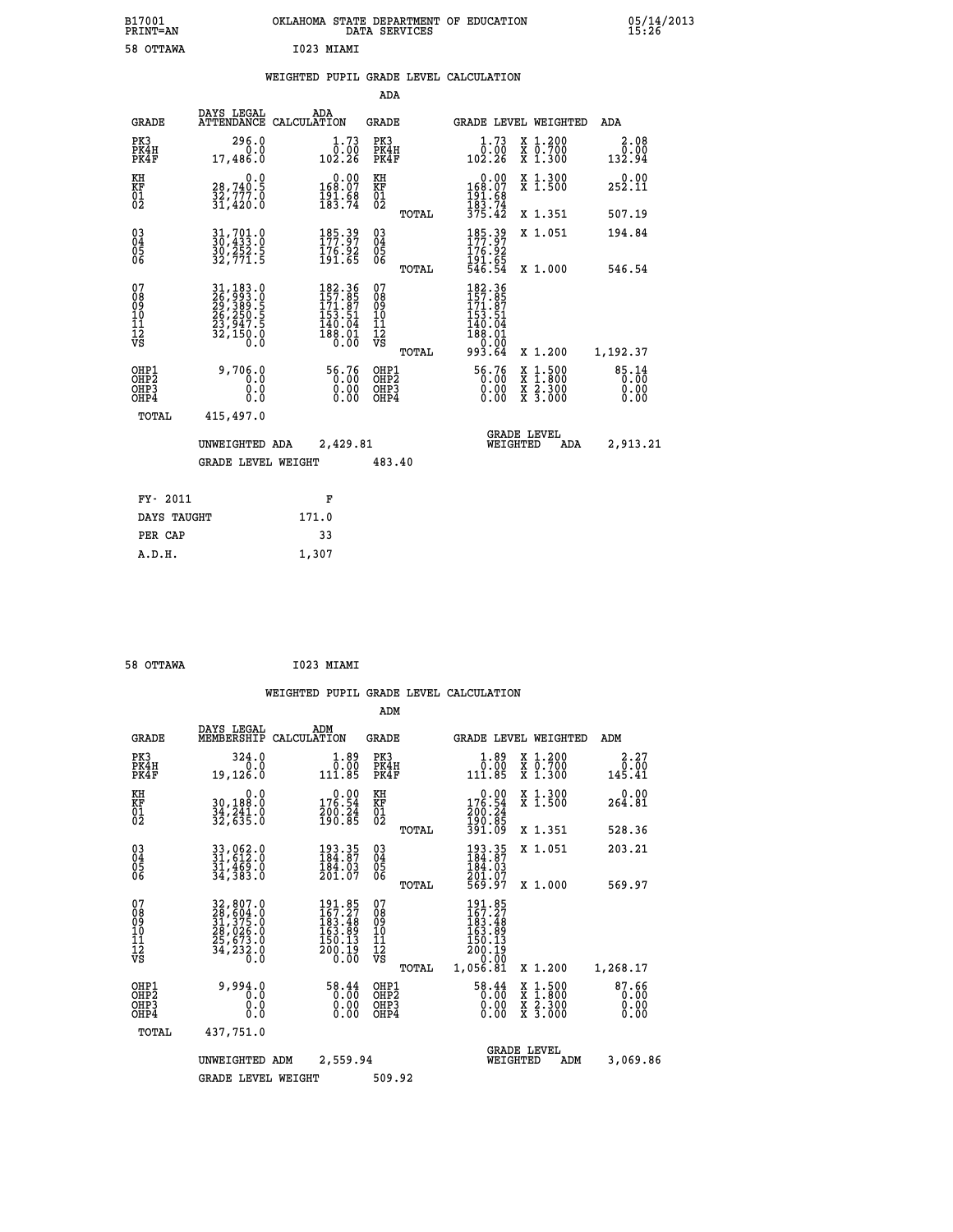| B17001<br>PRINT=AN                                 |                                                                                                          | OKLAHOMA STATE DEPARTMENT OF EDUCATION                      | DATA SERVICES                                      |                                                                      |                                                                                          | 05/14/2013<br>15:26          |  |
|----------------------------------------------------|----------------------------------------------------------------------------------------------------------|-------------------------------------------------------------|----------------------------------------------------|----------------------------------------------------------------------|------------------------------------------------------------------------------------------|------------------------------|--|
| 58 OTTAWA                                          |                                                                                                          | I026 AFTON                                                  |                                                    |                                                                      |                                                                                          |                              |  |
|                                                    |                                                                                                          | WEIGHTED PUPIL GRADE LEVEL CALCULATION                      |                                                    |                                                                      |                                                                                          |                              |  |
|                                                    |                                                                                                          |                                                             | <b>ADA</b>                                         |                                                                      |                                                                                          |                              |  |
| <b>GRADE</b>                                       | DAYS LEGAL                                                                                               | ADA<br>ATTENDANCE CALCULATION                               | GRADE                                              | <b>GRADE LEVEL WEIGHTED</b>                                          |                                                                                          | ADA                          |  |
| PK3<br>PK4H<br>PK4F                                | 120.0<br>0.0<br>4,461.0                                                                                  | 0.74<br>$29.90$<br>$27.37$                                  | PK3<br>PK4H<br>PK4F                                | 0.74<br>29.90                                                        | X 1.200<br>X 0.700<br>X 1.300                                                            | 0.89<br>0.00<br>35.58        |  |
| KH<br>KF<br>01<br>02                               | 0.0<br>4,379:0<br>5,545:0<br>4,998:5                                                                     | 0.00<br>$\frac{26.87}{34.02}$<br>$\frac{34.02}{30.67}$      | KH<br><b>KF</b><br>01<br>02                        | 26.87<br>$\frac{34}{30}$ : 62<br>$\frac{36}{64}$ : 67                | X 1.300<br>X 1.500                                                                       | 0.00<br>40.31                |  |
|                                                    |                                                                                                          |                                                             | TOTAL                                              |                                                                      | X 1.351                                                                                  | 87.40                        |  |
| $\begin{matrix} 03 \\ 04 \\ 05 \\ 06 \end{matrix}$ | $\frac{5}{4}, \frac{231}{465}.\frac{0}{5}$<br>$\frac{7}{7}, \frac{307}{309}.\frac{0}{0}$                 | 32.09<br>27.40<br>$\frac{44}{29}.$ $\frac{83}{38}$          | $\begin{matrix} 03 \\ 04 \\ 05 \\ 06 \end{matrix}$ | 32.09<br>27.40<br>44.83<br>38.38<br>101.61                           | X 1.051                                                                                  | 33.73                        |  |
|                                                    |                                                                                                          |                                                             | TOTAL                                              |                                                                      | X 1.000                                                                                  | 101.61                       |  |
| 0789011128                                         | $\begin{smallmatrix}5,112.0\\6,215.5\\4,887.5\\4,696.5\\4,696.5\\4,552.5\\4,053.0\\0.0\end{smallmatrix}$ | 31.36<br>38.13<br>29.98<br>28.81<br>27.93<br>24.87<br>24.87 | 078901112<br>00010112<br>VS<br>TOTAL               | 31.36<br>38.13<br>29.98<br>28.81<br>27.93<br>24.87<br>0.00<br>181.08 | X 1.200                                                                                  | 217.30                       |  |
| OHP1<br>OHP2<br>OHP3<br>OHP4                       | 0.0<br>Ŏ.Ŏ<br>0.0<br>0.0                                                                                 | 0.00<br>0.00<br>0.00                                        | OHP1<br>OHP <sub>2</sub><br>OHP3<br>OHP4           | 0.00<br>0.00<br>0.00                                                 | $\begin{smallmatrix} x & 1.500 \\ x & 1.800 \\ x & 2.300 \\ x & 3.000 \end{smallmatrix}$ | 0.00<br>ŏ.ŏŏ<br>0.00<br>0.00 |  |
| <b>TOTAL</b>                                       | 70,813.0                                                                                                 |                                                             |                                                    |                                                                      |                                                                                          |                              |  |
|                                                    | UNWEIGHTED ADA                                                                                           | 434.45                                                      |                                                    | <b>GRADE LEVEL</b><br>WEIGHTED                                       | ADA                                                                                      | 516.82                       |  |
|                                                    | <b>GRADE LEVEL WEIGHT</b>                                                                                |                                                             | 82.37                                              |                                                                      |                                                                                          |                              |  |
| FY- 2011                                           |                                                                                                          | F                                                           |                                                    |                                                                      |                                                                                          |                              |  |
| DAYS TAUGHT                                        |                                                                                                          | 163.0                                                       |                                                    |                                                                      |                                                                                          |                              |  |
| PER CAP                                            |                                                                                                          | 86                                                          |                                                    |                                                                      |                                                                                          |                              |  |

```
 58 OTTAWA I026 AFTON
```
 **WEIGHTED PUPIL GRADE LEVEL CALCULATION ADM DAYS LEGAL ADM GRADE MEMBERSHIP CALCULATION GRADE GRADE LEVEL WEIGHTED ADM PK3 120.0 0.74 PK3 0.74 X 1.200 0.89 PK4H 0.0 0.00 PK4H 0.00 X 0.700 0.00 PK4F 4,883.0 29.96 PK4F 29.96 X 1.300 38.95 KH 0.0 0.00 KH 0.00 X 1.300 0.00 KF 4,702.0 28.85 KF 28.85 X 1.500 43.28 01 5,839.0 35.82 01 35.82 02 5,230.0 32.09 02 32.09 TOTAL 67.91 X 1.351 91.75 03 5,458.0 33.48 03 33.48 X 1.051 35.19 04 4,684.0 28.74 04 28.74 05 7,643.0 46.89 05 46.89 06 5,026.0 30.83 06 30.83 TOTAL 106.46 X 1.000 106.46**  $\begin{array}{cccc} 07 & 5,443.0 & 33.39 & 07 & 33.39 \\ 08 & 6,470.0 & 32.40 & 08 & 39.63 \\ 09 & 5,282.0 & 32.40 & 08 & 32.40 \\ 10 & 5,257.0 & 32.25 & 10 & 32.25 \\ 11 & 4,947.0 & 30.35 & 11 & 30.35 \\ 12 & 4,501.0 & 20.61 & 12 & 30.35 \\ \sqrt{3} & 0.0 & 0 & \sqrt{3} & 0.00 \\ \$  $\begin{array}{cccc} 33.39 & 07 & 33.39 \\ 32.68 & 08 & 33.39 \\ 32.25 & 10 & 32.25 \\ 32.25 & 11 & 30.23 \\ 27.51 & 12 & 27.561 \\ 27.51 & 12 & 27.561 \\ 0.00 & 081P3 & 0.00 & 0 & 0 & 0.00 \\ 0.00 & 081P2 & 0.00 & 0 & 1.500 & 0.00 \\ 0.00 & 081P4 & 0.00 & 0 & 0 & 0.00 \\ 0.00 &$  **OHP1 0.0 0.00 OHP1 0.00 X 1.500 0.00 OHP2 0.0 0.00 OHP2 0.00 X 1.800 0.00 OHP3 0.0 0.00 OHP3 0.00 X 2.300 0.00 OHP4 0.0 0.00 OHP4 0.00 X 3.000 0.00 TOTAL 75,485.0 GRADE LEVEL UNWEIGHTED ADM 463.09 WEIGHTED ADM 551.35** GRADE LEVEL WEIGHT 88.26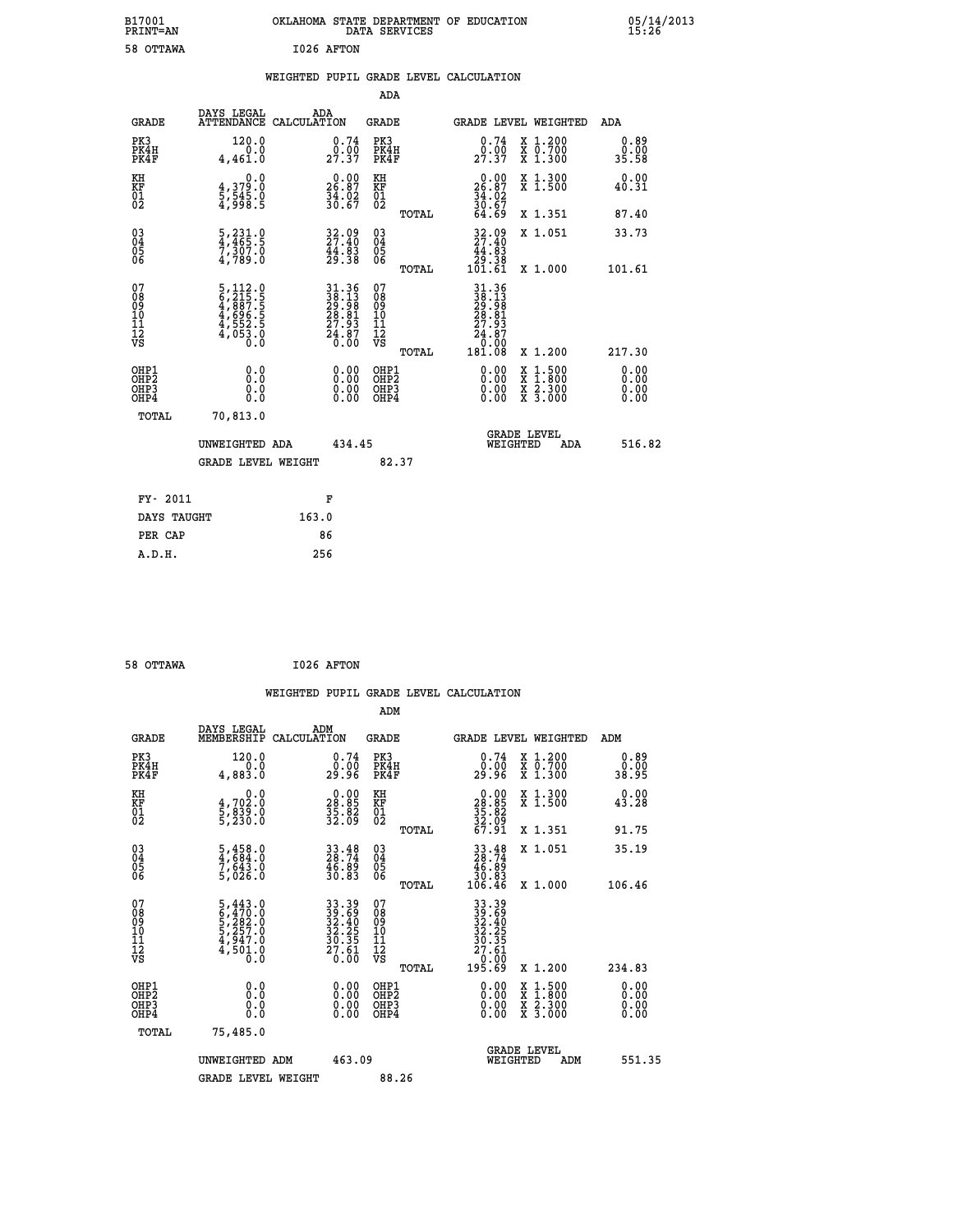| B17001          | OKLAHOMA STATE DEPARTMENT OF EDUCATION |
|-----------------|----------------------------------------|
| <b>PRINT=AN</b> | DATA SERVICES                          |
| 58 OTTAWA       | 1031 FAIRLAND                          |

 **B17001<br>PRINT=AN** 

 **B17001 OKLAHOMA STATE DEPARTMENT OF EDUCATION 05/14/2013**

|                                                               |                                                                                     | WEIGHTED PUPIL GRADE LEVEL CALCULATION                                    |                                          |                                                                              |                                                                                          |                              |
|---------------------------------------------------------------|-------------------------------------------------------------------------------------|---------------------------------------------------------------------------|------------------------------------------|------------------------------------------------------------------------------|------------------------------------------------------------------------------------------|------------------------------|
|                                                               |                                                                                     |                                                                           | <b>ADA</b>                               |                                                                              |                                                                                          |                              |
| <b>GRADE</b>                                                  | DAYS LEGAL                                                                          | ADA<br>ATTENDANCE CALCULATION                                             | GRADE                                    | GRADE LEVEL WEIGHTED                                                         |                                                                                          | ADA                          |
| PK3<br>PK4H<br>PK4F                                           | 0.0<br>0.0<br>5,283.0                                                               | 0.00<br>0.00<br>32.41                                                     | PK3<br>PK4H<br>PK4F                      | 0.00<br>o.oo<br>32.41                                                        | X 1.200<br>X 0.700<br>X 1.300                                                            | 0.00<br>0.00<br>42.13        |
| KH<br>KF<br>01<br>02                                          | 0.0<br>7,504:5<br>6,330.0<br>7,282:5                                                | $\begin{smallmatrix} 0.00\\ 46.04\\ 38.83\\ 44.68 \end{smallmatrix}$      | KH<br>KF<br>01<br>02                     | $\begin{smallmatrix} 0.00\\ 46.04\\ 38.83\\ 44.68\\ 83.51 \end{smallmatrix}$ | X 1.300<br>X 1.500                                                                       | 0.00<br>69.06                |
|                                                               |                                                                                     |                                                                           | TOTAL                                    |                                                                              | X 1.351                                                                                  | 112.82                       |
| 03<br>04<br>05<br>06                                          | 7,869.5<br>5,371.0<br>6,315.0<br>5,492.0                                            | $\begin{smallmatrix} 48.28\ 32.95\ 38.74\ 33.69 \end{smallmatrix}$        | $^{03}_{04}$<br>05<br>06                 | $\begin{array}{c} 48.28 \\ 32.95 \\ 38.74 \\ 33.69 \\ 105.38 \end{array}$    | X 1.051                                                                                  | 50.74                        |
|                                                               |                                                                                     |                                                                           | TOTAL                                    |                                                                              | X 1.000                                                                                  | 105.38                       |
| 07<br>08<br>09<br>101<br>11<br>12<br>VS                       | $7,616.0$<br>$6,462.0$<br>$5,586.0$<br>$6,973.5$<br>$6,720.5$<br>$6,214.0$<br>$0.0$ | $46.72$<br>$39.64$<br>$34.27$<br>$42.78$<br>$\frac{41.23}{38.12}$<br>0.00 | 07<br>08<br>09<br>11<br>11<br>12<br>VS   | $46.72$<br>$39.64$<br>$34.27$<br>$42.78$<br>$\frac{41.23}{38.12}$            |                                                                                          |                              |
|                                                               |                                                                                     |                                                                           | TOTAL                                    | 242.76                                                                       | X 1.200                                                                                  | 291.31                       |
| OHP1<br>OHP <sub>2</sub><br>OH <sub>P3</sub><br>OHP4<br>TOTAL | 0.0<br>Ō.Ō<br>0.0<br>0.0<br>91,019.5                                                | 0.00<br>0.00<br>0.00                                                      | OHP1<br>OHP <sub>2</sub><br>OHP3<br>OHP4 | $0.00$<br>$0.00$<br>0.00                                                     | $\begin{smallmatrix} x & 1.500 \\ x & 1.800 \\ x & 2.300 \\ x & 3.000 \end{smallmatrix}$ | 0.00<br>0.00<br>0.00<br>0.00 |
|                                                               |                                                                                     |                                                                           |                                          | <b>GRADE LEVEL</b>                                                           |                                                                                          |                              |
|                                                               | UNWEIGHTED ADA                                                                      | 558.38                                                                    |                                          | WEIGHTED                                                                     | ADA                                                                                      | 671.44                       |
|                                                               | <b>GRADE LEVEL WEIGHT</b>                                                           |                                                                           | 113.06                                   |                                                                              |                                                                                          |                              |
| FY- 2011                                                      |                                                                                     | F                                                                         |                                          |                                                                              |                                                                                          |                              |
| DAYS TAUGHT                                                   |                                                                                     | 163.0                                                                     |                                          |                                                                              |                                                                                          |                              |
| PER CAP                                                       |                                                                                     | 59                                                                        |                                          |                                                                              |                                                                                          |                              |
| A.D.H.                                                        |                                                                                     | 398                                                                       |                                          |                                                                              |                                                                                          |                              |

**58 OTTAWA 1031 FAIRLAND** 

| 58 OTTAWA                                    |                                                                                     | 1031 FAIRLAND                                                               |                                                       |                                                                                 |                                                                                          |                       |
|----------------------------------------------|-------------------------------------------------------------------------------------|-----------------------------------------------------------------------------|-------------------------------------------------------|---------------------------------------------------------------------------------|------------------------------------------------------------------------------------------|-----------------------|
|                                              |                                                                                     |                                                                             |                                                       | WEIGHTED PUPIL GRADE LEVEL CALCULATION                                          |                                                                                          |                       |
|                                              |                                                                                     |                                                                             | ADM                                                   |                                                                                 |                                                                                          |                       |
| <b>GRADE</b>                                 | DAYS LEGAL<br>MEMBERSHIP                                                            | ADM<br>CALCULATION                                                          | <b>GRADE</b>                                          | GRADE LEVEL WEIGHTED                                                            |                                                                                          | ADM                   |
| PK3<br>PK4H<br>PK4F                          | 0.0<br>0.0<br>5,544.0                                                               | $\begin{smallmatrix} 0.00\\ 0.00\\ 34.01 \end{smallmatrix}$                 | PK3<br>PK4H<br>PK4F                                   | 0.00<br>0.00<br>34.01                                                           | X 1.200<br>X 0.700<br>X 1.300                                                            | 0.00<br>0.00<br>44.21 |
| KH<br>KF<br>01<br>02                         | $\begin{smallmatrix}&&&0.0\\7,818.0\\6,586.0\\7,569.0\end{smallmatrix}$             | 47.96<br>$\frac{40.40}{46.44}$                                              | KH<br>KF<br>01<br>02                                  | $0.00$<br>$47.96$<br>$40.40$<br>$46.44$<br>$86.84$                              | X 1.300<br>X 1.500                                                                       | 0.00<br>71.94         |
|                                              |                                                                                     |                                                                             | TOTAL                                                 |                                                                                 | X 1.351                                                                                  | 117.32                |
| 03<br>04<br>05<br>06                         | 8,126.0<br>5,597.0<br>6,500.0<br>5,723.0                                            | $34.34$<br>$34.34$<br>$39.88$<br>$35.11$                                    | 03<br>04<br>05<br>06                                  | $34.34$<br>$39.84$<br>$39.88$<br>$35.11$<br>$109.33$                            | X 1.051                                                                                  | 52.39                 |
|                                              |                                                                                     |                                                                             | TOTAL                                                 |                                                                                 | X 1.000                                                                                  | 109.33                |
| 07<br>08<br>09<br>01<br>11<br>11<br>12<br>VS | $7,951.0$<br>$6,842.0$<br>$5,918.0$<br>$7,288.0$<br>$7,095.0$<br>$6,629.0$<br>$0.0$ | $48.78$<br>$41.98$<br>$36.31$<br>$44.71$<br>$43.53$<br>$\frac{40.67}{0.00}$ | 07<br>08<br>09<br>01<br>11<br>11<br>12<br>VS<br>TOTAL | 48.78<br>$41.98$<br>$36.31$<br>$44.71$<br>$43.53$<br>$40.67$<br>00.01<br>255.98 | X 1.200                                                                                  | 307.18                |
| OHP1<br>OHP2<br>OH <sub>P3</sub>             | 0.0                                                                                 | $\begin{smallmatrix} 0.00 \ 0.00 \ 0.00 \ 0.00 \end{smallmatrix}$           | OHP1<br>OHP2                                          |                                                                                 | $\begin{smallmatrix} x & 1.500 \\ x & 1.800 \\ x & 2.300 \\ x & 3.000 \end{smallmatrix}$ | 0.00<br>0.00          |
| OHP4                                         | 0.0<br>0.0                                                                          |                                                                             | OHP <sub>3</sub>                                      |                                                                                 |                                                                                          | 0.00<br>0.00          |
| <b>TOTAL</b>                                 | 95,186.0                                                                            |                                                                             |                                                       |                                                                                 |                                                                                          |                       |
|                                              | UNWEIGHTED ADM                                                                      | 583.97                                                                      |                                                       | <b>GRADE LEVEL</b><br>WEIGHTED                                                  | ADM                                                                                      | 702.37                |
|                                              | <b>GRADE LEVEL WEIGHT</b>                                                           |                                                                             | 118.40                                                |                                                                                 |                                                                                          |                       |
|                                              |                                                                                     |                                                                             |                                                       |                                                                                 |                                                                                          |                       |
|                                              |                                                                                     |                                                                             |                                                       |                                                                                 |                                                                                          |                       |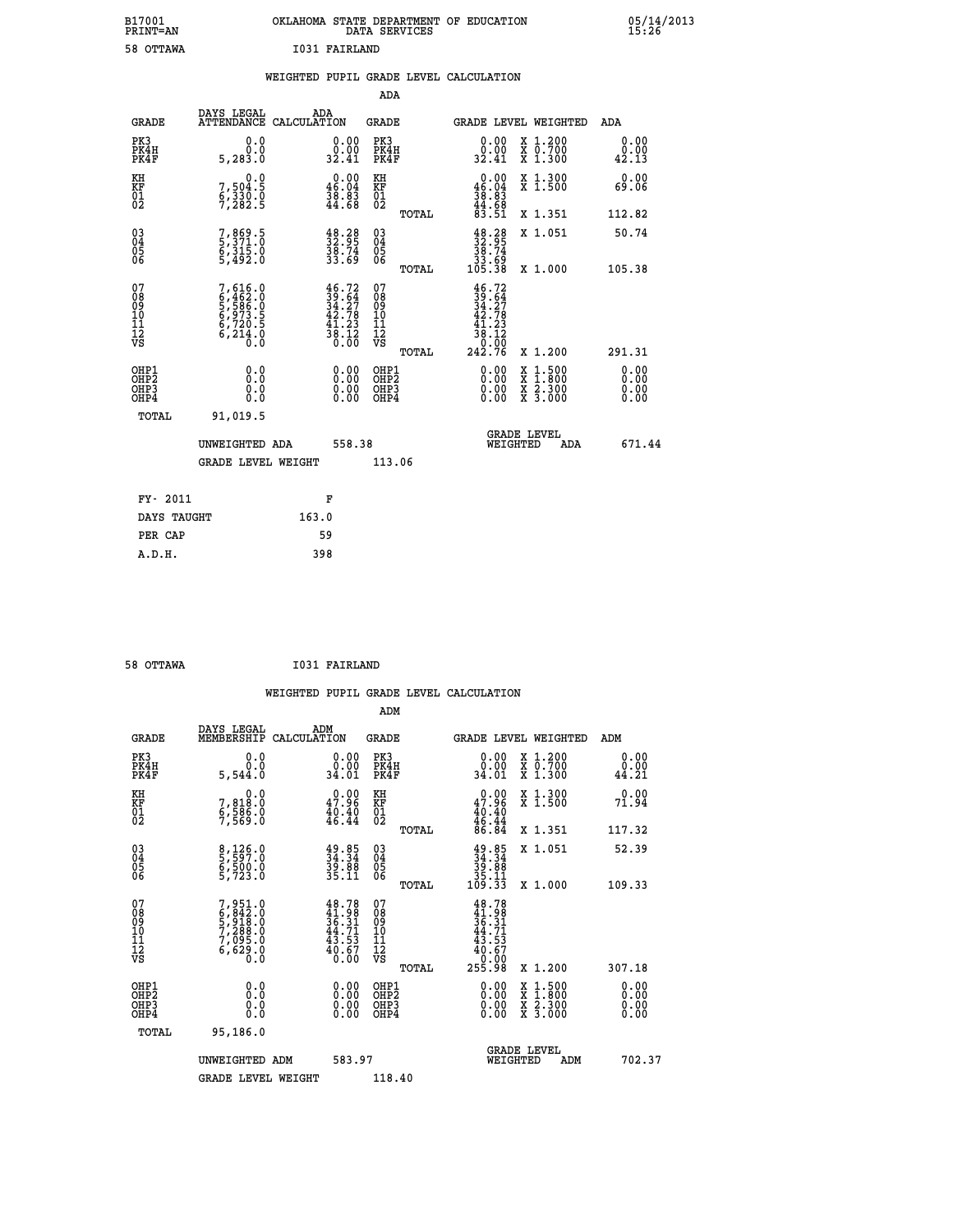| OKLAHOMA STATE DEPARTMENT OF EDUCATION<br>DATA SERVICES |  |
|---------------------------------------------------------|--|
| COUNTY TOTALS                                           |  |

|                                                              |                                                                      |                                                                                |                                                 | WEIGHTED PUPIL GRADE LEVEL CALCULATION                                                 |                                                                    |                                |
|--------------------------------------------------------------|----------------------------------------------------------------------|--------------------------------------------------------------------------------|-------------------------------------------------|----------------------------------------------------------------------------------------|--------------------------------------------------------------------|--------------------------------|
|                                                              |                                                                      |                                                                                | ADA                                             |                                                                                        |                                                                    |                                |
| <b>GRADE</b>                                                 | DAYS LEGAL                                                           | ADA<br>ATTENDANCE CALCULATION                                                  | <b>GRADE</b>                                    | GRADE LEVEL WEIGHTED                                                                   |                                                                    | ADA                            |
| PK3<br>PK4H<br>PK4F                                          | 1,589.0<br>0.0<br>53,083.0                                           | $0.40$<br>$0.00$<br>315.15                                                     | PK3<br>PK4H<br>PK4F                             | $0.40$<br>$0.00$<br>315.15                                                             | X 1.200<br>X 0.700<br>X 1.300                                      | 11.29<br>0.00<br>409.69        |
| KH<br>KF<br>01<br>02                                         | $\begin{smallmatrix}68,396.5\\73,102.5\\67,756.5\end{smallmatrix}$   | $0.00$<br>405.30<br>$\frac{132.85}{401.29}$                                    | KH<br>KF<br>01<br>02                            | $0.00$<br>$0.00$<br>$432.85$<br>$401.29$<br>$834.14$                                   | X 1.300<br>X 1.500                                                 | 0.00<br>607.98                 |
|                                                              |                                                                      |                                                                                | TOTAL                                           |                                                                                        | X 1.351                                                            | 1,126.92                       |
| $\begin{smallmatrix} 03 \\[-4pt] 04 \end{smallmatrix}$<br>05 | 72, 322.0<br>69, 829.0<br>72, 238.5<br>70, 853.5                     | $\begin{array}{l} 428.56 \\ 413.38 \\ 428.42 \\ 419.09 \end{array}$            | $^{03}_{04}$<br>05                              | 428.66<br>413.38<br>$\frac{1}{4}$ $\frac{2}{9}$ $\frac{3}{9}$ $\frac{3}{9}$            | X 1.051                                                            | 1,711.40                       |
| 06                                                           |                                                                      |                                                                                | 06<br>TOTAL                                     | 1,260.89                                                                               | X 1.000                                                            | 1,260.89                       |
| 07<br>08<br>09<br>11<br>11<br>12<br>VS                       | 76,644.0<br>68,467.0<br>65,655.5<br>65,863.0<br>57,629.0<br>65,635.5 | $454.16$<br>$406.08$<br>$388.97$<br>$391.02$<br>$342.26$<br>$388.57$<br>$0.00$ | 07<br>08<br>09<br>10<br>11<br>12<br>VS<br>TOTAL | 454.16<br>406:08<br>388:97<br>391.02<br>$342.26$<br>$388.57$<br>$-9.00$<br>2,37ĭ.ŎĞ    | X 1.200                                                            | 2,845.28                       |
| OHP1<br>OHP2<br>OHP3<br>OHP4                                 | 11,457.5<br>0.0<br>0.0<br>0.0                                        | $\begin{smallmatrix} 67.25\\ 0.00\\ 0.00\\ 0.00\\ 0.00 \end{smallmatrix}$      | OHP1<br>OHP2<br>OHP3<br>OHP4                    | $\begin{smallmatrix} 67.25\\ 0.00\\ 0.00\\ 0.00 \end{smallmatrix}$<br>X<br>X<br>X<br>X | $\begin{smallmatrix} 1.500\ 1.800\ 2.300\ 3.000 \end{smallmatrix}$ | 100.88<br>0.00<br>0.00<br>0.00 |
| TOTAL                                                        | 960,522.0                                                            |                                                                                |                                                 |                                                                                        |                                                                    |                                |
|                                                              | UNWEIGHTED ADA                                                       | 5,691.85                                                                       |                                                 | <b>GRADE LEVEL</b><br>WEIGHTED                                                         | ADA                                                                | 6,813.44                       |
|                                                              | <b>GRADE LEVEL WEIGHT</b>                                            |                                                                                | 1,121.59                                        |                                                                                        |                                                                    |                                |
| FY- 2011                                                     |                                                                      | F                                                                              |                                                 |                                                                                        |                                                                    |                                |
| DAYS TAUGHT                                                  |                                                                      | 1,171.0                                                                        |                                                 |                                                                                        |                                                                    |                                |
| PER CAP                                                      |                                                                      | 413                                                                            |                                                 |                                                                                        |                                                                    |                                |

 **A.D.H. 3,660**

B17001<br>PRINT=AN<br>OTTAWA

 **OTTAWA COUNTY TOTALS**

|                                                       |                                                                             |                                                                        | ADM                                              |                                                                             |                                                                                                  |                                |
|-------------------------------------------------------|-----------------------------------------------------------------------------|------------------------------------------------------------------------|--------------------------------------------------|-----------------------------------------------------------------------------|--------------------------------------------------------------------------------------------------|--------------------------------|
| <b>GRADE</b>                                          | DAYS LEGAL<br>MEMBERSHIP                                                    | ADM<br>CALCULATION                                                     | <b>GRADE</b>                                     | GRADE LEVEL WEIGHTED                                                        |                                                                                                  | ADM                            |
| PK3<br>PK4H<br>PK4F                                   | 1,617.0<br>0.0<br>57,461.0                                                  | 9.56<br>0.00<br>341.09                                                 | PK3<br>PK4H<br>PK4F                              | 9.56<br>0.00<br>341.09                                                      | X 1.200<br>X 0.700<br>$X$ 1.300                                                                  | 11.29<br>0.00<br>443.41        |
| KH<br>KF<br>01<br>02                                  | 0.0<br>72,221.0<br>76,471.0<br>70,400.0                                     | $0.00$<br>427.95<br>$\frac{452.79}{416.96}$                            | KH<br>KF<br>01<br>02                             | $0.00$<br>427.95<br>$452.79$<br>$416.96$<br>$869.75$                        | X 1.300<br>X 1.500                                                                               | 0.00<br>641.94                 |
|                                                       |                                                                             |                                                                        | TOTAL                                            |                                                                             | X 1.351                                                                                          | 1,175.02                       |
| 03<br>04<br>05<br>06                                  | 75, 377.0<br>72, 784.0<br>75, 297.0<br>74, 236.0                            | 446.74<br>430.91<br>446.54<br>439.09                                   | $\substack{03 \\ 04}$<br>0500                    | $446.74$<br>$430.91$<br>446.54<br>439.09                                    | X 1.051                                                                                          | 469.53                         |
|                                                       |                                                                             |                                                                        | TOTAL                                            | 1,316.54                                                                    | X 1.000                                                                                          | 1,316.54                       |
| 07<br>08<br>09<br>11<br>11<br>12<br>VS                | 80,716.0<br>72,036.0<br>69,689.0<br>69,939.0<br>62,205.0<br>71,398.0<br>Ŏ.Ŏ | 478.28<br>427.22<br>$\frac{412.87}{415.22}$<br>$\frac{369.41}{422.73}$ | 07<br>08<br>09<br>101<br>11<br>12<br>VS<br>TOTAL | 478.28<br>427.22<br>412.07<br>415.22<br>$\frac{369.41}{422.73}$<br>2,525.73 | X 1.200                                                                                          | 3,030.88                       |
| OHP1<br>OH <sub>P</sub> 2<br>OHP <sub>3</sub><br>OHP4 | 11,750.0<br>0.0<br>0.000                                                    | 68.95<br>0.00<br>0.00<br>0.00                                          | OHP1<br>OHP2<br>OHP3<br>OHP4                     | $68.95$<br>0.00<br>0.00                                                     | $\begin{smallmatrix} x & 1 & 500 \\ x & 1 & 800 \\ x & 2 & 300 \\ x & 3 & 000 \end{smallmatrix}$ | 103.43<br>0.00<br>0.00<br>0.00 |
| TOTAL                                                 | 1,013,597.0                                                                 |                                                                        |                                                  |                                                                             |                                                                                                  |                                |
|                                                       | UNWEIGHTED ADM                                                              | 6,006.31                                                               |                                                  | WEIGHTED                                                                    | <b>GRADE LEVEL</b><br>ADM                                                                        | 7,192.23                       |
|                                                       | <b>GRADE LEVEL WEIGHT</b>                                                   |                                                                        | 1,185.92                                         |                                                                             |                                                                                                  |                                |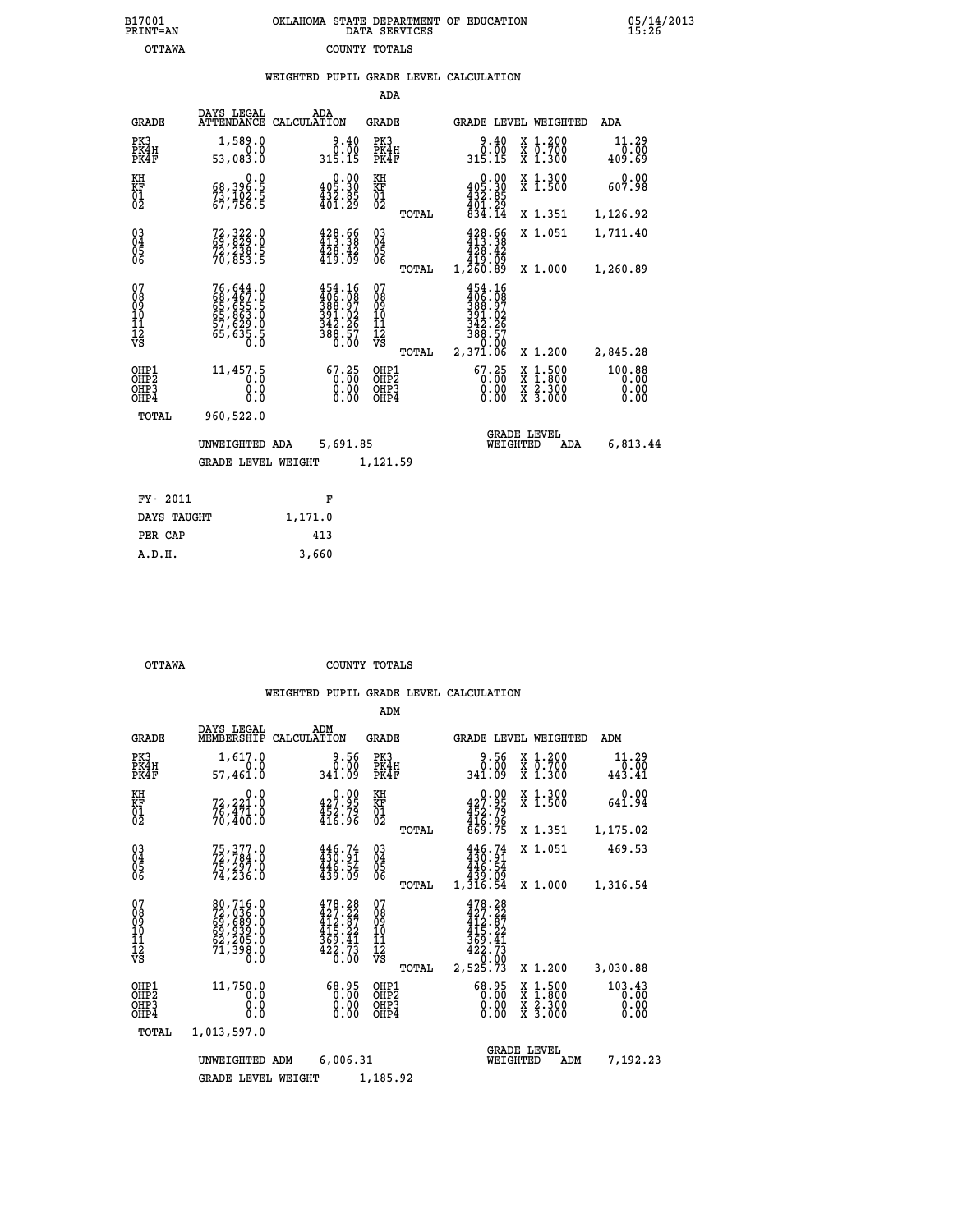| B17001<br>PRINT=AN                             |                                                                        | OKLAHOMA STATE DEPARTMENT OF EDUCATION                                                                | DATA SERVICES                                      |                                                                              |                                                                                                  | 05/14/2013            |
|------------------------------------------------|------------------------------------------------------------------------|-------------------------------------------------------------------------------------------------------|----------------------------------------------------|------------------------------------------------------------------------------|--------------------------------------------------------------------------------------------------|-----------------------|
| 59 PAWNEE                                      |                                                                        | C002 JENNINGS                                                                                         |                                                    |                                                                              |                                                                                                  |                       |
|                                                |                                                                        | WEIGHTED PUPIL GRADE LEVEL CALCULATION                                                                |                                                    |                                                                              |                                                                                                  |                       |
|                                                |                                                                        |                                                                                                       | ADA                                                |                                                                              |                                                                                                  |                       |
| GRADE                                          | DAYS LEGAL                                                             | ADA<br>ATTENDANCE CALCULATION                                                                         | GRADE                                              | GRADE LEVEL WEIGHTED                                                         |                                                                                                  | ADA                   |
| PK3<br>PK4H<br>PK4F                            | 0.0<br>0.0<br>2,785.0                                                  | 0.00<br>0.00<br>17.19                                                                                 | PK3<br>PK4H<br>PK4F                                | 0.00<br>$0.00$<br>17.19                                                      | X 1.200<br>X 0.700<br>X 1.300                                                                    | 0.00<br>0.00<br>22.35 |
| KH<br>KF<br>$\frac{01}{02}$                    | 0.0<br>2,684.0<br>3,ŏŽ9:Ŏ<br>2,681:O                                   | $\begin{smallmatrix} 0.00\\ 16.57\\ 19.01\\ 16.55 \end{smallmatrix}$                                  | KH<br>KF<br>$^{01}_{02}$                           | $0.00$<br>16.57<br>$\frac{19}{16}$ : $\frac{61}{55}$<br>$\frac{16}{35}$ : 56 | X 1.300<br>X 1.500                                                                               | 0.00<br>24.86         |
|                                                |                                                                        |                                                                                                       | TOTAL                                              |                                                                              | X 1.351                                                                                          | 48.04                 |
| $\substack{03 \\ 04}$<br>$\substack{05 \\ 06}$ | $\frac{1}{3}, \frac{918}{336}$ .0<br>$\frac{2}{3}, \frac{803}{774}$ .0 | $\begin{smallmatrix} 11\cdot 84\\ 20\cdot 59\\ 17\cdot 30\\ 23\cdot 30 \end{smallmatrix}$             | $\begin{matrix} 03 \\ 04 \\ 05 \\ 06 \end{matrix}$ | $\frac{11.84}{20.59}$                                                        | X 1.051                                                                                          | 12.44                 |
|                                                |                                                                        |                                                                                                       | TOTAL                                              | 23.30<br>61.19                                                               | X 1.000                                                                                          | 61.19                 |
| 07<br>08<br>09<br>11<br>11<br>12<br>VS         | 2,895.5<br>3,397.0<br>0.0<br>0.0<br>0.0<br>0.0                         | $\begin{smallmatrix} 17.87\ 20.97\ 0.00\ 0.00\ 0.00\ 0.00\ 0.00\ 0.00\ 0.00\ 0.00\ \end{smallmatrix}$ | 07<br>08<br>09<br>101<br>11<br>12<br>VS            | 17.87<br>20.97<br>0.00<br>0.00<br>0.00<br>0.00<br>0.00                       |                                                                                                  |                       |
|                                                |                                                                        |                                                                                                       | TOTAL                                              | 38.84                                                                        | X 1.200                                                                                          | 46.61                 |
| OHP1<br>OH <sub>P</sub> 2<br>OHP3<br>OHP4      | 6.0<br>0.0<br>0.0                                                      | $\begin{smallmatrix} 0.04\ 0.00\ 0.00 \end{smallmatrix}$                                              | OHP1<br>OHP <sub>2</sub><br>OHP3<br>OHP4           | 0.04<br>0.00<br>0.00                                                         | $\begin{smallmatrix} x & 1 & 500 \\ x & 1 & 800 \\ x & 2 & 300 \\ x & 3 & 000 \end{smallmatrix}$ | 0.06<br>0.00<br>0.00  |
| TOTAL                                          | 29,359.0                                                               |                                                                                                       |                                                    |                                                                              |                                                                                                  |                       |
|                                                | UNWEIGHTED ADA                                                         | 181.23                                                                                                |                                                    | WEIGHTED                                                                     | <b>GRADE LEVEL</b><br>ADA                                                                        | 215.55                |
|                                                | <b>GRADE LEVEL WEIGHT</b>                                              |                                                                                                       | 34.32                                              |                                                                              |                                                                                                  |                       |
| FY- 2011                                       |                                                                        | F                                                                                                     |                                                    |                                                                              |                                                                                                  |                       |
| DAYS TAUGHT                                    |                                                                        | 162.0                                                                                                 |                                                    |                                                                              |                                                                                                  |                       |
| PER CAP                                        |                                                                        | 57                                                                                                    |                                                    |                                                                              |                                                                                                  |                       |

| 59 PAWNEE |  | C002 JENNINGS |
|-----------|--|---------------|
|-----------|--|---------------|

 **WEIGHTED PUPIL GRADE LEVEL CALCULATION ADM DAYS LEGAL ADM GRADE MEMBERSHIP CALCULATION GRADE GRADE LEVEL WEIGHTED ADM PK3 0.0 0.00 PK3 0.00 X 1.200 0.00 PK4H 0.0 0.00 PK4H 0.00 X 0.700 0.00 PK4F 3,087.0 19.06 PK4F 19.06 X 1.300 24.78 KH 0.0 0.00 KH 0.00 X 1.300 0.00 KF 2,893.0 17.86 KF 17.86 X 1.500 26.79 01 20.33 1 20.33**<br>**02 2,805.0 17.31 02 17.34 TOTAL 37.64 X 1.351 50.85 03 2,006.0 12.38 03 12.38 X 1.051 13.01 04 3,506.0 21.64 04 21.64 05 2,919.0 18.02 05 18.02 06 3,990.0 24.63 06 24.63 TOTAL 64.29 X 1.000 64.29** 07 3,106.0 19.17 07 19.17<br>
08 3,596.0 22.20 08 22.20<br>
10 0.0 0.00 10 0.00<br>
11 0.0 0.00 11 0.00<br>
12 0.00 0.00 12<br>
VS 0.0 0.00 VS 0.00  **TOTAL 41.37 X 1.200 49.64 OHP1 6.0 0.04 OHP1 0.04 X 1.500 0.06 OHP2 0.0 0.00 OHP2 0.00 X 1.800 0.00 OHP3 0.0 0.00 OHP3 0.00 X 2.300 0.00 OHP4 0.0 0.00 OHP4 0.00 X 3.000 0.00 TOTAL 31,207.0 GRADE LEVEL UNWEIGHTED ADM 192.64 WEIGHTED ADM 229.42** GRADE LEVEL WEIGHT 36.78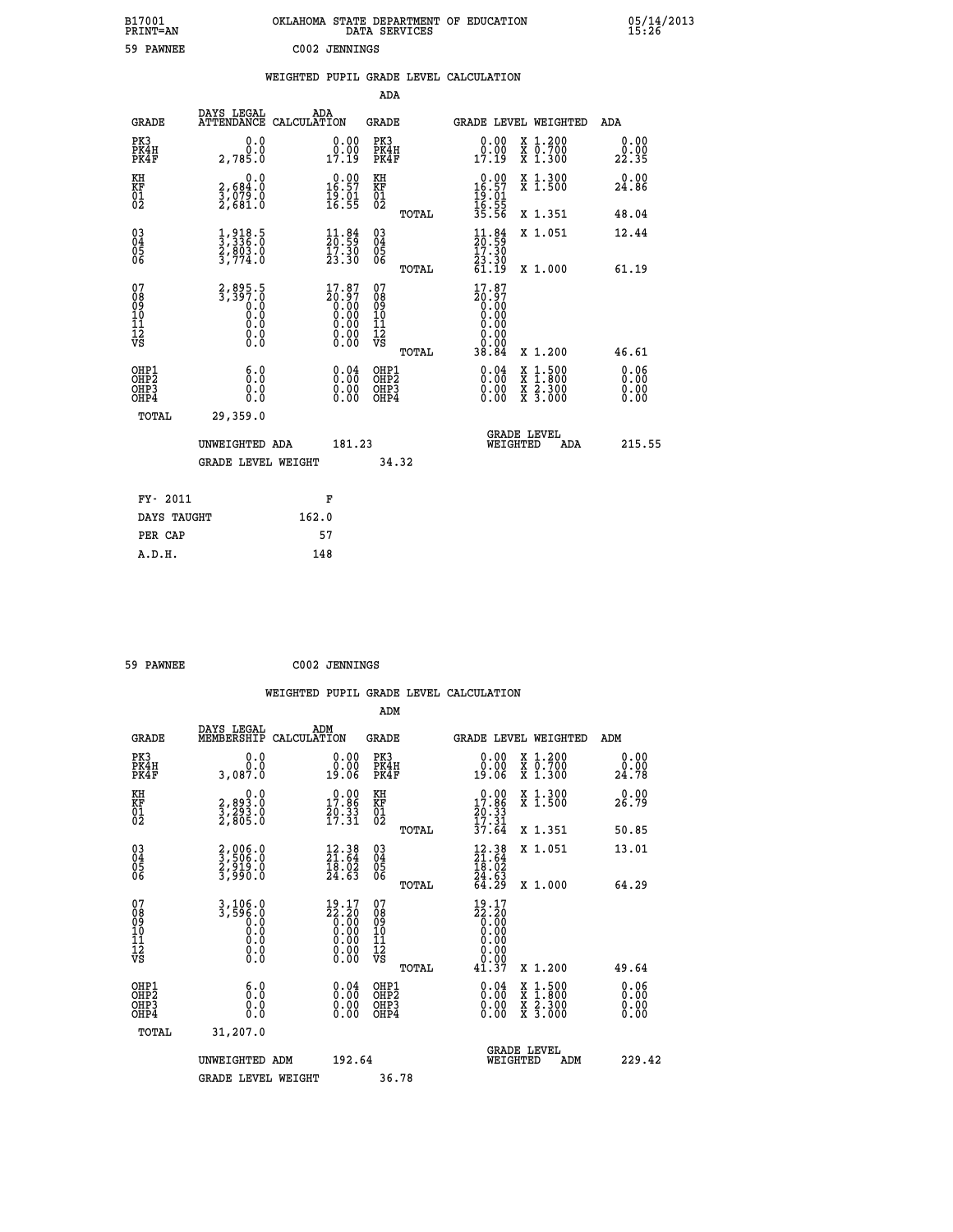| B17001<br>PRINT=AN                                   |                                                                | OKLAHOMA STATE DEPARTMENT OF EDUCATION                                 | DATA SERVICES                                               |                                                            |                                                                                                  | 05/14/2013                   |  |
|------------------------------------------------------|----------------------------------------------------------------|------------------------------------------------------------------------|-------------------------------------------------------------|------------------------------------------------------------|--------------------------------------------------------------------------------------------------|------------------------------|--|
| 59 PAWNEE                                            |                                                                | I001 PAWNEE                                                            |                                                             |                                                            |                                                                                                  |                              |  |
|                                                      |                                                                | WEIGHTED PUPIL GRADE LEVEL CALCULATION                                 |                                                             |                                                            |                                                                                                  |                              |  |
|                                                      |                                                                |                                                                        | ADA                                                         |                                                            |                                                                                                  |                              |  |
| <b>GRADE</b>                                         | DAYS LEGAL                                                     | ADA<br>ATTENDANCE CALCULATION                                          | GRADE                                                       |                                                            | GRADE LEVEL WEIGHTED                                                                             | ADA                          |  |
| PK3<br>PK4H<br>PK4F                                  | 1,159.0<br>0.0<br>10,295.0                                     | 6.62<br>0.05<br>58.83                                                  | PK3<br>PK4H<br>PK4F                                         | 6.62<br>0.05<br>58.83                                      | X 1.200<br>X 0.700<br>X 1.300                                                                    | 7.94<br>0.00<br>76.48        |  |
| KH<br>KF<br>01<br>02                                 | 0.0<br>9,646.5<br>10,166.0<br>10,856.0                         | $\begin{smallmatrix} 0.00\\ 55.12\\ 58.09\\ 62.03\\ \end{smallmatrix}$ | KH<br>KF<br>01<br>02                                        | $0.00$<br>55.12<br>58:09<br>62.03                          | X 1.300<br>X 1.500                                                                               | 0.00<br>82.68                |  |
|                                                      |                                                                |                                                                        | TOTAL                                                       | 120.12                                                     | X 1.351                                                                                          | 162.28                       |  |
| 030404<br>06                                         | $\frac{6}{9}, \frac{701}{747}$ : 0<br>7, 265: 5<br>8, 398: 5   | 38.29<br>55.70<br>$\frac{41.52}{47.99}$                                | $\begin{matrix} 03 \\ 04 \\ 05 \\ 06 \end{matrix}$<br>TOTAL | 38.29<br>55.70<br>41.52<br>99.74<br>145.21                 | X 1.051<br>X 1.000                                                                               | 40.24<br>145.21              |  |
| 07<br>08<br>09<br>10<br>īĭ<br>Ī2<br>VS               | 8,834.5<br>8,899.0<br>9,451.5<br>7,131.0<br>7,339.5<br>7,863.0 | 50.48<br>50.85<br>54.01<br>41.09<br>41.94<br>44.93<br>0.00             | 07<br>08<br>09<br>10<br>11<br>Ī2<br>VS                      | 50.48<br>50.85<br>54.01<br>41.09<br>41.94<br>44.93<br>0.00 |                                                                                                  |                              |  |
|                                                      |                                                                |                                                                        | TOTAL                                                       | 283.30                                                     | X 1.200                                                                                          | 339.96                       |  |
| OHP1<br>OHP <sub>2</sub><br>OH <sub>P3</sub><br>OHP4 | 0.0<br>$0.\check{0}$<br>0.0<br>0.0                             |                                                                        | OHP1<br>OHP <sub>2</sub><br>OHP3<br>OHP4                    | 0.00<br>0.00<br>0.00                                       | $\begin{smallmatrix} x & 1 & 500 \\ x & 1 & 800 \\ x & 2 & 300 \\ x & 3 & 000 \end{smallmatrix}$ | 0.00<br>0.00<br>0.00<br>0.00 |  |
| TOTAL                                                | 123,813.0                                                      |                                                                        |                                                             |                                                            |                                                                                                  |                              |  |
|                                                      | UNWEIGHTED ADA                                                 | 707.49                                                                 |                                                             | WEIGHTED                                                   | <b>GRADE LEVEL</b><br>ADA                                                                        | 854.79                       |  |
|                                                      | <b>GRADE LEVEL WEIGHT</b>                                      |                                                                        | 147.30                                                      |                                                            |                                                                                                  |                              |  |
| FY- 2011                                             |                                                                | F                                                                      |                                                             |                                                            |                                                                                                  |                              |  |
| DAYS TAUGHT                                          |                                                                | 175.0                                                                  |                                                             |                                                            |                                                                                                  |                              |  |
| PER CAP                                              |                                                                | 88                                                                     |                                                             |                                                            |                                                                                                  |                              |  |

| 59 PAWNEE | I001 PAWNEE |
|-----------|-------------|

 **WEIGHTED PUPIL GRADE LEVEL CALCULATION ADM DAYS LEGAL ADM GRADE MEMBERSHIP CALCULATION GRADE GRADE LEVEL WEIGHTED ADM PK3 1,159.0 6.62 PK3 6.62 X 1.200 7.94 PK4H 0.0 0.00 PK4H 0.00 X 0.700 0.00 PK4F 10,978.0 62.73 PK4F 62.73 X 1.300 81.55** 0.00 KH 10,250.0 58.57 KF 58.57 KH 58.57 X 1.300<br>RF 10,250.0 58.57 KF 58.57 X 1.500 87.86  **01 10,740.0 61.37 01 61.37 02 11,416.0 65.23 02 65.23 TOTAL 126.60 X 1.351 171.04 03 7,036.0 40.21 03 40.21 X 1.051 42.26 04 10,228.0 58.45 04 58.45 05 7,557.0 43.18 05 43.18 06 8,756.0 50.03 06 50.03 TOTAL 151.66 X 1.000 151.66**  $\begin{array}{cccc} 07 & 9,197.0 & 52.55 & 07 & 52.55 \ 08 & 9 & 10,7651.0 & 57.43 & 08 & 57.43 \ 10 & 7,626.0 & 43.58 & 10 & 43.58 \ 11 & 7,758.0 & 44.33 & 11 & 47.39 \ \hline \textrm{vs} & 8,240.0 & 6 & 40.00 & \textrm{vs} & 0.00 \end{array}$  $\begin{array}{cccc} 52.55 & 07 & 52.55 \\ 52.65 & 08 & 52.55 \\ 43.58 & 10 & 43.53 \\ 43.58 & 10 & 43.53 \\ 44.33 & 11 & 44.33 \\ 47.09 & 12 & 47.09 \\ 0.00 & 0 \text{Hp1} & 297.63 & \texttt{x} & 1.200 \\ 0.00 & 0 \text{Hp2} & 0.00 & \texttt{x} & 1.500 & 0.00 \\ 0.00 & 0.00 & 0.00 & \texttt{x} & 1.$  **OHP1 0.0 0.00 OHP1 0.00 X 1.500 0.00 OHP2 0.0 0.00 OHP2 0.00 X 1.800 0.00 OHP3 0.0 0.00 OHP3 0.00 X 2.300 0.00 OHP4 0.0 0.00 OHP4 0.00 X 3.000 0.00 TOTAL 130,206.0 GRADE LEVEL UNWEIGHTED ADM 744.02 WEIGHTED ADM 899.47 GRADE LEVEL WEIGHT 155.45**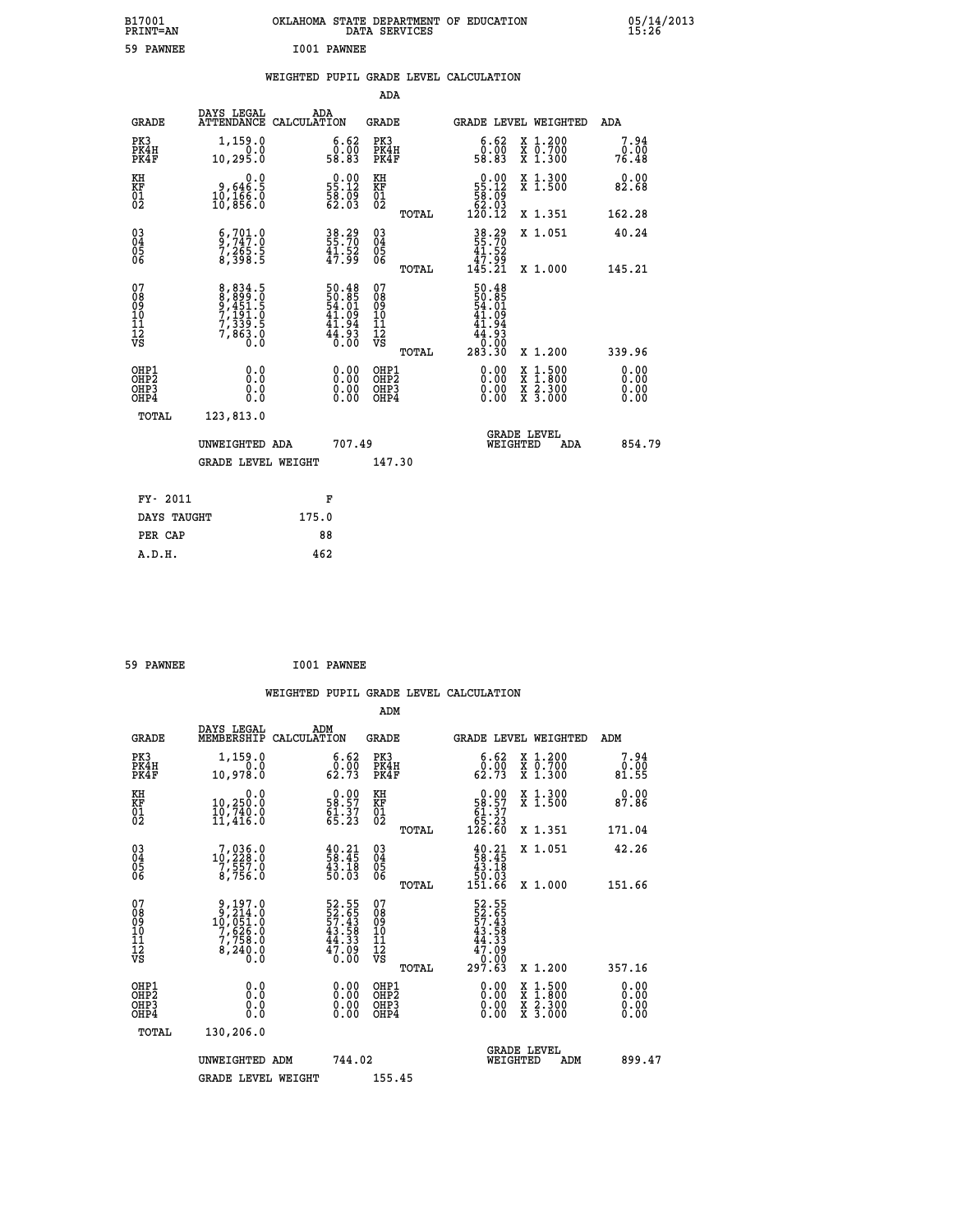| B17001<br><b>PRINT=AN</b> | OKLAHOMA STATE DEPARTMENT OF EDUCATION<br>DATA SERVICES | 05/14/2013<br>15:26 |
|---------------------------|---------------------------------------------------------|---------------------|
| 59<br><b>PAWNEE</b>       | I006 CLEVELAND                                          |                     |

|                                           |                                                                                                                     |       |                                                                                                            |                                                    |       | WEIGHTED PUPIL GRADE LEVEL CALCULATION                                                                        |                                                                                                                                           |                                  |
|-------------------------------------------|---------------------------------------------------------------------------------------------------------------------|-------|------------------------------------------------------------------------------------------------------------|----------------------------------------------------|-------|---------------------------------------------------------------------------------------------------------------|-------------------------------------------------------------------------------------------------------------------------------------------|----------------------------------|
|                                           |                                                                                                                     |       |                                                                                                            | ADA                                                |       |                                                                                                               |                                                                                                                                           |                                  |
| <b>GRADE</b>                              | DAYS LEGAL ADA ATTENDANCE CALCULATION                                                                               |       |                                                                                                            | GRADE                                              |       |                                                                                                               | GRADE LEVEL WEIGHTED                                                                                                                      | ADA                              |
| PK3<br>PK4H<br>PK4F                       | 365.0<br>$0.0$<br>16,390.0                                                                                          |       | 2.15<br>ةة:ة<br>96.41                                                                                      | PK3<br>PK4H<br>PK4F                                |       | 2.15<br>00.00<br>41.0€                                                                                        | X 1.200<br>X 0.700<br>X 1.300                                                                                                             | 2.58<br>0.00<br>125.33           |
| KH<br>KF<br>01<br>02                      | 0.0<br>20,771.5<br>19,600.0<br>21,722.5                                                                             |       | $\begin{smallmatrix} 0.00\\ 122.19\\ 115.29\\ 127.78 \end{smallmatrix}$                                    | KH<br>KF<br>01<br>02                               |       | $\begin{smallmatrix} &0.00\\ 122.19\\ 115.29\\ 127.78\\ 243.07\end{smallmatrix}$                              | X 1.300<br>X 1.500                                                                                                                        | 0.00<br>183.29                   |
|                                           |                                                                                                                     |       |                                                                                                            |                                                    | TOTAL |                                                                                                               | X 1.351                                                                                                                                   | 328.39                           |
| 03<br>04<br>05<br>06                      | 20,736.5<br>18,949.0<br>18,760.5<br>22,184.5                                                                        |       | $\begin{array}{l} 121.98 \\[-4pt] 111.46 \\[-4pt] 110.36 \\[-4pt] 130.50 \end{array}$                      | $\begin{matrix} 03 \\ 04 \\ 05 \\ 06 \end{matrix}$ |       | 121.98<br>111.46<br>110.36                                                                                    | X 1.051                                                                                                                                   | 128.20                           |
|                                           |                                                                                                                     |       |                                                                                                            |                                                    | TOTAL | 130.50<br>352.32                                                                                              | X 1.000                                                                                                                                   | 352.32                           |
| 07<br>08<br>09<br>11<br>11<br>12<br>VS    | $\begin{smallmatrix} 22, 221.5\\ 21, 825.0\\ 20, 177.5\\ 22, 326.0\\ 21, 485.0\\ 15, 543.5\\ 0.0 \end{smallmatrix}$ |       | $\begin{smallmatrix} 130.71\\ 128.38\\ 118.69\\ 131.33\\ 131.33\\ 126.38\\ 91.43\\ 0.00 \end{smallmatrix}$ | 07<br>08<br>09<br>11<br>11<br>12<br>VS             |       | $\begin{smallmatrix} 130.71\\ 128.38\\ 118.69\\ 131.33\\ 131.33\\ 126.38\\ 91.43\\ 0\\ 0\\ \end{smallmatrix}$ |                                                                                                                                           |                                  |
|                                           |                                                                                                                     |       |                                                                                                            |                                                    | TOTAL | 726.92                                                                                                        | X 1.200                                                                                                                                   | 872.30                           |
| OHP1<br>OH <sub>P</sub> 2<br>OHP3<br>OHP4 | 157.0<br>0.0<br>0.0<br>0.0                                                                                          |       | $\begin{smallmatrix} 0.92\ 0.00\ 0.00\ 0.00 \end{smallmatrix}$                                             | OHP1<br>OH <sub>P</sub> 2<br>OHP3<br>OHP4          |       | 0.92<br>0.00                                                                                                  | $\begin{smallmatrix} \mathtt{X} & 1\cdot500\\ \mathtt{X} & 1\cdot800\\ \mathtt{X} & 2\cdot300\\ \mathtt{X} & 3\cdot000 \end{smallmatrix}$ | $1.38$<br>$0.00$<br>0.00<br>0.00 |
| TOTAL                                     | 283, 215.0                                                                                                          |       |                                                                                                            |                                                    |       |                                                                                                               |                                                                                                                                           |                                  |
|                                           | UNWEIGHTED ADA                                                                                                      |       | 1,665.96                                                                                                   |                                                    |       |                                                                                                               | GRADE LEVEL<br>WEIGHTED<br>ADA                                                                                                            | 1,993.79                         |
|                                           | <b>GRADE LEVEL WEIGHT</b>                                                                                           |       |                                                                                                            | 327.83                                             |       |                                                                                                               |                                                                                                                                           |                                  |
| FY- 2011                                  |                                                                                                                     | F     |                                                                                                            |                                                    |       |                                                                                                               |                                                                                                                                           |                                  |
| DAYS TAUGHT                               |                                                                                                                     | 170.0 |                                                                                                            |                                                    |       |                                                                                                               |                                                                                                                                           |                                  |
| PER CAP                                   |                                                                                                                     | 53    |                                                                                                            |                                                    |       |                                                                                                               |                                                                                                                                           |                                  |
| A.D.H.                                    |                                                                                                                     | 1,185 |                                                                                                            |                                                    |       |                                                                                                               |                                                                                                                                           |                                  |

| 59 PAWNEE |  | I006 CLEVELAND |
|-----------|--|----------------|
|           |  |                |

|                                                       |                                                                                           |                                                                                                                     | ADM                                                |                                                                                                                                                                                                                                                                                                                                              |                                          |                              |
|-------------------------------------------------------|-------------------------------------------------------------------------------------------|---------------------------------------------------------------------------------------------------------------------|----------------------------------------------------|----------------------------------------------------------------------------------------------------------------------------------------------------------------------------------------------------------------------------------------------------------------------------------------------------------------------------------------------|------------------------------------------|------------------------------|
| <b>GRADE</b>                                          | DAYS LEGAL<br>MEMBERSHIP                                                                  | ADM<br>CALCULATION                                                                                                  | <b>GRADE</b>                                       | GRADE LEVEL WEIGHTED                                                                                                                                                                                                                                                                                                                         |                                          | ADM                          |
| PK3<br>PK4H<br>PK4F                                   | 365.0<br>0.0<br>18,317.0                                                                  | 2.15<br>$\frac{0}{0}$ : $\frac{0}{7}$ 5                                                                             | PK3<br>PK4H<br>PK4F                                | 2.15<br>$\begin{smallmatrix} & 0 & 0 & 0 \\ 0 & 0 & 0 & 0 \\ 0 & 0 & 0 & 0 \\ 0 & 0 & 0 & 0 \\ 0 & 0 & 0 & 0 \\ 0 & 0 & 0 & 0 \\ 0 & 0 & 0 & 0 \\ 0 & 0 & 0 & 0 \\ 0 & 0 & 0 & 0 \\ 0 & 0 & 0 & 0 \\ 0 & 0 & 0 & 0 \\ 0 & 0 & 0 & 0 \\ 0 & 0 & 0 & 0 \\ 0 & 0 & 0 & 0 \\ 0 & 0 & 0 & 0 & 0 \\ 0 & 0 & 0 & 0 & 0 \\ 0 & 0 & 0 & 0 & 0 \\ 0 &$ | X 1.200<br>X 0.700<br>X 1.300            | 2.58<br>0.00<br>140.08       |
| KH<br>KF<br>01<br>02                                  | 0.0<br>22,097.0<br>20,830.0<br>22,908.0                                                   | $\begin{smallmatrix} &0.00\\ 129.98\\ 122.53\\ 134.75 \end{smallmatrix}$                                            | KH<br>KF<br>01<br>02                               | $\begin{array}{c} 0.00 \\ 129.98 \\ 122.53 \\ 134.75 \\ 257.28 \end{array}$                                                                                                                                                                                                                                                                  | X 1.300<br>X 1.500                       | 0.00<br>194.97               |
|                                                       |                                                                                           |                                                                                                                     | TOTAL                                              |                                                                                                                                                                                                                                                                                                                                              | X 1.351                                  | 347.59                       |
| 03<br>04<br>05<br>06                                  | $21,715.0$<br>$20,127.0$<br>19,731.0<br>23,639.0                                          | $\begin{smallmatrix} 127.74 \\[-4pt] 118.39 \\[-4pt] 116.06 \\[-4pt] 139.05 \end{smallmatrix}$                      | $\begin{matrix} 03 \\ 04 \\ 05 \\ 06 \end{matrix}$ | $127.74$<br>$118.39$<br>116:06<br>139:05<br>373:50                                                                                                                                                                                                                                                                                           | X 1.051                                  | 134.25                       |
|                                                       |                                                                                           |                                                                                                                     | TOTAL                                              |                                                                                                                                                                                                                                                                                                                                              | X 1.000                                  | 373.50                       |
| 07<br>08<br>09<br>101<br>112<br>VS                    | $23,475.0$<br>$23,398.0$<br>$21,819.0$<br>$24,289.0$<br>$23,218.0$<br>$16,852.0$<br>$0.0$ | $\begin{array}{l} 138.09 \\ 137.64 \\ 128.35 \\ 142.88 \\ 136.58 \end{array}$<br>13.00<br>0.00                      | 07<br>08<br>09<br>101<br>11<br>12<br>VS<br>TOTAL   | 138.09<br>137.64<br>$\begin{array}{r} 126.35 \\ 142.88 \\ 136.58 \\ 99.13 \\ 0.00 \end{array}$<br>782.67                                                                                                                                                                                                                                     | X 1.200                                  | 939.20                       |
|                                                       |                                                                                           |                                                                                                                     |                                                    |                                                                                                                                                                                                                                                                                                                                              |                                          |                              |
| OHP1<br>OH <sub>P</sub> 2<br>OH <sub>P3</sub><br>OHP4 | 170.0<br>0.0<br>0.000                                                                     | $\overset{1}{\underset{0}{0}}\,\overset{0}{\cdots}\,\overset{0}{\underset{0}{0}}\,\overset{0}{\phantom{0}}$<br>0.00 | OHP1<br>OHP2<br>OHP3<br>OHP4                       | $\frac{1}{0}$ :00<br>0.00<br>0.00                                                                                                                                                                                                                                                                                                            | X 1:500<br>X 1:800<br>X 2:300<br>X 3:000 | 1.50<br>0.00<br>0.00<br>0.00 |
| TOTAL                                                 | 302,950.0                                                                                 |                                                                                                                     |                                                    |                                                                                                                                                                                                                                                                                                                                              |                                          |                              |
|                                                       | UNWEIGHTED ADM                                                                            | 1,782.07                                                                                                            |                                                    | <b>GRADE LEVEL</b><br>WEIGHTED                                                                                                                                                                                                                                                                                                               | ADM                                      | 2,133.67                     |
|                                                       | <b>GRADE LEVEL WEIGHT</b>                                                                 |                                                                                                                     | 351.60                                             |                                                                                                                                                                                                                                                                                                                                              |                                          |                              |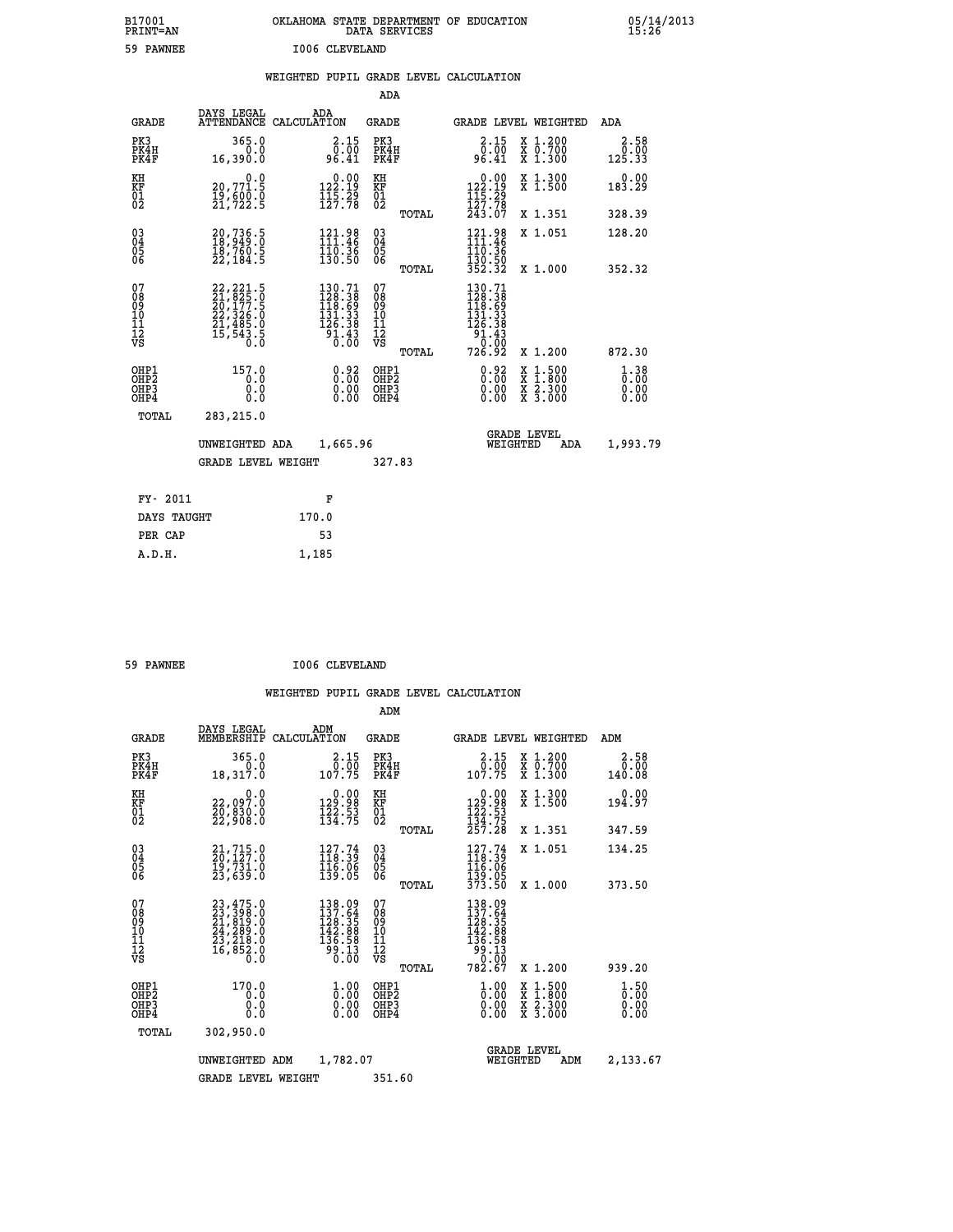| 7001<br>INT=AN |  | OKLAHOMA STATE DEPARTMENT OF EDUCATION<br>DATA SERVICES |  |
|----------------|--|---------------------------------------------------------|--|
| <b>PAWNEE</b>  |  | COUNTY TOTALS                                           |  |

|  |  | WEIGHTED PUPIL GRADE LEVEL CALCULATION |
|--|--|----------------------------------------|
|  |  |                                        |

|                                                                    |                                                                            |                                                                                             | ADA                                      |       |                                                                              |                                          |                              |
|--------------------------------------------------------------------|----------------------------------------------------------------------------|---------------------------------------------------------------------------------------------|------------------------------------------|-------|------------------------------------------------------------------------------|------------------------------------------|------------------------------|
| <b>GRADE</b>                                                       | DAYS LEGAL<br>ATTENDANCE                                                   | ADA<br>CALCULATION                                                                          | <b>GRADE</b>                             |       |                                                                              | <b>GRADE LEVEL WEIGHTED</b>              | ADA                          |
| PK3<br>PK4H<br>PK4F                                                | 1,524.0<br>0.0<br>29,470.0                                                 | 8.77<br>0.00<br>172.43                                                                      | PK3<br>PK4H<br>PK4F                      |       | 8.77<br>0.00<br>172.43                                                       | X 1.200<br>X 0.700<br>X 1.300            | 10.52<br>0.00<br>224.16      |
| KH<br><b>KF</b><br>01<br>02                                        | 0.0<br>33,102:0<br>32,845.0<br>35,259:5                                    | $\begin{smallmatrix} &0.00\\ 193.88\\ 192.39\\ 206.36\end{smallmatrix}$                     | KH<br>KF<br>01<br>02                     |       | $\begin{smallmatrix}&&0.00\\193.88\\192.39\\206.36\\398.75\end{smallmatrix}$ | X 1.300<br>X 1.500                       | 0.00<br>290.83               |
|                                                                    |                                                                            |                                                                                             |                                          | TOTAL |                                                                              | X 1.351                                  | 538.71                       |
| $\begin{smallmatrix} 03 \\[-4pt] 04 \end{smallmatrix}$<br>05<br>06 | 29, 356.0<br>32, 032.0<br>28, 829.0<br>34, 357.0                           | $\frac{172}{187}.$ 75<br>169.18<br>201.79                                                   | $\substack{03 \\ 04}$<br>05<br>06        | TOTAL | $172.11$<br>$187.75$<br>$\frac{169.18}{201.79}$<br>558.72                    | X 1.051<br>X 1.000                       | 739.60<br>558.72             |
| 07<br>08901112<br>1112<br>VS                                       | 33, 951.5<br>34, 121.0<br>29, 629.0<br>29, 517.0<br>28, 824.5<br>23, 406.5 | $\begin{smallmatrix} 199.06\\200.20\\172.70\\172.42\\168.32\\136.36\\0.00\end{smallmatrix}$ | 07<br>08<br>09<br>11<br>11<br>12<br>VS   |       | 199.06<br>200.20<br>172.70<br>172.42<br>168.32<br>136.36<br>0.00             |                                          |                              |
|                                                                    |                                                                            |                                                                                             |                                          | TOTAL | 1,049.06                                                                     | X 1.200                                  | 1,258.87                     |
| OHP1<br>OH <sub>P</sub> 2<br>OH <sub>P3</sub><br>OH <sub>P4</sub>  | 163.0<br>0.0<br>0.0<br>0.0                                                 | 0.96<br>0.00<br>0.00                                                                        | OHP1<br>OHP <sub>2</sub><br>OHP3<br>OHP4 |       | 0.96<br>0.00<br>0.00                                                         | X 1:500<br>X 1:800<br>X 2:300<br>X 3:000 | 1.44<br>0.00<br>0.00<br>0.00 |
| TOTAL                                                              | 436,387.0                                                                  |                                                                                             |                                          |       |                                                                              |                                          |                              |
|                                                                    | UNWEIGHTED ADA                                                             | 2,554.68                                                                                    |                                          |       |                                                                              | <b>GRADE LEVEL</b><br>WEIGHTED<br>ADA    | 3,064.13                     |
|                                                                    | <b>GRADE LEVEL WEIGHT</b>                                                  |                                                                                             | 509.45                                   |       |                                                                              |                                          |                              |
| FY- 2011                                                           |                                                                            | F                                                                                           |                                          |       |                                                                              |                                          |                              |
| DAYS TAUGHT                                                        |                                                                            | 507.0                                                                                       |                                          |       |                                                                              |                                          |                              |
| PER CAP                                                            |                                                                            | 198                                                                                         |                                          |       |                                                                              |                                          |                              |

 **A.D.H. 1,795**

 **B17001<br>PRINT=AN** 

**PAWNEE COUNTY TOTALS** 

|                                                       |                                                                             |                                                                                                      | ADM                                             |                                                                              |                                                                  |                              |
|-------------------------------------------------------|-----------------------------------------------------------------------------|------------------------------------------------------------------------------------------------------|-------------------------------------------------|------------------------------------------------------------------------------|------------------------------------------------------------------|------------------------------|
| <b>GRADE</b>                                          | DAYS LEGAL<br>MEMBERSHIP                                                    | ADM<br>CALCULATION                                                                                   | <b>GRADE</b>                                    | GRADE LEVEL WEIGHTED                                                         |                                                                  | ADM                          |
| PK3<br>PK4H<br>PK4F                                   | 1,524.0<br>0.0<br>32,382.0                                                  | 8.77<br>0.00<br>189.54                                                                               | PK3<br>PK4H<br>PK4F                             | 8.77<br>0.00<br>189.54                                                       | $\begin{array}{c} x & 1.200 \\ x & 0.700 \end{array}$<br>X 1.300 | 10.52<br>0.00<br>246.41      |
| KH<br>KF<br>01<br>02                                  | 0.0<br>35,240:0<br>34,863:0<br>37,129:0                                     | $\begin{array}{c} 0.00 \\ 206.41 \end{array}$<br>$\frac{204}{217}$ : $\frac{23}{29}$                 | KH<br>KF<br>01<br>02                            | 0.00<br>206:41<br>204:23<br>217:29                                           | X 1.300<br>X 1.500                                               | 0.00<br>309.62               |
|                                                       |                                                                             |                                                                                                      | TOTAL                                           | 421.52                                                                       | X 1.351                                                          | 569.48                       |
| 03<br>04<br>05<br>06                                  | 30,757.0<br>33,861.0<br>30,207.0<br>36,385.0                                | $\begin{array}{l} 180\cdot 33 \\ 198\cdot 48 \\ 177\cdot 26 \\ 213\cdot 71 \end{array}$              | $^{03}_{04}$<br>0500                            | $\frac{180.33}{198.48}$<br>177.26<br>213.71                                  | X 1.051                                                          | 189.52                       |
|                                                       |                                                                             |                                                                                                      | TOTAL                                           | 589.45                                                                       | X 1.000                                                          | 589.45                       |
| 07<br>08<br>09<br>101<br>112<br>VS                    | 35,778.0<br>36,208.0<br>31,870.0<br>31,915.0<br>30,976.0<br>25,092.0<br>0.0 | 209.81<br>212.49<br>185.78<br>186.46<br>180.91<br>$146.22$<br>$0.00$                                 | 07<br>08<br>09<br>11<br>11<br>12<br>VS<br>TOTAL | 209.81<br>212.49<br>185.78<br>186.46<br>180.91<br>146.22<br>0.00<br>1,121.67 | X 1.200                                                          | 1,346.00                     |
| OHP1<br>OH <sub>P</sub> 2<br>OH <sub>P3</sub><br>OHP4 | 176.0<br>0.0<br>0.000                                                       | $\overset{1}{\underset{0}{0}}\,\overset{04}{\underset{0}{0}}\,\overset{04}{\underset{0}{0}}$<br>0.00 | OHP1<br>OHP2<br>OHP3<br>OHP4                    | $\frac{1}{0}$ :00<br>0.00<br>0.00                                            | X 1:500<br>X 1:800<br>X 2:300<br>X 3:000                         | 1.56<br>0.00<br>0.00<br>0.00 |
| TOTAL                                                 | 464,363.0                                                                   |                                                                                                      |                                                 |                                                                              |                                                                  |                              |
|                                                       | UNWEIGHTED                                                                  | 2,718.73<br>ADM                                                                                      |                                                 | <b>GRADE LEVEL</b><br>WEIGHTED                                               | ADM                                                              | 3,262.56                     |
|                                                       | <b>GRADE LEVEL WEIGHT</b>                                                   |                                                                                                      | 543.83                                          |                                                                              |                                                                  |                              |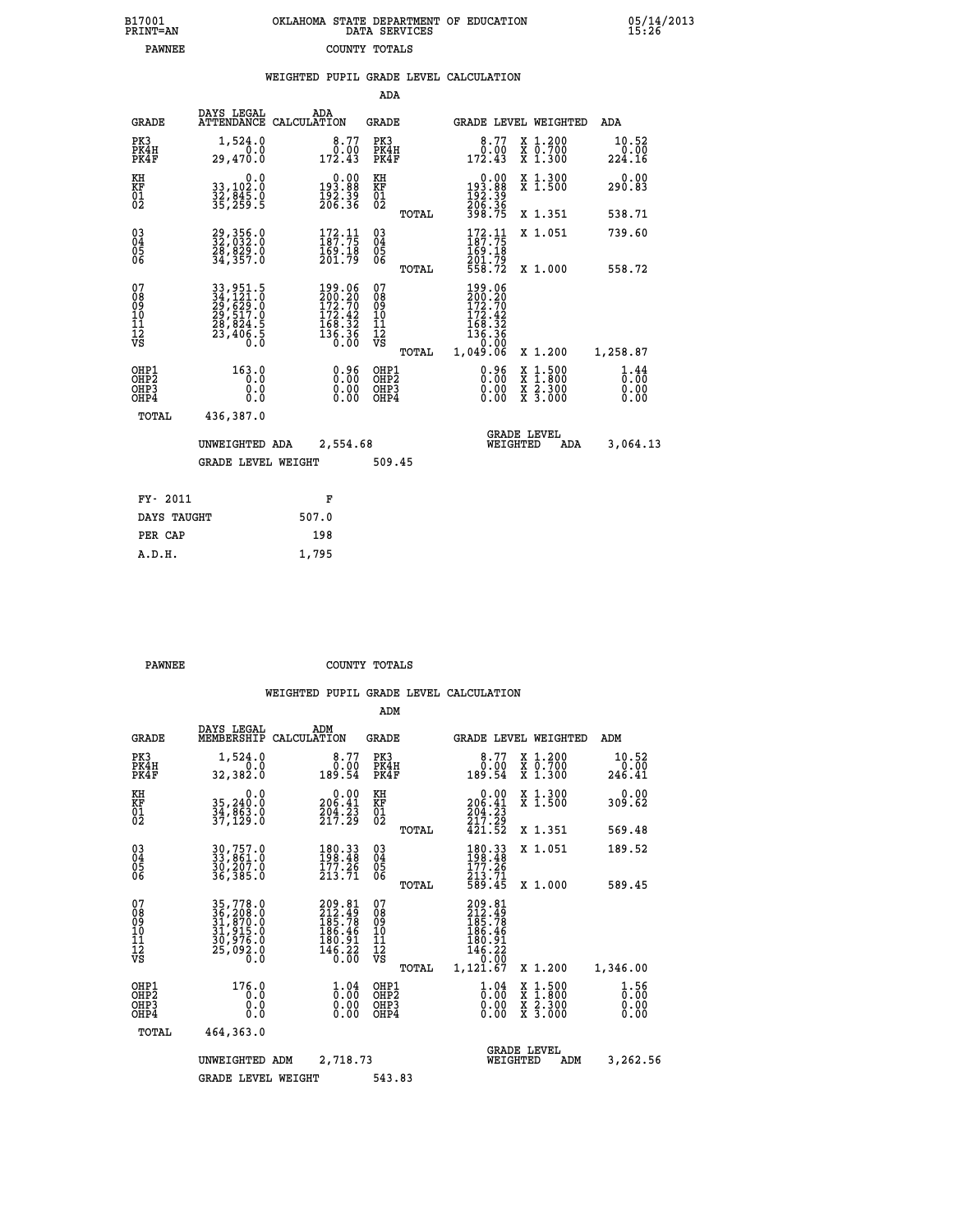|                | OKLAHOMA STATE DEPARTMENT OF EDUCATION<br>DATA SERVICES |  |
|----------------|---------------------------------------------------------|--|
| C104 OAK GROVE |                                                         |  |

|                                                                    |                                                         |                                                                                                        | ADA                                                 |       |                                                                         |                                                                                                                                           |                              |
|--------------------------------------------------------------------|---------------------------------------------------------|--------------------------------------------------------------------------------------------------------|-----------------------------------------------------|-------|-------------------------------------------------------------------------|-------------------------------------------------------------------------------------------------------------------------------------------|------------------------------|
| <b>GRADE</b>                                                       | DAYS LEGAL<br>ATTENDANCE CALCULATION                    | ADA                                                                                                    | <b>GRADE</b>                                        |       |                                                                         | <b>GRADE LEVEL WEIGHTED</b>                                                                                                               | ADA                          |
| PK3<br>PK4H<br>PK4F                                                | 0.0<br>0.0<br>2,763.0                                   | $\begin{smallmatrix} 0.00\\ 0.00\\ 16.25 \end{smallmatrix}$                                            | PK3<br>PK4H<br>PK4F                                 |       | 0.00<br>ă:ŏ)<br>16.25                                                   | X 1.200<br>X 0.700<br>X 1.300                                                                                                             | 0.00<br>0.00<br>21.13        |
| KH<br>KF<br>01<br>02                                               | 0.0<br>3,214:5<br>2,901:5<br>3,856:0                    | $0.00$<br>18.91<br>$\frac{17.07}{22.68}$                                                               | KH<br>KF<br>01<br>02                                |       | $\begin{array}{c} 0.00 \\ 18.91 \\ 17.07 \\ 22.68 \\ 39.75 \end{array}$ | X 1.300<br>X 1.500                                                                                                                        | 0.00<br>28.37                |
|                                                                    |                                                         |                                                                                                        |                                                     | TOTAL |                                                                         | X 1.351                                                                                                                                   | 53.70                        |
| $\begin{smallmatrix} 03 \\[-4pt] 04 \end{smallmatrix}$<br>Ŏ5<br>06 | $3, 206.0$<br>$3, 206.0$<br>$3, 494.5$<br>$2, 898.0$    | $\begin{smallmatrix} 23.18\\18.86\\20.56\\17.05 \end{smallmatrix}$                                     | $\begin{array}{c} 03 \\ 04 \\ 05 \\ 06 \end{array}$ | TOTAL | 23.18<br>18.86<br>20.56<br>20.56<br>17.05<br>56.47                      | X 1.051<br>X 1.000                                                                                                                        | 24.36<br>56.47               |
| 07<br>08<br>09<br>101<br>11<br>12<br>VS                            | $2,066.0$<br>1,724.0<br>0.0<br>0.0<br>Ō.Ō<br>$\S.$ $\S$ | $\begin{smallmatrix} 12.15 \\ 10.14 \\ 0.00 \\ 0.00 \\ 0.00 \\ 0.00 \\ 0.00 \\ 0.00 \end{smallmatrix}$ | 07<br>08<br>09<br>11<br>11<br>12<br>VS              |       | $12.15$<br>$10.14$<br>$0.00$<br>$0.00$<br>0.00<br>0.00                  |                                                                                                                                           |                              |
|                                                                    |                                                         |                                                                                                        |                                                     | TOTAL | 22.29                                                                   | X 1.200                                                                                                                                   | 26.75                        |
| OHP1<br>OHP <sub>2</sub><br>OH <sub>P3</sub><br>OHP4               | 0.0<br>0.000                                            | 0.00<br>$\begin{smallmatrix} 0.00 \ 0.00 \end{smallmatrix}$                                            | OHP1<br>OHP <sub>2</sub><br>OHP <sub>3</sub>        |       |                                                                         | $\begin{smallmatrix} \mathtt{X} & 1\cdot500\\ \mathtt{X} & 1\cdot800\\ \mathtt{X} & 2\cdot300\\ \mathtt{X} & 3\cdot000 \end{smallmatrix}$ | 0.00<br>0.00<br>0.00<br>0.00 |
| TOTAL                                                              | 30,063.5                                                |                                                                                                        |                                                     |       |                                                                         |                                                                                                                                           |                              |
|                                                                    | UNWEIGHTED ADA                                          | 176.85                                                                                                 |                                                     |       |                                                                         | <b>GRADE LEVEL</b><br>WEIGHTED<br>ADA                                                                                                     | 210.78                       |
|                                                                    | <b>GRADE LEVEL WEIGHT</b>                               |                                                                                                        |                                                     | 33.93 |                                                                         |                                                                                                                                           |                              |
| FY- 2011                                                           |                                                         | F                                                                                                      |                                                     |       |                                                                         |                                                                                                                                           |                              |
| DAYS TAUGHT                                                        |                                                         | 170.0                                                                                                  |                                                     |       |                                                                         |                                                                                                                                           |                              |
| PER CAP                                                            |                                                         | 33                                                                                                     |                                                     |       |                                                                         |                                                                                                                                           |                              |

| 60 | <b>PAYNE</b> |  |
|----|--------------|--|
|    |              |  |

 **A.D.H. 140**

 **ADM**

 **B17001<br>PRINT=AN<br>60 PAYNE** 

 **60 PAYNE C104 OAK GROVE**

| <b>GRADE</b>                 | DAYS LEGAL<br>MEMBERSHIP                                                                             | ADM<br>CALCULATION                                                                                     | <b>GRADE</b>                                        |       |                                                                              | <b>GRADE LEVEL WEIGHTED</b>              | ADM                      |  |
|------------------------------|------------------------------------------------------------------------------------------------------|--------------------------------------------------------------------------------------------------------|-----------------------------------------------------|-------|------------------------------------------------------------------------------|------------------------------------------|--------------------------|--|
| PK3<br>PK4H<br>PK4F          | 0.0<br>0.0<br>0.079 3                                                                                | $\begin{smallmatrix} 0.00\\ 0.00\\ 18.11 \end{smallmatrix}$                                            | PK3<br>PK4H<br>PK4F                                 |       | 0.00<br>$\begin{smallmatrix} 0.00 \ 18.11 \end{smallmatrix}$                 | X 1.200<br>X 0.700<br>X 1.300            | 0.00<br>23.54            |  |
| KH<br>KF<br>01<br>02         | 0.0<br>3,405:0<br>3,009:0<br>3,999:0                                                                 | $\begin{smallmatrix} 0.00\\ 20.03\\ 17.70\\ 23.52 \end{smallmatrix}$                                   | KH<br>KF<br>01<br>02                                |       | $\begin{smallmatrix} 0.00\\ 20.03\\ 17.70\\ 23.52\\ 41.22 \end{smallmatrix}$ | X 1.300<br>X 1.500                       | 0.00<br>30.05            |  |
|                              |                                                                                                      |                                                                                                        |                                                     | TOTAL |                                                                              | X 1.351                                  | 55.69                    |  |
| 03<br>04<br>05<br>06         | $\frac{4}{3}, \frac{065}{385}.0$<br>$\frac{3}{3}, \frac{598}{028}.0$<br>$\frac{3}{3}, \frac{028}{0}$ | $23.91$<br>$19.91$<br>$21.16$<br>$17.81$                                                               | $\begin{array}{c} 03 \\ 04 \\ 05 \\ 06 \end{array}$ |       | $23.91$<br>$19.16$<br>$21.16$<br>$17.81$<br>$58.88$                          | X 1.051                                  | 25.13                    |  |
|                              |                                                                                                      |                                                                                                        |                                                     | TOTAL |                                                                              | X 1.000                                  | 58.88                    |  |
| 07<br>08901112<br>1112<br>VS |                                                                                                      | $\begin{smallmatrix} 12.75 \\ 10.65 \\ 0.00 \\ 0.00 \\ 0.00 \\ 0.00 \\ 0.00 \\ 0.00 \end{smallmatrix}$ | 07<br>08901112<br>1112<br>VS                        | TOTAL | 12.75<br>$16.65$<br>0.000<br>0.000<br>0.000<br>0.000<br>23.40                | X 1.200                                  | 28.08                    |  |
| OHP1<br>OHP2<br>OHP3<br>OHP4 | 0.0<br>0.000                                                                                         |                                                                                                        | OHP1<br>OHP2<br>OHP3<br>OHP4                        |       |                                                                              | X 1:500<br>X 1:800<br>X 2:300<br>X 3:000 | $0.00$<br>$0.00$<br>0.00 |  |
| TOTAL                        | 31,546.0                                                                                             |                                                                                                        |                                                     |       |                                                                              |                                          |                          |  |
|                              | UNWEIGHTED ADM                                                                                       | 185.55                                                                                                 |                                                     |       | WEIGHTED                                                                     | <b>GRADE LEVEL</b><br>ADM                | 221.37                   |  |
|                              | <b>GRADE LEVEL WEIGHT</b>                                                                            |                                                                                                        | 35.82                                               |       |                                                                              |                                          |                          |  |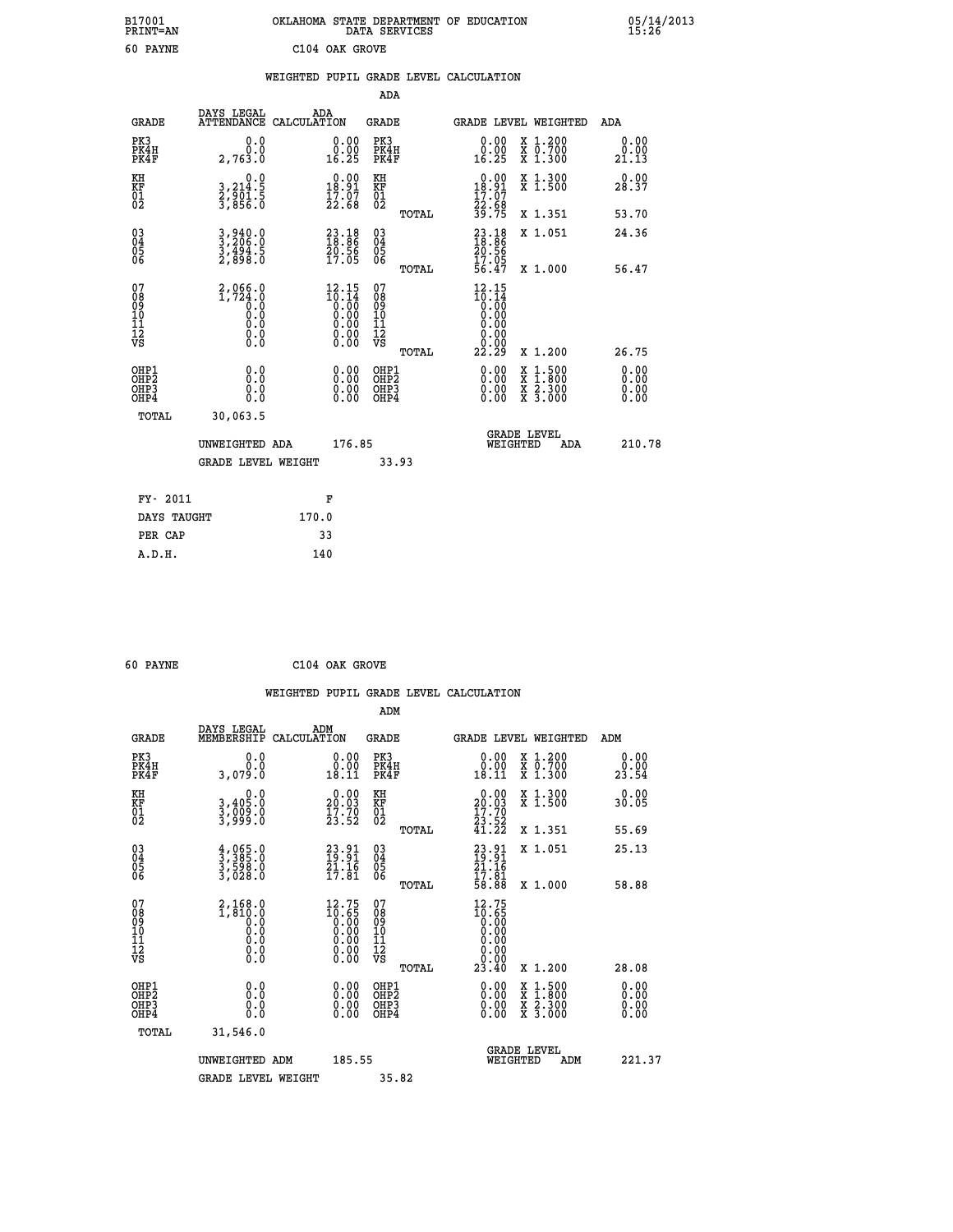| B17001<br><b>PRINT=AN</b> | OKLAHOMA STATE DEPARTMENT OF EDUCATION<br>DATA SERVICES | 05/14/2013<br>15:26 |
|---------------------------|---------------------------------------------------------|---------------------|
| 60 PAYNE                  | I003 RIPLEY                                             |                     |

|  |  | WEIGHTED PUPIL GRADE LEVEL CALCULATION |
|--|--|----------------------------------------|
|  |  |                                        |

|                                                                              |                                                                                                                                                                                |                                                                           | ADA                                                         |                                                                                                                                                                      |                              |
|------------------------------------------------------------------------------|--------------------------------------------------------------------------------------------------------------------------------------------------------------------------------|---------------------------------------------------------------------------|-------------------------------------------------------------|----------------------------------------------------------------------------------------------------------------------------------------------------------------------|------------------------------|
| <b>GRADE</b>                                                                 | DAYS LEGAL                                                                                                                                                                     | ADA<br>ATTENDANCE CALCULATION                                             | GRADE                                                       | <b>GRADE LEVEL WEIGHTED</b>                                                                                                                                          | ADA                          |
| PK3<br>PK4H<br>PK4F                                                          | 1,008.0<br>4,759.0                                                                                                                                                             | $\begin{smallmatrix} 6.00\ 0.00\ 28.33 \end{smallmatrix}$                 | PK3<br>PK4H<br>PK4F                                         | X 1.200<br>X 0.700<br>X 1.300<br>6.00<br>0.00<br>28.33                                                                                                               | 7.20<br>0.00<br>36.83        |
| KH<br>KF<br>01<br>02                                                         | 0.0<br>4,781:0<br>6,009:5<br>4,743:5                                                                                                                                           | $\begin{smallmatrix} 0.00\\ 28.46\\ 35.77\\ 28.24 \end{smallmatrix}$      | KH<br>KF<br>01<br>02                                        | $\begin{smallmatrix} 0.00\\ 28.46\\ 35.77\\ 28.24\\ 64.01 \end{smallmatrix}$<br>X 1.300<br>X 1.500                                                                   | 0.00<br>42.69                |
|                                                                              |                                                                                                                                                                                |                                                                           | TOTAL                                                       | X 1.351                                                                                                                                                              | 86.48                        |
| $\begin{matrix} 03 \\ 04 \\ 05 \\ 06 \end{matrix}$                           | $\frac{6}{4}, \frac{896}{527}$ : 5<br>5, 515: 5<br>5, 149: 5                                                                                                                   | $\frac{41.95}{26.95}$<br>$\frac{32.83}{30.65}$                            | $\begin{matrix} 03 \\ 04 \\ 05 \\ 06 \end{matrix}$<br>TOTAL | $\begin{smallmatrix} 41.05\\26.95\\32.83\\30.65\\90.43\\ \end{smallmatrix}$<br>X 1.051<br>X 1.000                                                                    | 43.14<br>90.43               |
| 07<br>08<br>09<br>11<br>11<br>12<br>VS                                       | $\begin{smallmatrix} 6\,, & 307\,, & 0\\ 5\,, & 353\,. & 0\\ 5\,, & 742\,. & 0\\ 6\,, & 582\,. & 0\\ 5\,, & 973\,. & 5\\ 4\,, & 820\,. & 0\\ 0\,. & 0\,. & 0\end{smallmatrix}$ | $37.54$<br>$31.86$<br>$34.18$<br>$39.18$<br>$35.56$<br>$35.56$<br>$28.93$ | 07<br>08<br>09<br>11<br>11<br>12<br>VS<br>TOTAL             | $\begin{array}{r} 37.54 \\ 31.86 \\ 34.18 \\ 39.18 \\ 35.56 \\ 28.9 \\ 0.00 \\ 207.25 \end{array}$<br>X 1.200                                                        | 248.70                       |
| OHP1<br>OH <sub>P</sub> <sub>2</sub><br>OH <sub>P3</sub><br>OH <sub>P4</sub> | 0.0<br>Ō.Ō<br>0.0<br>0.0<br>TOTAL<br>78,168.0                                                                                                                                  | 0.00<br>$\begin{smallmatrix} 0.00 \ 0.00 \end{smallmatrix}$               | OHP1<br>OHP2<br>OHP3<br>OHP4                                | 0.00<br>$\begin{smallmatrix} \mathtt{X} & 1\cdot500 \\ \mathtt{X} & 1\cdot800 \\ \mathtt{X} & 2\cdot300 \\ \mathtt{X} & 3\cdot000 \end{smallmatrix}$<br>0.00<br>0.00 | 0.00<br>0.00<br>0.00<br>0.00 |
|                                                                              | UNWEIGHTED ADA<br><b>GRADE LEVEL WEIGHT</b>                                                                                                                                    | 465.53                                                                    | 89.94                                                       | <b>GRADE LEVEL</b><br>WEIGHTED<br>ADA                                                                                                                                | 555.47                       |
|                                                                              | FY- 2011                                                                                                                                                                       | F                                                                         |                                                             |                                                                                                                                                                      |                              |
|                                                                              | DAYS TAUGHT                                                                                                                                                                    | 168.0                                                                     |                                                             |                                                                                                                                                                      |                              |
|                                                                              | PER CAP                                                                                                                                                                        | 64                                                                        |                                                             |                                                                                                                                                                      |                              |
|                                                                              | A.D.H.                                                                                                                                                                         | 371                                                                       |                                                             |                                                                                                                                                                      |                              |

| 60 PAYNE | I003 RIPLEY |
|----------|-------------|
|          |             |

| <b>GRADE</b>                                         | DAYS LEGAL<br>MEMBERSHIP                                                                                | ADM<br>CALCULATION                                                       | <b>GRADE</b>                                 |       | <b>GRADE LEVEL WEIGHTED</b>                                                                                                          |                                          | ADM    |                          |
|------------------------------------------------------|---------------------------------------------------------------------------------------------------------|--------------------------------------------------------------------------|----------------------------------------------|-------|--------------------------------------------------------------------------------------------------------------------------------------|------------------------------------------|--------|--------------------------|
| PK3<br>PK4H<br>PK4F                                  | 1,008.0<br>5,166.0                                                                                      | $\begin{smallmatrix} 6.00\\ 0.00\\ 30.75 \end{smallmatrix}$              | PK3<br>PK4H<br>PK4F                          |       | 0.00<br>30.75                                                                                                                        | X 1.200<br>X 0.700<br>X 1.300            |        | 7.20<br>0.00<br>39.98    |
| KH<br>KF<br>01<br>02                                 | 0.0<br>5,084:0<br>6,297:0<br>4,977:0                                                                    | $\begin{smallmatrix} 0.00\\ 30.26\\ 37.48\\ 29.63 \end{smallmatrix}$     | KH<br>KF<br>01<br>02                         |       | $\begin{smallmatrix} 0.00\\ 30.26\\ 37.48\\ 29.63\\ 67.11 \end{smallmatrix}$                                                         | X 1.300<br>X 1.500                       |        | 0.00<br>45.39            |
|                                                      |                                                                                                         |                                                                          |                                              | TOTAL |                                                                                                                                      | X 1.351                                  |        | 90.67                    |
| $\begin{matrix} 03 \\ 04 \\ 05 \\ 06 \end{matrix}$   | 7,236.0<br>4,761.0<br>5,781.0<br>5,335.0                                                                | $\begin{smallmatrix} 43.07\\ 28.34\\ 34.41\\ 31.76 \end{smallmatrix}$    | 03<br>04<br>05<br>06                         |       | $43.07$<br>$28.34$<br>$34.41$<br>$31.76$<br>$94.51$                                                                                  | X 1.051                                  |        | 45.27                    |
|                                                      |                                                                                                         |                                                                          |                                              | TOTAL |                                                                                                                                      | X 1.000                                  |        | 94.51                    |
| 078901112<br>00010112<br>VS                          | $\begin{smallmatrix} 6,642.0\\ 5,583.0\\ 6,084.0\\ 6,947.0\\ 6,363.0\\ 5,081.0\\ 0.0 \end{smallmatrix}$ | $39.54$<br>$33.23$<br>$36.21$<br>$41.35$<br>$37.88$<br>$30.49$<br>$0.00$ | 07<br>08<br>09<br>01<br>11<br>11<br>12<br>VS |       | $\begin{array}{r} 39\cdot 54\\ 33\cdot 23\\ 36\cdot 21\\ 41\cdot 35\\ 37\cdot 88\\ 30\cdot 49\\ 0\cdot 00\\ 218\cdot 70 \end{array}$ |                                          |        |                          |
|                                                      |                                                                                                         |                                                                          |                                              | TOTAL |                                                                                                                                      | X 1.200                                  | 262.44 |                          |
| OHP1<br>OHP <sub>2</sub><br>OH <sub>P3</sub><br>OHP4 |                                                                                                         | $\begin{smallmatrix} 0.00 \ 0.00 \ 0.00 \ 0.00 \end{smallmatrix}$        | OHP1<br>OHP <sub>2</sub><br>OHP3<br>OHP4     |       |                                                                                                                                      | X 1:500<br>X 1:800<br>X 2:300<br>X 3:000 |        | $0.00$<br>$0.00$<br>0.00 |
| TOTAL                                                | 82,345.0                                                                                                |                                                                          |                                              |       |                                                                                                                                      |                                          |        |                          |
|                                                      | UNWEIGHTED ADM                                                                                          | 490.40                                                                   |                                              |       | WEIGHTED                                                                                                                             | <b>GRADE LEVEL</b><br>ADM                |        | 585.46                   |
|                                                      | <b>GRADE LEVEL WEIGHT</b>                                                                               |                                                                          | 95.06                                        |       |                                                                                                                                      |                                          |        |                          |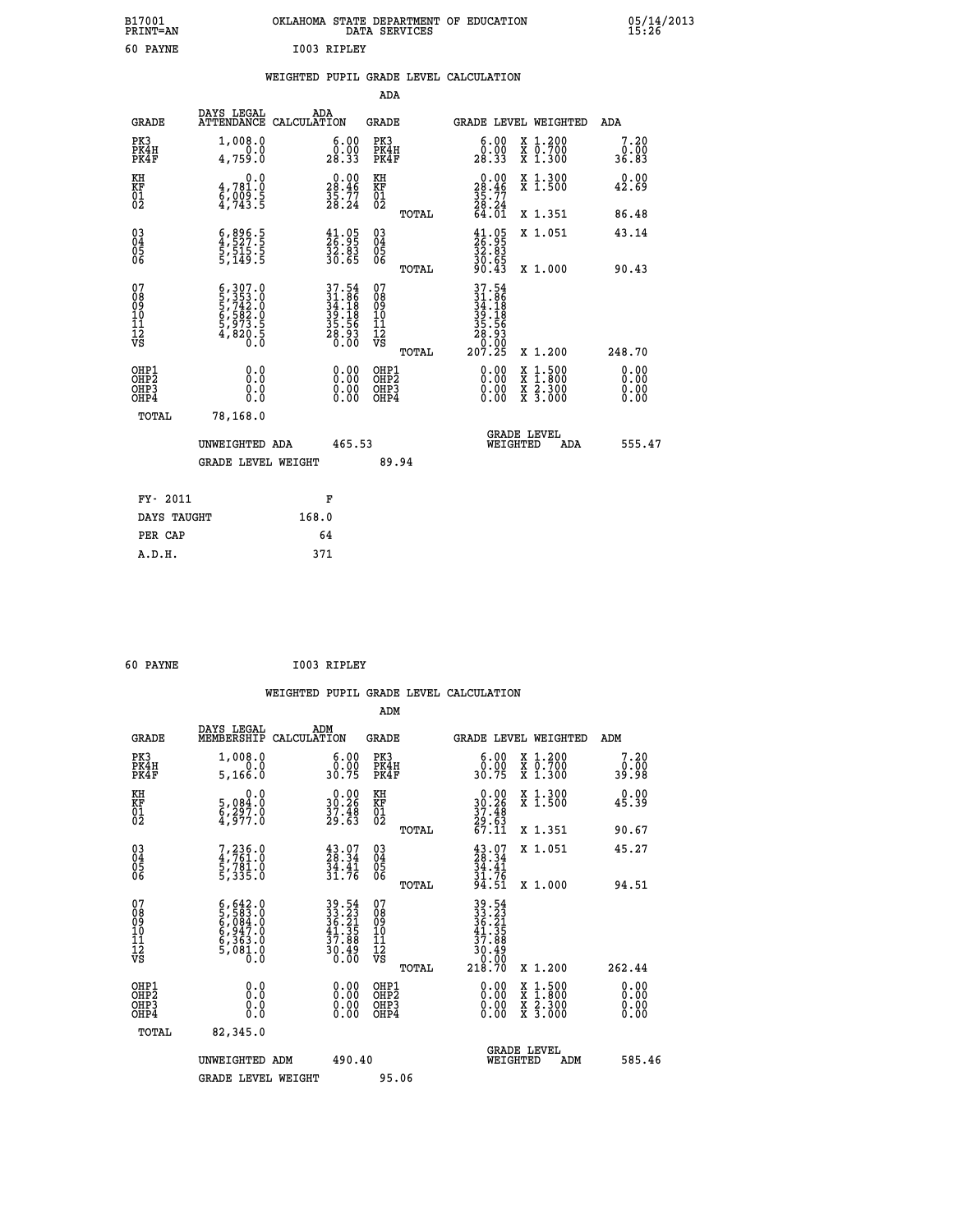| B17001<br><b>PRINT=AN</b> | OKLAHOMA STATE DEPARTMENT OF EDUCATION<br>DATA SERVICES |  |
|---------------------------|---------------------------------------------------------|--|
| 60 PAYNE                  | <b>I016 STILLWATER</b>                                  |  |

 **B17001 OKLAHOMA STATE DEPARTMENT OF EDUCATION 05/14/2013**

|  |  | WEIGHTED PUPIL GRADE LEVEL CALCULATION |
|--|--|----------------------------------------|
|  |  |                                        |

|                                                                    |                                                                                   |                                                                                                                                              | ADA                                      |       |                                                                             |                                                                                                  |                              |
|--------------------------------------------------------------------|-----------------------------------------------------------------------------------|----------------------------------------------------------------------------------------------------------------------------------------------|------------------------------------------|-------|-----------------------------------------------------------------------------|--------------------------------------------------------------------------------------------------|------------------------------|
| <b>GRADE</b>                                                       | DAYS LEGAL<br><b>ATTENDANCE</b>                                                   | ADA<br>CALCULATION                                                                                                                           | <b>GRADE</b>                             |       |                                                                             | GRADE LEVEL WEIGHTED                                                                             | ADA                          |
| PK3<br>PK4H<br>PK4F                                                | $\begin{smallmatrix} 3,227.0\\ 2,551.0\\ 67,443.5 \end{smallmatrix}$              | $\begin{smallmatrix} 18.98\\ 15.01\\ 396.73 \end{smallmatrix}$                                                                               | PK3<br>PK4H<br>PK4F                      |       | $\begin{array}{c} 18.98 \\ 15.01 \\ 396.73 \end{array}$                     | X 1.200<br>X 0.700<br>X 1.300                                                                    | 22.78<br>10.51<br>515.75     |
| KH<br><b>KF</b><br>01<br>02                                        | 0.0<br>79,415:0<br>78,567.0<br>75,663:5                                           | $0.00$<br>467.15<br>$\frac{1}{462}$ $\frac{2}{16}$                                                                                           | KH<br>KF<br>01<br>02                     |       | $0.00$<br>467.15<br>$\frac{462}{445}$ : 16<br>$\frac{445}{907}$ : 24        | X 1.300<br>X 1.500                                                                               | 0.00<br>700.73               |
|                                                                    |                                                                                   |                                                                                                                                              |                                          | TOTAL |                                                                             | X 1.351                                                                                          | 1,225.68                     |
| $\begin{smallmatrix} 03 \\[-4pt] 04 \end{smallmatrix}$<br>05<br>06 | 70, 338.0<br>67, 379.5<br>64,634.5<br>60,257.0                                    | $\frac{413\cdot75}{396\cdot35}$<br>380.20<br>354.45                                                                                          | $\substack{03 \\ 04}$<br>05<br>06        | TOTAL | $413.75$<br>$396.35$<br>380.20<br>354.45<br>1,131.00                        | X 1.051<br>X 1.000                                                                               | 434.85<br>1,131.00           |
| 07<br>08<br>09<br>11<br>11<br>12<br>VS                             | 58,480.5<br>55,2332.5<br>56,688.5<br>59,697.5<br>62,581.0<br>62,581.0<br>55,521.0 | $\begin{array}{r} 344\cdot 00\\ 324\cdot 90\\ 333\cdot 46\\ 351\cdot 16\\ 354\cdot 12\\ 368\cdot 12\\ 326\cdot 59\\ 0\cdot 00\\ \end{array}$ | 07<br>08<br>09<br>11<br>11<br>12<br>VS   |       | 344.00<br>$3333.46$<br>$351.16$<br>$368.12$<br>$368.12$<br>$326.59$<br>0.00 |                                                                                                  |                              |
|                                                                    |                                                                                   |                                                                                                                                              |                                          | TOTAL | 2,048.23                                                                    | X 1.200                                                                                          | 2,457.88                     |
| OHP1<br>OH <sub>P</sub> 2<br>OH <sub>P3</sub><br>OH <sub>P4</sub>  | 108.0<br>0.0<br>0.0<br>0.0                                                        | 0.64<br>0.00<br>0.00                                                                                                                         | OHP1<br>OHP <sub>2</sub><br>OHP3<br>OHP4 |       | 0.64<br>0.00<br>0.00                                                        | $\begin{smallmatrix} x & 1 & 500 \\ x & 1 & 800 \\ x & 2 & 300 \\ x & 3 & 000 \end{smallmatrix}$ | 0.96<br>0.00<br>0.00<br>0.00 |
| TOTAL                                                              | 917,785.0                                                                         |                                                                                                                                              |                                          |       |                                                                             |                                                                                                  |                              |
|                                                                    | UNWEIGHTED ADA                                                                    | 5,398.73                                                                                                                                     |                                          |       |                                                                             | <b>GRADE LEVEL</b><br>WEIGHTED<br>ADA                                                            | 6,500.14                     |
|                                                                    | <b>GRADE LEVEL WEIGHT</b>                                                         |                                                                                                                                              | 1,101.41                                 |       |                                                                             |                                                                                                  |                              |
| FY- 2011                                                           |                                                                                   | F                                                                                                                                            |                                          |       |                                                                             |                                                                                                  |                              |
| DAYS TAUGHT                                                        |                                                                                   | 170.0                                                                                                                                        |                                          |       |                                                                             |                                                                                                  |                              |
| PER CAP                                                            |                                                                                   | 33                                                                                                                                           |                                          |       |                                                                             |                                                                                                  |                              |

| - - |  |  |  |  |
|-----|--|--|--|--|

 **A.D.H. 2,964**

 **B17001<br>PRINT=AN** 

 **60 PAYNE I016 STILLWATER**

|                                                       |                                                                                                                 |                                                                                                       | ADM                                     |       |                                                                              |                                                                                                  |                              |
|-------------------------------------------------------|-----------------------------------------------------------------------------------------------------------------|-------------------------------------------------------------------------------------------------------|-----------------------------------------|-------|------------------------------------------------------------------------------|--------------------------------------------------------------------------------------------------|------------------------------|
| <b>GRADE</b>                                          | DAYS LEGAL<br>MEMBERSHIP                                                                                        | ADM<br>CALCULATION                                                                                    | <b>GRADE</b>                            |       | GRADE LEVEL WEIGHTED                                                         |                                                                                                  | ADM                          |
| PK3<br>PK4H<br>PK4F                                   | 3,417.0<br>2,670.0<br>72,279.0                                                                                  | 20.10<br>$425.71$<br>$425.17$                                                                         | PK3<br>PK4H<br>PK4F                     |       | 20.10<br>$\frac{15.71}{425.17}$                                              | $\begin{array}{c} x & 1.200 \\ x & 0.700 \end{array}$<br>$X$ 1.300                               | 24.12<br>11.00<br>552.72     |
| KH<br>KF<br>01<br>02                                  | 0.0<br>84,262:0<br>82,808:0<br>79,195:0                                                                         | $\begin{smallmatrix} &0.00\\ 495.66\\ 487.11\\ 465.85 \end{smallmatrix}$                              | KH<br>KF<br>01<br>02                    |       | 0.00<br>495.66<br>487.11<br>465.85<br>952.96                                 | X 1.300<br>X 1.500                                                                               | 0.00<br>743.49               |
|                                                       |                                                                                                                 |                                                                                                       |                                         | TOTAL |                                                                              | X 1.351                                                                                          | 1,287.45                     |
| 03<br>04<br>05<br>06                                  | 73,694.0<br>70,550.0<br>67,606.0<br>63,746.0                                                                    | 433.49<br>415.00<br>397.68<br>374.98                                                                  | $\substack{03 \\ 04}$<br>05<br>06       |       | 433.49<br>415.00<br>397.68<br>374.98                                         | X 1.051                                                                                          | 455.60                       |
|                                                       |                                                                                                                 |                                                                                                       |                                         | TOTAL | 1,187.66                                                                     | X 1.000                                                                                          | 1,187.66                     |
| 07<br>08<br>09<br>11<br>11<br>12<br>VS                | $\begin{smallmatrix} 62,315.0\\ 58,519.0\\ 60,071.0\\ 63,659.0\\ 67,023.0\\ 59,767.0\\ 0.0\\ \end{smallmatrix}$ | 366.56<br>$344.23$<br>$353.36$<br>$374.46$<br>$\frac{39\bar{4}\cdot\bar{25}}{35\bar{1}\cdot\bar{5}7}$ | 07<br>08<br>09<br>101<br>11<br>12<br>VS | TOTAL | 366.56<br>344.23<br>353.36<br>374.46<br>394.25<br>351.57<br>0.00<br>2,184.43 | X 1.200                                                                                          | 2,621.32                     |
| OHP1<br>OH <sub>P</sub> 2<br>OH <sub>P3</sub><br>OHP4 | 119.0<br>0.0<br>0.000                                                                                           | $0.70$<br>$0.00$<br>$0.00$<br>0.00                                                                    | OHP1<br>OHP2<br>OHP3<br>OHP4            |       | $0.70$<br>$0.00$<br>$0.00$<br>0.00                                           | $\begin{smallmatrix} x & 1 & 500 \\ x & 1 & 800 \\ x & 2 & 300 \\ x & 3 & 000 \end{smallmatrix}$ | 1.05<br>0.00<br>0.00<br>0.00 |
| TOTAL                                                 | 971,700.0                                                                                                       |                                                                                                       |                                         |       |                                                                              |                                                                                                  |                              |
|                                                       | UNWEIGHTED ADM                                                                                                  | 5,715.88                                                                                              |                                         |       | WEIGHTED                                                                     | <b>GRADE LEVEL</b><br>ADM                                                                        | 6,884.41                     |
|                                                       | <b>GRADE LEVEL WEIGHT</b>                                                                                       |                                                                                                       | 1,168.53                                |       |                                                                              |                                                                                                  |                              |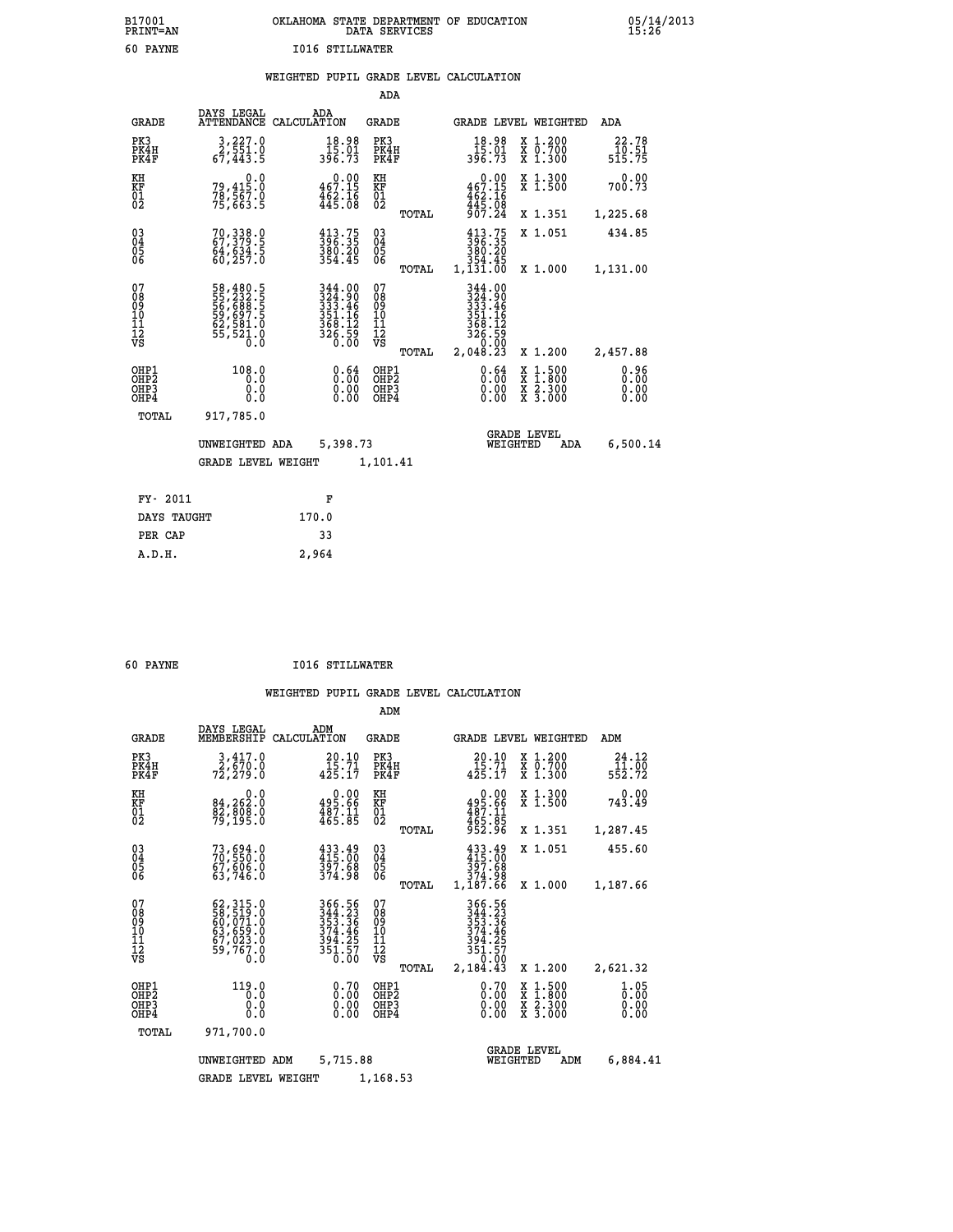# **B17001 OKLAHOMA STATE DEPARTMENT OF EDUCATION 05/14/2013 PRINT=AN DATA SERVICES 15:26 60 PAYNE I056 PERKINS-TRYON**

|  |  | WEIGHTED PUPIL GRADE LEVEL CALCULATION |
|--|--|----------------------------------------|
|  |  |                                        |

|                                                                    |                                                                                                                                                                                 |                                                                           | ADA                                       |       |                                                                                                       |                                                                            |                              |
|--------------------------------------------------------------------|---------------------------------------------------------------------------------------------------------------------------------------------------------------------------------|---------------------------------------------------------------------------|-------------------------------------------|-------|-------------------------------------------------------------------------------------------------------|----------------------------------------------------------------------------|------------------------------|
| <b>GRADE</b>                                                       | DAYS LEGAL                                                                                                                                                                      | ADA<br>ATTENDANCE CALCULATION                                             | <b>GRADE</b>                              |       |                                                                                                       | GRADE LEVEL WEIGHTED                                                       | ADA                          |
| PK3<br>PK4H<br>PK4F                                                | $1,121.0$<br>12,483.5<br>1,904.0                                                                                                                                                | $7^6 \cdot 5^9$<br>$1^3 \cdot 4^3$<br>$11 \cdot 2^0$                      | PK3<br>PK4H<br>PK4F                       |       | $7^5.59$<br>$1^3.43$<br>$11.20$                                                                       | X 1.200<br>X 0.700<br>X 1.300                                              | 7.91<br>51.40<br>14.56       |
| KH<br>KF<br>01<br>02                                               | 0.0<br>19,832.5<br>20,867.0<br>15,442.0                                                                                                                                         | $\begin{smallmatrix} &0.00\\ 116.66\\ 122.75\\ 90.84\end{smallmatrix}$    | KH<br>KF<br>01<br>02                      |       | 0.00<br>$116.86$<br>$122.75$<br>$90.84$<br>$213.59$                                                   | X 1.300<br>X 1.500                                                         | 0.00<br>174.99               |
|                                                                    |                                                                                                                                                                                 |                                                                           |                                           | TOTAL |                                                                                                       | X 1.351                                                                    | 288.56                       |
| $\begin{smallmatrix} 03 \\[-4pt] 04 \end{smallmatrix}$<br>05<br>ŌĞ | 16, 316.0<br>20, 444.0<br>īš, ēšī.š<br>15,571.0                                                                                                                                 | $\frac{95.98}{120.26}$<br>$\frac{1}{91.59}$                               | $\substack{03 \\ 04}$<br>$\frac{05}{06}$  | TOTAL | 120.28<br>$\begin{array}{r} 181.71 \\ 81.59 \\ 91.59 \\ 293.56 \end{array}$                           | X 1.051<br>X 1.000                                                         | 100.87<br>293.56             |
| 07<br>08<br>09<br>11<br>11<br>12<br>VS                             | $\begin{smallmatrix} 19\,, 442\, . \ 10\, 14\,, 297\, . \ 0 \\ 16\,, 995\, . \ 5 \\ 16\,, 021\, . \ 0 \\ 14\,, 447\, . \ 0 \\ 11\,, 743\, . \ 5 \\ 0\, . \ 0 \end{smallmatrix}$ | $114.36$<br>$84.10$<br>$99.97$<br>$94.24$<br>$84.98$<br>$69.08$<br>$0.00$ | 07<br>08<br>09<br>11<br>11<br>12<br>VS    |       | $\begin{array}{r} 114.36 \\ 84.10 \\ 99.97 \\ 94.24 \\ 84.98 \\ 69.08 \\ 0.000 \\ 546.73 \end{array}$ |                                                                            |                              |
|                                                                    |                                                                                                                                                                                 |                                                                           |                                           | TOTAL |                                                                                                       | X 1.200                                                                    | 656.08                       |
| OHP1<br>OHP <sub>2</sub><br>OHP3<br>OHP4                           | 0.0<br>Ō.Ō<br>0.0<br>Ō.Ō                                                                                                                                                        | 0.00<br>$\begin{smallmatrix} 0.00 \ 0.00 \end{smallmatrix}$               | OHP1<br>OH <sub>P</sub> 2<br>OHP3<br>OHP4 |       | 0.00<br>0.00<br>0.00                                                                                  | $1:500$<br>$1:800$<br>X<br>X<br>$\frac{\ddot{x}}{x}$ $\frac{2.300}{3.000}$ | 0.00<br>0.00<br>0.00<br>0.00 |
| TOTAL                                                              | 230,818.5                                                                                                                                                                       |                                                                           |                                           |       |                                                                                                       |                                                                            |                              |
|                                                                    | UNWEIGHTED ADA                                                                                                                                                                  | 1,357.74                                                                  |                                           |       |                                                                                                       | <b>GRADE LEVEL</b><br>WEIGHTED<br>ADA                                      | 1,587.93                     |
|                                                                    | <b>GRADE LEVEL WEIGHT</b>                                                                                                                                                       |                                                                           | 230.19                                    |       |                                                                                                       |                                                                            |                              |
| FY- 2011                                                           |                                                                                                                                                                                 | F                                                                         |                                           |       |                                                                                                       |                                                                            |                              |
|                                                                    |                                                                                                                                                                                 |                                                                           |                                           |       |                                                                                                       |                                                                            |                              |
| DAYS TAUGHT                                                        |                                                                                                                                                                                 | 170.0                                                                     |                                           |       |                                                                                                       |                                                                            |                              |
| PER CAP                                                            |                                                                                                                                                                                 | 59                                                                        |                                           |       |                                                                                                       |                                                                            |                              |

 **A.D.H. 1,004**

 **60 PAYNE I056 PERKINS-TRYON**

|                                          |                                                                                                                                                 |                                                                                                                                      |                                                    | ADM    |                                                                                |                                          |                              |
|------------------------------------------|-------------------------------------------------------------------------------------------------------------------------------------------------|--------------------------------------------------------------------------------------------------------------------------------------|----------------------------------------------------|--------|--------------------------------------------------------------------------------|------------------------------------------|------------------------------|
| <b>GRADE</b>                             | DAYS LEGAL<br>MEMBERSHIP                                                                                                                        | ADM<br>CALCULATION                                                                                                                   | <b>GRADE</b>                                       |        |                                                                                | GRADE LEVEL WEIGHTED                     | ADM                          |
| PK3<br>PK4H<br>PK4F                      | 1,121.0<br>$1\bar{3}, \bar{3}\bar{9}\bar{9}.0$<br>2,302.0                                                                                       | $78.59$<br>$13.54$                                                                                                                   | PK3<br>PK4F                                        | PK4H   | $78.59$<br>$13.54$                                                             | X 1.200<br>X 0.700<br>X 1.300            | 7.91<br>55.17<br>17.60       |
| KH<br>KF<br>01<br>02                     | 0.0<br>21,071.0<br>22,144.0<br>16,223.0                                                                                                         | $\substack{ \textcolor{red}{0} . \, \textcolor{red}{0} 0 \, \textcolor{red}{\mathbf{123 \cdot 95}} \\ 130 \cdot 26 \\ 95 \cdot 43 }$ | KH<br>KF<br>01<br>02                               |        | $\begin{smallmatrix}&&0.00\\123.95\\130.26\\95.43\\225.69\end{smallmatrix}$    | X 1.300<br>X 1.500                       | 0.00<br>185.93               |
|                                          |                                                                                                                                                 |                                                                                                                                      |                                                    | TOTAL  |                                                                                | X 1.351                                  | 304.91                       |
| 03<br>04<br>05<br>06                     | 17,079.0<br>21,402.0<br>14,517.0<br>16, 454.0                                                                                                   | $\begin{smallmatrix} 100.46\\125.89\\85.39\\96.79 \end{smallmatrix}$                                                                 | $\begin{matrix} 03 \\ 04 \\ 05 \\ 06 \end{matrix}$ |        | $100.46$<br>$125.89$<br>$85.39$<br>$96.79$<br>$308.07$                         | X 1.051                                  | 105.58                       |
|                                          |                                                                                                                                                 |                                                                                                                                      |                                                    | TOTAL  |                                                                                | X 1.000                                  | 308.07                       |
| 07<br>08<br>09<br>101<br>112<br>VS       | $\begin{smallmatrix} 20,453\cdot 0\\ 15,096\cdot 0\\ 18,144\cdot 0\\ 17,195\cdot 0\\ 15,591\cdot 0\\ 12,753\cdot 0\\ 0\cdot 0\end{smallmatrix}$ | $\begin{smallmatrix} 120.31\\ 88.80\\ 106.73\\ 101.15\\ 91.71\\ 75.02\\ 0.00 \end{smallmatrix}$                                      | 07<br>08<br>09<br>11<br>11<br>12<br>VS             | TOTAL  | $120.31$<br>$88.80$<br>$106.73$<br>$101.15$<br>$\frac{91.71}{75.02}$<br>583.72 | X 1.200                                  | 700.46                       |
|                                          |                                                                                                                                                 |                                                                                                                                      |                                                    |        |                                                                                |                                          |                              |
| OHP1<br>OHP2<br>OH <sub>P3</sub><br>OHP4 | 0.0<br>0.000                                                                                                                                    | $0.00$<br>$0.00$<br>0.00                                                                                                             | OHP1<br>OHP2<br>OHP3<br>OHP4                       |        | $0.00$<br>$0.00$<br>0.00                                                       | X 1:500<br>X 1:800<br>X 2:300<br>X 3:000 | 0.00<br>0.00<br>0.00<br>0.00 |
| TOTAL                                    | 244,944.0                                                                                                                                       |                                                                                                                                      |                                                    |        |                                                                                |                                          |                              |
|                                          | UNWEIGHTED                                                                                                                                      | 1,440.84<br>ADM                                                                                                                      |                                                    |        | WEIGHTED                                                                       | <b>GRADE LEVEL</b><br>ADM                | 1,685.63                     |
|                                          | GRADE LEVEL WEIGHT                                                                                                                              |                                                                                                                                      |                                                    | 244.79 |                                                                                |                                          |                              |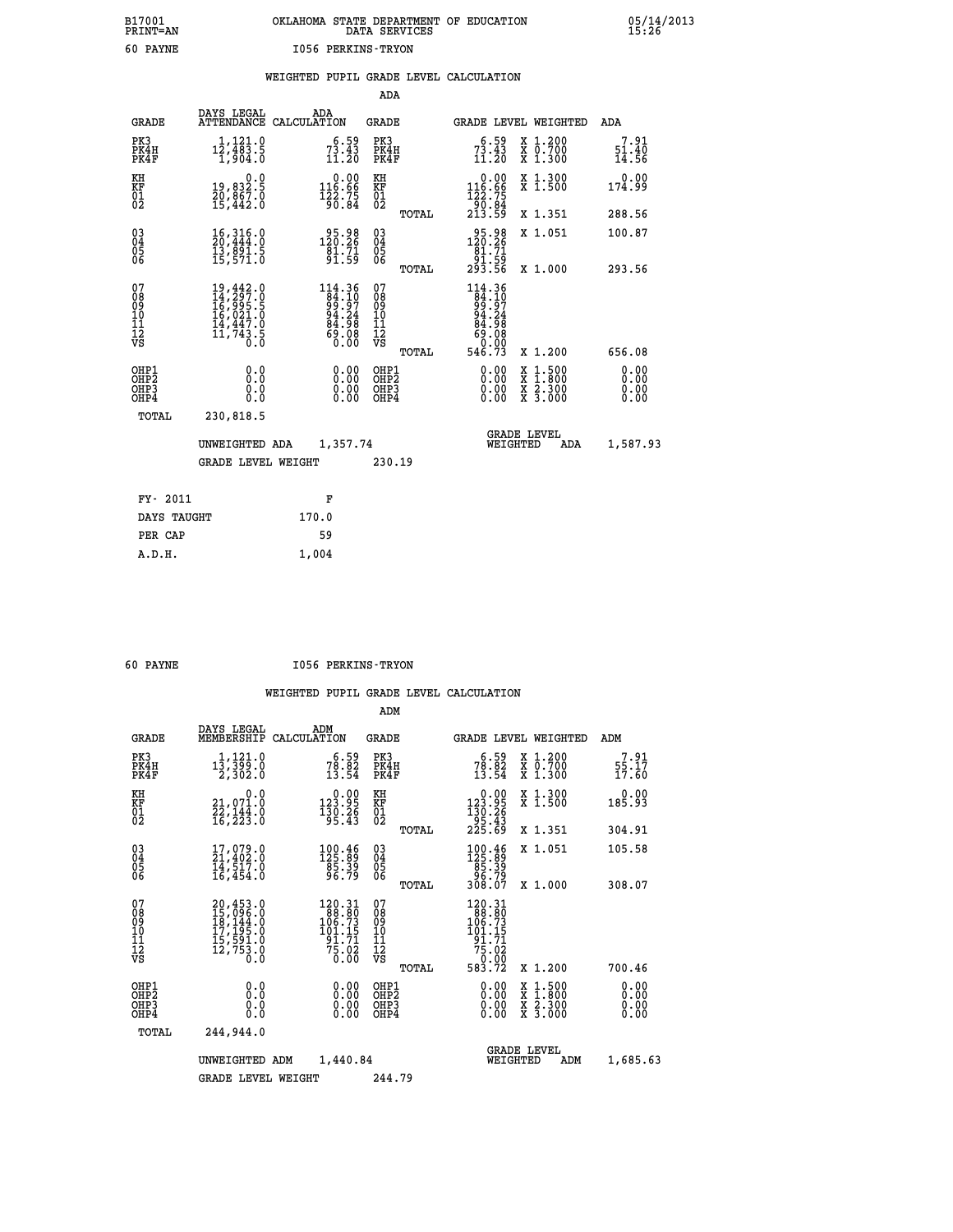| B17001<br><b>PRINT=AN</b> | OKLAHOMA STATE DEPARTMENT OF EDUCATION<br>DATA SERVICES | 05/14/2013<br>15:26 |
|---------------------------|---------------------------------------------------------|---------------------|
| 60<br>PAYNE               | 1067<br>CUSHING                                         |                     |

## **WEIGHTED PUPIL GRADE LEVEL CALCULATION**

|                                          |                                                                                                               |                                                                                 | ADA                                    |       |                                                                                             |                                                                                                                                           |                              |
|------------------------------------------|---------------------------------------------------------------------------------------------------------------|---------------------------------------------------------------------------------|----------------------------------------|-------|---------------------------------------------------------------------------------------------|-------------------------------------------------------------------------------------------------------------------------------------------|------------------------------|
| <b>GRADE</b>                             | DAYS LEGAL                                                                                                    | ADA<br>ATTENDANCE CALCULATION                                                   | <b>GRADE</b>                           |       |                                                                                             | GRADE LEVEL WEIGHTED                                                                                                                      | ADA                          |
| PK3<br>PK4H<br>PK4F                      | 979.0<br>484.0<br>16,996.5                                                                                    | $\begin{smallmatrix}5.79\\2.86\\100.57\end{smallmatrix}$                        | PK3<br>PK4H<br>PK4F                    |       | $\begin{smallmatrix}5.79\\2.86\\100.57\end{smallmatrix}$                                    | X 1.200<br>X 0.700<br>X 1.300                                                                                                             | 6.95<br>2.00<br>130.74       |
| KH<br>KF<br>01<br>02                     | 0.0<br>23,162:5<br>23,515:5<br>22,644:0                                                                       | $\begin{array}{c} 0.00 \\ 137.06 \\ 139.14 \\ 133.99 \end{array}$               | KH<br>KF<br>01<br>02                   |       | $\begin{array}{c} 0.00 \\ 137.06 \\ 139.14 \\ 133.99 \\ 273.13 \end{array}$                 | X 1.300<br>X 1.500                                                                                                                        | 0.00<br>205.59               |
|                                          |                                                                                                               |                                                                                 |                                        | TOTAL |                                                                                             | X 1.351                                                                                                                                   | 369.00                       |
| $\substack{03 \\ 04}$<br>Ŏ5<br>06        | $\begin{smallmatrix} 18\,,774\cdot5\\ 19\,,107\cdot0\\ 21\,,288\cdot0\\ 20\,,239\cdot0 \end{smallmatrix}$     | 111.09<br>113.06<br>$\frac{125.96}{119.76}$                                     | $\substack{03 \\ 04}$<br>05<br>06      |       | $111.09$<br>$113.06$<br>$125.96$<br>$119.76$<br>$358.78$                                    | X 1.051                                                                                                                                   | 116.76                       |
|                                          |                                                                                                               |                                                                                 |                                        | TOTAL |                                                                                             | X 1.000                                                                                                                                   | 358.78                       |
| 07<br>0890112<br>1112<br>VS              | $\begin{smallmatrix} 18,112.5\\ 18,350.0\\ 24,700.5\\ 20,534.0\\ 16,193.0\\ 16,865.5\\ 0.0 \end{smallmatrix}$ | $\begin{smallmatrix} 107.17\\108.58\\146.16\\121.50\\95.82\\9\end{smallmatrix}$ | 07<br>08<br>09<br>11<br>11<br>12<br>VS | TOTAL | $\begin{smallmatrix} 107.17\\108.58\\146.16\\21.50\\95.82\\90.80\\679.03 \end{smallmatrix}$ | X 1.200                                                                                                                                   | 814.84                       |
| OHP1<br>OHP2<br>OH <sub>P3</sub><br>OHP4 | 383.0<br>0.0<br>0.0<br>0.0                                                                                    | $\begin{smallmatrix} 2.27\0.00\0.00\0.00 \end{smallmatrix}$                     | OHP1<br>OHP2<br>OHP3<br>OHP4           |       | $\begin{smallmatrix} 2.27\0.00\0.00\0.00 \end{smallmatrix}$                                 | $\begin{smallmatrix} \mathtt{X} & 1\cdot500\\ \mathtt{X} & 1\cdot800\\ \mathtt{X} & 2\cdot300\\ \mathtt{X} & 3\cdot000 \end{smallmatrix}$ | 3.41<br>0.00<br>0.00<br>0.00 |
| TOTAL                                    | 282,328.5                                                                                                     |                                                                                 |                                        |       |                                                                                             |                                                                                                                                           |                              |
|                                          | UNWEIGHTED ADA                                                                                                | 1,670.58                                                                        |                                        |       |                                                                                             | <b>GRADE LEVEL</b><br>WEIGHTED<br>ADA                                                                                                     | 2,008.07                     |
|                                          | <b>GRADE LEVEL WEIGHT</b>                                                                                     |                                                                                 | 337.49                                 |       |                                                                                             |                                                                                                                                           |                              |
| FY- 2011                                 |                                                                                                               | F                                                                               |                                        |       |                                                                                             |                                                                                                                                           |                              |
| DAYS TAUGHT                              |                                                                                                               | 169.0                                                                           |                                        |       |                                                                                             |                                                                                                                                           |                              |
|                                          |                                                                                                               |                                                                                 |                                        |       |                                                                                             |                                                                                                                                           |                              |

| 60 PAYNE | 1067 CUSHING |
|----------|--------------|

PER CAP 33  **A.D.H. 1,271**

|                                                                  |                                                                                                                                      |                                                                             | ADM                                           |       |                                                                                                                                                   |                                          |                                  |
|------------------------------------------------------------------|--------------------------------------------------------------------------------------------------------------------------------------|-----------------------------------------------------------------------------|-----------------------------------------------|-------|---------------------------------------------------------------------------------------------------------------------------------------------------|------------------------------------------|----------------------------------|
| <b>GRADE</b>                                                     | DAYS LEGAL<br>MEMBERSHIP                                                                                                             | ADM<br>CALCULATION                                                          | <b>GRADE</b>                                  |       |                                                                                                                                                   | <b>GRADE LEVEL WEIGHTED</b>              | ADM                              |
| PK3<br>PK4H<br>PK4F                                              | 1,065.0<br>507.0<br>18,718.0                                                                                                         | 6.30<br>3.00<br>110.76                                                      | PK3<br>PK4H<br>PK4F                           |       | 6.30<br>$\frac{3.00}{110.76}$                                                                                                                     | X 1.200<br>X 0.700<br>X 1.300            | 7.56<br>143.99                   |
| KH<br>KF<br>01<br>02                                             | 0.0<br>24,688:0<br>24,995:0<br>23,763:0                                                                                              | $\begin{smallmatrix} &0.00\\ 146.08\\ 147.90\\ 140.61 \end{smallmatrix}$    | KH<br>KF<br>01<br>02                          |       | $\begin{smallmatrix} &0.00\ 146.08\ 147.90\ 140.61\ 288.51\ \end{smallmatrix}$                                                                    | X 1.300<br>X 1.500                       | 0.00<br>219.12                   |
|                                                                  |                                                                                                                                      |                                                                             |                                               | TOTAL |                                                                                                                                                   | X 1.351                                  | 389.78                           |
| $\begin{matrix} 03 \\ 04 \\ 05 \\ 06 \end{matrix}$               | $\begin{smallmatrix} 19 \ , & 685 \ . & 0 \\ 20 \ , & 021 \ . & 0 \\ 22 \ , & 425 \ . & 0 \\ 21 \ , & 306 \ . & 0 \end{smallmatrix}$ | $116.48$<br>$118.47$<br>$\frac{1}{12}$ $\frac{2}{5}$ $\cdot$ $\frac{69}{7}$ | $\substack{03 \\ 04}$<br>Ŏ5<br>06             |       | $116.48$<br>$118.47$<br>$132.69$<br>$126.07$<br>$377.23$                                                                                          | X 1.051                                  | 122.42                           |
|                                                                  |                                                                                                                                      |                                                                             |                                               | TOTAL |                                                                                                                                                   | X 1.000                                  | 377.23                           |
| 07<br>08<br>09<br>101<br>11<br>12<br>VS                          | 19,077.0<br>19,503.0<br>26,525.0<br>21,879.0<br>17,089.0<br>18,054.0<br>$\overline{0}$ .0                                            | $112.88$<br>$115.40$<br>$156.95$<br>$129.46$<br>101.12<br>106.83<br>0.00    | 07<br>08<br>09<br>001<br>11<br>11<br>12<br>VS |       | $\begin{array}{r} 112\cdot 88 \\ 115\cdot 40 \\ 156\cdot 95 \\ 129\cdot 46 \\ 101\cdot 12 \\ 106\cdot 83 \\ 0\cdot 00 \\ 722\cdot 64 \end{array}$ |                                          |                                  |
|                                                                  |                                                                                                                                      |                                                                             |                                               | TOTAL |                                                                                                                                                   | X 1.200                                  | 867.17                           |
| OHP1<br>OHP <sub>2</sub><br>OH <sub>P3</sub><br>OH <sub>P4</sub> | 400.0<br>0.0<br>0.0<br>0.0                                                                                                           | $\begin{smallmatrix} 2.37\0.00\0.00\0.00 \end{smallmatrix}$                 | OHP1<br>OHP2<br>OHP3<br>OHP4                  |       | $\begin{smallmatrix} 2.37\0.00\0.00 \end{smallmatrix}$<br>0.00                                                                                    | X 1:500<br>X 1:800<br>X 2:300<br>X 3:000 | $3.56$<br>$0.00$<br>0.00<br>0.00 |
| TOTAL                                                            | 299,700.0                                                                                                                            |                                                                             |                                               |       |                                                                                                                                                   |                                          |                                  |
|                                                                  | UNWEIGHTED                                                                                                                           | 1,773.37<br>ADM                                                             |                                               |       | WEIGHTED                                                                                                                                          | <b>GRADE LEVEL</b><br>ADM                | 2,132.93                         |
|                                                                  | <b>GRADE LEVEL WEIGHT</b>                                                                                                            |                                                                             | 359.56                                        |       |                                                                                                                                                   |                                          |                                  |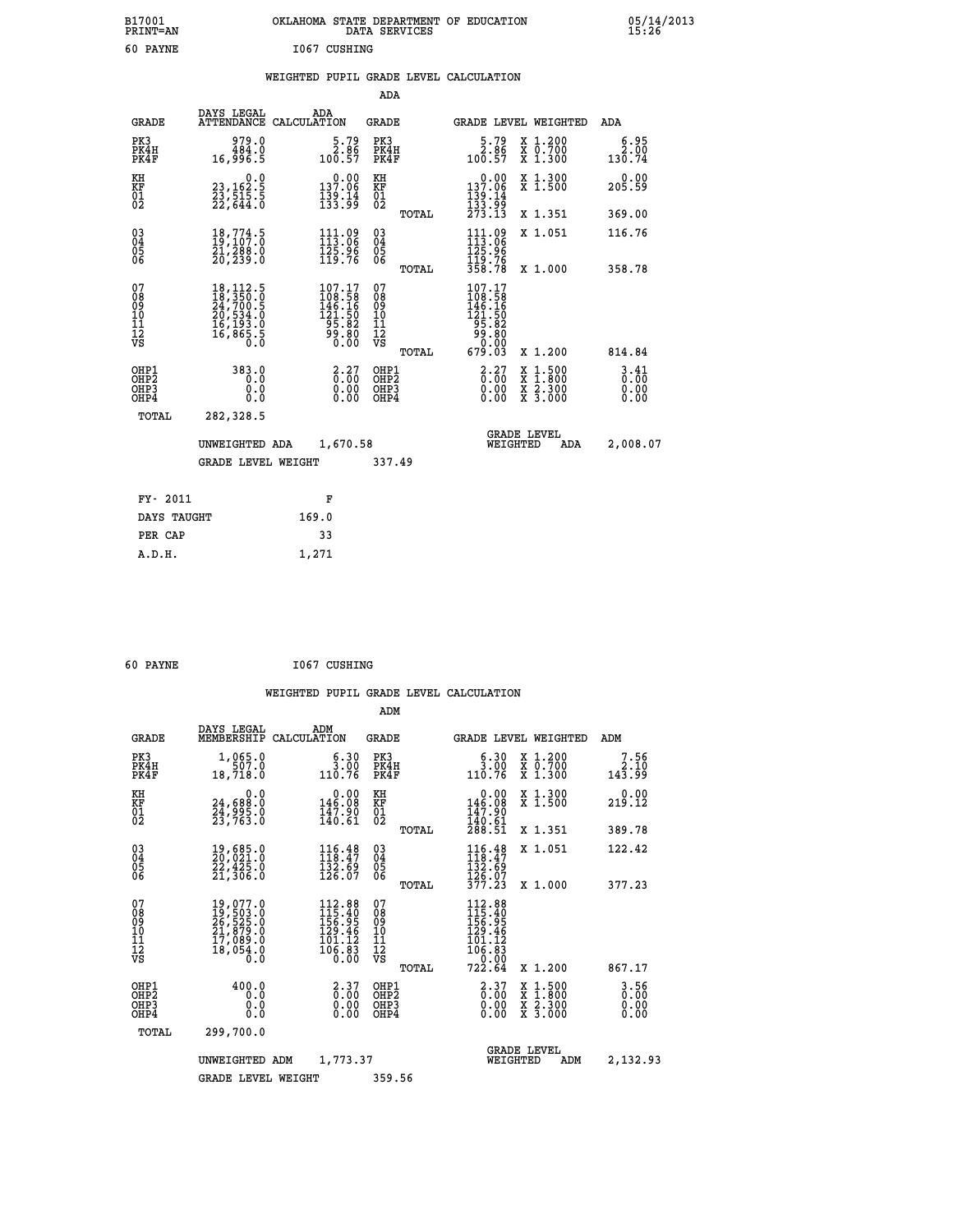| B17001<br><b>PRINT=AN</b> | OKLAHOMA STATE DEPARTMENT OF EDUCATION<br>DATA SERVICES | 05/14/2013<br>15:26 |
|---------------------------|---------------------------------------------------------|---------------------|
| 60<br>PAYNE               | I101 GLENCOE                                            |                     |

#### **WEIGHTED PUPIL GRADE LEVEL CALCULATION**

|                                                                    |                                                                                                                                                           |                                                                          | ADA                                       |       |                                                                                      |                                                    |                              |
|--------------------------------------------------------------------|-----------------------------------------------------------------------------------------------------------------------------------------------------------|--------------------------------------------------------------------------|-------------------------------------------|-------|--------------------------------------------------------------------------------------|----------------------------------------------------|------------------------------|
| <b>GRADE</b>                                                       | DAYS LEGAL<br>ATTENDANCE CALCULATION                                                                                                                      | ADA                                                                      | <b>GRADE</b>                              |       |                                                                                      | GRADE LEVEL WEIGHTED                               | <b>ADA</b>                   |
| PK3<br>PK4H<br>PK4F                                                | 0.0<br>0.0<br>3,415.5                                                                                                                                     | $\begin{smallmatrix} 0.00\\ 0.00\\ 20.21 \end{smallmatrix}$              | PK3<br>PK4H<br>PK4F                       |       | $\begin{smallmatrix} 0.00\\ 0.00\\ 20.21 \end{smallmatrix}$                          | X 1.200<br>X 0.700<br>X 1.300                      | 0.00<br>0.00<br>26.27        |
| KH<br>KF<br>01<br>02                                               | 0.0<br>3,473.0<br>2,177.0<br>3,834.5                                                                                                                      | $\begin{smallmatrix} 0.00\\ 20.55\\ 12.88\\ 22.69 \end{smallmatrix}$     | KH<br>KF<br>01<br>02                      |       | $\begin{smallmatrix} 0.00\\ 20.55\\ 12.88\\ 22.69\\ 35.57 \end{smallmatrix}$         | X 1.300<br>X 1.500                                 | 0.00<br>30.83                |
|                                                                    |                                                                                                                                                           |                                                                          |                                           | TOTAL |                                                                                      | X 1.351                                            | 48.06                        |
| $\begin{smallmatrix} 03 \\[-4pt] 04 \end{smallmatrix}$<br>Ŏ5<br>06 | 3,006.0<br>4,673.0<br>2,515.0<br>2,390.0                                                                                                                  | $\begin{smallmatrix} 17.79 \\ 27.65 \\ 14.88 \\ 14.14 \end{smallmatrix}$ | 03<br>04<br>05<br>06                      | TOTAL | $17.79$<br>$27.65$<br>$14.88$<br>$14.14$<br>$56.67$                                  | X 1.051<br>X 1.000                                 | 18.70<br>56.67               |
| 07<br>08<br>09<br>11<br>11<br>12<br>VS                             | $\begin{smallmatrix}5\,,\,829\,.\,5\\4\,,\,586\,. \,0\\4\,,\,988\,. \,0\\3\,,\,958\,. \,5\\3\,,\,153\,. \,0\\3\,,\,842\,. \,5\\0\,. \,0\end{smallmatrix}$ | $34.49$<br>$27.14$<br>$29.51$<br>$23.42$<br>$18.66$<br>$22.74$<br>$0.00$ | 07<br>08<br>09<br>11<br>11<br>12<br>VS    |       | $34.49$<br>$27.14$<br>$29.51$<br>$23.42$<br>$18.66$<br>$22.74$<br>$0.00$<br>$155.96$ |                                                    |                              |
|                                                                    |                                                                                                                                                           |                                                                          |                                           | TOTAL |                                                                                      | X 1.200                                            | 187.15                       |
| OHP1<br>OHP <sub>2</sub><br>OHP3<br>OHP4                           | 0.0<br>0.0<br>0.0                                                                                                                                         | 0.00<br>$\begin{smallmatrix} 0.00 \ 0.00 \end{smallmatrix}$              | OHP1<br>OH <sub>P</sub> 2<br>OHP3<br>OHP4 |       | 0.00<br>0.00<br>0.00                                                                 | $1:500$<br>$1:800$<br>X<br>X<br>X 2.300<br>X 3.000 | 0.00<br>0.00<br>0.00<br>0.00 |
| TOTAL                                                              | 51,841.5                                                                                                                                                  |                                                                          |                                           |       |                                                                                      |                                                    |                              |
|                                                                    | UNWEIGHTED ADA                                                                                                                                            | 306.75                                                                   |                                           |       |                                                                                      | <b>GRADE LEVEL</b><br>WEIGHTED<br>ADA              | 367.68                       |
|                                                                    | <b>GRADE LEVEL WEIGHT</b>                                                                                                                                 |                                                                          | 60.93                                     |       |                                                                                      |                                                    |                              |
| FY- 2011                                                           |                                                                                                                                                           | F                                                                        |                                           |       |                                                                                      |                                                    |                              |
| DAYS TAUGHT                                                        |                                                                                                                                                           | 169.0                                                                    |                                           |       |                                                                                      |                                                    |                              |
| PER CAP                                                            |                                                                                                                                                           | 79                                                                       |                                           |       |                                                                                      |                                                    |                              |
|                                                                    |                                                                                                                                                           |                                                                          |                                           |       |                                                                                      |                                                    |                              |

 **60 PAYNE I101 GLENCOE**

 **A.D.H. 225**

 **WEIGHTED PUPIL GRADE LEVEL CALCULATION ADM DAYS LEGAL ADM GRADE MEMBERSHIP CALCULATION GRADE GRADE LEVEL WEIGHTED ADM**

| PK3<br>PK4H<br>PK4F                                | 0.0<br>0.0<br>3,672.0                                                     | $\begin{smallmatrix} 0.00\\ 0.00\\ 21.73 \end{smallmatrix}$                                                               | PK3<br>PK4H<br>PK4F                          | 0.0000<br>21.73                                                                               | X 1.200<br>X 0.700<br>X 1.300            | 0.00<br>0.00<br>28.25 |
|----------------------------------------------------|---------------------------------------------------------------------------|---------------------------------------------------------------------------------------------------------------------------|----------------------------------------------|-----------------------------------------------------------------------------------------------|------------------------------------------|-----------------------|
| KH<br>KF<br>01<br>02                               | 0.0<br>3,628:0<br>2,256:0<br>4,000:0                                      | $\begin{smallmatrix} 0.00\\ 21.47\\ 13.35\\ 23.67 \end{smallmatrix}$                                                      | KH<br>KF<br>01<br>02                         | $\begin{array}{r} 0.00 \\ 21.47 \\ 13.35 \\ 23.67 \\ 37.02 \end{array}$                       | X 1.300<br>X 1.500                       | 0.00<br>32.21         |
|                                                    |                                                                           |                                                                                                                           | TOTAL                                        |                                                                                               | X 1.351                                  | 50.01                 |
| $\begin{matrix} 03 \\ 04 \\ 05 \\ 06 \end{matrix}$ | $3,131.0$<br>$4,844.0$<br>$2,607.0$<br>$2,485.0$                          | $\begin{smallmatrix} 18.53\ 28.66\ 15.43\ 14.70 \end{smallmatrix}$                                                        | 03<br>04<br>05<br>06                         | $18.53$<br>$28.66$<br>$15.43$<br>$14.70$<br>$58.79$                                           | X 1.051                                  | 19.48                 |
|                                                    |                                                                           |                                                                                                                           | TOTAL                                        |                                                                                               | X 1.000                                  | 58.79                 |
| 07<br>08<br>09<br>10<br>11<br>11<br>17<br>VS       | 5,999.0<br>4,682.0<br>5,177.0<br>5,177.0<br>4,092.0<br>3,253.0<br>3,951.0 | $\begin{array}{l} 35\cdot50 \\ 27\cdot70 \\ 30\cdot63 \\ 24\cdot21 \\ 19\cdot25 \\ 23\cdot38 \\ 23\cdot30 \\ \end{array}$ | 07<br>08<br>09<br>01<br>11<br>11<br>17<br>VS | $\begin{smallmatrix} 35.50\\ 27.70\\ 30.63\\ 24.21\\ 23.38\\ 0.00\\ 160.67 \end{smallmatrix}$ |                                          |                       |
|                                                    |                                                                           |                                                                                                                           | TOTAL                                        |                                                                                               | X 1.200                                  | 192.80                |
| OHP1<br>OHP2<br>OH <sub>P3</sub><br>OHP4           | $\begin{smallmatrix} 0.0 \ 0.0 \ 0.0 \end{smallmatrix}$                   | $0.00$<br>$0.00$<br>0.00                                                                                                  | OHP1<br>OHP2<br>OHP3<br>OHP4                 | $0.00$<br>$0.00$<br>0.00                                                                      | x 1:500<br>x 1:800<br>x 2:300<br>X 3.000 | 0.00<br>0.00<br>0.00  |
| TOTAL                                              | 53,777.0                                                                  |                                                                                                                           |                                              |                                                                                               |                                          |                       |
|                                                    | UNWEIGHTED ADM                                                            | 318.21                                                                                                                    |                                              | WEIGHTED                                                                                      | <b>GRADE LEVEL</b><br>ADM                | 381.54                |
|                                                    | <b>GRADE LEVEL WEIGHT</b>                                                 |                                                                                                                           | 63.33                                        |                                                                                               |                                          |                       |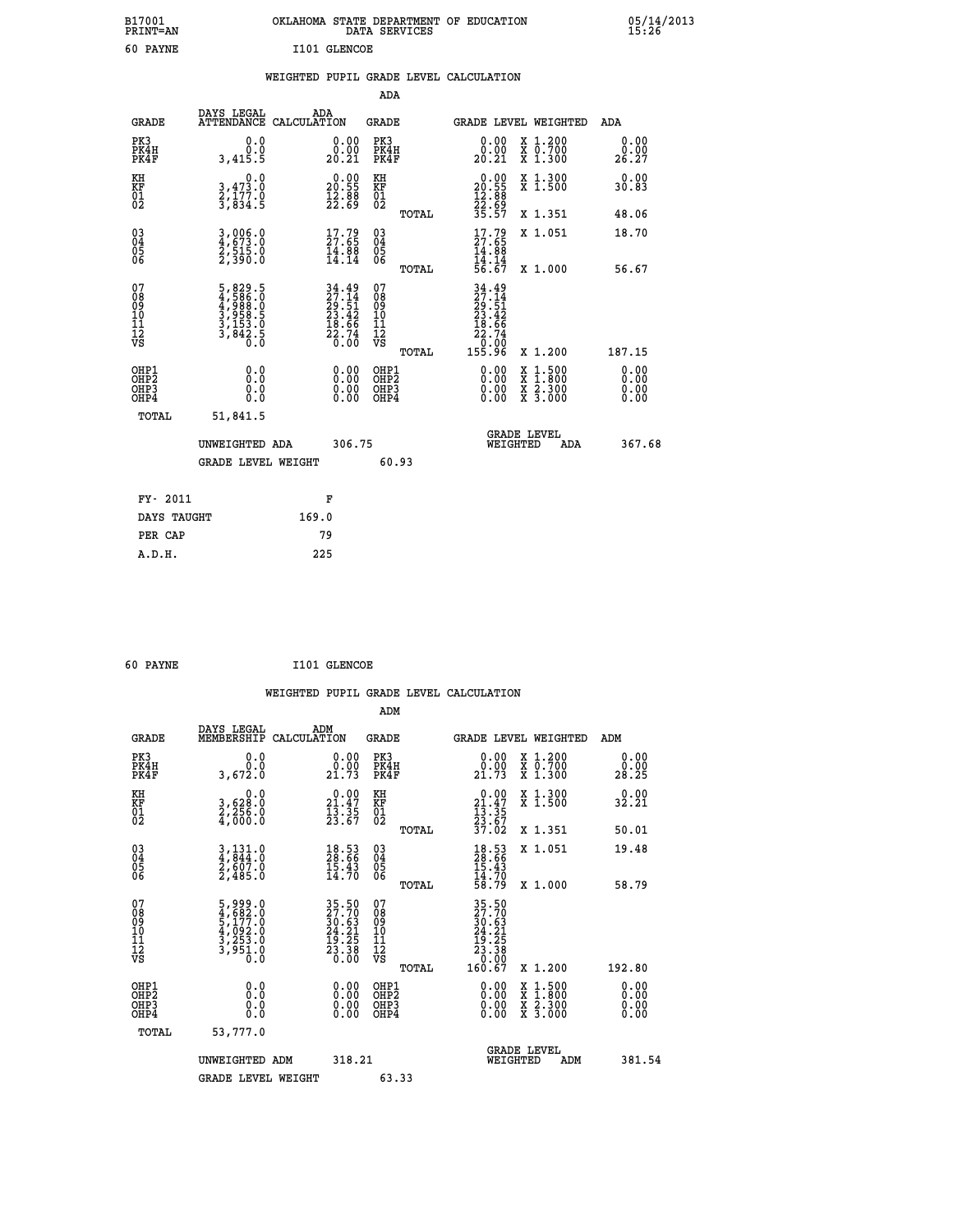|           | OKLAHOMA STATE DEPARTMENT OF EDUCATION<br>DATA SERVICES |  |
|-----------|---------------------------------------------------------|--|
| T103 YALE |                                                         |  |

## **WEIGHTED PUPIL GRADE LEVEL CALCULATION**

|                                                                              |              |                                                                           |                                                                          | ADA                                                 |       |                                                                                      |                                          |                              |
|------------------------------------------------------------------------------|--------------|---------------------------------------------------------------------------|--------------------------------------------------------------------------|-----------------------------------------------------|-------|--------------------------------------------------------------------------------------|------------------------------------------|------------------------------|
|                                                                              | <b>GRADE</b> | DAYS LEGAL<br>ATTENDANCE CALCULATION                                      | ADA                                                                      | <b>GRADE</b>                                        |       |                                                                                      | GRADE LEVEL WEIGHTED                     | ADA                          |
| PK3<br>PK4H<br>PK4F                                                          |              | 0.0<br>3,205.0                                                            | $\begin{smallmatrix} 0.00\\ 0.00\\ 19.31 \end{smallmatrix}$              | PK3<br>PK4H<br>PK4F                                 |       | $\begin{smallmatrix} 0.00\\ 0.00\\ 19.31 \end{smallmatrix}$                          | X 1.200<br>X 0.700<br>X 1.300            | 0.00<br>0.00<br>25.10        |
| KH<br><b>KF</b><br>01<br>02                                                  |              | 0.0<br>$\frac{4}{5}, \frac{792}{90}.$<br>$\frac{5}{4}, \frac{417}{90}.$   | $\begin{smallmatrix} 0.00\\ 28.87\\ 30.12\\ 26.61 \end{smallmatrix}$     | KH<br>KF<br>01<br>02                                |       | $\begin{smallmatrix} 0.00\\ 28.87\\ 30.12\\ 26.61\\ 56.73 \end{smallmatrix}$         | X 1.300<br>X 1.500                       | 0.00<br>43.31                |
|                                                                              |              |                                                                           |                                                                          |                                                     | TOTAL |                                                                                      | X 1.351                                  | 76.64                        |
| $^{03}_{04}$<br>Ŏ5<br>06                                                     |              | 4,949.5<br>5,580.5<br>6,045.0<br>6,858.5                                  | $\begin{smallmatrix} 29.82\ 33.62\ 36.42\ 41.32 \end{smallmatrix}$       | $\begin{array}{c} 03 \\ 04 \\ 05 \\ 06 \end{array}$ | TOTAL | $\begin{smallmatrix} 29.82\ 33.62\ 36.42\ 41.32\ 111.36 \end{smallmatrix}$           | X 1.051<br>X 1.000                       | 31.34<br>111.36              |
| 07<br>08901112<br>1112<br>VS                                                 |              | 5,651.5<br>6,525.5<br>6,733.0<br>5,082.0<br>5,989.5<br>6,519.5<br>6,519.5 | $34.05$<br>$39.31$<br>$40.56$<br>$30.61$<br>$42.18$<br>$39.31$<br>$0.00$ | 07<br>08901112<br>1112<br>VS                        |       | $34.05$<br>$39.31$<br>$40.56$<br>$30.61$<br>$42.18$<br>$39.31$<br>$0.00$<br>$226.02$ |                                          |                              |
|                                                                              |              |                                                                           |                                                                          |                                                     | TOTAL |                                                                                      | X 1.200                                  | 271.22                       |
| OHP1<br>OH <sub>P</sub> <sub>2</sub><br>OH <sub>P3</sub><br>OH <sub>P4</sub> |              | 0.0<br>0.000                                                              | $\begin{smallmatrix} 0.00 \ 0.00 \ 0.00 \ 0.00 \end{smallmatrix}$        | OHP1<br>OHP <sub>2</sub><br>OHP3<br>OHP4            |       |                                                                                      | X 1:500<br>X 1:800<br>X 2:300<br>X 3:000 | 0.00<br>0.00<br>0.00<br>0.00 |
|                                                                              | TOTAL        | 78,349.5                                                                  |                                                                          |                                                     |       |                                                                                      |                                          |                              |
|                                                                              |              | UNWEIGHTED ADA                                                            | 472.11                                                                   |                                                     |       |                                                                                      | GRADE LEVEL<br>WEIGHTED<br>ADA           | 558.97                       |
|                                                                              |              | <b>GRADE LEVEL WEIGHT</b>                                                 |                                                                          | 86.86                                               |       |                                                                                      |                                          |                              |
|                                                                              | FY- 2011     |                                                                           | F                                                                        |                                                     |       |                                                                                      |                                          |                              |
|                                                                              | DAYS TAUGHT  | 166.0                                                                     |                                                                          |                                                     |       |                                                                                      |                                          |                              |
|                                                                              | PER CAP      |                                                                           | 81                                                                       |                                                     |       |                                                                                      |                                          |                              |

| 60 PAYNE | I103 YALE |  |
|----------|-----------|--|
|          |           |  |

 **A.D.H. 320**

 **B17001<br>PRINT=AN<br>60 PAYNE** 

|                                                    |                                                                                     |                    |                                                                      |                                                    |       | WEIGHTED PUPIL GRADE LEVEL CALCULATION                                                                                                              |                                                                                                  |     |                        |
|----------------------------------------------------|-------------------------------------------------------------------------------------|--------------------|----------------------------------------------------------------------|----------------------------------------------------|-------|-----------------------------------------------------------------------------------------------------------------------------------------------------|--------------------------------------------------------------------------------------------------|-----|------------------------|
|                                                    |                                                                                     |                    |                                                                      | ADM                                                |       |                                                                                                                                                     |                                                                                                  |     |                        |
| <b>GRADE</b>                                       | DAYS LEGAL<br>MEMBERSHIP                                                            | ADM<br>CALCULATION |                                                                      | <b>GRADE</b>                                       |       | <b>GRADE LEVEL WEIGHTED</b>                                                                                                                         |                                                                                                  |     | ADM                    |
| PK3<br>PK4H<br>PK4F                                | 0.0<br>0.0<br>3,514.0                                                               |                    | $\begin{smallmatrix} 0.00\\ 0.00\\ 21.17 \end{smallmatrix}$          | PK3<br>PK4H<br>PK4F                                |       | $\begin{smallmatrix} 0.00\\ 0.00\\ 21.17 \end{smallmatrix}$                                                                                         | X 1.200<br>X 0.700<br>X 1.300                                                                    |     | 0.00<br>29.00<br>27.52 |
| KH<br>KF<br>01<br>02                               | 0.0<br>5,359:0<br>5,354:0<br>4,690:0                                                |                    | $\begin{smallmatrix} 0.00\\ 32.28\\ 32.25\\ 28.25 \end{smallmatrix}$ | KH<br>KF<br>01<br>02                               |       | $\begin{smallmatrix} 0.00\\ 32.28\\ 32.25\\ 28.25\\ 28.25\\ 60.50 \end{smallmatrix}$                                                                | X 1.300<br>X 1.500                                                                               |     | 0.00<br>48.42          |
|                                                    |                                                                                     |                    |                                                                      |                                                    | TOTAL |                                                                                                                                                     | X 1.351                                                                                          |     | 81.74                  |
| $\begin{matrix} 03 \\ 04 \\ 05 \\ 06 \end{matrix}$ | $\frac{5}{5}, \frac{184}{831}.0$<br>$\frac{6}{7}, \frac{389}{294}.0$                |                    | 31.23<br>35.13<br>38.49<br>43.94                                     | $\begin{matrix} 03 \\ 04 \\ 05 \\ 06 \end{matrix}$ |       | $31.23\n35.13\n38.49\n43.94\n117.56$                                                                                                                | X 1.051                                                                                          |     | 32.82                  |
|                                                    |                                                                                     |                    |                                                                      |                                                    | TOTAL |                                                                                                                                                     | X 1.000                                                                                          |     | 117.56                 |
| 07<br>0890112<br>1112<br>VS                        | $5,928.0$<br>$7,265.0$<br>$7,265.0$<br>$5,440.0$<br>$7,464.0$<br>$7,092.0$<br>$0.0$ |                    | 35.71<br>42.99<br>43.77<br>32.77<br>32.75<br>45.05<br>42.75<br>0.00  | 07<br>08<br>09<br>01<br>11<br>11<br>12<br>VS       |       | $\begin{array}{r} 35 \cdot 71 \\ 42 \cdot 97 \\ 43 \cdot 77 \\ 32 \cdot 77 \\ 45 \cdot 05 \\ 42 \cdot 75 \\ 0 \cdot 00 \\ 243 \cdot 04 \end{array}$ |                                                                                                  |     |                        |
|                                                    |                                                                                     |                    |                                                                      |                                                    | TOTAL |                                                                                                                                                     | X 1.200                                                                                          |     | 291.65                 |
| OHP1<br>OHP2<br>OH <sub>P3</sub><br>OHP4           | 0.0<br>0.000                                                                        |                    | $\begin{smallmatrix} 0.00 \ 0.00 \ 0.00 \ 0.00 \end{smallmatrix}$    | OHP1<br>OHP2<br>OHP <sub>3</sub>                   |       | $0.00$<br>$0.00$<br>0.00                                                                                                                            | $\begin{smallmatrix} x & 1 & 500 \\ x & 1 & 800 \\ x & 2 & 300 \\ x & 3 & 000 \end{smallmatrix}$ |     | 0.00<br>0.00<br>0.00   |
| TOTAL                                              | 83,940.0                                                                            |                    |                                                                      |                                                    |       |                                                                                                                                                     |                                                                                                  |     |                        |
|                                                    | UNWEIGHTED ADM                                                                      |                    | 505.78                                                               |                                                    |       |                                                                                                                                                     | <b>GRADE LEVEL</b><br>WEIGHTED                                                                   | ADM | 599.71                 |
|                                                    | <b>GRADE LEVEL WEIGHT</b>                                                           |                    |                                                                      | 93.93                                              |       |                                                                                                                                                     |                                                                                                  |     |                        |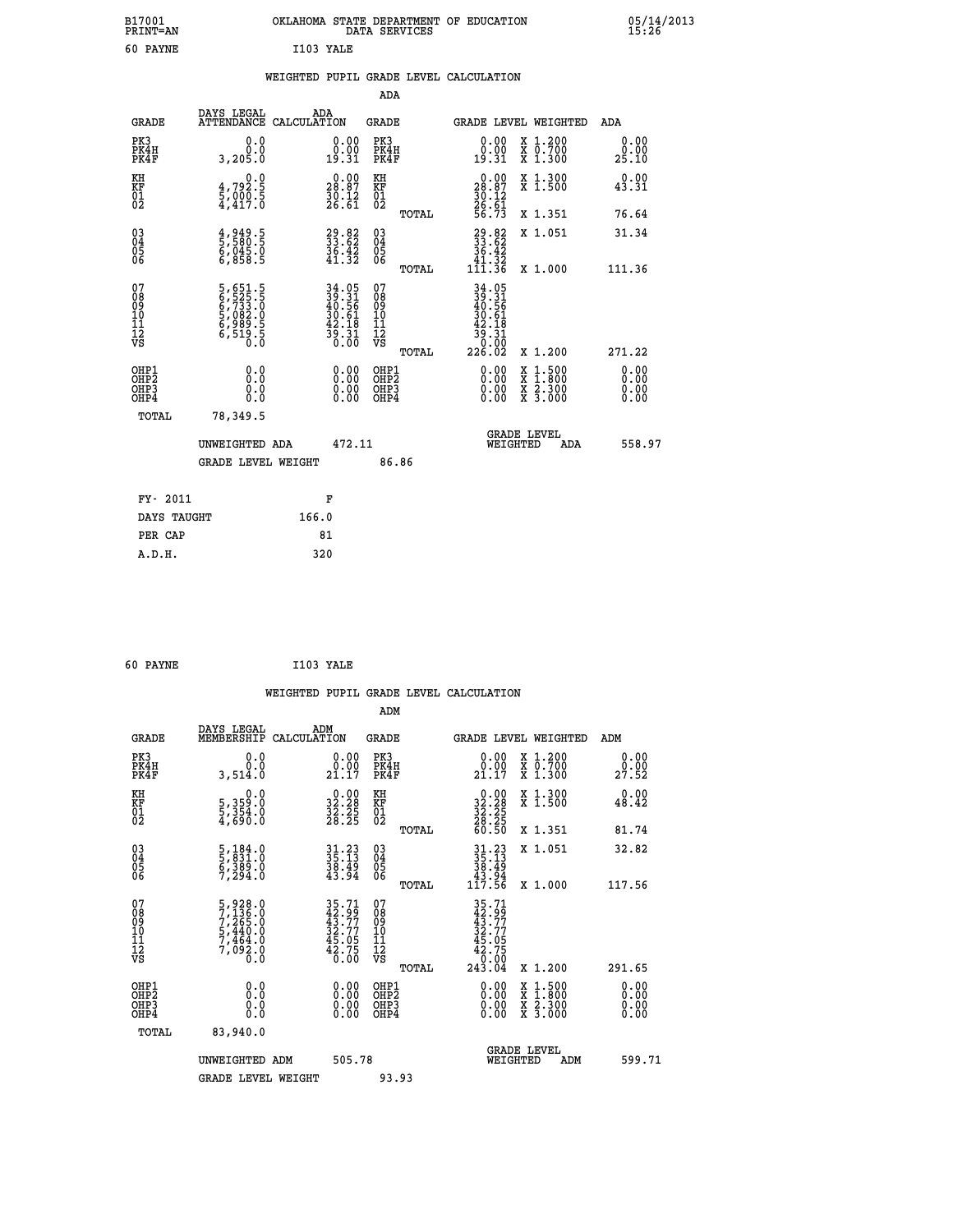|  | OKLAHOMA STATE DEPARTMENT OF EDUCATION<br>DATA SERVICES |  |
|--|---------------------------------------------------------|--|
|  | COUNTY TOTALS                                           |  |

| B17001<br>PRINT=AN                     |                                                                                                                                        | OKLAHOMA STATE DEPARTMENT OF EDUCATION                                                                      | DATA SERVICES                                      |                                                                                            |                                                                                          | 25.28                              |
|----------------------------------------|----------------------------------------------------------------------------------------------------------------------------------------|-------------------------------------------------------------------------------------------------------------|----------------------------------------------------|--------------------------------------------------------------------------------------------|------------------------------------------------------------------------------------------|------------------------------------|
| <b>PAYNE</b>                           |                                                                                                                                        |                                                                                                             | COUNTY TOTALS                                      |                                                                                            |                                                                                          |                                    |
|                                        |                                                                                                                                        | WEIGHTED PUPIL GRADE LEVEL CALCULATION                                                                      | <b>ADA</b>                                         |                                                                                            |                                                                                          |                                    |
| <b>GRADE</b>                           | DAYS LEGAL                                                                                                                             | ADA<br>ATTENDANCE CALCULATION                                                                               | GRADE                                              | GRADE LEVEL WEIGHTED                                                                       |                                                                                          | ADA                                |
| PK3<br>PK4H<br>PK4F                    | 6,335.0<br>15,518.5<br>100,486.5                                                                                                       | 37.36<br>91.30<br>592.60                                                                                    | PK3<br>PK4H<br>PK4F                                | 37.36<br>91.30<br>592.60                                                                   | X 1.200<br>X 0.700<br>X 1.300                                                            | 44.84<br>63.91<br>770.38           |
| KH<br>KF<br>01<br>02                   | 0.0<br>138,671.0<br>139,038.0<br>130,600.5                                                                                             | 817.66<br>$\frac{819}{770.13}$                                                                              | KH<br>KF<br>01<br>02                               | $0.00$<br>$817.66$<br>00.010<br>770.13<br>1,590.02                                         | X 1.300<br>X 1.500                                                                       | 0.00<br>1,226.51                   |
|                                        |                                                                                                                                        |                                                                                                             | TOTAL                                              |                                                                                            | X 1.351                                                                                  | 2,148.12                           |
| $\substack{03 \\ 04}$<br>05<br>06      | 124, 220.5<br>124, 917.5<br>$\overline{1}\overline{1}\overline{7}$ , $\overline{3}\overline{8}\overline{4}\overline{.0}$<br>113, 363.0 | $732.66$<br>$736.75$<br>$692.56$<br>$668.96$                                                                | $\begin{matrix} 03 \\ 04 \\ 05 \\ 06 \end{matrix}$ | 732.66<br>736.75<br>692.56<br>668.96<br>2,098.27                                           | X 1.051                                                                                  | 2,868.29                           |
|                                        |                                                                                                                                        |                                                                                                             | TOTAL                                              |                                                                                            | X 1.000                                                                                  | 2,098.27                           |
| 07<br>08<br>09<br>10<br>11<br>12<br>VS | $\begin{smallmatrix} 115, 889 & 0\\ 106, 068 & 0\\ 115, 847 & 5\\ 111, 875 & 0\\ 109, 337 & 0\\ 99, 312 & 5\\ 0 & 0 \end{smallmatrix}$ | $\begin{smallmatrix} 683.76\\ 626.03\\ 683.84\\ 663.84\\ 660.11\\ 645.32\\ 586.45\\ 0.00 \end{smallmatrix}$ | 07<br>08<br>09<br>11<br>11<br>12<br>VS<br>TOTAL    | 683.76<br>626:03<br>6883:84<br>6660:11<br>645:32<br>586.45<br>0.0 <sup>1</sup><br>3,885.51 | X 1.200                                                                                  | 4,662.62                           |
| OHP1<br>OHP2<br>OHP3<br>OHP4           | 491.0<br>0.0<br>0.0<br>0.0                                                                                                             | $\frac{2.91}{0.00}$<br>0.00<br>0.00                                                                         | OHP1<br>OHP2<br>OHP3<br>OHP4                       | $2.91$<br>$0.00$<br>0.00<br>0.00                                                           | $\begin{smallmatrix} x & 1.500 \\ x & 1.800 \\ x & 2.300 \\ x & 3.000 \end{smallmatrix}$ | $\frac{4}{0}$ : 37<br>0.00<br>0.00 |
| TOTAL                                  | 1,669,354.5                                                                                                                            |                                                                                                             |                                                    |                                                                                            |                                                                                          |                                    |
|                                        | UNWEIGHTED ADA<br>GRADE LEVEL WEIGHT                                                                                                   | 9,848.29                                                                                                    | 1,940.75                                           | <b>GRADE LEVEL</b><br>WEIGHTED                                                             | ADA                                                                                      | 11,789.04                          |
|                                        |                                                                                                                                        |                                                                                                             |                                                    |                                                                                            |                                                                                          |                                    |
| FY- 2011                               |                                                                                                                                        | F                                                                                                           |                                                    |                                                                                            |                                                                                          |                                    |
| DAYS TAUGHT                            |                                                                                                                                        | 1,182.0                                                                                                     |                                                    |                                                                                            |                                                                                          |                                    |
| PER CAP                                |                                                                                                                                        | 382                                                                                                         |                                                    |                                                                                            |                                                                                          |                                    |

 **A.D.H. 6,295**

**PAYNE COUNTY TOTALS** 

|                                                    |                                                                                                     |                                                                                                   | ADM                                             |                                                                                                              |                                                                   |                              |
|----------------------------------------------------|-----------------------------------------------------------------------------------------------------|---------------------------------------------------------------------------------------------------|-------------------------------------------------|--------------------------------------------------------------------------------------------------------------|-------------------------------------------------------------------|------------------------------|
| <b>GRADE</b>                                       | DAYS LEGAL<br>MEMBERSHIP                                                                            | ADM<br>CALCULATION                                                                                | <b>GRADE</b>                                    | GRADE LEVEL WEIGHTED                                                                                         |                                                                   | ADM                          |
| PK3<br>PK4H<br>PK4F                                | 6,611.0<br>16,576.0<br>108,730.0                                                                    | 38.99<br>97.53<br>641.23                                                                          | PK3<br>PK4H<br>PK4F                             | 38.99<br>97.53<br>641.23                                                                                     | X 1.200<br>X 0.700<br>X 1.300                                     | 44.84<br>68.27<br>833.60     |
| KH<br>KF<br>01<br>02                               | 0.0<br>147,497.0<br>$\frac{146}{136}, \frac{863}{847}.8$                                            | 0.00<br>869.73<br>866.05<br>806.96                                                                | KH<br>KF<br>01<br>02                            | 0.00<br>869.73<br>806.05                                                                                     | X 1.300<br>X 1.500                                                | 0.00<br>1,304.61             |
|                                                    |                                                                                                     |                                                                                                   | TOTAL                                           | 1,673.01                                                                                                     | X 1.351                                                           | 2,260.25                     |
| $\begin{matrix} 03 \\ 04 \\ 05 \\ 06 \end{matrix}$ | 130,074.0<br>130,794.0<br>122,923.0                                                                 | $767.17$<br>$771.40$<br>$725.25$<br>$706.05$                                                      | $\substack{03 \\ 04}$<br>05                     | 767.17<br>771.40<br>725.25                                                                                   | X 1.051                                                           | 806.30                       |
|                                                    | 119,648.0                                                                                           |                                                                                                   | TOTAL                                           | 706.05<br>2,202.70                                                                                           | X 1.000                                                           | 2,202.70                     |
| 07<br>08<br>09<br>001<br>11<br>11<br>12<br>VS      | 122, 582.0<br>112, 329.0<br>123, 266.0<br>119, 212.0<br>116, 783.0<br>106,698.0<br>$0.\overline{0}$ | 723.25<br>$6\bar{6}\bar{3}\cdot\bar{0}\bar{0}$<br>$7\overline{0}3.40$<br>689.26<br>630.04<br>0.00 | 07<br>08<br>09<br>11<br>11<br>12<br>VS<br>TOTAL | 723.25<br>$\begin{array}{r} 723.700 \\ 727.65 \\ 703.40 \\ 689.26 \\ 630.04 \end{array}$<br>0.00<br>4,136.60 | X 1.200                                                           | 4,963.92                     |
| OHP1<br>OHP2<br>OHP3<br>OHP4                       | 519.0<br>0.0<br>0.0<br>Ŏ.Ŏ                                                                          | 3.07<br>0.00<br>0.00                                                                              | OHP1<br>OHP2<br>OHP3<br>OHP4                    | 3.07<br>0.00<br>0.00                                                                                         | $\frac{x}{x}$ $\frac{1.500}{1.800}$<br>$\bar{x}$ 2.300<br>X 3.000 | 4.61<br>0.00<br>0.00<br>0.00 |
|                                                    | TOTAL<br>1,767,952.0                                                                                |                                                                                                   |                                                 |                                                                                                              |                                                                   |                              |
|                                                    | UNWEIGHTED ADM                                                                                      | 10,430.03                                                                                         |                                                 | <b>GRADE LEVEL</b><br>WEIGHTED                                                                               | ADM                                                               | 12,491.05                    |
|                                                    | <b>GRADE LEVEL WEIGHT</b>                                                                           |                                                                                                   | 2,061.02                                        |                                                                                                              |                                                                   |                              |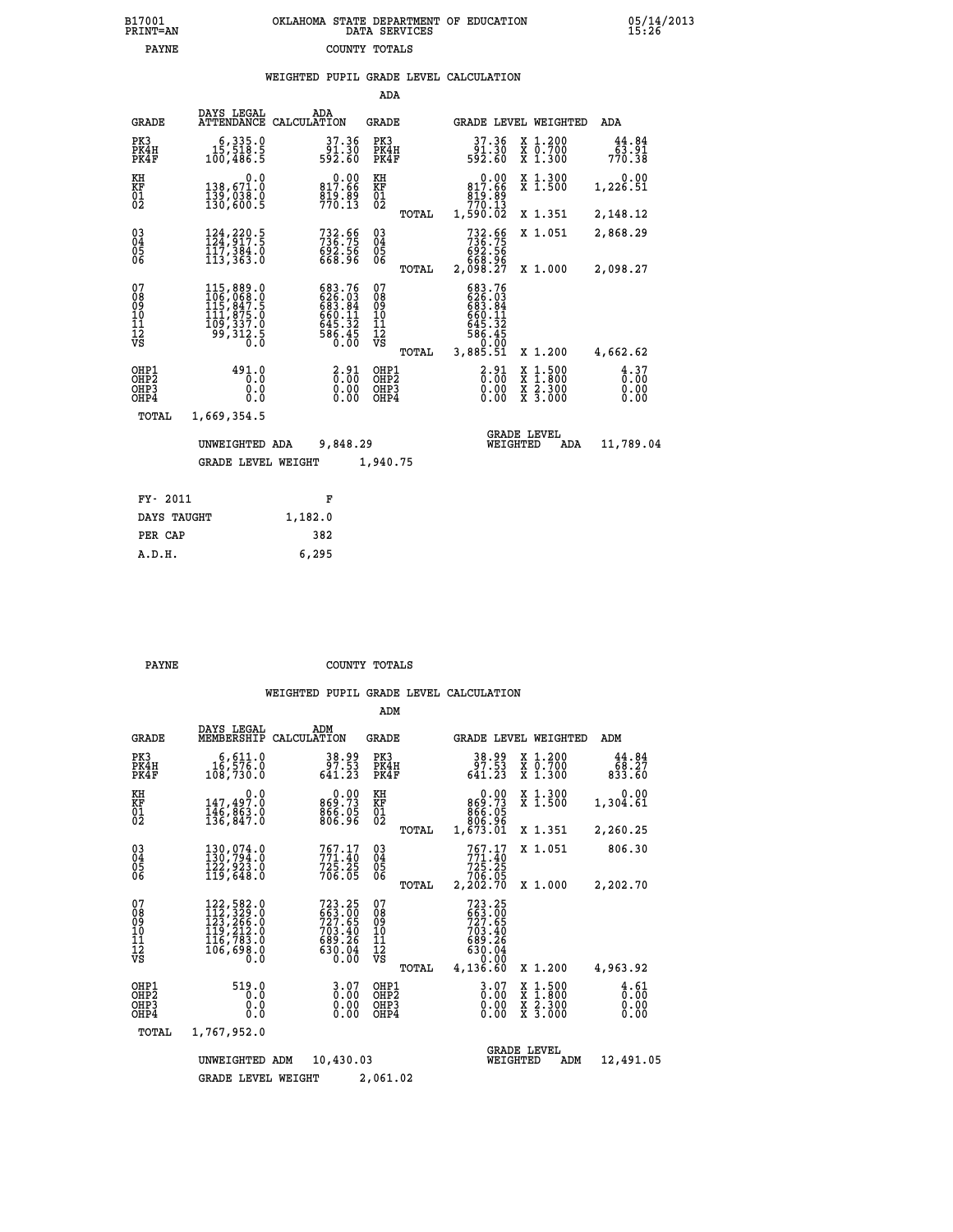| B17001<br><b>PRINT=AN</b>                          |                                                           | OKLAHOMA STATE DEPARTMENT OF EDUCATION                                                                                                                                                                                                                                                                                                                                                                                          | DATA SERVICES                                      |                                                        |                                                                                                                                      | 05/14/2013<br>15:26   |  |
|----------------------------------------------------|-----------------------------------------------------------|---------------------------------------------------------------------------------------------------------------------------------------------------------------------------------------------------------------------------------------------------------------------------------------------------------------------------------------------------------------------------------------------------------------------------------|----------------------------------------------------|--------------------------------------------------------|--------------------------------------------------------------------------------------------------------------------------------------|-----------------------|--|
| 61 PITTSBURG                                       |                                                           | C009 KREBS                                                                                                                                                                                                                                                                                                                                                                                                                      |                                                    |                                                        |                                                                                                                                      |                       |  |
|                                                    |                                                           | WEIGHTED PUPIL GRADE LEVEL CALCULATION                                                                                                                                                                                                                                                                                                                                                                                          |                                                    |                                                        |                                                                                                                                      |                       |  |
|                                                    |                                                           |                                                                                                                                                                                                                                                                                                                                                                                                                                 | ADA                                                |                                                        |                                                                                                                                      |                       |  |
| <b>GRADE</b>                                       | DAYS LEGAL<br>ATTENDANCE CALCULATION                      | ADA                                                                                                                                                                                                                                                                                                                                                                                                                             | GRADE                                              | <b>GRADE LEVEL WEIGHTED</b>                            |                                                                                                                                      | ADA                   |  |
| PK3<br>PK4H<br>PK4F                                | 274.0<br>0.0<br>5,949.0                                   | 1.64<br>0.00<br>35.62                                                                                                                                                                                                                                                                                                                                                                                                           | PK3<br>PK4H<br>PK4F                                | 1.64<br>ō:ŏō<br>35.62                                  | X 1.200<br>X 0.700<br>X 1.300                                                                                                        | 1.97<br>0.00<br>46.31 |  |
| KH<br>KF<br>$\overline{01}$                        | 0.0<br>8,273.0<br>$7,150.5$<br>6,041.0                    | $\begin{smallmatrix} 0.00\\ 49.54\\ 42.82\\ 36.17 \end{smallmatrix}$                                                                                                                                                                                                                                                                                                                                                            | KH<br>KF<br>01<br>02                               | $0.00$<br>$49.54$<br>$42.82$<br>$36.17$<br>$78.99$     | X 1.300<br>X 1.500                                                                                                                   | 0.00<br>74.31         |  |
|                                                    |                                                           |                                                                                                                                                                                                                                                                                                                                                                                                                                 | TOTAL                                              |                                                        | X 1.351                                                                                                                              | 106.72                |  |
| $\begin{matrix} 03 \\ 04 \\ 05 \\ 06 \end{matrix}$ | 5,821.5<br>5,899.0<br>5,688.5<br>4,572.0                  | 34.86<br>35.32<br>34.06<br>27.38                                                                                                                                                                                                                                                                                                                                                                                                | $\begin{matrix} 03 \\ 04 \\ 05 \\ 06 \end{matrix}$ | $34.86$<br>$35.32$<br>$34.06$<br>27.38<br>96.76        | X 1.051                                                                                                                              | 36.64                 |  |
|                                                    |                                                           |                                                                                                                                                                                                                                                                                                                                                                                                                                 | TOTAL                                              |                                                        | X 1.000                                                                                                                              | 96.76                 |  |
| 078901112<br>00010112<br>VS                        | $\frac{4}{3}, \frac{717}{792}$ . 5<br>Ŏ.Ŏ<br>0.0<br>$\S.$ | $\overset{28}{\phantom{0}28}\,\overset{25}{\phantom{0}0}\,\overset{70}{\phantom{0}0}\,\overset{8}{\phantom{0}0}\,\overset{70}{\phantom{0}0}\,\overset{80}{\phantom{0}0}\,\overset{70}{\phantom{0}0}\,\overset{80}{\phantom{0}0}\,\overset{70}{\phantom{0}0}\,\overset{80}{\phantom{0}0}\,\overset{70}{\phantom{0}0}\,\overset{80}{\phantom{0}0}\,\overset{70}{\phantom{0}0}\,\overset{80}{\phantom{0}0}\,\overset{80}{\phantom$ | 078901112<br>00010112<br>VS                        | 28.25<br>28.70<br>0.00<br>0.00<br>0.00<br>0.00<br>0.00 |                                                                                                                                      |                       |  |
|                                                    |                                                           |                                                                                                                                                                                                                                                                                                                                                                                                                                 | TOTAL                                              | 56.95                                                  | X 1.200                                                                                                                              | 68.34                 |  |
| OHP1<br>OHP2<br>OHP <sub>3</sub><br>OHP4           | 0.0<br>Ō.Ō<br>0.0<br>0.0                                  | 0.00<br>0.00                                                                                                                                                                                                                                                                                                                                                                                                                    | OHP1<br>OHP <sub>2</sub><br>OHP3<br>OHP4           | 0.00<br>0.00<br>0.00                                   | $\begin{smallmatrix} \mathtt{X} & 1 & 500 \\ \mathtt{X} & 1 & 800 \\ \mathtt{X} & 2 & 300 \\ \mathtt{X} & 3 & 000 \end{smallmatrix}$ | 0.00<br>0.00<br>0.00  |  |
| TOTAL                                              | 59,178.0                                                  |                                                                                                                                                                                                                                                                                                                                                                                                                                 |                                                    |                                                        |                                                                                                                                      |                       |  |
|                                                    | UNWEIGHTED ADA                                            | 354.36                                                                                                                                                                                                                                                                                                                                                                                                                          |                                                    | <b>GRADE LEVEL</b><br>WEIGHTED                         | ADA                                                                                                                                  | 431.05                |  |
|                                                    | GRADE LEVEL WEIGHT                                        |                                                                                                                                                                                                                                                                                                                                                                                                                                 | 76.69                                              |                                                        |                                                                                                                                      |                       |  |
| FY- 2011                                           |                                                           | F                                                                                                                                                                                                                                                                                                                                                                                                                               |                                                    |                                                        |                                                                                                                                      |                       |  |
| DAYS TAUGHT                                        |                                                           | 167.0                                                                                                                                                                                                                                                                                                                                                                                                                           |                                                    |                                                        |                                                                                                                                      |                       |  |
|                                                    |                                                           |                                                                                                                                                                                                                                                                                                                                                                                                                                 |                                                    |                                                        |                                                                                                                                      |                       |  |

| FY- 2011    | F     |
|-------------|-------|
| DAYS TAUGHT | 167.0 |
| PER CAP     | 0     |
| A.D.H.      | 0     |
|             |       |

| 61 PITTSBURG | C009 KREBS |
|--------------|------------|
|              |            |

| <b>GRADE</b>                             | DAYS LEGAL<br>MEMBERSHIP                                                                                              | ADM<br>CALCULATION                                                   | <b>GRADE</b>                                        |       |                                                                                                                                                                                                                                                                                | <b>GRADE LEVEL WEIGHTED</b>              | ADM                       |  |
|------------------------------------------|-----------------------------------------------------------------------------------------------------------------------|----------------------------------------------------------------------|-----------------------------------------------------|-------|--------------------------------------------------------------------------------------------------------------------------------------------------------------------------------------------------------------------------------------------------------------------------------|------------------------------------------|---------------------------|--|
| PK3<br>PK4H<br>PK4F                      | 276.0<br>6,459.0                                                                                                      | $\frac{1}{0}$ : $\frac{65}{00}$<br>38.68                             | PK3<br>PK4H<br>PK4F                                 |       | $\frac{1}{0}$ : $\frac{65}{00}$<br>38.68                                                                                                                                                                                                                                       | X 1.200<br>X 0.700<br>X 1.300            | $1.98$<br>$0.00$<br>50.28 |  |
| KH<br>KF<br>01<br>02                     | 0.0<br>8,800:0<br>7,625.0<br>6,353:0                                                                                  | $\begin{smallmatrix} 0.00\\ 52.69\\ 45.66\\ 38.04 \end{smallmatrix}$ | KH<br>KF<br>01<br>02                                |       | $\begin{smallmatrix} 0.00\\ 52.69\\ 45.66\\ 38.04\\ 33.70 \end{smallmatrix}$                                                                                                                                                                                                   | X 1.300<br>X 1.500                       | 0.00<br>79.04             |  |
|                                          |                                                                                                                       |                                                                      |                                                     | TOTAL |                                                                                                                                                                                                                                                                                | X 1.351                                  | 113.08                    |  |
| 03<br>04<br>05<br>06                     | $\begin{smallmatrix} 6\,, & 162\,, & 0\\ 6\,, & 298\,. & 0\\ 5\,, & 968\,. & 0\\ 4\,, & 831\,. & 0 \end{smallmatrix}$ | 36.90<br>37.71<br>35.74<br>28.93                                     | $\begin{array}{c} 03 \\ 04 \\ 05 \\ 06 \end{array}$ |       | $\begin{array}{c} 36.90 \\ 37.71 \\ 35.74 \\ 28.93 \\ 102.38 \end{array}$                                                                                                                                                                                                      | X 1.051                                  | 38.78                     |  |
|                                          |                                                                                                                       |                                                                      |                                                     | TOTAL |                                                                                                                                                                                                                                                                                | X 1.000                                  | 102.38                    |  |
| 07<br>089<br>090<br>1112<br>VS           | $\begin{smallmatrix} 5,037.0 & 0\\ 5,081.0 & 0\\ 0.0 & 0\\ 0.0 & 0\\ 0.0 & 0\\ 0.0 & 0\\ 0.0 & 0\end{smallmatrix}$    | $30.16\n30.43\n0.00\n0.00\n0.00\n0.00\n0.00$                         | 07<br>08<br>09<br>001<br>11<br>11<br>12<br>VS       |       | $\begin{smallmatrix} 30.16\\ 30.43\\ 0.00\\ 0.00\\ 0.00\\ 0.00\\ 0.00\\ 0.00\\ 0.59 \end{smallmatrix}$                                                                                                                                                                         |                                          |                           |  |
|                                          |                                                                                                                       |                                                                      |                                                     | TOTAL |                                                                                                                                                                                                                                                                                | X 1.200                                  | 72.71                     |  |
| OHP1<br>OHP2<br>OH <sub>P3</sub><br>OHP4 | 0.0<br>0.000                                                                                                          |                                                                      | OHP1<br>OHP2<br>OHP3<br>OHP4                        |       | $\begin{smallmatrix} 0.00 & 0.00 & 0.00 & 0.00 & 0.00 & 0.00 & 0.00 & 0.00 & 0.00 & 0.00 & 0.00 & 0.00 & 0.00 & 0.00 & 0.00 & 0.00 & 0.00 & 0.00 & 0.00 & 0.00 & 0.00 & 0.00 & 0.00 & 0.00 & 0.00 & 0.00 & 0.00 & 0.00 & 0.00 & 0.00 & 0.00 & 0.00 & 0.00 & 0.00 & 0.00 & 0.0$ | X 1:500<br>X 1:800<br>X 2:300<br>X 3:000 | 0.00<br>0.00<br>0.00      |  |
| TOTAL                                    | 62,890.0                                                                                                              |                                                                      |                                                     |       |                                                                                                                                                                                                                                                                                |                                          |                           |  |
|                                          | UNWEIGHTED                                                                                                            | 376.59<br>ADM                                                        |                                                     |       | WEIGHTED                                                                                                                                                                                                                                                                       | <b>GRADE LEVEL</b><br>ADM                | 458.25                    |  |
|                                          | <b>GRADE LEVEL WEIGHT</b>                                                                                             |                                                                      | 81.66                                               |       |                                                                                                                                                                                                                                                                                |                                          |                           |  |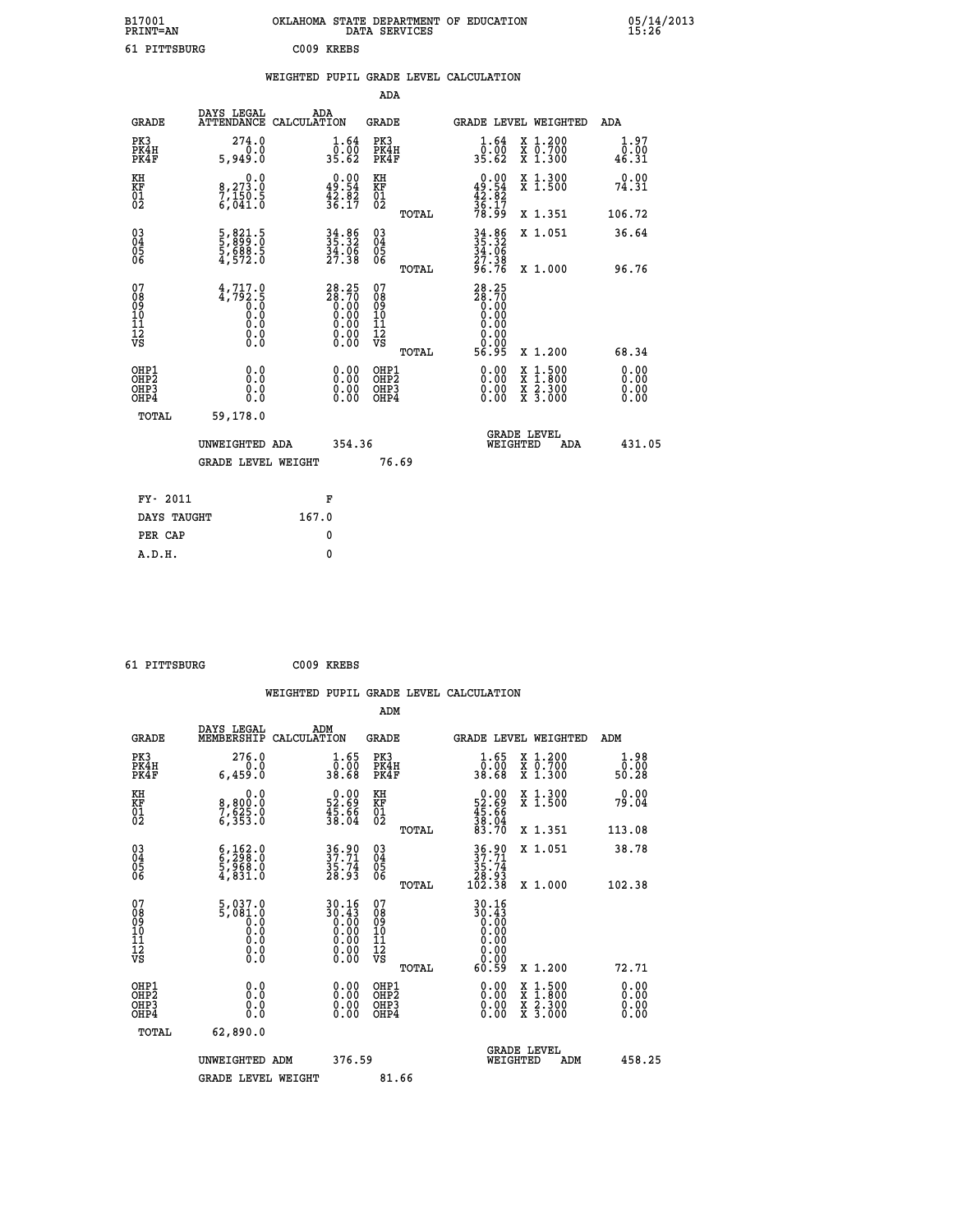# **B17001 OKLAHOMA STATE DEPARTMENT OF EDUCATION 05/14/2013 PRINT=AN DATA SERVICES 15:26 61 PITTSBURG C029 FRINK-CHAMBERS**

|            |                |     | WEIGHTED PUPIL GRADE LEVEL CALCULATION |  |
|------------|----------------|-----|----------------------------------------|--|
|            |                | ADA |                                        |  |
| DAVG TEGAT | $\overline{ }$ |     |                                        |  |

| <b>GRADE</b>                                       | DAYS LEGAL<br><b>ATTENDANCE</b>                                                                                       | ADA<br>CALCULATION |                                                                      | <b>GRADE</b>                           |       |                                                                                                                                                                                                                                                                                | <b>GRADE LEVEL WEIGHTED</b>                                                                      | ADA                          |
|----------------------------------------------------|-----------------------------------------------------------------------------------------------------------------------|--------------------|----------------------------------------------------------------------|----------------------------------------|-------|--------------------------------------------------------------------------------------------------------------------------------------------------------------------------------------------------------------------------------------------------------------------------------|--------------------------------------------------------------------------------------------------|------------------------------|
| PK3<br>PK4H<br>PK4F                                | 0.0<br>5,631.0                                                                                                        |                    | 33.32<br>0.00                                                        | PK3<br>PK4H<br>PK4F                    |       | $33.32$<br>0.00                                                                                                                                                                                                                                                                | X 1.200<br>X 0.700<br>X 1.300                                                                    | 0.00<br>23.32<br>0.00        |
| KH<br>KF<br>01<br>02                               | 0.0<br>7,709:0<br>7,562:5<br>6,548:0                                                                                  |                    | $\begin{smallmatrix} 0.00\\ 45.62\\ 44.75\\ 38.75 \end{smallmatrix}$ | KH<br>KF<br>01<br>02                   |       | $0.00\n45.62\n44.75\n38.75\n38.50$                                                                                                                                                                                                                                             | X 1.300<br>X 1.500                                                                               | 0.00<br>68.43                |
|                                                    |                                                                                                                       |                    |                                                                      |                                        | TOTAL |                                                                                                                                                                                                                                                                                | X 1.351                                                                                          | 112.81                       |
| $\begin{matrix} 03 \\ 04 \\ 05 \\ 06 \end{matrix}$ | 7,894.5<br>7,062.5<br>6,999.0<br>7,640.0                                                                              |                    | $\frac{46}{11.79}$<br>$\frac{41.41}{45.21}$                          | $\substack{03 \\ 04}$<br>05<br>06      |       | 46.71<br>41.41<br>$\frac{45.21}{128.41}$                                                                                                                                                                                                                                       | X 1.051                                                                                          | 49.09                        |
| 07                                                 |                                                                                                                       |                    |                                                                      |                                        | TOTAL |                                                                                                                                                                                                                                                                                | X 1.000                                                                                          | 128.41                       |
| 08<br>09<br>11<br>11<br>12<br>VS                   | $\frac{4}{5}, \frac{675}{193}$ $\cdot \frac{5}{0}$<br>0.0<br>$\begin{smallmatrix} 0.16 \ 0.0 \ 0.0 \end{smallmatrix}$ |                    | $27.66$<br>$30.73$                                                   | 07<br>08<br>09<br>11<br>11<br>12<br>VS |       | 27.66<br>30:73<br>0.00<br>0.00<br>0.00<br>0.00                                                                                                                                                                                                                                 |                                                                                                  |                              |
|                                                    |                                                                                                                       |                    |                                                                      |                                        | TOTAL | 58.39                                                                                                                                                                                                                                                                          | X 1.200                                                                                          | 70.07                        |
| OHP1<br>OHP2<br>OHP3<br>OHP4                       | 0.0<br>0.000                                                                                                          |                    | $\begin{smallmatrix} 0.00 \ 0.00 \ 0.00 \ 0.00 \end{smallmatrix}$    | OHP1<br>OHP2<br>OHP3<br>OHP4           |       | $\begin{smallmatrix} 0.00 & 0.00 & 0.00 & 0.00 & 0.00 & 0.00 & 0.00 & 0.00 & 0.00 & 0.00 & 0.00 & 0.00 & 0.00 & 0.00 & 0.00 & 0.00 & 0.00 & 0.00 & 0.00 & 0.00 & 0.00 & 0.00 & 0.00 & 0.00 & 0.00 & 0.00 & 0.00 & 0.00 & 0.00 & 0.00 & 0.00 & 0.00 & 0.00 & 0.00 & 0.00 & 0.0$ | $\begin{smallmatrix} x & 1 & 500 \\ x & 1 & 800 \\ x & 2 & 300 \\ x & 3 & 000 \end{smallmatrix}$ | 0.00<br>Ŏ.ŎŎ<br>0.00<br>0.00 |
| <b>TOTAL</b>                                       | 66,915.0                                                                                                              |                    |                                                                      |                                        |       |                                                                                                                                                                                                                                                                                |                                                                                                  |                              |
|                                                    | UNWEIGHTED ADA                                                                                                        |                    | 395.95                                                               |                                        |       | WEIGHTED                                                                                                                                                                                                                                                                       | <b>GRADE LEVEL</b><br>ADA                                                                        | 452.13                       |
|                                                    | <b>GRADE LEVEL WEIGHT</b>                                                                                             |                    |                                                                      | 56.18                                  |       |                                                                                                                                                                                                                                                                                |                                                                                                  |                              |
| FY- 2011                                           |                                                                                                                       |                    | F                                                                    |                                        |       |                                                                                                                                                                                                                                                                                |                                                                                                  |                              |
| DAYS TAUGHT                                        |                                                                                                                       | 169.0              |                                                                      |                                        |       |                                                                                                                                                                                                                                                                                |                                                                                                  |                              |
|                                                    |                                                                                                                       |                    |                                                                      |                                        |       |                                                                                                                                                                                                                                                                                |                                                                                                  |                              |

| <b>DITTERIIRC</b> |  |
|-------------------|--|

 **PER CAP 33 A.D.H. 245**

 **61 PITTSBURG C029 FRINK-CHAMBERS**

|                                                    |                                                                                                       |                                                                                                              | ADM                                                |       |                                                                  |                                                                                                                                           |                              |  |
|----------------------------------------------------|-------------------------------------------------------------------------------------------------------|--------------------------------------------------------------------------------------------------------------|----------------------------------------------------|-------|------------------------------------------------------------------|-------------------------------------------------------------------------------------------------------------------------------------------|------------------------------|--|
| <b>GRADE</b>                                       | DAYS LEGAL<br>MEMBERSHIP                                                                              | ADM<br>CALCULATION                                                                                           | <b>GRADE</b>                                       |       | GRADE LEVEL WEIGHTED                                             |                                                                                                                                           | ADM                          |  |
| PK3<br>PK4H<br>PK4F                                | 0.0<br>$6,02\frac{3}{6}\cdot\frac{6}{6}$                                                              | 35.63<br>0.00                                                                                                | PK3<br>PK4H<br>PK4F                                |       | 35.63<br>0.00                                                    | X 1.200<br>X 0.700<br>X 1.300                                                                                                             | 0.00<br>24.94<br>0.00        |  |
| KH<br>KF<br>01<br>02                               | $7,893.0$<br>$7,687.0$<br>$6,608.0$                                                                   | $\begin{smallmatrix} 0.00\\ 46.70\\ 45.49\\ 39.10 \end{smallmatrix}$                                         | KH<br>KF<br>01<br>02                               |       | $0.00\n46.70\n45.49\n39.10\n84.59$                               | X 1.300<br>X 1.500                                                                                                                        | 0.00<br>70.05                |  |
|                                                    |                                                                                                       |                                                                                                              |                                                    | TOTAL |                                                                  | X 1.351                                                                                                                                   | 114.28                       |  |
| $\begin{matrix} 03 \\ 04 \\ 05 \\ 06 \end{matrix}$ | 8,022.0<br>7,179.0<br>7,194.0<br>7,664.0                                                              | $47.47$<br>$42.48$<br>$\frac{42.57}{45.35}$                                                                  | $\begin{matrix} 03 \\ 04 \\ 05 \\ 06 \end{matrix}$ |       | $47.47\n42.48\n42.57\n45.35\n130.40$                             | X 1.051                                                                                                                                   | 49.89                        |  |
|                                                    |                                                                                                       |                                                                                                              |                                                    | TOTAL |                                                                  | X 1.000                                                                                                                                   | 130.40                       |  |
| 07<br>08<br>09<br>101<br>11<br>12<br>VS            | $\frac{4}{5}$ , 700.0<br>$\begin{smallmatrix} 0.0 & 0 \ 0.0 & 0 \ 0.0 & 0 \end{smallmatrix}$<br>$\S.$ | ${\footnotesize\begin{array}{c} 27.81\\ 31.02\\ 0.00\\ 0.00\\ 0.00\\ 0.00\\ 0.00\\ 0.00\\ 0.00 \end{array}}$ | 07<br>08<br>09<br>11<br>11<br>12<br>VS             |       | $27.81$<br>$31.02$<br>$0.00$<br>$0.00$<br>$0.00$<br>≬:≬≬<br>≬:≬≬ |                                                                                                                                           |                              |  |
|                                                    |                                                                                                       |                                                                                                              |                                                    | TOTAL | 58.83                                                            | X 1.200                                                                                                                                   | 70.60                        |  |
| OHP1<br>OHP2<br>OH <sub>P3</sub><br>OHP4           | 0.0<br>$\begin{smallmatrix} 0.0 & 0 \ 0.0 & 0 \end{smallmatrix}$                                      | $0.00$<br>$0.00$<br>0.00                                                                                     | OHP1<br>OHP2<br>OHP <sub>3</sub>                   |       | $0.00$<br>$0.00$<br>0.00                                         | $\begin{smallmatrix} \mathtt{X} & 1\cdot500\\ \mathtt{X} & 1\cdot800\\ \mathtt{X} & 2\cdot300\\ \mathtt{X} & 3\cdot000 \end{smallmatrix}$ | 0.00<br>Ŏ.ŎŎ<br>Q.QQ<br>0.00 |  |
| TOTAL                                              | 68,212.0                                                                                              |                                                                                                              |                                                    |       |                                                                  |                                                                                                                                           |                              |  |
|                                                    | UNWEIGHTED ADM                                                                                        | 403.62                                                                                                       |                                                    |       | <b>GRADE LEVEL</b><br>WEIGHTED                                   | ADM                                                                                                                                       | 460.16                       |  |
|                                                    | <b>GRADE LEVEL WEIGHT</b>                                                                             |                                                                                                              | 56.54                                              |       |                                                                  |                                                                                                                                           |                              |  |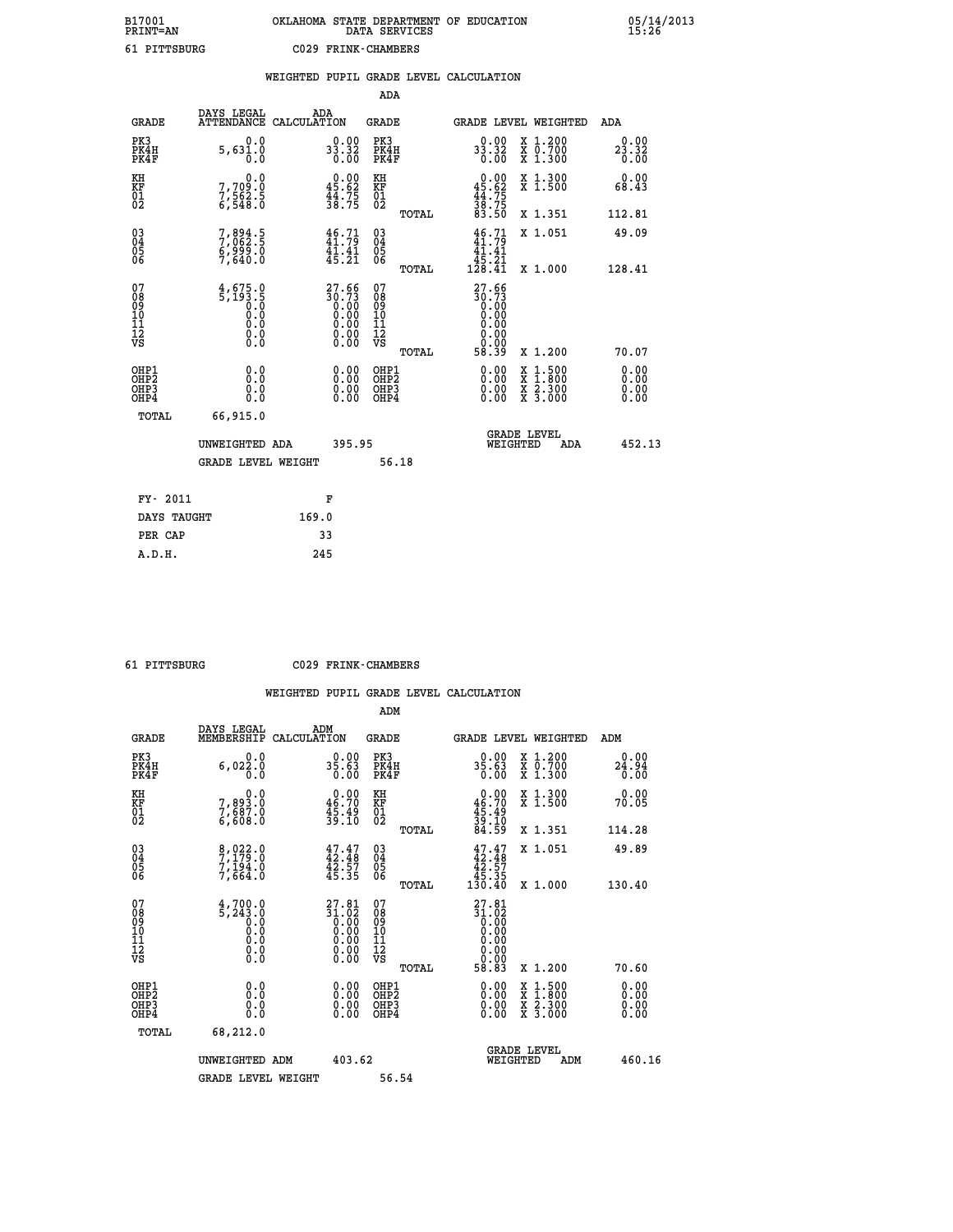| B17001<br><b>PRINT=AN</b> | OKLAHOMA STATE DEPARTMENT OF EDUCATION<br>DATA SERVICES |  |
|---------------------------|---------------------------------------------------------|--|
| 61 PITTSBURG              | C056 TANNEHILL                                          |  |

|                             |                                                 | WEIGHTED |                                |                             |       | PUPIL GRADE LEVEL CALCULATION |              |                               |                                                              |
|-----------------------------|-------------------------------------------------|----------|--------------------------------|-----------------------------|-------|-------------------------------|--------------|-------------------------------|--------------------------------------------------------------|
|                             |                                                 |          |                                | ADA                         |       |                               |              |                               |                                                              |
| <b>GRADE</b>                | DAYS LEGAL<br>ATTENDANCE CALCULATION            | ADA      |                                | GRADE                       |       |                               |              | <b>GRADE LEVEL WEIGHTED</b>   | ADA                                                          |
| PK3<br>PK4H<br>PK4F         | 0.0<br>2,614.0                                  |          | $0.00$<br>15.56<br>0.00        | PK3<br>PK4H<br>PK4F         |       | 15.56                         | 0.00<br>0.00 | X 1.200<br>X 0.700<br>X 1.300 | $\begin{smallmatrix} 0.00 \ 10.89 \end{smallmatrix}$<br>0.00 |
| ΚH<br><b>KF</b><br>01<br>02 | 0.0<br>3,897<br>3<br>3<br>$\frac{471.0}{309.0}$ |          | 23.20<br>$\frac{20.56}{19.70}$ | КH<br>KF<br>$\overline{01}$ |       | 23<br>$\frac{70.56}{19.70}$   | 0.00<br>.20  | X 1.300<br>X <sub>1.500</sub> | $0.00$<br>34.80                                              |
|                             |                                                 |          |                                |                             | TOTAL | 40 <sub>1</sub>               | . 36         | 1.351                         | 54.53                                                        |

| $\begin{matrix} 03 \\ 04 \\ 05 \\ 06 \end{matrix}$            | 2,601.0<br>3,710.0<br>2,985.0<br>2,707.0    | $\begin{smallmatrix} 15.48\\ 22.08\\ 17.77\\ 16.11 \end{smallmatrix}$                                 | $\begin{matrix} 03 \\ 04 \\ 05 \\ 06 \end{matrix}$<br>TOTAL      | $15.48$<br>$17.77$<br>$16.11$<br>$55.96$                                                        |                                | X 1.051<br>X 1.000                       | 16.27<br>55.96                                           |
|---------------------------------------------------------------|---------------------------------------------|-------------------------------------------------------------------------------------------------------|------------------------------------------------------------------|-------------------------------------------------------------------------------------------------|--------------------------------|------------------------------------------|----------------------------------------------------------|
| 07<br>08<br>09<br>101<br>11<br>12<br>VS                       |                                             | $\begin{smallmatrix} 17.97\ 16.30\ 0.00\ 0.00\ 0.00\ 0.00\ 0.00\ 0.00\ 0.00\ 0.00\ \end{smallmatrix}$ | 07<br>08<br>09<br>001<br>11<br>11<br>12<br>VS<br>TOTAL           | $\begin{smallmatrix} 17.97\\16.30\\0.00\\0.00\\0.00\\0.00\\0.00\\0.10\\34.27 \end{smallmatrix}$ |                                | X 1.200                                  | 41.12                                                    |
| OHP1<br>OHP <sub>2</sub><br>OH <sub>P3</sub><br>OHP4<br>TOTAL | 201.0<br>0.0<br>Ŏ.Ŏ<br>31,252.0             | $\begin{smallmatrix} 1.20\ 0.00\ 0.00 \end{smallmatrix}$                                              | OHP1<br>OHP <sub>2</sub><br>OHP <sub>3</sub><br>OHP <sub>4</sub> | $\begin{smallmatrix} 1.20\ 0.00\ 0.00 \end{smallmatrix}$                                        |                                | X 1:500<br>X 1:800<br>X 2:300<br>X 3:000 | $\begin{smallmatrix} 1.80\ 0.00\ 0.00 \end{smallmatrix}$ |
|                                                               | UNWEIGHTED ADA<br><b>GRADE LEVEL WEIGHT</b> | 186.03                                                                                                | 29.34                                                            |                                                                                                 | <b>GRADE LEVEL</b><br>WEIGHTED | ADA                                      | 215.37                                                   |
| FY- 2011                                                      |                                             | F                                                                                                     |                                                                  |                                                                                                 |                                |                                          |                                                          |

| --<br>----  |       |
|-------------|-------|
| DAYS TAUGHT | 168.0 |
| PER CAP     | 73    |
| A.D.H.      | 186   |
|             |       |

 **ADM**

 **61 PITTSBURG C056 TANNEHILL**

 **B17001<br>PRINT=AN** 

| <b>GRADE</b>                             | DAYS LEGAL<br>MEMBERSHIP                                                     | ADM<br>CALCULATION                                                 | <b>GRADE</b>                                       |       | <b>GRADE LEVEL WEIGHTED</b>                                                                                                                   |                                          | ADM                                |
|------------------------------------------|------------------------------------------------------------------------------|--------------------------------------------------------------------|----------------------------------------------------|-------|-----------------------------------------------------------------------------------------------------------------------------------------------|------------------------------------------|------------------------------------|
| PK3<br>PK4H<br>PK4F                      | 0.0<br>2,908.0<br>0.0                                                        | 17.31<br>0.00                                                      | PK3<br>PK4H<br>PK4F                                |       | 17.31<br>0.00                                                                                                                                 | X 1.200<br>X 0.700<br>X 1.300            | $0.00$<br>12.12<br>0.00            |
| KH<br>KF<br>01<br>02                     | $\begin{smallmatrix} 0.0 \\ 4.093.0 \\ 3.636.0 \\ 3.413.0 \end{smallmatrix}$ | $\begin{smallmatrix} 0.00\\24.36\\21.64\\20.32 \end{smallmatrix}$  | KH<br>KF<br>01<br>02                               |       | 24.36<br>$\frac{21.64}{20.32}$<br>41.96                                                                                                       | X 1.300<br>X 1.500                       | 0.00<br>36.54                      |
|                                          |                                                                              |                                                                    |                                                    | TOTAL |                                                                                                                                               | X 1.351                                  | 56.69                              |
| 03<br>04<br>05<br>06                     | 2,693.0<br>3,888.0<br>3,222.0<br>2,873.0                                     | $\begin{smallmatrix} 16.03\ 23.14\ 19.18\ 17.10 \end{smallmatrix}$ | $\begin{matrix} 03 \\ 04 \\ 05 \\ 06 \end{matrix}$ |       | $16.03$<br>$23.14$<br>$19.18$<br>$17.10$<br>$59.42$                                                                                           | X 1.051                                  | 16.85                              |
|                                          |                                                                              |                                                                    |                                                    | TOTAL |                                                                                                                                               | X 1.000                                  | 59.42                              |
| 07<br>089<br>090<br>1112<br>VS           |                                                                              | $19.19\n17.24\n0.00\n0.00\n0.00\n0.00\n0.00$                       | 07<br>08<br>09<br>11<br>11<br>12<br>VS             | TOTAL | $\begin{smallmatrix} 19 & .19 \\ 17 & .24 \\ 0 & .00 \\ 0 & .00 \\ 0 & .00 \\ 0 & .00 \\ 0 & .00 \\ 0 & .00 \\ 36 & .43 \\ \end{smallmatrix}$ | X 1.200                                  | 43.72                              |
|                                          | 208.0                                                                        |                                                                    |                                                    |       |                                                                                                                                               |                                          |                                    |
| OHP1<br>OHP2<br>OH <sub>P3</sub><br>OHP4 | 0.0<br>0.000                                                                 | $\begin{smallmatrix} 1\cdot 24\0.00\0.00 \end{smallmatrix}$        | OHP1<br>OHP2<br>OHP3<br>OHP4                       |       | $\begin{smallmatrix} 1\ 0.24\ 0.00\ 0.00\ 0.00 \end{smallmatrix}$                                                                             | X 1:500<br>X 1:800<br>X 2:300<br>X 3:000 | $\frac{1}{0}$ : 00<br>0.00<br>0.00 |
| TOTAL                                    | 33,054.0                                                                     |                                                                    |                                                    |       |                                                                                                                                               |                                          |                                    |
|                                          | UNWEIGHTED                                                                   | 196.75<br>ADM                                                      |                                                    |       | WEIGHTED                                                                                                                                      | <b>GRADE LEVEL</b><br>ADM                | 227.20                             |
|                                          | <b>GRADE LEVEL WEIGHT</b>                                                    |                                                                    | 30.45                                              |       |                                                                                                                                               |                                          |                                    |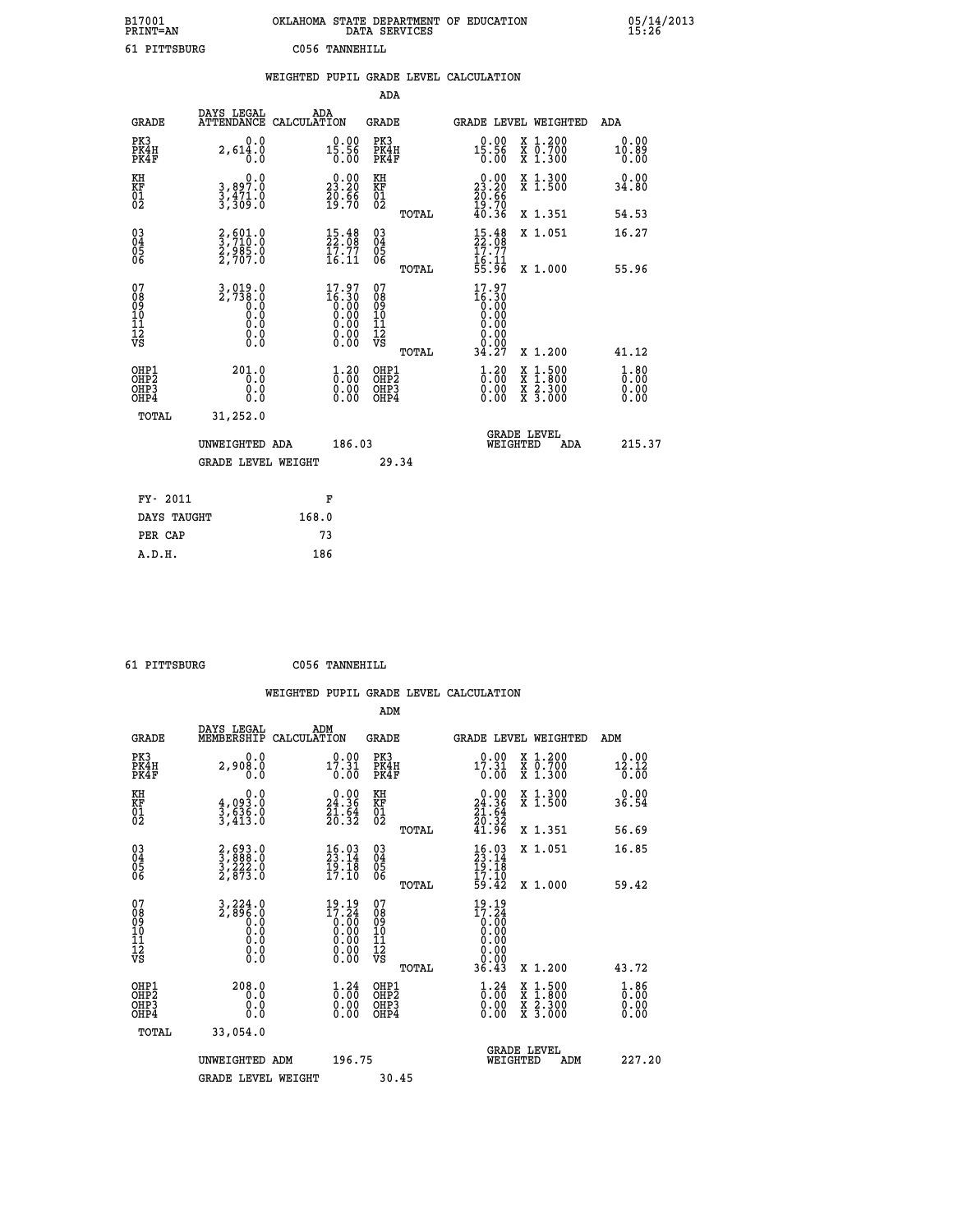| B17001<br><b>PRINT=AN</b> | OKLAHOMA STATE DEPARTMENT OF EDUCATION<br>DATA SERVICES | 05/14/2013<br>15:26 |
|---------------------------|---------------------------------------------------------|---------------------|
| 61 PITTSBURG              | C088 HAYWOOD                                            |                     |

|                                                    |                                                                        | WEIGHTED PUPIL GRADE LEVEL CALCULATION                                                                                |                                        |       |                                                          |                                                                                                                                           |                              |
|----------------------------------------------------|------------------------------------------------------------------------|-----------------------------------------------------------------------------------------------------------------------|----------------------------------------|-------|----------------------------------------------------------|-------------------------------------------------------------------------------------------------------------------------------------------|------------------------------|
|                                                    |                                                                        |                                                                                                                       | ADA                                    |       |                                                          |                                                                                                                                           |                              |
| <b>GRADE</b>                                       | DAYS LEGAL                                                             | ADA<br>ATTENDANCE CALCULATION                                                                                         | <b>GRADE</b>                           |       | GRADE LEVEL WEIGHTED                                     |                                                                                                                                           | ADA                          |
| PK3<br>PK4H<br>PK4F                                | 1,923.0<br>993.0                                                       | $\begin{array}{c} 11.58 \\ 0.00 \\ 5.98 \end{array}$                                                                  | PK3<br>PK4H<br>PK4F                    |       | 11.58<br>$\frac{0}{5}.00$<br>5.98                        | X 1.200<br>X 0.700<br>X 1.300                                                                                                             | 13.90<br>0.00<br>7.77        |
| KH<br>KF<br>01<br>02                               | $\begin{smallmatrix} 0.0\\2,244.0\\1,795.0\\1,595.0 \end{smallmatrix}$ | $\begin{smallmatrix} 0.00\\13.52\\10.81\\9.61 \end{smallmatrix}$                                                      | KH<br>KF<br>01<br>02                   |       | $0.00$<br>13.52<br>$\frac{10.81}{9.61}$<br>$20.42$       | X 1.300<br>X 1.500                                                                                                                        | 0.00<br>20.28                |
|                                                    |                                                                        |                                                                                                                       |                                        | TOTAL |                                                          | X 1.351                                                                                                                                   | 27.59                        |
| $\begin{matrix} 03 \\ 04 \\ 05 \\ 06 \end{matrix}$ | $\frac{1}{2}$ , $\frac{220}{683}$ : 0<br>$\frac{1}{1}$ , 703.0         | $\begin{smallmatrix}7.35\\16.16\\10.26\\7.52\end{smallmatrix}$                                                        | $\substack{03 \\ 04}$<br>Ŏ5<br>06      |       | $7.35$<br>$16.16$<br>$10.26$<br>$7.52$<br>$33.94$        | X 1.051                                                                                                                                   | 7.72                         |
|                                                    |                                                                        |                                                                                                                       |                                        | TOTAL |                                                          | X 1.000                                                                                                                                   | 33.94                        |
| 07<br>08<br>09<br>101<br>112<br>VS                 | 985.0<br>2,336.8<br>0.0<br>$\S.$                                       | $14.07$<br>$0.00$<br>$0.00$<br>$0.00$<br>$0.00$<br>$\begin{smallmatrix} 0.00 & 0.00 \\ 0.00 & 0.00 \end{smallmatrix}$ | 07<br>08<br>09<br>11<br>11<br>12<br>VS | TOTAL | 5.93<br>$14.07$<br>0.00<br>0.00<br>0.00<br>0.00<br>20.00 | X 1.200                                                                                                                                   | 24.00                        |
| OHP1<br>OHP2<br>OH <sub>P3</sub><br>OHP4           | 0.0<br>Ō.Ō<br>0.0<br>0.0                                               | $\begin{smallmatrix} 0.00 \ 0.00 \ 0.00 \ 0.00 \end{smallmatrix}$                                                     | OHP1<br>OHP2<br>OHP3<br>OHP4           |       |                                                          | $\begin{smallmatrix} \mathtt{X} & 1\cdot500\\ \mathtt{X} & 1\cdot800\\ \mathtt{X} & 2\cdot300\\ \mathtt{X} & 3\cdot000 \end{smallmatrix}$ | 0.00<br>0.00<br>0.00<br>0.00 |
| TOTAL                                              | 18,725.0                                                               |                                                                                                                       |                                        |       |                                                          |                                                                                                                                           |                              |
|                                                    | UNWEIGHTED ADA                                                         | 112.79                                                                                                                |                                        |       | WEIGHTED                                                 | <b>GRADE LEVEL</b><br>ADA                                                                                                                 | 135.20                       |
|                                                    | <b>GRADE LEVEL WEIGHT</b>                                              |                                                                                                                       | 22.41                                  |       |                                                          |                                                                                                                                           |                              |
| FY- 2011                                           |                                                                        | F                                                                                                                     |                                        |       |                                                          |                                                                                                                                           |                              |
| DAYS TAUGHT                                        |                                                                        | 166.0                                                                                                                 |                                        |       |                                                          |                                                                                                                                           |                              |
| PER CAP                                            |                                                                        | 92                                                                                                                    |                                        |       |                                                          |                                                                                                                                           |                              |

 **ADM**

 **61 PITTSBURG C088 HAYWOOD**

| <b>GRADE</b>                                       | DAYS LEGAL<br>MEMBERSHIP                                                   | ADM<br>CALCULATION                                                                                                                                                                                                                                                                                                                        | <b>GRADE</b>                             |       |                                                                                                                                                         |          | GRADE LEVEL WEIGHTED                     | ADM                   |
|----------------------------------------------------|----------------------------------------------------------------------------|-------------------------------------------------------------------------------------------------------------------------------------------------------------------------------------------------------------------------------------------------------------------------------------------------------------------------------------------|------------------------------------------|-------|---------------------------------------------------------------------------------------------------------------------------------------------------------|----------|------------------------------------------|-----------------------|
| PK3<br>PK4H<br>PK4F                                | 1,934.0<br>0.0<br>0.0ee                                                    | 11.65<br>$\left[\begin{smallmatrix}\bar{0} & \bar{0} & \bar{0} \ \bar{0} & \bar{0} & \bar{0} \ 6 & \bar{0} & \bar{0} \end{smallmatrix}\right]$                                                                                                                                                                                            | PK3<br>PK4H<br>PK4F                      |       | 11.65<br>$\begin{matrix} 0.00 \\ 6.00 \end{matrix}$                                                                                                     |          | X 1.200<br>X 0.700<br>X 1.300            | 13.98<br>0.00<br>7.80 |
| KH<br>KF<br>01<br>02                               | $\begin{smallmatrix} & & 0.0\ 2.407.0\ 1.857.0\ 1.609.0 \end{smallmatrix}$ | $0.00$<br>14.50<br>1]:19<br>9∶59                                                                                                                                                                                                                                                                                                          | KH<br>KF<br>01<br>02                     |       | $\begin{array}{c} 0.00 \\ 14.50 \\ 11.19 \\ 9.69 \\ 20.88 \end{array}$                                                                                  |          | X 1.300<br>X 1.500                       | 0.00<br>21.75         |
|                                                    |                                                                            |                                                                                                                                                                                                                                                                                                                                           |                                          | TOTAL |                                                                                                                                                         |          | X 1.351                                  | 28.21                 |
| $\begin{matrix} 03 \\ 04 \\ 05 \\ 06 \end{matrix}$ | $\frac{1}{2}$ , $\frac{242}{729}$ . 0<br>1, 760. 0<br>1, 279. 0            | $\begin{smallmatrix}7.48\\16.44\\10.60\\7.70\end{smallmatrix}$                                                                                                                                                                                                                                                                            | $\substack{03 \\ 04}$<br>$\frac{05}{06}$ |       | $16.44$<br>$16.44$<br>$10.60$<br>$7.70$                                                                                                                 |          | X 1.051                                  | 7.86                  |
|                                                    |                                                                            |                                                                                                                                                                                                                                                                                                                                           |                                          | TOTAL | 34.74                                                                                                                                                   |          | X 1.000                                  | 34.74                 |
| 07<br>089<br>090<br>1112<br>VS                     | $1,046.0$<br>$2,564.0$<br>$0.0$<br>$0.0$<br>$0.0$<br>$0.0$<br>$0.0$        | $\begin{smallmatrix} 6 & 3 & 0 \\ 1 & 5 & 4 & 5 \\ 0 & 0 & 0 \\ 0 & 0 & 0 \\ 0 & 0 & 0 \\ 0 & 0 & 0 \\ 0 & 0 & 0 \\ 0 & 0 & 0 \\ 0 & 0 & 0 \\ 0 & 0 & 0 \\ 0 & 0 & 0 \\ 0 & 0 & 0 \\ 0 & 0 & 0 \\ 0 & 0 & 0 \\ 0 & 0 & 0 \\ 0 & 0 & 0 \\ 0 & 0 & 0 \\ 0 & 0 & 0 \\ 0 & 0 & 0 \\ 0 & 0 & 0 \\ 0 & 0 & 0 \\ 0 & 0 & 0 \\ 0 & 0 & 0 \\ 0 & $ | 07<br>08901112<br>1112<br>VS             | TOTAL | $\begin{smallmatrix} 6 & 3 & 0 \\ 1 & 5 & 4 & 5 \\ 0 & 0 & 0 & 0 \\ 0 & 0 & 0 & 0 \\ 0 & 0 & 0 & 0 \\ 0 & 0 & 0 & 0 \\ 2 & 1 & 7 & 5 \end{smallmatrix}$ |          | X 1.200                                  | 26.10                 |
|                                                    |                                                                            |                                                                                                                                                                                                                                                                                                                                           |                                          |       |                                                                                                                                                         |          |                                          |                       |
| OHP1<br>OHP2<br>OH <sub>P3</sub><br>OHP4           | 0.0<br>0.000                                                               | $\begin{smallmatrix} 0.00 & 0.00 & 0.00 & 0.00 & 0.00 & 0.00 & 0.00 & 0.00 & 0.00 & 0.00 & 0.00 & 0.00 & 0.00 & 0.00 & 0.00 & 0.00 & 0.00 & 0.00 & 0.00 & 0.00 & 0.00 & 0.00 & 0.00 & 0.00 & 0.00 & 0.00 & 0.00 & 0.00 & 0.00 & 0.00 & 0.00 & 0.00 & 0.00 & 0.00 & 0.00 & 0.0$                                                            | OHP1<br>OHP2<br>OHP3<br>OHP4             |       |                                                                                                                                                         |          | X 1:500<br>X 1:800<br>X 2:300<br>X 3:000 | 0.00<br>0.00<br>0.00  |
| TOTAL                                              | 19,423.0                                                                   |                                                                                                                                                                                                                                                                                                                                           |                                          |       |                                                                                                                                                         |          |                                          |                       |
|                                                    | UNWEIGHTED ADM                                                             | 117.00                                                                                                                                                                                                                                                                                                                                    |                                          |       |                                                                                                                                                         | WEIGHTED | <b>GRADE LEVEL</b><br>ADM                | 140.44                |
|                                                    | <b>GRADE LEVEL WEIGHT</b>                                                  |                                                                                                                                                                                                                                                                                                                                           | 23.44                                    |       |                                                                                                                                                         |          |                                          |                       |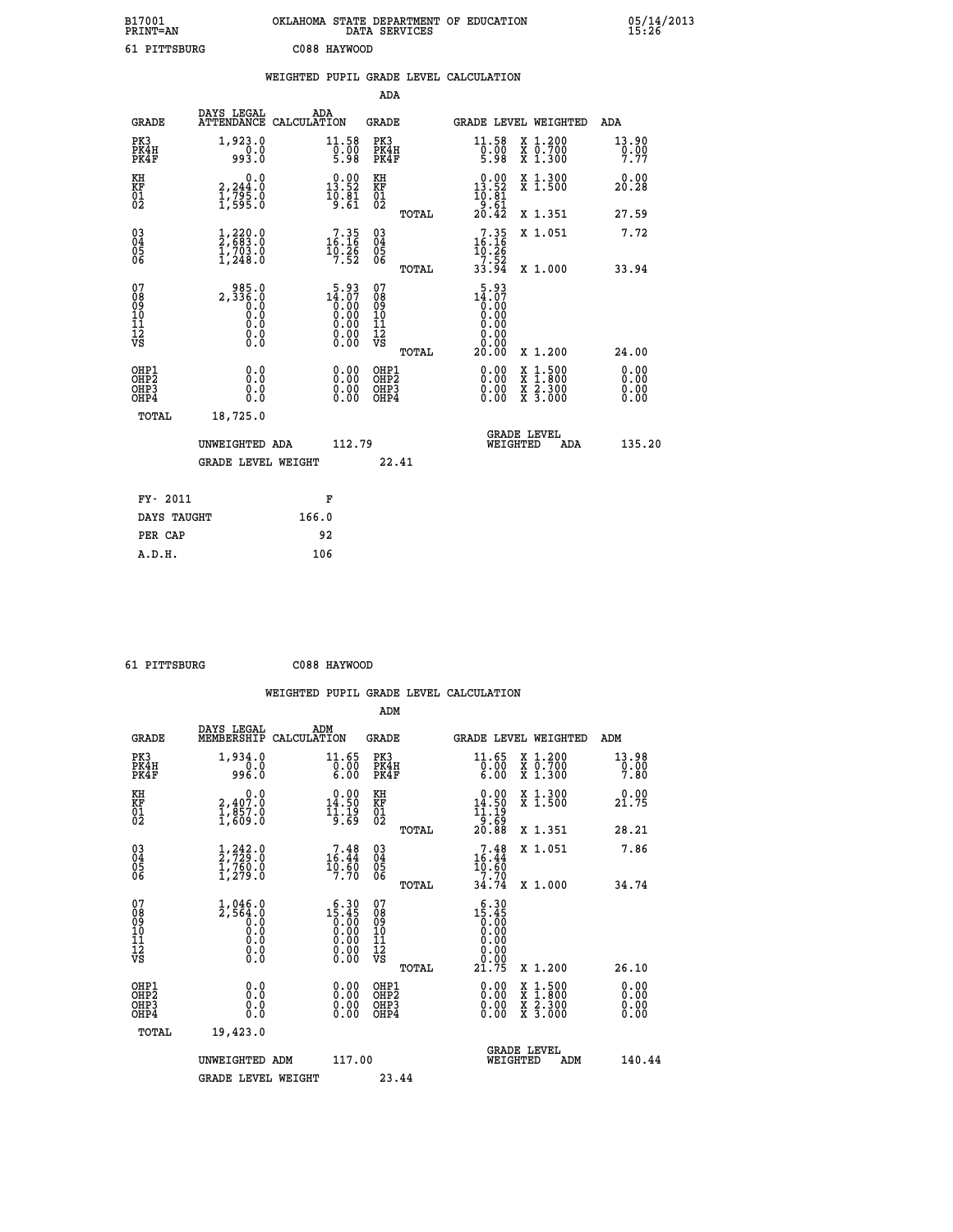| B17001<br><b>PRINT=AN</b> |              | OKLAHOMA STATE DEPARTMENT OF EDUCATION | DATA SERVICES |  |
|---------------------------|--------------|----------------------------------------|---------------|--|
|                           | 61 PITTSBURG | <b>I001 HARTSHORNE</b>                 |               |  |

|                                                              |                                                                                                                  |       |                                                                        |                                          |       | WEIGHTED PUPIL GRADE LEVEL CALCULATION                     |                                                                                                                                           |                                     |
|--------------------------------------------------------------|------------------------------------------------------------------------------------------------------------------|-------|------------------------------------------------------------------------|------------------------------------------|-------|------------------------------------------------------------|-------------------------------------------------------------------------------------------------------------------------------------------|-------------------------------------|
|                                                              |                                                                                                                  |       |                                                                        | <b>ADA</b>                               |       |                                                            |                                                                                                                                           |                                     |
| <b>GRADE</b>                                                 | DAYS LEGAL<br>ATTENDANCE CALCULATION                                                                             |       | ADA                                                                    | GRADE                                    |       | GRADE LEVEL WEIGHTED                                       |                                                                                                                                           | ADA                                 |
| PK3<br>PK4H<br>PK4F                                          | 589.0<br>0.0<br>6,070.0                                                                                          |       | $3.53$<br>$36.35$                                                      | PK3<br>PK4H<br>PK4F                      |       | $3.53$<br>$0.00$<br>36.35                                  | X 1.200<br>X 0.700<br>X 1.300                                                                                                             | 4.24<br>0.00<br>47.26               |
| KH<br>KF<br>01<br>02                                         | 0.0<br>6,803.0<br>$\frac{5}{8}$ , $\frac{576}{295}$ . $\frac{8}{8}$                                              |       | $\begin{smallmatrix} 0.00\\ 40.74\\ 54.35\\ 49.67 \end{smallmatrix}$   | KH<br>KF<br>01<br>02                     |       | 0.00<br>$40.74$<br>54.35<br>$49.67$<br>104.02              | X 1.300<br>X 1.500                                                                                                                        | 0.00<br>61.11                       |
|                                                              |                                                                                                                  |       |                                                                        |                                          | TOTAL |                                                            | X 1.351                                                                                                                                   | 140.53                              |
| $\begin{smallmatrix} 03 \\[-4pt] 04 \end{smallmatrix}$<br>Ŏ5 | 9,508.5<br>9,419.0<br>9,577.5<br>11,983.5                                                                        |       | 56.94<br>56.40<br>57.35<br>71.76                                       | $\substack{03 \\ 04}$<br>Ŏ5<br>06        |       | $\frac{56.94}{57.35}$<br>$\frac{71.76}{71.76}$<br>$185.51$ | X 1.051                                                                                                                                   | 59.84                               |
| ŌĞ                                                           |                                                                                                                  |       |                                                                        |                                          | TOTAL |                                                            | X 1.000                                                                                                                                   | 185.51                              |
| 07<br>08<br>09<br>11<br>11<br>12<br>VS                       | $\begin{smallmatrix} 11, 690.0\\ 8, 954.5\\ 11, 916.5\\ 10, 315.0\\ 8, 992.0\\ 7, 321.5\\ 0.0 \end{smallmatrix}$ |       | $70.00$<br>53.62<br>71.36<br>71.77<br>61.77<br>53.84<br>43.84<br>43.84 | 07<br>08<br>09<br>11<br>11<br>12<br>VS   | TOTAL | 70.00                                                      | X 1.200                                                                                                                                   | 425.32                              |
| OHP1<br>OH <sub>P</sub><br>OHP3<br>OHP4                      | 510.5<br>0.0<br>0.0                                                                                              |       | $\begin{smallmatrix} 3.06\ 0.00\ 0.00 \end{smallmatrix}$               | OHP1<br>OHP <sub>2</sub><br>OHP3<br>OHP4 |       | $\begin{smallmatrix} 3.06\ 0.00\ 0.00 \end{smallmatrix}$   | $\begin{smallmatrix} \mathtt{X} & 1\cdot500\\ \mathtt{X} & 1\cdot800\\ \mathtt{X} & 2\cdot300\\ \mathtt{X} & 3\cdot000 \end{smallmatrix}$ | $\frac{4.59}{0.00}$<br>0.00<br>0.00 |
| TOTAL                                                        | 131,021.5                                                                                                        |       |                                                                        |                                          |       |                                                            |                                                                                                                                           |                                     |
|                                                              | UNWEIGHTED ADA                                                                                                   |       | 784.58                                                                 |                                          |       | WEIGHTED                                                   | <b>GRADE LEVEL</b><br><b>ADA</b>                                                                                                          | 928.40                              |
|                                                              | <b>GRADE LEVEL WEIGHT</b>                                                                                        |       |                                                                        | 143.82                                   |       |                                                            |                                                                                                                                           |                                     |
| FY- 2011                                                     |                                                                                                                  |       | F                                                                      |                                          |       |                                                            |                                                                                                                                           |                                     |
| DAYS TAUGHT                                                  |                                                                                                                  | 167.0 |                                                                        |                                          |       |                                                            |                                                                                                                                           |                                     |
| PER CAP                                                      |                                                                                                                  |       | 57                                                                     |                                          |       |                                                            |                                                                                                                                           |                                     |

 **61 PITTSBURG I001 HARTSHORNE**

 **A.D.H. 728**

 **WEIGHTED PUPIL GRADE LEVEL CALCULATION ADM DAYS LEGAL ADM**

| <b>GRADE</b>                                       | MEMBERSHIP CALCULATION                                                                        |                                                                        | GRADE                                        |       |                                                                                      | GRADE LEVEL WEIGHTED                                                                                                                 | ADM                                             |  |
|----------------------------------------------------|-----------------------------------------------------------------------------------------------|------------------------------------------------------------------------|----------------------------------------------|-------|--------------------------------------------------------------------------------------|--------------------------------------------------------------------------------------------------------------------------------------|-------------------------------------------------|--|
| PK3<br>PK4H<br>PK4F                                | 589.0<br>0.0<br>6,617.0                                                                       | 3.53<br>0.00<br>39.62                                                  | PK3<br>PK4H<br>PK4F                          |       | $3.53$<br>$39.62$                                                                    | X 1.200<br>X 0.700<br>X 1.300                                                                                                        | 4.24<br>0.00<br>51.51                           |  |
| KH<br>KF<br>01<br>02                               | 0.0<br>7,335:0<br>9,600:0<br>8,854:0                                                          | $\begin{smallmatrix} 0.00\\ 43.92\\ 57.49\\ 53.02 \end{smallmatrix}$   | KH<br>KF<br>01<br>02                         |       | $\begin{smallmatrix}&&0.00\\43.92\\57.49\\53.02\\110.51\end{smallmatrix}$            | X 1.300<br>X 1.500                                                                                                                   | 0.00<br>65.88                                   |  |
|                                                    |                                                                                               |                                                                        |                                              | TOTAL |                                                                                      | X 1.351                                                                                                                              | 149.30                                          |  |
| $\begin{matrix} 03 \\ 04 \\ 05 \\ 06 \end{matrix}$ | $\begin{smallmatrix} 9,974.0\\ 9,942.0\\ 10,010.0\\ 12,649.0 \end{smallmatrix}$               | 59.72<br>59.53<br>59.94<br>75.74                                       | 030404<br>06                                 |       | 59.72<br>59.53<br>59.94<br>75.74<br>195.21                                           | X 1.051                                                                                                                              | 62.77                                           |  |
|                                                    |                                                                                               |                                                                        |                                              | TOTAL |                                                                                      | X 1.000                                                                                                                              | 195.21                                          |  |
| 07<br>08<br>09<br>101<br>11<br>12<br>VS            | $\begin{smallmatrix}12,018.0\\9,205.0\\12,241.0\\10,564.0\\9,210.0\\7,469.0\end{smallmatrix}$ | $71.96$<br>$73.30$<br>$73.30$<br>$63.26$<br>$55.15$<br>$44.72$<br>0.00 | 07<br>08<br>09<br>09<br>10<br>11<br>12<br>VS |       | $71.96$<br>$55.12$<br>$73.30$<br>$63.26$<br>$55.15$<br>$44.72$<br>$0.00$<br>$363.51$ |                                                                                                                                      |                                                 |  |
|                                                    |                                                                                               |                                                                        |                                              | TOTAL |                                                                                      | X 1.200                                                                                                                              | 436.21                                          |  |
| OHP1<br>OHP2<br>OH <sub>P3</sub><br>OHP4           | 517.0<br>0.0<br>0.0<br>Ŏ.Ŏ                                                                    | $\begin{smallmatrix} 3.10\ 0.00 \end{smallmatrix}$<br>0.00             | OHP1<br>OHP2<br>OHP3<br>OHP4                 |       | $\begin{smallmatrix} 3.10\ 0.00 \end{smallmatrix}$<br>0.00                           | $\begin{smallmatrix} \mathtt{X} & 1 & 500 \\ \mathtt{X} & 1 & 800 \\ \mathtt{X} & 2 & 300 \\ \mathtt{X} & 3 & 000 \end{smallmatrix}$ | $\frac{4}{0}$ : $\frac{65}{00}$<br>0.00<br>0.00 |  |
| TOTAL                                              | 136,794.0                                                                                     |                                                                        |                                              |       |                                                                                      |                                                                                                                                      |                                                 |  |
|                                                    | UNWEIGHTED ADM                                                                                | 819.12                                                                 |                                              |       | WEIGHTED                                                                             | <b>GRADE LEVEL</b><br>ADM                                                                                                            | 969.77                                          |  |
|                                                    | <b>GRADE LEVEL WEIGHT</b>                                                                     |                                                                        | 150.65                                       |       |                                                                                      |                                                                                                                                      |                                                 |  |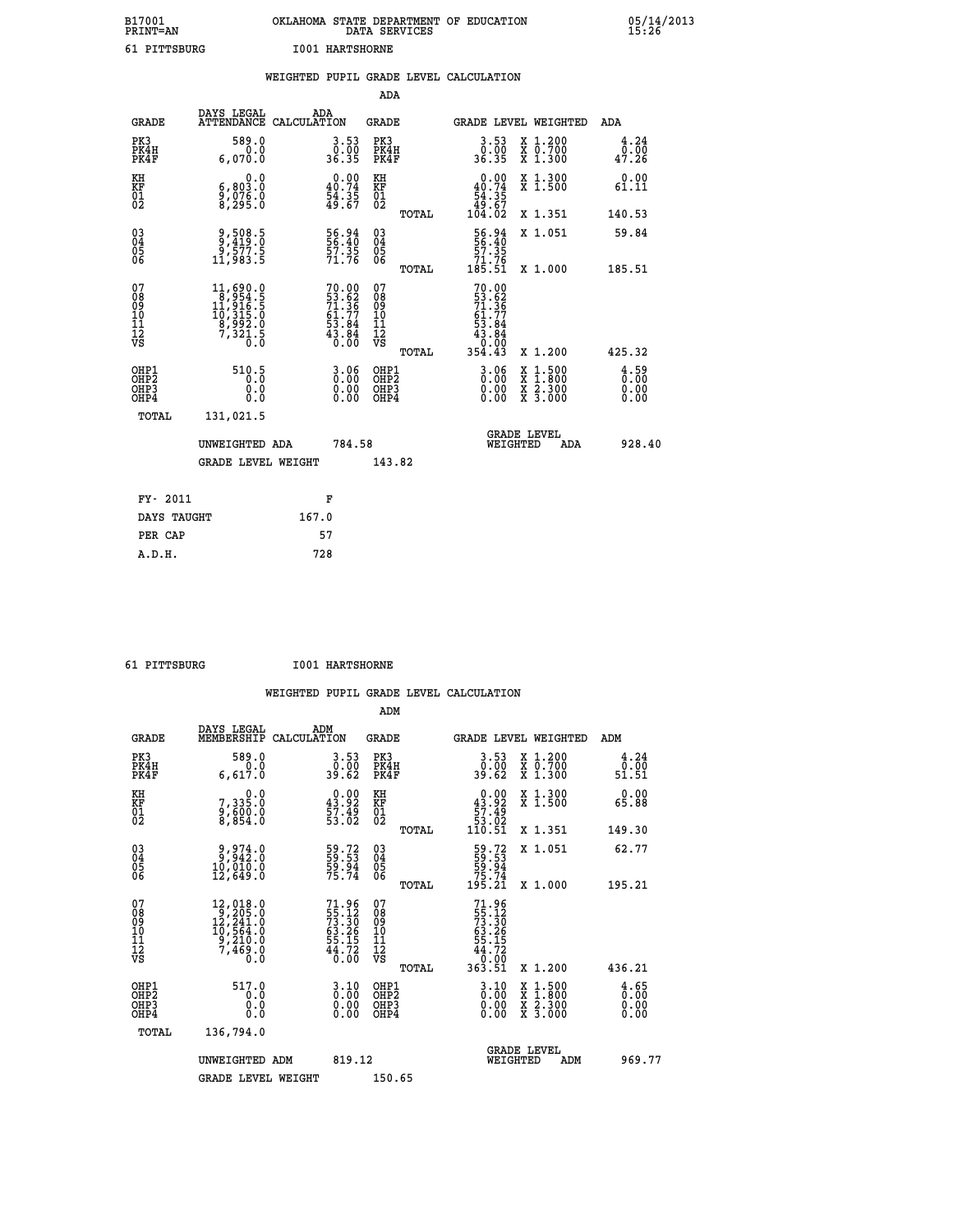| B17001<br>PRINT=AN | OKLAHOMA STATE DEPARTMENT OF EDUCATION<br>DATA SERVICES | 05/14/2013<br>15:26 |
|--------------------|---------------------------------------------------------|---------------------|
| 61 PITTSBURG       | I002 CANADIAN                                           |                     |

|                                |                                                                           |                                                                          |                                                     |       | WEIGHTED PUPIL GRADE LEVEL CALCULATION                                                                                                             |                                                    |                              |
|--------------------------------|---------------------------------------------------------------------------|--------------------------------------------------------------------------|-----------------------------------------------------|-------|----------------------------------------------------------------------------------------------------------------------------------------------------|----------------------------------------------------|------------------------------|
|                                |                                                                           |                                                                          | <b>ADA</b>                                          |       |                                                                                                                                                    |                                                    |                              |
| <b>GRADE</b>                   | DAYS LEGAL<br><b>ATTENDANCE</b>                                           | ADA<br>CALCULATION                                                       | <b>GRADE</b>                                        |       |                                                                                                                                                    | GRADE LEVEL WEIGHTED                               | ADA                          |
| PK3<br>PK4H<br>PK4F            | 0.0<br>0.0<br>3,521.0                                                     | $\begin{smallmatrix} 0.00\\ 0.00\\ 20.96 \end{smallmatrix}$              | PK3<br>PK4H<br>PK4F                                 |       | 0.00<br>0.00<br>20.96                                                                                                                              | X 1.200<br>X 0.700<br>X 1.300                      | 0.00<br>0.00<br>27.25        |
| KH<br>KF<br>01<br>02           | $\begin{smallmatrix}&&&0.0\\4.751.0\\5.451.0\\3.442.0\end{smallmatrix}$   | $\begin{smallmatrix} 0.00\\ 28.28\\ 32.45\\ 20.49 \end{smallmatrix}$     | KH<br>KF<br>01<br>02                                |       | $\begin{smallmatrix} 0.00\\ 28.28\\ 32.45\\ 20.49\\ 52.94 \end{smallmatrix}$                                                                       | X 1.300<br>X 1.500                                 | 0.00<br>42.42                |
|                                |                                                                           |                                                                          |                                                     | TOTAL |                                                                                                                                                    | X 1.351                                            | 71.52                        |
| $^{03}_{04}$<br>Ŏ5<br>06       | 5,208.0<br>4,853.5<br>5,256.5<br>5,175.5                                  | $\frac{31.00}{28.89}$<br>$\frac{51.29}{30.81}$                           | $\begin{array}{c} 03 \\ 04 \\ 05 \\ 06 \end{array}$ |       | $\begin{smallmatrix} 31.00\\ 28.89\\ 31.29\\ 30.81\\ 90.99 \end{smallmatrix}$                                                                      | X 1.051                                            | 32.58                        |
|                                |                                                                           |                                                                          |                                                     | TOTAL |                                                                                                                                                    | X 1.000                                            | 90.99                        |
| 07<br>089<br>090<br>1112<br>VS | 5,950.5<br>6,345.0<br>4,942.0<br>4,942.0<br>5,135.5<br>5,206.0<br>5,801.0 | $35.42$<br>$37.77$<br>$29.42$<br>$36.52$<br>$30.99$<br>$34.53$<br>$0.00$ | 07<br>08901112<br>1112<br>VS                        | TOTAL | $\begin{smallmatrix} 35 & .42 \\ 37 & .77 \\ 29 & .42 \\ 36 & .52 \\ 36 & .59 \\ 34 & .53 \\ 4 & .53 \\ 0 & .00 \\ 204 & .65 \\ \end{smallmatrix}$ | X 1.200                                            | 245.58                       |
| OHP1<br>OHP2<br>OHP3<br>OHP4   | 0.0<br>0.0<br>Ō.Ō                                                         | 0.00<br>$\begin{smallmatrix} 0.00 \ 0.00 \end{smallmatrix}$              | OHP1<br>OHP2<br>OHP3<br>OHP4                        |       | 0.00<br>0.00<br>0.00                                                                                                                               | $1:500$<br>$1:800$<br>X<br>X<br>X 2.300<br>X 3.000 | 0.00<br>0.00<br>0.00<br>0.00 |
| <b>TOTAL</b>                   | 72,038.5                                                                  |                                                                          |                                                     |       |                                                                                                                                                    |                                                    |                              |
|                                | UNWEIGHTED ADA                                                            |                                                                          | 428.82                                              |       |                                                                                                                                                    | GRADE LEVEL<br>WEIGHTED<br>ADA                     | 510.34                       |
|                                | <b>GRADE LEVEL WEIGHT</b>                                                 |                                                                          |                                                     | 81.52 |                                                                                                                                                    |                                                    |                              |
| FY- 2011                       |                                                                           | F                                                                        |                                                     |       |                                                                                                                                                    |                                                    |                              |
| DAYS TAUGHT                    |                                                                           | 168.0                                                                    |                                                     |       |                                                                                                                                                    |                                                    |                              |
| PER CAP                        |                                                                           | 70                                                                       |                                                     |       |                                                                                                                                                    |                                                    |                              |

 **61 PITTSBURG I002 CANADIAN WEIGHTED PUPIL GRADE LEVEL CALCULATION ADM DAYS LEGAL ADM GRADE MEMBERSHIP CALCULATION GRADE GRADE LEVEL WEIGHTED ADM PK3 0.0 0.00 PK3 0.00 X 1.200 0.00 PK4H 0.0 0.00 PK4H 0.00 X 0.700 0.00 PK4F 3,759.0 22.38 PK4F 22.38 X 1.300 29.09 KH 0.0 0.00 KH 0.00 X 1.300 0.00 KF 4,990.0 29.70 KF 29.70 X 1.500 44.55 EXH**<br> **KF**<br> **01**<br> **5,720.0**<br> **5,532.0**<br> **5,532.0**<br> **21.02**<br> **5,532.0**<br> **21.02**<br> **21.02 02 3,532.0 21.02 02 21.02 TOTAL 55.07 X 1.351 74.40 03 5,454.0 32.46 03 32.46 X 1.051 34.12 04 5,024.0 29.90 04 29.90 05 5,392.0 32.10 05 32.10 06 5,355.0 31.88 06 31.88 TOTAL 93.88 X 1.000 93.88**  $\begin{array}{cccc} 07 & 6\,, 276\,.0 & 37\,.36 & 07 & 37\,.36\,08 & 6\,, 769\,.0 & 40\,.09 & 6\,, 108\,.0 & 40\,.0 & 38\,.10 & 38\,.10 & 38\,.10 & 10 & 38\,.10\,.11 & 5\,, 383\,.0 & 32\,.04 & 11 & 38\,.10\,.12 & 6\,.120\,.0 & 36\,.4 & 12 & 32\,.0 & 32\,.0 & 36\,.0 & 37\,.0 & 36\,.0 &$ **37.36** 07<br> **37.36** 07<br> **36.40** 08<br> **38.10** 10<br> **36.43** 11<br> **36.43** 11<br> **56.43** 12<br> **10**<br> **10**<br> **10**<br> **36.43**<br> **10**<br> **36.43**<br> **10**<br> **36.43**<br> **10**<br> **36.43**<br> **10**<br> **36.43**<br> **10**<br> **36.43**<br> **10**<br> **36.43**<br> **10**<br> **10**<br> **10**<br> **10 OHP1 0.0 0.00 OHP1 0.00 X 1.500 0.00 OHP2 0.0 0.00 OHP2 0.00 X 1.800 0.00 OHP3 0.0 0.00 OHP3 0.00 X 2.300 0.00 OHP4 0.0 0.00 OHP4 0.00 X 3.000 0.00 TOTAL 75,283.0** UNWEIGHTED ADM 448.11 GRADE LEVEL<br>WEIGHTED ADM 533.58 GRADE LEVEL WEIGHT 85.47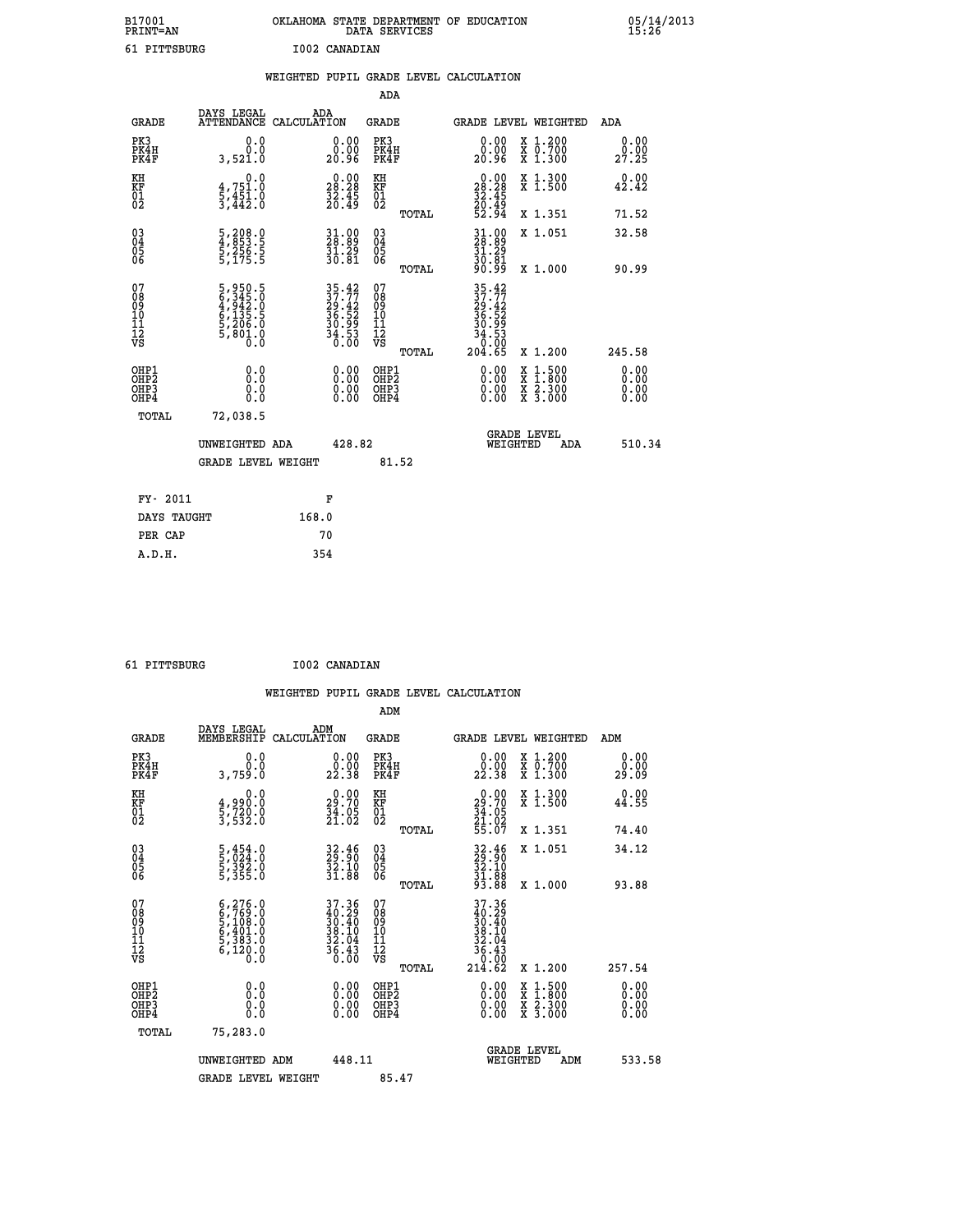## **B17001 OKLAHOMA STATE DEPARTMENT OF EDUCATION 05/14/2013 PRINT=AN DATA SERVICES 15:26 61 PITTSBURG I011 HAILEYVILLE**

|                                         |                                                                                                                                                          | WEIGHTED PUPIL GRADE LEVEL CALCULATION                                   |                                                     |       |                                                                          |                                                                     |                              |
|-----------------------------------------|----------------------------------------------------------------------------------------------------------------------------------------------------------|--------------------------------------------------------------------------|-----------------------------------------------------|-------|--------------------------------------------------------------------------|---------------------------------------------------------------------|------------------------------|
|                                         |                                                                                                                                                          |                                                                          | ADA                                                 |       |                                                                          |                                                                     |                              |
| <b>GRADE</b>                            | DAYS LEGAL                                                                                                                                               | ADA<br>ATTENDANCE CALCULATION                                            | <b>GRADE</b>                                        |       |                                                                          | GRADE LEVEL WEIGHTED                                                | ADA                          |
| PK3<br>PK4H<br>PK4F                     | 0.0<br>0.0<br>3,836.0                                                                                                                                    | 0.00<br>22.70                                                            | PK3<br>PK4H<br>PK4F                                 |       | 0.00<br>0.00<br>22.70                                                    | X 1.200<br>X 0.700<br>X 1.300                                       | 0.00<br>0.00<br>29.51        |
| KH<br><b>KF</b><br>01<br>02             | $3, 555.0$<br>$3, 930.0$<br>$3, 379.0$                                                                                                                   | $\begin{smallmatrix} 0.00\\ 26.95\\ 23.25\\ 19.99 \end{smallmatrix}$     | KH<br>KF<br>01<br>02                                |       | $26.95$<br>$23.25$<br>$19.99$<br>$43.24$                                 | X 1.300<br>X 1.500                                                  | 0.00<br>40.43                |
|                                         |                                                                                                                                                          |                                                                          |                                                     | TOTAL |                                                                          | X 1.351                                                             | 58.42                        |
| 03<br>04<br>05<br>06                    | $\frac{4}{3}, \frac{640}{595}$ .0<br>4,524.5<br>4,371.5                                                                                                  | $27.46$<br>$21.27$<br>$26.77$<br>$25.87$                                 | $\begin{array}{c} 03 \\ 04 \\ 05 \\ 06 \end{array}$ |       | $27.46$<br>$24.77$<br>$25.87$<br>$25.87$<br>$73.91$                      | X 1.051                                                             | 28.86                        |
|                                         |                                                                                                                                                          |                                                                          |                                                     | TOTAL |                                                                          | X 1.000                                                             | 73.91                        |
| 07<br>08<br>09<br>101<br>11<br>12<br>VS | $\begin{smallmatrix} 4\,,\,869\,,\,0\\ 5\,,\,999\,,\,5\\ 4\,,\,899\,,\,0\\ 5\,,\,331\,,\,0\\ 6\,,\,186\,,\,5\\ 6\,,\,236\,,\,5\\ 0\,.0\end{smallmatrix}$ | $28.81$<br>$35.50$<br>$28.99$<br>$31.54$<br>$36.61$<br>$36.90$<br>$0.00$ | 07<br>08<br>09<br>10<br>11<br>12<br>VS              | TOTAL | 28.81<br>35.50<br>28.99<br>31.54<br>36<br>ĞĪ<br>36:30<br>00:00<br>198:35 | X 1.200                                                             | 238.02                       |
| OHP1<br>OHP2<br>OHP3<br>OHP4            | 0.0<br>0.0<br>0.0                                                                                                                                        | 0.00<br>$0.00$<br>0.00                                                   | OHP1<br>OHP2<br>OHP3<br>OHP4                        |       | 0.00<br>0.00<br>0.00                                                     | $1:500$<br>$1:800$<br>X<br>X<br>$\frac{x}{x}$ $\frac{5:300}{3:000}$ | 0.00<br>0.00<br>0.00<br>0.00 |
| <b>TOTAL</b>                            | 66,353.0                                                                                                                                                 |                                                                          |                                                     |       |                                                                          |                                                                     |                              |
|                                         | UNWEIGHTED ADA                                                                                                                                           | 392.61                                                                   |                                                     |       | WEIGHTED                                                                 | <b>GRADE LEVEL</b><br>ADA                                           | 469.15                       |
|                                         | GRADE LEVEL WEIGHT                                                                                                                                       |                                                                          | 76.54                                               |       |                                                                          |                                                                     |                              |
| FY- 2011                                |                                                                                                                                                          | F                                                                        |                                                     |       |                                                                          |                                                                     |                              |
| DAYS TAUGHT                             |                                                                                                                                                          | 169.0                                                                    |                                                     |       |                                                                          |                                                                     |                              |
| PER CAP                                 |                                                                                                                                                          | 95                                                                       |                                                     |       |                                                                          |                                                                     |                              |

 **A.D.H. 197**

 **61 PITTSBURG I011 HAILEYVILLE**

|                                          |                                                                                     |                                                                      | ADM                                                |                                                                                      |                                          |                              |
|------------------------------------------|-------------------------------------------------------------------------------------|----------------------------------------------------------------------|----------------------------------------------------|--------------------------------------------------------------------------------------|------------------------------------------|------------------------------|
| <b>GRADE</b>                             | DAYS LEGAL<br>MEMBERSHIP                                                            | ADM<br>CALCULATION                                                   | <b>GRADE</b>                                       | <b>GRADE LEVEL WEIGHTED</b>                                                          |                                          | ADM                          |
| PK3<br>PK4H<br>PK4F                      | 0.0<br>4,227.0                                                                      | $\begin{smallmatrix} 0.00\\ 0.00\\ 25.01 \end{smallmatrix}$          | PK3<br>PK4H<br>PK4F                                | $\begin{smallmatrix} 0.00\\ 0.00\\ 25.01 \end{smallmatrix}$                          | X 1.200<br>X 0.700<br>X 1.300            | 0.00<br>0.00<br>32.51        |
| KH<br>KF<br>01<br>02                     | 0.0<br>$\frac{4}{3}, \frac{897.0}{627.0}$                                           | $\begin{smallmatrix} 0.00\\ 28.98\\ 24.68\\ 21.46 \end{smallmatrix}$ | KH<br>KF<br>01<br>02                               | $\begin{smallmatrix} 0.00\\ 28.98\\ 24.68\\ 21.46\\ 21.46\\ 46.14 \end{smallmatrix}$ | X 1.300<br>X 1.500                       | 0.00<br>43.47                |
|                                          |                                                                                     |                                                                      | TOTAL                                              |                                                                                      | X 1.351                                  | 62.34                        |
| 03<br>04<br>05<br>06                     | $\frac{4}{3}, \frac{930}{800}.0$<br>$\frac{4}{4}, \frac{693}{560}.0$                | $29.17$<br>$22.49$<br>$27.77$<br>$26.98$                             | $\begin{matrix} 03 \\ 04 \\ 05 \\ 06 \end{matrix}$ | 29:17<br>22:49<br>27:77<br>26:98<br>77:24                                            | X 1.051                                  | 30.66                        |
|                                          |                                                                                     |                                                                      | TOTAL                                              |                                                                                      | X 1.000                                  | 77.24                        |
| 07<br>08<br>09<br>101<br>112<br>VS       | $4,986.0$<br>$6,144.0$<br>$5,158.0$<br>$5,520.0$<br>$6,347.0$<br>$6,493.0$<br>$0.0$ | 29.50<br>36.36<br>30.52<br>32.66<br>37.56<br>38.42<br>38.42          | 07<br>08<br>09<br>11<br>11<br>12<br>VS<br>TOTAL    | 29.50<br>36.362<br>30.52<br>32.566<br>37.566<br>38.420<br>0.000<br>205.02            | X 1.200                                  | 246.02                       |
|                                          |                                                                                     |                                                                      |                                                    |                                                                                      |                                          |                              |
| OHP1<br>OHP2<br>OH <sub>P3</sub><br>OHP4 | 0.0<br>0.000                                                                        | $0.00$<br>$0.00$<br>0.00                                             | OHP1<br>OHP2<br>OHP <sub>3</sub>                   | $0.00$<br>$0.00$<br>0.00                                                             | X 1:500<br>X 1:800<br>X 2:300<br>X 3:000 | 0.00<br>0.00<br>0.00<br>0.00 |
| TOTAL                                    | 69,553.0                                                                            |                                                                      |                                                    |                                                                                      |                                          |                              |
|                                          | UNWEIGHTED ADM                                                                      | 411.56                                                               |                                                    | <b>GRADE LEVEL</b><br>WEIGHTED                                                       | ADM                                      | 492.24                       |
|                                          | <b>GRADE LEVEL WEIGHT</b>                                                           |                                                                      | 80.68                                              |                                                                                      |                                          |                              |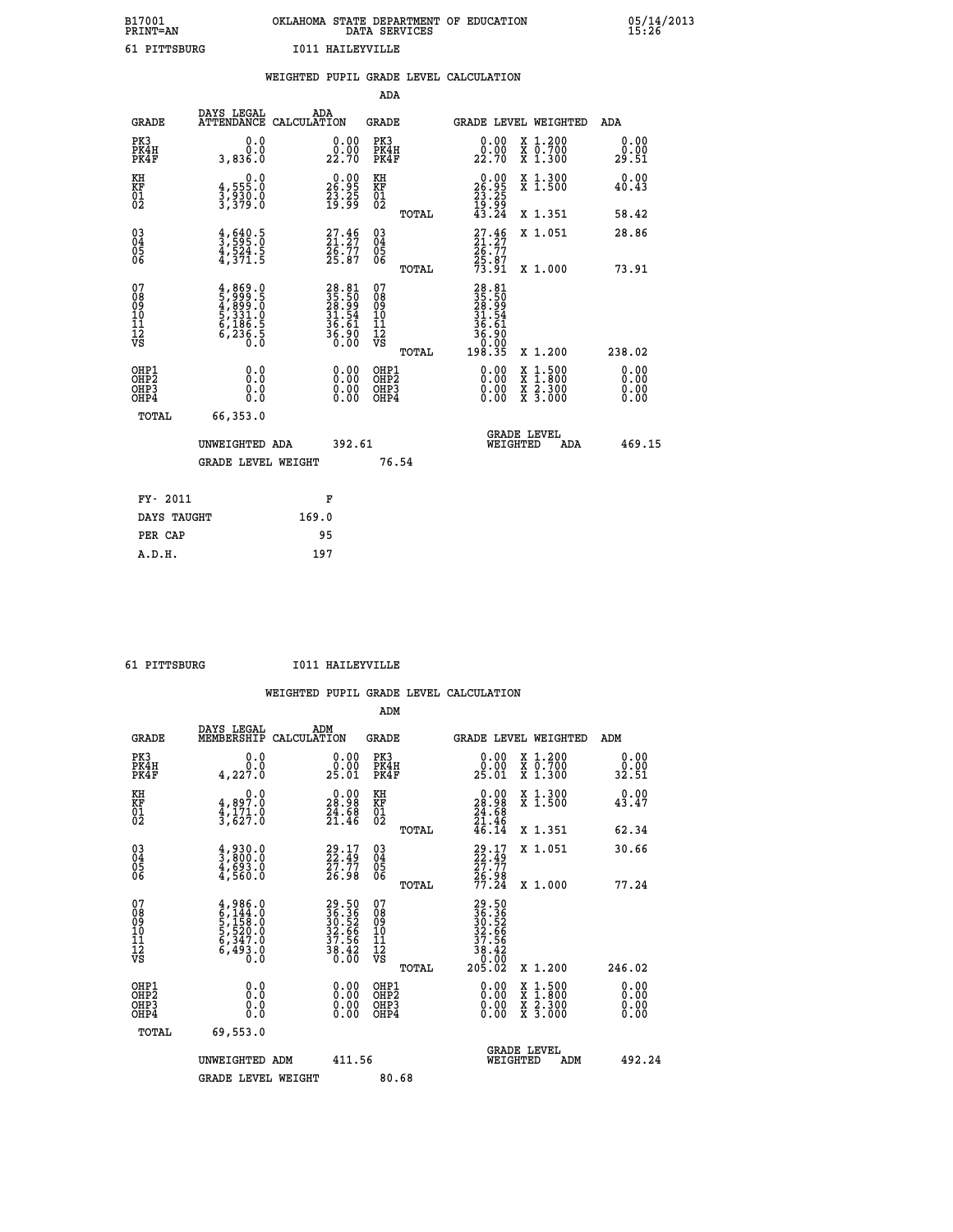| B17001<br>PRINT=AN |            | OKLAHOMA STATE DEPARTMENT OF EDUCATION<br>DATA SERVICES |  |
|--------------------|------------|---------------------------------------------------------|--|
| 61 PITTSBURG       | I014 KIOWA |                                                         |  |

|                                                    |                                                                        | WEIGHTED PUPIL GRADE LEVEL CALCULATION                                                             |                                                 |                                                                                                      |                       |
|----------------------------------------------------|------------------------------------------------------------------------|----------------------------------------------------------------------------------------------------|-------------------------------------------------|------------------------------------------------------------------------------------------------------|-----------------------|
|                                                    |                                                                        |                                                                                                    | ADA                                             |                                                                                                      |                       |
| <b>GRADE</b>                                       | DAYS LEGAL                                                             | ADA<br>ATTENDANCE CALCULATION                                                                      | <b>GRADE</b>                                    | GRADE LEVEL WEIGHTED                                                                                 | ADA                   |
| PK3<br>PK4H<br>PK4F                                | 0.0<br>0.0<br>3,005.5                                                  | $\begin{smallmatrix} 0.00\\ 0.00\\ 17.58 \end{smallmatrix}$                                        | PK3<br>PK4H<br>PK4F                             | 0.00<br>X 1.200<br>X 0.700<br>X 1.300<br>0.00<br>17.58                                               | 0.00<br>0.00<br>22.85 |
| KH<br>KF<br>01<br>02                               | 0.0<br>2,992.5<br>3,626.5<br>3,331.0                                   | $\begin{smallmatrix} 0.00\\ 17.50\\ 21.21\\ 19.48 \end{smallmatrix}$                               | KH<br>KF<br>01<br>02                            | $\begin{smallmatrix} 0.00\\ 17.50\\ 21.21\\ 19.48\\ 40.69 \end{smallmatrix}$<br>X 1.300<br>X 1.500   | 0.00<br>26.25         |
|                                                    |                                                                        |                                                                                                    | TOTAL                                           | X 1.351                                                                                              | 54.97                 |
| $\begin{matrix} 03 \\ 04 \\ 05 \\ 06 \end{matrix}$ | 3,969.5<br>2,766.0<br>4,147.0                                          | $\begin{smallmatrix} 17.90\\ 21.04\\ 16.18\\ 24.25 \end{smallmatrix}$                              | 03<br>04<br>05<br>06                            | $17.90$<br>$21.04$<br>$16.18$<br>$24.25$<br>$61.47$<br>X 1.051                                       | 18.81                 |
|                                                    |                                                                        |                                                                                                    | TOTAL                                           | X 1.000                                                                                              | 61.47                 |
| 07<br>08901112<br>1112<br>VS                       | 3,661.0<br>3,372.0<br>4,193.5<br>5,811.0<br>3,415.5<br>2,4550.5<br>0.0 | $\begin{smallmatrix} 21.41 \\ 19.72 \\ 24.52 \\ 22.29 \\ 14.13 \\ 15.50 \\ 0.00 \end{smallmatrix}$ | 07<br>08<br>09<br>11<br>11<br>12<br>VS<br>TOTAL | $21.41$<br>$19.72$<br>$24.52$<br>$22.29$<br>$14.13$<br>$15.50$<br>0.00<br>117.57<br>X 1.200          | 141.08                |
| OHP1<br>OHP2<br>OH <sub>P3</sub><br>OHP4           | 34.0<br>0.0<br>0.0<br>0.0                                              | $\begin{smallmatrix} 0.20\ 0.00\ 0.00\ 0.00 \end{smallmatrix}$                                     | OHP1<br>OHP2<br>OHP3<br>OHP4                    | $\begin{smallmatrix} 0.20\ 0.00\ 0.00 \end{smallmatrix}$<br>X 1:500<br>X 1:800<br>X 2:300<br>X 3:000 | 0.30<br>0.00<br>0.00  |
| TOTAL                                              | 46,663.5                                                               |                                                                                                    |                                                 |                                                                                                      |                       |
|                                                    | UNWEIGHTED ADA                                                         | 272.91                                                                                             |                                                 | <b>GRADE LEVEL</b><br>WEIGHTED                                                                       | 325.73<br>ADA         |
|                                                    | <b>GRADE LEVEL WEIGHT</b>                                              |                                                                                                    | 52.82                                           |                                                                                                      |                       |
| FY- 2011                                           |                                                                        | F                                                                                                  |                                                 |                                                                                                      |                       |
|                                                    | DAYS TAUGHT                                                            | 171.0                                                                                              |                                                 |                                                                                                      |                       |
| PER CAP                                            |                                                                        | 95                                                                                                 |                                                 |                                                                                                      |                       |

| 61 PITTSBURG | I014 KIOWA |
|--------------|------------|

 **B17001<br>PRINT=AN** 

|                                                      |                                                                                                                                                            |                                                                          |                                                     | WEIGHTED PUPIL GRADE LEVEL CALCULATION                                                                                                        |                                          |                              |
|------------------------------------------------------|------------------------------------------------------------------------------------------------------------------------------------------------------------|--------------------------------------------------------------------------|-----------------------------------------------------|-----------------------------------------------------------------------------------------------------------------------------------------------|------------------------------------------|------------------------------|
|                                                      |                                                                                                                                                            |                                                                          | ADM                                                 |                                                                                                                                               |                                          |                              |
| <b>GRADE</b>                                         | DAYS LEGAL<br>MEMBERSHIP<br>CALCULATION                                                                                                                    | ADM                                                                      | GRADE                                               | <b>GRADE LEVEL WEIGHTED</b>                                                                                                                   |                                          | ADM                          |
| PK3<br>PK4H<br>PK4F                                  | 0.0<br>0.0<br>3,307.0                                                                                                                                      | 0.00<br>19.34                                                            | PK3<br>PK4H<br>PK4F                                 | 0.00<br>19.34                                                                                                                                 | X 1.200<br>X 0.700<br>X 1.300            | 0.00<br>0.00<br>25.14        |
| KH<br>KF<br>01<br>02                                 | 0.0<br>3,274:0<br>3,801:0<br>3,502:0                                                                                                                       | $\begin{smallmatrix} 0.00\\19.15\\22.23\\20.48 \end{smallmatrix}$        | KH<br>KF<br>01<br>02                                | 0.00<br>$\begin{array}{c} 19.15 \\ 22.23 \\ 26.48 \\ 42.71 \end{array}$                                                                       | X 1.300<br>X 1.500                       | 0.00<br>28.73                |
|                                                      |                                                                                                                                                            |                                                                          | TOTAL                                               |                                                                                                                                               | X 1.351                                  | 57.70                        |
| $\begin{matrix} 03 \\ 04 \\ 05 \\ 06 \end{matrix}$   | $\frac{3}{2}, \frac{224}{796}$ .0<br>2,869.0<br>4,292.0                                                                                                    | $\begin{smallmatrix} 18.85\ 22.20\ 16.78\ 25.10 \end{smallmatrix}$       | $\begin{array}{c} 03 \\ 04 \\ 05 \\ 06 \end{array}$ | $18.85$<br>$22.20$<br>$16.78$<br>$25.10$<br>$64.08$                                                                                           | X 1.051                                  | 19.81                        |
|                                                      |                                                                                                                                                            |                                                                          | TOTAL                                               |                                                                                                                                               | X 1.000                                  | 64.08                        |
| 07<br>08<br>09<br>101<br>11<br>12<br>VS              | $\begin{smallmatrix} 3\,,\,821\,.\,0\\ 3\,,\,542\,.\,0\\ 4\,,\,412\,.\,0\\ 3\,,\,991\,.\,0\\ 2\,,\,560\,.\,0\\ 2\,,\,827\,.\,0\\ 0\,.\,0\end{smallmatrix}$ | $22.35$<br>$29.71$<br>$25.80$<br>$23.34$<br>$14.97$<br>$16.53$<br>$0.00$ | 07<br>08<br>09<br>001<br>11<br>11<br>12<br>VS       | 22.35<br>$\begin{smallmatrix} 22 & 3 & 3 & 1 \ 20 & 7 & 10 \ 23 & 3 & 3 & 4 \ 23 & 3 & 4 & 9 \ 16 & 5 & 3 & 0 \ 123 & 70 & \end{smallmatrix}$ |                                          | 148.44                       |
|                                                      |                                                                                                                                                            |                                                                          | TOTAL                                               |                                                                                                                                               | X 1.200                                  |                              |
| OHP1<br>OHP <sub>2</sub><br>OH <sub>P3</sub><br>OHP4 | 46.0<br>0.0<br>0.000                                                                                                                                       | $\begin{smallmatrix} 0.27 \ 0.00 \ 0.00 \ 0.00 \end{smallmatrix}$        | OHP1<br>OHP2<br>OHP3<br>OHP4                        | $0.27\n0.00\n0.00$<br>0.00                                                                                                                    | X 1:500<br>X 1:800<br>X 2:300<br>X 3:000 | 0.41<br>0.00<br>0.00<br>0.00 |
| TOTAL                                                | 49,264.0                                                                                                                                                   |                                                                          |                                                     |                                                                                                                                               |                                          |                              |
|                                                      | UNWEIGHTED ADM                                                                                                                                             | 288.10                                                                   |                                                     | <b>GRADE LEVEL</b><br>WEIGHTED                                                                                                                | ADM                                      | 344.31                       |
|                                                      | <b>GRADE LEVEL WEIGHT</b>                                                                                                                                  |                                                                          | 56.21                                               |                                                                                                                                               |                                          |                              |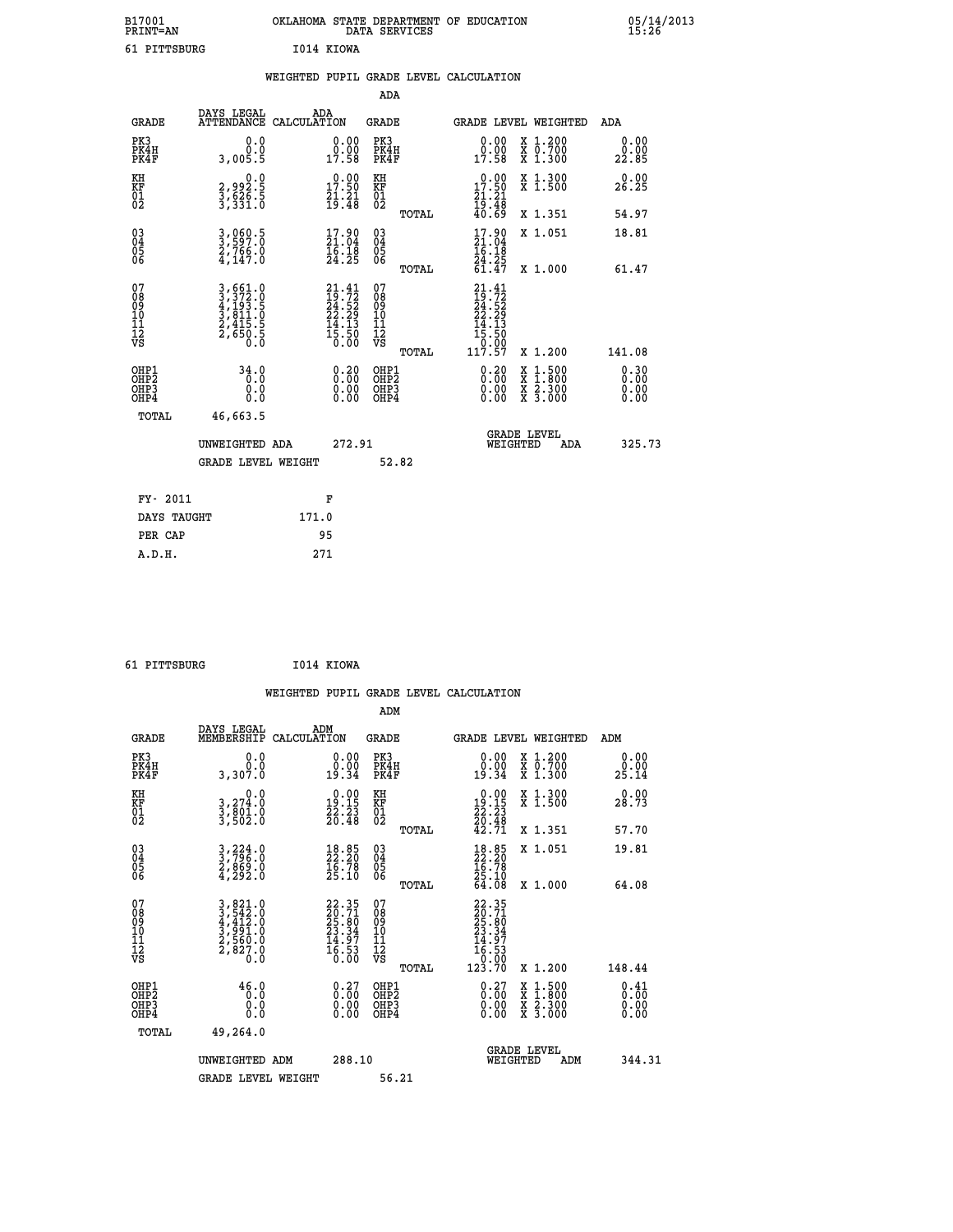|      | OKLAHOMA STATE DEPARTMENT OF EDUCATION<br>DATA SERVICES |  |
|------|---------------------------------------------------------|--|
| TTRG | T017 OUTNTON                                            |  |

05/14/2013<br>15:26

| 61 PITTSBURG                                       |                                                                                     |       | I017 QUINTON                                                                                                                 |                                                     |       |                                                                                |                                                                                                                                              |                              |
|----------------------------------------------------|-------------------------------------------------------------------------------------|-------|------------------------------------------------------------------------------------------------------------------------------|-----------------------------------------------------|-------|--------------------------------------------------------------------------------|----------------------------------------------------------------------------------------------------------------------------------------------|------------------------------|
|                                                    |                                                                                     |       |                                                                                                                              | ADA                                                 |       | WEIGHTED PUPIL GRADE LEVEL CALCULATION                                         |                                                                                                                                              |                              |
| GRADE                                              | DAYS LEGAL<br>ATTENDANCE CALCULATION                                                |       | ADA                                                                                                                          | <b>GRADE</b>                                        |       |                                                                                | GRADE LEVEL WEIGHTED                                                                                                                         | ADA                          |
| PK3<br>PK4H<br>PK4F                                | 276.0<br>4,973.5                                                                    |       | $\substack{1.58 \\ 0.00 \\ 28.42}$                                                                                           | PK3<br>PK4H<br>PK4F                                 |       | $\substack{1.58 \\ 0.00 \\ 28.42}$                                             | X 1.200<br>X 0.700<br>X 1.300                                                                                                                | 1.90<br>0.00<br>36.95        |
| KH<br>KF<br>01<br>02                               | $\begin{smallmatrix}&&&0.0\\7,252.0\\5,159.5\\6,391.0\end{smallmatrix}$             |       | $0.00$<br>$41.44$<br>$29.48$<br>$36.52$                                                                                      | KH<br>KF<br>01<br>02                                |       | $0.00$<br>$41.44$<br>$29.48$<br>$36.52$<br>$66.00$                             | X 1.300<br>X 1.500                                                                                                                           | 0.00<br>62.16                |
|                                                    |                                                                                     |       |                                                                                                                              |                                                     | TOTAL |                                                                                | X 1.351                                                                                                                                      | 89.17                        |
| $\begin{matrix} 03 \\ 04 \\ 05 \\ 06 \end{matrix}$ | 7,797.0<br>6,733.5<br>7,169.5<br>7,459.0                                            |       | $\frac{44}{38}. \frac{55}{48}$<br>$\frac{48}{42}. \frac{7}{62}$                                                              | $\begin{array}{c} 03 \\ 04 \\ 05 \\ 06 \end{array}$ |       | $\begin{smallmatrix} 44.55\\ 38.48\\ 40.97\\ 42.62\\ 122.07 \end{smallmatrix}$ | X 1.051                                                                                                                                      | 46.82                        |
|                                                    |                                                                                     |       |                                                                                                                              |                                                     | TOTAL |                                                                                | X 1.000                                                                                                                                      | 122.07                       |
| 07<br>08<br>09<br>11<br>11<br>12<br>VS             | $6,322.5$<br>$6,629.0$<br>$6,255.0$<br>$6,585.0$<br>$7,344.0$<br>$5,600.0$<br>$0.0$ |       | $\begin{array}{c} 36\cdot 13 \\ 37\cdot 88 \\ 35\cdot 74 \\ 37\cdot 63 \\ 41\cdot 97 \\ 32\cdot 00 \\ 0\cdot 00 \end{array}$ | 07<br>08<br>09<br>101<br>11<br>12<br>VS             | TOTAL | 36.13<br>37.88<br>35.74<br>37.63<br>41.97<br>32:00<br>0.00<br>221.35           | X 1.200                                                                                                                                      | 265.62                       |
| OHP1<br>OHP2<br>OHP3<br>OHP4                       | 0.0<br>0.0<br>0.0                                                                   |       | $0.00$<br>$0.00$<br>0.00                                                                                                     | OHP1<br>OHP2<br>OHP3<br>OHP4                        |       | 0.00<br>0.00<br>0.00                                                           | $\begin{smallmatrix} \mathtt{X} & 1\cdot500 \\ \mathtt{X} & 1\cdot800 \\ \mathtt{X} & 2\cdot300 \\ \mathtt{X} & 3\cdot000 \end{smallmatrix}$ | 0.00<br>0.00<br>0.00<br>0.00 |
| TOTAL                                              | 91,946.5<br>UNWEIGHTED ADA                                                          |       | 525.41                                                                                                                       |                                                     |       | WEIGHTED                                                                       | <b>GRADE LEVEL</b><br>ADA                                                                                                                    | 624.69                       |
|                                                    | <b>GRADE LEVEL WEIGHT</b>                                                           |       |                                                                                                                              | 99.28                                               |       |                                                                                |                                                                                                                                              |                              |
| FY- 2011                                           |                                                                                     |       | F                                                                                                                            |                                                     |       |                                                                                |                                                                                                                                              |                              |
| DAYS TAUGHT                                        |                                                                                     | 175.0 |                                                                                                                              |                                                     |       |                                                                                |                                                                                                                                              |                              |
| PER CAP                                            |                                                                                     |       | 84                                                                                                                           |                                                     |       |                                                                                |                                                                                                                                              |                              |

 **61 PITTSBURG I017 QUINTON**

 **A.D.H. 312**

 **ADM**

 **B17001<br>PRINT=AN** 

| <b>GRADE</b>                                       | DAYS LEGAL<br>MEMBERSHIP CALCULATION                                                      | ADM                                                                      | <b>GRADE</b>                                        |       | GRADE LEVEL WEIGHTED                                                                                                                                                                                                                                                           |                                          | ADM                          |
|----------------------------------------------------|-------------------------------------------------------------------------------------------|--------------------------------------------------------------------------|-----------------------------------------------------|-------|--------------------------------------------------------------------------------------------------------------------------------------------------------------------------------------------------------------------------------------------------------------------------------|------------------------------------------|------------------------------|
| PK3<br>PK4H<br>PK4F                                | 276.0<br>5,582.0                                                                          | $\begin{smallmatrix} 1.58\ 0.00\\ 31.90 \end{smallmatrix}$               | PK3<br>PK4H<br>PK4F                                 |       | $\begin{smallmatrix} 1.58\\[-1.2mm] 0.00\\[-1.2mm] 31.90\end{smallmatrix}$                                                                                                                                                                                                     | X 1.200<br>X 0.700<br>X 1.300            | 1.90<br>$\frac{0.00}{41.47}$ |
| KH<br>KF<br>01<br>02                               | 0.0<br>7,726:0<br>5,311:0<br>6,652:0                                                      | $\begin{smallmatrix} 0.00\\ 44.15\\ 30.35\\ 38.01 \end{smallmatrix}$     | KH<br>KF<br>01<br>02                                |       | $0.00\n44.15\n30.35\n38.01\n68.36$                                                                                                                                                                                                                                             | X 1.300<br>X 1.500                       | 0.00<br>66.23                |
|                                                    |                                                                                           |                                                                          |                                                     | TOTAL |                                                                                                                                                                                                                                                                                | X 1.351                                  | 92.35                        |
| $\begin{matrix} 03 \\ 04 \\ 05 \\ 06 \end{matrix}$ | 7,910.0<br>7,035.0<br>7,527.0<br>7,720.0                                                  | $45.20$<br>$40.20$<br>$43.01$<br>$44.11$                                 | $\begin{array}{c} 03 \\ 04 \\ 05 \\ 06 \end{array}$ |       | $\begin{smallmatrix} 4\,5\cdot20\\ 4\,0\cdot20\\ 4\,3\cdot01\\ 4\,4\cdot11\\ 1\,2\,7\cdot3\,2 \end{smallmatrix}$                                                                                                                                                               | X 1.051                                  | 47.51                        |
|                                                    |                                                                                           |                                                                          |                                                     | TOTAL |                                                                                                                                                                                                                                                                                | X 1.000                                  | 127.32                       |
| 07<br>08<br>09<br>101<br>11<br>12<br>VS            | $6, 549.0$<br>$6, 535.0$<br>$6, 535.0$<br>$6, 783.0$<br>$7, 505.0$<br>$5, 721.0$<br>$0.0$ | $37.42$<br>$39.89$<br>$37.34$<br>$38.76$<br>$42.89$<br>$32.69$<br>$0.00$ | 07<br>08<br>09<br>001<br>11<br>11<br>12<br>VS       | TOTAL | $\begin{smallmatrix} 37.42\ 39.89\ 37.34\ 37.34\ 38.769\ 42.899\ 32.690\ 228.99\ \end{smallmatrix}$                                                                                                                                                                            | X 1.200                                  | 274.79                       |
| OHP1<br>OHP2<br>OHP3<br>OHP4                       |                                                                                           | $\begin{smallmatrix} 0.00 \ 0.00 \ 0.00 \ 0.00 \end{smallmatrix}$        | OHP1<br>OHP2<br>OHP3<br>OHP4                        |       | $\begin{smallmatrix} 0.00 & 0.00 & 0.00 & 0.00 & 0.00 & 0.00 & 0.00 & 0.00 & 0.00 & 0.00 & 0.00 & 0.00 & 0.00 & 0.00 & 0.00 & 0.00 & 0.00 & 0.00 & 0.00 & 0.00 & 0.00 & 0.00 & 0.00 & 0.00 & 0.00 & 0.00 & 0.00 & 0.00 & 0.00 & 0.00 & 0.00 & 0.00 & 0.00 & 0.00 & 0.00 & 0.0$ | X 1:500<br>X 1:800<br>X 2:300<br>X 3:000 | 0.00<br>0.00<br>0.00         |
| TOTAL                                              | 95,813.0                                                                                  |                                                                          |                                                     |       |                                                                                                                                                                                                                                                                                |                                          |                              |
|                                                    | UNWEIGHTED<br>ADM                                                                         | 547.50                                                                   |                                                     |       | WEIGHTED                                                                                                                                                                                                                                                                       | <b>GRADE LEVEL</b><br>ADM                | 651.57                       |
|                                                    | <b>GRADE LEVEL WEIGHT</b>                                                                 |                                                                          | 104.07                                              |       |                                                                                                                                                                                                                                                                                |                                          |                              |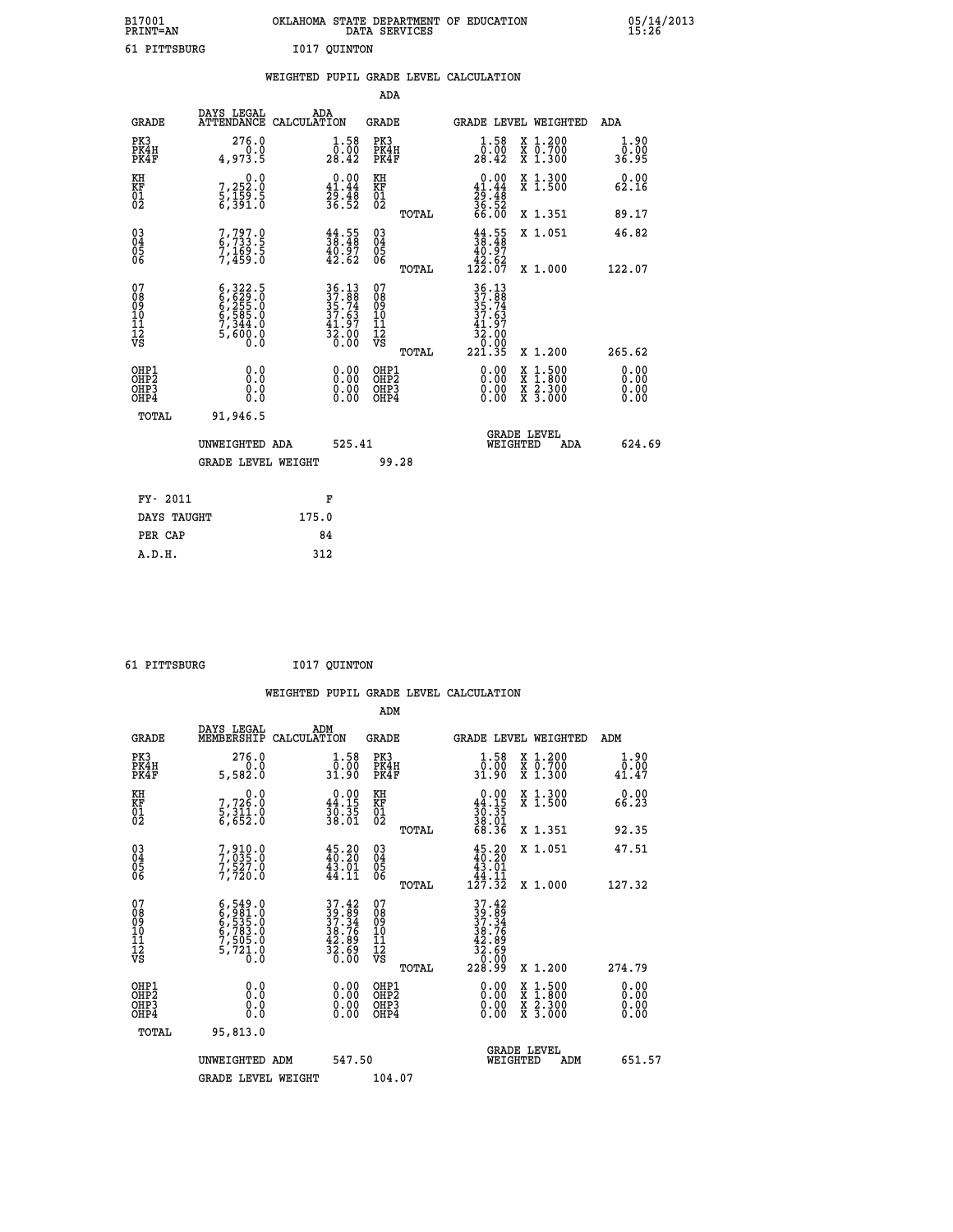| B17001          | OKLAHOMA STATE DEPARTMENT OF EDUCATION |
|-----------------|----------------------------------------|
| <b>PRINT=AN</b> | DATA SERVICES                          |
| 61 PITTSBURG    | I025 INDIANOLA                         |

|                                         |              |                                                                                     |       |                                                                         |                                         |       | WEIGHTED PUPIL GRADE LEVEL CALCULATION                                                                 |                                |                                                           |                       |
|-----------------------------------------|--------------|-------------------------------------------------------------------------------------|-------|-------------------------------------------------------------------------|-----------------------------------------|-------|--------------------------------------------------------------------------------------------------------|--------------------------------|-----------------------------------------------------------|-----------------------|
|                                         |              |                                                                                     |       |                                                                         | ADA                                     |       |                                                                                                        |                                |                                                           |                       |
|                                         | <b>GRADE</b> | DAYS LEGAL<br>ATTENDANCE CALCULATION                                                | ADA   |                                                                         | <b>GRADE</b>                            |       |                                                                                                        |                                | GRADE LEVEL WEIGHTED                                      | ADA                   |
| PK3<br>PK4H<br>PK4F                     |              | 0.0<br>0.0<br>2,119.0                                                               |       | 0.00<br>0.00<br>12.46                                                   | PK3<br>PK4H<br>PK4F                     |       | 0.00<br>0.00<br>12.46                                                                                  |                                | X 1.200<br>X 0.700<br>X 1.300                             | 0.00<br>0.00<br>16.20 |
| KH<br><b>KF</b><br>01<br>02             |              | $\begin{smallmatrix}&&&0.0\\1,827.0\\2,998.5\\1,999.5\end{smallmatrix}$             |       | $\begin{smallmatrix} 0.00\\ 10.75\\ 17.5\\ 11.76 \end{smallmatrix}$     | KH<br>KF<br>01<br>02                    |       | $0.00\n10.75\n17.64\n11.76\n29.40$                                                                     |                                | X 1.300<br>X 1.500                                        | 0.00<br>16.13         |
|                                         |              |                                                                                     |       |                                                                         |                                         | TOTAL |                                                                                                        |                                | X 1.351                                                   | 39.72                 |
| 03<br>04<br>05<br>06                    |              | 2,705.0<br>2,559.0<br>2,842.5<br>3,153.0                                            |       | $\begin{smallmatrix} 15.91\ 15.05\ 16.72\ 18.55 \end{smallmatrix}$      | 03<br>04<br>05<br>06                    |       | $\begin{array}{c} 15 \cdot 91 \\ 15 \cdot 05 \\ 16 \cdot 72 \\ 18 \cdot 55 \\ 50 \cdot 32 \end{array}$ |                                | X 1.051                                                   | 16.72                 |
|                                         |              |                                                                                     |       |                                                                         |                                         | TOTAL |                                                                                                        |                                | X 1.000                                                   | 50.32                 |
| 07<br>08<br>09<br>101<br>11<br>12<br>VS |              | $1,260.0$<br>$2,663.0$<br>$3,953.0$<br>$4,411.5$<br>$3,148.5$<br>$5,155.5$<br>$0.0$ |       | $7.41$<br>$25.66$<br>$23.25$<br>$25.95$<br>$18.52$<br>$30.33$<br>$0.00$ | 07<br>08<br>09<br>101<br>11<br>12<br>VS | TOTAL | $\begin{smallmatrix}7.41\15.66\23.23\ .25.952\ 18.523\ 18.523\ 10.002\ 121.12\end{smallmatrix}$        |                                | X 1.200                                                   | 145.34                |
| OHP1<br>OHP2<br>OHP3<br>OHP4            |              | 566.0<br>0.0<br>0.0<br>0.0                                                          |       | $3.33$<br>$0.00$<br>$\begin{smallmatrix} 0.00 \ 0.00 \end{smallmatrix}$ | OHP1<br>OHP2<br>OHP3<br>OHP4            |       | $3.33$<br>$0.00$<br>0.00                                                                               | X<br>X                         | $1:500$<br>$1:800$<br>$\frac{x}{x}$ $\frac{5:300}{3:000}$ | 5.00<br>0.00<br>0.00  |
|                                         | <b>TOTAL</b> | 41,361.0                                                                            |       |                                                                         |                                         |       |                                                                                                        |                                |                                                           |                       |
|                                         |              | UNWEIGHTED ADA                                                                      |       | 243.29                                                                  |                                         |       |                                                                                                        | <b>GRADE LEVEL</b><br>WEIGHTED | <b>ADA</b>                                                | 289.43                |
|                                         |              | <b>GRADE LEVEL WEIGHT</b>                                                           |       |                                                                         | 46.14                                   |       |                                                                                                        |                                |                                                           |                       |
|                                         | FY- 2011     |                                                                                     |       | F                                                                       |                                         |       |                                                                                                        |                                |                                                           |                       |
|                                         | DAYS TAUGHT  |                                                                                     | 170.0 |                                                                         |                                         |       |                                                                                                        |                                |                                                           |                       |
|                                         | PER CAP      |                                                                                     |       | 92                                                                      |                                         |       |                                                                                                        |                                |                                                           |                       |

 **ADM**

 **61 PITTSBURG I025 INDIANOLA**

| <b>GRADE</b>                             | DAYS LEGAL<br>MEMBERSHIP                                                            | ADM<br>CALCULATION                                                                                                         | <b>GRADE</b>                                       |       | <b>GRADE LEVEL WEIGHTED</b>                                                                                                                                                                                                                         |                                          | ADM                                                                       |  |
|------------------------------------------|-------------------------------------------------------------------------------------|----------------------------------------------------------------------------------------------------------------------------|----------------------------------------------------|-------|-----------------------------------------------------------------------------------------------------------------------------------------------------------------------------------------------------------------------------------------------------|------------------------------------------|---------------------------------------------------------------------------|--|
| PK3<br>PK4H<br>PK4F                      | 0.0<br>$0.\overline{0}$<br>2,244.0                                                  | $\begin{smallmatrix} 0.00\\ 0.00\\ 13.20 \end{smallmatrix}$                                                                | PK3<br>PK4H<br>PK4F                                |       | 0.00<br>$\begin{smallmatrix} 0.001 0.001 0.001 0.001 0.001 0.001 0.001 0.001 0.001 0.001 0.001 0.001 0.001 0.001 0.001 0.001 0.001 0.001 0.001 0.001 0.001 0.001 0.001 0.001 0.001 0.001 0.001 0.001 0.001 0.001 0.001 0.001 0.001 0.001 0.001 0.0$ | X 1.200<br>X 0.700<br>X 1.300            | 0.00<br>0.00<br>17.16                                                     |  |
| KH<br>KF<br>01<br>02                     | 0.0<br>1,901.0<br>3,146.0<br>2,038.0                                                | $\begin{smallmatrix} 0.00\\ 11.18\\ 18.51\\ 11.99 \end{smallmatrix}$                                                       | KH<br>KF<br>01<br>02                               |       | $\begin{array}{r} 0.00 \\ 11.18 \\ 18.51 \\ 11.99 \\ 30.50 \end{array}$                                                                                                                                                                             | X 1.300<br>X 1.500                       | 0.00<br>16.77                                                             |  |
|                                          |                                                                                     |                                                                                                                            |                                                    | TOTAL |                                                                                                                                                                                                                                                     | X 1.351                                  | 41.21                                                                     |  |
| 03<br>04<br>05<br>06                     | 2,780.0<br>2,697.0<br>2,943.0<br>3,302.0                                            | $16.35$<br>$15.86$<br>$17.31$<br>$19.42$                                                                                   | $\begin{matrix} 03 \\ 04 \\ 05 \\ 06 \end{matrix}$ |       | $16.35$<br>$15.36$<br>$17.31$<br>$19.42$<br>$52.59$                                                                                                                                                                                                 | X 1.051                                  | 17.18                                                                     |  |
|                                          |                                                                                     |                                                                                                                            |                                                    | TOTAL |                                                                                                                                                                                                                                                     | X 1.000                                  | 52.59                                                                     |  |
| 07<br>08901112<br>1112<br>VS             | $1,323.0$<br>$2,830.0$<br>$4,179.0$<br>$4,628.0$<br>$3,381.0$<br>$5,413.0$<br>$0.0$ | $\begin{smallmatrix}7\cdot78\\16\cdot65\\24\cdot58\\27\cdot22\\19\cdot89\\31\cdot84\\31\cdot86\\0\cdot00\end{smallmatrix}$ | 07<br>08<br>09<br>01<br>11<br>11<br>12<br>VS       | TOTAL | $7.78$<br>$16.65$<br>$24.58$<br>$27.22$<br>$19.89$<br>$31.84$<br>$0.00$<br>$127.96$                                                                                                                                                                 | X 1.200                                  | 153.55                                                                    |  |
| OHP1<br>OHP2<br>OH <sub>P3</sub><br>OHP4 | 575.0<br>0.0<br>0.000                                                               | $\begin{smallmatrix} 3 & 3 & 8 \\ 0 & 0 & 0 \\ 0 & 0 & 0 \\ 0 & 0 & 0 \end{smallmatrix}$                                   | OHP1<br>OHP2<br>OHP3<br>OHP4                       |       | $\begin{smallmatrix} 3 & 3 & 8 \\ 0 & 0 & 0 \\ 0 & 0 & 0 \\ 0 & 0 & 0 \end{smallmatrix}$                                                                                                                                                            | X 1:500<br>X 1:800<br>X 2:300<br>X 3:000 | $\begin{smallmatrix} 5 & 07 \ 0 & 00 \ 0 & 00 \ 0 & 00 \end{smallmatrix}$ |  |
| TOTAL                                    | 43,380.0                                                                            |                                                                                                                            |                                                    |       |                                                                                                                                                                                                                                                     |                                          |                                                                           |  |
|                                          | UNWEIGHTED ADM                                                                      | 255.16                                                                                                                     |                                                    |       | <b>GRADE LEVEL</b><br>WEIGHTED                                                                                                                                                                                                                      | ADM                                      | 303.53                                                                    |  |
|                                          | <b>GRADE LEVEL WEIGHT</b>                                                           |                                                                                                                            | 48.37                                              |       |                                                                                                                                                                                                                                                     |                                          |                                                                           |  |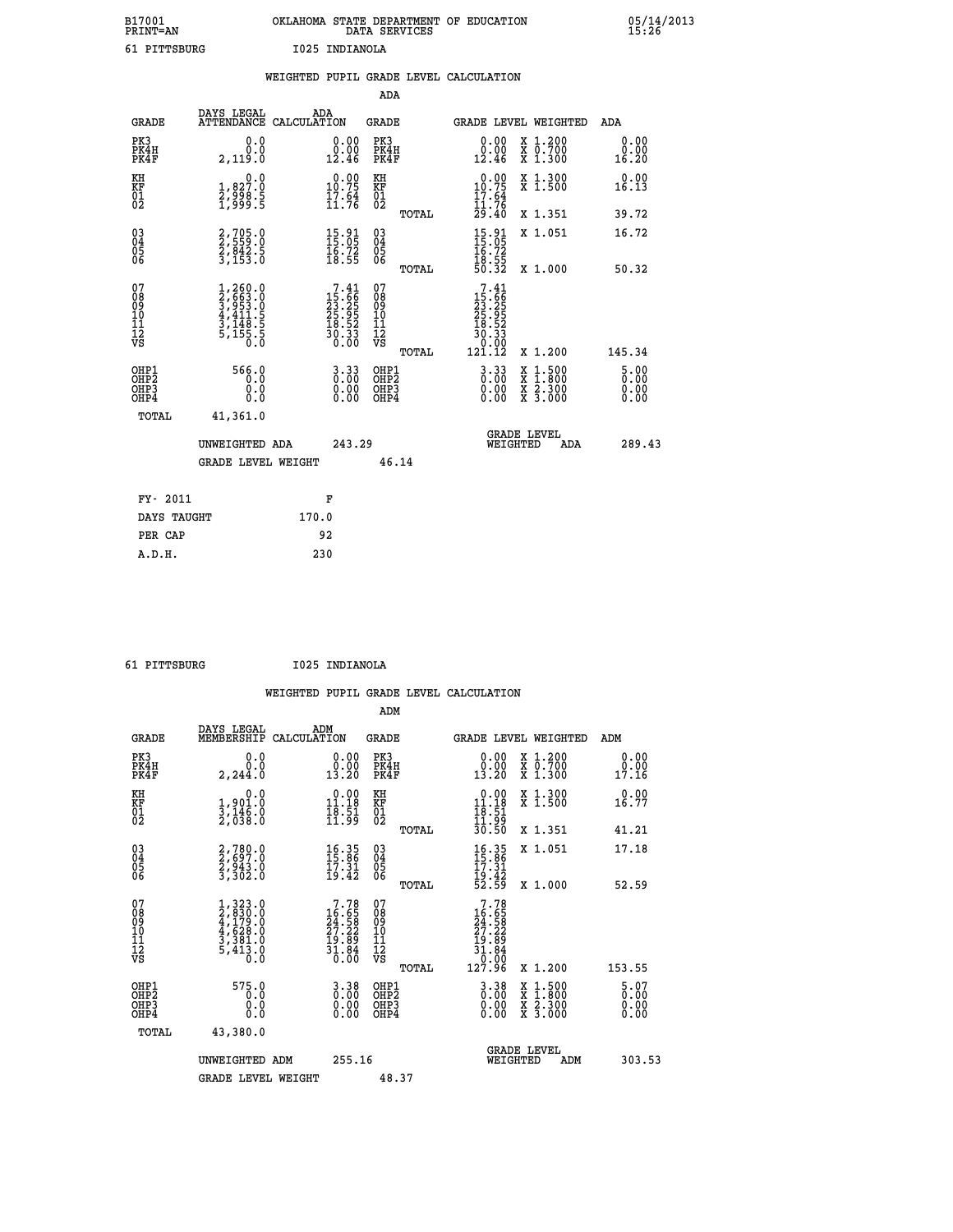| B17001          | OKLAHOMA STATE DEPARTMENT OF EDUCATION | 05/14/2013 |
|-----------------|----------------------------------------|------------|
| <b>PRINT=AN</b> | DATA SERVICES                          | 15:26      |
| 61<br>PITTSBURG | I028 CROWDER                           |            |

|                                                                    |                                                                                        | WEIGHTED PUPIL GRADE LEVEL CALCULATION                                   |                                                 |                                                                                  |                                                       |                              |
|--------------------------------------------------------------------|----------------------------------------------------------------------------------------|--------------------------------------------------------------------------|-------------------------------------------------|----------------------------------------------------------------------------------|-------------------------------------------------------|------------------------------|
|                                                                    |                                                                                        |                                                                          | ADA                                             |                                                                                  |                                                       |                              |
| <b>GRADE</b>                                                       | DAYS LEGAL                                                                             | ADA<br>ATTENDANCE CALCULATION                                            | <b>GRADE</b>                                    | GRADE LEVEL WEIGHTED                                                             |                                                       | ADA                          |
| PK3<br>PK4H<br>PK4F                                                | 140.0<br>0.0<br>5, 239.0                                                               | $0.81$<br>$0.00$<br>30.46                                                | PK3<br>PK4H<br>PK4F                             | 0.81<br>0.00<br>30.46                                                            | X 1.200<br>X 0.700<br>X 1.300                         | 0.97<br>0.00<br>39.60        |
| KH<br>KF<br>01<br>02                                               | 0.0<br>$\frac{4}{6}, \frac{658}{735}$ .<br>4,937.0                                     | $\begin{smallmatrix} 0.00\\ 27.08\\ 39.39\\ 28.70 \end{smallmatrix}$     | KH<br>KF<br>01<br>02                            | $29.00$<br>27.08<br>$\frac{39}{28}\cdot\frac{39}{70}$<br>68.09                   | X 1.300<br>X 1.500                                    | 0.00<br>40.62                |
|                                                                    |                                                                                        |                                                                          | TOTAL                                           |                                                                                  | X 1.351                                               | 91.99                        |
| $\begin{smallmatrix} 03 \\[-4pt] 04 \end{smallmatrix}$<br>Ŏ5<br>06 | $\frac{5}{4}$ , $\frac{356}{606}$ : $\frac{5}{0}$<br>$\frac{5}{5}, \frac{544}{530}$ .0 | $\frac{31}{26}:\frac{14}{78}$<br>$\frac{52.23}{32.15}$                   | $\substack{03 \\ 04}$<br>Ŏ5<br>06               | $31.14$<br>$32.23$<br>$32.15$<br>$31.15$                                         | X 1.051                                               | 32.73                        |
|                                                                    |                                                                                        |                                                                          | TOTAL                                           |                                                                                  | X 1.000                                               | 91.16                        |
| 07<br>08<br>09<br>101<br>112<br>VS                                 | $4,868.0$<br>$5,477.0$<br>$5,477.0$<br>$7,980.5$<br>$6,903.0$<br>$5,372.5$<br>0.0      | $28.30$<br>$26.17$<br>$31.84$<br>$46.40$<br>$40.13$<br>$31.24$<br>$0.00$ | 07<br>08<br>09<br>11<br>11<br>12<br>VS<br>TOTAL | $28.30$<br>$26.17$<br>$31.84$<br>$46.40$<br>$40.13$<br>$31.24$<br>0.00<br>204.08 | X 1.200                                               | 244.90                       |
| OHP1<br>OHP2<br>OHP3<br>OHP4                                       | 0.0<br>0.0<br>Ō.Ō                                                                      | 0.00<br>$\begin{smallmatrix} 0.00 \ 0.00 \end{smallmatrix}$              | OHP1<br>OHP2<br>OHP3<br>OHP4                    | 0.00<br>0.00<br>0.00                                                             | X 1:500<br>$\frac{\ddot{x}}{x}$ $\frac{2.300}{3.000}$ | 0.00<br>0.00<br>0.00<br>0.00 |
| <b>TOTAL</b>                                                       | 77,888.5                                                                               |                                                                          |                                                 |                                                                                  |                                                       |                              |
|                                                                    | UNWEIGHTED ADA                                                                         | 452.82                                                                   |                                                 | GRADE LEVEL<br>WEIGHTED                                                          | ADA                                                   | 541.97                       |
|                                                                    | <b>GRADE LEVEL WEIGHT</b>                                                              |                                                                          | 89.15                                           |                                                                                  |                                                       |                              |
| FY- 2011                                                           |                                                                                        | F                                                                        |                                                 |                                                                                  |                                                       |                              |
| DAYS TAUGHT                                                        |                                                                                        | 172.0                                                                    |                                                 |                                                                                  |                                                       |                              |
| PER CAP                                                            |                                                                                        | 81                                                                       |                                                 |                                                                                  |                                                       |                              |

 **61 PITTSBURG I028 CROWDER**

 **A.D.H. 372**

 **WEIGHTED PUPIL GRADE LEVEL CALCULATION ADM DAYS LEGAL ADM GRADE MEMBERSHIP CALCULATION GRADE GRADE LEVEL WEIGHTED ADM PK3 140.0 0.81 PK3 0.81 X 1.200 0.97 PK4H 0.0 0.00 PK4H 0.00 X 0.700 0.00 PK4F 5,449.0 31.68 PK4F 31.68 X 1.300 41.18 KH 0.0 0.00 KH 0.00 X 1.300 0.00 KF 4,955.0 28.81 KF 28.81 X 1.500 43.22**  $\begin{array}{cccc} \text{KH} & \text{0.0} & \text{0.00} & \text{KH} \\ \text{KF} & \text{4,955.0} & \text{28.81} & \text{KF} \\ \text{02} & \text{5,212.0} & \text{31.30} & \text{02} \end{array}$  $02$  5,212.0  $30.30$   $02$   $22.0$  **TOTAL 71.90 X 1.351 97.14 03 5,584.0 32.47 03 32.47 X 1.051 34.13 04 4,881.0 28.38 04 28.38 05 5,793.0 33.68 05 33.68 06** 5,806.0 33.76 06 <sub>momas</sub> 33.76  **TOTAL 95.82 X 1.000 95.82 07 5,093.0 29.61 07 29.61 08 4,780.0 27.79 08 27.79 09 5,819.0 33.83 09 33.83 10 8,615.0 50.09 10 50.09 11 7,693.0 44.73 11 44.73 12 5,918.0 34.41 12 34.41 VS 0.0 0.00 VS 0.00 TOTAL 220.46 X 1.200 264.55 OHP1 0.0 0.00 OHP1 0.00 X 1.500 0.00 OHP2 0.0 0.00 OHP2 0.00 X 1.800 0.00 OHP3 0.0 0.00 OHP3 0.00 X 2.300 0.00 OHP4 0.0 0.00 OHP4 0.00 X 3.000 0.00 TOTAL 82,894.0** GRADE LEVEL<br>WEIGHTED ADM 577.01

UNWEIGHTED ADM 481.95 GRADE LEVEL WEIGHT 95.06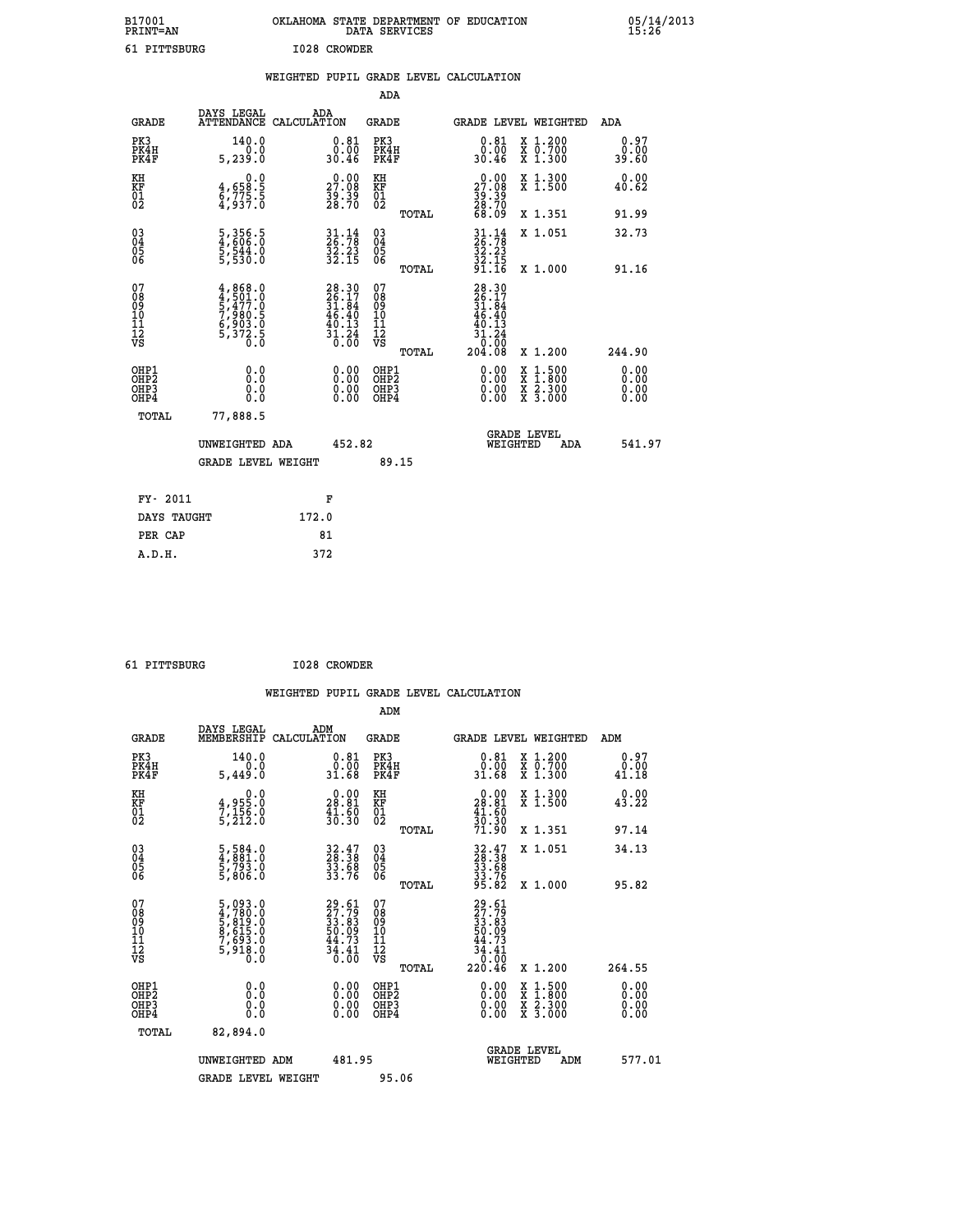| B17001<br><b>PRINT=AN</b> | OKLAHOMA<br>. STATE DEPARTMENT OF EDUCATION<br>DATA SERVICES | 05/14/2013<br>15:26 |
|---------------------------|--------------------------------------------------------------|---------------------|
| 61 PITTSBURG              | I030 SAVANNA                                                 |                     |

|  |  | WEIGHTED PUPIL GRADE LEVEL CALCULATION |
|--|--|----------------------------------------|
|  |  |                                        |

|                                                                    |                                                                           |                                                                                        | ADA                                               |       |                                                                                                                     |        |                                                           |                                     |
|--------------------------------------------------------------------|---------------------------------------------------------------------------|----------------------------------------------------------------------------------------|---------------------------------------------------|-------|---------------------------------------------------------------------------------------------------------------------|--------|-----------------------------------------------------------|-------------------------------------|
| <b>GRADE</b>                                                       | DAYS LEGAL<br>ATTENDANCE CALCULATION                                      | ADA                                                                                    | <b>GRADE</b>                                      |       | GRADE LEVEL WEIGHTED                                                                                                |        |                                                           | <b>ADA</b>                          |
| PK3<br>PK4H<br>PK4F                                                | 168.5<br>2,094.0<br>0.0                                                   | $12.32\n0.32\n0.00$                                                                    | PK3<br>PK4H<br>PK4F                               |       | $12.32$<br>$0.32$<br>$0.00$                                                                                         |        | X 1.200<br>X 0.700<br>X 1.300                             | 1.19<br>8.62<br>0.00                |
| KH<br>KF<br>01<br>02                                               | 2,640.5<br>0.0<br>$\frac{3}{4}$ , $\frac{587.0}{291.5}$                   | $\begin{array}{c} 15\cdot 53 \\ 0\cdot 00 \\ 21\cdot 10 \\ 25\cdot 24 \end{array}$     | KH<br>KF<br>$\begin{matrix} 01 \ 02 \end{matrix}$ |       | $\begin{array}{r} 15\cdot 53 \\ 0\cdot 00 \\ 21\cdot 10 \\ 25\cdot 24 \\ 46\cdot 34 \end{array}$                    |        | X 1.300<br>X 1.500                                        | 20.19<br>0.00                       |
|                                                                    |                                                                           |                                                                                        |                                                   | TOTAL |                                                                                                                     |        | X 1.351                                                   | 62.61                               |
| $\begin{smallmatrix} 03 \\[-4pt] 04 \end{smallmatrix}$<br>Ŏ5<br>06 | 3,692.0<br>3,216.0<br>4,463.5<br>3,017.0                                  | $21.72$<br>$18.92$<br>$26.26$<br>$17.75$                                               | $\substack{03 \\ 04}$<br>Ŏ5<br>06                 | TOTAL | $21.72$<br>$18.92$<br>$26.26$<br>$17.75$<br>62.93                                                                   |        | X 1.051<br>X 1.000                                        | 22.83<br>62.93                      |
| 07<br>08<br>09<br>11<br>11<br>12<br>VS                             | 3,606.0<br>3,956.5<br>6,938.0<br>6,833.5<br>7,633.5<br>8,247.5<br>7,192.5 | 21.21<br>$23.27$<br>$40.81$<br>$44.90$<br>$48.51$<br>$42.31$<br>$0.00$                 | 07<br>08<br>09<br>11<br>11<br>12<br>VS            | TOTAL | 21.21<br>$\begin{smallmatrix} 21.2 \\ 23.2 \\ 40.81 \\ 44.90 \\ 44.51 \\ 42.31 \\ 0.00 \\ 221.01 \end{smallmatrix}$ |        | X 1.200                                                   | 265.21                              |
| OHP1<br>OHP <sub>2</sub><br>OHP3<br>OHP4                           | 275.5<br>0.0<br>Ō.Ō                                                       | $\frac{1}{0}$ : $\frac{62}{00}$<br>$\begin{smallmatrix} 0.00 \ 0.00 \end{smallmatrix}$ | OHP1<br>OH <sub>P</sub> 2<br>OHP3<br>OHP4         |       | $\begin{smallmatrix} 1.62 \ 0.00 \ 0.00 \end{smallmatrix}$<br>0.00                                                  | X<br>X | $1:500$<br>$1:800$<br>$\frac{x}{x}$ $\frac{5:300}{3:000}$ | $\frac{2.43}{0.00}$<br>0.00<br>0.00 |
| TOTAL                                                              | 65,019.5<br>UNWEIGHTED ADA<br><b>GRADE LEVEL WEIGHT</b>                   | 382.46                                                                                 |                                                   | 63.55 | WEIGHTED                                                                                                            |        | <b>GRADE LEVEL</b><br>ADA                                 | 446.01                              |
|                                                                    |                                                                           |                                                                                        |                                                   |       |                                                                                                                     |        |                                                           |                                     |
| FY- 2011                                                           |                                                                           | F                                                                                      |                                                   |       |                                                                                                                     |        |                                                           |                                     |
| DAYS TAUGHT                                                        |                                                                           | 170.0                                                                                  |                                                   |       |                                                                                                                     |        |                                                           |                                     |
| PER CAP                                                            |                                                                           | 81                                                                                     |                                                   |       |                                                                                                                     |        |                                                           |                                     |

 **61 PITTSBURG I030 SAVANNA**

 **A.D.H. 301**

| <b>GRADE</b>                                       | DAYS LEGAL<br>MEMBERSHIP                                              | ADM<br>CALCULATION                                             | <b>GRADE</b>                                       |       | GRADE LEVEL WEIGHTED                                                                                  |                                                                                                                     | ADM    |                                     |
|----------------------------------------------------|-----------------------------------------------------------------------|----------------------------------------------------------------|----------------------------------------------------|-------|-------------------------------------------------------------------------------------------------------|---------------------------------------------------------------------------------------------------------------------|--------|-------------------------------------|
| PK3<br>PK4H<br>PK4F                                | 170.0<br>2,177.0<br>0.0                                               | $12.80$<br>12.81<br>0.00                                       | PK3<br>PK4H<br>PK4F                                |       | 1.00<br>$1\bar{2}.\bar{8}1$<br>0.00                                                                   | X 1.200<br>X 0.700<br>X 1.300                                                                                       |        | 1.20<br>8.97<br>0.00                |
| KH<br>KF<br>01<br>02                               | 2,746.0<br>0.0<br>$3,680.0$<br>$4,306.0$                              | $\begin{array}{r} 16.15 \\ 0.00 \\ 21.65 \\ 25.33 \end{array}$ | KH<br>KF<br>01<br>02                               |       | $\begin{array}{r} 16.15 \\ 0.00 \\ 21.65 \\ 25.33 \\ 46.98 \end{array}$                               | X 1.300<br>X 1.500                                                                                                  |        | 21.00<br>0.00                       |
|                                                    |                                                                       |                                                                |                                                    | TOTAL |                                                                                                       | X 1.351                                                                                                             |        | 63.47                               |
| $\begin{matrix} 03 \\ 04 \\ 05 \\ 06 \end{matrix}$ | $3,754.0$<br>$3,262.0$<br>$4,481.0$<br>$3,023.0$                      | $22.08$<br>$19.19$<br>$26.36$<br>$17.78$                       | $\begin{matrix} 03 \\ 04 \\ 05 \\ 06 \end{matrix}$ |       | $22.08$<br>$19.19$<br>$26.36$<br>$17.78$<br>$63.33$                                                   | X 1.051                                                                                                             |        | 23.21                               |
|                                                    |                                                                       |                                                                |                                                    | TOTAL |                                                                                                       | X 1.000                                                                                                             |        | 63.33                               |
| 07<br>08<br>09<br>101<br>112<br>VS                 | 3,683.0<br>4,005.0<br>7,276.0<br>8,005.0<br>8,722.0<br>7,552.0<br>0.0 | $21.6623.5642.8047.0951.3144.420.00$                           | 07<br>08<br>09<br>11<br>11<br>12<br>VS             | TOTAL | $\begin{smallmatrix} 21.66\\ 23.56\\ 42.80\\ 47.09\\ 51.31\\ 44.42\\ 0.00\\ 230.84 \end{smallmatrix}$ | X 1.200                                                                                                             | 277.01 |                                     |
| OHP1<br>OHP <sub>2</sub><br>OHP3<br>OHP4           | 282.0<br>0.0<br>0.0<br>0.0                                            | $\begin{smallmatrix} 1.66\ 0.00\ 0.00 \end{smallmatrix}$       | OHP1<br>OHP <sub>2</sub><br>OHP3<br>OHP4           |       | $\begin{smallmatrix} 1.66\ 0.00\ 0.00 \end{smallmatrix}$                                              | $\begin{array}{l} \mathtt{X} & 1.500 \\ \mathtt{X} & 1.800 \\ \mathtt{X} & 2.300 \\ \mathtt{X} & 3.000 \end{array}$ |        | $\frac{2.49}{0.00}$<br>0.00<br>0.00 |
| TOTAL                                              | 67,124.0                                                              |                                                                |                                                    |       |                                                                                                       |                                                                                                                     |        |                                     |
|                                                    | UNWEIGHTED ADM                                                        | 394.85                                                         |                                                    |       | <b>GRADE LEVEL</b><br>WEIGHTED                                                                        | ADM                                                                                                                 |        | 460.68                              |
|                                                    | <b>GRADE LEVEL WEIGHT</b>                                             |                                                                | 65.83                                              |       |                                                                                                       |                                                                                                                     |        |                                     |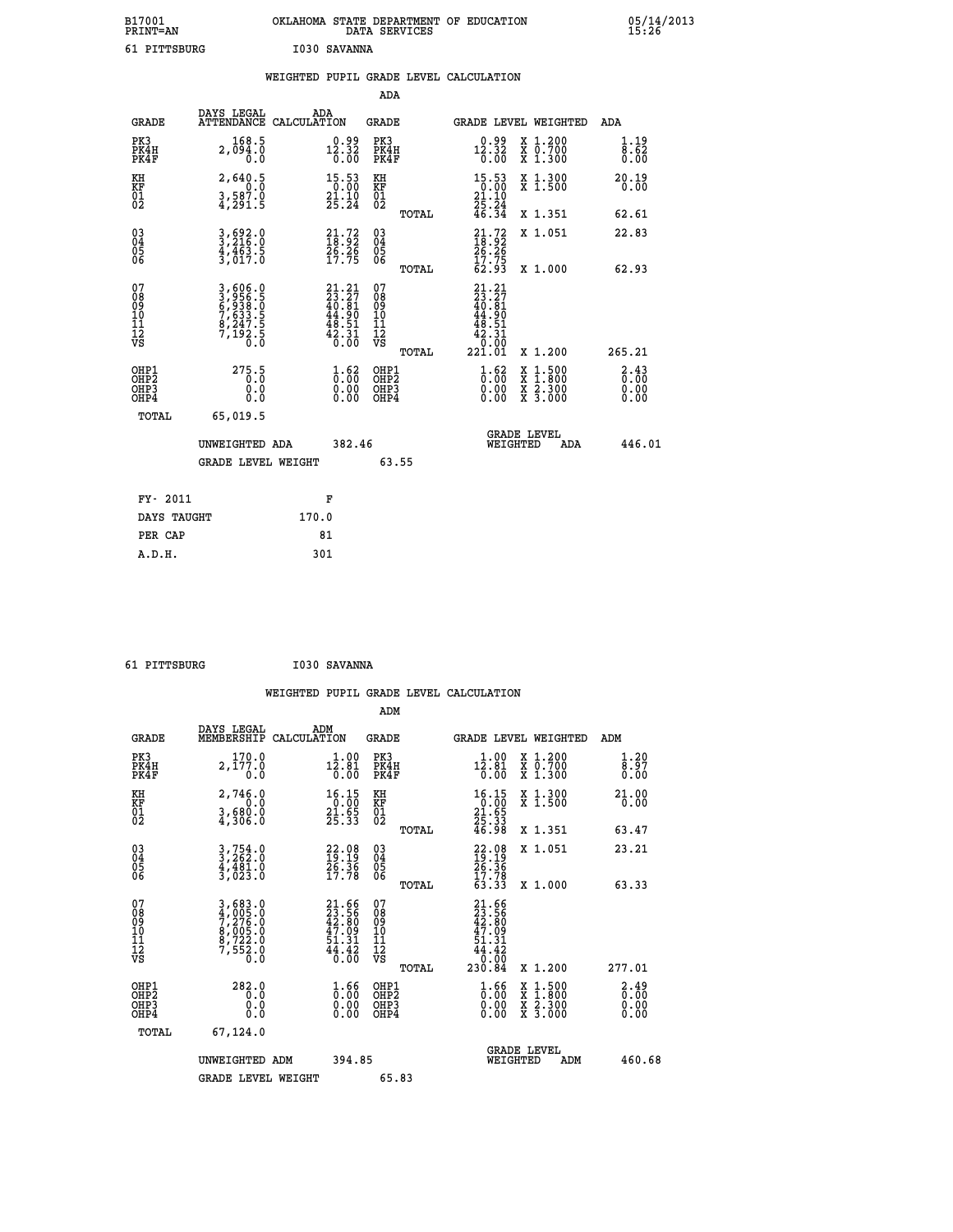| B17001          | OKLAHOMA STATE DEPARTMENT OF EDUCATION |
|-----------------|----------------------------------------|
| <b>PRINT=AN</b> | DATA SERVICES                          |
| 61 PITTSBURG    | I063 PITTSBURG                         |

 **B17001 OKLAHOMA STATE DEPARTMENT OF EDUCATION 05/14/2013**

|                                                                    |                                                                            |       |                                                                                          |                                          |       | WEIGHTED PUPIL GRADE LEVEL CALCULATION                                                                                                                                                                                                                                         |                                          |                              |
|--------------------------------------------------------------------|----------------------------------------------------------------------------|-------|------------------------------------------------------------------------------------------|------------------------------------------|-------|--------------------------------------------------------------------------------------------------------------------------------------------------------------------------------------------------------------------------------------------------------------------------------|------------------------------------------|------------------------------|
|                                                                    |                                                                            |       |                                                                                          | <b>ADA</b>                               |       |                                                                                                                                                                                                                                                                                |                                          |                              |
| <b>GRADE</b>                                                       | DAYS LEGAL<br>ATTENDANCE CALCULATION                                       | ADA   |                                                                                          | GRADE                                    |       | GRADE LEVEL WEIGHTED                                                                                                                                                                                                                                                           |                                          | ADA                          |
| PK3<br>PK4H<br>PK4F                                                | 0.0<br>0.0<br>2,705.0                                                      |       | $0.00$<br>$0.00$<br>16.01                                                                | PK3<br>PK4H<br>PK4F                      |       | 0.00<br>0.00<br>16.01                                                                                                                                                                                                                                                          | X 1.200<br>X 0.700<br>X 1.300            | 0.00<br>0.00<br>20.81        |
| KH<br>KF<br>01<br>02                                               | 1, 267.0<br>$\frac{1}{2}, \frac{1}{663}$ :0                                |       | $\begin{smallmatrix} 0.00\\ 7.50\\ 9.38\\ 12.21 \end{smallmatrix}$                       | KH<br>KF<br>01<br>02                     |       | $\begin{smallmatrix}0.00\\7.50\\9.38\\12.21\\21.59\end{smallmatrix}$                                                                                                                                                                                                           | X 1.300<br>X 1.500                       | 0.00<br>11.25                |
|                                                                    |                                                                            |       |                                                                                          |                                          | TOTAL |                                                                                                                                                                                                                                                                                | X 1.351                                  | 29.17                        |
| $\begin{smallmatrix} 03 \\[-4pt] 04 \end{smallmatrix}$<br>Ŏ5<br>06 | 1, 840.0<br>$\frac{1}{1}$ , $\frac{605}{809}$ .0                           |       | $\begin{array}{r} 10.89 \\ 9.10 \\ 9.50 \\ 10.70 \end{array}$                            | $\substack{03 \\ 04}$<br>Ŏ5<br>06        |       | $\begin{array}{r} 10.89 \\ 9.10 \\ 9.50 \\ 10.70 \\ 29.30 \end{array}$                                                                                                                                                                                                         | X 1.051                                  | 11.45                        |
|                                                                    |                                                                            |       |                                                                                          |                                          | TOTAL |                                                                                                                                                                                                                                                                                | X 1.000                                  | 29.30                        |
| 07<br>08<br>09<br>01<br>11<br>11<br>12<br>VS                       | 1,539.0<br>1,989.0<br>6,614.0<br>6,5131.5<br>8,131.5<br>5,959.5<br>5,261.0 |       | $\begin{array}{r} 9.11 \\ 11.77 \\ 39.14 \\ 48.12 \\ 35.26 \\ 31.13 \\ 0.00 \end{array}$ | 07<br>08<br>09<br>11<br>11<br>12<br>VS   | TOTAL | .11<br>9<br>11<br>.77<br>$\frac{1}{39}:\stackrel{1}{12}$<br>$\frac{48}{35}:\stackrel{1}{26}$<br>$\frac{31}{31}:\stackrel{1}{13}$<br>10:00<br>174.53                                                                                                                            | X 1.200                                  | 209.44                       |
| OHP1<br>OH <sub>P</sub> 2<br>OHP3<br>OHP4                          | 0.0<br>0.0<br>0.0                                                          |       | $\begin{smallmatrix} 0.00 \ 0.00 \ 0.00 \ 0.00 \end{smallmatrix}$                        | OHP1<br>OHP <sub>2</sub><br>OHP3<br>OHP4 |       | $\begin{smallmatrix} 0.00 & 0.00 & 0.00 & 0.00 & 0.00 & 0.00 & 0.00 & 0.00 & 0.00 & 0.00 & 0.00 & 0.00 & 0.00 & 0.00 & 0.00 & 0.00 & 0.00 & 0.00 & 0.00 & 0.00 & 0.00 & 0.00 & 0.00 & 0.00 & 0.00 & 0.00 & 0.00 & 0.00 & 0.00 & 0.00 & 0.00 & 0.00 & 0.00 & 0.00 & 0.00 & 0.0$ | X 1:500<br>X 1:800<br>X 2:300<br>X 3:000 | 0.00<br>0.00<br>0.00<br>0.00 |
| TOTAL                                                              | 43,907.0                                                                   |       |                                                                                          |                                          |       |                                                                                                                                                                                                                                                                                |                                          |                              |
|                                                                    | UNWEIGHTED ADA                                                             |       | 259.82                                                                                   |                                          |       | <b>GRADE LEVEL</b><br>WEIGHTED                                                                                                                                                                                                                                                 | <b>ADA</b>                               | 311.42                       |
|                                                                    | <b>GRADE LEVEL WEIGHT</b>                                                  |       |                                                                                          |                                          | 51.60 |                                                                                                                                                                                                                                                                                |                                          |                              |
| FY- 2011                                                           |                                                                            |       | F                                                                                        |                                          |       |                                                                                                                                                                                                                                                                                |                                          |                              |
| DAYS TAUGHT                                                        |                                                                            | 169.0 |                                                                                          |                                          |       |                                                                                                                                                                                                                                                                                |                                          |                              |
| PER CAP                                                            |                                                                            | 112   |                                                                                          |                                          |       |                                                                                                                                                                                                                                                                                |                                          |                              |

 **61 PITTSBURG I063 PITTSBURG**

 **A.D.H. 96**

| <b>GRADE</b>                                         | DAYS LEGAL<br>MEMBERSHIP                                                  | ADM<br>CALCULATION                                                                     | <b>GRADE</b>                                        |       | GRADE LEVEL WEIGHTED                                                                                                                                                                                                                                                           |                                          |     | ADM                   |  |
|------------------------------------------------------|---------------------------------------------------------------------------|----------------------------------------------------------------------------------------|-----------------------------------------------------|-------|--------------------------------------------------------------------------------------------------------------------------------------------------------------------------------------------------------------------------------------------------------------------------------|------------------------------------------|-----|-----------------------|--|
| PK3<br>PK4H<br>PK4F                                  | 0.0<br>0.0<br>2,987.0                                                     | $\begin{smallmatrix} 0.00\\ 0.00\\ 17.67 \end{smallmatrix}$                            | PK3<br>PK4H<br>PK4F                                 |       | $\begin{smallmatrix} 0.00\\ 0.00\\ 17.67 \end{smallmatrix}$                                                                                                                                                                                                                    | X 1.200<br>X 0.700<br>X 1.300            |     | 0.00<br>0.00<br>22.97 |  |
| KH<br>KF<br>01<br>02                                 | 0.0<br>1,388:0<br>1,657.0<br>2,202:0                                      | $\begin{smallmatrix} 0.00\\ 8.21\\ 9.80\\ 13.03 \end{smallmatrix}$                     | KH<br>KF<br>01<br>02                                |       | $\begin{smallmatrix} 0.00\\ 8.21\\ 9.80\\ 13.03\\ 22.83 \end{smallmatrix}$                                                                                                                                                                                                     | X 1.300<br>X 1.500                       |     | 0.00<br>12.32         |  |
|                                                      |                                                                           |                                                                                        |                                                     | TOTAL |                                                                                                                                                                                                                                                                                | X 1.351                                  |     | 30.84                 |  |
| 03<br>04<br>05<br>06                                 | $1,969.0$<br>$1,611.0$<br>$1,691.0$<br>$1,906.0$                          | $\begin{array}{r} 11.65 \\ 9.53 \\ 10.01 \\ 11.28 \end{array}$                         | $\begin{array}{c} 03 \\ 04 \\ 05 \\ 06 \end{array}$ |       | 11.65<br>$\frac{1\bar{0} \cdot \bar{0}\bar{1}}{11 \cdot 2\bar{8}}$                                                                                                                                                                                                             | X 1.051                                  |     | 12.24                 |  |
|                                                      |                                                                           |                                                                                        |                                                     | TOTAL | 30.82                                                                                                                                                                                                                                                                          | X 1.000                                  |     | 30.82                 |  |
| 07<br>08<br>09<br>11<br>11<br>12<br>VS               | 1,693.0<br>2,315.0<br>6,710.0<br>6,710.0<br>8,300.0<br>6,092.0<br>5,356.0 | $\begin{smallmatrix} 10.02\\13.70\\39.70\\49.12\\36.04\\31.69\\0.00 \end{smallmatrix}$ | 07<br>08<br>09<br>11<br>11<br>12<br>VS              | TOTAL | $10.02$<br>$13.70$<br>$39.70$<br>$49.12$<br>$36.04$<br>$31.69$<br>$0.00$<br>$180.27$                                                                                                                                                                                           | X 1.200                                  |     | 216.32                |  |
| OHP1<br>OH <sub>P</sub> <sub>2</sub><br>OHP3<br>OHP4 | 0.0<br>0.0<br>0.0                                                         |                                                                                        | OHP1<br>OHP <sub>2</sub><br>OHP3<br>OHP4            |       | $\begin{smallmatrix} 0.00 & 0.00 & 0.00 & 0.00 & 0.00 & 0.00 & 0.00 & 0.00 & 0.00 & 0.00 & 0.00 & 0.00 & 0.00 & 0.00 & 0.00 & 0.00 & 0.00 & 0.00 & 0.00 & 0.00 & 0.00 & 0.00 & 0.00 & 0.00 & 0.00 & 0.00 & 0.00 & 0.00 & 0.00 & 0.00 & 0.00 & 0.00 & 0.00 & 0.00 & 0.00 & 0.0$ | X 1:500<br>X 1:800<br>X 2:300<br>X 3:000 |     | 0.00<br>0.00<br>0.00  |  |
| TOTAL                                                | 45,877.0                                                                  |                                                                                        |                                                     |       |                                                                                                                                                                                                                                                                                |                                          |     |                       |  |
|                                                      | UNWEIGHTED ADM                                                            | 271.45                                                                                 |                                                     |       | WEIGHTED                                                                                                                                                                                                                                                                       | <b>GRADE LEVEL</b>                       | ADM | 325.51                |  |
|                                                      | <b>GRADE LEVEL WEIGHT</b>                                                 |                                                                                        | 54.06                                               |       |                                                                                                                                                                                                                                                                                |                                          |     |                       |  |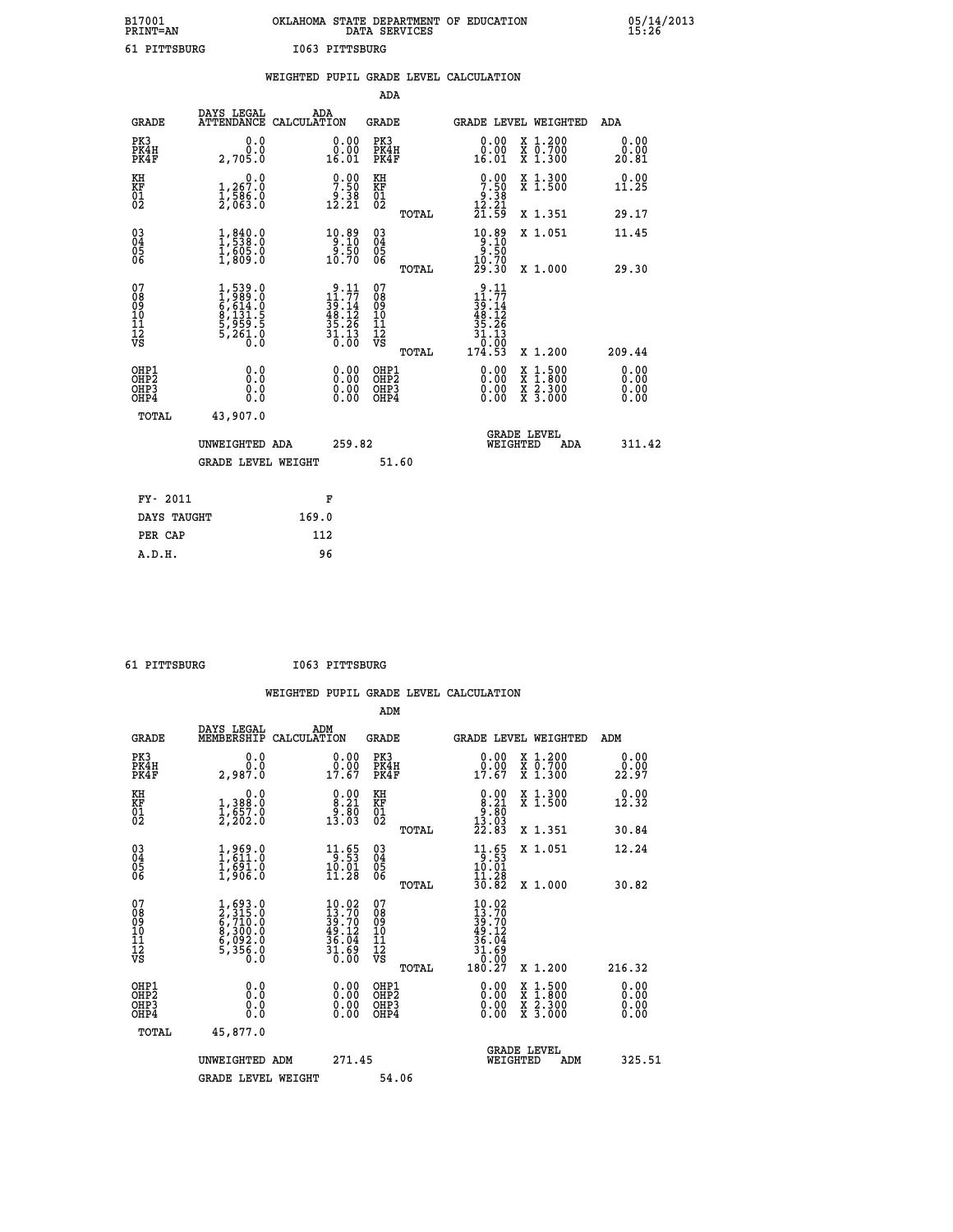| B17001<br>PRINT=AN                     |                                                                                   | OKLAHOMA STATE DEPARTMENT OF EDUCATION                                                                                                                                               | DATA SERVICES                                     |                                                                       |                                                                                          | 05/14/2013              |  |
|----------------------------------------|-----------------------------------------------------------------------------------|--------------------------------------------------------------------------------------------------------------------------------------------------------------------------------------|---------------------------------------------------|-----------------------------------------------------------------------|------------------------------------------------------------------------------------------|-------------------------|--|
| 61 PITTSBURG                           |                                                                                   | <b>I080 MCALESTER</b>                                                                                                                                                                |                                                   |                                                                       |                                                                                          |                         |  |
|                                        |                                                                                   | WEIGHTED PUPIL GRADE LEVEL CALCULATION                                                                                                                                               |                                                   |                                                                       |                                                                                          |                         |  |
|                                        |                                                                                   |                                                                                                                                                                                      | ADA                                               |                                                                       |                                                                                          |                         |  |
| <b>GRADE</b>                           | DAYS LEGAL<br>ATTENDANCE CALCULATION                                              | ADA                                                                                                                                                                                  | GRADE                                             | GRADE LEVEL WEIGHTED                                                  |                                                                                          | ADA                     |  |
| PK3<br>PK4H<br>PK4F                    | 2,087.0<br>0.0<br>31, 269.5                                                       | 12.13<br>0.00<br>181.80                                                                                                                                                              | PK3<br>PK4H<br>PK4F                               | 12.13<br>0.00<br>181.80                                               | X 1.200<br>X 0.700<br>X 1.300                                                            | 14.56<br>0.00<br>236.34 |  |
| KH<br>KF<br>$\overline{01}$            | 0.0<br>36,569:0<br>50,037:0<br>34,475:0                                           | $0.00$<br>212.61<br>$\frac{290.91}{200.44}$                                                                                                                                          | KH<br>KF<br>$\begin{matrix} 01 \ 02 \end{matrix}$ | $\frac{0.00}{212.61}$<br>290.91                                       | X 1.300<br>X 1.500                                                                       | 0.00<br>318.92          |  |
|                                        |                                                                                   |                                                                                                                                                                                      | TOTAL                                             | 200:44<br>491.35                                                      | X 1.351                                                                                  | 663.81                  |  |
| $\substack{03 \\ 04}$<br>Ŏ5<br>06      | 32,678.0<br>29,817.5<br>28,507.0<br>34,861.0                                      | $\frac{189.99}{173.36}$<br>$\frac{165.74}{202.68}$                                                                                                                                   | $03\overline{4}$<br>Ŏ5<br>06                      | 189.99<br>173.36<br>165.74<br>202.68                                  | X 1.051                                                                                  | 199.68                  |  |
|                                        |                                                                                   |                                                                                                                                                                                      | TOTAL                                             | 541.78                                                                | X 1,000                                                                                  | 541.78                  |  |
| 07<br>08<br>09<br>10<br>11<br>12<br>VS | 30, 247.5<br>28, 342.5<br>36, 602.5<br>32, 352.5<br>35, 777.0<br>30, 922.0<br>0.0 | 175.86<br>164.78<br>212.81<br>188.10<br>198.91<br>$\begin{array}{c}\n\textcolor{red}{\mathbf{179}}\cdot\textcolor{red}{\mathbf{78}}\n\\ \textcolor{red}{\mathbf{0.00}}\n\end{array}$ | 07<br>08<br>09<br>10<br>11<br>12<br>VS<br>TOTAL   | 175.86<br>164.78<br>212.81<br>188.10<br>208.01<br>179.78<br>1, 129.34 | X 1.200                                                                                  | 1,355.21                |  |
| OHP1<br>OHP2                           | 1, 913.0                                                                          | $\frac{5.89}{7.63}$                                                                                                                                                                  | OHP1                                              | $\frac{5.89}{7.63}$                                                   |                                                                                          | 13.73                   |  |
| OHP3<br>OHP4                           | 0.0<br>0.0                                                                        | 0.00<br>0.00                                                                                                                                                                         | OHP <sub>2</sub><br>OHP3<br>OHP4                  | 0.00<br>0.00                                                          | $\begin{smallmatrix} x & 1.500 \\ x & 1.800 \\ x & 2.300 \\ x & 3.000 \end{smallmatrix}$ | 0.00<br>0.00            |  |
| TOTAL                                  | 476,870.0                                                                         |                                                                                                                                                                                      |                                                   |                                                                       |                                                                                          |                         |  |
|                                        | UNWEIGHTED ADA                                                                    | 2,772.52                                                                                                                                                                             |                                                   | WEIGHTED                                                              | <b>GRADE LEVEL</b><br>ADA                                                                | 3,352.87                |  |
|                                        | <b>GRADE LEVEL WEIGHT</b>                                                         |                                                                                                                                                                                      | 580.35                                            |                                                                       |                                                                                          |                         |  |
| FY- 2011                               |                                                                                   | F                                                                                                                                                                                    |                                                   |                                                                       |                                                                                          |                         |  |
| DAYS TAUGHT                            |                                                                                   | 172.0                                                                                                                                                                                |                                                   |                                                                       |                                                                                          |                         |  |
| PER CAP                                |                                                                                   | 33                                                                                                                                                                                   |                                                   |                                                                       |                                                                                          |                         |  |

| 61 | <b>DTTTTSRIIRC</b> |  |  |  |
|----|--------------------|--|--|--|

 **A.D.H. 1,617**

 **61 PITTSBURG I080 MCALESTER**

|                                                       |              |                                                                                                               |                                                                                                      | ADM                                                 |       |                                                                                                              |                                          |                           |
|-------------------------------------------------------|--------------|---------------------------------------------------------------------------------------------------------------|------------------------------------------------------------------------------------------------------|-----------------------------------------------------|-------|--------------------------------------------------------------------------------------------------------------|------------------------------------------|---------------------------|
|                                                       | <b>GRADE</b> | DAYS LEGAL<br>MEMBERSHIP<br>CALCULATION                                                                       | ADM                                                                                                  | <b>GRADE</b>                                        |       |                                                                                                              | <b>GRADE LEVEL WEIGHTED</b>              | ADM                       |
| PK3<br>PK4F                                           | PK4H         | 2,087.0<br>0.0<br>34,308.0                                                                                    | 12.13<br>0.00<br>199.47                                                                              | PK3<br>PK4H<br>PK4F                                 |       | 12.13<br>$\frac{1}{199}.00$<br>199.47                                                                        | X 1.200<br>X 0.700<br>X 1.300            | 14.56<br>0.00<br>259.31   |
| KH<br>KF<br>01<br>02                                  |              | 0.0<br>39,136.0<br>52,559.0<br>36,334.0                                                                       | $\begin{smallmatrix} 0.00\\ 227.53\\ 305.58\\ 211.24 \end{smallmatrix}$                              | KH<br>KF<br>01<br>02                                |       | 227.90<br>$\frac{3}{2}$ $\frac{6}{1}$ ; $\frac{5}{2}$<br>$\frac{8}{2}$                                       | X 1.300<br>X 1.500                       | 0.00<br>341.30            |
|                                                       |              |                                                                                                               |                                                                                                      |                                                     | TOTAL | 516.82                                                                                                       | X 1.351                                  | 698.22                    |
| 03<br>04<br>05<br>06                                  |              | 34, 342.0<br>31, 420.0<br>29, 720.0<br>36,390.0                                                               | $\begin{smallmatrix} 199.66\\ 182.67\\ 172.79\\ 211.57 \end{smallmatrix}$                            | $\begin{array}{c} 03 \\ 04 \\ 05 \\ 06 \end{array}$ |       | 199.66<br>182.67<br>172.79<br>211.57                                                                         | X 1.051                                  | 209.84                    |
|                                                       |              |                                                                                                               |                                                                                                      |                                                     | TOTAL | 567.03                                                                                                       | X 1.000                                  | 567.03                    |
| 07<br>08<br>09<br>101<br>112<br>VS                    |              | $\begin{smallmatrix} 32,362.0\\ 30,283.0\\ 39,177.0\\ 34,771.0\\ 38,401.0\\ 33,645.0\\ 0.0 \end{smallmatrix}$ | 188.15<br>176.06<br>227.77<br>202.16<br>223.26<br>$\frac{1}{9}$ $\frac{5}{6}$ $\cdot$ $\frac{5}{60}$ | 07<br>08<br>09<br>11<br>11<br>12<br>VS              | TOTAL | 188.15<br>176.06<br>227.77<br>$\begin{array}{r} 262.16 \\ 223.26 \\ 195.61 \\ .0.09 \end{array}$<br>1,213.01 | X 1.200                                  | 1,455.61                  |
| OHP1<br>OH <sub>P</sub> 2<br>OH <sub>P3</sub><br>OHP4 |              | 1,335.0<br>$\overline{0}$ :0                                                                                  | $\begin{smallmatrix} 6.02\ 7.63\ 0.00\ 0.00 \end{smallmatrix}$                                       | OHP1<br>OHP2<br>OHP3<br>OHP4                        |       | $\frac{6.02}{0.00}$<br>0.00                                                                                  | X 1:500<br>X 1:800<br>X 2:300<br>X 3:000 | $13:73$<br>$0.00$<br>0.00 |
|                                                       | TOTAL        | 507,283.0                                                                                                     |                                                                                                      |                                                     |       |                                                                                                              |                                          |                           |
|                                                       |              | UNWEIGHTED<br>ADM                                                                                             | 2,949.30                                                                                             |                                                     |       | WEIGHTED                                                                                                     | <b>GRADE LEVEL</b><br>ADM                | 3,568.63                  |
|                                                       |              | <b>GRADE LEVEL WEIGHT</b>                                                                                     |                                                                                                      | 619.33                                              |       |                                                                                                              |                                          |                           |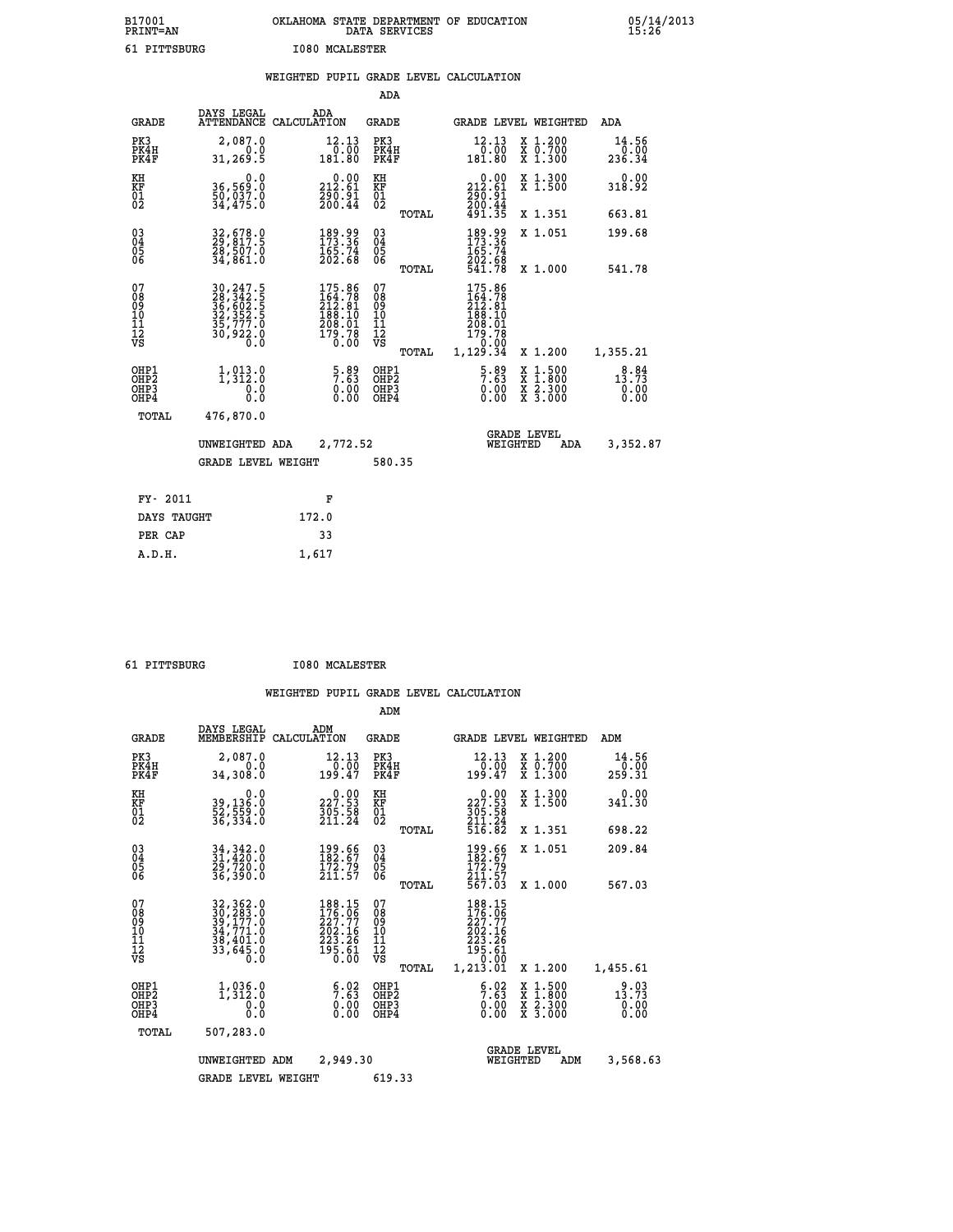## **B17001 OKLAHOMA STATE DEPARTMENT OF EDUCATION 05/14/2013 PRINT=AN DATA SERVICES 15:26 PITTSBURG COUNTY TOTALS**

|                                                       |                                                                              |                    |                                                                  |                                                                                 |       | WEIGHTED PUPIL GRADE LEVEL CALCULATION                                                                                                    |                                              |                                    |
|-------------------------------------------------------|------------------------------------------------------------------------------|--------------------|------------------------------------------------------------------|---------------------------------------------------------------------------------|-------|-------------------------------------------------------------------------------------------------------------------------------------------|----------------------------------------------|------------------------------------|
|                                                       |                                                                              |                    |                                                                  | ADA                                                                             |       |                                                                                                                                           |                                              |                                    |
| <b>GRADE</b>                                          | DAYS LEGAL<br>ATTENDANCE                                                     | ADA<br>CALCULATION |                                                                  | <b>GRADE</b>                                                                    |       |                                                                                                                                           | <b>GRADE LEVEL WEIGHTED</b>                  | ADA                                |
| PK3<br>PK4H<br>PK4F                                   | $\begin{smallmatrix}5,457.5\\10,339.0\\69,680.5\end{smallmatrix}$            |                    | $\begin{smallmatrix} 32.26 \\ 61.20 \\ 408.34 \end{smallmatrix}$ | PK3<br>PK4H<br>PK4F                                                             |       | $32.26\n61.20\n408.34$                                                                                                                    | X 1.200<br>X 0.700<br>X 1.300                | 38.73<br>83.83<br>530.85           |
| KH<br>KF<br>$\overline{01}$                           | 2,640.5<br>92,798.0<br>$1\bar{1}\bar{2}\,$ , $2\bar{0}\bar{6}\,$ . $\bar{0}$ |                    | $15.53$<br>544.73<br>$558.20$<br>528.73                          | KH<br>KF<br>$\overline{01}$                                                     |       | $15.53$<br>$544.73$<br>$558.20$<br>$528.73$                                                                                               | X 1.300<br>X 1.500                           | 20.19<br>817.11                    |
|                                                       |                                                                              |                    |                                                                  |                                                                                 | TOTAL | 1,186.93                                                                                                                                  | X 1.351                                      | 1,603.56                           |
| 03<br>04<br>05<br>06                                  | 89,289.0<br>89,631.5<br>97,673.5                                             |                    | 551.90<br>524.64<br>526.51<br>573.36                             | $\substack{03 \\ 04}$<br>$\begin{smallmatrix} 0 & 5 \\ 0 & 6 \end{smallmatrix}$ |       | 551.90<br>524.64<br>526.51<br>573.36<br>1,624.51                                                                                          | X 1.051                                      | 2,204.55                           |
|                                                       |                                                                              |                    |                                                                  |                                                                                 | TOTAL |                                                                                                                                           | X 1.000                                      | 1,624.51                           |
| 07<br>08<br>09<br>11<br>11<br>12<br>VS                | 87, 409.5<br>87, 812.0<br>91, 790.5<br>92, 687.0<br>90, 179.5<br>81, 513.0   |                    | 513.47<br>515.94<br>537.88<br>543:22<br>527:97<br>477:56<br>0.00 | 07<br>089<br>101<br>111<br>VS                                                   | TOTAL | 513.47<br>$\begin{array}{r} 515 \cdot 34 \\ 537 \cdot 88 \\ 543 \cdot 22 \\ 527 \cdot 97 \\ 477 \cdot 56 \end{array}$<br>0.00<br>3,116.04 | X 1.200                                      | 3,739.25                           |
| OHP1<br>OH <sub>P</sub> 2<br>OH <sub>P3</sub><br>OHP4 | $2,600.0$<br>1,312.0<br>0.0<br>0.0                                           |                    | $15.30$<br>7.63<br>0.00<br>0.00                                  | OHP1<br>OHP <sub>2</sub><br>OHP3<br>OHP4                                        |       | $15.30$<br>7.63<br>0.00<br>0.00                                                                                                           | X 1:500<br>X 1:800<br>X 2:300<br>X 3:000     | $22.96$<br>$13.73$<br>0.00<br>0.00 |
| TOTAL                                                 | 1,289,139.0                                                                  |                    |                                                                  |                                                                                 |       |                                                                                                                                           |                                              |                                    |
|                                                       | UNWEIGHTED ADA                                                               |                    | 7,564.37                                                         |                                                                                 |       |                                                                                                                                           | <b>GRADE LEVEL</b><br>WEIGHTED<br><b>ADA</b> | 9,033.76                           |
|                                                       | <b>GRADE LEVEL WEIGHT</b>                                                    |                    |                                                                  | 1,469.39                                                                        |       |                                                                                                                                           |                                              |                                    |
| FY- 2011                                              |                                                                              |                    | F                                                                |                                                                                 |       |                                                                                                                                           |                                              |                                    |
| DAYS TAUGHT                                           |                                                                              | 2,373.0            |                                                                  |                                                                                 |       |                                                                                                                                           |                                              |                                    |
| PER CAP                                               |                                                                              | 998                |                                                                  |                                                                                 |       |                                                                                                                                           |                                              |                                    |

 **A.D.H. 5,015**

 **PITTSBURG COUNTY TOTALS**

|                                                                        |                                                                             |                                                                         | ADM                                                |                                                                                |                                          |                                    |
|------------------------------------------------------------------------|-----------------------------------------------------------------------------|-------------------------------------------------------------------------|----------------------------------------------------|--------------------------------------------------------------------------------|------------------------------------------|------------------------------------|
| <b>GRADE</b>                                                           | DAYS LEGAL<br>MEMBERSHIP                                                    | ADM<br>CALCULATION                                                      | <b>GRADE</b>                                       | <b>GRADE LEVEL WEIGHTED</b>                                                    |                                          | ADM                                |
| PK3<br>PK4H<br>PK4F                                                    | $5,472.0$<br>11,107.0<br>75,935.0                                           | 32.35<br>65.75<br>444.95                                                | PK3<br>PK4H<br>PK4F                                | $32.35$<br>$65.75$<br>$444.95$                                                 | X 1.200<br>X 0.700<br>X 1.300            | 38.73<br>46.03<br>578.42           |
| KH<br>KF<br>01<br>02                                                   | 2,746.0<br>98,795.0<br>117,606.0<br>94,242.0                                | $\begin{smallmatrix} 16.15\\579.88\\689.92\\553.03\\ \end{smallmatrix}$ | KH<br>KF<br>01<br>02                               | $\begin{array}{r} 16.15 \\ 579.88 \\ 689.92 \\ 553.03 \\ 1,242.95 \end{array}$ | X 1.300<br>X 1.500                       | 21.00<br>869.85                    |
|                                                                        |                                                                             |                                                                         | TOTAL                                              |                                                                                | X 1.351                                  | 1,679.23                           |
| $\begin{matrix} 03 \\ 04 \\ 05 \\ 06 \end{matrix}$                     | 98,040.0<br>93,562.0<br>93,263.0                                            | 575.49<br>549.72<br>547.84<br>596.70                                    | $\begin{matrix} 03 \\ 04 \\ 05 \\ 06 \end{matrix}$ | 575.49<br>549.72<br>547.84<br>596.70                                           | X 1.051                                  | 604.85                             |
|                                                                        | 101,650.0                                                                   |                                                                         | TOTAL                                              | 1,694.26                                                                       | X 1.000                                  | 1,694.26                           |
| 07<br>08<br>09<br>10<br>11<br>11<br>12<br>VS                           | 91,811.0<br>92,638.0<br>96,615.0<br>97,578.0<br>95,294.0<br>86,514.0<br>0.0 | 539.27<br>544.27<br>566.04<br>571.80<br>557.84<br>506.76<br>0.00        | 07<br>08<br>09<br>11<br>11<br>12<br>VS<br>TOTAL    | 539.27<br>544.27<br>566.04<br>571.80<br>557.84<br>506.76<br>--0:00<br>3,285.98 | X 1.200                                  | 3,943.17                           |
| OHP1<br>OHP2<br>OHP3<br>OHP4                                           | 2,564.0<br>$\overline{0}$ :0                                                | $15.67$<br>7:63<br>0.00000                                              | OHP1<br>OHP2<br>OHP3<br>OHP4                       | $15.67$<br>7:63<br>0.00                                                        | X 1:500<br>X 1:800<br>X 2:300<br>X 3:000 | $23.51$<br>$13.73$<br>0.00<br>0.00 |
| TOTAL                                                                  | 1,356,844.0                                                                 |                                                                         |                                                    |                                                                                |                                          |                                    |
| 7,961.06<br>UNWEIGHTED<br>ADM<br>1,551.82<br><b>GRADE LEVEL WEIGHT</b> |                                                                             |                                                                         |                                                    | WEIGHTED                                                                       | <b>GRADE LEVEL</b><br>ADM                | 9,512.88                           |
|                                                                        |                                                                             |                                                                         |                                                    |                                                                                |                                          |                                    |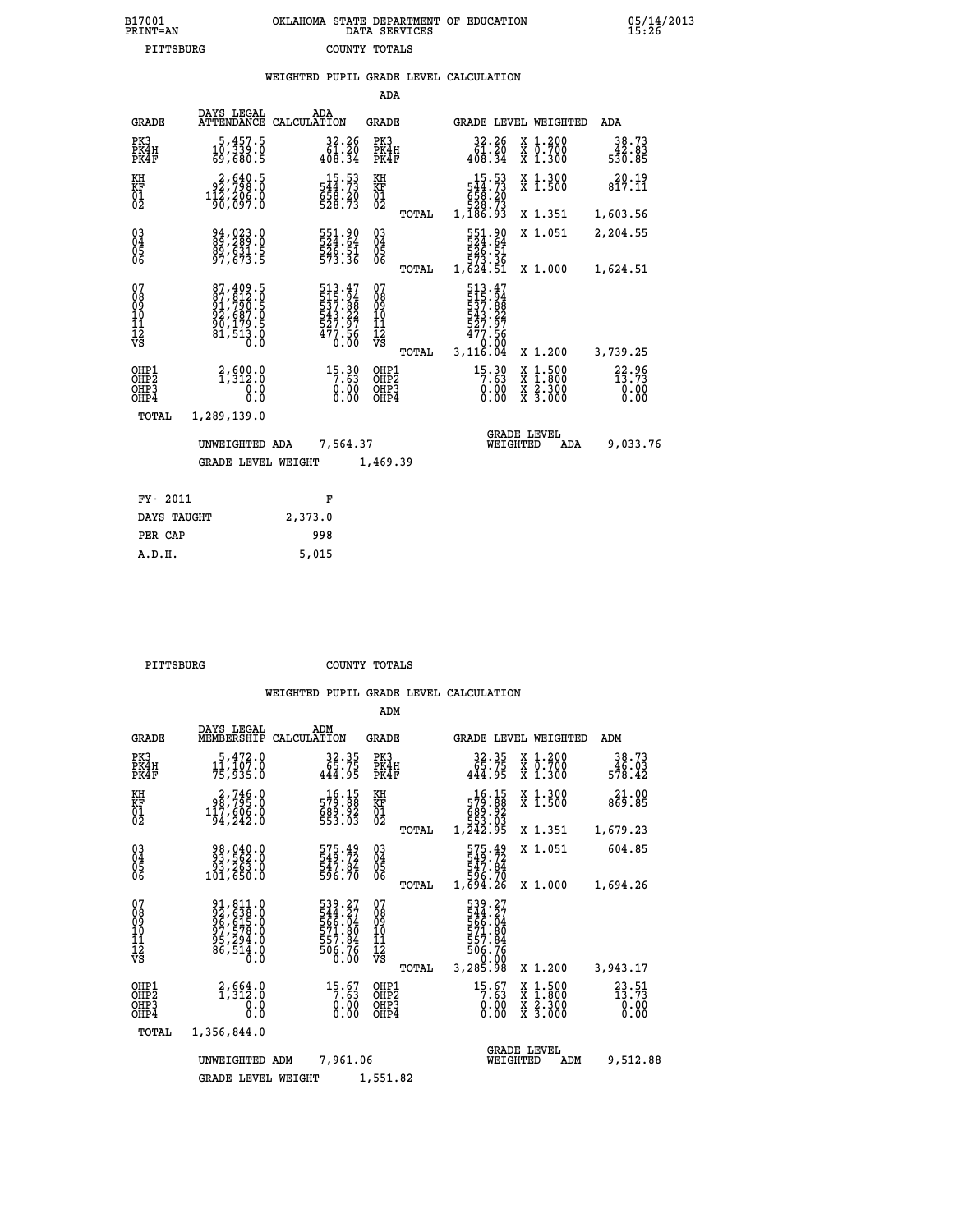| B17001<br>PRINT=AN | OKLAHOMA   | STATE DEPARTMENT OF EDUCATION<br>DATA SERVICES | 05/14/2013<br>15:26 |
|--------------------|------------|------------------------------------------------|---------------------|
| 62<br>PONTOTOC     | I001 ALLEN |                                                |                     |

|                                                                    |                                                                                                                                                               |                                                             | ADA                                    |       |                                                                              |                                          |                       |
|--------------------------------------------------------------------|---------------------------------------------------------------------------------------------------------------------------------------------------------------|-------------------------------------------------------------|----------------------------------------|-------|------------------------------------------------------------------------------|------------------------------------------|-----------------------|
| <b>GRADE</b>                                                       | DAYS LEGAL<br>ATTENDANCE CALCULATION                                                                                                                          | ADA                                                         | <b>GRADE</b>                           |       |                                                                              | GRADE LEVEL WEIGHTED                     | ADA                   |
| PK3<br>PK4H<br>PK4F                                                | 43.0<br>0.0<br>4,708.0                                                                                                                                        | $0.25$<br>$0.00$<br>27.86                                   | PK3<br>PK4H<br>PK4F                    |       | 0.25<br>$27.\overline{86}$                                                   | X 1.200<br>X 0.700<br>X 1.300            | 0.30<br>0.00<br>36.22 |
| KH<br>KF<br>01<br>02                                               | 0.0<br>5,147:0<br>4,519:0<br>5,235:5                                                                                                                          | $0.00$<br>30.46<br>$\frac{26}{30.98}$                       | KH<br>KF<br>01<br>02                   |       | $\begin{smallmatrix} 0.00\\ 30.46\\ 26.74\\ 30.98\\ 57.72 \end{smallmatrix}$ | X 1.300<br>X 1.500                       | 0.00<br>45.69         |
|                                                                    |                                                                                                                                                               |                                                             |                                        | TOTAL |                                                                              | X 1.351                                  | 77.98                 |
| $\begin{smallmatrix} 03 \\[-4pt] 04 \end{smallmatrix}$<br>Ŏ5<br>06 | $\frac{6}{5}, \frac{067}{649}. \frac{5}{0}$<br>$\frac{4}{5}, \frac{990}{138}. \frac{5}{0}$                                                                    | 35.90<br>33.43<br>29.53<br>30.40                            | 03<br>04<br>05<br>06                   |       | 35.90<br>33.43<br>29.53<br>30.40<br>33.36                                    | X 1.051                                  | 37.73                 |
|                                                                    |                                                                                                                                                               |                                                             |                                        | TOTAL |                                                                              | X 1.000                                  | 93.36                 |
| 07<br>08<br>09<br>01<br>11<br>11<br>12<br>VS                       | $\begin{smallmatrix} 4\,,\,252\cdot0\\ 4\,,\,860\cdot5\\ 4\,,\,127\cdot0\\ 5\,,\,339\cdot0\\ 5\,,\,990\cdot5\\ 4\,,\,105\cdot5\\ 0\cdot0\\ \end{smallmatrix}$ | 25.16<br>28.76<br>24.42<br>31.59<br>35.45<br>35.45<br>24.20 | 07<br>08<br>09<br>11<br>11<br>12<br>VS |       | 25.16<br>28.76<br>24.42<br>24.595<br>35.45<br>24.20<br>0.00<br>169.67        |                                          |                       |
|                                                                    |                                                                                                                                                               |                                                             |                                        | TOTAL |                                                                              | X 1.200                                  | 203.60                |
| OHP1<br>OHP2<br>OH <sub>P3</sub><br>OHP4                           | 0.0<br>0.0<br>0.0                                                                                                                                             | $0.00$<br>$0.00$<br>0.00                                    | OHP1<br>OHP2<br>OHP3<br>OHP4           |       |                                                                              | X 1:500<br>X 1:800<br>X 2:300<br>X 3:000 | 0.00<br>0.00<br>0.00  |
| TOTAL                                                              | 70,172.0                                                                                                                                                      |                                                             |                                        |       |                                                                              |                                          |                       |
|                                                                    | UNWEIGHTED ADA                                                                                                                                                | 415.22                                                      |                                        |       |                                                                              | <b>GRADE LEVEL</b><br>WEIGHTED<br>ADA    | 494.88                |
|                                                                    | <b>GRADE LEVEL WEIGHT</b>                                                                                                                                     |                                                             |                                        | 79.66 |                                                                              |                                          |                       |
| FY- 2011                                                           |                                                                                                                                                               | F                                                           |                                        |       |                                                                              |                                          |                       |
| DAYS TAUGHT                                                        |                                                                                                                                                               | 169.0                                                       |                                        |       |                                                                              |                                          |                       |
| PER CAP                                                            |                                                                                                                                                               | 90                                                          |                                        |       |                                                                              |                                          |                       |

 **62 PONTOTOC I001 ALLEN**

 **A.D.H. 234**

 **WEIGHTED PUPIL GRADE LEVEL CALCULATION ADM DAYS LEGAL ADM GRADE MEMBERSHIP CALCULATION GRADE GRADE LEVEL WEIGHTED ADM PK3 48.0 0.28 PK3 0.28 X 1.200 0.34 PK4H 0.0 0.00 PK4H 0.00 X 0.700 0.00 PK4F 5,063.0 29.96 PK4F 29.96 X 1.300 38.95 KH 0.0 0.00 KH 0.00 X 1.300 0.00 KF 5,443.0 32.21 KF 32.21 X 1.500 48.32**  $\begin{array}{cccc} \text{KH} & \hspace{1.5cm} 0.0 & \hspace{1.5cm} 0.00 & \text{KH} \\ \text{KF} & \hspace{1.5cm} 5,443 \,,0 & \hspace{1.5cm} 32 \,.21 & \text{KF} \\ 01 & \hspace{1.5cm} 4,732 \,,0 & \hspace{1.5cm} 28 \,.00 & \hspace{1.5cm} 02 \\ \text{5},557 \,.0 & \hspace{1.5cm} 32 \,.88 & \hspace{1.5cm} 02 \\ \end{array}$  $02$  5,557.0  $32.88$   $02$   $\frac{1}{22.88}$  **TOTAL 60.88 X 1.351 82.25 03 6,448.0 38.15 03 38.15 X 1.051 40.10 04 5,937.0 35.13 04 35.13 05 5,339.0 31.59 05 31.59 06 5,483.0 32.44 06 32.44 TOTAL 99.16 X 1.000 99.16**  $\begin{array}{cccc} 07 & 4,497.0 & 26.61 & 07 & 26.61 \ 08 & 5,206.0 & 30.80 & 30.80 \ 09 & 5,672.0 & 33.56 & 10 & 33.56 \ 10 & 5,672.0 & 33.56 & 10 & 33.56 \ 11 & 6,548.0 & 38.75 & 11 & 38.75 \ 12 & 4,431.0 & 26.20 & 76.20 \ \hline \end{array}$  **TOTAL 182.46 X 1.200 218.95 OHP1 0.0 0.00 OHP1 0.00 X 1.500 0.00 OHP2 0.0 0.00 OHP2 0.00 X 1.800 0.00 OHP3 0.0 0.00 OHP3 0.00 X 2.300 0.00 OHP4 0.0 0.00 OHP4 0.00 X 3.000 0.00 TOTAL 74,886.0 GRADE LEVEL UNWEIGHTED ADM 443.10 WEIGHTED ADM 528.07** GRADE LEVEL WEIGHT 84.97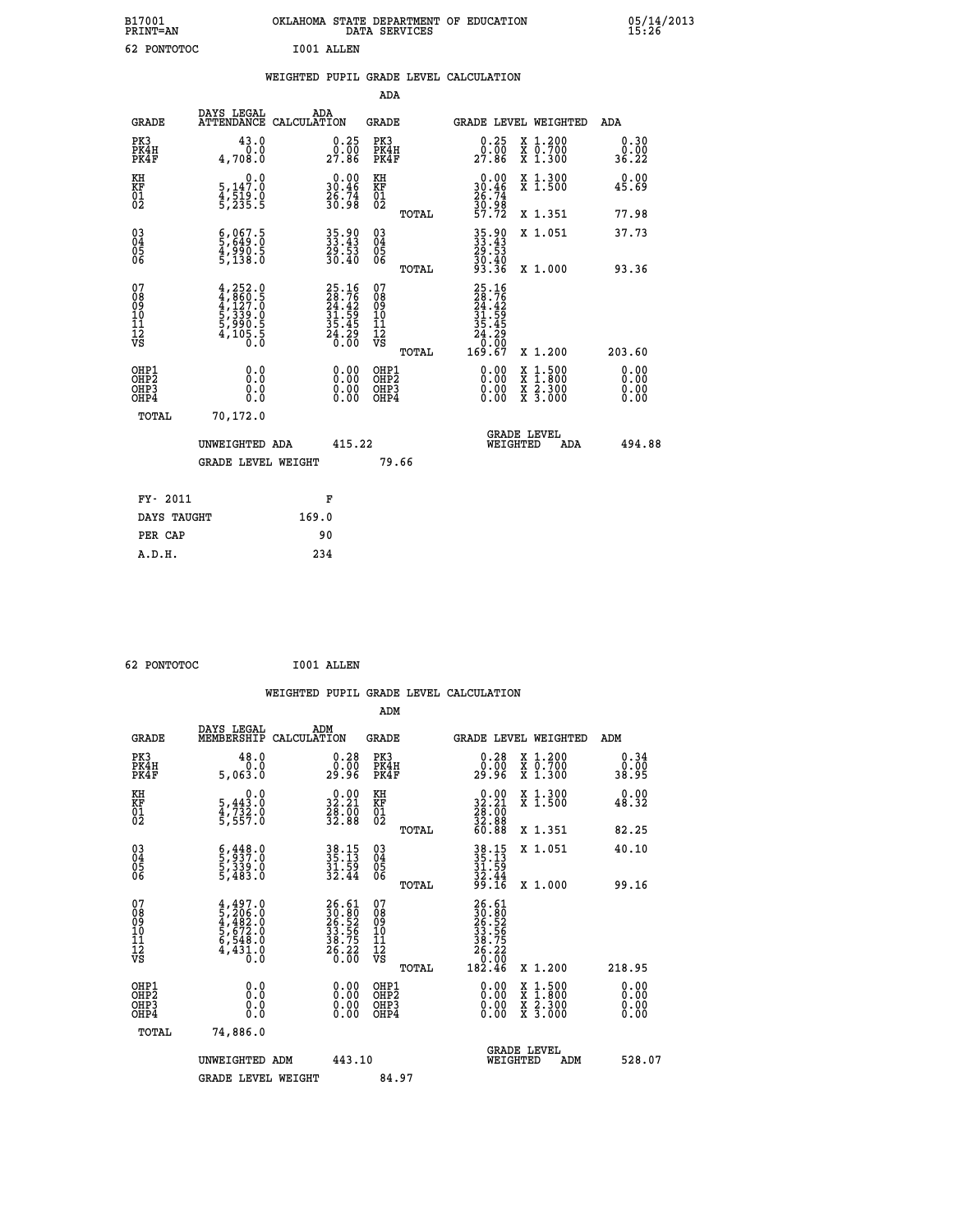| B17001          | OKLAHOMA STATE DEPARTMENT OF EDUCATION | 05/14/2013 |
|-----------------|----------------------------------------|------------|
| <b>PRINT=AN</b> | DATA SERVICES                          | 15:26      |
| 62<br>PONTOTOC  | I009 VANOSS                            |            |

|  |  | WEIGHTED PUPIL GRADE LEVEL CALCULATION |
|--|--|----------------------------------------|
|  |  |                                        |

|                                                                    |                                                                                                  |                                                                          | ADA                                    |       |                                                                              |                                          |                              |
|--------------------------------------------------------------------|--------------------------------------------------------------------------------------------------|--------------------------------------------------------------------------|----------------------------------------|-------|------------------------------------------------------------------------------|------------------------------------------|------------------------------|
| <b>GRADE</b>                                                       | DAYS LEGAL<br>ATTENDANCE CALCULATION                                                             | ADA                                                                      | <b>GRADE</b>                           |       |                                                                              | GRADE LEVEL WEIGHTED                     | <b>ADA</b>                   |
| PK3<br>PK4H<br>PK4F                                                | 293.0<br>0.0<br>6,358.0                                                                          | $\frac{1 \cdot 75}{0 \cdot 00}$<br>37.37                                 | PK3<br>PK4H<br>PK4F                    |       | $\frac{1}{0}$ : 75<br>37.37                                                  | X 1.200<br>X 0.700<br>X 1.300            | 2.10<br>0.00<br>48.58        |
| KH<br>KF<br>01<br>02                                               | 0.0<br>9,07ĕ:ŏ<br>7,28§:0<br>7,785:0                                                             | $0.00$<br>53.21<br>$\frac{42.87}{46.03}$                                 | KH<br>KF<br>01<br>02                   |       | $\begin{smallmatrix} 0.00\\ 53.21\\ 42.87\\ 46.03\\ 88.90 \end{smallmatrix}$ | X 1.300<br>X 1.500                       | 0.00<br>79.82                |
|                                                                    |                                                                                                  |                                                                          |                                        | TOTAL |                                                                              | X 1.351                                  | 120.10                       |
| $\begin{smallmatrix} 03 \\[-4pt] 04 \end{smallmatrix}$<br>Ŏ5<br>06 | $\begin{smallmatrix} 6 & 179 & 0 \\ 7 & 516 & 0 \\ 7 & 973 & 0 \\ 5 & 811 & 5 \end{smallmatrix}$ | $36.25$<br>$44.44$<br>$47.17$<br>$34.36$                                 | $\substack{03 \\ 04}$<br>Ŏ5<br>06      |       | $36.25$<br>$44.44$<br>$47.17$<br>$34.36$<br>$125.97$                         | X 1.051                                  | 38.10                        |
|                                                                    |                                                                                                  |                                                                          |                                        | TOTAL |                                                                              | X 1.000                                  | 125.97                       |
| 07<br>08<br>09<br>101<br>11<br>12<br>VS                            | 8,084.5<br>6,940.5<br>5,572.5<br>7,850.0<br>6,108.0<br>7,141.0<br>0.0                            | $47.61$<br>$40.82$<br>$32.40$<br>$45.64$<br>$35.51$<br>$41.52$<br>$0.00$ | 07<br>08<br>09<br>11<br>11<br>12<br>VS |       | $47.61$<br>$32.40$<br>$32.40$<br>$45.64$<br>$35.51$<br>$41.52$<br>0.00       |                                          |                              |
|                                                                    |                                                                                                  |                                                                          |                                        | TOTAL | 243.50                                                                       | X 1.200                                  | 292.20                       |
| OHP1<br>OHP <sub>2</sub><br>OH <sub>P3</sub><br>OHP4               | 0.0<br>0.000                                                                                     | 0.00<br>$\begin{smallmatrix} 0.00 \ 0.00 \end{smallmatrix}$              | OHP1<br>OHP2<br>OHP <sub>3</sub>       |       | 0.00<br>0.00                                                                 | X 1:500<br>X 1:800<br>X 2:300<br>X 3:000 | 0.00<br>0.00<br>0.00<br>0.00 |
| TOTAL                                                              | 99,974.0                                                                                         |                                                                          |                                        |       |                                                                              |                                          |                              |
|                                                                    | UNWEIGHTED ADA                                                                                   | 586.95                                                                   |                                        |       |                                                                              | <b>GRADE LEVEL</b><br>WEIGHTED<br>ADA    | 706.87                       |
|                                                                    | <b>GRADE LEVEL WEIGHT</b>                                                                        |                                                                          | 119.92                                 |       |                                                                              |                                          |                              |
| FY- 2011                                                           |                                                                                                  | F                                                                        |                                        |       |                                                                              |                                          |                              |
| DAYS TAUGHT                                                        |                                                                                                  | 172.0                                                                    |                                        |       |                                                                              |                                          |                              |
| PER CAP                                                            |                                                                                                  | 68                                                                       |                                        |       |                                                                              |                                          |                              |

| 62 PONTOTOC | I009 VANOSS |
|-------------|-------------|
|             |             |

 **WEIGHTED PUPIL GRADE LEVEL CALCULATION ADM DAYS LEGAL ADM GRADE MEMBERSHIP CALCULATION GRADE GRADE LEVEL WEIGHTED ADM PK3 302.0 1.81 PK3 1.81 X 1.200 2.17 PK4H 0.0 0.00 PK4H 0.00 X 0.700 0.00 PK4F 6,857.0 40.30 PK4F 40.30 X 1.300 52.39 KH 0.0 0.00 KH 0.00 X 1.300 0.00 KF 9,685.0 56.80 KF 56.80 X 1.500 85.20 01 7,614.0 44.81 01 44.81 02 8,203.0 48.53 02 48.53 TOTAL 93.34 X 1.351 126.10 03 6,537.0 38.37 03 38.37 X 1.051 40.33 04 7,875.0 46.58 04 46.58 05 8,406.0 49.75 05 49.75 06 6,122.0 36.21 06 36.21 TOTAL 132.54 X 1.000 132.54**  $\begin{array}{cccc} 07 & 8/530.0 & 50.25 & 07 & 50.25 \ 08 & 7/320.0 & 43.28 & 08 & 43.08 \ 09 & 5/386.0 & 34.22 & 09 & 34.22 \ 10 & 8/344.0 & 48.51 & 10 & 48.51 \ 11 & 6/647.0 & 38.65 & 11 & 38.65 \ 12 & 7/463.0 & 43.39 & 12 & 38.65 \ 13 & 7/463.0 & 43.39 & 12 & 43$  $\begin{array}{cccc} 50.25 & 07 & 50.25 \\ 43.28 & 08 & 43.29 \\ 34.27 & 20 & 48.51 \\ 48.51 & 10 & 48.51 \\ 43.39 & 12 & 38.59 \\ 48.55 & 11 & 38.39 \\ 43.39 & 12 & 43.39 \\ 0.00 & 081 \text{p12} & 0.00 & \text{X } 1.200 \\ 0.00 & 081 \text{p2} & 0.00 & \text{X } 1.500 & 0.00 \\ 0.00 & 0.0$  **OHP1 0.0 0.00 OHP1 0.00 X 1.500 0.00 OHP2 0.0 0.00 OHP2 0.00 X 1.800 0.00 OHP3 0.0 0.00 OHP3 0.00 X 2.300 0.00 OHP4 0.0 0.00 OHP4 0.00 X 3.000 0.00 TOTAL 105,791.0 GRADE LEVEL UNWEIGHTED ADM 621.26 WEIGHTED ADM 748.45** GRADE LEVEL WEIGHT 127.19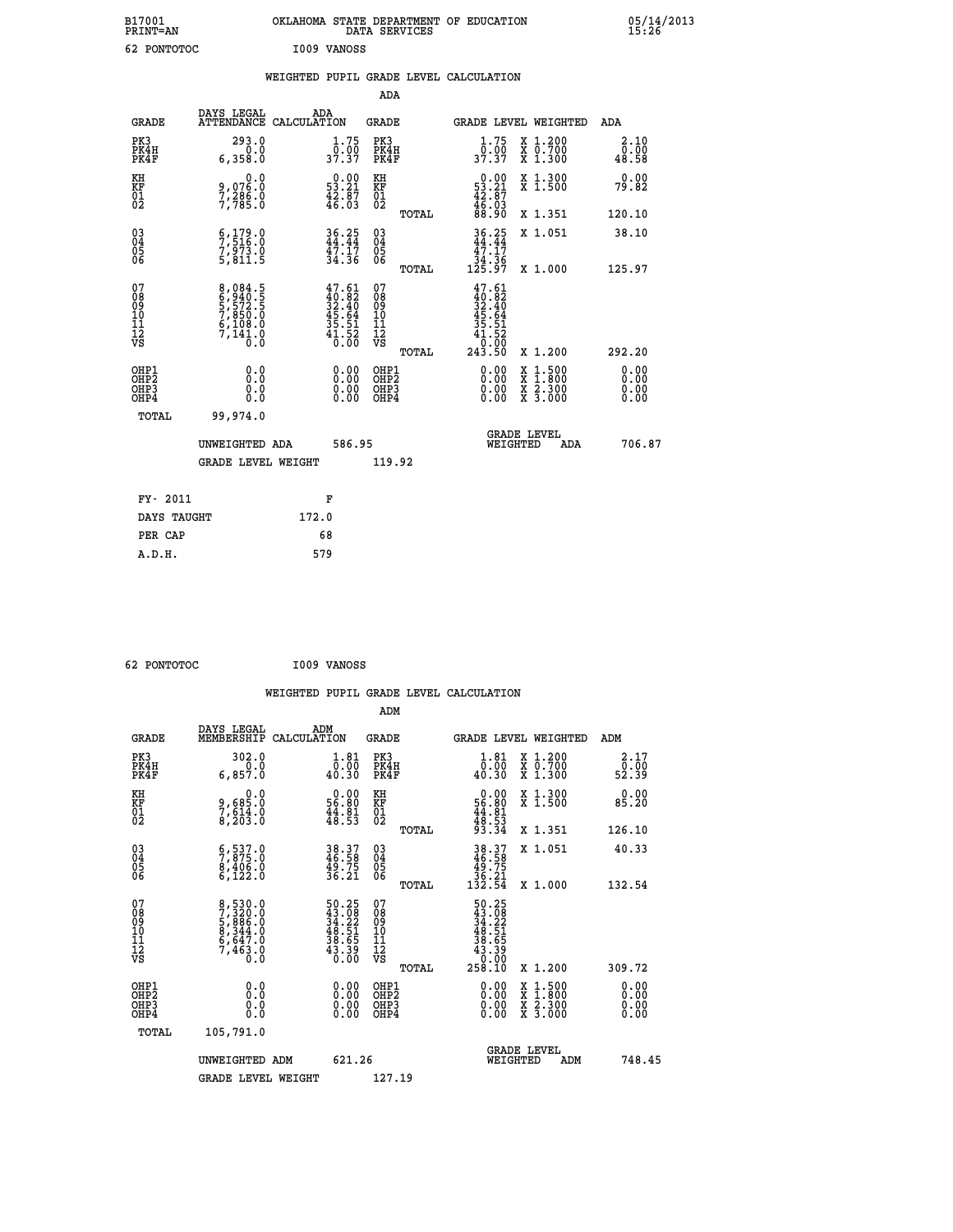| B17001<br><b>PRINT=AN</b> | OKLAHOMA STATE DEPARTMENT OF EDUCATION<br>DATA SERVICES | 05/14/2013<br>15:26 |
|---------------------------|---------------------------------------------------------|---------------------|
| 62<br>PONTOTOC            | I016 BYNG                                               |                     |

|  |  | WEIGHTED PUPIL GRADE LEVEL CALCULATION |
|--|--|----------------------------------------|
|  |  |                                        |

|                                                    |                                                                                                                                                 |                                                                                                                                    | ADA                                                               |       |                                                                                                             |                                                                               |                              |
|----------------------------------------------------|-------------------------------------------------------------------------------------------------------------------------------------------------|------------------------------------------------------------------------------------------------------------------------------------|-------------------------------------------------------------------|-------|-------------------------------------------------------------------------------------------------------------|-------------------------------------------------------------------------------|------------------------------|
| <b>GRADE</b>                                       | DAYS LEGAL                                                                                                                                      | ADA<br>ATTENDANCE CALCULATION                                                                                                      | <b>GRADE</b>                                                      |       |                                                                                                             | GRADE LEVEL WEIGHTED                                                          | <b>ADA</b>                   |
| PK3<br>PK4H<br>PK4F                                | 1,069.0<br>0.0<br>27,644.0                                                                                                                      | $\begin{smallmatrix} 6.25\ 0.00\ 161.66 \end{smallmatrix}$                                                                         | PK3<br>PK4H<br>PK4F                                               |       | 6.25<br>00.00<br>161.66                                                                                     | X 1.200<br>X 0.700<br>X 1.300                                                 | 7.50<br>0.00<br>210.16       |
| KH<br>KF<br>01<br>02                               | 0.0<br>24,603.0<br>25,937.0<br>21,615.0                                                                                                         | $0.00$<br>143.88<br>$\frac{151}{126}.$ $\frac{88}{10}$                                                                             | KH<br>KF<br>01<br>02                                              |       | $\begin{smallmatrix} &0.00\\ 143.88\\ 151.68\\ 126.40\\ 278.08 \end{smallmatrix}$                           | X 1.300<br>X 1.500                                                            | 0.00<br>215.82               |
|                                                    |                                                                                                                                                 |                                                                                                                                    |                                                                   | TOTAL |                                                                                                             | X 1.351                                                                       | 375.69                       |
| $\begin{matrix} 03 \\ 04 \\ 05 \\ 06 \end{matrix}$ | 19,383.0<br>21,911.5<br>20,134.0<br>21,014.5                                                                                                    | $113.35$<br>$128.14$<br>$\frac{117.74}{122.89}$                                                                                    | $\substack{03 \\ 04}$<br>$\begin{matrix} 0.5 \\ 0.6 \end{matrix}$ |       | $113.35$<br>$128.14$<br>117.74<br>122.89<br>368.77                                                          | X 1.051                                                                       | 119.13                       |
|                                                    |                                                                                                                                                 |                                                                                                                                    |                                                                   | TOTAL |                                                                                                             | X 1.000                                                                       | 368.77                       |
| 07<br>08<br>09<br>11<br>11<br>12<br>VS             | $\begin{smallmatrix} 18,270\, . \ 17,587\, . \ 0\\ 17,126\, . \ 0\\ 18,458\, . \ 5\\ 13,715\, . \ 0\\ 15,078\, . \ 0\\ 0\, . \end{smallmatrix}$ | $\begin{smallmatrix} 106\cdot 84\\ 102\cdot 85\\ 100\cdot 15\\ 107\cdot 94\\ 80\cdot 20\\ 88\cdot 18\\ 0\cdot 00\end{smallmatrix}$ | 07<br>08<br>09<br>11<br>11<br>12<br>VS                            |       | $\begin{smallmatrix} 106.84\\ 102.85\\ 100.15\\ 107.94\\ 80.20\\ 88.18\\ 0.00\\ 586.16\\ \end{smallmatrix}$ |                                                                               |                              |
|                                                    |                                                                                                                                                 |                                                                                                                                    |                                                                   | TOTAL |                                                                                                             | X 1.200                                                                       | 703.39                       |
| OHP1<br>OHP <sub>2</sub><br>OHP3<br>OHP4           | 0.0<br>0.0<br>Ō.Ō                                                                                                                               | 0.00<br>$\begin{smallmatrix} 0.00 \ 0.00 \end{smallmatrix}$                                                                        | OHP1<br>OHP <sub>2</sub><br>OHP3<br>OHP4                          |       | 0.00<br>0.00<br>0.00                                                                                        | $\frac{x}{x}$ $\frac{1.500}{x}$<br>$\frac{\ddot{x}}{x}$ $\frac{2.300}{3.000}$ | 0.00<br>0.00<br>0.00<br>0.00 |
| TOTAL                                              | 283,545.5                                                                                                                                       |                                                                                                                                    |                                                                   |       |                                                                                                             |                                                                               |                              |
|                                                    | UNWEIGHTED ADA                                                                                                                                  | 1,658.15                                                                                                                           |                                                                   |       |                                                                                                             | <b>GRADE LEVEL</b><br>WEIGHTED<br><b>ADA</b>                                  | 2,000.46                     |
|                                                    | <b>GRADE LEVEL WEIGHT</b>                                                                                                                       |                                                                                                                                    | 342.31                                                            |       |                                                                                                             |                                                                               |                              |
|                                                    |                                                                                                                                                 |                                                                                                                                    |                                                                   |       |                                                                                                             |                                                                               |                              |
| FY- 2011                                           |                                                                                                                                                 | F                                                                                                                                  |                                                                   |       |                                                                                                             |                                                                               |                              |
| DAYS TAUGHT                                        |                                                                                                                                                 | 171.0                                                                                                                              |                                                                   |       |                                                                                                             |                                                                               |                              |
| PER CAP                                            |                                                                                                                                                 | 33                                                                                                                                 |                                                                   |       |                                                                                                             |                                                                               |                              |

| 62 PONTOTOC | I016 BYNG |  |
|-------------|-----------|--|
|             |           |  |

 **A.D.H. 1,605**

 **WEIGHTED PUPIL GRADE LEVEL CALCULATION ADM DAYS LEGAL ADM**

| <b>GRADE</b>                                       | unio unghu<br>MEMBERSHIP                                                                                                                                                                                 | שעת<br>CALCULATION                                                              | <b>GRADE</b>                      |       | GRADE LEVEL WEIGHTED                                                          |                                                                                                                     | ADM                          |  |
|----------------------------------------------------|----------------------------------------------------------------------------------------------------------------------------------------------------------------------------------------------------------|---------------------------------------------------------------------------------|-----------------------------------|-------|-------------------------------------------------------------------------------|---------------------------------------------------------------------------------------------------------------------|------------------------------|--|
| PK3<br>PK4H<br>PK4F                                | 1,119.0<br>0.0<br>29,979.0                                                                                                                                                                               | 6.54<br>0.00<br>175.32                                                          | PK3<br>PK4H<br>PK4F               |       | $\begin{smallmatrix} 6.54\ 0.00\ 175.32 \end{smallmatrix}$                    | X 1.200<br>X 0.700<br>X 1.300                                                                                       | 7.85<br>0.00<br>227.92       |  |
| KH<br>KF<br>01<br>02                               | 0.0<br>26,446.0<br>27,671.0<br>22,794.0                                                                                                                                                                  | $0.00$<br>154.65<br>$\frac{161.82}{133.30}$                                     | KH<br>KF<br>01<br>02              |       | 0.00<br>$154.65$<br>$161.82$<br>$133.30$<br>$295.12$                          | X 1.300<br>X 1.500                                                                                                  | 0.00<br>231.98               |  |
|                                                    |                                                                                                                                                                                                          |                                                                                 |                                   | TOTAL |                                                                               | X 1.351                                                                                                             | 398.71                       |  |
| $\begin{matrix} 03 \\ 04 \\ 05 \\ 06 \end{matrix}$ | $\begin{smallmatrix} 20,394.0\\ 22,969.0\\ 20,989.0\\ 22,009.0 \end{smallmatrix}$                                                                                                                        | $119.26$<br>$134.32$<br>$122.74$<br>$128.71$                                    | $\substack{03 \\ 04}$<br>Ŏ5<br>06 |       | $\begin{array}{c} 119.26 \\ 134.32 \\ 122.74 \\ 128.71 \\ 385.77 \end{array}$ | X 1.051                                                                                                             | 125.34                       |  |
|                                                    |                                                                                                                                                                                                          |                                                                                 |                                   | TOTAL |                                                                               | $X_1.000$                                                                                                           | 385.77                       |  |
| 07<br>08<br>09<br>101<br>11<br>12<br>VS            | $\begin{smallmatrix} 19\,, & 410\, . \ 10\,, & 65\,, & 0\\ 18\,, & 65\,, & 0\\ 18\,, & 417\,, & 0\\ 19\,, & 867\,, & 0\\ 14\,, & 540\,, & 0\\ 16\,, & 410\,, & 0\\ 0\,. & 0\,. & 0\,. \end{smallmatrix}$ | $\frac{113.51}{109.15}$<br>$\frac{116.18}{85.03}$<br>95.98<br>$0.\overline{00}$ | 078<br>089<br>1011<br>1112<br>νs  |       | 113.51<br>$\frac{1}{109}$ $\frac{3}{70}$<br>$116.1885.0395.960.00627.53$      |                                                                                                                     |                              |  |
|                                                    |                                                                                                                                                                                                          |                                                                                 |                                   | TOTAL |                                                                               | X 1.200                                                                                                             | 753.04                       |  |
| OHP1<br>OHP2<br>OH <sub>P3</sub><br>OHP4           | 0.0<br>0.0<br>0.0                                                                                                                                                                                        | $0.00$<br>$0.00$<br>0.00                                                        | OHP1<br>OHP2<br>OHP3<br>OHP4      |       | $0.00$<br>$0.00$<br>0.00                                                      | $\begin{array}{l} \mathtt{X} & 1.500 \\ \mathtt{X} & 1.800 \\ \mathtt{X} & 2.300 \\ \mathtt{X} & 3.000 \end{array}$ | 0.00<br>0.00<br>0.00<br>0.00 |  |
| TOTAL                                              | 301,679.0                                                                                                                                                                                                |                                                                                 |                                   |       |                                                                               |                                                                                                                     |                              |  |
|                                                    | UNWEIGHTED ADM                                                                                                                                                                                           | 1,764.19                                                                        |                                   |       | <b>GRADE LEVEL</b><br>WEIGHTED                                                | ADM                                                                                                                 | 2,130.61                     |  |
|                                                    | <b>GRADE LEVEL WEIGHT</b>                                                                                                                                                                                |                                                                                 | 366.42                            |       |                                                                               |                                                                                                                     |                              |  |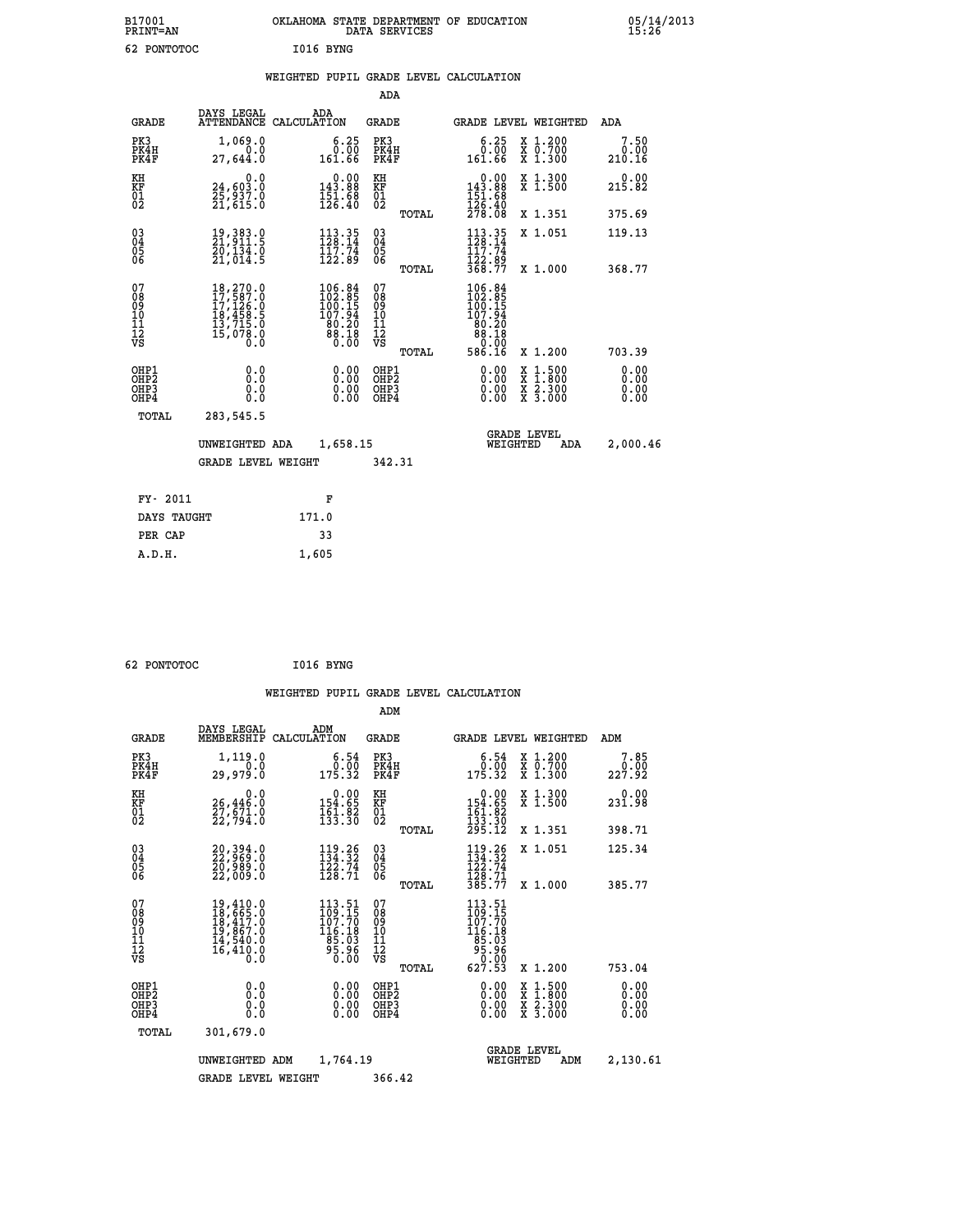| B17001<br>PRINT=AN                       |                                                                                                | OKLAHOMA STATE DEPARTMENT OF EDUCATION DATA SERVICES                                               |                                                    |                                                                                   |                                                                                                  | $05/14/2013$<br>15:26        |  |
|------------------------------------------|------------------------------------------------------------------------------------------------|----------------------------------------------------------------------------------------------------|----------------------------------------------------|-----------------------------------------------------------------------------------|--------------------------------------------------------------------------------------------------|------------------------------|--|
| 62 PONTOTOC                              |                                                                                                | <b>I019 ADA</b>                                                                                    |                                                    |                                                                                   |                                                                                                  |                              |  |
|                                          |                                                                                                | WEIGHTED PUPIL GRADE LEVEL CALCULATION                                                             |                                                    |                                                                                   |                                                                                                  |                              |  |
|                                          |                                                                                                |                                                                                                    | ADA                                                |                                                                                   |                                                                                                  |                              |  |
| <b>GRADE</b>                             | DAYS LEGAL                                                                                     | ADA<br>ATTENDANCE CALCULATION                                                                      | <b>GRADE</b>                                       | GRADE LEVEL WEIGHTED                                                              |                                                                                                  | ADA                          |  |
| PK3<br>PK4H<br>PK4F                      | 1,321.5<br>0.0<br>30,194.0                                                                     | 7.68<br>$0.00$<br>175.55                                                                           | PK3<br>PK4H<br>PK4F                                | 7.68<br>$\begin{array}{c} 0.00 \\ 175.55 \end{array}$                             | X 1.200<br>X 0.700<br>X 1.300                                                                    | 9.22<br>0.00<br>228.22       |  |
| KH<br>KF<br>01<br>02                     | 0.0<br>33,882:0<br>35,859:0<br>32,806:0                                                        | $\begin{smallmatrix} &0.00\196.99\208.48\190.73\end{smallmatrix}$                                  | KH<br><b>KF</b><br>01<br>02                        | $\begin{smallmatrix} &0.00\\ 196.99\\ 208.48\\ 190.73\\ 399.21\end{smallmatrix}$  | X 1.300<br>X 1.500                                                                               | 0.00<br>295.49               |  |
|                                          |                                                                                                |                                                                                                    | TOTAL                                              |                                                                                   | X 1.351                                                                                          | 539.33                       |  |
| 03<br>04<br>05<br>06                     | 35, 915.0<br>27, 932.5<br>33, 430.0<br>30, 507.5                                               | $208.81$<br>$162.40$<br>$194.36$<br>$177.37$                                                       | $\begin{matrix} 03 \\ 04 \\ 05 \\ 06 \end{matrix}$ | $208.81$<br>$162.40$<br>$194.36$<br>$177.37$<br>$534.13$                          | X 1.051                                                                                          | 219.46                       |  |
|                                          |                                                                                                |                                                                                                    | TOTAL                                              |                                                                                   | X 1.000                                                                                          | 534.13                       |  |
| 078901112<br>00010112<br>VS              | 28, 181.5<br>29, 134.5<br>29, 464.5<br>27, 503.5<br>27, 503.5<br>29, 913.5<br>25, 247.0<br>0.0 | $\begin{smallmatrix} 163.85\\ 169.39\\ 171.31\\ 159.90\\ 173.92\\ 146.78\\ 0.00 \end{smallmatrix}$ | 0789011128<br>TOTAL                                | 163.85<br>169.39<br>171.31<br>173.92<br>173.92<br>146.78<br>$\frac{0.00}{985.15}$ | X 1.200                                                                                          | 1,182.18                     |  |
| OHP1<br>OHP2<br>OH <sub>P3</sub><br>OHP4 | 721.5<br>0.0<br>0.0<br>0.0                                                                     | $\begin{smallmatrix} 4.19\ 0.00\ 0.00\ 0.00 \end{smallmatrix}$                                     | OHP1<br>OHP2<br>OHP3<br>OHP4                       | $\frac{4.19}{0.00}$<br>0.00<br>0.00                                               | $\begin{smallmatrix} x & 1 & 500 \\ x & 1 & 800 \\ x & 2 & 300 \\ x & 3 & 000 \end{smallmatrix}$ | 6.29<br>0.00<br>0.00<br>0.00 |  |
| TOTAL                                    | 432,013.5                                                                                      |                                                                                                    |                                                    |                                                                                   |                                                                                                  |                              |  |
|                                          | UNWEIGHTED ADA                                                                                 | 2.511.71                                                                                           |                                                    | <b>GRADE LEVEL</b><br>WEIGHTED                                                    | ADA                                                                                              | 3.014.32                     |  |

 **UNWEIGHTED ADA 2,511.71 WEIGHTED ADA 3,014.32** GRADE LEVEL WEIGHT 502.61  **FY- 2011 F DAYS TAUGHT 172.0 PER CAP 33**

 **62 PONTOTOC I019 ADA**

 **A.D.H. 2,058**

 **WEIGHTED PUPIL GRADE LEVEL CALCULATION ADM DAYS LEGAL ADM GRADE MEMBERSHIP CALCULATION GRADE GRADE LEVEL WEIGHTED ADM PK3 1,416.0 8.23 PK3 8.23 X 1.200 9.88 PK4H 0.0 0.00 PK4H 0.00 X 0.700 0.00 PK4F 32,734.0 190.31 PK4F 190.31 X 1.300 247.40 KH 0.0 0.00 KH 0.00 X 1.300 0.00 KF 36,134.0 210.08 KF 210.08 X 1.500 315.12** 01 38,444.0 223.51 01 223.51<br>02 34,991.0 203.44 02 <sub>2011</sub> 203.54  **TOTAL 426.95 X 1.351 576.81 03 37,674.0 219.03 03 219.03 X 1.051 230.20 04 29,258.0 170.10 04 170.10 05 34,838.0 202.55 05 202.55 06 31,786.0 184.80 06 184.80 TOTAL 557.45 X 1.000 557.45**  $\begin{array}{cccc} 07 & 29, 842\cdot 0 & 173\cdot 56 & 07 & 173\cdot 56 \ 08 & 31, 312\cdot 0 & 182\cdot 09 & 183\cdot 09 \ 31, 312\cdot 0 & 182\cdot 09 & 182\cdot 09 \ 10 & 28, 723\cdot 0 & 166\cdot 99 & 162\cdot 09 \ 11 & 31, 170\cdot 0 & 161\cdot 22 & 11 & 181\cdot 22 \ 12 & 25, 790\cdot 0 & 149\cdot$  **OHP1 741.0 4.31 OHP1 4.31 X 1.500 6.47 OHP2 0.0 0.00 OHP2 0.00 X 1.800 0.00 OHP3 0.0 0.00 OHP3 0.00 X 2.300 0.00 OHP4 0.0 0.00 OHP4 0.00 X 3.000 0.00 TOTAL 455,692.0 GRADE LEVEL UNWEIGHTED ADM 2,649.36 WEIGHTED ADM 3,182.93 GRADE LEVEL WEIGHT 533.57**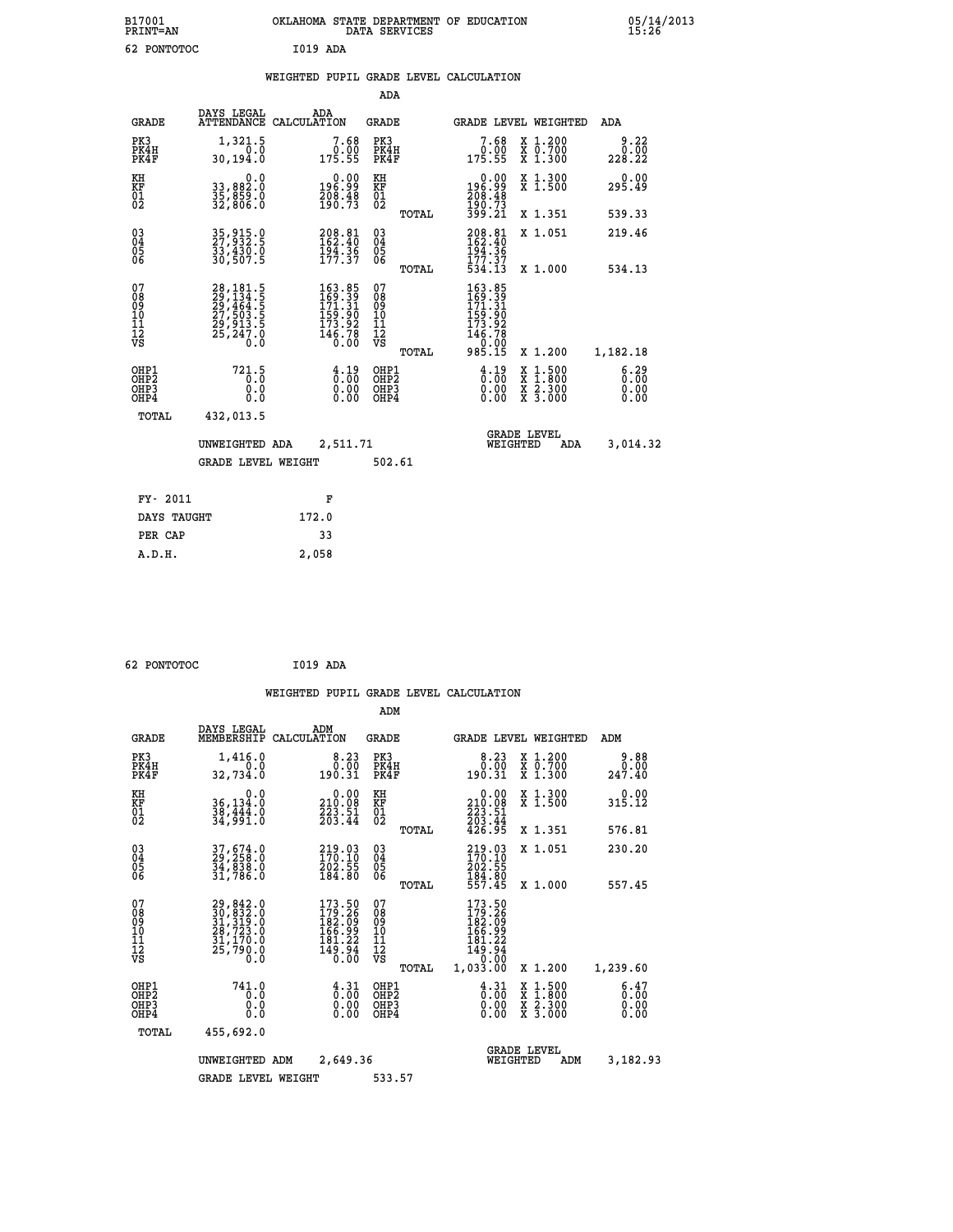| B17001<br><b>PRINT=AN</b>    | OKLAHOMA STATE DEPARTMENT OF EDUCATION<br><b>SERVICES</b><br>DATA | 05/14/2013<br>15:26 |
|------------------------------|-------------------------------------------------------------------|---------------------|
| $\epsilon$<br><b>DOMMORO</b> | TO 24 TAMMA                                                       |                     |

| 62 PONTOTOC                                        |                                                                                       |       | I024 LATTA                                                                                     |                                                    |       |                                                                                |                                          |                       |
|----------------------------------------------------|---------------------------------------------------------------------------------------|-------|------------------------------------------------------------------------------------------------|----------------------------------------------------|-------|--------------------------------------------------------------------------------|------------------------------------------|-----------------------|
|                                                    |                                                                                       |       |                                                                                                |                                                    |       | WEIGHTED PUPIL GRADE LEVEL CALCULATION                                         |                                          |                       |
|                                                    |                                                                                       |       |                                                                                                | ADA                                                |       |                                                                                |                                          |                       |
| <b>GRADE</b>                                       | DAYS LEGAL ADA ATTENDANCE CALCULATION                                                 |       |                                                                                                | <b>GRADE</b>                                       |       |                                                                                | GRADE LEVEL WEIGHTED                     | ADA                   |
| PK3<br>PK4H<br>PK4F                                | 343.0<br>0.0<br>6,349.5                                                               |       | $\frac{1}{0}$ : 00<br>36.92                                                                    | PK3<br>PK4H<br>PK4F                                |       | $\frac{1}{0}$ :00<br>36.92                                                     | X 1.200<br>X 0.700<br>X 1.300            | 2.39<br>0.00<br>48.00 |
| KH<br>KF<br>01<br>02                               | $9,618.0$<br>$7,863.5$<br>$6,773.0$                                                   |       | $\begin{smallmatrix} 0.00\\ 55.92\\ 45.72\\ 39.38 \end{smallmatrix}$                           | KH<br>KF<br>01<br>02                               |       | $\begin{smallmatrix} 0.00\\55.92\\45.72\\39.38\\85.10\end{smallmatrix}$        | X 1.300<br>X 1.500                       | 0.00<br>83.88         |
|                                                    |                                                                                       |       |                                                                                                |                                                    | TOTAL |                                                                                | X 1.351                                  | 114.97                |
| $\begin{matrix} 03 \\ 04 \\ 05 \\ 06 \end{matrix}$ | 9,546.0<br>8,003.0<br>9,929.0<br>8,314.0                                              |       | 55.50<br>46.53<br>57.73<br>48.34                                                               | $\begin{matrix} 03 \\ 04 \\ 05 \\ 06 \end{matrix}$ |       | $\begin{smallmatrix} 55.50\\ 46.53\\ 57.73\\ 48.34\\ 152.60 \end{smallmatrix}$ | X 1.051                                  | 58.33                 |
|                                                    |                                                                                       |       |                                                                                                |                                                    | TOTAL |                                                                                | X 1.000                                  | 152.60                |
| 07<br>08901112<br>1112<br>VS                       | $9,684.0$<br>$9,824.0$<br>$8,166.5$<br>$10,045.5$<br>$16,598.0$<br>$7,086.0$<br>$0.0$ |       | 56.30<br>57.12<br>47.48<br>58.40<br>58.36<br>38.36<br>41.20<br>$\overline{0}$ . $\overline{0}$ | 07<br>08901112<br>1112<br>VS                       | TOTAL | 56.30<br>57.12<br>47.48<br>58.40<br>$\frac{38.36}{41.20}$<br>ŏō:ōŏ<br>298.86   | X 1.200                                  | 358.63                |
| OHP1<br>OHP2<br>OHP3<br>OHP4                       | 672.5<br>0.0<br>0.0                                                                   |       | $3.91$<br>$0.00$<br>$0.00$<br>0.00                                                             | OHP1<br>OHP2<br>OHP3<br>OHP4                       |       | $3.91$<br>$0.00$<br>0.00                                                       | X 1:500<br>X 1:800<br>X 2:300<br>X 3:000 | 5.87<br>0.00<br>0.00  |
| <b>TOTAL</b>                                       | 118,815.5                                                                             |       |                                                                                                |                                                    |       |                                                                                |                                          |                       |
|                                                    | UNWEIGHTED ADA                                                                        |       | 690.80                                                                                         |                                                    |       |                                                                                | GRADE LEVEL<br>WEIGHTED<br>ADA           | 824.67                |
|                                                    | <b>GRADE LEVEL WEIGHT</b>                                                             |       |                                                                                                | 133.87                                             |       |                                                                                |                                          |                       |
| FY- 2011                                           |                                                                                       |       | F                                                                                              |                                                    |       |                                                                                |                                          |                       |
| DAYS TAUGHT                                        |                                                                                       | 172.0 |                                                                                                |                                                    |       |                                                                                |                                          |                       |
| PER CAP                                            |                                                                                       |       | 33                                                                                             |                                                    |       |                                                                                |                                          |                       |

 **62 PONTOTOC I024 LATTA**

 **A.D.H. 662**

 **WEIGHTED PUPIL GRADE LEVEL CALCULATION ADM DAYS LEGAL ADM GRADE MEMBERSHIP CALCULATION GRADE GRADE LEVEL WEIGHTED ADM PK3 345.0 2.01 PK3 2.01 X 1.200 2.41 PK4H 0.0 0.00 PK4H 0.00 X 0.700 0.00 PK4F 6,720.0 39.07 PK4F 39.07 X 1.300 50.79 KH 0.0 0.00 KH 0.00 X 1.300 0.00 KF 10,198.0 59.29 KF 59.29 X 1.500 88.94 01 8,211.0 47.74 01 47.74 02 7,011.0 40.76 02 40.76 TOTAL 88.50 X 1.351 119.56 03 9,891.0 57.51 03 57.51 X 1.051 60.44 04 8,371.0 48.67 04 48.67 05 10,392.0 60.42 05 60.42 06 8,705.0 50.61 06 50.61 TOTAL 159.70 X 1.000 159.70**  $\begin{array}{cccc} 07 & 10,032.0 & 58.33 & 07 & 58.33 \ 08 & 10,242.0 & 59,555 & 08 & 59.55 \ 09 & 6,452.0 & 49.14 & 08 & 59.14 \ 10 & 10,456.0 & 60.79 & 10 & 60.79 \ 11 & 6,963.0 & 40.48 & 11 & 40.48 \ 12 & 7,455.0 & 43.34 & 12 & 43.34 \ 13 & 75 & 7 & 50.0 & 30.0 &$ **58.33** 07<br> **59.55** 08<br> **59.55** 08<br> **60.79** 10<br> **60.79**<br> **60.79**<br> **60.79**<br> **60.79**<br> **60.79**<br> **60.79**<br> **60.79**<br> **60.79**<br> **60.79**<br> **60.79**<br> **60.79**<br> **60.79**<br> **60.79**<br> **60.79**<br> **60.79**<br> **60.79**<br> **60.79**<br> **60.79**<br> **60.79**<br> **60 OHP1 688.0 4.00 OHP1 4.00 X 1.500 6.00 OHP2 0.0 0.00 OHP2 0.00 X 1.800 0.00 OHP3 0.0 0.00 OHP3 0.00 X 2.300 0.00 OHP4 0.0 0.00 OHP4 0.00 X 3.000 0.00 TOTAL 124,132.0 GRADE LEVEL UNWEIGHTED ADM 721.71 WEIGHTED ADM 861.80 GRADE LEVEL WEIGHT 140.09**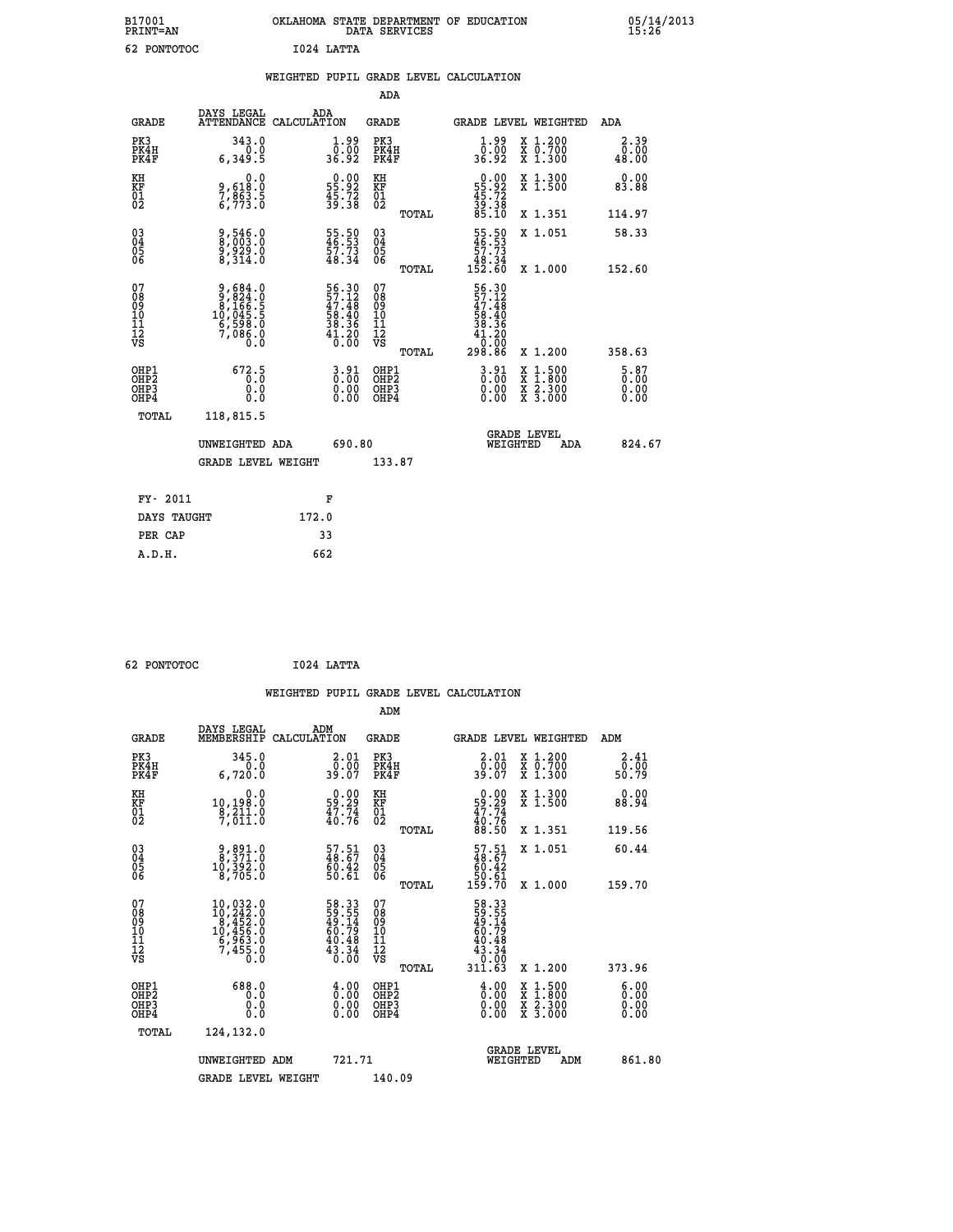| B17001<br><b>PRINT=AN</b> | OKLAHOMA STATE DEPARTMENT OF EDUCATION<br>DATA SERVICES | 05/14/2013<br>15:26 |
|---------------------------|---------------------------------------------------------|---------------------|
| 62<br>PONTOTOC            | I030 STONEWALL                                          |                     |

|                                                      |                                                                                     | WEIGHTED PUPIL GRADE LEVEL CALCULATION                                   |                                        |       |                                                                                                              |                                                              |                       |
|------------------------------------------------------|-------------------------------------------------------------------------------------|--------------------------------------------------------------------------|----------------------------------------|-------|--------------------------------------------------------------------------------------------------------------|--------------------------------------------------------------|-----------------------|
|                                                      |                                                                                     |                                                                          | <b>ADA</b>                             |       |                                                                                                              |                                                              |                       |
| <b>GRADE</b>                                         | DAYS LEGAL<br>ATTENDANCE CALCULATION                                                | ADA                                                                      | <b>GRADE</b>                           |       |                                                                                                              | GRADE LEVEL WEIGHTED                                         | ADA                   |
| PK3<br>PK4H<br>PK4F                                  | 169.0<br>0.0<br>5,524.5                                                             | $\begin{smallmatrix} 1.00\\ 0.00\\ 32.69 \end{smallmatrix}$              | PK3<br>PK4H<br>PK4F                    |       | 1.00<br>ŏ:ŏŏ<br>32:69                                                                                        | X 1.200<br>X 0.700<br>X 1.300                                | 1.20<br>0.00<br>42.50 |
| KH<br>KF<br>01<br>02                                 | $\begin{smallmatrix}&&&0.0\\5,944.5\\5,312.0\\6,541.0\end{smallmatrix}$             | $35.17$<br>$31.43$<br>$38.70$                                            | KH<br>KF<br>01<br>02                   |       | $0.00$<br>$35.17$<br>$31.43$<br>$38.70$<br>$70.13$                                                           | X 1.300<br>X 1.500                                           | 0.00<br>52.76         |
|                                                      |                                                                                     |                                                                          |                                        | TOTAL |                                                                                                              | X 1.351                                                      | 94.75                 |
| $\begin{matrix} 03 \\ 04 \\ 05 \\ 06 \end{matrix}$   | $\frac{5}{6}$ , $\frac{841}{153}$ : 0<br>$\frac{4}{5}$ , $\frac{183}{471}$ .0       | $34.57$<br>$36.41$<br>$24.75$<br>$32.37$                                 | 03<br>04<br>05<br>06                   |       | $34.57$<br>$36.41$<br>$24.75$<br>$32.37$<br>$93.53$                                                          | X 1.051                                                      | 36.33                 |
|                                                      |                                                                                     |                                                                          |                                        | TOTAL |                                                                                                              | X 1.000                                                      | 93.53                 |
| 07<br>08901112<br>1112<br>VS                         | $4,865.5$<br>$3,708.0$<br>$3,708.0$<br>$4,172.5$<br>$3,526.5$<br>$3,736.0$<br>$0.0$ | $28.79$<br>$21.98$<br>$21.94$<br>$24.69$<br>$20.87$<br>$22.11$<br>$0.00$ | 07<br>08<br>09<br>11<br>11<br>12<br>VS | TOTAL | $\begin{smallmatrix} 28.79 \\ 21.08 \\ 21.94 \\ 24.89 \\ 26.87 \\ 22.11 \\ 0.00 \\ 139.48 \end{smallmatrix}$ | X 1.200                                                      | 167.38                |
| OHP1<br>OHP <sub>2</sub><br>OH <sub>P3</sub><br>OHP4 | 1,079.0<br>0.0<br>0.0                                                               | $6.38$<br>$0.00$<br>$\begin{smallmatrix} 0.00 \ 0.00 \end{smallmatrix}$  | OHP1<br>OHP2<br>OHP3<br>OHP4           |       | 6.38<br>0.00                                                                                                 | $1:500$<br>1:800<br>X 1:500<br>X 1:800<br>X 2:300<br>X 3:000 | 8:57<br>0.00<br>0.00  |
| <b>TOTAL</b>                                         | 69,789.0                                                                            |                                                                          |                                        |       |                                                                                                              |                                                              |                       |
|                                                      | UNWEIGHTED ADA                                                                      | 412.95                                                                   |                                        |       | WEIGHTED                                                                                                     | <b>GRADE LEVEL</b><br>ADA                                    | 498.02                |
|                                                      | <b>GRADE LEVEL WEIGHT</b>                                                           |                                                                          | 85.07                                  |       |                                                                                                              |                                                              |                       |
| FY- 2011                                             |                                                                                     | F                                                                        |                                        |       |                                                                                                              |                                                              |                       |
| DAYS TAUGHT                                          |                                                                                     | 169.0                                                                    |                                        |       |                                                                                                              |                                                              |                       |
| PER CAP                                              |                                                                                     | 86                                                                       |                                        |       |                                                                                                              |                                                              |                       |

| 62 PONTOTOC |
|-------------|

 **ADM**

 **62 PONTOTOC I030 STONEWALL**

| <b>GRADE</b>                                         | DAYS LEGAL<br>MEMBERSHIP                                                                        | ADM<br>CALCULATION                                                   | <b>GRADE</b>                                       |       | GRADE LEVEL WEIGHTED                                                                    |                                          | ADM                                                      |  |
|------------------------------------------------------|-------------------------------------------------------------------------------------------------|----------------------------------------------------------------------|----------------------------------------------------|-------|-----------------------------------------------------------------------------------------|------------------------------------------|----------------------------------------------------------|--|
| PK3<br>PK4H<br>PK4F                                  | 169.0<br>0.0<br>6, 139.0                                                                        | $\begin{smallmatrix} 1.00\\ 0.00\\ 36.33 \end{smallmatrix}$          | PK3<br>PK4H<br>PK4F                                |       | $\begin{smallmatrix} 1.00\\ 0.00\\ 36.33 \end{smallmatrix}$                             | X 1.200<br>X 0.700<br>X 1.300            | 1.20<br>$\bar{0}.\bar{0}\bar{0}\ \phantom{0}47.\bar{2}3$ |  |
| KH<br>KF<br>01<br>02                                 | 0.0<br>6,350.0<br>5,634.0<br>6,883.0                                                            | $\begin{smallmatrix} 0.00\\ 37.57\\ 33.34\\ 40.73 \end{smallmatrix}$ | KH<br>KF<br>$\overline{01}$                        |       | $37.57$<br>$33.34$<br>$40.73$<br>$74.07$                                                | X 1.300<br>X 1.500                       | 0.00<br>56.36                                            |  |
|                                                      |                                                                                                 |                                                                      |                                                    | TOTAL |                                                                                         | X 1.351                                  | 100.07                                                   |  |
| 03<br>04<br>05<br>06                                 | $6, 119.0$<br>$6, 449.0$<br>$4, 364.0$<br>$5, 707.0$                                            | 36.21<br>38.16<br>25.82<br>33.77                                     | $\begin{matrix} 03 \\ 04 \\ 05 \\ 06 \end{matrix}$ |       | 36.21<br>38.16<br>25.82<br>33.77<br>37.75                                               | X 1.051                                  | 38.06                                                    |  |
|                                                      |                                                                                                 |                                                                      |                                                    | TOTAL |                                                                                         | X 1.000                                  | 97.75                                                    |  |
| 07<br>08<br>09<br>101<br>11<br>12<br>VS              | $\begin{smallmatrix}5,160.0\\3,804.0\\3,894.0\\4,267.0\\3,628.0\\3,858.0\\0.0\end{smallmatrix}$ | 30.53<br>22.51<br>23.04<br>25.25<br>21.47<br>22.83<br>26.00          | 07<br>08<br>09<br>01<br>11<br>11<br>12<br>VS       | TOTAL | $\begin{smallmatrix} 30.53\22.51\23.04\25.25\21.47\22.83\0.00\145.63 \end{smallmatrix}$ | X 1.200                                  | 174.76                                                   |  |
| OHP1<br>OHP <sub>2</sub><br>OH <sub>P3</sub><br>OHP4 | 1,119.0<br>0.0<br>0.000                                                                         | $\begin{smallmatrix} 6.62\ 0.00\ 0.00 \end{smallmatrix}$             | OHP1<br>OHP2<br>OHP3<br>OHP4                       |       | 6.62<br>$0.00$<br>0.00                                                                  | X 1:500<br>X 1:800<br>X 2:300<br>X 3:000 | 0.93<br>0.00<br>0.00                                     |  |
| TOTAL                                                | 73,544.0                                                                                        |                                                                      |                                                    |       |                                                                                         |                                          |                                                          |  |
|                                                      | UNWEIGHTED<br>ADM                                                                               | 435.18                                                               |                                                    |       | WEIGHTED                                                                                | <b>GRADE LEVEL</b><br>ADM                | 525.36                                                   |  |
|                                                      | <b>GRADE LEVEL WEIGHT</b>                                                                       |                                                                      | 90.18                                              |       |                                                                                         |                                          |                                                          |  |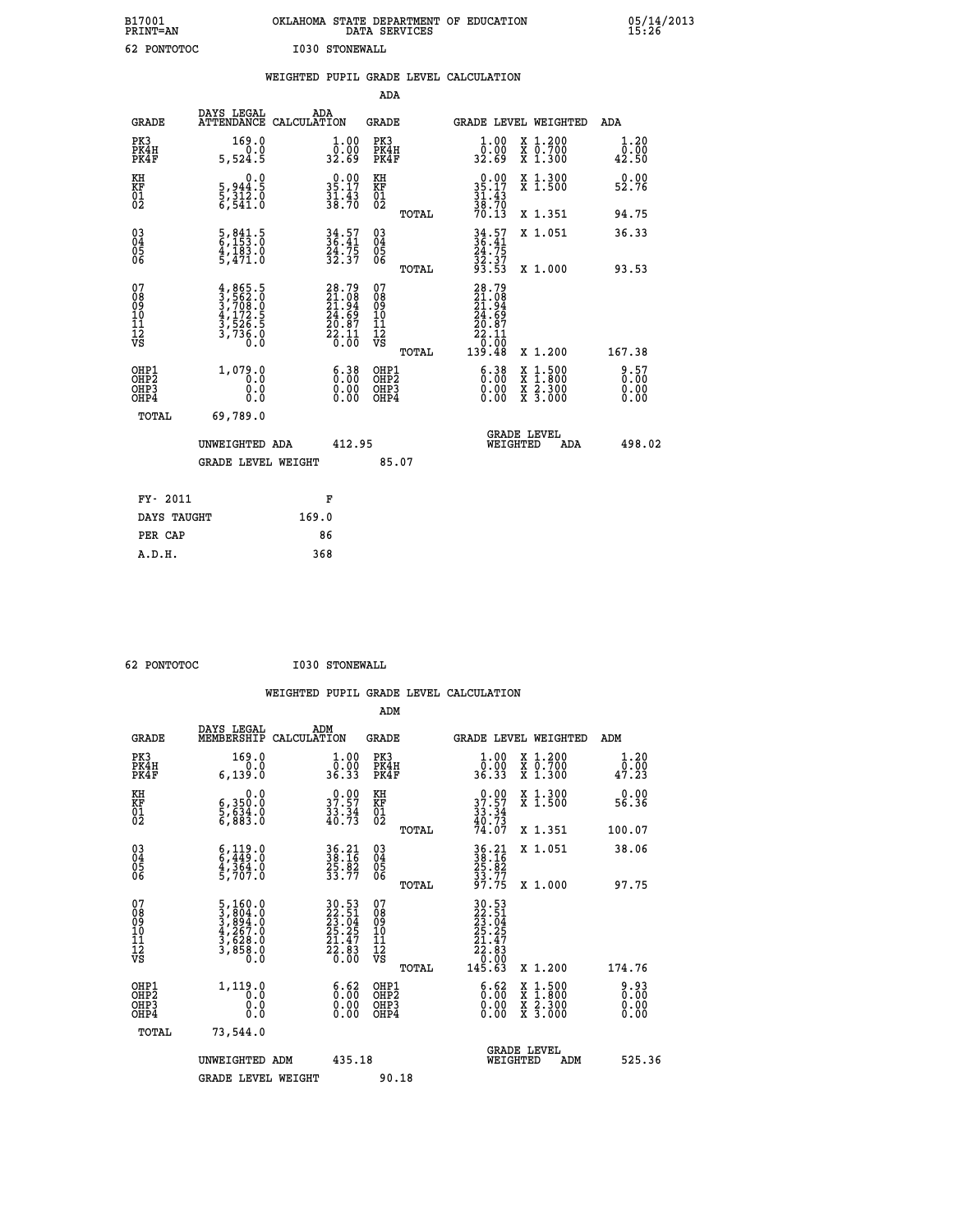| B17001<br><b>PRINT=AN</b> | OKLAHOMA STATE DEPARTMENT OF EDUCATION<br>DATA SERVICES |  |
|---------------------------|---------------------------------------------------------|--|
| 62 PONTOTOC               | I037 ROFF                                               |  |

|                                                                    |                                                                                     |                                                                          | ADA                                       |       |                                                                                                        |        |                                          |                              |
|--------------------------------------------------------------------|-------------------------------------------------------------------------------------|--------------------------------------------------------------------------|-------------------------------------------|-------|--------------------------------------------------------------------------------------------------------|--------|------------------------------------------|------------------------------|
| <b>GRADE</b>                                                       | DAYS LEGAL<br>ATTENDANCE CALCULATION                                                | ADA                                                                      | <b>GRADE</b>                              |       | GRADE LEVEL WEIGHTED                                                                                   |        |                                          | <b>ADA</b>                   |
| PK3<br>PK4H<br>PK4F                                                | 0.0<br>0.0<br>3,679.0                                                               | $\begin{smallmatrix} 0.00\\ 0.00\\ 21.77 \end{smallmatrix}$              | PK3<br>PK4H<br>PK4F                       |       | $\begin{smallmatrix} 0.00\\ 0.00\\ 21.77 \end{smallmatrix}$                                            |        | X 1.200<br>X 0.700<br>X 1.300            | 0.00<br>0.00<br>28.30        |
| KH<br>KF<br>01<br>02                                               | 0.0<br>3,940:0<br>3,516:0<br>3,298:0                                                | 23.31<br>$\frac{70.80}{19.51}$                                           | KH<br>KF<br>01<br>02                      |       | $\begin{smallmatrix} 0.00\\ 23.31\\ 20.80\\ 19.51\\ 40.31 \end{smallmatrix}$                           |        | X 1.300<br>X 1.500                       | 0.00<br>34.97                |
|                                                                    |                                                                                     |                                                                          |                                           | TOTAL |                                                                                                        |        | X 1.351                                  | 54.46                        |
| $\begin{smallmatrix} 03 \\[-4pt] 04 \end{smallmatrix}$<br>Ŏ5<br>06 | $\frac{4}{3}, \frac{137}{543}$ :0<br>$\frac{4}{3}, \frac{4}{7}$ $\frac{61}{9}$ : 0  | $24.48$<br>$20.96$<br>$\frac{26.40}{22.07}$                              | $\substack{03 \\ 04}$<br>$\frac{05}{06}$  | TOTAL | $24.48$<br>$26.40$<br>$22.07$<br>$69.43$                                                               |        | X 1.051<br>X 1.000                       | 25.73<br>69.43               |
| 07<br>08<br>09<br>11<br>11<br>12<br>VS                             | $4,038.5$<br>$3,882.0$<br>$4,170.0$<br>$3,564.0$<br>$4,173.5$<br>$3,712.5$<br>$0.0$ | $23.90$<br>$22.97$<br>$24.67$<br>$21.09$<br>$24.70$<br>$21.97$<br>$0.00$ | 07<br>08<br>09<br>11<br>11<br>12<br>VS    |       | 23.90<br>22.97<br>24.67<br>21.09<br>$\begin{smallmatrix} 24.70\ 21.97\ 0.00\ 139.30 \end{smallmatrix}$ |        |                                          |                              |
|                                                                    |                                                                                     |                                                                          |                                           | TOTAL |                                                                                                        |        | X 1.200                                  | 167.16                       |
| OHP1<br>OH <sub>P</sub> 2<br>OHP3<br>OHP4                          | 0.0<br>Ō.Ō<br>0.0<br>Ō.Ō                                                            | 0.00<br>$\begin{smallmatrix} 0.00 \ 0.00 \end{smallmatrix}$              | OHP1<br>OH <sub>P</sub> 2<br>OHP3<br>OHP4 |       | 0.00<br>0.00<br>0.00                                                                                   | X<br>X | $1:500$<br>$1:800$<br>X 2.300<br>X 3.000 | 0.00<br>0.00<br>0.00<br>0.00 |
| TOTAL                                                              | 53,843.5                                                                            |                                                                          |                                           |       |                                                                                                        |        |                                          |                              |
|                                                                    | UNWEIGHTED ADA                                                                      | 318.60                                                                   |                                           |       | WEIGHTED                                                                                               |        | <b>GRADE LEVEL</b><br>ADA                | 380.05                       |
|                                                                    | <b>GRADE LEVEL WEIGHT</b>                                                           |                                                                          | 61.45                                     |       |                                                                                                        |        |                                          |                              |
| FY- 2011                                                           |                                                                                     | F                                                                        |                                           |       |                                                                                                        |        |                                          |                              |
| DAYS TAUGHT                                                        |                                                                                     | 169.0                                                                    |                                           |       |                                                                                                        |        |                                          |                              |
| PER CAP                                                            |                                                                                     | 92                                                                       |                                           |       |                                                                                                        |        |                                          |                              |
|                                                                    |                                                                                     |                                                                          |                                           |       |                                                                                                        |        |                                          |                              |

```
 62 PONTOTOC I037 ROFF
```
 **B17001<br>PRINT=AN** 

|                                                      |                                                                                                                                                                 |                                                                   |                                                     | WEIGHTED PUPIL GRADE LEVEL CALCULATION                                                                                                                                                                                                                                         |                                          |                              |
|------------------------------------------------------|-----------------------------------------------------------------------------------------------------------------------------------------------------------------|-------------------------------------------------------------------|-----------------------------------------------------|--------------------------------------------------------------------------------------------------------------------------------------------------------------------------------------------------------------------------------------------------------------------------------|------------------------------------------|------------------------------|
|                                                      |                                                                                                                                                                 |                                                                   | ADM                                                 |                                                                                                                                                                                                                                                                                |                                          |                              |
| <b>GRADE</b>                                         | DAYS LEGAL<br>MEMBERSHIP                                                                                                                                        | ADM<br>CALCULATION                                                | <b>GRADE</b>                                        | <b>GRADE LEVEL WEIGHTED</b>                                                                                                                                                                                                                                                    |                                          | ADM                          |
| PK3<br>PK4H<br>PK4F                                  | 0.0<br>0.0<br>3,679.0                                                                                                                                           | $\begin{smallmatrix} 0.00\\ 0.00\\ 21.77 \end{smallmatrix}$       | PK3<br>PK4H<br>PK4F                                 | 0.00<br>21.77                                                                                                                                                                                                                                                                  | X 1.200<br>X 0.700<br>X 1.300            | 0.00<br>0.00<br>28.30        |
| KH<br>KF<br>01<br>02                                 | 0.0<br>$\frac{4}{3}, \frac{143}{663}$ .0<br>3,454.0                                                                                                             | $\begin{smallmatrix} 0.00\\24.51\\21.67\\20.44 \end{smallmatrix}$ | KH<br>KF<br>01<br>02                                | $\begin{smallmatrix} 0.00\\24.51\\21.67\\20.44\\42.11 \end{smallmatrix}$                                                                                                                                                                                                       | X 1.300<br>X 1.500                       | 0.00<br>36.77                |
|                                                      |                                                                                                                                                                 |                                                                   | TOTAL                                               |                                                                                                                                                                                                                                                                                | X 1.351                                  | 56.89                        |
| $\begin{matrix} 03 \\ 04 \\ 05 \\ 06 \end{matrix}$   | $\begin{smallmatrix} 4,283.0\\ 3,664.0\\ 4,651.0\\ 3,902.0 \end{smallmatrix}$                                                                                   | 25.34<br>21.68<br>27.52<br>23.09                                  | $\begin{array}{c} 03 \\ 04 \\ 05 \\ 06 \end{array}$ | 25.34<br>21.68<br>27.52<br>23.09<br>72.29                                                                                                                                                                                                                                      | X 1.051                                  | 26.63                        |
|                                                      |                                                                                                                                                                 |                                                                   | TOTAL                                               |                                                                                                                                                                                                                                                                                | X 1.000                                  | 72.29                        |
| 07<br>08<br>09<br>101<br>112<br>VS                   | $\begin{smallmatrix} 4\,,\,187\,.\,0\\ 4\,,\,024\,.\,0\\ 4\,,\,311\,. \,0\\ 3\,,\,723\,. \,0\\ 4\,,\,293\,. \,0\\ 3\,,\,887\,. \,0\\ 0\,. \,0\end{smallmatrix}$ | $24.7823.8125.5122.0325.4023.0023.00$                             | 07<br>08<br>09<br>11<br>11<br>12<br>VS<br>TOTAL     | $\begin{smallmatrix} 24.78\ 23.81\ 25.51\ 22.03\ 25.40\ 23.00\ 23.00\ 0.00\ 144.53\ \end{smallmatrix}$                                                                                                                                                                         | X 1.200                                  | 173.44                       |
|                                                      |                                                                                                                                                                 |                                                                   |                                                     |                                                                                                                                                                                                                                                                                |                                          |                              |
| OHP1<br>OHP2<br>OH <sub>P3</sub><br>OH <sub>P4</sub> | 0.0<br>0.000                                                                                                                                                    | 0.00<br>$\begin{smallmatrix} 0.00 \ 0.00 \end{smallmatrix}$       | OHP1<br>OHP2<br>OHP3<br>OHP4                        | $\begin{smallmatrix} 0.00 & 0.00 & 0.00 & 0.00 & 0.00 & 0.00 & 0.00 & 0.00 & 0.00 & 0.00 & 0.00 & 0.00 & 0.00 & 0.00 & 0.00 & 0.00 & 0.00 & 0.00 & 0.00 & 0.00 & 0.00 & 0.00 & 0.00 & 0.00 & 0.00 & 0.00 & 0.00 & 0.00 & 0.00 & 0.00 & 0.00 & 0.00 & 0.00 & 0.00 & 0.00 & 0.0$ | X 1:500<br>X 1:800<br>X 2:300<br>X 3:000 | 0.00<br>0.00<br>0.00<br>0.00 |
| TOTAL                                                | 55,864.0                                                                                                                                                        |                                                                   |                                                     |                                                                                                                                                                                                                                                                                |                                          |                              |
|                                                      | UNWEIGHTED ADM                                                                                                                                                  | 330.55                                                            |                                                     | <b>GRADE LEVEL</b><br>WEIGHTED                                                                                                                                                                                                                                                 | ADM                                      | 394.32                       |
|                                                      | <b>GRADE LEVEL WEIGHT</b>                                                                                                                                       |                                                                   | 63.77                                               |                                                                                                                                                                                                                                                                                |                                          |                              |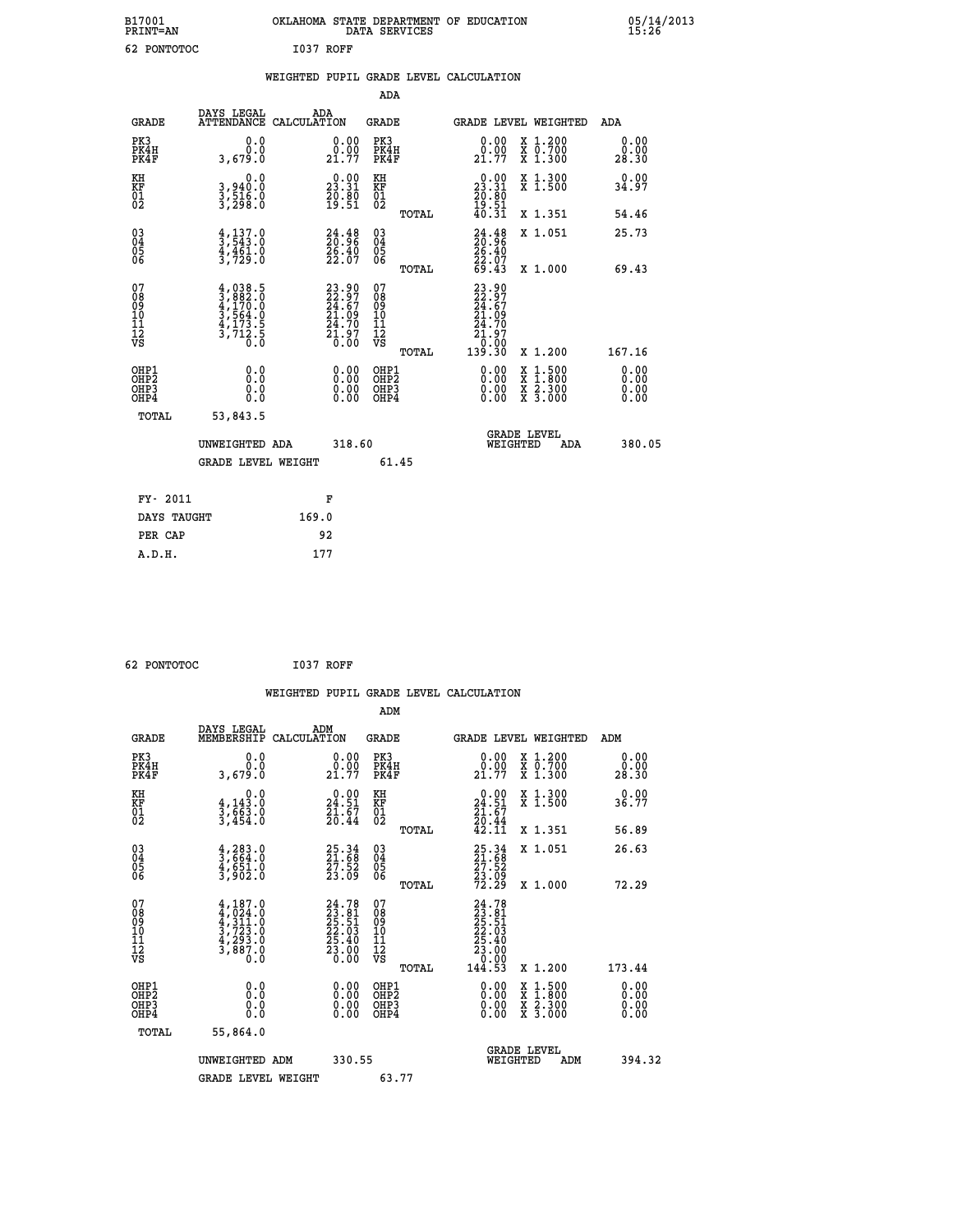| 7001<br>INT=AN | OKLAHOMA STATE DEPARTMENT OF EDUCATION<br>DATA SERVICES |  |
|----------------|---------------------------------------------------------|--|
| PONTOTOC       | COUNTY TOTALS                                           |  |

**B17001<br>PRINT=AN** 

05/14/2013<br>15:26

|                                                       |                                                                                               |         |                                                                                |                                          |       | WEIGHTED PUPIL GRADE LEVEL CALCULATION                                                 |                                          |                               |
|-------------------------------------------------------|-----------------------------------------------------------------------------------------------|---------|--------------------------------------------------------------------------------|------------------------------------------|-------|----------------------------------------------------------------------------------------|------------------------------------------|-------------------------------|
|                                                       |                                                                                               |         |                                                                                | ADA                                      |       |                                                                                        |                                          |                               |
| <b>GRADE</b>                                          | DAYS LEGAL<br>ATTENDANCE CALCULATION                                                          | ADA     |                                                                                | <b>GRADE</b>                             |       | <b>GRADE LEVEL WEIGHTED</b>                                                            |                                          | ADA                           |
| PK3<br>PK4H<br>PK4F                                   | 3,238.5<br>0.0<br>84, 457.0                                                                   |         | $\begin{smallmatrix} 18.92\ 0.00\ 493.82 \end{smallmatrix}$                    | PK3<br>PK4H<br>PK4F                      |       | $\begin{smallmatrix} 18.92\ 0.00\ 493.82 \end{smallmatrix}$                            | X 1.200<br>X 0.700<br>X 1.300            | 22.71<br>$0.00$<br>641.98     |
| KH<br>KF<br>$\overline{01}$                           | 0.0<br>92,210.5<br>$\frac{5}{84}$ , $\frac{7}{83}$ : $\frac{5}{5}$                            |         | 0.00<br>94.855<br>$\frac{527.72}{491.73}$                                      | KH<br>KF<br>$\overline{01}$              |       | 0.00<br>94.855<br>$\frac{527.72}{491.73}$                                              | X 1.300<br>X 1.500                       | 0.00<br>808.43                |
|                                                       |                                                                                               |         |                                                                                |                                          | TOTAL | 1,019.45                                                                               | X 1.351                                  | 1,377.28                      |
| 03<br>04<br>05<br>06                                  | 87, 969.0<br>85,100.5<br>79,985.5                                                             |         | $\frac{508.86}{472.31}$<br>$\frac{497.68}{467.80}$                             | $\substack{03 \\ 04}$<br>05<br>06        |       | 508.86<br>472.31<br>497.68                                                             | X 1.051                                  | 1,972.60                      |
|                                                       |                                                                                               |         |                                                                                |                                          | TOTAL | 467.80<br>1,437.79                                                                     | X 1.000                                  | 1,437.79                      |
| 07<br>08<br>09<br>11<br>11<br>12<br>VS                | 77,376.0<br>$75', 790.5$<br>$72', 334.5$<br>$76', 933.0$<br>$70, 025.0$<br>$66, 106.0$<br>0.0 |         | $452.45$<br>$442.99$<br>$422.37$<br>$449.25$<br>$409.01$<br>$386.05$<br>$0.00$ | 07<br>089<br>101<br>111<br>VS            | TOTAL | 452.45<br>$442.99$<br>$442.37$<br>$449.25$<br>$409.01$<br>$386.05$<br>0.00<br>2,562.12 | X 1.200                                  | 3,074.54                      |
| OHP1<br>OH <sub>P</sub> 2<br>OH <sub>P3</sub><br>OHP4 | 2,473.0<br>0.0<br>0.0<br>0.0                                                                  |         | $14.48$<br>$0.00$<br>0.00<br>0.00                                              | OHP1<br>OHP <sub>2</sub><br>OHP3<br>OHP4 |       | $14.48$<br>$0.00$<br>0.00<br>0.00                                                      | X 1:500<br>X 1:800<br>X 2:300<br>X 3:000 | 21.73<br>0.00<br>0.00<br>0.00 |
| TOTAL                                                 | 1,128,153.0                                                                                   |         |                                                                                |                                          |       |                                                                                        |                                          |                               |
|                                                       | UNWEIGHTED ADA                                                                                |         | 6,594.38                                                                       |                                          |       | WEIGHTED                                                                               | <b>GRADE LEVEL</b><br><b>ADA</b>         | 7,919.27                      |
|                                                       | GRADE LEVEL WEIGHT                                                                            |         |                                                                                | 1,324.89                                 |       |                                                                                        |                                          |                               |
| FY- 2011                                              |                                                                                               |         | F                                                                              |                                          |       |                                                                                        |                                          |                               |
| DAYS TAUGHT                                           |                                                                                               | 1,194.0 |                                                                                |                                          |       |                                                                                        |                                          |                               |
| PER CAP                                               |                                                                                               | 435     |                                                                                |                                          |       |                                                                                        |                                          |                               |

 **A.D.H. 5,683**

**PONTOTOC** COUNTY TOTALS

|                                                      |                                                                              |                                                                                         | ADM                                                |                                                                                              |                                          |                                   |
|------------------------------------------------------|------------------------------------------------------------------------------|-----------------------------------------------------------------------------------------|----------------------------------------------------|----------------------------------------------------------------------------------------------|------------------------------------------|-----------------------------------|
| <b>GRADE</b>                                         | DAYS LEGAL<br>MEMBERSHIP                                                     | ADM<br>CALCULATION                                                                      | <b>GRADE</b>                                       | <b>GRADE LEVEL WEIGHTED</b>                                                                  |                                          | ADM                               |
| PK3<br>PK4H<br>PK4F                                  | 3,399.0<br>0.0<br>91, 171.0                                                  | 19.87<br>0.00<br>533.06                                                                 | PK3<br>PK4H<br>PK4F                                | 19.87<br>0.00<br>533.06                                                                      | X 1.200<br>X 0.700<br>X 1.300            | 22.71<br>$\frac{0.00}{0.92.98}$   |
| KH<br>KF<br>01<br>02                                 | 0.0<br>0. 199. 199<br>0. 1999<br>0. 1993                                     | $0.00$<br>575.11<br>$\frac{560}{520}$ .08                                               | KH<br>KF<br>01<br>02                               | 0.00<br>575.11<br>560.89<br>520.08                                                           | X 1.300<br>X 1.500                       | 0.00<br>862.69                    |
|                                                      |                                                                              |                                                                                         | TOTAL                                              | 1,080.97                                                                                     | X 1.351                                  | 1,460.39                          |
| $\begin{matrix} 03 \\ 04 \\ 05 \\ 06 \end{matrix}$   | 91, 346.0<br>84, 523.0<br>88, 979.0<br>83, 714.0                             | 533.87<br>494.64<br>520.39<br>489.63                                                    | $\begin{matrix} 03 \\ 04 \\ 05 \\ 06 \end{matrix}$ | 533.87<br>494.64                                                                             | X 1.051                                  | 561.10                            |
|                                                      |                                                                              |                                                                                         | TOTAL                                              | 63.025<br>489.63<br>1,504.66                                                                 | X 1.000                                  | 1,504.66                          |
| 07<br>08<br>09<br>101<br>11<br>12<br>VS              | 81,658.0<br>80,093.0<br>76,761.0<br>81,052.0<br>73,789.0<br>69, 294.0<br>Ō.Ō | 477.51<br>$\frac{468.16}{448.22}$<br>$\frac{473.31}$<br>431.00<br>$\frac{404.68}{0.00}$ | 07<br>08<br>09<br>11<br>11<br>12<br>VS<br>TOTAL    | 477.51<br>$\frac{468.16}{448.22}$<br>$\frac{473.31}$<br>431.00<br>88:404<br>0.00<br>2,702.88 | X 1.200                                  | 3,243.47                          |
| OHP1<br>OH <sub>P</sub> <sub>2</sub><br>OHP3<br>OHP4 | 2,548.0<br>Ō.Ō<br>0.000                                                      | $\begin{smallmatrix} 14.93\ 0.000000\ 0.0000000 \end{smallmatrix}$                      | OHP1<br>OHP2<br>OHP3<br>OHP4                       | $14.93$<br>$0.00$<br>$0.00$<br>0.00                                                          | X 1:500<br>X 1:800<br>X 2:300<br>X 3:000 | $^{22.40}_{0.00}$<br>0.00<br>0.00 |
| TOTAL                                                | 1,191,588.0                                                                  |                                                                                         |                                                    |                                                                                              |                                          |                                   |
|                                                      | UNWEIGHTED<br><b>GRADE LEVEL WEIGHT</b>                                      | 6,965.35<br>ADM                                                                         | 1,406.19                                           | WEIGHTED                                                                                     | <b>GRADE LEVEL</b><br>ADM                | 8,371.54                          |
|                                                      |                                                                              |                                                                                         |                                                    |                                                                                              |                                          |                                   |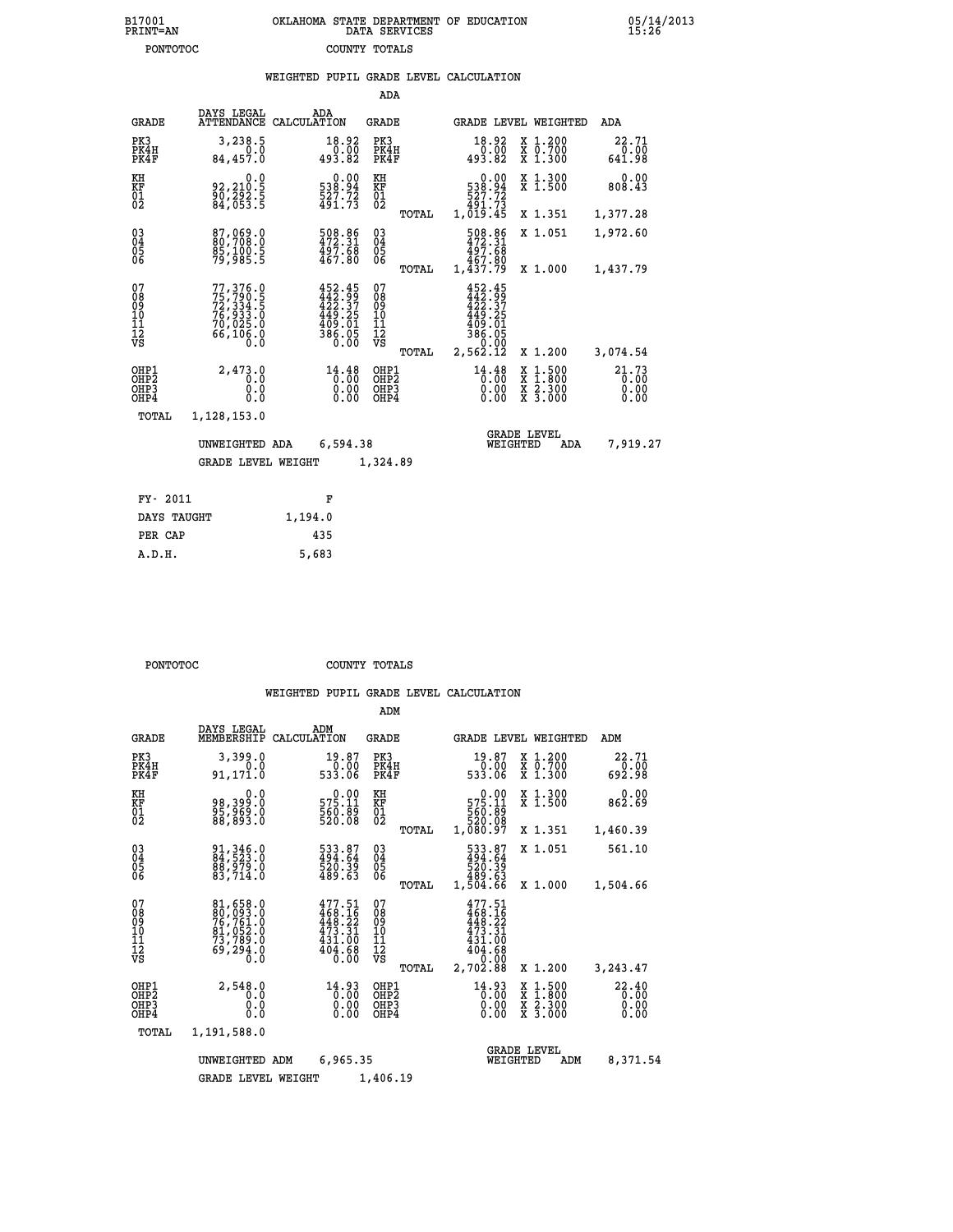|  |     | WEIGHTED PUPIL GRADE LEVEL CALCULATION |  |
|--|-----|----------------------------------------|--|
|  | ADA |                                        |  |

| <b>GRADE</b>                                         | DAYS LEGAL<br>ATTENDANCE CALCULATION                                                               | ADA   |                                                                                                                                       | <b>GRADE</b>                                       |       |                                                                                    |                                | GRADE LEVEL WEIGHTED                                                                                                                      | ADA                           |
|------------------------------------------------------|----------------------------------------------------------------------------------------------------|-------|---------------------------------------------------------------------------------------------------------------------------------------|----------------------------------------------------|-------|------------------------------------------------------------------------------------|--------------------------------|-------------------------------------------------------------------------------------------------------------------------------------------|-------------------------------|
| PK3<br>PK4H<br>PK4F                                  | 325.0<br>0.0<br>6,391.0                                                                            |       | $\frac{1.86}{0.00}$<br>36.52                                                                                                          | PK3<br>PK4H<br>PK4F                                |       | $\frac{1}{0}$ : $\frac{86}{36}$ . 52                                               |                                | X 1.200<br>X 0.700<br>X 1.300                                                                                                             | 2.23<br>0.00<br>47.48         |
| KH<br>KF<br>01<br>02                                 | $\begin{smallmatrix}&&&0.0\\10,615.0\\9,138.0\\9,360.0\end{smallmatrix}$                           |       | $\begin{smallmatrix} 0.00\\ 60.66\\ 52.22\\ 53.49 \end{smallmatrix}$                                                                  | KH<br>KF<br>01<br>02                               |       | $\begin{smallmatrix}&&0.00\\60.66\\52.22\\53.49\\105.71\end{smallmatrix}$          |                                | X 1.300<br>X 1.500                                                                                                                        | 0.00<br>90.99                 |
|                                                      |                                                                                                    |       |                                                                                                                                       |                                                    | TOTAL |                                                                                    |                                | X 1.351                                                                                                                                   | 142.81                        |
| 03<br>04<br>05<br>06                                 | $\begin{smallmatrix} 9,237.5\\ 8,579.0\\ 10,706.0\\ 9,384.0 \end{smallmatrix}$                     |       | $\begin{smallmatrix} 52.79\\ 49.02\\ 61.18\\ 53.62 \end{smallmatrix}$                                                                 | $\begin{matrix} 03 \\ 04 \\ 05 \\ 06 \end{matrix}$ |       | $\begin{smallmatrix} 52.79 \\ 49.02 \\ 61.18 \\ 53.62 \\ 163.82 \end{smallmatrix}$ |                                | X 1.051                                                                                                                                   | 55.48                         |
|                                                      |                                                                                                    |       |                                                                                                                                       |                                                    | TOTAL |                                                                                    |                                | X 1.000                                                                                                                                   | 163.82                        |
| 07<br>08<br>09<br>11<br>11<br>12<br>VS               | $\begin{smallmatrix} 8,987.5\\ 9,617.0\\ 0.0\\ 0.0\\ 0.0\\ 0.0\\ 0.0\\ \end{smallmatrix}$<br>$\S.$ |       | $\begin{smallmatrix} 51.36 \\ 54.95 \\ 0.00 \\ 0.00 \\ 0.00 \end{smallmatrix}$<br>$\begin{smallmatrix} 0.00 \ 0.00 \end{smallmatrix}$ | 07<br>08<br>09<br>101<br>11<br>12<br>VS            |       | 51.36<br>38:35<br>0.00<br>0.00<br>0.00<br>0.00                                     |                                |                                                                                                                                           |                               |
|                                                      |                                                                                                    |       |                                                                                                                                       |                                                    | TOTAL | 106.31                                                                             |                                | X 1.200                                                                                                                                   | 127.57                        |
| OHP1<br>OHP2<br>OH <sub>P3</sub><br>OH <sub>P4</sub> | 0.0<br>0.000                                                                                       |       | 0.00<br>$\begin{smallmatrix} 0.00 \ 0.00 \end{smallmatrix}$                                                                           | OHP1<br>OHP2<br>OHP3<br>OHP4                       |       |                                                                                    |                                | $\begin{smallmatrix} \mathtt{X} & 1\cdot500\\ \mathtt{X} & 1\cdot800\\ \mathtt{X} & 2\cdot300\\ \mathtt{X} & 3\cdot000 \end{smallmatrix}$ | 0.00<br>Ō. ŌŌ<br>0.00<br>0.00 |
| TOTAL                                                | 92,340.0                                                                                           |       |                                                                                                                                       |                                                    |       |                                                                                    |                                |                                                                                                                                           |                               |
|                                                      | UNWEIGHTED ADA                                                                                     |       | 527.67                                                                                                                                |                                                    |       |                                                                                    | <b>GRADE LEVEL</b><br>WEIGHTED | ADA                                                                                                                                       | 630.38                        |
|                                                      | <b>GRADE LEVEL WEIGHT</b>                                                                          |       |                                                                                                                                       | 102.71                                             |       |                                                                                    |                                |                                                                                                                                           |                               |
| FY- 2011                                             |                                                                                                    | F     |                                                                                                                                       |                                                    |       |                                                                                    |                                |                                                                                                                                           |                               |
| DAYS TAUGHT                                          |                                                                                                    | 175.0 |                                                                                                                                       |                                                    |       |                                                                                    |                                |                                                                                                                                           |                               |
|                                                      |                                                                                                    |       |                                                                                                                                       |                                                    |       |                                                                                    |                                |                                                                                                                                           |                               |

| 63 POTTAWATOMIE |
|-----------------|

 **PER CAP 33 A.D.H. 490**

**C010 NORTH ROCK CREEK** 

|                                           |                                                                                                                 |                                                                      | ADM                                                 |       |                                                                             |          |                                          |                              |        |
|-------------------------------------------|-----------------------------------------------------------------------------------------------------------------|----------------------------------------------------------------------|-----------------------------------------------------|-------|-----------------------------------------------------------------------------|----------|------------------------------------------|------------------------------|--------|
| <b>GRADE</b>                              | DAYS LEGAL<br>MEMBERSHIP                                                                                        | ADM<br>CALCULATION                                                   | <b>GRADE</b>                                        |       |                                                                             |          | GRADE LEVEL WEIGHTED                     | ADM                          |        |
| PK3<br>PK4H<br>PK4F                       | 325.0<br>6,937.0                                                                                                | $\begin{smallmatrix} 1.86 \\ 0.00 \\ 39.64 \end{smallmatrix}$        | PK3<br>PK4H<br>PK4F                                 |       | $\begin{smallmatrix} 1.86 \\ 0.00 \\ 39.64 \end{smallmatrix}$               |          | X 1.200<br>X 0.700<br>X 1.300            | 2.23<br>ō:ōŏ<br>51.53        |        |
| KH<br>KF<br>01<br>02                      | 0.0<br>11,178.0<br>9,708.0<br>9,884.0                                                                           | $\begin{smallmatrix} 0.00\\ 63.87\\ 55.47\\ 56.48 \end{smallmatrix}$ | KH<br>KF<br>01<br>02                                |       | $0.00\n63.87\n55.47\n56.48\n111.95$                                         |          | X 1.300<br>X 1.500                       | 0.00<br>95.81                |        |
|                                           |                                                                                                                 |                                                                      |                                                     | TOTAL |                                                                             |          | X 1.351                                  | 151.24                       |        |
| 03<br>04<br>05<br>06                      | $\begin{smallmatrix} 9,627.0\\ 9,041.0\\ 11,348.0\\ 9,857.0 \end{smallmatrix}$                                  | 55.01<br>51.66<br>64.85<br>56.33                                     | $\begin{array}{c} 03 \\ 04 \\ 05 \\ 06 \end{array}$ |       | $\begin{smallmatrix} 55.01\ 51.66\ 64.85\ 56.33\ 172.84\ \end{smallmatrix}$ |          | X 1.051                                  | 57.82                        |        |
|                                           |                                                                                                                 |                                                                      |                                                     | TOTAL |                                                                             |          | X 1.000                                  | 172.84                       |        |
| 07<br>08<br>09<br>101<br>112<br>VS        | $\begin{smallmatrix} &9,481.0\\ &10,371.0\\ &&&0.0\\ &&&0.0\\ &&&0.0\\ &&&0.0\\ 0.0\\ &&&0.0 \end{smallmatrix}$ | $54.18\n59.26\n0.00\n0.00\n0.00\n0.00\n0.00$                         | 07<br>08<br>09<br>11<br>11<br>12<br>VS              |       | $59.26$<br>$0.00$<br>$0.00$<br>$0.00$<br>$0.00$<br>$0.00$                   |          |                                          |                              |        |
|                                           |                                                                                                                 |                                                                      |                                                     | TOTAL | 113.44                                                                      |          | X 1.200                                  | 136.13                       |        |
| OHP1<br>OHP2<br>OH <sub>P</sub> 3<br>OHP4 | 0.0<br>0.000                                                                                                    |                                                                      | OHP1<br>OHP2<br>OHP <sub>3</sub>                    |       | $0.00$<br>$0.00$<br>0.00                                                    |          | X 1:500<br>X 1:800<br>X 2:300<br>X 3:000 | 0.00<br>0.00<br>0.00<br>0.00 |        |
| TOTAL                                     | 97,757.0                                                                                                        |                                                                      |                                                     |       |                                                                             |          |                                          |                              |        |
|                                           | UNWEIGHTED ADM                                                                                                  | 558.61                                                               |                                                     |       |                                                                             | WEIGHTED | <b>GRADE LEVEL</b><br>ADM                |                              | 667.60 |
|                                           | <b>GRADE LEVEL WEIGHT</b>                                                                                       |                                                                      | 108.99                                              |       |                                                                             |          |                                          |                              |        |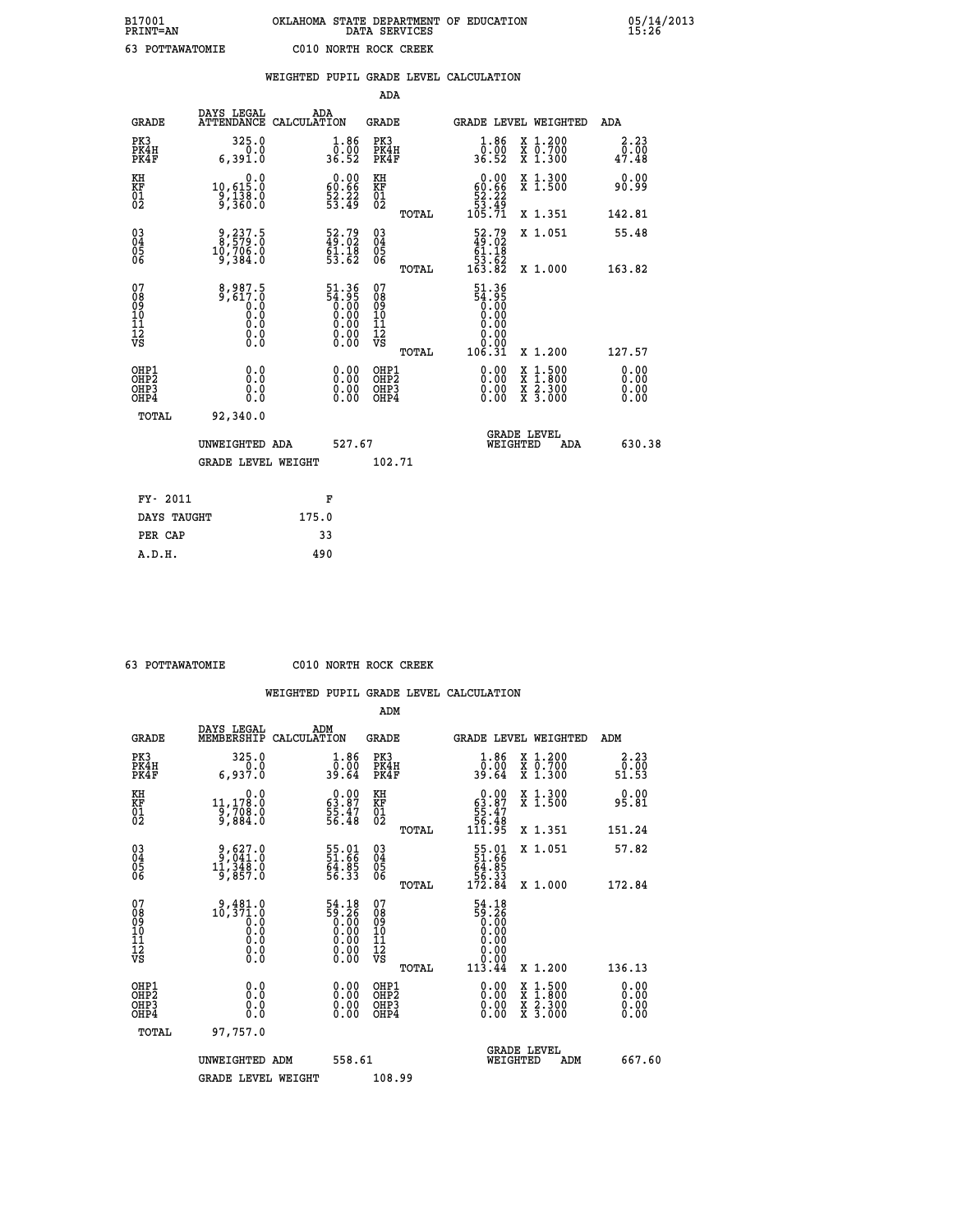| B17001<br><b>PRINT=AN</b>                            |                                                    | OKLAHOMA STATE DEPARTMENT OF EDUCATION                                                                                                             | DATA SERVICES                                    |                                                                        |                                                                                                  | 05/14/2013<br>15:26          |  |
|------------------------------------------------------|----------------------------------------------------|----------------------------------------------------------------------------------------------------------------------------------------------------|--------------------------------------------------|------------------------------------------------------------------------|--------------------------------------------------------------------------------------------------|------------------------------|--|
| 63 POTTAWATOMIE                                      |                                                    | C027 GROVE                                                                                                                                         |                                                  |                                                                        |                                                                                                  |                              |  |
|                                                      |                                                    | WEIGHTED PUPIL GRADE LEVEL CALCULATION                                                                                                             |                                                  |                                                                        |                                                                                                  |                              |  |
|                                                      |                                                    |                                                                                                                                                    | ADA                                              |                                                                        |                                                                                                  |                              |  |
| <b>GRADE</b>                                         | DAYS LEGAL                                         | ADA<br>ATTENDANCE CALCULATION                                                                                                                      | GRADE                                            | GRADE LEVEL WEIGHTED                                                   |                                                                                                  | ADA                          |  |
| PK3<br>PK4H<br>PK4F                                  | 344.0<br>0.0<br>6,603.5                            | 2.01<br>50:00<br>38.62                                                                                                                             | PK3<br>PK4H<br>PK4F                              | $\begin{smallmatrix} 2.01\0.00\\38.62\end{smallmatrix}$                | X 1.200<br>X 0.700<br>X 1.300                                                                    | 2.41<br>0.00<br>50.21        |  |
| KH<br>KF<br>$^{01}_{02}$                             | 0.0<br>6,220:0<br>6,915:0<br>5,348:0               | $0.00$<br>36.37<br>$\frac{40.44}{31.27}$                                                                                                           | КH<br>KF<br>01<br>02                             | $0.00$<br>36.37<br>$\frac{40.44}{31.27}$<br>71.71                      | X 1.300<br>X 1.500                                                                               | 0.00<br>54.56                |  |
|                                                      |                                                    |                                                                                                                                                    | TOTAL                                            |                                                                        | X 1.351                                                                                          | 96.88                        |  |
| $\substack{03 \\ 04}$<br>0500                        | 7,548.5<br>$6,568.5$<br>7,354.5                    | $\frac{44}{44}$ : $\frac{14}{65}$<br>$\frac{38.41}{43.01}$                                                                                         | $03\overline{4}$<br>$\substack{05 \\ 06}$        | $\frac{44}{44}:\frac{14}{65}$<br>38.41<br>$\frac{43.01}{126.07}$       | X 1.051                                                                                          | 46.39                        |  |
|                                                      |                                                    |                                                                                                                                                    | TOTAL                                            |                                                                        | X 1.000                                                                                          | 126.07                       |  |
| 07<br>08<br>09<br>11<br>11<br>12<br>VS               | $7,200.5$<br>6,172.0<br>0.0<br>0.0<br>0.0<br>$\S.$ | $\begin{smallmatrix} 42\cdot 11\\ 36\cdot 09\\ 0\cdot 00\\ 0\cdot 00\\ 0\cdot 00\\ 0\cdot 00\\ 0\cdot 00\\ 0\cdot 00\\ 0\cdot 00\end{smallmatrix}$ | 07<br>08<br>09<br>11<br>11<br>VS<br><b>TOTAL</b> | 42.11<br>$\frac{36.09}{0.00}$<br>0.00<br>0.00<br>0.00<br>0.00<br>78.20 | X 1.200                                                                                          | 93.84                        |  |
| OHP1<br>OHP <sub>2</sub><br>OH <sub>P3</sub><br>OHP4 | 0.0<br>0.0<br>0.0<br>0.0                           | 0.00<br>0.00<br>0.00                                                                                                                               | OHP1<br>OH <sub>P</sub> 2<br>OHP3<br>OHP4        | 0.00<br>0.00<br>0.00                                                   | $\begin{smallmatrix} x & 1 & 500 \\ x & 1 & 800 \\ x & 2 & 300 \\ x & 3 & 000 \end{smallmatrix}$ | 0.00<br>0.00<br>0.00<br>0.00 |  |
| TOTAL                                                | 67,909.0                                           |                                                                                                                                                    |                                                  |                                                                        |                                                                                                  |                              |  |
|                                                      | UNWEIGHTED ADA                                     | 397.12                                                                                                                                             |                                                  | <b>GRADE LEVEL</b><br>WEIGHTED                                         | ADA                                                                                              | 470.36                       |  |
|                                                      | <b>GRADE LEVEL WEIGHT</b>                          |                                                                                                                                                    | 73.24                                            |                                                                        |                                                                                                  |                              |  |
| FY- 2011                                             |                                                    | F                                                                                                                                                  |                                                  |                                                                        |                                                                                                  |                              |  |
| DAYS TAUGHT                                          |                                                    | 171.0                                                                                                                                              |                                                  |                                                                        |                                                                                                  |                              |  |
| PER CAP                                              |                                                    | 33                                                                                                                                                 |                                                  |                                                                        |                                                                                                  |                              |  |

 **63 POTTAWATOMIE C027 GROVE**

|                                                    |                                                                                                          |                    |                                                                                                 |                              |       | WEIGHTED PUPIL GRADE LEVEL CALCULATION                  |                                                                                                  |                        |  |
|----------------------------------------------------|----------------------------------------------------------------------------------------------------------|--------------------|-------------------------------------------------------------------------------------------------|------------------------------|-------|---------------------------------------------------------|--------------------------------------------------------------------------------------------------|------------------------|--|
|                                                    |                                                                                                          |                    |                                                                                                 | ADM                          |       |                                                         |                                                                                                  |                        |  |
| <b>GRADE</b>                                       | DAYS LEGAL<br>MEMBERSHIP                                                                                 | ADM<br>CALCULATION |                                                                                                 | <b>GRADE</b>                 |       |                                                         | <b>GRADE LEVEL WEIGHTED</b>                                                                      | ADM                    |  |
| PK3<br>PK4H<br>PK4F                                | 344.0<br>0.0<br>6,903.0                                                                                  |                    | $\begin{smallmatrix} 2.01\0.00\\40.37 \end{smallmatrix}$                                        | PK3<br>PK4H<br>PK4F          |       | $\begin{smallmatrix} 2.01\0.00\\0.37 \end{smallmatrix}$ | X 1.200<br>X 0.700<br>X 1.300                                                                    | 2.41<br>52.00<br>52.48 |  |
| KH<br>KF<br>01<br>02                               | 0.0<br>6,511.0<br>7,167.0<br>5,565.0                                                                     |                    | $\begin{smallmatrix} 0.00\\ 38.08\\ 41.91\\ 32.54 \end{smallmatrix}$                            | KH<br>KF<br>01<br>02         |       | $0.00$<br>$38.08$<br>$41.91$<br>$32.54$<br>$74.45$      | X 1.300<br>X 1.500                                                                               | 0.00<br>57.12          |  |
|                                                    |                                                                                                          |                    |                                                                                                 |                              | TOTAL |                                                         | X 1.351                                                                                          | 100.58                 |  |
| $\begin{matrix} 03 \\ 04 \\ 05 \\ 06 \end{matrix}$ | $7,754.0$<br>8,023.0<br>6,774.0<br>7,641.0                                                               |                    | $45.35$<br>$46.92$<br>$39.61$<br>$44.68$                                                        | $^{03}_{04}$<br>Ŏ5<br>06     |       | $45.35$<br>$39.61$<br>$39.61$<br>$44.68$<br>$131.21$    | X 1.051                                                                                          | 47.66                  |  |
|                                                    |                                                                                                          |                    |                                                                                                 |                              | TOTAL |                                                         | X 1.000                                                                                          | 131.21                 |  |
| 07<br>0890112<br>1112<br>VS                        | $7,437.0$<br>6,430.0<br>0.0<br>0.0<br>$\begin{smallmatrix} \textrm{0} \ . \ 0 \ . \ 0 \end{smallmatrix}$ |                    | $\begin{smallmatrix} 43.49\ 37.60\ 0.00\ 0.00\ 0.00\ 0.00\ 0.00\ 0.00\ 0.00\ \end{smallmatrix}$ | 07<br>08901123<br>1112<br>VS | TOTAL | $\frac{43.49}{37.60}$<br>0.00<br>0.00<br>81.09          | $X_1.200$                                                                                        | 97.31                  |  |
|                                                    |                                                                                                          |                    |                                                                                                 |                              |       |                                                         |                                                                                                  |                        |  |
| OHP1<br>OHP2<br>OH <sub>P3</sub><br>OHP4           | 0.0<br>0.000                                                                                             |                    | $\begin{smallmatrix} 0.00 \ 0.00 \ 0.00 \ 0.00 \end{smallmatrix}$                               | OHP1<br>OHP2<br>OHP3<br>OHP4 |       |                                                         | $\begin{smallmatrix} x & 1 & 500 \\ x & 1 & 800 \\ x & 2 & 300 \\ x & 3 & 000 \end{smallmatrix}$ | 0.00<br>0.00<br>0.00   |  |
| TOTAL                                              | 70,549.0                                                                                                 |                    |                                                                                                 |                              |       |                                                         |                                                                                                  |                        |  |
|                                                    | UNWEIGHTED ADM                                                                                           |                    | 412.56                                                                                          |                              |       | WEIGHTED                                                | <b>GRADE LEVEL</b><br>ADM                                                                        | 488.77                 |  |
|                                                    | <b>GRADE LEVEL WEIGHT</b>                                                                                |                    |                                                                                                 | 76.21                        |       |                                                         |                                                                                                  |                        |  |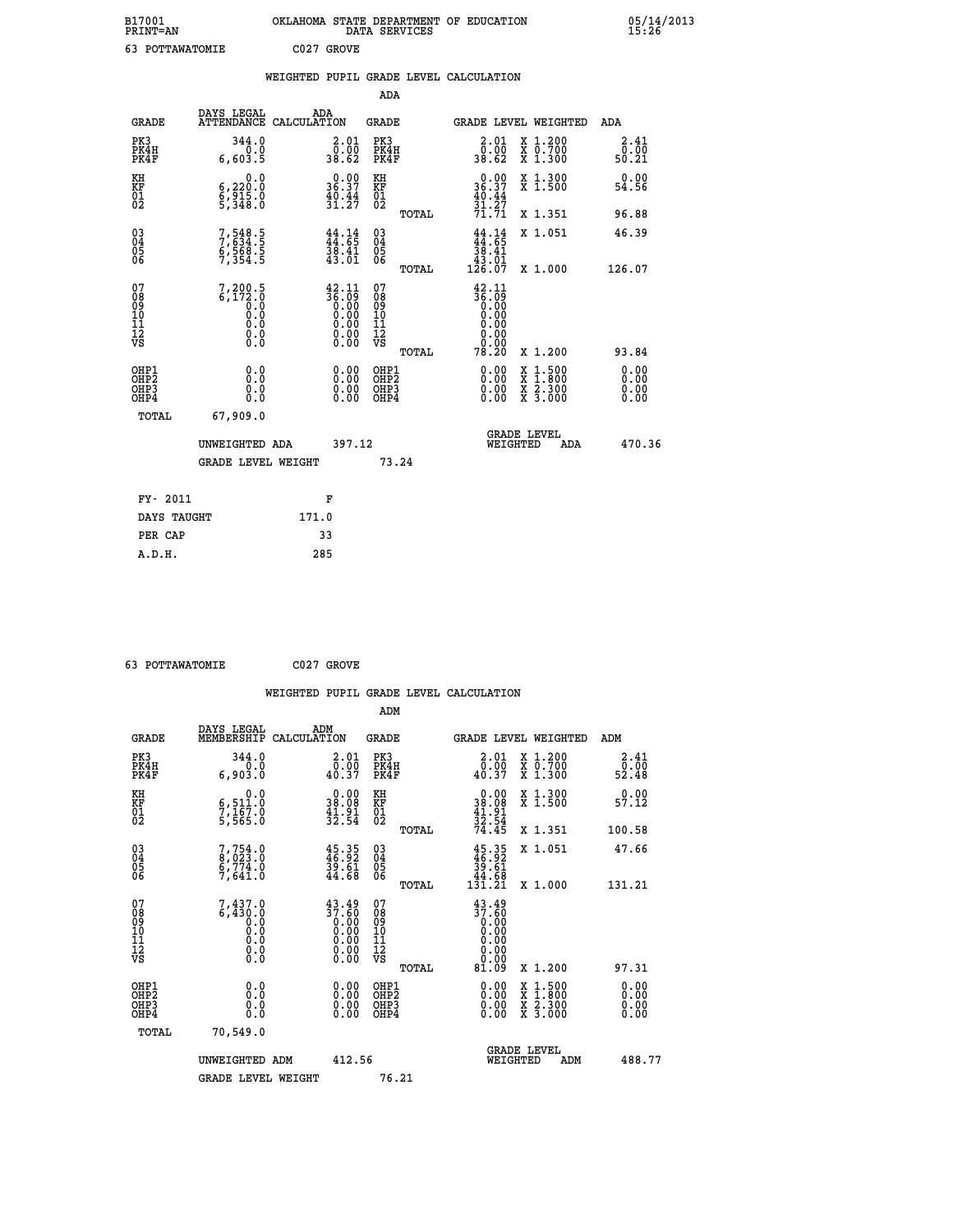|                                                                    |                                                                                           |       |                                                                                                     |                                          |       | WEIGHTED PUPIL GRADE LEVEL CALCULATION                                                                                                                                                                                                                                         |                               |                                                                                                                                           |                                  |
|--------------------------------------------------------------------|-------------------------------------------------------------------------------------------|-------|-----------------------------------------------------------------------------------------------------|------------------------------------------|-------|--------------------------------------------------------------------------------------------------------------------------------------------------------------------------------------------------------------------------------------------------------------------------------|-------------------------------|-------------------------------------------------------------------------------------------------------------------------------------------|----------------------------------|
|                                                                    |                                                                                           |       |                                                                                                     | <b>ADA</b>                               |       |                                                                                                                                                                                                                                                                                |                               |                                                                                                                                           |                                  |
| <b>GRADE</b>                                                       | DAYS LEGAL<br>ATTENDANCE CALCULATION                                                      |       | ADA                                                                                                 | GRADE                                    |       | GRADE LEVEL WEIGHTED                                                                                                                                                                                                                                                           |                               |                                                                                                                                           | ADA                              |
| PK3<br>PK4H<br>PK4F                                                | 0.0<br>0.0<br>5,720.0                                                                     |       | $\begin{smallmatrix} 0.00\\ 0.00\\ 33.45 \end{smallmatrix}$                                         | PK3<br>PK4H<br>PK4F                      |       | 0.00<br>0.00<br>33.45                                                                                                                                                                                                                                                          | X 1.200<br>X 0.700<br>X 1.300 |                                                                                                                                           | 0.00<br>0.00<br>43.49            |
| KH<br>KF<br>01<br>02                                               | 0.0<br>3,241:5<br>3,425:5<br>4,179:5                                                      |       | 18.96<br>20.03<br>24.44                                                                             | KH<br>KF<br>01<br>02                     |       | 0.00<br>18.96<br>$\frac{20.03}{24.44}$<br>44.47                                                                                                                                                                                                                                | X 1.300<br>X 1.500            |                                                                                                                                           | 0.00<br>28.44                    |
|                                                                    |                                                                                           |       |                                                                                                     |                                          | TOTAL |                                                                                                                                                                                                                                                                                | X 1.351                       |                                                                                                                                           | 60.08                            |
| $\begin{smallmatrix} 03 \\[-4pt] 04 \end{smallmatrix}$<br>Ŏ5<br>06 | 2,252.5<br>4,058.0<br>3,093.5<br>3,426.5                                                  |       | $\begin{smallmatrix} 13\cdot 17\\ 23\cdot 73\\ 18\cdot 09\\ 20\cdot 04 \end{smallmatrix}$           | $\substack{03 \\ 04}$<br>$\frac{05}{06}$ |       | $\frac{13}{23}$ : $\frac{17}{73}$<br>18.09                                                                                                                                                                                                                                     | X 1.051                       |                                                                                                                                           | 13.84                            |
|                                                                    |                                                                                           |       |                                                                                                     |                                          | TOTAL | 20.04<br>61.86                                                                                                                                                                                                                                                                 |                               | X 1.000                                                                                                                                   | 61.86                            |
| 07<br>08<br>09<br>01<br>11<br>11<br>12<br>VS                       | $2, 414.5$<br>2,527.0<br>$\begin{smallmatrix}0.0 \ 0.0 \end{smallmatrix}$<br>0.0<br>$\S.$ |       | $\begin{smallmatrix} 14\cdot 12\\14\cdot 78\\0.00\\0.00\\0.00\\0.00\\0.00\end{smallmatrix}$<br>0.00 | 07<br>08<br>09<br>11<br>11<br>12<br>VS   | TOTAL | 14.12<br>$\begin{smallmatrix} 11.76 \\[-4pt] 0.00\\[-4pt] 0.00\end{smallmatrix}$<br>0.00<br>0.00<br>0.00<br>28.90                                                                                                                                                              |                               | X 1.200                                                                                                                                   | 34.68                            |
| OHP1<br>OHP2<br>OHP3<br>OHP4                                       | 0.0<br>0.0<br>$0.\overline{0}$                                                            |       | $\begin{smallmatrix} 0.00 \ 0.00 \ 0.00 \ 0.00 \end{smallmatrix}$                                   | OHP1<br>OHP2<br>OHP3<br>OHP4             |       | $\begin{smallmatrix} 0.00 & 0.00 & 0.00 & 0.00 & 0.00 & 0.00 & 0.00 & 0.00 & 0.00 & 0.00 & 0.00 & 0.00 & 0.00 & 0.00 & 0.00 & 0.00 & 0.00 & 0.00 & 0.00 & 0.00 & 0.00 & 0.00 & 0.00 & 0.00 & 0.00 & 0.00 & 0.00 & 0.00 & 0.00 & 0.00 & 0.00 & 0.00 & 0.00 & 0.00 & 0.00 & 0.0$ |                               | $\begin{smallmatrix} \mathtt{X} & 1\cdot500\\ \mathtt{X} & 1\cdot800\\ \mathtt{X} & 2\cdot300\\ \mathtt{X} & 3\cdot000 \end{smallmatrix}$ | 0.00<br>0.00<br>$0.00$<br>$0.00$ |
| TOTAL                                                              | 34,338.5                                                                                  |       |                                                                                                     |                                          |       |                                                                                                                                                                                                                                                                                |                               |                                                                                                                                           |                                  |
|                                                                    | UNWEIGHTED ADA                                                                            |       | 200.81                                                                                              |                                          |       | <b>GRADE LEVEL</b><br>WEIGHTED                                                                                                                                                                                                                                                 |                               | ADA                                                                                                                                       | 242.39                           |
|                                                                    | <b>GRADE LEVEL WEIGHT</b>                                                                 |       |                                                                                                     |                                          | 41.58 |                                                                                                                                                                                                                                                                                |                               |                                                                                                                                           |                                  |
| FY- 2011                                                           |                                                                                           |       | F                                                                                                   |                                          |       |                                                                                                                                                                                                                                                                                |                               |                                                                                                                                           |                                  |
| DAYS TAUGHT                                                        |                                                                                           | 171.0 |                                                                                                     |                                          |       |                                                                                                                                                                                                                                                                                |                               |                                                                                                                                           |                                  |
| PER CAP                                                            |                                                                                           |       | 0                                                                                                   |                                          |       |                                                                                                                                                                                                                                                                                |                               |                                                                                                                                           |                                  |

 **63 POTTAWATOMIE C029 PLEASANT GROVE**

|                                          |                                                        |                                                                                                                                                                                                                                                                                                                                                | ADM                                                 |       |                                                                                                          |                                          |                       |
|------------------------------------------|--------------------------------------------------------|------------------------------------------------------------------------------------------------------------------------------------------------------------------------------------------------------------------------------------------------------------------------------------------------------------------------------------------------|-----------------------------------------------------|-------|----------------------------------------------------------------------------------------------------------|------------------------------------------|-----------------------|
| <b>GRADE</b>                             | DAYS LEGAL<br>MEMBERSHIP                               | ADM<br>CALCULATION                                                                                                                                                                                                                                                                                                                             | <b>GRADE</b>                                        |       |                                                                                                          | <b>GRADE LEVEL WEIGHTED</b>              | ADM                   |
| PK3<br>PK4H<br>PK4F                      | 0.0<br>0.0<br>6, 175.0                                 | $\begin{smallmatrix} 0.00\\ 0.00\\ 36.11 \end{smallmatrix}$                                                                                                                                                                                                                                                                                    | PK3<br>PK4H<br>PK4F                                 |       | $\begin{smallmatrix} 0.00\\ 0.00\\ 36.11 \end{smallmatrix}$                                              | X 1.200<br>X 0.700<br>X 1.300            | 0.00<br>0.00<br>46.94 |
| KH<br>KF<br>01<br>02                     | 0.0<br>$\frac{3}{3}, \frac{433}{622}$ .0<br>4,401.0    | $\begin{smallmatrix} 0.00\\ 20.08\\ 21.18\\ 25.74 \end{smallmatrix}$                                                                                                                                                                                                                                                                           | KH<br>KF<br>01<br>02                                |       | $0.00$<br>$20.08$<br>$21.18$<br>$25.74$<br>$46.92$                                                       | X 1.300<br>X 1.500                       | 0.00<br>30.12         |
|                                          |                                                        |                                                                                                                                                                                                                                                                                                                                                |                                                     | TOTAL |                                                                                                          | X 1.351                                  | 63.39                 |
| 03<br>04<br>05<br>06                     | $2,405.0$<br>$4,226.0$<br>$3,220.0$<br>$3,662.0$       | $\begin{smallmatrix} 14.06 \\ 24.71 \\ 18.83 \\ 21.42 \end{smallmatrix}$                                                                                                                                                                                                                                                                       | $\begin{array}{c} 03 \\ 04 \\ 05 \\ 06 \end{array}$ |       | $\frac{14}{24}$ : 71<br>$\frac{18}{18}$ : 83<br>21.42<br>64.96                                           | X 1.051                                  | 14.78                 |
|                                          |                                                        |                                                                                                                                                                                                                                                                                                                                                |                                                     | TOTAL |                                                                                                          | X 1.000                                  | 64.96                 |
| 07<br>08<br>09<br>101<br>112<br>VS       | $2,612.0$<br>$2,671.0$<br>$0.0$<br>0.0<br>0.0<br>$\S.$ | $\begin{smallmatrix} 15 & 27 \\ 15 & 62 \\ 0 & 00 \\ 0 & 00 \\ 0 & 00 \\ 0 & 00 \\ 0 & 00 \\ 0 & 00 \\ 0 & 00 \\ 0 & 00 \\ 0 & 00 \\ 0 & 00 \\ 0 & 0 \\ 0 & 0 \\ 0 & 0 \\ 0 & 0 \\ 0 & 0 \\ 0 & 0 \\ 0 & 0 \\ 0 & 0 \\ 0 & 0 \\ 0 & 0 \\ 0 & 0 \\ 0 & 0 \\ 0 & 0 \\ 0 & 0 \\ 0 & 0 \\ 0 & 0 \\ 0 & 0 \\ 0 & 0 \\ 0 & 0 \\ 0 & 0 \\ 0 & 0 \\ 0$ | 07<br>08<br>09<br>11<br>11<br>12<br>VS              |       | 15.27<br>$\begin{smallmatrix} 15.62 \ 15.60 \ 0.00 \ 0.00 \ 0.00 \ 0.00 \ 0.00 \ 0.00 \end{smallmatrix}$ |                                          |                       |
|                                          |                                                        |                                                                                                                                                                                                                                                                                                                                                |                                                     | TOTAL | 30.89                                                                                                    | X 1.200                                  | 37.07                 |
| OHP1<br>OHP2<br>OH <sub>P3</sub><br>OHP4 | 0.0<br>0.000                                           | $0.00$<br>$0.00$<br>0.00                                                                                                                                                                                                                                                                                                                       | OHP1<br>OHP2<br>OHP <sub>3</sub>                    |       | $0.00$<br>$0.00$<br>0.00                                                                                 | X 1:500<br>X 1:800<br>X 2:300<br>X 3:000 | 0.00<br>0.00<br>0.00  |
| TOTAL                                    | 36,427.0                                               |                                                                                                                                                                                                                                                                                                                                                |                                                     |       |                                                                                                          |                                          |                       |
|                                          | UNWEIGHTED ADM                                         | 213.02                                                                                                                                                                                                                                                                                                                                         |                                                     |       | WEIGHTED                                                                                                 | <b>GRADE LEVEL</b><br>ADM                | 257.26                |
|                                          | <b>GRADE LEVEL WEIGHT</b>                              |                                                                                                                                                                                                                                                                                                                                                | 44.24                                               |       |                                                                                                          |                                          |                       |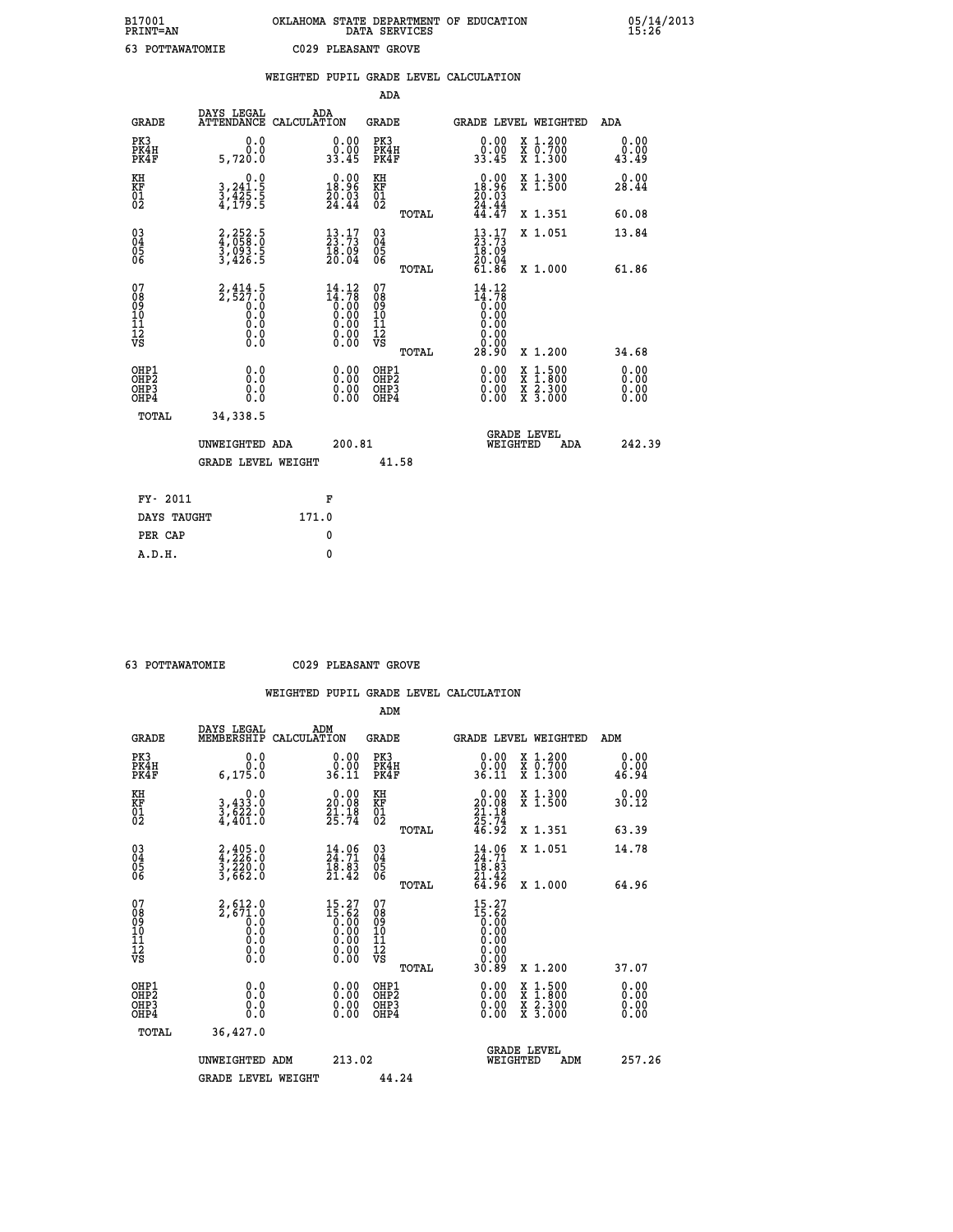| B17001<br>PRINT=AN | OKLAHOMA STATE DEPARTMENT OF EDUCATION<br>DATA SERVICES | 05/14/2013<br>15:26 |
|--------------------|---------------------------------------------------------|---------------------|
| 63<br>POTTAWATOMIE | C032 SOUTH ROCK CREEK                                   |                     |

|                                              |                                                                                                                                                                                                                                                                                                                                  | WEIGHTED PUPIL GRADE LEVEL CALCULATION                                                                |                                                    |       |                                                                                                                                                                                                                                                                                |                                                                                                                                              |                       |
|----------------------------------------------|----------------------------------------------------------------------------------------------------------------------------------------------------------------------------------------------------------------------------------------------------------------------------------------------------------------------------------|-------------------------------------------------------------------------------------------------------|----------------------------------------------------|-------|--------------------------------------------------------------------------------------------------------------------------------------------------------------------------------------------------------------------------------------------------------------------------------|----------------------------------------------------------------------------------------------------------------------------------------------|-----------------------|
|                                              |                                                                                                                                                                                                                                                                                                                                  |                                                                                                       | ADA                                                |       |                                                                                                                                                                                                                                                                                |                                                                                                                                              |                       |
| <b>GRADE</b>                                 | DAYS LEGAL                                                                                                                                                                                                                                                                                                                       | ADA<br>ATTENDANCE CALCULATION                                                                         | <b>GRADE</b>                                       |       |                                                                                                                                                                                                                                                                                | GRADE LEVEL WEIGHTED                                                                                                                         | ADA                   |
| PK3<br>PK4H<br>PK4F                          | 271.0<br>0.0<br>3,557.0                                                                                                                                                                                                                                                                                                          | $\frac{1}{0}$ : $\frac{61}{00}$<br>21.17                                                              | PK3<br>PK4H<br>PK4F                                |       | $\frac{1}{0}$ : $\frac{61}{00}$<br>21.17                                                                                                                                                                                                                                       | X 1.200<br>X 0.700<br>X 1.300                                                                                                                | 1.93<br>0.00<br>27.52 |
| KH<br>KF<br>01<br>02                         | 0.0<br>$\frac{6}{5}, \frac{930}{93}.$ $\frac{5}{5}$                                                                                                                                                                                                                                                                              | $0.00$<br>41.25<br>$\frac{35.58}{43.91}$                                                              | KH<br>KF<br>01<br>02                               |       | $0.00$<br>41.25<br>$\frac{35.68}{43.91}$<br>$\frac{43.591}{79.59}$                                                                                                                                                                                                             | X 1.300<br>X 1.500                                                                                                                           | 0.00<br>61.88         |
|                                              |                                                                                                                                                                                                                                                                                                                                  |                                                                                                       |                                                    | TOTAL |                                                                                                                                                                                                                                                                                | X 1.351                                                                                                                                      | 107.53                |
| $^{03}_{04}$<br>Ŏ5                           | 5,865.5<br>5,778.0<br>7,043.5<br>6,035.0                                                                                                                                                                                                                                                                                         | $34.39$<br>$34.39$<br>$41.93$<br>$35.92$                                                              | $\begin{matrix} 03 \\ 04 \\ 05 \\ 06 \end{matrix}$ |       | $34.39$<br>$41.93$                                                                                                                                                                                                                                                             | X 1.051                                                                                                                                      | 36.69                 |
| 06                                           |                                                                                                                                                                                                                                                                                                                                  |                                                                                                       |                                                    | TOTAL | 35.92<br>112.24                                                                                                                                                                                                                                                                | X 1.000                                                                                                                                      | 112.24                |
| 07<br>08<br>09<br>01<br>11<br>11<br>12<br>VS | $\left( \begin{smallmatrix} 6 & 7 & 0 & 9 & 0 & 0 \\ 4 & 8 & 1 & 9 & 0 & 0 \\ 0 & 1 & 0 & 0 & 0 & 0 \\ 0 & 0 & 0 & 0 & 0 & 0 \\ 0 & 0 & 0 & 0 & 0 & 0 \\ 0 & 0 & 0 & 0 & 0 & 0 \\ 0 & 0 & 0 & 0 & 0 & 0 \\ 0 & 0 & 0 & 0 & 0 & 0 \\ 0 & 0 & 0 & 0 & 0 & 0 \\ 0 & 0 & 0 & 0 & 0 & 0 \\ 0 & 0 & 0 & 0 & 0 & 0 \\ 0 & 0 & 0 & 0 & $ | $\begin{smallmatrix} 39.93\ 28.68\ 0.00\ 0.00\ 0.00\ 0.00\ 0.00\ 0.00\ 0.00\ 0.00\ \end{smallmatrix}$ | 0789901112<br>009011112<br>VS                      | TOTAL | 39.93<br>28.68<br>0.00<br>0.00<br>0.00<br>0.00<br>ŏ.ŏŏ<br>68.61                                                                                                                                                                                                                | X 1.200                                                                                                                                      | 82.33                 |
| OHP1<br>OHP2<br>OHP3<br>OHP4                 | 0.0<br>0.000                                                                                                                                                                                                                                                                                                                     | $\begin{smallmatrix} 0.00 \ 0.00 \ 0.00 \ 0.00 \end{smallmatrix}$                                     | OHP1<br>OHP2<br>OHP <sub>3</sub>                   |       | $\begin{smallmatrix} 0.00 & 0.00 & 0.00 & 0.00 & 0.00 & 0.00 & 0.00 & 0.00 & 0.00 & 0.00 & 0.00 & 0.00 & 0.00 & 0.00 & 0.00 & 0.00 & 0.00 & 0.00 & 0.00 & 0.00 & 0.00 & 0.00 & 0.00 & 0.00 & 0.00 & 0.00 & 0.00 & 0.00 & 0.00 & 0.00 & 0.00 & 0.00 & 0.00 & 0.00 & 0.00 & 0.0$ | $\begin{smallmatrix} \mathtt{X} & 1\cdot500 \\ \mathtt{X} & 1\cdot800 \\ \mathtt{X} & 2\cdot300 \\ \mathtt{X} & 3\cdot000 \end{smallmatrix}$ | 0.00<br>0.00          |
| TOTAL                                        | 60,378.5                                                                                                                                                                                                                                                                                                                         |                                                                                                       |                                                    |       |                                                                                                                                                                                                                                                                                |                                                                                                                                              |                       |
|                                              | UNWEIGHTED ADA                                                                                                                                                                                                                                                                                                                   | 359.38                                                                                                |                                                    |       | WEIGHTED                                                                                                                                                                                                                                                                       | <b>GRADE LEVEL</b><br>ADA                                                                                                                    | 430.12                |
|                                              | <b>GRADE LEVEL WEIGHT</b>                                                                                                                                                                                                                                                                                                        |                                                                                                       |                                                    | 70.74 |                                                                                                                                                                                                                                                                                |                                                                                                                                              |                       |
| FY- 2011                                     |                                                                                                                                                                                                                                                                                                                                  | F                                                                                                     |                                                    |       |                                                                                                                                                                                                                                                                                |                                                                                                                                              |                       |
| DAYS TAUGHT                                  |                                                                                                                                                                                                                                                                                                                                  | 168.0                                                                                                 |                                                    |       |                                                                                                                                                                                                                                                                                |                                                                                                                                              |                       |
| PER CAP                                      |                                                                                                                                                                                                                                                                                                                                  | 33                                                                                                    |                                                    |       |                                                                                                                                                                                                                                                                                |                                                                                                                                              |                       |

 **63 POTTAWATOMIE C032 SOUTH ROCK CREEK**

|                                          |                                                                                                  |                                                                                                       | ADM                                                 |       |                                                                                                                   |                                          |                       |
|------------------------------------------|--------------------------------------------------------------------------------------------------|-------------------------------------------------------------------------------------------------------|-----------------------------------------------------|-------|-------------------------------------------------------------------------------------------------------------------|------------------------------------------|-----------------------|
| <b>GRADE</b>                             | DAYS LEGAL<br>MEMBERSHIP                                                                         | ADM<br>CALCULATION                                                                                    | <b>GRADE</b>                                        |       |                                                                                                                   | <b>GRADE LEVEL WEIGHTED</b>              | ADM                   |
| PK3<br>PK4H<br>PK4F                      | 271.0<br>3,815.0                                                                                 | $\frac{1}{0}$ : $\frac{61}{00}$<br>22.71                                                              | PK3<br>PK4H<br>PK4F                                 |       | $\frac{1}{0}$ : $\frac{61}{00}$<br>22.71                                                                          | X 1.200<br>X 0.700<br>X 1.300            | 1.93<br>0.00<br>29.52 |
| KH<br>KF<br>01<br>02                     | 0.0<br>7,370.0<br>6,371.0<br>7,829.0                                                             | $\begin{smallmatrix} 0.00\\ 43.87\\ 37.92\\ 46.60 \end{smallmatrix}$                                  | KH<br>KF<br>01<br>02                                |       | $0.00\n43.87\n37.92\n46.60\n84.52$                                                                                | X 1.300<br>X 1.500                       | 0.00<br>65.81         |
|                                          |                                                                                                  |                                                                                                       |                                                     | TOTAL |                                                                                                                   | X 1.351                                  | 114.19                |
| 03<br>04<br>05<br>06                     | $\begin{smallmatrix} 6 & 200 & 0 \\ 6 & 079 & 0 \\ 7 & 485 & 0 \\ 6 & 359 & 0 \end{smallmatrix}$ | 36.90<br>36.18<br>44.55<br>37.85                                                                      | $\begin{array}{c} 03 \\ 04 \\ 05 \\ 06 \end{array}$ |       | $\begin{array}{r} 36.90 \\ 36.18 \\ 44.55 \\ 37.85 \\ 118.58 \end{array}$                                         | X 1.051                                  | 38.78                 |
|                                          |                                                                                                  |                                                                                                       |                                                     | TOTAL |                                                                                                                   | X 1.000                                  | 118.58                |
| 07<br>08<br>09<br>101<br>112<br>VS       | $7,038.0$<br>5,251.0<br>0.0<br>0.0<br>0.0<br>$\S.$                                               | $\begin{smallmatrix} 41.89\ 31.26\ 0.00\ 0.00\ 0.00\ 0.00\ 0.00\ 0.00\ 0.00\ 0.00\ \end{smallmatrix}$ | 07<br>08<br>09<br>11<br>11<br>12<br>VS              |       | $\begin{smallmatrix} 41.89 \\ 31.26 \\ 0.00 \\ 0.00 \\ 0.00 \\ 0.00 \\ 0.00 \\ 0.00 \\ 0.00 \\ \end{smallmatrix}$ |                                          |                       |
|                                          |                                                                                                  |                                                                                                       |                                                     | TOTAL | 73.15                                                                                                             | X 1.200                                  | 87.78                 |
| OHP1<br>OHP2<br>OH <sub>P3</sub><br>OHP4 | 0.0<br>0.000                                                                                     |                                                                                                       | OHP1<br>OHP2<br>OHP <sub>3</sub>                    |       | $0.00$<br>$0.00$<br>0.00                                                                                          | X 1:500<br>X 1:800<br>X 2:300<br>X 3:000 | 0.00<br>0.00<br>0.00  |
| TOTAL                                    | 64,068.0                                                                                         |                                                                                                       |                                                     |       |                                                                                                                   |                                          |                       |
|                                          | UNWEIGHTED ADM                                                                                   | 381.34                                                                                                |                                                     |       | WEIGHTED                                                                                                          | <b>GRADE LEVEL</b><br>ADM                | 456.59                |
|                                          | <b>GRADE LEVEL WEIGHT</b>                                                                        |                                                                                                       | 75.25                                               |       |                                                                                                                   |                                          |                       |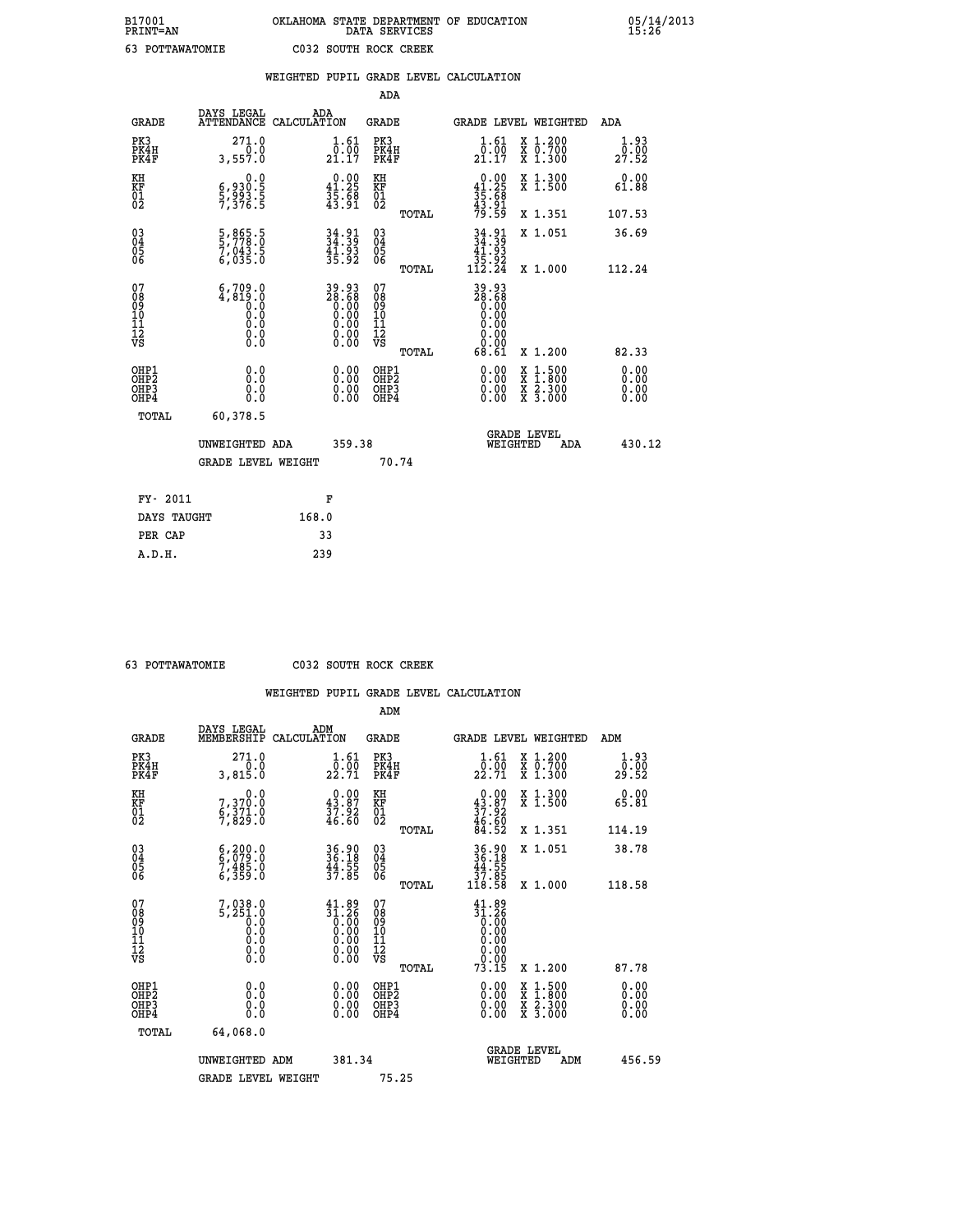| B17001<br><b>PRINT=AN</b> | OKLAHOMA STATE DEPARTMENT OF EDUCATION<br>DATA SERVICES | 05/14/2013<br>15:26 |
|---------------------------|---------------------------------------------------------|---------------------|
| 63<br>POTTAWATOMIE        | I001 MCLOUD                                             |                     |

|  |  | WEIGHTED PUPIL GRADE LEVEL CALCULATION |
|--|--|----------------------------------------|
|  |  |                                        |

|                                                    |                                                                                                                                           |                                                                                                    | ADA                                      |       |                                                                                   |                                                                                                  |                              |
|----------------------------------------------------|-------------------------------------------------------------------------------------------------------------------------------------------|----------------------------------------------------------------------------------------------------|------------------------------------------|-------|-----------------------------------------------------------------------------------|--------------------------------------------------------------------------------------------------|------------------------------|
| <b>GRADE</b>                                       | DAYS LEGAL                                                                                                                                | ADA<br>ATTENDANCE CALCULATION                                                                      | <b>GRADE</b>                             |       | GRADE LEVEL WEIGHTED                                                              |                                                                                                  | ADA                          |
| PK3<br>PK4H<br>PK4F                                | 316.0<br>15,750.5<br>0.0                                                                                                                  | $9\frac{1}{3}\cdot\frac{88}{75}$<br>0.00                                                           | PK3<br>PK4H<br>PK4F                      |       | $9\frac{1}{3}\cdot\frac{88}{75}$<br>0.00                                          | X 1.200<br>X 0.700<br>X 1.300                                                                    | 2.26<br>65.63<br>0.00        |
| KH<br>KF<br>01<br>02                               | 0.0<br>23,210:0<br>17,049:5<br>19,843:0                                                                                                   | $\begin{smallmatrix} &0.00\\ 138.15\\ 101.49\\ 118.11 \end{smallmatrix}$                           | KH<br>KF<br>01<br>02                     |       | $\begin{smallmatrix} &0.00\\ 138.15\\ 101.49\\ 118.11\\ 219.60 \end{smallmatrix}$ | X 1.300<br>X 1.500                                                                               | 0.00<br>207.23               |
|                                                    |                                                                                                                                           |                                                                                                    |                                          | TOTAL |                                                                                   | X 1.351                                                                                          | 296.68                       |
| $\begin{matrix} 03 \\ 04 \\ 05 \\ 06 \end{matrix}$ | 21,062.0<br>18,340.5<br>īš, š23.5<br>21,455.5                                                                                             | 125.37<br>$\frac{109}{127}.71$                                                                     | $\substack{03 \\ 04}$<br>Ŏ5<br>06        |       | 125.37<br>$\frac{109}{127}.71$<br>345.95                                          | X 1.051                                                                                          | 131.76                       |
| 07                                                 |                                                                                                                                           |                                                                                                    | 07                                       | TOTAL | 102.91                                                                            | X 1.000                                                                                          | 345.95                       |
| 08<br>09<br>11<br>11<br>12<br>VS                   | $\begin{smallmatrix} 17,289\cdot 5\\21,943\cdot 5\\24,466\cdot 0\\21,233\cdot 5\\22,102\cdot 5\\16,577\cdot 5\\0\cdot 0\end{smallmatrix}$ | $\begin{smallmatrix} 102.91\\130.62\\145.63\\126.39\\126.39\\131.56\\98.68\\0.00\end{smallmatrix}$ | 08<br>09<br>101<br>112<br>VS             |       | $130.62$<br>$145.63$<br>$126.39$<br>$131.56$<br>$98.68$<br>$0.00$<br>$735.79$     |                                                                                                  |                              |
|                                                    |                                                                                                                                           |                                                                                                    |                                          | TOTAL |                                                                                   | X 1.200                                                                                          | 882.95                       |
| OHP1<br>OHP2<br>OHP3<br>OHP4                       | 0.0<br>0.0<br>0.0                                                                                                                         | $\begin{smallmatrix} 0.00 \ 0.00 \ 0.00 \ 0.00 \end{smallmatrix}$                                  | OHP1<br>OHP <sub>2</sub><br>OHP3<br>OHP4 |       | $0.00$<br>$0.00$<br>0.00                                                          | $\begin{smallmatrix} x & 1 & 500 \\ x & 1 & 800 \\ x & 2 & 300 \\ x & 3 & 000 \end{smallmatrix}$ | 0.00<br>0.00<br>0.00<br>0.00 |
| <b>TOTAL</b>                                       | 278,963.0                                                                                                                                 |                                                                                                    |                                          |       |                                                                                   |                                                                                                  |                              |
|                                                    | UNWEIGHTED ADA                                                                                                                            | 1,660.49                                                                                           |                                          |       | <b>GRADE LEVEL</b><br>WEIGHTED                                                    | ADA                                                                                              | 1,932.46                     |
|                                                    | <b>GRADE LEVEL WEIGHT</b>                                                                                                                 |                                                                                                    | 271.97                                   |       |                                                                                   |                                                                                                  |                              |
| FY- 2011                                           |                                                                                                                                           | F                                                                                                  |                                          |       |                                                                                   |                                                                                                  |                              |
| DAYS TAUGHT                                        |                                                                                                                                           | 168.0                                                                                              |                                          |       |                                                                                   |                                                                                                  |                              |
|                                                    |                                                                                                                                           | 33                                                                                                 |                                          |       |                                                                                   |                                                                                                  |                              |
| PER CAP                                            |                                                                                                                                           |                                                                                                    |                                          |       |                                                                                   |                                                                                                  |                              |

 **63 POTTAWATOMIE I001 MCLOUD**

 **A.D.H. 1,235**

 **ADM**

| <b>GRADE</b>                                         | DAYS LEGAL<br>MEMBERSHIP CALCULATION                                                                                                                                                     | ADM                                                                                                    | <b>GRADE</b>                                       |                                                                                                                                            | GRADE LEVEL WEIGHTED                                             | ADM                   |
|------------------------------------------------------|------------------------------------------------------------------------------------------------------------------------------------------------------------------------------------------|--------------------------------------------------------------------------------------------------------|----------------------------------------------------|--------------------------------------------------------------------------------------------------------------------------------------------|------------------------------------------------------------------|-----------------------|
| PK3<br>PK4H<br>PK4F                                  | 316.0<br>16,512.0<br>0.0                                                                                                                                                                 | 1.88<br>98.29<br>0.00                                                                                  | PK3<br>PK4H<br>PK4F                                | 1.88<br>98.29<br>0.00                                                                                                                      | $\begin{array}{c} x & 1.200 \\ x & 0.700 \end{array}$<br>X 1.300 | 2.26<br>68.80<br>0.00 |
| KH<br>KF<br>01<br>02                                 | $\begin{smallmatrix} & & 0 & 0 \\ 25 & 115 & 0 \\ 18 & 346 & 0 \\ 21 & 271 & 0 \end{smallmatrix}$                                                                                        | 0.00<br>49.49<br>$\frac{109}{126}. \frac{20}{61}$                                                      | KH<br>KF<br>01<br>02                               | $\begin{smallmatrix} &0.00\\ 149.49\\ 109.20\\ 126.61\\ 235.81 \end{smallmatrix}$                                                          | X 1.300<br>X 1.500                                               | 0.00<br>224.24        |
|                                                      |                                                                                                                                                                                          |                                                                                                        | TOTAL                                              |                                                                                                                                            | X 1.351                                                          | 318.58                |
| $\begin{matrix} 03 \\ 04 \\ 05 \\ 06 \end{matrix}$   | 22,650.0<br>19,679.0<br>19,631.0<br>23,133.0                                                                                                                                             | $\begin{array}{l} 134.82 \\[-4pt] 117.14 \\[-4pt] 116.85 \\[-4pt] 137.70 \end{array}$                  | $\begin{matrix} 03 \\ 04 \\ 05 \\ 06 \end{matrix}$ | 134.82<br>116.05<br>137.70                                                                                                                 | X 1.051                                                          | 141.70                |
|                                                      |                                                                                                                                                                                          |                                                                                                        | TOTAL                                              | 371.69                                                                                                                                     | $X_1.000$                                                        | 371.69                |
| 07<br>08<br>09<br>101<br>11<br>12<br>VS              | $\begin{smallmatrix} 18\,, & 356\,, & 0\\ 23\,, & 472\,, & 0\\ 26\,, & 304\,, & 0\\ 22\,, & 808\,, & 0\\ 23\,, & 474\,, & 0\\ 17\,, & 949\,, & 0\\ 0\,. & 0\,. & 0\,. \end{smallmatrix}$ | $\begin{array}{c} 109.26 \\ 139.71 \\ 156.57 \\ 135.76 \\ 139.73 \end{array}$<br>$\frac{106.84}{0.00}$ | 078<br>089<br>0011<br>11<br>12<br>VS<br>TOTAL      | $\begin{array}{r} 109\cdot 26\\ 139\cdot 71\\ 156\cdot 57\\ 135\cdot 76\\ 139\cdot 73\\ 106\cdot 84\\ 0\cdot 00\\ 787\cdot 87 \end{array}$ | X 1.200                                                          | 945.44                |
| OHP1<br>OH <sub>P</sub> <sub>2</sub><br>OHP3<br>OHP4 | 0.0<br>0.000                                                                                                                                                                             |                                                                                                        | OHP1<br>OHP <sub>2</sub><br>OHP3<br>OHP4           | 0.00<br>0.00<br>0.00                                                                                                                       | X 1:500<br>X 1:800<br>X 2:300<br>X 3:000                         | 0.00<br>0.00<br>0.00  |
| TOTAL                                                | 299,016.0                                                                                                                                                                                |                                                                                                        |                                                    |                                                                                                                                            |                                                                  |                       |
|                                                      | UNWEIGHTED                                                                                                                                                                               | 1,779.85<br>ADM                                                                                        |                                                    | WEIGHTED                                                                                                                                   | <b>GRADE LEVEL</b><br>ADM                                        | 2,072.71              |
|                                                      | <b>GRADE LEVEL WEIGHT</b>                                                                                                                                                                |                                                                                                        | 292.86                                             |                                                                                                                                            |                                                                  |                       |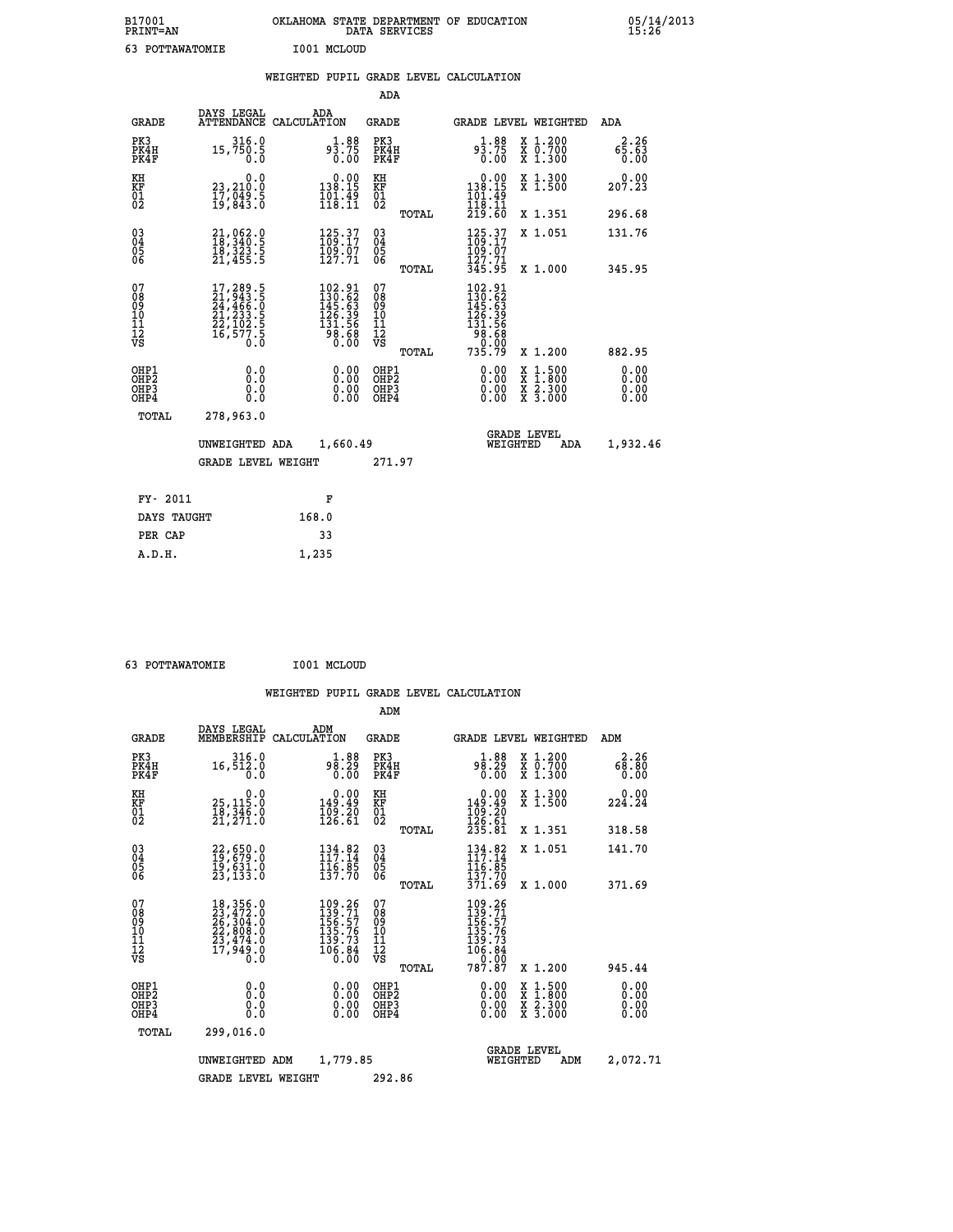| B17001<br>PRINT=AN | OKLAHOMA STATE DEPARTMENT OF EDUCATION<br>DATA SERVICES | 05/14/2013<br>15:26 |
|--------------------|---------------------------------------------------------|---------------------|
| 63<br>POTTAWATOMIE | I002 DALE                                               |                     |

|  |  | WEIGHTED PUPIL GRADE LEVEL CALCULATION |
|--|--|----------------------------------------|
|  |  |                                        |

|                                                    |                                                                                    |                                                                      | ADA                                                 |       |                                                                   |   |                                          |                              |
|----------------------------------------------------|------------------------------------------------------------------------------------|----------------------------------------------------------------------|-----------------------------------------------------|-------|-------------------------------------------------------------------|---|------------------------------------------|------------------------------|
| <b>GRADE</b>                                       | DAYS LEGAL<br><b>ATTENDANCE</b>                                                    | ADA<br>CALCULATION                                                   | <b>GRADE</b>                                        |       | GRADE LEVEL WEIGHTED                                              |   |                                          | <b>ADA</b>                   |
| PK3<br>PK4H<br>PK4F                                | 0.0<br>5,355.5                                                                     | $31.14$<br>0.00<br>0.00                                              | PK3<br>PK4H<br>PK4F                                 |       | $31.14$<br>0.00<br>0.00                                           |   | X 1.200<br>X 0.700<br>X 1.300            | 0.00<br>$21.80$<br>$0.00$    |
| KH<br>KF<br>01<br>02                               | 0.0<br>7,532:0<br>7,129:0<br>9,987:5                                               | $\begin{smallmatrix} 0.00\\ 43.79\\ 41.45\\ 58.07 \end{smallmatrix}$ | KH<br>KF<br>01<br>02                                |       | $0.00\n43.79\n41.45\n58.07\n59.52$                                |   | X 1.300<br>X 1.500                       | 0.00<br>65.69                |
|                                                    |                                                                                    |                                                                      |                                                     | TOTAL |                                                                   |   | X 1.351                                  | 134.45                       |
| $\begin{matrix} 03 \\ 04 \\ 05 \\ 06 \end{matrix}$ | $\frac{6}{9}, \frac{680}{629} . \frac{0}{5}$<br>$\frac{9}{7}, \frac{623}{573} . 0$ | 38.84<br>55.95<br>55.95<br>44.03                                     | $\begin{array}{c} 03 \\ 04 \\ 05 \\ 06 \end{array}$ | TOTAL | 38.84<br>55.99<br>55.95<br>44.03<br>155.97                        |   | X 1.051<br>X 1.000                       | 40.82<br>155.97              |
| 07<br>08<br>09<br>11<br>11<br>12<br>VS             | 9,296.0<br>8,093.5<br>6,693.5<br>6,635.5<br>7,208.0<br>8,013.0<br>0.0              | 54.05<br>52.96<br>39.03<br>38.73<br>41.91<br>46.59<br>6.00           | 07<br>08<br>09<br>11<br>11<br>12<br>VS              |       | 54.05<br>52.963<br>39.033<br>38.731<br>46.590<br>46.590<br>273.27 |   |                                          |                              |
|                                                    |                                                                                    |                                                                      |                                                     | TOTAL |                                                                   |   | X 1.200                                  | 327.92                       |
| OHP1<br>OHP <sub>2</sub><br>OHP3<br>OHP4           | 0.0<br>0.0<br>Ŏ.Ŏ                                                                  | 0.00<br>$\begin{smallmatrix} 0.00 \ 0.00 \end{smallmatrix}$          | OHP1<br>OH <sub>P</sub> 2<br>OHP3<br>OHP4           |       | 0.00<br>0.00<br>0.00                                              | X | $1:500$<br>$1:800$<br>X 2.300<br>X 3.000 | 0.00<br>0.00<br>0.00<br>0.00 |
| TOTAL                                              | 110,448.0                                                                          |                                                                      |                                                     |       |                                                                   |   |                                          |                              |
|                                                    | UNWEIGHTED ADA                                                                     | 642.53                                                               |                                                     |       | WEIGHTED                                                          |   | <b>GRADE LEVEL</b><br>ADA                | 746.65                       |
|                                                    | <b>GRADE LEVEL WEIGHT</b>                                                          |                                                                      | 104.12                                              |       |                                                                   |   |                                          |                              |
| FY- 2011                                           |                                                                                    | F                                                                    |                                                     |       |                                                                   |   |                                          |                              |
| DAYS TAUGHT                                        |                                                                                    | 172.0                                                                |                                                     |       |                                                                   |   |                                          |                              |
| PER CAP                                            |                                                                                    | 33                                                                   |                                                     |       |                                                                   |   |                                          |                              |
|                                                    |                                                                                    |                                                                      |                                                     |       |                                                                   |   |                                          |                              |

 **63 POTTAWATOMIE I002 DALE**

|                                                      |                                                                                                                                               |                    |                                                                            |                                               |       | WEIGHTED PUPIL GRADE LEVEL CALCULATION                                      |                                          |        |                              |
|------------------------------------------------------|-----------------------------------------------------------------------------------------------------------------------------------------------|--------------------|----------------------------------------------------------------------------|-----------------------------------------------|-------|-----------------------------------------------------------------------------|------------------------------------------|--------|------------------------------|
|                                                      |                                                                                                                                               |                    |                                                                            | ADM                                           |       |                                                                             |                                          |        |                              |
| <b>GRADE</b>                                         | DAYS LEGAL<br>MEMBERSHIP                                                                                                                      | ADM<br>CALCULATION |                                                                            | <b>GRADE</b>                                  |       | <b>GRADE LEVEL WEIGHTED</b>                                                 |                                          | ADM    |                              |
| PK3<br>PK4H<br>PK4F                                  | 0.0<br>5,640.0<br>0.0                                                                                                                         |                    | $32.79$<br>0.00                                                            | PK3<br>PK4H<br>PK4F                           |       | $32.79$<br>0.00                                                             | X 1.200<br>X 0.700<br>X 1.300            |        | 0.00<br>$22.95$<br>$0.00$    |
| KH<br>KF<br>01<br>02                                 | 0.0<br>7,882.0<br>7,463.0<br>10,354.0                                                                                                         |                    | $\begin{smallmatrix} 0.00\\ 45.83\\ 43.39\\ 60.20 \end{smallmatrix}$       | KH<br>KF<br>01<br>02                          |       | $\begin{smallmatrix} &0.00\ 45.83\ 43.39\ 60.20\ 103.59\ \end{smallmatrix}$ | X 1.300<br>X 1.500                       |        | 0.00<br>68.75                |
|                                                      |                                                                                                                                               |                    |                                                                            |                                               | TOTAL |                                                                             | X 1.351                                  | 139.95 |                              |
| $\begin{matrix} 03 \\ 04 \\ 05 \\ 06 \end{matrix}$   | $\begin{smallmatrix} 6 & , & 8 & 3 & . & 0 \\ 9 & , & 9 & 12 & . & 0 \\ 9 & , & 8 & 9 & . & 0 \\ 7 & , & 8 & 8 & 0 & . & 0 \end{smallmatrix}$ |                    | $\begin{smallmatrix} 40.02\ 57.63\ 57.55\ 57.55\ 45.81\ \end{smallmatrix}$ | 03<br>04<br>05<br>06                          |       | $\begin{smallmatrix} 40.02\ 57.63\ 57.55\ 45.81\ 460.99 \end{smallmatrix}$  | X 1.051                                  |        | 42.06                        |
|                                                      |                                                                                                                                               |                    |                                                                            |                                               | TOTAL |                                                                             | X 1.000                                  | 160.99 |                              |
| 07<br>08<br>09<br>001<br>11<br>11<br>12<br>VS        | 9,796.0<br>9,514.0<br>6,964.0<br>6,969.0<br>7,655.0<br>8,298.0                                                                                |                    | 56.95<br>55.41<br>40.60<br>40.67<br>44.51<br>48.24<br>0.00                 | 07<br>08<br>09<br>001<br>11<br>11<br>12<br>VS | TOTAL | 56.95<br>55.41<br>40.67<br>40.51<br>48.24<br>48.24<br>0.00<br>286.38        | X 1.200                                  | 343.66 |                              |
| OHP1<br>OHP <sub>2</sub><br>OHP3<br>OH <sub>P4</sub> |                                                                                                                                               |                    | $\begin{smallmatrix} 0.00 \ 0.00 \ 0.00 \ 0.00 \end{smallmatrix}$          | OHP1<br>OHP <sub>2</sub><br>OHP <sub>3</sub>  |       | 0.00<br>0.00                                                                | X 1:500<br>X 1:800<br>X 2:300<br>X 3:000 |        | 0.00<br>Ŏ.ŎŎ<br>Q.QQ<br>0.00 |
| TOTAL                                                | 115,109.0                                                                                                                                     |                    |                                                                            |                                               |       |                                                                             |                                          |        |                              |
|                                                      | UNWEIGHTED ADM                                                                                                                                |                    | 669.60                                                                     |                                               |       | WEIGHTED                                                                    | <b>GRADE LEVEL</b><br>ADM                |        | 778.36                       |
|                                                      | <b>GRADE LEVEL WEIGHT</b>                                                                                                                     |                    |                                                                            | 108.76                                        |       |                                                                             |                                          |        |                              |
|                                                      |                                                                                                                                               |                    |                                                                            |                                               |       |                                                                             |                                          |        |                              |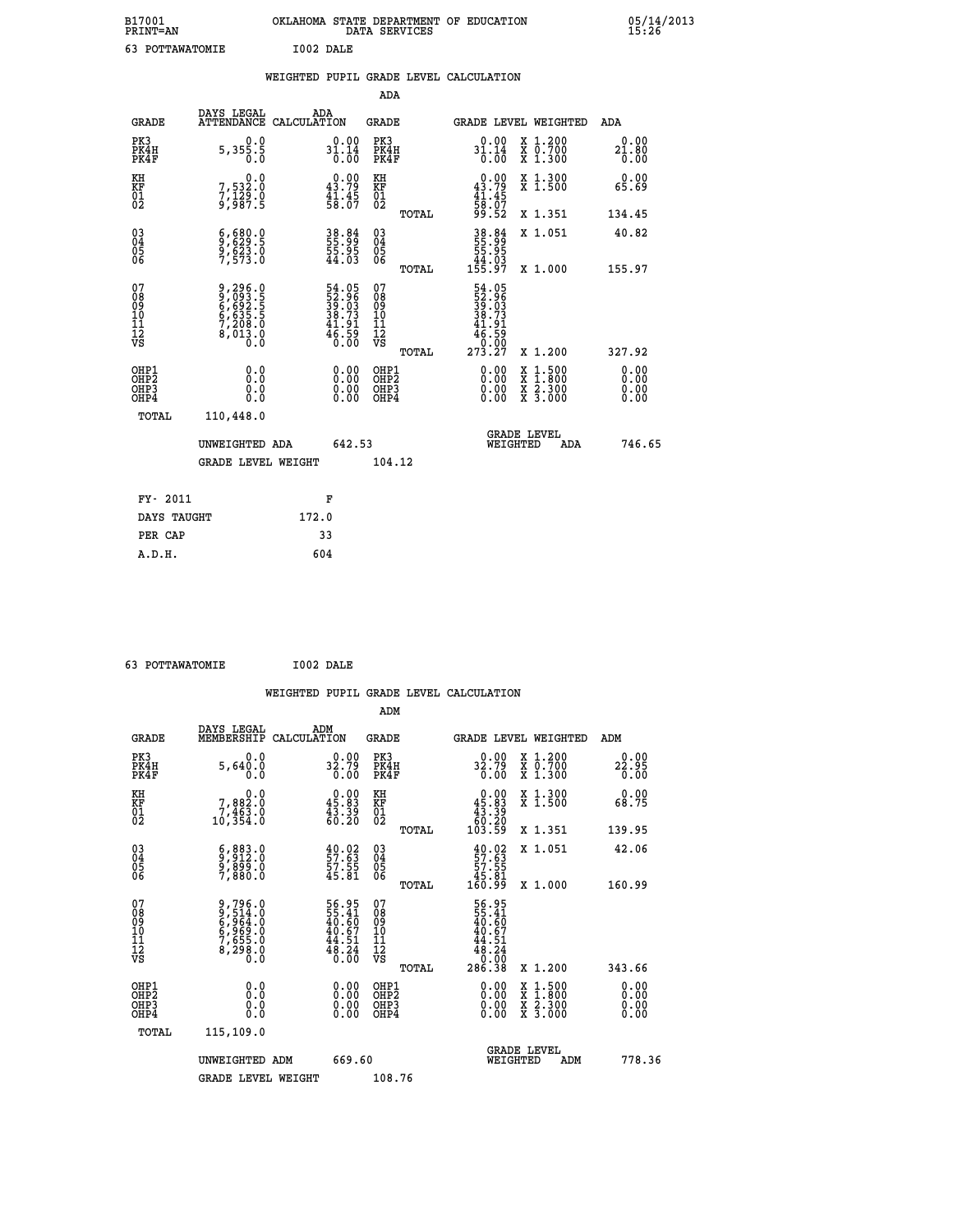| B17001<br><b>PRINT=AN</b> | OKLAHOMA<br>. STATE DEPARTMENT OF EDUCATION<br>DATA SERVICES | 95/14/2013<br>15:26 |
|---------------------------|--------------------------------------------------------------|---------------------|
| POTTAWATOMIE              | I003<br>BETHEL                                               |                     |

|                                                              |                                                                                                                       | WEIGHTED PUPIL GRADE LEVEL CALCULATION                            |                                  |       |                                                                                                                                                                                                                                                                                |                                                                                                                                              |                        |
|--------------------------------------------------------------|-----------------------------------------------------------------------------------------------------------------------|-------------------------------------------------------------------|----------------------------------|-------|--------------------------------------------------------------------------------------------------------------------------------------------------------------------------------------------------------------------------------------------------------------------------------|----------------------------------------------------------------------------------------------------------------------------------------------|------------------------|
|                                                              |                                                                                                                       |                                                                   | ADA                              |       |                                                                                                                                                                                                                                                                                |                                                                                                                                              |                        |
| <b>GRADE</b>                                                 | DAYS LEGAL                                                                                                            | ADA<br>ATTENDANCE CALCULATION                                     | <b>GRADE</b>                     |       |                                                                                                                                                                                                                                                                                | <b>GRADE LEVEL WEIGHTED</b>                                                                                                                  | ADA                    |
| PK3<br>PK4H<br>PK4F                                          | 160.0<br>3,052.0<br>9,624.0                                                                                           | $\begin{smallmatrix} 0.95\\18.17\\57.29 \end{smallmatrix}$        | PK3<br>PK4H<br>PK4F              |       | $\begin{smallmatrix} 0.95\\18.17\\57.29 \end{smallmatrix}$                                                                                                                                                                                                                     | X 1.200<br>X 0.700<br>X 1.300                                                                                                                | 1.14<br>12.72<br>74.48 |
| KH<br>KF<br>01<br>02                                         | $\begin{smallmatrix}&&&0.0\\13,661.5\\13,731.5\\16,208.5\end{smallmatrix}$                                            | $0.00$<br>81.32<br>$\frac{8\bar{1}\cdot74}{96.48}$                | KH<br>KF<br>01<br>02             |       | $0.00$<br>81.32<br>$\begin{array}{r} 81.74 \\ 96.48 \\ 178.22 \end{array}$                                                                                                                                                                                                     | X 1.300<br>X 1.500                                                                                                                           | $0.00$<br>121.98       |
|                                                              |                                                                                                                       |                                                                   |                                  | TOTAL |                                                                                                                                                                                                                                                                                | X 1.351                                                                                                                                      | 240.78                 |
| $\begin{smallmatrix} 03 \\[-4pt] 04 \end{smallmatrix}$<br>05 | $\begin{smallmatrix} 15\,,\,145\,. \ 18\,,\,446\,. \ 5\, \ 17\,,\,081\,. \ 5\, \ 16\,,\,755\,. \ 0 \end{smallmatrix}$ | 90.15<br>109.80<br>101.68<br>99.73                                | $^{03}_{04}$<br>0500             |       | $\frac{90.15}{109.80}$                                                                                                                                                                                                                                                         | X 1.051                                                                                                                                      | 94.75                  |
| 06                                                           |                                                                                                                       |                                                                   |                                  | TOTAL | 795.73<br>311.21                                                                                                                                                                                                                                                               | X 1.000                                                                                                                                      | 311.21                 |
| 07<br>08<br>09<br>01<br>11<br>11<br>12<br>VS                 | $\begin{smallmatrix} 15,997.0\\ 15,677.5\\ 15,315.0\\ 16,528.5\\ 14,284.0\\ 12,599.0\\ 0.0 \end{smallmatrix}$         | 95.22<br>93.32<br>91.28<br>98.61<br>95.52<br>75.46<br>75.46       | 0789901112<br>009011112<br>VS    | TOTAL | 95.22<br>93.32<br>94.28<br>98.61<br>95.52<br>75.46<br>75.46<br>539.41                                                                                                                                                                                                          | X 1.200                                                                                                                                      | 647.29                 |
| OHP1<br>OHP2<br>OHP3<br>OHP4                                 | 0.0<br>0.000                                                                                                          | $\begin{smallmatrix} 0.00 \ 0.00 \ 0.00 \ 0.00 \end{smallmatrix}$ | OHP1<br>OHP2<br>OHP <sub>3</sub> |       | $\begin{smallmatrix} 0.00 & 0.00 & 0.00 & 0.00 & 0.00 & 0.00 & 0.00 & 0.00 & 0.00 & 0.00 & 0.00 & 0.00 & 0.00 & 0.00 & 0.00 & 0.00 & 0.00 & 0.00 & 0.00 & 0.00 & 0.00 & 0.00 & 0.00 & 0.00 & 0.00 & 0.00 & 0.00 & 0.00 & 0.00 & 0.00 & 0.00 & 0.00 & 0.00 & 0.00 & 0.00 & 0.0$ | $\begin{smallmatrix} \mathtt{X} & 1\cdot500 \\ \mathtt{X} & 1\cdot800 \\ \mathtt{X} & 2\cdot300 \\ \mathtt{X} & 3\cdot000 \end{smallmatrix}$ | 0.00<br>0.00           |
| TOTAL                                                        | 214,266.5                                                                                                             |                                                                   |                                  |       |                                                                                                                                                                                                                                                                                |                                                                                                                                              |                        |
|                                                              | UNWEIGHTED ADA                                                                                                        | 1,276.72                                                          |                                  |       | WEIGHTED                                                                                                                                                                                                                                                                       | <b>GRADE LEVEL</b><br>ADA                                                                                                                    | 1,504.35               |
|                                                              | <b>GRADE LEVEL WEIGHT</b>                                                                                             |                                                                   | 227.63                           |       |                                                                                                                                                                                                                                                                                |                                                                                                                                              |                        |
| FY- 2011                                                     |                                                                                                                       | F                                                                 |                                  |       |                                                                                                                                                                                                                                                                                |                                                                                                                                              |                        |
| DAYS TAUGHT                                                  |                                                                                                                       | 168.0                                                             |                                  |       |                                                                                                                                                                                                                                                                                |                                                                                                                                              |                        |
| PER CAP                                                      |                                                                                                                       | 33                                                                |                                  |       |                                                                                                                                                                                                                                                                                |                                                                                                                                              |                        |

 **63 POTTAWATOMIE I003 BETHEL**

 **A.D.H. 1,178**

| <b>GRADE</b>                                         | DAYS LEGAL<br>MEMBERSHIP                                                                                                                | ADM<br>CALCULATION                                                       | <b>GRADE</b>                                        |       | GRADE LEVEL WEIGHTED                                                                                 |                                                                                                                     |     | ADM                                                 |
|------------------------------------------------------|-----------------------------------------------------------------------------------------------------------------------------------------|--------------------------------------------------------------------------|-----------------------------------------------------|-------|------------------------------------------------------------------------------------------------------|---------------------------------------------------------------------------------------------------------------------|-----|-----------------------------------------------------|
| PK3<br>PK4H<br>PK4F                                  | 160.0<br>3,202.0<br>10,080.0                                                                                                            | $0.95$<br>19.54<br>60.00                                                 | PK3<br>PK4H<br>PK4F                                 |       | $0.95$<br>19.54<br>60.00                                                                             | X 1.200<br>X 0.700<br>X 1.300                                                                                       |     | 1.14<br>$\frac{1\bar{3}\cdot\bar{6}\bar{8}}{78.00}$ |
| KH<br>KF<br>01<br>02                                 | 0.0<br>14,328.0<br>14,343.0<br>16,965.0                                                                                                 | $\begin{smallmatrix} &0.00\ 85.29\ 85.38\ 100.98\ \end{smallmatrix}$     | KH<br>KF<br>01<br>02                                |       | $\begin{smallmatrix} &0.00\ 85.29\ 85.38\ 100.98\ 186.36\ \end{smallmatrix}$                         | X 1.300<br>X 1.500                                                                                                  |     | 0.00<br>127.94                                      |
|                                                      |                                                                                                                                         |                                                                          |                                                     | TOTAL |                                                                                                      | X 1.351                                                                                                             |     | 251.77                                              |
| $\begin{matrix} 03 \\ 04 \\ 05 \\ 06 \end{matrix}$   | $15, 722.0$<br>$19, 403.0$<br>$17, 899.0$<br>$17, 643.0$                                                                                | $\begin{smallmatrix} 93.58\\ 115.49\\ 106.54\\ 105.02 \end{smallmatrix}$ | $\begin{array}{c} 03 \\ 04 \\ 05 \\ 06 \end{array}$ |       | $\begin{array}{r} 93.58 \\ 115.49 \\ 106.54 \\ 105.02 \\ 327.05 \end{array}$                         | X 1.051                                                                                                             |     | 98.35                                               |
|                                                      |                                                                                                                                         |                                                                          |                                                     | TOTAL |                                                                                                      | X 1.000                                                                                                             |     | 327.05                                              |
| 07<br>08<br>09<br>101<br>112<br>VS                   | $\begin{smallmatrix} 16\,,778\,.0\\ 16\,,536\,.0\\ 16\,,438\,.0\\ 17\,,716\,.0\\ 15\,,561\,.0\\ 13\,,995\,.0\\ 0\,.0 \end{smallmatrix}$ | 99.87<br>98.43<br>97.98<br>97.74<br>105.74<br>93.31<br>83.80<br>0.00     | 07<br>08<br>09<br>11<br>11<br>12<br>VS              |       | $\begin{array}{r} 99.87 \\ 98.43 \\ 97.98 \\ 105.74 \\ 93.31 \\ 83.80 \\ 0.00 \\ 579.13 \end{array}$ |                                                                                                                     |     |                                                     |
|                                                      |                                                                                                                                         |                                                                          |                                                     | TOTAL |                                                                                                      | X 1.200                                                                                                             |     | 694.96                                              |
| OHP1<br>OH <sub>P</sub> <sub>2</sub><br>OHP3<br>OHP4 | 0.0<br>0.0<br>0.0                                                                                                                       | $0.00$<br>$0.00$<br>0.00                                                 | OHP1<br>OHP <sub>2</sub><br>OHP3<br>OHP4            |       | $0.00$<br>$0.00$<br>0.00                                                                             | $\begin{array}{l} \mathtt{X} & 1.500 \\ \mathtt{X} & 1.800 \\ \mathtt{X} & 2.300 \\ \mathtt{X} & 3.000 \end{array}$ |     | 0.00<br>0.00<br>0.00                                |
| TOTAL                                                | 226,849.0                                                                                                                               |                                                                          |                                                     |       |                                                                                                      |                                                                                                                     |     |                                                     |
|                                                      | UNWEIGHTED                                                                                                                              | 1,351.90<br>ADM                                                          |                                                     |       |                                                                                                      | <b>GRADE LEVEL</b><br>WEIGHTED                                                                                      | ADM | 1,592.89                                            |
|                                                      | <b>GRADE LEVEL WEIGHT</b>                                                                                                               |                                                                          | 240.99                                              |       |                                                                                                      |                                                                                                                     |     |                                                     |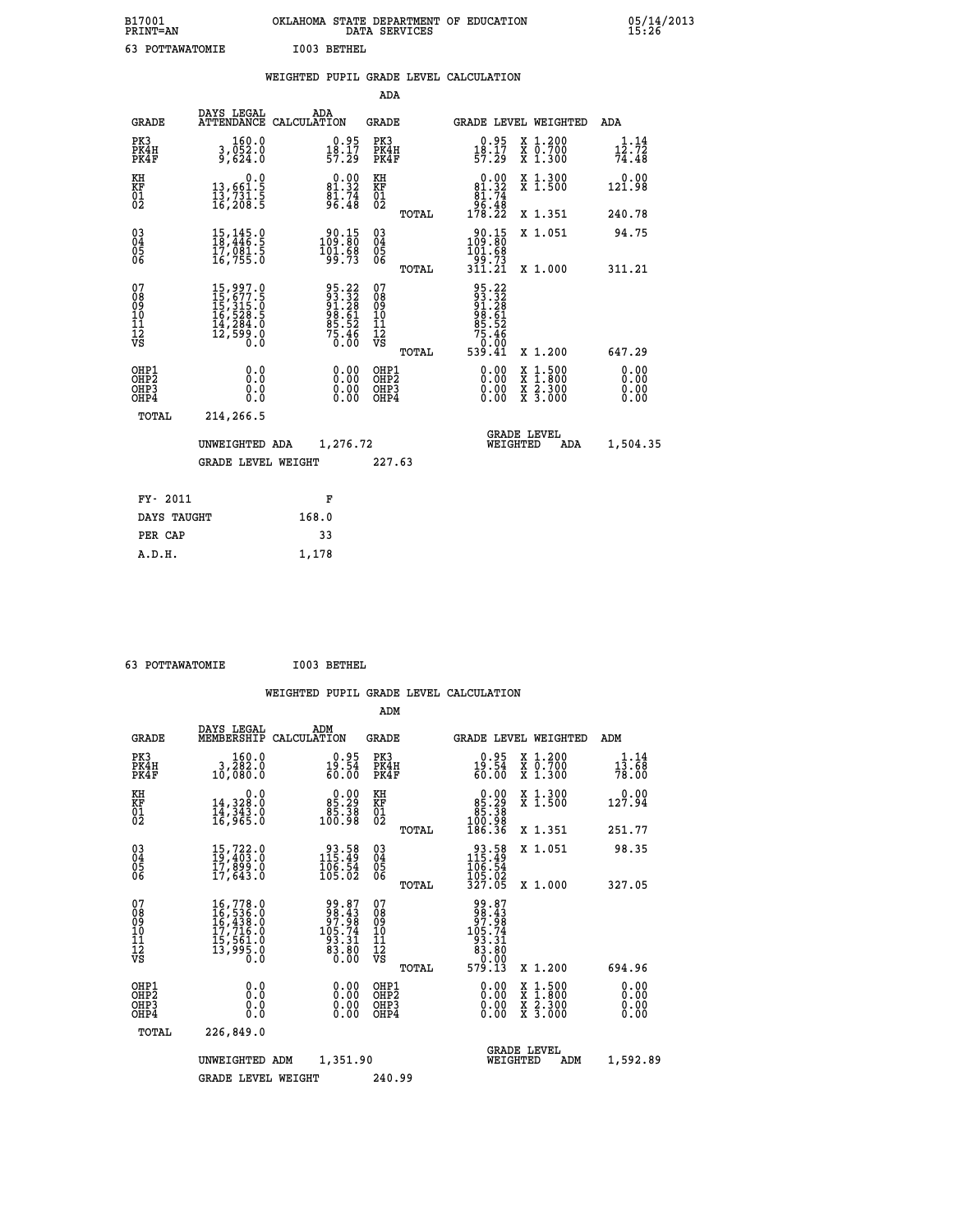| B17001<br>PRINT=AN                                       |                                                                                                                                       | OKLAHOMA STATE DEPARTMENT OF EDUCATION                                   | DATA SERVICES                          |                                                                   |                                                                                          | $05/14/2013$<br>15:26 |  |
|----------------------------------------------------------|---------------------------------------------------------------------------------------------------------------------------------------|--------------------------------------------------------------------------|----------------------------------------|-------------------------------------------------------------------|------------------------------------------------------------------------------------------|-----------------------|--|
| 63 POTTAWATOMIE                                          |                                                                                                                                       | I004 MACOMB                                                              |                                        |                                                                   |                                                                                          |                       |  |
|                                                          |                                                                                                                                       | WEIGHTED PUPIL GRADE LEVEL CALCULATION                                   |                                        |                                                                   |                                                                                          |                       |  |
|                                                          |                                                                                                                                       |                                                                          | ADA                                    |                                                                   |                                                                                          |                       |  |
| <b>GRADE</b>                                             | DAYS LEGAL                                                                                                                            | ADA<br>ATTENDANCE CALCULATION                                            | GRADE                                  | GRADE LEVEL WEIGHTED                                              |                                                                                          | ADA                   |  |
| PK3<br>PK4H<br>PK4F                                      | 222.0<br>0.0<br>2,352.5                                                                                                               | 1.31<br>$\overline{0.00}$<br>13.84                                       | PK3<br>PK4H<br>PK4F                    | 1.31<br>0.00<br>13.84                                             | X 1.200<br>X 0.700<br>X 1.300                                                            | 1.57<br>0.00<br>17.99 |  |
| KH<br>KF<br>$\overline{01}$                              | 0.0<br>2,722:0<br>4,228:0<br>3,225:5                                                                                                  | $0.00$<br>16.01<br>$\frac{24}{18}$ : $\frac{87}{97}$                     | KH<br>KF<br>01<br>02                   | $0.00$<br>16.01<br>$\frac{24}{18}$ : $\frac{87}{97}$<br>43.84     | X 1.300<br>X 1.500                                                                       | 0.00<br>24.02         |  |
|                                                          |                                                                                                                                       |                                                                          | TOTAL                                  |                                                                   | X 1.351                                                                                  | 59.23                 |  |
| $\begin{matrix} 03 \\ 04 \\ 05 \\ 06 \end{matrix}$       | $\frac{3}{2}, \frac{416}{99}$ : 0<br>5,608.5<br>4,385.0                                                                               | $\begin{smallmatrix} 20.09\ 17.70\ 32.99\ 25.79 \end{smallmatrix}$       | 03<br>04<br>05<br>06                   | 20.09<br>17.70<br>32.99<br>25.79<br>76.48                         | X 1.051                                                                                  | 21.11                 |  |
|                                                          |                                                                                                                                       |                                                                          | TOTAL                                  |                                                                   | X 1.000                                                                                  | 76.48                 |  |
| 07<br>08<br>09<br>11<br>11<br>12<br>VS                   | $\begin{smallmatrix}5\,,\,829\,.0\\4\,,\,472\,.0\\5\,,\,136\,.5\\4\,,\,598\,.5\\4\,,\,518\,.5\\3\,,\,187\,.0\\0\,.0\end{smallmatrix}$ | $34.29$<br>$26.31$<br>$30.45$<br>$27.12$<br>$26.80$<br>$18.84$<br>$0.00$ | 07<br>08<br>09<br>10<br>11<br>12<br>VS | $34.29$<br>$26.31$<br>$30.45$<br>$27.12$<br>$\frac{26.80}{18.84}$ |                                                                                          |                       |  |
| OHP1                                                     |                                                                                                                                       |                                                                          | TOTAL<br>OHP1                          | 163.81                                                            | X 1.200                                                                                  | 196.57<br>29.30       |  |
| OH <sub>P</sub> <sub>2</sub><br>OH <sub>P3</sub><br>OHP4 | 3,319.5<br>0.0<br>0.0                                                                                                                 | $19.53$<br>$0.00$<br>0.00                                                | OHP <sub>2</sub><br>OHP3<br>OHP4       | $19.53$<br>$0.00$<br>0.00<br>0.00                                 | $\begin{smallmatrix} x & 1.500 \\ x & 1.800 \\ x & 2.300 \\ x & 3.000 \end{smallmatrix}$ | 0.00<br>0.00          |  |
| TOTAL                                                    | 60,229.5                                                                                                                              |                                                                          |                                        |                                                                   |                                                                                          |                       |  |
|                                                          | UNWEIGHTED ADA                                                                                                                        | 354.91                                                                   |                                        | WEIGHTED                                                          | <b>GRADE LEVEL</b><br>ADA                                                                | 426.27                |  |
|                                                          | GRADE LEVEL WEIGHT                                                                                                                    |                                                                          | 71.36                                  |                                                                   |                                                                                          |                       |  |
| FY- 2011                                                 |                                                                                                                                       | F                                                                        |                                        |                                                                   |                                                                                          |                       |  |
| DAYS TAUGHT                                              |                                                                                                                                       | 170.0                                                                    |                                        |                                                                   |                                                                                          |                       |  |
| PER CAP                                                  |                                                                                                                                       | 70                                                                       |                                        |                                                                   |                                                                                          |                       |  |

 **63 POTTAWATOMIE I004 MACOMB**

 **WEIGHTED PUPIL GRADE LEVEL CALCULATION ADM DAYS LEGAL ADM GRADE MEMBERSHIP CALCULATION GRADE GRADE LEVEL WEIGHTED ADM PK3 222.0 1.31 PK3 1.31 X 1.200 1.57 PK4H 0.0 0.00 PK4H 0.00 X 0.700 0.00 PK4F 2,597.0 15.28 PK4F 15.28 X 1.300 19.86 KH 0.0 0.00 KH 0.00 X 1.300 0.00 KF 2,854.0 16.79 KF 16.79 X 1.500 25.19 01 4,411.0 25.95 01 25.95 02 3,292.0 19.36 02 19.36 TOTAL 45.31 X 1.351 61.21 03 3,534.0 20.79 03 20.79 X 1.051 21.85 04 3,182.0 18.72 04 18.72 05 5,771.0 33.95 05 33.95 06 4,566.0 26.86 06 26.86 TOTAL 79.53 X 1.000 79.53**  $\begin{array}{cccc} 07 & 6,116.0 & 35.98 & 07 & 35.98 \\ 08 & 4,663.0 & 27.43 & 08 & 27.43 \\ 09 & 5,640.0 & 32.03 & 09 & 22.03 \\ 10 & 4,931.0 & 29.09 & 10 & 29.09 \\ 11 & 4,796.0 & 28.45 & 11 & 28.45 \\ 12 & 3,347.0 & 29.09 & 72 & 28.45 \\ \sqrt{5} & 3,347.0 & 10.00 & \sqrt{5}$  $\begin{array}{cccc} 6,116.0 & 35.98 & 07 \\ 2,663.0 & 27.43 & 08 \\ 5,4931.0 & 32.09 & 10 \\ 4,931.0 & 28.45 & 11 \\ 3,347.0 & 28.45 & 11 \\ 3,347.0 & 28.45 & 12 \\ 3,479.0 & 0.00 & 0.00 \\ 0.0 & 0.00 & 0.00 & 0.00 \\ 0.0 & 0.00 & 0.00 & 0.00 \\ 0.0 & 0.00 & 0.00 & 0.00 \\ 0$  **OHP1 3,479.0 20.46 OHP1 20.46 X 1.500 30.69 OHP2 0.0 0.00 OHP2 0.00 X 1.800 0.00 OHP3 0.0 0.00 OHP3 0.00 X 2.300 0.00 OHP4 0.0 0.00 OHP4 0.00 X 3.000 0.00 TOTAL 63,161.0 GRADE LEVEL UNWEIGHTED ADM 372.24 WEIGHTED ADM 447.22** GRADE LEVEL WEIGHT 74.98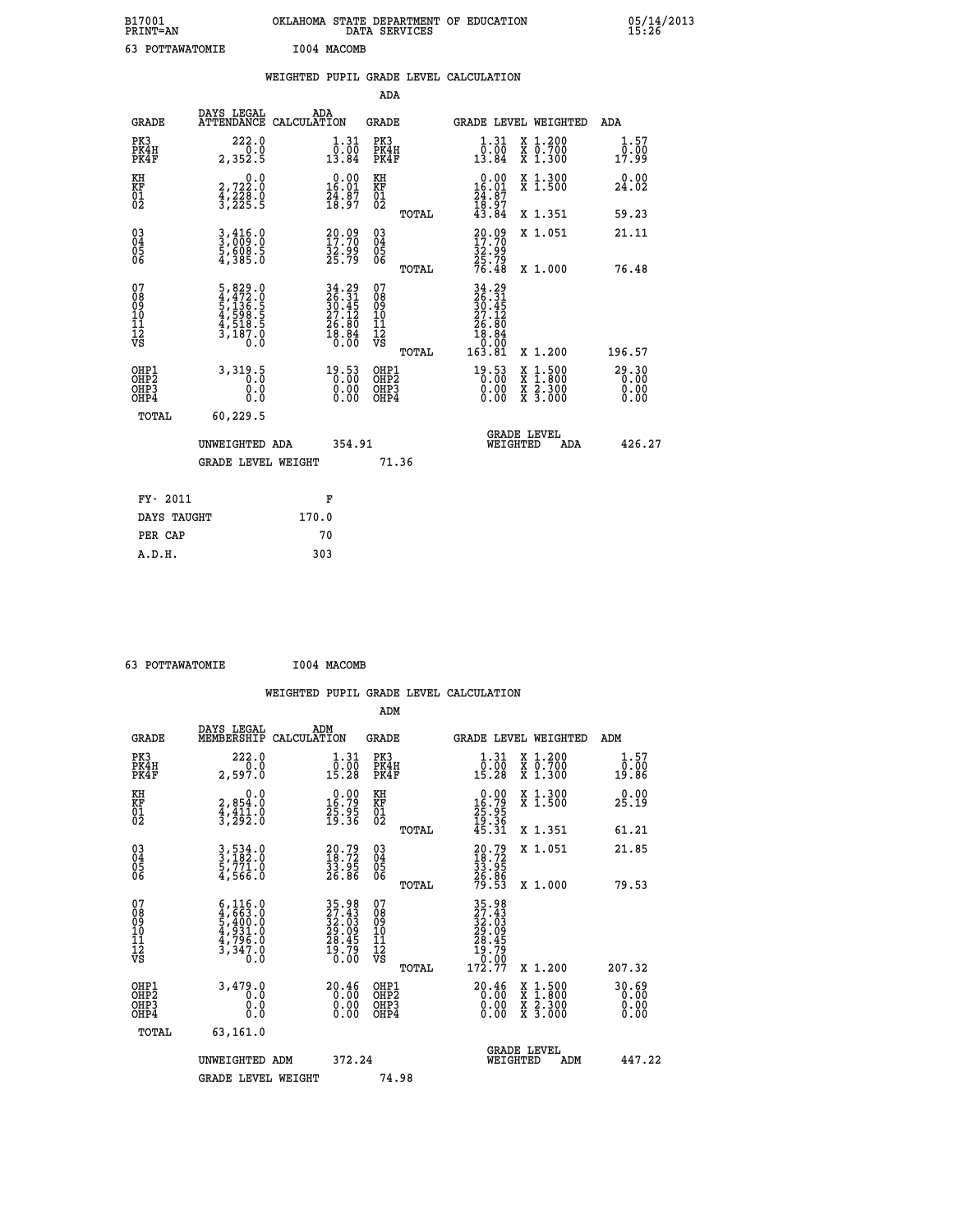| B17001<br><b>PRINT=AN</b> | OKLAHOMA STATE DEPARTMENT OF EDUCATION<br>DATA<br>SERVICES | 05/14/2013<br>15:26 |
|---------------------------|------------------------------------------------------------|---------------------|
| 63<br>POTTAWATOMIE        | I005 EARLSBORO                                             |                     |

|                                                                    |                                                                | WEIGHTED PUPIL GRADE LEVEL CALCULATION                                   |                                                 |                                                                                                    |                              |
|--------------------------------------------------------------------|----------------------------------------------------------------|--------------------------------------------------------------------------|-------------------------------------------------|----------------------------------------------------------------------------------------------------|------------------------------|
|                                                                    |                                                                |                                                                          | <b>ADA</b>                                      |                                                                                                    |                              |
| <b>GRADE</b>                                                       | DAYS LEGAL<br><b>ATTENDANCE</b>                                | ADA<br>CALCULATION                                                       | <b>GRADE</b>                                    | GRADE LEVEL WEIGHTED                                                                               | ADA                          |
| PK3<br>PK4H<br>PK4F                                                | 0.0<br>0.0<br>1,908.0                                          | $\begin{smallmatrix} 0.00\\ 0.00\\ 10.78 \end{smallmatrix}$              | PK3<br>PK4H<br>PK4F                             | 0.00<br>X 1.200<br>X 0.700<br>X 1.300<br>0.00<br>10.78                                             | 0.00<br>0.00<br>14.01        |
| KH<br>KF<br>01<br>02                                               | 0.0<br>2,988:5<br>2,362:5<br>2,854:0                           | $\begin{smallmatrix} 0.00\\ 16.88\\ 13.35\\ 16.12 \end{smallmatrix}$     | KH<br>KF<br>01<br>02                            | X 1.300<br>X 1.500<br>$\begin{array}{r} 0.00 \\ 16.88 \\ 13.35 \\ 16.12 \\ 29.47 \end{array}$      | 0.00<br>25.32                |
|                                                                    |                                                                |                                                                          | TOTAL                                           | X 1.351                                                                                            | 39.81                        |
| $\begin{smallmatrix} 03 \\[-4pt] 04 \end{smallmatrix}$<br>Ŏ5<br>06 | 3, 164.0<br>2, 843.5<br>2, 462.5<br>1, 795.0                   | $17.88$<br>16:06<br>$\frac{13.91}{10.14}$                                | $\substack{03 \\ 04}$<br>Ŏ5<br>06               | 17.88<br>X 1.051<br>$\frac{13.91}{10.14}$                                                          | 18.79                        |
|                                                                    |                                                                |                                                                          | TOTAL                                           | 40.11<br>X 1.000                                                                                   | 40.11                        |
| 07<br>08<br>09<br>101<br>112<br>VS                                 | 3,127.5<br>2,293.0<br>4,031.5<br>4,461.0<br>2,639.0<br>4,323.5 | $17.67$<br>$12.95$<br>$22.78$<br>$25.20$<br>$14.91$<br>$24.43$<br>$0.00$ | 07<br>08<br>09<br>11<br>11<br>12<br>VS<br>TOTAL | $17.67$<br>$12.95$<br>$22.78$<br>$25.20$<br>$14.91$<br>24.43<br>00:07<br>117.94<br>X 1.200         | 141.53                       |
| OHP1<br>OHP2<br>OHP3<br>OHP4                                       | 0.0<br>0.0<br>0.0                                              | 0.00<br>$\begin{smallmatrix} 0.00 \ 0.00 \end{smallmatrix}$              | OHP1<br>OHP2<br>OHP3<br>OHP4                    | 0.00<br>$1:500$<br>$1:800$<br>X<br>X<br>$\frac{\ddot{x}}{x}$ $\frac{2.300}{3.000}$<br>0.00<br>0.00 | 0.00<br>0.00<br>0.00<br>0.00 |
|                                                                    | <b>TOTAL</b><br>41,253.5                                       |                                                                          |                                                 |                                                                                                    |                              |
|                                                                    | UNWEIGHTED ADA                                                 | 233.06                                                                   |                                                 | GRADE LEVEL<br>WEIGHTED<br>ADA                                                                     | 279.57                       |
|                                                                    | <b>GRADE LEVEL WEIGHT</b>                                      |                                                                          | 46.51                                           |                                                                                                    |                              |
|                                                                    | FY- 2011                                                       | F                                                                        |                                                 |                                                                                                    |                              |
|                                                                    | DAYS TAUGHT                                                    | 177.0                                                                    |                                                 |                                                                                                    |                              |
|                                                                    | PER CAP                                                        | 77                                                                       |                                                 |                                                                                                    |                              |

 **63 POTTAWATOMIE I005 EARLSBORO**

 **A.D.H. 138**

 **WEIGHTED PUPIL GRADE LEVEL CALCULATION ADM DAYS LEGAL ADM GRADE MEMBERSHIP CALCULATION GRADE GRADE LEVEL WEIGHTED ADM PK3 0.0 0.00 PK3 0.00 X 1.200 0.00 PK4H 0.0 0.00 PK4H 0.00 X 0.700 0.00 PK4F 2,173.0 12.28 PK4F 12.28 X 1.300 15.96 KH 0.0 0.00 KH 0.00 X 1.300 0.00 KF 3,175.0 17.94 KF 17.94 X 1.500 26.91 01 2,540.0 14.35 01 14.35 02 2,995.0 16.92 02 16.92 TOTAL 31.27 X 1.351 42.25 03 3,331.0 18.82 03 18.82 X 1.051 19.78 04 2,952.0 16.68 04 16.68 05 2,599.0 14.68 05 14.68 06** 1,873.0 **10.58 06** 1,873.0  **TOTAL 41.94 X 1.000 41.94**  $\begin{array}{cccc} 07 & 3,325.0 & 18.79 & 07 & 18.79 \ 08 & 2,500.0 & 14.12 & 08 & 14.12 \ 09 & 4,269.0 & 24.12 & 09 & 24.12 \ 10 & 4,779.0 & 27.00 & 10 & 27.00 \ 11 & 2,784.0 & 15.73 & 11 & 15.73 \ \hline \textrm{vs} & 4,744.0 & 15.73 & 12 & 15.73 \ \hline \textrm{vs} & 4,746.0 &$  $\begin{array}{cccc} 18.79 & 07 & 18.79 \ 24.12 & 08 & 14.12 \ 27.00 & 10 & 27.100 \ 25.12 & 11 & 15.73 \ 27.00 & 11 & 151.88 \ 26.81 & 12 & 156.81 \ 26.81 & 12 & 156.81 \ 27.00 & 0191 & 126.57 & 12.00 \ 28.81 & 126.57 & 12.200 & 151.88 \ 0.00 & 0.00 & 0.00 & 0.00 &$  **OHP1 0.0 0.00 OHP1 0.00 X 1.500 0.00 OHP2 0.0 0.00 OHP2 0.00 X 1.800 0.00 OHP3 0.0 0.00 OHP3 0.00 X 2.300 0.00 OHP4 0.0 0.00 OHP4 0.00 X 3.000 0.00 TOTAL 44,041.0 GRADE LEVEL UNWEIGHTED ADM 248.82 WEIGHTED ADM 298.72** GRADE LEVEL WEIGHT 49.90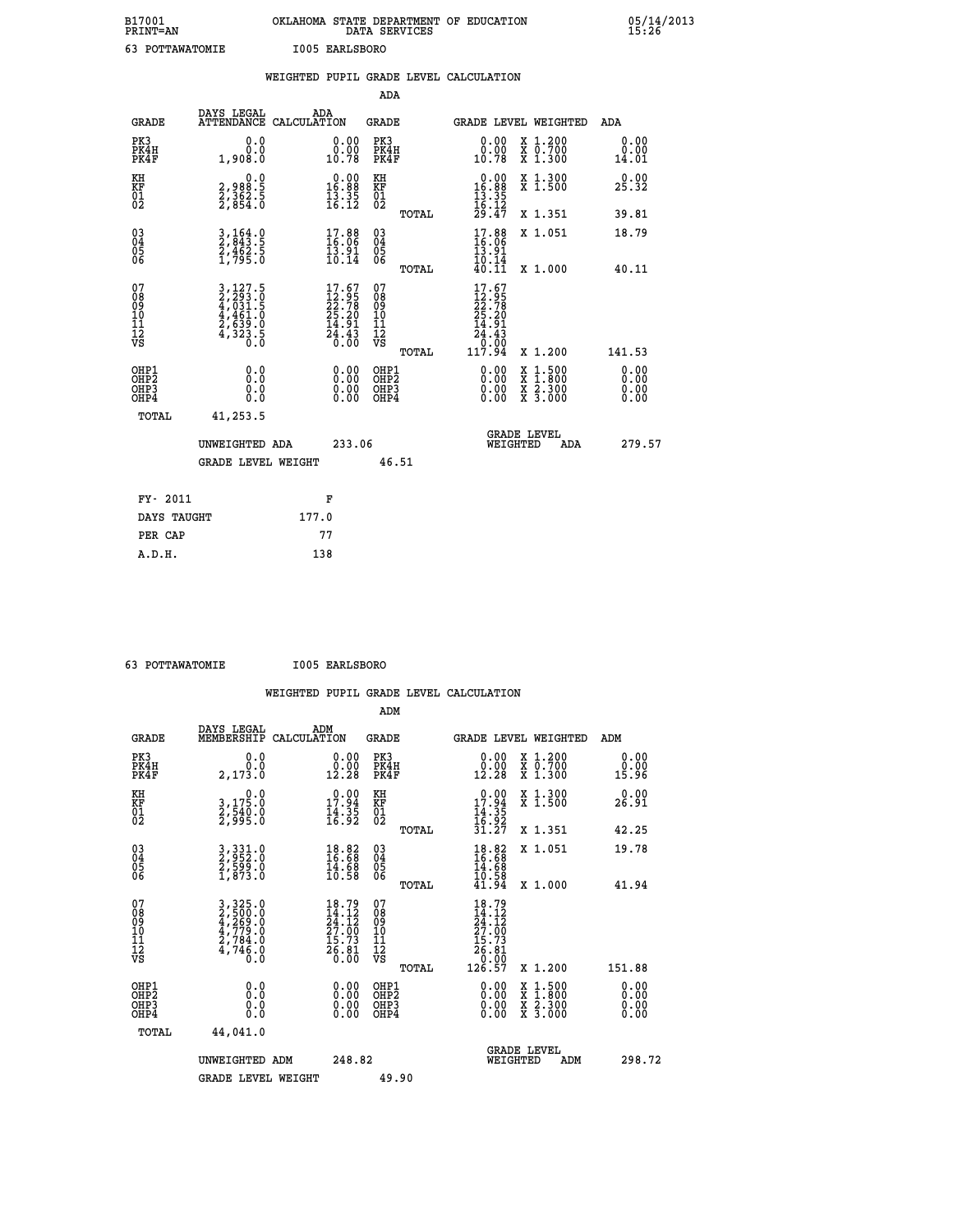| B17001<br><b>PRINT=AN</b> | OKLAHOMA STATE DEPARTMENT OF EDUCATION<br>DATA SERVICES | 05/14/2013<br>15:26 |
|---------------------------|---------------------------------------------------------|---------------------|
| POTTAWATOMIE              | 1092 TECUMSEH                                           |                     |

|  |  | WEIGHTED PUPIL GRADE LEVEL CALCULATION |
|--|--|----------------------------------------|
|  |  |                                        |

|                                                    |                                                                                           |                                                                                                     | ADA                                            |       |                                                                                                                          |                                                                                                  |                               |
|----------------------------------------------------|-------------------------------------------------------------------------------------------|-----------------------------------------------------------------------------------------------------|------------------------------------------------|-------|--------------------------------------------------------------------------------------------------------------------------|--------------------------------------------------------------------------------------------------|-------------------------------|
| <b>GRADE</b>                                       | DAYS LEGAL                                                                                | ADA<br>ATTENDANCE CALCULATION                                                                       | <b>GRADE</b>                                   |       |                                                                                                                          | GRADE LEVEL WEIGHTED                                                                             | ADA                           |
| PK3<br>PK4H<br>PK4F                                | 17,847.9<br>0.0                                                                           | $7.08$<br>103.16<br>0.00                                                                            | PK3<br>PK4H<br>PK4F                            |       | 7.08<br>$\begin{smallmatrix} 103.16 \ 0.00 \end{smallmatrix}$                                                            | X 1.200<br>X 0.700<br>X 1.300                                                                    | 8.50<br>72.21<br>0.00         |
| KH<br>KF<br>01<br>02                               | 0.0<br>23,694.5<br>25,741.0<br>24,473.5                                                   | $0.00$<br>96.96<br>$\frac{148.79}{141.47}$                                                          | KH<br>KF<br>01<br>02                           |       | $\begin{smallmatrix} &0.00\\ 136.96\\ 148.79\\ 141.47\\ 290.26\end{smallmatrix}$                                         | X 1.300<br>X 1.500                                                                               | 0.00<br>205.44                |
|                                                    |                                                                                           |                                                                                                     |                                                | TOTAL |                                                                                                                          | X 1.351                                                                                          | 392.14                        |
| $\begin{matrix} 03 \\ 04 \\ 05 \\ 06 \end{matrix}$ | 24,548.5<br>25,860.0<br>28,968.0                                                          | 141.90<br>142.01<br>$\frac{149.48}{167.45}$                                                         | $\substack{03 \\ 04}$<br>$\substack{05 \\ 06}$ |       | 141.90<br>149.48<br>167.45                                                                                               | X 1.051                                                                                          | 149.14                        |
|                                                    |                                                                                           |                                                                                                     |                                                | TOTAL | 458.94                                                                                                                   | X 1.000                                                                                          | 458.94                        |
| 07<br>08<br>09<br>10<br>11<br>12<br>VS             | $27,296.0$<br>$22,733.0$<br>$30,196.0$<br>$31,069.0$<br>$24,420.5$<br>$23,175.0$<br>$0.0$ | 157.78<br>$131.40$<br>$174.54$<br>$179.59$<br>$141.16$<br>$133.96$<br>$0.00$                        | 07<br>08<br>09<br>11<br>11<br>12<br>VS         |       | 157.78<br>$131 \cdot 400$<br>$174 \cdot 54$<br>$179 \cdot 59$<br>$141 \cdot 166$<br>$133 \cdot 96$<br>$0.00$<br>$918.43$ |                                                                                                  |                               |
|                                                    |                                                                                           |                                                                                                     |                                                | TOTAL |                                                                                                                          | X 1.200                                                                                          | 1,102.12                      |
| OHP1<br>OHP2<br>OHP3<br>OHP4                       | 2,025.5<br>0.0<br>0.0                                                                     | $\begin{smallmatrix} 11\cdot71\\[-4pt] 0\cdot00\\[-4pt] 0\cdot00\\[-4pt] 0\cdot00\end{smallmatrix}$ | OHP1<br>OHP <sub>2</sub><br>OHP3<br>OHP4       |       | $\begin{smallmatrix} 11\cdot71\\[-4pt] 0\cdot00\\[-4pt] 0\cdot00\\[-4pt] 0\cdot00\end{smallmatrix}$                      | $\begin{smallmatrix} x & 1 & 500 \\ x & 1 & 800 \\ x & 2 & 300 \\ x & 3 & 000 \end{smallmatrix}$ | 17.57<br>0.00<br>0.00<br>0.00 |
| <b>TOTAL</b>                                       | 357,841.0                                                                                 |                                                                                                     |                                                |       |                                                                                                                          |                                                                                                  |                               |
|                                                    | UNWEIGHTED ADA                                                                            | 2,068.44                                                                                            |                                                |       | WEIGHTED                                                                                                                 | <b>GRADE LEVEL</b><br>ADA                                                                        | 2,406.06                      |
|                                                    | <b>GRADE LEVEL WEIGHT</b>                                                                 |                                                                                                     | 337.62                                         |       |                                                                                                                          |                                                                                                  |                               |
| FY- 2011                                           |                                                                                           | F                                                                                                   |                                                |       |                                                                                                                          |                                                                                                  |                               |
| DAYS TAUGHT                                        |                                                                                           | 173.0                                                                                               |                                                |       |                                                                                                                          |                                                                                                  |                               |
| PER CAP                                            |                                                                                           | 33                                                                                                  |                                                |       |                                                                                                                          |                                                                                                  |                               |
|                                                    |                                                                                           |                                                                                                     |                                                |       |                                                                                                                          |                                                                                                  |                               |

 **63 POTTAWATOMIE I092 TECUMSEH**

 **A.D.H. 1,547**

|                                                       |                                                                                           |                                                                                                                | ADM                                                |                                                                            |                                                                  |                               |
|-------------------------------------------------------|-------------------------------------------------------------------------------------------|----------------------------------------------------------------------------------------------------------------|----------------------------------------------------|----------------------------------------------------------------------------|------------------------------------------------------------------|-------------------------------|
| <b>GRADE</b>                                          | DAYS LEGAL<br>MEMBERSHIP                                                                  | ADM<br>CALCULATION                                                                                             | <b>GRADE</b>                                       | <b>GRADE LEVEL WEIGHTED</b>                                                |                                                                  | ADM                           |
| PK3<br>PK4H<br>PK4F                                   | 1,225.0<br>18,689.0<br>0.0                                                                | 7.08<br>108.03<br>0.00                                                                                         | PK3<br>PK4H<br>PK4F                                | 7.08<br>108.03<br>0.00                                                     | $\begin{array}{c} x & 1.200 \\ x & 0.700 \end{array}$<br>X 1.300 | 8.50<br>75.62<br>0.00         |
| KH<br>KF<br>01<br>02                                  | 0.0<br>25,093.0<br>27,250.0<br>25,887.0                                                   | $\begin{smallmatrix} &0.00\\ 145.05\\ 157.51\\ 149.64\end{smallmatrix}$                                        | KH<br>KF<br>01<br>02                               | $0.00$<br>$145.05$<br>$157.51$<br>$149.64$<br>$307.15$                     | X 1.300<br>X 1.500                                               | 0.00<br>217.58                |
|                                                       |                                                                                           |                                                                                                                | TOTAL                                              |                                                                            | X 1.351                                                          | 414.96                        |
| 03<br>04<br>05<br>06                                  | 25, 309.0<br>25, 579.0<br>26, 912.0<br>30, 195.0                                          | 146.29<br>147.86<br>155.56<br>174.54                                                                           | $\begin{matrix} 03 \\ 04 \\ 05 \\ 06 \end{matrix}$ | 146.29<br>156.56<br>174.54<br>477.96                                       | X 1.051                                                          | 153.75                        |
|                                                       |                                                                                           |                                                                                                                | TOTAL                                              |                                                                            | X 1.000                                                          | 477.96                        |
| 07<br>08<br>09<br>101<br>112<br>VS                    | $28,477.0$<br>$23,889.0$<br>$31,847.0$<br>$33,232.0$<br>$26,325.0$<br>$25,155.0$<br>$0.0$ | 164.61<br>138.09<br>184.09<br>192.09<br>$\bar{1}\bar{5}\bar{2}\,.\,\bar{1}\bar{7} \\ 14\bar{5}\,.\,40$<br>0.00 | 07<br>08<br>09<br>101<br>11<br>12<br>VS<br>TOTAL   | 164.61<br>138.09<br>184.09<br>192.09<br>152.17<br>145.40<br>0.00<br>976.45 | X 1.200                                                          | 1,171.74                      |
| OHP1<br>OH <sub>P</sub> 2<br>OH <sub>P3</sub><br>OHP4 | 2,152.0<br>0.0<br>0.000                                                                   | 12.44<br>$\overline{0}$ :00<br>0.00<br>0.00                                                                    | OHP1<br>OHP2<br>OHP3<br>OHP4                       | $\frac{12.44}{0.00}$<br>0.00                                               | X 1:500<br>X 1:800<br>X 2:300<br>X 3:000                         | 18.66<br>0.00<br>0.00<br>0.00 |
| TOTAL                                                 | 377,216.0                                                                                 |                                                                                                                |                                                    |                                                                            |                                                                  |                               |
|                                                       | UNWEIGHTED ADM                                                                            | 2,180.45                                                                                                       |                                                    | <b>GRADE LEVEL</b><br>WEIGHTED                                             | ADM                                                              | 2,538.77                      |
|                                                       | <b>GRADE LEVEL WEIGHT</b>                                                                 |                                                                                                                | 358.32                                             |                                                                            |                                                                  |                               |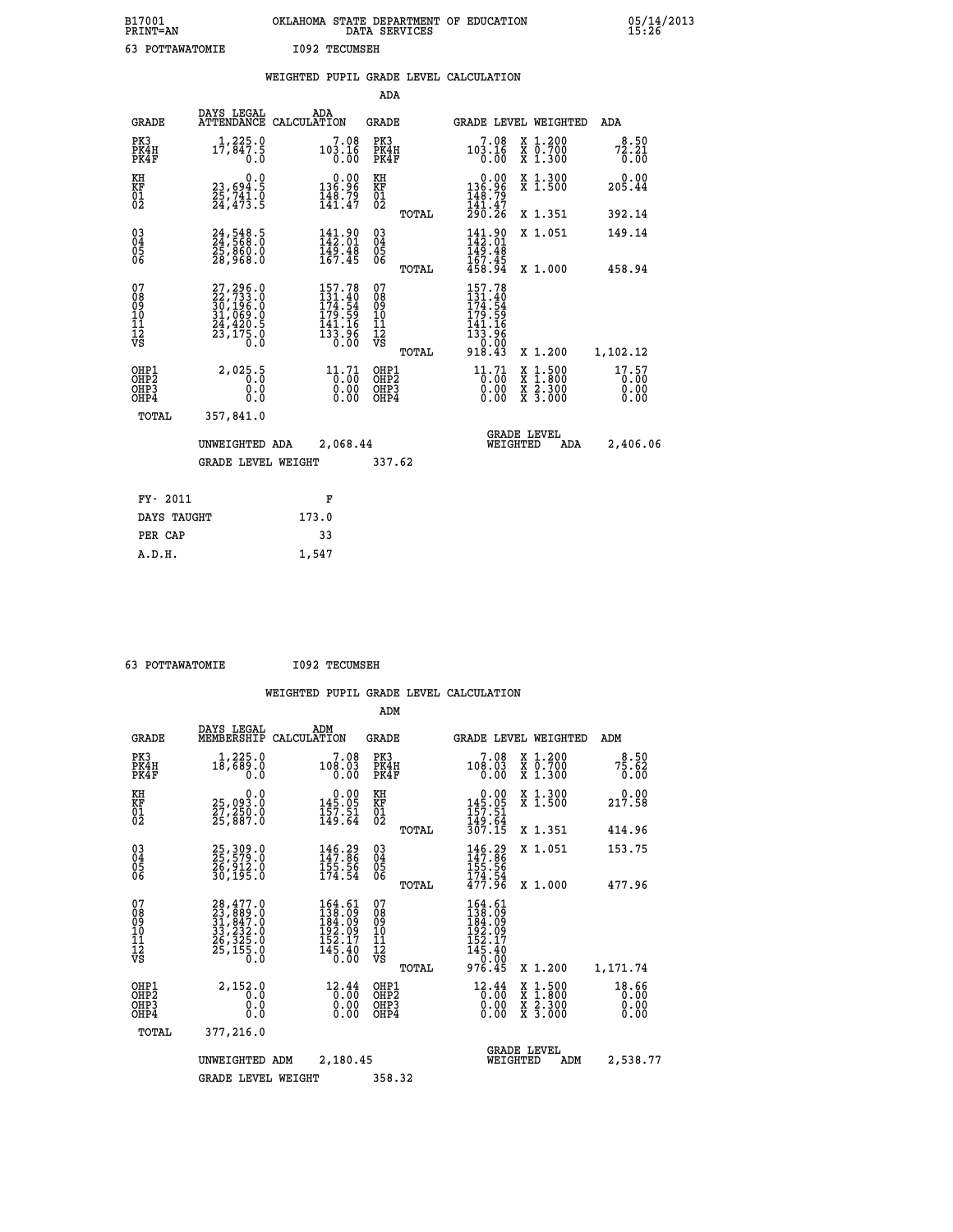| B17001<br><b>PRINT=AN</b> | OKLAHOMA STATE DEPARTMENT OF EDUCATION<br>DATA SERVICES | 05/14/2013<br>15:26 |
|---------------------------|---------------------------------------------------------|---------------------|
| 63<br>POTTAWATOMIE        | I093 SHAWNEE                                            |                     |

|  |  | WEIGHTED PUPIL GRADE LEVEL CALCULATION |
|--|--|----------------------------------------|
|  |  |                                        |

|                                                    |                                                                                                               |                                                                                | ADA                                    |       |                                                                              |                                                                     |                               |
|----------------------------------------------------|---------------------------------------------------------------------------------------------------------------|--------------------------------------------------------------------------------|----------------------------------------|-------|------------------------------------------------------------------------------|---------------------------------------------------------------------|-------------------------------|
| <b>GRADE</b>                                       | DAYS LEGAL                                                                                                    | ADA<br>ATTENDANCE CALCULATION                                                  | <b>GRADE</b>                           |       |                                                                              | GRADE LEVEL WEIGHTED                                                | <b>ADA</b>                    |
| PK3<br>PK4H<br>PK4F                                | 3,462.0<br>$3\overline{3}, \overline{5}2\overline{1}.0$                                                       | $198.37$<br>$0.00$                                                             | PK3<br>PK4H<br>PK4F                    |       | $198.37$<br>$0.00$                                                           | X 1.200<br>X 0.700<br>X 1.300                                       | 24.30<br>138.86<br>0.00       |
| KH<br>KF<br>01<br>02                               | 0.0<br>50,160:0<br>50,267.5<br>46,749:5                                                                       | 0.00<br>33.33<br>293.96<br>273.39                                              | KH<br>KF<br>01<br>02                   |       | $\begin{smallmatrix} &0.00\,293.33\,293.96\,273.39\,567.35\end{smallmatrix}$ | X 1.300<br>X 1.500                                                  | 0.00<br>440.00                |
|                                                    |                                                                                                               |                                                                                |                                        | TOTAL |                                                                              | X 1.351                                                             | 766.49                        |
| $\begin{matrix} 03 \\ 04 \\ 05 \\ 06 \end{matrix}$ | $44,902.5$<br>$42,120.0$<br>45,175.5<br>40,737.0                                                              | 262.59<br>246.32<br>264.18<br>238.30                                           | 03<br>04<br>05<br>06                   |       | 262.59<br>246.32<br>264.18<br>238.30<br>748.80                               | X 1.051                                                             | 275.98                        |
|                                                    |                                                                                                               |                                                                                |                                        | TOTAL |                                                                              | X 1.000                                                             | 748.80                        |
| 07<br>08<br>09<br>11<br>11<br>12<br>VS             | $\begin{smallmatrix} 41,380.0\\ 40,097.0\\ 60,047.0\\ 46,496.0\\ 41,548.5\\ 39,554.0\\ 0.0 \end{smallmatrix}$ | $242.01$<br>$234.53$<br>$352.45$<br>$272.64$<br>$243.62$<br>$231.66$<br>$0.00$ | 07<br>08<br>09<br>11<br>11<br>12<br>VS |       | 242.01<br>$234.53$<br>$352.45$<br>$272.64$<br>$243.62$<br>$231.66$<br>$0.00$ |                                                                     |                               |
|                                                    |                                                                                                               |                                                                                |                                        | TOTAL | 1,576.91                                                                     | X 1.200                                                             | 1,892.29                      |
| OHP1<br>OHP2<br>OHP3<br>OHP4                       | 2,057.0<br>0.0<br>0.0<br>0.0                                                                                  | $12.03$<br>$0.00$<br>0.00                                                      | OHP1<br>OHP2<br>OHP3<br>OHP4           |       | $12.03$<br>$0.00$<br>0.00<br>0.00                                            | $1.500$<br>$1.800$<br>X<br>X<br>$\frac{x}{x}$ $\frac{5.300}{3.000}$ | 18.05<br>0.00<br>0.00<br>0.00 |
| TOTAL                                              | 628,674.5                                                                                                     |                                                                                |                                        |       |                                                                              |                                                                     |                               |
|                                                    | UNWEIGHTED ADA                                                                                                | 3,679.63                                                                       |                                        |       |                                                                              | <b>GRADE LEVEL</b><br>WEIGHTED<br><b>ADA</b>                        | 4,304.77                      |
|                                                    | <b>GRADE LEVEL WEIGHT</b>                                                                                     |                                                                                | 625.14                                 |       |                                                                              |                                                                     |                               |
| FY- 2011                                           |                                                                                                               | F                                                                              |                                        |       |                                                                              |                                                                     |                               |
| DAYS TAUGHT                                        |                                                                                                               | 171.0                                                                          |                                        |       |                                                                              |                                                                     |                               |
| PER CAP                                            |                                                                                                               | 33                                                                             |                                        |       |                                                                              |                                                                     |                               |
|                                                    |                                                                                                               |                                                                                |                                        |       |                                                                              |                                                                     |                               |

 **63 POTTAWATOMIE I093 SHAWNEE**

 **A.D.H. 2,510**

|                                                       |                                                                                                                                                                                          |                                                                                               | ADM                                              |                                                                              |                                                                                                  |                               |
|-------------------------------------------------------|------------------------------------------------------------------------------------------------------------------------------------------------------------------------------------------|-----------------------------------------------------------------------------------------------|--------------------------------------------------|------------------------------------------------------------------------------|--------------------------------------------------------------------------------------------------|-------------------------------|
| <b>GRADE</b>                                          | DAYS LEGAL<br>MEMBERSHIP                                                                                                                                                                 | ADM<br>CALCULATION                                                                            | <b>GRADE</b>                                     | <b>GRADE LEVEL WEIGHTED</b>                                                  |                                                                                                  | ADM                           |
| PK3<br>PK4H<br>PK4F                                   | 3,584.0<br>37,017.0<br>0.0                                                                                                                                                               | 20.96<br>216.47<br>0.00                                                                       | PK3<br>PK4H<br>PK4F                              | 20.96<br>$2\bar{1}\bar{6}.\bar{4}\bar{7}$<br>0.00                            | X 1.200<br>X 0.700<br>X 1.300                                                                    | 25.15<br>151.53<br>0.00       |
| KH<br>KF<br>01<br>02                                  | 0.0<br>54,669:0<br>53,658:0<br>49,661:0                                                                                                                                                  | $\begin{smallmatrix} 0.00\\ 319.70\\ 313.79\\ 290.42 \end{smallmatrix}$                       | KH<br>KF<br>01<br>02                             | $319.00$<br>319.70<br>$\frac{313.79}{290.42}$<br>604.21                      | X 1.300<br>X 1.500                                                                               | 0.00<br>479.55                |
|                                                       |                                                                                                                                                                                          |                                                                                               | TOTAL                                            |                                                                              | X 1.351                                                                                          | 816.29                        |
| 03<br>04<br>05<br>06                                  | $47,622.0$<br>$44,497.0$<br>$47,715.0$<br>43,438.0                                                                                                                                       | $\begin{smallmatrix} 278\cdot 49\\ 260\cdot 22\\ 279\cdot 04\\ 254\cdot 09 \end{smallmatrix}$ | $\substack{03 \\ 04}$<br>05<br>06                | 278.49<br>260.22<br>279.04<br>254.09<br>793.35                               | X 1.051                                                                                          | 292.69                        |
|                                                       |                                                                                                                                                                                          |                                                                                               | TOTAL                                            |                                                                              | X 1.000                                                                                          | 793.35                        |
| 07<br>08<br>09<br>101<br>112<br>VS                    | $\begin{smallmatrix} 44\,, & 402\,. & 0\\ 43\,, & 580\,. & 0\\ 65\,, & 042\,. & 0\\ 50\,, & 033\,. & 0\\ 44\,, & 953\,. & 0\\ 42\,, & 291\,. & 0\\ 0\,. & 0\,. & 0\,. \end{smallmatrix}$ | 259.69<br>254.90<br>382.17<br>293.72<br>263.77<br>247.80<br>0.00                              | 07<br>08<br>09<br>101<br>11<br>12<br>VS<br>TOTAL | 259.69<br>254.90<br>382.17<br>293.72<br>263.77<br>247.80<br>0.00<br>1,702.05 | X 1.200                                                                                          | 2,042.46                      |
| OHP1<br>OH <sub>P</sub> 2<br>OH <sub>P3</sub><br>OHP4 | 2,057.0<br>0.0<br>0.000                                                                                                                                                                  | $\begin{smallmatrix} 12.03\0.00 \ 0.00 \end{smallmatrix}$<br>0.00                             | OHP1<br>OHP2<br>OHP3<br>OHP4                     | $^{12}_{0.00}$<br>$^{0.00}_{0.00}$<br>0.00                                   | $\begin{smallmatrix} x & 1 & 500 \\ x & 1 & 800 \\ x & 2 & 300 \\ x & 3 & 000 \end{smallmatrix}$ | 18.05<br>0.00<br>0.00<br>0.00 |
| TOTAL                                                 | 674,219.0                                                                                                                                                                                |                                                                                               |                                                  |                                                                              |                                                                                                  |                               |
|                                                       | UNWEIGHTED                                                                                                                                                                               | 3,947.26<br>ADM                                                                               |                                                  | <b>GRADE LEVEL</b><br>WEIGHTED                                               | ADM                                                                                              | 4,619.07                      |
|                                                       | <b>GRADE LEVEL WEIGHT</b>                                                                                                                                                                |                                                                                               | 671.81                                           |                                                                              |                                                                                                  |                               |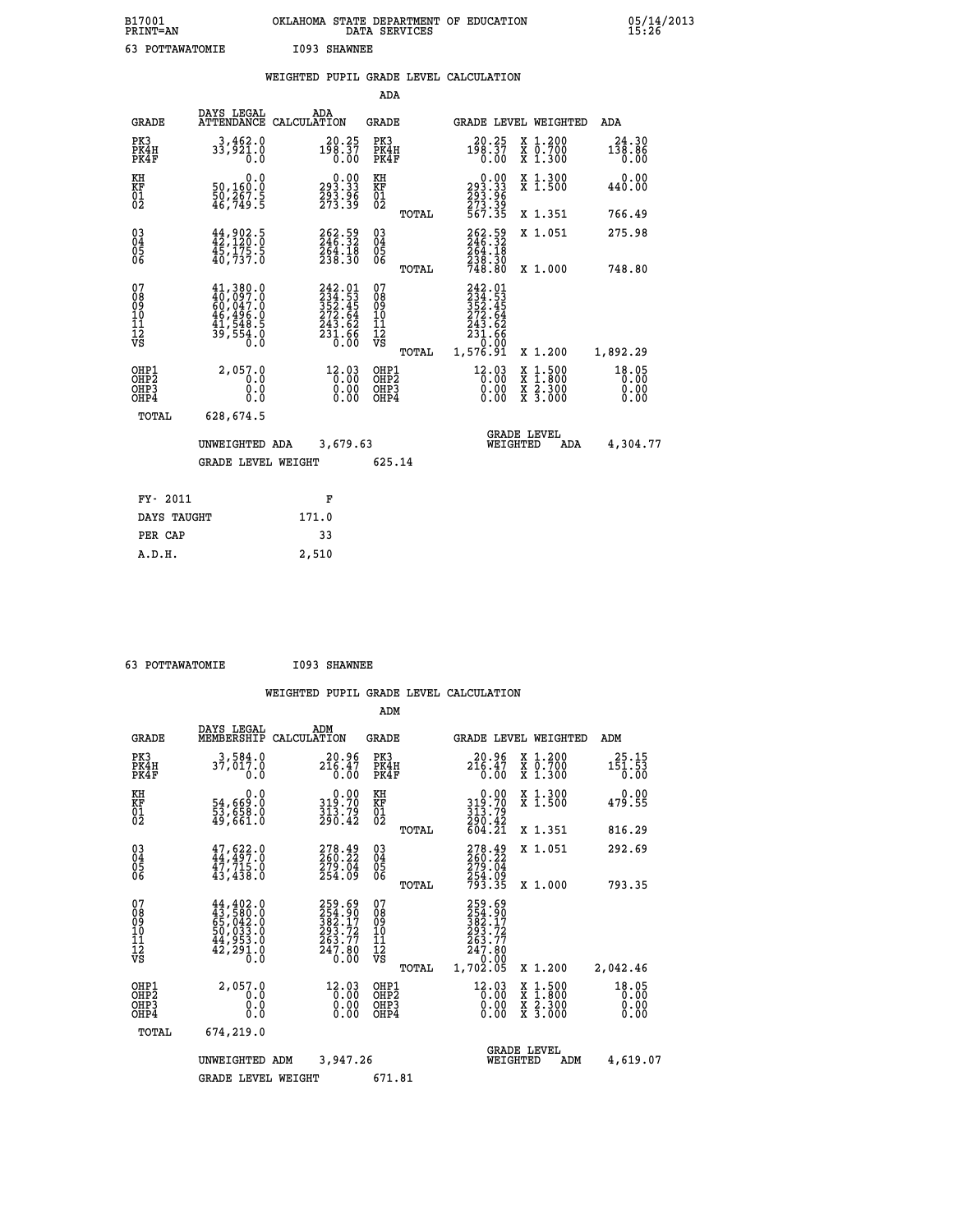| B17001<br><b>PRINT=AN</b> | OKLAHOMA STATE DEPARTMENT OF EDUCATION<br>DATA SERVICES | 05/14/2013<br>15:26 |
|---------------------------|---------------------------------------------------------|---------------------|
| 63<br>POTTAWATOMIE        | I112 ASHER                                              |                     |

|                                                                    |                                                                                     | WEIGHTED PUPIL GRADE LEVEL CALCULATION                                               |                                                     |       |                                                                                                                                                  |                                                                                                                                              |                               |
|--------------------------------------------------------------------|-------------------------------------------------------------------------------------|--------------------------------------------------------------------------------------|-----------------------------------------------------|-------|--------------------------------------------------------------------------------------------------------------------------------------------------|----------------------------------------------------------------------------------------------------------------------------------------------|-------------------------------|
|                                                                    |                                                                                     |                                                                                      | <b>ADA</b>                                          |       |                                                                                                                                                  |                                                                                                                                              |                               |
| <b>GRADE</b>                                                       | DAYS LEGAL<br><b>ATTENDANCE</b>                                                     | ADA<br>CALCULATION                                                                   | <b>GRADE</b>                                        |       |                                                                                                                                                  | GRADE LEVEL WEIGHTED                                                                                                                         | ADA                           |
| PK3<br>PK4H<br>PK4F                                                | 0.0<br>0.0<br>1,114.5                                                               | $0.00$<br>$0.00$<br>7.53                                                             | PK3<br>PK4H<br>PK4F                                 |       | 0.00<br>$0.00$<br>7.53                                                                                                                           | X 1.200<br>X 0.700<br>X 1.300                                                                                                                | 0.00<br>9:99                  |
| KH<br>KF<br>01<br>02                                               | 0.0<br>$\frac{1}{2}, \frac{709}{464}$ . 0<br>3,195. 0                               | $\begin{smallmatrix} 0.00\\ 11.55\\ 16.55\\ 21.59 \end{smallmatrix}$                 | KH<br>KF<br>01<br>02                                |       | $0.00$<br>$11.55$<br>$16.65$<br>$21.59$<br>$38.24$                                                                                               | X 1.300<br>X 1.500                                                                                                                           | 0.00<br>17.33                 |
|                                                                    |                                                                                     |                                                                                      |                                                     | TOTAL |                                                                                                                                                  | X 1.351                                                                                                                                      | 51.66                         |
| $\begin{smallmatrix} 03 \\[-4pt] 04 \end{smallmatrix}$<br>Ŏ5<br>06 | 3,596.5<br>2,811.5<br>3,081.0<br>2,448.5                                            | $\begin{smallmatrix} 24.30\19.00\20.82\16.54 \end{smallmatrix}$                      | $\begin{array}{c} 03 \\ 04 \\ 05 \\ 06 \end{array}$ |       | $24.3019.0020.8216.5456.36$                                                                                                                      | X 1.051                                                                                                                                      | 25.54                         |
|                                                                    |                                                                                     |                                                                                      |                                                     | TOTAL |                                                                                                                                                  | X 1.000                                                                                                                                      | 56.36                         |
| 07<br>0890112<br>1112<br>VS                                        | $2,700.5$<br>$3,150.0$<br>$1,838.5$<br>$2,903.0$<br>$3,147.0$<br>$1,307.5$<br>$0.0$ | $\begin{smallmatrix} 18.25\\21.28\\12.42\\19.61\\21.26\\8.83\\0.00\end{smallmatrix}$ | 07<br>08901112<br>1112<br>VS                        | TOTAL | $\begin{array}{r} 18\cdot25 \\ 21\cdot28 \\ 12\cdot42 \\ 19\cdot61 \\ 21\cdot26 \\ 21\cdot26 \\ 30\cdot80 \\ 0\cdot00 \\ 101\cdot65 \end{array}$ | X 1.200                                                                                                                                      | 121.98                        |
| OHP1<br>OHP2<br>OH <sub>P3</sub><br>OHP4                           | 0.0<br>0.0<br>0.0                                                                   | $\begin{smallmatrix} 0.00 \ 0.00 \ 0.00 \ 0.00 \end{smallmatrix}$                    | OHP1<br>OHP2<br>OHP3<br>OHP4                        |       | 0.00<br>0.00<br>0.00                                                                                                                             | $\begin{smallmatrix} \mathtt{X} & 1\cdot500 \\ \mathtt{X} & 1\cdot800 \\ \mathtt{X} & 2\cdot300 \\ \mathtt{X} & 3\cdot000 \end{smallmatrix}$ | 0.00<br>Ō. ŌŌ<br>0.00<br>0.00 |
| TOTAL                                                              | 35,467.0                                                                            |                                                                                      |                                                     |       |                                                                                                                                                  |                                                                                                                                              |                               |
|                                                                    | UNWEIGHTED ADA                                                                      | 239.63                                                                               |                                                     |       | WEIGHTED                                                                                                                                         | <b>GRADE LEVEL</b><br>ADA                                                                                                                    | 282.66                        |
|                                                                    | <b>GRADE LEVEL WEIGHT</b>                                                           |                                                                                      |                                                     | 43.03 |                                                                                                                                                  |                                                                                                                                              |                               |
| FY- 2011                                                           |                                                                                     | F                                                                                    |                                                     |       |                                                                                                                                                  |                                                                                                                                              |                               |
| DAYS TAUGHT                                                        |                                                                                     | 148.0                                                                                |                                                     |       |                                                                                                                                                  |                                                                                                                                              |                               |
| PER CAP                                                            |                                                                                     | 81                                                                                   |                                                     |       |                                                                                                                                                  |                                                                                                                                              |                               |

| 63 POTTAWATOMIE | I112 ASHER |
|-----------------|------------|
|                 |            |

|                                                      |                                                                       |                                                                                      | WEIGHTED PUPIL GRADE LEVEL CALCULATION       |                                                                                                                                                 |                                                           |                       |
|------------------------------------------------------|-----------------------------------------------------------------------|--------------------------------------------------------------------------------------|----------------------------------------------|-------------------------------------------------------------------------------------------------------------------------------------------------|-----------------------------------------------------------|-----------------------|
|                                                      |                                                                       |                                                                                      | ADM                                          |                                                                                                                                                 |                                                           |                       |
| <b>GRADE</b>                                         | DAYS LEGAL<br>MEMBERSHIP<br>CALCULATION                               | ADM                                                                                  | <b>GRADE</b>                                 | <b>GRADE LEVEL WEIGHTED</b>                                                                                                                     |                                                           | ADM                   |
| PK3<br>PK4H<br>PK4F                                  | 0.0<br>0.0<br>1,274.0                                                 | $\begin{smallmatrix} 0.00\\ 0.00\\ 8.61 \end{smallmatrix}$                           | PK3<br>PK4H<br>PK4F                          | $\begin{smallmatrix} 0.00 \\ 0.00 \\ 8.61 \end{smallmatrix}$                                                                                    | X 1.200<br>X 0.700<br>X 1.300                             | 0.00<br>0.00<br>11.19 |
| KH<br>KF<br>01<br>02                                 | 0.0<br>1,849:0<br>2,595:0<br>3,321:0                                  | $\begin{smallmatrix} 0.00\\ 12.49\\ 17.53\\ 22.44 \end{smallmatrix}$                 | KH<br>KF<br>01<br>02                         | $\begin{smallmatrix} 0.00\\ 12.49\\ 17.53\\ 22.44\\ 39.97 \end{smallmatrix}$                                                                    | X 1.300<br>X 1.500                                        | 0.00<br>18.74         |
|                                                      |                                                                       |                                                                                      | TOTAL                                        |                                                                                                                                                 | X 1.351                                                   | 54.00                 |
| $\begin{matrix} 03 \\ 04 \\ 05 \\ 06 \end{matrix}$   | 3,785.0<br>2,890.0<br>3,229.0<br>2,571.0                              | $25.57$<br>$19.53$<br>$21.82$<br>$17.37$                                             | 03<br>04<br>05<br>06                         | $25.57$<br>$19.53$<br>$21.82$<br>$17.37$<br>$58.72$                                                                                             | X 1.051                                                   | 26.87                 |
|                                                      |                                                                       |                                                                                      | TOTAL                                        |                                                                                                                                                 | X 1.000                                                   | 58.72                 |
| 07<br>08<br>09<br>01<br>11<br>11<br>12<br>VS         | 2,776.0<br>3,300.0<br>1,957.0<br>3,096.0<br>3,377.0<br>1,372.0<br>0.0 | $\begin{smallmatrix} 18.76\\22.30\\13.22\\20.92\\22.82\\6.37\\0.60\end{smallmatrix}$ | 07<br>08<br>09<br>01<br>11<br>11<br>12<br>VS | 18.76<br>$\begin{smallmatrix} 12 & 3 & 3 & 0 \ 23 & 3 & 2 & 2 \ 20 & 9 & 2 & 2 \ 22 & 8 & 2 & 2 \ 9 & 2 & 7 & 0 \ 107 & 29 & \end{smallmatrix}$ |                                                           |                       |
|                                                      |                                                                       |                                                                                      | TOTAL                                        |                                                                                                                                                 | X 1.200                                                   | 128.75                |
| OHP1<br>OHP2<br>OH <sub>P3</sub><br>OH <sub>P4</sub> | 0.0<br>$\begin{smallmatrix} 0.0 & 0 \ 0.0 & 0 \end{smallmatrix}$      | 0.00<br>$\begin{smallmatrix} 0.00 \ 0.00 \end{smallmatrix}$                          | OHP1<br>OHP2<br>OHP3<br>OHP4                 | $0.00$<br>$0.00$<br>X<br>X<br>0.00                                                                                                              | $1.500$<br>$1.800$<br>$\frac{x}{x}$ $\frac{5:300}{3:000}$ | 0.00<br>0.00<br>0.00  |
| TOTAL                                                | 37,392.0                                                              |                                                                                      |                                              |                                                                                                                                                 |                                                           |                       |
|                                                      | UNWEIGHTED<br>ADM                                                     | 252.65                                                                               |                                              | <b>GRADE LEVEL</b><br>WEIGHTED                                                                                                                  | ADM                                                       | 298.27                |
|                                                      | <b>GRADE LEVEL WEIGHT</b>                                             |                                                                                      | 45.62                                        |                                                                                                                                                 |                                                           |                       |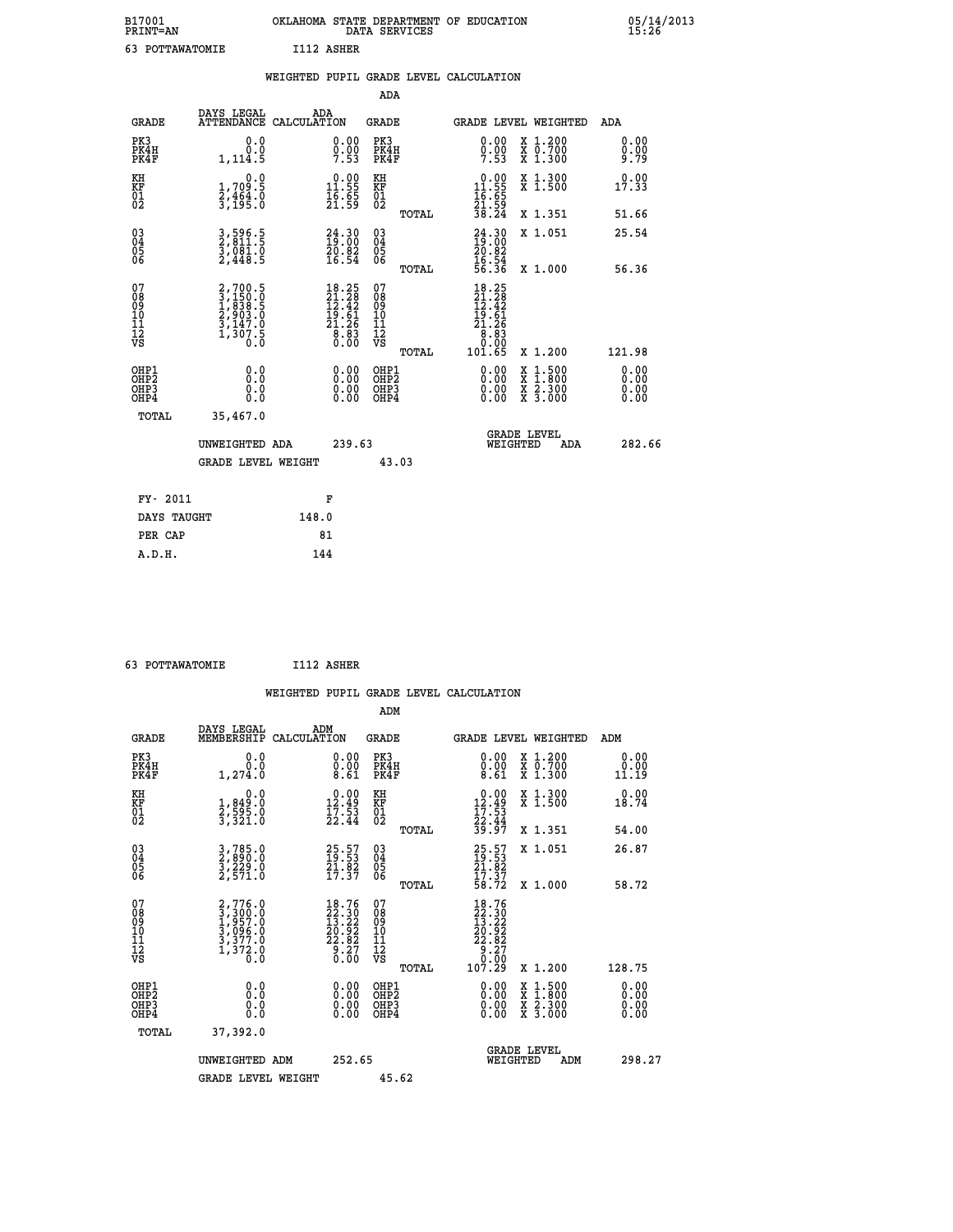| B17001<br><b>PRINT=AN</b> | OKLAHOMA STATE DEPARTMENT OF EDUCATION<br>DATA SERVICES | 05/14/2013<br>15:26 |
|---------------------------|---------------------------------------------------------|---------------------|
| POTTAWATOMIE              | WANETTE<br>I115                                         |                     |

|                                                                    |                                                                       | WEIGHTED PUPIL GRADE LEVEL CALCULATION                                   |                                                 |                                                                                               |                              |
|--------------------------------------------------------------------|-----------------------------------------------------------------------|--------------------------------------------------------------------------|-------------------------------------------------|-----------------------------------------------------------------------------------------------|------------------------------|
|                                                                    |                                                                       |                                                                          | <b>ADA</b>                                      |                                                                                               |                              |
| <b>GRADE</b>                                                       | DAYS LEGAL<br><b>ATTENDANCE</b>                                       | ADA<br>CALCULATION                                                       | <b>GRADE</b>                                    | GRADE LEVEL WEIGHTED                                                                          | ADA                          |
| PK3<br>PK4H<br>PK4F                                                | 0.0<br>0.0<br>1,882.5                                                 | $\begin{smallmatrix} 0.00\\ 0.00\\ 10.94 \end{smallmatrix}$              | PK3<br>PK4H<br>PK4F                             | 0.00<br>X 1.200<br>X 0.700<br>X 1.300<br>0.00<br>10.94                                        | 0.00<br>0.00<br>14.22        |
| KH<br>KF<br>01<br>02                                               | $\begin{smallmatrix} 0.0\\2.793.0\\2.647.0\\2.684.5\end{smallmatrix}$ | $\begin{smallmatrix} 0.00\\ 16.24\\ 15.39\\ 15.61 \end{smallmatrix}$     | KH<br>KF<br>01<br>02                            | X 1.300<br>X 1.500<br>$\begin{array}{r} 0.00 \\ 16.24 \\ 15.39 \\ 15.61 \\ 31.00 \end{array}$ | 0.00<br>24.36                |
|                                                                    |                                                                       |                                                                          | TOTAL                                           | X 1.351                                                                                       | 41.88                        |
| $\begin{smallmatrix} 03 \\[-4pt] 04 \end{smallmatrix}$<br>Ŏ5<br>06 | 2,506.5<br>3,066.0<br>1,963.0                                         | 14:57<br>$\frac{17.83}{11.41}$                                           | $\substack{03 \\ 04}$<br>Ŏ5<br>06               | $\frac{14}{11}$ : $\frac{57}{37}$<br>X 1.051<br>17.83                                         | 15.31                        |
|                                                                    |                                                                       |                                                                          | TOTAL                                           | $\frac{11}{40}. \frac{41}{61}$<br>X 1.000                                                     | 40.61                        |
| 07<br>08<br>09<br>101<br>112<br>VS                                 | 2,500.5<br>2,855.0<br>2,673.5<br>2,232.5<br>2,822.0<br>3,731.5<br>0.0 | $14.54$<br>$16.60$<br>$15.54$<br>$12.98$<br>$16.41$<br>$21.69$<br>$0.00$ | 07<br>08<br>09<br>11<br>11<br>12<br>VS<br>TOTAL | $14.54$<br>$16.60$<br>$15.54$<br>$12.98$<br>$16.41$<br>$21.69$<br>$9.96$<br>97.76<br>X 1.200  | 117.31                       |
| OHP1<br>OHP2<br>OHP3<br>OHP4                                       | 894.5<br>Ō.Ŏ<br>0.0<br>Ō.Ō                                            | $5.20$<br>$0.00$<br>$\begin{smallmatrix} 0.00 \ 0.00 \end{smallmatrix}$  | OHP1<br>OHP2<br>OHP3<br>OHP4                    | 5.20<br>$1:500$<br>1:800<br>X<br>X<br>0.00<br>X 2.300<br>X 3.000<br>0.00                      | 7.80<br>0.00<br>0.00<br>0.00 |
| <b>TOTAL</b>                                                       | 37,208.0                                                              |                                                                          |                                                 |                                                                                               |                              |
|                                                                    | UNWEIGHTED ADA                                                        | 216.32                                                                   |                                                 | <b>GRADE LEVEL</b><br>WEIGHTED                                                                | 261.49<br>ADA                |
|                                                                    | <b>GRADE LEVEL WEIGHT</b>                                             |                                                                          | 45.17                                           |                                                                                               |                              |
|                                                                    | FY- 2011                                                              | F                                                                        |                                                 |                                                                                               |                              |
|                                                                    | DAYS TAUGHT                                                           | 172.0                                                                    |                                                 |                                                                                               |                              |
|                                                                    | PER CAP                                                               | 95                                                                       |                                                 |                                                                                               |                              |

 **63 POTTAWATOMIE I115 WANETTE**

|                                                    |                                                                       | WEIGHTED PUPIL GRADE LEVEL CALCULATION                                                                                          |                                                                           |                                                                                                                                      |                                                                                                                                           |                              |
|----------------------------------------------------|-----------------------------------------------------------------------|---------------------------------------------------------------------------------------------------------------------------------|---------------------------------------------------------------------------|--------------------------------------------------------------------------------------------------------------------------------------|-------------------------------------------------------------------------------------------------------------------------------------------|------------------------------|
|                                                    |                                                                       |                                                                                                                                 | ADM                                                                       |                                                                                                                                      |                                                                                                                                           |                              |
| <b>GRADE</b>                                       | DAYS LEGAL<br>MEMBERSHIP CALCULATION                                  | ADM                                                                                                                             | <b>GRADE</b>                                                              |                                                                                                                                      | GRADE LEVEL WEIGHTED                                                                                                                      | ADM                          |
| PK3<br>PK4H<br>PK4F                                | 0.0<br>0.0<br>2.042.0                                                 | 0.00<br>0.00<br>11.87                                                                                                           | PK3<br>PK4H<br>PK4F                                                       | 0.00<br>0.00<br>11.87                                                                                                                | $\begin{smallmatrix} x & 1 & 200 \\ x & 0 & 700 \end{smallmatrix}$<br>$\overline{x}$ 1.300                                                | 0.00<br>0.00<br>15.43        |
| KH<br>KF<br>01<br>02                               | 0.0<br>2,925.0<br>2,820.0<br>2,884.0                                  | 0.00<br>17.01<br>$\frac{16.40}{16.77}$                                                                                          | KH<br>KF<br>01<br>02                                                      | 17.00<br>$\frac{16.40}{16.77}$<br>33.17                                                                                              | X 1.300<br>X 1.500                                                                                                                        | 0.00<br>25.52                |
|                                                    |                                                                       |                                                                                                                                 | TOTAL                                                                     |                                                                                                                                      | X 1.351                                                                                                                                   | 44.81                        |
| $\begin{matrix} 03 \\ 04 \\ 05 \\ 06 \end{matrix}$ | 2,631.0<br>$\frac{3}{2}, \frac{25}{072}.0$                            | $15.30$<br>$12.19$<br>$\bar{18}\cdot\bar{76}\atop 12\cdot05$                                                                    | $\begin{smallmatrix} 03 \\[-4pt] 04 \end{smallmatrix}$<br>$\frac{05}{06}$ | $\begin{array}{l} 15\cdot 30 \\ 12\cdot 19 \\ 18\cdot 76 \\ 12\cdot 05 \\ 43\cdot 00 \end{array}$                                    | X 1.051                                                                                                                                   | 16.08                        |
|                                                    |                                                                       |                                                                                                                                 | TOTAL                                                                     |                                                                                                                                      | X 1.000                                                                                                                                   | 43.00                        |
| 07<br>08<br>09<br>11<br>11<br>12<br>VS             | 2,604.0<br>2,979.0<br>2,804.0<br>2,378.0<br>2,930.0<br>4,096.0<br>Ŏ.Ŏ | $\begin{smallmatrix} 15\cdot 14\\ 17\cdot 32\\ 16\cdot 30\\ 13\cdot 83\\ 17\cdot 03\\ 23\cdot 81\\ 0\cdot 00 \end{smallmatrix}$ | 07<br>08<br>09<br>11<br>11<br>12<br>VS                                    | $\begin{array}{r} 15\cdot 14\\ 17\cdot 32\\ 16\cdot 30\\ 13\cdot 83\\ 17\cdot 03\\ 23\cdot 81\\ 0\cdot 00\\ 103\cdot 43 \end{array}$ |                                                                                                                                           |                              |
|                                                    |                                                                       |                                                                                                                                 | TOTAL                                                                     |                                                                                                                                      | X 1.200                                                                                                                                   | 124.12                       |
| OHP1<br>OH <sub>P</sub> 2<br>OHP3<br>OHP4          | 1,003.0<br>0.0<br>0.0<br>Ō.Ō                                          | $5.83$<br>$0.00$<br>0.00<br>0.00                                                                                                | OHP1<br>OHP <sub>2</sub><br>OHP3<br>OHP4                                  | $5.83$<br>$0.00$<br>0.00<br>0.00                                                                                                     | $\begin{smallmatrix} \mathtt{X} & 1\cdot500\\ \mathtt{X} & 1\cdot800\\ \mathtt{X} & 2\cdot300\\ \mathtt{X} & 3\cdot000 \end{smallmatrix}$ | 8.75<br>0.00<br>0.00<br>0.00 |
| TOTAL                                              | 39,492.0                                                              |                                                                                                                                 |                                                                           |                                                                                                                                      |                                                                                                                                           |                              |
|                                                    | UNWEIGHTED ADM                                                        | 229.61                                                                                                                          |                                                                           | WEIGHTED                                                                                                                             | <b>GRADE LEVEL</b><br>ADM                                                                                                                 | 277.71                       |
|                                                    | <b>GRADE LEVEL WEIGHT</b>                                             |                                                                                                                                 | 48.10                                                                     |                                                                                                                                      |                                                                                                                                           |                              |
|                                                    |                                                                       |                                                                                                                                 |                                                                           |                                                                                                                                      |                                                                                                                                           |                              |
|                                                    |                                                                       |                                                                                                                                 |                                                                           |                                                                                                                                      |                                                                                                                                           |                              |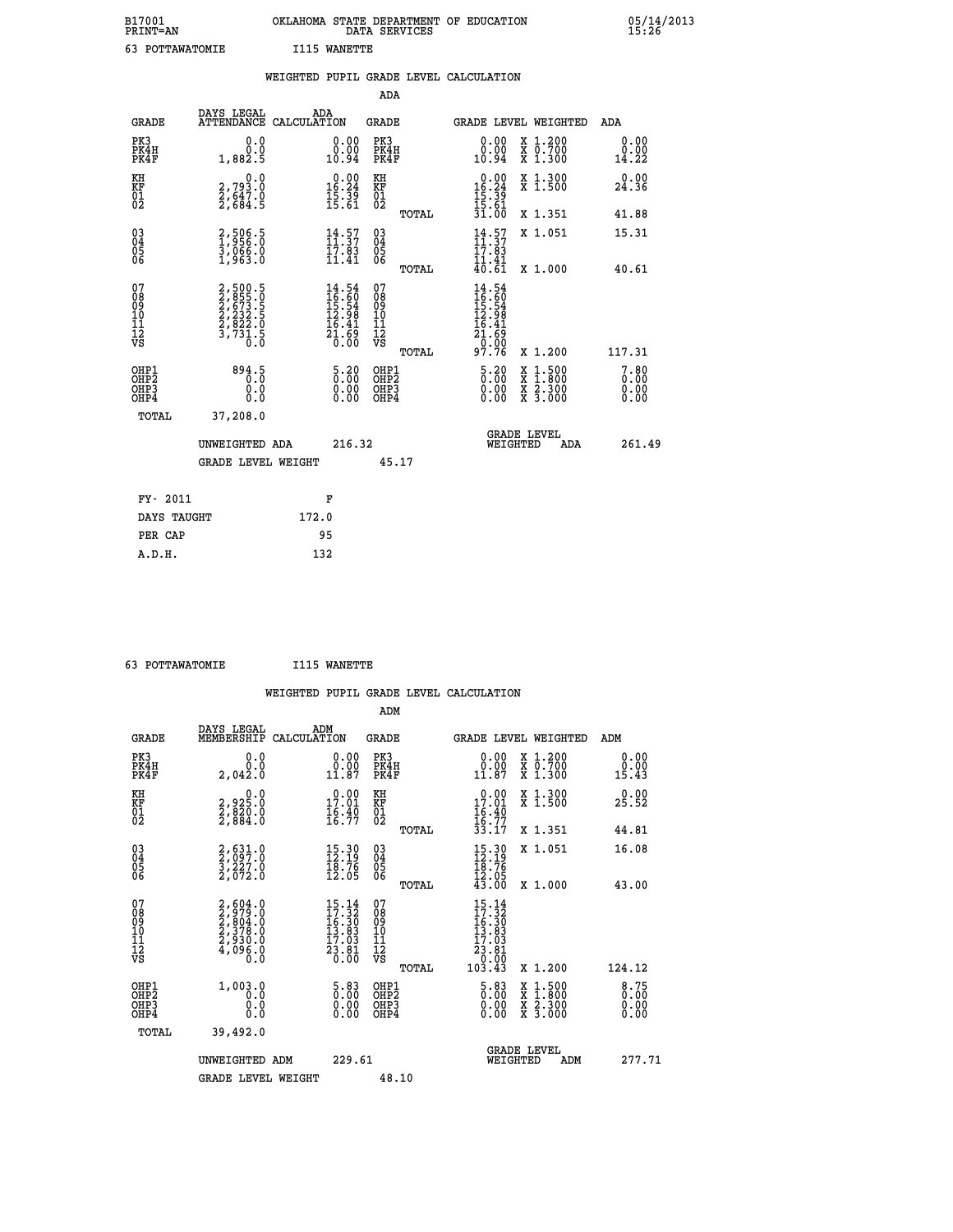| B17001<br><b>PRINT=AN</b> | OKLAHOMA STATE DEPARTMENT OF EDUCATION<br>DATA SERVICES | 05/14/2013<br>15:26 |
|---------------------------|---------------------------------------------------------|---------------------|
| POTTAWATOMIE              | I117<br>MAUD                                            |                     |

|                                              |                                                                      | WEIGHTED PUPIL GRADE LEVEL CALCULATION                                  |                                                    |       |                                                                                   |                                                                                        |                       |
|----------------------------------------------|----------------------------------------------------------------------|-------------------------------------------------------------------------|----------------------------------------------------|-------|-----------------------------------------------------------------------------------|----------------------------------------------------------------------------------------|-----------------------|
|                                              |                                                                      |                                                                         | ADA                                                |       |                                                                                   |                                                                                        |                       |
| <b>GRADE</b>                                 | DAYS LEGAL                                                           | ADA<br>ATTENDANCE CALCULATION                                           | <b>GRADE</b>                                       |       |                                                                                   | GRADE LEVEL WEIGHTED                                                                   | ADA                   |
| PK3<br>PK4H<br>PK4F                          | 0.0<br>Ō.Ō<br>3,070.5                                                | $\begin{smallmatrix} 0.00\\ 0.00\\ 18.39 \end{smallmatrix}$             | PK3<br>PK4H<br>PK4F                                |       | $\begin{smallmatrix} 0.00\\ 0.00\\ 18.39 \end{smallmatrix}$                       | X 1.200<br>X 0.700<br>X 1.300                                                          | 0.00<br>0.00<br>23.91 |
| KH<br>KF<br>01<br>02                         | 0.0<br>$\frac{1}{4}, \frac{1}{5}\frac{4}{5}, \frac{1}{5}\frac{1}{5}$ | $\begin{smallmatrix} 0.00\\ 6.88\\ 27.23\\ 26.05 \end{smallmatrix}$     | KH<br>KF<br>01<br>02                               |       | $0.00$<br>$25.23$<br>$26.05$<br>$53.28$                                           | X 1.300<br>X 1.500                                                                     | 0.00<br>10.32         |
|                                              |                                                                      |                                                                         |                                                    | TOTAL |                                                                                   | X 1.351                                                                                | 71.98                 |
| $^{03}_{04}$<br>05                           | 3,050.0<br>4,224.0<br>3,699.5<br>3,015.0                             | $\begin{smallmatrix} 18.26\\ 25.29\\ 22.15\\ 18.05 \end{smallmatrix}$   | $\begin{matrix} 03 \\ 04 \\ 05 \\ 06 \end{matrix}$ |       | $\begin{smallmatrix} 18.26 \\ 25.29 \\ 22.15 \\ 18.05 \\ 65.49 \end{smallmatrix}$ | X 1.051                                                                                | 19.19                 |
| 06                                           |                                                                      |                                                                         |                                                    | TOTAL |                                                                                   | X 1.000                                                                                | 65.49                 |
| 07<br>08<br>09<br>01<br>11<br>11<br>12<br>VS |                                                                      | $20.08$<br>$26.18$<br>$24.82$<br>$19.53$<br>$8.99$<br>$12.19$<br>$0.00$ | 0789901112<br>009011112<br>VS                      | TOTAL | 20.08<br>26.18<br>24.82<br>19.53<br>19.99<br>12.19<br>50.01<br>111.79             | X 1.200                                                                                | 134.15                |
| OHP1<br>OHP2<br>OHP3<br>OHP4                 | 0.0<br>0.0<br>0.0                                                    | $\begin{smallmatrix} 0.00 \ 0.00 \ 0.00 \ 0.00 \end{smallmatrix}$       | OHP1<br>OHP2<br>OHP <sub>3</sub>                   |       |                                                                                   | $\begin{smallmatrix} 1.500\ 1.800\ 2.300\ 3.000 \end{smallmatrix}$<br>X<br>X<br>X<br>X | 0.00<br>0.00<br>0.00  |
| TOTAL                                        | 45,785.0                                                             |                                                                         |                                                    |       |                                                                                   |                                                                                        |                       |
|                                              | UNWEIGHTED ADA                                                       | 274.09                                                                  |                                                    |       | <b>WEIGHTED</b>                                                                   | <b>GRADE LEVEL</b><br>ADA                                                              | 325.04                |
|                                              | <b>GRADE LEVEL WEIGHT</b>                                            |                                                                         |                                                    | 50.95 |                                                                                   |                                                                                        |                       |
| FY- 2011                                     |                                                                      | F                                                                       |                                                    |       |                                                                                   |                                                                                        |                       |
| DAYS TAUGHT                                  |                                                                      | 167.0                                                                   |                                                    |       |                                                                                   |                                                                                        |                       |
| PER CAP                                      |                                                                      | 81                                                                      |                                                    |       |                                                                                   |                                                                                        |                       |

| 63 POTTAWATOMIE | I117 MAUD |  |
|-----------------|-----------|--|

|                                                    |                                                                                                                                               |                    |                                                                         |                                              |       | WEIGHTED PUPIL GRADE LEVEL CALCULATION                                                                                   |                                                                                                  |        |                      |
|----------------------------------------------------|-----------------------------------------------------------------------------------------------------------------------------------------------|--------------------|-------------------------------------------------------------------------|----------------------------------------------|-------|--------------------------------------------------------------------------------------------------------------------------|--------------------------------------------------------------------------------------------------|--------|----------------------|
|                                                    |                                                                                                                                               |                    |                                                                         | ADM                                          |       |                                                                                                                          |                                                                                                  |        |                      |
| <b>GRADE</b>                                       | DAYS LEGAL<br>MEMBERSHIP                                                                                                                      | ADM<br>CALCULATION |                                                                         | <b>GRADE</b>                                 |       | <b>GRADE LEVEL WEIGHTED</b>                                                                                              |                                                                                                  | ADM    |                      |
| PK3<br>PK4H<br>PK4F                                | 0.0<br>0.0<br>3,317.0                                                                                                                         |                    | $\begin{smallmatrix} 0.00\\ 0.00\\ 19.86 \end{smallmatrix}$             | PK3<br>PK4H<br>PK4F                          |       | $\begin{smallmatrix} 0.00\\ 0.00\\ 19.86 \end{smallmatrix}$                                                              | X 1.200<br>X 0.700<br>X 1.300                                                                    | 25.82  | 0.00                 |
| KH<br>KF<br>01<br>02                               | 0.0<br>$\frac{1}{4}, \frac{234}{820}$ .0<br>$\frac{4}{4}, \frac{820}{622}$ .0                                                                 |                    | $\begin{smallmatrix} 0.00\\ 7.39\\ 28.86\\ 27.68 \end{smallmatrix}$     | KH<br>KF<br>01<br>02                         |       | $0.00$<br>$7.39$<br>$28.86$<br>$27.68$<br>$56.54$                                                                        | X 1.300<br>X 1.500                                                                               | 11.09  | 0.00                 |
|                                                    |                                                                                                                                               |                    |                                                                         |                                              | TOTAL |                                                                                                                          | X 1.351                                                                                          | 76.39  |                      |
| $\begin{matrix} 03 \\ 04 \\ 05 \\ 06 \end{matrix}$ | $3, 219.0$<br>$3, 929.0$<br>$3, 214.0$                                                                                                        |                    | 19.28<br>26.62<br>23.53<br>19.25                                        | 03<br>04<br>05<br>06                         |       | $\begin{smallmatrix} 19.28\ 26.62\ 23.53\ 19.25\ 69.40 \end{smallmatrix}$                                                | X 1.051                                                                                          | 20.26  |                      |
|                                                    |                                                                                                                                               |                    |                                                                         |                                              | TOTAL |                                                                                                                          | X 1.000                                                                                          | 69.40  |                      |
| 07<br>0890112<br>1112<br>VS                        | $\begin{smallmatrix} 3\,,\,631\,.0\\ 4\,,\,667\,.0\\ 4\,,\,432\,.0\\ 3\,,\,506\,.0\\ 1\,,\,601\,.0\\ 2\,,\,231\,.0\\ 0\,.0 \end{smallmatrix}$ |                    | $21.74$<br>$27.95$<br>$26.54$<br>$20.94$<br>$9.59$<br>$13.32$<br>$0.00$ | 07<br>08<br>09<br>09<br>10<br>11<br>12<br>VS | TOTAL | $\begin{smallmatrix} 21\cdot74\27\cdot95\426\cdot54\20\cdot94\9\cdot59\13\cdot32\0\cdot00\0\120\cdot08\end{smallmatrix}$ | $X_1.200$                                                                                        | 144.10 |                      |
| OHP1<br>OHP2<br>OHP <sub>3</sub><br>OHP4           | 0.0<br>0.000                                                                                                                                  |                    | $\begin{smallmatrix} 0.00 \ 0.00 \ 0.00 \ 0.00 \end{smallmatrix}$       | OHP1<br>OHP2<br>OHP3<br>OHP4                 |       |                                                                                                                          | $\begin{smallmatrix} x & 1 & 500 \\ x & 1 & 800 \\ x & 2 & 300 \\ x & 3 & 000 \end{smallmatrix}$ |        | 0.00<br>0.00<br>0.00 |
| TOTAL                                              | 48,869.0                                                                                                                                      |                    |                                                                         |                                              |       |                                                                                                                          |                                                                                                  |        |                      |
|                                                    | UNWEIGHTED ADM                                                                                                                                |                    | 292.55                                                                  |                                              |       | WEIGHTED                                                                                                                 | <b>GRADE LEVEL</b><br>ADM                                                                        |        | 347.06               |
|                                                    | <b>GRADE LEVEL WEIGHT</b>                                                                                                                     |                    |                                                                         | 54.51                                        |       |                                                                                                                          |                                                                                                  |        |                      |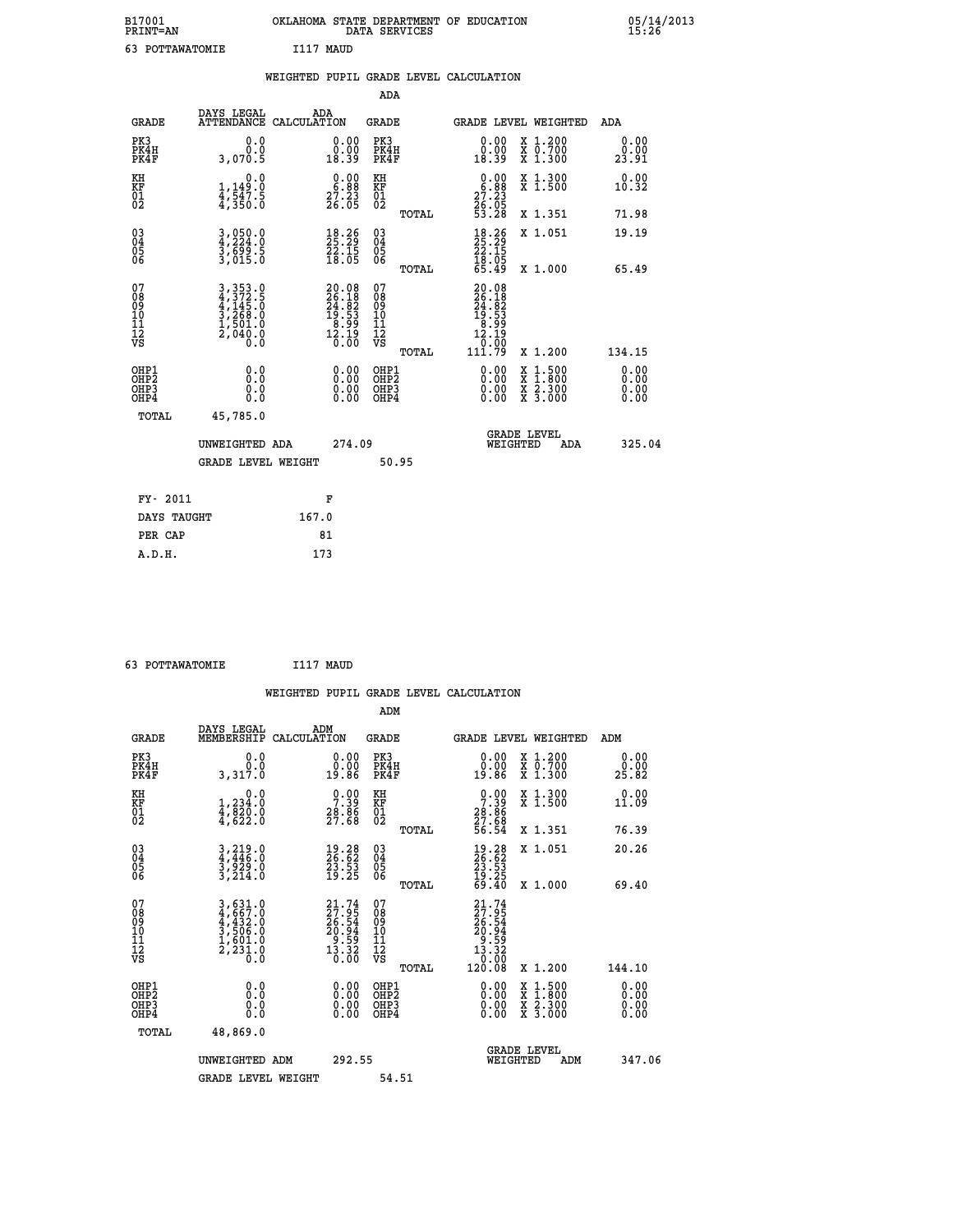| B17001<br>PRINT=AN | OKLAHOMA STATE DEPARTMENT OF EDUCATION<br>DATA SERVICES | 05/14/2013<br>15:26 |
|--------------------|---------------------------------------------------------|---------------------|
| POTTAWATOMIE       | COUNTY TOTALS                                           |                     |

|                                                                    |                                                                                                                                                                                     | WEIGHTED PUPIL GRADE LEVEL CALCULATION                                                             |                                                 |                                                                                         |                                                                                                                              |                               |
|--------------------------------------------------------------------|-------------------------------------------------------------------------------------------------------------------------------------------------------------------------------------|----------------------------------------------------------------------------------------------------|-------------------------------------------------|-----------------------------------------------------------------------------------------|------------------------------------------------------------------------------------------------------------------------------|-------------------------------|
|                                                                    |                                                                                                                                                                                     |                                                                                                    | ADA                                             |                                                                                         |                                                                                                                              |                               |
| <b>GRADE</b>                                                       | DAYS LEGAL<br><b>ATTENDANCE</b>                                                                                                                                                     | ADA<br>CALCULATION                                                                                 | GRADE                                           | GRADE LEVEL WEIGHTED                                                                    |                                                                                                                              | ADA                           |
| PK3<br>PK4H<br>PK4F                                                | 6,325.0<br>75,926.5<br>42,223.5                                                                                                                                                     | $36.95$<br>$444.59$<br>$248.53$                                                                    | PK3<br>PK4H<br>PK4F                             | $36.95$<br>$444.59$<br>$248.53$                                                         | X 1.200<br>X 0.700<br>X 1.300                                                                                                | 44.34<br>311.22<br>323.10     |
| KH<br>KF<br>01<br>02                                               | 0.0<br>156,627:0<br>155,639:5<br>159,835:0                                                                                                                                          | $\begin{array}{c} 0.00 \\ 918.35 \\ 913.29 \\ 938.97 \end{array}$                                  | KH<br>KF<br>01<br>02                            | $\begin{array}{c} 0.00 \\ 918.35 \\ 913.29 \\ 938.97 \\ 938.97 \\ 1,852.26 \end{array}$ | X 1.300<br>X 1.500                                                                                                           | 0.00<br>1,377.56              |
|                                                                    |                                                                                                                                                                                     |                                                                                                    | TOTAL                                           |                                                                                         | X 1.351                                                                                                                      | 2,502.40                      |
| $\begin{smallmatrix} 03 \\[-4pt] 04 \end{smallmatrix}$<br>05<br>06 | 152,975.0<br>153,998.0<br>161,392.5<br>155,295.0                                                                                                                                    | 898.96<br>904.50<br>947.67<br>911.74                                                               | $\substack{03 \\ 04}$<br>05<br>06               | 898.96<br>904.50<br>947.67                                                              | X 1.051                                                                                                                      | 3,708.70                      |
|                                                                    |                                                                                                                                                                                     |                                                                                                    | TOTAL                                           | 911.74<br>2,763.91                                                                      | X 1.000                                                                                                                      | 2,763.91                      |
| 07<br>08<br>09<br>10<br>11<br>12<br>VS                             | $\begin{smallmatrix} 154\,, & 080\,. & 5\\ 149\,, & 822\,. & 0\\ 154\,, & 541\,. & 5\\ 139\,, & 425\,. & 5\\ 124\,, & 191\,. & 0\\ 114\,, & 508\,. & 0\\ 0\,. & 0\end{smallmatrix}$ | $\begin{smallmatrix} 904.32\\ 880.65\\ 908.94\\ 920.40\\ 732.14\\ 672.33\\ 0.00 \end{smallmatrix}$ | 07<br>08<br>09<br>11<br>11<br>12<br>VS<br>TOTAL | 904.32<br>880.65<br>908.940<br>820.40<br>732.14<br>672.33<br>6.0.00<br>4,918.78         | X 1.200                                                                                                                      | 5,902.53                      |
| OHP1<br>OH <sub>P</sub> <sub>2</sub><br>OHP3<br>OHP4               | 8, 296.5<br>0.0<br>0.0                                                                                                                                                              | 48.47<br>0.00                                                                                      | OHP1<br>OHP <sub>2</sub><br>OHP3<br>OHP4        | 48.47<br>0.00<br>0.00                                                                   | $\frac{x}{x}$ $\frac{1.500}{1.800}$<br>$\begin{array}{c} \hat{x} & \hat{2} \cdot \tilde{3}00 \\ x & 3 \cdot 000 \end{array}$ | 72.72<br>0.00<br>0.00<br>0.00 |
| <b>TOTAL</b>                                                       | 2,065,102.0                                                                                                                                                                         |                                                                                                    |                                                 |                                                                                         |                                                                                                                              |                               |
|                                                                    | UNWEIGHTED ADA                                                                                                                                                                      | 12,130.80                                                                                          |                                                 | <b>GRADE LEVEL</b><br>WEIGHTED                                                          | ADA                                                                                                                          | 14,242.57                     |
|                                                                    | <b>GRADE LEVEL WEIGHT</b>                                                                                                                                                           |                                                                                                    | 2,111.77                                        |                                                                                         |                                                                                                                              |                               |
| FY- 2011                                                           |                                                                                                                                                                                     | F                                                                                                  |                                                 |                                                                                         |                                                                                                                              |                               |
| DAYS TAUGHT                                                        |                                                                                                                                                                                     | 2,371.0                                                                                            |                                                 |                                                                                         |                                                                                                                              |                               |
| PER CAP                                                            |                                                                                                                                                                                     | 668                                                                                                |                                                 |                                                                                         |                                                                                                                              |                               |

 **POTTAWATOMIE COUNTY TOTALS**

 **A.D.H. 8,978**

|                                           |                                                                                   |                                                                     | ADM                                              |                                                                                                                      |                                                                                                  |                               |
|-------------------------------------------|-----------------------------------------------------------------------------------|---------------------------------------------------------------------|--------------------------------------------------|----------------------------------------------------------------------------------------------------------------------|--------------------------------------------------------------------------------------------------|-------------------------------|
| <b>GRADE</b>                              | DAYS LEGAL<br>MEMBERSHIP                                                          | ADM<br>CALCULATION                                                  | <b>GRADE</b>                                     | GRADE LEVEL WEIGHTED                                                                                                 |                                                                                                  | ADM                           |
| PK3<br>PK4H<br>PK4F                       | 6,447.0<br>81,140.0<br>45, 313.0                                                  | 37.66<br>$\frac{475.12}{266.73}$                                    | PK3<br>PK4H<br>PK4F                              | 37.66<br>$\frac{475.12}{266.73}$                                                                                     | X 1.200<br>X 0.700<br>X 1.300                                                                    | 44.34<br>332.58<br>346.73     |
| KH<br>KF<br>01<br>02                      | 0.0<br>167,616.0<br>165,114.0<br>168,931.0                                        | $\begin{smallmatrix} 0.00\\982.88\\968.84\\992.38\end{smallmatrix}$ | KH<br>KF<br>01<br>02                             | 0.00<br>982.88<br>$\begin{smallmatrix} 8 & 8 & 8 & 8 & 4 \ 8 & 8 & 2 & 3 & 8 \ 1 & 9 & 6 & 1 & 22 \end{smallmatrix}$ | X 1.300<br>X 1.500                                                                               | 0.00<br>1,474.37              |
|                                           |                                                                                   |                                                                     | TOTAL                                            |                                                                                                                      | X 1.351                                                                                          | 2,649.61                      |
| 03<br>04<br>05<br>06                      | 160,672.0<br>162,006.0<br>169,638.0<br>164, 104.0                                 | 944.28<br>951.55<br>996.12<br>963.55                                | $\substack{03 \\ 04}$<br>05                      | 944.28<br>951.55<br>996.12<br>963.55                                                                                 | X 1.051                                                                                          | 992.43                        |
|                                           |                                                                                   |                                                                     | TOTAL                                            | 2,911.22                                                                                                             | X 1.000                                                                                          | 2,911.22                      |
| 07<br>08<br>09<br>11<br>11<br>12<br>VS    | 162,829.0<br>159,823.0<br>165,457.0<br>149,448.0<br>133,456.0<br>123,480.0<br>0.0 | 955.62<br>939.40<br>973.62<br>879.76<br>787.11<br>725.08<br>0.00    | 07<br>08<br>09<br>101<br>11<br>12<br>VS<br>TOTAL | 955.62<br>939:40<br>973:62<br>879.76<br>787.11<br>725.08<br>0.00<br>5,260.59                                         | X 1.200                                                                                          | 6,312.72                      |
| OHP1<br>OH <sub>P</sub> 2<br>OHP3<br>OHP4 | 8,691.0<br>0.0<br>0.0<br>Ŏ.Ŏ                                                      | 50.76<br>0.00<br>0.00<br>0.00                                       | OHP1<br>OH <sub>P</sub> 2<br>OHP3<br>OHP4        | 50.76<br>0.00<br>0.00<br>0.00                                                                                        | $\begin{smallmatrix} x & 1 & 500 \\ x & 1 & 800 \\ x & 2 & 300 \\ x & 3 & 000 \end{smallmatrix}$ | 76.15<br>0.00<br>0.00<br>0.00 |
| TOTAL                                     | 2,194,165.0                                                                       |                                                                     |                                                  |                                                                                                                      |                                                                                                  |                               |
|                                           | UNWEIGHTED ADM                                                                    | 12,890.46                                                           |                                                  | WEIGHTED                                                                                                             | <b>GRADE LEVEL</b><br>ADM                                                                        | 15,141.00                     |
|                                           | <b>GRADE LEVEL WEIGHT</b>                                                         |                                                                     | 2,250.54                                         |                                                                                                                      |                                                                                                  |                               |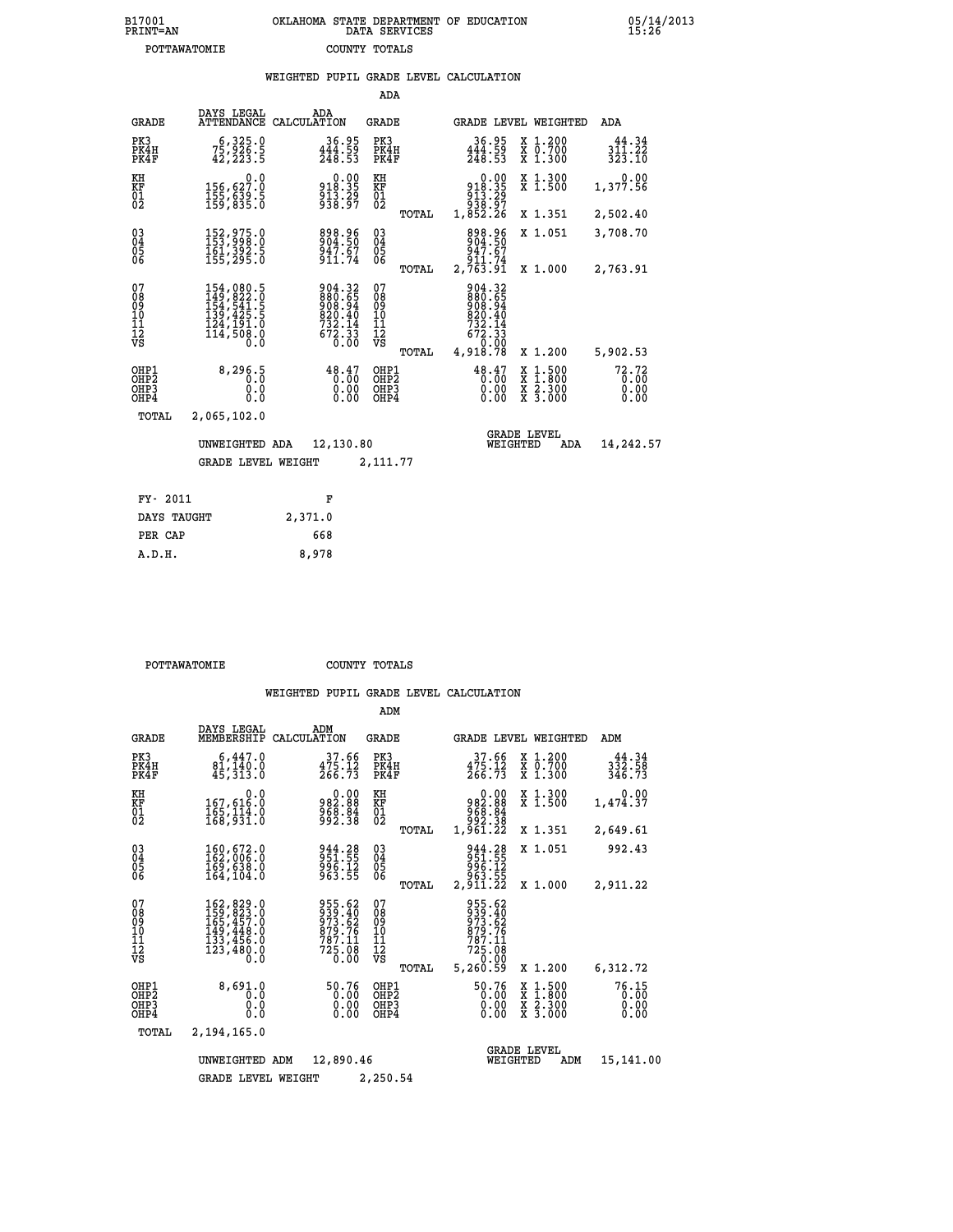| B17001<br><b>PRINT=AN</b> | OKLAHOMA STATE DEPARTMENT OF EDUCATION<br>DATA SERVICES | 05/14/2013<br>15:26 |
|---------------------------|---------------------------------------------------------|---------------------|
| 64 PUSHMATAHA             | C002 ALBION                                             |                     |

|                                                                    |                                                  |                                                                                                        |                                                 | WEIGHTED PUPIL GRADE LEVEL CALCULATION                              |                                                |                              |
|--------------------------------------------------------------------|--------------------------------------------------|--------------------------------------------------------------------------------------------------------|-------------------------------------------------|---------------------------------------------------------------------|------------------------------------------------|------------------------------|
|                                                                    |                                                  |                                                                                                        | ADA                                             |                                                                     |                                                |                              |
| <b>GRADE</b>                                                       | DAYS LEGAL                                       | ADA<br>ATTENDANCE CALCULATION                                                                          | <b>GRADE</b>                                    | GRADE LEVEL WEIGHTED                                                |                                                | ADA                          |
| PK3<br>PK4H<br>PK4F                                                | 2,292.0<br>0.0<br>2,138.5                        | $\begin{array}{c} 13\cdot 98 \\ 0\cdot 00 \\ 13\cdot 04 \end{array}$                                   | PK3<br>PK4H<br>PK4F                             | 13.98<br>$\frac{10.00}{13.04}$                                      | X 1.200<br>X 0.700<br>X 1.300                  | 16.78<br>0.00<br>16.95       |
| KH<br>KF<br>01<br>02                                               | 0.0<br>$1,674.5$<br>$1,187.0$<br>$1,323.0$       | $\begin{smallmatrix} 0.00\\10.21\\7.24\\8.07 \end{smallmatrix}$                                        | KH<br>KF<br>01<br>02                            | 0.00<br>$10.21$<br>$7.24$<br>$8.07$<br>$15.31$                      | X 1.300<br>X 1.500                             | 0.00<br>15.32                |
|                                                                    |                                                  |                                                                                                        | TOTAL                                           |                                                                     | X 1.351                                        | 20.68                        |
| $\begin{smallmatrix} 03 \\[-4pt] 04 \end{smallmatrix}$<br>Ŏ5<br>ŎĞ | 2,030.5<br>$\frac{1}{4}$ , $\frac{455}{444}$ , 0 | $12.38$<br>6.72<br>$\frac{8.87}{8.80}$                                                                 | $03\overline{4}$<br>05<br>06                    | $12.38$<br>$6.72$<br>$8.87$<br>$8.80$                               | X 1.051                                        | 13.01                        |
|                                                                    |                                                  |                                                                                                        | TOTAL                                           | 24.39                                                               | X 1.000                                        | 24.39                        |
| 07<br>08<br>09<br>101<br>112<br>VS                                 | 1,299.0<br>1,168.0<br>0.0<br>0.0<br>Ŏ.Ŏ<br>$\S.$ | $7.92$<br>$7.12$<br>$0.00$<br>$0.00$<br>$0.00$<br>$\begin{smallmatrix} 0.00 \\ 0.00 \end{smallmatrix}$ | 07<br>08<br>09<br>11<br>11<br>12<br>VS<br>TOTAL | $7.92$<br>$7.12$<br>$0.00$<br>0.00<br>0.00<br>0.00<br>0.00<br>15.04 | X 1.200                                        | 18.05                        |
| OHP1<br>OHP2<br>OHP3<br>OHP4                                       | 0.0<br>0.0<br>0.0                                | 0.00<br>$\begin{smallmatrix} 0.00 \ 0.00 \end{smallmatrix}$                                            | OHP1<br>OHP2<br>OHP3<br>OHP4                    | 0.00<br>0.00<br>0.00                                                | X 1:500<br>$\frac{x}{x}$ $\frac{2.300}{3.000}$ | 0.00<br>0.00<br>0.00<br>0.00 |
| <b>TOTAL</b>                                                       | 17, 113.5                                        |                                                                                                        |                                                 |                                                                     |                                                |                              |
|                                                                    | UNWEIGHTED ADA                                   | 104.35                                                                                                 |                                                 | <b>GRADE LEVEL</b><br>WEIGHTED                                      | ADA                                            | 125.18                       |
|                                                                    | <b>GRADE LEVEL WEIGHT</b>                        |                                                                                                        | 20.83                                           |                                                                     |                                                |                              |
| FY- 2011                                                           |                                                  | F                                                                                                      |                                                 |                                                                     |                                                |                              |
|                                                                    | DAYS TAUGHT                                      | 164.0                                                                                                  |                                                 |                                                                     |                                                |                              |
| PER CAP                                                            |                                                  | 95                                                                                                     |                                                 |                                                                     |                                                |                              |

 **64 PUSHMATAHA C002 ALBION**

 **A.D.H. 102**

| <b>GRADE</b>                                       | DAYS LEGAL<br>MEMBERSHIP                                                                              | ADM<br>CALCULATION                                                                          | <b>GRADE</b>                                       |       | GRADE LEVEL WEIGHTED                                                                                                                                                                                                                                                           |          |                                          | ADM                                 |  |
|----------------------------------------------------|-------------------------------------------------------------------------------------------------------|---------------------------------------------------------------------------------------------|----------------------------------------------------|-------|--------------------------------------------------------------------------------------------------------------------------------------------------------------------------------------------------------------------------------------------------------------------------------|----------|------------------------------------------|-------------------------------------|--|
| PK3<br>PK4H<br>PK4F                                | 2,299.0<br>2,300.0                                                                                    | 14.02<br>$\begin{array}{r} \n\phantom{0}0.00 \\ \phantom{0}14.02\n\end{array}$              | PK3<br>PK4H<br>PK4F                                |       | 14.02<br>$\frac{0.00}{14.02}$                                                                                                                                                                                                                                                  |          | X 1.200<br>X 0.700<br>X 1.300            | $\substack{16.82 \\ 0.00 \\ 18.23}$ |  |
| KH<br>KF<br>01<br>02                               | 0.0<br>1,786:0<br>1,265:0<br>1,356:0                                                                  | $\begin{array}{c} 0.00 \\ 10.89 \\ 7.71 \\ 8.27 \end{array}$                                | KH<br>KF<br>01<br>02                               |       | $\begin{array}{r} 0.00 \\ 10.89 \\ 7.71 \\ 8.27 \\ 15.98 \end{array}$                                                                                                                                                                                                          |          | X 1.300<br>X 1.500                       | 0.00<br>16.34                       |  |
|                                                    |                                                                                                       |                                                                                             |                                                    | TOTAL |                                                                                                                                                                                                                                                                                |          | X 1.351                                  | 21.59                               |  |
| $\begin{matrix} 03 \\ 04 \\ 05 \\ 06 \end{matrix}$ | $2,056.0$<br>$1,103.0$<br>$1,457.0$<br>$1,444.0$                                                      | $\begin{smallmatrix} 12\cdot\,54\\ 6\cdot\,73\\ 8\cdot\,88\\ 8\cdot\,80 \end{smallmatrix}$  | $\begin{matrix} 03 \\ 04 \\ 05 \\ 06 \end{matrix}$ |       | $\begin{smallmatrix} 12\cdot\frac{54}{7} \\ 6\cdot\frac{73}{8} \\ 8\cdot\frac{88}{80} \\ 24\cdot\frac{41}{41} \end{smallmatrix}$                                                                                                                                               |          | X 1.051                                  | 13.18                               |  |
|                                                    |                                                                                                       |                                                                                             |                                                    | TOTAL |                                                                                                                                                                                                                                                                                |          | X 1.000                                  | 24.41                               |  |
| 07<br>089<br>090<br>1112<br>VS                     | $\begin{smallmatrix} 1,332.0\\ 1,245.0\\ 0.0\\ 0.0\\ 0.0\\ 0.0\\ 0.0\\ 0.0\\ 0.0\\ \end{smallmatrix}$ | $\begin{array}{c} 8.12 \\ 7.59 \\ 0.00 \\ 0.00 \\ 0.00 \\ 0.00 \\ 0.00 \\ 0.00 \end{array}$ | 07<br>08901112<br>1112<br>VS                       | TOTAL | $\begin{array}{c} 8\cdot 12 \\ 7\cdot 59 \\ 0\cdot 00 \\ 0\cdot 00 \\ 0\cdot 00 \\ 0\cdot 00 \\ 0\cdot 00 \\ 15\cdot 71 \end{array}$                                                                                                                                           |          | X 1.200                                  | 18.85                               |  |
|                                                    |                                                                                                       |                                                                                             |                                                    |       |                                                                                                                                                                                                                                                                                |          |                                          |                                     |  |
| OHP1<br>OHP2<br>OH <sub>P3</sub><br>OHP4           | 0.0<br>0.000                                                                                          |                                                                                             | OHP1<br>OHP2<br>OHP3<br>OHP4                       |       | $\begin{smallmatrix} 0.00 & 0.00 & 0.00 & 0.00 & 0.00 & 0.00 & 0.00 & 0.00 & 0.00 & 0.00 & 0.00 & 0.00 & 0.00 & 0.00 & 0.00 & 0.00 & 0.00 & 0.00 & 0.00 & 0.00 & 0.00 & 0.00 & 0.00 & 0.00 & 0.00 & 0.00 & 0.00 & 0.00 & 0.00 & 0.00 & 0.00 & 0.00 & 0.00 & 0.00 & 0.00 & 0.0$ |          | X 1:500<br>X 1:800<br>X 2:300<br>X 3:000 | 0.00<br>0.00<br>0.00                |  |
| TOTAL                                              | 17,643.0                                                                                              |                                                                                             |                                                    |       |                                                                                                                                                                                                                                                                                |          |                                          |                                     |  |
|                                                    | UNWEIGHTED                                                                                            | 107.57<br>ADM                                                                               |                                                    |       |                                                                                                                                                                                                                                                                                | WEIGHTED | <b>GRADE LEVEL</b><br>ADM                | 129.42                              |  |
|                                                    | <b>GRADE LEVEL WEIGHT</b>                                                                             |                                                                                             | 21.85                                              |       |                                                                                                                                                                                                                                                                                |          |                                          |                                     |  |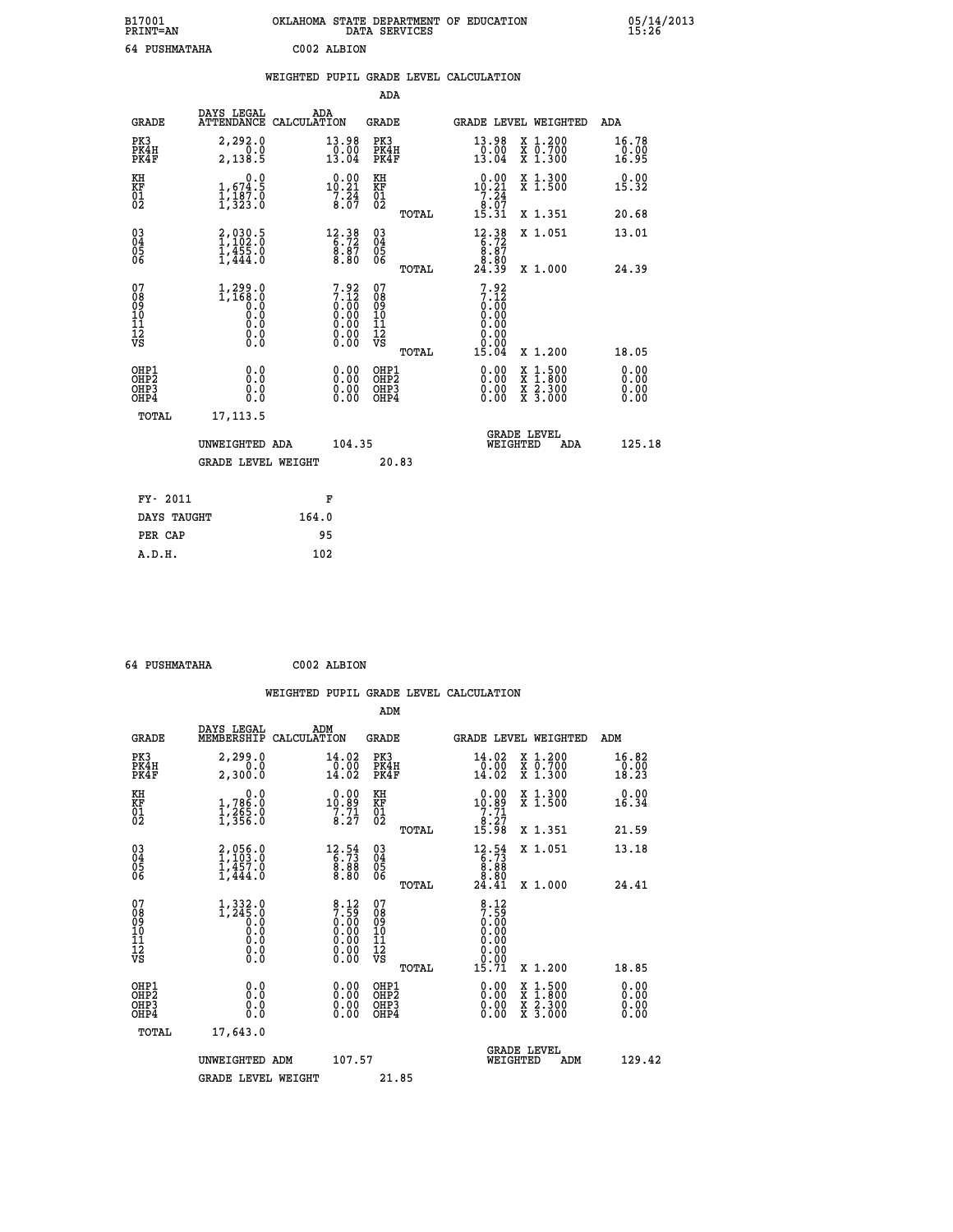| B17001<br>PRINT=AN                                   |                                                                                | OKLAHOMA STATE DEPARTMENT OF EDUCATION                                             | DATA SERVICES                                      |                                                                             |                                                                                                  | $05/14/2013$<br>15:26        |  |
|------------------------------------------------------|--------------------------------------------------------------------------------|------------------------------------------------------------------------------------|----------------------------------------------------|-----------------------------------------------------------------------------|--------------------------------------------------------------------------------------------------|------------------------------|--|
| 64 PUSHMATAHA                                        |                                                                                | C004 TUSKAHOMA                                                                     |                                                    |                                                                             |                                                                                                  |                              |  |
|                                                      |                                                                                | WEIGHTED PUPIL GRADE LEVEL CALCULATION                                             |                                                    |                                                                             |                                                                                                  |                              |  |
|                                                      |                                                                                |                                                                                    | ADA                                                |                                                                             |                                                                                                  |                              |  |
| <b>GRADE</b>                                         | DAYS LEGAL                                                                     | ADA<br>ATTENDANCE CALCULATION                                                      | <b>GRADE</b>                                       | GRADE LEVEL WEIGHTED                                                        |                                                                                                  | ADA                          |  |
| PK3<br>PK4H<br>PK4F                                  | 1,742.0<br>0.0<br>2,117.0                                                      | 11.10<br>0.00<br>13.48                                                             | PK3<br>PK4H<br>PK4F                                | $\substack{11\cdot 10\\0\cdot 00\\13\cdot 48}$                              | X 1.200<br>X 0.700<br>X 1.300                                                                    | 13.32<br>0.00<br>17.52       |  |
| KH<br>KF<br>01<br>02                                 | 0.0<br>1,100.0<br>$\frac{1}{1}, \frac{1}{5}$ $\frac{2}{4}$ $\cdot \frac{0}{0}$ | $\begin{array}{c} 0.00 \\ 7.01 \\ 7.14 \\ 9.96 \end{array}$                        | KH<br>KF<br>$^{01}_{02}$                           | $\frac{0.00}{7.01}$<br>$\begin{array}{c} 7.14 \\ 9.96 \\ 17.10 \end{array}$ | X 1.300<br>X 1.500                                                                               | 0.00<br>10.52                |  |
|                                                      |                                                                                |                                                                                    | TOTAL                                              |                                                                             | X 1.351                                                                                          | 23.10                        |  |
| $\begin{matrix} 03 \\ 04 \\ 05 \\ 06 \end{matrix}$   | $\begin{smallmatrix} 690.0\\ 1,648.0\\ 1,228.5\\ 1,657.0 \end{smallmatrix}$    | $\begin{smallmatrix} 4\cdot 39\\10\cdot 50\\7\cdot 82\\6\cdot 73\end{smallmatrix}$ | $\begin{matrix} 03 \\ 04 \\ 05 \\ 06 \end{matrix}$ | $10.39$<br>$10.50$<br>7.82<br>$2\overline{5}\cdot 7\overline{3}$<br>25.05   | X 1.051                                                                                          | 4.61                         |  |
|                                                      |                                                                                |                                                                                    | TOTAL                                              |                                                                             | X 1.000                                                                                          | 25.05                        |  |
| 0789011128                                           | 1,333.0<br>940.0<br>$0.\overline{0}$<br>0.0<br>0.0<br>$\S.$                    | $\frac{8.49}{5.99}$                                                                | 07<br>08<br>09<br>10<br>11<br>12<br>VS<br>TOTAL    | $\frac{8.49}{5.99}$<br>0.00<br>0.00<br>0.00<br>0.00<br>14.48                | X 1.200                                                                                          | 17.38                        |  |
| OHP1<br>OHP <sub>2</sub><br>OH <sub>P3</sub><br>OHP4 | 0.0<br>Ŏ.Ŏ<br>0.0<br>0.0                                                       | 0.00<br>0.00<br>0.00                                                               | OHP1<br>OH <sub>P</sub> 2<br>OHP3<br>OHP4          | 0.00<br>0.00<br>0.00                                                        | $\begin{smallmatrix} x & 1 & 500 \\ x & 1 & 800 \\ x & 2 & 300 \\ x & 3 & 000 \end{smallmatrix}$ | 0.00<br>0.00<br>0.00<br>0.00 |  |
| TOTAL                                                | 14,540.5                                                                       |                                                                                    |                                                    |                                                                             |                                                                                                  |                              |  |
|                                                      | UNWEIGHTED ADA                                                                 | 92.61                                                                              |                                                    | <b>GRADE LEVEL</b><br>WEIGHTED                                              | ADA                                                                                              | 111.50                       |  |
|                                                      | <b>GRADE LEVEL WEIGHT</b>                                                      |                                                                                    | 18.89                                              |                                                                             |                                                                                                  |                              |  |
| FY- 2011                                             |                                                                                | F                                                                                  |                                                    |                                                                             |                                                                                                  |                              |  |
| DAYS TAUGHT                                          |                                                                                | 157.0                                                                              |                                                    |                                                                             |                                                                                                  |                              |  |
| PER CAP                                              |                                                                                | 92                                                                                 |                                                    |                                                                             |                                                                                                  |                              |  |

| 64 PUSHMATAHA | C004 TUSKAHOMA |
|---------------|----------------|

 **ADM**

| <b>GRADE</b>                                       | DAYS LEGAL<br>MEMBERSHIP CALCULATION                                                     | ADM                                                                                           | <b>GRADE</b>                                       |       |                                                                      | GRADE LEVEL WEIGHTED                                                                                                | ADM                    |        |
|----------------------------------------------------|------------------------------------------------------------------------------------------|-----------------------------------------------------------------------------------------------|----------------------------------------------------|-------|----------------------------------------------------------------------|---------------------------------------------------------------------------------------------------------------------|------------------------|--------|
| PK3<br>PK4H<br>PK4F                                | 1,944.0<br>0.0<br>2,500.0                                                                | 12.38<br>$\frac{0.00}{15.92}$                                                                 | PK3<br>PK4H<br>PK4F                                |       | 12.38<br>$\frac{1}{15}$ . $\frac{5}{9}$                              | X 1.200<br>X 0.700<br>X 1.300                                                                                       | 14.86<br>0.00<br>20.70 |        |
| KH<br>KF<br>01<br>02                               | 0.0<br>$1,203.0$<br>$1,243.0$<br>$1,708.0$                                               | $\begin{smallmatrix} 0.00\\ 7.66\\ 7.92\\ 10.88 \end{smallmatrix}$                            | KH<br>KF<br>01<br>02                               |       | $\begin{smallmatrix}0.00\\7.66\\7.92\\10.88\\18.80\end{smallmatrix}$ | X 1.300<br>X 1.500                                                                                                  | 0.00<br>11.49          |        |
|                                                    |                                                                                          |                                                                                               |                                                    | TOTAL |                                                                      | X 1.351                                                                                                             | 25.40                  |        |
| $\begin{matrix} 03 \\ 04 \\ 05 \\ 06 \end{matrix}$ | $\begin{smallmatrix} & 766.0\\ 1,707.0\\ 1,329.0\\ 1,125.0 \end{smallmatrix}$            | $\begin{smallmatrix} 4.88\\10.87\\8.46\\7.17 \end{smallmatrix}$                               | $\begin{matrix} 03 \\ 04 \\ 05 \\ 06 \end{matrix}$ |       | $10.87$<br>$8.46$<br>$7.17$                                          | X 1.051                                                                                                             | 5.13                   |        |
|                                                    |                                                                                          |                                                                                               |                                                    | TOTAL | 26.50                                                                | X 1.000                                                                                                             | 26.50                  |        |
| 07<br>08<br>09<br>101<br>11<br>12<br>VS            | $1,413.0$<br>$1,036.0$<br>$\begin{smallmatrix} 0.10 \ 0.0 \ 0.0 \ 0.0 \end{smallmatrix}$ | $\begin{smallmatrix} 9.00\ 6.60\ 0.00\ 0.00\ 0.00\ 0.00\ 0.00\ 0.00\ 0.00\ \end{smallmatrix}$ | 078<br>089<br>0011<br>11<br>12<br>VS               |       | 9.00<br>6.60                                                         |                                                                                                                     |                        |        |
|                                                    |                                                                                          |                                                                                               |                                                    | TOTAL | 15.60                                                                | X 1.200                                                                                                             | 18.72                  |        |
| OHP1<br>OHP2<br>OHP3<br>OHP4                       | 0.0<br>0.000                                                                             | $0.00$<br>$0.00$<br>0.00                                                                      | OHP1<br>OHP2<br>OHP3<br>OHP4                       |       | $0.00$<br>$0.00$<br>0.00                                             | $\begin{array}{l} \mathtt{X} & 1.500 \\ \mathtt{X} & 1.800 \\ \mathtt{X} & 2.300 \\ \mathtt{X} & 3.000 \end{array}$ | 0.00<br>0.00<br>0.00   |        |
| TOTAL                                              | 15,974.0                                                                                 |                                                                                               |                                                    |       |                                                                      |                                                                                                                     |                        |        |
|                                                    | UNWEIGHTED                                                                               | 101.74<br>ADM                                                                                 |                                                    |       | WEIGHTED                                                             | <b>GRADE LEVEL</b><br>ADM                                                                                           |                        | 122.80 |
|                                                    | <b>GRADE LEVEL WEIGHT</b>                                                                |                                                                                               | 21.06                                              |       |                                                                      |                                                                                                                     |                        |        |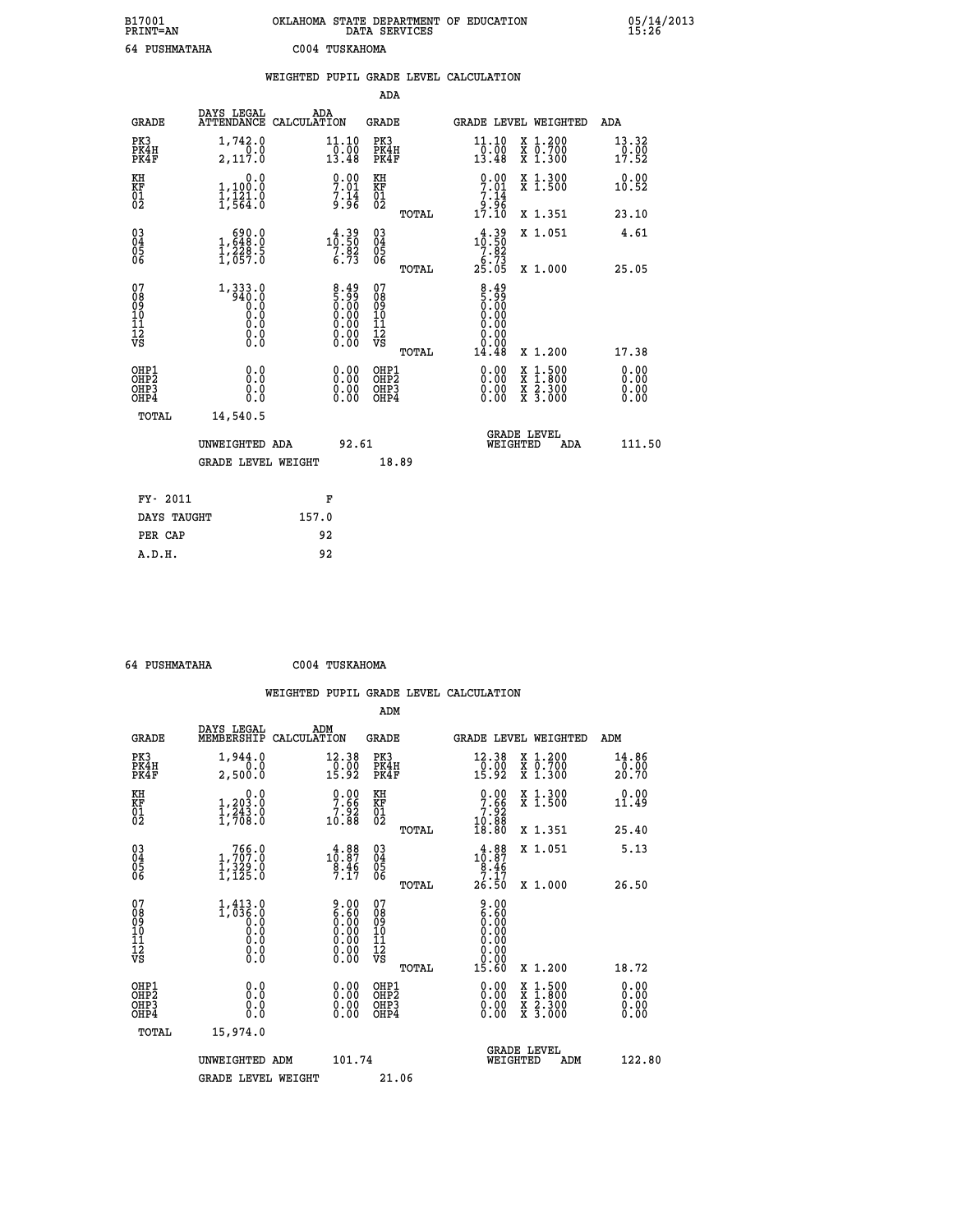| B17001<br><b>PRINT=AN</b> |              | OKLAHOMA STATE DEPARTMENT OF EDUCATION<br>DATA SERVICES |  |
|---------------------------|--------------|---------------------------------------------------------|--|
| 64 PUSHMATAHA             | C015 NASHOBA |                                                         |  |

05/14/2013<br>15:26

|                                           |              |                                         | WEIGHTED PUPIL GRADE LEVEL CALCULATION |                                                                                       |                                                     |       |                                                                      |                                |                                                |                              |
|-------------------------------------------|--------------|-----------------------------------------|----------------------------------------|---------------------------------------------------------------------------------------|-----------------------------------------------------|-------|----------------------------------------------------------------------|--------------------------------|------------------------------------------------|------------------------------|
|                                           |              |                                         |                                        |                                                                                       | ADA                                                 |       |                                                                      |                                |                                                |                              |
|                                           | <b>GRADE</b> | DAYS LEGAL<br>ATTENDANCE CALCULATION    | ADA                                    |                                                                                       | <b>GRADE</b>                                        |       |                                                                      |                                | GRADE LEVEL WEIGHTED                           | ADA                          |
| PK3<br>PK4H<br>PK4F                       |              | 688.0<br>645.0                          |                                        | 4.35<br>$\begin{smallmatrix} \bar{0} \ \bar{0} & 0 \ 4 & 08 \end{smallmatrix}$        | PK3<br>PK4H<br>PK4F                                 |       | $\frac{4.35}{0.00}$<br>4.08                                          |                                | X 1.200<br>X 0.700<br>X 1.300                  | 5.22<br>0.00<br>5.30         |
| KH<br><b>KF</b><br>01<br>02               |              | 0.0<br>780.0<br>189.0                   |                                        | $\begin{smallmatrix} 0.00\ 4.94\ 1.20\ 0.00 \end{smallmatrix}$                        | KH<br>KF<br>01<br>02                                |       | $\begin{smallmatrix} 0.00\ 4.94\ 1.20\ 0.00\ 1.20 \end{smallmatrix}$ |                                | X 1.300<br>X 1.500                             | 0.00<br>7.41                 |
|                                           |              |                                         |                                        |                                                                                       |                                                     | TOTAL |                                                                      |                                | X 1.351                                        | 1.62                         |
| 03<br>04<br>05<br>06                      |              | 1,089.0<br>550.0<br>934.0               |                                        | $\begin{smallmatrix} 6.89\ 6.51\ 3.48\ 5.91\ \end{smallmatrix}$                       | $\begin{array}{c} 03 \\ 04 \\ 05 \\ 06 \end{array}$ |       | $6.89$<br>$6.51$<br>$3.48$<br>$5.91$                                 |                                | X 1.051                                        | 7.24                         |
|                                           |              |                                         |                                        |                                                                                       |                                                     | TOTAL | 15.90                                                                |                                | X 1.000                                        | 15.90                        |
| 07<br>08<br>09<br>101<br>112<br>VS        |              | 511.0<br>1,172.0<br>0.0<br>Ŏ.Ŏ<br>$\S.$ |                                        | $\begin{smallmatrix} 3.23\\7.42\\0.00\\0.00\\0.00\\0.00\\0.00\\0.00\end{smallmatrix}$ | 07<br>08<br>09<br>101<br>11<br>12<br>VS             | TOTAL | 3.23<br>7.42<br>0.00<br>0.00<br>0.00<br>0.00<br>0.00<br>10.65        |                                | X 1.200                                        | 12.78                        |
| OHP1<br>OH <sub>P</sub> 2<br>OHP3<br>OHP4 |              | 0.0<br>0.0<br>0.0                       |                                        | 0.00<br>$0.00$<br>0.00                                                                | OHP1<br>OHP2<br>OHP3<br>OHP4                        |       | 0.00<br>0.00<br>0.00                                                 |                                | X 1:500<br>$\frac{x}{x}$ $\frac{5:300}{3:000}$ | 0.00<br>0.00<br>0.00<br>0.00 |
|                                           | <b>TOTAL</b> | 7,586.0<br>UNWEIGHTED ADA               |                                        | 48.01                                                                                 |                                                     |       |                                                                      | <b>GRADE LEVEL</b><br>WEIGHTED | ADA                                            | 55.47                        |
|                                           |              | <b>GRADE LEVEL WEIGHT</b>               |                                        |                                                                                       |                                                     | 7.46  |                                                                      |                                |                                                |                              |
|                                           | FY- 2011     |                                         |                                        | F                                                                                     |                                                     |       |                                                                      |                                |                                                |                              |
|                                           | DAYS TAUGHT  |                                         | 158.0                                  |                                                                                       |                                                     |       |                                                                      |                                |                                                |                              |
|                                           | PER CAP      |                                         | 167                                    |                                                                                       |                                                     |       |                                                                      |                                |                                                |                              |

 **64 PUSHMATAHA C015 NASHOBA**

|                                                    |                                                                                                                                                |                    |                                                                                                                                             |                                               |       | WEIGHTED PUPIL GRADE LEVEL CALCULATION                                                                                                                                                                                                                                         |                                                                                                  |                      |  |
|----------------------------------------------------|------------------------------------------------------------------------------------------------------------------------------------------------|--------------------|---------------------------------------------------------------------------------------------------------------------------------------------|-----------------------------------------------|-------|--------------------------------------------------------------------------------------------------------------------------------------------------------------------------------------------------------------------------------------------------------------------------------|--------------------------------------------------------------------------------------------------|----------------------|--|
|                                                    |                                                                                                                                                |                    |                                                                                                                                             | ADM                                           |       |                                                                                                                                                                                                                                                                                |                                                                                                  |                      |  |
| <b>GRADE</b>                                       | DAYS LEGAL<br>MEMBERSHIP                                                                                                                       | ADM<br>CALCULATION |                                                                                                                                             | <b>GRADE</b>                                  |       | <b>GRADE LEVEL WEIGHTED</b>                                                                                                                                                                                                                                                    |                                                                                                  | ADM                  |  |
| PK3<br>PK4H<br>PK4F                                | 706.0<br>$\begin{array}{c} 0.0 \\ 672.0 \end{array}$                                                                                           |                    | $\begin{smallmatrix} 4\cdot 47\0\cdot 00\0\cdot 4\cdot 25 \end{smallmatrix}$                                                                | PK3<br>PK4H<br>PK4F                           |       | $\begin{smallmatrix} 4\cdot 47\0\cdot 00\4\cdot 25 \end{smallmatrix}$                                                                                                                                                                                                          | X 1.200<br>X 0.700<br>X 1.300                                                                    | 5.36<br>0.00<br>5.53 |  |
| KH<br>KF<br>01<br>02                               | 0.0<br>800.0<br>200.0<br>0.0                                                                                                                   |                    | $\begin{smallmatrix} 0.00\ 5.06\ 1.27\ 0.00 \end{smallmatrix}$                                                                              | KH<br>KF<br>01<br>02                          |       | $\begin{smallmatrix} 0.00\\ 5.06\\ 1.27\\ 0.00\\ 1.27 \end{smallmatrix}$                                                                                                                                                                                                       | X 1.300<br>X 1.500                                                                               | 0.00<br>7.59         |  |
|                                                    |                                                                                                                                                |                    |                                                                                                                                             |                                               | TOTAL |                                                                                                                                                                                                                                                                                | X 1.351                                                                                          | 1.72                 |  |
| $\begin{matrix} 03 \\ 04 \\ 05 \\ 06 \end{matrix}$ | $1,106.0$<br>$572.0$<br>$572.0$<br>961.0                                                                                                       |                    | $7.00$<br>$6.62$<br>$3.62$<br>$6.08$                                                                                                        | 03<br>04<br>05<br>06                          |       | $7.82$<br>$3.62$<br>$3.62$<br>$6.98$<br>$16.32$                                                                                                                                                                                                                                | X 1.051                                                                                          | 7.36                 |  |
|                                                    |                                                                                                                                                |                    |                                                                                                                                             |                                               | TOTAL |                                                                                                                                                                                                                                                                                | X 1.000                                                                                          | 16.32                |  |
| 07<br>0890112<br>1112<br>VS                        | $1, \begin{smallmatrix} 516.0 \\ 190.0 \\ 0.0 \\ 0.0 \end{smallmatrix}$<br>$\begin{smallmatrix} 0.0 & 0 \ 0.0 & 0 \ 0.0 & 0 \end{smallmatrix}$ |                    | $\begin{array}{c} 3 \cdot 27 \\ 7 \cdot 53 \\ 0 \cdot 00 \\ 0 \cdot 00 \\ 0 \cdot 00 \\ 0 \cdot 00 \\ 0 \cdot 00 \\ 0 \cdot 00 \end{array}$ | 07<br>08<br>09<br>001<br>11<br>11<br>12<br>VS | TOTAL | $3.27$<br>$7.53$<br>0.00<br>0.00<br>0.00<br>0.00<br>10.80                                                                                                                                                                                                                      | $X_1.200$                                                                                        | 12.96                |  |
| OHP1<br>OHP2<br>OH <sub>P3</sub><br>OHP4           | 0.0<br>0.000                                                                                                                                   |                    | $\begin{smallmatrix} 0.00 \ 0.00 \ 0.00 \ 0.00 \end{smallmatrix}$                                                                           | OHP1<br>OHP2<br>OHP3<br>OHP4                  |       | $\begin{smallmatrix} 0.00 & 0.00 & 0.00 & 0.00 & 0.00 & 0.00 & 0.00 & 0.00 & 0.00 & 0.00 & 0.00 & 0.00 & 0.00 & 0.00 & 0.00 & 0.00 & 0.00 & 0.00 & 0.00 & 0.00 & 0.00 & 0.00 & 0.00 & 0.00 & 0.00 & 0.00 & 0.00 & 0.00 & 0.00 & 0.00 & 0.00 & 0.00 & 0.00 & 0.00 & 0.00 & 0.0$ | $\begin{smallmatrix} x & 1 & 500 \\ x & 1 & 800 \\ x & 2 & 300 \\ x & 3 & 000 \end{smallmatrix}$ | 0.00<br>0.00<br>0.00 |  |
| TOTAL                                              | 7,769.0                                                                                                                                        |                    |                                                                                                                                             |                                               |       |                                                                                                                                                                                                                                                                                |                                                                                                  |                      |  |
|                                                    | UNWEIGHTED ADM                                                                                                                                 |                    | 49.17                                                                                                                                       |                                               |       | <b>GRADE LEVEL</b><br>WEIGHTED                                                                                                                                                                                                                                                 | ADM                                                                                              | 56.84                |  |
|                                                    | <b>GRADE LEVEL WEIGHT</b>                                                                                                                      |                    |                                                                                                                                             |                                               | 7.67  |                                                                                                                                                                                                                                                                                |                                                                                                  |                      |  |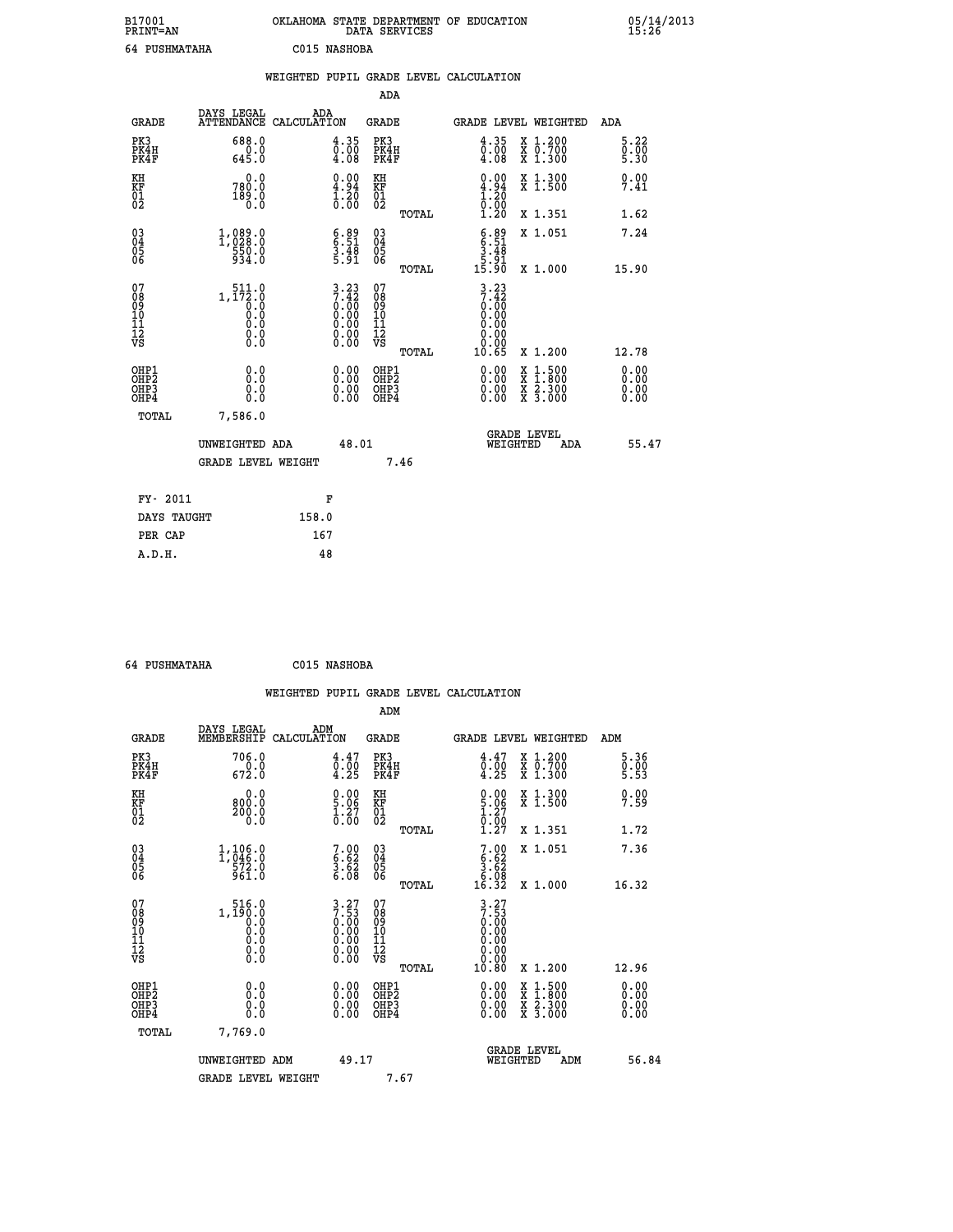| B17001<br><b>PRINT=AN</b> | OKLAHOMA STATE DEPARTMENT OF EDUCATION<br>DATA SERVICES | 05/14/2013<br>15:26 |
|---------------------------|---------------------------------------------------------|---------------------|
| 64 PUSHMATAHA             | 1001 RATTAN                                             |                     |

|  |  | WEIGHTED PUPIL GRADE LEVEL CALCULATION |
|--|--|----------------------------------------|
|  |  |                                        |

|                                                    |                                                                             |                                                                                           |                                                                   | ADA                                       |       |                                                                                                                                        |        |                                          |                              |
|----------------------------------------------------|-----------------------------------------------------------------------------|-------------------------------------------------------------------------------------------|-------------------------------------------------------------------|-------------------------------------------|-------|----------------------------------------------------------------------------------------------------------------------------------------|--------|------------------------------------------|------------------------------|
| <b>GRADE</b>                                       | DAYS LEGAL<br><b>ATTENDANCE</b>                                             | ADA<br>CALCULATION                                                                        |                                                                   | <b>GRADE</b>                              |       |                                                                                                                                        |        | GRADE LEVEL WEIGHTED                     | <b>ADA</b>                   |
| PK3<br>PK4H<br>PK4F                                | 378.0<br>3,716.0                                                            |                                                                                           | $\begin{smallmatrix} 2.55\\ 0.50\\ 25.11 \end{smallmatrix}$       | PK3<br>PK4H<br>PK4F                       |       | $\begin{smallmatrix} 2.55\0.00\25.11\ \end{smallmatrix}$                                                                               |        | X 1.200<br>X 0.700<br>X 1.300            | 3.06<br>ŏ:ŏŏ<br>32.64        |
| KH<br>KF<br>01<br>02                               | 0.0<br>4,336:5<br>6,398:5<br>4,395:5                                        |                                                                                           | $\begin{smallmatrix} 0.00\\29.30\\43.23\\29.70 \end{smallmatrix}$ | KH<br>KF<br>01<br>02                      |       | $\begin{smallmatrix} 0.00\\29.30\\43.23\\29.70\\72.93 \end{smallmatrix}$                                                               |        | X 1.300<br>X 1.500                       | 0.00<br>43.95                |
|                                                    |                                                                             |                                                                                           |                                                                   |                                           | TOTAL |                                                                                                                                        |        | X 1.351                                  | 98.53                        |
| $\begin{matrix} 03 \\ 04 \\ 05 \\ 06 \end{matrix}$ | $\frac{4}{5}, \frac{427}{561}$ .<br>5,780.5<br>4,666.5                      |                                                                                           | 29.92<br>37.58<br>39.06<br>31.53                                  | 03<br>04<br>05<br>06                      | TOTAL | $\begin{smallmatrix} 29.92\ 37.58\ 39.06\ 31.53\ 108.17 \end{smallmatrix}$                                                             |        | X 1.051<br>X 1.000                       | 31.45<br>108.17              |
| 07<br>08<br>09<br>11<br>11<br>12<br>VS             | $4,901.5$<br>5,608.0<br>5,458.5<br>5,450.0<br>6,500.0<br>3,221.5<br>5,961.5 | $\begin{array}{r} 33.12 \\ 37.89 \\ 36.88 \\ 43.92 \\ 21.77 \\ 40.28 \\ 0.00 \end{array}$ |                                                                   | 07<br>08<br>09<br>11<br>11<br>12<br>VS    |       | $\begin{array}{r} 33\cdot 12 \\ 37\cdot 89 \\ 36\cdot 89 \\ 43\cdot 92 \\ 21\cdot 77 \\ 40\cdot 28 \\ 0.00 \\ 213\cdot 86 \end{array}$ |        |                                          |                              |
|                                                    |                                                                             |                                                                                           |                                                                   |                                           | TOTAL |                                                                                                                                        |        | X 1.200                                  | 256.63                       |
| OHP1<br>OHP <sub>2</sub><br>OHP3<br>OHP4           | 0.0<br>0.0<br>0.0                                                           |                                                                                           | 0.00<br>$\begin{smallmatrix} 0.00 \ 0.00 \end{smallmatrix}$       | OHP1<br>OH <sub>P</sub> 2<br>OHP3<br>OHP4 |       | 0.00<br>0.00<br>0.00                                                                                                                   | X<br>X | $1:500$<br>$1:800$<br>X 2.300<br>X 3.000 | 0.00<br>0.00<br>0.00<br>0.00 |
| TOTAL                                              | 71,311.5                                                                    |                                                                                           |                                                                   |                                           |       |                                                                                                                                        |        |                                          |                              |
|                                                    | UNWEIGHTED ADA                                                              |                                                                                           | 481.84                                                            |                                           |       | WEIGHTED                                                                                                                               |        | <b>GRADE LEVEL</b><br>ADA                | 574.43                       |
|                                                    | <b>GRADE LEVEL WEIGHT</b>                                                   |                                                                                           |                                                                   | 92.59                                     |       |                                                                                                                                        |        |                                          |                              |
| FY- 2011                                           |                                                                             | F                                                                                         |                                                                   |                                           |       |                                                                                                                                        |        |                                          |                              |
| DAYS TAUGHT                                        |                                                                             | 148.0                                                                                     |                                                                   |                                           |       |                                                                                                                                        |        |                                          |                              |
| PER CAP                                            |                                                                             | 86                                                                                        |                                                                   |                                           |       |                                                                                                                                        |        |                                          |                              |

 **64 PUSHMATAHA I001 RATTAN**

| <b>GRADE</b>                 | DAYS LEGAL<br>MEMBERSHIP                                                                                              | ADM<br>CALCULATION                                                       | <b>GRADE</b>                                       |       | <b>GRADE LEVEL WEIGHTED</b>                                                                        |                                          | ADM                   |  |
|------------------------------|-----------------------------------------------------------------------------------------------------------------------|--------------------------------------------------------------------------|----------------------------------------------------|-------|----------------------------------------------------------------------------------------------------|------------------------------------------|-----------------------|--|
| PK3<br>PK4H<br>PK4F          | 378.0<br>4,210.0                                                                                                      | $\begin{smallmatrix} 2.55\0.00\\28.45 \end{smallmatrix}$                 | PK3<br>PK4H<br>PK4F                                |       | $\begin{smallmatrix} 2.55\\ 0.00\\ 28.45 \end{smallmatrix}$                                        | X 1.200<br>X 0.700<br>X 1.300            | 3.06<br>0.00<br>99.36 |  |
| KH<br>KF<br>01<br>02         | 0.0<br>$\frac{4}{6}, \frac{628}{703}$ .0<br>4,563.0                                                                   | $\begin{smallmatrix} 0.00\\ 31.27\\ 45.29\\ 30.83 \end{smallmatrix}$     | KH<br>KF<br>01<br>02                               |       | $0.00\n31.27\n45.29\n30.83\n76.12$                                                                 | X 1.300<br>X 1.500                       | 0.00<br>46.91         |  |
|                              |                                                                                                                       |                                                                          |                                                    | TOTAL |                                                                                                    | X 1.351                                  | 102.84                |  |
| 03<br>04<br>05<br>06         | $\begin{smallmatrix} 4 \ , \ 605 \ . \ 5 \ , \ 804 \ . \ 0 \ 6 \ , \ 941 \ . \ 0 \ 4 \ , \ 904 \ . \end{smallmatrix}$ | $31.11$<br>$39.22$<br>$40.82$<br>$33.14$                                 | $\begin{matrix} 03 \\ 04 \\ 05 \\ 06 \end{matrix}$ |       | $\begin{array}{c} 31\cdot 11 \\ 39\cdot 22 \\ 40\cdot 82 \\ 33\cdot 14 \\ 113\cdot 18 \end{array}$ | X 1.051                                  | 32.70                 |  |
|                              |                                                                                                                       |                                                                          |                                                    | TOTAL |                                                                                                    | X 1.000                                  | 113.18                |  |
| 07<br>08901112<br>1112<br>VS | $5,048.0$<br>$5,774.0$<br>$5,684.0$<br>$6,811.0$<br>$3,347.0$<br>$6,194.0$<br>$0.0$                                   | $34.11$<br>$39.01$<br>$38.41$<br>$46.02$<br>$22.61$<br>$41.85$<br>$0.00$ | 07<br>08<br>09<br>01<br>11<br>11<br>12<br>VS       | TOTAL | $\begin{array}{r} 34.11 \\ 39.01 \\ 38.41 \\ 46.02 \\ 22.61 \\ 41.85 \\ 0.00 \\ 22.01 \end{array}$ | X 1.200                                  | 266.41                |  |
| OHP1<br>OHP2<br>OHP3<br>OHP4 | 0.0<br>$\begin{smallmatrix} 0.0 & 0 \ 0.0 & 0 \end{smallmatrix}$                                                      |                                                                          | OHP1<br>OHP2<br>OHP3<br>OHP4                       |       |                                                                                                    | X 1:500<br>X 1:800<br>X 2:300<br>X 3:000 | 0.00<br>0.00<br>0.00  |  |
| TOTAL                        | 74,694.0                                                                                                              |                                                                          |                                                    |       |                                                                                                    |                                          |                       |  |
|                              | UNWEIGHTED ADM                                                                                                        | 504.69                                                                   |                                                    |       | WEIGHTED                                                                                           | <b>GRADE LEVEL</b><br>ADM                | 602.09                |  |
|                              | <b>GRADE LEVEL WEIGHT</b>                                                                                             |                                                                          | 97.40                                              |       |                                                                                                    |                                          |                       |  |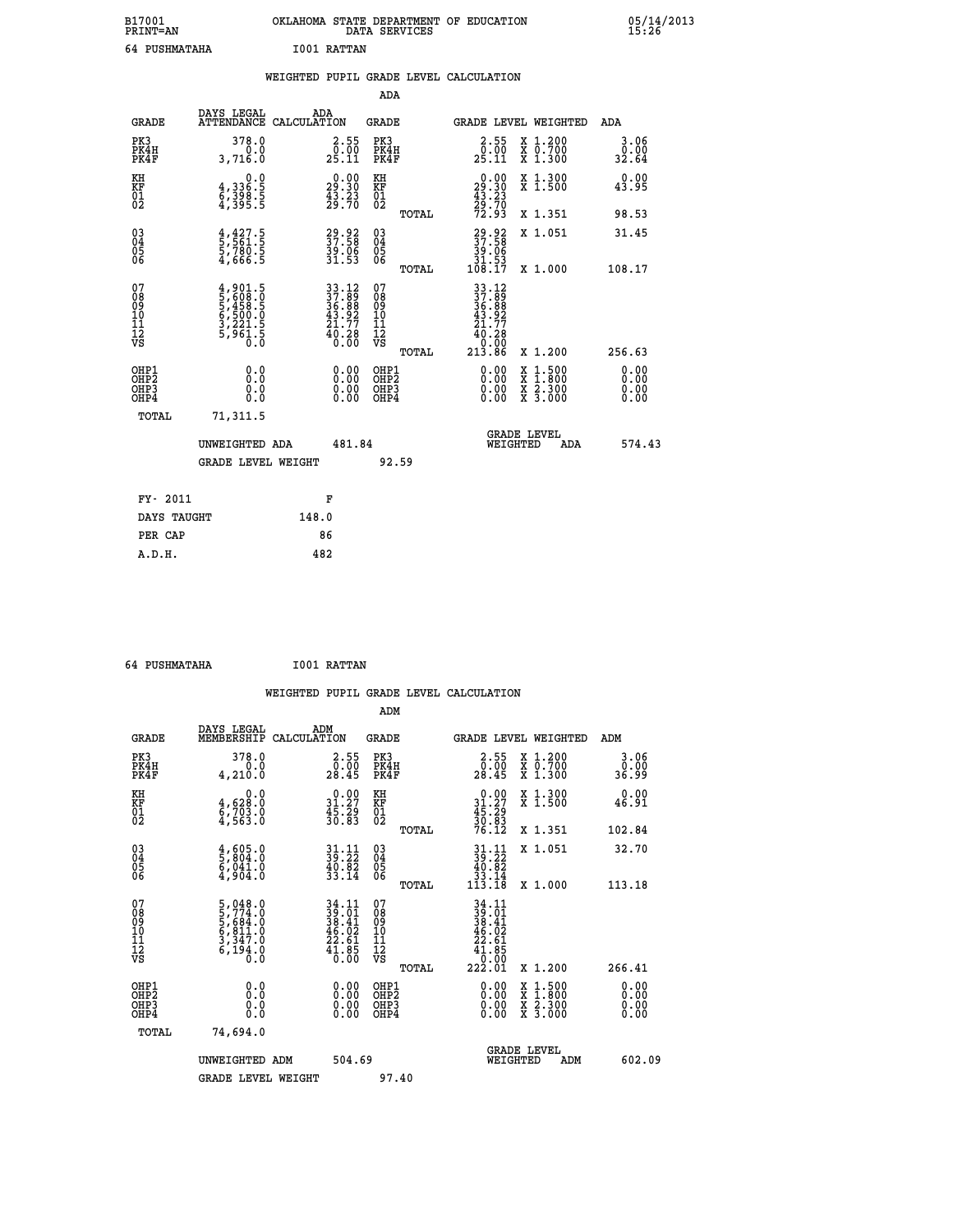| B17001<br><b>PRINT=AN</b> | OKLAHOMA STATE DEPARTMENT OF EDUCATION<br>SERVICES<br>DATA | 05/14/2013<br>15:26 |
|---------------------------|------------------------------------------------------------|---------------------|
| 64<br>PUSHMATAHA          | I010 CLAYTON                                               |                     |

| 64 PUSHMATAHA                                      |                                                                         |       | I010 CLAYTON                                                                     |                                                    |       |                                                                                      |                                                                                                                                              |                       |
|----------------------------------------------------|-------------------------------------------------------------------------|-------|----------------------------------------------------------------------------------|----------------------------------------------------|-------|--------------------------------------------------------------------------------------|----------------------------------------------------------------------------------------------------------------------------------------------|-----------------------|
|                                                    |                                                                         |       |                                                                                  |                                                    |       | WEIGHTED PUPIL GRADE LEVEL CALCULATION                                               |                                                                                                                                              |                       |
|                                                    |                                                                         |       |                                                                                  | <b>ADA</b>                                         |       |                                                                                      |                                                                                                                                              |                       |
| <b>GRADE</b>                                       | DAYS LEGAL<br>ATTENDANCE CALCULATION                                    |       | ADA                                                                              | <b>GRADE</b>                                       |       |                                                                                      | GRADE LEVEL WEIGHTED                                                                                                                         | <b>ADA</b>            |
| PK3<br>PK4H<br>PK4F                                | 951.0<br>$\overline{0}$ .0<br>3,307.0                                   |       | $\substack{6.10 \\ 0.00 \\ 21.20}$                                               | PK3<br>PK4H<br>PK4F                                |       | $\substack{6.10\\0.00\\21.20}$                                                       | X 1.200<br>X 0.700<br>X 1.300                                                                                                                | 7.32<br>0.00<br>27.56 |
| KH<br>KF<br>01<br>02                               | $\begin{smallmatrix}&&&0.0\\2,613.5\\2,641.5\\1,688.5\end{smallmatrix}$ |       | $\begin{smallmatrix} 0.00\\ 16.75\\ 16.93\\ 10.82 \end{smallmatrix}$             | KH<br>KF<br>01<br>02                               |       | $\begin{smallmatrix} 0.00\\ 16.75\\ 16.93\\ 16.83\\ 10.82\\ 27.75 \end{smallmatrix}$ | X 1.300<br>X 1.500                                                                                                                           | 0.00<br>25.13         |
|                                                    |                                                                         |       |                                                                                  |                                                    | TOTAL |                                                                                      | X 1.351                                                                                                                                      | 37.49                 |
| $\begin{matrix} 03 \\ 04 \\ 05 \\ 06 \end{matrix}$ | 2,855.5<br>2,693.0<br>2,649.0<br>2,157.0                                |       | $\begin{array}{l} 18\cdot 30\\ 17\cdot 26\\ 16\cdot 98\\ 13\cdot 83 \end{array}$ | $\begin{matrix} 03 \\ 04 \\ 05 \\ 06 \end{matrix}$ |       | $18.30$<br>$17.26$<br>$16.98$<br>$13.83$<br>$48.07$                                  | X 1.051                                                                                                                                      | 19.23                 |
|                                                    |                                                                         |       |                                                                                  |                                                    | TOTAL |                                                                                      | X 1.000                                                                                                                                      | 48.07                 |
| 07<br>08<br>09<br>11<br>11<br>12<br>VS             | 2,629.0<br>3,550.5<br>3,709.0<br>4,943.5<br>4,626.5<br>2,914.0<br>0.0   |       | $16.85$<br>$22.76$<br>$23.78$<br>$31.69$<br>$23.25$<br>$18.68$<br>$0.00$         | 07<br>08<br>09<br>11<br>11<br>12<br>VS             | TOTAL | $16.85$<br>$22.76$<br>$23.78$<br>$31.69$<br>$23.25$<br>$18.68$<br>00.07<br>137.01    | X 1.200                                                                                                                                      | 164.41                |
| OHP1<br>OHP2<br>OHP3<br>OHP4                       | 0.0<br>Ŏ.Ŏ<br>0.0<br>0.0                                                |       | $0.00$<br>$0.00$<br>0.00                                                         | OHP1<br>OHP2<br>OHP3<br>OHP4                       |       |                                                                                      | $\begin{smallmatrix} \mathtt{X} & 1\cdot500 \\ \mathtt{X} & 1\cdot800 \\ \mathtt{X} & 2\cdot300 \\ \mathtt{X} & 3\cdot000 \end{smallmatrix}$ | 0.00<br>0.00<br>0.00  |
| TOTAL                                              | 42,928.5                                                                |       |                                                                                  |                                                    |       |                                                                                      |                                                                                                                                              |                       |
|                                                    | UNWEIGHTED ADA                                                          |       | 275.18                                                                           |                                                    |       |                                                                                      | <b>GRADE LEVEL</b><br>WEIGHTED<br>ADA                                                                                                        | 329.21                |
|                                                    | <b>GRADE LEVEL WEIGHT</b>                                               |       |                                                                                  |                                                    | 54.03 |                                                                                      |                                                                                                                                              |                       |
| FY- 2011                                           |                                                                         |       | F                                                                                |                                                    |       |                                                                                      |                                                                                                                                              |                       |
| DAYS TAUGHT                                        |                                                                         | 156.0 |                                                                                  |                                                    |       |                                                                                      |                                                                                                                                              |                       |
| PER CAP                                            |                                                                         | 163   |                                                                                  |                                                    |       |                                                                                      |                                                                                                                                              |                       |
| A.D.H.                                             |                                                                         |       | 176                                                                              |                                                    |       |                                                                                      |                                                                                                                                              |                       |

 **64 PUSHMATAHA I010 CLAYTON**

 **ADM**

| <b>GRADE</b>                                         | DAYS LEGAL<br>MEMBERSHIP CALCULATION                                                | ADM                                                                                    | <b>GRADE</b>                                       |       |                                                                                                    | GRADE LEVEL WEIGHTED                     | ADM                  |
|------------------------------------------------------|-------------------------------------------------------------------------------------|----------------------------------------------------------------------------------------|----------------------------------------------------|-------|----------------------------------------------------------------------------------------------------|------------------------------------------|----------------------|
| PK3<br>PK4H<br>PK4F                                  | 951.0<br>3,307.0                                                                    | $\substack{6.10\\0.00\\21.20}$                                                         | PK3<br>PK4H<br>PK4F                                |       | 6.10<br>$\frac{\tilde{0} \cdot \tilde{0} \tilde{0}}{21 \cdot 20}$                                  | X 1.200<br>X 0.700<br>X 1.300            | 7.32<br>27.56        |
| KH<br>KF<br>01<br>02                                 | 0.0<br>2,902:0<br>2,710:0<br>1,726:0                                                | $\begin{array}{c} 0.00 \\ 18.60 \\ 17.37 \\ 11.06 \end{array}$                         | KH<br><b>KF</b><br>01<br>02                        |       | $\begin{smallmatrix} 0.00\\18.60\\17.37\\11.06\\28.43 \end{smallmatrix}$                           | X 1.300<br>X 1.500                       | 0.00<br>27.90        |
|                                                      |                                                                                     |                                                                                        |                                                    | TOTAL |                                                                                                    | X 1.351                                  | 38.41                |
| $\begin{matrix} 03 \\ 04 \\ 05 \\ 06 \end{matrix}$   | $\begin{smallmatrix} 2, 898.0\\ 2, 748.0\\ 2, 721.0\\ 2, 181.0 \end{smallmatrix}$   | $18.58$<br>$17.62$<br>$\frac{17.44}{13.98}$                                            | $\begin{matrix} 03 \\ 04 \\ 05 \\ 06 \end{matrix}$ |       | $18.58$<br>$17.62$<br>$17.44$<br>$13.98$<br>$49.04$                                                | X 1.051                                  | 19.53                |
|                                                      |                                                                                     |                                                                                        |                                                    | TOTAL |                                                                                                    | X 1.000                                  | 49.04                |
| 07<br>08<br>09<br>101<br>11<br>12<br>VS              | $2,639.0$<br>$3,588.0$<br>$3,923.0$<br>$5,130.0$<br>$3,782.0$<br>$3,014.0$<br>$0.0$ | $\begin{smallmatrix} 16.92\\23.00\\25.15\\32.88\\24.24\\29.32\\0.00 \end{smallmatrix}$ | 07<br>08<br>09<br>001<br>11<br>11<br>12<br>VS      | TOTAL | $\begin{smallmatrix} 16.92\ 23.002\ 5.152\ 32.81\ 32.424\ 19.32\ 0.001\ 141.51\ \end{smallmatrix}$ | X 1.200                                  | 169.81               |
| OHP1<br>OHP <sub>2</sub><br>OH <sub>P3</sub><br>OHP4 | 0.0<br>0.000                                                                        | $\begin{smallmatrix} 0.00 \ 0.00 \ 0.00 \ 0.00 \end{smallmatrix}$                      | OHP1<br>OHP <sub>2</sub><br>OHP3<br>OHP4           |       | 0.00<br>0.00                                                                                       | X 1:500<br>X 1:800<br>X 2:300<br>X 3:000 | 0.00<br>0.00<br>0.00 |
| TOTAL                                                | 44,220.0                                                                            |                                                                                        |                                                    |       |                                                                                                    |                                          |                      |
|                                                      | UNWEIGHTED<br>ADM                                                                   | 283.46                                                                                 |                                                    |       | WEIGHTED                                                                                           | <b>GRADE LEVEL</b><br>ADM                | 339.57               |
|                                                      | <b>GRADE LEVEL WEIGHT</b>                                                           |                                                                                        | 56.11                                              |       |                                                                                                    |                                          |                      |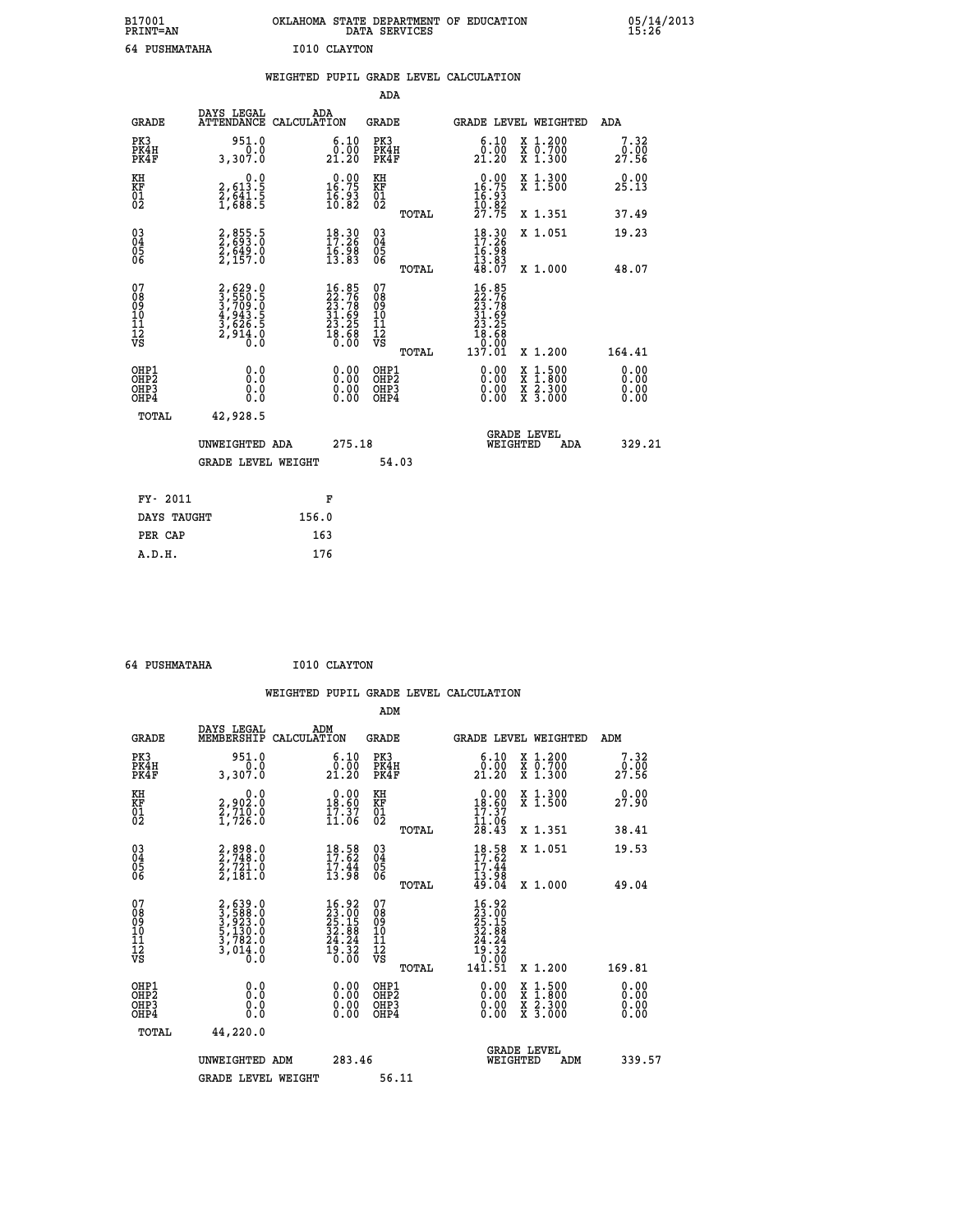| B17001<br><b>PRINT=AN</b> | OKLAHOMA<br>STATE DEPARTMENT OF EDUCATION<br>SERVICES<br>DATA | 05/14/2013<br>15:26 |
|---------------------------|---------------------------------------------------------------|---------------------|
| 64<br>PUSHMATAHA          | I013<br>ANTLERS                                               |                     |

| 64 PUSHMATAHA                                                      |                                                                                                                      |       | I013 ANTLERS                                                       |                                        |       |                                                                             |                                                                                          |                              |
|--------------------------------------------------------------------|----------------------------------------------------------------------------------------------------------------------|-------|--------------------------------------------------------------------|----------------------------------------|-------|-----------------------------------------------------------------------------|------------------------------------------------------------------------------------------|------------------------------|
|                                                                    |                                                                                                                      |       |                                                                    |                                        |       | WEIGHTED PUPIL GRADE LEVEL CALCULATION                                      |                                                                                          |                              |
|                                                                    |                                                                                                                      |       |                                                                    | <b>ADA</b>                             |       |                                                                             |                                                                                          |                              |
| <b>GRADE</b>                                                       | DAYS LEGAL<br>ATTENDANCE CALCULATION                                                                                 |       | ADA                                                                | GRADE                                  |       |                                                                             | GRADE LEVEL WEIGHTED                                                                     | ADA                          |
| PK3<br>PK4H<br>PK4F                                                | 356.0<br>0.053.0                                                                                                     |       | $\begin{smallmatrix} 2.03\0.00\\ 57.45 \end{smallmatrix}$          | PK3<br>PK4H<br>PK4F                    |       | $\begin{smallmatrix} 2.03\0.00\\ 57.45 \end{smallmatrix}$                   | X 1.200<br>X 0.700<br>X 1.300                                                            | 2.44<br>0.00<br>74.69        |
| KH<br>KF<br>01<br>02                                               | 0.0<br>13,631.0<br>13,502.5<br>11,740.0                                                                              |       | $77.89$<br>$77.89$<br>$77.16$<br>$67.09$                           | КH<br>KF<br>01<br>02                   |       | $\begin{smallmatrix} &0.00\ 77.89\ 77.16\ 67.09\ 144.25\ \end{smallmatrix}$ | X 1.300<br>X 1.500                                                                       | 0.00<br>116.84               |
|                                                                    |                                                                                                                      |       |                                                                    |                                        | TOTAL |                                                                             | X 1.351                                                                                  | 194.88                       |
| $\begin{smallmatrix} 03 \\[-4pt] 04 \end{smallmatrix}$<br>05<br>06 | $\begin{smallmatrix} 10, 833.5\\ 12, 914.5\\ 13, 658.5\\ 10, 947.5 \end{smallmatrix}$                                |       | $\begin{smallmatrix} 61.91\ 73.80\ 78.05\ 62.56 \end{smallmatrix}$ | $^{03}_{04}$<br>$\frac{05}{06}$        |       | $\frac{61.91}{73.80}$                                                       | X 1.051                                                                                  | 65.07                        |
|                                                                    |                                                                                                                      |       |                                                                    |                                        | TOTAL | $\frac{62.56}{214.41}$                                                      | X 1.000                                                                                  | 214.41                       |
| 07<br>08<br>09<br>11<br>11<br>12<br>VS                             | $\begin{smallmatrix} 11, 551.5\\ 11, 594.5\\ 11, 643.0\\ 12, 130.0\\ 11, 011.5\\ 11, 182.0 \end{smallmatrix}$<br>Ō.Ō |       | 66.01<br>66.25<br>66.53<br>69.31<br>62.92<br>63.90<br>63.00        | 07<br>08<br>09<br>11<br>11<br>12<br>VS |       | 66.01<br>66.253<br>66.531<br>63.31<br>63.900<br>63.900                      |                                                                                          |                              |
|                                                                    |                                                                                                                      |       |                                                                    |                                        | TOTAL | 394.92                                                                      | X 1.200                                                                                  | 473.90                       |
| OHP1<br>OHP2<br>OHP3<br>OHP4                                       | 0.000<br>0.0<br>0.0                                                                                                  |       | 0.00<br>$\begin{smallmatrix} 0.00 \ 0.00 \end{smallmatrix}$        | OHP1<br>OHP2<br>OHP3<br>OHP4           |       | 0.00<br>0.00                                                                | $\begin{smallmatrix} x & 1.500 \\ x & 1.800 \\ x & 2.300 \\ x & 3.000 \end{smallmatrix}$ | 0.00<br>0.00<br>0.00<br>0.00 |
| TOTAL                                                              | 166,749.0                                                                                                            |       |                                                                    |                                        |       |                                                                             |                                                                                          |                              |
|                                                                    | UNWEIGHTED ADA                                                                                                       |       | 952.86                                                             |                                        |       |                                                                             | <b>GRADE LEVEL</b><br>WEIGHTED<br>ADA                                                    | 1,142.23                     |
|                                                                    | <b>GRADE LEVEL WEIGHT</b>                                                                                            |       |                                                                    | 189.37                                 |       |                                                                             |                                                                                          |                              |
| FY- 2011                                                           |                                                                                                                      |       | F                                                                  |                                        |       |                                                                             |                                                                                          |                              |
| DAYS TAUGHT                                                        |                                                                                                                      | 175.0 |                                                                    |                                        |       |                                                                             |                                                                                          |                              |
| PER CAP                                                            |                                                                                                                      |       | 88                                                                 |                                        |       |                                                                             |                                                                                          |                              |
| A.D.H.                                                             |                                                                                                                      |       | 505                                                                |                                        |       |                                                                             |                                                                                          |                              |

 **64 PUSHMATAHA I013 ANTLERS**

 **ADM**

| <b>GRADE</b>                                                 | DAYS LEGAL                                                                                                    | ADM<br>MEMBERSHIP CALCULATION                                        | <b>GRADE</b>                                  |       |                                                                                     | GRADE LEVEL WEIGHTED                     | ADM                   |
|--------------------------------------------------------------|---------------------------------------------------------------------------------------------------------------|----------------------------------------------------------------------|-----------------------------------------------|-------|-------------------------------------------------------------------------------------|------------------------------------------|-----------------------|
| PK3<br>PK4H<br>PK4F                                          | 376.0<br>0.0<br>11,002.0                                                                                      | 2.15<br>$\bar{0}.\bar{0}\bar{0}\over 62.87$                          | PK3<br>PK4H<br>PK4F                           |       | 2.15<br>$\bar{0}.\bar{0}\bar{0}\over 62.87$                                         | X 1.200<br>X 0.700<br>X 1.300            | 2.58<br>0.00<br>81.73 |
| KH<br>KF<br>$\overline{01}$                                  | 0.0<br>14,804.0<br>14,395.0<br>12,479.0                                                                       | $0.00$<br>84.59<br>$\frac{82.26}{71.31}$                             | KH<br>KF<br>$^{01}_{02}$                      |       | $0.00$<br>84.59<br>$\frac{82.26}{71.31}$<br>153.57                                  | X 1.300<br>X 1.500                       | 0.00<br>126.89        |
|                                                              |                                                                                                               |                                                                      |                                               | TOTAL |                                                                                     | X 1.351                                  | 207.47                |
| $\begin{smallmatrix} 03 \\[-4pt] 04 \end{smallmatrix}$<br>Ŏ5 | $\begin{smallmatrix} 11 & 666 & 0 \\ 13 & 598 & 0 \\ 14 & 432 & 0 \\ 11 & 703 & 0 \end{smallmatrix}$          | 56.66<br>$\frac{82.47}{66.87}$                                       | $\substack{03 \\ 04}$<br>05                   |       | $\begin{smallmatrix} 66.66\\ 77.70\\ 82.47\\ 66.87\\ 227.04 \end{smallmatrix}$      | X 1.051                                  | 70.06                 |
| 06                                                           |                                                                                                               |                                                                      | 06                                            | TOTAL |                                                                                     | X 1.000                                  | 227.04                |
| 07<br>089<br>090<br>1112<br>VS                               | $\begin{smallmatrix} 12,467.0\\ 12,416.0\\ 12,601.0\\ 12,924.0\\ 11,786.0\\ 11,775.0\\ 0.0 \end{smallmatrix}$ | 71.24<br>$70.95$<br>$72.01$<br>$73.85$<br>$67.35$<br>$67.29$<br>0.00 | 07<br>08<br>09<br>001<br>11<br>11<br>12<br>VS | TOTAL | 71.24<br>$70.95$<br>$72.015$<br>$73.85$<br>$67.35$<br>$67.29$<br>$0.00$<br>$422.69$ | X 1.200                                  | 507.23                |
| OHP1<br>OH <sub>P</sub> <sub>2</sub><br>OHP3<br>OHP4         | 0.0<br>0.0<br>Ŏ.Ŏ                                                                                             |                                                                      | OHP1<br>OHP <sub>2</sub><br>OHP3<br>OHP4      |       | 0.00<br>0.00<br>0.00                                                                | X 1:500<br>X 1:800<br>X 2:300<br>X 3:000 | 0.00<br>0.00<br>0.00  |
| TOTAL                                                        | 178,424.0                                                                                                     |                                                                      |                                               |       |                                                                                     |                                          |                       |
|                                                              | UNWEIGHTED ADM                                                                                                | 1,019.57                                                             |                                               |       | WEIGHTED                                                                            | <b>GRADE LEVEL</b><br>ADM                | 1,223.00              |
|                                                              | <b>GRADE LEVEL WEIGHT</b>                                                                                     |                                                                      | 203.43                                        |       |                                                                                     |                                          |                       |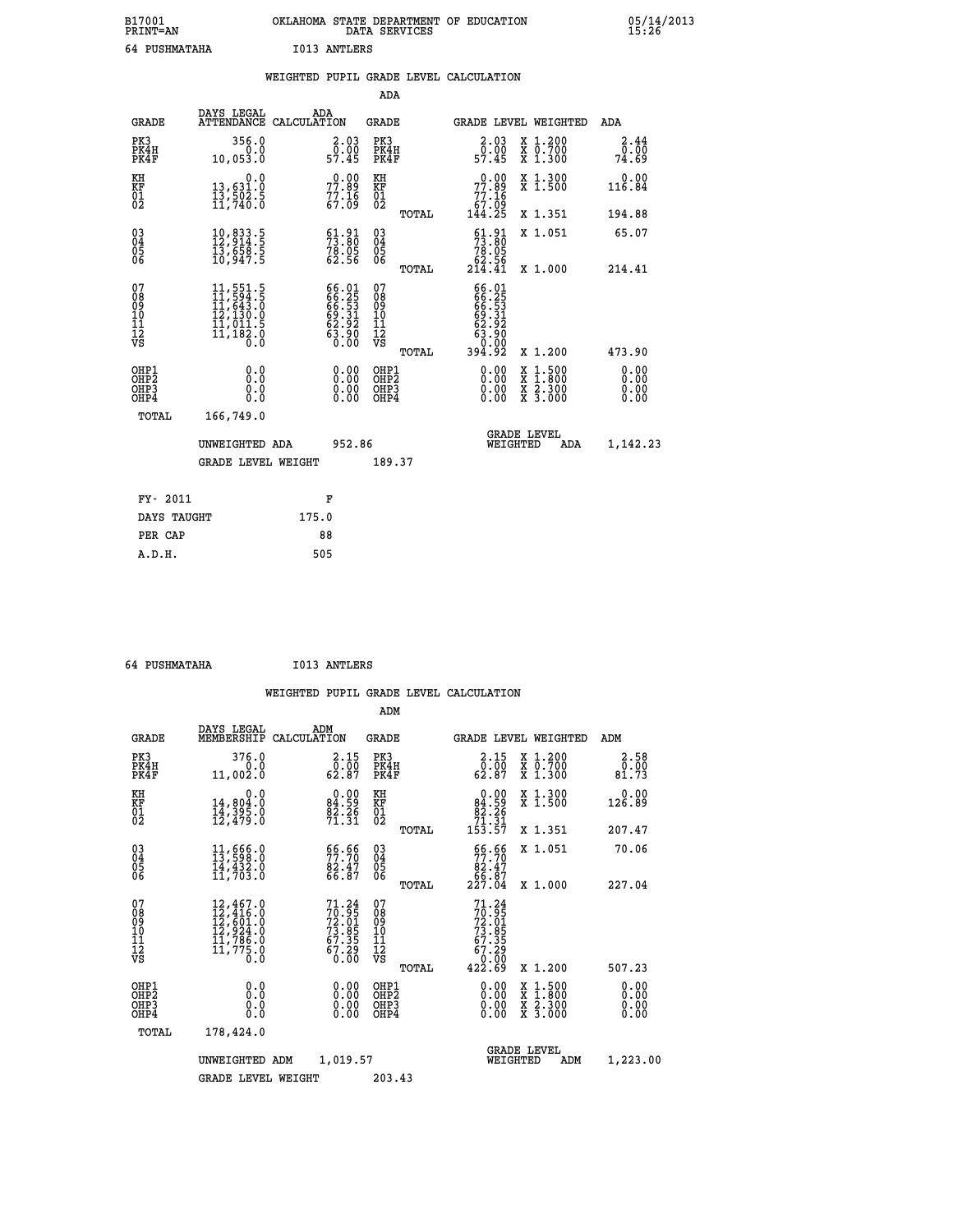| B17001<br><b>PRINT=AN</b> | OKLAHOMA STATE DEPARTMENT OF EDUCATION<br>DATA SERVICES | 05/14/2013<br>15:26 |
|---------------------------|---------------------------------------------------------|---------------------|
| 64 PUSHMATAHA             | 1022 MOYERS                                             |                     |

|                                                                    |                                                                                                         | WEIGHTED PUPIL GRADE LEVEL CALCULATION                                                                                  |                                          |       |                                                                                                    |                                                                                                                                           |                              |
|--------------------------------------------------------------------|---------------------------------------------------------------------------------------------------------|-------------------------------------------------------------------------------------------------------------------------|------------------------------------------|-------|----------------------------------------------------------------------------------------------------|-------------------------------------------------------------------------------------------------------------------------------------------|------------------------------|
|                                                                    |                                                                                                         |                                                                                                                         | <b>ADA</b>                               |       |                                                                                                    |                                                                                                                                           |                              |
| <b>GRADE</b>                                                       | DAYS LEGAL                                                                                              | ADA<br>ATTENDANCE CALCULATION                                                                                           | GRADE                                    |       |                                                                                                    | GRADE LEVEL WEIGHTED                                                                                                                      | ADA                          |
| PK3<br>PK4H<br>PK4F                                                | 231.0<br>0.0<br>1,646.0                                                                                 | $\begin{array}{c} 1.59 \\ 0.00 \\ 11.35 \end{array}$                                                                    | PK3<br>PK4H<br>PK4F                      |       | $\begin{smallmatrix} 1.59\\[-1.2mm] 0.00\\[-1.3mm] 11.35\end{smallmatrix}$                         | X 1.200<br>X 0.700<br>X 1.300                                                                                                             | 1.91<br>0.00<br>14.76        |
| KH<br>ΚF<br>$\frac{01}{02}$                                        | 0.0<br>1,402:0<br>1,659:5<br>1,491:0                                                                    | $\begin{smallmatrix} 0.00\\ 9.67\\ 11.44\\ 10.28 \end{smallmatrix}$                                                     | KH<br>KF<br>01<br>02                     |       | $0.00$<br>1.67<br>11.44                                                                            | X 1.300<br>X 1.500                                                                                                                        | 0.00<br>14.51                |
|                                                                    |                                                                                                         |                                                                                                                         |                                          | TOTAL | 1ō:2§<br>21.72                                                                                     | X 1.351                                                                                                                                   | 29.34                        |
| $\begin{smallmatrix} 03 \\[-4pt] 04 \end{smallmatrix}$<br>Ŏ5<br>06 | $\frac{1}{2}$ , $\frac{416}{509}$ : 5<br>$\frac{1}{6}$ , $\frac{6}{3}$ , $\frac{3}{6}$ , $\frac{6}{3}$  | 10.77<br>$\frac{1}{12}.\frac{1}{8}$                                                                                     | $\substack{03 \\ 04}$<br>05<br>06        |       | 10.77<br>11.12                                                                                     | X 1.051                                                                                                                                   | 10.27                        |
|                                                                    |                                                                                                         |                                                                                                                         |                                          | TOTAL | $\frac{12.85}{34.38}$                                                                              | X 1.000                                                                                                                                   | 34.38                        |
| 07<br>08<br>09<br>101<br>11<br>12<br>VS                            | $\begin{smallmatrix} 1,640.0\\ 1,502.0\\ 1,197.5\\ 2,320.5\\ 2,782.5\\ 1,493.5\\ 0.0 \end{smallmatrix}$ | $\begin{smallmatrix} 11\cdot 31\\10\cdot 36\\8\cdot 26\\16\cdot 00\\19\cdot 19\\10\cdot 30\\0\cdot 00\end{smallmatrix}$ | 07<br>08<br>09<br>11<br>11<br>12<br>VS   |       | 11.31<br>$\begin{array}{c}\n 10.36 \\  10.26 \\  16.00 \\  19.19 \\  10.30 \\  0.00\n \end{array}$ |                                                                                                                                           |                              |
|                                                                    |                                                                                                         |                                                                                                                         |                                          | TOTAL | 75.42                                                                                              | X 1.200                                                                                                                                   | 90.50                        |
| OHP1<br>OH <sub>P</sub> 2<br>OH <sub>P3</sub><br>OHP4              | 0.0<br>0.0<br>0.0                                                                                       | 0.00<br>0.00<br>0.00                                                                                                    | OHP1<br>OHP <sub>2</sub><br>OHP3<br>OHP4 |       | 0.00<br>0.00<br>0.00                                                                               | $\begin{smallmatrix} \mathtt{X} & 1\cdot500\\ \mathtt{X} & 1\cdot800\\ \mathtt{X} & 2\cdot300\\ \mathtt{X} & 3\cdot000 \end{smallmatrix}$ | 0.00<br>0.00<br>0.00<br>0.00 |
| TOTAL                                                              | 23,767.5                                                                                                |                                                                                                                         |                                          |       |                                                                                                    |                                                                                                                                           |                              |
|                                                                    | UNWEIGHTED ADA                                                                                          |                                                                                                                         | 163.90                                   |       | WEIGHTED                                                                                           | <b>GRADE LEVEL</b><br><b>ADA</b>                                                                                                          | 195.67                       |
|                                                                    | <b>GRADE LEVEL WEIGHT</b>                                                                               |                                                                                                                         |                                          | 31.77 |                                                                                                    |                                                                                                                                           |                              |
| FY- 2011                                                           |                                                                                                         | F                                                                                                                       |                                          |       |                                                                                                    |                                                                                                                                           |                              |
| DAYS TAUGHT                                                        |                                                                                                         | 145.0                                                                                                                   |                                          |       |                                                                                                    |                                                                                                                                           |                              |
| PER CAP                                                            |                                                                                                         | 95                                                                                                                      |                                          |       |                                                                                                    |                                                                                                                                           |                              |
| A.D.H.                                                             |                                                                                                         | 164                                                                                                                     |                                          |       |                                                                                                    |                                                                                                                                           |                              |

 **64 PUSHMATAHA I022 MOYERS**

| <b>GRADE</b>                                       | DAYS LEGAL<br>MEMBERSHIP                                                          | ADM<br>CALCULATION                                                                                                           | <b>GRADE</b>                                       |       | GRADE LEVEL WEIGHTED                                                                                       |                                          | ADM                   |  |
|----------------------------------------------------|-----------------------------------------------------------------------------------|------------------------------------------------------------------------------------------------------------------------------|----------------------------------------------------|-------|------------------------------------------------------------------------------------------------------------|------------------------------------------|-----------------------|--|
| PK3<br>PK4H<br>PK4F                                | 255.0<br>1,885.0                                                                  | 1.76<br>$\bar{0.00}$<br>13.00                                                                                                | PK3<br>PK4H<br>PK4F                                |       | 1.76<br>$\bar{0}.\dot{0} \,\dot{0}$<br>13.00                                                               | X 1.200<br>X 0.700<br>X 1.300            | 2.11<br>0.00<br>16.90 |  |
| KH<br>KF<br>01<br>02                               | 0.0<br>$\frac{1}{1}, \frac{493}{749}$ .0<br>1,532.0                               | $\begin{smallmatrix} 0.00\\ 10.30\\ 12.96\\ 16.57 \end{smallmatrix}$                                                         | KH<br>KF<br>01<br>02                               |       | $\begin{array}{c} 0.00 \\ 10.30 \\ 12.06 \\ 10.57 \\ 22.63 \end{array}$                                    | X 1.300<br>X 1.500                       | 0.00<br>15.45         |  |
|                                                    |                                                                                   |                                                                                                                              |                                                    | TOTAL |                                                                                                            | X 1.351                                  | 30.57                 |  |
| $\begin{matrix} 03 \\ 04 \\ 05 \\ 06 \end{matrix}$ | $\frac{1}{1}, \frac{442}{570} . 0 \\ 1, 706 . 0 \\ 1, 980 . 0$                    | $\begin{array}{c} 9.94 \\ 10.83 \\ 11.77 \\ 13.66 \end{array}$                                                               | $\begin{matrix} 03 \\ 04 \\ 05 \\ 06 \end{matrix}$ |       | $\begin{array}{r} 9.94 \\ 10.83 \\ 11.77 \\ 13.66 \\ 36.26 \end{array}$                                    | X 1.051                                  | 10.45                 |  |
|                                                    |                                                                                   |                                                                                                                              |                                                    | TOTAL |                                                                                                            | X 1.000                                  | 36.26                 |  |
| 07<br>089<br>090<br>1112<br>VS                     | $1,734.0$<br>$1,299.0$<br>$1,248.0$<br>$2,445.0$<br>$2,893.0$<br>$1,524.0$<br>0.0 | $\begin{array}{c} 11.96 \\[-2pt] 11.03 \\[-2pt] 8.61 \\[-2pt] 16.86 \\[-2pt] 19.95 \\[-2pt] 10.51 \\[-2pt] 0.50 \end{array}$ | 07<br>08<br>09<br>11<br>11<br>12<br>VS             | TOTAL | $\begin{smallmatrix} 11.96 \\ 11.03 \\ 8.61 \\ 16.86 \\ 19.95 \\ 10.51 \\ 0.00 \\ 78.92 \end{smallmatrix}$ | X 1.200                                  | 94.70                 |  |
| OHP1<br>OHP2<br>OHP3<br>OHP4                       | 0.0<br>0.000                                                                      |                                                                                                                              | OHP1<br>OHP2<br>OHP3<br>OHP4                       |       |                                                                                                            | X 1:500<br>X 1:800<br>X 2:300<br>X 3:000 | 0.00<br>0.00<br>0.00  |  |
| TOTAL                                              | 25,055.0                                                                          |                                                                                                                              |                                                    |       |                                                                                                            |                                          |                       |  |
|                                                    | UNWEIGHTED<br>ADM                                                                 | 172.81                                                                                                                       |                                                    |       | WEIGHTED                                                                                                   | <b>GRADE LEVEL</b><br>ADM                | 206.44                |  |
|                                                    | <b>GRADE LEVEL WEIGHT</b>                                                         |                                                                                                                              | 33.63                                              |       |                                                                                                            |                                          |                       |  |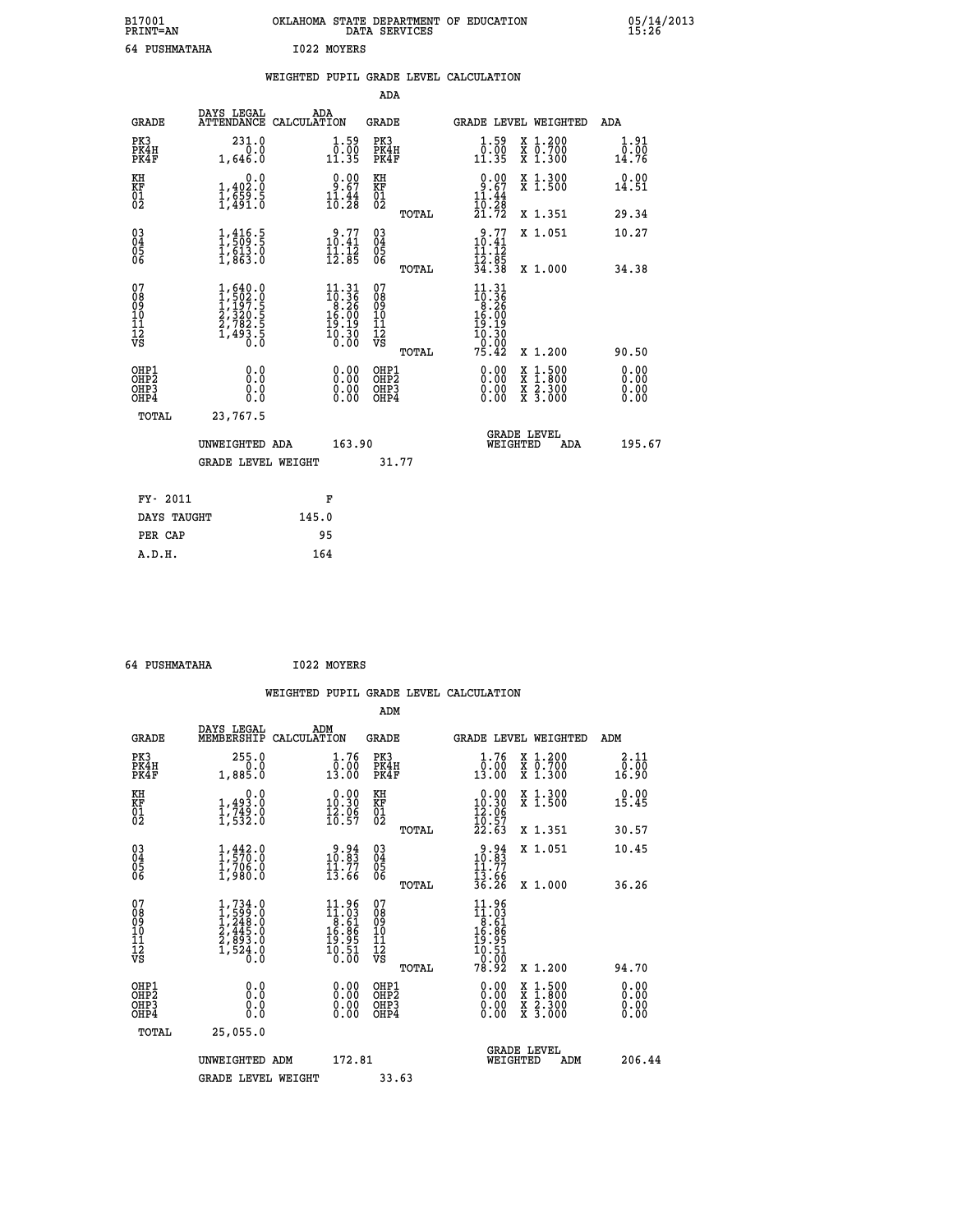| B17001<br><b>PRINT=AN</b> | OKLAHOMA STATE DEPARTMENT OF EDUCATION<br>DATA SERVICES | 05/14/2013<br>15:26 |
|---------------------------|---------------------------------------------------------|---------------------|
| PUSHMATAHA                | COUNTY TOTALS                                           |                     |

|                                                              |                                                                                           | WEIGHTED PUPIL GRADE LEVEL CALCULATION                                                             |                                                 |                                                                                                                                                                                                                                                                                |                                                                                                                                              |                         |
|--------------------------------------------------------------|-------------------------------------------------------------------------------------------|----------------------------------------------------------------------------------------------------|-------------------------------------------------|--------------------------------------------------------------------------------------------------------------------------------------------------------------------------------------------------------------------------------------------------------------------------------|----------------------------------------------------------------------------------------------------------------------------------------------|-------------------------|
|                                                              |                                                                                           |                                                                                                    | ADA                                             |                                                                                                                                                                                                                                                                                |                                                                                                                                              |                         |
| <b>GRADE</b>                                                 | DAYS LEGAL                                                                                | ADA<br>ATTENDANCE CALCULATION                                                                      | <b>GRADE</b>                                    | <b>GRADE LEVEL WEIGHTED</b>                                                                                                                                                                                                                                                    |                                                                                                                                              | ADA                     |
| PK3<br>PK4H<br>PK4F                                          | 6,638.0<br>0.0<br>23,622.5                                                                | 41.70<br>$\frac{0.00}{145.71}$                                                                     | PK3<br>PK4H<br>PK4F                             | 41.70<br>$\frac{0.00}{145.71}$                                                                                                                                                                                                                                                 | X 1.200<br>X 0.700<br>X 1.300                                                                                                                | 50.05<br>0.00<br>189.42 |
| KH<br>KF<br>01<br>02                                         | $\begin{smallmatrix} & & 0.0\ 25,537.5\ 26,699.0\ 22,202.0 \end{smallmatrix}$             | $0.00$<br>155.77<br>$\frac{164}{135}$ : 34                                                         | KH<br>KF<br>01<br>02                            | $0.00$<br>155.77<br>$\frac{164}{135}$ : $\frac{34}{25}$<br>$\frac{36}{300}$ : $\frac{26}{26}$                                                                                                                                                                                  | X 1.300<br>X 1.500                                                                                                                           | 0.00<br>233.68          |
|                                                              |                                                                                           |                                                                                                    | TOTAL                                           |                                                                                                                                                                                                                                                                                | X 1.351                                                                                                                                      | 405.64                  |
| $\begin{smallmatrix} 03 \\[-4pt] 04 \end{smallmatrix}$<br>05 | 23, 342.5<br>26, 456.5<br>26, 934.5<br>23, 069.0                                          | $\begin{smallmatrix} 143.56\\ 162.78\\ 165.38\\ 142.21 \end{smallmatrix}$                          | $^{03}_{04}$<br>05                              | 143.56<br>162.78<br>165.38                                                                                                                                                                                                                                                     | X 1.051                                                                                                                                      | 621.25                  |
| 06                                                           |                                                                                           |                                                                                                    | 06<br>TOTAL                                     | $\frac{142.21}{470.37}$                                                                                                                                                                                                                                                        | X 1.000                                                                                                                                      | 470.37                  |
| 07<br>08<br>09<br>10<br>11<br>11<br>12<br>νs                 | $23,865.0$<br>$25,535.0$<br>$22,008.0$<br>$25,894.0$<br>$20,642.0$<br>$21,551.0$<br>$0.0$ | $\begin{smallmatrix} 146.93\\ 157.79\\ 135.45\\ 160.92\\ 127.13\\ 133.16\\ 0.00 \end{smallmatrix}$ | 07<br>08<br>09<br>10<br>11<br>12<br>VS<br>TOTAL | $\begin{smallmatrix} 146\cdot93\\ 157\cdot79\\ 135\cdot45\\ 160\cdot92\\ 167\cdot13\\ 133\cdot16\\ 0\cdot00\\ 861\cdot38\end{smallmatrix}$                                                                                                                                     | X 1.200                                                                                                                                      | 1,033.65                |
| OHP1<br>OHP2<br>OHP3<br>OHP4                                 | 0.0<br>0.0<br>$0.\overline{0}$                                                            | $\begin{smallmatrix} 0.00 \ 0.00 \ 0.00 \ 0.00 \end{smallmatrix}$                                  | OHP1<br>OHP2<br>OHP3<br>OHP4                    | $\begin{smallmatrix} 0.00 & 0.00 & 0.00 & 0.00 & 0.00 & 0.00 & 0.00 & 0.00 & 0.00 & 0.00 & 0.00 & 0.00 & 0.00 & 0.00 & 0.00 & 0.00 & 0.00 & 0.00 & 0.00 & 0.00 & 0.00 & 0.00 & 0.00 & 0.00 & 0.00 & 0.00 & 0.00 & 0.00 & 0.00 & 0.00 & 0.00 & 0.00 & 0.00 & 0.00 & 0.00 & 0.0$ | $\begin{smallmatrix} \mathtt{X} & 1\cdot500 \\ \mathtt{X} & 1\cdot800 \\ \mathtt{X} & 2\cdot300 \\ \mathtt{X} & 3\cdot000 \end{smallmatrix}$ | 0.00<br>0.00<br>0.00    |
| TOTAL                                                        | 343,996.5                                                                                 |                                                                                                    |                                                 |                                                                                                                                                                                                                                                                                |                                                                                                                                              |                         |
|                                                              | UNWEIGHTED ADA                                                                            | 2,118.75                                                                                           |                                                 | <b>GRADE LEVEL</b><br>WEIGHTED                                                                                                                                                                                                                                                 | ADA                                                                                                                                          | 2,533.69                |
|                                                              | <b>GRADE LEVEL WEIGHT</b>                                                                 |                                                                                                    | 414.94                                          |                                                                                                                                                                                                                                                                                |                                                                                                                                              |                         |
| FY- 2011                                                     |                                                                                           | F                                                                                                  |                                                 |                                                                                                                                                                                                                                                                                |                                                                                                                                              |                         |
| DAYS TAUGHT                                                  |                                                                                           | 1,103.0                                                                                            |                                                 |                                                                                                                                                                                                                                                                                |                                                                                                                                              |                         |
| PER CAP                                                      |                                                                                           | 786                                                                                                |                                                 |                                                                                                                                                                                                                                                                                |                                                                                                                                              |                         |

 **PUSHMATAHA COUNTY TOTALS**

 **A.D.H. 1,569**

|                                                       |                                                                                           |                                                                                                       | ADM                                                |                                                                                  |                                          |                              |
|-------------------------------------------------------|-------------------------------------------------------------------------------------------|-------------------------------------------------------------------------------------------------------|----------------------------------------------------|----------------------------------------------------------------------------------|------------------------------------------|------------------------------|
| <b>GRADE</b>                                          | DAYS LEGAL<br>MEMBERSHIP                                                                  | ADM<br>CALCULATION                                                                                    | <b>GRADE</b>                                       | <b>GRADE LEVEL WEIGHTED</b>                                                      |                                          | ADM                          |
| PK3<br>PK4H<br>PK4F                                   | 6,909.0<br>0.0<br>25,876.0                                                                | 43.43<br>0.00<br>159.71                                                                               | PK3<br>PK4H<br>PK4F                                | 43.43<br>0.00<br>159.71                                                          | X 1.200<br>X 0.700<br>X 1.300            | 50.05<br>0.00<br>207.64      |
| KH<br>KF<br>01<br>02                                  | 0.0<br>27,616:0<br>28,265:0<br>23,364:0                                                   | $\begin{smallmatrix}&&0.00\\168.37\\173.88\\142.92\end{smallmatrix}$                                  | KH<br>KF<br>01<br>02                               | 0.00<br>168:37<br>173:88<br>142:92<br>316:80                                     | X 1.300<br>X 1.500                       | 0.00<br>252.57               |
|                                                       |                                                                                           |                                                                                                       | TOTAL                                              |                                                                                  | X 1.351                                  | 428.00                       |
| 03<br>04<br>05<br>06                                  | 24,539.0<br>27,576.0<br>28,258.0<br>24, 298.0                                             | $\begin{smallmatrix} 150.71\ 169.59\ 173.46\ 149.70 \end{smallmatrix}$                                | $\begin{matrix} 03 \\ 04 \\ 05 \\ 06 \end{matrix}$ | 150.71<br>169.59<br>173.46<br>149.70<br>492.75                                   | X 1.051                                  | 158.41                       |
|                                                       |                                                                                           |                                                                                                       | TOTAL                                              |                                                                                  | X 1.000                                  | 492.75                       |
| 07<br>08<br>09<br>101<br>112<br>VS                    | $25,149.0$<br>$26,848.0$<br>$23,456.0$<br>$27,310.0$<br>$21,808.0$<br>$22,507.0$<br>$0.0$ | $154.62$<br>$165.71$<br>$144.18$<br>$\begin{array}{r} 169.61 \\ 134.15 \\ 138.97 \\ 0.00 \end{array}$ | 07<br>08<br>09<br>11<br>11<br>12<br>VS<br>TOTAL    | $154.62$<br>$165.71$<br>$144.18$<br>169.61<br>134.15<br>138.97<br>0.00<br>907.24 | X 1.200                                  | 1,088.68                     |
| OHP1<br>OH <sub>P</sub> 2<br>OH <sub>P3</sub><br>OHP4 | 0.0<br>0.000                                                                              | $0.00$<br>$0.00$<br>0.00                                                                              | OHP1<br>OHP2<br>OHP3<br>OHP4                       | $0.00$<br>$0.00$<br>0.00                                                         | X 1:500<br>X 1:800<br>X 2:300<br>X 3:000 | 0.00<br>0.00<br>0.00<br>0.00 |
| TOTAL                                                 | 363,779.0                                                                                 |                                                                                                       |                                                    |                                                                                  |                                          |                              |
|                                                       | UNWEIGHTED                                                                                | 2,239.01<br>ADM                                                                                       |                                                    | <b>GRADE LEVEL</b><br>WEIGHTED                                                   | ADM                                      | 2,680.16                     |
|                                                       | <b>GRADE LEVEL WEIGHT</b>                                                                 |                                                                                                       | 441.15                                             |                                                                                  |                                          |                              |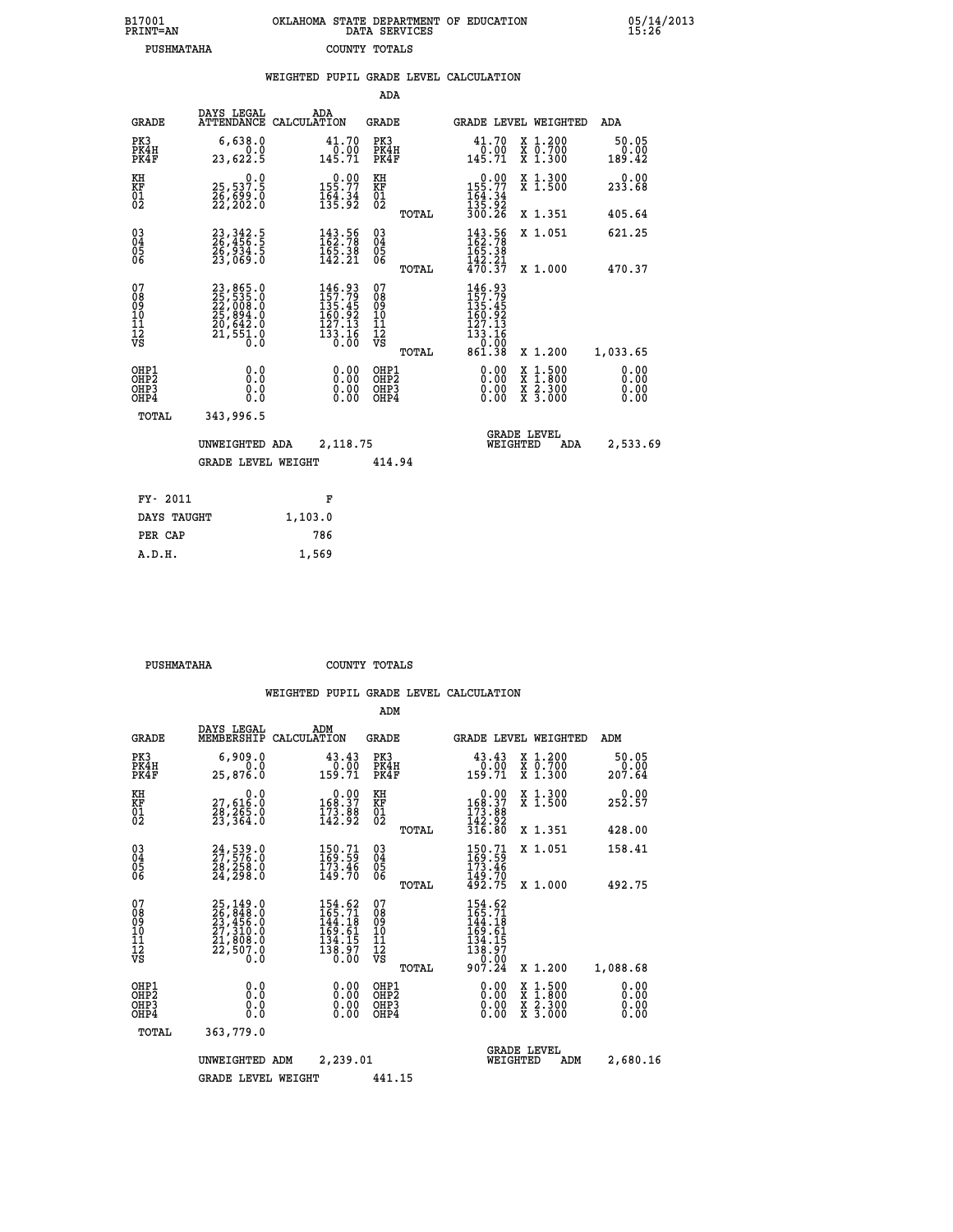| B17001<br><b>PRINT=AN</b> | OKLAHOMA STATE DEPARTMENT OF EDUCATION<br>DATA SERVICES | 05/14/2013<br>15:26 |
|---------------------------|---------------------------------------------------------|---------------------|
| 65 ROGER MILLS            | I003 LEEDEY                                             |                     |

|                                           |                                                                         |       |                                                                                 |                                                     |       | WEIGHTED PUPIL GRADE LEVEL CALCULATION                                                                                                                                                                                                                                         |                                                                                                                                      |                       |
|-------------------------------------------|-------------------------------------------------------------------------|-------|---------------------------------------------------------------------------------|-----------------------------------------------------|-------|--------------------------------------------------------------------------------------------------------------------------------------------------------------------------------------------------------------------------------------------------------------------------------|--------------------------------------------------------------------------------------------------------------------------------------|-----------------------|
|                                           |                                                                         |       |                                                                                 | ADA                                                 |       |                                                                                                                                                                                                                                                                                |                                                                                                                                      |                       |
| <b>GRADE</b>                              | DAYS LEGAL<br>ATTENDANCE CALCULATION                                    | ADA   |                                                                                 | <b>GRADE</b>                                        |       |                                                                                                                                                                                                                                                                                | GRADE LEVEL WEIGHTED                                                                                                                 | <b>ADA</b>            |
| PK3<br>PK4H<br>PK4F                       | 0.0<br>$1,722.\overline{5}$                                             |       | $\begin{smallmatrix} 0.00\\ 0.00\\ 10.07 \end{smallmatrix}$                     | PK3<br>PK4H<br>PK4F                                 |       | 0.00<br>ŏ:ŏŏ<br>10:07                                                                                                                                                                                                                                                          | X 1.200<br>X 0.700<br>X 1.300                                                                                                        | 0.00<br>0.00<br>13.09 |
| KH<br>KF<br>01<br>02                      | $\begin{smallmatrix}&&&0.0\\2,513.5\\2,235.5\\1,972.5\end{smallmatrix}$ |       | $\begin{smallmatrix} 0.00\\14.70\\13.07\\11.54 \end{smallmatrix}$               | KH<br>KF<br>01<br>02                                |       | 0.00<br>$14.70$<br>$13.07$<br>$11.54$<br>$24.61$                                                                                                                                                                                                                               | X 1.300<br>X 1.500                                                                                                                   | 0.00<br>22.05         |
|                                           |                                                                         |       |                                                                                 |                                                     | TOTAL |                                                                                                                                                                                                                                                                                | X 1.351                                                                                                                              | 33.25                 |
| 03<br>04<br>05<br>06                      | 2,062.0<br>3,010.5<br>1,680.5<br>3,729.0                                |       | $\begin{array}{c} 12\cdot 06\\ 17\cdot 61\\ 9\cdot 83\\ 21\cdot 81 \end{array}$ | $\begin{array}{c} 03 \\ 04 \\ 05 \\ 06 \end{array}$ |       | $12.06$<br>$17.61$<br>$9.83$<br>$21.81$<br>$49.25$                                                                                                                                                                                                                             | X 1.051                                                                                                                              | 12.68                 |
|                                           |                                                                         |       |                                                                                 |                                                     | TOTAL |                                                                                                                                                                                                                                                                                | X 1.000                                                                                                                              | 49.25                 |
| 07<br>08<br>09<br>101<br>11<br>12<br>VS   | 2,550.5<br>2,336.0<br>2,266.0<br>2,874.0<br>2,363.0<br>2,588.0          |       | $14.92$<br>$13.66$<br>$13.25$<br>$16.81$<br>$13.82$<br>$15.13$<br>$15.13$       | 07<br>08<br>09<br>101<br>11<br>12<br>VS             |       | $14.92$<br>$13.66$<br>$13.85$<br>$16.81$<br>$13.82$<br>$15.13$<br>$0.00$<br>$87.59$                                                                                                                                                                                            |                                                                                                                                      |                       |
|                                           |                                                                         |       |                                                                                 |                                                     | TOTAL |                                                                                                                                                                                                                                                                                | X 1.200                                                                                                                              | 105.11                |
| OHP1<br>OH <sub>P</sub> 2<br>OHP3<br>OHP4 | 0.0<br>0.0<br>0.0                                                       |       | 0.00<br>$0.00$<br>0.00                                                          | OHP1<br>OHP <sub>2</sub><br>OHP3<br>OHP4            |       | $\begin{smallmatrix} 0.00 & 0.00 & 0.00 & 0.00 & 0.00 & 0.00 & 0.00 & 0.00 & 0.00 & 0.00 & 0.00 & 0.00 & 0.00 & 0.00 & 0.00 & 0.00 & 0.00 & 0.00 & 0.00 & 0.00 & 0.00 & 0.00 & 0.00 & 0.00 & 0.00 & 0.00 & 0.00 & 0.00 & 0.00 & 0.00 & 0.00 & 0.00 & 0.00 & 0.00 & 0.00 & 0.0$ | $\begin{smallmatrix} \mathtt{X} & 1 & 500 \\ \mathtt{X} & 1 & 800 \\ \mathtt{X} & 2 & 300 \\ \mathtt{X} & 3 & 000 \end{smallmatrix}$ | 0.00<br>0.00<br>0.00  |
| TOTAL                                     | 33,903.5                                                                |       |                                                                                 |                                                     |       |                                                                                                                                                                                                                                                                                |                                                                                                                                      |                       |
|                                           | UNWEIGHTED ADA                                                          |       | 198.28                                                                          |                                                     |       | WEIGHTED                                                                                                                                                                                                                                                                       | <b>GRADE LEVEL</b><br>ADA                                                                                                            | 235.43                |
|                                           | <b>GRADE LEVEL WEIGHT</b>                                               |       |                                                                                 | 37.15                                               |       |                                                                                                                                                                                                                                                                                |                                                                                                                                      |                       |
| FY- 2011                                  |                                                                         | F     |                                                                                 |                                                     |       |                                                                                                                                                                                                                                                                                |                                                                                                                                      |                       |
| DAYS TAUGHT                               |                                                                         | 171.0 |                                                                                 |                                                     |       |                                                                                                                                                                                                                                                                                |                                                                                                                                      |                       |
| PER CAP                                   |                                                                         | 167   |                                                                                 |                                                     |       |                                                                                                                                                                                                                                                                                |                                                                                                                                      |                       |
| A.D.H.                                    |                                                                         | 95    |                                                                                 |                                                     |       |                                                                                                                                                                                                                                                                                |                                                                                                                                      |                       |

 **65 ROGER MILLS I003 LEEDEY**

 **A.D.H. 95**

 **WEIGHTED PUPIL GRADE LEVEL CALCULATION ADM DAYS LEGAL ADM GRADE MEMBERSHIP CALCULATION GRADE GRADE LEVEL WEIGHTED ADM**

| PK3<br>PK4H<br>PK4F                                | $\begin{smallmatrix} &0.0\0.0\0.0\1.875.0\end{smallmatrix}$                                         | $\begin{smallmatrix} 0.00\ 0.00\ 0.96 \end{smallmatrix}$             | PK3<br>PK4H<br>PK4F                                | $\begin{smallmatrix} 0.00\ 0.00\ 0.96 \end{smallmatrix}$                                     | X 1.200<br>X 0.700<br>X 1.300                                                                    | $\substack{0.00\0.00}$<br>14.25                                                                                                                                                                                                                                                |
|----------------------------------------------------|-----------------------------------------------------------------------------------------------------|----------------------------------------------------------------------|----------------------------------------------------|----------------------------------------------------------------------------------------------|--------------------------------------------------------------------------------------------------|--------------------------------------------------------------------------------------------------------------------------------------------------------------------------------------------------------------------------------------------------------------------------------|
| KH<br>KF<br>01<br>02                               | 0.0<br>$\frac{2}{2}, \frac{614}{314}$ .0<br>2, 314.0<br>2, 052.0                                    | $\begin{array}{r} 0.00 \\ 15.29 \\ 13.53 \\ 12.00 \end{array}$       | KH<br>KF<br>01<br>02                               | $\begin{array}{r} 0.00 \\ 15.29 \\ 13.53 \\ 12.00 \\ 25.53 \end{array}$                      | X 1.300<br>X 1.500                                                                               | 0.00<br>22.94                                                                                                                                                                                                                                                                  |
|                                                    |                                                                                                     |                                                                      | TOTAL                                              |                                                                                              | X 1.351                                                                                          | 34.49                                                                                                                                                                                                                                                                          |
| $\begin{matrix} 03 \\ 04 \\ 05 \\ 06 \end{matrix}$ | $\frac{2}{3}, \frac{141}{120}.0$<br>$\frac{1}{1}, \frac{733}{33}.0$<br>$\frac{3}{1}, \frac{881}{0}$ | $\begin{smallmatrix} 12.52\ 18.25\ 10.13\ 22.70 \end{smallmatrix}$   | $\begin{matrix} 03 \\ 04 \\ 05 \\ 06 \end{matrix}$ | $\begin{array}{r} 12.52 \\ 18.25 \\ 10.13 \\ 22.70 \\ 51.08 \end{array}$                     | X 1.051                                                                                          | 13.16                                                                                                                                                                                                                                                                          |
|                                                    |                                                                                                     |                                                                      | TOTAL                                              |                                                                                              | X 1.000                                                                                          | 51.08                                                                                                                                                                                                                                                                          |
| 07<br>089<br>090<br>1112<br>VS                     | $2,561.0$<br>$2,394.0$<br>$2,342.0$<br>$2,987.0$<br>$2,430.0$<br>$2,736.0$<br>$0.0$                 | $15.56$<br>$14.00$<br>$13.70$<br>$17.47$<br>$14.21$<br>16.00<br>0.00 | 07<br>08<br>09<br>11<br>11<br>12<br>VS             | $\begin{smallmatrix} 15.56\\14.00\\13.70\\17.47\\14.21\\16.00\\0.00\\90.94\end{smallmatrix}$ |                                                                                                  |                                                                                                                                                                                                                                                                                |
|                                                    |                                                                                                     |                                                                      | TOTAL                                              |                                                                                              | X 1.200                                                                                          | 109.13                                                                                                                                                                                                                                                                         |
| OHP1<br>OHP <sub>2</sub><br>OHP3<br>OHP4           | $\begin{smallmatrix} 0.0 \ 0.0 \ 0.0 \end{smallmatrix}$                                             | $0.00$<br>$0.00$<br>0.00                                             | OHP1<br>OHP <sub>2</sub><br>OHP <sub>3</sub>       |                                                                                              | $\begin{smallmatrix} x & 1 & 500 \\ x & 1 & 800 \\ x & 2 & 300 \\ x & 3 & 000 \end{smallmatrix}$ | $\begin{smallmatrix} 0.00 & 0.00 & 0.00 & 0.00 & 0.00 & 0.00 & 0.00 & 0.00 & 0.00 & 0.00 & 0.00 & 0.00 & 0.00 & 0.00 & 0.00 & 0.00 & 0.00 & 0.00 & 0.00 & 0.00 & 0.00 & 0.00 & 0.00 & 0.00 & 0.00 & 0.00 & 0.00 & 0.00 & 0.00 & 0.00 & 0.00 & 0.00 & 0.00 & 0.00 & 0.00 & 0.0$ |
| TOTAL                                              | 35,280.0                                                                                            |                                                                      |                                                    |                                                                                              |                                                                                                  |                                                                                                                                                                                                                                                                                |
|                                                    | UNWEIGHTED ADM                                                                                      | 206.32                                                               |                                                    | WEIGHTED                                                                                     | <b>GRADE LEVEL</b><br>ADM                                                                        | 245.05                                                                                                                                                                                                                                                                         |
|                                                    | <b>GRADE LEVEL WEIGHT</b>                                                                           |                                                                      | 38.73                                              |                                                                                              |                                                                                                  |                                                                                                                                                                                                                                                                                |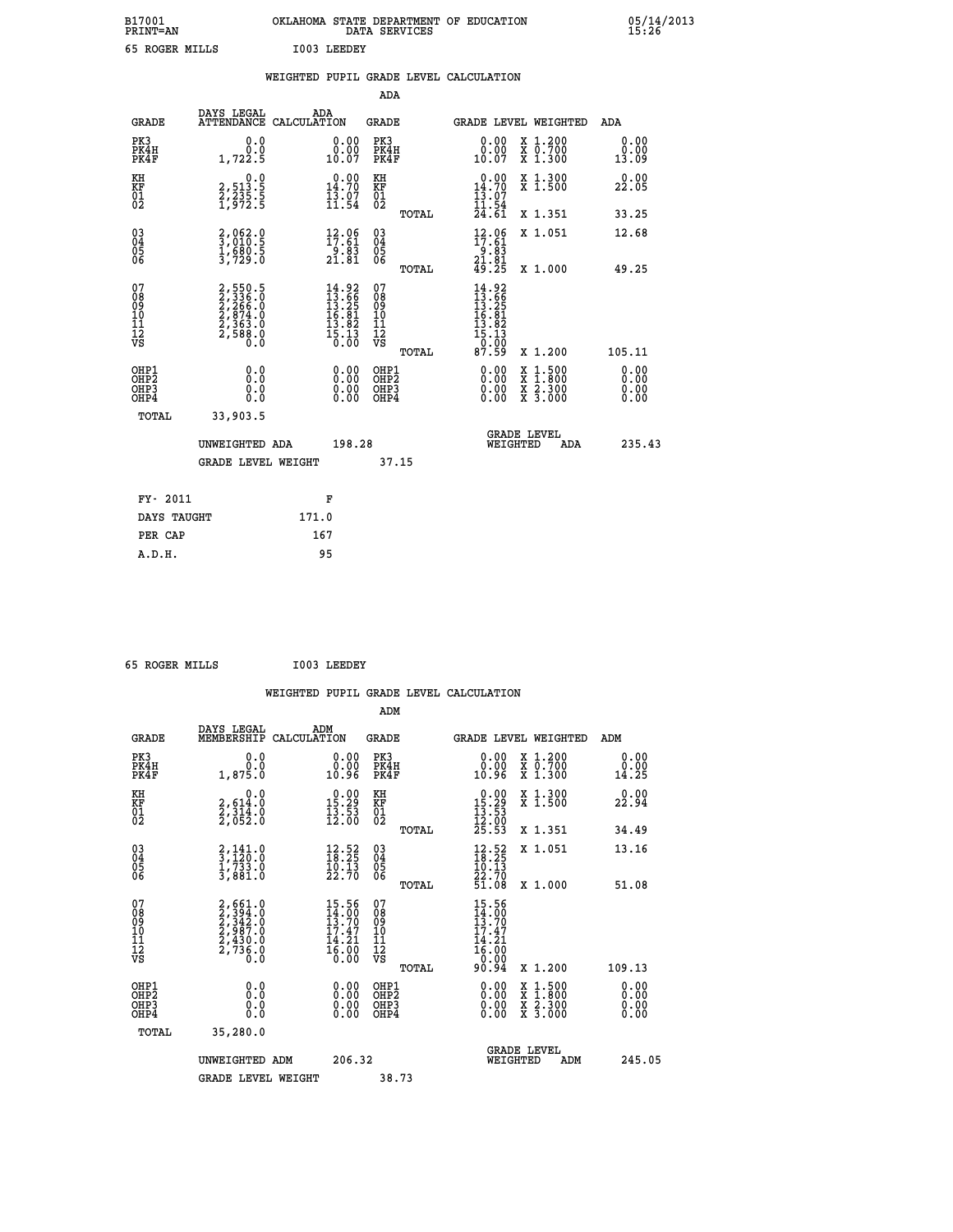| B17001<br><b>PRINT=AN</b> | OKLAHOMA STATE DEPARTMENT OF EDUCATION<br>DATA SERVICES | 05/14/2013<br>15:26 |
|---------------------------|---------------------------------------------------------|---------------------|
| 65 ROGER MILLS            | 1006 REYDON                                             |                     |

|                                           |                                                                                                         |       |                                                                                                                                      |                                                     |       | WEIGHTED PUPIL GRADE LEVEL CALCULATION                                  |                                                                                                                                           |                              |
|-------------------------------------------|---------------------------------------------------------------------------------------------------------|-------|--------------------------------------------------------------------------------------------------------------------------------------|-----------------------------------------------------|-------|-------------------------------------------------------------------------|-------------------------------------------------------------------------------------------------------------------------------------------|------------------------------|
|                                           |                                                                                                         |       |                                                                                                                                      | <b>ADA</b>                                          |       |                                                                         |                                                                                                                                           |                              |
| <b>GRADE</b>                              | DAYS LEGAL<br>ATTENDANCE CALCULATION                                                                    |       | ADA                                                                                                                                  | <b>GRADE</b>                                        |       | GRADE LEVEL WEIGHTED                                                    |                                                                                                                                           | ADA                          |
| PK3<br>PK4H<br>PK4F                       | 0.0<br>0.0<br>2,386.0                                                                                   |       | $\begin{smallmatrix} 0.00\\ 0.00\\ 13.87 \end{smallmatrix}$                                                                          | PK3<br>PK4H<br>PK4F                                 |       | 0.00<br>$\frac{0.00}{13.87}$                                            | X 1.200<br>X 0.700<br>X 1.300                                                                                                             | 0.00<br>0.00<br>18.03        |
| KH<br>KF<br>01<br>02                      | 0.0<br>1,489:0<br>3,007:5<br>1,996:5                                                                    |       | $0.00$<br>$8.66$<br>$\frac{17.49}{11.61}$                                                                                            | KH<br>KF<br>01<br>02                                |       | $\begin{array}{c} 0.00 \\ 8.66 \\ 17.49 \\ 11.61 \end{array}$           | X 1.300<br>X 1.500                                                                                                                        | 0.00<br>12.99                |
|                                           |                                                                                                         |       |                                                                                                                                      |                                                     | TOTAL | 29.10                                                                   | X 1.351                                                                                                                                   | 39.31                        |
| 03<br>04<br>05<br>06                      | $\frac{1}{1}, \frac{9}{107}$<br>$\frac{1}{355}$<br>$\frac{1}{1}, \frac{355}{19}$<br>$\frac{0}{5}$       |       | $\begin{array}{r} 11.11 \\ -9.93 \\ 7.88 \\ 6.51 \end{array}$                                                                        | $\begin{array}{c} 03 \\ 04 \\ 05 \\ 06 \end{array}$ |       | $\begin{array}{c} 11.11 \\ -9.93 \\ -7.88 \\ 6.51 \\ 24.32 \end{array}$ | X 1.051                                                                                                                                   | 11.68                        |
|                                           |                                                                                                         |       |                                                                                                                                      |                                                     | TOTAL |                                                                         | X 1.000                                                                                                                                   | 24.32                        |
| 07<br>08<br>09<br>11<br>11<br>12<br>VS    | $\begin{smallmatrix} & 481.5\\ 1,777.0\\ 1,561.0\\ 1,030.5\\ 831.0\\ 1,570.5\\ 0.0\\ \end{smallmatrix}$ |       | $\begin{smallmatrix} 2\cdot 80\\ 10\cdot 33\\ 9\cdot 08\\ 5\cdot 99\\ 4\cdot 83\\ 4\cdot 13\\ 0\cdot 13\\ 0\cdot 0\end{smallmatrix}$ | 07<br>08<br>09<br>11<br>11<br>12<br>VS              | TOTAL | 2.80<br>$10.338$<br>$5.999$<br>$5.833$<br>$9.133$<br>$0.90$<br>42.16    | X 1.200                                                                                                                                   | 50.59                        |
| OHP1<br>OH <sub>P</sub> 2<br>OHP3<br>OHP4 | 0.0<br>Ō.Ō<br>0.0<br>0.0                                                                                |       | $\begin{smallmatrix} 0.00 \ 0.00 \ 0.00 \ 0.00 \end{smallmatrix}$                                                                    | OHP1<br>OHP <sub>2</sub><br>OHP3<br>OHP4            |       | 0.00<br>$0.00$<br>0.00                                                  | $\begin{smallmatrix} \mathtt{X} & 1\cdot500\\ \mathtt{X} & 1\cdot800\\ \mathtt{X} & 2\cdot300\\ \mathtt{X} & 3\cdot000 \end{smallmatrix}$ | 0.00<br>0.00<br>0.00<br>0.00 |
| TOTAL                                     | 22,224.0                                                                                                |       |                                                                                                                                      |                                                     |       |                                                                         |                                                                                                                                           |                              |
|                                           | UNWEIGHTED ADA                                                                                          |       | 129.22                                                                                                                               |                                                     |       | WEIGHTED                                                                | <b>GRADE LEVEL</b><br>ADA                                                                                                                 | 156.92                       |
|                                           | <b>GRADE LEVEL WEIGHT</b>                                                                               |       |                                                                                                                                      |                                                     | 27.70 |                                                                         |                                                                                                                                           |                              |
| FY- 2011                                  |                                                                                                         |       | F                                                                                                                                    |                                                     |       |                                                                         |                                                                                                                                           |                              |
| DAYS TAUGHT                               |                                                                                                         | 172.0 |                                                                                                                                      |                                                     |       |                                                                         |                                                                                                                                           |                              |
| PER CAP                                   |                                                                                                         | 167   |                                                                                                                                      |                                                     |       |                                                                         |                                                                                                                                           |                              |

| 65 ROGER MILLS |  | I006 REYDON |
|----------------|--|-------------|
|                |  |             |

 **A.D.H. 73**

|                                                      |                                                                                                       |                                                                                                                                                     | WEIGHTED PUPIL GRADE LEVEL CALCULATION       |                                                                                                                                       |                              |
|------------------------------------------------------|-------------------------------------------------------------------------------------------------------|-----------------------------------------------------------------------------------------------------------------------------------------------------|----------------------------------------------|---------------------------------------------------------------------------------------------------------------------------------------|------------------------------|
|                                                      |                                                                                                       |                                                                                                                                                     | ADM                                          |                                                                                                                                       |                              |
| <b>GRADE</b>                                         | DAYS LEGAL<br>MEMBERSHIP<br>CALCULATION                                                               | ADM                                                                                                                                                 | <b>GRADE</b>                                 | <b>GRADE LEVEL WEIGHTED</b>                                                                                                           | ADM                          |
| PK3<br>PK4H<br>PK4F                                  | 0.0<br>0.0<br>2,487.0                                                                                 | 0.00<br>14.46                                                                                                                                       | PK3<br>PK4H<br>PK4F                          | 0.00<br>X 1.200<br>X 0.700<br>X 1.300<br>14.46                                                                                        | 0.00<br>0.00<br>18.80        |
| KH<br>KF<br>01<br>02                                 | $\begin{smallmatrix}&&&0.0\\1,627.0\\3,180.0\\2,048.0\end{smallmatrix}$                               | $\begin{smallmatrix} 0.00\\ 9.46\\ 18.49\\ 11.91\\ \end{smallmatrix}$                                                                               | KH<br>KF<br>01<br>02                         | $0.00$<br>$0.46$<br>$18.49$<br>$11.91$<br>X 1.300<br>X 1.500                                                                          | 0.00<br>14.19                |
|                                                      |                                                                                                       |                                                                                                                                                     | TOTAL                                        | 30.40<br>X 1.351                                                                                                                      | 41.07                        |
| $\begin{matrix} 03 \\ 04 \\ 05 \\ 06 \end{matrix}$   | $\begin{smallmatrix} 2,004.0\\ 1,825.0\\ 1,408.0\\ 1,169.0 \end{smallmatrix}$                         | $\begin{smallmatrix} 11.65\\ 10.61\\ 8.19\\ 6.80 \end{smallmatrix}$                                                                                 | 03<br>04<br>05<br>06                         | $\begin{array}{c} 11.65 \\[-4pt] 10.61 \\[-4pt] 8.19 \\[-4pt] 6.80 \\[-4pt] 25.60 \end{array}$<br>X 1.051                             | 12.24                        |
|                                                      |                                                                                                       |                                                                                                                                                     | TOTAL                                        | X 1.000                                                                                                                               | 25.60                        |
| 07<br>08<br>09<br>01<br>11<br>11<br>12<br>VS         | $\begin{smallmatrix} 501.0\\ 1,837.0\\ 1,689.0\\ 1,105.0\\ 944.0\\ 27.0 \end{smallmatrix}$<br>1,670.0 | $\begin{array}{r} \texttt{2.91} \\ \texttt{10.68} \\ \texttt{9.82} \\ \texttt{6.42} \\ \texttt{5.49} \\ \texttt{9.71} \\ \texttt{0.00} \end{array}$ | 07<br>08<br>09<br>01<br>11<br>11<br>12<br>VS | $\begin{array}{r} 2\cdot 91 \\ 10\cdot 68 \\ 9\cdot 82 \\ 6\cdot 42 \\ 5\cdot 49 \\ 9\cdot 71 \\ 0\cdot 00 \\ 45\cdot 03 \end{array}$ |                              |
|                                                      |                                                                                                       |                                                                                                                                                     | TOTAL                                        | X 1.200                                                                                                                               | 54.04                        |
| OHP1<br>OHP2<br>OH <sub>P3</sub><br>OH <sub>P4</sub> | 0.0<br>$\begin{smallmatrix} 0.0 & 0 \ 0.0 & 0 \end{smallmatrix}$                                      | 0.00<br>$\begin{smallmatrix} 0.00 \ 0.00 \end{smallmatrix}$                                                                                         | OHP1<br>OHP2<br>OHP3<br>OHP4                 | $0.00$<br>$0.00$<br>$\frac{x}{x}$ $\frac{1.500}{x}$<br>$\frac{x}{x}$ $\frac{5:300}{3:000}$<br>0.00                                    | 0.00<br>0.00<br>0.00<br>0.00 |
| TOTAL                                                | 23,494.0                                                                                              |                                                                                                                                                     |                                              |                                                                                                                                       |                              |
|                                                      | UNWEIGHTED<br>ADM                                                                                     | 136.60                                                                                                                                              |                                              | <b>GRADE LEVEL</b><br>WEIGHTED<br>ADM                                                                                                 | 165.94                       |
|                                                      | <b>GRADE LEVEL WEIGHT</b>                                                                             |                                                                                                                                                     | 29.34                                        |                                                                                                                                       |                              |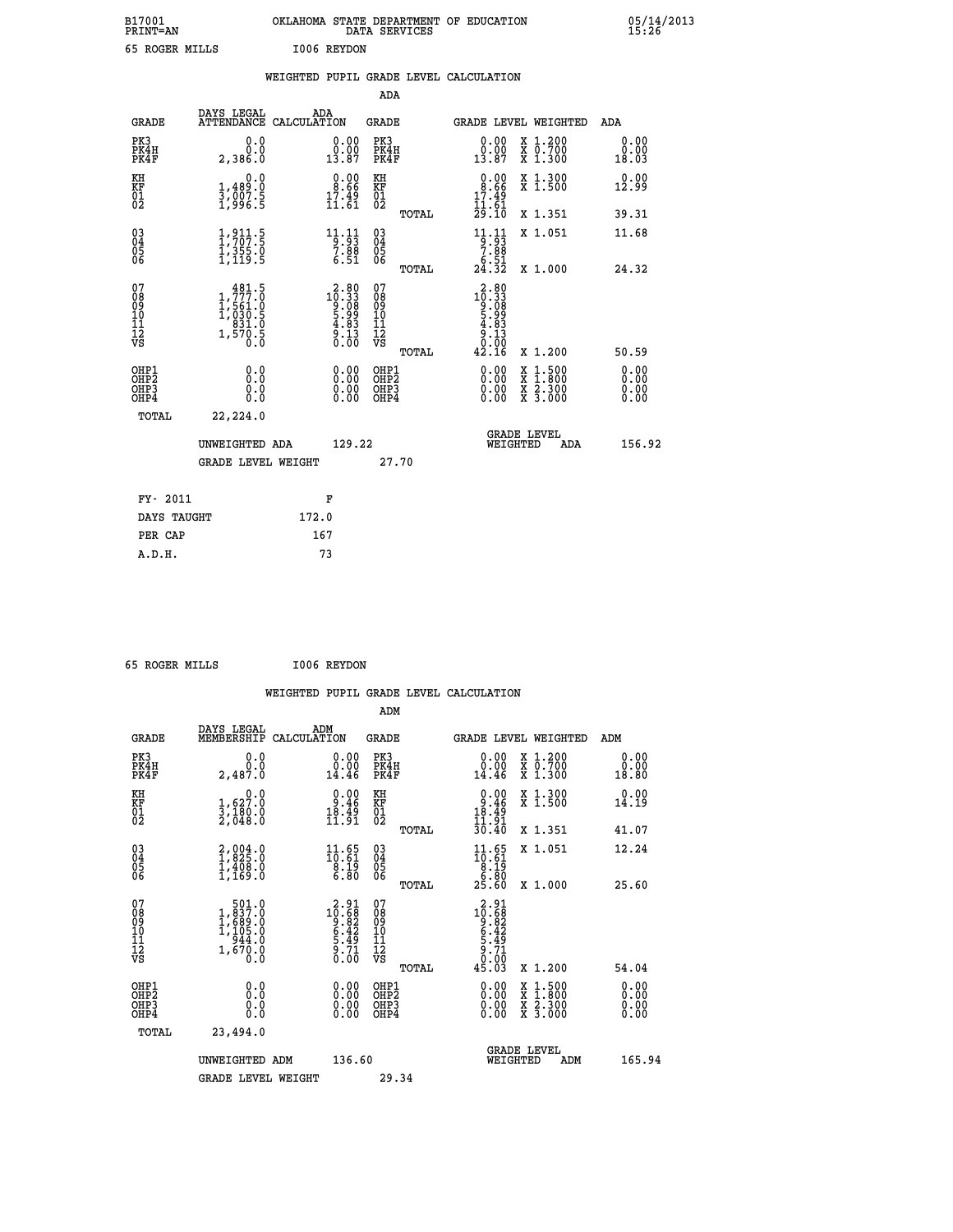| B17001<br><b>PRINT=AN</b> | OKLAHOMA STATE DEPARTMENT OF EDUCATION<br>DATA SERVICES | 05/14/2013<br>15:26 |
|---------------------------|---------------------------------------------------------|---------------------|
| 65 ROGER MILLS            | <b>I007 CHEYENNE</b>                                    |                     |

|  |  | WEIGHTED PUPIL GRADE LEVEL CALCULATION |
|--|--|----------------------------------------|
|  |  |                                        |

|                                                      |                                                                |                                                                                                                   | ADA                                                 |       |                                                                                               |                                          |                              |
|------------------------------------------------------|----------------------------------------------------------------|-------------------------------------------------------------------------------------------------------------------|-----------------------------------------------------|-------|-----------------------------------------------------------------------------------------------|------------------------------------------|------------------------------|
| <b>GRADE</b>                                         | DAYS LEGAL<br>ATTENDANCE CALCULATION                           | ADA                                                                                                               | <b>GRADE</b>                                        |       | GRADE LEVEL WEIGHTED                                                                          |                                          | ADA                          |
| PK3<br>PK4H<br>PK4F                                  | 0.0<br>4,663.0<br>0.0                                          | 27.43<br>0.00                                                                                                     | PK3<br>PK4H<br>PK4F                                 |       | $27.43\n0.00\n0.00$                                                                           | X 1.200<br>X 0.700<br>X 1.300            | 0.00<br>19.20<br>0.00        |
| KH<br>KF<br>01<br>02                                 | 0.0<br>$\frac{4}{3}, \frac{670}{767}$ .0<br>3,107.0            | $\begin{smallmatrix} 0.00\\ 27.47\\ 28.04\\ 18.28 \end{smallmatrix}$                                              | KH<br>KF<br>01<br>02                                |       | $\begin{smallmatrix} 0.00\\ 27.47\\ 28.04\\ 18.28\\ 46.32 \end{smallmatrix}$                  | X 1.300<br>X 1.500                       | 0.00<br>41.21                |
|                                                      |                                                                |                                                                                                                   |                                                     | TOTAL |                                                                                               | X 1.351                                  | 62.58                        |
| $\begin{matrix} 03 \\ 04 \\ 05 \\ 06 \end{matrix}$   | 2,842.0<br>3,805.5<br>3,248.5<br>3,946.5                       | $\frac{16}{22}$ : $\frac{72}{39}$<br>$\frac{15}{23}. \frac{11}{21}$                                               | $\begin{array}{c} 03 \\ 04 \\ 05 \\ 06 \end{array}$ | TOTAL | $\begin{smallmatrix} 16.72\ 22.39\ 19.11\ 23.21\ 64.71 \end{smallmatrix}$                     | X 1.051<br>X 1.000                       | 17.57<br>64.71               |
| 07                                                   |                                                                |                                                                                                                   | 07                                                  |       |                                                                                               |                                          |                              |
| 08<br>09<br>11<br>11<br>12<br>VS                     | 2,308.0<br>4,083.0<br>5,963.5<br>2,792.0<br>2,635.0<br>3,396.0 | $\begin{smallmatrix} 13\cdot58\\24\cdot02\\23\cdot31\\16\cdot42\\15\cdot50\\19\cdot98\\0\cdot00\end{smallmatrix}$ | 08<br>09<br>101<br>112<br>VS                        | TOTAL | $\begin{smallmatrix} 13.58\\24.02\\23.31\\23.41\\16.42\\15.50\\19.08\\0.001\end{smallmatrix}$ | X 1.200                                  | 135.37                       |
| OHP1<br>OH <sub>P</sub> <sub>2</sub><br>OHP3<br>OHP4 | 0.0<br>0.0<br>0.0                                              | $\begin{smallmatrix} 0.00 \ 0.00 \ 0.00 \ 0.00 \end{smallmatrix}$                                                 | OHP1<br>OHP <sub>2</sub><br>OHP3<br>OHP4            |       |                                                                                               | X 1:500<br>X 1:800<br>X 2:300<br>X 3:000 | 0.00<br>0.00<br>0.00<br>0.00 |
| <b>TOTAL</b>                                         | 50,227.0                                                       |                                                                                                                   |                                                     |       |                                                                                               |                                          |                              |
|                                                      | UNWEIGHTED ADA                                                 | 295.46                                                                                                            |                                                     |       | WEIGHTED                                                                                      | <b>GRADE LEVEL</b><br>ADA                | 340.64                       |
|                                                      | <b>GRADE LEVEL WEIGHT</b>                                      |                                                                                                                   | 45.18                                               |       |                                                                                               |                                          |                              |
|                                                      |                                                                |                                                                                                                   |                                                     |       |                                                                                               |                                          |                              |
| FY- 2011                                             |                                                                | F                                                                                                                 |                                                     |       |                                                                                               |                                          |                              |
| DAYS TAUGHT                                          |                                                                | 170.0                                                                                                             |                                                     |       |                                                                                               |                                          |                              |
| PER CAP                                              |                                                                | 158                                                                                                               |                                                     |       |                                                                                               |                                          |                              |

 **65 ROGER MILLS I007 CHEYENNE**

 **A.D.H. 162**

| <b>GRADE</b>                                       | DAYS LEGAL<br>MEMBERSHIP                                                            | ADM<br>CALCULATION                                                                                                | <b>GRADE</b>                                        |       | <b>GRADE LEVEL WEIGHTED</b>                                                                                     |                                          | ADM                   |        |
|----------------------------------------------------|-------------------------------------------------------------------------------------|-------------------------------------------------------------------------------------------------------------------|-----------------------------------------------------|-------|-----------------------------------------------------------------------------------------------------------------|------------------------------------------|-----------------------|--------|
| PK3<br>PK4H<br>PK4F                                | 5,072.0<br>0.0                                                                      | $29.00$<br>29.84<br>0.00                                                                                          | PK3<br>PK4H<br>PK4F                                 |       | 29.84<br>0.00                                                                                                   | X 1.200<br>X 0.700<br>X 1.300            | 0.00<br>20.89<br>0.00 |        |
| KH<br>KF<br>01<br>02                               | $\begin{smallmatrix} 0.0\\4.955.0\\5.001.0\\3.258.0 \end{smallmatrix}$              | $\begin{smallmatrix} 0.00\\29.15\\29.42\\19.16 \end{smallmatrix}$                                                 | KH<br>KF<br>01<br>02                                |       | $\begin{smallmatrix} 0.00\\29.15\\29.42\\19.16\\48.58 \end{smallmatrix}$                                        | X 1.300<br>X 1.500                       | 0.00<br>43.73         |        |
|                                                    |                                                                                     |                                                                                                                   |                                                     | TOTAL |                                                                                                                 | X 1.351                                  | 65.63                 |        |
| $\begin{matrix} 03 \\ 04 \\ 05 \\ 06 \end{matrix}$ | 2,927.0<br>3,996.0<br>3,385.0<br>4,097.0                                            | $\begin{smallmatrix} 17.22\\ 23.51\\ 19.91\\ 24.10 \end{smallmatrix}$                                             | $\begin{array}{c} 03 \\ 04 \\ 05 \\ 06 \end{array}$ |       | $\begin{array}{c} 17.22 \\ 23.51 \\ 19.91 \\ 24.10 \\ 67.52 \end{array}$                                        | X 1.051                                  | 18.10                 |        |
|                                                    |                                                                                     |                                                                                                                   |                                                     | TOTAL |                                                                                                                 | X 1.000                                  | 67.52                 |        |
| 07<br>08<br>09<br>101<br>11<br>12<br>VS            | $2,417.0$<br>$4,289.0$<br>$4,254.0$<br>$2,953.0$<br>$2,842.0$<br>$3,578.0$<br>$0.0$ | $\begin{smallmatrix} 14\cdot22\\25\cdot23\\25\cdot02\\17\cdot37\\16\cdot72\\21\cdot05\\0\cdot00\end{smallmatrix}$ | 07<br>08<br>09<br>01<br>11<br>11<br>12<br>VS        | TOTAL | $\begin{smallmatrix} 14 & 22\ 25 & 23\ 25 & 02\ 17 & 37\ 16 & 72\ 21 & 05\ 21 & 05\ 19 & 61\ \end{smallmatrix}$ | X 1.200                                  | 143.53                |        |
| OHP1<br>OHP2<br>OHP3<br>OHP4                       | 0.0<br>$\begin{smallmatrix} 0.0 & 0 \ 0.0 & 0 \end{smallmatrix}$                    |                                                                                                                   | OHP1<br>OHP2<br>OHP3<br>OHP4                        |       |                                                                                                                 | X 1:500<br>X 1:800<br>X 2:300<br>X 3:000 | 0.00<br>0.00<br>0.00  |        |
| TOTAL                                              | 53,024.0                                                                            |                                                                                                                   |                                                     |       |                                                                                                                 |                                          |                       |        |
|                                                    | UNWEIGHTED<br>ADM                                                                   | 311.92                                                                                                            |                                                     |       | WEIGHTED                                                                                                        | <b>GRADE LEVEL</b><br>ADM                |                       | 359.40 |
|                                                    | <b>GRADE LEVEL WEIGHT</b>                                                           |                                                                                                                   | 47.48                                               |       |                                                                                                                 |                                          |                       |        |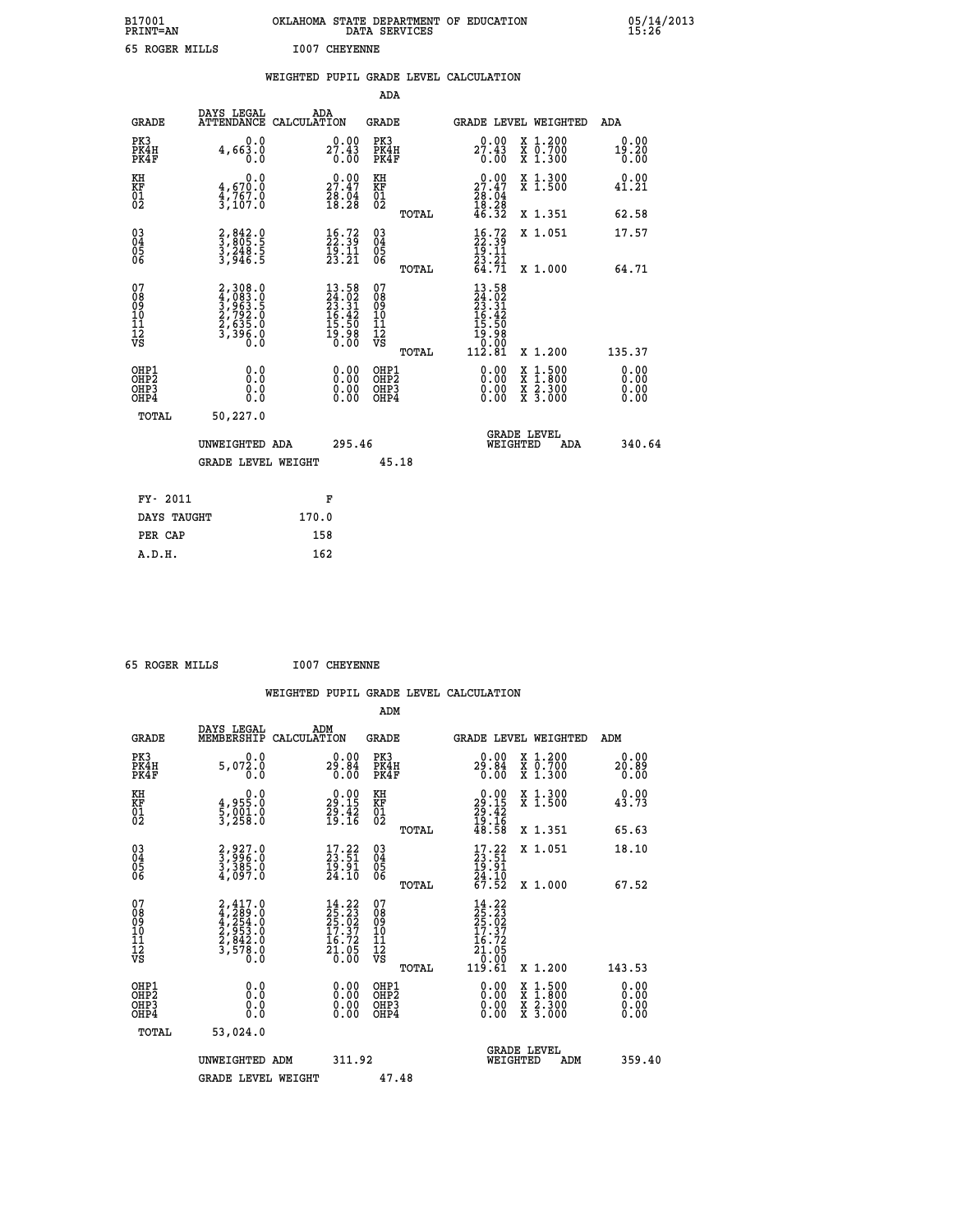| B17001<br><b>PRINT=AN</b> | OKLAHOMA STATE DEPARTMENT OF EDUCATION<br>DATA SERVICES | 05/14/2013<br>15:26 |
|---------------------------|---------------------------------------------------------|---------------------|
| 65 ROGER MILLS            | <b>I015 SWEETWATER</b>                                  |                     |

|                                                                    |                                                                                    | WEIGHTED PUPIL GRADE LEVEL CALCULATION                                             |                                                 |                                                                                                                                                                                                                                                                                                                                                                                                                             |                              |
|--------------------------------------------------------------------|------------------------------------------------------------------------------------|------------------------------------------------------------------------------------|-------------------------------------------------|-----------------------------------------------------------------------------------------------------------------------------------------------------------------------------------------------------------------------------------------------------------------------------------------------------------------------------------------------------------------------------------------------------------------------------|------------------------------|
|                                                                    |                                                                                    |                                                                                    | <b>ADA</b>                                      |                                                                                                                                                                                                                                                                                                                                                                                                                             |                              |
| <b>GRADE</b>                                                       | DAYS LEGAL                                                                         | ADA<br>ATTENDANCE CALCULATION                                                      | GRADE                                           | GRADE LEVEL WEIGHTED                                                                                                                                                                                                                                                                                                                                                                                                        | ADA                          |
| PK3<br>PK4H<br>PK4F                                                | 0.0<br>0.0<br>1,359.0                                                              | $\begin{smallmatrix} 0.00 \ 0.00 \ 7.86 \end{smallmatrix}$                         | PK3<br>PK4H<br>PK4F                             | $\begin{smallmatrix} 0.00 \ 0.00 \ 7.86 \end{smallmatrix}$<br>X 1.200<br>X 0.700<br>X 1.300                                                                                                                                                                                                                                                                                                                                 | 0.00<br>0.00<br>10.22        |
| KH<br>KF<br>01<br>02                                               | $0.0$<br>532.0<br>$\frac{1}{2}, \frac{7}{25}$ $\frac{1}{2}$ : 9                    | $\begin{smallmatrix} 0.00\\ 3.08\\ 10.06\\ 7.24 \end{smallmatrix}$                 | KH<br>KF<br>01<br>02                            | $0.00$<br>3.08<br>X 1.300<br>X 1.500<br>10.06                                                                                                                                                                                                                                                                                                                                                                               | 0.00<br>4.62                 |
|                                                                    |                                                                                    |                                                                                    | TOTAL                                           | 7.24<br>17.30<br>X 1.351                                                                                                                                                                                                                                                                                                                                                                                                    | 23.37                        |
| $\begin{smallmatrix} 03 \\[-4pt] 04 \end{smallmatrix}$<br>Ŏ5<br>06 | $\substack{ \substack{ \text{6\,24\,.0 } \\ 0.833\,.5 \\ 876\,.5 \\ 1,305\,.0 } }$ | $\begin{smallmatrix} 3\cdot 61\\10\cdot 60\\5\cdot 07\\7\cdot 54\end{smallmatrix}$ | $\substack{03 \\ 04}$<br>Ŏ5<br>06               | $\begin{smallmatrix} 3.61 \\ 10.60 \\ 5.07 \\ 7.54 \\ 23.21 \end{smallmatrix}$<br>X 1.051                                                                                                                                                                                                                                                                                                                                   | 3.79                         |
|                                                                    |                                                                                    |                                                                                    | TOTAL                                           | X 1.000                                                                                                                                                                                                                                                                                                                                                                                                                     | 23.21                        |
| 07<br>08<br>09<br>11<br>11<br>12<br>VS                             | 984.5<br>1,156.0<br>288.0<br>200.0<br>300.0<br>620.5<br>958.5<br>0.0               | 5.69<br>6.68<br>1.66<br>1.79<br>3.59<br>3.54<br>5.00                               | 07<br>08<br>09<br>11<br>11<br>12<br>VS<br>TOTAL | 5.69<br>6.68<br>1.79<br>1.79<br>3.59<br>5.54<br>0.00<br>24.95<br>X 1.200                                                                                                                                                                                                                                                                                                                                                    | 29.94                        |
| OHP1<br>OH <sub>P</sub> 2<br>OHP3<br>OH <sub>P4</sub>              | 0.0<br>0.0<br>0.0                                                                  | $\begin{smallmatrix} 0.00 \ 0.00 \ 0.00 \ 0.00 \end{smallmatrix}$                  | OHP1<br>OHP <sub>2</sub><br>OHP3<br>OHP4        | $\begin{smallmatrix} 0.00 & 0.00 & 0.00 & 0.00 & 0.00 & 0.00 & 0.00 & 0.00 & 0.00 & 0.00 & 0.00 & 0.00 & 0.00 & 0.00 & 0.00 & 0.00 & 0.00 & 0.00 & 0.00 & 0.00 & 0.00 & 0.00 & 0.00 & 0.00 & 0.00 & 0.00 & 0.00 & 0.00 & 0.00 & 0.00 & 0.00 & 0.00 & 0.00 & 0.00 & 0.00 & 0.0$<br>$\begin{smallmatrix} \mathtt{X} & 1\cdot500\\ \mathtt{X} & 1\cdot800\\ \mathtt{X} & 2\cdot300\\ \mathtt{X} & 3\cdot000 \end{smallmatrix}$ | 0.00<br>0.00<br>0.00<br>0.00 |
| TOTAL                                                              | 13,840.0                                                                           |                                                                                    |                                                 |                                                                                                                                                                                                                                                                                                                                                                                                                             |                              |
|                                                                    | UNWEIGHTED ADA                                                                     | 80.01                                                                              |                                                 | <b>GRADE LEVEL</b><br>WEIGHTED                                                                                                                                                                                                                                                                                                                                                                                              | 95.15<br><b>ADA</b>          |
|                                                                    | <b>GRADE LEVEL WEIGHT</b>                                                          |                                                                                    | 15.14                                           |                                                                                                                                                                                                                                                                                                                                                                                                                             |                              |
|                                                                    | FY- 2011                                                                           | F                                                                                  |                                                 |                                                                                                                                                                                                                                                                                                                                                                                                                             |                              |
|                                                                    | DAYS TAUGHT                                                                        | 173.0                                                                              |                                                 |                                                                                                                                                                                                                                                                                                                                                                                                                             |                              |
|                                                                    | PER CAP                                                                            | 158                                                                                |                                                 |                                                                                                                                                                                                                                                                                                                                                                                                                             |                              |

 **65 ROGER MILLS I015 SWEETWATER**

 **A.D.H. 70**

|                                                    |                                                                                                                |                    |                                                                                      |                                          |       | WEIGHTED PUPIL GRADE LEVEL CALCULATION                                                                                                                                                                                                                                         |                                          |                              |       |
|----------------------------------------------------|----------------------------------------------------------------------------------------------------------------|--------------------|--------------------------------------------------------------------------------------|------------------------------------------|-------|--------------------------------------------------------------------------------------------------------------------------------------------------------------------------------------------------------------------------------------------------------------------------------|------------------------------------------|------------------------------|-------|
|                                                    |                                                                                                                |                    |                                                                                      | ADM                                      |       |                                                                                                                                                                                                                                                                                |                                          |                              |       |
| <b>GRADE</b>                                       | DAYS LEGAL<br>MEMBERSHIP                                                                                       | ADM<br>CALCULATION |                                                                                      | <b>GRADE</b>                             |       | GRADE LEVEL WEIGHTED                                                                                                                                                                                                                                                           |                                          | ADM                          |       |
| PK3<br>PK4H<br>PK4F                                | 0.0<br>0.0<br>1,458.0                                                                                          |                    | $\begin{smallmatrix} 0.00\\ 0.00\\ 8.43 \end{smallmatrix}$                           | PK3<br>PK4H<br>PK4F                      |       | $\begin{smallmatrix} 0.00 \\ 0.00 \\ 8.43 \end{smallmatrix}$                                                                                                                                                                                                                   | X 1.200<br>X 0.700<br>X 1.300            | 0.00<br>0.00<br>10.96        |       |
| KH<br>KF<br>01<br>02                               | $\begin{smallmatrix}&&0\, .\, 0\, 552\, .\, 0\, 1\, ,\, 803\, .\, 0\, 1\, ,\, 312\, .\, 0\, \end{smallmatrix}$ |                    | $\begin{smallmatrix} 0.00\\ 3.19\\ 10.42\\ 7.58 \end{smallmatrix}$                   | KH<br>KF<br>01<br>02                     |       | $\begin{array}{c} 0.00 \\ 3.19 \\ 10.42 \\ 7.58 \\ 18.00 \end{array}$                                                                                                                                                                                                          | X 1.300<br>X 1.500                       | 0.00<br>4.79                 |       |
|                                                    |                                                                                                                |                    |                                                                                      |                                          | TOTAL |                                                                                                                                                                                                                                                                                | X 1.351                                  | 24.32                        |       |
| $\begin{matrix} 03 \\ 04 \\ 05 \\ 06 \end{matrix}$ | $1, \frac{642}{915}$ $0, 0$<br>1,344.0                                                                         |                    | $\begin{array}{r} 3 \cdot 71 \\ 11 \cdot 07 \\ 5 \cdot 26 \\ 7 \cdot 77 \end{array}$ | 03<br>04<br>05<br>06                     |       | $11.07$<br>$5.26$<br>$7.77$                                                                                                                                                                                                                                                    | X 1.051                                  | 3.90                         |       |
|                                                    |                                                                                                                |                    |                                                                                      |                                          | TOTAL | 24.10                                                                                                                                                                                                                                                                          | X 1.000                                  | 24.10                        |       |
| 07<br>08901112<br>1112<br>VS                       | $\begin{smallmatrix} 1,045 & 0\\ 1,226 & 0\\ 300 & 0\\ 344 & 0\\ 665 & 0\\ 1,005 & 0\\ 0 & 0\end{smallmatrix}$ |                    | $6.04$<br>$7.09$<br>$1.93$<br>$1.99$<br>$3.84$<br>$5.81$<br>$0.00$                   | 07<br>08<br>09<br>11<br>11<br>12<br>VS   |       | $5.04$<br>$7.09$<br>$1.93$<br>$1.99$<br>$3.84$<br>$5.81$<br>$0.00$                                                                                                                                                                                                             |                                          |                              |       |
|                                                    |                                                                                                                |                    |                                                                                      |                                          | TOTAL | 26.50                                                                                                                                                                                                                                                                          | X 1.200                                  | 31.80                        |       |
| OHP1<br>OHP2<br>OH <sub>P3</sub><br>OHP4           | 0.0<br>0.000                                                                                                   |                    | $0.00$<br>$0.00$<br>0.00                                                             | OHP1<br>OHP2<br>OHP <sub>3</sub><br>OHP4 |       | $\begin{smallmatrix} 0.00 & 0.00 & 0.00 & 0.00 & 0.00 & 0.00 & 0.00 & 0.00 & 0.00 & 0.00 & 0.00 & 0.00 & 0.00 & 0.00 & 0.00 & 0.00 & 0.00 & 0.00 & 0.00 & 0.00 & 0.00 & 0.00 & 0.00 & 0.00 & 0.00 & 0.00 & 0.00 & 0.00 & 0.00 & 0.00 & 0.00 & 0.00 & 0.00 & 0.00 & 0.00 & 0.0$ | X 1:500<br>X 1:800<br>X 2:300<br>X 3:000 | 0.00<br>Ŏ.ŎŎ<br>Q.QQ<br>0.00 |       |
| TOTAL                                              | 14,521.0                                                                                                       |                    |                                                                                      |                                          |       |                                                                                                                                                                                                                                                                                |                                          |                              |       |
|                                                    | UNWEIGHTED ADM<br><b>GRADE LEVEL WEIGHT</b>                                                                    |                    | 83.93                                                                                | 15.94                                    |       |                                                                                                                                                                                                                                                                                | GRADE LEVEL<br>WEIGHTED<br>ADM           |                              | 99.87 |
|                                                    |                                                                                                                |                    |                                                                                      |                                          |       |                                                                                                                                                                                                                                                                                |                                          |                              |       |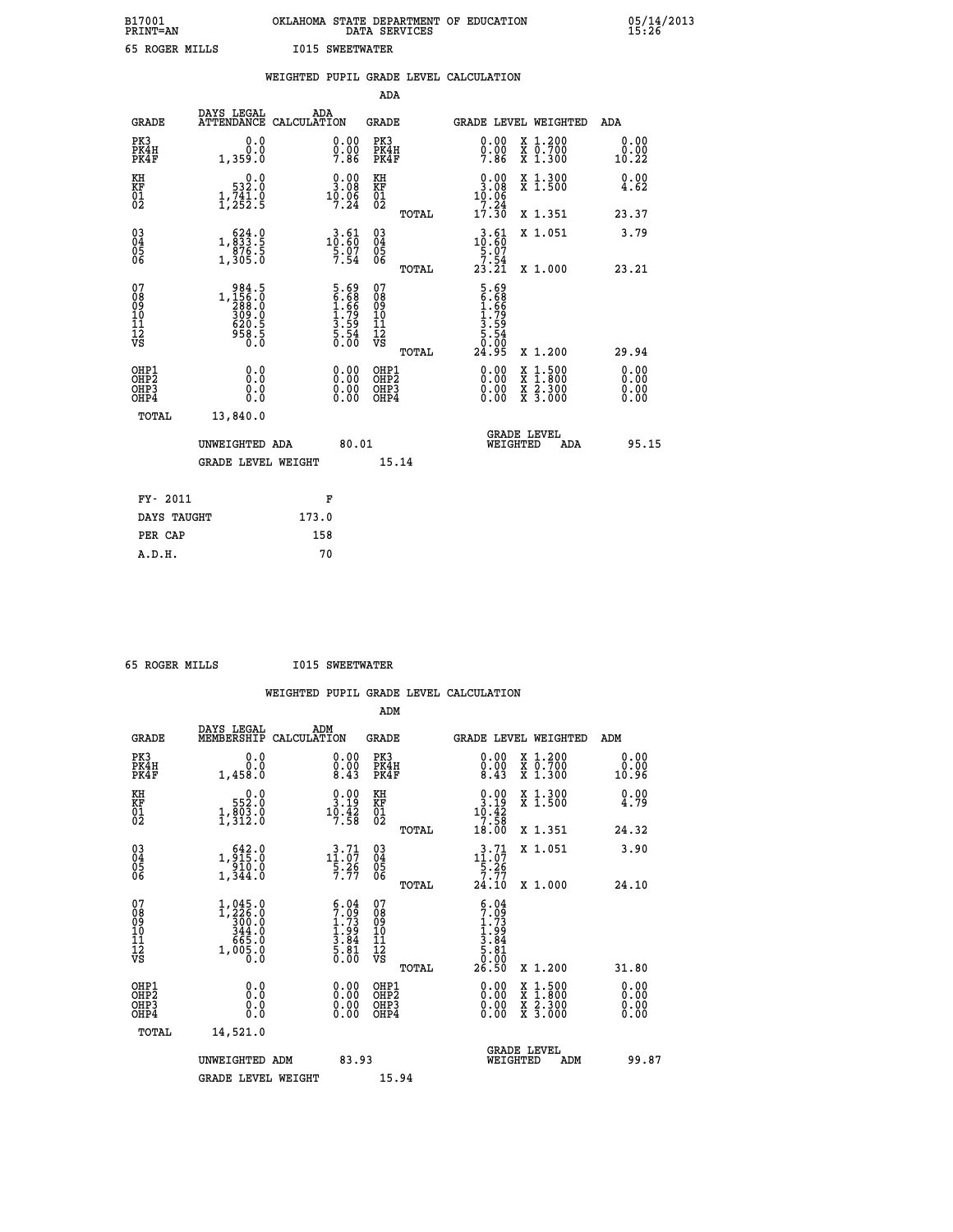| B17001<br><b>PRINT=AN</b> | OKLAHOMA STATE DEPARTMENT OF EDUCATION<br>DATA SERVICES | 05/14/2013<br>15:26 |
|---------------------------|---------------------------------------------------------|---------------------|
| 65 ROGER MILLS            | I066 HAMMON                                             |                     |

|                                    |                                                                       | WEIGHTED PUPIL GRADE LEVEL CALCULATION                                               |                                        |       |                                                                                                                            |                                                                          |                              |
|------------------------------------|-----------------------------------------------------------------------|--------------------------------------------------------------------------------------|----------------------------------------|-------|----------------------------------------------------------------------------------------------------------------------------|--------------------------------------------------------------------------|------------------------------|
|                                    |                                                                       |                                                                                      | <b>ADA</b>                             |       |                                                                                                                            |                                                                          |                              |
| <b>GRADE</b>                       | DAYS LEGAL<br><b>ATTENDANCE</b>                                       | ADA<br>CALCULATION                                                                   | <b>GRADE</b>                           |       | GRADE LEVEL WEIGHTED                                                                                                       |                                                                          | ADA                          |
| PK3<br>PK4H<br>PK4F                | 0.0<br>0.0<br>3,009.5                                                 | $\begin{smallmatrix} 0.00\\ 0.00\\ 17.70 \end{smallmatrix}$                          | PK3<br>PK4H<br>PK4F                    |       | 0.00<br>0.00<br>17.70                                                                                                      | X 1.200<br>X 0.700<br>X 1.300                                            | 0.00<br>0.00<br>23.01        |
| KH<br>KF<br>01<br>02               | 0.0<br>2, 913:5<br>3, 731:5<br>2, 722:5                               | $\begin{smallmatrix} 0.00\\ 17.14\\ 21.95\\ 16.01 \end{smallmatrix}$                 | KH<br>KF<br>01<br>02                   |       | $\begin{smallmatrix} 0.00\\ 17.14\\ 21.95\\ 16.01\\ 37.96 \end{smallmatrix}$                                               | X 1.300<br>X 1.500                                                       | 0.00<br>25.71                |
|                                    |                                                                       |                                                                                      |                                        | TOTAL |                                                                                                                            | X 1.351                                                                  | 51.28                        |
| $^{03}_{04}$<br>Ŏ5<br>06           | 2,637.0<br>3,881.0<br>2,544.5<br>3,203.0                              | $\frac{15.51}{22.83}$<br>$\frac{1}{18}$ . $\frac{5}{8}$<br>18.84                     | $\substack{03 \\ 04}$<br>Ŏ5<br>06      |       | $15.51$<br>$22.83$<br>$14.97$<br>$18.84$<br>$56.64$                                                                        | X 1.051                                                                  | 16.30                        |
|                                    |                                                                       |                                                                                      |                                        | TOTAL |                                                                                                                            | X 1.000                                                                  | 56.64                        |
| 07<br>08<br>09<br>101<br>112<br>VS | 3,466.0<br>1,553.0<br>2,480.5<br>2,998.5<br>2,742.0<br>1,685.0<br>0.0 | $20.39$<br>$9.14$<br>$14.59$<br>$17.64$<br>$16.13$<br>$\frac{3}{0}$ . $\frac{51}{0}$ | 07<br>08<br>09<br>11<br>11<br>12<br>VS | TOTAL | $\begin{array}{r} 20\,.\,39\\ -9\,.\,14\\ 14\,.\,59\\ 17\,.\,64\\ 16\,.\,13\\ 9\,.\,91\\ 0\,.\,00\\ 87\,.\,80 \end{array}$ | X 1.200                                                                  | 105.36                       |
| OHP1<br>OHP2<br>OHP3<br>OHP4       | 0.0<br>0.0<br>0.0                                                     | 0.00<br>$\begin{smallmatrix} 0.00 \ 0.00 \end{smallmatrix}$                          | OHP1<br>OHP2<br>OHP3<br>OHP4           |       | 0.00<br>0.00<br>0.00                                                                                                       | $1:500$<br>1:800<br>X<br>X<br>$\frac{\ddot{x}}{x}$ $\frac{2.300}{3.000}$ | 0.00<br>0.00<br>0.00<br>0.00 |
| <b>TOTAL</b>                       | 39,567.5                                                              |                                                                                      |                                        |       |                                                                                                                            |                                                                          |                              |
|                                    | UNWEIGHTED ADA                                                        | 232.75                                                                               |                                        |       |                                                                                                                            | GRADE LEVEL<br>WEIGHTED<br>ADA                                           | 278.30                       |
|                                    | <b>GRADE LEVEL WEIGHT</b>                                             |                                                                                      | 45.55                                  |       |                                                                                                                            |                                                                          |                              |
| FY- 2011                           |                                                                       | F                                                                                    |                                        |       |                                                                                                                            |                                                                          |                              |
| DAYS TAUGHT                        |                                                                       | 170.0                                                                                |                                        |       |                                                                                                                            |                                                                          |                              |
| PER CAP                            |                                                                       | 163                                                                                  |                                        |       |                                                                                                                            |                                                                          |                              |

 **65 ROGER MILLS I066 HAMMON**

 **A.D.H. 83**

|                                                    |                                                                       |                                                                                                                                                             | WEIGHTED PUPIL GRADE LEVEL CALCULATION              |                                                                                                                  |                              |
|----------------------------------------------------|-----------------------------------------------------------------------|-------------------------------------------------------------------------------------------------------------------------------------------------------------|-----------------------------------------------------|------------------------------------------------------------------------------------------------------------------|------------------------------|
|                                                    |                                                                       |                                                                                                                                                             | ADM                                                 |                                                                                                                  |                              |
| <b>GRADE</b>                                       | DAYS LEGAL<br>MEMBERSHIP<br>CALCULATION                               | ADM                                                                                                                                                         | GRADE                                               | <b>GRADE LEVEL WEIGHTED</b>                                                                                      | ADM                          |
| PK3<br>PK4H<br>PK4F                                | 0.0<br>0.0<br>3,374.0                                                 | 0.00<br>19.85                                                                                                                                               | PK3<br>PK4H<br>PK4F                                 | 0.00<br>X 1.200<br>X 0.700<br>X 1.300<br>19.85                                                                   | 0.00<br>0.00<br>25.81        |
| KH<br>KF<br>01<br>02                               | 0.0<br>3,131.0<br>3,911.0<br>2,923.0                                  | $\begin{smallmatrix} 0.00\\18.42\\23.01\\17.19 \end{smallmatrix}$                                                                                           | KH<br>KF<br>01<br>02                                | 0.00<br>X 1.300<br>X 1.500<br>$18.42$<br>$23.01$<br>$17.19$<br>$40.20$                                           | 0.00<br>27.63                |
|                                                    |                                                                       |                                                                                                                                                             | TOTAL                                               | X 1.351                                                                                                          | 54.31                        |
| $\begin{matrix} 03 \\ 04 \\ 05 \\ 06 \end{matrix}$ | 2,758.0<br>4,027.0<br>2,667.0<br>3,380.0                              | $\begin{smallmatrix} 16.22\ 23.69\ 15.69\ 19.88 \end{smallmatrix}$                                                                                          | $\begin{array}{c} 03 \\ 04 \\ 05 \\ 06 \end{array}$ | $\begin{smallmatrix} 16.22\ 23.69\ 15.69\ 19.88\ 59.26 \end{smallmatrix}$<br>X 1.051                             | 17.05                        |
|                                                    |                                                                       |                                                                                                                                                             | TOTAL                                               | X 1.000                                                                                                          | 59.26                        |
| 07<br>08<br>09<br>101<br>11<br>12<br>VS            | 3,618.0<br>1,651.0<br>2,553.0<br>3,170.0<br>2,872.0<br>1,743.0<br>0.0 | $\begin{smallmatrix} 21.28\\[-1.2mm] 9.71\\[-1.2mm] 15.02\\[-1.2mm] 18.65\\[-1.2mm] 18.65\\[-1.2mm] 16.89\\[-1.2mm] 10.25\\[-1.2mm] 0.00 \end{smallmatrix}$ | 07<br>08<br>09<br>01<br>11<br>11<br>12<br>VS        | 21.28<br>$2\frac{1}{9}\cdot 71$<br>$15\cdot 02$<br>$18\cdot 65$<br>$16\cdot 89$<br>$16\cdot 255$<br>$91\cdot 80$ |                              |
|                                                    |                                                                       |                                                                                                                                                             | TOTAL                                               | X 1.200                                                                                                          | 110.16                       |
| OHP1<br>OHP2<br>OHP3<br>OHP4                       | 0.0<br>0.000                                                          | $\begin{smallmatrix} 0.00 \ 0.00 \ 0.00 \ 0.00 \end{smallmatrix}$                                                                                           | OHP1<br>OHP2<br>OHP3<br>OHP4                        | $0.00$<br>$0.00$<br>X 1:500<br>X 1:800<br>X 2:300<br>X 3:000<br>0.00                                             | 0.00<br>Ŏ.ŎŎ<br>0.00<br>0.00 |
| TOTAL                                              | 41,778.0                                                              |                                                                                                                                                             |                                                     |                                                                                                                  |                              |
|                                                    | UNWEIGHTED ADM                                                        | 245.75                                                                                                                                                      |                                                     | <b>GRADE LEVEL</b><br>WEIGHTED<br>ADM                                                                            | 294.22                       |
|                                                    | <b>GRADE LEVEL WEIGHT</b>                                             |                                                                                                                                                             | 48.47                                               |                                                                                                                  |                              |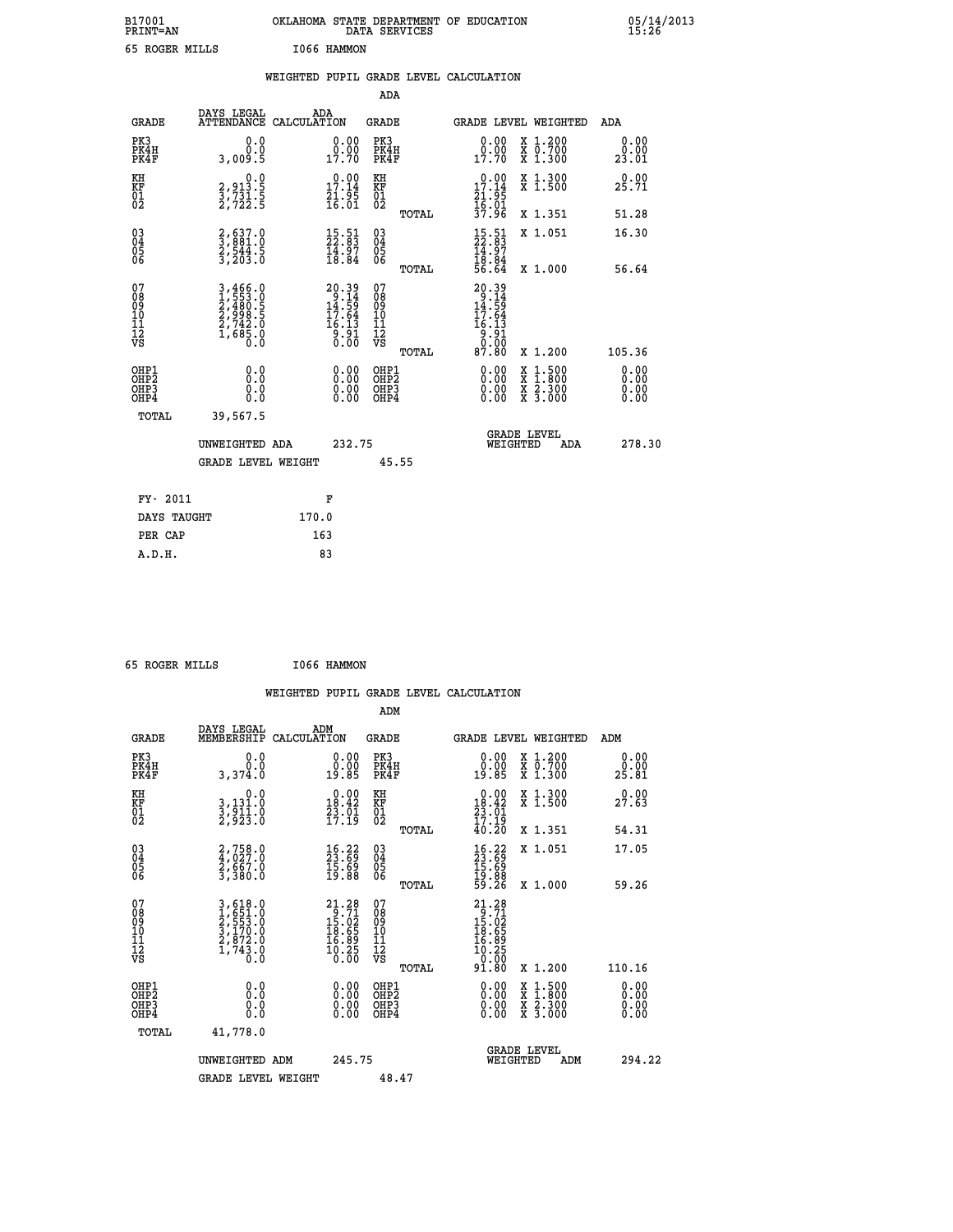| B17001<br>PRINT=AN | OKLAHOMA STATE DEPARTMENT OF EDUCATION<br>DATA SERVICES | 05/14/2013<br>15:26 |
|--------------------|---------------------------------------------------------|---------------------|
| ROGER MILLS        | COUNTY TOTALS                                           |                     |

|                                              |                                                                                         | WEIGHTED PUPIL GRADE LEVEL CALCULATION                            |                                                    |       |                                                                                                                                                                                                                                                                                |                                                                                                                                      |                        |
|----------------------------------------------|-----------------------------------------------------------------------------------------|-------------------------------------------------------------------|----------------------------------------------------|-------|--------------------------------------------------------------------------------------------------------------------------------------------------------------------------------------------------------------------------------------------------------------------------------|--------------------------------------------------------------------------------------------------------------------------------------|------------------------|
|                                              |                                                                                         |                                                                   | <b>ADA</b>                                         |       |                                                                                                                                                                                                                                                                                |                                                                                                                                      |                        |
| <b>GRADE</b>                                 | DAYS LEGAL                                                                              | ADA<br>ATTENDANCE CALCULATION                                     | <b>GRADE</b>                                       |       |                                                                                                                                                                                                                                                                                | GRADE LEVEL WEIGHTED                                                                                                                 | ADA                    |
| PK3<br>PK4H<br>PK4F                          | 0.0<br>$\frac{4}{8}, \frac{663}{477}$ .0                                                | 0.00<br>27.43<br>49.50                                            | PK3<br>PK4H<br>PK4F                                |       | $27.43$<br>$49.50$                                                                                                                                                                                                                                                             | X 1.200<br>X 0.700<br>X 1.300                                                                                                        | 0.00<br>19.20<br>64.35 |
| KH<br>KF<br>01<br>02                         | $\begin{smallmatrix}&&&0.0\\12,118.0\\15,482.5\\11,051.0\end{smallmatrix}$              | 71.09<br>$\frac{6}{64}$ . $\frac{61}{68}$                         | KH<br>KF<br>01<br>02                               |       | 71.09<br>61.61<br>64.68<br>155.29                                                                                                                                                                                                                                              | X 1.300<br>X 1.500                                                                                                                   | 0.00<br>106.58         |
|                                              |                                                                                         |                                                                   |                                                    | TOTAL |                                                                                                                                                                                                                                                                                | X 1.351                                                                                                                              | 209.79                 |
| $^{03}_{04}$<br>05<br>06                     | 10,076.5<br>14,238.0<br>$\frac{1}{2}$ ,705.0<br>13,303.0                                | 59.01<br>83.36<br>56.86<br>77.91                                  | $\begin{matrix} 03 \\ 04 \\ 05 \\ 06 \end{matrix}$ |       | 59.01<br>83.36<br>56.86                                                                                                                                                                                                                                                        | X 1.051                                                                                                                              | 280.15                 |
|                                              |                                                                                         |                                                                   |                                                    | TOTAL | 77.91<br>218.13                                                                                                                                                                                                                                                                | X 1.000                                                                                                                              | 218.13                 |
| 07<br>08<br>09<br>10<br>11<br>11<br>12<br>VS | $9,790.5$<br>$10,905.0$<br>$10,559.0$<br>$10,004.0$<br>$9,191.5$<br>$10,198.0$<br>$0.0$ | 57.38<br>63.83<br>61.89<br>61.65<br>53.67<br>59.69<br>50.00       | 078<br>089<br>0011<br>11<br>12<br>VS               | TOTAL | 57.38<br>63.883<br>61.889<br>58.657<br>53.87<br>50.000<br>55.31                                                                                                                                                                                                                | X 1.200                                                                                                                              | 426.37                 |
| OHP1<br>OHP2<br>OH <sub>P</sub> 3<br>OHP4    | 0.0<br>0.0<br>0.0                                                                       | $\begin{smallmatrix} 0.00 \ 0.00 \ 0.00 \ 0.00 \end{smallmatrix}$ | OHP1<br>OHP2<br>OHP3<br>OHP4                       |       | $\begin{smallmatrix} 0.00 & 0.00 & 0.00 & 0.00 & 0.00 & 0.00 & 0.00 & 0.00 & 0.00 & 0.00 & 0.00 & 0.00 & 0.00 & 0.00 & 0.00 & 0.00 & 0.00 & 0.00 & 0.00 & 0.00 & 0.00 & 0.00 & 0.00 & 0.00 & 0.00 & 0.00 & 0.00 & 0.00 & 0.00 & 0.00 & 0.00 & 0.00 & 0.00 & 0.00 & 0.00 & 0.0$ | $\begin{smallmatrix} \mathtt{X} & 1 & 500 \\ \mathtt{X} & 1 & 800 \\ \mathtt{X} & 2 & 300 \\ \mathtt{X} & 3 & 000 \end{smallmatrix}$ | 0.00<br>0.00<br>0.00   |
| TOTAL                                        | 159,762.0                                                                               |                                                                   |                                                    |       |                                                                                                                                                                                                                                                                                |                                                                                                                                      |                        |
|                                              | UNWEIGHTED ADA                                                                          | 935.72                                                            |                                                    |       | WEIGHTED                                                                                                                                                                                                                                                                       | <b>GRADE LEVEL</b><br>ADA                                                                                                            | 1,106.44               |
|                                              | <b>GRADE LEVEL WEIGHT</b>                                                               |                                                                   | 170.72                                             |       |                                                                                                                                                                                                                                                                                |                                                                                                                                      |                        |
| FY- 2011                                     |                                                                                         | F                                                                 |                                                    |       |                                                                                                                                                                                                                                                                                |                                                                                                                                      |                        |
| DAYS TAUGHT                                  |                                                                                         | 856.0                                                             |                                                    |       |                                                                                                                                                                                                                                                                                |                                                                                                                                      |                        |
| PER CAP                                      |                                                                                         | 813                                                               |                                                    |       |                                                                                                                                                                                                                                                                                |                                                                                                                                      |                        |

 **ROGER MILLS COUNTY TOTALS**

 **A.D.H. 483**

|                                    |                                                                                                                                                |                                                                      | ADM                                                 |       |                                                                                                                    |                                          |                              |  |
|------------------------------------|------------------------------------------------------------------------------------------------------------------------------------------------|----------------------------------------------------------------------|-----------------------------------------------------|-------|--------------------------------------------------------------------------------------------------------------------|------------------------------------------|------------------------------|--|
| <b>GRADE</b>                       | DAYS LEGAL<br>MEMBERSHIP                                                                                                                       | ADM<br>CALCULATION                                                   | <b>GRADE</b>                                        |       | <b>GRADE LEVEL WEIGHTED</b>                                                                                        |                                          | ADM                          |  |
| PK3<br>PK4H<br>PK4F                | 0.0<br>5,072.0<br>9,194.0                                                                                                                      | $\begin{smallmatrix} 0.00\\ 29.84\\ 53.70 \end{smallmatrix}$         | PK3<br>PK4H<br>PK4F                                 |       | $\begin{smallmatrix} 0.00\\ 29.84\\ 53.70 \end{smallmatrix}$                                                       | X 1.200<br>X 0.700<br>X 1.300            | 0.00<br>20.09<br>69.82       |  |
| KH<br>KF<br>01<br>02               | 0.0<br>12,879.0<br>16,209.0<br>11,593.0                                                                                                        | $75.51$<br>$75.51$<br>$94.87$<br>$67.84$                             | KH<br>KF<br>01<br>02                                |       | $75.51$<br>$94.87$<br>$67.84$<br>$162.71$                                                                          | X 1.300<br>X 1.500                       | 0.00<br>113.28               |  |
|                                    |                                                                                                                                                |                                                                      |                                                     | TOTAL |                                                                                                                    | X 1.351                                  | 219.82                       |  |
| 03<br>04<br>05<br>06               | $10, 472.0$<br>$14, 883.0$<br>$10, 103.0$<br>13,871.0                                                                                          | $\begin{smallmatrix} 61.32\ 87.13\ 59.18\ 81.25 \end{smallmatrix}$   | $\begin{array}{c} 03 \\ 04 \\ 05 \\ 06 \end{array}$ |       | $61.32$<br>87.13<br>$\frac{59}{81}$ $\frac{18}{25}$<br>227.56                                                      | X 1.051                                  | 64.45                        |  |
|                                    |                                                                                                                                                |                                                                      |                                                     | TOTAL |                                                                                                                    | X 1.000                                  | 227.56                       |  |
| 07<br>08<br>09<br>101<br>112<br>VS | $\begin{smallmatrix} 10,242\cdot 0\\ 11,397\cdot 0\\ 11,138\cdot 0\\ 10,559\cdot 0\\ 9,753\cdot 0\\ 10,732\cdot 0\\ 0\cdot 0\end{smallmatrix}$ | 60.01<br>66.71<br>65.29<br>61.90<br>61.90<br>57.15<br>62.82<br>60.00 | 07<br>08<br>09<br>11<br>11<br>12<br>VS              | TOTAL | 60.01<br>$\begin{smallmatrix} 666.711 \ 665.290 \ 651.2905 \ 611.905 \ 62.802 \ 62.000 \ 373.88 \end{smallmatrix}$ | X 1.200                                  | 448.66                       |  |
|                                    |                                                                                                                                                |                                                                      |                                                     |       |                                                                                                                    |                                          |                              |  |
| OHP1<br>OHP2<br>OHP3<br>OHP4       | 0.0<br>0.000                                                                                                                                   | $0.00$<br>$0.00$<br>0.00                                             | OHP1<br>OHP2<br>OHP <sub>3</sub>                    |       | $0.00$<br>$0.00$<br>0.00                                                                                           | X 1:500<br>X 1:800<br>X 2:300<br>X 3:000 | 0.00<br>0.00<br>0.00<br>0.00 |  |
| TOTAL                              | 168,097.0                                                                                                                                      |                                                                      |                                                     |       |                                                                                                                    |                                          |                              |  |
|                                    | UNWEIGHTED                                                                                                                                     | 984.52<br>ADM                                                        |                                                     |       | WEIGHTED                                                                                                           | <b>GRADE LEVEL</b><br>ADM                | 1,164.48                     |  |
|                                    | <b>GRADE LEVEL WEIGHT</b>                                                                                                                      |                                                                      | 179.96                                              |       |                                                                                                                    |                                          |                              |  |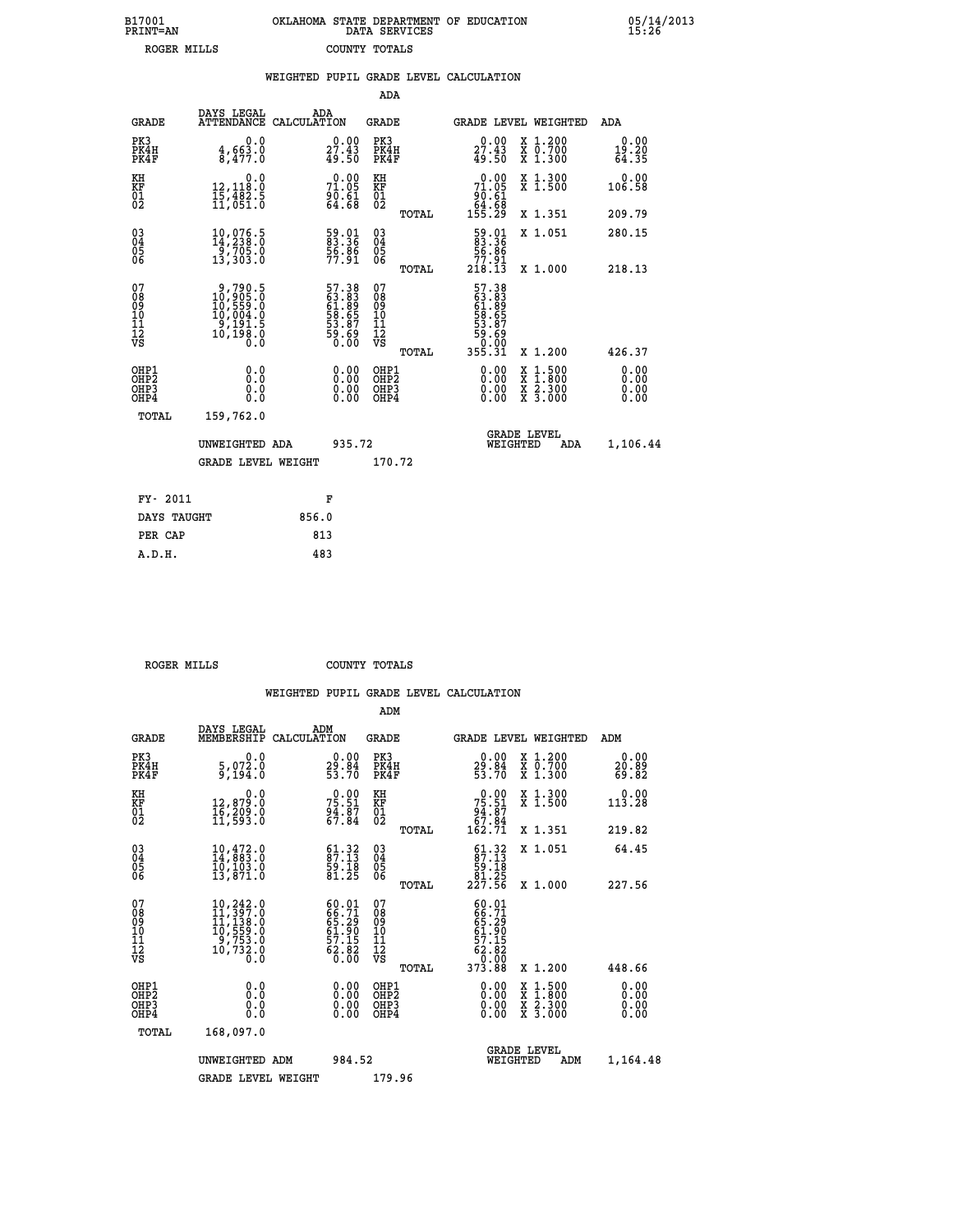## **B17001 OKLAHOMA STATE DEPARTMENT OF EDUCATION 05/14/2013 PRINT=AN DATA SERVICES 15:26 66 ROGERS C009 JUSTUS-TIAWAH**

|  |  | WEIGHTED PUPIL GRADE LEVEL CALCULATION |
|--|--|----------------------------------------|
|  |  |                                        |

|                                                                    |                                                   |                                                                                                                | ADA                                                 |       |                                                                               |                                                                                                                                           |                                          |
|--------------------------------------------------------------------|---------------------------------------------------|----------------------------------------------------------------------------------------------------------------|-----------------------------------------------------|-------|-------------------------------------------------------------------------------|-------------------------------------------------------------------------------------------------------------------------------------------|------------------------------------------|
| <b>GRADE</b>                                                       | DAYS LEGAL<br>ATTENDANCE CALCULATION              | ADA                                                                                                            | <b>GRADE</b>                                        |       |                                                                               | GRADE LEVEL WEIGHTED                                                                                                                      | ADA                                      |
| PK3<br>PK4H<br>PK4F                                                | 390.0<br>$5, \frac{8}{3} \frac{5}{2} \cdot 0$     | $34.12$<br>$34.12$<br>$0.91$                                                                                   | PK3<br>PK4H<br>PK4F                                 |       | 34.28<br>Ō.51                                                                 | X 1.200<br>X 0.700<br>X 1.300                                                                                                             | 2.74<br>$2\bar{3}\cdot 8\bar{8}$<br>1.18 |
| KH<br>KF<br>01<br>02                                               | 0.0<br>9,533:0<br>8,907:0<br>9,304:0              | $\begin{smallmatrix} 0.00\\ 55.78\\ 52.09\\ 54.44 \end{smallmatrix}$                                           | KH<br>KF<br>01<br>02                                |       | $\begin{smallmatrix} &0.00\\ 55.78\\ 22.09\\ 54.44\\ 106.53\end{smallmatrix}$ | X 1.300<br>X 1.500                                                                                                                        | 0.00<br>83.67                            |
|                                                                    |                                                   |                                                                                                                |                                                     | TOTAL |                                                                               | X 1.351                                                                                                                                   | 143.92                                   |
| $\begin{smallmatrix} 03 \\[-4pt] 04 \end{smallmatrix}$<br>Ŏ5<br>06 | $\substack{8,658.5\\11,749.5\\8,649.0\\11,541.5}$ | 50.64<br>68.71<br>50.58<br>67.51                                                                               | $\begin{array}{c} 03 \\ 04 \\ 05 \\ 06 \end{array}$ |       | 50.64<br>$\begin{array}{r} 50.58 \\ 67.51 \\ 186.80 \end{array}$              | X 1.051                                                                                                                                   | 53.22                                    |
|                                                                    |                                                   |                                                                                                                | 07                                                  | TOTAL | $54.20$<br>$48.11$<br>$0.00$<br>$0.00$<br>$0.00$                              | X 1.000                                                                                                                                   | 186.80                                   |
| 07<br>08<br>09<br>01<br>11<br>11<br>12<br>VS                       |                                                   | $\begin{smallmatrix} 54.20 \\ 48.11 \\ 0.00 \\ 0.00 \\ 0.00 \\ 0.00 \\ 0.00 \\ 0.00 \\ 0.00 \end{smallmatrix}$ | 08<br>09<br>11<br>11<br>12<br>VS                    | TOTAL | 0.00<br>102.31                                                                | X 1.200                                                                                                                                   | 122.77                                   |
| OHP1<br>OHP <sub>2</sub><br>OH <sub>P3</sub><br>OHP4               | 0.0<br>0.000                                      | 0.00<br>$\begin{smallmatrix} 0.00 \ 0.00 \end{smallmatrix}$                                                    | OHP1<br>OHP2<br>OHP <sub>3</sub>                    |       |                                                                               | $\begin{smallmatrix} \mathtt{X} & 1\cdot500\\ \mathtt{X} & 1\cdot800\\ \mathtt{X} & 2\cdot300\\ \mathtt{X} & 3\cdot000 \end{smallmatrix}$ | 0.00<br>0.00<br>0.00<br>0.00             |
| TOTAL                                                              | 92,214.5                                          |                                                                                                                |                                                     |       |                                                                               |                                                                                                                                           |                                          |
|                                                                    | UNWEIGHTED ADA                                    | 539.37                                                                                                         |                                                     |       |                                                                               | <b>GRADE LEVEL</b><br>WEIGHTED<br>ADA                                                                                                     | 618.18                                   |
|                                                                    | <b>GRADE LEVEL WEIGHT</b>                         |                                                                                                                |                                                     | 78.81 |                                                                               |                                                                                                                                           |                                          |
| FY- 2011                                                           |                                                   | F                                                                                                              |                                                     |       |                                                                               |                                                                                                                                           |                                          |
| DAYS TAUGHT                                                        |                                                   | 171.0                                                                                                          |                                                     |       |                                                                               |                                                                                                                                           |                                          |
| PER CAP                                                            |                                                   | 33                                                                                                             |                                                     |       |                                                                               |                                                                                                                                           |                                          |

 **A.D.H. 433**

 **66 ROGERS C009 JUSTUS-TIAWAH**

|                                           |                                                                                                    |                                                                            | ADM                                                 |       |                                                                                                             |                                          |                                    |
|-------------------------------------------|----------------------------------------------------------------------------------------------------|----------------------------------------------------------------------------|-----------------------------------------------------|-------|-------------------------------------------------------------------------------------------------------------|------------------------------------------|------------------------------------|
| <b>GRADE</b>                              | DAYS LEGAL<br>MEMBERSHIP                                                                           | ADM<br>CALCULATION                                                         | <b>GRADE</b>                                        |       |                                                                                                             | <b>GRADE LEVEL WEIGHTED</b>              | ADM                                |
| PK3<br>PK4H<br>PK4F                       | 403.0<br>$6, \bar{1}\,\bar{7}\,\bar{5}\,\ldots\,\bar{6}$                                           | 2.36<br>$3\overline{5}\cdot\overline{1}\cdot\overline{1}\cdot\overline{0}$ | PK3<br>PK4H<br>PK4F                                 |       | 36.36<br>1.00                                                                                               | X 1.200<br>X 0.700<br>X 1.300            | 2.83<br>$2\bar{5}\cdot 28$<br>1.30 |
| KH<br>KF<br>01<br>02                      | 0.0<br>10,102:0<br>9,451:0<br>9,698:0                                                              | $\begin{smallmatrix} 0.00\\ 59.10\\ 55.27\\ 56.74 \end{smallmatrix}$       | KH<br>KF<br>01<br>02                                |       | $\begin{smallmatrix} &0.00\\ 59.10\\ 55.27\\ 56.74\\ 112.01\end{smallmatrix}$                               | X 1.300<br>X 1.500                       | 0.00<br>88.65                      |
|                                           |                                                                                                    |                                                                            |                                                     | TOTAL |                                                                                                             | X 1.351                                  | 151.33                             |
| 03<br>04<br>05<br>06                      | $\begin{smallmatrix} 9 & 010 & 0 \\ 12 & 356 & 0 \\ 8 & 994 & 0 \\ 12 & 043 & 0 \end{smallmatrix}$ | 52.70<br>72.26<br>52.60<br>70.45                                           | $\begin{array}{c} 03 \\ 04 \\ 05 \\ 06 \end{array}$ |       | $\begin{array}{c} 52.70 \\ 72.26 \\ 52.60 \\ 70.45 \\ 195.31 \end{array}$                                   | X 1.051                                  | 55.39                              |
|                                           |                                                                                                    |                                                                            |                                                     | TOTAL |                                                                                                             | X 1.000                                  | 195.31                             |
| 07<br>08<br>09<br>101<br>112<br>VS        | $\begin{smallmatrix} 9,647.0\\ 8,612.0\\ 0.0\\ 0.0\\ 0.0\\ 0.0 \end{smallmatrix}$<br>$\S.$ $\S$    | $56.42\n50.36\n0.00\n0.00\n0.00\n0.00\n0.00$                               | 07<br>08<br>09<br>11<br>11<br>12<br>VS              |       | $\begin{smallmatrix} 56.42\ 50.36\ 0.00\ 0.00\ 0.00\ 0.00\ 0.00\ 0.00\ 0.00\ 0.00\ 0.00\ \end{smallmatrix}$ |                                          |                                    |
|                                           |                                                                                                    |                                                                            |                                                     | TOTAL | 106.78                                                                                                      | X 1.200                                  | 128.14                             |
| OHP1<br>OHP2<br>OH <sub>P</sub> 3<br>OHP4 | 0.0<br>0.000                                                                                       | $0.00$<br>$0.00$<br>0.00                                                   | OHP1<br>OHP2<br>OHP <sub>3</sub>                    |       | $0.00$<br>$0.00$<br>0.00                                                                                    | X 1:500<br>X 1:800<br>X 2:300<br>X 3:000 | 0.00<br>0.00<br>0.00<br>0.00       |
| TOTAL                                     | 96,658.0                                                                                           |                                                                            |                                                     |       |                                                                                                             |                                          |                                    |
|                                           | UNWEIGHTED                                                                                         | 565.37<br>ADM                                                              |                                                     |       | WEIGHTED                                                                                                    | <b>GRADE LEVEL</b><br>ADM                | 648.23                             |
|                                           | <b>GRADE LEVEL WEIGHT</b>                                                                          |                                                                            | 82.86                                               |       |                                                                                                             |                                          |                                    |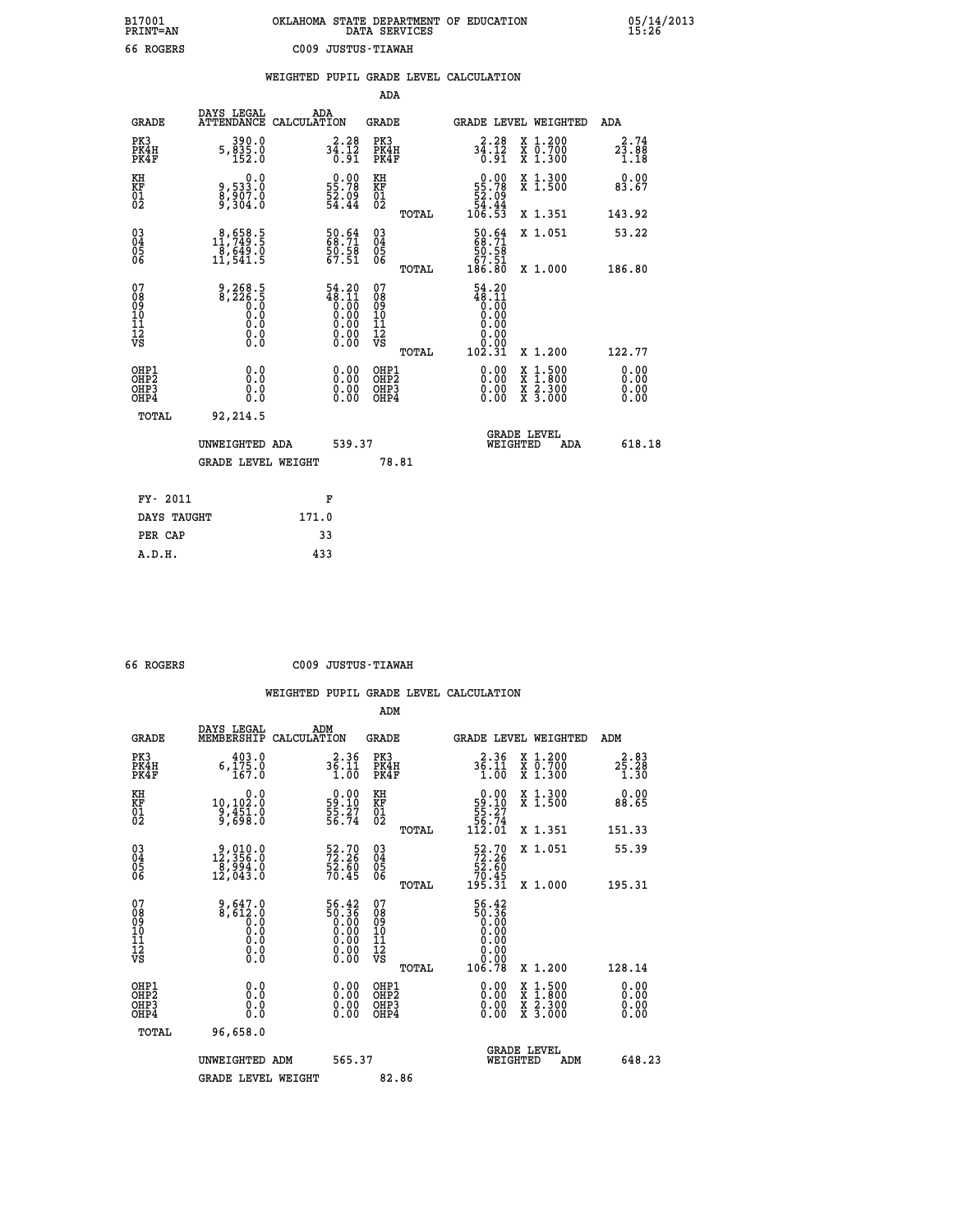| B17001          | OKLAHOMA STATE DEPARTMENT OF EDUCATION |
|-----------------|----------------------------------------|
| <b>PRINT=AN</b> | DATA SERVICES                          |
| 66 ROGERS       | T001 CLAREMORE                         |

 **B17001 OKLAHOMA STATE DEPARTMENT OF EDUCATION 05/14/2013**

|  |  | WEIGHTED PUPIL GRADE LEVEL CALCULATION |
|--|--|----------------------------------------|
|  |  |                                        |

|                                                    |                                                                                                                                                                                          |                                                                      | ADA                                      |       |                                                                               |                                                                                                  |                                                                |
|----------------------------------------------------|------------------------------------------------------------------------------------------------------------------------------------------------------------------------------------------|----------------------------------------------------------------------|------------------------------------------|-------|-------------------------------------------------------------------------------|--------------------------------------------------------------------------------------------------|----------------------------------------------------------------|
| <b>GRADE</b>                                       | DAYS LEGAL                                                                                                                                                                               | ADA<br>ATTENDANCE CALCULATION                                        | <b>GRADE</b>                             |       |                                                                               | GRADE LEVEL WEIGHTED                                                                             | ADA                                                            |
| PK3<br>PK4H<br>PK4F                                | 2,139.0<br>30,759.0<br>379.0                                                                                                                                                             | $12.81$<br>$184.19$<br>$2.27$                                        | PK3<br>PK4H<br>PK4F                      |       | $12.81$<br>$184.19$<br>$2.27$                                                 | X 1.200<br>X 0.700<br>X 1.300                                                                    | 15.37<br>$\frac{1\bar{2}\bar{8}\cdot\bar{9}\dot{3}}{2\cdot95}$ |
| KH<br>KF<br>01<br>02                               | $1,607.0$<br>$43,932.0$<br>$50,938.5$<br>$47,851.0$                                                                                                                                      | $\begin{smallmatrix} 9.62\ 263.07\ 305.02\ 286.53 \end{smallmatrix}$ | KH<br>KF<br>01<br>02                     |       | $\begin{smallmatrix} 9.62\ 263.07\ 305.02\ 286.53\ 591.55 \end{smallmatrix}$  | X 1.300<br>X 1.500                                                                               | 12.51<br>394.61                                                |
|                                                    |                                                                                                                                                                                          |                                                                      |                                          | TOTAL |                                                                               | X 1.351                                                                                          | 799.18                                                         |
| $\begin{matrix} 03 \\ 04 \\ 05 \\ 06 \end{matrix}$ | 41,497.5<br>$\frac{46}{98}$ , $\frac{698}{96}$ , 5                                                                                                                                       | 248.49<br>285.34<br>280.83<br>286.81                                 | $\substack{03 \\ 04}$<br>Ŏ5<br>06        |       | 248.49<br>280:83<br>286:81<br>852:98                                          | X 1.051                                                                                          | 261.16                                                         |
|                                                    |                                                                                                                                                                                          |                                                                      |                                          | TOTAL |                                                                               | X 1.000                                                                                          | 852.98                                                         |
| 07<br>08<br>09<br>101<br>112<br>VS                 | $\begin{smallmatrix} 43\,, & 886\,, & 5\\ 43\,, & 398\,, & 0\\ 49\,, & 330\,, & 0\\ 53\,, & 448\,, & 5\\ 40\,, & 991\,, & 5\\ 42\,, & 300\,, & 0\\ 0\,. & 0\,. & 0\,. \end{smallmatrix}$ | 262.79<br>259.87<br>295.395<br>220.05<br>245.46<br>253.30<br>0.00    | 07<br>08<br>09<br>101<br>112<br>VS       |       | 262.79<br>$259.87$<br>$295.39$<br>$320.05$<br>$245.46$<br>$253.30$<br>$-0.00$ |                                                                                                  |                                                                |
|                                                    |                                                                                                                                                                                          |                                                                      |                                          | TOTAL | 1,636.86                                                                      | X 1.200                                                                                          | 1,964.23                                                       |
| OHP1<br>OHP2<br>OHP3<br>OHP4                       | 325.5<br>0.0<br>0.0                                                                                                                                                                      | $\frac{1}{0}$ : 00<br>0.00<br>0.00                                   | OHP1<br>OHP <sub>2</sub><br>OHP3<br>OHP4 |       | $\begin{smallmatrix} 1.95\ 0.00\ 0.00 \end{smallmatrix}$                      | $\begin{smallmatrix} x & 1 & 500 \\ x & 1 & 800 \\ x & 2 & 300 \\ x & 3 & 000 \end{smallmatrix}$ | 2.93<br>0.00<br>0.00<br>0.00                                   |
| <b>TOTAL</b>                                       | 635,229.5                                                                                                                                                                                |                                                                      |                                          |       |                                                                               |                                                                                                  |                                                                |
|                                                    | UNWEIGHTED ADA                                                                                                                                                                           | 3,803.79                                                             |                                          |       |                                                                               | <b>GRADE LEVEL</b><br>WEIGHTED<br>ADA                                                            | 4,434.85                                                       |
|                                                    | <b>GRADE LEVEL WEIGHT</b>                                                                                                                                                                |                                                                      | 631.06                                   |       |                                                                               |                                                                                                  |                                                                |
| FY- 2011                                           |                                                                                                                                                                                          | F                                                                    |                                          |       |                                                                               |                                                                                                  |                                                                |
| DAYS TAUGHT                                        |                                                                                                                                                                                          | 167.0                                                                |                                          |       |                                                                               |                                                                                                  |                                                                |
| PER CAP                                            |                                                                                                                                                                                          | 33                                                                   |                                          |       |                                                                               |                                                                                                  |                                                                |
|                                                    |                                                                                                                                                                                          |                                                                      |                                          |       |                                                                               |                                                                                                  |                                                                |

| 66 ROGERS | I001 CLAREMORE |
|-----------|----------------|
|           |                |

 **A.D.H. 2,732**

|                                                       |                                                                                                                                                     |                                                                         |                                                                   | ADM                                                |       |                                                                                   |                                |                                          |                                  |
|-------------------------------------------------------|-----------------------------------------------------------------------------------------------------------------------------------------------------|-------------------------------------------------------------------------|-------------------------------------------------------------------|----------------------------------------------------|-------|-----------------------------------------------------------------------------------|--------------------------------|------------------------------------------|----------------------------------|
| <b>GRADE</b>                                          | DAYS LEGAL<br>MEMBERSHIP                                                                                                                            | ADM<br>CALCULATION                                                      |                                                                   | <b>GRADE</b>                                       |       |                                                                                   |                                | <b>GRADE LEVEL WEIGHTED</b>              | ADM                              |
| PK3<br>PK4H<br>PK4F                                   | 2,227.0<br>32,995.0<br>414.0                                                                                                                        | 13.34<br>197.57                                                         | 2.48                                                              | PK3<br>PK4H<br>PK4F                                |       | 13.34<br>197.57<br>2.48                                                           |                                | X 1.200<br>X 0.700<br>X 1.300            | 16.01<br>138.30<br>3.22          |
| KH<br>KF<br>01<br>02                                  | $1,692.0$<br>$46,656.0$<br>$53,438.0$<br>$50,092.0$                                                                                                 | $\begin{smallmatrix} 10.13\\279.38\\319.99\\299.95 \end{smallmatrix}$   |                                                                   | KH<br>KF<br>01<br>02                               |       | $\begin{smallmatrix} 10.13\ 279.38\ 319.99\ 299.95\ 619.94 \end{smallmatrix}$     |                                | X 1.300<br>X 1.500                       | 13.17<br>419.07                  |
|                                                       |                                                                                                                                                     |                                                                         |                                                                   |                                                    | TOTAL |                                                                                   |                                | X 1.351                                  | 837.54                           |
| 03<br>04<br>05<br>06                                  | 43, 315.0<br>49, 835.0<br>49,100.0<br>50,430.0                                                                                                      | 259.37<br>298.41<br>294.01<br>301.98                                    |                                                                   | $\begin{matrix} 03 \\ 04 \\ 05 \\ 06 \end{matrix}$ |       | 259.37<br>298.41<br>294.01                                                        |                                | X 1.051                                  | 272.60                           |
|                                                       |                                                                                                                                                     |                                                                         |                                                                   |                                                    | TOTAL | 301.98<br>894.40                                                                  |                                | X 1.000                                  | 894.40                           |
| 07<br>08<br>09<br>101<br>112<br>VS                    | $\begin{smallmatrix} 46\,,\,365\,.0\\ 45\,,\,917\,.0\\ 53\,,\,300\,.0\\ 58\,,\,793\,.0\\ 45\,,\,722\,.0\\ 47\,,\,565\,.0\\ 0\,.0 \end{smallmatrix}$ | 277.63<br>274.95<br>319.16<br>352.05<br>273.79<br>$\frac{284.82}{0.00}$ |                                                                   | 07<br>08<br>09<br>11<br>11<br>12<br>VS             | TOTAL | 277.63<br>274.956<br>319.165<br>352.059<br>273.792<br>284.82<br>0.000<br>1,782.40 |                                | X 1.200                                  | 2,138.88                         |
| OHP1<br>OH <sub>P</sub> 2<br>OH <sub>P3</sub><br>OHP4 | 358.0<br>0.0<br>0.000                                                                                                                               |                                                                         | $\begin{smallmatrix} 2.14\ 0.00 \ 0.00 \end{smallmatrix}$<br>0.00 | OHP1<br>OHP2<br>OHP3<br>OHP4                       |       | $\begin{smallmatrix} 2.14\ 0.00 \ 0.00 \end{smallmatrix}$<br>0.00                 |                                | X 1:500<br>X 1:800<br>X 2:300<br>X 3:000 | $3.21$<br>$0.00$<br>0.00<br>0.00 |
| TOTAL                                                 | 678,214.0                                                                                                                                           |                                                                         |                                                                   |                                                    |       |                                                                                   |                                |                                          |                                  |
|                                                       | UNWEIGHTED ADM                                                                                                                                      | 4,061.15                                                                |                                                                   |                                                    |       |                                                                                   | <b>GRADE LEVEL</b><br>WEIGHTED | ADM                                      | 4,736.40                         |
|                                                       | <b>GRADE LEVEL WEIGHT</b>                                                                                                                           |                                                                         |                                                                   | 675.25                                             |       |                                                                                   |                                |                                          |                                  |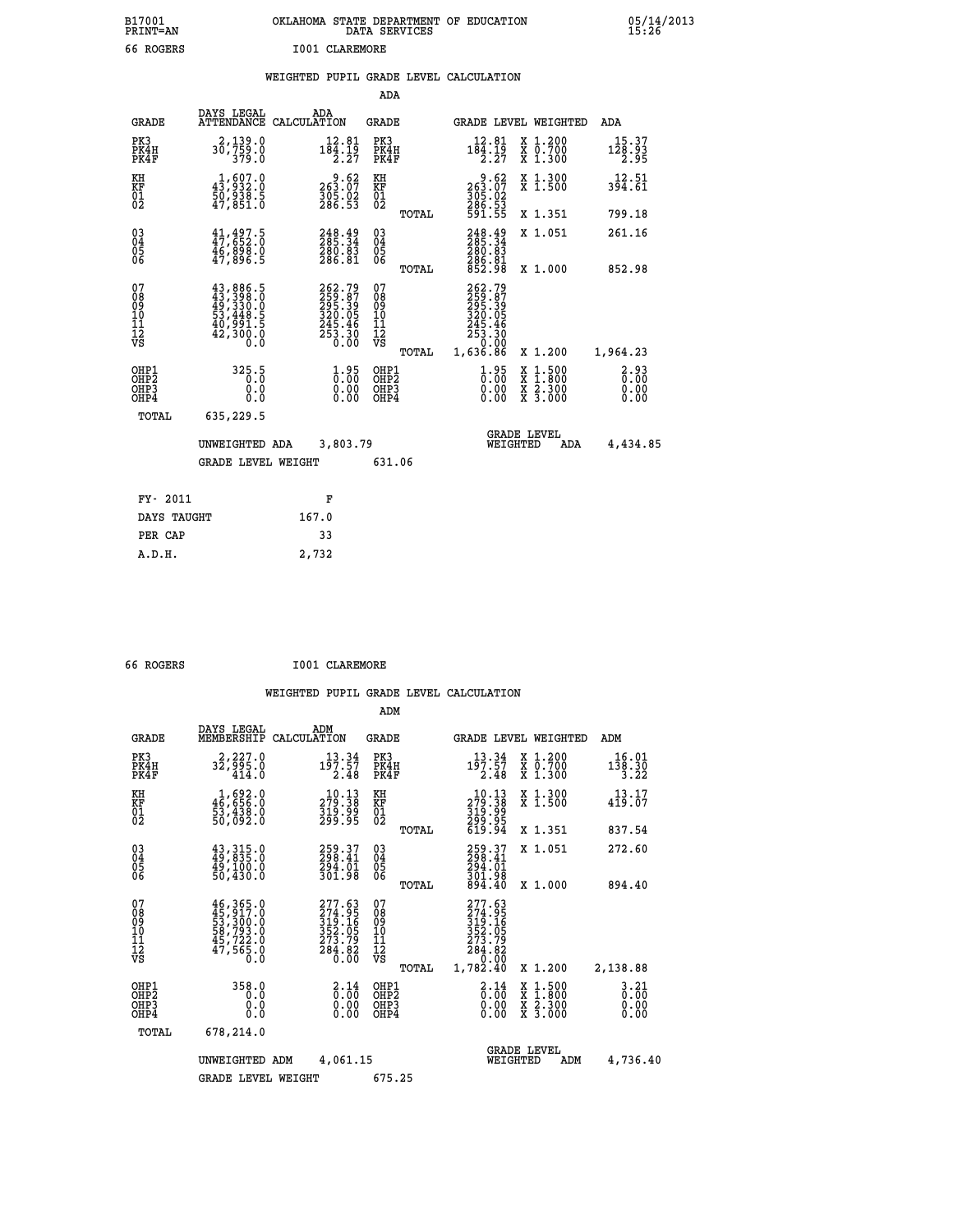|              | OKLAHOMA STATE DEPARTMENT OF EDUCATION<br>DATA SERVICES |  |
|--------------|---------------------------------------------------------|--|
| T002 CATOOSA |                                                         |  |

|  |  | WEIGHTED PUPIL GRADE LEVEL CALCULATION |
|--|--|----------------------------------------|
|  |  |                                        |

|                                                                    |                                                                                                                                                    |                                                                   | ADA                                                               |       |                                                                     |                                                    |                              |
|--------------------------------------------------------------------|----------------------------------------------------------------------------------------------------------------------------------------------------|-------------------------------------------------------------------|-------------------------------------------------------------------|-------|---------------------------------------------------------------------|----------------------------------------------------|------------------------------|
| <b>GRADE</b>                                                       | DAYS LEGAL                                                                                                                                         | ADA<br>ATTENDANCE CALCULATION                                     | <b>GRADE</b>                                                      |       |                                                                     | GRADE LEVEL WEIGHTED                               | <b>ADA</b>                   |
| PK3<br>PK4H<br>PK4F                                                | 0.0<br>15,719.5<br>0.0                                                                                                                             | $9_1^{0.00}_{1.93}$                                               | PK3<br>PK4H<br>PK4F                                               |       | $9_1^{0.00}_{1.93}$                                                 | X 1.200<br>X 0.700<br>X 1.300                      | 0.00<br>64.35<br>0.00        |
| KH<br>KF<br>01<br>02                                               | 0.0<br>25,450.5<br>24,200:5<br>26,579:0                                                                                                            | $\begin{array}{c} 0.00 \\ 148.83 \\ 141.52 \\ 155.43 \end{array}$ | KH<br>KF<br>01<br>02                                              |       | 0.00<br>$148.83$<br>$141.52$<br>$155.43$<br>$296.95$                | X 1.300<br>X 1.500                                 | 0.00<br>223.25               |
|                                                                    |                                                                                                                                                    |                                                                   |                                                                   | TOTAL |                                                                     | X 1.351                                            | 401.18                       |
| $\begin{smallmatrix} 03 \\[-4pt] 04 \end{smallmatrix}$<br>05<br>ŎĞ | 24,105.5<br>25,060.5<br>24,748.5<br>27,058.5                                                                                                       | 140.97<br>$\frac{144.73}{158.34}$                                 | $\substack{03 \\ 04}$<br>$\begin{matrix} 0.5 \\ 0.6 \end{matrix}$ |       | 140.97<br>146.55<br>$\frac{114}{158}$ : 73<br>$158$ : 34<br>449: 62 | X 1.051                                            | 148.16                       |
|                                                                    |                                                                                                                                                    |                                                                   |                                                                   | TOTAL |                                                                     | X 1.000                                            | 449.62                       |
| 07<br>08<br>09<br>11<br>11<br>12<br>VS                             | $\begin{smallmatrix} 24\,,\,186\,.5\\ 28\,,\,802\,.5\\ 28\,,\,309\,.0\\ 24\,,\,340\,.5\\ 23\,,\,161\,.5\\ 23\,,\,414\,.0\\ 0\,. \end{smallmatrix}$ | 141.44<br>168.44<br>166.04<br>142.80<br>135.53<br>137.28<br>0.00  | 07<br>08<br>09<br>11<br>11<br>12<br>VS                            |       | 141.44<br>$168.44$<br>$166.04$<br>$142.80$<br>$135.53$<br>$137.28$  |                                                    |                              |
|                                                                    |                                                                                                                                                    |                                                                   |                                                                   | TOTAL | $\frac{0.00}{0.53}$                                                 | X 1.200                                            | 1,069.84                     |
| OHP1<br>OHP <sub>2</sub><br>OHP3<br>OHP4                           | 0.0<br>0.0<br>Ŏ.Ŏ                                                                                                                                  | 0.00<br>$\begin{smallmatrix} 0.00 \ 0.00 \end{smallmatrix}$       | OHP1<br>OH <sub>P</sub> 2<br>OHP3<br>OHP4                         |       | 0.00<br>0.00<br>0.00                                                | $1:500$<br>$1:800$<br>X<br>X<br>X 2.300<br>X 3.000 | 0.00<br>0.00<br>0.00<br>0.00 |
| TOTAL                                                              | 345,136.5                                                                                                                                          |                                                                   |                                                                   |       |                                                                     |                                                    |                              |
|                                                                    | UNWEIGHTED ADA                                                                                                                                     | 2,019.83                                                          |                                                                   |       | WEIGHTED                                                            | <b>GRADE LEVEL</b><br>ADA                          | 2,356.40                     |
|                                                                    | <b>GRADE LEVEL WEIGHT</b>                                                                                                                          |                                                                   | 336.57                                                            |       |                                                                     |                                                    |                              |
| FY- 2011                                                           |                                                                                                                                                    | F                                                                 |                                                                   |       |                                                                     |                                                    |                              |
| DAYS TAUGHT                                                        |                                                                                                                                                    | 171.0                                                             |                                                                   |       |                                                                     |                                                    |                              |
| PER CAP                                                            |                                                                                                                                                    | 33                                                                |                                                                   |       |                                                                     |                                                    |                              |
|                                                                    |                                                                                                                                                    |                                                                   |                                                                   |       |                                                                     |                                                    |                              |

| 66 ROGERS | I002 CATOOSA |
|-----------|--------------|

 **A.D.H. 1,768**

 **B17001<br>PRINT=AN** 66 ROGERS

|                                                       |                                                                                           |                                                                         | ADM                                              |                                                                                |                                                                                                  |                              |
|-------------------------------------------------------|-------------------------------------------------------------------------------------------|-------------------------------------------------------------------------|--------------------------------------------------|--------------------------------------------------------------------------------|--------------------------------------------------------------------------------------------------|------------------------------|
| <b>GRADE</b>                                          | DAYS LEGAL<br>MEMBERSHIP                                                                  | ADM<br>CALCULATION                                                      | <b>GRADE</b>                                     | <b>GRADE LEVEL WEIGHTED</b>                                                    |                                                                                                  | ADM                          |
| PK3<br>PK4H<br>PK4F                                   | 0.0<br>16,710.0<br>0.0                                                                    | 0.00<br>97.72<br>0.00                                                   | PK3<br>PK4H<br>PK4F                              | 0.00<br>97.72<br>0.00                                                          | X 1.200<br>X 0.700<br>X 1.300                                                                    | 0.00<br>68.40<br>0.00        |
| KH<br>KF<br>01<br>02                                  | 0.0<br>27,443:0<br>25,686:0<br>27,940:0                                                   | $\begin{smallmatrix} &0.00\\ 160.49\\ 150.21\\ 163.39\end{smallmatrix}$ | KH<br>KF<br>01<br>02                             | $\begin{array}{c} 0.00 \\ 160.49 \\ 150.21 \\ 163.39 \\ 313.60 \end{array}$    | X 1.300<br>X 1.500                                                                               | 0.00<br>240.74               |
|                                                       |                                                                                           |                                                                         | TOTAL                                            |                                                                                | X 1.351                                                                                          | 423.67                       |
| 03<br>04<br>05<br>06                                  | 25,499.0<br>26,329.0<br>26,266.0<br>27,867.0                                              | $149.12$<br>$153.97$<br>$153.60$<br>$163.07$                            | $^{03}_{04}$<br>05<br>06                         | $149.12$<br>$153.97$<br>$153.60$<br>$163.07$<br>$470.64$                       | X 1.051                                                                                          | 156.73                       |
|                                                       |                                                                                           |                                                                         | TOTAL                                            |                                                                                | X 1.000                                                                                          | 470.64                       |
| 07<br>08<br>09<br>101<br>112<br>VS                    | $25,050.0$<br>$29,759.0$<br>$30,058.0$<br>$25,819.0$<br>$24,269.0$<br>$24,689.0$<br>$0.0$ | 146.49<br>174.03<br>176.29<br>151.45<br>142.02<br>144.76<br>0.00        | 07<br>08<br>09<br>101<br>11<br>12<br>VS<br>TOTAL | 146.49<br>174.03<br>176.29<br>151.45<br>151.42.02<br>144.76<br>10.00<br>935.04 | X 1.200                                                                                          | 1,122.05                     |
| OHP1<br>OH <sub>P</sub> 2<br>OH <sub>P3</sub><br>OHP4 | 0.0<br>0.000                                                                              | $0.00$<br>$0.00$<br>0.00                                                | OHP1<br>OHP2<br>OHP3<br>OHP4                     | $0.00$<br>$0.00$<br>0.00                                                       | $\begin{smallmatrix} x & 1 & 500 \\ x & 1 & 800 \\ x & 2 & 300 \\ x & 3 & 000 \end{smallmatrix}$ | 0.00<br>0.00<br>0.00<br>0.00 |
| TOTAL                                                 | 363,384.0                                                                                 |                                                                         |                                                  |                                                                                |                                                                                                  |                              |
|                                                       | UNWEIGHTED<br>ADM                                                                         | 2,126.61                                                                |                                                  | WEIGHTED                                                                       | <b>GRADE LEVEL</b><br>ADM                                                                        | 2,482.23                     |
|                                                       | <b>GRADE LEVEL WEIGHT</b>                                                                 |                                                                         | 355.62                                           |                                                                                |                                                                                                  |                              |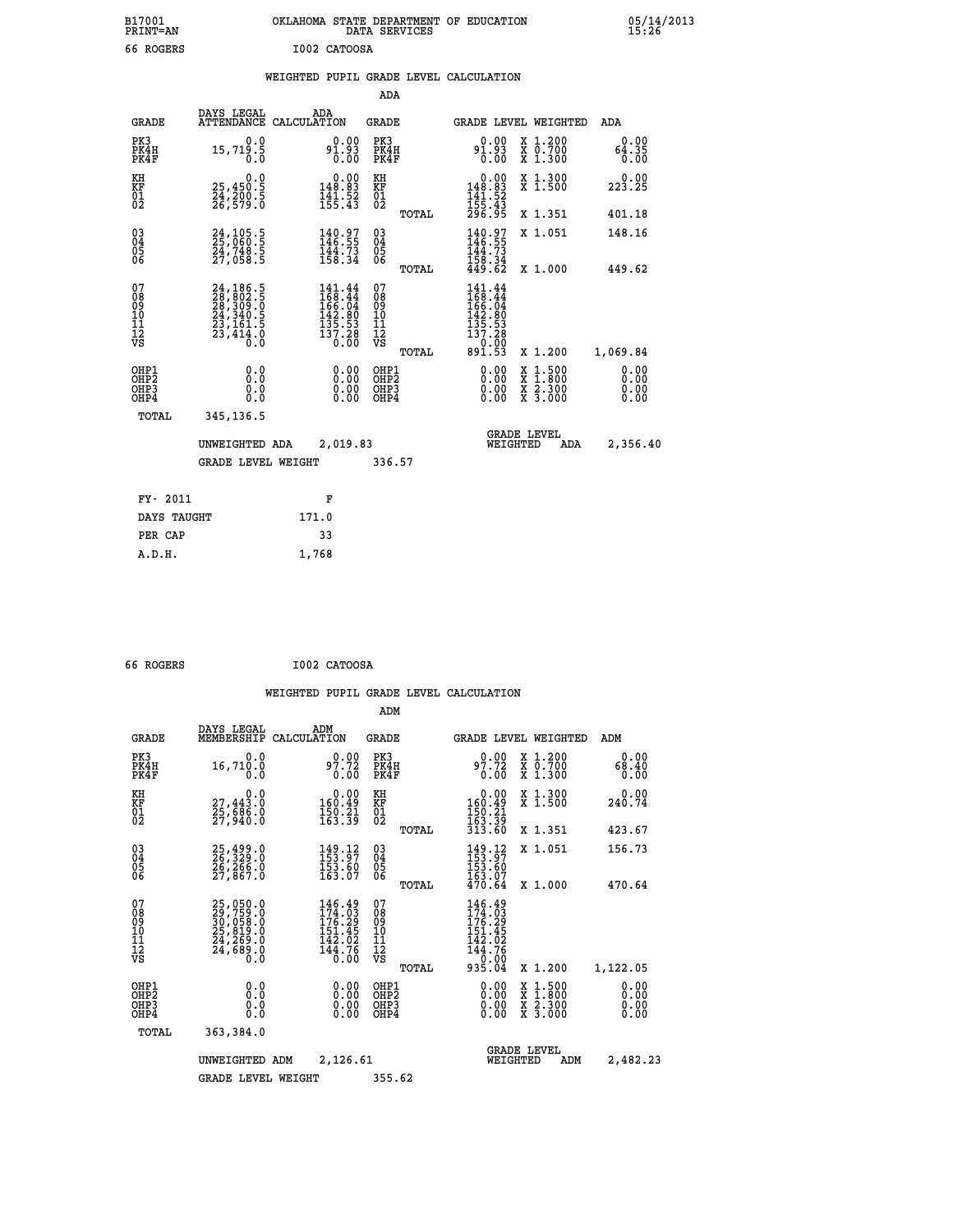| B17001          | OKLAHOMA STATE DEPARTMENT OF EDUCATION |
|-----------------|----------------------------------------|
| <b>PRINT=AN</b> | DATA SERVICES                          |
| 66 ROGERS       | I003 CHELSEA                           |

 **B17001 OKLAHOMA STATE DEPARTMENT OF EDUCATION 05/14/2013**

|  |  | WEIGHTED PUPIL GRADE LEVEL CALCULATION |
|--|--|----------------------------------------|
|  |  |                                        |

|                                                      |                                                                                                                                                                              |                                                                      | ADA                                      |       |                                                                                  |                                                                                                                                           |                              |
|------------------------------------------------------|------------------------------------------------------------------------------------------------------------------------------------------------------------------------------|----------------------------------------------------------------------|------------------------------------------|-------|----------------------------------------------------------------------------------|-------------------------------------------------------------------------------------------------------------------------------------------|------------------------------|
| <b>GRADE</b>                                         | DAYS LEGAL<br>ATTENDANCE CALCULATION                                                                                                                                         | ADA                                                                  | <b>GRADE</b>                             |       | GRADE LEVEL WEIGHTED                                                             |                                                                                                                                           | ADA                          |
| PK3<br>PK4H<br>PK4F                                  | 0.0<br>0.0<br>6,761.0                                                                                                                                                        | $\begin{smallmatrix} 0.00\\ 0.00\\ 40.24 \end{smallmatrix}$          | PK3<br>PK4H<br>PK4F                      |       | 0.00<br>ăČ: ÕÃ<br>40.24                                                          | X 1.200<br>X 0.700<br>X 1.300                                                                                                             | 0.00<br>0.00<br>52.31        |
| KH<br>KF<br>01<br>02                                 | 0.0<br>10,590.0<br>10,771.0<br>10,615.5                                                                                                                                      | $\begin{smallmatrix} 0.00\\ 63.04\\ 64.11\\ 63.19 \end{smallmatrix}$ | KH<br>KF<br>01<br>02                     |       | 0.00<br>$\begin{array}{r} 63.04 \\ 64.11 \\ 63.19 \\ 127.30 \end{array}$         | X 1.300<br>X 1.500                                                                                                                        | 0.00<br>94.56                |
|                                                      |                                                                                                                                                                              |                                                                      |                                          | TOTAL |                                                                                  | X 1.351                                                                                                                                   | 171.98                       |
| $\begin{matrix} 03 \\ 04 \\ 05 \\ 06 \end{matrix}$   | $\frac{10}{10}$ , $\frac{640}{535}$ : 0<br>13,174.0<br>12,005.0                                                                                                              | 63.34<br>$7\bar{8}\cdot 4\bar{2}$<br>71.46                           | $\substack{03 \\ 04}$<br>Ŏ5<br>06        |       | $63.34$<br>$62.71$<br>$7\overline{6}\cdot 4\overline{2}$<br>$71.46$<br>$212.59$  | X 1.051                                                                                                                                   | 66.57                        |
|                                                      |                                                                                                                                                                              |                                                                      |                                          | TOTAL |                                                                                  | X 1.000                                                                                                                                   | 212.59                       |
| 07<br>08<br>09<br>11<br>11<br>12<br>VS               | $\begin{smallmatrix} 14\,, & 428\,, & 0\\ 12\,, & 951\,, & 0\\ 10\,, & 631\,, & 5\\ 11\,, & 324\,, & 5\\ 10\,, & 171\,, & 0\\ 9\,, & 968\,, & 5\\ 0\,. & 0\end{smallmatrix}$ | 85.88<br>77.09<br>63.28<br>67.41<br>67.41<br>69.34<br>59.34          | 07<br>08<br>09<br>101<br>112<br>VS       |       | 85.88<br>77.09<br>$63.28$<br>$67.41$<br>$60.54$<br>$59.34$<br>$0.00$<br>$413.54$ |                                                                                                                                           |                              |
|                                                      |                                                                                                                                                                              |                                                                      |                                          | TOTAL |                                                                                  | X 1.200                                                                                                                                   | 496.25                       |
| OHP1<br>OH <sub>P</sub> <sub>2</sub><br>OHP3<br>OHP4 | 0.0<br>0.0<br>0.0                                                                                                                                                            | $\begin{smallmatrix} 0.00 \ 0.00 \ 0.00 \ 0.00 \end{smallmatrix}$    | OHP1<br>OHP <sub>2</sub><br>OHP3<br>OHP4 |       | $0.00$<br>$0.00$<br>0.00                                                         | $\begin{smallmatrix} \mathtt{X} & 1\cdot500\\ \mathtt{X} & 1\cdot800\\ \mathtt{X} & 2\cdot300\\ \mathtt{X} & 3\cdot000 \end{smallmatrix}$ | 0.00<br>0.00<br>0.00<br>0.00 |
| <b>TOTAL</b>                                         | 154,566.5                                                                                                                                                                    |                                                                      |                                          |       |                                                                                  |                                                                                                                                           |                              |
|                                                      | UNWEIGHTED ADA                                                                                                                                                               | 920.05                                                               |                                          |       | <b>GRADE LEVEL</b><br>WEIGHTED                                                   | ADA                                                                                                                                       | 1,094.26                     |
|                                                      | <b>GRADE LEVEL WEIGHT</b>                                                                                                                                                    |                                                                      | 174.21                                   |       |                                                                                  |                                                                                                                                           |                              |
|                                                      |                                                                                                                                                                              |                                                                      |                                          |       |                                                                                  |                                                                                                                                           |                              |
| FY- 2011                                             |                                                                                                                                                                              | F                                                                    |                                          |       |                                                                                  |                                                                                                                                           |                              |
| DAYS TAUGHT                                          |                                                                                                                                                                              | 168.0                                                                |                                          |       |                                                                                  |                                                                                                                                           |                              |
| PER CAP                                              |                                                                                                                                                                              | 75                                                                   |                                          |       |                                                                                  |                                                                                                                                           |                              |

| 66 ROGERS | I003 CHELSEA |
|-----------|--------------|
|           |              |

 **A.D.H. 563**

|                                                      |                                                                                                                                                 |                                                                          | ADM                                                 |       |                                                                                                                                                                                                                                                                                |                                          |                       |
|------------------------------------------------------|-------------------------------------------------------------------------------------------------------------------------------------------------|--------------------------------------------------------------------------|-----------------------------------------------------|-------|--------------------------------------------------------------------------------------------------------------------------------------------------------------------------------------------------------------------------------------------------------------------------------|------------------------------------------|-----------------------|
| <b>GRADE</b>                                         | DAYS LEGAL<br>MEMBERSHIP                                                                                                                        | ADM<br>CALCULATION                                                       | <b>GRADE</b>                                        |       |                                                                                                                                                                                                                                                                                | GRADE LEVEL WEIGHTED                     | ADM                   |
| PK3<br>PK4H<br>PK4F                                  | 0.0<br>0.0<br>7,112.0                                                                                                                           | 0.00<br>0.00<br>42.33                                                    | PK3<br>PK4H<br>PK4F                                 |       | 0.00<br>$\frac{0.00}{42.33}$                                                                                                                                                                                                                                                   | X 1.200<br>X 0.700<br>X 1.300            | 0.00<br>0.00<br>55.03 |
| KH<br>KF<br>01<br>02                                 | 0.0<br>11,301.0<br>11,527.0<br>11,224.0                                                                                                         | $\begin{smallmatrix} 0.00\\ 67.27\\ 68.61\\ 66.81 \end{smallmatrix}$     | KH<br>KF<br>01<br>02                                |       | $\begin{smallmatrix} &0.00\ 67.27\ 68.61\ 66.81\ 135.42\ \end{smallmatrix}$                                                                                                                                                                                                    | X 1.300<br>X 1.500                       | 0.00<br>100.91        |
|                                                      |                                                                                                                                                 |                                                                          |                                                     | TOTAL |                                                                                                                                                                                                                                                                                | X 1.351                                  | 182.95                |
| $\begin{matrix} 03 \\ 04 \\ 05 \\ 06 \end{matrix}$   | $\begin{smallmatrix} 11 & 209 & 0\\ 11 & 018 & 0\\ 13 & 838 & 0\\ 12 & 820 & 0 \end{smallmatrix}$                                               | 66.72<br>65.58<br>82.37<br>76.31                                         | $\begin{array}{c} 03 \\ 04 \\ 05 \\ 06 \end{array}$ |       | $66.7265.5882.3776.31224.26$                                                                                                                                                                                                                                                   | X 1.051                                  | 70.12                 |
|                                                      |                                                                                                                                                 |                                                                          |                                                     | TOTAL |                                                                                                                                                                                                                                                                                | X 1.000                                  | 224.26                |
| 07<br>089<br>090<br>1112<br>VS                       | $\begin{smallmatrix} 15,306\cdot 0\\ 13,747\cdot 0\\ 11,296\cdot 0\\ 12,183\cdot 0\\ 10,914\cdot 0\\ 10,613\cdot 0\\ 0\cdot 0\end{smallmatrix}$ | $91.11$<br>$81.83$<br>$67.24$<br>$72.52$<br>$74.96$<br>$63.17$<br>$0.00$ | 07<br>08<br>09<br>001<br>11<br>11<br>17<br>VS       |       | $\begin{array}{r} 91.11 \\ 81.83 \\ 67.24 \\ 72.52 \\ 74.52 \\ 64.96 \\ 63.17 \\ 0.00 \\ 440.83 \end{array}$                                                                                                                                                                   |                                          |                       |
|                                                      |                                                                                                                                                 |                                                                          |                                                     | TOTAL |                                                                                                                                                                                                                                                                                | X 1.200                                  | 529.00                |
| OHP1<br>OHP2<br>OH <sub>P3</sub><br>OH <sub>P4</sub> |                                                                                                                                                 | $\begin{smallmatrix} 0.00 \ 0.00 \ 0.00 \ 0.00 \end{smallmatrix}$        | OHP1<br>OHP2<br>OHP <sub>3</sub>                    |       | $\begin{smallmatrix} 0.00 & 0.00 & 0.00 & 0.00 & 0.00 & 0.00 & 0.00 & 0.00 & 0.00 & 0.00 & 0.00 & 0.00 & 0.00 & 0.00 & 0.00 & 0.00 & 0.00 & 0.00 & 0.00 & 0.00 & 0.00 & 0.00 & 0.00 & 0.00 & 0.00 & 0.00 & 0.00 & 0.00 & 0.00 & 0.00 & 0.00 & 0.00 & 0.00 & 0.00 & 0.00 & 0.0$ | X 1:500<br>X 1:800<br>X 2:300<br>X 3:000 | 0.00<br>0.00<br>0.00  |
| TOTAL                                                | 164,108.0                                                                                                                                       |                                                                          |                                                     |       |                                                                                                                                                                                                                                                                                |                                          |                       |
|                                                      | UNWEIGHTED ADM                                                                                                                                  | 976.83                                                                   |                                                     |       |                                                                                                                                                                                                                                                                                | <b>GRADE LEVEL</b><br>WEIGHTED<br>ADM    | 1,162.27              |
|                                                      | <b>GRADE LEVEL WEIGHT</b>                                                                                                                       |                                                                          | 185.44                                              |       |                                                                                                                                                                                                                                                                                |                                          |                       |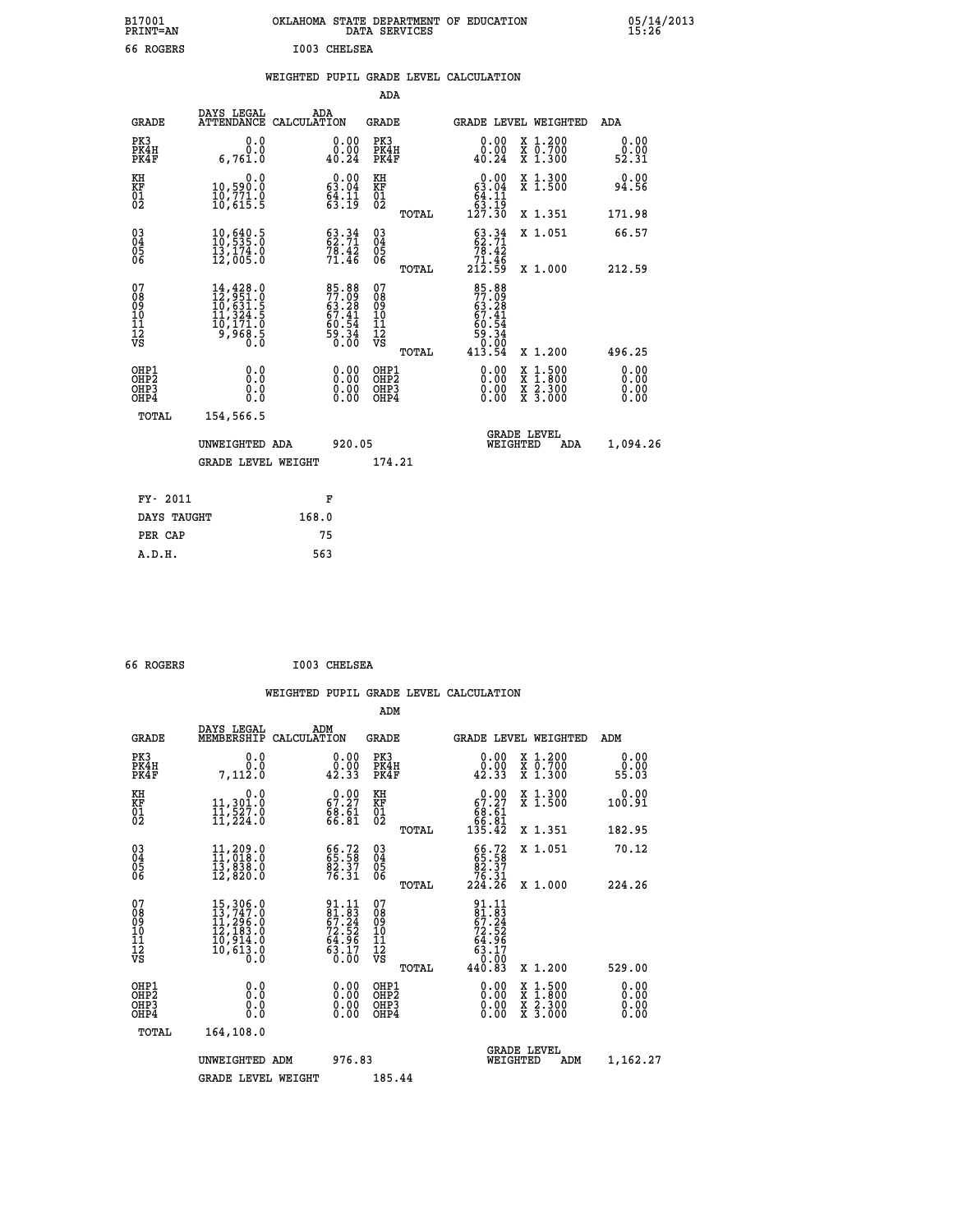## **B17001 OKLAHOMA STATE DEPARTMENT OF EDUCATION 05/14/2013 PRINT=AN DATA SERVICES 15:26 66 ROGERS I004 OOLOGAH-TALALA**

|  |  | WEIGHTED PUPIL GRADE LEVEL CALCULATION |
|--|--|----------------------------------------|
|  |  |                                        |

|                                                                    |                                                                                                                               |                                                                                                     | ADA                                       |       |                                                                            |                                                                                                  |                              |
|--------------------------------------------------------------------|-------------------------------------------------------------------------------------------------------------------------------|-----------------------------------------------------------------------------------------------------|-------------------------------------------|-------|----------------------------------------------------------------------------|--------------------------------------------------------------------------------------------------|------------------------------|
| <b>GRADE</b>                                                       | DAYS LEGAL                                                                                                                    | ADA<br>ATTENDANCE CALCULATION                                                                       | <b>GRADE</b>                              |       |                                                                            | GRADE LEVEL WEIGHTED                                                                             | ADA                          |
| PK3<br>PK4H<br>PK4F                                                | 442.0<br>13,672.0<br>0.0                                                                                                      | $8\overline{1}\cdot\overline{38}$<br>0.00                                                           | PK3<br>PK4H<br>PK4F                       |       | 2.63<br>$8\overline{1}\cdot\overline{38}$<br>$0.00$                        | X 1.200<br>X 0.700<br>X 1.300                                                                    | 3.16<br>56.97<br>0.00        |
| KH<br><b>KF</b><br>01<br>02                                        | 0.0<br>16,787.5<br>17,411.5<br>20,842.5                                                                                       | 0.00<br>93.93<br>$\frac{103}{124}.64$                                                               | KH<br>KF<br>01<br>02                      |       | $\begin{array}{c} 0.00 \\ 99.93 \\ 103.64 \\ 124.98 \end{array}$           | X 1.300<br>X 1.500                                                                               | 0.00<br>149.90               |
|                                                                    |                                                                                                                               |                                                                                                     |                                           | TOTAL | 227.70                                                                     | X 1.351                                                                                          | 307.62                       |
| $\begin{smallmatrix} 03 \\[-4pt] 04 \end{smallmatrix}$<br>05<br>06 | $\begin{smallmatrix} 19 \ , \ 200 \ . \ 5 \ 19 \ , \ 886 \ . \ 0 \ 20 \ , \ 755 \ . \ 0 \ 22 \ , \ 018 \ . \end{smallmatrix}$ | $114.29$<br>$118.37$<br>$\frac{123}{131}.54$                                                        | $\substack{03 \\ 04}$<br>05<br>06         | TOTAL | 114.29<br>123:54<br>131:06<br>372:97                                       | X 1.051<br>X 1.000                                                                               | 120.12<br>372.97             |
| 07<br>08901112<br>1112<br>VS                                       | 23, 957.0<br>21, 988.5<br>25, 3336.0<br>22, 337.0<br>24, 707.0<br>20,746.0<br>Ō.Ō                                             | $\begin{smallmatrix} 142.60\\130.88\\150.81\\152.96\\132.96\\147.07\\123.49\\0.00\end{smallmatrix}$ | 07<br>08901112<br>1112<br>VS              |       | 142.60<br>$130.88$<br>$150.81$<br>$132.96$<br>$147.07$<br>$123.49$<br>0.00 |                                                                                                  |                              |
|                                                                    |                                                                                                                               |                                                                                                     |                                           | TOTAL | 827.81                                                                     | X 1.200                                                                                          | 993.37                       |
| OHP1<br>OH <sub>P2</sub><br>OH <sub>P3</sub><br>OH <sub>P4</sub>   | 0.0<br>0.0<br>0.0                                                                                                             | 0.00<br>0.00<br>0.00                                                                                | OHP1<br>OH <sub>P</sub> 2<br>OHP3<br>OHP4 |       | 0.00<br>0.00<br>0.00                                                       | $\begin{smallmatrix} x & 1 & 500 \\ x & 1 & 800 \\ x & 2 & 300 \\ x & 3 & 000 \end{smallmatrix}$ | 0.00<br>0.00<br>0.00<br>0.00 |
| TOTAL                                                              | 290,086.5                                                                                                                     |                                                                                                     |                                           |       |                                                                            |                                                                                                  |                              |
|                                                                    | UNWEIGHTED ADA                                                                                                                | 1,726.71                                                                                            |                                           |       |                                                                            | <b>GRADE LEVEL</b><br>WEIGHTED<br>ADA                                                            | 2,004.11                     |
|                                                                    | <b>GRADE LEVEL WEIGHT</b>                                                                                                     |                                                                                                     | 277.40                                    |       |                                                                            |                                                                                                  |                              |
| FY- 2011                                                           |                                                                                                                               | F                                                                                                   |                                           |       |                                                                            |                                                                                                  |                              |
| DAYS TAUGHT                                                        |                                                                                                                               | 168.0                                                                                               |                                           |       |                                                                            |                                                                                                  |                              |
| PER CAP                                                            |                                                                                                                               | 44                                                                                                  |                                           |       |                                                                            |                                                                                                  |                              |

 **A.D.H. 1,442**

 **66 ROGERS I004 OOLOGAH-TALALA**

|                                                      |                                                                                                                     |                    |                                                                                                      | ADM                                                 |       |                                                                                  |                                |                                                                                                                                           |                              |
|------------------------------------------------------|---------------------------------------------------------------------------------------------------------------------|--------------------|------------------------------------------------------------------------------------------------------|-----------------------------------------------------|-------|----------------------------------------------------------------------------------|--------------------------------|-------------------------------------------------------------------------------------------------------------------------------------------|------------------------------|
| <b>GRADE</b>                                         | DAYS LEGAL<br>MEMBERSHIP                                                                                            | ADM<br>CALCULATION |                                                                                                      | <b>GRADE</b>                                        |       |                                                                                  |                                | <b>GRADE LEVEL WEIGHTED</b>                                                                                                               | ADM                          |
| PK3<br>PK4H<br>PK4F                                  | 481.0<br>14,750.0<br>0.0                                                                                            |                    | 2.86<br>87.80<br>0.00                                                                                | PK3<br>PK4H<br>PK4F                                 |       | 87.86<br>0.00                                                                    |                                | X 1.200<br>X 0.700<br>X 1.300                                                                                                             | 3.43<br>61.46<br>0.00        |
| KH<br>KF<br>01<br>02                                 | 0.0<br>17,760:0<br>18,346.0<br>21,737.0                                                                             |                    | $\begin{smallmatrix} &0.00\\ 105.71\\ 109.20\\ 129.39\end{smallmatrix}$                              | KH<br>KF<br>01<br>02                                |       | $\begin{smallmatrix} &0.00\\ 105.71\\ 109.20\\ 129.39\\ 238.59\end{smallmatrix}$ |                                | X 1.300<br>X 1.500                                                                                                                        | 0.00<br>158.57               |
|                                                      |                                                                                                                     |                    |                                                                                                      |                                                     | TOTAL |                                                                                  |                                | X 1.351                                                                                                                                   | 322.34                       |
| 03<br>04<br>05<br>06                                 | 19,810.0<br>20,419.0<br>21,403.0<br>23,078.0                                                                        |                    | $117.92$<br>$121.54$<br>$\frac{1}{2}$ $\frac{7}{2}$ $\frac{3}{2}$ $\frac{4}{3}$                      | $\begin{array}{c} 03 \\ 04 \\ 05 \\ 06 \end{array}$ |       | $117.92$<br>$121.54$<br>127.40                                                   |                                | X 1.051                                                                                                                                   | 123.93                       |
|                                                      |                                                                                                                     |                    |                                                                                                      |                                                     | TOTAL | 137.37<br>386.31                                                                 |                                | X 1.000                                                                                                                                   | 386.31                       |
| 07<br>08<br>09<br>101<br>112<br>VS                   | $\begin{smallmatrix} 25, 219.0\\ 23, 116.0\\ 26, 736.0\\ 23, 410.0\\ 26, 037.0\\ 21, 881.0\\ 0.0 \end{smallmatrix}$ |                    | $\begin{smallmatrix} 150.11\\137.60\\159.14\\159.35\\134.35\\154.98\\130.24\\0.00 \end{smallmatrix}$ | 07<br>08<br>09<br>11<br>11<br>12<br>VS              | TOTAL | 150.11<br>137.60<br>159:14<br>139.35<br>154.98<br>130.24<br>0.00<br>871.42       |                                | X 1.200                                                                                                                                   | 1,045.70                     |
| OHP1<br>OHP <sub>2</sub><br>OH <sub>P3</sub><br>OHP4 | 0.0<br>0.000                                                                                                        |                    | $0.00$<br>$0.00$<br>0.00                                                                             | OHP1<br>OHP2<br>OHP3<br>OHP4                        |       | $0.00$<br>$0.00$<br>0.00                                                         |                                | $\begin{smallmatrix} \mathtt{X} & 1\cdot500\\ \mathtt{X} & 1\cdot800\\ \mathtt{X} & 2\cdot300\\ \mathtt{X} & 3\cdot000 \end{smallmatrix}$ | 0.00<br>0.00<br>0.00<br>0.00 |
| TOTAL                                                | 304,183.0                                                                                                           |                    |                                                                                                      |                                                     |       |                                                                                  |                                |                                                                                                                                           |                              |
|                                                      | UNWEIGHTED ADM                                                                                                      |                    | 1,810.61                                                                                             |                                                     |       |                                                                                  | <b>GRADE LEVEL</b><br>WEIGHTED | ADM                                                                                                                                       | 2,101.74                     |
|                                                      | <b>GRADE LEVEL WEIGHT</b>                                                                                           |                    |                                                                                                      | 291.13                                              |       |                                                                                  |                                |                                                                                                                                           |                              |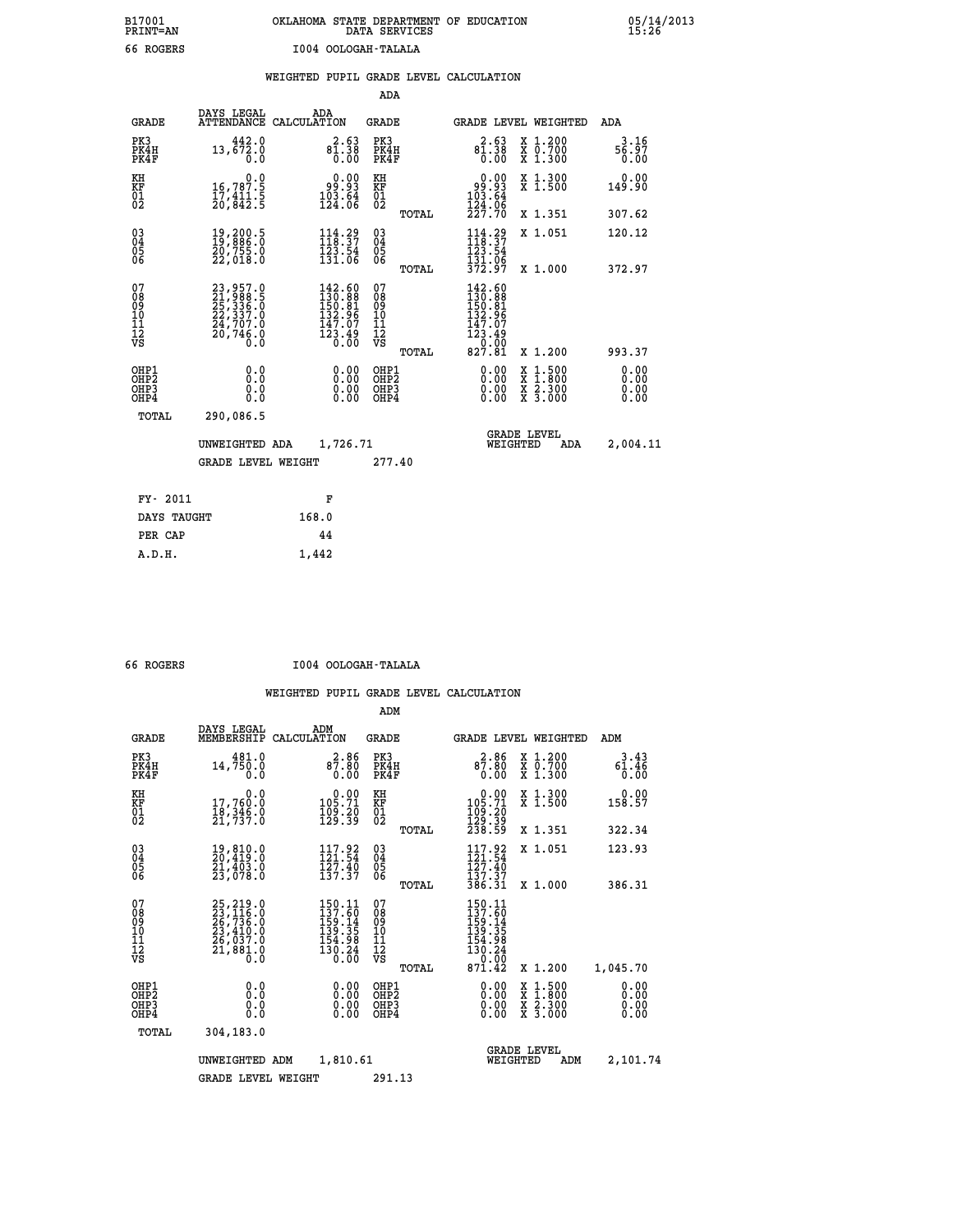| B17001<br><b>PRINT=AN</b> | OKLAHOMA STATE DEPARTMENT OF EDUCATION<br>DATA<br>SERVICES | 05/14/2013<br>15:26 |
|---------------------------|------------------------------------------------------------|---------------------|
| 66 ROGERS                 | I005 INOLA                                                 |                     |

|  |  | WEIGHTED PUPIL GRADE LEVEL CALCULATION |
|--|--|----------------------------------------|
|  |  |                                        |

|                                                                    |                                                                                                                                                     |                                                                         | ADA                                                 |                                                                                                                                                                           |                        |
|--------------------------------------------------------------------|-----------------------------------------------------------------------------------------------------------------------------------------------------|-------------------------------------------------------------------------|-----------------------------------------------------|---------------------------------------------------------------------------------------------------------------------------------------------------------------------------|------------------------|
| <b>GRADE</b>                                                       | DAYS LEGAL                                                                                                                                          | ADA<br>ATTENDANCE CALCULATION                                           | <b>GRADE</b>                                        | GRADE LEVEL WEIGHTED                                                                                                                                                      | ADA                    |
| PK3<br>PK4H<br>PK4F                                                | 0.0<br>0.0<br>13,646.5                                                                                                                              | $\begin{smallmatrix} 0.00\\ 0.00\\ 85.83 \end{smallmatrix}$             | PK3<br>PK4H<br>PK4F                                 | 0.00<br>X 1.200<br>X 0.700<br>X 1.300<br>ŏÖ.ÖÖ<br>85.83                                                                                                                   | 0.00<br>0.00<br>111.58 |
| KH<br>KF<br>01<br>02                                               | 0.0<br>$\frac{14}{12}, \frac{123}{141}$ $\cdot \frac{5}{14}$<br>$\cdot \frac{164}{164}$                                                             | $\begin{smallmatrix} 0.00\\ 88.82\\ 76.36\\ 89.08 \end{smallmatrix}$    | KH<br>KF<br>01<br>02                                | $\begin{smallmatrix} &0.00\\ &88.82\\ &76.36\\ &89.08\\ &165.44\end{smallmatrix}$<br>X 1.300<br>X 1.500                                                                   | 0.00<br>133.23         |
|                                                                    |                                                                                                                                                     |                                                                         | TOTAL                                               | X 1.351                                                                                                                                                                   | 223.51                 |
| $\begin{smallmatrix} 03 \\[-4pt] 04 \end{smallmatrix}$<br>Ŏ5<br>06 | $\begin{smallmatrix} 11\,,\,587\,.5\,13\,,\,636\,.5\,14\,,\,975\,.0\,13\,,\,920\,.0 \end{smallmatrix}$                                              | 72.88<br>85.76<br>94.18<br>87.55                                        | $\begin{array}{c} 03 \\ 04 \\ 05 \\ 06 \end{array}$ | $72.8885.7694.1887.55267.49$<br>X 1.051                                                                                                                                   | 76.60                  |
|                                                                    |                                                                                                                                                     |                                                                         | TOTAL                                               | X 1.000                                                                                                                                                                   | 267.49                 |
| 07<br>08<br>09<br>01<br>11<br>11<br>12<br>VS                       | $\begin{smallmatrix} 14\,,\,197\,.5\\ 15\,,\,484\,.5\\ 15\,,\,413\,.5\\ 13\,,\,904\,.0\\ 15\,,\,574\,.5\\ 15\,,\,660\,.0\\ 0\,.0 \end{smallmatrix}$ | 89.39<br>97.39<br>96.94<br>87.45<br>97.95<br>وَ <b>ءَ:</b> ٶَ9َ<br>0:00 | 07<br>08<br>09<br>11<br>11<br>12<br>VS              | 89.29<br>97.39<br>96.945<br>87.45<br>97.95<br>قة: ۋق<br>0.00                                                                                                              |                        |
|                                                                    |                                                                                                                                                     |                                                                         | TOTAL                                               | 567.51<br>X 1.200                                                                                                                                                         | 681.01                 |
| OHP1<br>OHP <sub>2</sub><br>OH <sub>P3</sub><br>OHP4               | 2,453.0<br>0.0<br>0.000                                                                                                                             | 15.43<br>$\begin{smallmatrix} 0.00 \ 0.00 \end{smallmatrix}$            | OHP1<br>OHP2<br>OHP <sub>3</sub>                    | $15.43$<br>$0.00$<br>$\begin{smallmatrix} \mathtt{X} & 1\cdot500 \\ \mathtt{X} & 1\cdot800 \\ \mathtt{X} & 2\cdot300 \\ \mathtt{X} & 3\cdot000 \end{smallmatrix}$<br>0.00 | 23.15<br>0.00          |
| TOTAL                                                              | 200,881.5                                                                                                                                           |                                                                         |                                                     |                                                                                                                                                                           |                        |
|                                                                    | UNWEIGHTED ADA                                                                                                                                      | 1,263.40                                                                |                                                     | <b>GRADE LEVEL</b><br>WEIGHTED<br>ADA                                                                                                                                     | 1,516.57               |
|                                                                    | <b>GRADE LEVEL WEIGHT</b>                                                                                                                           |                                                                         | 253.17                                              |                                                                                                                                                                           |                        |
| FY- 2011                                                           |                                                                                                                                                     | F                                                                       |                                                     |                                                                                                                                                                           |                        |
| DAYS TAUGHT                                                        |                                                                                                                                                     | 159.0                                                                   |                                                     |                                                                                                                                                                           |                        |
| PER CAP                                                            |                                                                                                                                                     | 35                                                                      |                                                     |                                                                                                                                                                           |                        |

```
 66 ROGERS I005 INOLA
```
 **A.D.H. 1,144**

 **WEIGHTED PUPIL GRADE LEVEL CALCULATION ADM DAYS LEGAL ADM GRADE MEMBERSHIP CALCULATION GRADE GRADE LEVEL WEIGHTED ADM PK3 0.0 0.00 PK3 0.00 X 1.200 0.00 PK4H 0.0 0.00 PK4H 0.00 X 0.700 0.00 PK4F 14,433.0 90.77 PK4F 90.77 X 1.300 118.00 KH 0.0 0.00 KH 0.00 X 1.300 0.00 KF 14,963.0 94.11 KF 94.11 X 1.500 141.17 01 12,952.0 81.46 01 81.46 02 14,800.0 93.08 02 93.08 TOTAL 174.54 X 1.351 235.80 03 12,061.0 75.86 03 75.86 X 1.051 79.73 04 14,266.0 89.72 04 89.72 05 15,506.0 97.52 05 97.52 06 14,352.0 90.26 06 90.26 TOTAL 277.50 X 1.000 277.50**  $\begin{array}{cccc} 07 & 14,733\, .0 & 92.66 & 07 \\ 08 & 16,369\, .0 & 102.95 & 08 \\ 10 & 16,725\, .0 & 102.25 & 08 \\ 10 & 14,571\, .0 & 91\, .64 & 10 \\ 11 & 16,487\, .0 & 103\, .69 & 11 \\ 12 & 16,555\, .0 & 103\, .12 & 12 \\ \n% \end{array}$ 08 16,369.0 102.95 08 102.95<br>
10 14,571.0 91.64 10 91.64<br>
11 16,487.0 103.69 11 104.12<br>
12 16,555.0 104.69 11<br>
VS 55.0 0.00 VS 0.000  $\begin{array}{cccccc} 14,733\cdot 0 & 92.66 & 07 & 92.66 \ 16,257\cdot 0 & 102.25 & 08 & 102.25 \ 16,457\cdot 1.0 & 91.64 & 10 & 102.325 \ 16,587\cdot 0 & 103.69 & 11 & 91.64 \ 16,585\cdot 0 & 103.69 & 11 & 104.12 \ 16,555\cdot 0 & 104.12 & 12 & 104.12 \ 16,555\cdot 0 & 104.12 &$  **OHP1 2,567.0 16.14 OHP1 16.14 X 1.500 24.21 OHP2 0.0 0.00 OHP2 0.00 X 1.800 0.00 OHP3 0.0 0.00 OHP3 0.00 X 2.300 0.00 OHP4 0.0 0.00 OHP4 0.00 X 3.000 0.00 TOTAL 210,872.0 GRADE LEVEL UNWEIGHTED ADM 1,326.23 WEIGHTED ADM 1,593.18 GRADE LEVEL WEIGHT 266.95**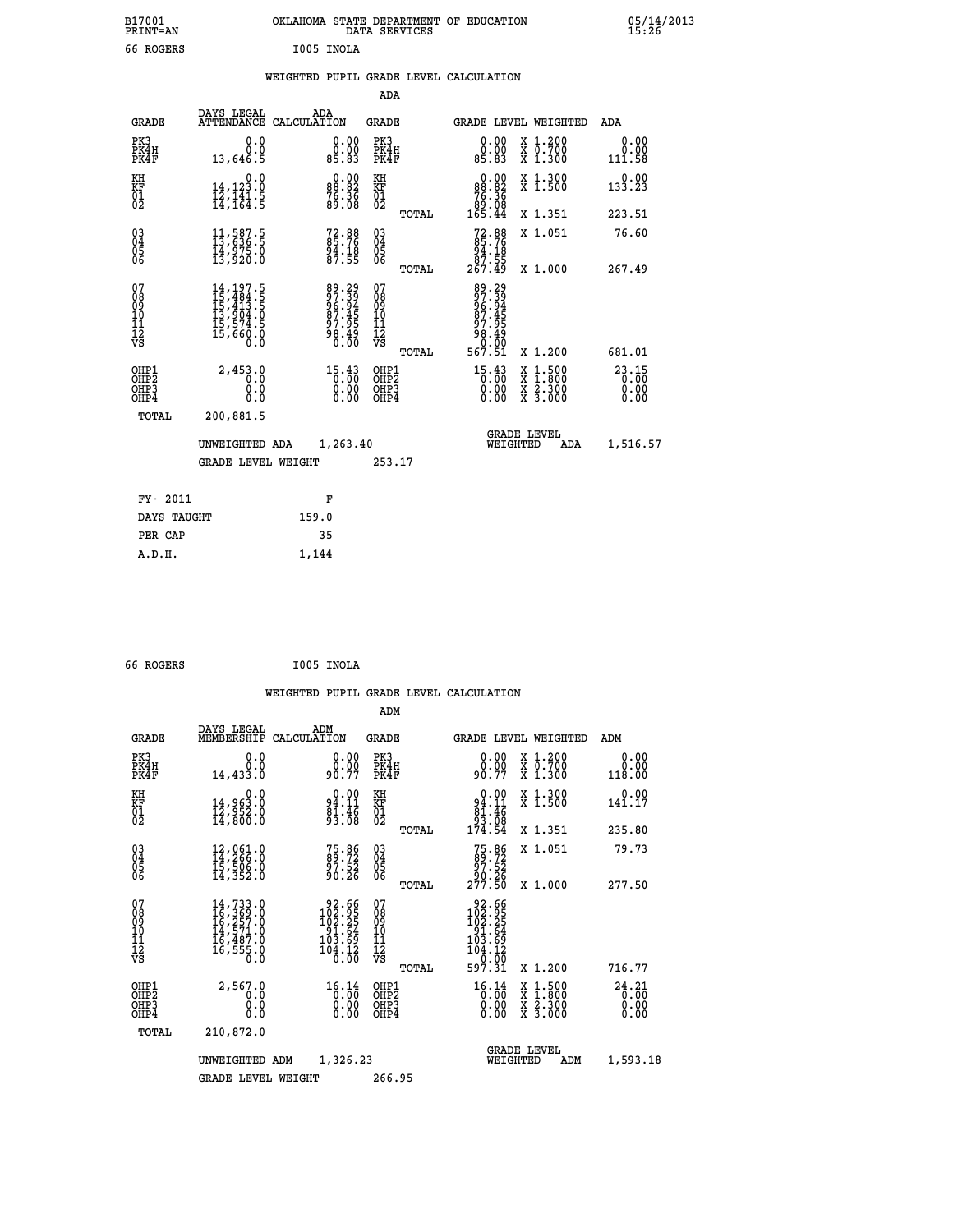| B17001<br>PRINT=AN                                    |                                                                                                                | OKLAHOMA STATE DEPARTMENT OF EDUCATION                                                     | DATA SERVICES                            |                                                                                 |                                                                                                  | 05/14/2013                   |  |
|-------------------------------------------------------|----------------------------------------------------------------------------------------------------------------|--------------------------------------------------------------------------------------------|------------------------------------------|---------------------------------------------------------------------------------|--------------------------------------------------------------------------------------------------|------------------------------|--|
| 66 ROGERS                                             |                                                                                                                | I006 SEOUOYAH                                                                              |                                          |                                                                                 |                                                                                                  |                              |  |
|                                                       |                                                                                                                | WEIGHTED PUPIL GRADE LEVEL CALCULATION                                                     |                                          |                                                                                 |                                                                                                  |                              |  |
|                                                       |                                                                                                                |                                                                                            | ADA                                      |                                                                                 |                                                                                                  |                              |  |
| <b>GRADE</b>                                          | DAYS LEGAL                                                                                                     | ADA<br>ATTENDANCE CALCULATION                                                              | GRADE                                    | GRADE LEVEL WEIGHTED                                                            |                                                                                                  | ADA                          |  |
| PK3<br>PK4H<br>PK4F                                   | 664.0<br>0.0<br>9,201.5                                                                                        | 3.95<br>$\frac{0.00}{54.77}$                                                               | PK3<br>PK4H<br>PK4F                      | $\begin{smallmatrix} 3.95\ 0.00 \ 54.77 \end{smallmatrix}$                      | X 1.200<br>X 0.700<br>X 1.300                                                                    | 4.74<br>0.00<br>71.20        |  |
| KH<br>KF<br>01<br>02                                  | 0.0<br>10,845:5<br>12,181:5<br>12,806:5                                                                        | $\begin{smallmatrix} 0.00\\ 64.56\\ 72.51\\ 76.23 \end{smallmatrix}$                       | KH<br>KF<br>01<br>02                     | 0.00<br>64.56<br>$7\bar{2}\cdot\bar{5}\bar{1}\over 7\bar{6}\cdot\bar{2}\bar{3}$ | X 1.300<br>X 1.500                                                                               | 0.00<br>96.84                |  |
|                                                       |                                                                                                                |                                                                                            | TOTAL                                    | 148.74                                                                          | X 1.351                                                                                          | 200.95                       |  |
| $03$<br>$04$<br>$05$<br>06                            | 12,228.5<br>14,839.5<br>17,209.0<br>16,777.0                                                                   | $72.79$<br>$102.33$<br>$102.43$<br>99.86                                                   | 03<br>04<br>05<br>06                     | $72.79$<br>$102.43$<br>$102.43$<br>-99.86<br>290.62                             | X 1.051                                                                                          | 76.50                        |  |
| 07                                                    |                                                                                                                |                                                                                            | TOTAL<br>07                              |                                                                                 | X 1,000                                                                                          | 290.62                       |  |
| 08<br>09<br>10<br>īi<br>Ī2<br>VS                      | $\begin{smallmatrix} 18,270.0\\ 19,144.0\\ 21,353.0\\ 18,726.0\\ 18,299.0\\ 14,495.0 \end{smallmatrix}$<br>0.0 | $\begin{smallmatrix} 108.75\\113.95\\127.10\\111.47\\108.92\\86.28\\0.00\end{smallmatrix}$ | 08<br>09<br>10<br>11<br>Ī2<br>VS         | $108.75$<br>$113.95$<br>$127.10$<br>$111.47$<br>108.92<br>86.28<br>0.00         |                                                                                                  |                              |  |
|                                                       |                                                                                                                |                                                                                            | TOTAL                                    | 656.47                                                                          | X 1.200                                                                                          | 787.76                       |  |
| OHP1<br>OH <sub>P</sub> 2<br>OH <sub>P3</sub><br>OHP4 | 18.5<br>Ŏ:Ŏ<br>0.0<br>0.0                                                                                      | 0.11<br>0.00                                                                               | OHP1<br>OHP <sub>2</sub><br>OHP3<br>OHP4 | 0.11<br>0.00<br>0.00                                                            | $\begin{smallmatrix} x & 1 & 500 \\ x & 1 & 800 \\ x & 2 & 300 \\ x & 3 & 000 \end{smallmatrix}$ | 0.17<br>0.00<br>0.00<br>0.00 |  |
| TOTAL                                                 | 217,058.5                                                                                                      |                                                                                            |                                          |                                                                                 |                                                                                                  |                              |  |
|                                                       | UNWEIGHTED ADA                                                                                                 | 1,292.01                                                                                   |                                          | WEIGHTED                                                                        | <b>GRADE LEVEL</b><br>ADA                                                                        | 1,528.78                     |  |
|                                                       | <b>GRADE LEVEL WEIGHT</b>                                                                                      |                                                                                            | 236.77                                   |                                                                                 |                                                                                                  |                              |  |
| FY- 2011                                              |                                                                                                                | F                                                                                          |                                          |                                                                                 |                                                                                                  |                              |  |
| DAYS TAUGHT                                           |                                                                                                                | 168.0                                                                                      |                                          |                                                                                 |                                                                                                  |                              |  |
| PER CAP                                               |                                                                                                                | 33                                                                                         |                                          |                                                                                 |                                                                                                  |                              |  |

| 66 ROGERS | I006 SEQUOYAH |
|-----------|---------------|
|           |               |

 **A.D.H. 1,105**

 **WEIGHTED PUPIL GRADE LEVEL CALCULATION ADM DAYS LEGAL ADM GRADE MEMBERSHIP CALCULATION GRADE GRADE LEVEL WEIGHTED ADM PK3 664.0 3.95 PK3 3.95 X 1.200 4.74 PK4H 0.0 0.00 PK4H 0.00 X 0.700 0.00 PK4F 9,940.0 59.17 PK4F 59.17 X 1.300 76.92 KH 0.0 0.00 KH 0.00 X 1.300 0.00 KF 11,411.0 67.92 KF 67.92 X 1.500 101.88 01 12,697.0 75.58 01 75.58 02 13,263.0 78.95 02 78.95 TOTAL 154.53 X 1.351 208.77 03 12,717.0 75.70 03 75.70 X 1.051 79.56 04 15,456.0 92.01 04 92.01 05 17,949.0 106.84 05 106.84 06 17,340.0 103.21 06 103.21 TOTAL 302.06 X 1.000 302.06**  $\begin{array}{cccc} 07 & 18\,,929.0 & 112\,.62 & 07 & 112\,.62 \ 08 & 19\,,892.0 & 118\,.4 & 08 & 118\,.4 \ 09 & 22\,,559.0 & 134\,.28 & 09 & 134\,.28 \ 10 & 19\,,851.0 & 118\,.17 & 10 & 118\,.17 \ 11 & 19\,,616.0 & 116\,.76 & 116\,.76 \ 116\,.76 & 116\,.76 & 116\,.76 \ 117\,.7$  **TOTAL 693.02 X 1.200 831.62 OHP1 22.0 0.13 OHP1 0.13 X 1.500 0.20 OHP2 0.0 0.00 OHP2 0.00 X 1.800 0.00 OHP3 0.0 0.00 OHP3 0.00 X 2.300 0.00 OHP4 0.0 0.00 OHP4 0.00 X 3.000 0.00 TOTAL 227,884.0 GRADE LEVEL UNWEIGHTED ADM 1,356.48 WEIGHTED ADM 1,605.75 GRADE LEVEL WEIGHT 249.27**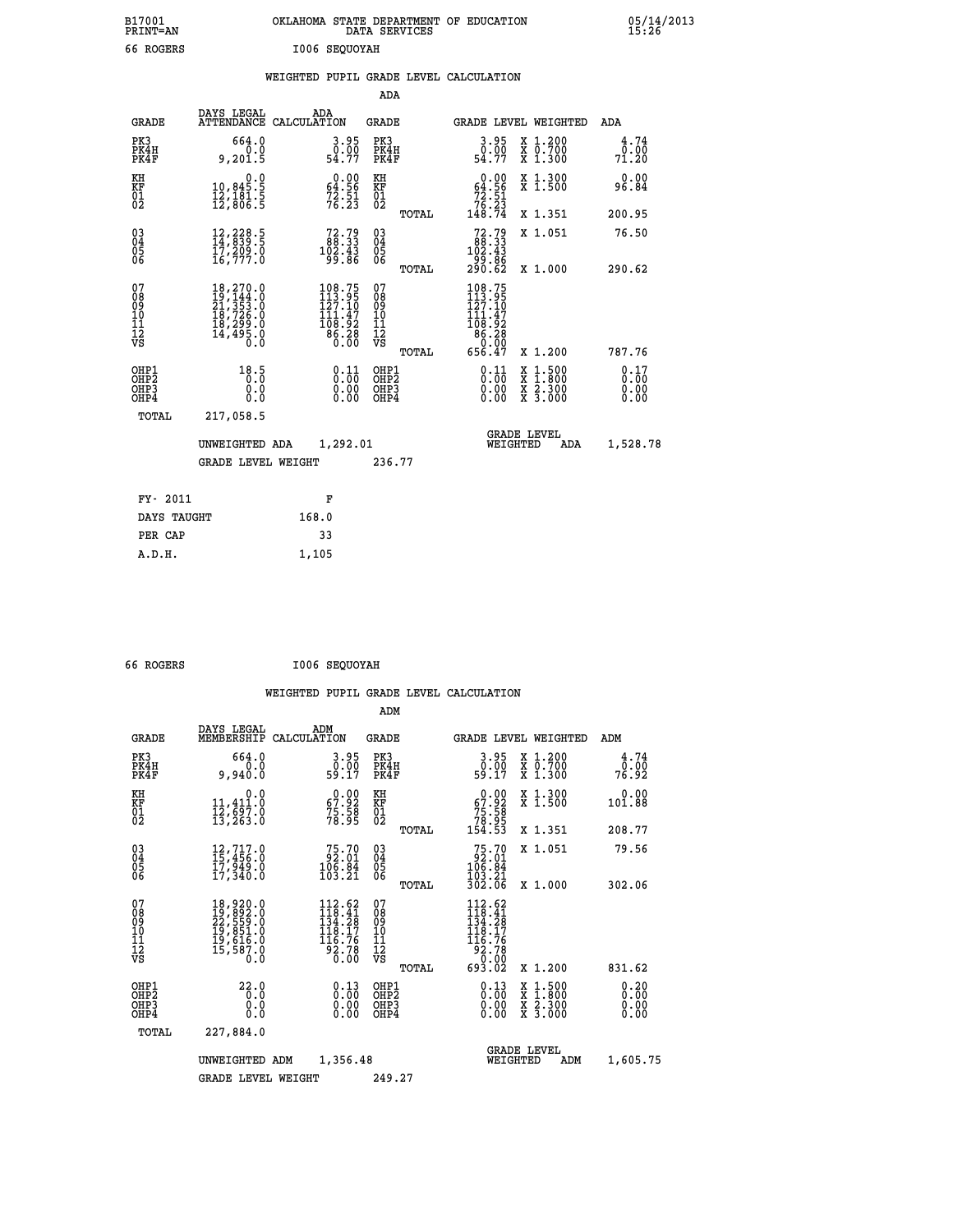| B17001<br><b>PRINT=AN</b> | OKLAHOMA STATE DEPARTMENT OF EDUCATION<br>SERVICES<br>DATA | 05/14/2013<br>15:26 |
|---------------------------|------------------------------------------------------------|---------------------|
| ROGERS<br>66              | I007 FOYIL                                                 |                     |

|  |  | WEIGHTED PUPIL GRADE LEVEL CALCULATION |
|--|--|----------------------------------------|
|  |  |                                        |

|                                                                    |                                                                                     |                                                                          | ADA                                    |       |                                                                                |                                          |                              |
|--------------------------------------------------------------------|-------------------------------------------------------------------------------------|--------------------------------------------------------------------------|----------------------------------------|-------|--------------------------------------------------------------------------------|------------------------------------------|------------------------------|
| <b>GRADE</b>                                                       | DAYS LEGAL                                                                          | ADA<br>ATTENDANCE CALCULATION                                            | <b>GRADE</b>                           |       |                                                                                | GRADE LEVEL WEIGHTED                     | ADA                          |
| PK3<br>PK4H<br>PK4F                                                | 0.0<br>0.0<br>5,596.5                                                               | $\begin{smallmatrix} 0.00\\ 0.00\\ 36.58 \end{smallmatrix}$              | PK3<br>PK4H<br>PK4F                    |       | 0.00<br>ŏ:ŏŏ<br>36:58                                                          | X 1.200<br>X 0.700<br>X 1.300            | 0.00<br>0.00<br>47.55        |
| KH<br>KF<br>01<br>02                                               | 0.0<br>6,528:0<br>6,992:0<br>6,684:0                                                | $0.00$<br>42.67<br>45.70<br>43.69                                        | KH<br>KF<br>01<br>02                   |       | $\begin{smallmatrix} 0.00\\ 42.67\\ 45.70\\ 43.69\\ 89.39 \end{smallmatrix}$   | X 1.300<br>X 1.500                       | 0.00<br>64.01                |
|                                                                    |                                                                                     |                                                                          |                                        | TOTAL |                                                                                | X 1.351                                  | 120.77                       |
| $\begin{smallmatrix} 03 \\[-4pt] 04 \end{smallmatrix}$<br>Ŏ5<br>06 | $7, 202.0$<br>6,330.0<br>6,005.0<br>7,392.0                                         | 47.97<br>39.25<br>48.31                                                  | $\substack{03 \\ 04}$<br>Ŏ5<br>06      |       | $\begin{smallmatrix} 47.07\\ 41.37\\ 39.25\\ 48.31\\ 128.93 \end{smallmatrix}$ | X 1.051                                  | 49.47                        |
|                                                                    |                                                                                     |                                                                          |                                        | TOTAL |                                                                                | X 1.000                                  | 128.93                       |
| 07<br>08<br>09<br>101<br>11<br>12<br>VS                            | $7,837.0$<br>$6,288.0$<br>$7,502.0$<br>$7,231.0$<br>$6,528.0$<br>$4,100.5$<br>$0.0$ | $51.22$<br>$41.10$<br>$49.03$<br>$47.26$<br>$42.67$<br>$26.80$<br>$0.00$ | 07<br>08<br>09<br>11<br>11<br>12<br>VS |       | $51.22$<br>$41.10$<br>$49.03$<br>$47.26$<br>$42.67$<br>$26.80$<br>$-0.90$      |                                          |                              |
|                                                                    |                                                                                     |                                                                          |                                        | TOTAL | 258.08                                                                         | X 1.200                                  | 309.70                       |
| OHP1<br>OHP <sub>2</sub><br>OH <sub>P3</sub><br>OHP4               | 0.0<br>0.000                                                                        | 0.00<br>$\begin{smallmatrix} 0.00 \ 0.00 \end{smallmatrix}$              | OHP1<br>OHP2<br>OHP <sub>3</sub>       |       | 0.00<br>0.00                                                                   | X 1:500<br>X 1:800<br>X 2:300<br>X 3:000 | 0.00<br>0.00<br>0.00<br>0.00 |
| TOTAL                                                              | 92,216.0                                                                            |                                                                          |                                        |       |                                                                                |                                          |                              |
|                                                                    | UNWEIGHTED ADA                                                                      | 602.72                                                                   |                                        |       |                                                                                | <b>GRADE LEVEL</b><br>WEIGHTED<br>ADA    | 720.43                       |
|                                                                    | <b>GRADE LEVEL WEIGHT</b>                                                           |                                                                          | 117.71                                 |       |                                                                                |                                          |                              |
| FY- 2011                                                           |                                                                                     | F                                                                        |                                        |       |                                                                                |                                          |                              |
| DAYS TAUGHT                                                        |                                                                                     | 153.0                                                                    |                                        |       |                                                                                |                                          |                              |
| PER CAP                                                            |                                                                                     | 33                                                                       |                                        |       |                                                                                |                                          |                              |

 **66 ROGERS I007 FOYIL**

 **A.D.H. 599**

 **WEIGHTED PUPIL GRADE LEVEL CALCULATION ADM DAYS LEGAL ADM GRADE MEMBERSHIP CALCULATION GRADE GRADE LEVEL WEIGHTED ADM PK3 0.0 0.00 PK3 0.00 X 1.200 0.00 PK4H 0.0 0.00 PK4H 0.00 X 0.700 0.00 PK4F 6,078.0 39.73 PK4F 39.73 X 1.300 51.65 KH 0.0 0.00 KH 0.00 X 1.300 0.00 KF 6,909.0 45.16 KF 45.16 X 1.500 67.74 01 7,538.0 49.27 01 49.27 02 7,140.0 46.67 02 46.67 TOTAL 95.94 X 1.351 129.61 03 7,560.0 49.41 03 49.41 X 1.051 51.93 04 6,641.0 43.41 04 43.41 05 6,336.0 41.41 05 41.41 06 7,755.0 50.69 06 50.69 TOTAL 135.51 X 1.000 135.51**  $\begin{array}{cccc} 07 & 8\, , 230\, .0 & 53\, .79 & 07 & 53\, .79 \ 08 & 6\, , 628\, .0 & 45\, .32\, .93 \ 10 & 7\, , 795\, .0 & 50\, .95 & 10 & 50\, .95 \ 11 & 6\, , 997\, .0 & 45\, .14 & 11 & 45\, .14 \ 12 & 45\, .4 & 11 & 45\, .4 & 12 \ 13 & 0\, .0 & 26\, .60 & 78 & 20\, .95 \$  **TOTAL 274.54 X 1.200 329.45 OHP1 0.0 0.00 OHP1 0.00 X 1.500 0.00 OHP2 0.0 0.00 OHP2 0.00 X 1.800 0.00 OHP3 0.0 0.00 OHP3 0.00 X 2.300 0.00 OHP4 0.0 0.00 OHP4 0.00 X 3.000 0.00 TOTAL 97,963.0 GRADE LEVEL UNWEIGHTED ADM 640.29 WEIGHTED ADM 765.89** GRADE LEVEL WEIGHT 125.60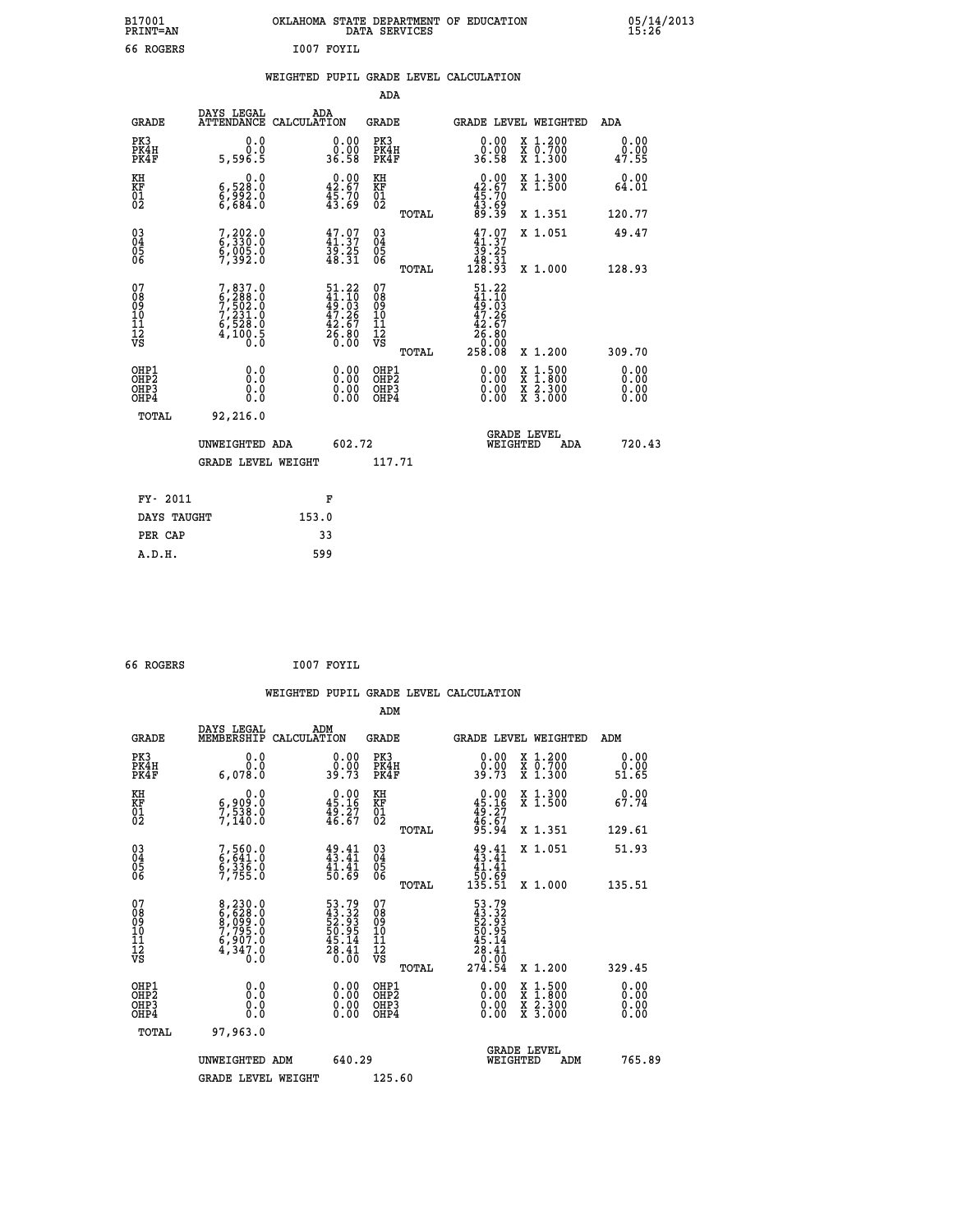| OKLAHOMA STATE DEPARTMENT OF EDUCATION<br>DATA SERVICES |  |
|---------------------------------------------------------|--|
| <b>IOO8 VERDIGRIS</b>                                   |  |

 **B17001 OKLAHOMA STATE DEPARTMENT OF EDUCATION 05/14/2013**

|  |  | WEIGHTED PUPIL GRADE LEVEL CALCULATION |
|--|--|----------------------------------------|
|  |  |                                        |

|                                                                    |                                                                                                                                                       |                                                                                        | ADA                                       |       |                                                                                                |                                                    |                              |
|--------------------------------------------------------------------|-------------------------------------------------------------------------------------------------------------------------------------------------------|----------------------------------------------------------------------------------------|-------------------------------------------|-------|------------------------------------------------------------------------------------------------|----------------------------------------------------|------------------------------|
| <b>GRADE</b>                                                       | DAYS LEGAL                                                                                                                                            | ADA<br>ATTENDANCE CALCULATION                                                          | <b>GRADE</b>                              |       |                                                                                                | GRADE LEVEL WEIGHTED                               | <b>ADA</b>                   |
| PK3<br>PK4H<br>PK4F                                                | 27.0<br>8,950.0<br>0.0                                                                                                                                | 0.16<br>$5\overline{3}\overline{.59}$<br>0.00                                          | PK3<br>PK4H<br>PK4F                       |       | 0.16<br>$\frac{53.59}{0.00}$                                                                   | X 1.200<br>X 0.700<br>X 1.300                      | 0.19<br>37.51<br>0.00        |
| KH<br>KF<br>01<br>02                                               | 0.0<br>13,809:5<br>17,367:0<br>12,209:5                                                                                                               | $\begin{smallmatrix} 0.00\\ 82.69\\ 104.00\\ 73.11 \end{smallmatrix}$                  | KH<br>KF<br>01<br>02                      |       | 0.00<br>$\begin{array}{r} 82.69 \\ 104.00 \\ 73.11 \\ 177.11 \end{array}$                      | X 1.300<br>X 1.500                                 | 0.00<br>124.04               |
|                                                                    |                                                                                                                                                       |                                                                                        |                                           | TOTAL |                                                                                                | X 1.351                                            | 239.28                       |
| $\begin{smallmatrix} 03 \\[-4pt] 04 \end{smallmatrix}$<br>Ŏ5<br>06 | 13,554.5<br>18,928.0<br>13,707.0<br>13,260.0                                                                                                          | $81.16$<br>$113.34$<br>$\frac{82.56}{79.40}$                                           | $\substack{03 \\ 04}$<br>05<br>06         |       | $81.16$<br>$113.34$<br>$\begin{array}{r} 182.56 \\ 79.40 \\ 275.30 \end{array}$                | X 1.051                                            | 85.30                        |
|                                                                    |                                                                                                                                                       |                                                                                        |                                           | TOTAL |                                                                                                | X 1.000                                            | 275.30                       |
| 07<br>08<br>09<br>11<br>11<br>12<br>VS                             | $\begin{smallmatrix} 15, 393\cdot 0\\ 17, 503\cdot 5\\ 15, 100\cdot 0\\ 13, 013\cdot 0\\ 13, 944\cdot 0\\ 13, 606\cdot 0\\ 0\cdot 0\end{smallmatrix}$ | $\begin{smallmatrix} 92.17\\104.81\\90.42\\77.92\\83.50\\81.47\\0.00\end{smallmatrix}$ | 07<br>08<br>09<br>11<br>11<br>12<br>VS    |       | $\begin{smallmatrix} 92.17\\104.81\\90.42\\77.92\\83.50\\81.47\\0.00\\530.29\end{smallmatrix}$ |                                                    |                              |
|                                                                    |                                                                                                                                                       |                                                                                        |                                           | TOTAL |                                                                                                | X 1.200                                            | 636.35                       |
| OHP1<br>OHP <sub>2</sub><br>OHP3<br>OHP4                           | 0.0<br>0.0<br>0.0                                                                                                                                     | 0.00<br>$\begin{smallmatrix} 0.00 \ 0.00 \end{smallmatrix}$                            | OHP1<br>OH <sub>P</sub> 2<br>OHP3<br>OHP4 |       | 0.00<br>0.00<br>0.00                                                                           | $1:500$<br>$1:800$<br>X<br>X<br>X 2.300<br>X 3.000 | 0.00<br>0.00<br>0.00<br>0.00 |
| TOTAL                                                              | 200,452.0                                                                                                                                             |                                                                                        |                                           |       |                                                                                                |                                                    |                              |
|                                                                    | UNWEIGHTED ADA                                                                                                                                        | 1,200.30                                                                               |                                           |       |                                                                                                | <b>GRADE LEVEL</b><br>WEIGHTED<br><b>ADA</b>       | 1,397.97                     |
|                                                                    | <b>GRADE LEVEL WEIGHT</b>                                                                                                                             |                                                                                        | 197.67                                    |       |                                                                                                |                                                    |                              |
| FY- 2011                                                           |                                                                                                                                                       | F                                                                                      |                                           |       |                                                                                                |                                                    |                              |
| DAYS TAUGHT                                                        |                                                                                                                                                       | 167.0                                                                                  |                                           |       |                                                                                                |                                                    |                              |
| PER CAP                                                            |                                                                                                                                                       | 33                                                                                     |                                           |       |                                                                                                |                                                    |                              |
|                                                                    |                                                                                                                                                       |                                                                                        |                                           |       |                                                                                                |                                                    |                              |

 **66 ROGERS I008 VERDIGRIS**

 **ADM**

 **A.D.H. 980**

B17001<br>PRINT=AN<br>66 ROGERS

| <b>GRADE</b>                                                       | DAYS LEGAL<br>MEMBERSHIP CALCULATION                                                                                                                | ADM                                                                                                 | <b>GRADE</b>                                  |       | <b>GRADE LEVEL WEIGHTED</b>                                                                           |                                          | ADM                   |  |
|--------------------------------------------------------------------|-----------------------------------------------------------------------------------------------------------------------------------------------------|-----------------------------------------------------------------------------------------------------|-----------------------------------------------|-------|-------------------------------------------------------------------------------------------------------|------------------------------------------|-----------------------|--|
| PK3<br>PK4H<br>PK4F                                                | 48.0<br>9,678.0<br>0.0                                                                                                                              | $0.29$<br>57.95<br>0.00                                                                             | PK3<br>PK4H<br>PK4F                           |       | 0.29<br>57.95<br>0.00                                                                                 | X 1.200<br>X 0.700<br>X 1.300            | 0.35<br>40.57<br>0.00 |  |
| KH<br><b>KF</b><br>01<br>02                                        | 0.0<br>14,464:0<br>18,126:0<br>12,851:0                                                                                                             | $\begin{smallmatrix} &0.00\\ 86.61\\ 108.53\\ 76.95 \end{smallmatrix}$                              | KH<br>KF<br>$\overline{01}$                   |       | $\begin{smallmatrix} &0.00\\ 86.61\\ 108.53\\ 76.95\\ 185.48\end{smallmatrix}$                        | X 1.300<br>X 1.500                       | 0.00<br>129.92        |  |
|                                                                    |                                                                                                                                                     |                                                                                                     |                                               | TOTAL |                                                                                                       | X 1.351                                  | 250.58                |  |
| $\begin{smallmatrix} 03 \\[-4pt] 04 \end{smallmatrix}$<br>Ŏ5<br>06 | $14, 109.0$<br>$19, 702.0$<br>$14, 409.0$<br>$13, 875.0$                                                                                            | 84.49<br>117.98<br>86.28                                                                            | $\substack{03 \\ 04}$<br>Ŏ5<br>ŎĞ             |       | $\begin{smallmatrix} 84.49\\ 117.98\\ 86.28\\ 83.08\\ 287.34 \end{smallmatrix}$                       | X 1.051                                  | 88.80                 |  |
|                                                                    |                                                                                                                                                     | 83.08                                                                                               |                                               | TOTAL |                                                                                                       | X 1.000                                  | 287.34                |  |
| 07<br>08<br>09<br>101<br>11<br>12<br>VS                            | $\begin{smallmatrix} 16\,,\,101\,.0\\ 18\,,\,279\,.0\\ 15\,,\,847\,.0\\ 13\,,\,674\,.0\\ 14\,,\,714\,.0\\ 14\,,\,421\,.0\\ 0\,.0 \end{smallmatrix}$ | $\begin{array}{r} 96.41 \\ 109.46 \\ 94.89 \\ 81.88 \\ 81.88 \\ 86.11 \\ 86.35 \\ 0.00 \end{array}$ | 07<br>08<br>09<br>001<br>11<br>11<br>12<br>VS |       | $\begin{array}{r} 96.41 \\ 109.46 \\ 94.89 \\ 81.88 \\ 86.11 \\ 86.35 \\ 60.00 \\ 557.10 \end{array}$ |                                          |                       |  |
|                                                                    |                                                                                                                                                     |                                                                                                     |                                               | TOTAL |                                                                                                       | X 1.200                                  | 668.52                |  |
| OHP1<br>OHP2<br>OH <sub>P3</sub><br>OHP4                           | 0.0<br>0.0<br>Ō.Ō                                                                                                                                   |                                                                                                     | OHP1<br>OHP2<br>OHP3<br>OHP4                  |       | 0.00<br>$\begin{smallmatrix} 0.00 & 0 \ 0.00 & 0 \end{smallmatrix}$                                   | X 1:500<br>X 1:800<br>X 2:300<br>X 3:000 | 0.00<br>0.00<br>0.00  |  |
| TOTAL                                                              | 210,298.0                                                                                                                                           |                                                                                                     |                                               |       |                                                                                                       |                                          |                       |  |
|                                                                    | UNWEIGHTED                                                                                                                                          | 1,259.26<br>ADM                                                                                     |                                               |       | WEIGHTED                                                                                              | <b>GRADE LEVEL</b><br>ADM                | 1,466.08              |  |
|                                                                    | <b>GRADE LEVEL WEIGHT</b>                                                                                                                           |                                                                                                     | 206.82                                        |       |                                                                                                       |                                          |                       |  |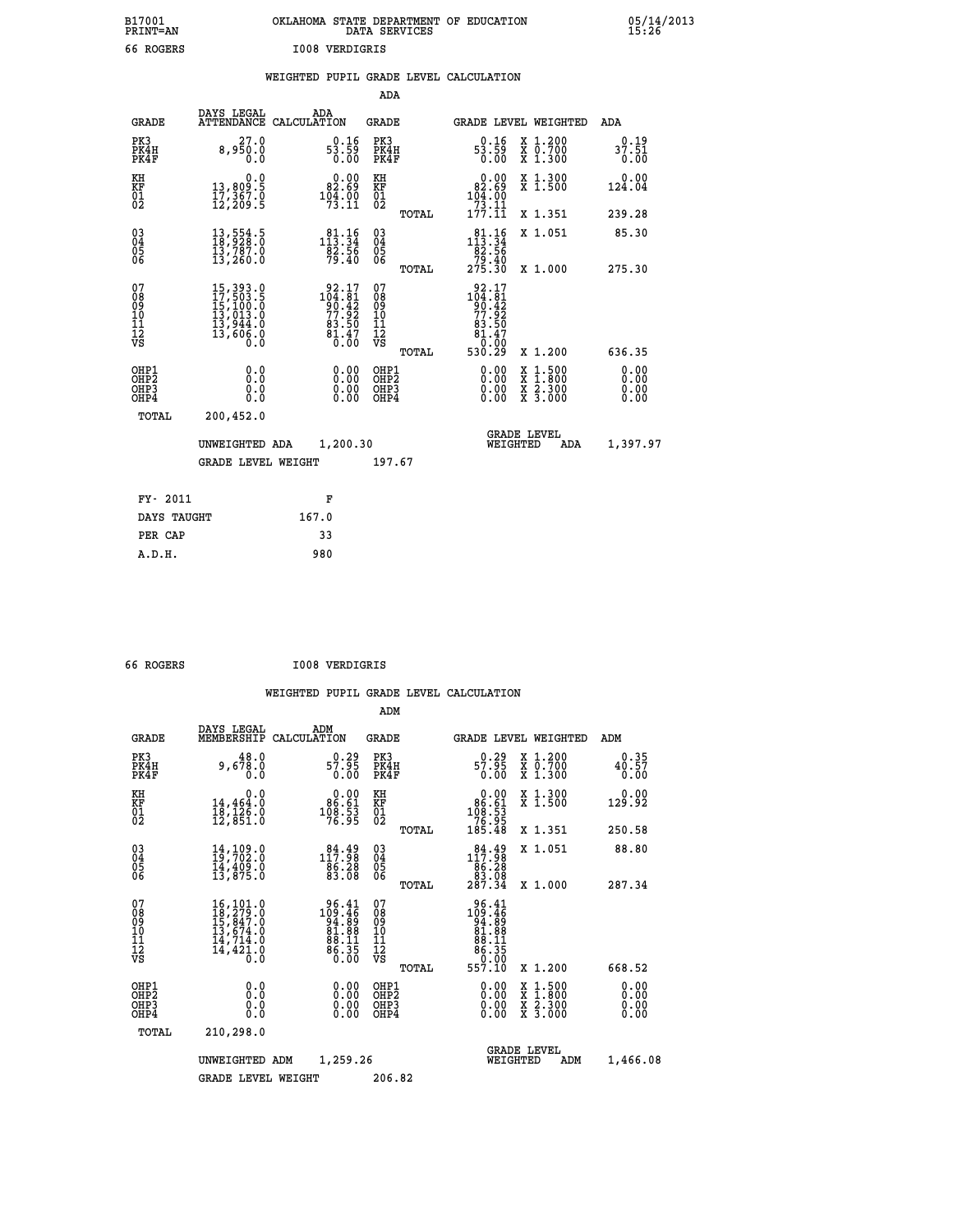## **B17001 OKLAHOMA STATE DEPARTMENT OF EDUCATION 05/14/2013 PRINT=AN DATA SERVICES 15:26 ROGERS COUNTY TOTALS**

| DAYS LEGAL<br>ADA                                                                                                                                                                                                                                                                                                                                          |                               |
|------------------------------------------------------------------------------------------------------------------------------------------------------------------------------------------------------------------------------------------------------------------------------------------------------------------------------------------------------------|-------------------------------|
| <b>GRADE</b><br>ATTENDANCE CALCULATION<br>GRADE LEVEL WEIGHTED<br>ADA<br>GRADE                                                                                                                                                                                                                                                                             |                               |
| PK3<br>3,662.0<br>PK3<br>21.83<br>X 1.200<br>21.83<br>X 0.700<br>X 1.300<br>PK4H<br>$4\bar{4}\bar{5}\cdot 2\bar{1}$<br>220.60<br>PK4H<br>$4\bar{4}\bar{5}\cdot 2\bar{1}$<br>220.60<br>74,935.5<br>PK4F<br>35,736.5<br>PK4F                                                                                                                                 | 26.20<br>311.64<br>286.77     |
| 1,607.0<br>9.62<br>83.8<br>1839<br>1954.88<br>1955.75<br>X 1.300<br>X 1.500<br>KH<br>KH<br>$15\overline{1}$ , 599.0<br>863.39<br>864.95<br>965.76<br><b>KF</b><br>01<br>02<br>KF<br>1,364.11<br>160,910.5<br>161,056.5<br>$^{01}_{02}$                                                                                                                     | 12.51                         |
| 1,930.71<br>X 1.351<br>2,608.39<br>TOTAL                                                                                                                                                                                                                                                                                                                   |                               |
| $\begin{smallmatrix} 03 \\[-4pt] 04 \end{smallmatrix}$<br>891.63<br>X 1.051<br>148,675.0<br>1,010.48<br>$\substack{03 \\ 04}$<br>3,974.40<br>1,010.48<br>05<br>06<br>166,200.5<br>996.52<br>05<br>996.52                                                                                                                                                   |                               |
| 171,868.5<br>1,030.30<br>06<br>1,030.30<br>3,037.30<br>TOTAL<br>3,037.30<br>X 1.000                                                                                                                                                                                                                                                                        |                               |
| 07<br>1,028.34<br>171,424.0<br>173,786.5<br>1,028.34<br>07<br>08<br>09<br>11<br>11<br>12<br>VS<br>$1,041.64$<br>$1,039.01$<br>$987.32$<br>$921.64$<br>$866.45$<br>$0.00$<br>08<br>09<br>101<br>11<br>12<br>VS<br>1,041.64<br>172,975.0<br>164,324.5<br>153,376.5<br>ī,ŏ39.ŏ1<br>987.32<br>$\frac{521.64}{866.45}$<br>144,290.0<br>$0.\overline{0}$<br>0.00 |                               |
| 5,884.40<br>TOTAL<br>X 1.200<br>7,061.28                                                                                                                                                                                                                                                                                                                   |                               |
| OHP1<br>2,797.0<br>17.49<br>17.49<br>OHP1<br>$\begin{smallmatrix} x & 1 & 500 \\ x & 1 & 800 \\ x & 2 & 300 \\ x & 3 & 000 \end{smallmatrix}$<br>OH <sub>P</sub> <sub>2</sub><br>0.00<br>OHP <sub>2</sub><br>0.0<br>0.0<br>OHP3<br>0.00<br>OHP3<br>0.00<br>OHP4<br>OHP4<br>0.0<br>0.00<br>0.00                                                             | 26.25<br>0.00<br>0.00<br>0.00 |
| TOTAL<br>2,227,841.5                                                                                                                                                                                                                                                                                                                                       |                               |
| <b>GRADE LEVEL</b><br>UNWEIGHTED ADA<br>13,368.18<br>WEIGHTED<br>ADA                                                                                                                                                                                                                                                                                       | 15,671.55                     |
| <b>GRADE LEVEL WEIGHT</b><br>2,303.37                                                                                                                                                                                                                                                                                                                      |                               |
| FY- 2011<br>F                                                                                                                                                                                                                                                                                                                                              |                               |
| 1.492.0<br>DAYS TAUGHT                                                                                                                                                                                                                                                                                                                                     |                               |

|        | DAYS TAUGHT | 1,492.0 |
|--------|-------------|---------|
|        | PER CAP     | 352     |
| A.D.H. |             | 10,766  |
|        |             |         |

 **ROGERS COUNTY TOTALS**

|                                                    |                                                                                   |                                                                                | ADM                                             |                                                                                               |                                                                                                  |                               |
|----------------------------------------------------|-----------------------------------------------------------------------------------|--------------------------------------------------------------------------------|-------------------------------------------------|-----------------------------------------------------------------------------------------------|--------------------------------------------------------------------------------------------------|-------------------------------|
| <b>GRADE</b>                                       | DAYS LEGAL<br>MEMBERSHIP                                                          | ADM<br>CALCULATION                                                             | <b>GRADE</b>                                    | <b>GRADE LEVEL WEIGHTED</b>                                                                   |                                                                                                  | ADM                           |
| PK3<br>PK4H<br>PK4F                                | 3,823.0<br>80,308.0<br>38,144.0                                                   | 22.80<br>$477.15$<br>$235.48$                                                  | PK3<br>PK4H<br>PK4F                             | 22.80<br>477.15<br>235.48                                                                     | $\begin{smallmatrix} x & 1.200 \\ x & 0.700 \end{smallmatrix}$<br>X 1.300                        | 26.20<br>334.01<br>306.12     |
| KH<br>KF<br>01<br>02                               | 1,692.0<br>161,009.0<br>169,761.0<br>168,745.0                                    | 10.13<br>965.75<br>$\frac{1}{2}$ , $\frac{018}{011}$ , $\frac{12}{93}$         | KH<br>KF<br>01<br>02                            | $\begin{smallmatrix} 10.13\\ 965.75\\ 1,018.12\\ 1,011.93\\ 2,030.05 \end{smallmatrix}$       | X 1.300<br>X 1.500                                                                               | 13.17<br>1,448.65             |
|                                                    |                                                                                   |                                                                                | TOTAL                                           |                                                                                               | X 1.351                                                                                          | 2,742.59                      |
| $\begin{matrix} 03 \\ 04 \\ 05 \\ 06 \end{matrix}$ | 155,290.0<br>176,022.0<br>173,801.0<br>179,560.0                                  | $\begin{smallmatrix} & 931.29\ 1,054.88\ 1,042.03\ 1,076.42 \end{smallmatrix}$ | $\substack{03 \\ 04}$<br>05                     | 931.29<br>1,054.88<br>1,042.03<br>$\bar{1}, \bar{0}\bar{7}\bar{6}.4\bar{2}$                   | X 1.051                                                                                          | 978.79                        |
|                                                    |                                                                                   |                                                                                | TOTAL                                           | 3,173.33                                                                                      | X 1.000                                                                                          | 3,173.33                      |
| 07<br>08<br>09<br>11<br>11<br>12<br>VS             | 179,571.0<br>182,319.0<br>184,152.0<br>176,096.0<br>164,666.0<br>155,658.0<br>0.0 | 1,077.24<br>1,092.91<br>1,106.18<br>1,058.01<br>989.45<br>934.65<br>0.00       | 07<br>08<br>09<br>11<br>11<br>12<br>VS<br>TOTAL | 1,077.24<br>$1,092.91$<br>$1,106.18$<br>$1,058.01$<br>$989.45$<br>934.65<br>0.00<br>6, 258.44 | X 1.200                                                                                          | 7,510.13                      |
| OHP1<br>OH <sub>P</sub> 2<br>OHP3<br>OHP4          | 2,947.0<br>0.0<br>0.0<br>Ŏ.Ŏ                                                      | 18.41<br>0.00<br>0.00<br>0.00                                                  | OHP1<br>OH <sub>P</sub> 2<br>OHP3<br>OHP4       | 18.41<br>0.00<br>0.00<br>0.00                                                                 | $\begin{smallmatrix} x & 1 & 500 \\ x & 1 & 800 \\ x & 2 & 300 \\ x & 3 & 000 \end{smallmatrix}$ | 27.62<br>0.00<br>0.00<br>0.00 |
| TOTAL                                              | 2,353,564.0                                                                       |                                                                                |                                                 |                                                                                               |                                                                                                  |                               |
|                                                    | UNWEIGHTED                                                                        | 14, 122, 83<br>ADM                                                             |                                                 | WEIGHTED                                                                                      | <b>GRADE LEVEL</b><br>ADM                                                                        | 16,561.77                     |
|                                                    | <b>GRADE LEVEL WEIGHT</b>                                                         |                                                                                | 2,438.94                                        |                                                                                               |                                                                                                  |                               |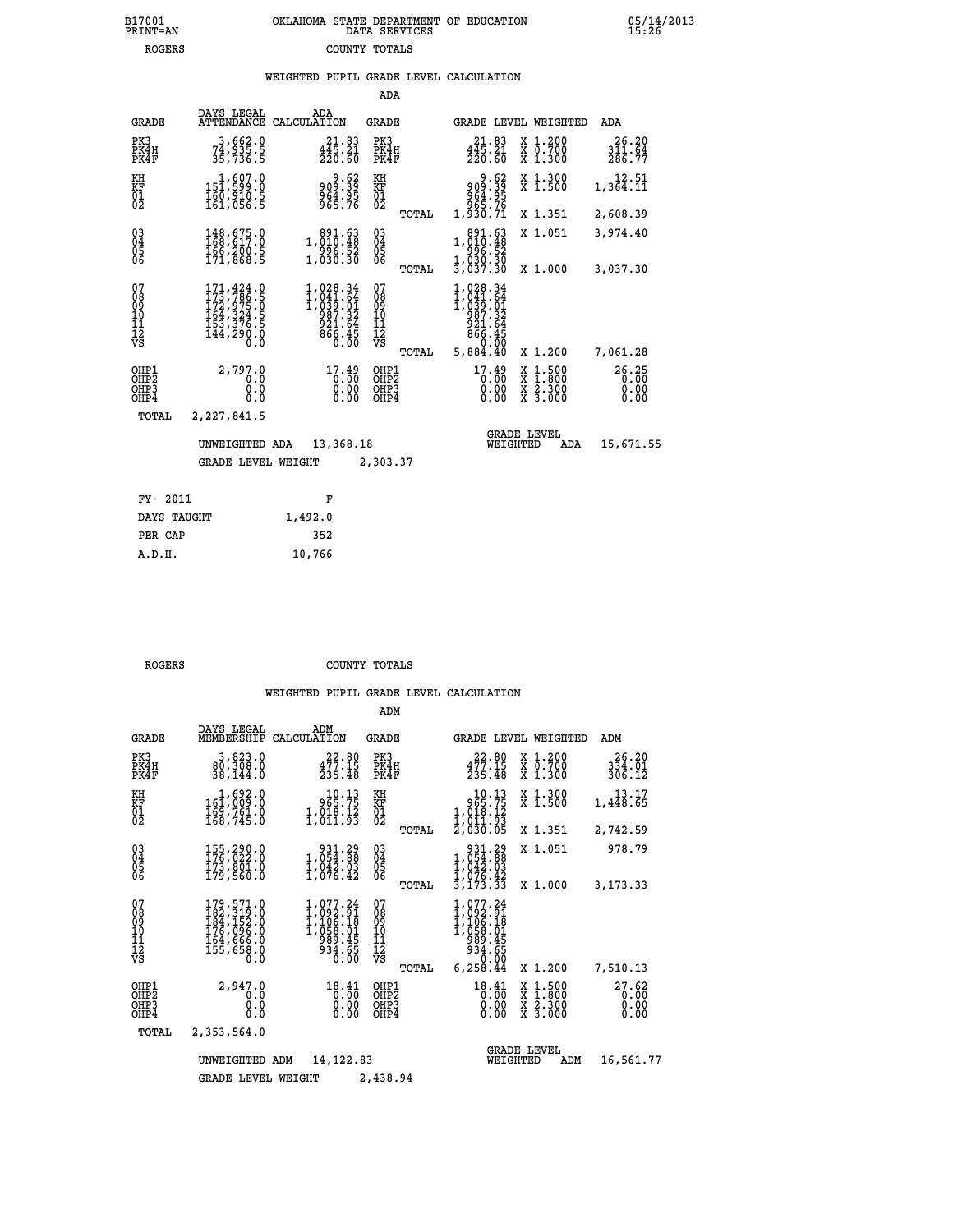| B17001<br><b>PRINT=AN</b> | OKLAHOMA STATE DEPARTMENT OF EDUCATION<br>DATA SERVICES | 05/14/2013<br>15:26 |
|---------------------------|---------------------------------------------------------|---------------------|
| 67<br>SEMINOLE            | C054 JUSTICE                                            |                     |

|                                                                    |                                                                         | WEIGHTED PUPIL GRADE LEVEL CALCULATION                                                                                                                     |                                                    |       |                                                                                                                                                                                                                                                                                |                                                                                                                                              |                               |
|--------------------------------------------------------------------|-------------------------------------------------------------------------|------------------------------------------------------------------------------------------------------------------------------------------------------------|----------------------------------------------------|-------|--------------------------------------------------------------------------------------------------------------------------------------------------------------------------------------------------------------------------------------------------------------------------------|----------------------------------------------------------------------------------------------------------------------------------------------|-------------------------------|
|                                                                    |                                                                         |                                                                                                                                                            | ADA                                                |       |                                                                                                                                                                                                                                                                                |                                                                                                                                              |                               |
| <b>GRADE</b>                                                       | DAYS LEGAL<br>ATTENDANCE CALCULATION                                    | ADA                                                                                                                                                        | <b>GRADE</b>                                       |       | GRADE LEVEL WEIGHTED                                                                                                                                                                                                                                                           |                                                                                                                                              | ADA                           |
| PK3<br>PK4H<br>PK4F                                                | 223.0<br>2,124.5                                                        | $\begin{smallmatrix} 1.38 \\[-1.2mm] 0.00\\[-1.2mm] 13.11\end{smallmatrix}$                                                                                | PK3<br>PK4H<br>PK4F                                |       | 1.38<br>$\overline{0.00}$<br>13.11                                                                                                                                                                                                                                             | X 1.200<br>X 0.700<br>X 1.300                                                                                                                | 1.66<br>$\bar{0.00}$<br>17.04 |
| KH<br>KF<br>01<br>02                                               | $\begin{smallmatrix}&&&0.0\\3,268.5\\3,158.0\\2,934.0\end{smallmatrix}$ | $20.00$<br>20.18<br>$\frac{1}{18}\cdot\frac{15}{11}$                                                                                                       | KH<br>KF<br>01<br>02                               |       | $20.00$<br>20.18<br>$\frac{19}{18}$ . $\frac{19}{11}$<br>$\frac{37}{160}$                                                                                                                                                                                                      | X 1.300<br>X 1.500                                                                                                                           | 0.00<br>30.27                 |
|                                                                    |                                                                         |                                                                                                                                                            |                                                    | TOTAL |                                                                                                                                                                                                                                                                                | X 1.351                                                                                                                                      | 50.80                         |
| $\begin{smallmatrix} 03 \\[-4pt] 04 \end{smallmatrix}$<br>Ŏ5<br>06 | 2,561.0<br>2,171.0<br>3,236.5<br>2,998.0                                | $\begin{smallmatrix} 15.81\ 13.40\ 19.98\ 18.51 \end{smallmatrix}$                                                                                         | $\begin{matrix} 03 \\ 04 \\ 05 \\ 06 \end{matrix}$ |       | $15.81$<br>$13.40$<br>$19.98$<br>$18.51$<br>$51.89$                                                                                                                                                                                                                            | X 1.051                                                                                                                                      | 16.62                         |
|                                                                    |                                                                         |                                                                                                                                                            |                                                    | TOTAL |                                                                                                                                                                                                                                                                                | X 1.000                                                                                                                                      | 51.89                         |
| 07<br>08<br>09<br>11<br>11<br>12<br>VS                             | $2,596.0$<br>$2,435.0$<br>$0.0$<br>$0.0$<br>$0.0$<br>$0.0$<br>$0.0$     | $\begin{smallmatrix} 16 & 02\\ 15 & 03\\ 0 & 00\\ 0 & 00\\ 0 & 00\\ 0 & 00\\ 0 & 00\\ 0 & 00\\ 0 & 00\\ 0 & 00\\ 0 & 00\\ 0 & 00\\ 0 & 0\end{smallmatrix}$ | 07<br>08<br>09<br>11<br>11<br>12<br>VS             | TOTAL | 16.02<br>$\begin{smallmatrix} 15.03 \ 15.00 \ 0.00 \ 0.00 \end{smallmatrix}$<br>0.00<br>0.00<br>31.05                                                                                                                                                                          | X 1.200                                                                                                                                      | 37.26                         |
| OHP1<br>OHP2<br>OH <sub>P3</sub><br>OH <sub>P4</sub>               | 0.0<br>0.0<br>Ŏ.Ŏ                                                       | 0.00<br>$\begin{smallmatrix} 0.00 \ 0.00 \end{smallmatrix}$                                                                                                | OHP1<br>OHP2<br>OHP3<br>OHP4                       |       | $\begin{smallmatrix} 0.00 & 0.00 & 0.00 & 0.00 & 0.00 & 0.00 & 0.00 & 0.00 & 0.00 & 0.00 & 0.00 & 0.00 & 0.00 & 0.00 & 0.00 & 0.00 & 0.00 & 0.00 & 0.00 & 0.00 & 0.00 & 0.00 & 0.00 & 0.00 & 0.00 & 0.00 & 0.00 & 0.00 & 0.00 & 0.00 & 0.00 & 0.00 & 0.00 & 0.00 & 0.00 & 0.0$ | $\begin{smallmatrix} \mathtt{X} & 1\cdot500 \\ \mathtt{X} & 1\cdot800 \\ \mathtt{X} & 2\cdot300 \\ \mathtt{X} & 3\cdot000 \end{smallmatrix}$ | 0.00<br>0.00<br>0.00          |
| TOTAL                                                              | 27,705.5                                                                |                                                                                                                                                            |                                                    |       |                                                                                                                                                                                                                                                                                |                                                                                                                                              |                               |
|                                                                    | UNWEIGHTED ADA                                                          | 171.02                                                                                                                                                     |                                                    |       | WEIGHTED                                                                                                                                                                                                                                                                       | <b>GRADE LEVEL</b><br><b>ADA</b>                                                                                                             | 205.54                        |
|                                                                    | <b>GRADE LEVEL WEIGHT</b>                                               |                                                                                                                                                            | 34.52                                              |       |                                                                                                                                                                                                                                                                                |                                                                                                                                              |                               |
| FY- 2011                                                           |                                                                         | F                                                                                                                                                          |                                                    |       |                                                                                                                                                                                                                                                                                |                                                                                                                                              |                               |
| DAYS TAUGHT                                                        |                                                                         | 162.0                                                                                                                                                      |                                                    |       |                                                                                                                                                                                                                                                                                |                                                                                                                                              |                               |
| PER CAP                                                            |                                                                         | 33                                                                                                                                                         |                                                    |       |                                                                                                                                                                                                                                                                                |                                                                                                                                              |                               |

 **67 SEMINOLE C054 JUSTICE**

 **A.D.H. 171**

 **ADM DAYS LEGAL ADM GRADE MEMBERSHIP CALCULATION GRADE GRADE LEVEL WEIGHTED ADM PK3 256.0 1.58 PK3 1.58 X 1.200 1.90 PK4H 0.0 0.00 PK4H 0.00 X 0.700 0.00 PK4F 2,263.0 13.97 PK4F 13.97 X 1.300 18.16**

| -…≖                                                | 4,40J.V                                                             | 10.JI                                                                                                  | .                                                      | 10.JI                                                                                                                   | A 1.JUV                                                                                                             | 10.IU                                                                                                                                                                                                                                                                          |
|----------------------------------------------------|---------------------------------------------------------------------|--------------------------------------------------------------------------------------------------------|--------------------------------------------------------|-------------------------------------------------------------------------------------------------------------------------|---------------------------------------------------------------------------------------------------------------------|--------------------------------------------------------------------------------------------------------------------------------------------------------------------------------------------------------------------------------------------------------------------------------|
| KH<br>KF<br>01<br>02                               | 0.0<br>$3,325.0$<br>$3,325.0$<br>$3,185.0$                          | $\begin{smallmatrix} 0.00\\ 21.51\\ 20.52\\ 19.66 \end{smallmatrix}$                                   | KH<br>KF<br>01<br>02                                   | 0.00<br>$21.51$<br>$20.52$<br>$19.66$<br>$40.18$                                                                        | X 1.300<br>X 1.500                                                                                                  | 0.00<br>32.27                                                                                                                                                                                                                                                                  |
|                                                    |                                                                     |                                                                                                        | TOTAL                                                  |                                                                                                                         | X 1.351                                                                                                             | 54.28                                                                                                                                                                                                                                                                          |
| $\begin{matrix} 03 \\ 04 \\ 05 \\ 06 \end{matrix}$ | 2,775.0<br>2,230.0<br>3,353.0<br>3,090.0                            | $\begin{smallmatrix} 17.13\ 13.77\ 20.70\ 19.07 \end{smallmatrix}$                                     | $\begin{matrix} 03 \\ 04 \\ 05 \\ 06 \end{matrix}$     | $17.13$<br>$13.77$<br>$20.70$<br>$19.07$<br>$53.54$                                                                     | X 1.051                                                                                                             | 18.00                                                                                                                                                                                                                                                                          |
|                                                    |                                                                     |                                                                                                        | TOTAL                                                  |                                                                                                                         | X 1.000                                                                                                             | 53.54                                                                                                                                                                                                                                                                          |
| 07<br>08<br>09<br>10<br>11<br>11<br>12<br>VS       | $2,809.0$<br>$2,498.0$<br>$0.0$<br>$0.0$<br>$0.0$<br>$0.0$<br>$0.0$ | $\begin{smallmatrix} 17.34 \\ 15.42 \\ 0.00 \\ 0.00 \\ 0.00 \\ 0.00 \\ 0.00 \\ 0.00 \end{smallmatrix}$ | 07<br>08<br>09<br>001<br>11<br>11<br>17<br>VS<br>TOTAL | $\begin{smallmatrix} 17.34 \\ 15.42 \\ 0.00 \\ 0.00 \\ 0.00 \\ 0.00 \\ 0.00 \\ 0.00 \\ 0.00 \\ 32.76 \end{smallmatrix}$ | X 1.200                                                                                                             | 39.31                                                                                                                                                                                                                                                                          |
| OHP1<br>OHP2<br>OHP3<br>OHP4                       |                                                                     |                                                                                                        | OHP1<br>OHP2<br>OHP3<br>OHP4                           | $0.00$<br>$0.00$<br>0.00                                                                                                | $\begin{array}{l} \mathtt{X} & 1.500 \\ \mathtt{X} & 1.800 \\ \mathtt{X} & 2.300 \\ \mathtt{X} & 3.000 \end{array}$ | $\begin{smallmatrix} 0.00 & 0.00 & 0.00 & 0.00 & 0.00 & 0.00 & 0.00 & 0.00 & 0.00 & 0.00 & 0.00 & 0.00 & 0.00 & 0.00 & 0.00 & 0.00 & 0.00 & 0.00 & 0.00 & 0.00 & 0.00 & 0.00 & 0.00 & 0.00 & 0.00 & 0.00 & 0.00 & 0.00 & 0.00 & 0.00 & 0.00 & 0.00 & 0.00 & 0.00 & 0.00 & 0.0$ |
| TOTAL                                              | 29,268.0                                                            |                                                                                                        |                                                        |                                                                                                                         |                                                                                                                     |                                                                                                                                                                                                                                                                                |
|                                                    | UNWEIGHTED ADM                                                      | 180.67                                                                                                 |                                                        | WEIGHTED                                                                                                                | <b>GRADE LEVEL</b><br>ADM                                                                                           | 217.46                                                                                                                                                                                                                                                                         |
|                                                    | <b>GRADE LEVEL WEIGHT</b>                                           |                                                                                                        | 36.79                                                  |                                                                                                                         |                                                                                                                     |                                                                                                                                                                                                                                                                                |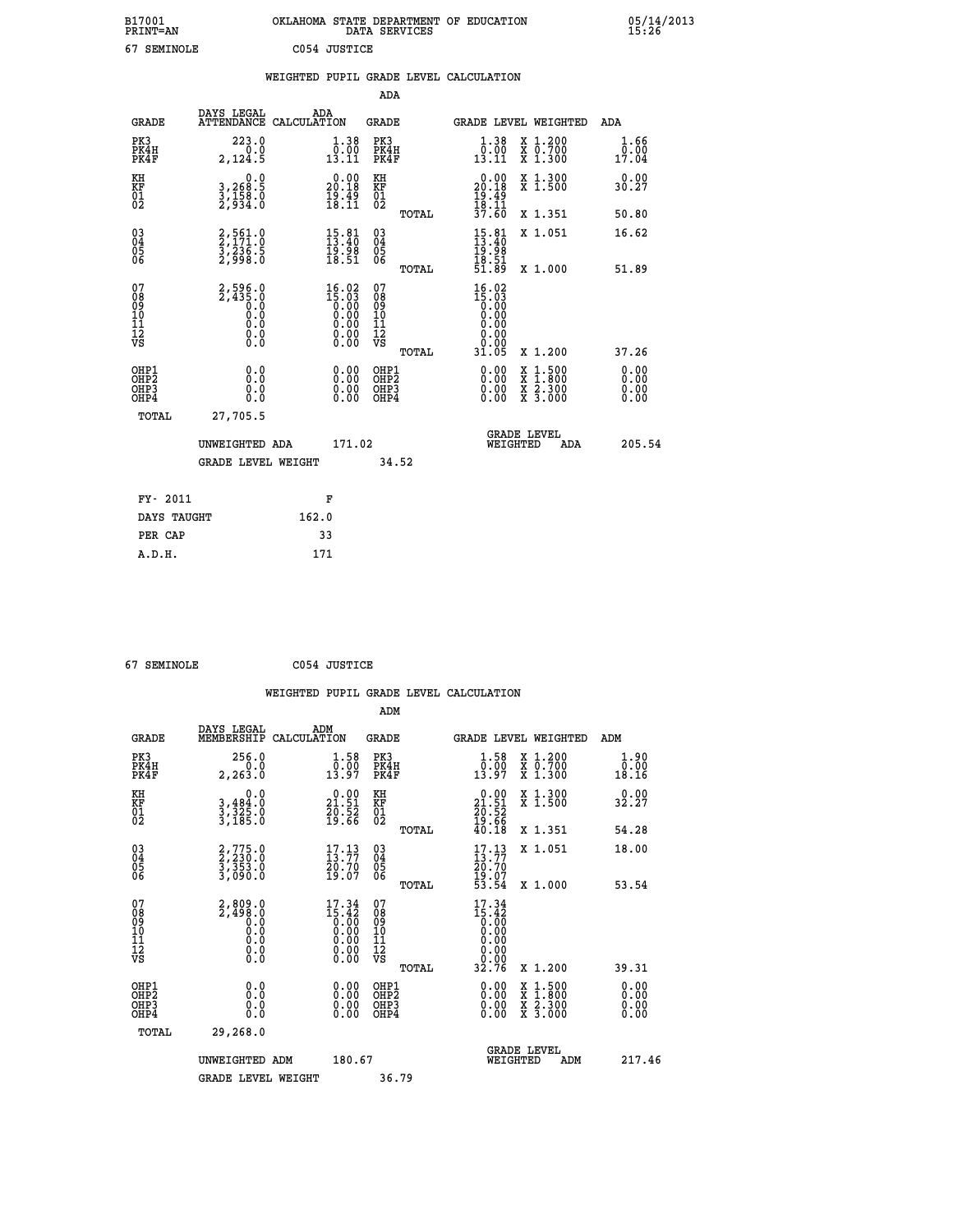| B17001<br><b>PRINT=AN</b> | OKLAHOMA STATE DEPARTMENT OF EDUCATION<br>DATA SERVICES | 05/14/2013<br>15:26 |
|---------------------------|---------------------------------------------------------|---------------------|
| 67<br>SEMINOLE            | I001 SEMINOLE                                           |                     |

|                                                                    |                                                                                           |                                                                                           | ADA                                       |       |                                                                                              |                                                                                                  |                              |
|--------------------------------------------------------------------|-------------------------------------------------------------------------------------------|-------------------------------------------------------------------------------------------|-------------------------------------------|-------|----------------------------------------------------------------------------------------------|--------------------------------------------------------------------------------------------------|------------------------------|
| <b>GRADE</b>                                                       | DAYS LEGAL                                                                                | ADA<br>ATTENDANCE CALCULATION                                                             | <b>GRADE</b>                              |       |                                                                                              | GRADE LEVEL WEIGHTED                                                                             | ADA                          |
| PK3<br>PK4H<br>PK4F                                                | 938.0<br>0.0<br>14,850.5                                                                  | $\begin{smallmatrix}5.42\0.00\\85.84\end{smallmatrix}$                                    | PK3<br>PK4H<br>PK4F                       |       | $\begin{smallmatrix}5.42\0.00\\85.84\end{smallmatrix}$                                       | X 1.200<br>X 0.700<br>X 1.300                                                                    | 6.50<br>0.00<br>111.59       |
| KH<br><b>KF</b><br>01<br>02                                        | 0.0<br>24,222:5<br>25,765:0<br>22,856:5                                                   | 0.00<br>$\frac{140.01}{148.93}$<br>$\frac{132.24}{132.24}$                                | KH<br>KF<br>01<br>02                      |       | 0.00<br>$\frac{140.01}{148.93}$<br>$\frac{132.24}{132.24}$                                   | X 1.300<br>X 1.500                                                                               | 0.00<br>210.02               |
|                                                                    |                                                                                           |                                                                                           |                                           | TOTAL | 281.17                                                                                       | X 1.351                                                                                          | 379.86                       |
| $\begin{smallmatrix} 03 \\[-4pt] 04 \end{smallmatrix}$<br>05<br>06 | 23,578.0<br>23,091.0<br>21,801.0<br>21,009.5                                              | $\begin{smallmatrix} 136.38\\133.47\\126.07\\121.50 \end{smallmatrix}$                    | $\substack{03 \\ 04}$<br>05<br>06         | TOTAL | $136.38$<br>$133.47$<br>$126.07$<br>$121.50$<br>381.04                                       | X 1.051<br>X 1.000                                                                               | 143.34<br>381.04             |
| 07<br>08<br>09<br>11<br>11<br>12<br>VS                             | $22,790.0$<br>$18,419.0$<br>$22,287.0$<br>$21,004.5$<br>$15,011.0$<br>$13,550.0$<br>$0.0$ | $\begin{smallmatrix} 131.73\\106.53\\128.94\\121.45\\86.80\\78.38\\0.00\end{smallmatrix}$ | 07<br>08<br>09<br>11<br>11<br>12<br>VS    |       | $\begin{smallmatrix} 131.73\\106.53\\128.94\\121.45\\66.80\\78.38\\653.83 \end{smallmatrix}$ |                                                                                                  |                              |
|                                                                    |                                                                                           |                                                                                           |                                           | TOTAL |                                                                                              | X 1.200                                                                                          | 784.60                       |
| OHP1<br>OH <sub>P2</sub><br>OH <sub>P3</sub><br>OH <sub>P4</sub>   | 0.0<br>0.0<br>0.0                                                                         | 0.00<br>0.00<br>0.00                                                                      | OHP1<br>OH <sub>P</sub> 2<br>OHP3<br>OHP4 |       | 0.00<br>0.00<br>0.00                                                                         | $\begin{smallmatrix} x & 1 & 500 \\ x & 1 & 800 \\ x & 2 & 300 \\ x & 3 & 000 \end{smallmatrix}$ | 0.00<br>0.00<br>0.00<br>0.00 |
| TOTAL                                                              | 291,173.5                                                                                 |                                                                                           |                                           |       |                                                                                              |                                                                                                  |                              |
|                                                                    | UNWEIGHTED ADA                                                                            | 1,683.69                                                                                  |                                           |       |                                                                                              | <b>GRADE LEVEL</b><br>WEIGHTED<br>ADA                                                            | 2,016.95                     |
|                                                                    | <b>GRADE LEVEL WEIGHT</b>                                                                 |                                                                                           | 333.26                                    |       |                                                                                              |                                                                                                  |                              |
| FY- 2011                                                           |                                                                                           | F                                                                                         |                                           |       |                                                                                              |                                                                                                  |                              |
| DAYS TAUGHT                                                        |                                                                                           | 173.0                                                                                     |                                           |       |                                                                                              |                                                                                                  |                              |
| PER CAP                                                            |                                                                                           | 33                                                                                        |                                           |       |                                                                                              |                                                                                                  |                              |

 **A.D.H. 830**

 **67 SEMINOLE I001 SEMINOLE**

|                                                      |                                                                                                                                                     |                                                                         | ADM                                              |                                                                             |                                                                                                  |                              |
|------------------------------------------------------|-----------------------------------------------------------------------------------------------------------------------------------------------------|-------------------------------------------------------------------------|--------------------------------------------------|-----------------------------------------------------------------------------|--------------------------------------------------------------------------------------------------|------------------------------|
| <b>GRADE</b>                                         | DAYS LEGAL<br>MEMBERSHIP                                                                                                                            | ADM<br>CALCULATION                                                      | <b>GRADE</b>                                     | <b>GRADE LEVEL WEIGHTED</b>                                                 |                                                                                                  | ADM                          |
| PK3<br>PK4H<br>PK4F                                  | 1,001.0<br>0.0<br>16,399.0                                                                                                                          | 5.79<br>0.00<br>94.79                                                   | PK3<br>PK4H<br>PK4F                              | $\begin{smallmatrix}5.79\0.00\\94.79\end{smallmatrix}$                      | X 1.200<br>X 0.700<br>X 1.300                                                                    | 6.95<br>0.00<br>123.23       |
| KH<br>KF<br>01<br>02                                 | 0.0<br>26,060:0<br>27,465:0<br>24,239:0                                                                                                             | $\begin{smallmatrix} &0.00\\ 150.64\\ 158.76\\ 140.24\end{smallmatrix}$ | KH<br>KF<br>01<br>02                             | $\begin{array}{c} 0.00 \\ 150.64 \\ 158.76 \\ 140.24 \\ 299.00 \end{array}$ | X 1.300<br>X 1.500                                                                               | 0.00<br>225.96               |
|                                                      |                                                                                                                                                     |                                                                         | TOTAL                                            |                                                                             | X 1.351                                                                                          | 403.95                       |
| 03<br>04<br>05<br>06                                 | 25, 126.0<br>24, 601.0<br>23, 222.0<br>22,357.0                                                                                                     | 145.35<br>142.20<br>$\frac{134.29}{129.28}$                             | $\substack{03 \\ 04}$<br>0500                    | 145.35<br>142.20<br>134.29                                                  | X 1.051                                                                                          | 152.76                       |
|                                                      |                                                                                                                                                     |                                                                         | TOTAL                                            | $\frac{129.28}{405.77}$                                                     | X 1.000                                                                                          | 405.77                       |
| 07<br>08<br>09<br>101<br>112<br>VS                   | $\begin{smallmatrix} 24\,,\,179\,.0\\ 19\,,\,775\,.0\\ 24\,,\,723\,.0\\ 23\,,\,312\,.0\\ 16\,,\,550\,.0\\ 14\,,\,902\,.0\\ 0\,.0 \end{smallmatrix}$ | 139.76<br>114.37<br>143.05<br>134.79<br>95.71<br>$\frac{86.20}{0.00}$   | 07<br>08<br>09<br>101<br>11<br>12<br>VS<br>TOTAL | 139.76<br>1143.05<br>143.05<br>134.79<br>135.71<br>86.20<br>86.20<br>713.88 | X 1.200                                                                                          | 856.66                       |
| OHP1<br>OHP <sub>2</sub><br>OH <sub>P3</sub><br>OHP4 | 0.0<br>0.000                                                                                                                                        | $0.00$<br>$0.00$<br>0.00                                                | OHP1<br>OHP2<br>OHP3<br>OHP4                     | $0.00$<br>$0.00$<br>0.00                                                    | $\begin{smallmatrix} x & 1 & 500 \\ x & 1 & 800 \\ x & 2 & 300 \\ x & 3 & 000 \end{smallmatrix}$ | 0.00<br>0.00<br>0.00<br>0.00 |
|                                                      | 313,911.0<br>TOTAL                                                                                                                                  |                                                                         |                                                  |                                                                             |                                                                                                  |                              |
|                                                      | UNWEIGHTED ADM                                                                                                                                      | 1,815.22                                                                |                                                  | <b>GRADE LEVEL</b><br>WEIGHTED                                              | ADM                                                                                              | 2,175.28                     |
|                                                      | <b>GRADE LEVEL WEIGHT</b>                                                                                                                           |                                                                         | 360.06                                           |                                                                             |                                                                                                  |                              |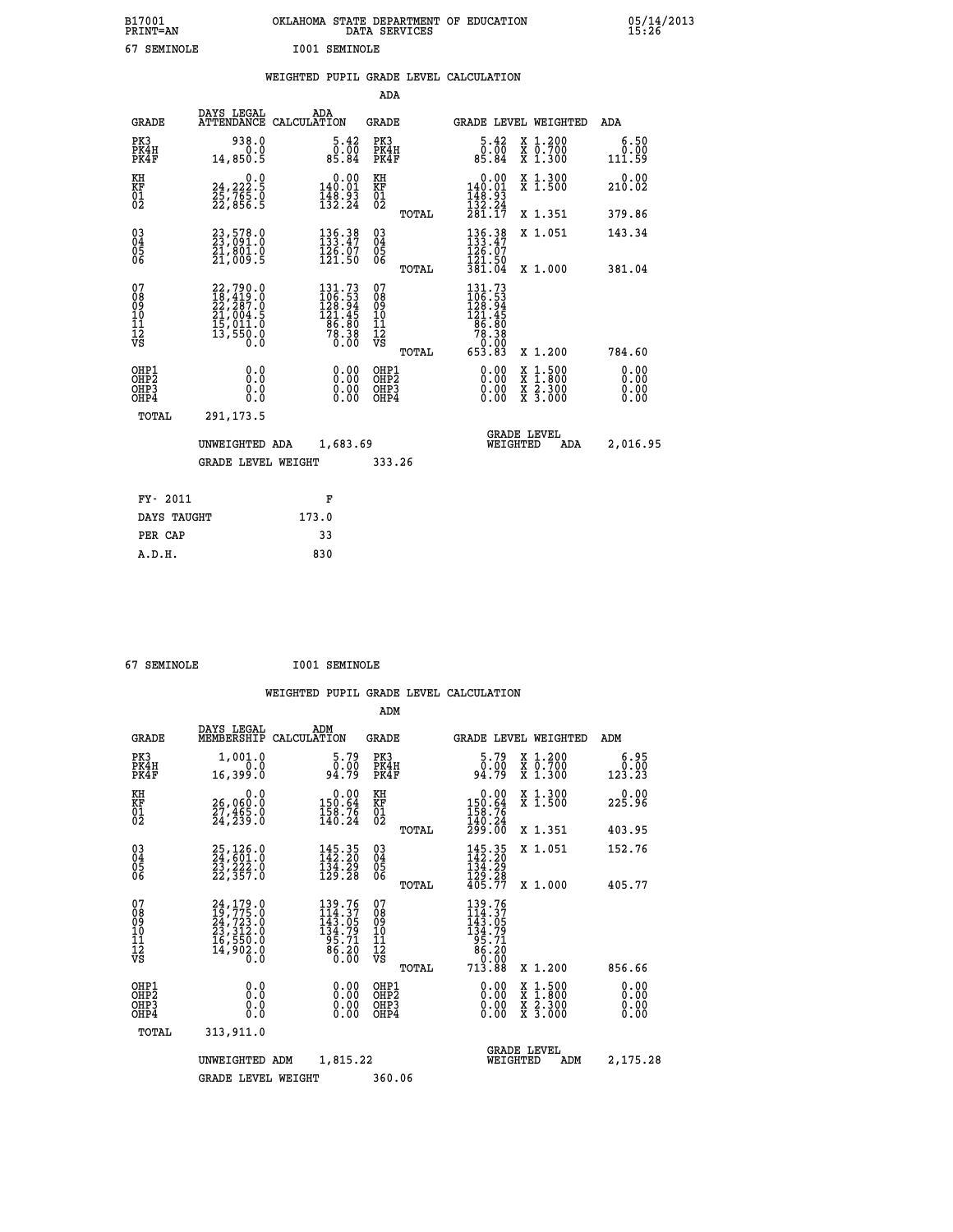| B17001<br><b>PRINT=AN</b> | OKLAHOMA STATE DEPARTMENT OF EDUCATION<br>DATA SERVICES | 05/14/2013<br>15:26 |
|---------------------------|---------------------------------------------------------|---------------------|
| 67<br>SEMINOLE            | I002 WEWOKA                                             |                     |

|                                                                    |                                                                       |                                                                      |        | ADA                                                 |       |                                                                                                                                                                                                                                                                                |                                          |                              |
|--------------------------------------------------------------------|-----------------------------------------------------------------------|----------------------------------------------------------------------|--------|-----------------------------------------------------|-------|--------------------------------------------------------------------------------------------------------------------------------------------------------------------------------------------------------------------------------------------------------------------------------|------------------------------------------|------------------------------|
| <b>GRADE</b>                                                       | DAYS LEGAL<br>ATTENDANCE CALCULATION                                  | ADA                                                                  |        | <b>GRADE</b>                                        |       |                                                                                                                                                                                                                                                                                | GRADE LEVEL WEIGHTED                     | ADA                          |
| PK3<br>PK4H<br>PK4F                                                | 0.0<br>0.0<br>5,720.5                                                 | $\begin{smallmatrix} 0.00\\ 0.00\\ 35.31 \end{smallmatrix}$          |        | PK3<br>PK4H<br>PK4F                                 |       | $\begin{smallmatrix} 0.00\\ 0.00\\ 35.31 \end{smallmatrix}$                                                                                                                                                                                                                    | X 1.200<br>X 0.700<br>X 1.300            | 0.00<br>0.00<br>45.90        |
| KH<br>KF<br>01<br>02                                               | 0.0<br>0.575.0<br>8,751.0<br>5,955.0                                  | $\begin{smallmatrix} 0.00\\ 59.10\\ 54.02\\ 36.76 \end{smallmatrix}$ |        | KH<br>KF<br>01<br>02                                |       | $\begin{smallmatrix} 0.00\\59.10\\54.02\\36.76\\90.78 \end{smallmatrix}$                                                                                                                                                                                                       | X 1.300<br>X 1.500                       | 0.00<br>88.65                |
|                                                                    |                                                                       |                                                                      |        |                                                     | TOTAL |                                                                                                                                                                                                                                                                                | X 1.351                                  | 122.64                       |
| $\begin{smallmatrix} 03 \\[-4pt] 04 \end{smallmatrix}$<br>Ŏ5<br>06 | 8,994.0<br>6,279.0<br>9,909.5<br>8,859.5                              | 55.52<br>38.76<br>61.17<br>54.69                                     |        | $\begin{array}{c} 03 \\ 04 \\ 05 \\ 06 \end{array}$ | TOTAL | $\begin{smallmatrix} 55.52\ 38.76\ 61.17\ 64.69\ 154.62\ \end{smallmatrix}$                                                                                                                                                                                                    | X 1.051<br>X 1.000                       | 58.35<br>154.62              |
| 07<br>08<br>09<br>01<br>11<br>11<br>12<br>VS                       | 7,410.5<br>8,071.0<br>7,457.0<br>6,694.0<br>4,752.5<br>8,082.0<br>0.0 | $45.74\n49.82\n46.03\n41.46\n29.58\n51.42\n51.42\n0.00$              |        | 07<br>08<br>09<br>11<br>11<br>12<br>VS              |       | $45.74$<br>$49.82$<br>$46.03$<br>$41.46$<br>$29.58$<br>$51.42$<br>$0.00$                                                                                                                                                                                                       |                                          |                              |
|                                                                    |                                                                       |                                                                      |        |                                                     | TOTAL | 264.05                                                                                                                                                                                                                                                                         | X 1.200                                  | 316.86                       |
| OHP1<br>OHP <sub>2</sub><br>OH <sub>P3</sub><br>OHP4               | 0.0<br>0.000                                                          | 0.00<br>$\begin{smallmatrix} 0.00 \ 0.00 \end{smallmatrix}$          |        | OHP1<br>OHP2<br>OHP <sub>3</sub>                    |       | $\begin{smallmatrix} 0.00 & 0.00 & 0.00 & 0.00 & 0.00 & 0.00 & 0.00 & 0.00 & 0.00 & 0.00 & 0.00 & 0.00 & 0.00 & 0.00 & 0.00 & 0.00 & 0.00 & 0.00 & 0.00 & 0.00 & 0.00 & 0.00 & 0.00 & 0.00 & 0.00 & 0.00 & 0.00 & 0.00 & 0.00 & 0.00 & 0.00 & 0.00 & 0.00 & 0.00 & 0.00 & 0.0$ | X 1:500<br>X 1:800<br>X 2:300<br>X 3:000 | 0.00<br>0.00<br>0.00<br>0.00 |
| TOTAL                                                              | 106,510.5                                                             |                                                                      |        |                                                     |       |                                                                                                                                                                                                                                                                                |                                          |                              |
|                                                                    | UNWEIGHTED ADA                                                        |                                                                      | 659.38 |                                                     |       | WEIGHTED                                                                                                                                                                                                                                                                       | <b>GRADE LEVEL</b><br>ADA                | 787.02                       |
|                                                                    | <b>GRADE LEVEL WEIGHT</b>                                             |                                                                      |        | 127.64                                              |       |                                                                                                                                                                                                                                                                                |                                          |                              |
| FY- 2011                                                           |                                                                       | F                                                                    |        |                                                     |       |                                                                                                                                                                                                                                                                                |                                          |                              |
| DAYS TAUGHT                                                        |                                                                       | 162.0                                                                |        |                                                     |       |                                                                                                                                                                                                                                                                                |                                          |                              |
| PER CAP                                                            |                                                                       | 66                                                                   |        |                                                     |       |                                                                                                                                                                                                                                                                                |                                          |                              |

 **67 SEMINOLE I002 WEWOKA**

 **A.D.H. 152**

 **WEIGHTED PUPIL GRADE LEVEL CALCULATION ADM DAYS LEGAL ADM GRADE MEMBERSHIP CALCULATION GRADE GRADE LEVEL WEIGHTED ADM**

| PK3<br>PK4H<br>PK4F                     | 0.0000<br>6, 185.0                                                             | $\begin{smallmatrix} 0.00\\ 0.00\\ 38.18 \end{smallmatrix}$              | PK3<br>PK4H<br>PK4F                                | $\begin{smallmatrix} 0.00\\ 0.00\\ 38.18 \end{smallmatrix}$                           | X 1.200<br>X 0.700<br>X 1.300                                                                                       | 0.0000<br>49.63          |
|-----------------------------------------|--------------------------------------------------------------------------------|--------------------------------------------------------------------------|----------------------------------------------------|---------------------------------------------------------------------------------------|---------------------------------------------------------------------------------------------------------------------|--------------------------|
| KH<br>KF<br>01<br>02                    | 0.0<br>10,306.0<br>$\frac{5}{6}, \frac{3}{3}\frac{1}{12}\frac{0}{10}$          | $\begin{smallmatrix} 0.00\\ 63.62\\ 57.47\\ 38.96 \end{smallmatrix}$     | KH<br>KF<br>01<br>02                               | $\begin{smallmatrix} 0.00\\ 63.62\\ 57.47\\ 38.96\\ 96.43 \end{smallmatrix}$          | X 1.300<br>X 1.500                                                                                                  | 0.00<br>95.43            |
|                                         |                                                                                |                                                                          | TOTAL                                              |                                                                                       | X 1.351                                                                                                             | 130.28                   |
| 03<br>04<br>05<br>06                    | $\begin{smallmatrix} 9,517.0\\ 6,576.0\\ 10,451.0\\ 9,426.0 \end{smallmatrix}$ | 58.75<br>40.59<br>64.51<br>58.19                                         | $\begin{matrix} 03 \\ 04 \\ 05 \\ 06 \end{matrix}$ | $\begin{smallmatrix} 58.75\ 40.59\ 64.51\ 58.19\ 163.29 \end{smallmatrix}$            | X 1.051                                                                                                             | 61.75                    |
|                                         |                                                                                |                                                                          | TOTAL                                              |                                                                                       | X 1.000                                                                                                             | 163.29                   |
| 07<br>08<br>09<br>101<br>11<br>12<br>VS | $7,773.0$<br>8,625.0<br>8,310.0<br>9,357.0<br>7,357.0<br>5,206.0<br>8,782.0    | $47.98$<br>$53.24$<br>$51.30$<br>$45.57$<br>$32.43$<br>$55.88$<br>$0.00$ | 078<br>089<br>0011<br>11<br>12<br>VS               | $47.98$<br>$53.24$<br>$51.30$<br>$45.57$<br>$32.43$<br>$55.88$<br>$0.000$<br>$286.40$ |                                                                                                                     |                          |
|                                         |                                                                                |                                                                          | TOTAL                                              |                                                                                       | X 1.200                                                                                                             | 343.68                   |
| OHP1<br>OHP2<br>OHP3<br>OHP4            |                                                                                |                                                                          | OHP1<br>OHP2<br>OHP3<br>OHP4                       |                                                                                       | $\begin{array}{l} \mathtt{X} & 1.500 \\ \mathtt{X} & 1.800 \\ \mathtt{X} & 2.300 \\ \mathtt{X} & 3.000 \end{array}$ | $0.00$<br>$0.00$<br>0.00 |
| TOTAL                                   | 114,136.0                                                                      |                                                                          |                                                    |                                                                                       |                                                                                                                     |                          |
|                                         | UNWEIGHTED ADM                                                                 | 706.67                                                                   |                                                    | WEIGHTED                                                                              | <b>GRADE LEVEL</b><br>ADM                                                                                           | 844.06                   |
|                                         | <b>GRADE LEVEL WEIGHT</b>                                                      |                                                                          | 137.39                                             |                                                                                       |                                                                                                                     |                          |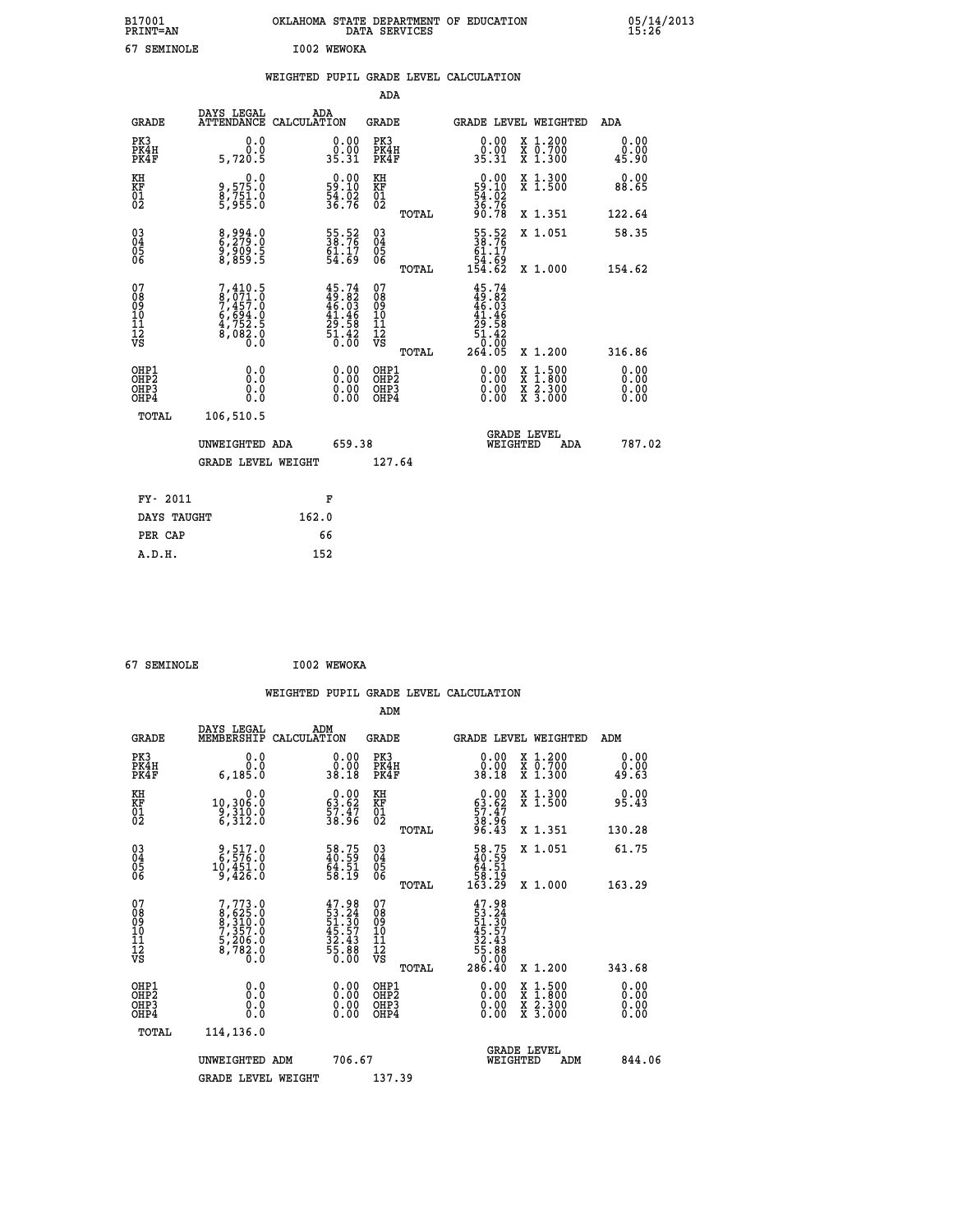| B17001<br><b>PRINT=AN</b> | OKLAHOMA STATE DEPARTMENT OF EDUCATION<br>DATA SERVICES | 05/14/2013<br>15:26 |
|---------------------------|---------------------------------------------------------|---------------------|
| 67<br>SEMINOLE            | I003 BOWLEGS                                            |                     |

|                                                                    |                                                                         |                                                                                              |                                                    |       | WEIGHTED PUPIL GRADE LEVEL CALCULATION                                                                                        |                                                                                                                                           |                              |
|--------------------------------------------------------------------|-------------------------------------------------------------------------|----------------------------------------------------------------------------------------------|----------------------------------------------------|-------|-------------------------------------------------------------------------------------------------------------------------------|-------------------------------------------------------------------------------------------------------------------------------------------|------------------------------|
|                                                                    |                                                                         |                                                                                              | <b>ADA</b>                                         |       |                                                                                                                               |                                                                                                                                           |                              |
| <b>GRADE</b>                                                       | DAYS LEGAL<br>ATTENDANCE CALCULATION                                    | ADA                                                                                          | <b>GRADE</b>                                       |       |                                                                                                                               | GRADE LEVEL WEIGHTED                                                                                                                      | ADA                          |
| PK3<br>PK4H<br>PK4F                                                | 162.0<br>2,018.5                                                        | $\begin{smallmatrix} 0.96\\ 0.00\\ 11.94 \end{smallmatrix}$                                  | PK3<br>PK4H<br>PK4F                                |       | 0.96<br>$\tilde{0}.\tilde{0}\tilde{0}\ 11.94$                                                                                 | X 1.200<br>X 0.700<br>X 1.300                                                                                                             | 1.15<br>0.00<br>15.52        |
| KH<br>KF<br>01<br>02                                               | $\begin{smallmatrix}&&&0.0\\2,651.5\\2,478.5\\4,162.0\end{smallmatrix}$ | $\begin{smallmatrix} 0.00\\ 15.69\\ 14.67\\ 24.63 \end{smallmatrix}$                         | KH<br>KF<br>01<br>02                               |       | $0.00\n15.69\n14.67\n24.63\n39.30$                                                                                            | X 1.300<br>X 1.500                                                                                                                        | 0.00<br>23.54                |
|                                                                    |                                                                         |                                                                                              |                                                    | TOTAL |                                                                                                                               | X 1.351                                                                                                                                   | 53.09                        |
| $\begin{smallmatrix} 03 \\[-4pt] 04 \end{smallmatrix}$<br>05<br>06 | 3, 934.5<br>2, 874.5<br>3, 734.5<br>4, 321.5                            | $23.26$<br>$17.01$<br>$22.07$<br>$25.55$                                                     | $\begin{matrix} 03 \\ 04 \\ 05 \\ 06 \end{matrix}$ |       | $\begin{smallmatrix} 23.26 \\ 17.01 \\ 22.07 \\ 25.55 \\ 64.63 \end{smallmatrix}$                                             | X 1.051                                                                                                                                   | 24.45                        |
|                                                                    |                                                                         |                                                                                              |                                                    | TOTAL |                                                                                                                               | X 1.000                                                                                                                                   | 64.63                        |
| 07<br>08<br>09<br>11<br>11<br>12<br>VS                             | 3,402.0<br>4,294.0<br>5,875.5<br>3,826.5<br>3,734.5<br>0.0              | $\begin{smallmatrix} 20.13\\ 25.41\\ 22.97\\ 24.48\\ 22.64\\ 22.10\\ 0.00 \end{smallmatrix}$ | 07<br>08<br>09<br>11<br>11<br>12<br>VS             | TOTAL | $20.13$<br>$25.41$<br>$22.97$<br>$24.48$<br>$\begin{smallmatrix} 21.18 \\ 22.64 \\ 22.10 \\ 0.00 \\ 137.73 \end{smallmatrix}$ | X 1.200                                                                                                                                   | 165.28                       |
| OHP1<br>OHP2<br>OH <sub>P3</sub><br>OH <sub>P4</sub>               | 0.0<br>Ŏ.Ŏ<br>0.0<br>0.0                                                | 0.00<br>$\begin{smallmatrix} 0.00 \ 0.00 \end{smallmatrix}$                                  | OHP1<br>OHP2<br>OHP3<br>OHP4                       |       | 0.00<br>0.00                                                                                                                  | $\begin{smallmatrix} \mathtt{X} & 1\cdot500\\ \mathtt{X} & 1\cdot800\\ \mathtt{X} & 2\cdot300\\ \mathtt{X} & 3\cdot000 \end{smallmatrix}$ | 0.00<br>ŏ:ŏŏ<br>0.00<br>0.00 |
| TOTAL                                                              | 49,606.5                                                                |                                                                                              |                                                    |       |                                                                                                                               |                                                                                                                                           |                              |
|                                                                    | UNWEIGHTED ADA                                                          |                                                                                              | 293.51                                             |       | WEIGHTED                                                                                                                      | <b>GRADE LEVEL</b><br>ADA                                                                                                                 | 347.66                       |
|                                                                    | <b>GRADE LEVEL WEIGHT</b>                                               |                                                                                              |                                                    | 54.15 |                                                                                                                               |                                                                                                                                           |                              |
| FY- 2011                                                           |                                                                         | F                                                                                            |                                                    |       |                                                                                                                               |                                                                                                                                           |                              |
| DAYS TAUGHT                                                        |                                                                         | 169.0                                                                                        |                                                    |       |                                                                                                                               |                                                                                                                                           |                              |
| PER CAP                                                            |                                                                         | 77                                                                                           |                                                    |       |                                                                                                                               |                                                                                                                                           |                              |

 **67 SEMINOLE I003 BOWLEGS**

 **A.D.H. 236**

 **ADM**

| <b>GRADE</b>                             | DAYS LEGAL<br>MEMBERSHIP                                                                                                                                                | ADM<br>CALCULATION                                          | <b>GRADE</b>                                       |       | GRADE LEVEL WEIGHTED                                                                             |                                          | ADM                               |        |
|------------------------------------------|-------------------------------------------------------------------------------------------------------------------------------------------------------------------------|-------------------------------------------------------------|----------------------------------------------------|-------|--------------------------------------------------------------------------------------------------|------------------------------------------|-----------------------------------|--------|
| PK3<br>PK4H<br>PK4F                      | 169.0<br>2,299.0                                                                                                                                                        | $\begin{smallmatrix} 1.00\\ 0.00\\ 13.60 \end{smallmatrix}$ | PK3<br>PK4H<br>PK4F                                |       | $\begin{smallmatrix} 1.00\\ 0.00\\ 13.60 \end{smallmatrix}$                                      | X 1.200<br>X 0.700<br>X 1.300            | 1.20<br>$\bar{0}.\bar{0}0\ 17.68$ |        |
| KH<br>KF<br>01<br>02                     | $2,922.0$<br>$2,636.0$<br>$4,424.0$                                                                                                                                     | 17.29<br>$\frac{15.50}{26.19}$                              | KH<br>KF<br>$\overline{01}$                        |       | $\begin{smallmatrix} 0.00\\ 17.29\\ 15.60\\ 26.19\\ 41.79 \end{smallmatrix}$                     | X 1.300<br>X 1.500                       | 0.00<br>25.94                     |        |
|                                          |                                                                                                                                                                         |                                                             |                                                    | TOTAL |                                                                                                  | X 1.351                                  | 56.46                             |        |
| 03<br>04<br>05<br>06                     | $\frac{4}{3}, \frac{128}{072}.0$<br>3,920.0<br>4,522.0                                                                                                                  | $24.40$<br>$18.18$<br>$23.17$<br>$26.75$                    | $\begin{matrix} 03 \\ 04 \\ 05 \\ 06 \end{matrix}$ |       | $24.4018.1823.1726.7568.10$                                                                      | X 1.051                                  | 25.64                             |        |
|                                          |                                                                                                                                                                         |                                                             |                                                    | TOTAL |                                                                                                  | X 1.000                                  | 68.10                             |        |
| 07<br>08<br>09<br>101<br>11<br>12<br>VS  | $\begin{smallmatrix} 3\,,\,628\,.\,0\\ 4\,,\,483\,.\,0\\ 4\,,\,155\,.\,0\\ 4\,,\,374\,.\,0\\ 4\,,\,042\,.\,0\\ 4\,,\,001\,.\,0\\ 0\,.\,0\\ 0\,.\,0\\ \end{smallmatrix}$ | $21.47\n26.53\n24.63\n25.88\n25.81\n23.67\n0.00$            | 07<br>08<br>09<br>01<br>11<br>11<br>12<br>VS       |       | $\begin{smallmatrix} 21.47\ 26.53\ 24.63\ 25.88\ 25.81\ 23.67\ 23.600\ 146.09 \end{smallmatrix}$ |                                          |                                   |        |
|                                          |                                                                                                                                                                         |                                                             |                                                    | TOTAL |                                                                                                  | X 1.200                                  | 175.31                            |        |
| OHP1<br>OHP2<br>OH <sub>P3</sub><br>OHP4 | 0.0<br>0.000                                                                                                                                                            |                                                             | OHP1<br>OHP2<br>OHP3<br>OHP4                       |       | 0.00<br>0.00                                                                                     | X 1:500<br>X 1:800<br>X 2:300<br>X 3:000 | 0.00<br>0.00<br>0.00              |        |
| TOTAL                                    | 52,775.0                                                                                                                                                                |                                                             |                                                    |       |                                                                                                  |                                          |                                   |        |
|                                          | UNWEIGHTED<br>ADM                                                                                                                                                       | 312.27                                                      |                                                    |       | WEIGHTED                                                                                         | <b>GRADE LEVEL</b><br>ADM                |                                   | 370.33 |
|                                          | <b>GRADE LEVEL WEIGHT</b>                                                                                                                                               |                                                             | 58.06                                              |       |                                                                                                  |                                          |                                   |        |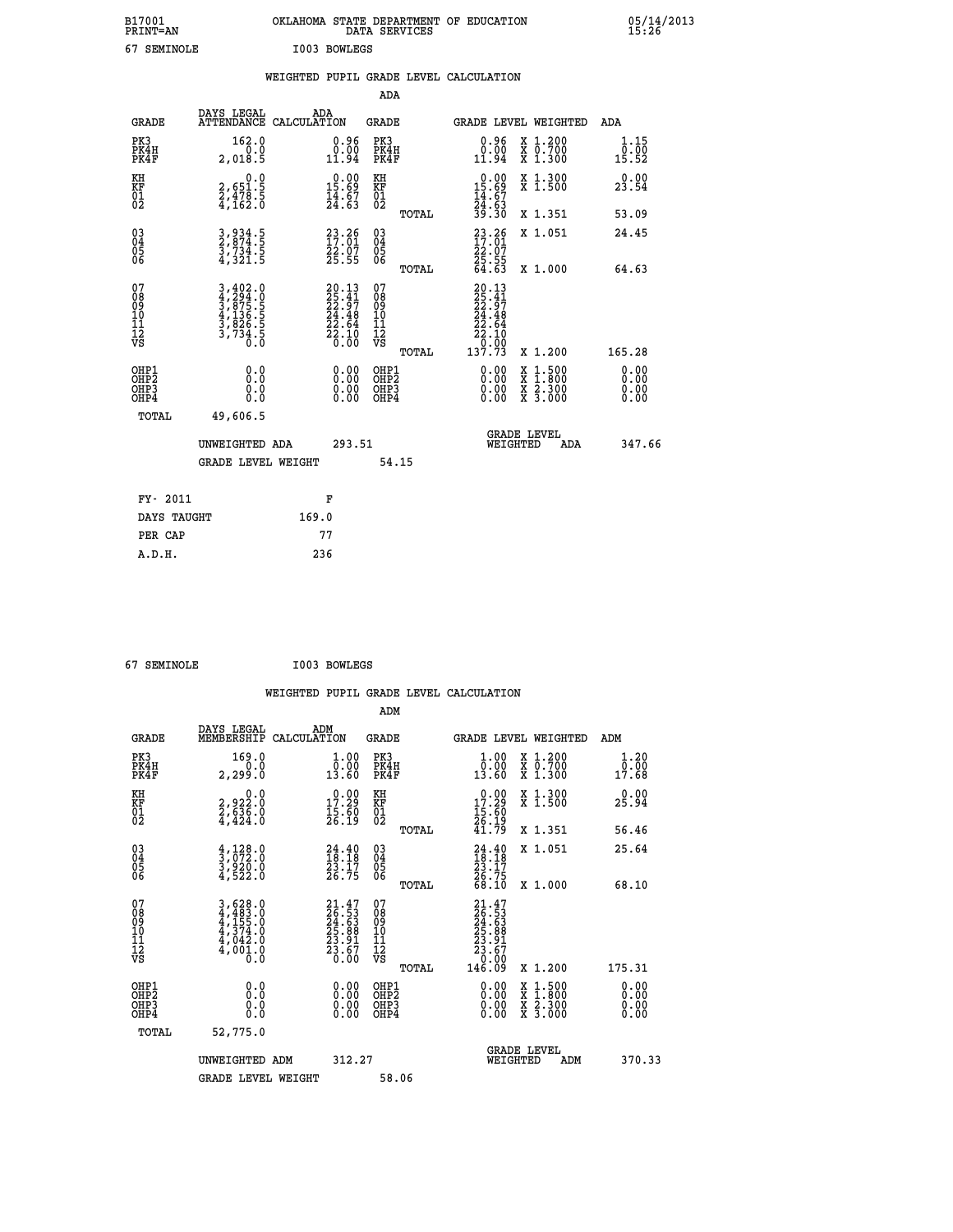| B17001<br><b>PRINT=AN</b> | OKLAHOMA<br>STATE DEPARTMENT OF EDUCATION<br>DATA<br>SERVICES | 05/14/2013<br>⊥5`:26′ |
|---------------------------|---------------------------------------------------------------|-----------------------|
| 67<br>SEMINOLE            | I004 KONAWA                                                   |                       |

|  |  | WEIGHTED PUPIL GRADE LEVEL CALCULATION |
|--|--|----------------------------------------|
|  |  |                                        |

|                                                                    |                                                                           |                                                                      | ADA                                                               |       |                                                                                                     |                                |                    |                              |
|--------------------------------------------------------------------|---------------------------------------------------------------------------|----------------------------------------------------------------------|-------------------------------------------------------------------|-------|-----------------------------------------------------------------------------------------------------|--------------------------------|--------------------|------------------------------|
| <b>GRADE</b>                                                       | DAYS LEGAL<br>ATTENDANCE CALCULATION                                      | ADA                                                                  | <b>GRADE</b>                                                      |       | GRADE LEVEL WEIGHTED                                                                                |                                |                    | <b>ADA</b>                   |
| PK3<br>PK4H<br>PK4F                                                | 0.0<br>0.0<br>5,819.0                                                     | $\begin{smallmatrix} 0.00\\ 0.00\\ 34.84 \end{smallmatrix}$          | PK3<br>PK4H<br>PK4F                                               |       | $\begin{smallmatrix} 0.00\\ 0.00\\ 34.84 \end{smallmatrix}$                                         | X 1.200<br>X 0.700<br>X 1.300  |                    | 0.00<br>0.00<br>45.29        |
| KH<br>KF<br>01<br>02                                               | 0.0<br>8,049:5<br>7,104:5<br>6,771:5                                      | $\begin{smallmatrix} 0.00\\ 48.20\\ 42.54\\ 40.55 \end{smallmatrix}$ | KH<br>KF<br>01<br>02                                              |       | 0.00<br>$48.20$<br>$42.54$<br>$40.55$<br>$83.09$                                                    | X 1.300<br>X 1.500             |                    | 0.00<br>72.30                |
|                                                                    |                                                                           |                                                                      |                                                                   | TOTAL |                                                                                                     | X 1.351                        |                    | 112.25                       |
| $\begin{smallmatrix} 03 \\[-4pt] 04 \end{smallmatrix}$<br>Ŏ5<br>06 | 9,456.0<br>9,052.0<br>7,175.5<br>8,093.5                                  | 56.62<br>$\frac{42.57}{48.46}$                                       | $\substack{03 \\ 04}$<br>$\begin{matrix} 0.5 \\ 0.6 \end{matrix}$ |       | $\begin{array}{r} 56.62 \\ 54.20 \\ 42.97 \\ 48.46 \\ 145.63 \end{array}$                           | X 1.051                        |                    | 59.51                        |
|                                                                    |                                                                           |                                                                      |                                                                   | TOTAL |                                                                                                     | X 1.000                        |                    | 145.63                       |
| 07<br>08<br>09<br>11<br>11<br>12<br>VS                             | 8,907.0<br>6,588.5<br>6,613.5<br>6,480.5<br>8,480.5<br>5,697.0<br>8,332.5 | 53.345<br>39.45<br>39.60<br>50.78<br>54.11<br>34.11<br>49.90         | 07<br>08<br>09<br>11<br>11<br>12<br>VS                            |       | 53.34<br>39.45<br>39.60<br>50.78<br>$\begin{array}{r} 34.11 \\ 49.90 \\ 0.00 \\ 267.18 \end{array}$ |                                |                    |                              |
|                                                                    |                                                                           |                                                                      |                                                                   | TOTAL |                                                                                                     | X 1.200                        |                    | 320.62                       |
| OHP1<br>OHP <sub>2</sub><br>OHP3<br>OHP4                           | 0.0<br>0.0<br>0.0                                                         | 0.00<br>$\begin{smallmatrix} 0.00 \ 0.00 \end{smallmatrix}$          | OHP1<br>OH <sub>P</sub> 2<br>OHP3<br>OHP4                         |       | 0.00<br>0.00<br>0.00                                                                                | X<br>X<br>X 2.300<br>X 3.000   | $1:500$<br>$1:800$ | 0.00<br>0.00<br>0.00<br>0.00 |
| TOTAL                                                              | 106,140.5                                                                 |                                                                      |                                                                   |       |                                                                                                     |                                |                    |                              |
|                                                                    | UNWEIGHTED ADA                                                            | 635.56                                                               |                                                                   |       |                                                                                                     | <b>GRADE LEVEL</b><br>WEIGHTED | ADA                | 755.60                       |
|                                                                    | <b>GRADE LEVEL WEIGHT</b>                                                 |                                                                      | 120.04                                                            |       |                                                                                                     |                                |                    |                              |
| FY- 2011                                                           |                                                                           |                                                                      |                                                                   |       |                                                                                                     |                                |                    |                              |
|                                                                    |                                                                           | F                                                                    |                                                                   |       |                                                                                                     |                                |                    |                              |
| DAYS TAUGHT                                                        |                                                                           | 167.0                                                                |                                                                   |       |                                                                                                     |                                |                    |                              |
| PER CAP                                                            |                                                                           | 77                                                                   |                                                                   |       |                                                                                                     |                                |                    |                              |

| I004 KONAWA<br>67 SEMINOLE |  |  |  |  |
|----------------------------|--|--|--|--|
|----------------------------|--|--|--|--|

 **A.D.H. 446**

 **WEIGHTED PUPIL GRADE LEVEL CALCULATION ADM DAYS LEGAL ADM GRADE MEMBERSHIP CALCULATION GRADE GRADE LEVEL WEIGHTED ADM**

| PK3<br>PK4H<br>PK4F                                | 0.0<br>0.0<br>6,272.0                                                                                   | $0.00$<br>37.56                                                      | PK3<br>PK4H<br>PK4F                                  | $\begin{smallmatrix} 0.00\ 0.00\ 37.56 \end{smallmatrix}$<br>X 1.200<br>X 0.700<br>X 1.300        | $\begin{smallmatrix} 0.00\0.00\0.83 \end{smallmatrix}$                                                                                                                                                                                                                         |
|----------------------------------------------------|---------------------------------------------------------------------------------------------------------|----------------------------------------------------------------------|------------------------------------------------------|---------------------------------------------------------------------------------------------------|--------------------------------------------------------------------------------------------------------------------------------------------------------------------------------------------------------------------------------------------------------------------------------|
| KH<br>KF<br>01<br>02                               | 0.0<br>8,589:0<br>7,444:0<br>7,264:0                                                                    | $\begin{smallmatrix} 0.00\\ 51.43\\ 44.57\\ 43.50 \end{smallmatrix}$ | KH<br>KF<br>01<br>02                                 | X 1.300<br>X 1.500<br>$0.00$<br>$51.43$<br>$44.57$<br>$43.50$<br>$88.07$                          | 0.00<br>77.15                                                                                                                                                                                                                                                                  |
|                                                    |                                                                                                         |                                                                      | TOTAL                                                | X 1.351                                                                                           | 118.98                                                                                                                                                                                                                                                                         |
| $\begin{matrix} 03 \\ 04 \\ 05 \\ 06 \end{matrix}$ | 9,962.0<br>9,505.0<br>7,533.0<br>8,409.0                                                                | 59.65<br>56.92<br>45.11<br>50.35                                     | $\begin{matrix} 03 \\ 04 \\ 05 \\ 06 \end{matrix}$   | $\begin{smallmatrix} 59.65\\ 56.92\\ 45.11\\ 50.35\\ 152.38 \end{smallmatrix}$<br>X 1.051         | 62.69                                                                                                                                                                                                                                                                          |
|                                                    |                                                                                                         |                                                                      | TOTAL                                                | X 1.000                                                                                           | 152.38                                                                                                                                                                                                                                                                         |
| 07<br>089<br>090<br>1112<br>VS                     | $\begin{smallmatrix} 9,264.0\\ 6,928.0\\ 7,164.0\\ 9,232.0\\ 6,174.0\\ 8,870.0\\ 0.0 \end{smallmatrix}$ | 55.47<br>41.49<br>42.90<br>55.28<br>55.97<br>53.11<br>0.00           | 078<br>089<br>1011<br>112<br>νs<br>TOTAL             | $55.47$<br>$41.49$<br>$42.90$<br>$55.287$<br>$36.971$<br>$53.11$<br>$0.00$<br>$285.22$<br>X 1.200 | 342.26                                                                                                                                                                                                                                                                         |
| OHP1<br>OHP <sub>2</sub><br>OHP3<br>OHP4           |                                                                                                         | $0.00$<br>$0.00$<br>0.00                                             | OHP1<br>OHP <sub>2</sub><br>OHP <sub>3</sub><br>OHP4 | $\begin{smallmatrix} x & 1 & 500 \\ x & 1 & 800 \\ x & 2 & 300 \\ x & 3 & 000 \end{smallmatrix}$  | $\begin{smallmatrix} 0.00 & 0.00 & 0.00 & 0.00 & 0.00 & 0.00 & 0.00 & 0.00 & 0.00 & 0.00 & 0.00 & 0.00 & 0.00 & 0.00 & 0.00 & 0.00 & 0.00 & 0.00 & 0.00 & 0.00 & 0.00 & 0.00 & 0.00 & 0.00 & 0.00 & 0.00 & 0.00 & 0.00 & 0.00 & 0.00 & 0.00 & 0.00 & 0.00 & 0.00 & 0.00 & 0.0$ |
| TOTAL                                              | 112,610.0                                                                                               |                                                                      |                                                      |                                                                                                   |                                                                                                                                                                                                                                                                                |
|                                                    | UNWEIGHTED ADM                                                                                          | 674.31                                                               |                                                      | <b>GRADE LEVEL</b><br>WEIGHTED<br>ADM                                                             | 802.29                                                                                                                                                                                                                                                                         |
|                                                    | <b>GRADE LEVEL WEIGHT</b>                                                                               |                                                                      | 127.98                                               |                                                                                                   |                                                                                                                                                                                                                                                                                |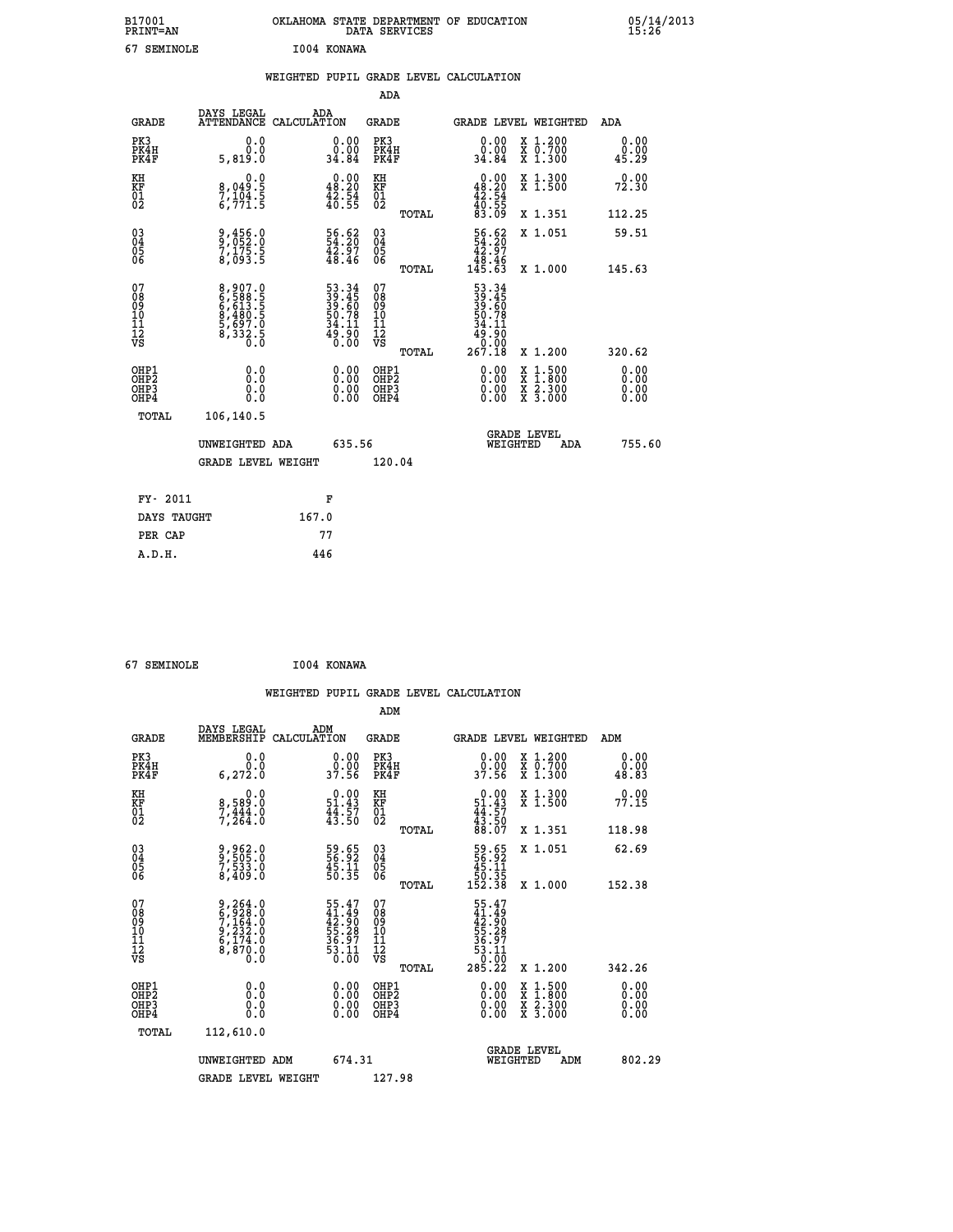| B17001<br><b>PRINT=AN</b> | OKLAHOMA STATE DEPARTMENT OF EDUCATION<br>DATA SERVICES | 05/14/2013<br>15:26 |
|---------------------------|---------------------------------------------------------|---------------------|
| 67<br>SEMINOLE            | I006 NEW LIMA                                           |                     |

|                                           |                                                                           | WEIGHTED PUPIL GRADE LEVEL CALCULATION                                   |                                                             |                                                                                                 |                                                                                                             |                                        |
|-------------------------------------------|---------------------------------------------------------------------------|--------------------------------------------------------------------------|-------------------------------------------------------------|-------------------------------------------------------------------------------------------------|-------------------------------------------------------------------------------------------------------------|----------------------------------------|
| <b>GRADE</b>                              | DAYS LEGAL                                                                | ADA<br>ATTENDANCE CALCULATION                                            | <b>ADA</b><br><b>GRADE</b>                                  |                                                                                                 | GRADE LEVEL WEIGHTED                                                                                        | ADA                                    |
| PK3<br>PK4H<br>PK4F                       | 0.0<br>0.0<br>2,093.5                                                     | $\begin{smallmatrix} 0.00\\ 0.00\\ 12.61 \end{smallmatrix}$              | PK3<br>PK4H<br>PK4F                                         | 0.00<br>$\begin{smallmatrix} 0.00 \ 12.61 \end{smallmatrix}$                                    | X 1.200<br>X 0.700<br>X 1.300                                                                               | 0.00<br>0.00<br>16.39                  |
| KH<br>KF<br>01<br>02                      | 0.0<br>1,891.5<br>4,554.0<br>3,849.5                                      | $\begin{smallmatrix} 0.00\\ 11.39\\ 27.43\\ 23.19 \end{smallmatrix}$     | KH<br>KF<br>01<br>02                                        | $\begin{smallmatrix} 0.00\\ 11.39\\ 27.43\\ 23.19\\ 50.62 \end{smallmatrix}$                    | X 1.300<br>X 1.500                                                                                          | 0.00<br>17.09                          |
| $^{03}_{04}$                              | 1,985.0<br>2,090.0<br>3,955.0<br>3,452.0                                  | $\begin{smallmatrix} 11.96 \\ 12.59 \\ 23.83 \\ 20.80 \end{smallmatrix}$ | TOTAL<br>$\begin{matrix} 03 \\ 04 \\ 05 \\ 06 \end{matrix}$ | $\begin{smallmatrix} 11.96 \\ 12.59 \\ 23.83 \\ 20.80 \\ 57.22 \end{smallmatrix}$               | X 1.351<br>X 1.051                                                                                          | 68.39<br>12.57                         |
| Ŏ5<br>06                                  |                                                                           |                                                                          | TOTAL                                                       |                                                                                                 | X 1.000                                                                                                     | 57.22                                  |
| 07<br>08<br>09<br>11<br>11<br>12<br>VS    | 2,936.0<br>2,233.0<br>4,210.5<br>4,210.5<br>3,870.0<br>3,955.5<br>2,728.0 | $17.69$<br>$13.45$<br>$25.36$<br>$23.31$<br>$23.83$<br>$16.43$<br>$0.00$ | 07<br>08<br>09<br>11<br>11<br>12<br>VS                      | $\begin{smallmatrix} 17.69\\13.45\\25.36\\23.31\\23.81\\24.64\\16.43\\120.07 \end{smallmatrix}$ |                                                                                                             |                                        |
| OHP1<br>OH <sub>P</sub> 2<br>OHP3<br>OHP4 | 0.0<br>0.0<br>0.0                                                         | 0.00<br>$0.00$<br>0.00                                                   | TOTAL<br>OHP1<br>OHP <sub>2</sub><br>OHP3<br>OHP4           | 0.00<br>0.00                                                                                    | X 1.200<br>$\begin{smallmatrix} x & 1 & 500 \\ x & 1 & 800 \\ x & 2 & 300 \\ x & 3 & 000 \end{smallmatrix}$ | 144.08<br>0.00<br>0.00<br>0.00<br>0.00 |
| TOTAL                                     | 43,803.5<br>UNWEIGHTED ADA                                                | 263.87                                                                   |                                                             | WEIGHTED                                                                                        | <b>GRADE LEVEL</b><br>ADA                                                                                   | 315.74                                 |
|                                           | <b>GRADE LEVEL WEIGHT</b>                                                 |                                                                          | 51.87                                                       |                                                                                                 |                                                                                                             |                                        |
| FY- 2011<br>DAYS TAUGHT                   |                                                                           | F<br>166.0                                                               |                                                             |                                                                                                 |                                                                                                             |                                        |
| PER CAP                                   |                                                                           | 70                                                                       |                                                             |                                                                                                 |                                                                                                             |                                        |
| A.D.H.                                    |                                                                           | 242                                                                      |                                                             |                                                                                                 |                                                                                                             |                                        |

 **67 SEMINOLE I006 NEW LIMA**

| <b>GRADE</b>                 | DAYS LEGAL<br>MEMBERSHIP                                                                                                                      | ADM<br>CALCULATION                                                       | <b>GRADE</b>                                       |       | <b>GRADE LEVEL WEIGHTED</b>                                                                     |                                          | ADM                   |  |
|------------------------------|-----------------------------------------------------------------------------------------------------------------------------------------------|--------------------------------------------------------------------------|----------------------------------------------------|-------|-------------------------------------------------------------------------------------------------|------------------------------------------|-----------------------|--|
| PK3<br>PK4H<br>PK4F          | 0.0<br>2,330.0                                                                                                                                | $\begin{smallmatrix} 0.00\\ 0.00\\ 14.04 \end{smallmatrix}$              | PK3<br>PK4H<br>PK4F                                |       | 0.00                                                                                            | X 1.200<br>X 0.700<br>X 1.300            | 0.00<br>0.00<br>18.25 |  |
| KH<br>KF<br>01<br>02         | 0.0<br>1,991.0<br>4,554.0<br>4,048.0                                                                                                          | $\begin{smallmatrix} 0.00\\ 11.99\\ 27.43\\ 24.39 \end{smallmatrix}$     | KH<br>KF<br>01<br>02                               |       | $\begin{smallmatrix} 0.00\\ 11.99\\ 27.43\\ 24.39\\ 51.82 \end{smallmatrix}$                    | X 1.300<br>X 1.500                       | 0.00<br>17.99         |  |
|                              |                                                                                                                                               |                                                                          |                                                    | TOTAL |                                                                                                 | X 1.351                                  | 70.01                 |  |
| 03<br>04<br>05<br>06         | $2,137.0$<br>$2,172.0$<br>$4,164.0$<br>$3,581.0$                                                                                              | $\begin{smallmatrix} 12.87\ 13.08\ 25.08\ 21.57 \end{smallmatrix}$       | $\begin{matrix} 03 \\ 04 \\ 05 \\ 06 \end{matrix}$ |       | $\begin{smallmatrix} 12.87\ 13.08\ 25.08\ 21.57\ 59.73 \end{smallmatrix}$                       | X 1.051                                  | 13.53                 |  |
|                              |                                                                                                                                               |                                                                          |                                                    | TOTAL |                                                                                                 | X 1.000                                  | 59.73                 |  |
| 07<br>08901112<br>1112<br>VS | $\begin{smallmatrix} 3\,,\,105\,.0\\ 2\,,\,329\,.0\\ 4\,,\,449\,.0\\ 4\,,\,176\,.0\\ 4\,,\,117\,.0\\ 2\,,\,922\,.0\\ 0\,.0 \end{smallmatrix}$ | $18.70$<br>$14.03$<br>$26.80$<br>$25.16$<br>$24.80$<br>$17.60$<br>$0.00$ | 07<br>08<br>09<br>01<br>11<br>11<br>12<br>VS       | TOTAL | $\begin{smallmatrix} 18.70\ 14.03\ 26.80\ 25.16\ 24.80\ 17.60\ 0.00\ 127.09\ \end{smallmatrix}$ | X 1.200                                  | 152.51                |  |
| OHP1<br>OHP2<br>OHP3<br>OHP4 | 0.0<br>0.000                                                                                                                                  |                                                                          | OHP1<br>OHP2<br>OHP3<br>OHP4                       |       |                                                                                                 | X 1:500<br>X 1:800<br>X 2:300<br>X 3:000 | 0.00<br>0.00<br>0.00  |  |
| TOTAL                        | 46,075.0                                                                                                                                      |                                                                          |                                                    |       |                                                                                                 |                                          |                       |  |
|                              | UNWEIGHTED ADM                                                                                                                                | 277.54                                                                   |                                                    |       | WEIGHTED                                                                                        | <b>GRADE LEVEL</b><br>ADM                | 332.02                |  |
|                              | <b>GRADE LEVEL WEIGHT</b>                                                                                                                     |                                                                          | 54.48                                              |       |                                                                                                 |                                          |                       |  |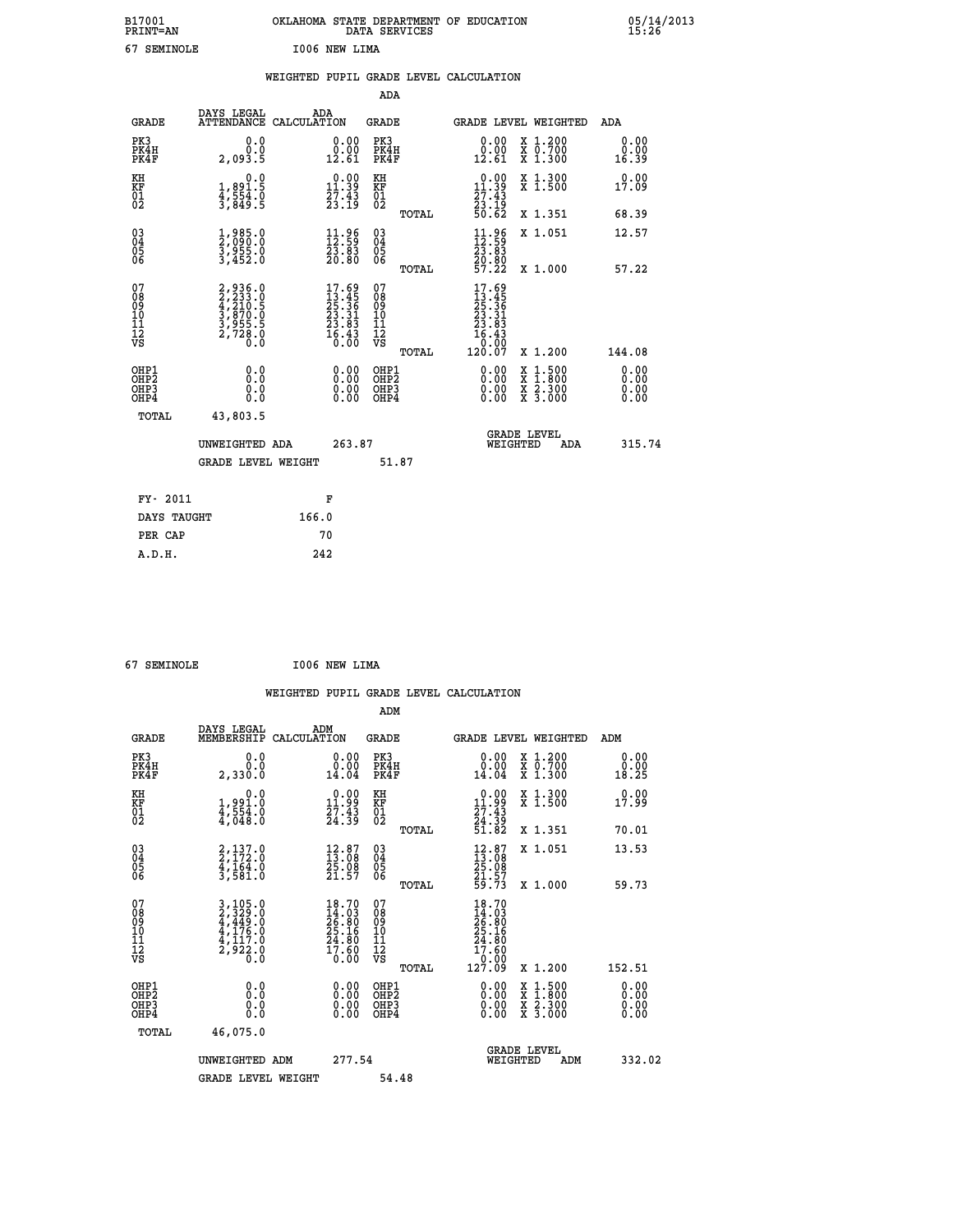| B17001<br><b>PRINT=AN</b> | OKLAHOMA STATE DEPARTMENT OF EDUCATION<br>DATA<br>SERVICES | 05/14/2013<br>15:26 |
|---------------------------|------------------------------------------------------------|---------------------|
| 67<br>SEMINOLE            | I007<br>VARNUM                                             |                     |

|  |  | WEIGHTED PUPIL GRADE LEVEL CALCULATION |
|--|--|----------------------------------------|
|  |  |                                        |

|                                                                    |                                                                           |                                                                                                                               | ADA                                                 |       |                                                                          |                                                                                                                                           |                              |
|--------------------------------------------------------------------|---------------------------------------------------------------------------|-------------------------------------------------------------------------------------------------------------------------------|-----------------------------------------------------|-------|--------------------------------------------------------------------------|-------------------------------------------------------------------------------------------------------------------------------------------|------------------------------|
| <b>GRADE</b>                                                       | DAYS LEGAL                                                                | ADA<br>ATTENDANCE CALCULATION                                                                                                 | <b>GRADE</b>                                        |       |                                                                          | GRADE LEVEL WEIGHTED                                                                                                                      | ADA                          |
| PK3<br>PK4H<br>PK4F                                                | 0.0<br>0.0<br>2,392.0                                                     | $\begin{smallmatrix} 0.00\\ 0.00\\ 14.77 \end{smallmatrix}$                                                                   | PK3<br>PK4H<br>PK4F                                 |       | $\begin{smallmatrix} 0.00\\ 0.00\\ 14.77 \end{smallmatrix}$              | X 1.200<br>X 0.700<br>X 1.300                                                                                                             | 0.00<br>0.00<br>19.20        |
| KH<br>KF<br>01<br>02                                               | 0.0<br>3,069:5<br>2,606:5<br>3,514:5                                      | $0.00$<br>18.95<br>$\frac{16}{21}$ $\frac{69}{69}$                                                                            | KH<br>KF<br>01<br>02                                |       | $0.00$<br>18.95<br>$\frac{16}{21}$ $\frac{69}{37}$                       | X 1.300<br>X 1.500                                                                                                                        | 0.00<br>28.43                |
|                                                                    |                                                                           |                                                                                                                               |                                                     | TOTAL |                                                                          | X 1.351                                                                                                                                   | 51.04                        |
| $\begin{smallmatrix} 03 \\[-4pt] 04 \end{smallmatrix}$<br>Ŏ5<br>06 | 2,863.0<br>3,059.0<br>3,270.5<br>3,515.5                                  | $\begin{smallmatrix} 17.67\ 18.88\ 20.19\ 21.70 \end{smallmatrix}$                                                            | $\begin{array}{c} 03 \\ 04 \\ 05 \\ 06 \end{array}$ |       | $17.67$<br>$18.88$<br>20.19<br>21.70                                     | X 1.051                                                                                                                                   | 18.57                        |
|                                                                    |                                                                           |                                                                                                                               |                                                     | TOTAL | 60.77                                                                    | X 1.000                                                                                                                                   | 60.77                        |
| 07<br>08<br>09<br>101<br>11<br>12<br>VS                            | 2,942.0<br>1,984.5<br>3,175.0<br>3,206.5<br>2,476.0<br>2,476.0<br>1,997.5 | $\begin{array}{r} 18.16 \\[-4pt] 12.25 \\[-4pt] 19.60 \\[-4pt] 19.79 \\[-4pt] 15.28 \\[-4pt] 12.33 \\[-4pt] 0.00 \end{array}$ | 07<br>08<br>09<br>101<br>11<br>12<br>VS             |       | $18.16$<br>$12.25$<br>$19.60$<br>$19.79$<br>$15.28$<br>$12.33$<br>$0.74$ |                                                                                                                                           |                              |
|                                                                    |                                                                           |                                                                                                                               |                                                     | TOTAL | 97.41                                                                    | X 1.200                                                                                                                                   | 116.89                       |
| OHP1<br>OHP <sub>2</sub><br>OH <sub>P3</sub><br>OHP4               | 0.0<br>0.000                                                              | 0.00<br>$\begin{smallmatrix} 0.00 \ 0.00 \end{smallmatrix}$                                                                   | OHP1<br>OHP <sub>2</sub><br>OHP <sub>3</sub>        |       | 0.00<br>0.00                                                             | $\begin{smallmatrix} \mathtt{X} & 1\cdot500\\ \mathtt{X} & 1\cdot800\\ \mathtt{X} & 2\cdot300\\ \mathtt{X} & 3\cdot000 \end{smallmatrix}$ | 0.00<br>0.00<br>0.00<br>0.00 |
| TOTAL                                                              | 40,072.0                                                                  |                                                                                                                               |                                                     |       |                                                                          |                                                                                                                                           |                              |
|                                                                    | UNWEIGHTED ADA                                                            | 247.35                                                                                                                        |                                                     |       |                                                                          | <b>GRADE LEVEL</b><br>WEIGHTED<br>ADA                                                                                                     | 294.90                       |
|                                                                    | <b>GRADE LEVEL WEIGHT</b>                                                 |                                                                                                                               |                                                     | 47.55 |                                                                          |                                                                                                                                           |                              |
| FY- 2011                                                           |                                                                           | F                                                                                                                             |                                                     |       |                                                                          |                                                                                                                                           |                              |
| DAYS TAUGHT                                                        |                                                                           | 162.0                                                                                                                         |                                                     |       |                                                                          |                                                                                                                                           |                              |
| PER CAP                                                            |                                                                           | 59                                                                                                                            |                                                     |       |                                                                          |                                                                                                                                           |                              |

 **A.D.H. 200**

 **67 SEMINOLE I007 VARNUM WEIGHTED PUPIL GRADE LEVEL CALCULATION ADM DAYS LEGAL ADM GRADE MEMBERSHIP CALCULATION GRADE GRADE LEVEL WEIGHTED ADM PK3 0.0 0.00 PK3 0.00 X 1.200 0.00 PK4H 0.0 0.00 PK4H 0.00 X 0.700 0.00 PK4F 2,568.0 15.85 PK4F 15.85 X 1.300 20.61 KH 0.0 0.00 KH 0.00 X 1.300 0.00 KF 3,321.0 20.50 KF 20.50 X 1.500 30.75 EXH**<br> **KF**<br> **01**<br> **02**<br> **51,731.0**<br> **12.03**<br> **12.03**<br> **12.03**<br> **12.03**<br> **12.03**<br> **12.03**<br> **102**  $02$   $3,731.0$   $23.03$   $02$   $2,03$   $2,03$  **TOTAL 39.94 X 1.351 53.96 03 2,997.0 18.50 03 18.50 X 1.051 19.44 04 3,191.0 19.70 04 19.70 05 3,373.0 20.82 05 20.82 06 3,663.0 22.61 06 22.61 TOTAL 63.13 X 1.000 63.13**  $\begin{array}{cccc} 07 & 3 & 31.0 & 18.71 & 07 & 18.71 \ 08 & 2 & 2 & 296.0 & 12.94 & 08 & 12.94 \ 10 & 3 & 373.0 & 20.28 & 09 & 20.28 \ 11 & 2 & 26.082 & 0 & 16.57 & 11 & 2.93 \ 12 & 2 & 685.0 & 16.57 & 11 & 16.57 \ \hline\end{array}$  **TOTAL 102.25 X 1.200 122.70 OHP1 0.0 0.00 OHP1 0.00 X 1.500 0.00 OHP2 0.0 0.00 OHP2 0.00 X 1.800 0.00 OHP3 0.0 0.00 OHP3 0.00 X 2.300 0.00 OHP4 0.0 0.00 OHP4 0.00 X 3.000 0.00 TOTAL 42,149.0 GRADE LEVEL UNWEIGHTED ADM 260.17 WEIGHTED ADM 310.59** GRADE LEVEL WEIGHT 50.42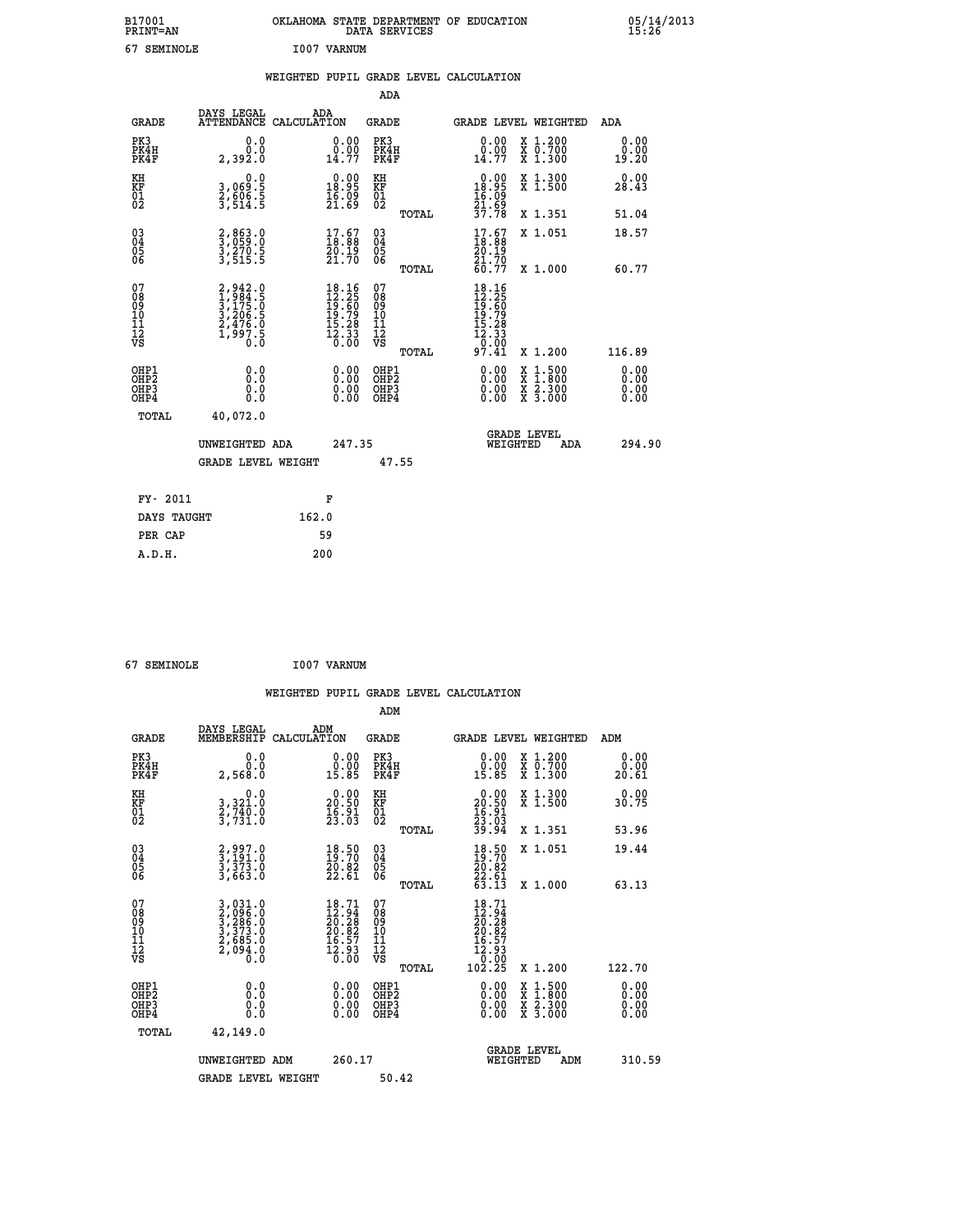| B17001<br><b>PRINT=AN</b> | OKLAHOMA STATE DEPARTMENT OF EDUCATION<br>DATA SERVICES | 05/14/2013<br>15:26 |
|---------------------------|---------------------------------------------------------|---------------------|
| 67<br>SEMINOLE            | I010 SASAKWA                                            |                     |

|                                                                    |                                                                                                         |       |                                                                                                    |                                        |       | WEIGHTED PUPIL GRADE LEVEL CALCULATION                                        |                                                                                                                                              |                              |
|--------------------------------------------------------------------|---------------------------------------------------------------------------------------------------------|-------|----------------------------------------------------------------------------------------------------|----------------------------------------|-------|-------------------------------------------------------------------------------|----------------------------------------------------------------------------------------------------------------------------------------------|------------------------------|
|                                                                    |                                                                                                         |       |                                                                                                    | <b>ADA</b>                             |       |                                                                               |                                                                                                                                              |                              |
| <b>GRADE</b>                                                       | DAYS LEGAL ADA ATTENDANCE CALCULATION                                                                   |       |                                                                                                    | <b>GRADE</b>                           |       | GRADE LEVEL WEIGHTED                                                          |                                                                                                                                              | ADA                          |
| PK3<br>PK4H<br>PK4F                                                | 738.0<br>0.0<br>1,850.5                                                                                 |       | 4.70<br>$\frac{0.00}{11.79}$                                                                       | PK3<br>PK4H<br>PK4F                    |       | 4.70<br>$\frac{0.00}{11.79}$                                                  | X 1.200<br>X 0.700<br>X 1.300                                                                                                                | $5.64$<br>$0.00$<br>15.33    |
| KH<br>KF<br>01<br>02                                               | 0.0<br>2,306:5<br>2,901:5<br>2,385:0                                                                    |       | $\begin{smallmatrix} 0.00\\ 14.69\\ 18.48\\ 15.19 \end{smallmatrix}$                               | KH<br>KF<br>01<br>02                   |       | 0.00<br>$14.69$<br>$18.48$<br>$15.19$<br>$33.67$                              | X 1.300<br>X 1.500                                                                                                                           | 0.00<br>22.04                |
|                                                                    |                                                                                                         |       |                                                                                                    |                                        | TOTAL |                                                                               | X 1.351                                                                                                                                      | 45.49                        |
| $\begin{smallmatrix} 03 \\[-4pt] 04 \end{smallmatrix}$<br>Ŏ5<br>06 | 2,051.5<br>2,555.5<br>3,513.0<br>2,762.0                                                                |       | $\begin{smallmatrix} 13.07\\ 16.28\\ 22.38\\ 17.59 \end{smallmatrix}$                              | $\substack{03 \\ 04}$<br>05<br>06      |       | $\begin{smallmatrix} 13.07\ 16.28\ 22.38\ 17.59\ 56.25 \end{smallmatrix}$     | X 1.051                                                                                                                                      | 13.74                        |
|                                                                    |                                                                                                         |       |                                                                                                    |                                        | TOTAL |                                                                               | X 1.000                                                                                                                                      | 56.25                        |
| 07<br>08<br>09<br>10<br>11<br>11<br>12<br>VS                       | $\begin{smallmatrix} 2,489.5\\ 2,543.0\\ 1,858.0\\ 2,418.5\\ 3,293.0\\ 2,456.0\\ 0.0 \end{smallmatrix}$ |       | $\begin{smallmatrix} 15.86 \\ 16.20 \\ 11.83 \\ 15.40 \\ 20.97 \\ 15.64 \\ 0.00 \end{smallmatrix}$ | 07<br>08<br>09<br>11<br>11<br>12<br>VS | TOTAL | 15.86<br>$13.20$<br>$14.83$<br>$15.40$<br>$20.97$<br>$15.64$<br>0.00<br>95.90 | X 1.200                                                                                                                                      | 115.08                       |
| OHP1<br>OHP2<br>OHP3<br>OHP4                                       | 0.0<br>0.0<br>0.0                                                                                       |       | 0.00<br>$\begin{smallmatrix} 0.00 \ 0.00 \end{smallmatrix}$                                        | OHP1<br>OHP2<br>OHP3<br>OHP4           |       | 0.00<br>0.00<br>0.00                                                          | $\begin{smallmatrix} \mathtt{X} & 1\cdot500 \\ \mathtt{X} & 1\cdot800 \\ \mathtt{X} & 2\cdot300 \\ \mathtt{X} & 3\cdot000 \end{smallmatrix}$ | 0.00<br>ŏ:ŏŏ<br>0.00<br>0.00 |
| TOTAL                                                              | 36,121.5<br>UNWEIGHTED ADA                                                                              |       | 230.07                                                                                             |                                        |       | <b>GRADE LEVEL</b><br>WEIGHTED                                                | ADA                                                                                                                                          | 273.57                       |
|                                                                    | <b>GRADE LEVEL WEIGHT</b>                                                                               |       |                                                                                                    | 43.50                                  |       |                                                                               |                                                                                                                                              |                              |
| FY- 2011                                                           |                                                                                                         |       | F                                                                                                  |                                        |       |                                                                               |                                                                                                                                              |                              |
| DAYS TAUGHT                                                        |                                                                                                         | 157.0 |                                                                                                    |                                        |       |                                                                               |                                                                                                                                              |                              |
| PER CAP                                                            |                                                                                                         |       | 77                                                                                                 |                                        |       |                                                                               |                                                                                                                                              |                              |
| A.D.H.                                                             |                                                                                                         | 230   |                                                                                                    |                                        |       |                                                                               |                                                                                                                                              |                              |

 **67 SEMINOLE I010 SASAKWA**

|                                          |                                                                                     |                    |                                                                       |                                                     |       | WEIGHTED PUPIL GRADE LEVEL CALCULATION                                                             |                                                                                                                                      |                              |  |
|------------------------------------------|-------------------------------------------------------------------------------------|--------------------|-----------------------------------------------------------------------|-----------------------------------------------------|-------|----------------------------------------------------------------------------------------------------|--------------------------------------------------------------------------------------------------------------------------------------|------------------------------|--|
|                                          |                                                                                     |                    |                                                                       | ADM                                                 |       |                                                                                                    |                                                                                                                                      |                              |  |
| <b>GRADE</b>                             | DAYS LEGAL<br>MEMBERSHIP                                                            | ADM<br>CALCULATION |                                                                       | <b>GRADE</b>                                        |       |                                                                                                    | GRADE LEVEL WEIGHTED                                                                                                                 | ADM                          |  |
| PK3<br>PK4H<br>PK4F                      | 767.0<br>2,027.0                                                                    |                    | $\begin{smallmatrix} 4.89\ 0.00\ 12.91 \end{smallmatrix}$             | PK3<br>PK4H<br>PK4F                                 |       | 4.89<br>$\begin{smallmatrix} \bar{0} \cdot \bar{0} \bar{0} \ 12.91 \end{smallmatrix}$              | X 1.200<br>X 0.700<br>X 1.300                                                                                                        | 5.87<br>0.00<br>16.78        |  |
| KH<br>KF<br>01<br>02                     | 0.0<br>2,451.0<br>3,057.0<br>2,554.0                                                |                    | $\begin{smallmatrix} 0.00\\ 15.61\\ 19.47\\ 16.27 \end{smallmatrix}$  | KH<br>KF<br>01<br>02                                |       | $0.00$<br>$15.61$<br>$19.47$<br>$16.27$<br>$35.74$                                                 | X 1.300<br>X 1.500                                                                                                                   | 0.00<br>23.42                |  |
|                                          |                                                                                     |                    |                                                                       |                                                     | TOTAL |                                                                                                    | X 1.351                                                                                                                              | 48.28                        |  |
| 03<br>04<br>05<br>06                     | $2,161.0$<br>$2,674.0$<br>$3,672.0$<br>$2,875.0$                                    |                    | $\begin{smallmatrix} 13.76\\ 17.03\\ 23.39\\ 18.31 \end{smallmatrix}$ | $\begin{array}{c} 03 \\ 04 \\ 05 \\ 06 \end{array}$ |       | $\begin{smallmatrix} 13\cdot76\ 17\cdot03\ 23\cdot39\ 18\cdot31\ 58\cdot73 \end{smallmatrix}$      | X 1.051                                                                                                                              | 14.46                        |  |
|                                          |                                                                                     |                    |                                                                       |                                                     | TOTAL |                                                                                                    | X 1.000                                                                                                                              | 58.73                        |  |
| 07<br>08901112<br>1112<br>VS             | $2,626.0$<br>$2,730.0$<br>$2,037.0$<br>$2,581.0$<br>$3,468.0$<br>$2,603.0$<br>$0.0$ |                    | $16.7317.3912.9716.4422.0916.5816.58$                                 | 07<br>08<br>09<br>001<br>11<br>11<br>12<br>VS       | TOTAL | 16.73<br>$\begin{smallmatrix} 17.39 \ 12.397 \ 12.44 \ 22.098 \ 16.580 \ 102.20 \end{smallmatrix}$ | X 1.200                                                                                                                              | 122.64                       |  |
| OHP1<br>OHP2<br>OH <sub>P3</sub><br>OHP4 | 0.0<br>0.000                                                                        |                    | $\begin{smallmatrix} 0.00 \ 0.00 \ 0.00 \ 0.00 \end{smallmatrix}$     | OHP1<br>OHP2<br>OHP3<br>OHP4                        |       | $0.00$<br>$0.00$<br>0.00                                                                           | $\begin{smallmatrix} \mathtt{X} & 1 & 500 \\ \mathtt{X} & 1 & 800 \\ \mathtt{X} & 2 & 300 \\ \mathtt{X} & 3 & 000 \end{smallmatrix}$ | 0.00<br>0.00<br>0.00<br>0.00 |  |
| TOTAL                                    | 38,283.0                                                                            |                    |                                                                       |                                                     |       |                                                                                                    |                                                                                                                                      |                              |  |
|                                          | UNWEIGHTED ADM                                                                      |                    | 243.84                                                                |                                                     |       | WEIGHTED                                                                                           | <b>GRADE LEVEL</b><br>ADM                                                                                                            | 290.18                       |  |
|                                          | <b>GRADE LEVEL WEIGHT</b>                                                           |                    |                                                                       | 46.34                                               |       |                                                                                                    |                                                                                                                                      |                              |  |
|                                          |                                                                                     |                    |                                                                       |                                                     |       |                                                                                                    |                                                                                                                                      |                              |  |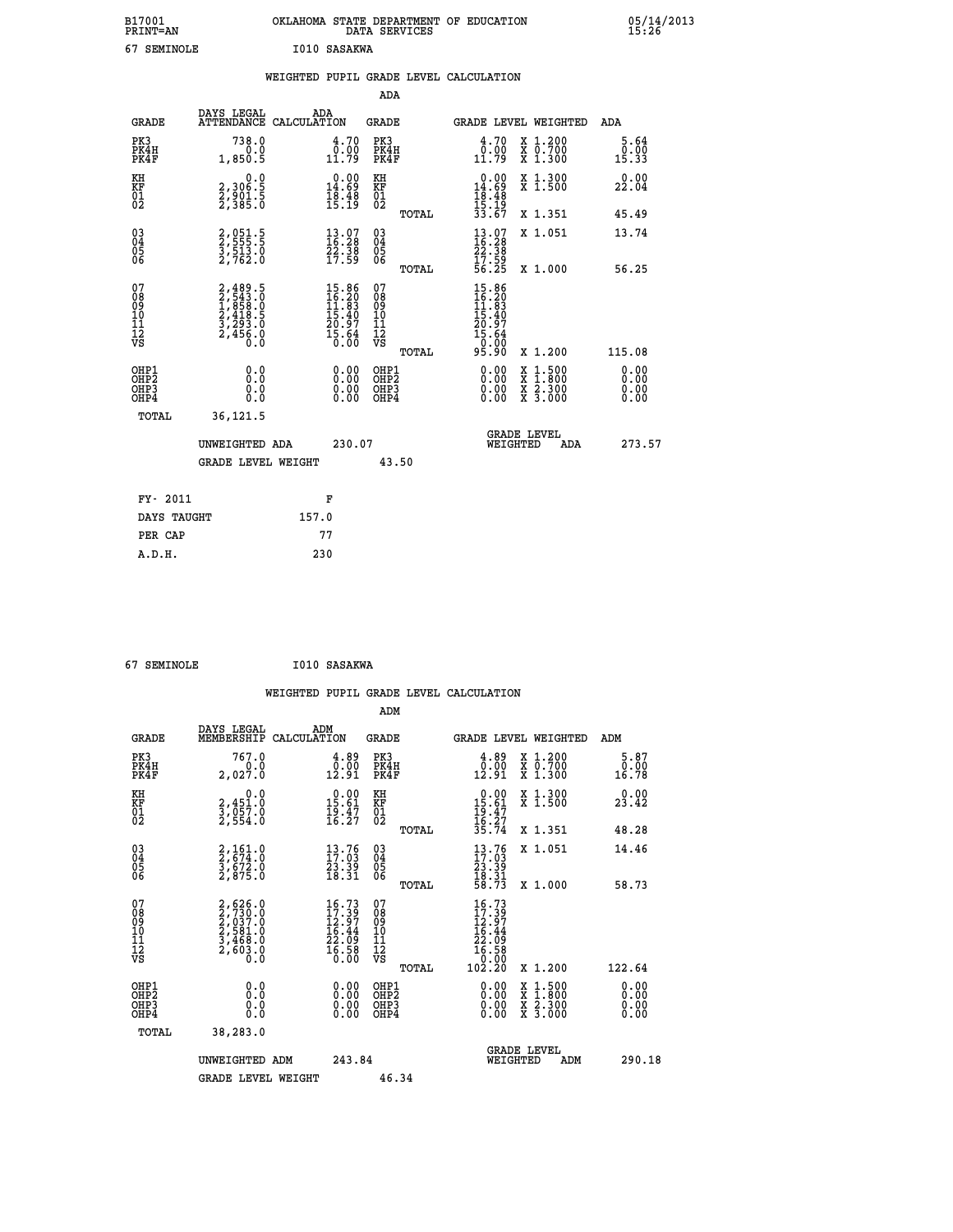| B17001<br><b>PRINT=AN</b> | OKLAHOMA STATE DEPARTMENT OF EDUCATION<br>DATA SERVICES | 05/14/2013<br>15:26 |
|---------------------------|---------------------------------------------------------|---------------------|
| 67<br>SEMINOLE            | 1014 STROTHER                                           |                     |

|  |  | WEIGHTED PUPIL GRADE LEVEL CALCULATION |
|--|--|----------------------------------------|
|  |  |                                        |

|                                                    |                                                                                     |                                                                      | ADA                                                |       |                                                                                                              |   |                                          |                              |
|----------------------------------------------------|-------------------------------------------------------------------------------------|----------------------------------------------------------------------|----------------------------------------------------|-------|--------------------------------------------------------------------------------------------------------------|---|------------------------------------------|------------------------------|
| <b>GRADE</b>                                       | DAYS LEGAL<br><b>ATTENDANCE</b>                                                     | ADA<br>CALCULATION                                                   | <b>GRADE</b>                                       |       | GRADE LEVEL WEIGHTED                                                                                         |   |                                          | <b>ADA</b>                   |
| PK3<br>PK4H<br>PK4F                                | 0.0<br>0.0<br>3,787.5                                                               | $\begin{smallmatrix} 0.00\\ 0.00\\ 22.54 \end{smallmatrix}$          | PK3<br>PK4H<br>PK4F                                |       | $\begin{smallmatrix} 0.00\\ 0.00\\ 22.54 \end{smallmatrix}$                                                  |   | X 1.200<br>X 0.700<br>X 1.300            | 0.00<br>0.00<br>29.30        |
| KH<br>KF<br>01<br>02                               | 0.0<br>4,850.0<br>3,377.0<br>5,022.5                                                | $\begin{smallmatrix} 0.00\\ 28.87\\ 20.10\\ 29.90 \end{smallmatrix}$ | KH<br>KF<br>01<br>02                               |       | 0.00<br>$\begin{smallmatrix} 28.87\ 20.10\ 29.90\ 50.00 \end{smallmatrix}$                                   |   | X 1.300<br>X 1.500                       | 0.00<br>43.31                |
|                                                    |                                                                                     |                                                                      |                                                    | TOTAL |                                                                                                              |   | X 1.351                                  | 67.55                        |
| $\begin{matrix} 03 \\ 04 \\ 05 \\ 06 \end{matrix}$ | $\frac{5}{5}, \frac{145}{248}.0$<br>$\frac{4}{5}, \frac{409}{200}.5$<br>5,200.0     | 30.63<br>31.24<br>26.25<br>30.95                                     | $\begin{matrix} 03 \\ 04 \\ 05 \\ 06 \end{matrix}$ |       | $30.6331.2426.2530.9538.44$                                                                                  |   | X 1.051<br>X 1.000                       | 32.19<br>88.44               |
| 07                                                 |                                                                                     |                                                                      | 07                                                 | TOTAL |                                                                                                              |   |                                          |                              |
| 08<br>09<br>11<br>11<br>12<br>VS                   | $4,868.0$<br>$2,796.5$<br>$4,128.5$<br>$4,697.0$<br>$4,027.0$<br>$3,435.0$<br>$0.0$ | 28.98<br>16.65<br>24.57<br>27.96<br>23.97<br>20.45<br>20.60          | 08<br>09<br>11<br>11<br>12<br>VS                   |       | 28.98<br>16.65<br>24.57<br>27.96<br>$\begin{smallmatrix} 23.97\\23.97\\20.45\\0.00\\142.58\end{smallmatrix}$ |   |                                          |                              |
|                                                    |                                                                                     |                                                                      |                                                    | TOTAL |                                                                                                              |   | X 1.200                                  | 171.10                       |
| OHP1<br>OHP <sub>2</sub><br>OHP3<br>OHP4           | 0.0<br>0.0<br>Ō.Ō                                                                   | 0.00<br>$\begin{smallmatrix} 0.00 \ 0.00 \end{smallmatrix}$          | OHP1<br>OHP <sub>2</sub><br>OHP3<br>OHP4           |       | $0.00$<br>$0.00$<br>0.00                                                                                     | X | $1.500$<br>$1.800$<br>X 2.300<br>X 3.000 | 0.00<br>0.00<br>0.00<br>0.00 |
| <b>TOTAL</b>                                       | 60,991.5                                                                            |                                                                      |                                                    |       |                                                                                                              |   |                                          |                              |
|                                                    | UNWEIGHTED ADA                                                                      | 363.06                                                               |                                                    |       | WEIGHTED                                                                                                     |   | <b>GRADE LEVEL</b><br>ADA                | 431.89                       |
|                                                    | <b>GRADE LEVEL WEIGHT</b>                                                           |                                                                      | 68.83                                              |       |                                                                                                              |   |                                          |                              |
| FY- 2011                                           |                                                                                     | F                                                                    |                                                    |       |                                                                                                              |   |                                          |                              |
| DAYS TAUGHT                                        |                                                                                     | 168.0                                                                |                                                    |       |                                                                                                              |   |                                          |                              |
| PER CAP                                            |                                                                                     | 75                                                                   |                                                    |       |                                                                                                              |   |                                          |                              |
|                                                    |                                                                                     |                                                                      |                                                    |       |                                                                                                              |   |                                          |                              |

| 67 SEMTNOLE |
|-------------|
|             |

 **A.D.H. 334**

 **67 SEMINOLE I014 STROTHER**

 **WEIGHTED PUPIL GRADE LEVEL CALCULATION ADM DAYS LEGAL ADM**

| <b>GRADE</b>                                       | DAYS TEGAT<br>MEMBERSHIP                                                                                | ADM<br>CALCULATION                                                                           | <b>GRADE</b>                                        |       | <b>GRADE LEVEL WEIGHTED</b>                                                               |                                                                                                                                           | ADM                          |  |
|----------------------------------------------------|---------------------------------------------------------------------------------------------------------|----------------------------------------------------------------------------------------------|-----------------------------------------------------|-------|-------------------------------------------------------------------------------------------|-------------------------------------------------------------------------------------------------------------------------------------------|------------------------------|--|
| PK3<br>PK4H<br>PK4F                                | 0.0<br>0.0<br>3,951.0                                                                                   | $\begin{smallmatrix} 0.00\\ 0.00\\ 23.52 \end{smallmatrix}$                                  | PK3<br>PK4H<br>PK4F                                 |       | 0.00<br>23.52                                                                             | X 1.200<br>X 0.700<br>X 1.300                                                                                                             | 0.00<br>0.00<br>30.58        |  |
| KH<br>KF<br>01<br>02                               | 0.0<br>5,238:0<br>3,540:0<br>5,220:0                                                                    | $\begin{array}{c} 0.00 \\ 31.18 \\ 21.07 \\ 31.07 \end{array}$                               | KH<br>KF<br>01<br>02                                |       | $0.00$<br>$31.18$<br>$21.07$<br>$31.07$<br>$52.14$                                        | X 1.300<br>X 1.500                                                                                                                        | 0.00<br>46.77                |  |
|                                                    |                                                                                                         |                                                                                              |                                                     | TOTAL |                                                                                           | X 1.351                                                                                                                                   | 70.44                        |  |
| $\begin{matrix} 03 \\ 04 \\ 05 \\ 06 \end{matrix}$ | 5, 343.0<br>5, 402.0<br>4, 558.0<br>5, 465.0                                                            | $31.80$<br>$32.15$<br>$27.13$<br>$32.53$                                                     | $\begin{array}{c} 03 \\ 04 \\ 05 \\ 06 \end{array}$ |       | $31.80$<br>$32.15$<br>$27.13$<br>$32.53$<br>$91.81$                                       | X 1.051                                                                                                                                   | 33.42                        |  |
|                                                    |                                                                                                         |                                                                                              |                                                     | TOTAL |                                                                                           | X 1.000                                                                                                                                   | 91.81                        |  |
| 07<br>08<br>09<br>101<br>112<br>VS                 | $\begin{smallmatrix} 5,096.0\\ 2,945.0\\ 4,371.0\\ 4,867.0\\ 4,211.0\\ 3,570.0\\ 0.0 \end{smallmatrix}$ | $\begin{smallmatrix} 30.33\\ 17.53\\ 26.02\\ 28.97\\ 25.07\\ 21.25\\ 0.00 \end{smallmatrix}$ | 07<br>08<br>09<br>11<br>11<br>12<br>VS              |       | $\begin{smallmatrix} 30.33\ 17.53\ 26.02\ 28.97\ 25.07\ 21.250\ 149.17 \end{smallmatrix}$ |                                                                                                                                           |                              |  |
|                                                    |                                                                                                         |                                                                                              |                                                     | TOTAL |                                                                                           | X 1.200                                                                                                                                   | 179.00                       |  |
| OHP1<br>OHP2<br>OH <sub>P3</sub><br>OHP4           | 0.0<br>0.0<br>0.0                                                                                       | $0.00$<br>$0.00$<br>0.00                                                                     | OHP1<br>OHP <sub>2</sub><br>OHP3<br>OHP4            |       |                                                                                           | $\begin{smallmatrix} \mathtt{X} & 1\cdot500\\ \mathtt{X} & 1\cdot800\\ \mathtt{X} & 2\cdot300\\ \mathtt{X} & 3\cdot000 \end{smallmatrix}$ | 0.00<br>0.00<br>0.00<br>0.00 |  |
| TOTAL                                              | 63,777.0                                                                                                |                                                                                              |                                                     |       |                                                                                           |                                                                                                                                           |                              |  |
|                                                    | UNWEIGHTED ADM                                                                                          | 379.62                                                                                       |                                                     |       | WEIGHTED                                                                                  | <b>GRADE LEVEL</b><br>ADM                                                                                                                 | 452.02                       |  |
|                                                    | <b>GRADE LEVEL WEIGHT</b>                                                                               |                                                                                              | 72.40                                               |       |                                                                                           |                                                                                                                                           |                              |  |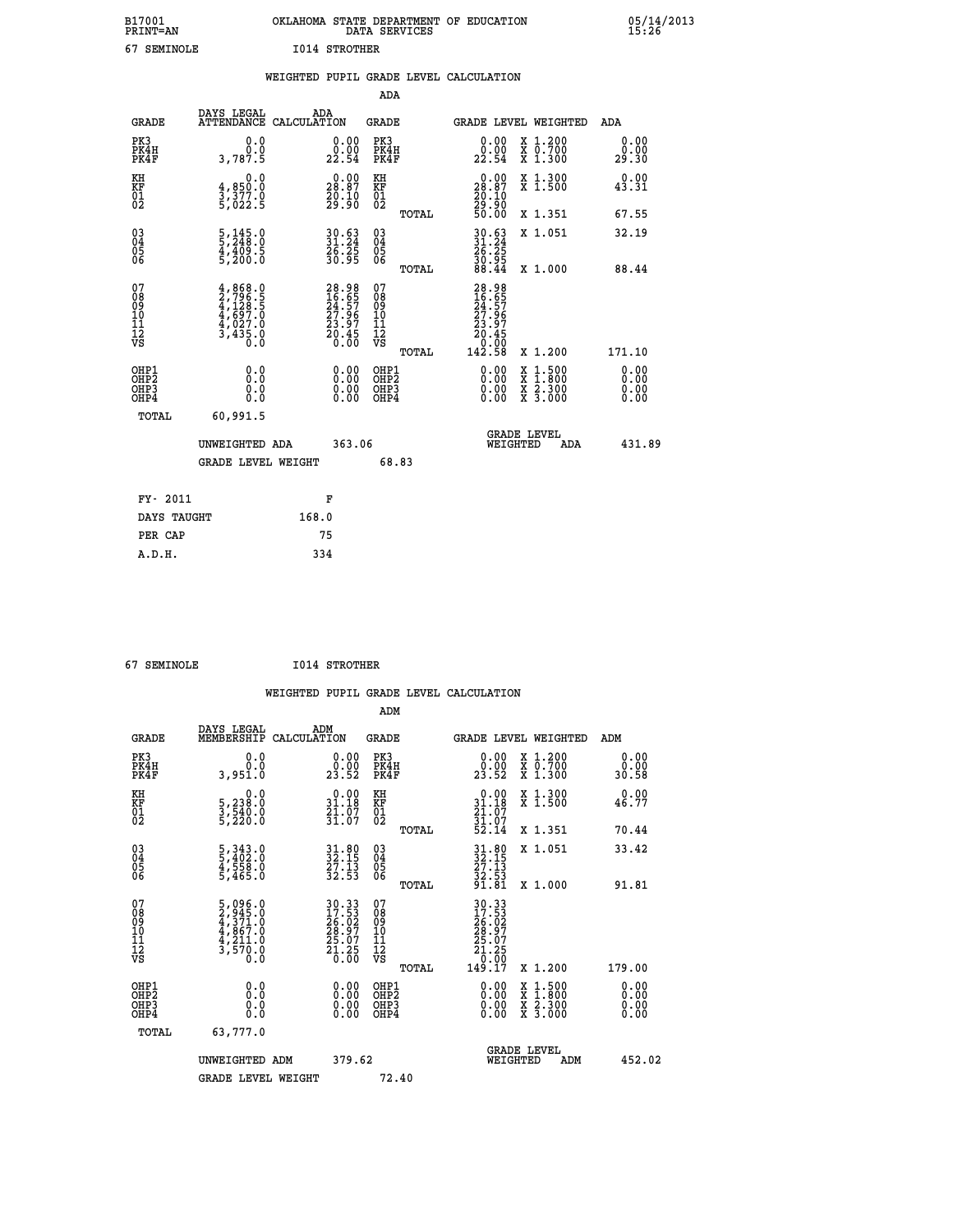| B17001<br><b>PRINT=AN</b> | OKLAHOMA STATE DEPARTMENT OF EDUCATION<br>DATA SERVICES | 05/14/2013<br>15:26 |
|---------------------------|---------------------------------------------------------|---------------------|
| 67<br>SEMINOLE            | <b>I015 BUTNER</b>                                      |                     |

|                                                                  |                                                                                              |                                                                                                                                                                      | ADA                                                 |       |                                                                                                            |                                                                                                                                           |                              |
|------------------------------------------------------------------|----------------------------------------------------------------------------------------------|----------------------------------------------------------------------------------------------------------------------------------------------------------------------|-----------------------------------------------------|-------|------------------------------------------------------------------------------------------------------------|-------------------------------------------------------------------------------------------------------------------------------------------|------------------------------|
| <b>GRADE</b>                                                     | DAYS LEGAL<br>ATTENDANCE CALCULATION                                                         | ADA                                                                                                                                                                  | <b>GRADE</b>                                        |       | GRADE LEVEL WEIGHTED                                                                                       |                                                                                                                                           | ADA                          |
| PK3<br>PK4H<br>PK4F                                              | 40.0<br>0.0<br>1,751.0                                                                       | $\begin{smallmatrix} 0.25\\ 0.00\\ 10.88 \end{smallmatrix}$                                                                                                          | PK3<br>PK4H<br>PK4F                                 |       | 0.25<br>ةةٍ:ة<br>10:88                                                                                     | X 1.200<br>X 0.700<br>X 1.300                                                                                                             | 0.30<br>0.00<br>14.14        |
| KH<br>KF<br>01<br>02                                             | 0.0<br>2,217:0<br>1,330:0<br>1,737:5                                                         | 13.77<br>$\frac{8.26}{10.79}$                                                                                                                                        | KH<br>KF<br>01<br>02                                |       | $\begin{smallmatrix} 0.00\\13.77\\8.26\\10.79\\19.05 \end{smallmatrix}$                                    | X 1.300<br>X 1.500                                                                                                                        | 0.00<br>20.66                |
|                                                                  |                                                                                              |                                                                                                                                                                      |                                                     | TOTAL |                                                                                                            | X 1.351                                                                                                                                   | 25.74                        |
| $\begin{matrix} 03 \\ 04 \\ 05 \\ 06 \end{matrix}$               | $2,032.9$<br>1,344.5<br>$\frac{2}{3}, \frac{3}{0}$ $\frac{3}{0}$ $\frac{3}{0}$ $\frac{3}{0}$ | $\begin{array}{r} 12.62 \\ 8.35 \\ 14.89 \\ 19.13 \end{array}$                                                                                                       | $\begin{array}{c} 03 \\ 04 \\ 05 \\ 06 \end{array}$ |       | $\begin{array}{r} 12.62 \\ 8.35 \\ 14.89 \\ 19.13 \\ 42.37 \end{array}$                                    | X 1.051                                                                                                                                   | 13.26                        |
|                                                                  |                                                                                              |                                                                                                                                                                      |                                                     | TOTAL |                                                                                                            | X 1.000                                                                                                                                   | 42.37                        |
| 07<br>08<br>09<br>11<br>11<br>12<br>VS                           | 3,094.0<br>2,029.5<br>2,692.0<br>2,692.5<br>1,708.5<br>2,092.5<br>0.0                        | 19.22<br>$\begin{smallmatrix} 1 & 2 & 6 & 1 \\ 1 & 6 & 7 & 2 \\ 1 & 6 & 7 & 2 \\ 1 & 0 & 6 & 1 \\ 1 & 2 & 3 & 9 \\ 1 & 3 & 0 & 0 \\ 0 & 0 & 0 & 0 \end{smallmatrix}$ | 07<br>08<br>09<br>11<br>11<br>12<br>VS              |       | $19.22$<br>$12.61$<br>$16.72$<br>$10.61$<br>$\begin{array}{c} 12.39 \\ 13.00 \\ 0.00 \\ 84.55 \end{array}$ |                                                                                                                                           |                              |
|                                                                  |                                                                                              |                                                                                                                                                                      |                                                     | TOTAL |                                                                                                            | X 1.200                                                                                                                                   | 101.46                       |
| OHP1<br>OH <sub>P</sub> <sub>2</sub><br>OH <sub>P3</sub><br>OHP4 | 0.0<br>0.0<br>0.0                                                                            | $\begin{smallmatrix} 0.00 \ 0.00 \ 0.00 \ 0.00 \end{smallmatrix}$                                                                                                    | OHP1<br>OHP <sub>2</sub><br>OHP3<br>OHP4            |       | $0.00$<br>$0.00$<br>0.00                                                                                   | $\begin{smallmatrix} \mathtt{X} & 1\cdot500\\ \mathtt{X} & 1\cdot800\\ \mathtt{X} & 2\cdot300\\ \mathtt{X} & 3\cdot000 \end{smallmatrix}$ | 0.00<br>0.00<br>0.00<br>0.00 |
| <b>TOTAL</b>                                                     | 29,542.0                                                                                     |                                                                                                                                                                      |                                                     |       |                                                                                                            |                                                                                                                                           |                              |
|                                                                  | UNWEIGHTED ADA                                                                               | 183.49                                                                                                                                                               |                                                     |       | <b>GRADE LEVEL</b><br>WEIGHTED                                                                             | ADA                                                                                                                                       | 217.93                       |
|                                                                  | <b>GRADE LEVEL WEIGHT</b>                                                                    |                                                                                                                                                                      |                                                     | 34.44 |                                                                                                            |                                                                                                                                           |                              |
|                                                                  |                                                                                              |                                                                                                                                                                      |                                                     |       |                                                                                                            |                                                                                                                                           |                              |
| FY- 2011                                                         |                                                                                              | F                                                                                                                                                                    |                                                     |       |                                                                                                            |                                                                                                                                           |                              |
| DAYS TAUGHT                                                      |                                                                                              | 161.0                                                                                                                                                                |                                                     |       |                                                                                                            |                                                                                                                                           |                              |
| PER CAP                                                          |                                                                                              | 103                                                                                                                                                                  |                                                     |       |                                                                                                            |                                                                                                                                           |                              |

 **67 SEMINOLE I015 BUTNER**

 **A.D.H. 123**

| <b>GRADE</b>                 | DAYS LEGAL<br>MEMBERSHIP                                                                                                                                         | ADM<br>CALCULATION                                                               | <b>GRADE</b>                                       |       | <b>GRADE LEVEL WEIGHTED</b>                                                                                                                |                                          | ADM                   |  |
|------------------------------|------------------------------------------------------------------------------------------------------------------------------------------------------------------|----------------------------------------------------------------------------------|----------------------------------------------------|-------|--------------------------------------------------------------------------------------------------------------------------------------------|------------------------------------------|-----------------------|--|
| PK3<br>PK4H<br>PK4F          | 40.0<br>0.0<br>2,041.0                                                                                                                                           | $\begin{smallmatrix} 0.25\\ 0.00\\ 12.68 \end{smallmatrix}$                      | PK3<br>PK4H<br>PK4F                                |       | 0.25<br>$\begin{smallmatrix} \v{0} \ \v{0} \ \v{1} \ \v{2} \ \v{6} \ \v{8} \end{smallmatrix}$                                              | X 1.200<br>X 0.700<br>X 1.300            | 0.30<br>0.00<br>16.48 |  |
| KH<br>KF<br>01<br>02         | $\begin{smallmatrix}&&&0.0\\2,338.0\\1,468.0\\1,926.0\end{smallmatrix}$                                                                                          | $\begin{array}{r} 0.00 \\ 14.52 \\ 9.12 \\ 11.96 \end{array}$                    | KH<br>KF<br>01<br>02                               |       | $\begin{array}{r} 0.00 \\ 14.52 \\ 9.12 \\ 11.96 \\ 21.08 \end{array}$                                                                     | X 1.300<br>X 1.500                       | 0.00<br>21.78         |  |
|                              |                                                                                                                                                                  |                                                                                  |                                                    | TOTAL |                                                                                                                                            | X 1.351                                  | 28.48                 |  |
| 03<br>04<br>05<br>06         | $\begin{smallmatrix} 2,277.0\\ 1,441.0\\ 2,562.0\\ 3,298.0 \end{smallmatrix}$                                                                                    | $\begin{array}{c} 14\cdot 14\\ -8\cdot 95\\ 15\cdot 91\\ 20\cdot 48 \end{array}$ | $\begin{matrix} 03 \\ 04 \\ 05 \\ 06 \end{matrix}$ |       | $\begin{array}{r} 14\cdot 14\\ 8\cdot 95\\ 15\cdot 91\\ 20\cdot 48\\ 45\cdot 34 \end{array}$                                               | X 1.051                                  | 14.86                 |  |
|                              |                                                                                                                                                                  |                                                                                  |                                                    | TOTAL |                                                                                                                                            | X 1.000                                  | 45.34                 |  |
| 07<br>08901112<br>1112<br>VS | $\begin{smallmatrix} 3\,,\,178\,.\,0\\ 2\,,\,155\,. \,0\\ 2\,,\,791\,. \,0\\ 1\,,\,831\,. \,0\\ 2\,,\,204\,. \,0\\ 2\,,\,246\,. \,0\\ 0\,. \,0\end{smallmatrix}$ | $19.74$<br>$13.39$<br>$17.34$<br>$11.37$<br>$13.69$<br>$13.95$<br>$0.00$         | 07<br>08<br>09<br>01<br>11<br>11<br>12<br>VS       | TOTAL | $\begin{array}{c} 19\cdot 74 \\ 13\cdot 39 \\ 17\cdot 34 \\ 11\cdot 37 \\ 13\cdot 69 \\ 13\cdot 95 \\ 0\cdot 00 \\ 89\cdot 48 \end{array}$ | X 1.200                                  | 107.38                |  |
| OHP1<br>OHP2<br>OHP3<br>OHP4 | 0.0<br>0.000                                                                                                                                                     |                                                                                  | OHP1<br>OHP2<br>OHP3<br>OHP4                       |       |                                                                                                                                            | X 1:500<br>X 1:800<br>X 2:300<br>X 3:000 | 0.00<br>0.00<br>0.00  |  |
| TOTAL                        | 31,796.0                                                                                                                                                         |                                                                                  |                                                    |       |                                                                                                                                            |                                          |                       |  |
|                              | UNWEIGHTED ADM                                                                                                                                                   | 197.49                                                                           |                                                    |       | WEIGHTED                                                                                                                                   | <b>GRADE LEVEL</b><br>ADM                | 234.62                |  |
|                              | <b>GRADE LEVEL WEIGHT</b>                                                                                                                                        |                                                                                  | 37.13                                              |       |                                                                                                                                            |                                          |                       |  |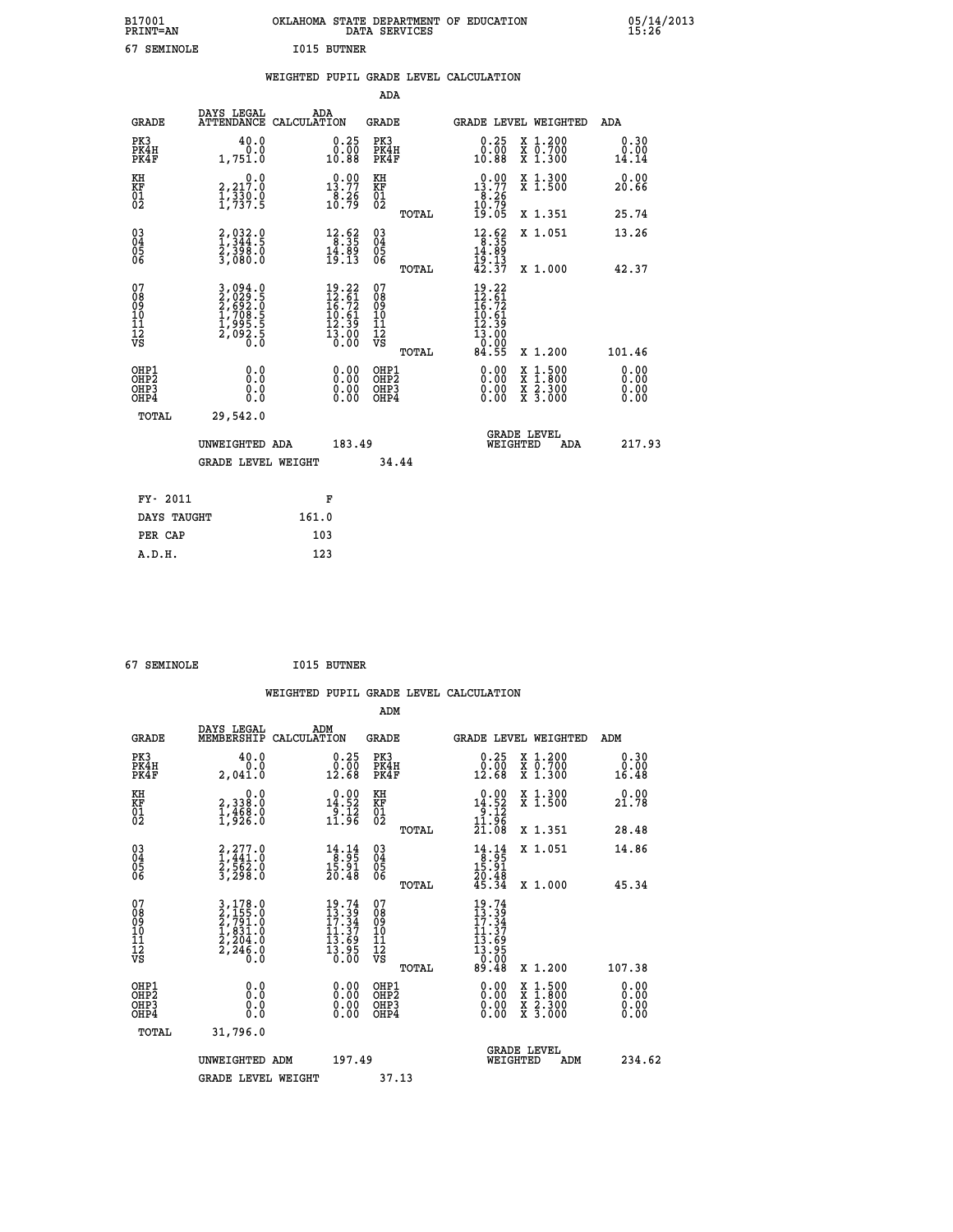| B17001          | OKLAHOMA STATE DEPARTMENT OF EDUCATION |
|-----------------|----------------------------------------|
| <b>PRINT=AN</b> | DATA SERVICES                          |
| SEMINOLE        | COUNTY TOTALS                          |

 **B17001 OKLAHOMA STATE DEPARTMENT OF EDUCATION 05/14/2013**

|                                                                    |                                                                             | WEIGHTED PUPIL GRADE LEVEL CALCULATION                                     |                                               |                                                                                        |                                                                                                                                              |                         |
|--------------------------------------------------------------------|-----------------------------------------------------------------------------|----------------------------------------------------------------------------|-----------------------------------------------|----------------------------------------------------------------------------------------|----------------------------------------------------------------------------------------------------------------------------------------------|-------------------------|
|                                                                    |                                                                             |                                                                            | ADA                                           |                                                                                        |                                                                                                                                              |                         |
| <b>GRADE</b>                                                       | DAYS LEGAL                                                                  | ADA<br>ATTENDANCE CALCULATION                                              | <b>GRADE</b>                                  | GRADE LEVEL WEIGHTED                                                                   |                                                                                                                                              | ADA                     |
| PK3<br>PK4H<br>PK4F                                                | 2,101.0<br>0.0<br>42,407.5                                                  | 12.71<br>$\frac{1}{253.63}$                                                | PK3<br>PK4H<br>PK4F                           | 12.71<br>$\frac{1}{253}.00$<br>63                                                      | X 1.200<br>X 0.700<br>X 1.300                                                                                                                | 15.25<br>0.00<br>329.70 |
| KH<br>KF<br>01<br>02                                               | 0.0<br>62, 101.5<br>$\frac{8}{59}$ , $\frac{7}{188}$ . $\frac{8}{10}$       | $0.00$<br>370.85<br>370.01<br>353.05                                       | KH<br>KF<br>01<br>02                          | $370.00$<br>370.85<br>$\frac{370.01}{353.05}$<br>723.06                                | X 1.300<br>X 1.500                                                                                                                           | 0.00<br>556.31          |
|                                                                    |                                                                             |                                                                            | TOTAL                                         |                                                                                        | X 1.351                                                                                                                                      | 976.85                  |
| $\begin{smallmatrix} 03 \\[-4pt] 04 \end{smallmatrix}$<br>05<br>06 | 62,600.0<br>63,403.0                                                        | 373.54<br>344.18<br>379.80<br>378.88                                       | $\substack{03 \\ 04}$<br>0500                 | 373.54<br>344.18<br>379.80                                                             | X 1.051                                                                                                                                      | 1,495.46                |
|                                                                    | 63,291.5                                                                    |                                                                            | TOTAL                                         | 378.88<br>1,102.86                                                                     | X 1.000                                                                                                                                      | 1,102.86                |
| 07<br>08<br>09<br>10<br>11<br>11<br>12<br>VS                       | 61,435.0<br>51,394.0<br>56,297.0<br>56,216.0<br>45,034.0<br>46,408.0<br>Ŏ.Ŏ | 366.87<br>307.40<br>335.62<br>335.24<br>335.24<br>269.57<br>279.65<br>0.00 | 078<br>089<br>0011<br>11<br>12<br>VS<br>TOTAL | 366.87<br>307.40<br>335.62<br>335.24<br>335.27<br>279.65<br>279.65<br>0.00<br>1,894.35 | X 1.200                                                                                                                                      | 2,273.23                |
| OHP1<br>OHP2<br>OHP3<br>OHP4                                       | 0.0<br>0.0<br>0.0                                                           | 0.00<br>$\begin{smallmatrix} 0.00 \ 0.00 \end{smallmatrix}$                | OHP1<br>OHP2<br>OHP3<br>OHP4                  | 0.00<br>0.00                                                                           | $\begin{smallmatrix} \mathtt{X} & 1\cdot500 \\ \mathtt{X} & 1\cdot800 \\ \mathtt{X} & 2\cdot300 \\ \mathtt{X} & 3\cdot000 \end{smallmatrix}$ | 0.00<br>0.00<br>0.00    |
| TOTAL                                                              | 791,667.0                                                                   |                                                                            |                                               |                                                                                        |                                                                                                                                              |                         |
|                                                                    | UNWEIGHTED ADA                                                              | 4,731.00                                                                   |                                               | <b>GRADE LEVEL</b><br>WEIGHTED                                                         | ADA                                                                                                                                          | 5,646.80                |
|                                                                    | <b>GRADE LEVEL WEIGHT</b>                                                   |                                                                            | 915.80                                        |                                                                                        |                                                                                                                                              |                         |
| FY- 2011                                                           |                                                                             | F                                                                          |                                               |                                                                                        |                                                                                                                                              |                         |
| DAYS TAUGHT                                                        |                                                                             | 1,647.0                                                                    |                                               |                                                                                        |                                                                                                                                              |                         |
| PER CAP                                                            |                                                                             | 670                                                                        |                                               |                                                                                        |                                                                                                                                              |                         |

**SEMINOLE COUNTY TOTALS** 

 **A.D.H. 2,964**

|                                                       |                                                                                                 |                                                                         | ADM                                              |                                                                              |                                                   |                              |
|-------------------------------------------------------|-------------------------------------------------------------------------------------------------|-------------------------------------------------------------------------|--------------------------------------------------|------------------------------------------------------------------------------|---------------------------------------------------|------------------------------|
| <b>GRADE</b>                                          | DAYS LEGAL<br>MEMBERSHIP                                                                        | ADM<br>CALCULATION                                                      | <b>GRADE</b>                                     | <b>GRADE LEVEL WEIGHTED</b>                                                  |                                                   | ADM                          |
| PK3<br>PK4H<br>PK4F                                   | 2,233.0<br>0.0<br>46,335.0                                                                      | 13.51<br>277.10                                                         | PK3<br>PK4H<br>PK4F                              | 13.51<br>277.10                                                              | X 1.200<br>$\bar{x}$ $\bar{0}$ . 700<br>$X$ 1.300 | 15.25<br>0.00<br>360.23      |
| KH<br>KF<br>01<br>02                                  | 0.0<br>66,700.0<br>$\frac{65}{62}, \frac{539}{903}.0$                                           | $398.29$<br>$390.92$<br>$375.27$                                        | KH<br>KF<br>01<br>02                             | 0.00<br>398.29<br>390.92<br>375.27<br>766.19                                 | X 1.300<br>X 1.500                                | 0.00<br>597.46               |
|                                                       |                                                                                                 |                                                                         | TOTAL                                            |                                                                              | X 1.351                                           | 1,035.12                     |
| 03<br>04<br>05<br>06                                  | 66,423.0<br>60,864.0<br>66,808.0<br>66,686.0                                                    | 396.35<br>362.57<br>400.11<br>399.14                                    | $\substack{03 \\ 04}$<br>0500                    | 396.35<br>362.57<br>400.11<br>399.14                                         | X 1.051                                           | 416.55                       |
|                                                       |                                                                                                 |                                                                         | TOTAL                                            | 1,161.82                                                                     | X 1.000                                           | 1,161.82                     |
| 07<br>08<br>09<br>101<br>112<br>VS                    | $64, 689.0$<br>$54, 564.0$<br>$61, 286.0$<br>$61, 103.0$<br>$48, 657.0$<br>$49, 990.0$<br>$0.0$ | 386.23<br>326.33<br>365.29<br>364.28<br>291.24<br>$\frac{301.77}{0.00}$ | 07<br>08<br>09<br>101<br>11<br>12<br>VS<br>TOTAL | 386.23<br>326.33<br>365.29<br>364.28<br>291.24<br>301.17<br>0.00<br>2,034.54 | X 1.200                                           | 2,441.45                     |
| OHP1<br>OH <sub>P</sub> 2<br>OH <sub>P3</sub><br>OHP4 | 0.0<br>0.000                                                                                    | $0.00$<br>$0.00$<br>0.00                                                | OHP1<br>OHP2<br>OHP3<br>OHP4                     | $0.00$<br>$0.00$<br>0.00                                                     | X 1:500<br>X 1:800<br>X 2:300<br>X 3:000          | 0.00<br>0.00<br>0.00<br>0.00 |
| TOTAL                                                 | 844,780.0                                                                                       |                                                                         |                                                  |                                                                              |                                                   |                              |
|                                                       | UNWEIGHTED ADM                                                                                  | 5,047.80                                                                |                                                  | WEIGHTED                                                                     | <b>GRADE LEVEL</b><br>ADM                         | 6,028.85                     |
|                                                       | <b>GRADE LEVEL WEIGHT</b>                                                                       |                                                                         | 981.05                                           |                                                                              |                                                   |                              |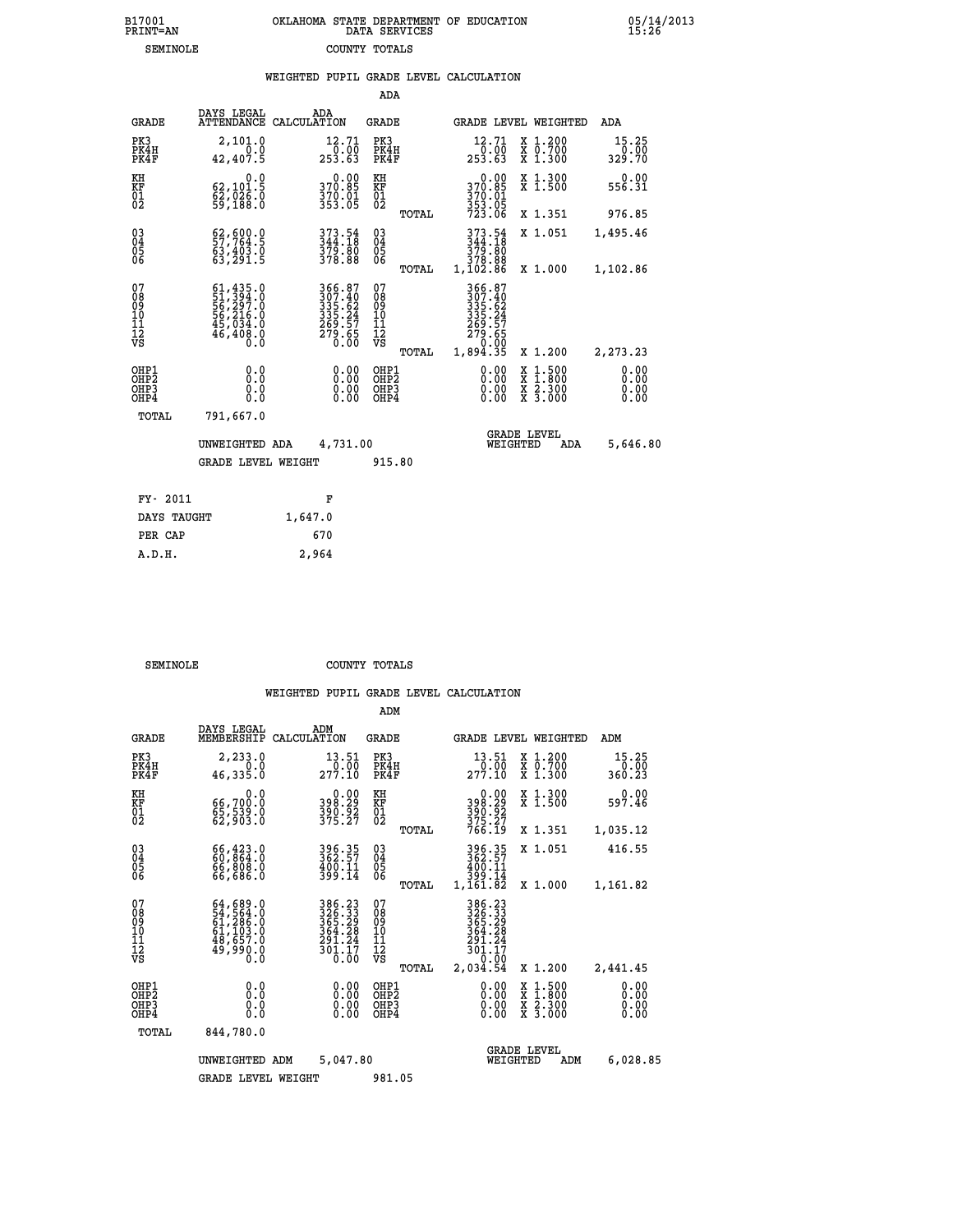| B17001<br><b>PRINT=AN</b> | OKLAHOMA STATE DEPARTMENT OF EDUCATION<br>DATA SERVICES | 05/14/2013<br>15:26 |
|---------------------------|---------------------------------------------------------|---------------------|
| 68 SEQUOYAH               | C001 LIBERTY                                            |                     |

|                                           |                                                                                              |       |                                                                      |                                                     |       | WEIGHTED PUPIL GRADE LEVEL CALCULATION                                                      |                                                                                                                                           |                              |
|-------------------------------------------|----------------------------------------------------------------------------------------------|-------|----------------------------------------------------------------------|-----------------------------------------------------|-------|---------------------------------------------------------------------------------------------|-------------------------------------------------------------------------------------------------------------------------------------------|------------------------------|
|                                           |                                                                                              |       |                                                                      | ADA                                                 |       |                                                                                             |                                                                                                                                           |                              |
| <b>GRADE</b>                              | DAYS LEGAL<br>ATTENDANCE CALCULATION                                                         |       | ADA                                                                  | <b>GRADE</b>                                        |       | GRADE LEVEL WEIGHTED                                                                        |                                                                                                                                           | ADA                          |
| PK3<br>PK4H<br>PK4F                       | 424.0<br>0.0<br>4,133.0                                                                      |       | $\begin{smallmatrix} 2.44\ 0.00 \ 23.75 \end{smallmatrix}$           | PK3<br>PK4H<br>PK4F                                 |       | $\begin{smallmatrix} 2.44\\[-1.2mm] 0.00\\[-1.2mm] 23.75\end{smallmatrix}$                  | X 1.200<br>X 0.700<br>X 1.300                                                                                                             | 2.93<br>0.00<br>30.88        |
| KH<br>KF<br>01<br>02                      | 0.0<br>3,951.5<br>4,221.0<br>5,351.0                                                         |       | $\begin{smallmatrix} 0.00\\ 22.71\\ 24.26\\ 30.75 \end{smallmatrix}$ | KH<br>KF<br>01<br>02                                |       | $22.71$<br>$24.71$<br>$24.26$<br>$30.75$                                                    | X 1.300<br>X 1.500                                                                                                                        | 0.00<br>34.07                |
|                                           |                                                                                              |       |                                                                      |                                                     | TOTAL | 55.01                                                                                       | X 1.351                                                                                                                                   | 74.32                        |
| 03<br>04<br>05<br>06                      | 5,533.5<br>5,946.0<br>5,829.5<br>4,888.5                                                     |       | $34.80$<br>$34.17$<br>$33.50$<br>$28.09$                             | $\begin{array}{c} 03 \\ 04 \\ 05 \\ 06 \end{array}$ |       | $34.80$<br>$34.17$<br>$33.50$                                                               | X 1.051                                                                                                                                   | 33.42                        |
|                                           |                                                                                              |       |                                                                      |                                                     | TOTAL | 28:09<br>95.76                                                                              | X 1.000                                                                                                                                   | 95.76                        |
| 07<br>08<br>09<br>11<br>11<br>12<br>VS    | 5,696.0<br>4,816.5<br>0.0<br>0.0<br>$\begin{smallmatrix} 0.16 \ 0.0 \ 0.0 \end{smallmatrix}$ |       | $32.74\n27.68\n0.00\n0.00\n0.00\n0.00\n0.00$                         | 07<br>08<br>09<br>11<br>11<br>12<br>VS              | TOTAL | $\begin{smallmatrix} 32.74\ 27.68\ 0.00\ 0.00 \end{smallmatrix}$<br>0.00<br>0.0000<br>60.42 | X 1.200                                                                                                                                   | 72.50                        |
| OHP1<br>OH <sub>P</sub> 2<br>OHP3<br>OHP4 | 0.0<br>Ŏ.Ŏ<br>0.0<br>0.0                                                                     |       | $\begin{smallmatrix} 0.00 \ 0.00 \ 0.00 \ 0.00 \end{smallmatrix}$    | OHP1<br>OHP <sub>2</sub><br>OHP3<br>OHP4            |       | 0.00<br>$0.00$<br>0.00                                                                      | $\begin{smallmatrix} \mathtt{X} & 1\cdot500\\ \mathtt{X} & 1\cdot800\\ \mathtt{X} & 2\cdot300\\ \mathtt{X} & 3\cdot000 \end{smallmatrix}$ | 0.00<br>0.00<br>0.00<br>0.00 |
| TOTAL                                     | 50,790.5                                                                                     |       |                                                                      |                                                     |       |                                                                                             |                                                                                                                                           |                              |
|                                           | UNWEIGHTED ADA                                                                               |       | 291.89                                                               |                                                     |       | WEIGHTED                                                                                    | <b>GRADE LEVEL</b><br>ADA                                                                                                                 | 343.88                       |
|                                           | <b>GRADE LEVEL WEIGHT</b>                                                                    |       |                                                                      |                                                     | 51.99 |                                                                                             |                                                                                                                                           |                              |
| FY- 2011                                  |                                                                                              |       | F                                                                    |                                                     |       |                                                                                             |                                                                                                                                           |                              |
| DAYS TAUGHT                               |                                                                                              | 174.0 |                                                                      |                                                     |       |                                                                                             |                                                                                                                                           |                              |
| PER CAP                                   |                                                                                              |       | 51                                                                   |                                                     |       |                                                                                             |                                                                                                                                           |                              |

 **68 SEQUOYAH C001 LIBERTY**

 **A.D.H. 238**

| <b>GRADE</b>                   | DAYS LEGAL<br>MEMBERSHIP                 | ADM<br>CALCULATION                                        | <b>GRADE</b>                                        |       | <b>GRADE LEVEL WEIGHTED</b>                                                                                                                                                                                                                                                    |          |                                          |     | ADM                    |  |
|--------------------------------|------------------------------------------|-----------------------------------------------------------|-----------------------------------------------------|-------|--------------------------------------------------------------------------------------------------------------------------------------------------------------------------------------------------------------------------------------------------------------------------------|----------|------------------------------------------|-----|------------------------|--|
| PK3<br>PK4H<br>PK4F            | 424.0<br>4, 133.0                        | $\begin{smallmatrix} 2.44\ 0.00\ 23.75 \end{smallmatrix}$ | PK3<br>PK4H<br>PK4F                                 |       | $\begin{smallmatrix} 2.44\\ 0.00\\ 23.75 \end{smallmatrix}$                                                                                                                                                                                                                    |          | X 1.200<br>X 0.700<br>X 1.300            |     | 2.93<br>00.00<br>88.03 |  |
| KH<br>KF<br>01<br>02           | 0.0<br>3,993.0<br>4,448.0<br>5,587.0     | $22.95$<br>$22.95$<br>$25.56$<br>$32.11$                  | KH<br>KF<br>01<br>02                                |       | $\begin{smallmatrix} 0.00\\ 22.95\\ 25.56\\ 32.11\\ 57.67 \end{smallmatrix}$                                                                                                                                                                                                   |          | X 1.300<br>X 1.500                       |     | 0.00<br>34.43          |  |
|                                |                                          |                                                           |                                                     | TOTAL |                                                                                                                                                                                                                                                                                |          | X 1.351                                  |     | 77.91                  |  |
| 03<br>04<br>05<br>06           | 5,708.0<br>6,237.0<br>6,133.0<br>5,165.0 | 32.80<br>35.84<br>35.25<br>29.68                          | $\begin{array}{c} 03 \\ 04 \\ 05 \\ 06 \end{array}$ |       | $32.8035.8435.2529.68100.77$                                                                                                                                                                                                                                                   |          | X 1.051                                  |     | 34.47                  |  |
|                                |                                          |                                                           |                                                     | TOTAL |                                                                                                                                                                                                                                                                                |          | X 1.000                                  |     | 100.77                 |  |
| 07<br>089<br>090<br>1112<br>VS |                                          | $34.36\n28.75\n0.00\n0.00\n0.00\n0.00\n0.00$              | 07<br>08<br>09<br>01<br>11<br>11<br>12<br>VS        |       | $34.36$<br>$28.75$<br>$0.00$<br>$0.00$<br>$0.00$<br>$0.00$<br>$0.00$<br>$63.11$                                                                                                                                                                                                |          |                                          |     |                        |  |
|                                |                                          |                                                           |                                                     | TOTAL |                                                                                                                                                                                                                                                                                |          | X 1.200                                  |     | 75.73                  |  |
| OHP1<br>OHP2<br>OHP3<br>OHP4   | 0.0<br>0.000                             |                                                           | OHP1<br>OHP2<br>OHP3<br>OHP4                        |       | $\begin{smallmatrix} 0.00 & 0.00 & 0.00 & 0.00 & 0.00 & 0.00 & 0.00 & 0.00 & 0.00 & 0.00 & 0.00 & 0.00 & 0.00 & 0.00 & 0.00 & 0.00 & 0.00 & 0.00 & 0.00 & 0.00 & 0.00 & 0.00 & 0.00 & 0.00 & 0.00 & 0.00 & 0.00 & 0.00 & 0.00 & 0.00 & 0.00 & 0.00 & 0.00 & 0.00 & 0.00 & 0.0$ |          | X 1:500<br>X 1:800<br>X 2:300<br>X 3:000 |     | 0.00<br>0.00<br>0.00   |  |
| TOTAL                          | 52,808.0                                 |                                                           |                                                     |       |                                                                                                                                                                                                                                                                                |          |                                          |     |                        |  |
|                                | UNWEIGHTED                               | 303.49<br>ADM                                             |                                                     |       |                                                                                                                                                                                                                                                                                | WEIGHTED | <b>GRADE LEVEL</b>                       | ADM | 357.12                 |  |
|                                | <b>GRADE LEVEL WEIGHT</b>                |                                                           | 53.63                                               |       |                                                                                                                                                                                                                                                                                |          |                                          |     |                        |  |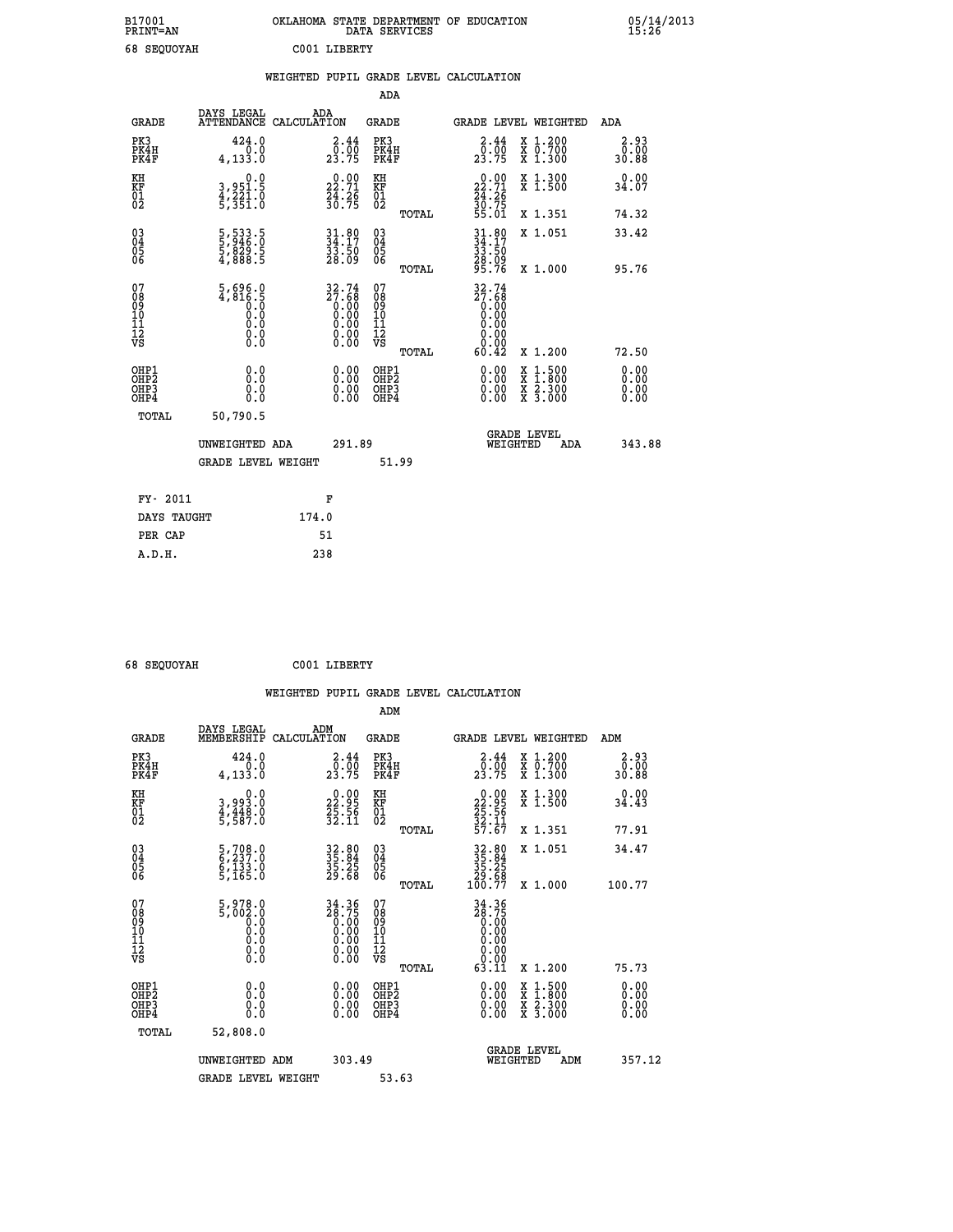## **B17001 OKLAHOMA STATE DEPARTMENT OF EDUCATION 05/14/2013 PRINT=AN DATA SERVICES 15:26 68 SEQUOYAH C035 MARBLE CITY**

|                                                                    |                                                                         | WEIGHTED PUPIL GRADE LEVEL CALCULATION                                                                 |                                                 |                                                                                                                                   |                         |
|--------------------------------------------------------------------|-------------------------------------------------------------------------|--------------------------------------------------------------------------------------------------------|-------------------------------------------------|-----------------------------------------------------------------------------------------------------------------------------------|-------------------------|
|                                                                    |                                                                         |                                                                                                        | <b>ADA</b>                                      |                                                                                                                                   |                         |
| <b>GRADE</b>                                                       | DAYS LEGAL                                                              | ADA<br>ATTENDANCE CALCULATION                                                                          | <b>GRADE</b>                                    | GRADE LEVEL WEIGHTED                                                                                                              | ADA                     |
| PK3<br>PK4H<br>PK4F                                                | 1,663.0<br>1,702.0                                                      | $\begin{smallmatrix} 9.50\ 0.00\ 9.73 \end{smallmatrix}$                                               | PK3<br>PK4H<br>PK4F                             | $\begin{smallmatrix} 9.50\ 0.00\ 9.73 \end{smallmatrix}$<br>X 1.200<br>X 0.700<br>X 1.300                                         | 11.40<br>10:00<br>12:65 |
| KH<br>KF<br>01<br>02                                               | $\begin{smallmatrix}&&&0.0\\1,735.5\\1,914.5\\1,653.0\end{smallmatrix}$ | $\begin{smallmatrix} 0.00\\ 9.92\\ 10.94\\ 9.45 \end{smallmatrix}$                                     | KH<br>KF<br>01<br>02                            | $\begin{smallmatrix} 0.00\\ -9.92\\ 10.94\\ -9.45\\ 20.39\\ \end{smallmatrix}$<br>X 1.300<br>X 1.500                              | 0.00<br>14.88           |
|                                                                    |                                                                         |                                                                                                        | TOTAL                                           | X 1.351                                                                                                                           | 27.55                   |
| $\begin{smallmatrix} 03 \\[-4pt] 04 \end{smallmatrix}$<br>Ŏ5<br>06 | 3,782.5<br>2,012.5<br>1,655.5<br>1,916.5                                | $\begin{smallmatrix} 21.61\ 11.50\ 9.46\ 10.95 \end{smallmatrix}$                                      | $\substack{03 \\ 04}$<br>Ŏ5<br>06               | $21.61$<br>$11.50$<br>$9.46$<br>$10.95$<br>$31.91$<br>X 1.051                                                                     | 22.71                   |
|                                                                    |                                                                         |                                                                                                        | TOTAL                                           | X 1.000                                                                                                                           | 31.91                   |
| 07<br>08901112<br>1112<br>VS                                       | $2,555.0$<br>$2,472.0$<br>$0.0$<br>$0.0$<br>$0.0$<br>$0.0$<br>$0.0$     | $\begin{smallmatrix} 14.60 \\ 14.13 \\ 0.00 \\ 0.00 \\ 0.00 \\ 0.00 \\ 0.00 \\ 0.00 \end{smallmatrix}$ | 07<br>08<br>09<br>11<br>11<br>12<br>VS<br>TOTAL | 14.60<br>14.13<br>0.00<br>28.73<br>X 1.200                                                                                        | 34.48                   |
| OHP1<br>OHP2<br>OHP3<br>OHP4                                       | 0.0<br>0.0<br>0.0                                                       | 0.0000<br>$\begin{smallmatrix} 0.00 \ 0.00 \end{smallmatrix}$                                          | OHP1<br>OHP2<br>OHP3<br>OHP4                    | 0.00<br>1:500<br>$\begin{smallmatrix} x & 1 & 500 \\ x & 1 & 800 \\ x & 2 & 300 \\ x & 3 & 000 \end{smallmatrix}$<br>0.00<br>0.00 | 0.00<br>0.00<br>0.00    |
|                                                                    | <b>TOTAL</b><br>23,062.0                                                |                                                                                                        |                                                 |                                                                                                                                   |                         |
|                                                                    | UNWEIGHTED ADA                                                          | 131.79                                                                                                 |                                                 | <b>GRADE LEVEL</b><br>WEIGHTED<br>ADA                                                                                             | 155.58                  |
|                                                                    | <b>GRADE LEVEL WEIGHT</b>                                               |                                                                                                        | 23.79                                           |                                                                                                                                   |                         |
|                                                                    | FY- 2011                                                                | F                                                                                                      |                                                 |                                                                                                                                   |                         |
|                                                                    | DAYS TAUGHT                                                             | 175.0                                                                                                  |                                                 |                                                                                                                                   |                         |
|                                                                    | PER CAP                                                                 | 66                                                                                                     |                                                 |                                                                                                                                   |                         |

 **A.D.H. 129**

 **ADM**

 **68 SEQUOYAH C035 MARBLE CITY**

| <b>GRADE</b>                                       | DAYS LEGAL<br>MEMBERSHIP                                        | ADM<br>CALCULATION                                                   | <b>GRADE</b>                                       |       |                                                                              | GRADE LEVEL WEIGHTED                     | ADM                        |
|----------------------------------------------------|-----------------------------------------------------------------|----------------------------------------------------------------------|----------------------------------------------------|-------|------------------------------------------------------------------------------|------------------------------------------|----------------------------|
| PK3<br>PK4H<br>PK4F                                | 1,663.0<br>0.0<br>1,702.0                                       | $\begin{smallmatrix} 9.50\ 0.00\ 9.73 \end{smallmatrix}$             | PK3<br>PK4H<br>PK4F                                |       | $\begin{smallmatrix} 9.50\ 0.00\ 9.73 \end{smallmatrix}$                     | X 1.200<br>X 0.700<br>X 1.300            | $11.40$<br>$0.00$<br>12.65 |
| KH<br>KF<br>01<br>02                               | 0.0<br>1,901.0<br>2,138.0<br>1,781.0                            | $\begin{smallmatrix} 0.00\\ 10.86\\ 12.22\\ 16.18 \end{smallmatrix}$ | KH<br>KF<br>01<br>02                               |       | $\begin{smallmatrix} 0.00\\ 10.86\\ 12.22\\ 16.18\\ 22.40 \end{smallmatrix}$ | X 1.300<br>X 1.500                       | 0.00<br>16.29              |
|                                                    |                                                                 |                                                                      |                                                    | TOTAL |                                                                              | X 1.351                                  | 30.26                      |
| $\begin{matrix} 03 \\ 04 \\ 05 \\ 06 \end{matrix}$ | $\frac{4}{2}, \frac{084}{128}.0\\ 1,703.0\\2,002.0$             | $23.34$<br>$12.16$<br>$\begin{array}{r} -5.73 \\ 11.44 \end{array}$  | $\begin{matrix} 03 \\ 04 \\ 05 \\ 06 \end{matrix}$ |       | $23.34$<br>$12.16$<br>$9.73$<br>$11.44$<br>$33.33$                           | X 1.051                                  | 24.53                      |
|                                                    |                                                                 |                                                                      |                                                    | TOTAL |                                                                              | X 1.000                                  | 33.33                      |
| 07<br>08<br>09<br>101<br>11<br>12<br>VS            | $2,584.0$<br>$0.0$<br>$0.0$<br>$0.0$<br>$0.0$<br>$0.0$<br>$0.0$ | $\frac{14.91}{14.77}$<br>0:00<br>0:00<br>0:00<br>0:00<br>0.00        | 07<br>08<br>09<br>11<br>11<br>12<br>VS             | TOTAL | $14.91$<br>$14.77$<br>0.00<br>0.00<br>0.00<br>0.00<br>0.00<br>0.00<br>29.68  | X 1.200                                  | 35.62                      |
| OHP1<br>OHP2<br>OHP3<br>OHP4                       | 0.0<br>0.000                                                    | $0.00$<br>$0.00$<br>0.00                                             | OHP1<br>OHP2<br>OHP3<br>OHP4                       |       |                                                                              | X 1:500<br>X 1:800<br>X 2:300<br>X 3:000 | 0.00<br>0.00<br>0.00       |
| TOTAL                                              | 24,296.0                                                        |                                                                      |                                                    |       |                                                                              |                                          |                            |
|                                                    | UNWEIGHTED                                                      | 138.84<br>ADM                                                        |                                                    |       | WEIGHTED                                                                     | <b>GRADE LEVEL</b><br>ADM                | 164.08                     |
|                                                    | <b>GRADE LEVEL WEIGHT</b>                                       |                                                                      | 25.24                                              |       |                                                                              |                                          |                            |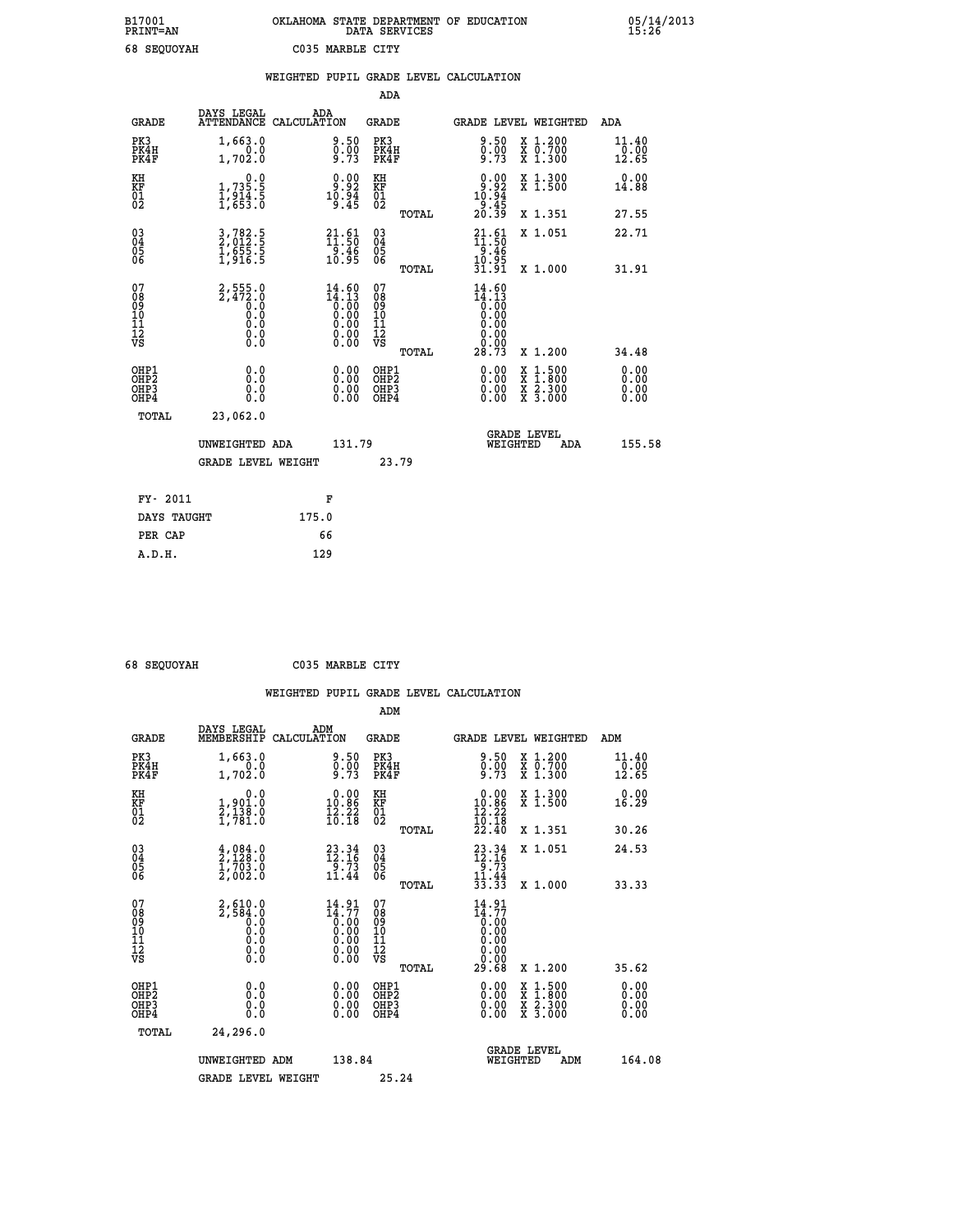| B17001<br><b>PRINT=AN</b> | OKLAHOMA STATE DEPARTMENT OF EDUCATION<br>DATA SERVICES | 05/14/2013<br>15:26 |
|---------------------------|---------------------------------------------------------|---------------------|
| 68<br><b>SEQUOYAH</b>     | C036 BRUSHY                                             |                     |

|  |  | WEIGHTED PUPIL GRADE LEVEL CALCULATION |
|--|--|----------------------------------------|
|  |  |                                        |

|                                                                    |                                                                             |                                                                                         | ADA                                       |       |                                                                                            |                                                                                                  |                              |
|--------------------------------------------------------------------|-----------------------------------------------------------------------------|-----------------------------------------------------------------------------------------|-------------------------------------------|-------|--------------------------------------------------------------------------------------------|--------------------------------------------------------------------------------------------------|------------------------------|
| <b>GRADE</b>                                                       | DAYS LEGAL<br>ATTENDANCE CALCULATION                                        | ADA                                                                                     | <b>GRADE</b>                              |       | GRADE LEVEL WEIGHTED                                                                       |                                                                                                  | ADA                          |
| PK3<br>PK4H<br>PK4F                                                | 1,307.0<br>0.0<br>5,365.5                                                   | $7.55$<br>31.01                                                                         | PK3<br>PK4H<br>PK4F                       |       | 7.55<br>$\begin{array}{c} 0.00 \\ 31.01 \end{array}$                                       | X 1.200<br>X 0.700<br>X 1.300                                                                    | 9.06<br>0.00<br>40.31        |
| KH<br><b>KF</b><br>01<br>02                                        | 0.0<br>$\frac{6}{4}, \frac{250}{330}$ .<br>$\frac{5}{4}, \frac{129}{129}$ . | $\begin{smallmatrix} 0.00\\ 36.13\\ 25.03\\ 23.87 \end{smallmatrix}$                    | KH<br>KF<br>01<br>02                      |       | $\begin{smallmatrix} 0.00\\ 36.13\\ 25.03\\ 23.87\\ 48.90 \end{smallmatrix}$               | X 1.300<br>X 1.500                                                                               | 0.00<br>54.20                |
|                                                                    |                                                                             |                                                                                         |                                           | TOTAL |                                                                                            | X 1.351                                                                                          | 66.06                        |
| $\begin{smallmatrix} 03 \\[-4pt] 04 \end{smallmatrix}$<br>Ŏ5<br>06 | 5,490.5<br>5,159.5<br>4,154.0<br>5,571.0                                    | $\begin{smallmatrix} 31.74\ 29.82\ 24.01\ 32.20 \end{smallmatrix}$                      | $\substack{03 \\ 04}$<br>05<br>06         | TOTAL | $31.74$<br>$29.82$<br>$24.01$<br>$32.20$<br>86.03                                          | X 1.051<br>X 1.000                                                                               | 33.36<br>86.03               |
| 07<br>08<br>09<br>11<br>11<br>12<br>VS                             | $3,667.0$<br>$4,898.5$<br>$0.0$<br>$0.0$<br>$0.0$<br>$0.0$<br>$0.0$         | $21.20\n28.32\n0.00\n0.00\n0.00$<br>$\begin{smallmatrix} 0.00 \ 0.00 \end{smallmatrix}$ | 07<br>08<br>09<br>11<br>11<br>12<br>VS    |       | $21.20\n28.32\n0.00\n0.00$<br>0.00<br>$\begin{array}{c} 0.00 \\ 0.00 \\ 49.52 \end{array}$ |                                                                                                  |                              |
|                                                                    |                                                                             |                                                                                         |                                           | TOTAL |                                                                                            | X 1.200                                                                                          | 59.42                        |
| OHP1<br>OH <sub>P</sub> 2<br>OH <sub>P3</sub><br>OH <sub>P4</sub>  | 0.0<br>0.0<br>0.0                                                           | 0.00<br>$\begin{smallmatrix} 0.00 \ 0.00 \end{smallmatrix}$                             | OHP1<br>OH <sub>P</sub> 2<br>OHP3<br>OHP4 |       | 0.00<br>0.00<br>0.00                                                                       | $\begin{smallmatrix} x & 1 & 500 \\ x & 1 & 800 \\ x & 2 & 300 \\ x & 3 & 000 \end{smallmatrix}$ | 0.00<br>0.00<br>0.00<br>0.00 |
| TOTAL                                                              | 50,323.5                                                                    |                                                                                         |                                           |       |                                                                                            |                                                                                                  |                              |
|                                                                    | UNWEIGHTED ADA                                                              | 290.88                                                                                  |                                           |       |                                                                                            | GRADE LEVEL<br>WEIGHTED<br>ADA                                                                   | 348.44                       |
|                                                                    | <b>GRADE LEVEL WEIGHT</b>                                                   |                                                                                         |                                           | 57.56 |                                                                                            |                                                                                                  |                              |
| FY- 2011                                                           |                                                                             | F                                                                                       |                                           |       |                                                                                            |                                                                                                  |                              |
| DAYS TAUGHT                                                        |                                                                             | 173.0                                                                                   |                                           |       |                                                                                            |                                                                                                  |                              |
| PER CAP                                                            |                                                                             | 57                                                                                      |                                           |       |                                                                                            |                                                                                                  |                              |

 **68 SEQUOYAH C036 BRUSHY**

 **A.D.H. 264**

| <b>GRADE</b>                                 | DAYS LEGAL<br>MEMBERSHIP                                | ADM<br>CALCULATION                                                   | <b>GRADE</b>                                       |       |                                                                                           | GRADE LEVEL WEIGHTED                                                                                                | ADM                                                                                 |
|----------------------------------------------|---------------------------------------------------------|----------------------------------------------------------------------|----------------------------------------------------|-------|-------------------------------------------------------------------------------------------|---------------------------------------------------------------------------------------------------------------------|-------------------------------------------------------------------------------------|
| PK3<br>PK4H<br>PK4F                          | 1,349.0<br>5,651.0                                      | $\begin{smallmatrix}7.80\0.00\\32.66\end{smallmatrix}$               | PK3<br>PK4H<br>PK4F                                |       | $\begin{smallmatrix}7.80\0.00\\32.66\end{smallmatrix}$                                    | X 1.200<br>X 0.700<br>X 1.300                                                                                       | 9.36<br>$\overset{\textcolor{red}{\textbf{0.00}}}{\textcolor{red}{\textbf{42.46}}}$ |
| KH<br>KF<br>01<br>02                         | 0.0<br>$\frac{6,642.0}{4,630.0}$<br>4,492.0             | $\begin{smallmatrix} 0.00\\ 38.39\\ 26.76\\ 25.97 \end{smallmatrix}$ | KH<br>KF<br>$\overline{01}$                        |       | $\begin{smallmatrix} 0.00\\ 38.39\\ 26.76\\ 25.97\\ 52.73 \end{smallmatrix}$              | X 1.300<br>X 1.500                                                                                                  | 0.00<br>57.59                                                                       |
|                                              |                                                         |                                                                      |                                                    | TOTAL |                                                                                           | X 1.351                                                                                                             | 71.24                                                                               |
| 03<br>04<br>05<br>06                         | 5,868.0<br>5,319.0<br>4,347.0<br>5,861.0                | 33.92<br>30.75<br>25.13<br>33.88                                     | $\begin{matrix} 03 \\ 04 \\ 05 \\ 06 \end{matrix}$ |       | 33.92<br>30.75<br>25.13<br>33.88<br>89.76                                                 | X 1.051                                                                                                             | 35.65                                                                               |
|                                              |                                                         |                                                                      |                                                    | TOTAL |                                                                                           | X 1.000                                                                                                             | 89.76                                                                               |
| 07<br>08<br>09<br>101<br>11<br>12<br>VS      | $3,965.0$<br>5,268.0<br>0.0<br>0.0<br>0.0<br>0.0<br>0.0 | $22.9230.450.000.000.000.000.000.00$                                 | 07<br>08<br>09<br>01<br>11<br>11<br>12<br>VS       | TOTAL | $22.92$<br>$30.45$<br>$0.00$<br>$0.00$<br>$0.00$<br>$0.00$<br>$0.00$<br>$0.00$<br>$53.37$ | X 1.200                                                                                                             | 64.04                                                                               |
| OHP1                                         |                                                         |                                                                      |                                                    |       |                                                                                           |                                                                                                                     |                                                                                     |
| OHP <sub>2</sub><br>OH <sub>P3</sub><br>OHP4 | 0.0<br>0.000                                            |                                                                      | OHP1<br>OHP2<br>OHP3<br>OHP4                       |       | 0.00<br>0.00                                                                              | $\begin{array}{l} \mathtt{X} & 1.500 \\ \mathtt{X} & 1.800 \\ \mathtt{X} & 2.300 \\ \mathtt{X} & 3.000 \end{array}$ | 0.00<br>0.00<br>0.00                                                                |
| TOTAL                                        | 53,392.0                                                |                                                                      |                                                    |       |                                                                                           |                                                                                                                     |                                                                                     |
|                                              | UNWEIGHTED                                              | 308.63<br>ADM                                                        |                                                    |       | WEIGHTED                                                                                  | <b>GRADE LEVEL</b><br>ADM                                                                                           | 370.10                                                                              |
|                                              | <b>GRADE LEVEL WEIGHT</b>                               |                                                                      | 61.47                                              |       |                                                                                           |                                                                                                                     |                                                                                     |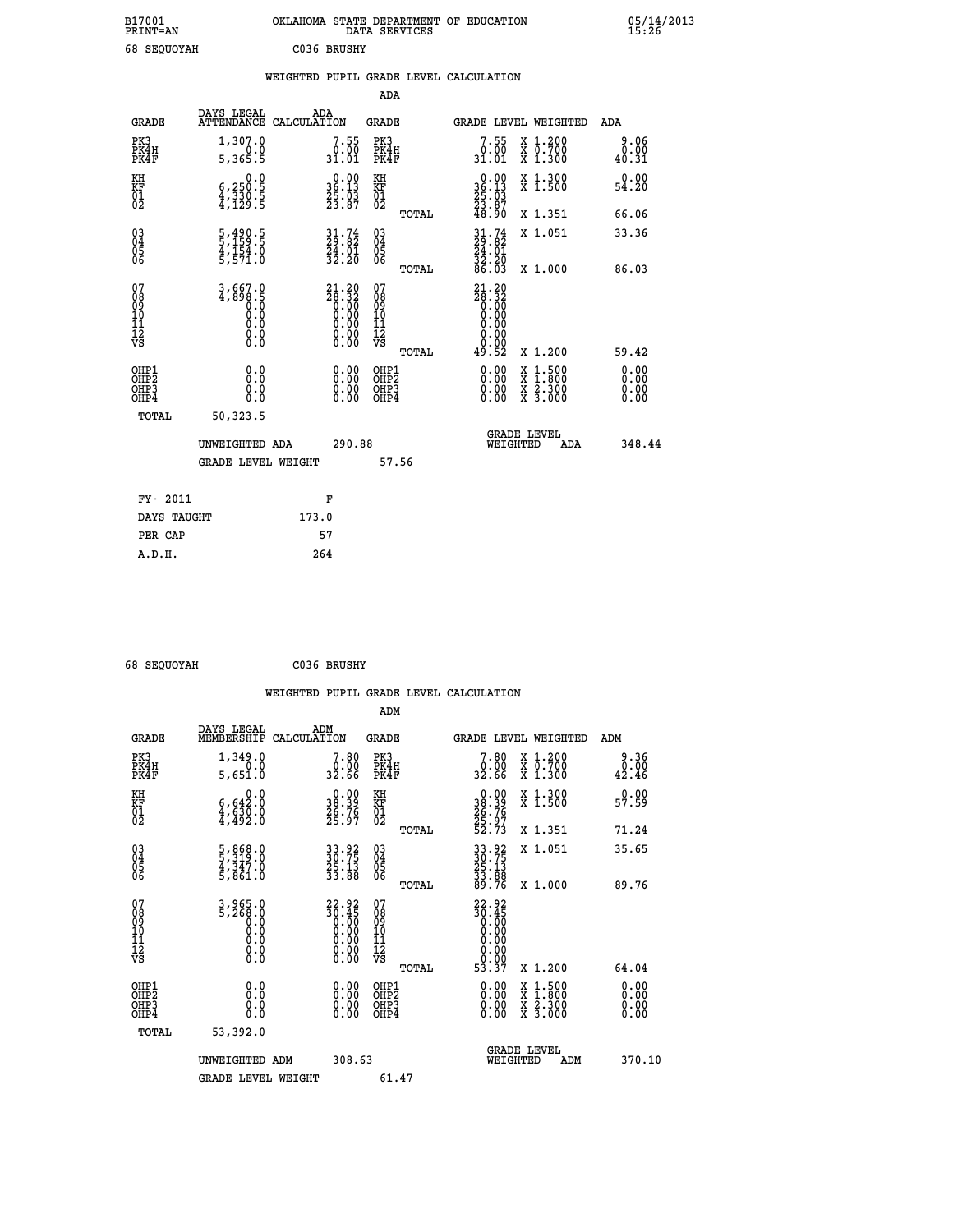| B17001<br>PRINT=AN | OKLAHOMA STATE DEPARTMENT OF EDUCATION<br>DATA SERVICES | 05/14/2013<br>15:26 |
|--------------------|---------------------------------------------------------|---------------------|
| 68 SEQUOYAH        | C050 BELFONTE                                           |                     |

|                                                                    |                                                                         | WEIGHTED PUPIL GRADE LEVEL CALCULATION                                                             |                                                 |                                                                              |                               |                               |
|--------------------------------------------------------------------|-------------------------------------------------------------------------|----------------------------------------------------------------------------------------------------|-------------------------------------------------|------------------------------------------------------------------------------|-------------------------------|-------------------------------|
|                                                                    |                                                                         |                                                                                                    | ADA                                             |                                                                              |                               |                               |
| <b>GRADE</b>                                                       | DAYS LEGAL<br>ATTENDANCE                                                | ADA<br>CALCULATION                                                                                 | <b>GRADE</b>                                    | GRADE LEVEL WEIGHTED                                                         |                               | ADA                           |
| PK3<br>PK4H<br>PK4F                                                | 2,184.5<br>0.0<br>2,607.5                                               | 12.48<br>$\frac{1}{14}$ .00                                                                        | PK3<br>PK4H<br>PK4F                             | 12.48<br>$\frac{75.00}{14.90}$                                               | X 1.200<br>X 0.700<br>X 1.300 | 14.98<br>$\frac{0.00}{19.37}$ |
| KH<br>KF<br>01<br>02                                               | $\begin{smallmatrix}&&&0.0\\5,720.5\\2,745.0\\4,427.5\end{smallmatrix}$ | $\begin{smallmatrix} 0.00\\ 32.69\\ 15.69\\ 25.30 \end{smallmatrix}$                               | KH<br>KF<br>01<br>02                            | $\begin{smallmatrix} 0.00\\ 32.69\\ 15.69\\ 25.30\\ 40.99 \end{smallmatrix}$ | X 1.300<br>X 1.500            | 0.00<br>49.04                 |
|                                                                    |                                                                         |                                                                                                    | TOTAL                                           |                                                                              | X 1.351                       | 55.38                         |
| $\begin{smallmatrix} 03 \\[-4pt] 04 \end{smallmatrix}$<br>Ŏ5<br>ŎĞ | $\frac{4}{1}$ , $\frac{391}{96}$ ; 5<br>$\frac{3}{2}, \frac{7}{817}.0$  | $25.09$<br>$11.12$<br>$\frac{21.18}{16.10}$                                                        | $\substack{03 \\ 04}$<br>05<br>06               | $25.09$<br>$11.12$<br>$\frac{21.18}{16.10}$<br>$48.40$                       | X 1.051                       | 26.37                         |
|                                                                    |                                                                         |                                                                                                    | TOTAL                                           |                                                                              | X 1.000                       | 48.40                         |
| 07<br>08<br>09<br>101<br>112<br>VS                                 | $2, 119.5$<br>$3, 403.5$<br>$0.0$<br>$0.0$<br>0.0<br>$\S.$ $\S$         | $12.11$<br>$19.45$<br>0.00<br>0.00<br>0.00<br>$\begin{smallmatrix} 0.00 \\ 0.00 \end{smallmatrix}$ | 07<br>08<br>09<br>11<br>11<br>12<br>VS<br>TOTAL | $12.11$<br>$19.45$<br>$0.00$<br>$0.00$<br>0.00<br>0.00<br>31.56              | X 1.200                       | 37.87                         |
| OHP1<br>OHP2<br>OHP3<br>OHP4                                       | 0.0<br>$0.\overline{0}$<br>Ō.Ō                                          | 0.00<br>$\begin{smallmatrix} 0.00 \ 0.00 \end{smallmatrix}$                                        | OHP1<br>OHP2<br>OHP3<br>OHP4                    | 0.00<br>0.00<br>0.00                                                         | X 1:500<br>X 2.300<br>X 3.000 | 0.00<br>Ō.ŎŎ<br>0.00<br>0.00  |
| <b>TOTAL</b>                                                       | 36,069.0                                                                |                                                                                                    |                                                 |                                                                              |                               |                               |
|                                                                    | UNWEIGHTED ADA                                                          | 206.11                                                                                             |                                                 | <b>GRADE LEVEL</b><br>WEIGHTED                                               | ADA                           | 251.41                        |
|                                                                    | <b>GRADE LEVEL WEIGHT</b>                                               |                                                                                                    | 45.30                                           |                                                                              |                               |                               |
| FY- 2011                                                           |                                                                         | F                                                                                                  |                                                 |                                                                              |                               |                               |
| DAYS TAUGHT                                                        |                                                                         | 175.0                                                                                              |                                                 |                                                                              |                               |                               |
| PER CAP                                                            |                                                                         | 77                                                                                                 |                                                 |                                                                              |                               |                               |

 **A.D.H. 203**

 **ADM**

 **68 SEQUOYAH C050 BELFONTE**

| <b>GRADE</b>                                          | DAYS LEGAL<br>MEMBERSHIP                                                               | ADM<br>CALCULATION                                                                                     | <b>GRADE</b>                                  |       |                                                                  | GRADE LEVEL WEIGHTED                                                                             | ADM                          |
|-------------------------------------------------------|----------------------------------------------------------------------------------------|--------------------------------------------------------------------------------------------------------|-----------------------------------------------|-------|------------------------------------------------------------------|--------------------------------------------------------------------------------------------------|------------------------------|
| PK3<br>PK4H<br>PK4F                                   | 2,319.0<br>0.0<br>2,756.0                                                              | 13.25<br>$\frac{0.00}{15.75}$                                                                          | PK3<br>PK4H<br>PK4F                           |       | 13.25<br>0.00<br>15.75                                           | X 1.200<br>X 0.700<br>X 1.300                                                                    | 15.90<br>0.00<br>20.48       |
| KH<br>KF<br>01<br>02                                  | 0.0<br>$\frac{6}{2}, \frac{3}{9} \frac{5}{5} \frac{2}{2} \cdot \frac{0}{0}$<br>4,815.0 | $36.15$<br>$36.15$<br>$16.87$<br>$27.51$                                                               | KH<br>KF<br>01<br>02                          |       | 0.00<br>36:15<br>16:87<br>27:51                                  | X 1.300<br>X 1.500                                                                               | 0.00<br>54.23                |
|                                                       |                                                                                        |                                                                                                        |                                               | TOTAL | 44.38                                                            | X 1.351                                                                                          | 59.96                        |
| $\begin{matrix} 03 \\ 04 \\ 05 \\ 06 \end{matrix}$    | $\frac{4}{2}, \frac{699}{117}$ .0<br>3,844.0<br>2,957.0                                | $26.85$<br>$12.10$<br>$\frac{\bar{2}\bar{1} \cdot \bar{9} \tilde{7}}{16.90}$                           | 030404<br>06                                  |       | $26.85$<br>$12.10$<br>$21.97$<br>$16.90$<br>$50.97$              | X 1.051                                                                                          | 28.22                        |
|                                                       |                                                                                        |                                                                                                        |                                               | TOTAL |                                                                  | X 1.000                                                                                          | 50.97                        |
| 07<br>08<br>09<br>101<br>11<br>12<br>VS               | 2,160.0<br>3,587.0<br>0.0<br>0.0<br>Ō.Ō<br>$\S.$ $\S$                                  | $\begin{smallmatrix} 12.34 \\ 20.50 \\ 0.00 \\ 0.00 \\ 0.00 \\ 0.00 \\ 0.00 \\ 0.00 \end{smallmatrix}$ | 07<br>08<br>09<br>001<br>11<br>11<br>12<br>VS |       | $\begin{smallmatrix} 12.34\ 20.50\ 0.00\ 0.00 \end{smallmatrix}$ |                                                                                                  |                              |
|                                                       |                                                                                        |                                                                                                        |                                               | TOTAL |                                                                  | X 1.200                                                                                          | 39.41                        |
| OHP1<br>OH <sub>P</sub> 2<br>OH <sub>P3</sub><br>OHP4 | 0.0<br>0.0<br>Ō.Ō                                                                      | 0.00<br>0.00<br>0.00                                                                                   | OHP1<br>OHP <sub>2</sub><br>OHP3<br>OHP4      |       | 0.00<br>0.00<br>0.00                                             | $\begin{smallmatrix} x & 1 & 500 \\ x & 1 & 800 \\ x & 2 & 300 \\ x & 3 & 000 \end{smallmatrix}$ | 0.00<br>0.00<br>0.00<br>0.00 |
| TOTAL                                                 | 38,532.0                                                                               |                                                                                                        |                                               |       |                                                                  |                                                                                                  |                              |
|                                                       | UNWEIGHTED                                                                             | 220.19<br>ADM                                                                                          |                                               |       | WEIGHTED                                                         | <b>GRADE LEVEL</b><br>ADM                                                                        | 269.17                       |
|                                                       | <b>GRADE LEVEL WEIGHT</b>                                                              |                                                                                                        | 48.98                                         |       |                                                                  |                                                                                                  |                              |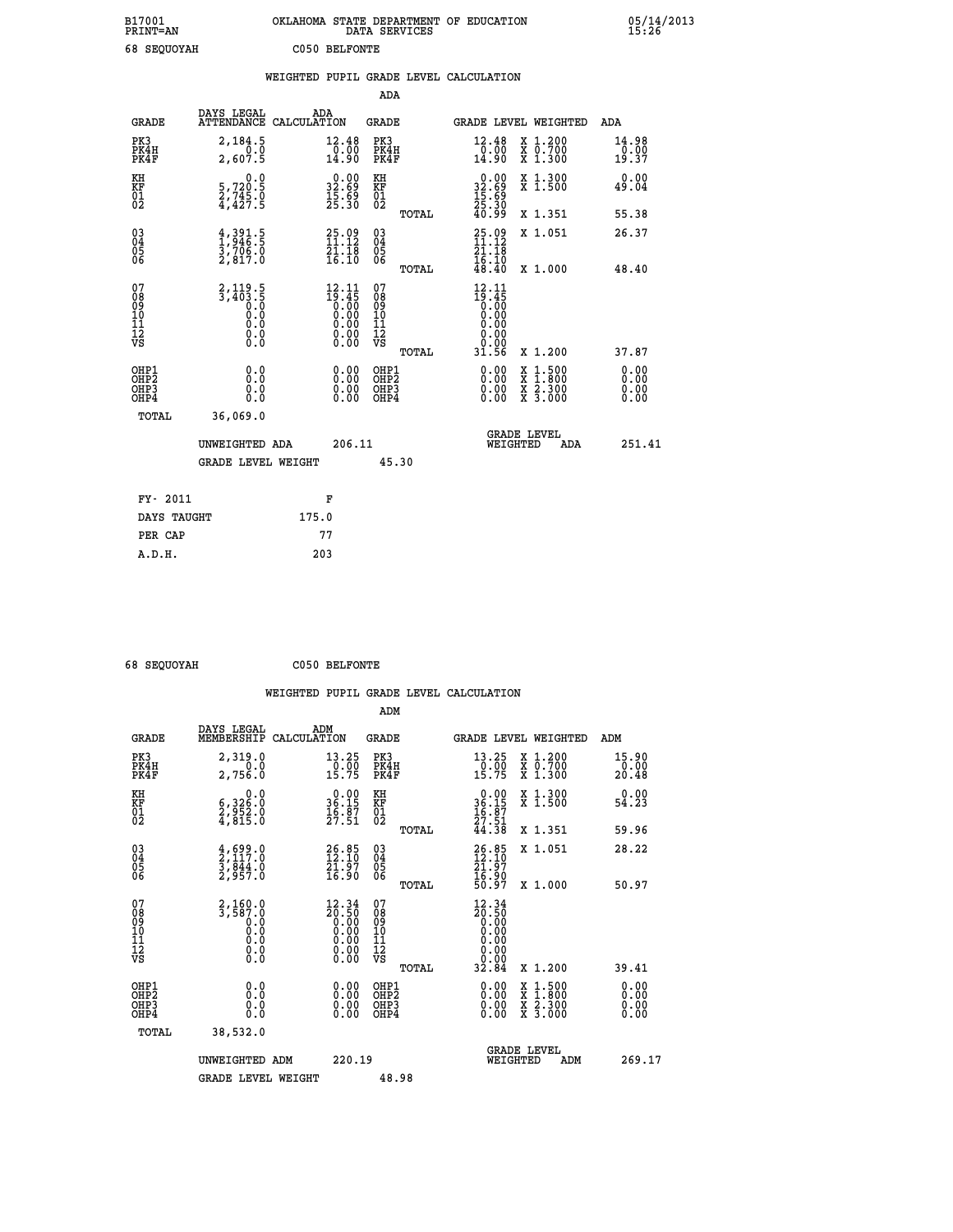| B17001<br><b>PRINT=AN</b> | OKLAHOMA STATE DEPARTMENT OF EDUCATION<br>DATA SERVICES | 05/14/2013<br>15:26 |
|---------------------------|---------------------------------------------------------|---------------------|
| 68 SEOUOYAH               | C068 MOFFETT                                            |                     |

|                                              |                                                                                          |       |                                                                                                                                                                                                                                                                                                                                                |                                                      |       | WEIGHTED PUPIL GRADE LEVEL CALCULATION        |                                                                                                                                           |                              |
|----------------------------------------------|------------------------------------------------------------------------------------------|-------|------------------------------------------------------------------------------------------------------------------------------------------------------------------------------------------------------------------------------------------------------------------------------------------------------------------------------------------------|------------------------------------------------------|-------|-----------------------------------------------|-------------------------------------------------------------------------------------------------------------------------------------------|------------------------------|
|                                              |                                                                                          |       |                                                                                                                                                                                                                                                                                                                                                | <b>ADA</b>                                           |       |                                               |                                                                                                                                           |                              |
| <b>GRADE</b>                                 | DAYS LEGAL<br>ATTENDANCE CALCULATION                                                     |       | ADA                                                                                                                                                                                                                                                                                                                                            | GRADE                                                |       |                                               | GRADE LEVEL WEIGHTED                                                                                                                      | ADA                          |
| PK3<br>PK4H<br>PK4F                          | 4,634.0<br>9,365.0                                                                       |       | 26.94<br>$\frac{0.00}{54.45}$                                                                                                                                                                                                                                                                                                                  | PK3<br>PK4H<br>PK4F                                  |       | $26.94\n0.00\n54.45$                          | X 1.200<br>X 0.700<br>X 1.300                                                                                                             | 32.33<br>0.00<br>70.79       |
| KH<br>KF<br>01<br>02                         | 0.0<br>5,892:0<br>8,112:0<br>5,777:0                                                     |       | $\begin{smallmatrix} 0.00\\ 34.26\\ 47.16\\ 33.59 \end{smallmatrix}$                                                                                                                                                                                                                                                                           | KH<br>KF<br>01<br>02                                 |       | $0.00\n34.26\n47.16\n33.59\n80.75$            | X 1.300<br>X 1.500                                                                                                                        | 0.00<br>51.39                |
|                                              |                                                                                          |       |                                                                                                                                                                                                                                                                                                                                                |                                                      | TOTAL |                                               | X 1.351                                                                                                                                   | 109.09                       |
| 03<br>04<br>05<br>06                         | $6,497.0$<br>$5,449.0$<br>$5,421.0$<br>$3,116.0$                                         |       | $37.77$<br>$37.49$<br>$31.52$<br>$18.12$                                                                                                                                                                                                                                                                                                       | 03<br>04<br>05<br>06                                 |       | $37.77$<br>$37.49$<br>$31.52$<br>18.12        | X 1.051                                                                                                                                   | 39.70                        |
|                                              |                                                                                          |       |                                                                                                                                                                                                                                                                                                                                                |                                                      | TOTAL | 87.13                                         | X 1.000                                                                                                                                   | 87.13                        |
| 07<br>08<br>09<br>01<br>11<br>11<br>12<br>VS | 2,638.0<br>2,465.0<br>$\begin{smallmatrix} 0.0 & 0 \ 0.0 & 0 \end{smallmatrix}$<br>$\S.$ |       | $\begin{smallmatrix} 15 & 34 \\ 14 & 33 \\ 0 & 00 \\ 0 & 00 \\ 0 & 00 \\ 0 & 00 \\ 0 & 00 \\ 0 & 00 \\ 0 & 00 \\ 0 & 00 \\ 0 & 00 \\ 0 & 00 \\ 0 & 0 \\ 0 & 0 \\ 0 & 0 \\ 0 & 0 \\ 0 & 0 \\ 0 & 0 \\ 0 & 0 \\ 0 & 0 \\ 0 & 0 \\ 0 & 0 \\ 0 & 0 \\ 0 & 0 \\ 0 & 0 \\ 0 & 0 \\ 0 & 0 \\ 0 & 0 \\ 0 & 0 \\ 0 & 0 \\ 0 & 0 \\ 0 & 0 \\ 0 & 0 \\ 0$ | 07<br>08<br>09<br>11<br>11<br>12<br>VS               |       | 15.34<br>$\frac{14.33}{0.00}$<br>0.00<br>0.00 |                                                                                                                                           |                              |
|                                              |                                                                                          |       |                                                                                                                                                                                                                                                                                                                                                |                                                      | TOTAL | 29.67                                         | X 1.200                                                                                                                                   | 35.60                        |
| OHP1<br>OH <sub>P</sub> 2<br>OHP3<br>OHP4    | 0.0<br>0.0<br>0.0                                                                        |       | 0.00<br>0.00<br>0.00                                                                                                                                                                                                                                                                                                                           | OHP1<br>OH <sub>P</sub> <sub>2</sub><br>OHP3<br>OHP4 |       | 0.00<br>0.00<br>0.00                          | $\begin{smallmatrix} \mathtt{X} & 1\cdot500\\ \mathtt{X} & 1\cdot800\\ \mathtt{X} & 2\cdot300\\ \mathtt{X} & 3\cdot000 \end{smallmatrix}$ | 0.00<br>0.00<br>0.00<br>0.00 |
| TOTAL                                        | 60,366.0                                                                                 |       |                                                                                                                                                                                                                                                                                                                                                |                                                      |       |                                               |                                                                                                                                           |                              |
|                                              | UNWEIGHTED ADA                                                                           |       | 350.97                                                                                                                                                                                                                                                                                                                                         |                                                      |       | WEIGHTED                                      | <b>GRADE LEVEL</b><br>ADA                                                                                                                 | 426.03                       |
|                                              | <b>GRADE LEVEL WEIGHT</b>                                                                |       |                                                                                                                                                                                                                                                                                                                                                |                                                      | 75.06 |                                               |                                                                                                                                           |                              |
| FY- 2011                                     |                                                                                          |       | F                                                                                                                                                                                                                                                                                                                                              |                                                      |       |                                               |                                                                                                                                           |                              |
| DAYS TAUGHT                                  |                                                                                          | 172.0 |                                                                                                                                                                                                                                                                                                                                                |                                                      |       |                                               |                                                                                                                                           |                              |
| PER CAP                                      |                                                                                          |       | 0                                                                                                                                                                                                                                                                                                                                              |                                                      |       |                                               |                                                                                                                                           |                              |
| A.D.H.                                       |                                                                                          |       | $\mathbf{0}$                                                                                                                                                                                                                                                                                                                                   |                                                      |       |                                               |                                                                                                                                           |                              |

 **68 SEQUOYAH C068 MOFFETT**

 **A.D.H. 0**

|                                                    |                                                                     |                                                                                   | ADM                                                 |       |                                                                                                                                                                                                                                                                                |                                          |                         |
|----------------------------------------------------|---------------------------------------------------------------------|-----------------------------------------------------------------------------------|-----------------------------------------------------|-------|--------------------------------------------------------------------------------------------------------------------------------------------------------------------------------------------------------------------------------------------------------------------------------|------------------------------------------|-------------------------|
| <b>GRADE</b>                                       | DAYS LEGAL<br>MEMBERSHIP                                            | ADM<br>CALCULATION                                                                | <b>GRADE</b>                                        |       |                                                                                                                                                                                                                                                                                | GRADE LEVEL WEIGHTED                     | ADM                     |
| PK3<br>PK4H<br>PK4F                                | 4,816.0<br>0.0<br>9,950.0                                           | 28.00<br>$\frac{0.00}{57.85}$                                                     | PK3<br>PK4H<br>PK4F                                 |       | $\begin{smallmatrix} 28.00\\ 0.00\\ 57.85 \end{smallmatrix}$                                                                                                                                                                                                                   | X 1.200<br>X 0.700<br>X 1.300            | 33.60<br>-ŏ:ŏŏ<br>75.21 |
| KH<br>KF<br>01<br>02                               | 0.0<br>6,151.0<br>8,430.0<br>6,021.0                                | $0.00$<br>35.76<br>$\frac{49.01}{35.01}$                                          | KH<br>KF<br>01<br>02                                |       | $0.0035.7649.0135.0184.02$                                                                                                                                                                                                                                                     | X 1.300<br>X 1.500                       | 0.00<br>53.64           |
|                                                    |                                                                     |                                                                                   |                                                     | TOTAL |                                                                                                                                                                                                                                                                                | X 1.351                                  | 113.51                  |
| $\begin{matrix} 03 \\ 04 \\ 05 \\ 06 \end{matrix}$ | $6, 737.0$<br>$5, 639.0$<br>$5, 651.0$<br>$3, 213.0$                | 39.17<br>38.60<br>32.85<br>18.68                                                  | $\begin{array}{c} 03 \\ 04 \\ 05 \\ 06 \end{array}$ |       | 38.47<br>38.60<br>32.85<br>18.68<br>90.13                                                                                                                                                                                                                                      | X 1.051                                  | 41.17                   |
|                                                    |                                                                     |                                                                                   |                                                     | TOTAL |                                                                                                                                                                                                                                                                                | X 1.000                                  | 90.13                   |
| 07<br>08<br>09<br>01<br>11<br>11<br>12<br>VS       | $2,837.0$<br>$2,610.0$<br>$0.0$<br>$0.0$<br>$0.0$<br>$0.0$<br>$0.0$ | $\begin{smallmatrix} 16.49\\15.17\\0.00\\0.00\\0.00\\0.00\\0.00\end{smallmatrix}$ | 07<br>08<br>09<br>001<br>11<br>11<br>12<br>VS       | TOTAL | $16.49$<br>$15.17$<br>$0.00$<br>$0.00$<br>$0.00$<br>0.00<br>31.66                                                                                                                                                                                                              | X 1.200                                  | 37.99                   |
| OHP1<br>OHP2<br>OH <sub>P3</sub><br>OHP4           | 0.0<br>0.000                                                        | $\begin{smallmatrix} 0.00 \ 0.00 \ 0.00 \ 0.00 \end{smallmatrix}$                 | OHP1<br>OHP2<br>OHP3<br>OHP4                        |       | $\begin{smallmatrix} 0.00 & 0.00 & 0.00 & 0.00 & 0.00 & 0.00 & 0.00 & 0.00 & 0.00 & 0.00 & 0.00 & 0.00 & 0.00 & 0.00 & 0.00 & 0.00 & 0.00 & 0.00 & 0.00 & 0.00 & 0.00 & 0.00 & 0.00 & 0.00 & 0.00 & 0.00 & 0.00 & 0.00 & 0.00 & 0.00 & 0.00 & 0.00 & 0.00 & 0.00 & 0.00 & 0.0$ | X 1:500<br>X 1:800<br>X 2:300<br>X 3:000 | 0.00<br>0.00<br>0.00    |
| TOTAL                                              | 63,055.0                                                            |                                                                                   |                                                     |       |                                                                                                                                                                                                                                                                                |                                          |                         |
|                                                    | UNWEIGHTED ADM                                                      |                                                                                   | 366.59                                              |       | WEIGHTED                                                                                                                                                                                                                                                                       | <b>GRADE LEVEL</b><br>ADM                | 445.25                  |
|                                                    | <b>GRADE LEVEL WEIGHT</b>                                           |                                                                                   | 78.66                                               |       |                                                                                                                                                                                                                                                                                |                                          |                         |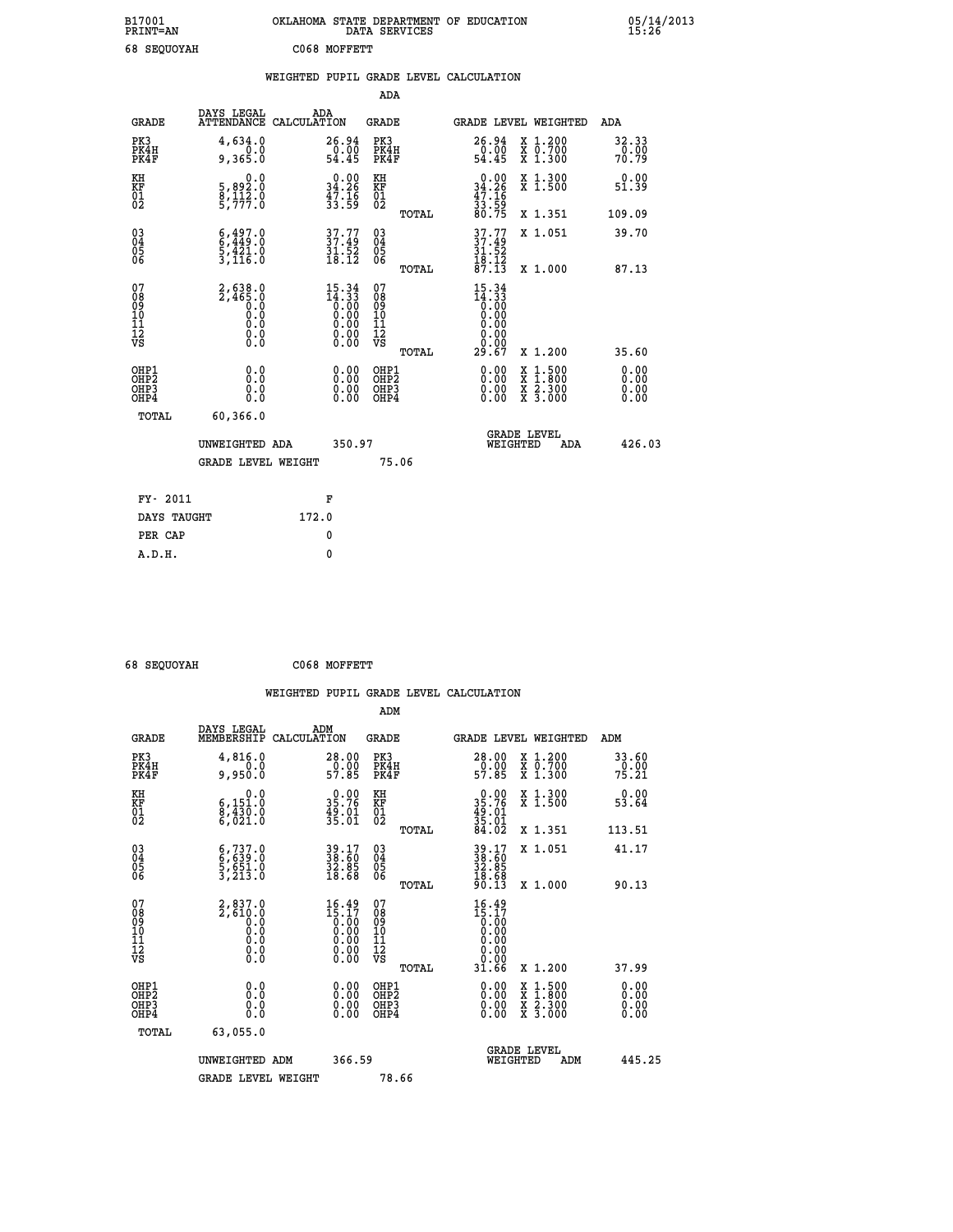| B17001<br><b>PRINT=AN</b> | OKLAHOMA STATE DEPARTMENT OF EDUCATION<br>DATA SERVICES | 05/14/2013<br>15:26 |
|---------------------------|---------------------------------------------------------|---------------------|
| 68 SEQUOYAH               | I001 SALLISAW                                           |                     |

|                                                                    |                                                                                                                                                         |                                                                                   | ADA                                       |       |                                                                             |                                                                                                  |                               |
|--------------------------------------------------------------------|---------------------------------------------------------------------------------------------------------------------------------------------------------|-----------------------------------------------------------------------------------|-------------------------------------------|-------|-----------------------------------------------------------------------------|--------------------------------------------------------------------------------------------------|-------------------------------|
| <b>GRADE</b>                                                       | DAYS LEGAL                                                                                                                                              | ADA<br>ATTENDANCE CALCULATION                                                     | <b>GRADE</b>                              |       |                                                                             | GRADE LEVEL WEIGHTED                                                                             | ADA                           |
| PK3<br>PK4H<br>PK4F                                                | 1,443.0<br>0.0<br>18,946.5                                                                                                                              | $\begin{smallmatrix}8.59\0.00\\112.78\end{smallmatrix}$                           | PK3<br>PK4H<br>PK4F                       |       | $\begin{smallmatrix}8.59\0.00\\112.78\end{smallmatrix}$                     | X 1.200<br>X 0.700<br>X 1.300                                                                    | 10.31<br>0.00<br>146.61       |
| KH<br><b>KF</b><br>01<br>02                                        | 0.0<br>25,006:0<br>30,646:5<br>22,273:5                                                                                                                 | $0.00$<br>148.85<br>$\frac{182.42}{132.58}$                                       | KH<br>KF<br>01<br>02                      |       | 0.00<br>148:85<br>182:42<br>132:58<br>315:00                                | X 1.300<br>X 1.500                                                                               | 0.00<br>223.28                |
|                                                                    |                                                                                                                                                         |                                                                                   |                                           | TOTAL |                                                                             | X 1.351                                                                                          | 425.57                        |
| $\begin{smallmatrix} 03 \\[-4pt] 04 \end{smallmatrix}$<br>05<br>06 | $24,981.0$<br>$22,559.0$<br>22,415.0<br>21,126.0                                                                                                        | $\begin{array}{l} 143\cdot 34\\134\cdot 28\\133\cdot 42\\125\cdot 75 \end{array}$ | $\substack{03 \\ 04}$<br>05<br>06         |       | $143.34134.28133.42125.75393.45$                                            | X 1.051                                                                                          | 150.65                        |
|                                                                    |                                                                                                                                                         |                                                                                   |                                           | TOTAL |                                                                             | X 1.000                                                                                          | 393.45                        |
| 07<br>08<br>09<br>11<br>11<br>12<br>VS                             | $\begin{smallmatrix} 23\,,758\,.\,0\\ 20\,,727\,. \,0\\ 27\,,937\,. \,0\\ 24\,,523\,. \,0\\ 21\,,789\,. \,5\\ 20\,,447\,. \,5\\ 0\,. \end{smallmatrix}$ | 141.42<br>$123.38$<br>$166.29$<br>$145.97$<br>$129.70$<br>$121.71$<br>$0.00$      | 07<br>08<br>09<br>11<br>11<br>12<br>VS    |       | 141.42<br>$123.38$<br>$166.29$<br>$145.97$<br>$129.70$<br>$12.71$<br>$0.09$ |                                                                                                  |                               |
|                                                                    |                                                                                                                                                         |                                                                                   |                                           | TOTAL | 828.47                                                                      | X 1.200                                                                                          | 994.16                        |
| OHP1<br>OH <sub>P2</sub><br>OH <sub>P3</sub><br>OH <sub>P4</sub>   | 5, 163.5<br>0.0<br>0.0                                                                                                                                  | 30.74<br>0.00<br>0.00<br>0.00                                                     | OHP1<br>OH <sub>P</sub> 2<br>OHP3<br>OHP4 |       | 30.74<br>0.00<br>0.00<br>0.00                                               | $\begin{smallmatrix} x & 1 & 500 \\ x & 1 & 800 \\ x & 2 & 300 \\ x & 3 & 000 \end{smallmatrix}$ | 46.11<br>0.00<br>0.00<br>0.00 |
| TOTAL                                                              | 332,842.0                                                                                                                                               |                                                                                   |                                           |       |                                                                             |                                                                                                  |                               |
|                                                                    | UNWEIGHTED ADA                                                                                                                                          | 1,981.22                                                                          |                                           |       |                                                                             | <b>GRADE LEVEL</b><br>WEIGHTED<br>ADA                                                            | 2,390.14                      |
|                                                                    | <b>GRADE LEVEL WEIGHT</b>                                                                                                                               |                                                                                   | 408.92                                    |       |                                                                             |                                                                                                  |                               |
| FY- 2011                                                           |                                                                                                                                                         | F                                                                                 |                                           |       |                                                                             |                                                                                                  |                               |
| DAYS TAUGHT                                                        |                                                                                                                                                         | 168.0                                                                             |                                           |       |                                                                             |                                                                                                  |                               |
| PER CAP                                                            |                                                                                                                                                         | 46                                                                                |                                           |       |                                                                             |                                                                                                  |                               |

 **68 SEQUOYAH I001 SALLISAW**

 **A.D.H. 1,674**

|                                                       |                                                                             |                                                                         | ADM                                                |                                                                                   |                                          |                               |
|-------------------------------------------------------|-----------------------------------------------------------------------------|-------------------------------------------------------------------------|----------------------------------------------------|-----------------------------------------------------------------------------------|------------------------------------------|-------------------------------|
| <b>GRADE</b>                                          | DAYS LEGAL<br>MEMBERSHIP                                                    | ADM<br>CALCULATION                                                      | <b>GRADE</b>                                       | GRADE LEVEL WEIGHTED                                                              |                                          | ADM                           |
| PK3<br>PK4H<br>PK4F                                   | 1,451.0<br>0.0<br>20,891.0                                                  | 8.64<br>0.00<br>124.35                                                  | PK3<br>PK4H<br>PK4F                                | 8.64<br>0.00<br>124.35                                                            | X 1.200<br>X 0.700<br>X 1.300            | 10.37<br>0.00<br>161.66       |
| KH<br>KF<br>01<br>02                                  | 0.0<br>27,158.0<br>32,710.0<br>23,661.0                                     | $\begin{smallmatrix} &0.00\\ 161.65\\ 194.70\\ 140.84\end{smallmatrix}$ | KH<br>KF<br>01<br>02                               | 0.00<br>161.65<br>194.70<br>140.84<br>335.54                                      | X 1.300<br>X 1.500                       | 0.00<br>242.48                |
|                                                       |                                                                             |                                                                         | TOTAL                                              |                                                                                   | X 1.351                                  | 453.31                        |
| 03<br>04<br>05<br>06                                  | 25,539.0<br>23,898.0<br>23,776.0<br>22,037.0                                | 152.02<br>$\frac{1}{4}$ $\frac{1}{3}$ $\frac{1}{1}$ $\frac{5}{2}$       | $\begin{matrix} 03 \\ 04 \\ 05 \\ 06 \end{matrix}$ | 152.92<br>141.52                                                                  | X 1.051                                  | 159.77                        |
|                                                       |                                                                             |                                                                         | TOTAL                                              | $\frac{1}{4}$ $\frac{3}{4}$ $\frac{1}{4}$ $\frac{7}{9}$ $\frac{7}{4}$             | X 1.000                                  | 414.94                        |
| 07<br>08<br>09<br>101<br>112<br>VS                    | 25,177.0<br>22,202.0<br>30,327.0<br>27,162.0<br>23,614.0<br>22,314.0<br>Ō.Ŏ | $149.86$<br>$132.15$<br>$180.52$<br>161:68<br>140:56<br>132:82<br>0.00  | 07<br>08<br>09<br>11<br>11<br>12<br>VS<br>TOTAL    | $149.86$<br>$132.15$<br>$180.52$<br>$161.68$<br>$\frac{140.56}{132.82}$<br>897.59 | X 1.200                                  | 1,077.11                      |
| OHP1<br>OH <sub>P</sub> 2<br>OH <sub>P3</sub><br>OHP4 | 5, 193.0<br>0.0<br>0.000                                                    | 30.91<br>0.00                                                           | OHP1<br>OHP2<br>OHP3<br>OHP4                       | 30.91<br>$0.00$<br>0.00<br>0.00                                                   | X 1:500<br>X 1:800<br>X 2:300<br>X 3:000 | 46.37<br>0.00<br>0.00<br>0.00 |
| TOTAL                                                 | 357,110.0                                                                   |                                                                         |                                                    |                                                                                   |                                          |                               |
|                                                       | UNWEIGHTED ADM                                                              | 2,125.64                                                                |                                                    | <b>GRADE LEVEL</b><br>WEIGHTED                                                    | ADM                                      | 2,566.01                      |
|                                                       | <b>GRADE LEVEL WEIGHT</b>                                                   |                                                                         | 440.37                                             |                                                                                   |                                          |                               |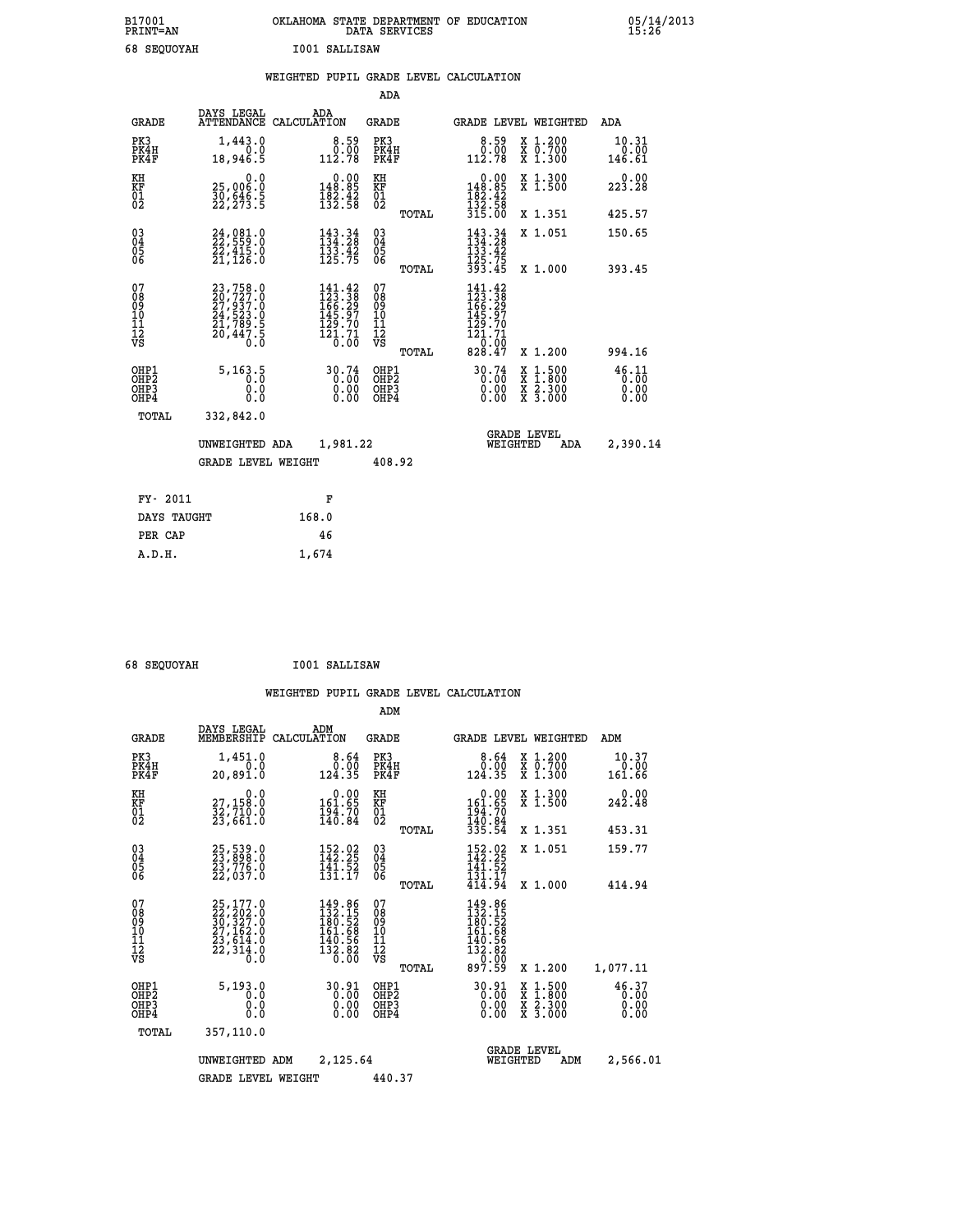| B17001<br><b>PRINT=AN</b> | OKLAHOMA STATE DEPARTMENT OF EDUCATION<br><b>SERVICES</b><br>DATA | 05/14/2013<br>15:26 |
|---------------------------|-------------------------------------------------------------------|---------------------|
| c o<br>CEOUVAU            | TOOQ WINN                                                         |                     |

| 68 SEQUOYAH                                        |                                                                                                                                                                              |       | I002 VIAN                                                             |                                                      |       |                                                                               |                                                                                                                                      |                            |
|----------------------------------------------------|------------------------------------------------------------------------------------------------------------------------------------------------------------------------------|-------|-----------------------------------------------------------------------|------------------------------------------------------|-------|-------------------------------------------------------------------------------|--------------------------------------------------------------------------------------------------------------------------------------|----------------------------|
|                                                    |                                                                                                                                                                              |       |                                                                       |                                                      |       | WEIGHTED PUPIL GRADE LEVEL CALCULATION                                        |                                                                                                                                      |                            |
|                                                    |                                                                                                                                                                              |       |                                                                       | ADA                                                  |       |                                                                               |                                                                                                                                      |                            |
| <b>GRADE</b>                                       | DAYS LEGAL<br>ATTENDANCE CALCULATION                                                                                                                                         |       | ADA                                                                   | <b>GRADE</b>                                         |       |                                                                               | GRADE LEVEL WEIGHTED                                                                                                                 | ADA                        |
| PK3<br>PK4H<br>PK4F                                | 4,054.0<br>8,145.0                                                                                                                                                           |       | 24.28<br>$\frac{0.00}{48.77}$                                         | PK3<br>PK4H<br>PK4F                                  |       | 24.28<br>$\frac{0.00}{48.77}$                                                 | X 1.200<br>X 0.700<br>X 1.300                                                                                                        | 29.14<br>$\frac{5}{63.40}$ |
| KH<br>KF<br>01<br>02                               | $\begin{smallmatrix}&&&0.0\\10,965.5\\15,580.5\\11,066.0\end{smallmatrix}$                                                                                                   |       | $\begin{smallmatrix} 0.00\\ 65.66\\ 93.30\\ 66.26 \end{smallmatrix}$  | KH<br>KF<br>01<br>02                                 |       | $\begin{smallmatrix} &0.00\\ 65.66\\ 93.30\\ 66.26\\ 159.56\end{smallmatrix}$ | X 1.300<br>X 1.500                                                                                                                   | 0.00<br>98.49              |
|                                                    |                                                                                                                                                                              |       |                                                                       |                                                      | TOTAL |                                                                               | X 1.351                                                                                                                              | 215.57                     |
| $\begin{matrix} 03 \\ 04 \\ 05 \\ 06 \end{matrix}$ | 11,054.5<br>11,016.0<br>ĪĪ,1ē7.ŏ<br>10,202.0                                                                                                                                 |       | $\begin{smallmatrix} 66.19\\ 70.75\\ 66.87\\ 61.09 \end{smallmatrix}$ | $\begin{matrix} 03 \\ 04 \\ 05 \\ 06 \end{matrix}$   |       | $\frac{66.19}{70.75}$<br>66.87                                                | X 1.051                                                                                                                              | 69.57                      |
|                                                    |                                                                                                                                                                              |       |                                                                       |                                                      | TOTAL | ۆة.}<br>198.71                                                                | X 1.000                                                                                                                              | 198.71                     |
| 07<br>08<br>09<br>101<br>11<br>17<br>VS            | $\begin{smallmatrix} 13\,, & 232\cdot 0\\ 13\,, & 665\cdot 0\\ 9\,, & 365\cdot 5\\ 12\,, & 108\cdot 0\\ 9\,, & 222\cdot 0\\ 9\,, & 660\cdot 5\\ 0\,\,, & 0\end{smallmatrix}$ |       | 79.23<br>81.83<br>56.11<br>56.11<br>72.94<br>55.50<br>59.17<br>50.00  | 07<br>08<br>09<br>11<br>11<br>12<br>VS               |       | 79.23<br>$\frac{61.83}{56.11}$<br>$\frac{72.94}{5}$<br>$\frac{55.50}{59.17}$  |                                                                                                                                      |                            |
|                                                    |                                                                                                                                                                              |       |                                                                       |                                                      | TOTAL | 404.78                                                                        | X 1.200                                                                                                                              | 485.74                     |
| OHP1<br>OHP2<br>OHP3<br>OHP4                       | 0.0<br>0.0<br>Ō.Ō                                                                                                                                                            |       |                                                                       | OHP1<br>OHP2<br>OHP <sub>3</sub><br>OHP <sub>4</sub> |       |                                                                               | $\begin{smallmatrix} \mathtt{X} & 1 & 500 \\ \mathtt{X} & 1 & 800 \\ \mathtt{X} & 2 & 300 \\ \mathtt{X} & 3 & 000 \end{smallmatrix}$ | 0.00<br>0.00<br>0.00       |
| TOTAL                                              | 161,304.0                                                                                                                                                                    |       |                                                                       |                                                      |       |                                                                               |                                                                                                                                      |                            |
|                                                    | UNWEIGHTED ADA                                                                                                                                                               |       | 967.95                                                                |                                                      |       |                                                                               | GRADE LEVEL<br>WEIGHTED<br>ADA                                                                                                       | 1,160.62                   |
|                                                    | <b>GRADE LEVEL WEIGHT</b>                                                                                                                                                    |       |                                                                       | 192.67                                               |       |                                                                               |                                                                                                                                      |                            |
| FY- 2011                                           |                                                                                                                                                                              |       | F                                                                     |                                                      |       |                                                                               |                                                                                                                                      |                            |
| DAYS TAUGHT                                        |                                                                                                                                                                              | 167.0 |                                                                       |                                                      |       |                                                                               |                                                                                                                                      |                            |
| PER CAP                                            |                                                                                                                                                                              |       | 57                                                                    |                                                      |       |                                                                               |                                                                                                                                      |                            |

 **68 SEQUOYAH I002 VIAN WEIGHTED PUPIL GRADE LEVEL CALCULATION ADM DAYS LEGAL ADM GRADE MEMBERSHIP CALCULATION GRADE GRADE LEVEL WEIGHTED ADM PK3 4,111.0 24.62 PK3 24.62 X 1.200 29.54 PK4H 0.0 0.00 PK4H 0.00 X 0.700 0.00 PK4F 8,554.0 51.22 PK4F 51.22 X 1.300 66.59 KH 0.0 0.00 KH 0.00 X 1.300 0.00 KF 11,341.0 67.91 KF 67.91 X 1.500 101.87 01 16,026.0 95.96 01 95.96 02 11,529.0 69.04 02 69.04 TOTAL 165.00 X 1.351 222.92 03 11,507.0 68.90 03 68.90 X 1.051 72.41 04 12,131.0 72.64 04 72.64 05 11,553.0 69.18 05 69.18 06 10,626.0 63.63 06 63.63 TOTAL 205.45 X 1.000 205.45**  $\begin{array}{cccc} 07 & 13,940.0 & 83.47 & 07 & 83.47 \ 08 & 14,303.0 & 85,65 & 08 & 85.65 \ 09 & 12,936.0 & 59.35 & 09 & 59.35 \ 10 & 12,936.0 & 58.49 & 11 & 58.31 \ 11 & 9,806.0 & 58.99 & 11 & 58.91 \ 12 & 10,321.0 & 63.14 & 12 & 63.14 \ 13 & 63.14 & 12 & 63.14 \$ **83.47** 07<br> **85.65** 08<br>
59.35 09<br>
77.90 10<br>
58.99 11<br>
63.14 12<br> **63.14** 58.99<br> **12**<br> **12**<br> **128**<br> **128**<br> **120**<br> **120**<br> **120**<br> **120**<br> **120**<br> **120**<br> **120**<br> **120**<br> **120**<br> **120**<br> **120**<br> **120**<br> **120**<br> **120**<br> **120**<br> **120**<br> **120 OHP1 0.0 0.00 OHP1 0.00 X 1.500 0.00 OHP2 0.0 0.00 OHP2 0.00 X 1.800 0.00 OHP3 0.0 0.00 OHP3 0.00 X 2.300 0.00 OHP4 0.0 0.00 OHP4 0.00 X 3.000 0.00 TOTAL 168,590.0 GRADE LEVEL UNWEIGHTED ADM 1,011.60 WEIGHTED ADM 1,212.98** GRADE LEVEL WEIGHT 201.38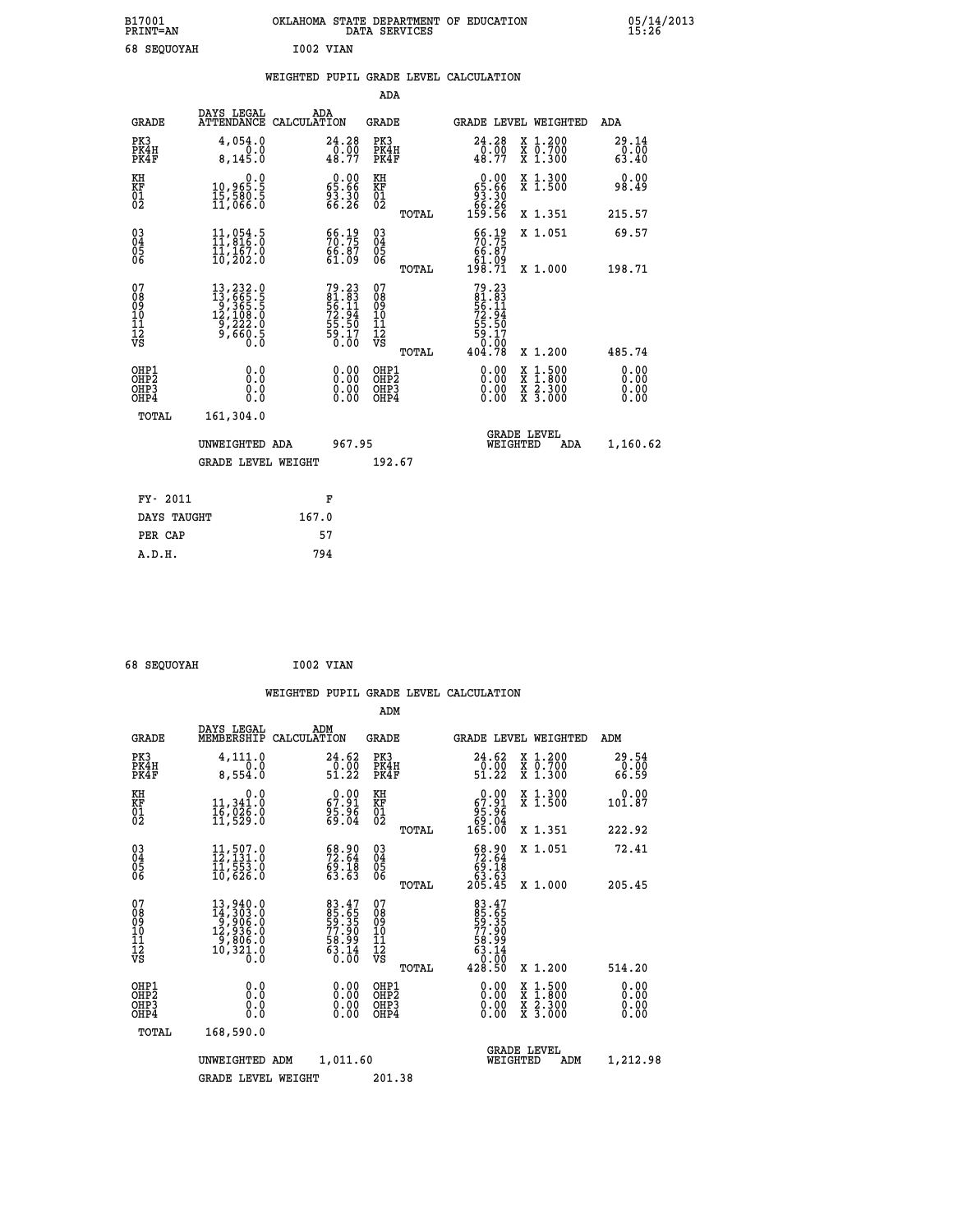| B17001<br>PRINT=AN    | OKLAHOMA STATE DEPARTMENT OF EDUCATION<br>DATA SERVICES | 05/14/2013<br>15:26 |
|-----------------------|---------------------------------------------------------|---------------------|
| 68<br><b>SEQUOYAH</b> | I003 MULDROW                                            |                     |

|  |  | WEIGHTED PUPIL GRADE LEVEL CALCULATION |
|--|--|----------------------------------------|
|  |  |                                        |

|                                |                                                                                                                                                                                                                                                                                     | ADA                                                                                                                                                                                                                                                |                                                                                                                                                              |                                                                                                                                                                                          |
|--------------------------------|-------------------------------------------------------------------------------------------------------------------------------------------------------------------------------------------------------------------------------------------------------------------------------------|----------------------------------------------------------------------------------------------------------------------------------------------------------------------------------------------------------------------------------------------------|--------------------------------------------------------------------------------------------------------------------------------------------------------------|------------------------------------------------------------------------------------------------------------------------------------------------------------------------------------------|
| DAYS LEGAL                     | ADA                                                                                                                                                                                                                                                                                 | GRADE                                                                                                                                                                                                                                              | <b>GRADE LEVEL WEIGHTED</b>                                                                                                                                  | ADA                                                                                                                                                                                      |
| 480.0<br>0.0<br>16,130.5       | 2.76<br>0:00<br>92:70                                                                                                                                                                                                                                                               | PK3<br>PK4H<br>PK4F                                                                                                                                                                                                                                | 2.76<br>X 1.200<br>X 0.700<br>X 1.300<br>00.00<br>92.70                                                                                                      | 3.31<br>0.00<br>120.51                                                                                                                                                                   |
| 0.0                            |                                                                                                                                                                                                                                                                                     |                                                                                                                                                                                                                                                    | X 1.300<br>X 1.500                                                                                                                                           | 0.00<br>144.69                                                                                                                                                                           |
|                                |                                                                                                                                                                                                                                                                                     | TOTAL                                                                                                                                                                                                                                              | X 1.351                                                                                                                                                      | 288.15                                                                                                                                                                                   |
|                                | $120.48$<br>$121.93$<br>$\frac{109.64}{116.04}$                                                                                                                                                                                                                                     | 03<br>04<br>05<br>06                                                                                                                                                                                                                               | $\frac{120.48}{121.93}$<br>X 1.051<br>$\frac{1}{1}\overline{0}\overline{9}\cdot\overline{6}\overline{4}\overline{4}$                                         | 126.62                                                                                                                                                                                   |
|                                |                                                                                                                                                                                                                                                                                     |                                                                                                                                                                                                                                                    |                                                                                                                                                              | 347.61                                                                                                                                                                                   |
|                                |                                                                                                                                                                                                                                                                                     | 08<br>09<br>11<br>11<br>12<br>VS<br>TOTAL                                                                                                                                                                                                          | X 1.200                                                                                                                                                      | 889.32                                                                                                                                                                                   |
| 0.0<br>0.0<br>$0.\overline{0}$ | 0.00<br>0.00                                                                                                                                                                                                                                                                        | OHP1<br>OHP <sub>2</sub><br>OHP3<br>OHP4                                                                                                                                                                                                           | 0.00<br>$\begin{smallmatrix} \mathtt{X} & 1 & 500 \\ \mathtt{X} & 1 & 800 \\ \mathtt{X} & 2 & 300 \\ \mathtt{X} & 3 & 000 \end{smallmatrix}$<br>0.00<br>0.00 | 0.00<br>0.00<br>0.00<br>0.00                                                                                                                                                             |
| 280,906.0                      |                                                                                                                                                                                                                                                                                     |                                                                                                                                                                                                                                                    |                                                                                                                                                              |                                                                                                                                                                                          |
|                                |                                                                                                                                                                                                                                                                                     |                                                                                                                                                                                                                                                    | <b>GRADE LEVEL</b><br>WEIGHTED<br>ADA                                                                                                                        | 1,920.21                                                                                                                                                                                 |
|                                |                                                                                                                                                                                                                                                                                     |                                                                                                                                                                                                                                                    |                                                                                                                                                              |                                                                                                                                                                                          |
|                                | F                                                                                                                                                                                                                                                                                   |                                                                                                                                                                                                                                                    |                                                                                                                                                              |                                                                                                                                                                                          |
|                                | 174.0                                                                                                                                                                                                                                                                               |                                                                                                                                                                                                                                                    |                                                                                                                                                              |                                                                                                                                                                                          |
|                                | 48                                                                                                                                                                                                                                                                                  |                                                                                                                                                                                                                                                    |                                                                                                                                                              |                                                                                                                                                                                          |
|                                | 1,002                                                                                                                                                                                                                                                                               |                                                                                                                                                                                                                                                    |                                                                                                                                                              |                                                                                                                                                                                          |
|                                | 16,784.5<br>19,978.5<br>17,134.0<br>20,964.0<br>21,216.0<br>19,076.5<br>20,191.5<br>$\begin{smallmatrix} 18\,,757\,.5\\ 19\,,194\,.0\\ 24\,,213\,.0\\ 25\,,578\,.5\\ 20\,,819\,.0\\ 20\,,388\,.5\\ 0\,. \end{smallmatrix}$<br>TOTAL<br>FY- 2011<br>DAYS TAUGHT<br>PER CAP<br>A.D.H. | ATTENDANCE CALCULATION<br>$\begin{smallmatrix}&&0.00\\&96.46\\114.82\\98.47\end{smallmatrix}$<br>$\begin{smallmatrix} 107.80\\ 110.31\\ 139.16\\ 147.00\\ 119.65\\ 117.18\\ 0.00 \end{smallmatrix}$<br>UNWEIGHTED ADA<br><b>GRADE LEVEL WEIGHT</b> | KH<br>KF<br>01<br>02<br>TOTAL<br>07<br>1,614.40<br>305.81                                                                                                    | $0.00$<br>$96.46$<br>$114.82$<br>$98.47$<br>$213.29$<br>347.61<br>X 1.000<br>$\begin{array}{c} 107.80 \\ 110.31 \\ 139.16 \\ 147.00 \\ 119.65 \\ 117.18 \end{array}$<br>110:00<br>741.10 |

| 68 SEQUOYAH | I003 MULDROW |
|-------------|--------------|
|             |              |

|                                                       |                                                                                                                  |                    |                                                                                      | ADM                                     |       |                                                                               |          |                                          |                              |
|-------------------------------------------------------|------------------------------------------------------------------------------------------------------------------|--------------------|--------------------------------------------------------------------------------------|-----------------------------------------|-------|-------------------------------------------------------------------------------|----------|------------------------------------------|------------------------------|
| <b>GRADE</b>                                          | DAYS LEGAL<br>MEMBERSHIP                                                                                         | ADM<br>CALCULATION |                                                                                      | <b>GRADE</b>                            |       |                                                                               |          | GRADE LEVEL WEIGHTED                     | ADM                          |
| PK3<br>PK4H<br>PK4F                                   | 480.0<br>0.0<br>16,541.0                                                                                         |                    | 2.76<br>ŏÖ.ÖŎ<br>95.O6                                                               | PK3<br>PK4H<br>PK4F                     |       | 2.76<br>ŏ:óŏ<br>95.06                                                         |          | X 1.200<br>X 0.700<br>X 1.300            | 3.31<br>0.00<br>123.58       |
| KH<br>KF<br>01<br>02                                  | 0.0<br>17,114:0<br>20,519:0<br>17,417:0                                                                          |                    | $\begin{smallmatrix} 0.00\\ 98.36\\ 117.93\\ 100.10 \end{smallmatrix}$               | KH<br>KF<br>01<br>02                    |       | $\begin{smallmatrix} &0.00\ 98.36\ 117.93\ 100.10\ 218.03\ \end{smallmatrix}$ |          | X 1.300<br>X 1.500                       | 0.00<br>147.54               |
|                                                       |                                                                                                                  |                    |                                                                                      |                                         | TOTAL |                                                                               |          | X 1.351                                  | 294.56                       |
| 03<br>04<br>05<br>06                                  | $21, 686.0$<br>$21, 759.0$<br>$19, 517.0$<br>20,762.0                                                            |                    | 124.63<br>125.05<br>$\frac{1}{1}\frac{1}{2}\cdot\frac{1}{3}\cdot\frac{7}{2}$         | $^{03}_{04}$<br>0500                    |       | $\frac{124}{125}$ : 03<br>112.17<br>119.32                                    |          | X 1.051                                  | 130.99                       |
|                                                       |                                                                                                                  |                    |                                                                                      |                                         | TOTAL | 356.54                                                                        |          | X 1.000                                  | 356.54                       |
| 07<br>08<br>09<br>101<br>112<br>VS                    | 19,299.0<br>19,757.0<br>$\frac{15}{25}, \frac{177}{177}.0$<br>$26, 656.0$<br>$21, 706.0$<br>$21, 326.0$<br>$0.0$ |                    | 110.91<br>113.55<br>144.70<br>$\frac{153}{124}$ . 75<br>$124.75$<br>$122.56$<br>0.00 | 07<br>08<br>09<br>101<br>11<br>12<br>VS |       | 110.91<br>113.55<br>144.70<br>153.20<br>$\frac{124.75}{122.56}$               |          |                                          |                              |
|                                                       |                                                                                                                  |                    |                                                                                      |                                         | TOTAL | 769.67                                                                        |          | X 1.200                                  | 923.60                       |
| OHP1<br>OH <sub>P</sub> 2<br>OH <sub>P3</sub><br>OHP4 | 0.0<br>0.000                                                                                                     |                    | $0.00$<br>$0.00$<br>0.00                                                             | OHP1<br>OHP2<br>OHP3<br>OHP4            |       | $0.00$<br>$0.00$<br>0.00                                                      |          | X 1:500<br>X 1:800<br>X 2:300<br>X 3:000 | 0.00<br>0.00<br>0.00<br>0.00 |
| TOTAL                                                 | 289,716.0                                                                                                        |                    |                                                                                      |                                         |       |                                                                               |          |                                          |                              |
|                                                       | UNWEIGHTED ADM                                                                                                   |                    | 1,665.05                                                                             |                                         |       |                                                                               | WEIGHTED | <b>GRADE LEVEL</b><br>ADM                | 1,980.12                     |
|                                                       | <b>GRADE LEVEL WEIGHT</b>                                                                                        |                    |                                                                                      | 315.07                                  |       |                                                                               |          |                                          |                              |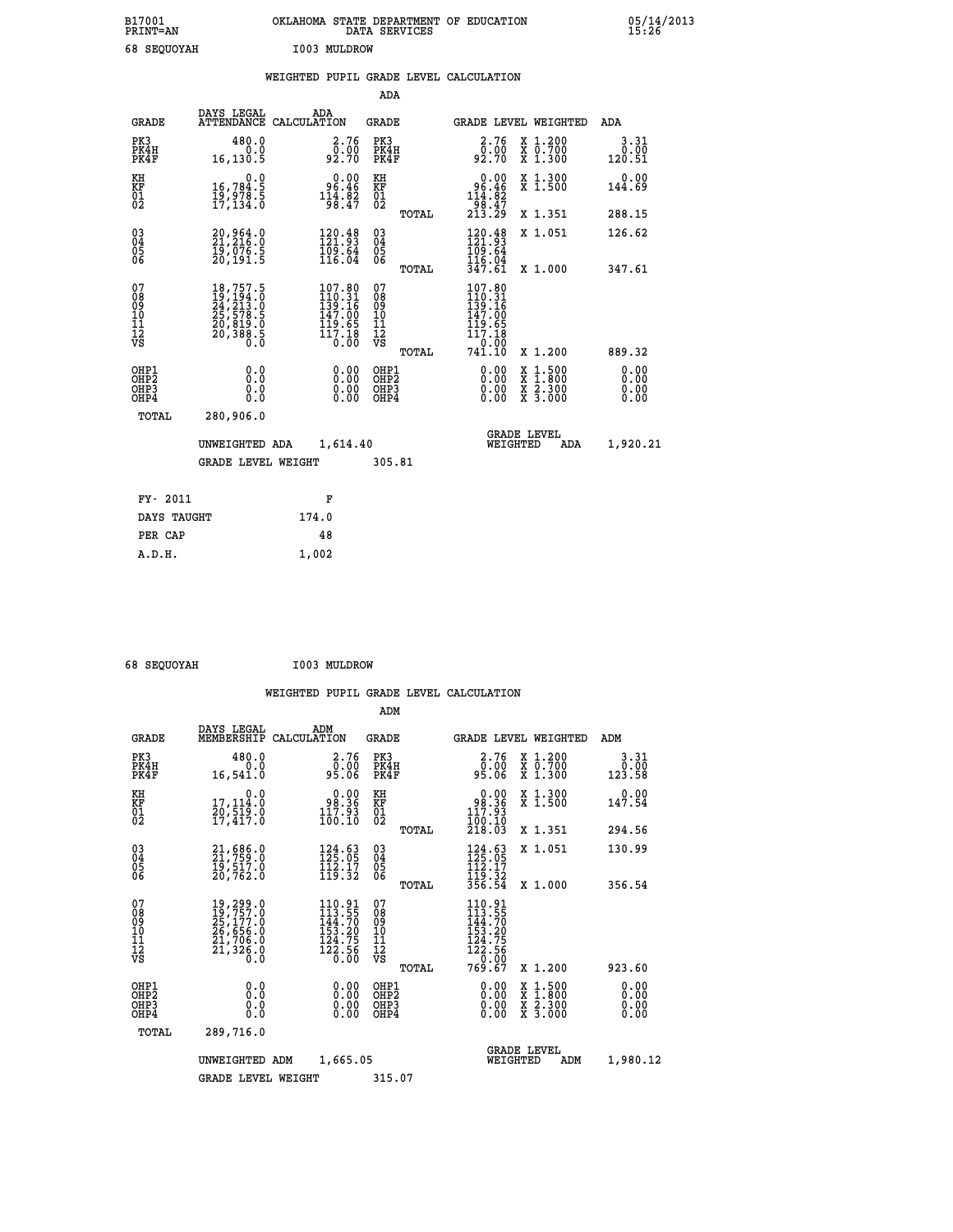| B17001<br><b>PRINT=AN</b> | OKLAHOMA STATE DEPARTMENT OF EDUCATION<br>DATA SERVICES | 05/14/2013<br>15:26 |
|---------------------------|---------------------------------------------------------|---------------------|
| 68<br><b>SEQUOYAH</b>     | I004 GANS                                               |                     |

|                                                                    |                                                                         | WEIGHTED PUPIL GRADE LEVEL CALCULATION                                                             |                                                     |       |                                                                                                      |                                                                                                           |                              |
|--------------------------------------------------------------------|-------------------------------------------------------------------------|----------------------------------------------------------------------------------------------------|-----------------------------------------------------|-------|------------------------------------------------------------------------------------------------------|-----------------------------------------------------------------------------------------------------------|------------------------------|
|                                                                    |                                                                         |                                                                                                    | <b>ADA</b>                                          |       |                                                                                                      |                                                                                                           |                              |
| <b>GRADE</b>                                                       | DAYS LEGAL                                                              | ADA<br>ATTENDANCE CALCULATION                                                                      | <b>GRADE</b>                                        |       | GRADE LEVEL WEIGHTED                                                                                 |                                                                                                           | ADA                          |
| PK3<br>PK4H<br>PK4F                                                | 1,151.0<br>4,046.0                                                      | $\begin{smallmatrix} 6.89\ 0.00\ 24.23 \end{smallmatrix}$                                          | PK3<br>PK4H<br>PK4F                                 |       | $\begin{smallmatrix} 6.89\ 0.00\ 24.23 \end{smallmatrix}$                                            | X 1.200<br>X 0.700<br>X 1.300                                                                             | 8.27<br>0.00<br>31.50        |
| KH<br>KF<br>01<br>02                                               | $\begin{smallmatrix}&&&0.0\\4.912.5\\5.365.0\\6.315.0\end{smallmatrix}$ | $29.42$<br>$32.42$<br>$37.81$                                                                      | KH<br>KF<br>01<br>02                                |       | 0.00<br>$29.42$<br>$32.13$<br>$37.81$<br>$69.94$                                                     | X 1.300<br>X 1.500                                                                                        | 0.00<br>44.13                |
|                                                                    |                                                                         |                                                                                                    |                                                     | TOTAL |                                                                                                      | X 1.351                                                                                                   | 94.49                        |
| $\begin{smallmatrix} 03 \\[-4pt] 04 \end{smallmatrix}$<br>Ŏ5<br>06 | $\frac{4}{5}, \frac{602}{074}.0$<br>3,601.0<br>4,634.0                  | $\begin{smallmatrix} 27.56\ 30.38\ 21.56\ 27.75 \end{smallmatrix}$                                 | $\begin{array}{c} 03 \\ 04 \\ 05 \\ 06 \end{array}$ |       | 27.56<br>30.38<br>21.56<br>27.75<br>27.75                                                            | X 1.051                                                                                                   | 28.97                        |
|                                                                    |                                                                         |                                                                                                    |                                                     | TOTAL |                                                                                                      | X 1.000                                                                                                   | 79.69                        |
| 07<br>08901112<br>1112<br>VS                                       | 5,177.0<br>4,310.0<br>4,832.0<br>4,279.0<br>6,657.0<br>5,378.0<br>0.0   | $\begin{array}{l} 31.00 \\ 25.81 \\ 28.93 \\ 25.62 \\ 39.86 \\ 39.86 \\ 20.23 \\ 0.00 \end{array}$ | 07<br>08<br>09<br>11<br>11<br>12<br>VS              | TOTAL | $\begin{smallmatrix} 31.00\\25.81\\28.91\\28.62\\25.62\\39.86\\20.23\\0.00\\171.45\end{smallmatrix}$ | X 1.200                                                                                                   | 205.74                       |
| OHP1<br>OHP2<br>OHP3<br>OHP4                                       | 0.0<br>0.0<br>0.0                                                       | 0.00<br>$\begin{smallmatrix} 0.00 \ 0.00 \end{smallmatrix}$                                        | OHP1<br>OHP2<br>OHP3<br>OHP4                        |       | 0.00<br>0.00                                                                                         | 1:500<br>$\begin{smallmatrix} x & 1 & 500 \\ x & 1 & 800 \\ x & 2 & 300 \\ x & 3 & 000 \end{smallmatrix}$ | 0.00<br>0.00<br>0.00<br>0.00 |
| <b>TOTAL</b>                                                       | 68,333.5                                                                |                                                                                                    |                                                     |       |                                                                                                      |                                                                                                           |                              |
|                                                                    | UNWEIGHTED ADA                                                          | 409.18                                                                                             |                                                     |       | WEIGHTED                                                                                             | <b>GRADE LEVEL</b><br>ADA                                                                                 | 492.79                       |
|                                                                    | <b>GRADE LEVEL WEIGHT</b>                                               |                                                                                                    | 83.61                                               |       |                                                                                                      |                                                                                                           |                              |
| FY- 2011                                                           |                                                                         | F                                                                                                  |                                                     |       |                                                                                                      |                                                                                                           |                              |
| DAYS TAUGHT                                                        |                                                                         | 167.0                                                                                              |                                                     |       |                                                                                                      |                                                                                                           |                              |
| PER CAP                                                            |                                                                         | 64                                                                                                 |                                                     |       |                                                                                                      |                                                                                                           |                              |

 **68 SEQUOYAH I004 GANS**

|                                                          |                                                                                                         |                                                                          |                                                       | WEIGHTED PUPIL GRADE LEVEL CALCULATION                                                             |                       |
|----------------------------------------------------------|---------------------------------------------------------------------------------------------------------|--------------------------------------------------------------------------|-------------------------------------------------------|----------------------------------------------------------------------------------------------------|-----------------------|
|                                                          |                                                                                                         |                                                                          | ADM                                                   |                                                                                                    |                       |
| <b>GRADE</b>                                             | DAYS LEGAL<br>MEMBERSHIP<br>CALCULATION                                                                 | ADM                                                                      | <b>GRADE</b>                                          | GRADE LEVEL WEIGHTED                                                                               | ADM                   |
| PK3<br>PK4H<br>PK4F                                      | $1,175.0$<br>0.0<br>4,240.0                                                                             | $\begin{smallmatrix}7.04\0.00\\25.39\end{smallmatrix}$                   | PK3<br>PK4H<br>PK4F                                   | X 1.200<br>X 0.700<br>X 1.300<br>$\begin{smallmatrix}7.04\0.00\\25.39\end{smallmatrix}$            | 8.45<br>0.00<br>33.01 |
| KH<br>KF<br>01<br>02                                     | 0.0<br>5,314:0<br>5,669:0<br>6,535:0                                                                    | $\begin{smallmatrix} 0.00\\ 31.82\\ 33.95\\ 39.13 \end{smallmatrix}$     | KH<br>KF<br>01<br>02                                  | X 1.300<br>X 1.500<br>$\begin{smallmatrix} 0.00\\ 31.82\\ 33.95\\ 39.13\\ 73.08 \end{smallmatrix}$ | 0.00<br>47.73         |
|                                                          |                                                                                                         |                                                                          | TOTAL                                                 | X 1.351                                                                                            | 98.73                 |
| $\begin{matrix} 03 \\ 04 \\ 05 \\ 06 \end{matrix}$       | $\frac{4}{5}, \frac{862}{401}.0$<br>3,756.0<br>4,765.0                                                  | $\frac{29}{32}:\frac{11}{34}$<br>$\frac{25.49}{28.53}$                   | 03<br>04<br>05<br>06                                  | X 1.051<br>$\begin{array}{r} 29.11 \\ 32.34 \\ 22.49 \\ 28.53 \\ 83.36 \end{array}$                | 30.59                 |
|                                                          |                                                                                                         |                                                                          | TOTAL                                                 | X 1.000                                                                                            | 83.36                 |
| 07<br>08<br>09<br>101<br>11<br>12<br>VS                  | $\begin{smallmatrix} 5,400.0\\ 4,553.0\\ 5,033.0\\ 4,480.0\\ 7,071.0\\ 3,602.0\\ 0.0 \end{smallmatrix}$ | $32.34$<br>$27.26$<br>$30.13$<br>$26.83$<br>$42.34$<br>$21.57$<br>$0.00$ | 07<br>08<br>09<br>01<br>11<br>11<br>12<br>VS<br>TOTAL | $32.34$<br>$37.26$<br>$30.13$<br>$26.83$<br>$42.34$<br>$\frac{21.57}{0.00}$<br>180.47<br>X 1.200   | 216.56                |
| OHP1                                                     |                                                                                                         |                                                                          |                                                       |                                                                                                    | 0.00                  |
| OHP <sub>2</sub><br>OH <sub>P3</sub><br>OH <sub>P4</sub> | 0.0<br>0.000                                                                                            |                                                                          | OHP1<br>OHP2<br>OHP <sub>3</sub>                      | 0.00<br>X 1:500<br>X 1:800<br>X 2:300<br>X 3:000<br>0.00<br>0.00                                   | Ō. ŌŌ<br>0.00<br>0.00 |
| TOTAL                                                    | 71,855.0                                                                                                |                                                                          |                                                       |                                                                                                    |                       |
|                                                          | UNWEIGHTED ADM<br><b>GRADE LEVEL WEIGHT</b>                                                             | 430.27                                                                   | 88.16                                                 | <b>GRADE LEVEL</b><br>WEIGHTED<br>ADM                                                              | 518.43                |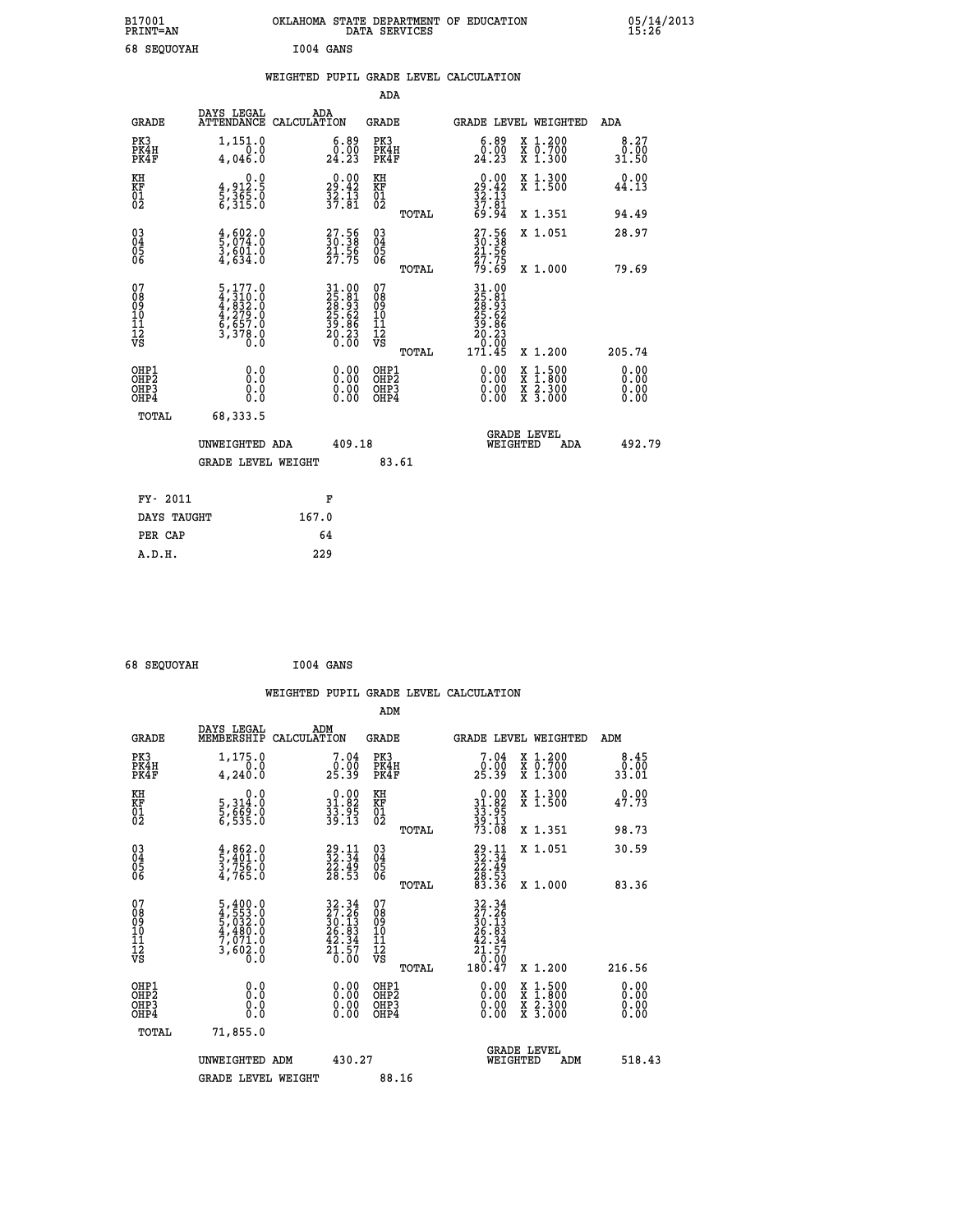| B17001<br><b>PRINT=AN</b> | OKLAHOMA STATE DEPARTMENT OF EDUCATION<br>DATA SERVICES | 05/14/2013<br>15:26 |
|---------------------------|---------------------------------------------------------|---------------------|
| 68 SEQUOYAH               | I005 ROLAND                                             |                     |

|  |  | WEIGHTED PUPIL GRADE LEVEL CALCULATION |
|--|--|----------------------------------------|
|  |  |                                        |

|                                                      |                                                                                                                                                 |                                                                                     | ADA                                      |       |                                                                                                                                                |                                                                                                  |                              |  |
|------------------------------------------------------|-------------------------------------------------------------------------------------------------------------------------------------------------|-------------------------------------------------------------------------------------|------------------------------------------|-------|------------------------------------------------------------------------------------------------------------------------------------------------|--------------------------------------------------------------------------------------------------|------------------------------|--|
| <b>GRADE</b>                                         | DAYS LEGAL                                                                                                                                      | ADA<br>ATTENDANCE CALCULATION                                                       | <b>GRADE</b>                             |       | GRADE LEVEL WEIGHTED                                                                                                                           |                                                                                                  | ADA                          |  |
| PK3<br>PK4H<br>PK4F                                  | 419.0<br>0.0<br>7,921.5                                                                                                                         | $\begin{smallmatrix} 2.44\ 0.00\ 46.06 \end{smallmatrix}$                           | PK3<br>PK4H<br>PK4F                      |       | $\begin{smallmatrix} 2.44\ 0.00\ 46.06 \end{smallmatrix}$                                                                                      | X 1.200<br>X 0.700<br>X 1.300                                                                    | 2.93<br>0.00<br>59.88        |  |
| KH<br>KF<br>01<br>02                                 | 0.0<br>12,138.5<br>10,280.5<br>11,934.0                                                                                                         | $70.57$<br>$59.77$<br>$59.38$                                                       | KH<br>KF<br>01<br>02                     |       | $\begin{smallmatrix} &0.00\ 70.57\ 59.77\ 59.38\ 129.15\ \end{smallmatrix}$                                                                    | X 1.300<br>X 1.500                                                                               | 0.00<br>105.86               |  |
|                                                      |                                                                                                                                                 |                                                                                     |                                          | TOTAL |                                                                                                                                                | X 1.351                                                                                          | 174.48                       |  |
| $\begin{matrix} 03 \\ 04 \\ 05 \\ 06 \end{matrix}$   | $\begin{smallmatrix} 11\,,\,717\,. \ 10\,,\,000\,. \ 5\, \ 11\,,\,523\,. \ 5\, \ 13\,,\,738\,. \ 5\, \end{smallmatrix}$                         | 58:13<br>67.00<br>79.88                                                             | $\substack{03 \\ 04}$<br>Ŏ5<br>06        | TOTAL | 58:13<br>67.00<br>88.éř<br>205.02                                                                                                              | X 1.051<br>X 1.000                                                                               | 71.60<br>205.02              |  |
| 07                                                   |                                                                                                                                                 |                                                                                     | 07                                       |       |                                                                                                                                                |                                                                                                  |                              |  |
| 08<br>09<br>11<br>11<br>12<br>VS                     | $\begin{smallmatrix} 15,043\cdot 5\\ 14,291\cdot 0\\ 16,817\cdot 5\\ 19,225\cdot 0\\ 19,002\cdot 0\\ 16,181\cdot 5\\ 0\cdot 0\end{smallmatrix}$ | $87.46$<br>$83.09$<br>$97.78$<br>$111.77$<br>110.48<br>$\frac{54}{0}.\frac{08}{00}$ | 08<br>09<br>11<br>11<br>12<br>VS         |       | $\begin{smallmatrix} 87.46\\ 83.09\\ 97.78\\ 111.77 \end{smallmatrix}$<br>110.48<br>$\begin{array}{r} 164.768 \\ -34.08 \\ 584.66 \end{array}$ |                                                                                                  |                              |  |
|                                                      |                                                                                                                                                 |                                                                                     |                                          | TOTAL |                                                                                                                                                | X 1.200                                                                                          | 701.59                       |  |
| OHP1<br>OH <sub>P</sub> <sub>2</sub><br>OHP3<br>OHP4 | 0.0<br>0.0<br>0.0                                                                                                                               | $\begin{smallmatrix} 0.00 \ 0.00 \ 0.00 \ 0.00 \end{smallmatrix}$                   | OHP1<br>OHP <sub>2</sub><br>OHP3<br>OHP4 |       |                                                                                                                                                | $\begin{smallmatrix} x & 1 & 500 \\ x & 1 & 800 \\ x & 2 & 300 \\ x & 3 & 000 \end{smallmatrix}$ | 0.00<br>0.00<br>0.00<br>0.00 |  |
| <b>TOTAL</b>                                         | 190,234.0                                                                                                                                       |                                                                                     |                                          |       |                                                                                                                                                |                                                                                                  |                              |  |
|                                                      | UNWEIGHTED ADA                                                                                                                                  | 1,106.03                                                                            |                                          |       |                                                                                                                                                | <b>GRADE LEVEL</b><br>WEIGHTED                                                                   | 1,321.36<br>ADA              |  |
|                                                      | <b>GRADE LEVEL WEIGHT</b>                                                                                                                       |                                                                                     | 215.33                                   |       |                                                                                                                                                |                                                                                                  |                              |  |
| FY- 2011                                             |                                                                                                                                                 | F                                                                                   |                                          |       |                                                                                                                                                |                                                                                                  |                              |  |
| DAYS TAUGHT                                          |                                                                                                                                                 | 172.0                                                                               |                                          |       |                                                                                                                                                |                                                                                                  |                              |  |
| PER CAP                                              |                                                                                                                                                 | 33                                                                                  |                                          |       |                                                                                                                                                |                                                                                                  |                              |  |
|                                                      |                                                                                                                                                 |                                                                                     |                                          |       |                                                                                                                                                |                                                                                                  |                              |  |

 **68 SEQUOYAH I005 ROLAND**

 **A.D.H. 818**

 **ADM**

| <b>GRADE</b>                                       | DAYS LEGAL                                                                                                                                                                                 | ADM<br>MEMBERSHIP CALCULATION                                                                       | <b>GRADE</b>                               | <b>GRADE LEVEL WEIGHTED</b>                                                                             |                                          | ADM                   |
|----------------------------------------------------|--------------------------------------------------------------------------------------------------------------------------------------------------------------------------------------------|-----------------------------------------------------------------------------------------------------|--------------------------------------------|---------------------------------------------------------------------------------------------------------|------------------------------------------|-----------------------|
| PK3<br>PK4H<br>PK4F                                | 420.0<br>0.0<br>8,768.0                                                                                                                                                                    | 2.44<br>ōō.ōō<br>80.98                                                                              | PK3<br>PK4H<br>PK4F                        | 2.44<br>ōō.ō<br>80.98                                                                                   | X 1.200<br>X 0.700<br>X 1.300            | 2.93<br>0.00<br>66.27 |
| KH<br>KF<br>01<br>02                               | 0.0<br>13,047.0<br>$\frac{1}{12}$ , 057.0                                                                                                                                                  | 75.85<br>$64.28$<br>$74.15$                                                                         | KH<br>KF<br>$\overline{01}$                | $\begin{smallmatrix} &0.00\\ 75.85\ 64.28\\ 74.15\\ 138.43\end{smallmatrix}$                            | X 1.300<br>X 1.500                       | 0.00<br>113.78        |
|                                                    |                                                                                                                                                                                            |                                                                                                     | TOTAL                                      |                                                                                                         | X 1.351                                  | 187.02                |
| $\begin{matrix} 03 \\ 04 \\ 05 \\ 06 \end{matrix}$ | $\begin{smallmatrix} 12,290.0\\ 10,449.0\\ 12,273.0\\ 14,489.0 \end{smallmatrix}$                                                                                                          | $71.45$<br>$50.75$<br>$71.35$<br>$84.24$                                                            | $\substack{03 \\ 04}$<br>05<br>06          | $71.45$<br>$60.75$<br>$71.35$<br>$84.24$<br>$216.34$                                                    | X 1.051                                  | 75.09                 |
|                                                    |                                                                                                                                                                                            |                                                                                                     | TOTAL                                      |                                                                                                         | X 1.000                                  | 216.34                |
| 07<br>08<br>09<br>101<br>11<br>12<br>VS            | $\begin{smallmatrix} 16 \,, & 060 \,. & 0\\ 15 \,, & 206 \,. & 0\\ 18 \,, & 229 \,. & 0\\ 20 \,, & 469 \,. & 0\\ 20 \,, & 621 \,. & 0\\ 17 \,, & 656 \,. & 0\\ 0 \,. & 0\end{smallmatrix}$ | 93.37<br>88.41<br>105.99<br>$\begin{smallmatrix} 119.01 \ 119.89 \ 102.65 \ 0.00 \end{smallmatrix}$ | 078<br>089<br>0011<br>11<br>11<br>12<br>VS | $\begin{array}{r} 93.37 \\ 88.41 \\ 105.98 \\ 119.01 \\ 119.89 \\ 102.65 \\ 0.00 \\ 629.31 \end{array}$ |                                          |                       |
|                                                    |                                                                                                                                                                                            |                                                                                                     | TOTAL                                      |                                                                                                         | X 1.200                                  | 755.17                |
| OHP1<br>OH <sub>P</sub> 2<br>OHP3<br>OHP4          | 0.0<br>0.0<br>0.0                                                                                                                                                                          | $\begin{smallmatrix} 0.00 \ 0.00 \ 0.00 \ 0.00 \end{smallmatrix}$                                   | OHP1<br>OHP <sub>2</sub><br>OHP3<br>OHP4   | 0.00<br>0.00<br>0.00                                                                                    | X 1:500<br>X 1:800<br>X 2:300<br>X 3:000 | 0.00<br>0.00<br>0.00  |
| TOTAL                                              | 203,787.0                                                                                                                                                                                  |                                                                                                     |                                            |                                                                                                         |                                          |                       |
|                                                    | UNWEIGHTED                                                                                                                                                                                 | 1,184.80<br>ADM                                                                                     |                                            | <b>GRADE LEVEL</b><br>WEIGHTED                                                                          | ADM                                      | 1,416.60              |
|                                                    | <b>GRADE LEVEL WEIGHT</b>                                                                                                                                                                  |                                                                                                     | 231.80                                     |                                                                                                         |                                          |                       |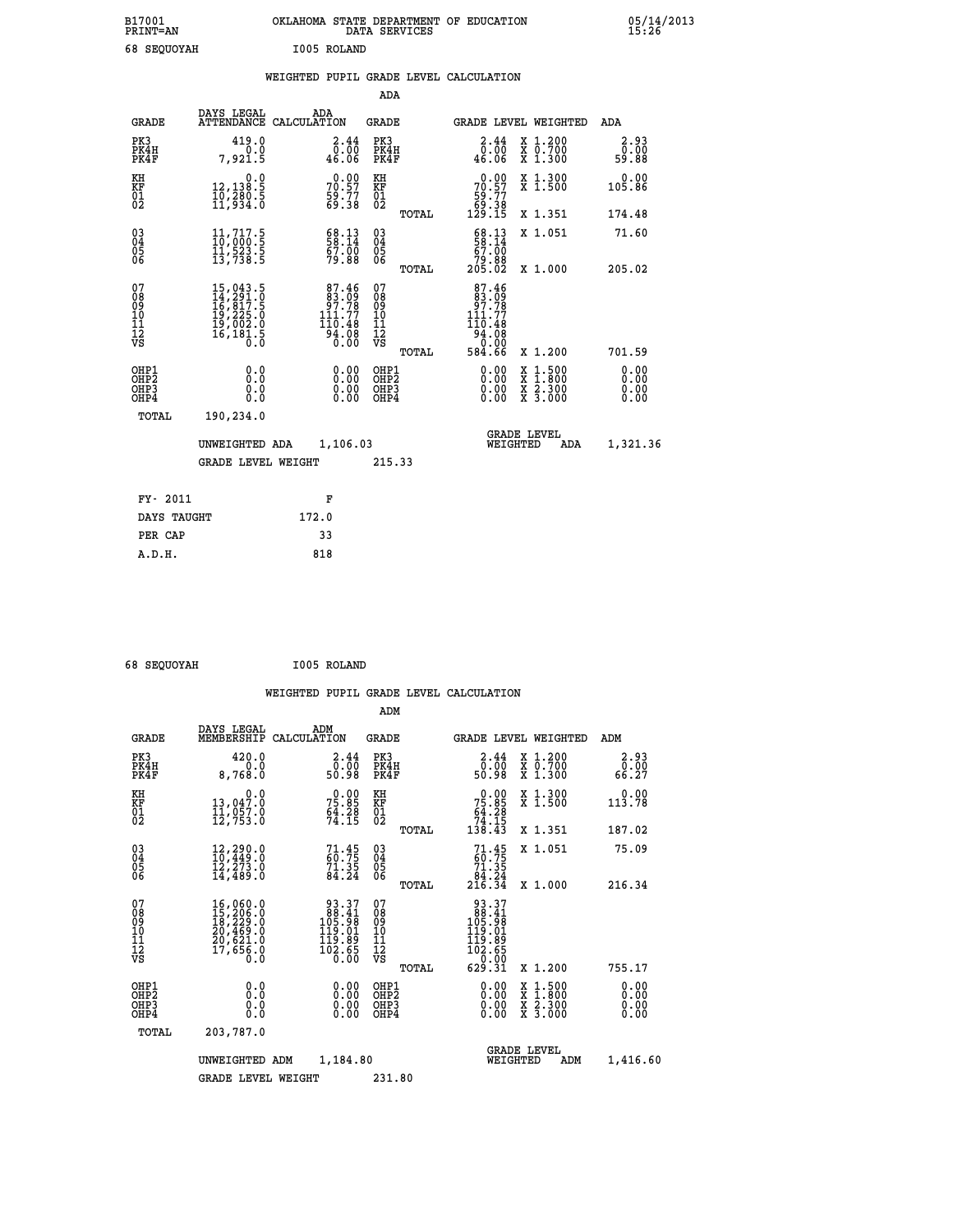| B17001<br><b>PRINT=AN</b> |             |           | OKLAHOMA STATE DEPARTMENT OF EDUCATION<br>DATA SERVICES |  |
|---------------------------|-------------|-----------|---------------------------------------------------------|--|
|                           | 68 SEOUOYAH | I006 GORE |                                                         |  |

|  |  | WEIGHTED PUPIL GRADE LEVEL CALCULATION |
|--|--|----------------------------------------|
|  |  |                                        |

|                                                                    |                                                                                                                       |                                                                                           | ADA                                       |       |                                                                       |                                          |                       |
|--------------------------------------------------------------------|-----------------------------------------------------------------------------------------------------------------------|-------------------------------------------------------------------------------------------|-------------------------------------------|-------|-----------------------------------------------------------------------|------------------------------------------|-----------------------|
| <b>GRADE</b>                                                       | DAYS LEGAL<br>ATTENDANCE CALCULATION                                                                                  | ADA                                                                                       | <b>GRADE</b>                              |       |                                                                       | GRADE LEVEL WEIGHTED                     | ADA                   |
| PK3<br>PK4H<br>PK4F                                                | 0.0<br>0.0<br>6, 101.5                                                                                                | $\begin{array}{c} 0.00 \\ 0.00 \\ 37.66 \end{array}$                                      | PK3<br>PK4H<br>PK4F                       |       | 0.00<br>86:00<br>37.66                                                | X 1.200<br>X 0.700<br>X 1.300            | 0.00<br>0.00<br>48.96 |
| KH<br><b>KF</b><br>01<br>02                                        | 0.0<br>$\frac{6}{9}, \frac{030}{527}.$<br>5,377.0                                                                     | 37.23<br>$\frac{40.91}{33.19}$                                                            | KH<br>KF<br>01<br>02                      |       | 37.23<br>$\frac{40.91}{33.19}$<br>74.10                               | X 1.300<br>X 1.500                       | 0.00<br>55.85         |
|                                                                    |                                                                                                                       |                                                                                           |                                           | TOTAL |                                                                       | X 1.351                                  | 100.11                |
| $\begin{smallmatrix} 03 \\[-4pt] 04 \end{smallmatrix}$<br>Ŏ5<br>06 | $\begin{smallmatrix} 5 \ , \ 341 \ , \ 4 \ , \ 689 \ . \ 0 \ 6 \ , \ 468 \ . \ 5 \ 4 \ , \ 448 \ . \end{smallmatrix}$ | 32.97<br>28.94<br>39.93<br>27.46                                                          | $\substack{03 \\ 04}$<br>Ŏ5<br>06         |       | 32.97<br>28.94<br>39.93<br>27.46                                      | X 1.051                                  | 34.65                 |
|                                                                    |                                                                                                                       |                                                                                           |                                           | TOTAL | 96.33                                                                 | X 1.000                                  | 96.33                 |
| 07<br>08901112<br>1112<br>VS                                       | $6, 246.5$<br>$6, 712.0$<br>$5, 168.0$<br>$6, 155.5$<br>$5, 290.0$<br>$6, 833.0$<br>$0.0$                             | $\begin{array}{r} 38.56 \\ 41.43 \\ 31.90 \\ 38.00 \\ 32.65 \\ 42.18 \\ 0.00 \end{array}$ | 07<br>08<br>09<br>11<br>11<br>12<br>VS    |       | 38.56<br>41.43<br>31.90<br>32.65<br>32.65<br>42.10<br>42.10<br>224.72 |                                          |                       |
|                                                                    |                                                                                                                       |                                                                                           |                                           | TOTAL |                                                                       | X 1.200                                  | 269.66                |
| OHP1<br>OH <sub>P</sub> 2<br>OH <sub>P3</sub><br>OH <sub>P4</sub>  | 2,640.0<br>0.0<br>0.0<br>0.0                                                                                          | 16.30<br>$\begin{smallmatrix} 0.00 \ 0.00 \end{smallmatrix}$                              | OHP1<br>OH <sub>P</sub> 2<br>OHP3<br>OHP4 |       | $16.30$<br>$0.00$<br>0.00                                             | X 1:500<br>X 1:800<br>X 2:300<br>X 3:000 | 24.45<br>0.00<br>0.00 |
| TOTAL                                                              | 84,128.0                                                                                                              |                                                                                           |                                           |       |                                                                       |                                          |                       |
|                                                                    | UNWEIGHTED ADA                                                                                                        | 519.31                                                                                    |                                           |       |                                                                       | GRADE LEVEL<br>WEIGHTED<br>ADA           | 630.01                |
|                                                                    | <b>GRADE LEVEL WEIGHT</b>                                                                                             |                                                                                           | 110.70                                    |       |                                                                       |                                          |                       |
| FY- 2011                                                           |                                                                                                                       | F                                                                                         |                                           |       |                                                                       |                                          |                       |
| DAYS TAUGHT                                                        |                                                                                                                       | 162.0                                                                                     |                                           |       |                                                                       |                                          |                       |
| PER CAP                                                            |                                                                                                                       | 62                                                                                        |                                           |       |                                                                       |                                          |                       |

 **68 SEQUOYAH I006 GORE**

 **A.D.H. 337**

 **B17001<br>PRINT=AN** 

|                                                      |                                                                                                                                               |                                                                                              |                                                     | WEIGHTED PUPIL GRADE LEVEL CALCULATION                                                                       |                       |
|------------------------------------------------------|-----------------------------------------------------------------------------------------------------------------------------------------------|----------------------------------------------------------------------------------------------|-----------------------------------------------------|--------------------------------------------------------------------------------------------------------------|-----------------------|
|                                                      |                                                                                                                                               |                                                                                              | ADM                                                 |                                                                                                              |                       |
| <b>GRADE</b>                                         | DAYS LEGAL<br>MEMBERSHIP<br>CALCULATION                                                                                                       | ADM                                                                                          | <b>GRADE</b>                                        | GRADE LEVEL WEIGHTED                                                                                         | ADM                   |
| PK3<br>PK4H<br>PK4F                                  | 0.0<br>0.0<br>6,821.0                                                                                                                         | $\begin{smallmatrix} 0.00\\ 0.00\\ 42.10 \end{smallmatrix}$                                  | PK3<br>PK4H<br>PK4F                                 | $\begin{smallmatrix} 0.00\\ 0.00\\ 42.10 \end{smallmatrix}$<br>X 1.200<br>X 0.700<br>X 1.300                 | 0.00<br>0.00<br>54.73 |
| KH<br>KF<br>01<br>02                                 | 0.0<br>6,511:0<br>7,052:0<br>5,783:0                                                                                                          | $\begin{smallmatrix} 0.00\\ 40.19\\ 43.53\\ 35.70 \end{smallmatrix}$                         | KH<br>KF<br>01<br>02                                | 0.00<br>X 1.300<br>X 1.500<br>$40.19$<br>$43.53$<br>$35.70$<br>$79.23$                                       | 0.00<br>60.29         |
|                                                      |                                                                                                                                               |                                                                                              | TOTAL                                               | X 1.351                                                                                                      | 107.04                |
| $\begin{matrix} 03 \\ 04 \\ 05 \\ 06 \end{matrix}$   | 5,662.0<br>4,990.0<br>6,855.0<br>4,631.0                                                                                                      | $34.95$<br>$30.80$<br>$42.31$<br>$28.59$                                                     | $\begin{array}{c} 03 \\ 04 \\ 05 \\ 06 \end{array}$ | X 1.051<br>$34.95$<br>$30.80$<br>$42.31$<br>$28.59$<br>$101.70$                                              | 36.73                 |
|                                                      |                                                                                                                                               |                                                                                              | TOTAL                                               | X 1.000                                                                                                      | 101.70                |
| 07<br>08<br>09<br>101<br>112<br>VS                   | $\begin{smallmatrix} 6\,,\,516\,.0\\ 7\,,\,034\,.0\\ 5\,,\,410\,.0\\ 6\,,\,370\,.0\\ 5\,,\,518\,.0\\ 7\,,\,099\,.0\\ 0\,.0 \end{smallmatrix}$ | $\begin{smallmatrix} 40.22\\ 43.42\\ 33.40\\ 39.32\\ 34.06\\ 43.86\\ 0.00 \end{smallmatrix}$ | 07<br>08<br>09<br>11<br>11<br>12<br>VS              | $\begin{array}{r} 40.22 \\ 43.42 \\ 33.40 \\ 39.32 \\ 34.32 \\ 43.82 \\ 43.82 \\ 0.00 \\ 234.24 \end{array}$ |                       |
|                                                      |                                                                                                                                               |                                                                                              | TOTAL                                               | X 1.200                                                                                                      | 281.09                |
| OHP1<br>OHP2<br>OH <sub>P3</sub><br>OH <sub>P4</sub> | 2,716.0<br>0.0<br>0.000                                                                                                                       | 16.77<br>$\begin{smallmatrix} 0.00 \ 0.00 \end{smallmatrix}$                                 | OHP1<br>OH <sub>P</sub> 2<br>OHP3<br>OHP4           | $\begin{smallmatrix} 16.77\ 0.00\ 0.00\ 0.00 \end{smallmatrix}$<br>X 1:500<br>X 1:800<br>X 2:300<br>X 3:000  | 25.16<br>0.00<br>0.00 |
| TOTAL                                                | 88,968.0                                                                                                                                      |                                                                                              |                                                     |                                                                                                              |                       |
|                                                      | UNWEIGHTED ADM                                                                                                                                | 549.18                                                                                       |                                                     | <b>GRADE LEVEL</b><br>WEIGHTED<br>ADM                                                                        | 666.74                |
|                                                      | <b>GRADE LEVEL WEIGHT</b>                                                                                                                     |                                                                                              | 117.56                                              |                                                                                                              |                       |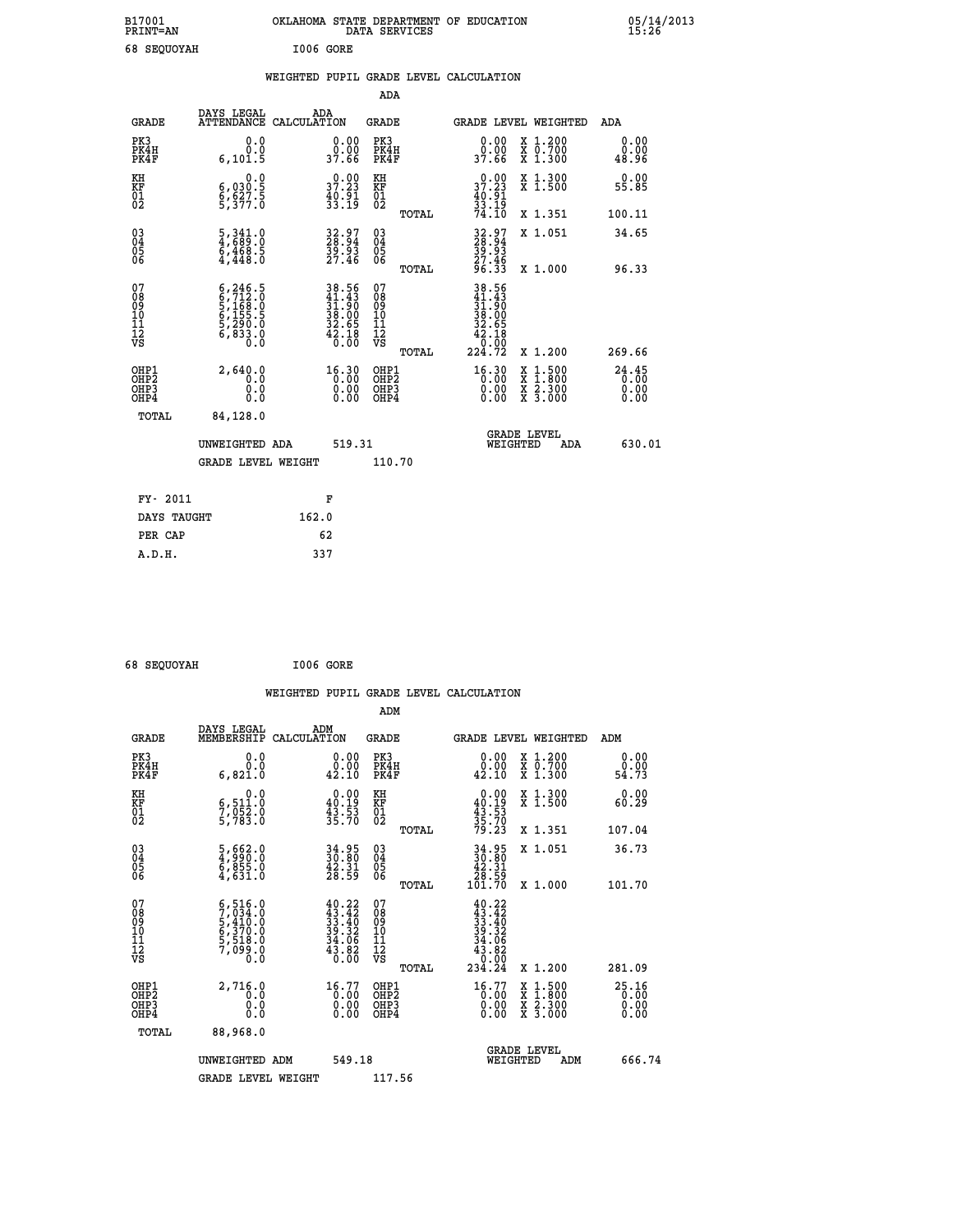|    |              | OKLAHOMA STATE DEPARTMENT OF EDUCATION<br>DATA SERVICES |  |
|----|--------------|---------------------------------------------------------|--|
| ΆH | T007 CENTRAL |                                                         |  |

 **B17001 OKLAHOMA STATE DEPARTMENT OF EDUCATION 05/14/2013**

| 68 SEQUOYAH                              |                                                                                   |       | <b>I007 CENTRAL</b>                                         |                                                    |       |                                                                            |                                                                                                                                              |                        |
|------------------------------------------|-----------------------------------------------------------------------------------|-------|-------------------------------------------------------------|----------------------------------------------------|-------|----------------------------------------------------------------------------|----------------------------------------------------------------------------------------------------------------------------------------------|------------------------|
|                                          |                                                                                   |       |                                                             | <b>ADA</b>                                         |       | WEIGHTED PUPIL GRADE LEVEL CALCULATION                                     |                                                                                                                                              |                        |
| <b>GRADE</b>                             | DAYS LEGAL<br>ATTENDANCE CALCULATION                                              | ADA   |                                                             | <b>GRADE</b>                                       |       |                                                                            | GRADE LEVEL WEIGHTED                                                                                                                         | ADA                    |
| PK3<br>PK4H<br>PK4F                      | 3,411.0<br>4,110.5                                                                |       | $\begin{smallmatrix} 19.83\ 0.00\\ 23.90 \end{smallmatrix}$ | PK3<br>PK4H<br>PK4F                                |       | 19.83<br>$\frac{1}{23}.90$                                                 | X 1.200<br>X 0.700<br>X 1.300                                                                                                                | 23.80<br>0.00<br>31.07 |
| KH<br><b>KF</b><br>01<br>02              | 0.0<br>5,924:5<br>5,998:0<br>4,144:5                                              |       | 0.00<br>$34.44$<br>$34.87$<br>$24.10$                       | KH<br>KF<br>01<br>02                               |       | $0.00$<br>$34.44$<br>$34.87$<br>$24.10$<br>$58.97$                         | X 1.300<br>X 1.500                                                                                                                           | 0.00<br>51.66          |
|                                          |                                                                                   |       |                                                             |                                                    | TOTAL |                                                                            | X 1.351                                                                                                                                      | 79.67                  |
| $^{03}_{04}$<br>Ŏ5<br>06                 | $\frac{4}{7}, \frac{044}{123}$ .<br>5, 205.0<br>6, 628.5                          |       | $23.51$<br>$41.42$<br>$30.26$<br>$38.54$                    | $\begin{matrix} 03 \\ 04 \\ 05 \\ 06 \end{matrix}$ |       | $\begin{smallmatrix} 23.51\ 41.42\ 30.26\ 38.54\ 110.22 \end{smallmatrix}$ | X 1.051                                                                                                                                      | 24.71                  |
|                                          |                                                                                   |       |                                                             |                                                    | TOTAL |                                                                            | X 1.000                                                                                                                                      | 110.22                 |
| 07<br>08<br>09<br>11<br>11<br>12<br>VS   | $4,339.0$<br>$6,789.0$<br>$7,318.0$<br>$7,340.5$<br>$7,842.5$<br>$4,989.5$<br>0.0 |       | $25.2339.4742.5542.6845.6029.010.00$                        | 07<br>08<br>09<br>11<br>11<br>12<br>VS             | TOTAL | 25.23<br>39.47<br>42.55<br>42.68<br>45.60<br>29.01<br>0:00<br>224.54       | X 1.200                                                                                                                                      | 269.45                 |
| OHP1<br>OHP <sub>2</sub><br>OHP3<br>OHP4 | 280.5<br>0.0<br>Ŏ.Ŏ                                                               |       | $\frac{1}{0}$ : 00<br>0.00<br>0.00                          | OHP1<br>OHP2<br>OHP3<br>OHP4                       |       | $\frac{1}{0}$ : 00<br>0.00<br>0.00                                         | $\begin{smallmatrix} \mathtt{X} & 1\cdot500 \\ \mathtt{X} & 1\cdot800 \\ \mathtt{X} & 2\cdot300 \\ \mathtt{X} & 3\cdot000 \end{smallmatrix}$ | 3:35<br>0.00<br>0.00   |
| <b>TOTAL</b>                             | 85,488.5<br>UNWEIGHTED ADA                                                        |       | 497.04                                                      |                                                    |       |                                                                            | <b>GRADE LEVEL</b><br>WEIGHTED<br>ADA                                                                                                        | 593.03                 |
|                                          | <b>GRADE LEVEL WEIGHT</b>                                                         |       |                                                             | 95.99                                              |       |                                                                            |                                                                                                                                              |                        |
| FY- 2011                                 |                                                                                   |       | F                                                           |                                                    |       |                                                                            |                                                                                                                                              |                        |
| DAYS TAUGHT                              |                                                                                   | 172.0 |                                                             |                                                    |       |                                                                            |                                                                                                                                              |                        |
| PER CAP                                  |                                                                                   |       | 33                                                          |                                                    |       |                                                                            |                                                                                                                                              |                        |

 **68 SEQUOYAH I007 CENTRAL**

 **A.D.H. 494**

 **ADM**

 **B17001<br>PRINT=AN** 

| <b>GRADE</b>                                       | DAYS LEGAL<br>MEMBERSHIP CALCULATION                                              | ADM                                                                  | <b>GRADE</b>                                        |       | GRADE LEVEL WEIGHTED                                                         |                                          | ADM                                 |  |
|----------------------------------------------------|-----------------------------------------------------------------------------------|----------------------------------------------------------------------|-----------------------------------------------------|-------|------------------------------------------------------------------------------|------------------------------------------|-------------------------------------|--|
| PK3<br>PK4H<br>PK4F                                | 3,910.0<br>0.0<br>4,453.0                                                         | 22.73<br>$\frac{0.00}{25.89}$                                        | PK3<br>PK4H<br>PK4F                                 |       | 22.73<br>$\frac{0.00}{25.89}$                                                | X 1.200<br>X 0.700<br>X 1.300            | 27.28<br>0.00<br>33.66              |  |
| KH<br>KF<br>01<br>02                               | 0.0<br>$\substack{6,372.0\\6,366.0\\4,282.0}$                                     | $\begin{smallmatrix} 0.00\\ 37.05\\ 37.01\\ 24.90 \end{smallmatrix}$ | KH<br>KF<br>01<br>02                                |       | $\begin{smallmatrix} 0.00\\ 37.05\\ 37.01\\ 24.90\\ 61.91 \end{smallmatrix}$ | X 1.300<br>X 1.500                       | 0.00<br>55.58                       |  |
|                                                    |                                                                                   |                                                                      |                                                     | TOTAL |                                                                              | X 1.351                                  | 83.64                               |  |
| $\begin{matrix} 03 \\ 04 \\ 05 \\ 06 \end{matrix}$ | $\frac{4}{7}, \frac{289}{458}.0$<br>5, 396.0<br>6, 869.0                          | $24.94$<br>$43.36$<br>$31.37$<br>$39.94$                             | $\begin{array}{c} 03 \\ 04 \\ 05 \\ 06 \end{array}$ |       | $24.94$<br>$31.36$<br>$31.37$<br>$39.94$<br>$114.67$                         | X 1.051                                  | 26.21                               |  |
|                                                    |                                                                                   |                                                                      |                                                     | TOTAL |                                                                              | X 1.000                                  | 114.67                              |  |
| 07<br>08<br>09<br>101<br>11<br>12<br>VS            | 4,504.0<br>$7,100.0$<br>$7,538.0$<br>$7,678.0$<br>$8,082.0$<br>$5,179.0$<br>$0.0$ | $26.19\n41.28\n43.83\n44.64\n46.99\n30.11\n0.00$                     | 078<br>089<br>0011<br>11<br>12<br>VS                | TOTAL | $26.19\n41.28\n43.83\n44.64\n46.99\n30.11\n30.10\n233.04$                    | X 1.200                                  | 279.65                              |  |
| OHP1<br>OHP2<br>OHP3<br>OHP4                       | 294.0<br>0.0<br>0.0<br>0.0                                                        | $\frac{1}{0}$ : $\frac{71}{00}$<br>0.00<br>0.00                      | OHP1<br>OHP2<br>OHP3<br>OHP4                        |       | $\begin{smallmatrix} 1.71 \ 0.00 \ 0.00 \end{smallmatrix}$<br>0.00           | X 1:500<br>X 1:800<br>X 2:300<br>X 3:000 | $\frac{2.57}{0.00}$<br>0.00<br>0.00 |  |
| TOTAL                                              | 89,770.0                                                                          |                                                                      |                                                     |       |                                                                              |                                          |                                     |  |
|                                                    | UNWEIGHTED<br>ADM                                                                 | 521.94                                                               |                                                     |       | WEIGHTED                                                                     | <b>GRADE LEVEL</b><br>ADM                | 623.26                              |  |
|                                                    | <b>GRADE LEVEL WEIGHT</b>                                                         |                                                                      | 101.32                                              |       |                                                                              |                                          |                                     |  |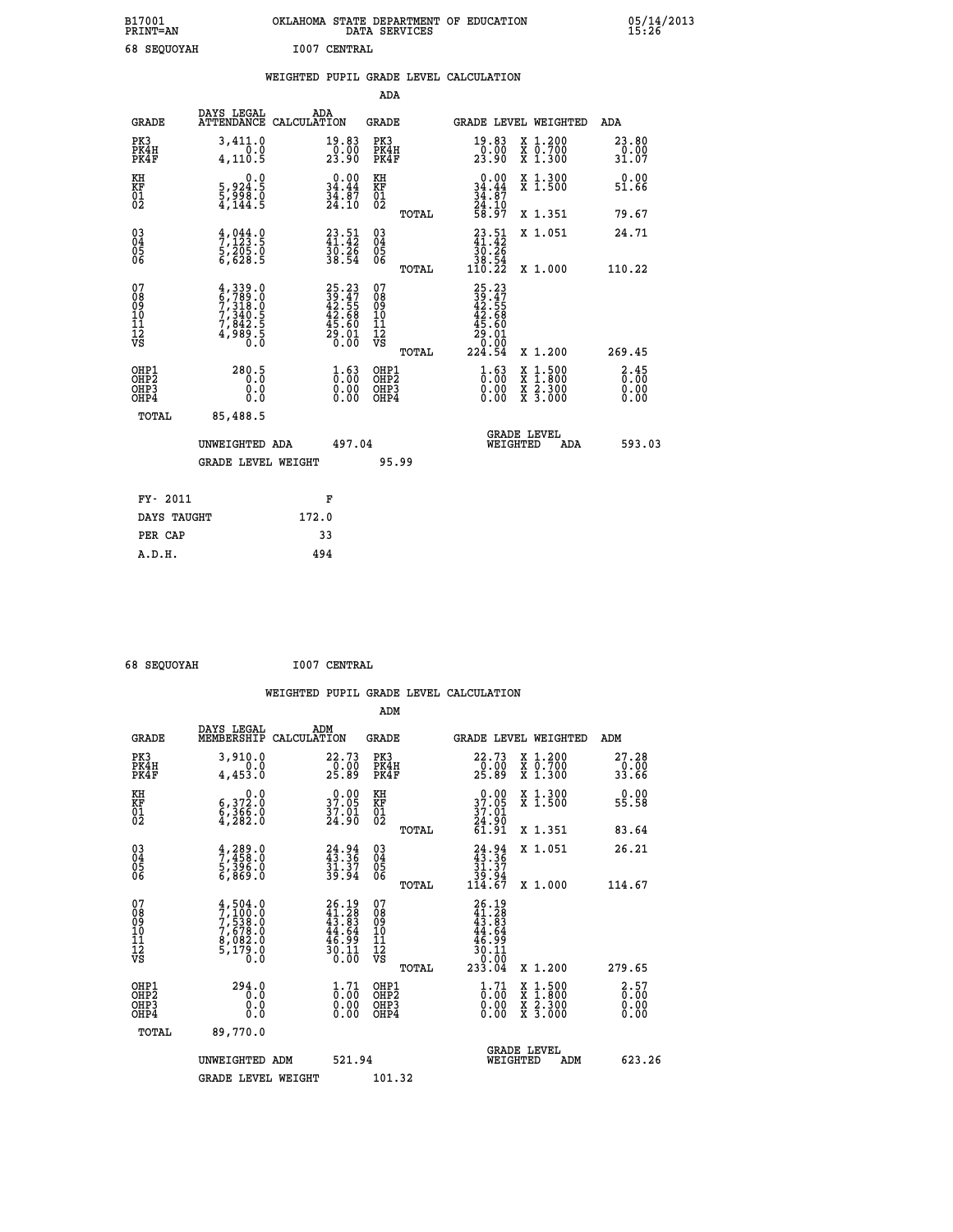|                                          |                                                                                                                 |             |                                                                              | ADA                                                |       |                                                                                         |                                |                                                                                                  |                          |
|------------------------------------------|-----------------------------------------------------------------------------------------------------------------|-------------|------------------------------------------------------------------------------|----------------------------------------------------|-------|-----------------------------------------------------------------------------------------|--------------------------------|--------------------------------------------------------------------------------------------------|--------------------------|
| <b>GRADE</b>                             | DAYS LEGAL<br><b>ATTENDANCE</b>                                                                                 | CALCULATION | ADA                                                                          | <b>GRADE</b>                                       |       |                                                                                         |                                | GRADE LEVEL WEIGHTED                                                                             | <b>ADA</b>               |
| PK3<br>PK4H<br>PK4F                      | 21,170.5<br>0.0<br>88,574.5                                                                                     |             | 123.70<br>$0.00$<br>519.94                                                   | PK3<br>PK4H<br>PK4F                                |       | 123.70<br>$\frac{0.00}{519.94}$                                                         |                                | X 1.200<br>X 0.700<br>X 1.300                                                                    | 148.46<br>0.00<br>675.93 |
| KH<br><b>KF</b><br>01<br>02              | 0.0<br>105,312.0<br>$\frac{115}{99}, \frac{799}{582}.$                                                          |             | $0.00$<br>618.34<br>$681.30$<br>584.75                                       | KH<br>KF<br>01<br>02                               |       | 618.34<br>681.30<br>584.75<br>1,266.05                                                  | 0.00                           | X 1.300<br>X 1.500                                                                               | 0.00<br>927.54           |
|                                          |                                                                                                                 |             |                                                                              |                                                    | TOTAL |                                                                                         |                                | X 1.351                                                                                          | 1,710.44                 |
| $^{03}_{04}$<br>Ŏ5<br>06                 | $\begin{smallmatrix} 107, 499 & 0\\ 103, 991 & 5\\ 100, 222 & 5\\ 99, 277 & 5 \end{smallmatrix}$                |             | 630.19<br>609.94<br>588.35<br>581.97                                         | $\begin{matrix} 03 \\ 04 \\ 05 \\ 06 \end{matrix}$ |       | 630.19<br>609.94<br>588.35<br>581.97<br>1,780.26                                        |                                | X 1.051                                                                                          | 2,442.59                 |
|                                          |                                                                                                                 |             |                                                                              |                                                    | TOTAL |                                                                                         |                                | X 1.000                                                                                          | 1,780.26                 |
| 07<br>08<br>09<br>11<br>11<br>12<br>VS   | $\begin{smallmatrix} 103,229.0\\ 103,744.0\\ 95,651.0\\ 99,209.5\\ 90,622.0\\ 81,878.5\\ 0.0 \end{smallmatrix}$ |             | $606.69$<br>$609.23$<br>$562.72$<br>$583.98$<br>$533.44$<br>$483.56$<br>0.00 | 07<br>089<br>101<br>111<br>VS                      | TOTAL | 606.69<br>609.23<br>562.72<br>583.98<br>533.44<br>533.44<br>483.56<br>00.00<br>3,379.62 |                                | X 1.200                                                                                          | 4,055.53                 |
| OHP1<br>OHP2<br>OH <sub>P3</sub><br>OHP4 | 8,084.0<br>0.0<br>0.0<br>$0.\overline{0}$                                                                       |             | 48.67<br>0.00<br>0.00                                                        | OHP1<br>OH <sub>P</sub> 2<br>OHP3<br>OHP4          |       | $48.67$<br>0.00                                                                         | 0.00<br>0.00                   | $\begin{smallmatrix} x & 1 & 500 \\ x & 1 & 800 \\ x & 2 & 300 \\ x & 3 & 000 \end{smallmatrix}$ | 73.01<br>0.00<br>0.00    |
| <b>TOTAL</b>                             | 1,423,847.0                                                                                                     |             |                                                                              |                                                    |       |                                                                                         |                                |                                                                                                  |                          |
|                                          | UNWEIGHTED ADA                                                                                                  |             | 8,366.77                                                                     |                                                    |       |                                                                                         | <b>GRADE LEVEL</b><br>WEIGHTED | ADA                                                                                              | 10,033.50                |
|                                          | <b>GRADE LEVEL WEIGHT</b>                                                                                       |             |                                                                              | 1,666.73                                           |       |                                                                                         |                                |                                                                                                  |                          |
|                                          |                                                                                                                 |             |                                                                              |                                                    |       |                                                                                         |                                |                                                                                                  |                          |
| FY- 2011                                 |                                                                                                                 |             | F                                                                            |                                                    |       |                                                                                         |                                |                                                                                                  |                          |
| DAYS TAUGHT                              |                                                                                                                 | 2,051.0     |                                                                              |                                                    |       |                                                                                         |                                |                                                                                                  |                          |

| $\Lambda$ |  |
|-----------|--|

 **PER CAP 594 A.D.H. 6,182**

SEQUOYAH COUNTY TOTALS

|                                                                     |                                                    |                                                                                 |                                                                  | ADM                                             |                                                                      |                                                                                            |                                                       |
|---------------------------------------------------------------------|----------------------------------------------------|---------------------------------------------------------------------------------|------------------------------------------------------------------|-------------------------------------------------|----------------------------------------------------------------------|--------------------------------------------------------------------------------------------|-------------------------------------------------------|
|                                                                     | <b>GRADE</b>                                       | DAYS LEGAL<br>MEMBERSHIP                                                        | ADM<br>CALCULATION                                               | <b>GRADE</b>                                    | GRADE LEVEL WEIGHTED                                                 |                                                                                            | ADM                                                   |
|                                                                     | PK3<br>PK4H<br>PK4F                                | 22,118.0<br>0.0<br>94,460.0                                                     | 129.22<br>$\frac{1}{554.73}$                                     | PK3<br>PK4H<br>PK4F                             | 129.22<br>$\frac{1}{554}. \frac{0}{73}$                              | X 1.200<br>X 0.700<br>X 1.300                                                              | 148.46<br>$\overset{\text{\normalsize 0.00}}{721.18}$ |
|                                                                     | KH<br>KF<br>01<br>02                               | 0.0<br>111,870.0<br>121,997.0<br>104,656.0                                      | 0.00<br>656.94<br>$717.78$<br>614.64                             | KH<br>KF<br>01<br>02                            | 0.00<br>656.94<br>717.78<br>614.64                                   | X 1.300<br>X 1.500                                                                         | 0.00<br>985.45                                        |
|                                                                     |                                                    |                                                                                 |                                                                  | TOTAL                                           | 1,332.42                                                             | X 1.351                                                                                    | 1,800.10                                              |
|                                                                     | $\begin{matrix} 03 \\ 04 \\ 05 \\ 06 \end{matrix}$ | 112,931.0<br>108,526.0<br>104,804.0                                             | 662.08<br>636.64<br>615.32<br>606.00                             | $\substack{03 \\ 04}$<br>05                     | 662.08<br>636.64<br>615.32                                           | X 1.051                                                                                    | 695.83                                                |
|                                                                     |                                                    | 103,377.0                                                                       |                                                                  | TOTAL                                           | 606.00<br>1,857.96                                                   | X 1.000                                                                                    | 1,857.96                                              |
|                                                                     | 07<br>08<br>09<br>10<br>11<br>11<br>12<br>VS       | 108,446.0<br>109,206.0<br>101,619.0<br>105,751.0<br>25,418.0<br>87,497.0<br>0.0 | 637.38<br>641:36<br>597:91<br>622:58<br>667:58<br>516:67<br>0.00 | 07<br>08<br>09<br>11<br>11<br>12<br>VS<br>TOTAL | 637.38<br>641:36<br>597:91<br>622:58<br>567:58<br>516.67<br>3,583.48 | X 1.200                                                                                    | 4,300.17                                              |
|                                                                     | OHP1<br>OHP2<br>OHP3<br>OHP4                       | 8, 203.0<br>0.0<br>0.0<br>Ŏ.Ŏ                                                   | 49.39<br>0.00<br>0.00<br>0.00                                    | OHP1<br>OHP2<br>OHP3<br>OHP4                    | $49.39$<br>$0.00$<br>0.00                                            | $\begin{array}{c} x & 1.500 \\ x & 1.800 \\ x & 2.300 \end{array}$<br>$\overline{x}$ 3.000 | 74.10<br>0.00<br>0.00<br>0.00                         |
|                                                                     | TOTAL                                              | 1,501,879.0                                                                     |                                                                  |                                                 |                                                                      |                                                                                            |                                                       |
| 8,826.22<br>UNWEIGHTED ADM<br>1,763.64<br><b>GRADE LEVEL WEIGHT</b> |                                                    |                                                                                 |                                                                  |                                                 | WEIGHTED                                                             | <b>GRADE LEVEL</b><br>ADM                                                                  | 10,589.86                                             |
|                                                                     |                                                    |                                                                                 |                                                                  |                                                 |                                                                      |                                                                                            |                                                       |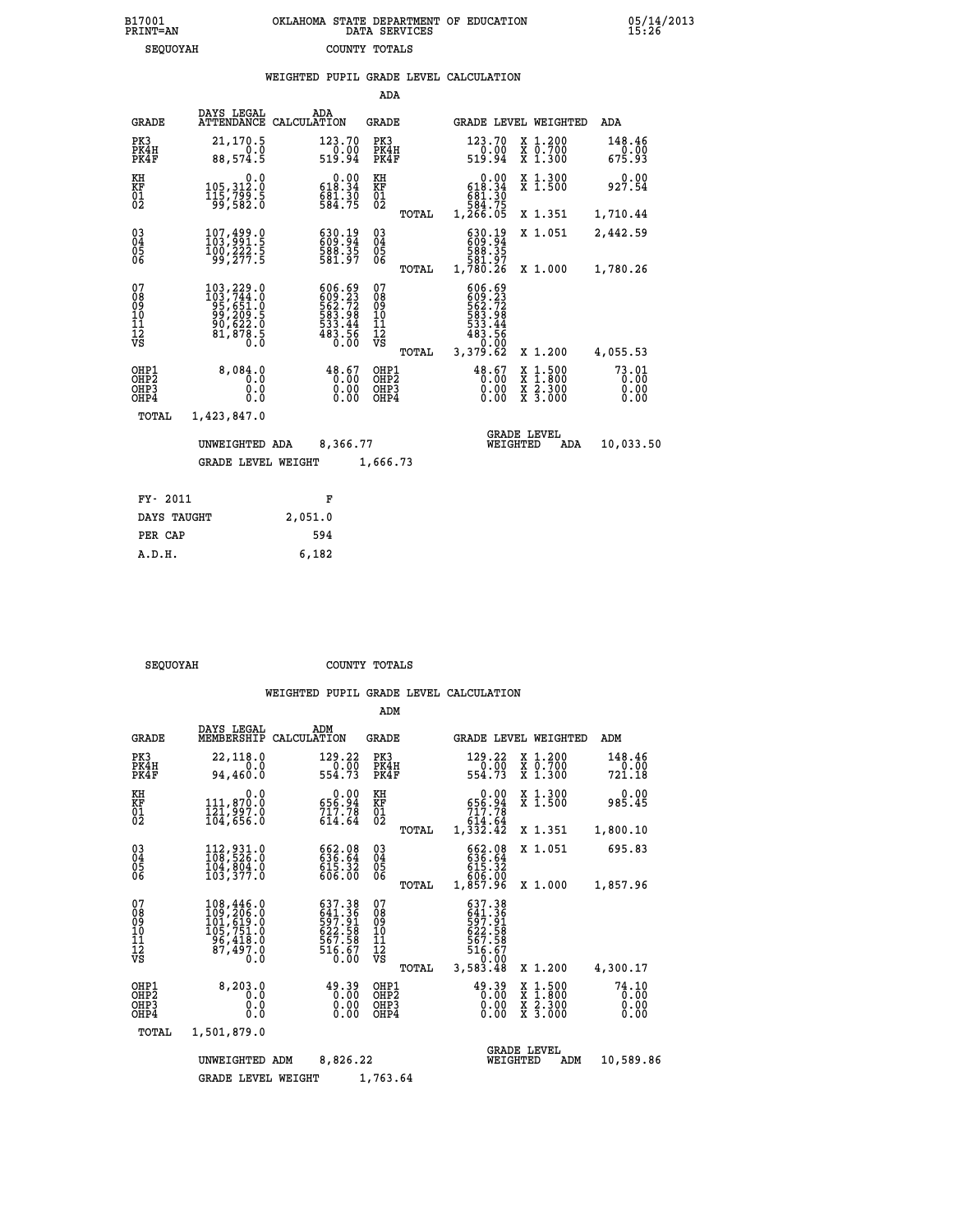| B17001<br><b>PRINT=AN</b> | OKLAHOMA STATE DEPARTMENT OF EDUCATION<br>DATA SERVICES | 05/14/2013<br>15:26 |
|---------------------------|---------------------------------------------------------|---------------------|
| 69<br><b>STEPHENS</b>     | C082 GRANDVIEW                                          |                     |

|                                              |                                                                         |                                                                                                       |                                               | WEIGHTED PUPIL GRADE LEVEL CALCULATION                                                                                                                                                                                                                                         |                                                                                                                                              |                       |
|----------------------------------------------|-------------------------------------------------------------------------|-------------------------------------------------------------------------------------------------------|-----------------------------------------------|--------------------------------------------------------------------------------------------------------------------------------------------------------------------------------------------------------------------------------------------------------------------------------|----------------------------------------------------------------------------------------------------------------------------------------------|-----------------------|
|                                              |                                                                         |                                                                                                       | ADA                                           |                                                                                                                                                                                                                                                                                |                                                                                                                                              |                       |
| <b>GRADE</b>                                 | DAYS LEGAL<br>ATTENDANCE CALCULATION                                    | ADA                                                                                                   | <b>GRADE</b>                                  | GRADE LEVEL WEIGHTED                                                                                                                                                                                                                                                           |                                                                                                                                              | ADA                   |
| PK3<br>PK4H<br>PK4F                          | 824.0<br>0.0<br>4,069.5                                                 | 4.71<br>23.25                                                                                         | PK3<br>PK4H<br>PK4F                           | $\begin{smallmatrix} 4\cdot71\0\cdot00\23\cdot25 \end{smallmatrix}$                                                                                                                                                                                                            | X 1.200<br>X 0.700<br>X 1.300                                                                                                                | 5.65<br>0.00<br>30.23 |
| KH<br>KF<br>01<br>02                         | $\begin{smallmatrix}&&&0.0\\3,626.0\\3,521.0\\3,048.5\end{smallmatrix}$ | 20.00<br>$\frac{70.12}{17.42}$                                                                        | KH<br>KF<br>01<br>02                          | 20.00<br>$\frac{20.12}{17.42}$<br>37.54                                                                                                                                                                                                                                        | X 1.300<br>X 1.500                                                                                                                           | 0.00<br>31.08         |
|                                              |                                                                         |                                                                                                       | TOTAL                                         |                                                                                                                                                                                                                                                                                | X 1.351                                                                                                                                      | 50.72                 |
| $^{03}_{04}$<br>05<br>06                     | 2, 354.0<br>2, 573.0<br>1, 340.0<br>2, 021.5                            | $\frac{13}{14}$ : 70<br>$\frac{7.66}{11.55}$                                                          | $^{03}_{04}$<br>0500                          | $\frac{13.45}{14.70}$<br>7.66                                                                                                                                                                                                                                                  | X 1.051                                                                                                                                      | 14.14                 |
|                                              |                                                                         |                                                                                                       | TOTAL                                         | $\frac{11.55}{33.91}$                                                                                                                                                                                                                                                          | X 1.000                                                                                                                                      | 33.91                 |
| 07<br>08<br>09<br>10<br>11<br>11<br>12<br>VS | $1,801.5$<br>$2,136.5$<br>$0.0$<br>$0.0$<br>$0.0$<br>$0.0$<br>$0.0$     | $\begin{smallmatrix} 10.29\ 12.21\ 0.00\ 0.00\ 0.00\ 0.00\ 0.00\ 0.00\ 0.00\ 0.00\ \end{smallmatrix}$ | 078<br>089<br>0011<br>11<br>12<br>VS<br>TOTAL | 10.29<br>$\begin{smallmatrix} 12.21\ 12.00\ 0.00 \end{smallmatrix}$<br>0.00<br>0.00<br>0.00<br>22.50                                                                                                                                                                           | X 1.200                                                                                                                                      | 27.00                 |
| OHP1<br>OHP2<br>OHP3<br>OH <sub>P4</sub>     | 0.0<br>0.0<br>0.0                                                       | $\begin{smallmatrix} 0.00 \ 0.00 \ 0.00 \ 0.00 \end{smallmatrix}$                                     | OHP1<br>OHP2<br>OHP3<br>OHP4                  | $\begin{smallmatrix} 0.00 & 0.00 & 0.00 & 0.00 & 0.00 & 0.00 & 0.00 & 0.00 & 0.00 & 0.00 & 0.00 & 0.00 & 0.00 & 0.00 & 0.00 & 0.00 & 0.00 & 0.00 & 0.00 & 0.00 & 0.00 & 0.00 & 0.00 & 0.00 & 0.00 & 0.00 & 0.00 & 0.00 & 0.00 & 0.00 & 0.00 & 0.00 & 0.00 & 0.00 & 0.00 & 0.0$ | $\begin{smallmatrix} \mathtt{X} & 1\cdot500 \\ \mathtt{X} & 1\cdot800 \\ \mathtt{X} & 2\cdot300 \\ \mathtt{X} & 3\cdot000 \end{smallmatrix}$ | 0.00<br>0.00<br>0.00  |
| TOTAL                                        | 27, 315.5                                                               |                                                                                                       |                                               |                                                                                                                                                                                                                                                                                |                                                                                                                                              |                       |
|                                              | UNWEIGHTED ADA                                                          | 156.08                                                                                                |                                               | <b>GRADE LEVEL</b><br>WEIGHTED                                                                                                                                                                                                                                                 | ADA                                                                                                                                          | 192.73                |
|                                              | <b>GRADE LEVEL WEIGHT</b>                                               |                                                                                                       | 36.65                                         |                                                                                                                                                                                                                                                                                |                                                                                                                                              |                       |
| FY- 2011                                     |                                                                         | F                                                                                                     |                                               |                                                                                                                                                                                                                                                                                |                                                                                                                                              |                       |
| DAYS TAUGHT                                  |                                                                         | 175.0                                                                                                 |                                               |                                                                                                                                                                                                                                                                                |                                                                                                                                              |                       |
| PER CAP                                      |                                                                         | 73                                                                                                    |                                               |                                                                                                                                                                                                                                                                                |                                                                                                                                              |                       |

| 69 STEPHENS | C082 GRANDVIEW |
|-------------|----------------|
|             |                |

| <b>GRADE</b>                                       | DAYS LEGAL<br>MEMBERSHIP                                            | ADM<br>CALCULATION                                                                                     | <b>GRADE</b>                                       |       | GRADE LEVEL WEIGHTED                                                                      |                                          |     | ADM                   |  |
|----------------------------------------------------|---------------------------------------------------------------------|--------------------------------------------------------------------------------------------------------|----------------------------------------------------|-------|-------------------------------------------------------------------------------------------|------------------------------------------|-----|-----------------------|--|
| PK3<br>PK4H<br>PK4F                                | 875.0<br>4,288.0                                                    | $\begin{smallmatrix}5.00\0.00\\24.50\end{smallmatrix}$                                                 | PK3<br>PK4H<br>PK4F                                |       | 5.00<br>$\frac{0.00}{24.50}$                                                              | X 1.200<br>X 0.700<br>X 1.300            |     | 6.00<br>0.00<br>31.85 |  |
| KH<br>KF<br>01<br>02                               | 0.0<br>3,809:0<br>3,666:0<br>3,132:0                                | $\begin{smallmatrix} 0.00\\ 21.77\\ 20.95\\ 17.90 \end{smallmatrix}$                                   | KH<br>KF<br>01<br>02                               |       | $\begin{smallmatrix} 0.00\\ 21.77\\ 20.95\\ 17.90\\ 38.85 \end{smallmatrix}$              | X 1.300<br>X 1.500                       |     | 0.00<br>32.66         |  |
|                                                    |                                                                     |                                                                                                        |                                                    | TOTAL |                                                                                           | X 1.351                                  |     | 52.49                 |  |
| $\begin{matrix} 03 \\ 04 \\ 05 \\ 06 \end{matrix}$ | $2,426.0$<br>$2,638.0$<br>$1,413.0$<br>$2,100.0$                    | $\begin{smallmatrix} 13.86\\15.07\\8.07\\12.00 \end{smallmatrix}$                                      | $\begin{matrix} 03 \\ 04 \\ 05 \\ 06 \end{matrix}$ |       | $13.86$<br>$15.07$<br>$8.07$<br>$12.90$<br>$35.14$                                        | X 1.051                                  |     | 14.57                 |  |
|                                                    |                                                                     |                                                                                                        |                                                    | TOTAL |                                                                                           | X 1.000                                  |     | 35.14                 |  |
| 07<br>089<br>090<br>1112<br>VS                     | $1,908.0$<br>$2,252.0$<br>$0.0$<br>$0.0$<br>$0.0$<br>$0.0$<br>$0.0$ | $\begin{smallmatrix} 10.90\\ 12.87\\ 0.00\\ 0.00\\ 0.00\\ 0.00\\ 0.00\\ 0.00\\ 0.00 \end{smallmatrix}$ | 07<br>08901112<br>1112<br>VS                       | TOTAL | $\begin{smallmatrix} 10.90\\12.87\\0.00\\0.00\\0.00\\0.00\\0.00\\23.77 \end{smallmatrix}$ | X 1.200                                  |     | 28.52                 |  |
|                                                    |                                                                     |                                                                                                        |                                                    |       |                                                                                           |                                          |     |                       |  |
| OHP1<br>OHP2<br>OH <sub>P3</sub><br>OHP4           | 0.0<br>0.000                                                        |                                                                                                        | OHP1<br>OHP2<br>OHP3<br>OHP4                       |       | 0.00<br>0.00                                                                              | X 1:500<br>X 1:800<br>X 2:300<br>X 3:000 |     | 0.00<br>0.00<br>0.00  |  |
| TOTAL                                              | 28,507.0                                                            |                                                                                                        |                                                    |       |                                                                                           |                                          |     |                       |  |
|                                                    | UNWEIGHTED                                                          | 162.89<br>ADM                                                                                          |                                                    |       | WEIGHTED                                                                                  | <b>GRADE LEVEL</b>                       | ADM | 201.23                |  |
|                                                    | <b>GRADE LEVEL WEIGHT</b>                                           |                                                                                                        | 38.34                                              |       |                                                                                           |                                          |     |                       |  |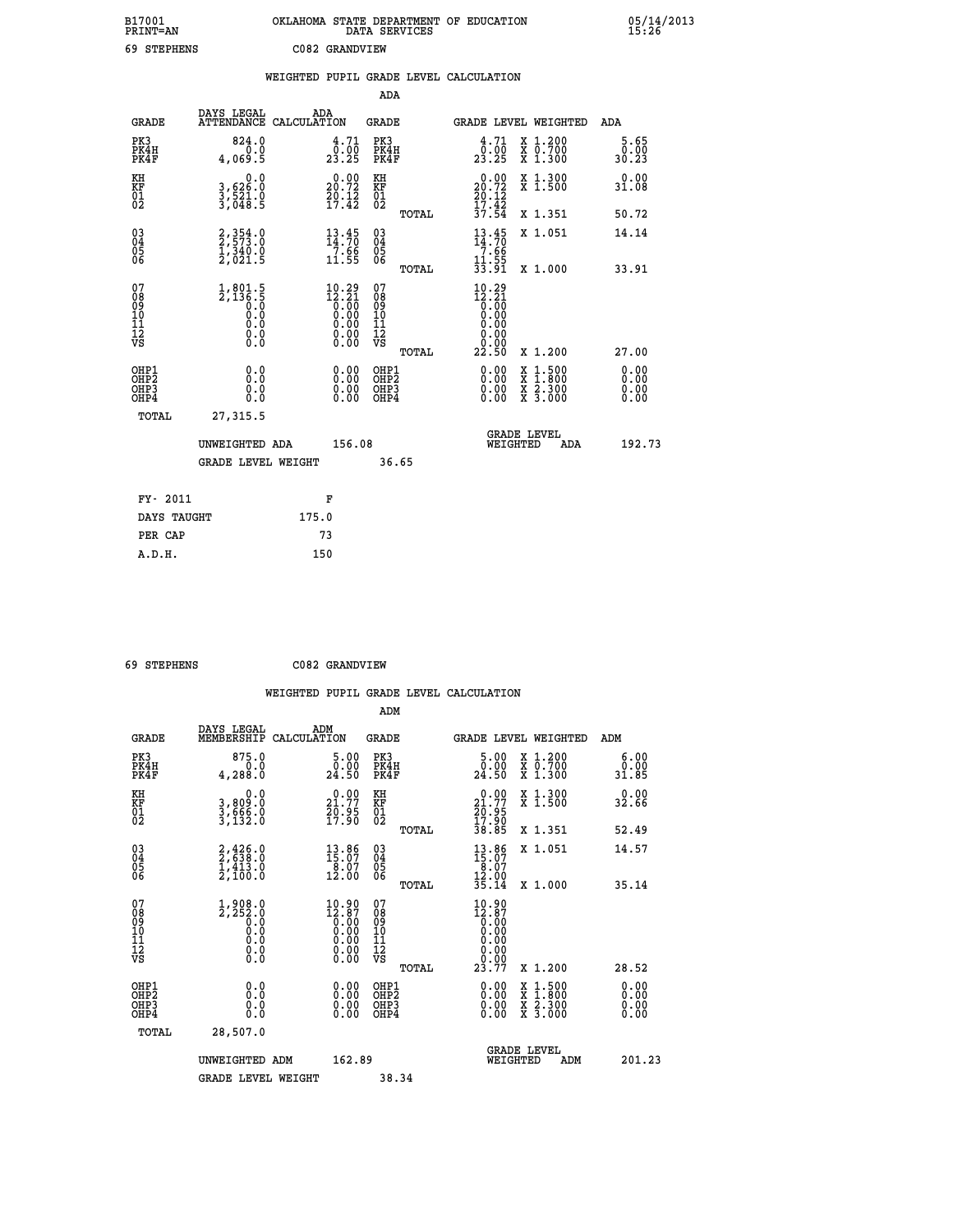| B17001<br><b>PRINT=AN</b> | OKLAHOMA STATE DEPARTMENT OF EDUCATION<br>DATA SERVICES |  |
|---------------------------|---------------------------------------------------------|--|
| 69 STEPHENS               | I001 DUNCAN                                             |  |

**CON**  $\begin{array}{r} 05/14/2013 \\ 15:26 \end{array}$ 

### **WEIGHTED PUPIL GRADE LEVEL CALCULATION**

|                                          |                                                                                                               |                                                                                | ADA                                    |       |                                                                             |                                                                        |                                 |
|------------------------------------------|---------------------------------------------------------------------------------------------------------------|--------------------------------------------------------------------------------|----------------------------------------|-------|-----------------------------------------------------------------------------|------------------------------------------------------------------------|---------------------------------|
| <b>GRADE</b>                             | DAYS LEGAL                                                                                                    | ADA<br>ATTENDANCE CALCULATION                                                  | <b>GRADE</b>                           |       |                                                                             | GRADE LEVEL WEIGHTED                                                   | <b>ADA</b>                      |
| PK3<br>PK4H<br>PK4F                      | 1,752.0<br>7,694.5<br>33,422.5                                                                                | $10.19$<br>$44.74$<br>$194.32$                                                 | PK3<br>PK4H<br>PK4F                    |       | $10.19$<br>$44.74$<br>$194.32$                                              | X 1.200<br>X 0.700<br>X 1.300                                          | 12.23<br>$\frac{31.32}{252.62}$ |
| KH<br>KF<br>01<br>02                     | 193.5<br>48,531.0<br>50,230.0<br>50,936.0                                                                     | $\begin{smallmatrix} 1.13\\282.16\\292.03\\296.14\end{smallmatrix}$            | KH<br>KF<br>$\overline{01}$            |       | $\begin{smallmatrix} 1.13\\282.16\\292.03\\296.14\\588.17\end{smallmatrix}$ | X 1.300<br>X 1.500                                                     | 1.47<br>423.24                  |
|                                          |                                                                                                               |                                                                                |                                        | TOTAL |                                                                             | X 1.351                                                                | 794.62                          |
| 030404<br>06                             | $48,349.5$<br>$43,736.0$<br>$45,429.0$<br>$48,483.5$                                                          | 281.10<br>254.28<br>$\frac{264.12}{281.88}$                                    | 03<br>04<br>05<br>06                   |       | 281.10<br>264.12<br>281.88<br>800.28                                        | X 1.051                                                                | 295.44                          |
|                                          |                                                                                                               |                                                                                |                                        | TOTAL |                                                                             | X 1.000                                                                | 800.28                          |
| 07<br>08<br>09<br>11<br>11<br>12<br>VS   | $\begin{smallmatrix} 45,565.0\\ 41,032.5\\ 42,209.0\\ 40,683.0\\ 37,250.5\\ 34,637.5\\ 0.0 \end{smallmatrix}$ | $264.91$<br>$238.56$<br>$245.40$<br>$236.53$<br>$216.57$<br>$201.38$<br>$0.00$ | 07<br>08<br>09<br>11<br>11<br>12<br>VS |       | 264.91<br>238.56<br>245.40<br>236.537<br>216.57<br>201.38<br>0.00           |                                                                        |                                 |
|                                          |                                                                                                               |                                                                                |                                        | TOTAL | 1,403.35                                                                    | X 1.200                                                                | 1,684.02                        |
| OHP1<br>OHP <sub>2</sub><br>OHP3<br>OHP4 | 0.0<br>0.0<br>Ō.Ō                                                                                             | 0.00<br>$\begin{smallmatrix} 0.00 \ 0.00 \end{smallmatrix}$                    | OHP1<br>OHP2<br>OHP3<br>OHP4           |       | $0.00$<br>$0.00$<br>0.00                                                    | $\frac{x}{x}$ $\frac{1.500}{x}$<br>$\frac{x}{x}$ $\frac{5.300}{3.000}$ | 0.00<br>0.00<br>0.00<br>0.00    |
| TOTAL                                    | 620,135.0                                                                                                     |                                                                                |                                        |       |                                                                             |                                                                        |                                 |
|                                          | UNWEIGHTED ADA                                                                                                | 3,605.44                                                                       |                                        |       |                                                                             | <b>GRADE LEVEL</b><br>WEIGHTED<br>ADA                                  | 4,295.24                        |
|                                          | <b>GRADE LEVEL WEIGHT</b>                                                                                     |                                                                                | 689.80                                 |       |                                                                             |                                                                        |                                 |
| FY- 2011                                 |                                                                                                               | F                                                                              |                                        |       |                                                                             |                                                                        |                                 |
| DAYS TAUGHT                              |                                                                                                               | 172.0                                                                          |                                        |       |                                                                             |                                                                        |                                 |
| PER CAP                                  |                                                                                                               | 33                                                                             |                                        |       |                                                                             |                                                                        |                                 |
|                                          |                                                                                                               |                                                                                |                                        |       |                                                                             |                                                                        |                                 |

 **69 STEPHENS I001 DUNCAN**

 **A.D.H. 2,150**

|                                                       |                                                                             |                                                                                                                                            | ADM                                     |        |                                                                                |                                                                                                  |                              |
|-------------------------------------------------------|-----------------------------------------------------------------------------|--------------------------------------------------------------------------------------------------------------------------------------------|-----------------------------------------|--------|--------------------------------------------------------------------------------|--------------------------------------------------------------------------------------------------|------------------------------|
| <b>GRADE</b>                                          | DAYS LEGAL<br>MEMBERSHIP                                                    | ADM<br>CALCULATION                                                                                                                         | <b>GRADE</b>                            |        |                                                                                | GRADE LEVEL WEIGHTED                                                                             | ADM                          |
| PK3<br>PK4H<br>PK4F                                   | $\frac{1}{8}$ , $\frac{794}{130}$ .0<br>37,228.0                            | 10.43<br>47.27<br>$2\bar{1}\bar{6}.\bar{4}4$                                                                                               | PK3<br>PK4H<br>PK4F                     |        | 10.43<br>$\frac{\bar{4}\,\tilde{7}\cdot\tilde{2}\,\tilde{7}}{216.44}$          | $\begin{array}{c} x & 1.200 \\ x & 0.700 \end{array}$<br>$X$ 1.300                               | 12.52<br>33.09<br>281.37     |
| KH<br>KF<br>01<br>02                                  | 212.0<br>51,848.0<br>53,669.0<br>53,691.0                                   | $\begin{array}{c} 1\cdot 23\\ 301\cdot 44\\ 312\cdot 03\\ 312\cdot 16 \end{array}$                                                         | KH<br>KF<br>01<br>02                    |        | $\begin{array}{c} 1.23 \\ 301.44 \\ 312.03 \\ 312.16 \\ 624.19 \end{array}$    | X 1.300<br>X 1.500                                                                               | $1.60$<br>452.16             |
|                                                       |                                                                             |                                                                                                                                            |                                         | TOTAL  |                                                                                | X 1.351                                                                                          | 843.28                       |
| 03<br>04<br>05<br>06                                  | 51,074.0<br>46,292.0<br>47,937.0<br>51,770.0                                | 296.94<br>269.14<br>278.70<br>300.99                                                                                                       | $\substack{03 \\ 04}$<br>0500           |        | 296.94<br>269.14<br>278.70<br>300.99<br>848.83                                 | X 1.051                                                                                          | 312.08                       |
|                                                       |                                                                             |                                                                                                                                            |                                         | TOTAL  |                                                                                | X 1.000                                                                                          | 848.83                       |
| 07<br>08<br>09<br>101<br>112<br>VS                    | 48,631.0<br>43,898.0<br>46,583.0<br>45,216.0<br>40,869.0<br>38,051.0<br>0.0 | $\begin{smallmatrix} 282\cdot74\\ 255\cdot22\\ 270\cdot83\\ 262\cdot88\\ 262\cdot88\\ 237\cdot56\\ 221\cdot23\\ 0\cdot00\end{smallmatrix}$ | 07<br>08<br>09<br>101<br>11<br>12<br>VS | TOTAL  | 282.74<br>255.22<br>270.83<br>262.88<br>237.56<br>221.23<br>221.23<br>1,530.46 | X 1.200                                                                                          | 1,836.55                     |
| OHP1<br>OH <sub>P</sub> 2<br>OH <sub>P3</sub><br>OHP4 | 0.0<br>0.000                                                                | $0.00$<br>$0.00$<br>0.00                                                                                                                   | OHP1<br>OHP2<br>OHP3<br>OHP4            |        | $0.00$<br>$0.00$<br>0.00                                                       | $\begin{smallmatrix} x & 1 & 500 \\ x & 1 & 800 \\ x & 2 & 300 \\ x & 3 & 000 \end{smallmatrix}$ | 0.00<br>0.00<br>0.00<br>0.00 |
| TOTAL                                                 | 666,884.0                                                                   |                                                                                                                                            |                                         |        |                                                                                |                                                                                                  |                              |
|                                                       | UNWEIGHTED                                                                  | 3,877.23<br>ADM                                                                                                                            |                                         |        |                                                                                | <b>GRADE LEVEL</b><br>WEIGHTED<br>ADM                                                            | 4,621.48                     |
|                                                       | <b>GRADE LEVEL WEIGHT</b>                                                   |                                                                                                                                            |                                         | 744.25 |                                                                                |                                                                                                  |                              |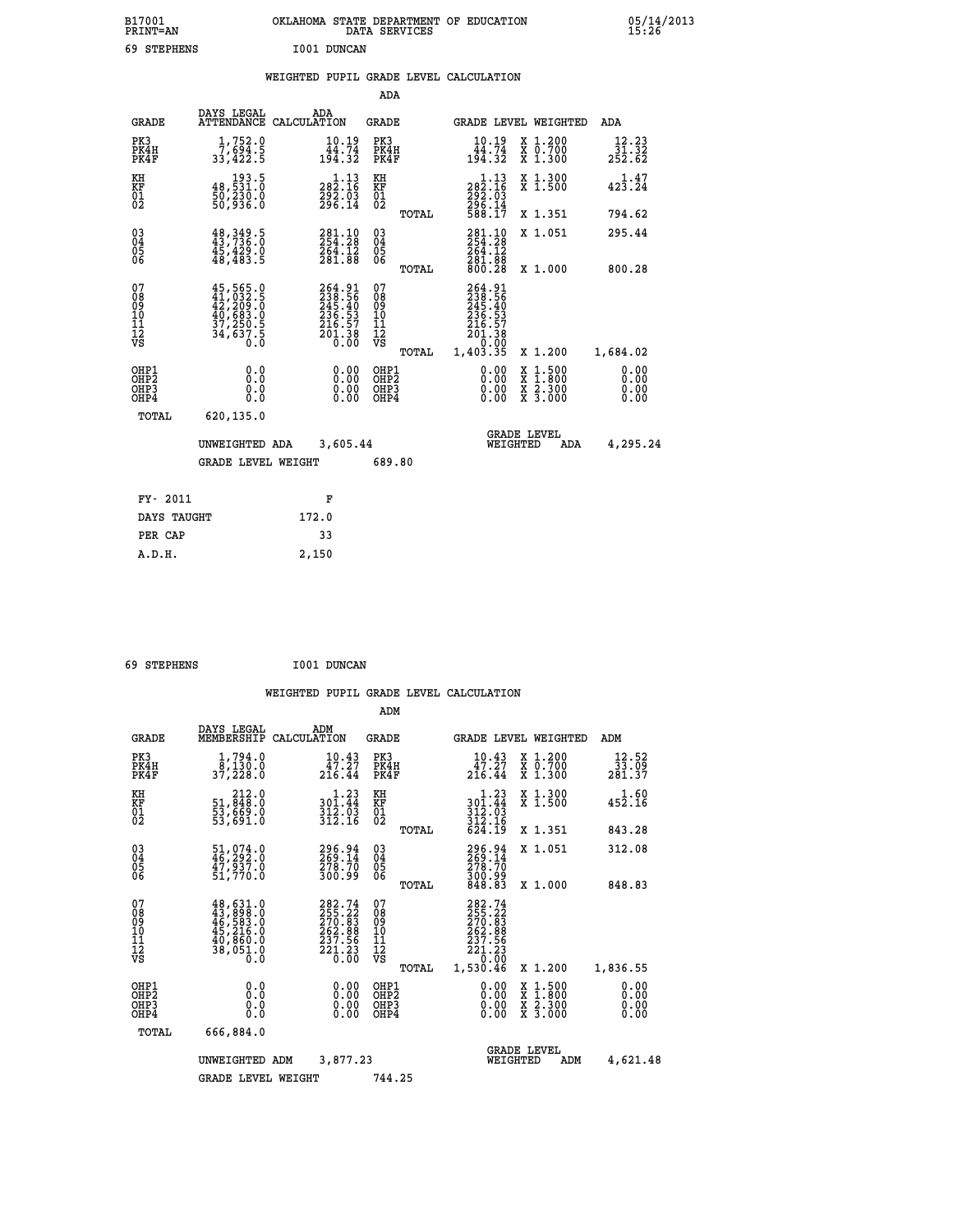| B17001<br><b>PRINT=AN</b> | OKLAHOMA STATE DEPARTMENT OF EDUCATION<br>DATA SERVICES | 05/14/2013<br>15:26 |
|---------------------------|---------------------------------------------------------|---------------------|
| 69<br>STEPHENS            | I002 COMANCHE                                           |                     |

|                                           |                                                                                                                                                                                          | WEIGHTED PUPIL GRADE LEVEL CALCULATION                            |                                                                  |                                                                                                                                                                                                                                                                                                                                                                                                                             |                              |
|-------------------------------------------|------------------------------------------------------------------------------------------------------------------------------------------------------------------------------------------|-------------------------------------------------------------------|------------------------------------------------------------------|-----------------------------------------------------------------------------------------------------------------------------------------------------------------------------------------------------------------------------------------------------------------------------------------------------------------------------------------------------------------------------------------------------------------------------|------------------------------|
|                                           |                                                                                                                                                                                          |                                                                   | <b>ADA</b>                                                       |                                                                                                                                                                                                                                                                                                                                                                                                                             |                              |
| <b>GRADE</b>                              | DAYS LEGAL                                                                                                                                                                               | ADA<br>ATTENDANCE CALCULATION                                     | <b>GRADE</b>                                                     | GRADE LEVEL WEIGHTED                                                                                                                                                                                                                                                                                                                                                                                                        | ADA                          |
| PK3<br>PK4H<br>PK4F                       | 32.0<br>0.0<br>8,516.5                                                                                                                                                                   | 0.19<br>ŏ:ŏó<br>50:39                                             | PK3<br>PK4H<br>PK4F                                              | 0.19<br>X 1.200<br>X 0.700<br>X 1.300<br>0.00<br>50.39                                                                                                                                                                                                                                                                                                                                                                      | 0.23<br>0.00<br>65.51        |
| KH<br>KF<br>01<br>02                      | 0.0<br>14,209:0<br>12,923:5<br>14,202:5                                                                                                                                                  | $\begin{smallmatrix} 0.00\\84.08\\76.47\\84.04 \end{smallmatrix}$ | KH<br>KF<br>01<br>02                                             | 0.00<br>X 1.300<br>X 1.500<br>$\begin{array}{r} 84.08 \\ 76.47 \\ 84.04 \\ 160.51 \end{array}$                                                                                                                                                                                                                                                                                                                              | 0.00<br>126.12               |
|                                           |                                                                                                                                                                                          |                                                                   | TOTAL                                                            | X 1.351                                                                                                                                                                                                                                                                                                                                                                                                                     | 216.85                       |
| $^{03}_{04}$<br>Ŏ5<br>06                  | $\frac{11}{14}, \frac{250}{604}, \frac{5}{5}$<br>$\frac{12}{12}, \frac{610}{500}, \frac{0}{5}$                                                                                           | 66.57<br>86.42<br>74.62<br>79.89                                  | $\begin{matrix} 03 \\ 04 \\ 05 \\ 06 \end{matrix}$               | $\begin{smallmatrix} 66.57\ 86.42\ 74.62\ 79.89\ 240.93 \end{smallmatrix}$<br>X 1.051                                                                                                                                                                                                                                                                                                                                       | 69.97                        |
|                                           |                                                                                                                                                                                          |                                                                   | TOTAL                                                            | X 1.000                                                                                                                                                                                                                                                                                                                                                                                                                     | 240.93                       |
| 07<br>08<br>09<br>11<br>11<br>12<br>VS    | $\begin{smallmatrix} 13\,, & 090\,, & 5\\ 13\,, & 717\,, & 5\\ 15\,, & 117\,, & 5\\ 10\,, & 978\,, & 0\\ 11\,, & 782\,, & 5\\ 10\,, & 477\,, & 0\\ 0\,, & 0\,, & 0\,, \end{smallmatrix}$ | 77.00<br>80.69<br>88.93<br>64.58<br>69.31<br>$\frac{51.63}{0.00}$ | 07<br>08<br>09<br>11<br>11<br>12<br>VS                           | 77.00<br>ěğ: ģġ<br>Eg: §§<br>64.58<br>$60.31$<br>$61.63$<br>$0.00$                                                                                                                                                                                                                                                                                                                                                          |                              |
|                                           |                                                                                                                                                                                          |                                                                   | TOTAL                                                            | 442.14<br>X 1.200                                                                                                                                                                                                                                                                                                                                                                                                           | 530.57                       |
| OHP1<br>OH <sub>P</sub> 2<br>OHP3<br>OHP4 | 0.0<br>Ō.Ō<br>0.0<br>0.0                                                                                                                                                                 | $\begin{smallmatrix} 0.00 \ 0.00 \ 0.00 \ 0.00 \end{smallmatrix}$ | OHP1<br>OHP <sub>2</sub><br>OHP <sub>3</sub><br>OHP <sub>4</sub> | $\begin{smallmatrix} 0.00 & 0.00 & 0.00 & 0.00 & 0.00 & 0.00 & 0.00 & 0.00 & 0.00 & 0.00 & 0.00 & 0.00 & 0.00 & 0.00 & 0.00 & 0.00 & 0.00 & 0.00 & 0.00 & 0.00 & 0.00 & 0.00 & 0.00 & 0.00 & 0.00 & 0.00 & 0.00 & 0.00 & 0.00 & 0.00 & 0.00 & 0.00 & 0.00 & 0.00 & 0.00 & 0.0$<br>$\begin{smallmatrix} \mathtt{X} & 1\cdot500\\ \mathtt{X} & 1\cdot800\\ \mathtt{X} & 2\cdot300\\ \mathtt{X} & 3\cdot000 \end{smallmatrix}$ | 0.00<br>0.00<br>0.00<br>0.00 |
| TOTAL                                     | 177,092.0                                                                                                                                                                                |                                                                   |                                                                  |                                                                                                                                                                                                                                                                                                                                                                                                                             |                              |
|                                           | UNWEIGHTED ADA                                                                                                                                                                           | 1,044.81                                                          |                                                                  | <b>GRADE LEVEL</b><br>WEIGHTED<br>ADA                                                                                                                                                                                                                                                                                                                                                                                       | 1,250.18                     |
|                                           | <b>GRADE LEVEL WEIGHT</b>                                                                                                                                                                |                                                                   | 205.37                                                           |                                                                                                                                                                                                                                                                                                                                                                                                                             |                              |
| FY- 2011                                  |                                                                                                                                                                                          | F                                                                 |                                                                  |                                                                                                                                                                                                                                                                                                                                                                                                                             |                              |
| DAYS TAUGHT                               |                                                                                                                                                                                          | 170.0                                                             |                                                                  |                                                                                                                                                                                                                                                                                                                                                                                                                             |                              |
| PER CAP                                   |                                                                                                                                                                                          | 64                                                                |                                                                  |                                                                                                                                                                                                                                                                                                                                                                                                                             |                              |
| A.D.H.                                    |                                                                                                                                                                                          | 906                                                               |                                                                  |                                                                                                                                                                                                                                                                                                                                                                                                                             |                              |

 **69 STEPHENS I002 COMANCHE**

 **ADM**

| <b>GRADE</b>                                       | DAYS LEGAL                                                                                         | ADM<br>MEMBERSHIP CALCULATION                                            | <b>GRADE</b>                                       | GRADE LEVEL WEIGHTED                                                       |                                                                                                                     | ADM                   |
|----------------------------------------------------|----------------------------------------------------------------------------------------------------|--------------------------------------------------------------------------|----------------------------------------------------|----------------------------------------------------------------------------|---------------------------------------------------------------------------------------------------------------------|-----------------------|
| PK3<br>PK4H<br>PK4F                                | 32.0<br>0.0<br>9,047.0                                                                             | $0.19$<br>$0.00$<br>53.53                                                | PK3<br>PK4H<br>PK4F                                | 0.19<br>$\frac{0}{53}$ . 53                                                | X 1.200<br>X 0.700<br>X 1.300                                                                                       | 0.23<br>0.00<br>69.59 |
| KH<br>KF<br>01<br>02                               | 0.0<br>$\frac{14}{13}, \frac{769}{466}$ .0<br>$\frac{13}{14}, \frac{466}{787}$ .0                  | $\begin{smallmatrix} 0.00\\ 87.39\\ 79.68\\ 77.50 \end{smallmatrix}$     | KH<br>KF<br>01<br>02                               | $0.00\n87.39\n79.68\n87.50\n167.18$                                        | X 1.300<br>X 1.500                                                                                                  | 0.00<br>131.09        |
|                                                    |                                                                                                    |                                                                          | TOTAL                                              |                                                                            | X 1.351                                                                                                             | 225.86                |
| $\begin{matrix} 03 \\ 04 \\ 05 \\ 06 \end{matrix}$ | $11,651.0$<br>$15,181.0$<br>$13,120.0$<br>$13,753.0$                                               | $\begin{smallmatrix} 68.94\ 89.83\ 77.63\ 80.90 \end{smallmatrix}$       | $\begin{matrix} 03 \\ 04 \\ 05 \\ 06 \end{matrix}$ | $\begin{smallmatrix} 68.94\ 89.83\ 77.63\ 80.90\ 248.36 \end{smallmatrix}$ | X 1.051                                                                                                             | 72.46                 |
|                                                    |                                                                                                    |                                                                          | TOTAL                                              |                                                                            | X 1.000                                                                                                             | 248.36                |
| 07<br>08<br>09<br>101<br>11<br>12<br>VS            | 13, 318.0<br>13, 969.0<br>16, 127.0<br>11, 595.0<br>12, 303.0<br>$\overline{11}, \overline{047}.0$ | $78.34$<br>$82.17$<br>$94.86$<br>$68.21$<br>$72.37$<br>$64.98$<br>$6.00$ | 078<br>089<br>0011<br>11<br>12<br>VS<br>TOTAL      | 78.34<br>82.17<br>94.86<br>98.21<br>68.21<br>72.37<br>64.980<br>460.93     | X 1.200                                                                                                             | 553.12                |
| OHP1<br>OHP2<br>OHP3<br>OHP4                       | 0.0<br>0.000                                                                                       |                                                                          | OHP1<br>OHP2<br>OHP3<br>OHP4                       | $0.00$<br>$0.00$<br>0.00                                                   | $\begin{array}{l} \mathtt{X} & 1.500 \\ \mathtt{X} & 1.800 \\ \mathtt{X} & 2.300 \\ \mathtt{X} & 3.000 \end{array}$ | 0.00<br>0.00<br>0.00  |
| TOTAL                                              | 184,165.0                                                                                          |                                                                          |                                                    |                                                                            |                                                                                                                     |                       |
|                                                    | UNWEIGHTED                                                                                         | 1,086.52<br>ADM                                                          |                                                    | <b>GRADE LEVEL</b><br>WEIGHTED                                             | ADM                                                                                                                 | 1,300.71              |
|                                                    | <b>GRADE LEVEL WEIGHT</b>                                                                          |                                                                          | 214.19                                             |                                                                            |                                                                                                                     |                       |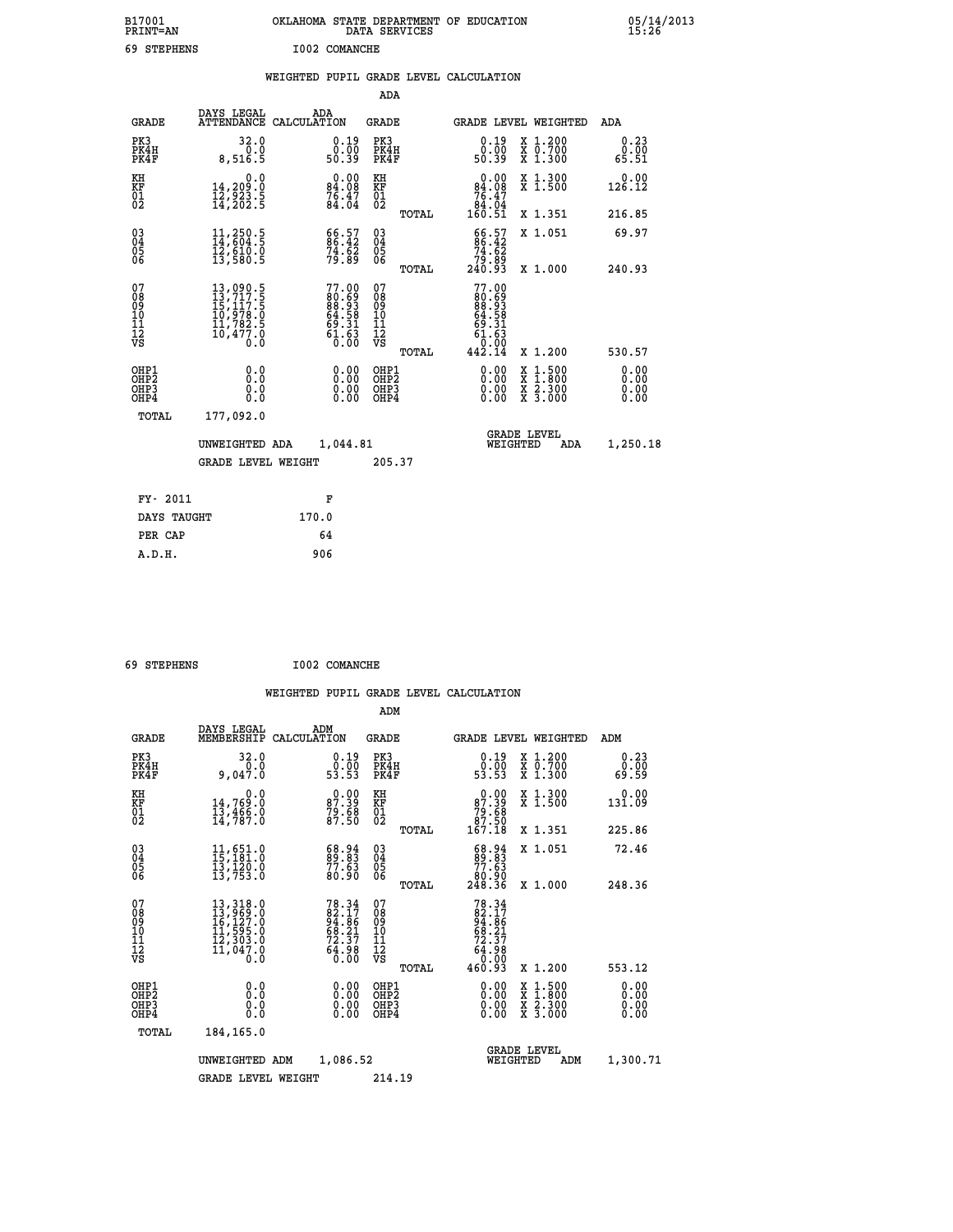| B17001<br><b>PRINT=AN</b> |             | OKLAHOMA STATE DEPARTMENT OF EDUCATION<br>DATA SERVICES |  |
|---------------------------|-------------|---------------------------------------------------------|--|
| 69 STEPHENS               | I003 MARLOW |                                                         |  |

 $\begin{array}{ccc} 0.5/14/2013 \ 15:26 \end{array}$ 

## **WEIGHTED PUPIL GRADE LEVEL CALCULATION**

|                                                    |                                                                                                                                                                        |                                                                        | ADA                                                 |       |                                                                                  |                                                                                                                                           |                              |
|----------------------------------------------------|------------------------------------------------------------------------------------------------------------------------------------------------------------------------|------------------------------------------------------------------------|-----------------------------------------------------|-------|----------------------------------------------------------------------------------|-------------------------------------------------------------------------------------------------------------------------------------------|------------------------------|
| <b>GRADE</b>                                       | DAYS LEGAL                                                                                                                                                             | ADA<br>ATTENDANCE CALCULATION                                          | <b>GRADE</b>                                        |       | GRADE LEVEL WEIGHTED                                                             |                                                                                                                                           | ADA                          |
| PK3<br>PK4H<br>PK4F                                | 523.0<br>13,200.5<br>0.0                                                                                                                                               | $77.65$<br>0.00                                                        | PK3<br>PK4H<br>PK4F                                 |       | $77.65$<br>0.00                                                                  | X 1.200<br>X 0.700<br>X 1.300                                                                                                             | 3.70<br>$\frac{54.36}{0.00}$ |
| KH<br>KF<br>01<br>02                               | 0.0<br>17,180:0<br>20,054.5<br>14,286:5                                                                                                                                | $\begin{smallmatrix} &0.00\\ 101.06\\ 117.97\\ 84.04\end{smallmatrix}$ | KH<br>KF<br>01<br>02                                |       | $\begin{smallmatrix} &0.00\\ 101.06\\ 117.97\\ 84.04\\ 202.01 \end{smallmatrix}$ | X 1.300<br>X 1.500                                                                                                                        | 0.00<br>151.59               |
|                                                    |                                                                                                                                                                        |                                                                        |                                                     | TOTAL |                                                                                  | X 1.351                                                                                                                                   | 272.92                       |
| $\begin{matrix} 03 \\ 04 \\ 05 \\ 06 \end{matrix}$ | 16,525.0<br>16,220:0<br>15,100.0<br>16,515.5                                                                                                                           | $97.21$<br>$95.41$<br>$\frac{88.82}{97.15}$                            | $\begin{array}{c} 03 \\ 04 \\ 05 \\ 06 \end{array}$ |       | $97.21$<br>$95.41$<br>$\begin{array}{r} 88.82 \\ 87.15 \\ 281.38 \end{array}$    | X 1.051                                                                                                                                   | 102.17                       |
|                                                    |                                                                                                                                                                        |                                                                        |                                                     | TOTAL |                                                                                  | X 1.000                                                                                                                                   | 281.38                       |
| 07<br>08<br>09<br>11<br>11<br>12<br>VS             | $\begin{smallmatrix} 14\,,\,598\,.\,5\\ 14\,,\,182\,. \,5\\ 15\,,\,761\,. \,5\\ 13\,,\,446\,. \,0\\ 13\,,\,203\,. \,0\\ 13\,,\,681\,. \,0\\ 0\,. \,0\end{smallmatrix}$ | 85.87<br>83.43<br>92.71<br>79.09<br>77.66<br>80.48<br>80.48            | 07<br>08<br>09<br>11<br>11<br>12<br>VS              |       | 85.87<br>83.43<br>92.71<br>79.09<br>77.66<br>86:48<br>0.00<br>24.099             |                                                                                                                                           |                              |
|                                                    |                                                                                                                                                                        |                                                                        |                                                     | TOTAL |                                                                                  | X 1.200                                                                                                                                   | 599.09                       |
| OHP1<br>OHP2<br>OHP3<br>OHP4                       | 0.0<br>0.0<br>0.0                                                                                                                                                      | $\begin{smallmatrix} 0.00 \ 0.00 \ 0.00 \ 0.00 \end{smallmatrix}$      | OHP1<br>OHP <sub>2</sub><br>OHP3<br>OHP4            |       | $0.00$<br>$0.00$<br>0.00                                                         | $\begin{smallmatrix} \mathtt{X} & 1\cdot500\\ \mathtt{X} & 1\cdot800\\ \mathtt{X} & 2\cdot300\\ \mathtt{X} & 3\cdot000 \end{smallmatrix}$ | 0.00<br>0.00<br>0.00<br>0.00 |
| <b>TOTAL</b>                                       | 214,477.5                                                                                                                                                              |                                                                        |                                                     |       |                                                                                  |                                                                                                                                           |                              |
|                                                    | UNWEIGHTED ADA                                                                                                                                                         | 1,261.63                                                               |                                                     |       | WEIGHTED                                                                         | <b>GRADE LEVEL</b><br>ADA                                                                                                                 | 1,465.21                     |
|                                                    | <b>GRADE LEVEL WEIGHT</b>                                                                                                                                              |                                                                        | 203.58                                              |       |                                                                                  |                                                                                                                                           |                              |
|                                                    |                                                                                                                                                                        |                                                                        |                                                     |       |                                                                                  |                                                                                                                                           |                              |
| FY- 2011                                           |                                                                                                                                                                        | F                                                                      |                                                     |       |                                                                                  |                                                                                                                                           |                              |
| DAYS TAUGHT                                        |                                                                                                                                                                        | 170.0                                                                  |                                                     |       |                                                                                  |                                                                                                                                           |                              |
| PER CAP                                            |                                                                                                                                                                        | 33                                                                     |                                                     |       |                                                                                  |                                                                                                                                           |                              |

 **69 STEPHENS I003 MARLOW**

 **A.D.H. 724**

 **ADM**

 **B17001<br>PRINT=AN** 

| <b>GRADE</b>                                       | DAYS LEGAL<br>MEMBERSHIP CALCULATION                                                                  | ADM                                                                                                 | <b>GRADE</b>                                        |                                                                                                                |                                | GRADE LEVEL WEIGHTED                                                                                                | ADM                   |
|----------------------------------------------------|-------------------------------------------------------------------------------------------------------|-----------------------------------------------------------------------------------------------------|-----------------------------------------------------|----------------------------------------------------------------------------------------------------------------|--------------------------------|---------------------------------------------------------------------------------------------------------------------|-----------------------|
| PK3<br>PK4H<br>PK4F                                | 523.0<br>14,453.0<br>0.0                                                                              | 3.08<br>85.02<br>0.00                                                                               | PK3<br>PK4H<br>PK4F                                 | 3.08<br>$8\overline{5}\cdot\overline{02}$<br>0.00                                                              |                                | X 1.200<br>X 0.700<br>X 1.300                                                                                       | 3.70<br>59.51<br>0.00 |
| KH<br>KF<br>01<br>02                               | 0.0<br>18,642:0<br>21,426:0<br>15,237:0                                                               | $\begin{smallmatrix} &0.00\\ 109.66\\ 126.04\\ 89.63\end{smallmatrix}$                              | KH<br>KF<br>01<br>02                                | $0.00$<br>$109.66$<br>$126.04$<br>$89.63$<br>$215.67$                                                          |                                | X 1.300<br>X 1.500                                                                                                  | 0.00<br>164.49        |
|                                                    |                                                                                                       |                                                                                                     | TOTAL                                               |                                                                                                                |                                | X 1.351                                                                                                             | 291.37                |
| $\begin{matrix} 03 \\ 04 \\ 05 \\ 06 \end{matrix}$ | $17,396.0$<br>$17,200.0$<br>$15,954.0$<br>$17,468.0$                                                  | 102.33<br>101.18<br>$\frac{53.85}{102.75}$                                                          | $\begin{array}{c} 03 \\ 04 \\ 05 \\ 06 \end{array}$ | $\begin{smallmatrix} 102.33 \\ 101.18 \\ 93.85 \\ 102.75 \\ 297.78 \end{smallmatrix}$                          |                                | X 1.051                                                                                                             | 107.55                |
|                                                    |                                                                                                       |                                                                                                     | TOTAL                                               |                                                                                                                |                                | X 1.000                                                                                                             | 297.78                |
| 07<br>08<br>09<br>101<br>11<br>12<br>VS            | $\begin{smallmatrix}15,484.0\\15,052.0\\17,100.0\\14,362.0\\13,921.0\\14,693.0\\0.0\end{smallmatrix}$ | $\begin{array}{r} 91.08 \\ 88.54 \\ 100.59 \\ 94.48 \\ 81.89 \\ 81.89 \\ 86.43 \\ 0.00 \end{array}$ | 078<br>089<br>0011<br>11<br>12<br>VS<br>TOTAL       | $\begin{array}{r} 91.08 \\ 88.54 \\ 100.59 \\ 94.48 \\ 81.489 \\ 81.89 \\ 86.43 \\ 9.01 \\ 533.01 \end{array}$ |                                | X 1.200                                                                                                             | 639.61                |
| OHP1<br>OHP2<br>OHP3<br>OHP4                       | 0.0<br>0.000                                                                                          | $0.00$<br>$0.00$<br>0.00                                                                            | OHP1<br>OHP2<br>OHP3<br>OHP4                        | $0.00$<br>$0.00$<br>0.00                                                                                       |                                | $\begin{array}{l} \mathtt{X} & 1.500 \\ \mathtt{X} & 1.800 \\ \mathtt{X} & 2.300 \\ \mathtt{X} & 3.000 \end{array}$ | 0.00<br>0.00<br>0.00  |
| TOTAL                                              | 228,911.0                                                                                             |                                                                                                     |                                                     |                                                                                                                |                                |                                                                                                                     |                       |
|                                                    | UNWEIGHTED                                                                                            | 1,346.55<br>ADM                                                                                     |                                                     |                                                                                                                | <b>GRADE LEVEL</b><br>WEIGHTED | ADM                                                                                                                 | 1,564.01              |
|                                                    | <b>GRADE LEVEL WEIGHT</b>                                                                             |                                                                                                     | 217.46                                              |                                                                                                                |                                |                                                                                                                     |                       |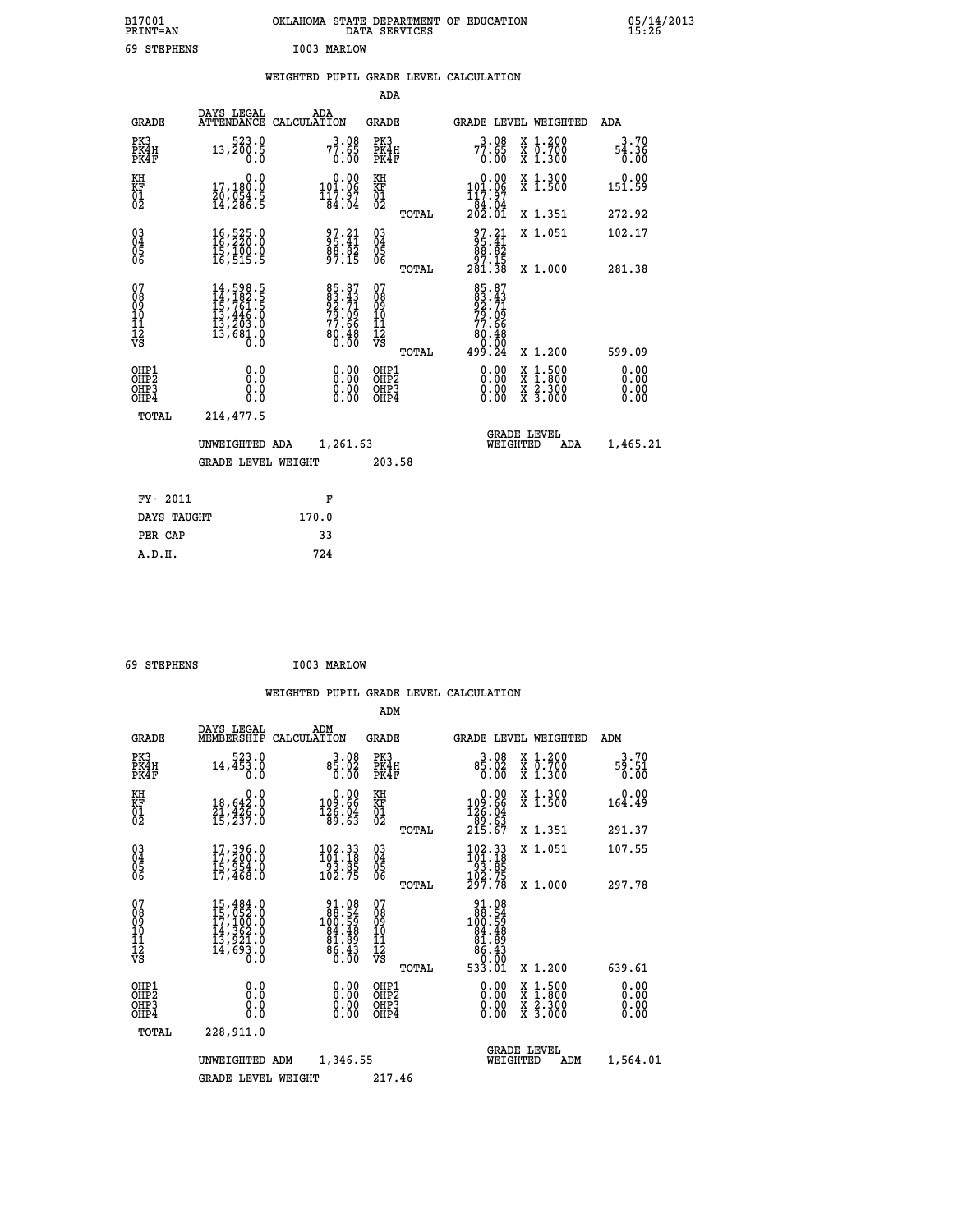| B17001<br><b>PRINT=AN</b> |                 | OKLAHOMA STATE DEPARTMENT OF EDUCATION<br>DATA SERVICES |  |
|---------------------------|-----------------|---------------------------------------------------------|--|
| 69 STEPHENS               | T015 VELMA-ALMA |                                                         |  |

 **B17001 OKLAHOMA STATE DEPARTMENT OF EDUCATION 05/14/2013**

|                                                                    |                                                                                            | WEIGHTED PUPIL GRADE LEVEL CALCULATION                                                    |                                           |       |                                                                                                              |                                                                                                  |                              |
|--------------------------------------------------------------------|--------------------------------------------------------------------------------------------|-------------------------------------------------------------------------------------------|-------------------------------------------|-------|--------------------------------------------------------------------------------------------------------------|--------------------------------------------------------------------------------------------------|------------------------------|
|                                                                    |                                                                                            |                                                                                           | ADA                                       |       |                                                                                                              |                                                                                                  |                              |
| <b>GRADE</b>                                                       | DAYS LEGAL                                                                                 | ADA<br>ATTENDANCE CALCULATION                                                             | <b>GRADE</b>                              |       |                                                                                                              | GRADE LEVEL WEIGHTED                                                                             | ADA                          |
| PK3<br>PK4H<br>PK4F                                                | 0.0<br>0.0<br>3,736.0                                                                      | 0.00<br>22.11                                                                             | PK3<br>PK4H<br>PK4F                       |       | 0.00<br>22.11                                                                                                | X 1.200<br>X 0.700<br>X 1.300                                                                    | 0.00<br>0.00<br>28.74        |
| KH<br><b>KF</b><br>01<br>02                                        | 0.0<br>$11,024.5$<br>$11,024.5$<br>$4,859.5$                                               | $\begin{smallmatrix} 0.00\\ 26.86\\ 5.23\\ 28.75 \end{smallmatrix}$                       | KH<br>KF<br>01<br>02                      |       | $\begin{smallmatrix} 0.00\\ 26.86\\ 55.23\\ 28.75\\ 93.98 \end{smallmatrix}$                                 | X 1.300<br>X 1.500                                                                               | 0.00<br>40.29                |
|                                                                    |                                                                                            |                                                                                           |                                           | TOTAL |                                                                                                              | X 1.351                                                                                          | 126.97                       |
| $\begin{smallmatrix} 03 \\[-4pt] 04 \end{smallmatrix}$<br>Ŏ5<br>06 | $4, 168.5$<br>$4, 212.0$<br>$4, 534.5$<br>$5, 457.5$                                       | $\begin{smallmatrix} 24.67\ 24.92\ 26.83\ 32.29 \end{smallmatrix}$                        | $\substack{03 \\ 04}$<br>05<br>06         |       | $24.67$<br>$24.82$<br>$26.83$<br>$32.29$<br>$84.04$                                                          | X 1.051                                                                                          | 25.93                        |
|                                                                    |                                                                                            |                                                                                           |                                           | TOTAL |                                                                                                              | X 1.000                                                                                          | 84.04                        |
| 07<br>08<br>09<br>11<br>11<br>12<br>VS                             | $\begin{smallmatrix}5,716.5\\3,636.5\\3,697.0\\4,882.5\\3,394.0\\6,310.5\end{smallmatrix}$ | $\begin{array}{r} 33.83 \\ 21.52 \\ 21.88 \\ 28.89 \\ 20.08 \\ 37.34 \\ 0.00 \end{array}$ | 07<br>08<br>09<br>11<br>11<br>12<br>VS    | TOTAL | $\begin{array}{r} 33.83 \\ 21.52 \\ 21.58 \\ 28.89 \\ 20.89 \\ 20.37 \\ 37.34 \\ 0.00 \\ 163.54 \end{array}$ | X 1.200                                                                                          | 196.25                       |
| OHP1<br>OH <sub>P</sub> 2<br>OHP3<br>OHP4                          | 0.0<br>0.0<br>0.0                                                                          | $0.00$<br>$0.00$<br>0.00                                                                  | OHP1<br>OH <sub>P</sub> 2<br>OHP3<br>OHP4 |       | 0.00<br>0.00                                                                                                 | $\begin{smallmatrix} x & 1 & 500 \\ x & 1 & 800 \\ x & 2 & 300 \\ x & 3 & 000 \end{smallmatrix}$ | 0.00<br>0.00<br>0.00<br>0.00 |
| TOTAL                                                              | 70,169.5                                                                                   |                                                                                           |                                           |       |                                                                                                              |                                                                                                  |                              |
|                                                                    | UNWEIGHTED ADA                                                                             | 415.20                                                                                    |                                           |       | WEIGHTED                                                                                                     | <b>GRADE LEVEL</b><br>ADA                                                                        | 502.22                       |
|                                                                    | <b>GRADE LEVEL WEIGHT</b>                                                                  |                                                                                           | 87.02                                     |       |                                                                                                              |                                                                                                  |                              |
| FY- 2011                                                           |                                                                                            | F                                                                                         |                                           |       |                                                                                                              |                                                                                                  |                              |
| DAYS TAUGHT                                                        |                                                                                            | 169.0                                                                                     |                                           |       |                                                                                                              |                                                                                                  |                              |
| PER CAP                                                            |                                                                                            | 92                                                                                        |                                           |       |                                                                                                              |                                                                                                  |                              |

 **A.D.H. 286**

 **ADM**

 **69 STEPHENS I015 VELMA-ALMA**

| <b>GRADE</b>                                       | DAYS LEGAL<br>MEMBERSHIP CALCULATION                                                                                                                                                                             | ADM                                                                  | <b>GRADE</b>                                        |       | <b>GRADE LEVEL WEIGHTED</b>                                                          |                                          | ADM                  |        |
|----------------------------------------------------|------------------------------------------------------------------------------------------------------------------------------------------------------------------------------------------------------------------|----------------------------------------------------------------------|-----------------------------------------------------|-------|--------------------------------------------------------------------------------------|------------------------------------------|----------------------|--------|
| PK3<br>PK4H<br>PK4F                                | 0.0<br>0.0<br>4,224.0                                                                                                                                                                                            | $\begin{smallmatrix} 0.00\\ 0.00\\ 24.99 \end{smallmatrix}$          | PK3<br>PK4H<br>PK4F                                 |       | 0.00<br>0.00<br>24.99                                                                | X 1.200<br>X 0.700<br>X 1.300            | 0.00<br>32.49        |        |
| KH<br>KF<br>01<br>02                               | 0.0<br>5,042.0<br>$1\overline{1}, \overline{7}\overline{6}\overline{3}\overline{.0}$                                                                                                                             | $\begin{smallmatrix} 0.00\\ 29.83\\ 69.60\\ 30.11 \end{smallmatrix}$ | KH<br>KF<br>01<br>02                                |       | $\begin{smallmatrix} 0.00\\29.83\\69.60\\30.11\\99.71 \end{smallmatrix}$             | X 1.300<br>X 1.500                       | 0.00<br>44.75        |        |
|                                                    |                                                                                                                                                                                                                  |                                                                      |                                                     | TOTAL |                                                                                      | X 1.351                                  | 134.71               |        |
| $\begin{matrix} 03 \\ 04 \\ 05 \\ 06 \end{matrix}$ | $4,423.0$<br>$4,422.0$<br>$4,877.0$<br>$5,786.0$                                                                                                                                                                 | $26.17$<br>$26.17$<br>$28.86$<br>$34.24$                             | $\begin{array}{c} 03 \\ 04 \\ 05 \\ 06 \end{array}$ |       | $26.17$<br>$28.86$<br>$34.24$<br>$39.27$                                             | X 1.051                                  | 27.50                |        |
|                                                    |                                                                                                                                                                                                                  |                                                                      |                                                     | TOTAL |                                                                                      | X 1.000                                  | 89.27                |        |
| 07<br>08<br>09<br>101<br>11<br>12<br>VS            | $\begin{smallmatrix} 6\,,\,0\,0\,0\,. & 0\\ 3\,,\,8\,6\,6\,. & 0\\ 3\,,\,9\,3\,5\,. & 0\\ 5\,,\,1\,3\,1\,. & 0\\ 5\,,\,1\,3\,1\,. & 0\\ 3\,,\,6\,6\,8\,. & 0\\ 6\,,\,7\,0\,7\,. & 0\\ 0\,. & 0\end{smallmatrix}$ | $35.5022.8823.2830.3621.7039.690.00$                                 | 078<br>089<br>0011<br>11<br>12<br>VS                | TOTAL | $35.50$<br>$22.88$<br>$23.28$<br>$30.36$<br>$21.70$<br>$39.69$<br>$0.00$<br>$173.41$ | X 1.200                                  | 208.09               |        |
| OHP1<br>OHP <sub>2</sub><br>OHP3<br>OHP4           | 0.0<br>0.000                                                                                                                                                                                                     | $\begin{smallmatrix} 0.00 \ 0.00 \ 0.00 \ 0.00 \end{smallmatrix}$    | OHP1<br>OHP2<br>OHP3<br>OHP4                        |       | 0.00<br>$0.00$<br>0.00                                                               | X 1:500<br>X 1:800<br>X 2:300<br>X 3:000 | 0.00<br>0.00<br>0.00 |        |
| TOTAL                                              | 74,932.0                                                                                                                                                                                                         |                                                                      |                                                     |       |                                                                                      |                                          |                      |        |
|                                                    | UNWEIGHTED<br>ADM                                                                                                                                                                                                | 443.38                                                               |                                                     |       | WEIGHTED                                                                             | <b>GRADE LEVEL</b><br>ADM                |                      | 536.81 |
|                                                    | <b>GRADE LEVEL WEIGHT</b>                                                                                                                                                                                        |                                                                      | 93.43                                               |       |                                                                                      |                                          |                      |        |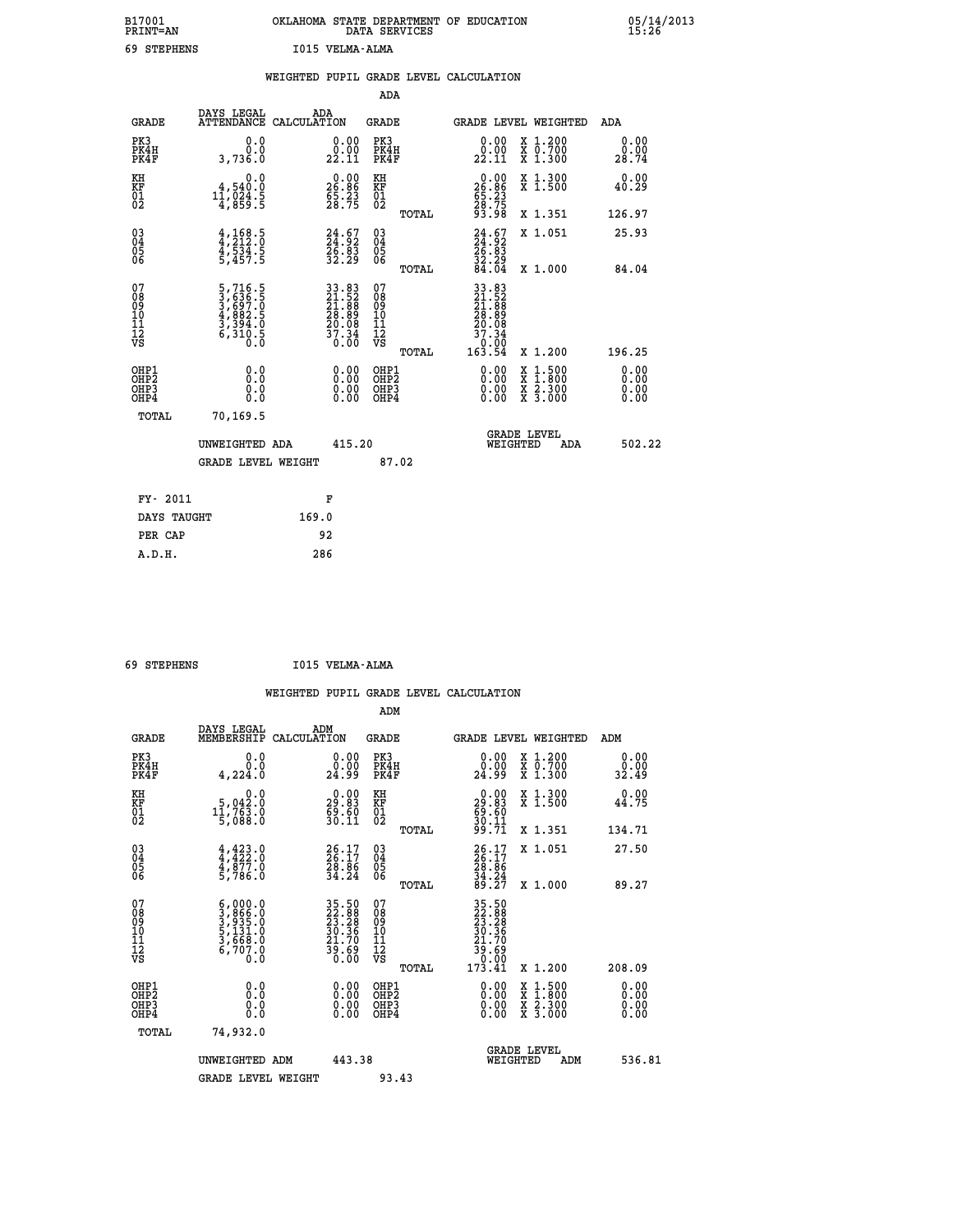| B17001<br><b>PRINT=AN</b> | OKLAHOMA<br>STATE DEPARTMENT OF EDUCATION<br>DATA<br>SERVICES | 05/14/2013<br>15:26 |
|---------------------------|---------------------------------------------------------------|---------------------|
| 69<br>STEPHENS            | I021<br>EMPIRE                                                |                     |

|  |  | WEIGHTED PUPIL GRADE LEVEL CALCULATION |
|--|--|----------------------------------------|
|  |  |                                        |

|                                                      |                                                                                            |                                                                          | ADA                                                 |       |                                                                                                                                                                                                                                                                                |                                          |     |                              |
|------------------------------------------------------|--------------------------------------------------------------------------------------------|--------------------------------------------------------------------------|-----------------------------------------------------|-------|--------------------------------------------------------------------------------------------------------------------------------------------------------------------------------------------------------------------------------------------------------------------------------|------------------------------------------|-----|------------------------------|
| <b>GRADE</b>                                         | DAYS LEGAL<br><b>ATTENDANCE</b>                                                            | ADA<br>CALCULATION                                                       | <b>GRADE</b>                                        |       | GRADE LEVEL WEIGHTED                                                                                                                                                                                                                                                           |                                          |     | <b>ADA</b>                   |
| PK3<br>PK4H<br>PK4F                                  | 0.0<br>0.0<br>6,835.0                                                                      | 0.00<br>0.00<br>40.68                                                    | PK3<br>PK4H<br>PK4F                                 |       | 0.00<br>0.00<br>40.68                                                                                                                                                                                                                                                          | X 1.200<br>X 0.700<br>X 1.300            |     | 0.00<br>0.00<br>52.88        |
| KH<br>KF<br>01<br>02                                 | $\begin{smallmatrix} & & 0.0\ 6,335.0\ 5,268.0\ 6,630.5 \end{smallmatrix}$                 | $37.71$<br>$31.36$<br>$39.47$                                            | KH<br>KF<br>01<br>02                                |       | $0.00$<br>$37.71$<br>$31.36$<br>$39.47$<br>$70.83$                                                                                                                                                                                                                             | X 1.300<br>X 1.500                       |     | 0.00<br>56.57                |
|                                                      |                                                                                            |                                                                          |                                                     | TOTAL |                                                                                                                                                                                                                                                                                | X 1.351                                  |     | 95.69                        |
| $\begin{matrix} 03 \\ 04 \\ 05 \\ 06 \end{matrix}$   | $\frac{5}{5}, \frac{419}{259}. \frac{5}{0}$<br>$\frac{5}{3}, \frac{358}{454}. \frac{0}{0}$ | 32.26<br>31.30<br>37.85<br>20.56                                         | $\begin{array}{c} 03 \\ 04 \\ 05 \\ 06 \end{array}$ |       | 32.36<br>31.30<br>37.85<br>20.56<br>29.71                                                                                                                                                                                                                                      | X 1.051                                  |     | 33.91                        |
|                                                      |                                                                                            |                                                                          |                                                     | TOTAL |                                                                                                                                                                                                                                                                                | X 1.000                                  |     | 89.71                        |
| 07<br>08<br>09<br>10<br>11<br>11<br>12<br>VS         | 5, 144.0<br>5, 511.5<br>5, 408.0<br>5, 991.0<br>5, 622.5<br>5, 716.5                       | $30.62$<br>$32.81$<br>$32.19$<br>$35.66$<br>$33.47$<br>$34.03$<br>$0.00$ | 07<br>08901112<br>1112<br>VS                        | TOTAL | $\begin{array}{r} 30.62 \\ 32.81 \\ 32.19 \\ 35.19 \\ 35.66 \\ 33.47 \\ 34.03 \\ 0.00 \\ 198.78 \end{array}$                                                                                                                                                                   | X 1.200                                  |     | 238.54                       |
| OHP1<br>OHP2<br>OH <sub>P3</sub><br>OH <sub>P4</sub> | 0.0<br>0.000                                                                               | $\begin{smallmatrix} 0.00 \ 0.00 \ 0.00 \ 0.00 \end{smallmatrix}$        | OHP1<br>OHP2<br>OHP3<br>OHP4                        |       | $\begin{smallmatrix} 0.00 & 0.00 & 0.00 & 0.00 & 0.00 & 0.00 & 0.00 & 0.00 & 0.00 & 0.00 & 0.00 & 0.00 & 0.00 & 0.00 & 0.00 & 0.00 & 0.00 & 0.00 & 0.00 & 0.00 & 0.00 & 0.00 & 0.00 & 0.00 & 0.00 & 0.00 & 0.00 & 0.00 & 0.00 & 0.00 & 0.00 & 0.00 & 0.00 & 0.00 & 0.00 & 0.0$ | X 1:500<br>X 1:800<br>X 2:300<br>X 3:000 |     | 0.00<br>0.00<br>0.00<br>0.00 |
| TOTAL                                                | 78,952.5                                                                                   |                                                                          |                                                     |       |                                                                                                                                                                                                                                                                                |                                          |     |                              |
|                                                      | UNWEIGHTED ADA                                                                             | 469.97                                                                   |                                                     |       |                                                                                                                                                                                                                                                                                | <b>GRADE LEVEL</b><br>WEIGHTED           | ADA | 567.30                       |
|                                                      | <b>GRADE LEVEL WEIGHT</b>                                                                  |                                                                          |                                                     | 97.33 |                                                                                                                                                                                                                                                                                |                                          |     |                              |
| FY- 2011                                             |                                                                                            | F                                                                        |                                                     |       |                                                                                                                                                                                                                                                                                |                                          |     |                              |
| DAYS TAUGHT                                          |                                                                                            | 168.0                                                                    |                                                     |       |                                                                                                                                                                                                                                                                                |                                          |     |                              |
|                                                      |                                                                                            |                                                                          |                                                     |       |                                                                                                                                                                                                                                                                                |                                          |     |                              |

| 69 STEPHENS | 1021 EMPIRE |
|-------------|-------------|
|             |             |

**PER CAP** 64

 **A.D.H. 467**

 **WEIGHTED PUPIL GRADE LEVEL CALCULATION ADM DAYS LEGAL ADM**

| <b>GRADE</b>                                       | DAIS DEGAL                                                                | שעם א<br>CALCULATION                                                 | GRADE                                              |       |                                                                            |                                | <b>GRADE LEVEL WEIGHTED</b>                                                              | ADM                   |  |
|----------------------------------------------------|---------------------------------------------------------------------------|----------------------------------------------------------------------|----------------------------------------------------|-------|----------------------------------------------------------------------------|--------------------------------|------------------------------------------------------------------------------------------|-----------------------|--|
| PK3<br>PK4H<br>PK4F                                | 0.000<br>7,135.0                                                          | 0.0000<br>42.47                                                      | PK3<br>PK4H<br>PK4F                                |       | 0.0000<br>42.47                                                            |                                | X 1.200<br>X 0.700<br>X 1.300                                                            | 0.00<br>ŏ:ŏŏ<br>55:21 |  |
| KH<br>KF<br>01<br>02                               | 0.0<br>$\frac{6}{5}, \frac{595}{513}$ .0<br>6,918.0                       | $\begin{smallmatrix} 0.00\\ 39.26\\ 32.82\\ 41.18 \end{smallmatrix}$ | KH<br>KF<br>01<br>02                               |       | $39.26$<br>$32.82$<br>$32.82$<br>$41.18$<br>$74.00$                        |                                | X 1.300<br>X 1.500                                                                       | 0.00<br>58.89         |  |
|                                                    |                                                                           |                                                                      |                                                    | TOTAL |                                                                            |                                | X 1.351                                                                                  | 99.97                 |  |
| $\begin{matrix} 03 \\ 04 \\ 05 \\ 06 \end{matrix}$ | 5,626.0<br>5,415.0<br>6,653.0<br>3,544.0                                  | 33.49<br>32.23<br>39.60<br>21.10                                     | $\begin{matrix} 03 \\ 04 \\ 05 \\ 06 \end{matrix}$ |       | 33.49<br>32.23<br>39.60<br>31.10<br>21.33                                  |                                | X 1.051                                                                                  | 35.20                 |  |
|                                                    |                                                                           |                                                                      |                                                    | TOTAL |                                                                            |                                | $X_1.000$                                                                                | 92.93                 |  |
| 07<br>08<br>09<br>101<br>11<br>12<br>VS            | 5,367.0<br>5,774.0<br>5,678.0<br>6,302.0<br>5,983.0<br>6,093.0<br>6,093.0 | 31.95<br>34.37<br>33.80<br>37.51<br>35.61<br>36.27<br>36.20          | 07<br>08<br>09<br>01<br>11<br>11<br>17<br>VS       |       | $31.95$<br>$33.80$<br>$33.51$<br>$35.61$<br>$36.27$<br>$36.20$<br>$209.51$ |                                |                                                                                          |                       |  |
|                                                    |                                                                           |                                                                      |                                                    | TOTAL |                                                                            |                                | X 1.200                                                                                  | 251.41                |  |
| OHP1<br>OHP2<br>OH <sub>P3</sub><br>OHP4           | 0.0<br>0.000                                                              | $0.00$<br>$0.00$<br>0.00                                             | OHP1<br>OHP2<br>OHP <sub>3</sub><br>OHP4           |       | $0.00$<br>$0.00$<br>0.00                                                   |                                | $\begin{smallmatrix} x & 1.500 \\ x & 1.800 \\ x & 2.300 \\ x & 3.000 \end{smallmatrix}$ | 0.00<br>0.00<br>0.00  |  |
| TOTAL                                              | 82,596.0                                                                  |                                                                      |                                                    |       |                                                                            |                                |                                                                                          |                       |  |
|                                                    | UNWEIGHTED ADM                                                            | 491.66                                                               |                                                    |       |                                                                            | <b>GRADE LEVEL</b><br>WEIGHTED | ADM                                                                                      | 593.61                |  |
|                                                    | <b>GRADE LEVEL WEIGHT</b>                                                 |                                                                      | 101.95                                             |       |                                                                            |                                |                                                                                          |                       |  |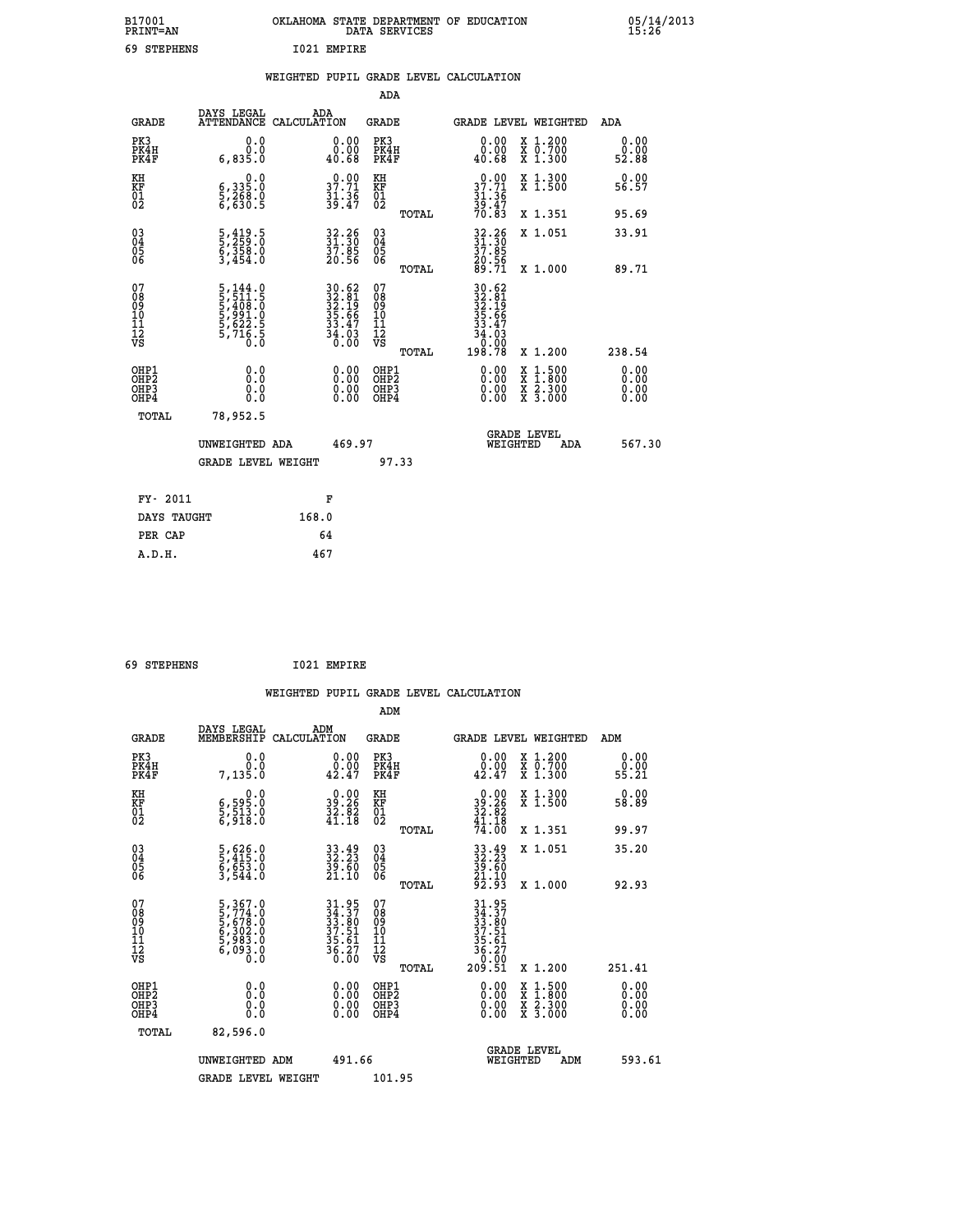## **B17001 OKLAHOMA STATE DEPARTMENT OF EDUCATION 05/14/2013 PRINT=AN DATA SERVICES 15:26 69 STEPHENS I034 CENTRAL HIGH**

|                                        |                                                                                                                                                                                | WEIGHTED PUPIL GRADE LEVEL CALCULATION                               | <b>ADA</b>                                         |       |                                                                                                     |                                                                                |                               |
|----------------------------------------|--------------------------------------------------------------------------------------------------------------------------------------------------------------------------------|----------------------------------------------------------------------|----------------------------------------------------|-------|-----------------------------------------------------------------------------------------------------|--------------------------------------------------------------------------------|-------------------------------|
|                                        | DAYS LEGAL                                                                                                                                                                     | ADA                                                                  |                                                    |       |                                                                                                     |                                                                                |                               |
| <b>GRADE</b>                           |                                                                                                                                                                                | ATTENDANCE CALCULATION                                               | <b>GRADE</b>                                       |       |                                                                                                     | GRADE LEVEL WEIGHTED                                                           | ADA                           |
| PK3<br>PK4H<br>PK4F                    | 0.0<br>0.0<br>3,596.5                                                                                                                                                          | 0.00<br>0.00<br>21.16                                                | PK3<br>PK4H<br>PK4F                                |       | 0.00<br>0.00<br>21.16                                                                               | X 1.200<br>X 0.700<br>X 1.300                                                  | 0.00<br>0.00<br>27.51         |
| KH<br><b>KF</b><br>01<br>02            | 0.0<br>4,814.0<br>$\frac{4}{3}$ , $\frac{8}{3}$ , $\frac{3}{5}$ . $\frac{3}{5}$                                                                                                | $\begin{smallmatrix} 0.00\\ 28.32\\ 28.77\\ 28.47 \end{smallmatrix}$ | KH<br>KF<br>01<br>02                               |       | $\begin{smallmatrix} 0.00\\ 28.32\\ 28.77\\ 28.47\\ 57.24 \end{smallmatrix}$                        | X 1.300<br>X 1.500                                                             | 0.00<br>42.48                 |
|                                        |                                                                                                                                                                                |                                                                      |                                                    | TOTAL |                                                                                                     | X 1.351                                                                        | 77.33                         |
| $^{03}_{04}$<br>05<br>06               | $\frac{4}{3}, \frac{636}{995}$ :0<br>3,747.0<br>4,381.0                                                                                                                        | $27.27$<br>$23.50$<br>$22.04$<br>$25.77$                             | $\begin{matrix} 03 \\ 04 \\ 05 \\ 06 \end{matrix}$ |       | $27.27$<br>$23.50$<br>22.04                                                                         | X 1.051                                                                        | 28.66                         |
|                                        |                                                                                                                                                                                |                                                                      |                                                    | TOTAL | $\frac{25.77}{71.31}$                                                                               | X 1.000                                                                        | 71.31                         |
| 07<br>08<br>09<br>11<br>11<br>12<br>VS | $\begin{smallmatrix} 6\,, & 440\,, & 5\\ 5\,, & 695\,. & 0\\ 4\,, & 776\,. & 0\\ 7\,, & 902\,. & 5\\ 3\,, & 618\,. & 5\\ 3\,, & 477\,. & 0\\ 0\,. & 0\,. & 0\end{smallmatrix}$ | 37.89<br>33.50<br>28.09<br>46.49<br>46.49<br>20.45<br>20.60          | 07<br>08<br>09<br>11<br>11<br>12<br>VS             |       | 37.89<br>33.50<br>28.09<br>46.49<br>$\begin{array}{r} 21.29 \\ 20.45 \\ 0.60 \\ 187.71 \end{array}$ |                                                                                |                               |
|                                        |                                                                                                                                                                                |                                                                      |                                                    | TOTAL |                                                                                                     | X 1.200                                                                        | 225.25                        |
| OHP1<br>OHP2<br>OHP3<br>OHP4           | 0.0<br>0.0<br>0.0                                                                                                                                                              | 0.00<br>0.00<br>0.00                                                 | OHP1<br>OHP2<br>OHP3<br>OHP4                       |       | 0.00<br>0.00<br>0.00                                                                                | $\begin{array}{l} x\,+\,500\\ x\,+\,800\\ x\,+\,2300\\ x\,+\,3000 \end{array}$ | 0.00<br>Ō. ŌŌ<br>0.00<br>0.00 |
| <b>TOTAL</b>                           | 66,809.0                                                                                                                                                                       |                                                                      |                                                    |       |                                                                                                     |                                                                                |                               |
|                                        | UNWEIGHTED ADA                                                                                                                                                                 | 393.01                                                               |                                                    |       |                                                                                                     | GRADE LEVEL<br>WEIGHTED<br>ADA                                                 | 472.54                        |
|                                        | <b>GRADE LEVEL WEIGHT</b>                                                                                                                                                      |                                                                      |                                                    | 79.53 |                                                                                                     |                                                                                |                               |
| FY- 2011                               |                                                                                                                                                                                | F                                                                    |                                                    |       |                                                                                                     |                                                                                |                               |
| DAYS TAUGHT                            |                                                                                                                                                                                | 170.0                                                                |                                                    |       |                                                                                                     |                                                                                |                               |
| PER CAP                                |                                                                                                                                                                                | 68                                                                   |                                                    |       |                                                                                                     |                                                                                |                               |
| A.D.H.                                 |                                                                                                                                                                                | 353                                                                  |                                                    |       |                                                                                                     |                                                                                |                               |

 **69 STEPHENS I034 CENTRAL HIGH**

|                                          |                                                                                                                                               |                                                                                           | ADM                                                 |                                                                                                                 |                                          |                              |
|------------------------------------------|-----------------------------------------------------------------------------------------------------------------------------------------------|-------------------------------------------------------------------------------------------|-----------------------------------------------------|-----------------------------------------------------------------------------------------------------------------|------------------------------------------|------------------------------|
| <b>GRADE</b>                             | DAYS LEGAL<br>MEMBERSHIP                                                                                                                      | ADM<br>CALCULATION                                                                        | <b>GRADE</b>                                        |                                                                                                                 | GRADE LEVEL WEIGHTED                     | ADM                          |
| PK3<br>PK4H<br>PK4F                      | 0.0<br>0.0<br>3,899.0                                                                                                                         | $\begin{smallmatrix} 0.00\\ 0.00\\ 22.94 \end{smallmatrix}$                               | PK3<br>PK4H<br>PK4F                                 | $\begin{smallmatrix} 0.00\\ 0.00\\ 22.94 \end{smallmatrix}$                                                     | X 1.200<br>X 0.700<br>X 1.300            | 0.00<br>0.00<br>29.82        |
| KH<br>KF<br>01<br>02                     | 0.0<br>5,094:0<br>5,157:0<br>5,098:0                                                                                                          | $\begin{smallmatrix} 0.00\\ 29.96\\ 30.34\\ 30.00 \end{smallmatrix}$                      | KH<br>KF<br>01<br>02                                | $\begin{smallmatrix} 0.00\\29.96\\30.34\\30.00\\60.34 \end{smallmatrix}$                                        | X 1.300<br>X 1.500                       | 0.00<br>44.94                |
|                                          |                                                                                                                                               |                                                                                           | TOTAL                                               |                                                                                                                 | X 1.351                                  | 81.52                        |
| 03<br>04<br>05<br>06                     | $4,834.0$<br>$3,924.0$<br>$3,924.0$<br>$4,525.0$                                                                                              | $\begin{smallmatrix} 28.44\ 24.88\ 23.08\ 23.08\ 26.62 \end{smallmatrix}$                 | $\begin{array}{c} 03 \\ 04 \\ 05 \\ 06 \end{array}$ | $28.44$<br>$24.88$<br>$23.08$<br>$26.62$<br>$74.58$                                                             | X 1.051                                  | 29.89                        |
|                                          |                                                                                                                                               |                                                                                           | TOTAL                                               |                                                                                                                 | X 1.000                                  | 74.58                        |
| 07<br>08<br>09<br>101<br>112<br>VS       | $\begin{smallmatrix} 6\,,782\,.\,0\\ 5\,,940\,.\,0\\ 4\,,985\,.\,0\\ 8\,,272\,.\,0\\ 3\,,832\,.\,0\\ 3\,,656\,.\,0\\ 0\,.0 \end{smallmatrix}$ | $\begin{array}{r} 39.89 \\ 34.94 \\ 29.32 \\ 48.66 \\ 22.54 \\ 21.51 \\ 0.00 \end{array}$ | 07<br>08<br>09<br>11<br>11<br>12<br>VS<br>TOTAL     | $\begin{array}{@{}ll@{}} 39.89 \\ 34.94 \\ 29.32 \\ 48.66 \\ 22.54 \\ 21.51 \\ 0 \\ 0 \\ \end{array}$<br>196.86 | X 1.200                                  | 236.23                       |
| OHP1<br>OHP2<br>OHP <sub>3</sub><br>OHP4 | 0.0<br>$\begin{smallmatrix} 0.0 & 0 \ 0.0 & 0 \end{smallmatrix}$                                                                              |                                                                                           | OHP1<br>OHP2<br>OHP <sub>3</sub>                    | $0.00$<br>$0.00$<br>0.00                                                                                        | X 1:500<br>X 1:800<br>X 2:300<br>X 3:000 | 0.00<br>0.00<br>0.00<br>0.00 |
| TOTAL                                    | 70,227.0                                                                                                                                      |                                                                                           |                                                     |                                                                                                                 |                                          |                              |
|                                          | UNWEIGHTED ADM                                                                                                                                | 413.12                                                                                    |                                                     |                                                                                                                 | GRADE LEVEL<br>WEIGHTED<br>ADM           | 496.98                       |
|                                          | <b>GRADE LEVEL WEIGHT</b>                                                                                                                     |                                                                                           | 83.86                                               |                                                                                                                 |                                          |                              |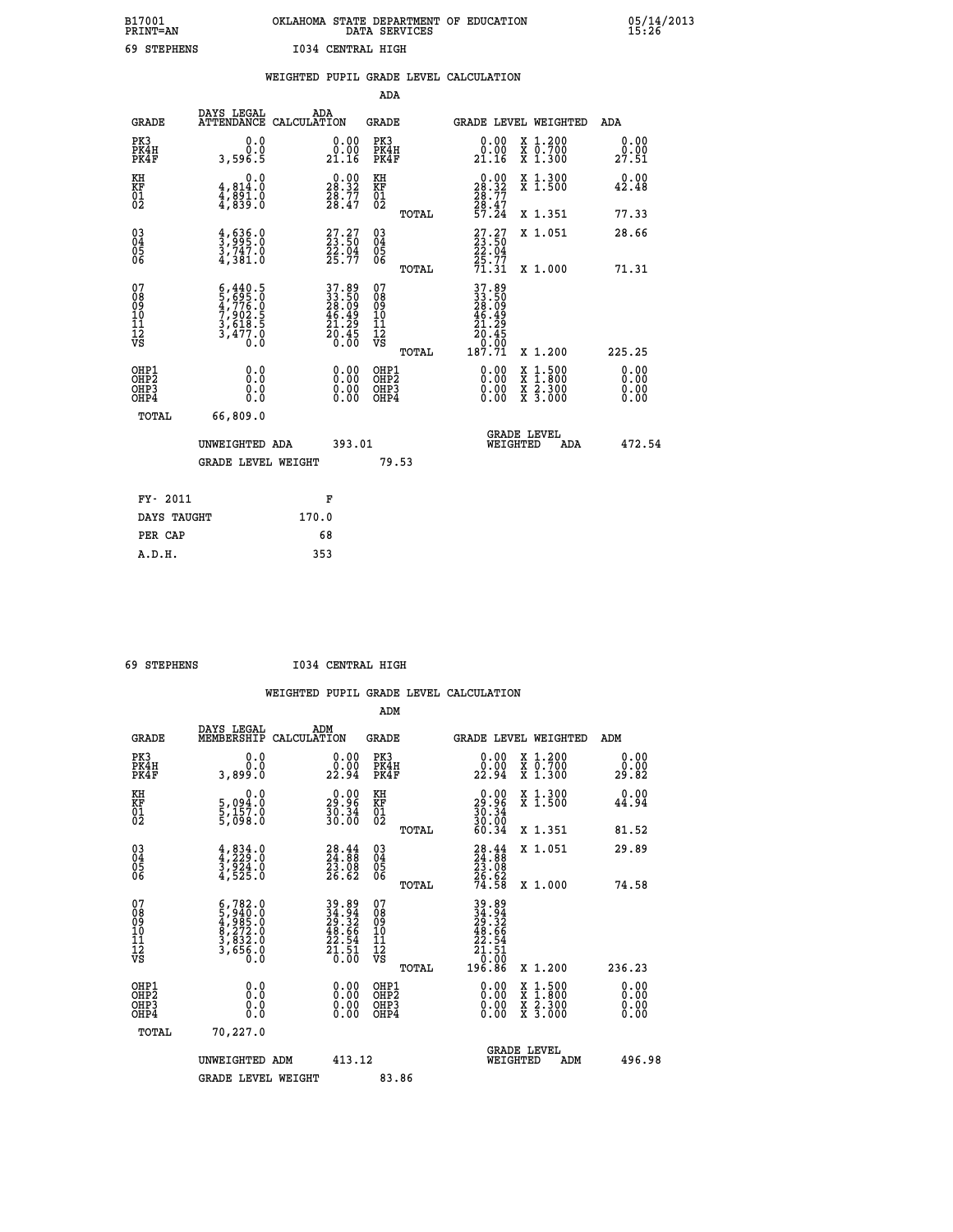| B17001<br><b>PRINT=AN</b> | OKLAHOMA STATE DEPARTMENT OF EDUCATION | DATA SERVICES |  |
|---------------------------|----------------------------------------|---------------|--|
| 69 STEPHENS               | I042 BRAY-DOYLE                        |               |  |

 **B17001 OKLAHOMA STATE DEPARTMENT OF EDUCATION 05/14/2013**

|                                                    |                                                                                                                        | WEIGHTED PUPIL GRADE LEVEL CALCULATION                               |                                                    |       |                                                                              |                                                              |                       |
|----------------------------------------------------|------------------------------------------------------------------------------------------------------------------------|----------------------------------------------------------------------|----------------------------------------------------|-------|------------------------------------------------------------------------------|--------------------------------------------------------------|-----------------------|
|                                                    |                                                                                                                        |                                                                      | <b>ADA</b>                                         |       |                                                                              |                                                              |                       |
| <b>GRADE</b>                                       | DAYS LEGAL<br><b>ATTENDANCE</b>                                                                                        | ADA<br>CALCULATION                                                   | <b>GRADE</b>                                       |       |                                                                              | GRADE LEVEL WEIGHTED                                         | ADA                   |
| PK3<br>PK4H<br>PK4F                                | 120.0<br>3,272.5                                                                                                       | 0.72<br>$0.00$<br>19.71                                              | PK3<br>PK4H<br>PK4F                                |       | 0.72<br>$\begin{smallmatrix} 0.00 \ 19.71 \end{smallmatrix}$                 | X 1.200<br>X 0.700<br>X 1.300                                | 0.86<br>0.00<br>25.62 |
| KH<br>KF<br>01<br>02                               | $\begin{smallmatrix} 0.0\\2,749.0\\7,075.5\\4,072.5 \end{smallmatrix}$                                                 | $\begin{smallmatrix} 0.00\\ 16.56\\ 42.52\\ 24.53 \end{smallmatrix}$ | KH<br>KF<br>01<br>02                               |       | $\begin{smallmatrix} 0.00\\ 16.56\\ 42.62\\ 24.53\\ 67.15 \end{smallmatrix}$ | X 1.300<br>X 1.500                                           | 0.00<br>24.84         |
|                                                    |                                                                                                                        |                                                                      |                                                    | TOTAL |                                                                              | X 1.351                                                      | 90.72                 |
| $\begin{matrix} 03 \\ 04 \\ 05 \\ 06 \end{matrix}$ | $\frac{4}{4}, \frac{3}{190}.\frac{5}{0}$<br>$\frac{3}{3}, \frac{835}{830}.\frac{5}{5}$<br>$\frac{5}{5}, \frac{110}{5}$ | $26.41$<br>$25.24$<br>$23.11$<br>$30.79$                             | $\begin{matrix} 03 \\ 04 \\ 05 \\ 06 \end{matrix}$ |       | 26.41<br>25.24<br>23.11<br>30.79<br>79.14                                    | X 1.051                                                      | 27.76                 |
|                                                    |                                                                                                                        |                                                                      |                                                    | TOTAL |                                                                              | X 1.000                                                      | 79.14                 |
| 07<br>08<br>09<br>11<br>11<br>12<br>VS             | $\begin{smallmatrix}5,571.5\\5,099.0\\4,164.5\\4,760.0\\5,290.0\\3,933.0\\0.0\end{smallmatrix}$                        | 33.56<br>30.72<br>25.09<br>28.67<br>31.87<br>31.89<br>23.69          | 07<br>08<br>09<br>11<br>11<br>12<br>VS             | TOTAL | 33.56<br>30.72<br>25.097<br>28.677<br>31.87<br>31.89<br>0.000<br>173.60      | X 1.200                                                      | 208.32                |
| OHP1<br>OHP2<br>OH <sub>P3</sub><br>OHP4           | 0.0<br>0.0<br>Ō.Ō                                                                                                      | 0.00<br>$\begin{smallmatrix} 0.00 \ 0.00 \end{smallmatrix}$          | OHP1<br>OHP2<br>OHP3<br>OHP4                       |       | 0.00<br>0.00<br>0.00                                                         | $1:500$<br>1:800<br>X 1:500<br>X 1:800<br>X 2:300<br>X 3:000 | 0.00<br>0.00<br>0.00  |
| TOTAL                                              | 63,627.0                                                                                                               |                                                                      |                                                    |       |                                                                              |                                                              |                       |
|                                                    | UNWEIGHTED ADA                                                                                                         | 383.29                                                               |                                                    |       | WEIGHTED                                                                     | <b>GRADE LEVEL</b><br>ADA                                    | 457.26                |
|                                                    | <b>GRADE LEVEL WEIGHT</b>                                                                                              |                                                                      |                                                    | 73.97 |                                                                              |                                                              |                       |
| FY- 2011                                           |                                                                                                                        | F                                                                    |                                                    |       |                                                                              |                                                              |                       |
| DAYS TAUGHT                                        |                                                                                                                        | 166.0                                                                |                                                    |       |                                                                              |                                                              |                       |
| PER CAP                                            |                                                                                                                        | 88                                                                   |                                                    |       |                                                                              |                                                              |                       |

 **A.D.H. 373**

 **ADM**

 **69 STEPHENS I042 BRAY-DOYLE**

| <b>GRADE</b>                                       | DAYS LEGAL<br>MEMBERSHIP                                                          | ADM<br>CALCULATION                                                                  | <b>GRADE</b>                                       |       |                                                                                                                                                                                                                                                                                | <b>GRADE LEVEL WEIGHTED</b>                                               | ADM                   |
|----------------------------------------------------|-----------------------------------------------------------------------------------|-------------------------------------------------------------------------------------|----------------------------------------------------|-------|--------------------------------------------------------------------------------------------------------------------------------------------------------------------------------------------------------------------------------------------------------------------------------|---------------------------------------------------------------------------|-----------------------|
| PK3<br>PK4H<br>PK4F                                | 120.0<br>0.0<br>3,607.0                                                           | 0.72<br>0.00<br>21.73                                                               | PK3<br>PK4H<br>PK4F                                |       | $\begin{smallmatrix} 0.72\ 0.00\ 21.73 \end{smallmatrix}$                                                                                                                                                                                                                      | $\begin{smallmatrix} x & 1.200 \\ x & 0.700 \end{smallmatrix}$<br>X 1.300 | 0.86<br>0.00<br>28.25 |
| KH<br>KF<br>01<br>02                               | 0.0<br>2,943.0<br>7,506.0<br>4,250.0                                              | $\begin{smallmatrix} 0.00\\ 17.73\\ 45.22\\ 25.60 \end{smallmatrix}$                | KH<br>KF<br>01<br>02                               |       | $\begin{smallmatrix} &0.00\\ 17.73\\ 45.22\\ 25.60\\ 70.82 \end{smallmatrix}$                                                                                                                                                                                                  | X 1.300<br>X 1.500                                                        | 0.00<br>26.60         |
|                                                    |                                                                                   |                                                                                     |                                                    | TOTAL |                                                                                                                                                                                                                                                                                | X 1.351                                                                   | 95.68                 |
| $\begin{matrix} 03 \\ 04 \\ 05 \\ 06 \end{matrix}$ | $4,361.0$<br>$4,064.0$<br>$4,064.0$<br>$5,457.0$                                  | $27.58$<br>26.27<br>$\frac{24.48}{32.87}$                                           | $\begin{matrix} 03 \\ 04 \\ 05 \\ 06 \end{matrix}$ |       | $27.58$<br>$24.48$<br>$32.87$<br>$33.62$                                                                                                                                                                                                                                       | X 1.051                                                                   | 28.99                 |
|                                                    |                                                                                   |                                                                                     |                                                    | TOTAL |                                                                                                                                                                                                                                                                                | X 1.000                                                                   | 83.62                 |
| 07<br>08<br>09<br>101<br>11<br>12<br>VS            | $5,844.0$<br>$5,357.0$<br>$4,354.0$<br>$5,028.0$<br>$5,643.0$<br>$4,175.0$<br>0.0 | $35.20$<br>$32.27$<br>$26.23$<br>$30.29$<br>$33.99$<br>$33.99$<br>$25.15$<br>$0.00$ | 07<br>08<br>09<br>11<br>11<br>12<br>VS             | TOTAL | $\begin{smallmatrix} 35 & .20 \\ 32 & .27 \\ 26 & .23 \\ 30 & .29 \\ 33 & .99 \\ 25 & .15 \\ 0 & .00 \\ 18 & .13 \\ \end{smallmatrix}$                                                                                                                                         | X 1.200                                                                   | 219.76                |
| OHP1<br>OHP2<br>OH <sub>P3</sub><br>OHP4           | 0.0<br>0.000                                                                      | $0.00$<br>$0.00$<br>0.00                                                            | OHP1<br>OHP2<br>OHP3<br>OHP4                       |       | $\begin{smallmatrix} 0.00 & 0.00 & 0.00 & 0.00 & 0.00 & 0.00 & 0.00 & 0.00 & 0.00 & 0.00 & 0.00 & 0.00 & 0.00 & 0.00 & 0.00 & 0.00 & 0.00 & 0.00 & 0.00 & 0.00 & 0.00 & 0.00 & 0.00 & 0.00 & 0.00 & 0.00 & 0.00 & 0.00 & 0.00 & 0.00 & 0.00 & 0.00 & 0.00 & 0.00 & 0.00 & 0.0$ | X 1:500<br>X 1:800<br>X 2:300<br>X 3:000                                  | 0.00<br>0.00<br>0.00  |
| TOTAL                                              | 67,288.0                                                                          |                                                                                     |                                                    |       |                                                                                                                                                                                                                                                                                |                                                                           |                       |
|                                                    | UNWEIGHTED                                                                        | 405.33<br>ADM                                                                       |                                                    |       | WEIGHTED                                                                                                                                                                                                                                                                       | <b>GRADE LEVEL</b><br>ADM                                                 | 483.76                |
|                                                    | <b>GRADE LEVEL WEIGHT</b>                                                         |                                                                                     | 78.43                                              |       |                                                                                                                                                                                                                                                                                |                                                                           |                       |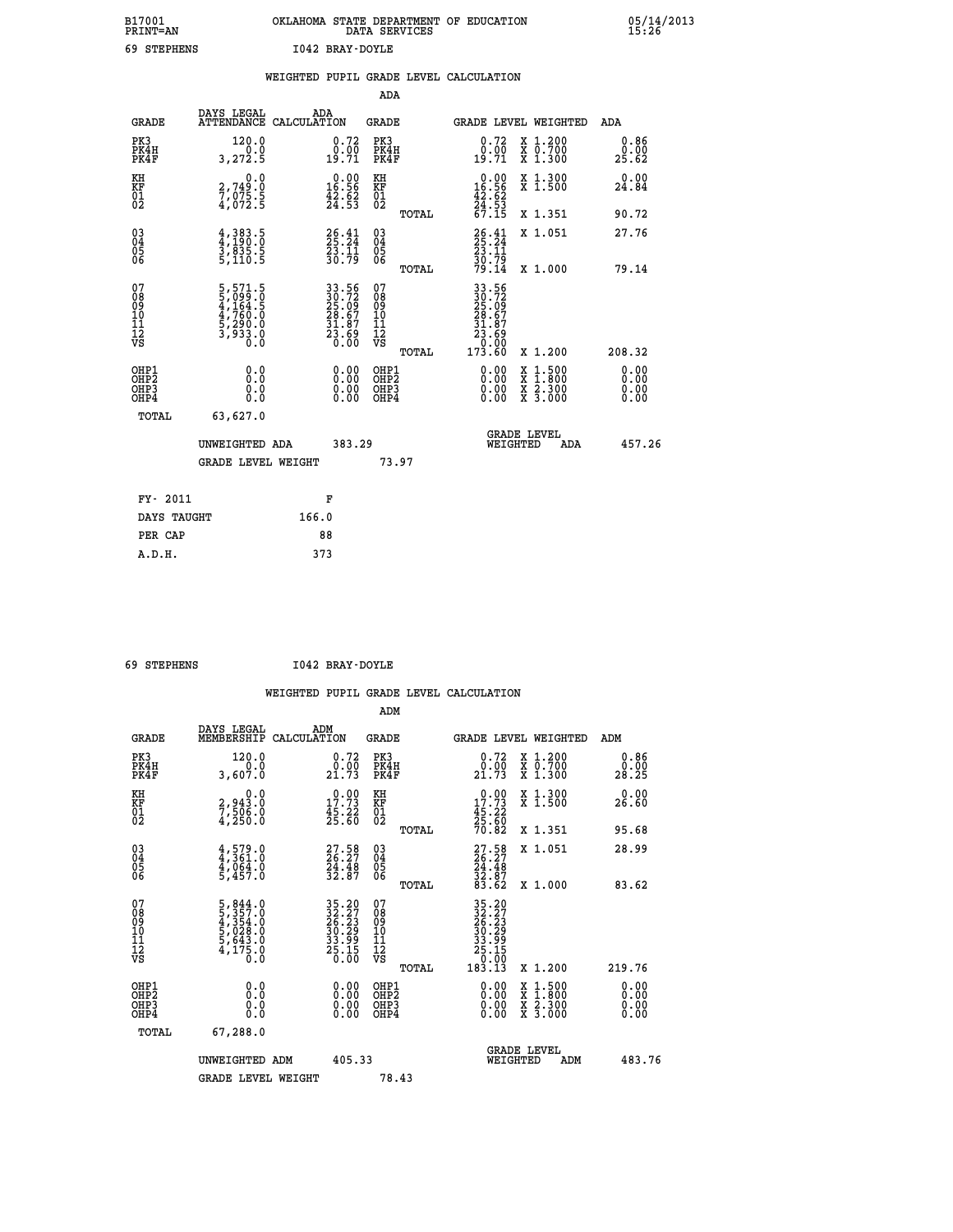## **B17001 OKLAHOMA STATE DEPARTMENT OF EDUCATION 05/14/2013 PRINT=AN DATA SERVICES 15:26 STEPHENS COUNTY TOTALS**

|  |  | WEIGHTED PUPIL GRADE LEVEL CALCULATION |
|--|--|----------------------------------------|
|  |  |                                        |

|                                               |                                                                                                                |                                                                           | ADA                               |       |                                                                                     |          |                                                                                                  |                                                         |
|-----------------------------------------------|----------------------------------------------------------------------------------------------------------------|---------------------------------------------------------------------------|-----------------------------------|-------|-------------------------------------------------------------------------------------|----------|--------------------------------------------------------------------------------------------------|---------------------------------------------------------|
| <b>GRADE</b>                                  | DAYS LEGAL                                                                                                     | ADA<br>ATTENDANCE CALCULATION                                             | GRADE                             |       |                                                                                     |          | GRADE LEVEL WEIGHTED                                                                             | ADA                                                     |
| PK3<br>PK4H<br>PK4F                           | 3,251.0<br>30,895.0<br>63,448.5                                                                                | 18.89<br>$\frac{1\bar{2}\check{2}\cdot\check{3}\check{9}}{371\cdot62}$    | PK3<br>PK4H<br>PK4F               |       | $\frac{18.89}{122.39}$<br>371.62                                                    |          | X 1.200<br>X 0.700<br>X 1.300                                                                    | 22.67<br>$\frac{8}{6}$ , $\frac{6}{6}$ , $\frac{6}{11}$ |
| KH<br>KF<br>$\overline{01}$                   | 193.5<br>0.1984,045<br>$\frac{1}{102}$ , 988.0                                                                 | $\substack{59\overline{7}.47\\574.57\\602.86}$                            | KH<br>KF<br>$^{01}_{02}$          |       | $\begin{smallmatrix}&&1\cdot 13\\597.47\\674.57\\602.86\\1,277.43\end{smallmatrix}$ |          | X 1.300<br>X 1.500                                                                               | 1.47<br>896.21                                          |
|                                               |                                                                                                                |                                                                           |                                   | TOTAL |                                                                                     |          | X 1.351                                                                                          | 1,725.82                                                |
| $\substack{03 \\ 04}$<br>Ŏ5                   | 97,086.5<br>94,789.5<br>92,954.0<br>99,004.0                                                                   | 568.94<br>555.77<br>545.05<br>579.88                                      | $\substack{03 \\ 04}$<br>05       |       | 568.94<br>555.77<br>545.05<br>579.88<br>1,680.70                                    |          | X 1.051                                                                                          | 2,278.68                                                |
| 06                                            |                                                                                                                |                                                                           | 06                                | TOTAL |                                                                                     |          | X 1.000                                                                                          | 1,680.70                                                |
| 07<br>08<br>09<br>11<br>11<br>12<br>VS        | 97,928.0<br>$\begin{smallmatrix} 91,011.0\\ 91,133.5\\ 88,643.0\\ 80,161.0\\ 78,232.5\\ 0.0 \end{smallmatrix}$ | 573.97<br>533.44<br>534.29<br>$\frac{519.91}{470.25}$<br>$459.00$<br>0.00 | 07<br>089<br>101<br>111<br>VS     | TOTAL | 573.97<br>533.44<br>534.29<br>519.91<br>$470.25$<br>$459.00$<br>$0.00$<br>3,090.86  |          | X 1.200                                                                                          | 3,709.04                                                |
| OHP1                                          | 0.0                                                                                                            | 0.00                                                                      | OHP1                              |       | 0.00                                                                                |          |                                                                                                  | 0.00                                                    |
| OH <sub>P</sub> 2<br>OH <sub>P3</sub><br>OHP4 | 0.0<br>0.0                                                                                                     | $0.00$<br>0.00                                                            | OH <sub>P</sub> 2<br>OHP3<br>OHP4 |       | 0.00<br>0.00                                                                        |          | $\begin{smallmatrix} x & 1 & 500 \\ x & 1 & 800 \\ x & 2 & 300 \\ x & 3 & 000 \end{smallmatrix}$ | 0.00<br>0.00<br>0.00                                    |
| TOTAL                                         | 1,318,578.0                                                                                                    |                                                                           |                                   |       |                                                                                     |          |                                                                                                  |                                                         |
|                                               | UNWEIGHTED ADA                                                                                                 | 7,729.43                                                                  |                                   |       |                                                                                     | WEIGHTED | <b>GRADE LEVEL</b><br>ADA                                                                        | 9,202.68                                                |
|                                               | <b>GRADE LEVEL WEIGHT</b>                                                                                      |                                                                           | 1,473.25                          |       |                                                                                     |          |                                                                                                  |                                                         |
| FY- 2011                                      |                                                                                                                | F                                                                         |                                   |       |                                                                                     |          |                                                                                                  |                                                         |
| DAVS TANCHT                                   |                                                                                                                | 13600                                                                     |                                   |       |                                                                                     |          |                                                                                                  |                                                         |

| FY- 2011    | F       |
|-------------|---------|
| DAYS TAUGHT | 1,360.0 |
| PER CAP     | 515     |
| A.D.H.      | 5,409   |
|             |         |

 **STEPHENS COUNTY TOTALS**

|                                                    |                                                                                                               |                                                                            | ADM                                                                       |                                                                                  |                                                                                                  |                              |
|----------------------------------------------------|---------------------------------------------------------------------------------------------------------------|----------------------------------------------------------------------------|---------------------------------------------------------------------------|----------------------------------------------------------------------------------|--------------------------------------------------------------------------------------------------|------------------------------|
| <b>GRADE</b>                                       | DAYS LEGAL<br>MEMBERSHIP                                                                                      | ADM<br>CALCULATION                                                         | <b>GRADE</b>                                                              | GRADE LEVEL WEIGHTED                                                             |                                                                                                  | ADM                          |
| PK3<br>PK4H<br>PK4F                                | 3,344.0<br>22,583.0<br>69,428.0                                                                               | 19.42<br>$\frac{1\bar{3}\bar{2}\cdot\bar{2}\bar{9}}{406.60}$               | PK3<br>PK4H<br>PK4F                                                       | 19.42<br>$\frac{1\bar{3}\bar{2}\cdot\bar{2}\bar{9}}{406.60}$                     | X 1.200<br>X 0.700<br>X 1.300                                                                    | 22.67<br>66.35<br>528.58     |
| KH<br>KF<br>01<br>02                               | 212.0<br>108, 742.0<br>122, 166.0<br>108,201.0                                                                | $\begin{smallmatrix} 1.23\\ 637.04\\ 716.68\\ 634.08 \end{smallmatrix}$    | KH<br>KF<br>01<br>02                                                      | 537.23<br>$716.68$<br>$634.08$                                                   | X 1.300<br>X 1.500                                                                               | 35.58                        |
|                                                    |                                                                                                               |                                                                            | TOTAL                                                                     | 1,350.76                                                                         | X 1.351                                                                                          | 1,824.88                     |
| $\begin{matrix} 03 \\ 04 \\ 05 \\ 06 \end{matrix}$ | 102,009.0<br>97,942.0<br>104,403.0                                                                            | 597.75<br>574.27<br>611.47                                                 | $\begin{smallmatrix} 03 \\[-4pt] 04 \end{smallmatrix}$<br>$\frac{05}{06}$ | 597.75<br>584.77<br>574.27<br>611.47                                             | X 1.051                                                                                          | 628.24                       |
|                                                    |                                                                                                               |                                                                            | TOTAL                                                                     | 1,770.51                                                                         | X 1.000                                                                                          | 1,770.51                     |
| 07<br>08<br>09<br>101<br>11<br>12<br>VS            | 103,334.0<br>$\begin{array}{r} 287,108.0 \\ 96,762.0 \\ 95,906.0 \\ 86,210.0 \end{array}$<br>84, 422.0<br>0.0 | 605.60<br>563.26<br>578.91<br>562.39<br>505.66<br>505.66<br>495.28<br>0.00 | 07<br>08<br>09<br>01<br>11<br>11<br>12<br>VS<br>TOTAL                     | 605.60<br>563.261<br>578.91<br>562.39<br>565.66<br>505.66<br>495.260<br>3,311.08 | X 1.200                                                                                          | 3,973.29                     |
| OHP1<br>OHP2<br>OH <sub>P3</sub><br>OHP4           | 0.0<br>0.0<br>0.0                                                                                             | $0.00$<br>$0.00$<br>0.00                                                   | OHP1<br>OHP2<br>OHP3<br>OHP4                                              | 0.00<br>0.00<br>0.00                                                             | $\begin{smallmatrix} x & 1 & 500 \\ x & 1 & 800 \\ x & 2 & 300 \\ x & 3 & 000 \end{smallmatrix}$ | 0.00<br>0.00<br>0.00<br>0.00 |
| TOTAL                                              | 1,403,510.0                                                                                                   |                                                                            |                                                                           |                                                                                  |                                                                                                  |                              |
|                                                    | UNWEIGHTED                                                                                                    | 8,226.68<br>ADM                                                            |                                                                           | WEIGHTED                                                                         | <b>GRADE LEVEL</b><br>ADM                                                                        | 9,798.59                     |
|                                                    | <b>GRADE LEVEL WEIGHT</b>                                                                                     |                                                                            | 1,571.91                                                                  |                                                                                  |                                                                                                  |                              |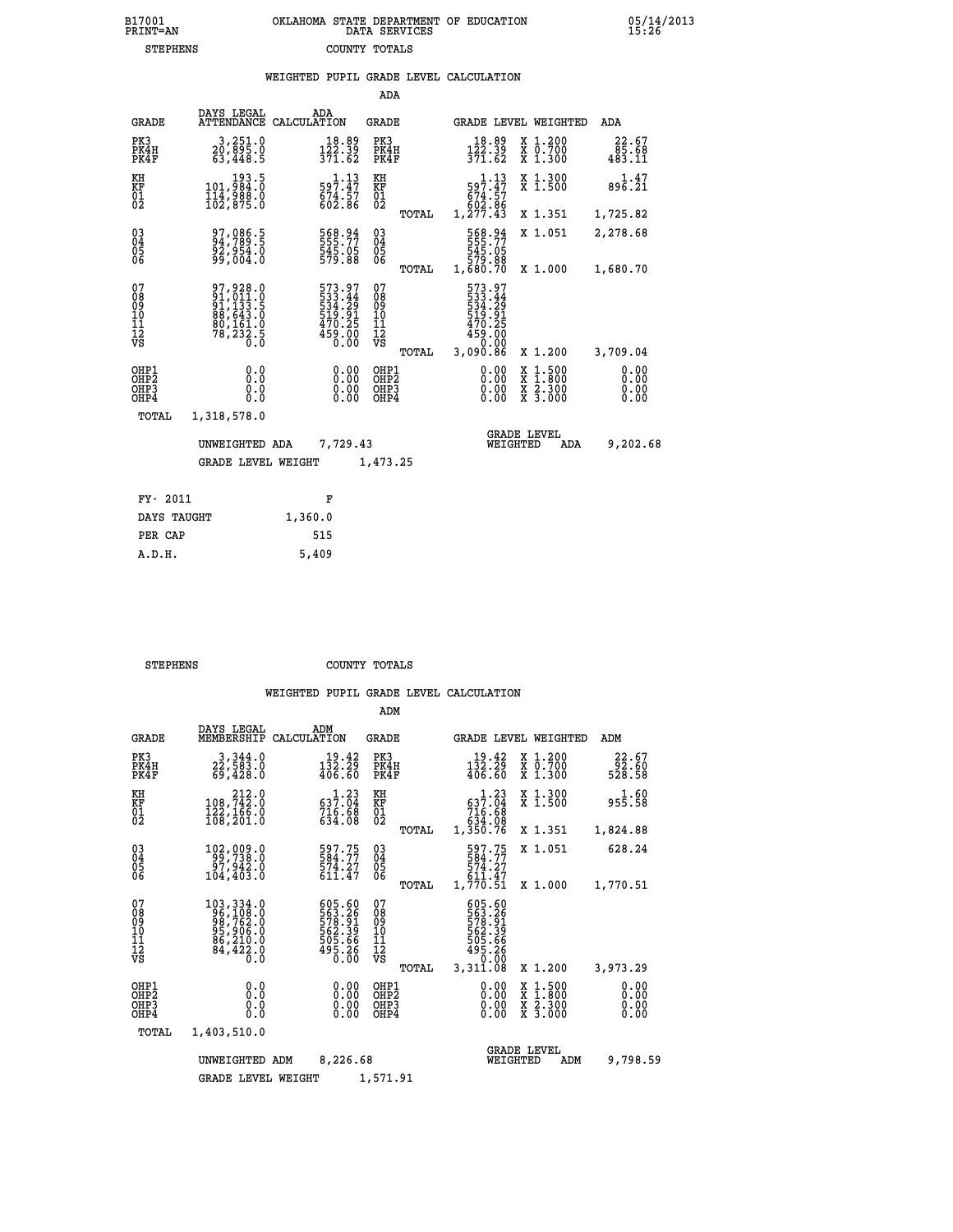| B17001<br>PRINT=AN                       |                                                                                                  | OKLAHOMA STATE DEPARTMENT OF EDUCATION                                                        | DATA SERVICES                            |                                                               |                                                                                        | 05/14/2013<br>15:26          |  |
|------------------------------------------|--------------------------------------------------------------------------------------------------|-----------------------------------------------------------------------------------------------|------------------------------------------|---------------------------------------------------------------|----------------------------------------------------------------------------------------|------------------------------|--|
| 70 TEXAS                                 |                                                                                                  | C009 OPTIMA                                                                                   |                                          |                                                               |                                                                                        |                              |  |
|                                          |                                                                                                  | WEIGHTED PUPIL GRADE LEVEL CALCULATION                                                        |                                          |                                                               |                                                                                        |                              |  |
|                                          |                                                                                                  |                                                                                               | ADA                                      |                                                               |                                                                                        |                              |  |
| <b>GRADE</b>                             | DAYS LEGAL<br>ATTENDANCE CALCULATION                                                             | ADA                                                                                           | GRADE                                    | GRADE LEVEL WEIGHTED                                          |                                                                                        | ADA                          |  |
| PK3<br>PK4H<br>PK4F                      | 0.0<br>0.0<br>0.0                                                                                | 0.00<br>0.00                                                                                  | PK3<br>PK4H<br>PK4F                      | ${\overset{\scriptstyle 0.00}{\scriptstyle 0.00}}\phantom{0}$ | X 1.200<br>X 0.700<br>X 1.300                                                          | 0.00<br>0.00<br>0.00         |  |
| KH<br>KF<br>01<br>02                     | 1,640.5<br>0.0<br>$2,901.0$<br>$1,082.0$                                                         | 9.48<br>0.00<br>$16.77$<br>6.25                                                               | KH<br>KF<br>$\overline{01}$              | 9.48<br>0.00<br>$16.77$<br>$6.25$<br>$23.02$                  | $\begin{smallmatrix} x & 1.300 \\ x & 1.500 \end{smallmatrix}$                         | 12.32<br>0.00                |  |
|                                          |                                                                                                  |                                                                                               | TOTAL                                    |                                                               | X 1.351                                                                                | 31.10                        |  |
| $\substack{03 \\ 04}$<br>$\frac{05}{06}$ | $\frac{1}{2}, \frac{851}{291}$<br>$\frac{5}{1}, \frac{411}{25}$<br>$\frac{5}{2}, \frac{257}{25}$ | $\begin{smallmatrix} 10\cdot70\\13\cdot25\\8\cdot16\\13\cdot05 \end{smallmatrix}$             | 03<br>04<br>05<br>ŎĞ                     | $10.70$<br>$13.25$<br>$\frac{8.16}{13.05}$<br>34.46           | X 1.051                                                                                | 11.25                        |  |
|                                          |                                                                                                  |                                                                                               | TOTAL                                    |                                                               | X 1.000                                                                                | 34.46                        |  |
| 078901112<br>00901112<br>VS              | 0.0<br>0.000<br>0.0<br>0.0<br>Ō.Ō<br>Ō.Ō                                                         | $\begin{smallmatrix} 0.00\ 0.00\ 0.00\ 0.00\ 0.00\ 0.00\ 0.00\ 0.00\ 0.00\ \end{smallmatrix}$ | 078901112<br>00010112<br>VS<br>TOTAL     | 0.00<br>0.00<br>0.00<br>Ŏ.ŎŎ<br>Q.QQ<br>0.00<br>0.00<br>0.00  | X 1.200                                                                                | 0.00                         |  |
| OHP1<br>OHP2<br>OHP3<br>OHP4             | 0.0<br>0.0<br>0.0                                                                                | 0.00<br>0.00<br>0.00                                                                          | OHP1<br>OHP <sub>2</sub><br>OHP3<br>OHP4 | 0.00<br>0.00<br>0.00                                          | $\frac{x}{x}$ $\frac{1.500}{1.800}$<br>$\frac{x}{x}$ $\frac{2 \cdot 300}{3 \cdot 000}$ | 0.00<br>0.00<br>0.00<br>0.00 |  |
| TOTAL                                    | 13,435.5                                                                                         |                                                                                               |                                          |                                                               |                                                                                        |                              |  |
|                                          | UNWEIGHTED ADA                                                                                   | 77.66                                                                                         |                                          | <b>GRADE LEVEL</b><br>WEIGHTED                                | ADA                                                                                    | 89.13                        |  |
|                                          | <b>GRADE LEVEL WEIGHT</b>                                                                        |                                                                                               | 11.47                                    |                                                               |                                                                                        |                              |  |
| FY- 2011                                 |                                                                                                  | F                                                                                             |                                          |                                                               |                                                                                        |                              |  |
| DAYS TAUGHT                              |                                                                                                  | 173.0                                                                                         |                                          |                                                               |                                                                                        |                              |  |
| PER CAP                                  |                                                                                                  | 167                                                                                           |                                          |                                                               |                                                                                        |                              |  |

| C009 OPTIMA |  | 70 TEXAS |  |  |
|-------------|--|----------|--|--|
|-------------|--|----------|--|--|

 **WEIGHTED PUPIL GRADE LEVEL CALCULATION ADM DAYS LEGAL ADM GRADE MEMBERSHIP CALCULATION GRADE GRADE LEVEL WEIGHTED ADM PK3 0.0 0.00 PK3 0.00 X 1.200 0.00 PK4H 0.0 0.00 PK4H 0.00 X 0.700 0.00 PK4F 0.0 0.00 PK4F 0.00 X 1.300 0.00 KH 1,761.0 10.18 KH 10.18 X 1.300 13.23 KF 0.0 0.00 KF 0.00 X 1.500 0.00 01 3,040.0 17.57 01 17.57 02 1,119.0 6.47 02 6.47 TOTAL 24.04 X 1.351 32.48 03 1,959.0 11.32 03 11.32 X 1.051 11.90 04 2,364.0 13.66 04 13.66 05 1,487.0 8.60 05 8.60** 06 2,346.0 13.56 06 <sub>momas</sub> 13.56  **TOTAL 35.82 X 1.000 35.82 07 0.0 0.00 07 0.00 08 0.0 0.00 08 0.00 03 0.00 0.00 0.000 0.000 10 0.0 0.00 10 0.00 11 0.0 0.00 11 0.00 12 0.0 0.00 12 0.00 VS** 0.0 0.00 VS 0.00 0.00  **TOTAL 0.00 X 1.200 0.00 OHP1 0.0 0.00 OHP1 0.00 X 1.500 0.00 OHP2 0.0 0.00 OHP2 0.00 X 1.800 0.00 OHP3 0.0 0.00 OHP3 0.00 X 2.300 0.00 OHP4 0.0 0.00 OHP4 0.00 X 3.000 0.00 TOTAL 14,076.0 GRADE LEVEL UNWEIGHTED ADM 81.36 WEIGHTED ADM 93.43** GRADE LEVEL WEIGHT 12.07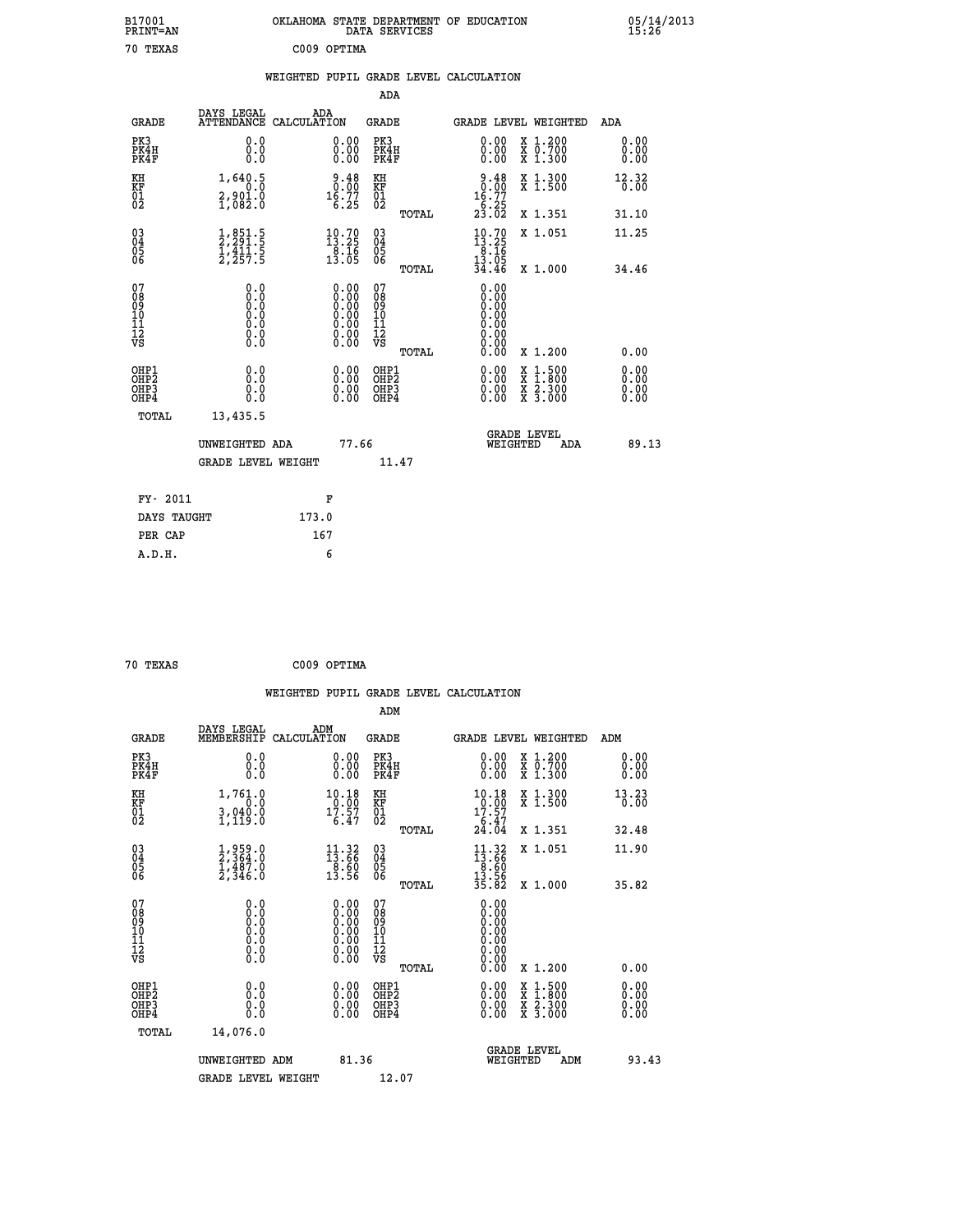| B17001<br><b>PRINT=AN</b>                             |                                              | OKLAHOMA STATE DEPARTMENT OF EDUCATION                                                        | DATA SERVICES                             |                                                                      |                                                                                  | 05/14/2013<br>15:26          |  |
|-------------------------------------------------------|----------------------------------------------|-----------------------------------------------------------------------------------------------|-------------------------------------------|----------------------------------------------------------------------|----------------------------------------------------------------------------------|------------------------------|--|
| 70 TEXAS                                              |                                              | C080 STRAIGHT                                                                                 |                                           |                                                                      |                                                                                  |                              |  |
|                                                       |                                              | WEIGHTED PUPIL GRADE LEVEL CALCULATION                                                        |                                           |                                                                      |                                                                                  |                              |  |
|                                                       |                                              |                                                                                               | ADA                                       |                                                                      |                                                                                  |                              |  |
| <b>GRADE</b>                                          | DAYS LEGAL<br>ATTENDANCE CALCULATION         | ADA                                                                                           | GRADE                                     | GRADE LEVEL WEIGHTED                                                 |                                                                                  | ADA                          |  |
| PK3<br>PK4H<br>PK4F                                   | 0.0<br>0.0<br>0.0                            | 0.00<br>0.00                                                                                  | PK3<br>PK4H<br>PK4F                       | $\begin{smallmatrix} 0.00 \\ 0.00 \\ 0.00 \end{smallmatrix}$         | X 1.200<br>X 0.700<br>X 1.300                                                    | 0.00<br>0.00<br>0.00         |  |
| KH<br>KF<br>$^{01}_{02}$                              | 0.0<br>745.0<br>1, 2, 8, 8, 5                | $\begin{smallmatrix} 0.00\\ 4.93\\ 8.60\\ 5.03 \end{smallmatrix}$                             | KH<br>KF<br>01<br>02                      | 0.00<br>$\begin{array}{r} 4.93 \\ 8.60 \\ 5.03 \\ 13.63 \end{array}$ | X 1.300<br>X 1.500                                                               | 0.00<br>7.40                 |  |
|                                                       |                                              |                                                                                               | TOTAL                                     |                                                                      | X 1.351                                                                          | 18.41                        |  |
| $\substack{03 \\ 04}$<br>$\frac{05}{06}$              | $843.5$<br>$861.0$<br>$1,370.0$<br>$1,071.0$ | $\S:$ 70<br>9.07<br>7.09                                                                      | 03<br>04<br>05<br>06                      | 5.95<br>9.07<br>7.09                                                 | X 1.051                                                                          | 6.36                         |  |
|                                                       |                                              |                                                                                               | TOTAL                                     | 21.86                                                                | X 1.000                                                                          | 21.86                        |  |
| 07<br>08901112<br>1112<br>VS                          | 0.0<br>0.00<br>0.0<br>0.0<br>$\S.$           | $\begin{smallmatrix} 0.00\ 0.00\ 0.00\ 0.00\ 0.00\ 0.00\ 0.00\ 0.00\ 0.00\ \end{smallmatrix}$ | 0789011128<br>TOTAL                       | 0.00<br>0.00<br>0.00<br>0.00<br>0.00<br>0.00<br>0.00<br>0.00         | X 1.200                                                                          | 0.00                         |  |
| OHP1<br>OH <sub>P</sub> 2<br>OH <sub>P3</sub><br>OHP4 | 0.0<br>0.0<br>0.0<br>0.0                     | 0.00<br>0.00<br>0.00                                                                          | OHP1<br>OH <sub>P</sub> 2<br>OHP3<br>OHP4 | 0.00<br>0.00<br>0.00                                                 | $\frac{x}{x}$ 1.500<br>$\frac{\overline{x}}{\overline{x}}$ $\frac{2.300}{3.000}$ | 0.00<br>0.00<br>0.00<br>0.00 |  |
| TOTAL                                                 | 7,018.0                                      |                                                                                               |                                           |                                                                      |                                                                                  |                              |  |
|                                                       | UNWEIGHTED ADA<br><b>GRADE LEVEL WEIGHT</b>  | 46.47                                                                                         | 7.56                                      | <b>GRADE LEVEL</b><br>WEIGHTED                                       | ADA                                                                              | 54.03                        |  |
|                                                       |                                              |                                                                                               |                                           |                                                                      |                                                                                  |                              |  |
| FY- 2011                                              |                                              | F                                                                                             |                                           |                                                                      |                                                                                  |                              |  |
| DAYS TAUGHT                                           |                                              | 151.0                                                                                         |                                           |                                                                      |                                                                                  |                              |  |
| PER CAP                                               |                                              | 167                                                                                           |                                           |                                                                      |                                                                                  |                              |  |

| 70 TEXAS | C080 STRAIGHT |
|----------|---------------|
|          |               |

|                                                      |                                                                                      |                                                                                               | WEIGHTED PUPIL GRADE LEVEL CALCULATION       |                                                                           |                                          |                      |
|------------------------------------------------------|--------------------------------------------------------------------------------------|-----------------------------------------------------------------------------------------------|----------------------------------------------|---------------------------------------------------------------------------|------------------------------------------|----------------------|
|                                                      |                                                                                      |                                                                                               | ADM                                          |                                                                           |                                          |                      |
| <b>GRADE</b>                                         | DAYS LEGAL<br>MEMBERSHIP                                                             | ADM<br>CALCULATION                                                                            | <b>GRADE</b>                                 | GRADE LEVEL WEIGHTED                                                      |                                          | ADM                  |
| PK3<br>PK4H<br>PK4F                                  | 0.0<br>0.0<br>0.0                                                                    | $\begin{smallmatrix} 0.00 \ 0.00 \ 0.00 \end{smallmatrix}$                                    | PK3<br>PK4H<br>PK4F                          | $\begin{smallmatrix} 0.00 \\ 0.00 \\ 0.00 \end{smallmatrix}$              | X 1.200<br>X 0.700<br>X 1.300            | 0.00<br>0.00<br>0.00 |
| KH<br>KF<br>01<br>02                                 | 755.0<br>$1, \frac{359}{790}$ :0                                                     | $\begin{smallmatrix} 0.00\\ 5.00\\ 9.00\\ 5.23 \end{smallmatrix}$                             | KH<br>KF<br>01<br>02                         | $\begin{smallmatrix} 0.00\\ 5.00\\ 9.00\\ 5.23\\ 14.23 \end{smallmatrix}$ | X 1.300<br>X 1.500                       | 0.00<br>7.50         |
|                                                      |                                                                                      |                                                                                               | TOTAL                                        |                                                                           | X 1.351                                  | 19.22                |
| $\begin{matrix} 03 \\ 04 \\ 05 \\ 06 \end{matrix}$   | $\begin{smallmatrix} & 949.0 \ 906.0 \ 1,416.0 \ 1,100.0 \end{smallmatrix}$          | $\begin{array}{c} 6.28 \\ 6.00 \\ 9.38 \\ 7.28 \end{array}$                                   | 03<br>04<br>05<br>06                         | $6.28$<br>$9.38$<br>$7.28$                                                | X 1.051                                  | 6.60                 |
|                                                      |                                                                                      |                                                                                               | TOTAL                                        | 22.66                                                                     | X 1.000                                  | 22.66                |
| 07<br>0890112<br>1112<br>VS                          | 0.0<br>$\begin{smallmatrix} 0.0 & 0 \ 0.0 & 0 \ 0.0 & 0 \ 0.0 & 0 \end{smallmatrix}$ | $\begin{smallmatrix} 0.00\ 0.00\ 0.00\ 0.00\ 0.00\ 0.00\ 0.00\ 0.00\ 0.00\ \end{smallmatrix}$ | 07<br>08901112<br>1112<br>VS<br>TOTAL        | 0.00<br>0.00<br>0.00<br>0.00<br>0.00<br>0.00                              | X 1.200                                  | 0.00                 |
| OHP1<br>OHP <sub>2</sub><br>OH <sub>P3</sub><br>OHP4 | 0.0<br>0.000                                                                         | $0.00$<br>$0.00$<br>0.00                                                                      | OHP1<br>OHP <sub>2</sub><br>OHP <sub>3</sub> | 0.00<br>0.00<br>0.00                                                      | X 1:500<br>X 1:800<br>X 2:300<br>X 3:000 | 0.00<br>0.00<br>0.00 |
| TOTAL                                                | 7,275.0                                                                              |                                                                                               |                                              |                                                                           |                                          |                      |
|                                                      | UNWEIGHTED ADM<br><b>GRADE LEVEL WEIGHT</b>                                          | 48.17                                                                                         | 7.81                                         | <b>GRADE LEVEL</b><br>WEIGHTED                                            | ADM                                      | 55.98                |
|                                                      |                                                                                      |                                                                                               |                                              |                                                                           |                                          |                      |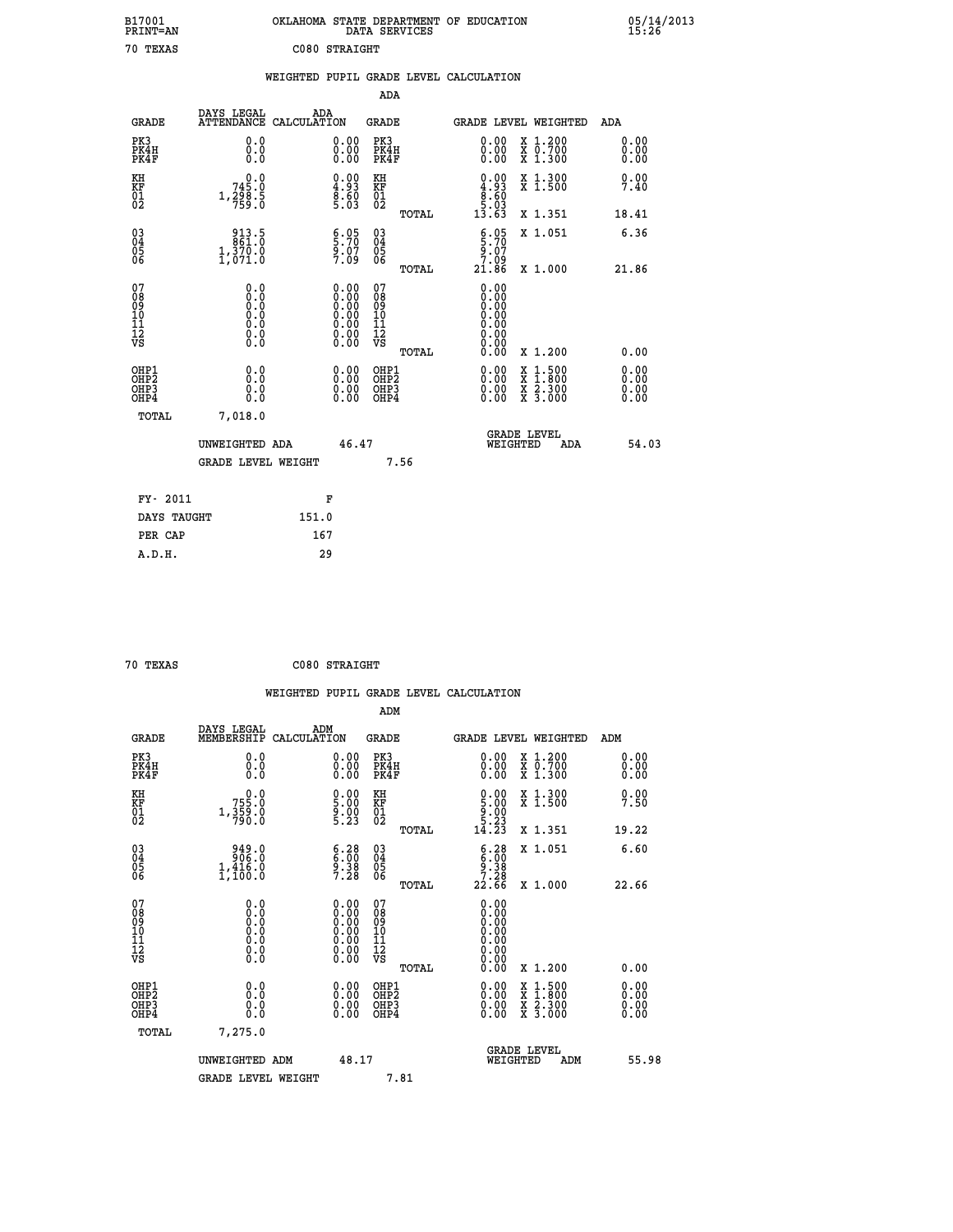| B17001<br><b>PRINT=AN</b> | OKLAHOMA STATE DEPARTMENT OF EDUCATION<br>DATA SERVICES | 05/14/2013<br>15:26 |
|---------------------------|---------------------------------------------------------|---------------------|
| 70 TEXAS                  | <b>I001 YARBROUGH</b>                                   |                     |

|                                                                    |                                                                                                                   | WEIGHTED PUPIL GRADE LEVEL CALCULATION                              |                                           |       |                                                                                           |                                                                                                                                      |                              |
|--------------------------------------------------------------------|-------------------------------------------------------------------------------------------------------------------|---------------------------------------------------------------------|-------------------------------------------|-------|-------------------------------------------------------------------------------------------|--------------------------------------------------------------------------------------------------------------------------------------|------------------------------|
|                                                                    |                                                                                                                   |                                                                     | <b>ADA</b>                                |       |                                                                                           |                                                                                                                                      |                              |
| <b>GRADE</b>                                                       | DAYS LEGAL                                                                                                        | ADA<br>ATTENDANCE CALCULATION                                       | GRADE                                     |       |                                                                                           | GRADE LEVEL WEIGHTED                                                                                                                 | ADA                          |
| PK3<br>PK4H<br>PK4F                                                | 0.0<br>0.0<br>1,662.0                                                                                             | 0.00<br>$\begin{smallmatrix} 0.00 \ 9.61 \end{smallmatrix}$         | PK3<br>PK4H<br>PK4F                       |       | 0.00<br>0.00<br>9.61                                                                      | X 1.200<br>X 0.700<br>X 1.300                                                                                                        | 0.00<br>0.00<br>12.49        |
| KH<br>KF<br>01<br>02                                               | 1,085.5<br>$\frac{555}{1,031.5}$                                                                                  | $\begin{array}{c} 0.00 \\ 6.27 \\ 5.66 \\ 5.96 \end{array}$         | KH<br>KF<br>01<br>02                      |       | $0.00$<br>$6.27$<br>$5.66$<br>$5.96$<br>$11.62$                                           | X 1.300<br>X 1.500                                                                                                                   | 0.00<br>9.41                 |
|                                                                    |                                                                                                                   |                                                                     |                                           | TOTAL |                                                                                           | X 1.351                                                                                                                              | 15.70                        |
| $\begin{smallmatrix} 03 \\[-4pt] 04 \end{smallmatrix}$<br>05<br>06 | $\frac{1}{2}, \frac{234}{149}.\frac{5}{5}$<br>$\frac{1}{2}, \frac{214}{489}.\frac{0}{0}$                          | 12.44<br>$\frac{7.02}{8.61}$                                        | $\substack{03 \\ 04}$<br>0500             |       | 12.14<br>$\frac{7.02}{8.61}$                                                              | X 1.051                                                                                                                              | 7.50                         |
|                                                                    |                                                                                                                   |                                                                     |                                           | TOTAL | 28.05                                                                                     | X 1.000                                                                                                                              | 28.05                        |
| 07<br>08<br>09<br>11<br>11<br>12<br>VS                             | $\begin{smallmatrix} 2,209.5\\ 1,170.5\\ 1,709.5\\ 1,709.5\\ 1,174.5\\ 1,533.5\\ 1,501.0\\ 0.0 \end{smallmatrix}$ | $12.77$<br>$6.77$<br>$9.88$<br>$6.79$<br>$8.68$<br>$8.68$<br>$0.00$ | 07<br>08<br>09<br>101<br>11<br>12<br>VS   |       | 12.77<br>$\begin{array}{c} 6.77 \\ 9.89 \\ 6.789 \\ 6.868 \\ 8.680 \\ \hline \end{array}$ |                                                                                                                                      |                              |
|                                                                    |                                                                                                                   |                                                                     |                                           | TOTAL | 53.75                                                                                     | X 1.200                                                                                                                              | 64.50                        |
| OHP1<br>OH <sub>P</sub> 2<br>OHP3<br>OHP4                          | 0.0<br>Ō.Ō<br>0.0<br>0.0                                                                                          | 0.00<br>0.00<br>0.00                                                | OHP1<br>OH <sub>P</sub> 2<br>OHP3<br>OHP4 |       | $0.00$<br>$0.00$<br>0.00                                                                  | $\begin{smallmatrix} \mathtt{X} & 1 & 500 \\ \mathtt{X} & 1 & 800 \\ \mathtt{X} & 2 & 300 \\ \mathtt{X} & 3 & 000 \end{smallmatrix}$ | 0.00<br>0.00<br>0.00<br>0.00 |
| TOTAL                                                              | 20,143.5                                                                                                          |                                                                     |                                           |       |                                                                                           |                                                                                                                                      |                              |
|                                                                    | UNWEIGHTED ADA                                                                                                    | 116.44                                                              |                                           |       | WEIGHTED                                                                                  | <b>GRADE LEVEL</b><br>ADA                                                                                                            | 137.65                       |
|                                                                    | <b>GRADE LEVEL WEIGHT</b>                                                                                         |                                                                     |                                           | 21.21 |                                                                                           |                                                                                                                                      |                              |
| FY- 2011                                                           |                                                                                                                   | F                                                                   |                                           |       |                                                                                           |                                                                                                                                      |                              |
| DAYS TAUGHT                                                        |                                                                                                                   | 173.0                                                               |                                           |       |                                                                                           |                                                                                                                                      |                              |
| PER CAP                                                            |                                                                                                                   | 167                                                                 |                                           |       |                                                                                           |                                                                                                                                      |                              |
| A.D.H.                                                             |                                                                                                                   | 76                                                                  |                                           |       |                                                                                           |                                                                                                                                      |                              |

 **70 TEXAS I001 YARBROUGH**

 **WEIGHTED PUPIL GRADE LEVEL CALCULATION ADM DAYS LEGAL ADM GRADE MEMBERSHIP CALCULATION GRADE GRADE LEVEL WEIGHTED ADM PK3 0.0 0.00 PK3 0.00 X 1.200 0.00 PK4H 0.0 0.00 PK4H 0.00 X 0.700 0.00 PK4F 1,749.0 10.11 PK4F 10.11 X 1.300 13.14**

| PA45                                               | 1,749.U                                                                                     | TA.TT                                                                                    | PA4P                                     | 10.TT                                                                                                   | A 1.300                                                                                                             | 13.14                                                                                                                                                                                                                                                                          |
|----------------------------------------------------|---------------------------------------------------------------------------------------------|------------------------------------------------------------------------------------------|------------------------------------------|---------------------------------------------------------------------------------------------------------|---------------------------------------------------------------------------------------------------------------------|--------------------------------------------------------------------------------------------------------------------------------------------------------------------------------------------------------------------------------------------------------------------------------|
| KH<br>KF<br>01<br>02                               | 0.0<br>$1,170.0$<br>$1,038.0$<br>$1,054.0$                                                  | $\begin{smallmatrix} 0.00\ 6.76\ 6.00\ 6.09 \end{smallmatrix}$                           | KH<br>KF<br>01<br>02                     | $\begin{smallmatrix} 0.00\ 6.76\ 6.00\ 6.09\ 12.09 \end{smallmatrix}$                                   | X 1.300<br>X 1.500                                                                                                  | 0.00<br>10.14                                                                                                                                                                                                                                                                  |
|                                                    |                                                                                             |                                                                                          | TOTAL                                    |                                                                                                         | X 1.351                                                                                                             | 16.33                                                                                                                                                                                                                                                                          |
| $\begin{matrix} 03 \\ 04 \\ 05 \\ 06 \end{matrix}$ | $\frac{1}{2}$ , $\frac{246}{163}$ .0<br>$\frac{1}{2}$ , $\frac{236}{201}$ .0<br>$1$ , 501.0 | $\begin{smallmatrix} 7\cdot 20\\ 12\cdot 50\\ 7\cdot 14\\ 8\cdot 68 \end{smallmatrix}$   | 03<br>04<br>05<br>06                     | $\begin{array}{r} 7 \cdot 20 \\ 12 \cdot 50 \\ 7 \cdot 14 \\ 8 \cdot 68 \\ 28 \cdot 32 \end{array}$     | X 1.051                                                                                                             | 7.57                                                                                                                                                                                                                                                                           |
|                                                    |                                                                                             |                                                                                          | TOTAL                                    |                                                                                                         | X 1.000                                                                                                             | 28.32                                                                                                                                                                                                                                                                          |
| 07<br>089<br>090<br>1112<br>VS                     | 2,236.0<br>1,177.0<br>1,803.0<br>1,217.0<br>1,638.0<br>1,557.0<br>0.0                       | $\begin{smallmatrix} 12.92\\ 6.80\\ 10.42\\ 7.03\\ 9.47\\ 9.00\\ 0.00 \end{smallmatrix}$ | 07<br>08901123<br>1122<br>VS<br>TOTAL    | $\begin{array}{r} 12.92 \\ 16.80 \\ 10.42 \\ 7.03 \\ 9.47 \\ 9.47 \\ 9.00 \\ 0.00 \\ 55.64 \end{array}$ | X 1.200                                                                                                             | 66.77                                                                                                                                                                                                                                                                          |
| OHP1<br>OHP2<br>OH <sub>P3</sub><br>OHP4           | 0.000000<br>Ŏ.Ŏ                                                                             | $0.00$<br>$0.00$<br>0.00                                                                 | OHP1<br>OHP <sub>2</sub><br>OHP3<br>OHP4 |                                                                                                         | $\begin{array}{l} \mathtt{X} & 1.500 \\ \mathtt{X} & 1.800 \\ \mathtt{X} & 2.300 \\ \mathtt{X} & 3.000 \end{array}$ | $\begin{smallmatrix} 0.00 & 0.00 & 0.00 & 0.00 & 0.00 & 0.00 & 0.00 & 0.00 & 0.00 & 0.00 & 0.00 & 0.00 & 0.00 & 0.00 & 0.00 & 0.00 & 0.00 & 0.00 & 0.00 & 0.00 & 0.00 & 0.00 & 0.00 & 0.00 & 0.00 & 0.00 & 0.00 & 0.00 & 0.00 & 0.00 & 0.00 & 0.00 & 0.00 & 0.00 & 0.00 & 0.0$ |
| TOTAL                                              | 20,785.0                                                                                    |                                                                                          |                                          |                                                                                                         |                                                                                                                     |                                                                                                                                                                                                                                                                                |
|                                                    |                                                                                             |                                                                                          |                                          |                                                                                                         | <b>GRADE LEVEL</b>                                                                                                  |                                                                                                                                                                                                                                                                                |
|                                                    | UNWEIGHTED ADM                                                                              | 120.12                                                                                   |                                          |                                                                                                         | WEIGHTED<br>ADM                                                                                                     | 142.27                                                                                                                                                                                                                                                                         |
|                                                    | <b>GRADE LEVEL WEIGHT</b>                                                                   |                                                                                          | 22.15                                    |                                                                                                         |                                                                                                                     |                                                                                                                                                                                                                                                                                |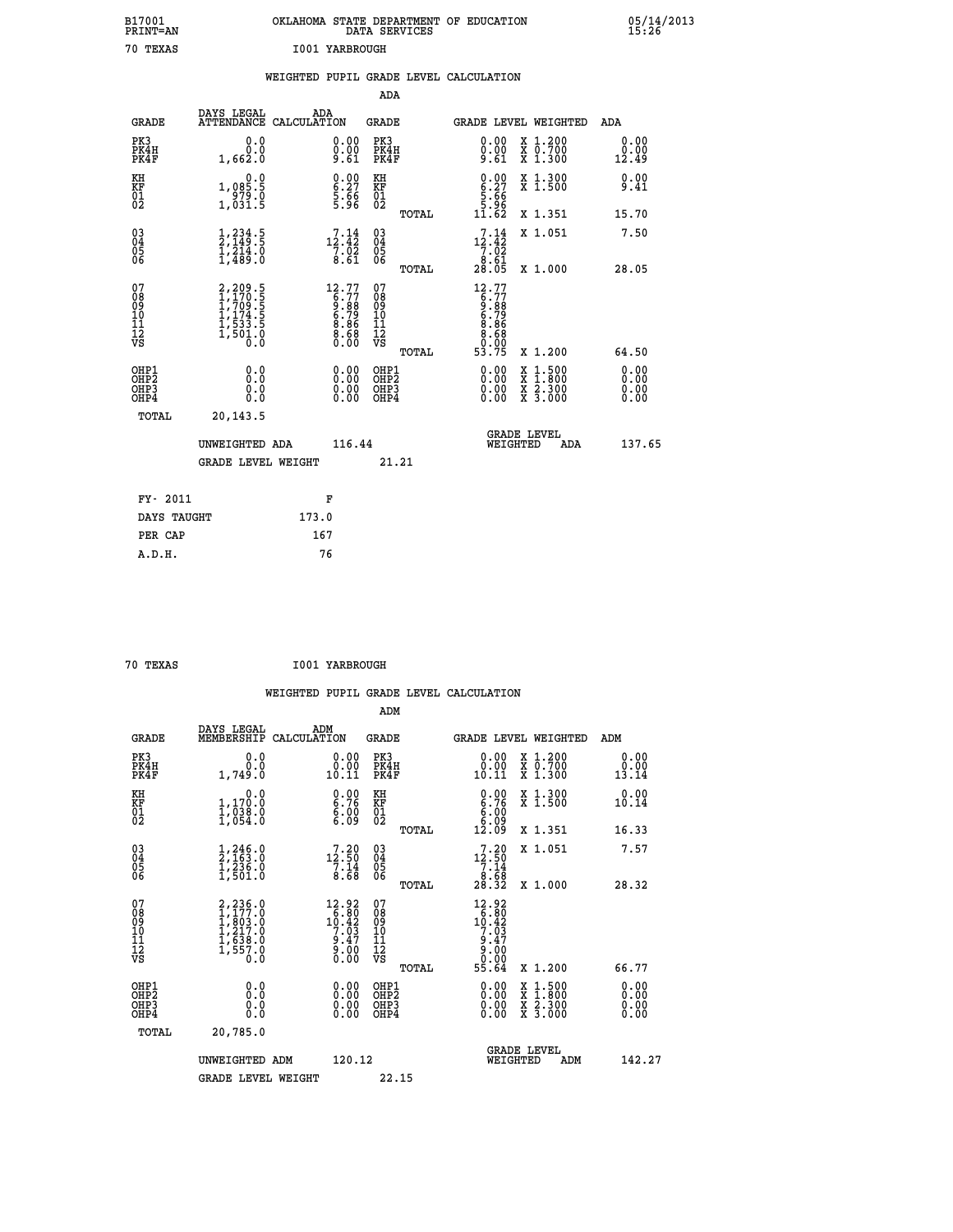| B17001<br>PRINT=AN                                 |                                                                                   | OKLAHOMA STATE DEPARTMENT OF EDUCATION                                                      | DATA SERVICES                                   |                                                                      |                                                                                                  | 05/14/2013                   |  |
|----------------------------------------------------|-----------------------------------------------------------------------------------|---------------------------------------------------------------------------------------------|-------------------------------------------------|----------------------------------------------------------------------|--------------------------------------------------------------------------------------------------|------------------------------|--|
| 70 TEXAS                                           |                                                                                   | I008 GUYMON                                                                                 |                                                 |                                                                      |                                                                                                  |                              |  |
|                                                    |                                                                                   | WEIGHTED PUPIL GRADE LEVEL CALCULATION                                                      |                                                 |                                                                      |                                                                                                  |                              |  |
|                                                    |                                                                                   |                                                                                             | ADA                                             |                                                                      |                                                                                                  |                              |  |
| <b>GRADE</b>                                       | DAYS LEGAL                                                                        | ADA<br>ATTENDANCE CALCULATION                                                               | GRADE                                           | <b>GRADE LEVEL WEIGHTED</b>                                          |                                                                                                  | ADA                          |  |
| PK3<br>PK4H<br>PK4F                                | 2, 333.0<br>25, 205.5<br>824.0                                                    | 13.41<br>144.86<br>4.74                                                                     | PK3<br>PK4H<br>PK4F                             | 13.41<br>144.86<br>4.74                                              | X 1.200<br>X 0.700<br>X 1.300                                                                    | 16.09<br>101.40<br>6.16      |  |
| KH<br>KF<br>01<br>02                               | 0.0<br>37,582:5<br>42,450:5<br>35,236:5                                           | $\begin{smallmatrix} 0.00\\215.99\\243.97\\262.51 \end{smallmatrix}$                        | КH<br><b>KF</b><br>01<br>02                     | $215.99$<br>$243.97$<br>$202.51$                                     | X 1.300<br>X 1.500                                                                               | 0.00<br>323.99               |  |
|                                                    |                                                                                   |                                                                                             | TOTAL                                           | 446.48                                                               | X 1.351                                                                                          | 603.19                       |  |
| $\begin{matrix} 03 \\ 04 \\ 05 \\ 06 \end{matrix}$ | 34, 378.5<br>36, 317.0<br>33, 388.0<br>37, 868.0                                  | 197.58<br>208.72<br>$\frac{191.89}{217.63}$                                                 | 03<br>04<br>05<br>ŌĞ                            | 197.58<br>208.72<br>191.89<br>217.63                                 | X 1.051                                                                                          | 207.66                       |  |
|                                                    |                                                                                   |                                                                                             | TOTAL                                           | 618.24                                                               | X 1,000                                                                                          | 618.24                       |  |
| 07<br>08<br>09<br>10<br>11<br>12<br>VS             | 34, 253.5<br>31, 986.0<br>31, 605.5<br>33, 280.5<br>29, 253.5<br>29, 847.5<br>0.0 | $\begin{smallmatrix} 196.86\\183.83\\181.64\\191.27\\168.12\\168.55\\0.00\end{smallmatrix}$ | 07<br>08<br>09<br>11<br>11<br>12<br>VS<br>TOTAL | 196.86<br>183.83<br>181.64<br>191.27<br>168.12<br>148.55<br>1,070.27 | X 1.200                                                                                          | 1,284.32                     |  |
| OHP1<br>OHP2<br>OHP3<br>OHP4                       | 0.0<br>0.0<br>0.0<br>0.0                                                          | 0.00<br>0.00<br>0.00                                                                        | OHP1<br>OHP <sub>2</sub><br>OHP3<br>OHP4        | 0.00<br>0.00<br>0.00                                                 | $\begin{smallmatrix} x & 1 & 500 \\ x & 1 & 800 \\ x & 2 & 300 \\ x & 3 & 000 \end{smallmatrix}$ | 0.00<br>0.00<br>0.00<br>0.00 |  |
| TOTAL                                              | 471,810.0                                                                         |                                                                                             |                                                 |                                                                      |                                                                                                  |                              |  |
|                                                    | UNWEIGHTED ADA                                                                    | 2,711.57                                                                                    |                                                 | WEIGHTED                                                             | <b>GRADE LEVEL</b><br>ADA                                                                        | 3,161.05                     |  |
|                                                    | <b>GRADE LEVEL WEIGHT</b>                                                         |                                                                                             | 449.48                                          |                                                                      |                                                                                                  |                              |  |
| FY- 2011                                           |                                                                                   | F                                                                                           |                                                 |                                                                      |                                                                                                  |                              |  |
| DAYS TAUGHT                                        |                                                                                   | 174.0                                                                                       |                                                 |                                                                      |                                                                                                  |                              |  |
| PER CAP                                            |                                                                                   | 86                                                                                          |                                                 |                                                                      |                                                                                                  |                              |  |

| 70 TEXAS | I008 GUYMON |
|----------|-------------|
|          |             |

 **A.D.H. 1,028**

|                                                       |                                                                                                               |                                                                        | ADM                                     |       |                                                                             |                                                                                                  |                              |
|-------------------------------------------------------|---------------------------------------------------------------------------------------------------------------|------------------------------------------------------------------------|-----------------------------------------|-------|-----------------------------------------------------------------------------|--------------------------------------------------------------------------------------------------|------------------------------|
| <b>GRADE</b>                                          | DAYS LEGAL<br>MEMBERSHIP                                                                                      | ADM<br>CALCULATION                                                     | <b>GRADE</b>                            |       |                                                                             | GRADE LEVEL WEIGHTED                                                                             | ADM                          |
| PK3<br>PK4H<br>PK4F                                   | 2,562.0<br>26,699.0<br>870.0                                                                                  | 14.72<br>$1\bar{5}\bar{3}\cdot4\bar{4}$<br>5.00                        | PK3<br>PK4H<br>PK4F                     |       | 14.72<br>$1\bar{5}\bar{3}\cdot4\bar{4}$<br>5.00                             | $\begin{smallmatrix} x & 1.200 \\ x & 0.700 \end{smallmatrix}$<br>X 1.300                        | 17.66<br>107.41<br>6.50      |
| KH<br>KF<br>01<br>02                                  | 0.0<br>39,443.0<br>44,557.0<br>36,729.0                                                                       | $\begin{smallmatrix} &0.00\ 226.68\ 256.07\ 211.09\ \end{smallmatrix}$ | KH<br>KF<br>01<br>02                    |       | $\begin{smallmatrix} 0.00\\ 226.68\\ 256.07\\ 211.99 \end{smallmatrix}$     | X 1.300<br>X 1.500                                                                               | 0.00<br>340.02               |
|                                                       |                                                                                                               |                                                                        |                                         | TOTAL | 467.16                                                                      | X 1.351                                                                                          | 631.13                       |
| 03<br>04<br>05<br>06                                  | 35,494.0<br>37,468.0<br>34,911.0<br>39,398.0                                                                  | 203.99<br>215.33<br>200.64<br>226.43                                   | $\substack{03 \\ 04}$<br>05<br>06       |       | 203.99<br>215.33<br>200.64                                                  | X 1.051                                                                                          | 214.39                       |
|                                                       |                                                                                                               |                                                                        |                                         | TOTAL | 226.43<br>642.40                                                            | X 1.000                                                                                          | 642.40                       |
| 07<br>08<br>09<br>101<br>112<br>VS                    | $\begin{smallmatrix} 35,767.0\\ 33,631.0\\ 32,381.0\\ 34,209.0\\ 29,949.0\\ 26,418.0\\ 0.0 \end{smallmatrix}$ | 205.56<br>193.28<br>186.10<br>196.60<br>$\frac{172.12}{151.83}$        | 07<br>08<br>09<br>101<br>11<br>12<br>VS | TOTAL | 205.56<br>193.28<br>186.10<br>196.60<br>$\frac{172.12}{151.83}$<br>1,105.49 | X 1.200                                                                                          | 1,326.59                     |
| OHP1<br>OH <sub>P</sub> 2<br>OH <sub>P3</sub><br>OHP4 | 0.0<br>0.000                                                                                                  | $0.00$<br>$0.00$<br>0.00                                               | OHP1<br>OHP2<br>OHP3<br>OHP4            |       | $0.00$<br>$0.00$<br>0.00                                                    | $\begin{smallmatrix} x & 1 & 500 \\ x & 1 & 800 \\ x & 2 & 300 \\ x & 3 & 000 \end{smallmatrix}$ | 0.00<br>0.00<br>0.00<br>0.00 |
| TOTAL                                                 | 490,486.0                                                                                                     |                                                                        |                                         |       |                                                                             |                                                                                                  |                              |
|                                                       | UNWEIGHTED                                                                                                    | 2,818.88<br>ADM                                                        |                                         |       | WEIGHTED                                                                    | <b>GRADE LEVEL</b><br>ADM                                                                        | 3,286.10                     |
|                                                       | <b>GRADE LEVEL WEIGHT</b>                                                                                     |                                                                        | 467.22                                  |       |                                                                             |                                                                                                  |                              |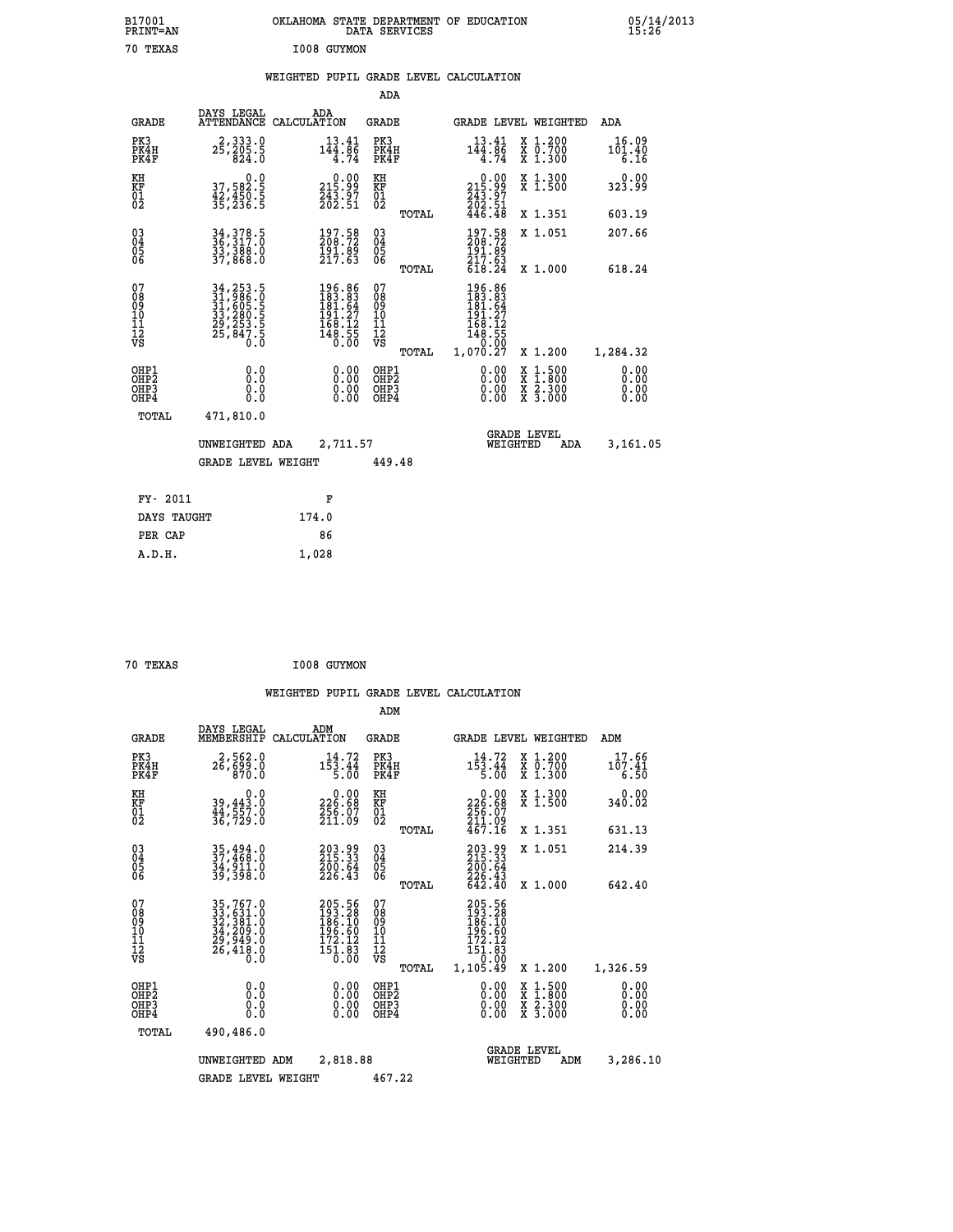| B17001<br><b>PRINT=AN</b> | OKLAHOMA STATE DEPARTMENT OF EDUCATION<br>DATA SERVICES | 05/14/2013<br>15:26 |
|---------------------------|---------------------------------------------------------|---------------------|
| 70<br>TEXAS               | <b>I015 HARDESTY</b>                                    |                     |

|  |  | WEIGHTED PUPIL GRADE LEVEL CALCULATION |
|--|--|----------------------------------------|
|  |  |                                        |

|                                                                              |                                                                                                     |                                                                    | ADA                                                |       |                                                                             |                                                                                                                                              |                              |
|------------------------------------------------------------------------------|-----------------------------------------------------------------------------------------------------|--------------------------------------------------------------------|----------------------------------------------------|-------|-----------------------------------------------------------------------------|----------------------------------------------------------------------------------------------------------------------------------------------|------------------------------|
| <b>GRADE</b>                                                                 | DAYS LEGAL                                                                                          | ADA<br>ATTENDANCE CALCULATION                                      | GRADE                                              |       | <b>GRADE LEVEL WEIGHTED</b>                                                 |                                                                                                                                              | ADA                          |
| PK3<br>PK4H<br>PK4F                                                          | 0.0<br>0.0<br>537.0                                                                                 | 0.00<br>$\frac{0.00}{3.07}$                                        | PK3<br>PK4H<br>PK4F                                |       | 0.00<br>$\frac{0.00}{3.07}$                                                 | X 1.200<br>X 0.700<br>X 1.300                                                                                                                | 0.00<br>0.00<br>3.99         |
| KH<br>KF<br>01<br>02                                                         | 0.0<br>$1, 242.0$<br>$741.0$<br>$1, 585.5$                                                          | $\begin{array}{c} 0.00 \\ 7.10 \\ 4.23 \\ 9.06 \end{array}$        | KH<br>KF<br>01<br>02                               |       | $\begin{array}{c} 0.00 \\ 7.10 \\ 4.23 \\ 9.06 \\ 13.29 \end{array}$        | X 1.300<br>X 1.500                                                                                                                           | 0.00<br>10.65                |
|                                                                              |                                                                                                     |                                                                    |                                                    | TOTAL |                                                                             | X 1.351                                                                                                                                      | 17.95                        |
| $\begin{matrix} 03 \\ 04 \\ 05 \\ 06 \end{matrix}$                           | $\frac{1}{1}, \frac{065}{199}$ :<br>1, 115:5<br>1, 115:5<br>686:0                                   | $\begin{array}{c} 6.09 \\ 6.85 \\ 6.37 \\ 3.92 \end{array}$        | $\begin{matrix} 03 \\ 04 \\ 05 \\ 06 \end{matrix}$ |       | $6.85$<br>$6.37$<br>$3.92$<br>$17.14$                                       | X 1.051                                                                                                                                      | 6.40                         |
|                                                                              |                                                                                                     |                                                                    |                                                    | TOTAL |                                                                             | X 1.000                                                                                                                                      | 17.14                        |
| 07<br>08<br>09<br>11<br>11<br>12<br>VS                                       | $\begin{smallmatrix} 511.0\\ 1,094.0\\ 1,301.5\\ 1,182.5\\ 1,162.5\\ 525.5\\ 0.0 \end{smallmatrix}$ | $2.92$<br>$6.25$<br>$7.44$<br>$6.76$<br>$6.07$<br>$3.00$<br>$0.00$ | 07<br>08<br>09<br>11<br>11<br>12<br>VS             | TOTAL | $2.92$<br>$6.25$<br>$7.44$<br>$6.76$<br>$6.07$<br>$3.00$<br>$0.00$<br>32.44 | X 1.200                                                                                                                                      | 38.93                        |
| OHP1<br>OH <sub>P</sub> <sub>2</sub><br>OH <sub>P3</sub><br>OH <sub>P4</sub> | 0.0<br>0.0<br>0.0                                                                                   | 0.00<br>$\begin{smallmatrix} 0.00 \ 0.00 \end{smallmatrix}$        | OHP1<br>OHP2<br>OHP3<br>OHP4                       |       | 0.00<br>0.00<br>0.00                                                        | $\begin{smallmatrix} \mathtt{X} & 1\cdot500 \\ \mathtt{X} & 1\cdot800 \\ \mathtt{X} & 2\cdot300 \\ \mathtt{X} & 3\cdot000 \end{smallmatrix}$ | 0.00<br>0.00<br>0.00<br>0.00 |
| TOTAL                                                                        | 13,848.5                                                                                            |                                                                    |                                                    |       |                                                                             |                                                                                                                                              |                              |
|                                                                              | UNWEIGHTED ADA                                                                                      | 79.13                                                              |                                                    |       | WEIGHTED                                                                    | <b>GRADE LEVEL</b><br>ADA                                                                                                                    | 95.06                        |
|                                                                              | <b>GRADE LEVEL WEIGHT</b>                                                                           |                                                                    |                                                    | 15.93 |                                                                             |                                                                                                                                              |                              |
| FY- 2011                                                                     |                                                                                                     | F                                                                  |                                                    |       |                                                                             |                                                                                                                                              |                              |
| DAYS TAUGHT                                                                  |                                                                                                     | 175.0                                                              |                                                    |       |                                                                             |                                                                                                                                              |                              |
| PER CAP                                                                      |                                                                                                     | 167                                                                |                                                    |       |                                                                             |                                                                                                                                              |                              |
| A.D.H.                                                                       |                                                                                                     | 28                                                                 |                                                    |       |                                                                             |                                                                                                                                              |                              |

| 70 TEXAS |  | <b>I015 HARDESTY</b> |
|----------|--|----------------------|

|                                                      |                                                                                               |                    |                                                                    |                                                    |       | WEIGHTED PUPIL GRADE LEVEL CALCULATION                               |                                          |                              |  |
|------------------------------------------------------|-----------------------------------------------------------------------------------------------|--------------------|--------------------------------------------------------------------|----------------------------------------------------|-------|----------------------------------------------------------------------|------------------------------------------|------------------------------|--|
|                                                      |                                                                                               |                    |                                                                    | ADM                                                |       |                                                                      |                                          |                              |  |
| <b>GRADE</b>                                         | DAYS LEGAL<br>MEMBERSHIP                                                                      | ADM<br>CALCULATION |                                                                    | <b>GRADE</b>                                       |       | <b>GRADE LEVEL WEIGHTED</b>                                          |                                          | ADM                          |  |
| PK3<br>PK4H<br>PK4F                                  | 0.0<br>ŏ:ŏ<br>585:0                                                                           |                    | $\begin{smallmatrix} 0.00\\ 0.00\\ 3.34 \end{smallmatrix}$         | PK3<br>PK4H<br>PK4F                                |       | $\begin{smallmatrix} 0.00 \\ 0.00 \\ 3.34 \end{smallmatrix}$         | X 1.200<br>X 0.700<br>X 1.300            | 0.00<br>0.00<br>4.34         |  |
| KH<br>KF<br>01<br>02                                 | 0.0<br>1,309.0<br>772.0<br>1,660.0                                                            |                    | $7.48$<br>$4.41$<br>$9.41$                                         | KH<br>KF<br>01<br>02                               |       | $\begin{array}{c} 0.00 \\ 7.48 \\ 4.41 \\ 9.49 \\ 13.90 \end{array}$ | X 1.300<br>X 1.500                       | 0.00<br>11.22                |  |
|                                                      |                                                                                               |                    |                                                                    |                                                    | TOTAL |                                                                      | X 1.351                                  | 18.78                        |  |
| $\begin{matrix} 03 \\ 04 \\ 05 \\ 06 \end{matrix}$   | $\begin{smallmatrix} 1,085.0\\ 1,238.0\\ 1,168.0\\ 711.0 \end{smallmatrix}$                   |                    | $\begin{array}{c} 6.20 \\ 7.07 \\ 6.67 \\ 4.06 \end{array}$        | $\begin{matrix} 03 \\ 04 \\ 05 \\ 06 \end{matrix}$ |       | $5.20$<br>$5.67$<br>$4.06$<br>$17.80$                                | X 1.051                                  | 6.52                         |  |
|                                                      |                                                                                               |                    |                                                                    |                                                    | TOTAL |                                                                      | X 1.000                                  | 17.80                        |  |
| 07<br>08<br>09<br>10<br>11<br>11<br>12<br>VS         | $\begin{smallmatrix} &525.0\\1,144.0\\1,334.0\\1,203.0\\1,099.0\\528.0\\0.0\end{smallmatrix}$ |                    | $3.00$<br>$6.54$<br>$7.62$<br>$6.87$<br>$6.28$<br>$3.02$<br>$0.00$ | 07<br>08<br>09<br>001<br>11<br>11<br>12<br>VS      | TOTAL | $3.00$<br>$6.54$<br>$7.62$<br>$6.87$<br>$6.28$<br>$3.020$<br>$3.33$  | X 1.200                                  | 40.00                        |  |
| OHP1<br>OHP <sub>2</sub><br>OHP3<br>OH <sub>P4</sub> |                                                                                               |                    |                                                                    | OHP1<br>OHP <sub>2</sub><br>OHP <sub>3</sub>       |       | 0.00<br>0.00                                                         | X 1:500<br>X 1:800<br>X 2:300<br>X 3:000 | 0.00<br>0.00<br>0.00<br>0.00 |  |
| TOTAL                                                | 14,361.0                                                                                      |                    |                                                                    |                                                    |       |                                                                      |                                          |                              |  |
|                                                      | UNWEIGHTED ADM<br><b>GRADE LEVEL WEIGHT</b>                                                   |                    | 82.05                                                              | 16.61                                              |       | WEIGHTED                                                             | <b>GRADE LEVEL</b><br>ADM                | 98.66                        |  |
|                                                      |                                                                                               |                    |                                                                    |                                                    |       |                                                                      |                                          |                              |  |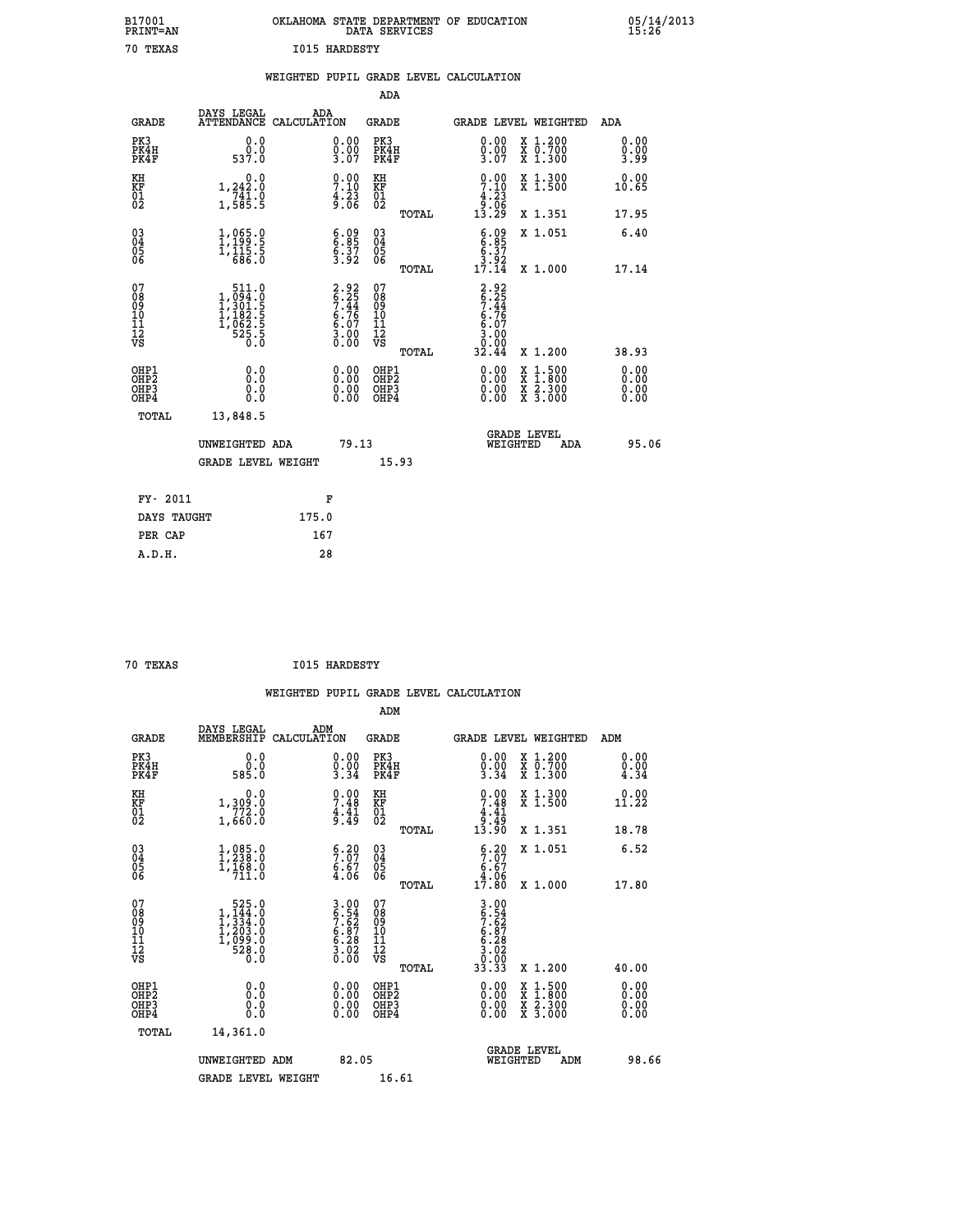| B17001<br><b>PRINT=AN</b> | OKLAHOMA<br>. STATE DEPARTMENT OF EDUCATION<br>DATA SERVICES | 05/14/2013<br>15:26 |
|---------------------------|--------------------------------------------------------------|---------------------|
| 70<br>TEXAS               | I023<br>HOOKER                                               |                     |

## **WEIGHTED PUPIL GRADE LEVEL CALCULATION**

|                                                                  |                                                                                     |                                                                                              | ADA                                      |       |                                                                                       |                                                                                                                                           |                                                      |
|------------------------------------------------------------------|-------------------------------------------------------------------------------------|----------------------------------------------------------------------------------------------|------------------------------------------|-------|---------------------------------------------------------------------------------------|-------------------------------------------------------------------------------------------------------------------------------------------|------------------------------------------------------|
| <b>GRADE</b>                                                     | DAYS LEGAL<br>ATTENDANCE CALCULATION                                                | ADA                                                                                          | <b>GRADE</b>                             |       | GRADE LEVEL WEIGHTED                                                                  |                                                                                                                                           | <b>ADA</b>                                           |
| PK3<br>PK4H<br>PK4F                                              | 290.0<br>5,557.0<br>0.0                                                             | $3\overline{2}\,.\,31\over 0\,.00$                                                           | PK3<br>PK4H<br>PK4F                      |       | $3\overline{2}\cdot 51\over 0\cdot 00$                                                | X 1.200<br>X 0.700<br>X 1.300                                                                                                             | 2.03<br>$2\overline{2}\cdot 6\overline{2}\over 0.00$ |
| KH<br>KF<br>01<br>02                                             | 7,342.5<br>0.0<br>7,977.5                                                           | $\begin{smallmatrix} 42.69\\ 0.00\\ 41.15\\ 38.24 \end{smallmatrix}$                         | KH<br>KF<br>01<br>02                     |       | $\begin{array}{r} 42.69 \\ 0.00 \\ 41.15 \\ 38.24 \\ 79.39 \end{array}$               | X 1.300<br>X 1.500                                                                                                                        | 55.50<br>0.00                                        |
|                                                                  |                                                                                     |                                                                                              |                                          | TOTAL |                                                                                       | X 1.351                                                                                                                                   | 107.26                                               |
| $\begin{matrix} 03 \\ 04 \\ 05 \\ 06 \end{matrix}$               | 7,798.9<br>7,988.5                                                                  | $45.34$<br>$42.27$<br>$\frac{4}{6}$ , $\frac{1}{4}$<br>46.44                                 | $\substack{03 \\ 04}$<br>05<br>06        |       | $45:34$<br>$42:27$<br>$\begin{array}{r} 46.18 \\ 46.44 \\ 134.89 \end{array}$         | X 1.051                                                                                                                                   | 47.65                                                |
|                                                                  |                                                                                     |                                                                                              |                                          | TOTAL |                                                                                       | X 1.000                                                                                                                                   | 134.89                                               |
| 07<br>08<br>09<br>11<br>11<br>12<br>VS                           | $7,012.0$<br>$6,778.0$<br>$5,237.0$<br>$7,087.5$<br>$4,801.5$<br>$5,099.0$<br>$0.0$ | $\begin{smallmatrix} 40.77\\ 39.41\\ 30.45\\ 41.21\\ 27.92\\ 29.65\\ 0.00 \end{smallmatrix}$ | 07<br>08<br>09<br>11<br>11<br>12<br>VS   |       | $40.77$<br>$39.41$<br>$30.45$<br>$30.45$<br>$41.21$<br>$27.92$<br>$20.60$<br>$209.41$ |                                                                                                                                           |                                                      |
|                                                                  |                                                                                     |                                                                                              |                                          | TOTAL |                                                                                       | X 1.200                                                                                                                                   | 251.29                                               |
| OHP1<br>OH <sub>P</sub> <sub>2</sub><br>OH <sub>P3</sub><br>OHP4 | 0.0<br>0.0<br>0.0<br>667.0                                                          | $\begin{smallmatrix} 0.00 \ 0.00 \ 0.00 \ 3.88 \end{smallmatrix}$                            | OHP1<br>OHP <sub>2</sub><br>OHP3<br>OHP4 |       | $\begin{smallmatrix} 0.00\\ 0.00\\ 0.00\\ 3.88 \end{smallmatrix}$                     | $\begin{smallmatrix} \mathtt{X} & 1\cdot500\\ \mathtt{X} & 1\cdot800\\ \mathtt{X} & 2\cdot300\\ \mathtt{X} & 3\cdot000 \end{smallmatrix}$ | 0.00<br>0.00<br>0.00<br>11.64                        |
| <b>TOTAL</b>                                                     | 94,527.0                                                                            |                                                                                              |                                          |       |                                                                                       |                                                                                                                                           |                                                      |
|                                                                  | UNWEIGHTED ADA                                                                      | 549.60                                                                                       |                                          |       |                                                                                       | <b>GRADE LEVEL</b><br>WEIGHTED                                                                                                            | 632.88<br>ADA                                        |
|                                                                  | <b>GRADE LEVEL WEIGHT</b>                                                           |                                                                                              | 83.28                                    |       |                                                                                       |                                                                                                                                           |                                                      |
| FY- 2011                                                         |                                                                                     | F                                                                                            |                                          |       |                                                                                       |                                                                                                                                           |                                                      |
| DAYS TAUGHT                                                      |                                                                                     | 172.0                                                                                        |                                          |       |                                                                                       |                                                                                                                                           |                                                      |
| PER CAP                                                          |                                                                                     | 161                                                                                          |                                          |       |                                                                                       |                                                                                                                                           |                                                      |
|                                                                  |                                                                                     |                                                                                              |                                          |       |                                                                                       |                                                                                                                                           |                                                      |

| 70 TEXAS | I023 HOOKER |
|----------|-------------|

 **A.D.H. 117**

|                                          |                                                                                                 |                                                                                              | ADM                                                |                                                                                                              |                                                                                                                                           |                       |
|------------------------------------------|-------------------------------------------------------------------------------------------------|----------------------------------------------------------------------------------------------|----------------------------------------------------|--------------------------------------------------------------------------------------------------------------|-------------------------------------------------------------------------------------------------------------------------------------------|-----------------------|
| <b>GRADE</b>                             | DAYS LEGAL<br>MEMBERSHIP                                                                        | ADM<br>CALCULATION                                                                           | <b>GRADE</b>                                       |                                                                                                              | GRADE LEVEL WEIGHTED                                                                                                                      | ADM                   |
| PK3<br>PK4H<br>PK4F                      | 306.0<br>5,982.0<br>0.0                                                                         | 1.78<br>34.78<br>0.00                                                                        | PK3<br>PK4H<br>PK4F                                | 1.78<br>34.78<br>0.00                                                                                        | X 1.200<br>X 0.700<br>X 1.300                                                                                                             | 2.14<br>24.35<br>0.00 |
| KH<br>KF<br>01<br>02                     | 7,684.0<br>$7,461.0$<br>$6,906.0$                                                               | $\begin{smallmatrix} 44.67\\ 0.00\\ 43.38\\ 40.15 \end{smallmatrix}$                         | KH<br>KF<br>01<br>02                               | $\begin{smallmatrix} 44.67\\ -0.00\\ 43.38\\ 40.15\\ 83.53 \end{smallmatrix}$                                | X 1.300<br>X 1.500                                                                                                                        | 58.07<br>0.00         |
|                                          |                                                                                                 |                                                                                              | TOTAL                                              |                                                                                                              | X 1.351                                                                                                                                   | 112.85                |
| 03<br>04<br>05<br>06                     | 8,133.0<br>7,624.0<br>8,287.0<br>8,347.0                                                        | 47.28<br>44.33<br>48.18<br>48.53                                                             | $\begin{matrix} 03 \\ 04 \\ 05 \\ 06 \end{matrix}$ | $\begin{smallmatrix} 47.28\\ 44.33\\ 48.18\\ 48.53\\ 48.53\\ 141.04 \end{smallmatrix}$                       | X 1.051                                                                                                                                   | 49.69                 |
|                                          |                                                                                                 |                                                                                              | TOTAL                                              |                                                                                                              | X 1.000                                                                                                                                   | 141.04                |
| 07<br>08<br>09<br>101<br>112<br>VS       | $\begin{smallmatrix}7,241.0\\7,111.0\\5,460.0\\7,497.0\\5,015.0\\5,415.0\\0.0\end{smallmatrix}$ | $\begin{smallmatrix} 42.10\\ 41.34\\ 31.74\\ 43.59\\ 29.16\\ 31.48\\ 0.00 \end{smallmatrix}$ | 07<br>08<br>09<br>11<br>11<br>12<br>VS             | $\begin{array}{r} 42.10 \\ 41.34 \\ 31.74 \\ 43.59 \\ 43.59 \\ 29.16 \\ 31.48 \\ 0.00 \\ 219.41 \end{array}$ |                                                                                                                                           |                       |
|                                          |                                                                                                 |                                                                                              | TOTAL                                              |                                                                                                              | X 1.200                                                                                                                                   | 263.29                |
| OHP1<br>OHP2<br>OH <sub>P3</sub><br>OHP4 | 0.0<br>$0.0$<br>$0.750$                                                                         | $\begin{smallmatrix} 0.00 \ 0.00 \ 0.00 \ 3.88 \end{smallmatrix}$                            | OHP1<br>OHP2<br>OHP <sub>3</sub>                   | $\begin{smallmatrix} 0.00\\ 0.00\\ 0.00\\ 3.88 \end{smallmatrix}$                                            | $\begin{smallmatrix} \mathtt{X} & 1\cdot500\\ \mathtt{X} & 1\cdot800\\ \mathtt{X} & 2\cdot300\\ \mathtt{X} & 3\cdot000 \end{smallmatrix}$ | 0.00<br>0.00<br>11.64 |
| TOTAL                                    | 99,136.0                                                                                        |                                                                                              |                                                    |                                                                                                              |                                                                                                                                           |                       |
|                                          | UNWEIGHTED ADM                                                                                  | 576.37                                                                                       |                                                    | WEIGHTED                                                                                                     | <b>GRADE LEVEL</b><br>ADM                                                                                                                 | 663.07                |
|                                          | <b>GRADE LEVEL WEIGHT</b>                                                                       |                                                                                              | 86.70                                              |                                                                                                              |                                                                                                                                           |                       |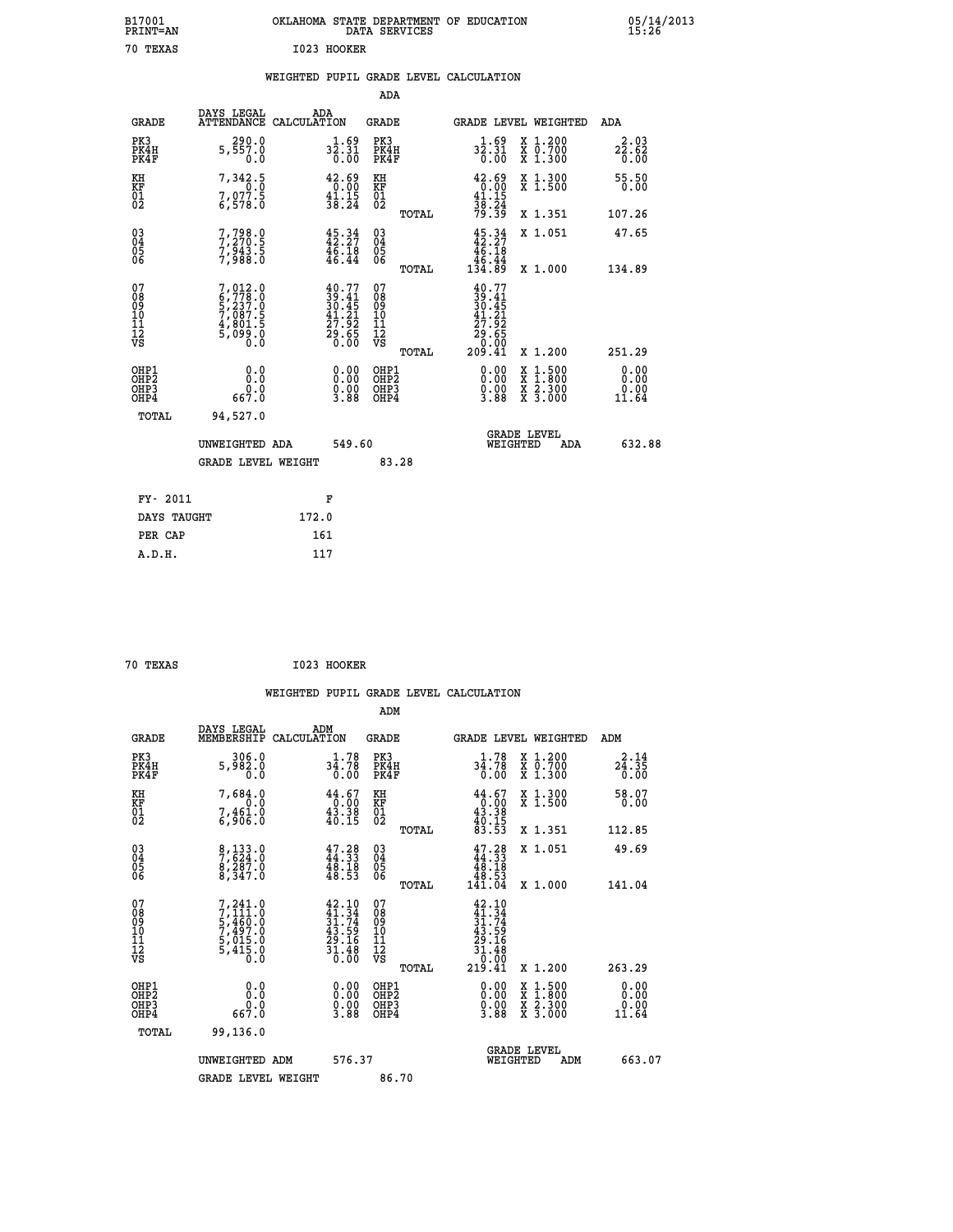| B17001<br>PRINT=AN                       |                                                                                           |             |                                                                          | DATA SERVICES                                            | OKLAHOMA STATE DEPARTMENT OF EDUCATION                                                    |                                                                                          | 05/14/2013                   |
|------------------------------------------|-------------------------------------------------------------------------------------------|-------------|--------------------------------------------------------------------------|----------------------------------------------------------|-------------------------------------------------------------------------------------------|------------------------------------------------------------------------------------------|------------------------------|
| 70 TEXAS                                 |                                                                                           | I053 TYRONE |                                                                          |                                                          |                                                                                           |                                                                                          |                              |
|                                          |                                                                                           |             |                                                                          | ADA                                                      | WEIGHTED PUPIL GRADE LEVEL CALCULATION                                                    |                                                                                          |                              |
| <b>GRADE</b>                             | DAYS LEGAL<br>ATTENDANCE CALCULATION                                                      | ADA         |                                                                          | GRADE                                                    |                                                                                           | GRADE LEVEL WEIGHTED                                                                     | ADA                          |
| PK3<br>PK4H<br>PK4F                      | 384.0<br>0.0<br>3,141.0                                                                   |             | 2.22<br>0.00<br>18.16                                                    | PK3<br>PK4H<br>PK4F                                      | 2.22<br>0.00<br>18.16                                                                     | X 1.200<br>X 0.700<br>X 1.300                                                            | 2.66<br>0.00<br>23.61        |
| KH<br>KF<br>01<br>02                     | $2,759.5$<br>$4,069.5$<br>$2,304.5$                                                       |             | $\begin{smallmatrix} 0.00\\ 15.95\\ 23.52\\ 13.32 \end{smallmatrix}$     | KH<br>KF<br>01<br>02                                     | $\begin{array}{c} 0.00 \\ 15.95 \\ 23.52 \\ 13.32 \end{array}$                            | X 1.300<br>X 1.500                                                                       | 0.00<br>23.93                |
|                                          |                                                                                           |             |                                                                          | TOTAL                                                    | 36.84                                                                                     | X 1.351                                                                                  | 49.77                        |
| $^{03}_{04}$<br>05<br>ŎĞ                 | $\frac{3}{2}, \frac{227}{241}.5$<br>$\frac{2}{570}.0$<br>$\frac{2}{3}, \frac{570}{389}.0$ |             | $18.74$<br>$14.86$<br>$14.86$<br>$13.81$                                 | $\begin{matrix} 03 \\ 04 \\ 05 \\ 06 \end{matrix}$       | $\frac{18.65}{18.74}$<br>14.86<br>$\frac{13.81}{47.41}$                                   | X 1.051                                                                                  | 19.60                        |
| 07<br>08<br>09<br>11<br>11<br>12<br>VS   | 3,075.5<br>3,037.0<br>3,215.0<br>2,480.0<br>2,668.5<br>2,803.0                            |             | $17.78$<br>$17.55$<br>$18.58$<br>$14.34$<br>$15.42$<br>$16.20$<br>$0.00$ | TOTAL<br>07<br>08<br>09<br>10<br>11<br>12<br>VS<br>TOTAL | 17.78<br>$\frac{17.55}{18.58}$<br>$\frac{14.34}{14.34}$<br>$\frac{15.42}{16.20}$<br>99.87 | X 1,000<br>X 1.200                                                                       | 47.41<br>119.84              |
| OHP1<br>OHP <sub>2</sub><br>OHP3<br>OHP4 | 0.0<br>0.0<br>0.0                                                                         |             | 0.00<br>0.00                                                             | OHP1<br>OHP <sub>2</sub><br>OHP3<br>OHP4                 | 0.00<br>0.00<br>0.00                                                                      | $\begin{smallmatrix} x & 1.500 \\ x & 1.800 \\ x & 2.300 \\ x & 3.000 \end{smallmatrix}$ | 0.00<br>0.00<br>0.00<br>0.00 |
| TOTAL                                    | 41,365.0                                                                                  |             |                                                                          |                                                          |                                                                                           |                                                                                          |                              |
|                                          | UNWEIGHTED ADA<br><b>GRADE LEVEL WEIGHT</b>                                               |             | 239.10                                                                   | 47.72                                                    | WEIGHTED                                                                                  | <b>GRADE LEVEL</b><br>ADA                                                                | 286.82                       |
| FY- 2011                                 |                                                                                           | F           |                                                                          |                                                          |                                                                                           |                                                                                          |                              |
| DAYS TAUGHT                              |                                                                                           | 173.0       |                                                                          |                                                          |                                                                                           |                                                                                          |                              |
| PER CAP                                  |                                                                                           | 125         |                                                                          |                                                          |                                                                                           |                                                                                          |                              |

| 70 TEXAS | I053 TYRONE |
|----------|-------------|
|          |             |

 **WEIGHTED PUPIL GRADE LEVEL CALCULATION ADM DAYS LEGAL ADM GRADE MEMBERSHIP CALCULATION GRADE GRADE LEVEL WEIGHTED ADM PK3 384.0 2.22 PK3 2.22 X 1.200 2.66 PK4H 0.0 0.00 PK4H 0.00 X 0.700 0.00 PK4F 3,344.0 19.33 PK4F 19.33 X 1.300 25.13 KH 0.0 0.00 KH 0.00 X 1.300 0.00 KF 2,948.0 17.04 KF 17.04 X 1.500 25.56 01 4,328.0 25.02 01 25.02** 02 2,436.0 14.08 02 14.08  **TOTAL 39.10 X 1.351 52.82 03 3,356.0 19.40 03 19.40 X 1.051 20.39 04 3,356.0 19.40 04 19.40 05 2,691.0 15.55 05 15.55** 06 2,466.0 14.25 06 <sub>mome</sub> 14.25  **TOTAL 49.20 X 1.000 49.20**  $\begin{array}{cccc} 07 & 3,160.0 & 18.27 & 07 & 18.27 \ 08 & 3,105.0 & 17.95 & 08 & 17.95 \ 09 & 3,387.0 & 19.58 & 09 & 19.58 \ 10 & 2,610.0 & 15.09 & 10 & 15.09 \ 11 & 2,820.0 & 16.30 & 11 & 16.30 \ 12 & 2,918.0 & 16.30 & 12 & 16.30 \ 13 & 0.0 & 0.0 & 0.0 & 0.0 & 0.$  **TOTAL 104.06 X 1.200 124.87 OHP1 0.0 0.00 OHP1 0.00 X 1.500 0.00 OHP2 0.0 0.00 OHP2 0.00 X 1.800 0.00 OHP3 0.0 0.00 OHP3 0.00 X 2.300 0.00 OHP4 0.0 0.00 OHP4 0.00 X 3.000 0.00 TOTAL 43,309.0 GRADE LEVEL UNWEIGHTED ADM 250.35 WEIGHTED ADM 300.63 GRADE LEVEL WEIGHT 50.28**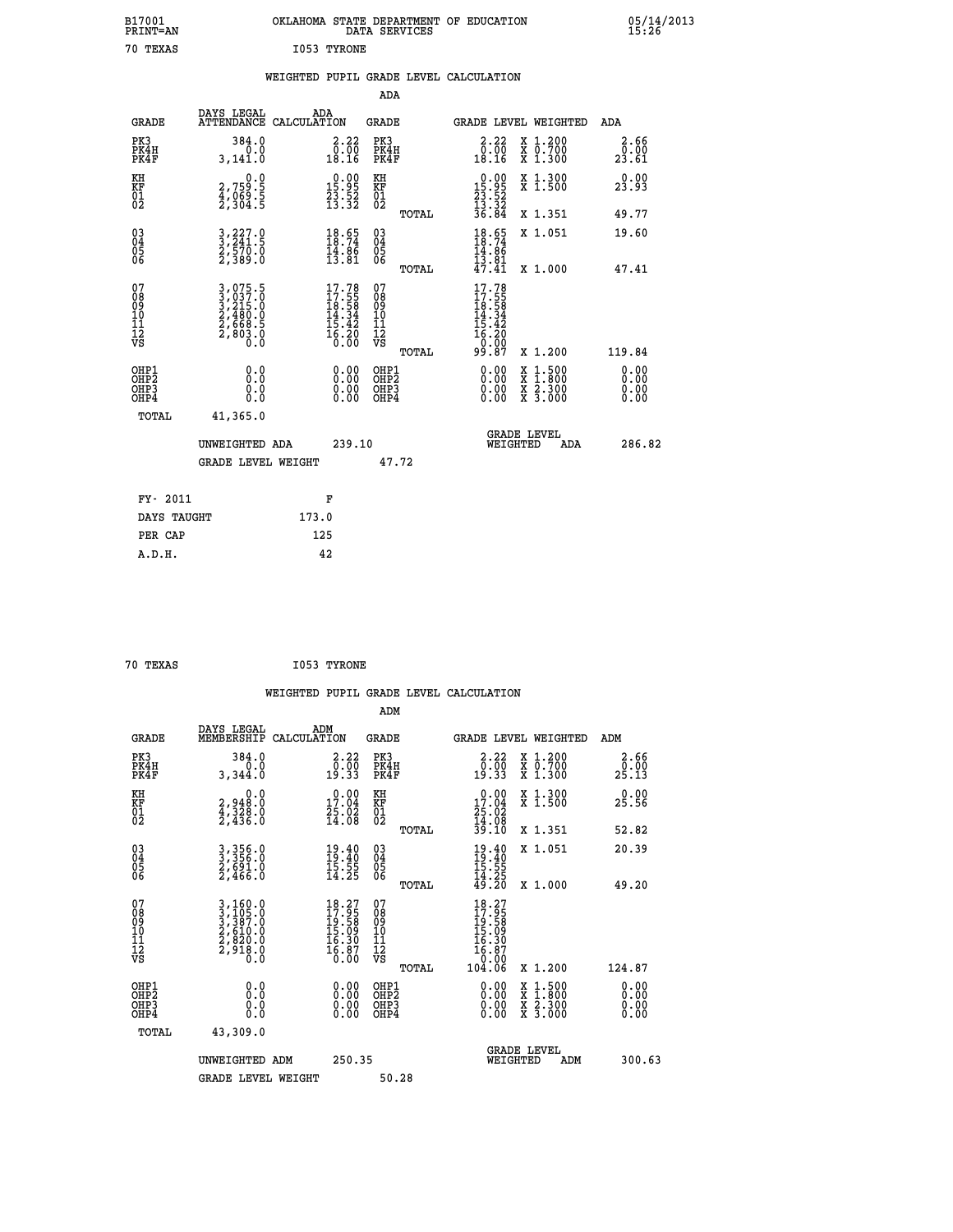| B17001<br>PRINT=AN                                 |                                                                       | OKLAHOMA STATE DEPARTMENT OF EDUCATION                                                | DATA SERVICES                                      |                                                                                    |                                                            | $05/14/2013$<br>15:26        |  |
|----------------------------------------------------|-----------------------------------------------------------------------|---------------------------------------------------------------------------------------|----------------------------------------------------|------------------------------------------------------------------------------------|------------------------------------------------------------|------------------------------|--|
| 70 TEXAS                                           |                                                                       | I060 GOODWELL                                                                         |                                                    |                                                                                    |                                                            |                              |  |
|                                                    |                                                                       | WEIGHTED PUPIL GRADE LEVEL CALCULATION                                                |                                                    |                                                                                    |                                                            |                              |  |
|                                                    |                                                                       |                                                                                       | ADA                                                |                                                                                    |                                                            |                              |  |
| <b>GRADE</b>                                       | DAYS LEGAL<br>ATTENDANCE CALCULATION                                  | ADA                                                                                   | GRADE                                              | GRADE LEVEL WEIGHTED                                                               |                                                            | ADA                          |  |
| PK3<br>PK4H<br>PK4F                                | 185.0<br>2,392.0<br>0.0                                               | $1\frac{1}{3}\cdot\frac{06}{67}$<br>0.00                                              | PK3<br>PK4H<br>PK4F                                | $13.06$<br>13.67<br>0.00                                                           | X 1.200<br>X 0.700<br>X 1.300                              | 1.27<br>9.57<br>0.00         |  |
| KH<br>KF<br>01<br>02                               | 0.0<br>2,213.5<br>2,544.5<br>3,005.5                                  | $\begin{smallmatrix} 0.00\\ 12.65\\ 14.54\\ 17.17 \end{smallmatrix}$                  | KH<br>KF<br>01<br>02                               | $12.00$<br>12.65<br>$\frac{14}{17}$ : $\frac{54}{31}$<br>31.71                     | X 1.300<br>X 1.500                                         | 0.00<br>18.98                |  |
|                                                    |                                                                       |                                                                                       | TOTAL                                              |                                                                                    | X 1.351                                                    | 42.84                        |  |
| $\begin{matrix} 03 \\ 04 \\ 05 \\ 06 \end{matrix}$ | 2,238.5<br>2,529.0<br>2,929.5<br>2,530.0                              | $12.79$<br>$14.45$<br>$16.74$<br>$14.46$                                              | $\begin{matrix} 03 \\ 04 \\ 05 \\ 06 \end{matrix}$ | $\frac{12.79}{14.45}$<br>14.46<br>45.65                                            | X 1.051                                                    | 13.44                        |  |
| 07                                                 |                                                                       |                                                                                       | TOTAL<br>07                                        |                                                                                    | X 1.000                                                    | 45.65                        |  |
| 08<br>09<br>10<br>11<br>12<br>VS                   | 3,401.0<br>2,344.0<br>1,446.0<br>2,702.5<br>2,670.5<br>1,366.5<br>0.0 | $\begin{smallmatrix} 19.43\\13.39\\ 8.26\\15.44\\ 15.26\\7.81\\0.00\end{smallmatrix}$ | 08<br>09<br>10<br>11<br>12<br>VS                   | $\begin{array}{l} 19.43 \\ 13.39 \\ 8.26 \\ 15.44 \\ 15.29 \\ \end{array}$<br>7.01 |                                                            |                              |  |
|                                                    |                                                                       |                                                                                       | TOTAL                                              | 0:00<br>79:59                                                                      | X 1.200                                                    | 95.51                        |  |
| OHP1<br>OHP2<br>OHP3<br>OHP4                       | Q.Q<br>Ŏ.Ŏ<br>0.0<br>0.0                                              | 0.00<br>0.00<br>0.00                                                                  | OHP1<br>OHP <sub>2</sub><br>OHP3<br>OHP4           | 0.00<br>0.00<br>0.00                                                               | $\frac{x}{x}$ 1:500<br>$\frac{x}{x}$ $\frac{5.300}{3.000}$ | 0.00<br>ŏ.ŏŏ<br>0.00<br>0.00 |  |
| TOTAL                                              | 34,498.0                                                              |                                                                                       |                                                    |                                                                                    |                                                            |                              |  |
|                                                    | UNWEIGHTED ADA                                                        | 197.12                                                                                |                                                    | <b>GRADE LEVEL</b><br>WEIGHTED                                                     | ADA                                                        | 227.26                       |  |
|                                                    | <b>GRADE LEVEL WEIGHT</b>                                             |                                                                                       | 30.14                                              |                                                                                    |                                                            |                              |  |
| FY- 2011                                           |                                                                       | F                                                                                     |                                                    |                                                                                    |                                                            |                              |  |
| DAYS TAUGHT                                        |                                                                       | 175.0                                                                                 |                                                    |                                                                                    |                                                            |                              |  |
| PER CAP                                            |                                                                       | 156                                                                                   |                                                    |                                                                                    |                                                            |                              |  |

| v.<br>ш<br><br>٠ |
|------------------|

 **ADM**

**70 TEXAS 1060 GOODWELL** 

| <b>GRADE</b>                                         | DAYS LEGAL<br>MEMBERSHIP                                              | ADM<br>CALCULATION                                                                    | <b>GRADE</b>                                 |       |                                                                                                                                                                                                                                                                                | <b>GRADE LEVEL WEIGHTED</b>              | ADM                        |
|------------------------------------------------------|-----------------------------------------------------------------------|---------------------------------------------------------------------------------------|----------------------------------------------|-------|--------------------------------------------------------------------------------------------------------------------------------------------------------------------------------------------------------------------------------------------------------------------------------|------------------------------------------|----------------------------|
| PK3<br>PK4H<br>PK4F                                  | 185.0<br>2,445.0<br>0.0                                               | 1.06<br>13.97<br>0.00                                                                 | PK3<br>PK4H<br>PK4F                          |       | 1.06<br>$1\bar{3}.97$<br>0.00                                                                                                                                                                                                                                                  | X 1.200<br>X 0.700<br>X 1.300            | $\frac{1}{9}$ : 78<br>0.00 |
| KH<br>KF<br>01<br>02                                 | 0.0<br>2,261:0<br>2,585:0<br>3,046:0                                  | $12.92$<br>$12.92$<br>$14.77$<br>$17.41$                                              | KH<br>KF<br>01<br>02                         |       | $\begin{array}{c} 0.00 \\ 12.92 \\ 14.77 \\ 17.41 \\ 32.18 \end{array}$                                                                                                                                                                                                        | X 1.300<br>X 1.500                       | 0.00<br>19.38              |
|                                                      |                                                                       |                                                                                       |                                              | TOTAL |                                                                                                                                                                                                                                                                                | X 1.351                                  | 43.48                      |
| $\begin{matrix} 03 \\ 04 \\ 05 \\ 06 \end{matrix}$   | 2,266.0<br>2,578.0<br>3,040.0<br>2,622.0                              | $\frac{12.95}{14.73}$<br>$\bar{1}\bar{7}\,\dot{.}\,\dot{3}\bar{7} \\ 14\,\dot{.}\,98$ | $\substack{03 \\ 04}$<br>05<br>06            |       | $12.95$<br>$14.73$<br>$17.37$<br>$14.98$<br>$47.08$                                                                                                                                                                                                                            | X 1.051                                  | 13.61                      |
|                                                      |                                                                       |                                                                                       |                                              | TOTAL |                                                                                                                                                                                                                                                                                | X 1.000                                  | 47.08                      |
| 07<br>08<br>09<br>101<br>11<br>12<br>VS              | 3,539.0<br>2,445.0<br>1,501.0<br>2,785.0<br>2,752.0<br>1,407.0<br>0.0 | $20.22$<br>$13.97$<br>$8.58$<br>$15.91$<br>$15.73$<br>$8.04$<br>$0.00$                | 07<br>08<br>09<br>01<br>11<br>11<br>12<br>VS | TOTAL | $20.22$<br>$13.97$<br>$15.98$<br>$15.73$<br>$15.73$<br>$8.04$<br>$0.00$<br>82.45                                                                                                                                                                                               | X 1.200                                  | 98.94                      |
| OHP1<br>OHP <sub>2</sub><br>OH <sub>P3</sub><br>OHP4 |                                                                       | $\begin{smallmatrix} 0.00 \ 0.00 \ 0.00 \ 0.00 \end{smallmatrix}$                     | OHP1<br>OHP <sub>2</sub><br>OHP3<br>OHP4     |       | $\begin{smallmatrix} 0.00 & 0.00 & 0.00 & 0.00 & 0.00 & 0.00 & 0.00 & 0.00 & 0.00 & 0.00 & 0.00 & 0.00 & 0.00 & 0.00 & 0.00 & 0.00 & 0.00 & 0.00 & 0.00 & 0.00 & 0.00 & 0.00 & 0.00 & 0.00 & 0.00 & 0.00 & 0.00 & 0.00 & 0.00 & 0.00 & 0.00 & 0.00 & 0.00 & 0.00 & 0.00 & 0.0$ | X 1:500<br>X 1:800<br>X 2:300<br>X 3:000 | 0.00<br>0.00<br>0.00       |
| TOTAL                                                | 35,457.0                                                              |                                                                                       |                                              |       |                                                                                                                                                                                                                                                                                |                                          |                            |
|                                                      | UNWEIGHTED                                                            | 202.61<br>ADM                                                                         |                                              |       | WEIGHTED                                                                                                                                                                                                                                                                       | <b>GRADE LEVEL</b><br>ADM                | 233.54                     |
|                                                      | <b>GRADE LEVEL WEIGHT</b>                                             |                                                                                       | 30.93                                        |       |                                                                                                                                                                                                                                                                                |                                          |                            |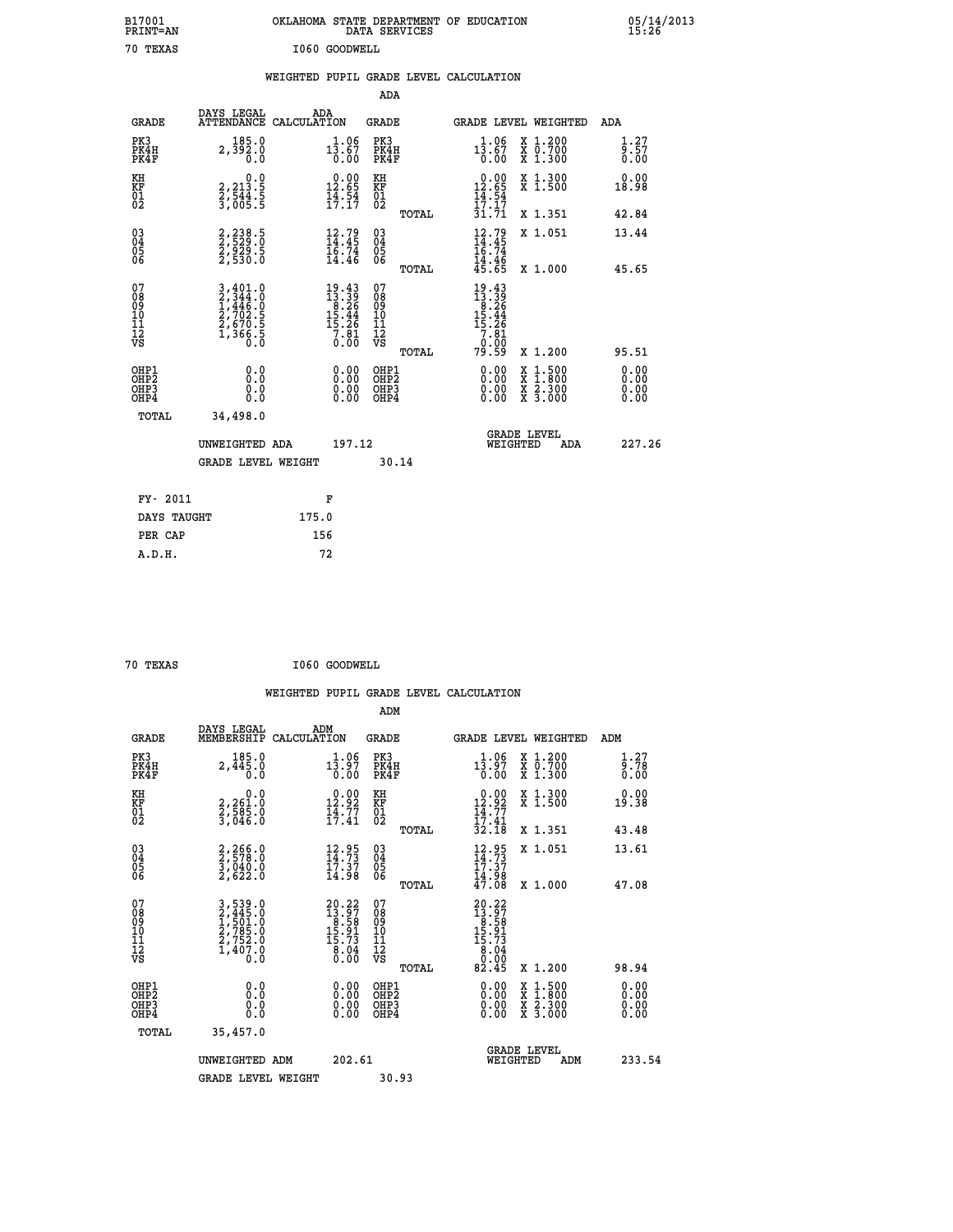| B17001<br>PRINT=AN                                               |                                                                                     |                                                                                                    | DATA SERVICES                                   | OKLAHOMA STATE DEPARTMENT OF EDUCATION                                       | 05/14/2013<br>15:26                                                                                                              |  |
|------------------------------------------------------------------|-------------------------------------------------------------------------------------|----------------------------------------------------------------------------------------------------|-------------------------------------------------|------------------------------------------------------------------------------|----------------------------------------------------------------------------------------------------------------------------------|--|
| 70 TEXAS                                                         |                                                                                     | I061 TEXHOMA                                                                                       |                                                 |                                                                              |                                                                                                                                  |  |
|                                                                  |                                                                                     |                                                                                                    |                                                 | WEIGHTED PUPIL GRADE LEVEL CALCULATION                                       |                                                                                                                                  |  |
|                                                                  |                                                                                     |                                                                                                    | ADA                                             |                                                                              |                                                                                                                                  |  |
| GRADE                                                            | DAYS LEGAL                                                                          | ADA<br>ATTENDANCE CALCULATION                                                                      | GRADE                                           | GRADE LEVEL WEIGHTED                                                         | ADA                                                                                                                              |  |
| PK3<br>PK4H<br>PK4F                                              | 0.0<br>0.0<br>2,765.5                                                               | 0.00<br>15.80                                                                                      | PK3<br>PK4H<br>PK4F                             | 0.00<br>0.00<br>15.80                                                        | X 1.200<br>0.00<br>X 0.700<br>X 1.300<br>0.00<br>20.54                                                                           |  |
| KH<br>KF<br>$\overline{01}$                                      | 0.0<br>3, 123.5<br>$\frac{4}{3}, \frac{6}{2}\frac{8}{8}\frac{4}{3}$ : 5             | $\begin{smallmatrix} 0.00\\ 17.85\\ 26.77\\ 18.45 \end{smallmatrix}$                               | KH<br>KF<br>01<br>02                            | $\begin{smallmatrix} 0.00\\ 17.85\\ 26.77\\ 18.45\\ 45.22 \end{smallmatrix}$ | X 1.300<br>X 1.500<br>0.00<br>26.78                                                                                              |  |
|                                                                  |                                                                                     |                                                                                                    | TOTAL                                           |                                                                              | X 1.351<br>61.09                                                                                                                 |  |
| $^{03}_{04}$<br>05<br>ŎĞ                                         | $3, 499.0$<br>$3, 499.0$<br>$3, 034.5$<br>$3, 243.5$                                | $\begin{smallmatrix} 17.24 \\ 19.99 \\ 17.34 \\ 18.53 \end{smallmatrix}$                           | 030404<br>ŎĞ                                    | $\frac{17.24}{19.34}$<br>18:53<br>55.86                                      | X 1.051<br>18.12                                                                                                                 |  |
|                                                                  |                                                                                     |                                                                                                    | TOTAL                                           |                                                                              | X 1.000<br>55.86                                                                                                                 |  |
| 07<br>08<br>09<br>10<br>11<br>12<br>VS                           | $2,863.0$<br>$3,813.5$<br>$3,813.5$<br>$4,429.5$<br>$4,038.0$<br>$2,463.5$<br>$0.0$ | $\begin{smallmatrix} 16.36 \\ 14.45 \\ 21.79 \\ 25.31 \\ 23.07 \\ 14.08 \\ 0.00 \end{smallmatrix}$ | 07<br>08<br>09<br>10<br>11<br>12<br>VS<br>TOTAL | 16.36<br>14.45<br>21:79<br>25:31<br>23:07<br>14.08<br>$\frac{0.00}{115.06}$  | X 1.200<br>138.07                                                                                                                |  |
| OHP1<br>OHP <sub>2</sub><br>OH <sub>P3</sub><br>OH <sub>P4</sub> | 0.0<br>Ŏ.Ŏ<br>0.0<br>0.0                                                            | 0.00<br>0.00<br>0.00                                                                               | OHP1<br>OH <sub>P</sub> 2<br>OHP3<br>OHP4       | 0.00<br>0.00<br>0.00                                                         | $\begin{smallmatrix} x & 1 & 500 \\ x & 1 & 800 \\ x & 2 & 300 \\ x & 3 & 000 \end{smallmatrix}$<br>0.00<br>0.00<br>0.00<br>0.00 |  |
| TOTAL                                                            | 46,733.0                                                                            |                                                                                                    |                                                 |                                                                              |                                                                                                                                  |  |
|                                                                  | UNWEIGHTED ADA                                                                      | 267.03                                                                                             |                                                 | <b>GRADE LEVEL</b><br>WEIGHTED                                               | 320.46<br>ADA                                                                                                                    |  |
|                                                                  | <b>GRADE LEVEL WEIGHT</b>                                                           |                                                                                                    | 53.43                                           |                                                                              |                                                                                                                                  |  |
| FY- 2011                                                         |                                                                                     | F                                                                                                  |                                                 |                                                                              |                                                                                                                                  |  |
| DAYS TAUGHT                                                      |                                                                                     | 175.0                                                                                              |                                                 |                                                                              |                                                                                                                                  |  |
| PER CAP                                                          |                                                                                     | 167                                                                                                |                                                 |                                                                              |                                                                                                                                  |  |

| 70 TEXAS | I061 TEXHOMA |
|----------|--------------|
|          |              |

 **WEIGHTED PUPIL GRADE LEVEL CALCULATION ADM DAYS LEGAL ADM GRADE MEMBERSHIP CALCULATION GRADE GRADE LEVEL WEIGHTED ADM PK3 0.0 0.00 PK3 0.00 X 1.200 0.00 PK4H 0.0 0.00 PK4H 0.00 X 0.700 0.00 PK4F 2,929.0 16.74 PK4F 16.74 X 1.300 21.76 KH 0.0 0.00 KH 0.00 X 1.300 0.00 KF 3,239.0 18.51 KF 18.51 X 1.500 27.77**  $\begin{array}{cccc} \text{KH} & & & 0.0 & & 0.00 & \text{KH} \\ \text{KF} & & 3,239.0 & & 18.51 & \text{KF} \\ 01 & & 4,851.0 & & 27.32 & 02 \\ 3,381.0 & & 19.32 & 02 \end{array}$  $02$   $3,381.0$   $19.32$   $02$   $2.32$   $19.32$  **TOTAL 47.04 X 1.351 63.55 03 3,120.0 17.83 03 17.83 X 1.051 18.74 04 3,584.0 20.48 04 20.48 05 3,169.0 18.11 05 18.11** 06 3,370.0 19.26 06 <sub>momas</sub> 19.26  **TOTAL 57.85 X 1.000 57.85**  $\begin{array}{cccc} 07 & 2,975.0 & 17.00 & 07 & 17.00 \ 08 & 2,727.0 & 15.58 & 08 & 15.58 \ 09 & 4,044.0 & 23.11 & 09 & 23.11 \ 10 & 4,660.0 & 26.63 & 10 & 26.63 \ 11 & 4,269.0 & 24.39 & 11 & 24.39 \ 12 & 2,618 & 0 & 14.96 & 12 & 4.39 \ 15 & 0.0 & 0 & 0 & 0 & 0 & 0 \end{array$  **TOTAL 121.67 X 1.200 146.00 OHP1 0.0 0.00 OHP1 0.00 X 1.500 0.00 OHP2 0.0 0.00 OHP2 0.00 X 1.800 0.00 OHP3 0.0 0.00 OHP3 0.00 X 2.300 0.00 OHP4 0.0 0.00 OHP4 0.00 X 3.000 0.00 TOTAL 48,936.0 GRADE LEVEL UNWEIGHTED ADM 279.64 WEIGHTED ADM 335.67 GRADE LEVEL WEIGHT 56.03**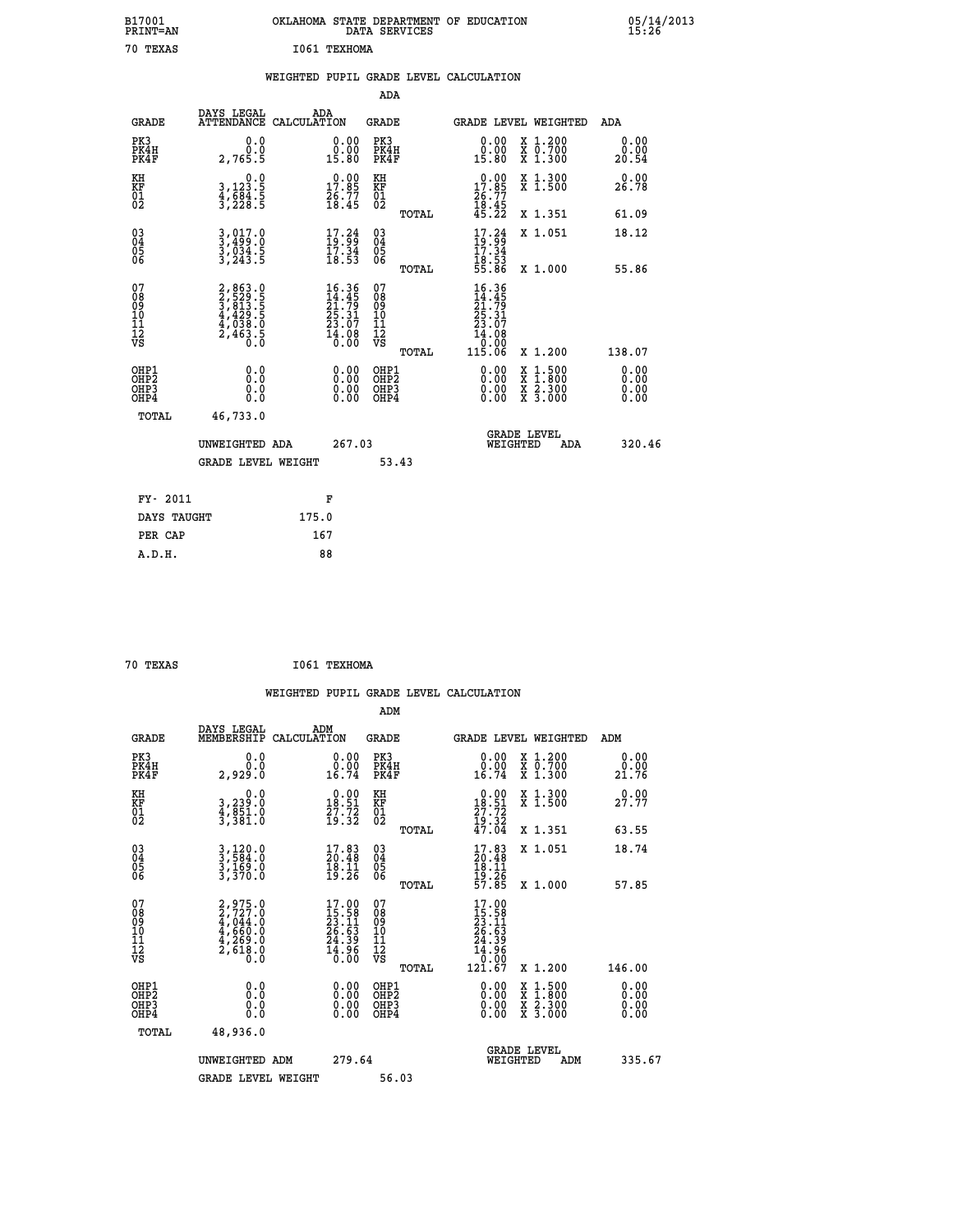## **B17001 OKLAHOMA STATE DEPARTMENT OF EDUCATION 05/14/2013 PRINT=AN DATA SERVICES 15:26 TEXAS COUNTY TOTALS**

|  |  | WEIGHTED PUPIL GRADE LEVEL CALCULATION |
|--|--|----------------------------------------|
|  |  |                                        |

|                                                                    |                                                                                                                                             |                                                                     | ADA                                       |       |                                                                                               |        |                                                                  |                                                           |
|--------------------------------------------------------------------|---------------------------------------------------------------------------------------------------------------------------------------------|---------------------------------------------------------------------|-------------------------------------------|-------|-----------------------------------------------------------------------------------------------|--------|------------------------------------------------------------------|-----------------------------------------------------------|
| <b>GRADE</b>                                                       | DAYS LEGAL<br><b>ATTENDANCE</b>                                                                                                             | ADA<br>CALCULATION                                                  | <b>GRADE</b>                              |       | <b>GRADE LEVEL WEIGHTED</b>                                                                   |        |                                                                  | <b>ADA</b>                                                |
| PK3<br>PK4H<br>PK4F                                                | 3, 192.0<br>33, 154.5<br>8, 929.5                                                                                                           | $18.38$<br>$190.84$<br>$51.38$                                      | PK3<br>PK4H<br>PK4F                       |       | $18.38$<br>$190.84$<br>$51.38$                                                                |        | X 1.200<br>X 0.700<br>X 1.300                                    | $133.59$<br>$66.79$                                       |
| KH<br>KF<br>01<br>02                                               | 8,983.0<br>48,751.5<br>54,811.0                                                                                                             | $\begin{smallmatrix}52.17\\280.74\\385.21\\315.99\end{smallmatrix}$ | KH<br>KF<br>$\overline{01}$               |       | $\begin{smallmatrix}52.17\\280.74\\385.21\\315.99\\701.20\end{smallmatrix}$                   |        | X 1.300<br>X 1.500                                               | 67.82<br>421.14                                           |
|                                                                    |                                                                                                                                             |                                                                     |                                           | TOTAL |                                                                                               |        | X 1.351                                                          | 947.31                                                    |
| $\begin{smallmatrix} 03 \\[-4pt] 04 \end{smallmatrix}$<br>05<br>06 | 55,723.5<br>59,358.5<br>54,976.5<br>59,522.0                                                                                                | 321.58<br>342.39<br>$\frac{317}{343}.54$                            | $\substack{03 \\ 04}$<br>05               | TOTAL | $\begin{smallmatrix} 321.58\\ 342.39\\ 317.63\\ 317.63\\ 343.54\\ 1,003.56 \end{smallmatrix}$ |        | X 1.051                                                          | 1,341.54                                                  |
| 07<br>08<br>09<br>11<br>11<br>12<br>VS                             | $\begin{smallmatrix}53\,,\,325\,.5\\48\,,\,939\,.0\\48\,,\,328\,.0\\52\,,\,337\,.0\\46\,,\,028\,.0\\39\,,\,606\,.0\\0\,.0\end{smallmatrix}$ | 306.89<br>281.65<br>278.04<br>301.12<br>$\frac{264.72}{227.97}$     | 07<br>08<br>09<br>11<br>11<br>12<br>VS    |       | 306.89<br>281.65<br>278.04<br>301.12<br>$\frac{264.72}{227.27}$<br>0.00                       |        | X 1.000                                                          | 1,003.56                                                  |
|                                                                    |                                                                                                                                             |                                                                     |                                           | TOTAL | 1,660.39                                                                                      |        | X 1.200                                                          | 1,992.46                                                  |
| OHP1<br>OH <sub>P</sub> 2<br>OHP3<br>OHP4                          | 0.0<br>Ō.Ō<br>0.0<br>667.0                                                                                                                  | 0.00<br>$\frac{0.00}{3.88}$                                         | OHP1<br>OH <sub>P</sub> 2<br>OHP3<br>OHP4 |       | 0.00<br>0.00<br>3.88                                                                          | X<br>X | $1:500$<br>$1:800$<br>$\frac{\ddot{x}}{x}$ $\frac{2.300}{3.000}$ | 0.00<br>0.00<br>$\overset{0.00}{\phantom{0000}}\,\,11.64$ |
| TOTAL                                                              | 743,378.5                                                                                                                                   |                                                                     |                                           |       |                                                                                               |        |                                                                  |                                                           |
|                                                                    | UNWEIGHTED ADA                                                                                                                              | 4,284.12                                                            |                                           |       | WEIGHTED                                                                                      |        | <b>GRADE LEVEL</b><br>ADA                                        | 5,004.34                                                  |
|                                                                    | <b>GRADE LEVEL WEIGHT</b>                                                                                                                   |                                                                     | 720.22                                    |       |                                                                                               |        |                                                                  |                                                           |
| FY- 2011                                                           |                                                                                                                                             | F                                                                   |                                           |       |                                                                                               |        |                                                                  |                                                           |
| DAYS TAUGHT                                                        |                                                                                                                                             | 1,541.0                                                             |                                           |       |                                                                                               |        |                                                                  |                                                           |
| PER CAP                                                            |                                                                                                                                             | 1,363                                                               |                                           |       |                                                                                               |        |                                                                  |                                                           |

 **A.D.H. 1,486**

 **TEXAS COUNTY TOTALS**

|                                                       |                                                                                   |                                                                         | ADM                                              |                                                                                          |                                                                                                  |                               |
|-------------------------------------------------------|-----------------------------------------------------------------------------------|-------------------------------------------------------------------------|--------------------------------------------------|------------------------------------------------------------------------------------------|--------------------------------------------------------------------------------------------------|-------------------------------|
| <b>GRADE</b>                                          | DAYS LEGAL<br>MEMBERSHIP                                                          | ADM<br>CALCULATION                                                      | <b>GRADE</b>                                     | GRADE LEVEL WEIGHTED                                                                     |                                                                                                  | ADM                           |
| PK3<br>PK4H<br>PK4F                                   | 3,437.0<br>35,126:0<br>9,477:0                                                    | 19.78<br>$2\bar{0}\bar{2}\cdot 1\bar{9}\over 54.52$                     | PK3<br>PK4H<br>PK4F                              | 19.78<br>202.19<br>54.52                                                                 | X 1.200<br>X 0.700<br>X 1.300                                                                    | 22.05<br>141.54<br>70.87      |
| KH<br>KF<br>01<br>02                                  | 9,445.0<br>51,125.0<br>69,991.0<br>57,121.0                                       | $\begin{smallmatrix}54.85\\294.39\\403.94\\329.33\end{smallmatrix}$     | KH<br>KF<br>01<br>02                             | $54.85$<br>$294.39$<br>$403.94$<br>$329.33$<br>$733.27$                                  | X 1.300<br>X 1.500                                                                               | 71.30<br>$44\overline{1.59}$  |
|                                                       |                                                                                   |                                                                         | TOTAL                                            |                                                                                          | X 1.351                                                                                          | 990.64                        |
| 03<br>04<br>05<br>06                                  | 57,608.0<br>61,281.0<br>57,405.0<br>61,861.0                                      | 333:50<br>353:50<br>331:64<br>357:03                                    | $\substack{03 \\ 04}$<br>05<br>06                | 332.45<br>353.50<br>331.64<br>357.03                                                     | X 1.051                                                                                          | 349.41                        |
|                                                       |                                                                                   |                                                                         | TOTAL                                            | 1,042.17                                                                                 | X 1.000                                                                                          | 1,042.17                      |
| 07<br>08<br>09<br>101<br>112<br>VS                    | 55, 443.0<br>51, 340.0<br>49, 910.0<br>54, 181.0<br>47, 542.0<br>40, 861.0<br>0.0 | 319.07<br>295.46<br>287.15<br>311.72<br>273.45<br>$\frac{235.20}{0.00}$ | 07<br>08<br>09<br>101<br>11<br>12<br>VS<br>TOTAL | 319.07<br>295.46<br>287.152<br>311.72<br>273.45<br>235.20<br>235.20<br>20.00<br>1,722.05 | X 1.200                                                                                          | 2,066.46                      |
| OHP1<br>OH <sub>P</sub> 2<br>OH <sub>P3</sub><br>OHP4 | 0.0<br>0.0<br>667.0                                                               | $0.00$<br>$0.00$<br>3.88                                                | OHP1<br>OHP2<br>OHP3<br>OHP4                     | $\begin{smallmatrix} 0.00\\ 0.00\\ 0.00\\ 3.88 \end{smallmatrix}$                        | $\begin{smallmatrix} x & 1 & 500 \\ x & 1 & 800 \\ x & 2 & 300 \\ x & 3 & 000 \end{smallmatrix}$ | 0.00<br>0.00<br>0.00<br>11.64 |
| TOTAL                                                 | 773,821.0                                                                         |                                                                         |                                                  |                                                                                          |                                                                                                  |                               |
|                                                       | UNWEIGHTED ADM                                                                    | 4,459.55                                                                |                                                  | <b>GRADE LEVEL</b><br>WEIGHTED                                                           | ADM                                                                                              | 5,209.35                      |
|                                                       | <b>GRADE LEVEL WEIGHT</b>                                                         |                                                                         | 749.80                                           |                                                                                          |                                                                                                  |                               |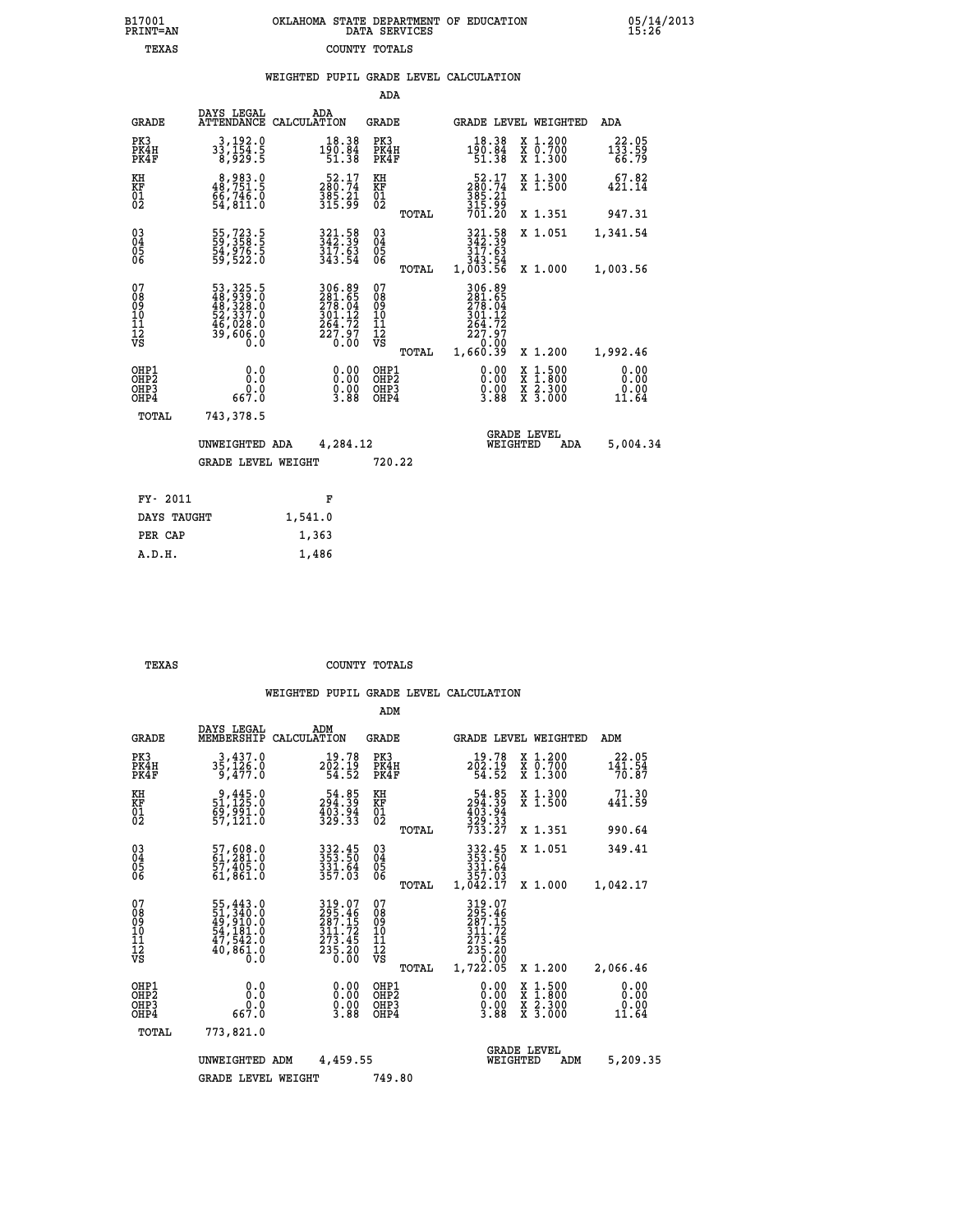|             | OKLAHOMA STATE DEPARTMENT OF EDUCATION<br>DATA SERVICES |  |
|-------------|---------------------------------------------------------|--|
| I008 TIPTON |                                                         |  |

 **B17001 OKLAHOMA STATE DEPARTMENT OF EDUCATION 05/14/2013**

|  |  | WEIGHTED PUPIL GRADE LEVEL CALCULATION |
|--|--|----------------------------------------|
|  |  |                                        |

|                                                                              |                                                                                                                                         |                                                                          | ADA                                                |                                                                                                                                                                      |                              |
|------------------------------------------------------------------------------|-----------------------------------------------------------------------------------------------------------------------------------------|--------------------------------------------------------------------------|----------------------------------------------------|----------------------------------------------------------------------------------------------------------------------------------------------------------------------|------------------------------|
|                                                                              | DAYS LEGAL<br><b>GRADE</b>                                                                                                              | ADA<br>ATTENDANCE CALCULATION                                            | GRADE                                              | <b>GRADE LEVEL WEIGHTED</b>                                                                                                                                          | ADA                          |
| PK3<br>PK4H<br>PK4F                                                          | 0.0<br>0.0<br>3,819.0                                                                                                                   | $\substack{0.00\\0.00\\22.20}$                                           | PK3<br>PK4H<br>PK4F                                | X 1.200<br>X 0.700<br>X 1.300<br>0.00<br>0.00<br>22.20                                                                                                               | 0.00<br>0.00<br>28.86        |
| KH<br>KF<br>01<br>02                                                         | 0.0<br>2,801.0<br>2,827.5<br>3,979.0                                                                                                    | $\begin{smallmatrix} 0.00\\ 16.28\\ 16.44\\ 23.13 \end{smallmatrix}$     | KH<br>KF<br>01<br>02                               | $\begin{array}{r} 0.00 \\ 16.28 \\ 16.44 \\ 23.13 \\ 39.57 \end{array}$<br>X 1.300<br>X 1.500                                                                        | 0.00<br>24.42                |
|                                                                              |                                                                                                                                         |                                                                          | TOTAL                                              | X 1.351                                                                                                                                                              | 53.46                        |
| $\begin{matrix} 03 \\ 04 \\ 05 \\ 06 \end{matrix}$                           | 3,283.0<br>3,921.5<br>2,862.0<br>2,887.0                                                                                                | $\begin{smallmatrix} 19.09\\ 22.80\\ 16.64\\ 16.78 \end{smallmatrix}$    | $\begin{matrix} 03 \\ 04 \\ 05 \\ 06 \end{matrix}$ | $\frac{19}{22}$ : 80<br>16: 94<br>X 1.051<br>16:78<br>56:22                                                                                                          | 20.06                        |
|                                                                              |                                                                                                                                         |                                                                          | TOTAL                                              | X 1.000                                                                                                                                                              | 56.22                        |
| 07<br>08<br>09<br>11<br>11<br>12<br>VS                                       | $\begin{smallmatrix}3\,,&370\,.&5\\3\,,&772\,.&5\\10\,,&115\,.&5\\8\,,&370\,.&0\\4\,,&629\,.&5\\3\,,&759\,.&5\\0\,.&0\end{smallmatrix}$ | $19.60$<br>$21.93$<br>$58.12$<br>$48.25$<br>$26.65$<br>$21.69$<br>$0.00$ | 07<br>08<br>09<br>11<br>11<br>12<br>VS<br>TOTAL    | $\begin{smallmatrix} 19.60\ 21.93\ 58.125\ 58.255\ 48.255\ 21.690\ 196.24\ \end{smallmatrix}$<br>X 1.200                                                             | 235.49                       |
| OHP1<br>OH <sub>P</sub> <sub>2</sub><br>OH <sub>P3</sub><br>OH <sub>P4</sub> | 0.0<br>Ō.Ō<br>0.0<br>0.0                                                                                                                | 0.00<br>$0.00$<br>0.00                                                   | OHP1<br>OHP2<br>OHP3<br>OHP4                       | 0.00<br>$\begin{smallmatrix} \mathtt{X} & 1\cdot500 \\ \mathtt{X} & 1\cdot800 \\ \mathtt{X} & 2\cdot300 \\ \mathtt{X} & 3\cdot000 \end{smallmatrix}$<br>0.00<br>0.00 | 0.00<br>0.00<br>0.00<br>0.00 |
|                                                                              | TOTAL<br>60,397.5                                                                                                                       |                                                                          |                                                    |                                                                                                                                                                      |                              |
|                                                                              | UNWEIGHTED ADA                                                                                                                          | 349.60                                                                   |                                                    | <b>GRADE LEVEL</b><br>WEIGHTED                                                                                                                                       | 418.51<br>ADA                |
|                                                                              | <b>GRADE LEVEL WEIGHT</b>                                                                                                               |                                                                          | 68.91                                              |                                                                                                                                                                      |                              |
|                                                                              | FY- 2011                                                                                                                                | F                                                                        |                                                    |                                                                                                                                                                      |                              |
|                                                                              | DAYS TAUGHT                                                                                                                             | 172.0                                                                    |                                                    |                                                                                                                                                                      |                              |
|                                                                              | PER CAP                                                                                                                                 | 128                                                                      |                                                    |                                                                                                                                                                      |                              |
|                                                                              | A.D.H.                                                                                                                                  | 101                                                                      |                                                    |                                                                                                                                                                      |                              |

 **71 TILLMAN I008 TIPTON**

 **A.D.H. 101**

B17001<br>PRINT=AN<br>71 TILLMAN

| <b>GRADE</b>                 | DAYS LEGAL<br>MEMBERSHIP                                                                                                                       | ADM<br>CALCULATION                                                   | <b>GRADE</b>                                       |       | <b>GRADE LEVEL WEIGHTED</b>                                                           |                                          | ADM                   |        |
|------------------------------|------------------------------------------------------------------------------------------------------------------------------------------------|----------------------------------------------------------------------|----------------------------------------------------|-------|---------------------------------------------------------------------------------------|------------------------------------------|-----------------------|--------|
| PK3<br>PK4H<br>PK4F          | 0.0<br>0.0<br>3,848.0                                                                                                                          | $\begin{smallmatrix} 0.00\\ 0.00\\ 22.37 \end{smallmatrix}$          | PK3<br>PK4H<br>PK4F                                |       | 0.00<br>22.37                                                                         | X 1.200<br>X 0.700<br>X 1.300            | 0.00<br>0.00<br>29.08 |        |
| KH<br>KF<br>01<br>02         | $\begin{smallmatrix} 0.0\\2.932.0\\2.973.0\\4.138.0 \end{smallmatrix}$                                                                         | $\begin{smallmatrix} 0.00\\ 17.05\\ 17.28\\ 24.06 \end{smallmatrix}$ | KH<br>KF<br>01<br>02                               |       | $\begin{smallmatrix} 0.00\\ 17.05\\ 17.28\\ 24.06\\ 41.34 \end{smallmatrix}$          | X 1.300<br>X 1.500                       | 0.00<br>25.58         |        |
|                              |                                                                                                                                                |                                                                      |                                                    | TOTAL |                                                                                       | X 1.351                                  | 55.85                 |        |
| 03<br>04<br>05<br>06         | 3,403.0<br>4,075.0<br>2,948.0<br>3,053.0                                                                                                       | $\begin{smallmatrix} 19.78\ 23.69\ 17.14\ 17.75 \end{smallmatrix}$   | $\begin{matrix} 03 \\ 04 \\ 05 \\ 06 \end{matrix}$ |       | $19.78$<br>$17.14$<br>$17.75$<br>$58.58$                                              | X 1.051                                  | 20.79                 |        |
|                              |                                                                                                                                                |                                                                      |                                                    | TOTAL |                                                                                       | X 1.000                                  | 58.58                 |        |
| 07<br>08901112<br>1112<br>VS | $\begin{smallmatrix} 3\,,\,512\,.0\\ 3\,,\,898\,.0\\ 10\,,\,328\,.0\\ 8\,,\,598\,.0\\ 4\,,\,775\,.0\\ 3\,,\,893\,.0\\ 0\,.0 \end{smallmatrix}$ | 20.42<br>22.66<br>59.35<br>59.58<br>49.58<br>27.50<br>22.47<br>0.00  | 07<br>08<br>09<br>01<br>11<br>11<br>12<br>VS       | TOTAL | $20.42$<br>$22.66$<br>$59.358$<br>$49.58$<br>$27.50$<br>$22.47$<br>$0.00$<br>$201.98$ | X 1.200                                  | 242.38                |        |
| OHP1<br>OHP2<br>OHP3<br>OHP4 | 0.0<br>$\begin{smallmatrix} 0.0 & 0 \ 0.0 & 0 \end{smallmatrix}$                                                                               |                                                                      | OHP1<br>OHP2<br>OHP3<br>OHP4                       |       |                                                                                       | X 1:500<br>X 1:800<br>X 2:300<br>X 3:000 | 0.00<br>0.00<br>0.00  |        |
| TOTAL                        | 62,374.0                                                                                                                                       |                                                                      |                                                    |       |                                                                                       |                                          |                       |        |
|                              | UNWEIGHTED ADM                                                                                                                                 | 361.10                                                               |                                                    |       | WEIGHTED                                                                              | <b>GRADE LEVEL</b><br>ADM                |                       | 432.26 |
|                              | <b>GRADE LEVEL WEIGHT</b>                                                                                                                      |                                                                      | 71.16                                              |       |                                                                                       |                                          |                       |        |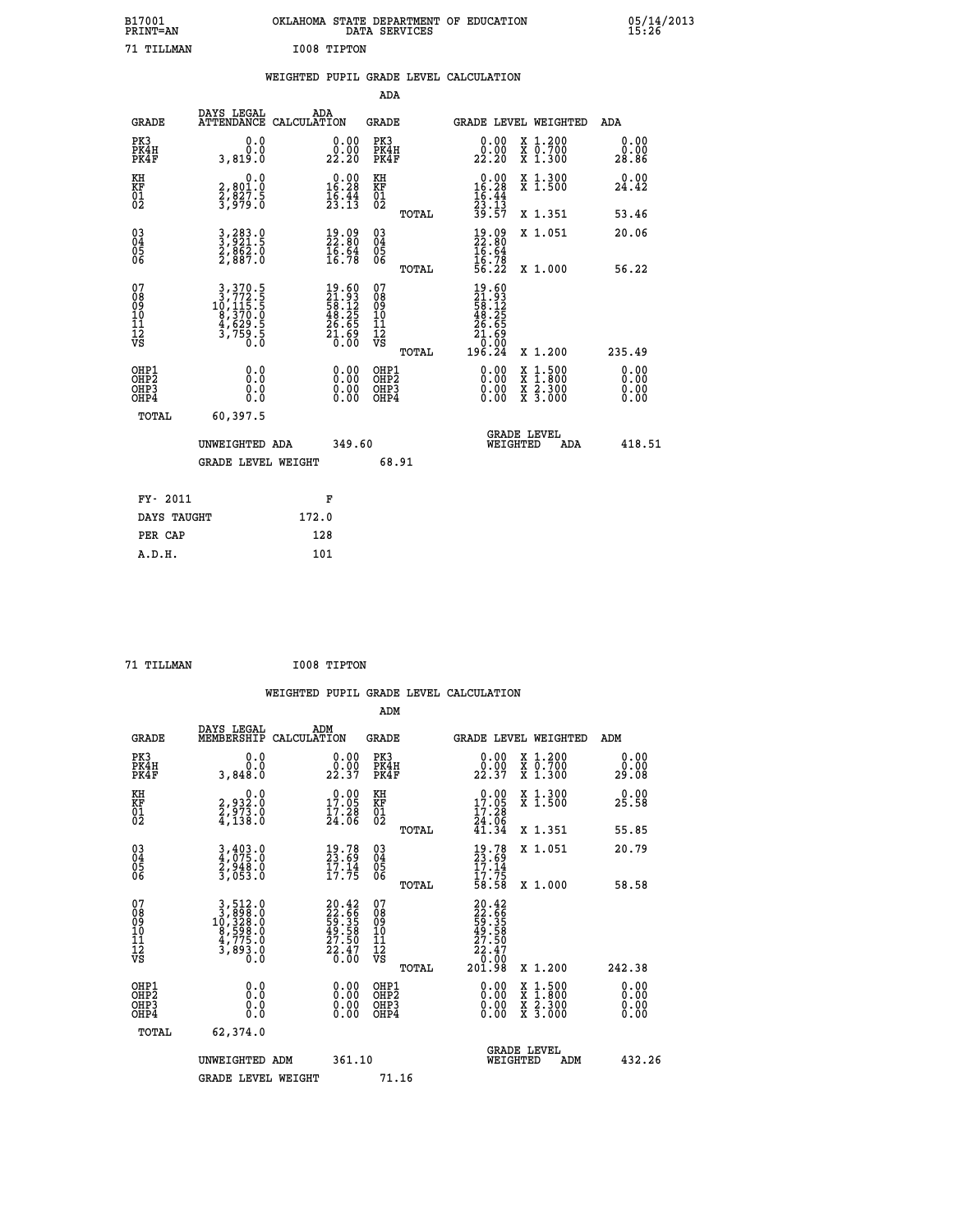| B17001<br>PRINT=AN | OKLAHOMA STATE DEPARTMENT OF EDUCATION<br>DATA<br>SERVICES | 05/14/2013<br>15:26 |
|--------------------|------------------------------------------------------------|---------------------|
| 71 TILLMAN         | I009 DAVIDSON                                              |                     |

|                                                              |                                                                                                                                          | WEIGHTED PUPIL GRADE LEVEL CALCULATION                            |                                                    |       |                                                                                                                                                                                                                                                                                |                                                                                                                                              |                          |
|--------------------------------------------------------------|------------------------------------------------------------------------------------------------------------------------------------------|-------------------------------------------------------------------|----------------------------------------------------|-------|--------------------------------------------------------------------------------------------------------------------------------------------------------------------------------------------------------------------------------------------------------------------------------|----------------------------------------------------------------------------------------------------------------------------------------------|--------------------------|
|                                                              |                                                                                                                                          |                                                                   | ADA                                                |       |                                                                                                                                                                                                                                                                                |                                                                                                                                              |                          |
| <b>GRADE</b>                                                 | DAYS LEGAL                                                                                                                               | ADA<br>ATTENDANCE CALCULATION                                     | <b>GRADE</b>                                       |       |                                                                                                                                                                                                                                                                                | GRADE LEVEL WEIGHTED                                                                                                                         | ADA                      |
| PK3<br>PK4H<br>PK4F                                          | 0.0<br>0.0<br>1,005.0                                                                                                                    | $\substack{0.00\\0.00\\5.84}$                                     | PK3<br>PK4H<br>PK4F                                |       | $\begin{smallmatrix} 0.00\\ 0.00\\ 5.84 \end{smallmatrix}$                                                                                                                                                                                                                     | X 1.200<br>X 0.700<br>X 1.300                                                                                                                | 0.00<br>0.00<br>7.59     |
| KH<br>KF<br>01<br>02                                         | 0.0<br>1,281.5<br>$1, \frac{3}{8}$ $\frac{3}{1}$ $\frac{5}{8}$ $\frac{5}{1}$ $\frac{6}{8}$                                               | $\begin{array}{c} 0.00 \\ 7.45 \\ 7.76 \\ 4.72 \end{array}$       | KH<br>KF<br>01<br>02                               |       | $9.00$<br>7.45<br>$\begin{array}{c} 7.76 \\ 4.72 \\ 12.48 \end{array}$                                                                                                                                                                                                         | X 1.300<br>X 1.500                                                                                                                           | 0.00<br>11.18            |
|                                                              |                                                                                                                                          |                                                                   |                                                    | TOTAL |                                                                                                                                                                                                                                                                                | X 1.351                                                                                                                                      | 16.86                    |
| $\begin{smallmatrix} 03 \\[-4pt] 04 \end{smallmatrix}$<br>05 | $\begin{smallmatrix} 748.5\\ 902.0\\ 1,318.5\\ 1,357.5 \end{smallmatrix}$                                                                | $\frac{4}{5}$ : $\frac{35}{24}$<br>7: 67<br>7: 89                 | $\begin{matrix} 03 \\ 04 \\ 05 \\ 06 \end{matrix}$ |       | $\frac{4}{5} \cdot \frac{35}{24}$<br>7.67<br>7.89                                                                                                                                                                                                                              | X 1.051                                                                                                                                      | 4.57                     |
| 06                                                           |                                                                                                                                          |                                                                   |                                                    | TOTAL | 20.80                                                                                                                                                                                                                                                                          | X 1.000                                                                                                                                      | 20.80                    |
| 07<br>08<br>09<br>01<br>11<br>11<br>12<br>VS                 | $\begin{smallmatrix} 1, & 847.0 \\ 906.5 \\ 1, & 346.0 \\ 1, & 238.5 \\ 2, & 491.5 \\ 2, & 491.5 \\ 1, & 763.5 \\ 0.0 \end{smallmatrix}$ | $10.74$<br>$5.27$<br>$7.83$<br>$7.20$<br>$\frac{14.49}{10.25}$    | 0789901112<br>009011112<br>VS                      | TOTAL | 10.74<br>$\frac{5 \cdot 27}{7 \cdot 83}$<br>7.20<br>$\frac{14.49}{10.25}$<br>-ŏ:ōŏ<br>55.78                                                                                                                                                                                    | X 1.200                                                                                                                                      | 66.94                    |
| OHP1<br>OHP2<br>OHP3<br>OHP4                                 | 0.0<br>0.0<br>Ō.Ō                                                                                                                        | $\begin{smallmatrix} 0.00 \ 0.00 \ 0.00 \ 0.00 \end{smallmatrix}$ | OHP1<br>OHP2<br>OHP <sub>3</sub>                   |       | $\begin{smallmatrix} 0.00 & 0.00 & 0.00 & 0.00 & 0.00 & 0.00 & 0.00 & 0.00 & 0.00 & 0.00 & 0.00 & 0.00 & 0.00 & 0.00 & 0.00 & 0.00 & 0.00 & 0.00 & 0.00 & 0.00 & 0.00 & 0.00 & 0.00 & 0.00 & 0.00 & 0.00 & 0.00 & 0.00 & 0.00 & 0.00 & 0.00 & 0.00 & 0.00 & 0.00 & 0.00 & 0.0$ | $\begin{smallmatrix} \mathtt{X} & 1\cdot500 \\ \mathtt{X} & 1\cdot800 \\ \mathtt{X} & 2\cdot300 \\ \mathtt{X} & 3\cdot000 \end{smallmatrix}$ | 0.00<br>$0.00$<br>$0.00$ |
| TOTAL                                                        | 18,352.0                                                                                                                                 |                                                                   |                                                    |       |                                                                                                                                                                                                                                                                                |                                                                                                                                              |                          |
|                                                              | UNWEIGHTED ADA                                                                                                                           | 106.70                                                            |                                                    |       | WEIGHTED                                                                                                                                                                                                                                                                       | <b>GRADE LEVEL</b><br>ADA                                                                                                                    | 127.94                   |
|                                                              | <b>GRADE LEVEL WEIGHT</b>                                                                                                                |                                                                   |                                                    | 21.24 |                                                                                                                                                                                                                                                                                |                                                                                                                                              |                          |
| FY- 2011                                                     |                                                                                                                                          | F                                                                 |                                                    |       |                                                                                                                                                                                                                                                                                |                                                                                                                                              |                          |
| DAYS TAUGHT                                                  |                                                                                                                                          | 172.0                                                             |                                                    |       |                                                                                                                                                                                                                                                                                |                                                                                                                                              |                          |
| PER CAP                                                      |                                                                                                                                          | 152                                                               |                                                    |       |                                                                                                                                                                                                                                                                                |                                                                                                                                              |                          |

 **71 TILLMAN I009 DAVIDSON**

 **A.D.H. 54**

 **WEIGHTED PUPIL GRADE LEVEL CALCULATION ADM DAYS LEGAL ADM GRADE MEMBERSHIP CALCULATION GRADE GRADE LEVEL WEIGHTED ADM PK3 0.0 0.00 PK3 0.00 X 1.200 0.00 PK4H 0.0 0.00 PK4H 0.00 X 0.700 0.00 PK4F 1,028.0 5.98 PK4F 5.98 X 1.300 7.77 KH**  $\begin{array}{cccccccc} 0.0 & 0.00 & K\text{H} & 0.00 & X & 1.300 & 0.00 \ \text{KF} & 1.353 & 0 & 7.87 & K\text{F} & 7.87 & X & 1.500 & 11.81 \ 02 & 1.398 & 0 & 8.13 & 0 & 0.00 & 0.00 \ 02 & 857 & 0 & 8.98 & 0 & 0.00 & 0.00 & 0.00 \ \end{array}$  **KF 1,353.0 7.87 KF 7.87 X 1.500 11.81** 0.0<br>1,353.0<br>1,<u>398</u>.0  **02 857.0 4.98 02 4.98 TOTAL 13.11 X 1.351 17.71 03 773.0 4.49 03 4.49 X 1.051 4.72 04 946.0 5.50 04 5.50 05 1,373.0 7.98 05 7.98 06 1,440.0 8.37 06 8.37 TOTAL 21.85 X 1.000 21.85** 07 2,165.0 12.59 07 12.59<br>
08 1,460.0 5.48 08 5.48<br>
10 1,316.0 7.65 10 7.65<br>
11 2,727.0 15.85 11 15.85<br>
12 1,912.0 15.85 12<br>
VS 1,913.0 10.00 VS 0.000  **TOTAL 61.18 X 1.200 73.42 OHP1 0.0 0.00 OHP1 0.00 X 1.500 0.00 OHP2 0.0 0.00 OHP2 0.00 X 1.800 0.00 OHP3 0.0 0.00 OHP3 0.00 X 2.300 0.00 OHP4 0.0 0.00 OHP4 0.00 X 3.000 0.00 TOTAL 19,691.0 GRADE LEVEL UNWEIGHTED ADM 114.48 WEIGHTED ADM 137.28** GRADE LEVEL WEIGHT 22.80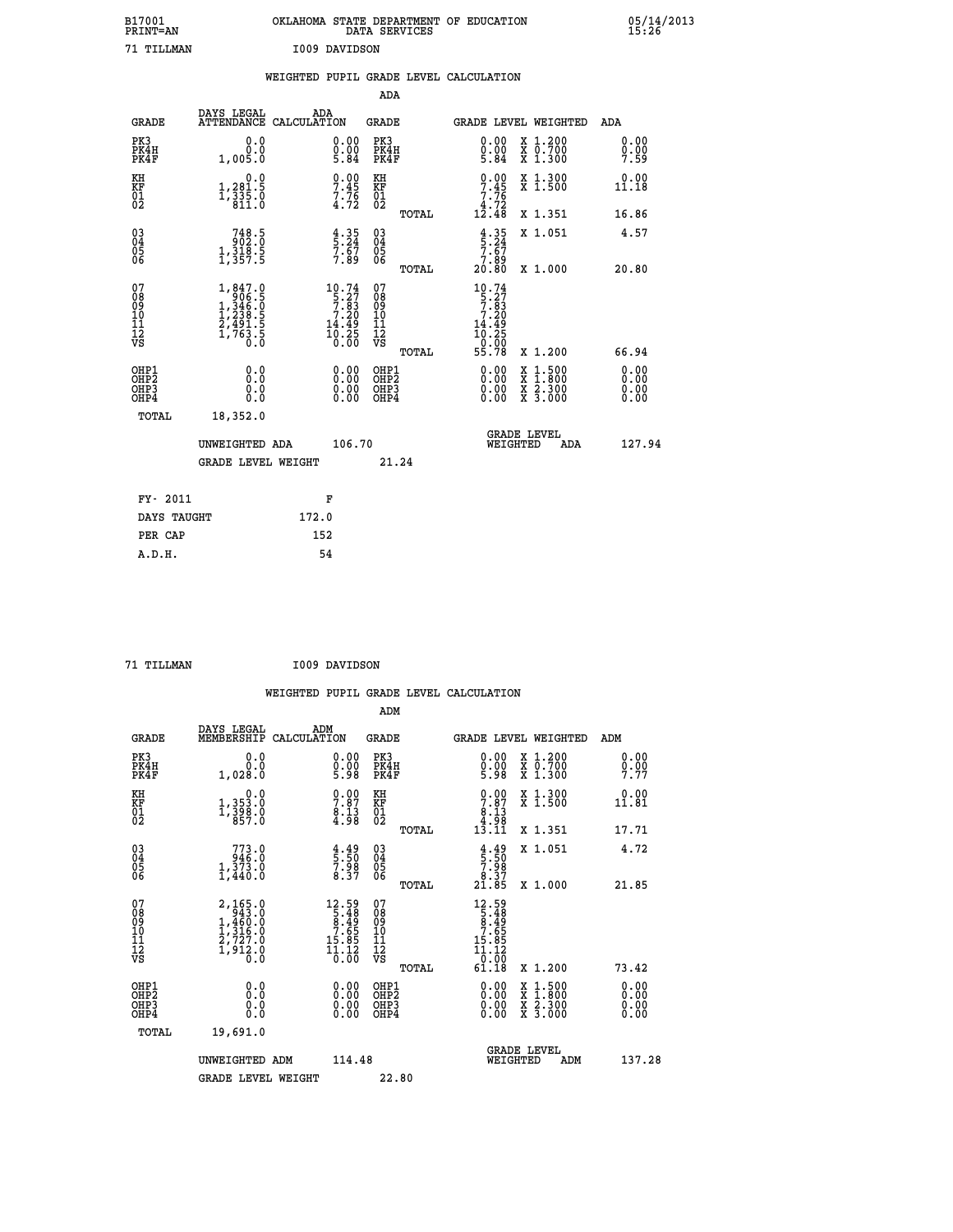|                | OKLAHOMA STATE DEPARTMENT OF EDUCATION<br>DATA SERVICES |  |
|----------------|---------------------------------------------------------|--|
| T158 FREDERTCK |                                                         |  |

05/14/2013<br>15:26

| B17001<br>PRINT=AN                       |                                                                                                           |       |                                                                                                           |                                                     |       | OKLAHOMA STATE DEPARTMENT OF EDUCATION DATA SERVICES                 |                                                                                                  | 25.28                        |
|------------------------------------------|-----------------------------------------------------------------------------------------------------------|-------|-----------------------------------------------------------------------------------------------------------|-----------------------------------------------------|-------|----------------------------------------------------------------------|--------------------------------------------------------------------------------------------------|------------------------------|
| 71 TILLMAN                               |                                                                                                           |       | <b>I158 FREDERICK</b>                                                                                     |                                                     |       |                                                                      |                                                                                                  |                              |
|                                          |                                                                                                           |       |                                                                                                           | <b>ADA</b>                                          |       | WEIGHTED PUPIL GRADE LEVEL CALCULATION                               |                                                                                                  |                              |
| <b>GRADE</b>                             | DAYS LEGAL<br>ATTENDANCE CALCULATION                                                                      | ADA   |                                                                                                           | <b>GRADE</b>                                        |       |                                                                      | GRADE LEVEL WEIGHTED                                                                             | ADA                          |
| PK3<br>PK4H<br>PK4F                      | 501.0<br>$\begin{smallmatrix} 0.0 \\ 0.1 \\ 0.531.5 \end{smallmatrix}$                                    |       | 2.96<br>$\begin{smallmatrix} \bar{0} & \bar{0} & \bar{0} \ \bar{0} & \bar{3} & \bar{2} \end{smallmatrix}$ | PK3<br>PK4H<br>PK4F                                 |       | $\begin{smallmatrix} 2.96\ 0.00\ 62.32 \end{smallmatrix}$            | X 1.200<br>X 0.700<br>X 1.300                                                                    | 3.55<br>0.00<br>81.02        |
| KH<br>KF<br>01<br>02                     | 0.0<br>11,204:5<br>10,441:5<br>9,260:0                                                                    |       | $\begin{smallmatrix} 0.00\\ 66.30\\ 61.78\\ 54.79 \end{smallmatrix}$                                      | KH<br>KF<br>01<br>02                                |       | $0.00\n66.30\n61.78\n54.79\n116.57$                                  | X 1.300<br>X 1.500                                                                               | 0.00<br>99.45                |
|                                          |                                                                                                           |       |                                                                                                           |                                                     | TOTAL |                                                                      | X 1.351                                                                                          | 157.49                       |
| 03<br>04<br>05<br>06                     | 8,298.5<br>10,624:0<br>7,006:0                                                                            |       | $49.10$<br>$47.93$<br>$62.86$<br>$41.46$                                                                  | $\begin{array}{c} 03 \\ 04 \\ 05 \\ 06 \end{array}$ |       | $49.10$<br>$47.93$<br>$62.96$                                        | X 1.051                                                                                          | 51.60                        |
|                                          |                                                                                                           |       |                                                                                                           |                                                     | TOTAL | $1\overline{52.25}$                                                  | X 1.000                                                                                          | 152.25                       |
| 07<br>08901112<br>1112<br>VS             | $\begin{smallmatrix} 9,198.0\\ 10,248.5\\ 11,700.5\\ 9,598.0\\ 9,190.5\\ 8,273.5\\ 0.0 \end{smallmatrix}$ |       | 54.43<br>60.64<br>69.23<br>56.79<br>54.38<br>54.38<br>48.960                                              | 07<br>08<br>09<br>11<br>11<br>12<br>VS              | TOTAL | 54.43<br>60.64<br>69.23<br>56.79<br>54.38<br>88.88<br>0.00<br>344.43 | X 1.200                                                                                          | 413.32                       |
| OHP1<br>OHP <sub>2</sub><br>OHP3<br>OHP4 | 801.0<br>0.0<br>0.0<br>0.0                                                                                |       | $\frac{4}{0}$ : $\frac{74}{00}$<br>$0.00$<br>0.00                                                         | OHP1<br>OHP2<br>OHP3<br>OHP4                        |       | $\frac{4}{0}$ : $\frac{74}{0}$<br>0.00                               | $\begin{smallmatrix} x & 1 & 500 \\ x & 1 & 800 \\ x & 2 & 300 \\ x & 3 & 000 \end{smallmatrix}$ | 7.11<br>0.00<br>0.00<br>0.00 |
| <b>TOTAL</b>                             | 134,977.0                                                                                                 |       |                                                                                                           |                                                     |       |                                                                      |                                                                                                  |                              |
|                                          | UNWEIGHTED ADA                                                                                            |       | 798.67                                                                                                    |                                                     |       |                                                                      | <b>GRADE LEVEL</b><br>WEIGHTED<br>ADA                                                            | 965.79                       |
|                                          | <b>GRADE LEVEL WEIGHT</b>                                                                                 |       |                                                                                                           | 167.12                                              |       |                                                                      |                                                                                                  |                              |
| FY- 2011                                 |                                                                                                           |       | F                                                                                                         |                                                     |       |                                                                      |                                                                                                  |                              |
| DAYS TAUGHT                              |                                                                                                           | 169.0 |                                                                                                           |                                                     |       |                                                                      |                                                                                                  |                              |

 **A.D.H. 71**

PER CAP 161<br>A.D.H. 71

 **71 TILLMAN I158 FREDERICK**

|                                    |                                          |                                                                                                    |                                                                          | ADM                                                |       |                                                                                      |                                          |                              |
|------------------------------------|------------------------------------------|----------------------------------------------------------------------------------------------------|--------------------------------------------------------------------------|----------------------------------------------------|-------|--------------------------------------------------------------------------------------|------------------------------------------|------------------------------|
|                                    | <b>GRADE</b>                             | DAYS LEGAL<br>ADM<br>MEMBERSHIP<br>CALCULATION                                                     |                                                                          | <b>GRADE</b>                                       |       |                                                                                      | GRADE LEVEL WEIGHTED                     | ADM                          |
| PK3                                | PK4H<br>PK4F                             | 501.0<br>0.0<br>11,363.0                                                                           | 2.96<br>$\begin{smallmatrix} 0.00 \\ 67.24 \end{smallmatrix}$            | PK3<br>PK4H<br>PK4F                                |       | $\begin{smallmatrix} 2.96 \\ 0.00 \\ 67.24 \end{smallmatrix}$                        | X 1.200<br>X 0.700<br>X 1.300            | 3.55<br>$\frac{0.00}{87.41}$ |
| KH<br>KF<br>01<br>02               |                                          | 0.0<br>12,207:0<br>11,199:0<br>5,942:0                                                             | 72.23<br>66.27<br>58.83                                                  | KH<br>KF<br>01<br>02                               |       | $\begin{smallmatrix} &0.00\ 72.23\\ 66.27\\ 58.83\\ 125.10\end{smallmatrix}$         | X 1.300<br>X 1.500                       | 0.00<br>108.35               |
|                                    |                                          |                                                                                                    |                                                                          |                                                    | TOTAL |                                                                                      | X 1.351                                  | 169.01                       |
| 03<br>04<br>05<br>06               |                                          | $\begin{smallmatrix}8,932.0\\8,589.0\\11,333.0\\7,420.0\end{smallmatrix}$                          | 52.85<br>50.82<br>67.06<br>43.91                                         | $\begin{matrix} 03 \\ 04 \\ 05 \\ 06 \end{matrix}$ |       | $\begin{smallmatrix} 52.85\ 50.82\ 67.06\ 43.91\ 161.79 \end{smallmatrix}$           | X 1.051                                  | 55.55                        |
|                                    |                                          |                                                                                                    |                                                                          |                                                    | TOTAL |                                                                                      | X 1.000                                  | 161.79                       |
| 07<br>08<br>09<br>101<br>112<br>VS |                                          | $\begin{smallmatrix}9,755.0\\10,880.0\\12,321.0\\10,167.0\\9,669.0\\8,691.0\\0.0\end{smallmatrix}$ | $57.72$<br>$54.38$<br>$72.91$<br>$60.16$<br>$57.21$<br>$51.43$<br>$0.00$ | 07<br>08<br>09<br>11<br>11<br>12<br>VS             | TOTAL | $57.72$<br>$64.38$<br>$72.91$<br>$60.16$<br>$57.21$<br>$51.43$<br>$0.00$<br>$363.81$ | X 1.200                                  | 436.57                       |
|                                    | OHP1<br>OHP2<br>OH <sub>P3</sub><br>OHP4 | 835.0<br>0.0<br>0.000                                                                              | $\begin{smallmatrix} 4.94\ 0.00\ 0.00 \end{smallmatrix}$<br>0.00         | OHP1<br>OHP2<br>OHP <sub>3</sub>                   |       | $\begin{smallmatrix} 4.94 \ 0.00 \ 0.00 \end{smallmatrix}$<br>0.00                   | X 1:500<br>X 1:800<br>X 2:300<br>X 3:000 | 7.41<br>0.00<br>0.00         |
|                                    | TOTAL                                    | 143,804.0                                                                                          |                                                                          |                                                    |       |                                                                                      |                                          |                              |
|                                    |                                          | UNWEIGHTED ADM                                                                                     | 850.92                                                                   |                                                    |       | WEIGHTED                                                                             | <b>GRADE LEVEL</b><br>ADM                | 1,029.64                     |
|                                    |                                          | <b>GRADE LEVEL WEIGHT</b>                                                                          |                                                                          | 178.72                                             |       |                                                                                      |                                          |                              |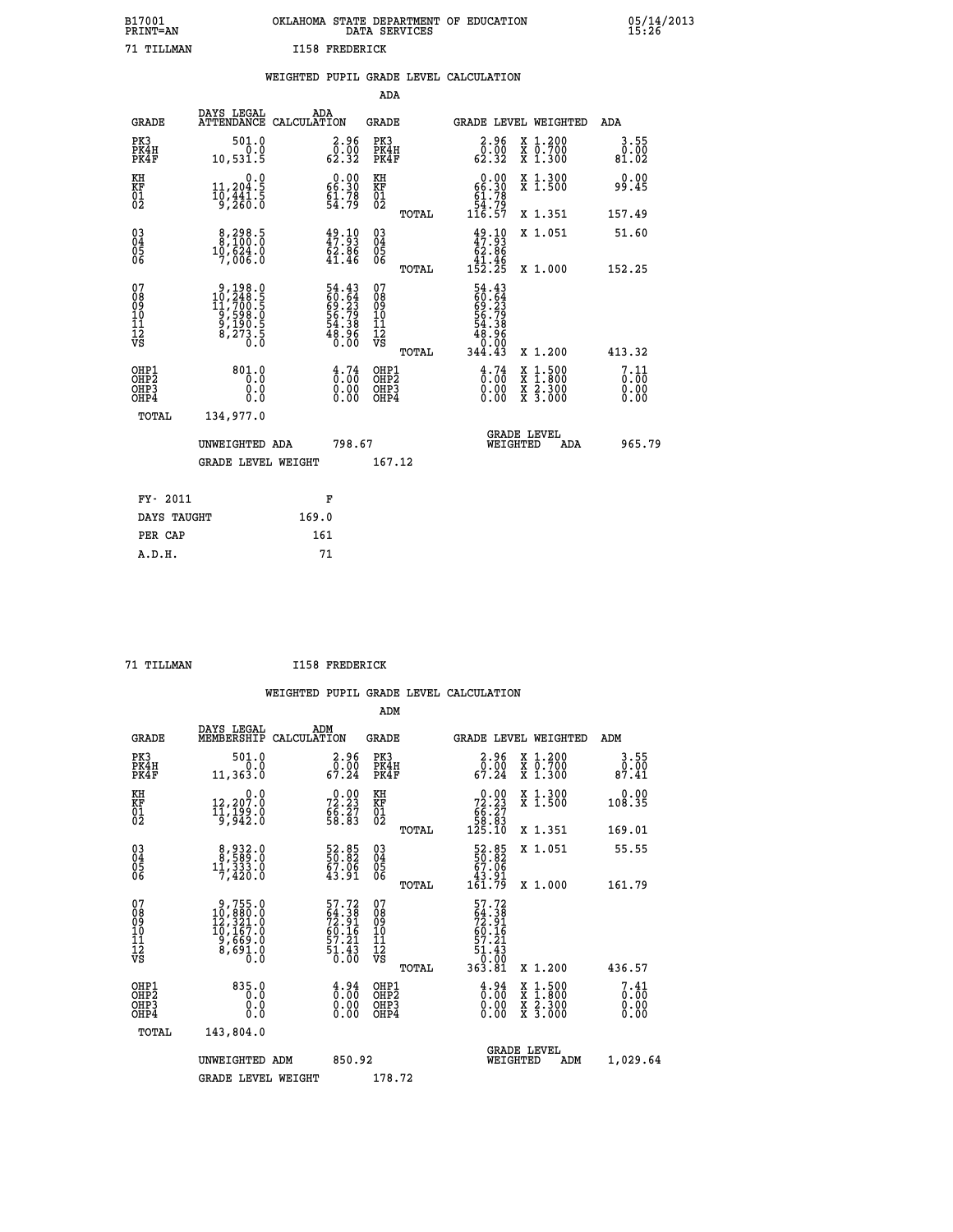| B17001          | OKLAHOMA STATE DEPARTMENT OF EDUCATION |
|-----------------|----------------------------------------|
| <b>PRINT=AN</b> | DATA SERVICES                          |
| 71 TTT.T.MAN    | I249 GRANDFIELD                        |

05/14/2013<br>15:26

|                                          |                                                                                                                                                                                    | WEIGHTED PUPIL GRADE LEVEL CALCULATION                                   |                                                    |       |                                                                                                                                |                                                              |                              |
|------------------------------------------|------------------------------------------------------------------------------------------------------------------------------------------------------------------------------------|--------------------------------------------------------------------------|----------------------------------------------------|-------|--------------------------------------------------------------------------------------------------------------------------------|--------------------------------------------------------------|------------------------------|
|                                          |                                                                                                                                                                                    |                                                                          | <b>ADA</b>                                         |       |                                                                                                                                |                                                              |                              |
| <b>GRADE</b>                             | DAYS LEGAL                                                                                                                                                                         | ADA<br>ATTENDANCE CALCULATION                                            | <b>GRADE</b>                                       |       |                                                                                                                                | GRADE LEVEL WEIGHTED                                         | ADA                          |
| PK3<br>PK4H<br>PK4F                      | 0.0<br>0.0<br>3,963.5                                                                                                                                                              | $\begin{smallmatrix} 0.00\\ 0.00\\ 22.65 \end{smallmatrix}$              | PK3<br>PK4H<br>PK4F                                |       | 0.00<br>0.00<br>22.65                                                                                                          | X 1.200<br>X 0.700<br>X 1.300                                | 0.00<br>0.00<br>29.45        |
| KH<br>KF<br>01<br>02                     | 0.0<br>3,654:0<br>2,291:0<br>2,563:0                                                                                                                                               | $\begin{smallmatrix} 0.00\\ 20.88\\ 13.09\\ 14.65 \end{smallmatrix}$     | KH<br>KF<br>01<br>02                               |       | $0.00$<br>$20.88$<br>$13.09$<br>$14.65$<br>$27.74$                                                                             | X 1.300<br>X 1.500                                           | 0.00<br>31.32                |
|                                          |                                                                                                                                                                                    |                                                                          |                                                    | TOTAL |                                                                                                                                | X 1.351                                                      | 37.48                        |
| $^{03}_{04}$<br>Ŏ5<br>06                 | 2,975.0<br>2,926.0<br>2,179.0<br>5,027.0                                                                                                                                           | $\begin{smallmatrix} 17.00\\ 16.72\\ 12.45\\ 28.73 \end{smallmatrix}$    | $\begin{matrix} 03 \\ 04 \\ 05 \\ 06 \end{matrix}$ |       | $\begin{smallmatrix} 17.00 \\ 16.72 \\ 12.45 \\ 28.73 \\ 57.90 \end{smallmatrix}$                                              | X 1.051                                                      | 17.87                        |
|                                          |                                                                                                                                                                                    |                                                                          |                                                    | TOTAL |                                                                                                                                | X 1.000                                                      | 57.90                        |
| 07<br>08<br>09<br>11<br>11<br>12<br>VS   | $\begin{smallmatrix} 4\,, & 435\,, & 0\\ 3\,, & 771\,, & 0\\ 2\,, & 348\,, & 5\\ 2\,, & 673\,, & 5\\ 2\,, & 573\,, & 5\\ 2\,, & 203\,, & 0\\ 0\,, & 0\,, & 0\,, \end{smallmatrix}$ | $25.34$<br>$21.55$<br>$13.42$<br>$15.28$<br>$14.71$<br>$12.59$<br>$0.00$ | 07<br>08<br>09<br>11<br>11<br>12<br>VS             | TOTAL | 25.34<br>21.55<br>13.42<br>15.28<br>14.71<br>$\begin{array}{r} 1\overline{2}\cdot 5\overline{9} \\ 0.00 \\ 102.89 \end{array}$ | X 1.200                                                      | 123.47                       |
| OHP1<br>OHP2<br>OH <sub>P3</sub><br>OHP4 | 0.0<br>Ō.Ō<br>Ō.Ō                                                                                                                                                                  | 0.00<br>$\begin{smallmatrix} 0.00 \ 0.00 \end{smallmatrix}$              | OHP1<br>OHP2<br>OHP3<br>OHP4                       |       | 0.00<br>0.00<br>0.00                                                                                                           | $1:500$<br>1:800<br>X 1:500<br>X 1:800<br>X 2:300<br>X 3:000 | 0.00<br>0.00<br>0.00<br>0.00 |
| TOTAL                                    | 43,583.0                                                                                                                                                                           |                                                                          |                                                    |       |                                                                                                                                |                                                              |                              |
|                                          | UNWEIGHTED ADA                                                                                                                                                                     | 249.06                                                                   |                                                    |       | WEIGHTED                                                                                                                       | <b>GRADE LEVEL</b><br>ADA                                    | 297.49                       |
|                                          | <b>GRADE LEVEL WEIGHT</b>                                                                                                                                                          |                                                                          | 48.43                                              |       |                                                                                                                                |                                                              |                              |
| FY- 2011                                 |                                                                                                                                                                                    | F                                                                        |                                                    |       |                                                                                                                                |                                                              |                              |
| DAYS TAUGHT                              |                                                                                                                                                                                    | 175.0                                                                    |                                                    |       |                                                                                                                                |                                                              |                              |
| PER CAP                                  |                                                                                                                                                                                    | 163                                                                      |                                                    |       |                                                                                                                                |                                                              |                              |

 **A.D.H. 58**

 **ADM**

 **71 TILLMAN I249 GRANDFIELD**

| <b>GRADE</b>                             | DAYS LEGAL<br>MEMBERSHIP                                                                                                                                 | ADM<br>CALCULATION                                                       | <b>GRADE</b>                                       |       | GRADE LEVEL WEIGHTED                                                                 |                                          | ADM                   |  |
|------------------------------------------|----------------------------------------------------------------------------------------------------------------------------------------------------------|--------------------------------------------------------------------------|----------------------------------------------------|-------|--------------------------------------------------------------------------------------|------------------------------------------|-----------------------|--|
| PK3<br>PK4H<br>PK4F                      | 0.0<br>4,325.0                                                                                                                                           | $\begin{smallmatrix} 0.00\\ 0.00\\ 24.71 \end{smallmatrix}$              | PK3<br>PK4H<br>PK4F                                |       | $\begin{smallmatrix} 0.00\\ 0.00\\ 24.71 \end{smallmatrix}$                          | X 1.200<br>X 0.700<br>X 1.300            | 0.00<br>0.00<br>32.12 |  |
| KH<br>KF<br>01<br>02                     | $\begin{smallmatrix}&&&0.0\\3,926.0\\2,414.0\\2,672.0\end{smallmatrix}$                                                                                  | $22.43$<br>$13.79$<br>$15.27$                                            | KH<br>KF<br>01<br>02                               |       | $\begin{smallmatrix} 0.00\\ 22.43\\ 13.79\\ 15.27\\ 29.06 \end{smallmatrix}$         | X 1.300<br>X 1.500                       | 0.00<br>33.65         |  |
|                                          |                                                                                                                                                          |                                                                          |                                                    | TOTAL |                                                                                      | X 1.351                                  | 39.26                 |  |
| 03<br>04<br>05<br>06                     | 3,101.0<br>3,051.0<br>2,262.0<br>5,250.0                                                                                                                 | $\begin{array}{c} 17.72 \\ 17.43 \\ 12.93 \\ 30.00 \end{array}$          | $\begin{matrix} 03 \\ 04 \\ 05 \\ 06 \end{matrix}$ |       | $17.72$<br>$17.43$<br>$12.93$<br>$30.00$<br>$60.36$                                  | X 1.051                                  | 18.62                 |  |
|                                          |                                                                                                                                                          |                                                                          |                                                    | TOTAL |                                                                                      | X 1.000                                  | 60.36                 |  |
| 07<br>089<br>090<br>1112<br>VS           | $\begin{smallmatrix} 4\,,\,628\,.\,0\\ 3\,,\,888\,.\,0\\ 2\,,\,511\,.\,0\\ 2\,,\,889\,.\,0\\ 2\,,\,789\,.\,0\\ 2\,,\,473\,.\,0\\ 0\,.0\end{smallmatrix}$ | $26.45$<br>$22.22$<br>$14.35$<br>$16.51$<br>$15.94$<br>$14.13$<br>$0.00$ | 07<br>08901112<br>1112<br>VS                       | TOTAL | $26.45$<br>$22.25$<br>$14.35$<br>$16.51$<br>$15.94$<br>$14.13$<br>$0.00$<br>$109.60$ | X 1.200                                  | 131.52                |  |
| OHP1<br>OHP2<br>OH <sub>P3</sub><br>OHP4 | 0.0<br>0.000                                                                                                                                             |                                                                          | OHP1<br>OHP2<br>OHP3<br>OHP4                       |       | 0.00<br>0.00                                                                         | X 1:500<br>X 1:800<br>X 2:300<br>X 3:000 | 0.00<br>0.00<br>0.00  |  |
| TOTAL                                    | 46,179.0                                                                                                                                                 |                                                                          |                                                    |       |                                                                                      |                                          |                       |  |
|                                          | UNWEIGHTED<br>ADM                                                                                                                                        | 263.88                                                                   |                                                    |       | WEIGHTED                                                                             | <b>GRADE LEVEL</b><br>ADM                | 315.53                |  |
|                                          | <b>GRADE LEVEL WEIGHT</b>                                                                                                                                |                                                                          | 51.65                                              |       |                                                                                      |                                          |                       |  |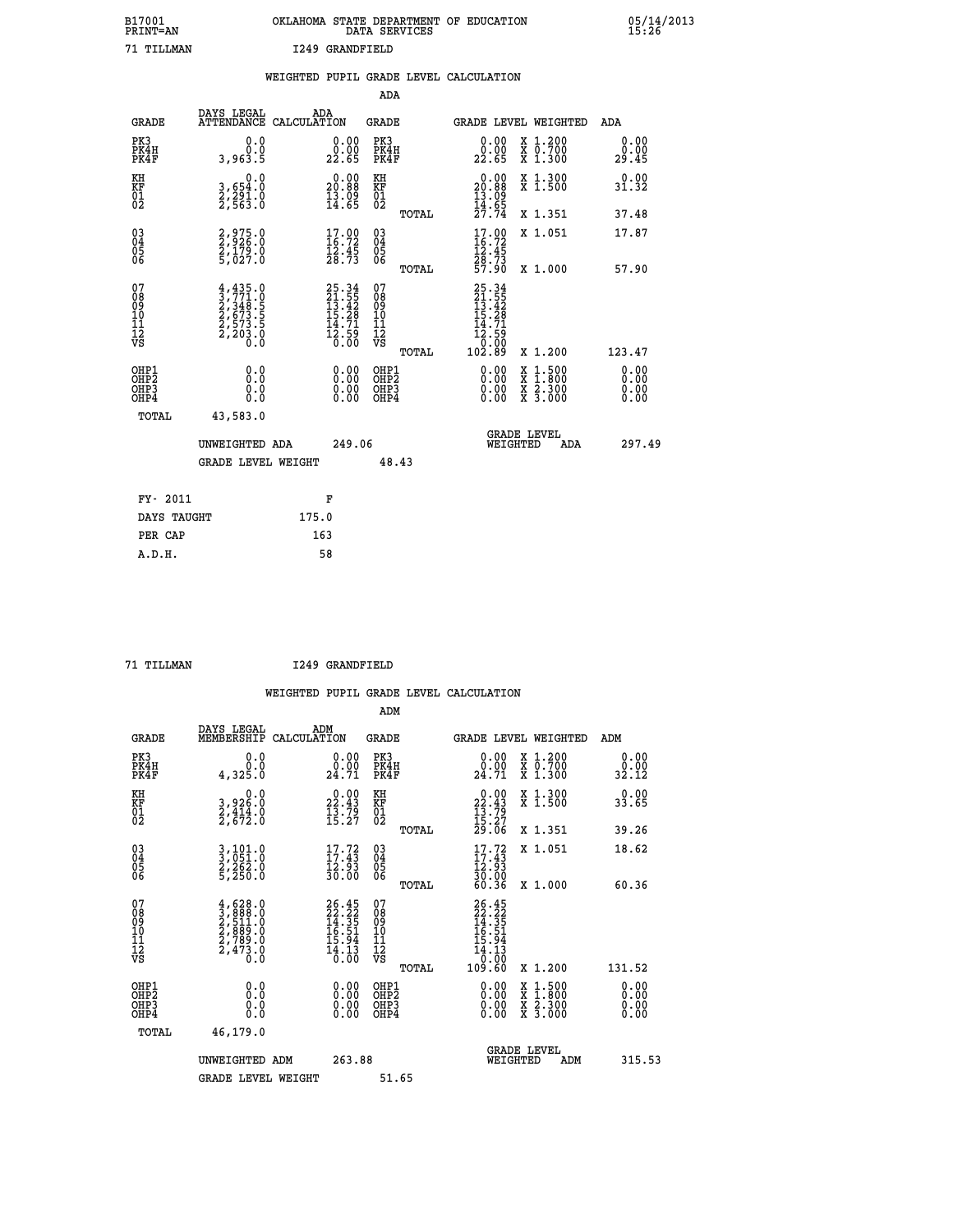| 7001<br>INT=AN | OKLAHOMA STATE DEPARTMENT OF EDUCATION<br>DATA SERVICES |  |
|----------------|---------------------------------------------------------|--|
| TILLMAN        | COUNTY TOTALS                                           |  |

 **B17001 OKLAHOMA STATE DEPARTMENT OF EDUCATION 05/14/2013**

|                                                       |                                                                                                                                                                                                 | WEIGHTED PUPIL GRADE LEVEL CALCULATION                                                     |                                                     |                                                                                         |                                          |                              |
|-------------------------------------------------------|-------------------------------------------------------------------------------------------------------------------------------------------------------------------------------------------------|--------------------------------------------------------------------------------------------|-----------------------------------------------------|-----------------------------------------------------------------------------------------|------------------------------------------|------------------------------|
|                                                       |                                                                                                                                                                                                 |                                                                                            | ADA                                                 |                                                                                         |                                          |                              |
| <b>GRADE</b>                                          | DAYS LEGAL                                                                                                                                                                                      | ADA<br>ATTENDANCE CALCULATION                                                              | <b>GRADE</b>                                        | <b>GRADE LEVEL WEIGHTED</b>                                                             |                                          | ADA                          |
| PK3<br>PK4H<br>PK4F                                   | 501.0<br>0.0<br>19,319.0                                                                                                                                                                        | $2.96$<br>$0.00$<br>113.01                                                                 | PK3<br>PK4H<br>PK4F                                 | $2.96$<br>$0.00$<br>113.01                                                              | X 1.200<br>X 0.700<br>X 1.300            | 3.55<br>0.00<br>146.92       |
| KH<br>KF<br>01<br>02                                  | $\begin{smallmatrix} & & 0.0\ 18,941.0\ 16,895.0\ 16,613.0 \end{smallmatrix}$                                                                                                                   | $0.00$<br>110.91<br>-99.07<br>97.29                                                        | KH<br>KF<br>01<br>02                                | $0.00$<br>110.91<br>$\frac{1}{2}$<br>197.29<br>196.36                                   | X 1.300<br>X 1.500                       | $0.00$<br>166.37             |
|                                                       |                                                                                                                                                                                                 |                                                                                            | TOTAL                                               |                                                                                         | X 1.351                                  | 265.29                       |
| $^{03}_{04}$<br>05                                    | 15, 305.0<br>15, 849.5<br>16, 983.5<br>16, 277.5                                                                                                                                                | 89.54<br>92.69<br>99.62<br>94.86                                                           | $\begin{array}{c} 03 \\ 04 \\ 05 \\ 06 \end{array}$ | $89.54$<br>$92.69$<br>$99.62$<br>$94.86$<br>$287.17$                                    | X 1.051                                  | 381.27                       |
| ŎĞ                                                    |                                                                                                                                                                                                 |                                                                                            | TOTAL                                               |                                                                                         | X 1.000                                  | 287.17                       |
| 07<br>08<br>09<br>01<br>11<br>11<br>12<br>VS          | $\begin{smallmatrix} 18\,, & 850\,, & 5\\ 18\,, & 698\,, & 5\\ 25\,, & 510\,, & 5\\ 21\,, & 880\,, & 0\\ 18\,, & 885\,, & 0\\ 15\,, & 999\,, & 5\\ 0\,, & 0\,, & 0\,, & 0\,, \end{smallmatrix}$ | $\begin{smallmatrix} 110.11\\109.39\\148.60\\127.52\\110.23\\93.49\\0.00\end{smallmatrix}$ | 07<br>08<br>09<br>101<br>11<br>12<br>VS<br>TOTAL    | 110.11<br>$110.11$<br>$148.60$<br>$127.52$<br>$110.23$<br>$93.49$<br>$0.00$<br>$699.34$ | X 1.200                                  | 839.22                       |
| OHP1<br>OH <sub>P</sub> 2<br>OH <sub>P3</sub><br>OHP4 | 801.0<br>0.0<br>0.0<br>0.0                                                                                                                                                                      | $\begin{smallmatrix} 4.74\ 0.00\ 0.00\ 0.00 \end{smallmatrix}$                             | OHP1<br>OHP <sub>2</sub><br>OHP3<br>OHP4            | $\begin{smallmatrix} 4\ 6\ 1\ 0\ 0\ 0\ 0\ 0\ 0\ 0\ 0\ \end{smallmatrix}$                | X 1:500<br>X 1:800<br>X 2:300<br>X 3:000 | 7.11<br>0.00<br>0.00<br>0.00 |
| TOTAL                                                 | 257,309.5                                                                                                                                                                                       |                                                                                            |                                                     |                                                                                         |                                          |                              |
|                                                       | UNWEIGHTED ADA                                                                                                                                                                                  | 1,504.03                                                                                   |                                                     | <b>GRADE LEVEL</b><br>WEIGHTED                                                          | ADA                                      | 1,809.73                     |
|                                                       | <b>GRADE LEVEL WEIGHT</b>                                                                                                                                                                       |                                                                                            | 305.70                                              |                                                                                         |                                          |                              |
| FY- 2011                                              |                                                                                                                                                                                                 | F                                                                                          |                                                     |                                                                                         |                                          |                              |
| DAYS TAUGHT                                           |                                                                                                                                                                                                 | 688.0                                                                                      |                                                     |                                                                                         |                                          |                              |
| PER CAP                                               |                                                                                                                                                                                                 | 604                                                                                        |                                                     |                                                                                         |                                          |                              |

 **A.D.H. 284**

 **B17001<br>PRINT=AN** 

 **TILLMAN COUNTY TOTALS**

|                                                       |                                                                                                                              |                                                                                  | ADM                                              |                                                                                        |                                          |                              |
|-------------------------------------------------------|------------------------------------------------------------------------------------------------------------------------------|----------------------------------------------------------------------------------|--------------------------------------------------|----------------------------------------------------------------------------------------|------------------------------------------|------------------------------|
| <b>GRADE</b>                                          | DAYS LEGAL<br>MEMBERSHIP                                                                                                     | ADM<br>CALCULATION                                                               | <b>GRADE</b>                                     |                                                                                        | GRADE LEVEL WEIGHTED                     | ADM                          |
| PK3<br>PK4H<br>PK4F                                   | 501.0<br>0.0<br>20,564.0                                                                                                     | 2.96<br>0.00<br>120.30                                                           | PK3<br>PK4H<br>PK4F                              | $\begin{smallmatrix} 2.96\ 0.00\ 120.30 \end{smallmatrix}$                             | X 1.200<br>X 0.700<br>X 1.300            | 3.55<br>0.00<br>156.38       |
| KH<br>KF<br>01<br>02                                  | 0.0<br>20,418.0<br>17,984.0<br>17,609.0                                                                                      | $\begin{smallmatrix} &0.00\\ 119.58\\ 105.47\\ 103.14\end{smallmatrix}$          | KH<br>KF<br>01<br>02                             | $0.00$<br>119.58<br>$\frac{105}{103}$ $\frac{17}{14}$<br>$\frac{208}{51}$              | X 1.300<br>X 1.500                       | 0.00<br>179.39               |
|                                                       |                                                                                                                              |                                                                                  | TOTAL                                            |                                                                                        | X 1.351                                  | 281.83                       |
| 03<br>04<br>05<br>06                                  | 16,209.0<br>16,661.0<br>17,916.0<br>17, 163.0                                                                                | $34.84$<br>97.44<br>105.11<br>100.03                                             | $\substack{03 \\ 04}$<br>0500                    | 34.84<br>105.11<br>100.03                                                              | X 1.051                                  | 99.68                        |
|                                                       |                                                                                                                              |                                                                                  | TOTAL                                            | 302.58                                                                                 | X 1.000                                  | 302.58                       |
| 07<br>08<br>09<br>101<br>112<br>VS                    | 20,060.0<br>$\begin{smallmatrix} 29 \ 19 \ 26 \ 26 \ 620 \ 22 \ 970 \ 0 \ 19 \ 960 \ 0 \ 16 \ 969 \ 0 \ 0 \end{smallmatrix}$ | 117.18<br>$\frac{1}{155}$ : 74<br>133.90<br>116.50<br>$\frac{55}{0}$ :15<br>0.00 | 07<br>08<br>09<br>101<br>11<br>12<br>VS<br>TOTAL | 117.18<br>$114.74$<br>$155.10$<br>$133.90$<br>$116.50$<br>$99.15$<br>$-0.00$<br>736.57 | X 1.200                                  | 883.89                       |
|                                                       |                                                                                                                              |                                                                                  |                                                  |                                                                                        |                                          |                              |
| OHP1<br>OH <sub>P</sub> 2<br>OH <sub>P3</sub><br>OHP4 | 835.0<br>0.0<br>0.0<br>Ŏ.Ŏ                                                                                                   | $\begin{smallmatrix} 4.94\ 0.00 \ 0.00 \end{smallmatrix}$<br>0.00                | OHP1<br>OHP2<br>OHP3<br>OHP4                     | $\begin{smallmatrix} 4.94 \ 0.00 \ 0.00 \end{smallmatrix}$<br>0.00                     | X 1:500<br>X 1:800<br>X 2:300<br>X 3:000 | 7.41<br>0.00<br>0.00<br>0.00 |
| TOTAL                                                 | 272,048.0                                                                                                                    |                                                                                  |                                                  |                                                                                        |                                          |                              |
|                                                       | UNWEIGHTED ADM                                                                                                               | 1,590.38                                                                         |                                                  | WEIGHTED                                                                               | <b>GRADE LEVEL</b><br>ADM                | 1,914.71                     |
|                                                       | <b>GRADE LEVEL WEIGHT</b>                                                                                                    |                                                                                  | 324.33                                           |                                                                                        |                                          |                              |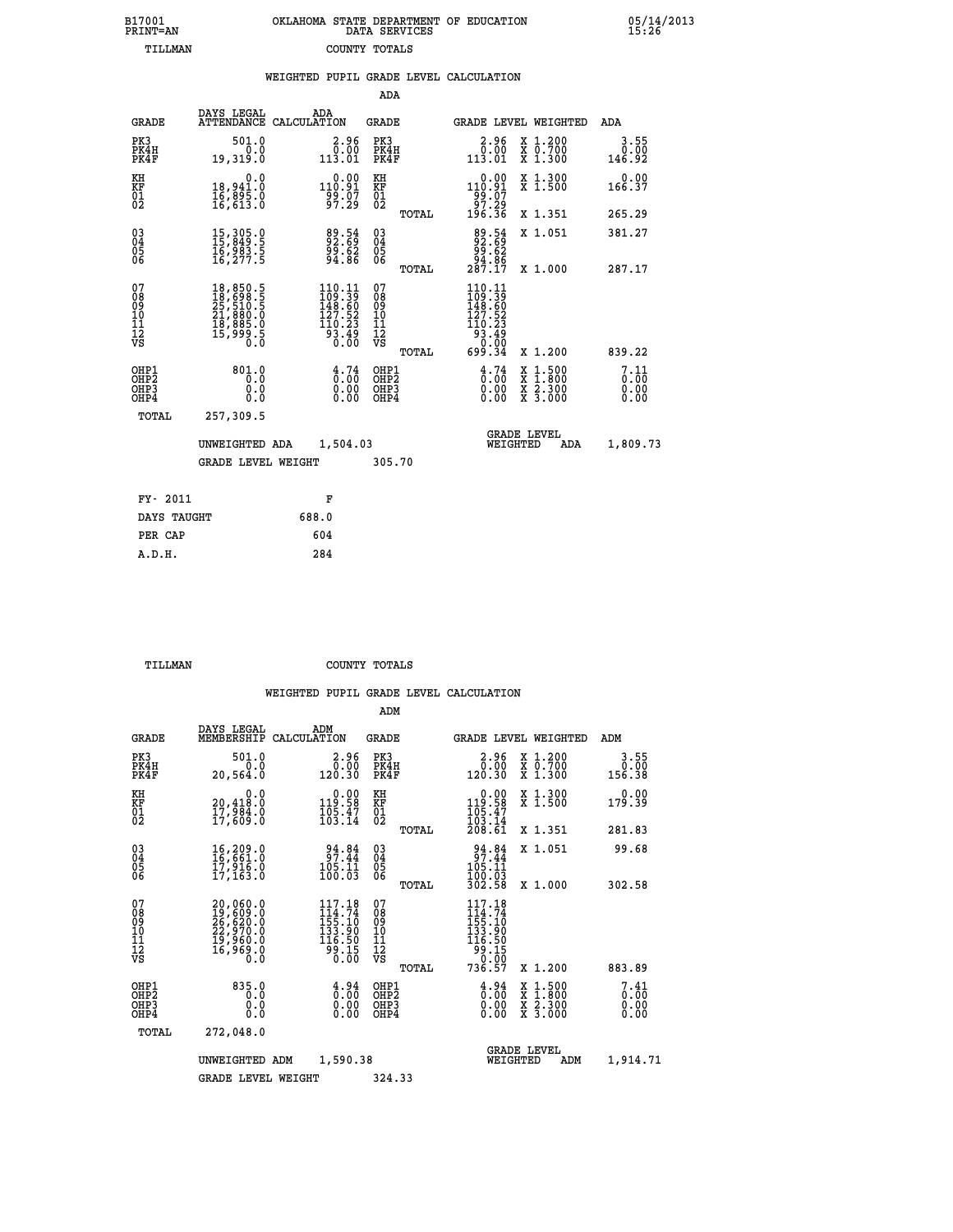| B17001          | OKLAHOMA STATE DEPARTMENT OF EDUCATION |
|-----------------|----------------------------------------|
| <b>PRINT=AN</b> | DATA SERVICES                          |
| 72 TULSA        | C015 KEYSTONE                          |

#### **WEIGHTED PUPIL GRADE LEVEL CALCULATION**

|                                                                    |                                                                                                           |                                                                                                         | ADA                                       |       |                                                                                                                   |                                                                                                  |                              |
|--------------------------------------------------------------------|-----------------------------------------------------------------------------------------------------------|---------------------------------------------------------------------------------------------------------|-------------------------------------------|-------|-------------------------------------------------------------------------------------------------------------------|--------------------------------------------------------------------------------------------------|------------------------------|
| <b>GRADE</b>                                                       | DAYS LEGAL<br>ATTENDANCE CALCULATION                                                                      | ADA                                                                                                     | <b>GRADE</b>                              |       |                                                                                                                   | GRADE LEVEL WEIGHTED                                                                             | ADA                          |
| PK3<br>PK4H<br>PK4F                                                | 276.0<br>3,488.0<br>0.0                                                                                   | ${\substack{1.68\\21.27\\0.00}}$                                                                        | PK3<br>PK4H<br>PK4F                       |       | $2\overset{1}{\phantom{}}. \overset{6}{\phantom{}}3\overset{9}{\phantom{}}. \overset{1}{\phantom{}}\, 27$<br>0.00 | X 1.200<br>X 0.700<br>X 1.300                                                                    | 2.02<br>14.89<br>0.00        |
| KH<br><b>KF</b><br>01<br>02                                        | 0.0<br>7,561:0<br>6,309:0<br>6,403:5                                                                      | $0.00$<br>46.10<br>38:47<br>39:05                                                                       | KH<br>KF<br>01<br>02                      |       | $0.00$<br>46.10<br>$\frac{38}{39}$ : $\frac{47}{05}$<br>77.52                                                     | X 1.300<br>X 1.500                                                                               | 0.00<br>69.15                |
|                                                                    |                                                                                                           |                                                                                                         |                                           | TOTAL |                                                                                                                   | X 1.351                                                                                          | 104.73                       |
| $\begin{smallmatrix} 03 \\[-4pt] 04 \end{smallmatrix}$<br>Ŏ5<br>06 | $\frac{4}{5}, \frac{615}{101}$ .<br>5, 733.5<br>5, 961.5                                                  | $28.14$<br>$31.11$<br>$34.96$<br>$36.35$                                                                | $\substack{03 \\ 04}$<br>Ŏ5<br>06         | TOTAL | $\begin{array}{r} 28.14 \\ 31.11 \\ 34.96 \\ 36.35 \\ 102.42 \end{array}$                                         | X 1.051<br>X 1.000                                                                               | 29.58<br>102.42              |
| 07<br>08<br>09<br>11<br>11<br>12<br>VS                             | $7,862.0$<br>6,146.5<br>0.0<br>0.0<br>$\begin{smallmatrix} 0.0 & 0 \ 0.0 & 0 \ 0.0 & 0 \end{smallmatrix}$ | $47.94$<br>$37.48$<br>$0.00$<br>$0.00$<br>$0.00$<br>$\begin{smallmatrix} 0.00 \ 0.00 \end{smallmatrix}$ | 07<br>08<br>09<br>11<br>11<br>12<br>VS    |       | $\begin{smallmatrix} 47.94 \\ 37.48 \\ 0.00 \\ 0.00 \end{smallmatrix}$<br>0.00<br>0.00<br>0.00                    |                                                                                                  |                              |
|                                                                    |                                                                                                           |                                                                                                         |                                           | TOTAL | 85.42                                                                                                             | X 1.200                                                                                          | 102.50                       |
| OHP1<br>OH <sub>P2</sub><br>OH <sub>P3</sub><br>OH <sub>P4</sub>   | 0.0<br>0.0<br>0.0                                                                                         | $\begin{smallmatrix} 0.00 \ 0.00 \ 0.00 \ 0.00 \end{smallmatrix}$                                       | OHP1<br>OH <sub>P</sub> 2<br>OHP3<br>OHP4 |       | 0.00<br>0.00<br>0.00                                                                                              | $\begin{smallmatrix} x & 1 & 500 \\ x & 1 & 800 \\ x & 2 & 300 \\ x & 3 & 000 \end{smallmatrix}$ | 0.00<br>0.00<br>0.00<br>0.00 |
| TOTAL                                                              | 59,458.0                                                                                                  |                                                                                                         |                                           |       |                                                                                                                   |                                                                                                  |                              |
|                                                                    | UNWEIGHTED ADA                                                                                            | 362.55                                                                                                  |                                           |       |                                                                                                                   | GRADE LEVEL<br>WEIGHTED<br>ADA                                                                   | 425.29                       |
|                                                                    | <b>GRADE LEVEL WEIGHT</b>                                                                                 |                                                                                                         |                                           | 62.74 |                                                                                                                   |                                                                                                  |                              |
| FY- 2011                                                           |                                                                                                           | F                                                                                                       |                                           |       |                                                                                                                   |                                                                                                  |                              |
| DAYS TAUGHT                                                        |                                                                                                           | 164.0                                                                                                   |                                           |       |                                                                                                                   |                                                                                                  |                              |
| PER CAP                                                            |                                                                                                           | 53                                                                                                      |                                           |       |                                                                                                                   |                                                                                                  |                              |

| г |
|---|
|   |

 **A.D.H. 305**

 **ADM**

**C015 KEYSTONE** 

| <b>GRADE</b>                                       | DAYS LEGAL<br>MEMBERSHIP CALCULATION                                                                          | ADM                                                                                                   | <b>GRADE</b>                                       |       |                                                                                                               |          | GRADE LEVEL WEIGHTED                     | ADM                                       |  |
|----------------------------------------------------|---------------------------------------------------------------------------------------------------------------|-------------------------------------------------------------------------------------------------------|----------------------------------------------------|-------|---------------------------------------------------------------------------------------------------------------|----------|------------------------------------------|-------------------------------------------|--|
| PK3<br>PK4H<br>PK4F                                | 276.0<br>3,488.0<br>0.0                                                                                       | ${\substack{2\overline{1}\cdot \overline{5}\overline{8}\atop 0.00}}$                                  | PK3<br>PK4H<br>PK4F                                |       | ${\substack{1.68\\21.27\\0.00}}$                                                                              |          | X 1.200<br>X 0.700<br>X 1.300            | 2.02<br>$1\bar{4} \cdot 8\bar{9}$<br>0.00 |  |
| KH<br>KF<br>01<br>02                               | $8,274.0$<br>$6,702.0$<br>$6,797.0$                                                                           | $\begin{smallmatrix} 0.00\\ 50.45\\ 40.87\\ 41.45 \end{smallmatrix}$                                  | KH<br>KF<br>01<br>02                               |       | $0.00$<br>$50.45$<br>$40.87$<br>$41.45$<br>$82.32$                                                            |          | X 1.300<br>X 1.500                       | 0.00<br>75.68                             |  |
|                                                    |                                                                                                               |                                                                                                       |                                                    | TOTAL |                                                                                                               |          | X 1.351                                  | 111.21                                    |  |
| $\begin{matrix} 03 \\ 04 \\ 05 \\ 06 \end{matrix}$ | $\frac{4}{5}, \frac{922}{347}.0$<br>$\frac{6}{6}, \frac{046}{361}.0$<br>$\frac{6}{5}, \frac{361}{361}.0$      | 30.01<br>32.60<br>36.87<br>38.79                                                                      | $\begin{matrix} 03 \\ 04 \\ 05 \\ 06 \end{matrix}$ |       | $30.0132.6036.8738.79108.26$                                                                                  |          | X 1.051                                  | 31.54                                     |  |
|                                                    |                                                                                                               |                                                                                                       |                                                    | TOTAL |                                                                                                               |          | X 1.000                                  | 108.26                                    |  |
| 07<br>08<br>09<br>101<br>11<br>12<br>VS            | $\begin{smallmatrix} 8\,,\,336\,.0\\ 6\,,\,525\,.0\\ 0\,.0\\ 0\,.0\\ 0\,.0\\ 0\,.0\\ 0\,.0 \end{smallmatrix}$ | $\begin{smallmatrix} 50.83\ 39.79\ 0.00\ 0.00\ 0.00\ 0.00\ 0.00\ 0.00\ 0.00\ 0.00\ \end{smallmatrix}$ | 07<br>08<br>09<br>001<br>11<br>11<br>12<br>VS      |       | $\begin{smallmatrix} 50.83\\ 39.79\\ 0.00\\ 0.00\\ 0.00\\ 0.00\\ 0.00\\ 0.00\\ 0.00\\ 0.62 \end{smallmatrix}$ |          |                                          |                                           |  |
|                                                    |                                                                                                               |                                                                                                       |                                                    | TOTAL |                                                                                                               |          | X 1.200                                  | 108.74                                    |  |
| OHP1<br>OHP <sub>2</sub><br>OHP3<br>OHP4           | 0.0<br>0.000                                                                                                  | $\begin{smallmatrix} 0.00 \ 0.00 \ 0.00 \ 0.00 \end{smallmatrix}$                                     | OHP1<br>OHP <sub>2</sub><br>OHP3<br>OHP4           |       | 0.00<br>0.00                                                                                                  |          | X 1:500<br>X 1:800<br>X 2:300<br>X 3:000 | 0.00<br>0.00<br>0.00                      |  |
| TOTAL                                              | 63,074.0                                                                                                      |                                                                                                       |                                                    |       |                                                                                                               |          |                                          |                                           |  |
|                                                    | UNWEIGHTED<br>ADM                                                                                             | 384.61                                                                                                |                                                    |       |                                                                                                               | WEIGHTED | <b>GRADE LEVEL</b><br>ADM                | 452.34                                    |  |
|                                                    | <b>GRADE LEVEL WEIGHT</b>                                                                                     |                                                                                                       | 67.73                                              |       |                                                                                                               |          |                                          |                                           |  |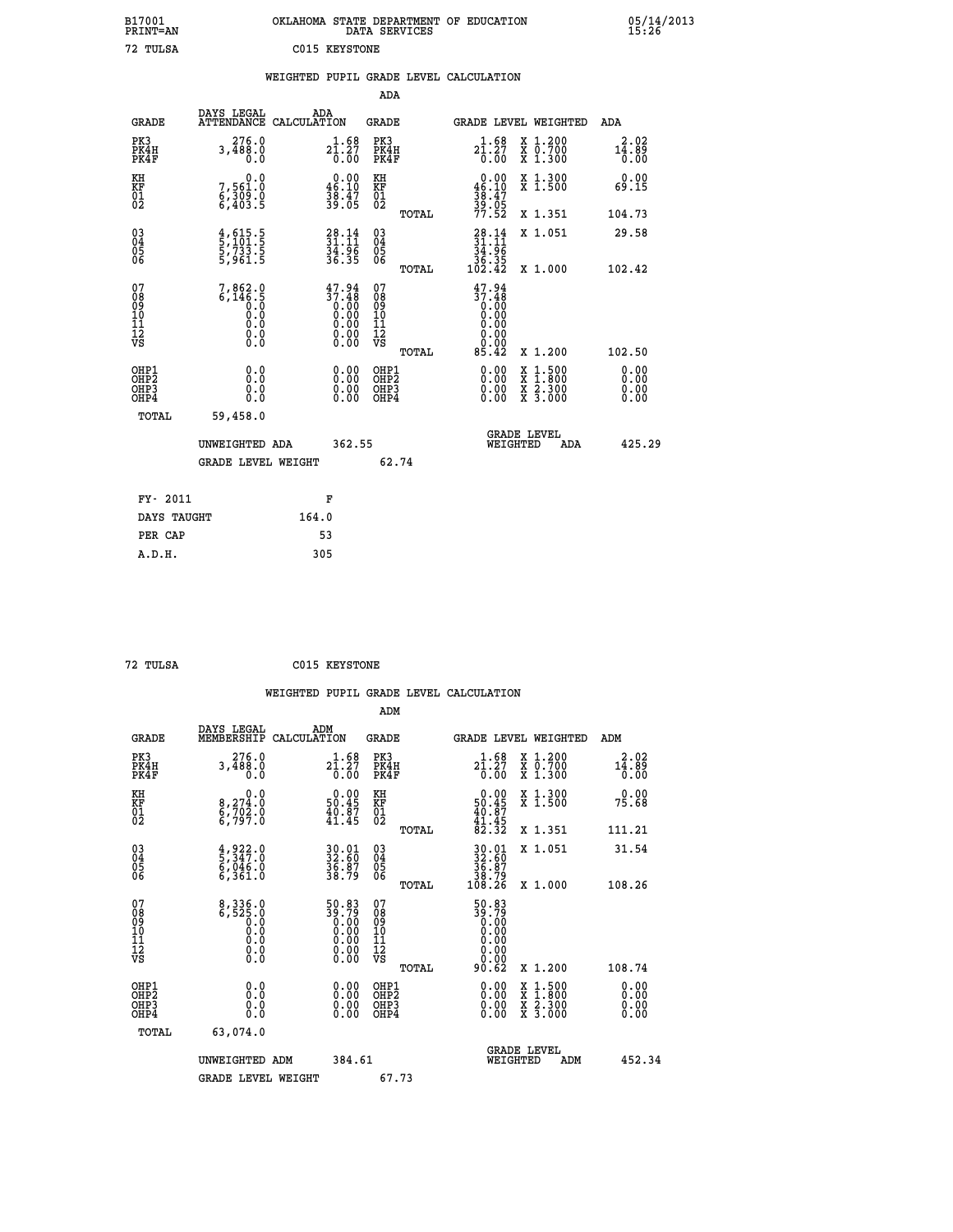|                                                                              |                                                                      |                    |                                                                                                                                            | ADA                                       |       |                                                                                 |                                          |                              |
|------------------------------------------------------------------------------|----------------------------------------------------------------------|--------------------|--------------------------------------------------------------------------------------------------------------------------------------------|-------------------------------------------|-------|---------------------------------------------------------------------------------|------------------------------------------|------------------------------|
| <b>GRADE</b>                                                                 | DAYS LEGAL<br><b>ATTENDANCE</b>                                      | ADA<br>CALCULATION |                                                                                                                                            | <b>GRADE</b>                              |       |                                                                                 | <b>GRADE LEVEL WEIGHTED</b>              | ADA                          |
| PK3<br>PK4H<br>PK4F                                                          | 0.0<br>0.0<br>0.0                                                    |                    | $\begin{smallmatrix} 0.00 \ 0.00 \ 0.00 \end{smallmatrix}$                                                                                 | PK3<br>PK4H<br>PK4F                       |       | $\begin{smallmatrix} 0.00 \\ 0.00 \\ 0.00 \end{smallmatrix}$                    | X 1.200<br>X 0.700<br>X 1.300            | 0.00<br>0.00<br>0.00         |
| KH<br>KF<br>01<br>02                                                         | 0.0<br>0.0<br>$\S.$                                                  |                    | 0.0000<br>$\begin{smallmatrix} 0.00 \ 0.00 \end{smallmatrix}$                                                                              | KH<br>KF<br>01<br>02                      |       | 0.00                                                                            | X 1.300<br>X 1.500                       | 0.00<br>0.00                 |
|                                                                              |                                                                      |                    |                                                                                                                                            |                                           | TOTAL |                                                                                 | X 1.351                                  | 0.00                         |
| $\begin{smallmatrix} 03 \\[-4pt] 04 \end{smallmatrix}$<br>05<br>06           | 0.0<br>0.000                                                         |                    | 0.00<br>$\begin{smallmatrix} 0.00 \ 0.00 \end{smallmatrix}$                                                                                | $\substack{03 \\ 04}$<br>05<br>06         | TOTAL | 0.00<br>0.00<br>0.00<br>0.00                                                    | X 1.051<br>X 1.000                       | 0.00<br>0.00                 |
| 07<br>08901112<br>1112<br>VS                                                 | 0.0<br>0.0<br>$11, 700.5$<br>$13, 514.0$<br>$9, 511.0$<br>$8, 885.5$ |                    | $\begin{smallmatrix} &0.00\\[-1.2mm] 0.00\\[-1.2mm] 67.63\\[-1.2mm] 78.12\\[-1.2mm] 54.98\\[-1.3mm] 51.36\\[-1.3mm] 0.00\end{smallmatrix}$ | 07<br>08901112<br>1112<br>VS              |       | 0.00<br>0.00<br>$\begin{array}{c} 67.63 \\ 78.12 \\ 54.98 \\ 51.38 \end{array}$ |                                          |                              |
|                                                                              |                                                                      |                    |                                                                                                                                            |                                           | TOTAL | $\overline{0}$ .00<br>252.09                                                    | X 1.200                                  | 302.51                       |
| OHP1<br>OH <sub>P</sub> <sub>2</sub><br>OH <sub>P3</sub><br>OH <sub>P4</sub> | 0.0<br>0.0<br>0.0                                                    |                    | $\begin{smallmatrix} 0.00 \ 0.00 \ 0.00 \ 0.00 \end{smallmatrix}$                                                                          | OHP1<br>OH <sub>P</sub> 2<br>OHP3<br>OHP4 |       | 0.00<br>0.00<br>0.00                                                            | X 1:500<br>X 1:800<br>X 2:300<br>X 3:000 | 0.00<br>0.00<br>0.00<br>0.00 |
| TOTAL                                                                        | 43,611.0                                                             |                    |                                                                                                                                            |                                           |       |                                                                                 |                                          |                              |
|                                                                              | UNWEIGHTED ADA                                                       |                    | 252.09                                                                                                                                     |                                           |       |                                                                                 | GRADE LEVEL<br>WEIGHTED<br>ADA           | 302.51                       |
|                                                                              | <b>GRADE LEVEL WEIGHT</b>                                            |                    |                                                                                                                                            |                                           | 50.42 |                                                                                 |                                          |                              |
| FY- 2011                                                                     |                                                                      | F                  |                                                                                                                                            |                                           |       |                                                                                 |                                          |                              |
| DAYS TAUGHT                                                                  |                                                                      | 173.0              |                                                                                                                                            |                                           |       |                                                                                 |                                          |                              |
| PER CAP                                                                      |                                                                      | 0                  |                                                                                                                                            |                                           |       |                                                                                 |                                          |                              |

 **72 TULSA E004 TULSA CHARTER: SCHL ARTS/SCI.**

|                                    |                                                                                                        |                                                                   | ADM                                                |                                                                                                                           |                                          |                      |
|------------------------------------|--------------------------------------------------------------------------------------------------------|-------------------------------------------------------------------|----------------------------------------------------|---------------------------------------------------------------------------------------------------------------------------|------------------------------------------|----------------------|
| <b>GRADE</b>                       | DAYS LEGAL<br>MEMBERSHIP                                                                               | ADM<br>CALCULATION                                                | <b>GRADE</b>                                       | GRADE LEVEL WEIGHTED                                                                                                      |                                          | ADM                  |
| PK3<br>PK4H<br>PK4F                | 0.0<br>0.0<br>0.0                                                                                      | $\begin{smallmatrix} 0.00 \ 0.00 \ 0.00 \end{smallmatrix}$        | PK3<br>PK4H<br>PK4F                                | $\begin{smallmatrix} 0.00 \\ 0.00 \\ 0.00 \end{smallmatrix}$                                                              | X 1.200<br>X 0.700<br>X 1.300            | 0.00<br>0.00<br>0.00 |
| KH<br>KF<br>01<br>02               | 0.0<br>$\begin{smallmatrix} 0.0 & 0 \ 0.0 & 0 \ 0.0 & 0 \end{smallmatrix}$                             | $\begin{smallmatrix} 0.00 \ 0.00 \ 0.00 \ 0.00 \end{smallmatrix}$ | KH<br>KF<br>01<br>02                               | $\begin{smallmatrix} 0.00 \ 0.00 \ 0.00 \ 0.00 \ 0.00 \ 0.00 \end{smallmatrix}$                                           | X 1.300<br>X 1.500                       | 0.00<br>0.00         |
|                                    |                                                                                                        |                                                                   | TOTAL                                              |                                                                                                                           | X 1.351                                  | 0.00                 |
| 03<br>04<br>05<br>06               |                                                                                                        | $\begin{smallmatrix} 0.00 \ 0.00 \ 0.00 \ 0.00 \end{smallmatrix}$ | $\begin{matrix} 03 \\ 04 \\ 05 \\ 06 \end{matrix}$ | $0.00$<br>$0.00$<br>0.00                                                                                                  | X 1.051                                  | 0.00                 |
|                                    |                                                                                                        |                                                                   | TOTAL                                              | 0.00                                                                                                                      | X 1.000                                  | 0.00                 |
| 07<br>08<br>09<br>101<br>112<br>VS | 0.0<br>$\begin{smallmatrix} & & & 0.10\ 12,218.0\ 14,370.0\ 10,156.0\ 9,544.0\ 0.0\ \end{smallmatrix}$ | $0.00\n70.62\n83.06\n83.71\n58.71\n55.17\n0.00$                   | 07<br>08<br>09<br>11<br>11<br>12<br>VS             | $\begin{smallmatrix} &0.00\\ &0.00\\ &70.62\\ 70.62\\ &83.06\\ &58.71\\ &55.17\\ &55.17\\ 0.00\\ 267.56\end{smallmatrix}$ |                                          |                      |
|                                    |                                                                                                        |                                                                   | TOTAL                                              |                                                                                                                           | X 1.200                                  | 321.07               |
| OHP1<br>OHP2<br>OHP3<br>OHP4       | 0.0<br>0.000                                                                                           |                                                                   | OHP1<br>OHP2<br>OHP <sub>3</sub>                   | $0.00$<br>$0.00$<br>0.00                                                                                                  | X 1:500<br>X 1:800<br>X 2:300<br>X 3:000 | 0.00<br>0.00<br>0.00 |
| TOTAL                              | 46,288.0                                                                                               |                                                                   |                                                    |                                                                                                                           |                                          |                      |
|                                    | UNWEIGHTED ADM                                                                                         | 267.56                                                            |                                                    | WEIGHTED                                                                                                                  | <b>GRADE LEVEL</b><br>ADM                | 321.07               |
|                                    | <b>GRADE LEVEL WEIGHT</b>                                                                              |                                                                   | 53.51                                              |                                                                                                                           |                                          |                      |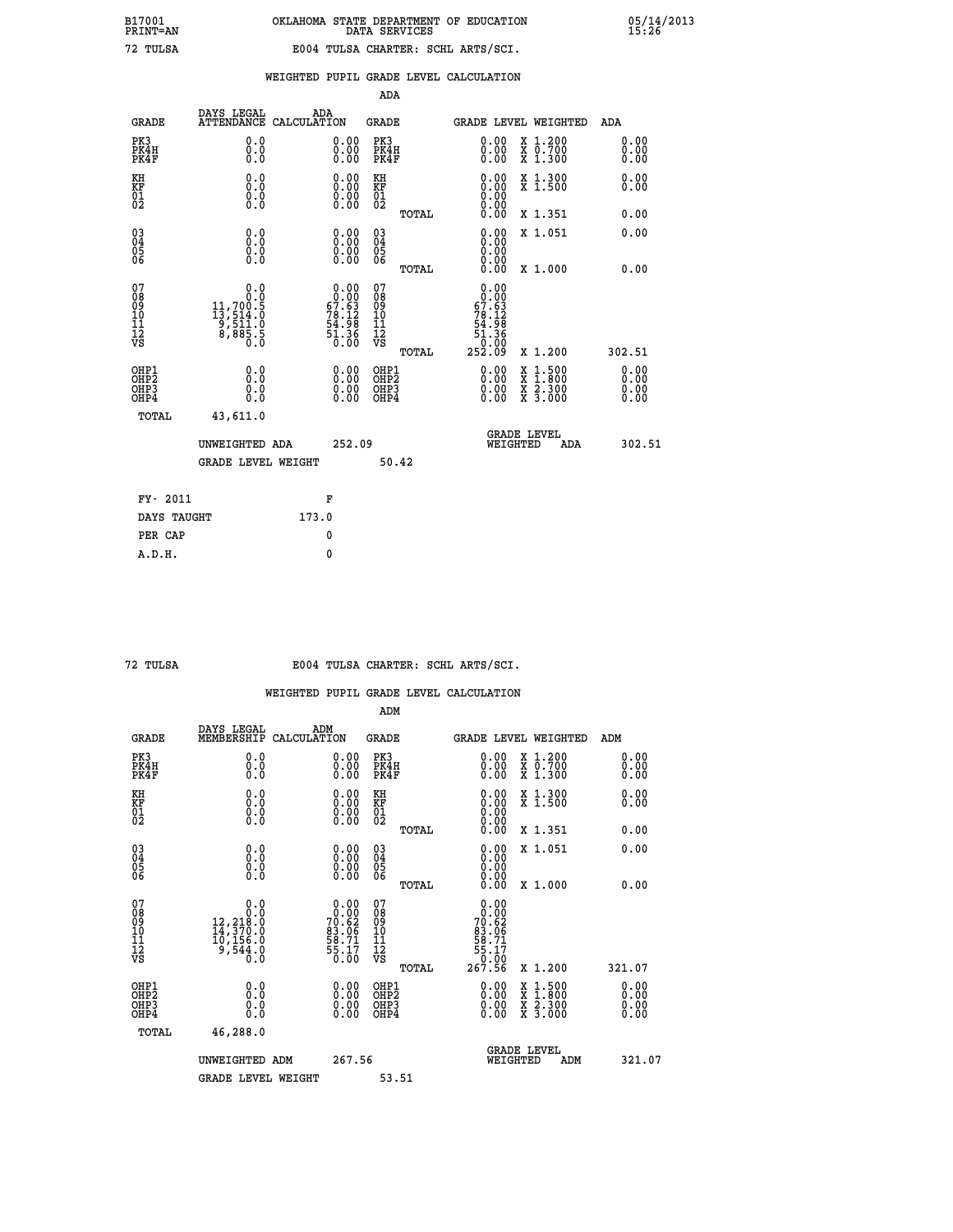# **B17001 OKLAHOMA STATE DEPARTMENT OF EDUCATION 05/14/2013 PRINT=AN DATA SERVICES 15:26 72 TULSA G001 DEBORAH BROWN (CHARTER)**

|                                                                    |                                                                               |                    |                                                                                                                                                | ADA                                       |       |                                                  |                                          |                              |
|--------------------------------------------------------------------|-------------------------------------------------------------------------------|--------------------|------------------------------------------------------------------------------------------------------------------------------------------------|-------------------------------------------|-------|--------------------------------------------------|------------------------------------------|------------------------------|
| <b>GRADE</b>                                                       | DAYS LEGAL<br><b>ATTENDANCE</b>                                               | ADA<br>CALCULATION |                                                                                                                                                | <b>GRADE</b>                              |       | <b>GRADE LEVEL WEIGHTED</b>                      |                                          | ADA                          |
| PK3<br>PK4H<br>PK4F                                                | 0.0<br>0.0<br>0.0                                                             |                    | $\begin{smallmatrix} 0.00 \ 0.00 \ 0.00 \end{smallmatrix}$                                                                                     | PK3<br>PK4H<br>PK4F                       |       | 0.00<br>0.00                                     | X 1.200<br>X 0.700<br>X 1.300            | 0.00<br>0.00<br>0.00         |
| KH<br><b>KF</b><br>01<br>02                                        | 0.0<br>$\frac{6}{7}, \frac{841}{185}$ .0<br>8,935.5                           |                    | $0.00$<br>40.01<br>$\frac{42.02}{52.25}$                                                                                                       | KH<br>KF<br>01<br>02                      |       | 0.00<br>$40.01$<br>$42.02$<br>$52.25$<br>$94.27$ | X 1.300<br>X 1.500                       | 0.00<br>60.02                |
|                                                                    |                                                                               |                    |                                                                                                                                                |                                           | TOTAL |                                                  | X 1.351                                  | 127.36                       |
| $\begin{smallmatrix} 03 \\[-4pt] 04 \end{smallmatrix}$<br>05<br>06 | 3,964.5<br>4,217.5<br>2,155.5<br>0.0                                          |                    | $\begin{smallmatrix} 23\cdot 18\\ 24\cdot 66\\ 12\cdot 61\\ 0\cdot 00 \end{smallmatrix}$                                                       | $\substack{03 \\ 04}$<br>Ŏ5<br>06         |       | $23.18$<br>$24.66$<br>$12.61$<br>0.00<br>37.27   | X 1.051                                  | 24.36                        |
| 07                                                                 | 0.0                                                                           |                    |                                                                                                                                                | 07                                        | TOTAL | 0.00                                             | X 1.000                                  | 37.27                        |
| 08901112<br>1112<br>VS                                             | $\begin{smallmatrix} 0.0 & 0 \ 0.0 & 0 \ 0.0 & 0 \ 0.0 & 0 \end{smallmatrix}$ |                    | $\begin{smallmatrix} 0.00 \ 0.00 \ 0.00 \ 0.00 \ 0.00 \end{smallmatrix}$<br>$\begin{smallmatrix} 0.00 & 0.00 \\ 0.00 & 0.00 \end{smallmatrix}$ | 08<br>09<br>11<br>11<br>12<br>VS          |       | 0.00<br>0.00<br>0.00<br>0.00<br>0.00             |                                          |                              |
|                                                                    |                                                                               |                    |                                                                                                                                                |                                           | TOTAL | 0.00                                             | X 1.200                                  | 0.00                         |
| OHP1<br>OH <sub>P</sub> 2<br>OH <sub>P3</sub><br>OH <sub>P4</sub>  | 0.0<br>0.0<br>0.0                                                             |                    | 0.00<br>$\begin{smallmatrix} 0.00 \ 0.00 \end{smallmatrix}$                                                                                    | OHP1<br>OH <sub>P</sub> 2<br>OHP3<br>OHP4 |       | 0.00<br>0.00<br>0.00                             | X 1:500<br>X 1:800<br>X 2:300<br>X 3:000 | 0.00<br>0.00<br>0.00<br>0.00 |
| TOTAL                                                              | 33,299.5                                                                      |                    |                                                                                                                                                |                                           |       |                                                  |                                          |                              |
|                                                                    | UNWEIGHTED ADA                                                                |                    | 194.73                                                                                                                                         |                                           |       |                                                  | GRADE LEVEL<br>WEIGHTED<br>ADA           | 249.01                       |
|                                                                    | <b>GRADE LEVEL WEIGHT</b>                                                     |                    |                                                                                                                                                | 54.28                                     |       |                                                  |                                          |                              |
| FY- 2011                                                           |                                                                               | F                  |                                                                                                                                                |                                           |       |                                                  |                                          |                              |
| DAYS TAUGHT                                                        |                                                                               | 171.0              |                                                                                                                                                |                                           |       |                                                  |                                          |                              |
| PER CAP                                                            |                                                                               | 0                  |                                                                                                                                                |                                           |       |                                                  |                                          |                              |

 **A.D.H. 0**

#### **72 TULSA G001 DEBORAH BROWN (CHARTER)**

|                                                    |                                                                                                   |                                                                                               | ADM                                                 |       |                                                              |                                          |                          |  |
|----------------------------------------------------|---------------------------------------------------------------------------------------------------|-----------------------------------------------------------------------------------------------|-----------------------------------------------------|-------|--------------------------------------------------------------|------------------------------------------|--------------------------|--|
| <b>GRADE</b>                                       | DAYS LEGAL<br>MEMBERSHIP                                                                          | ADM<br>CALCULATION                                                                            | <b>GRADE</b>                                        |       | GRADE LEVEL WEIGHTED                                         |                                          | ADM                      |  |
| PK3<br>PK4H<br>PK4F                                | 0.0<br>0.000                                                                                      | $\begin{smallmatrix} 0.00 \ 0.00 \ 0.00 \end{smallmatrix}$                                    | PK3<br>PK4H<br>PK4F                                 |       | $\begin{smallmatrix} 0.00 \\ 0.00 \\ 0.00 \end{smallmatrix}$ | X 1.200<br>X 0.700<br>X 1.300            | 0.00<br>0.00<br>0.00     |  |
| KH<br>KF<br>01<br>02                               | 0.0<br>7,068:0<br>7,435.0<br>9,321:0                                                              | $0.00$<br>41.33<br>$\frac{43.48}{54.51}$                                                      | KH<br>KF<br>01<br>02                                |       | $0.00$<br>$41.33$<br>$43.48$<br>$54.51$<br>$97.99$           | X 1.300<br>X 1.500                       | 0.00<br>62.00            |  |
|                                                    |                                                                                                   |                                                                                               |                                                     | TOTAL |                                                              | X 1.351                                  | 132.38                   |  |
| $\begin{matrix} 03 \\ 04 \\ 05 \\ 06 \end{matrix}$ | $4,957.0$<br>$4,359.0$<br>$2,223.0$<br>Ō.Ō                                                        | $23.73$<br>$25.49$<br>13.00<br>0.00                                                           | $\begin{array}{c} 03 \\ 04 \\ 05 \\ 06 \end{array}$ |       | $23.73$<br>$25.49$<br>$13.00$<br>$0.00$<br>$38.49$           | X 1.051                                  | 24.94                    |  |
|                                                    |                                                                                                   |                                                                                               |                                                     | TOTAL |                                                              | X 1.000                                  | 38.49                    |  |
| 07<br>08<br>09<br>101<br>11<br>12<br>VS            | $\begin{smallmatrix} 0.0 & 0 \ 0.0 & 0 \ 0.0 & 0 \ 0.0 & 0 \ 0.0 & 0 \ 0.0 & 0 \end{smallmatrix}$ | $\begin{smallmatrix} 0.00\ 0.00\ 0.00\ 0.00\ 0.00\ 0.00\ 0.00\ 0.00\ 0.00\ \end{smallmatrix}$ | 07<br>08<br>09<br>001<br>11<br>11<br>12<br>VS       |       | 0.00                                                         |                                          |                          |  |
|                                                    |                                                                                                   |                                                                                               |                                                     | TOTAL |                                                              | X 1.200                                  | 0.00                     |  |
| OHP1<br>OHP2<br>OHP3<br>OHP4                       | 0.0<br>$\begin{smallmatrix} 0.0 & 0 \ 0.0 & 0 \end{smallmatrix}$                                  | $0.00$<br>$0.00$<br>0.00                                                                      | OHP1<br>OHP2<br>OHP <sub>3</sub><br>OHP4            |       |                                                              | X 1:500<br>X 1:800<br>X 2:300<br>X 3:000 | $0.00$<br>$0.00$<br>0.00 |  |
| TOTAL                                              | 34,463.0                                                                                          |                                                                                               |                                                     |       |                                                              |                                          |                          |  |
|                                                    | UNWEIGHTED ADM                                                                                    | 201.54                                                                                        |                                                     |       | <b>GRADE LEVEL</b><br>WEIGHTED                               | ADM                                      | 257.81                   |  |
|                                                    | <b>GRADE LEVEL WEIGHT</b>                                                                         |                                                                                               |                                                     | 56.27 |                                                              |                                          |                          |  |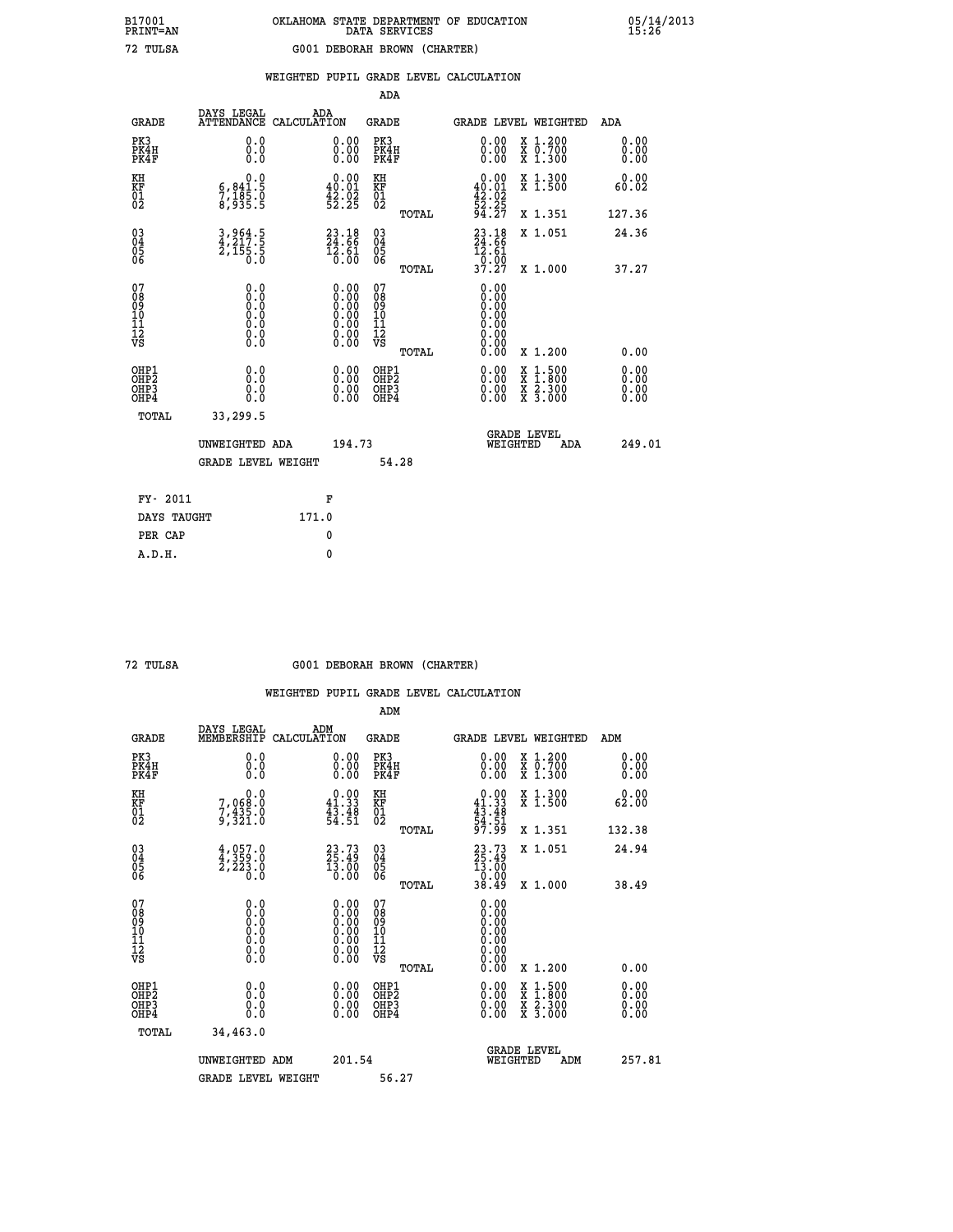|  |  | WEIGHTED PUPIL GRADE LEVEL CALCULATION |
|--|--|----------------------------------------|

|                                                                    |                                                                                                                                                                           |                    |                                                                           | ADA                                       |       |                                                                                                                   |                                          |                              |
|--------------------------------------------------------------------|---------------------------------------------------------------------------------------------------------------------------------------------------------------------------|--------------------|---------------------------------------------------------------------------|-------------------------------------------|-------|-------------------------------------------------------------------------------------------------------------------|------------------------------------------|------------------------------|
| <b>GRADE</b>                                                       | DAYS LEGAL<br><b>ATTENDANCE</b>                                                                                                                                           | ADA<br>CALCULATION |                                                                           | <b>GRADE</b>                              |       |                                                                                                                   | <b>GRADE LEVEL WEIGHTED</b>              | ADA                          |
| PK3<br>PK4H<br>PK4F                                                | 0.0<br>0.0<br>0.0                                                                                                                                                         |                    | $\begin{smallmatrix} 0.00 \ 0.00 \ 0.00 \end{smallmatrix}$                | PK3<br>PK4H<br>PK4F                       |       | 0.00<br>0.00                                                                                                      | X 1.200<br>X 0.700<br>X 1.300            | 0.00<br>0.00<br>0.00         |
| KH<br><b>KF</b><br>01<br>02                                        | 0.0<br>8,573.5<br>7,617.5<br>7,039.0                                                                                                                                      |                    | $\begin{smallmatrix} 0.00\\ 51.65\\ 45.89\\ 42.40 \end{smallmatrix}$      | KH<br>KF<br>01<br>02                      |       | $\begin{smallmatrix} 0.00\\ 51.65\\ 45.89\\ 42.40\\ 88.29 \end{smallmatrix}$                                      | X 1.300<br>X 1.500                       | 0.00<br>77.48                |
|                                                                    |                                                                                                                                                                           |                    |                                                                           |                                           | TOTAL |                                                                                                                   | X 1.351                                  | 119.28                       |
| $\begin{smallmatrix} 03 \\[-4pt] 04 \end{smallmatrix}$<br>05<br>06 | 7,554.9<br>6,761.0<br>24,344.0                                                                                                                                            |                    | $45.58$<br>$40.73$<br>$146.65$                                            | $\substack{03 \\ 04}$<br>05<br>06         | TOTAL | $45.51\n42.58\n40.73\n146.65\n229.96$                                                                             | X 1.051<br>X 1.000                       | 47.83<br>229.96              |
| 07<br>08<br>09<br>11<br>11<br>12<br>VS                             | $\begin{smallmatrix} 16\,, & 996\,, & 5\\ 12\,, & 755\,, & 5\\ 6\,, & 054\,, & 0\\ 7\,, & 757\,, & 5\\ 3\,, & 706\,, & 0\\ 3\,, & 184\,, & 0\\ 0\,. & 0\end{smallmatrix}$ |                    | $102.39$<br>$76.84$<br>$36.47$<br>$46.73$<br>$22.33$<br>$19.18$<br>$0.00$ | 07<br>08<br>09<br>11<br>11<br>12<br>VS    |       | $\begin{array}{r} 102\cdot 39\\ 76\cdot 84\\ 36\cdot 47\\ 46\cdot 73\\ 22\cdot 33\\ 19\cdot 10\\ 0\\ \end{array}$ |                                          |                              |
|                                                                    |                                                                                                                                                                           |                    |                                                                           |                                           | TOTAL | 303.94                                                                                                            | X 1.200                                  | 364.73                       |
| OHP1<br>OH <sub>P</sub> 2<br>OH <sub>P3</sub><br>OH <sub>P4</sub>  | 0.0<br>0.0<br>0.0                                                                                                                                                         |                    | 0.00<br>$\begin{smallmatrix} 0.00 \ 0.00 \end{smallmatrix}$               | OHP1<br>OH <sub>P</sub> 2<br>OHP3<br>OHP4 |       | 0.00<br>0.00<br>0.00                                                                                              | X 1:500<br>X 1:800<br>X 2:300<br>X 3:000 | 0.00<br>0.00<br>0.00<br>0.00 |
| TOTAL                                                              | 119,410.0                                                                                                                                                                 |                    |                                                                           |                                           |       |                                                                                                                   |                                          |                              |
|                                                                    | UNWEIGHTED ADA                                                                                                                                                            |                    | 719.35                                                                    |                                           |       |                                                                                                                   | GRADE LEVEL<br>WEIGHTED<br>ADA           | 839.28                       |
|                                                                    | <b>GRADE LEVEL WEIGHT</b>                                                                                                                                                 |                    |                                                                           | 119.93                                    |       |                                                                                                                   |                                          |                              |
| FY- 2011                                                           |                                                                                                                                                                           |                    | F                                                                         |                                           |       |                                                                                                                   |                                          |                              |
| DAYS TAUGHT                                                        |                                                                                                                                                                           | 166.0              |                                                                           |                                           |       |                                                                                                                   |                                          |                              |
| PER CAP                                                            |                                                                                                                                                                           |                    | 0                                                                         |                                           |       |                                                                                                                   |                                          |                              |

#### **72 TULSA G003 DISCOVERY SCHOOLS OF TULSA**

|                                                      |                                                                                                           |                                                                                     | ADM                                                 |       |                                                                                                                                           |                                          |                              |
|------------------------------------------------------|-----------------------------------------------------------------------------------------------------------|-------------------------------------------------------------------------------------|-----------------------------------------------------|-------|-------------------------------------------------------------------------------------------------------------------------------------------|------------------------------------------|------------------------------|
| <b>GRADE</b>                                         | DAYS LEGAL<br>MEMBERSHIP                                                                                  | ADM<br>CALCULATION                                                                  | <b>GRADE</b>                                        |       |                                                                                                                                           | GRADE LEVEL WEIGHTED                     | ADM                          |
| PK3<br>PK4H<br>PK4F                                  | 0.0<br>0.0<br>0.0                                                                                         | 0.00<br>$\begin{smallmatrix} 0.00 \ 0.00 \end{smallmatrix}$                         | PK3<br>PK4H<br>PK4F                                 |       | $\begin{smallmatrix} 0.00 \\ 0.00 \\ 0.00 \end{smallmatrix}$                                                                              | X 1.200<br>X 0.700<br>X 1.300            | 0.00<br>0.00<br>0.00         |
| KH<br>KF<br>01<br>02                                 | 0.0<br>9,074:0<br>8,033:0<br>7,214:0                                                                      | $\begin{smallmatrix} &0.00\ 54.66\ 48.39\ 43.46\ \end{smallmatrix}$                 | KH<br>KF<br>01<br>02                                |       | $\begin{smallmatrix} 0.00\\ 54.66\\ 48.39\\ 43.46\\ 91.85 \end{smallmatrix}$                                                              | X 1.300<br>X 1.500                       | 0.00<br>81.99                |
|                                                      |                                                                                                           |                                                                                     |                                                     | TOTAL |                                                                                                                                           | X 1.351                                  | 124.09                       |
| 03<br>04<br>05<br>06                                 | 7,937.0<br>7,381.0<br>7,124.0<br>25,415.0                                                                 | $47.81$<br>$44.46$<br>$\frac{1}{153.10}$                                            | $\begin{array}{c} 03 \\ 04 \\ 05 \\ 06 \end{array}$ |       | $\begin{smallmatrix} 47.81\\ 44.46\\ 42.92\\ 153.10\\ 240.48 \end{smallmatrix}$                                                           | X 1.051                                  | 50.25                        |
|                                                      |                                                                                                           |                                                                                     |                                                     | TOTAL |                                                                                                                                           | X 1.000                                  | 240.48                       |
| 07<br>08<br>09<br>101<br>112<br>VS                   | $\begin{smallmatrix} 17,737.0\\ 13,303.0\\ 6,392.0\\ 8,145.0\\ 3,815.0\\ 3,311.0\\ 0.0 \end{smallmatrix}$ | $106.85$<br>$80.14$<br>$38.51$<br>$39.07$<br>$49.07$<br>$22.985$<br>$19.95$<br>0.00 | 07<br>08<br>09<br>11<br>11<br>12<br>VS              | TOTAL | $\begin{array}{r} 106\cdot85\\ 80\cdot14\\ 38\cdot51\\ 39\cdot57\\ 42\cdot98\\ 22\cdot98\\ 19\cdot95\\ 0\cdot00\\ 317\cdot50 \end{array}$ | X 1.200                                  | 381.00                       |
| OHP1<br>OHP2<br>OH <sub>P3</sub><br>OH <sub>P4</sub> | 0.0<br>0.000                                                                                              | $0.00$<br>$0.00$<br>0.00                                                            | OHP1<br>OHP2<br>OHP <sub>3</sub>                    |       | $0.00$<br>$0.00$<br>0.00                                                                                                                  | X 1:500<br>X 1:800<br>X 2:300<br>X 3:000 | 0.00<br>0.00<br>0.00<br>0.00 |
| TOTAL                                                | 124,881.0                                                                                                 |                                                                                     |                                                     |       |                                                                                                                                           |                                          |                              |
|                                                      | UNWEIGHTED ADM                                                                                            | 752.30                                                                              |                                                     |       | WEIGHTED                                                                                                                                  | <b>GRADE LEVEL</b><br>ADM                | 877.81                       |
|                                                      | <b>GRADE LEVEL WEIGHT</b>                                                                                 |                                                                                     | 125.51                                              |       |                                                                                                                                           |                                          |                              |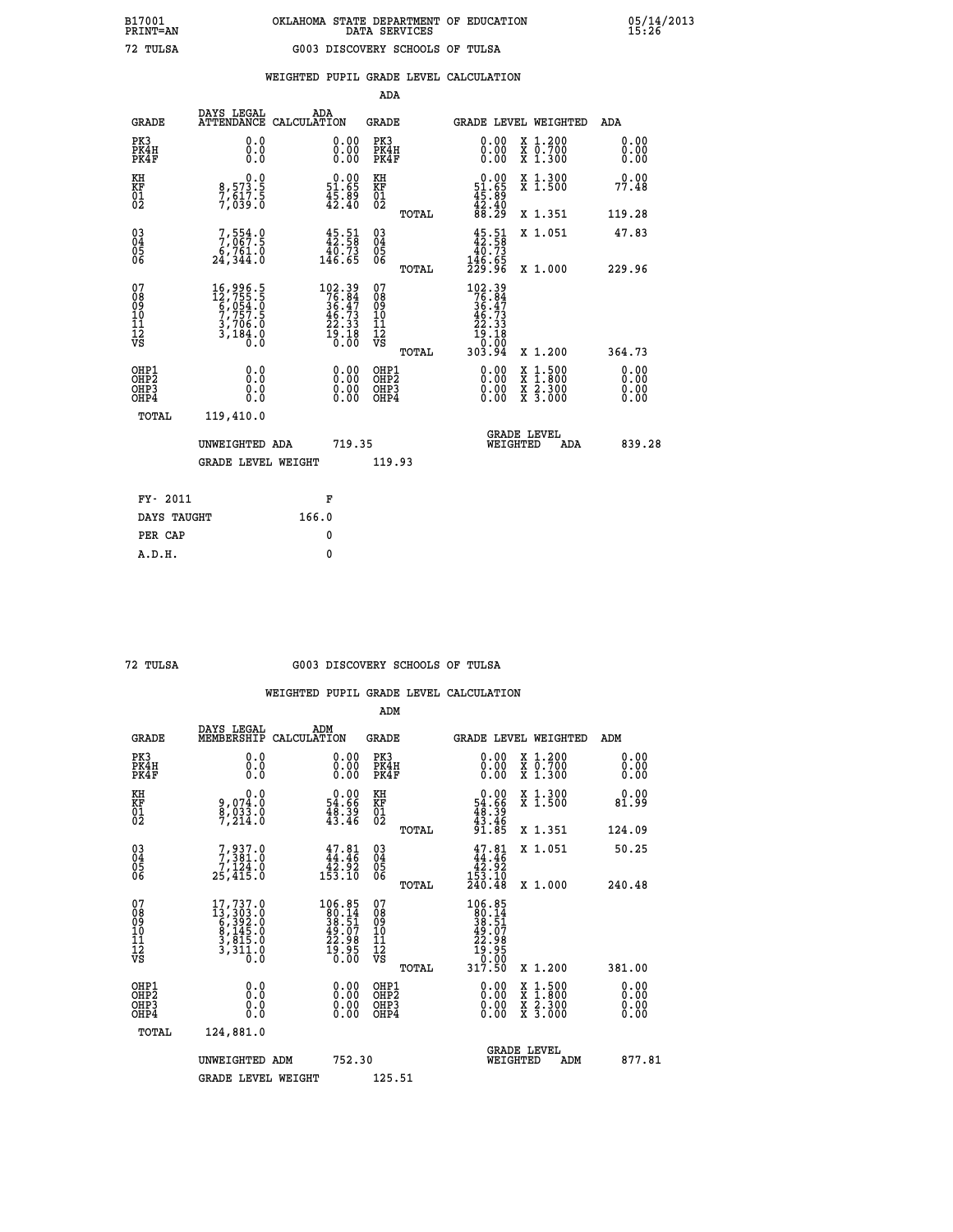|            | OKLAHOMA STATE DEPARTMENT OF EDUCATION<br>DATA SERVICES |  |
|------------|---------------------------------------------------------|--|
| T001 TULSA |                                                         |  |

|                                        |                                                                                                                                                                      |                                                                               | ADA                                      |                                                                                                                                        |                                                           |                                |
|----------------------------------------|----------------------------------------------------------------------------------------------------------------------------------------------------------------------|-------------------------------------------------------------------------------|------------------------------------------|----------------------------------------------------------------------------------------------------------------------------------------|-----------------------------------------------------------|--------------------------------|
| <b>GRADE</b>                           | DAYS LEGAL                                                                                                                                                           | ADA<br>ATTENDANCE CALCULATION                                                 | GRADE                                    | GRADE LEVEL WEIGHTED                                                                                                                   |                                                           | <b>ADA</b>                     |
| PK3<br>PK4H<br>PK4F                    | 24,673.5<br>0.0<br>470,201.0                                                                                                                                         | 144.91<br>0.00<br>2,757.12                                                    | PK3<br>PK4H<br>PK4F                      | 144.91<br>0.00<br>2,757.12                                                                                                             | X 1.200<br>X 0.700<br>X 1.300                             | 173.89<br>0.00<br>3,584.26     |
| KH<br><b>KF</b><br>01<br>02            | 0.0<br>608,100.5<br>$\frac{590}{549}, \frac{460}{534}.0$                                                                                                             | 0.00<br>3,565.26<br>$\frac{3}{2}, \frac{4}{2} \frac{5}{2} \cdot \frac{1}{10}$ | KH<br>KF<br>$\overline{01}$              | 0.00<br>3,565.26<br>3,461.18<br>3,222.10<br>6,683.28                                                                                   | X 1.300<br>$\bar{x}$ 1.500                                | 0.00<br>5,347.89               |
|                                        |                                                                                                                                                                      |                                                                               | TOTAL                                    |                                                                                                                                        | X 1.351                                                   | 9,029.11                       |
| $^{03}_{04}$<br>05<br>06               | 541,996.0<br>526,777.0<br>509,822.5<br>423,988.5                                                                                                                     | 3,178.40<br>3,088.47<br>2,989.65<br>2,494.11                                  | $\substack{03 \\ 04}$<br>0500            | 3,178.40<br>3,088.47<br>$\frac{2}{3}, \frac{9}{9}, \frac{8}{9}, \frac{1}{9}$<br>$\frac{2}{3}, \frac{4}{9}, \frac{4}{2}, \frac{11}{23}$ | X 1.051                                                   | 3,340.50                       |
|                                        |                                                                                                                                                                      |                                                                               | TOTAL                                    |                                                                                                                                        | X 1.000                                                   | 8,572.23                       |
| 07<br>08<br>09<br>11<br>11<br>12<br>VS | $\begin{smallmatrix} 414\,,\,500\,,\,5\\ 370\,,\,756\,,\,5\\ 444\,,\,642\,,\,0\\ 323\,,\,675\,,\,0\\ 275\,,\,846\,,\,5\\ 244\,,\,710\,,\,5\\ 0\,. \end{smallmatrix}$ | 2,438.24<br>2,180.94<br>2,615.54<br>1,903.97<br>1,622.63<br>1,439.48<br>0.00  | 07<br>089<br>101<br>111<br>VS<br>TOTAL   | 2,438.24<br>$2,180.94$<br>$2,615.54$<br>$1,903.97$<br>$1,622.63$<br>$1,439.48$<br>$0.00$<br>12,200.80                                  | X 1.200                                                   | 14,640.96                      |
| OHP1<br>OHP2<br>OHP3<br>OHP4           | 56,250.0<br>0.0<br>0.0<br>0.0                                                                                                                                        | 330.88<br>0.00<br>0.00<br>0.00                                                | OHP1<br>OHP <sub>2</sub><br>OHP3<br>OHP4 | 330.88<br>0.00<br>0.00<br>0.00                                                                                                         | $\frac{x}{x}$ $\frac{1.500}{1.800}$<br>X 2.300<br>X 3.000 | 496.32<br>0.00<br>0.00<br>0.00 |
| TOTAL                                  | 6,375,934.0                                                                                                                                                          |                                                                               |                                          |                                                                                                                                        |                                                           |                                |
|                                        | UNWEIGHTED ADA                                                                                                                                                       | 37,432.88                                                                     |                                          | WEIGHTED                                                                                                                               | <b>GRADE LEVEL</b><br>ADA                                 | 45,185.16                      |
|                                        | <b>GRADE LEVEL WEIGHT</b>                                                                                                                                            |                                                                               | 7,752.28                                 |                                                                                                                                        |                                                           |                                |
|                                        | FY- 2011                                                                                                                                                             | F                                                                             |                                          |                                                                                                                                        |                                                           |                                |
|                                        | DAYS TAUGHT                                                                                                                                                          | 170.0                                                                         |                                          |                                                                                                                                        |                                                           |                                |

| 72 TULSA | I001 TULSA |
|----------|------------|
|          |            |

PER CAP 33  **A.D.H. 14,760**

 **B17001<br>PRINT=AN<br>72 TULSA** 

|                                                                  |                                                                                                                                                                                                                                                                                                                                                                         |                                                                                                 | ADM                                                |                                                                                                       |                                                                           |                                |
|------------------------------------------------------------------|-------------------------------------------------------------------------------------------------------------------------------------------------------------------------------------------------------------------------------------------------------------------------------------------------------------------------------------------------------------------------|-------------------------------------------------------------------------------------------------|----------------------------------------------------|-------------------------------------------------------------------------------------------------------|---------------------------------------------------------------------------|--------------------------------|
| <b>GRADE</b>                                                     | DAYS LEGAL<br>MEMBERSHIP                                                                                                                                                                                                                                                                                                                                                | ADM<br>CALCULATION                                                                              | GRADE                                              | GRADE LEVEL WEIGHTED                                                                                  |                                                                           | ADM                            |
| PK3<br>PK4H<br>PK4F                                              | 27,298.0<br>0.0<br>512,501.0                                                                                                                                                                                                                                                                                                                                            | 160.30<br>0.00<br>3,005.14                                                                      | PK3<br>PK4H<br>PK4F                                | 160.30<br>0.00<br>3,005.14                                                                            | $\begin{smallmatrix} x & 1.200 \\ x & 0.700 \end{smallmatrix}$<br>X 1.300 | 192.36<br>0.00<br>3,906.68     |
| KH<br>KF<br>01<br>02                                             | 0.0<br>654,776.0<br>$\frac{829}{581}, \frac{403}{277}.0$                                                                                                                                                                                                                                                                                                                | 0.00<br>3,838.91<br>3,689.42<br>3,408.21                                                        | KH<br>KF<br>01<br>02                               | 0.00<br>3,838.91<br>3,689.42<br>3,408.21<br>7,097.63                                                  | X 1.300<br>X 1.500                                                        | 0.00<br>5,758.37               |
|                                                                  |                                                                                                                                                                                                                                                                                                                                                                         |                                                                                                 | TOTAL                                              |                                                                                                       | X 1.351                                                                   | 9,588.90                       |
| $\begin{matrix} 03 \\ 04 \\ 05 \\ 06 \end{matrix}$               | 571,716.0<br>554,891.0<br>536,621.0<br>453,478.0                                                                                                                                                                                                                                                                                                                        | 3, 352.59<br>3, 253.20<br>3, 146.74<br>2, 667.58                                                | $\begin{matrix} 03 \\ 04 \\ 05 \\ 06 \end{matrix}$ | 3, 352.59<br>3, 253.20<br>3, 146.74<br>2, 667.58                                                      | X 1.051                                                                   | 3,523.57                       |
|                                                                  |                                                                                                                                                                                                                                                                                                                                                                         |                                                                                                 | TOTAL                                              | 9,067.52                                                                                              | X 1.000                                                                   | 9,067.52                       |
| 07<br>08<br>09<br>11<br>11<br>12<br>VS                           | 445,997.0<br>$\begin{smallmatrix} 4 & 0 & 1 \\ 4 & 0 & 1 \\ 5 & 15 \\ 3 & 70 \\ 3 & 70 \\ 3 & 12 \\ 3 & 12 \\ 9 & 3 & 3 \\ 1 & 2 \\ 9 & 3 & 3 \\ 1 & 2 \\ 1 & 3 & 3 \\ 2 & 3 & 3 \\ 3 & 1 & 0 \\ 3 & 3 & 3 \\ 4 & 5 & 3 & 0 \\ 5 & 6 & 3 & 3 \\ 6 & 7 & 8 & 3 \\ 7 & 8 & 3 & 3 \\ 8 & 9 & 3 & 3 \\ 9 & 9 & 9 & 3 \\ 1 & 9 & 9 & 3 \\ 1 & 9 & 9 & 3$<br>279,922.0<br>Ō.Ō | 2, 623.51<br>2, 362.35<br>3, 034.69<br>3, 034.69<br>2, 180.34<br>1, 840.19<br>1, 646.60<br>0.00 | 07<br>089<br>101<br>111<br>VS<br>TOTAL             | 2,623.51<br>2,362.35<br>3,034.69<br>3,034.69<br>2,180.34<br>1,840.19<br>1,646.60<br>0.00<br>13,687.68 | X 1.200                                                                   | 16,425.22                      |
| OHP1<br>OH <sub>P</sub> <sub>2</sub><br>OH <sub>P3</sub><br>OHP4 | 56,253.0<br>0.0<br>0.0<br>0.0                                                                                                                                                                                                                                                                                                                                           | 330.90<br>0.00<br>0.00<br>0.00                                                                  | OHP1<br>OH <sub>P</sub> 2<br>OHP3<br>OHP4          | 330.90<br>0.00<br>0.00<br>0.00                                                                        | X 1:500<br>X 1:800<br>X 2:300<br>X 3:000                                  | 496.35<br>0.00<br>0.00<br>0.00 |
| TOTAL                                                            | 6,905,119.0                                                                                                                                                                                                                                                                                                                                                             |                                                                                                 |                                                    |                                                                                                       |                                                                           |                                |
|                                                                  | UNWEIGHTED                                                                                                                                                                                                                                                                                                                                                              | 40,540.67<br>ADM                                                                                |                                                    | WEIGHTED                                                                                              | <b>GRADE LEVEL</b><br>ADM                                                 | 48,958.97                      |
|                                                                  | <b>GRADE LEVEL WEIGHT</b>                                                                                                                                                                                                                                                                                                                                               |                                                                                                 | 8,418.30                                           |                                                                                                       |                                                                           |                                |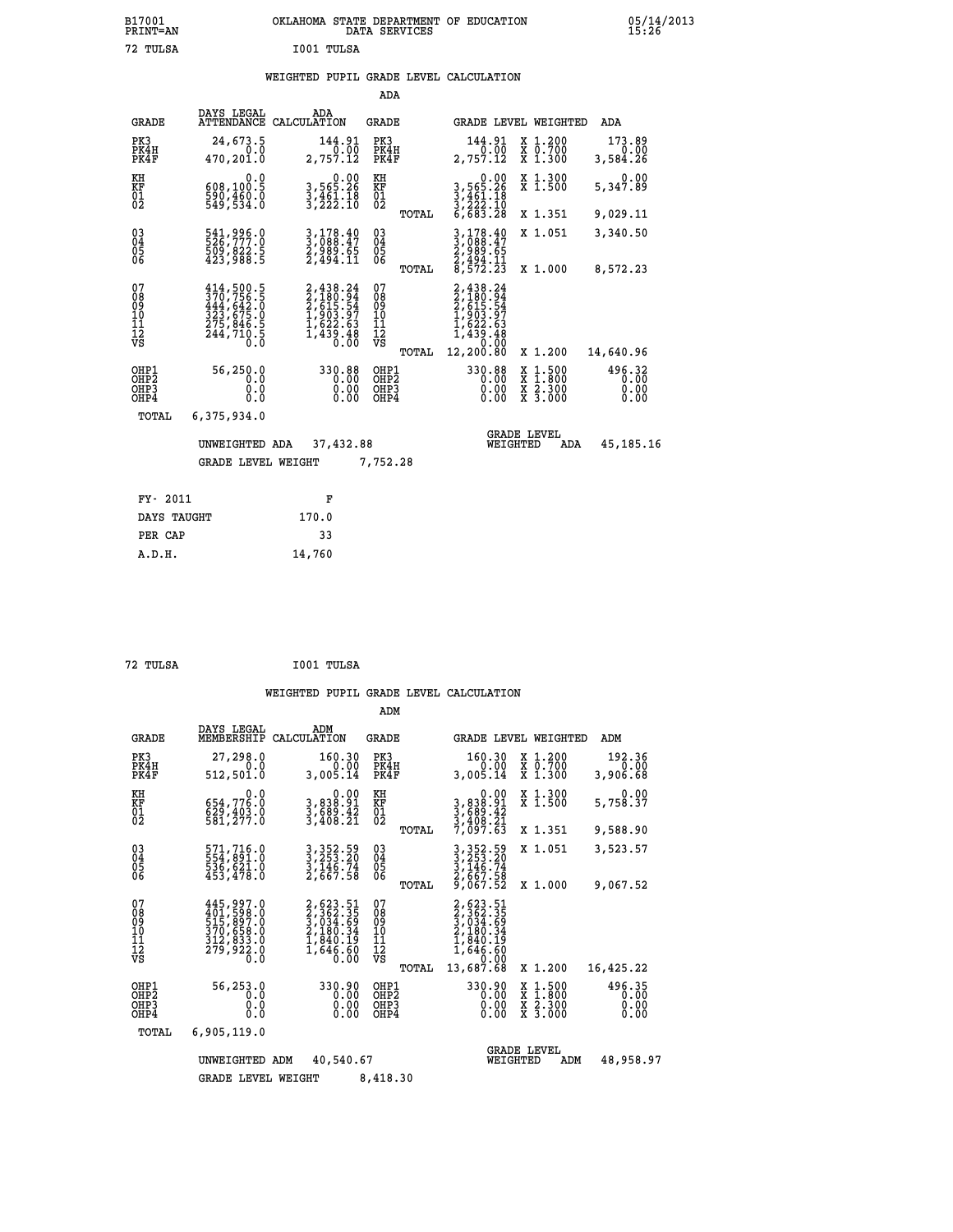|                          | OKLAHOMA STATE DEPARTMENT OF EDUCATION<br>DATA SERVICES |  |
|--------------------------|---------------------------------------------------------|--|
| <b>I002 SAND SPRINGS</b> |                                                         |  |

 **B17001 OKLAHOMA STATE DEPARTMENT OF EDUCATION 05/14/2013**

|  |  | WEIGHTED PUPIL GRADE LEVEL CALCULATION |
|--|--|----------------------------------------|
|  |  |                                        |

|                                        |                                              |                                                                                                                                              | ADA                                       |       |                                                                                                                                                                                                       |                                                                                                  |                               |
|----------------------------------------|----------------------------------------------|----------------------------------------------------------------------------------------------------------------------------------------------|-------------------------------------------|-------|-------------------------------------------------------------------------------------------------------------------------------------------------------------------------------------------------------|--------------------------------------------------------------------------------------------------|-------------------------------|
| <b>GRADE</b>                           | DAYS LEGAL                                   | ADA<br>ATTENDANCE CALCULATION                                                                                                                | <b>GRADE</b>                              |       |                                                                                                                                                                                                       | GRADE LEVEL WEIGHTED                                                                             | ADA                           |
| PK3<br>PK4H<br>PK4F                    | 1,292.0<br>0.0<br>36,900.0                   | 7.69<br>$\overset{0.00}{_{219.64}}$                                                                                                          | PK3<br>PK4H<br>PK4F                       |       | $\begin{smallmatrix}7.69\0.00\\219.64\end{smallmatrix}$                                                                                                                                               | X 1.200<br>X 0.700<br>X 1.300                                                                    | 9.23<br>0.00<br>285.53        |
| KH<br>KF<br>01<br>02                   | 0.0<br>54,492.5<br>50,688.5<br>56,578.5      | $324.36$<br>$301.72$<br>$336.78$                                                                                                             | KH<br>KF<br>01<br>02                      |       | $0.00$<br>$324.36$<br>$301.72$<br>$336.78$<br>$638.50$                                                                                                                                                | X 1.300<br>X 1.500                                                                               | 0.00<br>486.54                |
|                                        |                                              |                                                                                                                                              |                                           | TOTAL |                                                                                                                                                                                                       | X 1.351                                                                                          | 862.61                        |
| $^{03}_{04}$<br>Ŏ5<br>06               | 53,847.5<br>58,663.5<br>55,754.5<br>60,843.0 | 320.52<br>349.19<br>331.07<br>362.16                                                                                                         | $\substack{03 \\ 04}$<br>Ŏ5<br>06         |       | 320.52<br>349.19<br>$\frac{3\bar{3}1.\bar{8}7}{362.16}$<br>1,043.22                                                                                                                                   | X 1.051                                                                                          | 336.87                        |
|                                        |                                              |                                                                                                                                              |                                           | TOTAL |                                                                                                                                                                                                       | X 1.000                                                                                          | 1,043.22                      |
| 07<br>08<br>09<br>10<br>11<br>12<br>VS |                                              | $\begin{array}{r} 382\cdot 24\\ 329\cdot 73\\ 385\cdot 96\\ 378\cdot 90\\ 340\cdot 85\\ 340\cdot 85\\ 353\cdot 72\\ 0\cdot 00\\ \end{array}$ | 07<br>08<br>09<br>11<br>11<br>12<br>VS    |       | 382.24<br>$\begin{smallmatrix} 3 & 2 & 2 & 4 & 4 \\ 3 & 2 & 9 & 7 & 3 \\ 3 & 8 & 5 & 9 & 9 \\ 3 & 7 & 8 & 9 & 9 \\ 3 & 4 & 0 & 8 & 5 \\ 3 & 5 & 3 & 7 & 2 \\ 2 & 3 & 7 & 1 & 4 & 0 \end{smallmatrix}$ |                                                                                                  |                               |
|                                        |                                              |                                                                                                                                              |                                           | TOTAL |                                                                                                                                                                                                       | X 1.200                                                                                          | 2,605.68                      |
| OHP1<br>OHP2<br>OHP3<br>OHP4           | 10, 295.5<br>0.0<br>0.0                      | $\begin{smallmatrix} 61.28\\[-1.2mm] 0.00\\[-1.2mm] 0.00\\[-1.2mm] 0.00\end{smallmatrix}$                                                    | OHP1<br>OH <sub>P</sub> 2<br>OHP3<br>OHP4 |       | $\begin{smallmatrix} 61.28\\ 0.00\\ 0.00\\ 0.00\\ 0.00 \end{smallmatrix}$                                                                                                                             | $\begin{smallmatrix} x & 1 & 500 \\ x & 1 & 800 \\ x & 2 & 300 \\ x & 3 & 000 \end{smallmatrix}$ | 91.92<br>0.00<br>0.00<br>0.00 |
| <b>TOTAL</b>                           | 804,152.0                                    |                                                                                                                                              |                                           |       |                                                                                                                                                                                                       |                                                                                                  |                               |
|                                        | UNWEIGHTED ADA                               | 4,786.61                                                                                                                                     |                                           |       |                                                                                                                                                                                                       | <b>GRADE LEVEL</b><br>WEIGHTED<br>ADA                                                            | 5,721.60                      |
|                                        | <b>GRADE LEVEL WEIGHT</b>                    |                                                                                                                                              | 934.99                                    |       |                                                                                                                                                                                                       |                                                                                                  |                               |
|                                        |                                              |                                                                                                                                              |                                           |       |                                                                                                                                                                                                       |                                                                                                  |                               |
| FY- 2011                               |                                              | F                                                                                                                                            |                                           |       |                                                                                                                                                                                                       |                                                                                                  |                               |
| DAYS TAUGHT                            |                                              | 168.0                                                                                                                                        |                                           |       |                                                                                                                                                                                                       |                                                                                                  |                               |
| PER CAP                                |                                              | 33                                                                                                                                           |                                           |       |                                                                                                                                                                                                       |                                                                                                  |                               |

 **A.D.H. 3,666**

 **B17001<br>PRINT=AN<br>72 TULSA** 

 **72 TULSA I002 SAND SPRINGS**

|                                                       |                                                                                                 |                                                                                                                                      | ADM                                    |       |                                                                                        |          |                                          |                               |  |
|-------------------------------------------------------|-------------------------------------------------------------------------------------------------|--------------------------------------------------------------------------------------------------------------------------------------|----------------------------------------|-------|----------------------------------------------------------------------------------------|----------|------------------------------------------|-------------------------------|--|
| <b>GRADE</b>                                          | DAYS LEGAL<br>MEMBERSHIP                                                                        | ADM<br>CALCULATION                                                                                                                   | <b>GRADE</b>                           |       |                                                                                        |          | <b>GRADE LEVEL WEIGHTED</b>              | ADM                           |  |
| PK3<br>PK4H<br>PK4F                                   | 1,346.0<br>0.0<br>39,917.0                                                                      | 8.01<br>0.00<br>237.60                                                                                                               | PK3<br>PK4H<br>PK4F                    |       | $\begin{smallmatrix}8.01\0.00\\0.00\\237.60\end{smallmatrix}$                          |          | X 1.200<br>X 0.700<br>X 1.300            | 9.61<br>0.00<br>308.88        |  |
| KH<br>KF<br>01<br>02                                  | 0.0<br>58,284.0<br>53,698.0<br>59,606.0                                                         | 0.00<br>346.93<br>319.63<br>354.80                                                                                                   | KH<br>KF<br>01<br>02                   |       | 0.00<br>346:93<br>319:63<br>354:80<br>674.43                                           |          | X 1.300<br>X 1.500                       | 0.00<br>520.40                |  |
|                                                       |                                                                                                 |                                                                                                                                      |                                        | TOTAL |                                                                                        |          | X 1.351                                  | 911.15                        |  |
| 03<br>04<br>05<br>06                                  | 56,640.0<br>61,517.0<br>58,511.0<br>64,022.0                                                    | $337.14$<br>$366.17$<br>$348.28$<br>381.08                                                                                           | $^{03}_{04}$<br>05<br>06               |       | 337.14<br>366.17<br>348.28<br>381.08                                                   |          | X 1.051                                  | 354.33                        |  |
|                                                       |                                                                                                 |                                                                                                                                      |                                        | TOTAL | 1,095.53                                                                               |          | X 1.000                                  | 1,095.53                      |  |
| 07<br>08<br>09<br>11<br>11<br>12<br>VS                | $68, 415.0$<br>$59, 429.0$<br>$69, 545.0$<br>$69, 355.0$<br>$61, 885.0$<br>$64, 440.0$<br>$0.0$ | $\begin{smallmatrix} 4 & 07 & 23\\ 3 & 53 & 74\\ 4 & 13 & 96\\ 4 & 12 & 83\\ 3 & 68 & 36\\ 3 & 83 & 57\\ 0 & 0 & 0\end{smallmatrix}$ | 07<br>08<br>09<br>11<br>11<br>12<br>VS | TOTAL | 407.23<br>$353.74$<br>$413.96$<br>$412.83$<br>$368.36$<br>$383.57$<br>0.00<br>2,339.69 |          | X 1.200                                  | 2,807.63                      |  |
| OHP1<br>OH <sub>P</sub> 2<br>OH <sub>P3</sub><br>OHP4 | 10,575.0<br>0.0<br>0.000                                                                        | 62.95<br>$\overline{0.00}$<br>0.00                                                                                                   | OHP1<br>OHP2<br>OHP3<br>OHP4           |       | $62.95$<br>0.00<br>0.00                                                                |          | X 1:500<br>X 1:800<br>X 2:300<br>X 3:000 | 94.43<br>0.00<br>0.00<br>0.00 |  |
| TOTAL                                                 | 857,185.0                                                                                       |                                                                                                                                      |                                        |       |                                                                                        |          |                                          |                               |  |
|                                                       | UNWEIGHTED                                                                                      | 5,102.28<br>ADM                                                                                                                      |                                        |       |                                                                                        | WEIGHTED | <b>GRADE LEVEL</b><br>ADM                | 6,101.96                      |  |
|                                                       | <b>GRADE LEVEL WEIGHT</b>                                                                       |                                                                                                                                      | 999.68                                 |       |                                                                                        |          |                                          |                               |  |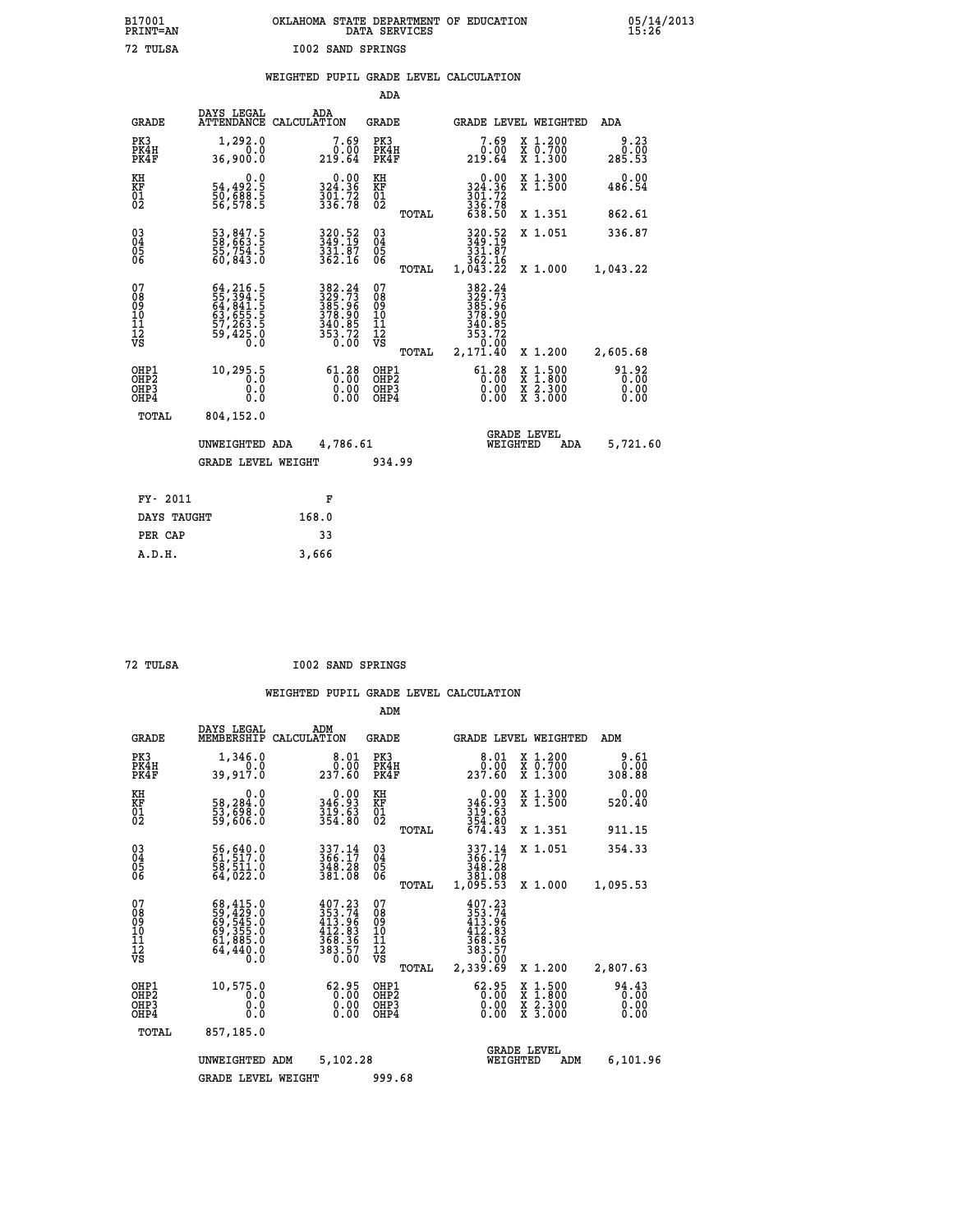## **B17001 OKLAHOMA STATE DEPARTMENT OF EDUCATION 05/14/2013 PRINT=AN DATA SERVICES 15:26 72 TULSA I003 BROKEN ARROW**

### **WEIGHTED PUPIL GRADE LEVEL CALCULATION**

|                                                    |                                                                                       |                                                                                                                | ADA                                       |       |                                                                                                                                |        |                                          |                               |
|----------------------------------------------------|---------------------------------------------------------------------------------------|----------------------------------------------------------------------------------------------------------------|-------------------------------------------|-------|--------------------------------------------------------------------------------------------------------------------------------|--------|------------------------------------------|-------------------------------|
| <b>GRADE</b>                                       | DAYS LEGAL<br>ATTENDANCE                                                              | ADA<br>CALCULATION                                                                                             | GRADE                                     |       |                                                                                                                                |        | GRADE LEVEL WEIGHTED                     | ADA                           |
| PK3<br>PK4H<br>PK4F                                | 11,978.5<br>92,842.0<br>0.0                                                           | 69.64<br>539.78<br>0.00                                                                                        | PK3<br>PK4H<br>PK4F                       |       | 69.64<br>539.78<br>0.00                                                                                                        |        | X 1.200<br>X 0.700<br>X 1.300            | 83.57<br>377.85<br>0.00       |
| KH<br><b>KF</b><br>01<br>02                        | 0.0<br>214,768.5<br>215,906.0<br>213,420.5                                            | 1,248.65<br>$\frac{1}{2}\frac{2}{2}\frac{5}{2}\frac{5}{2}\cdot\frac{7}{2}\frac{3}{2}\$                         | KH<br>KF<br>01<br>02                      |       | 0.00<br>1,248.65<br>1,255.73<br>1,240.86<br>2,496.59                                                                           |        | X 1.300<br>$\bar{x}$ 1.500               | 0.00<br>1,872.98              |
|                                                    |                                                                                       |                                                                                                                |                                           | TOTAL |                                                                                                                                |        | X 1.351                                  | 3,372.89                      |
| $\begin{matrix} 03 \\ 04 \\ 05 \\ 06 \end{matrix}$ | 206,593.0<br>204,263.0<br>209,701.5<br>208,987.0                                      | 1,201.12<br>1,187.62<br>$\frac{1}{2}$ , $\frac{2}{2}$ , $\frac{1}{2}$ , $\frac{1}{2}$                          | $\substack{03 \\ 04}$<br>0500             |       | $1, 201.12$<br>$1, 187.62$<br>1,219.15<br>1,215.05<br>3,621.86                                                                 |        | X 1.051                                  | 1,262.38                      |
|                                                    |                                                                                       |                                                                                                                |                                           | TOTAL |                                                                                                                                |        | X 1.000                                  | 3,621.86                      |
| 07<br>08<br>09<br>11<br>11<br>12<br>VS             | 196, 206.5<br>194, 856.5<br>191, 542.5<br>198, 585.0<br>179,600:0<br>174,033.5<br>0.0 | $\begin{smallmatrix} 1,140.74\\ 1,132.89\\ 1,113.62\\ 1,154.57\\ 1,044.18\\ 1,011.82\\ 0.00 \end{smallmatrix}$ | 07<br>08<br>09<br>101<br>11<br>12<br>VS   |       | 1,140.74<br>$\begin{smallmatrix} 1,132.89\\ 1,113.62\\ 1,113.62\\ 1,154.57\\ 1,044.18\\ 1,011.82\\ 0&0.00\\ \end{smallmatrix}$ |        |                                          |                               |
|                                                    |                                                                                       |                                                                                                                |                                           | TOTAL | 6,597.82                                                                                                                       |        | X 1.200                                  | 7,917.38                      |
| OHP1<br>OHP2<br>OHP3<br>OHP4                       | 3,276.5<br>0.0<br>0.0                                                                 | 19.05<br>$0.00$<br>$0.00$                                                                                      | OHP1<br>OH <sub>P</sub> 2<br>OHP3<br>OHP4 |       | 19.05<br>0.00<br>0.00                                                                                                          | X<br>X | $1.500$<br>$1.800$<br>X 2.300<br>X 3.000 | 28.58<br>0.00<br>0.00<br>0.00 |
| TOTAL                                              | 2,716,648.5                                                                           |                                                                                                                |                                           |       |                                                                                                                                |        |                                          |                               |
|                                                    | UNWEIGHTED ADA                                                                        | 15,794.51                                                                                                      |                                           |       | WEIGHTED                                                                                                                       |        | <b>GRADE LEVEL</b><br>ADA                | 18,537.49                     |
|                                                    | <b>GRADE LEVEL WEIGHT</b>                                                             |                                                                                                                | 2,742.98                                  |       |                                                                                                                                |        |                                          |                               |
|                                                    |                                                                                       |                                                                                                                |                                           |       |                                                                                                                                |        |                                          |                               |
| FY- 2011                                           |                                                                                       | F                                                                                                              |                                           |       |                                                                                                                                |        |                                          |                               |
| DAYS TAUGHT                                        |                                                                                       | 172.0                                                                                                          |                                           |       |                                                                                                                                |        |                                          |                               |

| пп |
|----|
|    |

 **PER CAP 33 A.D.H. 10,063**

 **72 TULSA I003 BROKEN ARROW**

|                                                    |                                                                                        |                                                                                          | ADM                                             |                                                                                                         |                                                                                                  |                               |
|----------------------------------------------------|----------------------------------------------------------------------------------------|------------------------------------------------------------------------------------------|-------------------------------------------------|---------------------------------------------------------------------------------------------------------|--------------------------------------------------------------------------------------------------|-------------------------------|
| <b>GRADE</b>                                       | DAYS LEGAL<br>MEMBERSHIP                                                               | ADM<br>CALCULATION                                                                       | <b>GRADE</b>                                    | <b>GRADE LEVEL WEIGHTED</b>                                                                             |                                                                                                  | ADM                           |
| PK3<br>PK4H<br>PK4F                                | 12,620.0<br>99,022.0<br>0.0                                                            | 73.37<br>575.71<br>0.00                                                                  | PK3<br>PK4H<br>PK4F                             | 73.37<br>575.71<br>0.00                                                                                 | X 1.200<br>X 0.700<br>X 1.300                                                                    | 88.04<br>403.00<br>0.00       |
| KH<br>KF<br>01<br>02                               | 0.0<br>227, 253.0<br>227,274.0<br>224,405.0                                            | $\begin{smallmatrix}&&&0.00\\1,321.24\\1,321.36\\1,304.88\end{smallmatrix}$              | KH<br>KF<br>01<br>02                            | $\begin{smallmatrix}&&0.00\\1,321.24\\1,321.36\\1,304.36\\2,626.04\end{smallmatrix}$                    | X 1.300<br>X 1.500                                                                               | 0.00<br>1,981.86              |
|                                                    |                                                                                        |                                                                                          | TOTAL                                           |                                                                                                         | X 1.351                                                                                          | 3,547.78                      |
| $\begin{matrix} 03 \\ 04 \\ 05 \\ 06 \end{matrix}$ | 216,409.0<br>213,906.0<br>219,964.0<br>219,589.0                                       | 1,258.19<br>1,243.69<br>1,278.86<br>1,276.67                                             | $\substack{03 \\ 04}$<br>05                     | 1,258.19<br>1,243.69<br>1,278.86<br>1,276.67                                                            | X 1.051                                                                                          | 1,322.36                      |
|                                                    |                                                                                        |                                                                                          | TOTAL                                           | 3,799.22                                                                                                | X 1.000                                                                                          | 3,799.22                      |
| 07<br>08<br>09<br>11<br>11<br>12<br>VS             | 206, 235.0<br>205, 031.0<br>203, 590.0<br>212, 221.0<br>190, 669.0<br>186,459.0<br>0.0 | $1, 199.04$<br>$1, 192.04$<br>$1, 183.66$<br>$1, 233.95$<br>1,108.54<br>ī,ōš4:ŏ7<br>Ō.OO | 07<br>08<br>09<br>11<br>11<br>12<br>VS<br>TOTAL | $1, 199.04$<br>$1, 192.04$<br>$1, 183.66$<br>$1, 233.85$<br>$1, 209.54$<br>1,084.07<br>0.00<br>7,001.20 | X 1.200                                                                                          | 8,401.44                      |
| OHP1<br>OH <sub>P</sub> 2<br>OHP3<br>OHP4          | 3,522.0<br>0.0<br>0.0<br>Ŏ.Ŏ                                                           | 20.48<br>0.00<br>0.00<br>0.00                                                            | OHP1<br>OH <sub>P</sub> 2<br>OHP3<br>OHP4       | 20.48<br>0.00<br>0.00<br>0.00                                                                           | $\begin{smallmatrix} x & 1 & 500 \\ x & 1 & 800 \\ x & 2 & 300 \\ x & 3 & 000 \end{smallmatrix}$ | 30.72<br>0.00<br>0.00<br>0.00 |
| TOTAL                                              | 2,868,169.0                                                                            |                                                                                          |                                                 |                                                                                                         |                                                                                                  |                               |
|                                                    | UNWEIGHTED                                                                             | 16,675.45<br>ADM                                                                         |                                                 | WEIGHTED                                                                                                | <b>GRADE LEVEL</b><br>ADM                                                                        | 19,574.42                     |
|                                                    | <b>GRADE LEVEL WEIGHT</b>                                                              |                                                                                          | 2,898.97                                        |                                                                                                         |                                                                                                  |                               |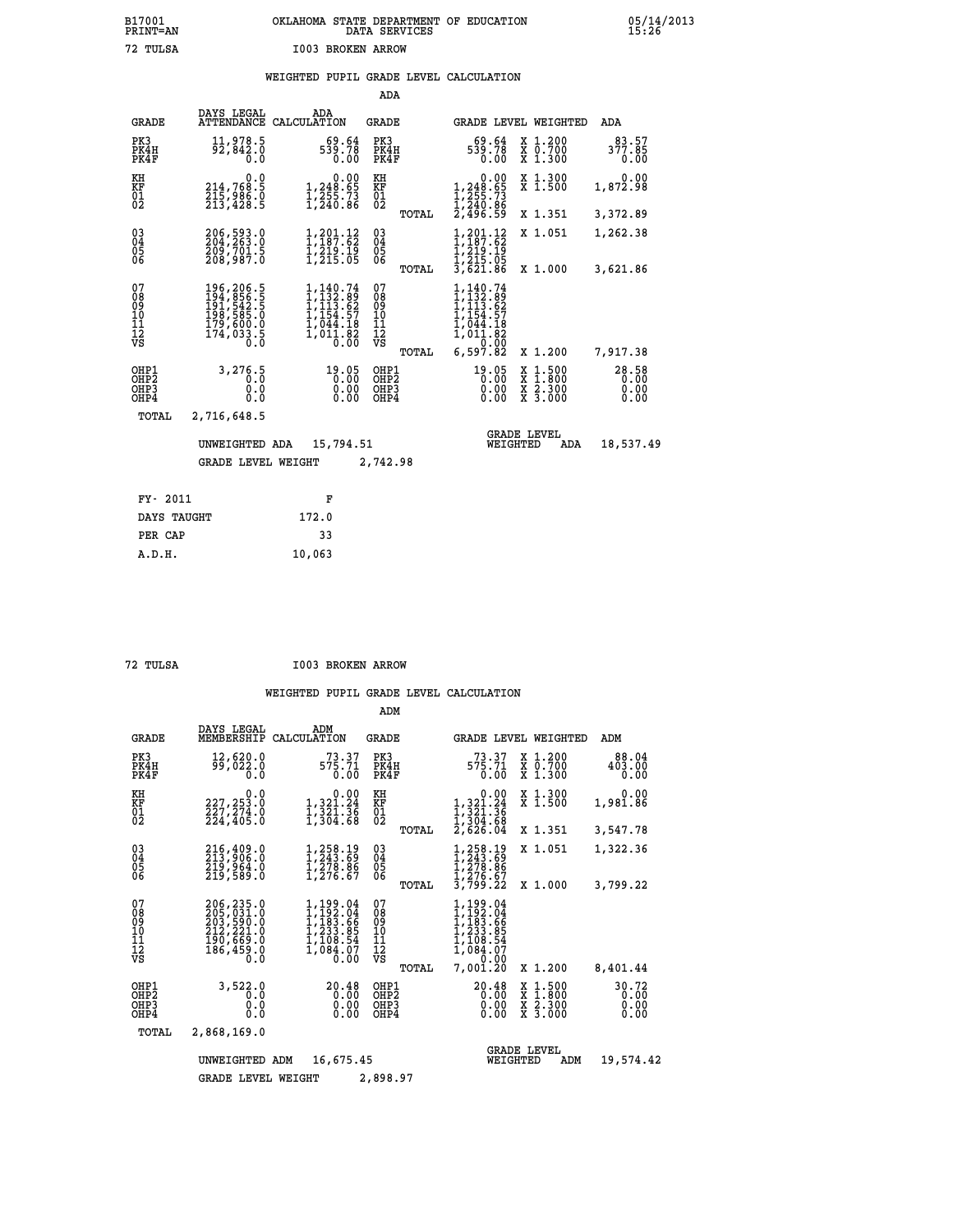|            | OKLAHOMA STATE DEPARTMENT OF EDUCATION<br>DATA SERVICES |  |
|------------|---------------------------------------------------------|--|
| T004 BTXBY |                                                         |  |

|                                                                    |                                                                                                                                                 |                                                                                                                                                                                      | ADA                                                               |       |                                                                                                              |                                                                            |                              |
|--------------------------------------------------------------------|-------------------------------------------------------------------------------------------------------------------------------------------------|--------------------------------------------------------------------------------------------------------------------------------------------------------------------------------------|-------------------------------------------------------------------|-------|--------------------------------------------------------------------------------------------------------------|----------------------------------------------------------------------------|------------------------------|
| <b>GRADE</b>                                                       | DAYS LEGAL<br><b>ATTENDANCE</b>                                                                                                                 | ADA<br>CALCULATION                                                                                                                                                                   | <b>GRADE</b>                                                      |       |                                                                                                              | GRADE LEVEL WEIGHTED                                                       | <b>ADA</b>                   |
| PK3<br>PK4H<br>PK4F                                                | $1,744.0$<br>37,547.0<br>0.0                                                                                                                    | $220.86$<br>0.00                                                                                                                                                                     | PK3<br>PK4H<br>PK4F                                               |       | $10.26$<br>$220.86$<br>0.00                                                                                  | X 1.200<br>X 0.700<br>X 1.300                                              | 12.31<br>154.60<br>0.00      |
| KH<br>KF<br>01<br>02                                               | 0.0<br>$62,041.5$<br>$64,844.5$<br>$62,000.0$                                                                                                   | $0.00$<br>364.95<br>$\frac{381.44}{364.71}$                                                                                                                                          | KH<br>KF<br>01<br>02                                              |       | 0.00<br>364.95<br>$381.44$<br>$364.71$<br>$746.15$                                                           | X 1.300<br>X 1.500                                                         | 0.00<br>547.43               |
|                                                                    |                                                                                                                                                 |                                                                                                                                                                                      |                                                                   | TOTAL |                                                                                                              | X 1.351                                                                    | 1,008.05                     |
| $\begin{smallmatrix} 03 \\[-4pt] 04 \end{smallmatrix}$<br>05<br>ŌĞ | 66,297.5<br>62,364.0<br>62,451.5                                                                                                                | 389.99<br>354.54<br>366.82<br>367.36                                                                                                                                                 | $\substack{03 \\ 04}$<br>$\begin{matrix} 0.5 \\ 0.6 \end{matrix}$ | TOTAL | 389.99<br>354.54<br>$\frac{366}{367}\cdot\frac{82}{36}$<br>1,088.72                                          | X 1.051                                                                    | 409.88                       |
| 07<br>08<br>09<br>11<br>11<br>12<br>VS                             | $\begin{smallmatrix} 61,459\cdot 0\\ 55,599\cdot 0\\ 56,872\cdot 5\\ 50,830\cdot 0\\ 50,701\cdot 0\\ 49,862\cdot 5\\ 0\cdot 0\end{smallmatrix}$ | $\begin{smallmatrix} 3\,6\,1\cdot\,5\,2\\ 3\,2\,7\cdot\,0\,5\\ 3\,3\,4\cdot\,5\,3\\ 2\,9\,9\cdot\,0\,0\\ 2\,9\,8\cdot\,2\,4\\ 2\,9\,3\cdot\,3\,1\\ 0\cdot\,0\,0\\ \end{smallmatrix}$ | 07<br>08<br>09<br>11<br>11<br>12<br>VS                            |       | 361.52<br>$\begin{smallmatrix} 327.05\\ 334.53\\ 299.00\\ 298.24\\ 293.31\\ 29.00\\ 10.00 \end{smallmatrix}$ | X 1.000                                                                    | 1,088.72                     |
|                                                                    |                                                                                                                                                 |                                                                                                                                                                                      |                                                                   | TOTAL | 1,913.65                                                                                                     | X 1.200                                                                    | 2,296.38                     |
| OHP1<br>OHP <sub>2</sub><br>OHP3<br>OHP4                           | 0.0<br>0.0<br>Ŏ.Ŏ                                                                                                                               | 0.00<br>$\begin{smallmatrix} 0.00 \ 0.00 \end{smallmatrix}$                                                                                                                          | OHP1<br>OH <sub>P</sub> 2<br>OHP3<br>OHP4                         |       | 0.00<br>0.00<br>0.00                                                                                         | $1:500$<br>$1:800$<br>X<br>X<br>$\frac{\ddot{x}}{x}$ $\frac{2.300}{3.000}$ | 0.00<br>0.00<br>0.00<br>0.00 |
| TOTAL                                                              | 804,885.0                                                                                                                                       |                                                                                                                                                                                      |                                                                   |       |                                                                                                              |                                                                            |                              |
|                                                                    | UNWEIGHTED ADA                                                                                                                                  | 4,734.58                                                                                                                                                                             |                                                                   |       |                                                                                                              | <b>GRADE LEVEL</b><br>WEIGHTED<br><b>ADA</b>                               | 5,517.37                     |
|                                                                    | <b>GRADE LEVEL WEIGHT</b>                                                                                                                       |                                                                                                                                                                                      | 782.79                                                            |       |                                                                                                              |                                                                            |                              |
| FY- 2011                                                           |                                                                                                                                                 | F                                                                                                                                                                                    |                                                                   |       |                                                                                                              |                                                                            |                              |
| DAYS TAUGHT                                                        |                                                                                                                                                 | 170.0                                                                                                                                                                                |                                                                   |       |                                                                                                              |                                                                            |                              |
| PER CAP                                                            |                                                                                                                                                 | 33                                                                                                                                                                                   |                                                                   |       |                                                                                                              |                                                                            |                              |
|                                                                    |                                                                                                                                                 |                                                                                                                                                                                      |                                                                   |       |                                                                                                              |                                                                            |                              |

| 72 TULSA | I004 BIXBY |
|----------|------------|

 **A.D.H. 3,926**

 **B17001<br>PRINT=AN<br>72 TULSA** 

|                                                       |                                                                                                                                                                                          |                    |                                                                             | ADM                                     |       |                                                                                   |                                |                                                                                                  |                              |
|-------------------------------------------------------|------------------------------------------------------------------------------------------------------------------------------------------------------------------------------------------|--------------------|-----------------------------------------------------------------------------|-----------------------------------------|-------|-----------------------------------------------------------------------------------|--------------------------------|--------------------------------------------------------------------------------------------------|------------------------------|
| <b>GRADE</b>                                          | DAYS LEGAL<br>MEMBERSHIP                                                                                                                                                                 | ADM<br>CALCULATION |                                                                             | <b>GRADE</b>                            |       |                                                                                   |                                | <b>GRADE LEVEL WEIGHTED</b>                                                                      | ADM                          |
| PK3<br>PK4H<br>PK4F                                   | 1,770.0<br>40,187.0<br>0.0                                                                                                                                                               |                    | 10.41<br>236.39<br>0.00                                                     | PK3<br>PK4H<br>PK4F                     |       | 10.41<br>$2\bar{3}\bar{6}.3\bar{9}$<br>0.00                                       |                                | $\begin{array}{c} x & 1.200 \\ x & 0.700 \end{array}$<br>X 1.300                                 | 12.49<br>165.47<br>0.00      |
| KH<br>KF<br>01<br>02                                  | 0.0<br>65,571.0<br>68,069.0<br>64,697.0                                                                                                                                                  |                    | 0.00<br>385.71<br>$\frac{400}{380}$ : $\frac{41}{57}$                       | KH<br>KF<br>01<br>02                    |       | $\begin{smallmatrix} &0.00\\ 385.71\\ 400.41\\ 380.57\\ 780.98 \end{smallmatrix}$ |                                | X 1.300<br>X 1.500                                                                               | 0.00<br>578.57               |
|                                                       |                                                                                                                                                                                          |                    |                                                                             |                                         | TOTAL |                                                                                   |                                | X 1.351                                                                                          | 1,055.10                     |
| 03<br>04<br>05<br>06                                  | 69,075.0<br>62,983.0<br>65,156.0<br>65,853.0                                                                                                                                             |                    | $\frac{406}{369}$ : $\frac{32}{363}$<br>$\frac{383}{387}$ : $\frac{24}{37}$ | $\substack{03 \\ 04}$<br>05<br>06       |       | 406.32<br>369.90<br>383.24<br>387.37                                              |                                | X 1.051                                                                                          | 427.04                       |
|                                                       |                                                                                                                                                                                          |                    |                                                                             |                                         | TOTAL | 1,140.51                                                                          |                                | X 1.000                                                                                          | 1,140.51                     |
| 07<br>08<br>09<br>101<br>112<br>VS                    | $\begin{smallmatrix} 64\,, & 654\,. & 0\\ 58\,, & 502\,. & 0\\ 60\,, & 312\,. & 0\\ 54\,, & 574\,. & 0\\ 54\,, & 590\,. & 0\\ 56\,, & 351\,. & 0\\ 0\,. & 0\,. & 0\,. \end{smallmatrix}$ |                    | 380.32<br>344.13<br>354.77<br>321.02<br>321.12<br>331.48<br>0.00            | 07<br>08<br>09<br>101<br>11<br>12<br>VS | TOTAL | 380.32<br>344.13<br>354.77<br>321.02<br>321.12<br>331.48<br>0.00<br>2,052.84      |                                | X 1.200                                                                                          | 2,463.41                     |
| OHP1<br>OH <sub>P</sub> 2<br>OH <sub>P3</sub><br>OHP4 | 0.0<br>0.000                                                                                                                                                                             |                    | $0.00$<br>$0.00$<br>0.00                                                    | OHP1<br>OHP2<br>OHP3<br>OHP4            |       |                                                                                   | $0.00$<br>$0.00$<br>0.00       | $\begin{smallmatrix} x & 1 & 500 \\ x & 1 & 800 \\ x & 2 & 300 \\ x & 3 & 000 \end{smallmatrix}$ | 0.00<br>0.00<br>0.00<br>0.00 |
| TOTAL                                                 | 852,244.0                                                                                                                                                                                |                    |                                                                             |                                         |       |                                                                                   |                                |                                                                                                  |                              |
|                                                       | UNWEIGHTED ADM                                                                                                                                                                           |                    | 5,013.16                                                                    |                                         |       |                                                                                   | <b>GRADE LEVEL</b><br>WEIGHTED | ADM                                                                                              | 5,842.59                     |
|                                                       | <b>GRADE LEVEL WEIGHT</b>                                                                                                                                                                |                    |                                                                             | 829.43                                  |       |                                                                                   |                                |                                                                                                  |                              |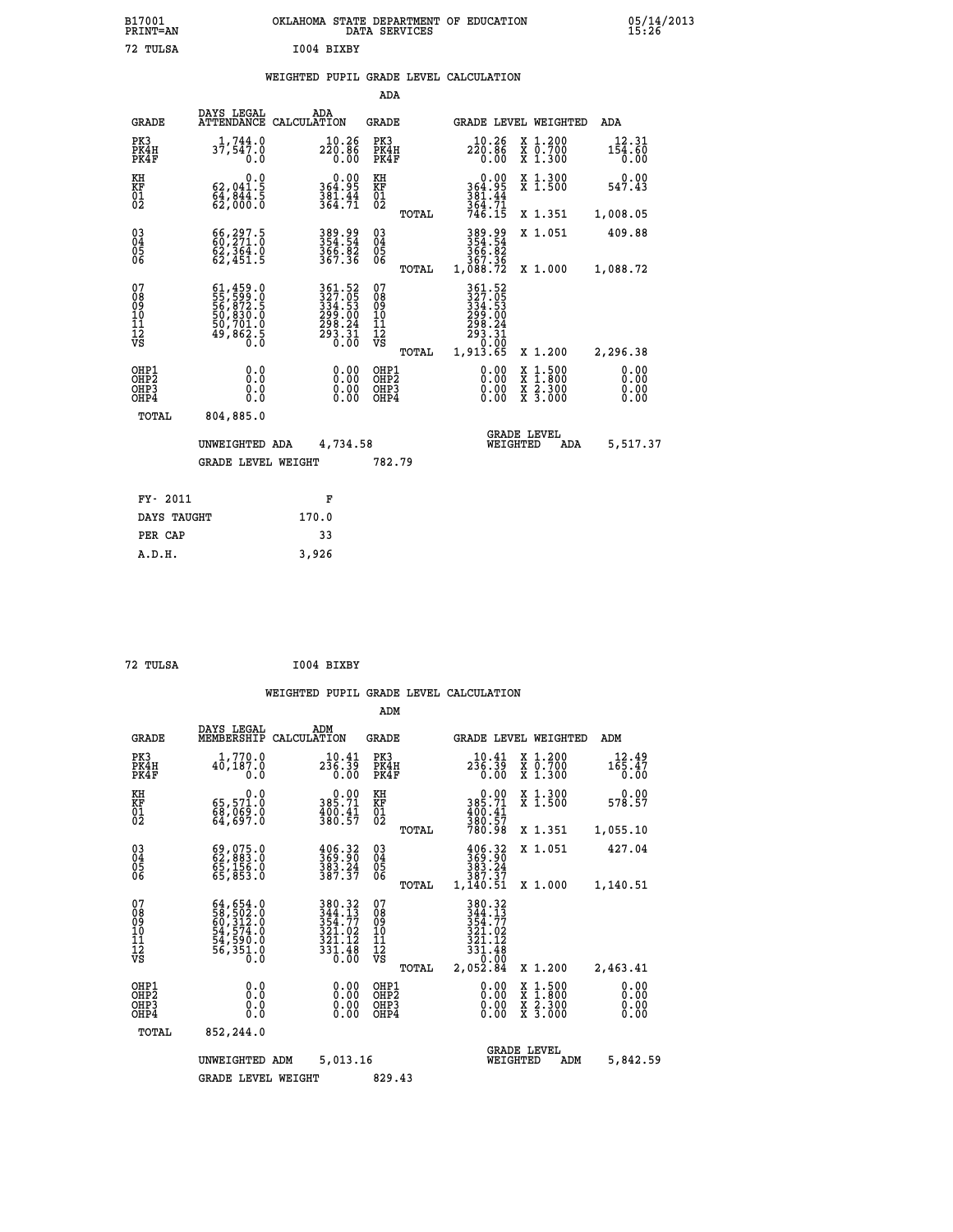|            | OKLAHOMA STATE DEPARTMENT OF EDUCATION<br>DATA SERVICES |  |
|------------|---------------------------------------------------------|--|
| I005 JENKS |                                                         |  |

|                                        |                                                                                                                                                       |                    |                                                                                | ADA                                     |       |                                                                              |                                |                                                       |                              |
|----------------------------------------|-------------------------------------------------------------------------------------------------------------------------------------------------------|--------------------|--------------------------------------------------------------------------------|-----------------------------------------|-------|------------------------------------------------------------------------------|--------------------------------|-------------------------------------------------------|------------------------------|
| <b>GRADE</b>                           | DAYS LEGAL<br>ATTENDANCE                                                                                                                              | ADA<br>CALCULATION |                                                                                | GRADE                                   |       |                                                                              |                                | GRADE LEVEL WEIGHTED                                  | <b>ADA</b>                   |
| PK3<br>PK4H<br>PK4F                    | 5,390.0<br>77,247.5<br>0.0                                                                                                                            |                    | 31.71<br>$45\overline{4}\cdot 40$<br>0.00                                      | PK3<br>PK4H<br>PK4F                     |       | $45\overline{4}\cdot 40$<br>0.00                                             | 31.71                          | X 1.200<br>X 0.700<br>X 1.300                         | 38.05<br>318.08<br>0.00      |
| KH<br><b>KF</b><br>01<br>02            | 168.0<br>117,664.0<br>$\frac{1}{16}$ , $\frac{7}{13}$ , $\frac{3}{5}$                                                                                 |                    | $\begin{smallmatrix} &0.99\ 692.14\ 715.96\ 682.49\end{smallmatrix}$           | KH<br>KF<br>$\overline{01}$             |       | $0.99$<br>$592.14$<br>$715.96$<br>$682.49$<br>$1,398.45$                     |                                | X 1.300<br>$\overline{x}$ 1.500                       | 1.29<br>1,038.21             |
|                                        |                                                                                                                                                       |                    |                                                                                |                                         | TOTAL |                                                                              |                                | X 1.351                                               | 1,889.31                     |
| $^{03}_{04}$<br>05<br>06               | 121,090.5<br>129,098.0<br>119,160.5<br>134,773.0                                                                                                      |                    | 712.30<br>759.40<br>700:94<br>792.78                                           | $\substack{03 \\ 04}$<br>05<br>06       |       | 712.30<br>759.40<br>700:34<br>792.78<br>2,253.12                             |                                | X 1.051                                               | 748.63                       |
|                                        |                                                                                                                                                       |                    |                                                                                |                                         | TOTAL |                                                                              |                                | X 1.000                                               | 2,253.12                     |
| 07<br>08<br>09<br>11<br>11<br>12<br>VS | $\begin{smallmatrix} 127,174\cdot 0\\ 134,975\cdot 0\\ 124,876\cdot 0\\ 116,936\cdot 5\\ 122,376\cdot 5\\ 104,258\cdot 5\\ 0\cdot 0\end{smallmatrix}$ |                    | 748.08<br>793.97<br>734.566<br>734.566<br>687.866<br>719.866<br>613.29<br>0.00 | 07<br>08<br>09<br>101<br>11<br>12<br>VS | TOTAL | 748.08<br>793.97<br>734.566<br>734.566<br>613.866<br>719.860.000<br>4,297.62 |                                | X 1.200                                               | 5,157.14                     |
| OHP1<br>OHP2<br>OHP3<br>OHP4           | 0.0<br>0.0<br>0.0<br>0.0                                                                                                                              |                    | 0.00<br>0.00<br>0.00                                                           | OHP1<br>OHP2<br>OHP3<br>OHP4            |       |                                                                              | 0.00<br>0.00<br>0.00           | $\frac{x}{x}$ $\frac{1.500}{x}$<br>X 2.300<br>X 3.000 | 0.00<br>0.00<br>0.00<br>0.00 |
| TOTAL                                  | 1,672,923.5                                                                                                                                           |                    |                                                                                |                                         |       |                                                                              |                                |                                                       |                              |
|                                        | UNWEIGHTED ADA                                                                                                                                        |                    | 9,840.73                                                                       |                                         |       |                                                                              | <b>GRADE LEVEL</b><br>WEIGHTED | ADA                                                   | 11,443.83                    |
|                                        | <b>GRADE LEVEL WEIGHT</b>                                                                                                                             |                    |                                                                                | 1,603.10                                |       |                                                                              |                                |                                                       |                              |
|                                        |                                                                                                                                                       |                    |                                                                                |                                         |       |                                                                              |                                |                                                       |                              |
| FY- 2011                               |                                                                                                                                                       |                    | F                                                                              |                                         |       |                                                                              |                                |                                                       |                              |
| DAYS TAUGHT                            |                                                                                                                                                       | 170.0              |                                                                                |                                         |       |                                                                              |                                |                                                       |                              |

| 72 TULSA | I005 JENKS |
|----------|------------|
|          |            |

PER CAP 33  **A.D.H. 8,516**

 **B17001<br>PRINT=AN<br>72 TULSA** 

|                                                    |                                                                                                                                                                                         |                                                                                                        | ADM                                                |                                                                                                                        |                                                                                                  |                              |
|----------------------------------------------------|-----------------------------------------------------------------------------------------------------------------------------------------------------------------------------------------|--------------------------------------------------------------------------------------------------------|----------------------------------------------------|------------------------------------------------------------------------------------------------------------------------|--------------------------------------------------------------------------------------------------|------------------------------|
| <b>GRADE</b>                                       | DAYS LEGAL<br>MEMBERSHIP                                                                                                                                                                | ADM<br>CALCULATION                                                                                     | GRADE                                              | <b>GRADE LEVEL WEIGHTED</b>                                                                                            |                                                                                                  | ADM                          |
| PK3<br>PK4H<br>PK4F                                | 5,648.0<br>82,182.0<br>0.0                                                                                                                                                              | 33.22<br>483.42<br>0.00                                                                                | PK3<br>PK4H<br>PK4F                                | 33.22<br>483.42<br>0.00                                                                                                | X 1.200<br>X 0.700<br>X 1.300                                                                    | 39.86<br>338.39<br>0.00      |
| KH<br>KF<br>01<br>02                               | 195.0<br>123,754.0<br>127,120.0<br>121,198.0                                                                                                                                            | $\substack{72\overline{7}\cdot\overline{3}6\\74\overline{7}\cdot\overline{7}6\\712\cdot\overline{9}3}$ | KH<br>KF<br>$^{01}_{02}$                           | $72\overline{7}:\overline{96}$<br>$7\bar{4}\bar{7}\cdot\bar{7}\bar{6}$<br>$7\bar{1}2\cdot9\bar{3}$                     | X 1.300<br>X 1.500                                                                               | 1.50<br>1,091.94             |
|                                                    |                                                                                                                                                                                         |                                                                                                        | TOTAL                                              | 1,460.69                                                                                                               | X 1.351                                                                                          | 1,973.39                     |
| $\begin{matrix} 03 \\ 04 \\ 05 \\ 06 \end{matrix}$ | 126,048.0<br>134,225.0<br>124, 125.0<br>140,926.0                                                                                                                                       | 741.46<br>789.56<br>730.15<br>828.98                                                                   | $\begin{matrix} 03 \\ 04 \\ 05 \\ 06 \end{matrix}$ | 741.46<br>789.56<br>730.15<br>828.98                                                                                   | X 1.051                                                                                          | 779.27                       |
|                                                    |                                                                                                                                                                                         |                                                                                                        | TOTAL                                              | 2,348.69                                                                                                               | X 1.000                                                                                          | 2,348.69                     |
| 07<br>08<br>09<br>11<br>11<br>12<br>VS             | $\begin{smallmatrix} 133\,, & 240\, . \ 10\\ 141\,, & 464\, . \ 0\\ 131\,, & 158\, . \ 0\\ 124\,, & 108\, . \ 0\\ 129\,, & 981\, . \ 0\\ 112\,, & 324\, . \ 0 \end{smallmatrix}$<br>Ō.Ō | 783.76<br>$\frac{832.14}{771.52}$<br>$730.05$<br>$764.59$<br>660.73<br>0.00                            | 07<br>08<br>09<br>11<br>11<br>12<br>VS<br>TOTAL    | 783.76<br>$\begin{smallmatrix} 293.714 \\ 771.52 \\ 730.05 \\ 764.59 \\ 660.73 \\ 60.92 \end{smallmatrix}$<br>4,542.79 | X 1.200                                                                                          | 5,451.35                     |
| OHP1<br>OHP2<br>OH <sub>P3</sub><br>OHP4           | 0.0<br>0.0<br>0.0                                                                                                                                                                       | $0.00$<br>$0.00$<br>0.00                                                                               | OHP1<br>OHP2<br>OHP3<br>OHP4                       | $0.00$<br>$0.00$<br>0.00                                                                                               | $\begin{smallmatrix} x & 1 & 500 \\ x & 1 & 800 \\ x & 2 & 300 \\ x & 3 & 000 \end{smallmatrix}$ | 0.00<br>0.00<br>0.00<br>0.00 |
| TOTAL                                              | 1,757,696.0                                                                                                                                                                             |                                                                                                        |                                                    |                                                                                                                        |                                                                                                  |                              |
|                                                    | UNWEIGHTED                                                                                                                                                                              | 10,339.38<br>ADM                                                                                       |                                                    | <b>GRADE LEVEL</b><br>WEIGHTED                                                                                         | ADM                                                                                              | 12,024.39                    |
|                                                    | <b>GRADE LEVEL WEIGHT</b>                                                                                                                                                               |                                                                                                        | 1,685.01                                           |                                                                                                                        |                                                                                                  |                              |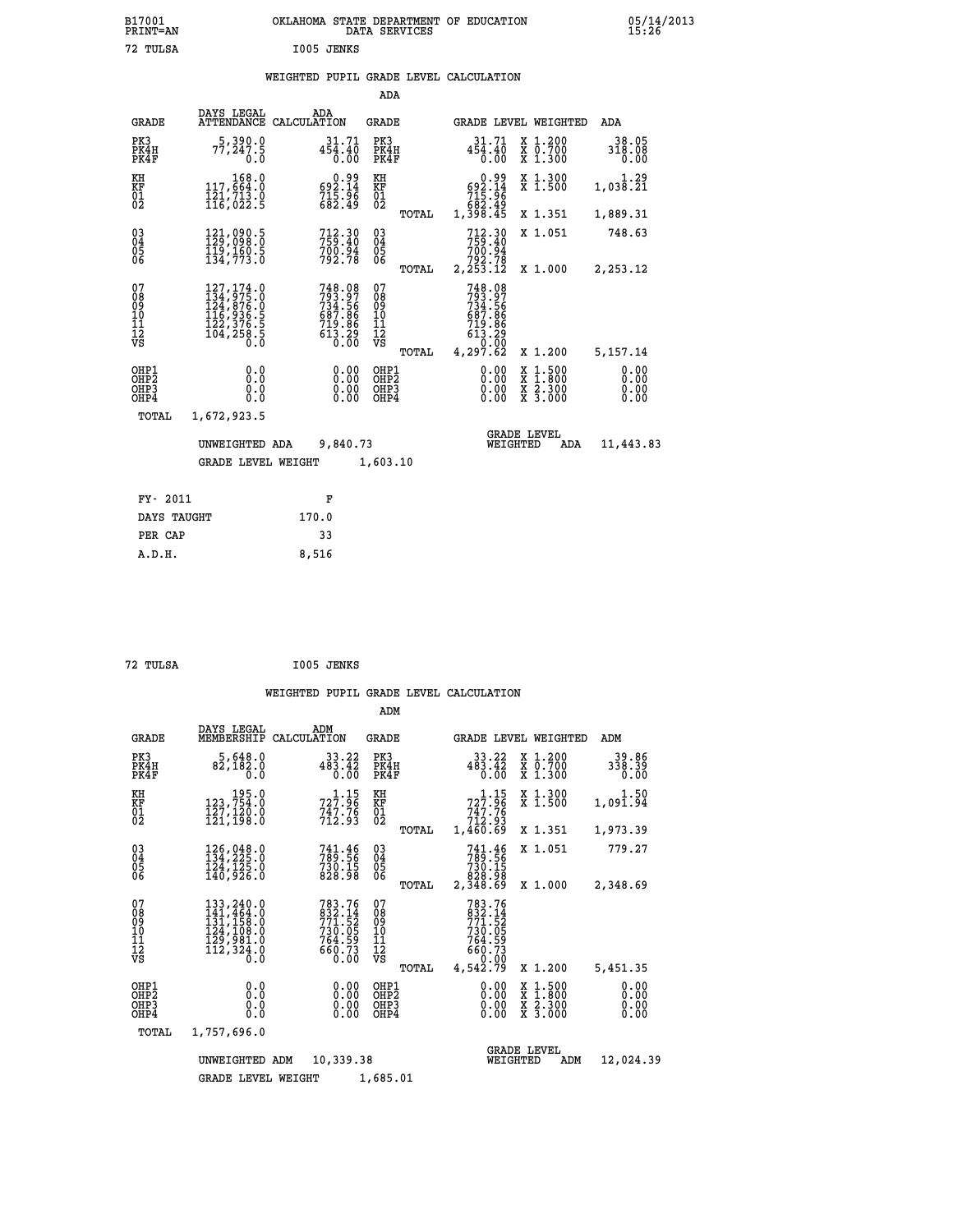## **B17001 OKLAHOMA STATE DEPARTMENT OF EDUCATION 05/14/2013 PRINT=AN DATA SERVICES 15:26 72 TULSA I006 COLLINSVILLE**

|  |  | WEIGHTED PUPIL GRADE LEVEL CALCULATION |
|--|--|----------------------------------------|
|  |  |                                        |

|                                                    |                                                                      |                                                                              | ADA                                      |       |                                                                                |                                          |                                                                |
|----------------------------------------------------|----------------------------------------------------------------------|------------------------------------------------------------------------------|------------------------------------------|-------|--------------------------------------------------------------------------------|------------------------------------------|----------------------------------------------------------------|
| <b>GRADE</b>                                       | DAYS LEGAL                                                           | ADA<br>ATTENDANCE CALCULATION                                                | <b>GRADE</b>                             |       |                                                                                | GRADE LEVEL WEIGHTED                     | ADA                                                            |
| PK3<br>PK4H<br>PK4F                                | 1,652.0<br>30,461.0<br>0.0                                           | $179.72\n0.18\n0.00$                                                         | PK3<br>PK4H<br>PK4F                      |       | 9.72<br>$179.18$<br>$0.00$                                                     | X 1.200<br>X 0.700<br>X 1.300            | 11.66<br>$1\bar{2}\bar{5}\cdot 4\bar{3}$<br>$0.\bar{0}\bar{0}$ |
| KH<br>KF<br>01<br>02                               | 0.0<br>31,347.5<br>33,180.0<br>32,042.5                              | $\begin{smallmatrix}&&0.00\\184.40\\195.18\\188.49\end{smallmatrix}$         | KH<br>KF<br>01<br>02                     |       | $\begin{array}{c} 0.00 \\ 184.40 \\ 195.18 \\ 188.49 \\ 383.67 \end{array}$    | X 1.300<br>X 1.500                       | 0.00<br>276.60                                                 |
|                                                    |                                                                      |                                                                              |                                          | TOTAL |                                                                                | X 1.351                                  | 518.34                                                         |
| $\begin{matrix} 03 \\ 04 \\ 05 \\ 06 \end{matrix}$ | 29,651.0<br>34,383.5<br>32,097.5<br>30,473.5                         | 174.42<br>202.26<br>$\frac{188}{179}$ $\frac{81}{26}$                        | $\substack{03 \\ 04}$<br>05<br>06        |       | 174.42<br>$\frac{188}{179}. \frac{81}{26}$<br>$\frac{179}{570}. \frac{26}{33}$ | X 1.051                                  | 183.32                                                         |
|                                                    |                                                                      |                                                                              |                                          | TOTAL |                                                                                | X 1.000                                  | 570.33                                                         |
| 07<br>08<br>09<br>11<br>11<br>12<br>VS             | 28,935.5<br>31,407.5<br>28,896.0<br>29,671.5<br>27,805.5<br>29,541.5 | 170.21<br>$184.75$<br>$169.98$<br>$174.54$<br>$163.56$<br>$173.77$<br>$0.00$ | 07<br>08<br>09<br>101<br>112<br>VS       |       | 170.21<br>$184.75$<br>$169.98$<br>$174.54$<br>$163.56$<br>$173.77$<br>$0.09$   |                                          |                                                                |
|                                                    |                                                                      |                                                                              |                                          | TOTAL | 1,036.81                                                                       | X 1.200                                  | 1,244.17                                                       |
| OHP1<br>OHP2<br>OHP3<br>OHP4                       | 0.0<br>0.0<br>0.0                                                    | $\begin{smallmatrix} 0.00 \ 0.00 \ 0.00 \ 0.00 \end{smallmatrix}$            | OHP1<br>OHP <sub>2</sub><br>OHP3<br>OHP4 |       | $0.00$<br>$0.00$<br>0.00                                                       | X 1:500<br>X 1:800<br>X 2:300<br>X 3:000 | 0.00<br>0.00<br>0.00<br>0.00                                   |
| <b>TOTAL</b>                                       | 431,546.0                                                            |                                                                              |                                          |       |                                                                                |                                          |                                                                |
|                                                    | UNWEIGHTED ADA                                                       | 2,538.53                                                                     |                                          |       |                                                                                | <b>GRADE LEVEL</b><br>WEIGHTED<br>ADA    | 2,929.85                                                       |
|                                                    | <b>GRADE LEVEL WEIGHT</b>                                            |                                                                              | 391.32                                   |       |                                                                                |                                          |                                                                |
| FY- 2011                                           |                                                                      | F                                                                            |                                          |       |                                                                                |                                          |                                                                |
| DAYS TAUGHT                                        |                                                                      | 170.0                                                                        |                                          |       |                                                                                |                                          |                                                                |
| PER CAP                                            |                                                                      | 33                                                                           |                                          |       |                                                                                |                                          |                                                                |
|                                                    |                                                                      |                                                                              |                                          |       |                                                                                |                                          |                                                                |

 **A.D.H. 2,313**

 **72 TULSA I006 COLLINSVILLE**

|                                    |                                                                                                                                                       |                                                                         | ADM                                             |                                                                                   |                                          |                                             |
|------------------------------------|-------------------------------------------------------------------------------------------------------------------------------------------------------|-------------------------------------------------------------------------|-------------------------------------------------|-----------------------------------------------------------------------------------|------------------------------------------|---------------------------------------------|
| <b>GRADE</b>                       | DAYS LEGAL<br>MEMBERSHIP                                                                                                                              | ADM<br>CALCULATION                                                      | <b>GRADE</b>                                    |                                                                                   | <b>GRADE LEVEL WEIGHTED</b>              | ADM                                         |
| PK3<br>PK4H<br>PK4F                | 1,673.0<br>32,195.0<br>0.0                                                                                                                            | 84.e<br>38.981<br>0.00                                                  | PK3<br>PK4H<br>PK4F                             | 9.84<br>189.38<br>0.00                                                            | x 1.200<br>x 0.700<br>X 1.300            | 11.81<br>$1\bar{3}\bar{2}.5\bar{7}$<br>0.00 |
| KH<br>KF<br>01<br>02               | 0.0<br>32,970.0<br>34,820.0<br>33,530.0                                                                                                               | $\begin{smallmatrix} &0.00\\193.94\\204.83\\197.24\end{smallmatrix}$    | KH<br>KF<br>01<br>02                            | $\begin{smallmatrix} &0.00\\ 193.94\\ 204.83\\ 197.24\\ 402.07 \end{smallmatrix}$ | X 1.300<br>X 1.500                       | 0.00<br>290.91                              |
|                                    |                                                                                                                                                       |                                                                         | TOTAL                                           |                                                                                   | X 1.351                                  | 543.20                                      |
| 03<br>04<br>05<br>06               | 30,760.0<br>35,816.0<br>33,372.0<br>31,741.0                                                                                                          | $\begin{smallmatrix} 180.94\ 210.68\ 196.31\ 186.71 \end{smallmatrix}$  | $^{03}_{04}$<br>0500                            | 180.94<br>210.68<br>$\frac{196.31}{186.71}$<br>593.70                             | X 1.051                                  | 190.17                                      |
|                                    |                                                                                                                                                       |                                                                         | TOTAL                                           |                                                                                   | X 1.000                                  | 593.70                                      |
| 07<br>08<br>09<br>101<br>112<br>VS | $\begin{smallmatrix} 30\,,445\,,0\\ 32\,,957\,,0\\ 29\,,909\,,0\\ 30\,,946\,,0\\ 28\,,969\,,0\\ 30\,,841\,,0\\ 30\,,841\,,0\\ 0\,. \end{smallmatrix}$ | 179.09<br>193.86<br>175.94<br>182.04<br>170.41<br>$\frac{181.42}{0.00}$ | 07<br>08<br>09<br>11<br>11<br>12<br>VS<br>TOTAL | 179.09<br>193.86<br>175.94<br>182.04<br>$\frac{170.41}{181.42}$<br>1,082.76       | X 1.200                                  | 1,299.31                                    |
| OHP1<br>OHP2<br>OHP3<br>OHP4       | 0.0<br>0.000                                                                                                                                          | $0.00$<br>$0.00$<br>0.00                                                | OHP1<br>OHP2<br>OHP3<br>OHP4                    | $0.00$<br>$0.00$<br>0.00                                                          | X 1:500<br>X 1:800<br>X 2:300<br>X 3:000 | 0.00<br>0.00<br>0.00<br>0.00                |
| TOTAL                              | 450,944.0                                                                                                                                             |                                                                         |                                                 |                                                                                   |                                          |                                             |
|                                    | UNWEIGHTED                                                                                                                                            | 2,652.63<br>ADM                                                         |                                                 | WEIGHTED                                                                          | <b>GRADE LEVEL</b><br>ADM                | 3,061.67                                    |
|                                    | <b>GRADE LEVEL WEIGHT</b>                                                                                                                             |                                                                         | 409.04                                          |                                                                                   |                                          |                                             |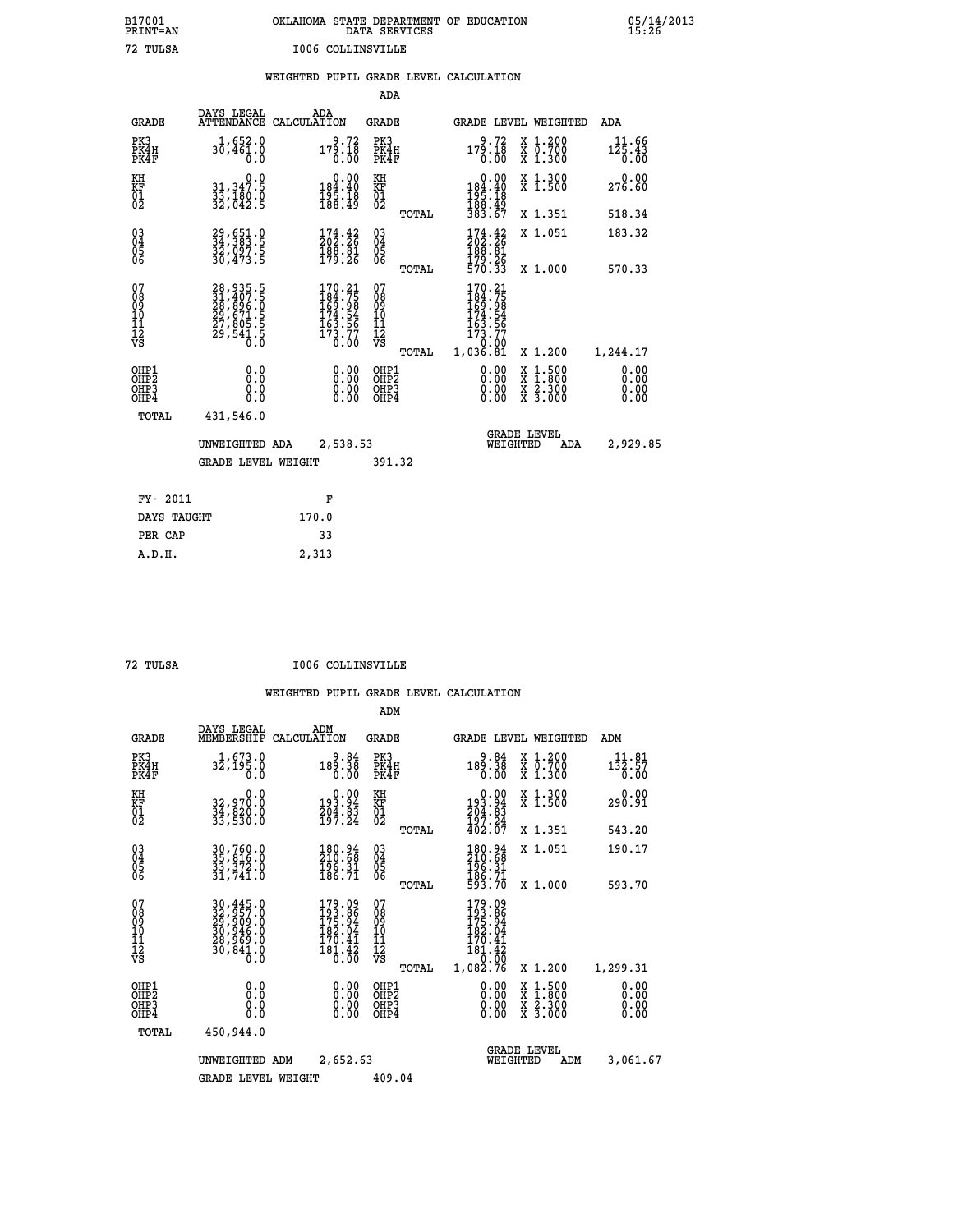| OKLAHOMA STATE DEPARTMENT OF EDUCATION<br>DATA SERVICES |  |
|---------------------------------------------------------|--|
| I007 SKIATOOK                                           |  |

| DAYS LEGAL<br>ADA<br><b>ATTENDANCE</b><br><b>GRADE</b><br>CALCULATION<br>GRADE LEVEL WEIGHTED<br><b>GRADE</b><br><b>ADA</b><br>926.0<br>PK3<br>$5.38$<br>107.66<br>PK3<br>PK4H<br>$107.66$<br>0.00<br>X 1.200<br>X 0.700<br>X 1.300<br>18,518.0<br>PK4H<br>PK4F<br>0.0<br>0.00<br>PK4F<br>X 1.300<br>X 1.500<br>$\begin{smallmatrix} &0.00\\ 178.65\\ 192.64\\ 184.76\end{smallmatrix}$<br>0.00<br>KH<br>$\begin{smallmatrix}&&&0.0\\30,727.5\\33,134.5\\31,778.0\end{smallmatrix}$<br>KH<br>178.65<br>192.64<br>184.76<br>377.40<br>KF<br>01<br>02<br>KF<br>01<br>02<br>X 1.351<br>TOTAL<br>185.37<br>164.90<br>$\begin{matrix} 03 \\ 04 \\ 05 \\ 06 \end{matrix}$<br>03<br>04<br>05<br>06<br>31,883.5<br>28,362.5<br>29,872.5<br>28,372.0<br>$\begin{smallmatrix} 185.37\ 164.90\ 173.68\ 164.95 \end{smallmatrix}$<br>X 1.051<br>173:68<br>164:95<br>503:53<br>X 1.000<br>TOTAL<br>07<br>07<br>184.03<br>$\begin{smallmatrix} 31, 652\cdot 5\\ 31, 185\cdot 5\\ 31, 698\cdot 5\\ 30, 604\cdot 5\\ 27, 343\cdot 0\\ 27, 070\cdot 5\\ 0\cdot 0\end{smallmatrix}$<br>184.03<br>$181.31$<br>$184.29$<br>$177.93$<br>$158.97$<br>$157.39$<br>$0.00$<br>08<br>09<br>11<br>11<br>12<br>VS<br>08<br>09<br>11<br>11<br>12<br>VS<br>$\frac{181.31}{184.29}$<br>$\frac{177.93}{177.93}$<br>158.97<br>157.39<br>0.00<br>1,043.92 |                                    |
|-------------------------------------------------------------------------------------------------------------------------------------------------------------------------------------------------------------------------------------------------------------------------------------------------------------------------------------------------------------------------------------------------------------------------------------------------------------------------------------------------------------------------------------------------------------------------------------------------------------------------------------------------------------------------------------------------------------------------------------------------------------------------------------------------------------------------------------------------------------------------------------------------------------------------------------------------------------------------------------------------------------------------------------------------------------------------------------------------------------------------------------------------------------------------------------------------------------------------------------------------------------------------------------------------------------------------|------------------------------------|
|                                                                                                                                                                                                                                                                                                                                                                                                                                                                                                                                                                                                                                                                                                                                                                                                                                                                                                                                                                                                                                                                                                                                                                                                                                                                                                                         |                                    |
|                                                                                                                                                                                                                                                                                                                                                                                                                                                                                                                                                                                                                                                                                                                                                                                                                                                                                                                                                                                                                                                                                                                                                                                                                                                                                                                         | 6.46<br>75.36<br>0.00              |
|                                                                                                                                                                                                                                                                                                                                                                                                                                                                                                                                                                                                                                                                                                                                                                                                                                                                                                                                                                                                                                                                                                                                                                                                                                                                                                                         | 0.00<br>267.98                     |
|                                                                                                                                                                                                                                                                                                                                                                                                                                                                                                                                                                                                                                                                                                                                                                                                                                                                                                                                                                                                                                                                                                                                                                                                                                                                                                                         | 509.87                             |
|                                                                                                                                                                                                                                                                                                                                                                                                                                                                                                                                                                                                                                                                                                                                                                                                                                                                                                                                                                                                                                                                                                                                                                                                                                                                                                                         | 194.82                             |
|                                                                                                                                                                                                                                                                                                                                                                                                                                                                                                                                                                                                                                                                                                                                                                                                                                                                                                                                                                                                                                                                                                                                                                                                                                                                                                                         | 503.53                             |
|                                                                                                                                                                                                                                                                                                                                                                                                                                                                                                                                                                                                                                                                                                                                                                                                                                                                                                                                                                                                                                                                                                                                                                                                                                                                                                                         |                                    |
| X 1.200<br>TOTAL                                                                                                                                                                                                                                                                                                                                                                                                                                                                                                                                                                                                                                                                                                                                                                                                                                                                                                                                                                                                                                                                                                                                                                                                                                                                                                        | 1,252.70                           |
| $\begin{smallmatrix} 1.20 \ 0.00 \ 0.00 \end{smallmatrix}$<br>OHP1<br>OHP2<br>207.0<br>$1.20$<br>$0.00$<br>OHP1<br>OHP2<br>$\begin{smallmatrix} x & 1 & 500 \\ x & 1 & 800 \\ x & 2 & 300 \\ x & 3 & 000 \end{smallmatrix}$<br>0.0<br>$\begin{smallmatrix} 0.00 \ 0.00 \end{smallmatrix}$<br>0.0<br>OHP3<br>OHP3<br>0.0<br>0.00<br>OHP4<br>OHP4                                                                                                                                                                                                                                                                                                                                                                                                                                                                                                                                                                                                                                                                                                                                                                                                                                                                                                                                                                         | $\frac{1}{0}$ : 80<br>0.00<br>0.00 |
| <b>TOTAL</b><br>413,336.0                                                                                                                                                                                                                                                                                                                                                                                                                                                                                                                                                                                                                                                                                                                                                                                                                                                                                                                                                                                                                                                                                                                                                                                                                                                                                               |                                    |
| <b>GRADE LEVEL</b><br>2,403.11<br>WEIGHTED<br>UNWEIGHTED ADA<br><b>ADA</b>                                                                                                                                                                                                                                                                                                                                                                                                                                                                                                                                                                                                                                                                                                                                                                                                                                                                                                                                                                                                                                                                                                                                                                                                                                              | 2,812.52                           |
| <b>GRADE LEVEL WEIGHT</b><br>409.41                                                                                                                                                                                                                                                                                                                                                                                                                                                                                                                                                                                                                                                                                                                                                                                                                                                                                                                                                                                                                                                                                                                                                                                                                                                                                     |                                    |
| FY- 2011<br>F                                                                                                                                                                                                                                                                                                                                                                                                                                                                                                                                                                                                                                                                                                                                                                                                                                                                                                                                                                                                                                                                                                                                                                                                                                                                                                           |                                    |
| DAYS TAUGHT<br>172.0                                                                                                                                                                                                                                                                                                                                                                                                                                                                                                                                                                                                                                                                                                                                                                                                                                                                                                                                                                                                                                                                                                                                                                                                                                                                                                    |                                    |
| 33<br>PER CAP                                                                                                                                                                                                                                                                                                                                                                                                                                                                                                                                                                                                                                                                                                                                                                                                                                                                                                                                                                                                                                                                                                                                                                                                                                                                                                           |                                    |

 **72 TULSA I007 SKIATOOK**

 **A.D.H. 1,443**

 **B17001<br>PRINT=AN** 72 TULSA

|                                                    |                                          |                                                                                                                                                                                            |                    |                                                                                   | ADM                                                 |       |                                                                                  |                                |                                          |                              |
|----------------------------------------------------|------------------------------------------|--------------------------------------------------------------------------------------------------------------------------------------------------------------------------------------------|--------------------|-----------------------------------------------------------------------------------|-----------------------------------------------------|-------|----------------------------------------------------------------------------------|--------------------------------|------------------------------------------|------------------------------|
|                                                    | <b>GRADE</b>                             | DAYS LEGAL<br>MEMBERSHIP                                                                                                                                                                   | ADM<br>CALCULATION |                                                                                   | <b>GRADE</b>                                        |       |                                                                                  |                                | <b>GRADE LEVEL WEIGHTED</b>              | ADM                          |
|                                                    | PK3<br>PK4H<br>PK4F                      | 992.0<br>20,315.0<br>0.0                                                                                                                                                                   |                    | 5.77<br>118.11<br>0.00                                                            | PK3<br>PK4H<br>PK4F                                 |       | 5.77<br>118.11<br>0.00                                                           |                                | X 1.200<br>X 0.700<br>X 1.300            | 6.92<br>82.68<br>0.00        |
| KH<br>KF<br>01<br>02                               |                                          | 0.0<br>32,673.0<br>35,098.0<br>33,765.0                                                                                                                                                    |                    | $\begin{smallmatrix} &0.00\\ 189.96\\ 204.06\\ 196.31\end{smallmatrix}$           | KH<br>KF<br>01<br>02                                |       | $\begin{smallmatrix} &0.00\\ 189.96\\ 204.06\\ 196.31\\ 400.37\end{smallmatrix}$ |                                | X 1.300<br>X 1.500                       | 0.00<br>284.94               |
|                                                    |                                          |                                                                                                                                                                                            |                    |                                                                                   |                                                     | TOTAL |                                                                                  |                                | X 1.351                                  | 540.90                       |
| $\begin{matrix} 03 \\ 04 \\ 05 \\ 06 \end{matrix}$ |                                          | 33,674.0<br>30,010.0<br>31,561.0<br>30, 240.0                                                                                                                                              |                    | 195.78<br>174.48<br>$\frac{183.49}{175.81}$                                       | $\begin{array}{c} 03 \\ 04 \\ 05 \\ 06 \end{array}$ |       | $195.78$<br>$174.48$<br>$183.49$<br>$175.81$<br>$533.78$                         |                                | X 1.051                                  | 205.76                       |
|                                                    |                                          |                                                                                                                                                                                            |                    |                                                                                   |                                                     | TOTAL |                                                                                  |                                | X 1.000                                  | 533.78                       |
| 07<br>08<br>09<br>101<br>11<br>12<br>VS            |                                          | $\begin{smallmatrix} 33\, ,\, 499\, .\, 0\\ 33\, ,\, 129\, .\, 0\\ 33\, ,\, 249\, .\, 0\\ 32\, ,\, 003\, .\, 0\\ 28\, ,\, 600\, .\, 0\\ 28\, ,\, 180\, .\, 0\\ 0\, .\, 0\end{smallmatrix}$ |                    | $194.76$<br>$192.61$<br>$193.31$<br>$186.06$<br>$166.28$<br>$\frac{163.84}{0.00}$ | 07<br>08<br>09<br>11<br>11<br>12<br>VS              | TOTAL | 194.76<br>193.61<br>193.31<br>186.06<br>166.28<br>163.84<br>163.84<br>1,096.86   |                                | X 1.200                                  | 1,316.23                     |
|                                                    | OHP1<br>OHP2<br>OH <sub>P3</sub><br>OHP4 | 207.0<br>0.0<br>0.000                                                                                                                                                                      |                    | $\frac{1}{0}$ : $\frac{20}{00}$<br>0.00                                           | OHP1<br>OHP2<br>OHP <sub>3</sub>                    |       | $\begin{smallmatrix} 1.20 \ 0.00 \ 0.00 \end{smallmatrix}$<br>0.00               |                                | X 1:500<br>X 1:800<br>X 2:300<br>X 3:000 | 1.80<br>0.00<br>0.00<br>0.00 |
|                                                    | TOTAL                                    | 437,195.0                                                                                                                                                                                  |                    |                                                                                   |                                                     |       |                                                                                  |                                |                                          |                              |
|                                                    |                                          | UNWEIGHTED                                                                                                                                                                                 | ADM                | 2,541.83                                                                          |                                                     |       |                                                                                  | <b>GRADE LEVEL</b><br>WEIGHTED | ADM                                      | 2,973.01                     |
|                                                    |                                          | <b>GRADE LEVEL WEIGHT</b>                                                                                                                                                                  |                    |                                                                                   | 431.18                                              |       |                                                                                  |                                |                                          |                              |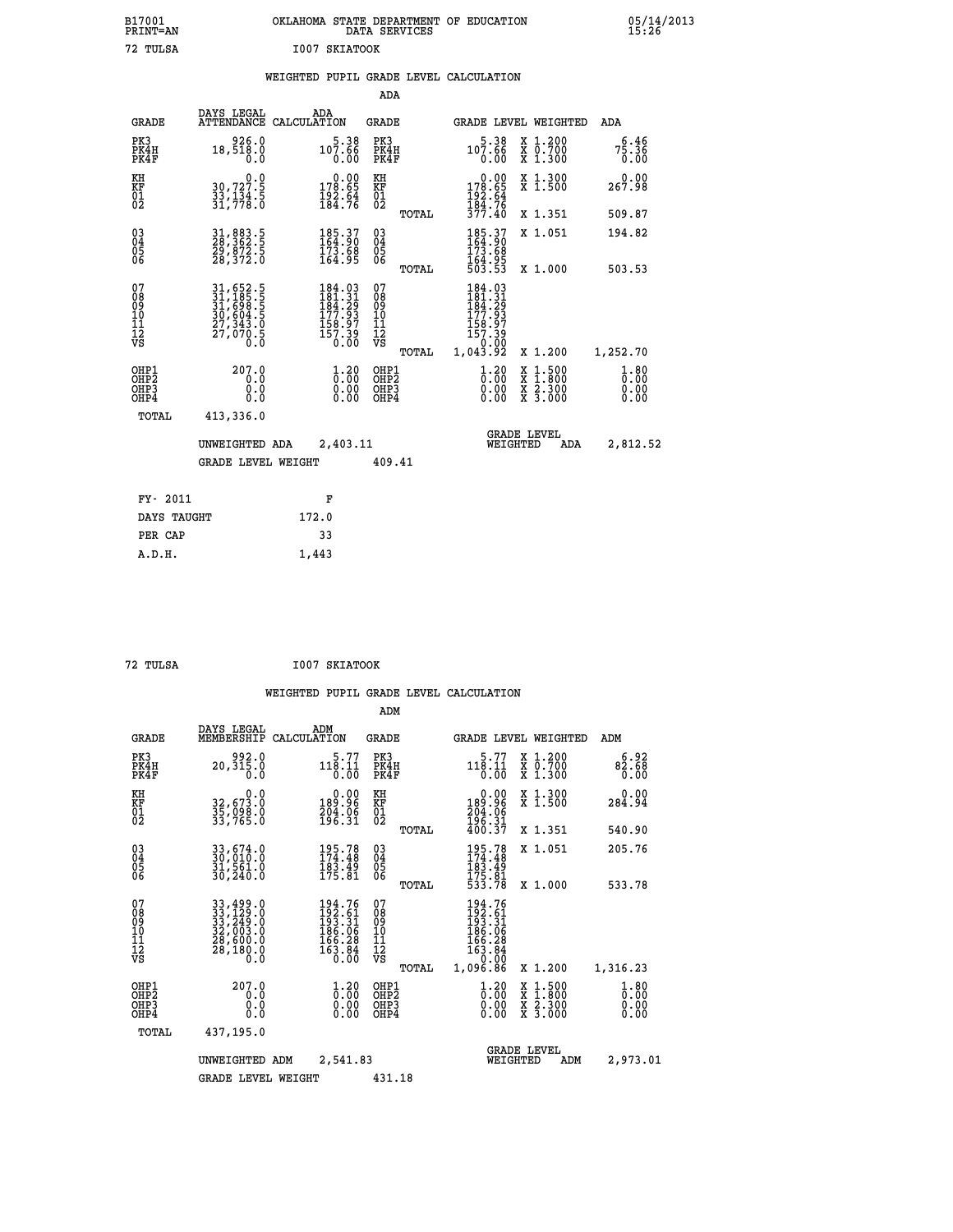| B17001<br>PRINT=AN<br>72<br>TULSA |                                              | OKLAHOMA<br>I008 SPERRY          |                                                    | STATE DEPARTMENT<br>DATA SERVICES | <b>EDUCATION</b><br>OF                                                   |                                 | 05/14/2013<br>15:26           |  |
|-----------------------------------|----------------------------------------------|----------------------------------|----------------------------------------------------|-----------------------------------|--------------------------------------------------------------------------|---------------------------------|-------------------------------|--|
|                                   |                                              | WEIGHTED                         |                                                    |                                   | PUPIL GRADE LEVEL CALCULATION                                            |                                 |                               |  |
|                                   |                                              |                                  | ADA                                                |                                   |                                                                          |                                 |                               |  |
| GRADE                             | DAYS LEGAL                                   | ADA<br>ATTENDANCE CALCULATION    | GRADE                                              |                                   |                                                                          | GRADE LEVEL WEIGHTED            | ADA                           |  |
| PK3<br>PK4H<br>PK4F               | 384.0<br>$\frac{5}{3}, \frac{043}{091}$ :0   | $29.22$<br>$29.15$<br>$17.87$    | PK3<br>PK4H<br>PK4F                                |                                   | $2\frac{3}{2} \cdot \frac{22}{15}$<br>17.87                              | X 1.200<br>X 0.700<br>$X$ 1.300 | 2.66<br>$\frac{20.41}{23.23}$ |  |
| KH<br>KF<br>01<br>02              | 0.0<br>15,153.0<br>13,553.5<br>12,230.5      | $87.59$<br>$78.34$<br>$70.70$    | KH<br>KF<br>01<br>02                               |                                   | $0.00\n87.59\n78.34\n70.70\n149.04$                                      | X 1.300<br>X <sub>1.500</sub>   | 0.00<br>131.39                |  |
|                                   |                                              |                                  |                                                    | TOTAL                             |                                                                          | X 1.351                         | 201.35                        |  |
| 03<br>04<br>05<br>06              | 15,080.5<br>16,245.5<br>14,423.0<br>15,675.0 | 87.17<br>93.90<br>83.37<br>90.61 | $\begin{matrix} 03 \\ 04 \\ 05 \\ 06 \end{matrix}$ |                                   | $\begin{smallmatrix}87.17\\93.90\\83.37\\90.61\\267.88\end{smallmatrix}$ | X 1.051                         | 91.62                         |  |
|                                   |                                              |                                  |                                                    | TOTAL                             |                                                                          | X 1.000                         | 267.88                        |  |

| 07<br>08<br>09<br>001<br>11<br>11<br>17<br>VS        | $16, 242.0$<br>$17, 394.5$<br>$14, 450.0$<br>$13, 681.5$<br>$13, 135.0$<br>$14, 401.5$<br>0.0 | 88.88<br>100.55<br>83.53<br>79.08<br>75.92<br>$8\overline{3}\cdot 2\overline{5}$<br>0.00 | 0789011112<br>1111112<br>VS<br>TOTAL     | 93.885<br>100.553<br>79.5382<br>75.9255<br>83.2550<br>83.5550<br>516.21 | X 1.200                                  | 619.45                                                                                                                                                                                                                                                                         |
|------------------------------------------------------|-----------------------------------------------------------------------------------------------|------------------------------------------------------------------------------------------|------------------------------------------|-------------------------------------------------------------------------|------------------------------------------|--------------------------------------------------------------------------------------------------------------------------------------------------------------------------------------------------------------------------------------------------------------------------------|
| OHP1<br>OHP <sub>2</sub><br>OH <sub>P3</sub><br>OHP4 | 0.0<br>0.0<br>0.0                                                                             | $\begin{smallmatrix} 0.00 \ 0.00 \ 0.00 \end{smallmatrix}$<br>0.00                       | OHP1<br>OHP <sub>2</sub><br>OHP3<br>OHP4 | 0.00                                                                    | x 1.500<br>x 1.800<br>x 2.300<br>X 3.000 | $\begin{smallmatrix} 0.00 & 0.00 & 0.00 & 0.00 & 0.00 & 0.00 & 0.00 & 0.00 & 0.00 & 0.00 & 0.00 & 0.00 & 0.00 & 0.00 & 0.00 & 0.00 & 0.00 & 0.00 & 0.00 & 0.00 & 0.00 & 0.00 & 0.00 & 0.00 & 0.00 & 0.00 & 0.00 & 0.00 & 0.00 & 0.00 & 0.00 & 0.00 & 0.00 & 0.00 & 0.00 & 0.0$ |
| TOTAL                                                | 200,183.5                                                                                     |                                                                                          |                                          |                                                                         | <b>GRADE LEVEL</b>                       |                                                                                                                                                                                                                                                                                |
|                                                      | UNWEIGHTED ADA<br><b>GRADE LEVEL WEIGHT</b>                                                   | 1,157.13                                                                                 | 200.86                                   | WEIGHTED                                                                | ADA                                      | 1,357.99                                                                                                                                                                                                                                                                       |
| <b>PV. 2011</b>                                      |                                                                                               | ъ                                                                                        |                                          |                                                                         |                                          |                                                                                                                                                                                                                                                                                |

| FY- 2011    | F     |
|-------------|-------|
| DAYS TAUGHT | 173.0 |
| PER CAP     | 33    |
| A.D.H.      | 809   |
|             |       |

```
 72 TULSA I008 SPERRY
```
 **ADM**

|  |  | WEIGHTED PUPIL GRADE LEVEL CALCULATION |
|--|--|----------------------------------------|
|  |  |                                        |

| <b>GRADE</b>                                         | DAYS LEGAL<br>MEMBERSHIP CALCULATION                                                  | ADM                                                                                           | <b>GRADE</b>                                           | <b>GRADE LEVEL WEIGHTED</b>                                                                                                                                                                                                                                                    |                                          | ADM                           |
|------------------------------------------------------|---------------------------------------------------------------------------------------|-----------------------------------------------------------------------------------------------|--------------------------------------------------------|--------------------------------------------------------------------------------------------------------------------------------------------------------------------------------------------------------------------------------------------------------------------------------|------------------------------------------|-------------------------------|
| PK3<br>PK4H<br>PK4F                                  | 384.0<br>5,623.0<br>3,447.0                                                           | 2.22<br>$3\bar{2}\,.\,\bar{5}\bar{0}\,$<br>19.92                                              | PK3<br>PK4H<br>PK4F                                    | $32.22$<br>$32.50$<br>$19.92$                                                                                                                                                                                                                                                  | X 1.200<br>X 0.700<br>X 1.300            | $22.56$<br>$22.75$<br>$25.90$ |
| KH<br><b>KF</b><br>01<br>02                          | 0.0<br>16,078.0<br>14,223.0<br>12,894.0                                               | $92.94$<br>$82.21$<br>$74.53$                                                                 | KH<br>KF<br>01<br>02                                   | 0.00<br>$\begin{array}{r} 92.94 \\ 82.21 \\ 74.53 \\ 156.74 \end{array}$                                                                                                                                                                                                       | X 1.300<br>X 1.500                       | 0.00<br>139.41                |
|                                                      |                                                                                       |                                                                                               | TOTAL                                                  |                                                                                                                                                                                                                                                                                | X 1.351                                  | 211.76                        |
| $\begin{matrix} 03 \\ 04 \\ 05 \\ 06 \end{matrix}$   | 15,913.0<br>16,858.0<br>īš,õõ4.õ<br>16,376.0                                          | 91.98<br>97.45<br>86.73<br>94.66                                                              | $\substack{03 \\ 04}$<br>05<br>06                      | $91.98\n97.45\n86.73\n94.66\n278.84$                                                                                                                                                                                                                                           | X 1.051                                  | 96.67                         |
|                                                      |                                                                                       |                                                                                               | TOTAL                                                  |                                                                                                                                                                                                                                                                                | X 1.000                                  | 278.84                        |
| 07<br>08<br>09<br>101<br>11<br>12<br>VS              | 17,255.0<br>18,426.0<br>$15,174.0$<br>$14,484.0$<br>$13,827.0$<br>$15,062.0$<br>$0.0$ | $\begin{smallmatrix} 99.74\\ 106.51\\ 87.71\\ 83.72\\ 79.92\\ 87.06\\ 0.00 \end{smallmatrix}$ | 07<br>08<br>09<br>001<br>11<br>11<br>12<br>VS<br>TOTAL | $\begin{smallmatrix} 99.74\\ 106.51\\ 87.71\\ 83.72\\ 79.92\\ 87.06\\ 0.00\\ 544.66 \end{smallmatrix}$                                                                                                                                                                         | X 1.200                                  | 653.59                        |
| OHP1<br>OHP <sub>2</sub><br>OH <sub>P3</sub><br>OHP4 | 0.0<br>0.000                                                                          | $0.00$<br>$0.00$<br>0.00                                                                      | OHP1<br>OHP <sub>2</sub><br>OHP3<br>OHP4               | $\begin{smallmatrix} 0.00 & 0.00 & 0.00 & 0.00 & 0.00 & 0.00 & 0.00 & 0.00 & 0.00 & 0.00 & 0.00 & 0.00 & 0.00 & 0.00 & 0.00 & 0.00 & 0.00 & 0.00 & 0.00 & 0.00 & 0.00 & 0.00 & 0.00 & 0.00 & 0.00 & 0.00 & 0.00 & 0.00 & 0.00 & 0.00 & 0.00 & 0.00 & 0.00 & 0.00 & 0.00 & 0.0$ | X 1:500<br>X 1:800<br>X 2:300<br>X 3:000 | 0.00<br>0.00<br>0.00<br>0.00  |
| TOTAL                                                | 211,028.0                                                                             |                                                                                               |                                                        |                                                                                                                                                                                                                                                                                |                                          |                               |
|                                                      | UNWEIGHTED                                                                            | 1,219.80<br>ADM                                                                               |                                                        | WEIGHTED                                                                                                                                                                                                                                                                       | <b>GRADE LEVEL</b><br>ADM                | 1,431.58                      |
|                                                      | <b>GRADE LEVEL WEIGHT</b>                                                             |                                                                                               | 211.78                                                 |                                                                                                                                                                                                                                                                                |                                          |                               |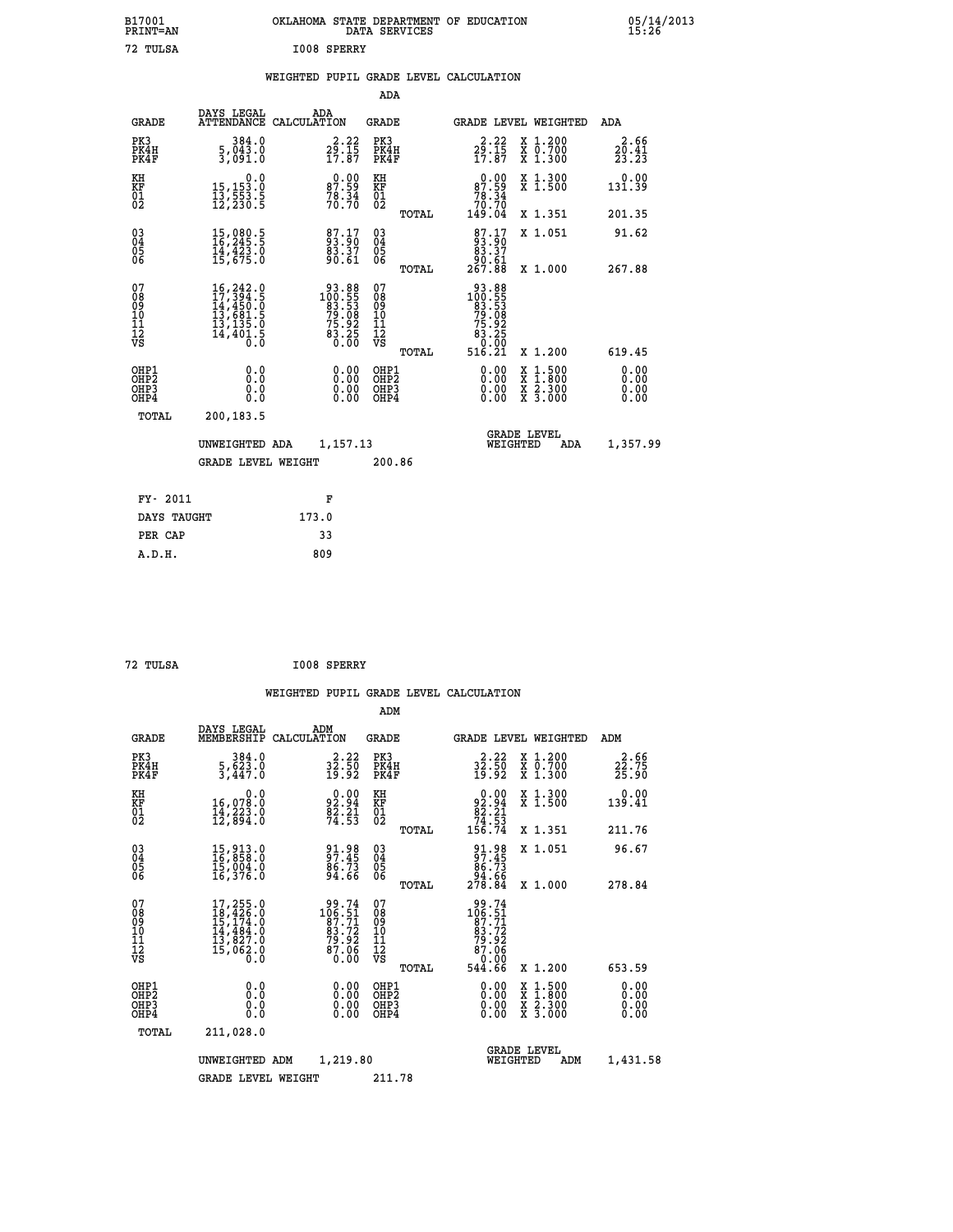| B17001<br><b>PRINT=AN</b> | OKLAHOMA STATE DEPARTMENT OF EDUCATION<br>DATA SERVICES | 05/14/2013<br>15:26 |
|---------------------------|---------------------------------------------------------|---------------------|
| 72 TULSA                  | I009 UNION                                              |                     |

|                                        |                                                                                                                                                             |                                                                                                              | ADA                                       |       |                                                                                                    |                                |                                                                                                   |                              |
|----------------------------------------|-------------------------------------------------------------------------------------------------------------------------------------------------------------|--------------------------------------------------------------------------------------------------------------|-------------------------------------------|-------|----------------------------------------------------------------------------------------------------|--------------------------------|---------------------------------------------------------------------------------------------------|------------------------------|
| <b>GRADE</b>                           | DAYS LEGAL<br>ATTENDANCE                                                                                                                                    | ADA<br>CALCULATION                                                                                           | GRADE                                     |       |                                                                                                    |                                | GRADE LEVEL WEIGHTED                                                                              | ADA                          |
| PK3<br>PK4H<br>PK4F                    | 2,999.0<br>0.0<br>119,906.0                                                                                                                                 | 17.44<br>0.00<br>697.13                                                                                      | PK3<br>PK4H<br>PK4F                       |       | 17.44<br>0.00<br>697.13                                                                            |                                | X 1.200<br>$\begin{array}{c} \overline{x} & \overline{0}.700 \\ \overline{x} & 1.300 \end{array}$ | 20.93<br>0.00<br>906.27      |
| KH<br><b>KF</b><br>01<br>02            | 0.0<br>174,726.0<br>$178, 181.8$<br>$173, 991.5$                                                                                                            | 1,015.00<br>$\frac{1}{2}$ , $\frac{035}{011}$ , $\frac{54}{08}$                                              | KH<br><b>KF</b><br>01<br>02               |       | 0.00<br>$1,015.85$<br>$1,035.94$<br>$1,011.58$<br>$2,047.52$                                       |                                | X 1.300<br>$\overline{x}$ 1.500                                                                   | 0.00<br>1,523.78             |
|                                        |                                                                                                                                                             |                                                                                                              |                                           | TOTAL |                                                                                                    |                                | X 1.351                                                                                           | 2,766.20                     |
| $^{03}_{04}$<br>05<br>06               | 168, 413.0<br>175,452.0<br>184, 110.5                                                                                                                       | 979.14<br>1,083.57<br>$\frac{1}{1}$ , 020.11<br>1,070.46                                                     | $\substack{03 \\ 04}$<br>0500             |       | 979.14<br>1,083.57<br>1,020.11                                                                     |                                | X 1.051                                                                                           | 1,029.08                     |
|                                        |                                                                                                                                                             |                                                                                                              |                                           | TOTAL | ī, 070.46<br>3,174.14                                                                              |                                | X 1.000                                                                                           | 3,174.14                     |
| 07<br>08<br>09<br>11<br>11<br>12<br>VS | $\begin{smallmatrix} 182, 545\cdot 0\\ 179, 756\cdot 5\\ 174, 604\cdot 0\\ 185, 764\cdot 0\\ 173, 312\cdot 5\\ 160, 191\cdot 0\\ 0\cdot 0\end{smallmatrix}$ | $\begin{smallmatrix} 1,061.31\\ 1,045.14\\ 1,015.14\\ 1,080.02\\ 1,007.63\\ 931.34\\ 0.00 \end{smallmatrix}$ | 07<br>08<br>09<br>11<br>11<br>12<br>VS    |       | 1,061.31<br>$1,045.14$<br>$1,015.14$<br>$1,080.02$<br>$1,007.63$<br>$931.34$<br>$\overline{0}$ .00 |                                |                                                                                                   |                              |
|                                        |                                                                                                                                                             |                                                                                                              |                                           | TOTAL | 6,140.58                                                                                           |                                | X 1.200                                                                                           | 7,368.70                     |
| OHP1<br>OHP2<br>OHP3<br>OHP4           | 0.0<br>0.0<br>0.0<br>0.0                                                                                                                                    | 0.00<br>0.00<br>0.00                                                                                         | OHP1<br>OH <sub>P</sub> 2<br>OHP3<br>OHP4 |       | 0.00<br>0.00<br>0.00<br>0.00                                                                       |                                | $\frac{x}{x}$ $\frac{1.500}{x}$<br>$\frac{\overline{x}}{x}$ $\frac{2.300}{3.000}$                 | 0.00<br>0.00<br>0.00<br>0.00 |
| TOTAL                                  | 2,420,325.5                                                                                                                                                 |                                                                                                              |                                           |       |                                                                                                    |                                |                                                                                                   |                              |
|                                        | UNWEIGHTED ADA                                                                                                                                              | 14,071.80                                                                                                    |                                           |       |                                                                                                    | <b>GRADE LEVEL</b><br>WEIGHTED | ADA                                                                                               | 16,789.10                    |
|                                        | <b>GRADE LEVEL WEIGHT</b>                                                                                                                                   |                                                                                                              | 2,717.30                                  |       |                                                                                                    |                                |                                                                                                   |                              |
|                                        |                                                                                                                                                             |                                                                                                              |                                           |       |                                                                                                    |                                |                                                                                                   |                              |
| FY- 2011                               |                                                                                                                                                             | F                                                                                                            |                                           |       |                                                                                                    |                                |                                                                                                   |                              |
| DAYS TAUGHT                            |                                                                                                                                                             | 172.0                                                                                                        |                                           |       |                                                                                                    |                                |                                                                                                   |                              |

| 72 TULSA | I009 UNION |
|----------|------------|

 **PER CAP 33 A.D.H. 10,457**

|                                                                    |                                          |                                                                                   |                                                                                | ADM                                                |                                                                                                |                                                                               |                              |
|--------------------------------------------------------------------|------------------------------------------|-----------------------------------------------------------------------------------|--------------------------------------------------------------------------------|----------------------------------------------------|------------------------------------------------------------------------------------------------|-------------------------------------------------------------------------------|------------------------------|
|                                                                    | <b>GRADE</b>                             | DAYS LEGAL<br>MEMBERSHIP                                                          | ADM<br>CALCULATION                                                             | <b>GRADE</b>                                       |                                                                                                | <b>GRADE LEVEL WEIGHTED</b>                                                   | ADM                          |
|                                                                    | PK3<br>PK4H<br>PK4F                      | 3,130.0<br>0.0<br>127,836.0                                                       | 18.20<br>0.00<br>743.23                                                        | PK3<br>PK4H<br>PK4F                                | 18.20<br>0.00<br>743.23                                                                        | X 1.200<br>X 0.700<br>X 1.300                                                 | 21.84<br>0.00<br>966.20      |
| KH<br>KF<br>01<br>02                                               |                                          | 0.0<br>184,990.0<br>186,914.0<br>182,823.0                                        | $\begin{smallmatrix} &0.00\\ 1,075.52\\ 1,086.71\\ 1,062.92 \end{smallmatrix}$ | KH<br>KF<br>01<br>02                               | 0.00<br>$1,075.52$<br>$1,086.71$<br>$1,062.92$<br>$2,149.63$                                   | X 1.300<br>X 1.500                                                            | 0.00<br>1,613.28             |
|                                                                    |                                          |                                                                                   |                                                                                | TOTAL                                              |                                                                                                | X 1.351                                                                       | 2,904.15                     |
| $\begin{smallmatrix} 03 \\[-4pt] 04 \end{smallmatrix}$<br>Ŏ5<br>06 |                                          | 176,256.0<br>194,939.0<br>183,821.0<br>192,468.0                                  | $1,024.74$<br>$1,133.37$<br>$1,068.77$<br>$1,119.05$                           | $\begin{matrix} 03 \\ 04 \\ 05 \\ 06 \end{matrix}$ | 1,024.74<br>1,133.37<br>1,068.77<br>ī,119.05                                                   | X 1.051                                                                       | 1,077.00                     |
|                                                                    |                                          |                                                                                   |                                                                                | TOTAL                                              | 3,321.19                                                                                       | X 1.000                                                                       | 3,321.19                     |
| 07<br>08<br>09<br>11<br>11<br>12<br>VS                             |                                          | 192,469.0<br>188,976.0<br>183,907.0<br>195,385.0<br>186,000:0<br>171,693.0<br>0:0 | 1,119.01<br>1,098.74<br>1,069.23<br>1,136.02<br>I, 081.40<br>998.22<br>0.00    | 07<br>089<br>101<br>111<br>VS<br>TOTAL             | 1,119.01<br>1,098.74<br>$1,069.23$<br>$1,136.02$<br>$1,081.40$<br>$998.22$<br>0.00<br>6,502.62 | X 1.200                                                                       | 7,803.14                     |
|                                                                    | OHP1<br>OHP2<br>OH <sub>P3</sub><br>OHP4 | 0.0<br>0.0<br>0.0<br>0.0                                                          | 0.00<br>0.00<br>0.00                                                           | OHP1<br>OHP2<br>OHP3<br>OHP4                       | 0.00<br>0.00<br>0.00                                                                           | $\begin{array}{c} x & 1.500 \\ x & 1.800 \\ x & 2.300 \end{array}$<br>X 3.000 | 0.00<br>0.00<br>0.00<br>0.00 |
|                                                                    | TOTAL                                    | 2,551,617.0                                                                       |                                                                                |                                                    |                                                                                                |                                                                               |                              |
|                                                                    |                                          | UNWEIGHTED                                                                        | 14,835.13<br>ADM                                                               |                                                    | WEIGHTED                                                                                       | <b>GRADE LEVEL</b><br>ADM                                                     | 17,706.80                    |
|                                                                    |                                          | <b>GRADE LEVEL WEIGHT</b>                                                         |                                                                                | 2,871.67                                           |                                                                                                |                                                                               |                              |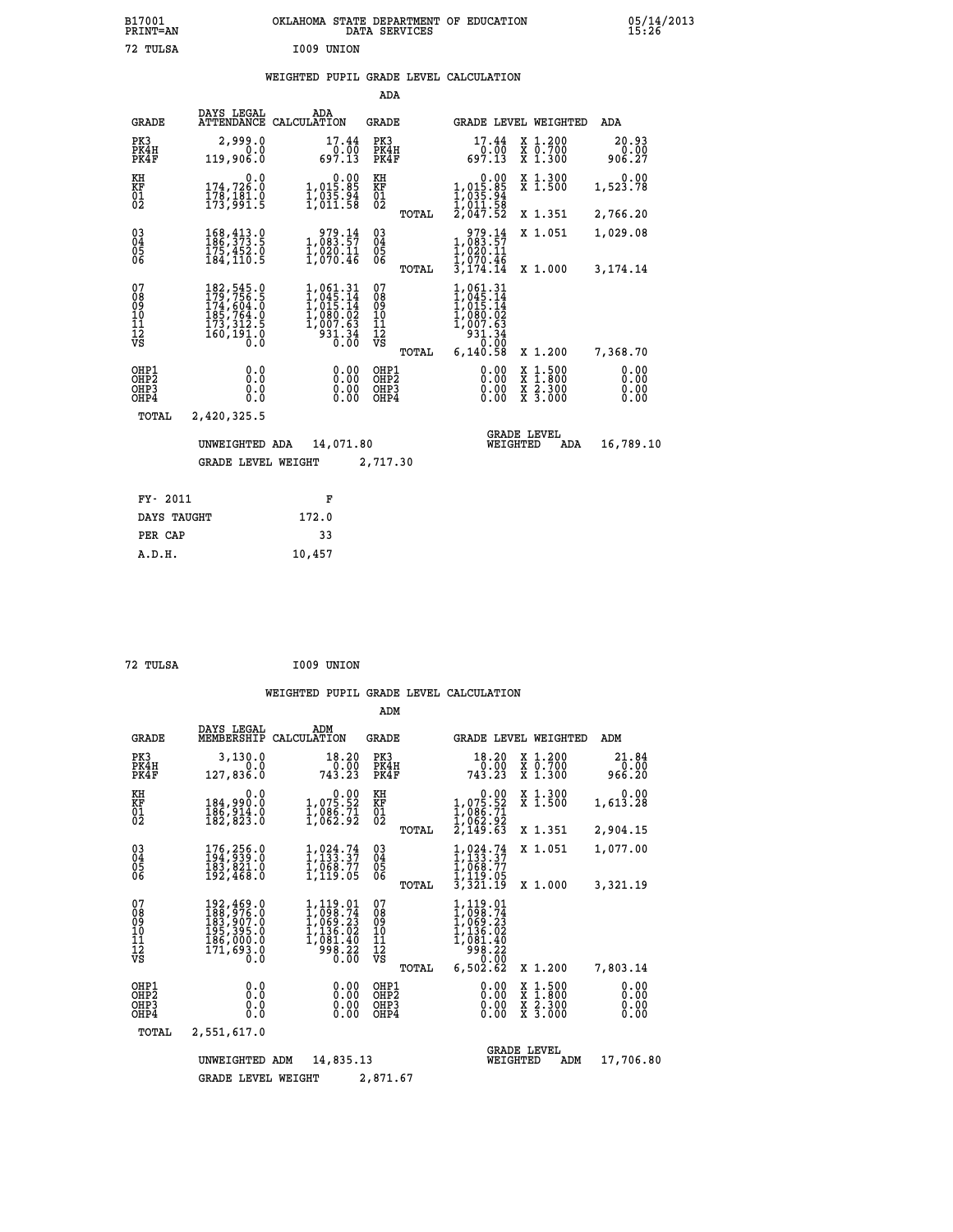| B17001          | OKLAHOMA STATE DEPARTMENT OF EDUCATION |
|-----------------|----------------------------------------|
| <b>PRINT=AN</b> | DATA SERVICES                          |
| 72 TULSA        | T010 BERRYHTLL                         |

 **B17001 OKLAHOMA STATE DEPARTMENT OF EDUCATION 05/14/2013**

|  |  | WEIGHTED PUPIL GRADE LEVEL CALCULATION |
|--|--|----------------------------------------|
|  |  |                                        |

|                                                                    |                                                                                                                                                     |                                                                         | ADA                                       |       |                                                                                           |                                                                            |                              |
|--------------------------------------------------------------------|-----------------------------------------------------------------------------------------------------------------------------------------------------|-------------------------------------------------------------------------|-------------------------------------------|-------|-------------------------------------------------------------------------------------------|----------------------------------------------------------------------------|------------------------------|
| <b>GRADE</b>                                                       | DAYS LEGAL                                                                                                                                          | ADA<br>ATTENDANCE CALCULATION                                           | <b>GRADE</b>                              |       |                                                                                           | GRADE LEVEL WEIGHTED                                                       | ADA                          |
| PK3<br>PK4H<br>PK4F                                                | 306.0<br>0.0<br>9, 165.0                                                                                                                            | $\begin{smallmatrix}1.81\0.00\\54.23\end{smallmatrix}$                  | PK3<br>PK4H<br>PK4F                       |       | $\substack{1.81 \\ 0.00 \\ 54.23}$                                                        | X 1.200<br>X 0.700<br>X 1.300                                              | 2.17<br>0.00<br>70.50        |
| KH<br>KF<br>01<br>02                                               | 0.0<br>13,581.5<br>11,789.5<br>14,687.0                                                                                                             | $\begin{smallmatrix} 0.00\\ 80.36\\ 69.76\\ 86.91 \end{smallmatrix}$    | KH<br>KF<br>01<br>02                      |       | $\begin{smallmatrix} &0.00\\ &80.36\\ &69.76\\ &86.91\\ &86.91\\ 156.67\end{smallmatrix}$ | X 1.300<br>X 1.500                                                         | 0.00<br>120.54               |
|                                                                    |                                                                                                                                                     |                                                                         |                                           | TOTAL |                                                                                           | X 1.351                                                                    | 211.66                       |
| $\begin{smallmatrix} 03 \\[-4pt] 04 \end{smallmatrix}$<br>05<br>ŌĞ | 12,454.0<br>13,244.0<br>12,958.0<br>13,246.5                                                                                                        | $73.59$<br>$78.37$<br>$76.67$<br>$78.38$                                | $\substack{03 \\ 04}$<br>05<br>06         |       | $73.69$<br>$78.37$<br>$76.67$<br>$78.38$<br>$233.42$                                      | X 1.051                                                                    | 77.45                        |
|                                                                    |                                                                                                                                                     |                                                                         |                                           | TOTAL |                                                                                           | X 1.000                                                                    | 233.42                       |
| 07<br>08<br>09<br>11<br>11<br>12<br>VS                             | $\begin{smallmatrix} 14\,,\,763\,.5\\ 12\,,\,247\,.0\\ 16\,,\,633\,.5\\ 16\,,\,025\,.0\\ 17\,,\,378\,.0\\ 15\,,\,642\,.5\\ 0\,.0 \end{smallmatrix}$ | 87.36<br>$72.47$<br>$98.42$<br>$94.82$<br>$102.82$<br>$92.56$<br>$0.00$ | 07<br>08<br>09<br>11<br>11<br>12<br>VS    |       | 87.36<br>$72.472$<br>$98.422$<br>$94.822$<br>$102.82$<br>$92.566$<br>$0.005$<br>$548.45$  |                                                                            |                              |
|                                                                    |                                                                                                                                                     |                                                                         |                                           | TOTAL |                                                                                           | X 1.200                                                                    | 658.14                       |
| OHP1<br>OHP <sub>2</sub><br>OHP3<br>OHP4                           | 0.0<br>Ō.Ō<br>0.0<br>Ō.Ō                                                                                                                            | 0.00<br>$\begin{smallmatrix} 0.00 \ 0.00 \end{smallmatrix}$             | OHP1<br>OH <sub>P</sub> 2<br>OHP3<br>OHP4 |       | 0.00<br>0.00<br>0.00                                                                      | $1:500$<br>$1:800$<br>X<br>X<br>$\frac{\ddot{x}}{x}$ $\frac{2.300}{3.000}$ | 0.00<br>0.00<br>0.00<br>0.00 |
| TOTAL                                                              | 194,121.0                                                                                                                                           |                                                                         |                                           |       |                                                                                           |                                                                            |                              |
|                                                                    | UNWEIGHTED ADA                                                                                                                                      | 1,148.63                                                                |                                           |       |                                                                                           | <b>GRADE LEVEL</b><br>WEIGHTED<br>ADA                                      | 1,373.88                     |
|                                                                    | <b>GRADE LEVEL WEIGHT</b>                                                                                                                           |                                                                         | 225.25                                    |       |                                                                                           |                                                                            |                              |
| FY- 2011                                                           |                                                                                                                                                     |                                                                         |                                           |       |                                                                                           |                                                                            |                              |
|                                                                    |                                                                                                                                                     | F                                                                       |                                           |       |                                                                                           |                                                                            |                              |
| DAYS TAUGHT                                                        |                                                                                                                                                     | 169.0                                                                   |                                           |       |                                                                                           |                                                                            |                              |
| PER CAP                                                            |                                                                                                                                                     | 33                                                                      |                                           |       |                                                                                           |                                                                            |                              |

 **A.D.H. 1,061**

 **ADM**

 **72 TULSA I010 BERRYHILL**

| <b>GRADE</b>                                         | DAYS LEGAL                                                                                                                                                                                               | ADM<br>MEMBERSHIP CALCULATION                                                               | <b>GRADE</b>                                           | <b>GRADE LEVEL WEIGHTED</b>                                                                                                                                                                                                                                                    |                                          | ADM                   |
|------------------------------------------------------|----------------------------------------------------------------------------------------------------------------------------------------------------------------------------------------------------------|---------------------------------------------------------------------------------------------|--------------------------------------------------------|--------------------------------------------------------------------------------------------------------------------------------------------------------------------------------------------------------------------------------------------------------------------------------|------------------------------------------|-----------------------|
| PK3<br>PK4H<br>PK4F                                  | 306.0<br>0.0<br>9,925.0                                                                                                                                                                                  | 1.81<br>$\bar{0}.\bar{0}\bar{0}$<br>58.73                                                   | PK3<br>PK4H<br>PK4F                                    | $\begin{smallmatrix}1.81\0.00\\58.73\end{smallmatrix}$                                                                                                                                                                                                                         | X 1.200<br>X 0.700<br>X 1.300            | 2.17<br>0.00<br>76.35 |
| KH<br><b>KF</b><br>01<br>02                          | 0.0<br>$14, 482.0$<br>$12, 344.0$<br>$15, 297.0$                                                                                                                                                         | $\begin{smallmatrix} 0.00\\ 85.69\\ 73.04\\ 90.51 \end{smallmatrix}$                        | KH<br>KF<br>01<br>02                                   | $0.00\n85.69\n73.04\n90.51\n163.55$                                                                                                                                                                                                                                            | X 1.300<br>X 1.500                       | 0.00<br>128.54        |
|                                                      |                                                                                                                                                                                                          |                                                                                             | TOTAL                                                  |                                                                                                                                                                                                                                                                                | X 1.351                                  | 220.96                |
| $\begin{matrix} 03 \\ 04 \\ 05 \\ 06 \end{matrix}$   | $\begin{smallmatrix} 13 \ , \ 13 \ , \ 854 \ . \ 0 \\ 13 \ , \ 556 \ . \ 0 \\ 13 \ , \ 516 \ . \ 0 \\ 13 \ , \ 818 \ . \ 0 \\ \end{smallmatrix}$                                                         | 78.08<br>81.98<br>$\frac{80.21}{81.76}$                                                     | $\substack{03 \\ 04}$<br>Ŏ5<br>06                      | $78.08\n81.98\n80.21\n81.76\n243.95$                                                                                                                                                                                                                                           | X 1.051                                  | 82.06                 |
|                                                      |                                                                                                                                                                                                          |                                                                                             | TOTAL                                                  |                                                                                                                                                                                                                                                                                | X 1.000                                  | 243.95                |
| 07<br>08<br>09<br>101<br>11<br>12<br>VS              | $\begin{smallmatrix} 15 \,,\, 605 \,. \, 0 \\ 12 \,,\, 841 \,. \, 0 \\ 17 \,,\, 441 \,. \, 0 \\ 16 \,,\, 886 \,. \, 0 \\ 18 \,,\, 264 \,. \, 0 \\ 16 \,,\, 499 \,. \, 0 \\ 0 \,. \, 0 \end{smallmatrix}$ | $\begin{array}{r} 92.34 \\ 75.98 \\ 103.20 \\ 99.91 \\ 108.07 \\ 97.63 \\ 0.00 \end{array}$ | 07<br>08<br>09<br>001<br>11<br>11<br>12<br>VS<br>TOTAL | $\begin{array}{r} 92.34 \\ 75.98 \\ 103.20 \\ 99.91 \\ 108.07 \\ 97.63 \\ 0.00 \\ 577.13 \end{array}$                                                                                                                                                                          | X 1.200                                  | 692.56                |
| OHP1<br>OHP <sub>2</sub><br>OH <sub>P3</sub><br>OHP4 |                                                                                                                                                                                                          | $0.00$<br>$0.00$<br>0.00                                                                    | OHP1<br>OHP2<br>OHP3<br>OHP4                           | $\begin{smallmatrix} 0.00 & 0.00 & 0.00 & 0.00 & 0.00 & 0.00 & 0.00 & 0.00 & 0.00 & 0.00 & 0.00 & 0.00 & 0.00 & 0.00 & 0.00 & 0.00 & 0.00 & 0.00 & 0.00 & 0.00 & 0.00 & 0.00 & 0.00 & 0.00 & 0.00 & 0.00 & 0.00 & 0.00 & 0.00 & 0.00 & 0.00 & 0.00 & 0.00 & 0.00 & 0.00 & 0.0$ | X 1:500<br>X 1:800<br>X 2:300<br>X 3:000 | 0.00<br>0.00<br>0.00  |
| TOTAL                                                | 204,313.0                                                                                                                                                                                                |                                                                                             |                                                        |                                                                                                                                                                                                                                                                                |                                          |                       |
|                                                      | UNWEIGHTED                                                                                                                                                                                               | 1,208.94<br>ADM                                                                             |                                                        | WEIGHTED                                                                                                                                                                                                                                                                       | <b>GRADE LEVEL</b><br>ADM                | 1,446.59              |
|                                                      | <b>GRADE LEVEL WEIGHT</b>                                                                                                                                                                                |                                                                                             | 237.65                                                 |                                                                                                                                                                                                                                                                                |                                          |                       |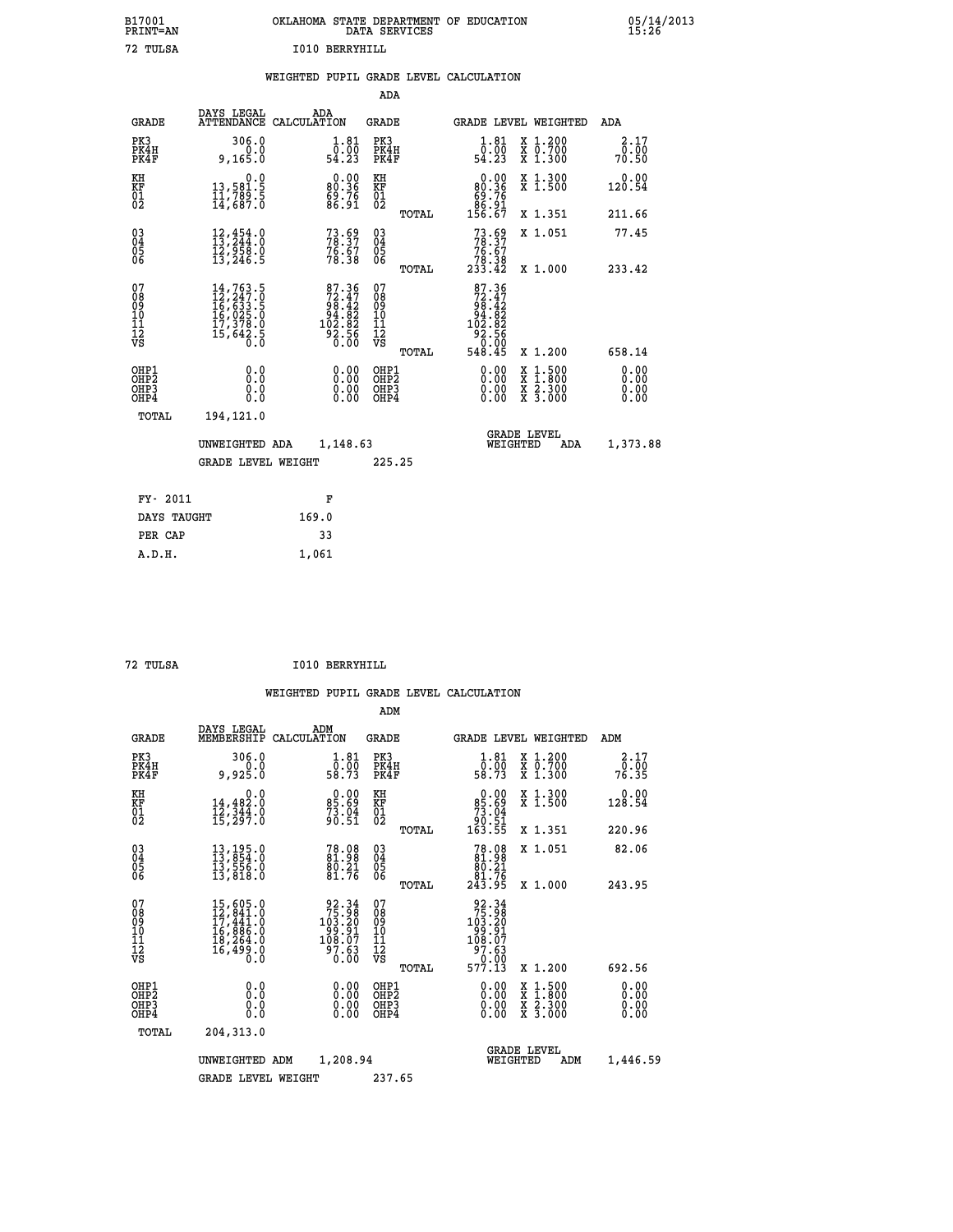|             | OKLAHOMA STATE DEPARTMENT OF EDUCATION<br>DATA SERVICES |  |
|-------------|---------------------------------------------------------|--|
| I011 OWASSO |                                                         |  |

|                                        |                                                                                        |             |                                                                                                 | ADA                                     |       |                                                                                                                   |                                |                                                       |                              |
|----------------------------------------|----------------------------------------------------------------------------------------|-------------|-------------------------------------------------------------------------------------------------|-----------------------------------------|-------|-------------------------------------------------------------------------------------------------------------------|--------------------------------|-------------------------------------------------------|------------------------------|
| <b>GRADE</b>                           | DAYS LEGAL<br>ATTENDANCE                                                               | CALCULATION | ADA                                                                                             | GRADE                                   |       |                                                                                                                   |                                | GRADE LEVEL WEIGHTED                                  | <b>ADA</b>                   |
| PK3<br>PK4H<br>PK4F                    | 6, 100.5<br>48,004.5<br>0.0                                                            |             | 35.89<br>$282.38$<br>$0.00$                                                                     | PK3<br>PK4H<br>PK4F                     |       | 35.89<br>282.38                                                                                                   | 0.00                           | X 1.200<br>X 0.700<br>X 1.300                         | 43.07<br>197.67<br>0.00      |
| KH<br><b>KF</b><br>01<br>02            | 0.0<br>106,502.5<br>108,850.5<br>110,819.0                                             |             | 0.00<br>626.49<br>$640.30$<br>$651.88$                                                          | KH<br>KF<br>$\overline{01}$             |       | 626.49<br>640.30<br>651.88<br>1,292.18                                                                            | 0.00                           | X 1.300<br>$\overline{x}$ 1.500                       | 0.00<br>939.74               |
|                                        |                                                                                        |             |                                                                                                 |                                         | TOTAL |                                                                                                                   |                                | X 1.351                                               | 1,745.74                     |
| $^{03}_{04}$<br>05<br>06               | 109,207.5<br>116,433.5<br>116, 169.0                                                   |             | 642.40<br>645.01<br>684.90<br>683.35                                                            | $\substack{03 \\ 04}$<br>05<br>06       |       | 642.40<br>645.01<br>00.183<br>883.35<br>2,013.26                                                                  |                                | X 1.051                                               | 675.16                       |
|                                        |                                                                                        |             |                                                                                                 |                                         | TOTAL |                                                                                                                   |                                | X 1.000                                               | 2,013.26                     |
| 07<br>08<br>09<br>11<br>11<br>12<br>VS | 115, 339.5<br>111, 347.0<br>114, 975.5<br>103, 940.0<br>107, 281.5<br>94, 250.0<br>Ō.Ŏ |             | 678.47<br>654.98<br>676.33<br>611.41<br>$\begin{array}{c} 631.77 \\ 554.41 \\ 0.00 \end{array}$ | 07<br>08<br>09<br>101<br>11<br>12<br>VS | TOTAL | 678.47<br>$654.98$<br>$676.33$<br>$611.41$<br>$\begin{array}{c} 631.77 \\ 554.41 \\ 0.00 \end{array}$<br>3,806.67 |                                | X 1.200                                               | 4,568.00                     |
| OHP1<br>OHP2<br>OHP3<br>OHP4           | 0.0<br>0.0<br>0.0<br>0.0                                                               |             | 0.00<br>0.00<br>0.00                                                                            | OHP1<br>OHP2<br>OHP3<br>OHP4            |       |                                                                                                                   | 0.00<br>0.00<br>0.00           | $\frac{x}{x}$ $\frac{1.500}{x}$<br>X 2.300<br>X 3.000 | 0.00<br>0.00<br>0.00<br>0.00 |
| TOTAL                                  | 1,478,872.5                                                                            |             |                                                                                                 |                                         |       |                                                                                                                   |                                |                                                       |                              |
|                                        | UNWEIGHTED ADA                                                                         |             | 8,699.27                                                                                        |                                         |       |                                                                                                                   | <b>GRADE LEVEL</b><br>WEIGHTED | ADA                                                   | 10,182.64                    |
|                                        | <b>GRADE LEVEL WEIGHT</b>                                                              |             |                                                                                                 | 1,483.37                                |       |                                                                                                                   |                                |                                                       |                              |
| FY- 2011                               |                                                                                        |             | F                                                                                               |                                         |       |                                                                                                                   |                                |                                                       |                              |
| DAYS TAUGHT                            |                                                                                        | 170.0       |                                                                                                 |                                         |       |                                                                                                                   |                                |                                                       |                              |
|                                        |                                                                                        |             |                                                                                                 |                                         |       |                                                                                                                   |                                |                                                       |                              |

| 72 TULSA | I011 OWASSO |
|----------|-------------|
|          |             |

 **PER CAP 33 A.D.H. 6,256**

 **B17001<br>PRINT=AN<br>72 TULSA** 

|                                        |                                                                                                                       |                                                                        | ADM                                    |                                                                            |                                                                                                  |                              |
|----------------------------------------|-----------------------------------------------------------------------------------------------------------------------|------------------------------------------------------------------------|----------------------------------------|----------------------------------------------------------------------------|--------------------------------------------------------------------------------------------------|------------------------------|
| <b>GRADE</b>                           | DAYS LEGAL<br>MEMBERSHIP                                                                                              | ADM<br>CALCULATION                                                     | GRADE                                  |                                                                            | <b>GRADE LEVEL WEIGHTED</b>                                                                      | ADM                          |
| PK3<br>PK4H<br>PK4F                    | 6, 261.0<br>49,829.0<br>0.0                                                                                           | 36.83<br>293.11<br>0.00                                                | PK3<br>PK4H<br>PK4F                    | 36.83<br>293.11<br>0.00                                                    | X 1.200<br>X 0.700<br>X 1.300                                                                    | 44.20<br>205.18<br>0.00      |
| KH<br>KF<br>01<br>02                   | 0.0<br>111,580.0<br>113,536.0<br>115,274.0                                                                            | $\begin{smallmatrix} &0.00\ 656.35\ 657.86\ 678.08\ \end{smallmatrix}$ | KH<br>KF<br>01<br>02                   | 0.00<br>656.35<br>667.86<br>678.08<br>1,345.94                             | X 1.300<br>X 1.500                                                                               | 0.00<br>984.53               |
|                                        |                                                                                                                       |                                                                        | TOTAL                                  |                                                                            | X 1.351                                                                                          | 1,818.36                     |
| 030404<br>06                           | $\begin{smallmatrix} 113\,,\,257\,.\,0\\ 113\,,\,739\,.\,0\\ 120\,,\,516\,.\,0\\ 122\,,\,760\,.\,0 \end{smallmatrix}$ | 666.22<br>669.05<br>708.92<br>722.12                                   | 030404<br>06                           | 666.22<br>669.05<br>708.92<br>722.12                                       | X 1.051                                                                                          | 700.20                       |
|                                        |                                                                                                                       |                                                                        | TOTAL                                  | 2,100.09                                                                   | X 1.000                                                                                          | 2,100.09                     |
| 07<br>08<br>09<br>11<br>11<br>12<br>VS | 121,671.0<br>117,100.0<br>121,776.0<br>109,022.0<br>112,743.0<br>$\frac{1}{9}$ , 218.0                                | 715.71<br>688.82<br>716.33<br>641.31<br>663.19<br>583.64<br>0.00       | 07<br>08<br>09<br>11<br>11<br>12<br>VS | 715.71<br>688.82<br>716.33<br>641.31<br>663.19<br>663.19<br>583.64<br>0.00 |                                                                                                  |                              |
|                                        |                                                                                                                       |                                                                        | <b>TOTAL</b>                           | 4,009.00                                                                   | X 1.200                                                                                          | 4,810.80                     |
| OHP1<br>OHP2<br>OHP3<br>OHP4           | 0.0<br>0.000                                                                                                          | 0.00                                                                   | OHP1<br>OHP2<br>OHP3<br>OHP4           | $0.00$<br>$0.00$<br>0.00                                                   | $\begin{smallmatrix} x & 1 & 500 \\ x & 1 & 800 \\ x & 2 & 300 \\ x & 3 & 000 \end{smallmatrix}$ | 0.00<br>0.00<br>0.00<br>0.00 |
| TOTAL                                  | 1,548,282.0                                                                                                           |                                                                        |                                        |                                                                            |                                                                                                  |                              |
|                                        | UNWEIGHTED                                                                                                            | 9,107.54<br>ADM                                                        |                                        | WEIGHTED                                                                   | <b>GRADE LEVEL</b><br>ADM                                                                        | 10,663.36                    |
|                                        | <b>GRADE LEVEL WEIGHT</b>                                                                                             |                                                                        | 1,555.82                               |                                                                            |                                                                                                  |                              |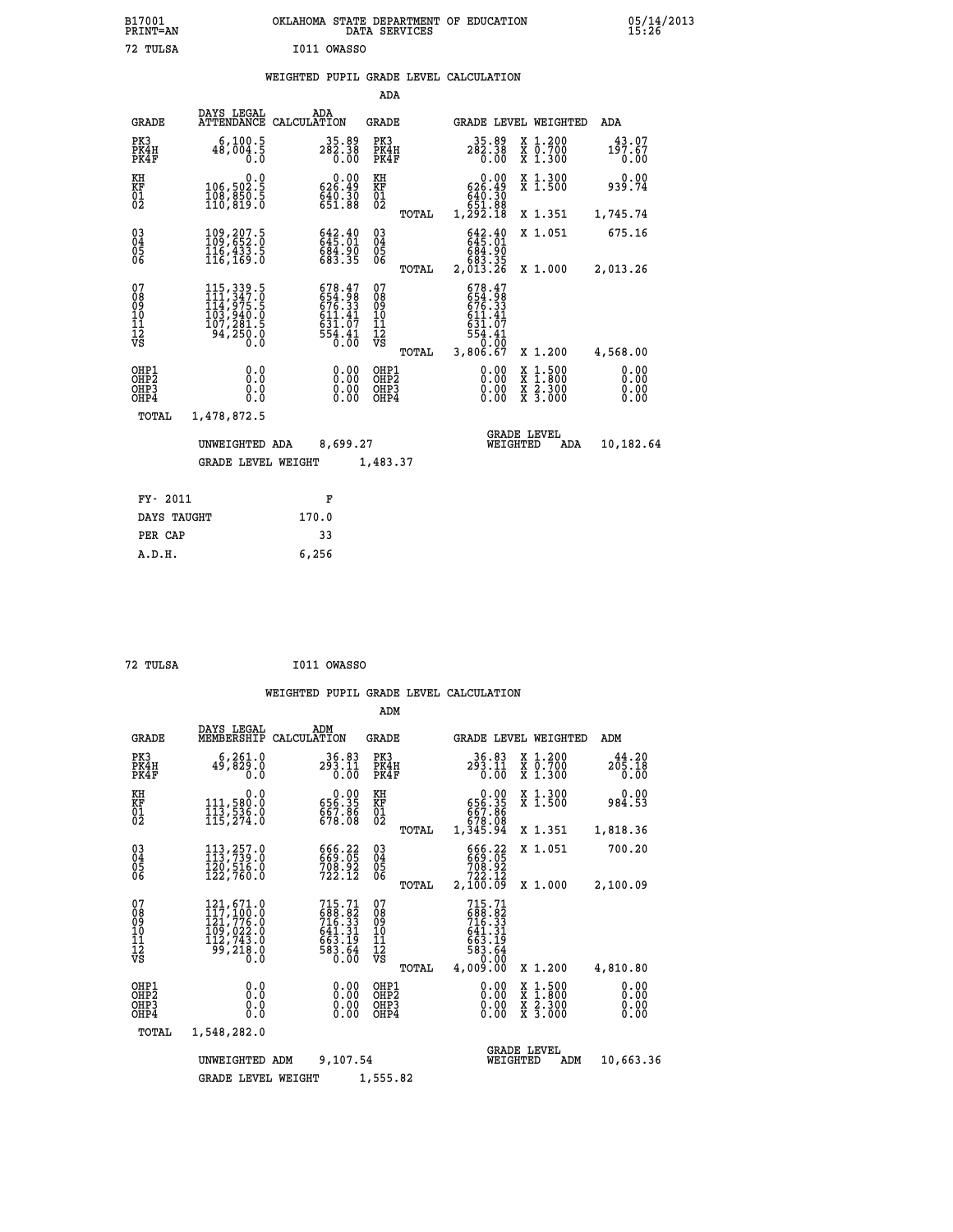| B17001          | OKLAHOMA STATE DEPARTMENT OF EDUCATION |
|-----------------|----------------------------------------|
| <b>PRINT=AN</b> | DATA SERVICES                          |
| 72. TULSA       | T013 GLENPOOL                          |

 **B17001 OKLAHOMA STATE DEPARTMENT OF EDUCATION 05/14/2013**

|  |  | WEIGHTED PUPIL GRADE LEVEL CALCULATION |
|--|--|----------------------------------------|
|  |  |                                        |

|                                                                    |                                                                                                                                                                               |                                                                                             | ADA                                            |       |                                                                                                           |                                                    |                              |
|--------------------------------------------------------------------|-------------------------------------------------------------------------------------------------------------------------------------------------------------------------------|---------------------------------------------------------------------------------------------|------------------------------------------------|-------|-----------------------------------------------------------------------------------------------------------|----------------------------------------------------|------------------------------|
| <b>GRADE</b>                                                       | DAYS LEGAL                                                                                                                                                                    | ADA<br>ATTENDANCE CALCULATION                                                               | <b>GRADE</b>                                   |       |                                                                                                           | GRADE LEVEL WEIGHTED                               | <b>ADA</b>                   |
| PK3<br>PK4H<br>PK4F                                                | 1,020.0<br>17,932.0<br>0.0                                                                                                                                                    | $10\begin{array}{c} 6.04 \\ 106.11 \\ 0.00 \end{array}$                                     | PK3<br>PK4H<br>PK4F                            |       | 6.04<br>106.11<br>0.00                                                                                    | X 1.200<br>X 0.700<br>X 1.300                      | 7.25<br>74.28<br>0.00        |
| KH<br>KF<br>01<br>02                                               | 0.0<br>34,282:0<br>32,674:5<br>27,831:0                                                                                                                                       | $\begin{smallmatrix} 0.00\\ 202.85\\ 193.34\\ 164.68 \end{smallmatrix}$                     | KH<br>KF<br>01<br>02                           |       | 0.00<br>202:85<br>193:34<br>164:68<br>358:02                                                              | X 1.300<br>X 1.500                                 | 0.00<br>304.28               |
|                                                                    |                                                                                                                                                                               |                                                                                             |                                                | TOTAL |                                                                                                           | X 1.351                                            | 483.69                       |
| $\begin{smallmatrix} 03 \\[-4pt] 04 \end{smallmatrix}$<br>05<br>ŌĞ | 32,442.0<br>27,675.0<br>26,643.0<br>25,340.5                                                                                                                                  | 191.96<br>163.76<br>157.65<br>149.94                                                        | $\substack{03 \\ 04}$<br>$\substack{05 \\ 06}$ |       | 191.96<br>163.76<br>157.65<br>149.94<br>471.35                                                            | X 1.051                                            | 201.75                       |
|                                                                    |                                                                                                                                                                               |                                                                                             |                                                | TOTAL |                                                                                                           | X 1.000                                            | 471.35                       |
| 07<br>08<br>09<br>11<br>11<br>12<br>VS                             | $\begin{smallmatrix} 28\,, & 910\,, & 5\\ 28\,, & 393\,, & 0\\ 27\,, & 098\,, & 5\\ 23\,, & 109\,, & 0\\ 22\,, & 181\,, & 5\\ 23\,, & 848\,, & 5\\ 0\,. & 0\end{smallmatrix}$ | $\begin{smallmatrix} 171.07\\168.01\\160.35\\157.00\\131.86\\141.71\\0.00\end{smallmatrix}$ | 07<br>08<br>09<br>11<br>11<br>12<br>VS         |       | 171.07<br>168:01<br>160:35<br>137.00<br>$\begin{array}{r} 131.86 \\ 141.71 \\ 0.00 \\ 910.00 \end{array}$ |                                                    |                              |
|                                                                    |                                                                                                                                                                               |                                                                                             |                                                | TOTAL |                                                                                                           | X 1.200                                            | 1,092.00                     |
| OHP1<br>OHP <sub>2</sub><br>OHP3<br>OHP4                           | 0.0<br>0.0<br>0.0                                                                                                                                                             | 0.00<br>$\begin{smallmatrix} 0.00 \ 0.00 \end{smallmatrix}$                                 | OHP1<br>OH <sub>P</sub> 2<br>OHP3<br>OHP4      |       | 0.00<br>0.00<br>0.00                                                                                      | $1:500$<br>$1:800$<br>X<br>X<br>X 2.300<br>X 3.000 | 0.00<br>0.00<br>0.00<br>0.00 |
| TOTAL                                                              | 379,381.0                                                                                                                                                                     |                                                                                             |                                                |       |                                                                                                           |                                                    |                              |
|                                                                    | UNWEIGHTED ADA                                                                                                                                                                | 2,246.33                                                                                    |                                                |       |                                                                                                           | <b>GRADE LEVEL</b><br>WEIGHTED<br>ADA              | 2,634.60                     |
|                                                                    | <b>GRADE LEVEL WEIGHT</b>                                                                                                                                                     |                                                                                             | 388.27                                         |       |                                                                                                           |                                                    |                              |
|                                                                    |                                                                                                                                                                               |                                                                                             |                                                |       |                                                                                                           |                                                    |                              |
| FY- 2011                                                           |                                                                                                                                                                               | F                                                                                           |                                                |       |                                                                                                           |                                                    |                              |
| DAYS TAUGHT                                                        |                                                                                                                                                                               | 169.0                                                                                       |                                                |       |                                                                                                           |                                                    |                              |
| PER CAP                                                            |                                                                                                                                                                               | 33                                                                                          |                                                |       |                                                                                                           |                                                    |                              |

| 11 |  |
|----|--|
|    |  |

 **A.D.H. 1,701**

72 TULSA

 **72 TULSA I013 GLENPOOL**

|                                                       |                                                                                                                     |                                                                         | ADM                                     |       |                                                                                                            |                                                                  |                              |
|-------------------------------------------------------|---------------------------------------------------------------------------------------------------------------------|-------------------------------------------------------------------------|-----------------------------------------|-------|------------------------------------------------------------------------------------------------------------|------------------------------------------------------------------|------------------------------|
| <b>GRADE</b>                                          | DAYS LEGAL<br>MEMBERSHIP                                                                                            | ADM<br>CALCULATION                                                      | <b>GRADE</b>                            |       |                                                                                                            | <b>GRADE LEVEL WEIGHTED</b>                                      | ADM                          |
| PK3<br>PK4H<br>PK4F                                   | 1,056.0<br>19,867.0<br>0.0                                                                                          | 6.25<br>117.56<br>0.00                                                  | PK3<br>PK4H<br>PK4F                     |       | 6.25<br>117.56<br>0.00                                                                                     | $\begin{array}{c} x & 1.200 \\ x & 0.700 \end{array}$<br>X 1.300 | 7.50<br>82.29<br>0.00        |
| KH<br>KF<br>01<br>02                                  | 0.0<br>36,300:0<br>34,452:0<br>29,261:0                                                                             | $\begin{smallmatrix} &0.00\\ 214.79\\ 203.86\\ 173.14\end{smallmatrix}$ | KH<br>KF<br>01<br>02                    |       | $0.00$<br>$214.79$<br>$203.86$<br>$173.14$<br>$377.00$                                                     | X 1.300<br>X 1.500                                               | 0.00<br>322.19               |
|                                                       |                                                                                                                     |                                                                         |                                         | TOTAL |                                                                                                            | X 1.351                                                          | 509.33                       |
| 03<br>04<br>05<br>06                                  | 34, 218.0<br>29, 241.0<br>27, 966.0<br>26,487.0                                                                     | $202.47$<br>$173.02$<br>$165.48$<br>$156.73$                            | $^{03}_{04}$<br>0500                    |       | $202.47$<br>$173.02$<br>$165.48$<br>$156.73$<br>$495.23$                                                   | X 1.051                                                          | 212.80                       |
|                                                       |                                                                                                                     |                                                                         |                                         | TOTAL |                                                                                                            | X 1.000                                                          | 495.23                       |
| 07<br>08<br>09<br>101<br>112<br>VS                    | $\begin{smallmatrix} 30, 655.0\\ 30, 247.0\\ 28, 750.0\\ 24, 678.0\\ 23, 853.0\\ 25, 670.0\\ 0.0 \end{smallmatrix}$ | 181.39<br>178.98<br>170.12<br>146.31<br>141.91<br>$\frac{152.57}{0.00}$ | 07<br>08<br>09<br>101<br>11<br>12<br>VS | TOTAL | 181.39<br>178.98<br>170.12<br>146.31<br>$\begin{array}{c} 141.91 \\ 152.57 \\ -9.00 \end{array}$<br>971.28 | X 1.200                                                          | 1,165.54                     |
| OHP1<br>OH <sub>P</sub> 2<br>OH <sub>P3</sub><br>OHP4 | 0.0<br>0.000                                                                                                        | $0.00$<br>$0.00$<br>0.00                                                | OHP1<br>OHP2<br>OHP3<br>OHP4            |       | $0.00$<br>$0.00$<br>0.00                                                                                   | X 1:500<br>X 1:800<br>X 2:300<br>X 3:000                         | 0.00<br>0.00<br>0.00<br>0.00 |
| TOTAL                                                 | 402,701.0                                                                                                           |                                                                         |                                         |       |                                                                                                            |                                                                  |                              |
|                                                       | UNWEIGHTED                                                                                                          | 2,384.58<br>ADM                                                         |                                         |       | WEIGHTED                                                                                                   | <b>GRADE LEVEL</b><br>ADM                                        | 2,794.88                     |
|                                                       | <b>GRADE LEVEL WEIGHT</b>                                                                                           |                                                                         | 410.30                                  |       |                                                                                                            |                                                                  |                              |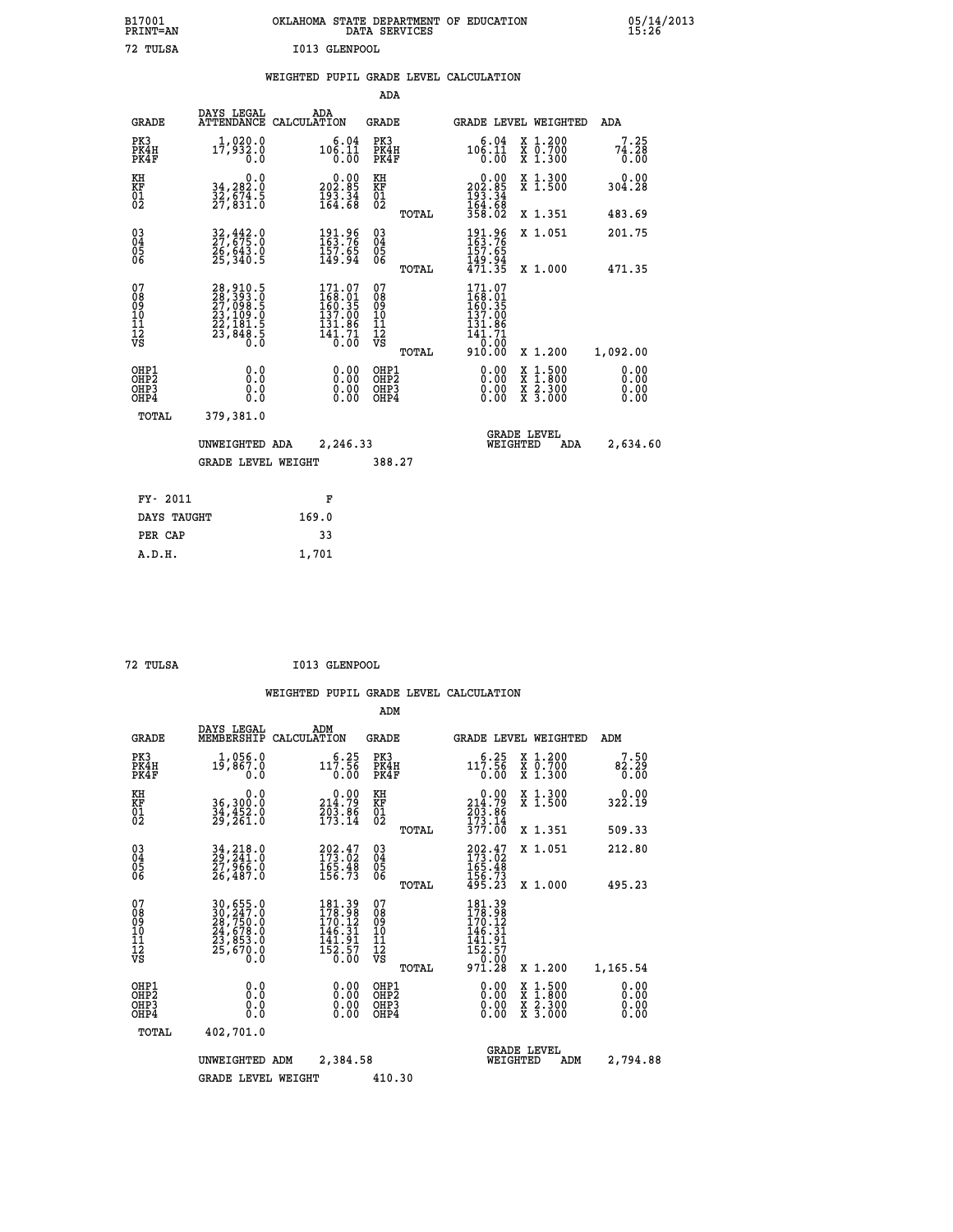# **B17001 OKLAHOMA STATE DEPARTMENT OF EDUCATION 05/14/2013 PRINT=AN DATA SERVICES 15:26 72 TULSA I014 LIBERTY**

### **WEIGHTED PUPIL GRADE LEVEL CALCULATION**

|                                                                    |                                                                                                                                                           |                                                                        | ADA                                                 |       |                                                                              |                                              |                               |
|--------------------------------------------------------------------|-----------------------------------------------------------------------------------------------------------------------------------------------------------|------------------------------------------------------------------------|-----------------------------------------------------|-------|------------------------------------------------------------------------------|----------------------------------------------|-------------------------------|
| <b>GRADE</b>                                                       | DAYS LEGAL                                                                                                                                                | ADA<br>ATTENDANCE CALCULATION                                          | <b>GRADE</b>                                        |       |                                                                              | <b>GRADE LEVEL WEIGHTED</b>                  | ADA                           |
| PK3<br>PK4H<br>PK4F                                                | 92.0<br>$2,66\overline{1}\cdot\overline{5}$                                                                                                               | $0.64$<br>$18.48$<br>0.00                                              | PK3<br>PK4H<br>PK4F                                 |       | 18.48<br>0.00                                                                | X 1.200<br>X 0.700<br>X 1.300                | 0.77<br>12.94<br>0.00         |
| KH<br>KF<br>01<br>02                                               | 0.0<br>$\frac{7}{5}, \frac{405}{730}$ .<br>5,872.5                                                                                                        | $\begin{smallmatrix} 0.00\\ 51.42\\ 39.80\\ 40.78 \end{smallmatrix}$   | KH<br>KF<br>01<br>02                                |       | $\begin{smallmatrix} 0.00\\ 51.42\\ 39.80\\ 40.78\\ 80.58 \end{smallmatrix}$ | X 1.300<br>X 1.500                           | 0.00<br>77.13                 |
|                                                                    |                                                                                                                                                           |                                                                        |                                                     | TOTAL |                                                                              | X 1.351                                      | 108.86                        |
| $\begin{smallmatrix} 03 \\[-4pt] 04 \end{smallmatrix}$<br>Ŏ5<br>06 | $\frac{4}{6}, \frac{314}{448}.5$<br>5, 278.0<br>5, 532.0                                                                                                  | 29.96<br>44.78<br>36.65<br>38.42                                       | $\begin{array}{c} 03 \\ 04 \\ 05 \\ 06 \end{array}$ |       | $29.96$<br>$36.65$<br>$38.42$<br>$119.85$                                    | X 1.051                                      | 31.49                         |
|                                                                    |                                                                                                                                                           |                                                                        |                                                     | TOTAL |                                                                              | X 1.000                                      | 119.85                        |
| 07<br>08<br>09<br>01<br>11<br>11<br>12<br>VS                       | $\begin{smallmatrix} 6\,,\,591\,,\,5\\ 6\,,\,331\,,\,5\\ 7\,,\,814\,,\,5\\ 6\,,\,154\,,\,5\\ 6\,,\,119\,,\,0\\ 5\,,\,456\,,\,5\\ 0\,.0 \end{smallmatrix}$ | $45.77$<br>$43.97$<br>$54.27$<br>$42.71$<br>$42.36$<br>$37.89$<br>0.00 | 07<br>08<br>09<br>11<br>11<br>12<br>VS              |       | $45.77$<br>$43.97$<br>$54.71$<br>$42.36$<br>$37.89$<br>$266.97$              |                                              |                               |
|                                                                    |                                                                                                                                                           |                                                                        |                                                     | TOTAL |                                                                              | X 1.200                                      | 320.36                        |
| OHP1<br>OHP <sub>2</sub><br>OH <sub>P3</sub><br>OHP4               | 0.0<br>0.000                                                                                                                                              | 0.00<br>$\begin{smallmatrix} 0.00 \ 0.00 \end{smallmatrix}$            | OHP1<br>OHP2<br>OHP <sub>3</sub>                    |       | 0.00<br>0.00                                                                 | X 1:500<br>X 1:800<br>X 2:300<br>X 3:000     | 0.00<br>Ō. ŌŌ<br>0.00<br>0.00 |
| TOTAL                                                              | 81,801.5                                                                                                                                                  |                                                                        |                                                     |       |                                                                              |                                              |                               |
|                                                                    | UNWEIGHTED ADA                                                                                                                                            | 567.90                                                                 |                                                     |       |                                                                              | <b>GRADE LEVEL</b><br>WEIGHTED<br><b>ADA</b> | 671.40                        |
|                                                                    | <b>GRADE LEVEL WEIGHT</b>                                                                                                                                 |                                                                        | 103.50                                              |       |                                                                              |                                              |                               |
| FY- 2011                                                           |                                                                                                                                                           | F                                                                      |                                                     |       |                                                                              |                                              |                               |
| DAYS TAUGHT                                                        |                                                                                                                                                           | 144.0                                                                  |                                                     |       |                                                                              |                                              |                               |
| PER CAP                                                            |                                                                                                                                                           | 33                                                                     |                                                     |       |                                                                              |                                              |                               |

 **72 TULSA I014 LIBERTY**

 **A.D.H. 564**

|                                          |                                                                                                   |                                                      | ADM                                                 |                                                                                     |                                          |                              |
|------------------------------------------|---------------------------------------------------------------------------------------------------|------------------------------------------------------|-----------------------------------------------------|-------------------------------------------------------------------------------------|------------------------------------------|------------------------------|
| <b>GRADE</b>                             | DAYS LEGAL<br>MEMBERSHIP                                                                          | ADM<br>CALCULATION                                   | <b>GRADE</b>                                        |                                                                                     | <b>GRADE LEVEL WEIGHTED</b>              | ADM                          |
| PK3<br>PK4H<br>PK4F                      | 2,8100<br>0.0                                                                                     | $19.56$<br>0.00                                      | PK3<br>PK4H<br>PK4F                                 | $0.64$<br>19:56<br>0.00                                                             | X 1.200<br>X 0.700<br>X 1.300            | 0.77<br>$\frac{13.69}{0.00}$ |
| KH<br>KF<br>01<br>02                     | $7,825.0$<br>$6,065.0$<br>$6,173.0$                                                               | $54.34$<br>$42.34$<br>$42.12$<br>$42.87$             | KH<br>KF<br>01<br>02                                | $0.0054.3442.1242.8784.99$                                                          | X 1.300<br>X 1.500                       | 0.00<br>81.51                |
|                                          |                                                                                                   |                                                      | TOTAL                                               |                                                                                     | X 1.351                                  | 114.82                       |
| 03<br>04<br>05<br>06                     | $\begin{smallmatrix} 4\,,\,504\,. \ 6\,,\,719\,. \ 9\,,\,547\,. \ 9\,,\,793\,. \end{smallmatrix}$ | 31.28<br>46.66<br>38.52<br>40.23                     | $\begin{array}{c} 03 \\ 04 \\ 05 \\ 06 \end{array}$ | $31.28\n46.66\n38.52\n40.23\n125.41$                                                | X 1.051                                  | 32.88                        |
|                                          |                                                                                                   |                                                      | TOTAL                                               |                                                                                     | X 1.000                                  | 125.41                       |
| 07<br>08<br>09<br>101<br>11<br>12<br>VS  | $6,882.0$<br>$6,631.0$<br>$8,131.0$<br>$6,542.0$<br>$6,435.0$<br>$5,755.0$<br>$0.0$               | 47.79<br>46.05<br>56.47<br>56.39<br>44.527<br>39.970 | 07<br>08<br>09<br>11<br>11<br>12<br>VS<br>TOTAL     | $47.79$<br>$46.05$<br>$56.47$<br>$45.39$<br>$44.52$<br>$39.97$<br>$30.90$<br>280.19 | X 1.200                                  | 336.23                       |
|                                          |                                                                                                   |                                                      |                                                     |                                                                                     |                                          |                              |
| OHP1<br>OHP2<br>OH <sub>P3</sub><br>OHP4 |                                                                                                   |                                                      | OHP1<br>OHP2<br>OHP <sub>3</sub>                    | $0.00$<br>$0.00$<br>0.00                                                            | X 1:500<br>X 1:800<br>X 2:300<br>X 3:000 | 0.00<br>0.00<br>0.00         |
| TOTAL                                    | 85,910.0                                                                                          |                                                      |                                                     |                                                                                     |                                          |                              |
|                                          | UNWEIGHTED ADM                                                                                    | 596.41                                               |                                                     | GRADE LEVEL<br>WEIGHTED                                                             | ADM                                      | 705.31                       |
|                                          | <b>GRADE LEVEL WEIGHT</b>                                                                         |                                                      | 108.90                                              |                                                                                     |                                          |                              |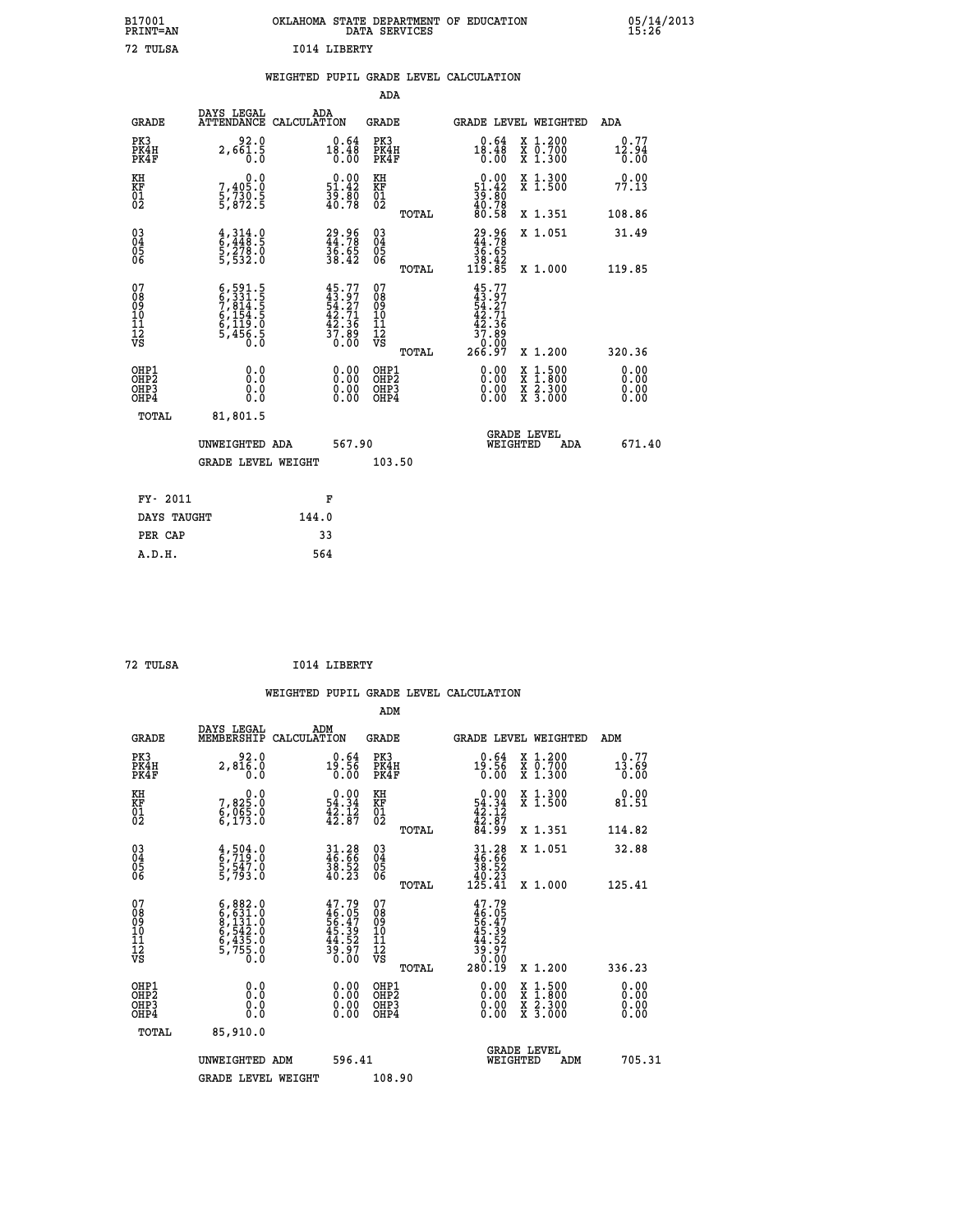### **B17001 OKLAHOMA STATE DEPARTMENT OF EDUCATION 05/14/2013 PRINT=AN DATA SERVICES 15:26 TULSA COUNTY TOTALS**

### **WEIGHTED PUPIL GRADE LEVEL CALCULATION**

|                                                                    |                                                                                                                                                                                      |                                                                              | ADA                                                |                                                                                         |                                                                               |                                |
|--------------------------------------------------------------------|--------------------------------------------------------------------------------------------------------------------------------------------------------------------------------------|------------------------------------------------------------------------------|----------------------------------------------------|-----------------------------------------------------------------------------------------|-------------------------------------------------------------------------------|--------------------------------|
| <b>GRADE</b>                                                       | DAYS LEGAL<br>ATTENDANCE CALCULATION                                                                                                                                                 | ADA                                                                          | GRADE                                              | GRADE LEVEL WEIGHTED                                                                    |                                                                               | ADA                            |
| PK3<br>PK4H<br>PK4F                                                | 58,833.5<br>333,744.5<br>639,263.0                                                                                                                                                   | 345.03<br>1,959.27<br>3,745.99                                               | PK3<br>PK4H<br>PK4F                                | 345.03<br>1,959.27<br>3,745.99                                                          | X 1.200<br>X 0.700<br>X 1.300                                                 | 414.04<br>1,371.51<br>4,869.79 |
| KH<br>KF<br>01<br>02                                               | $\begin{smallmatrix}&&&168.0\\1,493,768.0\\1,481,897.5\\1,482,897.5\end{smallmatrix}$                                                                                                | $8,760.73$<br>$8,687.71$<br>$8,380.42$                                       | KH<br>KF<br>01<br>02                               | $\begin{smallmatrix}&&&0.99\\8,760.73\\8,687.71\\8,380.42\\17,068.13\end{smallmatrix}$  | X 1.300<br>$\overline{x}$ 1.500                                               | 1.29<br>13,141.14              |
|                                                                    |                                                                                                                                                                                      |                                                                              | TOTAL                                              |                                                                                         | X 1.351                                                                       | 23,059.05                      |
| $\begin{smallmatrix} 03 \\[-4pt] 04 \end{smallmatrix}$<br>Ŏ5<br>06 | $1,409,404.0$<br>$1,417,843.5$<br>$1,384,610.5$<br>$1,340,267.5$                                                                                                                     | 8,263.27<br>8,314.12<br>8,118.61<br>7,869.83                                 | $\begin{matrix} 03 \\ 04 \\ 05 \\ 06 \end{matrix}$ | $\begin{smallmatrix}8,263.27\\8,314.12\\8,118.61\\7,869.83\\24,302.56\end{smallmatrix}$ | X 1.051                                                                       | 32,987.28                      |
|                                                                    |                                                                                                                                                                                      |                                                                              | TOTAL                                              |                                                                                         | X 1.000                                                                       | 24,302.56                      |
| 07<br>08<br>09<br>11<br>11<br>12<br>VS                             | $\begin{smallmatrix} 1,313,395\cdot 0\\ 1,248,546\cdot 0\\ 1,316,699\cdot 5\\ 1,183,903\cdot 5\\ 1,183,903\cdot 5\\ 1,093,560\cdot 5\\ 1,014,761\cdot 5\\ 0\cdot 0\end{smallmatrix}$ | 7,713.25<br>7,730.08<br>7,730.62<br>6,946.66<br>6,417.26<br>5,954.48<br>0.00 | 07<br>08<br>09<br>11<br>11<br>12<br>VS             | 7,713.25<br>$7,330.68$<br>$7,730.62$<br>$6,946.66$<br>$6,417.26$<br>$5,954.48$<br>0.00  |                                                                               |                                |
|                                                                    |                                                                                                                                                                                      |                                                                              | TOTAL                                              | 42,092.35                                                                               | X 1.200                                                                       | 50,510.80                      |
| OHP1<br>OHP <sub>2</sub><br>OHP3<br>OHP4                           | 70,029.0<br>0.0<br>0.0<br>0.0                                                                                                                                                        | 412.41<br>0.00<br>0.00<br>0.00                                               | OHP1<br>OH <sub>P</sub> 2<br>OHP3<br>OHP4          | 412.41<br>0.00<br>0.00<br>0.00                                                          | $\begin{array}{c} x & 1.500 \\ x & 1.800 \\ x & 2.300 \end{array}$<br>X 3.000 | 618.62<br>0.00<br>0.00<br>0.00 |
| TOTAL                                                              | 18,229,888.5                                                                                                                                                                         |                                                                              |                                                    |                                                                                         |                                                                               |                                |
|                                                                    | UNWEIGHTED ADA                                                                                                                                                                       | 106,950.73                                                                   |                                                    | WEIGHTED                                                                                | <b>GRADE LEVEL</b><br><b>ADA</b>                                              | 126,973.52                     |
|                                                                    | GRADE LEVEL WEIGHT                                                                                                                                                                   |                                                                              | 20,022.79                                          |                                                                                         |                                                                               |                                |
| FY- 2011                                                           |                                                                                                                                                                                      | F                                                                            |                                                    |                                                                                         |                                                                               |                                |
|                                                                    |                                                                                                                                                                                      |                                                                              |                                                    |                                                                                         |                                                                               |                                |

| PIT AUIL    | . г.    |
|-------------|---------|
| DAYS TAUGHT | 2,863.0 |
| PER CAP     | 482     |
| A.D.H.      | 65,840  |
|             |         |

 **ADM**

 **TULSA COUNTY TOTALS**

| <b>GRADE</b>                                                       | DAYS LEGAL<br>MEMBERSHIP                                                                                                                                                  | ADM<br>CALCULATION                                                                                   | <b>GRADE</b>                                        |                                                                                        | GRADE LEVEL WEIGHTED                                                                     | ADM                            |
|--------------------------------------------------------------------|---------------------------------------------------------------------------------------------------------------------------------------------------------------------------|------------------------------------------------------------------------------------------------------|-----------------------------------------------------|----------------------------------------------------------------------------------------|------------------------------------------------------------------------------------------|--------------------------------|
| PK3<br>PK4H<br>PK4F                                                | 62,852.0<br>355, 524.0<br>693,626.0                                                                                                                                       | 368.55<br>2,087.01<br>4,064.62                                                                       | PK3<br>PK4H<br>PK4F                                 | 368.55<br>2,087.01<br>4,064.62                                                         | X 1.200<br>X 0.700<br>X 1.300                                                            | 414.04<br>1,460.91<br>5,284.01 |
| KH<br><b>KF</b><br>01<br>02                                        | 195.0<br>1,590,952.0<br>1,565,186.0<br>1,503,532.0                                                                                                                        | $\begin{smallmatrix}&&&1\cdot15\\9\,,&330\cdot72\\9\,,&176\cdot91\\8\,,&816\cdot21\end{smallmatrix}$ | KH<br>KF<br>01<br>02                                | $\begin{smallmatrix}&&&1.15\\9,330.72\\9,176.01\\8,816.21\\17,992.22\end{smallmatrix}$ | X 1.300<br>X 1.500                                                                       | 1.50<br>13,996.12              |
|                                                                    |                                                                                                                                                                           |                                                                                                      | TOTAL                                               |                                                                                        | X 1.351                                                                                  | 24,307.48                      |
| $\begin{smallmatrix} 03 \\[-4pt] 04 \end{smallmatrix}$<br>05<br>ŌĞ | 1,478,581.0<br>1,485,685.0<br>I,451,113.0<br>1,415,327.0                                                                                                                  | 8,668.74<br>8,711.76<br>8,508.49<br>8,310.64                                                         | $\substack{03 \\ 04}$<br>$\frac{05}{06}$            | 8,668.74<br>8,711.76<br>8,508.49<br>8,310.64                                           | X 1.051                                                                                  | 9,110.84                       |
|                                                                    |                                                                                                                                                                           |                                                                                                      | TOTAL                                               | 25,530.89                                                                              | X 1.000                                                                                  | 25,530.89                      |
| 07<br>08<br>09<br>101<br>11<br>12<br>VS                            | $\begin{smallmatrix} 1,393\,, &095\,. &0\\ 1,326\,, &159\,. &0\\ 1,437\,, &449\,. &0\\ 1,283\,, &387\,. &0\\ 1,182\,, &820\,. &0 \end{smallmatrix}$<br>1,105,269.0<br>0.0 | 8,181.37<br>7,785.88<br>8,440.04<br>7,530.98<br>6,940.19<br>6,485.92                                 | 078<br>089<br>0011<br>11<br>11<br>12<br>VS<br>TOTAL | 8,181.37<br>7,785.88<br>8,440.04<br>7,530.98<br>6,940.13<br>6,485.92<br>45, 364. 38    | X 1.200                                                                                  | 54,437.26                      |
| OHP1<br>OHP <sub>2</sub><br>OHP3<br>OHP4                           | 70,557.0<br>0.0<br>0.0<br>0.0                                                                                                                                             | 415.53<br>0.00<br>0.00<br>0.00                                                                       | OHP1<br>OH <sub>P</sub> 2<br>OHP3<br>OHP4           | 415.53<br>0.00<br>0.00<br>0.00                                                         | $\begin{array}{c} x & 1.500 \\ x & 1.800 \\ x & 2.300 \end{array}$<br>X <sub>3.000</sub> | 623.30<br>0.00<br>0.00<br>0.00 |
| TOTAL                                                              | 19,401,109.0                                                                                                                                                              |                                                                                                      |                                                     |                                                                                        |                                                                                          |                                |
|                                                                    | UNWEIGHTED                                                                                                                                                                | 113,823.81<br>ADM                                                                                    |                                                     | WEIGHTED                                                                               | <b>GRADE LEVEL</b><br>ADM                                                                | 135, 194.56                    |
|                                                                    | <b>GRADE LEVEL WEIGHT</b>                                                                                                                                                 |                                                                                                      | 21,370.75                                           |                                                                                        |                                                                                          |                                |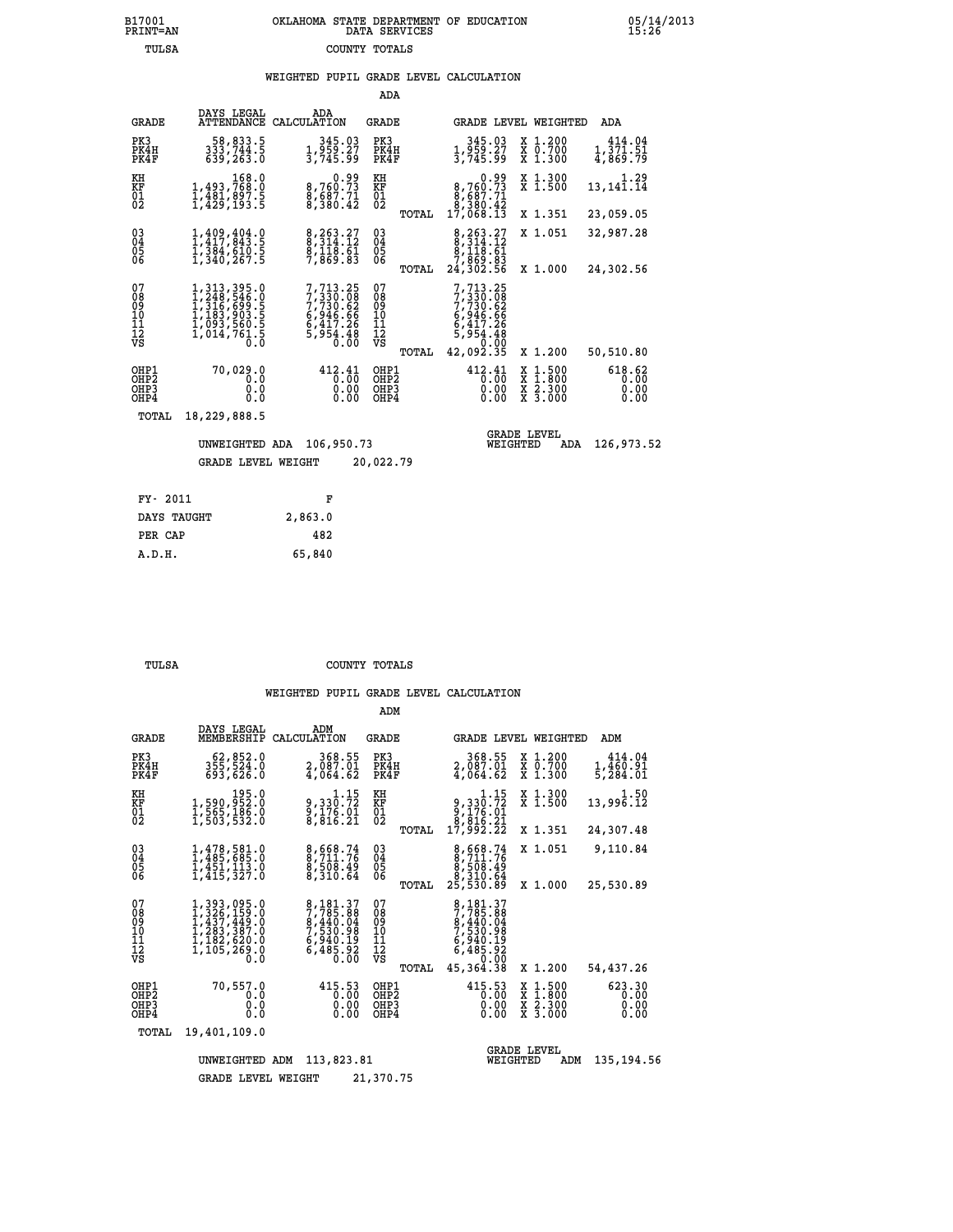| B17001<br>PRINT=AN                       |                                                                      |                               |                                                                      | OKLAHOMA STATE DEPARTMENT OF EDUCATION<br>DATA SERVICES |                                                                                                                                            |                                                                                          | $05/14/2013$<br>15:26 |
|------------------------------------------|----------------------------------------------------------------------|-------------------------------|----------------------------------------------------------------------|---------------------------------------------------------|--------------------------------------------------------------------------------------------------------------------------------------------|------------------------------------------------------------------------------------------|-----------------------|
| 73 WAGONER                               |                                                                      | I001 OKAY                     |                                                                      |                                                         |                                                                                                                                            |                                                                                          |                       |
|                                          |                                                                      |                               |                                                                      | WEIGHTED PUPIL GRADE LEVEL CALCULATION                  |                                                                                                                                            |                                                                                          |                       |
|                                          |                                                                      |                               |                                                                      | <b>ADA</b>                                              |                                                                                                                                            |                                                                                          |                       |
| <b>GRADE</b>                             | DAYS LEGAL                                                           | ADA<br>ATTENDANCE CALCULATION |                                                                      | GRADE                                                   |                                                                                                                                            | GRADE LEVEL WEIGHTED                                                                     | ADA                   |
| PK3<br>PK4H<br>PK4F                      | 767.0<br>0.0<br>2,649.0                                              |                               | $\begin{smallmatrix} 4.59\0.00\\15.86\end{smallmatrix}$              | PK3<br>PK4H<br>PK4F                                     | $\begin{smallmatrix} 4.59\0.00\\15.86\end{smallmatrix}$                                                                                    | X 1.200<br>X 0.700<br>X 1.300                                                            | 5.51<br>0.00<br>20.62 |
| KH<br>KF<br>01<br>02                     | 0.0<br>5,070:0<br>4,161:5<br>4,675:5                                 |                               | $\begin{smallmatrix} 0.00\\ 30.36\\ 24.92\\ 28.00 \end{smallmatrix}$ | KH<br>KF<br>01<br>02                                    | $\begin{smallmatrix} 0.00\\ 30.36\\ 24.92\\ 28.00\\ 52.92 \end{smallmatrix}$                                                               | X 1.300<br>X 1.500                                                                       | 0.00<br>45.54         |
|                                          |                                                                      |                               |                                                                      | TOTAL                                                   |                                                                                                                                            | X 1.351                                                                                  | 71.49                 |
| 03<br>04<br>05<br>06                     | 3,582.0<br>4,108.5<br>6,469.0<br>6,342.0                             |                               | $21.45$<br>$24.60$<br>$38.74$<br>$37.98$                             | $\begin{matrix} 03 \\ 04 \\ 05 \\ 06 \end{matrix}$      | $\frac{21}{24}:\frac{45}{60}$<br>38.74<br>80. š7<br>101.32                                                                                 | X 1.051                                                                                  | 22.54                 |
| 07                                       |                                                                      |                               |                                                                      | TOTAL<br>07                                             |                                                                                                                                            | X 1.000                                                                                  | 101.32                |
| 08<br>09<br>11<br>11<br>12<br>VS         | 5, 202.5<br>5, 399.5<br>5, 304.5<br>5, 275.5<br>5, 944.0<br>5, 295.0 |                               | 31.15<br>35.33<br>31.76<br>31.59<br>35.59<br>35.71<br>30.00          | 08<br>09<br>101<br>11<br>12<br>VS                       | $\begin{array}{r} 31\cdot 15 \\ 35\cdot 31 \\ 31\cdot 76 \\ 31\cdot 59 \\ 35\cdot 59 \\ 31\cdot 71 \\ 0\cdot 00 \\ 19\cdot 13 \end{array}$ |                                                                                          |                       |
|                                          |                                                                      |                               |                                                                      | TOTAL                                                   |                                                                                                                                            | X 1.200                                                                                  | 236.56<br>0.00        |
| OHP1<br>OHP2<br>OH <sub>P3</sub><br>OHP4 | 0.0<br>0.0<br>0.0                                                    |                               | $0.00$<br>$0.00$<br>0.00                                             | OHP1<br>OHP2<br>OHP3<br>OHP4                            | $0.00$<br>$0.00$<br>0.00                                                                                                                   | $\begin{smallmatrix} x & 1.500 \\ x & 1.800 \\ x & 2.300 \\ x & 3.000 \end{smallmatrix}$ | 0.00<br>0.00<br>0.00  |
| TOTAL                                    | 70,745.5                                                             |                               |                                                                      |                                                         |                                                                                                                                            |                                                                                          |                       |
|                                          | UNWEIGHTED ADA                                                       |                               | 423.63                                                               |                                                         |                                                                                                                                            | <b>GRADE LEVEL</b><br>WEIGHTED<br>ADA                                                    | 503.58                |
|                                          | <b>GRADE LEVEL WEIGHT</b>                                            |                               |                                                                      | 79.95                                                   |                                                                                                                                            |                                                                                          |                       |
| FY- 2011                                 |                                                                      | F                             |                                                                      |                                                         |                                                                                                                                            |                                                                                          |                       |
| DAYS TAUGHT                              |                                                                      | 167.0                         |                                                                      |                                                         |                                                                                                                                            |                                                                                          |                       |
| PER CAP                                  |                                                                      | 46                            |                                                                      |                                                         |                                                                                                                                            |                                                                                          |                       |
| A.D.H.                                   |                                                                      | 388                           |                                                                      |                                                         |                                                                                                                                            |                                                                                          |                       |

| A.D.H. | 388 |
|--------|-----|
|        |     |
|        |     |
|        |     |

| <b>WAGONER</b> |
|----------------|

 $1001$  OKAY

|                                                      |                                                                         |                    |                                                                           |                                                    |       | WEIGHTED PUPIL GRADE LEVEL CALCULATION                                                                                                       |                                |                                                                                                  |                       |  |
|------------------------------------------------------|-------------------------------------------------------------------------|--------------------|---------------------------------------------------------------------------|----------------------------------------------------|-------|----------------------------------------------------------------------------------------------------------------------------------------------|--------------------------------|--------------------------------------------------------------------------------------------------|-----------------------|--|
|                                                      |                                                                         |                    |                                                                           | ADM                                                |       |                                                                                                                                              |                                |                                                                                                  |                       |  |
| <b>GRADE</b>                                         | DAYS LEGAL<br>MEMBERSHIP                                                | ADM<br>CALCULATION |                                                                           | <b>GRADE</b>                                       |       | <b>GRADE LEVEL WEIGHTED</b>                                                                                                                  |                                |                                                                                                  | ADM                   |  |
| PK3<br>PK4H<br>PK4F                                  | 767.0<br>0.0<br>2,720.0                                                 |                    | $\begin{smallmatrix} 4.59\0.00\\16.29\end{smallmatrix}$                   | PK3<br>PK4H<br>PK4F                                |       | $\begin{smallmatrix} 4.59\0.00\\0.29\end{smallmatrix}$                                                                                       |                                | X 1.200<br>X 0.700<br>X 1.300                                                                    | 5.51<br>0.00<br>21.18 |  |
| KH<br>KF<br>01<br>02                                 | $\begin{smallmatrix}&&&0.0\\5,266.0\\4,275.0\\4,841.0\end{smallmatrix}$ |                    | $\begin{smallmatrix} 0.00\\ 31.53\\ 25.50\\ 28.99 \end{smallmatrix}$      | KH<br>KF<br>01<br>02                               |       | $\begin{smallmatrix} 0.00\\ 31.53\\ 25.60\\ 28.99\\ 54.59 \end{smallmatrix}$                                                                 |                                | X 1.300<br>X 1.500                                                                               | 0.00<br>47.30         |  |
|                                                      |                                                                         |                    |                                                                           |                                                    | TOTAL |                                                                                                                                              |                                | X 1.351                                                                                          | 73.75                 |  |
| $\begin{matrix} 03 \\ 04 \\ 05 \\ 06 \end{matrix}$   | 3,697.0<br>4,251.0<br>6,702.0<br>6,507.0                                |                    | 23:14<br>$\frac{4}{38}. \frac{13}{96}$                                    | $\begin{matrix} 03 \\ 04 \\ 05 \\ 06 \end{matrix}$ |       | $\begin{array}{r} 22.14 \\ 25.46 \\ 40.13 \\ 38.96 \\ 104.55 \end{array}$                                                                    |                                | X 1.051                                                                                          | 23.27                 |  |
|                                                      |                                                                         |                    |                                                                           |                                                    | TOTAL |                                                                                                                                              |                                | X 1.000                                                                                          | 104.55                |  |
| 07<br>0890112<br>1112<br>VS                          | 5,637.0<br>6,316.0<br>5,815.0<br>5,704.0<br>6,463.0<br>5,795.0<br>0.0   |                    | $33.75$<br>$37.82$<br>$34.82$<br>$34.16$<br>$38.70$<br>$34.70$<br>$36.00$ | 07<br>08<br>09<br>01<br>11<br>11<br>12<br>VS       |       | $\begin{array}{r} 33\cdot75 \\ 37\cdot82 \\ 34\cdot82 \\ 34\cdot16 \\ 38\cdot70 \\ 34\cdot70 \\ 34\cdot70 \\ 0.00 \\ 213\cdot95 \end{array}$ |                                |                                                                                                  |                       |  |
|                                                      |                                                                         |                    |                                                                           |                                                    | TOTAL |                                                                                                                                              |                                | $X_1.200$                                                                                        | 256.74                |  |
| OHP1<br>OHP <sub>2</sub><br>OH <sub>P3</sub><br>OHP4 | 0.0<br>0.000                                                            |                    | $0.00$<br>$0.00$<br>0.00                                                  | OHP1<br>OHP2<br>OHP <sub>3</sub>                   |       | $0.00$<br>$0.00$<br>0.00                                                                                                                     |                                | $\begin{smallmatrix} x & 1 & 500 \\ x & 1 & 800 \\ x & 2 & 300 \\ x & 3 & 000 \end{smallmatrix}$ | 0.00<br>0.00<br>0.00  |  |
| TOTAL                                                | 74,756.0                                                                |                    |                                                                           |                                                    |       |                                                                                                                                              |                                |                                                                                                  |                       |  |
|                                                      | UNWEIGHTED ADM                                                          |                    | 447.64                                                                    |                                                    |       |                                                                                                                                              | <b>GRADE LEVEL</b><br>WEIGHTED | ADM                                                                                              | 532.30                |  |
|                                                      | <b>GRADE LEVEL WEIGHT</b>                                               |                    |                                                                           | 84.66                                              |       |                                                                                                                                              |                                |                                                                                                  |                       |  |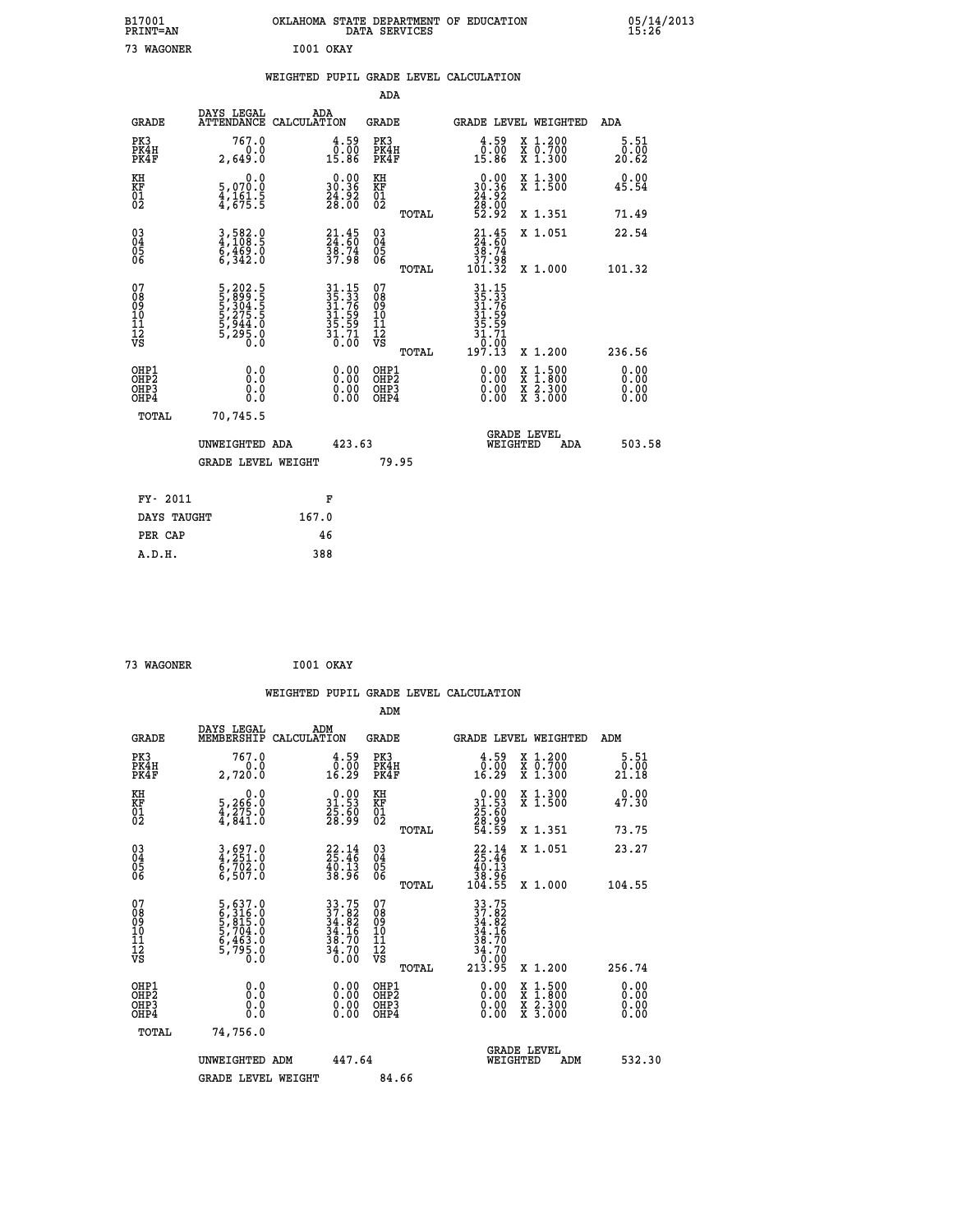|                                                       |                                                                                                               |                                                                                              | ADA                                                |       |                                                                                                         |                                                                                                  |                              |
|-------------------------------------------------------|---------------------------------------------------------------------------------------------------------------|----------------------------------------------------------------------------------------------|----------------------------------------------------|-------|---------------------------------------------------------------------------------------------------------|--------------------------------------------------------------------------------------------------|------------------------------|
| <b>GRADE</b>                                          | DAYS LEGAL                                                                                                    | ADA<br>ATTENDANCE CALCULATION                                                                | <b>GRADE</b>                                       |       |                                                                                                         | <b>GRADE LEVEL WEIGHTED</b>                                                                      | ADA                          |
| PK3<br>PK4H<br>PK4F                                   | 1,691.5<br>25,811.0<br>0.0                                                                                    | 9.67<br>147.49<br>0.00                                                                       | PK3<br>PK4H<br>PK4F                                |       | 9.67<br>147.49<br>0.00                                                                                  | X 1.200<br>X 0.700<br>X 1.300                                                                    | 11.60<br>103.24<br>0.00      |
| KH<br>KF<br>01<br>02                                  | 38,651.0<br>0.0<br>$33,527.0$<br>$40,516.0$                                                                   | 220.86<br>$\frac{0.00}{191.58}$<br>$\frac{191.58}{231.52}$                                   | KH<br><b>KF</b><br>01<br>02                        |       | $\begin{array}{r} 220.86 \\ 0.00 \\ 191.58 \\ 231.52 \\ 423.10 \end{array}$                             | X 1.300<br>X 1.500                                                                               | 287.12<br>0.00               |
|                                                       |                                                                                                               |                                                                                              |                                                    | TOTAL |                                                                                                         | X 1.351                                                                                          | 571.61                       |
| 03<br>04<br>05<br>06                                  | 39, 152.0<br>39, 880.0<br>42, 023.0<br>39, 876.5                                                              | 223.73<br>$\frac{240}{227.87}$                                                               | $\begin{matrix} 03 \\ 04 \\ 05 \\ 06 \end{matrix}$ |       | 223.73<br>$\frac{240.13}{227.87}$<br>695.89                                                             | X 1.051                                                                                          | 235.14                       |
|                                                       |                                                                                                               |                                                                                              |                                                    | TOTAL |                                                                                                         | X 1.000                                                                                          | 695.89                       |
| 07<br>08<br>09<br>11<br>11<br>12<br>VS                | $\begin{smallmatrix} 41,147.0\\ 41,618.0\\ 37,998.0\\ 41,671.5\\ 38,621.0\\ 30,134.5\\ 0.0 \end{smallmatrix}$ | $235.13$<br>$237.82$<br>$217.13$<br>$238.12$<br>$\frac{220.69}{172.20}$<br>$\frac{20}{0.00}$ | 07<br>08<br>09<br>11<br>11<br>12<br>VS             |       | $\begin{smallmatrix} 235.13\ 237.82\ 217.13\ 238.12\ 220.69\ 172.20\ 0.00\ 1,321.09\ \end{smallmatrix}$ |                                                                                                  |                              |
|                                                       |                                                                                                               |                                                                                              |                                                    | TOTAL |                                                                                                         | X 1.200                                                                                          | 1,585.31                     |
| OHP1<br>OHP <sub>2</sub><br>OH <sub>P</sub> 3<br>OHP4 | 0.0<br>0.0<br>Ŏ.Ŏ                                                                                             | 0.00<br>0.00<br>0.00                                                                         | OHP1<br>OHP2<br>OHP3<br>OHP4                       |       | 0.00<br>0.00<br>0.00                                                                                    | $\begin{smallmatrix} x & 1 & 500 \\ x & 1 & 800 \\ x & 2 & 300 \\ x & 3 & 000 \end{smallmatrix}$ | 0.00<br>0.00<br>0.00<br>0.00 |
| TOTAL                                                 | 532,318.0                                                                                                     |                                                                                              |                                                    |       |                                                                                                         |                                                                                                  |                              |
|                                                       | UNWEIGHTED ADA                                                                                                | 3,041.83                                                                                     |                                                    |       |                                                                                                         | <b>GRADE LEVEL</b><br>WEIGHTED<br><b>ADA</b>                                                     | 3,489.91                     |
|                                                       | <b>GRADE LEVEL WEIGHT</b>                                                                                     |                                                                                              | 448.08                                             |       |                                                                                                         |                                                                                                  |                              |
| FY- 2011                                              |                                                                                                               | F                                                                                            |                                                    |       |                                                                                                         |                                                                                                  |                              |
| DAYS TAUGHT                                           |                                                                                                               | 175.0                                                                                        |                                                    |       |                                                                                                         |                                                                                                  |                              |
| PER CAP                                               |                                                                                                               | 33                                                                                           |                                                    |       |                                                                                                         |                                                                                                  |                              |

 **73 WAGONER I017 COWETA**

 **A.D.H. 2,107**

|                                          |                                                                                                                                                    |                                                                  | ADM                                                 |                                                                                                  |                                |                                                                                                  |                              |
|------------------------------------------|----------------------------------------------------------------------------------------------------------------------------------------------------|------------------------------------------------------------------|-----------------------------------------------------|--------------------------------------------------------------------------------------------------|--------------------------------|--------------------------------------------------------------------------------------------------|------------------------------|
| <b>GRADE</b>                             | DAYS LEGAL<br>MEMBERSHIP                                                                                                                           | ADM<br>CALCULATION                                               | <b>GRADE</b>                                        |                                                                                                  |                                | <b>GRADE LEVEL WEIGHTED</b>                                                                      | ADM                          |
| PK3<br>PK4H<br>PK4F                      | 1,840.0<br>27,883.0<br>0.0                                                                                                                         | 10.51<br>159.33<br>0.00                                          | PK3<br>PK4H<br>PK4F                                 | 10.51<br>159.33<br>0.00                                                                          |                                | $\begin{smallmatrix} x & 1.200 \\ x & 0.700 \end{smallmatrix}$<br>$X$ 1.300                      | 12.61<br>111.53<br>0.00      |
| KH<br>KF<br>01<br>02                     | 40,889.0<br>$35,558.0$<br>$42,820.0$                                                                                                               | 233.65<br>$\frac{0.00}{203.19}$<br>244.69                        | KH<br>KF<br>01<br>02                                | 233.65                                                                                           |                                | X 1.300<br>X 1.500                                                                               | 303.75<br>0.00               |
|                                          |                                                                                                                                                    |                                                                  |                                                     | TOTAL                                                                                            |                                | X 1.351                                                                                          | 605.09                       |
| 03<br>04<br>05<br>06                     | $41,326.0$<br>$44,795.0$<br>$44,186.0$<br>42,280.0                                                                                                 | 236.15<br>238.83<br>252.49<br>241.60                             | $\begin{array}{c} 03 \\ 04 \\ 05 \\ 06 \end{array}$ | 236.15<br>238.83<br>252.49                                                                       |                                | X 1.051                                                                                          | 248.19                       |
|                                          |                                                                                                                                                    |                                                                  | TOTAL                                               | 241.60<br>732.92                                                                                 |                                | X 1.000                                                                                          | 732.92                       |
| 07<br>08<br>09<br>101<br>112<br>VS       | $\begin{smallmatrix} 44\,,\,275\,.0\\ 44\,,\,699\,.0\\ 40\,,\,744\,.0\\ 44\,,\,389\,.0\\ 41\,,\,073\,.0\\ 32\,,\,696\,.0\\ 0\,. \end{smallmatrix}$ | 253.00<br>255.42<br>232.82<br>253.65<br>234.70<br>186.83<br>0.00 | 07<br>08<br>09<br>11<br>11<br>12<br>VS              | 253.00<br>255.42<br>232.82<br>233.65<br>234.70<br>234.70<br>186.83<br>10.00<br>1,416.42<br>TOTAL |                                | X 1.200                                                                                          | 1,699.70                     |
| OHP1<br>OHP2<br>OH <sub>P3</sub><br>OHP4 | 0.0<br>0.000                                                                                                                                       | $0.00$<br>$0.00$<br>0.00                                         | OHP1<br>OHP2<br>OHP3<br>OHP4                        | $0.00$<br>$0.00$<br>0.00                                                                         |                                | $\begin{smallmatrix} x & 1 & 500 \\ x & 1 & 800 \\ x & 2 & 300 \\ x & 3 & 000 \end{smallmatrix}$ | 0.00<br>0.00<br>0.00<br>0.00 |
| TOTAL                                    | 566,453.0                                                                                                                                          |                                                                  |                                                     |                                                                                                  |                                |                                                                                                  |                              |
|                                          | UNWEIGHTED ADM                                                                                                                                     | 3,236.86                                                         |                                                     |                                                                                                  | <b>GRADE LEVEL</b><br>WEIGHTED | ADM                                                                                              | 3,713.79                     |
|                                          | <b>GRADE LEVEL WEIGHT</b>                                                                                                                          |                                                                  | 476.93                                              |                                                                                                  |                                |                                                                                                  |                              |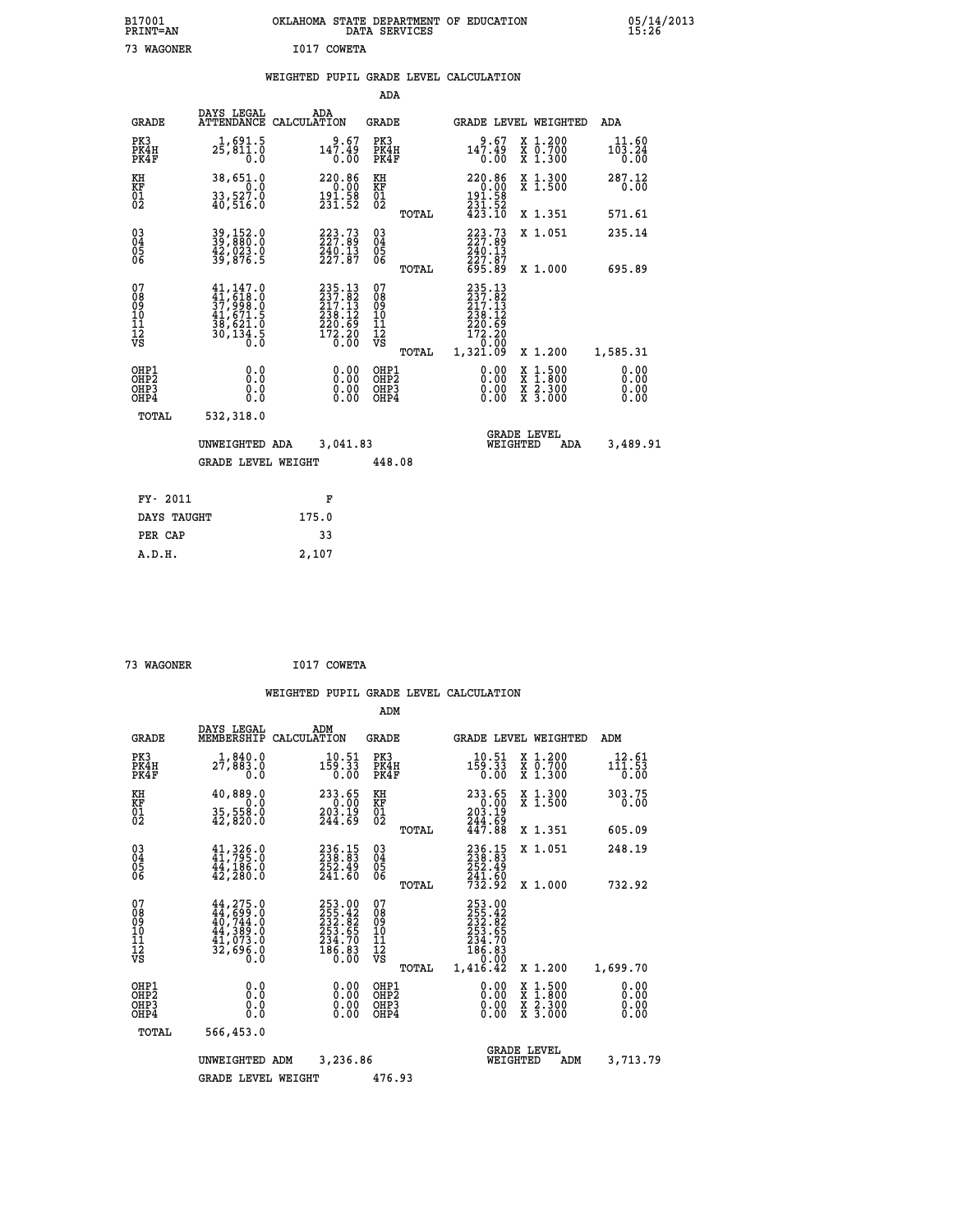| B17001<br>PRINT=AN | OKLAHOMA STATE DEPARTMENT OF EDUCATION<br>DATA SERVICES | 05/14/2013<br>15:26 |
|--------------------|---------------------------------------------------------|---------------------|
| 73<br>WAGONER      | I019 WAGONER                                            |                     |

|  |  | WEIGHTED PUPIL GRADE LEVEL CALCULATION |
|--|--|----------------------------------------|
|  |  |                                        |

|                                           |                                                                      |                                                                                                                               | ADA                                      |       |                                                                                                    |                                                                                                  |                              |
|-------------------------------------------|----------------------------------------------------------------------|-------------------------------------------------------------------------------------------------------------------------------|------------------------------------------|-------|----------------------------------------------------------------------------------------------------|--------------------------------------------------------------------------------------------------|------------------------------|
| <b>GRADE</b>                              | DAYS LEGAL                                                           | ADA<br>ATTENDANCE CALCULATION                                                                                                 | GRADE                                    |       | <b>GRADE LEVEL WEIGHTED</b>                                                                        |                                                                                                  | ADA                          |
| PK3<br>PK4H<br>PK4F                       | 922.0<br>0.0<br>22,551.5                                             | $\frac{5.52}{0.00}$<br>135.04                                                                                                 | PK3<br>PK4H<br>PK4F                      |       | 5.52<br>0.00<br>135.04                                                                             | X 1.200<br>X 0.700<br>X 1.300                                                                    | 6.62<br>0.00<br>175.55       |
| KH<br>KF<br>01<br>02                      | 0.0<br>30,389:0<br>29,827.0<br>30,487.0                              | $\begin{smallmatrix} &0.00\\181.97\\178.60\\182.56\end{smallmatrix}$                                                          | KH<br>KF<br>01<br>02                     |       | $\begin{smallmatrix} &0.00\\ 181.97\\ 178.60\\ 182.56\\ 361.16 \end{smallmatrix}$                  | X 1.300<br>X 1.500                                                                               | 0.00<br>272.96               |
|                                           |                                                                      |                                                                                                                               |                                          | TOTAL |                                                                                                    | X 1.351                                                                                          | 487.93                       |
| 03<br>04<br>05<br>06                      | 29,265.5<br>32,654.5<br>26,895.5<br>28,162.0                         | $\begin{array}{c} 175.24 \\ 195.54 \\ 161.05 \\ 168.63 \end{array}$                                                           | 03<br>04<br>05<br>06                     |       | $175.24$<br>195.54<br>$\frac{161.05}{168.63}$<br>525.22                                            | X 1.051                                                                                          | 184.18                       |
|                                           |                                                                      |                                                                                                                               |                                          | TOTAL |                                                                                                    | X 1.000                                                                                          | 525.22                       |
| 07<br>08<br>09<br>11<br>11<br>12<br>VS    | 28,993.5<br>26,247.0<br>29,357.5<br>27,092.0<br>23,288.0<br>21,752.5 | $\begin{smallmatrix} 173 & .61 \\ 157 & .17 \\ 175 & .79 \\ 162 & .23 \\ 139 & .45 \\ 130 & .25 \\ 0 & .00 \end{smallmatrix}$ | 07<br>08<br>09<br>11<br>11<br>12<br>VS   | TOTAL | $\begin{smallmatrix} 173.61\\157.17\\175.79\\162.23\\139.45\\130.25\\0\end{smallmatrix}$<br>938.50 | X 1.200                                                                                          | 1,126.20                     |
| OHP1<br>OH <sub>P</sub> 2<br>OHP3<br>OHP4 | 898.5<br>0.0<br>$0.\overline{0}$                                     | $5.38$<br>$0.00$<br>$\begin{smallmatrix} 0.00 \ 0.00 \end{smallmatrix}$                                                       | OHP1<br>OHP <sub>2</sub><br>OHP3<br>OHP4 |       | $5.38$<br>$0.00$<br>0.00<br>0.00                                                                   | $\begin{smallmatrix} x & 1 & 500 \\ x & 1 & 800 \\ x & 2 & 300 \\ x & 3 & 000 \end{smallmatrix}$ | 8.07<br>0.00<br>0.00<br>0.00 |
| TOTAL                                     | 388,783.0                                                            |                                                                                                                               |                                          |       |                                                                                                    |                                                                                                  |                              |
|                                           | UNWEIGHTED ADA                                                       | 2,328.03                                                                                                                      |                                          |       | WEIGHTED                                                                                           | <b>GRADE LEVEL</b><br>ADA                                                                        | 2,786.73                     |
|                                           | <b>GRADE LEVEL WEIGHT</b>                                            |                                                                                                                               | 458.70                                   |       |                                                                                                    |                                                                                                  |                              |
| FY- 2011                                  |                                                                      | F                                                                                                                             |                                          |       |                                                                                                    |                                                                                                  |                              |
| DAYS TAUGHT                               |                                                                      | 167.0                                                                                                                         |                                          |       |                                                                                                    |                                                                                                  |                              |
|                                           |                                                                      |                                                                                                                               |                                          |       |                                                                                                    |                                                                                                  |                              |
| PER CAP                                   |                                                                      | 33                                                                                                                            |                                          |       |                                                                                                    |                                                                                                  |                              |
| A.D.H.                                    |                                                                      | 2,418                                                                                                                         |                                          |       |                                                                                                    |                                                                                                  |                              |

| WAGONER |  |
|---------|--|
|         |  |

 **73 WAGONER I019 WAGONER**

|                                                       |                                                                                                                |                                                                  | ADM                                              |                                                                                      |                                          |                              |
|-------------------------------------------------------|----------------------------------------------------------------------------------------------------------------|------------------------------------------------------------------|--------------------------------------------------|--------------------------------------------------------------------------------------|------------------------------------------|------------------------------|
| <b>GRADE</b>                                          | DAYS LEGAL<br>MEMBERSHIP                                                                                       | ADM<br>CALCULATION                                               | <b>GRADE</b>                                     | <b>GRADE LEVEL WEIGHTED</b>                                                          |                                          | ADM                          |
| PK3<br>PK4H<br>PK4F                                   | 922.0<br>0.0<br>24,676.0                                                                                       | 5.52<br>0.00<br>147.76                                           | PK3<br>PK4H<br>PK4F                              | $\begin{smallmatrix}5.52\0.00\\147.76\end{smallmatrix}$                              | X 1.200<br>X 0.700<br>X 1.300            | 6.62<br>0.00<br>192.09       |
| KH<br>KF<br>01<br>02                                  | 0.0<br>31,062:0<br>30,329:0<br>31,308:0                                                                        | $0.00$<br>186.00<br>$\frac{181.61}{187.47}$                      | KH<br>KF<br>01<br>02                             | $\begin{array}{c} 0.00 \\ 186.00 \\ 181.61 \\ 187.47 \\ 369.08 \end{array}$          | X 1.300<br>X 1.500                       | 0.00<br>279.00               |
|                                                       |                                                                                                                |                                                                  | TOTAL                                            |                                                                                      | X 1.351                                  | 498.63                       |
| 03<br>04<br>05<br>06                                  | 30,113.0<br>33,600.0<br>27,726.0<br>29,813.0                                                                   | 180.32<br>201.20<br>$\frac{166}{178}\cdot\frac{02}{52}$          | $^{03}_{04}$<br>0500                             | 180.32<br>201.20<br>$\frac{166.02}{178.52}$<br>545.74                                | X 1.051                                  | 189.52                       |
|                                                       |                                                                                                                |                                                                  | TOTAL                                            |                                                                                      | X 1.000                                  | 545.74                       |
| 07<br>08<br>09<br>101<br>112<br>VS                    | $\begin{smallmatrix} 30,528.0\\ 27,929.0\\ 31,178.0\\ 29,168.0\\ 24,814.0\\ 23,227.0 \end{smallmatrix}$<br>0.0 | 182.80<br>167.24<br>186:69<br>174.66<br>148.59<br>139.08<br>0.00 | 07<br>08<br>09<br>101<br>11<br>12<br>VS<br>TOTAL | 182.80<br>167.24<br>$186.69$<br>$174.66$<br>$148.59$<br>$139.08$<br>$0.00$<br>999.06 | X 1.200                                  | 1,198.87                     |
| OHP1<br>OH <sub>P</sub> 2<br>OH <sub>P3</sub><br>OHP4 | 922.0<br>0.0<br>0.000                                                                                          | $\frac{5.52}{0.00}$<br>0.00                                      | OHP1<br>OHP2<br>OHP3<br>OHP4                     | $\begin{smallmatrix} 5.52 \ 0.00 \ 0.00 \end{smallmatrix}$<br>0.00                   | X 1:500<br>X 1:800<br>X 2:300<br>X 3:000 | 8.28<br>0.00<br>0.00<br>0.00 |
| TOTAL                                                 | 407,315.0                                                                                                      |                                                                  |                                                  |                                                                                      |                                          |                              |
|                                                       | UNWEIGHTED                                                                                                     | 2,439.00<br>ADM                                                  |                                                  | <b>GRADE LEVEL</b><br>WEIGHTED                                                       | ADM                                      | 2,918.75                     |
|                                                       | <b>GRADE LEVEL WEIGHT</b>                                                                                      |                                                                  | 479.75                                           |                                                                                      |                                          |                              |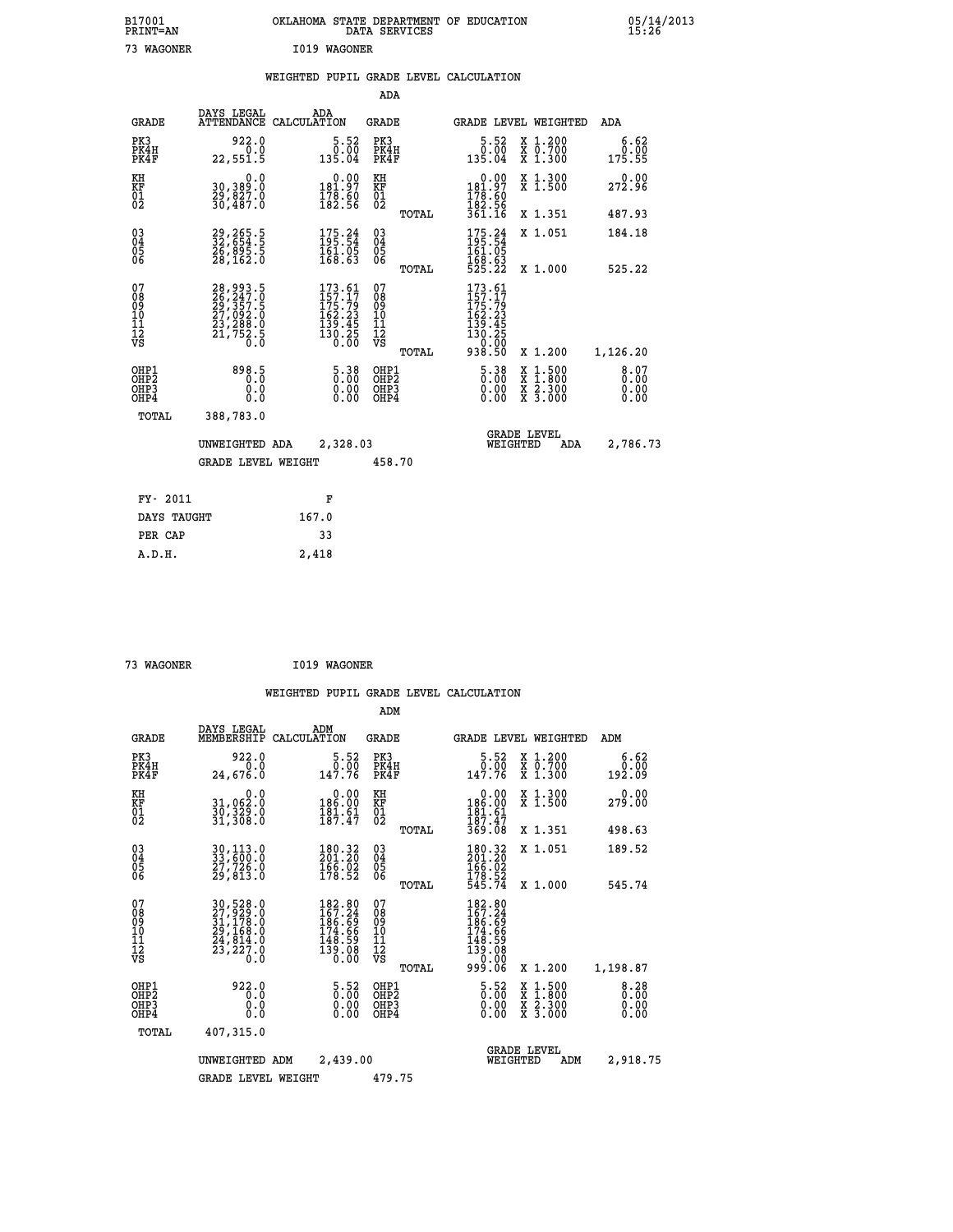|  |  | WEIGHTED PUPIL GRADE LEVEL CALCULATION |
|--|--|----------------------------------------|
|  |  |                                        |

|                                                                    |                                                                           |                                                                                     | ADA                                                |       |                                                                                                     |        |                                                           |                              |
|--------------------------------------------------------------------|---------------------------------------------------------------------------|-------------------------------------------------------------------------------------|----------------------------------------------------|-------|-----------------------------------------------------------------------------------------------------|--------|-----------------------------------------------------------|------------------------------|
| <b>GRADE</b>                                                       | DAYS LEGAL<br>ATTENDANCE CALCULATION                                      | ADA                                                                                 | <b>GRADE</b>                                       |       | GRADE LEVEL WEIGHTED                                                                                |        |                                                           | <b>ADA</b>                   |
| PK3<br>PK4H<br>PK4F                                                | 2.0<br>0.0<br>4,958.0                                                     | $\substack{0.01 \\ 0.00 \\ 28.83}$                                                  | PK3<br>PK4H<br>PK4F                                |       | $\begin{smallmatrix} 0.01 \ 0.00 \ 28.83 \end{smallmatrix}$                                         |        | X 1.200<br>X 0.700<br>X 1.300                             | 0.01<br>0.00<br>37.48        |
| KH<br>KF<br>01<br>02                                               | 0.0<br>8,014:0<br>7,065:5<br>6,138:0                                      | $0.00$<br>46.59<br>$\frac{41.08}{35.69}$                                            | KH<br>KF<br>01<br>02                               |       | $0.00$<br>$46.59$<br>$41.08$<br>$35.69$<br>$76.77$                                                  |        | X 1.300<br>X 1.500                                        | 0.00<br>69.89                |
|                                                                    |                                                                           |                                                                                     |                                                    | TOTAL |                                                                                                     |        | X 1.351                                                   | 103.72                       |
| $\begin{smallmatrix} 03 \\[-4pt] 04 \end{smallmatrix}$<br>Ŏ5<br>06 | 9,608.5<br>6,835.0<br>5,946.0<br>7,560.0                                  | 55.86<br>39.74<br>34.57<br>43.95                                                    | $\begin{matrix} 03 \\ 04 \\ 05 \\ 06 \end{matrix}$ |       | $\begin{smallmatrix} 55.86\\ 39.74\\ 34.57\\ 43.95\\ 118.26 \end{smallmatrix}$                      |        | X 1.051                                                   | 58.71                        |
|                                                                    |                                                                           |                                                                                     |                                                    | TOTAL |                                                                                                     |        | X 1.000                                                   | 118.26                       |
| 07<br>08<br>09<br>11<br>11<br>12<br>VS                             | 5,426.5<br>7,162.5<br>5,689.0<br>5,648.0<br>6,648.0<br>5,135.5<br>5,454.0 | $31.55$<br>$41.64$<br>$33.08$<br>$38.65$<br>$29.86$<br>$29.86$<br>$31.71$<br>$0.00$ | 07<br>08<br>09<br>11<br>11<br>12<br>VS             |       | $\begin{array}{r} 31.55 \\ 41.54 \\ 33.68 \\ 38.65 \\ 29.85 \\ 21.71 \\ 0.00 \\ 206.49 \end{array}$ |        |                                                           |                              |
|                                                                    |                                                                           |                                                                                     |                                                    | TOTAL |                                                                                                     |        | X 1.200                                                   | 247.79                       |
| OHP1<br>OHP <sub>2</sub><br>OHP3<br>OHP4                           | 0.0<br>0.0<br>Ŏ.Ŏ                                                         | 0.00<br>$\begin{smallmatrix} 0.00 \ 0.00 \end{smallmatrix}$                         | OHP1<br>OH <sub>P</sub> 2<br>OHP3<br>OHP4          |       | $0.00$<br>$0.00$<br>0.00                                                                            | X<br>X | $1:500$<br>$1:800$<br>$\frac{x}{x}$ $\frac{5:300}{3:000}$ | 0.00<br>0.00<br>0.00<br>0.00 |
| TOTAL                                                              | 91,642.5                                                                  |                                                                                     |                                                    |       |                                                                                                     |        |                                                           |                              |
|                                                                    | UNWEIGHTED ADA                                                            | 532.81                                                                              |                                                    |       | <b>GRADE LEVEL</b><br>WEIGHTED                                                                      |        | ADA                                                       | 635.86                       |
|                                                                    | <b>GRADE LEVEL WEIGHT</b>                                                 |                                                                                     | 103.05                                             |       |                                                                                                     |        |                                                           |                              |
| FY- 2011                                                           |                                                                           | F                                                                                   |                                                    |       |                                                                                                     |        |                                                           |                              |
| DAYS TAUGHT                                                        |                                                                           | 172.0                                                                               |                                                    |       |                                                                                                     |        |                                                           |                              |
| PER CAP                                                            |                                                                           | 70                                                                                  |                                                    |       |                                                                                                     |        |                                                           |                              |
|                                                                    |                                                                           |                                                                                     |                                                    |       |                                                                                                     |        |                                                           |                              |

 **A.D.H. 419**

 **73 WAGONER I365 PORTER CONSOLIDATED**

|                                     |                                                                                                                                                                                                    | ADM                                                                                                                                                                                                    |                                                                                                                    |                                                                                                                                                                                                                              |                                                                                                                                                                                                       |
|-------------------------------------|----------------------------------------------------------------------------------------------------------------------------------------------------------------------------------------------------|--------------------------------------------------------------------------------------------------------------------------------------------------------------------------------------------------------|--------------------------------------------------------------------------------------------------------------------|------------------------------------------------------------------------------------------------------------------------------------------------------------------------------------------------------------------------------|-------------------------------------------------------------------------------------------------------------------------------------------------------------------------------------------------------|
| DAYS LEGAL<br>MEMBERSHIP            |                                                                                                                                                                                                    | <b>GRADE</b>                                                                                                                                                                                           |                                                                                                                    |                                                                                                                                                                                                                              | ADM                                                                                                                                                                                                   |
| 2.0<br>$\overline{0}$ .0<br>5,441.0 | $0.01$<br>$0.00$<br>31.63                                                                                                                                                                          | PK3<br>PK4H<br>PK4F                                                                                                                                                                                    | $0.01$<br>$0.00$<br>31.63                                                                                          |                                                                                                                                                                                                                              | 0.01<br>0.00<br>41.12                                                                                                                                                                                 |
| 0.0                                 |                                                                                                                                                                                                    |                                                                                                                                                                                                        |                                                                                                                    |                                                                                                                                                                                                                              | 0.00<br>74.54                                                                                                                                                                                         |
|                                     |                                                                                                                                                                                                    | TOTAL                                                                                                                                                                                                  |                                                                                                                    |                                                                                                                                                                                                                              | 109.08                                                                                                                                                                                                |
|                                     |                                                                                                                                                                                                    |                                                                                                                                                                                                        |                                                                                                                    |                                                                                                                                                                                                                              | 61.39                                                                                                                                                                                                 |
|                                     |                                                                                                                                                                                                    | TOTAL                                                                                                                                                                                                  |                                                                                                                    |                                                                                                                                                                                                                              | 122.16                                                                                                                                                                                                |
|                                     |                                                                                                                                                                                                    | 07<br>08<br>09<br>11<br>11<br>12<br>VS                                                                                                                                                                 |                                                                                                                    |                                                                                                                                                                                                                              | 261.11                                                                                                                                                                                                |
| 0.0                                 |                                                                                                                                                                                                    | OHP1<br>OHP2                                                                                                                                                                                           |                                                                                                                    |                                                                                                                                                                                                                              | 0.00<br>0.00                                                                                                                                                                                          |
|                                     |                                                                                                                                                                                                    |                                                                                                                                                                                                        | 0.00                                                                                                               |                                                                                                                                                                                                                              | 0.00<br>0.00                                                                                                                                                                                          |
| 96,362.0                            |                                                                                                                                                                                                    |                                                                                                                                                                                                        |                                                                                                                    |                                                                                                                                                                                                                              |                                                                                                                                                                                                       |
| UNWEIGHTED ADM                      |                                                                                                                                                                                                    |                                                                                                                                                                                                        |                                                                                                                    | ADM                                                                                                                                                                                                                          | 669.41                                                                                                                                                                                                |
| <b>GRADE LEVEL WEIGHT</b>           |                                                                                                                                                                                                    | 109.18                                                                                                                                                                                                 |                                                                                                                    |                                                                                                                                                                                                                              |                                                                                                                                                                                                       |
|                                     | 8,547.0<br>7,441.0<br>6,446.0<br>$\begin{smallmatrix} 10,047.0\\7,152.0\\6,082.0\\7,777.0 \end{smallmatrix}$<br>5,604.0<br>7,492.0<br>6,031.0<br>6,997.0<br>5,439.0<br>5,864.0<br>5,864.0<br>0.000 | ADM<br>CALCULATION<br>$0.00$<br>$49.69$<br>$43.26$<br>$37.48$<br>$\begin{smallmatrix}58.41\41.58\35.36\35.22\end{smallmatrix}$<br>32.58<br>43.56<br>55.06<br>55.06<br>40.68<br>34.62<br>34.09<br>36.00 | KH<br>KF<br>01<br>02<br>$\begin{array}{c} 03 \\ 04 \\ 05 \\ 06 \end{array}$<br>TOTAL<br>OHP <sub>3</sub><br>560.23 | $0.00\n49.69\n43.26\n37.48\n37.48\n80.74$<br>$\begin{array}{r} 58.41 \\ 41.58 \\ 35.36 \\ 45.22 \\ 122.16 \end{array}$<br>$32.58$<br>$35.566$<br>$35.068$<br>$40.682$<br>$34.629$<br>$0.000$<br>$217.59$<br>$0.00$<br>$0.00$ | GRADE LEVEL WEIGHTED<br>X 1.200<br>X 0.700<br>X 1.300<br>X 1.300<br>X 1.500<br>X 1.351<br>X 1.051<br>X 1.000<br>X 1.200<br>X 1:500<br>X 1:800<br>X 2:300<br>X 3:000<br><b>GRADE LEVEL</b><br>WEIGHTED |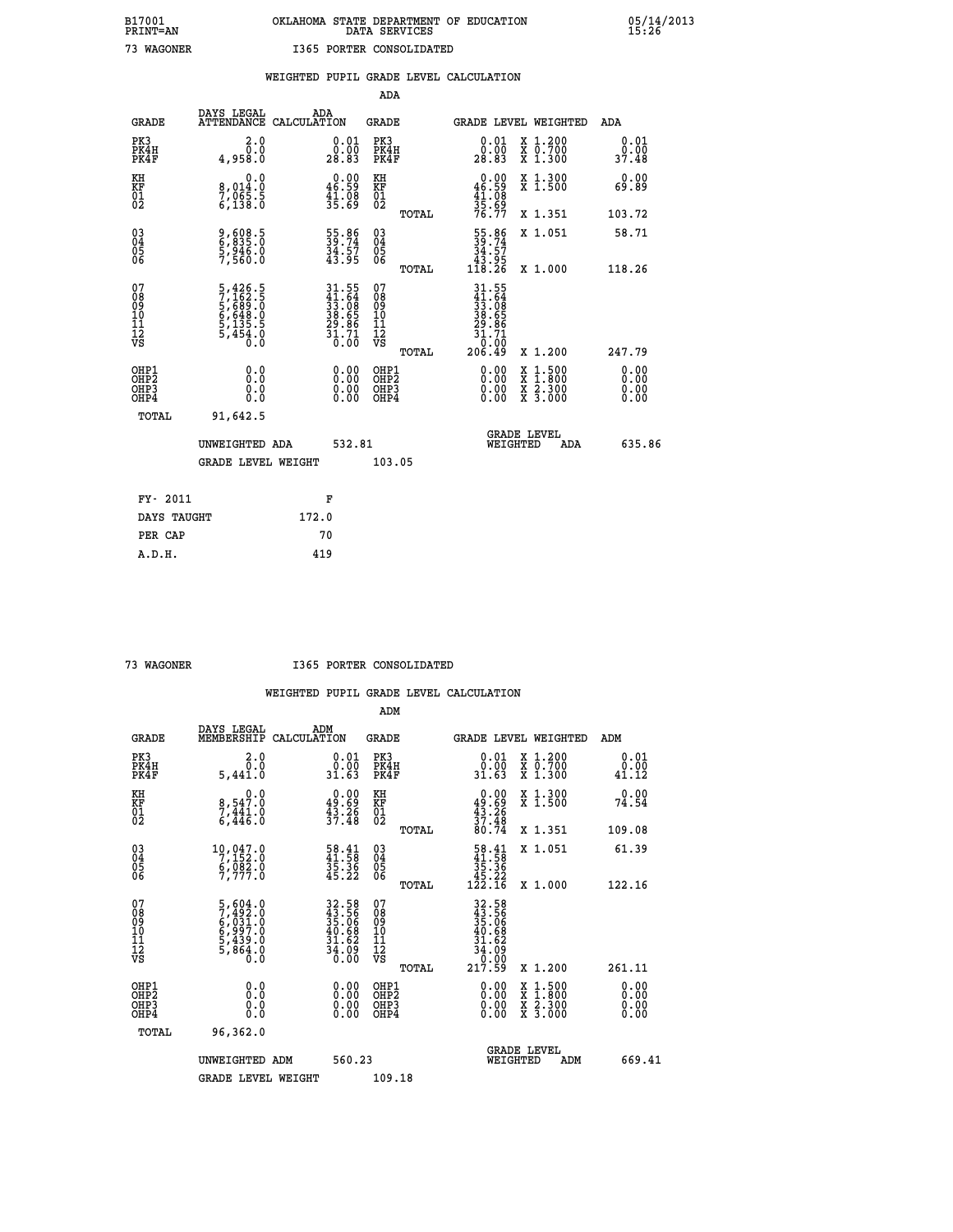| WEIGHTED PUPIL GRADE LEVEL CALCULATION |  |  |  |
|----------------------------------------|--|--|--|
|----------------------------------------|--|--|--|

|                                                                    |                                                                                                               |                    |                                                                              | ADA                                    |       |                                                                                  |                                            |                                          |                              |
|--------------------------------------------------------------------|---------------------------------------------------------------------------------------------------------------|--------------------|------------------------------------------------------------------------------|----------------------------------------|-------|----------------------------------------------------------------------------------|--------------------------------------------|------------------------------------------|------------------------------|
| <b>GRADE</b>                                                       | DAYS LEGAL<br><b>ATTENDANCE</b>                                                                               | ADA<br>CALCULATION |                                                                              | GRADE                                  |       |                                                                                  |                                            | GRADE LEVEL WEIGHTED                     | <b>ADA</b>                   |
| PK3<br>PK4H<br>PK4F                                                | 3,382.5<br>25,811.0<br>30,158.5                                                                               |                    | 19.79<br>$\frac{1\bar{4}}{179}. \frac{49}{73}$                               | PK3<br>PK4H<br>PK4F                    |       | 19.79<br>$\frac{1\bar{4}}{179}. \frac{45}{73}$                                   |                                            | X 1.200<br>X 0.700<br>X 1.300            | 23.74<br>103.24<br>233.65    |
| KH<br><b>KF</b><br>01<br>02                                        | 38,651.0<br>43,473.0<br>74,581.0<br>81,816.5                                                                  |                    | 220.86<br>258.92<br>$\frac{1}{4}\frac{3}{7}\cdot\frac{7}{7}\cdot\frac{1}{7}$ | KH<br>KF<br>$\overline{01}$            |       | 220.86<br>258.92<br>$436.18$<br>$477.77$<br>$913.95$                             |                                            | X 1.300<br>$\overline{x}$ 1.500          | 287.12<br>388.39             |
|                                                                    |                                                                                                               |                    |                                                                              |                                        | TOTAL |                                                                                  |                                            | X 1.351                                  | 1,234.75                     |
| $\begin{smallmatrix} 03 \\[-4pt] 04 \end{smallmatrix}$<br>05<br>06 | 81,608.0<br>83,478.0<br>81,333.5<br>81,940.5                                                                  |                    | $476.28$<br>$487.77$<br>$\frac{474.49}{478.43}$                              | $\substack{03 \\ 04}$<br>05<br>06      |       | 476.28<br>487.77<br>474.49                                                       |                                            | X 1.051                                  | 1,941.26                     |
|                                                                    |                                                                                                               |                    |                                                                              |                                        | TOTAL | 478.43<br>1,440.69                                                               |                                            | X 1.000                                  | 1,440.69                     |
| 07<br>08<br>09<br>11<br>11<br>12<br>VS                             | $\begin{smallmatrix} 80,769.5\\ 80,927.0\\ 78,349.0\\ 80,687.0\\ 72,988.5\\ 62,636.0\\ 0.0 \end{smallmatrix}$ |                    | 471.44<br>471.96<br>457.76<br>457.59<br>425.59<br>365.87<br>0.00             | 07<br>08<br>09<br>11<br>11<br>12<br>VS | TOTAL | 471.44<br>$471.44$<br>$457.76$<br>$470.59$<br>$425.59$<br>$365.87$<br>$2,663.21$ |                                            | X 1.200                                  | 3,195.86                     |
| OHP1<br>OHP2<br>OHP3<br>OHP4                                       | 898.5<br>0.0<br>0.0                                                                                           |                    | $5.38$<br>$0.00$<br>$0.00$<br>0.00                                           | OHP1<br>OHP2<br>OHP3<br>OHP4           |       |                                                                                  | $5.38$<br>$0.00$<br>X<br>X<br>0.00<br>0.00 | $1.500$<br>$1.800$<br>X 2.300<br>X 3.000 | 8.07<br>0.00<br>0.00<br>0.00 |
| TOTAL                                                              | 1,083,489.0                                                                                                   |                    |                                                                              |                                        |       |                                                                                  |                                            |                                          |                              |
|                                                                    | UNWEIGHTED ADA                                                                                                |                    | 6,326.30                                                                     |                                        |       |                                                                                  | <b>GRADE LEVEL</b><br>WEIGHTED             | ADA                                      | 7,416.08                     |
|                                                                    | <b>GRADE LEVEL WEIGHT</b>                                                                                     |                    |                                                                              | 1,089.78                               |       |                                                                                  |                                            |                                          |                              |
| FY- 2011                                                           |                                                                                                               |                    | F                                                                            |                                        |       |                                                                                  |                                            |                                          |                              |
| DAYS TAUGHT                                                        |                                                                                                               | 681.0              |                                                                              |                                        |       |                                                                                  |                                            |                                          |                              |
|                                                                    |                                                                                                               |                    |                                                                              |                                        |       |                                                                                  |                                            |                                          |                              |

| חחוו |  |  |
|------|--|--|
|      |  |  |

 **PER CAP 182 A.D.H. 5,332**

 **WAGONER COUNTY TOTALS**

|                                                       |                                                                                       |                                                                  | ADM                                    |                                                                                |                                                                           |                                                                                                |
|-------------------------------------------------------|---------------------------------------------------------------------------------------|------------------------------------------------------------------|----------------------------------------|--------------------------------------------------------------------------------|---------------------------------------------------------------------------|------------------------------------------------------------------------------------------------|
| <b>GRADE</b>                                          | DAYS LEGAL<br>MEMBERSHIP                                                              | ADM<br>CALCULATION                                               | <b>GRADE</b>                           |                                                                                | <b>GRADE LEVEL WEIGHTED</b>                                               | ADM                                                                                            |
| PK3<br>PK4H<br>PK4F                                   | 3,531.0<br>27,883.0<br>32,837.0                                                       | 20.63<br>$1\bar{5}\tilde{9}\cdot\tilde{3}\tilde{3}$<br>195.68    | PK3<br>PK4H<br>PK4F                    | 20.63<br>$1\bar{5}\tilde{9}\,\tilde{.}\,\tilde{3}\,\tilde{3}$<br>195.68        | $\begin{smallmatrix} x & 1.200 \\ x & 0.700 \end{smallmatrix}$<br>X 1.300 | 23.74<br>$1\overline{1}$ $\overline{1}$ $\overline{1}$ $\overline{5}$ $\overline{3}$<br>254.39 |
| KH<br>KF<br>01<br>02                                  | $\begin{smallmatrix} 40, 889.0\\ 44, 875.0\\ 77, 603.0\\ 85, 415.0 \end{smallmatrix}$ | 233.65<br>267.22<br>453.66<br>498.63                             | KH<br>KF<br>01<br>02                   | 233.65<br>267.22<br>453.66<br>498.63<br>952.29                                 | X 1.300<br>X 1.500                                                        | 303.75<br>400.84                                                                               |
|                                                       |                                                                                       |                                                                  | TOTAL                                  |                                                                                | X 1.351                                                                   | 1,286.55                                                                                       |
| 03<br>04<br>05<br>06                                  | 85,183.0<br>86,798.0<br>84,696.0<br>86,377.0                                          | 497.02<br>507.07<br>494.00<br>504.30                             | $\substack{03 \\ 04}$<br>05<br>06      | 497.02<br>494.00                                                               | X 1.051                                                                   | 522.37                                                                                         |
|                                                       |                                                                                       |                                                                  | TOTAL                                  | 504.30<br>1,505.37                                                             | X 1.000                                                                   | 1,505.37                                                                                       |
| 07<br>08<br>09<br>101<br>112<br>VS                    | 86,044.0<br>86,436.0<br>83,768.0<br>85,258.0<br>86,258.0<br>77,789.0<br>67,582.0      | 502.13<br>504.04<br>489.39<br>503.15<br>453.61<br>394.70<br>0.00 | 07<br>08<br>09<br>11<br>11<br>12<br>VS | 502.13<br>$\frac{504.04}{489.39}$<br>$\frac{503.15}{503.15}$<br>394.70<br>0.00 |                                                                           |                                                                                                |
|                                                       |                                                                                       |                                                                  | TOTAL                                  | 2,847.02                                                                       | X 1.200                                                                   | 3,416.42                                                                                       |
| OHP1<br>OH <sub>P</sub> 2<br>OH <sub>P3</sub><br>OHP4 | 922.0<br>0.0<br>0.0<br>Ŏ.Ŏ                                                            | $\frac{5.52}{0.00}$<br>0.00<br>0.00                              | OHP1<br>OHP2<br>OHP3<br>OHP4           | $\begin{smallmatrix} 5.52 \ 0.00 \ 0.00 \end{smallmatrix}$<br>0.00             | X 1:500<br>X 1:800<br>X 2:300<br>X 3:000                                  | 8.28<br>0.00<br>0.00<br>0.00                                                                   |
| TOTAL                                                 | 1,144,886.0                                                                           |                                                                  |                                        |                                                                                |                                                                           |                                                                                                |
|                                                       | UNWEIGHTED ADM                                                                        | 6,683.73                                                         |                                        | WEIGHTED                                                                       | <b>GRADE LEVEL</b><br>ADM                                                 | 7,834.25                                                                                       |
|                                                       | <b>GRADE LEVEL WEIGHT</b>                                                             |                                                                  | 1,150.52                               |                                                                                |                                                                           |                                                                                                |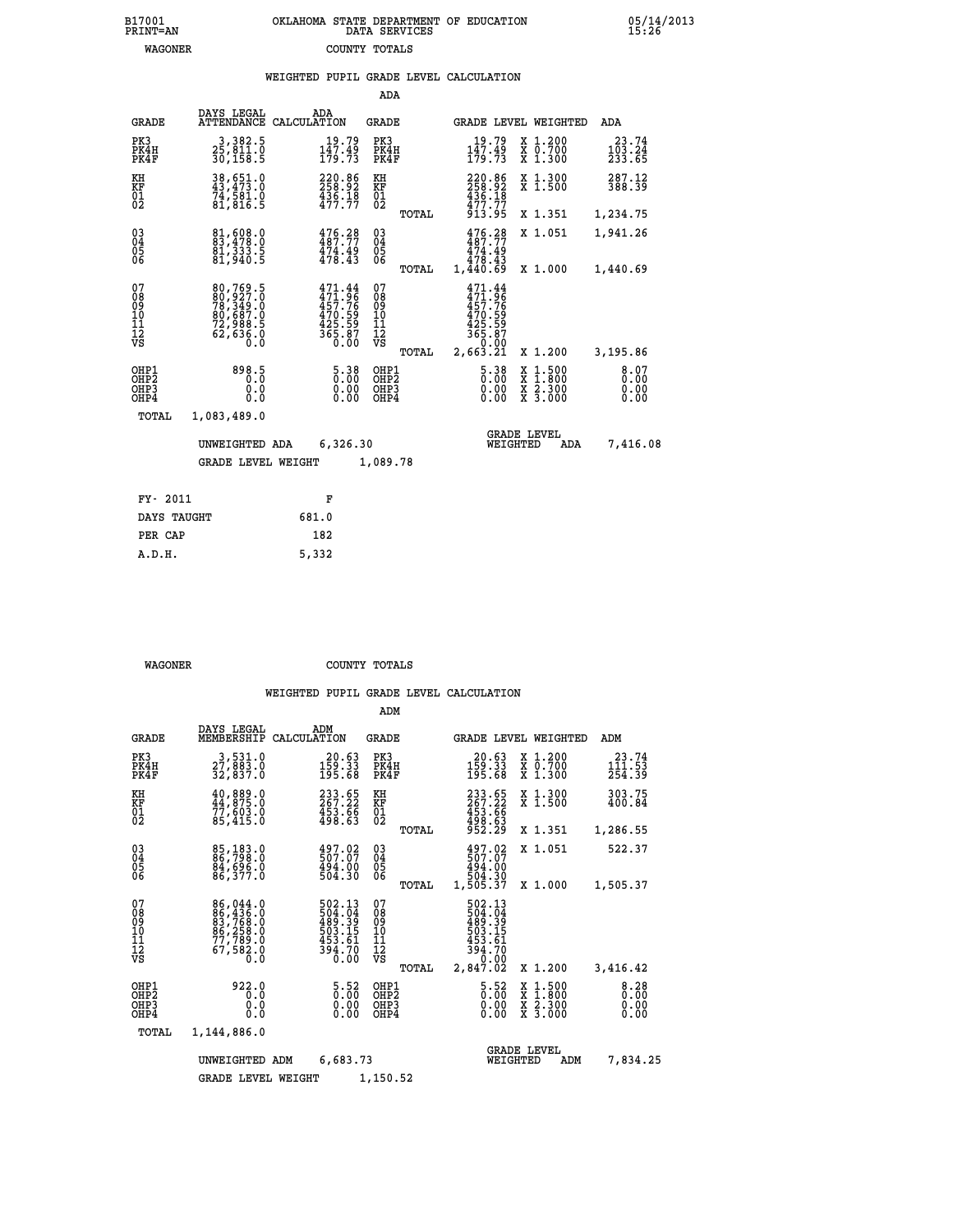| B17001<br>PRINT=AN | OKLAHOMA STATE DEPARTMENT OF EDUCATION<br>DATA SERVICES | 05/14/2013<br>15:26 |
|--------------------|---------------------------------------------------------|---------------------|
| 74 WASHINGTON      | I004 COPAN                                              |                     |

|                                                                    |                                                                       | WEIGHTED PUPIL GRADE LEVEL CALCULATION                                   |                                        |       |                                                                                      |                                                                            |                              |
|--------------------------------------------------------------------|-----------------------------------------------------------------------|--------------------------------------------------------------------------|----------------------------------------|-------|--------------------------------------------------------------------------------------|----------------------------------------------------------------------------|------------------------------|
|                                                                    |                                                                       |                                                                          | <b>ADA</b>                             |       |                                                                                      |                                                                            |                              |
| <b>GRADE</b>                                                       | DAYS LEGAL<br><b>ATTENDANCE</b>                                       | ADA<br>CALCULATION                                                       | <b>GRADE</b>                           |       |                                                                                      | GRADE LEVEL WEIGHTED                                                       | ADA                          |
| PK3<br>PK4H<br>PK4F                                                | 0.0<br>0.0<br>3,023.0                                                 | $\begin{smallmatrix} 0.00\\ 0.00\\ 18.21 \end{smallmatrix}$              | PK3<br>PK4H<br>PK4F                    |       | 0.00<br>0.00<br>18.21                                                                | X 1.200<br>X 0.700<br>X 1.300                                              | 0.00<br>0.00<br>23.67        |
| KH<br>KF<br>01<br>02                                               | 0.0<br>3,012:0<br>2,495:0<br>3,544:0                                  | $\begin{smallmatrix} 0.00\\18.14\\15.03\\21.35 \end{smallmatrix}$        | KH<br>KF<br>01<br>02                   |       | $\begin{array}{r} 0.00 \\ 18.14 \\ 15.03 \\ 21.35 \\ 36.38 \end{array}$              | X 1.300<br>X 1.500                                                         | 0.00<br>27.21                |
|                                                                    |                                                                       |                                                                          |                                        | TOTAL |                                                                                      | X 1.351                                                                    | 49.15                        |
| $\begin{smallmatrix} 03 \\[-4pt] 04 \end{smallmatrix}$<br>Ŏ5<br>06 | 3,183.0<br>2,811.5<br>2,798.5<br>1,689.5                              | $\frac{19}{16}$ : $\frac{17}{94}$<br>$\frac{16.86}{10.18}$               | $\substack{03 \\ 04}$<br>Ŏ5<br>06      |       | $\frac{19}{16}$ : $\frac{17}{94}$<br>$\frac{16.86}{10.18}$<br>43.98                  | X 1.051                                                                    | 20.15                        |
|                                                                    |                                                                       |                                                                          |                                        | TOTAL |                                                                                      | X 1.000                                                                    | 43.98                        |
| 07<br>089<br>090<br>1112<br>VS                                     | 2,956.0<br>3,202.0<br>3,799.0<br>3,395.5<br>3,971.0<br>5,234.0<br>0.0 | $17.81$<br>$13.27$<br>$22.89$<br>$20.45$<br>$23.92$<br>$31.43$<br>$0.00$ | 07<br>08<br>09<br>11<br>11<br>12<br>VS | TOTAL | $17.81$<br>$13.27$<br>$22.89$<br>$20.45$<br>$23.92$<br>$31.43$<br>$0.00$<br>$129.77$ | X 1.200                                                                    | 155.72                       |
| OHP1<br>OHP2<br>OHP3<br>OHP4                                       | 0.0<br>0.0<br>0.0                                                     | 0.00<br>$\begin{smallmatrix} 0.00 \ 0.00 \end{smallmatrix}$              | OHP1<br>OHP2<br>OHP3<br>OHP4           |       | 0.00<br>0.00<br>0.00                                                                 | $1:500$<br>$1:800$<br>X<br>X<br>$\frac{\ddot{x}}{x}$ $\frac{2.300}{3.000}$ | 0.00<br>0.00<br>0.00<br>0.00 |
| <b>TOTAL</b>                                                       | 44, 114.0                                                             |                                                                          |                                        |       |                                                                                      |                                                                            |                              |
|                                                                    | UNWEIGHTED ADA                                                        | 265.65                                                                   |                                        |       |                                                                                      | GRADE LEVEL<br>WEIGHTED<br>ADA                                             | 319.88                       |
|                                                                    | <b>GRADE LEVEL WEIGHT</b>                                             |                                                                          | 54.23                                  |       |                                                                                      |                                                                            |                              |
| FY- 2011                                                           |                                                                       | F                                                                        |                                        |       |                                                                                      |                                                                            |                              |
| DAYS TAUGHT                                                        |                                                                       | 166.0                                                                    |                                        |       |                                                                                      |                                                                            |                              |
| PER CAP                                                            |                                                                       | 110                                                                      |                                        |       |                                                                                      |                                                                            |                              |

 **74 WASHINGTON I004 COPAN**

 **A.D.H. 122**

 **WEIGHTED PUPIL GRADE LEVEL CALCULATION ADM DAYS LEGAL ADM GRADE MEMBERSHIP CALCULATION GRADE GRADE LEVEL WEIGHTED ADM PK3 0.0 0.00 PK3 0.00 X 1.200 0.00 PK4H 0.0 0.00 PK4H 0.00 X 0.700 0.00 PK4F 3,372.0 20.31 PK4F 20.31 X 1.300 26.40 KH 0.0 0.00 KH 0.00 X 1.300 0.00 KF 3,152.0 18.99 KF 18.99 X 1.500 28.49 01 2,616.0 15.76 01 15.76 02 3,677.0 22.15 02 22.15 TOTAL 37.91 X 1.351 51.22 03 3,332.0 20.07 03 20.07 X 1.051 21.09 04 2,869.0 17.28 04 17.28 05 2,884.0 17.37 05 17.37** 06 1,775.0 10.69 06 <sub>momas</sub> 10.69  **TOTAL 45.34 X 1.000 45.34**  $\begin{array}{cccc} 07 & 3,083.0 & 18.57 & 07 & 18.57 \ 08 & 2,324.0 & 14.0 & 08 & 14.0 \ 09 & 3,968.0 & 23.90 & 09 & 23.90 \ 10 & 3,534.0 & 21.29 & 10 & 21.29 \ 11 & 4,080.0 & 24.58 & 11 & 24.58 \ \hline \textrm{vs} & 5,405.0 & 32.45 & 12 & 24.58 \ 12 & 32.45 & 32.45 & 12 &$  **TOTAL 134.79 X 1.200 161.75 OHP1 0.0 0.00 OHP1 0.00 X 1.500 0.00 OHP2 0.0 0.00 OHP2 0.00 X 1.800 0.00 OHP3 0.0 0.00 OHP3 0.00 X 2.300 0.00 OHP4 0.0 0.00 OHP4 0.00 X 3.000 0.00 TOTAL 46,071.0 GRADE LEVEL UNWEIGHTED ADM 277.41 WEIGHTED ADM 334.29 GRADE LEVEL WEIGHT 56.88**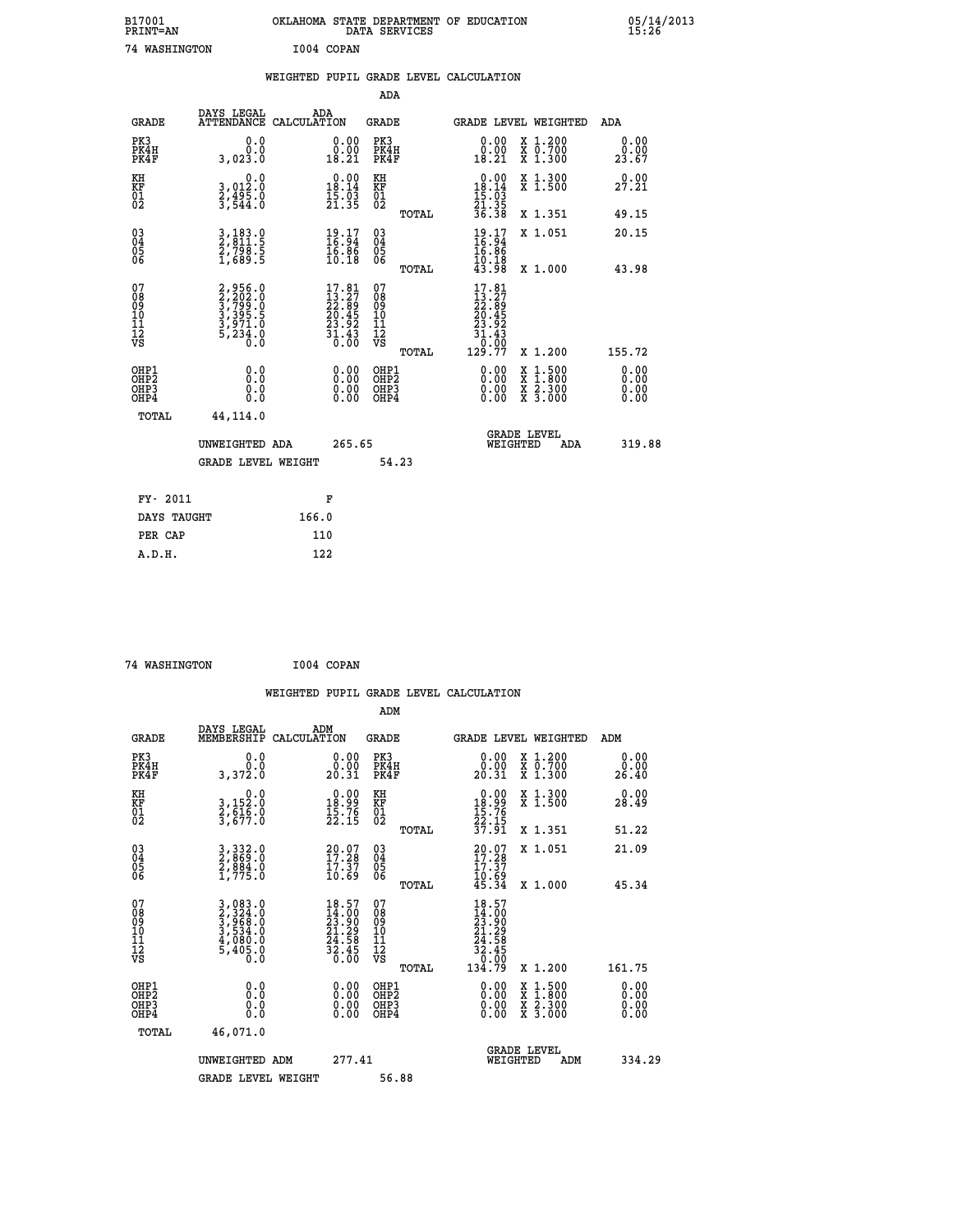| B17001<br><b>PRINT=AN</b> | OKLAHOMA STATE DEPARTMENT OF EDUCATION<br>SERVICES<br>DATA | 05/14/2013<br>15:26 |
|---------------------------|------------------------------------------------------------|---------------------|
| 74<br>WASHINGTON          | I007 DEWEY                                                 |                     |

|  |  | WEIGHTED PUPIL GRADE LEVEL CALCULATION |
|--|--|----------------------------------------|
|  |  |                                        |

|                                                                    |                                                                                                                                                                                  |                                                                                        | ADA                                                 |       |                                                                                                                         |                                          |                       |
|--------------------------------------------------------------------|----------------------------------------------------------------------------------------------------------------------------------------------------------------------------------|----------------------------------------------------------------------------------------|-----------------------------------------------------|-------|-------------------------------------------------------------------------------------------------------------------------|------------------------------------------|-----------------------|
| <b>GRADE</b>                                                       | DAYS LEGAL                                                                                                                                                                       | ADA<br>ATTENDANCE CALCULATION                                                          | <b>GRADE</b>                                        |       |                                                                                                                         | <b>GRADE LEVEL WEIGHTED</b>              | ADA                   |
| PK3<br>PK4H<br>PK4F                                                | 0.0<br>9,731.5<br>0.0                                                                                                                                                            | $0.00$<br>56.91<br>0.00                                                                | PK3<br>PK4H<br>PK4F                                 |       | $0.00$<br>19.95<br>0.00                                                                                                 | X 1.200<br>X 0.700<br>X 1.300            | 0.00<br>39.84<br>0.00 |
| KH<br>KF<br>01<br>02                                               | $\begin{smallmatrix}&&&0.0\\13,625.5\\13,940.5\\13,659.0\end{smallmatrix}$                                                                                                       | 79.68<br>79.68<br>81.52<br>79.88                                                       | KH<br>KF<br>01<br>02                                |       | $\begin{smallmatrix} &0.00\\79.68\\81.52\\79.88\\161.40\end{smallmatrix}$                                               | X 1.300<br>X 1.500                       | 0.00<br>119.52        |
|                                                                    |                                                                                                                                                                                  |                                                                                        |                                                     | TOTAL |                                                                                                                         | X 1.351                                  | 218.05                |
| $\begin{smallmatrix} 03 \\[-4pt] 04 \end{smallmatrix}$<br>Ŏ5<br>06 | 15,239.0<br>13,055.5<br>13,818.5<br>13,527.5                                                                                                                                     | 89.12<br>76.35<br>80.81<br>79.11                                                       | $\begin{array}{c} 03 \\ 04 \\ 05 \\ 06 \end{array}$ |       | $\begin{array}{r} 89.12 \\ 76.35 \\ 80.81 \\ 79.11 \\ 236.27 \end{array}$                                               | X 1.051                                  | 93.67                 |
|                                                                    |                                                                                                                                                                                  |                                                                                        |                                                     | TOTAL |                                                                                                                         | X 1.000                                  | 236.27                |
| 07<br>08<br>09<br>01<br>11<br>11<br>12<br>VS                       | $\begin{smallmatrix} 14\,,\,146\,. \ 15\,,\,791\,. \ 18\,,\,357\,. \ 5\\ 18\,,\,357\,. \ 5\\ 17\,,\,293\,. \ 5\\ 10\,,\,552\,. \ 5\\ 12\,,\,406\,. \ 5\\ 0\,. \end{smallmatrix}$ | $\begin{smallmatrix}82.73\\92.35\\107.35\\101.13\\61.71\\72.55\\0.00\end{smallmatrix}$ | 07<br>08<br>09<br>001<br>11<br>11<br>12<br>VS       |       | $82.73$<br>$92.35$<br>$107.35$<br>$101.13$<br>$\begin{array}{r} 161.71 \\ 61.71 \\ 72.55 \\ 0.00 \\ 517.82 \end{array}$ |                                          |                       |
|                                                                    |                                                                                                                                                                                  |                                                                                        |                                                     | TOTAL |                                                                                                                         | X 1.200                                  | 621.38                |
| OHP1<br>OHP2<br>OH <sub>P3</sub><br>OHP4                           | 0.0<br>0.0<br>0.0                                                                                                                                                                | $0.00$<br>$0.00$<br>0.00                                                               | OHP1<br>OHP2<br>OHP3<br>OHP4                        |       |                                                                                                                         | X 1:500<br>X 1:800<br>X 2:300<br>X 3:000 | 0.00<br>0.00<br>0.00  |
| TOTAL                                                              | 195,144.5                                                                                                                                                                        |                                                                                        |                                                     |       |                                                                                                                         |                                          |                       |
|                                                                    | UNWEIGHTED ADA                                                                                                                                                                   | 1,141.20                                                                               |                                                     |       |                                                                                                                         | <b>GRADE LEVEL</b><br>WEIGHTED<br>ADA    | 1,328.73              |
|                                                                    | <b>GRADE LEVEL WEIGHT</b>                                                                                                                                                        |                                                                                        | 187.53                                              |       |                                                                                                                         |                                          |                       |
| FY- 2011                                                           |                                                                                                                                                                                  | F                                                                                      |                                                     |       |                                                                                                                         |                                          |                       |
| DAYS TAUGHT                                                        |                                                                                                                                                                                  | 171.0                                                                                  |                                                     |       |                                                                                                                         |                                          |                       |
| PER CAP                                                            |                                                                                                                                                                                  | 44                                                                                     |                                                     |       |                                                                                                                         |                                          |                       |

 **A.D.H. 689**

 **74 WASHINGTON I007 DEWEY WEIGHTED PUPIL GRADE LEVEL CALCULATION ADM DAYS LEGAL ADM GRADE MEMBERSHIP CALCULATION GRADE GRADE LEVEL WEIGHTED ADM PK3 0.0 0.00 PK3 0.00 X 1.200 0.00 PK4H 10,228.0 59.81 PK4H 59.81 X 0.700 41.87 PK4F 0.0 0.00 PK4F 0.00 X 1.300 0.00 KH 0.0 0.00 KH 0.00 X 1.300 0.00 KF 14,343.0 83.88 KF 83.88 X 1.500 125.82 01 14,572.0 85.22 01 85.22 02 14,361.0 83.98 02 83.98 TOTAL 169.20 X 1.351 228.59 03 16,001.0 93.57 03 93.57 X 1.051 98.34 04 13,722.0 80.25 04 80.25 05 14,567.0 85.19 05 85.19 06 14,003.0 81.89 06 81.89 TOTAL 247.33 X 1.000 247.33**  $\begin{array}{cccc} 07 & 14,851.0 & 86.85 & 07 & 86.85 \ 08 & 16,515.0 & 96.85 & 07 & 96.85 \ 09 & 19,495.0 & 14.01 & 09 & 19.405.8 \ 10 & 18,493.0 & 108.15 & 10 & 108.15 \ 11 & 11,244.0 & 65.75 & 11 & 65.75 \ 12 & 13,568.0 & 79.35 & 12 & 79.35 \ 13 & 65.75 & 13 &$  **TOTAL 550.69 X 1.200 660.83 OHP1 0.0 0.00 OHP1 0.00 X 1.500 0.00 OHP2 0.0 0.00 OHP2 0.00 X 1.800 0.00 OHP3 0.0 0.00 OHP3 0.00 X 2.300 0.00 OHP4 0.0 0.00 OHP4 0.00 X 3.000 0.00 TOTAL 205,964.0 GRADE LEVEL UNWEIGHTED ADM 1,204.48 WEIGHTED ADM 1,402.78** GRADE LEVEL WEIGHT 198.30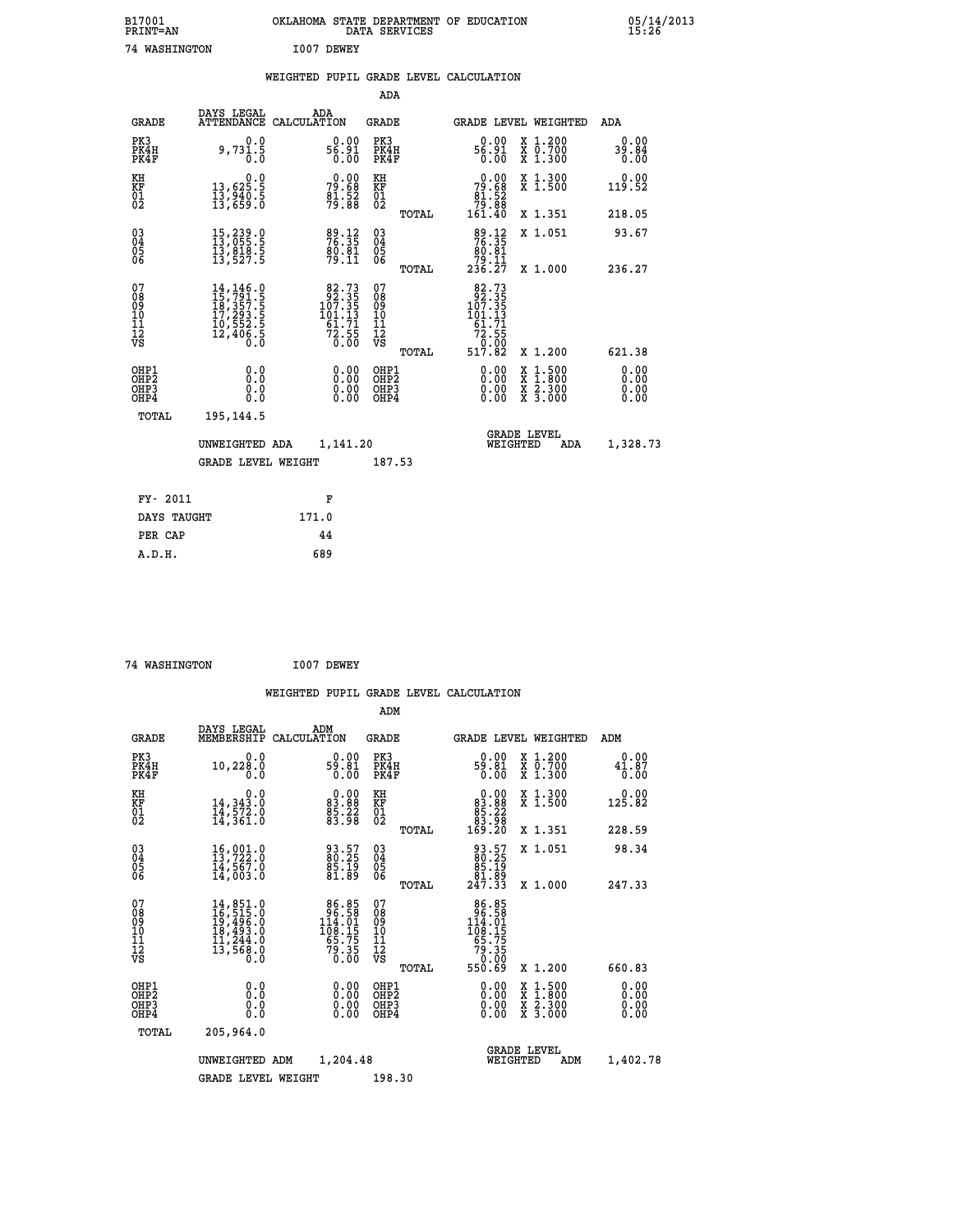| B17001<br><b>PRINT=AN</b> | OKLAHOMA STATE DEPARTMENT OF EDUCATION<br>DATA SERVICES | 05/14/2013<br>15:26 |
|---------------------------|---------------------------------------------------------|---------------------|
| 74 WASHINGTON             | <b>I018 CANEY VALLEY</b>                                |                     |

|                                         |                                                                              | WEIGHTED PUPIL GRADE LEVEL CALCULATION                               |                                                    |       |                                                                                                |                                                                     |                       |
|-----------------------------------------|------------------------------------------------------------------------------|----------------------------------------------------------------------|----------------------------------------------------|-------|------------------------------------------------------------------------------------------------|---------------------------------------------------------------------|-----------------------|
|                                         |                                                                              |                                                                      | <b>ADA</b>                                         |       |                                                                                                |                                                                     |                       |
| <b>GRADE</b>                            | <b>DAYS LEGAL<br/>ATTENDANCE</b>                                             | ADA<br>CALCULATION                                                   | <b>GRADE</b>                                       |       |                                                                                                | GRADE LEVEL WEIGHTED                                                | ADA                   |
| PK3<br>PK4H<br>PK4F                     | 879.0<br>9,326.0                                                             | $\begin{smallmatrix}5.17\0.00\\54.86\end{smallmatrix}$               | PK3<br>PK4H<br>PK4F                                |       | $\begin{smallmatrix}5.17\0.00\\54.86\end{smallmatrix}$                                         | X 1.200<br>X 0.700<br>X 1.300                                       | 6.20<br>0.00<br>71.32 |
| KH<br>KF<br>01<br>02                    | $9,106.5$<br>8,758.5<br>8,369.0                                              | $\begin{smallmatrix} 0.00\\ 53.57\\ 51.52\\ 49.23 \end{smallmatrix}$ | KH<br>KF<br>01<br>02                               |       | $\begin{smallmatrix} &0.00\ 53.57\ 51.52\ 49.23\ 100.75 \end{smallmatrix}$                     | X 1.300<br>X 1.500                                                  | 0.00<br>80.36         |
|                                         |                                                                              |                                                                      |                                                    | TOTAL |                                                                                                | X 1.351                                                             | 136.11                |
| $^{03}_{04}$<br>05<br>06                | $7,347.9$<br>$7,444.5$<br>$9,604.0$<br>$7,877.0$                             | $43.79$<br>$43.79$<br>$56.49$<br>$46.34$                             | $\begin{matrix} 03 \\ 04 \\ 05 \\ 06 \end{matrix}$ |       | $43.79$<br>$56.49$<br>$46.34$<br>$146.62$                                                      | X 1.051                                                             | 45.42                 |
|                                         |                                                                              |                                                                      |                                                    | TOTAL |                                                                                                | X 1.000                                                             | 146.62                |
| 07<br>08<br>09<br>101<br>11<br>12<br>VS | $7,672.5$<br>$9,958.5$<br>$9,109.5$<br>$9,109.5$<br>$11,940.0$<br>$10,080.0$ | $45.13\n40.93\n56.05\n53.59\n70.24\n70.29\n59.29\n0.00$              | 07<br>08<br>09<br>11<br>11<br>12<br>VS             | TOTAL | $\begin{smallmatrix} 45.13\ 40.93\ 56.055\ 53.594\ 570.249\ 59.290\ 325.23\ \end{smallmatrix}$ | X 1.200                                                             | 390.28                |
| OHP1<br>OHP2<br>OHP3<br>OHP4            | 0.0<br>0.0<br>Ō.Ō                                                            | 0.0000<br>$0.00$<br>0.00                                             | OHP1<br>OHP2<br>OHP3<br>OHP4                       |       | 0.00<br>0.00                                                                                   | $1:500$<br>$1:800$<br>X<br>X<br>$\frac{x}{x}$ $\frac{5:300}{3:000}$ | 0.00<br>0.00<br>0.00  |
| <b>TOTAL</b>                            | 124,001.0                                                                    |                                                                      |                                                    |       |                                                                                                |                                                                     |                       |
|                                         | UNWEIGHTED ADA                                                               | 729.42                                                               |                                                    |       |                                                                                                | GRADE LEVEL<br>WEIGHTED<br>ADA                                      | 876.31                |
|                                         | <b>GRADE LEVEL WEIGHT</b>                                                    |                                                                      | 146.89                                             |       |                                                                                                |                                                                     |                       |
| FY- 2011                                |                                                                              | F                                                                    |                                                    |       |                                                                                                |                                                                     |                       |
| DAYS TAUGHT                             |                                                                              | 170.0                                                                |                                                    |       |                                                                                                |                                                                     |                       |
| PER CAP                                 |                                                                              | 70                                                                   |                                                    |       |                                                                                                |                                                                     |                       |

 **A.D.H. 653**

 **74 WASHINGTON I018 CANEY VALLEY**

|                                          |                                                                                                   |                                                                           | ADM                                                 |       |                                                                          |                                          |                              |        |
|------------------------------------------|---------------------------------------------------------------------------------------------------|---------------------------------------------------------------------------|-----------------------------------------------------|-------|--------------------------------------------------------------------------|------------------------------------------|------------------------------|--------|
| <b>GRADE</b>                             | DAYS LEGAL<br>MEMBERSHIP                                                                          | ADM<br>CALCULATION                                                        | <b>GRADE</b>                                        |       | <b>GRADE LEVEL WEIGHTED</b>                                              |                                          | ADM                          |        |
| PK3<br>PK4H<br>PK4F                      | 942.0<br>0.0<br>10,028.0                                                                          | 5.54<br>ōŏ:ŏō<br>99:85                                                    | PK3<br>PK4H<br>PK4F                                 |       | $\begin{smallmatrix}5.54\0.00\\9.99\end{smallmatrix}$                    | X 1.200<br>X 0.700<br>X 1.300            | 6.65<br>ŏ:ŏŏ<br>76:69        |        |
| KH<br>KF<br>01<br>02                     | 0.0<br>9,594:0<br>9,199:0<br>8,798:0                                                              | $\begin{array}{r} 0.00 \\ 56.44 \\ 54.11 \\ 51.75 \end{array}$            | KH<br>KF<br>01<br>02                                |       | $0.00$<br>56.44<br>54.11<br>51.75<br>51.75<br>105.86                     | X 1.300<br>X 1.500                       | 0.00<br>84.66                |        |
|                                          |                                                                                                   |                                                                           |                                                     | TOTAL |                                                                          | X 1.351                                  | 143.02                       |        |
| 03<br>04<br>05<br>06                     | $\begin{smallmatrix}7,643.0\\7,811.0\\10,098.0\\8,175.0\end{smallmatrix}$                         | $44.96$<br>$45.95$<br>59.40<br>48.09                                      | $\begin{array}{c} 03 \\ 04 \\ 05 \\ 06 \end{array}$ |       | $44.96$<br>$45.95$<br>$59.40$<br>$48.09$<br>$153.44$                     | X 1.051                                  | 47.25                        |        |
|                                          |                                                                                                   |                                                                           |                                                     | TOTAL |                                                                          | X 1.000                                  | 153.44                       |        |
| 07<br>08<br>09<br>101<br>112<br>VS       | $\begin{smallmatrix}8,028.0\\7,272.0\\9,995.0\\9,627.0\\12,465.0\\10,616.0\\0.0\end{smallmatrix}$ | $47.22$<br>$42.78$<br>$58.79$<br>$56.63$<br>$73.32$<br>$62.45$<br>$60.00$ | 07<br>08<br>09<br>11<br>11<br>12<br>VS              |       | $47.22$<br>$42.78$<br>$58.79$<br>$56.63$<br>$73.32$<br>$62.45$<br>$9.90$ |                                          |                              |        |
|                                          |                                                                                                   |                                                                           |                                                     | TOTAL | 34ĭ.ĭ9                                                                   | X 1.200                                  | 409.43                       |        |
| OHP1<br>OHP2<br>OHP <sub>3</sub><br>OHP4 | 0.0<br>0.000                                                                                      | $0.00$<br>$0.00$<br>0.00                                                  | OHP1<br>OHP2<br>OHP <sub>3</sub>                    |       | $0.00$<br>$0.00$<br>0.00                                                 | X 1:500<br>X 1:800<br>X 2:300<br>X 3:000 | 0.00<br>0.00<br>0.00<br>0.00 |        |
| TOTAL                                    | 130,291.0                                                                                         |                                                                           |                                                     |       |                                                                          |                                          |                              |        |
|                                          | UNWEIGHTED ADM                                                                                    | 766.42                                                                    |                                                     |       | WEIGHTED                                                                 | <b>GRADE LEVEL</b><br>ADM                |                              | 921.14 |
|                                          | <b>GRADE LEVEL WEIGHT</b>                                                                         |                                                                           | 154.72                                              |       |                                                                          |                                          |                              |        |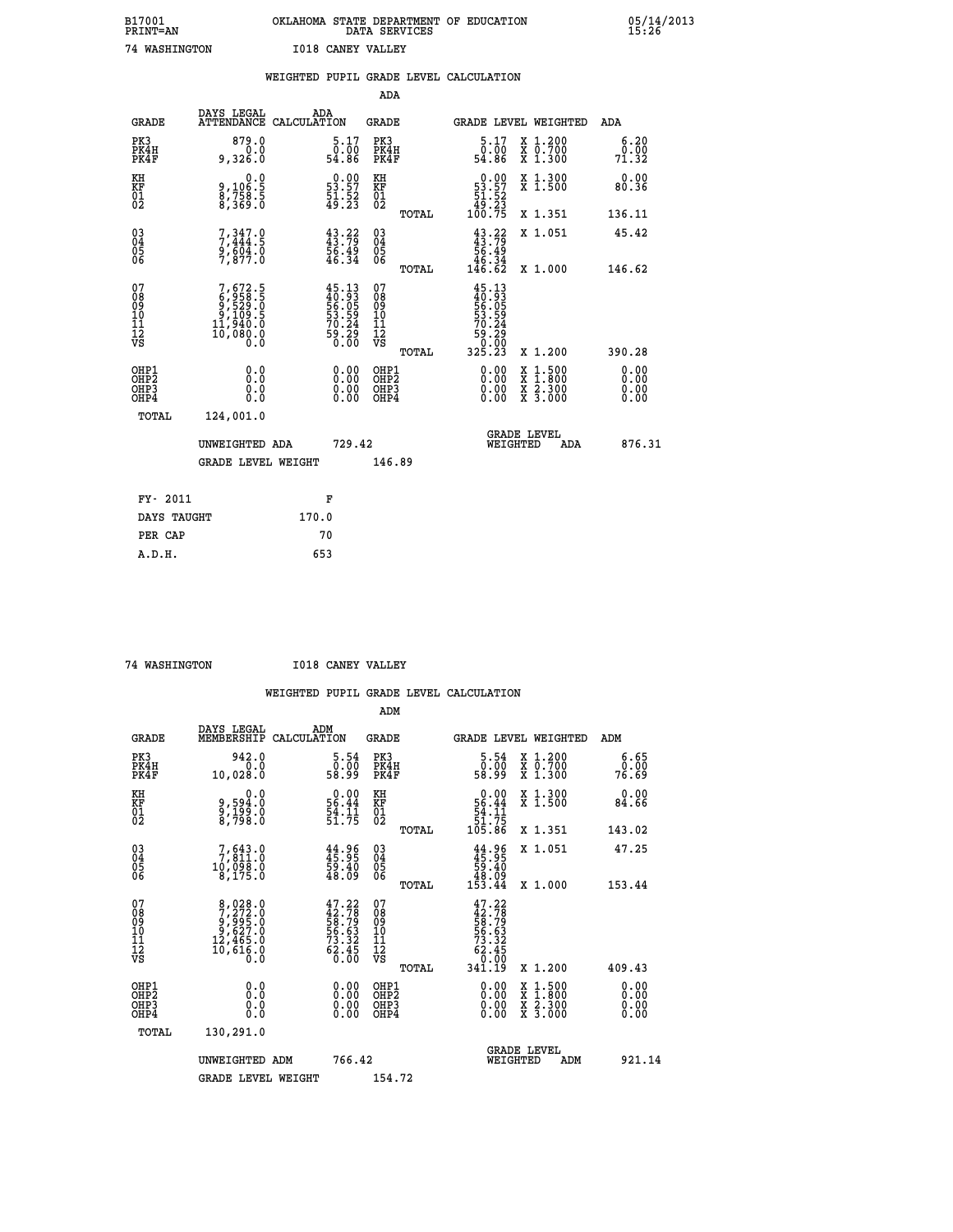| B17001          | OKLAHOMA STATE DEPARTMENT OF EDUCATION |
|-----------------|----------------------------------------|
| <b>PRINT=AN</b> | DATA SERVICES                          |
| 74 WASHINGTON   | <b>I030 BARTLESVILLE</b>               |

|                                                                    |                                                                                                   | WEIGHTED PUPIL GRADE LEVEL CALCULATION                                         |                                        |       |                                                                                                                            |                                                                                                                                      |                                  |
|--------------------------------------------------------------------|---------------------------------------------------------------------------------------------------|--------------------------------------------------------------------------------|----------------------------------------|-------|----------------------------------------------------------------------------------------------------------------------------|--------------------------------------------------------------------------------------------------------------------------------------|----------------------------------|
|                                                                    |                                                                                                   |                                                                                | ADA                                    |       |                                                                                                                            |                                                                                                                                      |                                  |
| <b>GRADE</b>                                                       | DAYS LEGAL                                                                                        | ADA<br>ATTENDANCE CALCULATION                                                  | <b>GRADE</b>                           |       |                                                                                                                            | GRADE LEVEL WEIGHTED                                                                                                                 | ADA                              |
| PK3<br>PK4H<br>PK4F                                                | 2,606.0<br>0.0<br>64,004.0                                                                        | $\frac{14.89}{0.00}$<br>365.74                                                 | PK3<br>PK4H<br>PK4F                    |       | 14.89<br>$\frac{0.00}{365.74}$                                                                                             | X 1.200<br>X 0.700<br>X 1.300                                                                                                        | 17.87<br>$\frac{0.00}{475.46}$   |
| KH<br>KF<br>01<br>02                                               | 0.0<br>73,651.5<br>72,667.0<br>72,881.5                                                           | 0.00<br>420.87<br>$\frac{1}{4}$ $\frac{1}{6}$ $\frac{24}{47}$                  | KH<br>KF<br>01<br>02                   |       | 0.00<br>420.87<br>$415.24$<br>$416.47$<br>$831.71$                                                                         | X 1.300<br>X 1.500                                                                                                                   | 0.00<br>631.31                   |
|                                                                    |                                                                                                   |                                                                                |                                        | TOTAL |                                                                                                                            | X 1.351                                                                                                                              | 1,123.64                         |
| $\begin{smallmatrix} 03 \\[-4pt] 04 \end{smallmatrix}$<br>05<br>06 | $\begin{smallmatrix} 67 & 604 & 5\\ 73 & 213 & 0\\ 72 & 557 & 5\\ 67 & 075 & 0 \end{smallmatrix}$ | 386.31<br>418.36<br>414.61<br>383.29                                           | $^{03}_{04}$<br>$\frac{05}{06}$        |       | $\begin{array}{r} 386\cdot 31 \\ 418\cdot 36 \\ 414\cdot 61 \\ 383\cdot 29 \\ 1,216\cdot 26 \end{array}$                   | X 1.051                                                                                                                              | 406.01                           |
|                                                                    |                                                                                                   |                                                                                |                                        | TOTAL |                                                                                                                            | X 1.000                                                                                                                              | 1,216.26                         |
| 07<br>08<br>09<br>11<br>11<br>12<br>VS                             | 65,684.5<br>71,061.5<br>73,922.0<br>73,773.5<br>64,461.5<br>67,116.5                              | $375.34$<br>$406.07$<br>$422.41$<br>$421.56$<br>$368.35$<br>$383.52$<br>$0.00$ | 07<br>08<br>09<br>11<br>11<br>12<br>VS | TOTAL | 375.34<br>$406.07$<br>$422.41$<br>$421.56$<br>$\begin{array}{r} 368.35 \\ 383.52 \\ 383.0 \\ 0.00 \\ 2,377.25 \end{array}$ | X 1.200                                                                                                                              | 2,852.70                         |
| OHP1<br>OHP2<br>OH <sub>P3</sub><br>OH <sub>P4</sub>               | 366.5<br>0.0<br>0.0                                                                               | $2.09$<br>$0.00$<br>$0.00$<br>0.00                                             | OHP1<br>OHP2<br>OHP3<br>OHP4           |       | 2.09<br>0.00<br>0.00                                                                                                       | $\begin{smallmatrix} \texttt{X} & 1 & 500 \\ \texttt{X} & 1 & 800 \\ \texttt{X} & 2 & 300 \\ \texttt{X} & 3 & 000 \end{smallmatrix}$ | $3.14$<br>$0.00$<br>0.00<br>0.00 |
| TOTAL                                                              | 982,646.0                                                                                         |                                                                                |                                        |       |                                                                                                                            |                                                                                                                                      |                                  |
|                                                                    | UNWEIGHTED ADA                                                                                    | 5,615.12                                                                       |                                        |       | WEIGHTED                                                                                                                   | <b>GRADE LEVEL</b><br>ADA                                                                                                            | 6,726.39                         |
|                                                                    | <b>GRADE LEVEL WEIGHT</b>                                                                         |                                                                                | 1,111.27                               |       |                                                                                                                            |                                                                                                                                      |                                  |
| FY- 2011                                                           |                                                                                                   | F                                                                              |                                        |       |                                                                                                                            |                                                                                                                                      |                                  |
| DAYS TAUGHT                                                        |                                                                                                   | 175.0                                                                          |                                        |       |                                                                                                                            |                                                                                                                                      |                                  |
| PER CAP                                                            |                                                                                                   | 33                                                                             |                                        |       |                                                                                                                            |                                                                                                                                      |                                  |

 **A.D.H. 2,830**

 **74 WASHINGTON I030 BARTLESVILLE**

|                                                       |                                                                             |                                                                         | ADM                                                                             |                                                                                                                                                                                     |                                                                                                  |                                  |
|-------------------------------------------------------|-----------------------------------------------------------------------------|-------------------------------------------------------------------------|---------------------------------------------------------------------------------|-------------------------------------------------------------------------------------------------------------------------------------------------------------------------------------|--------------------------------------------------------------------------------------------------|----------------------------------|
| <b>GRADE</b>                                          | DAYS LEGAL<br>MEMBERSHIP                                                    | ADM<br>CALCULATION                                                      | <b>GRADE</b>                                                                    | GRADE LEVEL WEIGHTED                                                                                                                                                                |                                                                                                  | ADM                              |
| PK3<br>PK4H<br>PK4F                                   | 2,752.0<br>0.0<br>68,147.0                                                  | 15.73<br>389.41                                                         | PK3<br>PK4H<br>PK4F                                                             | 15.73<br>0.00<br>389.41                                                                                                                                                             | $\begin{array}{c} x & 1.200 \\ x & 0.700 \end{array}$<br>$X$ 1.300                               | 18.88<br>0.00<br>506.23          |
| KH<br>KF<br>01<br>02                                  | 0.0<br>77,818.0<br>76,439.0<br>76,125.0                                     | $0.00$<br>444.67<br>436.79<br>435.00                                    | KH<br>KF<br>01<br>02                                                            | 0.00<br>444.67<br>$\frac{436.79}{435.00}$<br>871.79                                                                                                                                 | X 1.300<br>X 1.500                                                                               | 0.00<br>667.01                   |
|                                                       |                                                                             |                                                                         | TOTAL                                                                           |                                                                                                                                                                                     | X 1.351                                                                                          | 1,177.79                         |
| 03<br>04<br>05<br>06                                  | 70,457.0<br>76,482.0<br>75,674.0<br>70,318.0                                | 402.61<br>437.04<br>432.42<br>401.82                                    | $\substack{03 \\ 04}$<br>$\begin{smallmatrix} 0 & 5 \\ 0 & 6 \end{smallmatrix}$ | $402.61$<br>$437.04$<br>432.42<br>401.82                                                                                                                                            | X 1.051                                                                                          | 423.14                           |
|                                                       |                                                                             |                                                                         | TOTAL                                                                           | 1,271.28                                                                                                                                                                            | X 1.000                                                                                          | 1,271.28                         |
| 07<br>08<br>09<br>101<br>112<br>VS                    | 69,021.0<br>74,960.0<br>78,892.0<br>79,290.0<br>69,665.0<br>71,900.0<br>0.0 | 394.41<br>428.34<br>450.81<br>$\frac{453.09}{392.37}$<br>410.86<br>0.00 | 07<br>08<br>09<br>101<br>11<br>12<br>VS<br>TOTAL                                | 394.41<br>428.34<br>$\begin{array}{@{}c@{\hspace{1em}}c@{\hspace{1em}}}\n \begin{array}{c}\n 450.81 \\  453.09 \\  392.37 \\  410.88\n \end{array} \end{array}$<br>0.00<br>2,529.88 | X 1.200                                                                                          | 3,035.86                         |
| OHP1<br>OH <sub>P</sub> 2<br>OH <sub>P3</sub><br>OHP4 | 381.0<br>0.0<br>0.0<br>Ŏ.Ŏ                                                  | $\begin{smallmatrix} 2.18\ 0.00 \ 0.00 \end{smallmatrix}$<br>0.00       | OHP1<br>OHP2<br>OHP3<br>OHP4                                                    | $\begin{smallmatrix} 2.18\ 0.00 \ 0.00 \end{smallmatrix}$<br>0.00                                                                                                                   | $\begin{smallmatrix} x & 1 & 500 \\ x & 1 & 800 \\ x & 2 & 300 \\ x & 3 & 000 \end{smallmatrix}$ | $3.27$<br>$0.00$<br>0.00<br>0.00 |
| TOTAL                                                 | 1,037,321.0                                                                 |                                                                         |                                                                                 |                                                                                                                                                                                     |                                                                                                  |                                  |
|                                                       | UNWEIGHTED ADM                                                              | 5,927.55                                                                |                                                                                 | <b>GRADE LEVEL</b><br>WEIGHTED                                                                                                                                                      | ADM                                                                                              | 7,103.46                         |
|                                                       | <b>GRADE LEVEL WEIGHT</b>                                                   |                                                                         | 1,175.91                                                                        |                                                                                                                                                                                     |                                                                                                  |                                  |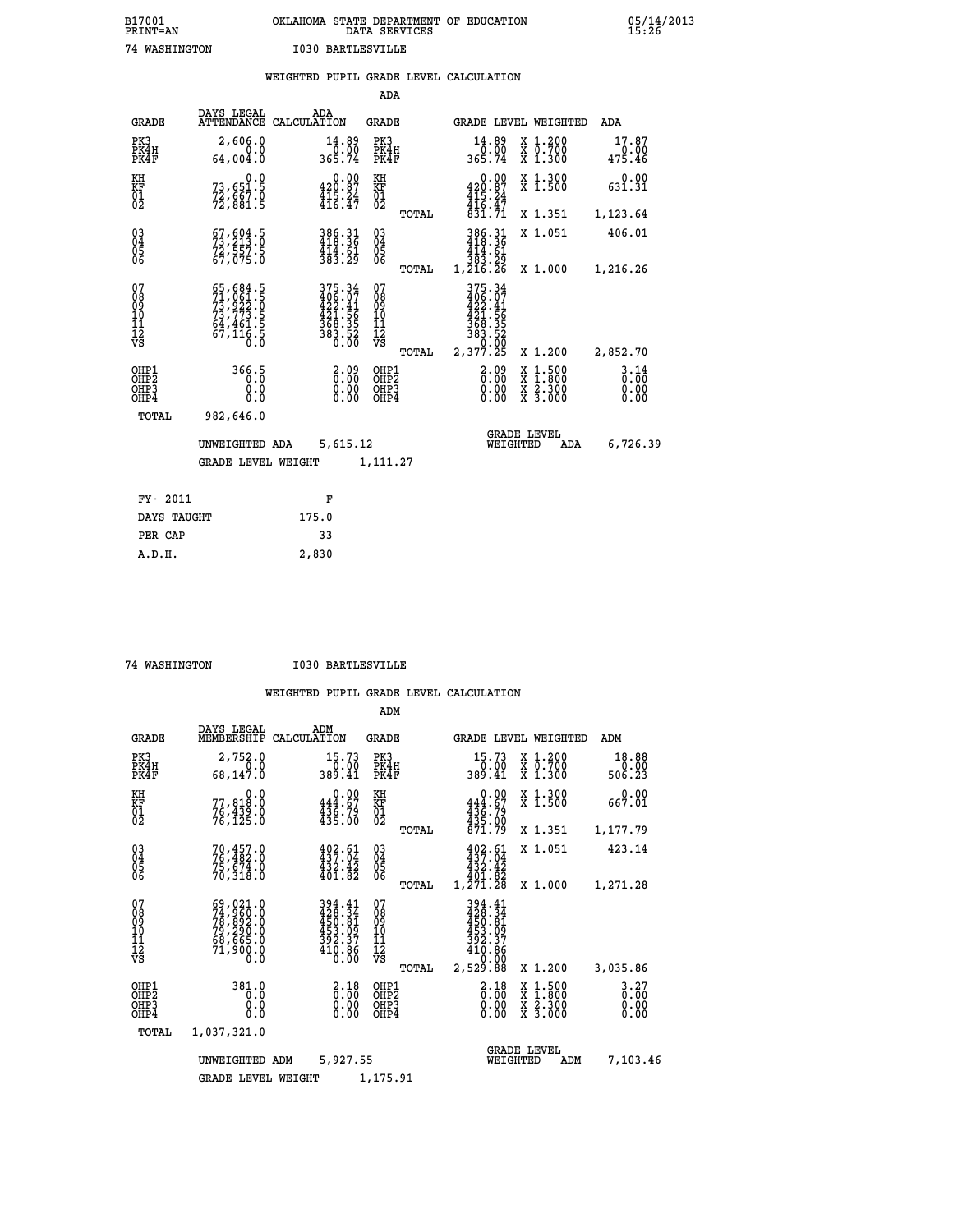| B17001          | OKLAHOMA STATE DEPARTMENT OF EDUCATION |
|-----------------|----------------------------------------|
| <b>PRINT=AN</b> | DATA SERVICES                          |
| WASHINGTON      | COUNTY TOTALS                          |

 **B17001 OKLAHOMA STATE DEPARTMENT OF EDUCATION 05/14/2013**

|                                                                    |                                                                                                                                                   | WEIGHTED PUPIL GRADE LEVEL CALCULATION                                     |                                                    |       |                                                                                        |                                                                                                                                                          |                                  |
|--------------------------------------------------------------------|---------------------------------------------------------------------------------------------------------------------------------------------------|----------------------------------------------------------------------------|----------------------------------------------------|-------|----------------------------------------------------------------------------------------|----------------------------------------------------------------------------------------------------------------------------------------------------------|----------------------------------|
|                                                                    |                                                                                                                                                   |                                                                            | <b>ADA</b>                                         |       |                                                                                        |                                                                                                                                                          |                                  |
| <b>GRADE</b>                                                       | DAYS LEGAL<br><b>ATTENDANCE</b>                                                                                                                   | ADA<br>CALCULATION                                                         | GRADE                                              |       |                                                                                        | GRADE LEVEL WEIGHTED                                                                                                                                     | ADA                              |
| PK3<br>PK4H<br>PK4F                                                | 3,485.0<br>9,731.5<br>76,353.0                                                                                                                    | $\begin{smallmatrix} 20.06\\ 56.91\\ 438.81 \end{smallmatrix}$             | PK3<br>PK4H<br>PK4F                                |       | 20.06<br>56.91<br>438.81                                                               | X 1.200<br>X 0.700<br>X 1.300                                                                                                                            | 24.07<br>39.04<br>570.45         |
| KH<br>KF<br>01<br>02                                               | 0.0<br>99,395.5<br>97,861.0<br>98,453.5                                                                                                           | $\begin{array}{r} 0.00 \\ 572.26 \\ 563.31 \\ 566.93 \end{array}$          | KH<br>KF<br>01<br>02                               |       | $\begin{smallmatrix}&&0.00\\572.26\\563.31\\563.31\\566.93\\1,130.24\end{smallmatrix}$ | X 1.300<br>X 1.500                                                                                                                                       | $0.00$<br>858.40                 |
|                                                                    |                                                                                                                                                   |                                                                            |                                                    | TOTAL |                                                                                        | X 1.351                                                                                                                                                  | 1,526.95                         |
| $\begin{smallmatrix} 03 \\[-4pt] 04 \end{smallmatrix}$<br>Ŏ5<br>06 | 93, 373.5<br>96, 524.5<br>98,778.5<br>90,169.0                                                                                                    | 537.82<br>555.44<br>568.77<br>518.92                                       | $\begin{matrix} 03 \\ 04 \\ 05 \\ 06 \end{matrix}$ |       | 537.82<br>555.44<br>568.77<br>518.92<br>1,643.13                                       | X 1.051                                                                                                                                                  | 2,208.38                         |
|                                                                    |                                                                                                                                                   |                                                                            |                                                    | TOTAL |                                                                                        | X 1.000                                                                                                                                                  | 1,643.13                         |
| 07<br>08<br>09<br>11<br>11<br>12<br>VS                             | $\begin{smallmatrix} 90,459\cdot 0\\ 96,013\cdot 5\\ 105,607\cdot 5\\ 103,572\cdot 0\\ 90,925\cdot 0\\ 94,837\cdot 0\\ 0\cdot 0\end{smallmatrix}$ | 521.01<br>552.62<br>608.70<br>608.73<br>596.73<br>524.22<br>546.79<br>0.00 | 07<br>08<br>09<br>11<br>11<br>12<br>VS             | TOTAL | 521.01<br>552.62<br>608.70<br>696.73<br>524.22<br>546.79<br>546.79<br>3,350.07         | X 1.200                                                                                                                                                  | 4,020.08                         |
| OHP1<br>OHP <sub>2</sub><br>OHP3<br>OHP4                           | 366.5<br>0.0<br>0.0                                                                                                                               | 2.09<br>$\begin{smallmatrix} 0.00 \ 0.00 \end{smallmatrix}$                | OHP1<br>OHP2<br>OHP3<br>OHP4                       |       | 2.09<br>0.00<br>0.00                                                                   | $1:500$<br>1:800<br>$\begin{smallmatrix} \mathtt{X} & 1 & 500 \\ \mathtt{X} & 1 & 800 \\ \mathtt{X} & 2 & 300 \\ \mathtt{X} & 3 & 000 \end{smallmatrix}$ | $3.14$<br>$0.00$<br>0.00<br>0.00 |
| <b>TOTAL</b>                                                       | 1,345,905.5                                                                                                                                       |                                                                            |                                                    |       |                                                                                        |                                                                                                                                                          |                                  |
|                                                                    | UNWEIGHTED ADA                                                                                                                                    | 7,751.39                                                                   |                                                    |       | WEIGHTED                                                                               | <b>GRADE LEVEL</b><br>ADA                                                                                                                                | 9,251.31                         |
|                                                                    | <b>GRADE LEVEL WEIGHT</b>                                                                                                                         |                                                                            | 1,499.92                                           |       |                                                                                        |                                                                                                                                                          |                                  |
| FY- 2011                                                           |                                                                                                                                                   | F                                                                          |                                                    |       |                                                                                        |                                                                                                                                                          |                                  |
| DAYS TAUGHT                                                        |                                                                                                                                                   | 682.0                                                                      |                                                    |       |                                                                                        |                                                                                                                                                          |                                  |
| PER CAP                                                            |                                                                                                                                                   | 257                                                                        |                                                    |       |                                                                                        |                                                                                                                                                          |                                  |

 **WASHINGTON COUNTY TOTALS**

 **A.D.H. 4,294**

|                                                    |                                                                                         |                                                                    | ADM                                             |                                                                               |                                                                                            |                              |
|----------------------------------------------------|-----------------------------------------------------------------------------------------|--------------------------------------------------------------------|-------------------------------------------------|-------------------------------------------------------------------------------|--------------------------------------------------------------------------------------------|------------------------------|
| <b>GRADE</b>                                       | DAYS LEGAL<br>MEMBERSHIP                                                                | ADM<br>CALCULATION                                                 | <b>GRADE</b>                                    | GRADE LEVEL WEIGHTED                                                          |                                                                                            | ADM                          |
| PK3<br>PK4H<br>PK4F                                | 3,694.0<br>10,228.0<br>81,547.0                                                         | $\begin{smallmatrix} 21.27\\ 59.81\\ 468.71 \end{smallmatrix}$     | PK3<br>PK4H<br>PK4F                             | $\begin{smallmatrix} 21.27\\ 59.81\\ 468.71 \end{smallmatrix}$                | X 1.200<br>X 0.700<br>$\overline{x}$ 1.300                                                 | 24.07<br>41.87<br>609.32     |
| KH<br>KF<br>01<br>02                               | 0.0<br>104,907.0<br>102,026:0<br>102,961:0                                              | 0.00<br>603.98<br>591.88<br>592.88                                 | KH<br>KF<br>01<br>02                            | 0.00<br>603.98<br>88: 591<br>592: 88<br>1,184: 76                             | X 1.300<br>X 1.500                                                                         | 0.00<br>905.98               |
|                                                    |                                                                                         |                                                                    | TOTAL                                           |                                                                               | X 1.351                                                                                    | 1,600.62                     |
| $\begin{matrix} 03 \\ 04 \\ 05 \\ 06 \end{matrix}$ | 100,884.0<br>103, 223.0<br>94,271.0                                                     | 561.21<br>580.52<br>594.38<br>542.49                               | $\substack{03 \\ 04}$<br>$\frac{05}{06}$        | 561.21<br>580.52<br>594.38<br>542.49<br>1,717.39                              | X 1.051                                                                                    | 589.82                       |
|                                                    |                                                                                         |                                                                    | TOTAL                                           |                                                                               | X 1.000                                                                                    | 1,717.39                     |
| 07<br>08<br>09<br>10<br>11<br>11<br>12<br>VS       | 94,983.0<br>$101,071.0$<br>$112,351.0$<br>$110,944.0$<br>$96,454.0$<br>101,489.0<br>0.0 | 547.05<br>581.70<br>647.51<br>$639.16$<br>556.02<br>585.11<br>0.00 | 07<br>08<br>09<br>11<br>11<br>12<br>VS<br>TOTAL | 547.05<br>581.70<br>639.16<br>639.16<br>556.02<br>585.11<br>50.00<br>3,556.55 | X 1.200                                                                                    | 4,267.87                     |
| OHP1<br>OHP2<br>OHP3<br>OHP4                       | 381.0<br>0.0<br>0.0<br>$0.\overline{0}$                                                 | $\frac{2.18}{0.00}$<br>0.00<br>0.00                                | OHP1<br>OHP2<br>OHP3<br>OHP4                    | $\begin{smallmatrix} 2.18\ 0.00 \ 0.00 \end{smallmatrix}$<br>0.00             | $\begin{array}{c} x & 1.500 \\ x & 1.800 \\ x & 2.300 \end{array}$<br>$\overline{x}$ 3.000 | 3.27<br>0.00<br>0.00<br>0.00 |
| TOTAL                                              | 1,419,647.0                                                                             |                                                                    |                                                 |                                                                               |                                                                                            |                              |
|                                                    | UNWEIGHTED ADM<br><b>GRADE LEVEL WEIGHT</b>                                             | 8,175.86                                                           | 1,585.81                                        | WEIGHTED                                                                      | <b>GRADE LEVEL</b><br>ADM                                                                  | 9,761.67                     |
|                                                    |                                                                                         |                                                                    |                                                 |                                                                               |                                                                                            |                              |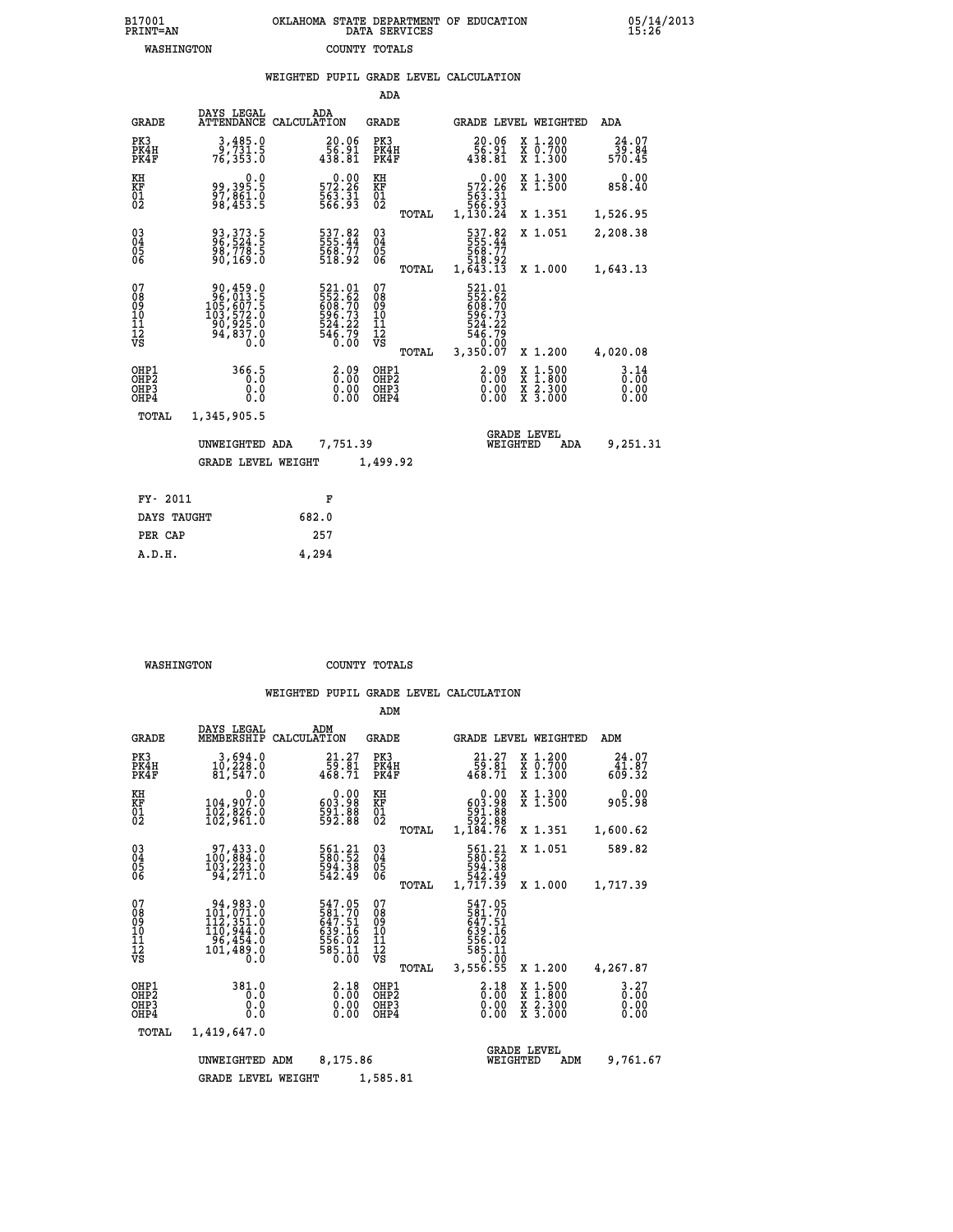| B17001<br><b>PRINT=AN</b> | OKLAHOMA STATE DEPARTMENT OF EDUCATION<br>SERVICES<br>DATA | 05/14/2013<br>15:26 |
|---------------------------|------------------------------------------------------------|---------------------|
| 75<br>WASHITA             | I001<br>SENTINEL                                           |                     |

| 75 WASHITA                               |                                                                                   |       | 1001 SENTINEL                                                            |                                                    |       |                                                                                                               |                                                                                                                                           |                                     |
|------------------------------------------|-----------------------------------------------------------------------------------|-------|--------------------------------------------------------------------------|----------------------------------------------------|-------|---------------------------------------------------------------------------------------------------------------|-------------------------------------------------------------------------------------------------------------------------------------------|-------------------------------------|
|                                          |                                                                                   |       |                                                                          |                                                    |       | WEIGHTED PUPIL GRADE LEVEL CALCULATION                                                                        |                                                                                                                                           |                                     |
|                                          |                                                                                   |       |                                                                          | <b>ADA</b>                                         |       |                                                                                                               |                                                                                                                                           |                                     |
| GRADE                                    | DAYS LEGAL<br>ATTENDANCE CALCULATION                                              |       | ADA                                                                      | <b>GRADE</b>                                       |       |                                                                                                               | <b>GRADE LEVEL WEIGHTED</b>                                                                                                               | ADA                                 |
| PK3<br>PK4H<br>PK4F                      | 722.0<br>2,790.5                                                                  |       | $1\overline{5}\cdot\overline{9}\overline{5}\overline{0}\overline{0}$     | PK3<br>PK4H<br>PK4F                                |       | $1\overline{5}\cdot\overline{9}\overline{5}\overline{0}\cdot00$                                               | X 1.200<br>X 0.700<br>X 1.300                                                                                                             | 4.96<br>11.17<br>$\overline{0}$ .00 |
| KH<br>KF<br>01<br>02                     | 0.0<br>4,028:0<br>4,562:5<br>3,919:5                                              |       | $\begin{smallmatrix} 0.00\\ 23.02\\ 26.07\\ 22.40 \end{smallmatrix}$     | KH<br>KF<br>01<br>02                               |       | $\begin{smallmatrix} 0.00\\ 23.02\\ 26.07\\ 22.40\\ 48.47 \end{smallmatrix}$                                  | X 1.300<br>X 1.500                                                                                                                        | 0.00<br>34.53                       |
|                                          |                                                                                   |       |                                                                          |                                                    | TOTAL |                                                                                                               | X 1.351                                                                                                                                   | 65.48                               |
| 030404<br>ŎĞ                             | $\frac{4}{3}, \frac{204}{570}$ .0<br>$\frac{4}{3}, \frac{401}{544}$ .0<br>3,544.0 |       | $\begin{smallmatrix} 24.02\ 20.40\ 25.15\ 20.25 \end{smallmatrix}$       | $\begin{matrix} 03 \\ 04 \\ 05 \\ 06 \end{matrix}$ |       | $\begin{smallmatrix} 24.02\\ 20.40\\ 25.15\\ 20.25\\ 65.80 \end{smallmatrix}$                                 | X 1.051                                                                                                                                   | 25.25                               |
|                                          |                                                                                   |       |                                                                          |                                                    | TOTAL |                                                                                                               | X 1.000                                                                                                                                   | 65.80                               |
| 07<br>08<br>09<br>11<br>11<br>12<br>VS   | $4,051.0$<br>$4,056.0$<br>$3,028.5$<br>$3,496.0$<br>$2,792.0$<br>$4,866.5$<br>0.0 |       | $23.15$<br>$23.18$<br>$17.31$<br>$19.98$<br>$15.95$<br>$27.81$<br>$0.00$ | 07<br>08<br>09<br>11<br>11<br>12<br>VS             | TOTAL | $23.15$<br>$23.18$<br>$17.31$<br>$19.98$<br>$15.95$<br>$\begin{array}{r} 27.81 \\ 0.00 \\ 127.38 \end{array}$ | X 1.200                                                                                                                                   | 152.86                              |
| OHP1<br>OHP <sub>2</sub><br>OHP3<br>OHP4 | 160.0<br>Ō.Ō<br>0.0<br>0.0                                                        |       | $\begin{smallmatrix} 0.91\ 0.00\ 0.00\ 0.00 \end{smallmatrix}$           | OHP1<br>OHP2<br>OHP3<br>OHP4                       |       | $0.91$<br>$0.00$<br>0.00                                                                                      | $\begin{smallmatrix} \mathtt{X} & 1\cdot500\\ \mathtt{X} & 1\cdot800\\ \mathtt{X} & 2\cdot300\\ \mathtt{X} & 3\cdot000 \end{smallmatrix}$ | $1.37$<br>$0.00$<br>0.00            |
| TOTAL                                    | 54,191.5                                                                          |       |                                                                          |                                                    |       |                                                                                                               |                                                                                                                                           |                                     |
|                                          | UNWEIGHTED ADA                                                                    |       | 309.68                                                                   |                                                    |       |                                                                                                               | <b>GRADE LEVEL</b><br>WEIGHTED<br>ADA                                                                                                     | 361.42                              |
|                                          | <b>GRADE LEVEL WEIGHT</b>                                                         |       |                                                                          |                                                    | 51.74 |                                                                                                               |                                                                                                                                           |                                     |
| FY- 2011                                 |                                                                                   |       | F                                                                        |                                                    |       |                                                                                                               |                                                                                                                                           |                                     |
| DAYS TAUGHT                              |                                                                                   | 175.0 |                                                                          |                                                    |       |                                                                                                               |                                                                                                                                           |                                     |
| PER CAP                                  |                                                                                   | 130   |                                                                          |                                                    |       |                                                                                                               |                                                                                                                                           |                                     |
| A.D.H.                                   |                                                                                   | 149   |                                                                          |                                                    |       |                                                                                                               |                                                                                                                                           |                                     |

 **75 WASHITA I001 SENTINEL**

| <b>GRADE</b>                                       | DAYS LEGAL<br>MEMBERSHIP                                                                              | ADM<br>CALCULATION                                                       | <b>GRADE</b>                                        |       |                                                                                                                         |          | GRADE LEVEL WEIGHTED                                                                                                | ADM                                               |  |
|----------------------------------------------------|-------------------------------------------------------------------------------------------------------|--------------------------------------------------------------------------|-----------------------------------------------------|-------|-------------------------------------------------------------------------------------------------------------------------|----------|---------------------------------------------------------------------------------------------------------------------|---------------------------------------------------|--|
| PK3<br>PK4H<br>PK4F                                | 722.0<br>2,909.0<br>0.0                                                                               | $1\overline{6}\cdot\overline{62}$<br>0.00                                | PK3<br>PK4H<br>PK4F                                 |       | $1\overline{6}\cdot\overline{6}\overline{2}\overline{0}\cdot\overline{0}\overline{0}$                                   |          | X 1.200<br>X 0.700<br>X 1.300                                                                                       | 4.96<br>$1\overline{1}\cdot\overline{63}$<br>0.00 |  |
| KH<br>KF<br>01<br>02                               | 0.0<br>$\frac{4}{4}, \frac{268}{814}$ .0<br>$\frac{4}{4}, \frac{814}{075}$ .0                         | $\begin{smallmatrix} 0.00\\24.39\\27.51\\23.29 \end{smallmatrix}$        | KH<br>KF<br>01<br>02                                |       | $\begin{smallmatrix} 0.00\\24.39\\27.51\\23.29\\50.80 \end{smallmatrix}$                                                |          | X 1.300<br>X 1.500                                                                                                  | 0.00<br>36.59                                     |  |
|                                                    |                                                                                                       |                                                                          |                                                     | TOTAL |                                                                                                                         |          | X 1.351                                                                                                             | 68.63                                             |  |
| $\begin{matrix} 03 \\ 04 \\ 05 \\ 06 \end{matrix}$ | $\frac{4}{3}, \frac{472}{744}.0$<br>$\frac{4}{3}, \frac{635}{658}.0$<br>$\frac{3}{3}, \frac{658}{60}$ | 25.55<br>21.39<br>26.49<br>20.90                                         | $\begin{array}{c} 03 \\ 04 \\ 05 \\ 06 \end{array}$ |       | 25.55<br>21.39<br>26.49<br>20.90<br>68.78                                                                               |          | X 1.051                                                                                                             | 26.85                                             |  |
|                                                    |                                                                                                       |                                                                          |                                                     | TOTAL |                                                                                                                         |          | X 1.000                                                                                                             | 68.78                                             |  |
| 07<br>08<br>09<br>101<br>112<br>VS                 | $4, 186.0$<br>$3, 275.0$<br>$3, 162.0$<br>$3, 693.0$<br>$3, 033.0$<br>$5, 200.0$<br>Ō.Ō               | $23.92$<br>$24.43$<br>$18.07$<br>$21.10$<br>$17.33$<br>$29.71$<br>$0.00$ | 07<br>08901112<br>1112<br>VS                        |       | $\begin{smallmatrix} 23 & .92\ 24 & .43\ 18 & .07\ 11 & .10\ 21 & .19\ 29 & .71\ 0 & .00\ 134 & .56\ \end{smallmatrix}$ |          |                                                                                                                     |                                                   |  |
|                                                    |                                                                                                       |                                                                          |                                                     | TOTAL |                                                                                                                         |          | X 1.200                                                                                                             | 161.47                                            |  |
| OHP1<br>OHP2<br>OH <sub>P3</sub><br>OHP4           | 160.0<br>0.0<br>0.0<br>Ŏ.Ŏ                                                                            | $\begin{smallmatrix} 0.91\ 0.00\ 0.00\ 0.00 \end{smallmatrix}$           | OHP1<br>OHP <sub>2</sub><br>OHP3<br>OHP4            |       | $\begin{smallmatrix} 0.91\ 0.00\ 0.00\ 0.00 \end{smallmatrix}$                                                          |          | $\begin{array}{l} \mathtt{X} & 1.500 \\ \mathtt{X} & 1.800 \\ \mathtt{X} & 2.300 \\ \mathtt{X} & 3.000 \end{array}$ | $1.37$<br>$0.00$<br>0.00<br>0.00                  |  |
| TOTAL                                              | 57,005.0                                                                                              |                                                                          |                                                     |       |                                                                                                                         |          |                                                                                                                     |                                                   |  |
|                                                    | UNWEIGHTED ADM                                                                                        | 325.74                                                                   |                                                     |       |                                                                                                                         | WEIGHTED | <b>GRADE LEVEL</b><br>ADM                                                                                           | 380.28                                            |  |
|                                                    | <b>GRADE LEVEL WEIGHT</b>                                                                             |                                                                          | 54.54                                               |       |                                                                                                                         |          |                                                                                                                     |                                                   |  |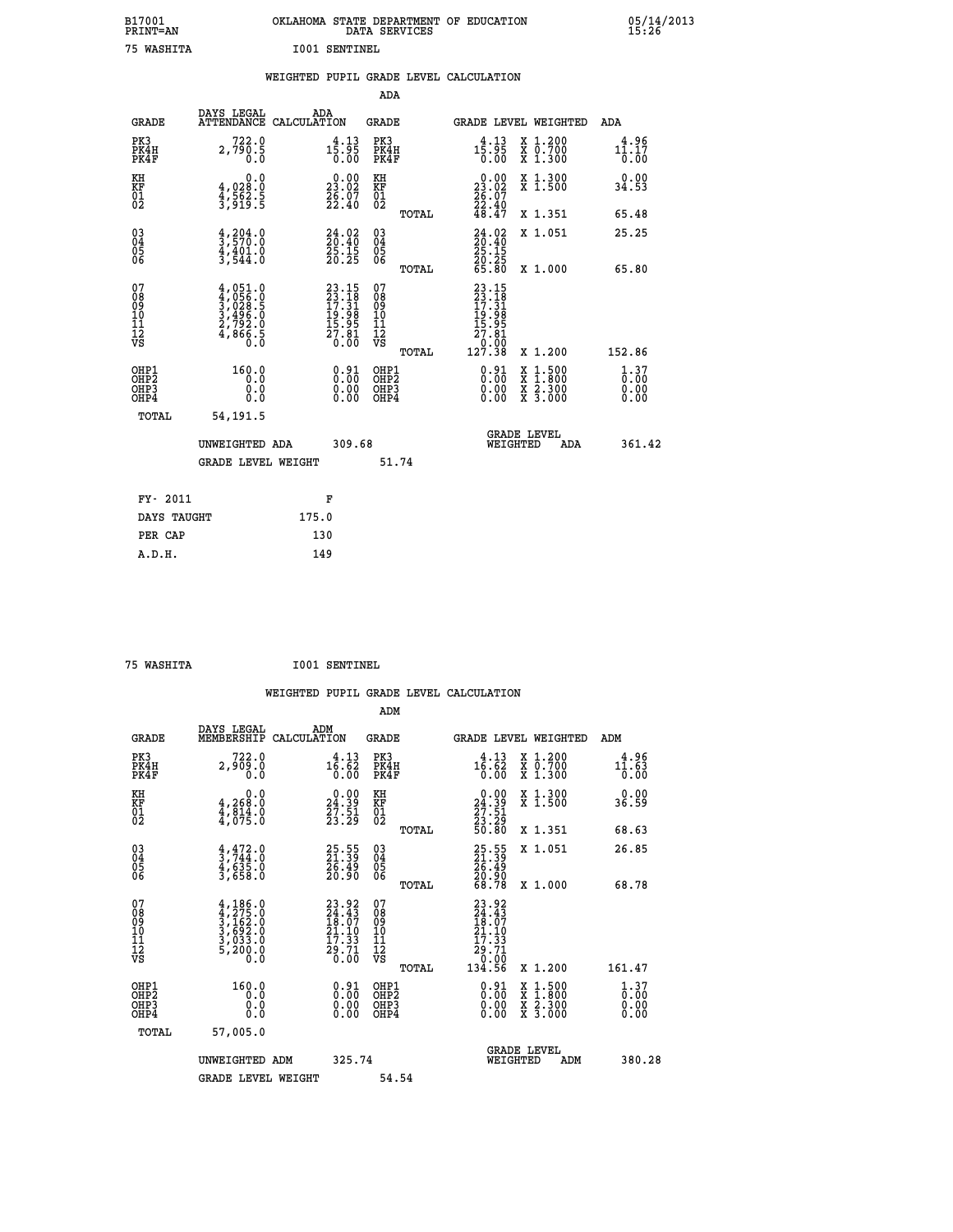|  |  | WEIGHTED PUPIL GRADE LEVEL CALCULATION |
|--|--|----------------------------------------|
|  |  |                                        |

|                                                    |                                                                           |                                                                      | ADA                                      |       |                                                                                                         |                                          |                              |
|----------------------------------------------------|---------------------------------------------------------------------------|----------------------------------------------------------------------|------------------------------------------|-------|---------------------------------------------------------------------------------------------------------|------------------------------------------|------------------------------|
| <b>GRADE</b>                                       | DAYS LEGAL<br>ATTENDANCE CALCULATION                                      | ADA                                                                  | <b>GRADE</b>                             |       |                                                                                                         | GRADE LEVEL WEIGHTED                     | ADA                          |
| PK3<br>PK4H<br>PK4F                                | 964.0<br>0.0<br>7,143.0                                                   | $\substack{5.51\\ -0.00\\ 40.82}$                                    | PK3<br>PK4H<br>PK4F                      |       | $\substack{5.51\\0.00\\40.82}$                                                                          | X 1.200<br>X 0.700<br>X 1.300            | 6.61<br>0.00<br>53.07        |
| KH<br>KF<br>01<br>02                               | 0.0<br>9,618:0<br>13,561:5<br>8,485:0                                     | $\begin{smallmatrix} 0.00\\ 54.96\\ 77.49\\ 48.49 \end{smallmatrix}$ | KH<br>KF<br>01<br>02                     |       | $\begin{smallmatrix} &0.00\ 54.96\ 77.49\ 48.49\ 125.98\ \end{smallmatrix}$                             | X 1.300<br>X 1.500                       | 0.00<br>82.44                |
|                                                    |                                                                           |                                                                      |                                          | TOTAL |                                                                                                         | X 1.351                                  | 170.20                       |
| $\begin{matrix} 03 \\ 04 \\ 05 \\ 06 \end{matrix}$ | $\frac{9}{6}, \frac{438}{563}$ . 0<br>8,151.0<br>5,317.0                  | $\frac{53}{37}.\frac{93}{50}\ \frac{46}{30}.\frac{58}{38}$           | 03<br>04<br>05<br>06                     |       | 53.93<br>37.50<br>$\begin{array}{r} 46.58 \\ 30.38 \\ 114.46 \end{array}$                               | X 1.051                                  | 56.68                        |
|                                                    |                                                                           |                                                                      |                                          | TOTAL |                                                                                                         | X 1.000                                  | 114.46                       |
| 07<br>08<br>09<br>11<br>11<br>12<br>VS             | 7,571.0<br>7,961.0<br>5,218.5<br>5,295.5<br>6,169.0<br>6,159.0<br>5,339.5 | $43.26$<br>$29.82$<br>$34.83$<br>$35.25$<br>$30.51$<br>$0.00$        | 07<br>08<br>09<br>11<br>11<br>12<br>VS   |       | $\begin{array}{r} 43.26 \\ 45.49 \\ 29.82 \\ 34.83 \\ 35.25 \\ 30.5 \\ 0.0 \\ 0.0 \\ 19.16 \end{array}$ |                                          |                              |
|                                                    |                                                                           |                                                                      |                                          | TOTAL |                                                                                                         | X 1.200                                  | 262.99                       |
| OHP1<br>OHP2<br>OHP3<br>OHP4                       | 0.0<br>0.0<br>0.0                                                         | $\begin{smallmatrix} 0.00 \ 0.00 \ 0.00 \ 0.00 \end{smallmatrix}$    | OHP1<br>OHP <sub>2</sub><br>OHP3<br>OHP4 |       |                                                                                                         | X 1:500<br>X 1:800<br>X 2:300<br>X 3:000 | 0.00<br>0.00<br>0.00<br>0.00 |
| <b>TOTAL</b>                                       | 107,595.5                                                                 |                                                                      |                                          |       |                                                                                                         |                                          |                              |
|                                                    | UNWEIGHTED ADA                                                            | 614.82                                                               |                                          |       |                                                                                                         | <b>GRADE LEVEL</b><br>WEIGHTED<br>ADA    | 746.45                       |
|                                                    | <b>GRADE LEVEL WEIGHT</b>                                                 |                                                                      | 131.63                                   |       |                                                                                                         |                                          |                              |
|                                                    |                                                                           |                                                                      |                                          |       |                                                                                                         |                                          |                              |
| FY- 2011                                           |                                                                           | F                                                                    |                                          |       |                                                                                                         |                                          |                              |
| DAYS TAUGHT                                        |                                                                           | 175.0                                                                |                                          |       |                                                                                                         |                                          |                              |
| PER CAP                                            |                                                                           | 79                                                                   |                                          |       |                                                                                                         |                                          |                              |

 **A.D.H. 328**

 **75 WASHITA I010 BURNS FLAT-DILL CITY**

|                                          |                                                                       |                                                                                                                                                  | ADM                                                 |       |                                                                                                                                      |                                          |                                                           |                      |
|------------------------------------------|-----------------------------------------------------------------------|--------------------------------------------------------------------------------------------------------------------------------------------------|-----------------------------------------------------|-------|--------------------------------------------------------------------------------------------------------------------------------------|------------------------------------------|-----------------------------------------------------------|----------------------|
| <b>GRADE</b>                             | DAYS LEGAL<br>MEMBERSHIP                                              | ADM<br>CALCULATION                                                                                                                               | <b>GRADE</b>                                        |       |                                                                                                                                      | <b>GRADE LEVEL WEIGHTED</b>              | ADM                                                       |                      |
| PK3<br>PK4H<br>PK4F                      | 964.0<br>7,878.0                                                      | 5.51<br>$\begin{smallmatrix} 0.00 \\ 45.02 \end{smallmatrix}$                                                                                    | PK3<br>PK4H<br>PK4F                                 |       | $\begin{smallmatrix}5.51\0.00\\45.02\end{smallmatrix}$                                                                               | X 1.200<br>X 0.700<br>X 1.300            | $\begin{smallmatrix} 6.61\ 0.00\ 58.53 \end{smallmatrix}$ |                      |
| KH<br>KF<br>01<br>02                     | 0.0<br>$10,221.0$<br>$14,491.0$<br>$9,031.0$                          | $\begin{smallmatrix} 0.00\\ 58.41\\ 82.81\\ 51.61 \end{smallmatrix}$                                                                             | KH<br>KF<br>01<br>02                                |       | $\begin{smallmatrix} &0.00\\ 58.41\\ 82.81\\ 51.61\\ 134.42\end{smallmatrix}$                                                        | X 1.300<br>X 1.500                       | 87.62                                                     | 0.00                 |
|                                          |                                                                       |                                                                                                                                                  |                                                     | TOTAL |                                                                                                                                      | X 1.351                                  | 181.60                                                    |                      |
| 03<br>04<br>05<br>06                     | 9,940.0<br>6,838.0<br>8,512.0<br>5,648.0                              | 56.80<br>39.07<br>48.64<br>32.27                                                                                                                 | $\begin{array}{c} 03 \\ 04 \\ 05 \\ 06 \end{array}$ |       | $\begin{smallmatrix} 56.80\\ 39.07\\ 48.64\\ 32.27\\ 119.98 \end{smallmatrix}$                                                       | X 1.051                                  | 59.70                                                     |                      |
|                                          |                                                                       |                                                                                                                                                  |                                                     | TOTAL |                                                                                                                                      | X 1.000                                  | 119.98                                                    |                      |
| 07<br>08<br>09<br>101<br>11<br>12<br>VS  | 8,055.0<br>8,462.0<br>5,599.0<br>5,621.0<br>6,517.0<br>5,624.0<br>0.0 | $\begin{smallmatrix} 4\,6\,.\,0\,3\\ 4\,8\,.\,3\,5\\ 3\,1\,.\,9\,9\\ 3\,8\,.\,9\,8\\ 3\,7\,.\,2\,4\\ 3\,2\,.\,14\\ 0\,.\,0\,0 \end{smallmatrix}$ | 07<br>08<br>09<br>11<br>11<br>12<br>VS              |       | $\begin{array}{r} 46\cdot 03\\ 48\cdot 35\\ 31\cdot 99\\ 38\cdot 98\\ 37\cdot 24\\ 32\cdot 14\\ 0\cdot 00\\ 234\cdot 73 \end{array}$ |                                          |                                                           |                      |
|                                          |                                                                       |                                                                                                                                                  |                                                     | TOTAL |                                                                                                                                      | X 1.200                                  | 281.68                                                    |                      |
| OHP1<br>OHP2<br>OHP <sub>3</sub><br>OHP4 |                                                                       |                                                                                                                                                  | OHP1<br>OHP2<br>OHP <sub>3</sub>                    |       | $0.00$<br>$0.00$<br>0.00                                                                                                             | X 1:500<br>X 1:800<br>X 2:300<br>X 3:000 |                                                           | 0.00<br>0.00<br>0.00 |
| TOTAL                                    | 114,601.0                                                             |                                                                                                                                                  |                                                     |       |                                                                                                                                      |                                          |                                                           |                      |
|                                          | UNWEIGHTED                                                            | 654.87<br>ADM                                                                                                                                    |                                                     |       |                                                                                                                                      | GRADE LEVEL<br>WEIGHTED<br>ADM           |                                                           | 795.72               |
|                                          | <b>GRADE LEVEL WEIGHT</b>                                             |                                                                                                                                                  | 140.85                                              |       |                                                                                                                                      |                                          |                                                           |                      |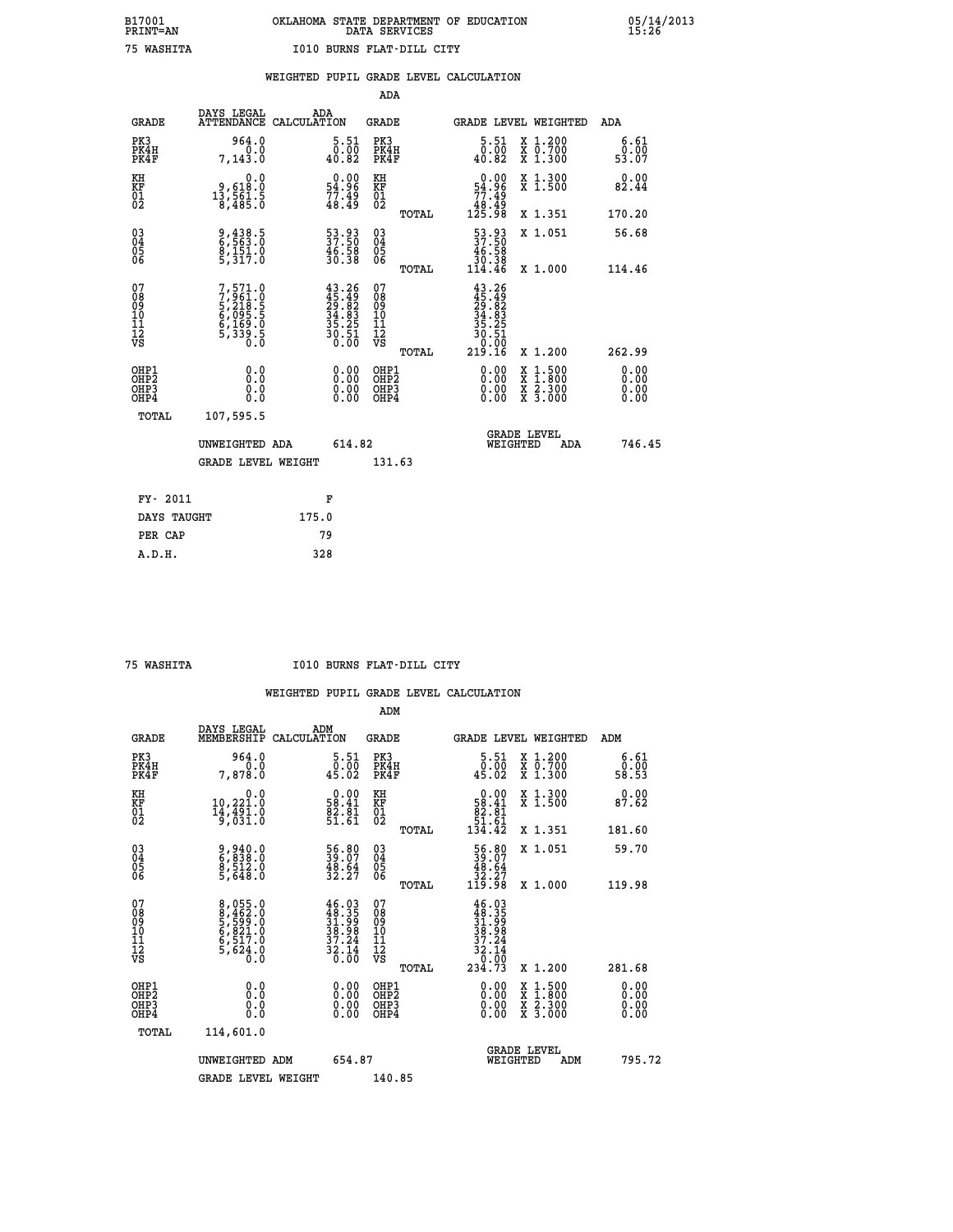| B17001<br><b>PRINT=AN</b> | OKLAHOMA STATE DEPARTMENT OF EDUCATION<br>DATA SERVICES | 05/14/2013<br>15:26 |
|---------------------------|---------------------------------------------------------|---------------------|
| 75 WASHTTA                | T011<br>$\alpha$ antiture                               |                     |

| <b>PRINT=AN</b>                                                    |                                                                                     |       |                                                                          | DATA SERVICES                                        |       |                                                                                                                                             |                                                                                                                                           | 15:26                          |
|--------------------------------------------------------------------|-------------------------------------------------------------------------------------|-------|--------------------------------------------------------------------------|------------------------------------------------------|-------|---------------------------------------------------------------------------------------------------------------------------------------------|-------------------------------------------------------------------------------------------------------------------------------------------|--------------------------------|
| 75 WASHITA                                                         |                                                                                     |       | I011 CANUTE                                                              |                                                      |       |                                                                                                                                             |                                                                                                                                           |                                |
|                                                                    |                                                                                     |       |                                                                          |                                                      |       | WEIGHTED PUPIL GRADE LEVEL CALCULATION                                                                                                      |                                                                                                                                           |                                |
|                                                                    |                                                                                     |       |                                                                          | <b>ADA</b>                                           |       |                                                                                                                                             |                                                                                                                                           |                                |
| GRADE                                                              | DAYS LEGAL<br>ATTENDANCE CALCULATION                                                |       | ADA                                                                      | GRADE                                                |       |                                                                                                                                             | GRADE LEVEL WEIGHTED                                                                                                                      | ADA                            |
| PK3<br>PK4H<br>PK4F                                                | 0.0<br>0.0<br>5,012.5                                                               |       | 0.00<br>0.00<br>28.64                                                    | PK3<br>PK4H<br>PK4F                                  |       | 0.00<br>0.00<br>28.64                                                                                                                       | X 1.200<br>X 0.700<br>X 1.300                                                                                                             | 0.00<br>0.00<br>37.23          |
| KH<br><b>KF</b><br>01<br>02                                        | 0.0<br>3,632:0<br>3,722:5<br>4,338:5                                                |       | $\begin{smallmatrix} 0.00\\ 20.75\\ 21.27\\ 24.79 \end{smallmatrix}$     | KH<br><b>KF</b><br>01<br>02                          |       | 0.00<br>20.75<br>$\frac{21.27}{24.79}$<br>46.06                                                                                             | X 1.300<br>X 1.500                                                                                                                        | 0.00<br>31.13                  |
|                                                                    |                                                                                     |       |                                                                          |                                                      | TOTAL |                                                                                                                                             | X 1.351                                                                                                                                   | 62.23                          |
| $\begin{smallmatrix} 03 \\[-4pt] 04 \end{smallmatrix}$<br>Ŏ5<br>06 | 2,880.5<br>3,960.5<br>4,616.0<br>3,988.5                                            |       | $\begin{smallmatrix} 16.46\\ 22.53\\ 26.38\\ 22.79 \end{smallmatrix}$    | $^{03}_{04}$<br>$\frac{05}{06}$                      |       | $\begin{smallmatrix} 16.46\\22.53\\26.38\\22.79\\71.80 \end{smallmatrix}$                                                                   | X 1.051                                                                                                                                   | 17.30                          |
| 07                                                                 |                                                                                     |       |                                                                          | 07                                                   | TOTAL | 23.57                                                                                                                                       | X 1.000                                                                                                                                   | 71.80                          |
| 08<br>09<br>11<br>11<br>12<br>VS                                   | $4,125.5$<br>$3,926.0$<br>$3,827.0$<br>$3,432.5$<br>$3,614.0$<br>$3,770.5$<br>$0.0$ |       | $23.57$<br>$22.43$<br>$21.87$<br>$19.61$<br>$20.65$<br>$21.55$<br>$0.00$ | 08<br>09<br>101<br>11<br>12<br>VS                    | TOTAL | $\begin{smallmatrix} 23 & 2 & 4 & 3 \ 22 & 4 & 8 & 7 \ 21 & 6 & 1 & 6 \ 20 & 6 & 5 & 5 \ 21 & 5 & 5 & 0 \ 22 & 6 & 8 & 8 \end{smallmatrix}$ | X 1.200                                                                                                                                   | 155.62                         |
| OHP1<br>OH <sub>P</sub> 2<br>OH <sub>P3</sub><br>OHP4              | 16,097.0<br>0.0<br>0.0<br>0.0                                                       |       | 91.98<br>0.00<br>0.00                                                    | OHP1<br>OH <sub>P</sub> <sub>2</sub><br>OHP3<br>OHP4 |       | $91.98$<br>$0.00$<br>0.00<br>0.00                                                                                                           | $\begin{smallmatrix} \mathtt{X} & 1\cdot500\\ \mathtt{X} & 1\cdot800\\ \mathtt{X} & 2\cdot300\\ \mathtt{X} & 3\cdot000 \end{smallmatrix}$ | 137.97<br>0.00<br>0.00<br>0.00 |
| TOTAL                                                              | 70,943.5                                                                            |       |                                                                          |                                                      |       |                                                                                                                                             |                                                                                                                                           |                                |
|                                                                    | UNWEIGHTED ADA                                                                      |       | 405.37                                                                   |                                                      |       |                                                                                                                                             | <b>GRADE LEVEL</b><br>WEIGHTED<br>ADA                                                                                                     | 513.28                         |
|                                                                    | <b>GRADE LEVEL WEIGHT</b>                                                           |       |                                                                          | 107.91                                               |       |                                                                                                                                             |                                                                                                                                           |                                |
| FY- 2011                                                           |                                                                                     |       | F                                                                        |                                                      |       |                                                                                                                                             |                                                                                                                                           |                                |
| DAYS TAUGHT                                                        |                                                                                     | 175.0 |                                                                          |                                                      |       |                                                                                                                                             |                                                                                                                                           |                                |
| PER CAP                                                            |                                                                                     |       | 92                                                                       |                                                      |       |                                                                                                                                             |                                                                                                                                           |                                |

 **A.D.H. 204**

 **75 WASHITA I011 CANUTE**

 **WEIGHTED PUPIL GRADE LEVEL CALCULATION ADM DAYS LEGAL ADM GRADE MEMBERSHIP CALCULATION GRADE GRADE LEVEL WEIGHTED ADM PK3 0.0 0.00 PK3 0.00 X 1.200 0.00 PK4H 0.0 0.00 PK4H 0.00 X 0.700 0.00 PK4F 5,376.0 30.72 PK4F 30.72 X 1.300 39.94 KH 0.0 0.00 KH 0.00 X 1.300 0.00 KF 3,788.0 21.65 KF 21.65 X 1.500 32.48 01 3,850.0 22.00 01 22.00 02 4,542.0 25.95 02 25.95 TOTAL 47.95 X 1.351 64.78 03 2,964.0 16.94 03 16.94 X 1.051 17.80 04 4,172.0 23.84 04 23.84 05 4,851.0 27.72 05 27.72 06 4,208.0 24.05 06 24.05 TOTAL 75.61 X 1.000 75.61**  $\begin{array}{cccc} 07 & 4,187.0 & 23.93 & 07 & 23.93\ 08 & 3,989.0 & 22.36 & 08 & 22.36\ 09 & 3,913.0 & 22.36 & 09 & 22.36\ 10 & 3,478.0 & 19.87 & 10 & 19.87\ 11 & 3,717.0 & 21.24 & 11 & 21.24\ 12 & 3,850.0 & 22.00 & 12 & 21.20\ 0.0 & 0.0 & 0.0 & 0.0 & 0.0 & 0$  **TOTAL 132.19 X 1.200 158.63 OHP1 16,097.0 91.98 OHP1 91.98 X 1.500 137.97 OHP2 0.0 0.00 OHP2 0.00 X 1.800 0.00 OHP3 0.0 0.00 OHP3 0.00 X 2.300 0.00 OHP4 0.0 0.00 OHP4 0.00 X 3.000 0.00 TOTAL 72,982.0 GRADE LEVEL UNWEIGHTED ADM 417.04 WEIGHTED ADM 527.21** GRADE LEVEL WEIGHT 110.17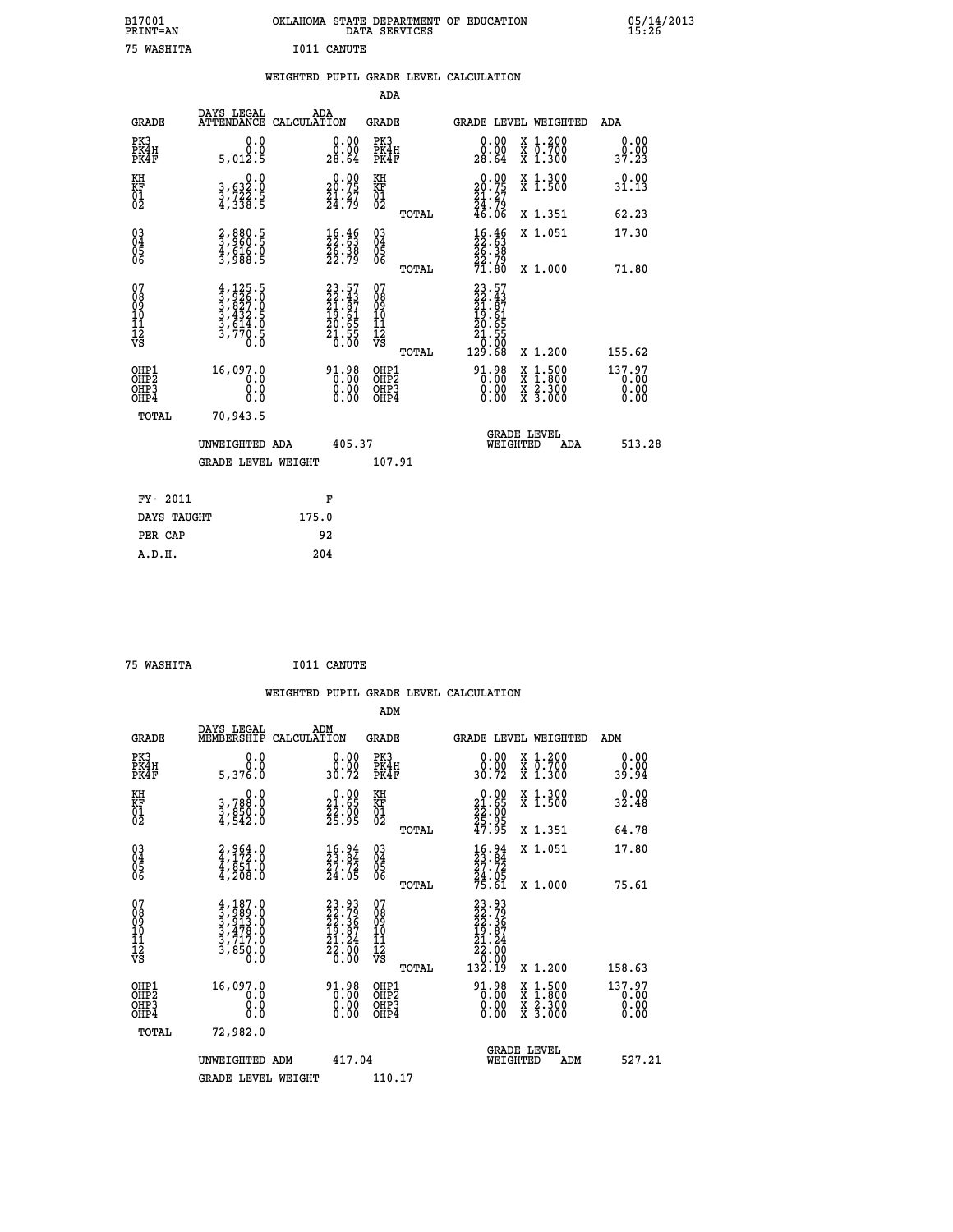# **B17001 OKLAHOMA STATE DEPARTMENT OF EDUCATION 05/14/2013 PRINT=AN DATA SERVICES 15:26 75 WASHITA I078 CORDELL**

|  |  | WEIGHTED PUPIL GRADE LEVEL CALCULATION |
|--|--|----------------------------------------|
|  |  |                                        |

|                                                                              |                                                                                                                                      |                    |                                                                      | ADA                                                 |       |                                                                                  |                                          |                               |
|------------------------------------------------------------------------------|--------------------------------------------------------------------------------------------------------------------------------------|--------------------|----------------------------------------------------------------------|-----------------------------------------------------|-------|----------------------------------------------------------------------------------|------------------------------------------|-------------------------------|
| <b>GRADE</b>                                                                 | DAYS LEGAL<br><b>ATTENDANCE</b>                                                                                                      | ADA<br>CALCULATION |                                                                      | <b>GRADE</b>                                        |       |                                                                                  | <b>GRADE LEVEL WEIGHTED</b>              | ADA                           |
| PK3<br>PK4H<br>PK4F                                                          | 0.0<br>$\frac{4}{3}$ , 077.0<br>3, 139.5                                                                                             |                    | $\begin{smallmatrix} 0.00\\ 23.30\\ 17.94 \end{smallmatrix}$         | PK3<br>PK4H<br>PK4F                                 |       | $\begin{smallmatrix} 0.00\\ 23.30\\ 17.94 \end{smallmatrix}$                     | X 1.200<br>X 0.700<br>X 1.300            | 0.00<br>$\frac{16.31}{23.32}$ |
| KH<br>KF<br>01<br>02                                                         | 0.0<br>8,254.5<br>13,917.5<br>9,390.5                                                                                                |                    | $\begin{smallmatrix} 0.00\\ 47.17\\ 79.53\\ 53.66 \end{smallmatrix}$ | KH<br>KF<br>01<br>02                                |       | 47.17<br>53. 54<br>53. 53<br>133. 19                                             | X 1.300<br>X 1.500                       | 0.00<br>70.76                 |
|                                                                              |                                                                                                                                      |                    |                                                                      |                                                     | TOTAL |                                                                                  | X 1.351                                  | 179.94                        |
| $^{03}_{04}$<br>Ŏ5<br>06                                                     | $\frac{8}{9}, \frac{415}{402}$ .<br>10,296.0<br>9,718.5                                                                              |                    | $\begin{smallmatrix} 48.09\ 53.73\ 58.83\ 55.53 \end{smallmatrix}$   | $\begin{array}{c} 03 \\ 04 \\ 05 \\ 06 \end{array}$ | TOTAL | $\begin{smallmatrix} 48.09\\53.73\\58.83\\55.53\\55.53\\168.09\end{smallmatrix}$ | X 1.051<br>X 1.000                       | 50.54<br>168.09               |
| 07<br>08901112<br>1112<br>VS                                                 | $\begin{smallmatrix} 11,207\cdot 0\\8,587\cdot 5\\6,925\cdot 0\\6,045\cdot 0\\7,851\cdot 0\\8,725\cdot 0\\0\cdot 0\end{smallmatrix}$ |                    | $64.04$<br>$39.57$<br>$34.54$<br>$44.86$<br>$49.86$<br>$0.00$        | 07<br>08<br>09<br>11<br>11<br>12<br>VS              |       | $64.04$<br>$39.57$<br>$34.54$<br>$44.86$<br>$49.86$<br>$9.00$                    |                                          |                               |
|                                                                              |                                                                                                                                      |                    |                                                                      |                                                     | TOTAL | 281.94                                                                           | X 1.200                                  | 338.33                        |
| OHP1<br>OH <sub>P</sub> <sub>2</sub><br>OH <sub>P3</sub><br>OH <sub>P4</sub> | 0.0<br>0.000                                                                                                                         |                    | $\begin{smallmatrix} 0.00 \ 0.00 \ 0.00 \ 0.00 \end{smallmatrix}$    | OHP1<br>OHP <sub>2</sub><br>OHP3<br>OHP4            |       | 0.00<br>0.00<br>0.00                                                             | X 1:500<br>X 1:800<br>X 2:300<br>X 3:000 | 0.00<br>0.00<br>0.00<br>0.00  |
| TOTAL                                                                        | 125,952.0                                                                                                                            |                    |                                                                      |                                                     |       |                                                                                  |                                          |                               |
|                                                                              | UNWEIGHTED ADA                                                                                                                       |                    | 719.72                                                               |                                                     |       |                                                                                  | GRADE LEVEL<br>WEIGHTED<br>ADA           | 847.29                        |
|                                                                              | <b>GRADE LEVEL WEIGHT</b>                                                                                                            |                    |                                                                      | 127.57                                              |       |                                                                                  |                                          |                               |
| FY- 2011                                                                     |                                                                                                                                      | F                  |                                                                      |                                                     |       |                                                                                  |                                          |                               |
| DAYS TAUGHT                                                                  |                                                                                                                                      | 175.0              |                                                                      |                                                     |       |                                                                                  |                                          |                               |
| PER CAP                                                                      |                                                                                                                                      | 90                 |                                                                      |                                                     |       |                                                                                  |                                          |                               |

 **A.D.H. 506**

 **ADM**

 **75 WASHITA I078 CORDELL**

| <b>GRADE</b>                                       | DAYS LEGAL<br>MEMBERSHIP CALCULATION                                                                                                 | ADM                                                                                          | <b>GRADE</b>                                        |       |                                                                                                                                                                                                                                                                                | <b>GRADE LEVEL WEIGHTED</b>              | ADM                      |  |
|----------------------------------------------------|--------------------------------------------------------------------------------------------------------------------------------------|----------------------------------------------------------------------------------------------|-----------------------------------------------------|-------|--------------------------------------------------------------------------------------------------------------------------------------------------------------------------------------------------------------------------------------------------------------------------------|------------------------------------------|--------------------------|--|
| PK3<br>PK4H<br>PK4F                                | $4,465.0$<br>3,273.0                                                                                                                 | $\begin{smallmatrix} 0.00\\ 25.51\\ 18.70 \end{smallmatrix}$                                 | PK3<br>PK4H<br>PK4F                                 |       | $25.51$<br>$18.70$                                                                                                                                                                                                                                                             | X 1.200<br>X 0.700<br>X 1.300            | $0.00$<br>17.86<br>24.31 |  |
| KH<br>KF<br>01<br>02                               | $\begin{smallmatrix}&&&0.0\\8,742.0\\14,648.0\\9,940.0\end{smallmatrix}$                                                             | $\begin{smallmatrix} 0.00\\ 49.95\\ 83.70\\ 56.80 \end{smallmatrix}$                         | KH<br>KF<br>01<br>02                                |       | $\begin{smallmatrix} &0.00\ 49.95\ \hline 83.70\ 56.80\ 140.50 \end{smallmatrix}$                                                                                                                                                                                              | X 1.300<br>X 1.500                       | 0.00<br>74.93            |  |
|                                                    |                                                                                                                                      |                                                                                              |                                                     | TOTAL |                                                                                                                                                                                                                                                                                | X 1.351                                  | 189.82                   |  |
| $\begin{matrix} 03 \\ 04 \\ 05 \\ 06 \end{matrix}$ | $\begin{smallmatrix}8,754.0\\9,771.0\\10,573.0\\10,019.0\end{smallmatrix}$                                                           | 50.02<br>55.83<br>60.42<br>57.25                                                             | $\begin{array}{c} 03 \\ 04 \\ 05 \\ 06 \end{array}$ |       | 50.02<br>55.83<br>60.42<br>57.25<br>173.50                                                                                                                                                                                                                                     | X 1.051                                  | 52.57                    |  |
|                                                    |                                                                                                                                      |                                                                                              |                                                     | TOTAL |                                                                                                                                                                                                                                                                                | X 1.000                                  | 173.50                   |  |
| 07<br>08<br>09<br>101<br>11<br>12<br>VS            | $\begin{smallmatrix} 11,573\cdot 0\\8,992\cdot 0\\7,185\cdot 0\\6,308\cdot 0\\8,141\cdot 0\\9,147\cdot 0\\0\cdot 0\end{smallmatrix}$ | $\begin{smallmatrix} 66.13\\ 51.38\\ 41.06\\ 36.05\\ 46.52\\ 52.27\\ 0.00 \end{smallmatrix}$ | 07<br>08<br>09<br>001<br>11<br>11<br>12<br>VS       | TOTAL | $\begin{smallmatrix} 66.13\ 51.38\ 41.066\ 36.052\ 46.52\ 62.27\ 03.41\ \end{smallmatrix}$                                                                                                                                                                                     | X 1.200                                  | 352.09                   |  |
| OHP1<br>OHP2<br>OHP3<br>OHP4                       |                                                                                                                                      | $\begin{smallmatrix} 0.00 \ 0.00 \ 0.00 \ 0.00 \end{smallmatrix}$                            | OHP1<br>OHP2<br>OHP3<br>OHP4                        |       | $\begin{smallmatrix} 0.00 & 0.00 & 0.00 & 0.00 & 0.00 & 0.00 & 0.00 & 0.00 & 0.00 & 0.00 & 0.00 & 0.00 & 0.00 & 0.00 & 0.00 & 0.00 & 0.00 & 0.00 & 0.00 & 0.00 & 0.00 & 0.00 & 0.00 & 0.00 & 0.00 & 0.00 & 0.00 & 0.00 & 0.00 & 0.00 & 0.00 & 0.00 & 0.00 & 0.00 & 0.00 & 0.0$ | X 1:500<br>X 1:800<br>X 2:300<br>X 3:000 | 0.00<br>0.00<br>0.00     |  |
| TOTAL                                              | 131,531.0                                                                                                                            |                                                                                              |                                                     |       |                                                                                                                                                                                                                                                                                |                                          |                          |  |
|                                                    | UNWEIGHTED                                                                                                                           | 751.59<br>ADM                                                                                |                                                     |       | WEIGHTED                                                                                                                                                                                                                                                                       | <b>GRADE LEVEL</b><br>ADM                | 885.08                   |  |
|                                                    | <b>GRADE LEVEL WEIGHT</b>                                                                                                            |                                                                                              | 133.49                                              |       |                                                                                                                                                                                                                                                                                |                                          |                          |  |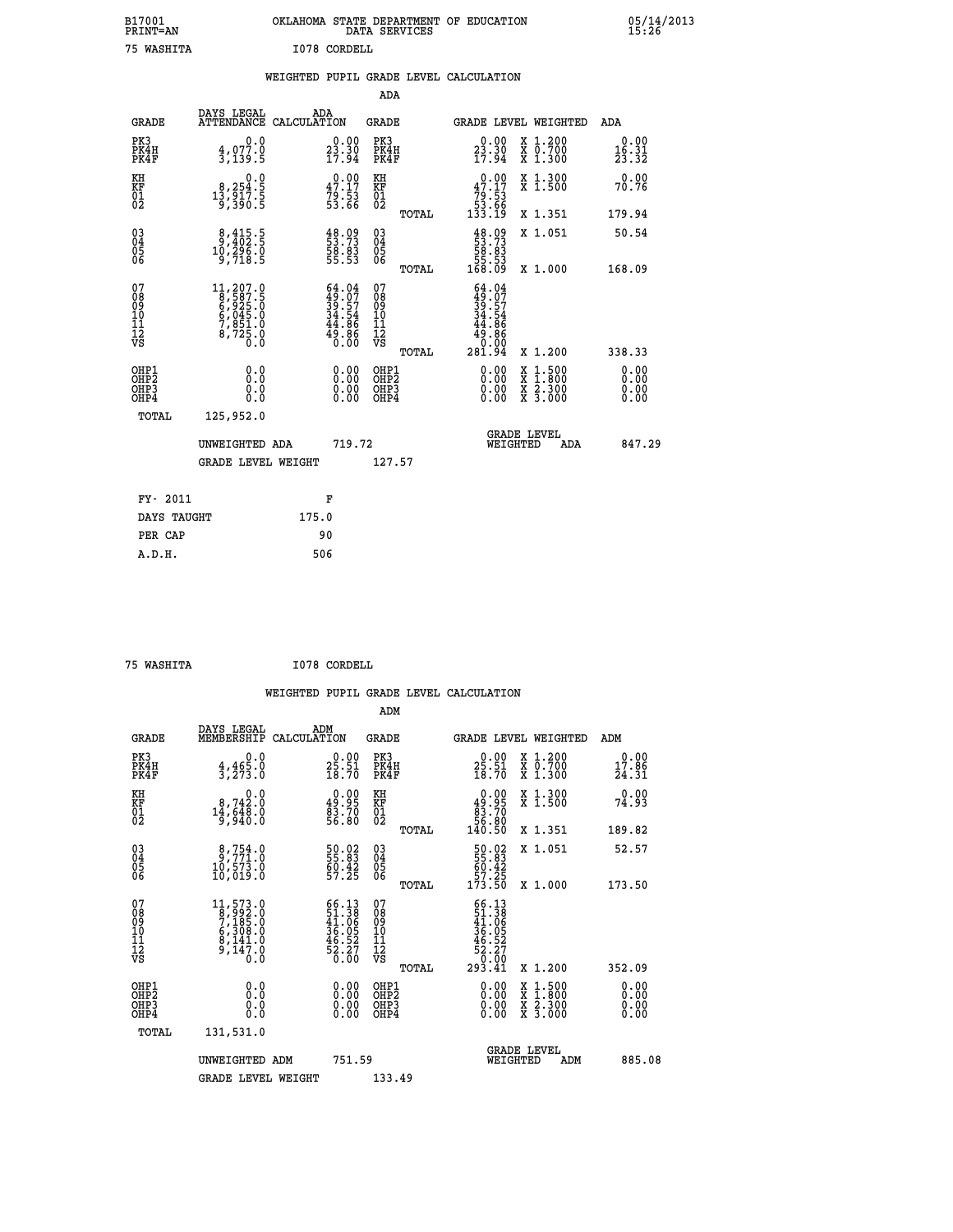|  | OKLAHOMA STATE DEPARTMENT OF EDUCATION<br>DATA SERVICES |  |
|--|---------------------------------------------------------|--|
|  | COUNTY TOTALS                                           |  |

 **B17001 OKLAHOMA STATE DEPARTMENT OF EDUCATION 05/14/2013**

| B17001<br>PRINT=AN                                                 |                                                                      | OKLAHOMA STATE DEPARTMENT OF EDUCATION                                                                                               | DATA SERVICES                                   |                                                                                                                                                    |                                                                                                                                      | 15.26                    |
|--------------------------------------------------------------------|----------------------------------------------------------------------|--------------------------------------------------------------------------------------------------------------------------------------|-------------------------------------------------|----------------------------------------------------------------------------------------------------------------------------------------------------|--------------------------------------------------------------------------------------------------------------------------------------|--------------------------|
| <b>WASHITA</b>                                                     |                                                                      |                                                                                                                                      | COUNTY TOTALS                                   |                                                                                                                                                    |                                                                                                                                      |                          |
|                                                                    |                                                                      | WEIGHTED PUPIL GRADE LEVEL CALCULATION                                                                                               |                                                 |                                                                                                                                                    |                                                                                                                                      |                          |
|                                                                    |                                                                      |                                                                                                                                      | <b>ADA</b>                                      |                                                                                                                                                    |                                                                                                                                      |                          |
| <b>GRADE</b>                                                       | DAYS LEGAL                                                           | ADA<br>ATTENDANCE CALCULATION                                                                                                        | GRADE                                           |                                                                                                                                                    | GRADE LEVEL WEIGHTED                                                                                                                 | ADA                      |
| PK3<br>PK4H<br>PK4F                                                | 1,686.0<br>6,867.5<br>15,295.0                                       | $39.64$<br>39.25<br>87.40                                                                                                            | PK3<br>PK4H<br>PK4F                             | $39.64$<br>$87.40$                                                                                                                                 | X 1.200<br>X 0.700<br>X 1.300                                                                                                        | 11.57<br>27.48<br>113.62 |
| KH<br>KF<br>01<br>02                                               | 0.0<br>25,532.5<br>35,764.0<br>26,133.5                              | $\begin{smallmatrix} &0.00\\ 145.90\\ 204.36\\ 149.34\end{smallmatrix}$                                                              | KH<br>KF<br>01<br>02                            | $0.00$<br>$145.90$<br>$204.36$<br>$149.34$<br>$353.70$                                                                                             | X 1.300<br>X 1.500                                                                                                                   | 0.00<br>218.86           |
|                                                                    |                                                                      |                                                                                                                                      | TOTAL                                           |                                                                                                                                                    | X 1.351                                                                                                                              | 477.85                   |
| $\begin{smallmatrix} 03 \\[-4pt] 04 \end{smallmatrix}$<br>05<br>ŎĞ | 24,938.5<br>23,496.0<br>27,464.0<br>22,568.0                         | 142.50<br>$\frac{156.94}{128.95}$                                                                                                    | $\substack{03 \\ 04}$<br>05<br>ŌĞ               | $142.50$<br>$154.26$<br>$156.94$<br>$128.95$                                                                                                       | X 1.051                                                                                                                              | 569.92                   |
|                                                                    |                                                                      |                                                                                                                                      | TOTAL                                           | 420.15                                                                                                                                             | X 1.000                                                                                                                              | 420.15                   |
| 07<br>08<br>09<br>10<br>Īľ<br>12<br>VS                             | 26,954.5<br>24,530.5<br>18,999.0<br>19,069.0<br>20,426.0<br>22,701.5 | $\begin{smallmatrix} 154\cdot 02\\ 140\cdot 17\\ 108\cdot 57\\ 108\cdot 96\\ 116\cdot 71\\ 129\cdot 73\\ 0\cdot 00\end{smallmatrix}$ | 07<br>08<br>09<br>11<br>11<br>12<br>VS<br>TOTAL | $\begin{smallmatrix} 154\cdot 02\\ 140\cdot 17\\ 108\cdot 57\\ 108\cdot 96\\ 116\cdot 71\\ 129\cdot 73\\ 0\cdot 00\\ 758\cdot 16\end{smallmatrix}$ | X 1.200                                                                                                                              | 909.80                   |
| OHP1<br>OH <sub>P</sub> 2<br>OHP3<br>OHP4                          | 16,257.0<br>0.0<br>0.0<br>0.0                                        | 92.89<br>0.00<br>0.00                                                                                                                | OHP1<br>OHP <sub>2</sub><br>OHP3<br>OHP4        | 92.89<br>0.00<br>0.00<br>0.00                                                                                                                      | $\begin{smallmatrix} \mathtt{X} & 1 & 500 \\ \mathtt{X} & 1 & 800 \\ \mathtt{X} & 2 & 300 \\ \mathtt{X} & 3 & 000 \end{smallmatrix}$ | 139.34<br>0.00<br>0.00   |
| TOTAL                                                              | 358,682.5                                                            |                                                                                                                                      |                                                 |                                                                                                                                                    |                                                                                                                                      |                          |
|                                                                    | UNWEIGHTED ADA<br><b>GRADE LEVEL WEIGHT</b>                          | 2,049.59                                                                                                                             | 418.85                                          | WEIGHTED                                                                                                                                           | <b>GRADE LEVEL</b><br>ADA                                                                                                            | 2,468.44                 |
|                                                                    |                                                                      |                                                                                                                                      |                                                 |                                                                                                                                                    |                                                                                                                                      |                          |
| FY- 2011                                                           |                                                                      | F                                                                                                                                    |                                                 |                                                                                                                                                    |                                                                                                                                      |                          |

| FY- 2011    | F     |
|-------------|-------|
| DAYS TAUGHT | 700.0 |
| PER CAP     | 391   |
| A.D.H.      | 1,187 |
|             |       |

 **ADM**

 **WASHITA COUNTY TOTALS**

| <b>GRADE</b>                             | DAYS LEGAL<br>MEMBERSHIP CALCULATION                                                                                                                             | ADM                                                                                                                                                    | <b>GRADE</b>                                       | GRADE LEVEL WEIGHTED                                                                      |                                                                                                                     | ADM                            |
|------------------------------------------|------------------------------------------------------------------------------------------------------------------------------------------------------------------|--------------------------------------------------------------------------------------------------------------------------------------------------------|----------------------------------------------------|-------------------------------------------------------------------------------------------|---------------------------------------------------------------------------------------------------------------------|--------------------------------|
| PK3<br>PK4H<br>PK4F                      | 1,686.0<br>7,374.0<br>16,527.0                                                                                                                                   | 9.64<br>42.13<br>94.44                                                                                                                                 | PK3<br>PK4H<br>PK4F                                | $2.64$<br>42.13<br>94.44                                                                  | X 1.200<br>X 0.700<br>$X$ 1.300                                                                                     | 11.57<br>29.49<br>122.78       |
| KH<br>KF<br>01<br>02                     | 0.0<br>27,019:0<br>37,803:0<br>27,588:0                                                                                                                          | $\begin{array}{c} 0.00 \\ 154.40 \\ 216.02 \\ 157.65 \end{array}$                                                                                      | KH<br>KF<br>01<br>02                               | $0.00$<br>$154.40$<br>$216.02$<br>$157.65$<br>$373.67$                                    | X 1.300<br>X 1.500                                                                                                  | 0.00<br>231.62                 |
|                                          |                                                                                                                                                                  |                                                                                                                                                        | TOTAL                                              |                                                                                           | X 1.351                                                                                                             | 504.83                         |
| 030404<br>ŌĞ                             | 26,130.0<br>24,525.0<br>28,571.0<br>23,533.0                                                                                                                     | 149.31<br>140.13<br>163.27<br>134.47                                                                                                                   | $\begin{matrix} 03 \\ 04 \\ 05 \\ 06 \end{matrix}$ | 149.31<br>140.13<br>$\frac{163}{134}. \frac{27}{47}$<br>$\frac{47}{437}. \frac{47}{87}$   | X 1.051                                                                                                             | 156.92                         |
|                                          |                                                                                                                                                                  |                                                                                                                                                        | TOTAL                                              |                                                                                           | X 1.000                                                                                                             | 437.87                         |
| 07<br>08<br>09<br>101<br>11<br>12<br>VS  | $\begin{smallmatrix} 28\,,\,001\,. \ 25\,,\,718\,. \ 0\\ 19\,,\,859\,. \ 0\\ 20\,,\,299\,. \ 0\\ 21\,,\,408\,. \ 0\\ 23\,,\,821\,. \ 0\\ 0\,. \end{smallmatrix}$ | 160.01<br>146.95<br>113.48<br>$\frac{1}{12}$ $\frac{5}{2}$ $\frac{5}{3}$ $\frac{3}{3}$<br>$1\bar{3}\bar{6}\cdot\tilde{1}\bar{2}$<br>$0.\bar{0}\bar{0}$ | 078<br>089<br>0011<br>11<br>12<br>VS<br>TOTAL      | 160.01<br>$146.95$<br>$113.48$<br>$116.00$<br>$122.33$<br>$\frac{136.12}{0.00}$<br>794.89 | X 1.200                                                                                                             | 953.87                         |
| OHP1<br>OHP <sub>2</sub><br>OHP3<br>OHP4 | 16,257.0<br>0.0<br>$\cdot$ 0<br>0<br>$0.\overline{0}$                                                                                                            | 92.89<br>0.00<br>0.00<br>0.00                                                                                                                          | OHP1<br>OHP2<br>OHP3<br>OHP4                       | 92.89<br>0.00<br>0.00<br>0.00                                                             | $\begin{array}{l} \mathtt{X} & 1.500 \\ \mathtt{X} & 1.800 \\ \mathtt{X} & 2.300 \\ \mathtt{X} & 3.000 \end{array}$ | 139.34<br>0.00<br>0.00<br>0.00 |
| TOTAL                                    | 376,119.0                                                                                                                                                        |                                                                                                                                                        |                                                    |                                                                                           |                                                                                                                     |                                |
|                                          | UNWEIGHTED                                                                                                                                                       | 2,149.24<br>ADM                                                                                                                                        |                                                    | WEIGHTED                                                                                  | <b>GRADE LEVEL</b><br>ADM                                                                                           | 2,588.29                       |
|                                          | <b>GRADE LEVEL WEIGHT</b>                                                                                                                                        |                                                                                                                                                        | 439.05                                             |                                                                                           |                                                                                                                     |                                |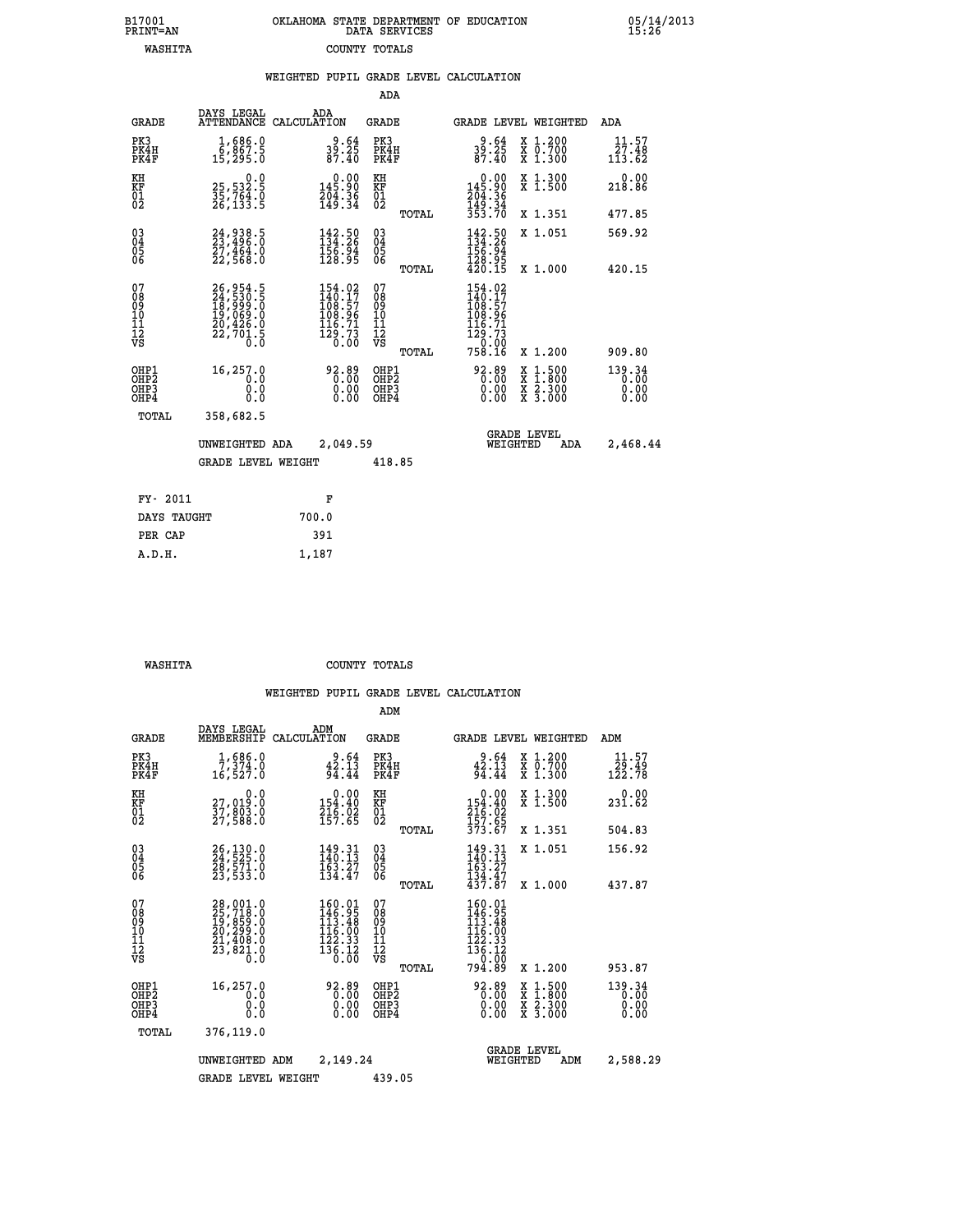| B17001<br><b>PRINT=AN</b> | OKLAHOMA<br>STATE DEPARTMENT OF EDUCATION<br>SERVICES<br>DATA | 05/14/2013<br>15:26 |
|---------------------------|---------------------------------------------------------------|---------------------|
| 76<br>WOODS               | I001 ALVA                                                     |                     |

|                                                                    |                                                                                                                  |                                                                          | ADA                                                 |       |                                                                                    |                                          |                              |
|--------------------------------------------------------------------|------------------------------------------------------------------------------------------------------------------|--------------------------------------------------------------------------|-----------------------------------------------------|-------|------------------------------------------------------------------------------------|------------------------------------------|------------------------------|
| <b>GRADE</b>                                                       | DAYS LEGAL                                                                                                       | ADA<br>ATTENDANCE CALCULATION                                            | <b>GRADE</b>                                        |       |                                                                                    | <b>GRADE LEVEL WEIGHTED</b>              | ADA                          |
| PK3<br>PK4H<br>PK4F                                                | $\frac{1}{9}$ , $\frac{971}{114}$ ; 0<br>0.0                                                                     | $\frac{11.53}{53.30}$<br>0.00                                            | PK3<br>PK4H<br>PK4F                                 |       | $\frac{11.53}{53.30}$<br>0.00                                                      | X 1.200<br>X 0.700<br>X 1.300            | 13.84<br>37.31<br>0.00       |
| KH<br>KF<br>01<br>02                                               | 0.0<br>12,835.0<br>10,794.0<br>11,884.0                                                                          | $75.06$<br>$75.06$<br>$63.12$<br>$69.50$                                 | KH<br>KF<br>01<br>02                                |       | $\begin{smallmatrix}&&0&.00\\75&.06\\63&.12\\69&.50\\132&.62\end{smallmatrix}$     | X 1.300<br>X 1.500                       | 0.00<br>112.59               |
|                                                                    |                                                                                                                  |                                                                          |                                                     | TOTAL |                                                                                    | X 1.351                                  | 179.17                       |
| $\begin{smallmatrix} 03 \\[-4pt] 04 \end{smallmatrix}$<br>Ŏ5<br>06 | $\begin{smallmatrix} 9, 877.0\\ 11, 682.5\\ 10, 631.0\\ 8, 632.0 \end{smallmatrix}$                              | 57.76<br>68.32<br>62.17<br>50.48                                         | $\begin{array}{c} 03 \\ 04 \\ 05 \\ 06 \end{array}$ |       | $\begin{smallmatrix} 57.76 \\ 68.32 \\ 62.17 \\ 50.48 \\ 180.97 \end{smallmatrix}$ | X 1.051                                  | 60.71                        |
|                                                                    |                                                                                                                  |                                                                          |                                                     | TOTAL |                                                                                    | X 1.000                                  | 180.97                       |
| 07<br>08<br>09<br>101<br>11<br>12<br>VS                            | $\begin{smallmatrix} 10, 501.0\\ 10, 147.5\\ 9, 990.0\\ 10, 588.5\\ 7, 258.5\\ 9, 529.5\\ 0.0 \end{smallmatrix}$ | $61.41$<br>$59.34$<br>$58.42$<br>$61.92$<br>$42.45$<br>$55.73$<br>$0.00$ | 07<br>08<br>09<br>11<br>11<br>12<br>VS              |       | $61.41$<br>$59.34$<br>$58.42$<br>$61.92$<br>$42.45$<br>$55.73$<br>$0.09$           |                                          |                              |
|                                                                    |                                                                                                                  |                                                                          |                                                     | TOTAL | 339.Ž7                                                                             | X 1.200                                  | 407.12                       |
| OHP1<br>OHP <sub>2</sub><br>OH <sub>P3</sub><br>OHP4               | 0.0<br>0.000                                                                                                     | 0.00<br>$\begin{smallmatrix} 0.00 \ 0.00 \end{smallmatrix}$              | OHP1<br>OHP2<br>OHP <sub>3</sub>                    |       | 0.00<br>0.00                                                                       | X 1:500<br>X 1:800<br>X 2:300<br>X 3:000 | 0.00<br>0.00<br>0.00<br>0.00 |
| TOTAL                                                              | 145,435.5                                                                                                        |                                                                          |                                                     |       |                                                                                    |                                          |                              |
|                                                                    | UNWEIGHTED ADA                                                                                                   | 850.51                                                                   |                                                     |       |                                                                                    | <b>GRADE LEVEL</b><br>WEIGHTED<br>ADA    | 991.71                       |
|                                                                    | <b>GRADE LEVEL WEIGHT</b>                                                                                        |                                                                          | 141.20                                              |       |                                                                                    |                                          |                              |
| FY- 2011                                                           |                                                                                                                  | F                                                                        |                                                     |       |                                                                                    |                                          |                              |
| DAYS TAUGHT                                                        |                                                                                                                  | 171.0                                                                    |                                                     |       |                                                                                    |                                          |                              |
| PER CAP                                                            |                                                                                                                  | 143                                                                      |                                                     |       |                                                                                    |                                          |                              |

| 76 WOODS | I001 ALVA |  |
|----------|-----------|--|
|          |           |  |

 **A.D.H. 307**

 **WEIGHTED PUPIL GRADE LEVEL CALCULATION ADM DAYS LEGAL ADM GRADE MEMBERSHIP CALCULATION GRADE GRADE LEVEL WEIGHTED ADM PK3 2,192.0 12.82 PK3 12.82 X 1.200 15.38 PK4H 9,672.0 56.56 PK4H 56.56 X 0.700 39.59 PK4F 0.0 0.00 PK4F 0.00 X 1.300 0.00 KH 0.0 0.00 KH 0.00 X 1.300 0.00 KF 13,582.0 79.43 KF 79.43 X 1.500 119.15 01 11,282.0 65.98 01 65.98 02 12,376.0 72.37 02 72.37 TOTAL 138.35 X 1.351 186.91 03 10,301.0 60.24 03 60.24 X 1.051 63.31 04 12,204.0 71.37 04 71.37 05 11,129.0 65.08 05 65.08 06 9,176.0 53.66 06 53.66 TOTAL 190.11 X 1.000 190.11**  $\begin{array}{cccc} 07 & 11,061.0 & 64.68 & 07 & 64.68 \\ 08 & 10,725.0 & 62.72 & 08 & 62.72 \\ 10 & 10,612.0 & 62.06 & 09 & 62.06 \\ 11,319.0 & 66.19 & 10 & 66.19 \\ 11 & 7,843.0 & 45.87 & 11 & 45.87 \\ 12 & 10,208.0 & 59.70 & 12 & 59.70 \\ \text{VS} & 10,208.0 & 0.0 & \text{VS}$ 08 10,725.0 62.72 08 62.72<br>
10 11,319.0 66.19 10 66.19<br>
11 7,843.0 45.87 11 45.87<br>
12 10,208.0 59.70 VS 59.70<br>
VS 0.00 VS 59.70  **TOTAL 361.22 X 1.200 433.46 OHP1 0.0 0.00 OHP1 0.00 X 1.500 0.00 OHP2 0.0 0.00 OHP2 0.00 X 1.800 0.00 OHP3 0.0 0.00 OHP3 0.00 X 2.300 0.00 OHP4 0.0 0.00 OHP4 0.00 X 3.000 0.00 TOTAL 153,682.0 GRADE LEVEL UNWEIGHTED ADM 898.73 WEIGHTED ADM 1,047.91** GRADE LEVEL WEIGHT 149.18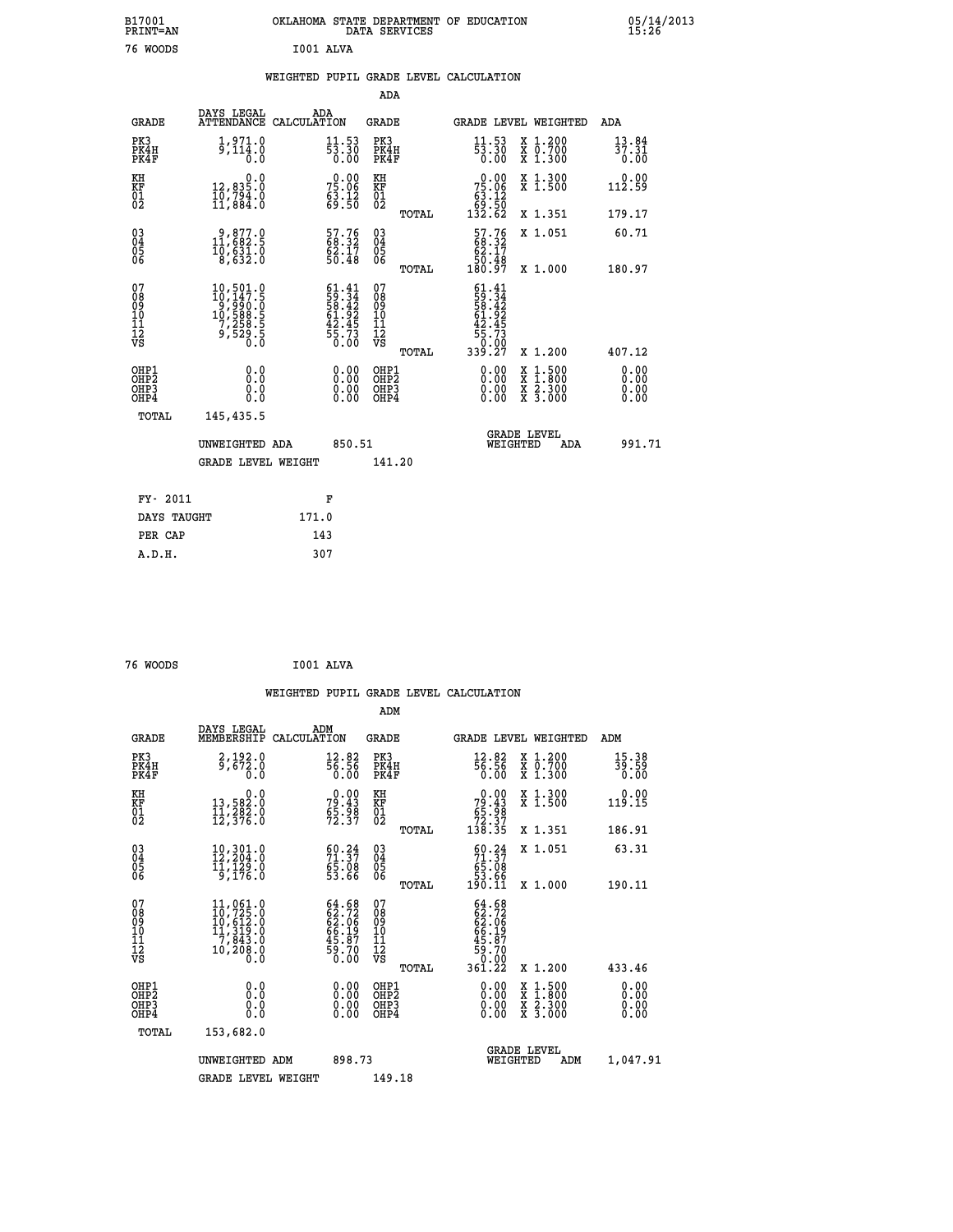| B17001<br><b>PRINT=AN</b> | OKLAHOMA STATE DEPARTMENT OF EDUCATION<br>DATA SERVICES | 05/14/2013<br>15:26 |
|---------------------------|---------------------------------------------------------|---------------------|
| 76<br>WOODS               | I003<br><b>WAYNOKA</b>                                  |                     |

|                                                                    |                                                                       |                                                                                                                                            | ADA                                                 |       |                                                                                                                                            |   |                                                           |                                  |
|--------------------------------------------------------------------|-----------------------------------------------------------------------|--------------------------------------------------------------------------------------------------------------------------------------------|-----------------------------------------------------|-------|--------------------------------------------------------------------------------------------------------------------------------------------|---|-----------------------------------------------------------|----------------------------------|
| <b>GRADE</b>                                                       | DAYS LEGAL<br>ATTENDANCE CALCULATION                                  | ADA                                                                                                                                        | <b>GRADE</b>                                        |       | GRADE LEVEL WEIGHTED                                                                                                                       |   |                                                           | <b>ADA</b>                       |
| PK3<br>PK4H<br>PK4F                                                | 125.0<br>$2,463.5$<br>$0.0$                                           | $14.41$<br>$0.31$<br>$0.00$                                                                                                                | PK3<br>PK4H<br>PK4F                                 |       | $14.41$<br>$0.31$<br>$0.00$                                                                                                                |   | X 1.200<br>X 0.700<br>X 1.300                             | 0.88<br>10.09<br>0.00            |
| KH<br>KF<br>01<br>02                                               | 0.0<br>3,995.5<br>3,320.5<br>3,253.5                                  | 23.37<br>$\frac{13.57}{19.03}$                                                                                                             | KH<br>KF<br>01<br>02                                |       | $\begin{smallmatrix} 0.00\\ 23.37\\ 13.57\\ 19.03\\ 32.60 \end{smallmatrix}$                                                               |   | X 1.300<br>X 1.500                                        | 0.00<br>35.06                    |
|                                                                    |                                                                       |                                                                                                                                            |                                                     | TOTAL |                                                                                                                                            |   | X 1.351                                                   | 44.04                            |
| $\begin{smallmatrix} 03 \\[-4pt] 04 \end{smallmatrix}$<br>Ŏ5<br>06 | 3,067.0<br>2,375.0<br>2,233.0<br>2,491.0                              | $\begin{smallmatrix} 17.94\ 13.89\ 13.06\ 14.57 \end{smallmatrix}$                                                                         | $\begin{array}{c} 03 \\ 04 \\ 05 \\ 06 \end{array}$ | TOTAL | $17.89$<br>$13.89$<br>$13.06$<br>$14.57$<br>$41.52$                                                                                        |   | X 1.051<br>X 1.000                                        | 18.85<br>41.52                   |
| 07<br>08<br>09<br>11<br>11<br>12<br>VS                             | 3,139.0<br>1,797.0<br>2,281.5<br>2,541.5<br>2,541.5<br>1,914.0<br>0.0 | $\begin{array}{r} 18.36 \\[-4pt] 10.51 \\[-4pt] 13.34 \\[-4pt] 11.15 \\[-4pt] 14.86 \\[-4pt] 14.9 \\[-4pt] 1.19 \\[-4pt] 0.00 \end{array}$ | 07<br>08<br>09<br>11<br>11<br>12<br>VS              |       | $\begin{array}{r} 18\cdot 36 \\ 10\cdot 51 \\ 13\cdot 34 \\ 11\cdot 15 \\ 14\cdot 86 \\ 11\cdot 19 \\ 0\cdot 00 \\ 79\cdot 41 \end{array}$ |   |                                                           |                                  |
|                                                                    |                                                                       |                                                                                                                                            |                                                     | TOTAL |                                                                                                                                            |   | X 1.200                                                   | 95.29                            |
| OHP1<br>OHP <sub>2</sub><br>OHP3<br>OHP4                           | 443.0<br>0.0<br>0.0<br>Ō.Ō                                            | $2.59$<br>$0.00$<br>$\begin{smallmatrix} 0.00 \ 0.00 \end{smallmatrix}$                                                                    | OHP1<br>OH <sub>P</sub> 2<br>OHP3<br>OHP4           |       | $\begin{smallmatrix} 2.59\ 0.00 \ 0.00 \end{smallmatrix}$<br>0.00                                                                          | X | $1:500$<br>$1:800$<br>$\frac{x}{x}$ $\frac{5:300}{3:000}$ | $3.89$<br>$0.00$<br>0.00<br>0.00 |
| TOTAL                                                              | 36,346.5                                                              |                                                                                                                                            |                                                     |       |                                                                                                                                            |   |                                                           |                                  |
|                                                                    | UNWEIGHTED ADA                                                        | 212.57                                                                                                                                     |                                                     |       | WEIGHTED                                                                                                                                   |   | <b>GRADE LEVEL</b><br>ADA                                 | 249.62                           |
|                                                                    | <b>GRADE LEVEL WEIGHT</b>                                             |                                                                                                                                            |                                                     | 37.05 |                                                                                                                                            |   |                                                           |                                  |
| FY- 2011                                                           |                                                                       | F                                                                                                                                          |                                                     |       |                                                                                                                                            |   |                                                           |                                  |
| DAYS TAUGHT                                                        |                                                                       | 171.0                                                                                                                                      |                                                     |       |                                                                                                                                            |   |                                                           |                                  |
| PER CAP                                                            |                                                                       | 167                                                                                                                                        |                                                     |       |                                                                                                                                            |   |                                                           |                                  |
|                                                                    |                                                                       |                                                                                                                                            |                                                     |       |                                                                                                                                            |   |                                                           |                                  |

| 76 WOODS | I003 WAYNOKA |
|----------|--------------|

 **ADM**

 **A.D.H. 77**

| <b>GRADE</b>                                       | DAYS LEGAL<br>MEMBERSHIP                                                                                                                                                            | ADM<br>CALCULATION                                                                                          | <b>GRADE</b>                                       |       |                                                                                                             | GRADE LEVEL WEIGHTED                     | ADM                                |
|----------------------------------------------------|-------------------------------------------------------------------------------------------------------------------------------------------------------------------------------------|-------------------------------------------------------------------------------------------------------------|----------------------------------------------------|-------|-------------------------------------------------------------------------------------------------------------|------------------------------------------|------------------------------------|
| PK3<br>PK4H<br>PK4F                                | 125.0<br>2,545.0<br>0.0                                                                                                                                                             | 0.73<br>14.88<br>0.00                                                                                       | PK3<br>PK4H<br>PK4F                                |       | 0.73<br>14.88<br>0.00                                                                                       | X 1.200<br>X 0.700<br>X 1.300            | 0.88<br>10.42<br>0.00              |
| KH<br>KF<br>01<br>02                               | 0.0<br>$\frac{4}{2}, \frac{310}{472}$ .0<br>3,398.0                                                                                                                                 | $2\frac{0.00}{25.20}$<br>$\frac{1}{19}$ $\cdot\frac{1}{8}$ $\frac{6}{7}$                                    | KH<br>KF<br>01<br>02                               |       | $0.00$<br>$25.20$<br>$14.46$<br>$19.87$<br>$34.33$                                                          | X 1.300<br>X 1.500                       | 0.00<br>37.80                      |
|                                                    |                                                                                                                                                                                     |                                                                                                             |                                                    | TOTAL |                                                                                                             | X 1.351                                  | 46.38                              |
| $\begin{matrix} 03 \\ 04 \\ 05 \\ 06 \end{matrix}$ | $\begin{smallmatrix} 3 & 235 & 0 \\ 2 & 473 & 0 \\ 2 & 338 & 0 \\ 2 & 623 & 0 \end{smallmatrix}$                                                                                    | $18.92$<br>$14.46$<br>$13.67$<br>$15.34$                                                                    | $\begin{matrix} 03 \\ 04 \\ 05 \\ 06 \end{matrix}$ |       | $18.92$<br>$14.46$<br>$13.67$<br>$15.34$<br>$43.47$                                                         | X 1.051                                  | 19.88                              |
|                                                    |                                                                                                                                                                                     |                                                                                                             |                                                    | TOTAL |                                                                                                             | X 1.000                                  | 43.47                              |
| 07<br>089<br>090<br>1112<br>VS                     | $\begin{smallmatrix} 3\,,\,2\,84\,.\,0\\ 1\,,\,8\,78\,.\,0\\ 2\,,\,4\,10\,.\,0\\ 2\,,\,0\,39\,.\,0\\ 2\,,\,6\,81\,.\,0\\ 2\,,\,0\,01\,.\,0\\ 0\,.\,0\,.\,0\,.\,0 \end{smallmatrix}$ | $\begin{smallmatrix} 19.20 \\ 10.98 \\ 14.09 \\ 11.92 \\ 15.68 \\ 15.68 \\ 10.70 \\ 0.00 \end{smallmatrix}$ | 07<br>08901112<br>1112<br>VS                       | TOTAL | $\begin{smallmatrix} 19.20 \\ 10.98 \\ 14.99 \\ 11.92 \\ 15.68 \\ 11.70 \\ 0.00 \\ 83.57 \end{smallmatrix}$ | X 1.200                                  | 100.28                             |
| OHP1<br>OHP2<br>OH <sub>P3</sub><br>OHP4           | 456.0<br>0.0<br>0.000                                                                                                                                                               | $\begin{smallmatrix} 2.67\0.00\0.00 \end{smallmatrix}$                                                      | OHP1<br>OHP2<br>OHP3<br>OHP4                       |       | $\begin{smallmatrix} 2.67\0.00\0.00 \end{smallmatrix}$                                                      | X 1:500<br>X 1:800<br>X 2:300<br>X 3:000 | $\frac{4}{0}$ : 00<br>0.00<br>0.00 |
| TOTAL                                              | 38,268.0                                                                                                                                                                            |                                                                                                             |                                                    |       |                                                                                                             |                                          |                                    |
|                                                    | UNWEIGHTED<br>ADM                                                                                                                                                                   | 223.77                                                                                                      |                                                    |       | WEIGHTED                                                                                                    | <b>GRADE LEVEL</b><br>ADM                | 263.12                             |
|                                                    | <b>GRADE LEVEL WEIGHT</b>                                                                                                                                                           |                                                                                                             | 39.35                                              |       |                                                                                                             |                                          |                                    |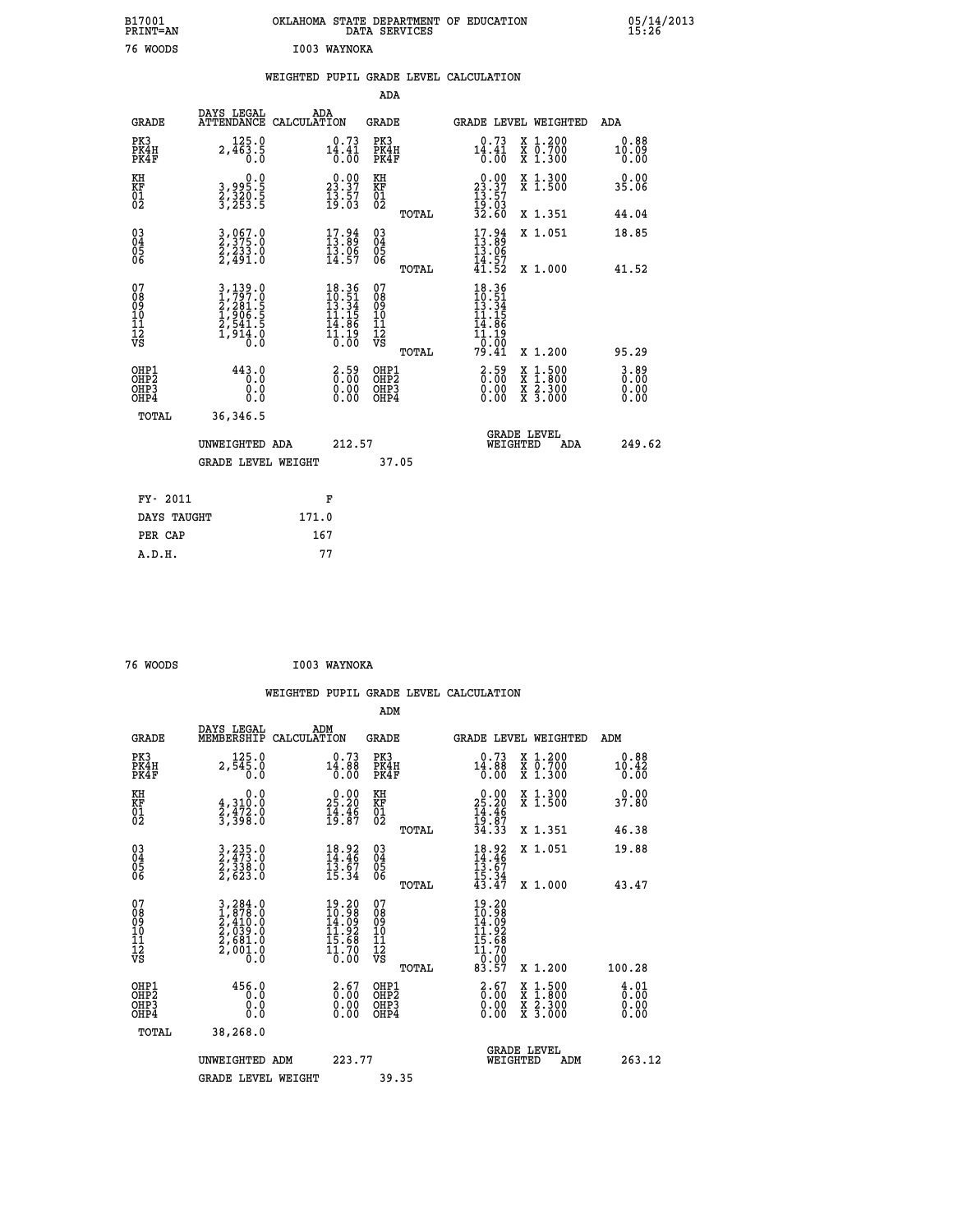| B17001<br>PRINT=AN                                    |                                                                | OKLAHOMA STATE DEPARTMENT OF EDUCATION                               | DATA SERVICES                                               |                                                                  |                                                                                                  | $05/14/2013$<br>15:26        |  |
|-------------------------------------------------------|----------------------------------------------------------------|----------------------------------------------------------------------|-------------------------------------------------------------|------------------------------------------------------------------|--------------------------------------------------------------------------------------------------|------------------------------|--|
| 76 WOODS                                              |                                                                | I006 FREEDOM                                                         |                                                             |                                                                  |                                                                                                  |                              |  |
|                                                       |                                                                | WEIGHTED PUPIL GRADE LEVEL CALCULATION                               |                                                             |                                                                  |                                                                                                  |                              |  |
|                                                       |                                                                |                                                                      | ADA                                                         |                                                                  |                                                                                                  |                              |  |
| <b>GRADE</b>                                          | DAYS LEGAL<br>ATTENDANCE CALCULATION                           | ADA                                                                  | GRADE                                                       | GRADE LEVEL WEIGHTED                                             |                                                                                                  | ADA                          |  |
| PK3<br>PK4H<br>PK4F                                   | 0.0<br>833.5<br>0.0                                            | $\begin{smallmatrix} 0.00\\ 5.56\\ 0.00 \end{smallmatrix}$           | PK3<br>PK4H<br>PK4F                                         | $\begin{smallmatrix} 0.00 \ 5.56 \ 0.00 \end{smallmatrix}$       | X 1.200<br>X 0.700<br>X 1.300                                                                    | 0.00<br>3.89<br>0.00         |  |
| KH<br>KF<br>01<br>02                                  | 0.0<br>592.0<br>$\frac{878}{435.0}$                            | $\frac{1}{3}\cdot\frac{95}{86}$<br>5:86                              | KH<br>KF<br>01<br>02                                        | $0.00$<br>$3.95$<br>$\frac{5.86}{2.90}$                          | X 1.300<br>X 1.500                                                                               | 0.00<br>5.93                 |  |
|                                                       |                                                                |                                                                      | TOTAL                                                       |                                                                  | X 1.351                                                                                          | 11.83                        |  |
| 030404<br>ŎĞ                                          | 868.0<br>896.0<br>931.5<br>49.0                                | $\begin{smallmatrix} 5.79 \\ 5.97 \\ 6.21 \\ 0.33 \end{smallmatrix}$ | $\begin{matrix} 03 \\ 04 \\ 05 \\ 06 \end{matrix}$<br>TOTAL | $\frac{5.79}{5.21}$<br>$\frac{0.55}{12.51}$                      | X 1.051<br>X 1,000                                                                               | 6.09<br>12.51                |  |
| 07<br>08<br>09<br>10<br>10<br>11<br>Ī2<br>VS          | $1,132.5$<br>1,017.0<br>72.5<br>965.5<br>$\frac{418.0}{992.5}$ | $7.55$<br>6.78<br>0.48<br>0.77<br>5.77<br>2.79<br>6.62<br>0.00       | 07<br>08<br>09<br>10<br>11<br>Ī2<br>VS                      | $7.55$<br>$6.78$<br>$0.48$<br>$5.79$<br>$2.79$<br>$6.68$<br>0.00 |                                                                                                  |                              |  |
|                                                       |                                                                |                                                                      | TOTAL                                                       | 29.99                                                            | X 1.200                                                                                          | 35.99                        |  |
| OHP1<br>OH <sub>P</sub> 2<br>OH <sub>P3</sub><br>OHP4 | 0.0<br>$0.\check{0}$<br>0.0<br>0.0                             |                                                                      | OHP1<br>OHP <sub>2</sub><br>OHP3<br>OHP4                    | 0.00<br>0.00<br>0.00                                             | $\begin{smallmatrix} x & 1 & 500 \\ x & 1 & 800 \\ x & 2 & 300 \\ x & 3 & 000 \end{smallmatrix}$ | 0.00<br>0.00<br>0.00<br>0.00 |  |
| TOTAL                                                 | 9,981.5                                                        |                                                                      |                                                             |                                                                  |                                                                                                  |                              |  |
|                                                       | UNWEIGHTED ADA                                                 | 66.56                                                                |                                                             | WEIGHTED                                                         | <b>GRADE LEVEL</b><br>ADA                                                                        | 76.24                        |  |
|                                                       | <b>GRADE LEVEL WEIGHT</b>                                      |                                                                      | 9.68                                                        |                                                                  |                                                                                                  |                              |  |
| FY- 2011                                              |                                                                | F                                                                    |                                                             |                                                                  |                                                                                                  |                              |  |
| DAYS TAUGHT<br>PER CAP                                |                                                                | 150.0<br>167                                                         |                                                             |                                                                  |                                                                                                  |                              |  |
|                                                       |                                                                |                                                                      |                                                             |                                                                  |                                                                                                  |                              |  |

| 76 WOODS |  |  | I006 FREEDOM |
|----------|--|--|--------------|

 **A.D.H. 26**

 **WEIGHTED PUPIL GRADE LEVEL CALCULATION ADM DAYS LEGAL ADM GRADE MEMBERSHIP CALCULATION GRADE GRADE LEVEL WEIGHTED ADM PK3 0.0 0.00 PK3 0.00 X 1.200 0.00 PK4H 887.0 5.91 PK4H 5.91 X 0.700 4.14 PK4F 0.0 0.00 PK4F 0.00 X 1.300 0.00 KH 0.0 0.00 KH 0.00 X 1.300 0.00 KF 623.0 4.15 KF 4.15 X 1.500 6.23 01 900.0 6.00 01 6.00**  $02 \t\t 446.0 \t\t 2.97 \t 02 \t 2.97$  **TOTAL 8.97 X 1.351 12.12 03 900.0 6.00 03 6.00 X 1.051 6.31 04 926.0 6.17 04 6.17 05 961.0 6.41 05 6.41 06 54.0 0.36 06 0.36 TOTAL 12.94 X 1.000 12.94** 07 1,201.0 8.01 07 8.01<br>
08 1,097.0 7.51 08 7.51<br>
10 957.0 6.38 10 6.38<br>
11 442.0 2.95 11 2.95<br>
12 1,060.0 7.07 12<br>
VS 1,060.0 0.00 VS 0.000  **TOTAL 32.23 X 1.200 38.68 OHP1 0.0 0.00 OHP1 0.00 X 1.500 0.00 OHP2 0.0 0.00 OHP2 0.00 X 1.800 0.00 OHP3 0.0 0.00 OHP3 0.00 X 2.300 0.00 OHP4 0.0 0.00 OHP4 0.00 X 3.000 0.00 TOTAL 10,530.0 UNWEIGHTED ADM 70.20 UNWEIGHTED ADM 70.20 WEIGHTED ADM 80.42** GRADE LEVEL WEIGHT 10.22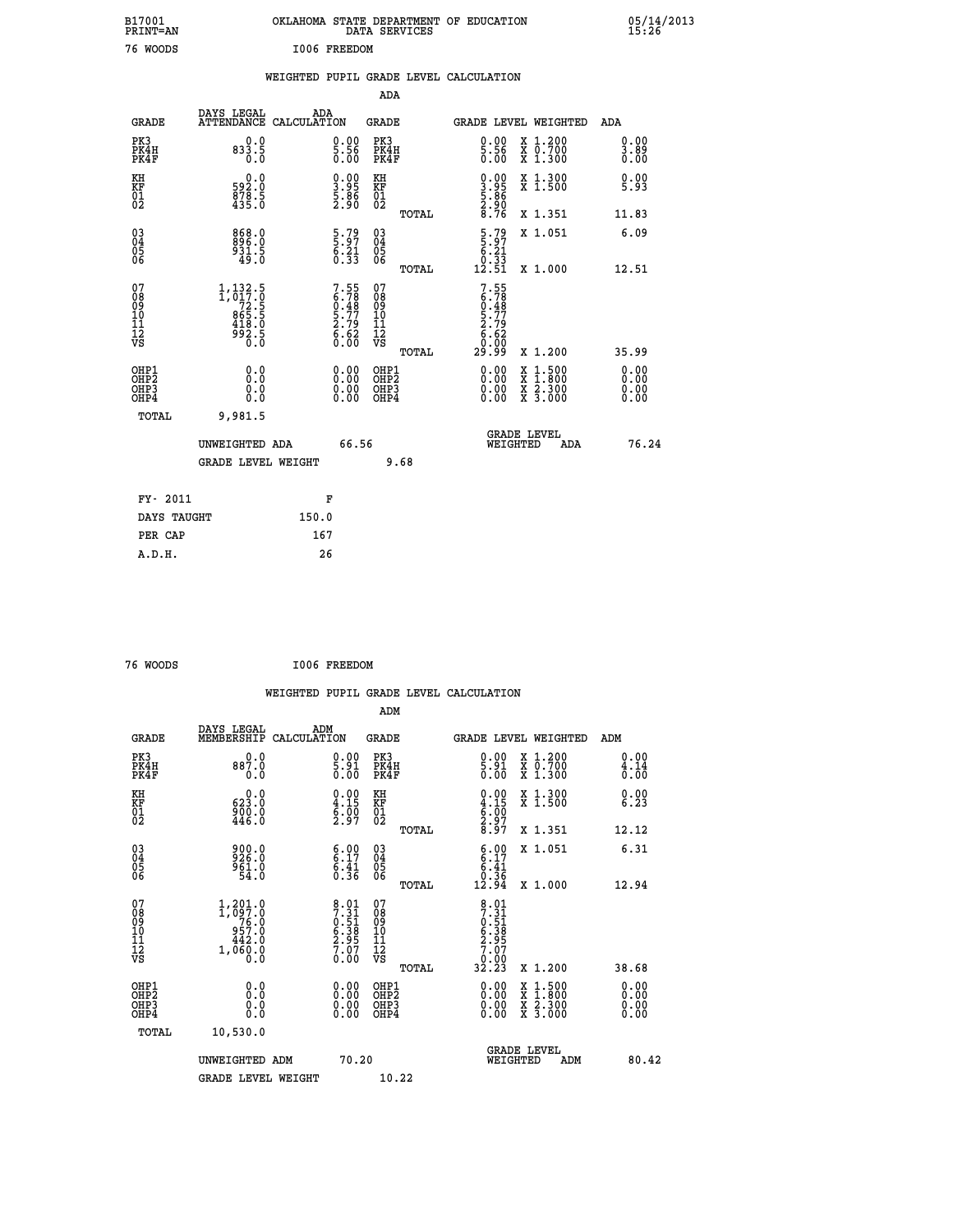| B17001<br><b>PRINT=AN</b> | OKLAHOMA STATE DEPARTMENT OF EDUCATION<br>DATA SERVICES |  |
|---------------------------|---------------------------------------------------------|--|
| WOODS                     | COUNTY TOTALS                                           |  |

B17001<br>PRINT=AN<br>WOODS

05/14/2013<br>15**:**26

|  |  | WEIGHTED PUPIL GRADE LEVEL CALCULATION |
|--|--|----------------------------------------|
|  |  |                                        |

|                                                                              |                                                                                                                                         |                                                                                           | ADA                                      |       |                                                                                                     |                                          |                                  |
|------------------------------------------------------------------------------|-----------------------------------------------------------------------------------------------------------------------------------------|-------------------------------------------------------------------------------------------|------------------------------------------|-------|-----------------------------------------------------------------------------------------------------|------------------------------------------|----------------------------------|
| <b>GRADE</b>                                                                 | DAYS LEGAL                                                                                                                              | ADA<br>ATTENDANCE CALCULATION                                                             | <b>GRADE</b>                             |       |                                                                                                     | GRADE LEVEL WEIGHTED                     | ADA                              |
| PK3<br>PK4H<br>PK4F                                                          | 2,096.0<br>$1\bar{2}, \bar{4}1\bar{1}, 0$                                                                                               | $73.27$<br>$73.27$<br>$0.00$                                                              | PK3<br>PK4H<br>PK4F                      |       | $\frac{12.26}{73.27}$<br>0.00                                                                       | X 1.200<br>X 0.700<br>X 1.300            | 14.72<br>51.29<br>0.00           |
| KH<br><b>KF</b><br>01<br>02                                                  | 0.0<br>$\frac{17}{13}, \frac{422}{993}$ $\cdot \frac{5}{9}$<br>$\frac{15}{15}, \frac{572}{5}$                                           | $\substack{ \substack{ 0.00\\102.38\\82.55\\91.43} }$                                     | KH<br>KF<br>01<br>02                     |       | $\begin{smallmatrix}&&0.00\\102.38\\82.55\\91.43\\173.98\end{smallmatrix}$                          | X 1.300<br>X 1.500                       | 0.00<br>153.58                   |
|                                                                              |                                                                                                                                         |                                                                                           |                                          | TOTAL |                                                                                                     | X 1.351                                  | 235.04                           |
| $\begin{smallmatrix} 03 \\[-4pt] 04 \end{smallmatrix}$<br>05<br>06           | $\begin{smallmatrix} 13 \,, & 812 \,. & 0 \\ 14 \,, & 953 \,. & 5 \\ 13 \,, & 795 \,. & 5 \\ 11 \,, & 172 \,. & 0 \end{smallmatrix}$    | 81.49<br>88.18<br>81.44<br>65.38                                                          | $\substack{03 \\ 04}$<br>05<br>06        |       | $\begin{smallmatrix}81.49\\88.18\\81.44\\65.38\\235.00\end{smallmatrix}$                            | X 1.051                                  | 320.65                           |
|                                                                              |                                                                                                                                         |                                                                                           |                                          | TOTAL |                                                                                                     | X 1.000                                  | 235.00                           |
| 07<br>08901112<br>1112<br>VS                                                 | $\begin{smallmatrix} 14\,,772\,.5\\ 12\,,961\,.5\\ 12\,,344\,.0\\ 13\,,360\,.5\\ 10\,,218\,.0\\ 12\,,436\,.0\\ 0\,.0 \end{smallmatrix}$ | $\begin{array}{l} 87.32 \\ 76.63 \\ 72.24 \\ 78.84 \\ 60.10 \\ 73.54 \\ 0.00 \end{array}$ | 07<br>08901112<br>1112<br>VS             |       | $\begin{array}{r} 87.32 \\ 76.53 \\ 72.24 \\ 78.84 \\ 60.10 \\ 73.54 \\ 0.00 \\ 448.67 \end{array}$ |                                          |                                  |
|                                                                              |                                                                                                                                         |                                                                                           |                                          | TOTAL |                                                                                                     | X 1.200                                  | 538.40                           |
| OHP1<br>OH <sub>P</sub> <sub>2</sub><br>OH <sub>P3</sub><br>OH <sub>P4</sub> | 443.0<br>0.0<br>0.0<br>0.0                                                                                                              | $\begin{smallmatrix} 2.59\0.00\0.00 \end{smallmatrix}$                                    | OHP1<br>OHP <sub>2</sub><br>OHP3<br>OHP4 |       | $\begin{smallmatrix} 2.59\0.00\0.00\0.00 \end{smallmatrix}$                                         | X 1:500<br>X 1:800<br>X 2:300<br>X 3:000 | $3.89$<br>$0.00$<br>0.00<br>0.00 |
| TOTAL                                                                        | 191,763.5                                                                                                                               |                                                                                           |                                          |       |                                                                                                     |                                          |                                  |
|                                                                              | UNWEIGHTED ADA                                                                                                                          | 1,129.64                                                                                  |                                          |       |                                                                                                     | GRADE LEVEL<br>WEIGHTED<br>ADA           | 1,317.57                         |
|                                                                              | <b>GRADE LEVEL WEIGHT</b>                                                                                                               |                                                                                           | 187.93                                   |       |                                                                                                     |                                          |                                  |
| FY- 2011                                                                     |                                                                                                                                         | F                                                                                         |                                          |       |                                                                                                     |                                          |                                  |
| DAYS TAUGHT                                                                  |                                                                                                                                         | 492.0                                                                                     |                                          |       |                                                                                                     |                                          |                                  |
| PER CAP                                                                      |                                                                                                                                         | 477                                                                                       |                                          |       |                                                                                                     |                                          |                                  |

| WOODS | COUNTY TOTALS |  |
|-------|---------------|--|

 **A.D.H. 410**

|                                          |                                                                                                                                                       |                                                                | ADM                                                 |                                                                                                   |                                          |                              |
|------------------------------------------|-------------------------------------------------------------------------------------------------------------------------------------------------------|----------------------------------------------------------------|-----------------------------------------------------|---------------------------------------------------------------------------------------------------|------------------------------------------|------------------------------|
| <b>GRADE</b>                             | DAYS LEGAL<br>MEMBERSHIP                                                                                                                              | ADM<br>CALCULATION                                             | <b>GRADE</b>                                        | <b>GRADE LEVEL WEIGHTED</b>                                                                       |                                          | ADM                          |
| PK3<br>PK4H<br>PK4F                      | 2,317.0<br>13,104.0<br>0.0                                                                                                                            | $\frac{13.55}{77.35}$<br>0.00                                  | PK3<br>PK4H<br>PK4F                                 | 13.55<br>77.35<br>0.00                                                                            | X 1.200<br>X 0.700<br>X 1.300            | 14.72<br>54.15<br>0.00       |
| KH<br>KF<br>01<br>02                     | 0.0<br>18,515:0<br>14,654:0<br>16,220:0                                                                                                               | $0.00$<br>108.78<br>$\frac{86.44}{95.21}$                      | KH<br>KF<br>01<br>02                                | 0.00<br>108:78<br>86:44<br>95:21<br>181:65                                                        | X 1.300<br>X 1.500                       | 0.00<br>163.18               |
|                                          |                                                                                                                                                       |                                                                | TOTAL                                               |                                                                                                   | X 1.351                                  | 245.41                       |
| 03<br>04<br>05<br>06                     | 14,436.0<br>15,603.0<br>14,428.0<br>11,853.0                                                                                                          | 85.16<br>92.00<br>85.16<br>69.36                               | $\begin{array}{c} 03 \\ 04 \\ 05 \\ 06 \end{array}$ | $\begin{smallmatrix}85\cdot 16\\92\cdot 00\\85\cdot 16\\69\cdot 36\\246\cdot 52\end{smallmatrix}$ | X 1.051                                  | 89.50                        |
|                                          |                                                                                                                                                       |                                                                | TOTAL                                               |                                                                                                   | X 1.000                                  | 246.52                       |
| 07<br>08<br>09<br>101<br>112<br>VS       | $\begin{smallmatrix} 15, 546\cdot 0\\ 13, 700\cdot 0\\ 13, 098\cdot 0\\ 14, 315\cdot 0\\ 10, 966\cdot 0\\ 13, 269\cdot 0\\ 0\cdot 0\end{smallmatrix}$ | 91.89<br>81.01<br>76.66<br>84.49<br>64.50<br>58.47<br>78.47    | 07<br>08<br>09<br>11<br>11<br>12<br>VS              | 91.89<br>81.01<br>76.66<br>84.49<br>84.50<br>78.47<br>78.47                                       |                                          |                              |
|                                          |                                                                                                                                                       |                                                                | TOTAL                                               | 477.02                                                                                            | X 1.200                                  | 572.42                       |
| OHP1<br>OHP2<br>OH <sub>P3</sub><br>OHP4 | 456.0<br>0.0<br>0.000                                                                                                                                 | $\begin{smallmatrix} 2.67\0.00\0.00 \end{smallmatrix}$<br>0.00 | OHP1<br>OHP2<br>OHP3<br>OHP4                        | $\begin{smallmatrix} 2.67\0.00\0.00 \end{smallmatrix}$<br>0.00                                    | X 1:500<br>X 1:800<br>X 2:300<br>X 3:000 | 4.01<br>0.00<br>0.00<br>0.00 |
|                                          | TOTAL<br>202,480.0                                                                                                                                    |                                                                |                                                     |                                                                                                   |                                          |                              |
|                                          | UNWEIGHTED                                                                                                                                            | 1,192.70<br>ADM                                                |                                                     | <b>GRADE LEVEL</b><br>WEIGHTED                                                                    | ADM                                      | 1,391.45                     |
|                                          | <b>GRADE LEVEL WEIGHT</b>                                                                                                                             |                                                                | 198.75                                              |                                                                                                   |                                          |                              |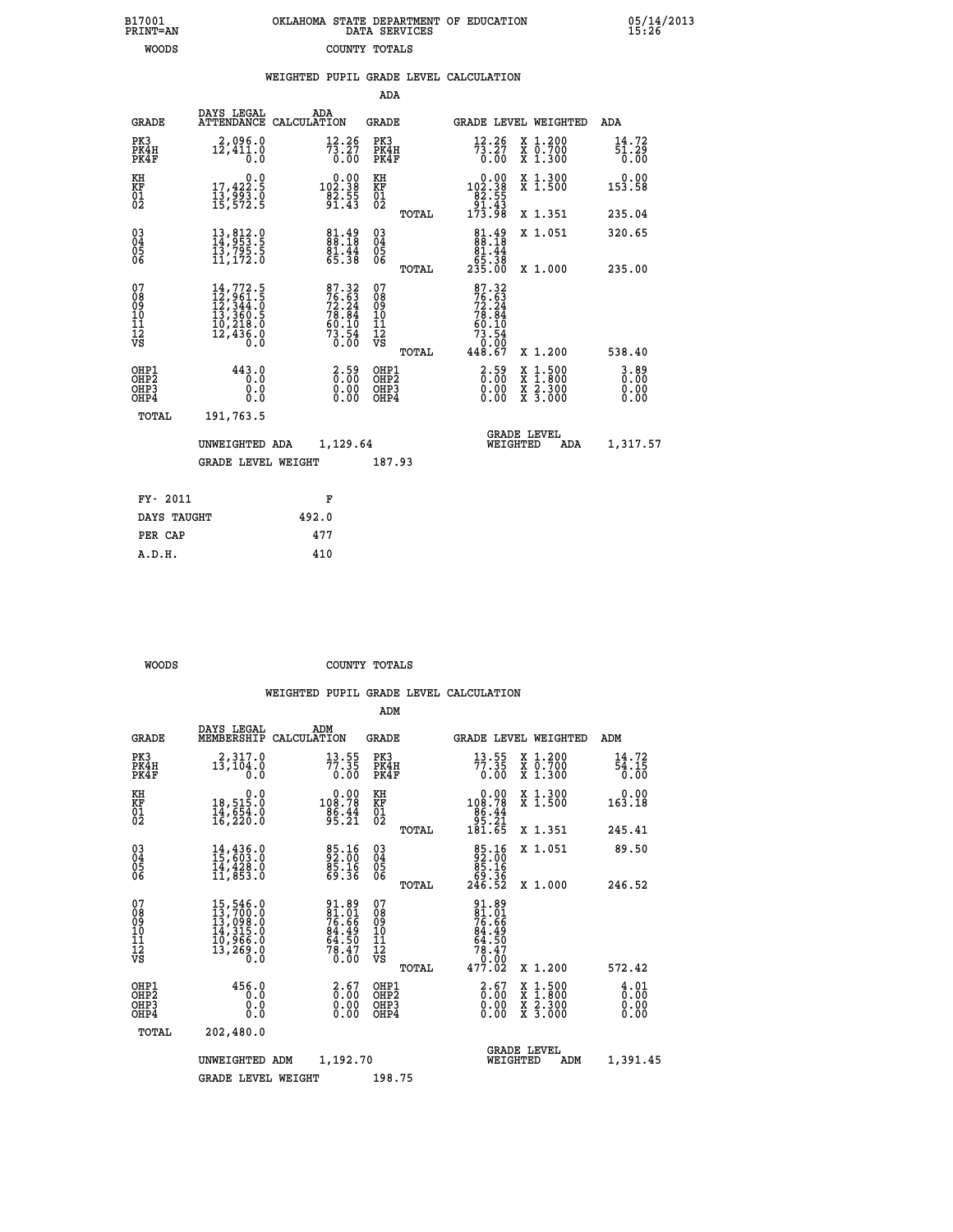| B17001<br><b>PRINT=AN</b> | OKLAHOMA STATE DEPARTMENT OF EDUCATION<br>DATA SERVICES | 05/14/2013<br>15:26 |
|---------------------------|---------------------------------------------------------|---------------------|
| 77<br>WOODWARD            | I001 WOODWARD                                           |                     |

|  |  | WEIGHTED PUPIL GRADE LEVEL CALCULATION |
|--|--|----------------------------------------|
|  |  |                                        |

|                                                                    |                                                                                                                                                 |                                                                                                                                      | ADA                                               |       |                                                                                                                                                     |                                                                            |                                    |
|--------------------------------------------------------------------|-------------------------------------------------------------------------------------------------------------------------------------------------|--------------------------------------------------------------------------------------------------------------------------------------|---------------------------------------------------|-------|-----------------------------------------------------------------------------------------------------------------------------------------------------|----------------------------------------------------------------------------|------------------------------------|
| <b>GRADE</b>                                                       | DAYS LEGAL                                                                                                                                      | ADA<br>ATTENDANCE CALCULATION                                                                                                        | <b>GRADE</b>                                      |       |                                                                                                                                                     | GRADE LEVEL WEIGHTED                                                       | <b>ADA</b>                         |
| PK3<br>PK4H<br>PK4F                                                | 2,766.0<br>808.0<br>37,004.5                                                                                                                    | $15.99$<br>$4.67$<br>$213.90$                                                                                                        | PK3<br>PK4H<br>PK4F                               |       | $15.99$<br>4.67<br>213.90                                                                                                                           | X 1.200<br>X 0.700<br>X 1.300                                              | $19.19$<br>3.27<br>278.07          |
| KH<br>KF<br>01<br>02                                               | 0.0<br>37,195.0<br>37,926.5<br>32,268.5                                                                                                         | $0.00$<br>215.00<br>$\frac{219}{186}. \frac{23}{52}$                                                                                 | KH<br>KF<br>$\begin{matrix} 01 \ 02 \end{matrix}$ |       | $\begin{smallmatrix} &0.00\\ 215.00\\ 219.23\\ 186.52\\ 405.75 \end{smallmatrix}$                                                                   | X 1.300<br>X 1.500                                                         | 0.00<br>322.50                     |
|                                                                    |                                                                                                                                                 |                                                                                                                                      |                                                   | TOTAL |                                                                                                                                                     | X 1.351                                                                    | 548.17                             |
| $\begin{smallmatrix} 03 \\[-4pt] 04 \end{smallmatrix}$<br>05<br>ŌĞ | 33, 230.5<br>32, 761.0<br>32, 808.5<br>28, 615.0                                                                                                | 192.08<br>189.37<br>189.64<br>165.40                                                                                                 | $\substack{03 \\ 04}$<br>05<br>06                 |       | 192.08<br>189.37<br>189:64<br>165:40<br>544:41                                                                                                      | X 1.051                                                                    | 201.88                             |
|                                                                    |                                                                                                                                                 |                                                                                                                                      |                                                   | TOTAL |                                                                                                                                                     | X 1.000                                                                    | 544.41                             |
| 07<br>08<br>09<br>11<br>11<br>12<br>VS                             | $\begin{smallmatrix} 30,105\cdot 5\\ 27,838\cdot 5\\ 30,420\cdot 0\\ 22,061\cdot 5\\ 22,294\cdot 0\\ 26,057\cdot 5\\ 0\cdot 0\end{smallmatrix}$ | $\begin{smallmatrix} 174\cdot 02\\ 160\cdot 92\\ 175\cdot 84\\ 127\cdot 52\\ 128\cdot 87\\ 150\cdot 62\\ 0\cdot 00\end{smallmatrix}$ | 07<br>08<br>09<br>11<br>11<br>12<br>VS            |       | $\begin{smallmatrix} 174\cdot 02\\ 160\cdot 92\\ 175\cdot 84\\ 127\cdot 52\\ 128\cdot 87\\ 150\cdot 62\\ 0\cdot 00\\ 917\cdot 79 \end{smallmatrix}$ |                                                                            |                                    |
|                                                                    |                                                                                                                                                 |                                                                                                                                      |                                                   | TOTAL |                                                                                                                                                     | X 1.200                                                                    | 1,101.35                           |
| OHP1<br>OH <sub>P</sub> 2<br>OHP3<br>OHP4                          | 1,250.5<br>0.0<br>1,260.0<br>0.0                                                                                                                | $7.23$<br>$0.00$<br>$7.28 \ 0.00$                                                                                                    | OHP1<br>OH <sub>P</sub> 2<br>OHP3<br>OHP4         |       | $7.23\n7.28\n7.28\n0.00$                                                                                                                            | $1:500$<br>$1:800$<br>X<br>X<br>$\frac{\ddot{x}}{x}$ $\frac{2.300}{3.000}$ | $10.85$<br>$0.00$<br>16.74<br>0.00 |
| TOTAL                                                              | 436,671.0                                                                                                                                       |                                                                                                                                      |                                                   |       |                                                                                                                                                     |                                                                            |                                    |
|                                                                    | UNWEIGHTED ADA                                                                                                                                  | 2,524.10                                                                                                                             |                                                   |       |                                                                                                                                                     | <b>GRADE LEVEL</b><br>WEIGHTED<br>ADA                                      | 3,046.43                           |
|                                                                    | <b>GRADE LEVEL WEIGHT</b>                                                                                                                       |                                                                                                                                      | 522.33                                            |       |                                                                                                                                                     |                                                                            |                                    |
| FY- 2011                                                           |                                                                                                                                                 | F                                                                                                                                    |                                                   |       |                                                                                                                                                     |                                                                            |                                    |
| DAYS TAUGHT                                                        |                                                                                                                                                 | 173.0                                                                                                                                |                                                   |       |                                                                                                                                                     |                                                                            |                                    |
|                                                                    |                                                                                                                                                 |                                                                                                                                      |                                                   |       |                                                                                                                                                     |                                                                            |                                    |
| PER CAP                                                            |                                                                                                                                                 | 44                                                                                                                                   |                                                   |       |                                                                                                                                                     |                                                                            |                                    |

| 77 WOODWARD |  |
|-------------|--|

 **A.D.H. 1,760**

 **77 WOODWARD I001 WOODWARD**

|                                                       |                                                                                                                                                        |                                                                                    | ADM                                                |                                                                                                                                     |                                                                    |                                       |
|-------------------------------------------------------|--------------------------------------------------------------------------------------------------------------------------------------------------------|------------------------------------------------------------------------------------|----------------------------------------------------|-------------------------------------------------------------------------------------------------------------------------------------|--------------------------------------------------------------------|---------------------------------------|
| <b>GRADE</b>                                          | DAYS LEGAL<br>MEMBERSHIP                                                                                                                               | ADM<br>CALCULATION                                                                 | <b>GRADE</b>                                       | <b>GRADE LEVEL WEIGHTED</b>                                                                                                         |                                                                    | ADM                                   |
| PK3<br>PK4H<br>PK4F                                   | 3,163.0<br>895.0<br>40,311.0                                                                                                                           | 18.28<br>$\frac{15.17}{233.01}$                                                    | PK3<br>PK4H<br>PK4F                                | 18.28                                                                                                                               | $\begin{array}{c} x & 1.200 \\ x & 0.700 \end{array}$<br>$X$ 1.300 | 21.94<br>3.62<br>302.91               |
| KH<br>KF<br>01<br>02                                  | 0.0<br>39,929.0<br>40,290.0<br>33,967.0                                                                                                                | $\begin{smallmatrix} 0.00\\ 230.80\\ 232.89\\ 196.34 \end{smallmatrix}$            | KH<br>KF<br>01<br>02                               | 0.00<br>230:80<br>232:89<br>196:34<br>429:23                                                                                        | X 1.300<br>X 1.500                                                 | 0.00<br>346.20                        |
|                                                       |                                                                                                                                                        |                                                                                    | TOTAL                                              |                                                                                                                                     | X 1.351                                                            | 579.89                                |
| 03<br>04<br>05<br>06                                  | 34,902.0<br>34,204.0<br>34,371.0<br>29,875.0                                                                                                           | 201.75<br>197.71<br>198.68<br>172.69                                               | $\begin{matrix} 03 \\ 04 \\ 05 \\ 06 \end{matrix}$ | $201.75$<br>$197.71$<br>$\frac{198.68}{172.69}$<br>569.08                                                                           | X 1.051                                                            | 212.04                                |
|                                                       |                                                                                                                                                        |                                                                                    | TOTAL                                              |                                                                                                                                     | X 1.000                                                            | 569.08                                |
| 07<br>08<br>09<br>101<br>112<br>VS                    | $\begin{smallmatrix} 31, 716\, . \ 29, 389\, . \ 0 \\ 31, 810\, . \ 0 \\ 22, 877\, . \ 0 \\ 23, 067\, . \ 0 \\ 26, 915\, . \ 0 \\ 0 \end{smallmatrix}$ | 183.33<br>169.88<br>183.87<br>132.24<br>$\frac{133}{155}$ . $\frac{1}{29}$<br>0.00 | 07<br>08<br>09<br>101<br>11<br>12<br>VS<br>TOTAL   | $\begin{smallmatrix} 183 & 33 \\ 169 & 88 \\ 183 & 87 \\ 132 & 24 \\ 133 & 34 \\ 155 & 58 \\ 0 & 0 & 0 \end{smallmatrix}$<br>958.24 | X 1.200                                                            | 1,149.89                              |
| OHP1<br>OH <sub>P</sub> 2<br>OH <sub>P3</sub><br>OHP4 | 1,318.0<br>0.0<br>1,260.0<br>0.0                                                                                                                       | $7.62$<br>$7.28$<br>0.00                                                           | OHP1<br>OHP2<br>OHP3<br>OHP4                       | 7.62<br>$0.00$<br>7.28<br>0.00                                                                                                      | X 1:500<br>X 1:800<br>X 2:300<br>X 3:000                           | $11.43$<br>$16.74$<br>$16.74$<br>0.00 |
| TOTAL                                                 | 460,259.0                                                                                                                                              |                                                                                    |                                                    |                                                                                                                                     |                                                                    |                                       |
|                                                       | 2,660.46<br>UNWEIGHTED ADM                                                                                                                             |                                                                                    |                                                    | WEIGHTED                                                                                                                            | <b>GRADE LEVEL</b><br>ADM                                          | 3,213.74                              |
|                                                       | <b>GRADE LEVEL WEIGHT</b>                                                                                                                              |                                                                                    | 553.28                                             |                                                                                                                                     |                                                                    |                                       |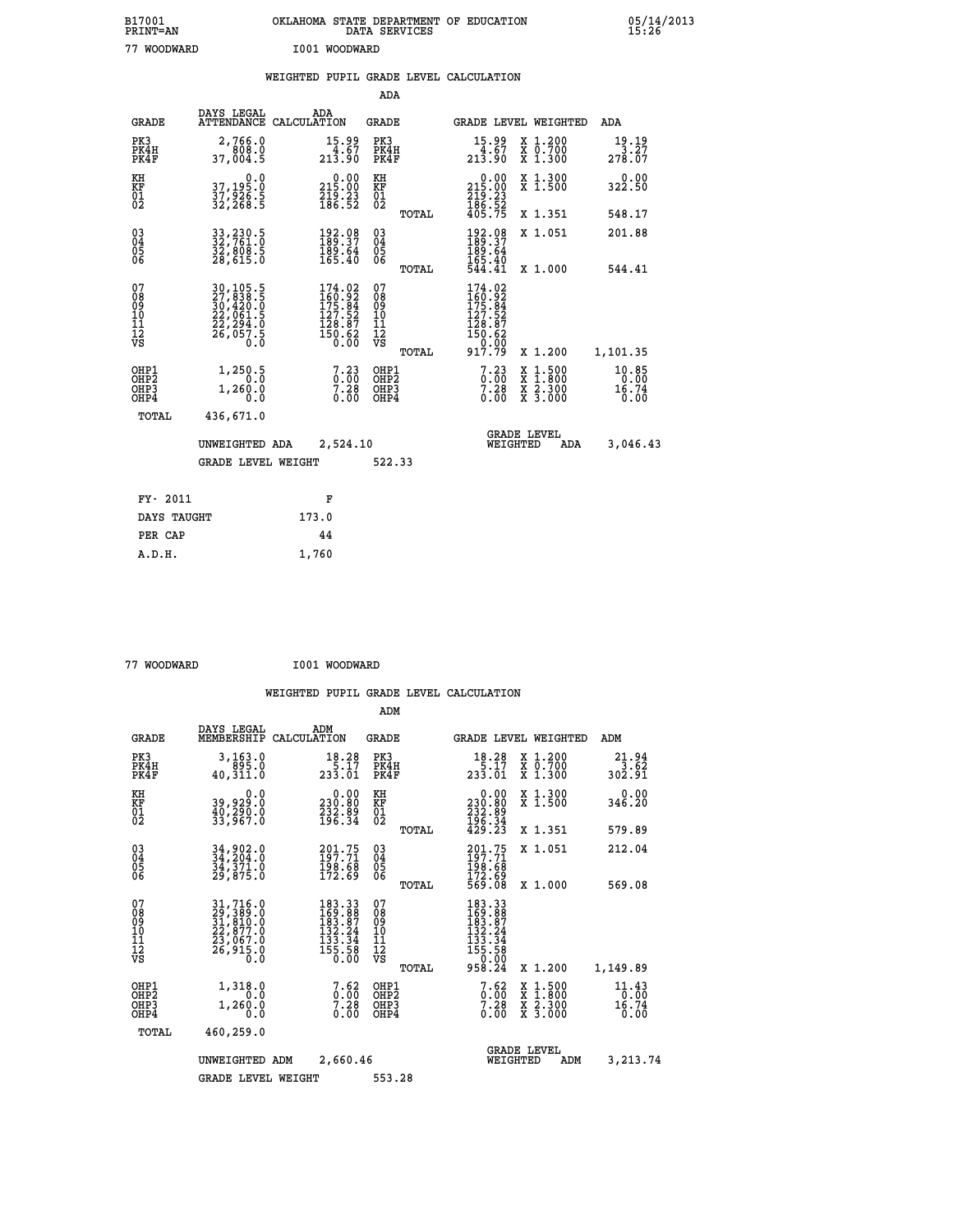| B17001<br><b>PRINT=AN</b> | OKLAHOMA STATE DEPARTMENT OF EDUCATION<br>DATA SERVICES | 05/14/2013<br>15:26 |
|---------------------------|---------------------------------------------------------|---------------------|
| 77<br>WOODWARD            | I002 MOORELAND                                          |                     |

|                                                    |                                                                           | WEIGHTED PUPIL GRADE LEVEL CALCULATION                                                    |                                        |            |                                                                                                               |                                          |                       |
|----------------------------------------------------|---------------------------------------------------------------------------|-------------------------------------------------------------------------------------------|----------------------------------------|------------|---------------------------------------------------------------------------------------------------------------|------------------------------------------|-----------------------|
|                                                    |                                                                           |                                                                                           |                                        | <b>ADA</b> |                                                                                                               |                                          |                       |
| <b>GRADE</b>                                       | DAYS LEGAL<br>ATTENDANCE CALCULATION                                      | ADA                                                                                       | <b>GRADE</b>                           |            |                                                                                                               | GRADE LEVEL WEIGHTED                     | ADA                   |
| PK3<br>PK4H<br>PK4F                                | 586.0<br>0.0<br>6, 119.0                                                  | $3 \cdot 41$<br>$0 \cdot 00$<br>$35 \cdot 58$                                             | PK3<br>PK4H<br>PK4F                    |            | $3.41$<br>$0.00$<br>35.58                                                                                     | X 1.200<br>X 0.700<br>X 1.300            | 4.09<br>0.00<br>46.25 |
| KH<br>KF<br>01<br>02                               | 0.0<br>5,380:0<br>6,247.0<br>6,143:5                                      | $\begin{smallmatrix} 0.00\\ 31.28\\ 36.32\\ 35.72 \end{smallmatrix}$                      | KH<br>KF<br>01<br>02                   |            | $0.0031.2836.3235.7272.04$                                                                                    | X 1.300<br>X 1.500                       | 0.00<br>46.92         |
|                                                    |                                                                           |                                                                                           |                                        | TOTAL      |                                                                                                               | X 1.351                                  | 97.33                 |
| $\begin{matrix} 03 \\ 04 \\ 05 \\ 06 \end{matrix}$ | 5,941.0<br>5,697.0<br>6,829.5<br>6,431.5                                  | $34.54$<br>$33.12$<br>$39.71$<br>$37.39$                                                  | 03<br>04<br>05<br>06                   |            | $\begin{array}{c} 34.54 \\ 33.12 \\ 39.71 \\ 37.39 \\ 110.22 \end{array}$                                     | X 1.051                                  | 36.30                 |
|                                                    |                                                                           |                                                                                           |                                        | TOTAL      |                                                                                                               | X 1.000                                  | 110.22                |
| 07<br>08901112<br>1112<br>VS                       | 5,952.5<br>6,423.0<br>6,323.5<br>6,585.5<br>6,576.0<br>5,576.0<br>7,759.5 | $\begin{array}{r} 34.61 \\ 37.34 \\ 36.76 \\ 38.87 \\ 32.42 \\ 45.11 \\ 0.00 \end{array}$ | 07<br>08<br>09<br>11<br>11<br>12<br>VS | TOTAL      | $34.61$<br>$37.34$<br>$36.76$<br>$38.87$<br>$32.42$<br>$\begin{array}{r} 45.11 \\ 0.00 \\ 225.11 \end{array}$ | X 1.200                                  | 270.13                |
| OHP1<br>OHP2<br>OH <sub>P3</sub><br>OHP4           | 0.0<br>Ō.Ō<br>Ō.Ō                                                         | 0.0000<br>$\begin{smallmatrix} 0.00 \ 0.00 \end{smallmatrix}$                             | OHP1<br>OHP2<br>OHP3<br>OHP4           |            | 0.00<br>0.00                                                                                                  | X 1:500<br>X 1:800<br>X 2:300<br>X 3:000 | 0.00<br>0.00<br>0.00  |
| <b>TOTAL</b>                                       | 88,094.5                                                                  |                                                                                           |                                        |            |                                                                                                               |                                          |                       |
|                                                    | UNWEIGHTED ADA                                                            |                                                                                           | 512.18                                 |            | WEIGHTED                                                                                                      | <b>GRADE LEVEL</b><br>ADA                | 611.24                |
|                                                    | <b>GRADE LEVEL WEIGHT</b>                                                 |                                                                                           |                                        | 99.06      |                                                                                                               |                                          |                       |
| FY- 2011                                           |                                                                           | F                                                                                         |                                        |            |                                                                                                               |                                          |                       |
| DAYS TAUGHT                                        |                                                                           | 172.0                                                                                     |                                        |            |                                                                                                               |                                          |                       |
| PER CAP                                            |                                                                           | 125                                                                                       |                                        |            |                                                                                                               |                                          |                       |

77 WOODWARD **I002 MOORELAND** 

 **A.D.H. 249**

| <b>GRADE</b>                            | DAYS LEGAL<br>MEMBERSHIP                                                                  | ADM<br>CALCULATION                                                                                 | <b>GRADE</b>                                       |       |                                                                                                                                                                    |          | <b>GRADE LEVEL WEIGHTED</b>              | ADM                   |  |
|-----------------------------------------|-------------------------------------------------------------------------------------------|----------------------------------------------------------------------------------------------------|----------------------------------------------------|-------|--------------------------------------------------------------------------------------------------------------------------------------------------------------------|----------|------------------------------------------|-----------------------|--|
| PK3<br>PK4H<br>PK4F                     | 586.0<br>6, 273.0                                                                         | $3 \cdot 41$<br>36.00<br>36.47                                                                     | PK3<br>PK4H<br>PK4F                                |       | $3 \cdot \frac{41}{00}$<br>36.47                                                                                                                                   |          | X 1.200<br>X 0.700<br>X 1.300            | 4.09<br>0.00<br>47.41 |  |
| KH<br>KF<br>01<br>02                    | 0.0<br>5,568:0<br>6,401:0<br>6,334:0                                                      | $32.37$<br>$37.22$<br>$36.83$                                                                      | KH<br>KF<br>01<br>02                               |       | $32.37$<br>$37.22$<br>$36.83$<br>$74.05$                                                                                                                           |          | X 1.300<br>X 1.500                       | 0.00<br>48.56         |  |
|                                         |                                                                                           |                                                                                                    |                                                    | TOTAL |                                                                                                                                                                    |          | X 1.351                                  | 100.04                |  |
| 03<br>04<br>05<br>06                    | $\frac{6}{5}, \frac{072}{839}.0$<br>7,015.0<br>6,525.0                                    | 35.30<br>33.95<br>40.78<br>37.94                                                                   | $\begin{matrix} 03 \\ 04 \\ 05 \\ 06 \end{matrix}$ |       | $\begin{smallmatrix} 35\cdot 30\\ 33\cdot 95\\ 40\cdot 78\\ 37\cdot 94\\ 112\cdot 67 \end{smallmatrix}$                                                            |          | X 1.051                                  | 37.10                 |  |
|                                         |                                                                                           |                                                                                                    |                                                    | TOTAL |                                                                                                                                                                    |          | X 1.000                                  | 112.67                |  |
| 07<br>08<br>09<br>101<br>11<br>12<br>VS | $6, 219.0$<br>$6, 613.0$<br>$6, 603.0$<br>$6, 928.0$<br>$5, 848.0$<br>$7, 969.0$<br>$0.0$ | $\begin{array}{r} 36.16 \\ 38.44 \\ 38.39 \\ 40.28 \\ 34.00 \\ 34.00 \\ 46.33 \\ 0.00 \end{array}$ | 07<br>08<br>09<br>01<br>11<br>11<br>12<br>VS       | TOTAL | $\begin{array}{r} 36 \cdot 16 \\ 38 \cdot 44 \\ 38 \cdot 39 \\ 40 \cdot 28 \\ 40 \cdot 28 \\ 34 \cdot 00 \\ 46 \cdot 33 \\ 0 \cdot 00 \\ 233 \cdot 60 \end{array}$ |          | X 1.200                                  | 280.32                |  |
| OHP1<br>OHP2<br>OHP3<br>OHP4            | 0.0<br>0.000                                                                              |                                                                                                    | OHP1<br>OHP2<br>OHP3<br>OHP4                       |       |                                                                                                                                                                    |          | X 1:500<br>X 1:800<br>X 2:300<br>X 3:000 | 0.00<br>0.00<br>0.00  |  |
| TOTAL                                   | 90,791.0                                                                                  |                                                                                                    |                                                    |       |                                                                                                                                                                    |          |                                          |                       |  |
|                                         | UNWEIGHTED                                                                                | 527.87<br>ADM                                                                                      |                                                    |       |                                                                                                                                                                    | WEIGHTED | <b>GRADE LEVEL</b><br>ADM                | 630.19                |  |
|                                         | <b>GRADE LEVEL WEIGHT</b>                                                                 |                                                                                                    | 102.32                                             |       |                                                                                                                                                                    |          |                                          |                       |  |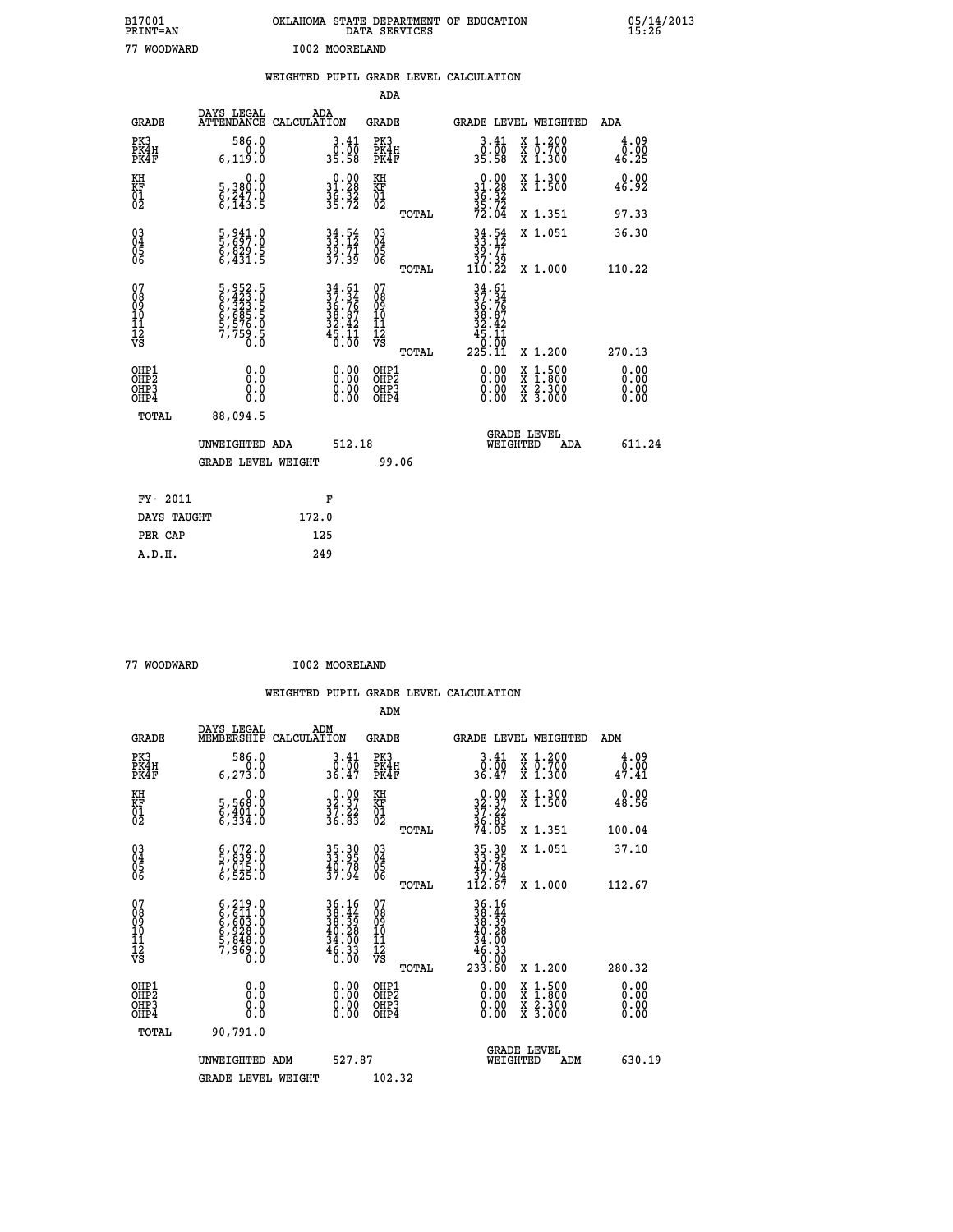# **B17001 OKLAHOMA STATE DEPARTMENT OF EDUCATION 05/14/2013 PRINT=AN DATA SERVICES 15:26 77 WOODWARD I003 SHARON-MUTUAL**

|                                                                    |                                                                                                                                               |                                                                        |                                                                   | ADA                                       |       |                                                              |                                          |                              |
|--------------------------------------------------------------------|-----------------------------------------------------------------------------------------------------------------------------------------------|------------------------------------------------------------------------|-------------------------------------------------------------------|-------------------------------------------|-------|--------------------------------------------------------------|------------------------------------------|------------------------------|
| <b>GRADE</b>                                                       | DAYS LEGAL<br>ATTENDANCE CALCULATION                                                                                                          | ADA                                                                    |                                                                   | <b>GRADE</b>                              |       | GRADE LEVEL WEIGHTED                                         |                                          | ADA                          |
| PK3<br>PK4H<br>PK4F                                                | 144.0<br>2,841.5                                                                                                                              | $18.82$<br>0.82<br>0.00                                                |                                                                   | PK3<br>PK4H<br>PK4F                       |       | $0.95$<br>18.82<br>0.00                                      | X 1.200<br>X 0.700<br>X 1.300            | 1.14<br>13.17<br>0.00        |
| KH<br><b>KF</b><br>01<br>02                                        | 0.0<br>2,989:0<br>2,485.0<br>4,025:5                                                                                                          | 19:79<br>$\frac{16.46}{26.66}$                                         |                                                                   | KH<br>KF<br>01<br>02                      |       | 0.00<br>$19.79$<br>$16.46$<br>$26.66$<br>$43.12$             | X 1.300<br>X 1.500                       | 0.00<br>29.69                |
|                                                                    |                                                                                                                                               |                                                                        |                                                                   |                                           | TOTAL |                                                              | X 1.351                                  | 58.26                        |
| $\begin{smallmatrix} 03 \\[-4pt] 04 \end{smallmatrix}$<br>Ŏ5<br>06 | $\frac{4}{3}, \frac{123}{722}$ : 0<br>2,993: 0<br>2,961: 0                                                                                    | 27.30<br>24.65<br>19.82<br>19.61                                       |                                                                   | $\substack{03 \\ 04}$<br>Ŏ5<br>06         | TOTAL | $27.3024.6519.8219.6164.08$                                  | X 1.051<br>X 1.000                       | 28.69<br>64.08               |
| 07<br>08901112<br>1112<br>VS                                       | $\begin{smallmatrix} 3\,,\,082\,.0\\ 2\,,\,256\,.0\\ 2\,,\,199\,.5\\ 2\,,\,417\,.5\\ 3\,,\,211\,.0\\ 2\,,\,661\,.0\\ 0\,.0 \end{smallmatrix}$ | 20.41<br>$14.94$<br>$14.57$<br>$16.01$<br>$21.26$<br>$17.62$<br>$0.00$ |                                                                   | 07<br>08<br>09<br>11<br>11<br>12<br>VS    |       | 20.41<br>$14.94$<br>$14.57$<br>$16.01$<br>$21.26$<br>$17.62$ |                                          |                              |
|                                                                    |                                                                                                                                               |                                                                        |                                                                   |                                           | TOTAL | 0:00<br>104:81                                               | X 1.200                                  | 125.77                       |
| OHP1<br>OH <sub>P</sub> 2<br>OH <sub>P3</sub><br>OH <sub>P4</sub>  | 0.0<br>0.0<br>0.0                                                                                                                             |                                                                        | $\begin{smallmatrix} 0.00 \ 0.00 \ 0.00 \ 0.00 \end{smallmatrix}$ | OHP1<br>OH <sub>P</sub> 2<br>OHP3<br>OHP4 |       | 0.00<br>0.00<br>0.00                                         | X 1:500<br>X 1:800<br>X 2:300<br>X 3:000 | 0.00<br>0.00<br>0.00<br>0.00 |
| TOTAL                                                              | 42,111.0                                                                                                                                      |                                                                        |                                                                   |                                           |       |                                                              |                                          |                              |
|                                                                    | UNWEIGHTED ADA                                                                                                                                |                                                                        | 278.87                                                            |                                           |       |                                                              | GRADE LEVEL<br>WEIGHTED<br>ADA           | 320.80                       |
|                                                                    | <b>GRADE LEVEL WEIGHT</b>                                                                                                                     |                                                                        |                                                                   | 41.93                                     |       |                                                              |                                          |                              |
| FY- 2011                                                           |                                                                                                                                               | F                                                                      |                                                                   |                                           |       |                                                              |                                          |                              |
| DAYS TAUGHT                                                        |                                                                                                                                               | 151.0                                                                  |                                                                   |                                           |       |                                                              |                                          |                              |
| PER CAP                                                            |                                                                                                                                               | 103                                                                    |                                                                   |                                           |       |                                                              |                                          |                              |

 **A.D.H. 250**

 **77 WOODWARD I003 SHARON-MUTUAL**

|                                          |                                                                                                                                               |                                                                                                    | ADM                                                 |                                                                                |                                          |                              |
|------------------------------------------|-----------------------------------------------------------------------------------------------------------------------------------------------|----------------------------------------------------------------------------------------------------|-----------------------------------------------------|--------------------------------------------------------------------------------|------------------------------------------|------------------------------|
| <b>GRADE</b>                             | DAYS LEGAL<br>MEMBERSHIP                                                                                                                      | ADM<br>CALCULATION                                                                                 | <b>GRADE</b>                                        |                                                                                | <b>GRADE LEVEL WEIGHTED</b>              | ADM                          |
| PK3<br>PK4H<br>PK4F                      | 144.0<br>2,918.0<br>0.0                                                                                                                       | $0.95$<br>19.32<br>0.00                                                                            | PK3<br>PK4H<br>PK4F                                 | $0.95$<br>19.32<br>0.00                                                        | X 1.200<br>X 0.700<br>X 1.300            | 1.14<br>13.52<br>0.00        |
| KH<br>KF<br>01<br>02                     | 0.0<br>3,161:0<br>2,557:0<br>4,245:0                                                                                                          | $\begin{smallmatrix} 0.00\\ 20.93\\ 17.60\\ 28.11 \end{smallmatrix}$                               | KH<br>KF<br>01<br>02                                | $\begin{smallmatrix} 0.00\\ 20.93\\ 17.60\\ 28.11\\ 45.71 \end{smallmatrix}$   | X 1.300<br>X 1.500                       | 0.00<br>31.40                |
|                                          |                                                                                                                                               |                                                                                                    | TOTAL                                               |                                                                                | X 1.351                                  | 61.75                        |
| 03<br>04<br>05<br>06                     | $\frac{4}{3}, \frac{324}{910}.0$<br>$\frac{3}{138}.0$<br>$\frac{138}{3}, \frac{153}{153}.0$                                                   | $\begin{smallmatrix} 28.64\ 25.89\ 20.78\ 20.88 \end{smallmatrix}$                                 | $\begin{array}{c} 03 \\ 04 \\ 05 \\ 06 \end{array}$ | 28.64<br>25.78<br>20.78<br>20.88<br>67.55                                      | X 1.051                                  | 30.10                        |
|                                          |                                                                                                                                               |                                                                                                    | TOTAL                                               |                                                                                | X 1.000                                  | 67.55                        |
| 07<br>08<br>09<br>101<br>112<br>VS       | $\begin{smallmatrix} 3\,,\,125\,.0\\ 2\,,\,327\,.0\\ 2\,,\,229\,.0\\ 2\,,\,485\,.0\\ 3\,,\,296\,.0\\ 2\,,\,718\,.0\\ 0\,.0 \end{smallmatrix}$ | $\begin{smallmatrix} 20.70 \\ 15.41 \\ 14.76 \\ 16.46 \\ 21.83 \\ 18.00 \\ 0.00 \end{smallmatrix}$ | 07<br>08<br>09<br>11<br>11<br>12<br>VS<br>TOTAL     | 20.70<br>15.41<br>14.76<br>16.46<br>21.83<br>21.83<br>18.00<br>09.99<br>107.16 | X 1.200                                  | 128.59                       |
| OHP1<br>OHP2<br>OH <sub>P3</sub><br>OHP4 | 0.0<br>0.000                                                                                                                                  | $0.00$<br>$0.00$<br>0.00                                                                           | OHP1<br>OHP2<br>OHP <sub>3</sub>                    | $0.00$<br>$0.00$<br>0.00                                                       | X 1:500<br>X 1:800<br>X 2:300<br>X 3:000 | 0.00<br>0.00<br>0.00<br>0.00 |
| TOTAL                                    | 43,830.0                                                                                                                                      |                                                                                                    |                                                     |                                                                                |                                          |                              |
|                                          | UNWEIGHTED ADM                                                                                                                                | 290.26                                                                                             |                                                     | WEIGHTED                                                                       | <b>GRADE LEVEL</b><br>ADM                | 334.05                       |
|                                          | <b>GRADE LEVEL WEIGHT</b>                                                                                                                     |                                                                                                    | 43.79                                               |                                                                                |                                          |                              |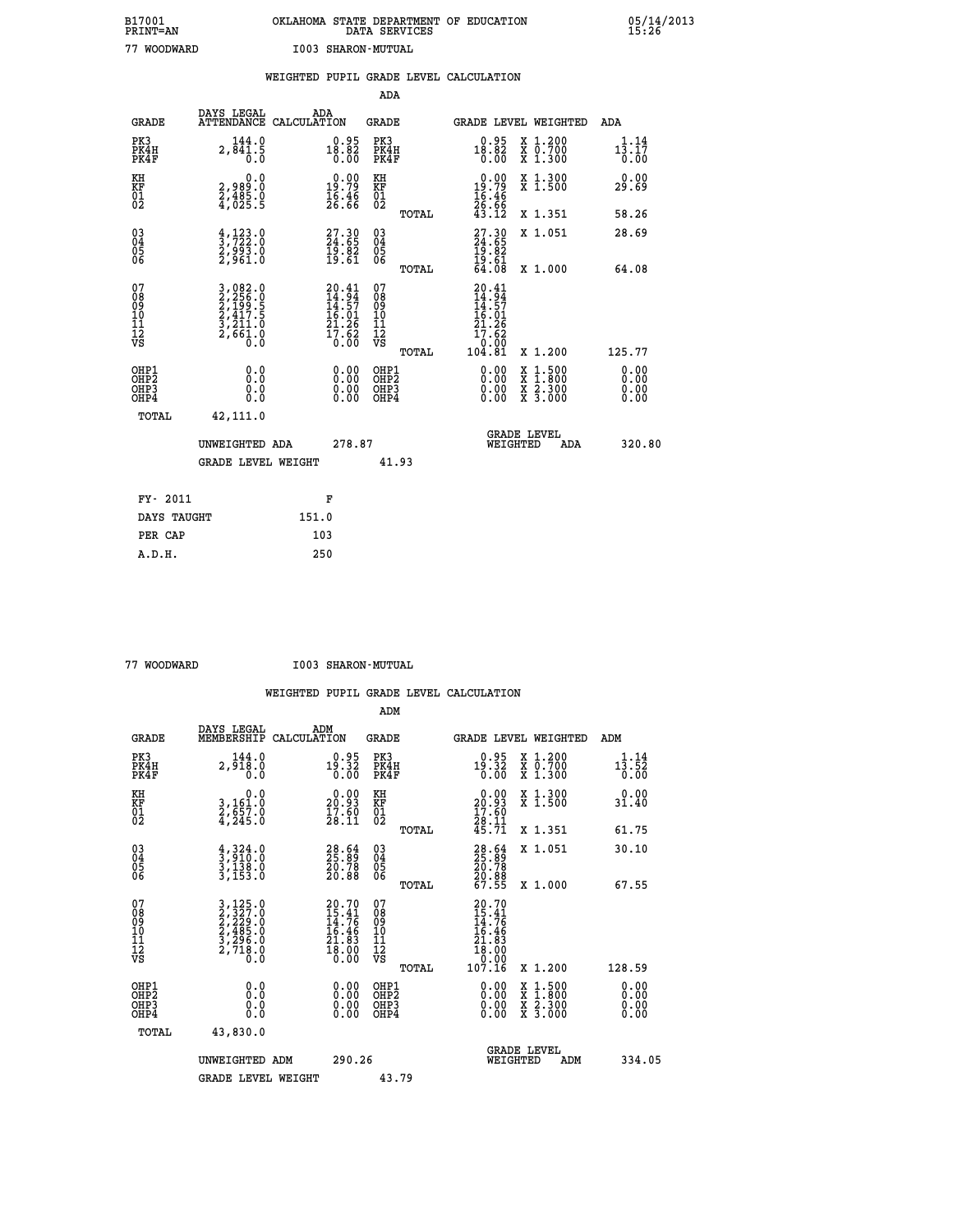| B17001          | OKLAHOMA STATE DEPARTMENT OF EDUCATION |
|-----------------|----------------------------------------|
| <b>PRINT=AN</b> | DATA SERVICES                          |
| 77 WOODWARD     | <b>I005 FORT SUPPLY</b>                |

 **B17001 OKLAHOMA STATE DEPARTMENT OF EDUCATION 05/14/2013**

|                                          |              |                                                                                   | WEIGHTED PUPIL GRADE LEVEL CALCULATION                                                                                                    |                                                    |       |                                                                              |                                                              |                              |
|------------------------------------------|--------------|-----------------------------------------------------------------------------------|-------------------------------------------------------------------------------------------------------------------------------------------|----------------------------------------------------|-------|------------------------------------------------------------------------------|--------------------------------------------------------------|------------------------------|
|                                          |              |                                                                                   |                                                                                                                                           | <b>ADA</b>                                         |       |                                                                              |                                                              |                              |
|                                          | <b>GRADE</b> | DAYS LEGAL<br><b>ATTENDANCE</b>                                                   | ADA<br>CALCULATION                                                                                                                        | <b>GRADE</b>                                       |       |                                                                              | GRADE LEVEL WEIGHTED                                         | ADA                          |
| PK3<br>PK4H<br>PK4F                      |              | 0.0<br>0.0<br>1,834.5                                                             | $\begin{smallmatrix} 0.00\\ 0.00\\ 10.79 \end{smallmatrix}$                                                                               | PK3<br>PK4H<br>PK4F                                |       | 0.00<br>0.00<br>10.79                                                        | X 1.200<br>X 0.700<br>X 1.300                                | 0.00<br>0.00<br>14.03        |
| KH<br>KF<br>01<br>02                     |              | 0.0<br>2,009:0<br>2,499:0<br>1,586:5                                              | $\begin{smallmatrix} 0.00\\ 11.82\\ 14.70\\ 15.33 \end{smallmatrix}$                                                                      | KH<br>KF<br>01<br>02                               |       | $\begin{array}{c} 0.00 \\ 11.82 \\ 14.70 \\ 9.33 \\ 24.03 \end{array}$       | X 1.300<br>X 1.500                                           | 0.00<br>17.73                |
|                                          |              |                                                                                   |                                                                                                                                           |                                                    | TOTAL |                                                                              | X 1.351                                                      | 32.46                        |
| $^{03}_{04}$<br>Ŏ5<br>06                 |              | 500.5<br>844.0<br>$1,\frac{1}{8}\overline{2}\cdot\frac{5}{5}$                     | $\begin{smallmatrix} 2.94\ -36 \\ 4.96 \\ 6.90 \\ 4.94 \end{smallmatrix}$                                                                 | $\begin{matrix} 03 \\ 04 \\ 05 \\ 06 \end{matrix}$ |       | $\begin{array}{c} 2.94 \\ 4.96 \\ 6.90 \\ 4.94 \\ 16.80 \end{array}$         | X 1.051                                                      | 3.09                         |
|                                          |              |                                                                                   |                                                                                                                                           |                                                    | TOTAL |                                                                              | X 1.000                                                      | 16.80                        |
| 07<br>08<br>09<br>11<br>11<br>12<br>VS   |              | $1,969.5$<br>$1,931.0$<br>$943.5$<br>$1,807.5$<br>$2,047.0$<br>$1,703.0$<br>$0.0$ | $\begin{smallmatrix} 6.29\\[-1.2mm] 11.36\\[-1.2mm] 5.55\\[-1.2mm] 10.63\\[-1.2mm] 12.04\\[-1.2mm] 10.02\\[-1.2mm] 0.00\end{smallmatrix}$ | 07<br>08<br>09<br>11<br>11<br>12<br>VS             | TOTAL | $5.29$<br>$11.36$<br>$5.55$<br>$10.63$<br>$12.04$<br>10.02<br>-ŏ:ŏō<br>55.89 | X 1.200                                                      | 67.07                        |
| OHP1<br>OHP2<br>OH <sub>P3</sub><br>OHP4 |              | 0.0<br>Ō.Ō<br>Ō.Ō                                                                 | 0.00<br>$\begin{smallmatrix} 0.00 \ 0.00 \end{smallmatrix}$                                                                               | OHP1<br>OHP2<br>OHP3<br>OHP4                       |       | 0.00<br>0.00<br>0.00                                                         | $1:500$<br>1:800<br>X 1:500<br>X 1:800<br>X 2:300<br>X 3:000 | 0.00<br>0.00<br>0.00<br>0.00 |
|                                          | TOTAL        | 20,788.0                                                                          |                                                                                                                                           |                                                    |       |                                                                              |                                                              |                              |
|                                          |              | UNWEIGHTED ADA                                                                    | 122.27                                                                                                                                    |                                                    |       | WEIGHTED                                                                     | <b>GRADE LEVEL</b><br>ADA                                    | 151.18                       |
|                                          |              | <b>GRADE LEVEL WEIGHT</b>                                                         |                                                                                                                                           |                                                    | 28.91 |                                                                              |                                                              |                              |
|                                          | FY- 2011     |                                                                                   | F                                                                                                                                         |                                                    |       |                                                                              |                                                              |                              |
|                                          | DAYS TAUGHT  |                                                                                   | 170.0                                                                                                                                     |                                                    |       |                                                                              |                                                              |                              |
|                                          | PER CAP      |                                                                                   | 167                                                                                                                                       |                                                    |       |                                                                              |                                                              |                              |

 **A.D.H. 51**

 **ADM**

 **77 WOODWARD I005 FORT SUPPLY**

 **WEIGHTED PUPIL GRADE LEVEL CALCULATION**

| <b>GRADE</b>                                       | DAYS LEGAL ADM<br>MEMBERSHIP CALCULATION                                            |                                                                                     | <b>GRADE</b>                                       |       |                                                                                                                                                                                                                                                                                | GRADE LEVEL WEIGHTED                     | ADM                      |
|----------------------------------------------------|-------------------------------------------------------------------------------------|-------------------------------------------------------------------------------------|----------------------------------------------------|-------|--------------------------------------------------------------------------------------------------------------------------------------------------------------------------------------------------------------------------------------------------------------------------------|------------------------------------------|--------------------------|
| PK3<br>PK4H<br>PK4F                                | 0.0<br>0.0<br>1,983.0                                                               | 0.00<br>11.66                                                                       | PK3<br>PK4H<br>PK4F                                |       | 0.00<br>11.66                                                                                                                                                                                                                                                                  | X 1.200<br>X 0.700<br>X 1.300            | 0.00<br>0.00<br>15.16    |
| KH<br>KF<br>01<br>02                               | $\begin{smallmatrix} & & 0.0\ 2,126.0\ 2,625.0\ 1,654.0 \end{smallmatrix}$          | $\begin{smallmatrix} 0.00\\ 12.51\\ 15.44\\ 9.73 \end{smallmatrix}$                 | KH<br>KF<br>01<br>02                               |       | $\begin{array}{r} 0.00 \\[-4pt] 12.51 \\[-4pt] 15.44 \\[-4pt] 9.73 \\[-4pt] 25.17 \end{array}$                                                                                                                                                                                 | X 1.300<br>X 1.500                       | 0.00<br>18.77            |
|                                                    |                                                                                     |                                                                                     |                                                    | TOTAL |                                                                                                                                                                                                                                                                                | X 1.351                                  | 34.00                    |
| $\begin{matrix} 03 \\ 04 \\ 05 \\ 06 \end{matrix}$ | $\frac{525.0}{275.0}$<br>$1,\frac{540}{875}.\overset{0}{0}$                         | 3.09<br>5.15<br>7.29<br>5.15                                                        | $\begin{matrix} 03 \\ 04 \\ 05 \\ 06 \end{matrix}$ |       | $\begin{array}{c} 3.09 \\ 5.15 \\ 7.29 \\ 5.15 \\ 17.59 \end{array}$                                                                                                                                                                                                           | X 1.051                                  | 3.25                     |
|                                                    |                                                                                     |                                                                                     |                                                    | TOTAL |                                                                                                                                                                                                                                                                                | X 1.000                                  | 17.59                    |
| 07<br>08<br>09<br>101<br>11<br>12<br>VS            | $1,126.0$<br>$2,046.0$<br>$1,019.0$<br>$1,922.0$<br>$2,199.0$<br>$1,823.0$<br>$0.0$ | $\begin{smallmatrix} 6.62\\12.04\\5.99\\11.31\\12.94\\10.72\\0.00\end{smallmatrix}$ | 07<br>08<br>09<br>001<br>11<br>11<br>12<br>VS      | TOTAL | $\begin{array}{r} 6.62 \\ 12.04 \\ 5.99 \\ 11.31 \\ 12.94 \\ 10.72 \\ 0.00 \\ 59.62 \end{array}$                                                                                                                                                                               | X 1.200                                  | 71.54                    |
| OHP1<br>OHP2<br>OH <sub>P3</sub><br>OHP4           |                                                                                     | $\begin{smallmatrix} 0.00 \ 0.00 \ 0.00 \ 0.00 \end{smallmatrix}$                   | OHP1<br>OHP2<br>OHP3<br>OHP4                       |       | $\begin{smallmatrix} 0.00 & 0.00 & 0.00 & 0.00 & 0.00 & 0.00 & 0.00 & 0.00 & 0.00 & 0.00 & 0.00 & 0.00 & 0.00 & 0.00 & 0.00 & 0.00 & 0.00 & 0.00 & 0.00 & 0.00 & 0.00 & 0.00 & 0.00 & 0.00 & 0.00 & 0.00 & 0.00 & 0.00 & 0.00 & 0.00 & 0.00 & 0.00 & 0.00 & 0.00 & 0.00 & 0.0$ | X 1:500<br>X 1:800<br>X 2:300<br>X 3:000 | $0.00$<br>$0.00$<br>0.00 |
| TOTAL                                              | 22,038.0                                                                            |                                                                                     |                                                    |       |                                                                                                                                                                                                                                                                                |                                          |                          |
|                                                    | UNWEIGHTED                                                                          | 129.64<br>ADM                                                                       |                                                    |       | WEIGHTED                                                                                                                                                                                                                                                                       | <b>GRADE LEVEL</b><br>ADM                | 160.31                   |
|                                                    | <b>GRADE LEVEL WEIGHT</b>                                                           |                                                                                     | 30.67                                              |       |                                                                                                                                                                                                                                                                                |                                          |                          |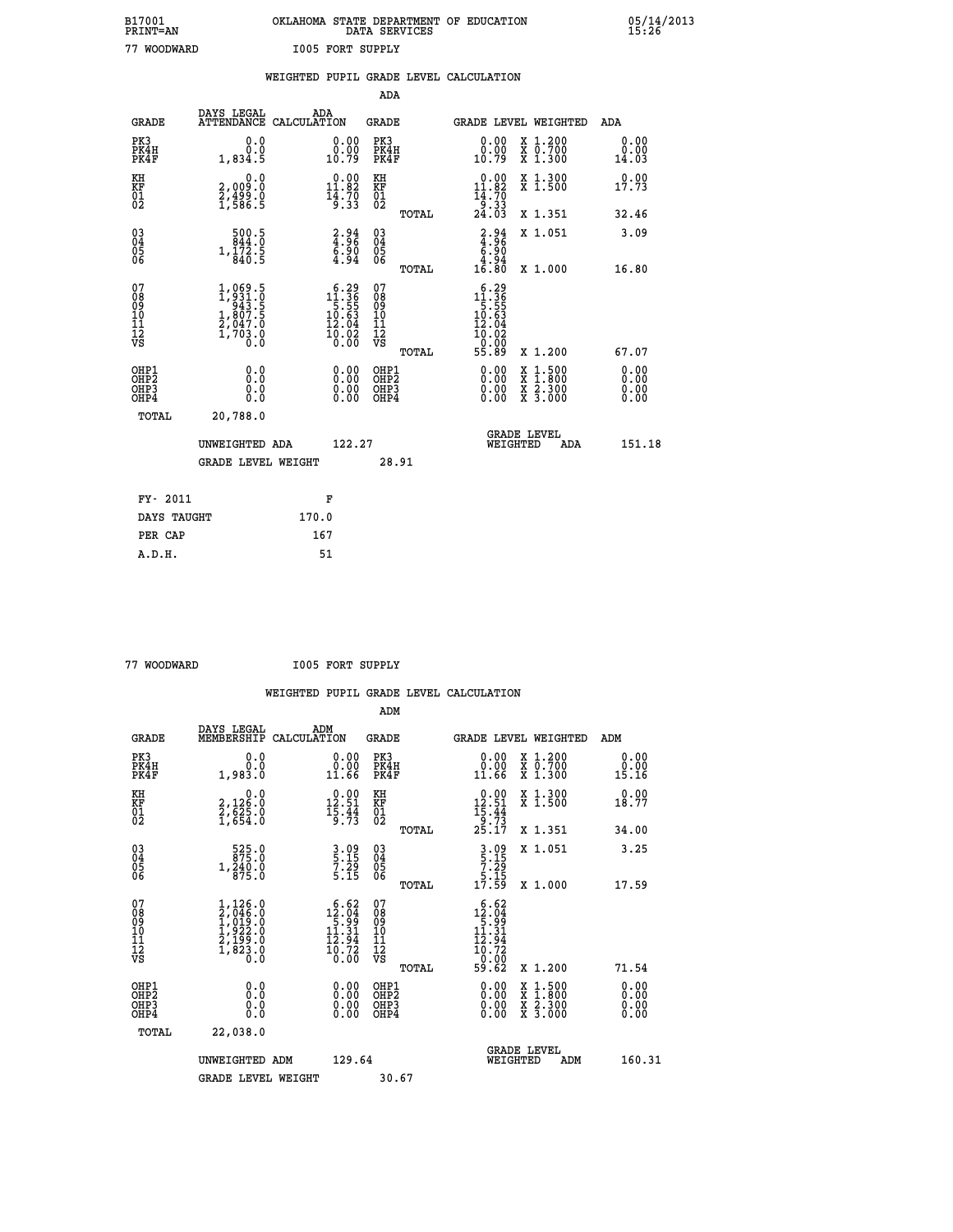| B17001          | OKLAHOMA STATE DEPARTMENT OF EDUCATION |
|-----------------|----------------------------------------|
| <b>PRINT=AN</b> | DATA SERVICES                          |
| WOODWARD        | COUNTY TOTALS                          |

 **B17001 OKLAHOMA STATE DEPARTMENT OF EDUCATION 05/14/2013**

|                                           |                                                                                                                          | WEIGHTED PUPIL GRADE LEVEL CALCULATION                                  |                                           |       |                                                                                   |                                                                                                                                      |                                  |
|-------------------------------------------|--------------------------------------------------------------------------------------------------------------------------|-------------------------------------------------------------------------|-------------------------------------------|-------|-----------------------------------------------------------------------------------|--------------------------------------------------------------------------------------------------------------------------------------|----------------------------------|
|                                           |                                                                                                                          |                                                                         | <b>ADA</b>                                |       |                                                                                   |                                                                                                                                      |                                  |
| <b>GRADE</b>                              | DAYS LEGAL                                                                                                               | ADA<br>ATTENDANCE CALCULATION                                           | GRADE                                     |       | GRADE LEVEL WEIGHTED                                                              |                                                                                                                                      | ADA                              |
| PK3<br>PK4H<br>PK4F                       | 3,496.0<br>3,649.5<br>44,958.0                                                                                           | $\substack{20.35 \\ 23.49 \\ 260.27}$                                   | PK3<br>PK4H<br>PK4F                       |       | $\substack{20.35 \\ 23.49 \\ 260.27}$                                             | X 1.200<br>X 0.700<br>X 1.300                                                                                                        | 24.42<br>16.44<br>338.35         |
| KH<br>KF<br>01<br>02                      | 0.0<br>47,573.0<br>49,157.5<br>44,024.0                                                                                  | $\begin{smallmatrix} &0.00\\ 277.89\\ 286.71\\ 258.23\end{smallmatrix}$ | KH<br>KF<br>01<br>02                      |       | $\begin{smallmatrix} &0.00\\ 277.89\\ 286.71\\ 258.23\\ 544.94 \end{smallmatrix}$ | X 1.300<br>X 1.500                                                                                                                   | 0.00<br>416.84                   |
|                                           |                                                                                                                          |                                                                         |                                           | TOTAL |                                                                                   | X 1.351                                                                                                                              | 736.22                           |
| $^{03}_{04}$<br>05<br>06                  | $\begin{smallmatrix} 43\,,\,795\,.0\,43\,,\,024\,.0\,43\,,\,803\,.5\,38\,,\,848\,.0 \end{smallmatrix}$                   | 256.86<br>252.10<br>256.07<br>227.34                                    | $\substack{03 \\ 04}$<br>$\frac{05}{06}$  |       | 256.86<br>252.10<br>256.07                                                        | X 1.051                                                                                                                              | 1,005.47                         |
|                                           |                                                                                                                          |                                                                         |                                           | TOTAL | 227.34<br>735.51                                                                  | X 1.000                                                                                                                              | 735.51                           |
| 07<br>08<br>09<br>11<br>11<br>12<br>VS    | $\begin{smallmatrix} 40,209.5\\ 38,448.5\\ 39,886.5\\ 32,972.0\\ 33,128.0\\ 33,128.0\\ 38,181.0\\ 0.0 \end{smallmatrix}$ | 235.33<br>224.56<br>232.72<br>233.03<br>194.59<br>223.37<br>0.00        | 07<br>08<br>09<br>11<br>11<br>12<br>VS    |       | 235.33<br>224.56<br>232.72<br>233.03<br>194.597<br>223.370<br>200.000             |                                                                                                                                      |                                  |
|                                           |                                                                                                                          |                                                                         |                                           | TOTAL | 1,303.60                                                                          | X 1.200                                                                                                                              | 1,564.32                         |
| OHP1<br>OH <sub>P</sub> 2<br>OHP3<br>OHP4 | 1,250.5<br>1,260.0<br>0.0                                                                                                | $7.23$<br>$7.28$<br>0.00                                                | OHP1<br>OH <sub>P</sub> 2<br>OHP3<br>OHP4 |       | $7.23$<br>$0.00$<br>$7.28$<br>$0.00$                                              | $\begin{smallmatrix} \mathtt{X} & 1 & 500 \\ \mathtt{X} & 1 & 800 \\ \mathtt{X} & 2 & 300 \\ \mathtt{X} & 3 & 000 \end{smallmatrix}$ | $10.85$<br>0.00<br>16.74<br>0.00 |
| TOTAL                                     | 587,664.5                                                                                                                |                                                                         |                                           |       |                                                                                   |                                                                                                                                      |                                  |
|                                           | UNWEIGHTED ADA                                                                                                           | 3,437.42                                                                |                                           |       | WEIGHTED                                                                          | <b>GRADE LEVEL</b><br>ADA                                                                                                            | 4,129.65                         |
|                                           | <b>GRADE LEVEL WEIGHT</b>                                                                                                |                                                                         | 692.23                                    |       |                                                                                   |                                                                                                                                      |                                  |
| FY- 2011                                  |                                                                                                                          | F                                                                       |                                           |       |                                                                                   |                                                                                                                                      |                                  |
| DAYS TAUGHT                               |                                                                                                                          | 666.0                                                                   |                                           |       |                                                                                   |                                                                                                                                      |                                  |
| PER CAP                                   |                                                                                                                          | 439                                                                     |                                           |       |                                                                                   |                                                                                                                                      |                                  |
| A.D.H.                                    |                                                                                                                          | 2,310                                                                   |                                           |       |                                                                                   |                                                                                                                                      |                                  |

 **WOODWARD COUNTY TOTALS**

 **WEIGHTED PUPIL GRADE LEVEL CALCULATION**

|                                           |                                                                                                                                              |                                                                        | ADM                                             |                                                                                    |                                                                           |                                  |
|-------------------------------------------|----------------------------------------------------------------------------------------------------------------------------------------------|------------------------------------------------------------------------|-------------------------------------------------|------------------------------------------------------------------------------------|---------------------------------------------------------------------------|----------------------------------|
| <b>GRADE</b>                              | DAYS LEGAL<br>MEMBERSHIP                                                                                                                     | ADM<br>CALCULATION                                                     | <b>GRADE</b>                                    | <b>GRADE LEVEL WEIGHTED</b>                                                        |                                                                           | ADM                              |
| PK3<br>PK4H<br>PK4F                       | 3,893.0<br>3,813.0<br>48,567.0                                                                                                               | 22.64<br>24.49<br>281.14                                               | PK3<br>PK4H<br>PK4F                             | 22.64<br>$\frac{2\bar{4}\cdot 4\bar{9}}{281\cdot 14}$                              | $\begin{smallmatrix} x & 1.200 \\ x & 0.700 \end{smallmatrix}$<br>X 1.300 | 24.42<br>17.14<br>365.48         |
| KH<br>KF<br>01<br>02                      | 0.0<br>50,784.0<br>51,973.0<br>46,200.0                                                                                                      | $\begin{smallmatrix} &0.00\ 296.61\ 303.15\ 271.01\ \end{smallmatrix}$ | KH<br>KF<br>01<br>02                            | 0.00<br>296.61<br>303.15<br>271.01<br>574.16                                       | X 1.300<br>X 1.500                                                        | 0.00<br>444.93                   |
|                                           |                                                                                                                                              |                                                                        | TOTAL                                           |                                                                                    | X 1.351                                                                   | 775.68                           |
| 03<br>04<br>05<br>06                      | 45, 823.0<br>44, 828.0<br>45,764.0<br>40,428.0                                                                                               | 268.78<br>262.70<br>267.53<br>236.66                                   | $\substack{03 \\ 04}$<br>0500                   | 268.78<br>262.70<br>267.53                                                         | X 1.051                                                                   | 282.49                           |
|                                           |                                                                                                                                              |                                                                        | TOTAL                                           | 236.66<br>766.89                                                                   | X 1.000                                                                   | 766.89                           |
| 07<br>08<br>09<br>101<br>112<br>VS        | $\begin{smallmatrix} 42,186\cdot 0\\ 40,373\cdot 0\\ 41,661\cdot 0\\ 34,212\cdot 0\\ 34,410\cdot 0\\ 39,425\cdot 0 \end{smallmatrix}$<br>Ō.Ō | 246.81<br>235.77<br>243.01<br>200.29<br>202.11<br>230.63<br>0.00       | 07<br>08<br>09<br>11<br>11<br>12<br>VS<br>TOTAL | $246.81$<br>$235.77$<br>$243.01$<br>200.29<br>202.11<br>230.63<br>0.00<br>1,358.62 | X 1.200                                                                   | 1,630.34                         |
| OHP1<br>OH <sub>P</sub> 2<br>OHP3<br>OHP4 | 1,318.0<br>0.0<br>1,260.0<br>0.0                                                                                                             | $7.62$<br>$7.28$<br>0.00                                               | OHP1<br>OHP2<br>OHP3<br>OHP4                    | 7.62<br>$0.00$<br>7.28<br>0.00                                                     | X 1:500<br>X 1:800<br>X 2:300<br>X 3:000                                  | $11.43$<br>0:00<br>16.74<br>0.00 |
| TOTAL                                     | 616,918.0                                                                                                                                    |                                                                        |                                                 |                                                                                    |                                                                           |                                  |
|                                           | UNWEIGHTED ADM                                                                                                                               | 3,608.23                                                               |                                                 | <b>GRADE LEVEL</b><br>WEIGHTED                                                     | ADM                                                                       | 4,338.29                         |
|                                           | <b>GRADE LEVEL WEIGHT</b>                                                                                                                    |                                                                        | 730.06                                          |                                                                                    |                                                                           |                                  |